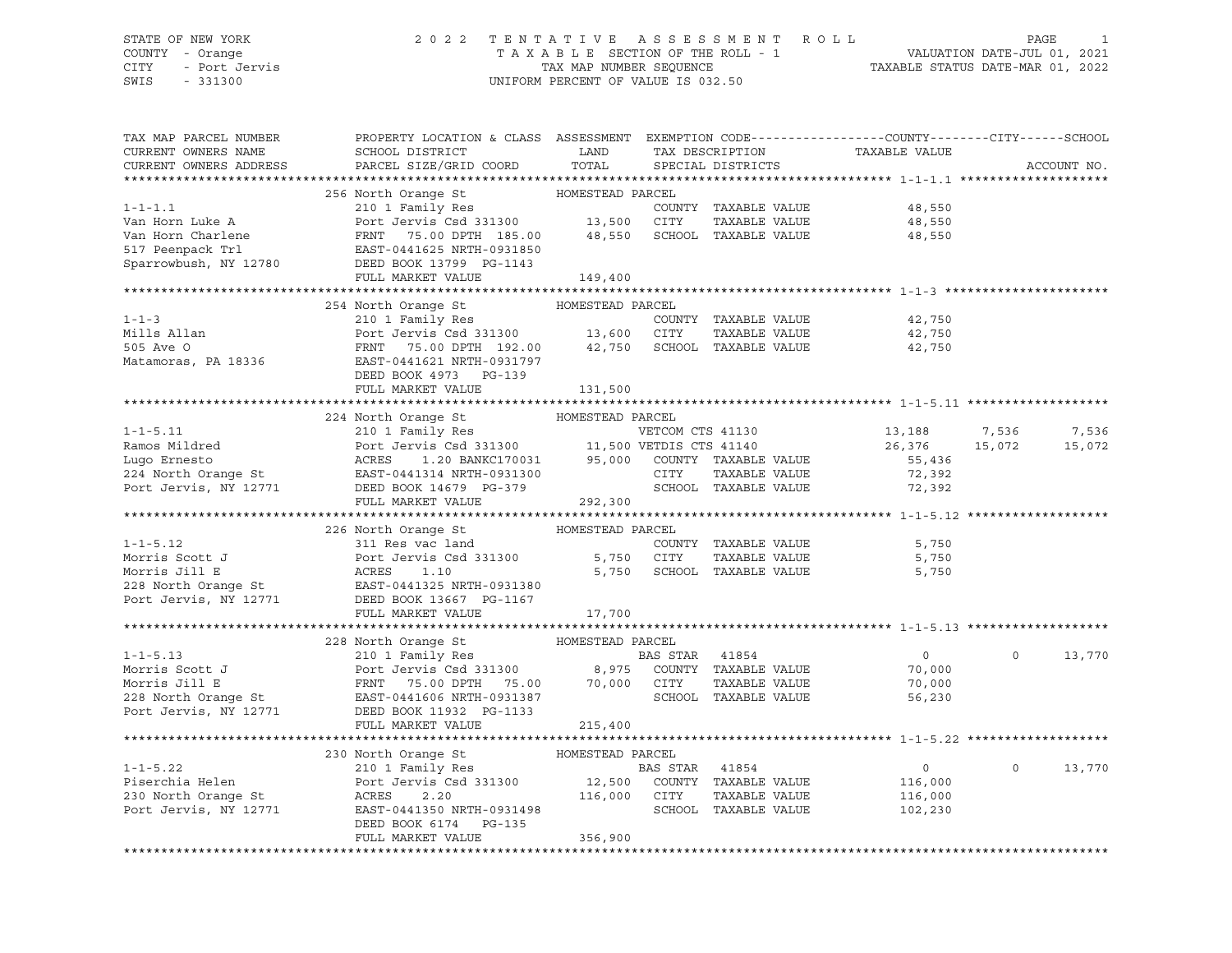# STATE OF NEW YORK 2 0 2 2 T E N T A T I V E A S S E S S M E N T R O L L PAGE 2 COUNTY - Orange T A X A B L E SECTION OF THE ROLL - 1 VALUATION DATE-JUL 01, 2021

SWIS - 331300 UNIFORM PERCENT OF VALUE IS 032.50

CITY - Port Jervis TAX MAP NUMBER SEQUENCE TAXABLE STATUS DATE-MAR 01, 2022

| TAX MAP PARCEL NUMBER                         | PROPERTY LOCATION & CLASS ASSESSMENT EXEMPTION CODE---------------COUNTY-------CITY------SCHOOL                                                                                                                                                                                     |                  |                      | TAXABLE VALUE    |        |             |
|-----------------------------------------------|-------------------------------------------------------------------------------------------------------------------------------------------------------------------------------------------------------------------------------------------------------------------------------------|------------------|----------------------|------------------|--------|-------------|
| CURRENT OWNERS NAME<br>CURRENT OWNERS ADDRESS | SCHOOL DISTRICT<br><b>EXAMPLE STATE SERVICE STATE</b><br>PARCEL SIZE/GRID COORD TOTAL                                                                                                                                                                                               |                  | TAX DESCRIPTION      |                  |        | ACCOUNT NO. |
|                                               |                                                                                                                                                                                                                                                                                     |                  | SPECIAL DISTRICTS    |                  |        |             |
|                                               | 220 North Orange St                                                                                                                                                                                                                                                                 | HOMESTEAD PARCEL |                      |                  |        |             |
| $1 - 1 - 6$                                   |                                                                                                                                                                                                                                                                                     |                  |                      | 39,400           |        |             |
|                                               |                                                                                                                                                                                                                                                                                     |                  |                      |                  |        |             |
| City of Port Jervis                           |                                                                                                                                                                                                                                                                                     |                  |                      | 39,400           |        |             |
|                                               | PO Box 1002<br>Port Jervis, NY 12771<br>EAST-0441310 NRTH-0931152                                                                                                                                                                                                                   |                  |                      | 39,400           |        |             |
|                                               |                                                                                                                                                                                                                                                                                     |                  |                      |                  |        |             |
|                                               | DEED BOOK 13839 PG-1055                                                                                                                                                                                                                                                             |                  |                      |                  |        |             |
|                                               | FULL MARKET VALUE                                                                                                                                                                                                                                                                   | 121,200          |                      |                  |        |             |
|                                               | 204 North Orange St MOMESTEAD PARCEL                                                                                                                                                                                                                                                |                  |                      |                  |        |             |
| $1 - 1 - 7.2$                                 | 311 Res vac land                                                                                                                                                                                                                                                                    |                  | COUNTY TAXABLE VALUE |                  |        |             |
|                                               |                                                                                                                                                                                                                                                                                     |                  |                      | 19,675           |        |             |
|                                               |                                                                                                                                                                                                                                                                                     |                  | TAXABLE VALUE        | 19,675<br>19,675 |        |             |
|                                               |                                                                                                                                                                                                                                                                                     |                  |                      |                  |        |             |
|                                               |                                                                                                                                                                                                                                                                                     |                  |                      |                  |        |             |
|                                               | Siegel Brian and Port Jervis Csd 331300 19,675 CITY TAXABLE VALUE<br>Siegel Melissa FRNT 197.00 DPTH 138.00 19,675 SCHOOL TAXABLE VALUE<br>200 North Orange St EAST-0441486 NRTH-0930940<br>Port Jervis, NY 12771 DEED BOOK 144426 N                                                |                  |                      |                  |        |             |
|                                               | FULL MARKET VALUE                                                                                                                                                                                                                                                                   | 60,500           |                      |                  |        |             |
|                                               |                                                                                                                                                                                                                                                                                     |                  |                      |                  |        |             |
|                                               | 200 North Orange St MOMESTEAD PARCEL                                                                                                                                                                                                                                                |                  |                      |                  |        |             |
|                                               |                                                                                                                                                                                                                                                                                     |                  |                      | $\overline{0}$   | 15,296 | 0           |
|                                               |                                                                                                                                                                                                                                                                                     |                  |                      | 92,000           |        |             |
|                                               |                                                                                                                                                                                                                                                                                     |                  |                      | 76,704           |        |             |
|                                               | 1-1-8.1<br>Siegel Brian S<br>Siegel Melissa L<br>Siegel Melissa L<br>Siegel Melissa L<br>PRNT 200.00 DPTH 186.00<br>200 North Orange St<br>POTT EAST-0441454 NRTH-0930754<br>POTT JERS BOOK 14426 PG-241<br>POTT SCHOOL TAXABLE VALUE<br>SCHOOL TA                                  |                  |                      | 92,000           |        |             |
|                                               |                                                                                                                                                                                                                                                                                     |                  |                      |                  |        |             |
|                                               | FULL MARKET VALUE 283,100                                                                                                                                                                                                                                                           |                  |                      |                  |        |             |
|                                               |                                                                                                                                                                                                                                                                                     |                  |                      |                  |        |             |
|                                               |                                                                                                                                                                                                                                                                                     |                  |                      |                  |        |             |
|                                               | 198 North Orange St MOMESTEAD PARCEL                                                                                                                                                                                                                                                |                  |                      |                  |        |             |
|                                               |                                                                                                                                                                                                                                                                                     |                  |                      | 13,000           | 7,536  | 7,536       |
|                                               |                                                                                                                                                                                                                                                                                     |                  |                      |                  |        |             |
|                                               |                                                                                                                                                                                                                                                                                     |                  |                      |                  |        |             |
|                                               |                                                                                                                                                                                                                                                                                     |                  |                      |                  |        |             |
|                                               | 1-1-9<br>Cooper Thomas<br>210 1 Family Res<br>Port Jervis Csd 331300<br>Port Jervis Csd 331300<br>FRNT 100.00 DPTH 135.00<br>2210 1 Family Res<br>210 1 Family Res<br>210 1 Family Res<br>210 1 Family Res<br>210 1 Family Res<br>210 1 Family Res<br><br>EAST-0441442 NRTH-0930597 |                  |                      |                  |        |             |
|                                               | DEED BOOK 14183 PG-1471                                                                                                                                                                                                                                                             |                  |                      |                  |        |             |
|                                               | FULL MARKET VALUE                                                                                                                                                                                                                                                                   | 160,000          |                      |                  |        |             |
|                                               |                                                                                                                                                                                                                                                                                     |                  |                      |                  |        |             |
|                                               | 6 Warren Pl                                                                                                                                                                                                                                                                         | HOMESTEAD PARCEL |                      |                  |        |             |
| $1 - 1 - 10$                                  |                                                                                                                                                                                                                                                                                     |                  |                      | 11,250           |        |             |
| Cooper Thomas                                 |                                                                                                                                                                                                                                                                                     |                  |                      | 11,250           |        |             |
| 198 North Orange St                           | 311 Res vac land<br>Port Jervis Csd 331300<br>FRNT 104.00 DPTH 107.00 11,250 SCHOOL TAXABLE VALUE                                                                                                                                                                                   |                  |                      | 11,250           |        |             |
| Port Jervis, NY 12771                         | BANKC170031                                                                                                                                                                                                                                                                         |                  |                      |                  |        |             |
|                                               | EAST-0441351 NRTH-0930597                                                                                                                                                                                                                                                           |                  |                      |                  |        |             |
|                                               | DEED BOOK 14183 PG-1471                                                                                                                                                                                                                                                             |                  |                      |                  |        |             |
|                                               | FULL MARKET VALUE                                                                                                                                                                                                                                                                   | 34,600           |                      |                  |        |             |
|                                               |                                                                                                                                                                                                                                                                                     |                  |                      |                  |        |             |
|                                               | 40 Maiden Ln                                                                                                                                                                                                                                                                        | HOMESTEAD PARCEL |                      |                  |        |             |
| $1 - 1 - 11$                                  | 210 1 Family Res                                                                                                                                                                                                                                                                    |                  | COUNTY TAXABLE VALUE | 188,000          |        |             |
|                                               |                                                                                                                                                                                                                                                                                     |                  | TAXABLE VALUE        | 188,000          |        |             |
|                                               |                                                                                                                                                                                                                                                                                     |                  |                      | 188,000          |        |             |
|                                               |                                                                                                                                                                                                                                                                                     |                  |                      |                  |        |             |
|                                               |                                                                                                                                                                                                                                                                                     |                  |                      |                  |        |             |
|                                               | Myers Edward<br>Myers Peggy L<br>Myers Peggy L<br>ACRES 3.60<br>22,650 CITY TAXABLE VALUE<br>22,650 CITY TAXABLE VALUE<br>22,650 CITY TAXABLE VALUE<br>22,650 CITY TAXABLE VALUE<br>22,650 CITY TAXABLE VALUE<br>22,650 CITY TAXABLE VALUE<br>22,6<br>FULL MARKET VALUE             | 578,500          |                      |                  |        |             |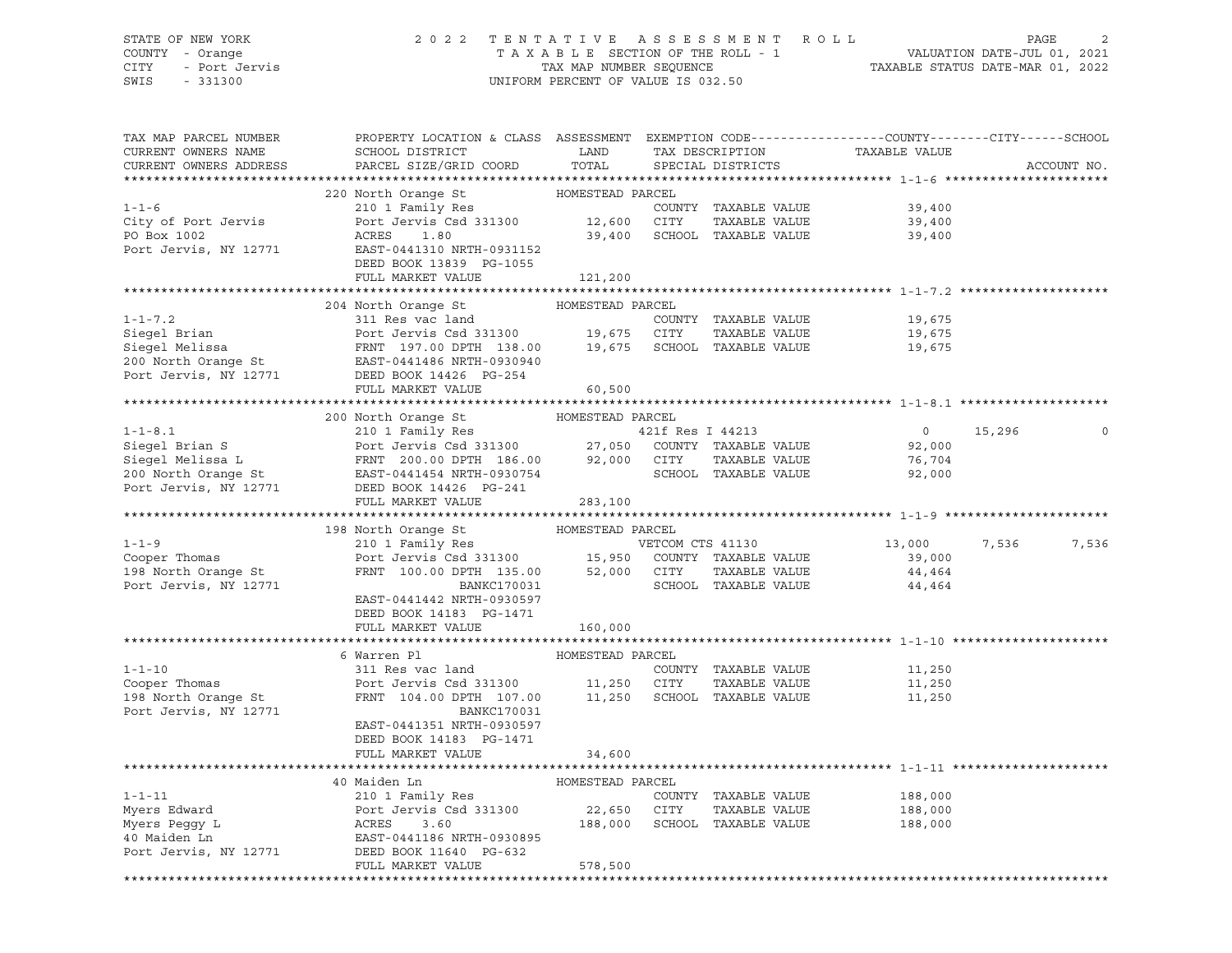#### STATE OF NEW YORK 2 0 2 2 T E N T A T I V E A S S E S S M E N T R O L L PAGE 3 COUNTY - Orange T A X A B L E SECTION OF THE ROLL - 1 VALUATION DATE-JUL 01, 2021 CITY - Port Jervis TAX MAP NUMBER SEQUENCE TAXABLE STATUS DATE-MAR 01, 2022

| TAX MAP PARCEL NUMBER  | PROPERTY LOCATION & CLASS ASSESSMENT EXEMPTION CODE---------------COUNTY-------CITY------SCHOOL                                                                                                                                                                                                                                                                                                                                            |                  |                              |                                                 |          |             |
|------------------------|--------------------------------------------------------------------------------------------------------------------------------------------------------------------------------------------------------------------------------------------------------------------------------------------------------------------------------------------------------------------------------------------------------------------------------------------|------------------|------------------------------|-------------------------------------------------|----------|-------------|
| CURRENT OWNERS NAME    | SCHOOL DISTRICT LAND                                                                                                                                                                                                                                                                                                                                                                                                                       |                  |                              |                                                 |          |             |
| CURRENT OWNERS ADDRESS | PARCEL SIZE/GRID COORD                                                                                                                                                                                                                                                                                                                                                                                                                     | TOTAL            |                              | TAX DESCRIPTION TAXABLE VALUE SPECIAL DISTRICTS |          | ACCOUNT NO. |
|                        |                                                                                                                                                                                                                                                                                                                                                                                                                                            |                  |                              |                                                 |          |             |
|                        | 38 Maiden Ln                                                                                                                                                                                                                                                                                                                                                                                                                               |                  |                              |                                                 |          |             |
| $1 - 1 - 12$           | Maiden Ln<br>210 1 Family Res<br>Port Jervis Csd 331300<br>23,550 COUNTY TAXABLE VALUE<br>ACRES 1.10 BANKC030614 67,800 CITY TAXABLE VALUE<br>SCHOOL TAXABLE VALUE                                                                                                                                                                                                                                                                         |                  |                              | $\overline{0}$                                  | $\Omega$ | 13,770      |
|                        |                                                                                                                                                                                                                                                                                                                                                                                                                                            |                  |                              | 67,800                                          |          |             |
|                        |                                                                                                                                                                                                                                                                                                                                                                                                                                            |                  |                              |                                                 |          |             |
|                        |                                                                                                                                                                                                                                                                                                                                                                                                                                            |                  | TAXABLE VALUE                | 67,800                                          |          |             |
|                        |                                                                                                                                                                                                                                                                                                                                                                                                                                            |                  | SCHOOL TAXABLE VALUE         | 54,030                                          |          |             |
|                        | Pulsinelli Anthony S<br>Port Jervis Csd 331300 23,550<br>Pulsinelli Melissa J<br>38 Maiden Ln<br>Port Jervis, NY 12771 DEED BOOK 12537 PG-893<br>Port Jervis, NY 12771 DEED BOOK 12537 PG-893<br>PULLI MAPATT VALUE                                                                                                                                                                                                                        |                  |                              |                                                 |          |             |
|                        | FULL MARKET VALUE                                                                                                                                                                                                                                                                                                                                                                                                                          | 208,600          |                              |                                                 |          |             |
|                        | 36 Maiden Ln                                                                                                                                                                                                                                                                                                                                                                                                                               |                  |                              |                                                 |          |             |
|                        |                                                                                                                                                                                                                                                                                                                                                                                                                                            | HOMESTEAD PARCEL |                              |                                                 |          |             |
| $1 - 1 - 13$           | 210 1 Family Res<br>1-1-13 210 1 Family Res COUNTY<br>Van Horn Kiel Port Jervis Csd 331300 24,375 CITY<br>18 East Broome St ACRES 1.10 72,500 SCHOOL<br>PO Box 814 EAST-0440997 NRTH-0930603<br>Port Jervis, NY 12771 DEED BOOK 14578 PG-1710                                                                                                                                                                                              |                  | COUNTY TAXABLE VALUE         | 72,500                                          |          |             |
|                        |                                                                                                                                                                                                                                                                                                                                                                                                                                            |                  | TAXABLE VALUE                | 72,500                                          |          |             |
|                        |                                                                                                                                                                                                                                                                                                                                                                                                                                            |                  | 72,500 SCHOOL TAXABLE VALUE  | 72,500                                          |          |             |
|                        |                                                                                                                                                                                                                                                                                                                                                                                                                                            |                  |                              |                                                 |          |             |
|                        |                                                                                                                                                                                                                                                                                                                                                                                                                                            |                  |                              |                                                 |          |             |
|                        | FULL MARKET VALUE                                                                                                                                                                                                                                                                                                                                                                                                                          | 223,100          |                              |                                                 |          |             |
|                        |                                                                                                                                                                                                                                                                                                                                                                                                                                            |                  |                              |                                                 |          |             |
|                        | 32 Maiden Ln                                                                                                                                                                                                                                                                                                                                                                                                                               | HOMESTEAD PARCEL |                              |                                                 |          |             |
|                        |                                                                                                                                                                                                                                                                                                                                                                                                                                            |                  | COUNTY TAXABLE VALUE         | 129,000                                         |          |             |
|                        |                                                                                                                                                                                                                                                                                                                                                                                                                                            |                  | TAXABLE VALUE                | 129,000                                         |          |             |
|                        |                                                                                                                                                                                                                                                                                                                                                                                                                                            |                  | 129,000 SCHOOL TAXABLE VALUE | 129,000                                         |          |             |
|                        |                                                                                                                                                                                                                                                                                                                                                                                                                                            |                  |                              |                                                 |          |             |
|                        | 1-1-14<br>210 1 Family Res<br>210 1 Family Res<br>210 1 Family Res<br>210 1 Family Res<br>210 1 Family Res<br>210 1 Family Res<br>210 1 Family Res<br>210 1 Family Res<br>210 19,400 19,400 CITY<br>29,000 SCHOO<br>22 Maiden Ln<br>22 Maiden Ln<br>22 M                                                                                                                                                                                   |                  |                              |                                                 |          |             |
|                        | FULL MARKET VALUE                                                                                                                                                                                                                                                                                                                                                                                                                          | 396,900          |                              |                                                 |          |             |
|                        |                                                                                                                                                                                                                                                                                                                                                                                                                                            |                  |                              |                                                 |          |             |
|                        |                                                                                                                                                                                                                                                                                                                                                                                                                                            |                  |                              |                                                 |          |             |
|                        |                                                                                                                                                                                                                                                                                                                                                                                                                                            |                  |                              | COUNTY TAXABLE VALUE 58,200                     |          |             |
|                        |                                                                                                                                                                                                                                                                                                                                                                                                                                            |                  |                              | 58,200                                          |          |             |
|                        |                                                                                                                                                                                                                                                                                                                                                                                                                                            |                  |                              | 58,200                                          |          |             |
|                        |                                                                                                                                                                                                                                                                                                                                                                                                                                            |                  |                              |                                                 |          |             |
|                        |                                                                                                                                                                                                                                                                                                                                                                                                                                            |                  |                              |                                                 |          |             |
|                        |                                                                                                                                                                                                                                                                                                                                                                                                                                            |                  |                              |                                                 |          |             |
|                        | $\begin{tabular}{lllllllllll} 1-1-15 & \multicolumn{3}{c}{210} & \multicolumn{3}{c}{1-1-15} & \multicolumn{3}{c}{1-1-15} & \multicolumn{3}{c}{1-1-15} & \multicolumn{3}{c}{210} & \multicolumn{3}{c}{1-1-15} & \multicolumn{3}{c}{210} & \multicolumn{3}{c}{1-1-15} & \multicolumn{3}{c}{210} & \multicolumn{3}{c}{1-1-15} & \multicolumn{3}{c}{1-1-15} & \multicolumn{3}{c}{1-1-15} & \multicolumn{3}{$                                   |                  |                              |                                                 |          |             |
|                        | $\begin{tabular}{lcccccc} 1-1-16 & 24 \text{ Maiden In} & 1-1-16 & 101 \text{ Family Res} & \text{BAS STAR} & 41854 \\ \text{Talmadge Michael} & 210 1 \text{ Family Res} & \text{BAS STAR} & 41854 \\ \text{Partmadge Kathleen M} & \text{ACRES} & 2.00 & 67,250 \text{ CITY} & \text{TAXABLE VALUE} \\ \text{24 Maiden In} & \text{EAST-0440866 NRTH-0930431} & 67,250 \text{ CITY} & \text{TAXABLE VALUE} \\ \text{Port Jervis, NY} & $ |                  |                              |                                                 |          |             |
|                        |                                                                                                                                                                                                                                                                                                                                                                                                                                            |                  |                              |                                                 |          |             |
|                        |                                                                                                                                                                                                                                                                                                                                                                                                                                            |                  |                              | $\overline{0}$                                  | $\Omega$ | 13,770      |
|                        |                                                                                                                                                                                                                                                                                                                                                                                                                                            |                  |                              | 67,250                                          |          |             |
|                        |                                                                                                                                                                                                                                                                                                                                                                                                                                            |                  |                              | 67,250                                          |          |             |
|                        |                                                                                                                                                                                                                                                                                                                                                                                                                                            |                  |                              | 53,480                                          |          |             |
|                        |                                                                                                                                                                                                                                                                                                                                                                                                                                            |                  |                              |                                                 |          |             |
|                        | FULL MARKET VALUE                                                                                                                                                                                                                                                                                                                                                                                                                          | 206,900          |                              |                                                 |          |             |
|                        |                                                                                                                                                                                                                                                                                                                                                                                                                                            |                  |                              |                                                 |          |             |
|                        |                                                                                                                                                                                                                                                                                                                                                                                                                                            |                  |                              |                                                 |          |             |
|                        |                                                                                                                                                                                                                                                                                                                                                                                                                                            |                  |                              | $\overline{0}$                                  | $\circ$  | 13,770      |
|                        | 1-1-17.2<br>22 Maiden Ln<br>22 Maiden Ln<br>22 Maiden Ln<br>22 Maiden Ln<br>22 Maiden Ln<br>22 Maiden Ln<br>22 Main Port Jervis Csd 331300<br>22 Maiden Ln<br>22 Maiden Ln<br>22 Maiden Ln<br>22 Maiden Ln<br>22 Maiden Ln<br>22 Maiden Ln<br>22 Maiden Ln                                                                                                                                                                                 |                  |                              | 97,000                                          |          |             |
|                        |                                                                                                                                                                                                                                                                                                                                                                                                                                            |                  |                              | 97,000                                          |          |             |
|                        |                                                                                                                                                                                                                                                                                                                                                                                                                                            |                  |                              | 83,230                                          |          |             |
| Port Jervis, NY 12771  | DEED BOOK 13863 PG-1439                                                                                                                                                                                                                                                                                                                                                                                                                    |                  |                              |                                                 |          |             |
|                        | FULL MARKET VALUE                                                                                                                                                                                                                                                                                                                                                                                                                          | 298,500          |                              |                                                 |          |             |
|                        |                                                                                                                                                                                                                                                                                                                                                                                                                                            |                  |                              |                                                 |          |             |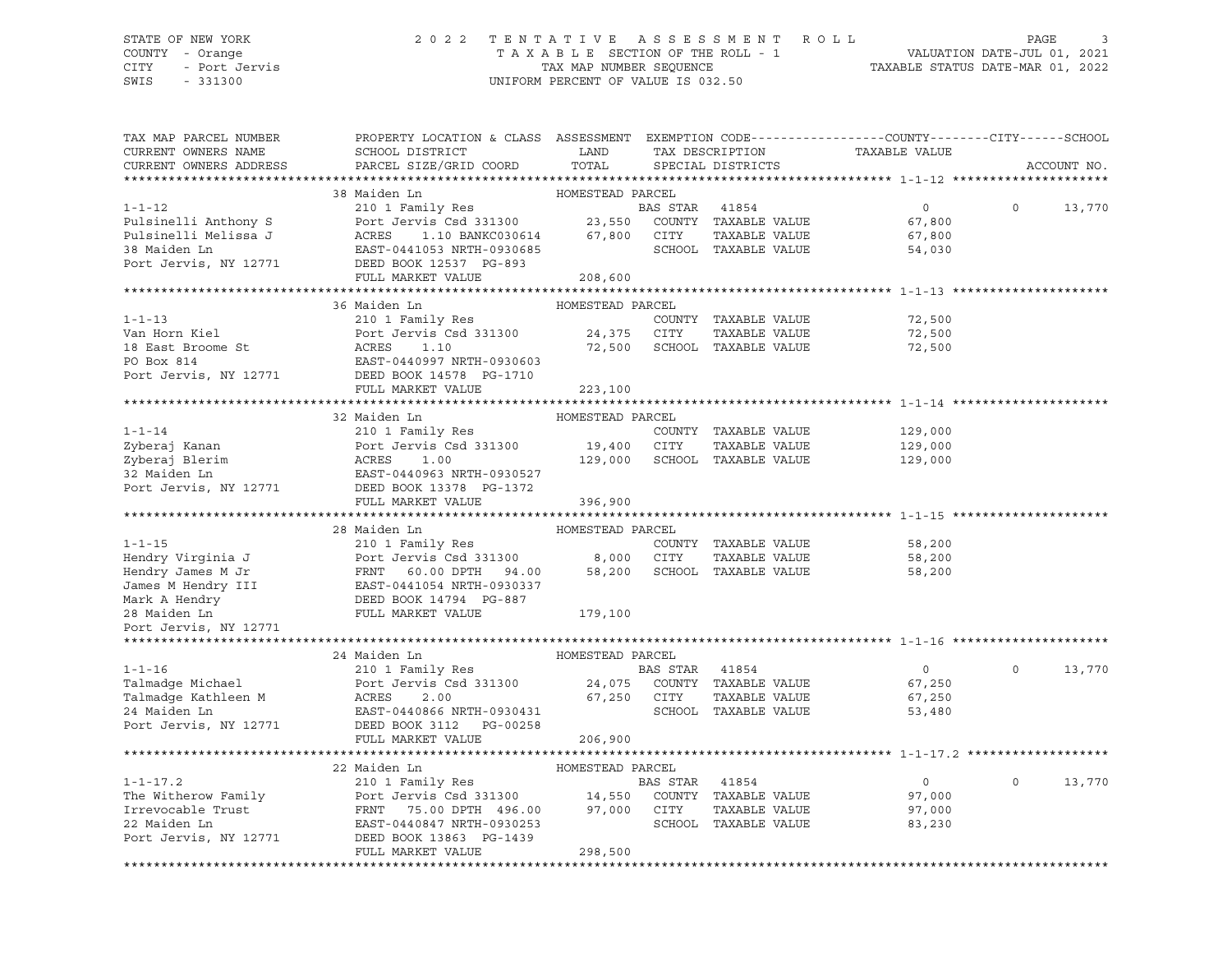# STATE OF NEW YORK 2 0 2 2 T E N T A T I V E A S S E S S M E N T R O L L PAGE 4 COUNTY - Orange T A X A B L E SECTION OF THE ROLL - 1 VALUATION DATE-JUL 01, 2021 CITY - Port Jervis TAX MAP NUMBER SEQUENCE TAXABLE STATUS DATE-MAR 01, 2022

UNIFORM PERCENT OF VALUE IS 032.50

| TAX MAP PARCEL NUMBER<br>CURRENT OWNERS NAME                                                                                                                                                                                                                                                                                                                                                                                                                                            | PROPERTY LOCATION & CLASS ASSESSMENT EXEMPTION CODE----------------COUNTY-------CITY------SCHOOL |         |  | TAX DESCRIPTION TAXABLE VALUE<br>SPECIAL DISTRICTS |         |             |
|-----------------------------------------------------------------------------------------------------------------------------------------------------------------------------------------------------------------------------------------------------------------------------------------------------------------------------------------------------------------------------------------------------------------------------------------------------------------------------------------|--------------------------------------------------------------------------------------------------|---------|--|----------------------------------------------------|---------|-------------|
| CURRENT OWNERS ADDRESS                                                                                                                                                                                                                                                                                                                                                                                                                                                                  | SCHOOL DISTRICT LAND<br>PARCEL SIZE/GRID COORD TOTAL                                             |         |  |                                                    |         | ACCOUNT NO. |
| $\begin{tabular}{lllllllllllllllllll} \multicolumn{3}{c c c c c} \multicolumn{3}{c c c c} \multicolumn{3}{c c c c} \multicolumn{3}{c c c} \multicolumn{3}{c c c} \multicolumn{3}{c c c} \multicolumn{3}{c c c} \multicolumn{3}{c c c} \multicolumn{3}{c c c} \multicolumn{3}{c c c} \multicolumn{3}{c c c} \multicolumn{3}{c c c} \multicolumn{3}{c c c} \multicolumn{3}{c c c} \multicolumn{3}{c c c}$                                                                                 |                                                                                                  |         |  |                                                    |         |             |
|                                                                                                                                                                                                                                                                                                                                                                                                                                                                                         |                                                                                                  |         |  |                                                    |         |             |
|                                                                                                                                                                                                                                                                                                                                                                                                                                                                                         |                                                                                                  |         |  |                                                    |         |             |
|                                                                                                                                                                                                                                                                                                                                                                                                                                                                                         |                                                                                                  |         |  |                                                    |         |             |
|                                                                                                                                                                                                                                                                                                                                                                                                                                                                                         |                                                                                                  |         |  |                                                    |         |             |
|                                                                                                                                                                                                                                                                                                                                                                                                                                                                                         |                                                                                                  |         |  |                                                    |         |             |
|                                                                                                                                                                                                                                                                                                                                                                                                                                                                                         |                                                                                                  |         |  |                                                    |         |             |
|                                                                                                                                                                                                                                                                                                                                                                                                                                                                                         |                                                                                                  |         |  |                                                    |         |             |
| $\begin{tabular}{lllllllllllllllllll} \multicolumn{3}{c}{\begin{tabular}{l} \multicolumn{3}{c}{\multicolumn{3}{c}{\multicolumn{3}{c}{\multicolumn{3}{c}{\multicolumn{3}{c}{\multicolumn{3}{c}{\multicolumn{3}{c}{\multicolumn{3}{c}{\multicolumn{3}{c}{\multicolumn{3}{c}{\multicolumn{3}{c}{\multicolumn{3}{c}{\multicolumn{3}{c}{\multicolumn{3}{c}{\multicolumn{3}{c}{\multicolumn{3}{c}{\multicolumn{3}{c}{\multicolumn{3}{c}{\multicolumn{3}{c}{\multicolumn{3}{c}{\multicolumn{3$ |                                                                                                  |         |  |                                                    |         |             |
|                                                                                                                                                                                                                                                                                                                                                                                                                                                                                         |                                                                                                  |         |  |                                                    |         |             |
|                                                                                                                                                                                                                                                                                                                                                                                                                                                                                         |                                                                                                  |         |  |                                                    |         |             |
|                                                                                                                                                                                                                                                                                                                                                                                                                                                                                         |                                                                                                  |         |  |                                                    |         |             |
|                                                                                                                                                                                                                                                                                                                                                                                                                                                                                         |                                                                                                  |         |  |                                                    |         |             |
|                                                                                                                                                                                                                                                                                                                                                                                                                                                                                         |                                                                                                  |         |  |                                                    |         |             |
|                                                                                                                                                                                                                                                                                                                                                                                                                                                                                         |                                                                                                  |         |  |                                                    |         |             |
|                                                                                                                                                                                                                                                                                                                                                                                                                                                                                         |                                                                                                  |         |  |                                                    |         |             |
| $\begin{tabular}{lllllllllllllllllll} \multicolumn{3}{c}{\begin{tabular}{l} \multicolumn{3}{c}{031} \multicolumn{3}{c}{\multicolumn{3}{c}{031} \multicolumn{3}{c}{\multicolumn{3}{c}{\multicolumn{3}{c}{\multicolumn{3}{c}{\multicolumn{3}{c}{\multicolumn{3}{c}{\multicolumn{3}{c}{\multicolumn{3}{c}{\multicolumn{3}{c}{\multicolumn{3}{c}{\multicolumn{3}{c}{\multicolumn{3}{c}{\multicolumn{3}{c}{\multicolumn{3}{c}{\multicolumn{3}{c}{\multicolumn{3}{c}{\multicolumn{3}{$        |                                                                                                  |         |  |                                                    |         |             |
|                                                                                                                                                                                                                                                                                                                                                                                                                                                                                         |                                                                                                  |         |  |                                                    |         |             |
|                                                                                                                                                                                                                                                                                                                                                                                                                                                                                         |                                                                                                  |         |  |                                                    |         |             |
|                                                                                                                                                                                                                                                                                                                                                                                                                                                                                         |                                                                                                  |         |  |                                                    |         |             |
|                                                                                                                                                                                                                                                                                                                                                                                                                                                                                         |                                                                                                  |         |  |                                                    |         |             |
|                                                                                                                                                                                                                                                                                                                                                                                                                                                                                         |                                                                                                  |         |  |                                                    |         |             |
|                                                                                                                                                                                                                                                                                                                                                                                                                                                                                         |                                                                                                  |         |  |                                                    |         |             |
|                                                                                                                                                                                                                                                                                                                                                                                                                                                                                         |                                                                                                  |         |  |                                                    |         |             |
| 132 North Orange St 2011 Family Res ENH STAR 41834<br>MCCann-Banghart Christian Port Jervis Csd 331300 15,400 COUNTY TAXABLE VALUE<br>McCann-Banghart Tara FRNT 100.00 DPTH 125.00 52,950 CITY TAXABLE VALUE<br>NCCann-Banghart Tara                                                                                                                                                                                                                                                    |                                                                                                  |         |  |                                                    |         |             |
|                                                                                                                                                                                                                                                                                                                                                                                                                                                                                         |                                                                                                  |         |  |                                                    |         |             |
|                                                                                                                                                                                                                                                                                                                                                                                                                                                                                         |                                                                                                  |         |  | $\overline{0}$                                     | $\circ$ | 34,390      |
|                                                                                                                                                                                                                                                                                                                                                                                                                                                                                         |                                                                                                  |         |  | 52,950                                             |         |             |
|                                                                                                                                                                                                                                                                                                                                                                                                                                                                                         |                                                                                                  |         |  | 52,950<br>18,560                                   |         |             |
|                                                                                                                                                                                                                                                                                                                                                                                                                                                                                         |                                                                                                  |         |  |                                                    |         |             |
|                                                                                                                                                                                                                                                                                                                                                                                                                                                                                         |                                                                                                  |         |  |                                                    |         |             |
|                                                                                                                                                                                                                                                                                                                                                                                                                                                                                         |                                                                                                  |         |  |                                                    |         |             |
|                                                                                                                                                                                                                                                                                                                                                                                                                                                                                         |                                                                                                  |         |  |                                                    |         |             |
|                                                                                                                                                                                                                                                                                                                                                                                                                                                                                         |                                                                                                  |         |  |                                                    |         |             |
|                                                                                                                                                                                                                                                                                                                                                                                                                                                                                         |                                                                                                  |         |  |                                                    |         |             |
|                                                                                                                                                                                                                                                                                                                                                                                                                                                                                         |                                                                                                  |         |  |                                                    |         |             |
|                                                                                                                                                                                                                                                                                                                                                                                                                                                                                         |                                                                                                  |         |  |                                                    |         |             |
|                                                                                                                                                                                                                                                                                                                                                                                                                                                                                         |                                                                                                  |         |  |                                                    |         |             |
|                                                                                                                                                                                                                                                                                                                                                                                                                                                                                         |                                                                                                  |         |  |                                                    |         |             |
|                                                                                                                                                                                                                                                                                                                                                                                                                                                                                         | DEED BOOK 15136 PG-333                                                                           |         |  |                                                    |         |             |
|                                                                                                                                                                                                                                                                                                                                                                                                                                                                                         | FULL MARKET VALUE                                                                                | 252,300 |  |                                                    |         |             |
|                                                                                                                                                                                                                                                                                                                                                                                                                                                                                         |                                                                                                  |         |  |                                                    |         |             |
|                                                                                                                                                                                                                                                                                                                                                                                                                                                                                         |                                                                                                  |         |  |                                                    |         |             |
|                                                                                                                                                                                                                                                                                                                                                                                                                                                                                         |                                                                                                  |         |  |                                                    |         |             |
|                                                                                                                                                                                                                                                                                                                                                                                                                                                                                         |                                                                                                  |         |  |                                                    |         |             |
|                                                                                                                                                                                                                                                                                                                                                                                                                                                                                         |                                                                                                  |         |  |                                                    |         |             |
|                                                                                                                                                                                                                                                                                                                                                                                                                                                                                         |                                                                                                  |         |  |                                                    |         |             |
|                                                                                                                                                                                                                                                                                                                                                                                                                                                                                         | DEED BOOK 15029 PG-1332                                                                          |         |  |                                                    |         |             |
|                                                                                                                                                                                                                                                                                                                                                                                                                                                                                         | FULL MARKET VALUE                                                                                | 250,800 |  |                                                    |         |             |
|                                                                                                                                                                                                                                                                                                                                                                                                                                                                                         |                                                                                                  |         |  |                                                    |         |             |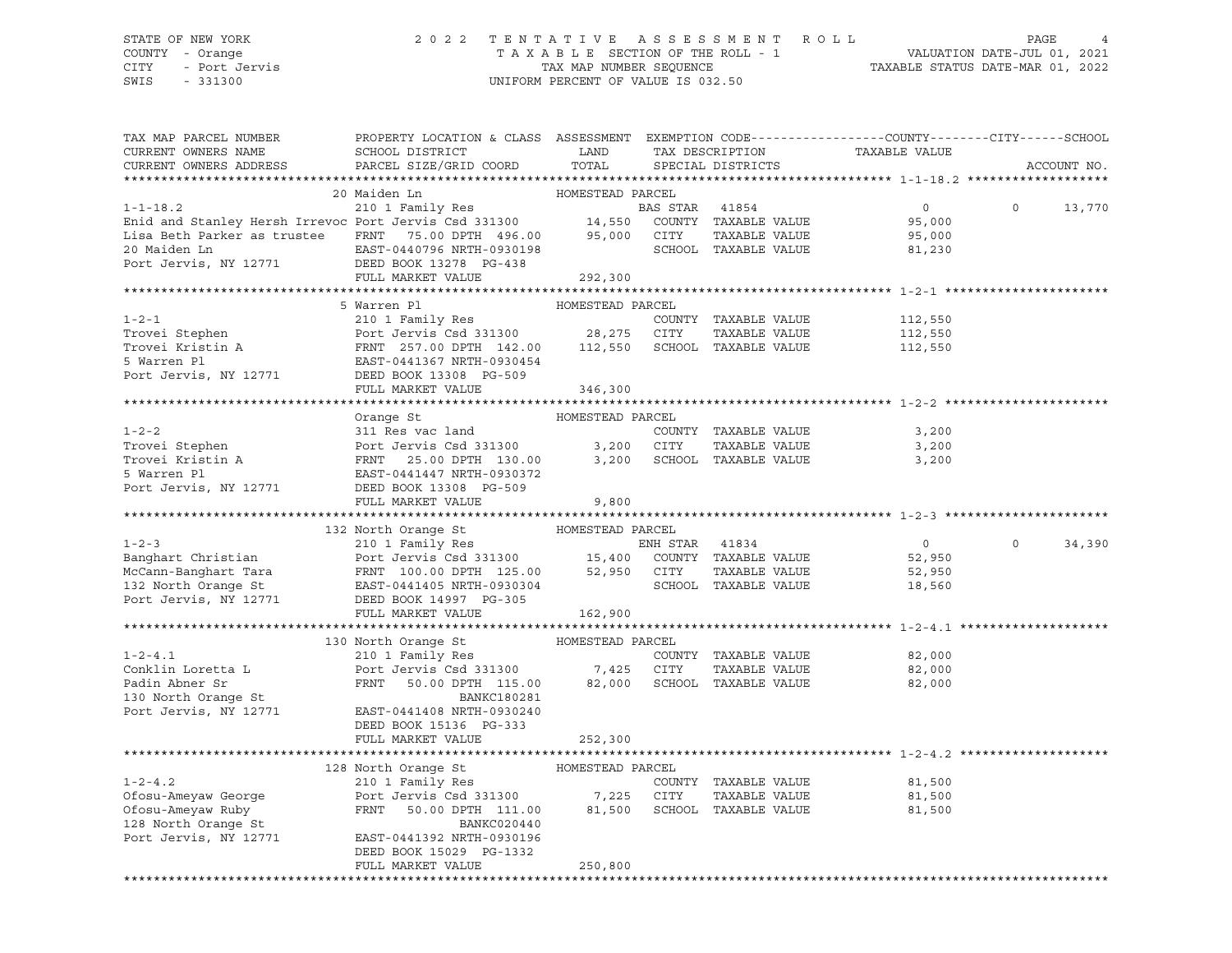#### STATE OF NEW YORK 2 0 2 2 T E N T A T I V E A S S E S S M E N T R O L L PAGE 5 COUNTY - Orange T A X A B L E SECTION OF THE ROLL - 1 VALUATION DATE-JUL 01, 2021 CITY - Port Jervis TAX MAP NUMBER SEQUENCE TAXABLE STATUS DATE-MAR 01, 2022

SWIS - 331300 UNIFORM PERCENT OF VALUE IS 032.50

| TAX MAP PARCEL NUMBER<br>CURRENT OWNERS NAME<br>CURRENT OWNERS ADDRESS                                                                                                                                                                                                                                                                                                                                                                                                                                         | PROPERTY LOCATION & CLASS ASSESSMENT EXEMPTION CODE---------------COUNTY-------CITY------SCHOOL<br>SCHOOL DISTRICT<br>PARCEL SIZE/GRID COORD | LAND TAX DESCRIPTION<br>TOTAL | SPECIAL DISTRICTS    | TAXABLE VALUE      |                | ACCOUNT NO. |
|----------------------------------------------------------------------------------------------------------------------------------------------------------------------------------------------------------------------------------------------------------------------------------------------------------------------------------------------------------------------------------------------------------------------------------------------------------------------------------------------------------------|----------------------------------------------------------------------------------------------------------------------------------------------|-------------------------------|----------------------|--------------------|----------------|-------------|
|                                                                                                                                                                                                                                                                                                                                                                                                                                                                                                                |                                                                                                                                              |                               |                      |                    |                |             |
|                                                                                                                                                                                                                                                                                                                                                                                                                                                                                                                |                                                                                                                                              |                               |                      |                    |                |             |
|                                                                                                                                                                                                                                                                                                                                                                                                                                                                                                                |                                                                                                                                              |                               |                      | $\overline{0}$     | $\circ$        | 13,770      |
|                                                                                                                                                                                                                                                                                                                                                                                                                                                                                                                |                                                                                                                                              |                               |                      | $\overline{0}$     | 3,600          | $\circ$     |
|                                                                                                                                                                                                                                                                                                                                                                                                                                                                                                                |                                                                                                                                              |                               |                      | 78,000<br>74,400   |                |             |
|                                                                                                                                                                                                                                                                                                                                                                                                                                                                                                                |                                                                                                                                              |                               |                      |                    |                |             |
|                                                                                                                                                                                                                                                                                                                                                                                                                                                                                                                |                                                                                                                                              |                               |                      | 64,230             |                |             |
|                                                                                                                                                                                                                                                                                                                                                                                                                                                                                                                |                                                                                                                                              | 240,000                       |                      |                    |                |             |
|                                                                                                                                                                                                                                                                                                                                                                                                                                                                                                                | 29 Maiden Ln                                                                                                                                 | HOMESTEAD PARCEL              |                      |                    |                |             |
|                                                                                                                                                                                                                                                                                                                                                                                                                                                                                                                |                                                                                                                                              |                               |                      |                    |                |             |
|                                                                                                                                                                                                                                                                                                                                                                                                                                                                                                                |                                                                                                                                              |                               |                      | 129,250            |                |             |
|                                                                                                                                                                                                                                                                                                                                                                                                                                                                                                                |                                                                                                                                              |                               |                      | 129,250<br>129,250 |                |             |
|                                                                                                                                                                                                                                                                                                                                                                                                                                                                                                                |                                                                                                                                              |                               |                      |                    |                |             |
| 1-2-6<br>Kayton Lucille J<br>Kayton; Steven D<br>Starting Country TAXABLE VALUE<br>FRNT 125.00 DPTH 200.00<br>23,025 CITY TAXABLE VALUE<br>29 Maiden Ln<br>29 Maiden Ln<br>29 Maiden Ln<br>29 Maiden Ln<br>29 Maiden Ln<br>29 Maiden Ln<br>29 Maiden L                                                                                                                                                                                                                                                         |                                                                                                                                              |                               |                      |                    |                |             |
|                                                                                                                                                                                                                                                                                                                                                                                                                                                                                                                |                                                                                                                                              |                               |                      |                    |                |             |
|                                                                                                                                                                                                                                                                                                                                                                                                                                                                                                                | FULL MARKET VALUE                                                                                                                            | 397,700                       |                      |                    |                |             |
|                                                                                                                                                                                                                                                                                                                                                                                                                                                                                                                | Maiden Ln                                                                                                                                    | HOMESTEAD PARCEL              |                      |                    |                |             |
|                                                                                                                                                                                                                                                                                                                                                                                                                                                                                                                |                                                                                                                                              |                               |                      | 3,650              |                |             |
|                                                                                                                                                                                                                                                                                                                                                                                                                                                                                                                |                                                                                                                                              |                               | TAXABLE VALUE        | 3,650              |                |             |
|                                                                                                                                                                                                                                                                                                                                                                                                                                                                                                                |                                                                                                                                              |                               |                      |                    |                |             |
|                                                                                                                                                                                                                                                                                                                                                                                                                                                                                                                |                                                                                                                                              |                               |                      | 3,650              |                |             |
|                                                                                                                                                                                                                                                                                                                                                                                                                                                                                                                |                                                                                                                                              |                               |                      |                    |                |             |
|                                                                                                                                                                                                                                                                                                                                                                                                                                                                                                                | FULL MARKET VALUE                                                                                                                            | 11,200                        |                      |                    |                |             |
| $\begin{tabular}{lllllllllllll} \multicolumn{3}{c}{\begin{tabular}{l} \multicolumn{3}{c}{\begin{tabular}{l} \multicolumn{3}{c}{\begin{tabular}{l} \multicolumn{3}{c}{\begin{tabular}{l} \multicolumn{3}{c}{\begin{tabular}{l} \multicolumn{3}{c}{\begin{tabular}{l} \multicolumn{3}{c}{\begin{tabular}{l} \multicolumn{3}{c}{\begin{tabular}{l} \multicolumn{3}{c}{\begin{tabular}{l} \multicolumn{3}{c}{\begin{tabular}{l} \multicolumn{3}{c}{\begin{tabular}{l} \multicolumn{3}{c}{\begin{tabular}{l} \mult$ |                                                                                                                                              |                               |                      |                    |                |             |
|                                                                                                                                                                                                                                                                                                                                                                                                                                                                                                                |                                                                                                                                              |                               |                      |                    |                |             |
|                                                                                                                                                                                                                                                                                                                                                                                                                                                                                                                |                                                                                                                                              |                               |                      | $\overline{0}$     | $\overline{0}$ | 13,770      |
|                                                                                                                                                                                                                                                                                                                                                                                                                                                                                                                |                                                                                                                                              |                               |                      | 92,000             |                |             |
|                                                                                                                                                                                                                                                                                                                                                                                                                                                                                                                |                                                                                                                                              |                               |                      | 92,000             |                |             |
|                                                                                                                                                                                                                                                                                                                                                                                                                                                                                                                |                                                                                                                                              |                               | SCHOOL TAXABLE VALUE | 78,230             |                |             |
|                                                                                                                                                                                                                                                                                                                                                                                                                                                                                                                |                                                                                                                                              |                               |                      |                    |                |             |
|                                                                                                                                                                                                                                                                                                                                                                                                                                                                                                                |                                                                                                                                              |                               |                      |                    |                |             |
|                                                                                                                                                                                                                                                                                                                                                                                                                                                                                                                |                                                                                                                                              |                               |                      |                    |                |             |
|                                                                                                                                                                                                                                                                                                                                                                                                                                                                                                                | 2 Irving Pl                                                                                                                                  | HOMESTEAD PARCEL              |                      |                    |                |             |
|                                                                                                                                                                                                                                                                                                                                                                                                                                                                                                                |                                                                                                                                              |                               |                      |                    |                |             |
| 1-3-2<br>The Robert J<br>S,850<br>24 North Orange St<br>25,850<br>24 North Orange St<br>25,850<br>2771<br>2771<br>2771<br>2771<br>2771<br>2771<br>2781<br>28831300<br>29974<br>2000<br>29974<br>2000<br>29974<br>2000<br>2000<br>25,850<br>2010<br>2000<br>25,850<br>2010<br>2010<br>2                                                                                                                                                                                                                         |                                                                                                                                              |                               |                      |                    |                |             |
|                                                                                                                                                                                                                                                                                                                                                                                                                                                                                                                |                                                                                                                                              |                               |                      |                    |                |             |
|                                                                                                                                                                                                                                                                                                                                                                                                                                                                                                                |                                                                                                                                              |                               |                      |                    |                |             |
|                                                                                                                                                                                                                                                                                                                                                                                                                                                                                                                | DEED BOOK 12358 PG-1187                                                                                                                      |                               |                      |                    |                |             |
|                                                                                                                                                                                                                                                                                                                                                                                                                                                                                                                | FULL MARKET VALUE                                                                                                                            | 18,000                        |                      |                    |                |             |
|                                                                                                                                                                                                                                                                                                                                                                                                                                                                                                                |                                                                                                                                              |                               |                      |                    |                |             |
|                                                                                                                                                                                                                                                                                                                                                                                                                                                                                                                | 124 North Orange St                                                                                                                          | HOMESTEAD PARCEL              |                      |                    |                |             |
| 1-3-3<br>ENH STAR 41834<br>ENH STAR 41834<br>ENH STAR 41834<br>ENH STAR 41834<br>ENH STAR 41834<br>ENH STAR 41834<br>ENH STAR 41834<br>ENH STAR 41834<br>ENH STAR 41834<br>ENH STAR 41834<br>ENH STAR 41834<br>ENH STAR 41834<br>ENH STAR 41834<br>ENH STA                                                                                                                                                                                                                                                     |                                                                                                                                              |                               |                      | $\overline{0}$     | $\circ$        | 34,390      |
|                                                                                                                                                                                                                                                                                                                                                                                                                                                                                                                |                                                                                                                                              |                               |                      | 62,150             |                |             |
|                                                                                                                                                                                                                                                                                                                                                                                                                                                                                                                |                                                                                                                                              |                               |                      | 62,150             |                |             |
|                                                                                                                                                                                                                                                                                                                                                                                                                                                                                                                |                                                                                                                                              |                               | SCHOOL TAXABLE VALUE | 27,760             |                |             |
|                                                                                                                                                                                                                                                                                                                                                                                                                                                                                                                |                                                                                                                                              |                               |                      |                    |                |             |
|                                                                                                                                                                                                                                                                                                                                                                                                                                                                                                                | EAST-0441298 NKIR-022211<br>DEED BOOK 12358 PG-1187<br>Compared VALUR 191,200                                                                |                               |                      |                    |                |             |
|                                                                                                                                                                                                                                                                                                                                                                                                                                                                                                                |                                                                                                                                              |                               |                      |                    |                |             |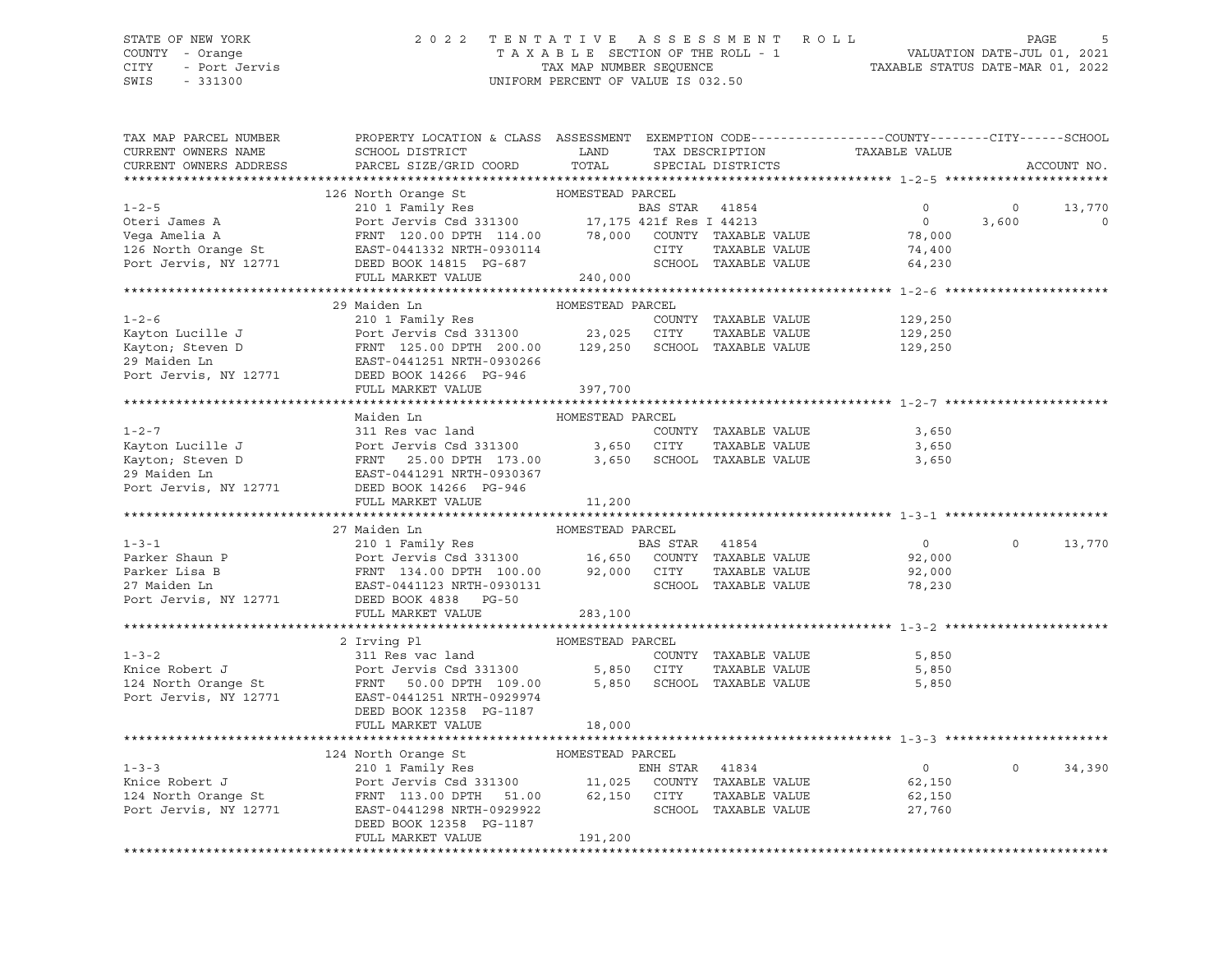# STATE OF NEW YORK 2 0 2 2 T E N T A T I V E A S S E S S M E N T R O L L PAGE 6 COUNTY - Orange T A X A B L E SECTION OF THE ROLL - 1 VALUATION DATE-JUL 01, 2021 CITY - Port Jervis TAX MAP NUMBER SEQUENCE TAXABLE STATUS DATE-MAR 01, 2022

| TAX MAP PARCEL NUMBER<br>CURRENT OWNERS NAME<br>CURRENT OWNERS ADDRESS | PROPERTY LOCATION & CLASS ASSESSMENT EXEMPTION CODE----------------COUNTY-------CITY------SCHOOL<br>SCHOOL DISTRICT<br>PARCEL SIZE/GRID COORD                                                                                                          | LAND<br>TOTAL    | TAX DESCRIPTION<br>SPECIAL DISTRICTS | TAXABLE VALUE | ACCOUNT NO. |
|------------------------------------------------------------------------|--------------------------------------------------------------------------------------------------------------------------------------------------------------------------------------------------------------------------------------------------------|------------------|--------------------------------------|---------------|-------------|
|                                                                        |                                                                                                                                                                                                                                                        |                  |                                      |               |             |
|                                                                        | 1 Cross St                                                                                                                                                                                                                                             | HOMESTEAD PARCEL |                                      |               |             |
| $1 - 3 - 4$                                                            | 210 1 Family Res<br>Port Jervis Csd 331300 13,500 CITY TAXABLE VALUE                                                                                                                                                                                   |                  | COUNTY TAXABLE VALUE                 | 39,100        |             |
| Severino Michele                                                       |                                                                                                                                                                                                                                                        |                  |                                      | 39,100        |             |
| 45 Horton Ave                                                          | FRNT 100.00 DPTH 95.00 39,100 SCHOOL TAXABLE VALUE                                                                                                                                                                                                     |                  |                                      | 39,100        |             |
| Middletown, NY 10940                                                   | ---<br>EAST-0441246 NRTH-0929857                                                                                                                                                                                                                       |                  |                                      |               |             |
|                                                                        | DEED BOOK 14658 PG-1672                                                                                                                                                                                                                                |                  |                                      |               |             |
|                                                                        | FULL MARKET VALUE                                                                                                                                                                                                                                      | 120,300          |                                      |               |             |
|                                                                        |                                                                                                                                                                                                                                                        |                  |                                      |               |             |
|                                                                        | 3 Cross St<br>1-3-5<br>Hack Marylou Port Jervis Csd 331300 6,875 CITY TAXABLE VALUE<br>3 Cross St<br>Port Jervis Csd 331300 6,875 CITY TAXABLE VALUE<br>Port Jervis, NY 12771 EART 50.00 DPTH 100.00 43,750 SCHOOL TAXABLE VALUE<br>Port Jervis, NY 12 | HOMESTEAD PARCEL |                                      |               |             |
|                                                                        |                                                                                                                                                                                                                                                        |                  |                                      | 43,750        |             |
|                                                                        |                                                                                                                                                                                                                                                        |                  |                                      | 43,750        |             |
|                                                                        |                                                                                                                                                                                                                                                        |                  |                                      | 43,750        |             |
|                                                                        |                                                                                                                                                                                                                                                        |                  |                                      |               |             |
|                                                                        | DEED BOOK 14590 PG-489<br>FULL MARKET VALUE                                                                                                                                                                                                            | 134,600          |                                      |               |             |
|                                                                        |                                                                                                                                                                                                                                                        |                  |                                      |               |             |
|                                                                        | 5 Cross St                                                                                                                                                                                                                                             | HOMESTEAD PARCEL |                                      |               |             |
| $1 - 3 - 6.1$                                                          | 210 1 Family Res                                                                                                                                                                                                                                       |                  | COUNTY TAXABLE VALUE                 | 48,250        |             |
| Wood Doris                                                             |                                                                                                                                                                                                                                                        |                  | TAXABLE VALUE                        | 48,250        |             |
| 5 Cross St                                                             | 210 1 Family ACD<br>Port Jervis Csd 331300 7,425 CITY TAXABLE VALUE<br>88888sC 48,250 SCHOOL TAXABLE VALUE                                                                                                                                             |                  |                                      | 48,250        |             |
| Port Jervis, NY 12771                                                  | FRNT 50.00 DPTH 115.00                                                                                                                                                                                                                                 |                  |                                      |               |             |
|                                                                        | EAST-0441196 NRTH-0929943                                                                                                                                                                                                                              |                  |                                      |               |             |
|                                                                        | DEED BOOK 13999 PG-334                                                                                                                                                                                                                                 |                  |                                      |               |             |
|                                                                        | FULL MARKET VALUE 148,500                                                                                                                                                                                                                              |                  |                                      |               |             |
|                                                                        |                                                                                                                                                                                                                                                        |                  |                                      |               |             |
|                                                                        | 4 Irving Pl                                                                                                                                                                                                                                            | HOMESTEAD PARCEL |                                      |               |             |
|                                                                        |                                                                                                                                                                                                                                                        |                  | COUNTY TAXABLE VALUE                 | 7,025         |             |
|                                                                        |                                                                                                                                                                                                                                                        |                  | TAXABLE VALUE                        | 7,025         |             |
|                                                                        | 1-3-6.2<br>Monopoly Holdings LLC<br>9 Maiden Ln<br>Port Jervis Csd 331300<br>9 Maiden Ln<br>Port Jervis, NY 12771<br>EXERCANDE PORT 104.00<br>Port Jervis, NY 12771<br>EXERCANDE PORT 104.00<br>Port Jervis, NY 12771<br>EXERCANDE PORT 104.00<br>PO   |                  |                                      | 7,025         |             |
|                                                                        |                                                                                                                                                                                                                                                        |                  |                                      |               |             |
|                                                                        | DEED BOOK 14999 PG-928<br>FULL MARKET VALUE                                                                                                                                                                                                            | 21,600           |                                      |               |             |
|                                                                        |                                                                                                                                                                                                                                                        |                  |                                      |               |             |
|                                                                        | 7 Cross St                                                                                                                                                                                                                                             | HOMESTEAD PARCEL |                                      |               |             |
| $1 - 3 - 7$                                                            |                                                                                                                                                                                                                                                        |                  | COUNTY TAXABLE VALUE                 | 42,000        |             |
| Ring David                                                             |                                                                                                                                                                                                                                                        |                  |                                      | 42,000        |             |
| 5 Imperato Ct                                                          |                                                                                                                                                                                                                                                        |                  |                                      | 42,000        |             |
| Clintondale, NY 12515                                                  | Port Jervis Csd 331300 9,300 CITY TAXABLE VALUE<br>FRNT 50.00 DPTH 220.00 42,000 SCHOOL TAXABLE VALUE<br>EAST-0441143 NRTH-0930011                                                                                                                     |                  |                                      |               |             |
|                                                                        | DEED BOOK 12124 PG-1981                                                                                                                                                                                                                                |                  |                                      |               |             |
|                                                                        | FULL MARKET VALUE                                                                                                                                                                                                                                      | 129,200          |                                      |               |             |
|                                                                        |                                                                                                                                                                                                                                                        |                  |                                      |               |             |
|                                                                        | 9 Cross St                                                                                                                                                                                                                                             | HOMESTEAD PARCEL |                                      |               |             |
| $1 - 3 - 8$                                                            | 210 1 Family Res                                                                                                                                                                                                                                       |                  | COUNTY TAXABLE VALUE                 | 42,600        |             |
| Elske Enterprises LLC                                                  | Port Jervis Csd 331300   8,450   CITY   TAXABLE VALUE<br>FRNT   50.00   DPTH   153.00   42,600   SCHOOL   TAXABLE VALUE                                                                                                                                |                  | TAXABLE VALUE                        | 42,600        |             |
| PO Box 3152                                                            |                                                                                                                                                                                                                                                        |                  |                                      | 42,600        |             |
| Port Jervis, NY 12771                                                  | EAST-0441102 NRTH-0930033                                                                                                                                                                                                                              |                  |                                      |               |             |
|                                                                        | DEED BOOK 14690 PG-826                                                                                                                                                                                                                                 |                  |                                      |               |             |
|                                                                        | FULL MARKET VALUE                                                                                                                                                                                                                                      | 131,100          |                                      |               |             |
|                                                                        |                                                                                                                                                                                                                                                        |                  |                                      |               |             |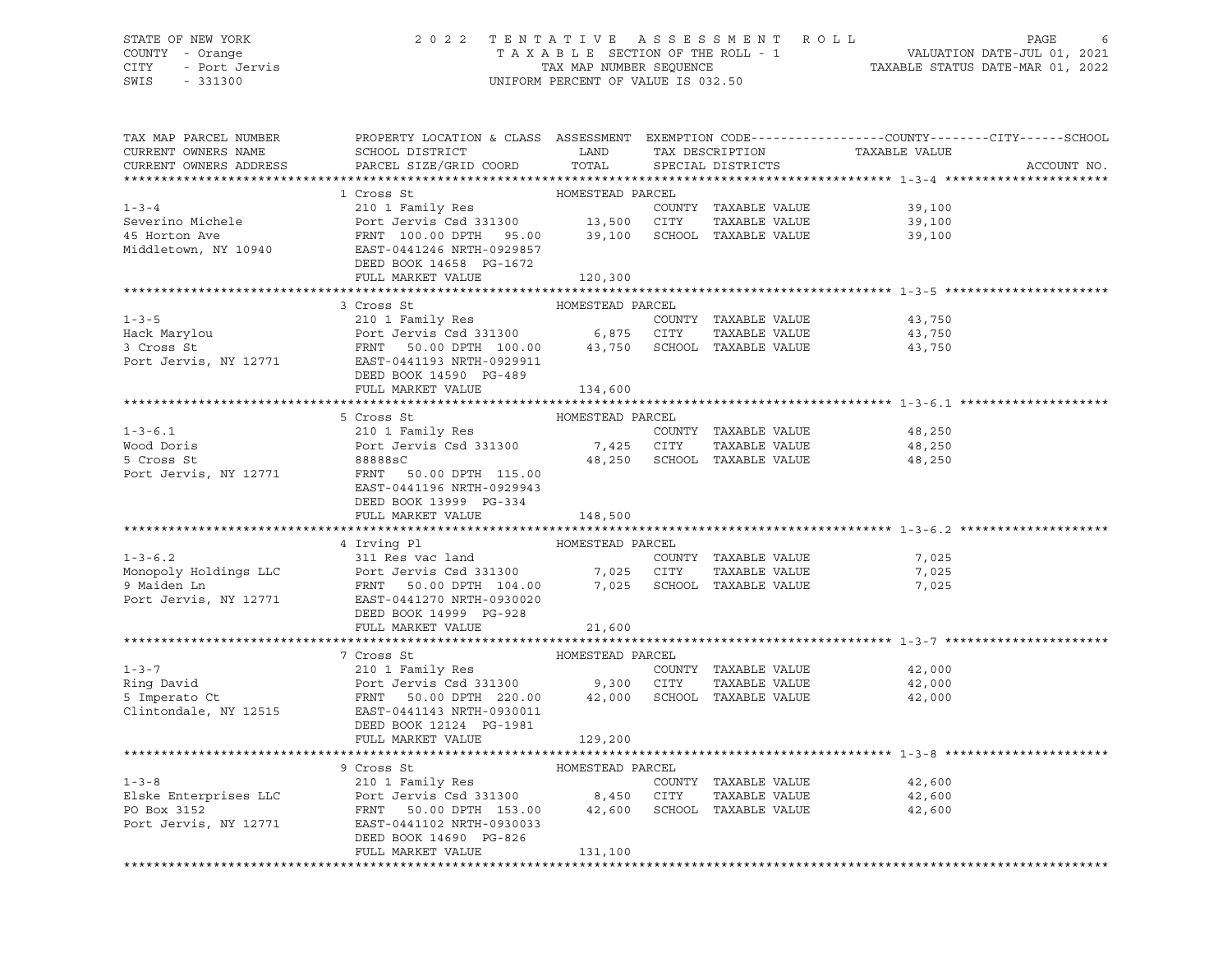| STATE OF NEW YORK<br>COUNTY - Orange<br>7 - Orange<br>- Port Jervis<br>CITY<br>SWIS<br>$-331300$                                                                                                                                                     |                                                                                                                                              | UNIFORM PERCENT OF VALUE IS 032.50 |                                      | 2022 TENTATIVE ASSESSMENT ROLL PAGE 7<br>TAXABLE SECTION OF THE ROLL - 1 VALUATION DATE-JUL 01, 2021<br>TAX MAP NUMBER SEQUENCE TAXABLE STATUS DATE-MAR 01, 2022 |         |               |
|------------------------------------------------------------------------------------------------------------------------------------------------------------------------------------------------------------------------------------------------------|----------------------------------------------------------------------------------------------------------------------------------------------|------------------------------------|--------------------------------------|------------------------------------------------------------------------------------------------------------------------------------------------------------------|---------|---------------|
| TAX MAP PARCEL NUMBER<br>CURRENT OWNERS NAME<br>CURRENT OWNERS ADDRESS                                                                                                                                                                               | PROPERTY LOCATION & CLASS ASSESSMENT EXEMPTION CODE---------------COUNTY-------CITY------SCHOOL<br>SCHOOL DISTRICT<br>PARCEL SIZE/GRID COORD | <b>LAND</b><br>TOTAL               | TAX DESCRIPTION<br>SPECIAL DISTRICTS | TAXABLE VALUE                                                                                                                                                    |         | ACCOUNT NO.   |
|                                                                                                                                                                                                                                                      | 11 Cross St                                                                                                                                  | HOMESTEAD PARCEL                   |                                      |                                                                                                                                                                  |         |               |
| $1 - 3 - 9$                                                                                                                                                                                                                                          | 210 1 Family Res                                                                                                                             |                                    | COUNTY TAXABLE VALUE                 | 52,950                                                                                                                                                           |         |               |
|                                                                                                                                                                                                                                                      |                                                                                                                                              |                                    |                                      | 52,950                                                                                                                                                           |         |               |
| Everett Joseph Jr<br>11 Cross St<br>11 Cross St                                                                                                                                                                                                      |                                                                                                                                              |                                    |                                      | 52,950                                                                                                                                                           |         |               |
| Port Jervis, NY 12771                                                                                                                                                                                                                                | FRNT 50.00 DPTH 100.00<br>BANKC130170                                                                                                        |                                    |                                      |                                                                                                                                                                  |         |               |
|                                                                                                                                                                                                                                                      | EAST-0441047 NRTH-0930052                                                                                                                    |                                    |                                      |                                                                                                                                                                  |         |               |
|                                                                                                                                                                                                                                                      | DEED BOOK 13990 PG-330                                                                                                                       |                                    |                                      |                                                                                                                                                                  |         |               |
|                                                                                                                                                                                                                                                      | FULL MARKET VALUE                                                                                                                            | 162,900                            |                                      |                                                                                                                                                                  |         |               |
|                                                                                                                                                                                                                                                      |                                                                                                                                              |                                    |                                      |                                                                                                                                                                  |         |               |
| $2 - 1 - 5$                                                                                                                                                                                                                                          | 201-207 North Orange St<br>210 1 Family Res COUNTY<br>Port Jervis Csd 331300 31,300 CITY                                                     |                                    | COUNTY TAXABLE VALUE                 | 67,600                                                                                                                                                           |         |               |
| Vinci Louis F                                                                                                                                                                                                                                        |                                                                                                                                              |                                    | TAXABLE VALUE                        | 67,600                                                                                                                                                           |         |               |
|                                                                                                                                                                                                                                                      |                                                                                                                                              |                                    | 67,600 SCHOOL TAXABLE VALUE          | 67,600                                                                                                                                                           |         |               |
| Vinci Louis F<br>201-207 North Orange St<br>201-207 North Orange St<br>201-207 North Orange St<br>2020 North PAST-0441747 NRTH-0930733<br>2021 NRTH-0930733                                                                                          | DEED BOOK 15180 PG-1128                                                                                                                      |                                    |                                      |                                                                                                                                                                  |         |               |
| PRIOR OWNER ON 3/01/2022 FULL MARKET VALUE<br>Vinci Louis F                                                                                                                                                                                          |                                                                                                                                              | 208,000                            |                                      |                                                                                                                                                                  |         |               |
|                                                                                                                                                                                                                                                      |                                                                                                                                              |                                    |                                      |                                                                                                                                                                  |         |               |
|                                                                                                                                                                                                                                                      |                                                                                                                                              |                                    |                                      |                                                                                                                                                                  |         |               |
|                                                                                                                                                                                                                                                      |                                                                                                                                              |                                    |                                      | 76,500                                                                                                                                                           |         |               |
|                                                                                                                                                                                                                                                      |                                                                                                                                              |                                    |                                      | 76,500                                                                                                                                                           |         |               |
| 210 1 Family Res<br>Bloomer Robert<br>210 1 Family Res<br>Port Jervis Csd 331300<br>210 1 Family Res<br>Port Jervis Csd 331300<br>210 1 Family Res<br>210 1 Family Res<br>210 1 Family Res<br>210 1 Family Res<br>210 1 Family Res<br>210 1 Family R |                                                                                                                                              |                                    |                                      | 76,500                                                                                                                                                           |         |               |
|                                                                                                                                                                                                                                                      | FULL MARKET VALUE                                                                                                                            | 235,400                            |                                      |                                                                                                                                                                  |         |               |
|                                                                                                                                                                                                                                                      |                                                                                                                                              |                                    |                                      |                                                                                                                                                                  |         |               |
|                                                                                                                                                                                                                                                      | 139 North Orange St MOMESTEAD PARCEL                                                                                                         |                                    |                                      |                                                                                                                                                                  |         |               |
| $2 - 1 - 7$                                                                                                                                                                                                                                          | 210 1 Family Res                                                                                                                             | <b>BAS STAR</b> 41854              |                                      | $\overline{0}$                                                                                                                                                   | $\circ$ | 13,770        |
|                                                                                                                                                                                                                                                      |                                                                                                                                              |                                    |                                      | 69,200                                                                                                                                                           |         |               |
|                                                                                                                                                                                                                                                      |                                                                                                                                              |                                    |                                      | 69,200                                                                                                                                                           |         |               |
| Port Jervis, NY 12771 EAST-0441614 NRTH-0930434                                                                                                                                                                                                      |                                                                                                                                              |                                    |                                      | 55,430                                                                                                                                                           |         |               |
|                                                                                                                                                                                                                                                      | DEED BOOK 12568 PG-150                                                                                                                       |                                    |                                      |                                                                                                                                                                  |         |               |
|                                                                                                                                                                                                                                                      | FULL MARKET VALUE                                                                                                                            | 212,900                            |                                      |                                                                                                                                                                  |         |               |
|                                                                                                                                                                                                                                                      |                                                                                                                                              |                                    |                                      |                                                                                                                                                                  |         |               |
|                                                                                                                                                                                                                                                      | 137 North Orange St MOMESTEAD PARCEL                                                                                                         |                                    |                                      |                                                                                                                                                                  |         |               |
| $2 - 1 - 8$                                                                                                                                                                                                                                          | 210 1 Family Res 60 BAS STAR 41854                                                                                                           |                                    |                                      | $\overline{0}$                                                                                                                                                   |         | $0 \t 13,770$ |
|                                                                                                                                                                                                                                                      |                                                                                                                                              |                                    |                                      |                                                                                                                                                                  |         |               |
| Bailey Nicole<br>Bailey Timothy<br>Bailey Timothy<br>Bailey Timothy<br>Example 250 COUNTY TAXABLE VALUE<br>EXAMPLE VALUE<br>EXAMPLE SCHOOL TAXABLE VALUE<br>BANKC130015<br>BANKC130015<br>SCHOOL TAXABLE VALUE                                       |                                                                                                                                              |                                    |                                      | 75,000<br>75,000                                                                                                                                                 |         |               |
|                                                                                                                                                                                                                                                      |                                                                                                                                              |                                    | SCHOOL TAXABLE VALUE                 | 61,230                                                                                                                                                           |         |               |
| Port Jervis, NY 12771 EAST-0441598 NRTH-0930377                                                                                                                                                                                                      |                                                                                                                                              |                                    |                                      |                                                                                                                                                                  |         |               |
|                                                                                                                                                                                                                                                      | DEED BOOK 14923 PG-1795                                                                                                                      |                                    |                                      |                                                                                                                                                                  |         |               |
|                                                                                                                                                                                                                                                      | FULL MARKET VALUE                                                                                                                            | 230,800                            |                                      |                                                                                                                                                                  |         |               |
|                                                                                                                                                                                                                                                      |                                                                                                                                              |                                    |                                      |                                                                                                                                                                  |         |               |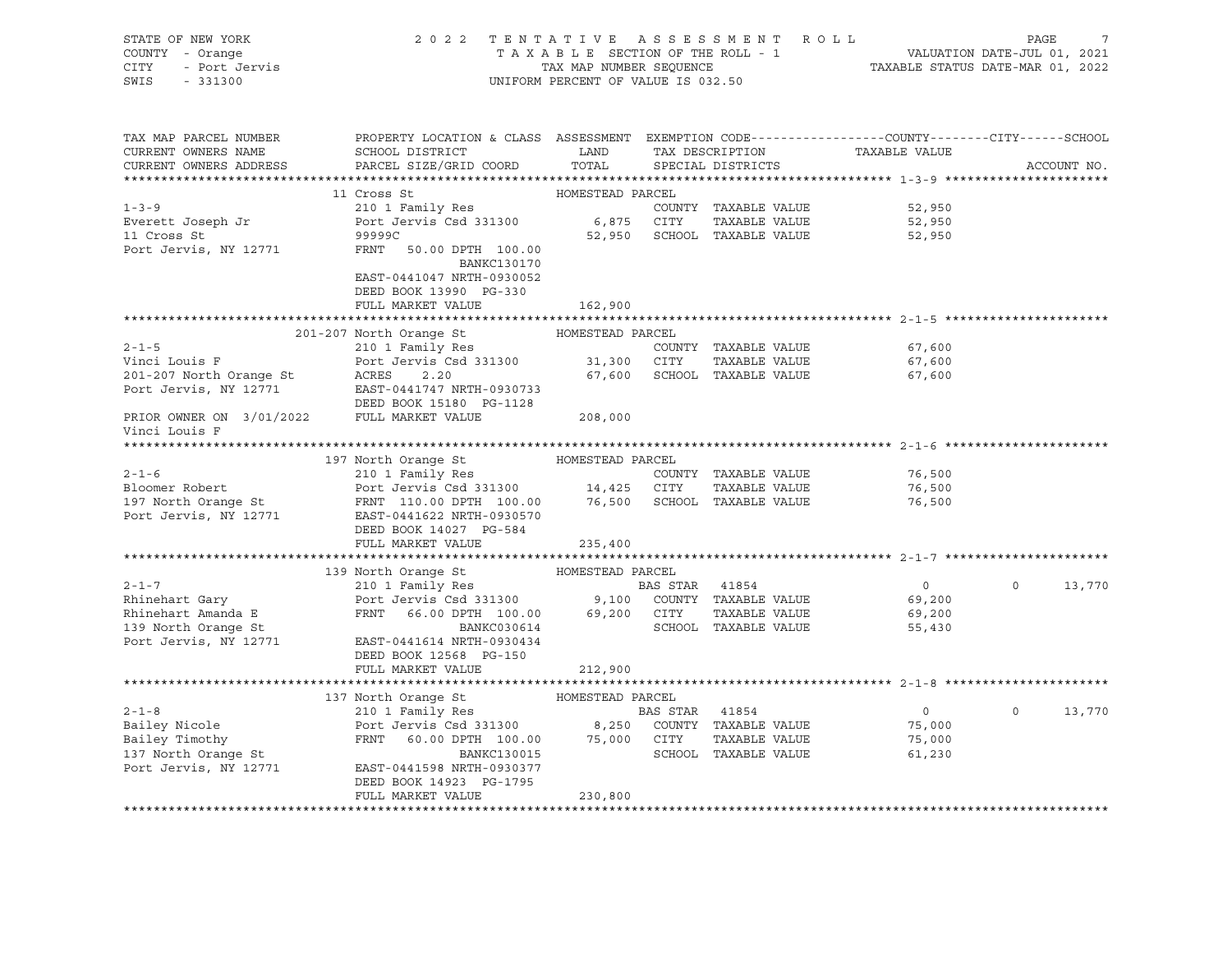| STATE OF NEW YORK<br>COUNTY - Orange<br>Y - Orange<br>- Port Jervis<br>- Port Jervis                                                                                                                                                          |                                                                                                                                                                  |         |  | 2022 TENTATIVE ASSESSMENT ROLL PAGE 8<br>TAXABLE SECTION OF THE ROLL - 1 VALUATION DATE-JUL 01, 2021<br>TAX MAP NUMBER SEQUENCE TAXABLE STATUS DATE-MAR 01, 2022<br>UNIFORM PERCENT OF VALUE IS 032.50 |                |                 |
|-----------------------------------------------------------------------------------------------------------------------------------------------------------------------------------------------------------------------------------------------|------------------------------------------------------------------------------------------------------------------------------------------------------------------|---------|--|--------------------------------------------------------------------------------------------------------------------------------------------------------------------------------------------------------|----------------|-----------------|
| CITY                                                                                                                                                                                                                                          |                                                                                                                                                                  |         |  |                                                                                                                                                                                                        |                |                 |
| SWIS                                                                                                                                                                                                                                          |                                                                                                                                                                  |         |  |                                                                                                                                                                                                        |                |                 |
|                                                                                                                                                                                                                                               |                                                                                                                                                                  |         |  |                                                                                                                                                                                                        |                |                 |
|                                                                                                                                                                                                                                               |                                                                                                                                                                  |         |  |                                                                                                                                                                                                        |                |                 |
| TAX MAP PARCEL NUMBER                                                                                                                                                                                                                         | PROPERTY LOCATION & CLASS ASSESSMENT EXEMPTION CODE---------------COUNTY-------CITY------SCHOOL                                                                  |         |  |                                                                                                                                                                                                        |                |                 |
| CURRENT OWNERS NAME                                                                                                                                                                                                                           | SCHOOL DISTRICT                                                                                                                                                  | LAND    |  |                                                                                                                                                                                                        |                |                 |
| CURRENT OWNERS ADDRESS                                                                                                                                                                                                                        | PARCEL SIZE/GRID COORD TOTAL SPECIAL DISTRICTS                                                                                                                   |         |  | -<br>TAX DESCRIPTION TAXABLE VALUE<br>SPECIAL DISTRICTS                                                                                                                                                |                | ACCOUNT NO.     |
|                                                                                                                                                                                                                                               |                                                                                                                                                                  |         |  |                                                                                                                                                                                                        |                |                 |
|                                                                                                                                                                                                                                               | 135 North Orange St<br>210 1 Family Res<br>POMESTEAD PARCEL<br>210 1 Family Res<br>Port Jervis Csd 331300<br>FRNT 100.00 DPTH 150.00 74,000 SCHOOL TAXABLE VALUE |         |  |                                                                                                                                                                                                        |                |                 |
| $2 - 1 - 9$                                                                                                                                                                                                                                   |                                                                                                                                                                  |         |  | 74,000                                                                                                                                                                                                 |                |                 |
|                                                                                                                                                                                                                                               |                                                                                                                                                                  |         |  |                                                                                                                                                                                                        |                |                 |
| Romano Richard<br>135 North Orange St                                                                                                                                                                                                         |                                                                                                                                                                  |         |  | 74,000<br>74,000<br>74,000                                                                                                                                                                             |                |                 |
| Port Jervis, NY 12771                                                                                                                                                                                                                         | BANK0230051                                                                                                                                                      |         |  |                                                                                                                                                                                                        |                |                 |
|                                                                                                                                                                                                                                               | EAST-0441607 NRTH-0930278                                                                                                                                        |         |  |                                                                                                                                                                                                        |                |                 |
|                                                                                                                                                                                                                                               | DEED BOOK 14627 PG-1571                                                                                                                                          |         |  |                                                                                                                                                                                                        |                |                 |
|                                                                                                                                                                                                                                               | FULL MARKET VALUE                                                                                                                                                | 227,700 |  |                                                                                                                                                                                                        |                |                 |
|                                                                                                                                                                                                                                               |                                                                                                                                                                  |         |  |                                                                                                                                                                                                        |                |                 |
|                                                                                                                                                                                                                                               | 133 North Orange St MOMESTEAD PARCEL                                                                                                                             |         |  |                                                                                                                                                                                                        |                |                 |
|                                                                                                                                                                                                                                               |                                                                                                                                                                  |         |  | 77,600                                                                                                                                                                                                 |                |                 |
|                                                                                                                                                                                                                                               |                                                                                                                                                                  |         |  | 77,600                                                                                                                                                                                                 |                |                 |
|                                                                                                                                                                                                                                               |                                                                                                                                                                  |         |  | 77,600                                                                                                                                                                                                 |                |                 |
|                                                                                                                                                                                                                                               |                                                                                                                                                                  |         |  |                                                                                                                                                                                                        |                |                 |
|                                                                                                                                                                                                                                               | EAST-0441589 NRTH-0930174                                                                                                                                        |         |  |                                                                                                                                                                                                        |                |                 |
|                                                                                                                                                                                                                                               |                                                                                                                                                                  |         |  |                                                                                                                                                                                                        |                |                 |
|                                                                                                                                                                                                                                               | DEED BOOK 6191 PG-133                                                                                                                                            |         |  |                                                                                                                                                                                                        |                |                 |
| 2-1-11 131 North Orange St HOMESTEAD PARCEL<br>210 1 Family Res COUNTY TAXABLE VALUE<br>31 North Orange St Parcel<br>31 North Pennily Res COUNTY TAXABLE VALUE<br>31 North Orange St EAST-0441569 NRTH-0930101<br>31 North Orange St EAST-044 | FULL MARKET VALUE                                                                                                                                                | 238,800 |  |                                                                                                                                                                                                        |                |                 |
|                                                                                                                                                                                                                                               |                                                                                                                                                                  |         |  |                                                                                                                                                                                                        |                |                 |
|                                                                                                                                                                                                                                               |                                                                                                                                                                  |         |  |                                                                                                                                                                                                        |                |                 |
|                                                                                                                                                                                                                                               |                                                                                                                                                                  |         |  | COUNTY TAXABLE VALUE 53,900<br>53,900                                                                                                                                                                  |                |                 |
|                                                                                                                                                                                                                                               |                                                                                                                                                                  |         |  |                                                                                                                                                                                                        |                |                 |
|                                                                                                                                                                                                                                               |                                                                                                                                                                  |         |  | 53,900                                                                                                                                                                                                 |                |                 |
|                                                                                                                                                                                                                                               |                                                                                                                                                                  |         |  |                                                                                                                                                                                                        |                |                 |
|                                                                                                                                                                                                                                               |                                                                                                                                                                  |         |  |                                                                                                                                                                                                        |                |                 |
|                                                                                                                                                                                                                                               |                                                                                                                                                                  |         |  |                                                                                                                                                                                                        |                |                 |
|                                                                                                                                                                                                                                               |                                                                                                                                                                  |         |  |                                                                                                                                                                                                        |                |                 |
|                                                                                                                                                                                                                                               |                                                                                                                                                                  |         |  |                                                                                                                                                                                                        |                |                 |
|                                                                                                                                                                                                                                               |                                                                                                                                                                  |         |  |                                                                                                                                                                                                        | $\overline{0}$ | $1,130$ $1,130$ |
|                                                                                                                                                                                                                                               |                                                                                                                                                                  |         |  |                                                                                                                                                                                                        |                | 13,770          |
|                                                                                                                                                                                                                                               |                                                                                                                                                                  |         |  |                                                                                                                                                                                                        |                |                 |
|                                                                                                                                                                                                                                               |                                                                                                                                                                  |         |  |                                                                                                                                                                                                        |                |                 |
|                                                                                                                                                                                                                                               |                                                                                                                                                                  |         |  |                                                                                                                                                                                                        |                |                 |
|                                                                                                                                                                                                                                               | DEED BOOK 6200 PG-141<br>FULL MARKET VALUE                                                                                                                       |         |  |                                                                                                                                                                                                        |                |                 |
|                                                                                                                                                                                                                                               |                                                                                                                                                                  | 276,900 |  |                                                                                                                                                                                                        |                |                 |
|                                                                                                                                                                                                                                               |                                                                                                                                                                  |         |  |                                                                                                                                                                                                        |                |                 |
|                                                                                                                                                                                                                                               |                                                                                                                                                                  |         |  |                                                                                                                                                                                                        |                |                 |
|                                                                                                                                                                                                                                               |                                                                                                                                                                  |         |  | $\overline{0}$                                                                                                                                                                                         |                | $0 \t 13,770$   |
|                                                                                                                                                                                                                                               |                                                                                                                                                                  |         |  | 72,000<br>72,000<br>72,000                                                                                                                                                                             |                |                 |
|                                                                                                                                                                                                                                               |                                                                                                                                                                  |         |  |                                                                                                                                                                                                        |                |                 |
| 125-127 North Orange St<br>Port Jervis, NY 12771 EAST-0441487 NRTH-0929944                                                                                                                                                                    |                                                                                                                                                                  |         |  | 58,230                                                                                                                                                                                                 |                |                 |
|                                                                                                                                                                                                                                               |                                                                                                                                                                  |         |  |                                                                                                                                                                                                        |                |                 |
|                                                                                                                                                                                                                                               | DEED BOOK 12253 PG-1708                                                                                                                                          |         |  |                                                                                                                                                                                                        |                |                 |
|                                                                                                                                                                                                                                               | FULL MARKET VALUE                                                                                                                                                | 221,500 |  |                                                                                                                                                                                                        |                |                 |
|                                                                                                                                                                                                                                               |                                                                                                                                                                  |         |  |                                                                                                                                                                                                        |                |                 |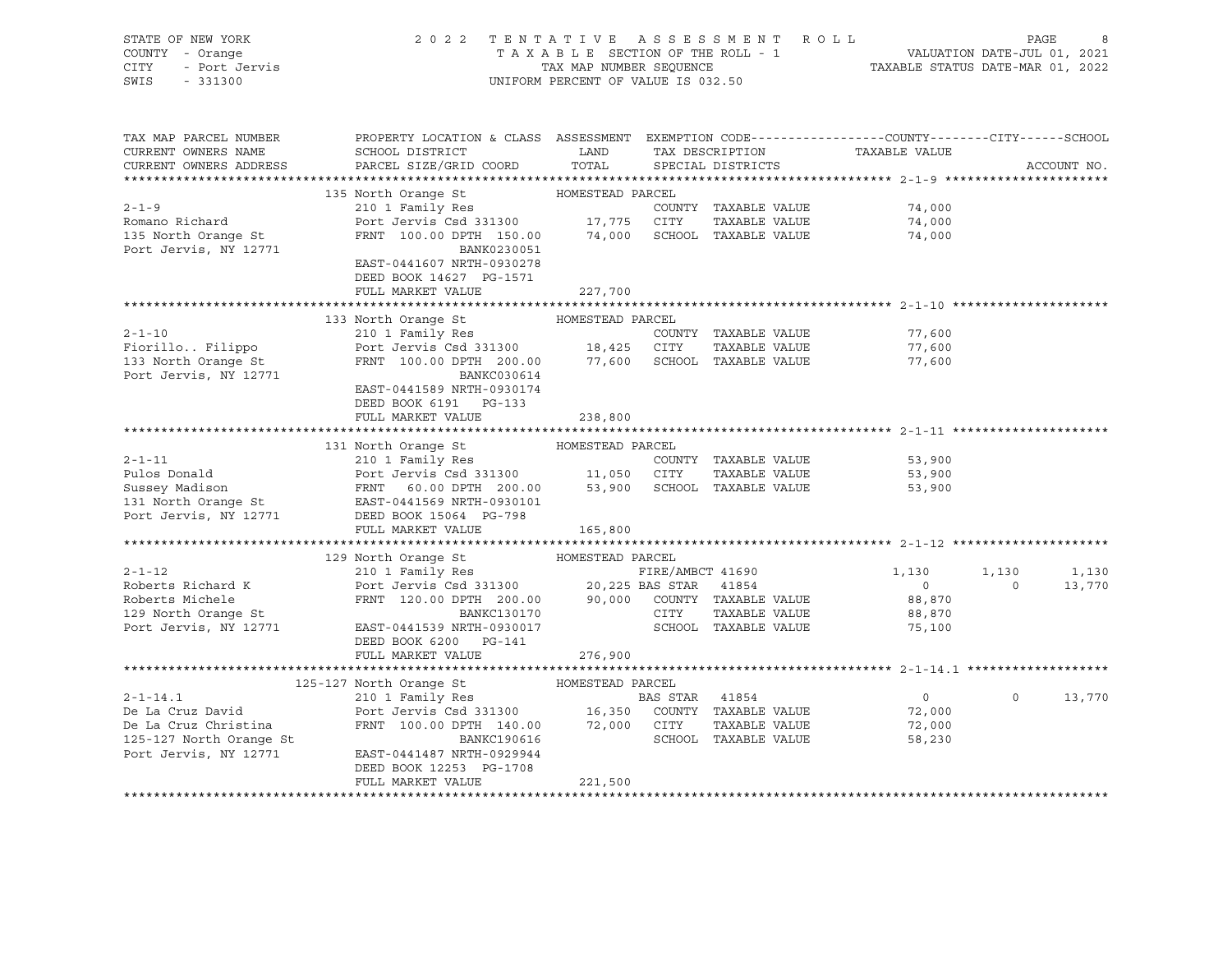# STATE OF NEW YORK 2 0 2 2 T E N T A T I V E A S S E S S M E N T R O L L PAGE 9 COUNTY - Orange T A X A B L E SECTION OF THE ROLL - 1 VALUATION DATE-JUL 01, 2021

SWIS - 331300 UNIFORM PERCENT OF VALUE IS 032.50

CITY - Port Jervis TAX MAP NUMBER SEQUENCE TAXABLE STATUS DATE-MAR 01, 2022

| TAX MAP PARCEL NUMBER<br>CURRENT OWNERS NAME                                                             | SCHOOL DISTRICT                                                                                                                                                                                                          | PROPERTY LOCATION & CLASS ASSESSMENT EXEMPTION CODE----------------COUNTY-------CITY------SCHOOL<br>LAND<br>TAX DESCRIPTION                                                                                                                                                                                              | TAXABLE VALUE                                                  |                                      |
|----------------------------------------------------------------------------------------------------------|--------------------------------------------------------------------------------------------------------------------------------------------------------------------------------------------------------------------------|--------------------------------------------------------------------------------------------------------------------------------------------------------------------------------------------------------------------------------------------------------------------------------------------------------------------------|----------------------------------------------------------------|--------------------------------------|
| CURRENT OWNERS ADDRESS                                                                                   | PARCEL SIZE/GRID COORD                                                                                                                                                                                                   | TOTAL<br>SPECIAL DISTRICTS                                                                                                                                                                                                                                                                                               |                                                                | ACCOUNT NO.                          |
|                                                                                                          |                                                                                                                                                                                                                          |                                                                                                                                                                                                                                                                                                                          |                                                                |                                      |
| $2 - 1 - 15$<br>Calben Alfred Barry<br>Calben Margaret C<br>123 North Orange St<br>Port Jervis, NY 12771 | Port Jervis Csd 331300 8,475 ENH STAR<br>FRNT<br>ACRES<br>0.35<br>EAST-0441447 NRTH-0929840<br>DEED BOOK 12364 PG-1990<br>FULL MARKET VALUE                                                                              | VETCOM CTS 41130<br>41834<br>50.00 DPTH 141.00 43,050 COUNTY TAXABLE VALUE<br>CITY<br>TAXABLE VALUE<br>SCHOOL TAXABLE VALUE<br>132,500                                                                                                                                                                                   | 10,763<br>$\overline{0}$<br>32,287<br>35,514<br>1,124          | 7,536<br>7,536<br>$\Omega$<br>34,390 |
|                                                                                                          |                                                                                                                                                                                                                          |                                                                                                                                                                                                                                                                                                                          |                                                                |                                      |
| $2 - 1 - 16$<br>Schuetzler James C<br>Schuetzler Mirna<br>121 North Orange St<br>Port Jervis, NY 12771   | BANKN140687<br>EAST-0441426 NRTH-0929796<br>DEED BOOK 12870 PG-904<br>FULL MARKET VALUE                                                                                                                                  | VETWAR CTS 41120<br>Port Jervis Csd 331300 8,400 BAS STAR 41854<br>FRNT 50.00 DPTH 150.00 69,000 COUNTY TAXABLE VALUE<br>CITY<br>TAXABLE VALUE<br>SCHOOL TAXABLE VALUE<br>212,300                                                                                                                                        | 7,913<br>4,522<br>$\overline{0}$<br>61,087<br>64,478<br>50,708 | 4,522<br>13,770<br>$\Omega$          |
|                                                                                                          |                                                                                                                                                                                                                          |                                                                                                                                                                                                                                                                                                                          |                                                                |                                      |
| $2 - 1 - 17$<br>Port Jervis, NY 12771                                                                    | 119 North Orange St MOMESTEAD PARCEL<br>210 1 Family Res<br>DEED BOOK 12382 PG-11235<br>FULL MARKET VALUE                                                                                                                | FIRE/AMBCT 41690<br>Rhoades Jeffrey S<br>Rhoades Heather C<br>Rhoades Heather C<br>TRANGE SERIE OF THE SOLOD DPTH 120.00 52,100 COUNTY TAXABLE VALUE<br>TAXABLE VALUE<br>CITY TAXABLE VALUE<br>CITY TAXABLE VALUE<br>CITY TAXABLE VALUE<br>CITY TAXABLE VALUE<br>CIT<br>TAXABLE VALUE<br>SCHOOL TAXABLE VALUE<br>160,300 | 1,130<br>1,130<br>$\overline{0}$<br>50,970<br>50,970<br>37,200 | 1,130<br>$\Omega$<br>13,770          |
|                                                                                                          | 117 North Orange St MOMESTEAD PARCEL                                                                                                                                                                                     |                                                                                                                                                                                                                                                                                                                          |                                                                |                                      |
| $2 - 1 - 18$<br>Rhoades Jeffrey S<br>Rhoades Heather C<br>119 North Orange St<br>Port Jervis, NY 12771   | 312 Vac w/imprv<br>Port Jervis Csd 331300<br>FRNT 50.00 DPTH 100.00<br>EAST-0441322 NRTH-0929729<br>DEED BOOK 12382 PG-11235<br>FULL MARKET VALUE                                                                        | COUNTY TAXABLE VALUE<br>5,650 CITY<br>TAXABLE VALUE<br>6,900<br>SCHOOL TAXABLE VALUE<br>21,200                                                                                                                                                                                                                           | 6,900<br>6,900<br>6,900                                        |                                      |
|                                                                                                          |                                                                                                                                                                                                                          |                                                                                                                                                                                                                                                                                                                          |                                                                |                                      |
| $2 - 1 - 19.22$<br>Big & Little Partners LLC<br>7 East Main St<br>Stony Point, NY 10980                  | North Orange St<br>322 Rural vac>10<br>Port Jervis Csd 331300 116,800<br>Helmer Wm 1/2 Interest<br>Helmer Carrie $1/2$ 10/02<br>ACRES 62.10<br>EAST-0442662 NRTH-0930045<br>DEED BOOK 11656 PG-1112<br>FULL MARKET VALUE | NON-HOMESTEAD PARCEL<br>COUNTY TAXABLE VALUE<br>CITY<br>TAXABLE VALUE<br>116,800<br>SCHOOL TAXABLE VALUE<br>359,400                                                                                                                                                                                                      | 116,800<br>116,800<br>116,800                                  |                                      |
|                                                                                                          |                                                                                                                                                                                                                          |                                                                                                                                                                                                                                                                                                                          |                                                                |                                      |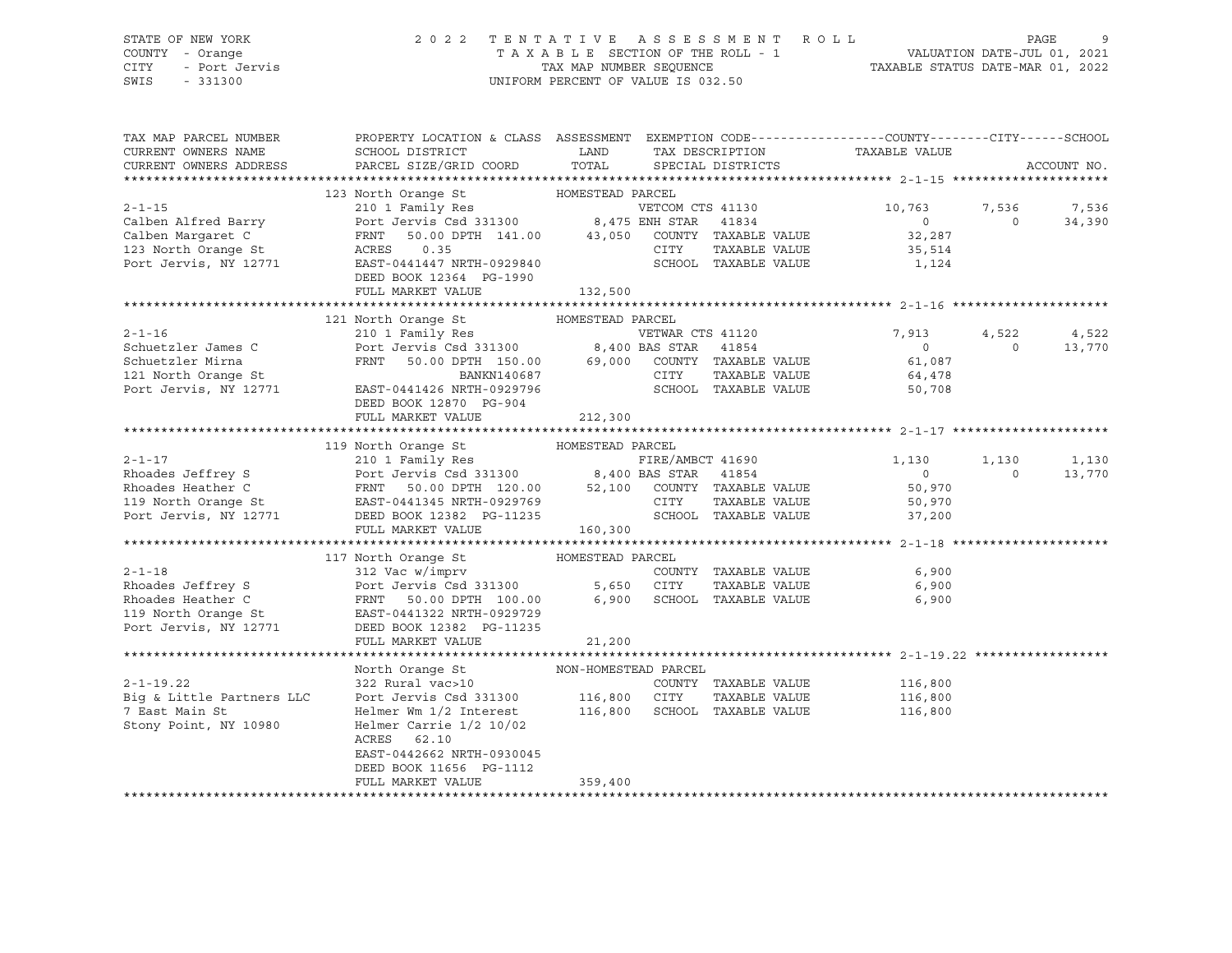### STATE OF NEW YORK 2 0 2 2 T E N T A T I V E A S S E S S M E N T R O L L PAGE 10 COUNTY - Orange T A X A B L E SECTION OF THE ROLL - 1 VALUATION DATE-JUL 01, 2021 CITY - Port Jervis TAX MAP NUMBER SEQUENCE TAXABLE STATUS DATE-MAR 01, 2022 SWIS - 331300 UNIFORM PERCENT OF VALUE IS 032.50

| TAX MAP PARCEL NUMBER<br>CURRENT OWNERS NAME                                                                                                                                                          | PROPERTY LOCATION & CLASS ASSESSMENT EXEMPTION CODE----------------COUNTY-------CITY------SCHOOL<br>SCHOOL DISTRICT | LAND             |                             | TAX DESCRIPTION      | TAXABLE VALUE  |                |             |
|-------------------------------------------------------------------------------------------------------------------------------------------------------------------------------------------------------|---------------------------------------------------------------------------------------------------------------------|------------------|-----------------------------|----------------------|----------------|----------------|-------------|
| CURRENT OWNERS ADDRESS                                                                                                                                                                                | PARCEL SIZE/GRID COORD                                                                                              | TOTAL            |                             | SPECIAL DISTRICTS    |                |                | ACCOUNT NO. |
|                                                                                                                                                                                                       |                                                                                                                     |                  |                             |                      |                |                |             |
|                                                                                                                                                                                                       | North Orange St Rear HOMESTEAD PARCEL                                                                               |                  |                             |                      |                |                |             |
| $2 - 1 - 19.4$                                                                                                                                                                                        | 311 Res vac land                                                                                                    |                  |                             | COUNTY TAXABLE VALUE | 22,400         |                |             |
| Big & Little Partners LLC                                                                                                                                                                             | Port Jervis Csd 331300                                                                                              | 22,400 CITY      |                             | TAXABLE VALUE        | 22,400         |                |             |
| 7 East Main St                                                                                                                                                                                        | ACRES<br>5.70                                                                                                       |                  | 22,400 SCHOOL TAXABLE VALUE |                      | 22,400         |                |             |
| Stony Point, NY 10980                                                                                                                                                                                 | EAST-0441804 NRTH-0930053                                                                                           |                  |                             |                      |                |                |             |
|                                                                                                                                                                                                       | DEED BOOK 11656 PG-1107                                                                                             |                  |                             |                      |                |                |             |
|                                                                                                                                                                                                       | FULL MARKET VALUE                                                                                                   | 68,900           |                             |                      |                |                |             |
|                                                                                                                                                                                                       | Charles St North                                                                                                    | HOMESTEAD PARCEL |                             |                      |                |                |             |
| $2 - 1 - 19.5$                                                                                                                                                                                        | 311 Res vac land                                                                                                    |                  |                             | COUNTY TAXABLE VALUE | 16,450         |                |             |
| Big and Little Partners LLC                                                                                                                                                                           | Port Jervis Csd 331300 16,450 CITY                                                                                  |                  |                             | TAXABLE VALUE        | 16,450         |                |             |
| 7 East Main St                                                                                                                                                                                        | ACRES<br>4.10                                                                                                       |                  | 16,450 SCHOOL TAXABLE VALUE |                      | 16,450         |                |             |
| Stony Point, NY 10980                                                                                                                                                                                 | EAST-0441782 NRTH-0929565                                                                                           |                  |                             |                      |                |                |             |
|                                                                                                                                                                                                       | DEED BOOK 12688 PG-1087                                                                                             |                  |                             |                      |                |                |             |
|                                                                                                                                                                                                       | FULL MARKET VALUE                                                                                                   | 50,600           |                             |                      |                |                |             |
|                                                                                                                                                                                                       |                                                                                                                     |                  |                             |                      |                |                |             |
|                                                                                                                                                                                                       | 3 Warren Pl                                                                                                         | HOMESTEAD PARCEL |                             |                      |                |                |             |
| $2 - 1 - 20$                                                                                                                                                                                          | 311 Res vac land                                                                                                    |                  |                             | COUNTY TAXABLE VALUE | 7,550          |                |             |
|                                                                                                                                                                                                       |                                                                                                                     |                  |                             | TAXABLE VALUE        | 7,550          |                |             |
| Porter Bruce A<br>Port Jervis Csd 331300 7,550 CITY TAXABLE VALUE<br>Porter Lilian R<br>Port Jervis NY 12771 PRAT 128.00 PTH 128.00 7,550 SCHOOL TAXABLE VALUE<br>Port Jervis NY 12771 PRAT 128.1     |                                                                                                                     |                  |                             |                      | 7,550          |                |             |
|                                                                                                                                                                                                       |                                                                                                                     |                  |                             |                      |                |                |             |
| Port Jervis, NY 12771                                                                                                                                                                                 | DEED BOOK 14588 PG-1762                                                                                             |                  |                             |                      |                |                |             |
|                                                                                                                                                                                                       | FULL MARKET VALUE                                                                                                   | 23,200           |                             |                      |                |                |             |
|                                                                                                                                                                                                       |                                                                                                                     |                  |                             |                      |                |                |             |
|                                                                                                                                                                                                       | 1 Warren Pl                                                                                                         | HOMESTEAD PARCEL |                             |                      |                |                |             |
| $2 - 1 - 21$                                                                                                                                                                                          | 311 Res vac land                                                                                                    |                  |                             | COUNTY TAXABLE VALUE | 6,550          |                |             |
|                                                                                                                                                                                                       |                                                                                                                     |                  | 6,550 CITY                  | TAXABLE VALUE        | 6,550          |                |             |
| Porter Bruce A<br>Porter Lilian R<br>Porter Lilian R<br>Porter Lilian R<br>ERNT 160.00 DPTH 65.00<br>Dort Johnson My 19771<br>Port Johnson My 19771<br>Port Johnson My 19771<br>Port Johnson My 19771 |                                                                                                                     |                  | 6,550 SCHOOL TAXABLE VALUE  |                      | 6,550          |                |             |
|                                                                                                                                                                                                       | DEED BOOK 14588 PG-1762                                                                                             |                  |                             |                      |                |                |             |
| Port Jervis, NY 12771                                                                                                                                                                                 | FULL MARKET VALUE                                                                                                   | 20,200           |                             |                      |                |                |             |
|                                                                                                                                                                                                       |                                                                                                                     |                  |                             |                      |                |                |             |
|                                                                                                                                                                                                       | 2 Warren Pl                                                                                                         | HOMESTEAD PARCEL |                             |                      |                |                |             |
| $2 - 1 - 22$                                                                                                                                                                                          |                                                                                                                     |                  | VETCOM CTS 41130            |                      | 13,188 7,536   |                | 7,536       |
| Mercurio Ronald                                                                                                                                                                                       | 210 1 Family Res<br>Port Jervis Csd 331300 22,050 VETDIS CTS 41140                                                  |                  |                             |                      | 26,376         | 15,072         | 15,072      |
| Mercurio Diane                                                                                                                                                                                        | FRNT 162.00 DPTH 151.00 125,550 ENH STAR 41834<br>BANKC180381 COUNTY TAXABLE                                        |                  |                             |                      | $\overline{0}$ | $\overline{0}$ | 34,390      |
| 2 Warren Pl                                                                                                                                                                                           |                                                                                                                     |                  |                             | COUNTY TAXABLE VALUE | 85,986         |                |             |
| Port Jervis, NY 12771                                                                                                                                                                                 | EAST-0441725 NRTH-0930562                                                                                           |                  | CITY                        | TAXABLE VALUE        | 102,942        |                |             |
|                                                                                                                                                                                                       | DEED BOOK 11976 PG-1330                                                                                             |                  |                             | SCHOOL TAXABLE VALUE | 68,552         |                |             |
|                                                                                                                                                                                                       | FULL MARKET VALUE                                                                                                   | 386,300          |                             |                      |                |                |             |
|                                                                                                                                                                                                       |                                                                                                                     |                  |                             |                      |                |                |             |
|                                                                                                                                                                                                       | 21 Lane St                                                                                                          | HOMESTEAD PARCEL |                             |                      |                |                |             |
| $3 - 1 - 1$                                                                                                                                                                                           | 210 1 Family Res                                                                                                    |                  |                             | COUNTY TAXABLE VALUE | 41,375         |                |             |
| Gonzalez Santos                                                                                                                                                                                       | Port Jervis Csd 331300 6,875 CITY                                                                                   |                  |                             | TAXABLE VALUE        | 41,375         |                |             |
| 21 Lane St                                                                                                                                                                                            | FRNT<br>50.00 DPTH 121.00                                                                                           |                  | 41,375 SCHOOL TAXABLE VALUE |                      | 41,375         |                |             |
| Port Jervis, NY 12771-1413                                                                                                                                                                            | <b>BANKC080370</b>                                                                                                  |                  |                             |                      |                |                |             |
|                                                                                                                                                                                                       | EAST-0443679 NRTH-0929825                                                                                           |                  |                             |                      |                |                |             |
|                                                                                                                                                                                                       | DEED BOOK 12370 PG-357                                                                                              |                  |                             |                      |                |                |             |
|                                                                                                                                                                                                       | FULL MARKET VALUE                                                                                                   | 127,300          |                             |                      |                |                |             |
|                                                                                                                                                                                                       |                                                                                                                     |                  |                             |                      |                |                |             |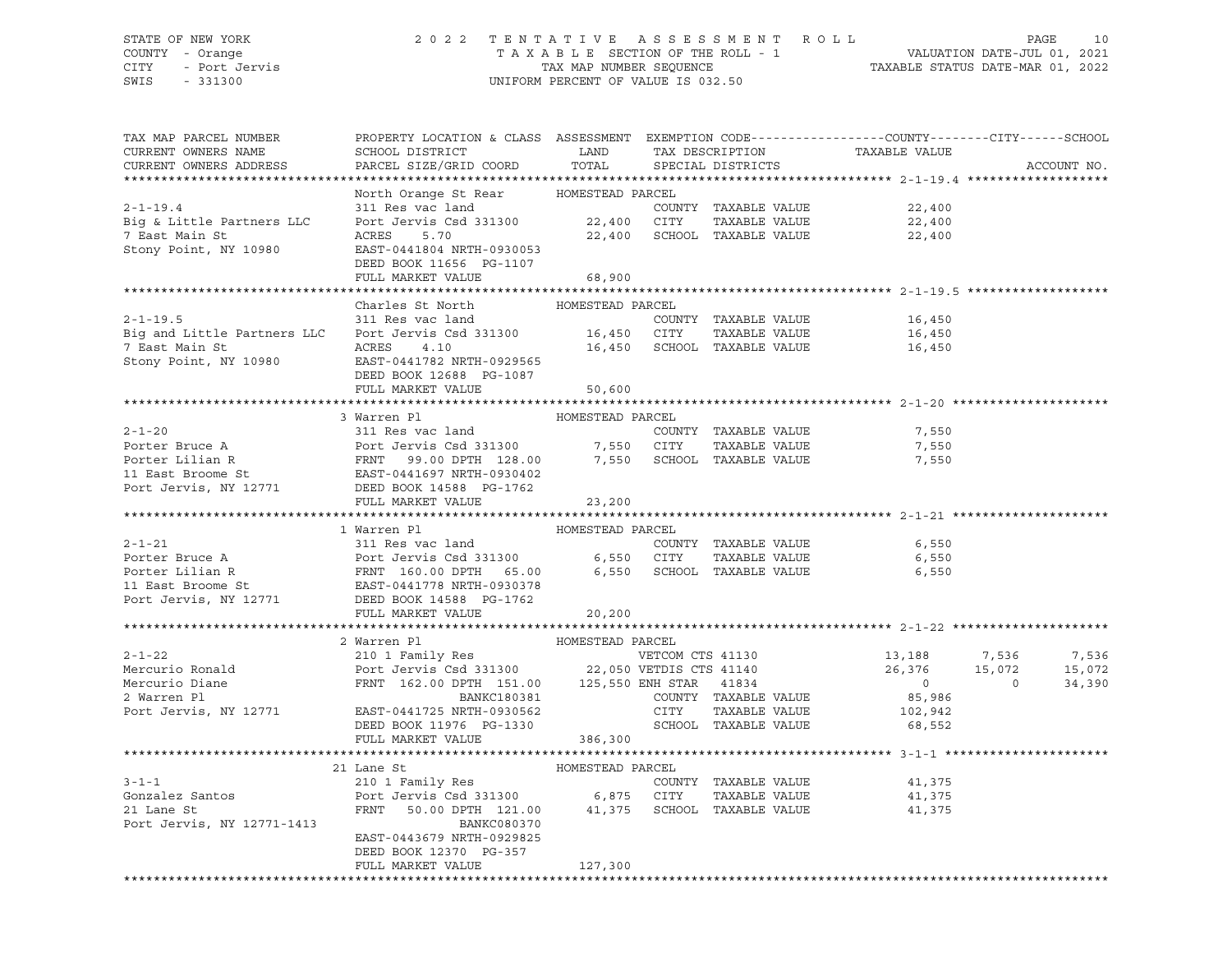### STATE OF NEW YORK 2 0 2 2 T E N T A T I V E A S S E S S M E N T R O L L PAGE 11 COUNTY - Orange T A X A B L E SECTION OF THE ROLL - 1 VALUATION DATE-JUL 01, 2021 CITY - Port Jervis TAX MAP NUMBER SEQUENCE TAXABLE STATUS DATE-MAR 01, 2022

| TAX MAP PARCEL NUMBER<br>CURRENT OWNERS NAME                                                                                                                                                                                                                                                                                                                                                                            | PROPERTY LOCATION & CLASS ASSESSMENT EXEMPTION CODE---------------COUNTY-------CITY------SCHOOL<br>SCHOOL DISTRICT LAND                                                                                                                                   |                  |                |                      | TAX DESCRIPTION TAXABLE VALUE<br>SPECIAL DISTRICTS       |                   |              |
|-------------------------------------------------------------------------------------------------------------------------------------------------------------------------------------------------------------------------------------------------------------------------------------------------------------------------------------------------------------------------------------------------------------------------|-----------------------------------------------------------------------------------------------------------------------------------------------------------------------------------------------------------------------------------------------------------|------------------|----------------|----------------------|----------------------------------------------------------|-------------------|--------------|
| CURRENT OWNERS ADDRESS                                                                                                                                                                                                                                                                                                                                                                                                  | PARCEL SIZE/GRID COORD                                                                                                                                                                                                                                    | TOTAL            |                |                      |                                                          |                   | ACCOUNT NO.  |
|                                                                                                                                                                                                                                                                                                                                                                                                                         |                                                                                                                                                                                                                                                           |                  |                |                      |                                                          |                   |              |
|                                                                                                                                                                                                                                                                                                                                                                                                                         | 19 Lane St                                                                                                                                                                                                                                                | HOMESTEAD PARCEL |                |                      |                                                          |                   |              |
|                                                                                                                                                                                                                                                                                                                                                                                                                         |                                                                                                                                                                                                                                                           |                  |                | BAS STAR 41854       | $\overline{0}$                                           | $\Omega$          | 13,770       |
|                                                                                                                                                                                                                                                                                                                                                                                                                         |                                                                                                                                                                                                                                                           |                  |                |                      | 50,750                                                   |                   |              |
|                                                                                                                                                                                                                                                                                                                                                                                                                         |                                                                                                                                                                                                                                                           |                  |                |                      | 50,750                                                   |                   |              |
| 3-1-2.1<br>Port Jerusian BAS STAR 41854<br>Port Jerus Roxanne Port Jerus Sand BAS STAR 41854<br>Port Jerus Schoper 100.00<br>Port Jerus SCHOOL TAXABLE VALUE<br>Port Jerus SCHOOL TAXABLE VALUE<br>Port Jerus, NY 12771<br>Port Port Port Po                                                                                                                                                                            |                                                                                                                                                                                                                                                           |                  |                |                      | 36,980                                                   |                   |              |
|                                                                                                                                                                                                                                                                                                                                                                                                                         | DEED BOOK 3595 PG-00042                                                                                                                                                                                                                                   |                  |                |                      |                                                          |                   |              |
|                                                                                                                                                                                                                                                                                                                                                                                                                         | FULL MARKET VALUE                                                                                                                                                                                                                                         | 156,200          |                |                      |                                                          |                   |              |
|                                                                                                                                                                                                                                                                                                                                                                                                                         |                                                                                                                                                                                                                                                           |                  |                |                      |                                                          |                   |              |
|                                                                                                                                                                                                                                                                                                                                                                                                                         | 17 Lane St                                                                                                                                                                                                                                                | HOMESTEAD PARCEL |                |                      |                                                          |                   |              |
| $3 - 1 - 2.2$                                                                                                                                                                                                                                                                                                                                                                                                           | 311 Res vac land                                                                                                                                                                                                                                          |                  |                | COUNTY TAXABLE VALUE | 6,600                                                    |                   |              |
|                                                                                                                                                                                                                                                                                                                                                                                                                         |                                                                                                                                                                                                                                                           |                  |                |                      | 6,600                                                    |                   |              |
|                                                                                                                                                                                                                                                                                                                                                                                                                         |                                                                                                                                                                                                                                                           |                  |                |                      | 6,600                                                    |                   |              |
|                                                                                                                                                                                                                                                                                                                                                                                                                         |                                                                                                                                                                                                                                                           |                  |                |                      |                                                          |                   |              |
|                                                                                                                                                                                                                                                                                                                                                                                                                         | DEED BOOK 2683 PG-00137                                                                                                                                                                                                                                   |                  |                |                      |                                                          |                   |              |
|                                                                                                                                                                                                                                                                                                                                                                                                                         | FULL MARKET VALUE 20,300                                                                                                                                                                                                                                  |                  |                |                      |                                                          |                   |              |
|                                                                                                                                                                                                                                                                                                                                                                                                                         |                                                                                                                                                                                                                                                           |                  |                |                      |                                                          |                   |              |
| $3 - 1 - 3$                                                                                                                                                                                                                                                                                                                                                                                                             | FRAME STRIP MOMESTEAD PARCEL<br>210 1 Family Res<br>210 1 Family Res<br>210 1 Family Res<br>210 1 Family Res<br>210 1 Family Res<br>210 200601<br>22 2007 211 22 23 24 25 25 26 26 26 26 26 26 27 21 22 23 24 24 25 26 26 26 26 26 27 22 23<br>15 Lane St |                  |                |                      | $\overline{0}$                                           | $0 \qquad \qquad$ | 13,770       |
|                                                                                                                                                                                                                                                                                                                                                                                                                         |                                                                                                                                                                                                                                                           |                  |                |                      |                                                          |                   |              |
| Zaleck Carol<br>15 Lane St<br>15 Lane St                                                                                                                                                                                                                                                                                                                                                                                |                                                                                                                                                                                                                                                           |                  |                |                      | 53,900<br>53,900                                         |                   |              |
| Port Jervis, NY 12771                                                                                                                                                                                                                                                                                                                                                                                                   |                                                                                                                                                                                                                                                           |                  |                |                      | SCHOOL TAXABLE VALUE 40,130                              |                   |              |
|                                                                                                                                                                                                                                                                                                                                                                                                                         | EAST-0443552 NRTH-0929684                                                                                                                                                                                                                                 |                  |                |                      |                                                          |                   |              |
|                                                                                                                                                                                                                                                                                                                                                                                                                         | DEED BOOK 12404 PG-1768                                                                                                                                                                                                                                   |                  |                |                      |                                                          |                   |              |
|                                                                                                                                                                                                                                                                                                                                                                                                                         | FULL MARKET VALUE                                                                                                                                                                                                                                         | 165,800          |                |                      |                                                          |                   |              |
|                                                                                                                                                                                                                                                                                                                                                                                                                         |                                                                                                                                                                                                                                                           |                  |                |                      |                                                          |                   |              |
|                                                                                                                                                                                                                                                                                                                                                                                                                         | 13 Lane St                                                                                                                                                                                                                                                | HOMESTEAD PARCEL |                |                      |                                                          |                   |              |
|                                                                                                                                                                                                                                                                                                                                                                                                                         |                                                                                                                                                                                                                                                           |                  |                |                      |                                                          |                   | 7,536        |
|                                                                                                                                                                                                                                                                                                                                                                                                                         |                                                                                                                                                                                                                                                           |                  |                |                      | VETCOM CTS 41130<br>VETDIS CTS 41140<br>25,280<br>15,072 |                   | 15,072       |
|                                                                                                                                                                                                                                                                                                                                                                                                                         |                                                                                                                                                                                                                                                           |                  |                |                      |                                                          | $\overline{0}$    | 34,390       |
|                                                                                                                                                                                                                                                                                                                                                                                                                         |                                                                                                                                                                                                                                                           |                  |                |                      | $\begin{array}{c} 0 \\ 24,732 \end{array}$               |                   |              |
|                                                                                                                                                                                                                                                                                                                                                                                                                         |                                                                                                                                                                                                                                                           |                  |                |                      | 40,592                                                   |                   |              |
| 3-1-4<br>210 1 Family Res<br>Schultz Betty<br>Schultz Horace B<br>31 Jane St<br>210 1 Family Res<br>Port Jervis Csd 331300<br>21,500 VETDIS CTS 41130<br>21,500 VETDIS CTS 41140<br>21,500 VETDIS CTS 41140<br>31 Jane St<br>21,500 VETDIS CTS 41                                                                                                                                                                       |                                                                                                                                                                                                                                                           |                  |                |                      | 6,202                                                    |                   |              |
|                                                                                                                                                                                                                                                                                                                                                                                                                         |                                                                                                                                                                                                                                                           |                  |                |                      |                                                          |                   |              |
|                                                                                                                                                                                                                                                                                                                                                                                                                         | 9 Lane St<br>210 1 Family Res<br>Romt Jacob Control Control Control Control Control Control Control Control Control Control Control Control Control Control Control Control Control Control Control Control Control Control Control                       |                  |                |                      |                                                          |                   |              |
| $3 - 1 - 5$                                                                                                                                                                                                                                                                                                                                                                                                             |                                                                                                                                                                                                                                                           |                  | ENH STAR 41834 |                      | $\overline{0}$                                           |                   | $0 \t34,390$ |
|                                                                                                                                                                                                                                                                                                                                                                                                                         |                                                                                                                                                                                                                                                           |                  |                |                      | 40,000                                                   |                   |              |
|                                                                                                                                                                                                                                                                                                                                                                                                                         |                                                                                                                                                                                                                                                           |                  |                | TAXABLE VALUE        | 40,000                                                   |                   |              |
|                                                                                                                                                                                                                                                                                                                                                                                                                         |                                                                                                                                                                                                                                                           |                  |                |                      | 5,610                                                    |                   |              |
| Papay Augustine Jr<br>Papay Elizabeth FRNT 50.00 DPTH 100.00 6,250 COUNTY TAXABLE VALUE<br>9 Lane St<br>Port Jervis Csd 331300 6,250 COUNTY TAXABLE VALUE<br>9 Lane St<br>Port Jervis, NY 12771 DEED DON 2 732 PG-00199<br>Port Jervis, NY                                                                                                                                                                              |                                                                                                                                                                                                                                                           |                  |                |                      |                                                          |                   |              |
|                                                                                                                                                                                                                                                                                                                                                                                                                         | FULL MARKET VALUE                                                                                                                                                                                                                                         | 123,100          |                |                      |                                                          |                   |              |
|                                                                                                                                                                                                                                                                                                                                                                                                                         |                                                                                                                                                                                                                                                           |                  |                |                      |                                                          |                   |              |
|                                                                                                                                                                                                                                                                                                                                                                                                                         | 7 Lane St                                                                                                                                                                                                                                                 | HOMESTEAD PARCEL |                |                      |                                                          |                   |              |
|                                                                                                                                                                                                                                                                                                                                                                                                                         |                                                                                                                                                                                                                                                           |                  |                | COUNTY TAXABLE VALUE | 5,000                                                    |                   |              |
| $\begin{tabular}{lllllllllllll} \multicolumn{3.5}{c l} {\small 3-1-6} & $\multicolumn{3.5}{c}{\small 3-1-6} & $\multicolumn{3.5}{c}{\small 3-1-6} & $\multicolumn{3.5}{c}{\small 3-1-6} & $\multicolumn{3.5}{c}{\small 3-1-6} & $\multicolumn{3.5}{c}{\small 3-1-6} & $\multicolumn{3.5}{c}{\small 3-1-6} & $\multicolumn{3.5}{c}{\small 3-1-6} & $\multicolumn{3.5}{c}{\small 3-1-6} & $\multicolumn{3.5}{c}{\small 3$ |                                                                                                                                                                                                                                                           |                  |                | TAXABLE VALUE        | 5,000                                                    |                   |              |
|                                                                                                                                                                                                                                                                                                                                                                                                                         |                                                                                                                                                                                                                                                           |                  |                |                      | 5,000                                                    |                   |              |
|                                                                                                                                                                                                                                                                                                                                                                                                                         |                                                                                                                                                                                                                                                           |                  |                |                      |                                                          |                   |              |
|                                                                                                                                                                                                                                                                                                                                                                                                                         | DEED BOOK 2060 PG-00315                                                                                                                                                                                                                                   |                  |                |                      |                                                          |                   |              |
|                                                                                                                                                                                                                                                                                                                                                                                                                         | FULL MARKET VALUE                                                                                                                                                                                                                                         | 15,400           |                |                      |                                                          |                   |              |
|                                                                                                                                                                                                                                                                                                                                                                                                                         |                                                                                                                                                                                                                                                           |                  |                |                      |                                                          |                   |              |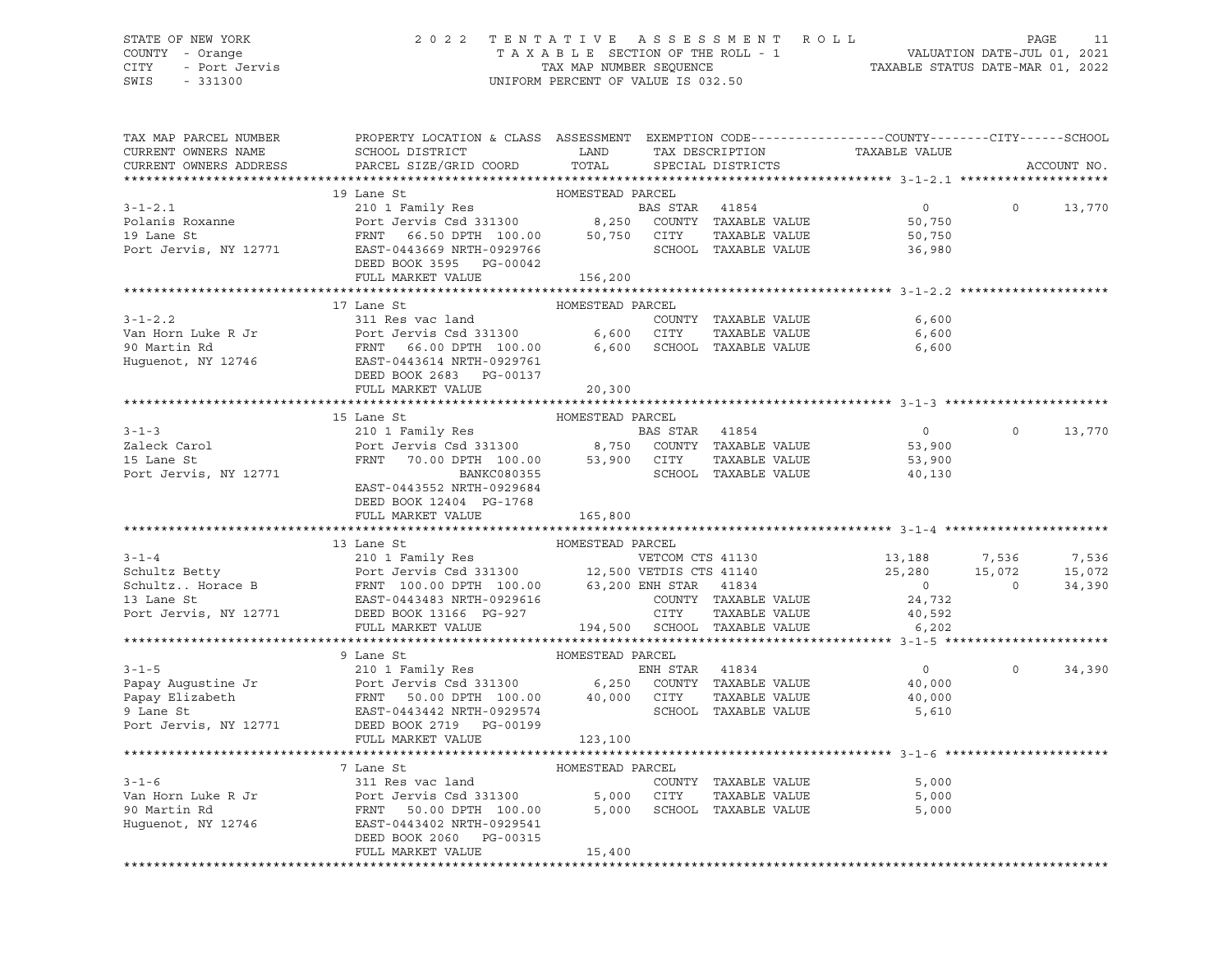#### STATE OF NEW YORK 2 0 2 2 T E N T A T I V E A S S E S S M E N T R O L L PAGE 12 COUNTY - Orange T A X A B L E SECTION OF THE ROLL - 1 VALUATION DATE-JUL 01, 2021 CITY - Port Jervis TAX MAP NUMBER SEQUENCE TAXABLE STATUS DATE-MAR 01, 2022

| TAX MAP PARCEL NUMBER<br>CURRENT OWNERS NAME<br>CURRENT OWNERS ADDRESS | PROPERTY LOCATION & CLASS ASSESSMENT EXEMPTION CODE---------------COUNTY-------CITY------SCHOOL<br>SCHOOL DISTRICT<br>PARCEL SIZE/GRID COORD TOTAL | LAND             |          | SPECIAL DISTRICTS            | TAX DESCRIPTION TAXABLE VALUE |                | ACCOUNT NO. |
|------------------------------------------------------------------------|----------------------------------------------------------------------------------------------------------------------------------------------------|------------------|----------|------------------------------|-------------------------------|----------------|-------------|
|                                                                        |                                                                                                                                                    |                  |          |                              |                               |                |             |
|                                                                        | 133 Ryan St                                                                                                                                        | HOMESTEAD PARCEL |          |                              |                               |                |             |
| $3 - 1 - 7.1$                                                          | 210 1 Family Res<br>Port Jervis Csd 331300 6,250                                                                                                   |                  |          | COUNTY TAXABLE VALUE         | 37,350                        |                |             |
| Van Horn Luke R Jr                                                     |                                                                                                                                                    |                  | CITY     | TAXABLE VALUE                | 37,350                        |                |             |
| 90 Martin Rd                                                           | FRNT 50.00 DPTH 100.00 37,350 SCHOOL TAXABLE VALUE<br>EAST-0443351 NRTH-0929495                                                                    |                  |          |                              | 37,350                        |                |             |
| Huguenot, NY 12746                                                     | DEED BOOK 2060 PG-00315                                                                                                                            |                  |          |                              |                               |                |             |
|                                                                        | FULL MARKET VALUE                                                                                                                                  | 114,900          |          |                              |                               |                |             |
|                                                                        |                                                                                                                                                    |                  |          |                              |                               |                |             |
|                                                                        | Ryan & Lane St                                                                                                                                     | HOMESTEAD PARCEL |          |                              |                               |                |             |
| $3 - 1 - 7.2$                                                          | 311 Res vac land                                                                                                                                   |                  |          | COUNTY TAXABLE VALUE         | 6,000                         |                |             |
| Van Horn Luke R Jr                                                     | Port Jervis Csd 331300 6,000 CITY                                                                                                                  |                  |          | TAXABLE VALUE                | 6,000                         |                |             |
| 90 Martin Rd                                                           | FRNT 60.00 DPTH 100.00 6,000 SCHOOL TAXABLE VALUE                                                                                                  |                  |          |                              | 6,000                         |                |             |
| Huguenot, NY 12746                                                     | EAST-0443344 NRTH-0929466                                                                                                                          |                  |          |                              |                               |                |             |
|                                                                        | DEED BOOK 2060 PG-00315                                                                                                                            |                  |          |                              |                               |                |             |
|                                                                        | FULL MARKET VALUE                                                                                                                                  | 18,500           |          |                              |                               |                |             |
|                                                                        |                                                                                                                                                    |                  |          |                              |                               |                |             |
|                                                                        | 16 Lane St                                                                                                                                         | HOMESTEAD PARCEL |          |                              |                               |                |             |
| $3 - 2 - 1$                                                            | 210 1 Family Res                                                                                                                                   |                  |          | COUNTY TAXABLE VALUE         | 33,600                        |                |             |
| Campbell Jake                                                          | Port Jervis Csd 331300 6,250 CITY TAXABLE VALUE<br>FRNT 50.00 DPTH 100.00 33,600 SCHOOL TAXABLE VALUE                                              |                  |          |                              | 33,600                        |                |             |
| 16 Lane St                                                             |                                                                                                                                                    |                  |          |                              | 33,600                        |                |             |
| Port Jervis, NY 12771                                                  | <b>BANKC180281</b>                                                                                                                                 |                  |          |                              |                               |                |             |
|                                                                        | EAST-0443670 NRTH-0929595                                                                                                                          |                  |          |                              |                               |                |             |
|                                                                        | DEED BOOK 15005 PG-1032                                                                                                                            |                  |          |                              |                               |                |             |
|                                                                        | FULL MARKET VALUE                                                                                                                                  | 103,400          |          |                              |                               |                |             |
|                                                                        |                                                                                                                                                    |                  |          |                              |                               |                |             |
|                                                                        | HOMESTEAD PARCEL<br>129 Ryan St                                                                                                                    |                  |          |                              |                               |                |             |
| $3 - 2 - 4$                                                            |                                                                                                                                                    |                  |          | AGED-T 41803                 | $\circ$                       | 23,700         | $\circ$     |
| Shevlin Janet                                                          |                                                                                                                                                    |                  |          | 41805                        | 29,625                        | $\overline{0}$ | 29,625      |
|                                                                        | Shevlin. Richard P FRNT 100.00 DPTH 100.00 59,250 ENH STAR 41834                                                                                   |                  |          |                              | $\overline{0}$                | $\Omega$       | 29,625      |
| 129 Ryan St<br>Port Jervis, NY 12771                                   | EAST-0443503 NRTH-0929291<br>DEED BOOK 3057 PG-00345                                                                                               |                  |          | COUNTY TAXABLE VALUE         | 29,625                        |                |             |
|                                                                        |                                                                                                                                                    |                  | CITY     | TAXABLE VALUE                | 35,550<br>$\Omega$            |                |             |
|                                                                        | FULL MARKET VALUE                                                                                                                                  |                  |          | 182,300 SCHOOL TAXABLE VALUE |                               |                |             |
|                                                                        |                                                                                                                                                    |                  |          |                              |                               |                |             |
| $3 - 2 - 5$                                                            | 131 Ryan St                                                                                                                                        |                  | ENH STAR | 41834                        | $\overline{0}$                | $\overline{0}$ | 34,390      |
| Millspaugh Ronald W Port Jervis Csd 331300 12,500 VETCOM CTS 41130     |                                                                                                                                                    |                  |          |                              | 13,188                        | 7,536          | 7,536       |
| Millspaugh Carolyn S                                                   |                                                                                                                                                    |                  |          |                              | 40,212                        |                |             |
| 131 Ryan St                                                            | FRNT 100.00 DPTH 100.00 53,400 COUNTY TAXABLE VALUE<br>BANKL020140                                                                                 |                  | CITY     | TAXABLE VALUE                | 45,864                        |                |             |
| Port Jervis, NY 12771                                                  | EAST-0443442 NRTH-0929365                                                                                                                          |                  |          | SCHOOL TAXABLE VALUE         | 11,474                        |                |             |
|                                                                        | DEED BOOK 2097 PG-00280                                                                                                                            |                  |          |                              |                               |                |             |
|                                                                        | FULL MARKET VALUE                                                                                                                                  | 164,300          |          |                              |                               |                |             |
|                                                                        |                                                                                                                                                    |                  |          |                              |                               |                |             |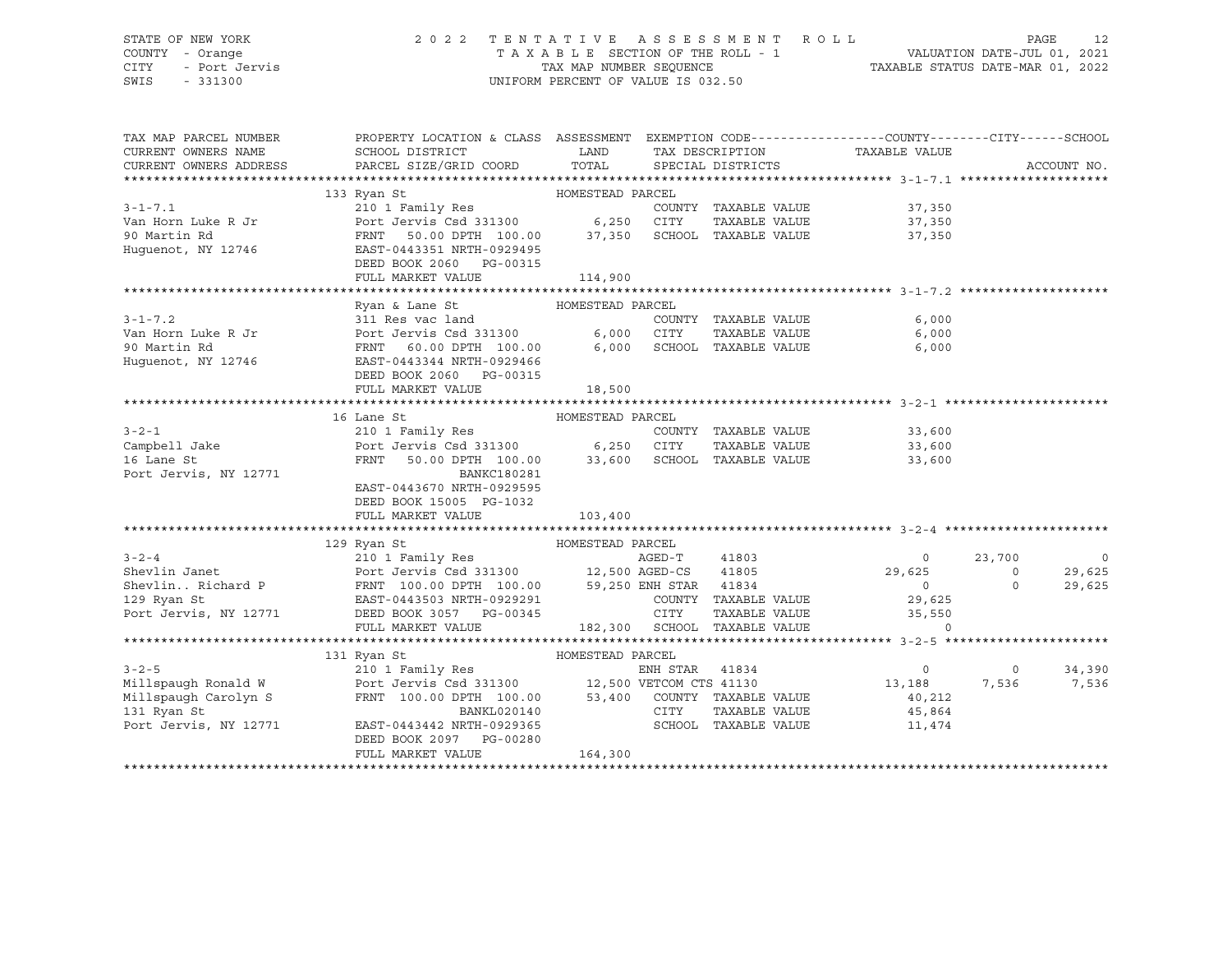### STATE OF NEW YORK 2 0 2 2 T E N T A T I V E A S S E S S M E N T R O L L PAGE 13 COUNTY - Orange T A X A B L E SECTION OF THE ROLL - 1 VALUATION DATE-JUL 01, 2021 CITY - Port Jervis TAX MAP NUMBER SEQUENCE TAXABLE STATUS DATE-MAR 01, 2022

| TAX MAP PARCEL NUMBER<br>CURRENT OWNERS NAME<br>CURRENT OWNERS ADDRESS | PROPERTY LOCATION & CLASS ASSESSMENT EXEMPTION CODE----------------COUNTY-------CITY------SCHOOL<br>SCHOOL DISTRICT<br>PARCEL SIZE/GRID COORD                                                                                                                          | <b>LAND</b><br>TOTAL | TAX DESCRIPTION<br>SPECIAL DISTRICTS | TAXABLE VALUE                                                                                                                                                                                                                                                                                                                                                                                                                                                                                         |            | ACCOUNT NO.              |
|------------------------------------------------------------------------|------------------------------------------------------------------------------------------------------------------------------------------------------------------------------------------------------------------------------------------------------------------------|----------------------|--------------------------------------|-------------------------------------------------------------------------------------------------------------------------------------------------------------------------------------------------------------------------------------------------------------------------------------------------------------------------------------------------------------------------------------------------------------------------------------------------------------------------------------------------------|------------|--------------------------|
|                                                                        |                                                                                                                                                                                                                                                                        |                      |                                      |                                                                                                                                                                                                                                                                                                                                                                                                                                                                                                       |            |                          |
|                                                                        |                                                                                                                                                                                                                                                                        |                      |                                      |                                                                                                                                                                                                                                                                                                                                                                                                                                                                                                       |            |                          |
| $3 - 2 - 6$<br>Edwards Linda L<br>6 Lane St<br>Port Jervis, NY 12771   | FRNT 50.00 DPTH 200.00 42,600 CITY<br>BANKC170031<br>EAST-0443522 NRTH-0929384<br>DEED BOOK 13825 PG-1598                                                                                                                                                              |                      | SCHOOL TAXABLE VALUE                 | $\overline{0}$<br>42,600<br>TAXABLE VALUE 42,600<br>8,210                                                                                                                                                                                                                                                                                                                                                                                                                                             |            | $0 \t34,390$             |
|                                                                        | FULL MARKET VALUE                                                                                                                                                                                                                                                      | 131,100              |                                      |                                                                                                                                                                                                                                                                                                                                                                                                                                                                                                       |            |                          |
|                                                                        |                                                                                                                                                                                                                                                                        |                      |                                      |                                                                                                                                                                                                                                                                                                                                                                                                                                                                                                       |            |                          |
|                                                                        | 8 Lane St<br>3-2-7<br>210 1 Family Res<br>210 1 Family Res<br>210 1 Family Res<br>210 1 Family Res<br>210 1 Family Res<br>210 1 Family Res<br>210 1 Family Res<br>210 1 Family Res<br>210 1 Family Res<br>210 1 Family Res<br>210 1 Family Res<br>210 1 Family Res<br> | HOMESTEAD PARCEL     | SCHOOL TAXABLE VALUE                 | $\overline{0}$<br>TAXABLE VALUE 58,500<br>TAXABLE VALUE 58,500<br>44,730                                                                                                                                                                                                                                                                                                                                                                                                                              | $\Omega$   | 13,770                   |
|                                                                        | FULL MARKET VALUE                                                                                                                                                                                                                                                      | 180,000              |                                      |                                                                                                                                                                                                                                                                                                                                                                                                                                                                                                       |            |                          |
|                                                                        |                                                                                                                                                                                                                                                                        |                      |                                      |                                                                                                                                                                                                                                                                                                                                                                                                                                                                                                       |            |                          |
|                                                                        | 12 Lane St                                                                                                                                                                                                                                                             | HOMESTEAD PARCEL     |                                      |                                                                                                                                                                                                                                                                                                                                                                                                                                                                                                       |            |                          |
|                                                                        |                                                                                                                                                                                                                                                                        |                      |                                      | 20,400                                                                                                                                                                                                                                                                                                                                                                                                                                                                                                | $\Omega$   | $\overline{0}$           |
|                                                                        |                                                                                                                                                                                                                                                                        |                      |                                      | 4,080                                                                                                                                                                                                                                                                                                                                                                                                                                                                                                 |            | $\overline{\phantom{0}}$ |
|                                                                        |                                                                                                                                                                                                                                                                        |                      |                                      |                                                                                                                                                                                                                                                                                                                                                                                                                                                                                                       | $\bigcirc$ | 18,360                   |
|                                                                        |                                                                                                                                                                                                                                                                        |                      |                                      | $\begin{array}{c} 0 \\ 0 \end{array}$                                                                                                                                                                                                                                                                                                                                                                                                                                                                 | $\Omega$   | 22,440                   |
|                                                                        |                                                                                                                                                                                                                                                                        |                      |                                      | COUNTY TAXABLE VALUE 20,400                                                                                                                                                                                                                                                                                                                                                                                                                                                                           |            |                          |
|                                                                        |                                                                                                                                                                                                                                                                        |                      |                                      |                                                                                                                                                                                                                                                                                                                                                                                                                                                                                                       |            |                          |
| Port Jervis, NY 12771                                                  |                                                                                                                                                                                                                                                                        |                      |                                      | $\begin{tabular}{llllll} \multicolumn{2}{c}{\text{CITY}} & \multicolumn{2}{c}{\text{TAXABLE VALUE}} & \multicolumn{2}{c}{\text{S6,720}} \\ \multicolumn{2}{c}{\text{SCHOOL}} & \multicolumn{2}{c}{\text{TAXABLE VALUE}} & \multicolumn{2}{c}{\text{O}} \\ \multicolumn{2}{c}{\text{SCHOOL}} & \multicolumn{2}{c}{\text{TAXABLE VALUE}} & \multicolumn{2}{c}{\text{O}} \\ \multicolumn{2}{c}{\text{O}} & \multicolumn{2}{c}{\text{O}} \\ \multicolumn{2}{c}{\text{SCHOOL}} & \multicolumn{2}{c}{\text$ |            |                          |
|                                                                        |                                                                                                                                                                                                                                                                        |                      |                                      |                                                                                                                                                                                                                                                                                                                                                                                                                                                                                                       |            |                          |
|                                                                        | 14 Lane St                                                                                                                                                                                                                                                             | HOMESTEAD PARCEL     |                                      |                                                                                                                                                                                                                                                                                                                                                                                                                                                                                                       |            |                          |
| $3 - 2 - 9$                                                            | 311 Res vac land                                                                                                                                                                                                                                                       |                      |                                      | COUNTY TAXABLE VALUE 5,000                                                                                                                                                                                                                                                                                                                                                                                                                                                                            |            |                          |
| Campbell Jake<br>16 Lane St                                            | Port Jervis Csd 331300 5,000 CITY<br>FRNT 50.00 DPTH 100.00 5,000 SCHOOL                                                                                                                                                                                               |                      | TAXABLE VALUE                        | 5,000                                                                                                                                                                                                                                                                                                                                                                                                                                                                                                 |            |                          |
| Port Jervis, NY 12771                                                  | <b>BANKC180281</b><br>EAST-0443636 NRTH-0929557<br>DEED BOOK 15005 PG-1032<br>FULL MARKET VALUE                                                                                                                                                                        | 15,400               | 5,000 SCHOOL TAXABLE VALUE           | 5,000                                                                                                                                                                                                                                                                                                                                                                                                                                                                                                 |            |                          |
|                                                                        |                                                                                                                                                                                                                                                                        |                      |                                      |                                                                                                                                                                                                                                                                                                                                                                                                                                                                                                       |            |                          |
|                                                                        |                                                                                                                                                                                                                                                                        |                      |                                      |                                                                                                                                                                                                                                                                                                                                                                                                                                                                                                       |            |                          |
| $3 - 3 - 1$                                                            |                                                                                                                                                                                                                                                                        |                      |                                      | COUNTY TAXABLE VALUE 450,000                                                                                                                                                                                                                                                                                                                                                                                                                                                                          |            |                          |
|                                                                        | DEED BOOK 5993 PG-289                                                                                                                                                                                                                                                  |                      | 450,000 SCHOOL TAXABLE VALUE         | TAXABLE VALUE 450,000<br>450,000                                                                                                                                                                                                                                                                                                                                                                                                                                                                      |            |                          |
|                                                                        | FULL MARKET VALUE                                                                                                                                                                                                                                                      | 1384,600             |                                      |                                                                                                                                                                                                                                                                                                                                                                                                                                                                                                       |            |                          |
|                                                                        |                                                                                                                                                                                                                                                                        |                      |                                      |                                                                                                                                                                                                                                                                                                                                                                                                                                                                                                       |            |                          |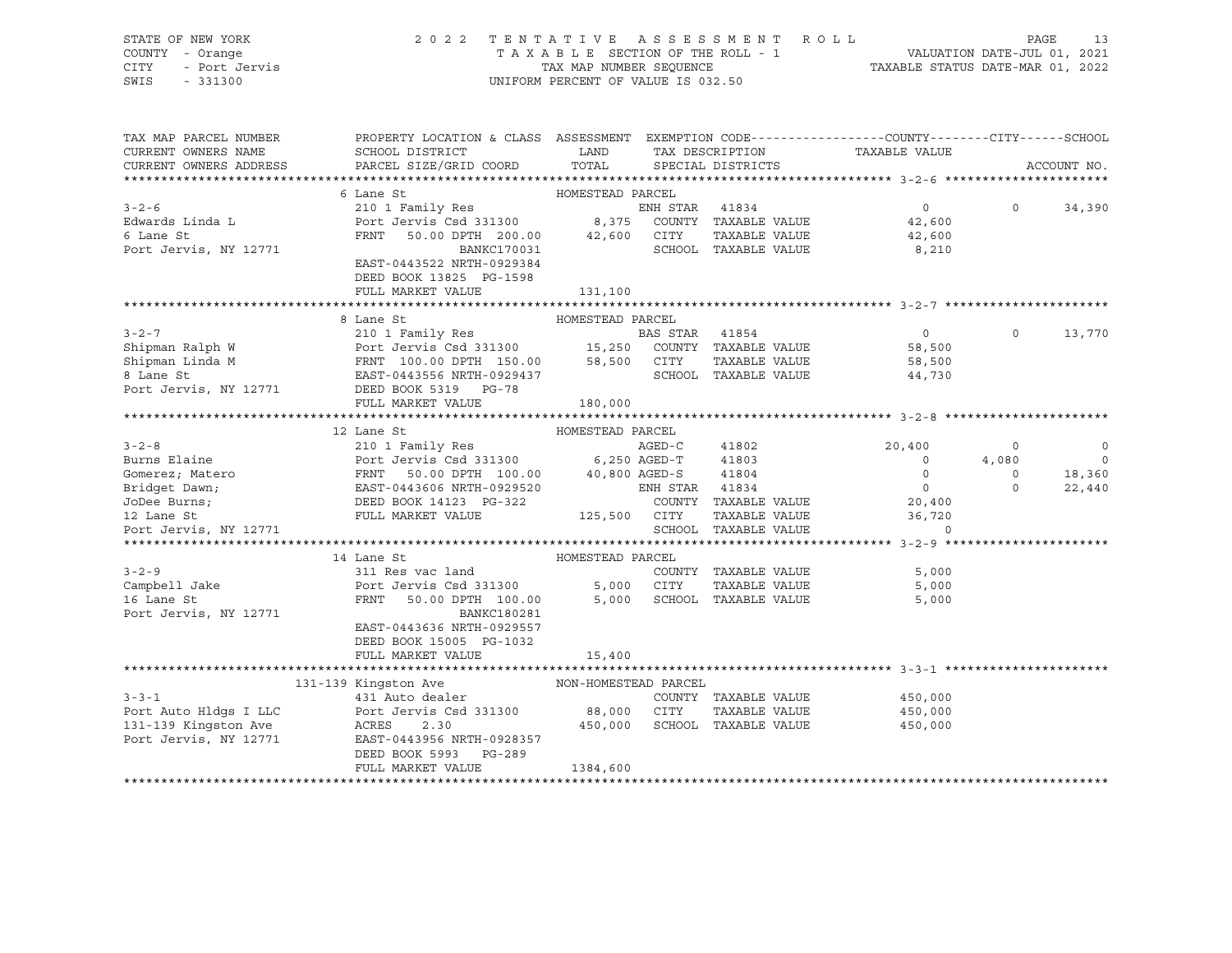### STATE OF NEW YORK 2 0 2 2 T E N T A T I V E A S S E S S M E N T R O L L PAGE 14 COUNTY - Orange T A X A B L E SECTION OF THE ROLL - 1 VALUATION DATE-JUL 01, 2021 CITY - Port Jervis TAX MAP NUMBER SEQUENCE TAXABLE STATUS DATE-MAR 01, 2022 SWIS - 331300 UNIFORM PERCENT OF VALUE IS 032.50

| NON-HOMESTEAD PARCEL<br>Ss Us Hwy 209<br>330 Vacant comm<br>Port Jervis Csd 331300 9,100 CITY<br>COUNTY TAXABLE VALUE<br>9,100<br>TAXABLE VALUE<br>9,100<br>9,100 SCHOOL TAXABLE VALUE<br>ACRES 2.30<br>9,100<br>Port Jervis, NY 12771<br>EAST-0443944 NRTH-0928163<br>DEED BOOK 5993 PG-289<br>FULL MARKET VALUE<br>28,000<br>11 Fall St<br>HOMESTEAD PARCEL<br>3-3-5.1<br>Olefson Jeff 210 1 Family Res<br>Port Jervis Csd 331300 5,900 CITY TAXABLE VALUE<br>FRNT 47.00 DPTH 165.00 38,800 SCHOOL TAXABLE VALUE<br>Port Jervis, NY 12771 EAST-0443250 NRTH-0927761<br>Port SCHOOL TAXABLE VALUE<br>38,800<br>38,800<br>38,800<br>DEED BOOK 14541 PG-1086<br>FULL MARKET VALUE<br>119,400<br>$3 - 3 - 5.21$<br>$\overline{0}$<br>$0 \qquad \qquad$<br>13,770<br>Navarro Pablo<br>9 Fall St<br>38,750<br>38,750<br>9 Fall St<br>Port Jervis, NY 12771<br>SCHOOL TAXABLE VALUE<br>24,980<br>EAST-0443221 NRTH-0927726<br>DEED BOOK 11490 PG-581<br>FULL MARKET VALUE 119,200<br>HOMESTEAD PARCEL<br>5 Fall St<br>$\overline{0}$<br>$\Omega$<br>13,770<br>42,000<br>42,000<br>28,230<br>5 Fall St<br>Port Jervis, NY 12771 DEED BOOK 11482 PG-502<br>129,200<br>FULL MARKET VALUE<br>$3 - 3 - 5.23$<br>CITYTAXSAL 33401<br>44,600<br>44,600<br>City of Port Jervis and Port Jervis Csd 331300 5,025 COUNTY TAXABLE VALUE<br>PO Box 1002 FRNT 40.00 DPTH 175.00 44,600 CITY TAXABLE VALUE<br>Port Jervis, NY 12771 EAST 0443095 NRTH 0927686 SCHOOL TAXABLE VALUE<br>$\circ$<br>$\Omega$<br>44,600<br>DEED BOOK 14900 PG-1083<br>FULL MARKET VALUE<br>137,200<br>13-15 Fall St<br>HOMESTEAD PARCEL<br>$3 - 3 - 6$<br>210 1 Family Res<br>COUNTY TAXABLE VALUE<br>43,000<br>Dembrook Holdings LLC<br>C/o Earl Demberg<br>C/o Earl Demberg<br>TAXABLE VALUE<br>TAXABLE VALUE<br>TAXABLE VALUE<br>TAXABLE VALUE<br>TAXABLE VALUE<br>TAXABLE VALUE<br>TAXABLE VALUE<br>TAXABLE VALUE<br>TAXABLE VALUE<br>TAXABLE VALUE<br>TAXABLE VALUE<br>TAXABLE VALUE<br>43,000<br>43,000<br>FULL MARKET VALUE<br>132,300 | TAX MAP PARCEL NUMBER<br>CURRENT OWNERS NAME<br>CURRENT OWNERS ADDRESS | PROPERTY LOCATION & CLASS ASSESSMENT EXEMPTION CODE----------------COUNTY-------CITY------SCHOOL<br>SCHOOL DISTRICT LAND<br>PARCEL SIZE/GRID COORD | TOTAL | TAX DESCRIPTION<br>SPECIAL DISTRICTS | TAXABLE VALUE | ACCOUNT NO. |
|--------------------------------------------------------------------------------------------------------------------------------------------------------------------------------------------------------------------------------------------------------------------------------------------------------------------------------------------------------------------------------------------------------------------------------------------------------------------------------------------------------------------------------------------------------------------------------------------------------------------------------------------------------------------------------------------------------------------------------------------------------------------------------------------------------------------------------------------------------------------------------------------------------------------------------------------------------------------------------------------------------------------------------------------------------------------------------------------------------------------------------------------------------------------------------------------------------------------------------------------------------------------------------------------------------------------------------------------------------------------------------------------------------------------------------------------------------------------------------------------------------------------------------------------------------------------------------------------------------------------------------------------------------------------------------------------------------------------------------------------------------------------------------------------------------------------------------------------------------------------------------------------------------------------------------------------------------------------------------------------------------|------------------------------------------------------------------------|----------------------------------------------------------------------------------------------------------------------------------------------------|-------|--------------------------------------|---------------|-------------|
|                                                                                                                                                                                                                                                                                                                                                                                                                                                                                                                                                                                                                                                                                                                                                                                                                                                                                                                                                                                                                                                                                                                                                                                                                                                                                                                                                                                                                                                                                                                                                                                                                                                                                                                                                                                                                                                                                                                                                                                                        |                                                                        |                                                                                                                                                    |       |                                      |               |             |
|                                                                                                                                                                                                                                                                                                                                                                                                                                                                                                                                                                                                                                                                                                                                                                                                                                                                                                                                                                                                                                                                                                                                                                                                                                                                                                                                                                                                                                                                                                                                                                                                                                                                                                                                                                                                                                                                                                                                                                                                        |                                                                        |                                                                                                                                                    |       |                                      |               |             |
|                                                                                                                                                                                                                                                                                                                                                                                                                                                                                                                                                                                                                                                                                                                                                                                                                                                                                                                                                                                                                                                                                                                                                                                                                                                                                                                                                                                                                                                                                                                                                                                                                                                                                                                                                                                                                                                                                                                                                                                                        | $3 - 3 - 2.1$                                                          |                                                                                                                                                    |       |                                      |               |             |
|                                                                                                                                                                                                                                                                                                                                                                                                                                                                                                                                                                                                                                                                                                                                                                                                                                                                                                                                                                                                                                                                                                                                                                                                                                                                                                                                                                                                                                                                                                                                                                                                                                                                                                                                                                                                                                                                                                                                                                                                        | Port Auto Hldgs I LLC                                                  |                                                                                                                                                    |       |                                      |               |             |
|                                                                                                                                                                                                                                                                                                                                                                                                                                                                                                                                                                                                                                                                                                                                                                                                                                                                                                                                                                                                                                                                                                                                                                                                                                                                                                                                                                                                                                                                                                                                                                                                                                                                                                                                                                                                                                                                                                                                                                                                        | 131-139 Kingston Ave                                                   |                                                                                                                                                    |       |                                      |               |             |
|                                                                                                                                                                                                                                                                                                                                                                                                                                                                                                                                                                                                                                                                                                                                                                                                                                                                                                                                                                                                                                                                                                                                                                                                                                                                                                                                                                                                                                                                                                                                                                                                                                                                                                                                                                                                                                                                                                                                                                                                        |                                                                        |                                                                                                                                                    |       |                                      |               |             |
|                                                                                                                                                                                                                                                                                                                                                                                                                                                                                                                                                                                                                                                                                                                                                                                                                                                                                                                                                                                                                                                                                                                                                                                                                                                                                                                                                                                                                                                                                                                                                                                                                                                                                                                                                                                                                                                                                                                                                                                                        |                                                                        |                                                                                                                                                    |       |                                      |               |             |
|                                                                                                                                                                                                                                                                                                                                                                                                                                                                                                                                                                                                                                                                                                                                                                                                                                                                                                                                                                                                                                                                                                                                                                                                                                                                                                                                                                                                                                                                                                                                                                                                                                                                                                                                                                                                                                                                                                                                                                                                        |                                                                        |                                                                                                                                                    |       |                                      |               |             |
|                                                                                                                                                                                                                                                                                                                                                                                                                                                                                                                                                                                                                                                                                                                                                                                                                                                                                                                                                                                                                                                                                                                                                                                                                                                                                                                                                                                                                                                                                                                                                                                                                                                                                                                                                                                                                                                                                                                                                                                                        |                                                                        |                                                                                                                                                    |       |                                      |               |             |
|                                                                                                                                                                                                                                                                                                                                                                                                                                                                                                                                                                                                                                                                                                                                                                                                                                                                                                                                                                                                                                                                                                                                                                                                                                                                                                                                                                                                                                                                                                                                                                                                                                                                                                                                                                                                                                                                                                                                                                                                        |                                                                        |                                                                                                                                                    |       |                                      |               |             |
|                                                                                                                                                                                                                                                                                                                                                                                                                                                                                                                                                                                                                                                                                                                                                                                                                                                                                                                                                                                                                                                                                                                                                                                                                                                                                                                                                                                                                                                                                                                                                                                                                                                                                                                                                                                                                                                                                                                                                                                                        |                                                                        |                                                                                                                                                    |       |                                      |               |             |
|                                                                                                                                                                                                                                                                                                                                                                                                                                                                                                                                                                                                                                                                                                                                                                                                                                                                                                                                                                                                                                                                                                                                                                                                                                                                                                                                                                                                                                                                                                                                                                                                                                                                                                                                                                                                                                                                                                                                                                                                        |                                                                        |                                                                                                                                                    |       |                                      |               |             |
|                                                                                                                                                                                                                                                                                                                                                                                                                                                                                                                                                                                                                                                                                                                                                                                                                                                                                                                                                                                                                                                                                                                                                                                                                                                                                                                                                                                                                                                                                                                                                                                                                                                                                                                                                                                                                                                                                                                                                                                                        |                                                                        |                                                                                                                                                    |       |                                      |               |             |
|                                                                                                                                                                                                                                                                                                                                                                                                                                                                                                                                                                                                                                                                                                                                                                                                                                                                                                                                                                                                                                                                                                                                                                                                                                                                                                                                                                                                                                                                                                                                                                                                                                                                                                                                                                                                                                                                                                                                                                                                        |                                                                        |                                                                                                                                                    |       |                                      |               |             |
|                                                                                                                                                                                                                                                                                                                                                                                                                                                                                                                                                                                                                                                                                                                                                                                                                                                                                                                                                                                                                                                                                                                                                                                                                                                                                                                                                                                                                                                                                                                                                                                                                                                                                                                                                                                                                                                                                                                                                                                                        |                                                                        |                                                                                                                                                    |       |                                      |               |             |
|                                                                                                                                                                                                                                                                                                                                                                                                                                                                                                                                                                                                                                                                                                                                                                                                                                                                                                                                                                                                                                                                                                                                                                                                                                                                                                                                                                                                                                                                                                                                                                                                                                                                                                                                                                                                                                                                                                                                                                                                        |                                                                        |                                                                                                                                                    |       |                                      |               |             |
|                                                                                                                                                                                                                                                                                                                                                                                                                                                                                                                                                                                                                                                                                                                                                                                                                                                                                                                                                                                                                                                                                                                                                                                                                                                                                                                                                                                                                                                                                                                                                                                                                                                                                                                                                                                                                                                                                                                                                                                                        |                                                                        |                                                                                                                                                    |       |                                      |               |             |
|                                                                                                                                                                                                                                                                                                                                                                                                                                                                                                                                                                                                                                                                                                                                                                                                                                                                                                                                                                                                                                                                                                                                                                                                                                                                                                                                                                                                                                                                                                                                                                                                                                                                                                                                                                                                                                                                                                                                                                                                        |                                                                        |                                                                                                                                                    |       |                                      |               |             |
|                                                                                                                                                                                                                                                                                                                                                                                                                                                                                                                                                                                                                                                                                                                                                                                                                                                                                                                                                                                                                                                                                                                                                                                                                                                                                                                                                                                                                                                                                                                                                                                                                                                                                                                                                                                                                                                                                                                                                                                                        |                                                                        |                                                                                                                                                    |       |                                      |               |             |
|                                                                                                                                                                                                                                                                                                                                                                                                                                                                                                                                                                                                                                                                                                                                                                                                                                                                                                                                                                                                                                                                                                                                                                                                                                                                                                                                                                                                                                                                                                                                                                                                                                                                                                                                                                                                                                                                                                                                                                                                        |                                                                        |                                                                                                                                                    |       |                                      |               |             |
|                                                                                                                                                                                                                                                                                                                                                                                                                                                                                                                                                                                                                                                                                                                                                                                                                                                                                                                                                                                                                                                                                                                                                                                                                                                                                                                                                                                                                                                                                                                                                                                                                                                                                                                                                                                                                                                                                                                                                                                                        |                                                                        |                                                                                                                                                    |       |                                      |               |             |
|                                                                                                                                                                                                                                                                                                                                                                                                                                                                                                                                                                                                                                                                                                                                                                                                                                                                                                                                                                                                                                                                                                                                                                                                                                                                                                                                                                                                                                                                                                                                                                                                                                                                                                                                                                                                                                                                                                                                                                                                        |                                                                        |                                                                                                                                                    |       |                                      |               |             |
|                                                                                                                                                                                                                                                                                                                                                                                                                                                                                                                                                                                                                                                                                                                                                                                                                                                                                                                                                                                                                                                                                                                                                                                                                                                                                                                                                                                                                                                                                                                                                                                                                                                                                                                                                                                                                                                                                                                                                                                                        |                                                                        |                                                                                                                                                    |       |                                      |               |             |
|                                                                                                                                                                                                                                                                                                                                                                                                                                                                                                                                                                                                                                                                                                                                                                                                                                                                                                                                                                                                                                                                                                                                                                                                                                                                                                                                                                                                                                                                                                                                                                                                                                                                                                                                                                                                                                                                                                                                                                                                        |                                                                        |                                                                                                                                                    |       |                                      |               |             |
|                                                                                                                                                                                                                                                                                                                                                                                                                                                                                                                                                                                                                                                                                                                                                                                                                                                                                                                                                                                                                                                                                                                                                                                                                                                                                                                                                                                                                                                                                                                                                                                                                                                                                                                                                                                                                                                                                                                                                                                                        |                                                                        |                                                                                                                                                    |       |                                      |               |             |
|                                                                                                                                                                                                                                                                                                                                                                                                                                                                                                                                                                                                                                                                                                                                                                                                                                                                                                                                                                                                                                                                                                                                                                                                                                                                                                                                                                                                                                                                                                                                                                                                                                                                                                                                                                                                                                                                                                                                                                                                        |                                                                        |                                                                                                                                                    |       |                                      |               |             |
|                                                                                                                                                                                                                                                                                                                                                                                                                                                                                                                                                                                                                                                                                                                                                                                                                                                                                                                                                                                                                                                                                                                                                                                                                                                                                                                                                                                                                                                                                                                                                                                                                                                                                                                                                                                                                                                                                                                                                                                                        |                                                                        |                                                                                                                                                    |       |                                      |               |             |
|                                                                                                                                                                                                                                                                                                                                                                                                                                                                                                                                                                                                                                                                                                                                                                                                                                                                                                                                                                                                                                                                                                                                                                                                                                                                                                                                                                                                                                                                                                                                                                                                                                                                                                                                                                                                                                                                                                                                                                                                        |                                                                        |                                                                                                                                                    |       |                                      |               |             |
|                                                                                                                                                                                                                                                                                                                                                                                                                                                                                                                                                                                                                                                                                                                                                                                                                                                                                                                                                                                                                                                                                                                                                                                                                                                                                                                                                                                                                                                                                                                                                                                                                                                                                                                                                                                                                                                                                                                                                                                                        |                                                                        |                                                                                                                                                    |       |                                      |               |             |
|                                                                                                                                                                                                                                                                                                                                                                                                                                                                                                                                                                                                                                                                                                                                                                                                                                                                                                                                                                                                                                                                                                                                                                                                                                                                                                                                                                                                                                                                                                                                                                                                                                                                                                                                                                                                                                                                                                                                                                                                        |                                                                        |                                                                                                                                                    |       |                                      |               |             |
|                                                                                                                                                                                                                                                                                                                                                                                                                                                                                                                                                                                                                                                                                                                                                                                                                                                                                                                                                                                                                                                                                                                                                                                                                                                                                                                                                                                                                                                                                                                                                                                                                                                                                                                                                                                                                                                                                                                                                                                                        |                                                                        |                                                                                                                                                    |       |                                      |               |             |
|                                                                                                                                                                                                                                                                                                                                                                                                                                                                                                                                                                                                                                                                                                                                                                                                                                                                                                                                                                                                                                                                                                                                                                                                                                                                                                                                                                                                                                                                                                                                                                                                                                                                                                                                                                                                                                                                                                                                                                                                        |                                                                        |                                                                                                                                                    |       |                                      |               |             |
|                                                                                                                                                                                                                                                                                                                                                                                                                                                                                                                                                                                                                                                                                                                                                                                                                                                                                                                                                                                                                                                                                                                                                                                                                                                                                                                                                                                                                                                                                                                                                                                                                                                                                                                                                                                                                                                                                                                                                                                                        |                                                                        |                                                                                                                                                    |       |                                      |               |             |
|                                                                                                                                                                                                                                                                                                                                                                                                                                                                                                                                                                                                                                                                                                                                                                                                                                                                                                                                                                                                                                                                                                                                                                                                                                                                                                                                                                                                                                                                                                                                                                                                                                                                                                                                                                                                                                                                                                                                                                                                        |                                                                        |                                                                                                                                                    |       |                                      |               |             |
|                                                                                                                                                                                                                                                                                                                                                                                                                                                                                                                                                                                                                                                                                                                                                                                                                                                                                                                                                                                                                                                                                                                                                                                                                                                                                                                                                                                                                                                                                                                                                                                                                                                                                                                                                                                                                                                                                                                                                                                                        |                                                                        |                                                                                                                                                    |       |                                      |               |             |
|                                                                                                                                                                                                                                                                                                                                                                                                                                                                                                                                                                                                                                                                                                                                                                                                                                                                                                                                                                                                                                                                                                                                                                                                                                                                                                                                                                                                                                                                                                                                                                                                                                                                                                                                                                                                                                                                                                                                                                                                        |                                                                        |                                                                                                                                                    |       |                                      |               |             |
|                                                                                                                                                                                                                                                                                                                                                                                                                                                                                                                                                                                                                                                                                                                                                                                                                                                                                                                                                                                                                                                                                                                                                                                                                                                                                                                                                                                                                                                                                                                                                                                                                                                                                                                                                                                                                                                                                                                                                                                                        |                                                                        |                                                                                                                                                    |       |                                      |               |             |
|                                                                                                                                                                                                                                                                                                                                                                                                                                                                                                                                                                                                                                                                                                                                                                                                                                                                                                                                                                                                                                                                                                                                                                                                                                                                                                                                                                                                                                                                                                                                                                                                                                                                                                                                                                                                                                                                                                                                                                                                        |                                                                        |                                                                                                                                                    |       |                                      |               |             |
|                                                                                                                                                                                                                                                                                                                                                                                                                                                                                                                                                                                                                                                                                                                                                                                                                                                                                                                                                                                                                                                                                                                                                                                                                                                                                                                                                                                                                                                                                                                                                                                                                                                                                                                                                                                                                                                                                                                                                                                                        |                                                                        |                                                                                                                                                    |       |                                      |               |             |
|                                                                                                                                                                                                                                                                                                                                                                                                                                                                                                                                                                                                                                                                                                                                                                                                                                                                                                                                                                                                                                                                                                                                                                                                                                                                                                                                                                                                                                                                                                                                                                                                                                                                                                                                                                                                                                                                                                                                                                                                        |                                                                        |                                                                                                                                                    |       |                                      |               |             |
|                                                                                                                                                                                                                                                                                                                                                                                                                                                                                                                                                                                                                                                                                                                                                                                                                                                                                                                                                                                                                                                                                                                                                                                                                                                                                                                                                                                                                                                                                                                                                                                                                                                                                                                                                                                                                                                                                                                                                                                                        |                                                                        |                                                                                                                                                    |       |                                      |               |             |
|                                                                                                                                                                                                                                                                                                                                                                                                                                                                                                                                                                                                                                                                                                                                                                                                                                                                                                                                                                                                                                                                                                                                                                                                                                                                                                                                                                                                                                                                                                                                                                                                                                                                                                                                                                                                                                                                                                                                                                                                        |                                                                        |                                                                                                                                                    |       |                                      |               |             |
|                                                                                                                                                                                                                                                                                                                                                                                                                                                                                                                                                                                                                                                                                                                                                                                                                                                                                                                                                                                                                                                                                                                                                                                                                                                                                                                                                                                                                                                                                                                                                                                                                                                                                                                                                                                                                                                                                                                                                                                                        |                                                                        |                                                                                                                                                    |       |                                      |               |             |
|                                                                                                                                                                                                                                                                                                                                                                                                                                                                                                                                                                                                                                                                                                                                                                                                                                                                                                                                                                                                                                                                                                                                                                                                                                                                                                                                                                                                                                                                                                                                                                                                                                                                                                                                                                                                                                                                                                                                                                                                        |                                                                        |                                                                                                                                                    |       |                                      |               |             |
|                                                                                                                                                                                                                                                                                                                                                                                                                                                                                                                                                                                                                                                                                                                                                                                                                                                                                                                                                                                                                                                                                                                                                                                                                                                                                                                                                                                                                                                                                                                                                                                                                                                                                                                                                                                                                                                                                                                                                                                                        |                                                                        |                                                                                                                                                    |       |                                      |               |             |
|                                                                                                                                                                                                                                                                                                                                                                                                                                                                                                                                                                                                                                                                                                                                                                                                                                                                                                                                                                                                                                                                                                                                                                                                                                                                                                                                                                                                                                                                                                                                                                                                                                                                                                                                                                                                                                                                                                                                                                                                        |                                                                        |                                                                                                                                                    |       |                                      |               |             |
|                                                                                                                                                                                                                                                                                                                                                                                                                                                                                                                                                                                                                                                                                                                                                                                                                                                                                                                                                                                                                                                                                                                                                                                                                                                                                                                                                                                                                                                                                                                                                                                                                                                                                                                                                                                                                                                                                                                                                                                                        |                                                                        |                                                                                                                                                    |       |                                      |               |             |
|                                                                                                                                                                                                                                                                                                                                                                                                                                                                                                                                                                                                                                                                                                                                                                                                                                                                                                                                                                                                                                                                                                                                                                                                                                                                                                                                                                                                                                                                                                                                                                                                                                                                                                                                                                                                                                                                                                                                                                                                        |                                                                        |                                                                                                                                                    |       |                                      |               |             |
|                                                                                                                                                                                                                                                                                                                                                                                                                                                                                                                                                                                                                                                                                                                                                                                                                                                                                                                                                                                                                                                                                                                                                                                                                                                                                                                                                                                                                                                                                                                                                                                                                                                                                                                                                                                                                                                                                                                                                                                                        |                                                                        |                                                                                                                                                    |       |                                      |               |             |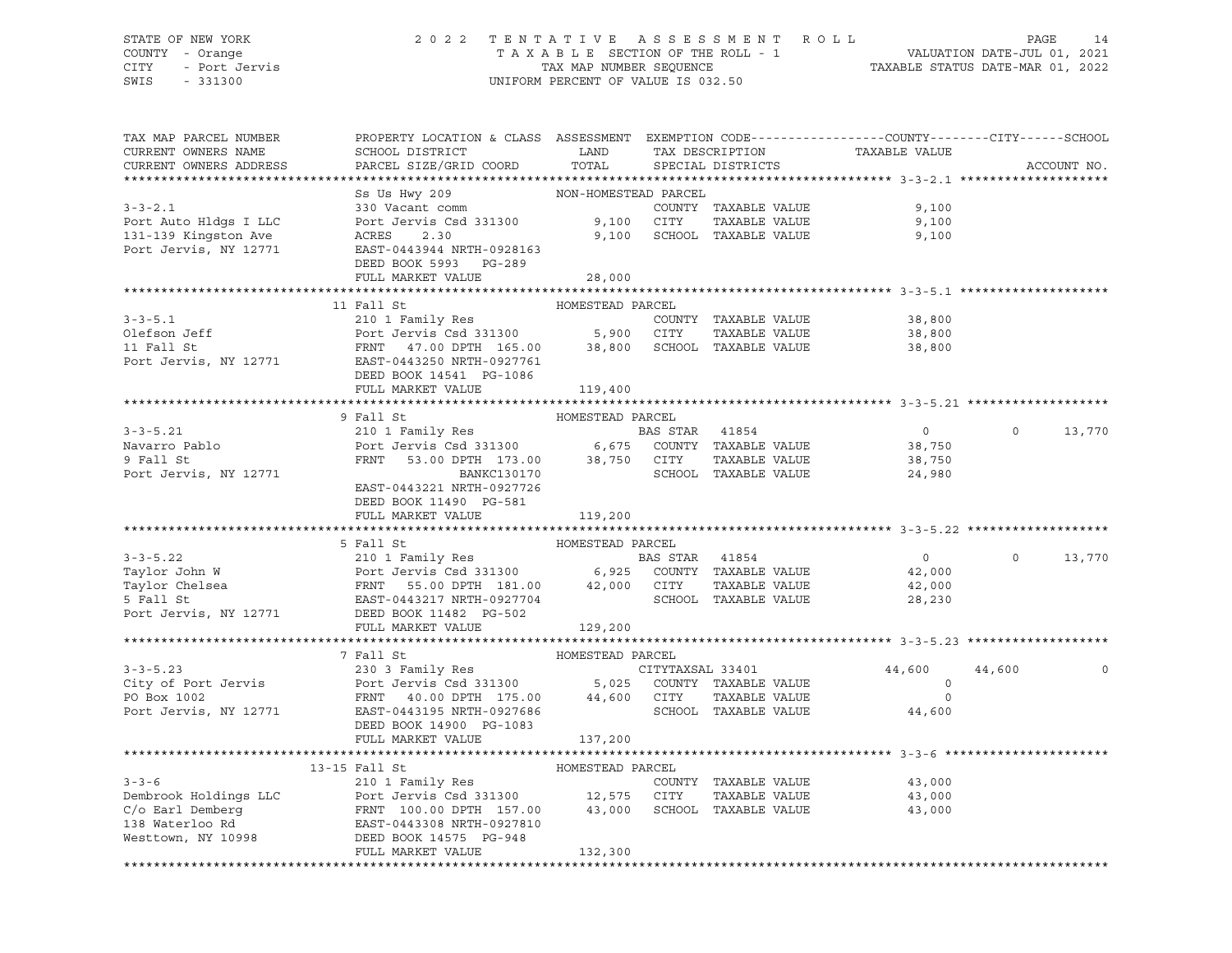# STATE OF NEW YORK 2 0 2 2 T E N T A T I V E A S S E S S M E N T R O L L PAGE 15 COUNTY - Orange T A X A B L E SECTION OF THE ROLL - 1 VALUATION DATE-JUL 01, 2021 CITY - Port Jervis TAX MAP NUMBER SEQUENCE TAXABLE STATUS DATE-MAR 01, 2022

| TAX MAP PARCEL NUMBER<br>CURRENT OWNERS NAME | PROPERTY LOCATION & CLASS ASSESSMENT EXEMPTION CODE---------------COUNTY-------CITY------SCHOOL<br>SCHOOL DISTRICT                                                                                                                                           | LAND             | TAX DESCRIPTION                       | TAXABLE VALUE    |                    |
|----------------------------------------------|--------------------------------------------------------------------------------------------------------------------------------------------------------------------------------------------------------------------------------------------------------------|------------------|---------------------------------------|------------------|--------------------|
| CURRENT OWNERS ADDRESS                       | PARCEL SIZE/GRID COORD                                                                                                                                                                                                                                       | TOTAL            | SPECIAL DISTRICTS                     |                  | ACCOUNT NO.        |
|                                              | 19 Fall St                                                                                                                                                                                                                                                   | HOMESTEAD PARCEL |                                       |                  |                    |
| $3 - 3 - 7$                                  | 210 1 Family Res                                                                                                                                                                                                                                             |                  | COUNTY TAXABLE VALUE                  | 30,500           |                    |
| Dembrook Holdings LLC                        | Port Jervis Csd 331300 11,550 CITY                                                                                                                                                                                                                           |                  | TAXABLE VALUE                         | 30,500           |                    |
| C/o Earl Demberg                             | Port Jervis Csd 331300<br>FRNT 92.00 DPTH 157.00<br>EAST-0443382 NRTH-0927874<br>DEED BOOK 14575 PG-948<br>FRNT 92.00 DPTH 157.00 30,500                                                                                                                     |                  | SCHOOL TAXABLE VALUE                  | 30,500           |                    |
| 138 Waterloo Rd                              |                                                                                                                                                                                                                                                              |                  |                                       |                  |                    |
| Westtown, NY 10998                           |                                                                                                                                                                                                                                                              |                  |                                       |                  |                    |
|                                              | FULL MARKET VALUE                                                                                                                                                                                                                                            | 93,800           |                                       |                  |                    |
|                                              |                                                                                                                                                                                                                                                              |                  |                                       |                  |                    |
|                                              | 20 Fall St<br>COUNTY TAXABLE VALUE<br>Decker Wm<br>Decker Ann L<br>Decker Ann L<br>FRNT 50.00 DPTH 100.00 45,000 SCHOOL TAXABLE VALUE<br>21 Holbrook St<br>220 2 Family Res<br>Port Jervis Csd 331300 6,250 CITY TAXABLE VALUE<br>FRNT 50.00 DPTH 100.00 45, | HOMESTEAD PARCEL |                                       |                  |                    |
|                                              |                                                                                                                                                                                                                                                              |                  |                                       | 45,000           |                    |
|                                              |                                                                                                                                                                                                                                                              |                  |                                       | 45,000           |                    |
|                                              |                                                                                                                                                                                                                                                              |                  |                                       | 45,000           |                    |
|                                              |                                                                                                                                                                                                                                                              |                  |                                       |                  |                    |
|                                              |                                                                                                                                                                                                                                                              |                  |                                       |                  |                    |
|                                              | FULL MARKET VALUE                                                                                                                                                                                                                                            | 138,500          |                                       |                  |                    |
|                                              |                                                                                                                                                                                                                                                              |                  |                                       |                  |                    |
|                                              | 8 Howard St                                                                                                                                                                                                                                                  | HOMESTEAD PARCEL |                                       |                  |                    |
| $3 - 3 - 9$                                  |                                                                                                                                                                                                                                                              |                  | COUNTY TAXABLE VALUE                  | 63,200           |                    |
| Gaston Edgar<br>8 Howard St                  | 210 1 Family Res<br>Port Jervis Csd 331300 6,250 CITY<br>FRNT 50.00 DPTH 100.00 63,200 SCHOOL                                                                                                                                                                |                  | TAXABLE VALUE<br>SCHOOL TAXABLE VALUE | 63,200<br>63,200 |                    |
| Port Jervis, NY 12771                        | EAST-0443239 NRTH-0927955                                                                                                                                                                                                                                    |                  |                                       |                  |                    |
|                                              | DEED BOOK 12347 PG-47                                                                                                                                                                                                                                        |                  |                                       |                  |                    |
|                                              | FULL MARKET VALUE                                                                                                                                                                                                                                            | 194,500          |                                       |                  |                    |
|                                              |                                                                                                                                                                                                                                                              |                  |                                       |                  |                    |
|                                              | 6 Howard St                                                                                                                                                                                                                                                  | HOMESTEAD PARCEL |                                       |                  |                    |
|                                              |                                                                                                                                                                                                                                                              |                  |                                       | $\overline{0}$   | $\Omega$<br>13,770 |
|                                              |                                                                                                                                                                                                                                                              |                  |                                       | 60,000           |                    |
|                                              |                                                                                                                                                                                                                                                              |                  |                                       | 60,000           |                    |
|                                              | 3-3-10<br>DeMarco Denise<br>6 Howard St<br>Port Jervis Csd 331300<br>FRNT 50.00 DPTH 100.00<br>FRNT 50.00 DPTH 100.00<br>60,000 CITY TAXABLE VALUE<br>SCHOOL TAXABLE VALUE<br>Port Jervis, NY 12771<br>EASS TRNT 50.00 DPTH 100.00<br>ECHOOL TAXAB           |                  |                                       | 46,230           |                    |
|                                              | DEED BOOK 11838 PG-1683                                                                                                                                                                                                                                      |                  |                                       |                  |                    |
|                                              | FULL MARKET VALUE                                                                                                                                                                                                                                            | 184,600          |                                       |                  |                    |
|                                              |                                                                                                                                                                                                                                                              |                  |                                       |                  |                    |
|                                              | 13 Culvert St                                                                                                                                                                                                                                                | HOMESTEAD PARCEL |                                       |                  |                    |
| $3 - 3 - 11$                                 | 210 1 Family Res<br>Port Jervis Csd 331300 6,250 CITY                                                                                                                                                                                                        |                  | COUNTY TAXABLE VALUE                  | 50,600           |                    |
| Devries Elizabeth                            |                                                                                                                                                                                                                                                              |                  | TAXABLE VALUE                         | 50,600           |                    |
| Devries Chris<br>13 Culvert St               | FRNT 50.00 DPTH 100.00                                                                                                                                                                                                                                       |                  | 50,600 SCHOOL TAXABLE VALUE           | 50,600           |                    |
|                                              | BANKC140706<br>Port Jervis, NY 12771 EAST-0443134 NRTH-0928018                                                                                                                                                                                               |                  |                                       |                  |                    |
|                                              | DEED BOOK 1606 PG-00190                                                                                                                                                                                                                                      |                  |                                       |                  |                    |
|                                              | FULL MARKET VALUE                                                                                                                                                                                                                                            | 155,700          |                                       |                  |                    |
|                                              |                                                                                                                                                                                                                                                              |                  |                                       |                  |                    |
|                                              | 15-17 Culvert St                                                                                                                                                                                                                                             | HOMESTEAD PARCEL |                                       |                  |                    |
| $3 - 3 - 12$                                 | 210 1 Family Res                                                                                                                                                                                                                                             |                  | COUNTY TAXABLE VALUE                  | 53,050           |                    |
| Moseley James                                |                                                                                                                                                                                                                                                              |                  |                                       | 53,050           |                    |
| Galdun Janine                                | Port Jervis Csd 331300 12,500 CITY TAXABLE VALUE<br>FRNT 100.00 DPTH 100.00 53,050 SCHOOL TAXABLE VALUE                                                                                                                                                      |                  |                                       | 53,050           |                    |
| 15-17 Culvert St                             | BANKC170031                                                                                                                                                                                                                                                  |                  |                                       |                  |                    |
| Port Jervis, NY 12771                        | EAST-0443187 NRTH-0928068                                                                                                                                                                                                                                    |                  |                                       |                  |                    |
|                                              | DEED BOOK 14854 PG-1074                                                                                                                                                                                                                                      |                  |                                       |                  |                    |
|                                              | FULL MARKET VALUE                                                                                                                                                                                                                                            | 163,200          |                                       |                  |                    |
|                                              |                                                                                                                                                                                                                                                              |                  | ******************************        |                  |                    |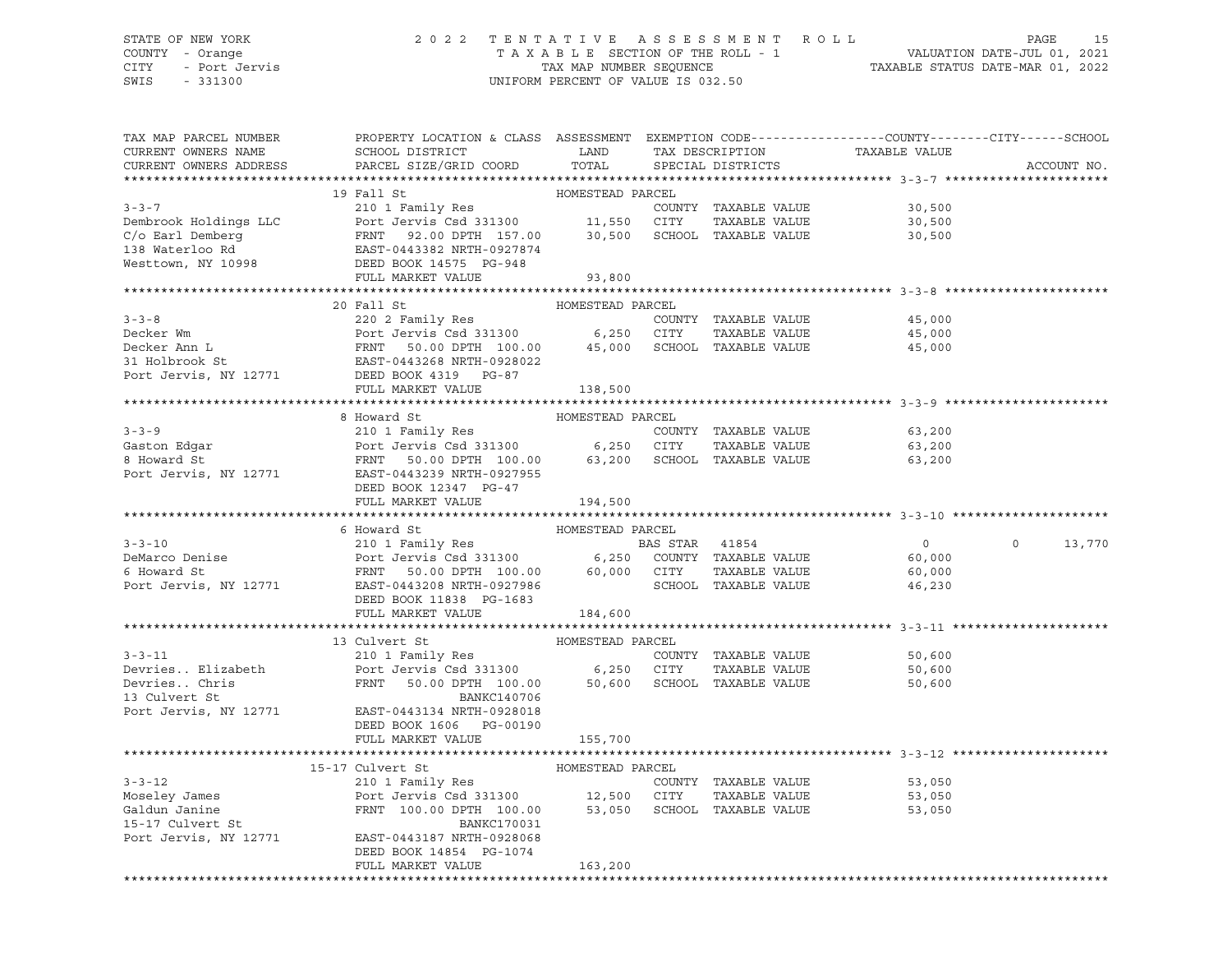# STATE OF NEW YORK 2 0 2 2 T E N T A T I V E A S S E S S M E N T R O L L PAGE 16 COUNTY - Orange T A X A B L E SECTION OF THE ROLL - 1 VALUATION DATE-JUL 01, 2021 CITY - Port Jervis TAX MAP NUMBER SEQUENCE TAXABLE STATUS DATE-MAR 01, 2022

| TAX MAP PARCEL NUMBER<br>CURRENT OWNERS NAME | PROPERTY LOCATION & CLASS ASSESSMENT EXEMPTION CODE----------------COUNTY-------CITY------SCHOOL<br>SCHOOL DISTRICT                                                                                                                                | <b>LAND</b>                  |                      |                              |          |                |
|----------------------------------------------|----------------------------------------------------------------------------------------------------------------------------------------------------------------------------------------------------------------------------------------------------|------------------------------|----------------------|------------------------------|----------|----------------|
| CURRENT OWNERS ADDRESS                       | PARCEL SIZE/GRID COORD                                                                                                                                                                                                                             |                              |                      |                              |          | ACCOUNT NO.    |
|                                              |                                                                                                                                                                                                                                                    |                              |                      |                              |          |                |
|                                              | 19 Culvert St                                                                                                                                                                                                                                      | HOMESTEAD PARCEL             |                      |                              |          |                |
|                                              | 3-3-13<br>Sexton Irene Port Jermily Res<br>Sexton Thomas M Sr<br>TAXABLE VALUE<br>PORT TAXABLE VALUE<br>PORT TAXABLE VALUE<br>TAXABLE VALUE<br>PORT TAXABLE VALUE<br>PORT TAXABLE VALUE<br>PORT TAXABLE VALUE<br>PORT TAXABLE VALUE<br>PORT OF TAX |                              |                      | 36,250                       |          |                |
|                                              |                                                                                                                                                                                                                                                    |                              |                      | 36,250                       |          |                |
|                                              |                                                                                                                                                                                                                                                    |                              |                      | 36,250                       |          |                |
|                                              |                                                                                                                                                                                                                                                    |                              |                      |                              |          |                |
|                                              |                                                                                                                                                                                                                                                    |                              |                      |                              |          |                |
|                                              | FULL MARKET VALUE                                                                                                                                                                                                                                  | 111,500                      |                      |                              |          |                |
|                                              |                                                                                                                                                                                                                                                    |                              |                      |                              |          |                |
|                                              | 21 Culvert St                                                                                                                                                                                                                                      | HOMESTEAD PARCEL             |                      |                              |          |                |
|                                              |                                                                                                                                                                                                                                                    |                              |                      |                              | $\Omega$ | 13,770         |
|                                              |                                                                                                                                                                                                                                                    |                              |                      |                              |          |                |
|                                              |                                                                                                                                                                                                                                                    |                              | TAXABLE VALUE        | 51,000<br>37.230             |          |                |
| Smith Lisa<br>21 Culvert St                  | FRNT 100.00 DPTH 100.00 51,000 CITY<br>BANKC180381 SCHOOL                                                                                                                                                                                          |                              | SCHOOL TAXABLE VALUE | 37,230                       |          |                |
|                                              | Port Jervis, NY 12771 EAST-0443300 NRTH-0928176                                                                                                                                                                                                    |                              |                      |                              |          |                |
|                                              | DEED BOOK 5111 PG-84                                                                                                                                                                                                                               |                              |                      |                              |          |                |
|                                              | FULL MARKET VALUE                                                                                                                                                                                                                                  | 156,900                      |                      |                              |          |                |
|                                              |                                                                                                                                                                                                                                                    |                              |                      |                              |          |                |
|                                              | 25 Culvert St                                                                                                                                                                                                                                      | HOMESTEAD PARCEL             |                      |                              |          |                |
|                                              |                                                                                                                                                                                                                                                    |                              |                      |                              | $\circ$  | $\overline{0}$ |
|                                              |                                                                                                                                                                                                                                                    |                              |                      |                              | $\Omega$ | 13,770         |
|                                              | 3-3-15<br>Smith James<br>Smith Christie (1990)<br>Smith Christie (1990)<br>Smith Christie (1990)<br>Smith Christie (1990)<br>Smith Christie (1990)<br>Smith Christie (1990)<br>Smith Christie (1990)<br>Smith Christie (1990)<br>Smith Christie (1 |                              |                      |                              |          |                |
|                                              |                                                                                                                                                                                                                                                    |                              |                      |                              |          |                |
|                                              |                                                                                                                                                                                                                                                    |                              |                      |                              |          |                |
|                                              | FULL MARKET VALUE                                                                                                                                                                                                                                  | 165, 200                     |                      |                              |          |                |
|                                              |                                                                                                                                                                                                                                                    |                              |                      |                              |          |                |
|                                              |                                                                                                                                                                                                                                                    |                              |                      |                              |          |                |
| $3 - 3 - 16.1$                               | $29$ Culvert St $_{\rm 411\ Apartment}$ $_{\rm 29\ COUNTY}$ NON-HOMESTEAD PARCEL                                                                                                                                                                   |                              | COUNTY TAXABLE VALUE | 448,500                      |          |                |
| Tudor Gardens De LLC                         | Port Jervis Csd 331300 35,850 CITY                                                                                                                                                                                                                 |                              |                      | TAXABLE VALUE 448,500        |          |                |
| PO Box 580                                   |                                                                                                                                                                                                                                                    |                              |                      | 448,500                      |          |                |
| Lakewood, NJ 08701                           | Formerly Known As Churchi     448,500   SCHOOL  TAXABLE VALUE<br>Garden Assiciates<br>Garden Assiciates                                                                                                                                            |                              |                      |                              |          |                |
|                                              |                                                                                                                                                                                                                                                    |                              |                      |                              |          |                |
|                                              | ACRES<br>2.40                                                                                                                                                                                                                                      |                              |                      |                              |          |                |
|                                              | EAST-0443477 NRTH-0928047                                                                                                                                                                                                                          |                              |                      |                              |          |                |
|                                              | DEED BOOK 15134 PG-753                                                                                                                                                                                                                             |                              |                      |                              |          |                |
|                                              | FULL MARKET VALUE                                                                                                                                                                                                                                  | 1380,000                     |                      |                              |          |                |
|                                              |                                                                                                                                                                                                                                                    |                              |                      |                              |          |                |
|                                              | 29 Culvert St                                                                                                                                                                                                                                      |                              |                      |                              |          |                |
| $3 - 3 - 16.2$                               |                                                                                                                                                                                                                                                    |                              |                      | COUNTY TAXABLE VALUE 438,750 |          |                |
|                                              |                                                                                                                                                                                                                                                    |                              |                      | TAXABLE VALUE 438,750        |          |                |
|                                              |                                                                                                                                                                                                                                                    | 438,750 SCHOOL TAXABLE VALUE |                      | 438,750                      |          |                |
|                                              |                                                                                                                                                                                                                                                    |                              |                      |                              |          |                |
|                                              | DEED BOOK 15134 PG-753                                                                                                                                                                                                                             |                              |                      |                              |          |                |
|                                              | FULL MARKET VALUE                                                                                                                                                                                                                                  | 1350,000                     |                      |                              |          |                |
|                                              |                                                                                                                                                                                                                                                    |                              |                      |                              |          |                |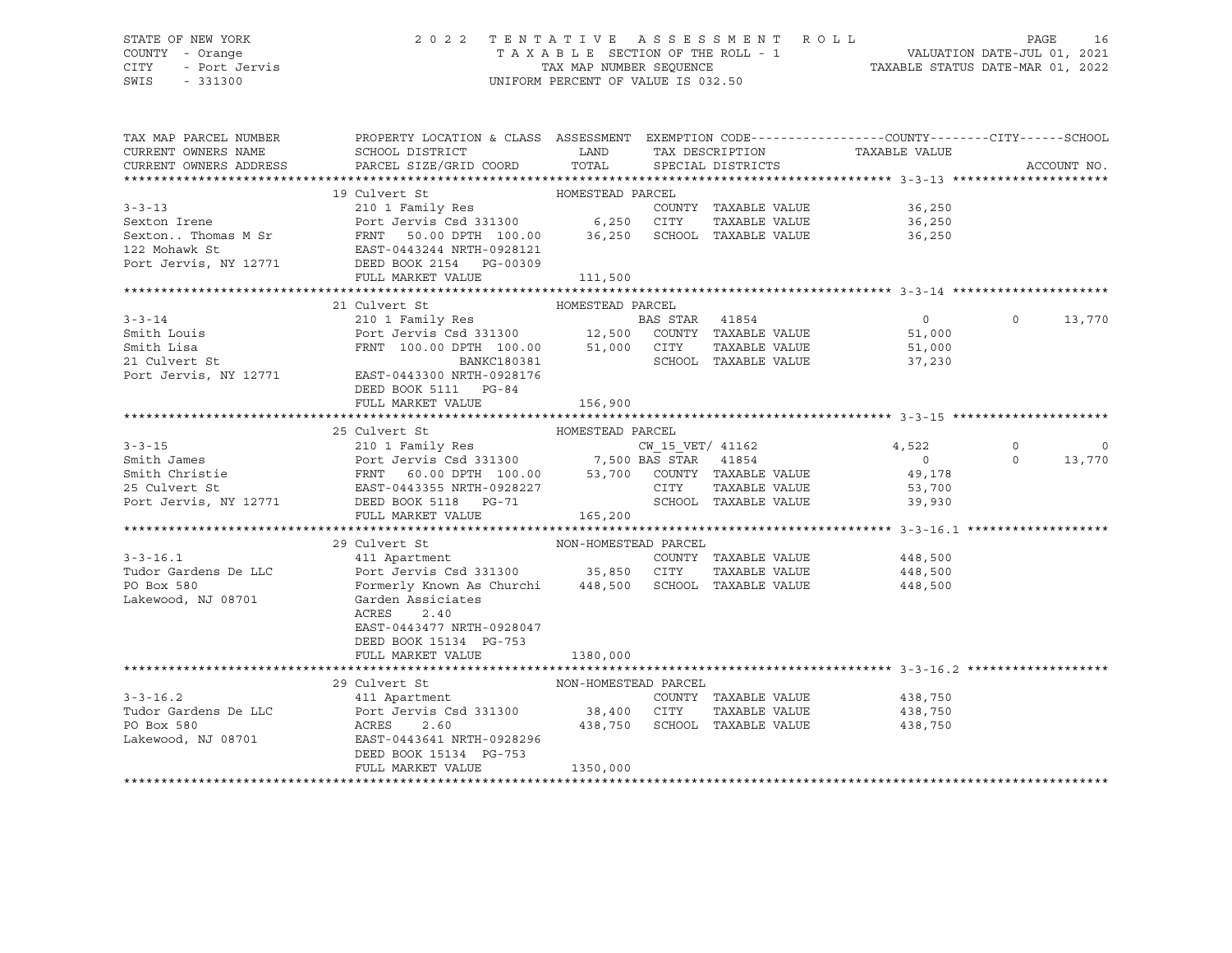# STATE OF NEW YORK 2 0 2 2 T E N T A T I V E A S S E S S M E N T R O L L PAGE 17 COUNTY - Orange T A X A B L E SECTION OF THE ROLL - 1 VALUATION DATE-JUL 01, 2021 CITY - Port Jervis TAX MAP NUMBER SEQUENCE TAXABLE STATUS DATE-MAR 01, 2022

| TAX MAP PARCEL NUMBER<br>CURRENT OWNERS NAME<br>CURRENT OWNERS ADDRESS | PROPERTY LOCATION & CLASS ASSESSMENT EXEMPTION CODE----------------COUNTY-------CITY------SCHOOL<br>SCHOOL DISTRICT                                                                                                                                            | <b>LAND</b>  | TAX DESCRIPTION      |               | TAXABLE VALUE               |                |                          |
|------------------------------------------------------------------------|----------------------------------------------------------------------------------------------------------------------------------------------------------------------------------------------------------------------------------------------------------------|--------------|----------------------|---------------|-----------------------------|----------------|--------------------------|
|                                                                        | PARCEL SIZE/GRID COORD                                                                                                                                                                                                                                         | TOTAL        | SPECIAL DISTRICTS    |               |                             |                | ACCOUNT NO.              |
|                                                                        |                                                                                                                                                                                                                                                                |              |                      |               |                             |                |                          |
| $3 - 4 - 1.1$                                                          |                                                                                                                                                                                                                                                                |              | COUNTY TAXABLE VALUE |               | 76,350                      |                |                          |
|                                                                        |                                                                                                                                                                                                                                                                |              |                      |               | 76,350                      |                |                          |
|                                                                        |                                                                                                                                                                                                                                                                |              |                      |               | 76,350                      |                |                          |
|                                                                        | Port Jervis, NY 12771 EAST-0443425 NRTH-0928494                                                                                                                                                                                                                |              |                      |               |                             |                |                          |
|                                                                        | DEED BOOK 14942 PG-999                                                                                                                                                                                                                                         |              |                      |               |                             |                |                          |
|                                                                        | FULL MARKET VALUE                                                                                                                                                                                                                                              | 234,900      |                      |               |                             |                |                          |
|                                                                        |                                                                                                                                                                                                                                                                |              |                      |               |                             |                |                          |
|                                                                        |                                                                                                                                                                                                                                                                |              |                      |               |                             |                |                          |
|                                                                        | WON-HOMESTEAD PARCEL<br>3-4-1.2<br>433 Auto body<br>Reiff Kelly<br>Port Jervis Csd 331300<br>27,600 CITY<br>27,600 CITY<br>2780<br>27,600 CITY<br>27,600 CITY<br>27,600 CITY<br>27,600 CITY<br>27,600 CITY<br>27,600 CITY<br>27,600 CITY<br>27,600 CITY<br>27, |              |                      |               | 86,900                      |                |                          |
|                                                                        |                                                                                                                                                                                                                                                                |              |                      |               | 86,900                      |                |                          |
|                                                                        |                                                                                                                                                                                                                                                                |              |                      |               | 86,900                      |                |                          |
|                                                                        |                                                                                                                                                                                                                                                                |              |                      |               |                             |                |                          |
|                                                                        | DEED BOOK 11654 PG-314                                                                                                                                                                                                                                         |              |                      |               |                             |                |                          |
|                                                                        | FULL MARKET VALUE                                                                                                                                                                                                                                              | 267,400      |                      |               |                             |                |                          |
|                                                                        |                                                                                                                                                                                                                                                                |              |                      |               |                             |                |                          |
|                                                                        | 26 Culvert St MOMESTEAD PARCEL                                                                                                                                                                                                                                 |              |                      |               |                             |                |                          |
|                                                                        |                                                                                                                                                                                                                                                                |              |                      |               |                             |                |                          |
|                                                                        |                                                                                                                                                                                                                                                                |              |                      |               |                             |                |                          |
|                                                                        | 3-4-2<br>Gochenour Jeremy<br>Gochenour Jordan<br>Extrist Call 210 1 Family Res<br>Port Jervis Csd 331300<br>FRNT 50.00 DPTH 164.00<br>26 Culvert St<br>26 Culvert St<br>26 Culvert St<br>26 Culvert St<br>26 Culvert St<br>26 Culvert St<br>26 Culvert         |              |                      |               |                             |                |                          |
|                                                                        |                                                                                                                                                                                                                                                                |              |                      |               |                             |                |                          |
|                                                                        |                                                                                                                                                                                                                                                                |              |                      |               |                             |                |                          |
|                                                                        | DEED BOOK 14620 PG-1778                                                                                                                                                                                                                                        |              |                      |               |                             |                |                          |
|                                                                        | FULL MARKET VALUE 152,300                                                                                                                                                                                                                                      |              |                      |               |                             |                |                          |
|                                                                        |                                                                                                                                                                                                                                                                |              |                      |               |                             |                |                          |
| $3 - 4 - 3$                                                            | 24 Culvert St MOMESTEAD PARCEL<br>210 1 Family Res                                                                                                                                                                                                             |              | COUNTY TAXABLE VALUE |               | 48,000                      |                |                          |
| Culvert LLC                                                            |                                                                                                                                                                                                                                                                |              |                      |               | TAXABLE VALUE 48,000        |                |                          |
|                                                                        |                                                                                                                                                                                                                                                                |              |                      |               |                             |                |                          |
|                                                                        | 25 Wiener Dr Unit 101 FRNT 50.00 DPTH 85.00 48,000 SCHOOL TAXABLE VALUE 48,000<br>Monsey, NY 10952 EAST-0443220 NRTH-0928324                                                                                                                                   |              |                      |               |                             |                |                          |
|                                                                        | DEED BOOK 14924 PG-1972                                                                                                                                                                                                                                        |              |                      |               |                             |                |                          |
|                                                                        | FULL MARKET VALUE                                                                                                                                                                                                                                              | 147,700      |                      |               |                             |                |                          |
|                                                                        |                                                                                                                                                                                                                                                                |              |                      |               |                             |                |                          |
|                                                                        | 22 Culvert St                                                                                                                                                                                                                                                  |              |                      |               |                             |                |                          |
| $3 - 4 - 4$                                                            |                                                                                                                                                                                                                                                                |              | VETCOM CTS 41130     |               |                             | 10,688 7,536   | 7,536                    |
|                                                                        |                                                                                                                                                                                                                                                                |              |                      |               | $\overline{0}$              | 7,043          | $\overline{\phantom{0}}$ |
|                                                                        | Example 12 and 1803 and 1803<br>22 Culvert St<br>Port Jervis Csd 331300 7,850 AGED-T 41803<br>22 Culvert St<br>Port Jervis, NY 12771 EAST-0443171 NRTH-0928310 ENH STAR 41834                                                                                  |              |                      |               | 16,031                      | $\overline{0}$ | 17,607                   |
| Port Jervis, NY 12771                                                  | EAST-0443171 NRTH-0928310                                                                                                                                                                                                                                      |              | ENH STAR 41834       |               | $\overline{0}$              | $\Omega$       | 17,607                   |
|                                                                        | DEED BOOK 12618 PG-1926                                                                                                                                                                                                                                        |              |                      |               | COUNTY TAXABLE VALUE 16,031 |                |                          |
|                                                                        | FULL MARKET VALUE                                                                                                                                                                                                                                              | 131,500 CITY |                      | TAXABLE VALUE | 28,171                      |                |                          |
|                                                                        |                                                                                                                                                                                                                                                                |              | SCHOOL TAXABLE VALUE |               | $\Omega$                    |                |                          |
|                                                                        |                                                                                                                                                                                                                                                                |              |                      |               |                             |                |                          |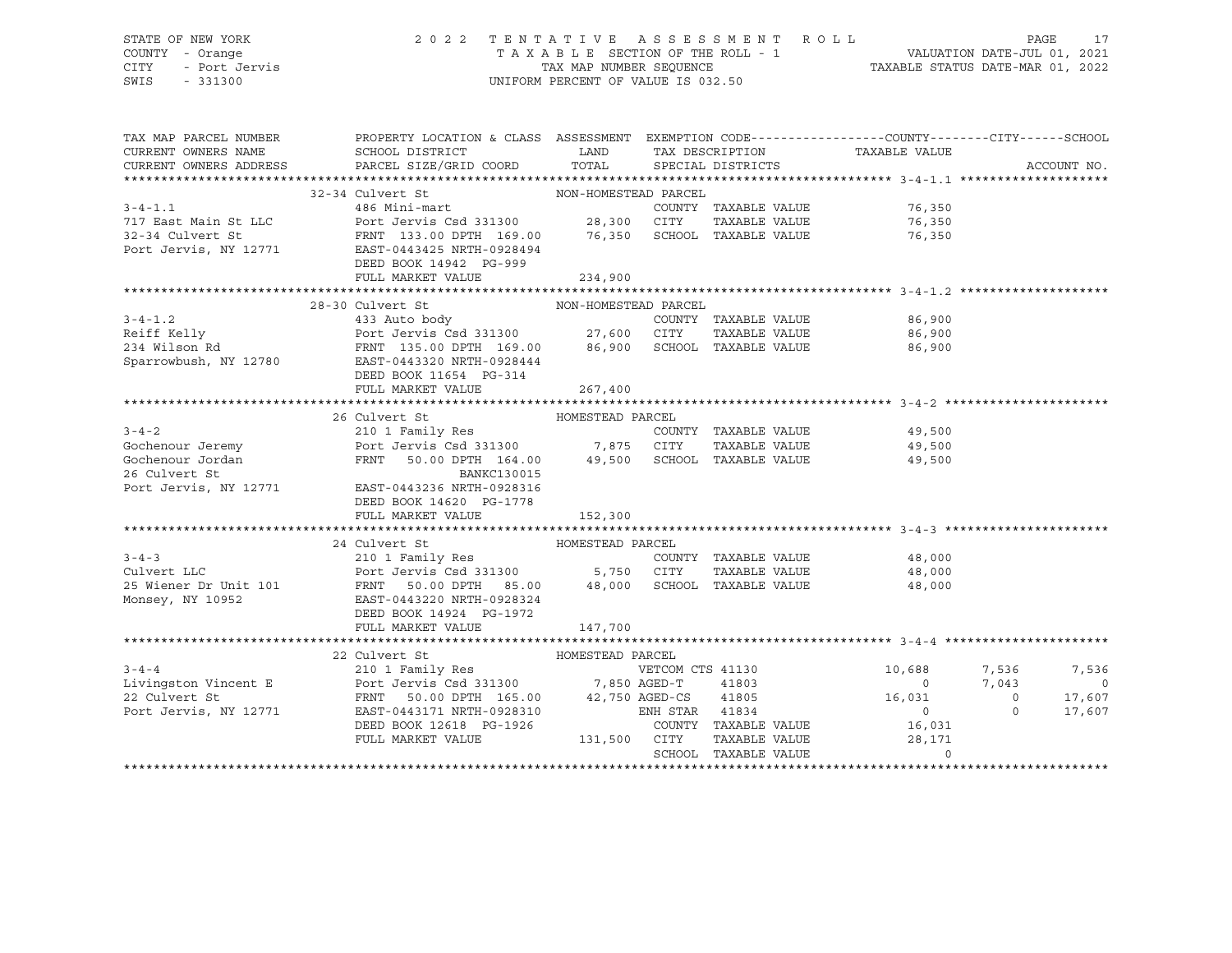# STATE OF NEW YORK 2 0 2 2 T E N T A T I V E A S S E S S M E N T R O L L PAGE 18 COUNTY - Orange T A X A B L E SECTION OF THE ROLL - 1 VALUATION DATE-JUL 01, 2021 CITY - Port Jervis TAX MAP NUMBER SEQUENCE TAXABLE STATUS DATE-MAR 01, 2022

| TAX MAP PARCEL NUMBER<br>CURRENT OWNERS NAME<br>CURRENT OWNERS ADDRESS | PROPERTY LOCATION & CLASS ASSESSMENT EXEMPTION CODE----------------COUNTY-------CITY------SCHOOL<br>SCHOOL DISTRICT LAND<br>PARCEL SIZE/GRID COORD                                                                                                                                                                                              | TOTAL            | TAX DESCRIPTION<br>SPECIAL DISTRICTS  | TAXABLE VALUE                                |                | ACCOUNT NO.    |
|------------------------------------------------------------------------|-------------------------------------------------------------------------------------------------------------------------------------------------------------------------------------------------------------------------------------------------------------------------------------------------------------------------------------------------|------------------|---------------------------------------|----------------------------------------------|----------------|----------------|
|                                                                        |                                                                                                                                                                                                                                                                                                                                                 |                  |                                       |                                              |                |                |
| $3 - 4 - 5$                                                            | 20 Culvert St<br>210 1 Family Res<br>Port Jervis Csd 331300 7,850 COUNTY TAXABLE VALUE<br>3-4-5<br>Quick Robert S<br>Quick Brenda L<br>Quick Brenda L<br>CITY EAST-0443141 NRTH-0928282<br>Port Jervis, NY 12771<br>DEED BOOK 11829 PG-1846<br>FULL MARKET VALUE 135,800<br>PORT 15,800<br>PORT 135,800<br>PORT 135,800<br>PORT 135,800<br>PORT | HOMESTEAD PARCEL | TAXABLE VALUE<br>SCHOOL TAXABLE VALUE | $\overline{0}$<br>44,150<br>44,150<br>30,380 | $\Omega$       | 13,770         |
|                                                                        |                                                                                                                                                                                                                                                                                                                                                 |                  |                                       |                                              |                |                |
|                                                                        |                                                                                                                                                                                                                                                                                                                                                 |                  |                                       |                                              |                |                |
|                                                                        | 18 Culvert St                                                                                                                                                                                                                                                                                                                                   | HOMESTEAD PARCEL |                                       |                                              |                |                |
|                                                                        | 3-4-6<br>Ostrom Donald<br>Ostrom Maureen S<br>Controm Maureen S<br>Controm Maureen S<br>Controm Maureen S<br>Controm Maureen S<br>Controm Maureen S<br>PRNT 50.00 DPTH 172.00<br>218 Culvert St<br>Controm TAXABLE VALUE<br>218 Culvert St                                                                                                      |                  |                                       | 9,700                                        | 7,536          | 7,536          |
|                                                                        |                                                                                                                                                                                                                                                                                                                                                 |                  |                                       | 29,100                                       |                |                |
|                                                                        |                                                                                                                                                                                                                                                                                                                                                 |                  |                                       | 31,264                                       |                |                |
| 18 Culvert St                                                          | BANKC080370                                                                                                                                                                                                                                                                                                                                     |                  | SCHOOL TAXABLE VALUE                  | 31,264                                       |                |                |
|                                                                        | Port Jervis, NY 12771 EAST-0443096 NRTH-0928237                                                                                                                                                                                                                                                                                                 |                  |                                       |                                              |                |                |
|                                                                        | DEED BOOK 14643 PG-475                                                                                                                                                                                                                                                                                                                          |                  |                                       |                                              |                |                |
|                                                                        | FULL MARKET VALUE                                                                                                                                                                                                                                                                                                                               | 119,400          |                                       |                                              |                |                |
|                                                                        |                                                                                                                                                                                                                                                                                                                                                 |                  |                                       |                                              |                |                |
|                                                                        | 16 Culvert St                                                                                                                                                                                                                                                                                                                                   | HOMESTEAD PARCEL |                                       |                                              |                |                |
| $3 - 4 - 7$                                                            |                                                                                                                                                                                                                                                                                                                                                 |                  |                                       |                                              |                |                |
|                                                                        |                                                                                                                                                                                                                                                                                                                                                 |                  |                                       | 43,200<br>43,200                             |                |                |
|                                                                        | 210 1 Family Res<br>Port Jervis Csd 331300 7,950 CITY TAXABLE VALUE<br>FRNT 50.00 DPTH 170.00 43,200 SCHOOL TAXABLE VALUE                                                                                                                                                                                                                       |                  |                                       | 43,200                                       |                |                |
|                                                                        |                                                                                                                                                                                                                                                                                                                                                 |                  |                                       |                                              |                |                |
|                                                                        | DEED BOOK 4735 PG-179                                                                                                                                                                                                                                                                                                                           |                  |                                       |                                              |                |                |
|                                                                        | FULL MARKET VALUE                                                                                                                                                                                                                                                                                                                               | 132,900          |                                       |                                              |                |                |
|                                                                        |                                                                                                                                                                                                                                                                                                                                                 |                  |                                       |                                              |                |                |
|                                                                        | 14 Culvert St                                                                                                                                                                                                                                                                                                                                   | HOMESTEAD PARCEL |                                       |                                              |                |                |
|                                                                        |                                                                                                                                                                                                                                                                                                                                                 |                  |                                       | 45,000                                       | 45,000         | $\Omega$       |
|                                                                        |                                                                                                                                                                                                                                                                                                                                                 |                  |                                       | $\circ$                                      |                |                |
|                                                                        | 3-4-8<br>220 2 Family Res<br>City of Port Jervis<br>Port Jervis (Sd 331300 7,950 COUNTY TAXABLE VALUE<br>PO Box 1002<br>Port Jervis, NY 12771 EAST-0443026 NRTH-0928172<br>Port Jervis, NY 12771 EAST-0443026 NRTH-0928172<br>Port Jervis, N                                                                                                    |                  |                                       | $\circ$<br>45,000                            |                |                |
|                                                                        | DEED BOOK 14688 PG-1655                                                                                                                                                                                                                                                                                                                         |                  |                                       |                                              |                |                |
|                                                                        | FULL MARKET VALUE 138,500                                                                                                                                                                                                                                                                                                                       |                  |                                       |                                              |                |                |
|                                                                        |                                                                                                                                                                                                                                                                                                                                                 |                  |                                       |                                              |                |                |
|                                                                        |                                                                                                                                                                                                                                                                                                                                                 |                  |                                       |                                              |                |                |
|                                                                        |                                                                                                                                                                                                                                                                                                                                                 |                  |                                       | $\overline{0}$                               | $\Omega$       | 13,770         |
|                                                                        |                                                                                                                                                                                                                                                                                                                                                 |                  |                                       |                                              |                |                |
|                                                                        |                                                                                                                                                                                                                                                                                                                                                 |                  |                                       | 43,350<br>43,350                             |                |                |
|                                                                        | 3-4-9<br>Senkiew Richard R<br>Senkiew Richard R<br>210 1 Family Res<br>Port Jervis Csd 331300<br>210 1 Family Res<br>Port 331300<br>210 1 Family Res<br>210 1 Family Res<br>2131300<br>2131300<br>23,350 CITY TAXABLE VALUE<br>23,350 CITY TAXABLE VAL                                                                                          |                  | SCHOOL TAXABLE VALUE                  | 29,580                                       |                |                |
|                                                                        | DEED BOOK 12644 PG-97                                                                                                                                                                                                                                                                                                                           |                  |                                       |                                              |                |                |
|                                                                        | FULL MARKET VALUE                                                                                                                                                                                                                                                                                                                               | 133,400          |                                       |                                              |                |                |
|                                                                        |                                                                                                                                                                                                                                                                                                                                                 |                  |                                       |                                              |                |                |
|                                                                        | 10 Culvert St                                                                                                                                                                                                                                                                                                                                   | HOMESTEAD PARCEL |                                       |                                              |                |                |
|                                                                        |                                                                                                                                                                                                                                                                                                                                                 |                  |                                       |                                              | 1,130          | 1,130          |
|                                                                        |                                                                                                                                                                                                                                                                                                                                                 |                  |                                       |                                              | $\overline{0}$ | 13,770         |
|                                                                        |                                                                                                                                                                                                                                                                                                                                                 |                  |                                       |                                              | 6,638          | $\overline{0}$ |
|                                                                        |                                                                                                                                                                                                                                                                                                                                                 |                  |                                       |                                              |                |                |
|                                                                        | 3-4-10<br>Farr John R<br>Farr Mancilea<br>Farr Mancilea<br>Farr Mancilea<br>Farr Mancilea<br>Farr Mancilea<br>FARR 65.00 DPTH 175.00<br>FARR 41854<br>FARR 41854<br>FARR 41854<br>0<br>COUNTY TAXABLE VALUE<br>FARR 4213<br>0<br>OCUNTY TAXABLE VALUE<br>FARR                                                                                   |                  |                                       |                                              |                |                |
|                                                                        | FULL MARKET VALUE                                                                                                                                                                                                                                                                                                                               |                  | 211,800 SCHOOL TAXABLE VALUE          | 53,950                                       |                |                |
|                                                                        |                                                                                                                                                                                                                                                                                                                                                 |                  |                                       |                                              |                |                |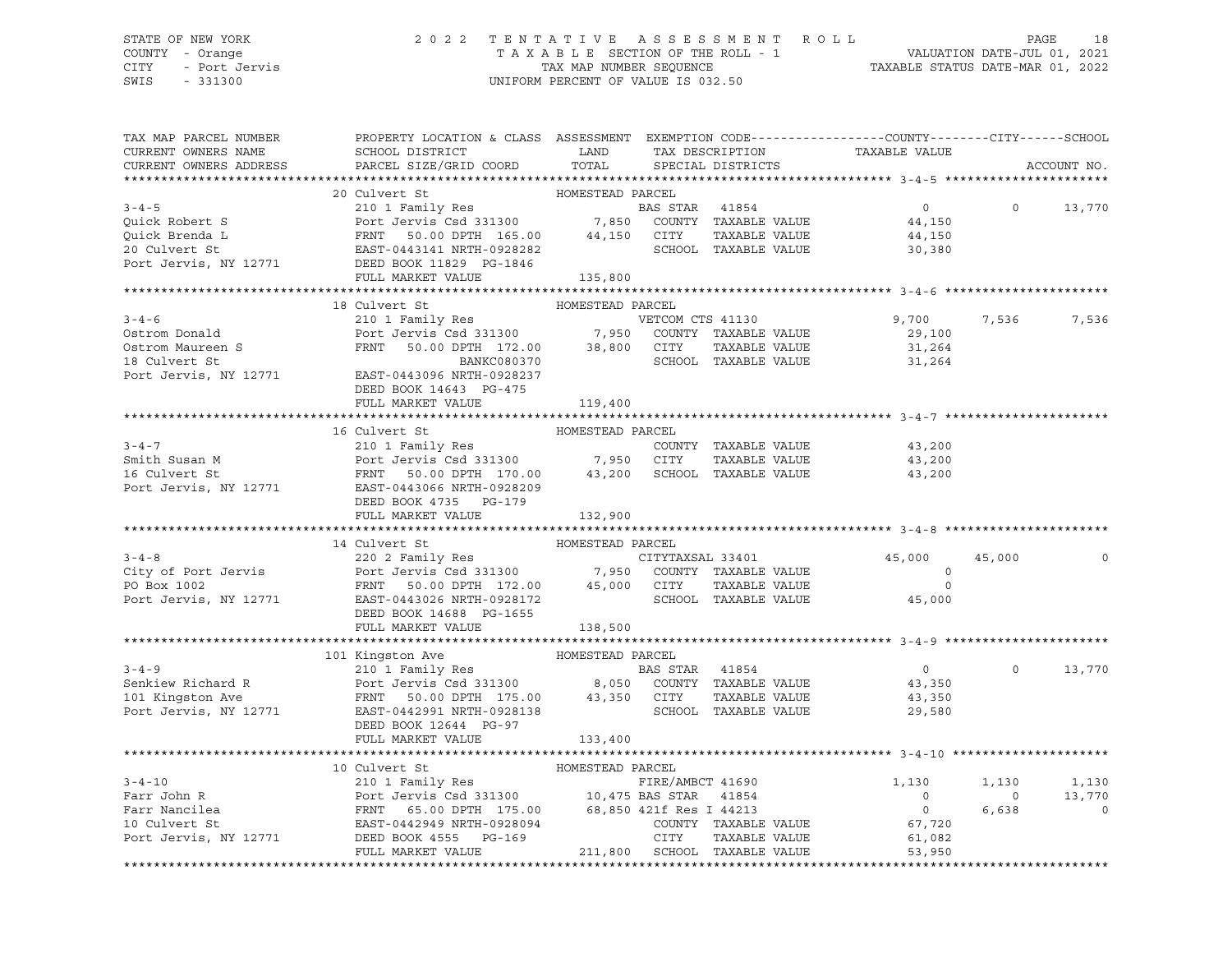# STATE OF NEW YORK 2 0 2 2 T E N T A T I V E A S S E S S M E N T R O L L PAGE 19 COUNTY - Orange T A X A B L E SECTION OF THE ROLL - 1 VALUATION DATE-JUL 01, 2021 CITY - Port Jervis TAX MAP NUMBER SEQUENCE TAXABLE STATUS DATE-MAR 01, 2022

| TAX MAP PARCEL NUMBER<br>CURRENT OWNERS NAME<br>CURRENT OWNERS ADDRESS | PROPERTY LOCATION & CLASS ASSESSMENT EXEMPTION CODE---------------COUNTY-------CITY------SCHOOL<br>SCHOOL DISTRICT<br><b>Example 12</b><br>PARCEL SIZE/GRID COORD | TOTAL            |                | TAX DESCRIPTION<br>SPECIAL DISTRICTS | TAXABLE VALUE              |          | ACCOUNT NO. |
|------------------------------------------------------------------------|-------------------------------------------------------------------------------------------------------------------------------------------------------------------|------------------|----------------|--------------------------------------|----------------------------|----------|-------------|
|                                                                        |                                                                                                                                                                   |                  |                |                                      |                            |          |             |
|                                                                        | HOMESTEAD PARCEL<br>8 Culvert St                                                                                                                                  |                  |                |                                      |                            |          |             |
| $3 - 4 - 11$                                                           | 220 2 Family Res                                                                                                                                                  |                  |                | COUNTY TAXABLE VALUE                 |                            |          |             |
| Niemira Ryszard                                                        | Port Jervis Csd 331300 8,250 CITY                                                                                                                                 |                  |                | TAXABLE VALUE                        | 50,750<br>50.750<br>50,750 |          |             |
| Niemira Maxymilian                                                     | FRNT 50.00 DPTH 175.00 50,750                                                                                                                                     |                  |                | SCHOOL TAXABLE VALUE                 | 50,750                     |          |             |
| Niemira Maxymilian                                                     | BANKC130170                                                                                                                                                       |                  |                |                                      |                            |          |             |
| 8 Culvert St                                                           | EAST-0442915 NRTH-0928057                                                                                                                                         |                  |                |                                      |                            |          |             |
| Port Jervis, NY 12771                                                  | DEED BOOK 13162 PG-60                                                                                                                                             |                  |                |                                      |                            |          |             |
|                                                                        | FULL MARKET VALUE                                                                                                                                                 | 156,200          |                |                                      |                            |          |             |
|                                                                        |                                                                                                                                                                   |                  |                |                                      |                            |          |             |
|                                                                        | 6 Culvert St                                                                                                                                                      | HOMESTEAD PARCEL |                |                                      |                            |          |             |
| $3 - 4 - 12$                                                           | 210 1 Family Res                                                                                                                                                  |                  | BAS STAR 41854 |                                      | $\Omega$                   | $\Omega$ | 13,770      |
|                                                                        |                                                                                                                                                                   |                  |                |                                      | 49,000                     |          |             |
| Babcock Brian D<br>Contrent St                                         |                                                                                                                                                                   |                  |                |                                      | 49,000                     |          |             |
| Port Jervis, NY 12771                                                  | EAST-0442877 NRTH-0928018                                                                                                                                         |                  |                | SCHOOL TAXABLE VALUE                 | 35,230                     |          |             |
|                                                                        | DEED BOOK 15105 PG-1637                                                                                                                                           |                  |                |                                      |                            |          |             |
|                                                                        | FULL MARKET VALUE                                                                                                                                                 | 150,800          |                |                                      |                            |          |             |
|                                                                        |                                                                                                                                                                   |                  |                |                                      |                            |          |             |
|                                                                        | 2-4 Culvert St                                                                                                                                                    | HOMESTEAD PARCEL |                |                                      |                            |          |             |
| $3 - 4 - 13$                                                           |                                                                                                                                                                   |                  |                |                                      | 0                          | $\circ$  | 13,770      |
| Beecher Kenneth III                                                    |                                                                                                                                                                   |                  |                |                                      | 65,000                     |          |             |
| 2-4 Culvert St                                                         | FRNT 119.00 DPTH 93.00 65,000 CITY                                                                                                                                |                  |                | TAXABLE VALUE                        | 65,000                     |          |             |
| Port Jervis, NY 12771                                                  | BANKC080370                                                                                                                                                       |                  |                | SCHOOL TAXABLE VALUE                 | 51,230                     |          |             |
|                                                                        | EAST-0442831 NRTH-0927965                                                                                                                                         |                  |                |                                      |                            |          |             |
|                                                                        | DEED BOOK 12300 PG-1230                                                                                                                                           |                  |                |                                      |                            |          |             |
|                                                                        | FULL MARKET VALUE                                                                                                                                                 | 200,000          |                |                                      |                            |          |             |
|                                                                        |                                                                                                                                                                   |                  |                |                                      |                            |          |             |
|                                                                        | 113 Kingston Ave<br>HOMESTEAD PARCEL                                                                                                                              |                  |                |                                      |                            |          |             |
| $3 - 4 - 14$                                                           | 210 1 Family Res                                                                                                                                                  |                  | BAS STAR       | 41854                                | $\overline{0}$             | $\circ$  | 13,770      |
| Horsham Katie                                                          |                                                                                                                                                                   |                  |                |                                      | 44,700                     |          |             |
| 113 Kingston Ave                                                       | Port Jervis Csd 331300 5,450 COUNTY TAXABLE VALUE<br>FRNT 50.00 DPTH 75.00 44,700 CITY TAXABLE VALUE                                                              |                  |                |                                      | 44,700                     |          |             |
| Port Jervis, NY 12771                                                  | BANKC130170                                                                                                                                                       |                  |                | SCHOOL TAXABLE VALUE                 | 30,930                     |          |             |
|                                                                        | EAST-0443179 NRTH-0928370                                                                                                                                         |                  |                |                                      |                            |          |             |
|                                                                        | DEED BOOK 13688 PG-1409                                                                                                                                           |                  |                |                                      |                            |          |             |
|                                                                        | FULL MARKET VALUE                                                                                                                                                 | 137,500          |                |                                      |                            |          |             |
|                                                                        |                                                                                                                                                                   |                  |                |                                      |                            |          |             |
|                                                                        | 3 Cahoonzie St                                                                                                                                                    | HOMESTEAD PARCEL |                |                                      |                            |          |             |
| $3 - 5 - 1$                                                            |                                                                                                                                                                   |                  | BAS STAR 41854 |                                      | $\overline{0}$             | $\Omega$ | 13,770      |
| McCormick Heather                                                      | Port Jervis Csd 331300 14,825 COUNTY TAXABLE VALUE<br>FRNT 154.00 DPTH 60.00 55,600 CITY TAXABLE VALUE                                                            |                  |                |                                      | 55,600                     |          |             |
| 3 Cahoonzie St                                                         |                                                                                                                                                                   |                  |                |                                      | 55,600                     |          |             |
| Port Jervis, NY 12771                                                  | EAST-0442896 NRTH-0928512                                                                                                                                         |                  |                | SCHOOL TAXABLE VALUE                 | 41,830                     |          |             |
|                                                                        | DEED BOOK 12894 PG-196                                                                                                                                            |                  |                |                                      |                            |          |             |
|                                                                        | FULL MARKET VALUE                                                                                                                                                 | 171,100          |                |                                      |                            |          |             |
|                                                                        |                                                                                                                                                                   |                  |                |                                      |                            |          |             |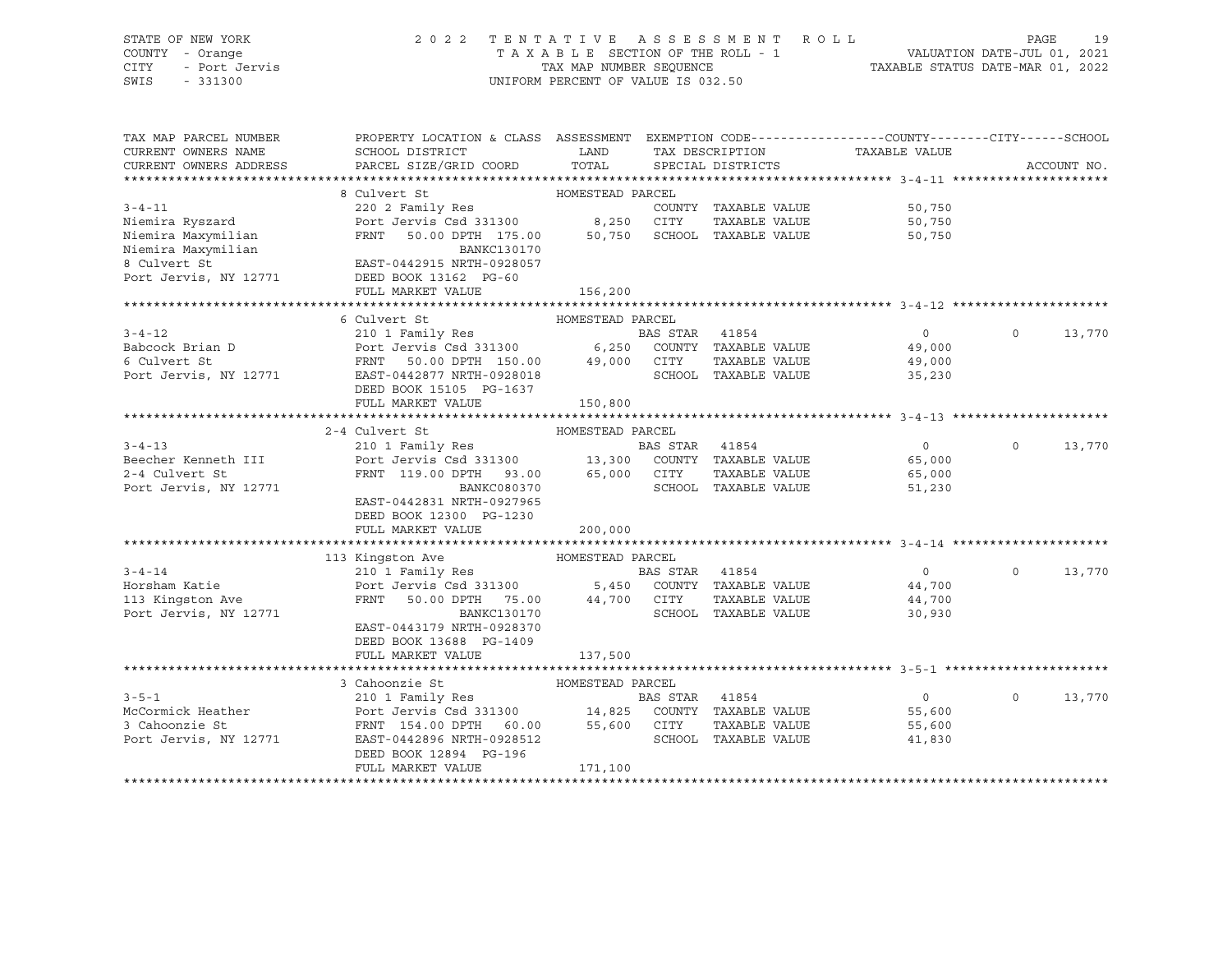# STATE OF NEW YORK 2 0 2 2 T E N T A T I V E A S S E S S M E N T R O L L PAGE 20 COUNTY - Orange T A X A B L E SECTION OF THE ROLL - 1 VALUATION DATE-JUL 01, 2021 CITY - Port Jervis TAX MAP NUMBER SEQUENCE TAXABLE STATUS DATE-MAR 01, 2022

| TAX MAP PARCEL NUMBER<br>CURRENT OWNERS NAME<br>CURRENT OWNERS ADDRESS | PROPERTY LOCATION & CLASS ASSESSMENT EXEMPTION CODE----------------COUNTY-------CITY------SCHOOL<br>SCHOOL DISTRICT<br>PARCEL SIZE/GRID COORD                                                                                                            | LAND<br>TOTAL    | TAX DESCRIPTION<br>SPECIAL DISTRICTS  | TAXABLE VALUE            |                            | ACCOUNT NO. |
|------------------------------------------------------------------------|----------------------------------------------------------------------------------------------------------------------------------------------------------------------------------------------------------------------------------------------------------|------------------|---------------------------------------|--------------------------|----------------------------|-------------|
| *************************                                              |                                                                                                                                                                                                                                                          |                  |                                       |                          |                            |             |
|                                                                        | 1 Cahoonzie St                                                                                                                                                                                                                                           | HOMESTEAD PARCEL | COUNTY TAXABLE VALUE<br>TAXABLE VALUE | 55,300<br>55,300         |                            |             |
|                                                                        | 3-5-2<br>Martindale Kelly A<br>Martindale Kelly A<br>Martindale Michael E<br>Martindale Michael E<br>Martindale Michael E<br>SCOUNTY TAXABLE VALUE<br>Martindale Michael E<br>SCOUNTY TAXABLE VALUE<br>SERIE PRINT 60.00 DPTH 181.00<br>SCHOOL TAX       |                  |                                       | 55,300                   |                            |             |
|                                                                        | FULL MARKET VALUE                                                                                                                                                                                                                                        | 170, 200         |                                       |                          |                            |             |
|                                                                        |                                                                                                                                                                                                                                                          |                  |                                       |                          |                            |             |
|                                                                        | 106 Kingston Ave                                                                                                                                                                                                                                         | HOMESTEAD PARCEL |                                       |                          |                            |             |
| $3 - 5 - 3$                                                            | 210 1 Family Res<br>Mocko Patricia and Mocko Patricia and Mocko Patricia and Port Jervis Csd 331300 17,700 CITY TAXABLE VALUE<br>Mocko Jeannette FRNT 184.00 DPTH 100.00 88,300 SCHOOL TAXABLE VALUE<br>106 Kingston Ave EAST-0442950 NRTH-0928355<br>Po |                  | COUNTY TAXABLE VALUE                  | 88,300                   |                            |             |
|                                                                        |                                                                                                                                                                                                                                                          |                  |                                       | 88,300                   |                            |             |
|                                                                        |                                                                                                                                                                                                                                                          |                  |                                       | 88,300                   |                            |             |
|                                                                        |                                                                                                                                                                                                                                                          |                  |                                       |                          |                            |             |
|                                                                        |                                                                                                                                                                                                                                                          |                  |                                       |                          |                            |             |
|                                                                        | FULL MARKET VALUE                                                                                                                                                                                                                                        | 271,700          |                                       |                          |                            |             |
|                                                                        | 102 Kingston Ave                                                                                                                                                                                                                                         | HOMESTEAD PARCEL |                                       |                          |                            |             |
|                                                                        | 3-5-5.1<br>Sexton Joseph<br>Sexton Betty<br>Sexton Betty<br>Sexton Betty<br>FRNT 85.00 DPTH 190.00<br>EAST-0442855 NRTH-0928285<br>Port Jervis, NY 12771<br>DEED POOK 2070<br>PG-01154<br>FRNT 9728285<br>Port Jervis, NY 12771<br>DEED BOOK 2070<br>PG- |                  |                                       | $\overline{0}$           | $\circ$                    | 34,390      |
|                                                                        |                                                                                                                                                                                                                                                          |                  |                                       | 56,750                   |                            |             |
|                                                                        |                                                                                                                                                                                                                                                          |                  |                                       | 56,750                   |                            |             |
|                                                                        |                                                                                                                                                                                                                                                          |                  |                                       | 22,360                   |                            |             |
|                                                                        |                                                                                                                                                                                                                                                          |                  |                                       |                          |                            |             |
|                                                                        | FULL MARKET VALUE                                                                                                                                                                                                                                        | 174,600          |                                       |                          |                            |             |
|                                                                        | FULL<br>Class St<br>210 1 Family Res<br>Port Jervis Csd 331300<br>FRNT 73.00 DPTH 142.00 53,550 ENH STAR 41834<br>BANKN140687 COUNTY TAXABLE VALUE<br>TACT-0442717 NRTH-0928316 CITY TAXABLE VALUE<br>PC-1224 SCHOOL TAXABLE VALUE                       |                  |                                       |                          |                            |             |
|                                                                        | 51 Glass St                                                                                                                                                                                                                                              |                  |                                       |                          |                            |             |
| $3 - 5 - 5.21$                                                         | 210 1 Family Res                                                                                                                                                                                                                                         |                  |                                       | $\overline{0}$           | 18,743                     | $\circ$     |
| Porter Nancy                                                           |                                                                                                                                                                                                                                                          |                  |                                       | 26,775                   | $\overline{0}$<br>$\Omega$ | 26,775      |
| 51 Glass St<br>Port Jervis, NY 12771                                   |                                                                                                                                                                                                                                                          |                  |                                       | $\overline{0}$<br>26,775 |                            | 26,775      |
|                                                                        |                                                                                                                                                                                                                                                          |                  |                                       | 34,807                   |                            |             |
|                                                                        |                                                                                                                                                                                                                                                          |                  |                                       | $\mathbf 0$              |                            |             |
|                                                                        |                                                                                                                                                                                                                                                          |                  |                                       |                          |                            |             |
|                                                                        |                                                                                                                                                                                                                                                          |                  |                                       |                          |                            |             |
|                                                                        |                                                                                                                                                                                                                                                          |                  |                                       |                          |                            |             |
|                                                                        |                                                                                                                                                                                                                                                          |                  |                                       | $\overline{0}$           | $\Omega$                   | 34,390      |
|                                                                        |                                                                                                                                                                                                                                                          |                  |                                       | 86,900                   |                            |             |
|                                                                        |                                                                                                                                                                                                                                                          |                  | TAXABLE VALUE                         | 86,900                   |                            |             |
|                                                                        |                                                                                                                                                                                                                                                          |                  |                                       | 52,510                   |                            |             |
|                                                                        |                                                                                                                                                                                                                                                          | 267,400          |                                       |                          |                            |             |
|                                                                        | FULL MARKET VALUE                                                                                                                                                                                                                                        |                  |                                       |                          |                            |             |
|                                                                        |                                                                                                                                                                                                                                                          |                  |                                       |                          |                            |             |
| $3 - 5 - 7.22$                                                         |                                                                                                                                                                                                                                                          |                  | COUNTY TAXABLE VALUE                  | 64,000                   |                            |             |
|                                                                        |                                                                                                                                                                                                                                                          |                  |                                       |                          |                            |             |
| Jackson Shirley Ann<br>100 Kingston Ave<br>Port Jervie NY 10000        | Port Jervis Csd 331300 23,675 CITY TAXABLE VALUE 64,000<br>FRNT 205.00 DPTH 185.00 64,000 SCHOOL TAXABLE VALUE 64,000                                                                                                                                    |                  |                                       |                          |                            |             |
| Port Jervis, NY 12771                                                  | BANKC031019                                                                                                                                                                                                                                              |                  |                                       |                          |                            |             |
|                                                                        | EAST-0442695 NRTH-0928040                                                                                                                                                                                                                                |                  |                                       |                          |                            |             |
|                                                                        | DEED BOOK 14929 PG-350                                                                                                                                                                                                                                   |                  |                                       |                          |                            |             |
|                                                                        | FULL MARKET VALUE                                                                                                                                                                                                                                        | 196,900          |                                       |                          |                            |             |
|                                                                        |                                                                                                                                                                                                                                                          |                  |                                       |                          |                            |             |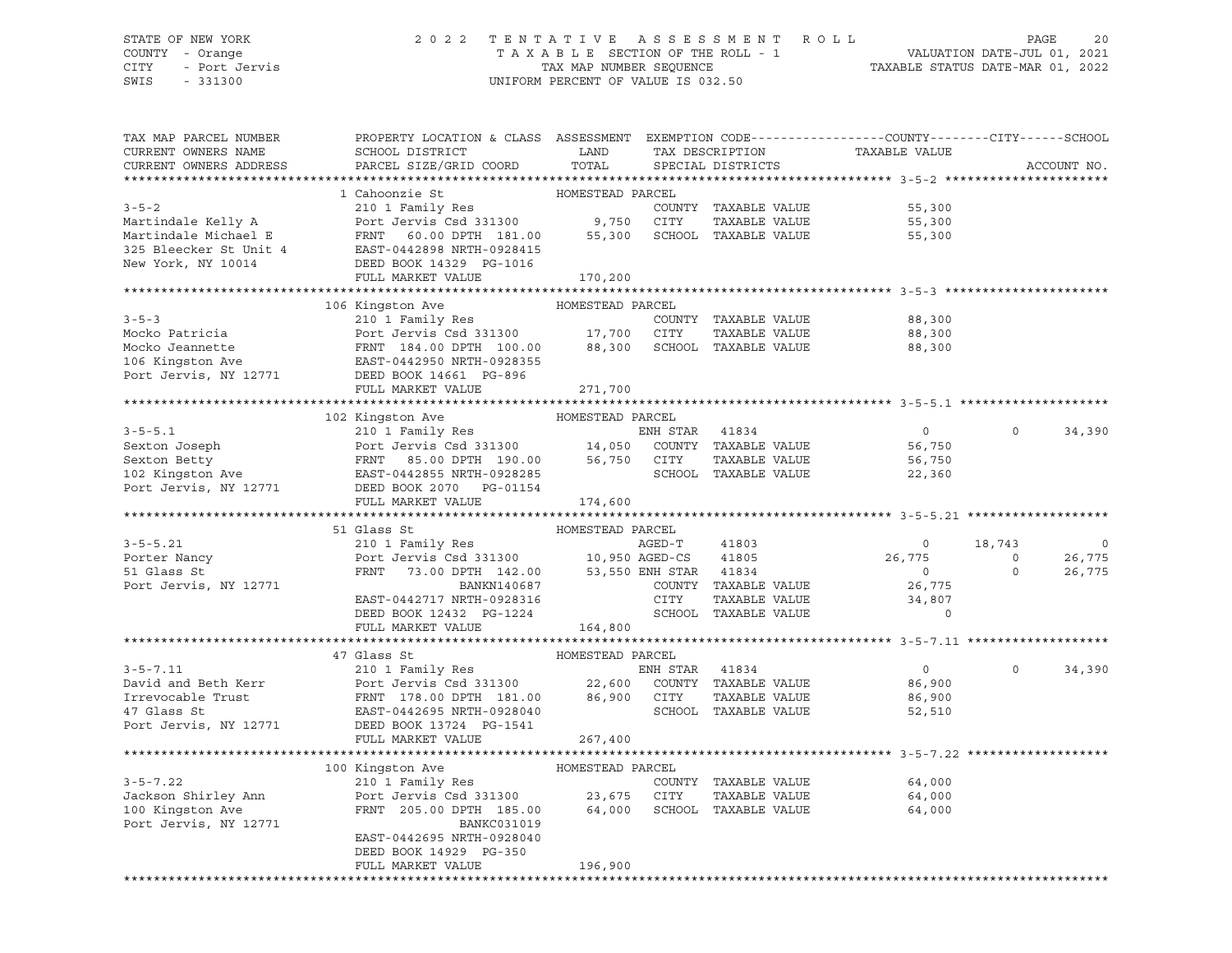STATE OF NEW YORK 2 0 2 2 T E N T A T I V E A S S E S S M E N T R O L L PAGE 21 COUNTY - Orange T A X A B L E SECTION OF THE ROLL - 1 VALUATION DATE-JUL 01, 2021 CITY - Port Jervis TAX MAP NUMBER SEQUENCE TAXABLE STATUS DATE-MAR 01, 2022 SWIS - 331300 UNIFORM PERCENT OF VALUE IS 032.50

| TAX MAP PARCEL NUMBER                         | PROPERTY LOCATION & CLASS ASSESSMENT EXEMPTION CODE---------------COUNTY-------CITY------SCHOOL                                                                                                                                                                            |         |                                                    |                  |                                                                                                                                                                                                                                                                                                                                    |               |
|-----------------------------------------------|----------------------------------------------------------------------------------------------------------------------------------------------------------------------------------------------------------------------------------------------------------------------------|---------|----------------------------------------------------|------------------|------------------------------------------------------------------------------------------------------------------------------------------------------------------------------------------------------------------------------------------------------------------------------------------------------------------------------------|---------------|
| CURRENT OWNERS NAME<br>CURRENT OWNERS ADDRESS | SCHOOL DISTRICT LAND<br>PARCEL SIZE/GRID COORD                                                                                                                                                                                                                             | TOTAL   | TAX DESCRIPTION TAXABLE VALUE<br>SPECIAL DISTRICTS |                  |                                                                                                                                                                                                                                                                                                                                    | ACCOUNT NO.   |
|                                               |                                                                                                                                                                                                                                                                            |         |                                                    |                  |                                                                                                                                                                                                                                                                                                                                    |               |
|                                               |                                                                                                                                                                                                                                                                            |         |                                                    |                  |                                                                                                                                                                                                                                                                                                                                    |               |
|                                               |                                                                                                                                                                                                                                                                            |         |                                                    |                  | $\overline{0}$ and $\overline{0}$ and $\overline{0}$ and $\overline{0}$ and $\overline{0}$ and $\overline{0}$ and $\overline{0}$ and $\overline{0}$ and $\overline{0}$ and $\overline{0}$ and $\overline{0}$ and $\overline{0}$ and $\overline{0}$ and $\overline{0}$ and $\overline{0}$ and $\overline{0}$ and $\overline{0}$ and | 13,770        |
|                                               |                                                                                                                                                                                                                                                                            |         |                                                    | $0$<br>49,700    |                                                                                                                                                                                                                                                                                                                                    |               |
|                                               |                                                                                                                                                                                                                                                                            |         |                                                    |                  |                                                                                                                                                                                                                                                                                                                                    |               |
|                                               |                                                                                                                                                                                                                                                                            |         |                                                    |                  |                                                                                                                                                                                                                                                                                                                                    |               |
|                                               | EAST-0442731 NRTH-0928390                                                                                                                                                                                                                                                  |         |                                                    |                  |                                                                                                                                                                                                                                                                                                                                    |               |
|                                               | DEED BOOK 13717 PG-481                                                                                                                                                                                                                                                     |         |                                                    |                  |                                                                                                                                                                                                                                                                                                                                    |               |
|                                               | FULL MARKET VALUE                                                                                                                                                                                                                                                          | 152,900 |                                                    |                  |                                                                                                                                                                                                                                                                                                                                    |               |
|                                               |                                                                                                                                                                                                                                                                            |         |                                                    |                  |                                                                                                                                                                                                                                                                                                                                    |               |
|                                               | 5 Cahoonzie St<br>5 Cahoonzie St<br>210 1 Family Res<br>5 Cahoonzie St<br>5 Canonzie St<br>5 Canonzie St<br>5 Canonzie St<br>FRNT 90.00 DPTH 120.00<br>52,450 CITY TAXABLE VALUE<br>FOTT JEAST-0442808 NRTH-0928438<br>DEED BOOK 1400<br>DEED BOOK 1                       |         |                                                    |                  |                                                                                                                                                                                                                                                                                                                                    |               |
|                                               |                                                                                                                                                                                                                                                                            |         |                                                    | 0 0 34,390       |                                                                                                                                                                                                                                                                                                                                    |               |
|                                               |                                                                                                                                                                                                                                                                            |         |                                                    | 52,450<br>52,450 |                                                                                                                                                                                                                                                                                                                                    |               |
|                                               |                                                                                                                                                                                                                                                                            |         |                                                    |                  |                                                                                                                                                                                                                                                                                                                                    |               |
|                                               |                                                                                                                                                                                                                                                                            |         |                                                    |                  |                                                                                                                                                                                                                                                                                                                                    |               |
|                                               |                                                                                                                                                                                                                                                                            | 161,400 |                                                    |                  |                                                                                                                                                                                                                                                                                                                                    |               |
|                                               | FULL MARKET VALUE                                                                                                                                                                                                                                                          |         |                                                    |                  |                                                                                                                                                                                                                                                                                                                                    |               |
|                                               | 31-1/2 Cahoonzie St MOMESTEAD PARCEL                                                                                                                                                                                                                                       |         |                                                    |                  |                                                                                                                                                                                                                                                                                                                                    |               |
| $3 - 5 - 10$                                  | 311 Res vac land                                                                                                                                                                                                                                                           |         | COUNTY TAXABLE VALUE                               | 3,100            |                                                                                                                                                                                                                                                                                                                                    |               |
|                                               |                                                                                                                                                                                                                                                                            |         |                                                    |                  |                                                                                                                                                                                                                                                                                                                                    |               |
|                                               | McCormick Heather<br>3,100<br>3 Cahoonzie St<br>3,100<br>29.00 DPTH 120.00<br>29.00 DPTH 120.00<br>20.00 2010<br>29.00 DPTH 120.00<br>3,100<br>3,100<br>3,100<br>2010<br>29.00 DPTH 120.00<br>3,100<br>3,100<br>3,100<br>2010<br>2010<br>2010<br>2010<br>2010<br>2010<br>2 |         |                                                    |                  |                                                                                                                                                                                                                                                                                                                                    |               |
|                                               |                                                                                                                                                                                                                                                                            |         |                                                    |                  |                                                                                                                                                                                                                                                                                                                                    |               |
|                                               | DEED BOOK 12894 PG-196                                                                                                                                                                                                                                                     |         |                                                    |                  |                                                                                                                                                                                                                                                                                                                                    |               |
|                                               | FULL MARKET VALUE                                                                                                                                                                                                                                                          | 9,500   |                                                    |                  |                                                                                                                                                                                                                                                                                                                                    |               |
|                                               |                                                                                                                                                                                                                                                                            |         |                                                    |                  |                                                                                                                                                                                                                                                                                                                                    |               |
|                                               |                                                                                                                                                                                                                                                                            |         |                                                    |                  |                                                                                                                                                                                                                                                                                                                                    |               |
| $3 - 5 - 11$                                  |                                                                                                                                                                                                                                                                            |         |                                                    | 110,000          |                                                                                                                                                                                                                                                                                                                                    |               |
|                                               |                                                                                                                                                                                                                                                                            |         |                                                    |                  |                                                                                                                                                                                                                                                                                                                                    |               |
|                                               |                                                                                                                                                                                                                                                                            |         |                                                    |                  |                                                                                                                                                                                                                                                                                                                                    |               |
|                                               | Port Jervis Realestate LLC<br>Port Jervis Csd 331300 27,650 CITY TAXABLE VALUE 110,000<br>414 River Rd FRNT 154.00 DPTH 146.00 110,000 SCHOOL TAXABLE VALUE 110,000<br>Newburgh, NY 12550 EAST-0442747 NRTH-0928200<br>DEED BOOK 15119                                     |         |                                                    |                  |                                                                                                                                                                                                                                                                                                                                    |               |
|                                               |                                                                                                                                                                                                                                                                            |         |                                                    |                  |                                                                                                                                                                                                                                                                                                                                    |               |
|                                               | FULL MARKET VALUE                                                                                                                                                                                                                                                          | 338,500 |                                                    |                  |                                                                                                                                                                                                                                                                                                                                    |               |
|                                               | 3-5-12<br>3-5-12<br>210 1 Family Res<br>Cox Erika S<br>Cox. Joseph N<br>210 1 Family Res<br>210 1 Family Res<br>Port Jervis Csd 331300<br>21,450 COUNTY TAXABLE VALUE<br>210 1 Family Res<br>2131300<br>21,450 COUNTY TAXABLE VALUE<br>216 14960 COUNT                     |         |                                                    |                  |                                                                                                                                                                                                                                                                                                                                    |               |
|                                               |                                                                                                                                                                                                                                                                            |         |                                                    | $\overline{0}$   |                                                                                                                                                                                                                                                                                                                                    | $0 \t 13,770$ |
|                                               |                                                                                                                                                                                                                                                                            |         |                                                    |                  |                                                                                                                                                                                                                                                                                                                                    |               |
|                                               |                                                                                                                                                                                                                                                                            |         |                                                    | 60,850<br>60,850 |                                                                                                                                                                                                                                                                                                                                    |               |
|                                               |                                                                                                                                                                                                                                                                            |         |                                                    | 47,080           |                                                                                                                                                                                                                                                                                                                                    |               |
|                                               |                                                                                                                                                                                                                                                                            |         |                                                    |                  |                                                                                                                                                                                                                                                                                                                                    |               |
|                                               |                                                                                                                                                                                                                                                                            |         |                                                    |                  |                                                                                                                                                                                                                                                                                                                                    |               |
|                                               |                                                                                                                                                                                                                                                                            |         |                                                    |                  |                                                                                                                                                                                                                                                                                                                                    |               |
|                                               |                                                                                                                                                                                                                                                                            |         |                                                    |                  |                                                                                                                                                                                                                                                                                                                                    |               |
|                                               |                                                                                                                                                                                                                                                                            |         |                                                    |                  |                                                                                                                                                                                                                                                                                                                                    |               |
|                                               |                                                                                                                                                                                                                                                                            |         |                                                    |                  |                                                                                                                                                                                                                                                                                                                                    |               |
|                                               |                                                                                                                                                                                                                                                                            |         |                                                    |                  |                                                                                                                                                                                                                                                                                                                                    |               |
|                                               | 11 Caboonzie St<br>12 10 1 Family Res<br>Navarro Munoz Gustavo K<br>12 20 1 Family Res<br>12 210 1 Family Res<br>Navarro Munoz Gustavo K<br>12771 22856 NRTH-0928584<br>23.00 2017 228584<br>29.750 2028584<br>29.750 2028584<br>29.750 2028584<br>2                       |         |                                                    |                  |                                                                                                                                                                                                                                                                                                                                    |               |
|                                               |                                                                                                                                                                                                                                                                            |         |                                                    |                  |                                                                                                                                                                                                                                                                                                                                    |               |
|                                               | DEED BOOK 14866 PG-317                                                                                                                                                                                                                                                     |         |                                                    |                  |                                                                                                                                                                                                                                                                                                                                    |               |
|                                               | FULL MARKET VALUE                                                                                                                                                                                                                                                          | 183,800 |                                                    |                  |                                                                                                                                                                                                                                                                                                                                    |               |
|                                               |                                                                                                                                                                                                                                                                            |         |                                                    |                  |                                                                                                                                                                                                                                                                                                                                    |               |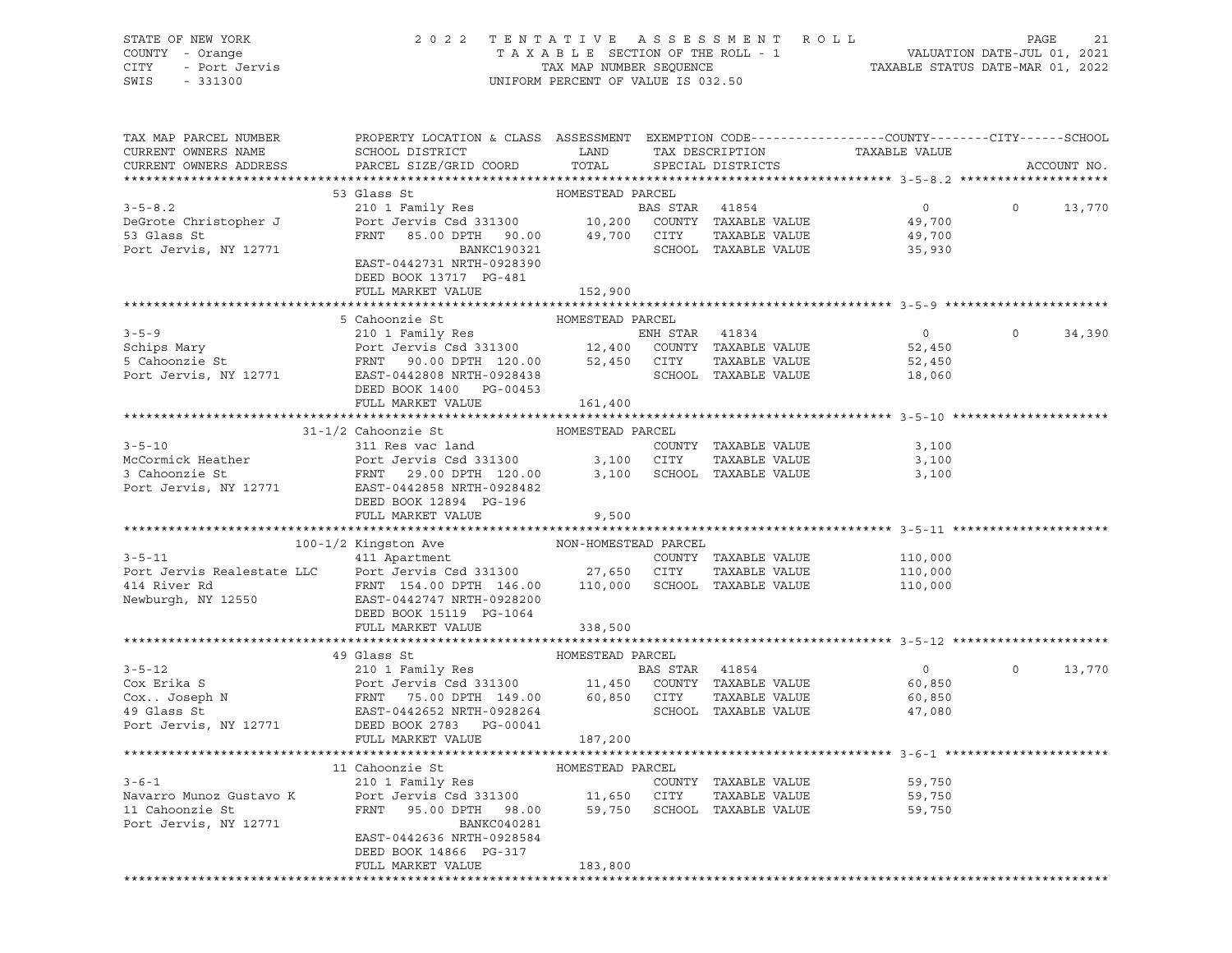| STATE OF NEW YORK  | 2022 TENTATIVE ASSESSMENT ROLL     | 2.2<br>PAGE                      |
|--------------------|------------------------------------|----------------------------------|
| COUNTY - Orange    | TAXABLE SECTION OF THE ROLL - 1    | VALUATION DATE-JUL 01, 2021      |
| CITY - Port Jervis | TAX MAP NUMBER SEOUENCE            | TAXABLE STATUS DATE-MAR 01, 2022 |
| SWIS - 331300      | UNIFORM PERCENT OF VALUE IS 032.50 |                                  |

| TAX MAP PARCEL NUMBER                 | PROPERTY LOCATION & CLASS ASSESSMENT EXEMPTION CODE---------------COUNTY-------CITY------SCHOOL                                                                                              |                  |                |                      |                               |                |             |
|---------------------------------------|----------------------------------------------------------------------------------------------------------------------------------------------------------------------------------------------|------------------|----------------|----------------------|-------------------------------|----------------|-------------|
| CURRENT OWNERS NAME                   | SCHOOL DISTRICT                                                                                                                                                                              | LAND             |                |                      | TAX DESCRIPTION TAXABLE VALUE |                |             |
| CURRENT OWNERS ADDRESS                | PARCEL SIZE/GRID COORD                                                                                                                                                                       | TOTAL            |                | SPECIAL DISTRICTS    |                               |                | ACCOUNT NO. |
|                                       |                                                                                                                                                                                              |                  |                |                      |                               |                |             |
|                                       | 60 Glass St                                                                                                                                                                                  | HOMESTEAD PARCEL |                |                      |                               |                |             |
| $3 - 6 - 2$                           | 210 1 Family Res                                                                                                                                                                             |                  | BAS STAR 41854 |                      | $\overline{0}$                | $\Omega$       | 13,770      |
| Morgan Patrick                        | Port Jervis Csd 331300             8,700   COUNTY TAXABLE VALUE                                                                                                                              |                  |                |                      | 45,950                        |                |             |
| Morgan Orville G                      | FRNT 75.00 DPTH 79.00 45,950 CITY                                                                                                                                                            |                  |                | TAXABLE VALUE        | 45,950                        |                |             |
| 60 Glass St                           | BANKC140330<br>Port Jervis, NY 12771 EAST-0442667 NRTH-0928503                                                                                                                               |                  |                | SCHOOL TAXABLE VALUE | 32,180                        |                |             |
|                                       |                                                                                                                                                                                              |                  |                |                      |                               |                |             |
|                                       | DEED BOOK 12297 PG-255                                                                                                                                                                       |                  |                |                      |                               |                |             |
|                                       | FULL MARKET VALUE                                                                                                                                                                            | 141,400          |                |                      |                               |                |             |
|                                       | 56 Glass St                                                                                                                                                                                  | HOMESTEAD PARCEL |                |                      |                               |                |             |
| $3 - 6 - 3$                           | 210 1 Family Res                                                                                                                                                                             |                  |                | COUNTY TAXABLE VALUE | 59,650                        |                |             |
| Fowler Felicia                        |                                                                                                                                                                                              |                  |                |                      | 59,650                        |                |             |
| 56 Glass St                           | Port Jervis Csd 331300              8,700     CITY     TAXABLE VALUE<br>FRNT    80.00 DPTH    75.00        59,650    SCHOOL  TAXABLE VALUE                                                   |                  |                |                      | 59,650                        |                |             |
| Port Jervis, NY 12771                 | BANKC130780                                                                                                                                                                                  |                  |                |                      |                               |                |             |
|                                       | EAST-0442607 NRTH-0928464                                                                                                                                                                    |                  |                |                      |                               |                |             |
|                                       | DEED BOOK 14675 PG-1525                                                                                                                                                                      |                  |                |                      |                               |                |             |
|                                       | FULL MARKET VALUE                                                                                                                                                                            | 183,500          |                |                      |                               |                |             |
|                                       |                                                                                                                                                                                              |                  |                |                      |                               |                |             |
|                                       | 11 Robert St                                                                                                                                                                                 | HOMESTEAD PARCEL |                |                      |                               |                |             |
| $3 - 6 - 4$                           | 210 1 Family Res                                                                                                                                                                             |                  | BAS STAR 41854 |                      | $\overline{0}$                | $\circ$        | 13,770      |
| Strasser Michele L                    | Port Jervis Csd 331300 8,700 COUNTY TAXABLE VALUE 58,850                                                                                                                                     |                  |                |                      |                               |                |             |
| 11 Robert St                          | FRNT                                                                                                                                                                                         |                  |                | TAXABLE VALUE        | 58,850                        |                |             |
| Port Jervis, NY 12771                 |                                                                                                                                                                                              |                  |                | SCHOOL TAXABLE VALUE | 45,080                        |                |             |
|                                       | EAST-0442549 NRTH-0928408                                                                                                                                                                    |                  |                |                      |                               |                |             |
|                                       | DEED BOOK 13299 PG-1920                                                                                                                                                                      |                  |                |                      |                               |                |             |
|                                       | FULL MARKET VALUE                                                                                                                                                                            | 181,100          |                |                      |                               |                |             |
|                                       |                                                                                                                                                                                              |                  |                |                      |                               |                |             |
|                                       | 13 Robert St<br>HOMESTEAD PARCEL                                                                                                                                                             |                  |                |                      |                               |                |             |
| $3 - 6 - 5$                           | 210 1 Family Res<br>Port Jervis Csd 331300 9,375 ENH STAR 41834<br>FRNT 95.00 DPTH 63.00 52,200 COUNTY TAXABLE VALUE<br>EAST-0442506 NRTH-0928468 CITY TAXABLE VALUE<br>SCHOOL TAXABLE VALUE |                  |                |                      | 7,830                         | 4,522          | 4,522       |
| Caputo Rose A.                        |                                                                                                                                                                                              |                  |                |                      | $\overline{0}$                | $\overline{0}$ | 34,390      |
| Caputo Frank                          |                                                                                                                                                                                              |                  |                |                      | 44,370                        |                |             |
| 13 Robert St<br>Port Jervis, NY 12771 |                                                                                                                                                                                              |                  |                |                      | 47,678                        |                |             |
|                                       | FULL MARKET VALUE                                                                                                                                                                            |                  |                |                      | 13,288                        |                |             |
|                                       |                                                                                                                                                                                              | 160,600          |                |                      |                               |                |             |
|                                       | 3 Court Helaine                                                                                                                                                                              |                  |                |                      |                               |                |             |
| $3 - 6 - 6$                           | 210 1 Family Res                                                                                                                                                                             | HOMESTEAD PARCEL |                | COUNTY TAXABLE VALUE | 38,950                        |                |             |
|                                       |                                                                                                                                                                                              |                  |                |                      | TAXABLE VALUE 38,950          |                |             |
|                                       |                                                                                                                                                                                              |                  |                |                      | 38,950                        |                |             |
|                                       |                                                                                                                                                                                              |                  |                |                      |                               |                |             |
| Port Jervis, NY 12771                 | DEED BOOK 0929 PG-00577                                                                                                                                                                      |                  |                |                      |                               |                |             |
|                                       | FULL MARKET VALUE                                                                                                                                                                            | 119,800          |                |                      |                               |                |             |
|                                       |                                                                                                                                                                                              |                  |                |                      |                               |                |             |
|                                       |                                                                                                                                                                                              |                  |                |                      |                               |                |             |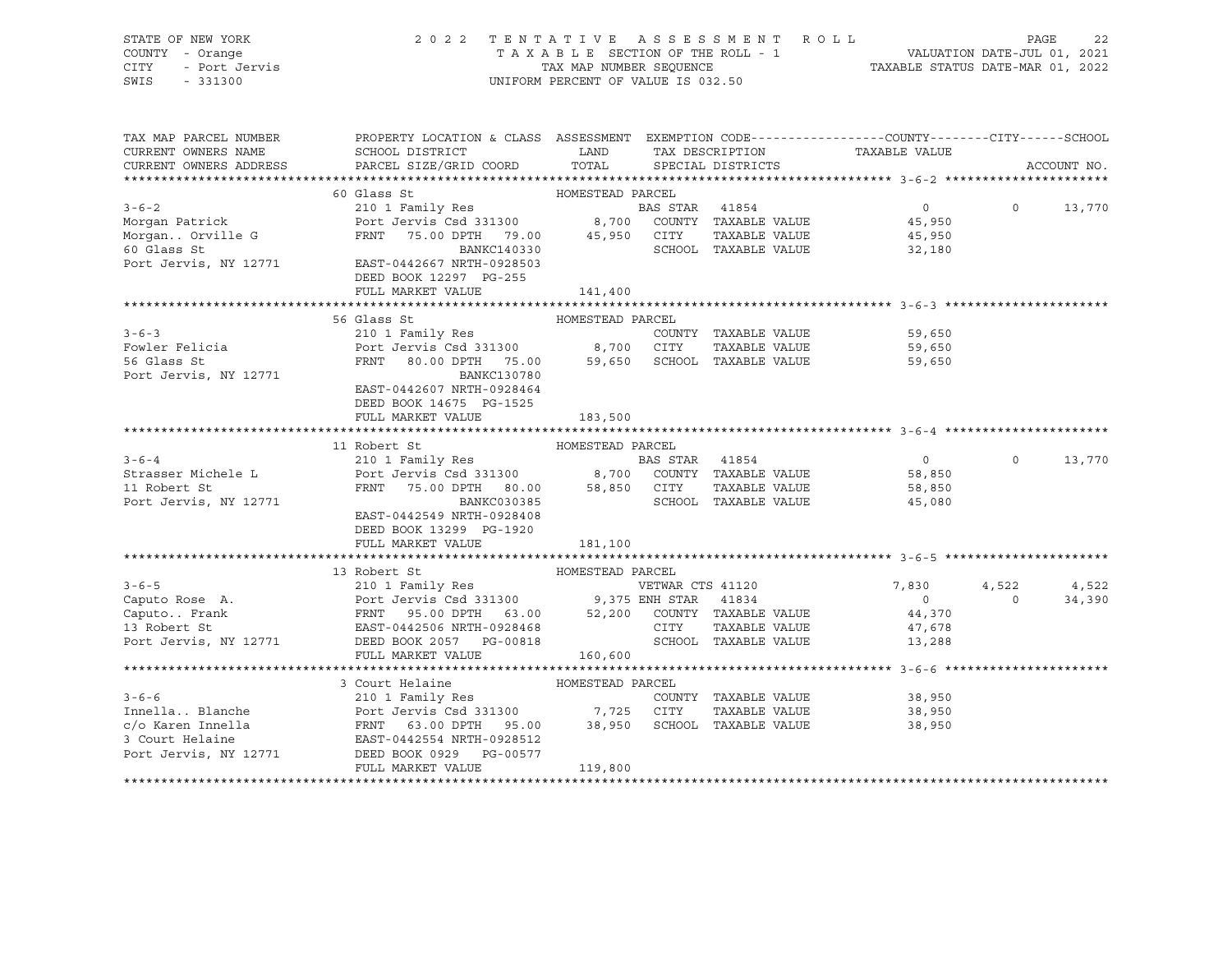# STATE OF NEW YORK 2 0 2 2 T E N T A T I V E A S S E S S M E N T R O L L PAGE 23 COUNTY - Orange T A X A B L E SECTION OF THE ROLL - 1 VALUATION DATE-JUL 01, 2021 CITY - Port Jervis TAX MAP NUMBER SEQUENCE TAXABLE STATUS DATE-MAR 01, 2022

| TAX MAP PARCEL NUMBER | PROPERTY LOCATION & CLASS ASSESSMENT EXEMPTION CODE----------------COUNTY-------CITY------SCHOOL                                                                                                                                                                                                                                                                                                                    |         |                      |                              |                | ACCOUNT NO. |
|-----------------------|---------------------------------------------------------------------------------------------------------------------------------------------------------------------------------------------------------------------------------------------------------------------------------------------------------------------------------------------------------------------------------------------------------------------|---------|----------------------|------------------------------|----------------|-------------|
|                       |                                                                                                                                                                                                                                                                                                                                                                                                                     |         |                      |                              |                |             |
|                       | 5 Court Helaine <b>MOMESTEAD</b> PARCEL                                                                                                                                                                                                                                                                                                                                                                             |         |                      |                              |                |             |
| $3 - 6 - 7.2$         | 311 Res vac land                                                                                                                                                                                                                                                                                                                                                                                                    |         | COUNTY TAXABLE VALUE | 3,050                        |                |             |
|                       |                                                                                                                                                                                                                                                                                                                                                                                                                     |         |                      |                              |                |             |
|                       |                                                                                                                                                                                                                                                                                                                                                                                                                     |         |                      |                              |                |             |
|                       |                                                                                                                                                                                                                                                                                                                                                                                                                     |         |                      |                              |                |             |
|                       |                                                                                                                                                                                                                                                                                                                                                                                                                     |         |                      |                              |                |             |
|                       | FULL MARKET VALUE                                                                                                                                                                                                                                                                                                                                                                                                   | 9,400   |                      |                              |                |             |
|                       |                                                                                                                                                                                                                                                                                                                                                                                                                     |         |                      |                              |                |             |
|                       | 24 Cahoonzie St MOMESTEAD PARCEL                                                                                                                                                                                                                                                                                                                                                                                    |         |                      |                              |                |             |
|                       |                                                                                                                                                                                                                                                                                                                                                                                                                     |         |                      |                              |                |             |
|                       |                                                                                                                                                                                                                                                                                                                                                                                                                     |         |                      |                              |                |             |
|                       |                                                                                                                                                                                                                                                                                                                                                                                                                     |         |                      |                              |                |             |
|                       |                                                                                                                                                                                                                                                                                                                                                                                                                     |         |                      |                              |                |             |
|                       |                                                                                                                                                                                                                                                                                                                                                                                                                     |         |                      |                              |                |             |
|                       | DEED BOOK 3157 PG-00270                                                                                                                                                                                                                                                                                                                                                                                             |         |                      |                              |                |             |
|                       | FULL MARKET VALUE 32,300                                                                                                                                                                                                                                                                                                                                                                                            |         |                      |                              |                |             |
|                       |                                                                                                                                                                                                                                                                                                                                                                                                                     |         |                      |                              |                |             |
|                       | $\begin{tabular}{lllllllllllll} 3-7-2 & 23 \text{ Diane PI} & \text{HOMESTEAD PAREEL} & \text{RICELE} & \text{VETWAR} & \text{CTS 41120} & 7,913 \\ \text{Card Thomas P} & \text{Port Jervis Csd 331300} & 14,975 \text{ ENH STR} & 41834 & 0 \\ \text{Card Loreta A} & \text{L-77 Diane PI} & \text{FRNT 185.00 DPTH} & 70.00 & \text{CTY} & \text{TXABLE VALUE} & 44,887 \\ \text{Port Jervis, NY 12771} & \text$ |         |                      |                              |                |             |
|                       |                                                                                                                                                                                                                                                                                                                                                                                                                     |         |                      | VETWAR CTS 41120 7,913 4,522 |                | 4,522       |
|                       |                                                                                                                                                                                                                                                                                                                                                                                                                     |         |                      |                              | $\overline{0}$ | 34,390      |
|                       |                                                                                                                                                                                                                                                                                                                                                                                                                     |         |                      |                              |                |             |
|                       |                                                                                                                                                                                                                                                                                                                                                                                                                     |         |                      |                              |                |             |
|                       |                                                                                                                                                                                                                                                                                                                                                                                                                     |         |                      |                              |                |             |
|                       |                                                                                                                                                                                                                                                                                                                                                                                                                     |         |                      |                              |                |             |
|                       |                                                                                                                                                                                                                                                                                                                                                                                                                     |         |                      |                              |                |             |
|                       |                                                                                                                                                                                                                                                                                                                                                                                                                     |         |                      |                              |                |             |
|                       | 3-7-3<br>210 1 Family Res<br>210 1 Family Res<br>210 1 Family Res<br>210 1 Family Res<br>210 1 Family Res<br>210 25 Diane Pl<br>25 Diane Pl<br>25 Diane Pl<br>25 Diane Pl<br>2771 22812 NRTH-0928851<br>2771 22812 NRTH-0928851                                                                                                                                                                                     |         |                      |                              |                |             |
|                       |                                                                                                                                                                                                                                                                                                                                                                                                                     |         |                      | COUNTY TAXABLE VALUE 52,100  |                |             |
|                       |                                                                                                                                                                                                                                                                                                                                                                                                                     |         |                      | 52,100                       |                |             |
|                       |                                                                                                                                                                                                                                                                                                                                                                                                                     |         |                      | 52,100                       |                |             |
|                       |                                                                                                                                                                                                                                                                                                                                                                                                                     |         |                      |                              |                |             |
|                       | DEED BOOK 1949 PG-00428                                                                                                                                                                                                                                                                                                                                                                                             |         |                      |                              |                |             |
|                       | FULL MARKET VALUE                                                                                                                                                                                                                                                                                                                                                                                                   | 160,300 |                      |                              |                |             |
|                       | HOMESTEAD PARCEL<br>210 1 Family Res<br>POMESTEAD PARCEL<br>210 1 Family Res<br>POMESTEAD PARCEL<br>210 1 Family Res<br>POMESTEAD PARCEL<br>216 16 274 28 20 2000 2000 2114<br>253,500<br>253,500<br>253,500<br>2771<br>2771<br>2771<br>2771                                                                                                                                                                        |         |                      |                              |                |             |
|                       |                                                                                                                                                                                                                                                                                                                                                                                                                     |         |                      |                              |                |             |
| $3 - 7 - 4$           |                                                                                                                                                                                                                                                                                                                                                                                                                     |         |                      | $\overline{0}$               | $\Omega$       | 13,770      |
| Smith James           |                                                                                                                                                                                                                                                                                                                                                                                                                     |         |                      |                              |                |             |
| Smith Robin           |                                                                                                                                                                                                                                                                                                                                                                                                                     |         |                      |                              |                |             |
| 27 Diane Pl           |                                                                                                                                                                                                                                                                                                                                                                                                                     |         |                      |                              |                |             |
| Port Jervis, NY 12771 | BANKC180378                                                                                                                                                                                                                                                                                                                                                                                                         |         |                      |                              |                |             |
|                       | EAST-0442755 NRTH-0928791                                                                                                                                                                                                                                                                                                                                                                                           |         |                      |                              |                |             |
|                       | DEED BOOK 6122 PG-9                                                                                                                                                                                                                                                                                                                                                                                                 |         |                      |                              |                |             |
|                       | FULL MARKET VALUE                                                                                                                                                                                                                                                                                                                                                                                                   | 164,600 |                      |                              |                |             |
|                       |                                                                                                                                                                                                                                                                                                                                                                                                                     |         |                      |                              |                |             |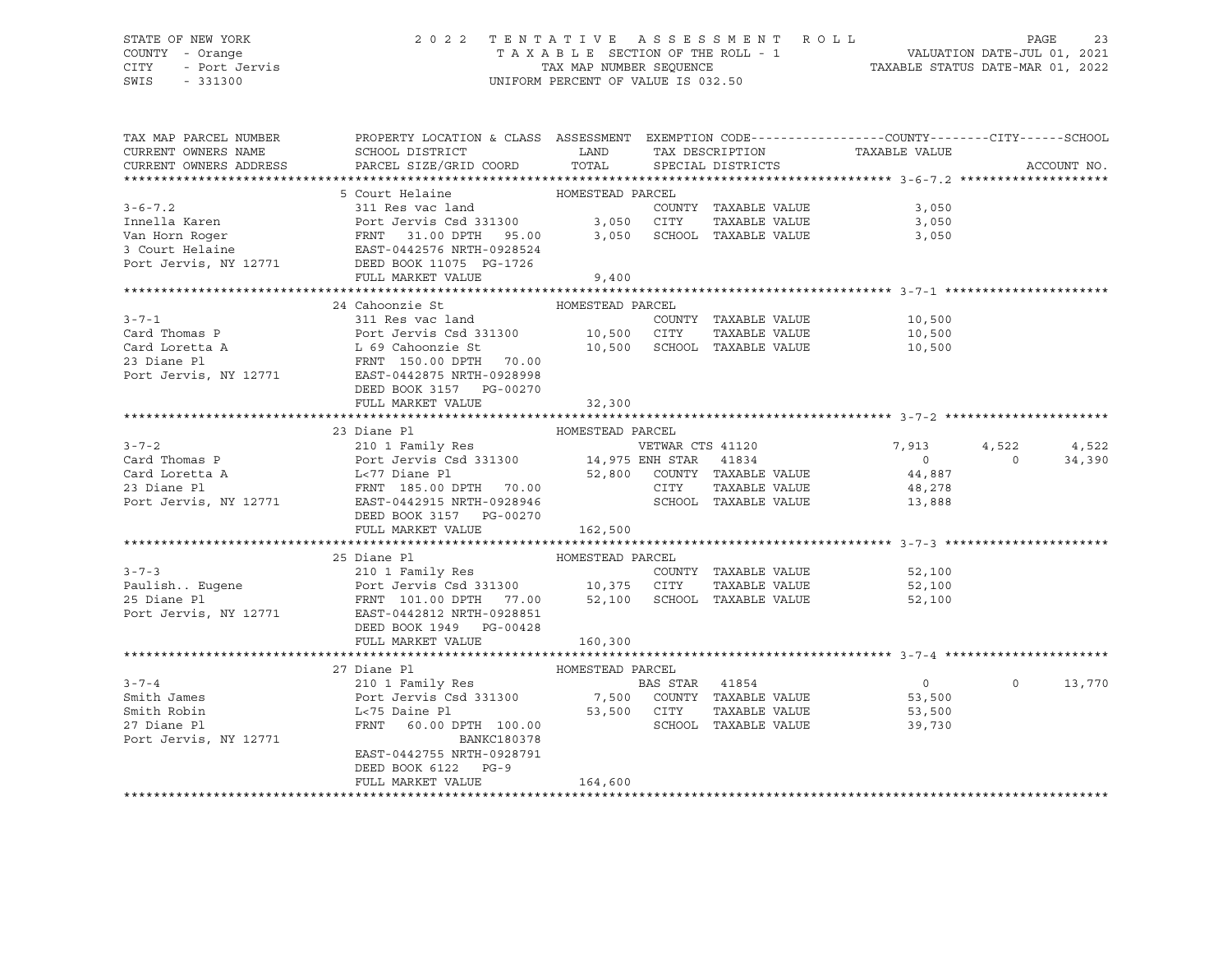### STATE OF NEW YORK 2 0 2 2 T E N T A T I V E A S S E S S M E N T R O L L PAGE 24 COUNTY - Orange T A X A B L E SECTION OF THE ROLL - 1 VALUATION DATE-JUL 01, 2021 CITY - Port Jervis TAX MAP NUMBER SEQUENCE TAXABLE STATUS DATE-MAR 01, 2022 SWIS - 331300 UNIFORM PERCENT OF VALUE IS 032.50

| TAX MAP PARCEL NUMBER<br>CURRENT OWNERS NAME<br>CURRENT OWNERS ADDRESS | PROPERTY LOCATION & CLASS ASSESSMENT EXEMPTION CODE----------------COUNTY-------CITY------SCHOOL<br><b>Example 12</b><br>SCHOOL DISTRICT<br>PARCEL SIZE/GRID COORD                                                                                                                                                                                                 | TOTAL            |                | TAX DESCRIPTION<br>SPECIAL DISTRICTS  | TAXABLE VALUE               |                   | ACCOUNT NO.    |
|------------------------------------------------------------------------|--------------------------------------------------------------------------------------------------------------------------------------------------------------------------------------------------------------------------------------------------------------------------------------------------------------------------------------------------------------------|------------------|----------------|---------------------------------------|-----------------------------|-------------------|----------------|
|                                                                        |                                                                                                                                                                                                                                                                                                                                                                    |                  |                |                                       |                             |                   |                |
|                                                                        | 29 Diane Pl                                                                                                                                                                                                                                                                                                                                                        | HOMESTEAD PARCEL |                |                                       |                             |                   |                |
| $3 - 7 - 5$                                                            | 210 1 Family Res<br>$\begin{tabular}{lcccc} 210 1 Family Res & & & & & & & & & & & & & 41802 \\ 810 1 For the & 180 & & & & & & & & & & 8,850 & AGED-C & & & 41803 \\ 910 1 & & 180 & & & & & & & 8,850 & AGED-T & & & 41803 \\ 161 & & 180 & & & & & & & & 48,450 & AGED-S & & & 41804 \\ 161 & & & & & & & & & & 48,450 & AGED-S & & & & 41804 \\ \end{tabular}$ |                  |                |                                       | 24,225                      | $\circ$           | $\overline{0}$ |
|                                                                        |                                                                                                                                                                                                                                                                                                                                                                    |                  |                |                                       | $\overline{0}$              | 4,845             | $\overline{0}$ |
| Ford Geraldine<br>Rosencrance; Lorna Dee                               | L-74 Diane Pl                                                                                                                                                                                                                                                                                                                                                      |                  |                |                                       | $\overline{0}$              | $\overline{0}$    | 21,803         |
| 29 Diane Pl                                                            | FRNT 60.00 DPTH 136.00<br>FRNT 60.00 DPTH 136.00                                                                                                                                                                                                                                                                                                                   |                  |                |                                       | $\overline{0}$              | $\circ$           | 26,647         |
| Port Jervis, NY 12771                                                  | EAST-0442717 NRTH-0928721                                                                                                                                                                                                                                                                                                                                          |                  |                | COUNTY TAXABLE VALUE                  | 24,225                      |                   |                |
|                                                                        | DEED BOOK 13492 PG-512                                                                                                                                                                                                                                                                                                                                             |                  | CITY           | TAXABLE VALUE                         | 43,605                      |                   |                |
|                                                                        | FULL MARKET VALUE                                                                                                                                                                                                                                                                                                                                                  |                  |                | 149,100 SCHOOL TAXABLE VALUE          | $\Omega$                    |                   |                |
|                                                                        |                                                                                                                                                                                                                                                                                                                                                                    |                  |                |                                       |                             |                   |                |
|                                                                        | 31 Diane Pl                                                                                                                                                                                                                                                                                                                                                        | HOMESTEAD PARCEL |                |                                       |                             |                   |                |
| $3 - 7 - 6$                                                            | 210 1 Family Res<br>Port Jervis Csd 331300 10,625 COUNTY TAXABLE VALUE                                                                                                                                                                                                                                                                                             |                  | BAS STAR 41854 |                                       | $\overline{0}$              | $\circ$           | 13,770         |
| Adams Edward H                                                         |                                                                                                                                                                                                                                                                                                                                                                    |                  |                |                                       | 57,500                      |                   |                |
| Adams Carolyn M<br>31 Diane Pl                                         |                                                                                                                                                                                                                                                                                                                                                                    |                  |                | TAXABLE VALUE<br>SCHOOL TAXABLE VALUE | 57,500<br>43,730            |                   |                |
| Port Jervis, NY 12771                                                  | EAST-0442765 NRTH-0928628                                                                                                                                                                                                                                                                                                                                          |                  |                |                                       |                             |                   |                |
|                                                                        | DEED BOOK 2103 PG-00837                                                                                                                                                                                                                                                                                                                                            |                  |                |                                       |                             |                   |                |
|                                                                        | FULL MARKET VALUE                                                                                                                                                                                                                                                                                                                                                  | 176,900          |                |                                       |                             |                   |                |
|                                                                        |                                                                                                                                                                                                                                                                                                                                                                    |                  |                |                                       |                             |                   |                |
|                                                                        | 18 Cahoonzie St                                                                                                                                                                                                                                                                                                                                                    | HOMESTEAD PARCEL |                |                                       |                             |                   |                |
| $3 - 7 - 7$                                                            | 210 1 Family Res                                                                                                                                                                                                                                                                                                                                                   |                  |                | COUNTY TAXABLE VALUE                  | 34,550                      |                   |                |
| Innella Louis B                                                        |                                                                                                                                                                                                                                                                                                                                                                    |                  |                |                                       | 34,550                      |                   |                |
| 18 Cahoonzie St                                                        | 210 1 Family Res<br>Port Jervis Csd 331300 13,150 CITY TAXABLE VALUE<br>L<72 Cahoonzie St 34,550 SCHOOL TAXABLE VALUE                                                                                                                                                                                                                                              |                  |                |                                       | 34,550                      |                   |                |
| Port Jervis, NY 12771                                                  |                                                                                                                                                                                                                                                                                                                                                                    |                  |                |                                       |                             |                   |                |
|                                                                        | EAST-0442641 NRTH-0928800                                                                                                                                                                                                                                                                                                                                          |                  |                |                                       |                             |                   |                |
|                                                                        | DEED BOOK 2499 PG-00058                                                                                                                                                                                                                                                                                                                                            |                  |                |                                       |                             |                   |                |
|                                                                        | FULL MARKET VALUE                                                                                                                                                                                                                                                                                                                                                  | 106,300          |                |                                       |                             |                   |                |
|                                                                        |                                                                                                                                                                                                                                                                                                                                                                    |                  |                |                                       |                             |                   |                |
|                                                                        | HOMESTEAD PARCEL<br>20 Cahoonzie St                                                                                                                                                                                                                                                                                                                                |                  |                |                                       |                             |                   |                |
| $3 - 7 - 8$                                                            | 210 1 Family Res                                                                                                                                                                                                                                                                                                                                                   |                  |                | VETWAR CTS 41120                      | 7,838<br>$\Omega$           | 4,522<br>$\Omega$ | 4,522          |
| Rothschild Barbara                                                     |                                                                                                                                                                                                                                                                                                                                                                    |                  |                |                                       |                             |                   | 34,390         |
| Pepper; Colleen<br>20 Cahoonzie St                                     |                                                                                                                                                                                                                                                                                                                                                                    |                  |                | TAXABLE VALUE                         | 44,412                      |                   |                |
| Port Jervis, NY 12771                                                  | EAST-0442730 NRTH-0928877                                                                                                                                                                                                                                                                                                                                          |                  |                | SCHOOL TAXABLE VALUE                  | 47,728<br>13,338            |                   |                |
|                                                                        | DEED BOOK 13779 PG-906                                                                                                                                                                                                                                                                                                                                             |                  |                |                                       |                             |                   |                |
|                                                                        | FULL MARKET VALUE                                                                                                                                                                                                                                                                                                                                                  | 160,800          |                |                                       |                             |                   |                |
|                                                                        |                                                                                                                                                                                                                                                                                                                                                                    |                  |                |                                       |                             |                   |                |
|                                                                        | 22 Cahoonzie St                                                                                                                                                                                                                                                                                                                                                    | HOMESTEAD PARCEL |                |                                       |                             |                   |                |
| $3 - 7 - 9$                                                            | 210 1 Family Res                                                                                                                                                                                                                                                                                                                                                   |                  |                |                                       | COUNTY TAXABLE VALUE 55,000 |                   |                |
| Halpenny Patricia                                                      | Port Jervis Csd 331300 9,700 CITY                                                                                                                                                                                                                                                                                                                                  |                  |                | TAXABLE VALUE                         | 55,000                      |                   |                |
| 22 Cahoonzie                                                           | 99999                                                                                                                                                                                                                                                                                                                                                              |                  |                | 55,000 SCHOOL TAXABLE VALUE           | 55,000                      |                   |                |
| Port Jervis, NY 12771                                                  | FRNT<br>90.00 DPTH 75.00                                                                                                                                                                                                                                                                                                                                           |                  |                |                                       |                             |                   |                |
|                                                                        | BANKC020440                                                                                                                                                                                                                                                                                                                                                        |                  |                |                                       |                             |                   |                |
|                                                                        | EAST-0442797 NRTH-0928931                                                                                                                                                                                                                                                                                                                                          |                  |                |                                       |                             |                   |                |
|                                                                        | DEED BOOK 13993 PG-1302                                                                                                                                                                                                                                                                                                                                            |                  |                |                                       |                             |                   |                |
|                                                                        | FULL MARKET VALUE                                                                                                                                                                                                                                                                                                                                                  | 169,200          |                |                                       |                             |                   |                |
|                                                                        |                                                                                                                                                                                                                                                                                                                                                                    |                  |                |                                       |                             |                   |                |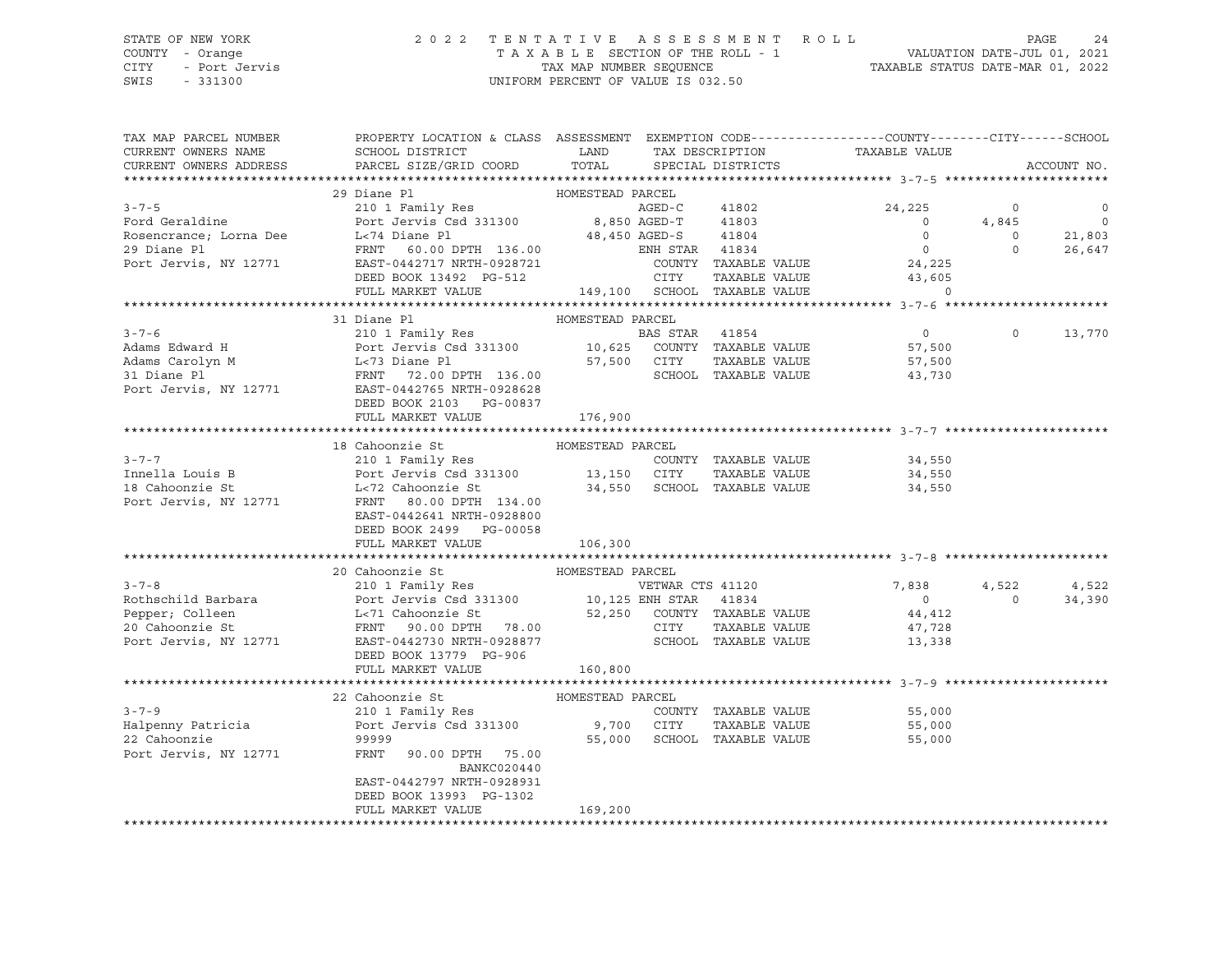| STATE OF NEW YORK            | 2 0 2 2                                                                                               |                                    |                | TENTATIVE ASSESSMENT ROLL       |                                                                 | PAGE          | 25          |
|------------------------------|-------------------------------------------------------------------------------------------------------|------------------------------------|----------------|---------------------------------|-----------------------------------------------------------------|---------------|-------------|
| COUNTY - Orange              |                                                                                                       |                                    |                | TAXABLE SECTION OF THE ROLL - 1 | VALUATION DATE-JUL 01, 2021<br>TAXABLE STATUS DATE-MAR 01, 2022 |               |             |
| <b>CITY</b><br>- Port Jervis |                                                                                                       | TAX MAP NUMBER SEQUENCE            |                |                                 |                                                                 |               |             |
| SWIS<br>$-331300$            |                                                                                                       | UNIFORM PERCENT OF VALUE IS 032.50 |                |                                 |                                                                 |               |             |
|                              |                                                                                                       |                                    |                |                                 |                                                                 |               |             |
|                              |                                                                                                       |                                    |                |                                 |                                                                 |               |             |
| TAX MAP PARCEL NUMBER        | PROPERTY LOCATION & CLASS ASSESSMENT EXEMPTION CODE----------------COUNTY-------CITY------SCHOOL      |                                    |                |                                 |                                                                 |               |             |
| CURRENT OWNERS NAME          | SCHOOL DISTRICT                                                                                       | LAND                               |                | TAX DESCRIPTION                 | TAXABLE VALUE                                                   |               |             |
| CURRENT OWNERS ADDRESS       | PARCEL SIZE/GRID COORD                                                                                | TOTAL                              |                | SPECIAL DISTRICTS               |                                                                 |               | ACCOUNT NO. |
|                              |                                                                                                       |                                    |                |                                 |                                                                 |               |             |
|                              | 4 Diane Pl                                                                                            | HOMESTEAD PARCEL                   |                |                                 |                                                                 |               |             |
| $3 - 8 - 1$                  | 210 1 Family Res                                                                                      |                                    | BAS STAR 41854 |                                 | $\overline{0}$                                                  | $\Omega$      | 13,770      |
| Cyrek Jeanne                 | Port Jervis Csd 331300 10,125 COUNTY TAXABLE VALUE                                                    |                                    |                |                                 | 63,500                                                          |               |             |
| 4 Diane Pl                   | FRNT 93.00 DPTH 75.00 63,500 CITY                                                                     |                                    |                | TAXABLE VALUE                   | 63,500                                                          |               |             |
| Port Jervis, NY 12771        | BANKC170031                                                                                           |                                    |                | SCHOOL TAXABLE VALUE            | 49,730                                                          |               |             |
|                              | EAST-0442962 NRTH-0928795                                                                             |                                    |                |                                 |                                                                 |               |             |
|                              | DEED BOOK 12970 PG-1275                                                                               |                                    |                |                                 |                                                                 |               |             |
|                              | FULL MARKET VALUE                                                                                     | 195,400                            |                |                                 |                                                                 |               |             |
|                              |                                                                                                       |                                    |                |                                 |                                                                 |               |             |
|                              | 2 Diane Pl                                                                                            | HOMESTEAD PARCEL                   |                |                                 |                                                                 |               |             |
| $3 - 8 - 2.11$               | 210 1 Family Res                                                                                      |                                    | BAS STAR 41854 |                                 | $\overline{0}$                                                  | $\Omega$      | 13,770      |
| Larson Laurence A            | Port Jervis Csd 331300 12,250 COUNTY TAXABLE VALUE                                                    |                                    |                |                                 | 57,200                                                          |               |             |
| Larson Maria Dolores         | L<81 Diane Pl                                                                                         |                                    | 57,200 CITY    | TAXABLE VALUE                   | 57,200                                                          |               |             |
| 2 Diane Pl                   | 98  3 - 8 - 2.1  3 - 8 - 2.2  Comb                                                                    |                                    |                | SCHOOL TAXABLE VALUE            | 43,430                                                          |               |             |
| Port Jervis, NY 12771        | FRNT 109.00 DPTH 80.00                                                                                |                                    |                |                                 |                                                                 |               |             |
|                              | EAST-0442972 NRTH-0929708                                                                             |                                    |                |                                 |                                                                 |               |             |
|                              | DEED BOOK 3566 PG-00301                                                                               |                                    |                |                                 |                                                                 |               |             |
|                              |                                                                                                       |                                    |                |                                 |                                                                 |               |             |
|                              | FULL MARKET VALUE                                                                                     | 176,000                            |                |                                 |                                                                 |               |             |
|                              |                                                                                                       |                                    |                |                                 |                                                                 |               |             |
|                              | 30 Diane Pl                                                                                           | HOMESTEAD PARCEL                   |                |                                 |                                                                 |               |             |
| $3 - 8 - 3$                  | 210 1 Family Res                                                                                      |                                    | ENH STAR 41834 |                                 | $\overline{0}$                                                  | $\Omega$      | 34,390      |
| Marcial Eva                  | Port Jervis Csd 331300 12,750 COUNTY TAXABLE VALUE                                                    |                                    |                |                                 | 53,900                                                          |               |             |
|                              | Collado; Antonio Jr           FRNT 158.00 DPTH 98.00       53,900   CITY                              |                                    |                | TAXABLE VALUE                   | 53,900                                                          |               |             |
| 30 Diane Pl                  | EAST-0442908 NRTH-0928693                                                                             |                                    |                | SCHOOL TAXABLE VALUE            | 19,510                                                          |               |             |
| Port Jervis, NY 12771        | DEED BOOK 12448 PG-245                                                                                |                                    |                |                                 |                                                                 |               |             |
|                              | FULL MARKET VALUE                                                                                     | 165,800                            |                |                                 |                                                                 |               |             |
|                              |                                                                                                       |                                    |                |                                 |                                                                 |               |             |
|                              | 28 Diane Pl                                                                                           | HOMESTEAD PARCEL                   |                |                                 |                                                                 |               |             |
| $3 - 8 - 4$                  | 210 1 Family Res                                                                                      |                                    | BAS STAR 41854 |                                 | $\overline{0}$                                                  | $\Omega$      | 13,770      |
| Moscatiello Kevin J          | Port Jervis Csd 331300 9,225 COUNTY TAXABLE VALUE<br>FRNT 144.00 DPTH 86.00 78,000 CITY TAXABLE VALUE |                                    |                |                                 | 78,000                                                          |               |             |
| Moscatiello Katherine        |                                                                                                       |                                    |                | TAXABLE VALUE                   | 78,000                                                          |               |             |
| 28 Diane Pl                  | BANKC080370                                                                                           |                                    |                | SCHOOL TAXABLE VALUE            | 64,230                                                          |               |             |
| Port Jervis, NY 12771        | EAST-0442895 NRTH-0928773                                                                             |                                    |                |                                 |                                                                 |               |             |
|                              | DEED BOOK 2427 PG-00344                                                                               |                                    |                |                                 |                                                                 |               |             |
|                              | FULL MARKET VALUE                                                                                     | 240,000                            |                |                                 |                                                                 |               |             |
|                              |                                                                                                       |                                    |                |                                 |                                                                 |               |             |
|                              | 132 Mohawk St                                                                                         | HOMESTEAD PARCEL                   |                |                                 |                                                                 |               |             |
| $3 - 9 - 1$                  | 210 1 Family Res                                                                                      |                                    |                | RAS STAR 41854                  | $\Omega$                                                        | $\cap$ $\cap$ | 13.770      |

|                       | 132 Mohawk St             | HOMESTEAD PARCEL |               |        |        |
|-----------------------|---------------------------|------------------|---------------|--------|--------|
| $3 - 9 - 1$           | 210 1 Family Res          | BAS STAR         | 41854         |        | 13,770 |
| Andino Jose           | Port Jervis Csd 331300    | COUNTY<br>9.375  | TAXABLE VALUE | 57,600 |        |
| 132 Mohawk St         | FRNT 75.00 DPTH 100.00    | CITY<br>57,600   | TAXABLE VALUE | 57,600 |        |
| Port Jervis, NY 12771 | EAST-0443094 NRTH-0929181 | SCHOOL           | TAXABLE VALUE | 43,830 |        |
|                       | DEED BOOK 3841<br>$PG-5$  |                  |               |        |        |
|                       | FULL MARKET VALUE         | 177,200          |               |        |        |
|                       |                           |                  |               |        |        |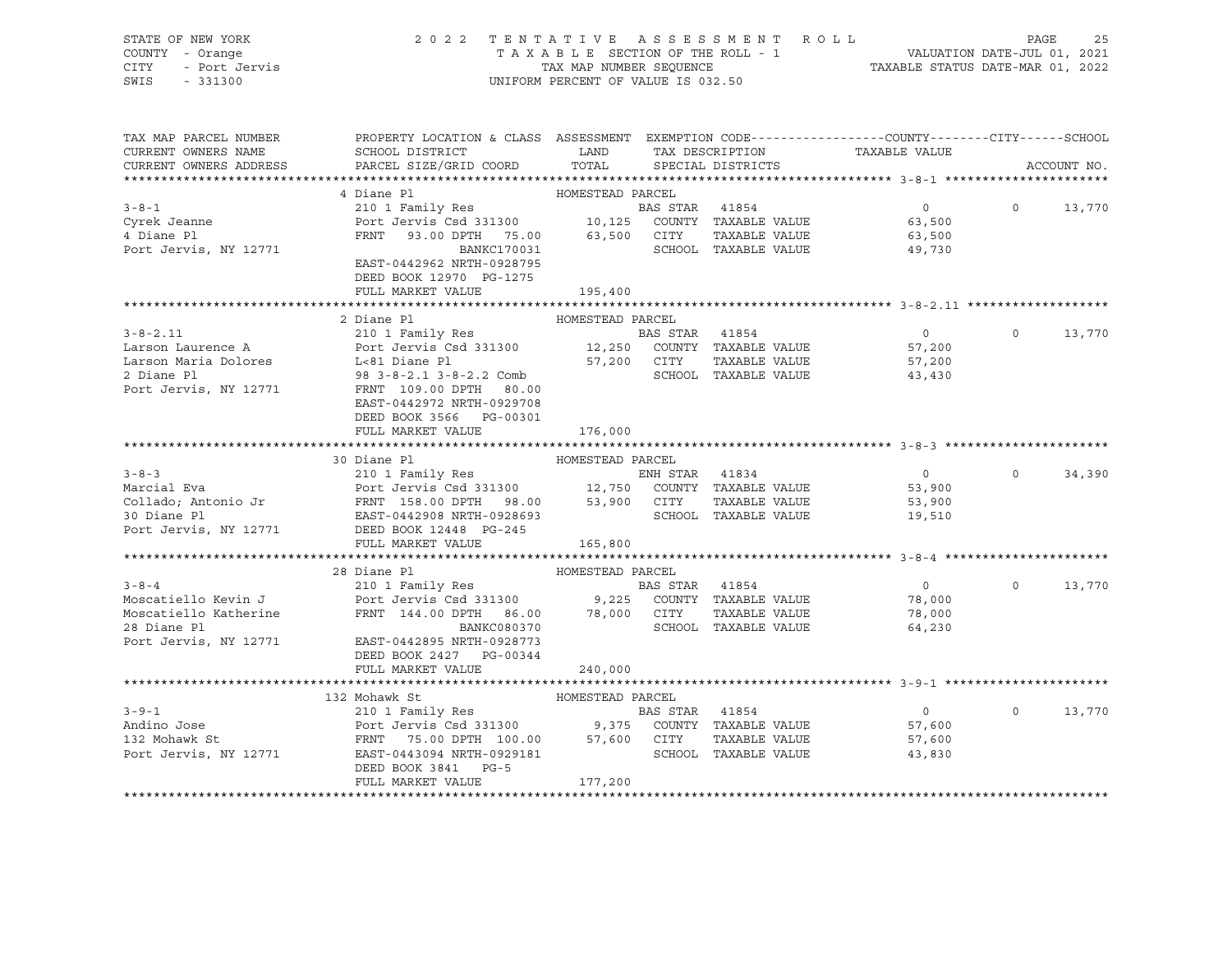### STATE OF NEW YORK 2 0 2 2 T E N T A T I V E A S S E S S M E N T R O L L PAGE 26 COUNTY - Orange T A X A B L E SECTION OF THE ROLL - 1 VALUATION DATE-JUL 01, 2021 CITY - Port Jervis TAX MAP NUMBER SEQUENCE TAXABLE STATUS DATE-MAR 01, 2022 SWIS - 331300 UNIFORM PERCENT OF VALUE IS 032.50

| TAX MAP PARCEL NUMBER<br>CURRENT OWNERS NAME                                                                                                                                                                                                                  | PROPERTY LOCATION & CLASS ASSESSMENT EXEMPTION CODE---------------COUNTY-------CITY------SCHOOL<br>SCHOOL DISTRICT                    | <b>LAND</b>      |        | TAX DESCRIPTION      | TAXABLE VALUE               |             |             |
|---------------------------------------------------------------------------------------------------------------------------------------------------------------------------------------------------------------------------------------------------------------|---------------------------------------------------------------------------------------------------------------------------------------|------------------|--------|----------------------|-----------------------------|-------------|-------------|
| CURRENT OWNERS ADDRESS PARCEL SIZE/GRID COORD                                                                                                                                                                                                                 |                                                                                                                                       | TOTAL            |        | SPECIAL DISTRICTS    |                             |             | ACCOUNT NO. |
|                                                                                                                                                                                                                                                               |                                                                                                                                       |                  |        |                      |                             |             |             |
|                                                                                                                                                                                                                                                               |                                                                                                                                       |                  |        |                      | $\overline{0}$              | $\Omega$    | 13,770      |
|                                                                                                                                                                                                                                                               |                                                                                                                                       |                  |        |                      | 67,400                      |             |             |
|                                                                                                                                                                                                                                                               |                                                                                                                                       |                  |        |                      | TAXABLE VALUE 67,400        |             |             |
|                                                                                                                                                                                                                                                               | DEED BOOK 11309 PG-1939                                                                                                               |                  |        | SCHOOL TAXABLE VALUE | 53,630                      |             |             |
|                                                                                                                                                                                                                                                               | FULL MARKET VALUE                                                                                                                     | 207,400          |        |                      |                             |             |             |
|                                                                                                                                                                                                                                                               |                                                                                                                                       |                  |        |                      |                             |             |             |
|                                                                                                                                                                                                                                                               |                                                                                                                                       |                  |        |                      |                             |             |             |
|                                                                                                                                                                                                                                                               |                                                                                                                                       |                  |        |                      |                             | $\Omega$    | 34,390      |
|                                                                                                                                                                                                                                                               |                                                                                                                                       |                  |        |                      |                             |             |             |
|                                                                                                                                                                                                                                                               |                                                                                                                                       |                  |        |                      |                             |             |             |
|                                                                                                                                                                                                                                                               |                                                                                                                                       |                  |        |                      |                             |             |             |
| Port Jervis, NY 12771 EAST-0443169 NRTH-0929015                                                                                                                                                                                                               | DEED BOOK 15185 PG-1184                                                                                                               |                  |        |                      |                             |             |             |
| PRIOR OWNER ON 3/01/2022                                                                                                                                                                                                                                      | FULL MARKET VALUE                                                                                                                     | 224,900          |        |                      |                             |             |             |
| Cannon Anthony                                                                                                                                                                                                                                                |                                                                                                                                       |                  |        |                      |                             |             |             |
|                                                                                                                                                                                                                                                               |                                                                                                                                       |                  |        |                      |                             |             |             |
| 122 Mohawk St<br>220 2 Family Res<br>220 2 Family Res<br>220 2 Family Res<br>220 2 Family Res<br>220 2 Family Res<br>220 2 Family Res<br>220 2 Family Res<br>220 2 Family Res<br>220 2 Family Res<br>22 Mohawk St<br>26,550<br>26,550<br>26,550<br>26,160<br> |                                                                                                                                       |                  |        |                      |                             |             |             |
|                                                                                                                                                                                                                                                               |                                                                                                                                       |                  |        |                      |                             | $\Omega$    | 34,390      |
|                                                                                                                                                                                                                                                               |                                                                                                                                       |                  |        |                      |                             |             |             |
|                                                                                                                                                                                                                                                               |                                                                                                                                       |                  |        |                      |                             |             |             |
|                                                                                                                                                                                                                                                               |                                                                                                                                       |                  |        |                      |                             |             |             |
| Port Jervis, NY 12771 DEED BOOK 2004 PG-00537                                                                                                                                                                                                                 |                                                                                                                                       |                  |        |                      |                             |             |             |
|                                                                                                                                                                                                                                                               | FULL MARKET VALUE                                                                                                                     | 186,300          |        |                      |                             |             |             |
|                                                                                                                                                                                                                                                               |                                                                                                                                       |                  |        |                      |                             |             |             |
|                                                                                                                                                                                                                                                               | 120 Mohawk St                                                                                                                         | HOMESTEAD PARCEL |        |                      |                             |             |             |
| $3 - 9 - 5$                                                                                                                                                                                                                                                   | 210 1 Family Res                                                                                                                      |                  | AGED-C | 41802                | 4,515                       | $\mathbf 0$ |             |
| Bohan Sharon                                                                                                                                                                                                                                                  |                                                                                                                                       |                  |        |                      | 40,635                      |             |             |
| Sauschuck; James and Mitchell 88888sC                                                                                                                                                                                                                         |                                                                                                                                       |                  |        | TAXABLE VALUE        | 45,150                      |             |             |
| 120 Mohawk St                           FRNT     60.00 DPTH   100.00<br>Port Jervis, NY 12771               EAST-0443180 NRTH-0928897                                                                                                                         | Port Jervis Csd 331300 7,500 COUNTY TAXABLE VALUE<br>88888sC 45,150 CITY TAXABLE VALUE<br>FRNT 60.00 DPTH 100.00 6CHOOL TAXABLE VALUE |                  |        |                      | SCHOOL TAXABLE VALUE 45,150 |             |             |
|                                                                                                                                                                                                                                                               |                                                                                                                                       |                  |        |                      |                             |             |             |
|                                                                                                                                                                                                                                                               | DEED BOOK 14005 PG-265                                                                                                                |                  |        |                      |                             |             |             |
|                                                                                                                                                                                                                                                               | FULL MARKET VALUE                                                                                                                     | 138,900          |        |                      |                             |             |             |
|                                                                                                                                                                                                                                                               |                                                                                                                                       |                  |        |                      |                             |             |             |
|                                                                                                                                                                                                                                                               | 118 Mohawk St                                                                                                                         |                  |        |                      |                             |             |             |
| $3 - 9 - 6$                                                                                                                                                                                                                                                   |                                                                                                                                       |                  |        |                      | COUNTY TAXABLE VALUE 47,150 |             |             |
|                                                                                                                                                                                                                                                               |                                                                                                                                       |                  |        |                      | TAXABLE VALUE 47,150        |             |             |
|                                                                                                                                                                                                                                                               |                                                                                                                                       |                  |        |                      | 47,150                      |             |             |
| Port Jervis, NY 12771 EAST-0443192 NRTH-0928838                                                                                                                                                                                                               |                                                                                                                                       |                  |        |                      |                             |             |             |
|                                                                                                                                                                                                                                                               | DEED BOOK 13572 PG-790                                                                                                                |                  |        |                      |                             |             |             |
|                                                                                                                                                                                                                                                               | FULL MARKET VALUE                                                                                                                     | 145,100          |        |                      |                             |             |             |
|                                                                                                                                                                                                                                                               |                                                                                                                                       |                  |        |                      |                             |             |             |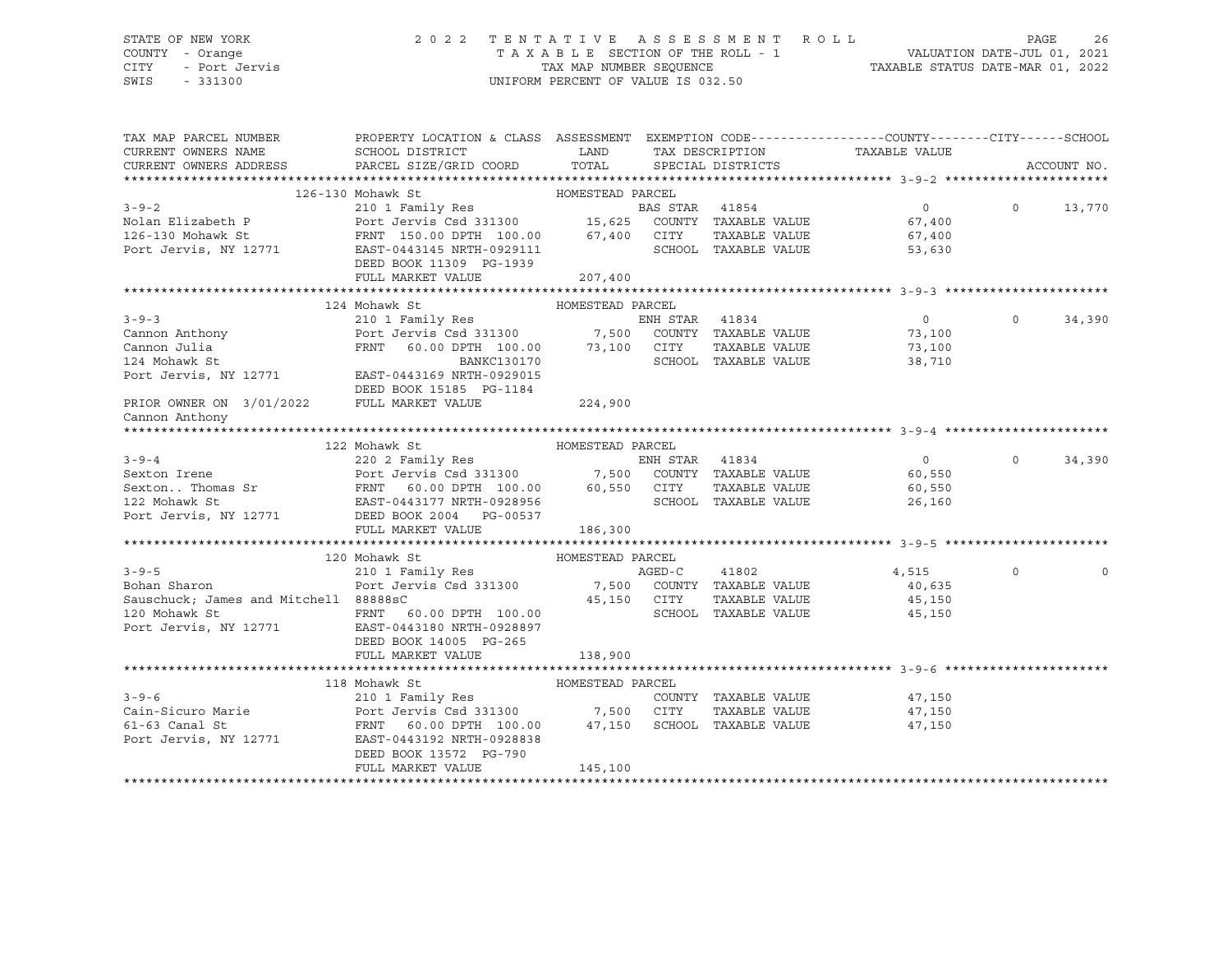## STATE OF NEW YORK 2 0 2 2 T E N T A T I V E A S S E S S M E N T R O L L PAGE 27 COUNTY - Orange T A X A B L E SECTION OF THE ROLL - 1 VALUATION DATE-JUL 01, 2021 CITY - Port Jervis TAX MAP NUMBER SEQUENCE TAXABLE STATUS DATE-MAR 01, 2022

| TAX MAP PARCEL NUMBER<br>CURRENT OWNERS NAME         | PROPERTY LOCATION & CLASS ASSESSMENT EXEMPTION CODE----------------COUNTY-------CITY------SCHOOL<br>SCHOOL DISTRICT                          | LAND             |                |                      |                               |          |             |
|------------------------------------------------------|----------------------------------------------------------------------------------------------------------------------------------------------|------------------|----------------|----------------------|-------------------------------|----------|-------------|
| CURRENT OWNERS ADDRESS                               | PARCEL SIZE/GRID COORD                                                                                                                       | TOTAL            |                | SPECIAL DISTRICTS    | TAX DESCRIPTION TAXABLE VALUE |          | ACCOUNT NO. |
|                                                      |                                                                                                                                              |                  |                |                      |                               |          |             |
|                                                      | 114 Mohawk St                                                                                                                                | HOMESTEAD PARCEL |                |                      |                               |          |             |
| $3 - 9 - 8$                                          | 210 1 Family Res                                                                                                                             |                  | BAS STAR 41854 |                      | $\Omega$                      | $\Omega$ | 13,770      |
| Conklin Jason J                                      |                                                                                                                                              |                  |                |                      | 67,500                        |          |             |
| Conklin Christy                                      | Port Jervis Csd 331300            13,750    COUNTY   TAXABLE VALUE<br>FRNT   120.00 DPTH   100.00          67,500    CITY      TAXABLE VALUE |                  |                |                      | 67,500                        |          |             |
| C/o James Casimiro                                   | EAST-0443205 NRTH-0928722                                                                                                                    |                  |                | SCHOOL TAXABLE VALUE | 53,730                        |          |             |
| PO Box 296                                           | DEED BOOK 13874 PG-141                                                                                                                       |                  |                |                      |                               |          |             |
| Matamoras, PA 18336 FULL MARKET VALUE                |                                                                                                                                              | 207,700          |                |                      |                               |          |             |
|                                                      |                                                                                                                                              |                  |                |                      |                               |          |             |
|                                                      | 112 Mohawk St                                                                                                                                | HOMESTEAD PARCEL |                |                      |                               |          |             |
| $3 - 9 - 9$                                          |                                                                                                                                              |                  |                | COUNTY TAXABLE VALUE | 53,450                        |          |             |
| Foster Cleveland                                     |                                                                                                                                              |                  |                | TAXABLE VALUE        | 53,450                        |          |             |
| 112 Mohawk St                                        | FRNT 60.00 DPTH 100.00 53,450 SCHOOL TAXABLE VALUE                                                                                           |                  |                |                      | 53,450                        |          |             |
| Port Jervis, NY 12771                                | <b>BANKC031019</b>                                                                                                                           |                  |                |                      |                               |          |             |
|                                                      | EAST-0443215 NRTH-0928658                                                                                                                    |                  |                |                      |                               |          |             |
|                                                      | DEED BOOK 14896 PG-539                                                                                                                       |                  |                |                      |                               |          |             |
|                                                      | FULL MARKET VALUE                                                                                                                            | 164,500          |                |                      |                               |          |             |
|                                                      |                                                                                                                                              |                  |                |                      |                               |          |             |
|                                                      | 120 Kingston Ave<br>HOMESTEAD PARCEL                                                                                                         |                  |                |                      |                               |          |             |
| $3 - 9 - 10$                                         | 210 1 Family Res<br>Port Jervis Csd 331300 13,500 COUNTY TAXABLE VALUE                                                                       |                  |                |                      | $\overline{0}$                | $\circ$  | 13,770      |
| Capozzoli Louis                                      |                                                                                                                                              |                  |                |                      | 47,550                        |          |             |
| Capozzoli Alice M                                    | FRNT 118.00 DPTH 100.00 47,550 CITY                                                                                                          |                  |                | TAXABLE VALUE        | 47,550                        |          |             |
| 120 Kingston Ave                                     | BANKC030614                                                                                                                                  |                  |                | SCHOOL TAXABLE VALUE | 33,780                        |          |             |
| Port Jervis, NY 12771                                | EAST-0443215 NRTH-0928600                                                                                                                    |                  |                |                      |                               |          |             |
|                                                      | DEED BOOK 11547 PG-953                                                                                                                       |                  |                |                      |                               |          |             |
|                                                      | FULL MARKET VALUE                                                                                                                            | 146,300          |                |                      |                               |          |             |
|                                                      |                                                                                                                                              |                  |                |                      |                               |          |             |
| $3 - 9 - 11$                                         | 118 Kingston Ave<br>210 1 Family Res                                                                                                         | HOMESTEAD PARCEL |                |                      | COUNTY TAXABLE VALUE 52,750   |          |             |
| US Bank Trust NA as Trustee                          |                                                                                                                                              |                  |                | TAXABLE VALUE        | 52,750                        |          |             |
| for LSF9 Master Participation FRNT 60.00 DPTH 100.00 | Port Jervis Csd 331300 7,500 CITY TAXABLE VALUE<br>FRNT 60.00 DPTH 100.00 52,750 SCHOOL TAXABLE VALUE                                        |                  |                |                      | 52,750                        |          |             |
| C/o WRI Property Management                          | EAST-0443158 NRTH-0928545                                                                                                                    |                  |                |                      |                               |          |             |
| 3630 Peachtree Rd NE Ste 1500 DEED BOOK 14295 PG-606 |                                                                                                                                              |                  |                |                      |                               |          |             |
| Atlanta, GA 30326                                    | FULL MARKET VALUE                                                                                                                            | 162,300          |                |                      |                               |          |             |
|                                                      |                                                                                                                                              |                  |                |                      |                               |          |             |
|                                                      | HOMESTEAD PARCEL<br>116 Kingston Ave                                                                                                         |                  |                |                      |                               |          |             |
| $3 - 9 - 12$                                         | 210 1 Family Res                                                                                                                             |                  | BAS STAR 41854 |                      | $\overline{0}$                | $\circ$  | 13,770      |
| Ruiz Jose A                                          | Port Jervis Csd 331300 7,500 COUNTY TAXABLE VALUE                                                                                            |                  |                |                      | 45,550                        |          |             |
| 116 Kingston Ave                                     | FRNT 60.00 DPTH 100.00 45,550 CITY                                                                                                           |                  |                | TAXABLE VALUE        | 45,550                        |          |             |
| Port Jervis, NY 12771                                | BANKC080496                                                                                                                                  |                  |                | SCHOOL TAXABLE VALUE | 31,780                        |          |             |
|                                                      | EAST-0443114 NRTH-0928507                                                                                                                    |                  |                |                      |                               |          |             |
|                                                      | DEED BOOK 12274 PG-20                                                                                                                        |                  |                |                      |                               |          |             |
|                                                      | FULL MARKET VALUE                                                                                                                            | 140,200          |                |                      |                               |          |             |
|                                                      |                                                                                                                                              |                  |                |                      |                               |          |             |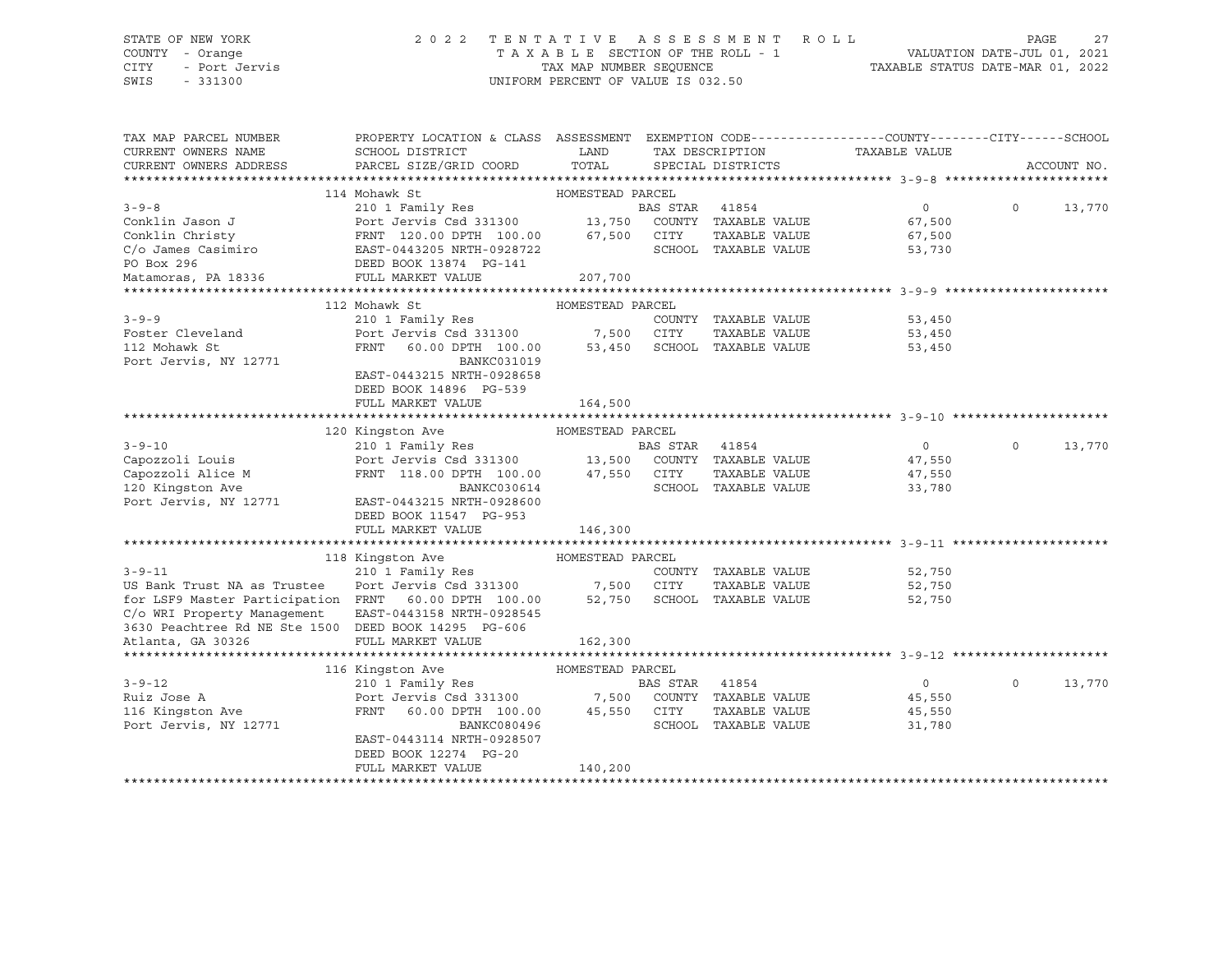| STATE OF NEW YORK<br>COUNTY - Orange<br><b>CITY</b><br>- Port Jervis<br>SWIS<br>$-331300$ | 2022 TENTATIVE ASSESSMENT ROLL                                                                                                                | TAXABLE SECTION OF THE ROLL - 1<br>TAX MAP NUMBER SEQUENCE<br>UNIFORM PERCENT OF VALUE IS 032.50 |                  |                                      | VALUATION DATE-JUL 01, 2021<br>TAXABLE STATUS DATE-MAR 01, 2022 | PAGE        | 28          |
|-------------------------------------------------------------------------------------------|-----------------------------------------------------------------------------------------------------------------------------------------------|--------------------------------------------------------------------------------------------------|------------------|--------------------------------------|-----------------------------------------------------------------|-------------|-------------|
| TAX MAP PARCEL NUMBER<br>CURRENT OWNERS NAME<br>CURRENT OWNERS ADDRESS                    | PROPERTY LOCATION & CLASS ASSESSMENT EXEMPTION CODE----------------COUNTY-------CITY------SCHOOL<br>SCHOOL DISTRICT<br>PARCEL SIZE/GRID COORD | LAND<br>TOTAL                                                                                    |                  | TAX DESCRIPTION<br>SPECIAL DISTRICTS | TAXABLE VALUE                                                   |             | ACCOUNT NO. |
|                                                                                           |                                                                                                                                               |                                                                                                  |                  |                                      |                                                                 |             |             |
|                                                                                           | 108 Kingston Ave                                                                                                                              | HOMESTEAD PARCEL                                                                                 |                  |                                      |                                                                 |             |             |
| $3 - 9 - 13$                                                                              | 210 1 Family Res                                                                                                                              |                                                                                                  |                  | COUNTY TAXABLE VALUE                 | 47,750                                                          |             |             |
| Yu Le                                                                                     | Port Jervis Csd 331300                                                                                                                        | 7,500 CITY                                                                                       |                  | TAXABLE VALUE                        | 47,750                                                          |             |             |
| Li Ang<br>108 Kingston Ave                                                                | FRNT 60.00 DPTH 100.00<br>BANKC031426                                                                                                         |                                                                                                  |                  | 47,750 SCHOOL TAXABLE VALUE          | 47,750                                                          |             |             |
| Port Jervis, NY 12771                                                                     | EAST-0443071 NRTH-0928472<br>DEED BOOK 14737 PG-380                                                                                           |                                                                                                  |                  |                                      |                                                                 |             |             |
|                                                                                           | FULL MARKET VALUE                                                                                                                             | 146,900                                                                                          |                  |                                      | .******************************* 3-9-14 *********************   |             |             |
|                                                                                           | 2 Cahoonzie St                                                                                                                                | HOMESTEAD PARCEL                                                                                 |                  |                                      |                                                                 |             |             |
| $3 - 9 - 14$                                                                              | 210 1 Family Res                                                                                                                              |                                                                                                  | ENH STAR 41834   |                                      | $\overline{0}$                                                  | $\mathbf 0$ | 34,390      |
| Drew Alice                                                                                | Port Jervis Csd 331300 8,500 COUNTY TAXABLE VALUE                                                                                             |                                                                                                  |                  |                                      | 46,250                                                          |             |             |
| Drew Nicole                                                                               | FRNT 85.00 DPTH 64.00 46,250 CITY                                                                                                             |                                                                                                  |                  | TAXABLE VALUE                        | 46,250                                                          |             |             |
| Woolsey Michael EAST-0443017 NRTH-0928534<br>2 Cahoonzie St BEED ROOK 13631 DREED ROOK    |                                                                                                                                               |                                                                                                  |                  | SCHOOL TAXABLE VALUE                 | 11,860                                                          |             |             |
|                                                                                           |                                                                                                                                               |                                                                                                  |                  |                                      |                                                                 |             |             |
| Port Jervis, NY 12771                                                                     | FULL MARKET VALUE                                                                                                                             | 142,300                                                                                          |                  |                                      |                                                                 |             |             |
|                                                                                           | 3 Diane Pl                                                                                                                                    | HOMESTEAD PARCEL                                                                                 |                  |                                      |                                                                 |             |             |
| $3 - 9 - 15$                                                                              | 210 1 Family Res                                                                                                                              |                                                                                                  |                  | COUNTY TAXABLE VALUE                 | 42,500                                                          |             |             |
| Castelonia Thomas                                                                         | Port Jervis Csd 331300 7,500 CITY                                                                                                             |                                                                                                  |                  | TAXABLE VALUE                        | 42,500                                                          |             |             |
| Castelonia Anna                                                                           | FRNT 60.00 DPTH 100.00                                                                                                                        |                                                                                                  |                  | 42,500 SCHOOL TAXABLE VALUE          | 42,500                                                          |             |             |
| 259 N Orange St                                                                           | EAST-0443054 NRTH-0928568                                                                                                                     |                                                                                                  |                  |                                      |                                                                 |             |             |
| Port Jervis, NY 12771                                                                     | DEED BOOK 2823 PG-83                                                                                                                          |                                                                                                  |                  |                                      |                                                                 |             |             |
|                                                                                           | FULL MARKET VALUE                                                                                                                             | 130,800                                                                                          |                  |                                      |                                                                 |             |             |
|                                                                                           |                                                                                                                                               |                                                                                                  |                  |                                      |                                                                 |             |             |
| $3 - 9 - 16$                                                                              | 5 Diane Pl                                                                                                                                    | HOMESTEAD PARCEL                                                                                 | VETCOM CTS 41130 |                                      |                                                                 |             | 7,536       |
| Hale Bennet                                                                               | 210 1 Family Res<br>Port Jervis Csd 331300                                                                                                    | 7,000                                                                                            |                  | COUNTY TAXABLE VALUE                 | 11,663<br>34,987                                                | 7,536       |             |
| 5 Diane Pl                                                                                | L<50 Diane Pl                                                                                                                                 | 46,650 CITY                                                                                      |                  | TAXABLE VALUE                        | 39,114                                                          |             |             |
| Port Jervis, NY 12771                                                                     | FRNT<br>50.00 DPTH 124.00                                                                                                                     |                                                                                                  |                  | SCHOOL TAXABLE VALUE                 | 39,114                                                          |             |             |
|                                                                                           | <b>BANKC130015</b>                                                                                                                            |                                                                                                  |                  |                                      |                                                                 |             |             |
|                                                                                           | EAST-0443094 NRTH-0928609                                                                                                                     |                                                                                                  |                  |                                      |                                                                 |             |             |
|                                                                                           | DEED BOOK 14879 PG-1710                                                                                                                       |                                                                                                  |                  |                                      |                                                                 |             |             |
|                                                                                           | FULL MARKET VALUE                                                                                                                             | 143,500                                                                                          |                  |                                      |                                                                 |             |             |
|                                                                                           | 7 Diane Pl                                                                                                                                    | HOMESTEAD PARCEL                                                                                 |                  |                                      |                                                                 |             |             |
| $3 - 9 - 17$                                                                              | 210 1 Family Res                                                                                                                              |                                                                                                  | BAS STAR         | 41854                                | $0 \qquad \qquad$                                               | $\Omega$    | 13,770      |
| Ramsell John                                                                              | Port Jervis Csd 331300 7,275                                                                                                                  |                                                                                                  |                  | COUNTY TAXABLE VALUE                 | 46,400                                                          |             |             |
| Stephens Lynnmarie                                                                        | FRNT 52.00 DPTH 124.00                                                                                                                        | 46,400 CITY                                                                                      |                  | TAXABLE VALUE                        | 46,400                                                          |             |             |
| 7 Diane Pl                                                                                |                                                                                                                                               |                                                                                                  |                  |                                      | 32,630                                                          |             |             |
|                                                                                           | EAST-0443123 NRTH-0928695                                                                                                                     |                                                                                                  |                  | SCHOOL TAXABLE VALUE                 |                                                                 |             |             |
| Port Jervis, NY 12771                                                                     | DEED BOOK 14646 PG-1844<br>FULL MARKET VALUE                                                                                                  | 142,800                                                                                          |                  |                                      |                                                                 |             |             |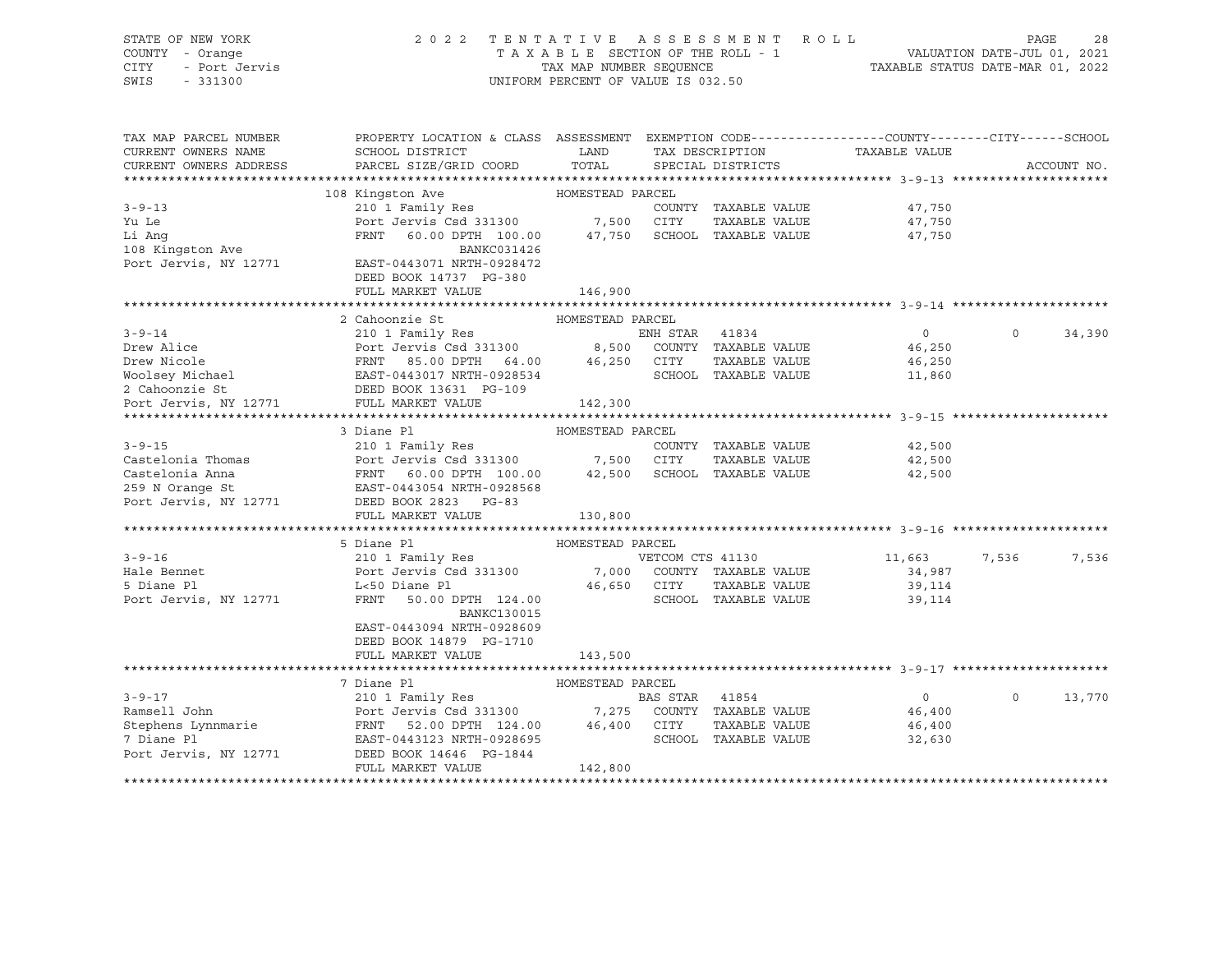| STATE OF NEW YORK<br>COUNTY - Orange<br>CITY<br>- Port Jervis<br>SWIS<br>$-331300$ | 2 0 2 2                                                                                                             | UNIFORM PERCENT OF VALUE IS 032.50 |                  | TENTATIVE ASSESSMENT ROLL                               |                               | PAGE    | 29          |
|------------------------------------------------------------------------------------|---------------------------------------------------------------------------------------------------------------------|------------------------------------|------------------|---------------------------------------------------------|-------------------------------|---------|-------------|
| TAX MAP PARCEL NUMBER<br>CURRENT OWNERS NAME                                       | PROPERTY LOCATION & CLASS ASSESSMENT EXEMPTION CODE----------------COUNTY-------CITY------SCHOOL<br>SCHOOL DISTRICT | LAND                               |                  |                                                         |                               |         |             |
| CURRENT OWNERS ADDRESS                                                             | PARCEL SIZE/GRID COORD                                                                                              | TOTAL                              |                  | SPECIAL DISTRICTS                                       | TAX DESCRIPTION TAXABLE VALUE |         | ACCOUNT NO. |
|                                                                                    |                                                                                                                     |                                    |                  |                                                         |                               |         |             |
|                                                                                    | 9 Diane Pl                                                                                                          | HOMESTEAD PARCEL                   |                  |                                                         |                               |         |             |
| $3 - 9 - 18$                                                                       | 210 1 Family Res                                                                                                    |                                    | BAS STAR 41854   |                                                         | $0 \qquad \qquad$             | $\circ$ | 13,770      |
| Ortiz Jose A                                                                       | Port Jervis Csd 331300                                                                                              |                                    |                  | 7,500 COUNTY TAXABLE VALUE                              | 45,850                        |         |             |
| Rodriguez Sonia N<br>9 Diane Pl                                                    | L<48 Diane Pl<br>FRNT 60.00 DPTH 100.00                                                                             |                                    |                  | 45,850 CITY TAXABLE VALUE<br>SCHOOL TAXABLE VALUE       | 45,850<br>32,080              |         |             |
| Port Jervis, NY 12771                                                              | BANKC030614<br>EAST-0443113 NRTH-0928771                                                                            |                                    |                  |                                                         |                               |         |             |
|                                                                                    | DEED BOOK 12730 PG-318                                                                                              |                                    |                  |                                                         |                               |         |             |
|                                                                                    | FULL MARKET VALUE                                                                                                   | 141,100                            |                  |                                                         |                               |         |             |
|                                                                                    | 11 Diane Pl                                                                                                         | HOMESTEAD PARCEL                   |                  |                                                         |                               |         |             |
| $3 - 9 - 19$                                                                       | 210 1 Family Res                                                                                                    |                                    | BAS STAR 41854   |                                                         | $\circ$                       | $\circ$ | 13,770      |
| Kinne Wendi E                                                                      | Port Jervis Csd 331300                                                                                              | 7,500                              |                  | COUNTY TAXABLE VALUE                                    | 53,000                        |         |             |
| <b>XXX</b>                                                                         | L-47 Diane Pl                                                                                                       | 53,000 CITY                        |                  | TAXABLE VALUE                                           | 53,000                        |         |             |
| 11 Diane Pl                                                                        | FRNT 60.00 DPTH 100.00                                                                                              |                                    |                  | SCHOOL TAXABLE VALUE                                    | 39,230                        |         |             |
| Port Jervis, NY 12771                                                              | <b>BANKC080370</b><br>EAST-0443106 NRTH-0928824<br>DEED BOOK 11170 PG-1648                                          |                                    |                  |                                                         |                               |         |             |
|                                                                                    | FULL MARKET VALUE                                                                                                   | 163,100                            |                  |                                                         |                               |         |             |
|                                                                                    |                                                                                                                     |                                    |                  |                                                         |                               |         |             |
|                                                                                    | 13 Diane Pl                                                                                                         | HOMESTEAD PARCEL                   |                  |                                                         |                               |         |             |
| $3 - 9 - 20$                                                                       | 210 1 Family Res                                                                                                    |                                    | 421f Res I 44213 |                                                         | $\circ$                       | $\circ$ | $\circ$     |
| Lisa Joseph L<br>Macaulay Dorothy                                                  | Port Jervis Csd 331300<br>88888s                                                                                    |                                    |                  | 7,500 COUNTY TAXABLE VALUE<br>50,000 CITY TAXABLE VALUE | 50,000<br>50,000              |         |             |
| 13 Diane Pl                                                                        | $\mathsf{C}$                                                                                                        |                                    |                  | SCHOOL TAXABLE VALUE                                    | 50,000                        |         |             |
| Port Jervis, NY 12771                                                              | FRNT<br>60.00 DPTH 100.00<br>BANK0180378                                                                            |                                    |                  |                                                         |                               |         |             |
|                                                                                    | EAST-0443099 NRTH-0928888<br>DEED BOOK 13961 PG-283<br>FULL MARKET VALUE                                            | 153,800                            |                  |                                                         |                               |         |             |
|                                                                                    |                                                                                                                     |                                    |                  |                                                         |                               |         |             |
|                                                                                    | 15 Diane Pl                                                                                                         | HOMESTEAD PARCEL                   |                  |                                                         |                               |         |             |
| $3 - 9 - 21$                                                                       | 210 1 Family Res                                                                                                    |                                    |                  | COUNTY TAXABLE VALUE                                    | 45,000                        |         |             |
| Conklin Michael                                                                    | Port Jervis Csd 331300                                                                                              | 7,500                              | CITY             | TAXABLE VALUE                                           | 45,000                        |         |             |
| Bertino Jorja                                                                      | L-45 Diane Pl                                                                                                       | 45,000                             |                  | SCHOOL TAXABLE VALUE                                    | 45,000                        |         |             |
| 15 Diane Pl<br>Port Jervis, NY 12771                                               | FRNT 60.00 DPTH 100.00<br>EAST-0443090 NRTH-0928945                                                                 |                                    |                  |                                                         |                               |         |             |
|                                                                                    | DEED BOOK 14647 PG-76                                                                                               |                                    |                  |                                                         |                               |         |             |
|                                                                                    | FULL MARKET VALUE                                                                                                   | 138,500                            |                  |                                                         |                               |         |             |
|                                                                                    | 17 Diane Pl                                                                                                         | HOMESTEAD PARCEL                   |                  |                                                         |                               |         |             |
| $3 - 9 - 23.2$                                                                     | 210 1 Family Res                                                                                                    |                                    |                  | COUNTY TAXABLE VALUE                                    | 61,850                        |         |             |
| Stellato Jonathan M                                                                | Port Jervis Csd 331300                                                                                              | 13,125                             | CITY             | TAXABLE VALUE                                           | 61,850                        |         |             |
| Stellato Kayla M                                                                   | 99999C                                                                                                              | 61,850                             |                  | SCHOOL TAXABLE VALUE                                    | 61,850                        |         |             |
| 17 Diane Pl                                                                        | FRNT 110.00 DPTH 100.00                                                                                             |                                    |                  |                                                         |                               |         |             |
| Port Jervis, NY 12771                                                              | BANKC130172<br>EAST-0443075 NRTH-0929043                                                                            |                                    |                  |                                                         |                               |         |             |
|                                                                                    | DEED BOOK 13981 PG-597                                                                                              |                                    |                  |                                                         |                               |         |             |
|                                                                                    | FULL MARKET VALUE                                                                                                   | 190,300                            |                  |                                                         |                               |         |             |
|                                                                                    |                                                                                                                     |                                    |                  |                                                         |                               |         |             |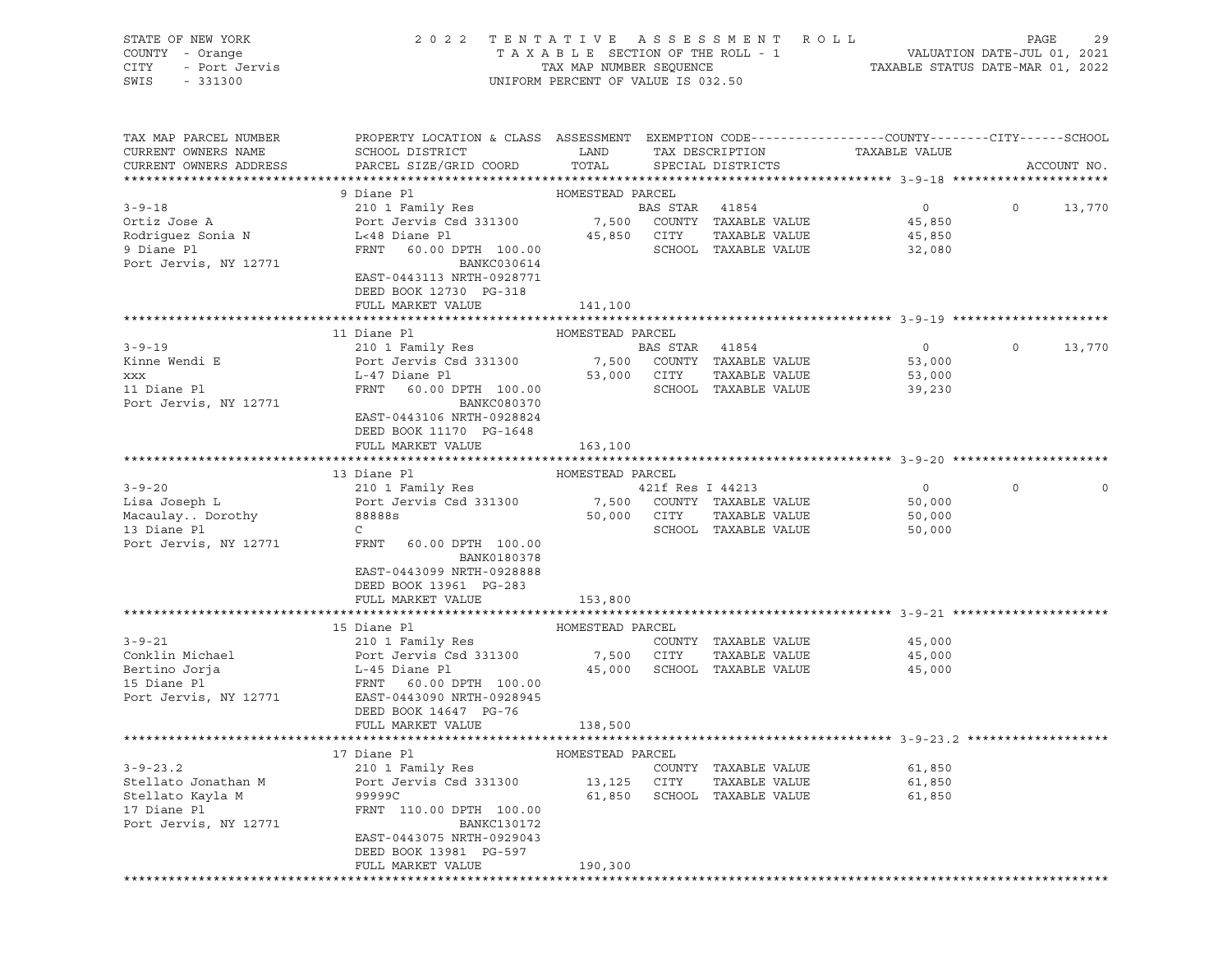| STATE OF NEW YORK                             | 2 0 2 2<br>TENTATIVE                                                                                                                                                                                                                  |                                    |                | ASSESSMENT                                                     | R O L L                                                            |                | PAGE<br>30     |
|-----------------------------------------------|---------------------------------------------------------------------------------------------------------------------------------------------------------------------------------------------------------------------------------------|------------------------------------|----------------|----------------------------------------------------------------|--------------------------------------------------------------------|----------------|----------------|
| COUNTY - Orange                               |                                                                                                                                                                                                                                       | TAXABLE SECTION OF THE ROLL - 1    |                |                                                                | VALUATION DATE-JUL 01, 2021<br>TAXABLE STATUS DATE-MAR 01, 2022    |                |                |
| - Port Jervis<br>CITY                         |                                                                                                                                                                                                                                       | TAX MAP NUMBER SEQUENCE            |                |                                                                |                                                                    |                |                |
| SWIS<br>$-331300$                             |                                                                                                                                                                                                                                       | UNIFORM PERCENT OF VALUE IS 032.50 |                |                                                                |                                                                    |                |                |
|                                               |                                                                                                                                                                                                                                       |                                    |                |                                                                |                                                                    |                |                |
|                                               |                                                                                                                                                                                                                                       |                                    |                |                                                                |                                                                    |                |                |
|                                               |                                                                                                                                                                                                                                       |                                    |                |                                                                |                                                                    |                |                |
| TAX MAP PARCEL NUMBER                         | PROPERTY LOCATION & CLASS ASSESSMENT EXEMPTION CODE---------------COUNTY-------CITY------SCHOOL                                                                                                                                       |                                    |                |                                                                |                                                                    |                |                |
| CURRENT OWNERS NAME                           | SCHOOL DISTRICT                                                                                                                                                                                                                       | LAND                               |                |                                                                |                                                                    |                |                |
| CURRENT OWNERS ADDRESS                        | PARCEL SIZE/GRID COORD                                                                                                                                                                                                                | TOTAL                              |                | TAX DESCRIPTION TAXABLE VALUE<br>TAX DESCRIPTION TAXABLE VALUE |                                                                    |                | ACCOUNT NO.    |
|                                               |                                                                                                                                                                                                                                       |                                    |                |                                                                |                                                                    |                |                |
|                                               | 21 Diane Pl                                                                                                                                                                                                                           | HOMESTEAD PARCEL                   |                |                                                                |                                                                    |                |                |
| $3 - 9 - 24$                                  | 210 1 Family Res<br>Port Jervis Csd 331300 8,000 COUNTY TAXABLE VALUE                                                                                                                                                                 |                                    |                |                                                                | $\overline{0}$                                                     | $\circ$        | 13,770         |
| Taliercio Christine                           |                                                                                                                                                                                                                                       |                                    |                |                                                                | 51,250                                                             |                |                |
| Loos Robert & Rosemary                        | L<42 Diane Pl                                                                                                                                                                                                                         |                                    | 51,250 CITY    | TAXABLE VALUE                                                  | 51,250                                                             |                |                |
| 21 Diane Pl                                   | FRNT<br>64.00 DPTH 100.00                                                                                                                                                                                                             |                                    |                | SCHOOL TAXABLE VALUE                                           | 37,480                                                             |                |                |
| Port Jervis, NY 12771                         | BANKC030614                                                                                                                                                                                                                           |                                    |                |                                                                |                                                                    |                |                |
|                                               | EAST-0443021 NRTH-0929132                                                                                                                                                                                                             |                                    |                |                                                                |                                                                    |                |                |
|                                               | DEED BOOK 11419 PG-1347                                                                                                                                                                                                               |                                    |                |                                                                |                                                                    |                |                |
|                                               | FULL MARKET VALUE                                                                                                                                                                                                                     | 157,700                            |                |                                                                |                                                                    |                |                |
|                                               |                                                                                                                                                                                                                                       |                                    |                |                                                                |                                                                    |                |                |
|                                               | 2.10 1 Family Res<br>Port Jervis Csd 331300<br>FRNT 98.00 DPTH 110.00 59,100 CUNTY TAXABLE VALUE<br>EAST-0443204 NRTH-0929398<br>FRNT 98.00 DPTH 110.00 59,100 CITY TAXABLE VALUE<br>EAST-0443204 NRTH-0929398<br>DEED BOOK 4046 PC 1 |                                    |                |                                                                |                                                                    |                |                |
| $3 - 10 - 1$                                  |                                                                                                                                                                                                                                       |                                    |                |                                                                | $\overline{0}$                                                     | $\Omega$       | 13,770         |
| Flynn James F                                 |                                                                                                                                                                                                                                       |                                    |                |                                                                | 59,100                                                             |                |                |
| Flynn Lisa J                                  |                                                                                                                                                                                                                                       |                                    |                |                                                                | 59,100                                                             |                |                |
| 134 Ryan St                                   |                                                                                                                                                                                                                                       |                                    |                |                                                                | 45,330                                                             |                |                |
| Port Jervis, NY 12771                         |                                                                                                                                                                                                                                       |                                    |                |                                                                |                                                                    |                |                |
|                                               | FULL MARKET VALUE                                                                                                                                                                                                                     |                                    |                |                                                                |                                                                    |                |                |
|                                               |                                                                                                                                                                                                                                       | 181,800                            |                |                                                                |                                                                    |                |                |
|                                               |                                                                                                                                                                                                                                       | HOMESTEAD PARCEL                   |                |                                                                |                                                                    |                |                |
|                                               | 132 Ryan St                                                                                                                                                                                                                           |                                    |                |                                                                |                                                                    |                |                |
| $3 - 10 - 2$                                  | 210 1 Family Res                                                                                                                                                                                                                      |                                    | BAS STAR       | 41854                                                          | $0 \qquad \qquad$                                                  | $\circ$        | 13,770         |
| Witkowski Andrew J Jr                         | Port Jervis Csd 331300 16,125 COUNTY TAXABLE VALUE                                                                                                                                                                                    |                                    |                |                                                                | 64,500                                                             |                |                |
| Witkowski Kimberly A                          | FRNT 158.00 DPTH 100.00                                                                                                                                                                                                               | 64,500 CITY                        |                | TAXABLE VALUE                                                  | 64,500                                                             |                |                |
| 132 Ryan St                                   | BANKC180281                                                                                                                                                                                                                           |                                    |                | SCHOOL TAXABLE VALUE                                           | 50,730                                                             |                |                |
| Port Jervis, NY 12771                         | EAST-0443296 NRTH-0929292                                                                                                                                                                                                             |                                    |                |                                                                |                                                                    |                |                |
|                                               | DEED BOOK 4916 PG-332                                                                                                                                                                                                                 |                                    |                |                                                                |                                                                    |                |                |
|                                               | FULL MARKET VALUE                                                                                                                                                                                                                     |                                    |                |                                                                |                                                                    |                |                |
|                                               |                                                                                                                                                                                                                                       | 198,500                            |                |                                                                |                                                                    |                |                |
|                                               |                                                                                                                                                                                                                                       |                                    |                |                                                                | ************************************ 3-10-3 ********************** |                |                |
|                                               | 130 Ryan St                                                                                                                                                                                                                           | HOMESTEAD PARCEL                   |                |                                                                |                                                                    |                |                |
| $3 - 10 - 3$                                  | 210 1 Family Res                                                                                                                                                                                                                      |                                    |                | VETCOM CTS 41130                                               | 13,188                                                             | 7,536          | 7,536          |
| Carroll Antoinette                            |                                                                                                                                                                                                                                       |                                    |                |                                                                | 26,376                                                             | 15,072         | 15,072         |
|                                               |                                                                                                                                                                                                                                       |                                    |                |                                                                | 7,343                                                              | $\overline{0}$ | $\overline{0}$ |
| Keeler; Nancy<br>18 Kellogg Ave               |                                                                                                                                                                                                                                       |                                    |                |                                                                | $\overline{0}$                                                     | $\circ$        | 9,493          |
| Port Jervis, NY 12771 DEED BOOK 13619 PG-1438 | Port Jervis Csd 331300 10,125 VETDIS CTS 41140<br>FRNT 81.00 DPTH 100.00 54,250 AGED-C 41802<br>EAST-0443362 NRTH-0929209 AGED-S 41804                                                                                                |                                    | ENH STAR       | 41834                                                          | $\overline{0}$                                                     | $\Omega$       | 22,149         |
|                                               | FULL MARKET VALUE                                                                                                                                                                                                                     |                                    |                |                                                                | 7,343                                                              |                |                |
|                                               |                                                                                                                                                                                                                                       |                                    | CITY           | 166,900 COUNTY TAXABLE VALUE<br>TAXABLE VALUE                  | 31,642                                                             |                |                |
|                                               |                                                                                                                                                                                                                                       |                                    |                | SCHOOL TAXABLE VALUE                                           | $\circ$                                                            |                |                |
|                                               |                                                                                                                                                                                                                                       |                                    |                |                                                                |                                                                    |                |                |
|                                               | 128 Ryan St                                                                                                                                                                                                                           | HOMESTEAD PARCEL                   |                |                                                                |                                                                    |                |                |
| $3 - 10 - 4$                                  | 210 1 Family Res                                                                                                                                                                                                                      |                                    | BAS STAR 41854 |                                                                | $\overline{0}$                                                     | $\circ$        | 13,770         |
| Acoveno Glen A                                |                                                                                                                                                                                                                                       |                                    |                |                                                                | 81,900                                                             |                |                |
| Acoveno Amy                                   |                                                                                                                                                                                                                                       |                                    |                |                                                                | 81,900                                                             |                |                |
| 128 Ryan St                                   |                                                                                                                                                                                                                                       |                                    |                |                                                                | 68,130                                                             |                |                |
| Port Jervis, NY 12771                         | Port Jervis Csd 331300 15,000 COUNTY TAXABLE VALUE<br>L9-10 Ryan St 81,900 CITY TAXABLE VALUE<br>FRNT 140.00 DPTH 100.00 5CHOOL TAXABLE VALUE<br>EAST-0443395 NRTH-0929113                                                            |                                    |                |                                                                |                                                                    |                |                |
|                                               |                                                                                                                                                                                                                                       |                                    |                |                                                                |                                                                    |                |                |
|                                               | DEED BOOK 12658 PG-1802<br>FULL MARKET VALUE                                                                                                                                                                                          | 252,000                            |                |                                                                |                                                                    |                |                |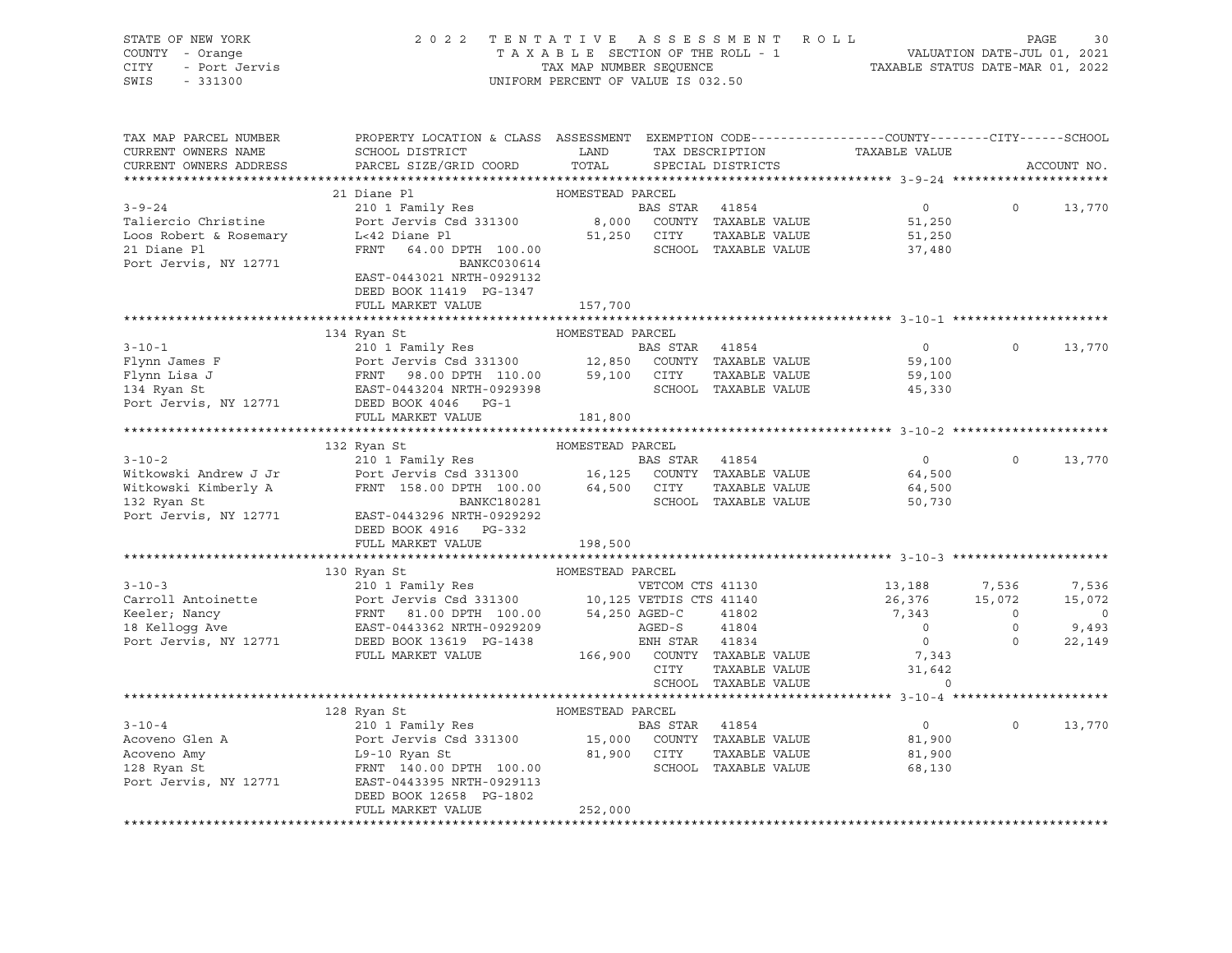| STATE OF NEW YORK<br>"Y - Orange<br>- Port Jervis<br>- 221228<br>COUNTY - Orange<br>CITY<br>SWIS<br>$-331300$                                                                                                                                         | 2022 TENTATIVE ASSESSMENT ROLL PAGE 31<br>TAXABLE SECTION OF THE ROLL - 1 VALUATION DATE-JUL 01, 2021<br>TAX MAP NUMBER SEQUENCE TAXABLE STATUS DATE-MAR 01, 2022 | UNIFORM PERCENT OF VALUE IS 032.50 |                                                              |                         |                                 |             |
|-------------------------------------------------------------------------------------------------------------------------------------------------------------------------------------------------------------------------------------------------------|-------------------------------------------------------------------------------------------------------------------------------------------------------------------|------------------------------------|--------------------------------------------------------------|-------------------------|---------------------------------|-------------|
| TAX MAP PARCEL NUMBER<br>CURRENT OWNERS NAME<br>CURRENT OWNERS ADDRESS                                                                                                                                                                                | PROPERTY LOCATION & CLASS ASSESSMENT EXEMPTION CODE---------------COUNTY-------CITY------SCHOOL<br>SCHOOL DISTRICT LAND<br>PARCEL SIZE/GRID COORD TOTAL           |                                    | TAX DESCRIPTION TAXABLE VALUE SPECIAL DISTRICTS              |                         |                                 | ACCOUNT NO. |
|                                                                                                                                                                                                                                                       |                                                                                                                                                                   | HOMESTEAD PARCEL                   |                                                              |                         |                                 |             |
| $3 - 10 - 5$                                                                                                                                                                                                                                          | 124 Ryan St                                                                                                                                                       |                                    | COUNTY TAXABLE VALUE 59,650                                  |                         |                                 |             |
| Polanco Jose                                                                                                                                                                                                                                          |                                                                                                                                                                   |                                    |                                                              | 59,650                  |                                 |             |
| Polanco Delia<br>PO Box 822                                                                                                                                                                                                                           | 24 Ryan St<br>210 1 Family Res<br>Port Jervis Csd 331300 7,500 CITY TAXABLE VALUE<br>FRNT 60.00 DPTH 100.00 59,650 SCHOOL TAXABLE VALUE<br>BANK0210090            |                                    |                                                              | 59,650                  |                                 |             |
| Port Jervis, NY 12771 EAST-0443410 NRTH-0929030                                                                                                                                                                                                       |                                                                                                                                                                   |                                    |                                                              |                         |                                 |             |
|                                                                                                                                                                                                                                                       | DEED BOOK 11600 PG-1552                                                                                                                                           |                                    |                                                              |                         |                                 |             |
|                                                                                                                                                                                                                                                       | FULL MARKET VALUE                                                                                                                                                 | 183,500                            |                                                              |                         |                                 |             |
|                                                                                                                                                                                                                                                       | 122 Ryan St                                                                                                                                                       | HOMESTEAD PARCEL                   |                                                              |                         |                                 |             |
| 3-10-6<br>Piccolo Nancy J<br>Piccolo. Michael J<br>Piccolo. Michael J<br>Piccolo. Michael J<br>Piccolo Mancy J<br>L-7 Ryan St<br>FRNT 60.00 DPTH 100.00<br>BANKC130160<br>Port Jervis, NY 12771<br>EAST-0443414 NRTH-0928968<br>FRNT 100.00<br>BANKC1 |                                                                                                                                                                   |                                    |                                                              | 13, 125                 | 7,536                           | 7,536       |
|                                                                                                                                                                                                                                                       |                                                                                                                                                                   |                                    |                                                              | $26,250$<br>0<br>13,125 |                                 |             |
|                                                                                                                                                                                                                                                       |                                                                                                                                                                   |                                    |                                                              |                         | $15,072$ $15,072$<br>0 $13,770$ |             |
|                                                                                                                                                                                                                                                       |                                                                                                                                                                   |                                    |                                                              |                         |                                 |             |
|                                                                                                                                                                                                                                                       |                                                                                                                                                                   |                                    |                                                              | 29,892                  |                                 |             |
|                                                                                                                                                                                                                                                       |                                                                                                                                                                   |                                    |                                                              | 16, 122                 |                                 |             |
|                                                                                                                                                                                                                                                       | DEED BOOK 13147 PG-474                                                                                                                                            |                                    |                                                              |                         |                                 |             |
|                                                                                                                                                                                                                                                       | FULL MARKET VALUE 161,500                                                                                                                                         |                                    |                                                              |                         |                                 |             |
|                                                                                                                                                                                                                                                       |                                                                                                                                                                   |                                    |                                                              |                         |                                 |             |
|                                                                                                                                                                                                                                                       | 120 Ryan St                                                                                                                                                       | HOMESTEAD PARCEL                   |                                                              |                         |                                 |             |
| $3 - 10 - 7$                                                                                                                                                                                                                                          |                                                                                                                                                                   |                                    |                                                              | $\overline{0}$          | $0 \t 13,770$                   |             |
|                                                                                                                                                                                                                                                       |                                                                                                                                                                   |                                    |                                                              | 57,700                  |                                 |             |
| Dean Lee<br>Dean Tracey A<br>120 Ryan St                                                                                                                                                                                                              | 210 1 Family Res<br>Port Jervis Csd 331300 BAS STAR 41854<br>Let Ryan St 57,700 COUNTY TAXABLE VALUE<br>ERNT 60.00 DPTH 100.00 SCHOOL TAXABLE VALUE               |                                    | TAXABLE VALUE                                                | 57,700<br>43,930        |                                 |             |
| Port Jervis, NY 12771                                                                                                                                                                                                                                 | <b>BANKC160210</b>                                                                                                                                                |                                    |                                                              |                         |                                 |             |
|                                                                                                                                                                                                                                                       | EAST-0443423 NRTH-0928911<br>DEED BOOK 11965 PG-1264                                                                                                              |                                    |                                                              |                         |                                 |             |
|                                                                                                                                                                                                                                                       | FULL MARKET VALUE                                                                                                                                                 | 177,500                            |                                                              |                         |                                 |             |
|                                                                                                                                                                                                                                                       |                                                                                                                                                                   | HOMESTEAD PARCEL                   | ********************************* 3-10-8 ******************* |                         |                                 |             |
|                                                                                                                                                                                                                                                       | 118 Ryan St                                                                                                                                                       |                                    |                                                              | 44,750                  |                                 |             |
|                                                                                                                                                                                                                                                       |                                                                                                                                                                   |                                    |                                                              | 44,750                  |                                 |             |
|                                                                                                                                                                                                                                                       |                                                                                                                                                                   |                                    |                                                              | 44,750                  |                                 |             |
| Port Jervis, NY 12771                                                                                                                                                                                                                                 | BANKC140100<br>EAST-0443431 NRTH-0928853                                                                                                                          |                                    |                                                              |                         |                                 |             |
|                                                                                                                                                                                                                                                       | DEED BOOK 14481 PG-5                                                                                                                                              |                                    |                                                              |                         |                                 |             |
|                                                                                                                                                                                                                                                       | FULL MARKET VALUE                                                                                                                                                 | 137,700                            |                                                              |                         |                                 |             |
|                                                                                                                                                                                                                                                       |                                                                                                                                                                   |                                    |                                                              |                         |                                 |             |
|                                                                                                                                                                                                                                                       | 116 Ryan St                                                                                                                                                       | HOMESTEAD PARCEL                   |                                                              |                         |                                 |             |
| $3 - 10 - 9$                                                                                                                                                                                                                                          |                                                                                                                                                                   |                                    | COUNTY TAXABLE VALUE 45,750                                  |                         |                                 |             |
| Allen Julian<br>116 Ryan St                                                                                                                                                                                                                           |                                                                                                                                                                   |                                    |                                                              | 45,750                  |                                 |             |
|                                                                                                                                                                                                                                                       |                                                                                                                                                                   |                                    |                                                              | 45,750                  |                                 |             |
| Port Jervis, NY 12771                                                                                                                                                                                                                                 | BANKC040281                                                                                                                                                       |                                    |                                                              |                         |                                 |             |
|                                                                                                                                                                                                                                                       | EAST-0443439 NRTH-0928795                                                                                                                                         |                                    |                                                              |                         |                                 |             |
|                                                                                                                                                                                                                                                       | DEED BOOK 15065 PG-263<br>FULL MARKET VALUE                                                                                                                       | 140,800                            |                                                              |                         |                                 |             |
|                                                                                                                                                                                                                                                       |                                                                                                                                                                   |                                    |                                                              |                         |                                 |             |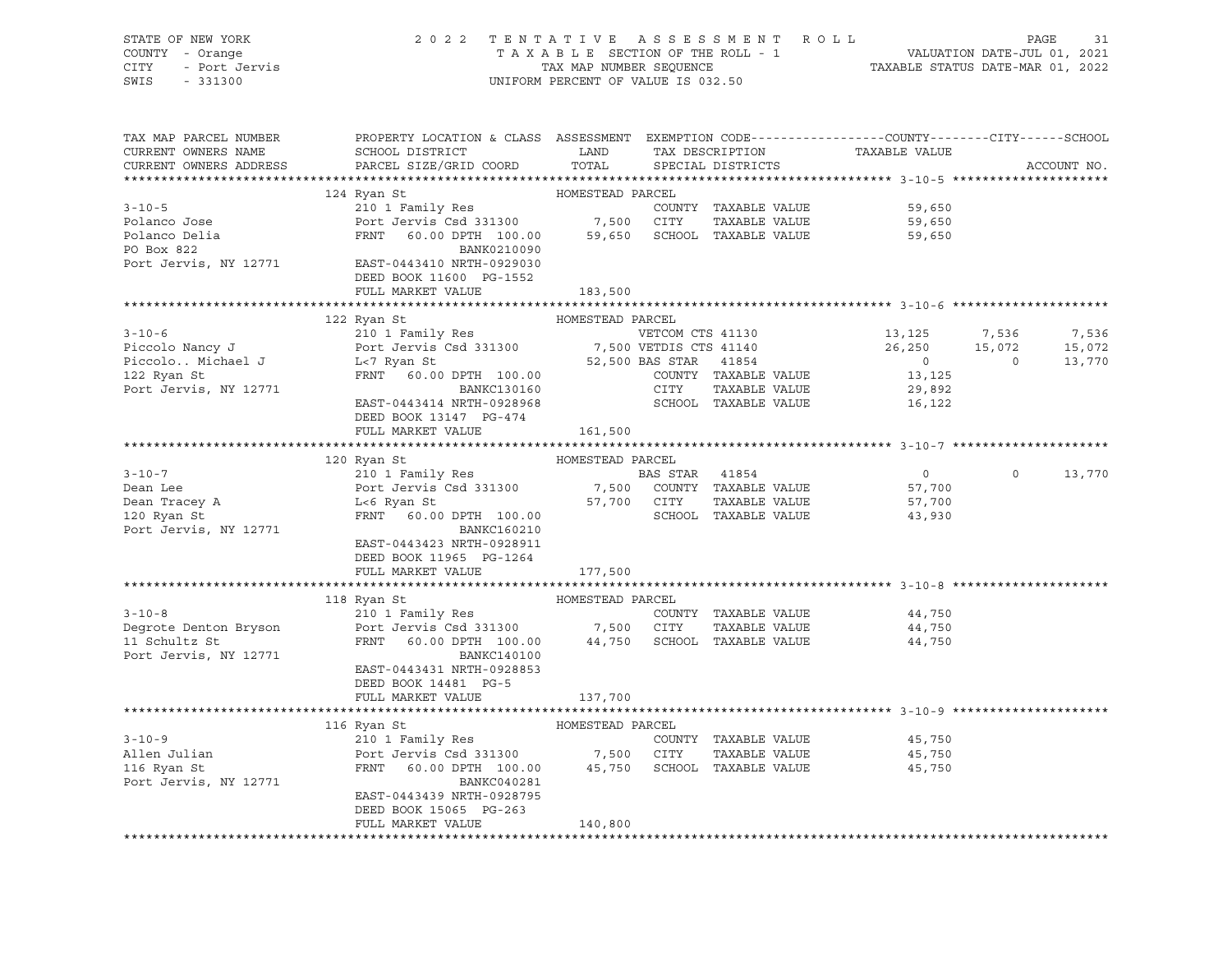| STATE OF NEW YORK<br>COUNTY - Orange<br><b>CITY</b><br>- Port Jervis<br>SWIS<br>$-331300$ | 2022 TENTATIVE ASSESSMENT ROLL                                                                                                                      | UNIFORM PERCENT OF VALUE IS 032.50  |                |                                      |                | PAGE<br>32<br>T A X A B L E SECTION OF THE ROLL - 1<br>T A X A B L E SECTION OF THE ROLL - 1<br>TAX MAP NUMBER SEQUENCE TAXABLE STATUS DATE-MAR 01, 2022 |
|-------------------------------------------------------------------------------------------|-----------------------------------------------------------------------------------------------------------------------------------------------------|-------------------------------------|----------------|--------------------------------------|----------------|----------------------------------------------------------------------------------------------------------------------------------------------------------|
| TAX MAP PARCEL NUMBER                                                                     | PROPERTY LOCATION & CLASS ASSESSMENT EXEMPTION CODE---------------COUNTY-------CITY------SCHOOL                                                     |                                     |                |                                      |                |                                                                                                                                                          |
| CURRENT OWNERS NAME<br>CURRENT OWNERS ADDRESS                                             | SCHOOL DISTRICT<br>PARCEL SIZE/GRID COORD                                                                                                           | <b>EXAMPLE STATE STATE</b><br>TOTAL |                | TAX DESCRIPTION<br>SPECIAL DISTRICTS | TAXABLE VALUE  | ACCOUNT NO.                                                                                                                                              |
|                                                                                           |                                                                                                                                                     |                                     |                |                                      |                |                                                                                                                                                          |
|                                                                                           | 114 Ryan St                                                                                                                                         | HOMESTEAD PARCEL                    |                |                                      |                |                                                                                                                                                          |
| $3 - 10 - 10$                                                                             | 210 1 Family Res                                                                                                                                    |                                     |                | COUNTY TAXABLE VALUE                 | 65,000         |                                                                                                                                                          |
| Williams Marcos                                                                           | Port Jervis Csd 331300 7,500 CITY                                                                                                                   |                                     |                | TAXABLE VALUE                        | 65,000         |                                                                                                                                                          |
| 114 Ryan St                                                                               | FRNT 60.00 DPTH 100.00 65,000                                                                                                                       |                                     |                | SCHOOL TAXABLE VALUE                 | 65,000         |                                                                                                                                                          |
| Port Jervis, NY 12771                                                                     | BANKC061201                                                                                                                                         |                                     |                |                                      |                |                                                                                                                                                          |
|                                                                                           | EAST-0443444 NRTH-0928735                                                                                                                           |                                     |                |                                      |                |                                                                                                                                                          |
|                                                                                           | DEED BOOK 14933 PG-1630                                                                                                                             |                                     |                |                                      |                |                                                                                                                                                          |
|                                                                                           | FULL MARKET VALUE                                                                                                                                   | 200,000                             |                |                                      |                |                                                                                                                                                          |
|                                                                                           |                                                                                                                                                     |                                     |                |                                      |                |                                                                                                                                                          |
|                                                                                           | 112 Ryan St                                                                                                                                         | HOMESTEAD PARCEL                    |                |                                      |                |                                                                                                                                                          |
| $3 - 10 - 11$                                                                             | 210 1 Family Res                                                                                                                                    |                                     | ENH STAR 41834 |                                      | $\overline{0}$ | $\overline{0}$<br>34,390                                                                                                                                 |
| Dhaniram David                                                                            | Port Jervis Csd 331300 7,500 421f Res I 44213<br>FRNT 60.00 DPTH 100.00 60,000 COUNTY TAXABLE VALUE<br>EAST-0443454 NRTH-0928675 CITY TAXABLE VALUE |                                     |                |                                      | $\overline{0}$ | 12,500<br>$\overline{0}$                                                                                                                                 |
| Dhaniram Violet                                                                           |                                                                                                                                                     |                                     |                |                                      | 60,000         |                                                                                                                                                          |
| 112 Ryan St                                                                               |                                                                                                                                                     |                                     |                |                                      | 47,500         |                                                                                                                                                          |
|                                                                                           | Port Jervis, NY 12771 DEED BOOK 2813 PG-00184                                                                                                       |                                     |                | SCHOOL TAXABLE VALUE                 | 25,610         |                                                                                                                                                          |
|                                                                                           | FULL MARKET VALUE                                                                                                                                   | 184,600                             |                |                                      |                |                                                                                                                                                          |
|                                                                                           |                                                                                                                                                     |                                     |                |                                      |                |                                                                                                                                                          |
|                                                                                           | 110 Ryan St                                                                                                                                         | HOMESTEAD PARCEL                    |                |                                      |                |                                                                                                                                                          |
| $3 - 10 - 12$                                                                             | 210 1 Family Res                                                                                                                                    |                                     |                | COUNTY TAXABLE VALUE                 | 52,450         |                                                                                                                                                          |
| Sanchez Otero Cynthia                                                                     | Port Jervis Csd 331300 11,500 CITY                                                                                                                  |                                     |                | TAXABLE VALUE                        | 52,450         |                                                                                                                                                          |
| Oswald Meneses John                                                                       | FRNT 91.00 DPTH 102.00                                                                                                                              | 52,450                              |                | SCHOOL TAXABLE VALUE                 | 52,450         |                                                                                                                                                          |
| 110 Ryan St                                                                               | EAST-0443463 NRTH-0928608                                                                                                                           |                                     |                |                                      |                |                                                                                                                                                          |
| Port Jervis, NY 12771                                                                     | DEED BOOK 14842 PG-1716                                                                                                                             |                                     |                |                                      |                |                                                                                                                                                          |
|                                                                                           | FULL MARKET VALUE                                                                                                                                   | 161,400                             |                |                                      |                |                                                                                                                                                          |
|                                                                                           |                                                                                                                                                     |                                     |                |                                      |                |                                                                                                                                                          |
| $3 - 10 - 13$                                                                             | 113 Mohawk St<br>210 1 Family Res                                                                                                                   | HOMESTEAD PARCEL                    |                | COUNTY TAXABLE VALUE                 | 60,000         |                                                                                                                                                          |
| O'Keefe Richard P Jr                                                                      | Port Jervis Csd 331300 15,400 CITY                                                                                                                  |                                     |                | TAXABLE VALUE                        | 60,000         |                                                                                                                                                          |
| 113 Mohawk St                                                                             | FRNT 183.00 DPTH 100.00                                                                                                                             |                                     |                | 60,000 SCHOOL TAXABLE VALUE          | 60,000         |                                                                                                                                                          |
| Port Jervis, NY 12771                                                                     | BANKC030230                                                                                                                                         |                                     |                |                                      |                |                                                                                                                                                          |
|                                                                                           | EAST-0443376 NRTH-0928646                                                                                                                           |                                     |                |                                      |                |                                                                                                                                                          |
|                                                                                           | DEED BOOK 14839 PG-255                                                                                                                              |                                     |                |                                      |                |                                                                                                                                                          |
|                                                                                           | FULL MARKET VALUE                                                                                                                                   | 184,600                             |                |                                      |                |                                                                                                                                                          |
|                                                                                           |                                                                                                                                                     |                                     |                |                                      |                |                                                                                                                                                          |
|                                                                                           | 115 Mohawk St                                                                                                                                       | HOMESTEAD PARCEL                    |                |                                      |                |                                                                                                                                                          |
| $3 - 10 - 14$                                                                             | 210 1 Family Res                                                                                                                                    |                                     |                | COUNTY TAXABLE VALUE                 | 47,500         |                                                                                                                                                          |
| Sexton Irene F                                                                            | Port Jervis Csd 331300 7,500 CITY                                                                                                                   |                                     |                | TAXABLE VALUE                        | 47,500         |                                                                                                                                                          |
| 122 Mohawk St                                                                             | FRNT 60.00 DPTH 100.00 47,500                                                                                                                       |                                     |                | SCHOOL TAXABLE VALUE                 | 47,500         |                                                                                                                                                          |
| Port Jervis, NY 12771                                                                     | EAST-0443364 NRTH-0928725                                                                                                                           |                                     |                |                                      |                |                                                                                                                                                          |
|                                                                                           | DEED BOOK 5598 PG-115                                                                                                                               |                                     |                |                                      |                |                                                                                                                                                          |
|                                                                                           | FULL MARKET VALUE                                                                                                                                   | 146,200                             |                |                                      |                |                                                                                                                                                          |
|                                                                                           |                                                                                                                                                     |                                     |                |                                      |                |                                                                                                                                                          |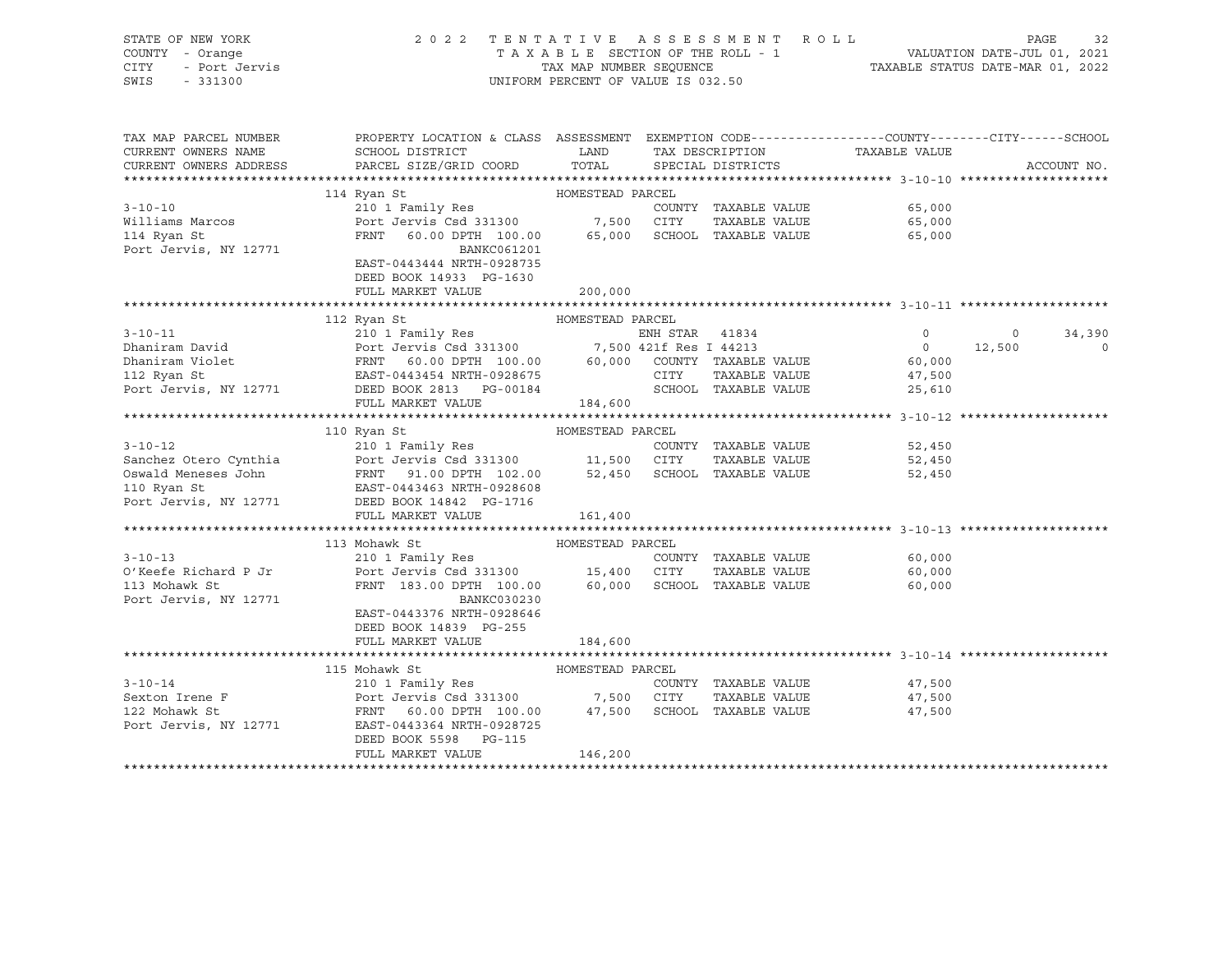## STATE OF NEW YORK 2 0 2 2 T E N T A T I V E A S S E S S M E N T R O L L PAGE 33 COUNTY - Orange T A X A B L E SECTION OF THE ROLL - 1 VALUATION DATE-JUL 01, 2021 CITY - Port Jervis TAX MAP NUMBER SEQUENCE TAXABLE STATUS DATE-MAR 01, 2022

| TAX MAP PARCEL NUMBER<br>CURRENT OWNERS NAME<br>CURRENT OWNERS ADDRESS                                                                                                                                                                                                                                                                                                                                                                                                                                               | PROPERTY LOCATION & CLASS ASSESSMENT EXEMPTION CODE---------------COUNTY-------CITY------SCHOOL<br>SCHOOL DISTRICT<br>PARCEL SIZE/GRID COORD                                                                              | <b>LAND</b><br>TOTAL |      | SPECIAL DISTRICTS                     | TAX DESCRIPTION TAXABLE VALUE                                                                                                                                                                                                                                                                                                                                                                                                  |                  | ACCOUNT NO.               |
|----------------------------------------------------------------------------------------------------------------------------------------------------------------------------------------------------------------------------------------------------------------------------------------------------------------------------------------------------------------------------------------------------------------------------------------------------------------------------------------------------------------------|---------------------------------------------------------------------------------------------------------------------------------------------------------------------------------------------------------------------------|----------------------|------|---------------------------------------|--------------------------------------------------------------------------------------------------------------------------------------------------------------------------------------------------------------------------------------------------------------------------------------------------------------------------------------------------------------------------------------------------------------------------------|------------------|---------------------------|
| $3 - 10 - 15$<br>Gottlieb Roger<br>117 Mohawk St<br>Port Jervis, NY 12771                                                                                                                                                                                                                                                                                                                                                                                                                                            | 117 Mohawk St<br>210 1 Family Res<br>Port Jervis Csd 331300<br>FRNT 60.00 DPTH 100.00 48,750 ENH STAR 41834<br>PRNT 60.00 DPTH 100.00 48,750 ENH STAR 41834<br>PRNT 60.00 PTH 100.00 48,750 ENH STAR 41834<br>BANKC140330 |                      |      | COUNTY TAXABLE VALUE                  | 12,188 7,536<br>24,375 15,072<br>$\begin{array}{c} 0 \\ 12,187 \end{array}$                                                                                                                                                                                                                                                                                                                                                    | $\overline{0}$   | 7,536<br>15,072<br>26,142 |
|                                                                                                                                                                                                                                                                                                                                                                                                                                                                                                                      | EAST-0443358 NRTH-0928785<br>DEED BOOK 13511 PG-1586<br>FULL MARKET VALUE                                                                                                                                                 | 150,000              | CITY |                                       | $\begin{tabular}{lllllll} \multicolumn{2}{c}{\text{CTTY}} & \multicolumn{2}{c}{\text{TAXABLE VALUE}} & \multicolumn{2}{c}{\text{TAZABLE VALUE}} & \multicolumn{2}{c}{\text{26, 142}}\\ \multicolumn{2}{c}{\text{SCHOOL}} & \multicolumn{2}{c}{\text{TAXABLE VALUE}} & & \multicolumn{2}{c}{\text{0}}\\ \multicolumn{2}{c}{\text{C}} & \multicolumn{2}{c}{\text{TAYABLE VALUE}} & & \multicolumn{2}{c}{\text{O}} \end{tabular}$ |                  |                           |
|                                                                                                                                                                                                                                                                                                                                                                                                                                                                                                                      |                                                                                                                                                                                                                           |                      |      |                                       |                                                                                                                                                                                                                                                                                                                                                                                                                                |                  |                           |
| $\begin{tabular}{lcccccc} \multicolumn{1}{c}}{$\texttt{0} & \multicolumn{1}{c}}{$\texttt{1} & \multicolumn{1}{c}}{$\texttt{1} & \multicolumn{1}{c}}{$\texttt{1} & \multicolumn{1}{c}}{$\texttt{1} & \multicolumn{1}{c}}{$\texttt{1} & \multicolumn{1}{c}}{$\texttt{1} & \multicolumn{1}{c}}{$\texttt{1} & \multicolumn{1}{c}}{$\texttt{1} & \multicolumn{1}{c}}{$\texttt{1} & \multicolumn{1}{c}}{$\texttt{1} & \multicolumn{1}{c}}{$\texttt{1} & \multicolumn{1$<br>Port Jervis, NY 12771 EAST-0443339 NRTH-0928902 | FRNT 120.00 DPTH 100.00 69,700 SCHOOL TAXABLE VALUE                                                                                                                                                                       |                      |      | COUNTY TAXABLE VALUE                  | 69,700<br>TAXABLE VALUE 69,700<br>69,700                                                                                                                                                                                                                                                                                                                                                                                       |                  |                           |
|                                                                                                                                                                                                                                                                                                                                                                                                                                                                                                                      | DEED BOOK 14964 PG-1592<br>FULL MARKET VALUE                                                                                                                                                                              | 214,500              |      |                                       |                                                                                                                                                                                                                                                                                                                                                                                                                                |                  |                           |
|                                                                                                                                                                                                                                                                                                                                                                                                                                                                                                                      | HOMESTEAD PARCEL<br>123 Mohawk St                                                                                                                                                                                         |                      |      |                                       |                                                                                                                                                                                                                                                                                                                                                                                                                                |                  |                           |
| $3 - 10 - 18$                                                                                                                                                                                                                                                                                                                                                                                                                                                                                                        | 311 Res vac land                                                                                                                                                                                                          |                      |      | COUNTY TAXABLE VALUE                  | 6,000                                                                                                                                                                                                                                                                                                                                                                                                                          |                  |                           |
|                                                                                                                                                                                                                                                                                                                                                                                                                                                                                                                      |                                                                                                                                                                                                                           |                      |      |                                       | TAXABLE VALUE<br>6,000                                                                                                                                                                                                                                                                                                                                                                                                         |                  |                           |
| 311 Res vac land COUNT COUNT COUNT (COUNT 125 Mohawk St 12771 FRNT 60.00 DPTH 100.00 6,000 SCHOO CITY<br>125 Mohawk St FRNT 60.00 DPTH 100.00 6,000 SCHOO POTT Jervis, NY 12771 EAST-0443333 NRTH-0928962                                                                                                                                                                                                                                                                                                            | DEED BOOK 15051 PG-1705<br>FULL MARKET VALUE                                                                                                                                                                              | 18,500               |      |                                       | SCHOOL TAXABLE VALUE 6,000                                                                                                                                                                                                                                                                                                                                                                                                     |                  |                           |
|                                                                                                                                                                                                                                                                                                                                                                                                                                                                                                                      |                                                                                                                                                                                                                           |                      |      |                                       |                                                                                                                                                                                                                                                                                                                                                                                                                                |                  |                           |
|                                                                                                                                                                                                                                                                                                                                                                                                                                                                                                                      | HOMESTEAD PARCEL<br>125 Mohawk St                                                                                                                                                                                         |                      |      |                                       |                                                                                                                                                                                                                                                                                                                                                                                                                                |                  |                           |
| $3 - 10 - 19.1$                                                                                                                                                                                                                                                                                                                                                                                                                                                                                                      | 210 1 Family Res                                                                                                                                                                                                          |                      |      | COUNTY TAXABLE VALUE                  | 61,500                                                                                                                                                                                                                                                                                                                                                                                                                         |                  |                           |
| Decker Joan<br>125 Mohawk St<br>Port Jervis, NY 12771                                                                                                                                                                                                                                                                                                                                                                                                                                                                | Port Jervis Csd 331300 13,750 CITY TAXABLE VALUE<br>FRNT 120.00 DPTH 100.00 61,500 SCHOOL TAXABLE VALUE<br>BANKC020440<br>EAST-0443327 NRTH-0929022<br>DEED BOOK 15051 PG-1705                                            |                      |      |                                       | 61,500<br>61,500                                                                                                                                                                                                                                                                                                                                                                                                               |                  |                           |
|                                                                                                                                                                                                                                                                                                                                                                                                                                                                                                                      | FULL MARKET VALUE                                                                                                                                                                                                         | 189,200              |      |                                       |                                                                                                                                                                                                                                                                                                                                                                                                                                |                  |                           |
|                                                                                                                                                                                                                                                                                                                                                                                                                                                                                                                      |                                                                                                                                                                                                                           |                      |      |                                       |                                                                                                                                                                                                                                                                                                                                                                                                                                |                  |                           |
|                                                                                                                                                                                                                                                                                                                                                                                                                                                                                                                      |                                                                                                                                                                                                                           |                      |      |                                       |                                                                                                                                                                                                                                                                                                                                                                                                                                |                  |                           |
| $\begin{tabular}{lllllllllllllllllllll} \multicolumn{3.5}{l} \multicolumn{3.5}{l} \multicolumn{3.5}{l} \multicolumn{3.5}{l} \multicolumn{3.5}{l} \multicolumn{3.5}{l} \multicolumn{3.5}{l} \multicolumn{3.5}{l} \multicolumn{3.5}{l} \multicolumn{3.5}{l} \multicolumn{3.5}{l} \multicolumn{3.5}{l} \multicolumn{3.5}{l} \multicolumn{3.5}{l} \multicolumn{3.5}{l} \multicolumn{3.5}{l} \multicolumn{3.5}{l} \multicolumn{3.5}{l} \multicolumn$                                                                      |                                                                                                                                                                                                                           |                      |      |                                       | $\begin{smallmatrix}&&&0\13,188\21,731\end{smallmatrix}$                                                                                                                                                                                                                                                                                                                                                                       | $\Omega$         | 12,279                    |
|                                                                                                                                                                                                                                                                                                                                                                                                                                                                                                                      |                                                                                                                                                                                                                           |                      |      |                                       |                                                                                                                                                                                                                                                                                                                                                                                                                                | 7,536<br>$\circ$ | 7,536<br>$\mathbf 0$      |
|                                                                                                                                                                                                                                                                                                                                                                                                                                                                                                                      |                                                                                                                                                                                                                           |                      |      |                                       | $\overline{0}$                                                                                                                                                                                                                                                                                                                                                                                                                 | $\circ$          | 34,390                    |
|                                                                                                                                                                                                                                                                                                                                                                                                                                                                                                                      |                                                                                                                                                                                                                           |                      |      | COUNTY TAXABLE VALUE                  | 21,731                                                                                                                                                                                                                                                                                                                                                                                                                         |                  |                           |
|                                                                                                                                                                                                                                                                                                                                                                                                                                                                                                                      | FULL MARKET VALUE                                                                                                                                                                                                         | 174,300 CITY         |      | TAXABLE VALUE<br>SCHOOL TAXABLE VALUE | 49,114<br>2,445                                                                                                                                                                                                                                                                                                                                                                                                                |                  |                           |
|                                                                                                                                                                                                                                                                                                                                                                                                                                                                                                                      |                                                                                                                                                                                                                           |                      |      |                                       |                                                                                                                                                                                                                                                                                                                                                                                                                                |                  |                           |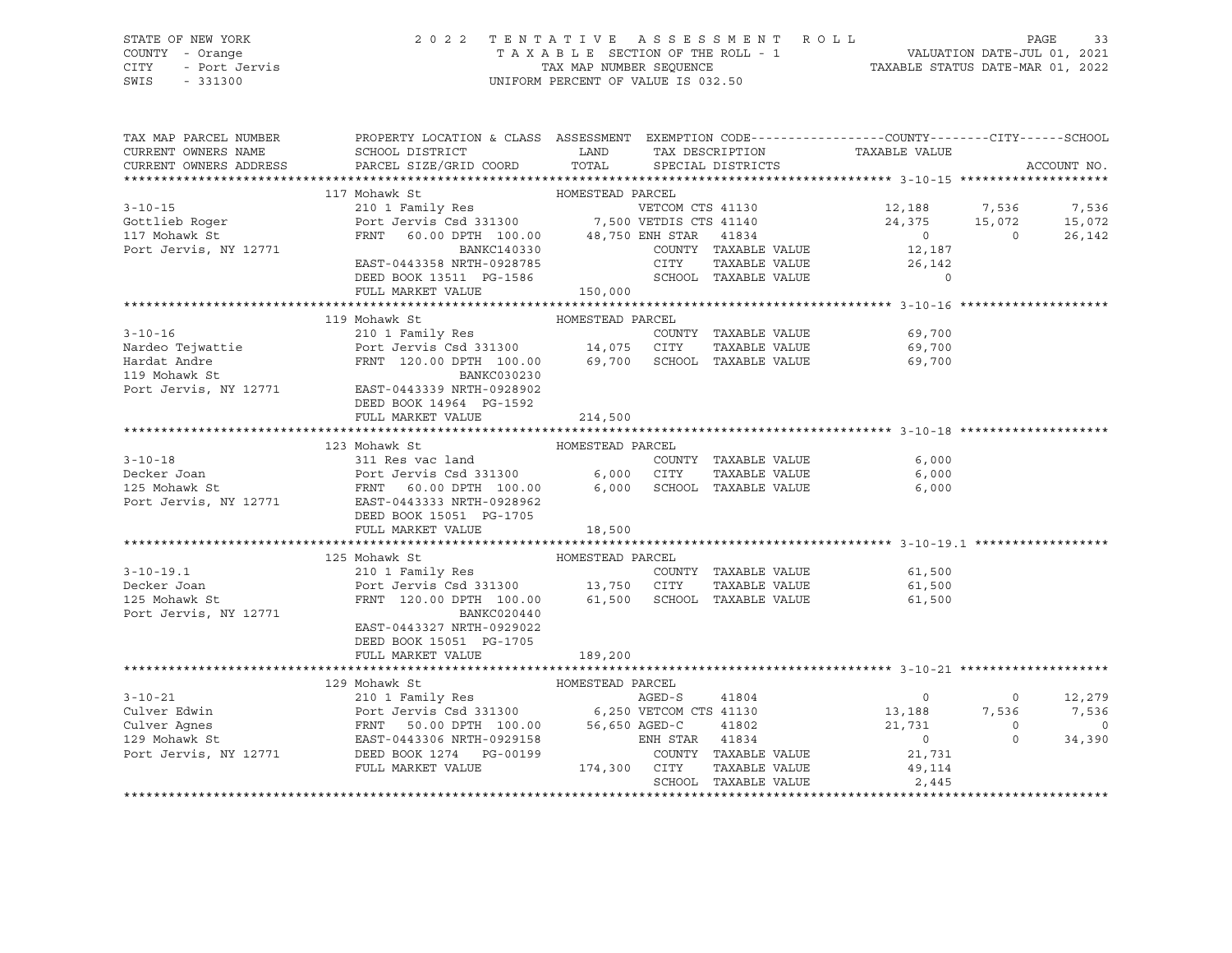## STATE OF NEW YORK 2 0 2 2 T E N T A T I V E A S S E S S M E N T R O L L PAGE 34 COUNTY - Orange T A X A B L E SECTION OF THE ROLL - 1 VALUATION DATE-JUL 01, 2021 CITY - Port Jervis TAX MAP NUMBER SEQUENCE TAXABLE STATUS DATE-MAR 01, 2022

| TAX MAP PARCEL NUMBER<br>CURRENT OWNERS NAME<br>CURRENT OWNERS ADDRESS                                                                                                                                                                             | PROPERTY LOCATION & CLASS ASSESSMENT EXEMPTION CODE---------------COUNTY-------CITY------SCHOOL<br>SCHOOL DISTRICT LAND<br>PARCEL SIZE/GRID COORD                                                                                    | TOTAL            |                | TAX DESCRIPTION TAXABLE VALUE<br>SPECIAL DISTRICTS |                | ACCOUNT NO.            |
|----------------------------------------------------------------------------------------------------------------------------------------------------------------------------------------------------------------------------------------------------|--------------------------------------------------------------------------------------------------------------------------------------------------------------------------------------------------------------------------------------|------------------|----------------|----------------------------------------------------|----------------|------------------------|
|                                                                                                                                                                                                                                                    |                                                                                                                                                                                                                                      |                  |                |                                                    |                |                        |
|                                                                                                                                                                                                                                                    |                                                                                                                                                                                                                                      |                  |                |                                                    |                |                        |
| $3 - 10 - 22$                                                                                                                                                                                                                                      |                                                                                                                                                                                                                                      |                  | BAS STAR 41854 | $\overline{0}$                                     | $\Omega$       | 13,770                 |
| Estenes Francis D                                                                                                                                                                                                                                  |                                                                                                                                                                                                                                      |                  |                | 58,750                                             |                |                        |
| Estenes Kelley A                                                                                                                                                                                                                                   |                                                                                                                                                                                                                                      |                  |                | 58,750                                             |                |                        |
| 131 Mohawk St                                                                                                                                                                                                                                      |                                                                                                                                                                                                                                      |                  |                | 44,980                                             |                |                        |
| Port Jervis, NY 12771 DEED BOOK 13245 PG-1618                                                                                                                                                                                                      |                                                                                                                                                                                                                                      |                  |                |                                                    |                |                        |
|                                                                                                                                                                                                                                                    | FULL MARKET VALUE                                                                                                                                                                                                                    | 180,800          |                |                                                    |                |                        |
|                                                                                                                                                                                                                                                    |                                                                                                                                                                                                                                      |                  |                |                                                    |                |                        |
|                                                                                                                                                                                                                                                    |                                                                                                                                                                                                                                      |                  |                |                                                    |                |                        |
|                                                                                                                                                                                                                                                    |                                                                                                                                                                                                                                      |                  |                | 44,400                                             |                |                        |
|                                                                                                                                                                                                                                                    |                                                                                                                                                                                                                                      |                  |                | 44,400                                             |                |                        |
|                                                                                                                                                                                                                                                    |                                                                                                                                                                                                                                      |                  |                | 44,400                                             |                |                        |
|                                                                                                                                                                                                                                                    |                                                                                                                                                                                                                                      |                  |                |                                                    |                |                        |
|                                                                                                                                                                                                                                                    |                                                                                                                                                                                                                                      |                  |                |                                                    |                |                        |
|                                                                                                                                                                                                                                                    |                                                                                                                                                                                                                                      |                  |                |                                                    |                |                        |
|                                                                                                                                                                                                                                                    |                                                                                                                                                                                                                                      |                  |                |                                                    |                |                        |
|                                                                                                                                                                                                                                                    |                                                                                                                                                                                                                                      |                  |                |                                                    |                |                        |
|                                                                                                                                                                                                                                                    |                                                                                                                                                                                                                                      |                  |                | 49,600                                             |                |                        |
|                                                                                                                                                                                                                                                    |                                                                                                                                                                                                                                      |                  | TAXABLE VALUE  | 49,600<br>49,600                                   |                |                        |
|                                                                                                                                                                                                                                                    |                                                                                                                                                                                                                                      |                  |                |                                                    |                |                        |
|                                                                                                                                                                                                                                                    | DEED BOOK 14207 PG-1245                                                                                                                                                                                                              |                  |                |                                                    |                |                        |
|                                                                                                                                                                                                                                                    | FULL MARKET VALUE                                                                                                                                                                                                                    | 152,600          |                |                                                    |                |                        |
|                                                                                                                                                                                                                                                    |                                                                                                                                                                                                                                      |                  |                |                                                    |                |                        |
| 3 Upper Canal HOMESTEAD PARCEL<br>210 1 Family Res<br>Raymond William L Port Jervis Csd 331300 14,000 COUNTY TAXABLE VALUE<br>3 Upper Canal St FRNT 112.00 DPTH 100.00 55,000 CITY TAXABLE VALUE 55,000<br>Port Jervis, NY 12771 EAST-             |                                                                                                                                                                                                                                      |                  |                |                                                    |                |                        |
|                                                                                                                                                                                                                                                    |                                                                                                                                                                                                                                      |                  |                |                                                    | $\Omega$       | 13,770                 |
|                                                                                                                                                                                                                                                    |                                                                                                                                                                                                                                      |                  |                |                                                    |                |                        |
|                                                                                                                                                                                                                                                    |                                                                                                                                                                                                                                      |                  |                |                                                    |                |                        |
|                                                                                                                                                                                                                                                    |                                                                                                                                                                                                                                      |                  |                |                                                    |                |                        |
|                                                                                                                                                                                                                                                    | DEED BOOK 13115 PG-57                                                                                                                                                                                                                |                  |                |                                                    |                |                        |
|                                                                                                                                                                                                                                                    | FULL MARKET VALUE                                                                                                                                                                                                                    | 169,200          |                |                                                    |                |                        |
|                                                                                                                                                                                                                                                    |                                                                                                                                                                                                                                      |                  |                |                                                    |                |                        |
|                                                                                                                                                                                                                                                    | 31 Cahoonzie St                                                                                                                                                                                                                      | HOMESTEAD PARCEL |                |                                                    |                |                        |
|                                                                                                                                                                                                                                                    |                                                                                                                                                                                                                                      |                  |                | 44,350                                             |                |                        |
|                                                                                                                                                                                                                                                    |                                                                                                                                                                                                                                      |                  |                | 44,350                                             |                |                        |
| 3-10-26<br>EXECUTE 210 1 Family Res<br>EXECUTE 210 1 Family Res<br>Port Jervis Csd 331300<br>PORT 72.00 DPTH 102.00<br>210 Family Res<br>PORT 72.00 DPTH 102.00<br>217 Santos Dr<br>FRNT 72.00 DPTH 102.00<br>217 Santos Dr<br>EXET-0442835 NRTH-0 |                                                                                                                                                                                                                                      |                  |                | 44,350                                             |                |                        |
|                                                                                                                                                                                                                                                    |                                                                                                                                                                                                                                      |                  |                |                                                    |                |                        |
|                                                                                                                                                                                                                                                    | DEED BOOK 12946 PG-1619                                                                                                                                                                                                              |                  |                |                                                    |                |                        |
|                                                                                                                                                                                                                                                    | FULL MARKET VALUE                                                                                                                                                                                                                    | 136,500          |                |                                                    |                |                        |
|                                                                                                                                                                                                                                                    |                                                                                                                                                                                                                                      |                  |                |                                                    |                |                        |
| $3 - 10 - 27$                                                                                                                                                                                                                                      | 29 Cahoonzie St                                                                                                                                                                                                                      |                  |                | $\overline{0}$                                     | $\overline{0}$ |                        |
| Stas Deborah                                                                                                                                                                                                                                       | COMMODIZIE ST FORESTEAD PARCEL<br>210 1 Family Res BAS ST BAS ST                                                                                                                                                                     |                  | BAS STAR 41854 | $\overline{0}$                                     | 3,788          | 13,770<br>$\mathbf{0}$ |
| 29 Cahoonzie St                                                                                                                                                                                                                                    | Port Jervis Csd 331300 7,500 421f Res I 44213 0<br>FRNT 60.00 DPTH 100.00 50,000 COUNTY TAXABLE VALUE 50,000 BANKC190321 CITY TAXABLE VALUE 46,212<br>EAST-0442786 NRTH-0929097 SCHOOL TAXABLE VALUE 36,230<br>FRNT BOOY 13572 DC 90 |                  |                |                                                    |                |                        |
| Port Jervis, NY 12771                                                                                                                                                                                                                              |                                                                                                                                                                                                                                      |                  |                |                                                    |                |                        |
|                                                                                                                                                                                                                                                    |                                                                                                                                                                                                                                      |                  |                |                                                    |                |                        |
|                                                                                                                                                                                                                                                    | DEED BOOK 13572 PG-909                                                                                                                                                                                                               |                  |                |                                                    |                |                        |
|                                                                                                                                                                                                                                                    | FULL MARKET VALUE                                                                                                                                                                                                                    | 153,800          |                |                                                    |                |                        |
|                                                                                                                                                                                                                                                    |                                                                                                                                                                                                                                      |                  |                |                                                    |                |                        |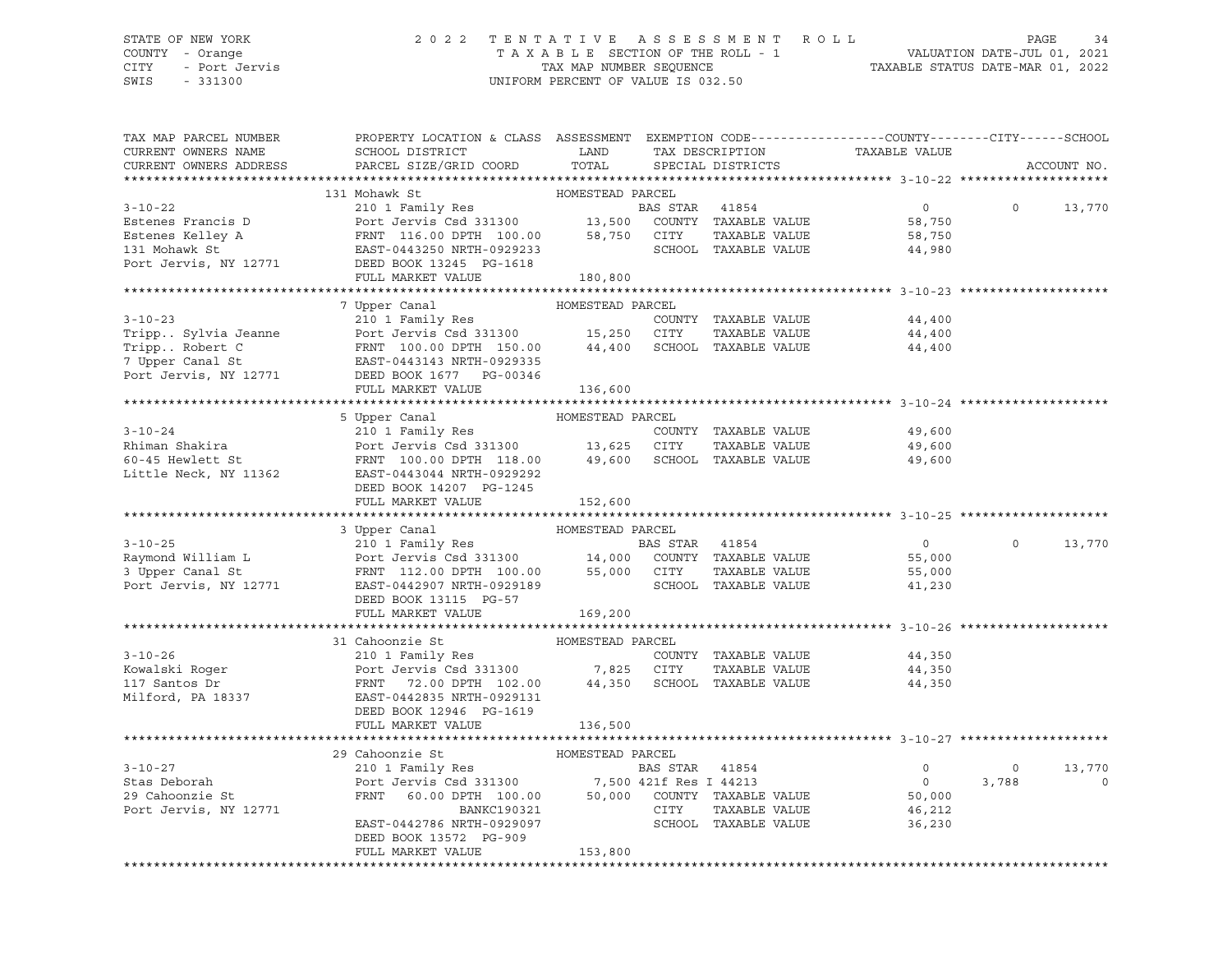| STATE OF NEW YORK 2 0<br>COUNTY - Orange<br>CITY - Port Jervis<br>SWIS - 331300                                                                                                                                                                                                                                                                                                                                                                     |                                                                                                  | UNIFORM PERCENT OF VALUE IS 032.50 |  | 2 0 2 2 TENTATIVE ASSESSMENT ROLL<br>TAXABLE SECTION OF THE ROLL - 1 VALUATION DATE-JUL 01, 2021<br>TAX MAP NUMBER SEQUENCE<br>TAXABLE STATUS DATE-MAR 01, 2022 |                   |              |
|-----------------------------------------------------------------------------------------------------------------------------------------------------------------------------------------------------------------------------------------------------------------------------------------------------------------------------------------------------------------------------------------------------------------------------------------------------|--------------------------------------------------------------------------------------------------|------------------------------------|--|-----------------------------------------------------------------------------------------------------------------------------------------------------------------|-------------------|--------------|
| TAX MAP PARCEL NUMBER<br>CURRENT OWNERS NAME<br>CURRENT OWNERS ADDRESS                                                                                                                                                                                                                                                                                                                                                                              | PROPERTY LOCATION & CLASS ASSESSMENT EXEMPTION CODE----------------COUNTY-------CITY------SCHOOL |                                    |  |                                                                                                                                                                 |                   | ACCOUNT NO.  |
|                                                                                                                                                                                                                                                                                                                                                                                                                                                     |                                                                                                  |                                    |  |                                                                                                                                                                 |                   |              |
|                                                                                                                                                                                                                                                                                                                                                                                                                                                     |                                                                                                  |                                    |  |                                                                                                                                                                 |                   |              |
|                                                                                                                                                                                                                                                                                                                                                                                                                                                     |                                                                                                  |                                    |  |                                                                                                                                                                 |                   |              |
|                                                                                                                                                                                                                                                                                                                                                                                                                                                     |                                                                                                  |                                    |  |                                                                                                                                                                 |                   |              |
|                                                                                                                                                                                                                                                                                                                                                                                                                                                     |                                                                                                  |                                    |  |                                                                                                                                                                 |                   |              |
|                                                                                                                                                                                                                                                                                                                                                                                                                                                     |                                                                                                  |                                    |  |                                                                                                                                                                 |                   |              |
|                                                                                                                                                                                                                                                                                                                                                                                                                                                     |                                                                                                  |                                    |  |                                                                                                                                                                 |                   |              |
|                                                                                                                                                                                                                                                                                                                                                                                                                                                     |                                                                                                  |                                    |  |                                                                                                                                                                 |                   |              |
|                                                                                                                                                                                                                                                                                                                                                                                                                                                     | FULL MARKET VALUE                                                                                | 140,900                            |  |                                                                                                                                                                 |                   |              |
|                                                                                                                                                                                                                                                                                                                                                                                                                                                     | 25 Cahoonzie St                                                                                  | HOMESTEAD PARCEL                   |  |                                                                                                                                                                 |                   |              |
| 3-10-29<br>Wilkerson Barbara (210 1 Family Res Res EM STAR 41834<br>25 Cahoonzie St Lt 65 Cahoonzie St Lt 65 Cahoonzie St 22,600 CUTY TAXABLE VALUE<br>Port Jervis, NY 12771 FRNT 60.00 DPTH 100.00<br>FRNT 00.000 PTH 100.00                                                                                                                                                                                                                       |                                                                                                  |                                    |  | $\overline{0}$                                                                                                                                                  |                   | $0 \t34,390$ |
|                                                                                                                                                                                                                                                                                                                                                                                                                                                     |                                                                                                  |                                    |  |                                                                                                                                                                 |                   |              |
|                                                                                                                                                                                                                                                                                                                                                                                                                                                     |                                                                                                  |                                    |  | 42,600<br>42,600                                                                                                                                                |                   |              |
|                                                                                                                                                                                                                                                                                                                                                                                                                                                     |                                                                                                  |                                    |  | 8,210                                                                                                                                                           |                   |              |
|                                                                                                                                                                                                                                                                                                                                                                                                                                                     | EAST-0442693 NRTH-0929024                                                                        |                                    |  |                                                                                                                                                                 |                   |              |
|                                                                                                                                                                                                                                                                                                                                                                                                                                                     | DEED BOOK 2282 PG-00399                                                                          |                                    |  |                                                                                                                                                                 |                   |              |
|                                                                                                                                                                                                                                                                                                                                                                                                                                                     | FULL MARKET VALUE                                                                                | 131,100                            |  |                                                                                                                                                                 |                   |              |
|                                                                                                                                                                                                                                                                                                                                                                                                                                                     |                                                                                                  |                                    |  |                                                                                                                                                                 |                   |              |
|                                                                                                                                                                                                                                                                                                                                                                                                                                                     |                                                                                                  |                                    |  | $\overline{0}$                                                                                                                                                  | $0 \qquad \qquad$ | 34,390       |
|                                                                                                                                                                                                                                                                                                                                                                                                                                                     |                                                                                                  |                                    |  | 44,500                                                                                                                                                          |                   |              |
|                                                                                                                                                                                                                                                                                                                                                                                                                                                     |                                                                                                  |                                    |  |                                                                                                                                                                 |                   |              |
|                                                                                                                                                                                                                                                                                                                                                                                                                                                     |                                                                                                  |                                    |  | 44,500<br>10,110                                                                                                                                                |                   |              |
| $\begin{tabular}{lllllllllllll} 3-10-30 & & & & & 23\text{ Cahoonzie St}& & & \text{HOMESTEAD PARCEL} \\ & & & & 210 1 Family Res & & & \text{ENH STR} & 41834 \\ \text{Holocher Gary} & & & \text{Port Jervis Csd 331300} & & & 7,500 & \text{COUNTY TAXABLE VALUE} \\ \text{Holocher Lynn} & & & \text{Lt} & 64 \text{ Cahoonzie St}& & & 44,500 & \text{CITY} & \text{TAXABLE VALUE} \\ 23 \text{ Cahoonzie St} & & \text{FRNT} & 60.00 DPTH & $ |                                                                                                  |                                    |  |                                                                                                                                                                 |                   |              |
|                                                                                                                                                                                                                                                                                                                                                                                                                                                     |                                                                                                  |                                    |  |                                                                                                                                                                 |                   |              |
|                                                                                                                                                                                                                                                                                                                                                                                                                                                     | FULL MARKET VALUE 136,900                                                                        |                                    |  |                                                                                                                                                                 |                   |              |
|                                                                                                                                                                                                                                                                                                                                                                                                                                                     | 21 Cahoonzie St                                                                                  | HOMESTEAD PARCEL                   |  |                                                                                                                                                                 |                   |              |
|                                                                                                                                                                                                                                                                                                                                                                                                                                                     |                                                                                                  |                                    |  |                                                                                                                                                                 | $\Omega$          | 34,390       |
|                                                                                                                                                                                                                                                                                                                                                                                                                                                     |                                                                                                  |                                    |  |                                                                                                                                                                 |                   |              |
| $\begin{tabular}{lllllllllllllllllllll} \multicolumn{3.5}{\textbf{3-10-31}} & \multicolumn{3.5}{\textbf{21} Canoonz1e St}} & \multicolumn{3.5}{\textbf{HOMESTEAD PARCEL}} & \multicolumn{3.5}{\textbf{210-31}} & \multicolumn{3.5}{\textbf{21} Canoonz1e St}} & \multicolumn{3.5}{\textbf{21} Canoonz1e St}} & \multicolumn{3.5}{\textbf{21} Canoonz1e St}} & \multicolumn{3.5}{\textbf{21} Canoonz1e St}} & \multicolumn{3.5}{\text$               |                                                                                                  |                                    |  |                                                                                                                                                                 |                   |              |
|                                                                                                                                                                                                                                                                                                                                                                                                                                                     |                                                                                                  |                                    |  |                                                                                                                                                                 |                   |              |
|                                                                                                                                                                                                                                                                                                                                                                                                                                                     |                                                                                                  |                                    |  |                                                                                                                                                                 |                   |              |
|                                                                                                                                                                                                                                                                                                                                                                                                                                                     | DEED BOOK 2089 PG-01109                                                                          |                                    |  |                                                                                                                                                                 |                   |              |
|                                                                                                                                                                                                                                                                                                                                                                                                                                                     | FULL MARKET VALUE 142,600                                                                        |                                    |  |                                                                                                                                                                 |                   |              |
|                                                                                                                                                                                                                                                                                                                                                                                                                                                     |                                                                                                  |                                    |  |                                                                                                                                                                 |                   |              |
|                                                                                                                                                                                                                                                                                                                                                                                                                                                     |                                                                                                  |                                    |  |                                                                                                                                                                 |                   | 1,130        |
|                                                                                                                                                                                                                                                                                                                                                                                                                                                     |                                                                                                  |                                    |  |                                                                                                                                                                 |                   | 34,390       |
|                                                                                                                                                                                                                                                                                                                                                                                                                                                     |                                                                                                  |                                    |  |                                                                                                                                                                 |                   |              |
|                                                                                                                                                                                                                                                                                                                                                                                                                                                     |                                                                                                  |                                    |  |                                                                                                                                                                 |                   |              |
| 19 Cahoonzie St (1,130 1,130 1,130 1,130 1,130 1,130 1,130 1,130 1,130 1,130 1,130 1,130 1,130 1,130 1,130 1,130 1,130 1,130 1,130 1,130 1,130 1,130 1,130 1,130 1,130 1,130 1,130 1,130 1,130 1,130 1,130 1,130 1,130 1,130 1                                                                                                                                                                                                                      |                                                                                                  |                                    |  |                                                                                                                                                                 |                   |              |
|                                                                                                                                                                                                                                                                                                                                                                                                                                                     |                                                                                                  |                                    |  |                                                                                                                                                                 |                   |              |
|                                                                                                                                                                                                                                                                                                                                                                                                                                                     | FULL MARKET VALUE                                                                                | 142,600                            |  |                                                                                                                                                                 |                   |              |
|                                                                                                                                                                                                                                                                                                                                                                                                                                                     |                                                                                                  |                                    |  |                                                                                                                                                                 |                   |              |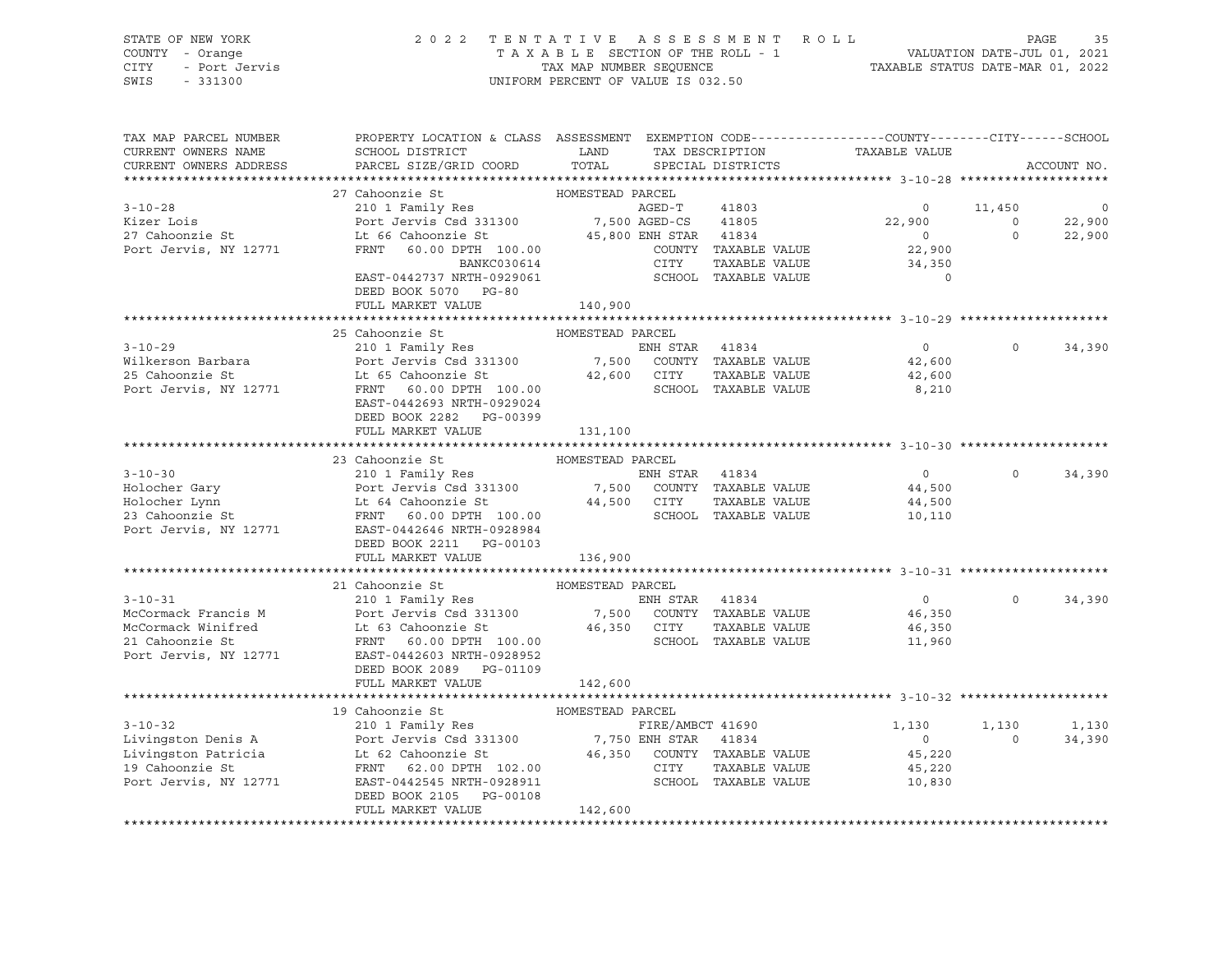| STATE OF NEW YORK                                                                                                                                                                                                                                                                                                                                                                                                                                | UNIFORM PERCENT OF VALUE IS 032.50                                                                                                                           | 2022 TENTATIVE ASSESSMENT ROLL PAGE 36<br>TAXABLE SECTION OF THE ROLL - 1 VALUATION DATE-JUL 01, 2021<br>TAX MAP NUMBER SEQUENCE TAXABLE STATUS DATE-MAR 01, 2022 |               |                          |               |
|--------------------------------------------------------------------------------------------------------------------------------------------------------------------------------------------------------------------------------------------------------------------------------------------------------------------------------------------------------------------------------------------------------------------------------------------------|--------------------------------------------------------------------------------------------------------------------------------------------------------------|-------------------------------------------------------------------------------------------------------------------------------------------------------------------|---------------|--------------------------|---------------|
| TAX MAP PARCEL NUMBER                                                                                                                                                                                                                                                                                                                                                                                                                            | PROPERTY LOCATION & CLASS ASSESSMENT EXEMPTION CODE----------------COUNTY-------CITY------SCHOOL                                                             |                                                                                                                                                                   |               |                          |               |
| CURRENT OWNERS NAME                                                                                                                                                                                                                                                                                                                                                                                                                              | ${\tt SCHOOD\,\, \, {\tt DISTRTCT}} {\small\quad \, {\tt LAND}} {\small\quad \, {\tt TAX\,\, \, {\tt DESCRIPTION}} {\small\quad \, {\tt TAXABLE\,\, VALUE}}$ |                                                                                                                                                                   |               |                          |               |
| CURRENT OWNERS ADDRESS                                                                                                                                                                                                                                                                                                                                                                                                                           | PARCEL SIZE/GRID COORD TOTAL SPECIAL DISTRICTS                                                                                                               |                                                                                                                                                                   |               |                          | ACCOUNT NO.   |
|                                                                                                                                                                                                                                                                                                                                                                                                                                                  |                                                                                                                                                              |                                                                                                                                                                   |               |                          |               |
|                                                                                                                                                                                                                                                                                                                                                                                                                                                  | 17 Cahoonzie St MOMESTEAD PARCEL                                                                                                                             |                                                                                                                                                                   |               |                          |               |
|                                                                                                                                                                                                                                                                                                                                                                                                                                                  |                                                                                                                                                              |                                                                                                                                                                   |               | $\overline{0}$<br>46,800 | $0 \t 13,770$ |
|                                                                                                                                                                                                                                                                                                                                                                                                                                                  |                                                                                                                                                              |                                                                                                                                                                   |               | 46,800                   |               |
| Fuller Anthony W<br>Fuller Trisha M<br>Fuller Trisha M<br>Let G1 Cahoonzie St<br>The G1 Cahoonzie St<br>FRNT 60.00 DPH 123.00<br>TAXABLE VALUE<br>TAXABLE VALUE<br>SCHOOL TAXABLE VALUE<br>SCHOOL TAXABLE VALUE<br>SCHOOL TAXABLE VALUE<br>TAXABLE V                                                                                                                                                                                             |                                                                                                                                                              |                                                                                                                                                                   |               | 33,030                   |               |
| Port Jervis, NY 12771                                                                                                                                                                                                                                                                                                                                                                                                                            | BANKC140330                                                                                                                                                  |                                                                                                                                                                   |               |                          |               |
|                                                                                                                                                                                                                                                                                                                                                                                                                                                  | EAST-0442468 NRTH-0928849                                                                                                                                    |                                                                                                                                                                   |               |                          |               |
|                                                                                                                                                                                                                                                                                                                                                                                                                                                  | DEED BOOK 6239 PG-130                                                                                                                                        |                                                                                                                                                                   |               |                          |               |
|                                                                                                                                                                                                                                                                                                                                                                                                                                                  | FULL MARKET VALUE 144,000                                                                                                                                    |                                                                                                                                                                   |               |                          |               |
|                                                                                                                                                                                                                                                                                                                                                                                                                                                  |                                                                                                                                                              |                                                                                                                                                                   |               |                          |               |
|                                                                                                                                                                                                                                                                                                                                                                                                                                                  | 6 Court Helaine                                                                                                                                              | HOMESTEAD PARCEL                                                                                                                                                  |               |                          |               |
|                                                                                                                                                                                                                                                                                                                                                                                                                                                  |                                                                                                                                                              |                                                                                                                                                                   |               | 59,000<br>59,000         |               |
|                                                                                                                                                                                                                                                                                                                                                                                                                                                  |                                                                                                                                                              |                                                                                                                                                                   |               |                          |               |
| 3-10-35<br>Cavalone Philip L<br>Cavalone Philip L<br>Example 210 1 Family Res<br>Port Jervis Csd 331300<br>Let 59 Court Helaine<br>210 1 Family Res<br>Port Jervis Csd 331300<br>21,000 CITY TAXABLE VALUE<br>TAXABLE VALUE<br>Port Jervis, NY 127                                                                                                                                                                                               |                                                                                                                                                              |                                                                                                                                                                   |               | 59,000                   |               |
|                                                                                                                                                                                                                                                                                                                                                                                                                                                  | EAST-0442518 NRTH-0928669                                                                                                                                    |                                                                                                                                                                   |               |                          |               |
|                                                                                                                                                                                                                                                                                                                                                                                                                                                  | DEED BOOK 14834 PG-1880                                                                                                                                      |                                                                                                                                                                   |               |                          |               |
|                                                                                                                                                                                                                                                                                                                                                                                                                                                  | FULL MARKET VALUE                                                                                                                                            | 181,500                                                                                                                                                           |               |                          |               |
|                                                                                                                                                                                                                                                                                                                                                                                                                                                  |                                                                                                                                                              |                                                                                                                                                                   |               |                          |               |
|                                                                                                                                                                                                                                                                                                                                                                                                                                                  |                                                                                                                                                              |                                                                                                                                                                   |               |                          |               |
|                                                                                                                                                                                                                                                                                                                                                                                                                                                  |                                                                                                                                                              |                                                                                                                                                                   |               | 4,000                    |               |
|                                                                                                                                                                                                                                                                                                                                                                                                                                                  |                                                                                                                                                              |                                                                                                                                                                   |               | 4,000                    |               |
|                                                                                                                                                                                                                                                                                                                                                                                                                                                  |                                                                                                                                                              |                                                                                                                                                                   |               | 4,000                    |               |
|                                                                                                                                                                                                                                                                                                                                                                                                                                                  |                                                                                                                                                              |                                                                                                                                                                   |               |                          |               |
|                                                                                                                                                                                                                                                                                                                                                                                                                                                  | FULL MARKET VALUE                                                                                                                                            |                                                                                                                                                                   |               |                          |               |
|                                                                                                                                                                                                                                                                                                                                                                                                                                                  |                                                                                                                                                              | 12,300                                                                                                                                                            |               |                          |               |
|                                                                                                                                                                                                                                                                                                                                                                                                                                                  |                                                                                                                                                              |                                                                                                                                                                   |               |                          |               |
| 3-10-37<br>Semerano Robert A<br>Semerano Mary Ann<br>Semerano Mary Ann<br>FRNT 100.00 DPTH 125.00 7,600 SCHOOL TAXABLE VALUE<br>FRNT 100.00 DPTH 125.00 7,600 SCHOOL TAXABLE VALUE<br>426 Vista Ct<br>Brick, NJ 08724 DEED BOOK 2357 PG-0007                                                                                                                                                                                                     |                                                                                                                                                              |                                                                                                                                                                   |               | 7,600                    |               |
|                                                                                                                                                                                                                                                                                                                                                                                                                                                  |                                                                                                                                                              |                                                                                                                                                                   | TAXABLE VALUE | 7,600                    |               |
|                                                                                                                                                                                                                                                                                                                                                                                                                                                  |                                                                                                                                                              |                                                                                                                                                                   |               | 7,600                    |               |
|                                                                                                                                                                                                                                                                                                                                                                                                                                                  |                                                                                                                                                              |                                                                                                                                                                   |               |                          |               |
|                                                                                                                                                                                                                                                                                                                                                                                                                                                  |                                                                                                                                                              |                                                                                                                                                                   |               |                          |               |
|                                                                                                                                                                                                                                                                                                                                                                                                                                                  | FULL MARKET VALUE                                                                                                                                            | 23,400                                                                                                                                                            |               |                          |               |
|                                                                                                                                                                                                                                                                                                                                                                                                                                                  |                                                                                                                                                              |                                                                                                                                                                   |               |                          |               |
|                                                                                                                                                                                                                                                                                                                                                                                                                                                  |                                                                                                                                                              |                                                                                                                                                                   |               |                          |               |
| $\begin{tabular}{lcccccc} 3-10-38 & & & 19 & \text{Robert St} & & & \text{HOMESTEAD PARCH} \\ & & 210 & 1 & Family Res & & & \text{COUNTY TAXABLE VALUE} \\ \text{Semerano Robert A} & & \text{Port Jervis Csd 331300} & & 10,350 & CITY & TAXABLE VALUE \\ \text{Semerano Mary Ann & & \text{FRNT} & 91.00 DPTH & 83.00 & 69,100 & SCHOOL TAXABLE VALUE \\ & & & 26 Vista Ct & & & \text{EAST-0442323 NRTH-0928680} \\ \text{Brick, NJ 08724 &$ |                                                                                                                                                              |                                                                                                                                                                   |               | 69,100<br>69,100         |               |
|                                                                                                                                                                                                                                                                                                                                                                                                                                                  |                                                                                                                                                              |                                                                                                                                                                   |               | 69,100                   |               |
|                                                                                                                                                                                                                                                                                                                                                                                                                                                  |                                                                                                                                                              |                                                                                                                                                                   |               |                          |               |
|                                                                                                                                                                                                                                                                                                                                                                                                                                                  |                                                                                                                                                              |                                                                                                                                                                   |               |                          |               |
|                                                                                                                                                                                                                                                                                                                                                                                                                                                  | FULL MARKET VALUE                                                                                                                                            | 212,600                                                                                                                                                           |               |                          |               |
|                                                                                                                                                                                                                                                                                                                                                                                                                                                  |                                                                                                                                                              |                                                                                                                                                                   |               |                          |               |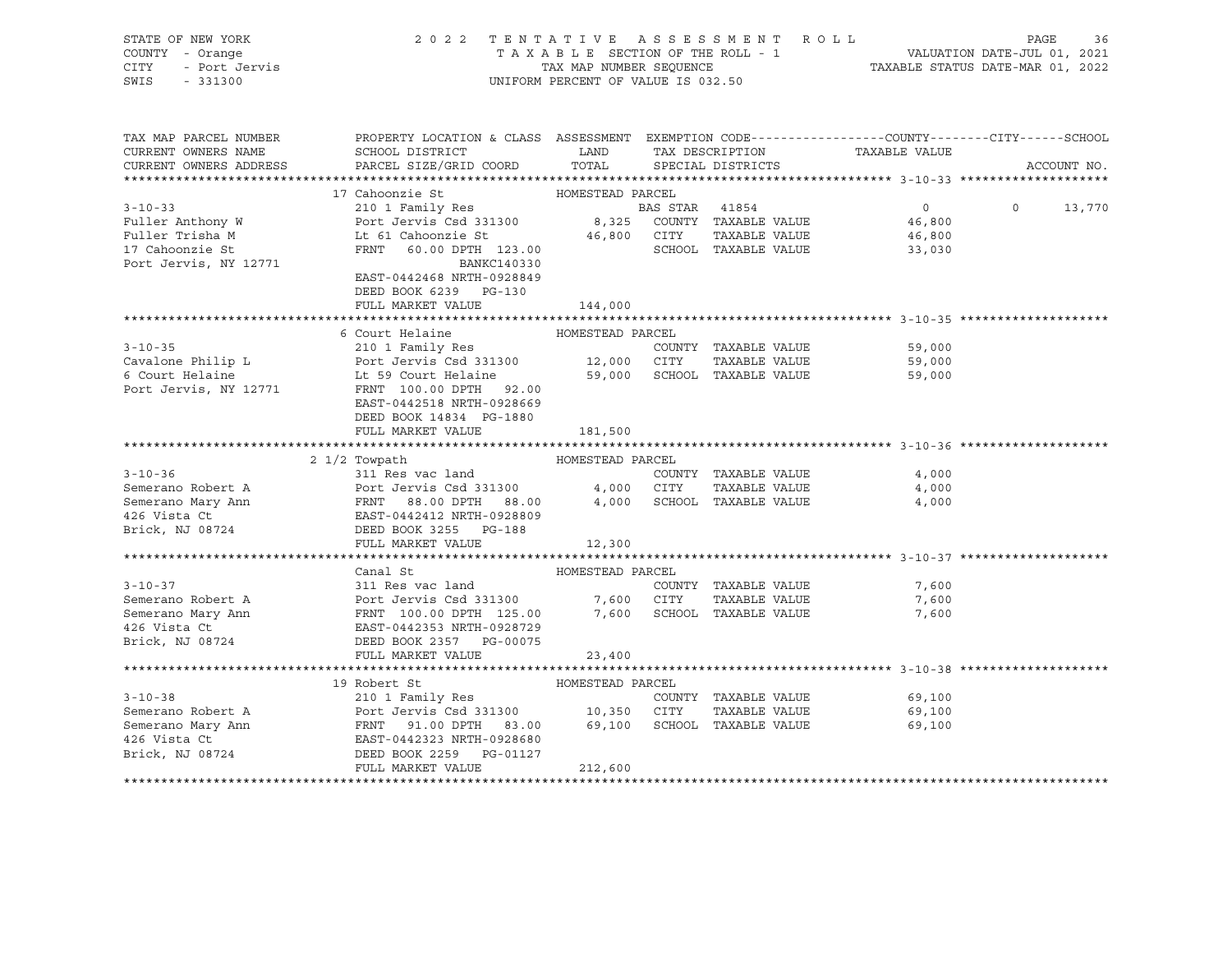| STATE OF NEW YORK<br>COUNTY - Orange<br>- Port Jervis<br>- 331300<br>CITY<br>SWIS<br>$-331300$ | 2022 TENTATIVE ASSESSMENT ROLL                                                                                                                                               | UNIFORM PERCENT OF VALUE IS 032.50 |        |                                                    | T A X A B L E SECTION OF THE ROLL - 1 VALUATION DATE-JUL 01, 2021<br>TAX MAP NUMBER SEQUENCE<br>INIEOPM DEPCENT OF VALUE IS 022 EQ. |                | PAGE<br>37  |
|------------------------------------------------------------------------------------------------|------------------------------------------------------------------------------------------------------------------------------------------------------------------------------|------------------------------------|--------|----------------------------------------------------|-------------------------------------------------------------------------------------------------------------------------------------|----------------|-------------|
| TAX MAP PARCEL NUMBER<br>CURRENT OWNERS NAME<br>CURRENT OWNERS ADDRESS                         | PROPERTY LOCATION & CLASS ASSESSMENT EXEMPTION CODE---------------COUNTY-------CITY------SCHOOL<br>SCHOOL DISTRICT<br>PARCEL SIZE/GRID COORD                                 | LAND<br>TOTAL                      |        | TAX DESCRIPTION TAXABLE VALUE<br>SPECIAL DISTRICTS |                                                                                                                                     |                | ACCOUNT NO. |
|                                                                                                |                                                                                                                                                                              |                                    |        |                                                    |                                                                                                                                     |                |             |
|                                                                                                | 15 Rear Robert St                                                                                                                                                            | HOMESTEAD PARCEL                   |        |                                                    |                                                                                                                                     |                |             |
| $3 - 10 - 39.1$                                                                                | 311 Res vac land                                                                                                                                                             |                                    |        | COUNTY TAXABLE VALUE                               | 500                                                                                                                                 |                |             |
| Semerano Robert A                                                                              | Port Jervis Csd 331300                                                                                                                                                       | 500 CITY                           |        | TAXABLE VALUE                                      | 500                                                                                                                                 |                |             |
|                                                                                                |                                                                                                                                                                              |                                    |        | 500 SCHOOL TAXABLE VALUE                           | 500                                                                                                                                 |                |             |
|                                                                                                |                                                                                                                                                                              |                                    |        |                                                    |                                                                                                                                     |                |             |
|                                                                                                |                                                                                                                                                                              |                                    |        |                                                    |                                                                                                                                     |                |             |
|                                                                                                | DEED BOOK 3356 PG-99                                                                                                                                                         |                                    |        |                                                    |                                                                                                                                     |                |             |
|                                                                                                | FULL MARKET VALUE                                                                                                                                                            | 1,500                              |        |                                                    |                                                                                                                                     |                |             |
|                                                                                                |                                                                                                                                                                              |                                    |        |                                                    |                                                                                                                                     |                |             |
|                                                                                                | 4 Rear Court Helaine                                                                                                                                                         | HOMESTEAD PARCEL                   |        |                                                    |                                                                                                                                     |                |             |
| $3 - 10 - 39.2$                                                                                | 311 Res vac land                                                                                                                                                             | 450 CITY                           |        | COUNTY TAXABLE VALUE                               | 450                                                                                                                                 |                |             |
| Kowal Peter N<br>Kowal Linda A                                                                 | Port Jervis Csd 331300<br>No Street Frontage                                                                                                                                 |                                    |        | TAXABLE VALUE<br>450 SCHOOL TAXABLE VALUE          | 450<br>450                                                                                                                          |                |             |
| 4 Court Helaine                                                                                | FRNT 91.00 DPTH 15.00                                                                                                                                                        |                                    |        |                                                    |                                                                                                                                     |                |             |
| Port Jervis, NY 12771                                                                          | EAST-0442418 NRTH-0928677                                                                                                                                                    |                                    |        |                                                    |                                                                                                                                     |                |             |
|                                                                                                | DEED BOOK 3672 PG-246                                                                                                                                                        |                                    |        |                                                    |                                                                                                                                     |                |             |
|                                                                                                | FULL MARKET VALUE                                                                                                                                                            | 1,400                              |        |                                                    |                                                                                                                                     |                |             |
|                                                                                                |                                                                                                                                                                              |                                    |        |                                                    |                                                                                                                                     |                |             |
|                                                                                                | 17 Robert St                                                                                                                                                                 | HOMESTEAD PARCEL                   |        |                                                    |                                                                                                                                     |                |             |
| $3 - 10 - 40$                                                                                  | 210 1 Family Res                                                                                                                                                             |                                    | AGED-C | 41802                                              | 17,940                                                                                                                              | $\circ$        | $\circ$     |
| Celestina Judith W                                                                             | Port Jervis Csd 331300 12,425 ENH STAR 41834                                                                                                                                 |                                    |        |                                                    | $\overline{0}$                                                                                                                      | $\circ$        | 34,390      |
| 17 Robert St                                                                                   | FRNT 120.00 DPTH 80.00 59,800 COUNTY TAXABLE VALUE                                                                                                                           |                                    |        |                                                    | 41,860                                                                                                                              |                |             |
| Port Jervis, NY 12771                                                                          | EAST-0442406 NRTH-0928584                                                                                                                                                    |                                    | CITY   | TAXABLE VALUE                                      | 59,800                                                                                                                              |                |             |
|                                                                                                | DEED BOOK 2189 PG-00622                                                                                                                                                      |                                    |        | SCHOOL TAXABLE VALUE                               | 25,410                                                                                                                              |                |             |
|                                                                                                | FULL MARKET VALUE                                                                                                                                                            | 184,000                            |        |                                                    |                                                                                                                                     |                |             |
|                                                                                                | 4 Court Helaine                                                                                                                                                              | HOMESTEAD PARCEL                   |        |                                                    |                                                                                                                                     |                |             |
| $3 - 10 - 41$                                                                                  | 210 1 Family Res                                                                                                                                                             |                                    |        | VETCOM CTS 41130                                   | 13,188                                                                                                                              | 7,536          | 7,536       |
| Kowal Peter N                                                                                  |                                                                                                                                                                              |                                    |        |                                                    | $\overline{0}$                                                                                                                      | $\overline{0}$ | 13,770      |
| Kowal Linda A                                                                                  | Port Jervis Csd 331300<br>Port Jervis Csd 331300 10,200 BAS STAR 41854<br>FRNT 80.00 DPTH 105.00 58,750 COUNTY TAXABLE VALUE<br>EAST-0442436 NRTH-0928614 CITY TAXABLE VALUE |                                    |        |                                                    | 45,562                                                                                                                              |                |             |
| 4 Court Helaine                                                                                |                                                                                                                                                                              |                                    |        |                                                    | 51,214                                                                                                                              |                |             |
| Port Jervis, NY 12771                                                                          | DEED BOOK 2163 PG-00408                                                                                                                                                      |                                    |        | SCHOOL TAXABLE VALUE                               | 37,444                                                                                                                              |                |             |
|                                                                                                | FULL MARKET VALUE                                                                                                                                                            | 180,800                            |        |                                                    |                                                                                                                                     |                |             |
|                                                                                                |                                                                                                                                                                              |                                    |        |                                                    |                                                                                                                                     |                |             |
|                                                                                                | 35 Cahoonzie St                                                                                                                                                              | HOMESTEAD PARCEL                   |        |                                                    |                                                                                                                                     |                |             |
| $3 - 10 - 42$                                                                                  | 210 1 Family Res<br>Port Jervis Csd 331300 12,250 COUNTY TAXABLE VALUE                                                                                                       | <b>BAS STAR</b> 41854              |        |                                                    | $\overline{0}$                                                                                                                      | $\circ$        | 13,770      |
| Wilson Clinton M                                                                               |                                                                                                                                                                              |                                    |        |                                                    | 66,900                                                                                                                              |                |             |
| 35 Cahoonzie St                                                                                | FRNT 100.00 DPTH 118.00 66,900 CITY                                                                                                                                          |                                    |        | TAXABLE VALUE                                      | 66,900                                                                                                                              |                |             |
| Port Jervis, NY 12771                                                                          | EAST-0442975 NRTH-0929235<br>DEED BOOK 4795 PG-27                                                                                                                            |                                    |        | SCHOOL TAXABLE VALUE                               | 53,130                                                                                                                              |                |             |
|                                                                                                | FULL MARKET VALUE                                                                                                                                                            | 205,800                            |        |                                                    |                                                                                                                                     |                |             |
|                                                                                                |                                                                                                                                                                              |                                    |        |                                                    |                                                                                                                                     |                |             |
|                                                                                                | 41-61 Reservoir Ave                                                                                                                                                          | NON-HOMESTEAD PARCEL               |        |                                                    |                                                                                                                                     |                |             |
| $4 - 1 - 2$                                                                                    | 322 Rural vac>10                                                                                                                                                             |                                    |        | COUNTY TAXABLE VALUE                               | 44,200                                                                                                                              |                |             |
| Ward Lambert Design LX LLC                                                                     | Port Jervis Csd 331300                                                                                                                                                       | 44,200                             | CITY   | TAXABLE VALUE                                      | 44,200                                                                                                                              |                |             |
| 8 Johnson Ave                                                                                  | ACRES 24.10                                                                                                                                                                  | 44,200                             |        | SCHOOL TAXABLE VALUE                               | 44,200                                                                                                                              |                |             |
| Port Jervis, NY 12771                                                                          | EAST-0440131 NRTH-0930317                                                                                                                                                    |                                    |        |                                                    |                                                                                                                                     |                |             |
|                                                                                                | DEED BOOK 14709 PG-51                                                                                                                                                        |                                    |        |                                                    |                                                                                                                                     |                |             |
|                                                                                                | FULL MARKET VALUE                                                                                                                                                            | 136,000                            |        |                                                    |                                                                                                                                     |                |             |
|                                                                                                |                                                                                                                                                                              |                                    |        |                                                    |                                                                                                                                     |                |             |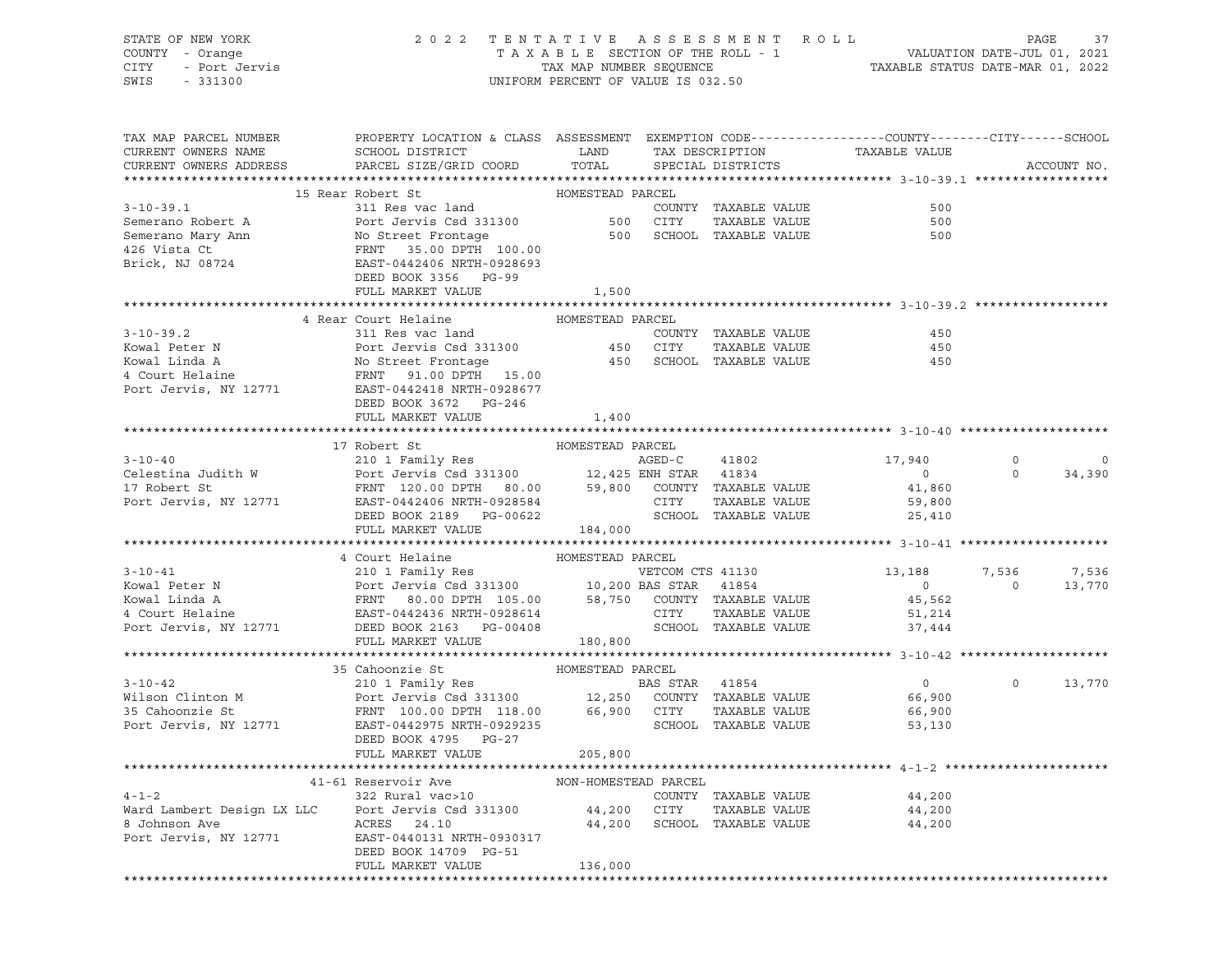STATE OF NEW YORK 2 0 2 2 T E N T A T I V E A S S E S S M E N T R O L L PAGE 38 COUNTY - Orange T A X A B L E SECTION OF THE ROLL - 1 VALUATION DATE-JUL 01, 2021 CITY - Port Jervis TAX MAP NUMBER SEQUENCE TAXABLE STATUS DATE-MAR 01, 2022 SWIS - 331300 UNIFORM PERCENT OF VALUE IS 032.50

| TAX MAP PARCEL NUMBER                 | PROPERTY LOCATION & CLASS ASSESSMENT EXEMPTION CODE----------------COUNTY-------CITY------SCHOOL                                                                           |                  |          |                      |                             |         |               |
|---------------------------------------|----------------------------------------------------------------------------------------------------------------------------------------------------------------------------|------------------|----------|----------------------|-----------------------------|---------|---------------|
| CURRENT OWNERS NAME                   | SCHOOL DISTRICT                                                                                                                                                            | <b>LAND</b>      |          | TAX DESCRIPTION      | TAXABLE VALUE               |         |               |
| CURRENT OWNERS ADDRESS                | PARCEL SIZE/GRID COORD                                                                                                                                                     | TOTAL            |          | SPECIAL DISTRICTS    |                             |         | ACCOUNT NO.   |
|                                       | 18 Maiden Ln                                                                                                                                                               |                  |          |                      |                             |         |               |
| $4 - 1 - 3$                           |                                                                                                                                                                            |                  |          |                      | $\overline{0}$              |         | $0 \t 13,770$ |
| Beecher Christopher                   |                                                                                                                                                                            |                  |          |                      | 86,000                      |         |               |
|                                       | FRNT 75.00 DPTH 320.00 86,000 CITY                                                                                                                                         |                  |          |                      |                             |         |               |
| Kopp Joyce                            |                                                                                                                                                                            |                  |          | TAXABLE VALUE        | 86,000                      |         |               |
| 18 Maiden Ln<br>Port Jervis, NY 12771 | BANKC061155                                                                                                                                                                |                  |          | SCHOOL TAXABLE VALUE | 72,230                      |         |               |
|                                       | EAST-0440798 NRTH-0930072                                                                                                                                                  |                  |          |                      |                             |         |               |
|                                       | DEED BOOK 12604 PG-576                                                                                                                                                     |                  |          |                      |                             |         |               |
|                                       | FULL MARKET VALUE                                                                                                                                                          | 264,600          |          |                      |                             |         |               |
|                                       | 16 Maiden Ln                                                                                                                                                               | HOMESTEAD PARCEL |          |                      |                             |         |               |
| $4 - 1 - 4$                           | 210 1 Family Res                                                                                                                                                           |                  |          | COUNTY TAXABLE VALUE | 57,500                      |         |               |
|                                       |                                                                                                                                                                            |                  |          | TAXABLE VALUE        | 57,500                      |         |               |
|                                       | Rozyla-Rieg Diana (1997) 210 1 Tamily Rose (1997) 15,500 COONT TAXABLE VALUE<br>6 Fiske Trl (1997) 6 Fiske Trl (1997) 75.00 DPTH 320.00 (1997) 57,500 SCHOOL TAXABLE VALUE |                  |          |                      |                             |         |               |
| Hopatcong, NJ 07843                   | ACRES<br>1.10                                                                                                                                                              |                  |          |                      | 57,500                      |         |               |
|                                       |                                                                                                                                                                            |                  |          |                      |                             |         |               |
|                                       | EAST-0440750 NRTH-0930017                                                                                                                                                  |                  |          |                      |                             |         |               |
|                                       | DEED BOOK 14620 PG-1799                                                                                                                                                    |                  |          |                      |                             |         |               |
|                                       | FULL MARKET VALUE                                                                                                                                                          | 176,900          |          |                      |                             |         |               |
|                                       | 14 Maiden Ln                                                                                                                                                               | HOMESTEAD PARCEL |          |                      |                             |         |               |
| $4 - 1 - 5$                           | 210 1 Family Res                                                                                                                                                           |                  | ENH STAR | 41834                | $\overline{0}$              | $\circ$ | 34,390        |
|                                       |                                                                                                                                                                            |                  |          |                      | 61,100                      |         |               |
|                                       |                                                                                                                                                                            |                  |          |                      | 61,100                      |         |               |
| 14 Maiden Ln                          | EAST-0440695 NRTH-0929954                                                                                                                                                  |                  |          | SCHOOL TAXABLE VALUE | 26,710                      |         |               |
| Port Jervis, NY 12771                 | DEED BOOK 2115 PG-977                                                                                                                                                      |                  |          |                      |                             |         |               |
|                                       | FULL MARKET VALUE                                                                                                                                                          | 188,000          |          |                      |                             |         |               |
|                                       |                                                                                                                                                                            |                  |          |                      |                             |         |               |
|                                       | 10 Maiden Ln Rear MOMESTEAD PARCEL                                                                                                                                         |                  |          |                      |                             |         |               |
| $4 - 1 - 6$                           |                                                                                                                                                                            |                  |          | COUNTY TAXABLE VALUE | 41,000                      |         |               |
| Perez Guillermo J                     |                                                                                                                                                                            |                  |          | TAXABLE VALUE        | 41,000                      |         |               |
| Wasserman Nadine A                    | 210 1 Family Res<br>Port Jervis Csd 331300 18,450 CITY TAXABLE VALUE<br>FRNT 100.00 DPTH 205.00 41,000 SCHOOL TAXABLE VALUE                                                |                  |          |                      | 41,000                      |         |               |
|                                       | 1420 Centre Ave Apt 508 EAST-0440595 NRTH-0929909                                                                                                                          |                  |          |                      |                             |         |               |
| Pittsburgh, PA 15219                  | DEED BOOK 14047 PG-179                                                                                                                                                     |                  |          |                      |                             |         |               |
|                                       | FULL MARKET VALUE                                                                                                                                                          | 126,200          |          |                      |                             |         |               |
|                                       |                                                                                                                                                                            |                  |          |                      |                             |         |               |
|                                       | 12 Maiden Ln                                                                                                                                                               | HOMESTEAD PARCEL |          |                      |                             |         |               |
| $4 - 1 - 7$                           | 210 1 Family Res                                                                                                                                                           |                  |          |                      | COUNTY TAXABLE VALUE 58,250 |         |               |
| Greer Jean                            |                                                                                                                                                                            |                  |          | TAXABLE VALUE        | 58,250                      |         |               |
| Greer Jean<br>Oneill; Ellen G         | Port Jervis Csd 331300              13,950     CITY      TAXABLE VALUE<br>FRNT     94.00 DPTH   115.00          58,250     SCHOOL   TAXABLE VALUE                          |                  |          |                      | 58,250                      |         |               |
|                                       | $C/O$ Eileen Pecyna $EAST-0440678$ NRTH-0929822                                                                                                                            |                  |          |                      |                             |         |               |
| 12 Maiden Ln                          | DEED BOOK 5074 PG-173                                                                                                                                                      |                  |          |                      |                             |         |               |
| Port Jervis, NY 12771                 | FULL MARKET VALUE                                                                                                                                                          | 179,200          |          |                      |                             |         |               |
|                                       |                                                                                                                                                                            |                  |          |                      |                             |         |               |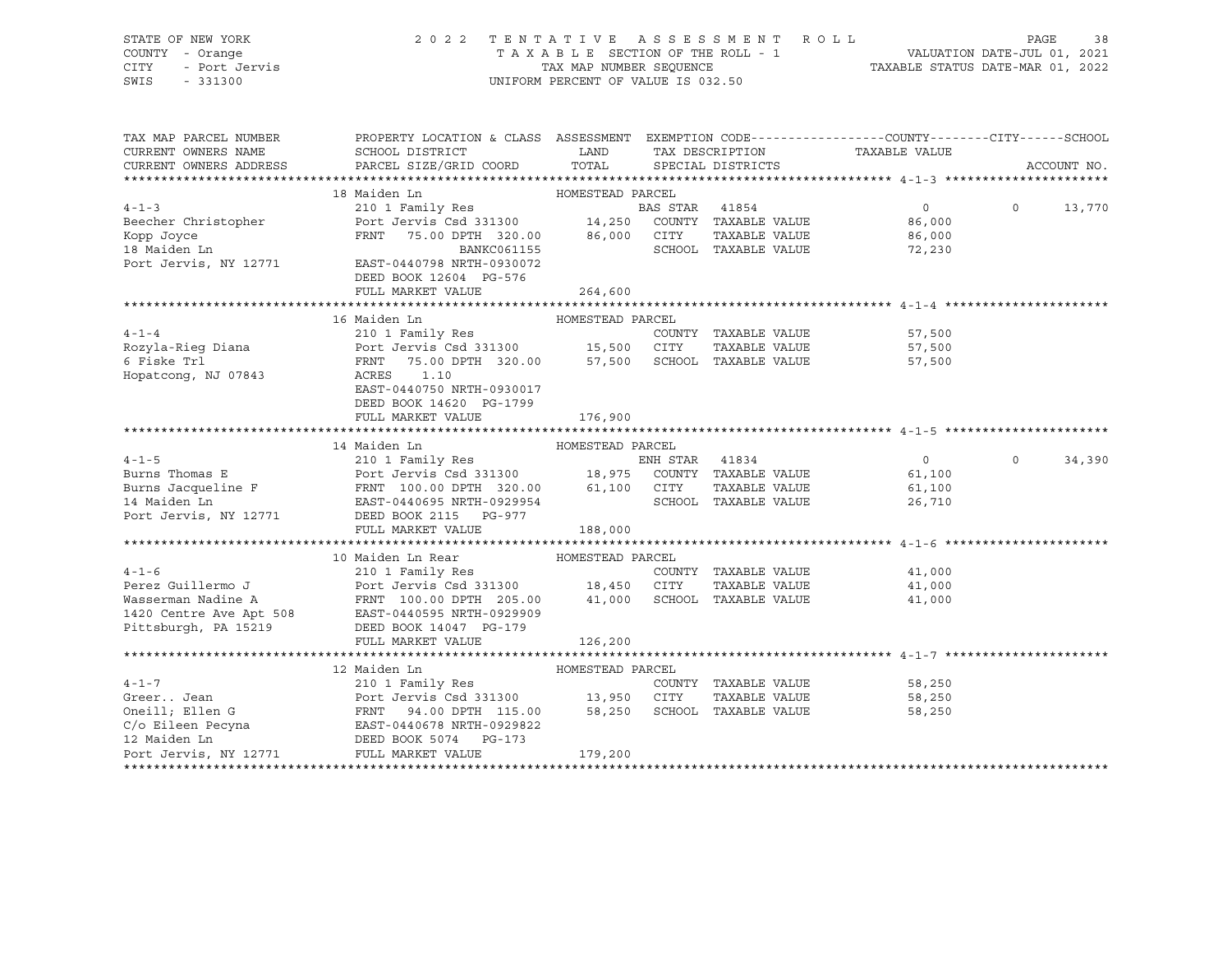### STATE OF NEW YORK 2 0 2 2 T E N T A T I V E A S S E S S M E N T R O L L PAGE 39 COUNTY - Orange T A X A B L E SECTION OF THE ROLL - 1 VALUATION DATE-JUL 01, 2021 CITY - Port Jervis TAX MAP NUMBER SEQUENCE TAXABLE STATUS DATE-MAR 01, 2022

| TAX MAP PARCEL NUMBER                                                                                                                                         | PROPERTY LOCATION & CLASS ASSESSMENT EXEMPTION CODE---------------COUNTY-------CITY------SCHOOL                                                         |                              |                  |                      |                               |                |             |
|---------------------------------------------------------------------------------------------------------------------------------------------------------------|---------------------------------------------------------------------------------------------------------------------------------------------------------|------------------------------|------------------|----------------------|-------------------------------|----------------|-------------|
| CURRENT OWNERS NAME                                                                                                                                           | SCHOOL DISTRICT                                                                                                                                         | LAND                         |                  |                      | TAX DESCRIPTION TAXABLE VALUE |                |             |
| CURRENT OWNERS ADDRESS                                                                                                                                        | PARCEL SIZE/GRID COORD                                                                                                                                  | TOTAL                        |                  | SPECIAL DISTRICTS    |                               |                | ACCOUNT NO. |
|                                                                                                                                                               |                                                                                                                                                         |                              |                  |                      |                               |                |             |
|                                                                                                                                                               | 6 Maiden Ln                                                                                                                                             | HOMESTEAD PARCEL             |                  |                      |                               |                |             |
| $4 - 1 - 8.1$                                                                                                                                                 | 210 1 Family Res                                                                                                                                        |                              | BAS STAR 41854   |                      | $\Omega$                      | $\Omega$       | 13,770      |
| Susan A Clayton Living Trust Port Jervis Csd 331300 9,225 COUNTY TAXABLE VALUE                                                                                |                                                                                                                                                         |                              |                  |                      | 72,600                        |                |             |
| 6 Maiden Ln                                                                                                                                                   | FRNT 50.00 DPTH 200.00 72,600 CITY                                                                                                                      |                              |                  | TAXABLE VALUE        | 72,600                        |                |             |
| Port Jervis, NY 12771                                                                                                                                         | EAST-0440563 NRTH-0929767                                                                                                                               |                              |                  | SCHOOL TAXABLE VALUE | 58,830                        |                |             |
|                                                                                                                                                               | DEED BOOK 13744 PG-1497                                                                                                                                 |                              |                  |                      |                               |                |             |
|                                                                                                                                                               | FULL MARKET VALUE                                                                                                                                       | 223,400                      |                  |                      |                               |                |             |
|                                                                                                                                                               |                                                                                                                                                         |                              |                  |                      |                               |                |             |
|                                                                                                                                                               |                                                                                                                                                         |                              |                  |                      |                               |                |             |
|                                                                                                                                                               | 8 Maiden Ln                                                                                                                                             | HOMESTEAD PARCEL             |                  |                      |                               |                |             |
| 4-1-8.2<br>The Gloria J Laizure Irr Trst Port Jervis Csd 331300 9,225 AGED-C                                                                                  |                                                                                                                                                         |                              | VETWAR CTS 41120 |                      | 7,500                         | 4,522          | 4,522       |
|                                                                                                                                                               |                                                                                                                                                         |                              |                  | 41802                | 4,250                         | $\overline{0}$ | $\circ$     |
|                                                                                                                                                               | FRNT 50.00 DPTH 200.00 50,000 ENH STAR 41834                                                                                                            |                              |                  |                      | $\overline{0}$                | $\Omega$       | 34,390      |
|                                                                                                                                                               | EAST-0440597 NRTH-0929804                                                                                                                               |                              |                  | COUNTY TAXABLE VALUE | 38,250                        |                |             |
| The Gloria J Laizure 111 -<br>Wimer as Trustee Nancy E FRNT 50.00 DF1n 2001.<br>Jean L Barton as Trustee EAST-0440597 NRTH-0929804<br>DEED BOOK 14400 PG-1000 |                                                                                                                                                         |                              | CITY             | TAXABLE VALUE        | 45,478                        |                |             |
| Port Jervis, NY 12771 FULL MARKET VALUE                                                                                                                       |                                                                                                                                                         | 153,800 SCHOOL TAXABLE VALUE |                  |                      | 11,088                        |                |             |
|                                                                                                                                                               |                                                                                                                                                         |                              |                  |                      |                               |                |             |
|                                                                                                                                                               | 19 Reservoir Ave                                                                                                                                        | HOMESTEAD PARCEL             |                  |                      |                               |                |             |
| $4 - 1 - 9$                                                                                                                                                   |                                                                                                                                                         |                              |                  |                      | $\overline{0}$                | $\Omega$       | 34,390      |
| Wagner William A Jr                                                                                                                                           |                                                                                                                                                         |                              |                  |                      | 55,300                        |                |             |
| 19 Reservoir Ave                                                                                                                                              | FRNT 50.00 DPTH 100.00 55,300 CITY                                                                                                                      |                              |                  | TAXABLE VALUE        | 55,300                        |                |             |
| Port Jervis, NY 12771                                                                                                                                         | EAST-0440575 NRTH-0929671                                                                                                                               |                              |                  | SCHOOL TAXABLE VALUE | 20,910                        |                |             |
|                                                                                                                                                               | DEED BOOK 2987 PG-00277                                                                                                                                 |                              |                  |                      |                               |                |             |
|                                                                                                                                                               | FULL MARKET VALUE                                                                                                                                       | 170,200                      |                  |                      |                               |                |             |
|                                                                                                                                                               |                                                                                                                                                         |                              |                  |                      |                               |                |             |
|                                                                                                                                                               | 21 Reservoir Ave                                                                                                                                        | HOMESTEAD PARCEL             |                  |                      |                               |                |             |
| $4 - 1 - 10$                                                                                                                                                  | 210 1 Family Res                                                                                                                                        |                              | ENH STAR         | 41834                | $\circ$                       | $\Omega$       | 34,390      |
| Raffone Denise                                                                                                                                                |                                                                                                                                                         |                              |                  |                      |                               |                |             |
|                                                                                                                                                               |                                                                                                                                                         |                              |                  |                      | 70,000                        |                |             |
| 21 Reservoir Ave                                                                                                                                              | Port Jervis Csd 331300 6,875 COUNTY TAXABLE VALUE<br>FRNT 50.00 DPTH 100.00 70,000 CITY TAXABLE VALUE<br>EAST-0440542 NRTH-0929702 SCHOOL TAXABLE VALUE |                              |                  |                      | 70,000                        |                |             |
| Port Jervis, NY 12771                                                                                                                                         | EAST-0440542 NRTH-0929702                                                                                                                               |                              |                  | SCHOOL TAXABLE VALUE | 35,610                        |                |             |
|                                                                                                                                                               | DEED BOOK 12203 PG-509                                                                                                                                  |                              |                  |                      |                               |                |             |
|                                                                                                                                                               | FULL MARKET VALUE                                                                                                                                       | 215,400                      |                  |                      |                               |                |             |
|                                                                                                                                                               |                                                                                                                                                         |                              |                  |                      |                               |                |             |
|                                                                                                                                                               | 23 Reservoir Ave                                                                                                                                        | HOMESTEAD PARCEL             |                  |                      |                               |                |             |
| $4 - 1 - 11$                                                                                                                                                  | 210 1 Family Res                                                                                                                                        |                              | BAS STAR         | 41854                | $\overline{0}$                | $\Omega$       | 13,770      |
| Schofield Kevin J                                                                                                                                             | Port Jervis Csd 331300 6,875 COUNTY TAXABLE VALUE<br>FRNT 50.00 DPTH 100.00 51,650 CITY TAXABLE VALUE                                                   |                              |                  |                      | 51,650                        |                |             |
| Schofield Deborah W                                                                                                                                           |                                                                                                                                                         |                              |                  |                      | 51,650                        |                |             |
| 23 Reservoir Ave                                                                                                                                              | BANKN140687                                                                                                                                             |                              |                  | SCHOOL TAXABLE VALUE | 37,880                        |                |             |
| Port Jervis, NY 12771                                                                                                                                         | EAST-0440501 NRTH-0929734                                                                                                                               |                              |                  |                      |                               |                |             |
|                                                                                                                                                               | DEED BOOK 11860 PG-342                                                                                                                                  |                              |                  |                      |                               |                |             |
|                                                                                                                                                               | FULL MARKET VALUE                                                                                                                                       | 158,900                      |                  |                      |                               |                |             |
|                                                                                                                                                               |                                                                                                                                                         |                              |                  |                      |                               |                |             |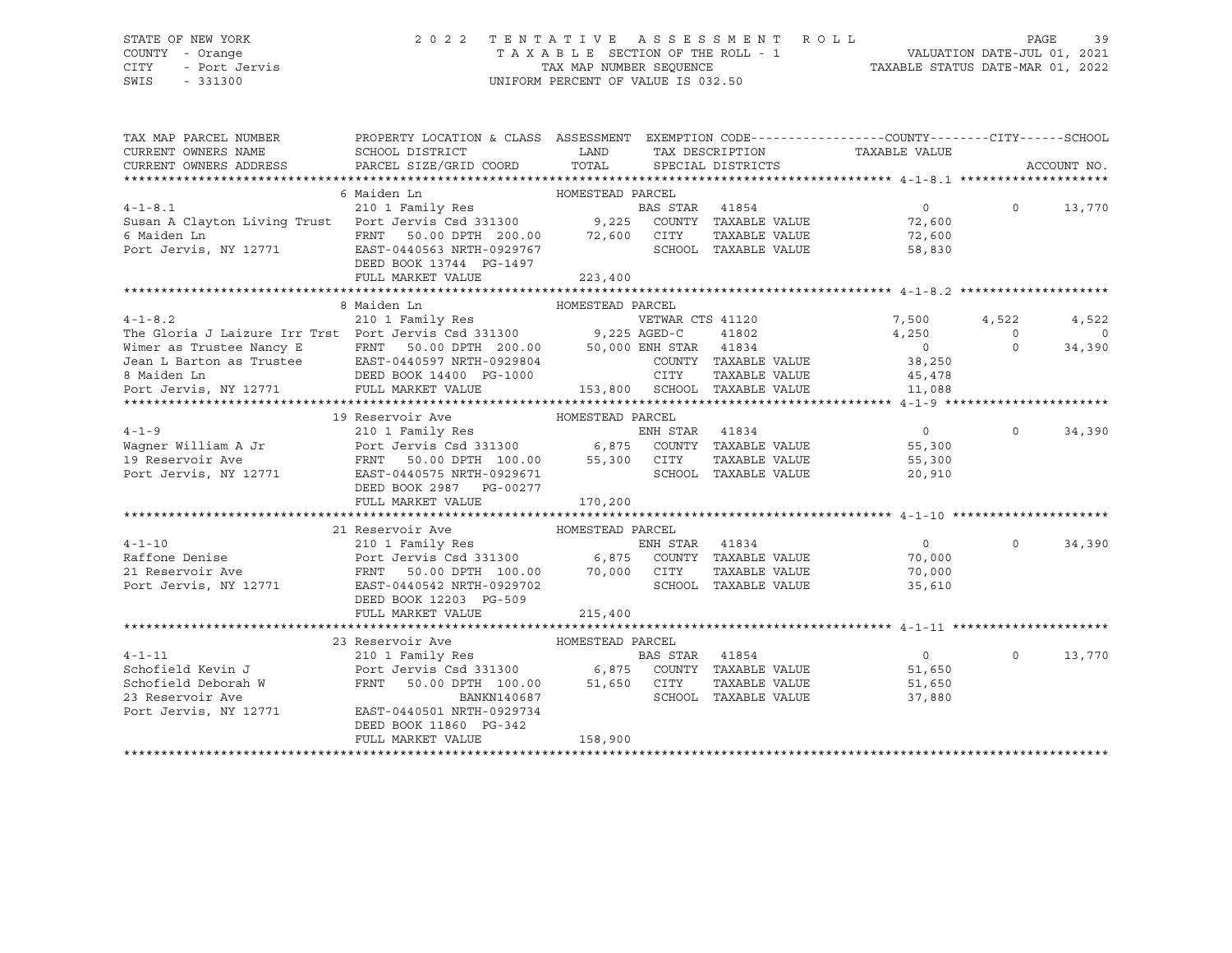### STATE OF NEW YORK 2 0 2 2 T E N T A T I V E A S S E S S M E N T R O L L PAGE 40 COUNTY - Orange T A X A B L E SECTION OF THE ROLL - 1 VALUATION DATE-JUL 01, 2021 CITY - Port Jervis TAX MAP NUMBER SEQUENCE TAXABLE STATUS DATE-MAR 01, 2022

| TAX MAP PARCEL NUMBER<br>CURRENT OWNERS NAME<br>CURRENT OWNERS ADDRESS                                                                                                                                                                                                              | PROPERTY LOCATION & CLASS ASSESSMENT EXEMPTION CODE---------------COUNTY-------CITY------SCHOOL<br>SCHOOL DISTRICT<br>PARCEL SIZE/GRID COORD                                                                      | LAND<br>TOTAL               |                | TAX DESCRIPTION<br>SPECIAL DISTRICTS  | TAXABLE VALUE                                         |                     | ACCOUNT NO.     |
|-------------------------------------------------------------------------------------------------------------------------------------------------------------------------------------------------------------------------------------------------------------------------------------|-------------------------------------------------------------------------------------------------------------------------------------------------------------------------------------------------------------------|-----------------------------|----------------|---------------------------------------|-------------------------------------------------------|---------------------|-----------------|
|                                                                                                                                                                                                                                                                                     |                                                                                                                                                                                                                   |                             |                |                                       |                                                       |                     |                 |
| $4 - 1 - 12$<br>Hankins William<br>Hankins Kathleen<br>25 Reservoir Ave<br>Port Jervis, NY 12771 DEED BOOK 3128 PG-00099                                                                                                                                                            | 25 Reservoir Ave<br>210 1 Family Res<br>Port Jervis Csd 331300 6,900 ENH STAR 41834<br>FULL MARKET VALUE                                                                                                          | HOMESTEAD PARCEL<br>174,800 |                | SCHOOL TAXABLE VALUE                  | 7,913<br>$\overline{0}$<br>48,887<br>52,278<br>17,888 | 4,522<br>$\bigcirc$ | 4,522<br>34,390 |
|                                                                                                                                                                                                                                                                                     |                                                                                                                                                                                                                   |                             |                |                                       |                                                       |                     |                 |
| $4 - 1 - 13$<br>Mortenson Seth                                                                                                                                                                                                                                                      | 27-29 Reservoir Ave<br>210 1 Family Res<br>Port Jervis Csd 331300 16,575 CITY TAXABLE VALUE<br>FRNT 90.00 DPTH 200.00 56,600 SCHOOL TAXABLE VALUE                                                                 | HOMESTEAD PARCEL            |                | COUNTY TAXABLE VALUE                  | 56,600<br>56,600                                      |                     |                 |
| Mortenson Lauren<br>27-29 Reservoir Ave<br>Port Jervis, NY 12771                                                                                                                                                                                                                    | BANKC030230<br>EAST-0440439 NRTH-0929846<br>DEED BOOK 14801 PG-512                                                                                                                                                |                             |                |                                       | 56,600                                                |                     |                 |
|                                                                                                                                                                                                                                                                                     | FULL MARKET VALUE                                                                                                                                                                                                 | 174,200                     |                |                                       |                                                       |                     |                 |
|                                                                                                                                                                                                                                                                                     | 31 Reservoir Ave                                                                                                                                                                                                  | HOMESTEAD PARCEL            |                |                                       |                                                       |                     |                 |
| $4 - 1 - 14$<br>Ast Gerald M<br>Ast Catherine M<br>31 Reservoir Ave                                                                                                                                                                                                                 | 210 1 Family Res<br>Port Jervis Csd 331300 9,200 COUNTY TAXABLE VALUE<br>FRNT 50.00 DPTH 200.00 65,000 CITY TAXABLE VALUE<br>EAST-0440394 NRTH-092986 SCHOOL TAXABLE VALUE                                        |                             |                |                                       | $\overline{0}$<br>65,000<br>65,000<br>30,610          | $\circ$             | 34,390          |
| Port Jervis, NY 12771                                                                                                                                                                                                                                                               | DEED BOOK 2864 PG-277<br>FULL MARKET VALUE                                                                                                                                                                        | 200,000                     |                |                                       |                                                       |                     |                 |
|                                                                                                                                                                                                                                                                                     |                                                                                                                                                                                                                   |                             |                |                                       |                                                       |                     |                 |
|                                                                                                                                                                                                                                                                                     | 33-35 Reservoir Ave                                                                                                                                                                                               | HOMESTEAD PARCEL            |                |                                       |                                                       |                     |                 |
|                                                                                                                                                                                                                                                                                     |                                                                                                                                                                                                                   |                             |                |                                       | $\Omega$                                              | $\Omega$            | 13,770          |
|                                                                                                                                                                                                                                                                                     |                                                                                                                                                                                                                   |                             |                |                                       | 65,200                                                |                     |                 |
| 4-1-15<br>Worden William J<br>2001 Family Res<br>2001 Family Res<br>Port Jervis Csd 331300<br>2011 Family Res<br>2101 Family Res<br>2101 Family Res<br>2103 Fass 371300<br>2101 Family Res<br>21300<br>2101 Family Res<br>21300<br>2131300<br>217325 COUNT<br>Port Jervis, NY 12771 | DEED BOOK 4294 PG-101<br>FULL MARKET VALUE                                                                                                                                                                        | 200,600                     |                |                                       | 65,200<br>51,430                                      |                     |                 |
|                                                                                                                                                                                                                                                                                     |                                                                                                                                                                                                                   |                             |                |                                       |                                                       |                     |                 |
|                                                                                                                                                                                                                                                                                     |                                                                                                                                                                                                                   | HOMESTEAD PARCEL            |                |                                       |                                                       |                     |                 |
| $4 - 1 - 16$<br>Buckley Daniel S<br>Buckley Nancy W<br>37 Reservoir Ave EAST-0440356 NRTH-0930074<br>Port Jervis, NY 12771 DEED BOOK 2106 PG-00744                                                                                                                                  | 37 Reservoir Ave<br>210 1 Family Res<br>Port Jervis Csd 331300 19,000 COUNTY TAXABLE VALUE<br>ACRES 1.50 50,550 CITY TAXABLE VALUE<br>EAST-0440356 NRTH-0930074 SCHOOL TAXABLE VALUE<br>Port J<br>ACRES<br>EAST-0 |                             | ENH STAR 41834 |                                       | $\overline{0}$<br>50,550<br>50,550<br>16,160          | $\circ$             | 34,390          |
|                                                                                                                                                                                                                                                                                     | FULL MARKET VALUE                                                                                                                                                                                                 | 155,500                     |                |                                       |                                                       |                     |                 |
|                                                                                                                                                                                                                                                                                     | 39 Reservoir Ave                                                                                                                                                                                                  | HOMESTEAD PARCEL            |                |                                       |                                                       |                     |                 |
| $4 - 1 - 17$<br>Qin Peng<br>39 Reservoir Ave<br>Port Jervis, NY 12771                                                                                                                                                                                                               | 210 1 Family Res<br>Port Jervis Csd 331300 10,750 CITY TAXABLE VALUE<br>FRNT 62.00 DPTH 165.00 49,000 SCHOOL TAXABLE VALUE<br>EAST-0440188 NRTH-0930049                                                           |                             |                | COUNTY TAXABLE VALUE<br>TAXABLE VALUE | 49,000<br>49,000<br>49,000                            |                     |                 |
|                                                                                                                                                                                                                                                                                     | DEED BOOK 14970 PG-1513<br>FULL MARKET VALUE                                                                                                                                                                      | 150,800                     |                |                                       |                                                       |                     |                 |
|                                                                                                                                                                                                                                                                                     |                                                                                                                                                                                                                   |                             |                |                                       |                                                       |                     |                 |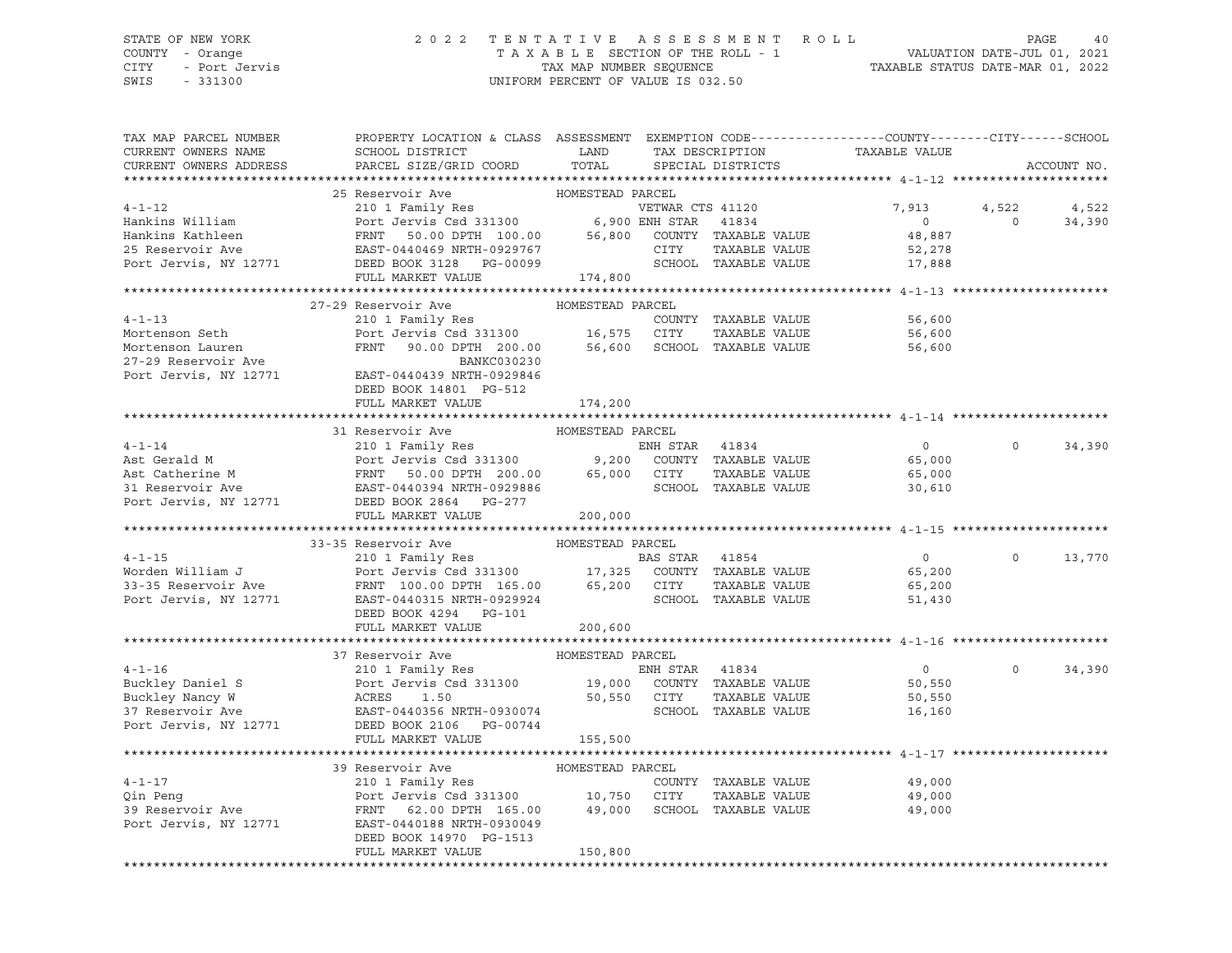### STATE OF NEW YORK 2 0 2 2 T E N T A T I V E A S S E S S M E N T R O L L PAGE 41 COUNTY - Orange T A X A B L E SECTION OF THE ROLL - 1 VALUATION DATE-JUL 01, 2021 CITY - Port Jervis TAX MAP NUMBER SEQUENCE TAXABLE STATUS DATE-MAR 01, 2022 SWIS - 331300 UNIFORM PERCENT OF VALUE IS 032.50

| TAX MAP PARCEL NUMBER<br>CURRENT OWNERS NAME | PROPERTY LOCATION & CLASS ASSESSMENT EXEMPTION CODE---------------COUNTY-------CITY------SCHOOL<br>SCHOOL DISTRICT                                                                                                              | LAND                  | TAX DESCRIPTION      | TAXABLE VALUE    |                   |
|----------------------------------------------|---------------------------------------------------------------------------------------------------------------------------------------------------------------------------------------------------------------------------------|-----------------------|----------------------|------------------|-------------------|
| CURRENT OWNERS ADDRESS                       | PARCEL SIZE/GRID COORD                                                                                                                                                                                                          | TOTAL                 | SPECIAL DISTRICTS    |                  | ACCOUNT NO.       |
|                                              |                                                                                                                                                                                                                                 |                       |                      |                  |                   |
|                                              | 79 Reservoir Ave                                                                                                                                                                                                                | NON-HOMESTEAD PARCEL  |                      |                  |                   |
| $4 - 1 - 19$                                 | 484 1 use sm bld                                                                                                                                                                                                                |                       | COUNTY TAXABLE VALUE | 36,050           |                   |
|                                              |                                                                                                                                                                                                                                 |                       | TAXABLE VALUE        | 36,050           |                   |
| Mills Allan<br>505 Avenue O                  | Port Jervis Csd 331300<br>Port Jervis Csd 331300<br>FRNT 175.00 DPTH 75.00<br>EAST-0439592 NRTH-0930878<br>PER 19313087 PORTH-0930878                                                                                           |                       |                      | 36,050           |                   |
| Matamoras, PA 18336                          |                                                                                                                                                                                                                                 |                       |                      |                  |                   |
|                                              | DEED BOOK 11281 PG-1480                                                                                                                                                                                                         |                       |                      |                  |                   |
|                                              | FULL MARKET VALUE                                                                                                                                                                                                               | 110,900               |                      |                  |                   |
|                                              |                                                                                                                                                                                                                                 |                       |                      |                  |                   |
|                                              | HOMESTEAD PARCEL<br>3 Cedar St                                                                                                                                                                                                  |                       |                      |                  |                   |
| $4 - 2 - 1$                                  | 210 1 Family Res                                                                                                                                                                                                                |                       | COUNTY TAXABLE VALUE | 57,250           |                   |
| Sweeney Mildred<br>19 Elmendorf St           | Port Jervis Csd 331300 9,650 CITY TAXABLE VALUE<br>FRNT 100.00 DPTH 50.00 57,250 SCHOOL TAXABLE VALUE                                                                                                                           |                       | TAXABLE VALUE        | 57,250           |                   |
|                                              |                                                                                                                                                                                                                                 |                       |                      | 57,250           |                   |
| Port Jervis, NY 12771                        | EAST-0440323 NRTH-0929683                                                                                                                                                                                                       |                       |                      |                  |                   |
|                                              | DEED BOOK 15154 PG-1796                                                                                                                                                                                                         |                       |                      |                  |                   |
|                                              | FULL MARKET VALUE                                                                                                                                                                                                               | 176,200               |                      |                  |                   |
|                                              |                                                                                                                                                                                                                                 |                       |                      |                  |                   |
|                                              | 26 Reservoir Ave                                                                                                                                                                                                                | HOMESTEAD PARCEL      |                      |                  |                   |
|                                              |                                                                                                                                                                                                                                 | <b>BAS STAR 41854</b> |                      | $\overline{0}$   | $\circ$<br>13,770 |
|                                              |                                                                                                                                                                                                                                 |                       |                      | 55,300           |                   |
|                                              | BAS STAR 41854<br>Tauszky Anthony Port Jervis Csd 331300 6,875 COUNTY TAXABLE VALUE<br>Tauszky Brenda FRNT 50.00 DPTH 100.00 55,300 CITY TAXABLE VALUE<br>26 Reservoir Ave BANKC130170 BANKC130170                              |                       |                      | 55,300<br>41,530 |                   |
|                                              | Port Jervis, NY 12771 EAST-0440351 NRTH-0929657                                                                                                                                                                                 |                       |                      |                  |                   |
|                                              | DEED BOOK 11456 PG-1306                                                                                                                                                                                                         |                       |                      |                  |                   |
|                                              | FULL MARKET VALUE                                                                                                                                                                                                               | 170,200               |                      |                  |                   |
|                                              |                                                                                                                                                                                                                                 |                       |                      |                  |                   |
|                                              | 24 Reservoir Ave                                                                                                                                                                                                                | HOMESTEAD PARCEL      |                      |                  |                   |
| $4 - 2 - 3$                                  | 210 1 Family Res                                                                                                                                                                                                                |                       | COUNTY TAXABLE VALUE | 48,500           |                   |
| Ponds Arianne                                |                                                                                                                                                                                                                                 |                       | TAXABLE VALUE        | 48,500           |                   |
| 24 Reservoir Ave                             | Port Jervis Csd 331300 6,875 CITY TAXABLE VALUE<br>FRNT 50.00 DPTH 100.00 48,500 SCHOOL TAXABLE VALUE                                                                                                                           |                       |                      | 48,500           |                   |
| Port Jervis, NY 12771                        | BANKC031426                                                                                                                                                                                                                     |                       |                      |                  |                   |
|                                              | EAST-0440395 NRTH-0929613                                                                                                                                                                                                       |                       |                      |                  |                   |
|                                              | DEED BOOK 14956 PG-1573                                                                                                                                                                                                         |                       |                      |                  |                   |
|                                              | FULL MARKET VALUE                                                                                                                                                                                                               | 149,200               |                      |                  |                   |
|                                              |                                                                                                                                                                                                                                 |                       |                      |                  |                   |
|                                              | 22 Reservoir Ave                                                                                                                                                                                                                | HOMESTEAD PARCEL      |                      |                  |                   |
| $4 - 2 - 4$                                  | 210 1 Family Res                                                                                                                                                                                                                |                       | COUNTY TAXABLE VALUE | 61,000           |                   |
|                                              |                                                                                                                                                                                                                                 |                       | TAXABLE VALUE        | 61,000           |                   |
|                                              |                                                                                                                                                                                                                                 |                       |                      | 61,000           |                   |
|                                              | Port Jervis, NY 12771 EAST-0440429 NRTH-0929584                                                                                                                                                                                 |                       |                      |                  |                   |
|                                              | DEED BOOK 15055 PG-683                                                                                                                                                                                                          |                       |                      |                  |                   |
|                                              | FULL MARKET VALUE                                                                                                                                                                                                               | 187,700               |                      |                  |                   |
|                                              |                                                                                                                                                                                                                                 |                       |                      |                  |                   |
|                                              | 20 Reservoir Ave MOMESTEAD PARCEL                                                                                                                                                                                               |                       |                      |                  |                   |
| $4 - 2 - 5$                                  | 210 1 Family Res                                                                                                                                                                                                                |                       | COUNTY TAXABLE VALUE | 45,000           |                   |
|                                              | Conklin Richard F<br>Conklin Betty A (Conklin Betty A (Conklin Betty A (Conklin Betty A (Conklin Betty A (Conklin Betty A (Conklin Betty A (Conklin Betty A (Conklin Betty A (Conklin Betty A (Conklin Betty A (Conklin Betty A |                       | TAXABLE VALUE        | 45,000<br>45,000 |                   |
|                                              |                                                                                                                                                                                                                                 |                       |                      | 45,000           |                   |
|                                              |                                                                                                                                                                                                                                 |                       |                      |                  |                   |
|                                              | Port Jervis, NY 12771 EAST-0440462 NRTH-0929560                                                                                                                                                                                 |                       |                      |                  |                   |
|                                              | DEED BOOK 14434 PG-991                                                                                                                                                                                                          |                       |                      |                  |                   |
|                                              | FULL MARKET VALUE                                                                                                                                                                                                               | 138,500               |                      |                  |                   |
|                                              |                                                                                                                                                                                                                                 |                       |                      |                  |                   |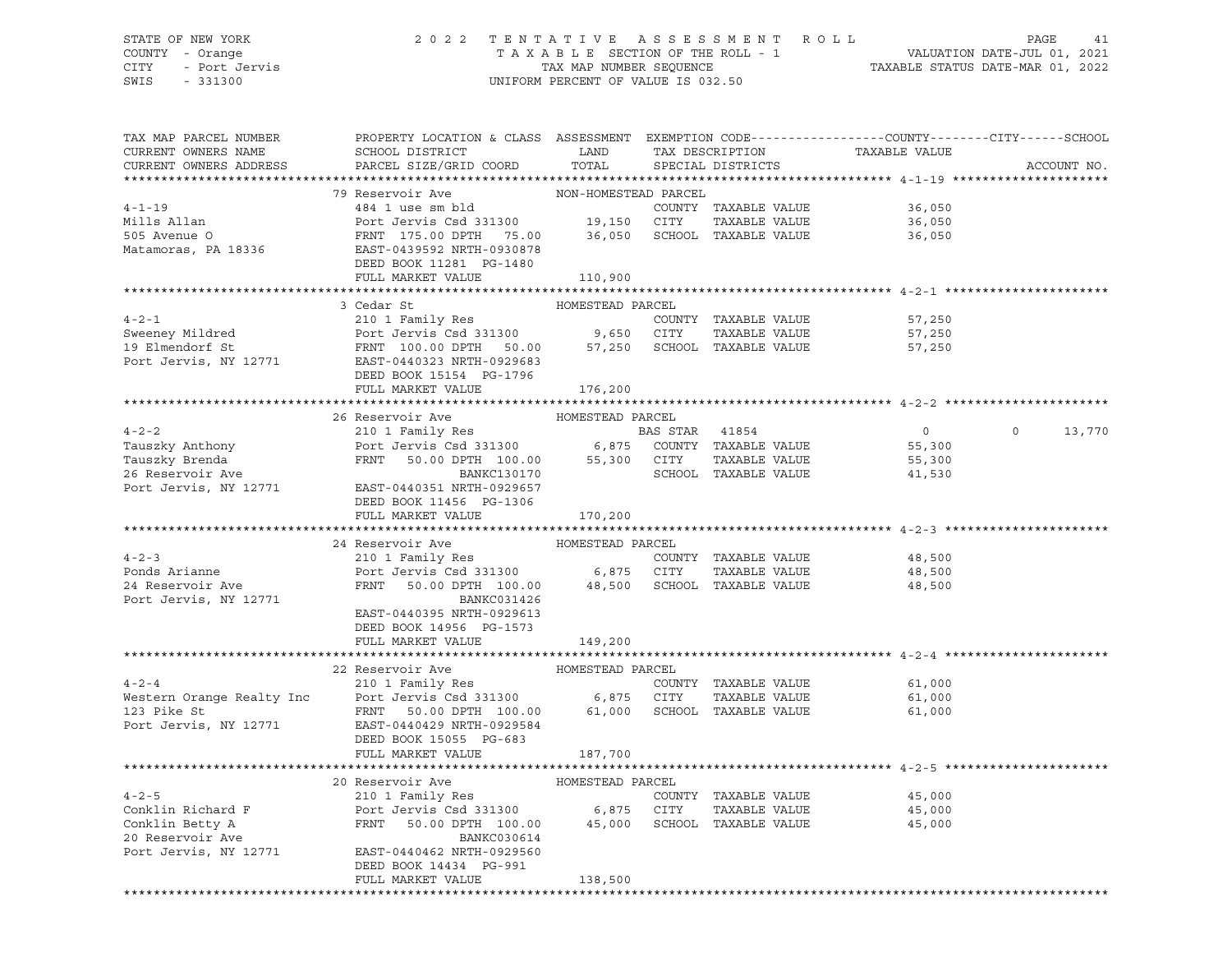## STATE OF NEW YORK 2 0 2 2 T E N T A T I V E A S S E S S M E N T R O L L PAGE 42 COUNTY - Orange T A X A B L E SECTION OF THE ROLL - 1 VALUATION DATE-JUL 01, 2021 CITY - Port Jervis TAX MAP NUMBER SEQUENCE TAXABLE STATUS DATE-MAR 01, 2022

| TAX MAP PARCEL NUMBER<br>CURRENT OWNERS NAME<br>CURRENT OWNERS ADDRESS                             | PROPERTY LOCATION & CLASS ASSESSMENT EXEMPTION CODE---------------COUNTY-------CITY------SCHOOL<br>SCHOOL DISTRICT<br>PARCEL SIZE/GRID COORD                                                                                                              | LAND<br>TOTAL               |                | SPECIAL DISTRICTS                                                      | TAX DESCRIPTION<br>SERCIAL DISTRICTS                                 |                                     | ACCOUNT NO.                     |
|----------------------------------------------------------------------------------------------------|-----------------------------------------------------------------------------------------------------------------------------------------------------------------------------------------------------------------------------------------------------------|-----------------------------|----------------|------------------------------------------------------------------------|----------------------------------------------------------------------|-------------------------------------|---------------------------------|
| $4 - 3 - 1$<br>Sweeney Mildred<br>19 Elmendorf St<br>Port Jervis, NY 12771                         | HOMESTEAD PARCEL<br>19 Elmendorf St<br>FRNT 50.00 DPTH 100.00 47,500 CITY<br>L2771 EAST-0440243 NRTH-0929598 SCHOO<br>DEED BOOK 4881 PG-54<br>FULL MARKET VALUE                                                                                           | 146,200                     |                | TAXABLE VALUE<br>SCHOOL TAXABLE VALUE                                  | $\overline{0}$<br>47,500<br>47,500<br>33,730                         | $\circ$                             | 13,770                          |
| $4 - 3 - 2$<br>Bechtler Thomas A<br>Bechtler Linda J<br>17 Elmendorf St<br>Port Jervis, NY 12771   | 17 Elmendorf St<br>210 1 Family Res<br>Port Jermily Res<br>Port Jervis Csd 331300 6,875 COUNTY TAXABLE VALUE<br>FRNT 50.00 DPTH 100.00 50,000 CITY TAXABLE VALUE<br>BANKC030614<br>EAST-0440274 NRTH-0929570<br>DEED BOOK 5361 PG-95<br>FULL MARKET VALUE | HOMESTEAD PARCEL<br>153,800 |                | SCHOOL TAXABLE VALUE                                                   | $\Omega$<br>50,000<br>50,000<br>15,610                               | $\Omega$                            | 34,390                          |
| $4 - 3 - 3$<br>Washburn Mark A<br>15 Elmendorf St<br>Port Jervis, NY 12771                         | 15 Elmendorf St<br>210 1 Family Res<br>Port Jervis Csd 331300<br>FRNT 50.00 DPTH 100.00 35,750 ENH STAR 41834<br>BANK0210090<br>EAST-0440325 NRTH-0929531<br>DEED BOOK 11989 PG-629<br>FULL MARKET VALUE                                                  | HOMESTEAD PARCEL<br>110,000 | AGED-T<br>CITY | 41803<br>COUNTY TAXABLE VALUE<br>TAXABLE VALUE<br>SCHOOL TAXABLE VALUE | $\overline{0}$<br>17,875<br>$\sim$ 0<br>17,875<br>23,237<br>$\Omega$ | 12,513<br>$\overline{0}$<br>$\circ$ | $\mathbf 0$<br>17,875<br>17,875 |
| $4 - 3 - 4$<br>$4-3-4$<br>Birtch Dejay B<br>Port Jervis, NY 12771                                  | 13 Elmendorf St<br>210 1 Family Res<br>Port Jervis Csd 331300 6,900 CITY TAXABLE VALUE<br>FRNT 50.00 DPTH 100.00 40,750 SCHOOL TAXABLE VALUE<br>BANKN140687<br>EAST-0440351 NRTH-0929501<br>DEED BOOK 14867 PG-850<br>FULL MARKET VALUE                   | HOMESTEAD PARCEL<br>125,400 |                | COUNTY TAXABLE VALUE<br>TAXABLE VALUE                                  | 40,750<br>40,750<br>40,750                                           |                                     |                                 |
| $4 - 3 - 5$<br>Krupunich David J<br>Krupunich Patricia<br>11 Elmendorf St<br>Port Jervis, NY 12771 | 11 Elmendorf St<br>210 1 Family Res<br>Port Jervis Csd 331300 6,875 CITY<br>50.00 DPTH 100.00 54,250 SCHOOL TAXABLE VALUE<br>FRNT<br>BANKC030614<br>EAST-0440390 NRTH-0929465<br>DEED BOOK 14636 PG-1033<br>FULL MARKET VALUE                             | HOMESTEAD PARCEL<br>166,900 |                | COUNTY TAXABLE VALUE<br>TAXABLE VALUE                                  | 54,250<br>54,250<br>54,250                                           |                                     |                                 |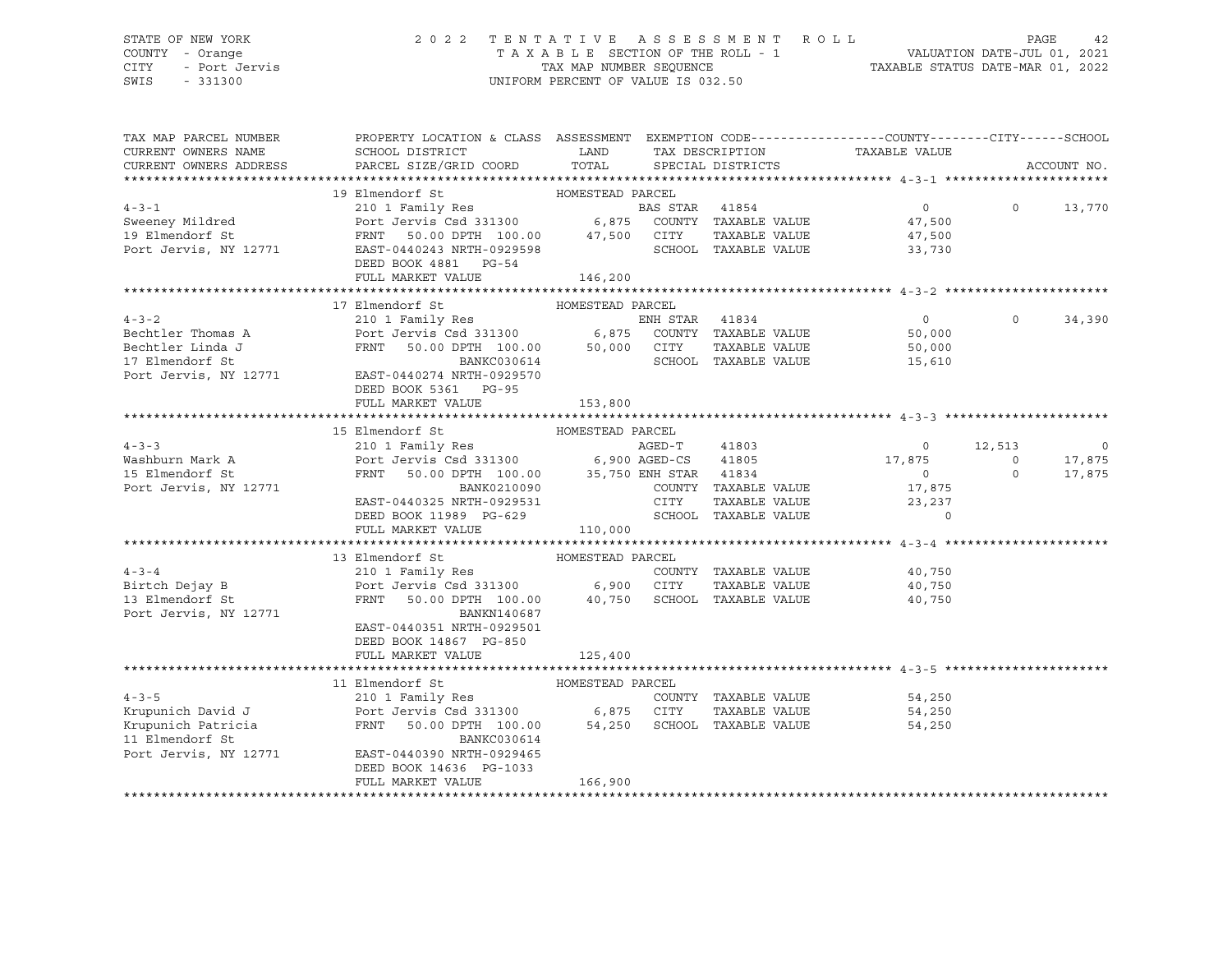### STATE OF NEW YORK 2 0 2 2 T E N T A T I V E A S S E S S M E N T R O L L PAGE 43 COUNTY - Orange T A X A B L E SECTION OF THE ROLL - 1 VALUATION DATE-JUL 01, 2021 CITY - Port Jervis TAX MAP NUMBER SEQUENCE TAXABLE STATUS DATE-MAR 01, 2022

| TAX MAP PARCEL NUMBER  | PROPERTY LOCATION & CLASS ASSESSMENT EXEMPTION CODE----------------COUNTY-------CITY------SCHOOL                                                                                                                                               |                       |      |                             |                                                 |                |             |
|------------------------|------------------------------------------------------------------------------------------------------------------------------------------------------------------------------------------------------------------------------------------------|-----------------------|------|-----------------------------|-------------------------------------------------|----------------|-------------|
| CURRENT OWNERS NAME    | SCHOOL DISTRICT                                                                                                                                                                                                                                | LAND                  |      |                             |                                                 |                |             |
| CURRENT OWNERS ADDRESS | PARCEL SIZE/GRID COORD                                                                                                                                                                                                                         | TOTAL                 |      |                             | TAX DESCRIPTION TAXABLE VALUE SPECIAL DISTRICTS |                | ACCOUNT NO. |
|                        |                                                                                                                                                                                                                                                |                       |      |                             |                                                 |                |             |
|                        | 2 Cedar St                                                                                                                                                                                                                                     | HOMESTEAD PARCEL      |      |                             |                                                 |                |             |
| $4 - 4 - 1$            | 210 1 Family Res                                                                                                                                                                                                                               |                       |      | COUNTY TAXABLE VALUE        | 52,550                                          |                |             |
| Cain-Sicuro Marie      |                                                                                                                                                                                                                                                |                       |      |                             | 52,550                                          |                |             |
| 61-63 Canal St         | Port Jervis Csd 331300 10,825 CITY TAXABLE VALUE<br>FRNT 100.00 DPTH 146.00 52,550 SCHOOL TAXABLE VALUE                                                                                                                                        |                       |      |                             | 52,550                                          |                |             |
| Port Jervis, NY 12771  | EAST-0440180 NRTH-0929659                                                                                                                                                                                                                      |                       |      |                             |                                                 |                |             |
|                        | DEED BOOK 15058 PG-1554                                                                                                                                                                                                                        |                       |      |                             |                                                 |                |             |
|                        | FULL MARKET VALUE                                                                                                                                                                                                                              | 161,700               |      |                             |                                                 |                |             |
|                        |                                                                                                                                                                                                                                                |                       |      |                             |                                                 |                |             |
|                        | 64 Reservoir Ave                                                                                                                                                                                                                               | HOMESTEAD PARCEL      |      |                             |                                                 |                |             |
|                        |                                                                                                                                                                                                                                                |                       |      |                             |                                                 |                |             |
| $4 - 5 - 1$            | 210 1 Family Res                                                                                                                                                                                                                               |                       |      | VETCOM CTS 41130            | 13,188                                          | 7,536          | 7,536       |
|                        | Port Jervis Csd 331300 30,600 AGED<br>ACRES 4.50 70,300 ENH ST<br>01enick Shiela Port Jervis Csd 331300 30,600<br>Santiago; Theresa ACRES 4.50 70,300<br>01enick; Andrew EAST-0439456 NRTH-0930216<br>64 Reservoir Ave DEED BOOK 14237 PG-1858 |                       |      | 41800                       | 28,556                                          | 31,382         | 31,382      |
|                        |                                                                                                                                                                                                                                                | 70,300 ENH STAR 41834 |      |                             | $\overline{0}$                                  | $\overline{0}$ | 31,382      |
|                        |                                                                                                                                                                                                                                                |                       |      | COUNTY TAXABLE VALUE        | 28,556                                          |                |             |
|                        |                                                                                                                                                                                                                                                |                       | CITY | TAXABLE VALUE               | 31,382                                          |                |             |
| Port Jervis, NY 12771  | FULL MARKET VALUE<br>216,300 SCHOOL TAXABLE VALUE                                                                                                                                                                                              |                       |      |                             | $\circ$                                         |                |             |
|                        |                                                                                                                                                                                                                                                |                       |      |                             |                                                 |                |             |
|                        | 60 Reservoir Ave                                                                                                                                                                                                                               | HOMESTEAD PARCEL      |      |                             |                                                 |                |             |
| $4 - 5 - 2$            | 210 1 Family Res                                                                                                                                                                                                                               |                       |      | COUNTY TAXABLE VALUE        | 45,300                                          |                |             |
|                        |                                                                                                                                                                                                                                                |                       |      | TAXABLE VALUE               | 45,300                                          |                |             |
|                        |                                                                                                                                                                                                                                                |                       |      | 45,300 SCHOOL TAXABLE VALUE | 45,300                                          |                |             |
|                        | COUNT<br>Columbia Station #250881 Port Jervis Csd 331300 18,725 CITY<br>REAST 111.00 DPTH 120.00 45,300 SCHOO<br>New York, NY 10025 EAST-0439629 NRTH-0930254                                                                                  |                       |      |                             |                                                 |                |             |
|                        | DEED BOOK 3442 PG-272                                                                                                                                                                                                                          |                       |      |                             |                                                 |                |             |
|                        | FULL MARKET VALUE                                                                                                                                                                                                                              | 139,400               |      |                             |                                                 |                |             |
|                        |                                                                                                                                                                                                                                                |                       |      |                             |                                                 |                |             |
|                        | 56 Reservoir Ave                                                                                                                                                                                                                               | HOMESTEAD PARCEL      |      |                             |                                                 |                |             |
| $4 - 5 - 3$            | Exercise to the COUNTY<br>210 1 Family Res<br>Port Jervis Csd 331300 8,500 CITY                                                                                                                                                                |                       |      |                             | COUNTY TAXABLE VALUE 54,000                     |                |             |
| Brown Amelia           |                                                                                                                                                                                                                                                |                       |      | TAXABLE VALUE               | 54,000                                          |                |             |
| 56 Reservoir Ave       | FRNT 56.00 DPTH 100.00 54,000 SCHOOL TAXABLE VALUE                                                                                                                                                                                             |                       |      |                             | 54,000                                          |                |             |
| Port Jervis, NY 12771  | BANKC040281                                                                                                                                                                                                                                    |                       |      |                             |                                                 |                |             |
|                        | EAST-0439642 NRTH-0930097                                                                                                                                                                                                                      |                       |      |                             |                                                 |                |             |
|                        | DEED BOOK 15053 PG-523                                                                                                                                                                                                                         |                       |      |                             |                                                 |                |             |
|                        | FULL MARKET VALUE                                                                                                                                                                                                                              | 166,200               |      |                             |                                                 |                |             |
|                        |                                                                                                                                                                                                                                                |                       |      |                             |                                                 |                |             |
|                        | 50-54 Reservoir Ave MOMESTEAD PARCEL                                                                                                                                                                                                           |                       |      |                             |                                                 |                |             |
| $4 - 5 - 4.2$          | 220 2 Family Res                                                                                                                                                                                                                               |                       |      | COUNTY TAXABLE VALUE        | 69,550                                          |                |             |
|                        |                                                                                                                                                                                                                                                |                       |      | TAXABLE VALUE               | 69,550                                          |                |             |
|                        | Example 25,275 CITY<br>Example 25,275 CITY<br>Krawcyk Alice D<br>EXAMPLE 27 FRNT 174.00 DPTH 100.00 69,550 SCHOO<br>Living Trust EAST-0439761 NRTH-0930090<br>1074 Kirby Pl<br>DEED BOOK 13100 PG-1459                                         |                       |      | 69,550 SCHOOL TAXABLE VALUE |                                                 |                |             |
|                        |                                                                                                                                                                                                                                                |                       |      |                             | 69,550                                          |                |             |
|                        |                                                                                                                                                                                                                                                |                       |      |                             |                                                 |                |             |
|                        |                                                                                                                                                                                                                                                |                       |      |                             |                                                 |                |             |
| Middletown, NY 10940   | FULL MARKET VALUE                                                                                                                                                                                                                              | 214,000               |      |                             |                                                 |                |             |
|                        |                                                                                                                                                                                                                                                |                       |      |                             |                                                 |                |             |
|                        | 44 Reservoir Ave                                                                                                                                                                                                                               | HOMESTEAD PARCEL      |      |                             |                                                 |                |             |
| $4 - 5 - 6$            | 210 1 Family Res 210 1                                                                                                                                                                                                                         |                       |      | COUNTY TAXABLE VALUE        | 69,000                                          |                |             |
| DeMey Myriam           | Port Jervis Csd 331300 21,286 CITY                                                                                                                                                                                                             |                       |      | TAXABLE VALUE               | 69,000                                          |                |             |
| 44 Reservoir Ave       | FRNT 127.00 DPTH 200.00 69,000 SCHOOL TAXABLE VALUE                                                                                                                                                                                            |                       |      |                             | 69,000                                          |                |             |
| Port Jervis, NY 12771  | EAST-0439884 NRTH-0929944                                                                                                                                                                                                                      |                       |      |                             |                                                 |                |             |
|                        | DEED BOOK 14951 PG-370                                                                                                                                                                                                                         |                       |      |                             |                                                 |                |             |
|                        | FULL MARKET VALUE                                                                                                                                                                                                                              | 212,300               |      |                             |                                                 |                |             |
|                        |                                                                                                                                                                                                                                                |                       |      |                             |                                                 |                |             |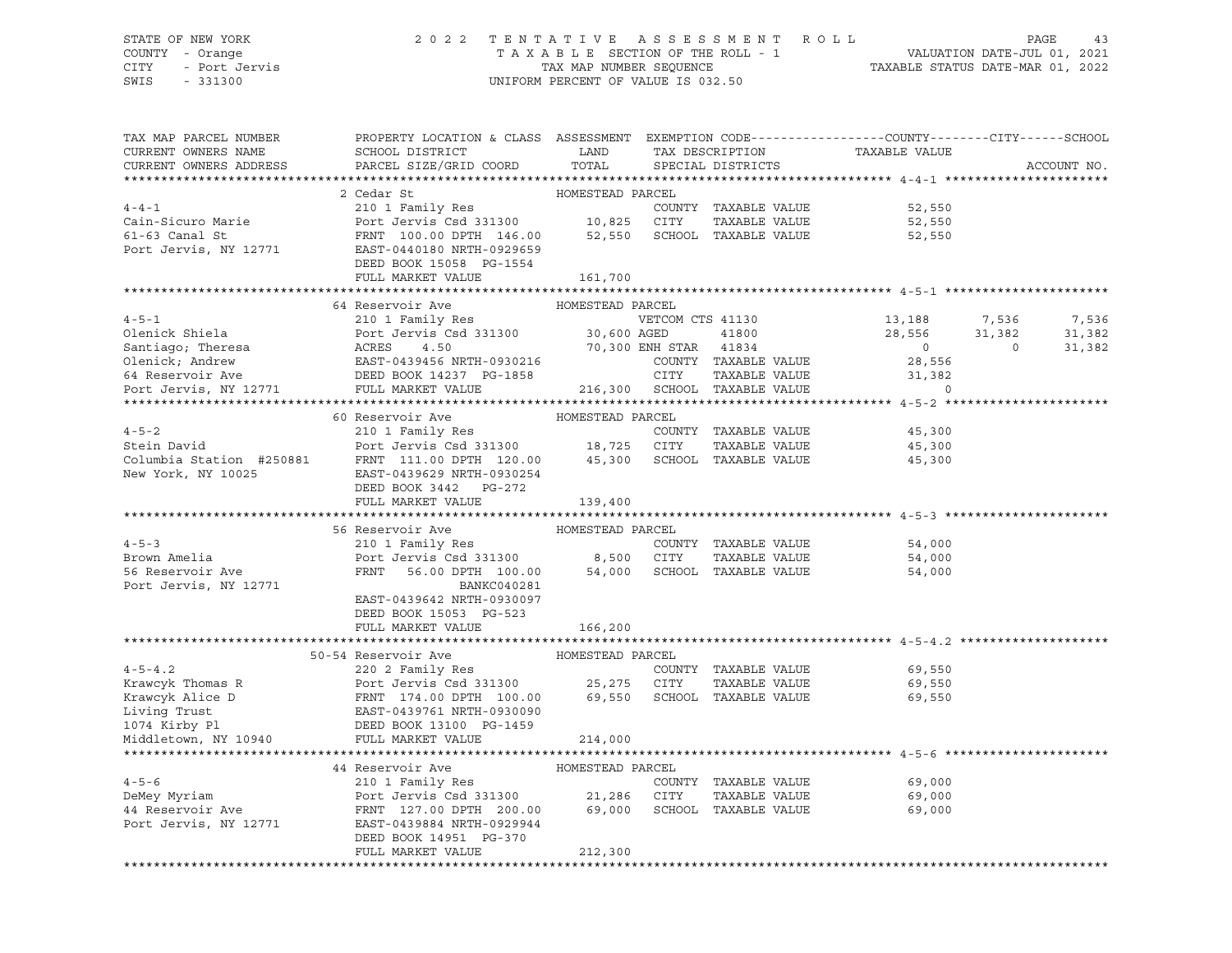### STATE OF NEW YORK 2 0 2 2 T E N T A T I V E A S S E S S M E N T R O L L PAGE 44 COUNTY - Orange T A X A B L E SECTION OF THE ROLL - 1 VALUATION DATE-JUL 01, 2021 CITY - Port Jervis TAX MAP NUMBER SEQUENCE TAXABLE STATUS DATE-MAR 01, 2022

| TAX MAP PARCEL NUMBER<br>CURRENT OWNERS NAME                                                                                                                                                                                                                                                                                                                                                                                                                        | PROPERTY LOCATION & CLASS ASSESSMENT EXEMPTION CODE----------------COUNTY-------CITY------SCHOOL<br>SCHOOL DISTRICT LAND |                  |                      | TAX DESCRIPTION TAXABLE VALUE SPECIAL DISTRICTS |                                 |             |
|---------------------------------------------------------------------------------------------------------------------------------------------------------------------------------------------------------------------------------------------------------------------------------------------------------------------------------------------------------------------------------------------------------------------------------------------------------------------|--------------------------------------------------------------------------------------------------------------------------|------------------|----------------------|-------------------------------------------------|---------------------------------|-------------|
| CURRENT OWNERS ADDRESS                                                                                                                                                                                                                                                                                                                                                                                                                                              | PARCEL SIZE/GRID COORD                                                                                                   | TOTAL            |                      |                                                 |                                 | ACCOUNT NO. |
|                                                                                                                                                                                                                                                                                                                                                                                                                                                                     |                                                                                                                          |                  |                      |                                                 |                                 |             |
| 34 Reservoir Ave HOMESTEAD PARCEL<br>210 1 Family Res COUNTY TAXABLE VALUE<br>3317 Westcove Dr FRNT 231.00 DPTH 100.00 114,800 SCHOOL TAXABLE VALUE 114,800<br>114,800 EAST-0440128 NRTH-0929855                                                                                                                                                                                                                                                                    |                                                                                                                          |                  |                      |                                                 |                                 |             |
|                                                                                                                                                                                                                                                                                                                                                                                                                                                                     |                                                                                                                          |                  |                      |                                                 |                                 |             |
|                                                                                                                                                                                                                                                                                                                                                                                                                                                                     |                                                                                                                          |                  |                      |                                                 |                                 |             |
|                                                                                                                                                                                                                                                                                                                                                                                                                                                                     |                                                                                                                          |                  |                      |                                                 |                                 |             |
|                                                                                                                                                                                                                                                                                                                                                                                                                                                                     |                                                                                                                          |                  |                      |                                                 |                                 |             |
|                                                                                                                                                                                                                                                                                                                                                                                                                                                                     | DEED BOOK 13205 PG-1845                                                                                                  |                  |                      |                                                 |                                 |             |
|                                                                                                                                                                                                                                                                                                                                                                                                                                                                     | FULL MARKET VALUE                                                                                                        | 353,200          |                      |                                                 |                                 |             |
|                                                                                                                                                                                                                                                                                                                                                                                                                                                                     |                                                                                                                          |                  |                      |                                                 |                                 |             |
|                                                                                                                                                                                                                                                                                                                                                                                                                                                                     | 4 Cedar St                                                                                                               | HOMESTEAD PARCEL |                      |                                                 |                                 |             |
|                                                                                                                                                                                                                                                                                                                                                                                                                                                                     |                                                                                                                          |                  |                      | 400                                             | 400<br>$\overline{0}$           | $\mathbf 0$ |
|                                                                                                                                                                                                                                                                                                                                                                                                                                                                     |                                                                                                                          |                  |                      | $\overline{0}$<br>62,100                        |                                 | 13,770      |
|                                                                                                                                                                                                                                                                                                                                                                                                                                                                     |                                                                                                                          |                  |                      |                                                 |                                 |             |
|                                                                                                                                                                                                                                                                                                                                                                                                                                                                     |                                                                                                                          |                  |                      | 62,100                                          |                                 |             |
|                                                                                                                                                                                                                                                                                                                                                                                                                                                                     |                                                                                                                          |                  |                      | 48,730                                          |                                 |             |
| 4-5-8<br>Anna Osowick Living Trust<br>210 1 Family Res<br>Port Jervis Csd 331300<br>PORT 100.00 DPTH 100.00<br>PORT 100.00 PTH 100.00<br>EXST-0440226 NRTH-0929766<br>DEED BOOK 13050 PG-1860<br>PORT 192,300<br>FOREND SCHOOL TAXABLE VALUE<br>PE                                                                                                                                                                                                                  |                                                                                                                          |                  |                      |                                                 |                                 |             |
|                                                                                                                                                                                                                                                                                                                                                                                                                                                                     | 28 Elmendorf St                                                                                                          | HOMESTEAD PARCEL |                      |                                                 |                                 |             |
|                                                                                                                                                                                                                                                                                                                                                                                                                                                                     |                                                                                                                          |                  |                      | 24,875                                          |                                 | 24,875      |
|                                                                                                                                                                                                                                                                                                                                                                                                                                                                     |                                                                                                                          |                  |                      | $\overline{0}$                                  | $24,875$<br>0<br>$\overline{0}$ | 24,875      |
|                                                                                                                                                                                                                                                                                                                                                                                                                                                                     |                                                                                                                          |                  |                      | 24,875                                          |                                 |             |
|                                                                                                                                                                                                                                                                                                                                                                                                                                                                     |                                                                                                                          |                  | TAXABLE VALUE        | 24,875                                          |                                 |             |
| 4-5-9<br>Willis Elizabeth 210 1 Family Res<br>Port Jervis Csd 331300 18,050 ENH STAR 41834<br>Phillips; Michelle FRNT 175.00 DPTH 90.00 49,750 COUNTY TAXABLE VALUE<br>28 Elmendorf St EAST-0440046 NRTH-0929691 CITY TAXABLE VALUE<br>P                                                                                                                                                                                                                            |                                                                                                                          |                  |                      | $\overline{0}$                                  |                                 |             |
|                                                                                                                                                                                                                                                                                                                                                                                                                                                                     | FULL MARKET VALUE 153,100                                                                                                |                  |                      |                                                 |                                 |             |
|                                                                                                                                                                                                                                                                                                                                                                                                                                                                     |                                                                                                                          |                  |                      |                                                 |                                 |             |
|                                                                                                                                                                                                                                                                                                                                                                                                                                                                     | 26 Elmendorf St                                                                                                          | HOMESTEAD PARCEL |                      |                                                 |                                 |             |
| 4-5-10<br>210 1 Family Res<br>Southard Heidi<br>210 1 Family Res<br>210 1 Family Res<br>210 1 Family Res<br>210 1 Family Res<br>26 Elmendorf St<br>26 Elmendorf St<br>26 Elmendorf St<br>26 Elmendorf St<br>26 Elmendorf St<br>26 Elmendorf St<br>26 Elm                                                                                                                                                                                                            |                                                                                                                          |                  |                      | COUNTY TAXABLE VALUE 56,250                     |                                 |             |
|                                                                                                                                                                                                                                                                                                                                                                                                                                                                     |                                                                                                                          |                  |                      | 56,250                                          |                                 |             |
|                                                                                                                                                                                                                                                                                                                                                                                                                                                                     |                                                                                                                          |                  |                      | 56,250                                          |                                 |             |
|                                                                                                                                                                                                                                                                                                                                                                                                                                                                     |                                                                                                                          |                  |                      |                                                 |                                 |             |
|                                                                                                                                                                                                                                                                                                                                                                                                                                                                     |                                                                                                                          |                  |                      |                                                 |                                 |             |
|                                                                                                                                                                                                                                                                                                                                                                                                                                                                     | DEED BOOK 14977 PG-1860                                                                                                  |                  |                      |                                                 |                                 |             |
|                                                                                                                                                                                                                                                                                                                                                                                                                                                                     | FULL MARKET VALUE                                                                                                        | 173,100          |                      |                                                 |                                 |             |
|                                                                                                                                                                                                                                                                                                                                                                                                                                                                     |                                                                                                                          |                  |                      |                                                 |                                 |             |
|                                                                                                                                                                                                                                                                                                                                                                                                                                                                     | HOMESTEAD PARCEL<br>5 Oak St                                                                                             |                  |                      |                                                 |                                 |             |
| $4 - 5 - 11$                                                                                                                                                                                                                                                                                                                                                                                                                                                        | 210 1 Family Res                                                                                                         |                  | COUNTY TAXABLE VALUE | 52,000                                          |                                 |             |
|                                                                                                                                                                                                                                                                                                                                                                                                                                                                     |                                                                                                                          |                  |                      | TAXABLE VALUE 52,000                            |                                 |             |
| Cain-Sicuro Marie<br>FRNT 100.00 DPTH 55.00 52,000 SCHOOL TAXABLE VALUE<br>FRNT 100.00 DPTH 55.00 52,000 SCHOOL TAXABLE VALUE                                                                                                                                                                                                                                                                                                                                       |                                                                                                                          |                  |                      | 52,000                                          |                                 |             |
| Port Jervis, NY 12771 EAST-0440160 NRTH-0929499                                                                                                                                                                                                                                                                                                                                                                                                                     |                                                                                                                          |                  |                      |                                                 |                                 |             |
|                                                                                                                                                                                                                                                                                                                                                                                                                                                                     | DEED BOOK 14087 PG-1612                                                                                                  |                  |                      |                                                 |                                 |             |
|                                                                                                                                                                                                                                                                                                                                                                                                                                                                     | FULL MARKET VALUE                                                                                                        | 160,000          |                      |                                                 |                                 |             |
|                                                                                                                                                                                                                                                                                                                                                                                                                                                                     |                                                                                                                          |                  |                      |                                                 |                                 |             |
|                                                                                                                                                                                                                                                                                                                                                                                                                                                                     |                                                                                                                          |                  |                      |                                                 |                                 |             |
|                                                                                                                                                                                                                                                                                                                                                                                                                                                                     |                                                                                                                          |                  |                      | 56,550                                          |                                 |             |
| $\begin{tabular}{lcccccc} \multicolumn{4}{c }{\textbf{4-5-12}} & & & & & & & \multicolumn{4}{c }{\textbf{HOMESTEAD PARCEL}}\\ \hline \multicolumn{4}{c }{\textbf{Rosencrance Richard G}} & & & & & & & \multicolumn{4}{c }{\textbf{Port Iervis Csd 331300}} & & & & & & \multicolumn{4}{c }{\textbf{B.050 CITY}} & \textbf{TAXABLE VALUE} \\ \hline \multicolumn{4}{c }{\textbf{Rosencrance Lorna D}} & & & & & & \multicolumn{4}{c }{\textbf{FRNT 141.00 DPTH 100$ |                                                                                                                          |                  |                      | 56,550                                          |                                 |             |
|                                                                                                                                                                                                                                                                                                                                                                                                                                                                     |                                                                                                                          |                  |                      | 56,550                                          |                                 |             |
|                                                                                                                                                                                                                                                                                                                                                                                                                                                                     |                                                                                                                          |                  |                      |                                                 |                                 |             |
|                                                                                                                                                                                                                                                                                                                                                                                                                                                                     |                                                                                                                          |                  |                      |                                                 |                                 |             |
|                                                                                                                                                                                                                                                                                                                                                                                                                                                                     | FULL MARKET VALUE                                                                                                        | 174,000          |                      |                                                 |                                 |             |
|                                                                                                                                                                                                                                                                                                                                                                                                                                                                     |                                                                                                                          |                  |                      |                                                 |                                 |             |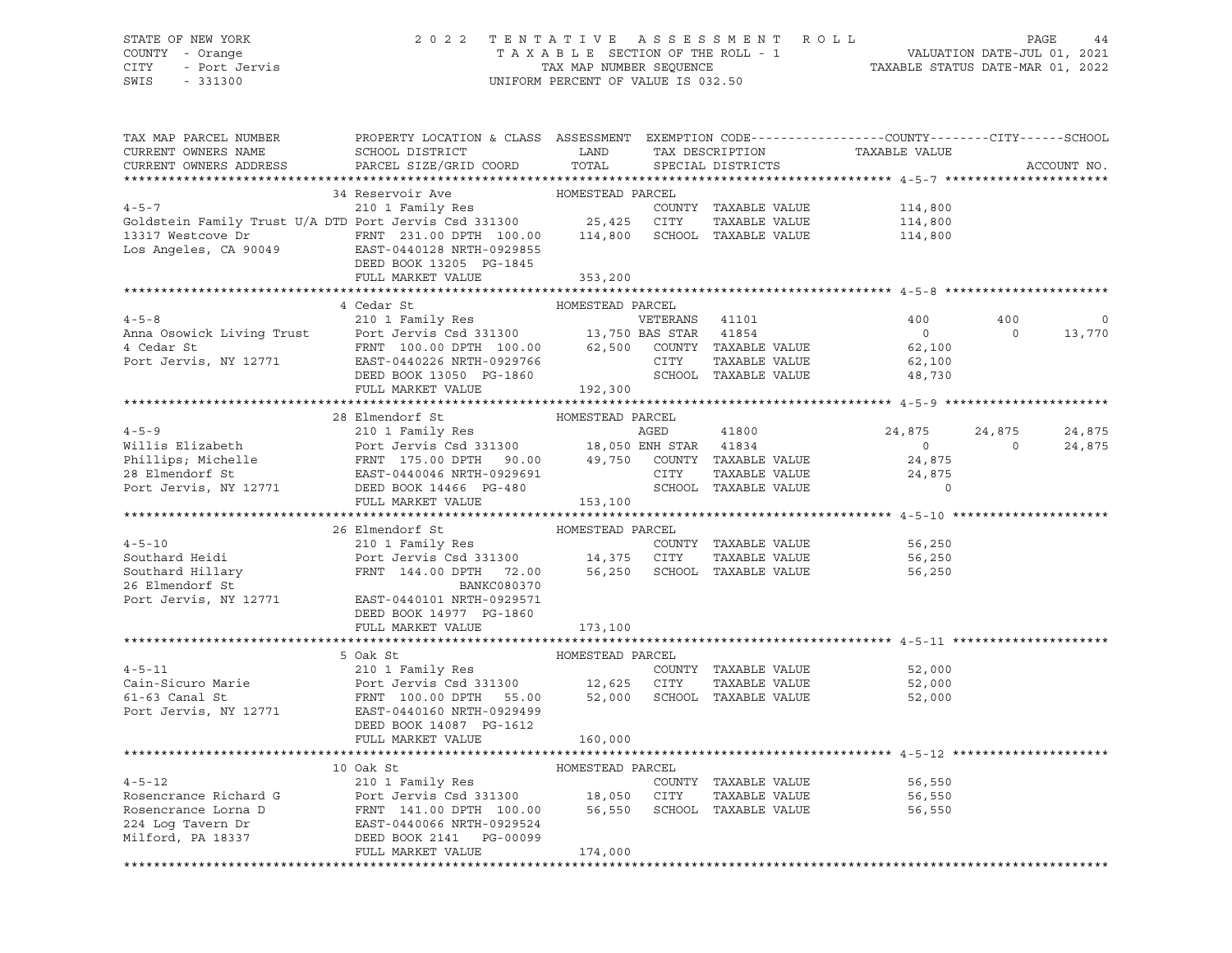### STATE OF NEW YORK 2 0 2 2 T E N T A T I V E A S S E S S M E N T R O L L PAGE 45 COUNTY - Orange T A X A B L E SECTION OF THE ROLL - 1 VALUATION DATE-JUL 01, 2021 CITY - Port Jervis TAX MAP NUMBER SEQUENCE TAXABLE STATUS DATE-MAR 01, 2022 SWIS - 331300 UNIFORM PERCENT OF VALUE IS 032.50

| TAX MAP PARCEL NUMBER<br>CURRENT OWNERS NAME | PROPERTY LOCATION & CLASS ASSESSMENT EXEMPTION CODE----------------COUNTY-------CITY------SCHOOL<br>SCHOOL DISTRICT                                                                                                                  | <b>EXAMPLE EXAMPLE EXAMPLE EXAMPLE EXAMPLE EXAMPLE EXAMPLE EXAMPLE EXAMPLE EXAMPLE EXAMPLE EXAMPLE EXAMPLE EXAMPLE EXAMPLE EXAMPLE EXAMPLE EXAMPLE EXAMPLE EXAMPLE EXAMPLE EXAMPLE EXAMPLE EXAMPLE EXAMPLE EXAMPLE EXAMPLE EXAMP</b> |                | TAX DESCRIPTION      | TAXABLE VALUE                           |          |                |
|----------------------------------------------|--------------------------------------------------------------------------------------------------------------------------------------------------------------------------------------------------------------------------------------|--------------------------------------------------------------------------------------------------------------------------------------------------------------------------------------------------------------------------------------|----------------|----------------------|-----------------------------------------|----------|----------------|
| CURRENT OWNERS ADDRESS                       | PARCEL SIZE/GRID COORD                                                                                                                                                                                                               | TOTAL                                                                                                                                                                                                                                |                | SPECIAL DISTRICTS    |                                         |          | ACCOUNT NO.    |
|                                              |                                                                                                                                                                                                                                      |                                                                                                                                                                                                                                      |                |                      |                                         |          |                |
|                                              |                                                                                                                                                                                                                                      |                                                                                                                                                                                                                                      |                |                      |                                         |          |                |
|                                              |                                                                                                                                                                                                                                      |                                                                                                                                                                                                                                      |                |                      | $\overline{0}$                          | 23,018   | $\overline{0}$ |
|                                              |                                                                                                                                                                                                                                      |                                                                                                                                                                                                                                      |                |                      | 25,575                                  | $\circ$  | 25,575         |
|                                              |                                                                                                                                                                                                                                      |                                                                                                                                                                                                                                      |                |                      |                                         | $\Omega$ | 25,575         |
|                                              |                                                                                                                                                                                                                                      |                                                                                                                                                                                                                                      |                | COUNTY TAXABLE VALUE | $0$<br>25,575                           |          |                |
|                                              |                                                                                                                                                                                                                                      |                                                                                                                                                                                                                                      |                |                      |                                         |          |                |
|                                              | Fitzpatrick; John P FRNT 50.00 DPTH 125.00 51,150 ENH STAR 41834<br>Fitzpatrick; Gina EAST-0440985 NRTH-0929913 COUNTY TAXABLE VALUE<br>19 Maiden Ln DEED BOOK 13685 PG-1794 CITY TAXABLE VALUE<br>Port Jervis, NY 12771 FULL MARKET |                                                                                                                                                                                                                                      |                |                      | TAXABLE VALUE 28,132<br>TAXABLE VALUE 0 |          |                |
|                                              |                                                                                                                                                                                                                                      |                                                                                                                                                                                                                                      |                |                      |                                         |          |                |
|                                              | 116 Hudson St                                                                                                                                                                                                                        | HOMESTEAD PARCEL                                                                                                                                                                                                                     |                |                      |                                         |          |                |
| $5 - 1 - 2$                                  | 210 1 Family Res                                                                                                                                                                                                                     |                                                                                                                                                                                                                                      |                | COUNTY TAXABLE VALUE | 58,800                                  |          |                |
|                                              | Perrego Gail A 210 1 Port Jervis Csd 331300 7,700 CITY                                                                                                                                                                               |                                                                                                                                                                                                                                      |                |                      | TAXABLE VALUE 58,800                    |          |                |
| 116 Hudson St                                | FRNT 50.00 DPTH 125.00 58,800 SCHOOL TAXABLE VALUE                                                                                                                                                                                   |                                                                                                                                                                                                                                      |                |                      | 58,800                                  |          |                |
| Port Jervis, NY 12771                        | BANKC190294                                                                                                                                                                                                                          |                                                                                                                                                                                                                                      |                |                      |                                         |          |                |
|                                              | EAST-0441070 NRTH-0929834                                                                                                                                                                                                            |                                                                                                                                                                                                                                      |                |                      |                                         |          |                |
|                                              | DEED BOOK 14990 PG-1103                                                                                                                                                                                                              |                                                                                                                                                                                                                                      |                |                      |                                         |          |                |
|                                              | FULL MARKET VALUE                                                                                                                                                                                                                    | 180,900                                                                                                                                                                                                                              |                |                      |                                         |          |                |
|                                              |                                                                                                                                                                                                                                      |                                                                                                                                                                                                                                      |                |                      |                                         |          |                |
|                                              | 114 Hudson St                                                                                                                                                                                                                        | HOMESTEAD PARCEL                                                                                                                                                                                                                     |                |                      |                                         |          |                |
|                                              | 5-1-3<br>Lichwick Edward R<br>Lichwick Linda L<br>Lichwick Linda L<br>EAST-0441035 NRTH-0929801<br>Port Jervis, NY 12771<br>DEED BOOK 4116<br>PG-269<br>DEED BOOK 4116<br>PG-269<br>PG-269                                           |                                                                                                                                                                                                                                      |                |                      | $\overline{0}$                          | $\Omega$ | 34,390         |
|                                              |                                                                                                                                                                                                                                      |                                                                                                                                                                                                                                      |                |                      | 53,700                                  |          |                |
|                                              |                                                                                                                                                                                                                                      |                                                                                                                                                                                                                                      |                |                      | TAXABLE VALUE 53,700                    |          |                |
|                                              |                                                                                                                                                                                                                                      |                                                                                                                                                                                                                                      |                | SCHOOL TAXABLE VALUE | 19,310                                  |          |                |
|                                              |                                                                                                                                                                                                                                      |                                                                                                                                                                                                                                      |                |                      |                                         |          |                |
|                                              | FULL MARKET VALUE                                                                                                                                                                                                                    | 165,200                                                                                                                                                                                                                              |                |                      |                                         |          |                |
|                                              |                                                                                                                                                                                                                                      |                                                                                                                                                                                                                                      |                |                      |                                         |          |                |
|                                              | 110 Hudson St                                                                                                                                                                                                                        | HOMESTEAD PARCEL                                                                                                                                                                                                                     |                |                      |                                         |          |                |
| $5 - 1 - 4$                                  |                                                                                                                                                                                                                                      |                                                                                                                                                                                                                                      | BAS STAR 41854 |                      | $\overline{0}$                          | $\Omega$ | 13,770         |
|                                              |                                                                                                                                                                                                                                      |                                                                                                                                                                                                                                      |                |                      | 58,000                                  |          |                |
|                                              |                                                                                                                                                                                                                                      |                                                                                                                                                                                                                                      |                |                      | 58,000                                  |          |                |
|                                              |                                                                                                                                                                                                                                      |                                                                                                                                                                                                                                      |                | SCHOOL TAXABLE VALUE | 44,230                                  |          |                |
|                                              | Port Jervis, NY 12771 EAST-0440981 NRTH-0929738                                                                                                                                                                                      |                                                                                                                                                                                                                                      |                |                      |                                         |          |                |
|                                              | DEED BOOK 13846 PG-815                                                                                                                                                                                                               |                                                                                                                                                                                                                                      |                |                      |                                         |          |                |
|                                              | FULL MARKET VALUE                                                                                                                                                                                                                    | 178,500                                                                                                                                                                                                                              |                |                      |                                         |          |                |
|                                              |                                                                                                                                                                                                                                      |                                                                                                                                                                                                                                      |                |                      |                                         |          |                |
|                                              | HOMESTEAD PARCEL<br>108 Hudson St                                                                                                                                                                                                    |                                                                                                                                                                                                                                      |                |                      |                                         |          |                |
| $5 - 1 - 5$                                  | 210 1 Family Res                                                                                                                                                                                                                     |                                                                                                                                                                                                                                      |                | COUNTY TAXABLE VALUE | 59,000                                  |          |                |
|                                              | د دی دی کرده در سال ۲۵۰۰۰ در ۱۳۵۰۰ در سال ۲۰۰۵ در سال ۲۰۰۵ در سال ۲۰۰۵ در سال ۲۰۰۵ در سال ۲۰۰۵ در سال ۲۰۰۵ در<br>Mortenson Daniel Santa Tervis Csd 331300 در ۲٫700 CITY                                                              |                                                                                                                                                                                                                                      |                | TAXABLE VALUE        | 59,000                                  |          |                |
| Mortenson Abigail B                          | FRNT 50.00 DPTH 125.00                                                                                                                                                                                                               | 59,000                                                                                                                                                                                                                               |                | SCHOOL TAXABLE VALUE | 59,000                                  |          |                |
| 108 Hudson St                                | BANKC030230                                                                                                                                                                                                                          |                                                                                                                                                                                                                                      |                |                      |                                         |          |                |
| Port Jervis, NY 12771                        | EAST-0440936 NRTH-0929692                                                                                                                                                                                                            |                                                                                                                                                                                                                                      |                |                      |                                         |          |                |
|                                              | DEED BOOK 14411 PG-1634                                                                                                                                                                                                              |                                                                                                                                                                                                                                      |                |                      |                                         |          |                |
|                                              | FULL MARKET VALUE                                                                                                                                                                                                                    | 181,500                                                                                                                                                                                                                              |                |                      |                                         |          |                |
|                                              |                                                                                                                                                                                                                                      |                                                                                                                                                                                                                                      |                |                      |                                         |          |                |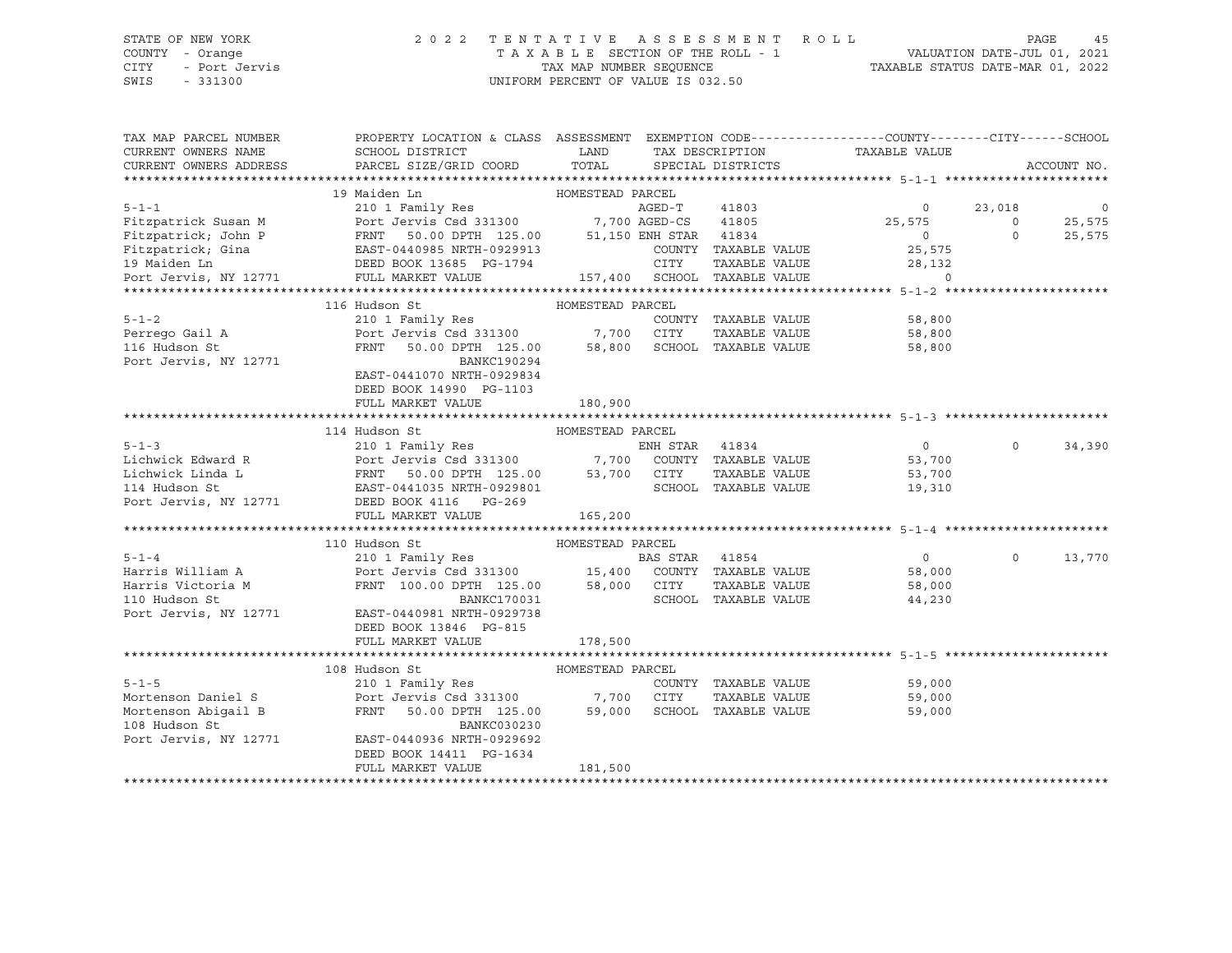### STATE OF NEW YORK 2 0 2 2 T E N T A T I V E A S S E S S M E N T R O L L PAGE 46 COUNTY - Orange T A X A B L E SECTION OF THE ROLL - 1 VALUATION DATE-JUL 01, 2021 CITY - Port Jervis CHA CHA CHAR MAR NUMBER SEQUENCE TAT TAXABLE STATUS DATE-MAR 01, 2022<br>TAXABLE STATUS DATE-MAR 01, 2022 UNIFORM PERCENT OF VALUE IS 032.50

| TAX MAP PARCEL NUMBER<br>CURRENT OWNERS NAME<br>CURRENT OWNERS ADDRESS                                  | PROPERTY LOCATION & CLASS ASSESSMENT EXEMPTION CODE----------------COUNTY-------CITY------SCHOOL<br>SCHOOL DISTRICT<br>PARCEL SIZE/GRID COORD                                                           | LAND<br>TOTAL                             |                | TAX DESCRIPTION<br>SPECIAL DISTRICTS                                 | TAXABLE VALUE                                |          | ACCOUNT NO. |
|---------------------------------------------------------------------------------------------------------|---------------------------------------------------------------------------------------------------------------------------------------------------------------------------------------------------------|-------------------------------------------|----------------|----------------------------------------------------------------------|----------------------------------------------|----------|-------------|
|                                                                                                         |                                                                                                                                                                                                         |                                           |                |                                                                      |                                              |          |             |
| $5 - 1 - 6$<br>Hammock Tania<br>106 Hudson St<br>Port Jervis, NY 12771                                  | 106 Hudson St<br>220 2 Family Res<br>220 2 Family Res<br>Port Jervis Csd 331300 8,95<br>FRNT 50.00 DPTH 125.00<br>EAST-0440902 NRTH-0929653<br>DEED BOOK 14842 PG-1018                                  | HOMESTEAD PARCEL<br>62,000 CITY           | BAS STAR 41854 | 8,950 COUNTY TAXABLE VALUE<br>TAXABLE VALUE<br>SCHOOL TAXABLE VALUE  | $\overline{0}$<br>62,000<br>62,000<br>48,230 | $\circ$  | 13,770      |
|                                                                                                         | FULL MARKET VALUE                                                                                                                                                                                       | 190,800                                   |                |                                                                      |                                              |          |             |
|                                                                                                         |                                                                                                                                                                                                         |                                           |                |                                                                      |                                              |          |             |
| $5 - 1 - 7$<br>Gould Stacey<br>104 Hudson St                                                            | 104 Hudson St<br>210 1 Family Res<br>Port Jervis Csd 331300<br>FRNT 50.00 DPTH 125.00 48,900 CITY<br>Port Jervis, NY 12771 EAST-0440870 NRTH-0929621<br>DEED BOOK 4288 PG-61                            | HOMESTEAD PARCEL                          | BAS STAR 41854 | 7,700 COUNTY TAXABLE VALUE<br>TAXABLE VALUE<br>SCHOOL TAXABLE VALUE  | $\circ$<br>48,900<br>48,900<br>35,130        | $\Omega$ | 13,770      |
|                                                                                                         | FULL MARKET VALUE                                                                                                                                                                                       | 150,500                                   |                |                                                                      |                                              |          |             |
|                                                                                                         |                                                                                                                                                                                                         |                                           |                |                                                                      |                                              |          |             |
| $5 - 1 - 8$<br>Bisland Roger Eugene<br>Bisland Kathleen M<br>1643 Forestburgh Rd<br>Glen Spey, NY 12737 | 102 Hudson St<br>210 1 Family Res<br>Port Jervis Csd 331300<br>FRNT 50.00 DPTH 125.00 43,350<br>EAST-0440835 NRTH-0929583<br>DEED BOOK 4101 PG-37<br>FULL MARKET VALUE                                  | HOMESTEAD PARCEL<br>7,700 CITY<br>133,400 |                | COUNTY TAXABLE VALUE<br>TAXABLE VALUE<br>SCHOOL TAXABLE VALUE        | 43,350<br>43,350<br>43,350                   |          |             |
|                                                                                                         |                                                                                                                                                                                                         |                                           |                |                                                                      |                                              |          |             |
| $5 - 1 - 9$<br>Cain-Sicuro Marie<br>61-63 Canal St<br>Port Jervis, NY 12771                             | 100 Hudson St<br>210 1 Family Res<br>Port Jervis Csd 331300<br>FRNT 50.00 DPTH 125.00<br>EAST-0440804 NRTH-0929549<br>DEED BOOK 15068 PG-1726                                                           | HOMESTEAD PARCEL<br>7,700 CITY            |                | COUNTY TAXABLE VALUE<br>TAXABLE VALUE<br>39,000 SCHOOL TAXABLE VALUE | 39,000<br>39,000<br>39,000                   |          |             |
|                                                                                                         | FULL MARKET VALUE                                                                                                                                                                                       | 120,000                                   |                |                                                                      |                                              |          |             |
|                                                                                                         |                                                                                                                                                                                                         |                                           |                |                                                                      |                                              |          |             |
| $5 - 1 - 10$<br>Logan Jonathan D<br>118-23 221st St<br>Cambria Heights, NY 11411                        | 9 Reservoir Ave<br>210 1 Family Res<br>Port Jervis Csd 331300 6,900 CITY<br>FRNT<br>50.00 DPTH 100.00<br><b>BANKC131113</b><br>EAST-0440783 NRTH-0929475<br>DEED BOOK 12240 PG-274<br>FULL MARKET VALUE | HOMESTEAD PARCEL<br>150,800               |                | COUNTY TAXABLE VALUE<br>TAXABLE VALUE<br>49,000 SCHOOL TAXABLE VALUE | 49,000<br>49,000<br>49,000                   |          |             |
|                                                                                                         |                                                                                                                                                                                                         |                                           |                |                                                                      |                                              |          |             |
| $5 - 1 - 11$<br>Ramalho William and Rose<br>15 Reservoir Ave<br>Port Jervis, NY 12771                   | 11 Reservoir Ave<br>210 1 Family Res<br>Jenks Steven and Roseann Mort Jervis Csd 331300 6,875 CITY<br>FRNT<br>50.00 DPTH 100.00<br>BANKC120335<br>EAST-0440746 NRTH-0929506<br>DEED BOOK 12956 PG-1602  | HOMESTEAD PARCEL                          |                | COUNTY TAXABLE VALUE<br>TAXABLE VALUE<br>52,550 SCHOOL TAXABLE VALUE | 52,550<br>52,550<br>52,550                   |          |             |
| ***********************                                                                                 | FULL MARKET VALUE                                                                                                                                                                                       | 161,700                                   |                |                                                                      |                                              |          |             |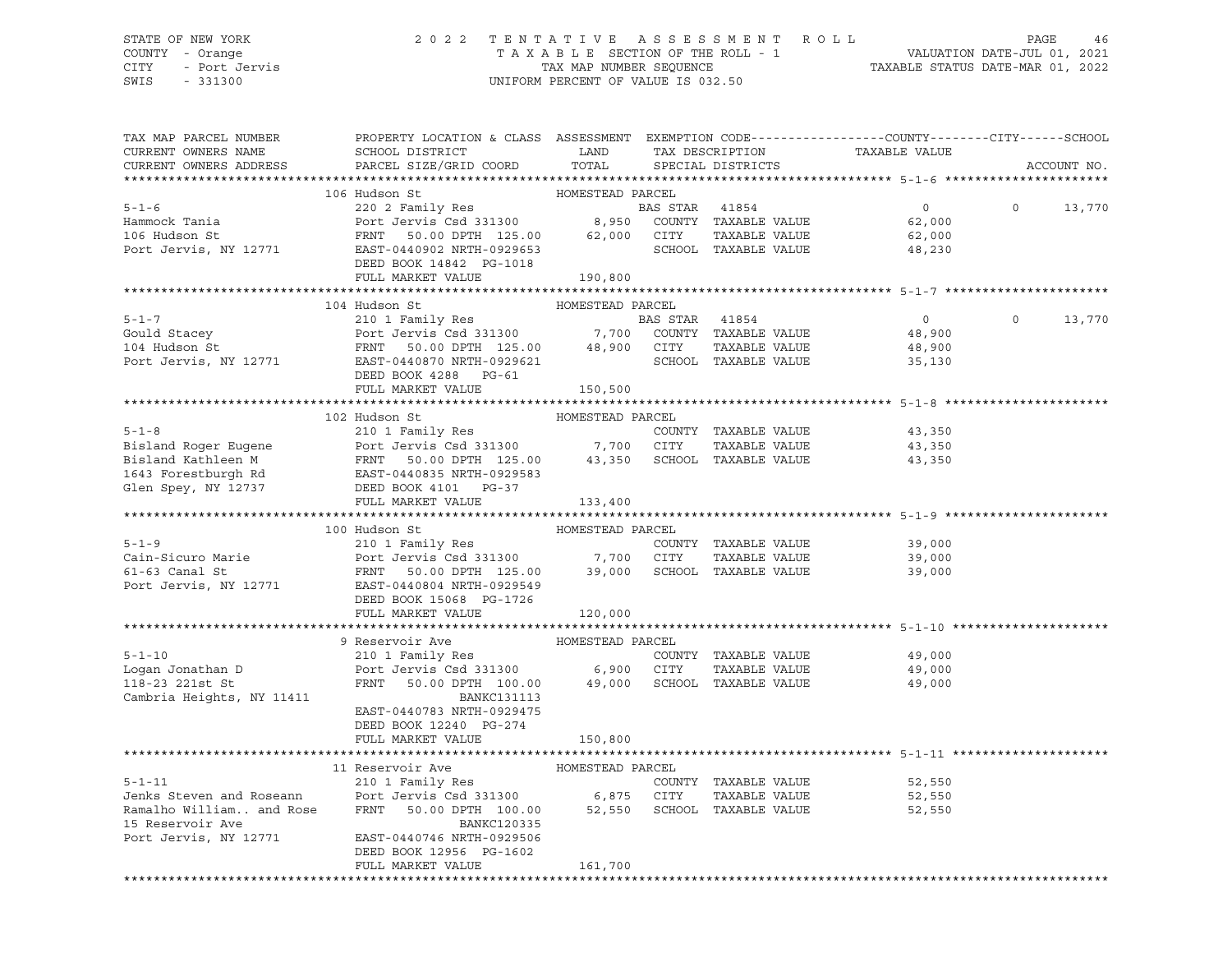| STATE OF NEW YORK                             |                                                                                                                                                                                                                                        |                  |                         |                                                                               |                    |               |  |
|-----------------------------------------------|----------------------------------------------------------------------------------------------------------------------------------------------------------------------------------------------------------------------------------------|------------------|-------------------------|-------------------------------------------------------------------------------|--------------------|---------------|--|
|                                               | 2022 TENTATIVE ASSESSMENT ROLL PAGE 47<br>TAXABLE SECTION OF THE ROLL - 1 VALUATION DATE-JUL 01, 2021<br>TAX MAP NUMBER SEQUENCE TAXABLE STATUS DATE-MAR 01, 2022<br>UNIFORM PERCENT OF VALUE IS 032.50                                |                  |                         |                                                                               |                    |               |  |
|                                               |                                                                                                                                                                                                                                        |                  |                         |                                                                               |                    |               |  |
|                                               |                                                                                                                                                                                                                                        |                  |                         |                                                                               |                    |               |  |
|                                               |                                                                                                                                                                                                                                        |                  |                         |                                                                               |                    |               |  |
|                                               |                                                                                                                                                                                                                                        |                  |                         |                                                                               |                    |               |  |
|                                               |                                                                                                                                                                                                                                        |                  |                         |                                                                               |                    |               |  |
| TAX MAP PARCEL NUMBER                         | PROPERTY LOCATION & CLASS ASSESSMENT EXEMPTION CODE---------------COUNTY-------CITY------SCHOOL                                                                                                                                        |                  |                         |                                                                               |                    |               |  |
| CURRENT OWNERS NAME                           | ${\tt SCHOOL\,\,\, DISTRTCT} \qquad \qquad {\tt LAND} \qquad \qquad {\tt TAX\,\,\, DESCRIPTION} \qquad \qquad {\tt TAXABLE\,\,\, VALUE}$                                                                                               |                  |                         |                                                                               |                    |               |  |
| CURRENT OWNERS ADDRESS                        | PARCEL SIZE/GRID COORD                                                                                                                                                                                                                 |                  | TOTAL SPECIAL DISTRICTS |                                                                               |                    | ACCOUNT NO.   |  |
|                                               |                                                                                                                                                                                                                                        |                  |                         |                                                                               |                    |               |  |
|                                               | 15 Reservoir Ave MOMESTEAD PARCEL                                                                                                                                                                                                      |                  |                         |                                                                               |                    |               |  |
|                                               |                                                                                                                                                                                                                                        |                  |                         |                                                                               |                    |               |  |
| $5 - 1 - 12$                                  |                                                                                                                                                                                                                                        |                  |                         |                                                                               | $0 \t 0 \t 13,770$ |               |  |
| Jenks Steven A<br>15 Reservoir Ave            |                                                                                                                                                                                                                                        |                  |                         |                                                                               |                    |               |  |
|                                               |                                                                                                                                                                                                                                        |                  |                         |                                                                               |                    |               |  |
| Port Jervis, NY 12771                         | 210 1 Family Res<br>POINT MARS STAR 41854 0<br>POINT TAXABLE VALUE<br>FRNT 100.00 DPTH 100.00 55,750 CUNTY TAXABLE VALUE<br>BANKC160113 SCHOOL TAXABLE VALUE 55,750<br>EAST-0440688 NRTH-0929564 SCHOOL TAXABLE VALUE 41,980           |                  |                         |                                                                               |                    |               |  |
|                                               |                                                                                                                                                                                                                                        |                  |                         |                                                                               |                    |               |  |
|                                               | DEED BOOK 12793 PG-1675                                                                                                                                                                                                                |                  |                         |                                                                               |                    |               |  |
|                                               | FULL MARKET VALUE 171,500                                                                                                                                                                                                              |                  |                         |                                                                               |                    |               |  |
|                                               |                                                                                                                                                                                                                                        |                  |                         |                                                                               |                    |               |  |
|                                               | 17 Reservoir Ave                                                                                                                                                                                                                       | HOMESTEAD PARCEL |                         |                                                                               |                    |               |  |
| $5 - 1 - 13$                                  |                                                                                                                                                                                                                                        |                  |                         | 80,000                                                                        |                    |               |  |
| Worden Scott                                  |                                                                                                                                                                                                                                        |                  |                         | 80,000                                                                        |                    |               |  |
| 17 Reservoir Ave                              |                                                                                                                                                                                                                                        |                  |                         | 80,000                                                                        |                    |               |  |
|                                               | BANKC170031                                                                                                                                                                                                                            |                  |                         |                                                                               |                    |               |  |
| Port Jervis, NY 12771                         |                                                                                                                                                                                                                                        |                  |                         |                                                                               |                    |               |  |
|                                               | EAST-0440635 NRTH-0929603                                                                                                                                                                                                              |                  |                         |                                                                               |                    |               |  |
|                                               | DEED BOOK 14542 PG-1973                                                                                                                                                                                                                |                  |                         |                                                                               |                    |               |  |
|                                               | FULL MARKET VALUE                                                                                                                                                                                                                      | 246,200          |                         |                                                                               |                    |               |  |
|                                               |                                                                                                                                                                                                                                        |                  |                         |                                                                               |                    |               |  |
|                                               | 5 Maiden Ln                                                                                                                                                                                                                            | HOMESTEAD PARCEL |                         |                                                                               |                    |               |  |
|                                               | 3 PRACHE RESERVE FOR TRIVIAL PRINT (15.00 DPTH 125.00 PRINT TRIABLE VALUE<br>LaFountain Michael F<br>LaFountain Robin L<br>ERST-0440734 NRTH-0929652 CITY TAXABLE VALUE<br>Port Jervis, NY 12771 DEED BOOK 140734 NRTH-0929652 CITY TA |                  |                         |                                                                               |                    |               |  |
|                                               |                                                                                                                                                                                                                                        |                  |                         |                                                                               |                    |               |  |
|                                               |                                                                                                                                                                                                                                        |                  |                         |                                                                               |                    |               |  |
|                                               |                                                                                                                                                                                                                                        |                  |                         |                                                                               |                    |               |  |
|                                               |                                                                                                                                                                                                                                        |                  |                         |                                                                               |                    |               |  |
|                                               | FULL MARKET VALUE                                                                                                                                                                                                                      | 310,200          |                         |                                                                               |                    |               |  |
|                                               |                                                                                                                                                                                                                                        |                  |                         |                                                                               |                    |               |  |
|                                               | 9 Maiden Ln                                                                                                                                                                                                                            | HOMESTEAD PARCEL |                         |                                                                               |                    |               |  |
| $5 - 1 - 15$                                  | 9 Marten int Romester PANCES<br>210 1 Family Res<br>Port Jervis Csd 331300 7,700 COUNTY TAXABLE VALUE<br>FRNT 50.00 DPTH 125.00 90,000 CITY TAXABLE VALUE<br>BANKC160210 SCHOOL TAXABLE VALUE                                          |                  |                         |                                                                               |                    | $0 \t 13,770$ |  |
| Little John                                   |                                                                                                                                                                                                                                        |                  |                         | $\begin{smallmatrix}&&0\0&\phantom-0&0&0\0&\phantom-0&0&0&0\end{smallmatrix}$ |                    |               |  |
|                                               |                                                                                                                                                                                                                                        |                  |                         |                                                                               |                    |               |  |
| Delos Santos Roselle<br>A/K/A John Little III |                                                                                                                                                                                                                                        |                  |                         | 90,000<br>76,230                                                              |                    |               |  |
|                                               |                                                                                                                                                                                                                                        |                  |                         |                                                                               |                    |               |  |
| 9 Maiden Ln                                   | EAST-0440809 NRTH-0929733                                                                                                                                                                                                              |                  |                         |                                                                               |                    |               |  |
| Port Jervis, NY 12771                         | DEED BOOK 14841 PG-717                                                                                                                                                                                                                 |                  |                         |                                                                               |                    |               |  |
|                                               | FULL MARKET VALUE                                                                                                                                                                                                                      | 276,900          |                         |                                                                               |                    |               |  |
|                                               |                                                                                                                                                                                                                                        |                  |                         |                                                                               |                    |               |  |
|                                               |                                                                                                                                                                                                                                        |                  |                         |                                                                               |                    |               |  |
|                                               |                                                                                                                                                                                                                                        |                  |                         |                                                                               |                    |               |  |
|                                               |                                                                                                                                                                                                                                        |                  |                         |                                                                               |                    |               |  |
|                                               |                                                                                                                                                                                                                                        |                  |                         |                                                                               |                    |               |  |
| Port Jervis, NY 12771                         | BANKC190907                                                                                                                                                                                                                            |                  |                         |                                                                               |                    |               |  |
|                                               | EAST-0440844 NRTH-0929770                                                                                                                                                                                                              |                  |                         |                                                                               |                    |               |  |
|                                               | DEED BOOK 15105 PG-1857                                                                                                                                                                                                                |                  |                         |                                                                               |                    |               |  |
|                                               | FULL MARKET VALUE                                                                                                                                                                                                                      | 169,400          |                         |                                                                               |                    |               |  |
|                                               |                                                                                                                                                                                                                                        |                  |                         |                                                                               |                    |               |  |
|                                               |                                                                                                                                                                                                                                        |                  |                         |                                                                               |                    |               |  |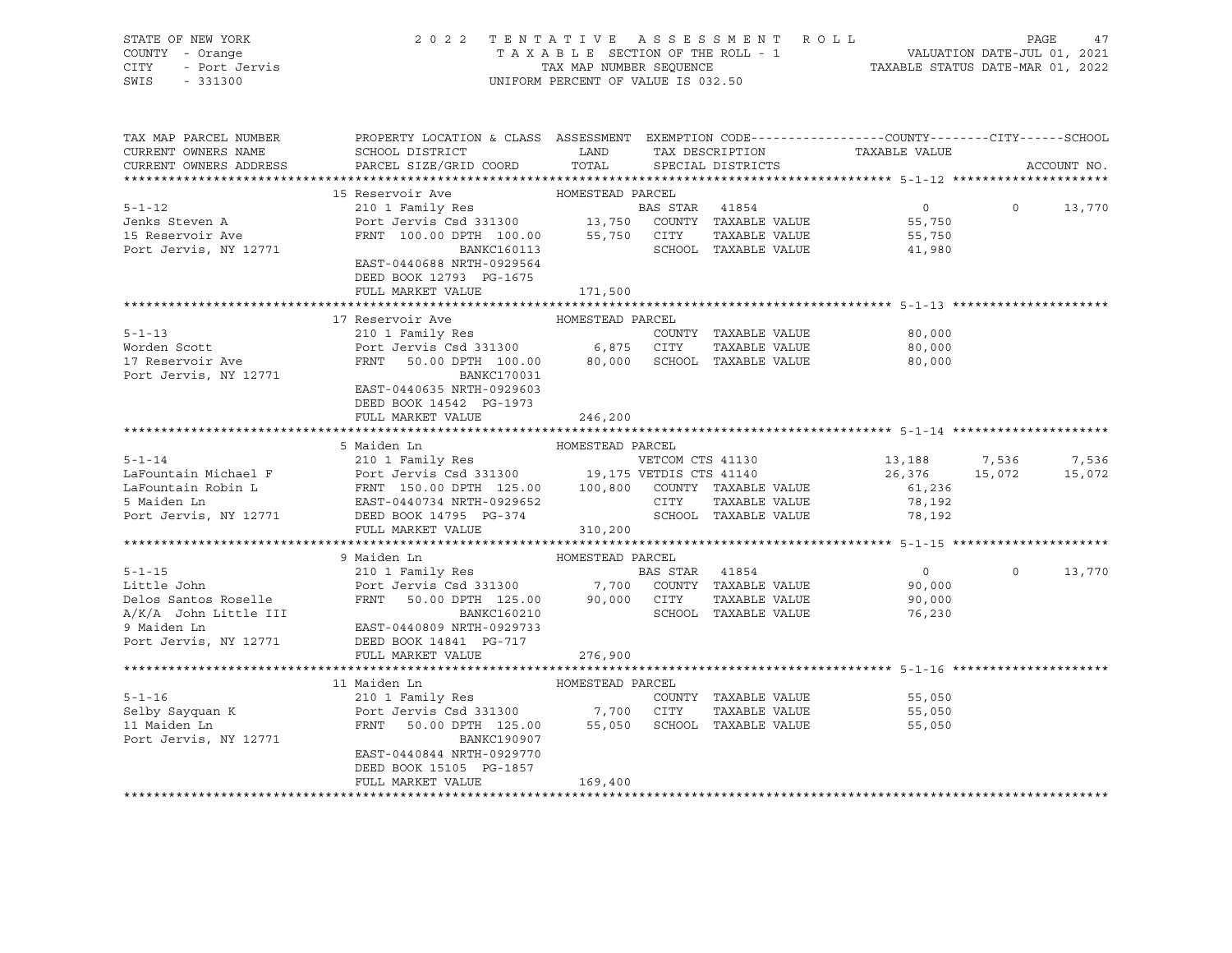# STATE OF NEW YORK 2 0 2 2 T E N T A T I V E A S S E S S M E N T R O L L PAGE 48 COUNTY - Orange T A X A B L E SECTION OF THE ROLL - 1 VALUATION DATE-JUL 01, 2021 CITY - Port Jervis TAX MAP NUMBER SEQUENCE TAXABLE STATUS DATE-MAR 01, 2022

| TAX MAP PARCEL NUMBER<br>CURRENT OWNERS NAME                                                                                                                               | PROPERTY LOCATION & CLASS ASSESSMENT EXEMPTION CODE---------------COUNTY-------CITY------SCHOOL<br>SCHOOL DISTRICT LAND                                                                                                                                                                                                                                                                                                          | TOTAL            | TAX DESCRIPTION  |                                              | TAXABLE VALUE               |          |             |
|----------------------------------------------------------------------------------------------------------------------------------------------------------------------------|----------------------------------------------------------------------------------------------------------------------------------------------------------------------------------------------------------------------------------------------------------------------------------------------------------------------------------------------------------------------------------------------------------------------------------|------------------|------------------|----------------------------------------------|-----------------------------|----------|-------------|
| CURRENT OWNERS ADDRESS                                                                                                                                                     | PARCEL SIZE/GRID COORD                                                                                                                                                                                                                                                                                                                                                                                                           |                  |                  | SPECIAL DISTRICTS                            |                             |          | ACCOUNT NO. |
|                                                                                                                                                                            | 13 Maiden Ln                                                                                                                                                                                                                                                                                                                                                                                                                     | HOMESTEAD PARCEL |                  |                                              |                             |          |             |
| $5 - 1 - 17$                                                                                                                                                               | 210 1 Family Res                                                                                                                                                                                                                                                                                                                                                                                                                 |                  |                  |                                              | COUNTY TAXABLE VALUE 48,000 |          |             |
|                                                                                                                                                                            |                                                                                                                                                                                                                                                                                                                                                                                                                                  |                  |                  | TAXABLE VALUE                                | 48,000                      |          |             |
| The Lordi Irrevocable Trust<br>Lordi as Trustee Cynthia L<br>EXABLE VALUE<br>13 Maiden Ln<br>EXAT-0440879 NRTH-0929810<br>Port Jervis, NY 12771<br>DEED BOOK 15037 PG-1292 |                                                                                                                                                                                                                                                                                                                                                                                                                                  |                  |                  |                                              | 48,000                      |          |             |
|                                                                                                                                                                            |                                                                                                                                                                                                                                                                                                                                                                                                                                  |                  |                  |                                              |                             |          |             |
|                                                                                                                                                                            |                                                                                                                                                                                                                                                                                                                                                                                                                                  |                  |                  |                                              |                             |          |             |
|                                                                                                                                                                            | FULL MARKET VALUE                                                                                                                                                                                                                                                                                                                                                                                                                | 147,700          |                  |                                              |                             |          |             |
|                                                                                                                                                                            |                                                                                                                                                                                                                                                                                                                                                                                                                                  |                  |                  |                                              |                             |          |             |
|                                                                                                                                                                            | 15 Maiden Ln                                                                                                                                                                                                                                                                                                                                                                                                                     | HOMESTEAD PARCEL |                  |                                              |                             |          |             |
| $5 - 1 - 18$                                                                                                                                                               | 210 1 Family Res                                                                                                                                                                                                                                                                                                                                                                                                                 |                  |                  | COUNTY TAXABLE VALUE                         | 53,000                      |          |             |
| Kimiecik Thomas<br>15 Maiden Ln                                                                                                                                            | Port Jervis Csd 331300 7,700 CITY<br>99999                                                                                                                                                                                                                                                                                                                                                                                       |                  |                  | TAXABLE VALUE<br>53,000 SCHOOL TAXABLE VALUE | 53,000                      |          |             |
| Port Jervis, NY 12771                                                                                                                                                      | $\mathsf{C}$                                                                                                                                                                                                                                                                                                                                                                                                                     |                  |                  |                                              | 53,000                      |          |             |
|                                                                                                                                                                            | FRNT 50.00 DPTH 125.00                                                                                                                                                                                                                                                                                                                                                                                                           |                  |                  |                                              |                             |          |             |
|                                                                                                                                                                            | BANKC130170                                                                                                                                                                                                                                                                                                                                                                                                                      |                  |                  |                                              |                             |          |             |
|                                                                                                                                                                            | EAST-0440912 NRTH-0929842                                                                                                                                                                                                                                                                                                                                                                                                        |                  |                  |                                              |                             |          |             |
|                                                                                                                                                                            | DEED BOOK 13952 PG-1639                                                                                                                                                                                                                                                                                                                                                                                                          |                  |                  |                                              |                             |          |             |
|                                                                                                                                                                            | FULL MARKET VALUE                                                                                                                                                                                                                                                                                                                                                                                                                | 163,100          |                  |                                              |                             |          |             |
|                                                                                                                                                                            |                                                                                                                                                                                                                                                                                                                                                                                                                                  |                  |                  |                                              |                             |          |             |
|                                                                                                                                                                            | 17 Maiden Ln                                                                                                                                                                                                                                                                                                                                                                                                                     | HOMESTEAD PARCEL |                  |                                              |                             |          |             |
| $5 - 1 - 19$                                                                                                                                                               |                                                                                                                                                                                                                                                                                                                                                                                                                                  |                  |                  |                                              | $\overline{0}$              | $\Omega$ | 13,770      |
| Kowal Nat Michael                                                                                                                                                          |                                                                                                                                                                                                                                                                                                                                                                                                                                  |                  |                  |                                              | 63,800<br>63.800            |          |             |
| Kowal Belinda D                                                                                                                                                            |                                                                                                                                                                                                                                                                                                                                                                                                                                  |                  |                  |                                              | 63,800                      |          |             |
| 17 Maiden Ln                                                                                                                                                               |                                                                                                                                                                                                                                                                                                                                                                                                                                  |                  |                  |                                              | 50,030                      |          |             |
| Port Jervis, NY 12771                                                                                                                                                      | $\begin{tabular}{lllllllllll} \multicolumn{4}{c}{210} & Family Res & & & & & & & & & & \\ \multicolumn{4}{c}{210} & 1 & Family Res & & & & & & & & \\ \multicolumn{4}{c}{Port~Jervis} & Csd~331300 & & & & & & 7,700 & COUNTY & TAXABLE VALUE \\ \multicolumn{4}{c}{D} & FRNT & 50.00 DPTH & 125.00 & & 63,800 & CITY & TAXABLE VALUE \\ \multicolumn{4}{c}{EAST-0440949 NRTH-0929881} & & & & & & & \\ \multicolumn{4}{c}{NEED$ |                  |                  |                                              |                             |          |             |
|                                                                                                                                                                            |                                                                                                                                                                                                                                                                                                                                                                                                                                  |                  |                  |                                              |                             |          |             |
|                                                                                                                                                                            | 112 North Orange St                                                                                                                                                                                                                                                                                                                                                                                                              | HOMESTEAD PARCEL |                  |                                              |                             |          |             |
| $5 - 2 - 1.1$                                                                                                                                                              |                                                                                                                                                                                                                                                                                                                                                                                                                                  |                  | VETCOM CTS 41130 |                                              | 13,188 7,536                |          | 7,536       |
| Lewis Robert C                                                                                                                                                             |                                                                                                                                                                                                                                                                                                                                                                                                                                  |                  |                  |                                              | 26,376 15,072               |          | 15,072      |
|                                                                                                                                                                            |                                                                                                                                                                                                                                                                                                                                                                                                                                  |                  |                  |                                              | 22,436                      |          |             |
| 112 North Orange St<br>Port Jervis, NY 12771                                                                                                                               |                                                                                                                                                                                                                                                                                                                                                                                                                                  |                  |                  | TAXABLE VALUE                                | 39,392                      |          |             |
|                                                                                                                                                                            | EAST-0441190 NRTH-0929654                                                                                                                                                                                                                                                                                                                                                                                                        |                  |                  | SCHOOL TAXABLE VALUE                         | 39,392                      |          |             |
|                                                                                                                                                                            | DEED BOOK 14681 PG-475                                                                                                                                                                                                                                                                                                                                                                                                           |                  |                  |                                              |                             |          |             |
|                                                                                                                                                                            | FULL MARKET VALUE                                                                                                                                                                                                                                                                                                                                                                                                                | 190,800          |                  |                                              |                             |          |             |
|                                                                                                                                                                            |                                                                                                                                                                                                                                                                                                                                                                                                                                  |                  |                  |                                              |                             |          |             |
|                                                                                                                                                                            |                                                                                                                                                                                                                                                                                                                                                                                                                                  | HOMESTEAD PARCEL |                  |                                              |                             |          |             |
| $5 - 2 - 1.2$                                                                                                                                                              |                                                                                                                                                                                                                                                                                                                                                                                                                                  |                  |                  | COUNTY TAXABLE VALUE                         | 65,000                      |          |             |
| Probst Connor                                                                                                                                                              | $\begin{tabular}{lllllllllll} \bf 114 & North\ Orange St & HOMESTEAD \ PARCEL & \tt 210 1 Family Res & \tt 11,200 & CITY \\ & Port \ Jervis \ Csd \ 331300 & \tt 11,200 & CITY \\ \tt FRNT & \tt 79.00 DPTH & \tt 106.00 & \tt 65,000 & \tt 8CHOO \\ \end{tabular}$                                                                                                                                                              |                  |                  | TAXABLE VALUE                                | 65,000                      |          |             |
| 114 North Orange St                                                                                                                                                        |                                                                                                                                                                                                                                                                                                                                                                                                                                  |                  |                  | 65,000 SCHOOL TAXABLE VALUE                  | 65,000                      |          |             |
| Port Jervis, NY 12771                                                                                                                                                      | BANKC030614                                                                                                                                                                                                                                                                                                                                                                                                                      |                  |                  |                                              |                             |          |             |
|                                                                                                                                                                            | EAST-0441225 NRTH-0929720<br>DEED BOOK 14876 PG-934                                                                                                                                                                                                                                                                                                                                                                              |                  |                  |                                              |                             |          |             |
|                                                                                                                                                                            | FULL MARKET VALUE                                                                                                                                                                                                                                                                                                                                                                                                                | 200,000          |                  |                                              |                             |          |             |
|                                                                                                                                                                            |                                                                                                                                                                                                                                                                                                                                                                                                                                  |                  |                  |                                              |                             |          |             |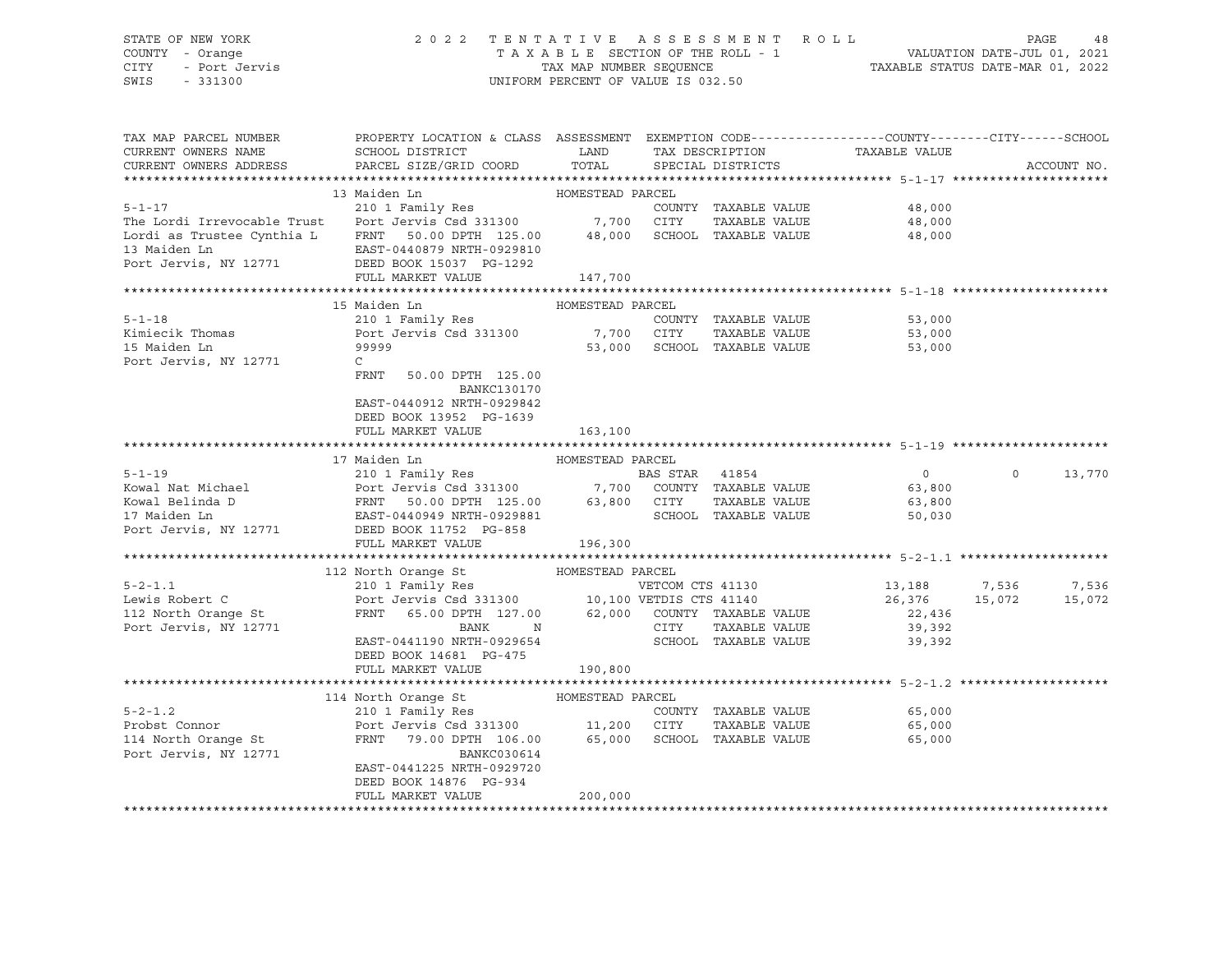| STATE OF NEW YORK                                                                                                                                                                                                                                                                                                                                                                            |                                                                                                                                                                                                                     |                       |                      |                                                    |               |
|----------------------------------------------------------------------------------------------------------------------------------------------------------------------------------------------------------------------------------------------------------------------------------------------------------------------------------------------------------------------------------------------|---------------------------------------------------------------------------------------------------------------------------------------------------------------------------------------------------------------------|-----------------------|----------------------|----------------------------------------------------|---------------|
| COUNTY - Orange                                                                                                                                                                                                                                                                                                                                                                              |                                                                                                                                                                                                                     |                       |                      |                                                    |               |
| y ---<br>Y -- Orange<br>- Port Jervis<br>CITY                                                                                                                                                                                                                                                                                                                                                |                                                                                                                                                                                                                     |                       |                      |                                                    |               |
| SWIS<br>$-331300$                                                                                                                                                                                                                                                                                                                                                                            |                                                                                                                                                                                                                     |                       |                      |                                                    |               |
|                                                                                                                                                                                                                                                                                                                                                                                              |                                                                                                                                                                                                                     |                       |                      |                                                    |               |
|                                                                                                                                                                                                                                                                                                                                                                                              |                                                                                                                                                                                                                     |                       |                      |                                                    |               |
|                                                                                                                                                                                                                                                                                                                                                                                              |                                                                                                                                                                                                                     |                       |                      |                                                    |               |
| TAX MAP PARCEL NUMBER                                                                                                                                                                                                                                                                                                                                                                        | PROPERTY LOCATION & CLASS ASSESSMENT EXEMPTION CODE----------------COUNTY-------CITY------SCHOOL                                                                                                                    |                       |                      |                                                    |               |
|                                                                                                                                                                                                                                                                                                                                                                                              |                                                                                                                                                                                                                     |                       |                      |                                                    |               |
| CURRENT OWNERS NAME                                                                                                                                                                                                                                                                                                                                                                          | SCHOOL DISTRICT                                                                                                                                                                                                     | LAND                  |                      | TAX DESCRIPTION TAXABLE VALUE<br>SPECIAL DISTRICTS |               |
| CURRENT OWNERS ADDRESS                                                                                                                                                                                                                                                                                                                                                                       | PARCEL SIZE/GRID COORD TOTAL SPECIAL DISTRICTS                                                                                                                                                                      |                       |                      |                                                    | ACCOUNT NO.   |
|                                                                                                                                                                                                                                                                                                                                                                                              |                                                                                                                                                                                                                     |                       |                      |                                                    |               |
| 110 North Orange St<br>210 1 Family Res<br>210 1 Family Res<br>210 1 Family Res<br>210 1 Family Res<br>210 1 Family Res<br>210 210 2001 2003<br>250 217Y TAXABLE VALUE<br>26,250 217Y TAXABLE VALUE<br>26,250 217Y TAXABLE VALUE<br>26,250 217Y TA                                                                                                                                           |                                                                                                                                                                                                                     |                       |                      |                                                    |               |
|                                                                                                                                                                                                                                                                                                                                                                                              |                                                                                                                                                                                                                     |                       |                      | 51,250                                             |               |
|                                                                                                                                                                                                                                                                                                                                                                                              |                                                                                                                                                                                                                     |                       |                      | 51,250<br>51,250                                   |               |
|                                                                                                                                                                                                                                                                                                                                                                                              |                                                                                                                                                                                                                     |                       |                      | 51,250                                             |               |
|                                                                                                                                                                                                                                                                                                                                                                                              | BANKC031019                                                                                                                                                                                                         |                       |                      |                                                    |               |
|                                                                                                                                                                                                                                                                                                                                                                                              |                                                                                                                                                                                                                     |                       |                      |                                                    |               |
|                                                                                                                                                                                                                                                                                                                                                                                              | DEED BOOK 14875 PG-1006                                                                                                                                                                                             |                       |                      |                                                    |               |
|                                                                                                                                                                                                                                                                                                                                                                                              | FULL MARKET VALUE                                                                                                                                                                                                   | 157,700               |                      |                                                    |               |
|                                                                                                                                                                                                                                                                                                                                                                                              |                                                                                                                                                                                                                     |                       |                      |                                                    |               |
|                                                                                                                                                                                                                                                                                                                                                                                              |                                                                                                                                                                                                                     | HOMESTEAD PARCEL      |                      |                                                    |               |
|                                                                                                                                                                                                                                                                                                                                                                                              | 108 North Orange St                                                                                                                                                                                                 |                       |                      |                                                    |               |
| $5 - 2 - 3$                                                                                                                                                                                                                                                                                                                                                                                  |                                                                                                                                                                                                                     |                       |                      | $\overline{0}$                                     | $0 \t 13,770$ |
|                                                                                                                                                                                                                                                                                                                                                                                              |                                                                                                                                                                                                                     |                       |                      | 60,000                                             |               |
|                                                                                                                                                                                                                                                                                                                                                                                              |                                                                                                                                                                                                                     |                       |                      |                                                    |               |
| Rudy Joseph P<br>108 North Orange St<br>Port Jervis, NY 12771                                                                                                                                                                                                                                                                                                                                | 210 1 Family Res<br>210 1 Family Res<br>Port Jervis Csd 331300 8,400 COUNTY TAXABLE VALUE<br>FRNT 50.00 DPTH 150.00 60,000 CITY TAXABLE VALUE<br>80,000 BANK0210090 SCHOOL TAXABLE VALUE<br>210 111070 NPTH 0000555 |                       |                      |                                                    |               |
|                                                                                                                                                                                                                                                                                                                                                                                              | EAST-0441070 NRTH-0929555                                                                                                                                                                                           |                       |                      |                                                    |               |
|                                                                                                                                                                                                                                                                                                                                                                                              | DEED BOOK 13391 PG-259                                                                                                                                                                                              |                       |                      |                                                    |               |
|                                                                                                                                                                                                                                                                                                                                                                                              | FULL MARKET VALUE                                                                                                                                                                                                   | 184,600               |                      |                                                    |               |
|                                                                                                                                                                                                                                                                                                                                                                                              |                                                                                                                                                                                                                     |                       |                      |                                                    |               |
|                                                                                                                                                                                                                                                                                                                                                                                              |                                                                                                                                                                                                                     |                       |                      |                                                    |               |
|                                                                                                                                                                                                                                                                                                                                                                                              |                                                                                                                                                                                                                     |                       |                      |                                                    |               |
|                                                                                                                                                                                                                                                                                                                                                                                              |                                                                                                                                                                                                                     |                       |                      |                                                    |               |
|                                                                                                                                                                                                                                                                                                                                                                                              |                                                                                                                                                                                                                     |                       |                      |                                                    |               |
|                                                                                                                                                                                                                                                                                                                                                                                              |                                                                                                                                                                                                                     |                       |                      |                                                    |               |
|                                                                                                                                                                                                                                                                                                                                                                                              |                                                                                                                                                                                                                     |                       |                      |                                                    |               |
|                                                                                                                                                                                                                                                                                                                                                                                              |                                                                                                                                                                                                                     |                       |                      |                                                    |               |
| $\begin{tabular}{lcccccc} 5-2-4 & 106 North Orange St & 106 North Orange St & 210 1 Family Res & 210 1 Family Res & 210 1 Family Res & 66,500\nMenna Leonard Sr & 50.00 DPTH & 86.00 & 66,500 & SCH0OL TAXABLE VALUE & 66,500\nTheresa M Menna & 50.00 DPTH & 86.00 & 66,500 & SCH0OL TAXABLE VALUE & 66,500\nTheresa M Menna & 50.00 DPTH & 86.00 & 66,500 & SCH0OL TAXABLE VALUE & 66,500$ |                                                                                                                                                                                                                     |                       |                      |                                                    |               |
|                                                                                                                                                                                                                                                                                                                                                                                              |                                                                                                                                                                                                                     |                       |                      |                                                    |               |
| Theresa M Menna<br>106 North Orange St<br>206 North Orange St<br>2071 DEED BOOK 14980 PG-1511                                                                                                                                                                                                                                                                                                | FULL MARKET VALUE                                                                                                                                                                                                   | 204,600               |                      |                                                    |               |
|                                                                                                                                                                                                                                                                                                                                                                                              |                                                                                                                                                                                                                     |                       |                      |                                                    |               |
|                                                                                                                                                                                                                                                                                                                                                                                              |                                                                                                                                                                                                                     |                       |                      |                                                    |               |
| $5 - 2 - 5$                                                                                                                                                                                                                                                                                                                                                                                  | 104 North Orange St MOMESTEAD PARCEL                                                                                                                                                                                |                       |                      | 47,100                                             |               |
|                                                                                                                                                                                                                                                                                                                                                                                              | 210 1 Family Res and Sound COUNTY TAXABLE VALUE                                                                                                                                                                     |                       |                      |                                                    |               |
|                                                                                                                                                                                                                                                                                                                                                                                              |                                                                                                                                                                                                                     |                       |                      | 47,100                                             |               |
| ElstonJeanne Port Jervis Csd 331300 6,600 CITY TAXABLE VALUE<br>104 North Orange St FRNT 50.00 DPTH 90.00 47,100 SCHOOL TAXABLE VALUE                                                                                                                                                                                                                                                        |                                                                                                                                                                                                                     |                       |                      | 47,100                                             |               |
| Port Jervis, NY 12771                                                                                                                                                                                                                                                                                                                                                                        | EAST-0441045 NRTH-0929458                                                                                                                                                                                           |                       |                      |                                                    |               |
|                                                                                                                                                                                                                                                                                                                                                                                              | DEED BOOK 4901 PG-62                                                                                                                                                                                                |                       |                      |                                                    |               |
|                                                                                                                                                                                                                                                                                                                                                                                              | FULL MARKET VALUE                                                                                                                                                                                                   | 144,900               |                      |                                                    |               |
|                                                                                                                                                                                                                                                                                                                                                                                              |                                                                                                                                                                                                                     |                       |                      |                                                    |               |
|                                                                                                                                                                                                                                                                                                                                                                                              | 102 North Orange St MOMESTEAD PARCEL                                                                                                                                                                                |                       |                      |                                                    |               |
| $5 - 2 - 6$                                                                                                                                                                                                                                                                                                                                                                                  | 210 1 Family Res                                                                                                                                                                                                    | <b>BAS STAR 41854</b> |                      | $0 \t 0 \t 13,770$                                 |               |
|                                                                                                                                                                                                                                                                                                                                                                                              |                                                                                                                                                                                                                     |                       |                      | 56,200                                             |               |
|                                                                                                                                                                                                                                                                                                                                                                                              |                                                                                                                                                                                                                     |                       | TAXABLE VALUE        | 56, 200                                            |               |
|                                                                                                                                                                                                                                                                                                                                                                                              |                                                                                                                                                                                                                     |                       |                      | 42,430                                             |               |
| Digiantommaso John G<br>Digiantommaso Melissa A FRNT 58.00 DPTH 101.00 56,200 COUNTY TAXABLE VALUE<br>102 North Orange St BANKC170031 BANKC170031 SCHOOL TAXABLE VALUE                                                                                                                                                                                                                       |                                                                                                                                                                                                                     |                       | SCHOOL TAXABLE VALUE |                                                    |               |
| Port Jervis, NY 12771 EAST-0441026 NRTH-0929415                                                                                                                                                                                                                                                                                                                                              | DEED BOOK 12844 PG-979                                                                                                                                                                                              |                       |                      |                                                    |               |
|                                                                                                                                                                                                                                                                                                                                                                                              | FULL MARKET VALUE                                                                                                                                                                                                   | 172,900               |                      |                                                    |               |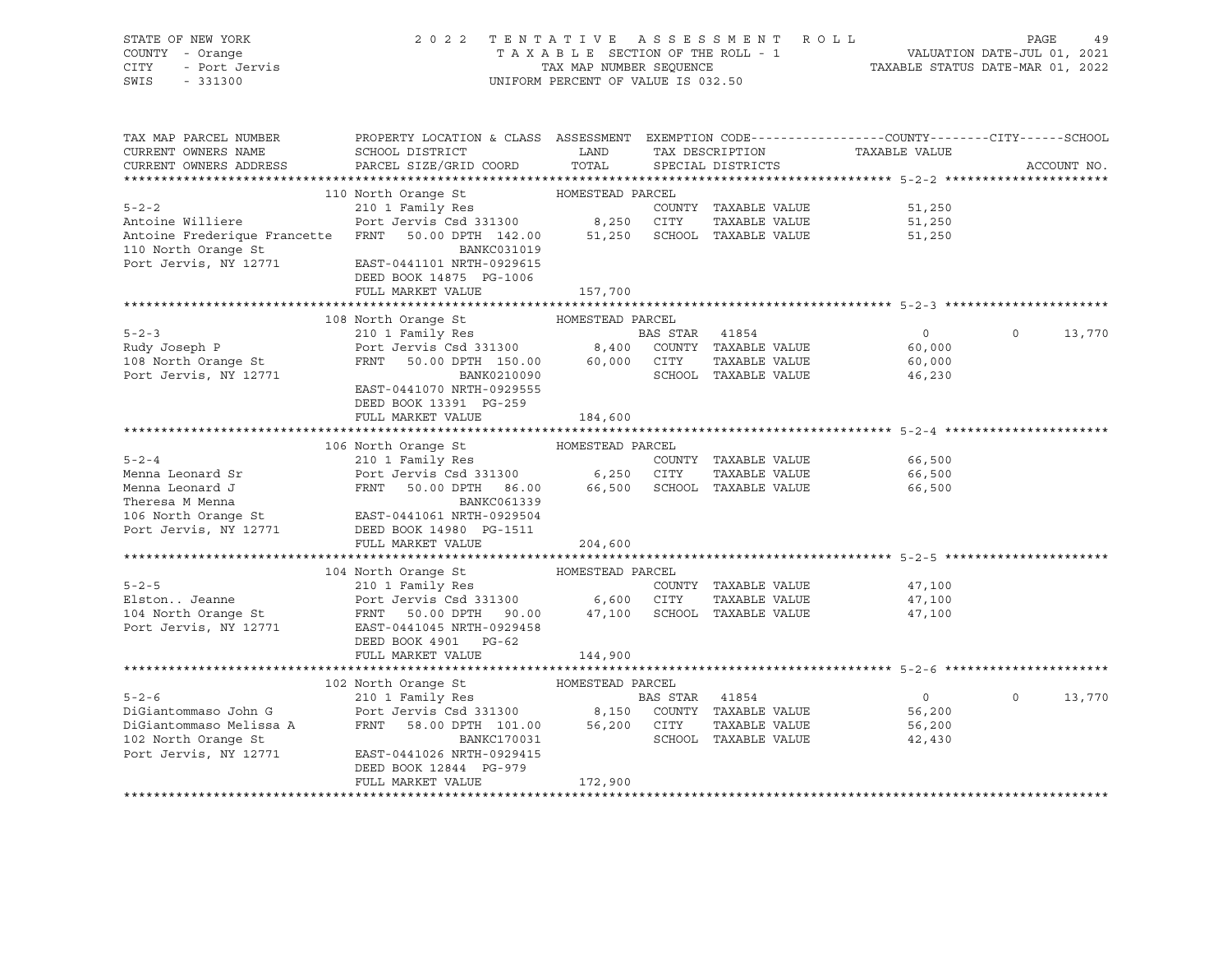# STATE OF NEW YORK 2 0 2 2 T E N T A T I V E A S S E S S M E N T R O L L PAGE 50 COUNTY - Orange T A X A B L E SECTION OF THE ROLL - 1 VALUATION DATE-JUL 01, 2021 CITY - Port Jervis TAX MAP NUMBER SEQUENCE TAXABLE STATUS DATE-MAR 01, 2022

| TAX MAP PARCEL NUMBER<br>CURRENT OWNERS NAME<br>CURRENT OWNERS ADDRESS                                                        | PROPERTY LOCATION & CLASS ASSESSMENT EXEMPTION CODE---------------COUNTY-------CITY------SCHOOL<br>SCHOOL DISTRICT<br>PARCEL SIZE/GRID COORD | <b>Example 12</b> LAND<br>TOTAL | TAX DESCRIPTION<br>SPECIAL DISTRICTS | TAXABLE VALUE                  | ACCOUNT NO. |
|-------------------------------------------------------------------------------------------------------------------------------|----------------------------------------------------------------------------------------------------------------------------------------------|---------------------------------|--------------------------------------|--------------------------------|-------------|
|                                                                                                                               |                                                                                                                                              |                                 |                                      |                                |             |
|                                                                                                                               | 100 North Orange St MOMESTEAD PARCEL                                                                                                         |                                 |                                      |                                |             |
| $5 - 2 - 7$                                                                                                                   | 210 1 Family Res                                                                                                                             |                                 | COUNTY TAXABLE VALUE                 | 48,250                         |             |
| Simmons Dennis W                                                                                                              | Port Jervis Csd 331300 9,175 CITY                                                                                                            |                                 | TAXABLE VALUE                        | 48,250                         |             |
| Simmons Carla M                                                                                                               | FRNT 66.00 DPTH 102.00                                                                                                                       | 48,250                          |                                      | SCHOOL TAXABLE VALUE<br>48,250 |             |
| 6 Fossard St                                                                                                                  | EAST-0441000 NRTH-0929369                                                                                                                    |                                 |                                      |                                |             |
| Port Jervis, NY 12771                                                                                                         | DEED BOOK 2140 PG-00444                                                                                                                      |                                 |                                      |                                |             |
|                                                                                                                               | FULL MARKET VALUE                                                                                                                            | 148,500                         |                                      |                                |             |
|                                                                                                                               |                                                                                                                                              |                                 |                                      |                                |             |
|                                                                                                                               | 98 North Orange St                                                                                                                           | HOMESTEAD PARCEL                |                                      |                                |             |
| $5 - 2 - 8$                                                                                                                   | 210 1 Family Res                                                                                                                             |                                 | COUNTY TAXABLE VALUE                 | 60,500                         |             |
| Horsman Paul                                                                                                                  | Port Jervis Csd 331300 13,900 CITY                                                                                                           |                                 | TAXABLE VALUE                        | 60,500                         |             |
| Dapolito; Susan H                     FRNT 100.00 DPTH 102.00<br>Murphy; Virginia H                 EAST-0440970 NRTH-0929295 | FRNT 100.00 DPTH 102.00 60,500                                                                                                               |                                 | SCHOOL TAXABLE VALUE                 | 60,500                         |             |
|                                                                                                                               |                                                                                                                                              |                                 |                                      |                                |             |
| Ridder; Janet H                                                                                                               | DEED BOOK 5049 PG-91<br>FULL MARKET VALUE                                                                                                    |                                 |                                      |                                |             |
| 139 Tonnacour Pl                                                                                                              | FULL MARKET VALUE                                                                                                                            | 186,200                         |                                      |                                |             |
| Grosse Point Farms, MI 48236                                                                                                  |                                                                                                                                              |                                 |                                      |                                |             |
|                                                                                                                               |                                                                                                                                              |                                 |                                      |                                |             |
|                                                                                                                               | 3 Reservoir Ave                                                                                                                              | HOMESTEAD PARCEL                |                                      |                                |             |
| $5 - 2 - 9$                                                                                                                   | 210 1 Family Res<br>Port Jervis Csd 331300 6,875 CITY                                                                                        |                                 | COUNTY TAXABLE VALUE                 | 57,500                         |             |
| Denton IV Richard E                                                                                                           |                                                                                                                                              |                                 | TAXABLE VALUE                        | 57,500                         |             |
| Denton Elizabeth                                                                                                              | FRNT<br>50.00 DPTH 100.00 57,500 SCHOOL TAXABLE VALUE                                                                                        |                                 |                                      | 57,500                         |             |
| 3 Reservoir Ave                                                                                                               | BANKC030614                                                                                                                                  |                                 |                                      |                                |             |
| Port Jervis, NY 12771                                                                                                         | EAST-0440923 NRTH-0929342                                                                                                                    |                                 |                                      |                                |             |
|                                                                                                                               | DEED BOOK 14592 PG-584<br>FULL MARKET VALUE                                                                                                  |                                 |                                      |                                |             |
|                                                                                                                               |                                                                                                                                              | 176,900                         |                                      |                                |             |
|                                                                                                                               | 5 Reservoir Ave                                                                                                                              | HOMESTEAD PARCEL                |                                      |                                |             |
| $5 - 2 - 10.2$                                                                                                                | 210 1 Family Res                                                                                                                             |                                 |                                      | COUNTY TAXABLE VALUE 71,750    |             |
|                                                                                                                               |                                                                                                                                              |                                 | TAXABLE VALUE                        | 71,750                         |             |
| Shirky William Clay<br>Zelleke Almaz Shifferaw                                                                                | Port Jervis Csd 331300 13,750 CITY TAXABLE VALUE<br>FRNT 50.00 DPTH 100.00 71,750 SCHOOL TAXABLE VALUE                                       |                                 |                                      | 71,750                         |             |
| 5 Reservoir Ave                                                                                                               | BANKC030614                                                                                                                                  |                                 |                                      |                                |             |
| Port Jervis, NY 12771                                                                                                         | EAST-0440903 NRTH-0929387                                                                                                                    |                                 |                                      |                                |             |
|                                                                                                                               | DEED BOOK 14868 PG-307                                                                                                                       |                                 |                                      |                                |             |
|                                                                                                                               | FULL MARKET VALUE                                                                                                                            | 220,800                         |                                      |                                |             |
|                                                                                                                               |                                                                                                                                              |                                 |                                      |                                |             |
|                                                                                                                               | 99 Hudson St                                                                                                                                 | HOMESTEAD PARCEL                |                                      |                                |             |
| $5 - 2 - 12$                                                                                                                  | 210 1 Family Res                                                                                                                             |                                 | COUNTY TAXABLE VALUE                 | 40,850                         |             |
| Mech Kathleen                                                                                                                 | Port Jervis Csd 331300 7,075 CITY                                                                                                            |                                 | TAXABLE VALUE                        | 40,850                         |             |
| 99 Hudson St                                                                                                                  | FRNT 50.00 DPTH 107.00                                                                                                                       |                                 | 40,850 SCHOOL TAXABLE VALUE          | 40,850                         |             |
| Port Jervis, NY 12771                                                                                                         | EAST-0440921 NRTH-0929441                                                                                                                    |                                 |                                      |                                |             |
|                                                                                                                               | DEED BOOK 14971 PG-1155                                                                                                                      |                                 |                                      |                                |             |
|                                                                                                                               | FULL MARKET VALUE                                                                                                                            | 125,700                         |                                      |                                |             |
|                                                                                                                               |                                                                                                                                              |                                 |                                      |                                |             |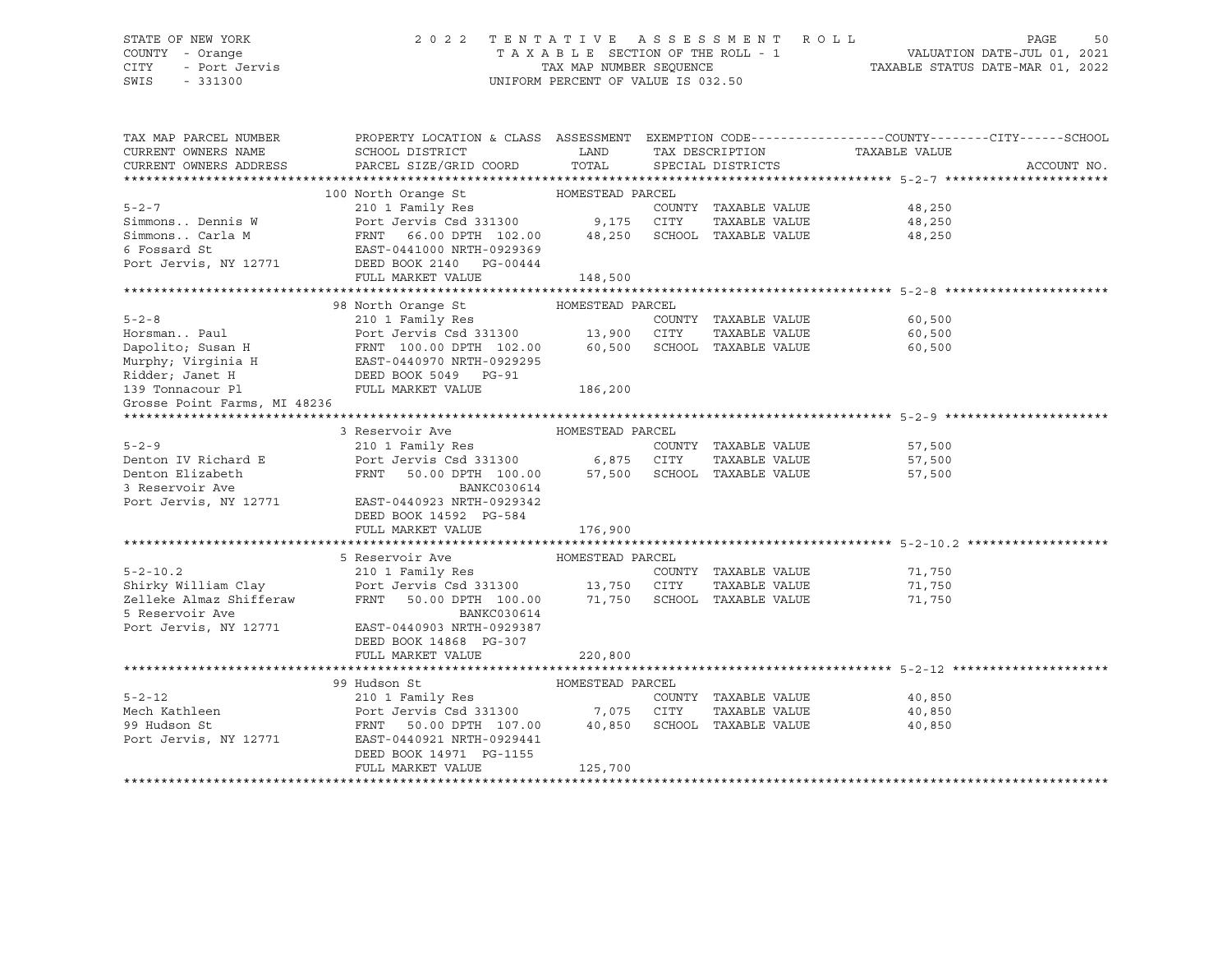| STATE OF NEW YORK                      | 2022 TENTATIVE ASSESSMENT ROLL                                                                                                   |                                                                                                                                   |  |                             |                               | PAGE<br>51        |
|----------------------------------------|----------------------------------------------------------------------------------------------------------------------------------|-----------------------------------------------------------------------------------------------------------------------------------|--|-----------------------------|-------------------------------|-------------------|
| COUNTY - Orange                        |                                                                                                                                  | T A X A B L E SECTION OF THE ROLL - 1 VALUATION DATE-JUL 01, 2021<br>TAX MAP NUMBER SEQUENCE - 1 TAXABLE STATUS DATE-MAR 01, 2022 |  |                             |                               |                   |
| - Urange<br>- Port Jervis<br>CITY      |                                                                                                                                  |                                                                                                                                   |  |                             |                               |                   |
| SWIS<br>$-331300$                      |                                                                                                                                  | UNIFORM PERCENT OF VALUE IS 032.50                                                                                                |  |                             |                               |                   |
|                                        |                                                                                                                                  |                                                                                                                                   |  |                             |                               |                   |
|                                        |                                                                                                                                  |                                                                                                                                   |  |                             |                               |                   |
| TAX MAP PARCEL NUMBER                  | PROPERTY LOCATION & CLASS ASSESSMENT EXEMPTION CODE----------------COUNTY-------CITY------SCHOOL                                 |                                                                                                                                   |  |                             |                               |                   |
| CURRENT OWNERS NAME                    | SCHOOL DISTRICT                                                                                                                  | LAND                                                                                                                              |  |                             | TAX DESCRIPTION TAXABLE VALUE |                   |
| CURRENT OWNERS ADDRESS                 | PARCEL SIZE/GRID COORD                                                                                                           | TOTAL                                                                                                                             |  | SPECIAL DISTRICTS           |                               | ACCOUNT NO.       |
|                                        |                                                                                                                                  |                                                                                                                                   |  |                             |                               |                   |
|                                        | 101 Hudson St                                                                                                                    | HOMESTEAD PARCEL                                                                                                                  |  |                             |                               |                   |
| $5 - 2 - 13$                           | 210 1 Family Res                                                                                                                 |                                                                                                                                   |  | COUNTY TAXABLE VALUE        | 48,000                        |                   |
| Bello Adista                           | Port Jervis Csd 331300 6,875 CITY                                                                                                |                                                                                                                                   |  | TAXABLE VALUE               | 48,000                        |                   |
| 101 Hudson St                          | Lt 55                                                                                                                            |                                                                                                                                   |  | 48,000 SCHOOL TAXABLE VALUE | 48,000                        |                   |
| Port Jervis, NY 12771                  | FRNT 50.00 DPTH 100.00                                                                                                           |                                                                                                                                   |  |                             |                               |                   |
|                                        | EAST-0440950 NRTH-0929478                                                                                                        |                                                                                                                                   |  |                             |                               |                   |
|                                        | DEED BOOK 14193 PG-737                                                                                                           |                                                                                                                                   |  |                             |                               |                   |
|                                        | FULL MARKET VALUE                                                                                                                | 147,700                                                                                                                           |  |                             |                               |                   |
|                                        |                                                                                                                                  |                                                                                                                                   |  |                             |                               |                   |
|                                        | 103 Hudson St                                                                                                                    | HOMESTEAD PARCEL                                                                                                                  |  |                             |                               |                   |
| $5 - 2 - 14$                           | 210 1 Family Res                                                                                                                 |                                                                                                                                   |  | COUNTY TAXABLE VALUE        | 53,800                        |                   |
| Russell Stacey                         |                                                                                                                                  |                                                                                                                                   |  | TAXABLE VALUE               | 53,800                        |                   |
| 103 Hudson St                          | Port Jervis Csd 331300 6,675 CITY TAXABLE VALUE<br>FRNT 50.00 DPTH 93.00 53,800 SCHOOL TAXABLE VALUE                             |                                                                                                                                   |  |                             | 53,800                        |                   |
|                                        | Port Jervis, NY 12771 EAST-0440993 NRTH-0929525                                                                                  |                                                                                                                                   |  |                             |                               |                   |
|                                        | DEED BOOK 14538 PG-617                                                                                                           |                                                                                                                                   |  |                             |                               |                   |
|                                        | FULL MARKET VALUE                                                                                                                | 165,500                                                                                                                           |  |                             |                               |                   |
|                                        |                                                                                                                                  |                                                                                                                                   |  |                             |                               |                   |
|                                        | 105 Hudson St                                                                                                                    | HOMESTEAD PARCEL                                                                                                                  |  |                             |                               |                   |
| $5 - 2 - 15$                           |                                                                                                                                  |                                                                                                                                   |  |                             | $\overline{0}$                | $\circ$<br>13,770 |
| Lopez-Cedeno Maria C                   | 210 1 Family Res<br>Port Jervis Csd 331300 6,400 COUNTY TAXABLE VALUE                                                            |                                                                                                                                   |  |                             | 54,200                        |                   |
| Lopez-Cedeno Franklyn<br>105 Hudson St |                                                                                                                                  |                                                                                                                                   |  | TAXABLE VALUE               | 54,200                        |                   |
| 105 Hudson St                          | FRNT 50.00 DPTH 89.00 54,200 CITY<br>BANKC130170 SCHOOL                                                                          |                                                                                                                                   |  | SCHOOL TAXABLE VALUE        | 40,430                        |                   |
| Port Jervis, NY 12771                  | EAST-0441016 NRTH-0929553                                                                                                        |                                                                                                                                   |  |                             |                               |                   |
|                                        | DEED BOOK 12356 PG-1999                                                                                                          |                                                                                                                                   |  |                             |                               |                   |
|                                        | FULL MARKET VALUE                                                                                                                | 166,800                                                                                                                           |  |                             |                               |                   |
|                                        |                                                                                                                                  |                                                                                                                                   |  |                             |                               |                   |
|                                        |                                                                                                                                  |                                                                                                                                   |  |                             |                               |                   |
| $5 - 3 - 1$                            |                                                                                                                                  |                                                                                                                                   |  | COUNTY TAXABLE VALUE        | 64,500                        |                   |
| Loria April L                          | 210 1 Family Res<br>Port Jervis Csd 331300 11,700 CITY                                                                           |                                                                                                                                   |  | TAXABLE VALUE               | 64,500                        |                   |
| 113 North Orange St                    | 99999                                                                                                                            |                                                                                                                                   |  | 64,500 SCHOOL TAXABLE VALUE | 64,500                        |                   |
| Port Jervis, NY 12771                  | $\mathsf{C}$                                                                                                                     |                                                                                                                                   |  |                             |                               |                   |
|                                        | FRNT 85.00 DPTH 100.00                                                                                                           |                                                                                                                                   |  |                             |                               |                   |
|                                        | EAST-0441297 NRTH-0929625                                                                                                        |                                                                                                                                   |  |                             |                               |                   |
|                                        | DEED BOOK 13920 PG-638                                                                                                           |                                                                                                                                   |  |                             |                               |                   |
|                                        | FULL MARKET VALUE                                                                                                                | 198,500                                                                                                                           |  |                             |                               |                   |
|                                        |                                                                                                                                  |                                                                                                                                   |  |                             |                               |                   |
|                                        |                                                                                                                                  | HOMESTEAD PARCEL                                                                                                                  |  |                             |                               |                   |
| $5 - 3 - 3$                            | 111 North Orange St<br>312 Vac w/imprv                                                                                           |                                                                                                                                   |  | COUNTY TAXABLE VALUE        | 9,750                         |                   |
| Li Jun                                 |                                                                                                                                  |                                                                                                                                   |  | TAXABLE VALUE               | 9,750                         |                   |
| Zhao Wei                               |                                                                                                                                  |                                                                                                                                   |  |                             | 9,750                         |                   |
| 8 Bennett St                           | Port Jervis Csd 331300<br>FRNT 60.00 DPTH 100.00 9,750 SCHOOL TAXABLE VALUE<br>FRNT 60.00 DPTH 100.00 9,750 SCHOOL TAXABLE VALUE |                                                                                                                                   |  |                             |                               |                   |
| Port Jervis, NY 12771                  | DEED BOOK 14591 PG-1246                                                                                                          |                                                                                                                                   |  |                             |                               |                   |
|                                        | FULL MARKET VALUE                                                                                                                | 30,000                                                                                                                            |  |                             |                               |                   |
|                                        |                                                                                                                                  |                                                                                                                                   |  |                             |                               |                   |
|                                        |                                                                                                                                  |                                                                                                                                   |  |                             |                               |                   |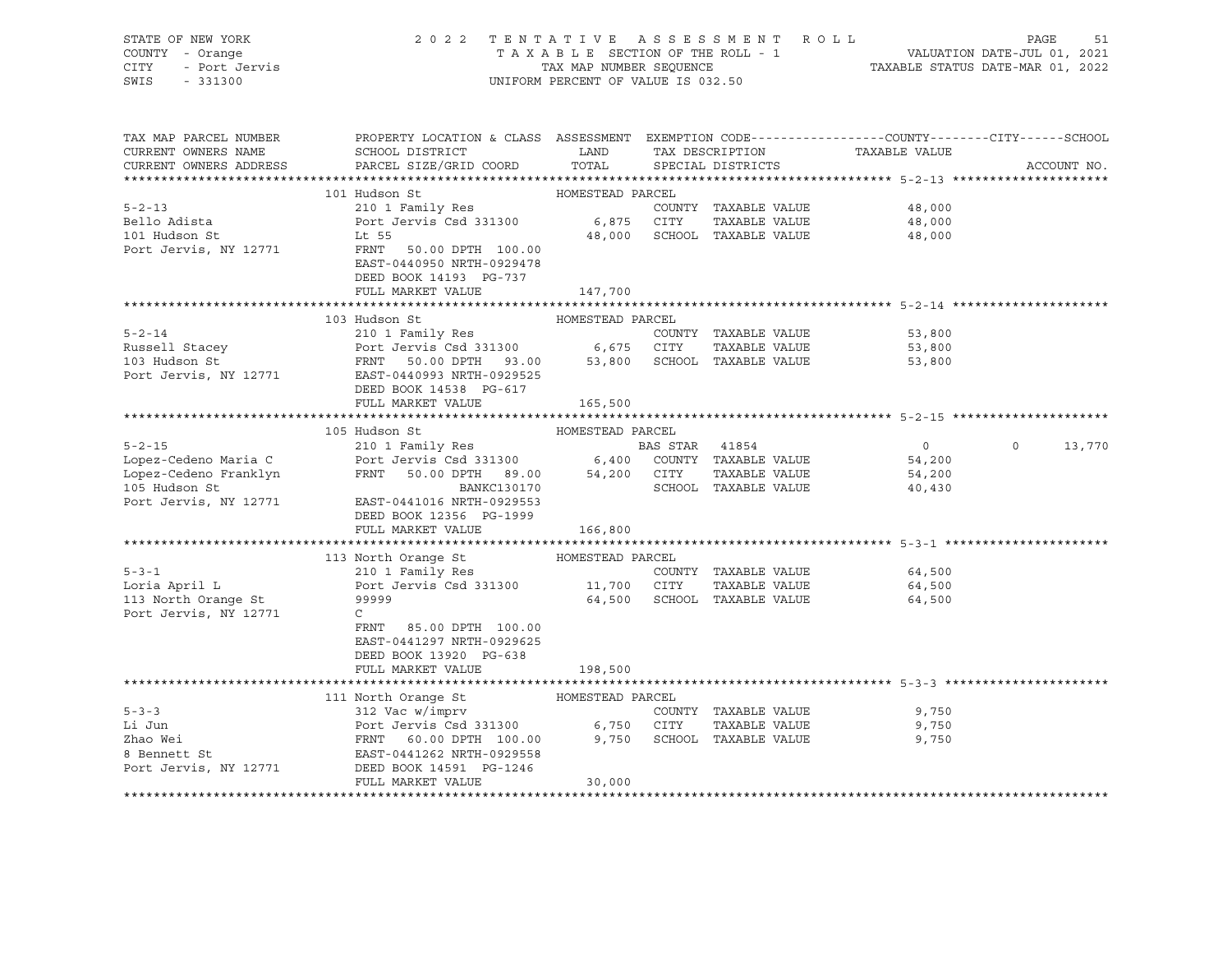### STATE OF NEW YORK 2 0 2 2 T E N T A T I V E A S S E S S M E N T R O L L PAGE 52 COUNTY - Orange T A X A B L E SECTION OF THE ROLL - 1 VALUATION DATE-JUL 01, 2021 CITY - Port Jervis TAX MAP NUMBER SEQUENCE TAXABLE STATUS DATE-MAR 01, 2022

| TAX MAP PARCEL NUMBER                                                                                                                                                                                                                                                                                                                                                                                                                                        | PROPERTY LOCATION & CLASS ASSESSMENT EXEMPTION CODE----------------COUNTY-------CITY------SCHOOL                                                                                         |         |                                |                                                                                                                                                                                                                                                                                                                                                                                                                                                                                     |                   |             |
|--------------------------------------------------------------------------------------------------------------------------------------------------------------------------------------------------------------------------------------------------------------------------------------------------------------------------------------------------------------------------------------------------------------------------------------------------------------|------------------------------------------------------------------------------------------------------------------------------------------------------------------------------------------|---------|--------------------------------|-------------------------------------------------------------------------------------------------------------------------------------------------------------------------------------------------------------------------------------------------------------------------------------------------------------------------------------------------------------------------------------------------------------------------------------------------------------------------------------|-------------------|-------------|
| CURRENT OWNERS NAME                                                                                                                                                                                                                                                                                                                                                                                                                                          | SCHOOL DISTRICT<br><b>Example 12</b> LAND                                                                                                                                                |         |                                |                                                                                                                                                                                                                                                                                                                                                                                                                                                                                     |                   |             |
| CURRENT OWNERS ADDRESS                                                                                                                                                                                                                                                                                                                                                                                                                                       | PARCEL SIZE/GRID COORD TOTAL                                                                                                                                                             |         |                                | TAX DESCRIPTION TAXABLE VALUE SPECIAL DISTRICTS                                                                                                                                                                                                                                                                                                                                                                                                                                     |                   | ACCOUNT NO. |
|                                                                                                                                                                                                                                                                                                                                                                                                                                                              |                                                                                                                                                                                          |         |                                |                                                                                                                                                                                                                                                                                                                                                                                                                                                                                     |                   |             |
|                                                                                                                                                                                                                                                                                                                                                                                                                                                              |                                                                                                                                                                                          |         |                                |                                                                                                                                                                                                                                                                                                                                                                                                                                                                                     |                   |             |
| $5 - 3 - 4$                                                                                                                                                                                                                                                                                                                                                                                                                                                  | 210 1 Family Res<br>Port Jervis Csd 331300 7,550 CITY TAXABLE VALUE<br>FRNT 55.00 DPTH 100.00 65,000 SCHOOL TAXABLE VALUE 65,000<br>EAST-0441231 NRTH-0929501 DEAST-0441231 NRTH-0929501 |         |                                |                                                                                                                                                                                                                                                                                                                                                                                                                                                                                     |                   |             |
| Li Jun                                                                                                                                                                                                                                                                                                                                                                                                                                                       |                                                                                                                                                                                          |         |                                |                                                                                                                                                                                                                                                                                                                                                                                                                                                                                     |                   |             |
|                                                                                                                                                                                                                                                                                                                                                                                                                                                              |                                                                                                                                                                                          |         |                                |                                                                                                                                                                                                                                                                                                                                                                                                                                                                                     |                   |             |
|                                                                                                                                                                                                                                                                                                                                                                                                                                                              |                                                                                                                                                                                          |         |                                |                                                                                                                                                                                                                                                                                                                                                                                                                                                                                     |                   |             |
|                                                                                                                                                                                                                                                                                                                                                                                                                                                              |                                                                                                                                                                                          |         |                                |                                                                                                                                                                                                                                                                                                                                                                                                                                                                                     |                   |             |
| Example 100.00 EDM FOLL DELVIS CSU DUDING 2012<br>8 Bennett St<br>Port Jervis, NY 12771 DEED BOOK 14591 PG-1246<br>Port Jervis, NY 12771 DEED BOOK 14591 PG-1246                                                                                                                                                                                                                                                                                             |                                                                                                                                                                                          |         |                                |                                                                                                                                                                                                                                                                                                                                                                                                                                                                                     |                   |             |
|                                                                                                                                                                                                                                                                                                                                                                                                                                                              | FULL MARKET VALUE                                                                                                                                                                        | 200,000 |                                |                                                                                                                                                                                                                                                                                                                                                                                                                                                                                     |                   |             |
|                                                                                                                                                                                                                                                                                                                                                                                                                                                              |                                                                                                                                                                                          |         |                                |                                                                                                                                                                                                                                                                                                                                                                                                                                                                                     |                   |             |
|                                                                                                                                                                                                                                                                                                                                                                                                                                                              | 107 North Orange St MOMESTEAD PARCEL                                                                                                                                                     |         |                                |                                                                                                                                                                                                                                                                                                                                                                                                                                                                                     |                   |             |
|                                                                                                                                                                                                                                                                                                                                                                                                                                                              |                                                                                                                                                                                          |         |                                | 12,250                                                                                                                                                                                                                                                                                                                                                                                                                                                                              | 7,536             | 7,536       |
|                                                                                                                                                                                                                                                                                                                                                                                                                                                              |                                                                                                                                                                                          |         |                                | $\overline{0}$                                                                                                                                                                                                                                                                                                                                                                                                                                                                      | $\overline{0}$    | 13,770      |
|                                                                                                                                                                                                                                                                                                                                                                                                                                                              |                                                                                                                                                                                          |         |                                | 36,750                                                                                                                                                                                                                                                                                                                                                                                                                                                                              |                   |             |
|                                                                                                                                                                                                                                                                                                                                                                                                                                                              |                                                                                                                                                                                          |         |                                |                                                                                                                                                                                                                                                                                                                                                                                                                                                                                     |                   |             |
|                                                                                                                                                                                                                                                                                                                                                                                                                                                              |                                                                                                                                                                                          |         |                                | $\begin{tabular}{lllllllll} \multicolumn{2}{c}{\textbf{CITY}} & \multicolumn{2}{c}{\textbf{TXABLE}} & \multicolumn{2}{c}{\textbf{VALUE}} & & \multicolumn{2}{c}{\textbf{41,464}} \\ \multicolumn{2}{c}{\textbf{SCHOOD}} & \multicolumn{2}{c}{\textbf{TXABLE}} & \multicolumn{2}{c}{\textbf{VALUE}} & & \multicolumn{2}{c}{\textbf{27,694}} \\ \multicolumn{2}{c}{\textbf{SCHOOL}} & \multicolumn{2}{c}{\textbf{TXABLE}} & \multicolumn{2}{c}{\textbf{VALUE}} & & \multicolumn{2}{c$ |                   |             |
| Eckert Wesley D<br>Eckert Wesley D<br>Eckert Laura E<br>Eckert Laura E<br>FRNT 70.00 DPTH 100.00<br>107 North Orange St<br>POINT TAXABLE VALUE<br>POINT TAXABLE VALUE<br>POINT TAXABLE VALUE<br>POINT TAXABLE VALUE<br>POINT TAXABLE VALUE<br>POINT                                                                                                                                                                                                          |                                                                                                                                                                                          |         |                                |                                                                                                                                                                                                                                                                                                                                                                                                                                                                                     |                   |             |
|                                                                                                                                                                                                                                                                                                                                                                                                                                                              |                                                                                                                                                                                          |         |                                |                                                                                                                                                                                                                                                                                                                                                                                                                                                                                     |                   |             |
|                                                                                                                                                                                                                                                                                                                                                                                                                                                              |                                                                                                                                                                                          |         |                                |                                                                                                                                                                                                                                                                                                                                                                                                                                                                                     |                   |             |
|                                                                                                                                                                                                                                                                                                                                                                                                                                                              |                                                                                                                                                                                          |         |                                |                                                                                                                                                                                                                                                                                                                                                                                                                                                                                     |                   |             |
|                                                                                                                                                                                                                                                                                                                                                                                                                                                              |                                                                                                                                                                                          |         |                                |                                                                                                                                                                                                                                                                                                                                                                                                                                                                                     |                   |             |
|                                                                                                                                                                                                                                                                                                                                                                                                                                                              |                                                                                                                                                                                          |         |                                |                                                                                                                                                                                                                                                                                                                                                                                                                                                                                     |                   |             |
|                                                                                                                                                                                                                                                                                                                                                                                                                                                              |                                                                                                                                                                                          |         |                                |                                                                                                                                                                                                                                                                                                                                                                                                                                                                                     |                   |             |
|                                                                                                                                                                                                                                                                                                                                                                                                                                                              | DEED BOOK 3358 PG-1                                                                                                                                                                      |         |                                |                                                                                                                                                                                                                                                                                                                                                                                                                                                                                     |                   |             |
|                                                                                                                                                                                                                                                                                                                                                                                                                                                              | FULL MARKET VALUE                                                                                                                                                                        | 135,700 |                                |                                                                                                                                                                                                                                                                                                                                                                                                                                                                                     |                   |             |
|                                                                                                                                                                                                                                                                                                                                                                                                                                                              |                                                                                                                                                                                          |         |                                |                                                                                                                                                                                                                                                                                                                                                                                                                                                                                     |                   |             |
|                                                                                                                                                                                                                                                                                                                                                                                                                                                              |                                                                                                                                                                                          |         |                                |                                                                                                                                                                                                                                                                                                                                                                                                                                                                                     |                   |             |
|                                                                                                                                                                                                                                                                                                                                                                                                                                                              |                                                                                                                                                                                          |         |                                |                                                                                                                                                                                                                                                                                                                                                                                                                                                                                     |                   |             |
|                                                                                                                                                                                                                                                                                                                                                                                                                                                              |                                                                                                                                                                                          |         |                                | $\overline{0}$                                                                                                                                                                                                                                                                                                                                                                                                                                                                      | $0 \qquad \qquad$ | 13,770      |
|                                                                                                                                                                                                                                                                                                                                                                                                                                                              |                                                                                                                                                                                          |         |                                | 69,600                                                                                                                                                                                                                                                                                                                                                                                                                                                                              |                   |             |
|                                                                                                                                                                                                                                                                                                                                                                                                                                                              |                                                                                                                                                                                          |         |                                | 69,600                                                                                                                                                                                                                                                                                                                                                                                                                                                                              |                   |             |
|                                                                                                                                                                                                                                                                                                                                                                                                                                                              |                                                                                                                                                                                          |         |                                | SCHOOL TAXABLE VALUE<br>55,830                                                                                                                                                                                                                                                                                                                                                                                                                                                      |                   |             |
|                                                                                                                                                                                                                                                                                                                                                                                                                                                              |                                                                                                                                                                                          |         |                                |                                                                                                                                                                                                                                                                                                                                                                                                                                                                                     |                   |             |
|                                                                                                                                                                                                                                                                                                                                                                                                                                                              | FULL MARKET VALUE                                                                                                                                                                        | 214,200 |                                |                                                                                                                                                                                                                                                                                                                                                                                                                                                                                     |                   |             |
|                                                                                                                                                                                                                                                                                                                                                                                                                                                              |                                                                                                                                                                                          |         |                                |                                                                                                                                                                                                                                                                                                                                                                                                                                                                                     |                   |             |
|                                                                                                                                                                                                                                                                                                                                                                                                                                                              |                                                                                                                                                                                          |         |                                |                                                                                                                                                                                                                                                                                                                                                                                                                                                                                     |                   |             |
| $5 - 3 - 8$                                                                                                                                                                                                                                                                                                                                                                                                                                                  |                                                                                                                                                                                          |         |                                | $\overline{0}$                                                                                                                                                                                                                                                                                                                                                                                                                                                                      | $\circ$           | 34,390      |
|                                                                                                                                                                                                                                                                                                                                                                                                                                                              |                                                                                                                                                                                          |         |                                | 54,400                                                                                                                                                                                                                                                                                                                                                                                                                                                                              |                   |             |
| Gallagher Norman R<br>93 North Orange St<br>Port Jervis, NY 12771                                                                                                                                                                                                                                                                                                                                                                                            | FOLL DELVIS CSA COLOR<br>FRNT 100.00 DPTH 100.00 54,400 CITY<br>EAST-0441078 NRTH-0929196 SCHOOL                                                                                         |         | TAXABLE VALUE                  | 54,400                                                                                                                                                                                                                                                                                                                                                                                                                                                                              |                   |             |
|                                                                                                                                                                                                                                                                                                                                                                                                                                                              |                                                                                                                                                                                          |         | SCHOOL TAXABLE VALUE           | 20,010                                                                                                                                                                                                                                                                                                                                                                                                                                                                              |                   |             |
|                                                                                                                                                                                                                                                                                                                                                                                                                                                              | DEED BOOK 1891 PG-00670                                                                                                                                                                  |         |                                |                                                                                                                                                                                                                                                                                                                                                                                                                                                                                     |                   |             |
|                                                                                                                                                                                                                                                                                                                                                                                                                                                              | FULL MARKET VALUE                                                                                                                                                                        | 167,400 |                                |                                                                                                                                                                                                                                                                                                                                                                                                                                                                                     |                   |             |
|                                                                                                                                                                                                                                                                                                                                                                                                                                                              |                                                                                                                                                                                          |         |                                |                                                                                                                                                                                                                                                                                                                                                                                                                                                                                     |                   |             |
|                                                                                                                                                                                                                                                                                                                                                                                                                                                              |                                                                                                                                                                                          |         |                                |                                                                                                                                                                                                                                                                                                                                                                                                                                                                                     |                   |             |
| $\begin{tabular}{lcccc} 5-4-1 & 11 Charles St & HOMESTEAD PARCHL & 210 1 Family Res & 210 1 Family Res & 23,025 CITY TAXABLE VALUE & 23,025 CITY TAXABLE VALUE & 23,025 CITY TAXABLE VALUE & 23,025 CITY TAXABLE VALUE & 23,025 CITY TAXABLE VALUE & 23,025 CITY TAXABLE VALUE & 23,025 CITY TAXABLE VALUE & 23,025 CITY TAXABLE VALUE & 23,025 CITY TAXABLE VALUE & 23,025 CITY TAXABLE VALUE & 23,025 CITY TAXABLE VALUE & 23,025 CITY TAXABLE VALUE & 23$ |                                                                                                                                                                                          |         | COUNTY TAXABLE VALUE           | 86,000                                                                                                                                                                                                                                                                                                                                                                                                                                                                              |                   |             |
|                                                                                                                                                                                                                                                                                                                                                                                                                                                              |                                                                                                                                                                                          |         |                                |                                                                                                                                                                                                                                                                                                                                                                                                                                                                                     |                   |             |
|                                                                                                                                                                                                                                                                                                                                                                                                                                                              |                                                                                                                                                                                          |         | TAXABLE VALUE<br>TAXABLE VALUE | 86,000                                                                                                                                                                                                                                                                                                                                                                                                                                                                              |                   |             |
|                                                                                                                                                                                                                                                                                                                                                                                                                                                              |                                                                                                                                                                                          |         |                                | 86,000                                                                                                                                                                                                                                                                                                                                                                                                                                                                              |                   |             |
|                                                                                                                                                                                                                                                                                                                                                                                                                                                              |                                                                                                                                                                                          |         |                                |                                                                                                                                                                                                                                                                                                                                                                                                                                                                                     |                   |             |
|                                                                                                                                                                                                                                                                                                                                                                                                                                                              |                                                                                                                                                                                          |         |                                |                                                                                                                                                                                                                                                                                                                                                                                                                                                                                     |                   |             |
|                                                                                                                                                                                                                                                                                                                                                                                                                                                              | FULL MARKET VALUE                                                                                                                                                                        | 264,600 |                                |                                                                                                                                                                                                                                                                                                                                                                                                                                                                                     |                   |             |
|                                                                                                                                                                                                                                                                                                                                                                                                                                                              |                                                                                                                                                                                          |         |                                |                                                                                                                                                                                                                                                                                                                                                                                                                                                                                     |                   |             |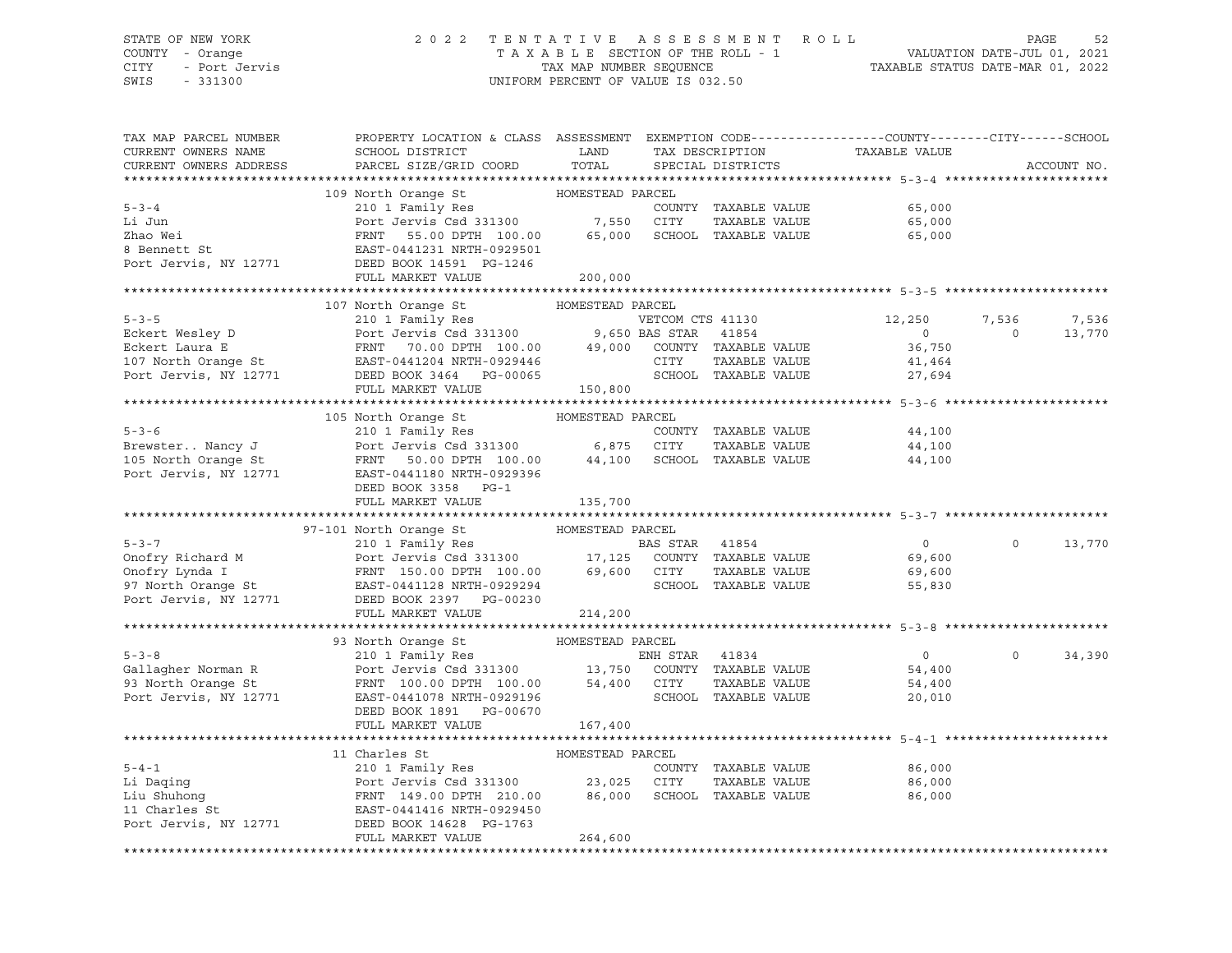# STATE OF NEW YORK 2 0 2 2 T E N T A T I V E A S S E S S M E N T R O L L PAGE 53 COUNTY - Orange T A X A B L E SECTION OF THE ROLL - 1 VALUATION DATE-JUL 01, 2021 CITY - Port Jervis TAX MAP NUMBER SEQUENCE TAXABLE STATUS DATE-MAR 01, 2022

| TAX MAP PARCEL NUMBER<br>CURRENT OWNERS NAME<br>CURRENT OWNERS ADDRESS                                          | PROPERTY LOCATION & CLASS ASSESSMENT<br>SCHOOL DISTRICT<br>PARCEL SIZE/GRID COORD                                                                    | LAND<br>TOTAL    |          | TAX DESCRIPTION<br>SPECIAL DISTRICTS | EXEMPTION CODE-----------------COUNTY-------CITY------SCHOOL<br>TAXABLE VALUE |                | ACCOUNT NO. |
|-----------------------------------------------------------------------------------------------------------------|------------------------------------------------------------------------------------------------------------------------------------------------------|------------------|----------|--------------------------------------|-------------------------------------------------------------------------------|----------------|-------------|
|                                                                                                                 |                                                                                                                                                      |                  |          |                                      |                                                                               |                |             |
|                                                                                                                 | 24 Lincoln St                                                                                                                                        | HOMESTEAD PARCEL |          |                                      |                                                                               |                |             |
| $5 - 4 - 6$                                                                                                     | 210 1 Family Res COUNT<br>Port Jervis Csd 331300 24,625 CITY                                                                                         |                  |          | COUNTY TAXABLE VALUE                 | 112,000                                                                       |                |             |
| Terwilliger Albert                                                                                              |                                                                                                                                                      |                  |          | TAXABLE VALUE                        | 112,000                                                                       |                |             |
| Beickert Zoe                                                                                                    | FRNT 219.00 DPTH 128.00 112,000                                                                                                                      |                  |          | SCHOOL TAXABLE VALUE                 | 112,000                                                                       |                |             |
| 24 Lincoln St                                                                                                   | EAST-0441713 NRTH-0929247                                                                                                                            |                  |          |                                      |                                                                               |                |             |
| Port Jervis, NY 12771                                                                                           | DEED BOOK 14250 PG-792                                                                                                                               |                  |          |                                      |                                                                               |                |             |
|                                                                                                                 | FULL MARKET VALUE                                                                                                                                    | 344,600          |          |                                      |                                                                               |                |             |
|                                                                                                                 |                                                                                                                                                      |                  |          |                                      |                                                                               |                |             |
|                                                                                                                 | 12-20 Lincoln St                                                                                                                                     | HOMESTEAD PARCEL |          |                                      |                                                                               |                |             |
| $5 - 4 - 7$                                                                                                     | 210 1 Family Res                                                                                                                                     |                  |          | COUNTY TAXABLE VALUE                 | 97,000                                                                        |                |             |
| Hughes Michael                                                                                                  | Port Jervis Csd 331300 26,750 CITY<br>FRNT 250.00 DPTH 125.00 97,000 SCHOO                                                                           |                  |          | TAXABLE VALUE                        | 97,000                                                                        |                |             |
| Hughes Tanya P                                                                                                  |                                                                                                                                                      |                  |          | SCHOOL TAXABLE VALUE                 | 97,000                                                                        |                |             |
| 20 Lincoln St                                                                                                   | BANKN140687                                                                                                                                          |                  |          |                                      |                                                                               |                |             |
| Port Jervis, NY 12771                                                                                           | EAST-0441593 NRTH-0929187                                                                                                                            |                  |          |                                      |                                                                               |                |             |
|                                                                                                                 | DEED BOOK 3920 PG-276                                                                                                                                |                  |          |                                      |                                                                               |                |             |
|                                                                                                                 | FULL MARKET VALUE                                                                                                                                    | 298,500          |          |                                      |                                                                               |                |             |
|                                                                                                                 |                                                                                                                                                      |                  |          |                                      |                                                                               |                |             |
|                                                                                                                 | 4 Lincoln St                                                                                                                                         | HOMESTEAD PARCEL |          |                                      |                                                                               | $\Omega$       |             |
| $5 - 4 - 8$                                                                                                     | 210 1 Family Res<br>210 1 Family Res<br>Port Jervis Csd 331300 22,950 COUNTY TAXABLE VALUE                                                           |                  |          |                                      | $\overline{0}$                                                                |                | 34,390      |
| Meyer Michael TJ                                                                                                |                                                                                                                                                      |                  |          |                                      | 64,000                                                                        |                |             |
| 4 Lincoln St                                                                                                    | FRNT 200.00 DPTH 125.00 64,000 CITY                                                                                                                  |                  |          | TAXABLE VALUE                        | 64,000                                                                        |                |             |
| Port Jervis, NY 12771                                                                                           | EAST-0441368 NRTH-0929082                                                                                                                            |                  |          | SCHOOL TAXABLE VALUE                 | 29,610                                                                        |                |             |
|                                                                                                                 | DEED BOOK 14542 PG-369<br>FULL MARKET VALUE                                                                                                          |                  |          |                                      |                                                                               |                |             |
|                                                                                                                 |                                                                                                                                                      | 196,900          |          |                                      |                                                                               |                |             |
|                                                                                                                 | 2 Lincoln St                                                                                                                                         | HOMESTEAD PARCEL |          |                                      |                                                                               |                |             |
| $5 - 4 - 9$                                                                                                     |                                                                                                                                                      |                  |          |                                      | $\overline{0}$                                                                | $\Omega$       | 13,770      |
| Oney Gerald                                                                                                     |                                                                                                                                                      |                  |          |                                      | 60,000                                                                        |                |             |
| Oney Gerald<br>Oney Tammy J<br>2 Lincoln St<br>2 Lincoln St<br>Port Jervis, NY 12771<br>DEED BOOK 11710 PG-1920 | BAS STAR 41854<br>Port Jervis Csd 331300 7,700 COUNTY TAXABLE VALUE<br>FRNT 50.00 DPTH 125.00 60,000 CITY TAXABLE VALUE<br>EAST-0441262 NRTH-0929031 |                  |          |                                      | 60,000                                                                        |                |             |
|                                                                                                                 |                                                                                                                                                      |                  |          |                                      | 46,230                                                                        |                |             |
|                                                                                                                 |                                                                                                                                                      |                  |          |                                      |                                                                               |                |             |
|                                                                                                                 | FULL MARKET VALUE                                                                                                                                    | 184,600          |          |                                      |                                                                               |                |             |
|                                                                                                                 |                                                                                                                                                      |                  |          |                                      |                                                                               |                |             |
|                                                                                                                 | 1 Dubois St                                                                                                                                          | HOMESTEAD PARCEL |          |                                      |                                                                               |                |             |
| $5 - 4 - 10$                                                                                                    | 210 1 Family Res                                                                                                                                     |                  | BAS STAR | 41854                                | $\overline{0}$                                                                | $\Omega$       | 13,770      |
| Costantino Francesco                                                                                            | Port Jervis Csd 331300 10,875 COUNTY TAXABLE VALUE                                                                                                   |                  |          |                                      | 58,400                                                                        |                |             |
| Costantino Terri Dale                                                                                           | FRNT 140.00 DPTH 75.00                                                                                                                               | 58,400 CITY      |          | TAXABLE VALUE                        | 58,400                                                                        |                |             |
| 1 Dubois St                                                                                                     | EAST-0441215 NRTH-0928997                                                                                                                            |                  |          | SCHOOL TAXABLE VALUE                 | 44,630                                                                        |                |             |
| Port Jervis, NY 12771                                                                                           | DEED BOOK 5143 PG-261                                                                                                                                |                  |          |                                      |                                                                               |                |             |
|                                                                                                                 | FULL MARKET VALUE                                                                                                                                    | 179,700          |          |                                      |                                                                               |                |             |
|                                                                                                                 |                                                                                                                                                      |                  |          |                                      |                                                                               |                |             |
|                                                                                                                 | 1 Charles St                                                                                                                                         | HOMESTEAD PARCEL |          |                                      |                                                                               |                |             |
| $5 - 4 - 11$                                                                                                    | 210 1 Family Res<br>210 1 Family Res<br>Port Jervis Csd 331300 6,750 BAS STAR 41854                                                                  |                  |          |                                      | 21,200                                                                        | 15,072         | 15,072      |
| Gaide Stephanie M<br>Gaide William A<br>1 Charles St<br>BAST-04                                                 |                                                                                                                                                      |                  |          |                                      | $\overline{\phantom{0}}$                                                      | $\overline{0}$ | 13,770      |
|                                                                                                                 | 50.00 DPTH 95.00 42,400 VETWAR CTS 41120                                                                                                             |                  |          |                                      | 6,360                                                                         | 4,522          | 4,522       |
| 1 Charles St                                                                                                    | EAST-0441196 NRTH-0929101                                                                                                                            |                  |          | COUNTY TAXABLE VALUE                 | 14,840                                                                        |                |             |
| Port Jervis, NY 12771                                                                                           | DEED BOOK 13247 PG-503                                                                                                                               |                  | CITY     | TAXABLE VALUE                        | 22,806                                                                        |                |             |
|                                                                                                                 | FULL MARKET VALUE                                                                                                                                    |                  |          | 130,500 SCHOOL TAXABLE VALUE         | 9,036                                                                         |                |             |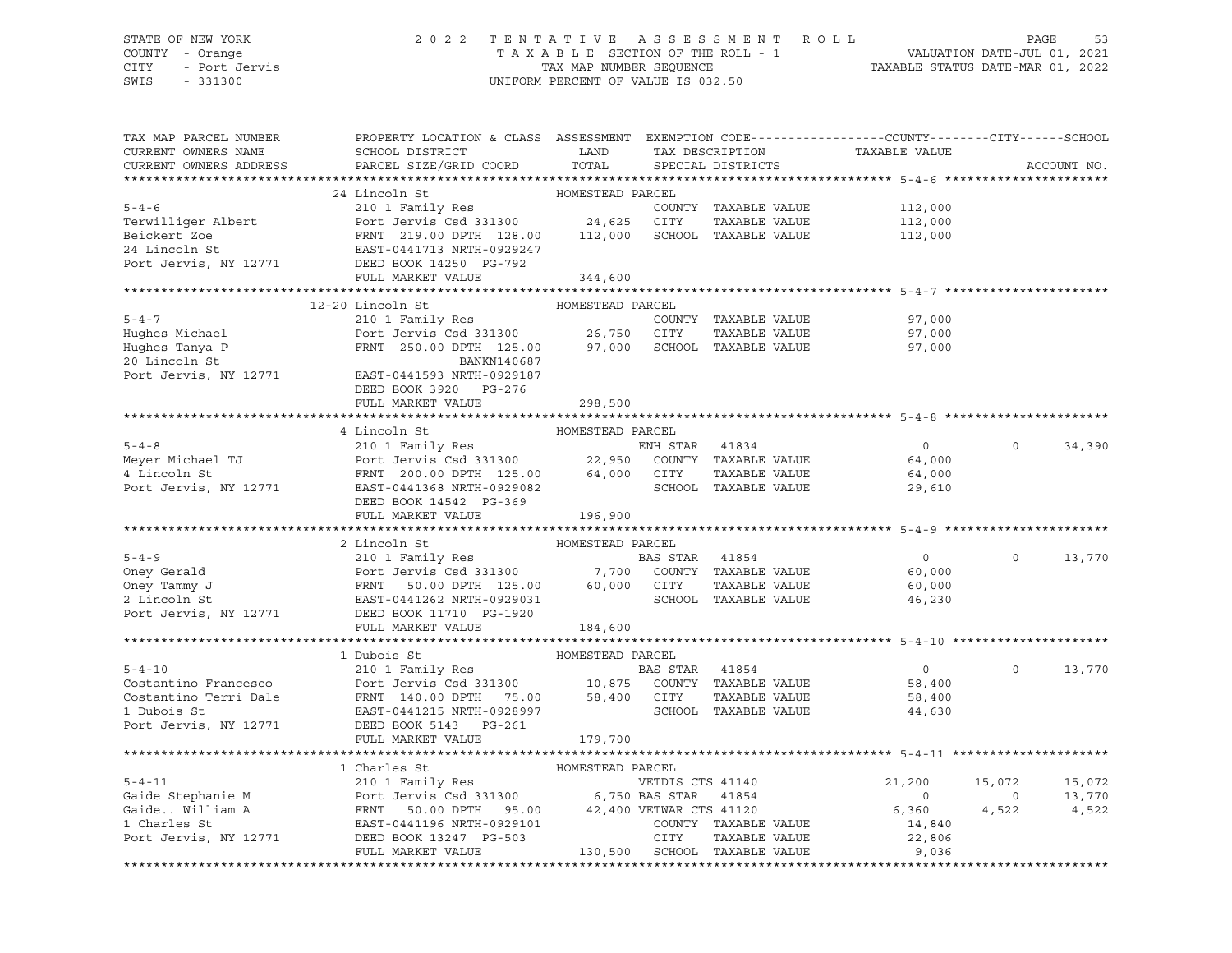### STATE OF NEW YORK 2 0 2 2 T E N T A T I V E A S S E S S M E N T R O L L PAGE 54 COUNTY - Orange T A X A B L E SECTION OF THE ROLL - 1 VALUATION DATE-JUL 01, 2021 CITY - Port Jervis TAX MAP NUMBER SEQUENCE TAXABLE STATUS DATE-MAR 01, 2022

| TAX MAP PARCEL NUMBER<br>CURRENT OWNERS NAME<br>CURRENT OWNERS ADDRESS                                                                                                                                                                      | PROPERTY LOCATION & CLASS ASSESSMENT EXEMPTION CODE----------------COUNTY-------CITY------SCHOOL<br>SCHOOL DISTRICT<br>PARCEL SIZE/GRID COORD                               | LAND<br>TOTAL    |                | TAX DESCRIPTION<br>SPECIAL DISTRICTS | TAXABLE VALUE  |                | ACCOUNT NO. |
|---------------------------------------------------------------------------------------------------------------------------------------------------------------------------------------------------------------------------------------------|-----------------------------------------------------------------------------------------------------------------------------------------------------------------------------|------------------|----------------|--------------------------------------|----------------|----------------|-------------|
|                                                                                                                                                                                                                                             |                                                                                                                                                                             |                  |                |                                      |                |                |             |
|                                                                                                                                                                                                                                             | 3 Charles St                                                                                                                                                                | HOMESTEAD PARCEL |                |                                      |                |                |             |
| $5 - 4 - 12$                                                                                                                                                                                                                                | ENH STAR 41834<br>210 1 Family Res<br>Port Jervis Csd 331300 7,900 COUNTY TAXABLE VALUE                                                                                     |                  |                |                                      | $\overline{0}$ | $\Omega$       | 34,390      |
| Towne-Culver Lori                                                                                                                                                                                                                           |                                                                                                                                                                             |                  |                |                                      | 50,000         |                |             |
| Culver Robert J                                                                                                                                                                                                                             | FRNT 50.00 DPTH 132.00 50,000                                                                                                                                               |                  | CITY           | TAXABLE VALUE                        | 50,000         |                |             |
| PO Box 65                                                                                                                                                                                                                                   | EAST-0441230 NRTH-0929145                                                                                                                                                   |                  |                | SCHOOL TAXABLE VALUE                 | 15,610         |                |             |
| Port Jervis, NY 12771                                                                                                                                                                                                                       | DEED BOOK 3165 PG-00347                                                                                                                                                     |                  |                |                                      |                |                |             |
|                                                                                                                                                                                                                                             | FULL MARKET VALUE                                                                                                                                                           | 153,800          |                |                                      |                |                |             |
|                                                                                                                                                                                                                                             |                                                                                                                                                                             |                  |                |                                      |                |                |             |
|                                                                                                                                                                                                                                             | 5 Charles St                                                                                                                                                                | HOMESTEAD PARCEL |                |                                      |                |                |             |
| $5 - 4 - 13$                                                                                                                                                                                                                                |                                                                                                                                                                             |                  |                |                                      | $\Omega$       | $\Omega$       | 13,770      |
| b-4-15<br>Brewster Debra J<br>5 Charles St                                                                                                                                                                                                  |                                                                                                                                                                             |                  |                |                                      | 48,550         |                |             |
|                                                                                                                                                                                                                                             |                                                                                                                                                                             |                  |                |                                      | 48,550         |                |             |
| Port Jervis, NY 12771                                                                                                                                                                                                                       | 210 1 Family Res<br>Port Jervis Csd 331300 8,750 COUNTY TAXABLE VALUE<br>FRNT 50.00 DPTH 168.00 48,550 CITY TAXABLE VALUE<br>EAST-0441274 NRTH-0929184 SCHOOL TAXABLE VALUE |                  |                |                                      | 34,780         |                |             |
|                                                                                                                                                                                                                                             | DEED BOOK 4589 PG-223                                                                                                                                                       |                  |                |                                      |                |                |             |
|                                                                                                                                                                                                                                             | FULL MARKET VALUE                                                                                                                                                           | 149,400          |                |                                      |                |                |             |
|                                                                                                                                                                                                                                             |                                                                                                                                                                             |                  |                |                                      |                |                |             |
|                                                                                                                                                                                                                                             | 7 Charles St                                                                                                                                                                | HOMESTEAD PARCEL |                |                                      |                |                |             |
| $5 - 4 - 14$                                                                                                                                                                                                                                | 210 1 Family Res                                                                                                                                                            |                  | ENH STAR 41834 |                                      | $\overline{0}$ | $\circ$        | 34,390      |
| Ulbrich Patricia M                                                                                                                                                                                                                          | Port Jervis Csd 331300 9,200 VETWAR CTS 41120<br>FRNT 50.00 DPTH 205.00 60,000 COUNTY TAXABLE VALUE                                                                         |                  |                |                                      | 7,913          | 4,522          | 4,522       |
| <b>ETAL</b>                                                                                                                                                                                                                                 |                                                                                                                                                                             |                  |                |                                      | 52,087         |                |             |
| Michael Ulbrich                                                                                                                                                                                                                             | EAST-0441310 NRTH-0929219                                                                                                                                                   |                  | CITY           | TAXABLE VALUE                        | 55,478         |                |             |
| Lisa Stierle & Laura Siefried DEED BOOK 14411 PG-1207                                                                                                                                                                                       |                                                                                                                                                                             |                  |                | SCHOOL TAXABLE VALUE                 | 21,088         |                |             |
| 7 Charles St                                                                                                                                                                                                                                | FULL MARKET VALUE                                                                                                                                                           | 184,600          |                |                                      |                |                |             |
| Port Jervis, NY 12771                                                                                                                                                                                                                       |                                                                                                                                                                             |                  |                |                                      |                |                |             |
|                                                                                                                                                                                                                                             |                                                                                                                                                                             |                  |                |                                      |                |                |             |
|                                                                                                                                                                                                                                             | HOMESTEAD PARCEL<br>9 Charles St                                                                                                                                            |                  |                |                                      |                |                |             |
| 9 CHARGEL 210 1 Family Res<br>Papas Zeno 210 1 Family Res<br>WETWAR CTS 41120<br>Walters Barbara FRNT 83.00 DPTH 110.00 202398<br>9 Charles St<br>22 Online FRNT 83.00 DPTH 110.00 61,550 COUNTY TAXABLE VALUE<br>9 Charles St<br>22 Online |                                                                                                                                                                             |                  |                |                                      | 7,913          | 4,522          | 4,522       |
|                                                                                                                                                                                                                                             |                                                                                                                                                                             |                  |                |                                      | $\overline{0}$ | $\overline{0}$ | 34,390      |
|                                                                                                                                                                                                                                             |                                                                                                                                                                             |                  |                |                                      | 53,637         |                |             |
|                                                                                                                                                                                                                                             |                                                                                                                                                                             |                  |                |                                      | 57,028         |                |             |
|                                                                                                                                                                                                                                             |                                                                                                                                                                             |                  |                |                                      | 22,638         |                |             |
|                                                                                                                                                                                                                                             | FULL MARKET VALUE                                                                                                                                                           | 189,400          |                |                                      |                |                |             |
|                                                                                                                                                                                                                                             |                                                                                                                                                                             |                  |                |                                      |                |                |             |
|                                                                                                                                                                                                                                             | $9-1/2$ Charles St                                                                                                                                                          | HOMESTEAD PARCEL |                |                                      |                |                |             |
|                                                                                                                                                                                                                                             |                                                                                                                                                                             |                  | BAS STAR 41854 |                                      | $\overline{0}$ | $\Omega$       | 13,770      |
|                                                                                                                                                                                                                                             |                                                                                                                                                                             |                  |                |                                      | 110,500        |                |             |
|                                                                                                                                                                                                                                             | Port Jervis Csd 331300 18,075 COUNTY TAXABLE VALUE<br>ACRES 1.20 BANKC140330 110,500 CITY TAXABLE VALUE                                                                     |                  |                |                                      | 110,500        |                |             |
|                                                                                                                                                                                                                                             |                                                                                                                                                                             |                  |                | SCHOOL TAXABLE VALUE                 | 96,730         |                |             |
| 9-1/2 Charles St<br>Port Jervis, NY 12771 DEED BOOK 14504 PG-1245                                                                                                                                                                           |                                                                                                                                                                             |                  |                |                                      |                |                |             |
|                                                                                                                                                                                                                                             | FULL MARKET VALUE                                                                                                                                                           | 340,000          |                |                                      |                |                |             |
|                                                                                                                                                                                                                                             |                                                                                                                                                                             |                  |                |                                      |                |                |             |
|                                                                                                                                                                                                                                             | $91-1/2$ Orange St                                                                                                                                                          | HOMESTEAD PARCEL |                |                                      |                |                |             |
| $5 - 5 - 1$                                                                                                                                                                                                                                 | 210 1 Family Res                                                                                                                                                            |                  | ENH STAR 41834 |                                      | $\overline{0}$ | $\Omega$       | 34,390      |
| Holden Jill Ann                                                                                                                                                                                                                             |                                                                                                                                                                             |                  |                |                                      | 49,750         |                |             |
| 91 $1/2$ Orange St                                                                                                                                                                                                                          |                                                                                                                                                                             |                  |                |                                      | 49,750         |                |             |
| pi 1/4 vrange st<br>Port Jervis, NY 12771                                                                                                                                                                                                   | 210 1 Family Ness<br>Port Jervis Csd 331300 5,900 COUNTY TAXABLE VALUE<br>FRNT 51.00 DPTH 70.00 49,750 CITY TAXABLE VALUE<br>EAST-0441024 NRTH-0929098 SCHOOL TAXABLE VALUE |                  |                |                                      | 15,360         |                |             |
|                                                                                                                                                                                                                                             | DEED BOOK 4204 PG-209                                                                                                                                                       |                  |                |                                      |                |                |             |
|                                                                                                                                                                                                                                             | FULL MARKET VALUE                                                                                                                                                           | 153,100          |                |                                      |                |                |             |
|                                                                                                                                                                                                                                             |                                                                                                                                                                             |                  |                |                                      |                |                |             |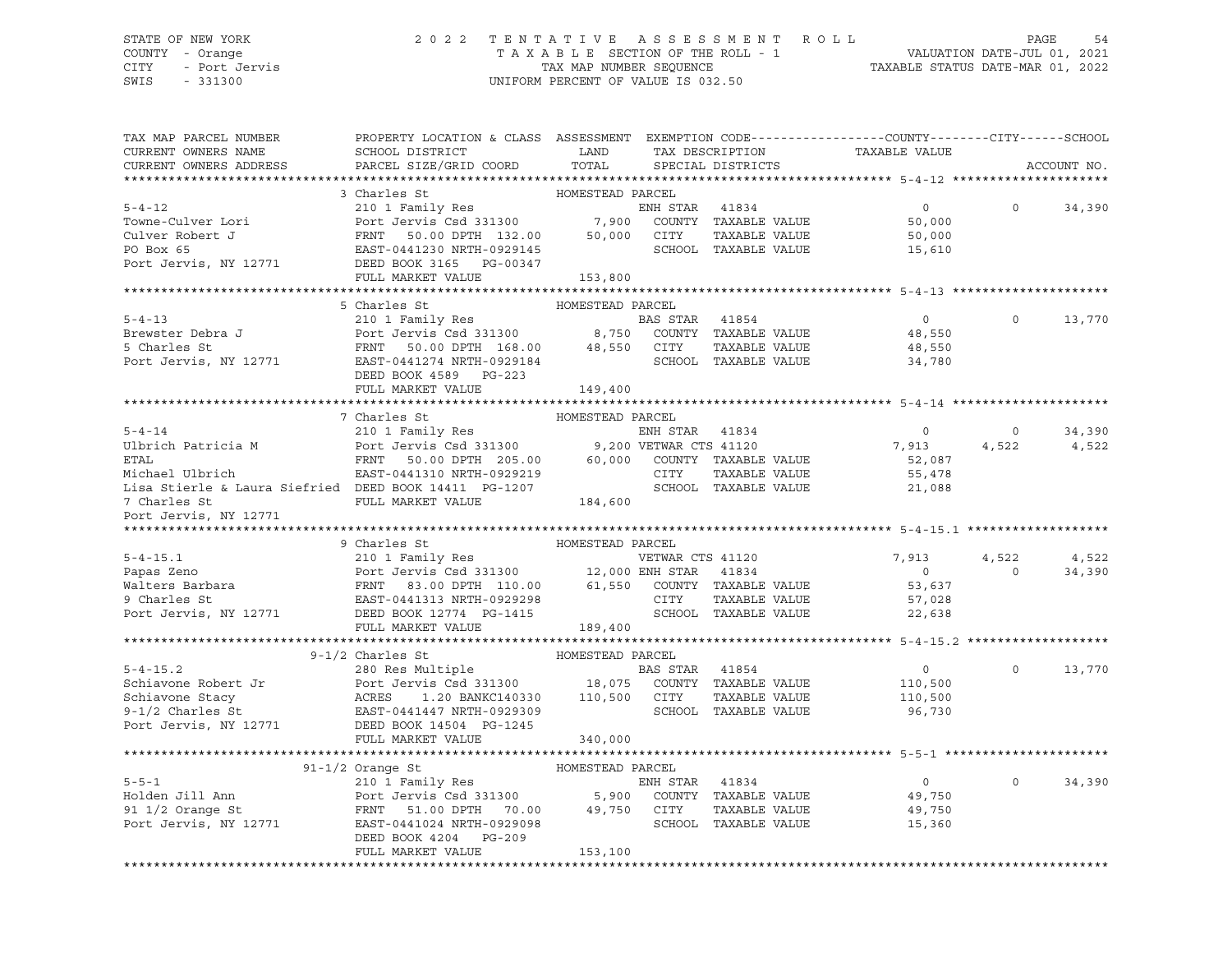### STATE OF NEW YORK 2 0 2 2 T E N T A T I V E A S S E S S M E N T R O L L PAGE 55 COUNTY - Orange T A X A B L E SECTION OF THE ROLL - 1 VALUATION DATE-JUL 01, 2021 CITY - Port Jervis TAX MAP NUMBER SEQUENCE TAXABLE STATUS DATE-MAR 01, 2022 SWIS - 331300 UNIFORM PERCENT OF VALUE IS 032.50

| TAX MAP PARCEL NUMBER<br>CURRENT OWNERS NAME<br>CURRENT OWNERS ADDRESS                                                                                                | PROPERTY LOCATION & CLASS ASSESSMENT EXEMPTION CODE----------------COUNTY-------CITY------SCHOOL<br>SCHOOL DISTRICT<br>PARCEL SIZE/GRID COORD                                                                                                                                                                                                                                                                                                   | LAND<br>TOTAL                                                        |                | TAX DESCRIPTION<br>SPECIAL DISTRICTS                                                                   | TAXABLE VALUE                                                              |          | ACCOUNT NO. |
|-----------------------------------------------------------------------------------------------------------------------------------------------------------------------|-------------------------------------------------------------------------------------------------------------------------------------------------------------------------------------------------------------------------------------------------------------------------------------------------------------------------------------------------------------------------------------------------------------------------------------------------|----------------------------------------------------------------------|----------------|--------------------------------------------------------------------------------------------------------|----------------------------------------------------------------------------|----------|-------------|
|                                                                                                                                                                       |                                                                                                                                                                                                                                                                                                                                                                                                                                                 |                                                                      |                |                                                                                                        |                                                                            |          |             |
| $5 - 5 - 2$<br>Presto MaryAlice<br>1 Richard St<br>Port Jervis, NY 12771                                                                                              | 1 Richard St<br>210 1 Family Res<br>Port Jervis Csd 331300 12,475<br>FRNT 108.00 DPTH 70.00 49,000 CITY<br>EAST-0441088 NRTH-0929056<br>DEED BOOK 13845 PG-19<br>FULL MARKET VALUE                                                                                                                                                                                                                                                              | HOMESTEAD PARCEL<br>150,800                                          | BAS STAR 41854 | COUNTY TAXABLE VALUE<br>TAXABLE VALUE<br>SCHOOL TAXABLE VALUE                                          | $\overline{0}$<br>49,000<br>49,000<br>35,230                               | $\Omega$ | 13,770      |
|                                                                                                                                                                       |                                                                                                                                                                                                                                                                                                                                                                                                                                                 |                                                                      |                |                                                                                                        |                                                                            |          |             |
| $5 - 5 - 3$<br>Tidd William C<br>Tidd Candace L<br>34 Rumsey St<br>Port Jervis, NY 12771                                                                              | 34 Rumsey St<br>210 1 Family Res<br>Port Jervis Csd 331300 12,150 COUNTY TAXABLE VALUE<br>Port Jervis Csd 331300 12,150 COUNII<br>FRNT 93.00 DPTH 89.00 46,050 CITY<br>EAST-0441104 NRTH-0929003 SCHOOL<br>DEED BOOK 4465 PG-248<br>FULL MARKET VALUE                                                                                                                                                                                           | HOMESTEAD PARCEL<br>141,700                                          | BAS STAR 41854 | TAXABLE VALUE<br>SCHOOL TAXABLE VALUE                                                                  | $\overline{0}$<br>46,050<br>46,050<br>32,280                               | $\Omega$ | 13,770      |
|                                                                                                                                                                       |                                                                                                                                                                                                                                                                                                                                                                                                                                                 |                                                                      |                |                                                                                                        |                                                                            |          |             |
| $5 - 5 - 4$<br>Senkiew Randall A<br>Senkiew Sharon A<br>32 Rumsey St<br>Port Jervis, NY 12771<br>$5 - 5 - 5$<br>Ouintos Omar<br>30 Rumsey St<br>Port Jervis, NY 12771 | 32 Rumsey St<br>210 1 Family Res<br>Port Jervis Csd 331300 6,325 COUNTY TAXABLE VALUE<br>FRNT 50.00 DPTH 85.00 47,600 CITY<br>BANKC040281<br>EAST-0441094 NRTH-0928958<br>DEED BOOK 13719 PG-699<br>FULL MARKET VALUE<br>30 Rumsey St<br>210 1 Family Res<br>Port Jervis Csd 331300 10,900 CITY<br>99999<br>$\mathsf{C}$<br>FRNT<br>90.00 DPTH 77.00<br>BANKC170031<br>EAST-0441088 NRTH-0928884<br>DEED BOOK 13920 PG-539<br>FULL MARKET VALUE | HOMESTEAD PARCEL<br>146,500<br>HOMESTEAD PARCEL<br>45,500<br>140,000 | ENH STAR 41834 | TAXABLE VALUE<br>SCHOOL TAXABLE VALUE<br>COUNTY TAXABLE VALUE<br>TAXABLE VALUE<br>SCHOOL TAXABLE VALUE | $\overline{0}$<br>47,600<br>47,600<br>13,210<br>45,500<br>45,500<br>45,500 | $\Omega$ | 34,390      |
|                                                                                                                                                                       |                                                                                                                                                                                                                                                                                                                                                                                                                                                 |                                                                      |                |                                                                                                        |                                                                            |          |             |
| $5 - 5 - 6$<br>Quintos Omar<br>30 Rumsey St<br>Port Jervis, NY 12771                                                                                                  | 26 Rumsey St<br>312 Vac w/imprv<br>Port Jervis Csd 331300<br>FRNT 66.00 DPTH 87.00<br><b>BANKC170031</b><br>EAST-0441082 NRTH-0928796<br>DEED BOOK 13920 PG-539<br>FULL MARKET VALUE                                                                                                                                                                                                                                                            | HOMESTEAD PARCEL<br>6,900<br>8,650<br>26,600                         | CITY           | COUNTY TAXABLE VALUE<br>TAXABLE VALUE<br>SCHOOL TAXABLE VALUE                                          | 8,650<br>8,650<br>8,650                                                    |          |             |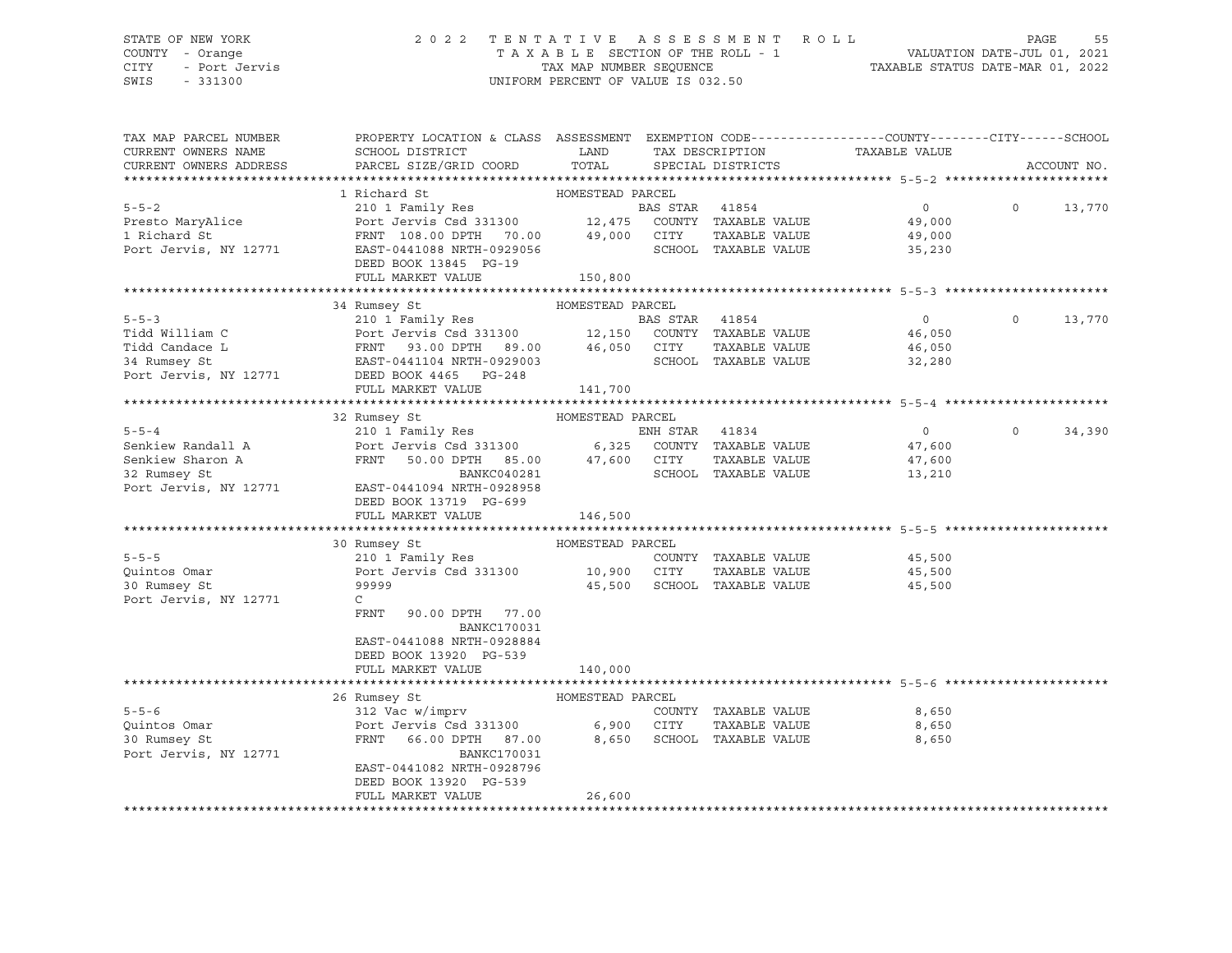## STATE OF NEW YORK 2 0 2 2 T E N T A T I V E A S S E S S M E N T R O L L PAGE 56 COUNTY - Orange T A X A B L E SECTION OF THE ROLL - 1 VALUATION DATE-JUL 01, 2021 CITY - Port Jervis TAX MAP NUMBER SEQUENCE TAXABLE STATUS DATE-MAR 01, 2022

| TAX MAP PARCEL NUMBER<br>CURRENT OWNERS NAME<br>CURRENT OWNERS ADDRESS | PROPERTY LOCATION & CLASS ASSESSMENT EXEMPTION CODE---------------COUNTY-------CITY------SCHOOL<br>SCHOOL DISTRICT<br>PARCEL SIZE/GRID COORD                               | LAND<br>TOTAL    | TAX DESCRIPTION<br>SPECIAL DISTRICTS | TAXABLE VALUE  |          | ACCOUNT NO. |
|------------------------------------------------------------------------|----------------------------------------------------------------------------------------------------------------------------------------------------------------------------|------------------|--------------------------------------|----------------|----------|-------------|
|                                                                        |                                                                                                                                                                            |                  |                                      |                |          |             |
|                                                                        | 24 Rumsey St                                                                                                                                                               | HOMESTEAD PARCEL |                                      |                |          |             |
| $5 - 5 - 7$                                                            | 210 1 Family Res<br>Port Jervis Csd 331300 3,950 CITY                                                                                                                      |                  | COUNTY TAXABLE VALUE                 | 38,300         |          |             |
| Itzkowitz Avraham M                                                    |                                                                                                                                                                            |                  | TAXABLE VALUE                        | 38,300         |          |             |
| Itzkowitz Chava Z                                                      | FRNT 31.00 DPTH 87.00                                                                                                                                                      |                  | 38,300 SCHOOL TAXABLE VALUE          | 38,300         |          |             |
|                                                                        | 25 Wiener Dr Unit 101 EAST-0441067 NRTH-0928756                                                                                                                            |                  |                                      |                |          |             |
| Monsey, NY 10952                                                       | DEED BOOK 14913 PG-1456                                                                                                                                                    |                  |                                      |                |          |             |
|                                                                        | FULL MARKET VALUE                                                                                                                                                          | 117,800          |                                      |                |          |             |
|                                                                        |                                                                                                                                                                            |                  |                                      |                |          |             |
|                                                                        | 22 Rumsey St                                                                                                                                                               | HOMESTEAD PARCEL |                                      |                |          |             |
| $5 - 5 - 8$                                                            | 210 1 Family Res<br>Port Jervis Csd 331300 3,825 COUNTY TAXABLE VALUE<br>FRNT 30.00 DPTH 86.00 41,000 CITY TAXABLE VALUE<br>EAST-0441059 NRTH-0928729 SCHOOL TAXABLE VALUE |                  |                                      | $\overline{0}$ | 1,200    | 0           |
| Paliwoda Lidia                                                         |                                                                                                                                                                            |                  |                                      | 41,000         |          |             |
| $1828$ Norman St                                                       |                                                                                                                                                                            |                  |                                      | 39,800         |          |             |
| Ridgewood, NY 11385                                                    |                                                                                                                                                                            |                  |                                      | 41,000         |          |             |
|                                                                        | DEED BOOK 13876 PG-1920                                                                                                                                                    |                  |                                      |                |          |             |
|                                                                        | FULL MARKET VALUE                                                                                                                                                          | 126,200          |                                      |                |          |             |
|                                                                        |                                                                                                                                                                            |                  |                                      |                |          |             |
|                                                                        | 20 Rumsey St<br>Rumsey St<br>210 1 Family Res                                                                                                                              | HOMESTEAD PARCEL |                                      |                |          |             |
| $5 - 5 - 9$                                                            |                                                                                                                                                                            |                  | COUNTY TAXABLE VALUE                 | 38,850         |          |             |
| Turner Steven R<br>105 Logtown Rd                                      | Port Jervis Csd 331300                3,825    CITY      TAXABLE VALUE<br>FRNT     29.00 DPTH    86.00          38,850     SCHOOL   TAXABLE VALUE                          |                  | TAXABLE VALUE                        | 38,850         |          |             |
|                                                                        |                                                                                                                                                                            |                  |                                      | 38,850         |          |             |
| Port Jervis, NY 12771                                                  | EAST-0441055 NRTH-0928701                                                                                                                                                  |                  |                                      |                |          |             |
|                                                                        | DEED BOOK 15166 PG-232                                                                                                                                                     |                  |                                      |                |          |             |
|                                                                        | FULL MARKET VALUE                                                                                                                                                          | 119,500          |                                      |                |          |             |
|                                                                        |                                                                                                                                                                            |                  |                                      |                |          |             |
|                                                                        | 18 Rumsey St                                                                                                                                                               | HOMESTEAD PARCEL |                                      |                |          |             |
| $5 - 5 - 10$                                                           | 210 1 Family Res BNH STAR 41834                                                                                                                                            |                  |                                      | $\overline{0}$ | $\Omega$ | 34,390      |
| Benitez-Quick Sheila E                                                 | Port Jervis Csd 331300 3,850 COUNTY TAXABLE VALUE                                                                                                                          |                  |                                      | 42,500         |          |             |
| 18 Rumsey St                                                           | FRNT 30.00 DPTH 86.00 42,500 CITY<br>BANK0230051 SCHOOL                                                                                                                    |                  | TAXABLE VALUE                        | 42,500         |          |             |
| Port Jervis, NY 12771                                                  |                                                                                                                                                                            |                  | SCHOOL TAXABLE VALUE                 | 8,110          |          |             |
|                                                                        | EAST-0441047 NRTH-0928667                                                                                                                                                  |                  |                                      |                |          |             |
|                                                                        | DEED BOOK 12337 PG-1221                                                                                                                                                    |                  |                                      |                |          |             |
|                                                                        | FULL MARKET VALUE                                                                                                                                                          | 130,800          |                                      |                |          |             |
|                                                                        |                                                                                                                                                                            |                  |                                      |                |          |             |
| $5 - 5 - 11$                                                           | 16 Rumsey St<br>Rumsey St                         HOMESTEAD PARCEL                             COUN                                                                        |                  |                                      |                |          |             |
|                                                                        |                                                                                                                                                                            |                  | COUNTY TAXABLE VALUE                 | 36,500         |          |             |
| 16 Rumsey LLC<br>25 Welfe Dr                                           | Port Jervis Csd 331300 4,125 CITY<br>FRNT 30.00 DPTH 86.00 36,500 SCHOOL TAXABLE VALUE                                                                                     |                  | TAXABLE VALUE                        | 36,500         |          |             |
|                                                                        |                                                                                                                                                                            |                  |                                      | 36,500         |          |             |
| Spring Valley, NY 10977                                                | -<br>EAST-0441045 NRTH-0928637                                                                                                                                             |                  |                                      |                |          |             |
|                                                                        | DEED BOOK 14228 PG-1948                                                                                                                                                    |                  |                                      |                |          |             |
|                                                                        | FULL MARKET VALUE                                                                                                                                                          | 112,300          |                                      |                |          |             |
|                                                                        |                                                                                                                                                                            | HOMESTEAD PARCEL |                                      |                |          |             |
| $5 - 5 - 12.1$                                                         | 14 Rumsey St<br>210 1 Family Res                                                                                                                                           |                  | COUNTY TAXABLE VALUE                 | 56,150         |          |             |
|                                                                        |                                                                                                                                                                            |                  | TAXABLE VALUE                        | 56,150         |          |             |
| Brown Thomasina<br>14 Rumsey St<br>14 Rumsey St                        | Port Jervis Csd 331300 6,500 CITY TAXABLE VALUE<br>FRNT 51.00 DPTH 86.00 56,150 SCHOOL TAXABLE VALUE                                                                       |                  |                                      |                |          |             |
|                                                                        |                                                                                                                                                                            |                  |                                      | 56,150         |          |             |
| Port Jervis, NY 12771                                                  | EAST-0441045 NRTH-0928599<br>DEED BOOK 14152 PG-210                                                                                                                        |                  |                                      |                |          |             |
|                                                                        | FULL MARKET VALUE                                                                                                                                                          |                  |                                      |                |          |             |
|                                                                        |                                                                                                                                                                            | 172,800          |                                      |                |          |             |
|                                                                        |                                                                                                                                                                            |                  |                                      |                |          |             |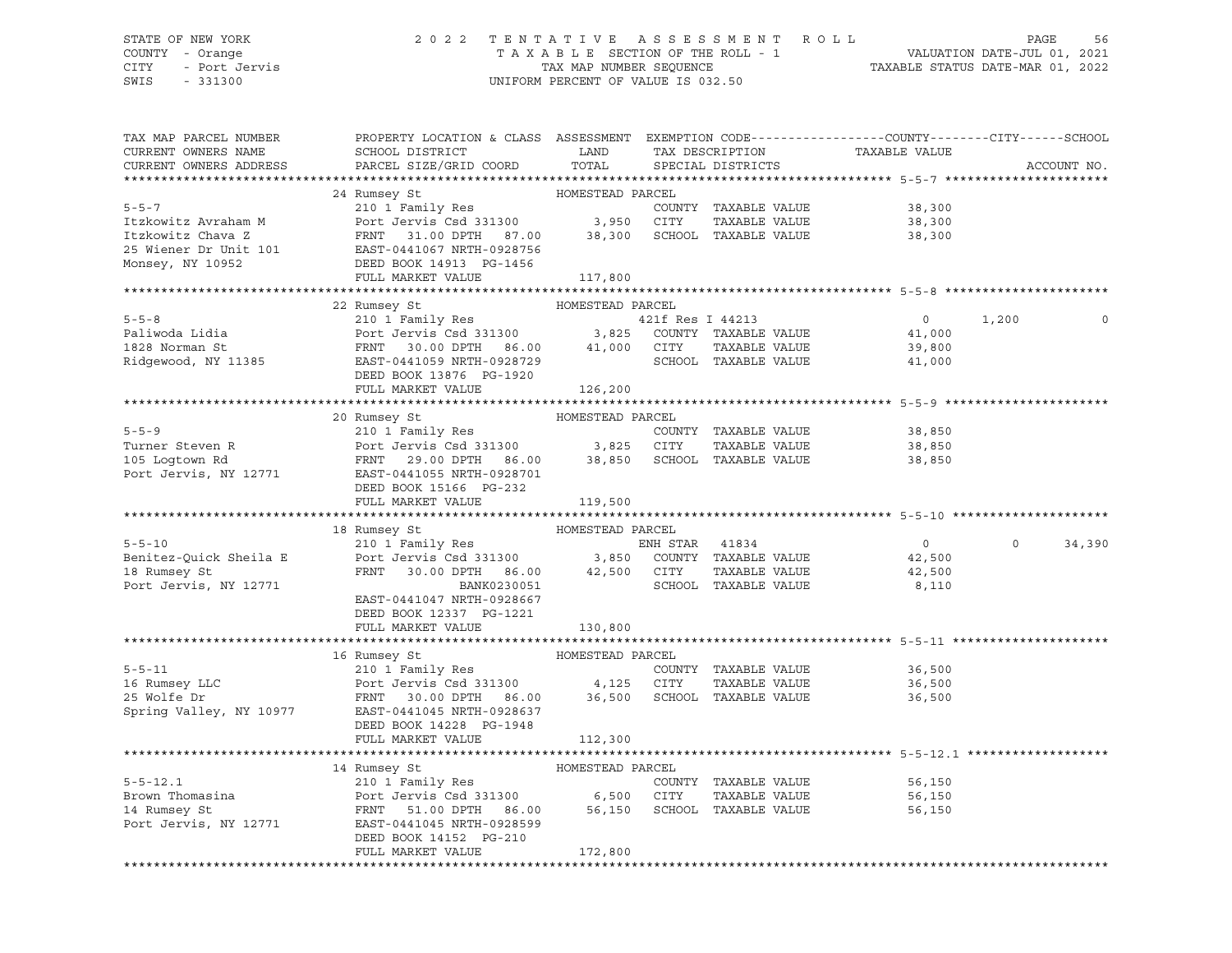| STATE OF NEW YORK<br>Y - Orange<br>- Port Jervis<br>- 331300<br>COUNTY - Orange<br>CITY<br>SWIS<br>$-331300$ | 2022 TENTATIVE ASSESSMENT ROLL                                                                                                                                                                                                                      | UNIFORM PERCENT OF VALUE IS 032.50 |                      | FAGE 57<br>TAXABLE SECTION OF THE ROLL - 1 VALUATION DATE-JUL 01, 2021<br>TAXABLE STATUS DATE-MAR 01, 2022 | PAGE     | 57          |
|--------------------------------------------------------------------------------------------------------------|-----------------------------------------------------------------------------------------------------------------------------------------------------------------------------------------------------------------------------------------------------|------------------------------------|----------------------|------------------------------------------------------------------------------------------------------------|----------|-------------|
| TAX MAP PARCEL NUMBER                                                                                        | PROPERTY LOCATION & CLASS ASSESSMENT EXEMPTION CODE----------------COUNTY-------CITY------SCHOOL<br>CURRENT OWNERS NAME SCHOOL DISTRICT LAND TAX DESCRIPTION TAXABLE VALUE<br>CURRENT OWNERS ADDRESS PARCEL SIZE/GRID COORD TOTAL SPECIAL DISTRICTS |                                    |                      |                                                                                                            |          | ACCOUNT NO. |
|                                                                                                              |                                                                                                                                                                                                                                                     |                                    |                      |                                                                                                            |          |             |
|                                                                                                              | 10 Rumsey St                                                                                                                                                                                                                                        |                                    |                      |                                                                                                            |          |             |
| $5 - 5 - 13.2$                                                                                               |                                                                                                                                                                                                                                                     |                                    |                      | 39,100                                                                                                     |          |             |
| Lateer Wayne<br>95 River Rd                                                                                  |                                                                                                                                                                                                                                                     |                                    |                      | 39,100<br>39,100                                                                                           |          |             |
| Montague, NJ 07827                                                                                           | BANKC080370<br>EAST-0441036 NRTH-0928543                                                                                                                                                                                                            |                                    |                      |                                                                                                            |          |             |
|                                                                                                              | DEED BOOK 11858 PG-1212<br>FULL MARKET VALUE                                                                                                                                                                                                        | 120,300                            |                      |                                                                                                            |          |             |
|                                                                                                              |                                                                                                                                                                                                                                                     |                                    |                      |                                                                                                            |          |             |
| $5 - 5 - 14$                                                                                                 | 6 Rumsey St                                                                                                                                                                                                                                         | HOMESTEAD PARCEL                   |                      | 43,000                                                                                                     |          |             |
| Worden Robert                                                                                                | 210 1 Family Res<br>Port Jervis Csd 331300 4,250 CITY TAXABLE VALUE<br>FRNT 36.00 DPTH 72.00 43,000 SCHOOL TAXABLE VALUE                                                                                                                            |                                    | COUNTY TAXABLE VALUE | 43,000                                                                                                     |          |             |
| 6 Rumsey St                                                                                                  |                                                                                                                                                                                                                                                     |                                    |                      | 43,000                                                                                                     |          |             |
| Port Jervis, NY 12771                                                                                        | BANKC170031                                                                                                                                                                                                                                         |                                    |                      |                                                                                                            |          |             |
|                                                                                                              | EAST-0441034 NRTH-0928493                                                                                                                                                                                                                           |                                    |                      |                                                                                                            |          |             |
|                                                                                                              | DEED BOOK 14259 PG-491                                                                                                                                                                                                                              |                                    |                      |                                                                                                            |          |             |
|                                                                                                              | FULL MARKET VALUE                                                                                                                                                                                                                                   | 132,300                            |                      |                                                                                                            |          |             |
|                                                                                                              | 8 Crawford St                                                                                                                                                                                                                                       | HOMESTEAD PARCEL                   |                      |                                                                                                            |          |             |
|                                                                                                              | 220 2 Family Res                                                                                                                                                                                                                                    |                                    |                      |                                                                                                            |          |             |
|                                                                                                              |                                                                                                                                                                                                                                                     |                                    |                      |                                                                                                            |          |             |
|                                                                                                              | 5-5-15<br>Hunt Laura Jean Kent<br>Zajaceskowski; Kim L<br>220 2 Family Res<br>Port Jervis Csd 331300<br>FRNT 56.00 DPTH 83.00<br>8 Crawford St<br>Port Jervis, NY 12771<br>EAST-0441041 NRTH-0928446<br>DEED POR SOM STAR 41834<br>COUNTY TAXABLE   |                                    |                      | $\begin{array}{cccc} & 0 & 11,250 & 0 \\ 22,500 & 0 & 22,500 \\ 0 & 0 & 22,500 \end{array}$                |          |             |
|                                                                                                              |                                                                                                                                                                                                                                                     |                                    |                      |                                                                                                            |          |             |
|                                                                                                              |                                                                                                                                                                                                                                                     |                                    |                      |                                                                                                            |          |             |
|                                                                                                              |                                                                                                                                                                                                                                                     |                                    |                      |                                                                                                            |          |             |
|                                                                                                              | FULL MARKET VALUE                                                                                                                                                                                                                                   | 138,500                            |                      |                                                                                                            |          |             |
|                                                                                                              | 6 Crawford St                                                                                                                                                                                                                                       | HOMESTEAD PARCEL                   |                      |                                                                                                            |          |             |
| $5 - 5 - 16$                                                                                                 | 210 1 Family Res                                                                                                                                                                                                                                    |                                    | COUNTY TAXABLE VALUE | 39,250                                                                                                     |          |             |
|                                                                                                              |                                                                                                                                                                                                                                                     |                                    | TAXABLE VALUE        | 39,250                                                                                                     |          |             |
|                                                                                                              | Figueroa Linda S<br>Port Jervis Csd 331300 6,325 CITY TAXABLE VALUE<br>Polini Anthony J<br>FRNT 48.00 DPTH 92.00 39,250 SCHOOL TAXABLE VALUE<br>6 Crawford St<br>Port Jervis, NY 12771 DEED BOOK 11612 PG-1136                                      |                                    |                      | 39,250                                                                                                     |          |             |
|                                                                                                              |                                                                                                                                                                                                                                                     |                                    |                      |                                                                                                            |          |             |
|                                                                                                              |                                                                                                                                                                                                                                                     |                                    |                      |                                                                                                            |          |             |
|                                                                                                              | FULL MARKET VALUE                                                                                                                                                                                                                                   | 120,800                            |                      |                                                                                                            |          |             |
|                                                                                                              |                                                                                                                                                                                                                                                     |                                    |                      | ******************************* 5-5-17 *******************                                                 |          |             |
|                                                                                                              | 63 Orange St                                                                                                                                                                                                                                        | HOMESTEAD PARCEL                   |                      |                                                                                                            |          |             |
|                                                                                                              |                                                                                                                                                                                                                                                     |                                    |                      | $\overline{0}$<br>32,000                                                                                   | $\Omega$ | 13,770      |
|                                                                                                              |                                                                                                                                                                                                                                                     |                                    |                      | 32,000                                                                                                     |          |             |
|                                                                                                              | 5-5-17<br>Lombardi Jean Rose<br>Example 210 1 Family Res<br>FRNT 63.00 DPTH 76.00<br>POTT JENT 63.00 DPTH 76.00<br>POTT 32,000 CITY TAXABLE VALUE<br>POTT JENT FRNT 63.00 DPTH 76.00<br>POTT 32,000 CITY TAXABLE VALUE<br>POTT JENT DOW 4700 D      |                                    |                      | 18,230                                                                                                     |          |             |
|                                                                                                              | DEED BOOK 4782 PG-43                                                                                                                                                                                                                                |                                    |                      |                                                                                                            |          |             |
|                                                                                                              | FULL MARKET VALUE                                                                                                                                                                                                                                   | 98,500                             |                      |                                                                                                            |          |             |
|                                                                                                              |                                                                                                                                                                                                                                                     |                                    |                      |                                                                                                            |          |             |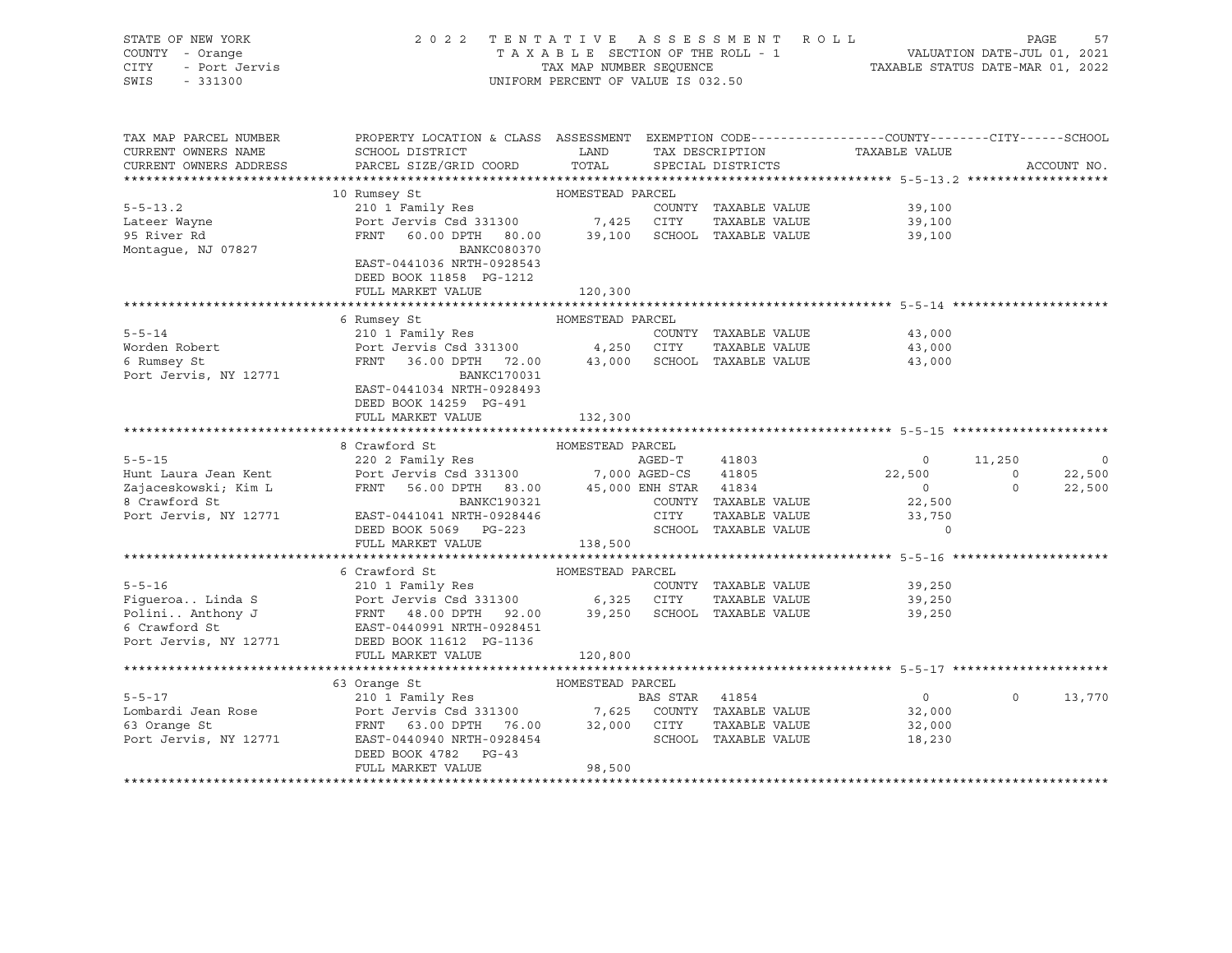| STATE OF NEW YORK<br>COUNTY - Orange<br><b>CITY</b><br>- Port Jervis<br>$-331300$<br>SWIS | 2022 TENTATIVE ASSESSMENT ROLL                                                                                     | UNIFORM PERCENT OF VALUE IS 032.50 |                 |                      |                               |          | PAGE<br>58  |
|-------------------------------------------------------------------------------------------|--------------------------------------------------------------------------------------------------------------------|------------------------------------|-----------------|----------------------|-------------------------------|----------|-------------|
| TAX MAP PARCEL NUMBER<br>CURRENT OWNERS NAME                                              | PROPERTY LOCATION & CLASS ASSESSMENT EXEMPTION CODE---------------COUNTY-------CITY------SCHOOL<br>SCHOOL DISTRICT | <b>EXAMPLE TO A LAND</b>           |                 |                      | TAX DESCRIPTION TAXABLE VALUE |          |             |
| CURRENT OWNERS ADDRESS                                                                    | PARCEL SIZE/GRID COORD TOTAL SPECIAL DISTRICTS                                                                     |                                    |                 |                      |                               |          | ACCOUNT NO. |
|                                                                                           |                                                                                                                    |                                    |                 |                      |                               |          |             |
|                                                                                           | 67 Orange St                                                                                                       | HOMESTEAD PARCEL                   |                 |                      |                               |          |             |
| $5 - 5 - 18$                                                                              | 210 1 Family Res                                                                                                   |                                    | BAS STAR 41854  |                      | $\overline{0}$                | $\Omega$ | 13,770      |
| Cobb Ronald                                                                               | Port Jervis Csd 331300 4,325 COUNTY TAXABLE VALUE 42,000                                                           |                                    |                 |                      |                               |          |             |
| Cobb Teresa                                                                               | FRNT 35.00 DPTH 80.00 42,000 CITY                                                                                  | BANKN140687                        |                 | SCHOOL TAXABLE VALUE | TAXABLE VALUE 42,000          |          |             |
| 67 Orange St<br>Port Jervis, NY 12771                                                     | EAST-0440950 NRTH-0928494                                                                                          |                                    |                 |                      | 28,230                        |          |             |
|                                                                                           | DEED BOOK 11754 PG-891                                                                                             |                                    |                 |                      |                               |          |             |
|                                                                                           | FULL MARKET VALUE                                                                                                  | 129,200                            |                 |                      |                               |          |             |
|                                                                                           |                                                                                                                    |                                    |                 |                      |                               |          |             |
|                                                                                           | $67 - 1/2$ Orange St<br>HOMESTEAD PARCEL                                                                           |                                    |                 |                      |                               |          |             |
| $5 - 5 - 19$                                                                              | 210 1 Family Res                                                                                                   |                                    |                 |                      | VETCOM CTS 41130 11,550 7,536 |          | 7,536       |
| Prendergast John Port Jervis Csd 331300 6,725 ENH STAR 41834                              |                                                                                                                    |                                    |                 |                      | $\overline{0}$                | $\Omega$ | 34,390      |
| $67$ $1/2$ Orange St                                                                      | FRNT 48.00 DPTH 104.00 46,200 COUNTY TAXABLE VALUE 34,650                                                          |                                    |                 |                      |                               |          |             |
| Port Jervis, NY 12771                                                                     | <b>BANKC030276</b>                                                                                                 |                                    | CITY            |                      | TAXABLE VALUE 38,664          |          |             |
|                                                                                           | EAST-0440964 NRTH-0928536                                                                                          |                                    |                 | SCHOOL TAXABLE VALUE | 4,274                         |          |             |
|                                                                                           | DEED BOOK 2729 PG-00254                                                                                            |                                    |                 |                      |                               |          |             |
|                                                                                           | FULL MARKET VALUE                                                                                                  | 142,200                            |                 |                      |                               |          |             |
|                                                                                           |                                                                                                                    |                                    |                 |                      |                               |          |             |
|                                                                                           | 69 Orange St<br>HOMESTEAD PARCEL                                                                                   |                                    |                 |                      |                               |          |             |
| $5 - 5 - 20$                                                                              | 210 1 Family Res                                                                                                   |                                    | <b>BAS STAR</b> | 41854                | $\overline{0}$                | $\circ$  | 13,770      |
| Millman Peter 39,000 Port Jervis Csd 331300 6,950 COUNTY TAXABLE VALUE 39,000             |                                                                                                                    |                                    |                 |                      |                               |          |             |
| Millman Deborah (FRNT 50.00 DPTH 102.00 39,000 CITY                                       |                                                                                                                    |                                    |                 | TAXABLE VALUE        | 39,000                        |          |             |
| 69 Orange St                                                                              | EAST-0440970 NRTH-0928588                                                                                          |                                    |                 | SCHOOL TAXABLE VALUE | 25,230                        |          |             |
| Port Jervis, NY 12771                                                                     | DEED BOOK 3310 PG-00158                                                                                            |                                    |                 |                      |                               |          |             |

|                       | 71 Orange St                                                      | HOMESTEAD PARCEL |        |                      |        |  |
|-----------------------|-------------------------------------------------------------------|------------------|--------|----------------------|--------|--|
| $5 - 5 - 21$          | 210 1 Family Res                                                  |                  | COUNTY | TAXABLE VALUE        | 55,000 |  |
| Maquire Paul T        | Port Jervis Csd 331300 6,900 CITY TAXABLE VALUE                   |                  |        |                      | 55,000 |  |
| 71 Orange St          | FRNT 50.00 DPTH 100.00 55,000                                     |                  |        | SCHOOL TAXABLE VALUE | 55,000 |  |
| Port Jervis, NY 12771 | BANKC210090                                                       |                  |        |                      |        |  |
|                       | EAST-0440969 NRTH-0928631                                         |                  |        |                      |        |  |
|                       | DEED BOOK 14057 PG-1428                                           |                  |        |                      |        |  |
|                       | FULL MARKET VALUE                                                 | 169,200          |        |                      |        |  |
|                       |                                                                   |                  |        |                      |        |  |
|                       | 73 Orange St                                                      | HOMESTEAD PARCEL |        |                      |        |  |
| $5 - 5 - 22$          | 210 1 Family Res                                                  |                  | COUNTY | TAXABLE VALUE        | 51,900 |  |
|                       | Wichmann Alicia A Port Jervis Csd 331300 8,250 CITY TAXABLE VALUE |                  |        |                      | 51,900 |  |
| 73 Orange St          | FRNT 60.00 DPTH 100.00 51,900                                     |                  | SCHOOL | TAXABLE VALUE        | 51,900 |  |
|                       | Port Jervis, NY 12771 EAST-0440981 NRTH-0928689                   |                  |        |                      |        |  |
|                       | DEED BOOK 4737 PG-61                                              |                  |        |                      |        |  |
|                       | FULL MARKET VALUE                                                 | 159,700          |        |                      |        |  |
|                       |                                                                   |                  |        |                      |        |  |

FULL MARKET VALUE 120,000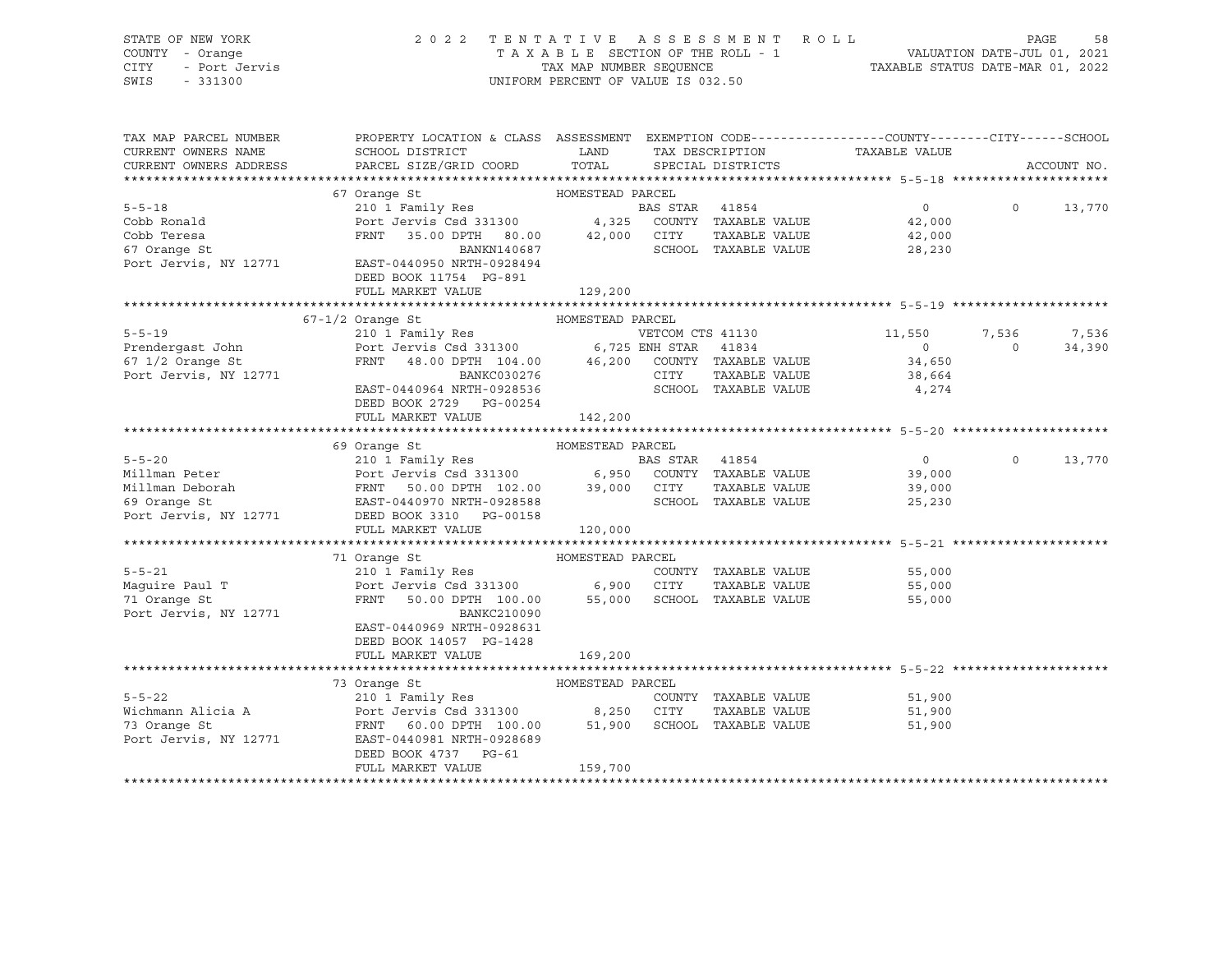# STATE OF NEW YORK 2 0 2 2 T E N T A T I V E A S S E S S M E N T R O L L PAGE 59 COUNTY - Orange T A X A B L E SECTION OF THE ROLL - 1 VALUATION DATE-JUL 01, 2021 CITY - Port Jervis TAX MAP NUMBER SEQUENCE TAXABLE STATUS DATE-MAR 01, 2022

| TAX MAP PARCEL NUMBER<br>CURRENT OWNERS NAME<br>CURRENT OWNERS ADDRESS | PROPERTY LOCATION & CLASS ASSESSMENT EXEMPTION CODE---------------COUNTY-------CITY------SCHOOL<br>SCHOOL DISTRICT LAND TAX DESCRIPTION<br>PARCEL SIZE/GRID COORD TOTAL                                                                                                                                                                                                                                                                       |                  | SPECIAL DISTRICTS    | TAXABLE VALUE                         |          | ACCOUNT NO. |
|------------------------------------------------------------------------|-----------------------------------------------------------------------------------------------------------------------------------------------------------------------------------------------------------------------------------------------------------------------------------------------------------------------------------------------------------------------------------------------------------------------------------------------|------------------|----------------------|---------------------------------------|----------|-------------|
|                                                                        | $\begin{tabular}{lllllllllll} \texttt{5-5-23} & \texttt{75 Orange St} & \texttt{HOMESTEAD PARCEL} \\ \texttt{Cramer Brian} & \texttt{Port Jervis Csd 331300} & 8,250 CITY TAXABLE VALUE \\ \texttt{Decker Denis} & \texttt{FRNT} & 60.00 DPTH 100.00 & 40,600 SCHOOL TAXABLE VALUE \\ \texttt{366 Mountain Rd} & \texttt{EAST-0440986 NRTH-0928740} \\ \texttt{Port Jervis, NY 12771} & \texttt{DEED BOK 2825 PG-142} \\ \texttt{FUL$         |                  |                      |                                       |          |             |
|                                                                        |                                                                                                                                                                                                                                                                                                                                                                                                                                               |                  |                      |                                       |          |             |
|                                                                        |                                                                                                                                                                                                                                                                                                                                                                                                                                               |                  |                      | 40,600                                |          |             |
|                                                                        |                                                                                                                                                                                                                                                                                                                                                                                                                                               |                  |                      | 40,600                                |          |             |
|                                                                        |                                                                                                                                                                                                                                                                                                                                                                                                                                               |                  |                      | 40,600                                |          |             |
|                                                                        |                                                                                                                                                                                                                                                                                                                                                                                                                                               |                  |                      |                                       |          |             |
|                                                                        |                                                                                                                                                                                                                                                                                                                                                                                                                                               |                  |                      |                                       |          |             |
|                                                                        |                                                                                                                                                                                                                                                                                                                                                                                                                                               |                  |                      |                                       |          |             |
|                                                                        | 79 Orange St                                                                                                                                                                                                                                                                                                                                                                                                                                  | HOMESTEAD PARCEL |                      |                                       |          |             |
| $5 - 5 - 24$                                                           | 210 1 Family Res<br>Port Jervis Csd 331300 3,450 CITY TAXABLE VALUE<br>FRNT 25.00 DTN TAXABLE 39,250 SCHOOL TAXABLE VALUE                                                                                                                                                                                                                                                                                                                     |                  |                      | 39,250                                |          |             |
| Hemion Roger                                                           |                                                                                                                                                                                                                                                                                                                                                                                                                                               |                  |                      | 39,250                                |          |             |
| 79 Orange St                                                           |                                                                                                                                                                                                                                                                                                                                                                                                                                               |                  |                      | 39,250                                |          |             |
| Port Jervis, NY 12771                                                  | BANKC180281                                                                                                                                                                                                                                                                                                                                                                                                                                   |                  |                      |                                       |          |             |
|                                                                        | EAST-0440993 NRTH-0928775                                                                                                                                                                                                                                                                                                                                                                                                                     |                  |                      |                                       |          |             |
|                                                                        | DEED BOOK 14357 PG-1724                                                                                                                                                                                                                                                                                                                                                                                                                       |                  |                      |                                       |          |             |
|                                                                        | FULL MARKET VALUE                                                                                                                                                                                                                                                                                                                                                                                                                             | 120,800          |                      |                                       |          |             |
|                                                                        |                                                                                                                                                                                                                                                                                                                                                                                                                                               |                  |                      |                                       |          |             |
|                                                                        | $\begin{tabular}{lllllllllllll} \multicolumn{3}{c }{5-5-25} & \multicolumn{3}{c }{5-5-25} & \multicolumn{3}{c }{HOMESTEAD PARCH} & \multicolumn{3}{c }{BAS STAR} & 41854 & \multicolumn{3}{c }{BAS STAR} & 41854 & \multicolumn{3}{c }{BAS STAR} & 41854 & \multicolumn{3}{c }{BAS STAR} & 41854 & \multicolumn{3}{c }{BAS STAR} & 41854 & \multicolumn{3}{c }{BAS STAR} & 41854 & \multicolumn{3}{c }{BAS ST$                                |                  |                      |                                       |          |             |
|                                                                        |                                                                                                                                                                                                                                                                                                                                                                                                                                               |                  |                      | $\overline{0}$                        | $\Omega$ | 13,770      |
|                                                                        |                                                                                                                                                                                                                                                                                                                                                                                                                                               |                  |                      | 40,750                                |          |             |
|                                                                        |                                                                                                                                                                                                                                                                                                                                                                                                                                               |                  |                      | 40,750<br>26,980                      |          |             |
|                                                                        |                                                                                                                                                                                                                                                                                                                                                                                                                                               |                  |                      |                                       |          |             |
|                                                                        | FULL MARKET VALUE 125,400                                                                                                                                                                                                                                                                                                                                                                                                                     |                  |                      |                                       |          |             |
|                                                                        |                                                                                                                                                                                                                                                                                                                                                                                                                                               |                  |                      |                                       |          |             |
|                                                                        | $\begin{tabular}{lllllllllll} \texttt{5-5-26} & & & & & & \texttt{HOMESTEAD} & \texttt{PARCEL} \\ & & & & & & \texttt{HOMESTEAD} & \texttt{PARCEL} \\ & & & & & & \texttt{POMESTEAD} & \texttt{PARCEL} \\ & & & & & & \texttt{PORCEL} \\ & & & & & & \texttt{Port} & \texttt{Jervis} & \texttt{Csd} & \texttt{331300} & & & \texttt{6,875} & \texttt{COUNTY} & \texttt{TAXABLE VALUE} \\ & & & & & & \texttt{FRNT} & \texttt{50.00 DPTH} & \$ |                  |                      |                                       |          |             |
|                                                                        |                                                                                                                                                                                                                                                                                                                                                                                                                                               |                  |                      | $0 \t 3, 713$                         |          |             |
|                                                                        |                                                                                                                                                                                                                                                                                                                                                                                                                                               |                  |                      | 42,500                                |          |             |
|                                                                        |                                                                                                                                                                                                                                                                                                                                                                                                                                               |                  |                      | 38,787                                |          |             |
|                                                                        |                                                                                                                                                                                                                                                                                                                                                                                                                                               |                  |                      | 42,500                                |          |             |
|                                                                        |                                                                                                                                                                                                                                                                                                                                                                                                                                               |                  |                      |                                       |          |             |
|                                                                        |                                                                                                                                                                                                                                                                                                                                                                                                                                               | 130,800          |                      |                                       |          |             |
|                                                                        |                                                                                                                                                                                                                                                                                                                                                                                                                                               |                  |                      |                                       |          |             |
|                                                                        | 85 Crange St<br>86 Crange St<br>86 Crange St<br>86 Crange St<br>86 Crange St<br>86 Crange St<br>86 Crange St<br>86 Crange St<br>86 Crange St<br>86 Crange St<br>86 Crange St<br>86 Crange St<br>86 Crange St<br>86 Crange St<br>86 Crange St<br>86 Crange St                                                                                                                                                                                  |                  |                      |                                       |          |             |
|                                                                        |                                                                                                                                                                                                                                                                                                                                                                                                                                               |                  |                      |                                       |          |             |
|                                                                        |                                                                                                                                                                                                                                                                                                                                                                                                                                               |                  |                      |                                       |          |             |
|                                                                        |                                                                                                                                                                                                                                                                                                                                                                                                                                               |                  |                      |                                       |          |             |
|                                                                        |                                                                                                                                                                                                                                                                                                                                                                                                                                               |                  |                      | $\frac{17}{27}$ , 550<br>27, 485<br>0 |          |             |
|                                                                        |                                                                                                                                                                                                                                                                                                                                                                                                                                               |                  |                      |                                       |          |             |
|                                                                        |                                                                                                                                                                                                                                                                                                                                                                                                                                               |                  | SCHOOL TAXABLE VALUE |                                       |          |             |
|                                                                        |                                                                                                                                                                                                                                                                                                                                                                                                                                               |                  |                      |                                       |          |             |
|                                                                        | 87 Orange St                                                                                                                                                                                                                                                                                                                                                                                                                                  | HOMESTEAD PARCEL |                      |                                       |          |             |
|                                                                        |                                                                                                                                                                                                                                                                                                                                                                                                                                               |                  |                      | 5,650                                 |          |             |
|                                                                        |                                                                                                                                                                                                                                                                                                                                                                                                                                               |                  |                      | 5,650                                 |          |             |
|                                                                        | FANCEL<br>FANCE OUNTY TAXABLE VALUE<br>FOOT JET SOLO DPTH 100.00 5,650 CITY TAXABLE VALUE<br>POTT JET SOLO DPTH 100.00 5,650 SCHOOL TAXABLE VALUE<br>POTT JET DOLO PTH 100.00 5,650 SCHOOL TAXABLE VALUE<br>POTT JET DOLO PTH 100.00 5,6                                                                                                                                                                                                      |                  |                      | 5,650                                 |          |             |
|                                                                        |                                                                                                                                                                                                                                                                                                                                                                                                                                               |                  |                      |                                       |          |             |
|                                                                        | DEED BOOK 4204 PG-201                                                                                                                                                                                                                                                                                                                                                                                                                         |                  |                      |                                       |          |             |
|                                                                        | FULL MARKET VALUE                                                                                                                                                                                                                                                                                                                                                                                                                             | 17,400           |                      |                                       |          |             |
|                                                                        |                                                                                                                                                                                                                                                                                                                                                                                                                                               |                  |                      |                                       |          |             |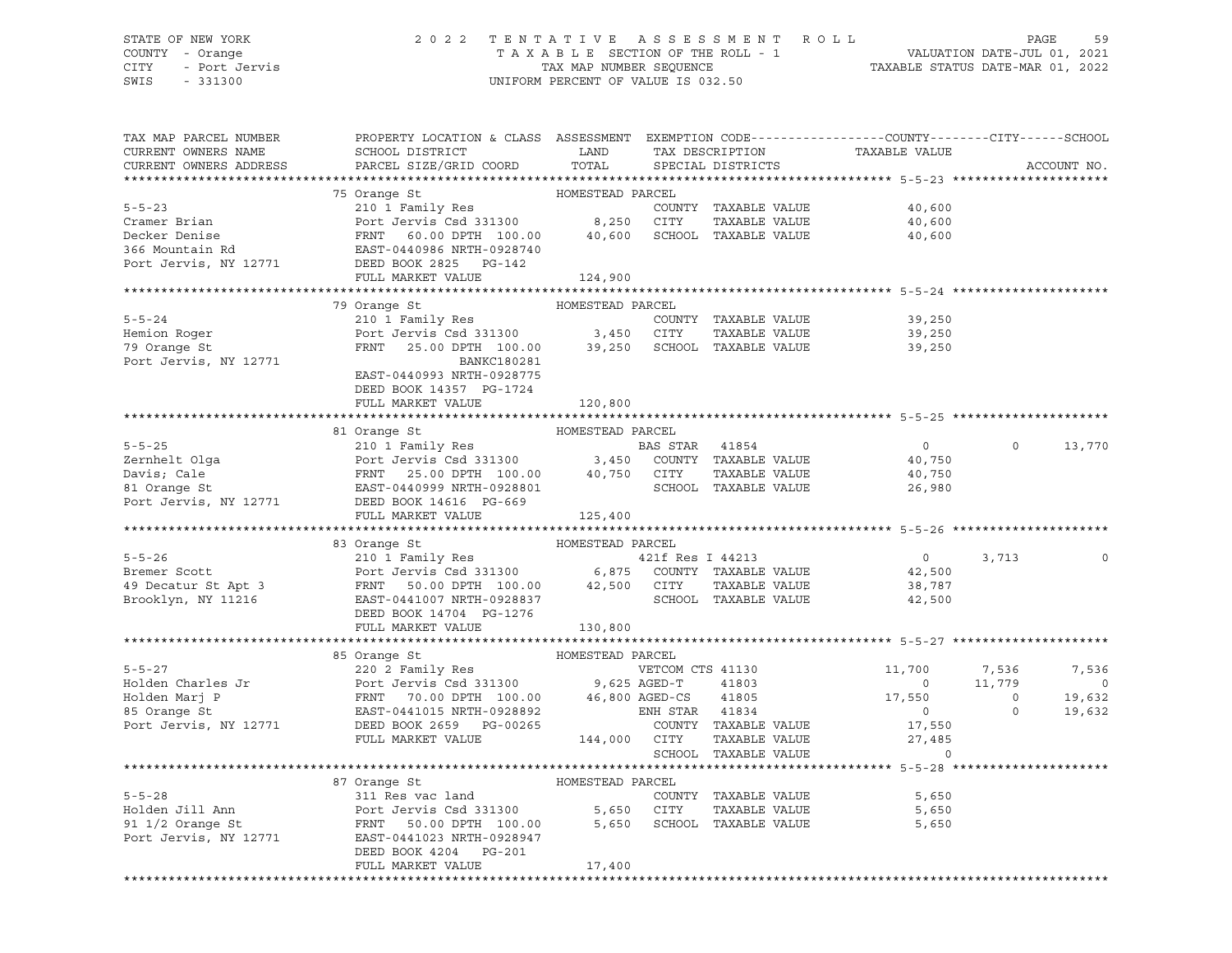### STATE OF NEW YORK 2 0 2 2 T E N T A T I V E A S S E S S M E N T R O L L PAGE 60 COUNTY - Orange T A X A B L E SECTION OF THE ROLL - 1 VALUATION DATE-JUL 01, 2021 CITY - Port Jervis TAX MAP NUMBER SEQUENCE TAXABLE STATUS DATE-MAR 01, 2022

| TAX MAP PARCEL NUMBER<br>CURRENT OWNERS NAME<br>CURRENT OWNERS ADDRESS                                            | PROPERTY LOCATION & CLASS ASSESSMENT EXEMPTION CODE----------------COUNTY-------CITY------SCHOOL<br>SCHOOL DISTRICT LAND<br>PARCEL SIZE/GRID COORD                                                                                                                  | TOTAL                      |                | TAX DESCRIPTION<br>SPECIAL DISTRICTS                                | TAXABLE VALUE                                         |                   | ACCOUNT NO.     |
|-------------------------------------------------------------------------------------------------------------------|---------------------------------------------------------------------------------------------------------------------------------------------------------------------------------------------------------------------------------------------------------------------|----------------------------|----------------|---------------------------------------------------------------------|-------------------------------------------------------|-------------------|-----------------|
|                                                                                                                   |                                                                                                                                                                                                                                                                     |                            |                |                                                                     |                                                       |                   |                 |
| $5 - 5 - 29$<br>Holden Jill Ann<br>91 1/2 Orange St                                                               | 89 Orange St<br>312 Vac w/imprv<br>Port Jervis Csd 331300 5,650 CITY<br>Port Jervis Csu 301000<br>FRNT 50.00 DPTH 100.00<br>------- "PTH-0929005<br>Port Jervis, NY 12771 EAST-0441027 NRTH-0929005<br>DEED BOOK 4204 PG-205                                        | HOMESTEAD PARCEL<br>9,500  |                | COUNTY TAXABLE VALUE<br>TAXABLE VALUE<br>SCHOOL TAXABLE VALUE       | 9,500<br>9,500<br>9,500                               |                   |                 |
|                                                                                                                   | FULL MARKET VALUE                                                                                                                                                                                                                                                   | 29,200                     |                |                                                                     |                                                       |                   |                 |
|                                                                                                                   |                                                                                                                                                                                                                                                                     |                            |                |                                                                     |                                                       |                   |                 |
| $5 - 5 - 30$                                                                                                      | 91 Orange St<br>311 Res vac land<br>DEED BOOK 4204 PG-209                                                                                                                                                                                                           | HOMESTEAD PARCEL           |                | COUNTY TAXABLE VALUE                                                | 6,700<br>6,700<br>6,700                               |                   |                 |
|                                                                                                                   | FULL MARKET VALUE                                                                                                                                                                                                                                                   | 20,600                     |                |                                                                     |                                                       |                   |                 |
|                                                                                                                   |                                                                                                                                                                                                                                                                     |                            |                |                                                                     |                                                       |                   |                 |
| 2 Dubois St<br>Port Jervis, NY 12771                                                                              | 2 Dubois St<br>BANKC180381<br>EAST-0441188 NRTH-0928780                                                                                                                                                                                                             | HOMESTEAD PARCEL           |                |                                                                     | 59,000<br>59,000<br>59,000                            |                   |                 |
|                                                                                                                   | DEED BOOK 11981 PG-1812<br>FULL MARKET VALUE                                                                                                                                                                                                                        | 181,500                    |                |                                                                     |                                                       |                   |                 |
|                                                                                                                   | 6 Dubois St                                                                                                                                                                                                                                                         | HOMESTEAD PARCEL           |                |                                                                     |                                                       |                   |                 |
| $5 - 6 - 2$<br>Bullock Christopher<br>Everett Kelly<br>Everett Kelly<br>Devis St<br>Devi<br>Port Jervis, NY 12771 | 210 1 Family Res<br>Port Jervis Csd 331300 7,200 COUNTY TAXABLE VALUE<br>FRNT 60.00 DPTH 72.00 47,250 CITY TAXABLE VALUE<br>BANKC030614<br>EAST-0441236 NRTH-0928699<br>DEED BOOK 11631 PG-257                                                                      |                            | BAS STAR 41854 | SCHOOL TAXABLE VALUE                                                | $\overline{0}$<br>47,250<br>47,250<br>33,480          | $\circ$           | 13,770          |
|                                                                                                                   | FULL MARKET VALUE                                                                                                                                                                                                                                                   | 145,400                    |                |                                                                     |                                                       |                   |                 |
|                                                                                                                   |                                                                                                                                                                                                                                                                     | HOMESTEAD PARCEL           |                |                                                                     |                                                       |                   |                 |
| $5 - 6 - 3$                                                                                                       | 12 Dubois St<br>210 1 Family Res<br>Wagner Joan P<br>Magner Joan P<br>10,300 ENH STAR 41834<br>12 Dubois St<br>Port Jervis, NY 12771<br>EAST-0441259 NRTH-0928644<br>EAST-0441259 NRTH-0928644<br>CITY TAXABLE VALUE<br>DEED BOOK 14281 PG-644<br>FULL MARKET VALUE | 177,800                    |                | VETWAR CTS 41120<br>SCHOOL TAXABLE VALUE                            | 7,913<br>$\overline{0}$<br>49,887<br>53,278<br>18,888 | 4,522<br>$\Omega$ | 4,522<br>34,390 |
|                                                                                                                   |                                                                                                                                                                                                                                                                     |                            |                |                                                                     |                                                       |                   |                 |
| $5 - 6 - 4$<br>Aumick Dean A<br>Olenick Kathleen R<br>14 Dubois St<br>Port Jervis, NY 12771                       | $12 - 1/2$ Dubois St<br>312 Vac w/imprv<br>Port Jervis Csd 331300 2,800 CITY<br>FRNT 25.00 DPTH 99.00 5,200 SCHOOL<br>EAST-0441283 NRTH-0928604<br>DEED BOOK 3849 PG-216<br>FULL MARKET VALUE                                                                       | HOMESTEAD PARCEL<br>16,000 |                | COUNTY TAXABLE VALUE<br>TAXABLE VALUE<br>5,200 SCHOOL TAXABLE VALUE | 5,200<br>5,200<br>5,200                               |                   |                 |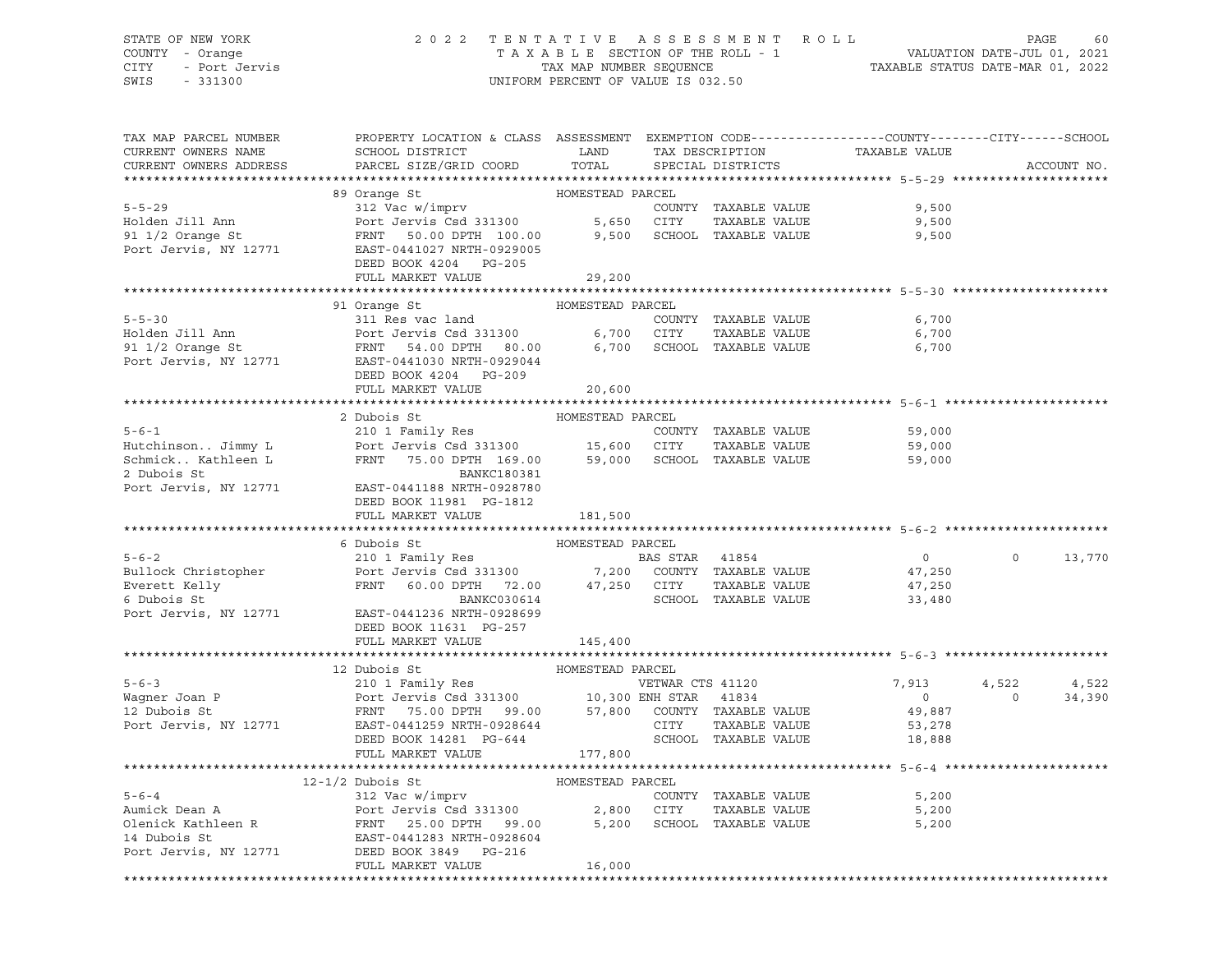### STATE OF NEW YORK 2 0 2 2 T E N T A T I V E A S S E S S M E N T R O L L PAGE 61 COUNTY - Orange T A X A B L E SECTION OF THE ROLL - 1 VALUATION DATE-JUL 01, 2021 CITY - Port Jervis TAX MAP NUMBER SEQUENCE TAXABLE STATUS DATE-MAR 01, 2022

| TAX MAP PARCEL NUMBER         | PROPERTY LOCATION & CLASS ASSESSMENT EXEMPTION CODE---------------COUNTY-------CITY------SCHOOL                                                                                                                                                                                                                                                                                                                                                                                  |                  |                      |                                    |                    |               |
|-------------------------------|----------------------------------------------------------------------------------------------------------------------------------------------------------------------------------------------------------------------------------------------------------------------------------------------------------------------------------------------------------------------------------------------------------------------------------------------------------------------------------|------------------|----------------------|------------------------------------|--------------------|---------------|
| CURRENT OWNERS NAME           |                                                                                                                                                                                                                                                                                                                                                                                                                                                                                  |                  |                      |                                    |                    |               |
| CURRENT OWNERS ADDRESS        | PARCEL SIZE/GRID COORD TOTAL                                                                                                                                                                                                                                                                                                                                                                                                                                                     |                  |                      |                                    |                    | ACCOUNT NO.   |
|                               |                                                                                                                                                                                                                                                                                                                                                                                                                                                                                  |                  |                      |                                    |                    |               |
|                               |                                                                                                                                                                                                                                                                                                                                                                                                                                                                                  |                  |                      |                                    |                    |               |
|                               |                                                                                                                                                                                                                                                                                                                                                                                                                                                                                  |                  |                      | FIRE/AMBCT 41690 1,130 1,130 1,130 |                    |               |
|                               |                                                                                                                                                                                                                                                                                                                                                                                                                                                                                  |                  |                      |                                    |                    | $0 \t 13,770$ |
|                               |                                                                                                                                                                                                                                                                                                                                                                                                                                                                                  |                  |                      |                                    |                    |               |
|                               |                                                                                                                                                                                                                                                                                                                                                                                                                                                                                  |                  |                      |                                    |                    |               |
|                               |                                                                                                                                                                                                                                                                                                                                                                                                                                                                                  |                  |                      |                                    |                    |               |
|                               | $\begin{tabular}{lllllllllllll} \multicolumn{3}{l}{} & 14 \text{ Dubois St} & \multicolumn{3}{l}{} & \multicolumn{3}{l}{} & \multicolumn{3}{l}{} & 14 \text{ Dubois St} & \multicolumn{3}{l}{} & \multicolumn{3}{l}{} & 14 \text{ Dubois St} & \multicolumn{3}{l}{} & \multicolumn{3}{l}{} & \multicolumn{3}{l}{} & \multicolumn{3}{l}{} & \multicolumn{3}{l}{} & \multicolumn{3}{l}{} & \multicolumn{3}{l}{} & \multicolumn{3}{l}{} & \multicolumn{3}{l}{} & \multicolumn{3}{l$ |                  |                      |                                    |                    |               |
|                               |                                                                                                                                                                                                                                                                                                                                                                                                                                                                                  |                  |                      |                                    |                    |               |
|                               | 16 Dubois St                                                                                                                                                                                                                                                                                                                                                                                                                                                                     | HOMESTEAD PARCEL |                      |                                    |                    |               |
|                               |                                                                                                                                                                                                                                                                                                                                                                                                                                                                                  |                  |                      |                                    |                    |               |
|                               |                                                                                                                                                                                                                                                                                                                                                                                                                                                                                  |                  |                      |                                    |                    |               |
|                               | 310 1 Family Res<br>210 1 Family Res<br>210 1 Family Res<br>210 1 Family Res<br>210 1 Family Res<br>210 1 Family Res<br>210 2011 Family Res<br>210 2011 Family Res<br>210 2013<br>210 2013<br>22,350<br>22,350<br>22,350<br>22,350<br>22,350<br>22,350<br>22,3                                                                                                                                                                                                                   |                  |                      |                                    |                    |               |
| Port Jervis, NY 12771         | BANKC130015                                                                                                                                                                                                                                                                                                                                                                                                                                                                      |                  |                      |                                    |                    |               |
|                               | EAST-0441340 NRTH-0928514                                                                                                                                                                                                                                                                                                                                                                                                                                                        |                  |                      |                                    |                    |               |
|                               | DEED BOOK 14562 PG-449                                                                                                                                                                                                                                                                                                                                                                                                                                                           |                  |                      |                                    |                    |               |
|                               | FULL MARKET VALUE                                                                                                                                                                                                                                                                                                                                                                                                                                                                | 222,600          |                      |                                    |                    |               |
|                               |                                                                                                                                                                                                                                                                                                                                                                                                                                                                                  |                  |                      |                                    |                    |               |
|                               | 18 Dubois St                                                                                                                                                                                                                                                                                                                                                                                                                                                                     | HOMESTEAD PARCEL |                      |                                    |                    |               |
| $5 - 6 - 7$                   |                                                                                                                                                                                                                                                                                                                                                                                                                                                                                  |                  |                      | 47,950                             |                    |               |
|                               |                                                                                                                                                                                                                                                                                                                                                                                                                                                                                  |                  |                      | 47,950                             |                    |               |
| Delaney Linda<br>18 Dubois St |                                                                                                                                                                                                                                                                                                                                                                                                                                                                                  |                  |                      | 47,950                             |                    |               |
| Port Jervis, NY 12771         | BANKN140687                                                                                                                                                                                                                                                                                                                                                                                                                                                                      |                  |                      |                                    |                    |               |
|                               | EAST-0441469 NRTH-0928464                                                                                                                                                                                                                                                                                                                                                                                                                                                        |                  |                      |                                    |                    |               |
|                               | DEED BOOK 14502 PG-864                                                                                                                                                                                                                                                                                                                                                                                                                                                           |                  |                      |                                    |                    |               |
|                               | FULL MARKET VALUE                                                                                                                                                                                                                                                                                                                                                                                                                                                                | 147,500          |                      |                                    |                    |               |
|                               |                                                                                                                                                                                                                                                                                                                                                                                                                                                                                  |                  |                      |                                    |                    |               |
|                               |                                                                                                                                                                                                                                                                                                                                                                                                                                                                                  |                  |                      |                                    |                    |               |
|                               |                                                                                                                                                                                                                                                                                                                                                                                                                                                                                  |                  |                      | 7,913                              | 4,522              | 4,522         |
|                               |                                                                                                                                                                                                                                                                                                                                                                                                                                                                                  |                  |                      |                                    | $\overline{0}$     | 34,390        |
|                               |                                                                                                                                                                                                                                                                                                                                                                                                                                                                                  |                  |                      |                                    |                    |               |
|                               |                                                                                                                                                                                                                                                                                                                                                                                                                                                                                  |                  |                      |                                    |                    |               |
|                               |                                                                                                                                                                                                                                                                                                                                                                                                                                                                                  |                  |                      |                                    |                    |               |
|                               |                                                                                                                                                                                                                                                                                                                                                                                                                                                                                  |                  |                      |                                    |                    |               |
|                               |                                                                                                                                                                                                                                                                                                                                                                                                                                                                                  |                  |                      |                                    |                    |               |
|                               | 1 Broad St Musbaum David J<br>Nusbaum David J<br>Nusbaum Kathleen D<br>Nusbaum Kathleen D<br>FRNT 50.00 DPTH 98.00 45,600 COUNTY TAXABLE VALUE 45,600<br>210 1 Family Res<br>BAS STAR 41854 0<br>6,800 COUNTY TAXABLE VALUE 45,600<br>21 Broad                                                                                                                                                                                                                                   |                  |                      |                                    |                    |               |
|                               |                                                                                                                                                                                                                                                                                                                                                                                                                                                                                  |                  |                      |                                    | $0 \t 0 \t 13,770$ |               |
|                               |                                                                                                                                                                                                                                                                                                                                                                                                                                                                                  |                  |                      |                                    |                    |               |
|                               |                                                                                                                                                                                                                                                                                                                                                                                                                                                                                  |                  |                      |                                    |                    |               |
|                               |                                                                                                                                                                                                                                                                                                                                                                                                                                                                                  |                  |                      |                                    |                    |               |
|                               |                                                                                                                                                                                                                                                                                                                                                                                                                                                                                  |                  |                      |                                    |                    |               |
|                               | FULL MARKET VALUE                                                                                                                                                                                                                                                                                                                                                                                                                                                                | 140,300          |                      |                                    |                    |               |
|                               |                                                                                                                                                                                                                                                                                                                                                                                                                                                                                  |                  |                      |                                    |                    |               |
|                               |                                                                                                                                                                                                                                                                                                                                                                                                                                                                                  |                  |                      |                                    |                    |               |
|                               |                                                                                                                                                                                                                                                                                                                                                                                                                                                                                  |                  | COUNTY TAXABLE VALUE | 41,000                             |                    |               |
|                               |                                                                                                                                                                                                                                                                                                                                                                                                                                                                                  |                  | TAXABLE VALUE 41,000 |                                    |                    |               |
|                               |                                                                                                                                                                                                                                                                                                                                                                                                                                                                                  |                  |                      | 41,000                             |                    |               |
|                               |                                                                                                                                                                                                                                                                                                                                                                                                                                                                                  |                  |                      |                                    |                    |               |
|                               | DEED BOOK 14006 PG-1359                                                                                                                                                                                                                                                                                                                                                                                                                                                          |                  |                      |                                    |                    |               |
|                               | FULL MARKET VALUE                                                                                                                                                                                                                                                                                                                                                                                                                                                                | 126,200          |                      |                                    |                    |               |
|                               |                                                                                                                                                                                                                                                                                                                                                                                                                                                                                  |                  |                      |                                    |                    |               |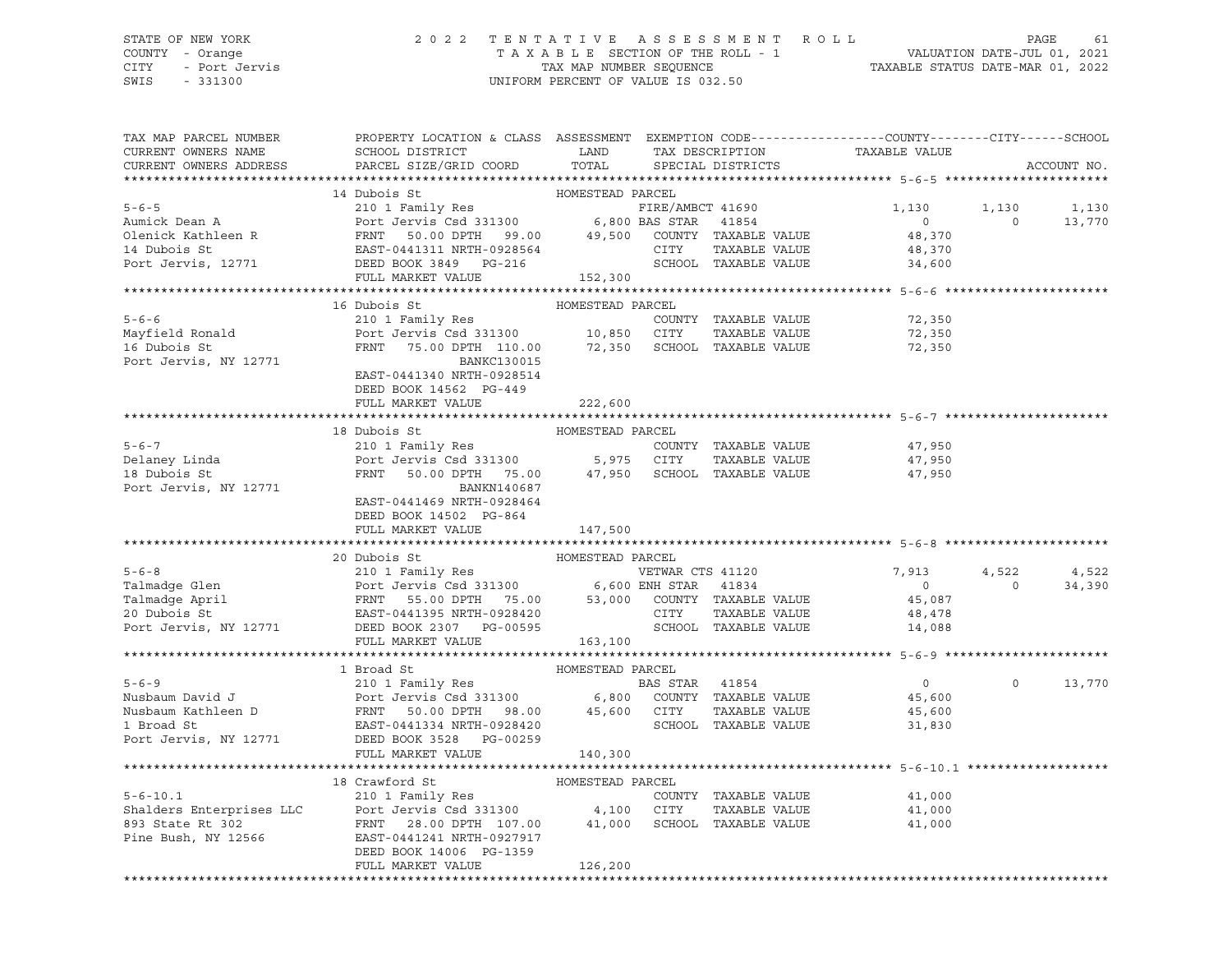| STATE OF NEW YORK      | 2022 TENTATIVE ASSESSMENT ROLL                                                                                                                                                                                                                                                                                                                                                                                                                                                           |                                    |                             |                               | PAGE<br>62  |
|------------------------|------------------------------------------------------------------------------------------------------------------------------------------------------------------------------------------------------------------------------------------------------------------------------------------------------------------------------------------------------------------------------------------------------------------------------------------------------------------------------------------|------------------------------------|-----------------------------|-------------------------------|-------------|
| COUNTY - Orange        |                                                                                                                                                                                                                                                                                                                                                                                                                                                                                          |                                    |                             |                               |             |
| - Port Jervis<br>CITY  |                                                                                                                                                                                                                                                                                                                                                                                                                                                                                          |                                    |                             |                               |             |
| SWIS<br>$-331300$      |                                                                                                                                                                                                                                                                                                                                                                                                                                                                                          | UNIFORM PERCENT OF VALUE IS 032.50 |                             |                               |             |
|                        |                                                                                                                                                                                                                                                                                                                                                                                                                                                                                          |                                    |                             |                               |             |
|                        |                                                                                                                                                                                                                                                                                                                                                                                                                                                                                          |                                    |                             |                               |             |
|                        |                                                                                                                                                                                                                                                                                                                                                                                                                                                                                          |                                    |                             |                               |             |
| TAX MAP PARCEL NUMBER  | PROPERTY LOCATION & CLASS ASSESSMENT EXEMPTION CODE----------------COUNTY-------CITY------SCHOOL                                                                                                                                                                                                                                                                                                                                                                                         |                                    |                             |                               |             |
| CURRENT OWNERS NAME    | SCHOOL DISTRICT                                                                                                                                                                                                                                                                                                                                                                                                                                                                          | <b>LAND</b>                        |                             | TAX DESCRIPTION TAXABLE VALUE |             |
| CURRENT OWNERS ADDRESS | PARCEL SIZE/GRID COORD                                                                                                                                                                                                                                                                                                                                                                                                                                                                   | TOTAL                              | SPECIAL DISTRICTS           |                               | ACCOUNT NO. |
|                        |                                                                                                                                                                                                                                                                                                                                                                                                                                                                                          |                                    |                             |                               |             |
|                        | 20 Crawford St                                                                                                                                                                                                                                                                                                                                                                                                                                                                           | HOMESTEAD PARCEL                   |                             |                               |             |
| $5 - 6 - 10.2$         | 220 2 Family Res                                                                                                                                                                                                                                                                                                                                                                                                                                                                         |                                    | COUNTY TAXABLE VALUE        | 47,000                        |             |
|                        |                                                                                                                                                                                                                                                                                                                                                                                                                                                                                          |                                    |                             |                               |             |
| Kohn Samuel            | Port Jervis Csd 331300 13,575 CITY TAXABLE VALUE<br>FRNT 95.00 DPTH 108.00 47,000 SCHOOL TAXABLE VALUE                                                                                                                                                                                                                                                                                                                                                                                   |                                    | TAXABLE VALUE               | 47,000                        |             |
| 4 Galveston Dr         |                                                                                                                                                                                                                                                                                                                                                                                                                                                                                          |                                    |                             | 47,000                        |             |
| Monroe, NY 10950       | BANKC030230                                                                                                                                                                                                                                                                                                                                                                                                                                                                              |                                    |                             |                               |             |
|                        | EAST-0441281 NRTH-0928407                                                                                                                                                                                                                                                                                                                                                                                                                                                                |                                    |                             |                               |             |
|                        | DEED BOOK 14616 PG-1034                                                                                                                                                                                                                                                                                                                                                                                                                                                                  |                                    |                             |                               |             |
|                        | FULL MARKET VALUE                                                                                                                                                                                                                                                                                                                                                                                                                                                                        | 144,600                            |                             |                               |             |
|                        |                                                                                                                                                                                                                                                                                                                                                                                                                                                                                          |                                    |                             |                               |             |
|                        | 14 Crawford St                                                                                                                                                                                                                                                                                                                                                                                                                                                                           | HOMESTEAD PARCEL                   |                             |                               |             |
| $5 - 6 - 11$           | 220 2 Family Res                                                                                                                                                                                                                                                                                                                                                                                                                                                                         |                                    | COUNTY TAXABLE VALUE        | 53,000                        |             |
|                        |                                                                                                                                                                                                                                                                                                                                                                                                                                                                                          |                                    |                             | 53,000                        |             |
|                        |                                                                                                                                                                                                                                                                                                                                                                                                                                                                                          |                                    |                             | 53,000                        |             |
|                        | Esposito David E<br>Delmar Richard<br>2000 EPORT Jervis Csd 331300 7,150 CITY TAXABLE VALUE<br>36 Bann Blvd<br>2000 EAST-0441199 NRTH-0928438<br>2000 EAST-0441199 NRTH-0928438<br>2000 EAST-0441199 NRTH-0928438<br>2000 ECHOOL TAXABLE VAL                                                                                                                                                                                                                                             |                                    |                             |                               |             |
|                        |                                                                                                                                                                                                                                                                                                                                                                                                                                                                                          |                                    |                             |                               |             |
|                        |                                                                                                                                                                                                                                                                                                                                                                                                                                                                                          |                                    |                             |                               |             |
|                        | FULL MARKET VALUE                                                                                                                                                                                                                                                                                                                                                                                                                                                                        | 163,100                            |                             |                               |             |
|                        |                                                                                                                                                                                                                                                                                                                                                                                                                                                                                          |                                    |                             |                               |             |
|                        | 12 Crawford St                                                                                                                                                                                                                                                                                                                                                                                                                                                                           | HOMESTEAD PARCEL                   |                             |                               |             |
| $5 - 6 - 12$           | 210 1 Family Res                                                                                                                                                                                                                                                                                                                                                                                                                                                                         |                                    | COUNTY TAXABLE VALUE        | 42,750                        |             |
| Polini Michael         | Port Jervis Csd 331300 9,400 CITY                                                                                                                                                                                                                                                                                                                                                                                                                                                        |                                    | TAXABLE VALUE               | 42,750                        |             |
| 12 Crawford St         | 99999                                                                                                                                                                                                                                                                                                                                                                                                                                                                                    |                                    | 42,750 SCHOOL TAXABLE VALUE | 42,750                        |             |
| Port Jervis, NY 12771  | $\mathsf{C}$                                                                                                                                                                                                                                                                                                                                                                                                                                                                             |                                    |                             |                               |             |
|                        | 80.00 DPTH 81.00<br>FRNT                                                                                                                                                                                                                                                                                                                                                                                                                                                                 |                                    |                             |                               |             |
|                        | EAST-0441143 NRTH-0928422                                                                                                                                                                                                                                                                                                                                                                                                                                                                |                                    |                             |                               |             |
|                        | DEED BOOK 13911 PG-853                                                                                                                                                                                                                                                                                                                                                                                                                                                                   |                                    |                             |                               |             |
|                        | FULL MARKET VALUE                                                                                                                                                                                                                                                                                                                                                                                                                                                                        | 131,500                            |                             |                               |             |
|                        |                                                                                                                                                                                                                                                                                                                                                                                                                                                                                          |                                    |                             |                               |             |
|                        | 5 Rumsey St                                                                                                                                                                                                                                                                                                                                                                                                                                                                              | HOMESTEAD PARCEL                   |                             |                               |             |
| $5 - 6 - 13$           | 220 2 Family Res                                                                                                                                                                                                                                                                                                                                                                                                                                                                         |                                    | COUNTY TAXABLE VALUE        | 50,000                        |             |
|                        |                                                                                                                                                                                                                                                                                                                                                                                                                                                                                          |                                    |                             |                               |             |
|                        | 102-104 Jersey Avenue LLC Port Jervis Csd 331300 4,000 CITY TAXABLE VALUE<br>38 Warwick Lake Pkwy FRNT 33.00 DPTH 76.00 50,000 SCHOOL TAXABLE VALUE<br>Warwick, NY 10990 EAST-0441156 NRTH-0928484                                                                                                                                                                                                                                                                                       |                                    | TAXABLE VALUE               | 50,000                        |             |
|                        |                                                                                                                                                                                                                                                                                                                                                                                                                                                                                          |                                    |                             | 50,000                        |             |
| Warwick, NY 10990      |                                                                                                                                                                                                                                                                                                                                                                                                                                                                                          |                                    |                             |                               |             |
|                        | DEED BOOK 14801 PG-873                                                                                                                                                                                                                                                                                                                                                                                                                                                                   |                                    |                             |                               |             |
|                        | FULL MARKET VALUE                                                                                                                                                                                                                                                                                                                                                                                                                                                                        | 153,800                            |                             |                               |             |
|                        |                                                                                                                                                                                                                                                                                                                                                                                                                                                                                          |                                    |                             |                               |             |
|                        |                                                                                                                                                                                                                                                                                                                                                                                                                                                                                          |                                    |                             |                               |             |
|                        |                                                                                                                                                                                                                                                                                                                                                                                                                                                                                          |                                    | COUNTY TAXABLE VALUE        | 36,050                        |             |
|                        |                                                                                                                                                                                                                                                                                                                                                                                                                                                                                          |                                    | TAXABLE VALUE               | 36,050                        |             |
|                        |                                                                                                                                                                                                                                                                                                                                                                                                                                                                                          |                                    |                             | 36,050                        |             |
|                        |                                                                                                                                                                                                                                                                                                                                                                                                                                                                                          |                                    |                             |                               |             |
|                        |                                                                                                                                                                                                                                                                                                                                                                                                                                                                                          |                                    |                             |                               |             |
|                        | $\begin{tabular}{lllllllllll} \multicolumn{4}{c }{\emph{BJP Investment Trust}} & \multicolumn{4}{c }{\emph{APCEL}} & \multicolumn{4}{c }{\emph{APCEL}} & \multicolumn{4}{c }{\emph{APCEL}} & \multicolumn{4}{c }{\emph{APCEL}} & \multicolumn{4}{c }{\emph{COUNTY}} & \multicolumn{4}{c }{\emph{TAXABLE VALUE}} \\ \multicolumn{4}{c }{\emph{Brent J Pope as Trustee}} & \multicolumn{4}{c }{\emph{FNNT}} & \multicolumn{4}{c }{\emph{30.00 DPTH}} & \multicolumn{$<br>FULL MARKET VALUE | 110,900                            |                             |                               |             |
|                        |                                                                                                                                                                                                                                                                                                                                                                                                                                                                                          |                                    |                             |                               |             |
|                        |                                                                                                                                                                                                                                                                                                                                                                                                                                                                                          |                                    |                             |                               |             |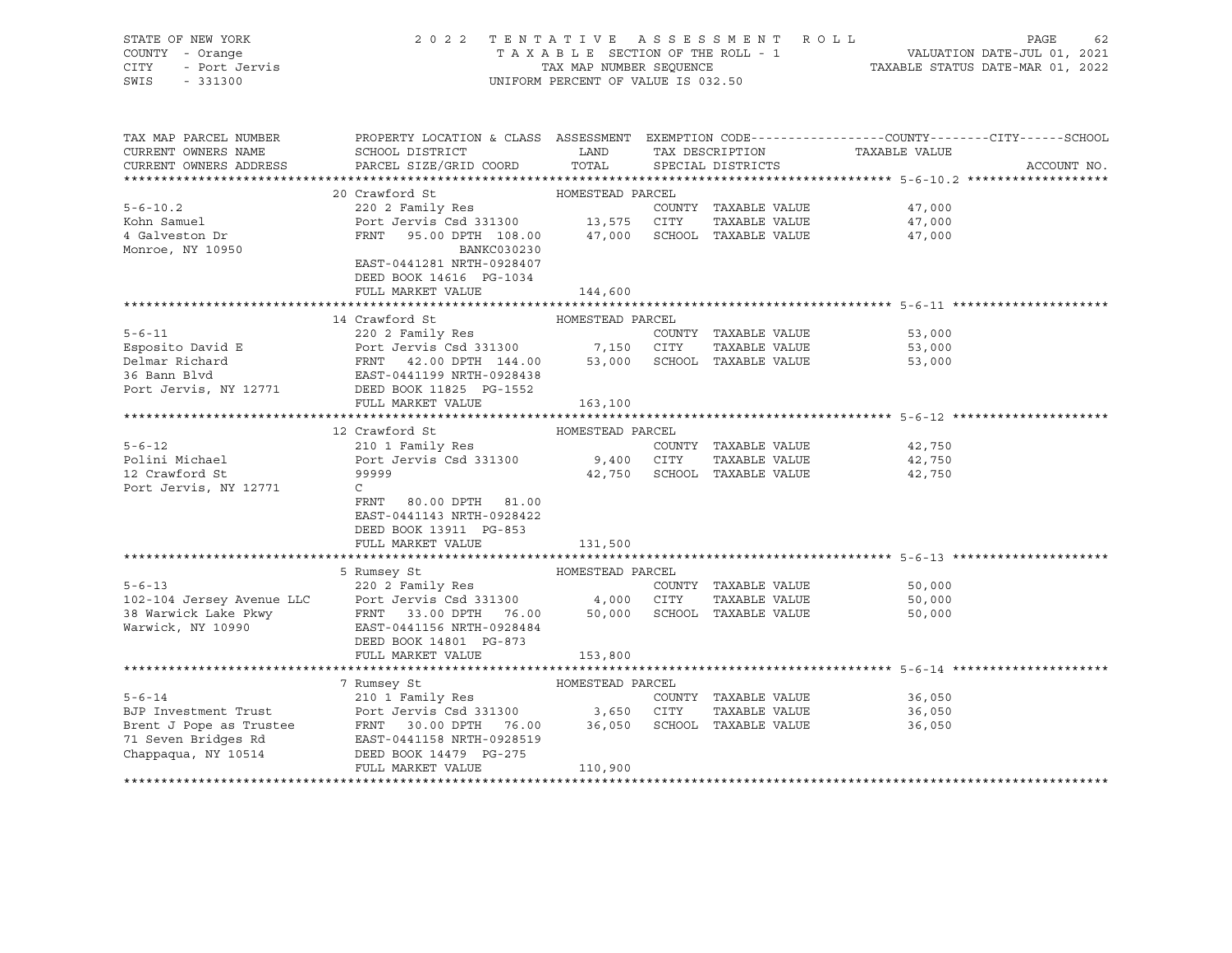| STATE OF NEW YORK<br>COUNTY - Orange<br>CITY<br>- Port Jervis<br>SWIS<br>$-331300$ | 2 0 2 2                                                                                                                                                                         | TAX MAP NUMBER SEQUENCE | TENTATIVE ASSESSMENT<br>TAXABLE SECTION OF THE ROLL - 1<br>UNIFORM PERCENT OF VALUE IS 032.50 | ROLL                        | VALUATION DATE-JUL 01, 2021<br>TAXABLE STATUS DATE-MAR 01, 2022 | PAGE         | 63          |
|------------------------------------------------------------------------------------|---------------------------------------------------------------------------------------------------------------------------------------------------------------------------------|-------------------------|-----------------------------------------------------------------------------------------------|-----------------------------|-----------------------------------------------------------------|--------------|-------------|
| TAX MAP PARCEL NUMBER<br>CURRENT OWNERS NAME<br>CURRENT OWNERS ADDRESS             | PROPERTY LOCATION & CLASS ASSESSMENT EXEMPTION CODE---------------COUNTY-------CITY-----SCHOOL<br>SCHOOL DISTRICT<br>PARCEL SIZE/GRID COORD                                     | LAND<br>TOTAL           | TAX DESCRIPTION<br>SPECIAL DISTRICTS                                                          |                             | TAXABLE VALUE                                                   |              | ACCOUNT NO. |
|                                                                                    |                                                                                                                                                                                 |                         |                                                                                               |                             |                                                                 |              |             |
|                                                                                    | 9 Rumsey St                                                                                                                                                                     | HOMESTEAD PARCEL        |                                                                                               |                             |                                                                 |              |             |
| $5 - 6 - 15$                                                                       | 210 1 Family Res                                                                                                                                                                |                         |                                                                                               | COUNTY TAXABLE VALUE        | 39,700                                                          |              |             |
| Drinko James                                                                       | Port Jervis Csd 331300                                                                                                                                                          | 6,100 CITY              |                                                                                               | TAXABLE VALUE               | 39,700                                                          |              |             |
| 9 Rumsey St<br>Port Jervis, NY 12771                                               | FRNT 40.00 DPTH 122.00<br><b>BANKC180281</b>                                                                                                                                    |                         |                                                                                               | 39,700 SCHOOL TAXABLE VALUE | 39,700                                                          |              |             |
|                                                                                    | EAST-0441168 NRTH-0928549<br>DEED BOOK 15136 PG-267                                                                                                                             |                         |                                                                                               |                             |                                                                 |              |             |
|                                                                                    | FULL MARKET VALUE                                                                                                                                                               | 122,200                 |                                                                                               |                             |                                                                 |              |             |
|                                                                                    |                                                                                                                                                                                 |                         |                                                                                               |                             | ******************************* 5-6-16 ******************       |              |             |
|                                                                                    | 11 Rumsey St                                                                                                                                                                    | HOMESTEAD PARCEL        |                                                                                               |                             |                                                                 |              |             |
| $5 - 6 - 16$                                                                       | 210 1 Family Res                                                                                                                                                                |                         | BAS STAR 41854                                                                                |                             | $\overline{0}$                                                  | $\mathsf{O}$ | 13,770      |
| Worden Richard M                                                                   |                                                                                                                                                                                 |                         |                                                                                               |                             | 39,250                                                          |              |             |
| Worden Linda A                                                                     |                                                                                                                                                                                 |                         |                                                                                               |                             | 39,250                                                          |              |             |
| $\overline{a}$<br>11 Rumsey St                                                     | Port Jervis Csd 331300<br>Port Jervis Csd 331300<br>FRNT 35.00 DPTH 119.00 39,250 CITY TAXABLE VALUE<br>EAST-0441175 NRTH-0928582<br>CHOOL TAXABLE VALUE<br>CHOOL TAXABLE VALUE |                         |                                                                                               |                             | 25,480                                                          |              |             |
| Port Jervis, NY 12771                                                              | DEED BOOK 1930 PG-01078<br>FULL MARKET VALUE                                                                                                                                    |                         |                                                                                               |                             |                                                                 |              |             |
|                                                                                    |                                                                                                                                                                                 | 120,800                 |                                                                                               |                             |                                                                 |              |             |
|                                                                                    | 13 Rumsey St                                                                                                                                                                    | HOMESTEAD PARCEL        |                                                                                               |                             |                                                                 |              |             |
| $5 - 6 - 17$                                                                       | 210 1 Family Res                                                                                                                                                                |                         |                                                                                               | COUNTY TAXABLE VALUE        | 44,700                                                          |              |             |
| Gonzalez Grace                                                                     | Port Jervis Csd 331300 4,025 CITY                                                                                                                                               |                         |                                                                                               | TAXABLE VALUE               | 44,700                                                          |              |             |
| 13 Rumsey St                                                                       | FRNT 29.00 DPTH 103.00                                                                                                                                                          |                         |                                                                                               | 44,700 SCHOOL TAXABLE VALUE | 44,700                                                          |              |             |
| Port Jervis, NY 12771                                                              | EAST-0441187 NRTH-0928613                                                                                                                                                       |                         |                                                                                               |                             |                                                                 |              |             |
|                                                                                    | DEED BOOK 14195 PG-1385                                                                                                                                                         |                         |                                                                                               |                             |                                                                 |              |             |
|                                                                                    | FULL MARKET VALUE                                                                                                                                                               | 137,500                 |                                                                                               |                             |                                                                 |              |             |
|                                                                                    |                                                                                                                                                                                 | HOMESTEAD PARCEL        |                                                                                               |                             |                                                                 |              |             |
| $5 - 6 - 18$                                                                       | 15 Rumsey St                                                                                                                                                                    |                         |                                                                                               | CW_15_VET/ 41162            | 4,522                                                           | $\circ$      |             |
| Sanborn Robert                                                                     | 210 1 Family Res<br>Port Jervis Csd 331300 3,675 COUNTY TAXABLE VALUE                                                                                                           |                         |                                                                                               |                             | 38,228                                                          |              |             |
| Sanborn Sydni                                                                      | FRNT<br>30.00 DPTH 79.00                                                                                                                                                        |                         | 42,750 CITY                                                                                   | TAXABLE VALUE               | 42,750                                                          |              |             |
| 15 Rumsey St                                                                       | BANKC180281                                                                                                                                                                     |                         |                                                                                               | SCHOOL TAXABLE VALUE        | 42,750                                                          |              |             |
| Port Jervis, NY 12771                                                              | EAST-0441177 NRTH-0928644                                                                                                                                                       |                         |                                                                                               |                             |                                                                 |              |             |
|                                                                                    | DEED BOOK 15056 PG-489                                                                                                                                                          |                         |                                                                                               |                             |                                                                 |              |             |
|                                                                                    | FULL MARKET VALUE                                                                                                                                                               | 131,500                 |                                                                                               |                             |                                                                 |              |             |
|                                                                                    |                                                                                                                                                                                 |                         |                                                                                               |                             |                                                                 |              |             |
|                                                                                    | 17 Rumsey St                                                                                                                                                                    | HOMESTEAD PARCEL        |                                                                                               |                             |                                                                 | $\Omega$     |             |
| $5 - 6 - 19$                                                                       | 210 1 Family Res                                                                                                                                                                |                         | BAS STAR 41854                                                                                | COUNTY TAXABLE VALUE        | $\overline{0}$<br>49,150                                        |              | 13,770      |
| Seger Dennis<br>Seger SandieMarie                                                  | Port Jervis Csd 331300 9,250<br>FRNT 82.00 DPTH 67.00 49,150                                                                                                                    |                         | 49,150 CITY                                                                                   | TAXABLE VALUE               | 49,150                                                          |              |             |
| 17 Rumsey St                                                                       | BANKC130170                                                                                                                                                                     |                         |                                                                                               | SCHOOL TAXABLE VALUE        | 35,380                                                          |              |             |
| Port Jervis, NY 12771                                                              | EAST-0441181 NRTH-0928700                                                                                                                                                       |                         |                                                                                               |                             |                                                                 |              |             |
|                                                                                    | DEED BOOK 11707 PG-1968                                                                                                                                                         |                         |                                                                                               |                             |                                                                 |              |             |
|                                                                                    | FULL MARKET VALUE                                                                                                                                                               | 151,200                 |                                                                                               |                             |                                                                 |              |             |
|                                                                                    |                                                                                                                                                                                 |                         |                                                                                               |                             |                                                                 |              |             |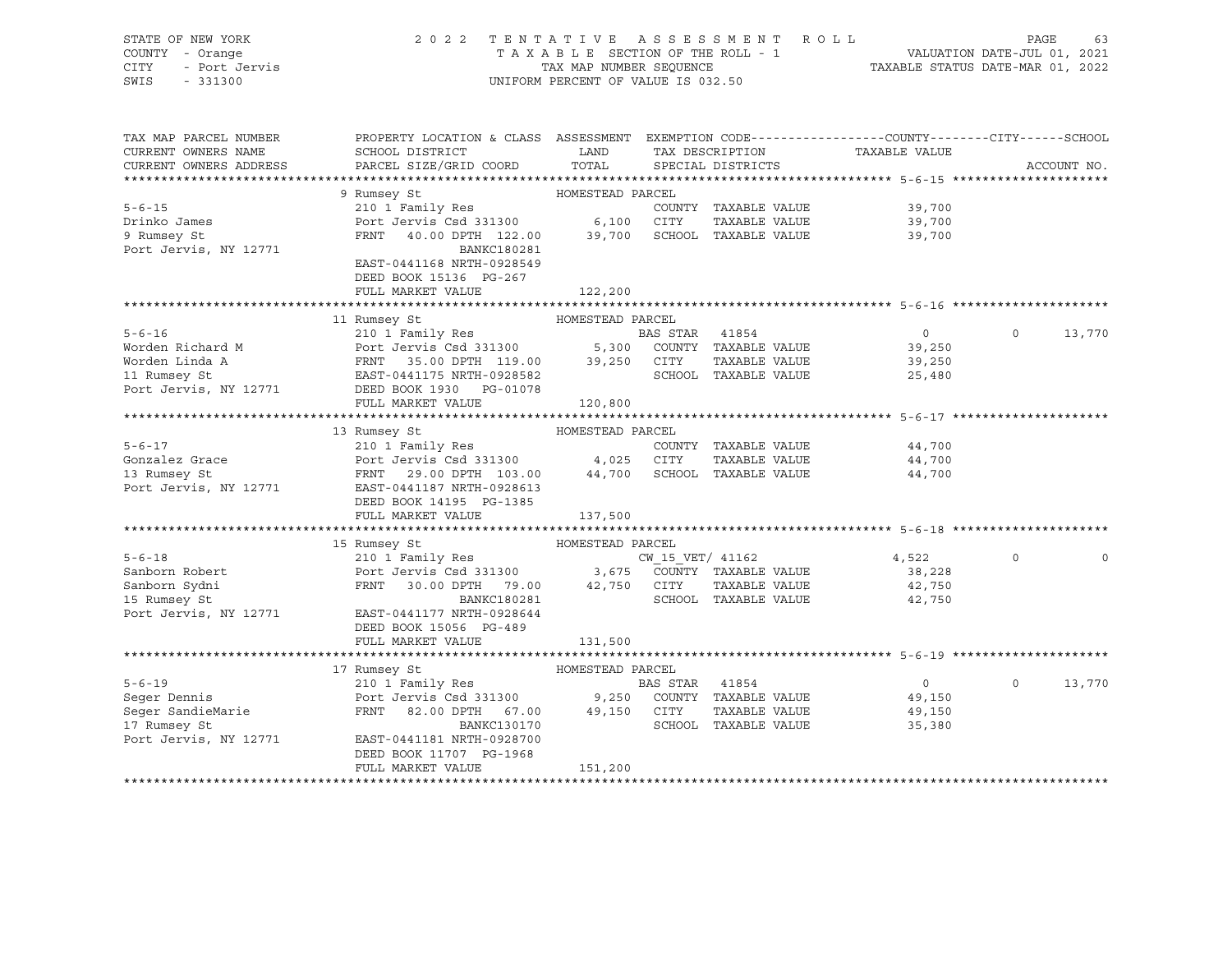# STATE OF NEW YORK 2 0 2 2 T E N T A T I V E A S S E S S M E N T R O L L PAGE 64 COUNTY - Orange T A X A B L E SECTION OF THE ROLL - 1 VALUATION DATE-JUL 01, 2021 CITY - Port Jervis TAX MAP NUMBER SEQUENCE TAXABLE STATUS DATE-MAR 01, 2022

| PARCEL SIZE/GRID COORD<br>TOTAL<br>SPECIAL DISTRICTS<br>CURRENT OWNERS ADDRESS<br>ACCOUNT NO.<br>HOMESTEAD PARCEL<br>5 Lincoln St<br>$5 - 7 - 1$<br>COUNTY TAXABLE VALUE<br>47,500<br>Holton Rashard<br>TAXABLE VALUE<br>47,500<br>$\begin{tabular}{lllllll} \multicolumn{2}{c}{\textbf{FRNT}} & 100.00 & DPTH & 54.00 & 47,500 & 3CHOOL & TAXABLE VALUE & & & & 47,500 \\ \multicolumn{2}{c}{\textbf{EAST-0441363 NRTH-0928941}} & \multicolumn{2}{c}{\end{tabular}$<br>Holton Emma<br>5 Lincoln St<br>Port Jervis, NY 12771 DEED BOOK 12134 PG-736<br>FULL MARKET VALUE<br>146,200<br>100 Hamilton St<br>HOMESTEAD PARCEL<br>$5 - 7 - 2$<br>Thiele Michelle E<br>Conklin Michael J<br>Port Jervis, NY 12771 DEED BOOK 4469 PG-325<br>FULL MARKET VALUE<br>196,800<br>66 Hamilton St<br>HOMESTEAD PARCEL<br>210 1 Family Res<br>$5 - 7 - 3$<br>BAS STAR 41854<br>$\overline{0}$<br>$\circ$<br>13,770<br>Schoch Terri A<br>44,200<br>66 Hamilton St<br>44,200<br>Port Jervis, NY 12771 EAST-0441438 NRTH-0928806<br>SCHOOL TAXABLE VALUE<br>30,430<br>DEED BOOK 3418 PG-00194<br>136,000<br>FULL MARKET VALUE<br>HOMESTEAD PARCEL<br>62 Hamilton St<br>$5 - 7 - 5$<br>COUNTY TAXABLE VALUE<br>60,800<br>MacPhee Stacy A<br>MacPhee Stacy A<br>62 Hamilton St<br>Els 103-106 Hamilton St<br>Contains and the CO, 800<br>TAXABLE VALUE<br>60,800<br>SCHOOL TAXABLE VALUE<br>60,800<br>Port Jervis, NY 12771<br>FRNT 100.00 DPTH 100.00<br>BANKC080496<br>EAST-0441486 NRTH-0928719<br>DEED BOOK 14865 PG-1100<br>FULL MARKET VALUE<br>187,100<br>HOMESTEAD PARCEL<br>58-60 Hamilton St<br>$5 - 7 - 7$<br>210 1 Family Res<br>COUNTY TAXABLE VALUE<br>49,050<br>210 1 Family Res<br>Port Jervis Csd 331300 13,750 CITY<br>Davis Meghann<br>TAXABLE VALUE<br>49,050<br>Lts 107-110 Lincoln Park 49,050 SCHOOL TAXABLE VALUE<br>138 Hillview Pl<br>49,050<br>Shohola, PA 18458<br>FRNT 100.00 DPTH 100.00<br>EAST-0441528 NRTH-0928632<br>DEED BOOK 12887 PG-1277<br>FULL MARKET VALUE<br>150,900 | TAX MAP PARCEL NUMBER<br>CURRENT OWNERS NAME | PROPERTY LOCATION & CLASS ASSESSMENT EXEMPTION CODE----------------COUNTY-------CITY------SCHOOL<br>SCHOOL DISTRICT | <b>LAND</b> | TAX DESCRIPTION | TAXABLE VALUE |  |
|----------------------------------------------------------------------------------------------------------------------------------------------------------------------------------------------------------------------------------------------------------------------------------------------------------------------------------------------------------------------------------------------------------------------------------------------------------------------------------------------------------------------------------------------------------------------------------------------------------------------------------------------------------------------------------------------------------------------------------------------------------------------------------------------------------------------------------------------------------------------------------------------------------------------------------------------------------------------------------------------------------------------------------------------------------------------------------------------------------------------------------------------------------------------------------------------------------------------------------------------------------------------------------------------------------------------------------------------------------------------------------------------------------------------------------------------------------------------------------------------------------------------------------------------------------------------------------------------------------------------------------------------------------------------------------------------------------------------------------------------------------------------------------------------------------------------------------------------------------------------------------------------------------------------------------------------------------------------------------------------|----------------------------------------------|---------------------------------------------------------------------------------------------------------------------|-------------|-----------------|---------------|--|
|                                                                                                                                                                                                                                                                                                                                                                                                                                                                                                                                                                                                                                                                                                                                                                                                                                                                                                                                                                                                                                                                                                                                                                                                                                                                                                                                                                                                                                                                                                                                                                                                                                                                                                                                                                                                                                                                                                                                                                                              |                                              |                                                                                                                     |             |                 |               |  |
|                                                                                                                                                                                                                                                                                                                                                                                                                                                                                                                                                                                                                                                                                                                                                                                                                                                                                                                                                                                                                                                                                                                                                                                                                                                                                                                                                                                                                                                                                                                                                                                                                                                                                                                                                                                                                                                                                                                                                                                              |                                              |                                                                                                                     |             |                 |               |  |
|                                                                                                                                                                                                                                                                                                                                                                                                                                                                                                                                                                                                                                                                                                                                                                                                                                                                                                                                                                                                                                                                                                                                                                                                                                                                                                                                                                                                                                                                                                                                                                                                                                                                                                                                                                                                                                                                                                                                                                                              |                                              |                                                                                                                     |             |                 |               |  |
|                                                                                                                                                                                                                                                                                                                                                                                                                                                                                                                                                                                                                                                                                                                                                                                                                                                                                                                                                                                                                                                                                                                                                                                                                                                                                                                                                                                                                                                                                                                                                                                                                                                                                                                                                                                                                                                                                                                                                                                              |                                              |                                                                                                                     |             |                 |               |  |
|                                                                                                                                                                                                                                                                                                                                                                                                                                                                                                                                                                                                                                                                                                                                                                                                                                                                                                                                                                                                                                                                                                                                                                                                                                                                                                                                                                                                                                                                                                                                                                                                                                                                                                                                                                                                                                                                                                                                                                                              |                                              |                                                                                                                     |             |                 |               |  |
|                                                                                                                                                                                                                                                                                                                                                                                                                                                                                                                                                                                                                                                                                                                                                                                                                                                                                                                                                                                                                                                                                                                                                                                                                                                                                                                                                                                                                                                                                                                                                                                                                                                                                                                                                                                                                                                                                                                                                                                              |                                              |                                                                                                                     |             |                 |               |  |
|                                                                                                                                                                                                                                                                                                                                                                                                                                                                                                                                                                                                                                                                                                                                                                                                                                                                                                                                                                                                                                                                                                                                                                                                                                                                                                                                                                                                                                                                                                                                                                                                                                                                                                                                                                                                                                                                                                                                                                                              |                                              |                                                                                                                     |             |                 |               |  |
|                                                                                                                                                                                                                                                                                                                                                                                                                                                                                                                                                                                                                                                                                                                                                                                                                                                                                                                                                                                                                                                                                                                                                                                                                                                                                                                                                                                                                                                                                                                                                                                                                                                                                                                                                                                                                                                                                                                                                                                              |                                              |                                                                                                                     |             |                 |               |  |
|                                                                                                                                                                                                                                                                                                                                                                                                                                                                                                                                                                                                                                                                                                                                                                                                                                                                                                                                                                                                                                                                                                                                                                                                                                                                                                                                                                                                                                                                                                                                                                                                                                                                                                                                                                                                                                                                                                                                                                                              |                                              |                                                                                                                     |             |                 |               |  |
|                                                                                                                                                                                                                                                                                                                                                                                                                                                                                                                                                                                                                                                                                                                                                                                                                                                                                                                                                                                                                                                                                                                                                                                                                                                                                                                                                                                                                                                                                                                                                                                                                                                                                                                                                                                                                                                                                                                                                                                              |                                              |                                                                                                                     |             |                 |               |  |
|                                                                                                                                                                                                                                                                                                                                                                                                                                                                                                                                                                                                                                                                                                                                                                                                                                                                                                                                                                                                                                                                                                                                                                                                                                                                                                                                                                                                                                                                                                                                                                                                                                                                                                                                                                                                                                                                                                                                                                                              |                                              |                                                                                                                     |             |                 |               |  |
|                                                                                                                                                                                                                                                                                                                                                                                                                                                                                                                                                                                                                                                                                                                                                                                                                                                                                                                                                                                                                                                                                                                                                                                                                                                                                                                                                                                                                                                                                                                                                                                                                                                                                                                                                                                                                                                                                                                                                                                              |                                              |                                                                                                                     |             |                 |               |  |
|                                                                                                                                                                                                                                                                                                                                                                                                                                                                                                                                                                                                                                                                                                                                                                                                                                                                                                                                                                                                                                                                                                                                                                                                                                                                                                                                                                                                                                                                                                                                                                                                                                                                                                                                                                                                                                                                                                                                                                                              |                                              |                                                                                                                     |             |                 |               |  |
|                                                                                                                                                                                                                                                                                                                                                                                                                                                                                                                                                                                                                                                                                                                                                                                                                                                                                                                                                                                                                                                                                                                                                                                                                                                                                                                                                                                                                                                                                                                                                                                                                                                                                                                                                                                                                                                                                                                                                                                              |                                              |                                                                                                                     |             |                 |               |  |
|                                                                                                                                                                                                                                                                                                                                                                                                                                                                                                                                                                                                                                                                                                                                                                                                                                                                                                                                                                                                                                                                                                                                                                                                                                                                                                                                                                                                                                                                                                                                                                                                                                                                                                                                                                                                                                                                                                                                                                                              | 76 Orange St                                 |                                                                                                                     |             |                 |               |  |
|                                                                                                                                                                                                                                                                                                                                                                                                                                                                                                                                                                                                                                                                                                                                                                                                                                                                                                                                                                                                                                                                                                                                                                                                                                                                                                                                                                                                                                                                                                                                                                                                                                                                                                                                                                                                                                                                                                                                                                                              |                                              |                                                                                                                     |             |                 |               |  |
|                                                                                                                                                                                                                                                                                                                                                                                                                                                                                                                                                                                                                                                                                                                                                                                                                                                                                                                                                                                                                                                                                                                                                                                                                                                                                                                                                                                                                                                                                                                                                                                                                                                                                                                                                                                                                                                                                                                                                                                              |                                              |                                                                                                                     |             |                 |               |  |
|                                                                                                                                                                                                                                                                                                                                                                                                                                                                                                                                                                                                                                                                                                                                                                                                                                                                                                                                                                                                                                                                                                                                                                                                                                                                                                                                                                                                                                                                                                                                                                                                                                                                                                                                                                                                                                                                                                                                                                                              |                                              |                                                                                                                     |             |                 |               |  |
|                                                                                                                                                                                                                                                                                                                                                                                                                                                                                                                                                                                                                                                                                                                                                                                                                                                                                                                                                                                                                                                                                                                                                                                                                                                                                                                                                                                                                                                                                                                                                                                                                                                                                                                                                                                                                                                                                                                                                                                              |                                              |                                                                                                                     |             |                 |               |  |
|                                                                                                                                                                                                                                                                                                                                                                                                                                                                                                                                                                                                                                                                                                                                                                                                                                                                                                                                                                                                                                                                                                                                                                                                                                                                                                                                                                                                                                                                                                                                                                                                                                                                                                                                                                                                                                                                                                                                                                                              |                                              |                                                                                                                     |             |                 |               |  |
|                                                                                                                                                                                                                                                                                                                                                                                                                                                                                                                                                                                                                                                                                                                                                                                                                                                                                                                                                                                                                                                                                                                                                                                                                                                                                                                                                                                                                                                                                                                                                                                                                                                                                                                                                                                                                                                                                                                                                                                              |                                              |                                                                                                                     |             |                 |               |  |
|                                                                                                                                                                                                                                                                                                                                                                                                                                                                                                                                                                                                                                                                                                                                                                                                                                                                                                                                                                                                                                                                                                                                                                                                                                                                                                                                                                                                                                                                                                                                                                                                                                                                                                                                                                                                                                                                                                                                                                                              |                                              |                                                                                                                     |             |                 |               |  |
|                                                                                                                                                                                                                                                                                                                                                                                                                                                                                                                                                                                                                                                                                                                                                                                                                                                                                                                                                                                                                                                                                                                                                                                                                                                                                                                                                                                                                                                                                                                                                                                                                                                                                                                                                                                                                                                                                                                                                                                              |                                              |                                                                                                                     |             |                 |               |  |
|                                                                                                                                                                                                                                                                                                                                                                                                                                                                                                                                                                                                                                                                                                                                                                                                                                                                                                                                                                                                                                                                                                                                                                                                                                                                                                                                                                                                                                                                                                                                                                                                                                                                                                                                                                                                                                                                                                                                                                                              |                                              |                                                                                                                     |             |                 |               |  |
|                                                                                                                                                                                                                                                                                                                                                                                                                                                                                                                                                                                                                                                                                                                                                                                                                                                                                                                                                                                                                                                                                                                                                                                                                                                                                                                                                                                                                                                                                                                                                                                                                                                                                                                                                                                                                                                                                                                                                                                              |                                              |                                                                                                                     |             |                 |               |  |
|                                                                                                                                                                                                                                                                                                                                                                                                                                                                                                                                                                                                                                                                                                                                                                                                                                                                                                                                                                                                                                                                                                                                                                                                                                                                                                                                                                                                                                                                                                                                                                                                                                                                                                                                                                                                                                                                                                                                                                                              |                                              |                                                                                                                     |             |                 |               |  |
|                                                                                                                                                                                                                                                                                                                                                                                                                                                                                                                                                                                                                                                                                                                                                                                                                                                                                                                                                                                                                                                                                                                                                                                                                                                                                                                                                                                                                                                                                                                                                                                                                                                                                                                                                                                                                                                                                                                                                                                              |                                              |                                                                                                                     |             |                 |               |  |
|                                                                                                                                                                                                                                                                                                                                                                                                                                                                                                                                                                                                                                                                                                                                                                                                                                                                                                                                                                                                                                                                                                                                                                                                                                                                                                                                                                                                                                                                                                                                                                                                                                                                                                                                                                                                                                                                                                                                                                                              |                                              |                                                                                                                     |             |                 |               |  |
|                                                                                                                                                                                                                                                                                                                                                                                                                                                                                                                                                                                                                                                                                                                                                                                                                                                                                                                                                                                                                                                                                                                                                                                                                                                                                                                                                                                                                                                                                                                                                                                                                                                                                                                                                                                                                                                                                                                                                                                              |                                              |                                                                                                                     |             |                 |               |  |
|                                                                                                                                                                                                                                                                                                                                                                                                                                                                                                                                                                                                                                                                                                                                                                                                                                                                                                                                                                                                                                                                                                                                                                                                                                                                                                                                                                                                                                                                                                                                                                                                                                                                                                                                                                                                                                                                                                                                                                                              |                                              |                                                                                                                     |             |                 |               |  |
|                                                                                                                                                                                                                                                                                                                                                                                                                                                                                                                                                                                                                                                                                                                                                                                                                                                                                                                                                                                                                                                                                                                                                                                                                                                                                                                                                                                                                                                                                                                                                                                                                                                                                                                                                                                                                                                                                                                                                                                              |                                              |                                                                                                                     |             |                 |               |  |
|                                                                                                                                                                                                                                                                                                                                                                                                                                                                                                                                                                                                                                                                                                                                                                                                                                                                                                                                                                                                                                                                                                                                                                                                                                                                                                                                                                                                                                                                                                                                                                                                                                                                                                                                                                                                                                                                                                                                                                                              |                                              |                                                                                                                     |             |                 |               |  |
|                                                                                                                                                                                                                                                                                                                                                                                                                                                                                                                                                                                                                                                                                                                                                                                                                                                                                                                                                                                                                                                                                                                                                                                                                                                                                                                                                                                                                                                                                                                                                                                                                                                                                                                                                                                                                                                                                                                                                                                              |                                              |                                                                                                                     |             |                 |               |  |
|                                                                                                                                                                                                                                                                                                                                                                                                                                                                                                                                                                                                                                                                                                                                                                                                                                                                                                                                                                                                                                                                                                                                                                                                                                                                                                                                                                                                                                                                                                                                                                                                                                                                                                                                                                                                                                                                                                                                                                                              |                                              |                                                                                                                     |             |                 |               |  |
|                                                                                                                                                                                                                                                                                                                                                                                                                                                                                                                                                                                                                                                                                                                                                                                                                                                                                                                                                                                                                                                                                                                                                                                                                                                                                                                                                                                                                                                                                                                                                                                                                                                                                                                                                                                                                                                                                                                                                                                              |                                              |                                                                                                                     |             |                 |               |  |
|                                                                                                                                                                                                                                                                                                                                                                                                                                                                                                                                                                                                                                                                                                                                                                                                                                                                                                                                                                                                                                                                                                                                                                                                                                                                                                                                                                                                                                                                                                                                                                                                                                                                                                                                                                                                                                                                                                                                                                                              |                                              |                                                                                                                     |             |                 |               |  |
|                                                                                                                                                                                                                                                                                                                                                                                                                                                                                                                                                                                                                                                                                                                                                                                                                                                                                                                                                                                                                                                                                                                                                                                                                                                                                                                                                                                                                                                                                                                                                                                                                                                                                                                                                                                                                                                                                                                                                                                              |                                              |                                                                                                                     |             |                 |               |  |
|                                                                                                                                                                                                                                                                                                                                                                                                                                                                                                                                                                                                                                                                                                                                                                                                                                                                                                                                                                                                                                                                                                                                                                                                                                                                                                                                                                                                                                                                                                                                                                                                                                                                                                                                                                                                                                                                                                                                                                                              |                                              |                                                                                                                     |             |                 |               |  |
|                                                                                                                                                                                                                                                                                                                                                                                                                                                                                                                                                                                                                                                                                                                                                                                                                                                                                                                                                                                                                                                                                                                                                                                                                                                                                                                                                                                                                                                                                                                                                                                                                                                                                                                                                                                                                                                                                                                                                                                              |                                              |                                                                                                                     |             |                 |               |  |
|                                                                                                                                                                                                                                                                                                                                                                                                                                                                                                                                                                                                                                                                                                                                                                                                                                                                                                                                                                                                                                                                                                                                                                                                                                                                                                                                                                                                                                                                                                                                                                                                                                                                                                                                                                                                                                                                                                                                                                                              |                                              |                                                                                                                     |             |                 |               |  |
|                                                                                                                                                                                                                                                                                                                                                                                                                                                                                                                                                                                                                                                                                                                                                                                                                                                                                                                                                                                                                                                                                                                                                                                                                                                                                                                                                                                                                                                                                                                                                                                                                                                                                                                                                                                                                                                                                                                                                                                              |                                              |                                                                                                                     |             |                 |               |  |
|                                                                                                                                                                                                                                                                                                                                                                                                                                                                                                                                                                                                                                                                                                                                                                                                                                                                                                                                                                                                                                                                                                                                                                                                                                                                                                                                                                                                                                                                                                                                                                                                                                                                                                                                                                                                                                                                                                                                                                                              |                                              |                                                                                                                     |             |                 |               |  |
|                                                                                                                                                                                                                                                                                                                                                                                                                                                                                                                                                                                                                                                                                                                                                                                                                                                                                                                                                                                                                                                                                                                                                                                                                                                                                                                                                                                                                                                                                                                                                                                                                                                                                                                                                                                                                                                                                                                                                                                              |                                              |                                                                                                                     |             |                 |               |  |
|                                                                                                                                                                                                                                                                                                                                                                                                                                                                                                                                                                                                                                                                                                                                                                                                                                                                                                                                                                                                                                                                                                                                                                                                                                                                                                                                                                                                                                                                                                                                                                                                                                                                                                                                                                                                                                                                                                                                                                                              |                                              |                                                                                                                     |             |                 |               |  |
|                                                                                                                                                                                                                                                                                                                                                                                                                                                                                                                                                                                                                                                                                                                                                                                                                                                                                                                                                                                                                                                                                                                                                                                                                                                                                                                                                                                                                                                                                                                                                                                                                                                                                                                                                                                                                                                                                                                                                                                              |                                              |                                                                                                                     |             |                 |               |  |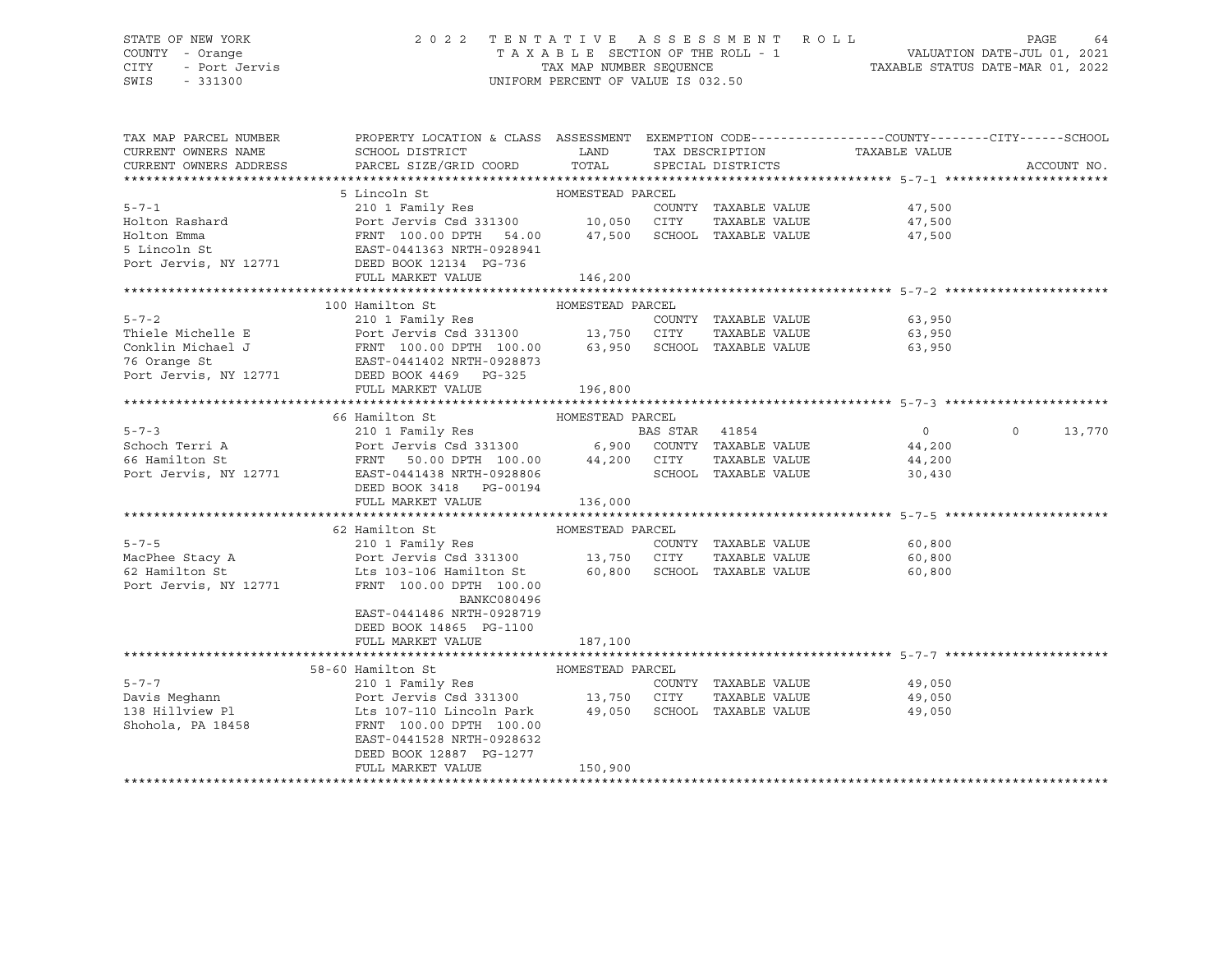### STATE OF NEW YORK 2 0 2 2 T E N T A T I V E A S S E S S M E N T R O L L PAGE 65 COUNTY - Orange T A X A B L E SECTION OF THE ROLL - 1 VALUATION DATE-JUL 01, 2021 CITY - Port Jervis TAX MAP NUMBER SEQUENCE TAXABLE STATUS DATE-MAR 01, 2022

| TAX MAP PARCEL NUMBER                     | PROPERTY LOCATION & CLASS ASSESSMENT EXEMPTION CODE----------------COUNTY-------CITY------SCHOOL                                                                                                                                         |                   |                      |                               |          |             |
|-------------------------------------------|------------------------------------------------------------------------------------------------------------------------------------------------------------------------------------------------------------------------------------------|-------------------|----------------------|-------------------------------|----------|-------------|
| CURRENT OWNERS NAME                       | SCHOOL DISTRICT<br>PARCEL SIZE/GRID COORD TOTAL SPECIAL DISTRICTS                                                                                                                                                                        | <b>Example 12</b> |                      | TAX DESCRIPTION TAXABLE VALUE |          |             |
| CURRENT OWNERS ADDRESS                    |                                                                                                                                                                                                                                          |                   |                      |                               |          | ACCOUNT NO. |
|                                           |                                                                                                                                                                                                                                          |                   |                      |                               |          |             |
|                                           | 56 Hamilton St                                                                                                                                                                                                                           | HOMESTEAD PARCEL  |                      |                               |          |             |
|                                           |                                                                                                                                                                                                                                          |                   |                      | $\overline{0}$                | $\Omega$ | 13,770      |
|                                           |                                                                                                                                                                                                                                          |                   |                      | 54,850                        |          |             |
|                                           |                                                                                                                                                                                                                                          |                   |                      | 54,850                        |          |             |
|                                           |                                                                                                                                                                                                                                          |                   |                      | 41,080                        |          |             |
|                                           | ERIT 100.00 EXAMPLE VALUE<br>FANCEL BAS STAR 41854<br>Riordan Jerilyn A FRNT 75.00 DPTH 100.00 54,850 CITY TAXABLE VALUE<br>FRNT 75.00 DPTH 100.00 54,850 CITY TAXABLE VALUE<br>FRNT 75.00 DPTH 100.00 54,850 CITY TAXABLE VALUE<br>FRNT |                   |                      |                               |          |             |
|                                           | FULL MARKET VALUE                                                                                                                                                                                                                        | 168,800           |                      |                               |          |             |
|                                           |                                                                                                                                                                                                                                          |                   |                      |                               |          |             |
|                                           | 7 Broad St<br>HOMESTEAD PARCEL                                                                                                                                                                                                           |                   |                      |                               |          |             |
| $5 - 7 - 9$                               |                                                                                                                                                                                                                                          |                   |                      | $\overline{0}$                | $\circ$  | 13,770      |
| Rubio Guillermo                           |                                                                                                                                                                                                                                          |                   |                      | $\overline{0}$                | 5,588    | $\circ$     |
| 7 Broad St                                |                                                                                                                                                                                                                                          |                   |                      |                               |          |             |
| Port Jervis, NY 12771                     | $\begin{tabular}{lllllllllll} \textsc{FRNT} & 101.00 \textsc{DPTH} & 62.00 & 62,500 & \textsc{COUNTY} & \textsc{TAXABLE VALUE} & 62,500 \\ & \textsc{BANKC130170} & \textsc{CITY} & \textsc{TAXABLE VALUE} & 56,912 \\ \end{tabular}$    |                   |                      |                               |          |             |
|                                           | EAST-0441604 NRTH-0928524                                                                                                                                                                                                                |                   | SCHOOL TAXABLE VALUE | 48,730                        |          |             |
|                                           | DEED BOOK 12537 PG-1336                                                                                                                                                                                                                  |                   |                      |                               |          |             |
|                                           |                                                                                                                                                                                                                                          |                   |                      |                               |          |             |
|                                           | FULL MARKET VALUE                                                                                                                                                                                                                        | 192,300           |                      |                               |          |             |
|                                           |                                                                                                                                                                                                                                          |                   |                      |                               |          |             |
|                                           |                                                                                                                                                                                                                                          |                   |                      |                               |          |             |
| $5 - 7 - 11$                              |                                                                                                                                                                                                                                          |                   |                      | $\overline{0}$                | $\Omega$ | 13,770      |
| Gunderman Joanne E                        | HOMESTEAD PARCEL<br>210 1 Family Res<br>BAS STAR 41854<br>Port Jervis Csd 331300 12,100 COUNTY TAXABLE VALUE<br>FRNT 88.00 DPTH 100.00 61.900 CITTY TAXABLE VALUE                                                                        |                   |                      | 61,900                        |          |             |
| 15-17 Dubois St                           | FRNT 88.00 DPTH 100.00 61,900 CITY<br>FRNT 88.00 DPTH 100.00 61,900 CITY<br>BANKC080370 SCHOOL                                                                                                                                           |                   |                      | TAXABLE VALUE 61,900          |          |             |
| Port Jervis, NY 12771                     |                                                                                                                                                                                                                                          |                   | SCHOOL TAXABLE VALUE | 48,130                        |          |             |
|                                           | EAST-0441453 NRTH-0928578                                                                                                                                                                                                                |                   |                      |                               |          |             |
|                                           | DEED BOOK 12194 PG-1553                                                                                                                                                                                                                  |                   |                      |                               |          |             |
|                                           | FULL MARKET VALUE                                                                                                                                                                                                                        | 190,500           |                      |                               |          |             |
|                                           |                                                                                                                                                                                                                                          |                   |                      |                               |          |             |
|                                           | 13 Dubois St                                                                                                                                                                                                                             | HOMESTEAD PARCEL  |                      |                               |          |             |
| $5 - 7 - 12$                              | 210 1 Family Res                                                                                                                                                                                                                         |                   |                      | COUNTY TAXABLE VALUE 93,000   |          |             |
|                                           |                                                                                                                                                                                                                                          |                   | TAXABLE VALUE        | 93,000<br>93.000              |          |             |
| .<br>Bilancini II John C<br>Bilancini Amy | Port Jervis Csd 331300<br>Port Jervis Csd 331300 11,950 CITY TAXABLE VALUE<br>FRNT 87.00 DPTH 100.00 93,000 SCHOOL TAXABLE VALUE                                                                                                         |                   |                      | 93,000                        |          |             |
| 13 Dubois St                              | <b>BANKC120337</b>                                                                                                                                                                                                                       |                   |                      |                               |          |             |
| Port Jervis, NY 12771                     | EAST-0441411 NRTH-0928659                                                                                                                                                                                                                |                   |                      |                               |          |             |
|                                           | DEED BOOK 14980 PG-429                                                                                                                                                                                                                   |                   |                      |                               |          |             |
|                                           | FULL MARKET VALUE                                                                                                                                                                                                                        | 286,200           |                      |                               |          |             |
|                                           |                                                                                                                                                                                                                                          |                   |                      |                               |          |             |
|                                           | 11 Dubois St                                                                                                                                                                                                                             | HOMESTEAD PARCEL  |                      |                               |          |             |
| $5 - 7 - 13$                              | Dubois St<br>210 1 Family Res                                                                                                                                                                                                            |                   |                      | 46,500                        |          |             |
| Walters Carolyn                           |                                                                                                                                                                                                                                          |                   |                      | TAXABLE VALUE 46,500          |          |             |
|                                           | 210 1 Family Res<br>Port Jervis Csd 331300 7,700 CITY TAXABLE VALUE<br>FRNT 50.00 DPTH 125.00 46,500 SCHOOL TAXABLE VALUE                                                                                                                |                   |                      | 46,500                        |          |             |
| 11 Dubois St<br>Port Jervis, NY 12771     |                                                                                                                                                                                                                                          |                   |                      |                               |          |             |
|                                           |                                                                                                                                                                                                                                          |                   |                      |                               |          |             |
|                                           | DEED BOOK 14759 PG-1579                                                                                                                                                                                                                  |                   |                      |                               |          |             |
|                                           | FULL MARKET VALUE                                                                                                                                                                                                                        | 143,100           |                      |                               |          |             |
|                                           |                                                                                                                                                                                                                                          |                   |                      |                               |          |             |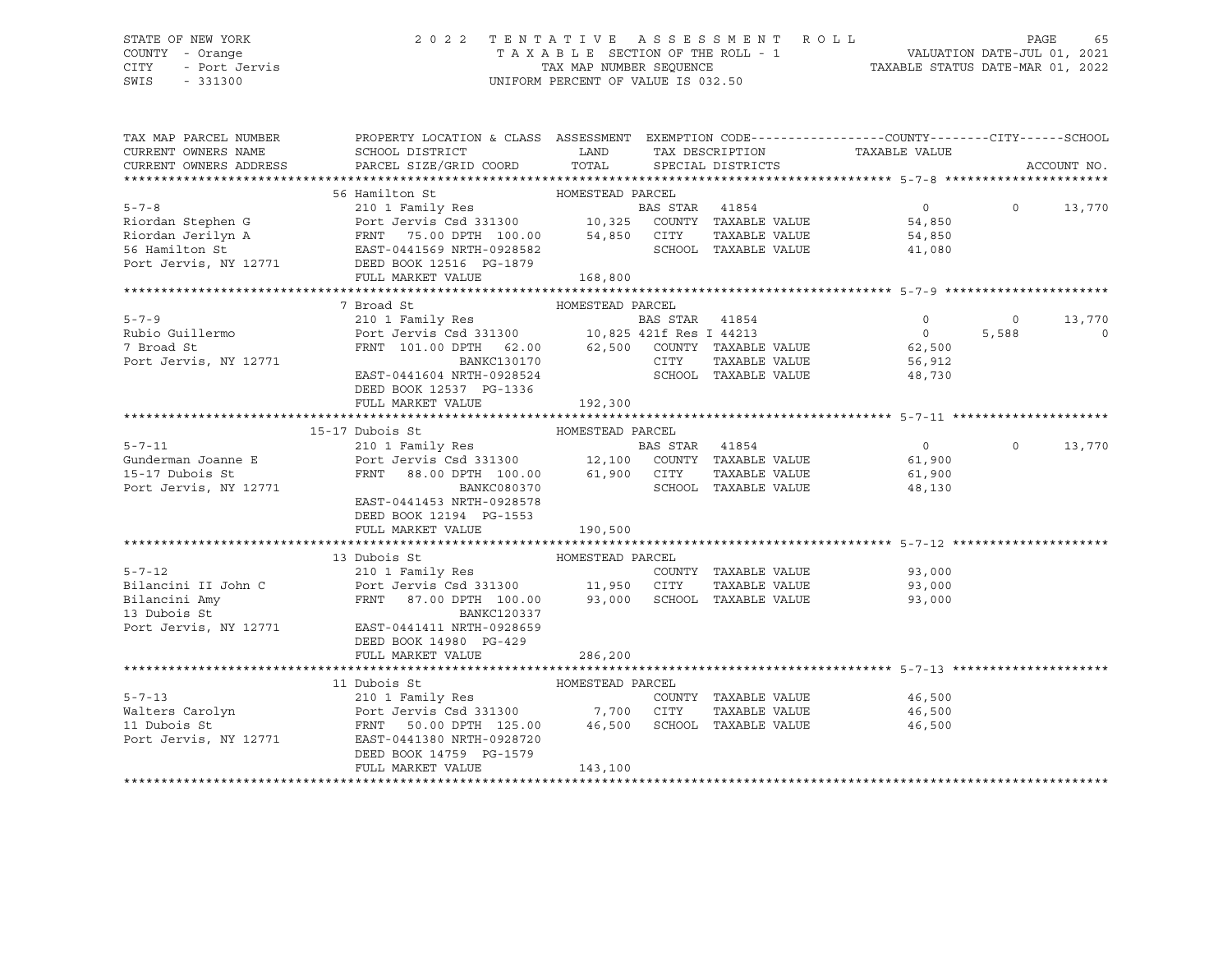# STATE OF NEW YORK 2 0 2 2 T E N T A T I V E A S S E S S M E N T R O L L PAGE 66 COUNTY - Orange T A X A B L E SECTION OF THE ROLL - 1 VALUATION DATE-JUL 01, 2021 CITY - Port Jervis TAX MAP NUMBER SEQUENCE TAXABLE STATUS DATE-MAR 01, 2022

| TAX MAP PARCEL NUMBER<br>CURRENT OWNERS NAME | PROPERTY LOCATION & CLASS ASSESSMENT EXEMPTION CODE----------------COUNTY-------CITY-----SCHOOL<br>SCHOOL DISTRICT                                                                                                                                                                                                                                                                                                                                      |                  | LAND TAX DESCRIPTION    | TAXABLE VALUE                              |          |               |
|----------------------------------------------|---------------------------------------------------------------------------------------------------------------------------------------------------------------------------------------------------------------------------------------------------------------------------------------------------------------------------------------------------------------------------------------------------------------------------------------------------------|------------------|-------------------------|--------------------------------------------|----------|---------------|
| CURRENT OWNERS ADDRESS                       | PARCEL SIZE/GRID COORD                                                                                                                                                                                                                                                                                                                                                                                                                                  |                  | TOTAL SPECIAL DISTRICTS |                                            |          | ACCOUNT NO.   |
|                                              |                                                                                                                                                                                                                                                                                                                                                                                                                                                         |                  |                         |                                            |          |               |
|                                              | 9 Dubois St<br>210 1 Family Res<br>210 1 Family Res<br>210 1 Family Res<br>210 1 Family Res<br>210 1 Family Res<br>210 2 Ferris Csd 331300<br>29,500 COUNTY TAXABLE VALUE<br>29,500<br>29,500 COUNTY TAXABLE VALUE<br>29,500<br>29,500<br>29,500<br>29,5                                                                                                                                                                                                |                  |                         | $\overline{0}$                             |          | $0 \t 13,770$ |
|                                              |                                                                                                                                                                                                                                                                                                                                                                                                                                                         |                  |                         |                                            |          |               |
|                                              |                                                                                                                                                                                                                                                                                                                                                                                                                                                         |                  |                         |                                            |          |               |
|                                              |                                                                                                                                                                                                                                                                                                                                                                                                                                                         |                  |                         |                                            |          |               |
|                                              | DEED BOOK 11772 PG-145                                                                                                                                                                                                                                                                                                                                                                                                                                  |                  |                         |                                            |          |               |
|                                              | FULL MARKET VALUE 121,500                                                                                                                                                                                                                                                                                                                                                                                                                               |                  |                         |                                            |          |               |
|                                              |                                                                                                                                                                                                                                                                                                                                                                                                                                                         |                  |                         |                                            |          |               |
|                                              | 7 Dubois St                                                                                                                                                                                                                                                                                                                                                                                                                                             | HOMESTEAD PARCEL |                         |                                            |          |               |
|                                              |                                                                                                                                                                                                                                                                                                                                                                                                                                                         |                  |                         | 7,185                                      | 4,522    | 4,522         |
|                                              |                                                                                                                                                                                                                                                                                                                                                                                                                                                         |                  |                         |                                            | $\Omega$ | 34,390        |
|                                              |                                                                                                                                                                                                                                                                                                                                                                                                                                                         |                  |                         | $\begin{array}{c} 0 \\ 40,715 \end{array}$ |          |               |
| PO Box 3107<br>Port Jervis, NY 12771         | $\begin{tabular}{lllllllllll} \multicolumn{2}{c}{\textbf{FRNT}} & \multicolumn{2}{c}{\textbf{50.00 DPTH}} & \multicolumn{2}{c}{\textbf{100.00}} & \multicolumn{2}{c}{\textbf{47,900}} & \multicolumn{2}{c}{\textbf{COUNTY}} & \multicolumn{2}{c}{\textbf{TAXABLE VALUE}} & \multicolumn{2}{c}{\textbf{40,715}} \\ & \multicolumn{2}{c}{\textbf{BANKC030230}} & \multicolumn{2}{c}{\textbf{50.00}} & \multicolumn{2}{c}{\textbf{CITY}} & \multicolumn{2$ |                  |                         |                                            |          |               |
|                                              | $\verb EAST-0441331 NRTH-0928806 \hspace{1.5cm} \verb SCHOOL-TXABLE VALUE  \hspace{1.5cm} \verb 8,988  \hspace{1.5cm}$                                                                                                                                                                                                                                                                                                                                  |                  |                         |                                            |          |               |
|                                              | DEED BOOK 3338 PG-138                                                                                                                                                                                                                                                                                                                                                                                                                                   |                  |                         |                                            |          |               |
|                                              | FULL MARKET VALUE                                                                                                                                                                                                                                                                                                                                                                                                                                       | 147,400          |                         |                                            |          |               |
|                                              |                                                                                                                                                                                                                                                                                                                                                                                                                                                         |                  |                         |                                            |          |               |
|                                              | Mead Teddy Ray<br>Mead Teddy Ray<br>Mead Hannah<br>Solution of Part Jervis Csd 331300<br>FRNT 50.00 DPTH 100.00<br>FRNT 50.00 DPTH 100.00<br>Text: Jervis With Part Jervis With Part Jervis<br>Port Jervis With Part Part Jervis With Part J                                                                                                                                                                                                            |                  |                         |                                            |          |               |
|                                              |                                                                                                                                                                                                                                                                                                                                                                                                                                                         |                  | COUNTY TAXABLE VALUE    |                                            |          |               |
|                                              |                                                                                                                                                                                                                                                                                                                                                                                                                                                         |                  | TAXABLE VALUE           | 47,950<br>47,950                           |          |               |
|                                              | FRNT 50.00 DPTH 100.00 47,950 SCHOOL TAXABLE VALUE 47,950                                                                                                                                                                                                                                                                                                                                                                                               |                  |                         |                                            |          |               |
|                                              |                                                                                                                                                                                                                                                                                                                                                                                                                                                         |                  |                         |                                            |          |               |
| Port Jervis, NY 12771                        | EAST-0441306 NRTH-0928852                                                                                                                                                                                                                                                                                                                                                                                                                               |                  |                         |                                            |          |               |
|                                              | DEED BOOK 13558 PG-568                                                                                                                                                                                                                                                                                                                                                                                                                                  |                  |                         |                                            |          |               |
|                                              | FULL MARKET VALUE                                                                                                                                                                                                                                                                                                                                                                                                                                       | 147,500          |                         |                                            |          |               |
|                                              |                                                                                                                                                                                                                                                                                                                                                                                                                                                         |                  |                         |                                            |          |               |
|                                              | 3 Dubois St                                                                                                                                                                                                                                                                                                                                                                                                                                             | HOMESTEAD PARCEL |                         |                                            |          |               |
| $5 - 7 - 17$                                 | 210 1 Family Res                                                                                                                                                                                                                                                                                                                                                                                                                                        |                  |                         | COUNTY TAXABLE VALUE 54,250                |          |               |
|                                              |                                                                                                                                                                                                                                                                                                                                                                                                                                                         |                  |                         | 54,250<br>54.250                           |          |               |
|                                              |                                                                                                                                                                                                                                                                                                                                                                                                                                                         |                  |                         | 54,250                                     |          |               |
| 3 Dubois St                                  | BANKC030614                                                                                                                                                                                                                                                                                                                                                                                                                                             |                  |                         |                                            |          |               |
|                                              | Port Jervis, NY 12771 EAST-0441281 NRTH-0928897                                                                                                                                                                                                                                                                                                                                                                                                         |                  |                         |                                            |          |               |
|                                              | DEED BOOK 14477 PG-536                                                                                                                                                                                                                                                                                                                                                                                                                                  |                  |                         |                                            |          |               |
|                                              | FULL MARKET VALUE                                                                                                                                                                                                                                                                                                                                                                                                                                       | 166,900          |                         |                                            |          |               |
|                                              |                                                                                                                                                                                                                                                                                                                                                                                                                                                         |                  |                         |                                            |          |               |
|                                              | 13-15 Lincoln St                                                                                                                                                                                                                                                                                                                                                                                                                                        |                  |                         |                                            |          |               |
| $5 - 8 - 1$                                  |                                                                                                                                                                                                                                                                                                                                                                                                                                                         |                  |                         | COUNTY TAXABLE VALUE 11,250                |          |               |
|                                              | Nusbaum Gale I Port Jervis Csd 331300 11,250 CITY                                                                                                                                                                                                                                                                                                                                                                                                       |                  |                         | TAXABLE VALUE 11,250                       |          |               |
| 18-20 Stoll St                               | FRNT 100.00 DPTH 100.00 11,250 SCHOOL TAXABLE VALUE<br>Port Jervis, NY 12771 EAST-0441588 NRTH-0929022                                                                                                                                                                                                                                                                                                                                                  |                  |                         | 11,250                                     |          |               |
|                                              |                                                                                                                                                                                                                                                                                                                                                                                                                                                         |                  |                         |                                            |          |               |
|                                              | DEED BOOK 14691 PG-1965<br>FULL MARKET VALUE                                                                                                                                                                                                                                                                                                                                                                                                            | 34,600           |                         |                                            |          |               |
|                                              |                                                                                                                                                                                                                                                                                                                                                                                                                                                         |                  |                         |                                            |          |               |
|                                              |                                                                                                                                                                                                                                                                                                                                                                                                                                                         |                  |                         |                                            |          |               |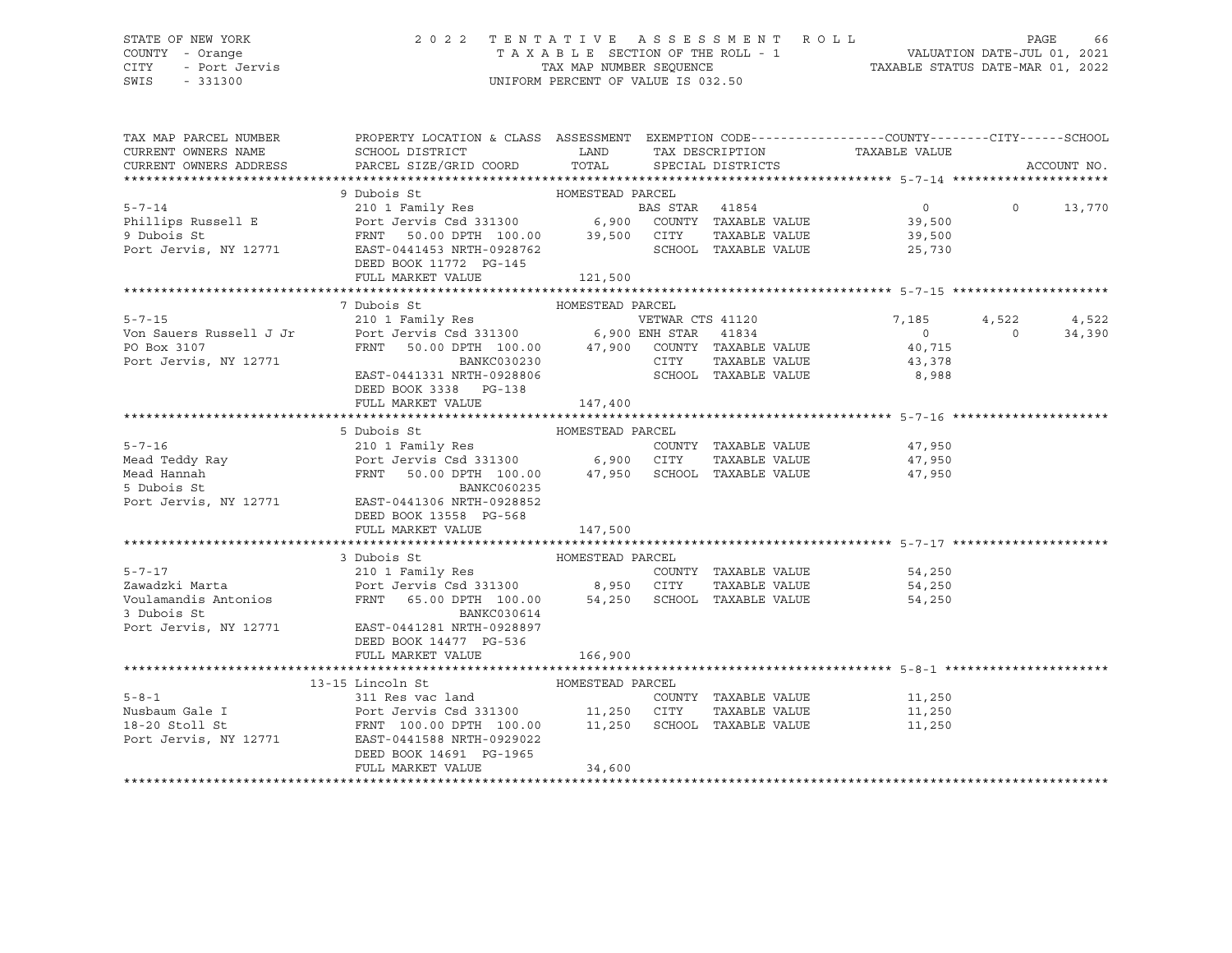### STATE OF NEW YORK 2 0 2 2 T E N T A T I V E A S S E S S M E N T R O L L PAGE 67 COUNTY - Orange T A X A B L E SECTION OF THE ROLL - 1 VALUATION DATE-JUL 01, 2021 CITY - Port Jervis TAX MAP NUMBER SEQUENCE TAXABLE STATUS DATE-MAR 01, 2022

| TAX MAP PARCEL NUMBER<br>CURRENT OWNERS NAME                                                                                                                                                                                                                                                                                                                                                                                                                                                                     | PROPERTY LOCATION & CLASS ASSESSMENT EXEMPTION CODE----------------COUNTY-------CITY------SCHOOL<br>SCHOOL DISTRICT                              | LAND             |                | TAX DESCRIPTION             | TAXABLE VALUE                               |                         |                 |
|------------------------------------------------------------------------------------------------------------------------------------------------------------------------------------------------------------------------------------------------------------------------------------------------------------------------------------------------------------------------------------------------------------------------------------------------------------------------------------------------------------------|--------------------------------------------------------------------------------------------------------------------------------------------------|------------------|----------------|-----------------------------|---------------------------------------------|-------------------------|-----------------|
| CURRENT OWNERS ADDRESS                                                                                                                                                                                                                                                                                                                                                                                                                                                                                           | PARCEL SIZE/GRID COORD                                                                                                                           | TOTAL            |                | SPECIAL DISTRICTS           |                                             |                         | ACCOUNT NO.     |
|                                                                                                                                                                                                                                                                                                                                                                                                                                                                                                                  | $18-20$ Stoll St                                                                                                                                 | HOMESTEAD PARCEL |                |                             |                                             |                         |                 |
| $5 - 8 - 2$<br>Nusbaum Gale I<br>18-20 Stoll St<br>Port Jervis, NY 12771 EAST-0441635 NRTH-0928942                                                                                                                                                                                                                                                                                                                                                                                                               | 210 1 Family Res<br>Port Jervis Csd 331300 10,325 BAS STAR 41854<br>Port Jervis Csd 331300<br>FRNT 75.00 DPTH 100.00 62,550 COUNTY TAXABLE VALUE |                  |                |                             | 7,913<br>$\overline{0}$<br>54,637<br>58,028 | 4,522<br>$\overline{0}$ | 4,522<br>13,770 |
|                                                                                                                                                                                                                                                                                                                                                                                                                                                                                                                  | DEED BOOK 14691 PG-1965<br>FULL MARKET VALUE                                                                                                     | 192,500          |                | SCHOOL TAXABLE VALUE        | 44,258                                      |                         |                 |
|                                                                                                                                                                                                                                                                                                                                                                                                                                                                                                                  |                                                                                                                                                  |                  |                |                             |                                             |                         |                 |
| 16-16 1/2 Stoll St                                                                                                                                                                                                                                                                                                                                                                                                                                                                                               |                                                                                                                                                  | HOMESTEAD PARCEL |                |                             |                                             |                         |                 |
| 5-8-3<br>Startup Russell<br>Etal<br>Etal<br>FRNT 75.00 DPTH 100.00 47,500 CITY TAXABLE VALUE<br>Etal<br>FRNT 75.00 DPTH 100.00 47,500 CITY TAXABLE VALUE<br>POCK Jervis, NY 12771 DEED BOOK 18833<br>POCK Jervis, NY 12771 DEED BOOK 19828879<br>                                                                                                                                                                                                                                                                |                                                                                                                                                  |                  |                |                             | $\overline{0}$                              | $\Omega$                | 34,390          |
|                                                                                                                                                                                                                                                                                                                                                                                                                                                                                                                  |                                                                                                                                                  |                  |                |                             | 47,500                                      |                         |                 |
|                                                                                                                                                                                                                                                                                                                                                                                                                                                                                                                  |                                                                                                                                                  |                  |                |                             | 47,500                                      |                         |                 |
|                                                                                                                                                                                                                                                                                                                                                                                                                                                                                                                  |                                                                                                                                                  |                  |                |                             | 13,110                                      |                         |                 |
|                                                                                                                                                                                                                                                                                                                                                                                                                                                                                                                  |                                                                                                                                                  |                  |                |                             |                                             |                         |                 |
|                                                                                                                                                                                                                                                                                                                                                                                                                                                                                                                  | FULL MARKET VALUE                                                                                                                                | 146,200          |                |                             |                                             |                         |                 |
|                                                                                                                                                                                                                                                                                                                                                                                                                                                                                                                  |                                                                                                                                                  |                  |                |                             |                                             |                         |                 |
|                                                                                                                                                                                                                                                                                                                                                                                                                                                                                                                  | 14 Stoll St                                                                                                                                      | HOMESTEAD PARCEL |                |                             |                                             |                         |                 |
| $5 - 8 - 4$                                                                                                                                                                                                                                                                                                                                                                                                                                                                                                      |                                                                                                                                                  |                  |                |                             | 48,350                                      |                         |                 |
| Piatt Daryl<br>PO Box 38                                                                                                                                                                                                                                                                                                                                                                                                                                                                                         | 210 1 Family Res<br>Port Jervis Csd 331300 10,300 CITY TAXABLE VALUE<br>FRNT 75.00 DPTH 100.00 48,350 SCHOOL TAXABLE VALUE                       |                  |                |                             | 48,350                                      |                         |                 |
| Port Jervis, NY 12771 EAST-0441709 NRTH-0928813                                                                                                                                                                                                                                                                                                                                                                                                                                                                  | DEED BOOK 14444 PG-11                                                                                                                            |                  |                |                             | 48,350                                      |                         |                 |
|                                                                                                                                                                                                                                                                                                                                                                                                                                                                                                                  | FULL MARKET VALUE                                                                                                                                | 148,800          |                |                             |                                             |                         |                 |
|                                                                                                                                                                                                                                                                                                                                                                                                                                                                                                                  |                                                                                                                                                  |                  |                |                             |                                             |                         |                 |
|                                                                                                                                                                                                                                                                                                                                                                                                                                                                                                                  |                                                                                                                                                  |                  |                |                             |                                             |                         |                 |
|                                                                                                                                                                                                                                                                                                                                                                                                                                                                                                                  |                                                                                                                                                  |                  |                |                             |                                             |                         |                 |
|                                                                                                                                                                                                                                                                                                                                                                                                                                                                                                                  |                                                                                                                                                  |                  |                | COUNTY TAXABLE VALUE        | 74,000                                      |                         |                 |
|                                                                                                                                                                                                                                                                                                                                                                                                                                                                                                                  |                                                                                                                                                  |                  |                | TAXABLE VALUE               | 74,000                                      |                         |                 |
|                                                                                                                                                                                                                                                                                                                                                                                                                                                                                                                  |                                                                                                                                                  |                  |                | 74,000 SCHOOL TAXABLE VALUE | 74,000                                      |                         |                 |
|                                                                                                                                                                                                                                                                                                                                                                                                                                                                                                                  |                                                                                                                                                  |                  |                |                             |                                             |                         |                 |
|                                                                                                                                                                                                                                                                                                                                                                                                                                                                                                                  |                                                                                                                                                  |                  |                |                             |                                             |                         |                 |
| HOMESTEAD PARENT MENTE AND RESTEAD PARENT COUNT COUNT OF THE COUNT OF THE COUNT OF THE COUNT OF THE COUNT OF THE COUNT OF THE COUNT OF THE COUNT OF THE COUNT OF THE COUNT OF THE COUNT OF THE COUNT OF THE COUNT OF THE COUNT                                                                                                                                                                                                                                                                                   |                                                                                                                                                  |                  |                |                             |                                             |                         |                 |
|                                                                                                                                                                                                                                                                                                                                                                                                                                                                                                                  |                                                                                                                                                  |                  |                |                             |                                             |                         |                 |
|                                                                                                                                                                                                                                                                                                                                                                                                                                                                                                                  |                                                                                                                                                  |                  |                |                             |                                             |                         |                 |
|                                                                                                                                                                                                                                                                                                                                                                                                                                                                                                                  |                                                                                                                                                  |                  |                |                             | $\overline{0}$                              | $\Omega$                | 34,390          |
|                                                                                                                                                                                                                                                                                                                                                                                                                                                                                                                  |                                                                                                                                                  |                  |                |                             | 58,650                                      |                         |                 |
|                                                                                                                                                                                                                                                                                                                                                                                                                                                                                                                  |                                                                                                                                                  |                  |                |                             | 58,650                                      |                         |                 |
|                                                                                                                                                                                                                                                                                                                                                                                                                                                                                                                  |                                                                                                                                                  |                  |                |                             | 24,260                                      |                         |                 |
|                                                                                                                                                                                                                                                                                                                                                                                                                                                                                                                  |                                                                                                                                                  |                  |                |                             |                                             |                         |                 |
|                                                                                                                                                                                                                                                                                                                                                                                                                                                                                                                  |                                                                                                                                                  |                  |                |                             |                                             |                         |                 |
| $\begin{tabular}{lllllllllllll} \multicolumn{3}{c}{\begin{tabular}{l} \multicolumn{3}{c}{\begin{tabular}{l} \multicolumn{3}{c}{\begin{tabular}{l} \multicolumn{3}{c}{\begin{tabular}{l} \multicolumn{3}{c}{\begin{tabular}{l} \multicolumn{3}{c}{\begin{tabular}{l} \multicolumn{3}{c}{\begin{tabular}{l} \multicolumn{3}{c}{\begin{tabular}{l} \multicolumn{3}{c}{\begin{tabular}{l} \multicolumn{3}{c}{\begin{tabular}{l} \multicolumn{3}{c}{\begin{tabular}{l} \multicolumn{3}{c}{\begin{tabular}{l} \multic$ |                                                                                                                                                  |                  |                |                             |                                             |                         |                 |
|                                                                                                                                                                                                                                                                                                                                                                                                                                                                                                                  | 2 Stoll St                                                                                                                                       | HOMESTEAD PARCEL |                |                             |                                             |                         |                 |
| $5 - 8 - 7$                                                                                                                                                                                                                                                                                                                                                                                                                                                                                                      | 210 1 Family Res                                                                                                                                 |                  | BAS STAR 41854 |                             | $\overline{0}$                              | $\Omega$                | 13,770          |
| Kean Shane M                                                                                                                                                                                                                                                                                                                                                                                                                                                                                                     |                                                                                                                                                  |                  |                |                             | 60,950                                      |                         |                 |
| Kean Lisa M                                                                                                                                                                                                                                                                                                                                                                                                                                                                                                      | Port Jervis Csd 331300 12,375 COUNTY TAXABLE VALUE<br>FRNT 90.00 DPTH 100.00 60,950 CITY TAXABLE VALUE                                           |                  |                |                             | 60,950                                      |                         |                 |
| 2 Stoll St                                                                                                                                                                                                                                                                                                                                                                                                                                                                                                       | BANKC030614                                                                                                                                      |                  |                | SCHOOL TAXABLE VALUE        | 47,180                                      |                         |                 |
| Port Jervis, NY 12771                                                                                                                                                                                                                                                                                                                                                                                                                                                                                            | EAST-0441852 NRTH-0928573                                                                                                                        |                  |                |                             |                                             |                         |                 |
|                                                                                                                                                                                                                                                                                                                                                                                                                                                                                                                  | DEED BOOK 13779 PG-396<br>FULL MARKET VALUE                                                                                                      | 187,500          |                |                             |                                             |                         |                 |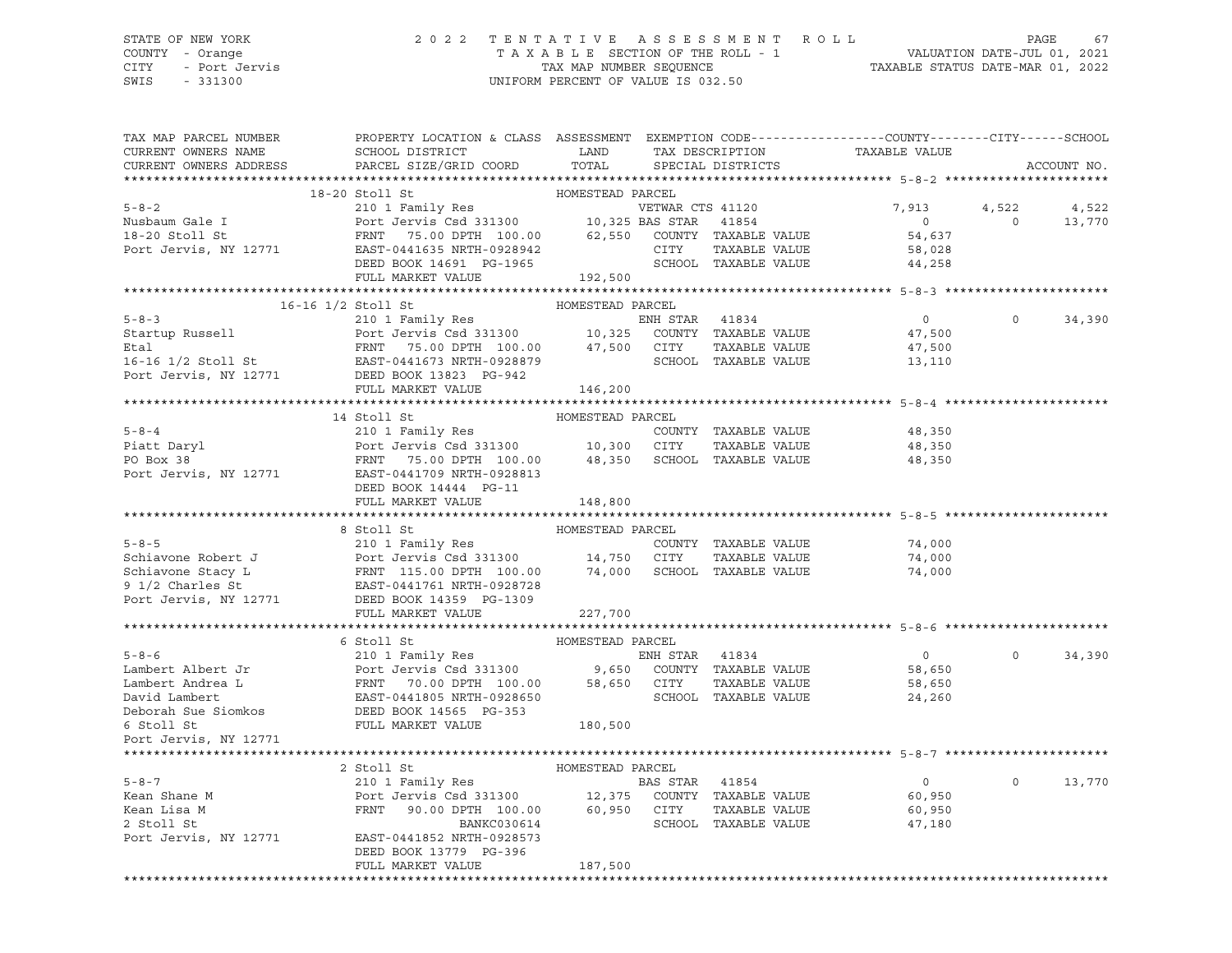## STATE OF NEW YORK 2 0 2 2 T E N T A T I V E A S S E S S M E N T R O L L PAGE 68 COUNTY - Orange T A X A B L E SECTION OF THE ROLL - 1 VALUATION DATE-JUL 01, 2021 CITY - Port Jervis TAX MAP NUMBER SEQUENCE TAXABLE STATUS DATE-MAR 01, 2022

| TAX MAP PARCEL NUMBER                                                                                                                                                                                                                                    | PROPERTY LOCATION & CLASS ASSESSMENT EXEMPTION CODE---------------COUNTY-------CITY------SCHOOL |                             |                                                    |                                                              |                   |        |
|----------------------------------------------------------------------------------------------------------------------------------------------------------------------------------------------------------------------------------------------------------|-------------------------------------------------------------------------------------------------|-----------------------------|----------------------------------------------------|--------------------------------------------------------------|-------------------|--------|
| 3-8-8<br>210 1 Family Res<br>210 1 Family Res<br>210 1 Family Res<br>210 1 Family Res<br>210 1 Family Res<br>210 1 Family Res<br>210 24 Farnum St<br>210 24 Farnum St<br>210 21 Family Res<br>210 21 Family Res<br>24 Farnum St<br>21,450<br>24 Farnum S | DEED BOOK 13762 PG-1708<br>FULL MARKET VALUE                                                    | 158,300                     |                                                    |                                                              |                   |        |
| 5-8-9<br>Examples 210 1 Family Res<br>Richards Randall<br>Port Jervis Csd 331300<br>Port Jervis Csd 331300<br>FRNT 66.00 DPTH 88.00<br>FRNT 66.00 DPTH 88.00<br>ST,200<br>SCHOOL TAXABLE VALUE<br>FRNT 66.00 DPTH 88.00<br>ST,200<br>SCHOOL TAXABLE      | 22 Farnum St<br>DEED BOOK 13525 PG-1958<br>FULL MARKET VALUE                                    | HOMESTEAD PARCEL<br>176,000 |                                                    |                                                              |                   |        |
|                                                                                                                                                                                                                                                          | 20 Farnum St MOMESTEAD PARCEL<br>FULL MARKET VALUE                                              | 158,500                     |                                                    |                                                              | $\Omega$          | 13,770 |
|                                                                                                                                                                                                                                                          |                                                                                                 |                             |                                                    |                                                              |                   |        |
| 97 Hamilton St HOMESTEAD PARCEL<br>210 1 Family Res<br>Budd Mary Port Jervis Csd 331300 8,175 COUNTY TAXABLE VALUE<br>47 Hamilton St L185 186 Hamilton St 41,000 CITY TAXABLE VALUE<br>Port Jervis, NY 12771 FRNT 62.00 DPTH 92.00<br>PO                 | EAST-0441822 NRTH-0928465<br>DEED BOOK 3653 PG-00064                                            |                             | TAXABLE VALUE 41,000<br>SCHOOL TAXABLE VALUE 6,610 | $\overline{0}$<br>$\begin{array}{c} 0 \\ 41,000 \end{array}$ | $0 \qquad \qquad$ | 34,390 |
|                                                                                                                                                                                                                                                          | FULL MARKET VALUE                                                                               | 126,200                     |                                                    |                                                              |                   |        |
| 5-8-12 311 Res vac land COUNTY TAXABLE VALUE<br>Budd Mary Port Jervis Csd 331300 6,700 CITY TAXABLE VALUE<br>47 Hamilton St L 183 184 Hamilton St 6,700 SCHOOL TAXABLE VALUE<br>Port Jervis, NY 12771 FRNT 62.00 DPTH 96.00                              | 49 Hamilton St<br>EAST-0441789 NRTH-0928503<br>DEED BOOK 3653 PG-00064<br>FULL MARKET VALUE     | HOMESTEAD PARCEL<br>20,600  | COUNTY TAXABLE VALUE<br>TAXABLE VALUE 6,700        | 6,700<br>6,700                                               |                   |        |
|                                                                                                                                                                                                                                                          |                                                                                                 |                             |                                                    |                                                              |                   |        |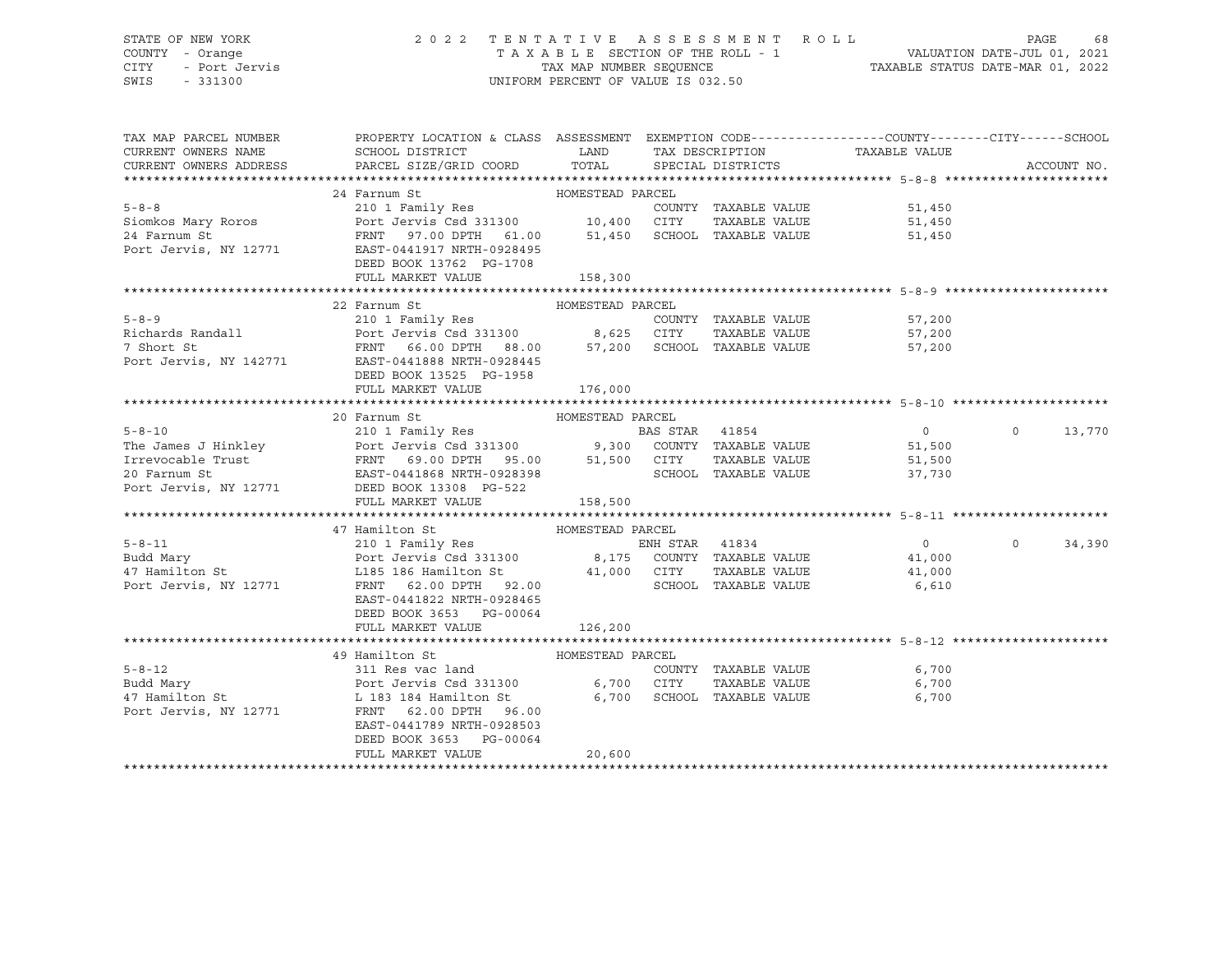### STATE OF NEW YORK 2 0 2 2 T E N T A T I V E A S S E S S M E N T R O L L PAGE 69 COUNTY - Orange T A X A B L E SECTION OF THE ROLL - 1 VALUATION DATE-JUL 01, 2021 CITY - Port Jervis TAX MAP NUMBER SEQUENCE TAXABLE STATUS DATE-MAR 01, 2022

| TAX MAP PARCEL NUMBER                                                                                                                                                                                                                  | PROPERTY LOCATION & CLASS ASSESSMENT EXEMPTION CODE----------------COUNTY-------CITY------SCHOOL |                  |                             |                      |                                            |                |             |
|----------------------------------------------------------------------------------------------------------------------------------------------------------------------------------------------------------------------------------------|--------------------------------------------------------------------------------------------------|------------------|-----------------------------|----------------------|--------------------------------------------|----------------|-------------|
| CURRENT OWNERS NAME                                                                                                                                                                                                                    |                                                                                                  |                  |                             |                      |                                            |                |             |
| CURRENT OWNERS ADDRESS                                                                                                                                                                                                                 |                                                                                                  |                  |                             |                      | TAX DESCRIPTION TAXABLE VALUE              |                | ACCOUNT NO. |
|                                                                                                                                                                                                                                        |                                                                                                  |                  |                             |                      |                                            |                |             |
|                                                                                                                                                                                                                                        | HOMESTEAD PARCEL<br>51 Hamilton St                                                               |                  |                             |                      |                                            |                |             |
| 910 1 Family Res<br>Marrero Lauren E 210 1 Family Res<br>Port Jervis Csd 331300 7,700 COUNTY TAXABLE VALUE<br>FRIT 56.00 DPTH 99.00 70,900 CITY TAXABLE VALUE<br>Port Jervis, NY 12771 EAST-0441759 NRTH-0928543 SCHOOL TAXABLE VALUE  |                                                                                                  |                  |                             |                      | $\overline{0}$                             | $\Omega$       | 13,770      |
|                                                                                                                                                                                                                                        |                                                                                                  |                  |                             |                      | 70,900                                     |                |             |
|                                                                                                                                                                                                                                        |                                                                                                  |                  |                             |                      | TAXABLE VALUE 70,900                       |                |             |
|                                                                                                                                                                                                                                        |                                                                                                  |                  |                             |                      | SCHOOL TAXABLE VALUE<br>57,130             |                |             |
|                                                                                                                                                                                                                                        | DEED BOOK 13425 PG-1222                                                                          |                  |                             |                      |                                            |                |             |
|                                                                                                                                                                                                                                        | FULL MARKET VALUE                                                                                | 218,200          |                             |                      |                                            |                |             |
|                                                                                                                                                                                                                                        |                                                                                                  |                  |                             |                      |                                            |                |             |
|                                                                                                                                                                                                                                        | HOMESTEAD PARCEL<br>53 Hamilton St                                                               |                  |                             |                      |                                            |                |             |
| $5 - 8 - 14$                                                                                                                                                                                                                           |                                                                                                  |                  |                             |                      |                                            |                |             |
| Johnson Marion                                                                                                                                                                                                                         |                                                                                                  |                  |                             |                      |                                            |                |             |
|                                                                                                                                                                                                                                        |                                                                                                  |                  |                             |                      |                                            |                |             |
|                                                                                                                                                                                                                                        |                                                                                                  |                  |                             |                      |                                            |                |             |
|                                                                                                                                                                                                                                        |                                                                                                  |                  |                             |                      |                                            |                |             |
| C/o Karen at Spano Law FRNT 75.00 DPTH 100.00 52,200 SCHOOL TAXABLE VALUE 52,200<br>6-8 Hammond St EAST-0441726 NRTH-0928592<br>PO Box 3136 DEED BOOK 13284 PG-1513<br>Port Jervis, NY 12771 FULL MARKET VALUE 160,600                 |                                                                                                  |                  |                             |                      |                                            |                |             |
|                                                                                                                                                                                                                                        |                                                                                                  |                  |                             |                      |                                            |                |             |
|                                                                                                                                                                                                                                        | 59 Hamilton St                                                                                   |                  |                             |                      |                                            |                |             |
| $5 - 8 - 15$                                                                                                                                                                                                                           |                                                                                                  |                  |                             |                      | COUNTY TAXABLE VALUE 48,950                |                |             |
|                                                                                                                                                                                                                                        |                                                                                                  |                  |                             |                      | TAXABLE VALUE 48,950                       |                |             |
| Landin Carlos<br>59 Hamilton St<br>Port Jervis Csd 331300<br>FRNT 75.00 DPTH 100.00 48,950 SCHOOL TAXABLE VALUE<br>Port Jervis, NY 12771 EAST-0441686 NRTH-0928658                                                                     |                                                                                                  |                  |                             |                      | 48,950                                     |                |             |
|                                                                                                                                                                                                                                        |                                                                                                  |                  |                             |                      |                                            |                |             |
|                                                                                                                                                                                                                                        | DEED BOOK 14317 PG-943                                                                           |                  |                             |                      |                                            |                |             |
|                                                                                                                                                                                                                                        | FULL MARKET VALUE                                                                                | 150,600          |                             |                      |                                            |                |             |
|                                                                                                                                                                                                                                        |                                                                                                  |                  |                             |                      |                                            |                |             |
|                                                                                                                                                                                                                                        | 63 Hamilton St MOMESTEAD PARCEL                                                                  |                  |                             |                      |                                            |                |             |
|                                                                                                                                                                                                                                        |                                                                                                  |                  |                             |                      | VETWAR CTS 41120 7,913<br>BAS STAR 41854 0 | 4,522          | 4,522       |
|                                                                                                                                                                                                                                        |                                                                                                  |                  |                             |                      |                                            | $\overline{0}$ | 13,770      |
|                                                                                                                                                                                                                                        |                                                                                                  |                  |                             |                      |                                            |                |             |
|                                                                                                                                                                                                                                        |                                                                                                  |                  |                             |                      |                                            |                |             |
| 310 1 Family Res<br>Masker Bruce Port Jervis Csd 331300 13,750 BAS STAR 41854 0<br>Masker Pauline FRNT 100.00 DPTH 100.00 56,000 COUNTY TAXABLE VALUE 48,087<br>FORT JERNY 100.00 DPTH 100.00 56,000 COUNTY TAXABLE VALUE 48,087<br>Po |                                                                                                  |                  |                             |                      |                                            |                |             |
|                                                                                                                                                                                                                                        | FULL MARKET VALUE                                                                                | 172,300          |                             |                      |                                            |                |             |
|                                                                                                                                                                                                                                        | 65 Hamilton St                                                                                   |                  |                             |                      |                                            |                |             |
|                                                                                                                                                                                                                                        |                                                                                                  | HOMESTEAD PARCEL |                             | COUNTY TAXABLE VALUE | 52,500                                     |                |             |
|                                                                                                                                                                                                                                        |                                                                                                  |                  |                             |                      | TAXABLE VALUE 52,500                       |                |             |
| 65 Hamilton St                                                                                                                                                                                                                         | 99999                                                                                            |                  | 52,500 SCHOOL TAXABLE VALUE |                      | 52,500                                     |                |             |
| Port Jervis, NY 12771                                                                                                                                                                                                                  | $\mathcal{C}$                                                                                    |                  |                             |                      |                                            |                |             |
|                                                                                                                                                                                                                                        | FRNT<br>75.00 DPTH 100.00                                                                        |                  |                             |                      |                                            |                |             |
|                                                                                                                                                                                                                                        | BANKN140687                                                                                      |                  |                             |                      |                                            |                |             |
|                                                                                                                                                                                                                                        | EAST-0441601 NRTH-0928810                                                                        |                  |                             |                      |                                            |                |             |
|                                                                                                                                                                                                                                        | DEED BOOK 13978 PG-1595                                                                          |                  |                             |                      |                                            |                |             |
|                                                                                                                                                                                                                                        | FULL MARKET VALUE                                                                                | 161,500          |                             |                      |                                            |                |             |
|                                                                                                                                                                                                                                        |                                                                                                  |                  |                             |                      |                                            |                |             |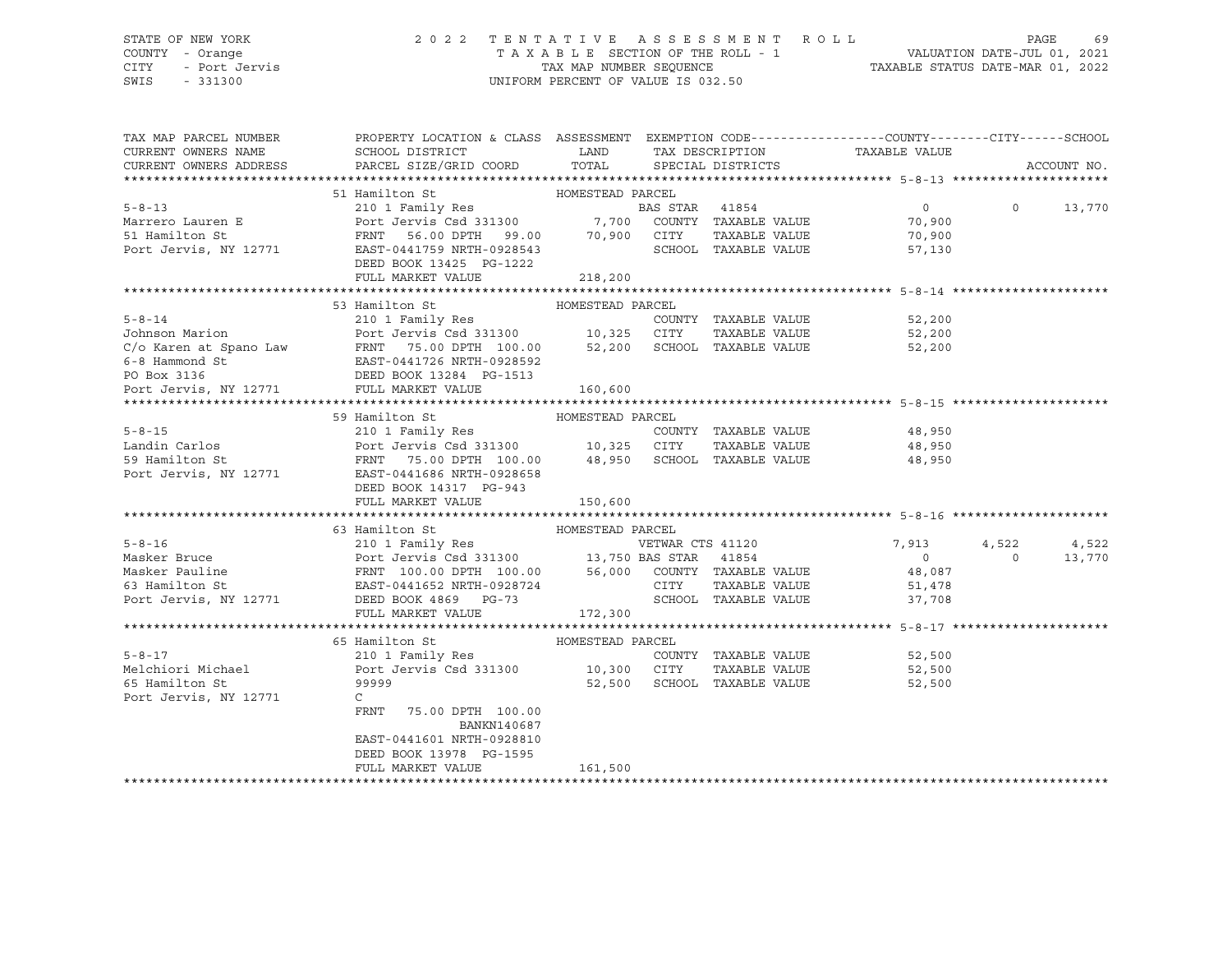### STATE OF NEW YORK 2 0 2 2 T E N T A T I V E A S S E S S M E N T R O L L PAGE 70 COUNTY - Orange T A X A B L E SECTION OF THE ROLL - 1 VALUATION DATE-JUL 01, 2021 CITY - Port Jervis TAX MAP NUMBER SEQUENCE TAXABLE STATUS DATE-MAR 01, 2022

SWIS - 331300 UNIFORM PERCENT OF VALUE IS 032.50

| TAX MAP PARCEL NUMBER<br>CURRENT OWNERS NAME                                                                                                                                                                                                 | PROPERTY LOCATION & CLASS ASSESSMENT EXEMPTION CODE---------------COUNTY-------CITY------SCHOOL<br>SCHOOL DISTRICT                                                                                       | LAND             |                | TAX DESCRIPTION      | TAXABLE VALUE      |                   |             |
|----------------------------------------------------------------------------------------------------------------------------------------------------------------------------------------------------------------------------------------------|----------------------------------------------------------------------------------------------------------------------------------------------------------------------------------------------------------|------------------|----------------|----------------------|--------------------|-------------------|-------------|
| CURRENT OWNERS ADDRESS                                                                                                                                                                                                                       | PARCEL SIZE/GRID COORD                                                                                                                                                                                   | TOTAL            |                | SPECIAL DISTRICTS    |                    |                   | ACCOUNT NO. |
| **************************                                                                                                                                                                                                                   |                                                                                                                                                                                                          |                  |                |                      |                    |                   |             |
|                                                                                                                                                                                                                                              | 67 Hamilton St                                                                                                                                                                                           | HOMESTEAD PARCEL |                |                      |                    |                   |             |
| $5 - 8 - 18$                                                                                                                                                                                                                                 | 210 1 Family Res                                                                                                                                                                                         |                  | BAS STAR 41854 |                      | $\overline{0}$     | $\circ$           | 13,770      |
|                                                                                                                                                                                                                                              |                                                                                                                                                                                                          |                  |                |                      | $\overline{0}$     | 6,000             | $\circ$     |
|                                                                                                                                                                                                                                              |                                                                                                                                                                                                          |                  |                |                      | 90,000             |                   |             |
|                                                                                                                                                                                                                                              |                                                                                                                                                                                                          |                  |                |                      | 84,000             |                   |             |
| 9 BAS STAR 41854<br>9 Donofry Kathleen M Port Jervis Csd 331300<br>90,000 COUNTY TAXABLE VALUE<br>67 Hamilton St EAST-0441557 NRTH-0928884<br>90,000 COUNTY TAXABLE VALUE<br>90,000 COUNTY TAXABLE VALUE<br>90,000 COUNTY TAXABLE VALUE<br>9 |                                                                                                                                                                                                          |                  |                | SCHOOL TAXABLE VALUE | 76,230             |                   |             |
|                                                                                                                                                                                                                                              |                                                                                                                                                                                                          |                  |                |                      |                    |                   |             |
|                                                                                                                                                                                                                                              |                                                                                                                                                                                                          |                  |                |                      |                    |                   |             |
| $5 - 8 - 19$                                                                                                                                                                                                                                 | 71 Hamilton St                                                                                                                                                                                           | HOMESTEAD PARCEL |                |                      |                    |                   |             |
|                                                                                                                                                                                                                                              | 210 1 Family Res                                                                                                                                                                                         |                  |                | ENH STAR 41834       | $\overline{0}$     | $0 \qquad \qquad$ | 34,390      |
| Smith Elaine J                                                                                                                                                                                                                               | Port Jervis Csd 331300<br>FRNT 57.00 DPTH 100.00 57,350 COUNTY TAXABLE VALUE<br>FRNT 57.00 DPTH 100.00 57,350 CITY TAXABLE VALUE                                                                         |                  |                |                      | 57,350             |                   |             |
| 71 Hamilton St                                                                                                                                                                                                                               | BANKC130170                                                                                                                                                                                              |                  |                | SCHOOL TAXABLE VALUE | 57,350             |                   |             |
| Port Jervis, NY 12771                                                                                                                                                                                                                        | EAST-0441514 NRTH-0928956                                                                                                                                                                                |                  |                |                      | 22,960             |                   |             |
|                                                                                                                                                                                                                                              | DEED BOOK 12917 PG-261                                                                                                                                                                                   |                  |                |                      |                    |                   |             |
|                                                                                                                                                                                                                                              | FULL MARKET VALUE                                                                                                                                                                                        | 176,500          |                |                      |                    |                   |             |
|                                                                                                                                                                                                                                              |                                                                                                                                                                                                          |                  |                |                      |                    |                   |             |
|                                                                                                                                                                                                                                              | 73 Hamilton St                                                                                                                                                                                           | HOMESTEAD PARCEL |                |                      |                    |                   |             |
| $5 - 8 - 20$                                                                                                                                                                                                                                 | 210 1 Family Res                                                                                                                                                                                         |                  | BAS STAR 41854 |                      | $\overline{0}$     | $\Omega$          | 13,770      |
| Conklin Vickey L                                                                                                                                                                                                                             |                                                                                                                                                                                                          |                  |                |                      | 41,450             |                   |             |
| DeLeon Benjamin                                                                                                                                                                                                                              | Port Jerus Csd 331300 7,800 COUNTY TAXABLE VALUE<br>FRNT 55.00 DPTH 100.00 41,450 CITY TAXABLE VALUE<br>BANKC130170 SCHOOL TAXABLE VALUE                                                                 |                  |                |                      | 41,450             |                   |             |
| 73 Hamilton St                                                                                                                                                                                                                               |                                                                                                                                                                                                          |                  |                | SCHOOL TAXABLE VALUE | 27,680             |                   |             |
| Port Jervis, NY 12771                                                                                                                                                                                                                        | EAST-0441495 NRTH-0929005                                                                                                                                                                                |                  |                |                      |                    |                   |             |
|                                                                                                                                                                                                                                              | DEED BOOK 13470 PG-1924                                                                                                                                                                                  |                  |                |                      |                    |                   |             |
|                                                                                                                                                                                                                                              | FULL MARKET VALUE                                                                                                                                                                                        | 127,500          |                |                      |                    |                   |             |
|                                                                                                                                                                                                                                              |                                                                                                                                                                                                          |                  |                |                      |                    |                   |             |
|                                                                                                                                                                                                                                              | 21 Lincoln St                                                                                                                                                                                            | HOMESTEAD PARCEL |                |                      |                    |                   |             |
| $5 - 9 - 1$                                                                                                                                                                                                                                  | 210 1 Family Res                                                                                                                                                                                         |                  |                | COUNTY TAXABLE VALUE |                    |                   |             |
|                                                                                                                                                                                                                                              |                                                                                                                                                                                                          |                  |                | TAXABLE VALUE        | 105,000<br>105,000 |                   |             |
| EXECUTIVE AND MANUS ACOVERN PORT OF THE SERVICE OF THE SERVICE AND MANUS ACOVERN PORT OF THE SERVICE OF THE SAME PRINT CONSIDER THE SAME PRINT CONSIDER THE SAME PRINT CONSIDER THE SAME PRINT CONSIDER THE SAME PRINT CONSIDE               |                                                                                                                                                                                                          |                  |                |                      | 105,000            |                   |             |
|                                                                                                                                                                                                                                              |                                                                                                                                                                                                          |                  |                |                      |                    |                   |             |
| Panama City Beach, FL 32408 DEED BOOK 2677 PG-00076                                                                                                                                                                                          |                                                                                                                                                                                                          |                  |                |                      |                    |                   |             |
|                                                                                                                                                                                                                                              | FULL MARKET VALUE                                                                                                                                                                                        | 323,100          |                |                      |                    |                   |             |
|                                                                                                                                                                                                                                              |                                                                                                                                                                                                          |                  |                |                      |                    |                   |             |
|                                                                                                                                                                                                                                              | 7 Short St                                                                                                                                                                                               | HOMESTEAD PARCEL |                |                      |                    |                   |             |
| $5 - 9 - 2.2$                                                                                                                                                                                                                                |                                                                                                                                                                                                          |                  |                |                      | $\overline{0}$     | $\Omega$          | 13,770      |
| Richards Randall                                                                                                                                                                                                                             |                                                                                                                                                                                                          |                  |                |                      | 75,100             |                   |             |
|                                                                                                                                                                                                                                              |                                                                                                                                                                                                          |                  |                |                      | 75,100             |                   |             |
|                                                                                                                                                                                                                                              | 210 1 Family Res<br>Port Jervis Csd 331300 21,425 COUNTY TAXABLE VALUE<br>FRNT 162.00 DPTH 143.00 75,100 CITY TAXABLE VALUE<br>EAST-0441975 NRTH-0929070 SCHOOL TAXABLE VALUE<br>NEED POOK 11992 PC 1262 |                  |                |                      | 61,330             |                   |             |
|                                                                                                                                                                                                                                              |                                                                                                                                                                                                          |                  |                |                      |                    |                   |             |
|                                                                                                                                                                                                                                              | FULL MARKET VALUE                                                                                                                                                                                        | 231,100          |                |                      |                    |                   |             |
|                                                                                                                                                                                                                                              |                                                                                                                                                                                                          |                  |                |                      |                    |                   |             |
|                                                                                                                                                                                                                                              | HOMESTEAD PARCEL<br>3 Short St                                                                                                                                                                           |                  |                |                      |                    |                   |             |
| $5 - 9 - 3$                                                                                                                                                                                                                                  | 210 1 Family Res                                                                                                                                                                                         |                  |                | COUNTY TAXABLE VALUE | 62,700             |                   |             |
|                                                                                                                                                                                                                                              |                                                                                                                                                                                                          |                  |                |                      | 62,700<br>62,700   |                   |             |
| Kuczyra Carey A<br>3 Short St                                                                                                                                                                                                                |                                                                                                                                                                                                          |                  |                |                      | 62,700             |                   |             |
| 3 Short St                                                                                                                                                                                                                                   | BANKC130015                                                                                                                                                                                              |                  |                |                      |                    |                   |             |
| Port Jervis, NY 12771                                                                                                                                                                                                                        | EAST-0441866 NRTH-0929010                                                                                                                                                                                |                  |                |                      |                    |                   |             |
|                                                                                                                                                                                                                                              | DEED BOOK 15035 PG-233<br>FULL MARKET VALUE                                                                                                                                                              | 192,900          |                |                      |                    |                   |             |
|                                                                                                                                                                                                                                              |                                                                                                                                                                                                          |                  |                |                      |                    |                   |             |
|                                                                                                                                                                                                                                              |                                                                                                                                                                                                          |                  |                |                      |                    |                   |             |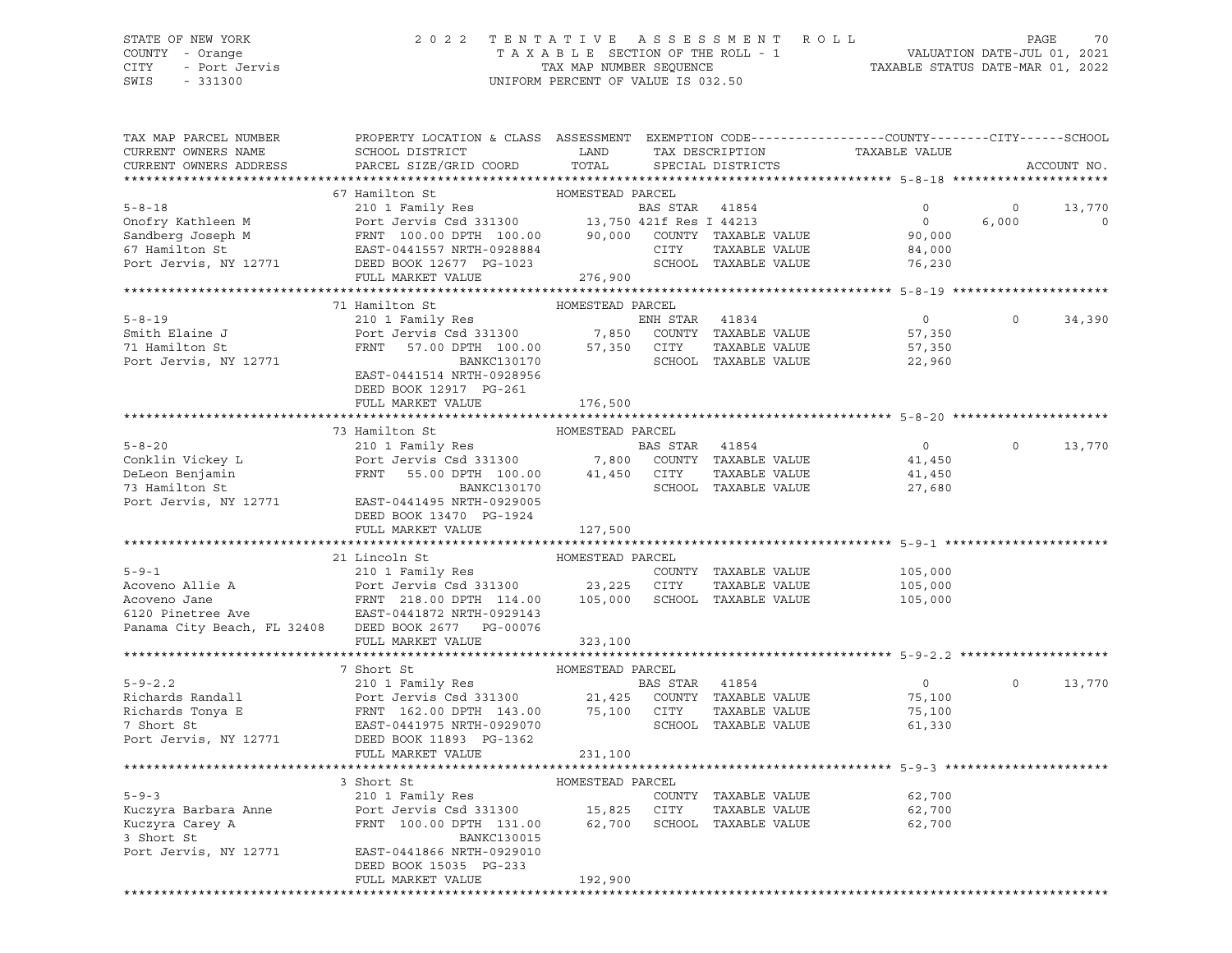## STATE OF NEW YORK 2 0 2 2 T E N T A T I V E A S S E S S M E N T R O L L PAGE 71 COUNTY - Orange T A X A B L E SECTION OF THE ROLL - 1 VALUATION DATE-JUL 01, 2021 CITY - Port Jervis TAX MAP NUMBER SEQUENCE TAXABLE STATUS DATE-MAR 01, 2022

|                                                                                                                                                                                                                                                                                                                                                                                                                                                                | TAX MAP PARCEL NUMBER THE PROPERTY LOCATION & CLASS ASSESSMENT EXEMPTION CODE--------------COUNTY-------CITY------SCHOOL |         |  |                                                                        |               | ACCOUNT NO. |
|----------------------------------------------------------------------------------------------------------------------------------------------------------------------------------------------------------------------------------------------------------------------------------------------------------------------------------------------------------------------------------------------------------------------------------------------------------------|--------------------------------------------------------------------------------------------------------------------------|---------|--|------------------------------------------------------------------------|---------------|-------------|
|                                                                                                                                                                                                                                                                                                                                                                                                                                                                |                                                                                                                          |         |  |                                                                        |               |             |
|                                                                                                                                                                                                                                                                                                                                                                                                                                                                |                                                                                                                          |         |  |                                                                        |               |             |
|                                                                                                                                                                                                                                                                                                                                                                                                                                                                |                                                                                                                          |         |  |                                                                        |               |             |
|                                                                                                                                                                                                                                                                                                                                                                                                                                                                |                                                                                                                          |         |  |                                                                        |               |             |
|                                                                                                                                                                                                                                                                                                                                                                                                                                                                |                                                                                                                          |         |  |                                                                        |               |             |
|                                                                                                                                                                                                                                                                                                                                                                                                                                                                |                                                                                                                          |         |  |                                                                        |               |             |
|                                                                                                                                                                                                                                                                                                                                                                                                                                                                |                                                                                                                          |         |  |                                                                        |               |             |
|                                                                                                                                                                                                                                                                                                                                                                                                                                                                | FULL MARKET VALUE                                                                                                        | 175,100 |  |                                                                        |               |             |
|                                                                                                                                                                                                                                                                                                                                                                                                                                                                |                                                                                                                          |         |  |                                                                        |               |             |
|                                                                                                                                                                                                                                                                                                                                                                                                                                                                |                                                                                                                          |         |  |                                                                        |               |             |
|                                                                                                                                                                                                                                                                                                                                                                                                                                                                |                                                                                                                          |         |  | $\overline{0}$                                                         | $0 \t 13,770$ |             |
|                                                                                                                                                                                                                                                                                                                                                                                                                                                                |                                                                                                                          |         |  |                                                                        |               |             |
|                                                                                                                                                                                                                                                                                                                                                                                                                                                                |                                                                                                                          |         |  |                                                                        |               |             |
|                                                                                                                                                                                                                                                                                                                                                                                                                                                                |                                                                                                                          |         |  |                                                                        |               |             |
|                                                                                                                                                                                                                                                                                                                                                                                                                                                                |                                                                                                                          |         |  |                                                                        |               |             |
|                                                                                                                                                                                                                                                                                                                                                                                                                                                                | FULL MARKET VALUE                                                                                                        | 300,000 |  |                                                                        |               |             |
|                                                                                                                                                                                                                                                                                                                                                                                                                                                                |                                                                                                                          |         |  |                                                                        |               |             |
|                                                                                                                                                                                                                                                                                                                                                                                                                                                                | HOMESTEAD PARCEL<br>30 Farnum St                                                                                         |         |  |                                                                        |               |             |
|                                                                                                                                                                                                                                                                                                                                                                                                                                                                |                                                                                                                          |         |  | COUNTY TAXABLE VALUE 37,500                                            |               |             |
|                                                                                                                                                                                                                                                                                                                                                                                                                                                                |                                                                                                                          |         |  | 15,400 CITY TAXABLE VALUE 37,500<br>37,500 SCHOOL TAXABLE VALUE 37,500 |               |             |
|                                                                                                                                                                                                                                                                                                                                                                                                                                                                |                                                                                                                          |         |  |                                                                        |               |             |
| 5-10-1<br>Arcos Richard<br>210 1 Family Res<br>Port Jervis Csd 331300<br>210 1 Family Res<br>Port Jervis Csd 331300<br>211 Change<br>211 Change<br>211 Change<br>211 Change<br>2131300<br>211 Change<br>2131300<br>2137,500 SCHOOL<br>27,500 SCHOOL<br>27,50                                                                                                                                                                                                   |                                                                                                                          |         |  |                                                                        |               |             |
|                                                                                                                                                                                                                                                                                                                                                                                                                                                                |                                                                                                                          |         |  |                                                                        |               |             |
|                                                                                                                                                                                                                                                                                                                                                                                                                                                                |                                                                                                                          |         |  |                                                                        |               |             |
|                                                                                                                                                                                                                                                                                                                                                                                                                                                                | FULL MARKET VALUE                                                                                                        | 115,400 |  |                                                                        |               |             |
|                                                                                                                                                                                                                                                                                                                                                                                                                                                                |                                                                                                                          |         |  |                                                                        |               |             |
|                                                                                                                                                                                                                                                                                                                                                                                                                                                                | 11 Stoll St MOMESTEAD PARCEL                                                                                             |         |  |                                                                        |               |             |
|                                                                                                                                                                                                                                                                                                                                                                                                                                                                |                                                                                                                          |         |  |                                                                        |               |             |
|                                                                                                                                                                                                                                                                                                                                                                                                                                                                |                                                                                                                          |         |  |                                                                        |               |             |
|                                                                                                                                                                                                                                                                                                                                                                                                                                                                |                                                                                                                          |         |  |                                                                        |               |             |
|                                                                                                                                                                                                                                                                                                                                                                                                                                                                |                                                                                                                          |         |  |                                                                        |               |             |
|                                                                                                                                                                                                                                                                                                                                                                                                                                                                | FULL MARKET VALUE                                                                                                        | 13,800  |  |                                                                        |               |             |
|                                                                                                                                                                                                                                                                                                                                                                                                                                                                |                                                                                                                          |         |  |                                                                        |               |             |
|                                                                                                                                                                                                                                                                                                                                                                                                                                                                | 9 Stoll St<br>HOMESTEAD PARCEL                                                                                           |         |  |                                                                        |               |             |
|                                                                                                                                                                                                                                                                                                                                                                                                                                                                |                                                                                                                          |         |  |                                                                        |               |             |
|                                                                                                                                                                                                                                                                                                                                                                                                                                                                |                                                                                                                          |         |  |                                                                        |               |             |
|                                                                                                                                                                                                                                                                                                                                                                                                                                                                |                                                                                                                          |         |  |                                                                        |               |             |
|                                                                                                                                                                                                                                                                                                                                                                                                                                                                |                                                                                                                          |         |  |                                                                        |               |             |
|                                                                                                                                                                                                                                                                                                                                                                                                                                                                |                                                                                                                          |         |  |                                                                        |               |             |
| $\begin{tabular}{lllllllllllll} \texttt{5-10-3} & \texttt{normB311 Res vac land} & \texttt{normB311 Res vac land} & \texttt{COMNTY} & \texttt{TAXABLE VALUE} & \texttt{5,650} \\ \texttt{Brunet John J} & \texttt{Port Jervis} & \texttt{S,650} & \texttt{CITY} & \texttt{TAXABLE VALUE} & \texttt{5,650} \\ \texttt{Vega Doris} & \texttt{FRTT} & \texttt{50.00 DPTH} & \texttt{100.00} & \texttt{5,650} & \texttt{CITY} & \texttt{TAXABLE VALUE} & \texttt{$ | FULL MARKET VALUE                                                                                                        | 17,400  |  |                                                                        |               |             |
|                                                                                                                                                                                                                                                                                                                                                                                                                                                                |                                                                                                                          |         |  |                                                                        |               |             |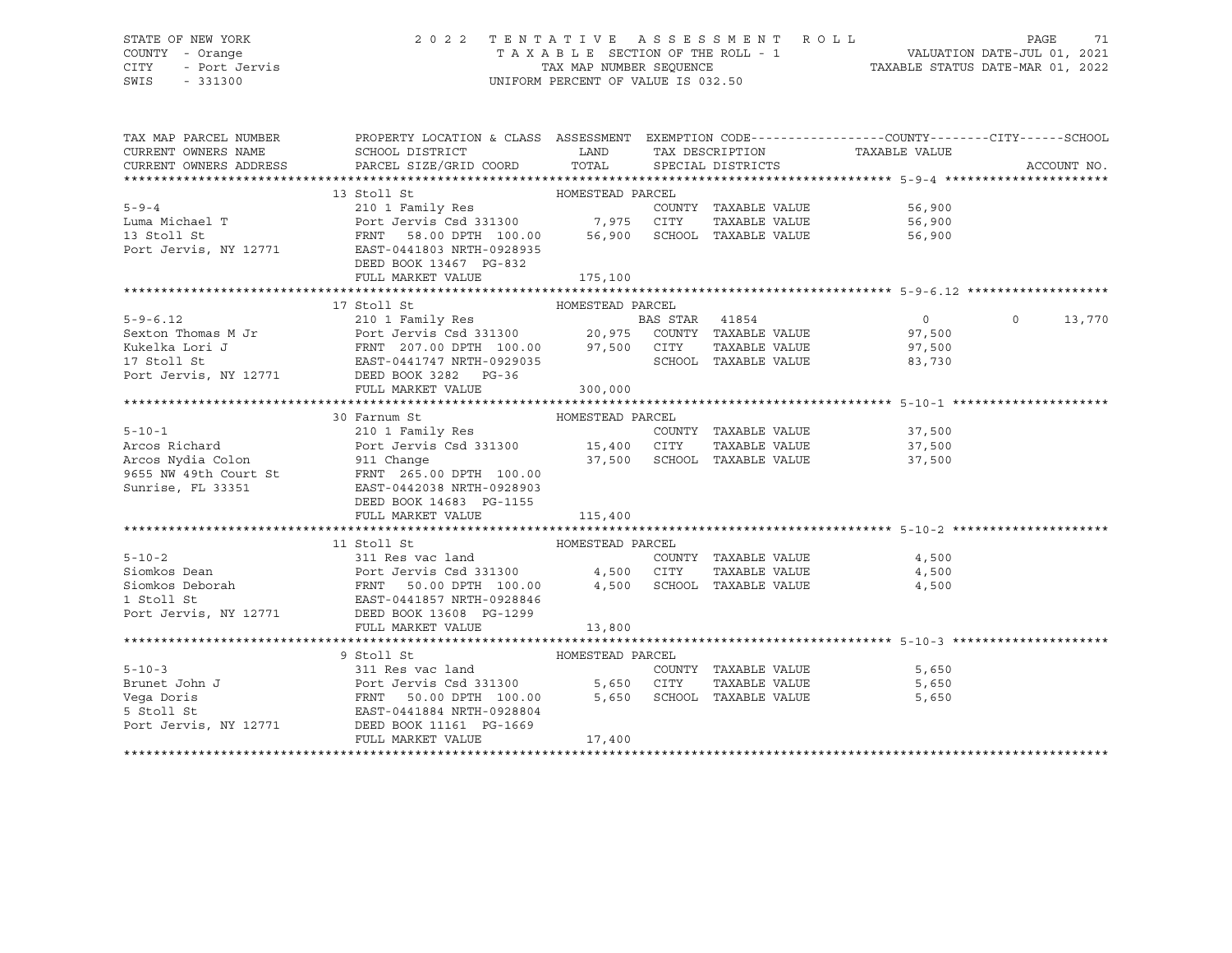### STATE OF NEW YORK 2 0 2 2 T E N T A T I V E A S S E S S M E N T R O L L PAGE 72 COUNTY - Orange T A X A B L E SECTION OF THE ROLL - 1 VALUATION DATE-JUL 01, 2021 CITY - Port Jervis TAX MAP NUMBER SEQUENCE TAXABLE STATUS DATE-MAR 01, 2022

| CURRENT OWNERS NAME<br>SCHOOL DISTRICT                                                                                                                                                                                                                   |                    |
|----------------------------------------------------------------------------------------------------------------------------------------------------------------------------------------------------------------------------------------------------------|--------------------|
| LAND TAX DESCRIPTION TAXABLE VALUE<br>COORD TOTAL SPECIAL DISTRICTS<br>CURRENT OWNERS ADDRESS<br>PARCEL SIZE/GRID COORD<br>TOTAL SPECIAL DISTRICTS                                                                                                       | ACCOUNT NO.        |
|                                                                                                                                                                                                                                                          |                    |
| 5-10-4<br>5-10-4<br>210 1 Family Res<br>Brunet John J<br>210 1 Family Res<br>210 1 Family Res<br>210 1 Family Res<br>210 1 Family Res<br>210 1 Family Res<br>210 1 Family Res<br>210 1 Family Res<br>210 1 Family Res<br>210 1 Family Res<br>210 1 Famil |                    |
|                                                                                                                                                                                                                                                          | $\circ$<br>$\circ$ |
|                                                                                                                                                                                                                                                          | $\Omega$<br>13,770 |
|                                                                                                                                                                                                                                                          |                    |
|                                                                                                                                                                                                                                                          |                    |
|                                                                                                                                                                                                                                                          |                    |
| 222,900<br>FULL MARKET VALUE                                                                                                                                                                                                                             |                    |
|                                                                                                                                                                                                                                                          |                    |
| 3 Stoll St<br>HOMESTEAD PARCEL                                                                                                                                                                                                                           |                    |
|                                                                                                                                                                                                                                                          |                    |
|                                                                                                                                                                                                                                                          |                    |
| 99999<br>FRNT<br>55,750 SCHOOL TAXABLE VALUE 55,750                                                                                                                                                                                                      |                    |
| Smith; Jackie L<br>3 Stoll St<br>Port Jervis, NY 12771<br>FRNT 75.00 DPTH 100.00                                                                                                                                                                         |                    |
| BANKC030385                                                                                                                                                                                                                                              |                    |
| EAST-0441954 NRTH-0928662                                                                                                                                                                                                                                |                    |
| DEED BOOK 14350 PG-1852                                                                                                                                                                                                                                  |                    |
| FULL MARKET VALUE<br>171,500                                                                                                                                                                                                                             |                    |
|                                                                                                                                                                                                                                                          |                    |
| HOMESTEAD PARCEL<br>1 Stoll St                                                                                                                                                                                                                           |                    |
| 5-10-6<br>54,050<br>210 1 Family Res BAS STAR 41854<br>210 1 Family Res BAS STAR 41854<br>8,300 COUNTY TAXABLE VALUE 54,050<br>$\overline{0}$                                                                                                            | $\Omega$<br>13,770 |
|                                                                                                                                                                                                                                                          |                    |
| Siomkos Deborah S<br>TRNT 93.00 DPTH 100.00 54,050 CITY<br>BANKC130170 SCHOOL BOOT<br>TAXABLE VALUE<br>54,050<br>SCHOOL TAXABLE VALUE 40,280                                                                                                             |                    |
|                                                                                                                                                                                                                                                          |                    |
| Port Jervis, NY 12771 EAST-0441984 NRTH-0928609                                                                                                                                                                                                          |                    |
| DEED BOOK 14099 PG-396                                                                                                                                                                                                                                   |                    |
| FULL MARKET VALUE<br>166, 300                                                                                                                                                                                                                            |                    |
|                                                                                                                                                                                                                                                          |                    |
| 26 Farnum St<br>HOMESTEAD PARCEL                                                                                                                                                                                                                         |                    |
|                                                                                                                                                                                                                                                          |                    |
|                                                                                                                                                                                                                                                          |                    |
| 5-10-7<br>Siomkos Constantine D<br>Siomkos Peborah<br>Siomkos Deborah<br>Siomkos Deborah<br>Siomkos Deborah<br>Siomkos Deborah<br>Siomkos Deborah<br>Siomkos Deborah<br>Siomkos Deborah<br>Siomkos Deborah<br>Siomkos Deborah<br>Siomkos Deborah<br>Siom |                    |
| Port Jervis, NY 12771 DEED BOOK 12945 PG-896                                                                                                                                                                                                             |                    |
|                                                                                                                                                                                                                                                          |                    |
| FULL MARKET VALUE<br>10,800                                                                                                                                                                                                                              |                    |
| 28 Farnum St                                                                                                                                                                                                                                             |                    |
| Farnum St                         HOMESTEAD PARCEL                             COUN<br>COUNTY TAXABLE VALUE 44,750<br>$5 - 10 - 8$                                                                                                                       |                    |
| Diaz Paulo<br>TAXABLE VALUE 44,750                                                                                                                                                                                                                       |                    |
| Port Jervis Csd 331300 14,200 CITY TAXABLE VALUE<br>FRNT 107.00 DPTH 114.00 44,750 SCHOOL TAXABLE VALUE<br>82 Canal St<br>44,750                                                                                                                         |                    |
| Port Jervis, NY 12771 EAST-0442015 NRTH-0928794                                                                                                                                                                                                          |                    |
| DEED BOOK 14800 PG-1636                                                                                                                                                                                                                                  |                    |
| 137,700<br>FULL MARKET VALUE                                                                                                                                                                                                                             |                    |
|                                                                                                                                                                                                                                                          |                    |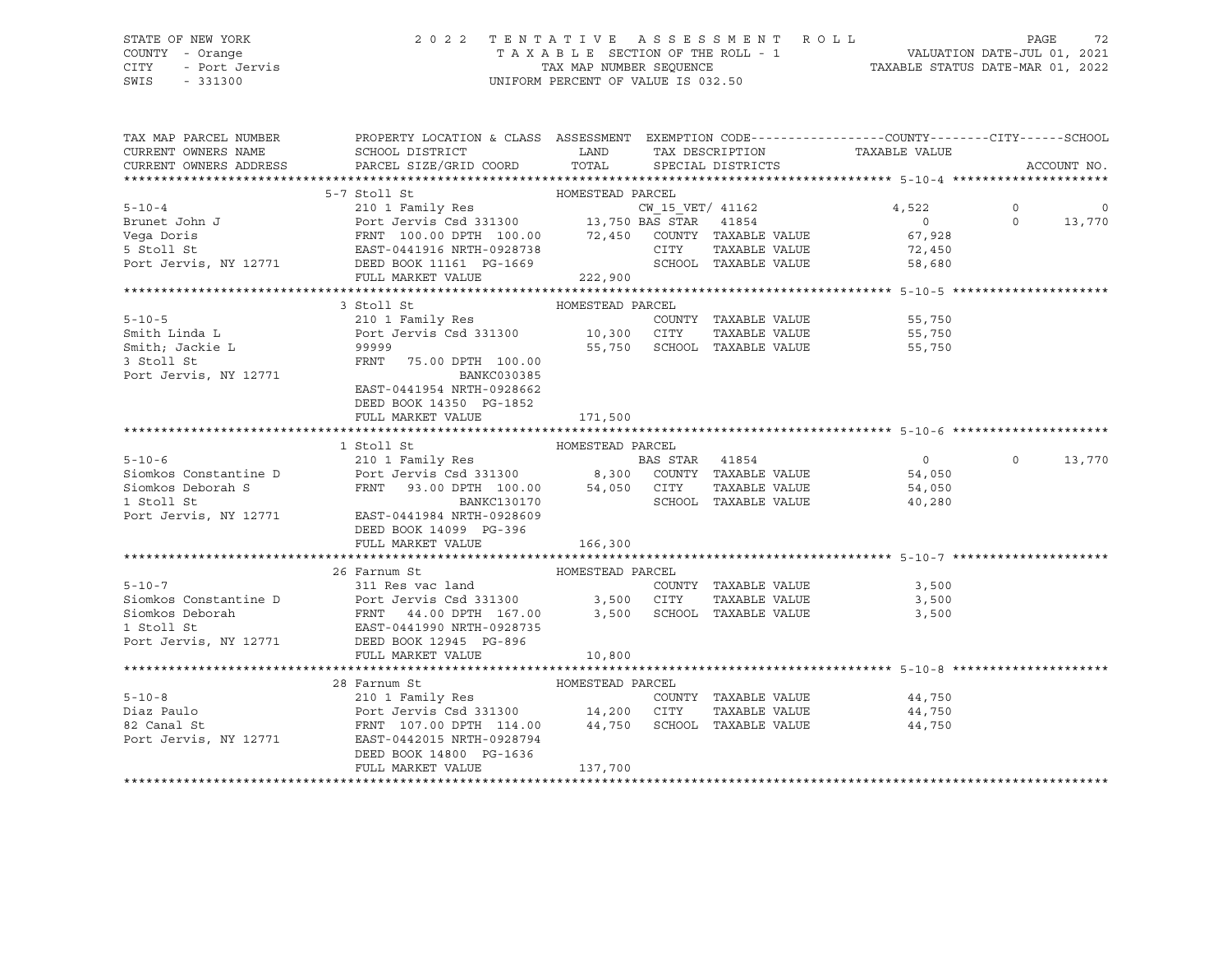| STATE OF NEW YORK<br>COUNTY - Orange<br>CITY - Port Jervis<br>SWIS - 331300 | 2022 TENTATIVE ASSESSMENT ROLL                                                                                                                                                                                                                                        | UNIFORM PERCENT OF VALUE IS 032.50 |                      | TENTATIVE ASSESSMENT ROLL PAGE 73<br>TAXABLE SECTION OF THE ROLL - 1 VALUATION DATE-JUL 01, 2021<br>TAX MAP NUMBER SEQUENCE TAXABLE STATUS DATE-MAR 01, 2022 |          |             |
|-----------------------------------------------------------------------------|-----------------------------------------------------------------------------------------------------------------------------------------------------------------------------------------------------------------------------------------------------------------------|------------------------------------|----------------------|--------------------------------------------------------------------------------------------------------------------------------------------------------------|----------|-------------|
|                                                                             | TAX MAP PARCEL NUMBER THE PROPERTY LOCATION & CLASS ASSESSMENT EXEMPTION CODE--------------COUNTY-------CUTY------SCHOOL                                                                                                                                              |                                    |                      |                                                                                                                                                              |          |             |
| CURRENT OWNERS NAME                                                         | ${\tt SCHOOD\,\, \, {\tt DISTRTCT}} {\small\quad \, {\tt LAND}} {\small\quad \, {\tt TAX\,\, \, {\tt DESCRIPTION}} {\small\quad \, {\tt TAXABLE\,\, VALUE}}$                                                                                                          |                                    |                      |                                                                                                                                                              |          |             |
| CURRENT OWNERS ADDRESS                                                      | PARCEL SIZE/GRID COORD                                                                                                                                                                                                                                                | TOTAL                              | SPECIAL DISTRICTS    |                                                                                                                                                              |          | ACCOUNT NO. |
|                                                                             | 80 Canal St                                                                                                                                                                                                                                                           | HOMESTEAD PARCEL                   |                      |                                                                                                                                                              |          |             |
| $5 - 10 - 9.12$                                                             | 210 1 Family Res                                                                                                                                                                                                                                                      |                                    | COUNTY TAXABLE VALUE | 88,425                                                                                                                                                       |          |             |
| Polanco Jose E                                                              | Port Jervis Csd 331300 14,700 CITY TAXABLE VALUE                                                                                                                                                                                                                      |                                    |                      | 88,425                                                                                                                                                       |          |             |
|                                                                             | FRNT 98.00 DPTH 118.00 88,425 SCHOOL TAXABLE VALUE                                                                                                                                                                                                                    |                                    |                      | 88,425                                                                                                                                                       |          |             |
| Polanco Delia I<br>PO Box 822                                               | BANKC030614                                                                                                                                                                                                                                                           |                                    |                      |                                                                                                                                                              |          |             |
|                                                                             | Port Jervis, NY 12771 EAST-0442112 NRTH-0928616                                                                                                                                                                                                                       |                                    |                      |                                                                                                                                                              |          |             |
|                                                                             | DEED BOOK 13194 PG-161                                                                                                                                                                                                                                                |                                    |                      |                                                                                                                                                              |          |             |
|                                                                             | FULL MARKET VALUE                                                                                                                                                                                                                                                     | 272,100                            |                      |                                                                                                                                                              |          |             |
|                                                                             |                                                                                                                                                                                                                                                                       |                                    |                      |                                                                                                                                                              |          |             |
|                                                                             | 82 Canal St                                                                                                                                                                                                                                                           | HOMESTEAD PARCEL                   |                      |                                                                                                                                                              |          |             |
| $5 - 10 - 9.22$                                                             | 210 1 Family Res                                                                                                                                                                                                                                                      |                                    | COUNTY TAXABLE VALUE | 88,000                                                                                                                                                       |          |             |
| Martinez Keliann<br>82 Canal St                                             | Port Jervis Csd 331300 10,325 CITY TAXABLE VALUE<br>FRNT 76.00 DPTH 131.00 88,000 SCHOOL TAXABLE VALUE                                                                                                                                                                |                                    |                      | 88,000                                                                                                                                                       |          |             |
|                                                                             |                                                                                                                                                                                                                                                                       |                                    |                      | 88,000                                                                                                                                                       |          |             |
| Port Jervis, NY 12771                                                       | BANKC020440                                                                                                                                                                                                                                                           |                                    |                      |                                                                                                                                                              |          |             |
|                                                                             | EAST-0442185 NRTH-0928705                                                                                                                                                                                                                                             |                                    |                      |                                                                                                                                                              |          |             |
|                                                                             | DEED BOOK 14344 PG-614                                                                                                                                                                                                                                                |                                    |                      |                                                                                                                                                              |          |             |
|                                                                             | FULL MARKET VALUE                                                                                                                                                                                                                                                     | 270,800                            |                      |                                                                                                                                                              |          |             |
|                                                                             |                                                                                                                                                                                                                                                                       |                                    |                      |                                                                                                                                                              |          |             |
|                                                                             | 84 Canal St<br>5-10-9.32<br>DeGroat Edward<br>210 1 Family Res<br>210 1 Family Res<br>210 1 Family Res<br>210 1 Family Res<br>210 1 Family Res<br>210 1 Family Res<br>210 1 Family Res<br>210 1 Family Res<br>210 1 Family Res<br>210 1 Family Res<br>210 1 Family Re | HOMESTEAD PARCEL                   |                      | $\overline{0}$                                                                                                                                               | $\circ$  | 34,390      |
|                                                                             |                                                                                                                                                                                                                                                                       |                                    |                      | 69,200                                                                                                                                                       |          |             |
|                                                                             |                                                                                                                                                                                                                                                                       |                                    |                      | 69,200                                                                                                                                                       |          |             |
|                                                                             |                                                                                                                                                                                                                                                                       |                                    |                      | 34,810                                                                                                                                                       |          |             |
|                                                                             | DEED BOOK 11200 PG-1206                                                                                                                                                                                                                                               |                                    |                      |                                                                                                                                                              |          |             |
|                                                                             | FULL MARKET VALUE                                                                                                                                                                                                                                                     | 212,900                            |                      |                                                                                                                                                              |          |             |
|                                                                             |                                                                                                                                                                                                                                                                       |                                    |                      |                                                                                                                                                              |          |             |
|                                                                             | 86 Canal St                                                                                                                                                                                                                                                           | HOMESTEAD PARCEL                   |                      |                                                                                                                                                              |          |             |
| $5 - 10 - 9.422$                                                            | 311 Res vac land                                                                                                                                                                                                                                                      |                                    | COUNTY TAXABLE VALUE | 15,000                                                                                                                                                       |          |             |
|                                                                             |                                                                                                                                                                                                                                                                       |                                    |                      | 15,000                                                                                                                                                       |          |             |
| b-10-2.322<br>DeGroat Edward<br>04 Canal St                                 |                                                                                                                                                                                                                                                                       |                                    |                      | 15,000                                                                                                                                                       |          |             |
| Port Jervis, NY 12771                                                       | Port Jervis Csd 331300 15,000 CITY TAXABLE VALUE<br>FRNT 99.00 DPTH 134.00 15,000 SCHOOL TAXABLE VALUE<br>EAST-0442215 NRTH-0928883                                                                                                                                   |                                    |                      |                                                                                                                                                              |          |             |
|                                                                             | DEED BOOK 14624 PG-1998                                                                                                                                                                                                                                               |                                    |                      |                                                                                                                                                              |          |             |
|                                                                             | FULL MARKET VALUE                                                                                                                                                                                                                                                     | 46,200                             |                      |                                                                                                                                                              |          |             |
|                                                                             |                                                                                                                                                                                                                                                                       |                                    |                      |                                                                                                                                                              |          |             |
|                                                                             | 78 Canal St                                                                                                                                                                                                                                                           | HOMESTEAD PARCEL                   |                      |                                                                                                                                                              |          |             |
| $5 - 10 - 10$                                                               | 210 1 Family Res 60 ENH STAR 41834                                                                                                                                                                                                                                    |                                    |                      | $\overline{0}$                                                                                                                                               | $\Omega$ | 34,390      |
| Laffler Karen L<br>78 Canal St                                              | Port Jervis Csd 331300 6,900 COUNTY TAXABLE VALUE<br>FRNT 50.00 DPTH 99.00 55,000 CITY TAXABLE VALUE                                                                                                                                                                  |                                    |                      | 55,000                                                                                                                                                       |          |             |
| 78 Canal St                                                                 |                                                                                                                                                                                                                                                                       |                                    |                      | 55,000                                                                                                                                                       |          |             |
| Port Jervis, NY 12771                                                       | BANKC180381                                                                                                                                                                                                                                                           |                                    | SCHOOL TAXABLE VALUE | 20,610                                                                                                                                                       |          |             |
|                                                                             | EAST-0442085 NRTH-0928555                                                                                                                                                                                                                                             |                                    |                      |                                                                                                                                                              |          |             |
|                                                                             | DEED BOOK 11281 PG-1619<br>FULL MARKET VALUE                                                                                                                                                                                                                          | 169,200                            |                      |                                                                                                                                                              |          |             |
|                                                                             |                                                                                                                                                                                                                                                                       |                                    |                      |                                                                                                                                                              |          |             |

\*\*\*\*\*\*\*\*\*\*\*\*\*\*\*\*\*\*\*\*\*\*\*\*\*\*\*\*\*\*\*\*\*\*\*\*\*\*\*\*\*\*\*\*\*\*\*\*\*\*\*\*\*\*\*\*\*\*\*\*\*\*\*\*\*\*\*\*\*\*\*\*\*\*\*\*\*\*\*\*\*\*\*\*\*\*\*\*\*\*\*\*\*\*\*\*\*\*\*\*\*\*\*\*\*\*\*\*\*\*\*\*\*\*\*\*\*\*\*\*\*\*\*\*\*\*\*\*\*\*\*\*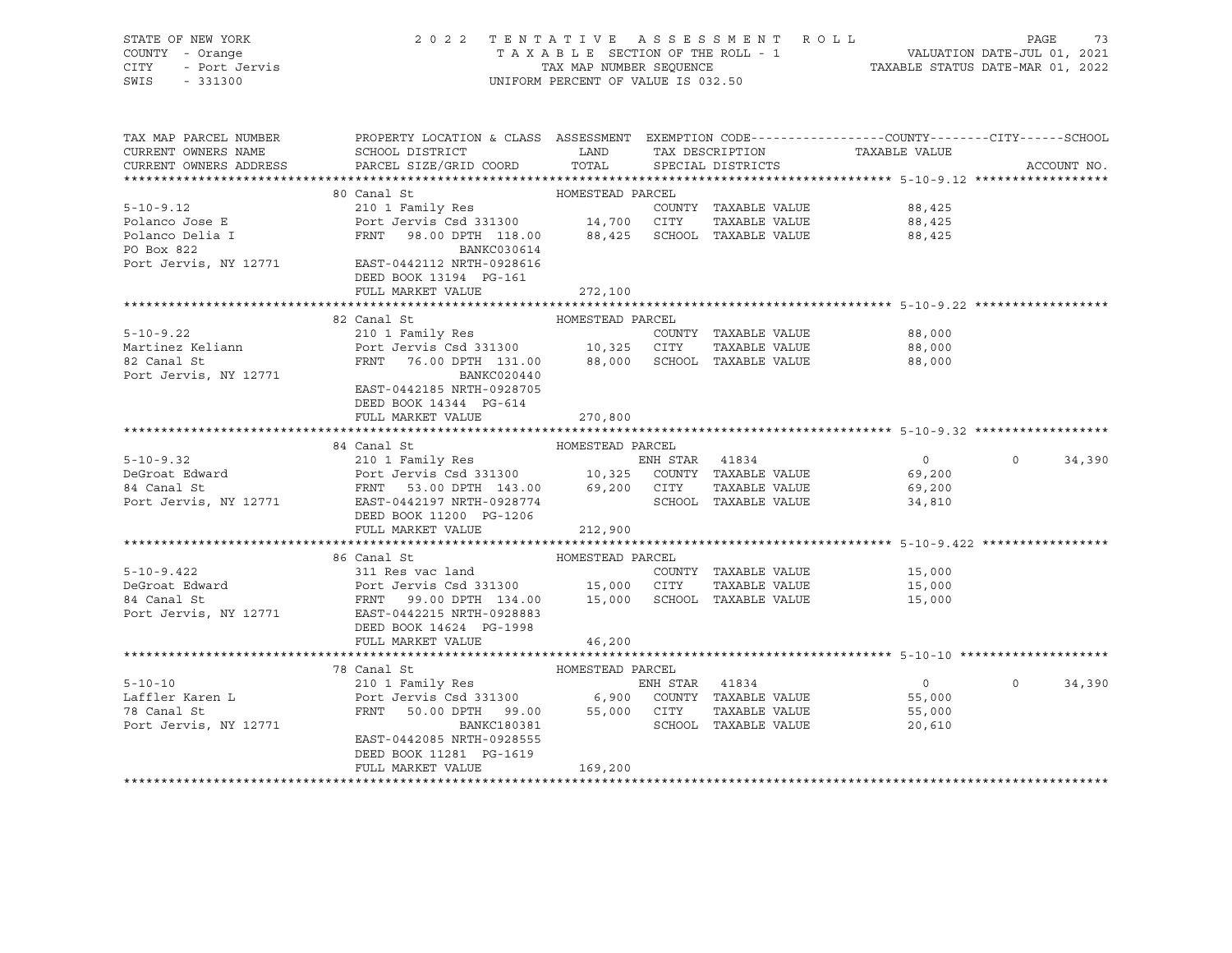| STATE OF NEW YORK<br>COUNTY - Orange<br>CITY - Port Jervis<br>SWIS - 331300 | 2022 TENTATIVE ASSESSMENT ROLL PAGE 74<br>TAXABLE SECTION OF THE ROLL - 1 VALUATION DATE-JUL 01, 2021<br>TAX MAP NUMBER SEQUENCE TAXABLE STATUS DATE-MAR 01, 2022                                                                                              | UNIFORM PERCENT OF VALUE IS 032.50 |                             |                  |                   |  |
|-----------------------------------------------------------------------------|----------------------------------------------------------------------------------------------------------------------------------------------------------------------------------------------------------------------------------------------------------------|------------------------------------|-----------------------------|------------------|-------------------|--|
| CURRENT OWNERS NAME                                                         | TAX MAP PARCEL NUMBER THE PROPERTY LOCATION & CLASS ASSESSMENT EXEMPTION CODE--------------COUNTY-------CITY------SCHOOL<br>SCHOOL DISTRICT TAND TAX DESCRIPTION                                                                                               |                                    |                             | TAXABLE VALUE    |                   |  |
|                                                                             | CURRENT OWNERS ADDRESS PARCEL SIZE/GRID COORD                                                                                                                                                                                                                  |                                    | TOTAL SPECIAL DISTRICTS     |                  | ACCOUNT NO.       |  |
|                                                                             |                                                                                                                                                                                                                                                                |                                    |                             |                  |                   |  |
|                                                                             | 25 Farnum St                                                                                                                                                                                                                                                   | HOMESTEAD PARCEL                   |                             |                  |                   |  |
|                                                                             |                                                                                                                                                                                                                                                                |                                    |                             | 41,250           |                   |  |
|                                                                             |                                                                                                                                                                                                                                                                |                                    |                             | 41,250           |                   |  |
|                                                                             |                                                                                                                                                                                                                                                                |                                    |                             | 41,250           |                   |  |
| Milford, PA 18337                                                           | BANKC130170                                                                                                                                                                                                                                                    |                                    |                             |                  |                   |  |
|                                                                             | EAST-0442066 NRTH-0928490<br>DEED BOOK 3329 PG-58                                                                                                                                                                                                              |                                    |                             |                  |                   |  |
|                                                                             | FULL MARKET VALUE                                                                                                                                                                                                                                              | 126,900                            |                             |                  |                   |  |
|                                                                             |                                                                                                                                                                                                                                                                |                                    |                             |                  |                   |  |
|                                                                             |                                                                                                                                                                                                                                                                |                                    |                             |                  |                   |  |
|                                                                             |                                                                                                                                                                                                                                                                |                                    |                             |                  |                   |  |
|                                                                             |                                                                                                                                                                                                                                                                |                                    |                             |                  |                   |  |
|                                                                             |                                                                                                                                                                                                                                                                |                                    |                             |                  |                   |  |
|                                                                             |                                                                                                                                                                                                                                                                |                                    |                             |                  |                   |  |
|                                                                             | 1.1.2<br>2.1.1.2<br>2.1.1 Ees vac land<br>2.11 Res vac land<br>2.11 Res vac land<br>2.11 Res vac land<br>2.11 Res vac land<br>2.11 COUNTY TAXABLE VALUE<br>2.1,150<br>2.11 Peenpack Trl<br>2.1,150<br>2.1,150<br>2.1,150<br>2.1,150<br>2.1,150<br>2.1,150<br>2 |                                    |                             |                  |                   |  |
|                                                                             | FULL MARKET VALUE                                                                                                                                                                                                                                              | 3,500                              |                             |                  |                   |  |
|                                                                             | 23 Farnum St                                                                                                                                                                                                                                                   | HOMESTEAD PARCEL                   |                             |                  |                   |  |
|                                                                             |                                                                                                                                                                                                                                                                |                                    |                             | 62,050           |                   |  |
|                                                                             |                                                                                                                                                                                                                                                                |                                    |                             | 62,050           |                   |  |
|                                                                             |                                                                                                                                                                                                                                                                |                                    |                             | 62,050           |                   |  |
|                                                                             | 330 3 Family Res<br>Van Horn Luke A<br>Van Horn Charlene<br>17 Peenpack Trl EAST-0442051 NRTH-0928461<br>Sparrowbush, NY 12780<br>DEED BOOK 13799 PG-1139                                                                                                      |                                    |                             |                  |                   |  |
|                                                                             |                                                                                                                                                                                                                                                                |                                    |                             |                  |                   |  |
|                                                                             | FULL MARKET VALUE                                                                                                                                                                                                                                              | 190,900                            |                             |                  |                   |  |
|                                                                             |                                                                                                                                                                                                                                                                |                                    |                             |                  |                   |  |
|                                                                             | 21 Farnum St                                                                                                                                                                                                                                                   | HOMESTEAD PARCEL                   |                             |                  |                   |  |
|                                                                             |                                                                                                                                                                                                                                                                |                                    |                             | 25,000           |                   |  |
|                                                                             | 5-10-13<br>Myers Michael 210 1 Family Res<br>Myers Michael Port Jervis Csd 331300 10,525 CITY TAXABLE VALUE<br>3 Cole St<br>Partial AR 2022 25,000 SCHOOL TAXABLE VALUE<br>25,000 SCHOOL TAXABLE VALUE                                                         |                                    | 25,000 SCHOOL TAXABLE VALUE | 25,000<br>25,000 |                   |  |
|                                                                             | Port Jervis, NY 12771 FRNT 75.00 DPTH 104.00                                                                                                                                                                                                                   |                                    |                             |                  |                   |  |
|                                                                             | EAST-0442022 NRTH-0928401                                                                                                                                                                                                                                      |                                    |                             |                  |                   |  |
|                                                                             | DEED BOOK 15135 PG-1266                                                                                                                                                                                                                                        |                                    |                             |                  |                   |  |
|                                                                             | FULL MARKET VALUE                                                                                                                                                                                                                                              | 76,900                             |                             |                  |                   |  |
|                                                                             |                                                                                                                                                                                                                                                                |                                    |                             |                  |                   |  |
|                                                                             | 19 Farnum St                                                                                                                                                                                                                                                   | HOMESTEAD PARCEL                   |                             |                  |                   |  |
|                                                                             |                                                                                                                                                                                                                                                                |                                    |                             | $\overline{0}$   | $\circ$<br>13,770 |  |
|                                                                             | 5-10-14<br>Mineau Carole J<br>210 1 Family Res<br>Port Jervis Csd 331300 6,900 COUNTY TAXABLE VALUE<br>19 Farnum St<br>Port Jervis, NY 12771 EAST-0441997 NRTH-092342<br>EAST-0441997 NRTH-092342<br>SCHOOL TAXABLE VALUE<br>SCHOOL TAXABLE VA                 |                                    |                             | 48,000           |                   |  |
|                                                                             |                                                                                                                                                                                                                                                                |                                    |                             | 48,000           |                   |  |
|                                                                             |                                                                                                                                                                                                                                                                |                                    |                             | 34,230           |                   |  |
|                                                                             | DEED BOOK 13184 PG-1<br>FULL MARKET VALUE                                                                                                                                                                                                                      | 147,700                            |                             |                  |                   |  |
|                                                                             |                                                                                                                                                                                                                                                                |                                    |                             |                  |                   |  |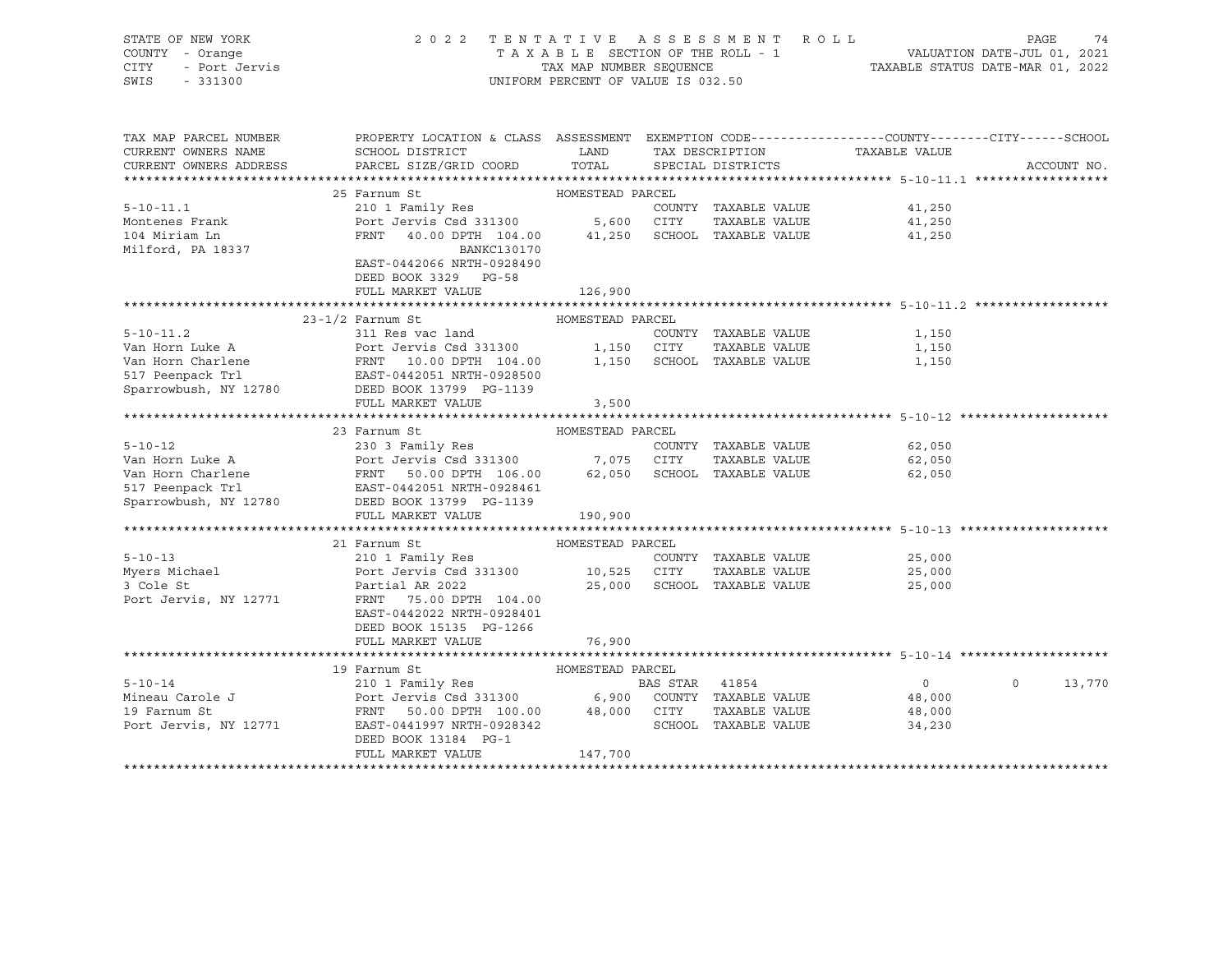| STATE OF NEW YORK<br>COUNTY - Orange<br><b>CITY</b><br>- Port Jervis<br>SWIS<br>$-331300$                                                                                                                                  | 2022 TENTATIVE ASSESSMENT ROLL                                                                         | UNIFORM PERCENT OF VALUE IS 032.50 |                |                            | T A X A B L E SECTION OF THE ROLL - 1<br>T A X A B L E SECTION OF THE ROLL - 1<br>TAXABLE STATUS DATE-JUL 01, 2022 | PAGE     | 75          |
|----------------------------------------------------------------------------------------------------------------------------------------------------------------------------------------------------------------------------|--------------------------------------------------------------------------------------------------------|------------------------------------|----------------|----------------------------|--------------------------------------------------------------------------------------------------------------------|----------|-------------|
| TAX MAP PARCEL NUMBER                                                                                                                                                                                                      | PROPERTY LOCATION & CLASS ASSESSMENT EXEMPTION CODE----------------COUNTY-------CITY------SCHOOL       |                                    |                |                            |                                                                                                                    |          |             |
| CURRENT OWNERS NAME                                                                                                                                                                                                        | <b>Example 12</b> LAND<br>SCHOOL DISTRICT                                                              |                                    |                | TAX DESCRIPTION            | TAXABLE VALUE                                                                                                      |          |             |
| CURRENT OWNERS ADDRESS                                                                                                                                                                                                     | PARCEL SIZE/GRID COORD                                                                                 | TOTAL                              |                | SPECIAL DISTRICTS          |                                                                                                                    |          | ACCOUNT NO. |
|                                                                                                                                                                                                                            | 37 Hamilton St                                                                                         | HOMESTEAD PARCEL                   |                |                            |                                                                                                                    |          |             |
| $5 - 10 - 15$                                                                                                                                                                                                              |                                                                                                        |                                    |                |                            | $0 \qquad \qquad$                                                                                                  | $\Omega$ | 34,390      |
| Smith Allen A                                                                                                                                                                                                              | 210 1 Family Res<br>Port Jervis Csd 331300 12,100 COUNTY TAXABLE VALUE                                 |                                    |                |                            | 45,500                                                                                                             |          |             |
| Smith Sharon J                                                                                                                                                                                                             | FRNT 110.00 DPTH 70.00 45,500 CITY                                                                     |                                    |                | TAXABLE VALUE              | 45,500                                                                                                             |          |             |
| 37 Hamilton St                                                                                                                                                                                                             | BANKC190289                                                                                            |                                    |                | SCHOOL TAXABLE VALUE       | 11,110                                                                                                             |          |             |
| Port Jervis, NY 12771                                                                                                                                                                                                      | EAST-0441973 NRTH-0928285<br>DEED BOOK 12874 PG-822                                                    |                                    |                |                            |                                                                                                                    |          |             |
|                                                                                                                                                                                                                            | FULL MARKET VALUE                                                                                      | 140,000                            |                |                            |                                                                                                                    |          |             |
|                                                                                                                                                                                                                            |                                                                                                        |                                    |                |                            |                                                                                                                    |          |             |
|                                                                                                                                                                                                                            | Portion of Farnum St                                                                                   | HOMESTEAD PARCEL                   |                |                            |                                                                                                                    |          |             |
| $5 - 10 - 18$                                                                                                                                                                                                              | 311 Res vac land                                                                                       |                                    |                | COUNTY TAXABLE VALUE       | 4,150                                                                                                              |          |             |
|                                                                                                                                                                                                                            |                                                                                                        |                                    |                | TAXABLE VALUE              | 4,150                                                                                                              |          |             |
|                                                                                                                                                                                                                            |                                                                                                        |                                    |                | 4,150 SCHOOL TAXABLE VALUE | 4,150                                                                                                              |          |             |
| Arcos Richard<br>Arcos Nydia Colon<br>Port Jervis Csd 331300 4,150 CITY<br>9655 NW 49th Court St<br>EAST-0442125 NRTH-0928800<br>PORT 131.00 DPTH 22.00 4,150 SCHOO!<br>9655 NW 49th Court St<br>EAST-0442125 NRTH-0928800 |                                                                                                        |                                    |                |                            |                                                                                                                    |          |             |
| Sunrise, FL 33351                                                                                                                                                                                                          | DEED BOOK 14683 PG-1155                                                                                |                                    |                |                            |                                                                                                                    |          |             |
|                                                                                                                                                                                                                            | FULL MARKET VALUE                                                                                      | 12,800                             |                |                            |                                                                                                                    |          |             |
|                                                                                                                                                                                                                            | 20 Robert St                                                                                           | HOMESTEAD PARCEL                   |                |                            |                                                                                                                    |          |             |
| $5 - 11 - 1$                                                                                                                                                                                                               | 210 1 Family Res                                                                                       |                                    | BAS STAR 41854 |                            | $\overline{0}$                                                                                                     | $\Omega$ | 13,770      |
| McDonald Susan M                                                                                                                                                                                                           | Port Jervis Csd 331300 14,200 COUNTY TAXABLE VALUE                                                     |                                    |                |                            | 70,000                                                                                                             |          |             |
| 20 Robert St                                                                                                                                                                                                               | FRNT 110.00 DPTH 157.00 70,000 CITY                                                                    |                                    |                | TAXABLE VALUE              | 70,000                                                                                                             |          |             |
| Port Jervis, NY 12771                                                                                                                                                                                                      | EAST-0442231 NRTH-0928504                                                                              |                                    |                | SCHOOL TAXABLE VALUE       | 56,230                                                                                                             |          |             |
|                                                                                                                                                                                                                            | DEED BOOK 3935 PG-114                                                                                  |                                    |                |                            |                                                                                                                    |          |             |
|                                                                                                                                                                                                                            | FULL MARKET VALUE                                                                                      | 215,400                            |                |                            |                                                                                                                    |          |             |
|                                                                                                                                                                                                                            |                                                                                                        |                                    |                |                            |                                                                                                                    |          |             |
|                                                                                                                                                                                                                            | 18 Robert St                                                                                           | HOMESTEAD PARCEL                   |                |                            |                                                                                                                    |          |             |
| $5 - 11 - 2$                                                                                                                                                                                                               | 210 1 Family Res                                                                                       |                                    | BAS STAR 41854 |                            | $\overline{0}$                                                                                                     | $\Omega$ | 13,770      |
| Kolstad John                                                                                                                                                                                                               | Port Jervis Csd 331300 12,200 COUNTY TAXABLE VALUE<br>FRNT 80.00 DPTH 150.00 51,650 CITY TAXABLE VALUE |                                    |                |                            | 51,650                                                                                                             |          |             |
| Kolstad Katherine                                                                                                                                                                                                          |                                                                                                        |                                    |                |                            | 51,650                                                                                                             |          |             |
| C/o James Casimiro BAST-0442284 NRTH-0928444                                                                                                                                                                               |                                                                                                        |                                    |                | SCHOOL TAXABLE VALUE       | 37,880                                                                                                             |          |             |
| PO Box 296                                                                                                                                                                                                                 | DEED BOOK 13784 PG-1969                                                                                |                                    |                |                            |                                                                                                                    |          |             |
| Matamoras, PA 18336                                                                                                                                                                                                        | FULL MARKET VALUE                                                                                      | 158,900                            |                |                            |                                                                                                                    |          |             |
|                                                                                                                                                                                                                            | 16 Robert St                                                                                           | HOMESTEAD PARCEL                   |                |                            |                                                                                                                    |          |             |
| $5 - 11 - 3$                                                                                                                                                                                                               | 210 1 Family Res                                                                                       |                                    | BAS STAR 41854 |                            | $\overline{0}$                                                                                                     | $\Omega$ | 13,770      |
|                                                                                                                                                                                                                            | Port Jervis Csd 331300 9,150 COUNTY TAXABLE VALUE                                                      |                                    |                |                            | 55,300                                                                                                             |          |             |
| Case Ryan<br>Case Donna<br>16 Robert St                                                                                                                                                                                    | 60.00 DPTH 150.00<br>FRNT                                                                              | 55,300 CITY                        |                | TAXABLE VALUE              | 55,300                                                                                                             |          |             |
|                                                                                                                                                                                                                            | BANKC170031                                                                                            |                                    |                | SCHOOL TAXABLE VALUE       | 41,530                                                                                                             |          |             |
| Port Jervis, NY 12771                                                                                                                                                                                                      | EAST-0442322 NRTH-0928407                                                                              |                                    |                |                            |                                                                                                                    |          |             |
|                                                                                                                                                                                                                            | DEED BOOK 12726 PG-1745                                                                                |                                    |                |                            |                                                                                                                    |          |             |
|                                                                                                                                                                                                                            | FULL MARKET VALUE                                                                                      | 170,200                            |                |                            |                                                                                                                    |          |             |

\*\*\*\*\*\*\*\*\*\*\*\*\*\*\*\*\*\*\*\*\*\*\*\*\*\*\*\*\*\*\*\*\*\*\*\*\*\*\*\*\*\*\*\*\*\*\*\*\*\*\*\*\*\*\*\*\*\*\*\*\*\*\*\*\*\*\*\*\*\*\*\*\*\*\*\*\*\*\*\*\*\*\*\*\*\*\*\*\*\*\*\*\*\*\*\*\*\*\*\*\*\*\*\*\*\*\*\*\*\*\*\*\*\*\*\*\*\*\*\*\*\*\*\*\*\*\*\*\*\*\*\*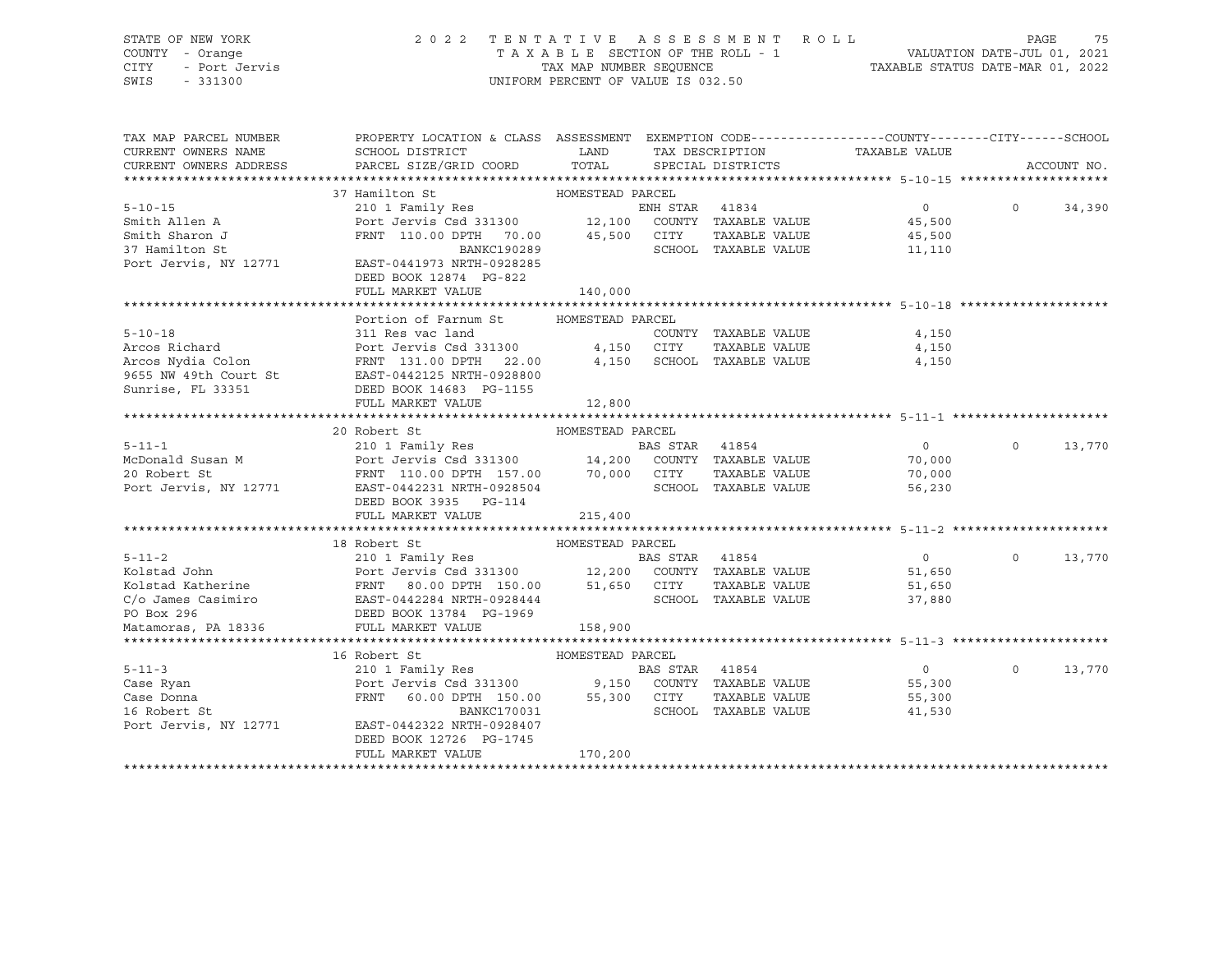## STATE OF NEW YORK 2 0 2 2 T E N T A T I V E A S S E S S M E N T R O L L PAGE 76 COUNTY - Orange T A X A B L E SECTION OF THE ROLL - 1 VALUATION DATE-JUL 01, 2021 CITY - Port Jervis TAX MAP NUMBER SEQUENCE TAXABLE STATUS DATE-MAR 01, 2022

| TAX MAP PARCEL NUMBER                | PROPERTY LOCATION & CLASS ASSESSMENT EXEMPTION CODE---------------COUNTY-------CITY------SCHOOL                                                                                                                                                                                                                                                                                                           |                      |                      |                                                          |          |             |
|--------------------------------------|-----------------------------------------------------------------------------------------------------------------------------------------------------------------------------------------------------------------------------------------------------------------------------------------------------------------------------------------------------------------------------------------------------------|----------------------|----------------------|----------------------------------------------------------|----------|-------------|
| CURRENT OWNERS NAME                  | SCHOOL DISTRICT                                                                                                                                                                                                                                                                                                                                                                                           | LAND                 |                      | TAX DESCRIPTION TAXABLE VALUE                            |          |             |
| CURRENT OWNERS ADDRESS               | PARCEL SIZE/GRID COORD TOTAL SPECIAL DISTRICTS                                                                                                                                                                                                                                                                                                                                                            |                      |                      |                                                          |          | ACCOUNT NO. |
|                                      |                                                                                                                                                                                                                                                                                                                                                                                                           |                      |                      |                                                          |          |             |
|                                      |                                                                                                                                                                                                                                                                                                                                                                                                           |                      |                      |                                                          |          |             |
|                                      |                                                                                                                                                                                                                                                                                                                                                                                                           |                      |                      | 13,188 7,536                                             |          | 7,536       |
|                                      |                                                                                                                                                                                                                                                                                                                                                                                                           |                      |                      | 26,376 15,072                                            |          | 15,072      |
|                                      |                                                                                                                                                                                                                                                                                                                                                                                                           |                      |                      | 45,436                                                   |          |             |
|                                      |                                                                                                                                                                                                                                                                                                                                                                                                           |                      |                      | TAXABLE VALUE 62,392                                     |          |             |
|                                      | $\begin{tabular}{lcccc} & & 14 \mbox{ Robert St} & & 14 \mbox{Robert St} & & 10 \mbox{MESTEAD PARCEL} \\ & 210 1 Family Res & & 9,150 VETOM CTS 41130 \\ \mbox{Quick are.} & 210 1 Family Res & & 9,150 VETDIS CTS 41130 \\ \mbox{Quick as.} & 210 1 Family Res & & 9,150 VETDIS CTS 41130 \\ \mbox{Quick as.} & 210 1 Family Res & & 9,150 VETDIS CTS 41140 \\ \mbox{Delta of 140} & 9,150 VETDIS CTS 4$ |                      | SCHOOL TAXABLE VALUE | 62,392                                                   |          |             |
|                                      | FULL MARKET VALUE                                                                                                                                                                                                                                                                                                                                                                                         | 261,500              |                      |                                                          |          |             |
|                                      |                                                                                                                                                                                                                                                                                                                                                                                                           |                      |                      |                                                          |          |             |
|                                      | 46 Glass St                                                                                                                                                                                                                                                                                                                                                                                               | HOMESTEAD PARCEL     |                      |                                                          |          |             |
|                                      |                                                                                                                                                                                                                                                                                                                                                                                                           |                      |                      |                                                          |          |             |
|                                      |                                                                                                                                                                                                                                                                                                                                                                                                           |                      |                      | COUNTY TAXABLE VALUE 11,850<br>CITY TAXABLE VALUE 11,850 |          |             |
|                                      |                                                                                                                                                                                                                                                                                                                                                                                                           |                      |                      | 71,850                                                   |          |             |
| Port Jervis, NY 12771                | EAST-0442440 NRTH-0928302                                                                                                                                                                                                                                                                                                                                                                                 |                      |                      |                                                          |          |             |
|                                      | DEED BOOK 12576 PG-4                                                                                                                                                                                                                                                                                                                                                                                      |                      |                      |                                                          |          |             |
|                                      | FULL MARKET VALUE                                                                                                                                                                                                                                                                                                                                                                                         | 221,100              |                      |                                                          |          |             |
|                                      |                                                                                                                                                                                                                                                                                                                                                                                                           |                      |                      |                                                          |          |             |
|                                      | 75 Canal St                                                                                                                                                                                                                                                                                                                                                                                               | NON-HOMESTEAD PARCEL |                      |                                                          |          |             |
| $5 - 12 - 1$                         | Canal St<br>411 Apartment                                                                                                                                                                                                                                                                                                                                                                                 |                      | COUNTY TAXABLE VALUE | 85,000                                                   |          |             |
| Gonzalez Rafael                      |                                                                                                                                                                                                                                                                                                                                                                                                           |                      |                      | TAXABLE VALUE 85,000                                     |          |             |
| 75 Canal St                          | FRNT 120.00 DPTH 179.00 85,000 SCHOOL TAXABLE VALUE                                                                                                                                                                                                                                                                                                                                                       |                      |                      | 85,000                                                   |          |             |
| Port Jervis, NY 12771                | BANKC160210                                                                                                                                                                                                                                                                                                                                                                                               |                      |                      |                                                          |          |             |
|                                      | EAST-0442177 NRTH-0928269                                                                                                                                                                                                                                                                                                                                                                                 |                      |                      |                                                          |          |             |
|                                      | DEED BOOK 5178 PG-104                                                                                                                                                                                                                                                                                                                                                                                     |                      |                      |                                                          |          |             |
|                                      | FULL MARKET VALUE                                                                                                                                                                                                                                                                                                                                                                                         | 261,500              |                      |                                                          |          |             |
|                                      |                                                                                                                                                                                                                                                                                                                                                                                                           |                      |                      |                                                          |          |             |
|                                      | HOMESTEAD PARCEL<br>44 Glass St                                                                                                                                                                                                                                                                                                                                                                           |                      |                      |                                                          |          |             |
| $5 - 12 - 2$                         | 210 1 Family Res                                                                                                                                                                                                                                                                                                                                                                                          |                      | COUNTY TAXABLE VALUE | 80,000                                                   |          |             |
|                                      |                                                                                                                                                                                                                                                                                                                                                                                                           |                      |                      | 80,000                                                   |          |             |
|                                      | 15,950 CITY 1AAADDE VADUE<br>Lynch Patricia (hristopher FRNT 109.00 DPTH 150.00 80,000 SCHOOL TAXABLE VALUE<br>RANKC190294                                                                                                                                                                                                                                                                                |                      |                      | 80,000                                                   |          |             |
|                                      |                                                                                                                                                                                                                                                                                                                                                                                                           |                      |                      |                                                          |          |             |
|                                      | Port Jervis, NY 12771 EAST-0442304 NRTH-0928193                                                                                                                                                                                                                                                                                                                                                           |                      |                      |                                                          |          |             |
|                                      | DEED BOOK 14964 PG-536                                                                                                                                                                                                                                                                                                                                                                                    |                      |                      |                                                          |          |             |
|                                      | FULL MARKET VALUE                                                                                                                                                                                                                                                                                                                                                                                         | 246,200              |                      |                                                          |          |             |
|                                      |                                                                                                                                                                                                                                                                                                                                                                                                           |                      |                      |                                                          |          |             |
|                                      | HOMESTEAD PARCEL<br>42 Glass St                                                                                                                                                                                                                                                                                                                                                                           |                      |                      |                                                          |          |             |
|                                      |                                                                                                                                                                                                                                                                                                                                                                                                           |                      |                      | $\overline{0}$                                           | $\Omega$ | 13,770      |
|                                      |                                                                                                                                                                                                                                                                                                                                                                                                           |                      |                      | 48,700                                                   |          |             |
|                                      |                                                                                                                                                                                                                                                                                                                                                                                                           |                      |                      | TAXABLE VALUE 48,700                                     |          |             |
| 42 Glass St<br>Port Jervis, NY 12771 | BANKN140687                                                                                                                                                                                                                                                                                                                                                                                               |                      | SCHOOL TAXABLE VALUE | 34,930                                                   |          |             |
|                                      | EAST-0442262 NRTH-0928120                                                                                                                                                                                                                                                                                                                                                                                 |                      |                      |                                                          |          |             |
|                                      | DEED BOOK 13039 PG-1570                                                                                                                                                                                                                                                                                                                                                                                   |                      |                      |                                                          |          |             |
|                                      | FULL MARKET VALUE                                                                                                                                                                                                                                                                                                                                                                                         | 149,800              |                      |                                                          |          |             |
|                                      |                                                                                                                                                                                                                                                                                                                                                                                                           |                      |                      |                                                          |          |             |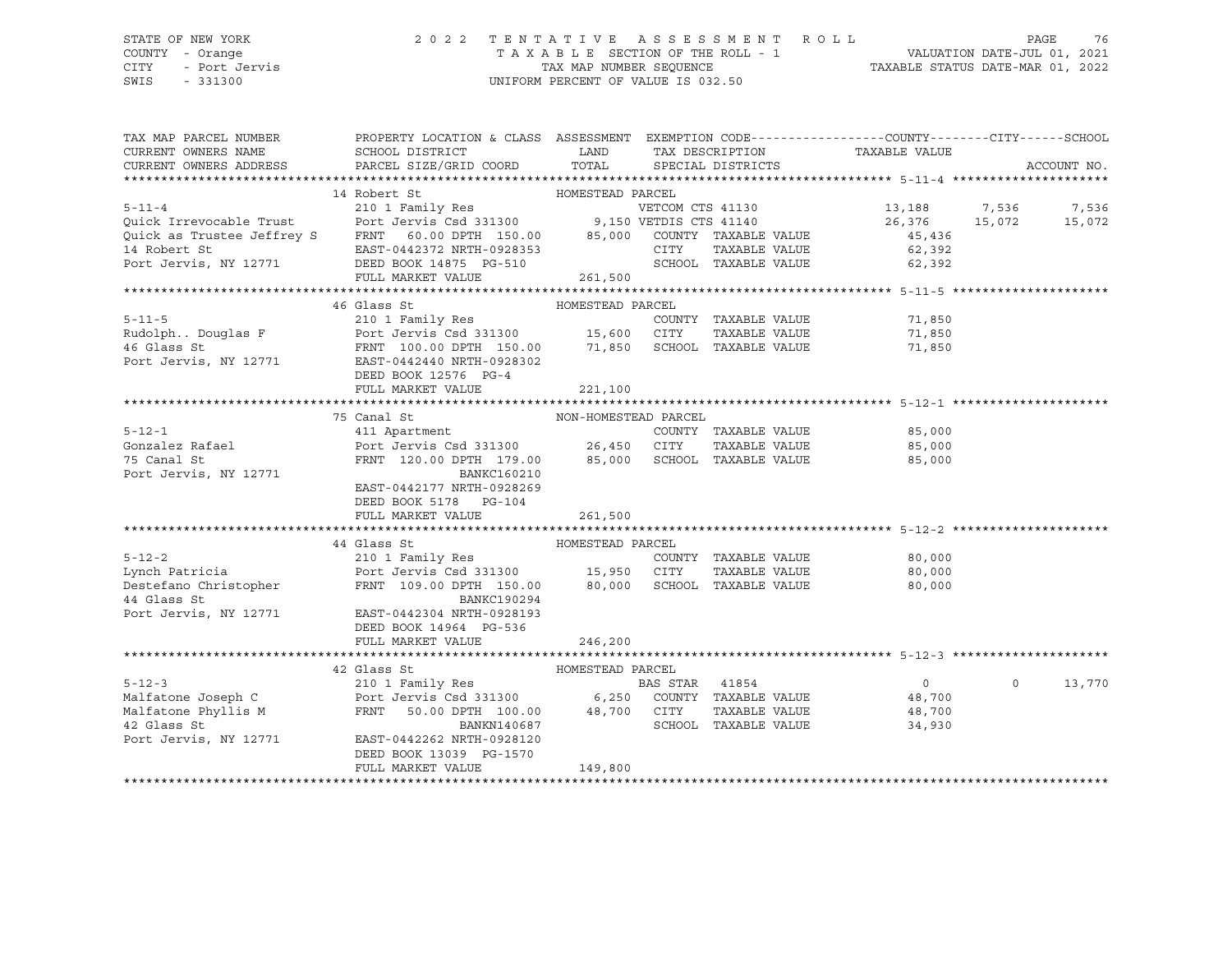STATE OF NEW YORK 2 0 2 2 T E N T A T I V E A S S E S S M E N T R O L L PAGE 77 COUNTY - Orange T A X A B L E SECTION OF THE ROLL - 1 VALUATION DATE-JUL 01, 2021 CITY - Port Jervis TAX MAP NUMBER SEQUENCE TAXABLE STATUS DATE-MAR 01, 2022 SWIS - 331300 UNIFORM PERCENT OF VALUE IS 032.50

| TAX MAP PARCEL NUMBER<br>CURRENT OWNERS NAME                                                                                                                      | PROPERTY LOCATION & CLASS ASSESSMENT EXEMPTION CODE----------------COUNTY-------CITY------SCHOOL<br>SCHOOL DISTRICT                | <b>EXAMPLE STATE STATE</b> | TAX DESCRIPTION             | TAXABLE VALUE        |          |             |
|-------------------------------------------------------------------------------------------------------------------------------------------------------------------|------------------------------------------------------------------------------------------------------------------------------------|----------------------------|-----------------------------|----------------------|----------|-------------|
| CURRENT OWNERS ADDRESS                                                                                                                                            | PARCEL SIZE/GRID COORD                                                                                                             | TOTAL                      | SPECIAL DISTRICTS           |                      |          | ACCOUNT NO. |
|                                                                                                                                                                   |                                                                                                                                    |                            |                             |                      |          |             |
|                                                                                                                                                                   |                                                                                                                                    |                            |                             | $\overline{0}$       | $\Omega$ | 13,770      |
|                                                                                                                                                                   |                                                                                                                                    |                            |                             | 46,750               |          |             |
| Bechtler Christy                                                                                                                                                  | FRNT 50.00 DPTH 100.00 46,750 CITY                                                                                                 |                            |                             | TAXABLE VALUE 46,750 |          |             |
| 40 Glass St                                                                                                                                                       | BANKC170030                                                                                                                        |                            | SCHOOL TAXABLE VALUE        | 32,980               |          |             |
| Port Jervis, NY 12771                                                                                                                                             | EAST-0442227 NRTH-0928085                                                                                                          |                            |                             |                      |          |             |
|                                                                                                                                                                   | DEED BOOK 12682 PG-1911                                                                                                            |                            |                             |                      |          |             |
|                                                                                                                                                                   | FULL MARKET VALUE                                                                                                                  | 143,800                    |                             |                      |          |             |
|                                                                                                                                                                   |                                                                                                                                    |                            |                             |                      |          |             |
|                                                                                                                                                                   | 38 Glass St                                                                                                                        | HOMESTEAD PARCEL           |                             |                      |          |             |
| $5 - 12 - 5$                                                                                                                                                      | 210 1 Family Res                                                                                                                   |                            | COUNTY TAXABLE VALUE        | 50,500               |          |             |
|                                                                                                                                                                   |                                                                                                                                    |                            |                             | 50,500               |          |             |
|                                                                                                                                                                   |                                                                                                                                    |                            |                             | 50,500               |          |             |
|                                                                                                                                                                   | Clintondale, NY 12515 EAST-0442184 NRTH-0928042                                                                                    |                            |                             |                      |          |             |
|                                                                                                                                                                   | DEED BOOK 11155 PG-1523                                                                                                            |                            |                             |                      |          |             |
|                                                                                                                                                                   | FULL MARKET VALUE                                                                                                                  | 155,400                    |                             |                      |          |             |
|                                                                                                                                                                   |                                                                                                                                    |                            |                             |                      |          |             |
|                                                                                                                                                                   | 31 Hamilton St                                                                                                                     | HOMESTEAD PARCEL           |                             |                      |          |             |
| $5 - 12 - 6$                                                                                                                                                      |                                                                                                                                    |                            |                             | $\overline{0}$       | $\circ$  | 13,770      |
| Conklin William                                                                                                                                                   |                                                                                                                                    |                            |                             | 33,250               |          |             |
| and a straight for the state.<br>The contract of the state of the state of the state of the state of the state of the state of the state of the<br>31 Hamilton St | FRNT 50.00 DPTH 100.00 33,250 CITY                                                                                                 |                            |                             | TAXABLE VALUE 33,250 |          |             |
| Port Jervis, NY 12771                                                                                                                                             | BANKN140687                                                                                                                        |                            | SCHOOL TAXABLE VALUE        | 19,480               |          |             |
|                                                                                                                                                                   | EAST-0442157 NRTH-0928120                                                                                                          |                            |                             |                      |          |             |
|                                                                                                                                                                   | DEED BOOK 15079 PG-465                                                                                                             |                            |                             |                      |          |             |
|                                                                                                                                                                   | FULL MARKET VALUE                                                                                                                  | 102,300                    |                             |                      |          |             |
|                                                                                                                                                                   |                                                                                                                                    |                            |                             |                      |          |             |
|                                                                                                                                                                   | 33 Hamilton St                                                                                                                     | HOMESTEAD PARCEL           |                             |                      |          |             |
| $5 - 12 - 7$                                                                                                                                                      | 210 1 Family Res                                                                                                                   |                            | COUNTY TAXABLE VALUE 44,500 |                      |          |             |
| Card Raymond                                                                                                                                                      | Port Jervis Csd 331300 7,000 CITY TAXABLE VALUE<br>FRNT 56.00 DPTH 100.00 44,500 SCHOOL TAXABLE VALUE                              |                            |                             | 44,500               |          |             |
| Card Roberta                                                                                                                                                      |                                                                                                                                    |                            |                             | 44,500               |          |             |
| 239 Shinhollow Rd                                                                                                                                                 | BANKC080370                                                                                                                        |                            |                             |                      |          |             |
|                                                                                                                                                                   | Port Jervis, NY 12771 EAST-0442126 NRTH-0928163                                                                                    |                            |                             |                      |          |             |
|                                                                                                                                                                   | DEED BOOK 12577 PG-1039                                                                                                            |                            |                             |                      |          |             |
|                                                                                                                                                                   | FULL MARKET VALUE                                                                                                                  | 136,900                    |                             |                      |          |             |
|                                                                                                                                                                   |                                                                                                                                    |                            |                             |                      |          |             |
|                                                                                                                                                                   | 35 Hamilton St<br>HOMESTEAD PARCEL 210 1 Family Res ROMESTEAD COUN                                                                 |                            |                             |                      |          |             |
| $5 - 12 - 8$                                                                                                                                                      |                                                                                                                                    |                            | COUNTY TAXABLE VALUE        | 53,000               |          |             |
| Barber Matthew                                                                                                                                                    | Port Jervis Csd 331300 5,600 CITY TAXABLE VALUE<br>FRNT 44.00 DPTH 105.00 53,000 SCHOOL TAXABLE VALUE<br>EAST-0442096 NRTH-0928215 |                            | TAXABLE VALUE               | 53,000               |          |             |
| Barber Jessica                                                                                                                                                    |                                                                                                                                    |                            |                             | 53,000               |          |             |
| 35 Hamilton St                                                                                                                                                    |                                                                                                                                    |                            |                             |                      |          |             |
|                                                                                                                                                                   | Port Jervis, NY 12771 DEED BOOK 14872 PG-1902                                                                                      |                            |                             |                      |          |             |
|                                                                                                                                                                   | FULL MARKET VALUE                                                                                                                  | 163,100                    |                             |                      |          |             |
|                                                                                                                                                                   |                                                                                                                                    |                            |                             |                      |          |             |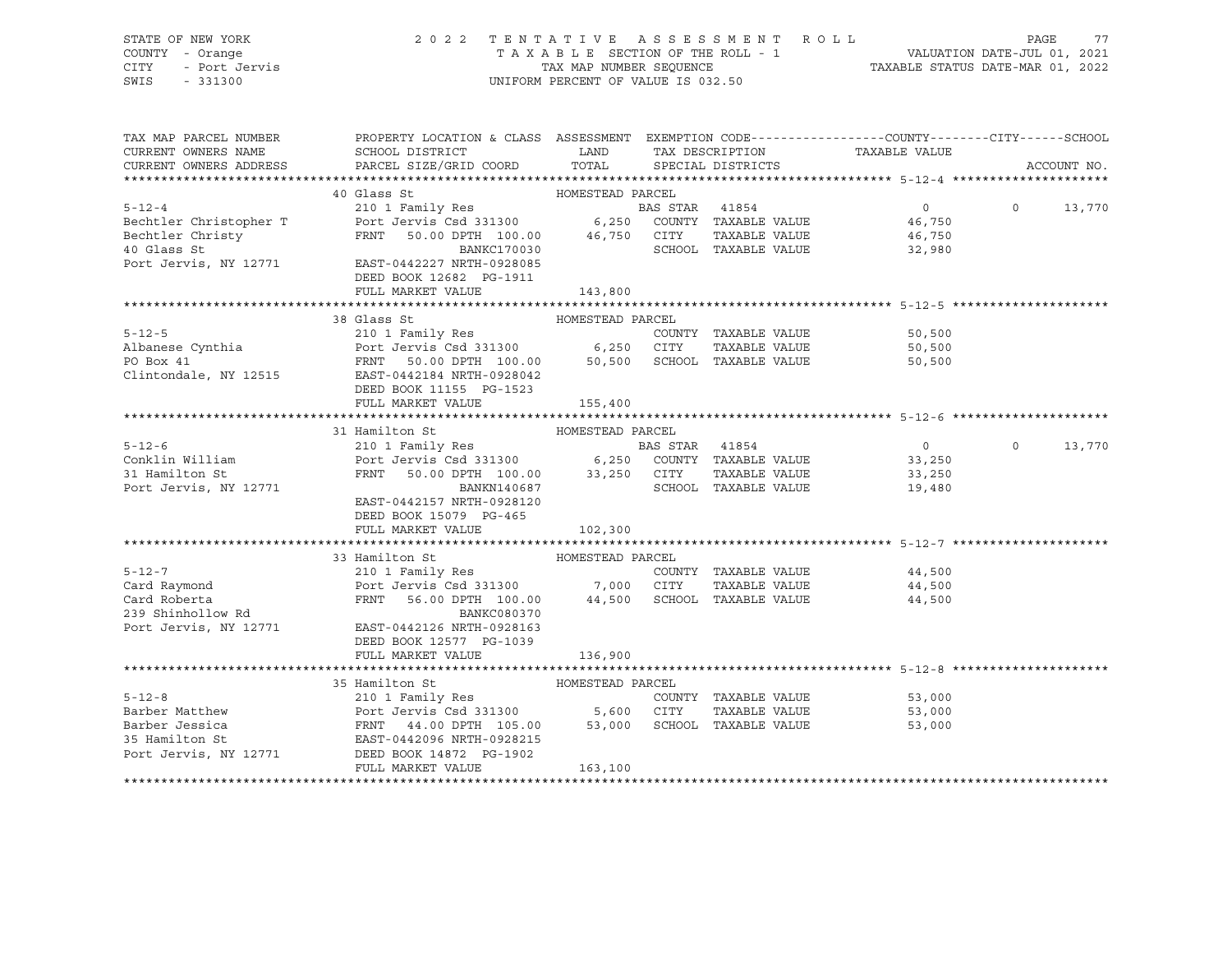| STATE OF NEW YORK<br>COUNTY<br>- Orange<br>CITY<br>- Port Jervis<br>SWIS<br>$-331300$ |                                                                                                                        |               | 2022 TENTATIVE ASSESSMENT ROLL<br>UNIFORM PERCENT OF VALUE IS 032.50 | T A X A B L E SECTION OF THE ROLL - 1 VALUATION DATE-JUL 01, 2021<br>TAX MAP NUMBER SEQUENCE TAXABLE STATUS DATE-MAR 01, 2022 | PAGE<br>78  |
|---------------------------------------------------------------------------------------|------------------------------------------------------------------------------------------------------------------------|---------------|----------------------------------------------------------------------|-------------------------------------------------------------------------------------------------------------------------------|-------------|
| TAX MAP PARCEL NUMBER                                                                 | PROPERTY LOCATION & CLASS ASSESSMENT                                                                                   |               |                                                                      | EXEMPTION CODE-----------------COUNTY-------CITY------SCHOOL                                                                  |             |
| CURRENT OWNERS NAME                                                                   | SCHOOL DISTRICT<br><b>LAND</b>                                                                                         |               | TAX DESCRIPTION                                                      | TAXABLE VALUE                                                                                                                 |             |
|                                                                                       | CURRENT OWNERS ADDRESS 6 PARCEL SIZE/GRID COORD 6 TOTAL 5 PECIAL DISTRICTS                                             |               |                                                                      |                                                                                                                               | ACCOUNT NO. |
|                                                                                       | 32 Hamilton St NON-HOMESTEAD PARCEL                                                                                    |               |                                                                      |                                                                                                                               |             |
| $5 - 13 - 1$                                                                          | 411 Apartment                                                                                                          |               | COUNTY                                                               | 51,900<br>TAXABLE VALUE                                                                                                       |             |
| Celentano Keith                                                                       | Port Jervis Csd 331300 14,025 CITY                                                                                     |               |                                                                      | TAXABLE VALUE<br>51,900                                                                                                       |             |
| 397 Main St                                                                           |                                                                                                                        | 51,900 SCHOOL | TAXABLE VALUE                                                        | 51,900                                                                                                                        |             |
| Goshen, NY 10924                                                                      | FRNT 75.00 DPTH 102.00<br>BANKC190616 BANKC190616<br>BANKC190616<br>EAST-0441990 NRTH-0928073<br>DEED BOOK 5437 PG-115 |               |                                                                      |                                                                                                                               |             |
|                                                                                       | FULL MARKET VALUE                                                                                                      | 159,700       |                                                                      |                                                                                                                               |             |
|                                                                                       |                                                                                                                        |               |                                                                      |                                                                                                                               |             |
| $5 - 13 - 2$                                                                          | 30 Hamilton St 60 HOMESTEAD PARCEL<br>210 1 Family Res                                                                 |               | TAXABLE VALUE<br>COUNTY                                              | 45,000                                                                                                                        |             |
|                                                                                       |                                                                                                                        |               |                                                                      |                                                                                                                               |             |

| 45,000 |
|--------|
|        |
| 45,000 |
|        |
|        |
|        |
|        |

|              | 36 Glass St            | HOMESTEAD PARCEL |        |               |        |
|--------------|------------------------|------------------|--------|---------------|--------|
| $5 - 13 - 3$ | 210 1 Family Res       |                  | COUNTY | TAXABLE VALUE | 50,000 |
| Males Nathan | Port Jervis Csd 331300 | 5.875            | CITY   | TAXABLE VALUE | 50,000 |

|                       | .                         | ----<br>---- |                      | ------ |
|-----------------------|---------------------------|--------------|----------------------|--------|
| 36 Glass St           | 50.00 DPTH 103.00<br>FRNT | 50,000       | SCHOOL TAXABLE VALUE | 50,000 |
| Port Jervis, NY 12771 | BANKC170031               |              |                      |        |
|                       | EAST-0442093 NRTH-0927988 |              |                      |        |
|                       | DEED BOOK 14253 PG-1080   |              |                      |        |
|                       | FULL MARKET VALUE         | 153,800      |                      |        |
|                       |                           |              |                      |        |

|                       | 34 Glass St |                           | HOMESTEAD PARCEL |                  |               |          |          |        |
|-----------------------|-------------|---------------------------|------------------|------------------|---------------|----------|----------|--------|
| $5 - 13 - 4$          |             | 210 1 Family Res          |                  | VETCOM CTS 41130 |               | 11,000   | 7,536    | 7,536  |
| Cady Dean E           |             | Port Jervis Csd 331300    |                  | 6,000 ENH STAR   | 41834         |          | $\circ$  | 34,390 |
| 34 Glass St           |             | FRNT 48.00 DPTH 100.00    | 44,000           | COUNTY           | TAXABLE VALUE | 33,000   |          |        |
| Port Jervis, NY 12771 |             | EAST-0442060 NRTH-0927960 |                  | CITY             | TAXABLE VALUE | 36,464   |          |        |
|                       |             | DEED BOOK 4057 PG-430     |                  | SCHOOL           | TAXABLE VALUE | 2,074    |          |        |
|                       |             | FULL MARKET VALUE         | 135,400          |                  |               |          |          |        |
|                       |             |                           |                  |                  |               |          |          |        |
|                       |             |                           |                  |                  |               |          |          |        |
|                       | 32 Glass St |                           | HOMESTEAD PARCEL |                  |               |          |          |        |
| $5 - 13 - 5$          |             | 210 1 Family Res          |                  | ENH STAR         | 41834         | $\Omega$ | $\Omega$ | 34,390 |
| De Mono Patricia C    |             | Port Jervis Csd 331300    | 8,250            | COUNTY           | TAXABLE VALUE | 48,600   |          |        |
| De Mono Robert        |             | FRNT 66.00 DPTH 100.00    | 48,600           | CITY             | TAXABLE VALUE | 48,600   |          |        |
| 32 Glass St           |             | EAST-0442022 NRTH-0927917 |                  | SCHOOL           | TAXABLE VALUE | 14,210   |          |        |

|                       | FULL MARKET VALUE         | 149,500          |        |                             |        |  |
|-----------------------|---------------------------|------------------|--------|-----------------------------|--------|--|
|                       |                           |                  |        |                             |        |  |
|                       | 30 Glass St               | HOMESTEAD PARCEL |        |                             |        |  |
| $5 - 13 - 6$          | 210 1 Family Res          |                  | COUNTY | TAXABLE VALUE               | 43,050 |  |
| Cavalone Philip L     | Port Jervis Csd 331300    | 6,250            | CITY   | TAXABLE VALUE               | 43,050 |  |
| 30 Glass St           | FRNT 50.00 DPTH 97.00     |                  |        | 43,050 SCHOOL TAXABLE VALUE | 43,050 |  |
| Port Jervis, NY 12771 | EAST-0441983 NRTH-0927874 |                  |        |                             |        |  |
|                       | DEED BOOK 14793 PG-1811   |                  |        |                             |        |  |
|                       | FULL MARKET VALUE         | 132,500          |        |                             |        |  |
|                       |                           |                  |        |                             |        |  |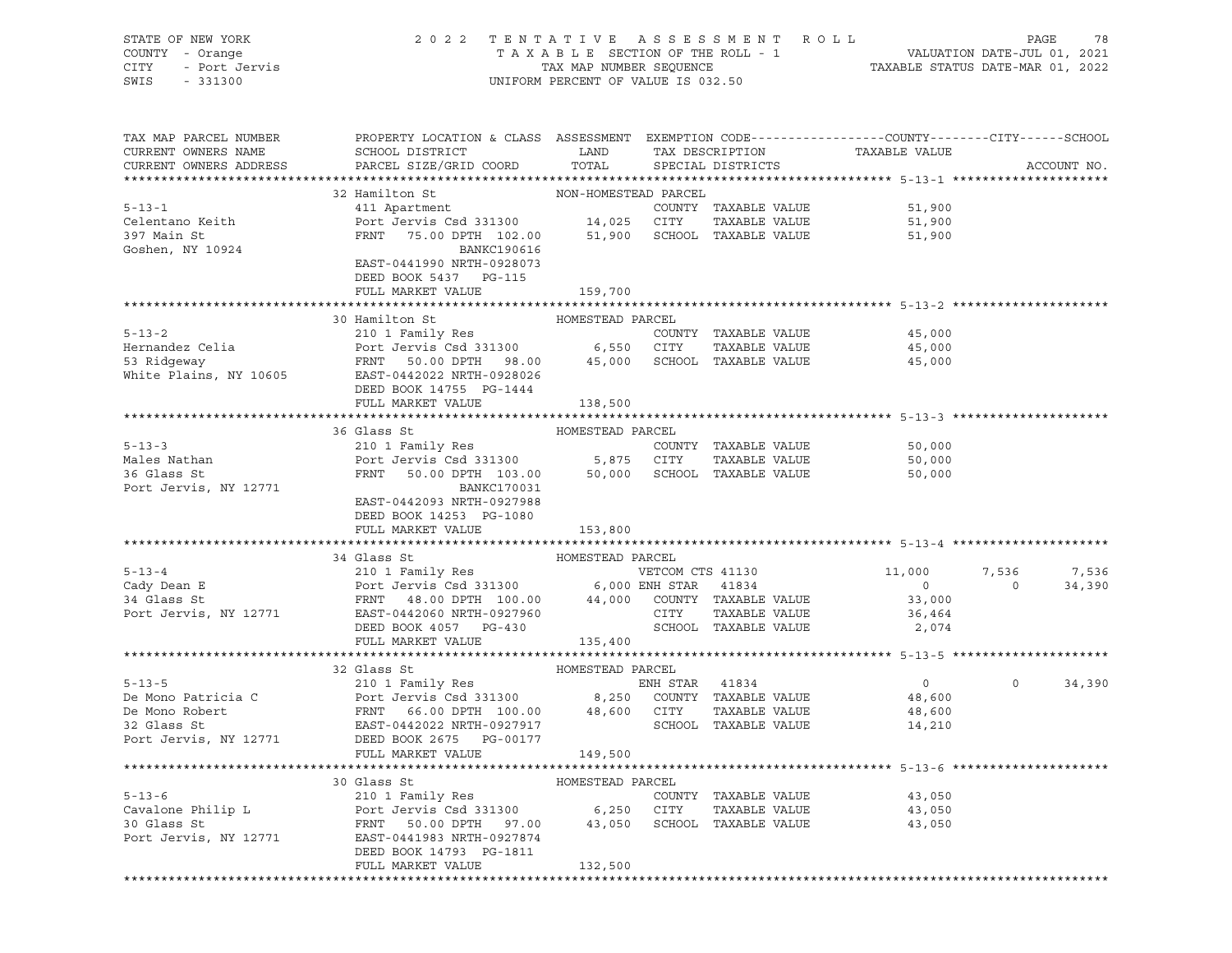| STATE OF NEW YORK<br>COUNTY<br>- Orange<br>CITY<br>- Port Jervis<br>SWIS<br>$-331300$ |                                                                       |                  | 2022 TENTATIVE ASSESSMENT ROLL<br>TAXABLE SECTION OF THE ROLL - 1<br>TAX MAP NUMBER SEOUENCE<br>UNIFORM PERCENT OF VALUE IS 032.50 |                                                               | -79<br>PAGE<br>VALUATION DATE-JUL 01, 2021<br>TAXABLE STATUS DATE-MAR 01, 2022 |
|---------------------------------------------------------------------------------------|-----------------------------------------------------------------------|------------------|------------------------------------------------------------------------------------------------------------------------------------|---------------------------------------------------------------|--------------------------------------------------------------------------------|
|                                                                                       |                                                                       |                  |                                                                                                                                    |                                                               |                                                                                |
| TAX MAP PARCEL NUMBER                                                                 | PROPERTY LOCATION & CLASS ASSESSMENT                                  |                  |                                                                                                                                    | EXEMPTION CODE-----------------COUNTY--------CITY------SCHOOL |                                                                                |
| CURRENT OWNERS NAME                                                                   | SCHOOL DISTRICT                                                       | LAND             | TAX DESCRIPTION                                                                                                                    | TAXABLE VALUE                                                 |                                                                                |
|                                                                                       | CURRENT OWNERS ADDRESS FARCEL SIZE/GRID COORD TOTAL SPECIAL DISTRICTS |                  |                                                                                                                                    |                                                               | ACCOUNT NO.                                                                    |
|                                                                                       |                                                                       |                  |                                                                                                                                    |                                                               |                                                                                |
|                                                                                       | 26 Glass St                                                           | HOMESTEAD PARCEL |                                                                                                                                    |                                                               |                                                                                |
| $5 - 13 - 7$                                                                          | 220 2 Family Res                                                      |                  | COUNTY<br>TAXABLE VALUE                                                                                                            | 66,250                                                        |                                                                                |
|                                                                                       |                                                                       | 6,000            | CITY<br>TAXABLE VALUE                                                                                                              | 66,250                                                        |                                                                                |
| C/o Patrick Clune                                                                     | FRNT 50.00 DPTH 100.00 66,250                                         |                  | SCHOOL<br>TAXABLE VALUE                                                                                                            | 66,250                                                        |                                                                                |
| 23 Bennett St                                                                         | BANK0100075                                                           |                  |                                                                                                                                    |                                                               |                                                                                |
|                                                                                       |                                                                       |                  |                                                                                                                                    |                                                               |                                                                                |

| 23 Bennett St         | BANK0100075                                           |         |                      |                |          |        |
|-----------------------|-------------------------------------------------------|---------|----------------------|----------------|----------|--------|
|                       | Port Jervis, NY 12771 EAST-0441946 NRTH-0927839       |         |                      |                |          |        |
|                       | DEED BOOK 14396 PG-506                                |         |                      |                |          |        |
|                       | FULL MARKET VALUE                                     | 203,800 |                      |                |          |        |
|                       |                                                       |         |                      |                |          |        |
|                       | 22 Glass St<br>HOMESTEAD PARCEL                       |         |                      |                |          |        |
| $5 - 13 - 8$          | 210 1 Family Res                                      |         | BAS STAR 41854       | $\overline{0}$ | $\circ$  | 13,770 |
| Gregory Valerie       | Port Jervis Csd 331300 6,250 COUNTY TAXABLE VALUE     |         |                      | 44,850         |          |        |
| Gregory David         | FRNT 50.00 DPTH 100.00 44,850 CITY                    |         | TAXABLE VALUE        | 44,850         |          |        |
| 22 Glass St           | BANKC030614                                           |         | SCHOOL TAXABLE VALUE | 31,080         |          |        |
|                       | Port Jervis, NY 12771 EAST-0441912 NRTH-0927802       |         |                      |                |          |        |
|                       | DEED BOOK 14743 PG-612                                |         |                      |                |          |        |
|                       | FULL MARKET VALUE                                     | 138,000 |                      |                |          |        |
|                       |                                                       |         |                      |                |          |        |
|                       | 20 Glass St<br>HOMESTEAD PARCEL                       |         |                      |                |          |        |
| $5 - 13 - 9$          | 210 1 Family Res<br>Port Jervis Csd 331300 6,250 CITY |         | COUNTY TAXABLE VALUE | 45,750         |          |        |
| Menkins Lawrence      |                                                       |         | TAXABLE VALUE        | 45,750         |          |        |
| 20 Glass St           | FRNT 50.00 DPTH 100.00 45,750 SCHOOL TAXABLE VALUE    |         |                      | 45,750         |          |        |
| Port Jervis, NY 12771 | <b>BANKC110038</b>                                    |         |                      |                |          |        |
|                       | EAST-0441873 NRTH-0927768                             |         |                      |                |          |        |
|                       | DEED BOOK 14862 PG-885                                |         |                      |                |          |        |
|                       | FULL MARKET VALUE                                     | 140,800 |                      |                |          |        |
|                       |                                                       |         |                      |                |          |        |
|                       | 18 Glass St<br>HOMESTEAD PARCEL                       |         |                      |                |          |        |
|                       |                                                       |         |                      | $\overline{0}$ | $\Omega$ | 13,770 |
|                       |                                                       |         |                      | 53,500         |          |        |
| German Mary E         | FRNT<br>$50.00$ DPTH $100.00$ 53,500 CITY             |         | TAXABLE VALUE        | 53,500         |          |        |
| PO Box 190            | BANKC030217                                           |         | SCHOOL TAXABLE VALUE | 39,730         |          |        |
| Slate Hill, NY 10973  | EAST-0441836 NRTH-0927733                             |         |                      |                |          |        |
|                       | DEED BOOK 3357 PG-143                                 |         |                      |                |          |        |
|                       | FULL MARKET VALUE                                     | 164,600 |                      |                |          |        |
|                       |                                                       |         |                      |                |          |        |
|                       | HOMESTEAD PARCEL<br>16 Glass St                       |         |                      |                |          |        |
| $5 - 13 - 11$         | 210 1 Family Res                                      |         | COUNTY TAXABLE VALUE | 53,000         |          |        |
| Nunez Orlando         | Port Jervis Csd 331300 6,550 CITY                     |         | TAXABLE VALUE        | 53,000         |          |        |
| 16 Glass St           | 50.00 DPTH 110.00 53,000 SCHOOL TAXABLE VALUE<br>FRNT |         |                      | 53,000         |          |        |
| Port Jervis, NY 12771 | <b>BANKC180281</b>                                    |         |                      |                |          |        |
|                       | EAST-0441799 NRTH-0927701                             |         |                      |                |          |        |
|                       | DEED BOOK 15162 PG-1660                               |         |                      |                |          |        |

\*\*\*\*\*\*\*\*\*\*\*\*\*\*\*\*\*\*\*\*\*\*\*\*\*\*\*\*\*\*\*\*\*\*\*\*\*\*\*\*\*\*\*\*\*\*\*\*\*\*\*\*\*\*\*\*\*\*\*\*\*\*\*\*\*\*\*\*\*\*\*\*\*\*\*\*\*\*\*\*\*\*\*\*\*\*\*\*\*\*\*\*\*\*\*\*\*\*\*\*\*\*\*\*\*\*\*\*\*\*\*\*\*\*\*\*\*\*\*\*\*\*\*\*\*\*\*\*\*\*\*\*

FULL MARKET VALUE 163,100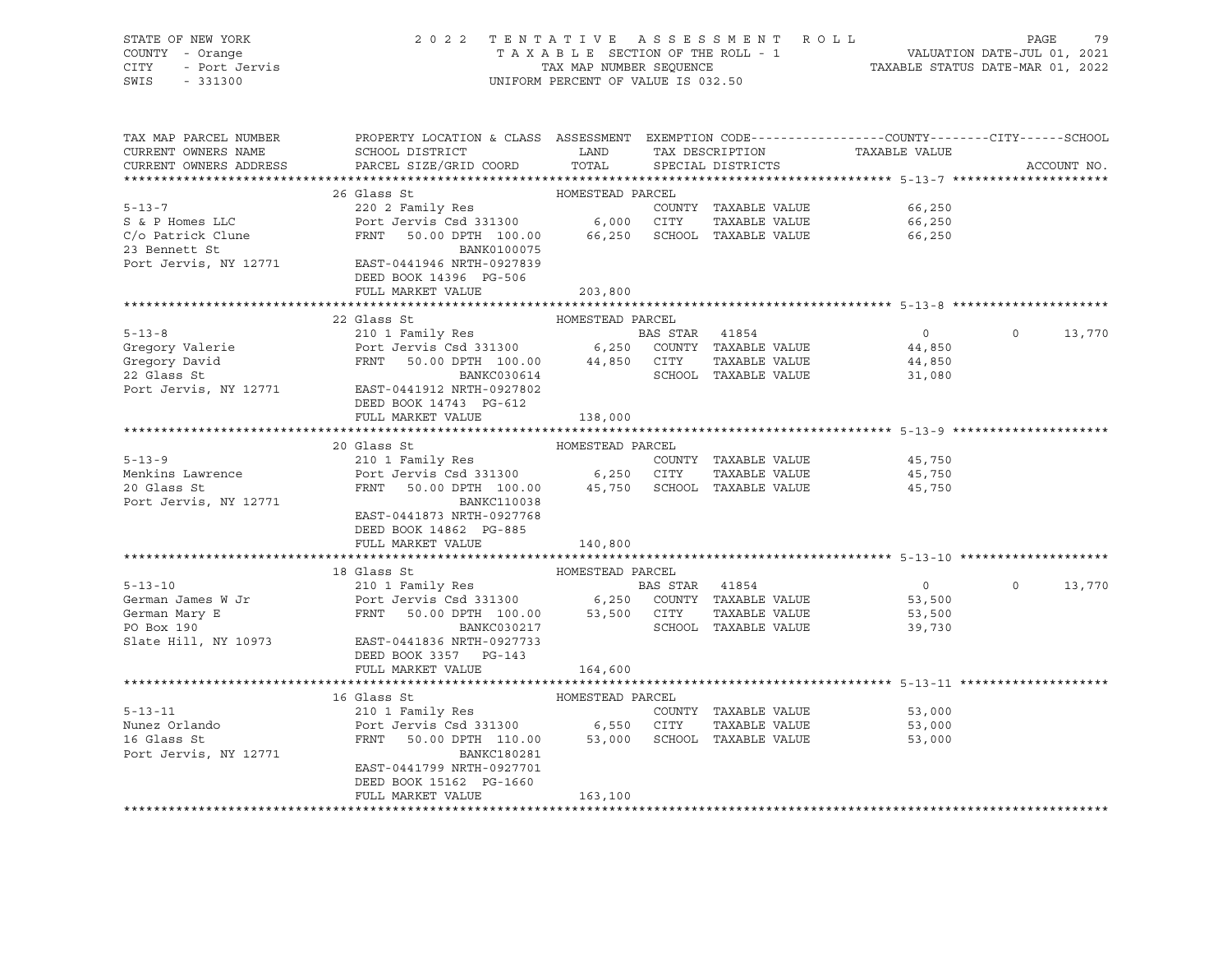| STATE OF NEW YORK<br>COUNTY - Orange<br>CITY<br>- Port Jervis<br>SWIS<br>$-331300$ | 2022 TENTATIVE ASSESSMENT ROLL                                                                                                                 | UNIFORM PERCENT OF VALUE IS 032.50 |            |                             | TAXABLE SECTION OF THE ROLL - 1<br>TAXABLE SECTION OF THE ROLL - 1<br>TAXABLE STATUS DATE-MAR 01, 2022 | PAGE              | 80          |
|------------------------------------------------------------------------------------|------------------------------------------------------------------------------------------------------------------------------------------------|------------------------------------|------------|-----------------------------|--------------------------------------------------------------------------------------------------------|-------------------|-------------|
| TAX MAP PARCEL NUMBER<br>CURRENT OWNERS NAME<br>CURRENT OWNERS ADDRESS             | PROPERTY LOCATION & CLASS ASSESSMENT EXEMPTION CODE----------------COUNTY--------CITY------SCHOOL<br>SCHOOL DISTRICT<br>PARCEL SIZE/GRID COORD | TOTAL                              |            | SPECIAL DISTRICTS           | LAND TAX DESCRIPTION TAXABLE VALUE                                                                     |                   | ACCOUNT NO. |
|                                                                                    |                                                                                                                                                |                                    |            |                             |                                                                                                        |                   |             |
|                                                                                    | 14 Glass St                                                                                                                                    | NON-HOMESTEAD PARCEL               |            |                             |                                                                                                        |                   |             |
| $5 - 13 - 12$                                                                      | 411 Apartment                                                                                                                                  |                                    |            | COUNTY TAXABLE VALUE        | 70,100                                                                                                 |                   |             |
| Daly John                                                                          | Port Jervis Csd 331300                                                                                                                         |                                    | 9,250 CITY | TAXABLE VALUE               | 70,100                                                                                                 |                   |             |
| Daly-Stauffer Laurel<br>14 Glass St                                                | FRNT 50.00 DPTH 100.00<br>BANKC030614                                                                                                          |                                    |            | 70,100 SCHOOL TAXABLE VALUE | 70,100                                                                                                 |                   |             |
| Port Jervis, NY 12771                                                              | EAST-0441759 NRTH-0927660<br>DEED BOOK 11540 PG-289<br>FULL MARKET VALUE                                                                       | 215,700                            |            |                             |                                                                                                        |                   |             |
|                                                                                    |                                                                                                                                                |                                    |            |                             | ******************************* 5-13-13 *********************                                          |                   |             |
|                                                                                    | HOMESTEAD PARCEL<br>210 1 Family Res<br>Port Jervis Csd 331300 6,550 COUNTY TAXABLE VALUE<br>FRNT 50.00 DPTH 98.00 55.675 CITTY TAXABLE PRNT   |                                    |            |                             |                                                                                                        |                   |             |
| $5 - 13 - 13$                                                                      |                                                                                                                                                |                                    |            |                             | $\overline{0}$                                                                                         | $\Omega$          | 13,770      |
| Biccum Joseph                                                                      |                                                                                                                                                |                                    |            |                             | 55,675                                                                                                 |                   |             |
| Biccum Cheryl<br>12 Glass St                                                       | FRNT 50.00 DPTH 98.00 55,675 CITY<br>BANKC030614 SCHOOL                                                                                        |                                    |            |                             | 55,675                                                                                                 |                   |             |
|                                                                                    |                                                                                                                                                |                                    |            | SCHOOL TAXABLE VALUE        | 41,905                                                                                                 |                   |             |
| Port Jervis, NY 12771                                                              | EAST-0441724 NRTH-0927624<br>DEED BOOK 11816 PG-1529                                                                                           |                                    |            |                             |                                                                                                        |                   |             |
|                                                                                    | FULL MARKET VALUE                                                                                                                              | 171,300                            |            |                             |                                                                                                        |                   |             |
|                                                                                    | 10 Glass St                                                                                                                                    | HOMESTEAD PARCEL                   |            |                             |                                                                                                        |                   |             |
| $5 - 13 - 14$                                                                      |                                                                                                                                                |                                    |            | CW 15 VET/ 41162            | 4,522                                                                                                  | $\circ$           | $\circ$     |
| Souchet Dixon                                                                      | 210 1 Family Res<br>Port Jervis Csd 331300 6,325 BAS STAR 41854                                                                                |                                    |            |                             | $\overline{0}$                                                                                         | $\Omega$          | 13,770      |
| Souchet De Paula Dulce                                                             | 50.00 DPTH 93.00 66,500 COUNTY TAXABLE VALUE<br>FRNT                                                                                           |                                    |            |                             | 61,978                                                                                                 |                   |             |
| 10 Glass St                                                                        | BANKC180281                                                                                                                                    |                                    | CITY       | TAXABLE VALUE               | 66,500                                                                                                 |                   |             |
| Port Jervis, NY 12771                                                              | EAST-0441693 NRTH-0927581<br>DEED BOOK 11807 PG-1963                                                                                           |                                    |            | SCHOOL TAXABLE VALUE        | 52,730                                                                                                 |                   |             |
|                                                                                    | FULL MARKET VALUE                                                                                                                              | 204,600                            |            |                             |                                                                                                        |                   |             |
|                                                                                    |                                                                                                                                                |                                    |            |                             |                                                                                                        |                   |             |
|                                                                                    | 27 West St                                                                                                                                     | HOMESTEAD PARCEL                   |            |                             |                                                                                                        |                   |             |
| $5 - 13 - 15$                                                                      | 210 1 Family Res                                                                                                                               |                                    | AGED       | 41800                       | 20,875                                                                                                 | 20,875            | 20,875      |
| Conklin Elinor<br>27 West St                                                       | Port Jervis Csd 331300 7,350 ENH STAR 41834<br>FRNT 55.00 DPTH 128.00 41,750 COUNTY TAXABLE VALUE                                              |                                    |            |                             | $\overline{0}$                                                                                         | $0 \qquad \qquad$ | 20,875      |
| Port Jervis, NY 12771                                                              | EAST-0441656 NRTH-0927652                                                                                                                      |                                    | CITY       | TAXABLE VALUE               | 20,875<br>20,875                                                                                       |                   |             |
|                                                                                    | DEED BOOK 1800 PG-00111                                                                                                                        |                                    |            | SCHOOL TAXABLE VALUE        | $\Omega$                                                                                               |                   |             |
|                                                                                    | FULL MARKET VALUE                                                                                                                              | 128,500                            |            |                             |                                                                                                        |                   |             |
|                                                                                    |                                                                                                                                                |                                    |            |                             |                                                                                                        |                   |             |
|                                                                                    | 29 West St                                                                                                                                     | HOMESTEAD PARCEL                   |            |                             |                                                                                                        |                   |             |
| $5 - 13 - 16$                                                                      | 210 1 Family Res                                                                                                                               |                                    |            | COUNTY TAXABLE VALUE        | 52,750                                                                                                 |                   |             |
| Parra Peralta Edward A                                                             | Port Jervis Csd 331300 6,425 CITY<br>FRNT 45.00 DPTH 130.00 52,750 SCHOOL                                                                      |                                    |            | TAXABLE VALUE               | 52,750                                                                                                 |                   |             |
| Peralta Francia M                                                                  |                                                                                                                                                |                                    |            | SCHOOL TAXABLE VALUE        | 52,750                                                                                                 |                   |             |
| 4215 Park Ave Apt 6R<br>Bronx, NY 10457                                            | EAST-0441622 NRTH-0927690                                                                                                                      |                                    |            |                             |                                                                                                        |                   |             |
|                                                                                    | DEED BOOK 15175 PG-629                                                                                                                         |                                    |            |                             |                                                                                                        |                   |             |
| PRIOR OWNER ON 3/01/2022                                                           | FULL MARKET VALUE                                                                                                                              | 162,300                            |            |                             |                                                                                                        |                   |             |

Parra Peralta Edward A \*\*\*\*\*\*\*\*\*\*\*\*\*\*\*\*\*\*\*\*\*\*\*\*\*\*\*\*\*\*\*\*\*\*\*\*\*\*\*\*\*\*\*\*\*\*\*\*\*\*\*\*\*\*\*\*\*\*\*\*\*\*\*\*\*\*\*\*\*\*\*\*\*\*\*\*\*\*\*\*\*\*\*\*\*\*\*\*\*\*\*\*\*\*\*\*\*\*\*\*\*\*\*\*\*\*\*\*\*\*\*\*\*\*\*\*\*\*\*\*\*\*\*\*\*\*\*\*\*\*\*\*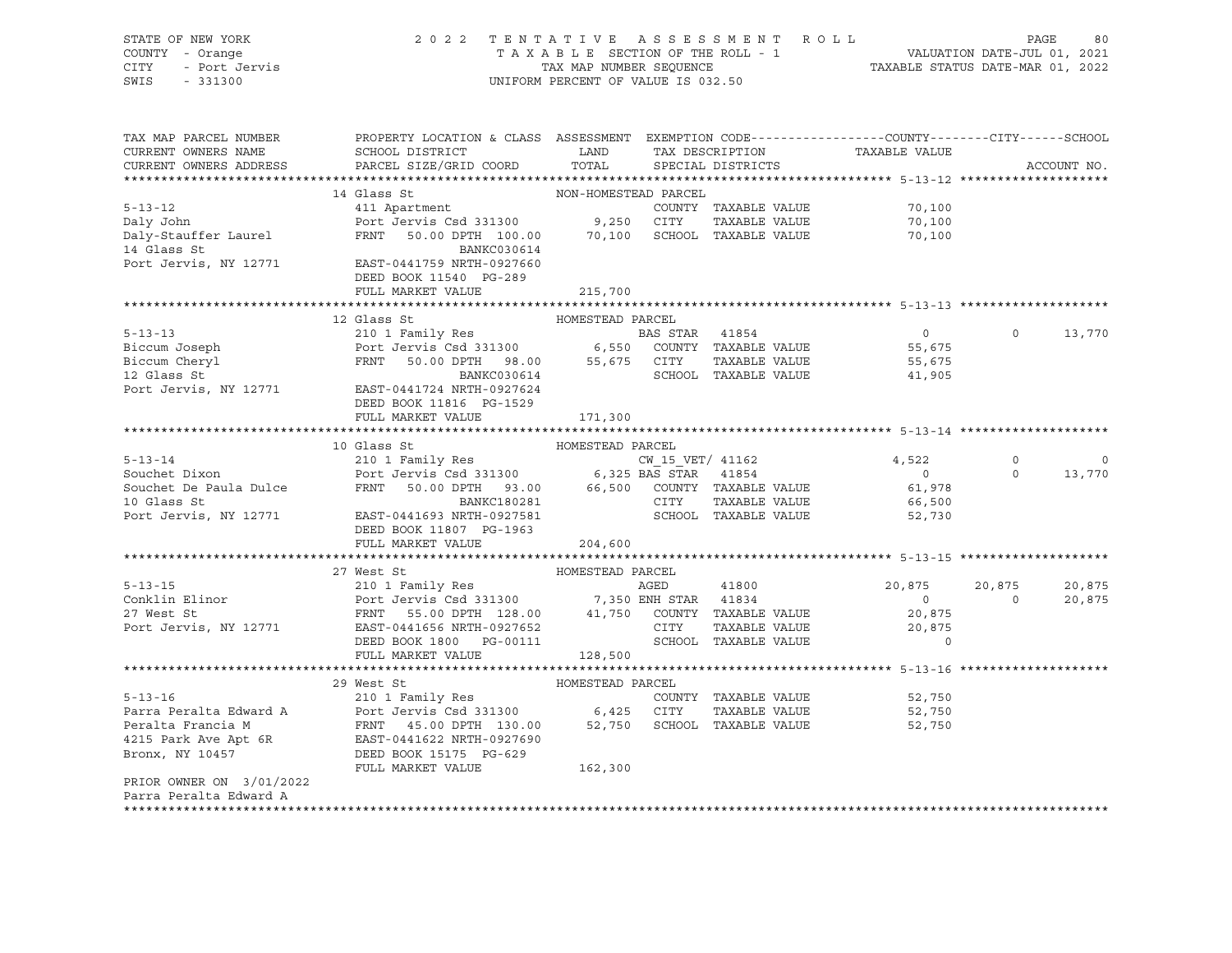## STATE OF NEW YORK 2 0 2 2 T E N T A T I V E A S S E S S M E N T R O L L PAGE 81 COUNTY - Orange T A X A B L E SECTION OF THE ROLL - 1 VALUATION DATE-JUL 01, 2021 CITY - Port Jervis TAX MAP NUMBER SEQUENCE TAXABLE STATUS DATE-MAR 01, 2022

| TAX MAP PARCEL NUMBER                                                                                                                                                                                                                                                                                                                                                                                                       | PROPERTY LOCATION & CLASS ASSESSMENT EXEMPTION CODE----------------COUNTY-------CITY------SCHOOL                                                  |                  |                |                      |                                              |                   |             |
|-----------------------------------------------------------------------------------------------------------------------------------------------------------------------------------------------------------------------------------------------------------------------------------------------------------------------------------------------------------------------------------------------------------------------------|---------------------------------------------------------------------------------------------------------------------------------------------------|------------------|----------------|----------------------|----------------------------------------------|-------------------|-------------|
| CURRENT OWNERS NAME                                                                                                                                                                                                                                                                                                                                                                                                         |                                                                                                                                                   |                  |                |                      | TAX DESCRIPTION TAXABLE VALUE                |                   |             |
| CURRENT OWNERS ADDRESS                                                                                                                                                                                                                                                                                                                                                                                                      |                                                                                                                                                   |                  |                |                      |                                              |                   | ACCOUNT NO. |
|                                                                                                                                                                                                                                                                                                                                                                                                                             |                                                                                                                                                   |                  |                |                      |                                              |                   |             |
| $\begin{tabular}{lllllllllllll} \textbf{5-13-17} & & & & & \textbf{HOMESTEAD PARCEL} & \\ & & & & & \textbf{BAS STR} & 41854 & \\ \textbf{Decker Tammy L} & & & & \textbf{Port Jervis Csd 331300} & & \\ & & & & \textbf{Port Jervis Csd 331300} & & \\ \textbf{31 West St} & & & \textbf{Port Jervis Csd 331300} & & \\ & & & \textbf{FRNT} & 137.00 DPTH & 51.00 & 76,900 & \\ \textbf{31 West St} & & & \textbf{BANKC19$ |                                                                                                                                                   |                  |                |                      |                                              |                   |             |
|                                                                                                                                                                                                                                                                                                                                                                                                                             |                                                                                                                                                   |                  |                |                      |                                              | $\circ$           | 13,770      |
|                                                                                                                                                                                                                                                                                                                                                                                                                             |                                                                                                                                                   |                  |                |                      |                                              |                   |             |
|                                                                                                                                                                                                                                                                                                                                                                                                                             |                                                                                                                                                   |                  |                |                      |                                              |                   |             |
|                                                                                                                                                                                                                                                                                                                                                                                                                             |                                                                                                                                                   |                  |                |                      |                                              |                   |             |
|                                                                                                                                                                                                                                                                                                                                                                                                                             |                                                                                                                                                   |                  |                |                      |                                              |                   |             |
|                                                                                                                                                                                                                                                                                                                                                                                                                             |                                                                                                                                                   |                  |                |                      |                                              |                   |             |
|                                                                                                                                                                                                                                                                                                                                                                                                                             | FULL MARKET VALUE                                                                                                                                 | 236,600          |                |                      |                                              |                   |             |
|                                                                                                                                                                                                                                                                                                                                                                                                                             |                                                                                                                                                   |                  |                |                      |                                              |                   |             |
|                                                                                                                                                                                                                                                                                                                                                                                                                             | 53 Canal St                                                                                                                                       | HOMESTEAD PARCEL |                |                      |                                              |                   |             |
|                                                                                                                                                                                                                                                                                                                                                                                                                             |                                                                                                                                                   |                  |                |                      | 6,788                                        | 4,522             | 4,522       |
| 5-13-18<br>Hammond Frederick Port Jervis Csd 331300<br>Hammond Sandra<br>FRNT 50.00 DPTH 137.00 45,250 COUNTY TAXABLE VALUE<br>EAST-0441690 NRTH-0927740 CITY TAXABLE VALUE<br>EAST-0441690 NRTH-0927740 CITY TAXABLE VALUE                                                                                                                                                                                                 |                                                                                                                                                   |                  |                |                      |                                              | $\overline{0}$    | 34,390      |
|                                                                                                                                                                                                                                                                                                                                                                                                                             |                                                                                                                                                   |                  |                |                      | $\begin{array}{c} 0 \\ 38,462 \end{array}$   |                   |             |
|                                                                                                                                                                                                                                                                                                                                                                                                                             |                                                                                                                                                   |                  |                |                      | TAXABLE VALUE 40,728                         |                   |             |
|                                                                                                                                                                                                                                                                                                                                                                                                                             |                                                                                                                                                   |                  |                |                      | SCHOOL TAXABLE VALUE 6,338                   |                   |             |
| Port Jervis, NY 12771 DEED BOOK 1986 PG-01143<br>FULL MARKET VALUE 139,200                                                                                                                                                                                                                                                                                                                                                  |                                                                                                                                                   |                  |                |                      |                                              |                   |             |
|                                                                                                                                                                                                                                                                                                                                                                                                                             |                                                                                                                                                   |                  |                |                      |                                              |                   |             |
|                                                                                                                                                                                                                                                                                                                                                                                                                             | 55 Canal St                                                                                                                                       | HOMESTEAD PARCEL |                |                      |                                              |                   |             |
| 5-13-19<br>Farr James C<br>Farr Maureen<br>FRIE (AMBCT 41690<br>FRIE (AMBCT 41690<br>FRIE (AMBCT 41690<br>FRIE (AMBCT 41690<br>FRIE 2AMBCT 41690<br>FRIE 41834<br>O<br>FRIE 41834<br>O<br>FRIE 41834<br>O<br>FRIE 41834<br>O<br>COUNTY TAXABLE VALUE<br>SO,120<br>                                                                                                                                                          |                                                                                                                                                   |                  |                |                      | FIRE/AMBCT 41690 1,130                       |                   | 1,130 1,130 |
|                                                                                                                                                                                                                                                                                                                                                                                                                             |                                                                                                                                                   |                  |                |                      |                                              | $\Omega$          | 34,390      |
|                                                                                                                                                                                                                                                                                                                                                                                                                             |                                                                                                                                                   |                  |                |                      |                                              |                   |             |
|                                                                                                                                                                                                                                                                                                                                                                                                                             |                                                                                                                                                   |                  |                |                      |                                              |                   |             |
|                                                                                                                                                                                                                                                                                                                                                                                                                             |                                                                                                                                                   |                  |                |                      |                                              |                   |             |
|                                                                                                                                                                                                                                                                                                                                                                                                                             |                                                                                                                                                   |                  |                |                      |                                              |                   |             |
|                                                                                                                                                                                                                                                                                                                                                                                                                             | FULL MARKET VALUE                                                                                                                                 | 157,700          |                |                      |                                              |                   |             |
|                                                                                                                                                                                                                                                                                                                                                                                                                             |                                                                                                                                                   |                  |                |                      |                                              |                   |             |
|                                                                                                                                                                                                                                                                                                                                                                                                                             | 57 Canal St<br>Canal St                                   HOMESTEAD PARCEL 210 1 Family Res                                 BAS ST                |                  |                |                      |                                              |                   |             |
| $5 - 13 - 20$                                                                                                                                                                                                                                                                                                                                                                                                               |                                                                                                                                                   |                  | BAS STAR 41854 |                      | $\overline{0}$                               | $0 \qquad \qquad$ | 13,770      |
| Ross John                                                                                                                                                                                                                                                                                                                                                                                                                   |                                                                                                                                                   |                  |                |                      |                                              |                   |             |
| 57 Canal St                                                                                                                                                                                                                                                                                                                                                                                                                 | Port Jerus Csd 331300 7,063 COUNTY TAXABLE VALUE 40,613<br>FRNT 50.00 DPTH 120.00 40,613 CITY TAXABLE VALUE 40,613<br>COUNTY TAXABLE VALUE 40,613 |                  |                |                      | TAXABLE VALUE 40,613<br>TAXABLE VALUE 26,843 |                   |             |
| Port Jervis, NY 12771                                                                                                                                                                                                                                                                                                                                                                                                       | BANKC140330                                                                                                                                       |                  |                | SCHOOL TAXABLE VALUE |                                              |                   |             |
|                                                                                                                                                                                                                                                                                                                                                                                                                             | EAST-0441769 NRTH-0927789                                                                                                                         |                  |                |                      |                                              |                   |             |
|                                                                                                                                                                                                                                                                                                                                                                                                                             | DEED BOOK 4273 PG-230                                                                                                                             |                  |                |                      |                                              |                   |             |
|                                                                                                                                                                                                                                                                                                                                                                                                                             | FULL MARKET VALUE                                                                                                                                 | 125,000          |                |                      |                                              |                   |             |
|                                                                                                                                                                                                                                                                                                                                                                                                                             |                                                                                                                                                   |                  |                |                      |                                              |                   |             |
|                                                                                                                                                                                                                                                                                                                                                                                                                             |                                                                                                                                                   |                  |                |                      |                                              |                   |             |
|                                                                                                                                                                                                                                                                                                                                                                                                                             |                                                                                                                                                   |                  |                |                      | $\sim$ 0                                     | $\Omega$          | 34,390      |
|                                                                                                                                                                                                                                                                                                                                                                                                                             |                                                                                                                                                   |                  |                |                      | 40,000                                       |                   |             |
|                                                                                                                                                                                                                                                                                                                                                                                                                             |                                                                                                                                                   |                  |                |                      | TAXABLE VALUE 40,000                         |                   |             |
| 5-13-21<br>210 1 Family Res<br>Latini Anthony J Jr Port Jervis Csd 331300<br>Latini Mary Lou FRNT 52.00 DPTH 110.00 40,000 CITY TAXABLE VALUE<br>EXERCISE ANT 52.00 DPTH 110.00 40,000 CITY TAXABLE VALUE<br>BOTT TAXABLE VALUE<br>BOTT TA                                                                                                                                                                                  |                                                                                                                                                   |                  |                | SCHOOL TAXABLE VALUE | 5,610                                        |                   |             |
| Port Jervis, NY 12771                                                                                                                                                                                                                                                                                                                                                                                                       | EAST-0441803 NRTH-0927828                                                                                                                         |                  |                |                      |                                              |                   |             |
|                                                                                                                                                                                                                                                                                                                                                                                                                             | DEED BOOK 4733 PG-274                                                                                                                             |                  |                |                      |                                              |                   |             |
|                                                                                                                                                                                                                                                                                                                                                                                                                             | FULL MARKET VALUE                                                                                                                                 | 123,100          |                |                      |                                              |                   |             |
|                                                                                                                                                                                                                                                                                                                                                                                                                             |                                                                                                                                                   |                  |                |                      |                                              |                   |             |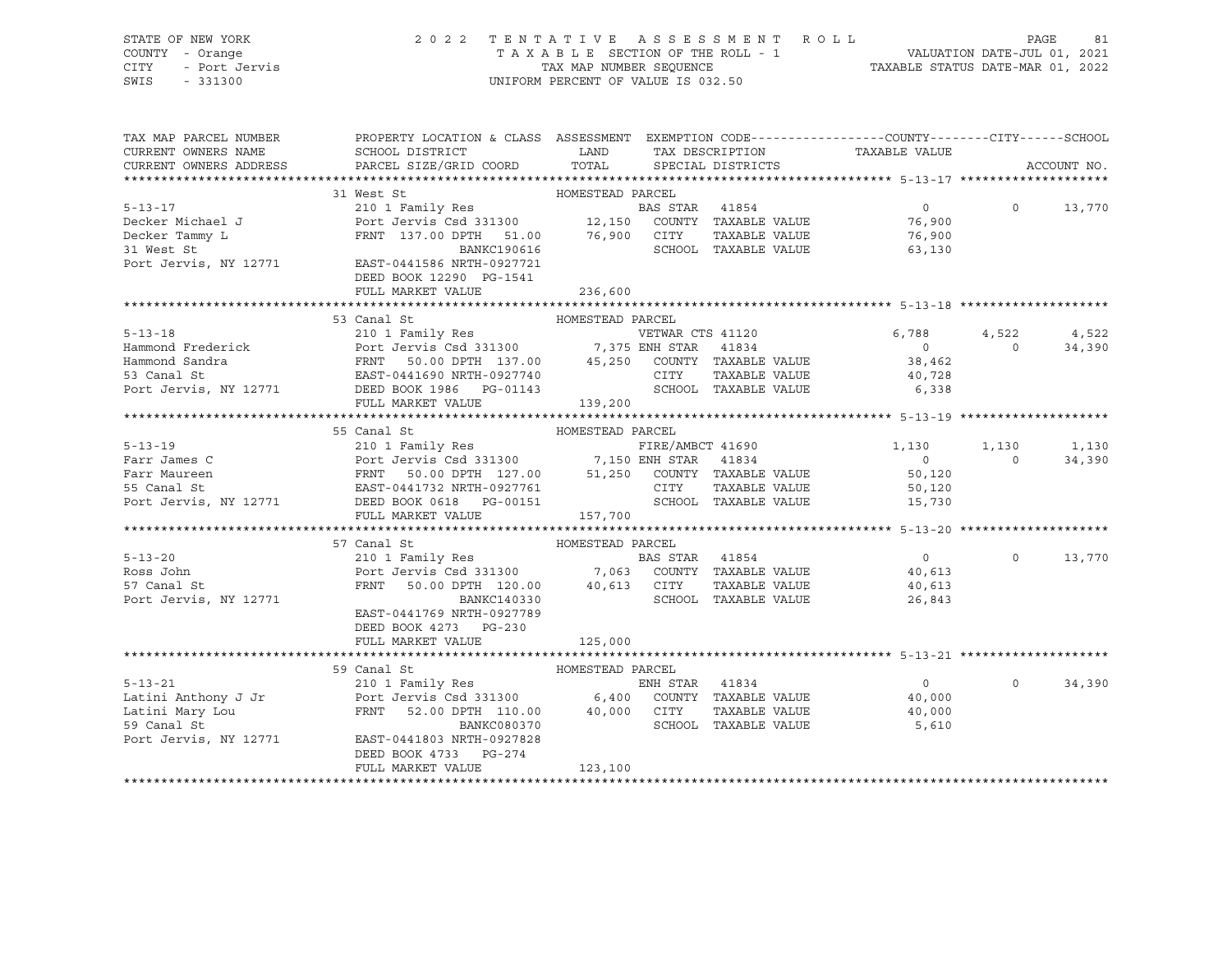# STATE OF NEW YORK 2 0 2 2 T E N T A T I V E A S S E S S M E N T R O L L PAGE 82 COUNTY - Orange T A X A B L E SECTION OF THE ROLL - 1 VALUATION DATE-JUL 01, 2021 CITY - Port Jervis TAX MAP NUMBER SEQUENCE TAXABLE STATUS DATE-MAR 01, 2022

| TAX MAP PARCEL NUMBER<br>CURRENT OWNERS NAME<br>CURRENT OWNERS ADDRESS | PROPERTY LOCATION & CLASS ASSESSMENT EXEMPTION CODE---------------COUNTY-------CITY------SCHOOL<br>${\tt SCHOOL\,\,\, DISTRICT}\qquad \qquad {\tt LAND}\qquad \qquad {\tt TAX\,\,\, DESCRIPTION}\qquad \qquad {\tt TAXABLE\,\,\, VALUE}$<br>PARCEL SIZE/GRID COORD TOTAL SPECIAL DISTRICTS                                                                                                                                      |                  |  |                                                                      |          | ACCOUNT NO. |
|------------------------------------------------------------------------|---------------------------------------------------------------------------------------------------------------------------------------------------------------------------------------------------------------------------------------------------------------------------------------------------------------------------------------------------------------------------------------------------------------------------------|------------------|--|----------------------------------------------------------------------|----------|-------------|
|                                                                        |                                                                                                                                                                                                                                                                                                                                                                                                                                 |                  |  |                                                                      |          |             |
|                                                                        | 61-63 Canal St                                                                                                                                                                                                                                                                                                                                                                                                                  | HOMESTEAD PARCEL |  |                                                                      |          |             |
|                                                                        | 5-13-22<br>Cain-Sicuro Marie 210 1 Family Res<br>Cain-Sicuro Marie 210 1 Family Res<br>FRNT 125.00 DPTH 103.00 88,700 CITY TAXABLE VALUE 88,700<br>POLI MARKET VALUE DEED BOOK 15068 PG-1759<br>FULL MARKET VALUE 272,900<br>FULL MARKET V                                                                                                                                                                                      |                  |  |                                                                      | $\Omega$ | 13,770      |
|                                                                        |                                                                                                                                                                                                                                                                                                                                                                                                                                 |                  |  |                                                                      |          |             |
|                                                                        |                                                                                                                                                                                                                                                                                                                                                                                                                                 |                  |  |                                                                      |          |             |
|                                                                        |                                                                                                                                                                                                                                                                                                                                                                                                                                 |                  |  |                                                                      |          |             |
|                                                                        |                                                                                                                                                                                                                                                                                                                                                                                                                                 |                  |  |                                                                      |          |             |
|                                                                        |                                                                                                                                                                                                                                                                                                                                                                                                                                 |                  |  |                                                                      |          |             |
|                                                                        |                                                                                                                                                                                                                                                                                                                                                                                                                                 |                  |  |                                                                      |          |             |
|                                                                        | HOMESTEAD PARCEL<br>65 Canal St<br>5-13-23<br>Belcher Linda K<br>Belcher George A<br>Experiment of the Salesman COUNTY TAXABLE VALUE<br>Experiment of the Salesman COUNTY (4.00 DPTH 100.00 (2000 CITY TAXABLE VALUE<br>5 Kingston Ave EAST-0441932 NRTH-0927948<br>Port Jerv                                                                                                                                                   |                  |  |                                                                      |          |             |
|                                                                        |                                                                                                                                                                                                                                                                                                                                                                                                                                 |                  |  | 49,800                                                               |          |             |
|                                                                        |                                                                                                                                                                                                                                                                                                                                                                                                                                 |                  |  | TAXABLE VALUE 49,800<br>TAXABLE VALUE 49,800<br>TAXARLE VALUE 49,800 |          |             |
|                                                                        |                                                                                                                                                                                                                                                                                                                                                                                                                                 |                  |  |                                                                      |          |             |
|                                                                        |                                                                                                                                                                                                                                                                                                                                                                                                                                 |                  |  |                                                                      |          |             |
|                                                                        | FULL MARKET VALUE                                                                                                                                                                                                                                                                                                                                                                                                               | 153,200          |  |                                                                      |          |             |
|                                                                        |                                                                                                                                                                                                                                                                                                                                                                                                                                 |                  |  |                                                                      |          |             |
|                                                                        | 67 Canal St                                                                                                                                                                                                                                                                                                                                                                                                                     | HOMESTEAD PARCEL |  |                                                                      |          |             |
|                                                                        |                                                                                                                                                                                                                                                                                                                                                                                                                                 |                  |  |                                                                      |          |             |
|                                                                        |                                                                                                                                                                                                                                                                                                                                                                                                                                 |                  |  |                                                                      |          |             |
|                                                                        |                                                                                                                                                                                                                                                                                                                                                                                                                                 |                  |  |                                                                      |          |             |
|                                                                        |                                                                                                                                                                                                                                                                                                                                                                                                                                 |                  |  |                                                                      |          |             |
|                                                                        | 3-13-24<br>220 2 Family Res<br>220 2 Family Res<br>220 2 Family Res<br>220 2 Family Res<br>220 2 Family Res<br>220 2 Family Res<br>220 2 Family Res<br>220 2 Family Res<br>220 2 Family Res<br>220 2 Family Res<br>220 2 Family Res<br>220 2 Family Re<br>DEED BOOK 15182 PG-425                                                                                                                                                |                  |  |                                                                      |          |             |
|                                                                        | PRIOR OWNER ON 3/01/2022 FULL MARKET VALUE 158,000                                                                                                                                                                                                                                                                                                                                                                              |                  |  |                                                                      |          |             |
| Almadin Rener Rose                                                     |                                                                                                                                                                                                                                                                                                                                                                                                                                 |                  |  |                                                                      |          |             |
|                                                                        |                                                                                                                                                                                                                                                                                                                                                                                                                                 |                  |  |                                                                      |          |             |
|                                                                        | $\begin{array}{cccccccc} \texttt{5--14--1} & & & & & & & & \\ \texttt{5--14--1} & & & & & & & & \\ \texttt{5--14--1} & & & & & & & & \\ \texttt{6--14--1} & & & & & & & & \\ \texttt{6--14--1} & & & & & & & & \\ \texttt{6--14--1} & & & & & & & & \\ \texttt{6--14--1} & & & & & & & & \\ \texttt{6--14--1} & & & & & & & & \\ \texttt{6--14--1} & & & & & & & & \\ \texttt{6--14--1} & & & & & & & & \\ \texttt{6--14--1} &$ |                  |  |                                                                      |          |             |
|                                                                        |                                                                                                                                                                                                                                                                                                                                                                                                                                 |                  |  |                                                                      |          |             |
|                                                                        |                                                                                                                                                                                                                                                                                                                                                                                                                                 |                  |  |                                                                      |          |             |
|                                                                        |                                                                                                                                                                                                                                                                                                                                                                                                                                 |                  |  |                                                                      |          |             |
| Port Jervis, NY 12771                                                  | <b>BANKC030230</b>                                                                                                                                                                                                                                                                                                                                                                                                              |                  |  |                                                                      |          |             |
|                                                                        | EAST-0441457 NRTH-0927625                                                                                                                                                                                                                                                                                                                                                                                                       |                  |  |                                                                      |          |             |
|                                                                        | DEED BOOK 13745 PG-1611                                                                                                                                                                                                                                                                                                                                                                                                         |                  |  |                                                                      |          |             |
|                                                                        | FULL MARKET VALUE 110,800                                                                                                                                                                                                                                                                                                                                                                                                       |                  |  |                                                                      |          |             |
|                                                                        |                                                                                                                                                                                                                                                                                                                                                                                                                                 |                  |  |                                                                      |          |             |
|                                                                        |                                                                                                                                                                                                                                                                                                                                                                                                                                 |                  |  | 6,750 4,522                                                          |          | 4,522       |
|                                                                        |                                                                                                                                                                                                                                                                                                                                                                                                                                 |                  |  | 38,250                                                               |          |             |
|                                                                        |                                                                                                                                                                                                                                                                                                                                                                                                                                 |                  |  |                                                                      |          |             |
|                                                                        |                                                                                                                                                                                                                                                                                                                                                                                                                                 |                  |  |                                                                      |          |             |
|                                                                        |                                                                                                                                                                                                                                                                                                                                                                                                                                 |                  |  |                                                                      |          |             |
|                                                                        | FULL MARKET VALUE                                                                                                                                                                                                                                                                                                                                                                                                               | 138,500          |  |                                                                      |          |             |
|                                                                        |                                                                                                                                                                                                                                                                                                                                                                                                                                 |                  |  | ******************************** 5-14-3 *********                    |          |             |
|                                                                        | 28 West St                                                                                                                                                                                                                                                                                                                                                                                                                      | HOMESTEAD PARCEL |  |                                                                      |          |             |
|                                                                        |                                                                                                                                                                                                                                                                                                                                                                                                                                 |                  |  | 45,000                                                               |          |             |
|                                                                        |                                                                                                                                                                                                                                                                                                                                                                                                                                 |                  |  | TAXABLE VALUE 45,000                                                 |          |             |
|                                                                        |                                                                                                                                                                                                                                                                                                                                                                                                                                 |                  |  | 45,000                                                               |          |             |
|                                                                        | 5-14-3<br>Eccleston Robert H<br>Eccleston Patricia A<br>Eccleston Patricia A<br>FRNT 50.00 DPTH 120.00<br>45,000 SCHOOL TAXABLE VALUE<br>4 Glass St<br>Port Jervis, NY 12771<br>DEED BOOK 4469<br>PG-290<br>TAXABLE VALUE<br>PEAST-0441525 NRTH-0927                                                                                                                                                                            |                  |  |                                                                      |          |             |
|                                                                        |                                                                                                                                                                                                                                                                                                                                                                                                                                 |                  |  |                                                                      |          |             |
|                                                                        | FULL MARKET VALUE                                                                                                                                                                                                                                                                                                                                                                                                               | 138,500          |  |                                                                      |          |             |
|                                                                        |                                                                                                                                                                                                                                                                                                                                                                                                                                 |                  |  |                                                                      |          |             |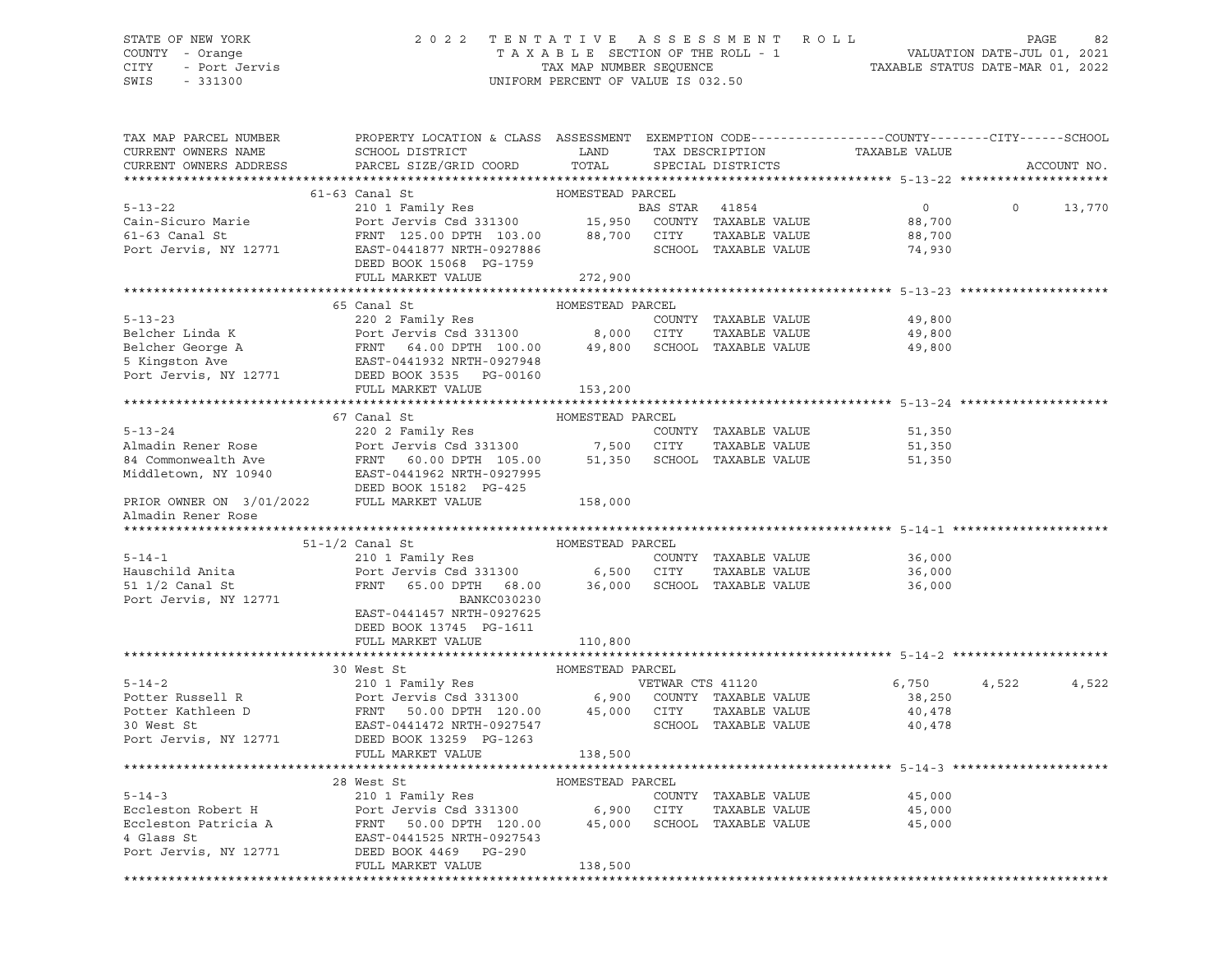## STATE OF NEW YORK 2 0 2 2 T E N T A T I V E A S S E S S M E N T R O L L PAGE 83 COUNTY - Orange T A X A B L E SECTION OF THE ROLL - 1 VALUATION DATE-JUL 01, 2021 CITY - Port Jervis TAX MAP NUMBER SEQUENCE TAXABLE STATUS DATE-MAR 01, 2022

| TAX MAP PARCEL NUMBER<br>CURRENT OWNERS NAME<br>CURRENT OWNERS ADDRESS | PROPERTY LOCATION & CLASS ASSESSMENT EXEMPTION CODE----------------COUNTY-------CITY------SCHOOL<br>SCHOOL DISTRICT<br>PARCEL SIZE/GRID COORD TOTAL SPECIAL DISTRICTS                                                                                                                                                                                                                                    |         |  | LAND TAX DESCRIPTION TAXABLE VALUE                                                                                                                                                                                                                                                                                                 |                | ACCOUNT NO. |
|------------------------------------------------------------------------|----------------------------------------------------------------------------------------------------------------------------------------------------------------------------------------------------------------------------------------------------------------------------------------------------------------------------------------------------------------------------------------------------------|---------|--|------------------------------------------------------------------------------------------------------------------------------------------------------------------------------------------------------------------------------------------------------------------------------------------------------------------------------------|----------------|-------------|
|                                                                        |                                                                                                                                                                                                                                                                                                                                                                                                          |         |  |                                                                                                                                                                                                                                                                                                                                    |                |             |
|                                                                        |                                                                                                                                                                                                                                                                                                                                                                                                          |         |  |                                                                                                                                                                                                                                                                                                                                    |                |             |
|                                                                        |                                                                                                                                                                                                                                                                                                                                                                                                          |         |  | $\overline{0}$ and $\overline{0}$ and $\overline{0}$ and $\overline{0}$ and $\overline{0}$ and $\overline{0}$ and $\overline{0}$ and $\overline{0}$ and $\overline{0}$ and $\overline{0}$ and $\overline{0}$ and $\overline{0}$ and $\overline{0}$ and $\overline{0}$ and $\overline{0}$ and $\overline{0}$ and $\overline{0}$ and | $\Omega$       | 34,390      |
|                                                                        |                                                                                                                                                                                                                                                                                                                                                                                                          |         |  |                                                                                                                                                                                                                                                                                                                                    |                |             |
|                                                                        |                                                                                                                                                                                                                                                                                                                                                                                                          |         |  |                                                                                                                                                                                                                                                                                                                                    |                |             |
|                                                                        |                                                                                                                                                                                                                                                                                                                                                                                                          |         |  |                                                                                                                                                                                                                                                                                                                                    |                |             |
|                                                                        |                                                                                                                                                                                                                                                                                                                                                                                                          |         |  |                                                                                                                                                                                                                                                                                                                                    |                |             |
|                                                                        | $\begin{tabular}{lcccccc} 5-14-4 & 6 Glass St & 41834 & 0 & 6 Class St & 210 1 Family Res & 6观 test & 210 1's 0.00 & 62,000 & 62,000 & 62,000 & 62,000 & 62,000 & 62,000 & 62,000 & 62,000 & 62,000 & 62,000 & 62,000 & 62,000 & 62,000 & 62,000 & 62,000 & 62,000 & 62,000 & 62,000 & 62,000 & 62$                                                                                                      |         |  |                                                                                                                                                                                                                                                                                                                                    |                |             |
|                                                                        |                                                                                                                                                                                                                                                                                                                                                                                                          |         |  |                                                                                                                                                                                                                                                                                                                                    |                |             |
|                                                                        | FORE 310 1 Family Res BAS STAR 41854 0<br>Eccleston Robert H Port Jervis Csd 331300 8,750 COUNTY TAXABLE VALUE 70,050<br>Eccleston Patricia FRNT 70.00 DPTH 100.00 70,050 CITY TAXABLE VALUE 70,050<br>4 Glass St EAST-0441558 NRTH-                                                                                                                                                                     |         |  |                                                                                                                                                                                                                                                                                                                                    |                |             |
|                                                                        |                                                                                                                                                                                                                                                                                                                                                                                                          |         |  | $\overline{0}$                                                                                                                                                                                                                                                                                                                     | $\circ$        | 13,770      |
|                                                                        |                                                                                                                                                                                                                                                                                                                                                                                                          |         |  |                                                                                                                                                                                                                                                                                                                                    |                |             |
|                                                                        |                                                                                                                                                                                                                                                                                                                                                                                                          |         |  |                                                                                                                                                                                                                                                                                                                                    |                |             |
|                                                                        |                                                                                                                                                                                                                                                                                                                                                                                                          |         |  |                                                                                                                                                                                                                                                                                                                                    |                |             |
|                                                                        |                                                                                                                                                                                                                                                                                                                                                                                                          |         |  |                                                                                                                                                                                                                                                                                                                                    |                |             |
|                                                                        | FULL MARKET VALUE                                                                                                                                                                                                                                                                                                                                                                                        | 215,500 |  |                                                                                                                                                                                                                                                                                                                                    |                |             |
|                                                                        |                                                                                                                                                                                                                                                                                                                                                                                                          |         |  |                                                                                                                                                                                                                                                                                                                                    |                |             |
|                                                                        |                                                                                                                                                                                                                                                                                                                                                                                                          |         |  |                                                                                                                                                                                                                                                                                                                                    |                |             |
|                                                                        |                                                                                                                                                                                                                                                                                                                                                                                                          |         |  | $\overline{0}$                                                                                                                                                                                                                                                                                                                     | 8,250          | $\mathbf 0$ |
|                                                                        |                                                                                                                                                                                                                                                                                                                                                                                                          |         |  | 27,500                                                                                                                                                                                                                                                                                                                             | $\overline{0}$ | 27,500      |
|                                                                        | $\begin{tabular}{lllllllllllllllllllll} \multicolumn{4}{c c c c c} \multicolumn{4}{c c c c} \multicolumn{4}{c c c c} \multicolumn{4}{c c c} \multicolumn{4}{c c c} \multicolumn{4}{c c c} \multicolumn{4}{c c c} \multicolumn{4}{c c c} \multicolumn{4}{c c c} \multicolumn{4}{c c c} \multicolumn{4}{c c c} \multicolumn{4}{c c c} \multicolumn{4}{c c c} \multicolumn{4}{c c c} \multicolumn{4}{c c c$ |         |  | $\overline{0}$                                                                                                                                                                                                                                                                                                                     | $\circ$        | 27,500      |
|                                                                        |                                                                                                                                                                                                                                                                                                                                                                                                          |         |  | 27,500                                                                                                                                                                                                                                                                                                                             |                |             |
|                                                                        |                                                                                                                                                                                                                                                                                                                                                                                                          |         |  | CITY TAXABLE VALUE 46,750<br>SCHOOL TAXABLE VALUE 10                                                                                                                                                                                                                                                                               |                |             |
|                                                                        | DEED BOOK 5198 PG-113                                                                                                                                                                                                                                                                                                                                                                                    |         |  |                                                                                                                                                                                                                                                                                                                                    |                |             |
|                                                                        | FULL MARKET VALUE 169,200                                                                                                                                                                                                                                                                                                                                                                                |         |  |                                                                                                                                                                                                                                                                                                                                    |                |             |
|                                                                        |                                                                                                                                                                                                                                                                                                                                                                                                          |         |  |                                                                                                                                                                                                                                                                                                                                    |                |             |
|                                                                        |                                                                                                                                                                                                                                                                                                                                                                                                          |         |  |                                                                                                                                                                                                                                                                                                                                    |                |             |
|                                                                        |                                                                                                                                                                                                                                                                                                                                                                                                          |         |  |                                                                                                                                                                                                                                                                                                                                    |                |             |
|                                                                        |                                                                                                                                                                                                                                                                                                                                                                                                          |         |  |                                                                                                                                                                                                                                                                                                                                    |                |             |
|                                                                        | 35 Pine St<br>Fontano Patricia 210 1 Family Res<br>Fontano Patricia Port Jervis Csd 331300 6,250 CITY TAXABLE VALUE 55,000<br>Mains Robert C FRNT 50.00 DPTH 100.00 55,000 SCHOOL TAXABLE VALUE 55,000<br>25 Pine St EAST-0441496 NRTH                                                                                                                                                                   |         |  |                                                                                                                                                                                                                                                                                                                                    |                |             |
|                                                                        |                                                                                                                                                                                                                                                                                                                                                                                                          |         |  |                                                                                                                                                                                                                                                                                                                                    |                |             |
|                                                                        |                                                                                                                                                                                                                                                                                                                                                                                                          |         |  |                                                                                                                                                                                                                                                                                                                                    |                |             |
|                                                                        | FULL MARKET VALUE                                                                                                                                                                                                                                                                                                                                                                                        | 169,200 |  |                                                                                                                                                                                                                                                                                                                                    |                |             |
|                                                                        |                                                                                                                                                                                                                                                                                                                                                                                                          |         |  |                                                                                                                                                                                                                                                                                                                                    |                |             |
|                                                                        | 27 Pine St                                                                                                                                                                                                                                                                                                                                                                                               |         |  |                                                                                                                                                                                                                                                                                                                                    |                |             |
| $5 - 14 - 8$                                                           |                                                                                                                                                                                                                                                                                                                                                                                                          |         |  | COUNTY TAXABLE VALUE 52,250                                                                                                                                                                                                                                                                                                        |                |             |
|                                                                        | 5-14-8 210 1 Family Res COUNTY TAXABLE VALUE<br>Rohrer Christopher Port Jervis Csd 331300 6,250 CITY TAXABLE VALUE<br>73 Erie St FRNT 50.00 DPTH 100.00 52,250 SCHOOL TAXABLE VALUE<br>Port Jervis, NY 12771 EAST-0441459 NRTH-0927465                                                                                                                                                                   |         |  | TAXABLE VALUE 52,250                                                                                                                                                                                                                                                                                                               |                |             |
|                                                                        |                                                                                                                                                                                                                                                                                                                                                                                                          |         |  | 52,250                                                                                                                                                                                                                                                                                                                             |                |             |
|                                                                        |                                                                                                                                                                                                                                                                                                                                                                                                          |         |  |                                                                                                                                                                                                                                                                                                                                    |                |             |
|                                                                        | DEED BOOK 15182 PG-1918                                                                                                                                                                                                                                                                                                                                                                                  |         |  |                                                                                                                                                                                                                                                                                                                                    |                |             |
| PRIOR OWNER ON $3/01/2022$ FULL MARKET VALUE                           |                                                                                                                                                                                                                                                                                                                                                                                                          | 160,800 |  |                                                                                                                                                                                                                                                                                                                                    |                |             |
| Rohrer Christopher                                                     |                                                                                                                                                                                                                                                                                                                                                                                                          |         |  |                                                                                                                                                                                                                                                                                                                                    |                |             |
|                                                                        |                                                                                                                                                                                                                                                                                                                                                                                                          |         |  |                                                                                                                                                                                                                                                                                                                                    |                |             |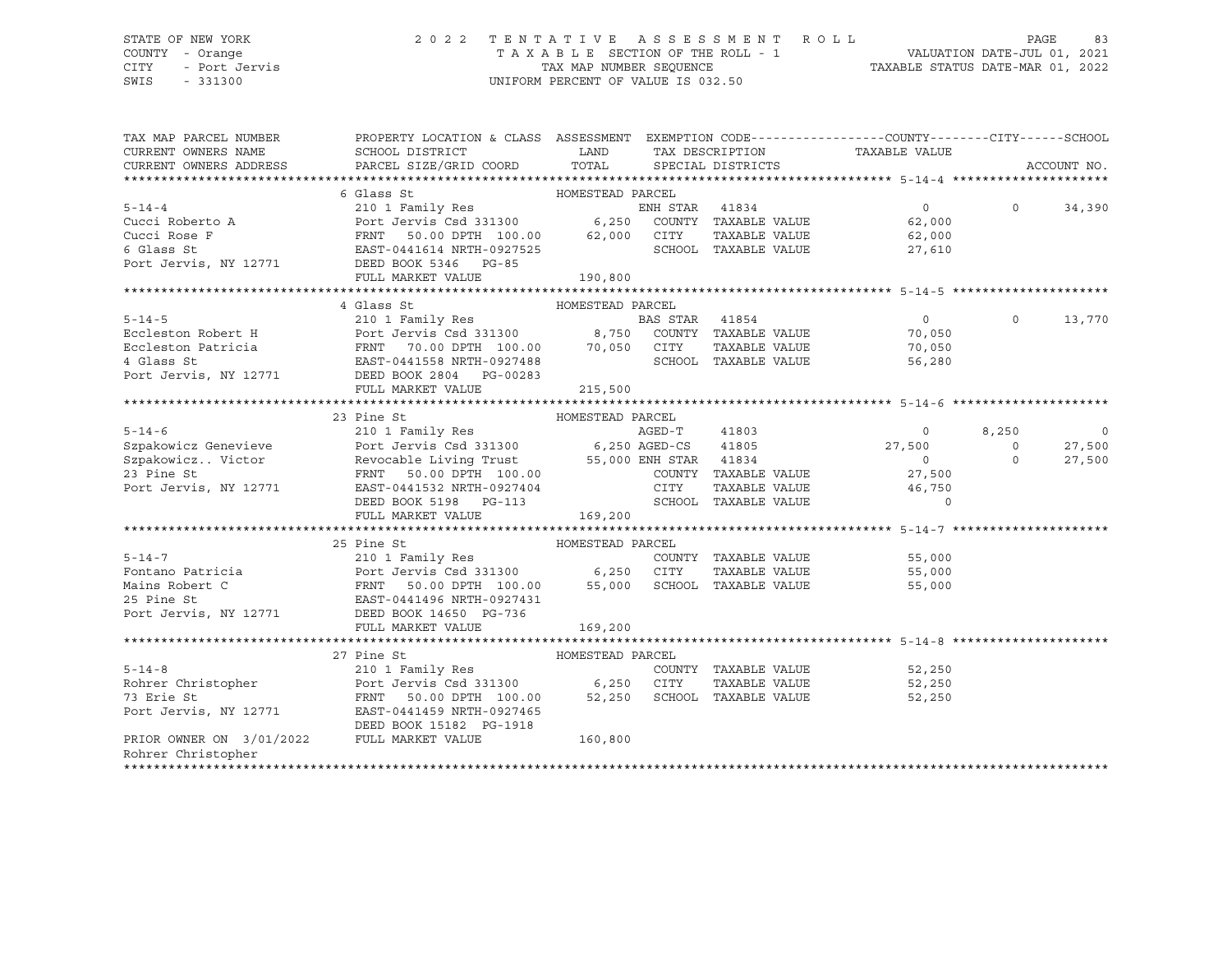## STATE OF NEW YORK 2 0 2 2 T E N T A T I V E A S S E S S M E N T R O L L PAGE 84 COUNTY - Orange T A X A B L E SECTION OF THE ROLL - 1 VALUATION DATE-JUL 01, 2021 CITY - Port Jervis TAX MAP NUMBER SEQUENCE TAXABLE STATUS DATE-MAR 01, 2022

| $\begin{tabular}{lllllllllllllllllll} \hline 5-14-9 & 29 \text{ Pine St} & \text{HOMESTEAD PARCH} & \text{VETWAR CTS 41120} & 6,563\\ \text{Shannon Shirley D} & \text{Port Jervis Csd 331300} & 6,875 \text{ ENH STAR} & 41834 & 0\\ \text{Shannon. John P} & \text{FRNT} & 55.00 \text{ DPTH} & 100.00 & 43,750 \text{ CONTTY TAXABLE VALUE} & 37,187\\ \text{29 Pine St} & \text{RNT} & \text{S5.00 DPTH$<br>VETWAR CTS 41120 6,563 4,522 4,522<br>$0$ 0 34,390<br>37,187<br>FULL MARKET VALUE 134,600<br>HOMESTEAD PARCEL<br>49 Canal St<br>5-14-10<br>McElroy Richard<br>McElroy Jenny<br>McElroy Jenny<br>McElroy Jenny<br>McElroy Jenny<br>McElroy Jenny<br>McElroy Jenny<br>McElroy Jenny<br>McElroy Jenny<br>FRNT 58.00 DPTH 117.00<br>EAST-0441351 NRTH-0927527<br>Port Jervis, NY 12771<br>DE<br>$\overline{0}$<br>$\circ$<br>13,770<br>180,300<br>FULL MARKET VALUE<br>5-15-1.1 68 Canal St ENDESTEAD PARCEL<br>210 1 Family Res ENR STAR 41834 0<br>FRNT 44.00 DPTH 105.00 43,950 CITY TAXABLE VALUE 43,950<br>Port Jervis, NY 12771 EAST-0441930 NRTH-0928203 SCHOOL TAXABLE VALUE 43,950<br>DEED BOOK 43,9<br>$0 \t 0 \t 34,390$<br>$\begin{tabular}{lllllllllllllllllllll} \multicolumn{3}{c c c c c c} \multicolumn{3}{c c c c} \multicolumn{3}{c c c c} \multicolumn{3}{c c c c} \multicolumn{3}{c c c c} \multicolumn{3}{c c c c} \multicolumn{3}{c c c c} \multicolumn{3}{c c c c} \multicolumn{3}{c c c c} \multicolumn{3}{c c c c} \multicolumn{3}{c c c c} \multicolumn{3}{c c c c} \multicolumn{3}{c c c c} \multic$ |
|----------------------------------------------------------------------------------------------------------------------------------------------------------------------------------------------------------------------------------------------------------------------------------------------------------------------------------------------------------------------------------------------------------------------------------------------------------------------------------------------------------------------------------------------------------------------------------------------------------------------------------------------------------------------------------------------------------------------------------------------------------------------------------------------------------------------------------------------------------------------------------------------------------------------------------------------------------------------------------------------------------------------------------------------------------------------------------------------------------------------------------------------------------------------------------------------------------------------------------------------------------------------------------------------------------------------------------------------------------------------------------------------------------------------------------------------------------------------------------------------------------------------------------------------|
|                                                                                                                                                                                                                                                                                                                                                                                                                                                                                                                                                                                                                                                                                                                                                                                                                                                                                                                                                                                                                                                                                                                                                                                                                                                                                                                                                                                                                                                                                                                                              |
|                                                                                                                                                                                                                                                                                                                                                                                                                                                                                                                                                                                                                                                                                                                                                                                                                                                                                                                                                                                                                                                                                                                                                                                                                                                                                                                                                                                                                                                                                                                                              |
|                                                                                                                                                                                                                                                                                                                                                                                                                                                                                                                                                                                                                                                                                                                                                                                                                                                                                                                                                                                                                                                                                                                                                                                                                                                                                                                                                                                                                                                                                                                                              |
|                                                                                                                                                                                                                                                                                                                                                                                                                                                                                                                                                                                                                                                                                                                                                                                                                                                                                                                                                                                                                                                                                                                                                                                                                                                                                                                                                                                                                                                                                                                                              |
|                                                                                                                                                                                                                                                                                                                                                                                                                                                                                                                                                                                                                                                                                                                                                                                                                                                                                                                                                                                                                                                                                                                                                                                                                                                                                                                                                                                                                                                                                                                                              |
|                                                                                                                                                                                                                                                                                                                                                                                                                                                                                                                                                                                                                                                                                                                                                                                                                                                                                                                                                                                                                                                                                                                                                                                                                                                                                                                                                                                                                                                                                                                                              |
|                                                                                                                                                                                                                                                                                                                                                                                                                                                                                                                                                                                                                                                                                                                                                                                                                                                                                                                                                                                                                                                                                                                                                                                                                                                                                                                                                                                                                                                                                                                                              |
|                                                                                                                                                                                                                                                                                                                                                                                                                                                                                                                                                                                                                                                                                                                                                                                                                                                                                                                                                                                                                                                                                                                                                                                                                                                                                                                                                                                                                                                                                                                                              |
|                                                                                                                                                                                                                                                                                                                                                                                                                                                                                                                                                                                                                                                                                                                                                                                                                                                                                                                                                                                                                                                                                                                                                                                                                                                                                                                                                                                                                                                                                                                                              |
|                                                                                                                                                                                                                                                                                                                                                                                                                                                                                                                                                                                                                                                                                                                                                                                                                                                                                                                                                                                                                                                                                                                                                                                                                                                                                                                                                                                                                                                                                                                                              |
|                                                                                                                                                                                                                                                                                                                                                                                                                                                                                                                                                                                                                                                                                                                                                                                                                                                                                                                                                                                                                                                                                                                                                                                                                                                                                                                                                                                                                                                                                                                                              |
|                                                                                                                                                                                                                                                                                                                                                                                                                                                                                                                                                                                                                                                                                                                                                                                                                                                                                                                                                                                                                                                                                                                                                                                                                                                                                                                                                                                                                                                                                                                                              |
|                                                                                                                                                                                                                                                                                                                                                                                                                                                                                                                                                                                                                                                                                                                                                                                                                                                                                                                                                                                                                                                                                                                                                                                                                                                                                                                                                                                                                                                                                                                                              |
|                                                                                                                                                                                                                                                                                                                                                                                                                                                                                                                                                                                                                                                                                                                                                                                                                                                                                                                                                                                                                                                                                                                                                                                                                                                                                                                                                                                                                                                                                                                                              |
|                                                                                                                                                                                                                                                                                                                                                                                                                                                                                                                                                                                                                                                                                                                                                                                                                                                                                                                                                                                                                                                                                                                                                                                                                                                                                                                                                                                                                                                                                                                                              |
|                                                                                                                                                                                                                                                                                                                                                                                                                                                                                                                                                                                                                                                                                                                                                                                                                                                                                                                                                                                                                                                                                                                                                                                                                                                                                                                                                                                                                                                                                                                                              |
|                                                                                                                                                                                                                                                                                                                                                                                                                                                                                                                                                                                                                                                                                                                                                                                                                                                                                                                                                                                                                                                                                                                                                                                                                                                                                                                                                                                                                                                                                                                                              |
|                                                                                                                                                                                                                                                                                                                                                                                                                                                                                                                                                                                                                                                                                                                                                                                                                                                                                                                                                                                                                                                                                                                                                                                                                                                                                                                                                                                                                                                                                                                                              |
|                                                                                                                                                                                                                                                                                                                                                                                                                                                                                                                                                                                                                                                                                                                                                                                                                                                                                                                                                                                                                                                                                                                                                                                                                                                                                                                                                                                                                                                                                                                                              |
|                                                                                                                                                                                                                                                                                                                                                                                                                                                                                                                                                                                                                                                                                                                                                                                                                                                                                                                                                                                                                                                                                                                                                                                                                                                                                                                                                                                                                                                                                                                                              |
|                                                                                                                                                                                                                                                                                                                                                                                                                                                                                                                                                                                                                                                                                                                                                                                                                                                                                                                                                                                                                                                                                                                                                                                                                                                                                                                                                                                                                                                                                                                                              |
|                                                                                                                                                                                                                                                                                                                                                                                                                                                                                                                                                                                                                                                                                                                                                                                                                                                                                                                                                                                                                                                                                                                                                                                                                                                                                                                                                                                                                                                                                                                                              |
|                                                                                                                                                                                                                                                                                                                                                                                                                                                                                                                                                                                                                                                                                                                                                                                                                                                                                                                                                                                                                                                                                                                                                                                                                                                                                                                                                                                                                                                                                                                                              |
|                                                                                                                                                                                                                                                                                                                                                                                                                                                                                                                                                                                                                                                                                                                                                                                                                                                                                                                                                                                                                                                                                                                                                                                                                                                                                                                                                                                                                                                                                                                                              |
|                                                                                                                                                                                                                                                                                                                                                                                                                                                                                                                                                                                                                                                                                                                                                                                                                                                                                                                                                                                                                                                                                                                                                                                                                                                                                                                                                                                                                                                                                                                                              |
|                                                                                                                                                                                                                                                                                                                                                                                                                                                                                                                                                                                                                                                                                                                                                                                                                                                                                                                                                                                                                                                                                                                                                                                                                                                                                                                                                                                                                                                                                                                                              |
|                                                                                                                                                                                                                                                                                                                                                                                                                                                                                                                                                                                                                                                                                                                                                                                                                                                                                                                                                                                                                                                                                                                                                                                                                                                                                                                                                                                                                                                                                                                                              |
|                                                                                                                                                                                                                                                                                                                                                                                                                                                                                                                                                                                                                                                                                                                                                                                                                                                                                                                                                                                                                                                                                                                                                                                                                                                                                                                                                                                                                                                                                                                                              |
|                                                                                                                                                                                                                                                                                                                                                                                                                                                                                                                                                                                                                                                                                                                                                                                                                                                                                                                                                                                                                                                                                                                                                                                                                                                                                                                                                                                                                                                                                                                                              |
|                                                                                                                                                                                                                                                                                                                                                                                                                                                                                                                                                                                                                                                                                                                                                                                                                                                                                                                                                                                                                                                                                                                                                                                                                                                                                                                                                                                                                                                                                                                                              |
| Port Jervis, NY 12771 EAST-0441917 NRTH-0928173                                                                                                                                                                                                                                                                                                                                                                                                                                                                                                                                                                                                                                                                                                                                                                                                                                                                                                                                                                                                                                                                                                                                                                                                                                                                                                                                                                                                                                                                                              |
| DEED BOOK 12738 PG-888                                                                                                                                                                                                                                                                                                                                                                                                                                                                                                                                                                                                                                                                                                                                                                                                                                                                                                                                                                                                                                                                                                                                                                                                                                                                                                                                                                                                                                                                                                                       |
| FULL MARKET VALUE<br>158,300                                                                                                                                                                                                                                                                                                                                                                                                                                                                                                                                                                                                                                                                                                                                                                                                                                                                                                                                                                                                                                                                                                                                                                                                                                                                                                                                                                                                                                                                                                                 |
|                                                                                                                                                                                                                                                                                                                                                                                                                                                                                                                                                                                                                                                                                                                                                                                                                                                                                                                                                                                                                                                                                                                                                                                                                                                                                                                                                                                                                                                                                                                                              |
|                                                                                                                                                                                                                                                                                                                                                                                                                                                                                                                                                                                                                                                                                                                                                                                                                                                                                                                                                                                                                                                                                                                                                                                                                                                                                                                                                                                                                                                                                                                                              |
| COUNTY TAXABLE VALUE 49,900                                                                                                                                                                                                                                                                                                                                                                                                                                                                                                                                                                                                                                                                                                                                                                                                                                                                                                                                                                                                                                                                                                                                                                                                                                                                                                                                                                                                                                                                                                                  |
|                                                                                                                                                                                                                                                                                                                                                                                                                                                                                                                                                                                                                                                                                                                                                                                                                                                                                                                                                                                                                                                                                                                                                                                                                                                                                                                                                                                                                                                                                                                                              |
| TAXABLE VALUE 49,900<br>TAXABLE VALUE 49,900                                                                                                                                                                                                                                                                                                                                                                                                                                                                                                                                                                                                                                                                                                                                                                                                                                                                                                                                                                                                                                                                                                                                                                                                                                                                                                                                                                                                                                                                                                 |
|                                                                                                                                                                                                                                                                                                                                                                                                                                                                                                                                                                                                                                                                                                                                                                                                                                                                                                                                                                                                                                                                                                                                                                                                                                                                                                                                                                                                                                                                                                                                              |
|                                                                                                                                                                                                                                                                                                                                                                                                                                                                                                                                                                                                                                                                                                                                                                                                                                                                                                                                                                                                                                                                                                                                                                                                                                                                                                                                                                                                                                                                                                                                              |
| 153,500<br>FULL MARKET VALUE                                                                                                                                                                                                                                                                                                                                                                                                                                                                                                                                                                                                                                                                                                                                                                                                                                                                                                                                                                                                                                                                                                                                                                                                                                                                                                                                                                                                                                                                                                                 |
|                                                                                                                                                                                                                                                                                                                                                                                                                                                                                                                                                                                                                                                                                                                                                                                                                                                                                                                                                                                                                                                                                                                                                                                                                                                                                                                                                                                                                                                                                                                                              |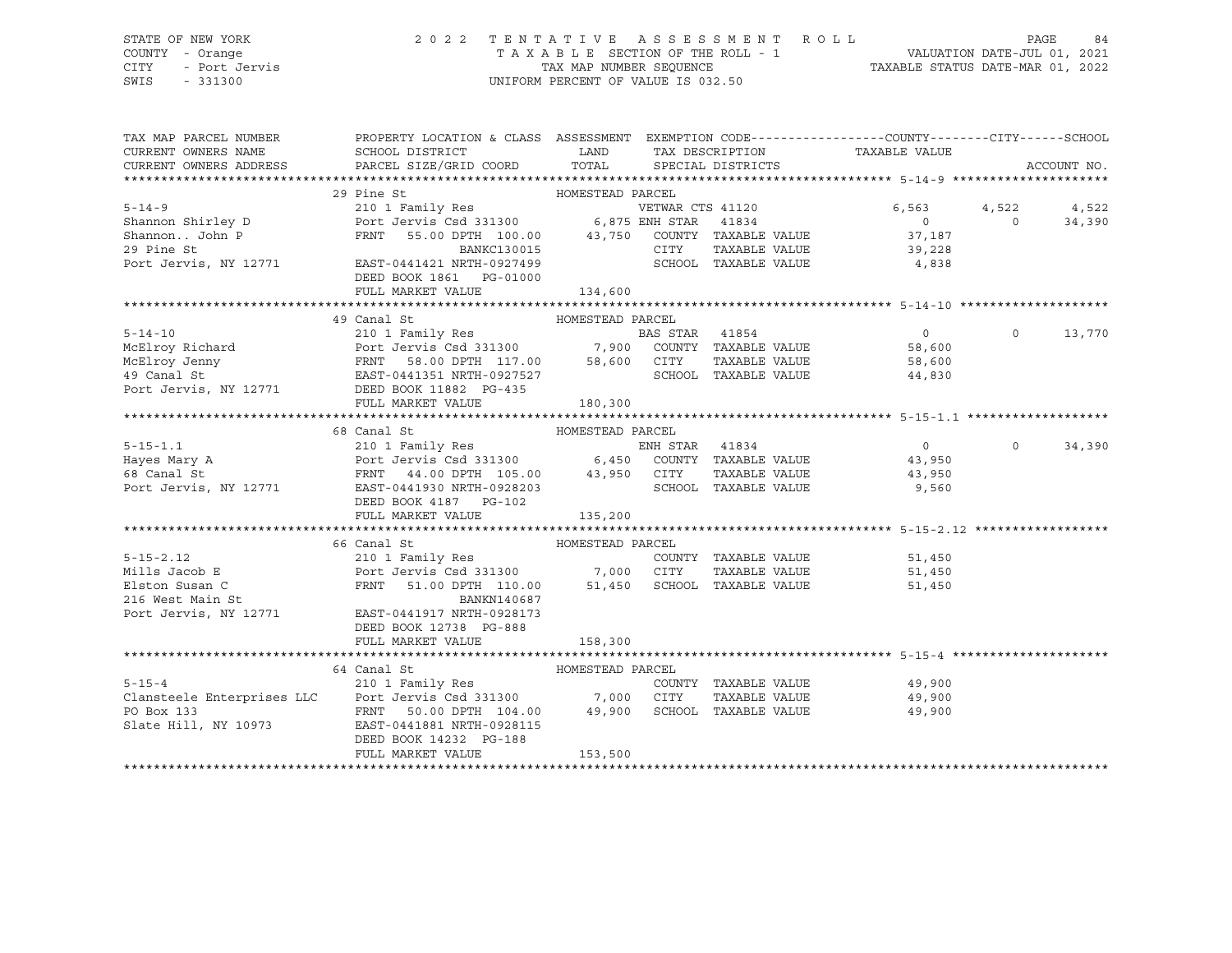# STATE OF NEW YORK 2 0 2 2 T E N T A T I V E A S S E S S M E N T R O L L PAGE 85 COUNTY - Orange T A X A B L E SECTION OF THE ROLL - 1 VALUATION DATE-JUL 01, 2021 CITY - Port Jervis TAX MAP NUMBER SEQUENCE TAXABLE STATUS DATE-MAR 01, 2022

| TAX MAP PARCEL NUMBER<br>PROPERTY LOCATION & CLASS ASSESSMENT EXEMPTION CODE----------------COUNTY-------CITY------SCHOOL<br>TAXABLE VALUE<br>CURRENT OWNERS NAME<br>SCHOOL DISTRICT<br>LAND<br>TAX DESCRIPTION<br>PARCEL SIZE/GRID COORD<br>CURRENT OWNERS ADDRESS<br>TOTAL<br>ACCOUNT NO.<br>SPECIAL DISTRICTS<br>62 Canal St<br>HOMESTEAD PARCEL<br>210 1 Family Res<br>$5 - 15 - 5$<br>$\overline{0}$<br>$\circ$<br>13,770<br>McCooey William<br>57,000<br>McCooey Leanda<br>FRNT 75.00 DPTH 100.00 57,000 CITY<br>TAXABLE VALUE<br>57,000<br>62 Canal St<br>SCHOOL TAXABLE VALUE<br>BANKC180381<br>43,230<br>EAST-0441854 NRTH-0928062<br>Port Jervis, NY 12771<br>DEED BOOK 12707 PG-1467<br>FULL MARKET VALUE<br>175,400<br>60 Canal St<br>HOMESTEAD PARCEL<br>$5 - 15 - 6$<br>210 1 Family Res<br>COUNTY TAXABLE VALUE<br>44,250<br>Cain-Sicuro Marie<br>44,250<br>$61-63$ Canal St<br>44,250<br>Port Jervis, NY 12771<br>DEED BOOK 15058 PG-1230<br>FULL MARKET VALUE<br>136,200<br>3 Farnum St<br>HOMESTEAD PARCEL<br>$\overline{0}$<br>$\circ$<br>13,770<br>48,750<br>48,750<br>34,980<br>Port Jervis, NY 12771 DEED BOOK 14018 PG-512<br>150,000<br>FULL MARKET VALUE<br>19 Johnson Ave<br>HOMESTEAD PARCEL<br>210 1 Family Res<br>Port Jamily Res<br>$5 - 15 - 8$<br>COUNTY TAXABLE VALUE<br>52,800<br>Port Jervis Csd 331300 11,700 CITY TAXABLE VALUE<br>FRNT 100.00 DPTH 71.00 52,800 SCHOOL TAXABLE VALUE<br>Tufano Dominick J Jr<br>Port Jervis Csd 331300<br>FRNT 100.00 DPTH 71.00<br>EAST-0441715 NRTH-0927950<br>52,800<br>Tufano Barbara<br>52,800<br>30 Trovei Ln<br>Port Jervis, NY 12771 DEED BOOK 4887 PG-328<br>FULL MARKET VALUE<br>162,500<br>40 Hamilton St<br>NON-HOMESTEAD PARCEL<br>$5 - 16 - 1$<br>710 Manufacture<br>COUNTY TAXABLE VALUE<br>156,150<br>Port Jervis Csd 331300 36,100 CITY<br>FM Port Jervis LLC<br>TAXABLE VALUE<br>156,150<br>$\overline{P}$<br>FRNT 270.00 DPTH 149.00 156,150 SCHOOL TAXABLE VALUE<br>PO Box 98<br>156,150<br>EAST-0441692 NRTH-0928359<br>Schuylerville, NY 12871<br>DEED BOOK 12938 PG-165<br>FULL MARKET VALUE<br>480,500<br>4 Broad St<br>HOMESTEAD PARCEL<br>$5 - 17 - 1$<br>210 1 Family Res<br>COUNTY TAXABLE VALUE<br>61,750<br>Port Jervis Csd 331300 9,625 CITY TAXABLE VALUE<br>FRNT 90.00 DPTH 62.00 61,750 SCHOOL TAXABLE VALUE<br>DeMaria Angelo<br>10 Sucato Dr<br>TAXABLE VALUE<br>61,750<br>10 Sucato Dr<br>61,750<br>Poughkeepsie, NY 12601<br>BANKC190294<br>EAST-0441492 NRTH-0928361<br>DEED BOOK 12809 PG-1689<br>FULL MARKET VALUE<br>190,000<br>******************************* |  |  |  |  |
|---------------------------------------------------------------------------------------------------------------------------------------------------------------------------------------------------------------------------------------------------------------------------------------------------------------------------------------------------------------------------------------------------------------------------------------------------------------------------------------------------------------------------------------------------------------------------------------------------------------------------------------------------------------------------------------------------------------------------------------------------------------------------------------------------------------------------------------------------------------------------------------------------------------------------------------------------------------------------------------------------------------------------------------------------------------------------------------------------------------------------------------------------------------------------------------------------------------------------------------------------------------------------------------------------------------------------------------------------------------------------------------------------------------------------------------------------------------------------------------------------------------------------------------------------------------------------------------------------------------------------------------------------------------------------------------------------------------------------------------------------------------------------------------------------------------------------------------------------------------------------------------------------------------------------------------------------------------------------------------------------------------------------------------------------------------------------------------------------------------------------------------------------------------------------------------------------------------------------------------------------------------------------------------------------------------------------------------------------------------------------------------------------------------------------------------------------------------------------------------------------------------------------------------------------------------------------------|--|--|--|--|
|                                                                                                                                                                                                                                                                                                                                                                                                                                                                                                                                                                                                                                                                                                                                                                                                                                                                                                                                                                                                                                                                                                                                                                                                                                                                                                                                                                                                                                                                                                                                                                                                                                                                                                                                                                                                                                                                                                                                                                                                                                                                                                                                                                                                                                                                                                                                                                                                                                                                                                                                                                                 |  |  |  |  |
|                                                                                                                                                                                                                                                                                                                                                                                                                                                                                                                                                                                                                                                                                                                                                                                                                                                                                                                                                                                                                                                                                                                                                                                                                                                                                                                                                                                                                                                                                                                                                                                                                                                                                                                                                                                                                                                                                                                                                                                                                                                                                                                                                                                                                                                                                                                                                                                                                                                                                                                                                                                 |  |  |  |  |
|                                                                                                                                                                                                                                                                                                                                                                                                                                                                                                                                                                                                                                                                                                                                                                                                                                                                                                                                                                                                                                                                                                                                                                                                                                                                                                                                                                                                                                                                                                                                                                                                                                                                                                                                                                                                                                                                                                                                                                                                                                                                                                                                                                                                                                                                                                                                                                                                                                                                                                                                                                                 |  |  |  |  |
|                                                                                                                                                                                                                                                                                                                                                                                                                                                                                                                                                                                                                                                                                                                                                                                                                                                                                                                                                                                                                                                                                                                                                                                                                                                                                                                                                                                                                                                                                                                                                                                                                                                                                                                                                                                                                                                                                                                                                                                                                                                                                                                                                                                                                                                                                                                                                                                                                                                                                                                                                                                 |  |  |  |  |
|                                                                                                                                                                                                                                                                                                                                                                                                                                                                                                                                                                                                                                                                                                                                                                                                                                                                                                                                                                                                                                                                                                                                                                                                                                                                                                                                                                                                                                                                                                                                                                                                                                                                                                                                                                                                                                                                                                                                                                                                                                                                                                                                                                                                                                                                                                                                                                                                                                                                                                                                                                                 |  |  |  |  |
|                                                                                                                                                                                                                                                                                                                                                                                                                                                                                                                                                                                                                                                                                                                                                                                                                                                                                                                                                                                                                                                                                                                                                                                                                                                                                                                                                                                                                                                                                                                                                                                                                                                                                                                                                                                                                                                                                                                                                                                                                                                                                                                                                                                                                                                                                                                                                                                                                                                                                                                                                                                 |  |  |  |  |
|                                                                                                                                                                                                                                                                                                                                                                                                                                                                                                                                                                                                                                                                                                                                                                                                                                                                                                                                                                                                                                                                                                                                                                                                                                                                                                                                                                                                                                                                                                                                                                                                                                                                                                                                                                                                                                                                                                                                                                                                                                                                                                                                                                                                                                                                                                                                                                                                                                                                                                                                                                                 |  |  |  |  |
|                                                                                                                                                                                                                                                                                                                                                                                                                                                                                                                                                                                                                                                                                                                                                                                                                                                                                                                                                                                                                                                                                                                                                                                                                                                                                                                                                                                                                                                                                                                                                                                                                                                                                                                                                                                                                                                                                                                                                                                                                                                                                                                                                                                                                                                                                                                                                                                                                                                                                                                                                                                 |  |  |  |  |
|                                                                                                                                                                                                                                                                                                                                                                                                                                                                                                                                                                                                                                                                                                                                                                                                                                                                                                                                                                                                                                                                                                                                                                                                                                                                                                                                                                                                                                                                                                                                                                                                                                                                                                                                                                                                                                                                                                                                                                                                                                                                                                                                                                                                                                                                                                                                                                                                                                                                                                                                                                                 |  |  |  |  |
|                                                                                                                                                                                                                                                                                                                                                                                                                                                                                                                                                                                                                                                                                                                                                                                                                                                                                                                                                                                                                                                                                                                                                                                                                                                                                                                                                                                                                                                                                                                                                                                                                                                                                                                                                                                                                                                                                                                                                                                                                                                                                                                                                                                                                                                                                                                                                                                                                                                                                                                                                                                 |  |  |  |  |
|                                                                                                                                                                                                                                                                                                                                                                                                                                                                                                                                                                                                                                                                                                                                                                                                                                                                                                                                                                                                                                                                                                                                                                                                                                                                                                                                                                                                                                                                                                                                                                                                                                                                                                                                                                                                                                                                                                                                                                                                                                                                                                                                                                                                                                                                                                                                                                                                                                                                                                                                                                                 |  |  |  |  |
|                                                                                                                                                                                                                                                                                                                                                                                                                                                                                                                                                                                                                                                                                                                                                                                                                                                                                                                                                                                                                                                                                                                                                                                                                                                                                                                                                                                                                                                                                                                                                                                                                                                                                                                                                                                                                                                                                                                                                                                                                                                                                                                                                                                                                                                                                                                                                                                                                                                                                                                                                                                 |  |  |  |  |
|                                                                                                                                                                                                                                                                                                                                                                                                                                                                                                                                                                                                                                                                                                                                                                                                                                                                                                                                                                                                                                                                                                                                                                                                                                                                                                                                                                                                                                                                                                                                                                                                                                                                                                                                                                                                                                                                                                                                                                                                                                                                                                                                                                                                                                                                                                                                                                                                                                                                                                                                                                                 |  |  |  |  |
|                                                                                                                                                                                                                                                                                                                                                                                                                                                                                                                                                                                                                                                                                                                                                                                                                                                                                                                                                                                                                                                                                                                                                                                                                                                                                                                                                                                                                                                                                                                                                                                                                                                                                                                                                                                                                                                                                                                                                                                                                                                                                                                                                                                                                                                                                                                                                                                                                                                                                                                                                                                 |  |  |  |  |
|                                                                                                                                                                                                                                                                                                                                                                                                                                                                                                                                                                                                                                                                                                                                                                                                                                                                                                                                                                                                                                                                                                                                                                                                                                                                                                                                                                                                                                                                                                                                                                                                                                                                                                                                                                                                                                                                                                                                                                                                                                                                                                                                                                                                                                                                                                                                                                                                                                                                                                                                                                                 |  |  |  |  |
|                                                                                                                                                                                                                                                                                                                                                                                                                                                                                                                                                                                                                                                                                                                                                                                                                                                                                                                                                                                                                                                                                                                                                                                                                                                                                                                                                                                                                                                                                                                                                                                                                                                                                                                                                                                                                                                                                                                                                                                                                                                                                                                                                                                                                                                                                                                                                                                                                                                                                                                                                                                 |  |  |  |  |
|                                                                                                                                                                                                                                                                                                                                                                                                                                                                                                                                                                                                                                                                                                                                                                                                                                                                                                                                                                                                                                                                                                                                                                                                                                                                                                                                                                                                                                                                                                                                                                                                                                                                                                                                                                                                                                                                                                                                                                                                                                                                                                                                                                                                                                                                                                                                                                                                                                                                                                                                                                                 |  |  |  |  |
|                                                                                                                                                                                                                                                                                                                                                                                                                                                                                                                                                                                                                                                                                                                                                                                                                                                                                                                                                                                                                                                                                                                                                                                                                                                                                                                                                                                                                                                                                                                                                                                                                                                                                                                                                                                                                                                                                                                                                                                                                                                                                                                                                                                                                                                                                                                                                                                                                                                                                                                                                                                 |  |  |  |  |
|                                                                                                                                                                                                                                                                                                                                                                                                                                                                                                                                                                                                                                                                                                                                                                                                                                                                                                                                                                                                                                                                                                                                                                                                                                                                                                                                                                                                                                                                                                                                                                                                                                                                                                                                                                                                                                                                                                                                                                                                                                                                                                                                                                                                                                                                                                                                                                                                                                                                                                                                                                                 |  |  |  |  |
|                                                                                                                                                                                                                                                                                                                                                                                                                                                                                                                                                                                                                                                                                                                                                                                                                                                                                                                                                                                                                                                                                                                                                                                                                                                                                                                                                                                                                                                                                                                                                                                                                                                                                                                                                                                                                                                                                                                                                                                                                                                                                                                                                                                                                                                                                                                                                                                                                                                                                                                                                                                 |  |  |  |  |
|                                                                                                                                                                                                                                                                                                                                                                                                                                                                                                                                                                                                                                                                                                                                                                                                                                                                                                                                                                                                                                                                                                                                                                                                                                                                                                                                                                                                                                                                                                                                                                                                                                                                                                                                                                                                                                                                                                                                                                                                                                                                                                                                                                                                                                                                                                                                                                                                                                                                                                                                                                                 |  |  |  |  |
|                                                                                                                                                                                                                                                                                                                                                                                                                                                                                                                                                                                                                                                                                                                                                                                                                                                                                                                                                                                                                                                                                                                                                                                                                                                                                                                                                                                                                                                                                                                                                                                                                                                                                                                                                                                                                                                                                                                                                                                                                                                                                                                                                                                                                                                                                                                                                                                                                                                                                                                                                                                 |  |  |  |  |
|                                                                                                                                                                                                                                                                                                                                                                                                                                                                                                                                                                                                                                                                                                                                                                                                                                                                                                                                                                                                                                                                                                                                                                                                                                                                                                                                                                                                                                                                                                                                                                                                                                                                                                                                                                                                                                                                                                                                                                                                                                                                                                                                                                                                                                                                                                                                                                                                                                                                                                                                                                                 |  |  |  |  |
|                                                                                                                                                                                                                                                                                                                                                                                                                                                                                                                                                                                                                                                                                                                                                                                                                                                                                                                                                                                                                                                                                                                                                                                                                                                                                                                                                                                                                                                                                                                                                                                                                                                                                                                                                                                                                                                                                                                                                                                                                                                                                                                                                                                                                                                                                                                                                                                                                                                                                                                                                                                 |  |  |  |  |
|                                                                                                                                                                                                                                                                                                                                                                                                                                                                                                                                                                                                                                                                                                                                                                                                                                                                                                                                                                                                                                                                                                                                                                                                                                                                                                                                                                                                                                                                                                                                                                                                                                                                                                                                                                                                                                                                                                                                                                                                                                                                                                                                                                                                                                                                                                                                                                                                                                                                                                                                                                                 |  |  |  |  |
|                                                                                                                                                                                                                                                                                                                                                                                                                                                                                                                                                                                                                                                                                                                                                                                                                                                                                                                                                                                                                                                                                                                                                                                                                                                                                                                                                                                                                                                                                                                                                                                                                                                                                                                                                                                                                                                                                                                                                                                                                                                                                                                                                                                                                                                                                                                                                                                                                                                                                                                                                                                 |  |  |  |  |
|                                                                                                                                                                                                                                                                                                                                                                                                                                                                                                                                                                                                                                                                                                                                                                                                                                                                                                                                                                                                                                                                                                                                                                                                                                                                                                                                                                                                                                                                                                                                                                                                                                                                                                                                                                                                                                                                                                                                                                                                                                                                                                                                                                                                                                                                                                                                                                                                                                                                                                                                                                                 |  |  |  |  |
|                                                                                                                                                                                                                                                                                                                                                                                                                                                                                                                                                                                                                                                                                                                                                                                                                                                                                                                                                                                                                                                                                                                                                                                                                                                                                                                                                                                                                                                                                                                                                                                                                                                                                                                                                                                                                                                                                                                                                                                                                                                                                                                                                                                                                                                                                                                                                                                                                                                                                                                                                                                 |  |  |  |  |
|                                                                                                                                                                                                                                                                                                                                                                                                                                                                                                                                                                                                                                                                                                                                                                                                                                                                                                                                                                                                                                                                                                                                                                                                                                                                                                                                                                                                                                                                                                                                                                                                                                                                                                                                                                                                                                                                                                                                                                                                                                                                                                                                                                                                                                                                                                                                                                                                                                                                                                                                                                                 |  |  |  |  |
|                                                                                                                                                                                                                                                                                                                                                                                                                                                                                                                                                                                                                                                                                                                                                                                                                                                                                                                                                                                                                                                                                                                                                                                                                                                                                                                                                                                                                                                                                                                                                                                                                                                                                                                                                                                                                                                                                                                                                                                                                                                                                                                                                                                                                                                                                                                                                                                                                                                                                                                                                                                 |  |  |  |  |
|                                                                                                                                                                                                                                                                                                                                                                                                                                                                                                                                                                                                                                                                                                                                                                                                                                                                                                                                                                                                                                                                                                                                                                                                                                                                                                                                                                                                                                                                                                                                                                                                                                                                                                                                                                                                                                                                                                                                                                                                                                                                                                                                                                                                                                                                                                                                                                                                                                                                                                                                                                                 |  |  |  |  |
|                                                                                                                                                                                                                                                                                                                                                                                                                                                                                                                                                                                                                                                                                                                                                                                                                                                                                                                                                                                                                                                                                                                                                                                                                                                                                                                                                                                                                                                                                                                                                                                                                                                                                                                                                                                                                                                                                                                                                                                                                                                                                                                                                                                                                                                                                                                                                                                                                                                                                                                                                                                 |  |  |  |  |
|                                                                                                                                                                                                                                                                                                                                                                                                                                                                                                                                                                                                                                                                                                                                                                                                                                                                                                                                                                                                                                                                                                                                                                                                                                                                                                                                                                                                                                                                                                                                                                                                                                                                                                                                                                                                                                                                                                                                                                                                                                                                                                                                                                                                                                                                                                                                                                                                                                                                                                                                                                                 |  |  |  |  |
|                                                                                                                                                                                                                                                                                                                                                                                                                                                                                                                                                                                                                                                                                                                                                                                                                                                                                                                                                                                                                                                                                                                                                                                                                                                                                                                                                                                                                                                                                                                                                                                                                                                                                                                                                                                                                                                                                                                                                                                                                                                                                                                                                                                                                                                                                                                                                                                                                                                                                                                                                                                 |  |  |  |  |
|                                                                                                                                                                                                                                                                                                                                                                                                                                                                                                                                                                                                                                                                                                                                                                                                                                                                                                                                                                                                                                                                                                                                                                                                                                                                                                                                                                                                                                                                                                                                                                                                                                                                                                                                                                                                                                                                                                                                                                                                                                                                                                                                                                                                                                                                                                                                                                                                                                                                                                                                                                                 |  |  |  |  |
|                                                                                                                                                                                                                                                                                                                                                                                                                                                                                                                                                                                                                                                                                                                                                                                                                                                                                                                                                                                                                                                                                                                                                                                                                                                                                                                                                                                                                                                                                                                                                                                                                                                                                                                                                                                                                                                                                                                                                                                                                                                                                                                                                                                                                                                                                                                                                                                                                                                                                                                                                                                 |  |  |  |  |
|                                                                                                                                                                                                                                                                                                                                                                                                                                                                                                                                                                                                                                                                                                                                                                                                                                                                                                                                                                                                                                                                                                                                                                                                                                                                                                                                                                                                                                                                                                                                                                                                                                                                                                                                                                                                                                                                                                                                                                                                                                                                                                                                                                                                                                                                                                                                                                                                                                                                                                                                                                                 |  |  |  |  |
|                                                                                                                                                                                                                                                                                                                                                                                                                                                                                                                                                                                                                                                                                                                                                                                                                                                                                                                                                                                                                                                                                                                                                                                                                                                                                                                                                                                                                                                                                                                                                                                                                                                                                                                                                                                                                                                                                                                                                                                                                                                                                                                                                                                                                                                                                                                                                                                                                                                                                                                                                                                 |  |  |  |  |
|                                                                                                                                                                                                                                                                                                                                                                                                                                                                                                                                                                                                                                                                                                                                                                                                                                                                                                                                                                                                                                                                                                                                                                                                                                                                                                                                                                                                                                                                                                                                                                                                                                                                                                                                                                                                                                                                                                                                                                                                                                                                                                                                                                                                                                                                                                                                                                                                                                                                                                                                                                                 |  |  |  |  |
|                                                                                                                                                                                                                                                                                                                                                                                                                                                                                                                                                                                                                                                                                                                                                                                                                                                                                                                                                                                                                                                                                                                                                                                                                                                                                                                                                                                                                                                                                                                                                                                                                                                                                                                                                                                                                                                                                                                                                                                                                                                                                                                                                                                                                                                                                                                                                                                                                                                                                                                                                                                 |  |  |  |  |
|                                                                                                                                                                                                                                                                                                                                                                                                                                                                                                                                                                                                                                                                                                                                                                                                                                                                                                                                                                                                                                                                                                                                                                                                                                                                                                                                                                                                                                                                                                                                                                                                                                                                                                                                                                                                                                                                                                                                                                                                                                                                                                                                                                                                                                                                                                                                                                                                                                                                                                                                                                                 |  |  |  |  |
|                                                                                                                                                                                                                                                                                                                                                                                                                                                                                                                                                                                                                                                                                                                                                                                                                                                                                                                                                                                                                                                                                                                                                                                                                                                                                                                                                                                                                                                                                                                                                                                                                                                                                                                                                                                                                                                                                                                                                                                                                                                                                                                                                                                                                                                                                                                                                                                                                                                                                                                                                                                 |  |  |  |  |
|                                                                                                                                                                                                                                                                                                                                                                                                                                                                                                                                                                                                                                                                                                                                                                                                                                                                                                                                                                                                                                                                                                                                                                                                                                                                                                                                                                                                                                                                                                                                                                                                                                                                                                                                                                                                                                                                                                                                                                                                                                                                                                                                                                                                                                                                                                                                                                                                                                                                                                                                                                                 |  |  |  |  |
|                                                                                                                                                                                                                                                                                                                                                                                                                                                                                                                                                                                                                                                                                                                                                                                                                                                                                                                                                                                                                                                                                                                                                                                                                                                                                                                                                                                                                                                                                                                                                                                                                                                                                                                                                                                                                                                                                                                                                                                                                                                                                                                                                                                                                                                                                                                                                                                                                                                                                                                                                                                 |  |  |  |  |
|                                                                                                                                                                                                                                                                                                                                                                                                                                                                                                                                                                                                                                                                                                                                                                                                                                                                                                                                                                                                                                                                                                                                                                                                                                                                                                                                                                                                                                                                                                                                                                                                                                                                                                                                                                                                                                                                                                                                                                                                                                                                                                                                                                                                                                                                                                                                                                                                                                                                                                                                                                                 |  |  |  |  |
|                                                                                                                                                                                                                                                                                                                                                                                                                                                                                                                                                                                                                                                                                                                                                                                                                                                                                                                                                                                                                                                                                                                                                                                                                                                                                                                                                                                                                                                                                                                                                                                                                                                                                                                                                                                                                                                                                                                                                                                                                                                                                                                                                                                                                                                                                                                                                                                                                                                                                                                                                                                 |  |  |  |  |
|                                                                                                                                                                                                                                                                                                                                                                                                                                                                                                                                                                                                                                                                                                                                                                                                                                                                                                                                                                                                                                                                                                                                                                                                                                                                                                                                                                                                                                                                                                                                                                                                                                                                                                                                                                                                                                                                                                                                                                                                                                                                                                                                                                                                                                                                                                                                                                                                                                                                                                                                                                                 |  |  |  |  |
|                                                                                                                                                                                                                                                                                                                                                                                                                                                                                                                                                                                                                                                                                                                                                                                                                                                                                                                                                                                                                                                                                                                                                                                                                                                                                                                                                                                                                                                                                                                                                                                                                                                                                                                                                                                                                                                                                                                                                                                                                                                                                                                                                                                                                                                                                                                                                                                                                                                                                                                                                                                 |  |  |  |  |
|                                                                                                                                                                                                                                                                                                                                                                                                                                                                                                                                                                                                                                                                                                                                                                                                                                                                                                                                                                                                                                                                                                                                                                                                                                                                                                                                                                                                                                                                                                                                                                                                                                                                                                                                                                                                                                                                                                                                                                                                                                                                                                                                                                                                                                                                                                                                                                                                                                                                                                                                                                                 |  |  |  |  |
|                                                                                                                                                                                                                                                                                                                                                                                                                                                                                                                                                                                                                                                                                                                                                                                                                                                                                                                                                                                                                                                                                                                                                                                                                                                                                                                                                                                                                                                                                                                                                                                                                                                                                                                                                                                                                                                                                                                                                                                                                                                                                                                                                                                                                                                                                                                                                                                                                                                                                                                                                                                 |  |  |  |  |
|                                                                                                                                                                                                                                                                                                                                                                                                                                                                                                                                                                                                                                                                                                                                                                                                                                                                                                                                                                                                                                                                                                                                                                                                                                                                                                                                                                                                                                                                                                                                                                                                                                                                                                                                                                                                                                                                                                                                                                                                                                                                                                                                                                                                                                                                                                                                                                                                                                                                                                                                                                                 |  |  |  |  |
|                                                                                                                                                                                                                                                                                                                                                                                                                                                                                                                                                                                                                                                                                                                                                                                                                                                                                                                                                                                                                                                                                                                                                                                                                                                                                                                                                                                                                                                                                                                                                                                                                                                                                                                                                                                                                                                                                                                                                                                                                                                                                                                                                                                                                                                                                                                                                                                                                                                                                                                                                                                 |  |  |  |  |
|                                                                                                                                                                                                                                                                                                                                                                                                                                                                                                                                                                                                                                                                                                                                                                                                                                                                                                                                                                                                                                                                                                                                                                                                                                                                                                                                                                                                                                                                                                                                                                                                                                                                                                                                                                                                                                                                                                                                                                                                                                                                                                                                                                                                                                                                                                                                                                                                                                                                                                                                                                                 |  |  |  |  |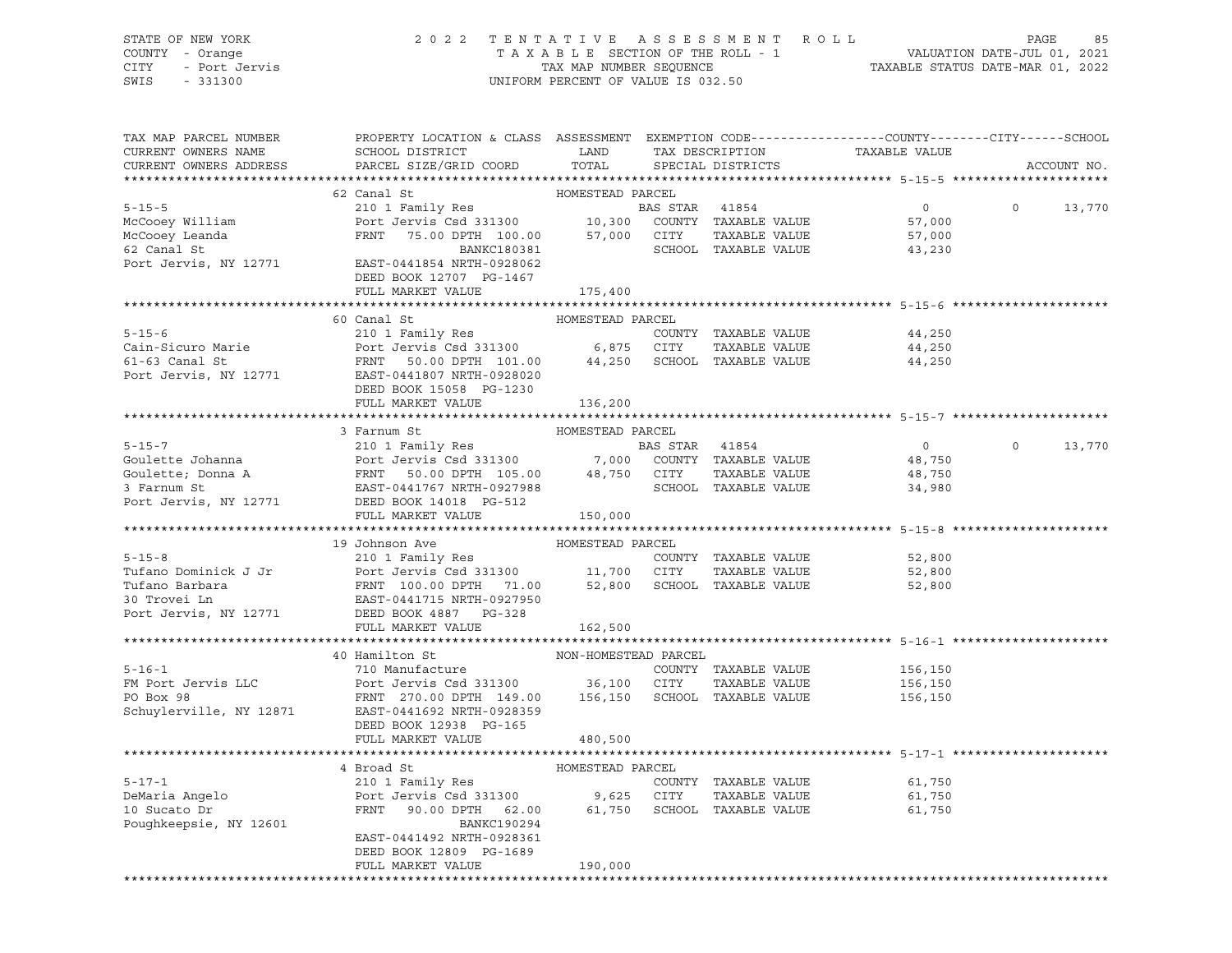## STATE OF NEW YORK 2 0 2 2 T E N T A T I V E A S S E S S M E N T R O L L PAGE 86 COUNTY - Orange T A X A B L E SECTION OF THE ROLL - 1 VALUATION DATE-JUL 01, 2021 CITY - Port Jervis TAX MAP NUMBER SEQUENCE TAXABLE STATUS DATE-MAR 01, 2022

| PROPERTY LOCATION & CLASS ASSESSMENT EXEMPTION CODE---------------COUNTY-------CITY------SCHOOL<br>CURRENT OWNERS NAME<br>TAX DESCRIPTION TAXABLE VALUE<br>CURRENT OWNERS ADDRESS<br>ACCOUNT NO.<br>4 Marvin St<br>HOMESTEAD PARCEL<br>5-17-2<br>Biccum Joseph<br>Biccum Comphistant COUNTY TAXABLE VALUE<br>Biccum Cheryl<br>Biccum Cheryl<br>FRNT 50.00 DPTH 95.00<br>FRNT 50.00 DPTH 95.00<br>7,200 SCHOOL TAXABLE VALUE<br>TAXABLE VALUE<br>POTT JERED BOOK 14462<br>FRNT 50.00 DPTH<br>7,200<br>7,200<br>7,200<br>FULL MARKET VALUE<br>22, 200<br>$30,304$<br>$145,500$ SCHOOL TAXABLE VALUE $30,304$<br>0<br>FULL MARKET VALUE<br>8 Marvin St<br>HOMESTEAD PARCEL<br>$5 - 17 - 4$<br>$\Omega$<br>13,770<br>Patrowicz Jennefer<br>FRNT 50.00 DPTH 95.00 44,750 CITY<br>BANKN140687 SCHOOL<br>8 Marvin St<br>TAXABLE VALUE<br>44,750<br>30,980<br>Port Jervis, NY 12771<br>SCHOOL TAXABLE VALUE<br>EAST-0441597 NRTH-0928237<br>DEED BOOK 13399 PG-565<br>FULL MARKET VALUE<br>137,700<br>HOMESTEAD PARCEL<br>10 Marvin St<br>$\overline{\phantom{0}}$<br>$5 - 17 - 5.1$<br>24,450<br>$\circ$<br>Schick Jean M<br>$\overline{0}$<br>$\circ$<br>19,560<br>5-17-5 5-17-6 Merged99 48,900 ENH STAR 41834<br>FRNT 75.00 DPTH 95.00 COUNTY TAXABLE<br>Schick; Charles E<br>10 Marvin St<br>$\overline{0}$<br>$\Omega$<br>29,340<br>10 Marvin St<br>COUNTY TAXABLE VALUE<br>24,450<br>CITY<br>TAXABLE VALUE 48,900<br>Port Jervis, NY 12771<br>BANKL020140<br>EAST-0441631 NRTH-0928197 SCHOOL TAXABLE VALUE<br>$\Omega$<br>DEED BOOK 14807 PG-1053<br>150,500<br>FULL MARKET VALUE<br>$\begin{tabular}{lcccccc} 5-17-7.2 & 14 Marvin St & 14 Mavityes \\ \hline \texttt{Furman Robert L} & 210 1 Family Res & 14,275 COUNT TAXABLE VALUE \\ \texttt{Furman Antoinette} & 210 12.00 DPTH & 95.00 & 69,000 CITY TAXABLE VALUE \\ \texttt{Port Jewia NVI122.00 DPTH} & 35-17-7.2 & 210 1 Family Res \\ \texttt{FRTI} & 112.00 DPTH & 95.00 & 69,000 CITY TAXABLE VALUE \\ \texttt{POTL} & 35-17-7.2 & $<br>$\overline{0}$<br>$\Omega$<br>34,390<br>69,000<br>TAXABLE VALUE 69,000<br>SCHOOL TAXABLE VALUE<br>34,610<br>Port Jervis, NY 12771<br>EAST-0441749 NRTH-0928140<br>DEED BOOK 1802 PG-00201<br>212,300<br>FULL MARKET VALUE |                       |  |  |  |  |
|----------------------------------------------------------------------------------------------------------------------------------------------------------------------------------------------------------------------------------------------------------------------------------------------------------------------------------------------------------------------------------------------------------------------------------------------------------------------------------------------------------------------------------------------------------------------------------------------------------------------------------------------------------------------------------------------------------------------------------------------------------------------------------------------------------------------------------------------------------------------------------------------------------------------------------------------------------------------------------------------------------------------------------------------------------------------------------------------------------------------------------------------------------------------------------------------------------------------------------------------------------------------------------------------------------------------------------------------------------------------------------------------------------------------------------------------------------------------------------------------------------------------------------------------------------------------------------------------------------------------------------------------------------------------------------------------------------------------------------------------------------------------------------------------------------------------------------------------------------------------------------------------------------------------------------------------------------------------------------------------------------------------------------------------------------------------------------------------------------------------------------------------------------------------------------------------------------------------------------|-----------------------|--|--|--|--|
|                                                                                                                                                                                                                                                                                                                                                                                                                                                                                                                                                                                                                                                                                                                                                                                                                                                                                                                                                                                                                                                                                                                                                                                                                                                                                                                                                                                                                                                                                                                                                                                                                                                                                                                                                                                                                                                                                                                                                                                                                                                                                                                                                                                                                                  | TAX MAP PARCEL NUMBER |  |  |  |  |
|                                                                                                                                                                                                                                                                                                                                                                                                                                                                                                                                                                                                                                                                                                                                                                                                                                                                                                                                                                                                                                                                                                                                                                                                                                                                                                                                                                                                                                                                                                                                                                                                                                                                                                                                                                                                                                                                                                                                                                                                                                                                                                                                                                                                                                  |                       |  |  |  |  |
|                                                                                                                                                                                                                                                                                                                                                                                                                                                                                                                                                                                                                                                                                                                                                                                                                                                                                                                                                                                                                                                                                                                                                                                                                                                                                                                                                                                                                                                                                                                                                                                                                                                                                                                                                                                                                                                                                                                                                                                                                                                                                                                                                                                                                                  |                       |  |  |  |  |
|                                                                                                                                                                                                                                                                                                                                                                                                                                                                                                                                                                                                                                                                                                                                                                                                                                                                                                                                                                                                                                                                                                                                                                                                                                                                                                                                                                                                                                                                                                                                                                                                                                                                                                                                                                                                                                                                                                                                                                                                                                                                                                                                                                                                                                  |                       |  |  |  |  |
|                                                                                                                                                                                                                                                                                                                                                                                                                                                                                                                                                                                                                                                                                                                                                                                                                                                                                                                                                                                                                                                                                                                                                                                                                                                                                                                                                                                                                                                                                                                                                                                                                                                                                                                                                                                                                                                                                                                                                                                                                                                                                                                                                                                                                                  |                       |  |  |  |  |
|                                                                                                                                                                                                                                                                                                                                                                                                                                                                                                                                                                                                                                                                                                                                                                                                                                                                                                                                                                                                                                                                                                                                                                                                                                                                                                                                                                                                                                                                                                                                                                                                                                                                                                                                                                                                                                                                                                                                                                                                                                                                                                                                                                                                                                  |                       |  |  |  |  |
|                                                                                                                                                                                                                                                                                                                                                                                                                                                                                                                                                                                                                                                                                                                                                                                                                                                                                                                                                                                                                                                                                                                                                                                                                                                                                                                                                                                                                                                                                                                                                                                                                                                                                                                                                                                                                                                                                                                                                                                                                                                                                                                                                                                                                                  |                       |  |  |  |  |
|                                                                                                                                                                                                                                                                                                                                                                                                                                                                                                                                                                                                                                                                                                                                                                                                                                                                                                                                                                                                                                                                                                                                                                                                                                                                                                                                                                                                                                                                                                                                                                                                                                                                                                                                                                                                                                                                                                                                                                                                                                                                                                                                                                                                                                  |                       |  |  |  |  |
|                                                                                                                                                                                                                                                                                                                                                                                                                                                                                                                                                                                                                                                                                                                                                                                                                                                                                                                                                                                                                                                                                                                                                                                                                                                                                                                                                                                                                                                                                                                                                                                                                                                                                                                                                                                                                                                                                                                                                                                                                                                                                                                                                                                                                                  |                       |  |  |  |  |
|                                                                                                                                                                                                                                                                                                                                                                                                                                                                                                                                                                                                                                                                                                                                                                                                                                                                                                                                                                                                                                                                                                                                                                                                                                                                                                                                                                                                                                                                                                                                                                                                                                                                                                                                                                                                                                                                                                                                                                                                                                                                                                                                                                                                                                  |                       |  |  |  |  |
|                                                                                                                                                                                                                                                                                                                                                                                                                                                                                                                                                                                                                                                                                                                                                                                                                                                                                                                                                                                                                                                                                                                                                                                                                                                                                                                                                                                                                                                                                                                                                                                                                                                                                                                                                                                                                                                                                                                                                                                                                                                                                                                                                                                                                                  |                       |  |  |  |  |
|                                                                                                                                                                                                                                                                                                                                                                                                                                                                                                                                                                                                                                                                                                                                                                                                                                                                                                                                                                                                                                                                                                                                                                                                                                                                                                                                                                                                                                                                                                                                                                                                                                                                                                                                                                                                                                                                                                                                                                                                                                                                                                                                                                                                                                  |                       |  |  |  |  |
|                                                                                                                                                                                                                                                                                                                                                                                                                                                                                                                                                                                                                                                                                                                                                                                                                                                                                                                                                                                                                                                                                                                                                                                                                                                                                                                                                                                                                                                                                                                                                                                                                                                                                                                                                                                                                                                                                                                                                                                                                                                                                                                                                                                                                                  |                       |  |  |  |  |
|                                                                                                                                                                                                                                                                                                                                                                                                                                                                                                                                                                                                                                                                                                                                                                                                                                                                                                                                                                                                                                                                                                                                                                                                                                                                                                                                                                                                                                                                                                                                                                                                                                                                                                                                                                                                                                                                                                                                                                                                                                                                                                                                                                                                                                  |                       |  |  |  |  |
|                                                                                                                                                                                                                                                                                                                                                                                                                                                                                                                                                                                                                                                                                                                                                                                                                                                                                                                                                                                                                                                                                                                                                                                                                                                                                                                                                                                                                                                                                                                                                                                                                                                                                                                                                                                                                                                                                                                                                                                                                                                                                                                                                                                                                                  |                       |  |  |  |  |
|                                                                                                                                                                                                                                                                                                                                                                                                                                                                                                                                                                                                                                                                                                                                                                                                                                                                                                                                                                                                                                                                                                                                                                                                                                                                                                                                                                                                                                                                                                                                                                                                                                                                                                                                                                                                                                                                                                                                                                                                                                                                                                                                                                                                                                  |                       |  |  |  |  |
|                                                                                                                                                                                                                                                                                                                                                                                                                                                                                                                                                                                                                                                                                                                                                                                                                                                                                                                                                                                                                                                                                                                                                                                                                                                                                                                                                                                                                                                                                                                                                                                                                                                                                                                                                                                                                                                                                                                                                                                                                                                                                                                                                                                                                                  |                       |  |  |  |  |
|                                                                                                                                                                                                                                                                                                                                                                                                                                                                                                                                                                                                                                                                                                                                                                                                                                                                                                                                                                                                                                                                                                                                                                                                                                                                                                                                                                                                                                                                                                                                                                                                                                                                                                                                                                                                                                                                                                                                                                                                                                                                                                                                                                                                                                  |                       |  |  |  |  |
|                                                                                                                                                                                                                                                                                                                                                                                                                                                                                                                                                                                                                                                                                                                                                                                                                                                                                                                                                                                                                                                                                                                                                                                                                                                                                                                                                                                                                                                                                                                                                                                                                                                                                                                                                                                                                                                                                                                                                                                                                                                                                                                                                                                                                                  |                       |  |  |  |  |
|                                                                                                                                                                                                                                                                                                                                                                                                                                                                                                                                                                                                                                                                                                                                                                                                                                                                                                                                                                                                                                                                                                                                                                                                                                                                                                                                                                                                                                                                                                                                                                                                                                                                                                                                                                                                                                                                                                                                                                                                                                                                                                                                                                                                                                  |                       |  |  |  |  |
|                                                                                                                                                                                                                                                                                                                                                                                                                                                                                                                                                                                                                                                                                                                                                                                                                                                                                                                                                                                                                                                                                                                                                                                                                                                                                                                                                                                                                                                                                                                                                                                                                                                                                                                                                                                                                                                                                                                                                                                                                                                                                                                                                                                                                                  |                       |  |  |  |  |
|                                                                                                                                                                                                                                                                                                                                                                                                                                                                                                                                                                                                                                                                                                                                                                                                                                                                                                                                                                                                                                                                                                                                                                                                                                                                                                                                                                                                                                                                                                                                                                                                                                                                                                                                                                                                                                                                                                                                                                                                                                                                                                                                                                                                                                  |                       |  |  |  |  |
|                                                                                                                                                                                                                                                                                                                                                                                                                                                                                                                                                                                                                                                                                                                                                                                                                                                                                                                                                                                                                                                                                                                                                                                                                                                                                                                                                                                                                                                                                                                                                                                                                                                                                                                                                                                                                                                                                                                                                                                                                                                                                                                                                                                                                                  |                       |  |  |  |  |
|                                                                                                                                                                                                                                                                                                                                                                                                                                                                                                                                                                                                                                                                                                                                                                                                                                                                                                                                                                                                                                                                                                                                                                                                                                                                                                                                                                                                                                                                                                                                                                                                                                                                                                                                                                                                                                                                                                                                                                                                                                                                                                                                                                                                                                  |                       |  |  |  |  |
|                                                                                                                                                                                                                                                                                                                                                                                                                                                                                                                                                                                                                                                                                                                                                                                                                                                                                                                                                                                                                                                                                                                                                                                                                                                                                                                                                                                                                                                                                                                                                                                                                                                                                                                                                                                                                                                                                                                                                                                                                                                                                                                                                                                                                                  |                       |  |  |  |  |
|                                                                                                                                                                                                                                                                                                                                                                                                                                                                                                                                                                                                                                                                                                                                                                                                                                                                                                                                                                                                                                                                                                                                                                                                                                                                                                                                                                                                                                                                                                                                                                                                                                                                                                                                                                                                                                                                                                                                                                                                                                                                                                                                                                                                                                  |                       |  |  |  |  |
|                                                                                                                                                                                                                                                                                                                                                                                                                                                                                                                                                                                                                                                                                                                                                                                                                                                                                                                                                                                                                                                                                                                                                                                                                                                                                                                                                                                                                                                                                                                                                                                                                                                                                                                                                                                                                                                                                                                                                                                                                                                                                                                                                                                                                                  |                       |  |  |  |  |
|                                                                                                                                                                                                                                                                                                                                                                                                                                                                                                                                                                                                                                                                                                                                                                                                                                                                                                                                                                                                                                                                                                                                                                                                                                                                                                                                                                                                                                                                                                                                                                                                                                                                                                                                                                                                                                                                                                                                                                                                                                                                                                                                                                                                                                  |                       |  |  |  |  |
|                                                                                                                                                                                                                                                                                                                                                                                                                                                                                                                                                                                                                                                                                                                                                                                                                                                                                                                                                                                                                                                                                                                                                                                                                                                                                                                                                                                                                                                                                                                                                                                                                                                                                                                                                                                                                                                                                                                                                                                                                                                                                                                                                                                                                                  |                       |  |  |  |  |
|                                                                                                                                                                                                                                                                                                                                                                                                                                                                                                                                                                                                                                                                                                                                                                                                                                                                                                                                                                                                                                                                                                                                                                                                                                                                                                                                                                                                                                                                                                                                                                                                                                                                                                                                                                                                                                                                                                                                                                                                                                                                                                                                                                                                                                  |                       |  |  |  |  |
|                                                                                                                                                                                                                                                                                                                                                                                                                                                                                                                                                                                                                                                                                                                                                                                                                                                                                                                                                                                                                                                                                                                                                                                                                                                                                                                                                                                                                                                                                                                                                                                                                                                                                                                                                                                                                                                                                                                                                                                                                                                                                                                                                                                                                                  |                       |  |  |  |  |
|                                                                                                                                                                                                                                                                                                                                                                                                                                                                                                                                                                                                                                                                                                                                                                                                                                                                                                                                                                                                                                                                                                                                                                                                                                                                                                                                                                                                                                                                                                                                                                                                                                                                                                                                                                                                                                                                                                                                                                                                                                                                                                                                                                                                                                  |                       |  |  |  |  |
|                                                                                                                                                                                                                                                                                                                                                                                                                                                                                                                                                                                                                                                                                                                                                                                                                                                                                                                                                                                                                                                                                                                                                                                                                                                                                                                                                                                                                                                                                                                                                                                                                                                                                                                                                                                                                                                                                                                                                                                                                                                                                                                                                                                                                                  |                       |  |  |  |  |
|                                                                                                                                                                                                                                                                                                                                                                                                                                                                                                                                                                                                                                                                                                                                                                                                                                                                                                                                                                                                                                                                                                                                                                                                                                                                                                                                                                                                                                                                                                                                                                                                                                                                                                                                                                                                                                                                                                                                                                                                                                                                                                                                                                                                                                  |                       |  |  |  |  |
|                                                                                                                                                                                                                                                                                                                                                                                                                                                                                                                                                                                                                                                                                                                                                                                                                                                                                                                                                                                                                                                                                                                                                                                                                                                                                                                                                                                                                                                                                                                                                                                                                                                                                                                                                                                                                                                                                                                                                                                                                                                                                                                                                                                                                                  |                       |  |  |  |  |
|                                                                                                                                                                                                                                                                                                                                                                                                                                                                                                                                                                                                                                                                                                                                                                                                                                                                                                                                                                                                                                                                                                                                                                                                                                                                                                                                                                                                                                                                                                                                                                                                                                                                                                                                                                                                                                                                                                                                                                                                                                                                                                                                                                                                                                  |                       |  |  |  |  |
|                                                                                                                                                                                                                                                                                                                                                                                                                                                                                                                                                                                                                                                                                                                                                                                                                                                                                                                                                                                                                                                                                                                                                                                                                                                                                                                                                                                                                                                                                                                                                                                                                                                                                                                                                                                                                                                                                                                                                                                                                                                                                                                                                                                                                                  |                       |  |  |  |  |
|                                                                                                                                                                                                                                                                                                                                                                                                                                                                                                                                                                                                                                                                                                                                                                                                                                                                                                                                                                                                                                                                                                                                                                                                                                                                                                                                                                                                                                                                                                                                                                                                                                                                                                                                                                                                                                                                                                                                                                                                                                                                                                                                                                                                                                  |                       |  |  |  |  |
|                                                                                                                                                                                                                                                                                                                                                                                                                                                                                                                                                                                                                                                                                                                                                                                                                                                                                                                                                                                                                                                                                                                                                                                                                                                                                                                                                                                                                                                                                                                                                                                                                                                                                                                                                                                                                                                                                                                                                                                                                                                                                                                                                                                                                                  |                       |  |  |  |  |
|                                                                                                                                                                                                                                                                                                                                                                                                                                                                                                                                                                                                                                                                                                                                                                                                                                                                                                                                                                                                                                                                                                                                                                                                                                                                                                                                                                                                                                                                                                                                                                                                                                                                                                                                                                                                                                                                                                                                                                                                                                                                                                                                                                                                                                  |                       |  |  |  |  |
|                                                                                                                                                                                                                                                                                                                                                                                                                                                                                                                                                                                                                                                                                                                                                                                                                                                                                                                                                                                                                                                                                                                                                                                                                                                                                                                                                                                                                                                                                                                                                                                                                                                                                                                                                                                                                                                                                                                                                                                                                                                                                                                                                                                                                                  |                       |  |  |  |  |
|                                                                                                                                                                                                                                                                                                                                                                                                                                                                                                                                                                                                                                                                                                                                                                                                                                                                                                                                                                                                                                                                                                                                                                                                                                                                                                                                                                                                                                                                                                                                                                                                                                                                                                                                                                                                                                                                                                                                                                                                                                                                                                                                                                                                                                  |                       |  |  |  |  |
|                                                                                                                                                                                                                                                                                                                                                                                                                                                                                                                                                                                                                                                                                                                                                                                                                                                                                                                                                                                                                                                                                                                                                                                                                                                                                                                                                                                                                                                                                                                                                                                                                                                                                                                                                                                                                                                                                                                                                                                                                                                                                                                                                                                                                                  |                       |  |  |  |  |
|                                                                                                                                                                                                                                                                                                                                                                                                                                                                                                                                                                                                                                                                                                                                                                                                                                                                                                                                                                                                                                                                                                                                                                                                                                                                                                                                                                                                                                                                                                                                                                                                                                                                                                                                                                                                                                                                                                                                                                                                                                                                                                                                                                                                                                  |                       |  |  |  |  |
|                                                                                                                                                                                                                                                                                                                                                                                                                                                                                                                                                                                                                                                                                                                                                                                                                                                                                                                                                                                                                                                                                                                                                                                                                                                                                                                                                                                                                                                                                                                                                                                                                                                                                                                                                                                                                                                                                                                                                                                                                                                                                                                                                                                                                                  |                       |  |  |  |  |
|                                                                                                                                                                                                                                                                                                                                                                                                                                                                                                                                                                                                                                                                                                                                                                                                                                                                                                                                                                                                                                                                                                                                                                                                                                                                                                                                                                                                                                                                                                                                                                                                                                                                                                                                                                                                                                                                                                                                                                                                                                                                                                                                                                                                                                  |                       |  |  |  |  |
|                                                                                                                                                                                                                                                                                                                                                                                                                                                                                                                                                                                                                                                                                                                                                                                                                                                                                                                                                                                                                                                                                                                                                                                                                                                                                                                                                                                                                                                                                                                                                                                                                                                                                                                                                                                                                                                                                                                                                                                                                                                                                                                                                                                                                                  |                       |  |  |  |  |
|                                                                                                                                                                                                                                                                                                                                                                                                                                                                                                                                                                                                                                                                                                                                                                                                                                                                                                                                                                                                                                                                                                                                                                                                                                                                                                                                                                                                                                                                                                                                                                                                                                                                                                                                                                                                                                                                                                                                                                                                                                                                                                                                                                                                                                  |                       |  |  |  |  |
|                                                                                                                                                                                                                                                                                                                                                                                                                                                                                                                                                                                                                                                                                                                                                                                                                                                                                                                                                                                                                                                                                                                                                                                                                                                                                                                                                                                                                                                                                                                                                                                                                                                                                                                                                                                                                                                                                                                                                                                                                                                                                                                                                                                                                                  |                       |  |  |  |  |
|                                                                                                                                                                                                                                                                                                                                                                                                                                                                                                                                                                                                                                                                                                                                                                                                                                                                                                                                                                                                                                                                                                                                                                                                                                                                                                                                                                                                                                                                                                                                                                                                                                                                                                                                                                                                                                                                                                                                                                                                                                                                                                                                                                                                                                  |                       |  |  |  |  |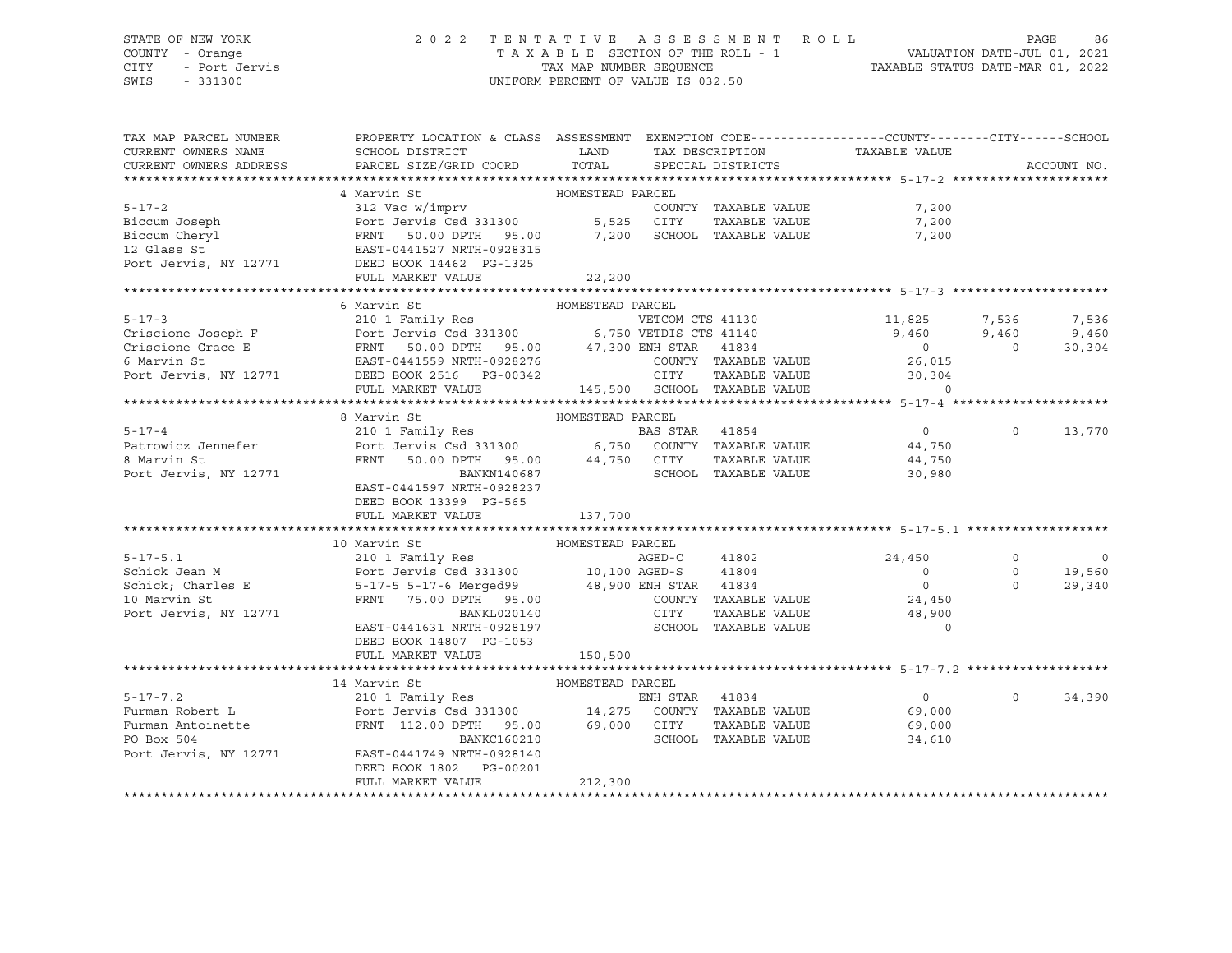| STATE OF NEW YORK<br>COUNTY - Orange<br>CITY<br>- Port Jervis<br>SWIS<br>$-331300$ | 2022 TENTATIVE ASSESSMENT ROLL                                                                   | UNIFORM PERCENT OF VALUE IS 032.50 |                |                             |                               | 87<br>PAGE        |
|------------------------------------------------------------------------------------|--------------------------------------------------------------------------------------------------|------------------------------------|----------------|-----------------------------|-------------------------------|-------------------|
| TAX MAP PARCEL NUMBER                                                              | PROPERTY LOCATION & CLASS ASSESSMENT EXEMPTION CODE----------------COUNTY-------CITY------SCHOOL |                                    |                |                             |                               |                   |
| CURRENT OWNERS NAME<br>CURRENT OWNERS ADDRESS                                      | SCHOOL DISTRICT<br>PARCEL SIZE/GRID COORD                                                        | LAND<br>TOTAL                      |                | SPECIAL DISTRICTS           | TAX DESCRIPTION TAXABLE VALUE | ACCOUNT NO.       |
|                                                                                    |                                                                                                  |                                    |                |                             |                               |                   |
|                                                                                    | 15 Johnson Ave                                                                                   | HOMESTEAD PARCEL                   |                |                             |                               |                   |
| $5 - 17 - 9$                                                                       | 210 1 Family Res                                                                                 |                                    |                | COUNTY TAXABLE VALUE        | 55,000                        |                   |
| Karagoz Engin                                                                      | Port Jervis Csd 331300 6,475 CITY                                                                |                                    |                | TAXABLE VALUE               | 55,000                        |                   |
| 705 Bryant St                                                                      | FRNT 48.00 DPTH 95.00                                                                            |                                    |                | 55,000 SCHOOL TAXABLE VALUE | 55,000                        |                   |
| Paramus, NJ 07653                                                                  | <b>BANKC080520</b>                                                                               |                                    |                |                             |                               |                   |
|                                                                                    | EAST-0441646 NRTH-0928065                                                                        |                                    |                |                             |                               |                   |
|                                                                                    | DEED BOOK 14684 PG-651<br>FULL MARKET VALUE                                                      | 169,200                            |                |                             |                               |                   |
|                                                                                    |                                                                                                  |                                    |                |                             |                               |                   |
|                                                                                    | 11-13 Johnson Ave                                                                                | HOMESTEAD PARCEL                   |                |                             |                               |                   |
| $5 - 17 - 10$                                                                      | 210 1 Family Res                                                                                 |                                    |                | COUNTY TAXABLE VALUE        | 57,600                        |                   |
| Pequero Michael M                                                                  | Port Jervis Csd 331300 13,500 CITY<br>FRNT 100.00 DPTH 95.00 57,600 SCHOOL                       |                                    |                | TAXABLE VALUE               | 57,600                        |                   |
| Polanco Maria L                                                                    | FRNT 100.00 DPTH 95.00                                                                           |                                    |                | 57,600 SCHOOL TAXABLE VALUE | 57,600                        |                   |
| PO Box 532                                                                         | BANKC220065                                                                                      |                                    |                |                             |                               |                   |
| Port Jervis, NY 12771                                                              | EAST-0441599 NRTH-0928102                                                                        |                                    |                |                             |                               |                   |
|                                                                                    | DEED BOOK 12070 PG-1798                                                                          |                                    |                |                             |                               |                   |
|                                                                                    | FULL MARKET VALUE                                                                                | 177,200                            |                |                             |                               |                   |
|                                                                                    |                                                                                                  |                                    |                |                             |                               |                   |
| $5 - 17 - 11$                                                                      | 9 Johnson Ave                                                                                    | HOMESTEAD PARCEL                   |                | COUNTY TAXABLE VALUE        |                               |                   |
| Deyrup Tacey                                                                       | 311 Res vac land<br>Port Jervis Csd 331300 8,250 CITY                                            |                                    |                | TAXABLE VALUE               | 8,250<br>8,250                |                   |
| 7 Johnson Ave                                                                      | FRNT 75.00 DPTH 95.00 8,250 SCHOOL TAXABLE VALUE                                                 |                                    |                |                             | 8,250                         |                   |
| Port Jervis, NY 12771                                                              | EAST-0441539 NRTH-0928174                                                                        |                                    |                |                             |                               |                   |
|                                                                                    | DEED BOOK 12314 PG-1762                                                                          |                                    |                |                             |                               |                   |
|                                                                                    | FULL MARKET VALUE                                                                                | 25,400                             |                |                             |                               |                   |
|                                                                                    |                                                                                                  |                                    |                |                             |                               |                   |
|                                                                                    | 7 Johnson Ave                                                                                    | HOMESTEAD PARCEL                   |                |                             |                               |                   |
| $5 - 17 - 12$                                                                      | 210 1 Family Res                                                                                 |                                    | ENH STAR 41834 |                             | $\overline{0}$                | $\circ$<br>34,390 |
| Deyrup Tacey                                                                       | Port Jervis Csd 331300 9,375 COUNTY TAXABLE VALUE                                                |                                    |                |                             | 54,100                        |                   |
| 7 Johnson Ave                                                                      | FRNT 75.00 DPTH 83.00                                                                            |                                    | 54,100 CITY    | TAXABLE VALUE               | 54,100                        |                   |
| Port Jervis, NY 12771                                                              | EAST-0441495 NRTH-0928222                                                                        |                                    |                | SCHOOL TAXABLE VALUE        | 19,710                        |                   |
|                                                                                    | DEED BOOK 12314 PG-1762<br>FULL MARKET VALUE                                                     | 166,500                            |                |                             |                               |                   |
|                                                                                    |                                                                                                  |                                    |                |                             |                               |                   |
|                                                                                    | 5 Johnson Ave                                                                                    | HOMESTEAD PARCEL                   |                |                             |                               |                   |
| $5 - 17 - 13$                                                                      | 210 1 Family Res                                                                                 |                                    |                | COUNTY TAXABLE VALUE        | 51,000                        |                   |
| Nugent Martin                                                                      | Port Jervis Csd 331300 7,200 CITY                                                                |                                    |                | TAXABLE VALUE               | 51,000                        |                   |
| 5 Bruce St                                                                         | FRNT 115.00 DPTH 70.00                                                                           | 51,000                             |                | SCHOOL TAXABLE VALUE        | 51,000                        |                   |
| Port Jervis, NY 12771                                                              | EAST-0441475 NRTH-0928273                                                                        |                                    |                |                             |                               |                   |
|                                                                                    | DEED BOOK 13644 PG-484                                                                           |                                    |                |                             |                               |                   |
|                                                                                    | FULL MARKET VALUE                                                                                | 156,900                            |                |                             |                               |                   |
|                                                                                    |                                                                                                  |                                    |                |                             |                               |                   |
| $5 - 18 - 1$                                                                       | 2 Johnson Ave<br>210 1 Family Res                                                                | HOMESTEAD PARCEL                   |                | COUNTY TAXABLE VALUE        | 52,400                        |                   |
| Sorce II Robert A                                                                  | Port Jervis Csd 331300                                                                           | 8,125                              | CITY           | TAXABLE VALUE               | 52,400                        |                   |
| 2 Johnson Ave                                                                      | FRNT<br>59.00 DPTH 100.00                                                                        | 52,400                             |                | SCHOOL TAXABLE VALUE        | 52,400                        |                   |
| Port Jervis, NY 12771                                                              | <b>BANKC170031</b>                                                                               |                                    |                |                             |                               |                   |
|                                                                                    | EAST-0441354 NRTH-0928302                                                                        |                                    |                |                             |                               |                   |
|                                                                                    | DEED BOOK 1446<br>PG-878                                                                         |                                    |                |                             |                               |                   |
|                                                                                    | FULL MARKET VALUE                                                                                | 161,200                            |                |                             |                               |                   |
|                                                                                    |                                                                                                  |                                    |                |                             |                               |                   |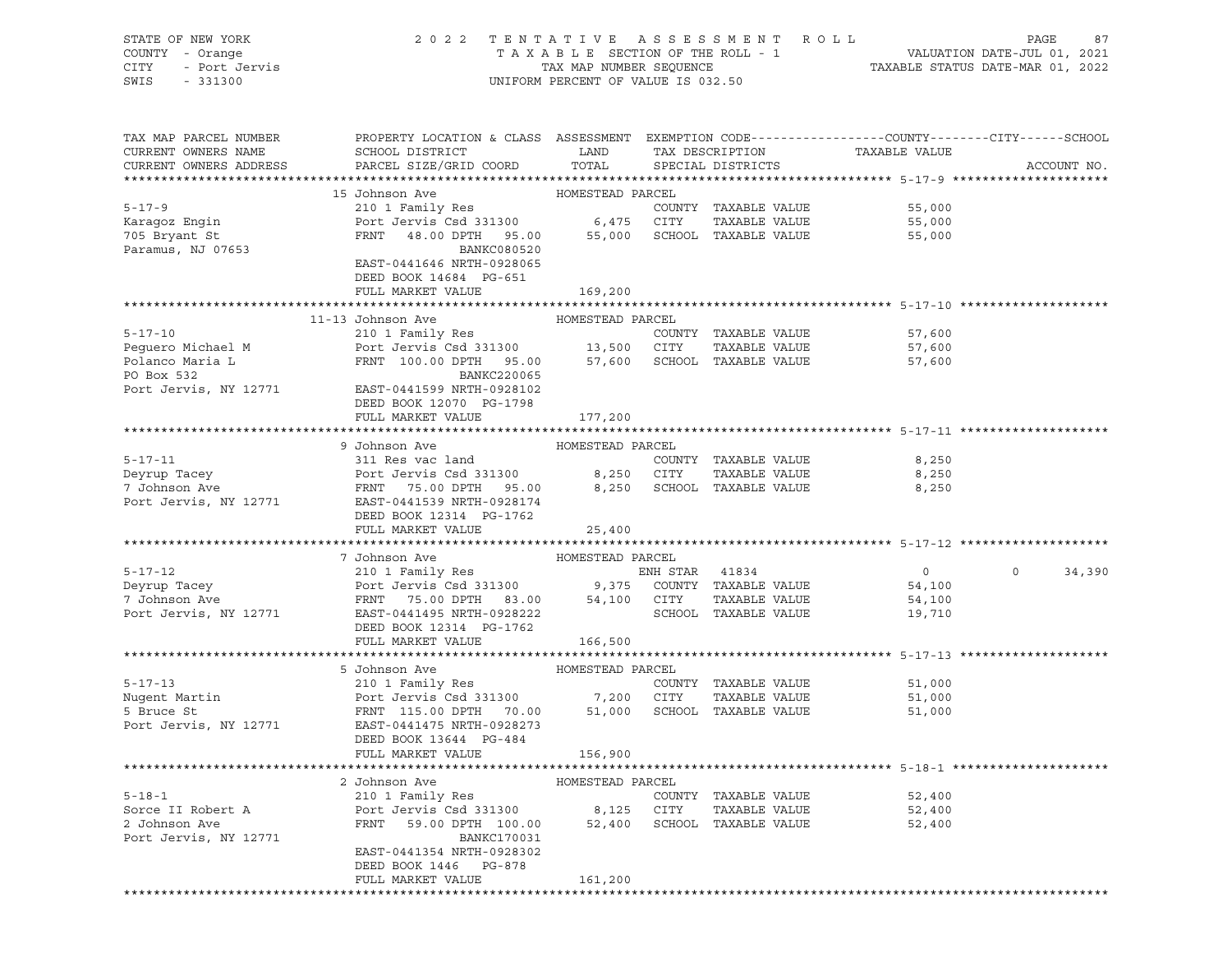| STATE OF NEW YORK<br>COUNTY - Orange<br>OF NEW TURN<br>7 - Orange<br>- Port Jervis<br>1000<br>CITY<br>SWIS | 2022 TENTATIVE ASSESSMENT ROLL                                                                                                                                                                                                                 | UNIFORM PERCENT OF VALUE IS 032.50 |                      |                | PAGE     | 88          |
|------------------------------------------------------------------------------------------------------------|------------------------------------------------------------------------------------------------------------------------------------------------------------------------------------------------------------------------------------------------|------------------------------------|----------------------|----------------|----------|-------------|
| TAX MAP PARCEL NUMBER<br>CURRENT OWNERS NAME                                                               | PROPERTY LOCATION & CLASS ASSESSMENT EXEMPTION CODE---------------COUNTY-------CITY------SCHOOL                                                                                                                                                |                                    | TAX DESCRIPTION      | TAXABLE VALUE  |          |             |
| CURRENT OWNERS ADDRESS                                                                                     |                                                                                                                                                                                                                                                |                                    | SPECIAL DISTRICTS    |                |          | ACCOUNT NO. |
|                                                                                                            | 4 Johnson Ave                                                                                                                                                                                                                                  | HOMESTEAD PARCEL                   |                      |                |          |             |
| $5 - 18 - 2$                                                                                               | 210 1 Family Res                                                                                                                                                                                                                               | ENH STAR 41834                     |                      | 0              | $\Omega$ | 34,390      |
| Niosi Janet                                                                                                | Port Jervis Csd 331300 7,025 COUNTY TAXABLE VALUE<br>FRNT 50.00 DPTH 105.00 50,000 CITY TAXABLE VALUE                                                                                                                                          |                                    |                      | 50,000         |          |             |
| 4 Johnson Ave                                                                                              |                                                                                                                                                                                                                                                |                                    |                      | 50,000         |          |             |
| Port Jervis, NY 12771                                                                                      | BANKL020140                                                                                                                                                                                                                                    |                                    | SCHOOL TAXABLE VALUE | 15,610         |          |             |
|                                                                                                            | EAST-0441359 NRTH-0928250                                                                                                                                                                                                                      |                                    |                      |                |          |             |
|                                                                                                            | DEED BOOK 3915 PG-130                                                                                                                                                                                                                          |                                    |                      |                |          |             |
|                                                                                                            | FULL MARKET VALUE                                                                                                                                                                                                                              | 153,800                            |                      |                |          |             |
|                                                                                                            |                                                                                                                                                                                                                                                |                                    |                      |                |          |             |
|                                                                                                            | 6 Johnson Ave                                                                                                                                                                                                                                  | HOMESTEAD PARCEL                   |                      |                |          |             |
| $5 - 18 - 3$                                                                                               | 312 Vac w/imprv                                                                                                                                                                                                                                |                                    | COUNTY TAXABLE VALUE | 9,600          |          |             |
|                                                                                                            |                                                                                                                                                                                                                                                |                                    |                      | 9,600          |          |             |
|                                                                                                            |                                                                                                                                                                                                                                                |                                    |                      | 9,600          |          |             |
|                                                                                                            | Port Jervis, NY 12771 DEED BOOK 11919 PG-6                                                                                                                                                                                                     |                                    |                      |                |          |             |
|                                                                                                            | FULL MARKET VALUE                                                                                                                                                                                                                              | 29,500                             |                      |                |          |             |
|                                                                                                            |                                                                                                                                                                                                                                                |                                    |                      |                |          |             |
|                                                                                                            | 8 Johnson Ave                                                                                                                                                                                                                                  | HOMESTEAD PARCEL                   |                      |                |          |             |
| $5 - 18 - 4$                                                                                               | 210 1 Family Res                                                                                                                                                                                                                               | <b>BAS STAR 41854</b>              |                      | $\overline{0}$ | $\Omega$ | 13,770      |
|                                                                                                            |                                                                                                                                                                                                                                                |                                    |                      | 54,900         |          |             |
|                                                                                                            |                                                                                                                                                                                                                                                |                                    |                      | 54,900         |          |             |
|                                                                                                            | 5-18-4<br>Ward Michael J<br>Ward Michael J<br>Lambert Sarah L<br>ERNT 50.00 DPTH 100.00 54,900 COUNTY TAXABLE VALUE<br>8 Johnson Ave EAST-0441400 NRTH-0928115<br>Port Jervis, NY 12771 DEED BOOK 11919 PG-6<br>EAST-0441400 NRTH-0928115<br>P |                                    |                      | 41,130         |          |             |
|                                                                                                            |                                                                                                                                                                                                                                                |                                    |                      |                |          |             |
|                                                                                                            | FULL MARKET VALUE                                                                                                                                                                                                                              | 168,900                            |                      |                |          |             |
|                                                                                                            |                                                                                                                                                                                                                                                |                                    |                      |                |          |             |
|                                                                                                            | 12 Johnson Ave                                                                                                                                                                                                                                 | HOMESTEAD PARCEL                   |                      |                |          |             |
| $5 - 18 - 5$                                                                                               | 210 1 Family Res                                                                                                                                                                                                                               |                                    | COUNTY TAXABLE VALUE | 34,550         |          |             |
| Drapala Steven                                                                                             | Port Jervis Csd 331300 10,325 CITY                                                                                                                                                                                                             |                                    | TAXABLE VALUE        | 34,550         |          |             |
| 25 Ferguson Ave<br>Port Jervis, NY 12771                                                                   | FRNT 75.00 DPTH 100.00 34,550 SCHOOL TAXABLE VALUE<br>BANKC200095                                                                                                                                                                              |                                    |                      | 34,550         |          |             |
|                                                                                                            | EAST-0441439 NRTH-0928070                                                                                                                                                                                                                      |                                    |                      |                |          |             |
|                                                                                                            | DEED BOOK 13070 PG-1308                                                                                                                                                                                                                        |                                    |                      |                |          |             |
|                                                                                                            | FULL MARKET VALUE                                                                                                                                                                                                                              | 106,300                            |                      |                |          |             |
|                                                                                                            |                                                                                                                                                                                                                                                |                                    |                      |                |          |             |
|                                                                                                            | 14-1/2 Johnson Ave                                                                                                                                                                                                                             | HOMESTEAD PARCEL                   |                      |                |          |             |
| $5 - 18 - 6$                                                                                               | 311 Res vac land                                                                                                                                                                                                                               |                                    | COUNTY TAXABLE VALUE | 2,800          |          |             |
|                                                                                                            |                                                                                                                                                                                                                                                |                                    | TAXABLE VALUE        | 2,800          |          |             |
|                                                                                                            |                                                                                                                                                                                                                                                |                                    |                      | 2,800          |          |             |
| Port Jervis, NY 12771                                                                                      | EAST-0441469 NRTH-0928032                                                                                                                                                                                                                      |                                    |                      |                |          |             |
|                                                                                                            | DEED BOOK 12721 PG-1503                                                                                                                                                                                                                        |                                    |                      |                |          |             |
|                                                                                                            | FULL MARKET VALUE                                                                                                                                                                                                                              | 8,600                              |                      |                |          |             |
|                                                                                                            |                                                                                                                                                                                                                                                |                                    |                      |                |          |             |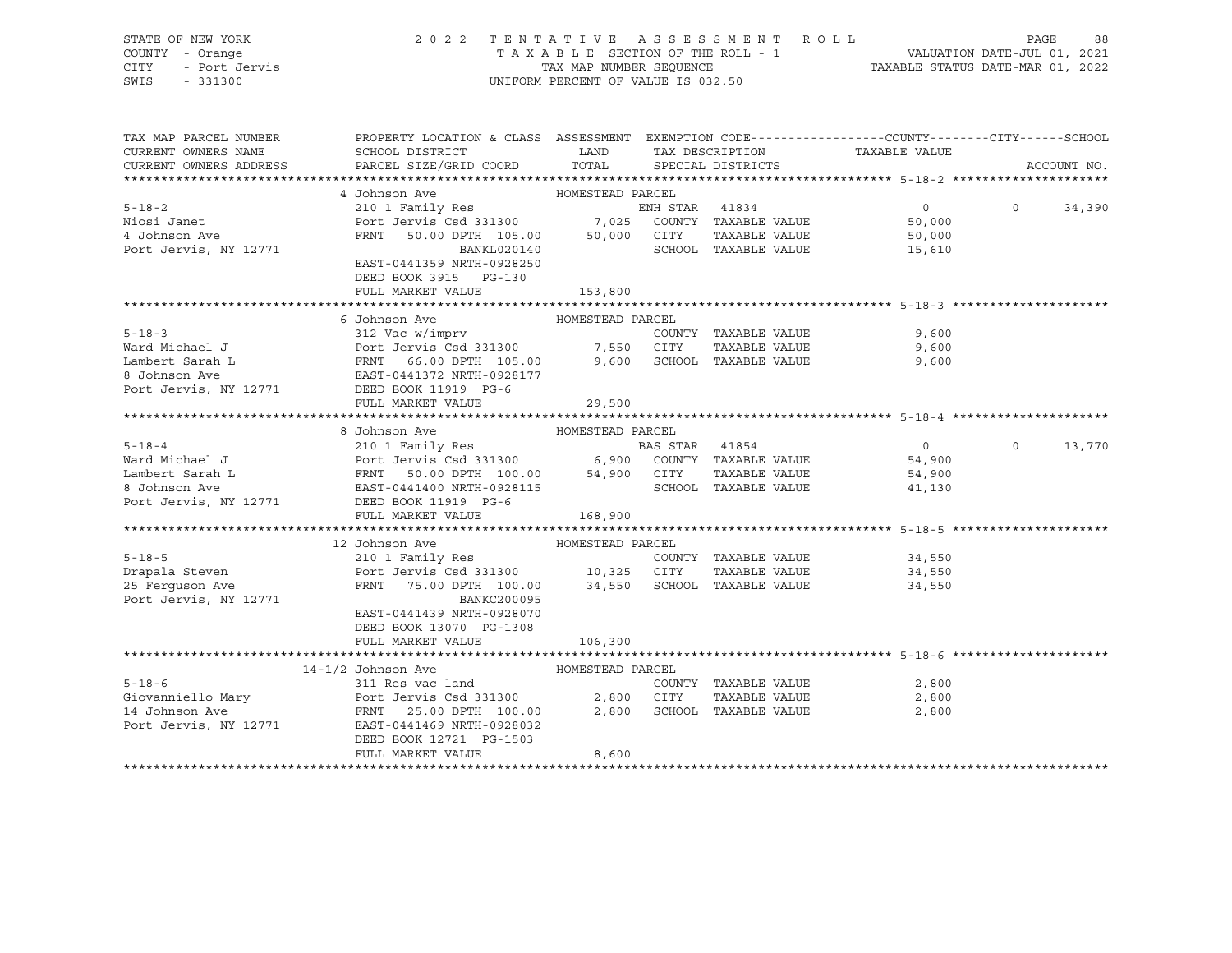#### STATE OF NEW YORK 2 0 2 2 T E N T A T I V E A S S E S S M E N T R O L L PAGE 89 COUNTY - Orange T A X A B L E SECTION OF THE ROLL - 1 VALUATION DATE-JUL 01, 2021

CITY - Port Jervis TAX MAP NUMBER SEQUENCE TAXABLE STATUS DATE-MAR 01, 2022

| TAX DESCRIPTION TAXABLE VALUE SPECIAL DISTRICTS<br>PARCEL SIZE/GRID COORD<br>CURRENT OWNERS ADDRESS<br>ACCOUNT NO.<br>14 Johnson Ave<br>HOMESTEAD PARCEL<br>310 1 Family Res (1993)<br>210 1 Family Res (2013)<br>210 1 Family Res (2013)<br>217 EAST -0441504 NRTH-0927999 (2017 TAXABLE VALUE 36,712<br>2238 FRNT 60.00 DPTH 100.00 48,950 COUNTY TAXABLE VALUE 36,712<br>238 EAST-0441504 NRTH-09<br>$5 - 18 - 7$<br>$0 \t34,390$<br>12,238 7,536 7,536<br>Giovanniello Mary<br>14 Johnson Ave<br>Port Jervis, NY 12771<br>HOMESTEAD PARCEL<br>16 Johnson Ave<br>5-18-8<br>Wilson David Port Jervis Csd 331300<br>FRNT 65.00 DPTH 100.00 54,500 COUNTY TAXABLE VALUE<br>Port Jervis, NY 12771 EAST-0441537 NRTH-0927955<br>DEED BOOK 5217 PG-196<br>PORED BOOK 5217 PG-196<br>$\overline{0}$<br>$\circ$<br>13,770<br>54,500<br>54,500<br>40,730<br>EAST-0441537 NAMES - 2007<br>DEED BOOK 5217 PG-196<br>------ ******FF 167,700<br>18 Johnson Ave<br>$\Omega$<br>$\Omega$<br>9<br>Pomes Craig M<br>220 2 Family Res<br>Port Jervis Csd 331300<br>FRNT 125.00 DPTH 101.00<br>FRNT 125.00 DPTH 101.00<br>57,000 ENH STAR 41834<br>28,500<br>DEED BOOK 5266<br>DEED BOOK 5266<br>PORT TAXABLE VALUE<br>28,500<br>DEED BOOK 5266<br>PORT<br>$\begin{matrix} 0 \\ 0 \end{matrix}$<br>22,800<br>34,200<br>HOMESTEAD PARCEL<br>50 Canal St<br>210 1 Family Res<br>Port Jervis Csd 331300 9,375 CITY TAXABLE VALUE<br>FRNT 71.00 DPTH 92.00 46,250 SCHOOL TAXABLE VALUE<br>$5 - 18 - 10$<br>46,250<br>WKL Associates LLC<br>46,250<br>34 Brooklyn St<br>Port Jervis, NY 12771 EAST-0441529 NRTH-0927840<br>46,250<br>DEED BOOK 14600 PG-617<br>FULL MARKET VALUE<br>142,300<br>HOMESTEAD PARCEL<br>$\begin{tabular}{lllllllllll} \multicolumn{1.0cm}{0.0cm} \multicolumn{1.0cm}{0.0cm} \multicolumn{1.0cm}{0.0cm} \multicolumn{1.0cm}{0.0cm} \multicolumn{1.0cm}{0.0cm} \multicolumn{1.0cm}{0.0cm} \multicolumn{1.0cm}{0.0cm} \multicolumn{1.0cm}{0.0cm} \multicolumn{1.0cm}{0.0cm} \multicolumn{1.0cm}{0.0cm} \multicolumn{1.0cm}{0.0cm} \multicolumn{1.0cm}{0.0cm} \multicolumn{1.0cm}{0.0cm} \multicolumn{1.0cm}{0.$<br>$\overline{0}$<br>$\Omega$<br>34,390<br>92,800<br>92,800<br>58,410<br>Port Jervis, NY 12771 DEED BOOK 14587 PG-1543<br>285,500<br>FULL MARKET VALUE<br>32 Brooklyn St<br>$5 - 18 - 12$<br>COUNTY TAXABLE VALUE 76,200<br>Port Jervis Csd 331300 16,400 CITY<br>54 Sprague Avenue LLC<br>93 India St Apt 1B<br>-<br>TAXABLE VALUE<br>76,200<br>76,200 SCHOOL TAXABLE VALUE<br>76,200<br>4a<br>FRNT 82.00 DPTH 219.00<br>Brooklyn, NY 11222<br>EAST-0441184 NRTH-0927861<br>DEED BOOK 14103 PG-1138<br>234,500<br>FULL MARKET VALUE<br>******************************* | TAX MAP PARCEL NUMBER<br>CURRENT OWNERS NAME | PROPERTY LOCATION & CLASS ASSESSMENT EXEMPTION CODE---------------COUNTY-------CITY------SCHOOL<br>SCHOOL DISTRICT LAND |       |  |  |  |
|---------------------------------------------------------------------------------------------------------------------------------------------------------------------------------------------------------------------------------------------------------------------------------------------------------------------------------------------------------------------------------------------------------------------------------------------------------------------------------------------------------------------------------------------------------------------------------------------------------------------------------------------------------------------------------------------------------------------------------------------------------------------------------------------------------------------------------------------------------------------------------------------------------------------------------------------------------------------------------------------------------------------------------------------------------------------------------------------------------------------------------------------------------------------------------------------------------------------------------------------------------------------------------------------------------------------------------------------------------------------------------------------------------------------------------------------------------------------------------------------------------------------------------------------------------------------------------------------------------------------------------------------------------------------------------------------------------------------------------------------------------------------------------------------------------------------------------------------------------------------------------------------------------------------------------------------------------------------------------------------------------------------------------------------------------------------------------------------------------------------------------------------------------------------------------------------------------------------------------------------------------------------------------------------------------------------------------------------------------------------------------------------------------------------------------------------------------------------------------------------------------------------------------------------------------------------------------------------------------------------------------------------------------------------------------------------|----------------------------------------------|-------------------------------------------------------------------------------------------------------------------------|-------|--|--|--|
|                                                                                                                                                                                                                                                                                                                                                                                                                                                                                                                                                                                                                                                                                                                                                                                                                                                                                                                                                                                                                                                                                                                                                                                                                                                                                                                                                                                                                                                                                                                                                                                                                                                                                                                                                                                                                                                                                                                                                                                                                                                                                                                                                                                                                                                                                                                                                                                                                                                                                                                                                                                                                                                                                             |                                              |                                                                                                                         | TOTAL |  |  |  |
|                                                                                                                                                                                                                                                                                                                                                                                                                                                                                                                                                                                                                                                                                                                                                                                                                                                                                                                                                                                                                                                                                                                                                                                                                                                                                                                                                                                                                                                                                                                                                                                                                                                                                                                                                                                                                                                                                                                                                                                                                                                                                                                                                                                                                                                                                                                                                                                                                                                                                                                                                                                                                                                                                             |                                              |                                                                                                                         |       |  |  |  |
|                                                                                                                                                                                                                                                                                                                                                                                                                                                                                                                                                                                                                                                                                                                                                                                                                                                                                                                                                                                                                                                                                                                                                                                                                                                                                                                                                                                                                                                                                                                                                                                                                                                                                                                                                                                                                                                                                                                                                                                                                                                                                                                                                                                                                                                                                                                                                                                                                                                                                                                                                                                                                                                                                             |                                              |                                                                                                                         |       |  |  |  |
|                                                                                                                                                                                                                                                                                                                                                                                                                                                                                                                                                                                                                                                                                                                                                                                                                                                                                                                                                                                                                                                                                                                                                                                                                                                                                                                                                                                                                                                                                                                                                                                                                                                                                                                                                                                                                                                                                                                                                                                                                                                                                                                                                                                                                                                                                                                                                                                                                                                                                                                                                                                                                                                                                             |                                              |                                                                                                                         |       |  |  |  |
|                                                                                                                                                                                                                                                                                                                                                                                                                                                                                                                                                                                                                                                                                                                                                                                                                                                                                                                                                                                                                                                                                                                                                                                                                                                                                                                                                                                                                                                                                                                                                                                                                                                                                                                                                                                                                                                                                                                                                                                                                                                                                                                                                                                                                                                                                                                                                                                                                                                                                                                                                                                                                                                                                             |                                              |                                                                                                                         |       |  |  |  |
|                                                                                                                                                                                                                                                                                                                                                                                                                                                                                                                                                                                                                                                                                                                                                                                                                                                                                                                                                                                                                                                                                                                                                                                                                                                                                                                                                                                                                                                                                                                                                                                                                                                                                                                                                                                                                                                                                                                                                                                                                                                                                                                                                                                                                                                                                                                                                                                                                                                                                                                                                                                                                                                                                             |                                              |                                                                                                                         |       |  |  |  |
|                                                                                                                                                                                                                                                                                                                                                                                                                                                                                                                                                                                                                                                                                                                                                                                                                                                                                                                                                                                                                                                                                                                                                                                                                                                                                                                                                                                                                                                                                                                                                                                                                                                                                                                                                                                                                                                                                                                                                                                                                                                                                                                                                                                                                                                                                                                                                                                                                                                                                                                                                                                                                                                                                             |                                              |                                                                                                                         |       |  |  |  |
|                                                                                                                                                                                                                                                                                                                                                                                                                                                                                                                                                                                                                                                                                                                                                                                                                                                                                                                                                                                                                                                                                                                                                                                                                                                                                                                                                                                                                                                                                                                                                                                                                                                                                                                                                                                                                                                                                                                                                                                                                                                                                                                                                                                                                                                                                                                                                                                                                                                                                                                                                                                                                                                                                             |                                              |                                                                                                                         |       |  |  |  |
|                                                                                                                                                                                                                                                                                                                                                                                                                                                                                                                                                                                                                                                                                                                                                                                                                                                                                                                                                                                                                                                                                                                                                                                                                                                                                                                                                                                                                                                                                                                                                                                                                                                                                                                                                                                                                                                                                                                                                                                                                                                                                                                                                                                                                                                                                                                                                                                                                                                                                                                                                                                                                                                                                             |                                              |                                                                                                                         |       |  |  |  |
|                                                                                                                                                                                                                                                                                                                                                                                                                                                                                                                                                                                                                                                                                                                                                                                                                                                                                                                                                                                                                                                                                                                                                                                                                                                                                                                                                                                                                                                                                                                                                                                                                                                                                                                                                                                                                                                                                                                                                                                                                                                                                                                                                                                                                                                                                                                                                                                                                                                                                                                                                                                                                                                                                             |                                              |                                                                                                                         |       |  |  |  |
|                                                                                                                                                                                                                                                                                                                                                                                                                                                                                                                                                                                                                                                                                                                                                                                                                                                                                                                                                                                                                                                                                                                                                                                                                                                                                                                                                                                                                                                                                                                                                                                                                                                                                                                                                                                                                                                                                                                                                                                                                                                                                                                                                                                                                                                                                                                                                                                                                                                                                                                                                                                                                                                                                             |                                              |                                                                                                                         |       |  |  |  |
|                                                                                                                                                                                                                                                                                                                                                                                                                                                                                                                                                                                                                                                                                                                                                                                                                                                                                                                                                                                                                                                                                                                                                                                                                                                                                                                                                                                                                                                                                                                                                                                                                                                                                                                                                                                                                                                                                                                                                                                                                                                                                                                                                                                                                                                                                                                                                                                                                                                                                                                                                                                                                                                                                             |                                              |                                                                                                                         |       |  |  |  |
|                                                                                                                                                                                                                                                                                                                                                                                                                                                                                                                                                                                                                                                                                                                                                                                                                                                                                                                                                                                                                                                                                                                                                                                                                                                                                                                                                                                                                                                                                                                                                                                                                                                                                                                                                                                                                                                                                                                                                                                                                                                                                                                                                                                                                                                                                                                                                                                                                                                                                                                                                                                                                                                                                             |                                              |                                                                                                                         |       |  |  |  |
|                                                                                                                                                                                                                                                                                                                                                                                                                                                                                                                                                                                                                                                                                                                                                                                                                                                                                                                                                                                                                                                                                                                                                                                                                                                                                                                                                                                                                                                                                                                                                                                                                                                                                                                                                                                                                                                                                                                                                                                                                                                                                                                                                                                                                                                                                                                                                                                                                                                                                                                                                                                                                                                                                             |                                              |                                                                                                                         |       |  |  |  |
|                                                                                                                                                                                                                                                                                                                                                                                                                                                                                                                                                                                                                                                                                                                                                                                                                                                                                                                                                                                                                                                                                                                                                                                                                                                                                                                                                                                                                                                                                                                                                                                                                                                                                                                                                                                                                                                                                                                                                                                                                                                                                                                                                                                                                                                                                                                                                                                                                                                                                                                                                                                                                                                                                             |                                              |                                                                                                                         |       |  |  |  |
|                                                                                                                                                                                                                                                                                                                                                                                                                                                                                                                                                                                                                                                                                                                                                                                                                                                                                                                                                                                                                                                                                                                                                                                                                                                                                                                                                                                                                                                                                                                                                                                                                                                                                                                                                                                                                                                                                                                                                                                                                                                                                                                                                                                                                                                                                                                                                                                                                                                                                                                                                                                                                                                                                             |                                              |                                                                                                                         |       |  |  |  |
|                                                                                                                                                                                                                                                                                                                                                                                                                                                                                                                                                                                                                                                                                                                                                                                                                                                                                                                                                                                                                                                                                                                                                                                                                                                                                                                                                                                                                                                                                                                                                                                                                                                                                                                                                                                                                                                                                                                                                                                                                                                                                                                                                                                                                                                                                                                                                                                                                                                                                                                                                                                                                                                                                             |                                              |                                                                                                                         |       |  |  |  |
|                                                                                                                                                                                                                                                                                                                                                                                                                                                                                                                                                                                                                                                                                                                                                                                                                                                                                                                                                                                                                                                                                                                                                                                                                                                                                                                                                                                                                                                                                                                                                                                                                                                                                                                                                                                                                                                                                                                                                                                                                                                                                                                                                                                                                                                                                                                                                                                                                                                                                                                                                                                                                                                                                             |                                              |                                                                                                                         |       |  |  |  |
|                                                                                                                                                                                                                                                                                                                                                                                                                                                                                                                                                                                                                                                                                                                                                                                                                                                                                                                                                                                                                                                                                                                                                                                                                                                                                                                                                                                                                                                                                                                                                                                                                                                                                                                                                                                                                                                                                                                                                                                                                                                                                                                                                                                                                                                                                                                                                                                                                                                                                                                                                                                                                                                                                             |                                              |                                                                                                                         |       |  |  |  |
|                                                                                                                                                                                                                                                                                                                                                                                                                                                                                                                                                                                                                                                                                                                                                                                                                                                                                                                                                                                                                                                                                                                                                                                                                                                                                                                                                                                                                                                                                                                                                                                                                                                                                                                                                                                                                                                                                                                                                                                                                                                                                                                                                                                                                                                                                                                                                                                                                                                                                                                                                                                                                                                                                             |                                              |                                                                                                                         |       |  |  |  |
|                                                                                                                                                                                                                                                                                                                                                                                                                                                                                                                                                                                                                                                                                                                                                                                                                                                                                                                                                                                                                                                                                                                                                                                                                                                                                                                                                                                                                                                                                                                                                                                                                                                                                                                                                                                                                                                                                                                                                                                                                                                                                                                                                                                                                                                                                                                                                                                                                                                                                                                                                                                                                                                                                             |                                              |                                                                                                                         |       |  |  |  |
|                                                                                                                                                                                                                                                                                                                                                                                                                                                                                                                                                                                                                                                                                                                                                                                                                                                                                                                                                                                                                                                                                                                                                                                                                                                                                                                                                                                                                                                                                                                                                                                                                                                                                                                                                                                                                                                                                                                                                                                                                                                                                                                                                                                                                                                                                                                                                                                                                                                                                                                                                                                                                                                                                             |                                              |                                                                                                                         |       |  |  |  |
|                                                                                                                                                                                                                                                                                                                                                                                                                                                                                                                                                                                                                                                                                                                                                                                                                                                                                                                                                                                                                                                                                                                                                                                                                                                                                                                                                                                                                                                                                                                                                                                                                                                                                                                                                                                                                                                                                                                                                                                                                                                                                                                                                                                                                                                                                                                                                                                                                                                                                                                                                                                                                                                                                             |                                              |                                                                                                                         |       |  |  |  |
|                                                                                                                                                                                                                                                                                                                                                                                                                                                                                                                                                                                                                                                                                                                                                                                                                                                                                                                                                                                                                                                                                                                                                                                                                                                                                                                                                                                                                                                                                                                                                                                                                                                                                                                                                                                                                                                                                                                                                                                                                                                                                                                                                                                                                                                                                                                                                                                                                                                                                                                                                                                                                                                                                             |                                              |                                                                                                                         |       |  |  |  |
|                                                                                                                                                                                                                                                                                                                                                                                                                                                                                                                                                                                                                                                                                                                                                                                                                                                                                                                                                                                                                                                                                                                                                                                                                                                                                                                                                                                                                                                                                                                                                                                                                                                                                                                                                                                                                                                                                                                                                                                                                                                                                                                                                                                                                                                                                                                                                                                                                                                                                                                                                                                                                                                                                             |                                              |                                                                                                                         |       |  |  |  |
|                                                                                                                                                                                                                                                                                                                                                                                                                                                                                                                                                                                                                                                                                                                                                                                                                                                                                                                                                                                                                                                                                                                                                                                                                                                                                                                                                                                                                                                                                                                                                                                                                                                                                                                                                                                                                                                                                                                                                                                                                                                                                                                                                                                                                                                                                                                                                                                                                                                                                                                                                                                                                                                                                             |                                              |                                                                                                                         |       |  |  |  |
|                                                                                                                                                                                                                                                                                                                                                                                                                                                                                                                                                                                                                                                                                                                                                                                                                                                                                                                                                                                                                                                                                                                                                                                                                                                                                                                                                                                                                                                                                                                                                                                                                                                                                                                                                                                                                                                                                                                                                                                                                                                                                                                                                                                                                                                                                                                                                                                                                                                                                                                                                                                                                                                                                             |                                              |                                                                                                                         |       |  |  |  |
|                                                                                                                                                                                                                                                                                                                                                                                                                                                                                                                                                                                                                                                                                                                                                                                                                                                                                                                                                                                                                                                                                                                                                                                                                                                                                                                                                                                                                                                                                                                                                                                                                                                                                                                                                                                                                                                                                                                                                                                                                                                                                                                                                                                                                                                                                                                                                                                                                                                                                                                                                                                                                                                                                             |                                              |                                                                                                                         |       |  |  |  |
|                                                                                                                                                                                                                                                                                                                                                                                                                                                                                                                                                                                                                                                                                                                                                                                                                                                                                                                                                                                                                                                                                                                                                                                                                                                                                                                                                                                                                                                                                                                                                                                                                                                                                                                                                                                                                                                                                                                                                                                                                                                                                                                                                                                                                                                                                                                                                                                                                                                                                                                                                                                                                                                                                             |                                              |                                                                                                                         |       |  |  |  |
|                                                                                                                                                                                                                                                                                                                                                                                                                                                                                                                                                                                                                                                                                                                                                                                                                                                                                                                                                                                                                                                                                                                                                                                                                                                                                                                                                                                                                                                                                                                                                                                                                                                                                                                                                                                                                                                                                                                                                                                                                                                                                                                                                                                                                                                                                                                                                                                                                                                                                                                                                                                                                                                                                             |                                              |                                                                                                                         |       |  |  |  |
|                                                                                                                                                                                                                                                                                                                                                                                                                                                                                                                                                                                                                                                                                                                                                                                                                                                                                                                                                                                                                                                                                                                                                                                                                                                                                                                                                                                                                                                                                                                                                                                                                                                                                                                                                                                                                                                                                                                                                                                                                                                                                                                                                                                                                                                                                                                                                                                                                                                                                                                                                                                                                                                                                             |                                              |                                                                                                                         |       |  |  |  |
|                                                                                                                                                                                                                                                                                                                                                                                                                                                                                                                                                                                                                                                                                                                                                                                                                                                                                                                                                                                                                                                                                                                                                                                                                                                                                                                                                                                                                                                                                                                                                                                                                                                                                                                                                                                                                                                                                                                                                                                                                                                                                                                                                                                                                                                                                                                                                                                                                                                                                                                                                                                                                                                                                             |                                              |                                                                                                                         |       |  |  |  |
|                                                                                                                                                                                                                                                                                                                                                                                                                                                                                                                                                                                                                                                                                                                                                                                                                                                                                                                                                                                                                                                                                                                                                                                                                                                                                                                                                                                                                                                                                                                                                                                                                                                                                                                                                                                                                                                                                                                                                                                                                                                                                                                                                                                                                                                                                                                                                                                                                                                                                                                                                                                                                                                                                             |                                              |                                                                                                                         |       |  |  |  |
|                                                                                                                                                                                                                                                                                                                                                                                                                                                                                                                                                                                                                                                                                                                                                                                                                                                                                                                                                                                                                                                                                                                                                                                                                                                                                                                                                                                                                                                                                                                                                                                                                                                                                                                                                                                                                                                                                                                                                                                                                                                                                                                                                                                                                                                                                                                                                                                                                                                                                                                                                                                                                                                                                             |                                              |                                                                                                                         |       |  |  |  |
|                                                                                                                                                                                                                                                                                                                                                                                                                                                                                                                                                                                                                                                                                                                                                                                                                                                                                                                                                                                                                                                                                                                                                                                                                                                                                                                                                                                                                                                                                                                                                                                                                                                                                                                                                                                                                                                                                                                                                                                                                                                                                                                                                                                                                                                                                                                                                                                                                                                                                                                                                                                                                                                                                             |                                              |                                                                                                                         |       |  |  |  |
|                                                                                                                                                                                                                                                                                                                                                                                                                                                                                                                                                                                                                                                                                                                                                                                                                                                                                                                                                                                                                                                                                                                                                                                                                                                                                                                                                                                                                                                                                                                                                                                                                                                                                                                                                                                                                                                                                                                                                                                                                                                                                                                                                                                                                                                                                                                                                                                                                                                                                                                                                                                                                                                                                             |                                              |                                                                                                                         |       |  |  |  |
|                                                                                                                                                                                                                                                                                                                                                                                                                                                                                                                                                                                                                                                                                                                                                                                                                                                                                                                                                                                                                                                                                                                                                                                                                                                                                                                                                                                                                                                                                                                                                                                                                                                                                                                                                                                                                                                                                                                                                                                                                                                                                                                                                                                                                                                                                                                                                                                                                                                                                                                                                                                                                                                                                             |                                              |                                                                                                                         |       |  |  |  |
|                                                                                                                                                                                                                                                                                                                                                                                                                                                                                                                                                                                                                                                                                                                                                                                                                                                                                                                                                                                                                                                                                                                                                                                                                                                                                                                                                                                                                                                                                                                                                                                                                                                                                                                                                                                                                                                                                                                                                                                                                                                                                                                                                                                                                                                                                                                                                                                                                                                                                                                                                                                                                                                                                             |                                              |                                                                                                                         |       |  |  |  |
|                                                                                                                                                                                                                                                                                                                                                                                                                                                                                                                                                                                                                                                                                                                                                                                                                                                                                                                                                                                                                                                                                                                                                                                                                                                                                                                                                                                                                                                                                                                                                                                                                                                                                                                                                                                                                                                                                                                                                                                                                                                                                                                                                                                                                                                                                                                                                                                                                                                                                                                                                                                                                                                                                             |                                              |                                                                                                                         |       |  |  |  |
|                                                                                                                                                                                                                                                                                                                                                                                                                                                                                                                                                                                                                                                                                                                                                                                                                                                                                                                                                                                                                                                                                                                                                                                                                                                                                                                                                                                                                                                                                                                                                                                                                                                                                                                                                                                                                                                                                                                                                                                                                                                                                                                                                                                                                                                                                                                                                                                                                                                                                                                                                                                                                                                                                             |                                              |                                                                                                                         |       |  |  |  |
|                                                                                                                                                                                                                                                                                                                                                                                                                                                                                                                                                                                                                                                                                                                                                                                                                                                                                                                                                                                                                                                                                                                                                                                                                                                                                                                                                                                                                                                                                                                                                                                                                                                                                                                                                                                                                                                                                                                                                                                                                                                                                                                                                                                                                                                                                                                                                                                                                                                                                                                                                                                                                                                                                             |                                              |                                                                                                                         |       |  |  |  |
|                                                                                                                                                                                                                                                                                                                                                                                                                                                                                                                                                                                                                                                                                                                                                                                                                                                                                                                                                                                                                                                                                                                                                                                                                                                                                                                                                                                                                                                                                                                                                                                                                                                                                                                                                                                                                                                                                                                                                                                                                                                                                                                                                                                                                                                                                                                                                                                                                                                                                                                                                                                                                                                                                             |                                              |                                                                                                                         |       |  |  |  |
|                                                                                                                                                                                                                                                                                                                                                                                                                                                                                                                                                                                                                                                                                                                                                                                                                                                                                                                                                                                                                                                                                                                                                                                                                                                                                                                                                                                                                                                                                                                                                                                                                                                                                                                                                                                                                                                                                                                                                                                                                                                                                                                                                                                                                                                                                                                                                                                                                                                                                                                                                                                                                                                                                             |                                              |                                                                                                                         |       |  |  |  |
|                                                                                                                                                                                                                                                                                                                                                                                                                                                                                                                                                                                                                                                                                                                                                                                                                                                                                                                                                                                                                                                                                                                                                                                                                                                                                                                                                                                                                                                                                                                                                                                                                                                                                                                                                                                                                                                                                                                                                                                                                                                                                                                                                                                                                                                                                                                                                                                                                                                                                                                                                                                                                                                                                             |                                              |                                                                                                                         |       |  |  |  |
|                                                                                                                                                                                                                                                                                                                                                                                                                                                                                                                                                                                                                                                                                                                                                                                                                                                                                                                                                                                                                                                                                                                                                                                                                                                                                                                                                                                                                                                                                                                                                                                                                                                                                                                                                                                                                                                                                                                                                                                                                                                                                                                                                                                                                                                                                                                                                                                                                                                                                                                                                                                                                                                                                             |                                              |                                                                                                                         |       |  |  |  |
|                                                                                                                                                                                                                                                                                                                                                                                                                                                                                                                                                                                                                                                                                                                                                                                                                                                                                                                                                                                                                                                                                                                                                                                                                                                                                                                                                                                                                                                                                                                                                                                                                                                                                                                                                                                                                                                                                                                                                                                                                                                                                                                                                                                                                                                                                                                                                                                                                                                                                                                                                                                                                                                                                             |                                              |                                                                                                                         |       |  |  |  |
|                                                                                                                                                                                                                                                                                                                                                                                                                                                                                                                                                                                                                                                                                                                                                                                                                                                                                                                                                                                                                                                                                                                                                                                                                                                                                                                                                                                                                                                                                                                                                                                                                                                                                                                                                                                                                                                                                                                                                                                                                                                                                                                                                                                                                                                                                                                                                                                                                                                                                                                                                                                                                                                                                             |                                              |                                                                                                                         |       |  |  |  |
|                                                                                                                                                                                                                                                                                                                                                                                                                                                                                                                                                                                                                                                                                                                                                                                                                                                                                                                                                                                                                                                                                                                                                                                                                                                                                                                                                                                                                                                                                                                                                                                                                                                                                                                                                                                                                                                                                                                                                                                                                                                                                                                                                                                                                                                                                                                                                                                                                                                                                                                                                                                                                                                                                             |                                              |                                                                                                                         |       |  |  |  |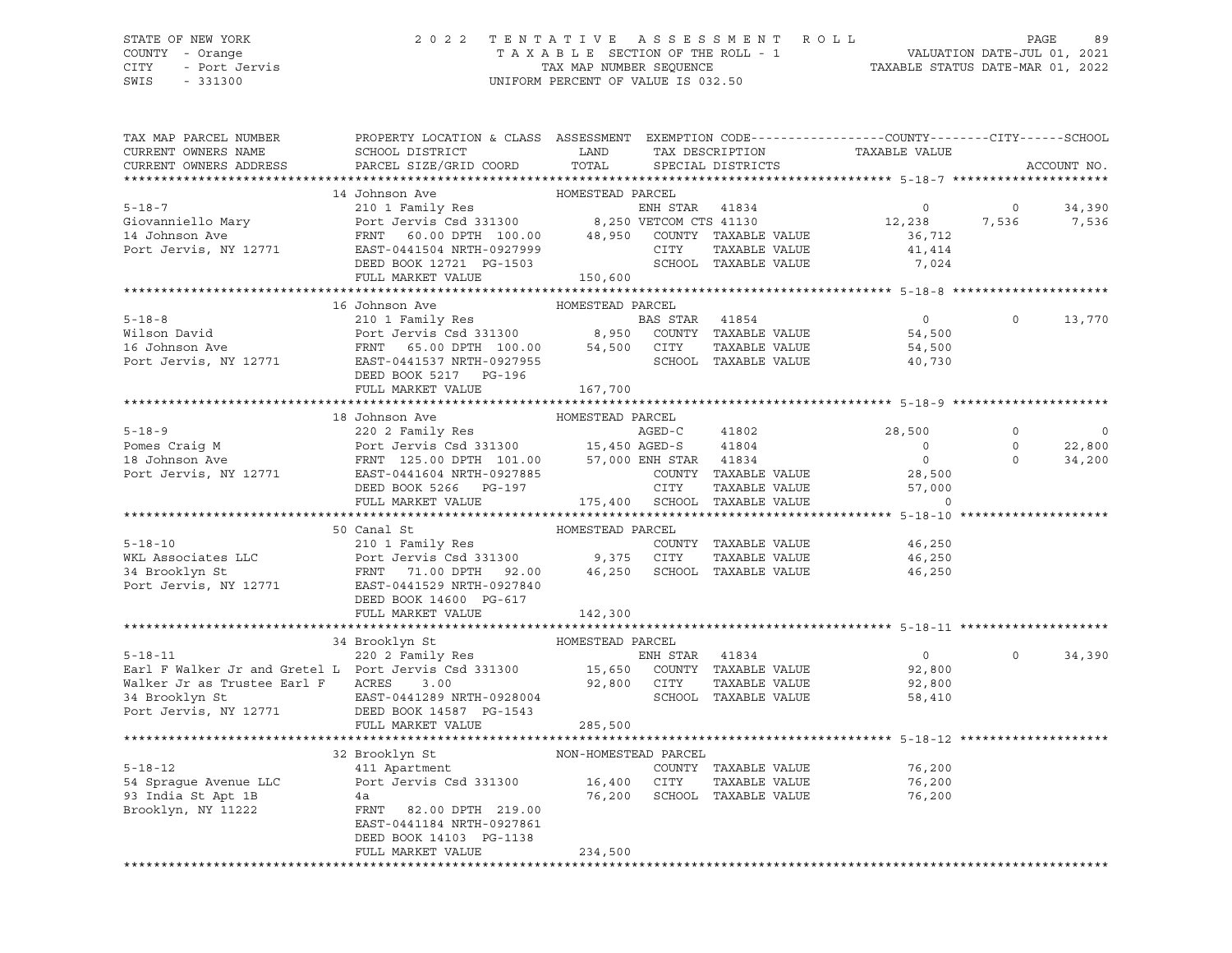# STATE OF NEW YORK 2 0 2 2 T E N T A T I V E A S S E S S M E N T R O L L PAGE 90 COUNTY - Orange T A X A B L E SECTION OF THE ROLL - 1 VALUATION DATE-JUL 01, 2021 CITY - Port Jervis TAX MAP NUMBER SEQUENCE TAXABLE STATUS DATE-MAR 01, 2022

| TAX MAP PARCEL NUMBER<br>CURRENT OWNERS NAME<br>CURRENT OWNERS ADDRESS                                                                                                                                                                                   | PROPERTY LOCATION & CLASS ASSESSMENT EXEMPTION CODE----------------COUNTY-------CITY------SCHOOL<br>SCHOOL DISTRICT<br><b>LAND</b><br>PARCEL SIZE/GRID COORD | TOTAL            | TAX DESCRIPTION<br>SPECIAL DISTRICTS | TAXABLE VALUE    | ACCOUNT NO.              |
|----------------------------------------------------------------------------------------------------------------------------------------------------------------------------------------------------------------------------------------------------------|--------------------------------------------------------------------------------------------------------------------------------------------------------------|------------------|--------------------------------------|------------------|--------------------------|
|                                                                                                                                                                                                                                                          |                                                                                                                                                              |                  |                                      |                  |                          |
| 28-30 Brooklyn St MON-HOMESTEAD PARCEL<br>411 Apartment COUNTY TAXABLE VALUE<br>46,050 Experiment COUNTY TAXABLE VALUE<br>46,050 Englished County COUNTY TAXABLE VALUE<br>46,050 ECHOOL TAXABLE VALUE<br>46,050 ECHOOL TAXABLE VALUE<br>46               |                                                                                                                                                              |                  |                                      |                  |                          |
|                                                                                                                                                                                                                                                          |                                                                                                                                                              |                  |                                      |                  |                          |
|                                                                                                                                                                                                                                                          |                                                                                                                                                              |                  |                                      |                  |                          |
|                                                                                                                                                                                                                                                          |                                                                                                                                                              |                  |                                      |                  |                          |
| 59 Newark Pompton Tpke Apt 11 EAST-0441137 NRTH-0927876                                                                                                                                                                                                  |                                                                                                                                                              |                  |                                      |                  |                          |
| Wayne, NJ 07470                                                                                                                                                                                                                                          | DEED BOOK 5134 PG-67                                                                                                                                         |                  |                                      |                  |                          |
|                                                                                                                                                                                                                                                          | FULL MARKET VALUE                                                                                                                                            | 203,200          |                                      |                  |                          |
|                                                                                                                                                                                                                                                          |                                                                                                                                                              |                  |                                      |                  |                          |
| 5-18-14<br>Morgiewicz Gary<br>Morgiewicz Celia<br>Morgiewicz Celia<br>PRNT 31.00 DPTH 214.00<br>216 Pine Island Tpke<br>Warwick, NY 10990<br>EED BOOK 2707 PG-00184<br>FULL, MARKET VALUE<br>FULL, MARKET VALUE<br>PRNT 31.00 DPTH 214.00<br>216 Pin     |                                                                                                                                                              |                  |                                      |                  |                          |
|                                                                                                                                                                                                                                                          |                                                                                                                                                              |                  |                                      | 39,750           |                          |
|                                                                                                                                                                                                                                                          |                                                                                                                                                              |                  |                                      | 39,750           |                          |
|                                                                                                                                                                                                                                                          |                                                                                                                                                              |                  |                                      | 39,750           |                          |
|                                                                                                                                                                                                                                                          |                                                                                                                                                              |                  |                                      |                  |                          |
|                                                                                                                                                                                                                                                          |                                                                                                                                                              |                  |                                      |                  |                          |
|                                                                                                                                                                                                                                                          |                                                                                                                                                              |                  |                                      |                  |                          |
|                                                                                                                                                                                                                                                          |                                                                                                                                                              |                  |                                      |                  |                          |
|                                                                                                                                                                                                                                                          |                                                                                                                                                              |                  |                                      | $\overline{0}$   | $\overline{0}$<br>13,770 |
|                                                                                                                                                                                                                                                          |                                                                                                                                                              |                  |                                      |                  |                          |
|                                                                                                                                                                                                                                                          |                                                                                                                                                              |                  |                                      | 39,750<br>39,750 |                          |
|                                                                                                                                                                                                                                                          |                                                                                                                                                              |                  | SCHOOL TAXABLE VALUE                 | 25,980           |                          |
|                                                                                                                                                                                                                                                          | DEED BOOK 3868 PG-220                                                                                                                                        |                  |                                      |                  |                          |
|                                                                                                                                                                                                                                                          | FULL MARKET VALUE                                                                                                                                            | 122,300          |                                      |                  |                          |
|                                                                                                                                                                                                                                                          |                                                                                                                                                              |                  |                                      |                  |                          |
|                                                                                                                                                                                                                                                          |                                                                                                                                                              | HOMESTEAD PARCEL |                                      |                  |                          |
|                                                                                                                                                                                                                                                          |                                                                                                                                                              |                  | COUNTY TAXABLE VALUE                 | 60,000           |                          |
|                                                                                                                                                                                                                                                          |                                                                                                                                                              |                  | TAXABLE VALUE                        | 60,000           |                          |
|                                                                                                                                                                                                                                                          |                                                                                                                                                              |                  |                                      | 60,000           |                          |
| B-18-16<br>210 1 Family Res<br>22 Brooklyn LLC<br>210 1 Family Res<br>22 Brooklyn LLC<br>210 1 Family Res<br>22 Brooklyn LLC<br>210 1 Family Res<br>22 Brooklyn LLC<br>210 1 Family Res<br>22 Brooklyn LLC<br>210 1 Family Res<br>23 31300<br>27,700 CIT |                                                                                                                                                              |                  |                                      |                  |                          |
|                                                                                                                                                                                                                                                          |                                                                                                                                                              |                  |                                      |                  |                          |
| PRIOR OWNER ON 3/01/2022                                                                                                                                                                                                                                 | FULL MARKET VALUE 184,600                                                                                                                                    |                  |                                      |                  |                          |
| 22 Brooklyn LLC                                                                                                                                                                                                                                          |                                                                                                                                                              |                  |                                      |                  |                          |
|                                                                                                                                                                                                                                                          |                                                                                                                                                              |                  |                                      |                  |                          |
|                                                                                                                                                                                                                                                          |                                                                                                                                                              |                  |                                      |                  |                          |
| $5 - 18 - 17$                                                                                                                                                                                                                                            |                                                                                                                                                              |                  | COUNTY TAXABLE VALUE                 | 46,000           |                          |
|                                                                                                                                                                                                                                                          |                                                                                                                                                              |                  |                                      |                  |                          |
|                                                                                                                                                                                                                                                          |                                                                                                                                                              |                  |                                      |                  |                          |
| 55 Walnut St Ste 205 EAST-0440968 NRTH-0927803                                                                                                                                                                                                           |                                                                                                                                                              |                  |                                      |                  |                          |
| Norwood, NJ 07648                                                                                                                                                                                                                                        | DEED BOOK 14523 PG-726                                                                                                                                       |                  |                                      |                  |                          |
|                                                                                                                                                                                                                                                          | FULL MARKET VALUE                                                                                                                                            | 141,500          |                                      |                  |                          |
|                                                                                                                                                                                                                                                          |                                                                                                                                                              |                  |                                      |                  |                          |
|                                                                                                                                                                                                                                                          | 18 Brooklyn St                                                                                                                                               |                  |                                      |                  |                          |
| $5 - 18 - 18$                                                                                                                                                                                                                                            |                                                                                                                                                              |                  | COUNTY TAXABLE VALUE                 | 50,000           |                          |
|                                                                                                                                                                                                                                                          |                                                                                                                                                              |                  | TAXABLE VALUE                        | 50,000           |                          |
|                                                                                                                                                                                                                                                          |                                                                                                                                                              |                  |                                      | 50,000           |                          |
| New York, NY 10009                                                                                                                                                                                                                                       | EAST-0440932 NRTH-0927812                                                                                                                                    |                  |                                      |                  |                          |
|                                                                                                                                                                                                                                                          | DEED BOOK 14515 PG-452                                                                                                                                       |                  |                                      |                  |                          |
|                                                                                                                                                                                                                                                          | FULL MARKET VALUE                                                                                                                                            | 153,800          |                                      |                  |                          |
|                                                                                                                                                                                                                                                          |                                                                                                                                                              |                  |                                      |                  |                          |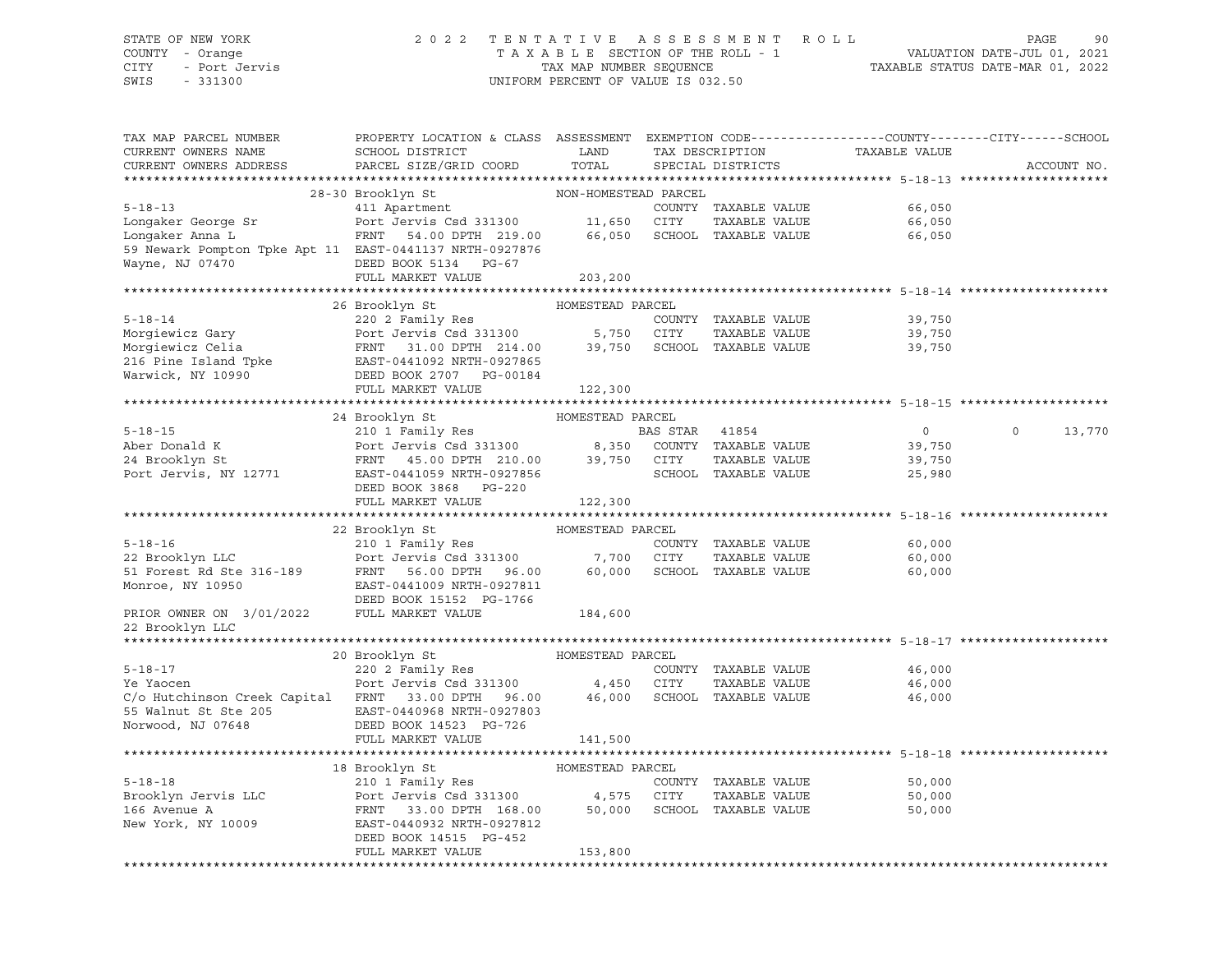| STATE OF NEW YORK<br>COUNTY - Orange<br>OF NEW YORK<br>7 - Orange<br>- Port Jervis<br>221300<br>CITY<br>SWIS      | 2022 TENTATIVE ASSESSMENT ROLL                                                                                                            | UNIFORM PERCENT OF VALUE IS 032.50 |                |                                       |                | PAGE<br>91<br>TAXABLE SECTION OF THE ROLL - 1<br>TAXABLE STATUS DATE-JUL 01, 2021<br>TAXABLE STATUS DATE-MAR 01, 2022 |
|-------------------------------------------------------------------------------------------------------------------|-------------------------------------------------------------------------------------------------------------------------------------------|------------------------------------|----------------|---------------------------------------|----------------|-----------------------------------------------------------------------------------------------------------------------|
| TAX MAP PARCEL NUMBER<br>CURRENT OWNERS NAME                                                                      | PROPERTY LOCATION & CLASS ASSESSMENT EXEMPTION CODE----------------COUNTY-------CITY------SCHOOL<br>SCHOOL DISTRICT                       | LAND                               |                | TAX DESCRIPTION                       | TAXABLE VALUE  |                                                                                                                       |
| CURRENT OWNERS ADDRESS                                                                                            | PARCEL SIZE/GRID COORD                                                                                                                    | TOTAL                              |                | SPECIAL DISTRICTS                     |                | ACCOUNT NO.                                                                                                           |
|                                                                                                                   | 16 Brooklyn St                                                                                                                            |                                    |                |                                       |                |                                                                                                                       |
| $5 - 18 - 19$                                                                                                     | HOMESTEAD PARCEL<br>210 1 Family Res                                                                                                      |                                    | ENH STAR 41834 |                                       | $\overline{0}$ | $0 \qquad \qquad$<br>34,390                                                                                           |
| Gultz Arlene                                                                                                      |                                                                                                                                           |                                    |                |                                       | 49,000         |                                                                                                                       |
| 16 Brooklyn St                                                                                                    |                                                                                                                                           |                                    |                |                                       | 49,000         |                                                                                                                       |
| Port Jervis, NY 12771                                                                                             | Port Jervis Csd 331300 3,725 COUNTY TAXABLE VALUE<br>FRNT 27.00 DPTH 100.00 49,000 CITY TAXABLE VALUE<br>BANKC080370 SCHOOL TAXABLE VALUE |                                    |                | SCHOOL TAXABLE VALUE                  | 14,610         |                                                                                                                       |
|                                                                                                                   | EAST-0440900 NRTH-0927788                                                                                                                 |                                    |                |                                       |                |                                                                                                                       |
|                                                                                                                   | DEED BOOK 11733 PG-225                                                                                                                    |                                    |                |                                       |                |                                                                                                                       |
|                                                                                                                   | FULL MARKET VALUE                                                                                                                         | 150,800                            |                |                                       |                |                                                                                                                       |
|                                                                                                                   | 6 Brooklyn St                                                                                                                             |                                    |                |                                       |                |                                                                                                                       |
| $5 - 18 - 22$                                                                                                     |                                                                                                                                           | HOMESTEAD PARCEL                   |                |                                       | $\overline{0}$ | $\circ$<br>34,390                                                                                                     |
| Mowatt Edward J                                                                                                   | 210 1 Family Res<br>Port Jervis Csd 331300 16,475 COUNTY TAXABLE VALUE                                                                    |                                    |                |                                       | 41,400         |                                                                                                                       |
|                                                                                                                   |                                                                                                                                           |                                    |                | TAXABLE VALUE                         | 41,400         |                                                                                                                       |
|                                                                                                                   |                                                                                                                                           |                                    |                | SCHOOL TAXABLE VALUE                  | 7,010          |                                                                                                                       |
| 6 Brooklyn St<br>Port Jervis, NY 12771                                                                            | DEED BOOK 2073 PG-00147                                                                                                                   |                                    |                |                                       |                |                                                                                                                       |
|                                                                                                                   | FULL MARKET VALUE                                                                                                                         | 127,400                            |                |                                       |                |                                                                                                                       |
|                                                                                                                   |                                                                                                                                           |                                    |                |                                       |                |                                                                                                                       |
|                                                                                                                   | 37 Orange St                                                                                                                              | HOMESTEAD PARCEL                   |                |                                       |                |                                                                                                                       |
| $5 - 18 - 23$                                                                                                     | 210 1 Family Res                                                                                                                          |                                    |                |                                       | $\overline{0}$ | $\circ$<br>34,390                                                                                                     |
| Miller Janet                                                                                                      |                                                                                                                                           |                                    |                |                                       | 41,000         |                                                                                                                       |
| 37 Orange St                                                                                                      | 210 1 Family Res<br>Port Jervis Csd 331300 5,925 COUNTY TAXABLE VALUE<br>FRNT 59.00 DPTH 53.00 41,000 CITY TAXABLE VALUE<br>TAXABLE VALUE |                                    |                | SCHOOL TAXABLE VALUE                  | 41,000         |                                                                                                                       |
| Port Jervis, NY 12771                                                                                             | EAST-0440717 NRTH-0927830<br>DEED BOOK 14603 PG-1357                                                                                      |                                    |                |                                       | 6,610          |                                                                                                                       |
|                                                                                                                   | FULL MARKET VALUE                                                                                                                         | 126,200                            |                |                                       |                |                                                                                                                       |
|                                                                                                                   |                                                                                                                                           |                                    |                |                                       |                |                                                                                                                       |
|                                                                                                                   | 10 Brooklyn St NON-HOMESTEAD PARCEL                                                                                                       |                                    |                |                                       |                |                                                                                                                       |
| 5-18-24.1 (2000)<br>Port Jervis Vol. Amb.Corps Inc Port Jervis Csd 331300 (2000)<br>Port Jervis Csd 331300 (2017) |                                                                                                                                           |                                    |                | COUNTY TAXABLE VALUE                  | 12,175         |                                                                                                                       |
|                                                                                                                   |                                                                                                                                           |                                    |                | TAXABLE VALUE                         | 12,175         |                                                                                                                       |
| PO Box 133                                                                                                        | FRNT 138.00 DPTH 161.80 12,175 SCHOOL TAXABLE VALUE                                                                                       |                                    |                |                                       | 12,175         |                                                                                                                       |
| Port Jervis, NY 12771                                                                                             | EAST-0440811 NRTH-0927827                                                                                                                 |                                    |                |                                       |                |                                                                                                                       |
|                                                                                                                   | DEED BOOK 12466 PG-292                                                                                                                    |                                    |                |                                       |                |                                                                                                                       |
|                                                                                                                   | FULL MARKET VALUE                                                                                                                         | 37,500                             |                |                                       |                |                                                                                                                       |
|                                                                                                                   | 9-11 Hornbeck Ave                                                                                                                         | HOMESTEAD PARCEL                   |                |                                       |                |                                                                                                                       |
|                                                                                                                   | 220 2 Family Res                                                                                                                          |                                    |                | COUNTY TAXABLE VALUE                  | 39,000         |                                                                                                                       |
|                                                                                                                   | Port Jervis Csd 331300 2,950 CITY                                                                                                         |                                    |                | TAXABLE VALUE                         | 39,000         |                                                                                                                       |
|                                                                                                                   | FRNT 28.00 DPTH 61.00 39,000 SCHOOL TAXABLE VALUE                                                                                         |                                    |                |                                       | 39,000         |                                                                                                                       |
|                                                                                                                   | BANKN140687                                                                                                                               |                                    |                |                                       |                |                                                                                                                       |
| 5-18-26<br>Dedvukaj Gjelosh<br>Dedvukaj Maria<br>250 East 73rd St Apt 2C                                          | EAST-0440880 NRTH-0927851                                                                                                                 |                                    |                |                                       |                |                                                                                                                       |
|                                                                                                                   | DEED BOOK 11943 PG-1596                                                                                                                   |                                    |                |                                       |                |                                                                                                                       |
|                                                                                                                   | FULL MARKET VALUE                                                                                                                         | 120,000                            |                |                                       |                |                                                                                                                       |
|                                                                                                                   |                                                                                                                                           |                                    |                |                                       |                |                                                                                                                       |
|                                                                                                                   | 15 Hornbeck Ave                                                                                                                           | HOMESTEAD PARCEL                   |                |                                       |                |                                                                                                                       |
| $5 - 18 - 27$<br>Shalders Homes LLC                                                                               | 210 1 Family Res                                                                                                                          |                                    |                | COUNTY TAXABLE VALUE                  | 48,000         |                                                                                                                       |
| 893 Route 302                                                                                                     | Port Jervis Csd 331300                                                                                                                    | 3,800<br>48,000                    | <b>CITY</b>    | TAXABLE VALUE<br>SCHOOL TAXABLE VALUE | 48,000         |                                                                                                                       |
| Pine Bush, NY 12566                                                                                               | 33.00 DPTH<br>FRNT<br>77.00<br>EAST-0440949 NRTH-0927870                                                                                  |                                    |                |                                       | 48,000         |                                                                                                                       |
|                                                                                                                   | DEED BOOK 14540 PG-1179                                                                                                                   |                                    |                |                                       |                |                                                                                                                       |
|                                                                                                                   | FULL MARKET VALUE                                                                                                                         | 147,700                            |                |                                       |                |                                                                                                                       |
|                                                                                                                   |                                                                                                                                           |                                    |                |                                       |                |                                                                                                                       |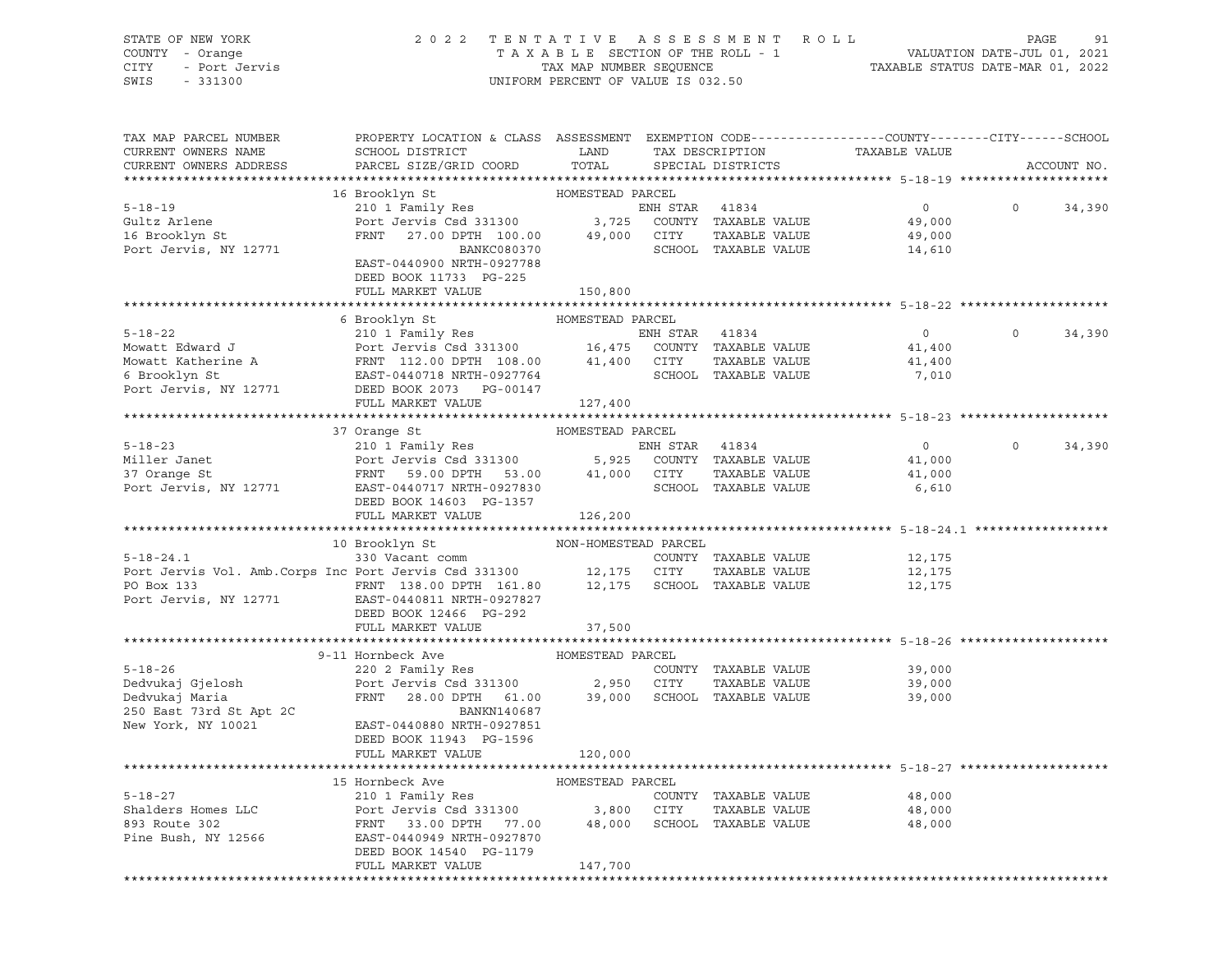# STATE OF NEW YORK 2 0 2 2 T E N T A T I V E A S S E S S M E N T R O L L PAGE 92 COUNTY - Orange T A X A B L E SECTION OF THE ROLL - 1 VALUATION DATE-JUL 01, 2021 CITY - Port Jervis TAX MAP NUMBER SEQUENCE TAXABLE STATUS DATE-MAR 01, 2022

| TAX MAP PARCEL NUMBER<br>CURRENT OWNERS NAME<br>CURRENT OWNERS ADDRESS                                                                                                                                                                    | PROPERTY LOCATION & CLASS ASSESSMENT EXEMPTION CODE----------------COUNTY-------CITY------SCHOOL<br>SCHOOL DISTRICT<br>PARCEL SIZE/GRID COORD | <b>EXAMPLE SETTING STATE</b> | TAX DESCRIPTION<br>TOTAL SPECIAL DISTRICTS | TAXABLE VALUE               | ACCOUNT NO. |
|-------------------------------------------------------------------------------------------------------------------------------------------------------------------------------------------------------------------------------------------|-----------------------------------------------------------------------------------------------------------------------------------------------|------------------------------|--------------------------------------------|-----------------------------|-------------|
|                                                                                                                                                                                                                                           |                                                                                                                                               |                              |                                            |                             |             |
|                                                                                                                                                                                                                                           | 17 Hornbeck Ave MOMESTEAD PARCEL                                                                                                              |                              |                                            |                             |             |
|                                                                                                                                                                                                                                           |                                                                                                                                               |                              |                                            | 44,000                      |             |
|                                                                                                                                                                                                                                           |                                                                                                                                               |                              |                                            | 44,000                      |             |
|                                                                                                                                                                                                                                           |                                                                                                                                               |                              |                                            | 44,000                      |             |
|                                                                                                                                                                                                                                           |                                                                                                                                               |                              |                                            |                             |             |
| Deborah Marie Rentals LLC<br>Deborah Marie Rentals LLC<br>133 Sneden Pl W FRNT 33.00 DPTH 80.00 44,000 SCHOOL TAXABLE VALUE<br>Spring Valley, NY 10977 EAST-0440982 NRTH-0927880<br>FRNT 33.00 DPTH 80.00 44,000 SCHOOL TAXABLE VALUE<br> | DEED BOOK 14918 PG-1360                                                                                                                       |                              |                                            |                             |             |
|                                                                                                                                                                                                                                           | FULL MARKET VALUE                                                                                                                             | 135,400                      |                                            |                             |             |
|                                                                                                                                                                                                                                           |                                                                                                                                               |                              |                                            |                             |             |
|                                                                                                                                                                                                                                           | 19 Hornbeck Ave                                                                                                                               | HOMESTEAD PARCEL             |                                            |                             |             |
|                                                                                                                                                                                                                                           |                                                                                                                                               |                              |                                            | COUNTY TAXABLE VALUE 42,000 |             |
|                                                                                                                                                                                                                                           |                                                                                                                                               |                              |                                            | 42,000                      |             |
|                                                                                                                                                                                                                                           |                                                                                                                                               |                              |                                            | 42,000                      |             |
| Chestnut Ridge, NY 10977 EAST-0441006 NRTH-0927899                                                                                                                                                                                        |                                                                                                                                               |                              |                                            |                             |             |
|                                                                                                                                                                                                                                           | DEED BOOK 14521 PG-583                                                                                                                        |                              |                                            |                             |             |
|                                                                                                                                                                                                                                           | FULL MARKET VALUE                                                                                                                             | 129,200                      |                                            |                             |             |
|                                                                                                                                                                                                                                           |                                                                                                                                               |                              |                                            |                             |             |
|                                                                                                                                                                                                                                           | 21 Hornbeck Ave MOMESTEAD PARCEL                                                                                                              |                              |                                            |                             |             |
|                                                                                                                                                                                                                                           |                                                                                                                                               |                              |                                            | COUNTY TAXABLE VALUE 39,450 |             |
|                                                                                                                                                                                                                                           |                                                                                                                                               |                              |                                            | 39,450                      |             |
|                                                                                                                                                                                                                                           |                                                                                                                                               |                              |                                            | 39,450                      |             |
| Port Jervis, NY 12771                                                                                                                                                                                                                     | BANKC030217                                                                                                                                   |                              |                                            |                             |             |
|                                                                                                                                                                                                                                           | EAST-0441065 NRTH-0928025                                                                                                                     |                              |                                            |                             |             |
|                                                                                                                                                                                                                                           | DEED BOOK 15116 PG-368                                                                                                                        |                              |                                            |                             |             |
|                                                                                                                                                                                                                                           | FULL MARKET VALUE 121,400                                                                                                                     |                              |                                            |                             |             |
|                                                                                                                                                                                                                                           | 23 Hornbeck Ave<br>HOMESTEAD PARCEL                                                                                                           |                              |                                            |                             |             |
|                                                                                                                                                                                                                                           |                                                                                                                                               |                              | COUNTY TAXABLE VALUE                       | 34,750                      |             |
| 5-18-31 COUNTY<br>Port Jervis Portfolio Holdings Port Jervis Csd 331300 5,050 CITY                                                                                                                                                        |                                                                                                                                               |                              |                                            | TAXABLE VALUE 34,750        |             |
| 777 Chestnut Ridge Rd Ste 301 FRNT 35.00 DPTH 113.00 34,750 SCHOOL TAXABLE VALUE 34,750                                                                                                                                                   |                                                                                                                                               |                              |                                            |                             |             |
| Chestnut Ridge, NY 10977 EAST-0441048 NRTH-0928060                                                                                                                                                                                        |                                                                                                                                               |                              |                                            |                             |             |
|                                                                                                                                                                                                                                           | DEED BOOK 14521 PG-583                                                                                                                        |                              |                                            |                             |             |
|                                                                                                                                                                                                                                           | FULL MARKET VALUE                                                                                                                             | 106,900                      |                                            |                             |             |
|                                                                                                                                                                                                                                           |                                                                                                                                               |                              |                                            |                             |             |
|                                                                                                                                                                                                                                           | 25 Hornbeck Ave<br>HOMESTEAD PARCEL                                                                                                           |                              |                                            |                             |             |
| $5 - 18 - 32$                                                                                                                                                                                                                             | 210 1 Family Res                                                                                                                              |                              |                                            | COUNTY TAXABLE VALUE 55,000 |             |
| Pandel Properties Inc Port Jervis Csd 331300 6,750 CITY                                                                                                                                                                                   |                                                                                                                                               |                              |                                            | TAXABLE VALUE 55,000        |             |
|                                                                                                                                                                                                                                           | FRNT 50.00 DPTH 95.00 55,000 SCHOOL TAXABLE VALUE                                                                                             |                              |                                            | 55,000                      |             |
| c/o Jane Panico<br>78 Proctor Rd                                                                                                                                                                                                          | BANKC080370                                                                                                                                   |                              |                                            |                             |             |
| 78 Proctor Rd<br>Eldred, NY 12732                                                                                                                                                                                                         | EAST-0441013 NRTH-0928090                                                                                                                     |                              |                                            |                             |             |
|                                                                                                                                                                                                                                           | DEED BOOK 11964 PG-85                                                                                                                         |                              |                                            |                             |             |
|                                                                                                                                                                                                                                           | FULL MARKET VALUE                                                                                                                             | 169,200                      |                                            |                             |             |
|                                                                                                                                                                                                                                           |                                                                                                                                               |                              |                                            |                             |             |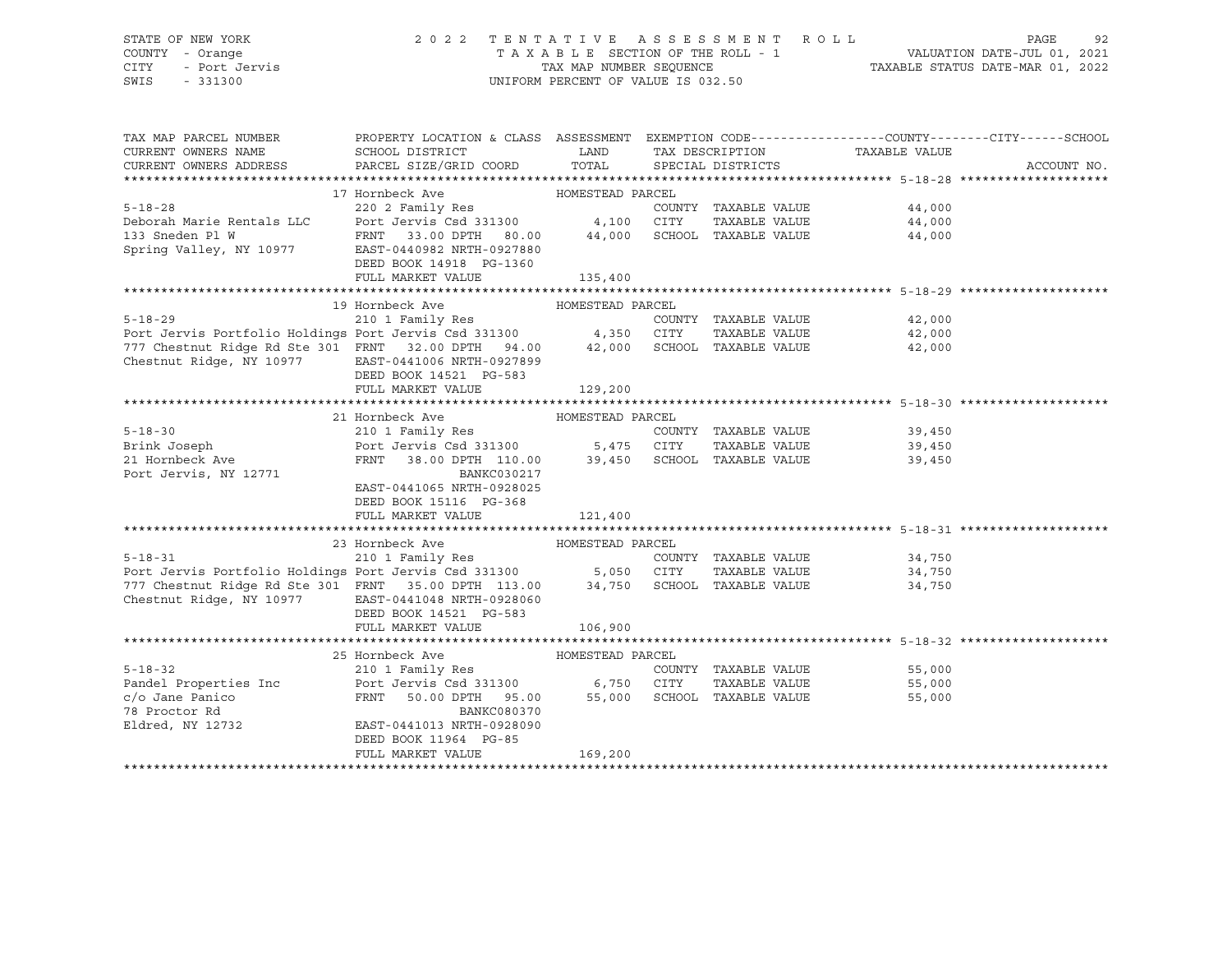# STATE OF NEW YORK 2 0 2 2 T E N T A T I V E A S S E S S M E N T R O L L PAGE 93 COUNTY - Orange T A X A B L E SECTION OF THE ROLL - 1 VALUATION DATE-JUL 01, 2021

CITY - Port Jervis TAX MAP NUMBER SEQUENCE TAXABLE STATUS DATE-MAR 01, 2022

| TAX MAP PARCEL NUMBER   | PROPERTY LOCATION & CLASS ASSESSMENT EXEMPTION CODE----------------COUNTY-------CITY------SCHOOL |                             |                  |                      |                             |          |             |
|-------------------------|--------------------------------------------------------------------------------------------------|-----------------------------|------------------|----------------------|-----------------------------|----------|-------------|
| CURRENT OWNERS NAME     | SCHOOL DISTRICT                                                                                  | LAND                        |                  | TAX DESCRIPTION      | TAXABLE VALUE               |          |             |
| CURRENT OWNERS ADDRESS  | PARCEL SIZE/GRID COORD                                                                           | TOTAL                       |                  | SPECIAL DISTRICTS    |                             |          | ACCOUNT NO. |
|                         |                                                                                                  |                             |                  |                      |                             |          |             |
|                         | 18 Hornbeck Ave                                                                                  | HOMESTEAD PARCEL            |                  |                      |                             |          |             |
| $5 - 18 - 33$           | 210 1 Family Res                                                                                 |                             | 421f Res I 44213 |                      | $\overline{0}$              | 5,950    |             |
| GE Holdings Group Inc   | Port Jervis Csd 331300 7,900 COUNTY TAXABLE VALUE                                                |                             |                  |                      | 48,500                      |          |             |
| C/o Pedro Rivera        | FRNT 67.00 DPTH 73.00 48,500 CITY                                                                |                             |                  | TAXABLE VALUE        | 42,550                      |          |             |
| Jaynie Rodriquez        | BANKL060061                                                                                      |                             |                  | SCHOOL TAXABLE VALUE | 48,500                      |          |             |
| 18 Hornbeck Ave         | EAST-0440927 NRTH-0927985                                                                        |                             |                  |                      |                             |          |             |
| Port Jervis, NY 12771   | DEED BOOK 14707 PG-60                                                                            |                             |                  |                      |                             |          |             |
|                         | FULL MARKET VALUE                                                                                | 149,200                     |                  |                      |                             |          |             |
|                         |                                                                                                  |                             |                  |                      |                             |          |             |
|                         | HOMESTEAD PARCEL<br>45 Orange St                                                                 |                             |                  |                      |                             |          |             |
|                         |                                                                                                  |                             |                  |                      | $\overline{0}$              | $\Omega$ | 13,770      |
|                         |                                                                                                  |                             |                  |                      | 70,000                      |          |             |
|                         | Mayfield. Marianne FRNT 143.00 DPTH 143.00 70,000 CITY                                           |                             |                  |                      | TAXABLE VALUE<br>70,000     |          |             |
| 45 Orange St            | EAST-0440829 NRTH-0927977                                                                        |                             |                  | SCHOOL TAXABLE VALUE | 56,230                      |          |             |
| Port Jervis, NY 12771   | DEED BOOK 12805 PG-1027                                                                          |                             |                  |                      |                             |          |             |
|                         | FULL MARKET VALUE                                                                                | 215,400                     |                  |                      |                             |          |             |
|                         |                                                                                                  |                             |                  |                      |                             |          |             |
|                         | 49 Orange St                                                                                     | HOMESTEAD PARCEL            |                  |                      |                             |          |             |
| $5 - 18 - 35$           | 210 1 Family Res                                                                                 |                             |                  | COUNTY TAXABLE VALUE | 49,500                      |          |             |
|                         | Port Jervis Csd 331300 7,775 CITY                                                                |                             |                  |                      | 49,500                      |          |             |
| Gomez Fidel A           |                                                                                                  |                             |                  | TAXABLE VALUE        |                             |          |             |
| 643 Cauldwell Ave Apt 6 | 50.00 DPTH 126.00 49,500 SCHOOL TAXABLE VALUE<br>FRNT                                            |                             |                  |                      | 49,500                      |          |             |
| Bronx, NY 10021         | BANKC040281                                                                                      |                             |                  |                      |                             |          |             |
|                         | EAST-0440862 NRTH-0928055                                                                        |                             |                  |                      |                             |          |             |
|                         | DEED BOOK 14639 PG-1140                                                                          |                             |                  |                      |                             |          |             |
|                         | FULL MARKET VALUE                                                                                | 152,300                     |                  |                      |                             |          |             |
|                         |                                                                                                  |                             |                  |                      |                             |          |             |
|                         | 51 Orange St                                                                                     | HOMESTEAD PARCEL            |                  |                      |                             |          |             |
| $5 - 18 - 36$           | 210 1 Family Res                                                                                 |                             |                  |                      | COUNTY TAXABLE VALUE 48,350 |          |             |
| Walker Harold           | Port Jervis Csd 331300 9,375 CITY                                                                |                             |                  | TAXABLE VALUE        | 48,350                      |          |             |
| 51 Orange St            | FRNT 57.00 DPTH 140.00                                                                           | 48,350 SCHOOL TAXABLE VALUE |                  |                      | 48,350                      |          |             |
| Port Jervis, NY 12771   | EAST-0440888 NRTH-0928105                                                                        |                             |                  |                      |                             |          |             |
|                         | DEED BOOK 15083 PG-1719                                                                          |                             |                  |                      |                             |          |             |
|                         | FULL MARKET VALUE                                                                                | 148,800                     |                  |                      |                             |          |             |
|                         |                                                                                                  |                             |                  |                      |                             |          |             |
|                         | HOMESTEAD PARCEL<br>55 Orange St                                                                 |                             |                  |                      |                             |          |             |
| $5 - 18 - 37$           | 220 2 Family Res                                                                                 |                             | ENH STAR 41834   |                      | $\overline{0}$              | $\Omega$ | 34,390      |
| Castrignano Donna       | Port Jervis Csd 331300 14,750 COUNTY TAXABLE VALUE                                               |                             |                  |                      | 78,000                      |          |             |
| Castrignano Steven      | FRNT 96.90 DPTH 170.00 78,000 CITY                                                               |                             |                  | TAXABLE VALUE        | 78,000                      |          |             |
| 55 Orange St            | BANKC190321                                                                                      |                             |                  | SCHOOL TAXABLE VALUE | 43,610                      |          |             |
| Port Jervis, NY 12771   | EAST-0440916 NRTH-0928193                                                                        |                             |                  |                      |                             |          |             |
|                         | DEED BOOK 13871 PG-1308                                                                          |                             |                  |                      |                             |          |             |
|                         | FULL MARKET VALUE                                                                                | 240,000                     |                  |                      |                             |          |             |
|                         |                                                                                                  |                             |                  |                      |                             |          |             |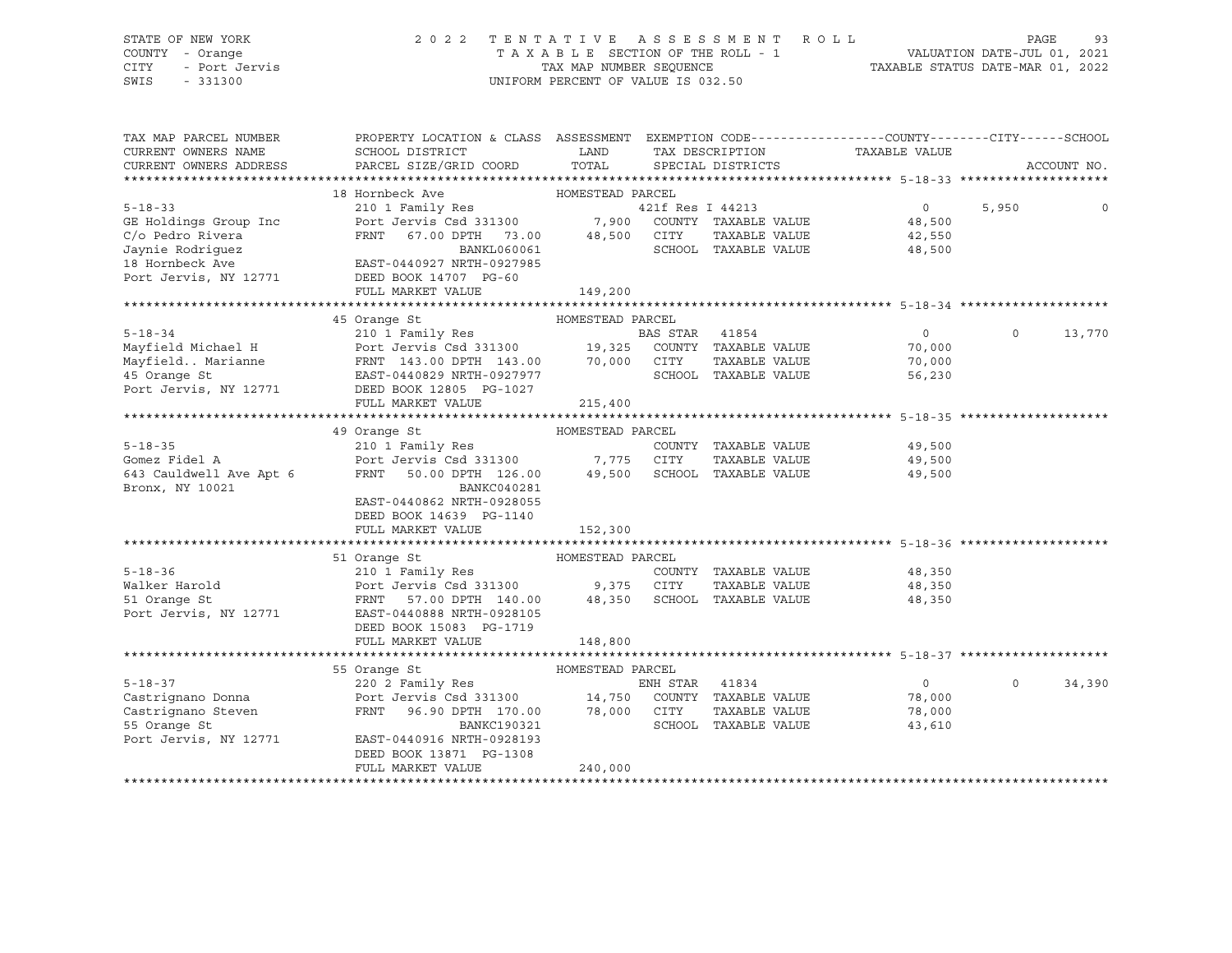# STATE OF NEW YORK 2 0 2 2 T E N T A T I V E A S S E S S M E N T R O L L PAGE 94 COUNTY - Orange T A X A B L E SECTION OF THE ROLL - 1 VALUATION DATE-JUL 01, 2021 CITY - Port Jervis TAX MAP NUMBER SEQUENCE TAXABLE STATUS DATE-MAR 01, 2022

| TAX MAP PARCEL NUMBER<br>CURRENT OWNERS NAME<br>CURRENT OWNERS ADDRESS                                                                                                                                                                                                                                                                                                                                                                                 | PROPERTY LOCATION & CLASS ASSESSMENT EXEMPTION CODE----------------COUNTY-------CITY------SCHOOL<br>PARCEL SIZE/GRID COORD TOTAL |                  | SPECIAL DISTRICTS    | TAXABLE VALUE                                                                                                                                       |                                                                                | ACCOUNT NO.   |
|--------------------------------------------------------------------------------------------------------------------------------------------------------------------------------------------------------------------------------------------------------------------------------------------------------------------------------------------------------------------------------------------------------------------------------------------------------|----------------------------------------------------------------------------------------------------------------------------------|------------------|----------------------|-----------------------------------------------------------------------------------------------------------------------------------------------------|--------------------------------------------------------------------------------|---------------|
|                                                                                                                                                                                                                                                                                                                                                                                                                                                        |                                                                                                                                  |                  |                      |                                                                                                                                                     |                                                                                |               |
|                                                                                                                                                                                                                                                                                                                                                                                                                                                        |                                                                                                                                  |                  |                      |                                                                                                                                                     |                                                                                |               |
|                                                                                                                                                                                                                                                                                                                                                                                                                                                        |                                                                                                                                  |                  |                      |                                                                                                                                                     |                                                                                |               |
|                                                                                                                                                                                                                                                                                                                                                                                                                                                        |                                                                                                                                  |                  |                      |                                                                                                                                                     |                                                                                |               |
|                                                                                                                                                                                                                                                                                                                                                                                                                                                        |                                                                                                                                  |                  |                      |                                                                                                                                                     |                                                                                |               |
|                                                                                                                                                                                                                                                                                                                                                                                                                                                        |                                                                                                                                  |                  |                      |                                                                                                                                                     |                                                                                |               |
|                                                                                                                                                                                                                                                                                                                                                                                                                                                        | DEED BOOK 14878 PG-1718                                                                                                          |                  |                      |                                                                                                                                                     |                                                                                |               |
|                                                                                                                                                                                                                                                                                                                                                                                                                                                        | FULL MARKET VALUE                                                                                                                | 224,900          |                      |                                                                                                                                                     |                                                                                |               |
|                                                                                                                                                                                                                                                                                                                                                                                                                                                        |                                                                                                                                  |                  |                      |                                                                                                                                                     |                                                                                |               |
|                                                                                                                                                                                                                                                                                                                                                                                                                                                        | 7 Crawford St                                                                                                                    | HOMESTEAD PARCEL |                      |                                                                                                                                                     |                                                                                |               |
|                                                                                                                                                                                                                                                                                                                                                                                                                                                        |                                                                                                                                  |                  |                      |                                                                                                                                                     |                                                                                |               |
| 5-18-39<br>Coffiel Ronald R<br>Port Jervis Csd 331300<br>PO Box 780<br>Greenwood Lake, NY 10925<br>EAST-0440987 NRTH-0928307<br>DEED BOOK 14410 PG-1633                                                                                                                                                                                                                                                                                                |                                                                                                                                  |                  |                      |                                                                                                                                                     |                                                                                |               |
|                                                                                                                                                                                                                                                                                                                                                                                                                                                        |                                                                                                                                  |                  |                      |                                                                                                                                                     |                                                                                |               |
|                                                                                                                                                                                                                                                                                                                                                                                                                                                        |                                                                                                                                  |                  |                      |                                                                                                                                                     |                                                                                |               |
|                                                                                                                                                                                                                                                                                                                                                                                                                                                        | FULL MARKET VALUE 129,100                                                                                                        |                  |                      |                                                                                                                                                     |                                                                                |               |
|                                                                                                                                                                                                                                                                                                                                                                                                                                                        |                                                                                                                                  |                  |                      |                                                                                                                                                     |                                                                                |               |
| $\begin{tabular}{lcccccc} 5-18-40 & 2\,\, \text{Brook St} & \text{HOMESTEAD PARCH} & \text{BARCH} & \text{BCHOOL} & \text{BCHOOL} & \text{BCHOOL} & \text{BCHOOL} & \text{BCHOOL} & \text{BCHOOL} & \text{BCHOOL} & \text{BCHOOL} & \text{BCHOOL} & \text{BCHOOL} & \text{BCHOOL} & \text{BCHOOL} & \text{BCHOOL} & \text{BCHOOL} & \text{BCHOOL} & \text{BCHOOL} & \text{BCHOOL} & \text{BCHOOL} & \text{BCHOOL$                                      |                                                                                                                                  |                  |                      |                                                                                                                                                     |                                                                                |               |
|                                                                                                                                                                                                                                                                                                                                                                                                                                                        |                                                                                                                                  |                  |                      |                                                                                                                                                     |                                                                                | $0 \t 13,770$ |
|                                                                                                                                                                                                                                                                                                                                                                                                                                                        |                                                                                                                                  |                  |                      |                                                                                                                                                     |                                                                                |               |
|                                                                                                                                                                                                                                                                                                                                                                                                                                                        |                                                                                                                                  |                  |                      |                                                                                                                                                     |                                                                                |               |
|                                                                                                                                                                                                                                                                                                                                                                                                                                                        |                                                                                                                                  |                  |                      |                                                                                                                                                     |                                                                                |               |
|                                                                                                                                                                                                                                                                                                                                                                                                                                                        |                                                                                                                                  |                  |                      |                                                                                                                                                     |                                                                                |               |
|                                                                                                                                                                                                                                                                                                                                                                                                                                                        | FULL MARKET VALUE                                                                                                                | 150,800          |                      |                                                                                                                                                     |                                                                                |               |
|                                                                                                                                                                                                                                                                                                                                                                                                                                                        |                                                                                                                                  |                  |                      |                                                                                                                                                     |                                                                                |               |
| $\begin{tabular}{lcccc} \texttt{5-18-41} & & 9 \text{ Crawford St} & & \texttt{HOMESTEAD PARCH} \\ & & 210 1 \text{ Family Res} & & \texttt{COMESTEAD PARCH} \\ \texttt{Landmark Investor Equities LLC Port Jervis Csd 331300} & & 8,300 \text{ CITY} & \texttt{TAXABLE VALUE} \\ \texttt{893 State Route 302} & & \texttt{FRNT} & 45.00 DPTH 200.00 & & 36,250 \text{ SCHOOL TAXABLE VALUE} \\ \texttt{Pine Bush, NY 12566} & & \texttt{EAST-0411069$ |                                                                                                                                  |                  |                      |                                                                                                                                                     |                                                                                |               |
|                                                                                                                                                                                                                                                                                                                                                                                                                                                        |                                                                                                                                  |                  | COUNTY TAXABLE VALUE |                                                                                                                                                     |                                                                                |               |
|                                                                                                                                                                                                                                                                                                                                                                                                                                                        |                                                                                                                                  |                  | TAXABLE VALUE        | 36,250<br>36,250                                                                                                                                    |                                                                                |               |
|                                                                                                                                                                                                                                                                                                                                                                                                                                                        |                                                                                                                                  |                  |                      | 36,250                                                                                                                                              |                                                                                |               |
|                                                                                                                                                                                                                                                                                                                                                                                                                                                        |                                                                                                                                  |                  |                      |                                                                                                                                                     |                                                                                |               |
|                                                                                                                                                                                                                                                                                                                                                                                                                                                        | DEED BOOK 14912 PG-1395                                                                                                          |                  |                      |                                                                                                                                                     |                                                                                |               |
|                                                                                                                                                                                                                                                                                                                                                                                                                                                        | FULL MARKET VALUE 111,500                                                                                                        |                  |                      |                                                                                                                                                     |                                                                                |               |
|                                                                                                                                                                                                                                                                                                                                                                                                                                                        |                                                                                                                                  |                  |                      |                                                                                                                                                     |                                                                                |               |
| 3 1 Brook St 210 1 Family Res<br>31 0 1 Family Res<br>210 1 Family Res<br>210 1 Family Res<br>210 1 Family Res<br>210 1 Family Res<br>210 1 Family Res<br>210 1 Family Res<br>210 2 Family Res<br>210 20 6,900 AGED-C<br>23,900 AGED-S<br>23,900 AGE                                                                                                                                                                                                   | 1 Brook St                                                                                                                       | HOMESTEAD PARCEL |                      |                                                                                                                                                     |                                                                                |               |
|                                                                                                                                                                                                                                                                                                                                                                                                                                                        |                                                                                                                                  |                  |                      | VETCOM CTS 41130 9,975 7,536                                                                                                                        |                                                                                | 7,536         |
|                                                                                                                                                                                                                                                                                                                                                                                                                                                        |                                                                                                                                  |                  |                      | $14,963$<br>0                                                                                                                                       | $\begin{array}{ccc} 0 & & & 0 \\ 0 & & & 11,327 \\ 0 & & & 21,037 \end{array}$ |               |
|                                                                                                                                                                                                                                                                                                                                                                                                                                                        |                                                                                                                                  |                  |                      |                                                                                                                                                     |                                                                                |               |
|                                                                                                                                                                                                                                                                                                                                                                                                                                                        |                                                                                                                                  |                  |                      | $\overline{0}$                                                                                                                                      |                                                                                |               |
|                                                                                                                                                                                                                                                                                                                                                                                                                                                        |                                                                                                                                  |                  |                      | $\begin{tabular}{llll} \texttt{TAXABLE} & \texttt{VALUE} & \texttt{14,962} \\ \texttt{TAXABLE} & \texttt{VALUE} & \texttt{32,364} \\ \end{tabular}$ |                                                                                |               |
|                                                                                                                                                                                                                                                                                                                                                                                                                                                        |                                                                                                                                  |                  | SCHOOL TAXABLE VALUE | $\Omega$                                                                                                                                            |                                                                                |               |
|                                                                                                                                                                                                                                                                                                                                                                                                                                                        |                                                                                                                                  |                  |                      |                                                                                                                                                     |                                                                                |               |
|                                                                                                                                                                                                                                                                                                                                                                                                                                                        | 11 Crawford St                                                                                                                   | HOMESTEAD PARCEL |                      |                                                                                                                                                     |                                                                                |               |
|                                                                                                                                                                                                                                                                                                                                                                                                                                                        |                                                                                                                                  |                  |                      | 5,100                                                                                                                                               |                                                                                |               |
|                                                                                                                                                                                                                                                                                                                                                                                                                                                        |                                                                                                                                  |                  |                      | 5,100                                                                                                                                               |                                                                                |               |
| 5-18-43<br>Stewart John Bort Jervis Csd 331300 5,100 CITY TAXABLE VALUE<br>Stewart Margaret FRNT 45.00 DPTH 102.00 5,100 SCHOOL TAXABLE VALUE<br>13 Crawford St EAST-0441115 NRTH-0928276<br>Port Jervis, NY 12771 DEED BOOK 23387 PG-                                                                                                                                                                                                                 |                                                                                                                                  |                  |                      | 5,100                                                                                                                                               |                                                                                |               |
|                                                                                                                                                                                                                                                                                                                                                                                                                                                        |                                                                                                                                  |                  |                      |                                                                                                                                                     |                                                                                |               |
|                                                                                                                                                                                                                                                                                                                                                                                                                                                        |                                                                                                                                  |                  |                      |                                                                                                                                                     |                                                                                |               |
|                                                                                                                                                                                                                                                                                                                                                                                                                                                        | FULL MARKET VALUE                                                                                                                | 15,700           |                      |                                                                                                                                                     |                                                                                |               |
|                                                                                                                                                                                                                                                                                                                                                                                                                                                        |                                                                                                                                  |                  |                      |                                                                                                                                                     |                                                                                |               |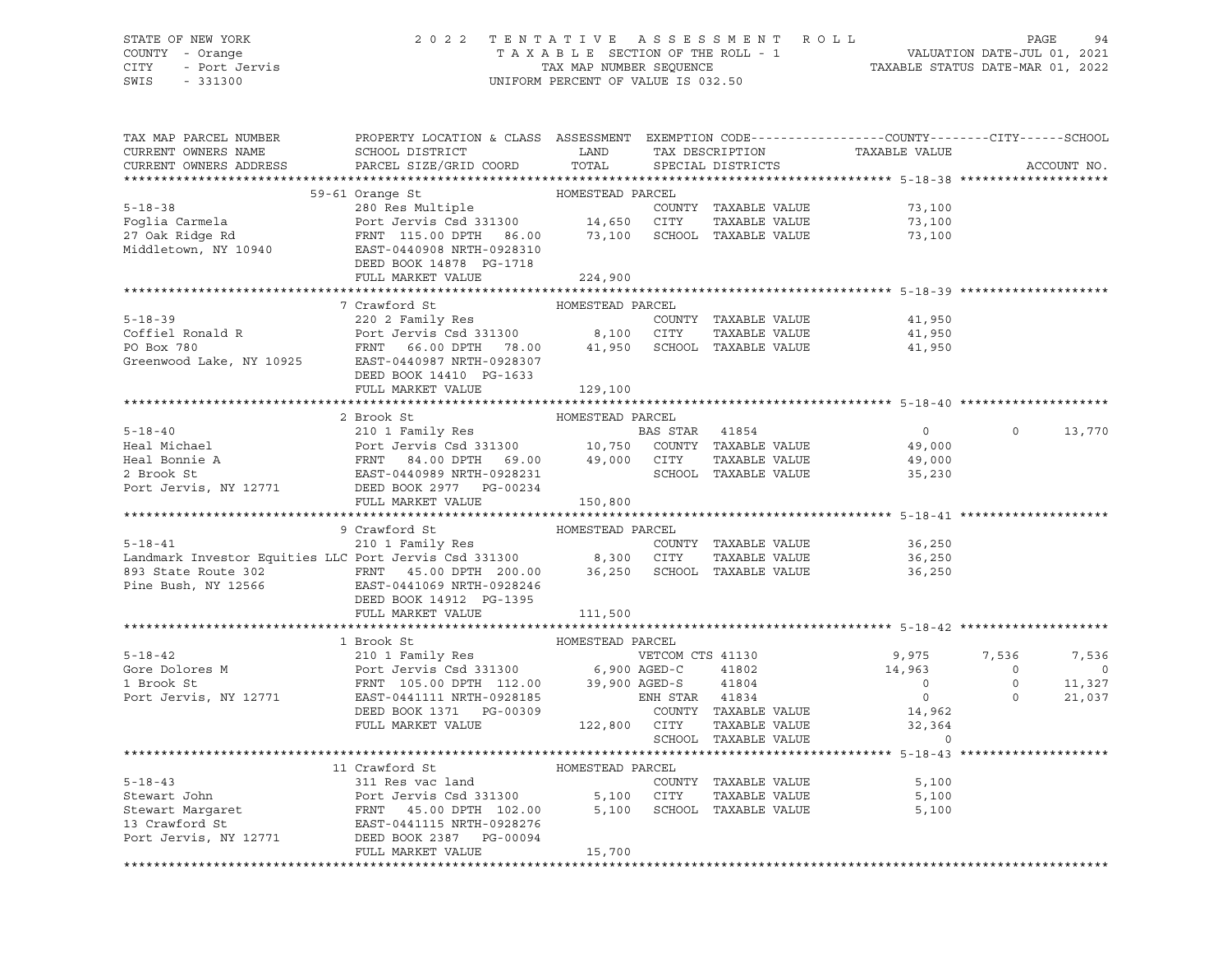## STATE OF NEW YORK 2 0 2 2 T E N T A T I V E A S S E S S M E N T R O L L PAGE 95 COUNTY - Orange T A X A B L E SECTION OF THE ROLL - 1 VALUATION DATE-JUL 01, 2021 CITY - Port Jervis TAX MAP NUMBER SEQUENCE TAXABLE STATUS DATE-MAR 01, 2022

| TAX MAP PARCEL NUMBER                                                                                                                                                                              | PROPERTY LOCATION & CLASS ASSESSMENT EXEMPTION CODE----------------COUNTY-------CITY------SCHOOL                                                                                              |                  |                      |                                                                                                                                                                                                |                |             |
|----------------------------------------------------------------------------------------------------------------------------------------------------------------------------------------------------|-----------------------------------------------------------------------------------------------------------------------------------------------------------------------------------------------|------------------|----------------------|------------------------------------------------------------------------------------------------------------------------------------------------------------------------------------------------|----------------|-------------|
| CURRENT OWNERS NAME                                                                                                                                                                                | SCHOOL DISTRICT                                                                                                                                                                               | LAND             |                      | TAX DESCRIPTION TAXABLE VALUE                                                                                                                                                                  |                |             |
| CURRENT OWNERS ADDRESS                                                                                                                                                                             | PARCEL SIZE/GRID COORD TOTAL SPECIAL DISTRICTS                                                                                                                                                |                  |                      |                                                                                                                                                                                                |                | ACCOUNT NO. |
|                                                                                                                                                                                                    |                                                                                                                                                                                               |                  |                      |                                                                                                                                                                                                |                |             |
|                                                                                                                                                                                                    |                                                                                                                                                                                               |                  |                      |                                                                                                                                                                                                |                |             |
|                                                                                                                                                                                                    |                                                                                                                                                                                               |                  |                      |                                                                                                                                                                                                |                |             |
|                                                                                                                                                                                                    |                                                                                                                                                                                               |                  |                      | 9,688                                                                                                                                                                                          | 7,536          | 7,536       |
|                                                                                                                                                                                                    |                                                                                                                                                                                               |                  |                      | $\overline{0}$                                                                                                                                                                                 | $\overline{0}$ | 13,770      |
|                                                                                                                                                                                                    |                                                                                                                                                                                               |                  |                      | 29,062                                                                                                                                                                                         |                |             |
|                                                                                                                                                                                                    |                                                                                                                                                                                               |                  |                      | 31,214                                                                                                                                                                                         |                |             |
|                                                                                                                                                                                                    |                                                                                                                                                                                               |                  |                      | $\begin{tabular}{lllll} \multicolumn{2}{c}{\textbf{SCHOOL}} & \multicolumn{2}{c}{\textbf{TAXABLE}} & \multicolumn{2}{c}{\textbf{VALUE}} & \multicolumn{2}{c}{\textbf{17,444}}\\ \end{tabular}$ |                |             |
|                                                                                                                                                                                                    | FULL MARKET VALUE                                                                                                                                                                             | 119,200          |                      |                                                                                                                                                                                                |                |             |
|                                                                                                                                                                                                    |                                                                                                                                                                                               |                  |                      |                                                                                                                                                                                                |                |             |
|                                                                                                                                                                                                    |                                                                                                                                                                                               |                  |                      |                                                                                                                                                                                                |                |             |
|                                                                                                                                                                                                    | 17 Crawford St                                                                                                                                                                                | HOMESTEAD PARCEL |                      |                                                                                                                                                                                                |                |             |
| $5 - 18 - 45$                                                                                                                                                                                      | 210 1 Family Res                                                                                                                                                                              |                  | COUNTY TAXABLE VALUE | 41,450                                                                                                                                                                                         |                |             |
| Macchiaroli Robert                                                                                                                                                                                 |                                                                                                                                                                                               |                  |                      | 41,450                                                                                                                                                                                         |                |             |
| 18 Little Britain Rd                                                                                                                                                                               | Port Jervis Csd 331300 5,775 CITY TAXABLE VALUE<br>FRNT 40.00 DPTH 110.00 41,450 SCHOOL TAXABLE VALUE                                                                                         |                  |                      | 41,450                                                                                                                                                                                         |                |             |
| Newburgh, NY 12550                                                                                                                                                                                 | BANKC020440                                                                                                                                                                                   |                  |                      |                                                                                                                                                                                                |                |             |
|                                                                                                                                                                                                    | EAST-0441189 NRTH-0928250                                                                                                                                                                     |                  |                      |                                                                                                                                                                                                |                |             |
|                                                                                                                                                                                                    | DEED BOOK 15084 PG-1172                                                                                                                                                                       |                  |                      |                                                                                                                                                                                                |                |             |
|                                                                                                                                                                                                    |                                                                                                                                                                                               |                  |                      |                                                                                                                                                                                                |                |             |
|                                                                                                                                                                                                    | FULL MARKET VALUE                                                                                                                                                                             | 127,500          |                      |                                                                                                                                                                                                |                |             |
|                                                                                                                                                                                                    |                                                                                                                                                                                               |                  |                      |                                                                                                                                                                                                |                |             |
|                                                                                                                                                                                                    | 19 Crawford St                                                                                                                                                                                | HOMESTEAD PARCEL |                      |                                                                                                                                                                                                |                |             |
| $5 - 18 - 46$                                                                                                                                                                                      |                                                                                                                                                                                               |                  |                      | 39,600                                                                                                                                                                                         |                |             |
| WKL Associates LLC<br>34 Brooklyn St                                                                                                                                                               | 210 1 Family Res<br>Port Jervis Csd 331300 6,200 CITY TAXABLE VALUE<br>ROW 3/17/2015 Bk13862/pg7 39,600 SCHOOL TAXABLE VALUE                                                                  |                  | TAXABLE VALUE        | 39,600                                                                                                                                                                                         |                |             |
| 34 Brooklyn St                                                                                                                                                                                     |                                                                                                                                                                                               |                  |                      | 39,600                                                                                                                                                                                         |                |             |
| Port Jervis, NY 12771                                                                                                                                                                              | FRNT 43.50 DPTH 110.00                                                                                                                                                                        |                  |                      |                                                                                                                                                                                                |                |             |
|                                                                                                                                                                                                    | EAST-0441231 NRTH-0928244                                                                                                                                                                     |                  |                      |                                                                                                                                                                                                |                |             |
|                                                                                                                                                                                                    |                                                                                                                                                                                               |                  |                      |                                                                                                                                                                                                |                |             |
|                                                                                                                                                                                                    | DEED BOOK 14600 PG-617                                                                                                                                                                        |                  |                      |                                                                                                                                                                                                |                |             |
|                                                                                                                                                                                                    | FULL MARKET VALUE                                                                                                                                                                             | 121,800          |                      |                                                                                                                                                                                                |                |             |
|                                                                                                                                                                                                    |                                                                                                                                                                                               |                  |                      |                                                                                                                                                                                                |                |             |
|                                                                                                                                                                                                    | 21 Crawford St                                                                                                                                                                                | HOMESTEAD PARCEL |                      |                                                                                                                                                                                                |                |             |
| $5 - 18 - 47$                                                                                                                                                                                      |                                                                                                                                                                                               |                  |                      | $\overline{0}$                                                                                                                                                                                 | $\Omega$       | 13,770      |
|                                                                                                                                                                                                    |                                                                                                                                                                                               |                  |                      | 40,750                                                                                                                                                                                         |                |             |
| Gardner Bryon N Jr<br>21 Crawford St                                                                                                                                                               |                                                                                                                                                                                               |                  |                      | 40,750                                                                                                                                                                                         |                |             |
| Port Jervis, NY 12771                                                                                                                                                                              | 21 Crawford St<br>210 1 Family Res<br>Port Jervis Csd 331300 6,925 COUNTY TAXABLE VALUE<br>ROW 3/17/15 Bk 13862 pg 7 40,750 CITY TAXABLE VALUE<br>FRNT 48.00 DPTH 110.00 SCHOOL TAXABLE VALUE |                  |                      | 26,980                                                                                                                                                                                         |                |             |
|                                                                                                                                                                                                    |                                                                                                                                                                                               |                  |                      |                                                                                                                                                                                                |                |             |
|                                                                                                                                                                                                    | <b>BANKC130170</b>                                                                                                                                                                            |                  |                      |                                                                                                                                                                                                |                |             |
|                                                                                                                                                                                                    | EAST-0441277 NRTH-0928234                                                                                                                                                                     |                  |                      |                                                                                                                                                                                                |                |             |
|                                                                                                                                                                                                    | DEED BOOK 13862 PG-709                                                                                                                                                                        |                  |                      |                                                                                                                                                                                                |                |             |
|                                                                                                                                                                                                    | FULL MARKET VALUE                                                                                                                                                                             | 125,400          |                      |                                                                                                                                                                                                |                |             |
|                                                                                                                                                                                                    |                                                                                                                                                                                               |                  |                      |                                                                                                                                                                                                |                |             |
|                                                                                                                                                                                                    | HOMESTEAD PARCEL<br>91 Hudson St                                                                                                                                                              |                  |                      |                                                                                                                                                                                                |                |             |
|                                                                                                                                                                                                    |                                                                                                                                                                                               |                  |                      | 89,700                                                                                                                                                                                         |                |             |
| Exercise of the COUNTY TAXABLE VALUE<br>Witherow Matthew Port Jervis Csd 331300 10,725 CITY TAXABLE VALUE<br>Witherow Elizabeth FRNT 75.00 DPTH 107.00 89,700 SCHOOL TAXABLE VALUE<br>91 Hudson St |                                                                                                                                                                                               |                  |                      | TAXABLE VALUE 89,700                                                                                                                                                                           |                |             |
|                                                                                                                                                                                                    |                                                                                                                                                                                               |                  |                      |                                                                                                                                                                                                |                |             |
|                                                                                                                                                                                                    |                                                                                                                                                                                               |                  |                      | 89,700                                                                                                                                                                                         |                |             |
|                                                                                                                                                                                                    |                                                                                                                                                                                               |                  |                      |                                                                                                                                                                                                |                |             |
| Port Jervis, NY 12771                                                                                                                                                                              | DEED BOOK 12665 PG-973                                                                                                                                                                        |                  |                      |                                                                                                                                                                                                |                |             |
|                                                                                                                                                                                                    | FULL MARKET VALUE                                                                                                                                                                             | 276,000          |                      |                                                                                                                                                                                                |                |             |
|                                                                                                                                                                                                    |                                                                                                                                                                                               |                  |                      |                                                                                                                                                                                                |                |             |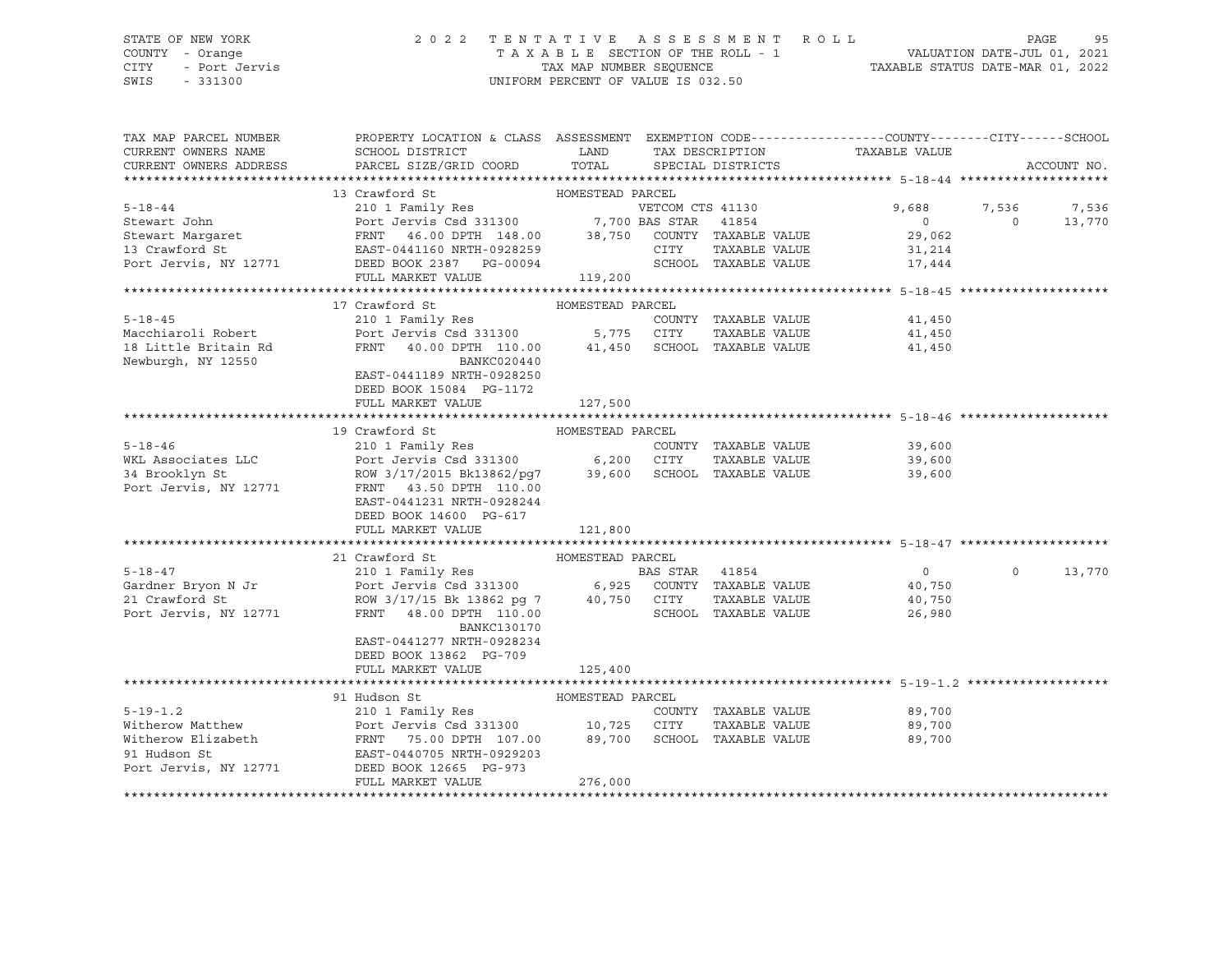# STATE OF NEW YORK 2 0 2 2 T E N T A T I V E A S S E S S M E N T R O L L PAGE 96 COUNTY - Orange T A X A B L E SECTION OF THE ROLL - 1 VALUATION DATE-JUL 01, 2021

SWIS - 331300 UNIFORM PERCENT OF VALUE IS 032.50

CITY - Port Jervis TAX MAP NUMBER SEQUENCE TAXABLE STATUS DATE-MAR 01, 2022

| TAX MAP PARCEL NUMBER    | PROPERTY LOCATION & CLASS ASSESSMENT EXEMPTION CODE----------------COUNTY-------CITY------SCHOOL                    |                  |                  |                              |                |                |             |
|--------------------------|---------------------------------------------------------------------------------------------------------------------|------------------|------------------|------------------------------|----------------|----------------|-------------|
| CURRENT OWNERS NAME      | SCHOOL DISTRICT                                                                                                     | LAND<br>TOTAL    |                  | TAX DESCRIPTION              | TAXABLE VALUE  |                |             |
| CURRENT OWNERS ADDRESS   | PARCEL SIZE/GRID COORD                                                                                              |                  |                  | SPECIAL DISTRICTS            |                |                | ACCOUNT NO. |
|                          | 8 Reservoir Ave                                                                                                     | HOMESTEAD PARCEL |                  |                              |                |                |             |
| $5 - 19 - 1.3$           | 210 1 Family Res                                                                                                    |                  | BAS STAR         | 41854                        | $\overline{0}$ | $\circ$        | 13,770      |
| Miftari Naim             | Port Jervis Csd 331300 7,400                                                                                        |                  |                  | COUNTY TAXABLE VALUE         | 60,000         |                |             |
| Miftari Nadire           | FRNT 55.00 DPTH 96.00 60,000 CITY                                                                                   |                  |                  | TAXABLE VALUE                | 60,000         |                |             |
| 8 Reservoir Ave          | EAST-0440752 NRTH-0929279                                                                                           |                  |                  | SCHOOL TAXABLE VALUE         | 46,230         |                |             |
| Port Jervis, NY 12771    | DEED BOOK 2844 PG-239                                                                                               |                  |                  |                              |                |                |             |
|                          | FULL MARKET VALUE                                                                                                   | 184,600          |                  |                              |                |                |             |
|                          |                                                                                                                     |                  |                  |                              |                |                |             |
|                          | 4 Reservoir Ave                                                                                                     | HOMESTEAD PARCEL |                  |                              |                |                |             |
| $5 - 19 - 2.11$          |                                                                                                                     |                  |                  |                              | 26,376         | 15,072         | 15,072      |
| Haas Eleanor M           |                                                                                                                     |                  |                  |                              | $\overline{0}$ | $\overline{0}$ | 34,390      |
| C/o George Haas          | FRNT 100.00 DPTH 114.00 57,000 VETCOM CTS 41130<br>EAST-0440788 NRTH-0929232 COUNTY TAXABLE                         |                  |                  |                              | 13,188 7,536   |                | 7,536       |
| 4 Reservoir Ave          |                                                                                                                     |                  |                  | COUNTY TAXABLE VALUE         | 17,436         |                |             |
| Port Jervis, NY 12771    | DEED BOOK 1951    PG-00275                                                                                          |                  | CITY             | TAXABLE VALUE                | 34,392         |                |             |
|                          | FULL MARKET VALUE                                                                                                   |                  |                  | 175,400 SCHOOL TAXABLE VALUE | 2              |                |             |
|                          |                                                                                                                     |                  |                  |                              |                |                |             |
|                          | 2 Reservoir Ave                                                                                                     | HOMESTEAD PARCEL |                  |                              |                |                |             |
| $5 - 19 - 3.1$           | 210 1 Family Res WETWAR CTS 41120<br>Port Jervis Csd 331300 9,375 VETDIS CTS 41140                                  |                  | VETWAR CTS 41120 |                              | 7,913          | 4,522          | 4,522       |
| Schultes William A       |                                                                                                                     |                  |                  |                              | 26,376         | 15,072         | 15,072      |
| Schultes Mary Ann        | Boundary Line Agreement 72,425 BAS STAR 41854<br>5493/35 4/01 COUNTY TAXABLE<br>FRNT 65.00 DPTH 117.00 CITY TAXABLE |                  |                  |                              | $\overline{0}$ | $\circ$        | 13,770      |
| Kelly Decker             |                                                                                                                     |                  |                  | COUNTY TAXABLE VALUE         | 38,136         |                |             |
| 2 Reservoir Ave          |                                                                                                                     |                  |                  | TAXABLE VALUE                | 52,831         |                |             |
| Port Jervis, NY 12771    | EAST-0440844 NRTH-0929171                                                                                           |                  |                  | SCHOOL TAXABLE VALUE         | 39,061         |                |             |
|                          | DEED BOOK 14514 PG-122<br>FULL MARKET VALUE                                                                         | 222,800          |                  |                              |                |                |             |
|                          |                                                                                                                     |                  |                  |                              |                |                |             |
|                          | 94 Orange St                                                                                                        | HOMESTEAD PARCEL |                  |                              |                |                |             |
| $5 - 19 - 4$             | 210 1 Family Res                                                                                                    |                  |                  | COUNTY TAXABLE VALUE         | 63,500         |                |             |
| Atereth Developments LLC | Port Jervis Csd 331300 13,925 CITY                                                                                  |                  |                  | TAXABLE VALUE                | 63,500         |                |             |
| 7 Apta Way               | 99999                                                                                                               | 63,500           |                  | SCHOOL TAXABLE VALUE         | 63,500         |                |             |
| Monroe, NY 10950         | $\mathsf{C}$                                                                                                        |                  |                  |                              |                |                |             |
|                          | FRNT 108.00 DPTH 96.00                                                                                              |                  |                  |                              |                |                |             |
|                          | EAST-0440899 NRTH-0929114                                                                                           |                  |                  |                              |                |                |             |
|                          | DEED BOOK 15135 PG-1953                                                                                             |                  |                  |                              |                |                |             |
|                          | FULL MARKET VALUE                                                                                                   | 195,400          |                  |                              |                |                |             |
|                          |                                                                                                                     |                  |                  |                              |                |                |             |
|                          | 92 Orange St                                                                                                        | HOMESTEAD PARCEL |                  |                              |                |                |             |
| $5 - 19 - 5$             | 210 1 Family Res                                                                                                    |                  | BAS STAR 41854   |                              | $\overline{0}$ | $\Omega$       | 13,770      |
| Wesley David             | Port Jervis Csd 331300 9,640                                                                                        |                  |                  | COUNTY TAXABLE VALUE         | 47,500         |                |             |
| Wesley Jodi              | FRNT 57.00 DPTH 153.00 47,500 CITY<br>EAST-0440847 NRTH-0929034 SCHOO                                               |                  |                  | TAXABLE VALUE                | 47,500         |                |             |
| 92 Orange St             |                                                                                                                     |                  |                  | SCHOOL TAXABLE VALUE         | 33,730         |                |             |
| Port Jervis, NY 12771    | DEED BOOK 4894 PG-334                                                                                               |                  |                  |                              |                |                |             |
|                          | FULL MARKET VALUE                                                                                                   | 146,200          |                  |                              |                |                |             |
|                          |                                                                                                                     |                  |                  |                              |                |                |             |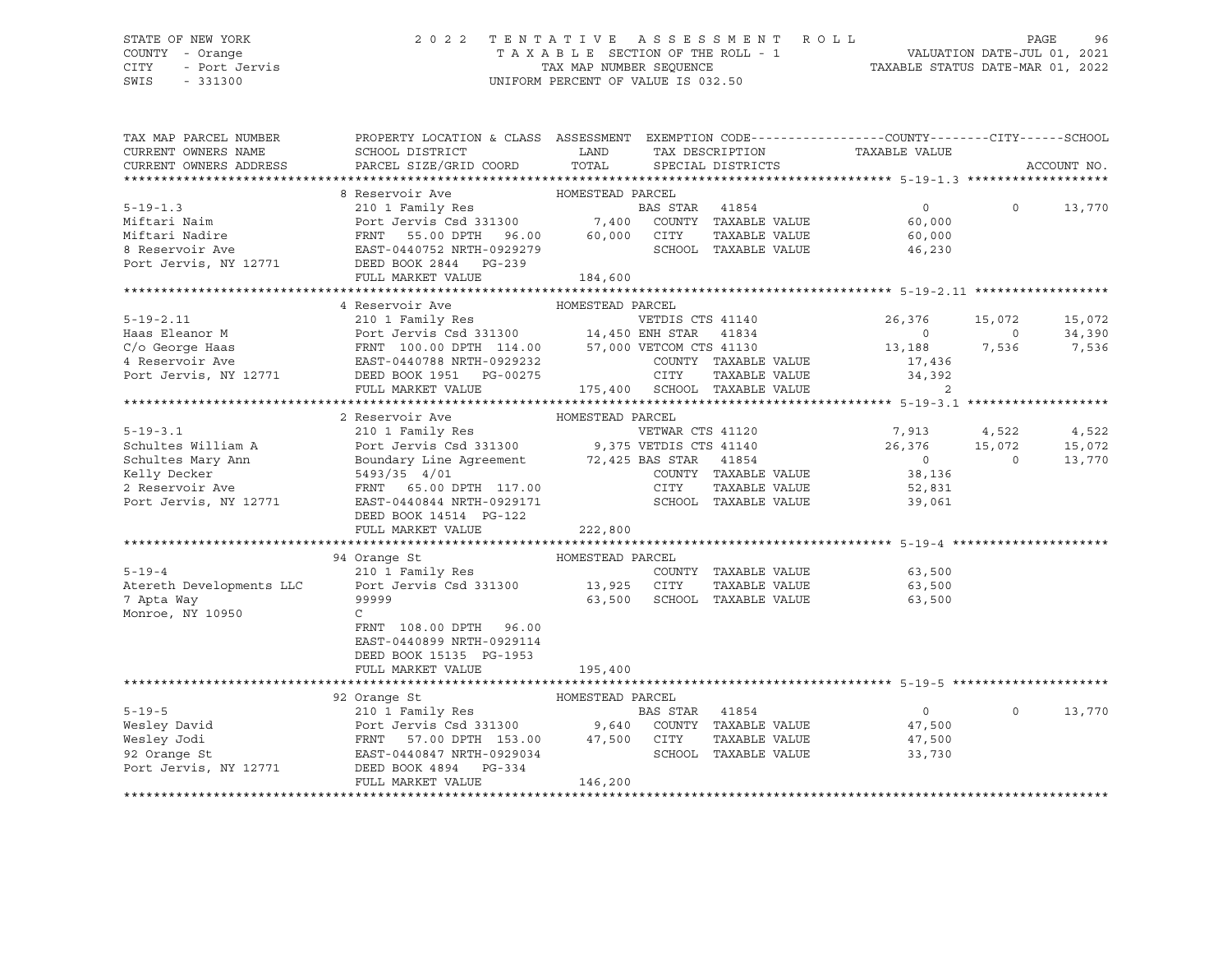| STATE OF NEW YORK<br>COUNTY - Orange<br>CITY - Port Jervis<br>SWIS - 331300                                                                                                                                                                                | 2022 TENTATIVE ASSESSMENT ROLL                                                                                                                                                                                                                        | UNIFORM PERCENT OF VALUE IS 032.50 |                                            | PAGE 97<br>TAXABLE SECTION OF THE ROLL - 1 VALUATION DATE-JUL 01, 2021<br>TAXABLE STATUS DATE-MAR 01, 2022<br>TAXABLE STATUS DATE-MAR 01, 2022 | PAGE           | 97          |
|------------------------------------------------------------------------------------------------------------------------------------------------------------------------------------------------------------------------------------------------------------|-------------------------------------------------------------------------------------------------------------------------------------------------------------------------------------------------------------------------------------------------------|------------------------------------|--------------------------------------------|------------------------------------------------------------------------------------------------------------------------------------------------|----------------|-------------|
| TAX MAP PARCEL NUMBER<br>CURRENT OWNERS NAME<br>CURRENT OWNERS ADDRESS                                                                                                                                                                                     | PROPERTY LOCATION & CLASS ASSESSMENT EXEMPTION CODE---------------COUNTY-------CITY------SCHOOL<br>SCHOOL DISTRICT                       LAND        TAX DESCRIPTION                  TAXABLE VALUE<br>PARCEL SIZE/GRID COORD TOTAL SPECIAL DISTRICTS |                                    |                                            |                                                                                                                                                |                | ACCOUNT NO. |
|                                                                                                                                                                                                                                                            |                                                                                                                                                                                                                                                       |                                    |                                            |                                                                                                                                                |                |             |
|                                                                                                                                                                                                                                                            | 90 Orange St                                                                                                                                                                                                                                          | HOMESTEAD PARCEL                   |                                            |                                                                                                                                                |                |             |
| $5 - 19 - 6$                                                                                                                                                                                                                                               |                                                                                                                                                                                                                                                       |                                    | COUNTY TAXABLE VALUE                       | 55,750                                                                                                                                         |                |             |
| Pinto David                                                                                                                                                                                                                                                |                                                                                                                                                                                                                                                       |                                    |                                            | 55,750                                                                                                                                         |                |             |
| 90 Orange St                                                                                                                                                                                                                                               | Orange St<br>210 1 Family Res<br>Port Jervis Csd 331300 8,250 CITY TAXABLE VALUE<br>FRNT 60.00 DPTH 100.00 55,750 SCHOOL TAXABLE VALUE                                                                                                                |                                    |                                            | 55,750                                                                                                                                         |                |             |
| Port Jervis, NY 12771                                                                                                                                                                                                                                      | BANKC030614                                                                                                                                                                                                                                           |                                    |                                            |                                                                                                                                                |                |             |
|                                                                                                                                                                                                                                                            | EAST-0440849 NRTH-0928956                                                                                                                                                                                                                             |                                    |                                            |                                                                                                                                                |                |             |
|                                                                                                                                                                                                                                                            | DEED BOOK 14425 PG-334                                                                                                                                                                                                                                |                                    |                                            |                                                                                                                                                |                |             |
|                                                                                                                                                                                                                                                            | FULL MARKET VALUE                                                                                                                                                                                                                                     | 171,500                            |                                            |                                                                                                                                                |                |             |
|                                                                                                                                                                                                                                                            |                                                                                                                                                                                                                                                       |                                    |                                            |                                                                                                                                                |                |             |
| 5-19-7<br>Savoury Conrad<br>Savoury Amanda<br>Savoury Amanda<br>Savoury Amanda<br>Savoury Amanda<br>Savoury Amanda<br>Savoury Amanda<br>Savoury Amanda<br>Savoury Amanda<br>Savoury Amanda<br>Savoury Amanda<br>Savoury Amanda<br>Savoury Amanda<br>Savour | 86 Orange St                                                                                                                                                                                                                                          | HOMESTEAD PARCEL                   |                                            |                                                                                                                                                |                |             |
|                                                                                                                                                                                                                                                            |                                                                                                                                                                                                                                                       |                                    | VETDIS CTS 41140                           | 5,615                                                                                                                                          | 5,615          | 5,615       |
|                                                                                                                                                                                                                                                            |                                                                                                                                                                                                                                                       |                                    |                                            | 13,188 7,536                                                                                                                                   |                | 7,536       |
|                                                                                                                                                                                                                                                            |                                                                                                                                                                                                                                                       |                                    |                                            | 37,347<br>42,999                                                                                                                               |                |             |
| Port Jervis, NY 12771 EAST-0440846 NRTH-0928894                                                                                                                                                                                                            |                                                                                                                                                                                                                                                       |                                    | CITY TAXABLE VALUE<br>SCHOOL TAXABLE VALUE | 42,999                                                                                                                                         |                |             |
|                                                                                                                                                                                                                                                            | DEED BOOK 14265 PG-194                                                                                                                                                                                                                                |                                    |                                            |                                                                                                                                                |                |             |
|                                                                                                                                                                                                                                                            | FULL MARKET VALUE                                                                                                                                                                                                                                     | 172,800                            |                                            |                                                                                                                                                |                |             |
|                                                                                                                                                                                                                                                            |                                                                                                                                                                                                                                                       |                                    |                                            |                                                                                                                                                |                |             |
|                                                                                                                                                                                                                                                            | 84 Orange St                                                                                                                                                                                                                                          | HOMESTEAD PARCEL                   |                                            |                                                                                                                                                |                |             |
|                                                                                                                                                                                                                                                            |                                                                                                                                                                                                                                                       |                                    |                                            | $\overline{0}$                                                                                                                                 | $\Omega$       | 13,770      |
|                                                                                                                                                                                                                                                            |                                                                                                                                                                                                                                                       |                                    |                                            | 44,750                                                                                                                                         |                |             |
|                                                                                                                                                                                                                                                            |                                                                                                                                                                                                                                                       |                                    |                                            | 44,750                                                                                                                                         |                |             |
| 910 1 Family Res<br>Parsons Timothy<br>Parsons Rebecca<br>Parsons Rebecca<br>Parsons Rebecca<br>Parsons, Nathan<br>BAS STAR 41854<br>Port Jervis Csd 331300<br>Parsons, Nathan<br>BAST-0440838 NRTH-0928836<br>PAST-0440838 NRTH-0928836<br>PAST-044       |                                                                                                                                                                                                                                                       |                                    |                                            | 30,980                                                                                                                                         |                |             |
|                                                                                                                                                                                                                                                            |                                                                                                                                                                                                                                                       |                                    |                                            |                                                                                                                                                |                |             |
|                                                                                                                                                                                                                                                            |                                                                                                                                                                                                                                                       |                                    |                                            |                                                                                                                                                |                |             |
|                                                                                                                                                                                                                                                            |                                                                                                                                                                                                                                                       |                                    |                                            |                                                                                                                                                |                |             |
|                                                                                                                                                                                                                                                            | 82 Orange St                                                                                                                                                                                                                                          | HOMESTEAD PARCEL                   |                                            |                                                                                                                                                |                |             |
| $5 - 19 - 9$                                                                                                                                                                                                                                               | 210 1 Family Res                                                                                                                                                                                                                                      |                                    | COUNTY TAXABLE VALUE                       | 63,000                                                                                                                                         |                |             |
| Davis Cale                                                                                                                                                                                                                                                 | Port Jervis Csd 331300 9,350 CITY TAXABLE VALUE 63,000<br>FRNT 50.00 DPTH 243.00 63,000 SCHOOL TAXABLE VALUE 63,000                                                                                                                                   |                                    |                                            |                                                                                                                                                |                |             |
| Smith Amanda<br>82 Orange St                                                                                                                                                                                                                               |                                                                                                                                                                                                                                                       |                                    |                                            |                                                                                                                                                |                |             |
|                                                                                                                                                                                                                                                            | BANKC031021                                                                                                                                                                                                                                           |                                    |                                            |                                                                                                                                                |                |             |
| Port Jervis, NY 12771 EAST-0440778 NRTH-0928790                                                                                                                                                                                                            |                                                                                                                                                                                                                                                       |                                    |                                            |                                                                                                                                                |                |             |
|                                                                                                                                                                                                                                                            | DEED BOOK 15064 PG-347                                                                                                                                                                                                                                |                                    |                                            |                                                                                                                                                |                |             |
|                                                                                                                                                                                                                                                            | FULL MARKET VALUE                                                                                                                                                                                                                                     | 193,800                            |                                            |                                                                                                                                                |                |             |
|                                                                                                                                                                                                                                                            |                                                                                                                                                                                                                                                       |                                    |                                            |                                                                                                                                                |                |             |
|                                                                                                                                                                                                                                                            |                                                                                                                                                                                                                                                       |                                    |                                            | $\overline{0}$                                                                                                                                 | $\overline{0}$ | 13,770      |
|                                                                                                                                                                                                                                                            |                                                                                                                                                                                                                                                       |                                    |                                            | 99,300                                                                                                                                         |                |             |
|                                                                                                                                                                                                                                                            |                                                                                                                                                                                                                                                       |                                    |                                            | 99,300                                                                                                                                         |                |             |
|                                                                                                                                                                                                                                                            |                                                                                                                                                                                                                                                       |                                    |                                            | 85,530                                                                                                                                         |                |             |
| Port Jervis, NY 12771 EAST-0440772 NRTH-0928724                                                                                                                                                                                                            |                                                                                                                                                                                                                                                       |                                    |                                            |                                                                                                                                                |                |             |
|                                                                                                                                                                                                                                                            | DEED BOOK 13472 PG-159                                                                                                                                                                                                                                |                                    |                                            |                                                                                                                                                |                |             |
|                                                                                                                                                                                                                                                            | FULL MARKET VALUE                                                                                                                                                                                                                                     | 305,500                            |                                            |                                                                                                                                                |                |             |
|                                                                                                                                                                                                                                                            |                                                                                                                                                                                                                                                       |                                    |                                            |                                                                                                                                                |                |             |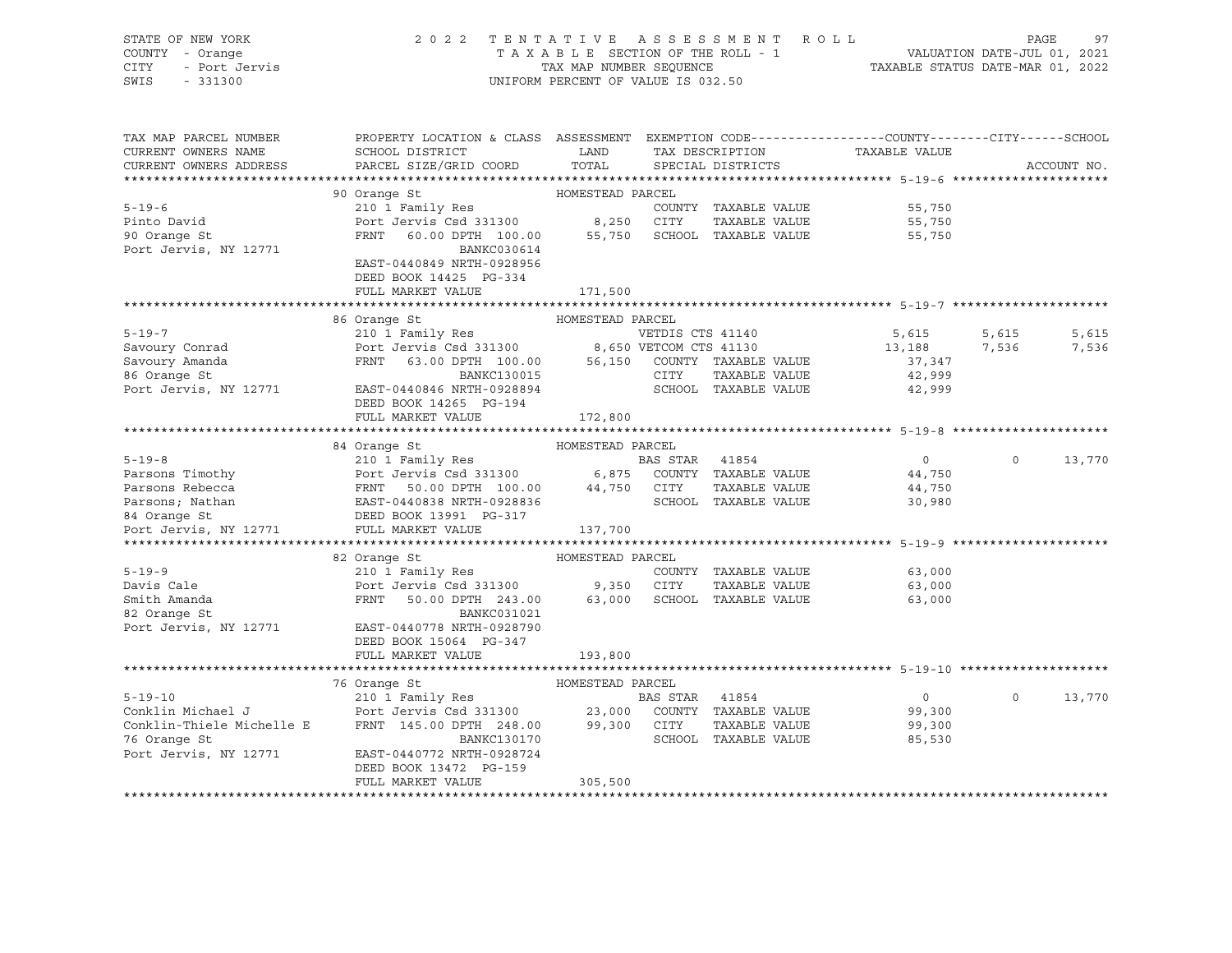## STATE OF NEW YORK 2 0 2 2 T E N T A T I V E A S S E S S M E N T R O L L PAGE 98 COUNTY - Orange T A X A B L E SECTION OF THE ROLL - 1 VALUATION DATE-JUL 01, 2021 CITY - Port Jervis TAX MAP NUMBER SEQUENCE TAXABLE STATUS DATE-MAR 01, 2022

| TAX MAP PARCEL NUMBER<br>CURRENT OWNERS NAME | PROPERTY LOCATION & CLASS ASSESSMENT<br>SCHOOL DISTRICT                   | LAND             |                       | TAX DESCRIPTION             | EXEMPTION CODE-----------------COUNTY-------CITY------SCHOOL<br>TAXABLE VALUE |          |             |
|----------------------------------------------|---------------------------------------------------------------------------|------------------|-----------------------|-----------------------------|-------------------------------------------------------------------------------|----------|-------------|
| CURRENT OWNERS ADDRESS                       | PARCEL SIZE/GRID COORD                                                    | TOTAL            |                       | SPECIAL DISTRICTS           |                                                                               |          | ACCOUNT NO. |
|                                              | 70 Orange St                                                              | HOMESTEAD PARCEL |                       |                             |                                                                               |          |             |
| $5 - 19 - 11.2$                              | 210 1 Family Res                                                          |                  |                       | COUNTY TAXABLE VALUE        | 66,775                                                                        |          |             |
| Manning Amy                                  | Port Jervis Csd 331300 18,325 CITY                                        |                  |                       | TAXABLE VALUE               | 66,775                                                                        |          |             |
| 70 Orange St                                 | FRNT 53.00 DPTH 250.00                                                    | 66,775           |                       | SCHOOL TAXABLE VALUE        | 66,775                                                                        |          |             |
| Port Jervis, NY 12771                        | EAST-0440775 NRTH-0928585                                                 |                  |                       |                             |                                                                               |          |             |
|                                              | DEED BOOK 14893 PG-1731                                                   |                  |                       |                             |                                                                               |          |             |
|                                              | FULL MARKET VALUE                                                         | 205,500          |                       |                             |                                                                               |          |             |
|                                              |                                                                           |                  |                       |                             |                                                                               |          |             |
|                                              | 66 Orange St                                                              | HOMESTEAD PARCEL |                       |                             |                                                                               |          |             |
| $5 - 19 - 13.2$                              | 210 1 Family Res                                                          |                  | ENH STAR              | 41834                       | $\circ$                                                                       | $\circ$  | 34,390      |
| Lewis George W                               | Port Jervis Csd 331300 18,600                                             |                  |                       | COUNTY TAXABLE VALUE        | 82,875                                                                        |          |             |
| Lewis Ginger E                               | FRNT 101.00 DPTH 201.00                                                   | 82,875           | CITY                  | TAXABLE VALUE               | 82,875                                                                        |          |             |
| 66 Orange St                                 | EAST-0440790 NRTH-0928485                                                 |                  |                       | SCHOOL TAXABLE VALUE        | 48,485                                                                        |          |             |
| Port Jervis, NY 12771                        | DEED BOOK 14790 PG-1242                                                   |                  |                       |                             |                                                                               |          |             |
|                                              | FULL MARKET VALUE                                                         | 255,000          |                       |                             |                                                                               |          |             |
|                                              |                                                                           |                  |                       |                             |                                                                               |          |             |
|                                              | 62-64 Orange St                                                           | HOMESTEAD PARCEL |                       |                             |                                                                               |          |             |
| $5 - 19 - 14$                                | 210 I Family Res<br>Port Jervis Csd 331300 16,150                         |                  | BAS STAR              | 41854                       | $\overline{0}$                                                                | $\Omega$ | 13,770      |
| Jones Christopher                            |                                                                           |                  |                       | COUNTY TAXABLE VALUE        | 54,500                                                                        |          |             |
| 62-64 Orange St                              | FRNT 91.00 DPTH 174.00 54,500<br>EAST-0440745 NRTH-0928376                |                  | CITY                  | TAXABLE VALUE               | 54,500                                                                        |          |             |
| Port Jervis, NY 12771                        | EAST-0440745 NRTH-0928376                                                 |                  |                       | SCHOOL TAXABLE VALUE        | 40,730                                                                        |          |             |
|                                              | DEED BOOK 5391 PG-48<br>FULL MARKET VALUE                                 | 167,700          |                       |                             |                                                                               |          |             |
|                                              |                                                                           |                  |                       |                             |                                                                               |          |             |
|                                              | 60 Orange St                                                              | HOMESTEAD PARCEL |                       |                             |                                                                               |          |             |
| $5 - 19 - 15$                                | 210 1 Family Res                                                          |                  |                       | COUNTY TAXABLE VALUE        | 60,500                                                                        |          |             |
| Rojas Carlos                                 | Port Jervis Csd 331300 10,725 CITY<br>FRNT 65.00 DPTH 142.00 60,500 SCHOO |                  |                       | TAXABLE VALUE               | 60,500                                                                        |          |             |
| Rojas Thelma                                 |                                                                           |                  |                       | 60,500 SCHOOL TAXABLE VALUE | 60,500                                                                        |          |             |
| 60 Orange St                                 | EAST-0440747 NRTH-0928298                                                 |                  |                       |                             |                                                                               |          |             |
| Port Jervis, NY 12771                        | DEED BOOK 14754 PG-117                                                    |                  |                       |                             |                                                                               |          |             |
|                                              | FULL MARKET VALUE                                                         | 186,200          |                       |                             |                                                                               |          |             |
|                                              |                                                                           |                  |                       |                             |                                                                               |          |             |
|                                              | $58-1/2$ Orange St                                                        | HOMESTEAD PARCEL |                       |                             |                                                                               |          |             |
| $5 - 19 - 16$                                | 210 1 Family Res                                                          |                  | AGED-C                | 41802                       | 21,000                                                                        | $\circ$  | 0           |
| Rubio Guillermo                              | Port Jervis Csd $331300$ 5,450 AGED-S                                     |                  |                       | 41804                       | $\circ$                                                                       | $\circ$  | 16,800      |
| Rodriguez Hilda                              | FRNT<br>53.00 DPTH 119.00                                                 |                  | 42,000 ENH STAR 41834 |                             | $\circ$                                                                       | $\Omega$ | 25,200      |
| 58 1/2 Orange St                             | BANKC190321                                                               |                  |                       | COUNTY TAXABLE VALUE        | 21,000                                                                        |          |             |
| Port Jervis, NY 12771                        | EAST-0440659 NRTH-0928288                                                 |                  | CITY                  | TAXABLE VALUE               | 42,000                                                                        |          |             |
|                                              | DEED BOOK 11648 PG-907                                                    |                  |                       | SCHOOL TAXABLE VALUE        |                                                                               |          |             |
|                                              | FULL MARKET VALUE                                                         | 129,200          |                       |                             |                                                                               |          |             |
|                                              |                                                                           |                  |                       |                             |                                                                               |          |             |
|                                              | 56 Orange St                                                              | HOMESTEAD PARCEL |                       |                             |                                                                               |          |             |
| $5 - 19 - 17$                                | 210 1 Family Res                                                          |                  |                       | COUNTY TAXABLE VALUE        | 40,000                                                                        |          |             |
| Guellich Aron                                | Port Jervis Csd 331300                                                    | 5,700            | CITY                  | TAXABLE VALUE               | 40,000                                                                        |          |             |
| 56 Orange St                                 | FRNT 47.00 DPTH 119.00                                                    | 40,000           |                       | SCHOOL TAXABLE VALUE        | 40,000                                                                        |          |             |
| Port Jervis, NY 12771                        | EAST-0440669 NRTH-0928250                                                 |                  |                       |                             |                                                                               |          |             |
| PRIOR OWNER ON 3/01/2022 FULL MARKET VALUE   | DEED BOOK 15169 PG-1550                                                   | 123,100          |                       |                             |                                                                               |          |             |
| Guellich Aron                                |                                                                           |                  |                       |                             |                                                                               |          |             |
| ****************                             |                                                                           |                  |                       |                             |                                                                               |          |             |
|                                              |                                                                           |                  |                       |                             |                                                                               |          |             |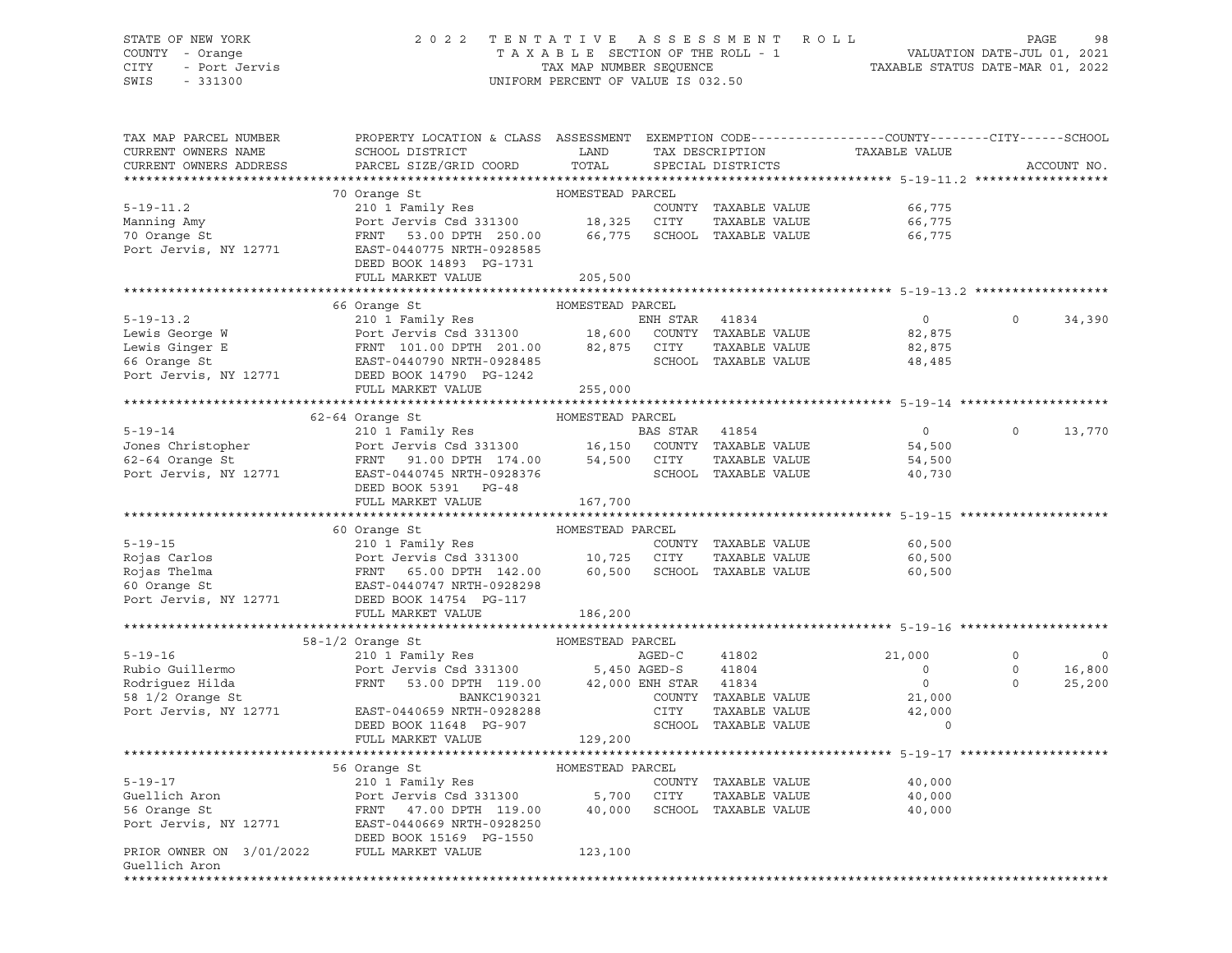# STATE OF NEW YORK 2 0 2 2 T E N T A T I V E A S S E S S M E N T R O L L PAGE 99 COUNTY - Orange T A X A B L E SECTION OF THE ROLL - 1 VALUATION DATE-JUL 01, 2021 CITY - Port Jervis TAX MAP NUMBER SEQUENCE TAXABLE STATUS DATE-MAR 01, 2022

| TAX MAP PARCEL NUMBER  | PROPERTY LOCATION & CLASS ASSESSMENT EXEMPTION CODE---------------COUNTY-------CITY------SCHOOL                                                                                                                                        |                  |                |                             |                             |                    |
|------------------------|----------------------------------------------------------------------------------------------------------------------------------------------------------------------------------------------------------------------------------------|------------------|----------------|-----------------------------|-----------------------------|--------------------|
| CURRENT OWNERS NAME    | SCHOOL DISTRICT                                                                                                                                                                                                                        | <b>LAND</b>      |                | TAX DESCRIPTION             | TAXABLE VALUE               |                    |
| CURRENT OWNERS ADDRESS | PARCEL SIZE/GRID COORD                                                                                                                                                                                                                 | TOTAL            |                | SPECIAL DISTRICTS           |                             | ACCOUNT NO.        |
|                        |                                                                                                                                                                                                                                        |                  |                |                             |                             |                    |
|                        | 54 Orange St<br>$\frac{1}{2}$ and $\frac{1}{2}$ 00                                                                                                                                                                                     | HOMESTEAD PARCEL |                |                             |                             |                    |
| $5 - 19 - 18$          | 210 1 Family Res                                                                                                                                                                                                                       |                  |                |                             | COUNTY TAXABLE VALUE 42,850 |                    |
|                        |                                                                                                                                                                                                                                        |                  |                |                             | TAXABLE VALUE 42,850        |                    |
|                        |                                                                                                                                                                                                                                        |                  |                |                             | 42,850                      |                    |
|                        |                                                                                                                                                                                                                                        |                  |                |                             |                             |                    |
|                        | Buczek Stanley J<br>Buczek Lisa M<br>Buczek Lisa M<br>I1410 E Stearn Ave EAST-0440753 NRTH-0928248<br>Mesa, AZ 85212<br>DEED BOOK 4603 PG-98                                                                                           |                  |                |                             |                             |                    |
|                        | FULL MARKET VALUE                                                                                                                                                                                                                      | 131,800          |                |                             |                             |                    |
|                        |                                                                                                                                                                                                                                        |                  |                |                             |                             |                    |
|                        | HOMESTEAD PARCEL<br>52 Orange St                                                                                                                                                                                                       |                  |                |                             |                             |                    |
| $5 - 19 - 19$          |                                                                                                                                                                                                                                        |                  |                | COUNTY TAXABLE VALUE        | $40,000$<br>$40.000$        |                    |
| Price Lynn             |                                                                                                                                                                                                                                        |                  |                | TAXABLE VALUE               | 40,000                      |                    |
| 52 Orange St           | 99999                                                                                                                                                                                                                                  |                  |                | 40,000 SCHOOL TAXABLE VALUE | 40,000                      |                    |
| Port Jervis, NY 12771  | $\mathsf{C}$                                                                                                                                                                                                                           |                  |                |                             |                             |                    |
|                        | FRNT<br>34.00 DPTH 88.00                                                                                                                                                                                                               |                  |                |                             |                             |                    |
|                        | EAST-0440741 NRTH-0928212                                                                                                                                                                                                              |                  |                |                             |                             |                    |
|                        | DEED BOOK 13999 PG-1088                                                                                                                                                                                                                |                  |                |                             |                             |                    |
|                        | FULL MARKET VALUE                                                                                                                                                                                                                      | 123,100          |                |                             |                             |                    |
|                        |                                                                                                                                                                                                                                        |                  |                |                             |                             |                    |
|                        | 50 Orange St                                                                                                                                                                                                                           | HOMESTEAD PARCEL |                |                             |                             |                    |
| $5 - 19 - 20$          |                                                                                                                                                                                                                                        |                  |                | COUNTY TAXABLE VALUE        | 56,000                      |                    |
| Rodriguez David        |                                                                                                                                                                                                                                        |                  |                |                             | TAXABLE VALUE 56,000        |                    |
| 10 Flanders Ave        | Port Jervis Csd 331300 9,300 CITY TAXABLE VALUE<br>FRNT 68.00 DPTH 154.00 56,000 SCHOOL TAXABLE VALUE                                                                                                                                  |                  |                |                             | 56,000                      |                    |
| Melville, NY 11747     | BANKC020537                                                                                                                                                                                                                            |                  |                |                             |                             |                    |
|                        | EAST-0440693 NRTH-0928178                                                                                                                                                                                                              |                  |                |                             |                             |                    |
|                        | DEED BOOK 14674 PG-161                                                                                                                                                                                                                 |                  |                |                             |                             |                    |
|                        | FULL MARKET VALUE                                                                                                                                                                                                                      | 172,300          |                |                             |                             |                    |
|                        |                                                                                                                                                                                                                                        |                  |                |                             |                             |                    |
|                        | 46-48 Orange St                                                                                                                                                                                                                        |                  |                |                             |                             |                    |
| $5 - 19 - 21$          |                                                                                                                                                                                                                                        |                  | BAS STAR 41854 |                             | $\overline{0}$              | $\Omega$<br>13,770 |
|                        |                                                                                                                                                                                                                                        |                  |                |                             |                             |                    |
|                        |                                                                                                                                                                                                                                        |                  |                |                             |                             |                    |
|                        | 19-21<br>Valentine Marjorie I (1970) 220 2 Family Res<br>Valentine Marjorie I (1970) 220 2 Family Res<br>16 Grange St<br>19771 (1973) 230 Dort Jervis NY 12771 (1970) 200 DPTH 146.00 (1987) 271 (1987) 230 Dort Jervis NY 12771 (1988 |                  |                |                             |                             |                    |
|                        | EAST-0440657 NRTH-0928100                                                                                                                                                                                                              |                  |                |                             |                             |                    |
|                        |                                                                                                                                                                                                                                        |                  |                |                             |                             |                    |
|                        | DEED BOOK 5505 PG-204                                                                                                                                                                                                                  |                  |                |                             |                             |                    |
|                        | FULL MARKET VALUE                                                                                                                                                                                                                      | 206,200          |                |                             |                             |                    |
|                        |                                                                                                                                                                                                                                        |                  |                |                             |                             |                    |
|                        | 44 Orange St<br>HOMESTEAD PARCEL                                                                                                                                                                                                       |                  |                |                             |                             |                    |
| $5 - 19 - 22$          | 210 1 Family Res                                                                                                                                                                                                                       |                  |                | COUNTY TAXABLE VALUE        | 49,550                      |                    |
|                        | Joergle Dolores J<br>Joergle Warren A Marken (FRNT 59.00 DPTH 88.00 197550 SCHOOL TAXABLE VALUE<br>44 Orange St (EAST-0440667 NRTH-0928012                                                                                             |                  |                |                             | TAXABLE VALUE 49,550        |                    |
|                        |                                                                                                                                                                                                                                        |                  |                |                             | 49,550                      |                    |
|                        |                                                                                                                                                                                                                                        |                  |                |                             |                             |                    |
| Port Jervis, NY 12771  | DEED BOOK 1787 PG-00550                                                                                                                                                                                                                |                  |                |                             |                             |                    |
|                        | FULL MARKET VALUE                                                                                                                                                                                                                      | 152,500          |                |                             |                             |                    |
|                        |                                                                                                                                                                                                                                        |                  |                |                             |                             |                    |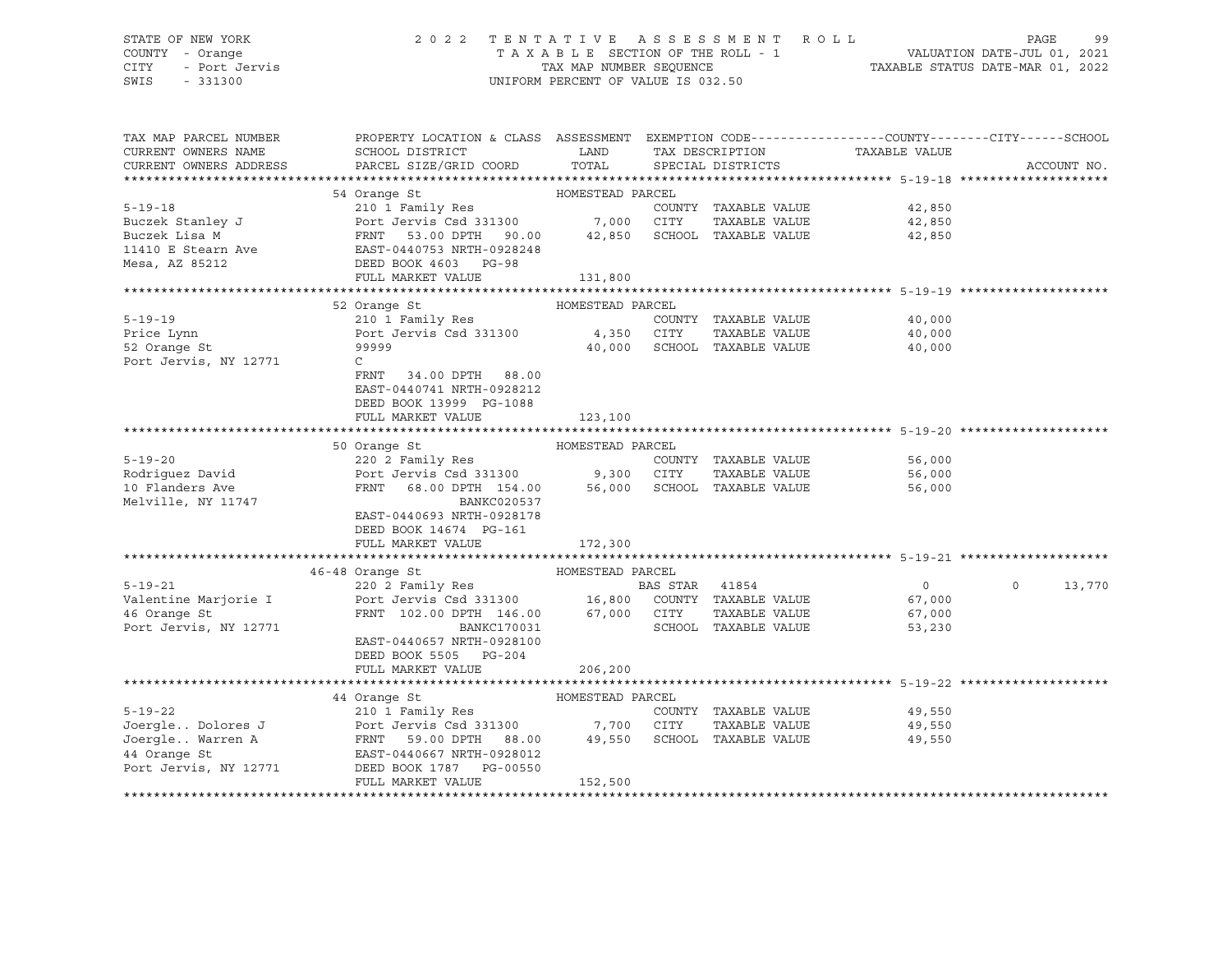# STATE OF NEW YORK 2 0 2 2 T E N T A T I V E A S S E S S M E N T R O L L PAGE 100 COUNTY - Orange T A X A B L E SECTION OF THE ROLL - 1 VALUATION DATE-JUL 01, 2021 CITY - Port Jervis TAX MAP NUMBER SEQUENCE TAXABLE STATUS DATE-MAR 01, 2022

| TAX MAP PARCEL NUMBER<br>CURRENT OWNERS NAME<br>CURRENT OWNERS ADDRESS                  | PROPERTY LOCATION & CLASS ASSESSMENT EXEMPTION CODE---------------COUNTY-------CITY------SCHOOL<br>SCHOOL DISTRICT<br>PARCEL SIZE/GRID COORD | <b>EXAMPLE SERVICE SERVICE SERVICE SERVICE SERVICE SERVICE SERVICE SERVICE SERVICE SERVICE SERVICE SERVICE SERVICE</b><br>TOTAL |                | TAX DESCRIPTION<br>SPECIAL DISTRICTS | TAXABLE VALUE                  | ACCOUNT NO.        |
|-----------------------------------------------------------------------------------------|----------------------------------------------------------------------------------------------------------------------------------------------|---------------------------------------------------------------------------------------------------------------------------------|----------------|--------------------------------------|--------------------------------|--------------------|
|                                                                                         |                                                                                                                                              |                                                                                                                                 |                |                                      |                                |                    |
|                                                                                         | 5 Mountain Ave MOMESTEAD PARCEL                                                                                                              |                                                                                                                                 |                |                                      |                                |                    |
| $5 - 19 - 23$                                                                           | 210 1 Family Res                                                                                                                             |                                                                                                                                 | ENH STAR 41834 |                                      | $\overline{0}$                 | $\Omega$<br>34,390 |
|                                                                                         |                                                                                                                                              |                                                                                                                                 |                |                                      | 49,250                         |                    |
|                                                                                         |                                                                                                                                              |                                                                                                                                 |                |                                      | 49,250                         |                    |
| Port Jervis, NY 12771 EAST-0440619 NRTH-0928036                                         |                                                                                                                                              |                                                                                                                                 |                |                                      | SCHOOL TAXABLE VALUE<br>14,860 |                    |
|                                                                                         | DEED BOOK 3465 PG-00295                                                                                                                      |                                                                                                                                 |                |                                      |                                |                    |
|                                                                                         | FULL MARKET VALUE                                                                                                                            | 151,500                                                                                                                         |                |                                      |                                |                    |
|                                                                                         |                                                                                                                                              |                                                                                                                                 |                |                                      |                                |                    |
|                                                                                         | 7 Mountain Ave                                                                                                                               | HOMESTEAD PARCEL                                                                                                                |                |                                      |                                |                    |
|                                                                                         |                                                                                                                                              |                                                                                                                                 |                |                                      | COUNTY TAXABLE VALUE 30,000    |                    |
|                                                                                         |                                                                                                                                              |                                                                                                                                 |                | TAXABLE VALUE                        | 30,000                         |                    |
|                                                                                         |                                                                                                                                              |                                                                                                                                 |                | 30,000 SCHOOL TAXABLE VALUE          | 30,000                         |                    |
| Port Jervis, NY 12771 FRNT 45.00 DPTH 114.00                                            |                                                                                                                                              |                                                                                                                                 |                |                                      |                                |                    |
|                                                                                         | EAST-0440569 NRTH-0928088                                                                                                                    |                                                                                                                                 |                |                                      |                                |                    |
|                                                                                         | DEED BOOK 1400 PG-1747                                                                                                                       |                                                                                                                                 |                |                                      |                                |                    |
|                                                                                         | FULL MARKET VALUE                                                                                                                            | 92,300                                                                                                                          |                |                                      |                                |                    |
|                                                                                         |                                                                                                                                              |                                                                                                                                 |                |                                      |                                |                    |
|                                                                                         | 9 Mountain Ave                                                                                                                               | HOMESTEAD PARCEL                                                                                                                |                |                                      |                                |                    |
| $5 - 19 - 25$                                                                           | 210 1 Family Res                                                                                                                             |                                                                                                                                 |                | COUNTY TAXABLE VALUE                 | 52,000                         |                    |
| Trujillo Darren J                       Port Jervis Csd 331300             6,875   CITY |                                                                                                                                              |                                                                                                                                 |                |                                      | TAXABLE VALUE<br>52,000        |                    |
|                                                                                         |                                                                                                                                              |                                                                                                                                 |                |                                      | 52,000                         |                    |
|                                                                                         |                                                                                                                                              |                                                                                                                                 |                |                                      |                                |                    |
|                                                                                         |                                                                                                                                              |                                                                                                                                 |                |                                      |                                |                    |
|                                                                                         | FULL MARKET VALUE                                                                                                                            | 160,000                                                                                                                         |                |                                      |                                |                    |
|                                                                                         | 45 Hudson St                                                                                                                                 | HOMESTEAD PARCEL                                                                                                                |                |                                      |                                |                    |
| $5 - 19 - 26$                                                                           |                                                                                                                                              |                                                                                                                                 |                | COUNTY TAXABLE VALUE                 | 65,800                         |                    |
| Sewell Jamica                                                                           |                                                                                                                                              |                                                                                                                                 |                |                                      | TAXABLE VALUE 65,800           |                    |
| 45 Hudson St                                                                            | FRNT 65.00 DPTH 100.00 65,800 SCHOOL TAXABLE VALUE 65,800                                                                                    |                                                                                                                                 |                |                                      |                                |                    |
| Port Jervis, NY 12771                                                                   | <b>BANKC031019</b>                                                                                                                           |                                                                                                                                 |                |                                      |                                |                    |
|                                                                                         | EAST-0440551 NRTH-0928173                                                                                                                    |                                                                                                                                 |                |                                      |                                |                    |
|                                                                                         | DEED BOOK 15012 PG-391                                                                                                                       |                                                                                                                                 |                |                                      |                                |                    |
|                                                                                         | FULL MARKET VALUE                                                                                                                            | 202,500                                                                                                                         |                |                                      |                                |                    |
|                                                                                         |                                                                                                                                              |                                                                                                                                 |                |                                      |                                |                    |
|                                                                                         | 47 Hudson St                                                                                                                                 | HOMESTEAD PARCEL                                                                                                                |                |                                      |                                |                    |
| 5-19-27                                                                                 | 210 1 Family Res                                                                                                                             |                                                                                                                                 |                |                                      | COUNTY TAXABLE VALUE 58,250    |                    |
| Raia Deborah C                                                                          |                                                                                                                                              |                                                                                                                                 |                | TAXABLE VALUE                        | 58,250                         |                    |
| 27 Front St                                                                             | Port Jervis Csd 331300 11,700 CITY TAXABLE VALUE<br>FRNT 85.00 DPTH 100.00 58,250 SCHOOL TAXABLE VALUE                                       |                                                                                                                                 |                |                                      | 58,250                         |                    |
| Port Jervis, NY 12771                                                                   | EAST-0440558 NRTH-0928231                                                                                                                    |                                                                                                                                 |                |                                      |                                |                    |
|                                                                                         | DEED BOOK 14186 PG-1727                                                                                                                      |                                                                                                                                 |                |                                      |                                |                    |
|                                                                                         | FULL MARKET VALUE                                                                                                                            | 179,200                                                                                                                         |                |                                      |                                |                    |
|                                                                                         |                                                                                                                                              |                                                                                                                                 |                |                                      |                                |                    |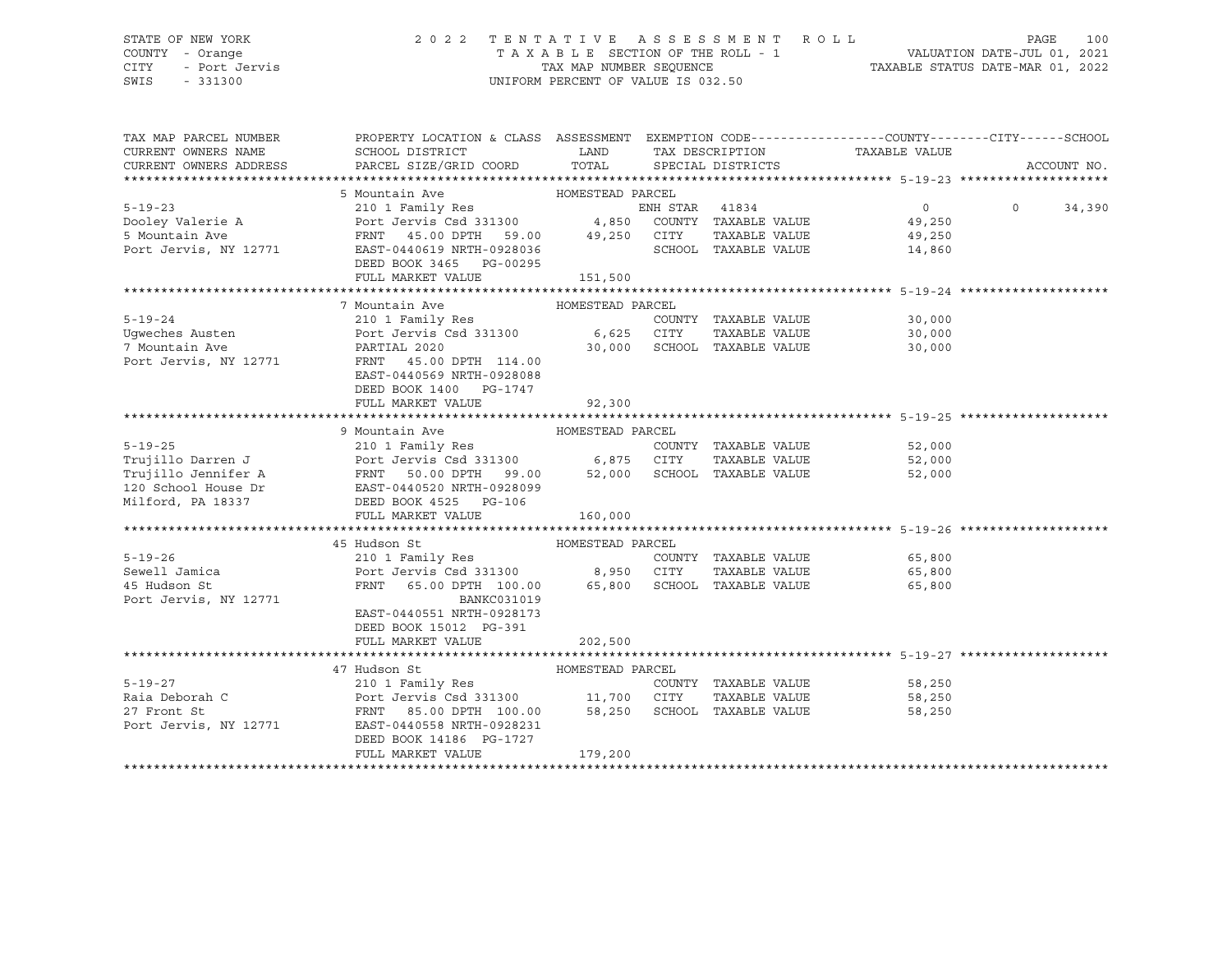## STATE OF NEW YORK 2 0 2 2 T E N T A T I V E A S S E S S M E N T R O L L PAGE 101 COUNTY - Orange T A X A B L E SECTION OF THE ROLL - 1 VALUATION DATE-JUL 01, 2021 CITY - Port Jervis TAX MAP NUMBER SEQUENCE TAXABLE STATUS DATE-MAR 01, 2022

| TAX MAP PARCEL NUMBER  | PROPERTY LOCATION & CLASS ASSESSMENT EXEMPTION CODE---------------COUNTY-------CITY------SCHOOL                                                                                                                       |                      |                             |                                                |                   |
|------------------------|-----------------------------------------------------------------------------------------------------------------------------------------------------------------------------------------------------------------------|----------------------|-----------------------------|------------------------------------------------|-------------------|
| CURRENT OWNERS NAME    | SCHOOL DISTRICT                                                                                                                                                                                                       | LAND                 | TAX DESCRIPTION             | TAXABLE VALUE                                  |                   |
| CURRENT OWNERS ADDRESS | PARCEL SIZE/GRID COORD                                                                                                                                                                                                | TOTAL                | SPECIAL DISTRICTS           |                                                | ACCOUNT NO.       |
|                        |                                                                                                                                                                                                                       |                      |                             |                                                |                   |
|                        | 49 Hudson St                                                                                                                                                                                                          | HOMESTEAD PARCEL     |                             |                                                |                   |
|                        |                                                                                                                                                                                                                       |                      |                             | $\overline{0}$                                 | $\circ$<br>13,770 |
|                        |                                                                                                                                                                                                                       |                      |                             | 44,500                                         |                   |
|                        |                                                                                                                                                                                                                       |                      |                             | 44,500                                         |                   |
|                        |                                                                                                                                                                                                                       |                      |                             | 30,730                                         |                   |
|                        | DEED BOOK 11133 PG-877                                                                                                                                                                                                |                      |                             |                                                |                   |
|                        | FULL MARKET VALUE                                                                                                                                                                                                     | 136,900              |                             |                                                |                   |
|                        |                                                                                                                                                                                                                       |                      |                             |                                                |                   |
|                        | 53 Hudson St                                                                                                                                                                                                          | HOMESTEAD PARCEL     |                             |                                                |                   |
| $5 - 19 - 29$          | 210 1 Family Res                                                                                                                                                                                                      |                      | COUNTY TAXABLE VALUE        | 40,750                                         |                   |
|                        |                                                                                                                                                                                                                       |                      | TAXABLE VALUE               | 40,750                                         |                   |
|                        | Fitzpatrick Brendan<br>Fitzpatrick Carmen<br>FRNT 49.00 DPTH 152.00 8,275 CITY TAXABLE VALUE<br>840 70th Strategies (ASST-0440591 NRTH-0928355                                                                        |                      |                             | 40,750                                         |                   |
|                        |                                                                                                                                                                                                                       |                      |                             |                                                |                   |
| Brooklyn, NY 11228     | DEED BOOK 14011 PG-872                                                                                                                                                                                                |                      |                             |                                                |                   |
|                        | FULL MARKET VALUE                                                                                                                                                                                                     | 125,400              |                             |                                                |                   |
|                        |                                                                                                                                                                                                                       |                      |                             |                                                |                   |
|                        | HOMESTEAD PARCEL<br>Restelica Ferit<br>Restelica Drita<br>Restelica Drita<br>FRNT 48.00 DPTH 146.00 7,975 CITY<br>FRNT 48.00 DPTH 146.00 44,900 SCHOOL<br>55 Hudson St<br>POT Jervis, NY 12771 DEED BOOK 13947 PC 400 |                      |                             |                                                |                   |
|                        |                                                                                                                                                                                                                       |                      | COUNTY TAXABLE VALUE        | 44,900                                         |                   |
|                        |                                                                                                                                                                                                                       |                      | TAXABLE VALUE               | 44,900                                         |                   |
|                        |                                                                                                                                                                                                                       |                      | 44,900 SCHOOL TAXABLE VALUE | 44,900                                         |                   |
|                        |                                                                                                                                                                                                                       |                      |                             |                                                |                   |
|                        |                                                                                                                                                                                                                       |                      |                             |                                                |                   |
|                        |                                                                                                                                                                                                                       |                      |                             |                                                |                   |
|                        |                                                                                                                                                                                                                       |                      |                             | ******************************* 5-19-31 ****** |                   |
|                        | 57 Hudson St                                                                                                                                                                                                          | HOMESTEAD PARCEL     |                             |                                                |                   |
| $5 - 19 - 31$          |                                                                                                                                                                                                                       |                      |                             |                                                |                   |
|                        | 210 1 Family Res                                                                                                                                                                                                      |                      | COUNTY TAXABLE VALUE        | 46,250                                         |                   |
| Kaufmann Alvin         | Port Jervis Csd 331300 8,175 CITY TAXABLE VALUE<br>FRNT 50.00 DPTH 139.00 46,250 SCHOOL TAXABLE VALUE                                                                                                                 |                      |                             | 46,250                                         |                   |
| 57 Hudson St           |                                                                                                                                                                                                                       |                      |                             | 46,250                                         |                   |
| Port Jervis, NY 12771  | BANKC080496                                                                                                                                                                                                           |                      |                             |                                                |                   |
|                        | EAST-0440598 NRTH-0928449                                                                                                                                                                                             |                      |                             |                                                |                   |
|                        | DEED BOOK 14473 PG-1677                                                                                                                                                                                               |                      |                             |                                                |                   |
|                        | FULL MARKET VALUE                                                                                                                                                                                                     | 142,300              |                             |                                                |                   |
|                        |                                                                                                                                                                                                                       |                      |                             |                                                |                   |
|                        | 59 Hudson St                                                                                                                                                                                                          | HOMESTEAD PARCEL     |                             |                                                |                   |
| $5 - 19 - 32$          | 210 1 Family Res                                                                                                                                                                                                      |                      | COUNTY TAXABLE VALUE        | 49,250                                         |                   |
| Gomez Ingrid Pamela    | Port Jervis Csd 331300 7,775 CITY TAXABLE VALUE<br>FRNT 50.00 DPTH 126.00 49,250 SCHOOL TAXABLE VALUE                                                                                                                 |                      |                             | 49,250                                         |                   |
| 59 Hudson St           |                                                                                                                                                                                                                       |                      |                             | 49,250                                         |                   |
| Port Jervis, NY 12771  | BANKC130015                                                                                                                                                                                                           |                      |                             |                                                |                   |
|                        | EAST-0440604 NRTH-0928503                                                                                                                                                                                             |                      |                             |                                                |                   |
|                        | DEED BOOK 15043 PG-100                                                                                                                                                                                                |                      |                             |                                                |                   |
|                        | FULL MARKET VALUE                                                                                                                                                                                                     | 151,500              |                             |                                                |                   |
|                        |                                                                                                                                                                                                                       |                      |                             |                                                |                   |
|                        | 61 Hudson St                                                                                                                                                                                                          | NON-HOMESTEAD PARCEL |                             |                                                |                   |
| $5 - 19 - 33$          | 411 Apartment                                                                                                                                                                                                         |                      | COUNTY TAXABLE VALUE        | 68,700                                         |                   |
| Barina Petr            | Port Jervis Csd 331300                                                                                                                                                                                                | 9,300 CITY           | TAXABLE VALUE               | 68,700                                         |                   |
| Barina Eva             | 4a                                                                                                                                                                                                                    |                      | 68,700 SCHOOL TAXABLE VALUE | 68,700                                         |                   |
| 504 Shoddy Hollow Rd   | FRNT<br>60.00 DPTH 93.00                                                                                                                                                                                              |                      |                             |                                                |                   |
| Middletown, NY 10940   | BANKC080496                                                                                                                                                                                                           |                      |                             |                                                |                   |
|                        | EAST-0440578 NRTH-0928553                                                                                                                                                                                             |                      |                             |                                                |                   |
|                        | DEED BOOK 11574 PG-213                                                                                                                                                                                                |                      |                             |                                                |                   |
|                        |                                                                                                                                                                                                                       |                      |                             |                                                |                   |
|                        | FULL MARKET VALUE                                                                                                                                                                                                     | 211,400              |                             |                                                |                   |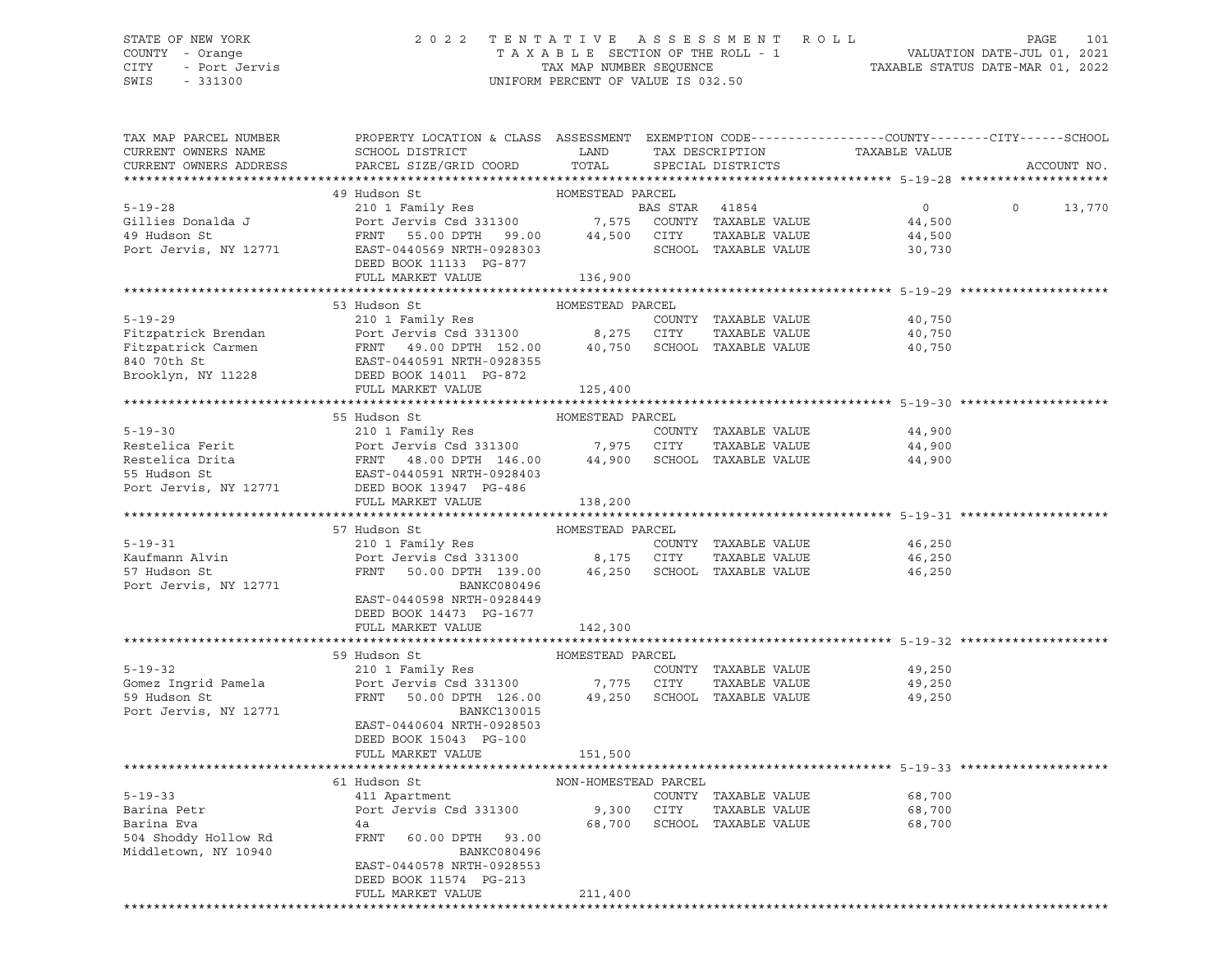| STATE OF NEW YORK                                                                                                                                                                                                                                |                                                                                                                                                                                                          |                  |  |                                            |                |             |
|--------------------------------------------------------------------------------------------------------------------------------------------------------------------------------------------------------------------------------------------------|----------------------------------------------------------------------------------------------------------------------------------------------------------------------------------------------------------|------------------|--|--------------------------------------------|----------------|-------------|
|                                                                                                                                                                                                                                                  |                                                                                                                                                                                                          |                  |  |                                            |                |             |
|                                                                                                                                                                                                                                                  |                                                                                                                                                                                                          |                  |  |                                            |                |             |
| STATE OF NEW SOLE<br>COUNTY - Orange<br>CITY - Port Jervis                                                                                                                                                                                       | 2022 TENTATIVE ASSESSMENT ROLL PAGE 102<br>TAXABLE SECTION OF THE ROLL - 1 VALUATION DATE-JUL 01, 2021<br>TAX MAP NUMBER SEQUENCE TAXABLE STATUS DATE-MAR 01, 2022<br>UNIFORM PERCENT OF VALUE IS 032.50 |                  |  |                                            |                |             |
|                                                                                                                                                                                                                                                  |                                                                                                                                                                                                          |                  |  |                                            |                |             |
|                                                                                                                                                                                                                                                  |                                                                                                                                                                                                          |                  |  |                                            |                |             |
|                                                                                                                                                                                                                                                  |                                                                                                                                                                                                          |                  |  |                                            |                |             |
| TAX MAP PARCEL NUMBER                                                                                                                                                                                                                            | PROPERTY LOCATION & CLASS ASSESSMENT EXEMPTION CODE---------------COUNTY-------CITY------SCHOOL                                                                                                          |                  |  |                                            |                |             |
| CURRENT OWNERS NAME                                                                                                                                                                                                                              | SCHOOL DISTRICT LAND TAX DESCRIPTION TAXABLE VALUE<br>NAMEL AND TAX DESCRIPTION TAXABLE VALUE                                                                                                            |                  |  |                                            |                |             |
| CURRENT OWNERS ADDRESS                                                                                                                                                                                                                           | PARCEL SIZE/GRID COORD TOTAL SPECIAL DISTRICTS                                                                                                                                                           |                  |  |                                            |                | ACCOUNT NO. |
|                                                                                                                                                                                                                                                  |                                                                                                                                                                                                          |                  |  |                                            |                |             |
| EXAMPLE VALUE 5-19-34<br>FRAGEL 5-19-34<br>TAXABLE VALUE 210 1 Family Res<br>FRAGE PORT COUNTY TAXABLE VALUE<br>FRAGE PORT COUNTY COUNTY TAXABLE VALUE<br>PORT 34.00 DPTH 79.00 55,750 SCHOOL TAXABLE VALUE                                      |                                                                                                                                                                                                          |                  |  |                                            |                |             |
|                                                                                                                                                                                                                                                  |                                                                                                                                                                                                          |                  |  | 55,750                                     |                |             |
|                                                                                                                                                                                                                                                  |                                                                                                                                                                                                          |                  |  |                                            |                |             |
|                                                                                                                                                                                                                                                  |                                                                                                                                                                                                          |                  |  | 55,750<br>55,750                           |                |             |
| PO Box 593<br>Monsey, NY 10952                                                                                                                                                                                                                   |                                                                                                                                                                                                          |                  |  |                                            |                |             |
|                                                                                                                                                                                                                                                  | BANKC140100                                                                                                                                                                                              |                  |  |                                            |                |             |
|                                                                                                                                                                                                                                                  | EAST-0440578 NRTH-0928601                                                                                                                                                                                |                  |  |                                            |                |             |
|                                                                                                                                                                                                                                                  | DEED BOOK 14678 PG-487                                                                                                                                                                                   |                  |  |                                            |                |             |
|                                                                                                                                                                                                                                                  | FULL MARKET VALUE 171,500                                                                                                                                                                                |                  |  |                                            |                |             |
|                                                                                                                                                                                                                                                  |                                                                                                                                                                                                          |                  |  |                                            |                |             |
|                                                                                                                                                                                                                                                  | 65 Hudson St                                                                                                                                                                                             | HOMESTEAD PARCEL |  |                                            |                |             |
|                                                                                                                                                                                                                                                  |                                                                                                                                                                                                          |                  |  |                                            |                |             |
|                                                                                                                                                                                                                                                  |                                                                                                                                                                                                          |                  |  | 54,000<br>54,000                           |                |             |
|                                                                                                                                                                                                                                                  |                                                                                                                                                                                                          |                  |  | 54,000                                     |                |             |
| EXECUTE 19-35<br>Bautista Dominga<br>Exercise 210 1 Family Res<br>Port Jervis Csd 331300<br>FRNT 68.00 DPTH 79.00 54,000 SCHOOL TAXABLE VALUE<br>Port Jervis, NY 12771<br>BANKC190294                                                            |                                                                                                                                                                                                          |                  |  |                                            |                |             |
|                                                                                                                                                                                                                                                  | EAST-0440591 NRTH-0928664                                                                                                                                                                                |                  |  |                                            |                |             |
|                                                                                                                                                                                                                                                  | DEED BOOK 15143 PG-621                                                                                                                                                                                   |                  |  |                                            |                |             |
|                                                                                                                                                                                                                                                  |                                                                                                                                                                                                          |                  |  |                                            |                |             |
|                                                                                                                                                                                                                                                  | FULL MARKET VALUE                                                                                                                                                                                        | 166,200          |  |                                            |                |             |
|                                                                                                                                                                                                                                                  |                                                                                                                                                                                                          |                  |  |                                            |                |             |
|                                                                                                                                                                                                                                                  | 67 Hudson St                                                                                                                                                                                             | HOMESTEAD PARCEL |  |                                            |                |             |
| $5 - 19 - 36$                                                                                                                                                                                                                                    |                                                                                                                                                                                                          |                  |  |                                            |                |             |
| Osorio Maurice<br>67 Hudson St                                                                                                                                                                                                                   |                                                                                                                                                                                                          |                  |  |                                            |                |             |
|                                                                                                                                                                                                                                                  | 210 1 Family Res<br>210 1 Family Res<br>Port Jervis Csd 331300 7,975 CITY TAXABLE VALUE<br>FRNT 63.00 DPTH 85.00 55,800 SCHOOL TAXABLE VALUE 55,800 FRNT 63.00 DPTH 85.00                                |                  |  |                                            |                |             |
| Port Jervis, NY 12771                                                                                                                                                                                                                            | BANKC030614                                                                                                                                                                                              |                  |  |                                            |                |             |
|                                                                                                                                                                                                                                                  | EAST-0440592 NRTH-0928707                                                                                                                                                                                |                  |  |                                            |                |             |
|                                                                                                                                                                                                                                                  | DEED BOOK 14626 PG-1221                                                                                                                                                                                  |                  |  |                                            |                |             |
|                                                                                                                                                                                                                                                  | FULL MARKET VALUE                                                                                                                                                                                        | 171,700          |  |                                            |                |             |
|                                                                                                                                                                                                                                                  |                                                                                                                                                                                                          |                  |  |                                            |                |             |
|                                                                                                                                                                                                                                                  |                                                                                                                                                                                                          |                  |  |                                            |                |             |
|                                                                                                                                                                                                                                                  |                                                                                                                                                                                                          |                  |  | 13,188                                     | 7,536 7,536    |             |
|                                                                                                                                                                                                                                                  |                                                                                                                                                                                                          |                  |  |                                            | $\overline{0}$ | 13,770      |
|                                                                                                                                                                                                                                                  |                                                                                                                                                                                                          |                  |  | $\begin{array}{c} 0 \\ 42,812 \end{array}$ |                |             |
|                                                                                                                                                                                                                                                  |                                                                                                                                                                                                          |                  |  |                                            |                |             |
|                                                                                                                                                                                                                                                  |                                                                                                                                                                                                          |                  |  |                                            |                |             |
|                                                                                                                                                                                                                                                  |                                                                                                                                                                                                          |                  |  |                                            |                |             |
|                                                                                                                                                                                                                                                  |                                                                                                                                                                                                          |                  |  |                                            |                |             |
|                                                                                                                                                                                                                                                  |                                                                                                                                                                                                          |                  |  |                                            |                |             |
|                                                                                                                                                                                                                                                  |                                                                                                                                                                                                          |                  |  |                                            |                |             |
| 73 Hudson St<br>210 1 Family Res<br>210 1 Family Res<br>210 1 Family Res<br>210 1 Family Res<br>210 1 Family Res<br>210 20 20 20 20 20 20 20 20 20 20 20 20 31300<br>210 20 31300<br>210 200 200 200 2017 2018 2010 2012 31,750<br>210 2013 2019 |                                                                                                                                                                                                          |                  |  |                                            |                |             |
|                                                                                                                                                                                                                                                  |                                                                                                                                                                                                          |                  |  |                                            |                |             |
|                                                                                                                                                                                                                                                  |                                                                                                                                                                                                          |                  |  |                                            |                |             |
| Port Jervis, NY 12771                                                                                                                                                                                                                            | BANK0210090                                                                                                                                                                                              |                  |  |                                            |                |             |
|                                                                                                                                                                                                                                                  | EAST-0440602 NRTH-0928841                                                                                                                                                                                |                  |  |                                            |                |             |
|                                                                                                                                                                                                                                                  | DEED BOOK 12691 PG-293                                                                                                                                                                                   |                  |  |                                            |                |             |
|                                                                                                                                                                                                                                                  | FULL MARKET VALUE                                                                                                                                                                                        | 134,600          |  |                                            |                |             |
|                                                                                                                                                                                                                                                  |                                                                                                                                                                                                          |                  |  |                                            |                |             |
|                                                                                                                                                                                                                                                  |                                                                                                                                                                                                          |                  |  |                                            |                |             |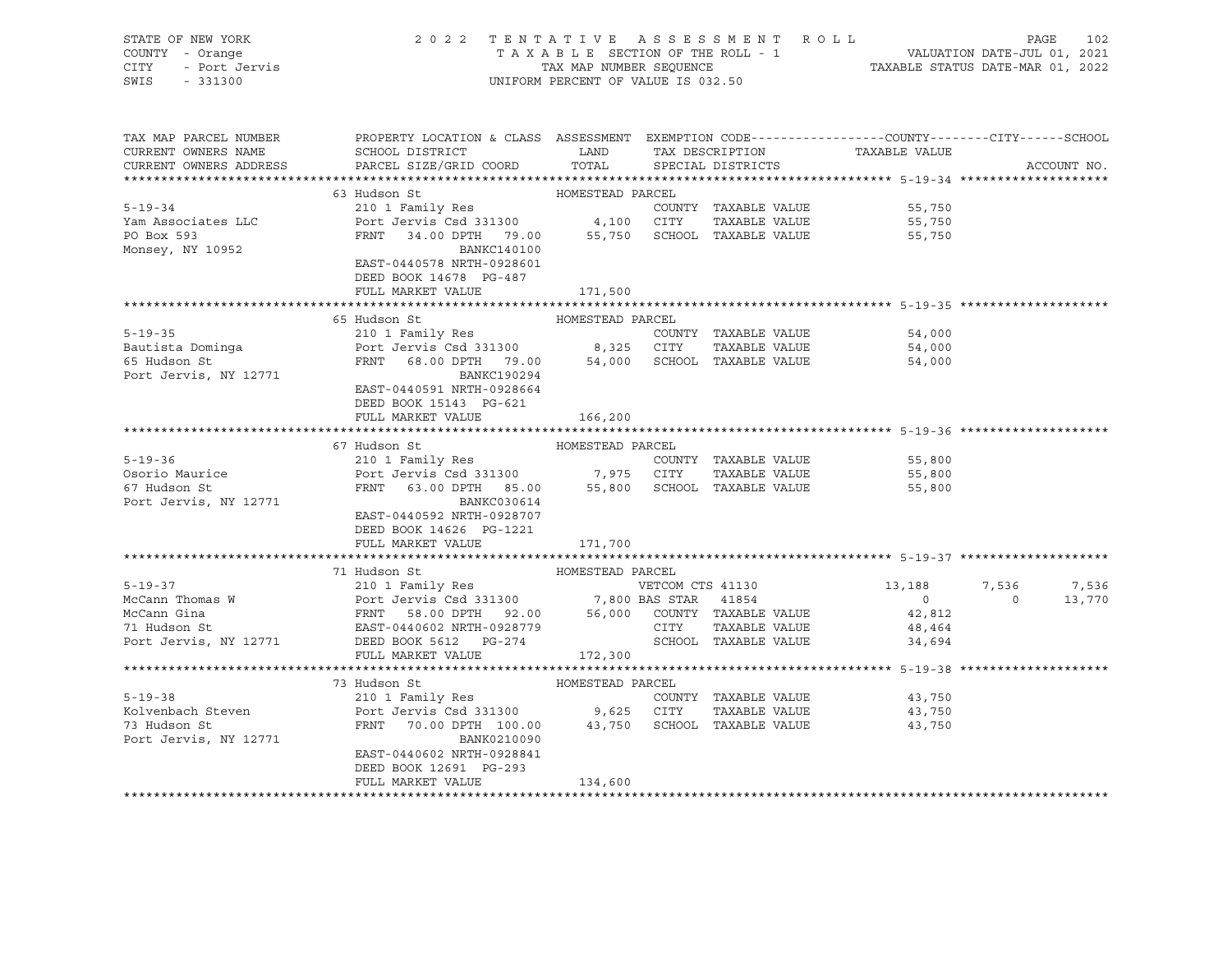| STATE OF NEW YORK<br>SIALE OF NEW LOAK<br>COUNTY - Orange<br>CITY - Port Jervis<br>SWIS - 331300                                                                                                                                                         | 2022 TENTATIVE ASSESSMENT ROLL                                                                                                                                                                        | UNIFORM PERCENT OF VALUE IS 032.50 |                             | TAXABLE SECTION OF THE ROLL - 1<br>TAXABLE STATUS DATE-JUL 01, 2021<br>TAXABLE STATUS DATE-MAR 01, 2022 | PAGE<br>103       |
|----------------------------------------------------------------------------------------------------------------------------------------------------------------------------------------------------------------------------------------------------------|-------------------------------------------------------------------------------------------------------------------------------------------------------------------------------------------------------|------------------------------------|-----------------------------|---------------------------------------------------------------------------------------------------------|-------------------|
| TAX MAP PARCEL NUMBER<br>CURRENT OWNERS NAME<br>CURRENT OWNERS ADDRESS PARCEL SIZE/GRID COORD TOTAL SPECIAL DISTRICTS                                                                                                                                    | PROPERTY LOCATION & CLASS ASSESSMENT EXEMPTION CODE---------------COUNTY-------CITY------SCHOOL<br>SCHOOL DISTRICT                         LAND        TAX DESCRIPTION                  TAXABLE VALUE |                                    |                             |                                                                                                         | ACCOUNT NO.       |
|                                                                                                                                                                                                                                                          |                                                                                                                                                                                                       |                                    |                             |                                                                                                         |                   |
|                                                                                                                                                                                                                                                          | 75 Hudson St NoMESTEAD PARCEL                                                                                                                                                                         |                                    |                             |                                                                                                         |                   |
| $5 - 19 - 39$                                                                                                                                                                                                                                            |                                                                                                                                                                                                       |                                    | COUNTY TAXABLE VALUE        | 55,250                                                                                                  |                   |
| Lehn Martha A                                                                                                                                                                                                                                            |                                                                                                                                                                                                       |                                    |                             | 55,250                                                                                                  |                   |
| 14 Kingston Ave                                                                                                                                                                                                                                          | COUNTY TAXABLE VALUE<br>210 1 Family Res<br>Port Jervis Csd 331300 9,425 CITY TAXABLE VALUE<br>FRNT 50.00 DPTH 251.00 55,250 SCHOOL TAXABLE VALUE                                                     |                                    |                             | 55,250                                                                                                  |                   |
| Port Jervis, NY 12771                                                                                                                                                                                                                                    | BANKC030614<br>EAST-0440694 NRTH-0928886<br>DEED BOOK 11251 PG-480<br>FULL MARKET VALUE                                                                                                               |                                    |                             |                                                                                                         |                   |
|                                                                                                                                                                                                                                                          |                                                                                                                                                                                                       | 170,000                            |                             |                                                                                                         |                   |
|                                                                                                                                                                                                                                                          | 77 Hudson St                                                                                                                                                                                          | HOMESTEAD PARCEL                   |                             |                                                                                                         |                   |
| 5-19-40<br>Simpson Harold F Jr<br>Simpson Mary Jane<br>The Simpson Mary Jane<br>The Simpson Mary Jane<br>The Simpson Mary Jane<br>The Simpson Section State PRNT<br>The Simpson Section Section Section Section Section Section Section Sect             |                                                                                                                                                                                                       |                                    |                             | $\overline{0}$                                                                                          | $\circ$<br>34,390 |
|                                                                                                                                                                                                                                                          |                                                                                                                                                                                                       |                                    |                             | 59,750                                                                                                  |                   |
|                                                                                                                                                                                                                                                          |                                                                                                                                                                                                       |                                    |                             | 59,750                                                                                                  |                   |
|                                                                                                                                                                                                                                                          |                                                                                                                                                                                                       |                                    | SCHOOL TAXABLE VALUE        | 25,360                                                                                                  |                   |
| Port Jervis, NY 12771 DEED BOOK 1941 PG-00483                                                                                                                                                                                                            |                                                                                                                                                                                                       |                                    |                             |                                                                                                         |                   |
|                                                                                                                                                                                                                                                          | FULL MARKET VALUE 183,800                                                                                                                                                                             |                                    |                             |                                                                                                         |                   |
|                                                                                                                                                                                                                                                          |                                                                                                                                                                                                       |                                    |                             |                                                                                                         |                   |
| F-19-41<br>210 1 Family Res<br>210 1 Family Res<br>210 1 Family Res<br>210 1 Family Res<br>210 1 Family Res<br>210 1 Family Res<br>210 1 Family Res<br>210 1 Family Res<br>210 1 Family Res<br>210 2023090<br>202100 9,050 CITY<br>22.00<br>20210 61,500 |                                                                                                                                                                                                       |                                    |                             |                                                                                                         |                   |
|                                                                                                                                                                                                                                                          |                                                                                                                                                                                                       |                                    |                             | COUNTY TAXABLE VALUE 61,500                                                                             |                   |
|                                                                                                                                                                                                                                                          |                                                                                                                                                                                                       |                                    |                             | 61,500                                                                                                  |                   |
|                                                                                                                                                                                                                                                          |                                                                                                                                                                                                       |                                    |                             | 61,500                                                                                                  |                   |
|                                                                                                                                                                                                                                                          |                                                                                                                                                                                                       |                                    |                             |                                                                                                         |                   |
|                                                                                                                                                                                                                                                          |                                                                                                                                                                                                       |                                    |                             |                                                                                                         |                   |
|                                                                                                                                                                                                                                                          | FULL MARKET VALUE                                                                                                                                                                                     | 189,200                            |                             |                                                                                                         |                   |
|                                                                                                                                                                                                                                                          |                                                                                                                                                                                                       |                                    |                             |                                                                                                         |                   |
| $5 - 19 - 42$                                                                                                                                                                                                                                            | 81 Hudson St                                                                                                                                                                                          | HOMESTEAD PARCEL                   |                             |                                                                                                         |                   |
| Cruz Kishawn A                                                                                                                                                                                                                                           |                                                                                                                                                                                                       |                                    |                             | 49,100                                                                                                  |                   |
| Cruz Sarah M                                                                                                                                                                                                                                             | 210 1 Family Res<br>Port Jervis Csd 331300 8,725 CITY TAXABLE VALUE<br>FRNT 47.00 DPTH 222.00 49,100 SCHOOL TAXABLE VALUE                                                                             |                                    |                             | 49,100<br>49,100                                                                                        |                   |
| 81 Hudson St                                                                                                                                                                                                                                             | BANKC080496                                                                                                                                                                                           |                                    |                             |                                                                                                         |                   |
| Port Jervis, NY 12771 EAST-0440690 NRTH-0929040                                                                                                                                                                                                          |                                                                                                                                                                                                       |                                    |                             |                                                                                                         |                   |
|                                                                                                                                                                                                                                                          | DEED BOOK 15033 PG-723                                                                                                                                                                                |                                    |                             |                                                                                                         |                   |
|                                                                                                                                                                                                                                                          | FULL MARKET VALUE                                                                                                                                                                                     | 151,100                            |                             |                                                                                                         |                   |
|                                                                                                                                                                                                                                                          |                                                                                                                                                                                                       |                                    |                             |                                                                                                         |                   |
|                                                                                                                                                                                                                                                          | 83 Hudson St                                                                                                                                                                                          | NON-HOMESTEAD PARCEL               |                             |                                                                                                         |                   |
| $5 - 19 - 43$                                                                                                                                                                                                                                            | FOR THE COUNTY TREADLE VALUE<br>Port Jervis Csd 331300<br>2 Houses (10,675 CITY TRAABLE VALUE<br>2 Houses (90,000 SCHOOT TRANGE VALUE                                                                 |                                    |                             | COUNTY TAXABLE VALUE 90,000                                                                             |                   |
| Cao Yichao                                                                                                                                                                                                                                               |                                                                                                                                                                                                       |                                    |                             | 90,000                                                                                                  |                   |
| C/o Hutchinson Creek Capital 2 Houses                                                                                                                                                                                                                    |                                                                                                                                                                                                       |                                    | 90,000 SCHOOL TAXABLE VALUE | 90,000                                                                                                  |                   |
| 55 Walnut St Ste 205<br>Norwood, NJ 07648<br>FRNT 50.00 DPTH 224.00                                                                                                                                                                                      |                                                                                                                                                                                                       |                                    |                             |                                                                                                         |                   |
|                                                                                                                                                                                                                                                          |                                                                                                                                                                                                       |                                    |                             |                                                                                                         |                   |
|                                                                                                                                                                                                                                                          | EAST-0440745 NRTH-0929105                                                                                                                                                                             |                                    |                             |                                                                                                         |                   |
|                                                                                                                                                                                                                                                          | DEED BOOK 14523 PG-561                                                                                                                                                                                |                                    |                             |                                                                                                         |                   |
|                                                                                                                                                                                                                                                          | FULL MARKET VALUE                                                                                                                                                                                     | 276,900                            |                             |                                                                                                         |                   |
|                                                                                                                                                                                                                                                          |                                                                                                                                                                                                       |                                    |                             |                                                                                                         |                   |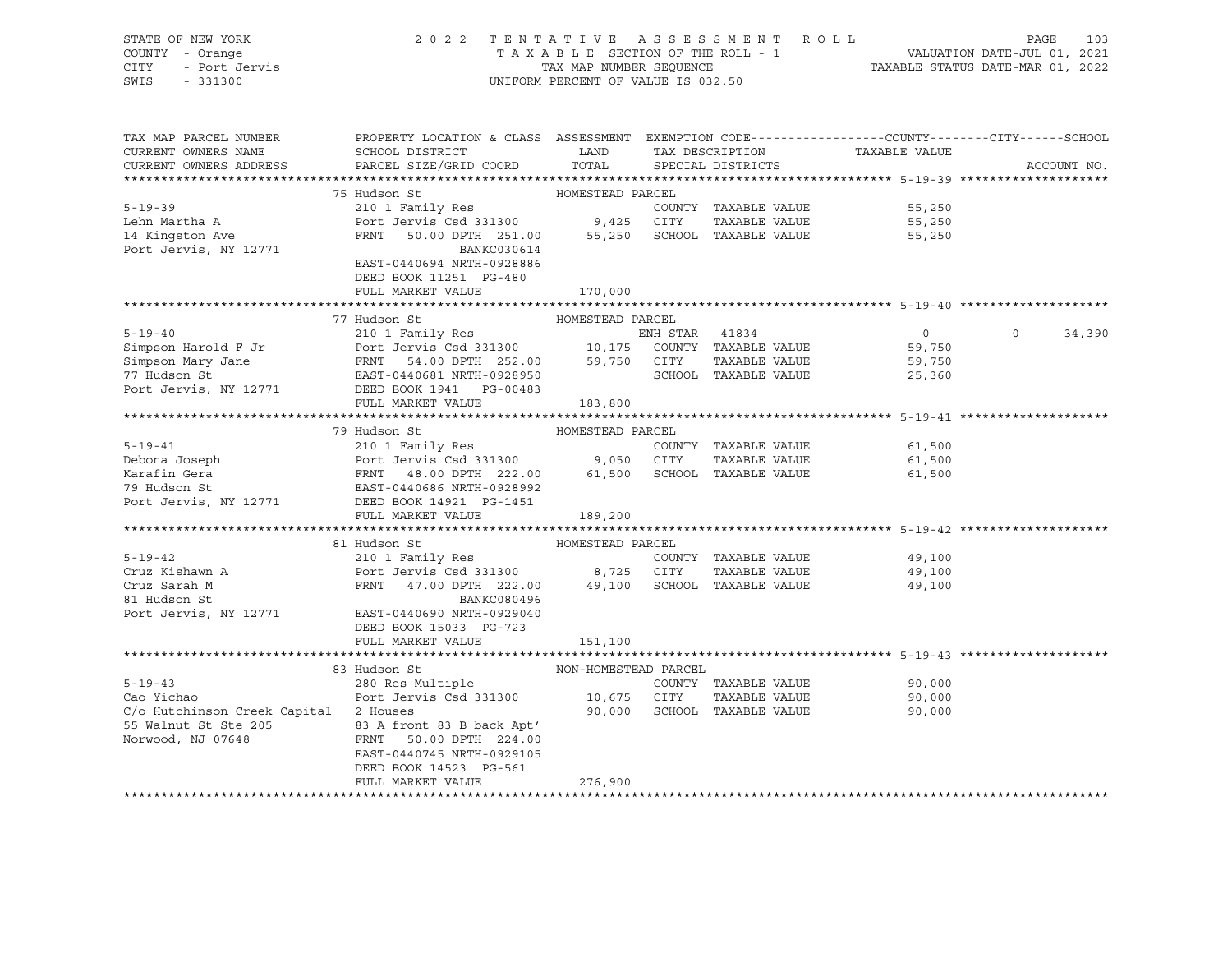| STATE OF NEW YORK<br>COUNTY - Orange<br>- Port Jervis<br>CITY<br>SWIS<br>$-331300$ | 2022 TENTATIVE ASSESSMENT ROLL                                                                                                                                                                                               | UNIFORM PERCENT OF VALUE IS 032.50 |                         | TAXABLE SECTION OF THE ROLL - 1<br>TAXABLE SECTION OF THE ROLL - 1<br>TAXABLE STATUS DATE-MAR 01, 2022 | PAGE<br>104        |
|------------------------------------------------------------------------------------|------------------------------------------------------------------------------------------------------------------------------------------------------------------------------------------------------------------------------|------------------------------------|-------------------------|--------------------------------------------------------------------------------------------------------|--------------------|
| TAX MAP PARCEL NUMBER<br>CURRENT OWNERS NAME                                       | PROPERTY LOCATION & CLASS ASSESSMENT EXEMPTION CODE---------------COUNTY-------CITY------SCHOOL<br>SCHOOL DISTRICT LAND                                                                                                      |                                    |                         | TAX DESCRIPTION TAXABLE VALUE                                                                          |                    |
| CURRENT OWNERS ADDRESS                                                             | PARCEL SIZE/GRID COORD                                                                                                                                                                                                       |                                    | TOTAL SPECIAL DISTRICTS |                                                                                                        | ACCOUNT NO.        |
|                                                                                    | 85 Hudson St                                                                                                                                                                                                                 | HOMESTEAD PARCEL                   |                         |                                                                                                        |                    |
| $5 - 19 - 45$                                                                      | 35 Hudson St<br>210 1 Family Res<br>Port Jervis Csd 331300 12,100 COUNTY TAXABLE VALUE<br>FRNT 123.00 DPTH 120.00 53,050 CITY TAXABLE VALUE<br>FRNT 123.00 DPTH 120.00 53,050 CITY TAXABLE VALUE                             |                                    |                         | $0 \qquad \qquad$                                                                                      | $\Omega$<br>13,770 |
| Lewis Daniel                                                                       |                                                                                                                                                                                                                              |                                    |                         | 53,050                                                                                                 |                    |
| Lewis Cheryl                                                                       |                                                                                                                                                                                                                              |                                    |                         | 53,050                                                                                                 |                    |
| 85 Hudson St                                                                       | BANKC030614                                                                                                                                                                                                                  |                                    | SCHOOL TAXABLE VALUE    | 39,280                                                                                                 |                    |
| Port Jervis, NY 12771                                                              | EAST-0440637 NRTH-0929166<br>DEED BOOK 13257 PG-496                                                                                                                                                                          |                                    |                         |                                                                                                        |                    |
|                                                                                    | FULL MARKET VALUE                                                                                                                                                                                                            | 163,200                            |                         |                                                                                                        |                    |
|                                                                                    |                                                                                                                                                                                                                              |                                    |                         |                                                                                                        |                    |
|                                                                                    | 8 Myrtle Ave                                                                                                                                                                                                                 | HOMESTEAD PARCEL                   |                         |                                                                                                        |                    |
| $5 - 20 - 1$                                                                       | 210 1 Family Res                                                                                                                                                                                                             |                                    | COUNTY TAXABLE VALUE    | 75,000                                                                                                 |                    |
| Spoonhower Brent                                                                   | Port Jervis Csd 331300 11,000 CITY TAXABLE VALUE<br>FRNT 80.00 DPTH 100.00 75,000 SCHOOL TAXABLE VALUE                                                                                                                       |                                    |                         | 75,000                                                                                                 |                    |
| 8 Myrtle Ave<br>Port Jervis, NY 12771                                              | BANKC030217                                                                                                                                                                                                                  |                                    |                         | 75,000                                                                                                 |                    |
|                                                                                    | EAST-0440229 NRTH-0928784                                                                                                                                                                                                    |                                    |                         |                                                                                                        |                    |
|                                                                                    | DEED BOOK 14036 PG-1825                                                                                                                                                                                                      |                                    |                         |                                                                                                        |                    |
|                                                                                    | FULL MARKET VALUE                                                                                                                                                                                                            | 230,800                            |                         |                                                                                                        |                    |
|                                                                                    |                                                                                                                                                                                                                              |                                    |                         |                                                                                                        |                    |
|                                                                                    | 6 Myrtle Ave                                                                                                                                                                                                                 | HOMESTEAD PARCEL                   |                         |                                                                                                        |                    |
| $5 - 20 - 2$                                                                       | 210 1 Family Res                                                                                                                                                                                                             |                                    | COUNTY TAXABLE VALUE    | 59,250                                                                                                 |                    |
|                                                                                    |                                                                                                                                                                                                                              |                                    |                         | 59,250                                                                                                 |                    |
|                                                                                    |                                                                                                                                                                                                                              |                                    |                         | 59,250                                                                                                 |                    |
| Monroe, NY 10950                                                                   | Atereth Developments LLC Port Jervis Csd 331300 13,050 CITY TAXABLE VALUE<br>7 Apta Way Unit 101 FRNT 95.00 DPTH 100.00 59,250 SCHOOL TAXABLE VALUE<br>Monroe, NY 10950 BAST-0440299 NRTH-0928779<br>DEED BOOK 15208 PG-1909 |                                    |                         |                                                                                                        |                    |
| PRIOR OWNER ON 3/01/2022 FULL MARKET VALUE                                         |                                                                                                                                                                                                                              | 182,300                            |                         |                                                                                                        |                    |
| Atereth Developments LLC                                                           |                                                                                                                                                                                                                              |                                    |                         |                                                                                                        |                    |
|                                                                                    |                                                                                                                                                                                                                              |                                    |                         |                                                                                                        |                    |
|                                                                                    | 72 Hudson St                                                                                                                                                                                                                 | HOMESTEAD PARCEL                   |                         |                                                                                                        |                    |
| $5 - 20 - 4$                                                                       | 210 1 Family Res                                                                                                                                                                                                             |                                    | COUNTY TAXABLE VALUE    | 57,000                                                                                                 |                    |
| Sanchez Chaner                                                                     | Port Jervis Csd 331300 6,900 CITY                                                                                                                                                                                            |                                    | TAXABLE VALUE           | 57,000                                                                                                 |                    |
| 72 Hudson St                                                                       | FRNT 50.00 DPTH 100.00 57,000 SCHOOL TAXABLE VALUE                                                                                                                                                                           |                                    |                         | 57,000                                                                                                 |                    |
| Port Jervis, NY 12771                                                              | BANKC170031<br>EAST-0440444 NRTH-0928811                                                                                                                                                                                     |                                    |                         |                                                                                                        |                    |
|                                                                                    | DEED BOOK 15021 PG-1511                                                                                                                                                                                                      |                                    |                         |                                                                                                        |                    |
|                                                                                    | FULL MARKET VALUE                                                                                                                                                                                                            | 175,400                            |                         |                                                                                                        |                    |
|                                                                                    |                                                                                                                                                                                                                              |                                    |                         |                                                                                                        |                    |
|                                                                                    | 70 Hudson St                                                                                                                                                                                                                 | HOMESTEAD PARCEL                   |                         |                                                                                                        |                    |
| $5 - 20 - 5.1$                                                                     | 210 1 Family Res                                                                                                                                                                                                             |                                    | COUNTY TAXABLE VALUE    | 60,900                                                                                                 |                    |
| Rizkallah Mouhab Z                                                                 |                                                                                                                                                                                                                              |                                    | TAXABLE VALUE           | 60,900                                                                                                 |                    |
| Rizkallah Laura H                                                                  |                                                                                                                                                                                                                              |                                    | SCHOOL TAXABLE VALUE    | 60,900                                                                                                 |                    |
| 30 College Ave                                                                     | Port Jervis Csd 331300 7,050 CITY<br>FRNT 50.00 DPTH 100.00 60,900 SCHOOL<br>EAST-0440440 NRTH-0928764                                                                                                                       |                                    |                         |                                                                                                        |                    |
| Somerville, MA 02144                                                               | DEED BOOK 14756 PG-1773                                                                                                                                                                                                      |                                    |                         |                                                                                                        |                    |
|                                                                                    | FULL MARKET VALUE                                                                                                                                                                                                            | 187,400                            |                         |                                                                                                        |                    |
|                                                                                    |                                                                                                                                                                                                                              |                                    |                         |                                                                                                        |                    |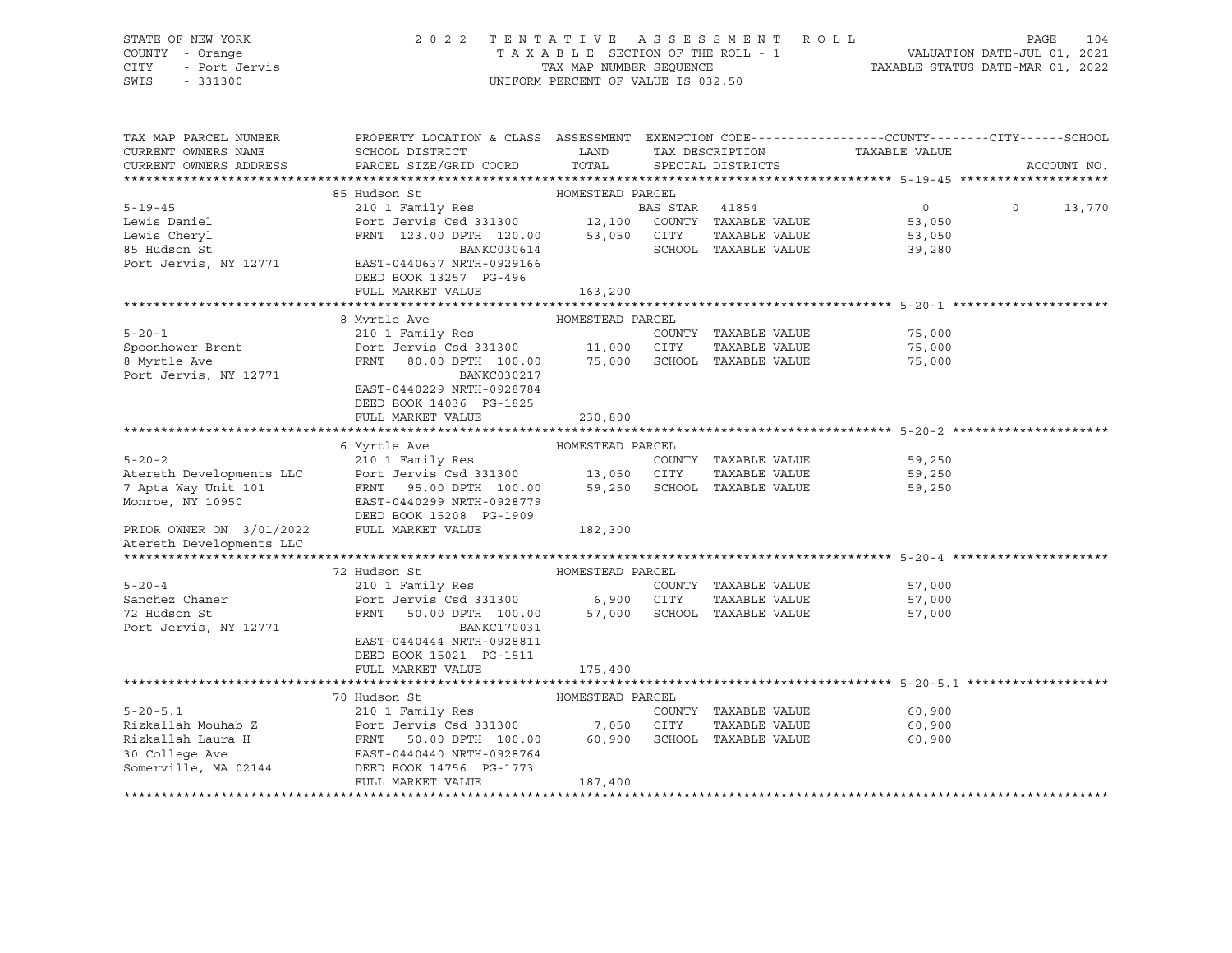| STATE OF NEW YORK<br>COUNTY - Orange<br>! - Orange<br>- Port Jervis<br>CITY<br>SWIS<br>$-331300$ | 2022 TENTATIVE ASSESSMENT ROLL<br>PAGE<br>105<br>$\begin{tabular}{lllllllllll} \texttt{T A X A B L E} & \texttt{SECTION OF THE ROLL} & \texttt{T B T B} & \texttt{VALUATION DATE-JUL 01, 2021} \\ & \texttt{TAX MAP NUMBER SEQUENCE} & \texttt{TAXABLE STATUS DATE-MAR 01, 2022} \end{tabular}$<br>UNIFORM PERCENT OF VALUE IS 032.50 |                  |  |                                       |                  |             |  |  |
|--------------------------------------------------------------------------------------------------|---------------------------------------------------------------------------------------------------------------------------------------------------------------------------------------------------------------------------------------------------------------------------------------------------------------------------------------|------------------|--|---------------------------------------|------------------|-------------|--|--|
| CURRENT OWNERS NAME                                                                              | TAX MAP PARCEL NUMBER THE PROPERTY LOCATION & CLASS ASSESSMENT EXEMPTION CODE-------------COUNTY-------CUTY------SCHOOL                                                                                                                                                                                                               |                  |  |                                       | TAXABLE VALUE    |             |  |  |
| CURRENT OWNERS ADDRESS                                                                           |                                                                                                                                                                                                                                                                                                                                       |                  |  |                                       |                  | ACCOUNT NO. |  |  |
|                                                                                                  |                                                                                                                                                                                                                                                                                                                                       |                  |  |                                       |                  |             |  |  |
|                                                                                                  | 68 Hudson St                                                                                                                                                                                                                                                                                                                          | HOMESTEAD PARCEL |  |                                       |                  |             |  |  |
| $5 - 20 - 6$                                                                                     | 210 1 Family Res                                                                                                                                                                                                                                                                                                                      |                  |  | COUNTY TAXABLE VALUE                  | 57,650           |             |  |  |
| Byrd George                                                                                      | Port Jervis Csd 331300 11,300 CITY TAXABLE VALUE<br>FRNT 60.00 DPTH 250.00 57,650 SCHOOL TAXABLE VALUE                                                                                                                                                                                                                                |                  |  | TAXABLE VALUE                         | 57,650           |             |  |  |
| Byrd Melanie<br>68 Hudson St                                                                     | BANKC180281                                                                                                                                                                                                                                                                                                                           |                  |  |                                       | 57,650           |             |  |  |
| Port Jervis, NY 12771                                                                            | EAST-0440380 NRTH-0928708                                                                                                                                                                                                                                                                                                             |                  |  |                                       |                  |             |  |  |
|                                                                                                  | DEED BOOK 14366 PG-169                                                                                                                                                                                                                                                                                                                |                  |  |                                       |                  |             |  |  |
|                                                                                                  | FULL MARKET VALUE                                                                                                                                                                                                                                                                                                                     | 177,400          |  |                                       |                  |             |  |  |
|                                                                                                  |                                                                                                                                                                                                                                                                                                                                       |                  |  |                                       |                  |             |  |  |
|                                                                                                  | HUMESTEAD PARCEL<br>220 2 Family Res<br>Port Jervis Csd 331300<br>FRNT 40.00 DPTH 250.00 32,750 SCHOOL TAXABLE VALUE<br>EAST-0440384 NRTH-0928661<br>FRNT BOOK 3736 SCHOOL TAXABLE VALUE<br>FRNT BOOK 3736 SCHOOL TAXABLE VALUE<br>FRNT BOOK                                                                                          |                  |  |                                       |                  |             |  |  |
| $5 - 20 - 7$                                                                                     |                                                                                                                                                                                                                                                                                                                                       |                  |  |                                       |                  |             |  |  |
| Prager Leonard<br>The Hudson St                                                                  |                                                                                                                                                                                                                                                                                                                                       |                  |  |                                       |                  |             |  |  |
|                                                                                                  |                                                                                                                                                                                                                                                                                                                                       |                  |  |                                       |                  |             |  |  |
| Port Jervis, NY 12771                                                                            |                                                                                                                                                                                                                                                                                                                                       |                  |  |                                       |                  |             |  |  |
|                                                                                                  | DEED BOOK 2373 PG-00117                                                                                                                                                                                                                                                                                                               |                  |  |                                       |                  |             |  |  |
|                                                                                                  | FULL MARKET VALUE                                                                                                                                                                                                                                                                                                                     | 100,800          |  |                                       |                  |             |  |  |
|                                                                                                  | 64 Hudson St                                                                                                                                                                                                                                                                                                                          | HOMESTEAD PARCEL |  |                                       |                  |             |  |  |
|                                                                                                  |                                                                                                                                                                                                                                                                                                                                       |                  |  |                                       | 49,750           |             |  |  |
|                                                                                                  |                                                                                                                                                                                                                                                                                                                                       |                  |  | TAXABLE VALUE                         | 49,750           |             |  |  |
|                                                                                                  | 5-20-8 220 2 Family Res<br>Graney Daniel F Port Jervis Csd 331300 8,875 CITY TAXABLE VALUE<br>Graney Wendy K FRNT 48.00 DPTH 180.00 49,750 SCHOOL TAXABLE VALUE<br>18 Walker Ave EAST-0440399 NRTH-0928610<br>East Quogue, NY 11942 DE                                                                                                |                  |  |                                       | 49,750           |             |  |  |
|                                                                                                  |                                                                                                                                                                                                                                                                                                                                       |                  |  |                                       |                  |             |  |  |
|                                                                                                  |                                                                                                                                                                                                                                                                                                                                       |                  |  |                                       |                  |             |  |  |
|                                                                                                  | FULL MARKET VALUE                                                                                                                                                                                                                                                                                                                     | 153,100          |  |                                       |                  |             |  |  |
|                                                                                                  |                                                                                                                                                                                                                                                                                                                                       |                  |  |                                       |                  |             |  |  |
|                                                                                                  | 62 Hudson St                                                                                                                                                                                                                                                                                                                          | HOMESTEAD PARCEL |  |                                       |                  |             |  |  |
| $5 - 20 - 9$<br>Gomez Sanchez Lisbeth A                                                          | 210 1 Family Res<br>Port Jervis Csd 331300 8,400 CITY                                                                                                                                                                                                                                                                                 |                  |  | COUNTY TAXABLE VALUE<br>TAXABLE VALUE | 54,000           |             |  |  |
| 62 Hudson St                                                                                     | FRNT 48.00 DPTH 170.00 54,000 SCHOOL TAXABLE VALUE                                                                                                                                                                                                                                                                                    |                  |  |                                       | 54,000<br>54,000 |             |  |  |
| Port Jervis, NY 12771                                                                            | <b>BANKC130015</b>                                                                                                                                                                                                                                                                                                                    |                  |  |                                       |                  |             |  |  |
|                                                                                                  | EAST-0440402 NRTH-0928561                                                                                                                                                                                                                                                                                                             |                  |  |                                       |                  |             |  |  |
|                                                                                                  | DEED BOOK 14945 PG-507                                                                                                                                                                                                                                                                                                                |                  |  |                                       |                  |             |  |  |
|                                                                                                  | FULL MARKET VALUE                                                                                                                                                                                                                                                                                                                     | 166,200          |  |                                       |                  |             |  |  |
|                                                                                                  |                                                                                                                                                                                                                                                                                                                                       |                  |  |                                       |                  |             |  |  |
|                                                                                                  | 60 Hudson St                                                                                                                                                                                                                                                                                                                          | HOMESTEAD PARCEL |  |                                       |                  |             |  |  |
| $5 - 20 - 10$                                                                                    | 210 1 Family Res                                                                                                                                                                                                                                                                                                                      |                  |  | COUNTY TAXABLE VALUE                  | 56,000           |             |  |  |
|                                                                                                  | The United States of the CITY TAXABLE VALUE<br>The Politics of the Port Jervis Csd 331300 56,000 CITY TAXABLE VALUE<br>PO Box 593 TRNT 50.00 DPTH 150.00 56,000 SCHOOL TAXABLE VALUE                                                                                                                                                  |                  |  | TAXABLE VALUE                         | 56,000           |             |  |  |
|                                                                                                  |                                                                                                                                                                                                                                                                                                                                       |                  |  |                                       | 56,000           |             |  |  |
| Monsey, NY 10952                                                                                 | EAST-0440400 NRTH-0928504                                                                                                                                                                                                                                                                                                             |                  |  |                                       |                  |             |  |  |
|                                                                                                  | DEED BOOK 14932 PG-684<br>FULL MARKET VALUE                                                                                                                                                                                                                                                                                           | 172,300          |  |                                       |                  |             |  |  |
|                                                                                                  |                                                                                                                                                                                                                                                                                                                                       |                  |  |                                       |                  |             |  |  |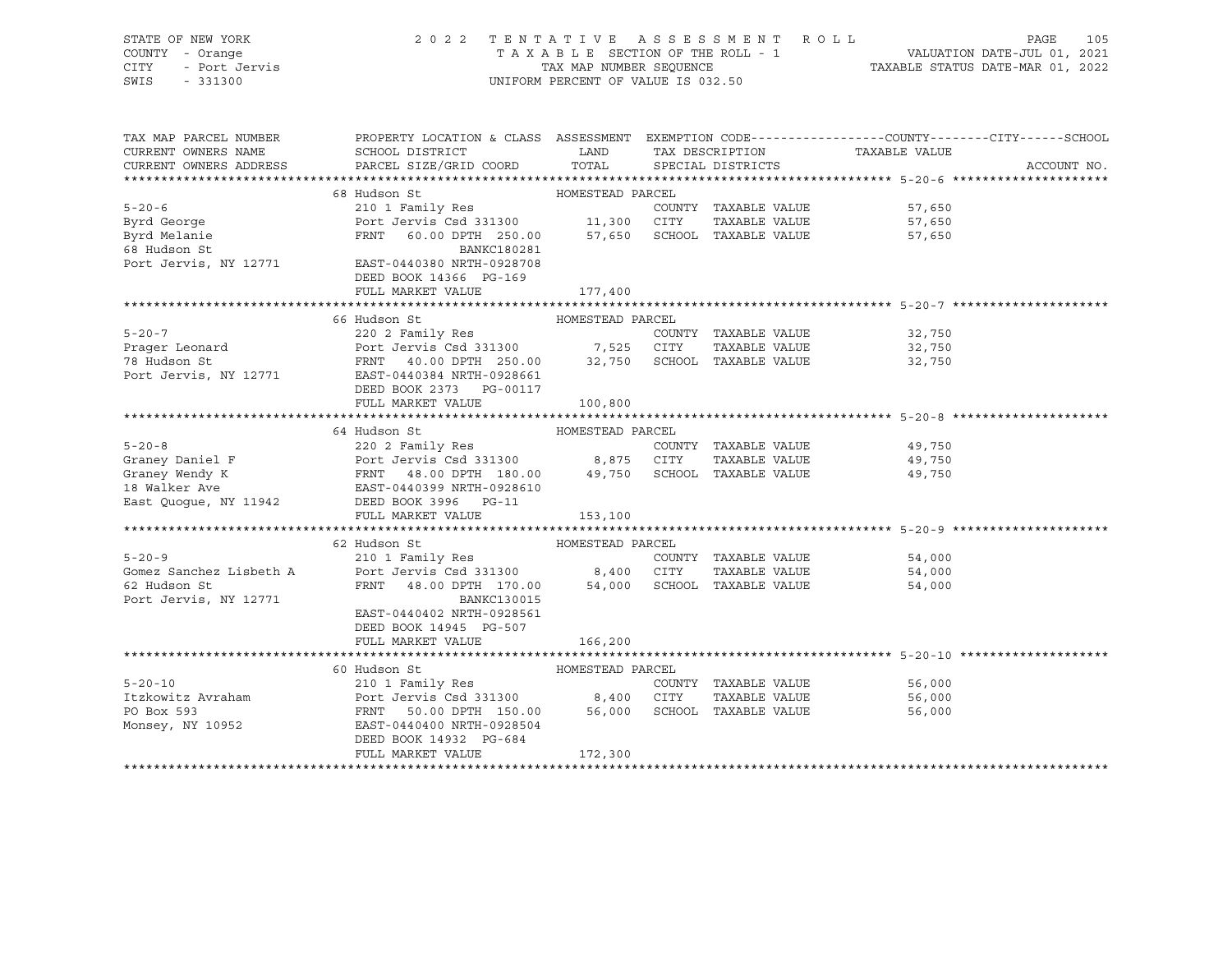## STATE OF NEW YORK 2 0 2 2 T E N T A T I V E A S S E S S M E N T R O L L PAGE 106 COUNTY - Orange T A X A B L E SECTION OF THE ROLL - 1 VALUATION DATE-JUL 01, 2021 CITY - Port Jervis TAX MAP NUMBER SEQUENCE TAXABLE STATUS DATE-MAR 01, 2022

| TAX MAP PARCEL NUMBER                       | PROPERTY LOCATION & CLASS ASSESSMENT EXEMPTION CODE----------------COUNTY-------CITY------SCHOOL                                                                                                                                                   |                  |                                    |               |                                              |         |             |
|---------------------------------------------|----------------------------------------------------------------------------------------------------------------------------------------------------------------------------------------------------------------------------------------------------|------------------|------------------------------------|---------------|----------------------------------------------|---------|-------------|
| CURRENT OWNERS NAME                         | SCHOOL DISTRICT                                                                                                                                                                                                                                    |                  | LAND TAX DESCRIPTION TAXABLE VALUE |               |                                              |         |             |
| CURRENT OWNERS ADDRESS                      | PARCEL SIZE/GRID COORD TOTAL SPECIAL DISTRICTS                                                                                                                                                                                                     |                  |                                    |               |                                              |         | ACCOUNT NO. |
|                                             |                                                                                                                                                                                                                                                    |                  |                                    |               |                                              |         |             |
|                                             |                                                                                                                                                                                                                                                    |                  |                                    |               |                                              |         |             |
|                                             |                                                                                                                                                                                                                                                    |                  |                                    |               | 7,913                                        | 4,522   | 4,522       |
|                                             |                                                                                                                                                                                                                                                    |                  |                                    |               |                                              |         |             |
|                                             |                                                                                                                                                                                                                                                    |                  |                                    |               |                                              |         |             |
|                                             |                                                                                                                                                                                                                                                    |                  |                                    |               |                                              |         |             |
|                                             | Port Jervis, NY 12771 DEED BOOK 13768 PG-1519                                                                                                                                                                                                      |                  |                                    |               |                                              |         |             |
|                                             | FULL MARKET VALUE                                                                                                                                                                                                                                  | 188,600          |                                    |               |                                              |         |             |
|                                             |                                                                                                                                                                                                                                                    |                  |                                    |               |                                              |         |             |
|                                             | 56 Hudson St                                                                                                                                                                                                                                       | HOMESTEAD PARCEL |                                    |               |                                              |         |             |
|                                             |                                                                                                                                                                                                                                                    |                  |                                    |               |                                              |         |             |
|                                             |                                                                                                                                                                                                                                                    |                  |                                    |               |                                              |         |             |
|                                             | 9,250 = 12<br>Brinckerhoff Tyler M = 210 1 Family Res<br>Brinckerhoff Islamynn M = 250 = 250 = 250 = 250 = 250 = 250 = 250 = 250<br>Brinckerhoff Laurynn M = 250 = 250 = 250 = 250 = 250 = 250 = 250 = 250 = 250 = 250 = 250 = 250 = 25            |                  |                                    |               |                                              |         |             |
| 56 Hudson St                                | BANKC080496                                                                                                                                                                                                                                        |                  |                                    |               |                                              |         |             |
|                                             | Port Jervis, NY 12771 EAST-0440401 NRTH-0928404                                                                                                                                                                                                    |                  |                                    |               |                                              |         |             |
|                                             | DEED BOOK 14029 PG-548                                                                                                                                                                                                                             |                  |                                    |               |                                              |         |             |
|                                             | FULL MARKET VALUE                                                                                                                                                                                                                                  | 151,500          |                                    |               |                                              |         |             |
|                                             |                                                                                                                                                                                                                                                    |                  |                                    |               |                                              |         |             |
|                                             | 54 Hudson St                                                                                                                                                                                                                                       | HOMESTEAD PARCEL |                                    |               |                                              |         |             |
|                                             | 5-20-13<br>Holmberg John J<br>Holmberg Donna M<br>Holmberg Donna M<br>ERNT 50.00 DPTH 120.00<br>ERS STAR<br>FRNT 50.00 DPTH 120.00<br>50,300 CITY TAXABLE VALUE<br>STAR HUGSON 2300 PTH 120.00<br>SCHOOL TAXABLE VALUE<br>POTT JERED BOOK 2300 PTH |                  |                                    |               | $\overline{0}$                               | $\circ$ | 13,770      |
|                                             |                                                                                                                                                                                                                                                    |                  |                                    |               | 50,300<br>50,300                             |         |             |
|                                             |                                                                                                                                                                                                                                                    |                  |                                    |               |                                              |         |             |
|                                             |                                                                                                                                                                                                                                                    |                  | SCHOOL TAXABLE VALUE 36,530        |               |                                              |         |             |
|                                             |                                                                                                                                                                                                                                                    |                  |                                    |               |                                              |         |             |
|                                             | FULL MARKET VALUE                                                                                                                                                                                                                                  | 154,800          |                                    |               |                                              |         |             |
|                                             |                                                                                                                                                                                                                                                    |                  |                                    |               |                                              |         |             |
|                                             | 52 Hudson St                                                                                                                                                                                                                                       |                  |                                    |               |                                              |         |             |
| $5 - 20 - 14$                               |                                                                                                                                                                                                                                                    |                  | COUNTY TAXABLE VALUE               |               | TAXABLE VALUE 53,700<br>TAXABLE VALUE 53,700 |         |             |
|                                             |                                                                                                                                                                                                                                                    |                  |                                    |               |                                              |         |             |
|                                             |                                                                                                                                                                                                                                                    |                  |                                    |               | 53,700                                       |         |             |
| Port Jervis, NY 12771                       | BANKC030217                                                                                                                                                                                                                                        |                  |                                    |               |                                              |         |             |
|                                             | EAST-0440404 NRTH-0928302                                                                                                                                                                                                                          |                  |                                    |               |                                              |         |             |
|                                             | DEED BOOK 14954 PG-784                                                                                                                                                                                                                             |                  |                                    |               |                                              |         |             |
|                                             | FULL MARKET VALUE                                                                                                                                                                                                                                  | 165,200          |                                    |               |                                              |         |             |
|                                             |                                                                                                                                                                                                                                                    |                  |                                    |               |                                              |         |             |
|                                             | HOMESTEAD PARCEL<br>50 Hudson St                                                                                                                                                                                                                   |                  |                                    |               |                                              |         |             |
| 5-20-15<br>Cherry Douglas H<br>50 Hudson St | 210 1 Family Res<br>Port Jervis Csd 331300 8,525 CITY TAXABLE VALUE<br>FRNT 50.00 DPTH 156.00 52,000 SCHOOL TAXABLE VALUE                                                                                                                          |                  | COUNTY TAXABLE VALUE               |               | 52,000<br>52,000                             |         |             |
|                                             |                                                                                                                                                                                                                                                    |                  |                                    | TAXABLE VALUE | 52,000                                       |         |             |
|                                             |                                                                                                                                                                                                                                                    |                  |                                    |               | 52,000                                       |         |             |
| Port Jervis, NY 12771                       | BANKC190321                                                                                                                                                                                                                                        |                  |                                    |               |                                              |         |             |
|                                             | EAST-0440376 NRTH-0928253                                                                                                                                                                                                                          |                  |                                    |               |                                              |         |             |
|                                             | DEED BOOK 14173 PG-808                                                                                                                                                                                                                             |                  |                                    |               |                                              |         |             |
|                                             | FULL MARKET VALUE                                                                                                                                                                                                                                  | 160,000          |                                    |               |                                              |         |             |
|                                             |                                                                                                                                                                                                                                                    |                  |                                    |               |                                              |         |             |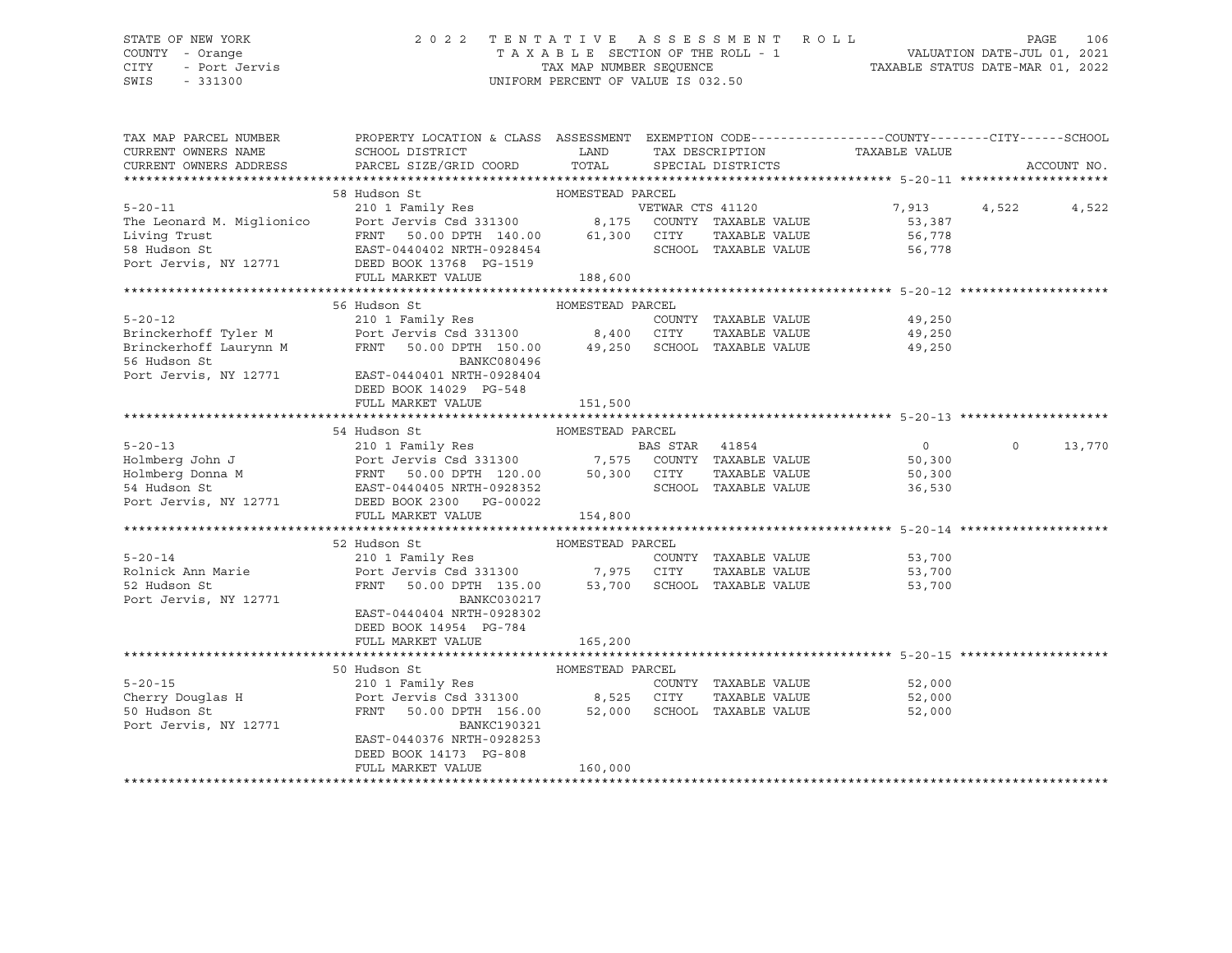| STATE OF NEW YORK<br>COUNTY - Orange<br>- Port Jervis<br>CITY<br>SWIS<br>$-331300$ |                                                     | TAX MAP NUMBER SEOUENCE<br>UNIFORM PERCENT OF VALUE IS 032.50 | 2022 TENTATIVE ASSESSMENT ROLL<br>TAXABLE SECTION OF THE ROLL - 1 | VALUATION DATE-JUL 01, 2021<br>TAXABLE STATUS DATE-MAR 01, 2022 | PAGE      | 107    |
|------------------------------------------------------------------------------------|-----------------------------------------------------|---------------------------------------------------------------|-------------------------------------------------------------------|-----------------------------------------------------------------|-----------|--------|
| may Map paport attampp                                                             | ELATION ICONTANT C OLIGO ICODOMENTE DVEMBEON VEROLE |                                                               |                                                                   | $C0$ $T1$ $T2$ $T3$ $T4$                                        | $AT$ $MT$ | ATIQAT |

| TAX MAP PARCEL NUMBER  | PROPERTY LOCATION & CLASS ASSESSMENT EXEMPTION CODE---------------COUNTY-------CITY------SCHOOL                                                                                                                                |                  |                |                             |                |                    |
|------------------------|--------------------------------------------------------------------------------------------------------------------------------------------------------------------------------------------------------------------------------|------------------|----------------|-----------------------------|----------------|--------------------|
| CURRENT OWNERS NAME    | SCHOOL DISTRICT                                                                                                                                                                                                                | LAND             |                | TAX DESCRIPTION             | TAXABLE VALUE  |                    |
| CURRENT OWNERS ADDRESS | PARCEL SIZE/GRID COORD TOTAL                                                                                                                                                                                                   |                  |                | SPECIAL DISTRICTS           |                | ACCOUNT NO.        |
|                        |                                                                                                                                                                                                                                |                  |                |                             |                |                    |
|                        | 48 Hudson St                                                                                                                                                                                                                   | HOMESTEAD PARCEL |                |                             |                |                    |
| $5 - 20 - 16$          |                                                                                                                                                                                                                                |                  |                | COUNTY TAXABLE VALUE 50,000 |                |                    |
| Schroeder Sylvia T     | Port Jervis Csd 331300 8,525 CITY                                                                                                                                                                                              |                  |                | TAXABLE VALUE 50,000        |                |                    |
| 48 Hudson St           | FRNT 50.00 DPTH 156.00 50,000 SCHOOL TAXABLE VALUE                                                                                                                                                                             |                  |                |                             | 50,000         |                    |
| Port Jervis, NY 12771  | BANKC180378                                                                                                                                                                                                                    |                  |                |                             |                |                    |
|                        | EAST-0440388 NRTH-0928205                                                                                                                                                                                                      |                  |                |                             |                |                    |
|                        | DEED BOOK 11300 PG-1989                                                                                                                                                                                                        |                  |                |                             |                |                    |
|                        | FULL MARKET VALUE                                                                                                                                                                                                              | 153,800          |                |                             |                |                    |
|                        |                                                                                                                                                                                                                                |                  |                |                             |                |                    |
|                        | 46 Hudson St                                                                                                                                                                                                                   | HOMESTEAD PARCEL |                |                             |                |                    |
|                        |                                                                                                                                                                                                                                |                  |                |                             | $\overline{0}$ | $\Omega$<br>13,770 |
|                        |                                                                                                                                                                                                                                |                  |                |                             | 58,000         |                    |
|                        | EXERCISE TO A PRIME OF THE MANUSCRIPS OF THE MANUSCRIPS OF THE MANUSCRIPS OF THE MANUSCRIPS OF THE MANUSCRIPS OF THE MANUSCRIPS OF THE MANUSCRIPS OF THE MANUSCRIPS OF THE MANUSCRIPS OF THE MANUSCRIPS OF THE MANUSCRIPS OF T |                  |                |                             | 58,000         |                    |
|                        |                                                                                                                                                                                                                                |                  |                | SCHOOL TAXABLE VALUE        | 44,230         |                    |
|                        | Port Jervis, NY 12771 DEED BOOK 13814 PG-52                                                                                                                                                                                    |                  |                |                             |                |                    |
|                        | FULL MARKET VALUE                                                                                                                                                                                                              | 178,500          |                |                             |                |                    |
|                        |                                                                                                                                                                                                                                |                  |                |                             |                |                    |
|                        | 8 Oak St                                                                                                                                                                                                                       | HOMESTEAD PARCEL |                |                             |                |                    |
| $5 - 21 - 3$           | 210 1 Family Res                                                                                                                                                                                                               |                  | BAS STAR 41854 |                             | $\sim$ 0       | $\Omega$<br>13,770 |
|                        |                                                                                                                                                                                                                                |                  |                |                             |                |                    |
|                        |                                                                                                                                                                                                                                |                  |                |                             |                |                    |
|                        |                                                                                                                                                                                                                                |                  |                |                             |                |                    |
|                        | Port Jervis, NY 12771 DEED BOOK 1821 PG-00033                                                                                                                                                                                  |                  |                |                             |                |                    |
|                        | FULL MARKET VALUE 153,800                                                                                                                                                                                                      |                  |                |                             |                |                    |
|                        |                                                                                                                                                                                                                                |                  |                |                             |                |                    |
|                        |                                                                                                                                                                                                                                |                  |                |                             |                | $\Omega$           |
|                        |                                                                                                                                                                                                                                |                  |                |                             |                | 13,770             |
|                        |                                                                                                                                                                                                                                |                  |                |                             |                |                    |
| Port Jervis, NY 12771  | FRNT 50.00 DPTH 125.00 49,650 CITY<br>BANKC130170 SCHOC                                                                                                                                                                        |                  |                | SCHOOL TAXABLE VALUE        |                |                    |
|                        | EAST-0440160 NRTH-0929357                                                                                                                                                                                                      |                  |                |                             | 35,880         |                    |
|                        | DEED BOOK 12608 PG-1083                                                                                                                                                                                                        |                  |                |                             |                |                    |
|                        | FULL MARKET VALUE                                                                                                                                                                                                              | 152,800          |                |                             |                |                    |
|                        |                                                                                                                                                                                                                                |                  |                |                             |                |                    |
|                        | 4 Oak St                                                                                                                                                                                                                       | HOMESTEAD PARCEL |                |                             |                |                    |
| $5 - 21 - 5$           | 311 Res vac land                                                                                                                                                                                                               |                  |                | COUNTY TAXABLE VALUE 6,300  |                |                    |
| Miranda Claudio        |                                                                                                                                                                                                                                |                  |                | TAXABLE VALUE               | 6,300          |                    |
| 2 Oak St               |                                                                                                                                                                                                                                |                  |                |                             | 6,300          |                    |
| Port Jervis, NY 12771  | BANKC030614                                                                                                                                                                                                                    |                  |                |                             |                |                    |
|                        | EAST-0440207 NRTH-0929359                                                                                                                                                                                                      |                  |                |                             |                |                    |
|                        | DEED BOOK 14180 PG-836                                                                                                                                                                                                         |                  |                |                             |                |                    |
|                        | FULL MARKET VALUE                                                                                                                                                                                                              | 19,400           |                |                             |                |                    |

#### \*\*\*\*\*\*\*\*\*\*\*\*\*\*\*\*\*\*\*\*\*\*\*\*\*\*\*\*\*\*\*\*\*\*\*\*\*\*\*\*\*\*\*\*\*\*\*\*\*\*\*\*\*\*\*\*\*\*\*\*\*\*\*\*\*\*\*\*\*\*\*\*\*\*\*\*\*\*\*\*\*\*\*\*\*\*\*\*\*\*\*\*\*\*\*\*\*\*\*\*\*\*\*\*\*\*\*\*\*\*\*\*\*\*\*\*\*\*\*\*\*\*\*\*\*\*\*\*\*\*\*\*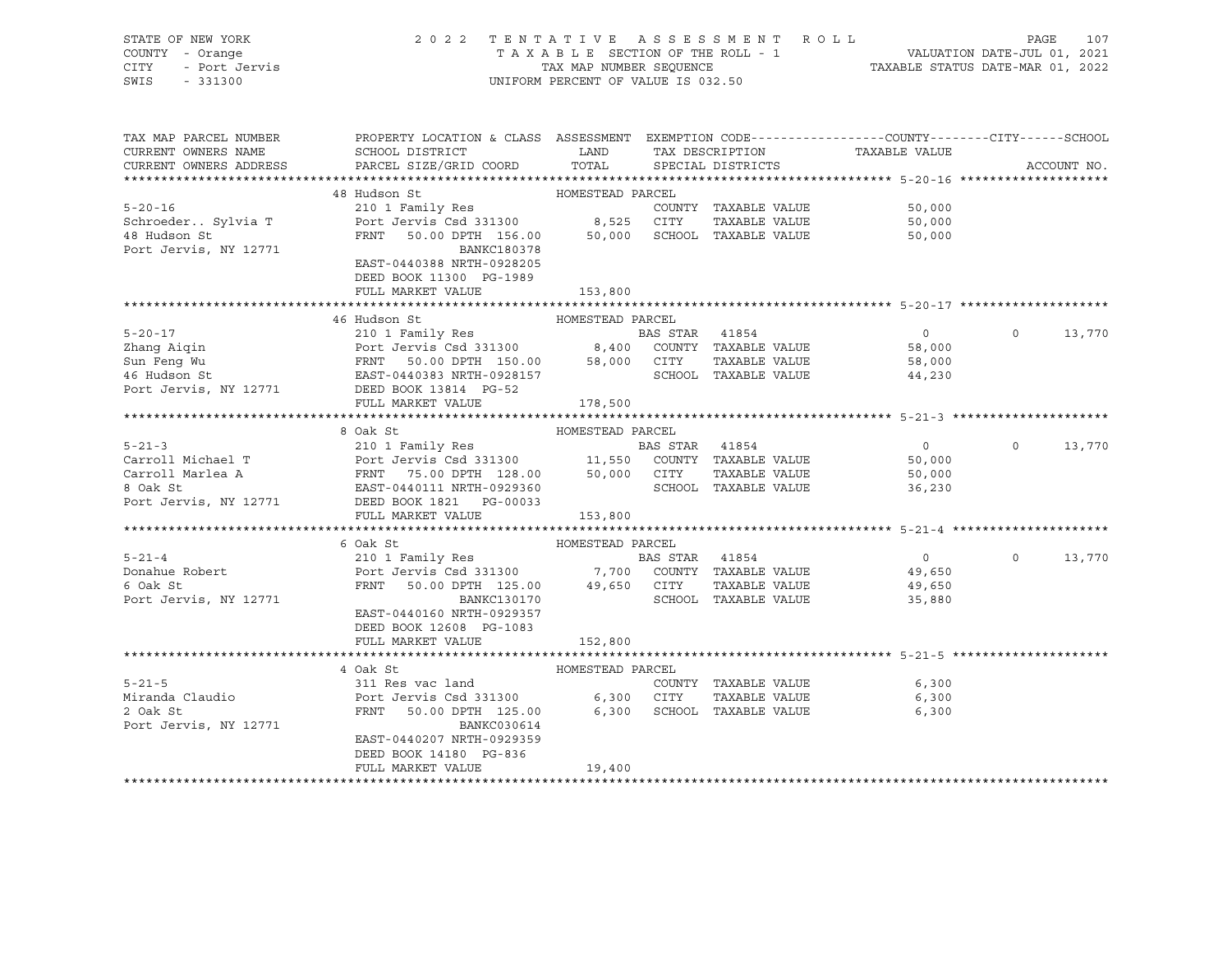STATE OF NEW YORK 2 0 2 2 T E N T A T I V E A S S E S S M E N T R O L L PAGE 108 COUNTY - Orange T A X A B L E SECTION OF THE ROLL - 1 VALUATION DATE-JUL 01, 2021 CITY - Port Jervis TAX MAP NUMBER SEQUENCE TAXABLE STATUS DATE-MAR 01, 2022 SWIS - 331300 UNIFORM PERCENT OF VALUE IS 032.50

| TAX MAP PARCEL NUMBER<br>CURRENT OWNERS NAME<br>CURRENT OWNERS ADDRESS             | PROPERTY LOCATION & CLASS ASSESSMENT EXEMPTION CODE----------------COUNTY-------CITY------SCHOOL<br>SCHOOL DISTRICT<br>PARCEL SIZE/GRID COORD                                                                                                                     | LAND<br>TOTAL    | TAX DESCRIPTION  | SPECIAL DISTRICTS                                                    | TAXABLE VALUE                                    |                  | ACCOUNT NO.     |
|------------------------------------------------------------------------------------|-------------------------------------------------------------------------------------------------------------------------------------------------------------------------------------------------------------------------------------------------------------------|------------------|------------------|----------------------------------------------------------------------|--------------------------------------------------|------------------|-----------------|
|                                                                                    |                                                                                                                                                                                                                                                                   |                  |                  |                                                                      |                                                  |                  |                 |
| $5 - 21 - 6$<br>Miranda Claudio<br>2 Oak St<br>Port Jervis, NY 12771               | 2 Oak St<br>210 1 Family Res<br>$210$ 1 $r = 5$<br>Port Jervis Csd 331300 7,625 CITY<br>FRNT 50.00 DPTH 122.00<br>BANKC030614<br>EAST-0440260 NRTH-0929347                                                                                                        | HOMESTEAD PARCEL |                  | COUNTY TAXABLE VALUE<br>TAXABLE VALUE<br>51,750 SCHOOL TAXABLE VALUE | 51,750<br>51,750<br>51,750                       |                  |                 |
|                                                                                    | DEED BOOK 14180 PG-836                                                                                                                                                                                                                                            |                  |                  |                                                                      |                                                  |                  |                 |
|                                                                                    | FULL MARKET VALUE                                                                                                                                                                                                                                                 | 159,200          |                  |                                                                      |                                                  |                  |                 |
|                                                                                    |                                                                                                                                                                                                                                                                   |                  |                  |                                                                      |                                                  |                  |                 |
| $5 - 21 - 7$<br>Xen Delay LLC<br>235 Howard Ave<br>Copiague, NY 11726              | 10 Elmendorf St<br>230 3 Family Res<br>Port Jervis Csd 331300 20,800 CITY TAXABLE VALUE<br>FRNT 194.00 DPTH 144.00 76,250 SCHOOL TAXABLE VALUE<br>EAST-0440336 NRTH-0929336<br>DEED BOOK 13731 PG-496                                                             | HOMESTEAD PARCEL |                  | COUNTY TAXABLE VALUE                                                 | 76,250<br>76,250<br>76,250                       |                  |                 |
|                                                                                    | FULL MARKET VALUE                                                                                                                                                                                                                                                 | 234,600          |                  |                                                                      |                                                  |                  |                 |
|                                                                                    |                                                                                                                                                                                                                                                                   |                  |                  |                                                                      |                                                  |                  |                 |
|                                                                                    | 86 Hudson St                                                                                                                                                                                                                                                      | HOMESTEAD PARCEL |                  |                                                                      |                                                  |                  |                 |
|                                                                                    | Foley Jonathan and and the set of the set of the set of the set of the set of the set of the set of the set of the set of the set of the set of the set of the set of the set of the set of the set of the set of the set of t                                    |                  |                  |                                                                      | 56,250<br>56,250<br>56,250                       |                  |                 |
|                                                                                    | FULL MARKET VALUE                                                                                                                                                                                                                                                 | 173,100          |                  |                                                                      |                                                  |                  |                 |
|                                                                                    |                                                                                                                                                                                                                                                                   |                  |                  |                                                                      |                                                  |                  |                 |
|                                                                                    | 7 Pearl St                                                                                                                                                                                                                                                        | HOMESTEAD PARCEL |                  |                                                                      |                                                  |                  |                 |
| $5 - 21 - 9$<br>Lewis Jeffrey<br>7 Doorl St<br>7 Pearl St<br>Port Jervis, NY 12771 | 210 1 Family Res<br>Port Jervis Csd 331300 13,750 COUNTY TAXABLE VALUE<br>FRNT 100.00 DPTH 100.00 61,700 CITY TAXABLE VALUE<br>BANKC120335<br>EAST-0440372 NRTH-0929226                                                                                           |                  | BAS STAR 41854   | TAXABLE VALUE<br>SCHOOL TAXABLE VALUE                                | $\overline{0}$<br>61,700<br>61,700<br>47,930     | $\Omega$         | 13,770          |
|                                                                                    | DEED BOOK 13763 PG-1770<br>FULL MARKET VALUE                                                                                                                                                                                                                      | 189,800          |                  |                                                                      |                                                  |                  |                 |
|                                                                                    |                                                                                                                                                                                                                                                                   |                  |                  |                                                                      |                                                  |                  |                 |
|                                                                                    | 9-11 Pearl St                                                                                                                                                                                                                                                     | HOMESTEAD PARCEL |                  |                                                                      |                                                  |                  |                 |
| $5 - 21 - 10$                                                                      | 210 1 Family Res<br>Dunn Henry H III<br>Dunn Nancy J<br>Dunn Nancy J<br>9-11 Pearl St<br>Port Jervis Csd 331300 13,775 BAS STAR 41854<br>9-11 Pearl St<br>Port Jervis, NY 12771 DEAST-0440292 NRTH-0929232<br>Port Jervis, NY 12771 DEED BOOK 2281 PG-00398<br>Po |                  | VETCOM CTS 41130 |                                                                      | 13,188<br>$\sim$ 0<br>46,812<br>52,464<br>38,694 | 7,536<br>$\circ$ | 7,536<br>13,770 |
|                                                                                    | FULL MARKET VALUE                                                                                                                                                                                                                                                 | 184,600          |                  |                                                                      |                                                  |                  |                 |
|                                                                                    | 13 Pearl St                                                                                                                                                                                                                                                       | HOMESTEAD PARCEL |                  |                                                                      |                                                  |                  |                 |
|                                                                                    | 5-21-11 Cox Patrick W 311 Res vac land COUNTY<br>Cox Patrick W Port Jervis Csd 331300 6,300 CITY<br>15 Pearl St FRNT 50.00 DPTH 125.00 6,300 SCHOOL                                                                                                               |                  |                  | COUNTY TAXABLE VALUE<br>TAXABLE VALUE<br>6,300 SCHOOL TAXABLE VALUE  | 6,300<br>6,300<br>6,300                          |                  |                 |
| Port Jervis, NY 12771                                                              | EAST-0440210 NRTH-0929239<br>DEED BOOK 2234 PG-00589<br>FULL MARKET VALUE                                                                                                                                                                                         | 19,400           |                  |                                                                      |                                                  |                  |                 |
|                                                                                    |                                                                                                                                                                                                                                                                   |                  |                  |                                                                      |                                                  |                  |                 |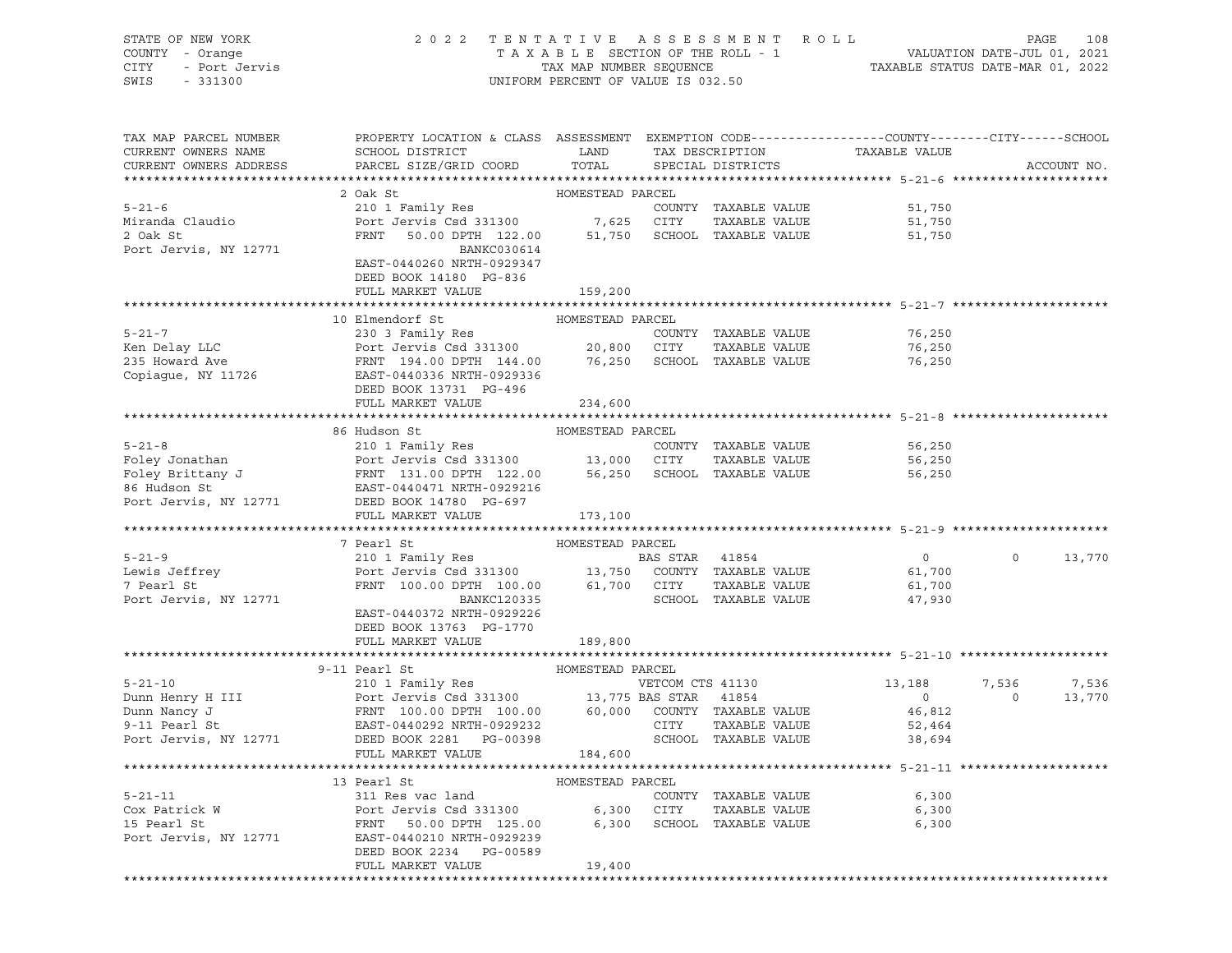# STATE OF NEW YORK 2 0 2 2 T E N T A T I V E A S S E S S M E N T R O L L PAGE 109 COUNTY - Orange T A X A B L E SECTION OF THE ROLL - 1 VALUATION DATE-JUL 01, 2021 CITY - Port Jervis TAX MAP NUMBER SEQUENCE TAXABLE STATUS DATE-MAR 01, 2022

| TAX MAP PARCEL NUMBER | PROPERTY LOCATION & CLASS ASSESSMENT EXEMPTION CODE----------------COUNTY-------CITY------SCHOOL                                                                                                                                                        |                  |                             |                                                                                                                                                                                                                                                                                                                                    |          |             |
|-----------------------|---------------------------------------------------------------------------------------------------------------------------------------------------------------------------------------------------------------------------------------------------------|------------------|-----------------------------|------------------------------------------------------------------------------------------------------------------------------------------------------------------------------------------------------------------------------------------------------------------------------------------------------------------------------------|----------|-------------|
| CURRENT OWNERS NAME   | SCHOOL DISTRICT                                                                                                                                                                                                                                         | <b>LAND</b>      |                             | TAX DESCRIPTION TAXABLE VALUE                                                                                                                                                                                                                                                                                                      |          |             |
|                       | CURRENT OWNERS ADDRESS FARCEL SIZE/GRID COORD TOTAL SPECIAL DISTRICTS                                                                                                                                                                                   |                  |                             |                                                                                                                                                                                                                                                                                                                                    |          | ACCOUNT NO. |
|                       |                                                                                                                                                                                                                                                         |                  |                             |                                                                                                                                                                                                                                                                                                                                    |          |             |
|                       | HOMESTEAD PARCEL<br>15 Pearl St                                                                                                                                                                                                                         |                  |                             |                                                                                                                                                                                                                                                                                                                                    |          |             |
|                       | 5-21-12<br>Cox Patrick<br>Cox Renate<br>Cox Renate<br>Cox Renate<br>Cox Renate<br>FRNT 50.00 DPTH 125.00<br>SERIST DESCRIPED AND COUNTY TAXABLE VALUE<br>FRNT 50.00 DPTH 125.00<br>SERIST DESCRIPED BOOK<br>SERIST 250 CITY<br>SCHOOL TAXABLE VALUE<br> |                  |                             | $\overline{0}$ and $\overline{0}$ and $\overline{0}$ and $\overline{0}$ and $\overline{0}$ and $\overline{0}$ and $\overline{0}$ and $\overline{0}$ and $\overline{0}$ and $\overline{0}$ and $\overline{0}$ and $\overline{0}$ and $\overline{0}$ and $\overline{0}$ and $\overline{0}$ and $\overline{0}$ and $\overline{0}$ and | $\circ$  | 13,770      |
|                       |                                                                                                                                                                                                                                                         |                  |                             | 55,250                                                                                                                                                                                                                                                                                                                             |          |             |
|                       |                                                                                                                                                                                                                                                         |                  |                             | TAXABLE VALUE 55,250                                                                                                                                                                                                                                                                                                               |          |             |
|                       |                                                                                                                                                                                                                                                         |                  |                             | 41,480                                                                                                                                                                                                                                                                                                                             |          |             |
|                       |                                                                                                                                                                                                                                                         |                  |                             |                                                                                                                                                                                                                                                                                                                                    |          |             |
|                       | FULL MARKET VALUE                                                                                                                                                                                                                                       | 170,000          |                             |                                                                                                                                                                                                                                                                                                                                    |          |             |
|                       |                                                                                                                                                                                                                                                         |                  |                             |                                                                                                                                                                                                                                                                                                                                    |          |             |
|                       | 17 Pearl St                                                                                                                                                                                                                                             | HOMESTEAD PARCEL |                             |                                                                                                                                                                                                                                                                                                                                    |          |             |
|                       | 1/ Fearl St.<br>210 1 Family Res<br>210 1 Family Res<br>210 1 Family Res<br>210 1 Family Res<br>210 1 Family Res<br>210 1 Family Res<br>210 1 Family Res<br>210 1 Family Res<br>210 1 Family Res<br>26 6,525 COUNTY TAXABLE VALUE<br>29255 62,800<br>2  |                  |                             |                                                                                                                                                                                                                                                                                                                                    | $\circ$  | 13,770      |
|                       |                                                                                                                                                                                                                                                         |                  |                             |                                                                                                                                                                                                                                                                                                                                    |          |             |
|                       |                                                                                                                                                                                                                                                         |                  |                             |                                                                                                                                                                                                                                                                                                                                    |          |             |
|                       |                                                                                                                                                                                                                                                         |                  |                             |                                                                                                                                                                                                                                                                                                                                    |          |             |
|                       | DEED BOOK 11763 PG-207                                                                                                                                                                                                                                  |                  |                             |                                                                                                                                                                                                                                                                                                                                    |          |             |
|                       | FULL MARKET VALUE                                                                                                                                                                                                                                       | 162,500          |                             |                                                                                                                                                                                                                                                                                                                                    |          |             |
|                       |                                                                                                                                                                                                                                                         |                  |                             |                                                                                                                                                                                                                                                                                                                                    |          |             |
|                       | HOMESTEAD PARCEL<br>22 Pearl St                                                                                                                                                                                                                         |                  |                             |                                                                                                                                                                                                                                                                                                                                    |          |             |
|                       |                                                                                                                                                                                                                                                         |                  |                             |                                                                                                                                                                                                                                                                                                                                    |          |             |
|                       |                                                                                                                                                                                                                                                         |                  |                             |                                                                                                                                                                                                                                                                                                                                    |          |             |
|                       |                                                                                                                                                                                                                                                         |                  |                             |                                                                                                                                                                                                                                                                                                                                    |          |             |
|                       |                                                                                                                                                                                                                                                         |                  |                             |                                                                                                                                                                                                                                                                                                                                    |          |             |
|                       |                                                                                                                                                                                                                                                         |                  |                             |                                                                                                                                                                                                                                                                                                                                    |          |             |
|                       | EAST-0440083 NRTH-0929102                                                                                                                                                                                                                               |                  |                             |                                                                                                                                                                                                                                                                                                                                    |          |             |
|                       | DEED BOOK 11758 PG-32                                                                                                                                                                                                                                   |                  |                             |                                                                                                                                                                                                                                                                                                                                    |          |             |
|                       | FULL MARKET VALUE                                                                                                                                                                                                                                       | 46,200           |                             |                                                                                                                                                                                                                                                                                                                                    |          |             |
|                       |                                                                                                                                                                                                                                                         |                  |                             |                                                                                                                                                                                                                                                                                                                                    |          |             |
|                       | 14 Pearl St<br>HOMESTEAD PARCEL                                                                                                                                                                                                                         |                  |                             |                                                                                                                                                                                                                                                                                                                                    |          |             |
|                       |                                                                                                                                                                                                                                                         |                  |                             | $\overline{0}$                                                                                                                                                                                                                                                                                                                     | $\Omega$ | 13,770      |
|                       |                                                                                                                                                                                                                                                         |                  |                             |                                                                                                                                                                                                                                                                                                                                    |          |             |
|                       |                                                                                                                                                                                                                                                         |                  |                             |                                                                                                                                                                                                                                                                                                                                    |          |             |
|                       |                                                                                                                                                                                                                                                         |                  | SCHOOL TAXABLE VALUE        |                                                                                                                                                                                                                                                                                                                                    |          |             |
|                       | Port Jervis, NY 12771 EAST-0440202 NRTH-0929063                                                                                                                                                                                                         |                  |                             |                                                                                                                                                                                                                                                                                                                                    |          |             |
|                       | DEED BOOK 13492 PG-945                                                                                                                                                                                                                                  |                  |                             |                                                                                                                                                                                                                                                                                                                                    |          |             |
|                       | FULL MARKET VALUE                                                                                                                                                                                                                                       | 178,300          |                             |                                                                                                                                                                                                                                                                                                                                    |          |             |
|                       |                                                                                                                                                                                                                                                         |                  |                             |                                                                                                                                                                                                                                                                                                                                    |          |             |
|                       | 10 Pearl St                                                                                                                                                                                                                                             | HOMESTEAD PARCEL |                             |                                                                                                                                                                                                                                                                                                                                    |          |             |
| $5 - 21 - 16.1$       |                                                                                                                                                                                                                                                         |                  | COUNTY TAXABLE VALUE        | 80,000                                                                                                                                                                                                                                                                                                                             |          |             |
|                       |                                                                                                                                                                                                                                                         |                  |                             | TAXABLE VALUE 80,000                                                                                                                                                                                                                                                                                                               |          |             |
| 10 Pearl St           | 99999                                                                                                                                                                                                                                                   |                  | 80,000 SCHOOL TAXABLE VALUE | 80,000                                                                                                                                                                                                                                                                                                                             |          |             |
|                       | Port Jervis, NY 12771 FRNT 50.00 DPTH 125.00                                                                                                                                                                                                            |                  |                             |                                                                                                                                                                                                                                                                                                                                    |          |             |
|                       | BANKC080496                                                                                                                                                                                                                                             |                  |                             |                                                                                                                                                                                                                                                                                                                                    |          |             |
|                       | EAST-0440346 NRTH-0929077                                                                                                                                                                                                                               |                  |                             |                                                                                                                                                                                                                                                                                                                                    |          |             |
|                       | DEED BOOK 14002 PG-1579                                                                                                                                                                                                                                 |                  |                             |                                                                                                                                                                                                                                                                                                                                    |          |             |
|                       | FULL MARKET VALUE                                                                                                                                                                                                                                       | 246,200          |                             |                                                                                                                                                                                                                                                                                                                                    |          |             |
|                       |                                                                                                                                                                                                                                                         |                  |                             |                                                                                                                                                                                                                                                                                                                                    |          |             |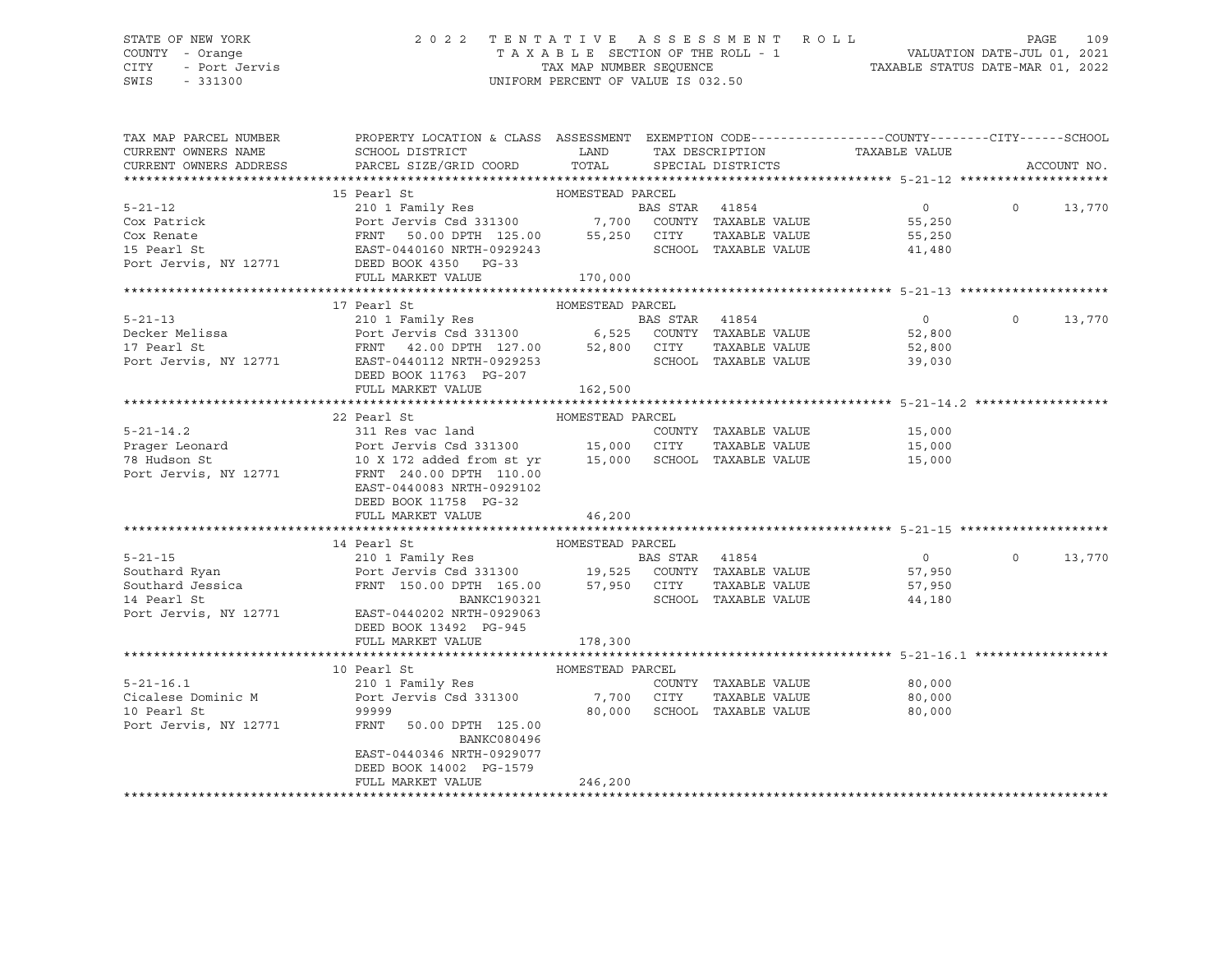| STATE OF NEW YORK<br>COUNTY - Orange<br><b>CITY</b><br>- Port Jervis<br>SWIS<br>$-331300$ |                                                                                                                                          | UNIFORM PERCENT OF VALUE IS 032.50 |                |                      | 2022 TENTATIVE ASSESSMENT ROLL | PAGE    | 110         |
|-------------------------------------------------------------------------------------------|------------------------------------------------------------------------------------------------------------------------------------------|------------------------------------|----------------|----------------------|--------------------------------|---------|-------------|
| TAX MAP PARCEL NUMBER                                                                     | PROPERTY LOCATION & CLASS ASSESSMENT EXEMPTION CODE----------------COUNTY--------CITY------SCHOOL                                        |                                    |                |                      |                                |         |             |
| CURRENT OWNERS NAME                                                                       | SCHOOL DISTRICT                                                                                                                          | <b>LAND</b>                        |                | TAX DESCRIPTION      | TAXABLE VALUE                  |         |             |
| CURRENT OWNERS ADDRESS                                                                    | PARCEL SIZE/GRID COORD                                                                                                                   | TOTAL                              |                | SPECIAL DISTRICTS    |                                |         | ACCOUNT NO. |
|                                                                                           |                                                                                                                                          |                                    |                |                      |                                |         |             |
|                                                                                           | 12 Pearl St<br>HOMESTEAD PARCEL<br>HOMESTEAD PARCEL<br>210 1 Family Res<br>Port Jervis Csd 331300 7,700 CITY<br>FRNT 50.00 DPTH 125.00 2 |                                    |                |                      |                                |         |             |
| $5 - 21 - 16.2$                                                                           |                                                                                                                                          |                                    |                | COUNTY TAXABLE VALUE | 55,000                         |         |             |
| Russell Caleb R<br>12 Pearl St                                                            |                                                                                                                                          |                                    |                | TAXABLE VALUE        | 55,000                         |         |             |
|                                                                                           | FRNT 50.00 DPTH 125.00 55,000                                                                                                            |                                    |                | SCHOOL TAXABLE VALUE | 55,000                         |         |             |
| Port Jervis, NY 12771                                                                     | BANKC130173                                                                                                                              |                                    |                |                      |                                |         |             |
|                                                                                           | EAST-0440296 NRTH-0929080                                                                                                                |                                    |                |                      |                                |         |             |
|                                                                                           | DEED BOOK 14070 PG-717                                                                                                                   |                                    |                |                      |                                |         |             |
|                                                                                           | FULL MARKET VALUE                                                                                                                        | 169,200                            |                |                      |                                |         |             |
|                                                                                           |                                                                                                                                          |                                    |                |                      |                                |         |             |
|                                                                                           | 4 Pearl St<br>HOMESTEAD PARCEL                                                                                                           |                                    |                |                      |                                |         |             |
| $5 - 21 - 17$                                                                             | 210 1 Family Res                                                                                                                         |                                    |                | COUNTY TAXABLE VALUE | 47,300                         |         |             |
| SpangenbergEdward Port Jervis Csd 331300 7,700 CITY                                       |                                                                                                                                          |                                    |                | TAXABLE VALUE        | 47,300                         |         |             |
| 4 Pearl St                                                                                | FRNT 50.00 DPTH 125.00 47,300                                                                                                            |                                    |                | SCHOOL TAXABLE VALUE | 47,300                         |         |             |
| Port Jervis, NY 12771                                                                     | EAST-0440388 NRTH-0929063                                                                                                                |                                    |                |                      |                                |         |             |
|                                                                                           | DEED BOOK 1631 PG-01025                                                                                                                  |                                    |                |                      |                                |         |             |
|                                                                                           | FULL MARKET VALUE                                                                                                                        | 145,500                            |                |                      |                                |         |             |
|                                                                                           |                                                                                                                                          |                                    |                |                      |                                |         |             |
|                                                                                           | 82 Hudson St<br>HOMESTEAD PARCEL                                                                                                         |                                    |                |                      |                                |         |             |
| $5 - 21 - 18$                                                                             | 220 2 Family Res                                                                                                                         |                                    |                | COUNTY TAXABLE VALUE | 52,650                         |         |             |
| Cain James G<br>45 Andover St                                                             | Port Jervis Csd 331300 6,200 CITY                                                                                                        |                                    |                | TAXABLE VALUE        | 52,650                         |         |             |
|                                                                                           | FRNT 45.00 DPTH 100.00 52,650<br>EAST-0440465 NRTH-0929101                                                                               |                                    |                | SCHOOL TAXABLE VALUE | 52,650                         |         |             |
| Morgantown, WV 26505                                                                      | DEED BOOK 15058 PG-1262                                                                                                                  |                                    |                |                      |                                |         |             |
|                                                                                           | FULL MARKET VALUE                                                                                                                        | 162,000                            |                |                      |                                |         |             |
|                                                                                           |                                                                                                                                          |                                    |                |                      |                                |         |             |
|                                                                                           | 80 Hudson St                                                                                                                             | HOMESTEAD PARCEL                   |                |                      |                                |         |             |
| $5 - 21 - 19$                                                                             | 210 1 Family Res                                                                                                                         |                                    | ENH STAR 41834 |                      | $\mathbf 0$                    | $\circ$ | 34,390      |
|                                                                                           |                                                                                                                                          |                                    |                |                      |                                |         |             |

| Cotton Edmund G | Port Jervis Csd 331300                          | 7,575            | COUNTY   | TAXABLE VALUE        | 51,100   |         |        |
|-----------------|-------------------------------------------------|------------------|----------|----------------------|----------|---------|--------|
| Cotton Lucy     | FRNT 55.00 DPTH 100.00                          | 51,100           |          | CITY TAXABLE VALUE   | 51,100   |         |        |
| 80 Hudson St    | BANKC160210                                     |                  |          | SCHOOL TAXABLE VALUE | 16,710   |         |        |
|                 | Port Jervis, NY 12771 EAST-0440461 NRTH-0929051 |                  |          |                      |          |         |        |
|                 | DEED BOOK 4771 PG-87                            |                  |          |                      |          |         |        |
|                 | FULL MARKET VALUE                               | 157,200          |          |                      |          |         |        |
|                 |                                                 |                  |          |                      |          |         |        |
|                 | 78 Hudson St<br>HOMESTEAD PARCEL                |                  |          |                      |          |         |        |
| $5 - 21 - 20$   | 210 1 Family Res                                |                  | BAS STAR | 41854                | $\Omega$ | $\circ$ | 13,770 |
| Prager Leonard  | Port Jervis Csd 331300 6,875 COUNTY             |                  |          | TAXABLE VALUE        | 55,250   |         |        |
| Prager Joan I   | FRNT 50.00 DPTH 100.00                          | 55,250           | CITY     | TAXABLE VALUE        | 55,250   |         |        |
| 78 Hudson St    | EAST-0440457 NRTH-0928999                       |                  | SCHOOL   | TAXABLE VALUE        | 41,480   |         |        |
|                 | Port Jervis, NY 12771 DEED BOOK 1886 PG-01146   |                  |          |                      |          |         |        |
|                 | FULL MARKET VALUE                               | 170,000          |          |                      |          |         |        |
|                 |                                                 |                  |          |                      |          |         |        |
|                 | 76 Hudson St                                    | HOMESTEAD PARCEL |          |                      |          |         |        |
| $5 - 21 - 21$   | 210 1 Family Res                                |                  |          | COUNTY TAXABLE VALUE | 51,950   |         |        |
|                 |                                                 |                  |          | $-1$                 |          |         |        |

| $5 - 21 - 21$        | 210 1 Family Res          |         | COUNTY | TAXABLE VALUE | 51,950 |
|----------------------|---------------------------|---------|--------|---------------|--------|
| Filancia Christina R | Port Jervis Csd 331300    | 6,875   | CITY   | TAXABLE VALUE | 51,950 |
| 2 Horatio St         | 50.00 DPTH 100.00<br>FRNT | 51,950  | SCHOOL | TAXABLE VALUE | 51,950 |
| New York, NY 10014   | BANKN140687               |         |        |               |        |
|                      | EAST-0440456 NRTH-0928948 |         |        |               |        |
|                      | DEED BOOK 13455 PG-467    |         |        |               |        |
|                      | FULL MARKET VALUE         | 159,800 |        |               |        |
|                      |                           |         |        |               |        |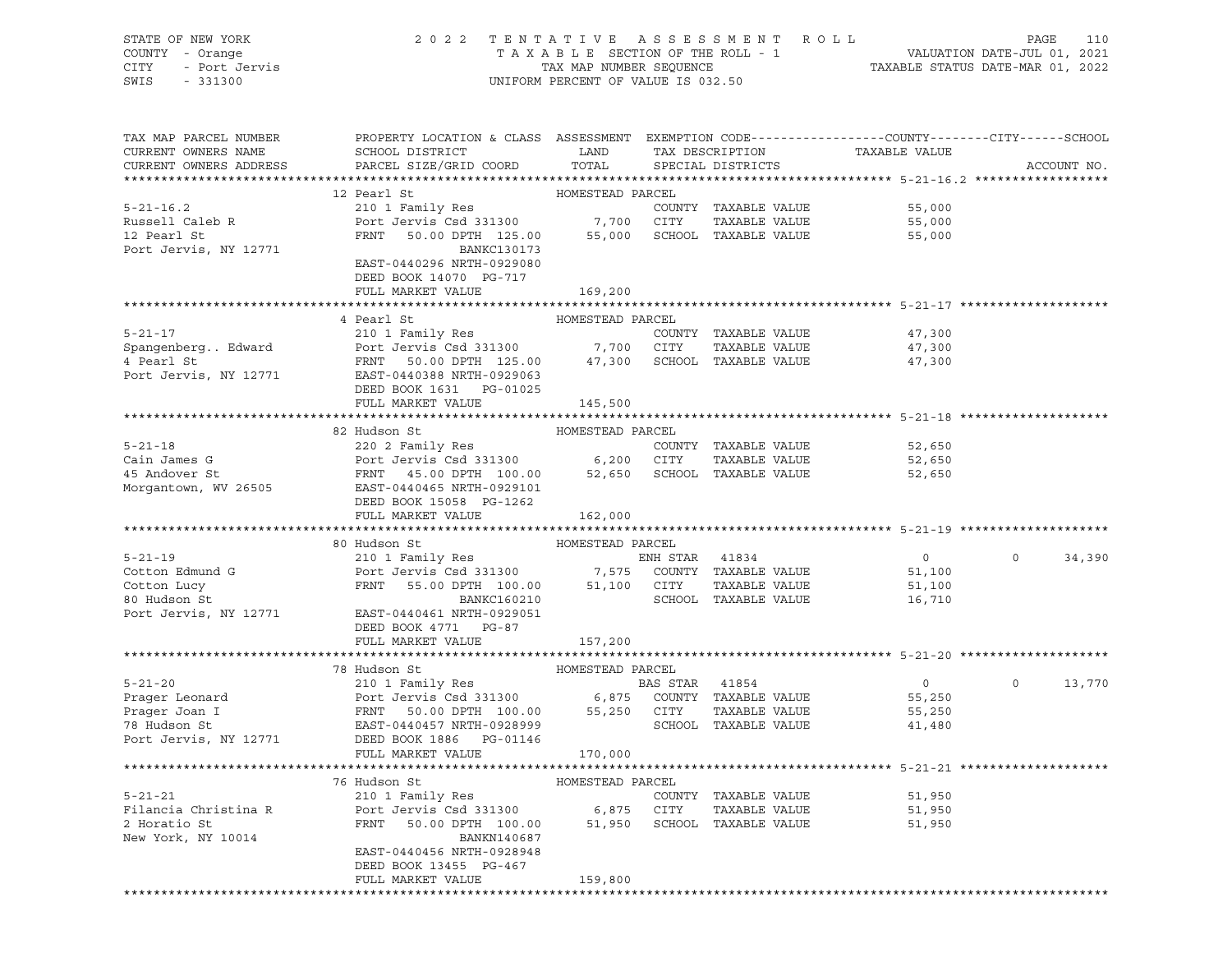#### STATE OF NEW YORK 2 0 2 2 T E N T A T I V E A S S E S S M E N T R O L L PAGE 111 COUNTY - Orange T A X A B L E SECTION OF THE ROLL - 1 VALUATION DATE-JUL 01, 2021 CITY - Port Jervis TAX MAP NUMBER SEQUENCE TAXABLE STATUS DATE-MAR 01, 2022

SWIS - 331300 UNIFORM PERCENT OF VALUE IS 032.50

| TAX MAP PARCEL NUMBER  | PROPERTY LOCATION & CLASS ASSESSMENT EXEMPTION CODE----------------COUNTY-------CITY------SCHOOL    |                  |                |                                                     |                |             |             |
|------------------------|-----------------------------------------------------------------------------------------------------|------------------|----------------|-----------------------------------------------------|----------------|-------------|-------------|
| CURRENT OWNERS NAME    | SCHOOL DISTRICT                                                                                     | LAND             |                | TAX DESCRIPTION                                     | TAXABLE VALUE  |             |             |
| CURRENT OWNERS ADDRESS | PARCEL SIZE/GRID COORD                                                                              | TOTAL            |                | SPECIAL DISTRICTS                                   |                |             | ACCOUNT NO. |
|                        |                                                                                                     |                  |                |                                                     |                |             |             |
|                        | 74 Hudson St                                                                                        | HOMESTEAD PARCEL |                |                                                     |                |             |             |
| $5 - 21 - 22$          | 210 1 Family Res                                                                                    |                  | ENH STAR 41834 |                                                     | $\overline{0}$ | $\Omega$    | 34,390      |
| Eberhard David         | Port Jervis Csd 331300 6,875 COUNTY TAXABLE VALUE                                                   |                  |                |                                                     | 58,700         |             |             |
| Eberhard Jean          | 50.00 DPTH 100.00 58,700 CITY<br>FRNT<br>EAST-04                                                    |                  |                | TAXABLE VALUE                                       | 58,700         |             |             |
| 74 Hudson St           | EAST-0440445 NRTH-0928903                                                                           |                  |                | SCHOOL TAXABLE VALUE                                | 24,310         |             |             |
| Port Jervis, NY 12771  | DEED BOOK 1896    PG-00340                                                                          |                  |                |                                                     |                |             |             |
|                        | FULL MARKET VALUE                                                                                   | 180,600          |                |                                                     |                |             |             |
|                        |                                                                                                     |                  |                |                                                     |                |             |             |
|                        | 5 Myrtle Ave                                                                                        | HOMESTEAD PARCEL |                |                                                     |                |             |             |
| $5 - 21 - 23$          | 210 1 Family Res                                                                                    |                  | AGED-C         | 41802                                               | 21,105         | $\mathbf 0$ | $\circ$     |
| Doss Joan              | Port Jervis Csd 331300 7,700 AGED-S<br>Port Je<br>FRNT                                              |                  |                | 41804                                               | $\overline{0}$ | $\circ$     | 3,015       |
| Doss; Tracy L          | 50.00 DPTH 125.00 60,300 ENH STAR 41834                                                             |                  |                |                                                     | $\overline{0}$ | $\Omega$    | 34,390      |
| Bisland; Tammy         |                                                                                                     |                  |                | COUNTY TAXABLE VALUE                                | 39,195         |             |             |
| Doss; Scott D          |                                                                                                     |                  | CITY           | TAXABLE VALUE                                       | 60,300         |             |             |
| 5 Myrtle Ave           | FRINT 50.00 DFTH 125.00<br>EAST-0440380 NRTH-0928945<br>DEED BOOK 12001 PG-507<br>FULL MARKET VALUE |                  |                | CITY TAXABLE VALUE:<br>185,500 SCHOOL TAXABLE VALUE | 22,895         |             |             |
| Port Jervis, NY 12771  |                                                                                                     |                  |                |                                                     |                |             |             |
|                        |                                                                                                     |                  |                |                                                     |                |             |             |
|                        | HOMESTEAD PARCEL<br>7 Myrtle Ave                                                                    |                  |                |                                                     |                |             |             |
| $5 - 21 - 24$          |                                                                                                     |                  |                |                                                     | $\overline{0}$ | $\circ$     | 13,770      |
| Gilbert Lillian M      | 210 1 Family Res<br>Port Jervis Csd 331300 7,700 COUNTY TAXABLE VALUE                               |                  |                |                                                     | 44,650         |             |             |
| 7 Myrtle Ave           | FRNT<br>50.00 DPTH 125.00 44,650 CITY                                                               |                  |                | TAXABLE VALUE                                       | 44,650         |             |             |
| Port Jervis, NY 12771  | BANKC040281                                                                                         |                  |                | SCHOOL TAXABLE VALUE                                | 30,880         |             |             |
|                        | EAST-0440337 NRTH-0928946                                                                           |                  |                |                                                     |                |             |             |
|                        | DEED BOOK 14803 PG-1984                                                                             |                  |                |                                                     |                |             |             |
|                        | FULL MARKET VALUE                                                                                   | 137,400          |                |                                                     |                |             |             |
|                        |                                                                                                     |                  |                |                                                     |                |             |             |
|                        | 9 Myrtle Ave                                                                                        | HOMESTEAD PARCEL |                |                                                     |                |             |             |
| $5 - 21 - 25$          | 210 1 Family Res<br>Port Jervis Csd 331300<br>FRNT 50.00 DPTH 125.00 43,050 COUNTY TAXABLE VALUE    |                  |                |                                                     | 10,763         | 7,536       | 7,536       |
| McBride Raymond E      |                                                                                                     |                  |                |                                                     | $\Omega$       | $\Omega$    | 34,390      |
| McBride Joan M         |                                                                                                     |                  |                |                                                     | 32,287         |             |             |
| 9 Myrtle Ave           | EAST-0440292 NRTH-0928944                                                                           |                  | CITY           | TAXABLE VALUE                                       | 35,514         |             |             |
| Port Jervis, NY 12771  | DEED BOOK 2000 PG-00872                                                                             |                  |                | SCHOOL TAXABLE VALUE                                | 1,124          |             |             |
|                        | FULL MARKET VALUE                                                                                   | 132,500          |                |                                                     |                |             |             |
|                        |                                                                                                     |                  |                |                                                     |                |             |             |
|                        | HOMESTEAD PARCEL<br>11 Myrtle Ave                                                                   |                  |                |                                                     |                |             |             |
| $5 - 21 - 26$          | 210 1 Family Res                                                                                    |                  | BAS STAR 41854 |                                                     | $\overline{0}$ | $\Omega$    | 13,770      |
| Fuller Roger           | Port Jervis Csd 331300 7,325 COUNTY TAXABLE VALUE                                                   |                  |                |                                                     | 70,000         |             |             |
| Fuller Becky J         | 55.00 DPTH 93.00<br>FRNT                                                                            | 70,000 CITY      |                | TAXABLE VALUE                                       | 70,000         |             |             |
| 11 Myrtle Ave          | BANKC190321                                                                                         |                  |                | SCHOOL TAXABLE VALUE                                | 56,230         |             |             |
| Port Jervis, NY 12771  | EAST-0440229 NRTH-0928941                                                                           |                  |                |                                                     |                |             |             |
|                        | DEED BOOK 12655 PG-369                                                                              |                  |                |                                                     |                |             |             |
|                        | FULL MARKET VALUE                                                                                   | 215,400          |                |                                                     |                |             |             |
|                        |                                                                                                     |                  |                |                                                     |                |             |             |
|                        |                                                                                                     |                  |                |                                                     |                |             |             |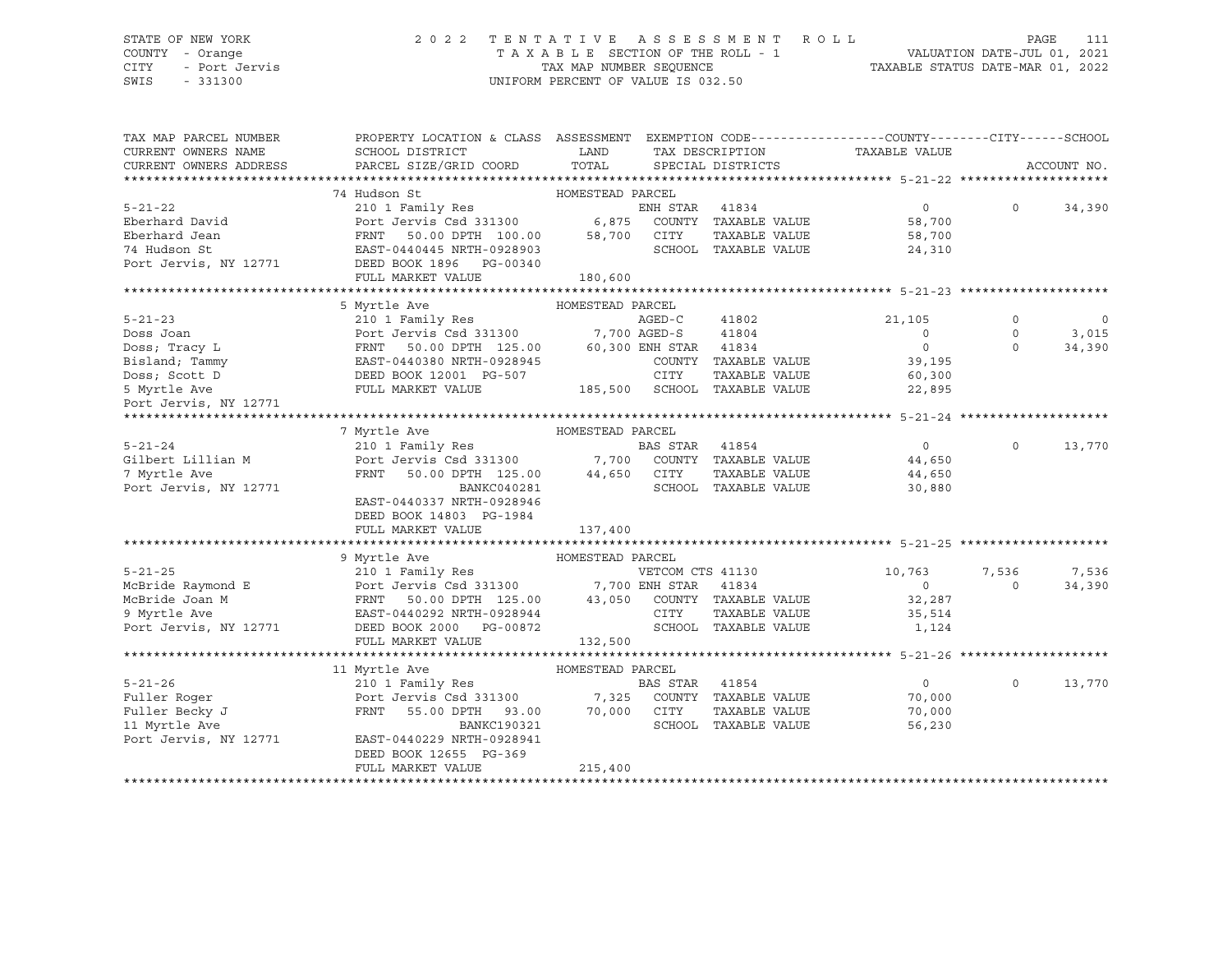#### STATE OF NEW YORK 2 0 2 2 T E N T A T I V E A S S E S S M E N T R O L L PAGE 112 COUNTY - Orange T A X A B L E SECTION OF THE ROLL - 1 VALUATION DATE-JUL 01, 2021 CITY - Port Jervis TAX MAP NUMBER SEQUENCE TAXABLE STATUS DATE-MAR 01, 2022

SWIS - 331300 UNIFORM PERCENT OF VALUE IS 032.50

| TAX MAP PARCEL NUMBER  | PROPERTY LOCATION & CLASS ASSESSMENT EXEMPTION CODE----------------COUNTY-------CITY------SCHOOL                                                  |             |      |                            |                  |                |                |
|------------------------|---------------------------------------------------------------------------------------------------------------------------------------------------|-------------|------|----------------------------|------------------|----------------|----------------|
| CURRENT OWNERS NAME    | SCHOOL DISTRICT                                                                                                                                   | <b>LAND</b> |      | TAX DESCRIPTION            | TAXABLE VALUE    |                |                |
| CURRENT OWNERS ADDRESS | PARCEL SIZE/GRID COORD                                                                                                                            | TOTAL       |      | SPECIAL DISTRICTS          |                  |                | ACCOUNT NO.    |
|                        |                                                                                                                                                   |             |      |                            |                  |                |                |
|                        |                                                                                                                                                   |             |      |                            |                  |                |                |
|                        |                                                                                                                                                   |             |      |                            |                  |                | $0 \t34,390$   |
|                        |                                                                                                                                                   |             |      |                            |                  |                |                |
|                        |                                                                                                                                                   |             |      | TAXABLE VALUE              | 44,150<br>9,760  |                |                |
|                        |                                                                                                                                                   |             |      | SCHOOL TAXABLE VALUE       |                  |                |                |
|                        |                                                                                                                                                   |             |      |                            |                  |                |                |
|                        | Port Jervis, NY 12771 DEED BOOK 4016 PG-102<br>FULL MARKET VALUE 135,800                                                                          |             |      |                            |                  |                |                |
|                        |                                                                                                                                                   |             |      |                            |                  |                |                |
|                        | $11-1/2$ Myrtle Ave $\qquad$ HOMESTEAD PARCEL 311 Res vac land $\qquad$ COUI                                                                      |             |      |                            |                  |                |                |
| $5 - 21 - 28$          |                                                                                                                                                   |             |      | COUNTY TAXABLE VALUE       | 250              |                |                |
|                        |                                                                                                                                                   |             |      | TAXABLE VALUE              | 250              |                |                |
|                        | McElroy Julia Ann Mort Jervis Csd 331300 250 CITY<br>Mosher Josephine H FRNT 10.00 DPTH 96.00 250 SCHOC<br>913 Tenth St EAST-0440183 NRTH-0928945 |             |      | 250 SCHOOL TAXABLE VALUE   | 250              |                |                |
|                        |                                                                                                                                                   |             |      |                            |                  |                |                |
|                        | Matamoras, PA 18336 DEED BOOK 4304 PG-337                                                                                                         |             |      |                            |                  |                |                |
|                        |                                                                                                                                                   |             |      |                            |                  |                |                |
|                        |                                                                                                                                                   |             |      |                            |                  |                |                |
|                        |                                                                                                                                                   |             |      |                            |                  |                |                |
|                        |                                                                                                                                                   |             |      | COUNTY TAXABLE VALUE 6,900 |                  |                |                |
|                        |                                                                                                                                                   |             |      |                            | 6,900            |                |                |
|                        |                                                                                                                                                   |             |      |                            | 6,900            |                |                |
|                        |                                                                                                                                                   |             |      |                            |                  |                |                |
|                        |                                                                                                                                                   |             |      |                            |                  |                |                |
|                        |                                                                                                                                                   |             |      |                            |                  |                |                |
|                        |                                                                                                                                                   |             |      |                            |                  |                |                |
|                        |                                                                                                                                                   |             |      |                            |                  |                |                |
|                        | 7 Elmendorf St                                                                                                                                    |             |      |                            |                  |                |                |
| $5 - 22 - 2$           |                                                                                                                                                   |             |      | BAS STAR 41854 0           |                  | $\overline{0}$ | 13,770         |
|                        |                                                                                                                                                   |             |      |                            |                  |                | 7,536 7,536    |
|                        |                                                                                                                                                   |             |      |                            |                  | $\Omega$       | $\overline{0}$ |
|                        |                                                                                                                                                   |             |      |                            | 71,812           |                |                |
| Port Jervis, NY 12771  | EAST-0440481 NRTH-0929366                                                                                                                         |             | CITY | TAXABLE VALUE              | 77,464<br>63.694 |                |                |
|                        | DEED BOOK 12678 PG-1844                                                                                                                           |             |      | SCHOOL TAXABLE VALUE       |                  |                |                |
|                        | FULL MARKET VALUE                                                                                                                                 | 261,500     |      |                            |                  |                |                |
|                        |                                                                                                                                                   |             |      |                            |                  |                |                |
|                        | HOMESTEAD PARCEL<br>5 Elmendorf St                                                                                                                |             |      |                            |                  |                |                |
| $5 - 22 - 3$           |                                                                                                                                                   |             |      | COUNTY TAXABLE VALUE       | 61,000           |                |                |
| Fallon James           |                                                                                                                                                   |             |      | TAXABLE VALUE              | 61,000           |                |                |
| 5 Elmendorf St         | FRNT 50.00 DPTH 100.00 61,000 SCHOOL TAXABLE VALUE                                                                                                |             |      |                            | 61,000           |                |                |
| Port Jervis, NY 12771  | BANKC170031                                                                                                                                       |             |      |                            |                  |                |                |
|                        | EAST-0440513 NRTH-0929337                                                                                                                         |             |      |                            |                  |                |                |
|                        | DEED BOOK 14402 PG-658                                                                                                                            |             |      |                            |                  |                |                |
|                        | FULL MARKET VALUE                                                                                                                                 | 187,700     |      |                            |                  |                |                |
|                        |                                                                                                                                                   |             |      |                            |                  |                |                |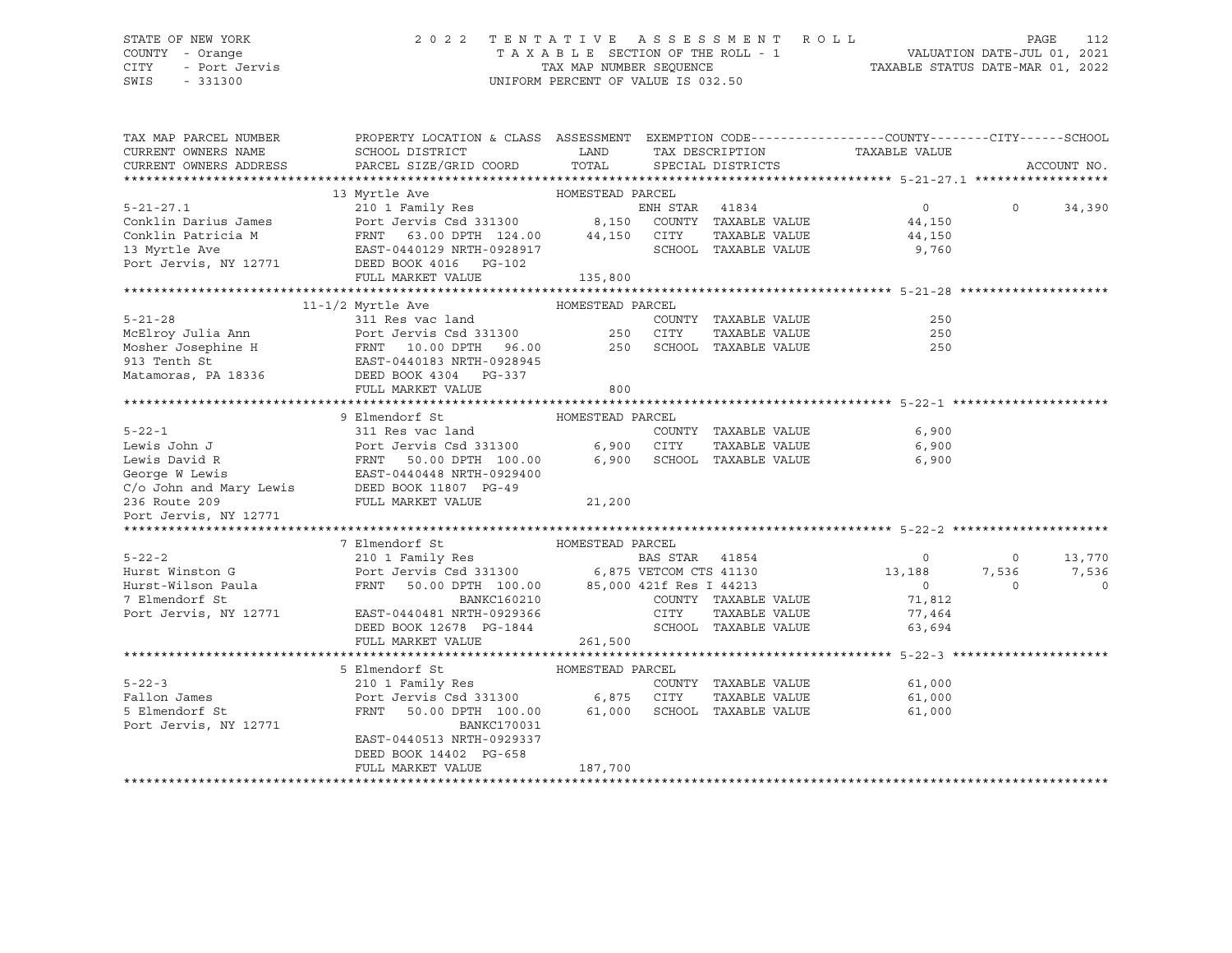## STATE OF NEW YORK 2 0 2 2 T E N T A T I V E A S S E S S M E N T R O L L PAGE 113 COUNTY - Orange T A X A B L E SECTION OF THE ROLL - 1 VALUATION DATE-JUL 01, 2021 CITY - Port Jervis TAX MAP NUMBER SEQUENCE TAXABLE STATUS DATE-MAR 01, 2022

| TAXABLE VALUE<br>CURRENT OWNERS NAME<br>SCHOOL DISTRICT<br><b>LAND</b><br>TAX DESCRIPTION<br>PARCEL SIZE/GRID COORD<br>TOTAL<br>CURRENT OWNERS ADDRESS<br>SPECIAL DISTRICTS<br>ACCOUNT NO.<br>HOMESTEAD PARCEL<br>3 Elmendorf St<br>5-22-4<br>Huff Henry E<br>Huff Susan<br>Huff Susan<br>FRNT 50.00 DPTH 100.00 59,850 CITY TAXABLE VALUE<br>FRNT 50.00 DPTH 100.00 59,850 CITY TAXABLE VALUE<br>Port Jervis, NY 12771 DEED BOOK 4619 PG-43<br>PORT DEED BOOK 4619 PG-43<br>$\overline{0}$<br>$\Omega$<br>13,770<br>59,850<br>TAXABLE VALUE 59,850<br>SCHOOL TAXABLE VALUE<br>46,080<br>FULL MARKET VALUE<br>184,200<br>1 Elmendorf St<br>HOMESTEAD PARCEL<br>$5 - 22 - 5$<br>$\Omega$<br>34,390<br>Robinson Jesse<br>1 Elmendorf St<br>TAXABLE VALUE<br>FRNT 50.00 DPTH 106.00 49,450 CITY<br>BANKC130170 SCHOC<br>49,450<br>15,060<br>Port Jervis, NY 12771<br>SCHOOL TAXABLE VALUE<br>EAST-0440590 NRTH-0929268<br>DEED BOOK 11268 PG-859<br>FULL MARKET VALUE<br>152,200<br>18 Reservoir Ave<br>HOMESTEAD PARCEL<br>$5 - 23 - 1$<br>$CW_15_VET/$ 41162<br>4,522<br>$\circ$<br>$\mathbf 0$<br>$\overline{0}$<br>$\Omega$<br>13,770<br>Worden Angela<br>18 Reservoir Ave<br>$\begin{tabular}{lllllllllll} \textsc{FRNT} & \textsc{50.00 DPTH} & \textsc{100.00} & \textsc{49.700} & \textsc{COUNTY} & \textsc{TXABLE VALUE} & \textsc{45.178} \end{tabular}$<br>TAXABLE VALUE<br>Port Jervis, NY 12771<br>CITY<br>BANKC080496<br>49,700<br>EAST-0440529 NRTH-0929491<br>SCHOOL TAXABLE VALUE 35,930<br>DEED BOOK 13300 PG-1221<br>FULL MARKET VALUE<br>152,900<br>16 Reservoir Ave<br>HOMESTEAD PARCEL<br>COUNTY TAXABLE VALUE 48,750<br>48,750<br>48,750<br>FULL MARKET VALUE<br>150,000<br>HOMESTEAD PARCEL<br>14 Reservoir Ave<br>$5 - 23 - 3$<br>210 1 Family Res<br>COUNTY TAXABLE VALUE<br>43,100<br>43,100<br>Gavalla Deidra<br>TAXABLE VALUE<br>14 Reservoir Ave<br>FRNT 50.00 DPTH 100.00 43,100 SCHOOL TAXABLE VALUE<br>43,100<br>Port Jervis, NY 12771<br>BANKC031022<br>EAST-0440596 NRTH-0929425<br>DEED BOOK 13915 PG-1388<br>FULL MARKET VALUE<br>132,600 | TAX MAP PARCEL NUMBER | PROPERTY LOCATION & CLASS ASSESSMENT EXEMPTION CODE----------------COUNTY-------CITY------SCHOOL |  |  |  |
|-----------------------------------------------------------------------------------------------------------------------------------------------------------------------------------------------------------------------------------------------------------------------------------------------------------------------------------------------------------------------------------------------------------------------------------------------------------------------------------------------------------------------------------------------------------------------------------------------------------------------------------------------------------------------------------------------------------------------------------------------------------------------------------------------------------------------------------------------------------------------------------------------------------------------------------------------------------------------------------------------------------------------------------------------------------------------------------------------------------------------------------------------------------------------------------------------------------------------------------------------------------------------------------------------------------------------------------------------------------------------------------------------------------------------------------------------------------------------------------------------------------------------------------------------------------------------------------------------------------------------------------------------------------------------------------------------------------------------------------------------------------------------------------------------------------------------------------------------------------------------------------------------------------------------------------------------------------------------------------------------------------------------------------------------------------------------------|-----------------------|--------------------------------------------------------------------------------------------------|--|--|--|
|                                                                                                                                                                                                                                                                                                                                                                                                                                                                                                                                                                                                                                                                                                                                                                                                                                                                                                                                                                                                                                                                                                                                                                                                                                                                                                                                                                                                                                                                                                                                                                                                                                                                                                                                                                                                                                                                                                                                                                                                                                                                             |                       |                                                                                                  |  |  |  |
|                                                                                                                                                                                                                                                                                                                                                                                                                                                                                                                                                                                                                                                                                                                                                                                                                                                                                                                                                                                                                                                                                                                                                                                                                                                                                                                                                                                                                                                                                                                                                                                                                                                                                                                                                                                                                                                                                                                                                                                                                                                                             |                       |                                                                                                  |  |  |  |
|                                                                                                                                                                                                                                                                                                                                                                                                                                                                                                                                                                                                                                                                                                                                                                                                                                                                                                                                                                                                                                                                                                                                                                                                                                                                                                                                                                                                                                                                                                                                                                                                                                                                                                                                                                                                                                                                                                                                                                                                                                                                             |                       |                                                                                                  |  |  |  |
|                                                                                                                                                                                                                                                                                                                                                                                                                                                                                                                                                                                                                                                                                                                                                                                                                                                                                                                                                                                                                                                                                                                                                                                                                                                                                                                                                                                                                                                                                                                                                                                                                                                                                                                                                                                                                                                                                                                                                                                                                                                                             |                       |                                                                                                  |  |  |  |
|                                                                                                                                                                                                                                                                                                                                                                                                                                                                                                                                                                                                                                                                                                                                                                                                                                                                                                                                                                                                                                                                                                                                                                                                                                                                                                                                                                                                                                                                                                                                                                                                                                                                                                                                                                                                                                                                                                                                                                                                                                                                             |                       |                                                                                                  |  |  |  |
|                                                                                                                                                                                                                                                                                                                                                                                                                                                                                                                                                                                                                                                                                                                                                                                                                                                                                                                                                                                                                                                                                                                                                                                                                                                                                                                                                                                                                                                                                                                                                                                                                                                                                                                                                                                                                                                                                                                                                                                                                                                                             |                       |                                                                                                  |  |  |  |
|                                                                                                                                                                                                                                                                                                                                                                                                                                                                                                                                                                                                                                                                                                                                                                                                                                                                                                                                                                                                                                                                                                                                                                                                                                                                                                                                                                                                                                                                                                                                                                                                                                                                                                                                                                                                                                                                                                                                                                                                                                                                             |                       |                                                                                                  |  |  |  |
|                                                                                                                                                                                                                                                                                                                                                                                                                                                                                                                                                                                                                                                                                                                                                                                                                                                                                                                                                                                                                                                                                                                                                                                                                                                                                                                                                                                                                                                                                                                                                                                                                                                                                                                                                                                                                                                                                                                                                                                                                                                                             |                       |                                                                                                  |  |  |  |
|                                                                                                                                                                                                                                                                                                                                                                                                                                                                                                                                                                                                                                                                                                                                                                                                                                                                                                                                                                                                                                                                                                                                                                                                                                                                                                                                                                                                                                                                                                                                                                                                                                                                                                                                                                                                                                                                                                                                                                                                                                                                             |                       |                                                                                                  |  |  |  |
|                                                                                                                                                                                                                                                                                                                                                                                                                                                                                                                                                                                                                                                                                                                                                                                                                                                                                                                                                                                                                                                                                                                                                                                                                                                                                                                                                                                                                                                                                                                                                                                                                                                                                                                                                                                                                                                                                                                                                                                                                                                                             |                       |                                                                                                  |  |  |  |
|                                                                                                                                                                                                                                                                                                                                                                                                                                                                                                                                                                                                                                                                                                                                                                                                                                                                                                                                                                                                                                                                                                                                                                                                                                                                                                                                                                                                                                                                                                                                                                                                                                                                                                                                                                                                                                                                                                                                                                                                                                                                             |                       |                                                                                                  |  |  |  |
|                                                                                                                                                                                                                                                                                                                                                                                                                                                                                                                                                                                                                                                                                                                                                                                                                                                                                                                                                                                                                                                                                                                                                                                                                                                                                                                                                                                                                                                                                                                                                                                                                                                                                                                                                                                                                                                                                                                                                                                                                                                                             |                       |                                                                                                  |  |  |  |
|                                                                                                                                                                                                                                                                                                                                                                                                                                                                                                                                                                                                                                                                                                                                                                                                                                                                                                                                                                                                                                                                                                                                                                                                                                                                                                                                                                                                                                                                                                                                                                                                                                                                                                                                                                                                                                                                                                                                                                                                                                                                             |                       |                                                                                                  |  |  |  |
|                                                                                                                                                                                                                                                                                                                                                                                                                                                                                                                                                                                                                                                                                                                                                                                                                                                                                                                                                                                                                                                                                                                                                                                                                                                                                                                                                                                                                                                                                                                                                                                                                                                                                                                                                                                                                                                                                                                                                                                                                                                                             |                       |                                                                                                  |  |  |  |
|                                                                                                                                                                                                                                                                                                                                                                                                                                                                                                                                                                                                                                                                                                                                                                                                                                                                                                                                                                                                                                                                                                                                                                                                                                                                                                                                                                                                                                                                                                                                                                                                                                                                                                                                                                                                                                                                                                                                                                                                                                                                             |                       |                                                                                                  |  |  |  |
|                                                                                                                                                                                                                                                                                                                                                                                                                                                                                                                                                                                                                                                                                                                                                                                                                                                                                                                                                                                                                                                                                                                                                                                                                                                                                                                                                                                                                                                                                                                                                                                                                                                                                                                                                                                                                                                                                                                                                                                                                                                                             |                       |                                                                                                  |  |  |  |
|                                                                                                                                                                                                                                                                                                                                                                                                                                                                                                                                                                                                                                                                                                                                                                                                                                                                                                                                                                                                                                                                                                                                                                                                                                                                                                                                                                                                                                                                                                                                                                                                                                                                                                                                                                                                                                                                                                                                                                                                                                                                             |                       |                                                                                                  |  |  |  |
|                                                                                                                                                                                                                                                                                                                                                                                                                                                                                                                                                                                                                                                                                                                                                                                                                                                                                                                                                                                                                                                                                                                                                                                                                                                                                                                                                                                                                                                                                                                                                                                                                                                                                                                                                                                                                                                                                                                                                                                                                                                                             |                       |                                                                                                  |  |  |  |
|                                                                                                                                                                                                                                                                                                                                                                                                                                                                                                                                                                                                                                                                                                                                                                                                                                                                                                                                                                                                                                                                                                                                                                                                                                                                                                                                                                                                                                                                                                                                                                                                                                                                                                                                                                                                                                                                                                                                                                                                                                                                             |                       |                                                                                                  |  |  |  |
|                                                                                                                                                                                                                                                                                                                                                                                                                                                                                                                                                                                                                                                                                                                                                                                                                                                                                                                                                                                                                                                                                                                                                                                                                                                                                                                                                                                                                                                                                                                                                                                                                                                                                                                                                                                                                                                                                                                                                                                                                                                                             |                       |                                                                                                  |  |  |  |
|                                                                                                                                                                                                                                                                                                                                                                                                                                                                                                                                                                                                                                                                                                                                                                                                                                                                                                                                                                                                                                                                                                                                                                                                                                                                                                                                                                                                                                                                                                                                                                                                                                                                                                                                                                                                                                                                                                                                                                                                                                                                             |                       |                                                                                                  |  |  |  |
|                                                                                                                                                                                                                                                                                                                                                                                                                                                                                                                                                                                                                                                                                                                                                                                                                                                                                                                                                                                                                                                                                                                                                                                                                                                                                                                                                                                                                                                                                                                                                                                                                                                                                                                                                                                                                                                                                                                                                                                                                                                                             |                       |                                                                                                  |  |  |  |
|                                                                                                                                                                                                                                                                                                                                                                                                                                                                                                                                                                                                                                                                                                                                                                                                                                                                                                                                                                                                                                                                                                                                                                                                                                                                                                                                                                                                                                                                                                                                                                                                                                                                                                                                                                                                                                                                                                                                                                                                                                                                             |                       |                                                                                                  |  |  |  |
|                                                                                                                                                                                                                                                                                                                                                                                                                                                                                                                                                                                                                                                                                                                                                                                                                                                                                                                                                                                                                                                                                                                                                                                                                                                                                                                                                                                                                                                                                                                                                                                                                                                                                                                                                                                                                                                                                                                                                                                                                                                                             |                       |                                                                                                  |  |  |  |
|                                                                                                                                                                                                                                                                                                                                                                                                                                                                                                                                                                                                                                                                                                                                                                                                                                                                                                                                                                                                                                                                                                                                                                                                                                                                                                                                                                                                                                                                                                                                                                                                                                                                                                                                                                                                                                                                                                                                                                                                                                                                             |                       |                                                                                                  |  |  |  |
|                                                                                                                                                                                                                                                                                                                                                                                                                                                                                                                                                                                                                                                                                                                                                                                                                                                                                                                                                                                                                                                                                                                                                                                                                                                                                                                                                                                                                                                                                                                                                                                                                                                                                                                                                                                                                                                                                                                                                                                                                                                                             |                       |                                                                                                  |  |  |  |
|                                                                                                                                                                                                                                                                                                                                                                                                                                                                                                                                                                                                                                                                                                                                                                                                                                                                                                                                                                                                                                                                                                                                                                                                                                                                                                                                                                                                                                                                                                                                                                                                                                                                                                                                                                                                                                                                                                                                                                                                                                                                             |                       |                                                                                                  |  |  |  |
|                                                                                                                                                                                                                                                                                                                                                                                                                                                                                                                                                                                                                                                                                                                                                                                                                                                                                                                                                                                                                                                                                                                                                                                                                                                                                                                                                                                                                                                                                                                                                                                                                                                                                                                                                                                                                                                                                                                                                                                                                                                                             |                       |                                                                                                  |  |  |  |
|                                                                                                                                                                                                                                                                                                                                                                                                                                                                                                                                                                                                                                                                                                                                                                                                                                                                                                                                                                                                                                                                                                                                                                                                                                                                                                                                                                                                                                                                                                                                                                                                                                                                                                                                                                                                                                                                                                                                                                                                                                                                             |                       |                                                                                                  |  |  |  |
|                                                                                                                                                                                                                                                                                                                                                                                                                                                                                                                                                                                                                                                                                                                                                                                                                                                                                                                                                                                                                                                                                                                                                                                                                                                                                                                                                                                                                                                                                                                                                                                                                                                                                                                                                                                                                                                                                                                                                                                                                                                                             |                       |                                                                                                  |  |  |  |
|                                                                                                                                                                                                                                                                                                                                                                                                                                                                                                                                                                                                                                                                                                                                                                                                                                                                                                                                                                                                                                                                                                                                                                                                                                                                                                                                                                                                                                                                                                                                                                                                                                                                                                                                                                                                                                                                                                                                                                                                                                                                             |                       |                                                                                                  |  |  |  |
|                                                                                                                                                                                                                                                                                                                                                                                                                                                                                                                                                                                                                                                                                                                                                                                                                                                                                                                                                                                                                                                                                                                                                                                                                                                                                                                                                                                                                                                                                                                                                                                                                                                                                                                                                                                                                                                                                                                                                                                                                                                                             |                       |                                                                                                  |  |  |  |
|                                                                                                                                                                                                                                                                                                                                                                                                                                                                                                                                                                                                                                                                                                                                                                                                                                                                                                                                                                                                                                                                                                                                                                                                                                                                                                                                                                                                                                                                                                                                                                                                                                                                                                                                                                                                                                                                                                                                                                                                                                                                             |                       |                                                                                                  |  |  |  |
|                                                                                                                                                                                                                                                                                                                                                                                                                                                                                                                                                                                                                                                                                                                                                                                                                                                                                                                                                                                                                                                                                                                                                                                                                                                                                                                                                                                                                                                                                                                                                                                                                                                                                                                                                                                                                                                                                                                                                                                                                                                                             |                       |                                                                                                  |  |  |  |
|                                                                                                                                                                                                                                                                                                                                                                                                                                                                                                                                                                                                                                                                                                                                                                                                                                                                                                                                                                                                                                                                                                                                                                                                                                                                                                                                                                                                                                                                                                                                                                                                                                                                                                                                                                                                                                                                                                                                                                                                                                                                             |                       |                                                                                                  |  |  |  |
|                                                                                                                                                                                                                                                                                                                                                                                                                                                                                                                                                                                                                                                                                                                                                                                                                                                                                                                                                                                                                                                                                                                                                                                                                                                                                                                                                                                                                                                                                                                                                                                                                                                                                                                                                                                                                                                                                                                                                                                                                                                                             |                       |                                                                                                  |  |  |  |
|                                                                                                                                                                                                                                                                                                                                                                                                                                                                                                                                                                                                                                                                                                                                                                                                                                                                                                                                                                                                                                                                                                                                                                                                                                                                                                                                                                                                                                                                                                                                                                                                                                                                                                                                                                                                                                                                                                                                                                                                                                                                             |                       |                                                                                                  |  |  |  |
|                                                                                                                                                                                                                                                                                                                                                                                                                                                                                                                                                                                                                                                                                                                                                                                                                                                                                                                                                                                                                                                                                                                                                                                                                                                                                                                                                                                                                                                                                                                                                                                                                                                                                                                                                                                                                                                                                                                                                                                                                                                                             |                       |                                                                                                  |  |  |  |
|                                                                                                                                                                                                                                                                                                                                                                                                                                                                                                                                                                                                                                                                                                                                                                                                                                                                                                                                                                                                                                                                                                                                                                                                                                                                                                                                                                                                                                                                                                                                                                                                                                                                                                                                                                                                                                                                                                                                                                                                                                                                             |                       |                                                                                                  |  |  |  |
|                                                                                                                                                                                                                                                                                                                                                                                                                                                                                                                                                                                                                                                                                                                                                                                                                                                                                                                                                                                                                                                                                                                                                                                                                                                                                                                                                                                                                                                                                                                                                                                                                                                                                                                                                                                                                                                                                                                                                                                                                                                                             |                       |                                                                                                  |  |  |  |
|                                                                                                                                                                                                                                                                                                                                                                                                                                                                                                                                                                                                                                                                                                                                                                                                                                                                                                                                                                                                                                                                                                                                                                                                                                                                                                                                                                                                                                                                                                                                                                                                                                                                                                                                                                                                                                                                                                                                                                                                                                                                             |                       |                                                                                                  |  |  |  |
|                                                                                                                                                                                                                                                                                                                                                                                                                                                                                                                                                                                                                                                                                                                                                                                                                                                                                                                                                                                                                                                                                                                                                                                                                                                                                                                                                                                                                                                                                                                                                                                                                                                                                                                                                                                                                                                                                                                                                                                                                                                                             |                       |                                                                                                  |  |  |  |
|                                                                                                                                                                                                                                                                                                                                                                                                                                                                                                                                                                                                                                                                                                                                                                                                                                                                                                                                                                                                                                                                                                                                                                                                                                                                                                                                                                                                                                                                                                                                                                                                                                                                                                                                                                                                                                                                                                                                                                                                                                                                             |                       |                                                                                                  |  |  |  |
|                                                                                                                                                                                                                                                                                                                                                                                                                                                                                                                                                                                                                                                                                                                                                                                                                                                                                                                                                                                                                                                                                                                                                                                                                                                                                                                                                                                                                                                                                                                                                                                                                                                                                                                                                                                                                                                                                                                                                                                                                                                                             |                       |                                                                                                  |  |  |  |
|                                                                                                                                                                                                                                                                                                                                                                                                                                                                                                                                                                                                                                                                                                                                                                                                                                                                                                                                                                                                                                                                                                                                                                                                                                                                                                                                                                                                                                                                                                                                                                                                                                                                                                                                                                                                                                                                                                                                                                                                                                                                             |                       |                                                                                                  |  |  |  |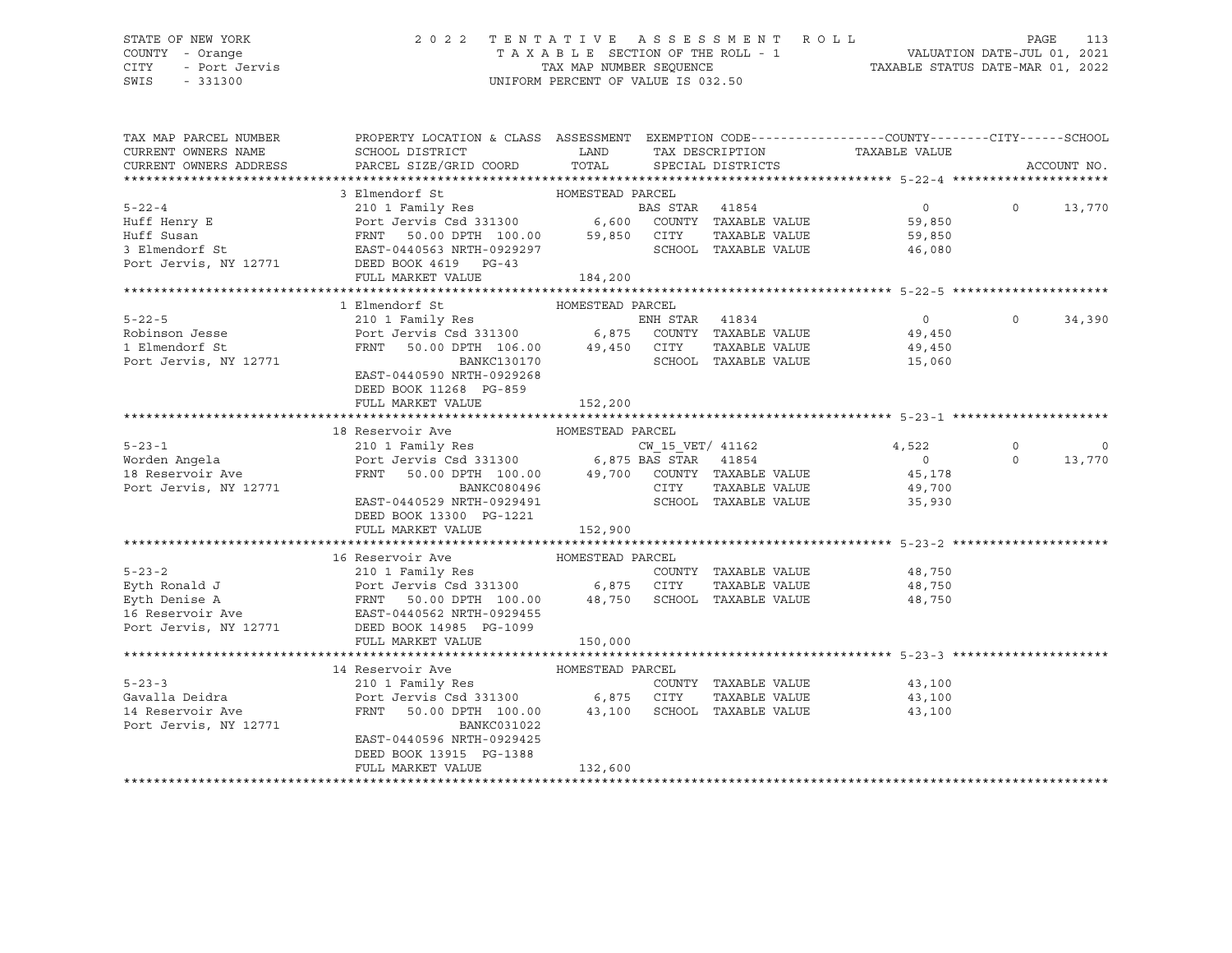### STATE OF NEW YORK 2 0 2 2 T E N T A T I V E A S S E S S M E N T R O L L PAGE 114 COUNTY - Orange T A X A B L E SECTION OF THE ROLL - 1 VALUATION DATE-JUL 01, 2021 CITY - Port Jervis TAX MAP NUMBER SEQUENCE TAXABLE STATUS DATE-MAR 01, 2022

| TAX MAP PARCEL NUMBER<br>CURRENT OWNERS NAME<br>CURRENT OWNERS ADDRESS | PROPERTY LOCATION & CLASS ASSESSMENT EXEMPTION CODE---------------COUNTY-------CITY------SCHOOL<br>SCHOOL DISTRICT<br>PARCEL SIZE/GRID COORD                                                                                                     | LAND<br>TOTAL    | TAX DESCRIPTION<br>SPECIAL DISTRICTS | TAXABLE VALUE    | ACCOUNT NO. |
|------------------------------------------------------------------------|--------------------------------------------------------------------------------------------------------------------------------------------------------------------------------------------------------------------------------------------------|------------------|--------------------------------------|------------------|-------------|
|                                                                        |                                                                                                                                                                                                                                                  |                  |                                      |                  |             |
|                                                                        |                                                                                                                                                                                                                                                  |                  |                                      |                  |             |
| $5 - 23 - 4$                                                           |                                                                                                                                                                                                                                                  |                  | COUNTY TAXABLE VALUE                 | 43,500           |             |
| Dewitt Amy                                                             |                                                                                                                                                                                                                                                  |                  | TAXABLE VALUE                        | 43,500           |             |
| 12 Reservoir Ave                                                       | FRNT 50.00 DPTH 100.00 43,500 SCHOOL TAXABLE VALUE                                                                                                                                                                                               |                  |                                      | 43,500           |             |
| Port Jervis, NY 12771                                                  | EAST-0440643 NRTH-0929383                                                                                                                                                                                                                        |                  |                                      |                  |             |
|                                                                        | DEED BOOK 14042 PG-454                                                                                                                                                                                                                           |                  |                                      |                  |             |
|                                                                        | FULL MARKET VALUE                                                                                                                                                                                                                                | 133,800          |                                      |                  |             |
|                                                                        |                                                                                                                                                                                                                                                  |                  |                                      |                  |             |
|                                                                        | 10 Reservoir Ave                                                                                                                                                                                                                                 | HOMESTEAD PARCEL |                                      |                  |             |
| $5 - 23 - 5$                                                           | 210 1 Family Res                                                                                                                                                                                                                                 |                  | COUNTY TAXABLE VALUE                 | 55,000           |             |
| Schiavone Robert J                                                     |                                                                                                                                                                                                                                                  |                  |                                      | 55,000           |             |
| Schiavone Louann T                                                     | Port Jervis Csd 331300<br>Port Jervis Csd 331300 6,875 CITY TAXABLE VALUE<br>FRAT 50.00 DPTH 100.00 55,000 SCHOOL TAXABLE VALUE<br>EAST -21.00 A40674 NRTH-0929356                                                                               |                  |                                      | 55,000           |             |
| 10 Reservoir Ave                                                       | 10 Reservoir Ave EAST-0440674 NRTH-09293!<br>Port Jervis, NY 12771 DEED BOOK 14694 PG-896                                                                                                                                                        |                  |                                      |                  |             |
|                                                                        |                                                                                                                                                                                                                                                  |                  |                                      |                  |             |
|                                                                        | FULL MARKET VALUE                                                                                                                                                                                                                                | 169,200          |                                      |                  |             |
|                                                                        |                                                                                                                                                                                                                                                  |                  |                                      |                  |             |
| $6 - 1 - 1$                                                            | 39 Glass St<br>210 1 Family Res                                                                                                                                                                                                                  | HOMESTEAD PARCEL |                                      | 56,200           |             |
|                                                                        |                                                                                                                                                                                                                                                  |                  | COUNTY TAXABLE VALUE                 |                  |             |
|                                                                        | Calben A. Barry<br>Calben Margaret<br>Calben Margaret<br>Moore Brian D<br>Moore Gary M<br>Moore Gary M<br>Moore Gary M<br>Moore Gary M<br>Moore Gary M<br>Moore Gary M<br>Mull Market VALUE<br>TULL MARKET VALUE<br>TULL MARKET VALUE<br>172,900 |                  |                                      | 56,200<br>56,200 |             |
|                                                                        |                                                                                                                                                                                                                                                  |                  |                                      |                  |             |
|                                                                        |                                                                                                                                                                                                                                                  |                  |                                      |                  |             |
|                                                                        |                                                                                                                                                                                                                                                  |                  |                                      |                  |             |
| Port Jervis, NY 12771                                                  |                                                                                                                                                                                                                                                  |                  |                                      |                  |             |
|                                                                        |                                                                                                                                                                                                                                                  |                  |                                      |                  |             |
|                                                                        | Hamilton St                                                                                                                                                                                                                                      | HOMESTEAD PARCEL |                                      |                  |             |
| $6 - 1 - 2$                                                            | 311 Res vac land                                                                                                                                                                                                                                 |                  | COUNTY TAXABLE VALUE                 | 2,000            |             |
| Black Georgianna L                                                     | Port Jervis Csd 331300                                                                                                                                                                                                                           | 2,000 CITY       | TAXABLE VALUE                        | 2,000            |             |
| 80 Kingston Ave                                                        | ACRES<br>0.51                                                                                                                                                                                                                                    |                  | 2,000 SCHOOL TAXABLE VALUE           | 2,000            |             |
| Port Jervis, NY 12771                                                  | EAST-0442542 NRTH-0927884                                                                                                                                                                                                                        |                  |                                      |                  |             |
|                                                                        | DEED BOOK 2196 PG-00257                                                                                                                                                                                                                          |                  |                                      |                  |             |
|                                                                        | FULL MARKET VALUE                                                                                                                                                                                                                                | 6,200            |                                      |                  |             |
|                                                                        |                                                                                                                                                                                                                                                  |                  |                                      |                  |             |
|                                                                        |                                                                                                                                                                                                                                                  |                  |                                      |                  |             |
| $6 - 1 - 3.2$                                                          |                                                                                                                                                                                                                                                  |                  | COUNTY TAXABLE VALUE                 | 62,200           |             |
| Rhiman Shakira                                                         | Port Jervis Csd 331300 14,800 CITY TAXABLE VALUE<br>FRNT 111.00 DPTH 123.00 62,200 SCHOOL TAXABLE VALUE                                                                                                                                          |                  |                                      | 62,200           |             |
| 1060 State Route 17K                                                   |                                                                                                                                                                                                                                                  |                  |                                      | 62,200           |             |
| Montgomery, NY 12549                                                   | EAST-0442715 NRTH-0927835                                                                                                                                                                                                                        |                  |                                      |                  |             |
|                                                                        | DEED BOOK 14314 PG-1708                                                                                                                                                                                                                          |                  |                                      |                  |             |
|                                                                        | FULL MARKET VALUE                                                                                                                                                                                                                                | 191,400          |                                      |                  |             |
|                                                                        |                                                                                                                                                                                                                                                  |                  |                                      |                  |             |
|                                                                        | 80-1/2 Kingston Ave                                                                                                                                                                                                                              | HOMESTEAD PARCEL |                                      |                  |             |
| $6 - 1 - 4$                                                            | 311 Res vac land                                                                                                                                                                                                                                 |                  | COUNTY TAXABLE VALUE                 | 4,250            |             |
| Van Horn Luke Jr                                                       | Port Jervis Csd 331300 4,250 CITY<br>FRNT 35.00 DPTH 150.00 4,250 SCHOO                                                                                                                                                                          |                  | TAXABLE VALUE                        | 4,250            |             |
| 90 Martin Rd                                                           |                                                                                                                                                                                                                                                  |                  | 4,250 SCHOOL TAXABLE VALUE           | 4,250            |             |
| Huguenot, NY 12746                                                     | EAST-0442635 NRTH-0927792                                                                                                                                                                                                                        |                  |                                      |                  |             |
|                                                                        | DEED BOOK 3072 PG-00157                                                                                                                                                                                                                          |                  |                                      |                  |             |
|                                                                        | FULL MARKET VALUE                                                                                                                                                                                                                                | 13,100           |                                      |                  |             |
|                                                                        |                                                                                                                                                                                                                                                  |                  |                                      |                  |             |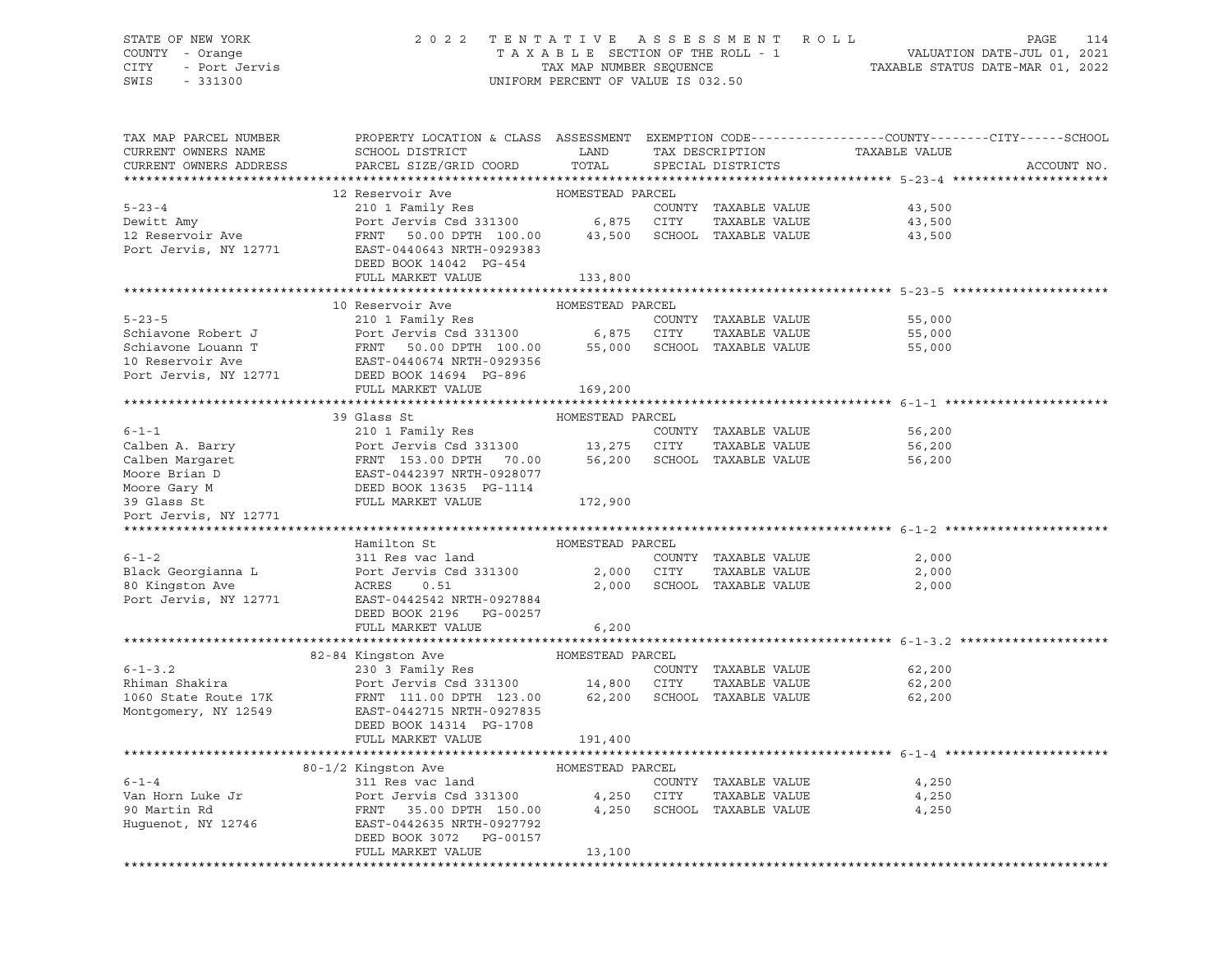#### STATE OF NEW YORK 2 0 2 2 T E N T A T I V E A S S E S S M E N T R O L L PAGE 115 COUNTY - Orange T A X A B L E SECTION OF THE ROLL - 1 VALUATION DATE-JUL 01, 2021 CITY - Port Jervis TAX MAP NUMBER SEQUENCE TAXABLE STATUS DATE-MAR 01, 2022

| TAX MAP PARCEL NUMBER<br>CURRENT OWNERS NAME<br>CURRENT OWNERS ADDRESS | PROPERTY LOCATION & CLASS ASSESSMENT EXEMPTION CODE---------------COUNTY-------CITY------SCHOOL<br>SCHOOL DISTRICT<br>PARCEL SIZE/GRID COORD | LAND<br>TOTAL        |                | SPECIAL DISTRICTS    | TAX DESCRIPTION TAXABLE VALUE  |          | ACCOUNT NO. |
|------------------------------------------------------------------------|----------------------------------------------------------------------------------------------------------------------------------------------|----------------------|----------------|----------------------|--------------------------------|----------|-------------|
|                                                                        | 80 Kingston Ave<br>HOMESTEAD PARCEL                                                                                                          |                      |                |                      |                                |          |             |
| $6 - 1 - 5$                                                            | 210 <sup>1</sup> Family Res                                                                                                                  |                      | ENH STAR 41834 |                      | $\overline{0}$                 | $\Omega$ | 34,390      |
| Black Georgianna L                                                     |                                                                                                                                              |                      |                |                      | 56,400                         |          |             |
| 80 Kingston Ave                                                        | Port Jervis Csd 331300 7,625 COUNTY TAXABLE VALUE<br>FRNT 50.00 DPTH 150.00 56,400 CITY TAXABLE VALUE                                        |                      |                |                      | 56,400                         |          |             |
| Port Jervis, NY 12771                                                  | EAST-0442602 NRTH-0927762                                                                                                                    |                      |                | SCHOOL TAXABLE VALUE | 22,010                         |          |             |
|                                                                        | DEED BOOK 2196 PG-00257                                                                                                                      |                      |                |                      |                                |          |             |
|                                                                        | FULL MARKET VALUE                                                                                                                            | 173,500              |                |                      |                                |          |             |
|                                                                        |                                                                                                                                              |                      |                |                      |                                |          |             |
|                                                                        | 19 Hamilton St                                                                                                                               | NON-HOMESTEAD PARCEL |                |                      |                                |          |             |
| $6 - 1 - 6.22$                                                         |                                                                                                                                              |                      |                |                      | BUS IMP EX 47610 16,900 16,900 |          | 16,900      |
| Heet LLC                                                               |                                                                                                                                              |                      |                |                      | 114,500                        |          |             |
| PO Box 911                                                             |                                                                                                                                              |                      |                |                      | 114,500                        |          |             |
| Port Jervis, NY 12771 EAST-0442575 NRTH-0927690                        |                                                                                                                                              |                      |                |                      | SCHOOL TAXABLE VALUE 114,500   |          |             |
|                                                                        | DEED BOOK 14543 PG-1590                                                                                                                      |                      |                |                      |                                |          |             |
|                                                                        | FULL MARKET VALUE                                                                                                                            | 404,300              |                |                      |                                |          |             |
|                                                                        |                                                                                                                                              |                      |                |                      |                                |          |             |
|                                                                        | 21 Hamilton St                                                                                                                               | HOMESTEAD PARCEL     |                |                      |                                |          |             |
| $6 - 1 - 7$                                                            | 210 1 Family Res                                                                                                                             |                      |                | COUNTY TAXABLE VALUE | 47,050                         |          |             |
| Cortes Ramon P                                                         | Port Jervis Csd 331300 8,700 CITY TAXABLE VALUE<br>FRNT 65.00 DPTH 112.00 47,050 SCHOOL TAXABLE VALUE                                        |                      |                | TAXABLE VALUE        | 47,050                         |          |             |
| Smith Katherine A                                                      |                                                                                                                                              |                      |                |                      | 47,050                         |          |             |
| 21 Hamilton St<br>Port Jervis, NY 12771                                | BANKC170031                                                                                                                                  |                      |                |                      |                                |          |             |
|                                                                        | EAST-0442460 NRTH-0927773                                                                                                                    |                      |                |                      |                                |          |             |
|                                                                        | DEED BOOK 14618 PG-192                                                                                                                       |                      |                |                      |                                |          |             |
|                                                                        | FULL MARKET VALUE                                                                                                                            | 144,800              |                |                      |                                |          |             |
|                                                                        |                                                                                                                                              |                      |                |                      |                                |          |             |
|                                                                        | 23 Hamilton St                                                                                                                               | HOMESTEAD PARCEL     |                |                      |                                |          |             |
|                                                                        |                                                                                                                                              |                      |                |                      | $\overline{0}$                 | $\Omega$ | 13,770      |
|                                                                        |                                                                                                                                              |                      |                |                      | 57,750                         |          |             |
| Colon Wilfred                                                          | FRNT 63.00 DPTH 99.00 57,750 CITY<br>BANKC030230 SCHOO                                                                                       |                      |                | TAXABLE VALUE        | 57,750                         |          |             |
| 23 Hamilton St                                                         | BANKC030230                                                                                                                                  |                      |                | SCHOOL TAXABLE VALUE | 43,980                         |          |             |
| Port Jervis, NY 12771                                                  | EAST-0442418 NRTH-0927821                                                                                                                    |                      |                |                      |                                |          |             |
|                                                                        | DEED BOOK 14466 PG-294                                                                                                                       |                      |                |                      |                                |          |             |
|                                                                        | FULL MARKET VALUE                                                                                                                            | 177,700              |                |                      |                                |          |             |
|                                                                        |                                                                                                                                              |                      |                |                      |                                |          |             |
|                                                                        | 25 Hamilton St                                                                                                                               | HOMESTEAD PARCEL     |                |                      |                                |          |             |
| $6 - 1 - 9$                                                            | 210 1 Family Res                                                                                                                             |                      | BAS STAR       | 41854                | $\overline{0}$                 | $\Omega$ | 13,770      |
|                                                                        |                                                                                                                                              |                      |                |                      | 92,000                         |          |             |
|                                                                        |                                                                                                                                              |                      |                |                      | 92,000                         |          |             |
|                                                                        |                                                                                                                                              |                      |                |                      | 78,230                         |          |             |
| Port Jervis, NY 12771                                                  | DEED BOOK 13757 PG-1690                                                                                                                      |                      |                |                      |                                |          |             |
|                                                                        | FULL MARKET VALUE                                                                                                                            | 283,100              |                |                      |                                |          |             |
|                                                                        |                                                                                                                                              |                      |                |                      |                                |          |             |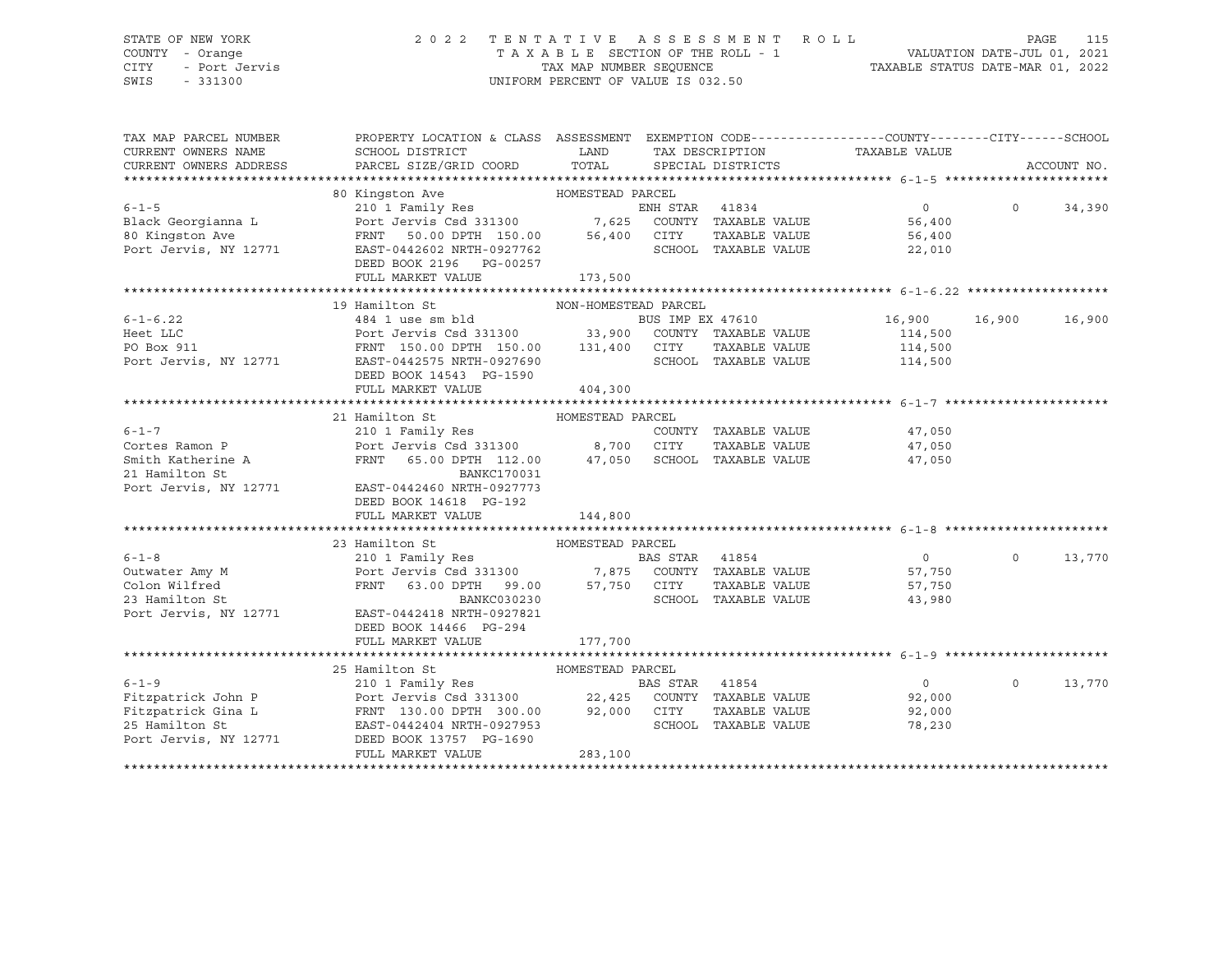#### STATE OF NEW YORK 2 0 2 2 T E N T A T I V E A S S E S S M E N T R O L L PAGE 116 COUNTY - Orange T A X A B L E SECTION OF THE ROLL - 1 VALUATION DATE-JUL 01, 2021 CITY - Port Jervis TAX MAP NUMBER SEQUENCE TAXABLE STATUS DATE-MAR 01, 2022

| TAX MAP PARCEL NUMBER<br>CURRENT OWNERS NAME                                                                                                                                                                                    | PROPERTY LOCATION & CLASS ASSESSMENT EXEMPTION CODE----------------COUNTY-------CITY------SCHOOL<br>SCHOOL DISTRICT        | LAND             |                |                             |                               |          |             |
|---------------------------------------------------------------------------------------------------------------------------------------------------------------------------------------------------------------------------------|----------------------------------------------------------------------------------------------------------------------------|------------------|----------------|-----------------------------|-------------------------------|----------|-------------|
| CURRENT OWNERS ADDRESS                                                                                                                                                                                                          | PARCEL SIZE/GRID COORD TOTAL                                                                                               |                  |                | SPECIAL DISTRICTS           | TAX DESCRIPTION TAXABLE VALUE |          | ACCOUNT NO. |
|                                                                                                                                                                                                                                 |                                                                                                                            |                  |                |                             |                               |          |             |
|                                                                                                                                                                                                                                 | 27 Hamilton St                                                                                                             | HOMESTEAD PARCEL |                |                             |                               |          |             |
| $6 - 1 - 10$                                                                                                                                                                                                                    |                                                                                                                            |                  |                |                             | $\Omega$                      | $\Omega$ | 13,770      |
| Decker Scott                                                                                                                                                                                                                    | 210 1 Family Res<br>Port Jervis Csd 331300 10,150 COUNTY TAXABLE VALUE<br>FRNT 70.00 DPTH 134.00 56,750 CITY TAXABLE VALUE |                  |                |                             | 56,750                        |          |             |
| 27 Hamilton St                                                                                                                                                                                                                  |                                                                                                                            |                  |                |                             | 56,750                        |          |             |
| Port Jervis, NY 12771                                                                                                                                                                                                           | EAST-0442298 NRTH-0927977                                                                                                  |                  |                | SCHOOL TAXABLE VALUE        | 42,980                        |          |             |
|                                                                                                                                                                                                                                 | DEED BOOK 12738 PG-1117                                                                                                    |                  |                |                             |                               |          |             |
|                                                                                                                                                                                                                                 | FULL MARKET VALUE                                                                                                          | 174,600          |                |                             |                               |          |             |
|                                                                                                                                                                                                                                 |                                                                                                                            |                  |                |                             |                               |          |             |
|                                                                                                                                                                                                                                 | HOMESTEAD PARCEL<br>9 Culvert St                                                                                           |                  |                |                             |                               |          |             |
| $6 - 2 - 1$                                                                                                                                                                                                                     |                                                                                                                            |                  | BAS STAR 41854 |                             | $\circ$                       | $\circ$  | 13,770      |
|                                                                                                                                                                                                                                 |                                                                                                                            |                  |                |                             | 6,548                         | 4,522    | 4,522       |
|                                                                                                                                                                                                                                 | 50.00 DPTH 100.00 43,650 COUNTY TAXABLE VALUE<br>FRNT                                                                      |                  |                |                             | 37,102                        |          |             |
| Quick Richard L<br>Quick Diane M<br>9 Culvert St                                                                                                                                                                                | BANKC180281                                                                                                                |                  | CITY           | TAXABLE VALUE               | 39,128                        |          |             |
| Port Jervis, NY 12771                                                                                                                                                                                                           | EAST-0443053 NRTH-0927937                                                                                                  |                  |                | SCHOOL TAXABLE VALUE        | 25,358                        |          |             |
|                                                                                                                                                                                                                                 | DEED BOOK 1925 PG-00379                                                                                                    |                  |                |                             |                               |          |             |
|                                                                                                                                                                                                                                 | FULL MARKET VALUE                                                                                                          | 134,300          |                |                             |                               |          |             |
|                                                                                                                                                                                                                                 |                                                                                                                            |                  |                |                             |                               |          |             |
|                                                                                                                                                                                                                                 | 5 Howard St                                                                                                                | HOMESTEAD PARCEL |                |                             |                               |          |             |
| $6 - 2 - 2.1$                                                                                                                                                                                                                   | 210 1 Family Res<br>Port Jervis Csd 331300 10,200 COUNTY TAXABLE VALUE                                                     |                  |                |                             | $\overline{0}$                | $\Omega$ | 13,770      |
|                                                                                                                                                                                                                                 |                                                                                                                            |                  |                |                             | 64,000                        |          |             |
| Birish Thomas<br>Birish Katie<br>5 Howard St                                                                                                                                                                                    | 44.00 DPTH 100.00 64,000 CITY<br>FRNT                                                                                      |                  |                |                             | TAXABLE VALUE 64,000          |          |             |
|                                                                                                                                                                                                                                 | BANKC170031                                                                                                                |                  |                | SCHOOL TAXABLE VALUE        | 50,230                        |          |             |
| Port Jervis, NY 12771                                                                                                                                                                                                           | EAST-0443083 NRTH-0927852                                                                                                  |                  |                |                             |                               |          |             |
|                                                                                                                                                                                                                                 | DEED BOOK 12374 PG-1218                                                                                                    |                  |                |                             |                               |          |             |
|                                                                                                                                                                                                                                 | FULL MARKET VALUE                                                                                                          | 196,900          |                |                             |                               |          |             |
|                                                                                                                                                                                                                                 |                                                                                                                            |                  |                |                             |                               |          |             |
|                                                                                                                                                                                                                                 | 7 Howard St                                                                                                                | HOMESTEAD PARCEL |                |                             |                               |          |             |
| $6 - 2 - 3$                                                                                                                                                                                                                     | 210 1 Family Res                                                                                                           |                  |                | COUNTY TAXABLE VALUE        | 35,750                        |          |             |
| The Neves/Mohan-Neves Family I Port Jervis Csd 331300 4,700 CITY TAXABLE VALUE<br>Neves David R TRINT 50.00 DPTH 57.00 35,750 SCHOOL TAXABLE VALUE                                                                              |                                                                                                                            |                  |                | TAXABLE VALUE               | 35,750                        |          |             |
|                                                                                                                                                                                                                                 |                                                                                                                            |                  |                |                             | 35,750                        |          |             |
| Sherry L Mohan-Neves EAST-0443126 NRTH-0927874                                                                                                                                                                                  |                                                                                                                            |                  |                |                             |                               |          |             |
| <b>ETAL</b><br>3 Quarry Hill Rd FULL MARKET VALUE                                                                                                                                                                               | DEED BOOK 14984 PG-1159                                                                                                    |                  |                |                             |                               |          |             |
| Sparrowbush, NY 12780                                                                                                                                                                                                           |                                                                                                                            | 110,000          |                |                             |                               |          |             |
|                                                                                                                                                                                                                                 |                                                                                                                            |                  |                |                             |                               |          |             |
|                                                                                                                                                                                                                                 | 8 Fall St                                                                                                                  | HOMESTEAD PARCEL |                |                             |                               |          |             |
|                                                                                                                                                                                                                                 |                                                                                                                            |                  |                | COUNTY TAXABLE VALUE        | 41,000                        |          |             |
|                                                                                                                                                                                                                                 |                                                                                                                            |                  |                | TAXABLE VALUE               | 41,000                        |          |             |
|                                                                                                                                                                                                                                 |                                                                                                                            |                  |                | 41,000 SCHOOL TAXABLE VALUE | 41,000                        |          |             |
| EXECUTE:<br>2000.com = 1.000.00 = 1.000.00 = 1.000.00 = 1.000.00 = 1.000.00 = 1.000.00 = 1.000.00 = 1.000.00 = 1.000.00 = 1.000 = 1.000 = 1.000 = 1.000 = 1.000 = 1.000 = 1.000 = 1.000 = 1.000 = 1.000 = 1.000 = 1.000 = 1.000 |                                                                                                                            |                  |                |                             |                               |          |             |
|                                                                                                                                                                                                                                 | DEED BOOK 12926 PG-764                                                                                                     |                  |                |                             |                               |          |             |
|                                                                                                                                                                                                                                 | FULL MARKET VALUE                                                                                                          | 126,200          |                |                             |                               |          |             |
|                                                                                                                                                                                                                                 |                                                                                                                            |                  |                |                             |                               |          |             |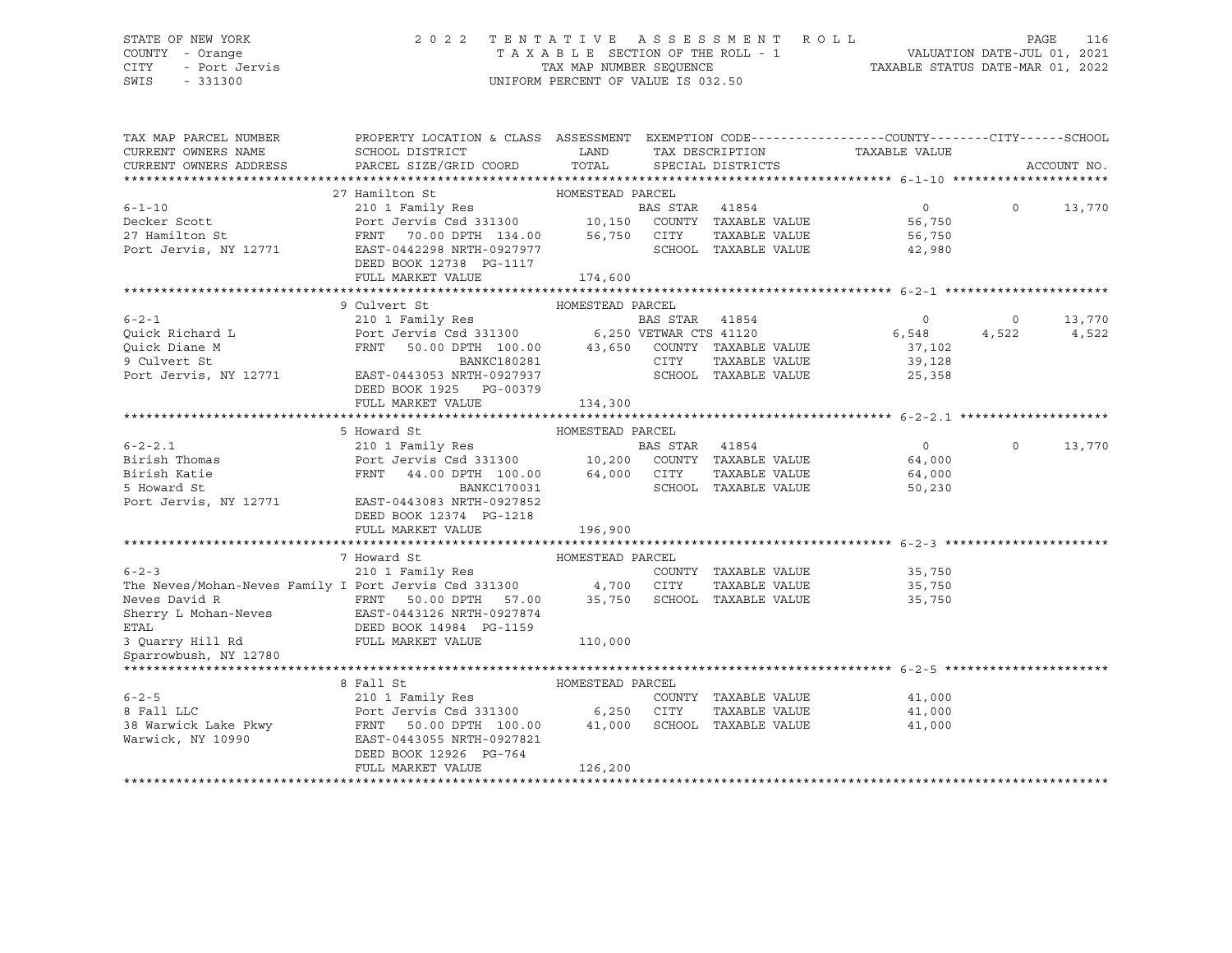# STATE OF NEW YORK 2 0 2 2 T E N T A T I V E A S S E S S M E N T R O L L PAGE 117 COUNTY - Orange T A X A B L E SECTION OF THE ROLL - 1 VALUATION DATE-JUL 01, 2021 CITY - Port Jervis TAX MAP NUMBER SEQUENCE TAXABLE STATUS DATE-MAR 01, 2022

| TAX MAP PARCEL NUMBER<br>CURRENT OWNERS NAME<br>CURRENT OWNERS ADDRESS                                                                                                                                                                                                                                                                                                                                                                                                   | PROPERTY LOCATION & CLASS ASSESSMENT EXEMPTION CODE----------------COUNTY-------CITY------SCHOOL |                  |  |                     | ACCOUNT NO.   |
|--------------------------------------------------------------------------------------------------------------------------------------------------------------------------------------------------------------------------------------------------------------------------------------------------------------------------------------------------------------------------------------------------------------------------------------------------------------------------|--------------------------------------------------------------------------------------------------|------------------|--|---------------------|---------------|
|                                                                                                                                                                                                                                                                                                                                                                                                                                                                          |                                                                                                  |                  |  |                     |               |
|                                                                                                                                                                                                                                                                                                                                                                                                                                                                          |                                                                                                  |                  |  |                     |               |
|                                                                                                                                                                                                                                                                                                                                                                                                                                                                          |                                                                                                  |                  |  | $0$<br>44.200       | $0 \t 13,770$ |
|                                                                                                                                                                                                                                                                                                                                                                                                                                                                          |                                                                                                  |                  |  |                     |               |
|                                                                                                                                                                                                                                                                                                                                                                                                                                                                          |                                                                                                  |                  |  | 44,200              |               |
|                                                                                                                                                                                                                                                                                                                                                                                                                                                                          |                                                                                                  |                  |  | 30,430              |               |
| $\begin{tabular}{lllllllllll} 6-2-6 & 4\ \texttt{Fall St} & 1011\ \texttt{Family Res} & \texttt{HOMESTEAD PARCEL} \\ & 2101\ \texttt{Family Res} & \texttt{BAS STAR} & 41854 \\ & 2101\ \texttt{Family Res} & \texttt{BAS STAR} & 41854 \\ & 4\ \texttt{Fall St} & \texttt{FRNT} & 50.00\ \texttt{DPTH} & 100.00 & 44,200\ \texttt{CITY} & \texttt{TXABLE VALUE} \\ & \texttt{RNT} & \texttt{ESST-0443016 NRTH-092$                                                      |                                                                                                  |                  |  |                     |               |
|                                                                                                                                                                                                                                                                                                                                                                                                                                                                          | FULL MARKET VALUE                                                                                | 136,000          |  |                     |               |
|                                                                                                                                                                                                                                                                                                                                                                                                                                                                          |                                                                                                  |                  |  |                     |               |
|                                                                                                                                                                                                                                                                                                                                                                                                                                                                          | 1-3 Fall St                                                                                      | HOMESTEAD PARCEL |  |                     |               |
|                                                                                                                                                                                                                                                                                                                                                                                                                                                                          |                                                                                                  |                  |  |                     |               |
| 6-2-7<br>Buczek Stanley J<br>Buczek Lisa M<br>Buczek Lisa M<br>Buczek Lisa M<br>Buczek Lisa M<br>Buczek Lisa M<br>Buczek Lisa M<br>Buczek Lisa M<br>Buczek Lisa M<br>Buczek Lisa M<br>Buczek Lisa M<br>Buczek Lisa M<br>Buczek Lisa M<br>Buczek Lisa M<br>Bu                                                                                                                                                                                                             |                                                                                                  |                  |  |                     |               |
|                                                                                                                                                                                                                                                                                                                                                                                                                                                                          |                                                                                                  |                  |  |                     |               |
|                                                                                                                                                                                                                                                                                                                                                                                                                                                                          |                                                                                                  |                  |  |                     |               |
|                                                                                                                                                                                                                                                                                                                                                                                                                                                                          |                                                                                                  |                  |  |                     |               |
|                                                                                                                                                                                                                                                                                                                                                                                                                                                                          |                                                                                                  |                  |  |                     |               |
|                                                                                                                                                                                                                                                                                                                                                                                                                                                                          |                                                                                                  |                  |  |                     |               |
|                                                                                                                                                                                                                                                                                                                                                                                                                                                                          | 7 Rear Hamilton St                                                                               | HOMESTEAD PARCEL |  |                     |               |
|                                                                                                                                                                                                                                                                                                                                                                                                                                                                          |                                                                                                  |                  |  |                     |               |
|                                                                                                                                                                                                                                                                                                                                                                                                                                                                          |                                                                                                  |                  |  |                     |               |
|                                                                                                                                                                                                                                                                                                                                                                                                                                                                          |                                                                                                  |                  |  |                     |               |
|                                                                                                                                                                                                                                                                                                                                                                                                                                                                          |                                                                                                  |                  |  |                     |               |
|                                                                                                                                                                                                                                                                                                                                                                                                                                                                          |                                                                                                  |                  |  |                     |               |
|                                                                                                                                                                                                                                                                                                                                                                                                                                                                          |                                                                                                  |                  |  |                     |               |
|                                                                                                                                                                                                                                                                                                                                                                                                                                                                          |                                                                                                  |                  |  |                     |               |
|                                                                                                                                                                                                                                                                                                                                                                                                                                                                          |                                                                                                  |                  |  |                     |               |
| EXECT A SILE ON THE SERVE HOMESTEAD PARCEL<br>Griffin Marion D<br>Port Jervis Csd 331300 7,500 CITY TAXABLE VALUE<br>PO Box 271633 FRNT 75.00 DPTH 100.00 7,500 SCHOOL TAXABLE VALUE<br>FRNT 75.00 DPTH 100.00 7,500 SCHOOL TAXABLE VA                                                                                                                                                                                                                                   |                                                                                                  |                  |  |                     |               |
|                                                                                                                                                                                                                                                                                                                                                                                                                                                                          |                                                                                                  |                  |  | 7,500               |               |
|                                                                                                                                                                                                                                                                                                                                                                                                                                                                          |                                                                                                  |                  |  | TAXABLE VALUE 7,500 |               |
|                                                                                                                                                                                                                                                                                                                                                                                                                                                                          |                                                                                                  |                  |  | 7,500               |               |
|                                                                                                                                                                                                                                                                                                                                                                                                                                                                          |                                                                                                  |                  |  |                     |               |
|                                                                                                                                                                                                                                                                                                                                                                                                                                                                          |                                                                                                  |                  |  |                     |               |
|                                                                                                                                                                                                                                                                                                                                                                                                                                                                          | FULL MARKET VALUE                                                                                | 23,100           |  |                     |               |
|                                                                                                                                                                                                                                                                                                                                                                                                                                                                          |                                                                                                  |                  |  |                     |               |
|                                                                                                                                                                                                                                                                                                                                                                                                                                                                          |                                                                                                  |                  |  |                     |               |
|                                                                                                                                                                                                                                                                                                                                                                                                                                                                          |                                                                                                  |                  |  |                     |               |
| $\begin{tabular}{lllllllllllll} 6-2-10 & & & \multicolumn{3}{c }{5} Hamilton St & & & \multicolumn{3}{c }{HOMESTEAD PARCEL} & & & & \multicolumn{3}{c }{5} Hamilton St & & & & \multicolumn{3}{c }{C}D & & & \multicolumn{3}{c }{5} Hamilton St & & & & \multicolumn{3}{c }{C}D & & & \multicolumn{3}{c }{C}D & & & \multicolumn{3}{c }{5} Hamilton St & & & & \multicolumn{3}{c }{C}D & & & \multicolumn{3}{c }{C}D & & & \multicolumn{3}{c }{C}D & & & \multicolumn{3$ |                                                                                                  |                  |  |                     |               |
|                                                                                                                                                                                                                                                                                                                                                                                                                                                                          |                                                                                                  |                  |  |                     |               |
|                                                                                                                                                                                                                                                                                                                                                                                                                                                                          |                                                                                                  |                  |  |                     |               |
|                                                                                                                                                                                                                                                                                                                                                                                                                                                                          | DEED BOOK 3329 PG-65                                                                             |                  |  |                     |               |
|                                                                                                                                                                                                                                                                                                                                                                                                                                                                          | FULL MARKET VALUE                                                                                | 128,500          |  |                     |               |
|                                                                                                                                                                                                                                                                                                                                                                                                                                                                          |                                                                                                  |                  |  |                     |               |
|                                                                                                                                                                                                                                                                                                                                                                                                                                                                          |                                                                                                  |                  |  |                     |               |
|                                                                                                                                                                                                                                                                                                                                                                                                                                                                          |                                                                                                  |                  |  |                     |               |
|                                                                                                                                                                                                                                                                                                                                                                                                                                                                          |                                                                                                  |                  |  | 38,000              |               |
|                                                                                                                                                                                                                                                                                                                                                                                                                                                                          |                                                                                                  |                  |  | 38,000              |               |
|                                                                                                                                                                                                                                                                                                                                                                                                                                                                          |                                                                                                  |                  |  | 38,000              |               |
|                                                                                                                                                                                                                                                                                                                                                                                                                                                                          |                                                                                                  |                  |  |                     |               |
|                                                                                                                                                                                                                                                                                                                                                                                                                                                                          | DEED BOOK 14774 PG-1771                                                                          |                  |  |                     |               |
|                                                                                                                                                                                                                                                                                                                                                                                                                                                                          | FULL MARKET VALUE                                                                                | 116,900          |  |                     |               |
|                                                                                                                                                                                                                                                                                                                                                                                                                                                                          |                                                                                                  |                  |  |                     |               |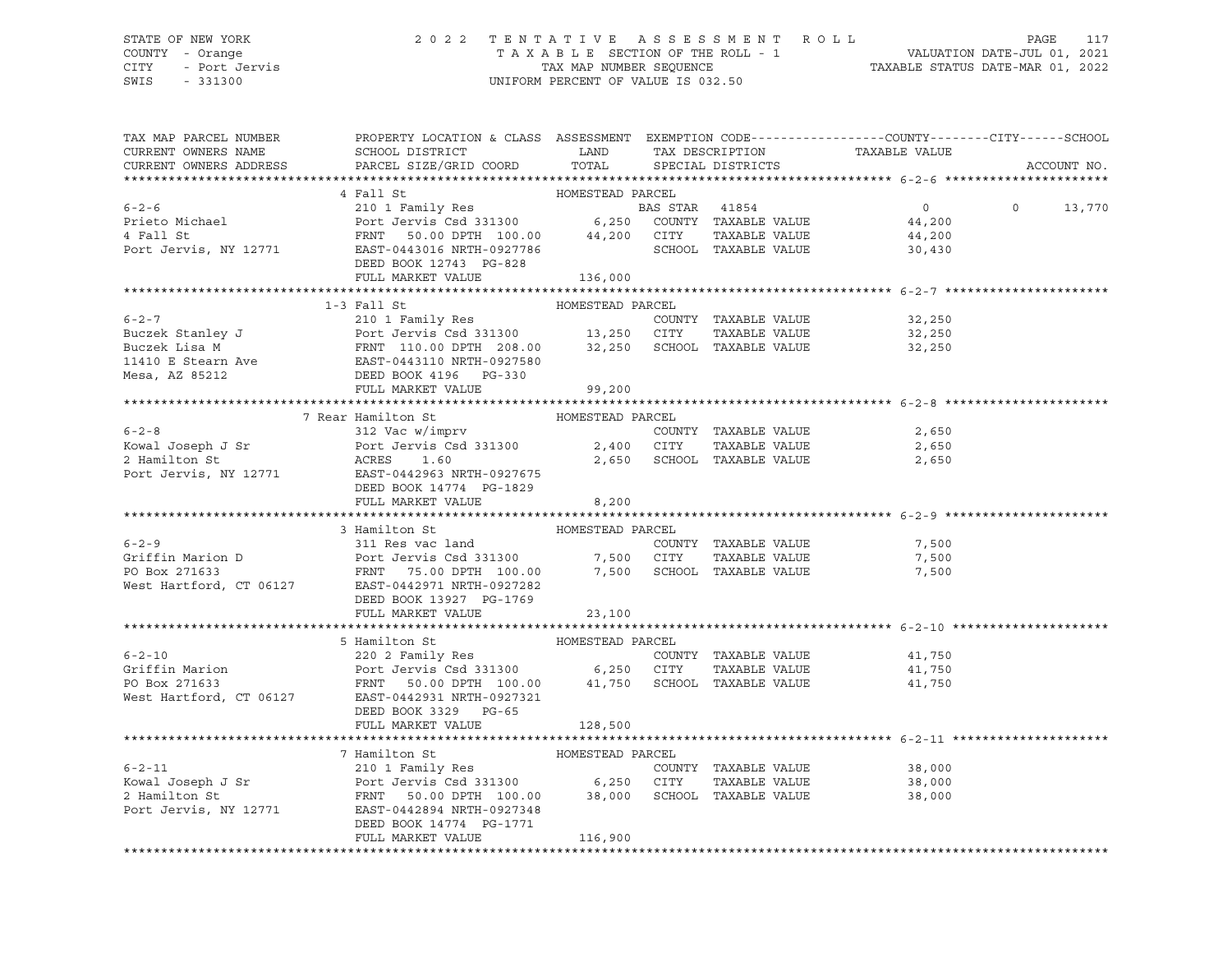#### STATE OF NEW YORK 2 0 2 2 T E N T A T I V E A S S E S S M E N T R O L L PAGE 118 COUNTY - Orange T A X A B L E SECTION OF THE ROLL - 1 VALUATION DATE-JUL 01, 2021 CITY - Port Jervis TAX MAP NUMBER SEQUENCE TAXABLE STATUS DATE-MAR 01, 2022

SWIS - 331300 UNIFORM PERCENT OF VALUE IS 032.50

| TAX MAP PARCEL NUMBER<br>CURRENT OWNERS NAME<br>CURRENT OWNERS ADDRESS                                                                                                                                                                                                                                                                  | PROPERTY LOCATION & CLASS ASSESSMENT EXEMPTION CODE----------------COUNTY-------CITY------SCHOOL<br>SCHOOL DISTRICT<br>PARCEL SIZE/GRID COORD | LAND<br>TOTAL                  | TAX DESCRIPTION<br>SPECIAL DISTRICTS        | TAXABLE VALUE                                | ACCOUNT NO.        |
|-----------------------------------------------------------------------------------------------------------------------------------------------------------------------------------------------------------------------------------------------------------------------------------------------------------------------------------------|-----------------------------------------------------------------------------------------------------------------------------------------------|--------------------------------|---------------------------------------------|----------------------------------------------|--------------------|
|                                                                                                                                                                                                                                                                                                                                         |                                                                                                                                               |                                |                                             |                                              |                    |
| $6 - 2 - 12.1$<br>The Cuddy Irrevocable Trust<br>James D Cuddy Jr as Trustee FRNT 150.00 DPTH 100.00 49,500 CITY<br>11 Hamilton St<br>Port Jervis, NY 12771<br>Port Jervis, NY 12771<br>Port Jervis, NY 12771<br>Port Jervis, NY 12771<br>Port Jervis, NY 12771<br>Port Jervis, NY 12771<br>Port Jervis, NY 12771<br>Port 14032 PG-1817 | 9-11 Hamilton St<br>ENH STAR 41834<br>210 1 Family Res<br>Port Jervis Csd 331300 19,500 COUNTY TAXABLE VALUE<br>FULL MARKET VALUE             | HOMESTEAD PARCEL<br>152,300    | TAXABLE VALUE<br>SCHOOL TAXABLE VALUE       | $\overline{0}$<br>49,500<br>49,500<br>15,110 | $\Omega$<br>34,390 |
|                                                                                                                                                                                                                                                                                                                                         |                                                                                                                                               |                                |                                             |                                              |                    |
| $6 - 2 - 13.2$<br>73 Kingston Holdings LLC<br>8 Front St<br>8 Front St<br>Port Jervis Csd 331300<br>8,400 CITY<br>TAXABLE VALUE<br>Port Jervis, NY 12771<br>EAST-0442745 NRTH-0927485                                                                                                                                                   | 15 Hamilton St<br>330 Vacant comm<br>DEED BOOK 14162 PG-1940<br>FULL MARKET VALUE                                                             | NON-HOMESTEAD PARCEL<br>25,800 | COUNTY TAXABLE VALUE                        | 8,400<br>8,400<br>8,400                      |                    |
|                                                                                                                                                                                                                                                                                                                                         | 73 Kingston Ave                                                                                                                               | NON-HOMESTEAD PARCEL           |                                             |                                              |                    |
| 6-2-13.3<br>73 Kingston Holdings LLC<br>8 Front St<br>Port Jervis Csd 331300<br>8 Front St<br>Port Jervis, NY 12771<br>EAST-0442665 NRTH-0927552<br>PORT 147.00<br>22,700 SCHOOL TAXABLE VALUE<br>PORT TAXABLE VALUE<br>PORT 147.00<br>EAST-0442665                                                                                     | DEED BOOK 14162 PG-1940                                                                                                                       |                                |                                             | 22,700<br>22,700<br>22,700                   |                    |
|                                                                                                                                                                                                                                                                                                                                         | FULL MARKET VALUE                                                                                                                             | 69,800                         |                                             |                                              |                    |
|                                                                                                                                                                                                                                                                                                                                         |                                                                                                                                               |                                |                                             |                                              |                    |
| $6 - 2 - 13.41$<br>73 Kingston Holdings LLC      Port Jervis Csd 331300         32,675   CITY   TAXABLE VALUE                 FRNT   128.00 DPTH   299.00        117,550   SCHOOL   TAXABLE VALUE<br>Port Jervis, NY 12771                                                                                                              | EAST-0442836 NRTH-0927649<br>DEED BOOK 14162 PG-1940<br>FULL MARKET VALUE                                                                     | 361,700                        | COUNTY TAXABLE VALUE<br>TAXABLE VALUE       | 117,550<br>117,550<br>117,550                |                    |
|                                                                                                                                                                                                                                                                                                                                         |                                                                                                                                               |                                |                                             |                                              |                    |
| 6-2-13.42<br>330 Vacant comm<br>330 Vacant comm<br>8 Front St<br>8 Front St<br>Port Jervis Csd 331300<br>8 Front St<br>FRNT<br>296.00<br>15,525 SCHOOL TAXABLE VALUE<br>296.00<br>15,525 SCHOOL TAXABLE VALUE<br>296.00<br>15,525 SCHOOL TAXABLE VALUE<br>                                                                              | 75 Kingston Ave NON-HOMESTEAD PARCEL<br>DEED BOOK 14162 PG-1940<br>FULL MARKET VALUE                                                          | 47,800                         |                                             | 15,525<br>15,525<br>15,525                   |                    |
|                                                                                                                                                                                                                                                                                                                                         |                                                                                                                                               |                                |                                             |                                              |                    |
| Port Jervis, NY 12771                                                                                                                                                                                                                                                                                                                   | EAST-0442916 NRTH-0927822<br>DEED BOOK 12943 PG-1813<br>FULL MARKET VALUE                                                                     | 188,500                        | COUNTY TAXABLE VALUE<br>--<br>TAXABLE VALUE | 61,250<br>61,250<br>61,250                   |                    |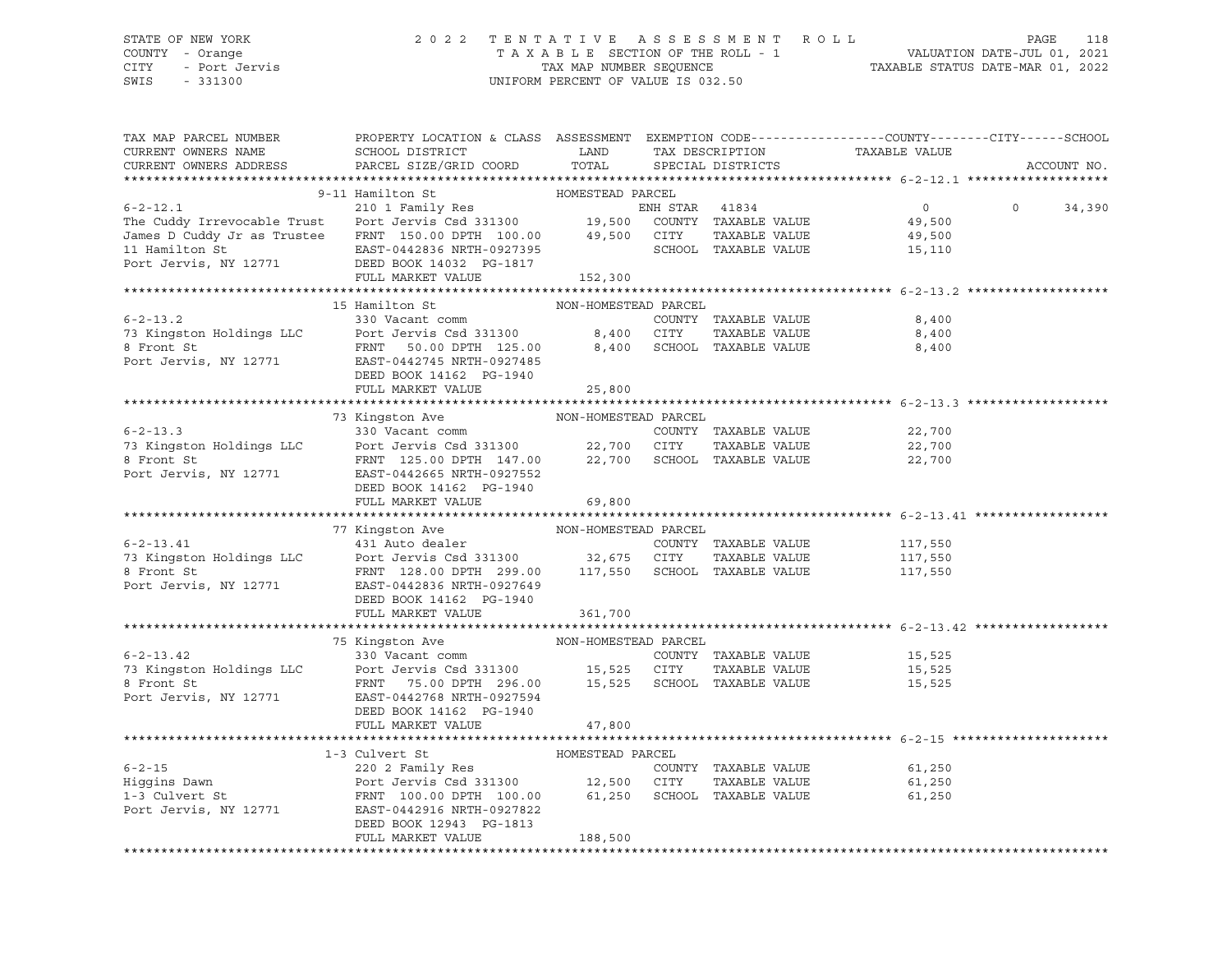STATE OF NEW YORK 2 0 2 2 T E N T A T I V E A S S E S S M E N T R O L L PAGE 119 COUNTY - Orange T A X A B L E SECTION OF THE ROLL - 1 VALUATION DATE-JUL 01, 2021 CITY - Port Jervis TAX MAP NUMBER SEQUENCE TAXABLE STATUS DATE-MAR 01, 2022 SWIS - 331300 UNIFORM PERCENT OF VALUE IS 032.50

| TAX MAP PARCEL NUMBER                           | PROPERTY LOCATION & CLASS ASSESSMENT EXEMPTION CODE----------------COUNTY-------CITY------SCHOOL |                  |                |                             |               |                    |                |             |
|-------------------------------------------------|--------------------------------------------------------------------------------------------------|------------------|----------------|-----------------------------|---------------|--------------------|----------------|-------------|
| CURRENT OWNERS NAME                             | SCHOOL DISTRICT                                                                                  | LAND             |                | TAX DESCRIPTION             | TAXABLE VALUE |                    |                |             |
| CURRENT OWNERS ADDRESS                          | PARCEL SIZE/GRID COORD                                                                           | TOTAL            |                | SPECIAL DISTRICTS           |               |                    |                | ACCOUNT NO. |
|                                                 |                                                                                                  |                  |                |                             |               |                    |                |             |
|                                                 | 5 Culvert St                                                                                     |                  |                |                             |               |                    |                |             |
| $6 - 2 - 16$                                    |                                                                                                  |                  | BAS STAR 41854 |                             |               | $\overline{0}$     | $\overline{0}$ | 13,770      |
| Gonzalez David                                  | Port Jervis Csd 331300 6,250 COUNTY TAXABLE VALUE 46,400                                         |                  |                |                             |               |                    |                |             |
| Gonzalez Jessica                                | FRNT 52.00 DPTH 100.00 $46,400$ CITY TAXABLE VALUE                                               |                  |                |                             |               |                    |                |             |
| 5 Culvert St                                    | BANK0230051                                                                                      |                  |                | SCHOOL TAXABLE VALUE        |               | 46,400<br>32,630   |                |             |
| Port Jervis, NY 12771 EAST-0442981 NRTH-0927870 |                                                                                                  |                  |                |                             |               |                    |                |             |
|                                                 | DEED BOOK 12662 PG-1498                                                                          |                  |                |                             |               |                    |                |             |
|                                                 | FULL MARKET VALUE                                                                                | 142,800          |                |                             |               |                    |                |             |
|                                                 |                                                                                                  |                  |                |                             |               |                    |                |             |
|                                                 | 7 Culvert St                                                                                     | HOMESTEAD PARCEL |                |                             |               |                    |                |             |
| $6 - 2 - 17$                                    | 220 2 Family Res                                                                                 |                  |                | COUNTY TAXABLE VALUE        |               | 55,250             |                |             |
| Parker Harold T                                 | 220 2 Family Res<br>Port Jervis Csd 331300 6,250 CITY                                            |                  |                | TAXABLE VALUE               |               | 55,250             |                |             |
| Parker Rosemary                                 | FRNT 50.00 DPTH 100.00 55,250 SCHOOL TAXABLE VALUE                                               |                  |                |                             |               | 55,250             |                |             |
| 223 Sparta Mountain Rd<br>Oak Ridge, NJ 07438   | BANKN140687                                                                                      |                  |                |                             |               |                    |                |             |
| Oak Ridge, NJ 07438                             | EAST-0443019 NRTH-0927903                                                                        |                  |                |                             |               |                    |                |             |
|                                                 | DEED BOOK 13237 PG-550                                                                           |                  |                |                             |               |                    |                |             |
|                                                 | FULL MARKET VALUE                                                                                | 170,000          |                |                             |               |                    |                |             |
|                                                 |                                                                                                  |                  |                |                             |               |                    |                |             |
|                                                 | 1 Hamilton St                                                                                    | HOMESTEAD PARCEL |                |                             |               |                    |                |             |
|                                                 |                                                                                                  |                  |                | COUNTY TAXABLE VALUE        |               | 5,000              |                |             |
|                                                 |                                                                                                  |                  |                | TAXABLE VALUE               |               | 5,000              |                |             |
|                                                 |                                                                                                  |                  |                | 5,000 SCHOOL TAXABLE VALUE  |               | 5,000              |                |             |
|                                                 |                                                                                                  |                  |                |                             |               |                    |                |             |
| Port Jervis, NY 12771 DEED BOOK 11375 PG-307    |                                                                                                  |                  |                |                             |               |                    |                |             |
|                                                 | FULL MARKET VALUE                                                                                | 15,400           |                |                             |               |                    |                |             |
|                                                 |                                                                                                  |                  |                |                             |               |                    |                |             |
|                                                 | Lower Beach Rd MOMESTEAD PARCEL                                                                  |                  |                |                             |               |                    |                |             |
| $6 - 4 - 1.2$                                   |                                                                                                  |                  |                | COUNTY TAXABLE VALUE 16,100 |               |                    |                |             |
| TUF HOLDINGS LLC                                | 311 Res vac land<br>Port Jervis Csd 331300 16,100 CITY<br>ACRES 4.40 16,100 SCHOOL               |                  |                | TAXABLE VALUE               |               | 16,100             |                |             |
| 10 Canal St                                     |                                                                                                  |                  |                | 16,100 SCHOOL TAXABLE VALUE |               | 16,100             |                |             |
| Port Jervis, NY 12771                           | EAST-0443050 NRTH-0926465                                                                        |                  |                |                             |               |                    |                |             |
|                                                 | DEED BOOK 14755 PG-714                                                                           |                  |                |                             |               |                    |                |             |
|                                                 | FULL MARKET VALUE                                                                                | 49,500           |                |                             |               |                    |                |             |
|                                                 |                                                                                                  |                  |                |                             |               |                    |                |             |
|                                                 | NON-HOMESTEAD PARCEL<br>14 Gardner St                                                            |                  |                |                             |               |                    |                |             |
| $6 - 4 - 2.11$                                  | 710 Manufacture                                                                                  |                  |                | COUNTY TAXABLE VALUE        |               | 527,400<br>527,400 |                |             |
| KGK International Inc                           | Port Jervis Csd 331300 87,800 CITY                                                               |                  |                | TAXABLE VALUE               |               |                    |                |             |
| 55 Waldweg Dr                                   | 6-4-2.1 6-5-1.21Merge8,98 527,400 SCHOOL TAXABLE VALUE 527,400                                   |                  |                |                             |               |                    |                |             |
| Sparrowbush, NY 12780                           | ACRES<br>8.40                                                                                    |                  |                |                             |               |                    |                |             |
|                                                 | EAST-0442902 NRTH-0926119                                                                        |                  |                |                             |               |                    |                |             |
|                                                 | DEED BOOK 1406 PG-00204                                                                          |                  |                |                             |               |                    |                |             |
|                                                 | FULL MARKET VALUE                                                                                | 1622,800         |                |                             |               |                    |                |             |
|                                                 |                                                                                                  |                  |                |                             |               |                    |                |             |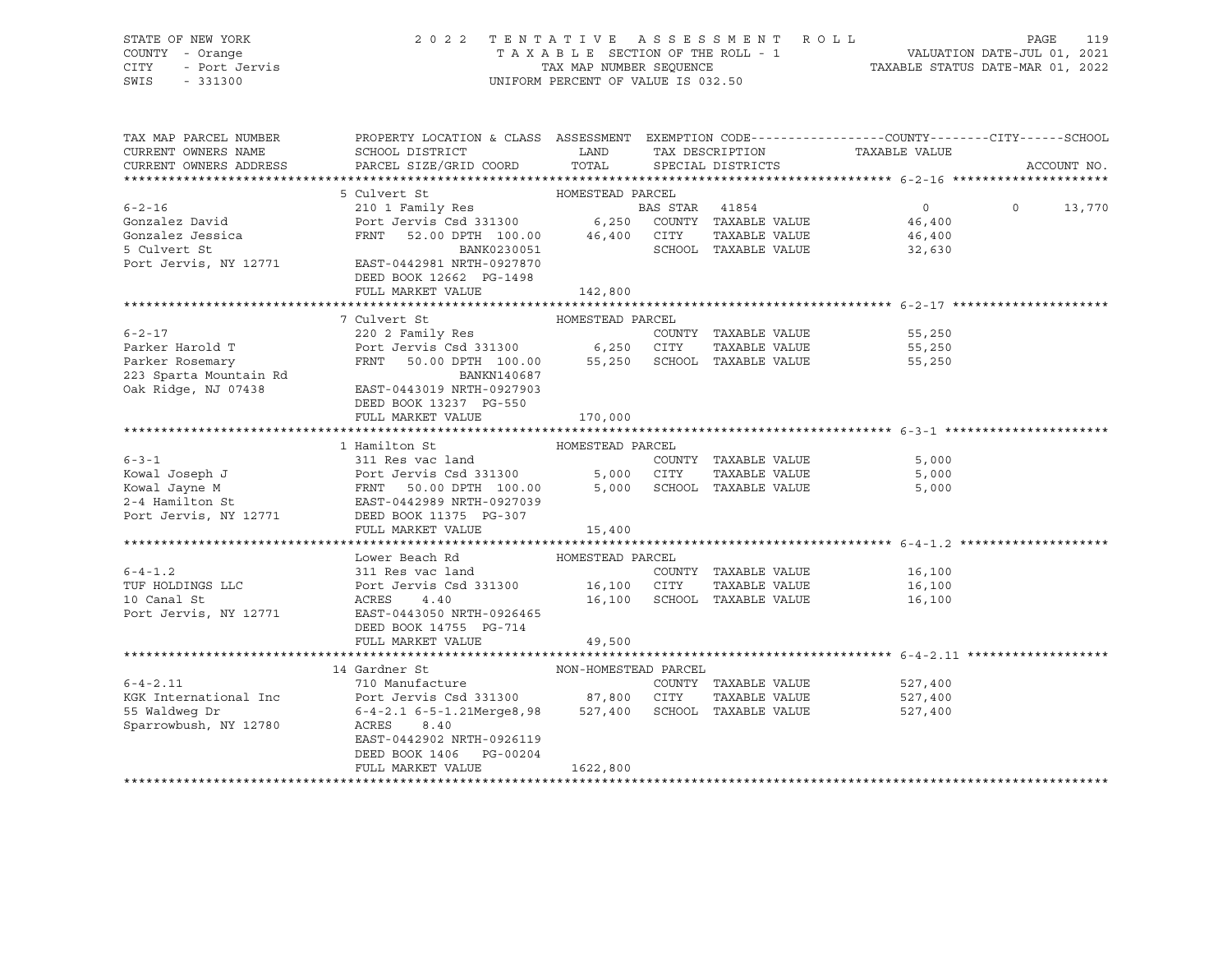#### STATE OF NEW YORK 2 0 2 2 T E N T A T I V E A S S E S S M E N T R O L L PAGE 120 COUNTY - Orange T A X A B L E SECTION OF THE ROLL - 1 VALUATION DATE-JUL 01, 2021 CITY - Port Jervis TAX MAP NUMBER SEQUENCE TAXABLE STATUS DATE-MAR 01, 2022 SWIS - 331300 UNIFORM PERCENT OF VALUE IS 032.50

| TAX MAP PARCEL NUMBER<br>CURRENT OWNERS NAME<br>CURRENT OWNERS ADDRESS                                                                                                                                                                                 | PROPERTY LOCATION & CLASS ASSESSMENT EXEMPTION CODE----------------COUNTY-------CITY------SCHOOL<br>SCHOOL DISTRICT<br>PARCEL SIZE/GRID COORD        | LAND<br>TOTAL        | TAX DESCRIPTION<br>SPECIAL DISTRICTS | TAXABLE VALUE | ACCOUNT NO. |
|--------------------------------------------------------------------------------------------------------------------------------------------------------------------------------------------------------------------------------------------------------|------------------------------------------------------------------------------------------------------------------------------------------------------|----------------------|--------------------------------------|---------------|-------------|
|                                                                                                                                                                                                                                                        |                                                                                                                                                      |                      |                                      |               |             |
|                                                                                                                                                                                                                                                        | Lower Beach Rd                                                                                                                                       | NON-HOMESTEAD PARCEL |                                      |               |             |
| $6 - 4 - 2.2$                                                                                                                                                                                                                                          | 330 Vacant comm<br>Port Jervis Csd 331300 1,450 CITY                                                                                                 |                      | COUNTY TAXABLE VALUE                 | 1,450         |             |
| TUF HOLDINGS LLC<br>10 Canal St                                                                                                                                                                                                                        | ACRES                                                                                                                                                |                      | TAXABLE VALUE                        | 1,450         |             |
|                                                                                                                                                                                                                                                        | 1.00                                                                                                                                                 |                      | 1,450 SCHOOL TAXABLE VALUE           | 1,450         |             |
| Port Jervis, NY 12771                                                                                                                                                                                                                                  | EAST-0443263 NRTH-0925731<br>DEED BOOK 14755 PG-714                                                                                                  |                      |                                      |               |             |
|                                                                                                                                                                                                                                                        | FULL MARKET VALUE                                                                                                                                    | 4,500                |                                      |               |             |
|                                                                                                                                                                                                                                                        |                                                                                                                                                      |                      |                                      |               |             |
|                                                                                                                                                                                                                                                        | Hamilton St                                                                                                                                          | HOMESTEAD PARCEL     |                                      |               |             |
| $6 - 5 - 1.1$                                                                                                                                                                                                                                          | 311 Res vac land                                                                                                                                     |                      | COUNTY TAXABLE VALUE                 | 4,000         |             |
| Port Auto Hldgs I LLC                                                                                                                                                                                                                                  | Port Jervis Csd 331300 4,000 CITY                                                                                                                    |                      | TAXABLE VALUE                        | 4,000         |             |
| 131-139 Kingston Ave                                                                                                                                                                                                                                   | FRNT 69.00 DPTH 473.00 4,000 SCHOOL TAXABLE VALUE                                                                                                    |                      |                                      | 4,000         |             |
| Port Jervis, NY 12771                                                                                                                                                                                                                                  | EAST-0443064 NRTH-0927310                                                                                                                            |                      |                                      |               |             |
|                                                                                                                                                                                                                                                        | DEED BOOK 5993 PG-289                                                                                                                                |                      |                                      |               |             |
|                                                                                                                                                                                                                                                        | FULL MARKET VALUE                                                                                                                                    | 12,300               |                                      |               |             |
|                                                                                                                                                                                                                                                        |                                                                                                                                                      |                      |                                      |               |             |
|                                                                                                                                                                                                                                                        | Beach Rd                                                                                                                                             | NON-HOMESTEAD PARCEL |                                      |               |             |
| $6 - 5 - 2$                                                                                                                                                                                                                                            | 330 Vacant comm                                                                                                                                      |                      | COUNTY TAXABLE VALUE                 | 3,475         |             |
| TUF HOLDINGS LLC                                                                                                                                                                                                                                       | Port Jervis Csd 331300                 3,475    CITY      TAXABLE VALUE<br>Beach Rd To Hamilton St                  3,475     SCHOOL   TAXABLE VALUE |                      |                                      | 3,475         |             |
| 10 Canal St                                                                                                                                                                                                                                            |                                                                                                                                                      |                      |                                      | 3,475         |             |
| Port Jervis, NY 12771                                                                                                                                                                                                                                  | ACRES<br>0.63                                                                                                                                        |                      |                                      |               |             |
|                                                                                                                                                                                                                                                        | EAST-0442895 NRTH-0926860                                                                                                                            |                      |                                      |               |             |
|                                                                                                                                                                                                                                                        | DEED BOOK 14755 PG-714                                                                                                                               |                      |                                      |               |             |
|                                                                                                                                                                                                                                                        | FULL MARKET VALUE                                                                                                                                    | 10,700               |                                      |               |             |
|                                                                                                                                                                                                                                                        |                                                                                                                                                      |                      |                                      |               |             |
|                                                                                                                                                                                                                                                        | 67 Kingston Ave                                                                                                                                      | HOMESTEAD PARCEL     |                                      |               |             |
|                                                                                                                                                                                                                                                        |                                                                                                                                                      |                      | COUNTY TAXABLE VALUE                 | 42,550        |             |
|                                                                                                                                                                                                                                                        |                                                                                                                                                      |                      | TAXABLE VALUE                        | 42,550        |             |
| 6-6-1<br>Purchase Pro Holdings LLC<br>210 1 Family Res<br>210 1 Family Res<br>210 1 Family Res<br>210 1 Family Res<br>210 1 Family Res<br>210 1 Family Res<br>210 1 Family Res<br>210 1 Family Res<br>210 1 Family Res<br>210 1 Family Res<br>210 1 Fa |                                                                                                                                                      |                      |                                      | 42,550        |             |
|                                                                                                                                                                                                                                                        |                                                                                                                                                      |                      |                                      |               |             |
|                                                                                                                                                                                                                                                        | DEED BOOK 15052 PG-1028                                                                                                                              |                      |                                      |               |             |
|                                                                                                                                                                                                                                                        | FULL MARKET VALUE                                                                                                                                    | 130,900              |                                      |               |             |
|                                                                                                                                                                                                                                                        | 14 Hamilton St                                                                                                                                       |                      |                                      |               |             |
| $6 - 6 - 2$                                                                                                                                                                                                                                            | Hamilton St MOMESTEAD PARCEL<br>210 1 Family Res COUN                                                                                                |                      | COUNTY TAXABLE VALUE                 | 36,150        |             |
|                                                                                                                                                                                                                                                        |                                                                                                                                                      |                      |                                      | 36,150        |             |
|                                                                                                                                                                                                                                                        |                                                                                                                                                      |                      |                                      | 36,150        |             |
|                                                                                                                                                                                                                                                        |                                                                                                                                                      |                      |                                      |               |             |
|                                                                                                                                                                                                                                                        |                                                                                                                                                      |                      |                                      |               |             |
| Demond Martin T<br>Demond Zenobia C<br>Demond Zenobia C<br>Attn: Marion D Griffin<br>EAST-0442691 NRTH-0927297<br>PO Box 271633<br>West Harford, CT 06127<br>FULL MARKET VALUE<br>PULL MARKET VALUE<br>PULL MARKET VALUE<br>200                        |                                                                                                                                                      |                      |                                      |               |             |
|                                                                                                                                                                                                                                                        |                                                                                                                                                      |                      |                                      |               |             |
|                                                                                                                                                                                                                                                        | 8-10-12 Hamilton St                                                                                                                                  | NON-HOMESTEAD PARCEL |                                      |               |             |
|                                                                                                                                                                                                                                                        |                                                                                                                                                      |                      | COUNTY TAXABLE VALUE                 | 21,000        |             |
|                                                                                                                                                                                                                                                        |                                                                                                                                                      |                      | TAXABLE VALUE                        | 21,000        |             |
|                                                                                                                                                                                                                                                        |                                                                                                                                                      |                      |                                      | 21,000        |             |
| Port Jervis, NY 12771                                                                                                                                                                                                                                  | EAST-0442769 NRTH-0927232                                                                                                                            |                      |                                      |               |             |
|                                                                                                                                                                                                                                                        | DEED BOOK 14774 PG-1829                                                                                                                              |                      |                                      |               |             |
|                                                                                                                                                                                                                                                        | FULL MARKET VALUE                                                                                                                                    | 64,600               |                                      |               |             |
|                                                                                                                                                                                                                                                        |                                                                                                                                                      |                      |                                      |               |             |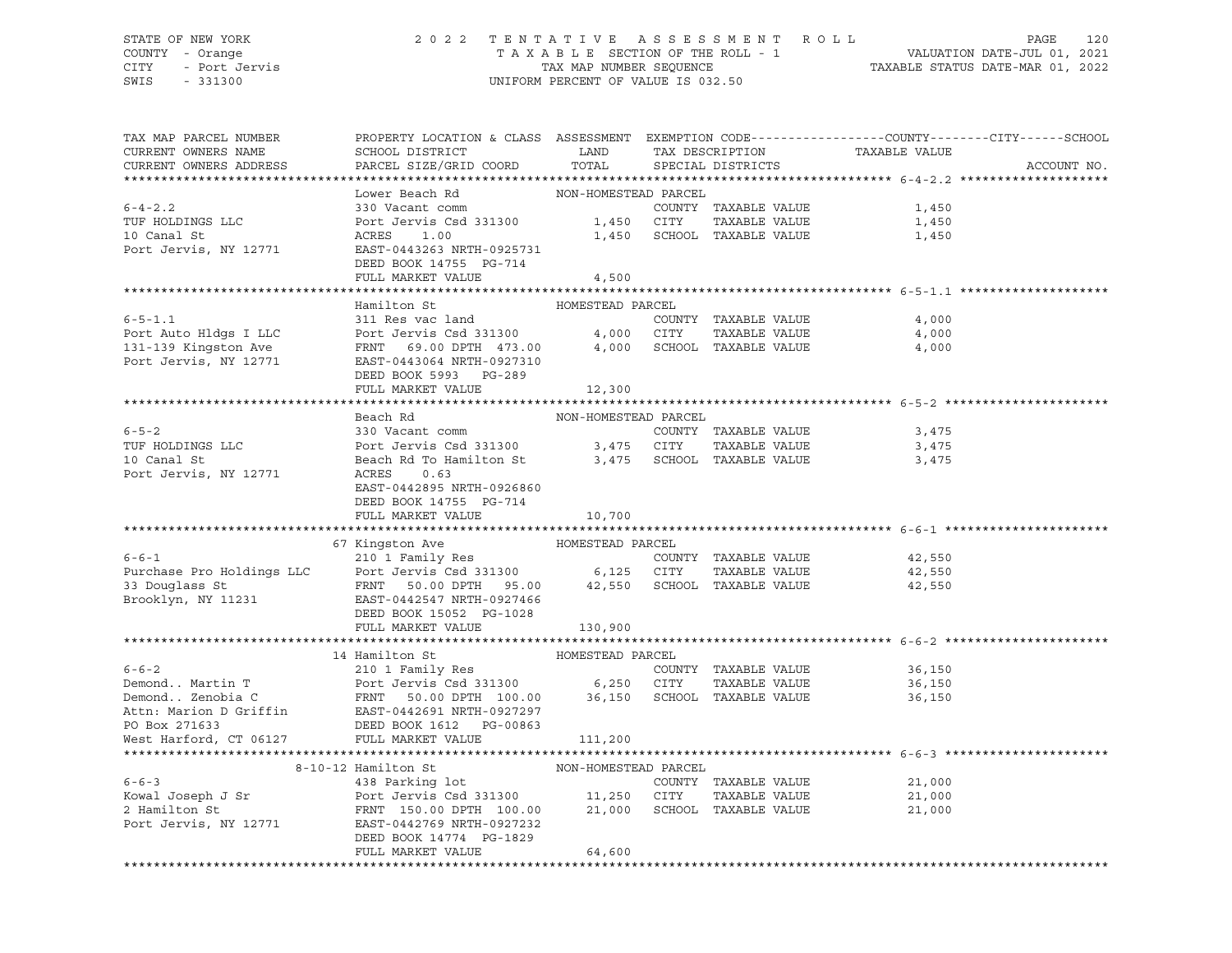#### STATE OF NEW YORK 2 0 2 2 T E N T A T I V E A S S E S S M E N T R O L L PAGE 121 COUNTY - Orange T A X A B L E SECTION OF THE ROLL - 1 VALUATION DATE-JUL 01, 2021 CITY - Port Jervis TAX MAP NUMBER SEQUENCE TAXABLE STATUS DATE-MAR 01, 2022

| TAX MAP PARCEL NUMBER<br>CURRENT OWNERS NAME                                                                                 | PROPERTY LOCATION & CLASS ASSESSMENT EXEMPTION CODE----------------COUNTY-------CITY------SCHOOL<br>SCHOOL DISTRICT                                                                                                                                                                   | LAND                  |                | TAX DESCRIPTION             | TAXABLE VALUE                                |          |             |
|------------------------------------------------------------------------------------------------------------------------------|---------------------------------------------------------------------------------------------------------------------------------------------------------------------------------------------------------------------------------------------------------------------------------------|-----------------------|----------------|-----------------------------|----------------------------------------------|----------|-------------|
| CURRENT OWNERS ADDRESS                                                                                                       | PARCEL SIZE/GRID COORD                                                                                                                                                                                                                                                                | TOTAL                 |                | SPECIAL DISTRICTS           |                                              |          | ACCOUNT NO. |
|                                                                                                                              |                                                                                                                                                                                                                                                                                       | HOMESTEAD PARCEL      |                |                             |                                              |          |             |
| $6 - 6 - 4$<br>Kowal Joseph J                                                                                                | 2-4 Hamilton St<br>210 1 Family Res<br>Port Jervis Csd 331300 11,350 COUNTY TAXABLE VALUE<br>FRNT 89.00 DPTH 103.00 70,750 CITY TAXABLE VALUE<br>EAST-0442871 NRTH-0927143 SCHOOL TAXABLE VALUE<br>EAST-0442871 NRTH-0927143                                                          |                       | ENH STAR 41834 | SCHOOL TAXABLE VALUE        | $\overline{0}$<br>70,750<br>70,750<br>36,360 | $\Omega$ | 34,390      |
|                                                                                                                              | Kowal Jayne M<br>2 Hamilton St<br>2 Hamilton St<br>Port Jervis, NY 12771<br>DEED BOOK 2363<br>DEED BOOK 2363<br>PC-00175<br>2008 2363<br>2008 2363<br>2008 2363<br>2008 2363<br>2008 2363<br>2008 2363<br>2008 2363<br>2008 2363<br>2008 2363<br>2008 2363<br>20<br>FULL MARKET VALUE | 217,700               |                |                             |                                              |          |             |
|                                                                                                                              |                                                                                                                                                                                                                                                                                       |                       |                |                             |                                              |          |             |
|                                                                                                                              | 18 Schultz St                                                                                                                                                                                                                                                                         | HOMESTEAD PARCEL      |                |                             |                                              |          |             |
| $6 - 6 - 5.12$                                                                                                               | 210 1 Family Res                                                                                                                                                                                                                                                                      |                       |                | COUNTY TAXABLE VALUE        | 90,000                                       |          |             |
|                                                                                                                              |                                                                                                                                                                                                                                                                                       |                       |                |                             |                                              |          |             |
| 6-6-5.12<br>Jordan Matthew Hendershot Port Je<br>Supplemental Needs Trust FRNT<br>C'o Charles Cerillo Jr ACRES<br>as Trustee | Port Jervis Csd 331300 7,000 CITY TAXABLE VALUE 90,000<br>FRNT 55.00 DPTH 100.00 90,000 SCHOOL TAXABLE VALUE 90,000<br>ACRES 0.22<br>EAST-0442843 NRTH-0927017<br>90 Crystal Run Rd Ste 107 DEED BOOK 12634 PG-153<br>Middletown, NY 10941 FULL MARKET VALUE                          |                       |                |                             |                                              |          |             |
|                                                                                                                              |                                                                                                                                                                                                                                                                                       | 276,900               |                |                             |                                              |          |             |
|                                                                                                                              |                                                                                                                                                                                                                                                                                       |                       |                |                             |                                              |          |             |
|                                                                                                                              | Schultz St                                                                                                                                                                                                                                                                            | HOMESTEAD PARCEL      |                |                             |                                              |          |             |
| $6 - 6 - 5.2$                                                                                                                | 311 Res vac land                                                                                                                                                                                                                                                                      |                       |                | COUNTY TAXABLE VALUE        | 6,200                                        |          |             |
| Lehn Robert L                                                                                                                |                                                                                                                                                                                                                                                                                       |                       |                | TAXABLE VALUE               | 6,200                                        |          |             |
| 558 E Peenpack Trl<br>Sparrowbush, NY 12780                                                                                  | Port Jervis Csd 331300                 6,200     CITY     TAXABLE VALUE<br>FRNT     62.00 DPTH   102.00           6,200     SCHOOL   TAXABLE VALUE<br>EAST-0442801  NRTH-0926872<br>EAST-0442801 NRTH-0926872<br>DEED BOOK 4166 PG-240                                                |                       |                |                             | 6,200                                        |          |             |
|                                                                                                                              | FULL MARKET VALUE                                                                                                                                                                                                                                                                     | 19,100                |                |                             |                                              |          |             |
|                                                                                                                              |                                                                                                                                                                                                                                                                                       |                       |                |                             |                                              |          |             |
| $6 - 6 - 6$                                                                                                                  | 25 Beach Rd<br>210 1 Family Res<br>Port Jervis Csd 331300 10,600 COUNTY TAXABLE VALUE<br>FRNT 84.00 DPTH 103.00 61,000 CITY TAXABLE VALUE<br>EAST-04427544 NRTH-0926792 SCHOOL TAXABLE VALUE                                                                                          | HOMESTEAD PARCEL      |                |                             | $\overline{0}$                               | $\Omega$ | 13,770      |
|                                                                                                                              |                                                                                                                                                                                                                                                                                       |                       |                |                             |                                              |          |             |
| Glass Kenneth S<br>25 Beach Rd                                                                                               |                                                                                                                                                                                                                                                                                       |                       |                |                             | 61,000                                       |          |             |
|                                                                                                                              |                                                                                                                                                                                                                                                                                       |                       |                |                             | 61,000                                       |          |             |
| Port Jervis, NY 12771                                                                                                        | DEED BOOK 5280 PG-53<br>FULL MARKET VALUE                                                                                                                                                                                                                                             | 187,700               |                |                             | 47,230                                       |          |             |
|                                                                                                                              |                                                                                                                                                                                                                                                                                       |                       |                |                             |                                              |          |             |
|                                                                                                                              | 23 Beach Rd                                                                                                                                                                                                                                                                           | HOMESTEAD PARCEL      |                |                             |                                              |          |             |
| $6 - 6 - 7$                                                                                                                  | 210 1 Family Res                                                                                                                                                                                                                                                                      | <b>BAS STAR</b> 41854 |                |                             | $\overline{0}$                               | $\circ$  | 13,770      |
| Jones John P                                                                                                                 |                                                                                                                                                                                                                                                                                       |                       |                |                             |                                              |          |             |
| 23 Beach Rd                                                                                                                  |                                                                                                                                                                                                                                                                                       |                       |                |                             | 48,000                                       |          |             |
|                                                                                                                              |                                                                                                                                                                                                                                                                                       |                       |                |                             |                                              |          |             |
| Port Jervis, NY 12771                                                                                                        | Port Jervis Csd 331300 6,325 COUNTY TAXABLE VALUE<br>FRNT 50.00 DPTH 106.00 48,000 CITY TAXABLE VALUE<br>BANKC170031<br>EAST-0442715 NRTH-0926832<br>DEED BOOK 13985 PG-598                                                                                                           |                       |                | SCHOOL TAXABLE VALUE        | 48,000<br>34,230                             |          |             |
|                                                                                                                              | FULL MARKET VALUE                                                                                                                                                                                                                                                                     | 147,700               |                |                             |                                              |          |             |
|                                                                                                                              |                                                                                                                                                                                                                                                                                       |                       |                |                             |                                              |          |             |
|                                                                                                                              | 21 Beach Rd                                                                                                                                                                                                                                                                           | HOMESTEAD PARCEL      |                |                             |                                              |          |             |
| $6 - 6 - 8$                                                                                                                  | 210 1 Family Res                                                                                                                                                                                                                                                                      |                       |                | COUNTY TAXABLE VALUE        | 48,550                                       |          |             |
| Dignardi Sarah                                                                                                               | Port Jervis Csd 331300                                                                                                                                                                                                                                                                | 6,400 CITY            |                | TAXABLE VALUE               | 48,550                                       |          |             |
| 139 Fire Tower Rd<br>Milford, PA 18337                                                                                       | 99999<br>FRNT<br>50.00 DPTH 105.00<br>BANKC080496                                                                                                                                                                                                                                     |                       |                | 48,550 SCHOOL TAXABLE VALUE | 48,550                                       |          |             |
|                                                                                                                              | EAST-0442673 NRTH-0926861                                                                                                                                                                                                                                                             |                       |                |                             |                                              |          |             |
|                                                                                                                              | DEED BOOK 13891 PG-1<br>FULL MARKET VALUE                                                                                                                                                                                                                                             | 149,400               |                |                             |                                              |          |             |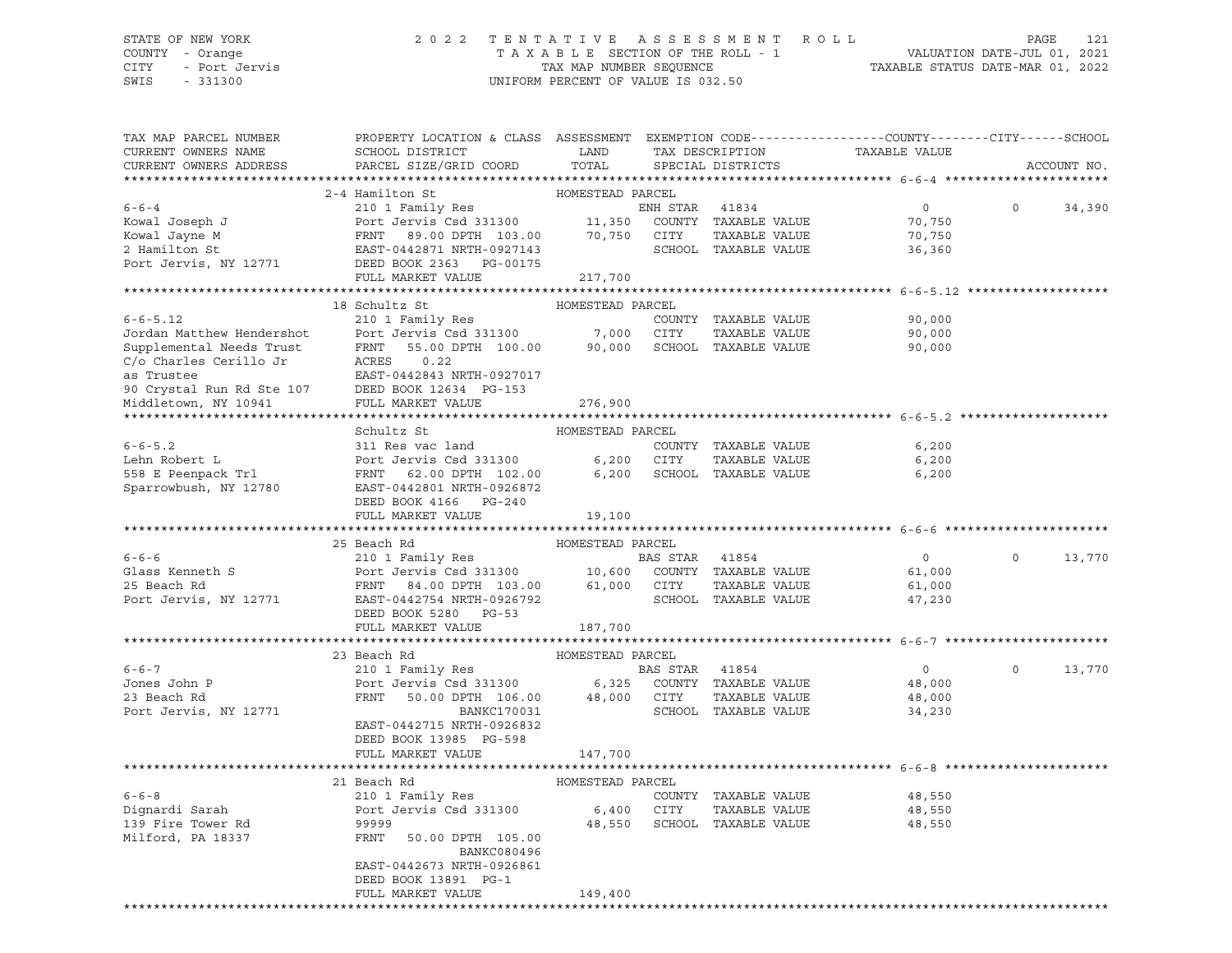STATE OF NEW YORK 2 0 2 2 T E N T A T I V E A S S E S S M E N T R O L L PAGE 122 COUNTY - Orange T A X A B L E SECTION OF THE ROLL - 1 VALUATION DATE-JUL 01, 2021 CITY - Port Jervis TAX MAP NUMBER SEQUENCE TAXABLE STATUS DATE-MAR 01, 2022 SWIS - 331300 UNIFORM PERCENT OF VALUE IS 032.50 19 Beach Rd HOMESTEAD PARCEL

| TAX MAP PARCEL NUMBER  | PROPERTY LOCATION & CLASS ASSESSMENT EXEMPTION CODE---------------COUNTY-------CITY------SCHOOL                                                                                                                                                                                                                                                                                                                                             |         |                               |                      |          |             |
|------------------------|---------------------------------------------------------------------------------------------------------------------------------------------------------------------------------------------------------------------------------------------------------------------------------------------------------------------------------------------------------------------------------------------------------------------------------------------|---------|-------------------------------|----------------------|----------|-------------|
| CURRENT OWNERS NAME    |                                                                                                                                                                                                                                                                                                                                                                                                                                             |         | TAX DESCRIPTION TAXABLE VALUE |                      |          |             |
| CURRENT OWNERS ADDRESS |                                                                                                                                                                                                                                                                                                                                                                                                                                             |         |                               |                      |          | ACCOUNT NO. |
|                        |                                                                                                                                                                                                                                                                                                                                                                                                                                             |         |                               |                      |          |             |
|                        |                                                                                                                                                                                                                                                                                                                                                                                                                                             |         |                               |                      |          |             |
|                        |                                                                                                                                                                                                                                                                                                                                                                                                                                             |         |                               | $\overline{0}$       | $\Omega$ | 13,770      |
|                        |                                                                                                                                                                                                                                                                                                                                                                                                                                             |         |                               |                      |          |             |
|                        |                                                                                                                                                                                                                                                                                                                                                                                                                                             |         |                               |                      |          |             |
|                        |                                                                                                                                                                                                                                                                                                                                                                                                                                             |         |                               |                      |          |             |
|                        |                                                                                                                                                                                                                                                                                                                                                                                                                                             |         |                               |                      |          |             |
|                        | 19 Beach Rd 19 Beach Rd 2001 Family Res 2001 Family Res 2001 Family Res 2001 Family Res 2001 Family Res 2001 Family Res 2001 Family Res 2001 Family Res 2001 Family Res 2001 Family Res 2001 Family Res 2001 Family Res 2001 F                                                                                                                                                                                                              |         |                               |                      |          |             |
| Port Jervis, NY 12771  |                                                                                                                                                                                                                                                                                                                                                                                                                                             |         |                               |                      |          |             |
|                        |                                                                                                                                                                                                                                                                                                                                                                                                                                             |         |                               |                      |          |             |
|                        | $\begin{tabular}{lcccc} \textbf{6--6-10} & & & & \textbf{17 Beach Rd} & & & \textbf{HOMESTEAD PARCEL} \\ & & & & & \textbf{210 1 Family Res} & & & \textbf{BAS STAR} & 41854 & & \\ & & & & \textbf{210 1 Family Res} & & & \textbf{BAS STAR} & 41854 & & \\ & & & \textbf{Port Jervis Csd 331300} & & & \textbf{6,500 COMTY TAXABLE VALUE} & & \textbf{61,600} \\ & & & & \textbf{RASTRA} & 41854 & & & 0 \\ & & & \textbf{RASTRA} & 50.0$ |         |                               |                      |          |             |
|                        |                                                                                                                                                                                                                                                                                                                                                                                                                                             |         |                               |                      | $\Omega$ | 13,770      |
|                        |                                                                                                                                                                                                                                                                                                                                                                                                                                             |         |                               |                      |          |             |
|                        |                                                                                                                                                                                                                                                                                                                                                                                                                                             |         |                               |                      |          |             |
|                        |                                                                                                                                                                                                                                                                                                                                                                                                                                             |         |                               |                      |          |             |
|                        |                                                                                                                                                                                                                                                                                                                                                                                                                                             |         |                               |                      |          |             |
|                        | FULL MARKET VALUE                                                                                                                                                                                                                                                                                                                                                                                                                           | 189,500 |                               |                      |          |             |
|                        |                                                                                                                                                                                                                                                                                                                                                                                                                                             |         |                               |                      |          |             |
|                        |                                                                                                                                                                                                                                                                                                                                                                                                                                             |         |                               |                      |          |             |
| $6 - 6 - 11$           |                                                                                                                                                                                                                                                                                                                                                                                                                                             |         |                               | BAS STAR 41854 0 0 0 |          | 13,770      |
|                        | Earley Anne M<br>Earley Anne M<br>Buda; Christine FRNT 50.00 DPTH 109.00 (500 VETCOM CTS 41130 12,388 7,536<br>Buda; Christine FRNT 50.00 DPTH 109.00 49,550 COUNTY TAXABLE VALUE 37,162<br>TO TAXABLE VALUE 42,014<br>POLI MARKET VALUE                                                                                                                                                                                                    |         |                               |                      |          | 7,536       |
|                        |                                                                                                                                                                                                                                                                                                                                                                                                                                             |         |                               |                      |          |             |
|                        |                                                                                                                                                                                                                                                                                                                                                                                                                                             |         |                               |                      |          |             |
|                        |                                                                                                                                                                                                                                                                                                                                                                                                                                             |         |                               |                      |          |             |
|                        |                                                                                                                                                                                                                                                                                                                                                                                                                                             |         |                               |                      |          |             |
|                        |                                                                                                                                                                                                                                                                                                                                                                                                                                             |         |                               |                      |          |             |
|                        | 13 Beach Rd 210 1 Family Res 210 1 Family Res 210 1 Family Res 210 1 Family Res 210 1 Family Res 210 1 Family Res 210 1 Family Res 210 1 Family Res 210 1 Family Res 210 1 Family Res 210 1 Family Res 210 1 Family Res 210 1                                                                                                                                                                                                               |         |                               |                      |          |             |
|                        |                                                                                                                                                                                                                                                                                                                                                                                                                                             |         |                               |                      | $\Omega$ | 34,390      |
|                        |                                                                                                                                                                                                                                                                                                                                                                                                                                             |         |                               |                      |          |             |
|                        |                                                                                                                                                                                                                                                                                                                                                                                                                                             |         |                               |                      |          |             |
|                        |                                                                                                                                                                                                                                                                                                                                                                                                                                             |         |                               |                      |          |             |
|                        | DEED BOOK 6063 PG-297                                                                                                                                                                                                                                                                                                                                                                                                                       |         |                               |                      |          |             |
|                        | FULL MARKET VALUE                                                                                                                                                                                                                                                                                                                                                                                                                           | 193,800 |                               |                      |          |             |
|                        |                                                                                                                                                                                                                                                                                                                                                                                                                                             |         |                               |                      |          |             |
|                        | 11 Beach Rd                                                                                                                                                                                                                                                                                                                                                                                                                                 |         |                               |                      |          |             |
| $6 - 6 - 13$           |                                                                                                                                                                                                                                                                                                                                                                                                                                             |         | COUNTY TAXABLE VALUE 78,000   |                      |          |             |
| Armijo Mariluna        | Port Jervis Csd 331300 6,550 CITY                                                                                                                                                                                                                                                                                                                                                                                                           |         | TAXABLE VALUE 78,000          |                      |          |             |
| 11 Beach Rd            | FRNT 50.00 DPTH 112.00 78,000 SCHOOL TAXABLE VALUE                                                                                                                                                                                                                                                                                                                                                                                          |         |                               | 78,000               |          |             |
| Port Jervis, NY 12771  | BANKC160113                                                                                                                                                                                                                                                                                                                                                                                                                                 |         |                               |                      |          |             |
|                        | EAST-0442483 NRTH-0927019                                                                                                                                                                                                                                                                                                                                                                                                                   |         |                               |                      |          |             |
|                        | DEED BOOK 14032 PG-866                                                                                                                                                                                                                                                                                                                                                                                                                      |         |                               |                      |          |             |
|                        | FULL MARKET VALUE                                                                                                                                                                                                                                                                                                                                                                                                                           | 240,000 |                               |                      |          |             |
|                        |                                                                                                                                                                                                                                                                                                                                                                                                                                             |         |                               |                      |          |             |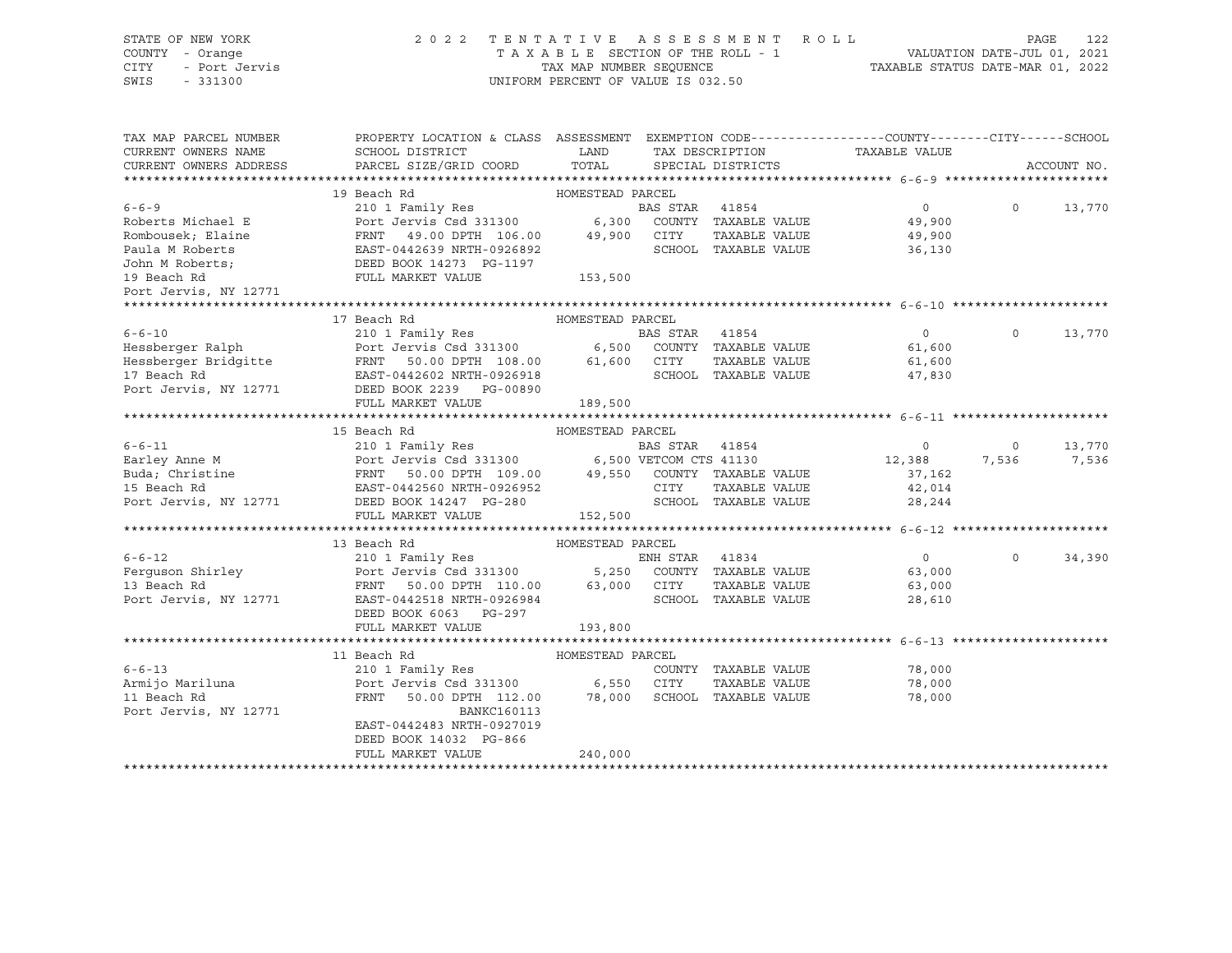# STATE OF NEW YORK 2 0 2 2 T E N T A T I V E A S S E S S M E N T R O L L PAGE 123 COUNTY - Orange T A X A B L E SECTION OF THE ROLL - 1 VALUATION DATE-JUL 01, 2021 CITY - Port Jervis TAX MAP NUMBER SEQUENCE TAXABLE STATUS DATE-MAR 01, 2022

| $6 - 6 - 14$<br>$\overline{0}$<br>$\circ$<br>13,770<br>Krakowiak Edward<br>62,000<br>Krakowiak Betsy<br>TAXABLE VALUE<br>62,000<br>9 Beach Rd<br>SCHOOL TAXABLE VALUE<br>48,230<br>Port Jervis, NY 12771 DEED BOOK 4920 PG-5<br>FULL MARKET VALUE<br>190,800<br>7 Beach Rd<br>HOMESTEAD PARCEL<br>210 1 Family Res<br>Port Jervis Csd 331300 6,700 COUNTY TAXABLE VALUE<br>FRNT 50.00 DPTH 113.00 47,800 CITY TAXABLE VALUE<br>$6 - 6 - 15$<br>$\overline{0}$<br>$\Omega$<br>13,770<br>Cook Warren J Jr<br>7 Beach Rd<br>47,800<br>47,800<br>7 Beach Rd<br>Port Jervis, NY 12771<br>SCHOOL TAXABLE VALUE<br>EAST-0442407 NRTH-0927082<br>34,030<br>DEED BOOK 13022 PG-1614<br>FULL MARKET VALUE<br>147,100<br>5 Beach Rd<br>HOMESTEAD PARCEL<br>$6 - 6 - 16$<br>210 1 Family Res<br>COUNTY TAXABLE VALUE<br>58,100<br>Port Jervis Csd 331300 6,750 CITY<br>Cruz Wallace<br>TAXABLE VALUE 58,100<br>FRNT 50.00 DPTH 116.00 58,100 SCHOOL TAXABLE VALUE<br>Padilla Luz M<br>5 Beach Rd<br>58,100<br>5 Beach Rd<br><b>BANKC110038</b><br>Port Jervis, NY 12771 EAST-0442365 NRTH-0927114<br>DEED BOOK 14463 PG-1334<br>FULL MARKET VALUE<br>178,800<br>3 Beach Rd<br>HOMESTEAD PARCEL<br>$6 - 6 - 17$<br>210 1 Family Res<br>COUNTY TAXABLE VALUE<br>49,150<br>Van Benschoten Seth Port Jervis Csd 331300 7,775 CITY<br>TAXABLE VALUE 49,150<br>Van Benschoten Nicole<br>99999<br>49,150 SCHOOL TAXABLE VALUE<br>49,150<br>3 Beach Rd<br>$\mathsf{C}$<br>Port Jervis, NY 12771 FRNT 57.00 DPTH 117.00<br><b>BANKC130015</b><br>EAST-0442326 NRTH-0927144<br>DEED BOOK 13932 PG-942<br>FULL MARKET VALUE<br>151,200<br>53 Kingston Ave<br>HOMESTEAD PARCEL<br>$6 - 6 - 18$<br>$\overline{0}$<br>210 1 Family Res<br>BAS STAR 41854<br>$\Omega$<br>13,770<br>220 1 - 220 1202<br>Port Jervis Csd 331300 7,200 COUNTY TAXABLE VALUE<br>FRNT 60.00 DPTH 90.00 49,750 CITY TAXABLE VALUE<br>EAST-0442264 NRTH-0927164 SCHOOL TAXABLE VALUE<br>Innella Angela<br>49,750<br>53 Kingston Ave<br>49,750<br>EAST-0442264 NRTH-0927164<br>Port Jervis, NY 12771<br>35,980<br>DEED BOOK 13736 PG-247<br>153,100<br>FULL MARKET VALUE | TAX MAP PARCEL NUMBER<br>CURRENT OWNERS NAME<br>CURRENT OWNERS ADDRESS | PROPERTY LOCATION & CLASS ASSESSMENT EXEMPTION CODE---------------COUNTY-------CITY------SCHOOL<br>SCHOOL DISTRICT<br>PARCEL SIZE/GRID COORD | LAND<br>TOTAL | TAX DESCRIPTION TAXABLE VALUE<br>SPECIAL DISTRICTS |  | ACCOUNT NO. |
|-----------------------------------------------------------------------------------------------------------------------------------------------------------------------------------------------------------------------------------------------------------------------------------------------------------------------------------------------------------------------------------------------------------------------------------------------------------------------------------------------------------------------------------------------------------------------------------------------------------------------------------------------------------------------------------------------------------------------------------------------------------------------------------------------------------------------------------------------------------------------------------------------------------------------------------------------------------------------------------------------------------------------------------------------------------------------------------------------------------------------------------------------------------------------------------------------------------------------------------------------------------------------------------------------------------------------------------------------------------------------------------------------------------------------------------------------------------------------------------------------------------------------------------------------------------------------------------------------------------------------------------------------------------------------------------------------------------------------------------------------------------------------------------------------------------------------------------------------------------------------------------------------------------------------------------------------------------------------------------------------------------------------------------------------------------------------------------------------------------------------|------------------------------------------------------------------------|----------------------------------------------------------------------------------------------------------------------------------------------|---------------|----------------------------------------------------|--|-------------|
|                                                                                                                                                                                                                                                                                                                                                                                                                                                                                                                                                                                                                                                                                                                                                                                                                                                                                                                                                                                                                                                                                                                                                                                                                                                                                                                                                                                                                                                                                                                                                                                                                                                                                                                                                                                                                                                                                                                                                                                                                                                                                                                       |                                                                        |                                                                                                                                              |               |                                                    |  |             |
|                                                                                                                                                                                                                                                                                                                                                                                                                                                                                                                                                                                                                                                                                                                                                                                                                                                                                                                                                                                                                                                                                                                                                                                                                                                                                                                                                                                                                                                                                                                                                                                                                                                                                                                                                                                                                                                                                                                                                                                                                                                                                                                       |                                                                        |                                                                                                                                              |               |                                                    |  |             |
|                                                                                                                                                                                                                                                                                                                                                                                                                                                                                                                                                                                                                                                                                                                                                                                                                                                                                                                                                                                                                                                                                                                                                                                                                                                                                                                                                                                                                                                                                                                                                                                                                                                                                                                                                                                                                                                                                                                                                                                                                                                                                                                       |                                                                        |                                                                                                                                              |               |                                                    |  |             |
|                                                                                                                                                                                                                                                                                                                                                                                                                                                                                                                                                                                                                                                                                                                                                                                                                                                                                                                                                                                                                                                                                                                                                                                                                                                                                                                                                                                                                                                                                                                                                                                                                                                                                                                                                                                                                                                                                                                                                                                                                                                                                                                       |                                                                        |                                                                                                                                              |               |                                                    |  |             |
|                                                                                                                                                                                                                                                                                                                                                                                                                                                                                                                                                                                                                                                                                                                                                                                                                                                                                                                                                                                                                                                                                                                                                                                                                                                                                                                                                                                                                                                                                                                                                                                                                                                                                                                                                                                                                                                                                                                                                                                                                                                                                                                       |                                                                        |                                                                                                                                              |               |                                                    |  |             |
|                                                                                                                                                                                                                                                                                                                                                                                                                                                                                                                                                                                                                                                                                                                                                                                                                                                                                                                                                                                                                                                                                                                                                                                                                                                                                                                                                                                                                                                                                                                                                                                                                                                                                                                                                                                                                                                                                                                                                                                                                                                                                                                       |                                                                        |                                                                                                                                              |               |                                                    |  |             |
|                                                                                                                                                                                                                                                                                                                                                                                                                                                                                                                                                                                                                                                                                                                                                                                                                                                                                                                                                                                                                                                                                                                                                                                                                                                                                                                                                                                                                                                                                                                                                                                                                                                                                                                                                                                                                                                                                                                                                                                                                                                                                                                       |                                                                        |                                                                                                                                              |               |                                                    |  |             |
|                                                                                                                                                                                                                                                                                                                                                                                                                                                                                                                                                                                                                                                                                                                                                                                                                                                                                                                                                                                                                                                                                                                                                                                                                                                                                                                                                                                                                                                                                                                                                                                                                                                                                                                                                                                                                                                                                                                                                                                                                                                                                                                       |                                                                        |                                                                                                                                              |               |                                                    |  |             |
|                                                                                                                                                                                                                                                                                                                                                                                                                                                                                                                                                                                                                                                                                                                                                                                                                                                                                                                                                                                                                                                                                                                                                                                                                                                                                                                                                                                                                                                                                                                                                                                                                                                                                                                                                                                                                                                                                                                                                                                                                                                                                                                       |                                                                        |                                                                                                                                              |               |                                                    |  |             |
|                                                                                                                                                                                                                                                                                                                                                                                                                                                                                                                                                                                                                                                                                                                                                                                                                                                                                                                                                                                                                                                                                                                                                                                                                                                                                                                                                                                                                                                                                                                                                                                                                                                                                                                                                                                                                                                                                                                                                                                                                                                                                                                       |                                                                        |                                                                                                                                              |               |                                                    |  |             |
|                                                                                                                                                                                                                                                                                                                                                                                                                                                                                                                                                                                                                                                                                                                                                                                                                                                                                                                                                                                                                                                                                                                                                                                                                                                                                                                                                                                                                                                                                                                                                                                                                                                                                                                                                                                                                                                                                                                                                                                                                                                                                                                       |                                                                        |                                                                                                                                              |               |                                                    |  |             |
|                                                                                                                                                                                                                                                                                                                                                                                                                                                                                                                                                                                                                                                                                                                                                                                                                                                                                                                                                                                                                                                                                                                                                                                                                                                                                                                                                                                                                                                                                                                                                                                                                                                                                                                                                                                                                                                                                                                                                                                                                                                                                                                       |                                                                        |                                                                                                                                              |               |                                                    |  |             |
|                                                                                                                                                                                                                                                                                                                                                                                                                                                                                                                                                                                                                                                                                                                                                                                                                                                                                                                                                                                                                                                                                                                                                                                                                                                                                                                                                                                                                                                                                                                                                                                                                                                                                                                                                                                                                                                                                                                                                                                                                                                                                                                       |                                                                        |                                                                                                                                              |               |                                                    |  |             |
|                                                                                                                                                                                                                                                                                                                                                                                                                                                                                                                                                                                                                                                                                                                                                                                                                                                                                                                                                                                                                                                                                                                                                                                                                                                                                                                                                                                                                                                                                                                                                                                                                                                                                                                                                                                                                                                                                                                                                                                                                                                                                                                       |                                                                        |                                                                                                                                              |               |                                                    |  |             |
|                                                                                                                                                                                                                                                                                                                                                                                                                                                                                                                                                                                                                                                                                                                                                                                                                                                                                                                                                                                                                                                                                                                                                                                                                                                                                                                                                                                                                                                                                                                                                                                                                                                                                                                                                                                                                                                                                                                                                                                                                                                                                                                       |                                                                        |                                                                                                                                              |               |                                                    |  |             |
|                                                                                                                                                                                                                                                                                                                                                                                                                                                                                                                                                                                                                                                                                                                                                                                                                                                                                                                                                                                                                                                                                                                                                                                                                                                                                                                                                                                                                                                                                                                                                                                                                                                                                                                                                                                                                                                                                                                                                                                                                                                                                                                       |                                                                        |                                                                                                                                              |               |                                                    |  |             |
|                                                                                                                                                                                                                                                                                                                                                                                                                                                                                                                                                                                                                                                                                                                                                                                                                                                                                                                                                                                                                                                                                                                                                                                                                                                                                                                                                                                                                                                                                                                                                                                                                                                                                                                                                                                                                                                                                                                                                                                                                                                                                                                       |                                                                        |                                                                                                                                              |               |                                                    |  |             |
|                                                                                                                                                                                                                                                                                                                                                                                                                                                                                                                                                                                                                                                                                                                                                                                                                                                                                                                                                                                                                                                                                                                                                                                                                                                                                                                                                                                                                                                                                                                                                                                                                                                                                                                                                                                                                                                                                                                                                                                                                                                                                                                       |                                                                        |                                                                                                                                              |               |                                                    |  |             |
|                                                                                                                                                                                                                                                                                                                                                                                                                                                                                                                                                                                                                                                                                                                                                                                                                                                                                                                                                                                                                                                                                                                                                                                                                                                                                                                                                                                                                                                                                                                                                                                                                                                                                                                                                                                                                                                                                                                                                                                                                                                                                                                       |                                                                        |                                                                                                                                              |               |                                                    |  |             |
|                                                                                                                                                                                                                                                                                                                                                                                                                                                                                                                                                                                                                                                                                                                                                                                                                                                                                                                                                                                                                                                                                                                                                                                                                                                                                                                                                                                                                                                                                                                                                                                                                                                                                                                                                                                                                                                                                                                                                                                                                                                                                                                       |                                                                        |                                                                                                                                              |               |                                                    |  |             |
|                                                                                                                                                                                                                                                                                                                                                                                                                                                                                                                                                                                                                                                                                                                                                                                                                                                                                                                                                                                                                                                                                                                                                                                                                                                                                                                                                                                                                                                                                                                                                                                                                                                                                                                                                                                                                                                                                                                                                                                                                                                                                                                       |                                                                        |                                                                                                                                              |               |                                                    |  |             |
|                                                                                                                                                                                                                                                                                                                                                                                                                                                                                                                                                                                                                                                                                                                                                                                                                                                                                                                                                                                                                                                                                                                                                                                                                                                                                                                                                                                                                                                                                                                                                                                                                                                                                                                                                                                                                                                                                                                                                                                                                                                                                                                       |                                                                        |                                                                                                                                              |               |                                                    |  |             |
|                                                                                                                                                                                                                                                                                                                                                                                                                                                                                                                                                                                                                                                                                                                                                                                                                                                                                                                                                                                                                                                                                                                                                                                                                                                                                                                                                                                                                                                                                                                                                                                                                                                                                                                                                                                                                                                                                                                                                                                                                                                                                                                       |                                                                        |                                                                                                                                              |               |                                                    |  |             |
|                                                                                                                                                                                                                                                                                                                                                                                                                                                                                                                                                                                                                                                                                                                                                                                                                                                                                                                                                                                                                                                                                                                                                                                                                                                                                                                                                                                                                                                                                                                                                                                                                                                                                                                                                                                                                                                                                                                                                                                                                                                                                                                       |                                                                        |                                                                                                                                              |               |                                                    |  |             |
|                                                                                                                                                                                                                                                                                                                                                                                                                                                                                                                                                                                                                                                                                                                                                                                                                                                                                                                                                                                                                                                                                                                                                                                                                                                                                                                                                                                                                                                                                                                                                                                                                                                                                                                                                                                                                                                                                                                                                                                                                                                                                                                       |                                                                        |                                                                                                                                              |               |                                                    |  |             |
|                                                                                                                                                                                                                                                                                                                                                                                                                                                                                                                                                                                                                                                                                                                                                                                                                                                                                                                                                                                                                                                                                                                                                                                                                                                                                                                                                                                                                                                                                                                                                                                                                                                                                                                                                                                                                                                                                                                                                                                                                                                                                                                       |                                                                        |                                                                                                                                              |               |                                                    |  |             |
|                                                                                                                                                                                                                                                                                                                                                                                                                                                                                                                                                                                                                                                                                                                                                                                                                                                                                                                                                                                                                                                                                                                                                                                                                                                                                                                                                                                                                                                                                                                                                                                                                                                                                                                                                                                                                                                                                                                                                                                                                                                                                                                       |                                                                        |                                                                                                                                              |               |                                                    |  |             |
|                                                                                                                                                                                                                                                                                                                                                                                                                                                                                                                                                                                                                                                                                                                                                                                                                                                                                                                                                                                                                                                                                                                                                                                                                                                                                                                                                                                                                                                                                                                                                                                                                                                                                                                                                                                                                                                                                                                                                                                                                                                                                                                       |                                                                        |                                                                                                                                              |               |                                                    |  |             |
|                                                                                                                                                                                                                                                                                                                                                                                                                                                                                                                                                                                                                                                                                                                                                                                                                                                                                                                                                                                                                                                                                                                                                                                                                                                                                                                                                                                                                                                                                                                                                                                                                                                                                                                                                                                                                                                                                                                                                                                                                                                                                                                       |                                                                        |                                                                                                                                              |               |                                                    |  |             |
|                                                                                                                                                                                                                                                                                                                                                                                                                                                                                                                                                                                                                                                                                                                                                                                                                                                                                                                                                                                                                                                                                                                                                                                                                                                                                                                                                                                                                                                                                                                                                                                                                                                                                                                                                                                                                                                                                                                                                                                                                                                                                                                       |                                                                        |                                                                                                                                              |               |                                                    |  |             |
|                                                                                                                                                                                                                                                                                                                                                                                                                                                                                                                                                                                                                                                                                                                                                                                                                                                                                                                                                                                                                                                                                                                                                                                                                                                                                                                                                                                                                                                                                                                                                                                                                                                                                                                                                                                                                                                                                                                                                                                                                                                                                                                       |                                                                        |                                                                                                                                              |               |                                                    |  |             |
|                                                                                                                                                                                                                                                                                                                                                                                                                                                                                                                                                                                                                                                                                                                                                                                                                                                                                                                                                                                                                                                                                                                                                                                                                                                                                                                                                                                                                                                                                                                                                                                                                                                                                                                                                                                                                                                                                                                                                                                                                                                                                                                       |                                                                        |                                                                                                                                              |               |                                                    |  |             |
|                                                                                                                                                                                                                                                                                                                                                                                                                                                                                                                                                                                                                                                                                                                                                                                                                                                                                                                                                                                                                                                                                                                                                                                                                                                                                                                                                                                                                                                                                                                                                                                                                                                                                                                                                                                                                                                                                                                                                                                                                                                                                                                       |                                                                        |                                                                                                                                              |               |                                                    |  |             |
|                                                                                                                                                                                                                                                                                                                                                                                                                                                                                                                                                                                                                                                                                                                                                                                                                                                                                                                                                                                                                                                                                                                                                                                                                                                                                                                                                                                                                                                                                                                                                                                                                                                                                                                                                                                                                                                                                                                                                                                                                                                                                                                       |                                                                        |                                                                                                                                              |               |                                                    |  |             |
|                                                                                                                                                                                                                                                                                                                                                                                                                                                                                                                                                                                                                                                                                                                                                                                                                                                                                                                                                                                                                                                                                                                                                                                                                                                                                                                                                                                                                                                                                                                                                                                                                                                                                                                                                                                                                                                                                                                                                                                                                                                                                                                       |                                                                        |                                                                                                                                              |               |                                                    |  |             |
|                                                                                                                                                                                                                                                                                                                                                                                                                                                                                                                                                                                                                                                                                                                                                                                                                                                                                                                                                                                                                                                                                                                                                                                                                                                                                                                                                                                                                                                                                                                                                                                                                                                                                                                                                                                                                                                                                                                                                                                                                                                                                                                       |                                                                        |                                                                                                                                              |               |                                                    |  |             |
|                                                                                                                                                                                                                                                                                                                                                                                                                                                                                                                                                                                                                                                                                                                                                                                                                                                                                                                                                                                                                                                                                                                                                                                                                                                                                                                                                                                                                                                                                                                                                                                                                                                                                                                                                                                                                                                                                                                                                                                                                                                                                                                       |                                                                        |                                                                                                                                              |               |                                                    |  |             |
|                                                                                                                                                                                                                                                                                                                                                                                                                                                                                                                                                                                                                                                                                                                                                                                                                                                                                                                                                                                                                                                                                                                                                                                                                                                                                                                                                                                                                                                                                                                                                                                                                                                                                                                                                                                                                                                                                                                                                                                                                                                                                                                       |                                                                        |                                                                                                                                              |               |                                                    |  |             |
|                                                                                                                                                                                                                                                                                                                                                                                                                                                                                                                                                                                                                                                                                                                                                                                                                                                                                                                                                                                                                                                                                                                                                                                                                                                                                                                                                                                                                                                                                                                                                                                                                                                                                                                                                                                                                                                                                                                                                                                                                                                                                                                       |                                                                        |                                                                                                                                              |               |                                                    |  |             |
|                                                                                                                                                                                                                                                                                                                                                                                                                                                                                                                                                                                                                                                                                                                                                                                                                                                                                                                                                                                                                                                                                                                                                                                                                                                                                                                                                                                                                                                                                                                                                                                                                                                                                                                                                                                                                                                                                                                                                                                                                                                                                                                       |                                                                        |                                                                                                                                              |               |                                                    |  |             |
|                                                                                                                                                                                                                                                                                                                                                                                                                                                                                                                                                                                                                                                                                                                                                                                                                                                                                                                                                                                                                                                                                                                                                                                                                                                                                                                                                                                                                                                                                                                                                                                                                                                                                                                                                                                                                                                                                                                                                                                                                                                                                                                       |                                                                        |                                                                                                                                              |               |                                                    |  |             |
|                                                                                                                                                                                                                                                                                                                                                                                                                                                                                                                                                                                                                                                                                                                                                                                                                                                                                                                                                                                                                                                                                                                                                                                                                                                                                                                                                                                                                                                                                                                                                                                                                                                                                                                                                                                                                                                                                                                                                                                                                                                                                                                       |                                                                        |                                                                                                                                              |               |                                                    |  |             |
|                                                                                                                                                                                                                                                                                                                                                                                                                                                                                                                                                                                                                                                                                                                                                                                                                                                                                                                                                                                                                                                                                                                                                                                                                                                                                                                                                                                                                                                                                                                                                                                                                                                                                                                                                                                                                                                                                                                                                                                                                                                                                                                       |                                                                        |                                                                                                                                              |               |                                                    |  |             |
|                                                                                                                                                                                                                                                                                                                                                                                                                                                                                                                                                                                                                                                                                                                                                                                                                                                                                                                                                                                                                                                                                                                                                                                                                                                                                                                                                                                                                                                                                                                                                                                                                                                                                                                                                                                                                                                                                                                                                                                                                                                                                                                       |                                                                        |                                                                                                                                              |               |                                                    |  |             |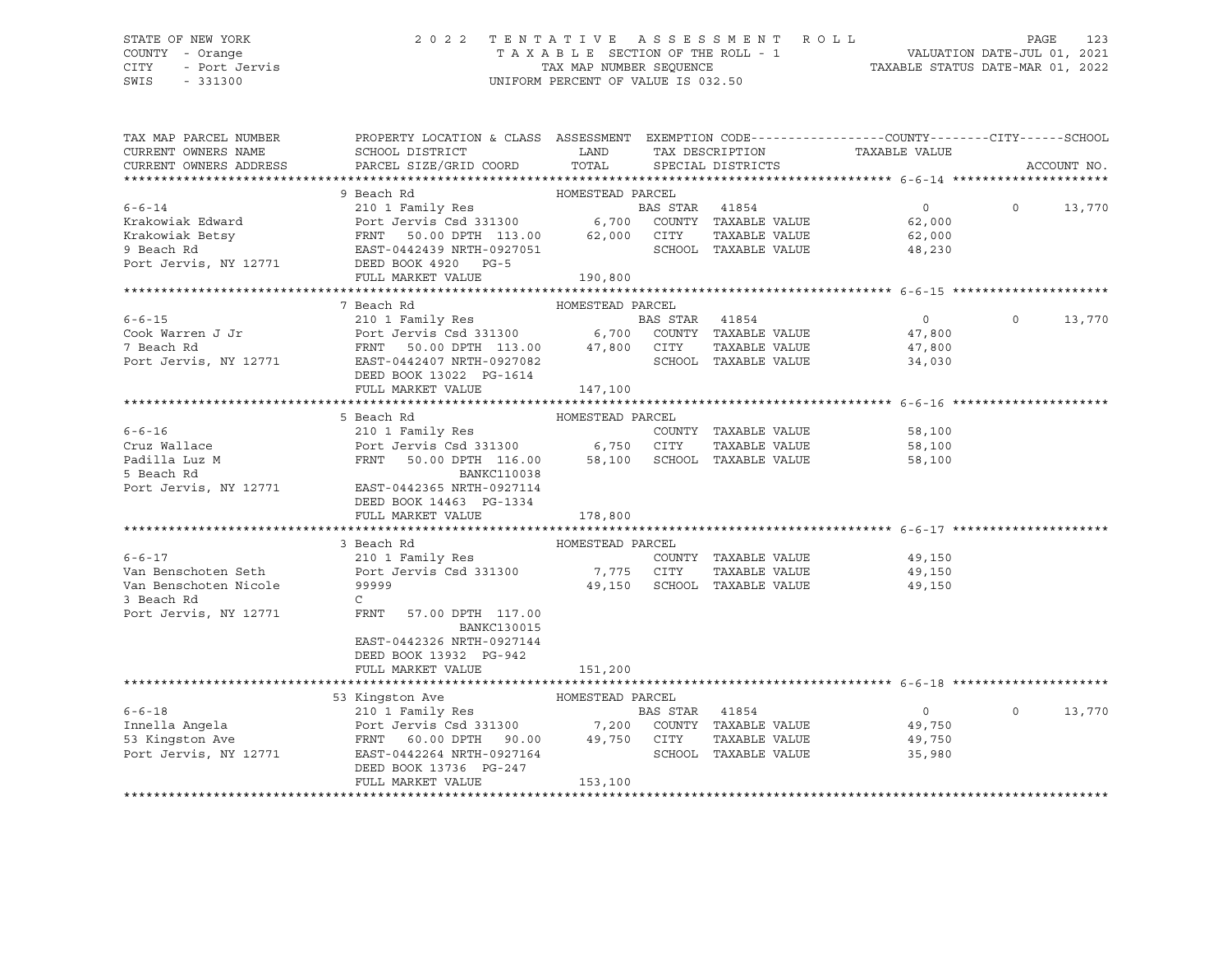## STATE OF NEW YORK 2 0 2 2 T E N T A T I V E A S S E S S M E N T R O L L PAGE 124 COUNTY - Orange T A X A B L E SECTION OF THE ROLL - 1 VALUATION DATE-JUL 01, 2021 CITY - Port Jervis TAX MAP NUMBER SEQUENCE TAXABLE STATUS DATE-MAR 01, 2022

| TAX MAP PARCEL NUMBER<br>CURRENT OWNERS NAME<br>CURRENT OWNERS ADDRESS | PROPERTY LOCATION & CLASS ASSESSMENT EXEMPTION CODE----------------COUNTY-------CITY------SCHOOL<br>SCHOOL DISTRICT<br>PARCEL SIZE/GRID COORD TOTAL                                                       | LAND    |      |                             | TAX DESCRIPTION TAXABLE VALUE SPECIAL DISTRICTS |          | ACCOUNT NO.    |
|------------------------------------------------------------------------|-----------------------------------------------------------------------------------------------------------------------------------------------------------------------------------------------------------|---------|------|-----------------------------|-------------------------------------------------|----------|----------------|
|                                                                        |                                                                                                                                                                                                           |         |      |                             |                                                 |          |                |
|                                                                        | 55 Kingston Ave MOMESTEAD PARCEL                                                                                                                                                                          |         |      |                             |                                                 |          |                |
|                                                                        | 6-6-19<br>210 1 Family Res<br>210 1 Family Res<br>210 1 Family Res<br>210 210 Family Res<br>210 210 Family Res<br>210 200 7,250 COUNTY TAXABLE VALUE<br>35 STAR<br>210 210 210 7,250 COUNTY TAXABLE VALUE |         |      |                             | $\overline{0}$                                  | $\Omega$ | 13,770         |
|                                                                        |                                                                                                                                                                                                           |         |      |                             | 55,900                                          |          |                |
|                                                                        |                                                                                                                                                                                                           |         |      |                             | TAXABLE VALUE 55,900                            |          |                |
| Port Jervis, NY 12771                                                  | EAST-0442305 NRTH-0927206                                                                                                                                                                                 |         |      | SCHOOL TAXABLE VALUE        | 42,130                                          |          |                |
|                                                                        | DEED BOOK 13022 PG-1061                                                                                                                                                                                   |         |      |                             |                                                 |          |                |
|                                                                        | FULL MARKET VALUE                                                                                                                                                                                         | 172,000 |      |                             |                                                 |          |                |
|                                                                        |                                                                                                                                                                                                           |         |      |                             |                                                 |          |                |
|                                                                        | HOMESTEAD PARCEL<br>57 Kingston Ave                                                                                                                                                                       |         |      |                             |                                                 |          |                |
| $6 - 6 - 20$                                                           |                                                                                                                                                                                                           |         |      |                             |                                                 |          |                |
| Selneck Bruce                                                          |                                                                                                                                                                                                           |         |      |                             |                                                 |          |                |
| 57 Kingston Ave<br>Port Jervis, NY 12771                               | 220 2 Family Res<br>Port Jervis Csd 331300 6,250 CITY TAXABLE VALUE 55,300<br>FRNT 50.00 DPTH 100.00 55,300 SCHOOL TAXABLE VALUE 55,300<br>FAST-0442345 NPTH-0027229                                      |         |      |                             |                                                 |          |                |
|                                                                        | EAST-0442345 NRTH-0927229                                                                                                                                                                                 |         |      |                             |                                                 |          |                |
|                                                                        | DEED BOOK 3529 PG-00173                                                                                                                                                                                   |         |      |                             |                                                 |          |                |
|                                                                        | FULL MARKET VALUE                                                                                                                                                                                         | 170,200 |      |                             |                                                 |          |                |
|                                                                        |                                                                                                                                                                                                           |         |      |                             |                                                 |          |                |
|                                                                        |                                                                                                                                                                                                           |         |      |                             |                                                 |          |                |
| $6 - 6 - 21$                                                           |                                                                                                                                                                                                           |         |      |                             | COUNTY TAXABLE VALUE 50,000                     |          |                |
| Colaj David                                                            | Port Jervis Csd 331300 8,900 CITY                                                                                                                                                                         |         |      |                             | TAXABLE VALUE 50,000                            |          |                |
| Colaj Linda                                                            | Port Jervis Csd 331300<br>PARTIAL AR 2011<br>FRNT 50.00 DPTH 90.00                                                                                                                                        |         |      | 50,000 SCHOOL TAXABLE VALUE | 50,000                                          |          |                |
| PO Box 481                                                             |                                                                                                                                                                                                           |         |      |                             |                                                 |          |                |
| Slate Hill, NY 10973                                                   | EAST-0442385 NRTH-0927286<br>DEED BOOK 13875 PG-1657                                                                                                                                                      |         |      |                             |                                                 |          |                |
|                                                                        | FULL MARKET VALUE                                                                                                                                                                                         | 153,800 |      |                             |                                                 |          |                |
|                                                                        |                                                                                                                                                                                                           |         |      |                             |                                                 |          |                |
|                                                                        | 1/2 Schultz St                                                                                                                                                                                            |         |      |                             |                                                 |          |                |
| $6 - 6 - 22$                                                           | 210 1 Family Res                                                                                                                                                                                          |         |      | AGED-T 41803                | $\overline{0}$                                  | 10,725   | $\overline{0}$ |
| Davis Theodore K                                                       |                                                                                                                                                                                                           |         |      |                             |                                                 | $\circ$  | 21,450         |
| Davis Gloria M                                                         |                                                                                                                                                                                                           |         |      |                             |                                                 | $\circ$  | 21,450         |
| $1/2$ Schultz St                                                       | Port Jeruis Csd 331300 5,400 AGED-CS 41805 21,450<br>FRNT 44.00 DPTH 100.00 42,900 ENH STAR 41834 0<br>BANKC180378 COUNTY TAXABLE VALUE 21,450                                                            |         |      |                             | 21,450                                          |          |                |
| Port Jervis, NY 12771                                                  | EAST-0442401 NRTH-0927224                                                                                                                                                                                 |         | CITY | TAXABLE VALUE               | 32,175                                          |          |                |
|                                                                        | DEED BOOK 3195 PG-00100                                                                                                                                                                                   |         |      | SCHOOL TAXABLE VALUE        | $\Omega$                                        |          |                |
|                                                                        | FULL MARKET VALUE                                                                                                                                                                                         | 132,000 |      |                             |                                                 |          |                |
|                                                                        |                                                                                                                                                                                                           |         |      |                             |                                                 |          |                |
|                                                                        | HOMESTEAD PARCEL<br>1 Schultz St                                                                                                                                                                          |         |      |                             |                                                 |          |                |
| $6 - 6 - 23$                                                           |                                                                                                                                                                                                           |         |      | COUNTY TAXABLE VALUE        | 49,000<br>49.NNA                                |          |                |
| Amato Alfonso                                                          |                                                                                                                                                                                                           |         |      | TAXABLE VALUE               | 49,000                                          |          |                |
| 1 Schultz St                                                           | FRNT 33.00 DPTH 100.00 49,000 SCHOOL TAXABLE VALUE                                                                                                                                                        |         |      |                             | 49,000                                          |          |                |
| Port Jervis, NY 12771                                                  | BANKC130015                                                                                                                                                                                               |         |      |                             |                                                 |          |                |
|                                                                        | EAST-0442433 NRTH-0927191                                                                                                                                                                                 |         |      |                             |                                                 |          |                |
|                                                                        | DEED BOOK 14249 PG-744                                                                                                                                                                                    |         |      |                             |                                                 |          |                |
|                                                                        | FULL MARKET VALUE                                                                                                                                                                                         | 150,800 |      |                             |                                                 |          |                |
|                                                                        |                                                                                                                                                                                                           |         |      |                             |                                                 |          |                |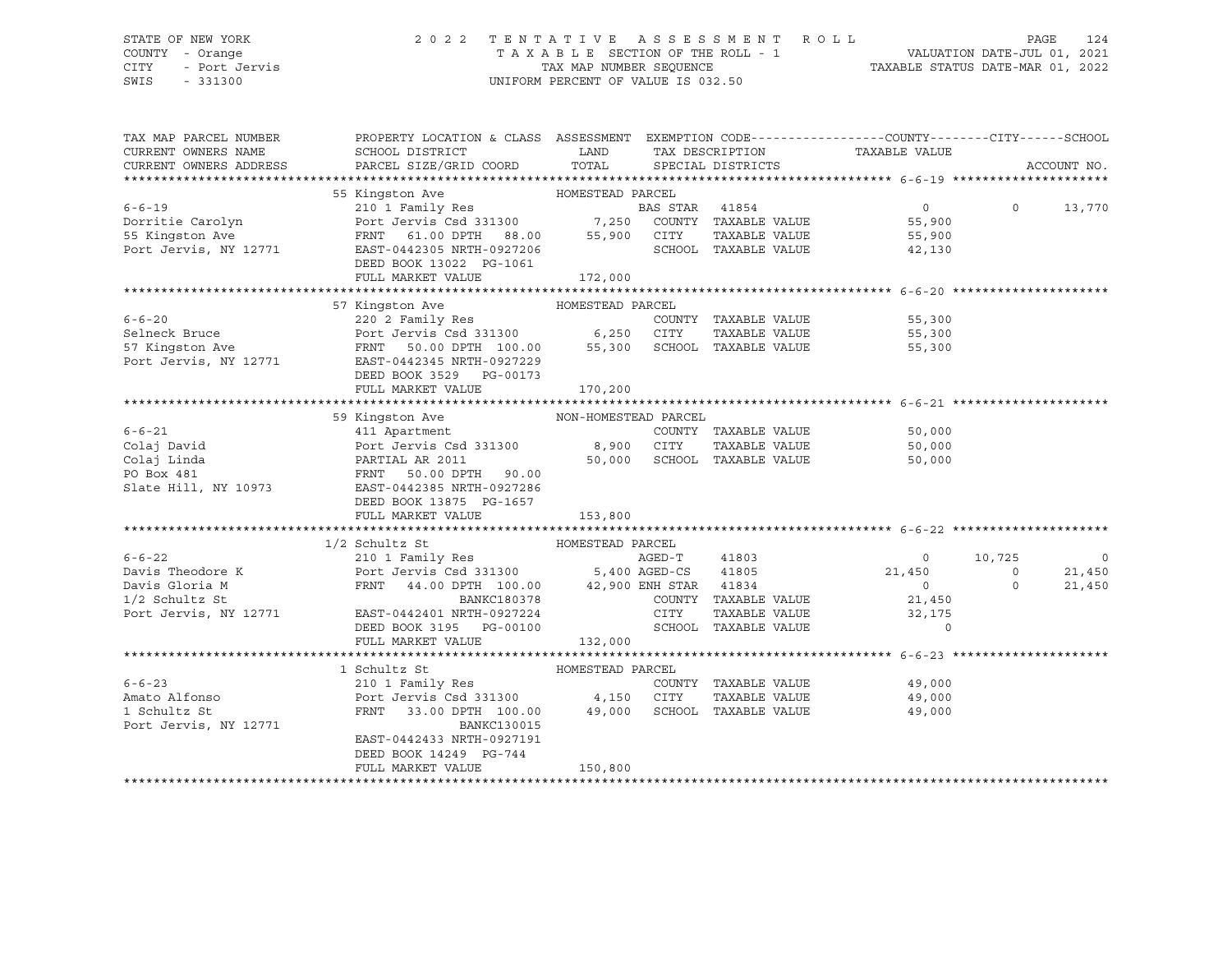|      | STATE OF NEW YORK | 2022 TENTATIVE ASSESSMENT ROLL     | 125<br>PAGE                      |
|------|-------------------|------------------------------------|----------------------------------|
|      | COUNTY - Orange   | TAXABLE SECTION OF THE ROLL - 1    | VALUATION DATE-JUL 01, 2021      |
| CITY | - Port Jervis     | TAX MAP NUMBER SEOUENCE            | TAXABLE STATUS DATE-MAR 01, 2022 |
| SWIS | $-331300$         | UNIFORM PERCENT OF VALUE IS 032.50 |                                  |

| TAX MAP PARCEL NUMBER  | PROPERTY LOCATION & CLASS ASSESSMENT EXEMPTION CODE---------------COUNTY-------CITY------SCHOOL                                                         |                                  |                |                             |                |             |        |
|------------------------|---------------------------------------------------------------------------------------------------------------------------------------------------------|----------------------------------|----------------|-----------------------------|----------------|-------------|--------|
| CURRENT OWNERS NAME    | SCHOOL DISTRICT                                                                                                                                         | <b>EXAMPLE AND SERVICE STATE</b> |                | TAX DESCRIPTION             | TAXABLE VALUE  |             |        |
| CURRENT OWNERS ADDRESS | PARCEL SIZE/GRID COORD                                                                                                                                  | TOTAL                            |                | SPECIAL DISTRICTS           |                | ACCOUNT NO. |        |
|                        |                                                                                                                                                         |                                  |                |                             |                |             |        |
|                        | 3 Schultz St<br>HOMESTEAD PARCEL                                                                                                                        |                                  |                |                             |                |             |        |
| $6 - 6 - 24$           | 210 1 Family Res                                                                                                                                        |                                  |                | COUNTY TAXABLE VALUE        | 48,100         |             |        |
| Brown Leslie A         | Port Jervis Csd 331300 4,150 CITY                                                                                                                       |                                  |                | TAXABLE VALUE               | 48,100         |             |        |
| 3 Schultz St           | FRNT 33.00 DPTH 100.00 48,100 SCHOOL TAXABLE VALUE                                                                                                      |                                  |                |                             | 48,100         |             |        |
| Port Jervis, NY 12771  | <b>BANKC130015</b>                                                                                                                                      |                                  |                |                             |                |             |        |
|                        | EAST-0442453 NRTH-0927173                                                                                                                               |                                  |                |                             |                |             |        |
|                        | DEED BOOK 14313 PG-1139                                                                                                                                 |                                  |                |                             |                |             |        |
|                        | FULL MARKET VALUE                                                                                                                                       | 148,000                          |                |                             |                |             |        |
|                        |                                                                                                                                                         |                                  |                |                             |                |             |        |
|                        | 5 Schultz St                                                                                                                                            | HOMESTEAD PARCEL                 |                |                             |                |             |        |
| $6 - 6 - 25$           | 210 1 Family Res                                                                                                                                        |                                  |                | COUNTY TAXABLE VALUE        | 58,500         |             |        |
| Russo Linda            |                                                                                                                                                         |                                  |                |                             | 58,500         |             |        |
| 5 Schultz St           |                                                                                                                                                         |                                  |                |                             | 58,500         |             |        |
| Port Jervis, NY 12771  | EAST-0442483 NRTH-0927145                                                                                                                               |                                  |                |                             |                |             |        |
|                        | DEED BOOK 14038 PG-629                                                                                                                                  |                                  |                |                             |                |             |        |
|                        | FULL MARKET VALUE                                                                                                                                       | 180,000                          |                |                             |                |             |        |
|                        |                                                                                                                                                         |                                  |                |                             |                |             |        |
|                        | 7 Schultz St                                                                                                                                            | HOMESTEAD PARCEL                 |                |                             |                |             |        |
| $6 - 6 - 26$           |                                                                                                                                                         |                                  |                |                             | $\overline{0}$ | $\circ$     | 13,770 |
| Jones Nicholas         |                                                                                                                                                         |                                  |                |                             | 50,950         |             |        |
| Forbes Carol J         | FRNT 50.00 DPTH 100.00 50,950 CITY                                                                                                                      |                                  |                | TAXABLE VALUE               | 50,950         |             |        |
| 7 Schultz St           | BANKC061194                                                                                                                                             |                                  |                | SCHOOL TAXABLE VALUE        | 37,180         |             |        |
| Port Jervis, NY 12771  | EAST-0442522 NRTH-0927114                                                                                                                               |                                  |                |                             |                |             |        |
|                        | DEED BOOK 13763 PG-1842                                                                                                                                 |                                  |                |                             |                |             |        |
|                        | FULL MARKET VALUE                                                                                                                                       | 156,800                          |                |                             |                |             |        |
|                        |                                                                                                                                                         |                                  |                |                             |                |             |        |
|                        | 11 Schultz St                                                                                                                                           | HOMESTEAD PARCEL                 |                |                             |                |             |        |
| $6 - 6 - 27$           | 210 1 Family Res                                                                                                                                        |                                  |                | COUNTY TAXABLE VALUE 60,000 |                |             |        |
| DeGrote Denton Bryson  | Port Jervis Csd 331300 6,250 CITY                                                                                                                       |                                  |                | TAXABLE VALUE               | 60,000         |             |        |
| 11 Schultz St          | FRNT 50.00 DPTH 100.00                                                                                                                                  |                                  |                | 60,000 SCHOOL TAXABLE VALUE | 60,000         |             |        |
| Port Jervis, NY 12771  | BANKC030614                                                                                                                                             |                                  |                |                             |                |             |        |
|                        | EAST-0442561 NRTH-0927084                                                                                                                               |                                  |                |                             |                |             |        |
|                        | DEED BOOK 14765 PG-1954                                                                                                                                 |                                  |                |                             |                |             |        |
|                        | FULL MARKET VALUE                                                                                                                                       | 184,600                          |                |                             |                |             |        |
|                        |                                                                                                                                                         |                                  |                |                             |                |             |        |
|                        | 13 Schultz St                                                                                                                                           | HOMESTEAD PARCEL                 |                |                             |                |             |        |
| $6 - 6 - 28$           |                                                                                                                                                         |                                  | BAS STAR 41854 |                             | $\overline{0}$ | $\Omega$    | 13,770 |
| Scales Carl F          |                                                                                                                                                         |                                  |                |                             | 59,950         |             |        |
| Scales Suzanne         | Port Jervis Csd 331300 6,250 COUNTY TAXABLE VALUE<br>FRNT 50.00 DPTH 100.00 59,950 CITY TAXABLE VALUE<br>EAST-0442597 NRTH-0927050 SCHOOL TAXABLE VALUE |                                  |                |                             | 59,950         |             |        |
| 13 Schultz St          |                                                                                                                                                         |                                  |                | SCHOOL TAXABLE VALUE        | 46,180         |             |        |
|                        |                                                                                                                                                         |                                  |                |                             |                |             |        |
|                        | Port Jervis, NY 12771 DEED BOOK 2155 PG-00896<br>FULL MARKET VALUE                                                                                      | 184,500                          |                |                             |                |             |        |
|                        |                                                                                                                                                         |                                  |                |                             |                |             |        |
|                        |                                                                                                                                                         |                                  |                |                             |                |             |        |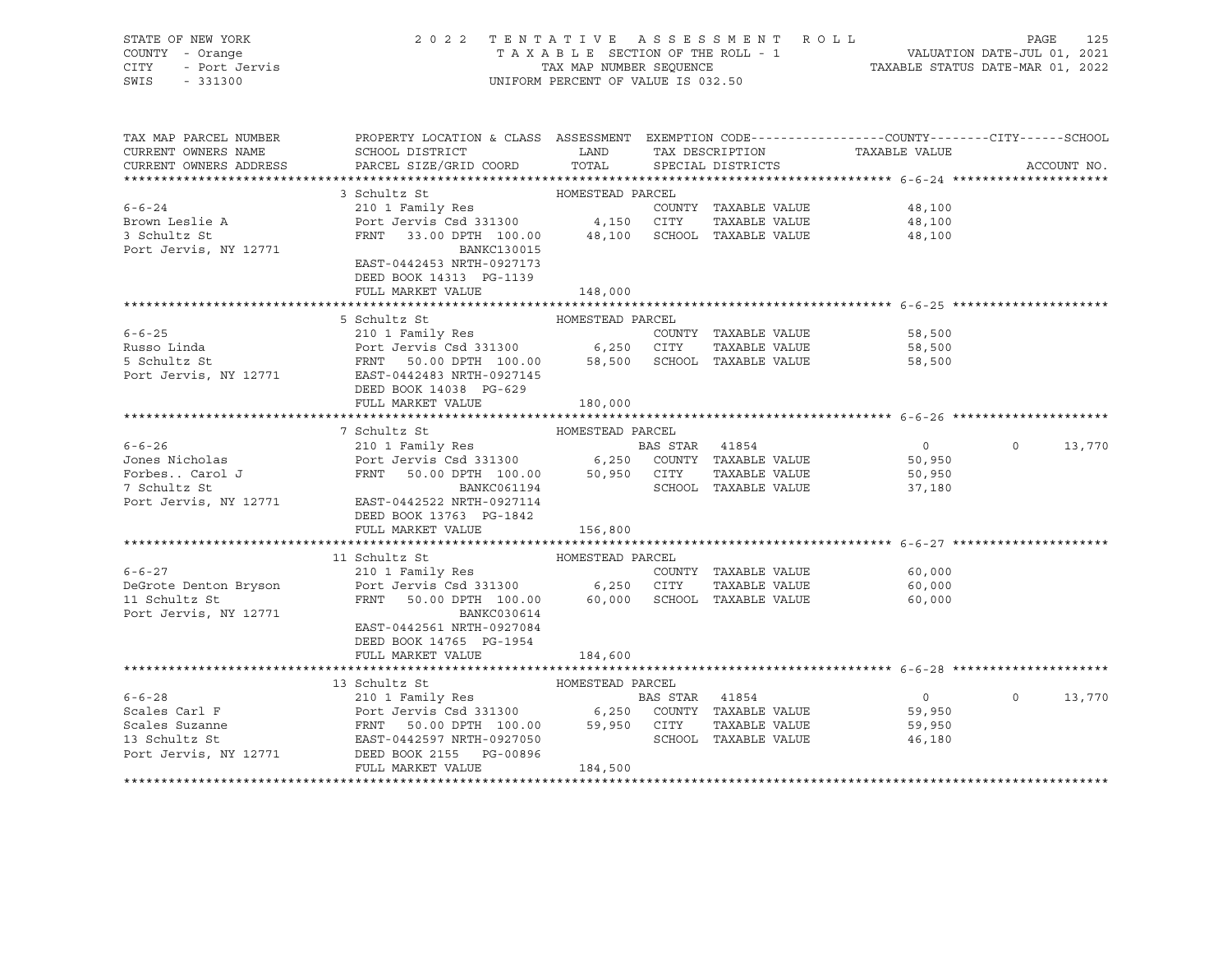## STATE OF NEW YORK 2 0 2 2 T E N T A T I V E A S S E S S M E N T R O L L PAGE 126 COUNTY - Orange T A X A B L E SECTION OF THE ROLL - 1 VALUATION DATE-JUL 01, 2021 CITY - Port Jervis TAX MAP NUMBER SEQUENCE TAXABLE STATUS DATE-MAR 01, 2022

| 15 Schultz St<br>HOMESTEAD PARCEL<br>210 1 Family Res<br>210 1 Family Res<br>Port Jervis Csd 331300 6,250<br>ENH STAR 41834<br>$\overline{0}$<br>$\circ$<br>34,390<br>COUNTY TAXABLE VALUE<br>51,200<br>TAXABLE VALUE<br>FRNT 50.00 DPTH 100.00<br>EAST-0442635 NRTH-0927023<br>51,200<br>CITY<br>51,200<br>SCHOOL TAXABLE VALUE<br>EAST-0442635 NRTH-0927023<br>16,810<br>DEED BOOK 2406 PG-00235<br>FULL MARKET VALUE<br>157,500<br>HOMESTEAD PARCEL<br>17 Schultz St<br>$6 - 6 - 30$<br>210 1 Family Res<br>BAS STAR 41854<br>$\overline{0}$<br>$\Omega$<br>13,770<br>Perkowski Guy M<br>Perkowski Lisa M<br>Perkowski Lisa M<br>Perkowski Lisa M<br>Perkowski Lisa M<br>Perkowski Lisa M<br>Perkowski Lisa M<br>PERST-0442679 NRTH-0926987<br>EAST-0442679 NRTH-0926987<br>SCHOOL TAXABLE VALUE<br>SCHOOL TAXABLE VALUE<br>54,500<br>54,500<br>40,730<br>Port Jervis, NY 12771<br>DEED BOOK 5181 PG-87<br>FULL MARKET VALUE<br>167,700<br>19 Schultz St<br>HOMESTEAD PARCEL<br>311 Res vac land<br>$6 - 6 - 31$<br>5,000<br>COUNTY TAXABLE VALUE<br>Port Jervis Csd 331300 5,000 CITY<br>Lehn Robert L<br>TAXABLE VALUE<br>5,000<br>558 E Peenpack Trl<br>FRNT 50.00 DPTH 100.00 5,000<br>SCHOOL TAXABLE VALUE<br>5,000<br>Sparrowbush, NY 12780<br>EAST-0442709 NRTH-0926959<br>DEED BOOK 4166 PG-240<br>FULL MARKET VALUE<br>15,400<br>21 Schultz St<br>HOMESTEAD PARCEL<br>311 Res vac land<br>COUNTY TAXABLE VALUE<br>3,400<br>TAXABLE VALUE<br>3,400<br>3,400 SCHOOL TAXABLE VALUE<br>3,400<br>DEED BOOK 4166 PG-240<br>FULL MARKET VALUE<br>10,500<br>16 Schultz St<br>HOMESTEAD PARCEL<br>$210 1 Family ResPort Jervis Csd 331300 10,000 COUNT Y TXABLE VALUE$<br>$6 - 6 - 33.2$<br>$\Omega$<br>13,770<br>$\overline{0}$<br>Schackman Joshua A<br>56,850<br>16 Schultz St<br>FRNT 80.00 DPTH 100.00<br>56,850 CITY<br>TAXABLE VALUE<br>56,850<br>Port Jervis, NY 12771<br>BANKC080370<br>SCHOOL TAXABLE VALUE<br>43,080<br>EAST-0442795 NRTH-0927090<br>DEED BOOK 12494 PG-1956<br>FULL MARKET VALUE<br>174,900<br>HOMESTEAD PARCEL<br>14 Schultz St<br>$6 - 6 - 34$<br>210 1 Family Res<br>COUNTY TAXABLE VALUE<br>57,300<br>Sepulveda Emanuel<br>Gregory Elizabeth<br>Port Jervis Csd 331300 6,250 CITY<br>TAXABLE VALUE<br>57,300<br>FRNT<br>50.00 DPTH 100.00<br>57,300 SCHOOL TAXABLE VALUE<br>57,300<br>14 Schultz St<br>BANK0080496<br>Port Jervis, NY 12771<br>EAST-0442744 NRTH-0927140<br>DEED BOOK 14992 PG-1355<br>FULL MARKET VALUE<br>176,300<br>******************************* | TAX MAP PARCEL NUMBER<br>CURRENT OWNERS NAME<br>CURRENT OWNERS ADDRESS | PROPERTY LOCATION & CLASS ASSESSMENT EXEMPTION CODE----------------COUNTY-------CITY------SCHOOL<br>SCHOOL DISTRICT<br>PARCEL SIZE/GRID COORD | LAND<br>TOTAL | TAX DESCRIPTION<br>SPECIAL DISTRICTS | TAXABLE VALUE | ACCOUNT NO. |
|-----------------------------------------------------------------------------------------------------------------------------------------------------------------------------------------------------------------------------------------------------------------------------------------------------------------------------------------------------------------------------------------------------------------------------------------------------------------------------------------------------------------------------------------------------------------------------------------------------------------------------------------------------------------------------------------------------------------------------------------------------------------------------------------------------------------------------------------------------------------------------------------------------------------------------------------------------------------------------------------------------------------------------------------------------------------------------------------------------------------------------------------------------------------------------------------------------------------------------------------------------------------------------------------------------------------------------------------------------------------------------------------------------------------------------------------------------------------------------------------------------------------------------------------------------------------------------------------------------------------------------------------------------------------------------------------------------------------------------------------------------------------------------------------------------------------------------------------------------------------------------------------------------------------------------------------------------------------------------------------------------------------------------------------------------------------------------------------------------------------------------------------------------------------------------------------------------------------------------------------------------------------------------------------------------------------------------------------------------------------------------------------------------------------------------------------------------------------------------------------------------------|------------------------------------------------------------------------|-----------------------------------------------------------------------------------------------------------------------------------------------|---------------|--------------------------------------|---------------|-------------|
|                                                                                                                                                                                                                                                                                                                                                                                                                                                                                                                                                                                                                                                                                                                                                                                                                                                                                                                                                                                                                                                                                                                                                                                                                                                                                                                                                                                                                                                                                                                                                                                                                                                                                                                                                                                                                                                                                                                                                                                                                                                                                                                                                                                                                                                                                                                                                                                                                                                                                                           |                                                                        |                                                                                                                                               |               |                                      |               |             |
|                                                                                                                                                                                                                                                                                                                                                                                                                                                                                                                                                                                                                                                                                                                                                                                                                                                                                                                                                                                                                                                                                                                                                                                                                                                                                                                                                                                                                                                                                                                                                                                                                                                                                                                                                                                                                                                                                                                                                                                                                                                                                                                                                                                                                                                                                                                                                                                                                                                                                                           |                                                                        |                                                                                                                                               |               |                                      |               |             |
|                                                                                                                                                                                                                                                                                                                                                                                                                                                                                                                                                                                                                                                                                                                                                                                                                                                                                                                                                                                                                                                                                                                                                                                                                                                                                                                                                                                                                                                                                                                                                                                                                                                                                                                                                                                                                                                                                                                                                                                                                                                                                                                                                                                                                                                                                                                                                                                                                                                                                                           | $6 - 6 - 29$                                                           |                                                                                                                                               |               |                                      |               |             |
|                                                                                                                                                                                                                                                                                                                                                                                                                                                                                                                                                                                                                                                                                                                                                                                                                                                                                                                                                                                                                                                                                                                                                                                                                                                                                                                                                                                                                                                                                                                                                                                                                                                                                                                                                                                                                                                                                                                                                                                                                                                                                                                                                                                                                                                                                                                                                                                                                                                                                                           | Beirne Brian F                                                         |                                                                                                                                               |               |                                      |               |             |
|                                                                                                                                                                                                                                                                                                                                                                                                                                                                                                                                                                                                                                                                                                                                                                                                                                                                                                                                                                                                                                                                                                                                                                                                                                                                                                                                                                                                                                                                                                                                                                                                                                                                                                                                                                                                                                                                                                                                                                                                                                                                                                                                                                                                                                                                                                                                                                                                                                                                                                           | Beirne Kathleen A                                                      |                                                                                                                                               |               |                                      |               |             |
|                                                                                                                                                                                                                                                                                                                                                                                                                                                                                                                                                                                                                                                                                                                                                                                                                                                                                                                                                                                                                                                                                                                                                                                                                                                                                                                                                                                                                                                                                                                                                                                                                                                                                                                                                                                                                                                                                                                                                                                                                                                                                                                                                                                                                                                                                                                                                                                                                                                                                                           | 15 Schultz St                                                          |                                                                                                                                               |               |                                      |               |             |
|                                                                                                                                                                                                                                                                                                                                                                                                                                                                                                                                                                                                                                                                                                                                                                                                                                                                                                                                                                                                                                                                                                                                                                                                                                                                                                                                                                                                                                                                                                                                                                                                                                                                                                                                                                                                                                                                                                                                                                                                                                                                                                                                                                                                                                                                                                                                                                                                                                                                                                           | Port Jervis, NY 12771                                                  |                                                                                                                                               |               |                                      |               |             |
|                                                                                                                                                                                                                                                                                                                                                                                                                                                                                                                                                                                                                                                                                                                                                                                                                                                                                                                                                                                                                                                                                                                                                                                                                                                                                                                                                                                                                                                                                                                                                                                                                                                                                                                                                                                                                                                                                                                                                                                                                                                                                                                                                                                                                                                                                                                                                                                                                                                                                                           |                                                                        |                                                                                                                                               |               |                                      |               |             |
|                                                                                                                                                                                                                                                                                                                                                                                                                                                                                                                                                                                                                                                                                                                                                                                                                                                                                                                                                                                                                                                                                                                                                                                                                                                                                                                                                                                                                                                                                                                                                                                                                                                                                                                                                                                                                                                                                                                                                                                                                                                                                                                                                                                                                                                                                                                                                                                                                                                                                                           |                                                                        |                                                                                                                                               |               |                                      |               |             |
|                                                                                                                                                                                                                                                                                                                                                                                                                                                                                                                                                                                                                                                                                                                                                                                                                                                                                                                                                                                                                                                                                                                                                                                                                                                                                                                                                                                                                                                                                                                                                                                                                                                                                                                                                                                                                                                                                                                                                                                                                                                                                                                                                                                                                                                                                                                                                                                                                                                                                                           |                                                                        |                                                                                                                                               |               |                                      |               |             |
|                                                                                                                                                                                                                                                                                                                                                                                                                                                                                                                                                                                                                                                                                                                                                                                                                                                                                                                                                                                                                                                                                                                                                                                                                                                                                                                                                                                                                                                                                                                                                                                                                                                                                                                                                                                                                                                                                                                                                                                                                                                                                                                                                                                                                                                                                                                                                                                                                                                                                                           |                                                                        |                                                                                                                                               |               |                                      |               |             |
|                                                                                                                                                                                                                                                                                                                                                                                                                                                                                                                                                                                                                                                                                                                                                                                                                                                                                                                                                                                                                                                                                                                                                                                                                                                                                                                                                                                                                                                                                                                                                                                                                                                                                                                                                                                                                                                                                                                                                                                                                                                                                                                                                                                                                                                                                                                                                                                                                                                                                                           |                                                                        |                                                                                                                                               |               |                                      |               |             |
|                                                                                                                                                                                                                                                                                                                                                                                                                                                                                                                                                                                                                                                                                                                                                                                                                                                                                                                                                                                                                                                                                                                                                                                                                                                                                                                                                                                                                                                                                                                                                                                                                                                                                                                                                                                                                                                                                                                                                                                                                                                                                                                                                                                                                                                                                                                                                                                                                                                                                                           |                                                                        |                                                                                                                                               |               |                                      |               |             |
|                                                                                                                                                                                                                                                                                                                                                                                                                                                                                                                                                                                                                                                                                                                                                                                                                                                                                                                                                                                                                                                                                                                                                                                                                                                                                                                                                                                                                                                                                                                                                                                                                                                                                                                                                                                                                                                                                                                                                                                                                                                                                                                                                                                                                                                                                                                                                                                                                                                                                                           |                                                                        |                                                                                                                                               |               |                                      |               |             |
|                                                                                                                                                                                                                                                                                                                                                                                                                                                                                                                                                                                                                                                                                                                                                                                                                                                                                                                                                                                                                                                                                                                                                                                                                                                                                                                                                                                                                                                                                                                                                                                                                                                                                                                                                                                                                                                                                                                                                                                                                                                                                                                                                                                                                                                                                                                                                                                                                                                                                                           |                                                                        |                                                                                                                                               |               |                                      |               |             |
|                                                                                                                                                                                                                                                                                                                                                                                                                                                                                                                                                                                                                                                                                                                                                                                                                                                                                                                                                                                                                                                                                                                                                                                                                                                                                                                                                                                                                                                                                                                                                                                                                                                                                                                                                                                                                                                                                                                                                                                                                                                                                                                                                                                                                                                                                                                                                                                                                                                                                                           |                                                                        |                                                                                                                                               |               |                                      |               |             |
|                                                                                                                                                                                                                                                                                                                                                                                                                                                                                                                                                                                                                                                                                                                                                                                                                                                                                                                                                                                                                                                                                                                                                                                                                                                                                                                                                                                                                                                                                                                                                                                                                                                                                                                                                                                                                                                                                                                                                                                                                                                                                                                                                                                                                                                                                                                                                                                                                                                                                                           |                                                                        |                                                                                                                                               |               |                                      |               |             |
|                                                                                                                                                                                                                                                                                                                                                                                                                                                                                                                                                                                                                                                                                                                                                                                                                                                                                                                                                                                                                                                                                                                                                                                                                                                                                                                                                                                                                                                                                                                                                                                                                                                                                                                                                                                                                                                                                                                                                                                                                                                                                                                                                                                                                                                                                                                                                                                                                                                                                                           |                                                                        |                                                                                                                                               |               |                                      |               |             |
|                                                                                                                                                                                                                                                                                                                                                                                                                                                                                                                                                                                                                                                                                                                                                                                                                                                                                                                                                                                                                                                                                                                                                                                                                                                                                                                                                                                                                                                                                                                                                                                                                                                                                                                                                                                                                                                                                                                                                                                                                                                                                                                                                                                                                                                                                                                                                                                                                                                                                                           |                                                                        |                                                                                                                                               |               |                                      |               |             |
|                                                                                                                                                                                                                                                                                                                                                                                                                                                                                                                                                                                                                                                                                                                                                                                                                                                                                                                                                                                                                                                                                                                                                                                                                                                                                                                                                                                                                                                                                                                                                                                                                                                                                                                                                                                                                                                                                                                                                                                                                                                                                                                                                                                                                                                                                                                                                                                                                                                                                                           |                                                                        |                                                                                                                                               |               |                                      |               |             |
|                                                                                                                                                                                                                                                                                                                                                                                                                                                                                                                                                                                                                                                                                                                                                                                                                                                                                                                                                                                                                                                                                                                                                                                                                                                                                                                                                                                                                                                                                                                                                                                                                                                                                                                                                                                                                                                                                                                                                                                                                                                                                                                                                                                                                                                                                                                                                                                                                                                                                                           |                                                                        |                                                                                                                                               |               |                                      |               |             |
|                                                                                                                                                                                                                                                                                                                                                                                                                                                                                                                                                                                                                                                                                                                                                                                                                                                                                                                                                                                                                                                                                                                                                                                                                                                                                                                                                                                                                                                                                                                                                                                                                                                                                                                                                                                                                                                                                                                                                                                                                                                                                                                                                                                                                                                                                                                                                                                                                                                                                                           |                                                                        |                                                                                                                                               |               |                                      |               |             |
|                                                                                                                                                                                                                                                                                                                                                                                                                                                                                                                                                                                                                                                                                                                                                                                                                                                                                                                                                                                                                                                                                                                                                                                                                                                                                                                                                                                                                                                                                                                                                                                                                                                                                                                                                                                                                                                                                                                                                                                                                                                                                                                                                                                                                                                                                                                                                                                                                                                                                                           |                                                                        |                                                                                                                                               |               |                                      |               |             |
|                                                                                                                                                                                                                                                                                                                                                                                                                                                                                                                                                                                                                                                                                                                                                                                                                                                                                                                                                                                                                                                                                                                                                                                                                                                                                                                                                                                                                                                                                                                                                                                                                                                                                                                                                                                                                                                                                                                                                                                                                                                                                                                                                                                                                                                                                                                                                                                                                                                                                                           |                                                                        |                                                                                                                                               |               |                                      |               |             |
|                                                                                                                                                                                                                                                                                                                                                                                                                                                                                                                                                                                                                                                                                                                                                                                                                                                                                                                                                                                                                                                                                                                                                                                                                                                                                                                                                                                                                                                                                                                                                                                                                                                                                                                                                                                                                                                                                                                                                                                                                                                                                                                                                                                                                                                                                                                                                                                                                                                                                                           |                                                                        |                                                                                                                                               |               |                                      |               |             |
|                                                                                                                                                                                                                                                                                                                                                                                                                                                                                                                                                                                                                                                                                                                                                                                                                                                                                                                                                                                                                                                                                                                                                                                                                                                                                                                                                                                                                                                                                                                                                                                                                                                                                                                                                                                                                                                                                                                                                                                                                                                                                                                                                                                                                                                                                                                                                                                                                                                                                                           | $6 - 6 - 32$                                                           |                                                                                                                                               |               |                                      |               |             |
|                                                                                                                                                                                                                                                                                                                                                                                                                                                                                                                                                                                                                                                                                                                                                                                                                                                                                                                                                                                                                                                                                                                                                                                                                                                                                                                                                                                                                                                                                                                                                                                                                                                                                                                                                                                                                                                                                                                                                                                                                                                                                                                                                                                                                                                                                                                                                                                                                                                                                                           |                                                                        |                                                                                                                                               |               |                                      |               |             |
|                                                                                                                                                                                                                                                                                                                                                                                                                                                                                                                                                                                                                                                                                                                                                                                                                                                                                                                                                                                                                                                                                                                                                                                                                                                                                                                                                                                                                                                                                                                                                                                                                                                                                                                                                                                                                                                                                                                                                                                                                                                                                                                                                                                                                                                                                                                                                                                                                                                                                                           |                                                                        |                                                                                                                                               |               |                                      |               |             |
|                                                                                                                                                                                                                                                                                                                                                                                                                                                                                                                                                                                                                                                                                                                                                                                                                                                                                                                                                                                                                                                                                                                                                                                                                                                                                                                                                                                                                                                                                                                                                                                                                                                                                                                                                                                                                                                                                                                                                                                                                                                                                                                                                                                                                                                                                                                                                                                                                                                                                                           |                                                                        |                                                                                                                                               |               |                                      |               |             |
|                                                                                                                                                                                                                                                                                                                                                                                                                                                                                                                                                                                                                                                                                                                                                                                                                                                                                                                                                                                                                                                                                                                                                                                                                                                                                                                                                                                                                                                                                                                                                                                                                                                                                                                                                                                                                                                                                                                                                                                                                                                                                                                                                                                                                                                                                                                                                                                                                                                                                                           |                                                                        |                                                                                                                                               |               |                                      |               |             |
|                                                                                                                                                                                                                                                                                                                                                                                                                                                                                                                                                                                                                                                                                                                                                                                                                                                                                                                                                                                                                                                                                                                                                                                                                                                                                                                                                                                                                                                                                                                                                                                                                                                                                                                                                                                                                                                                                                                                                                                                                                                                                                                                                                                                                                                                                                                                                                                                                                                                                                           |                                                                        |                                                                                                                                               |               |                                      |               |             |
|                                                                                                                                                                                                                                                                                                                                                                                                                                                                                                                                                                                                                                                                                                                                                                                                                                                                                                                                                                                                                                                                                                                                                                                                                                                                                                                                                                                                                                                                                                                                                                                                                                                                                                                                                                                                                                                                                                                                                                                                                                                                                                                                                                                                                                                                                                                                                                                                                                                                                                           |                                                                        |                                                                                                                                               |               |                                      |               |             |
|                                                                                                                                                                                                                                                                                                                                                                                                                                                                                                                                                                                                                                                                                                                                                                                                                                                                                                                                                                                                                                                                                                                                                                                                                                                                                                                                                                                                                                                                                                                                                                                                                                                                                                                                                                                                                                                                                                                                                                                                                                                                                                                                                                                                                                                                                                                                                                                                                                                                                                           |                                                                        |                                                                                                                                               |               |                                      |               |             |
|                                                                                                                                                                                                                                                                                                                                                                                                                                                                                                                                                                                                                                                                                                                                                                                                                                                                                                                                                                                                                                                                                                                                                                                                                                                                                                                                                                                                                                                                                                                                                                                                                                                                                                                                                                                                                                                                                                                                                                                                                                                                                                                                                                                                                                                                                                                                                                                                                                                                                                           |                                                                        |                                                                                                                                               |               |                                      |               |             |
|                                                                                                                                                                                                                                                                                                                                                                                                                                                                                                                                                                                                                                                                                                                                                                                                                                                                                                                                                                                                                                                                                                                                                                                                                                                                                                                                                                                                                                                                                                                                                                                                                                                                                                                                                                                                                                                                                                                                                                                                                                                                                                                                                                                                                                                                                                                                                                                                                                                                                                           |                                                                        |                                                                                                                                               |               |                                      |               |             |
|                                                                                                                                                                                                                                                                                                                                                                                                                                                                                                                                                                                                                                                                                                                                                                                                                                                                                                                                                                                                                                                                                                                                                                                                                                                                                                                                                                                                                                                                                                                                                                                                                                                                                                                                                                                                                                                                                                                                                                                                                                                                                                                                                                                                                                                                                                                                                                                                                                                                                                           |                                                                        |                                                                                                                                               |               |                                      |               |             |
|                                                                                                                                                                                                                                                                                                                                                                                                                                                                                                                                                                                                                                                                                                                                                                                                                                                                                                                                                                                                                                                                                                                                                                                                                                                                                                                                                                                                                                                                                                                                                                                                                                                                                                                                                                                                                                                                                                                                                                                                                                                                                                                                                                                                                                                                                                                                                                                                                                                                                                           |                                                                        |                                                                                                                                               |               |                                      |               |             |
|                                                                                                                                                                                                                                                                                                                                                                                                                                                                                                                                                                                                                                                                                                                                                                                                                                                                                                                                                                                                                                                                                                                                                                                                                                                                                                                                                                                                                                                                                                                                                                                                                                                                                                                                                                                                                                                                                                                                                                                                                                                                                                                                                                                                                                                                                                                                                                                                                                                                                                           |                                                                        |                                                                                                                                               |               |                                      |               |             |
|                                                                                                                                                                                                                                                                                                                                                                                                                                                                                                                                                                                                                                                                                                                                                                                                                                                                                                                                                                                                                                                                                                                                                                                                                                                                                                                                                                                                                                                                                                                                                                                                                                                                                                                                                                                                                                                                                                                                                                                                                                                                                                                                                                                                                                                                                                                                                                                                                                                                                                           |                                                                        |                                                                                                                                               |               |                                      |               |             |
|                                                                                                                                                                                                                                                                                                                                                                                                                                                                                                                                                                                                                                                                                                                                                                                                                                                                                                                                                                                                                                                                                                                                                                                                                                                                                                                                                                                                                                                                                                                                                                                                                                                                                                                                                                                                                                                                                                                                                                                                                                                                                                                                                                                                                                                                                                                                                                                                                                                                                                           |                                                                        |                                                                                                                                               |               |                                      |               |             |
|                                                                                                                                                                                                                                                                                                                                                                                                                                                                                                                                                                                                                                                                                                                                                                                                                                                                                                                                                                                                                                                                                                                                                                                                                                                                                                                                                                                                                                                                                                                                                                                                                                                                                                                                                                                                                                                                                                                                                                                                                                                                                                                                                                                                                                                                                                                                                                                                                                                                                                           |                                                                        |                                                                                                                                               |               |                                      |               |             |
|                                                                                                                                                                                                                                                                                                                                                                                                                                                                                                                                                                                                                                                                                                                                                                                                                                                                                                                                                                                                                                                                                                                                                                                                                                                                                                                                                                                                                                                                                                                                                                                                                                                                                                                                                                                                                                                                                                                                                                                                                                                                                                                                                                                                                                                                                                                                                                                                                                                                                                           |                                                                        |                                                                                                                                               |               |                                      |               |             |
|                                                                                                                                                                                                                                                                                                                                                                                                                                                                                                                                                                                                                                                                                                                                                                                                                                                                                                                                                                                                                                                                                                                                                                                                                                                                                                                                                                                                                                                                                                                                                                                                                                                                                                                                                                                                                                                                                                                                                                                                                                                                                                                                                                                                                                                                                                                                                                                                                                                                                                           |                                                                        |                                                                                                                                               |               |                                      |               |             |
|                                                                                                                                                                                                                                                                                                                                                                                                                                                                                                                                                                                                                                                                                                                                                                                                                                                                                                                                                                                                                                                                                                                                                                                                                                                                                                                                                                                                                                                                                                                                                                                                                                                                                                                                                                                                                                                                                                                                                                                                                                                                                                                                                                                                                                                                                                                                                                                                                                                                                                           |                                                                        |                                                                                                                                               |               |                                      |               |             |
|                                                                                                                                                                                                                                                                                                                                                                                                                                                                                                                                                                                                                                                                                                                                                                                                                                                                                                                                                                                                                                                                                                                                                                                                                                                                                                                                                                                                                                                                                                                                                                                                                                                                                                                                                                                                                                                                                                                                                                                                                                                                                                                                                                                                                                                                                                                                                                                                                                                                                                           |                                                                        |                                                                                                                                               |               |                                      |               |             |
|                                                                                                                                                                                                                                                                                                                                                                                                                                                                                                                                                                                                                                                                                                                                                                                                                                                                                                                                                                                                                                                                                                                                                                                                                                                                                                                                                                                                                                                                                                                                                                                                                                                                                                                                                                                                                                                                                                                                                                                                                                                                                                                                                                                                                                                                                                                                                                                                                                                                                                           |                                                                        |                                                                                                                                               |               |                                      |               |             |
|                                                                                                                                                                                                                                                                                                                                                                                                                                                                                                                                                                                                                                                                                                                                                                                                                                                                                                                                                                                                                                                                                                                                                                                                                                                                                                                                                                                                                                                                                                                                                                                                                                                                                                                                                                                                                                                                                                                                                                                                                                                                                                                                                                                                                                                                                                                                                                                                                                                                                                           |                                                                        |                                                                                                                                               |               |                                      |               |             |
|                                                                                                                                                                                                                                                                                                                                                                                                                                                                                                                                                                                                                                                                                                                                                                                                                                                                                                                                                                                                                                                                                                                                                                                                                                                                                                                                                                                                                                                                                                                                                                                                                                                                                                                                                                                                                                                                                                                                                                                                                                                                                                                                                                                                                                                                                                                                                                                                                                                                                                           |                                                                        |                                                                                                                                               |               |                                      |               |             |
|                                                                                                                                                                                                                                                                                                                                                                                                                                                                                                                                                                                                                                                                                                                                                                                                                                                                                                                                                                                                                                                                                                                                                                                                                                                                                                                                                                                                                                                                                                                                                                                                                                                                                                                                                                                                                                                                                                                                                                                                                                                                                                                                                                                                                                                                                                                                                                                                                                                                                                           |                                                                        |                                                                                                                                               |               |                                      |               |             |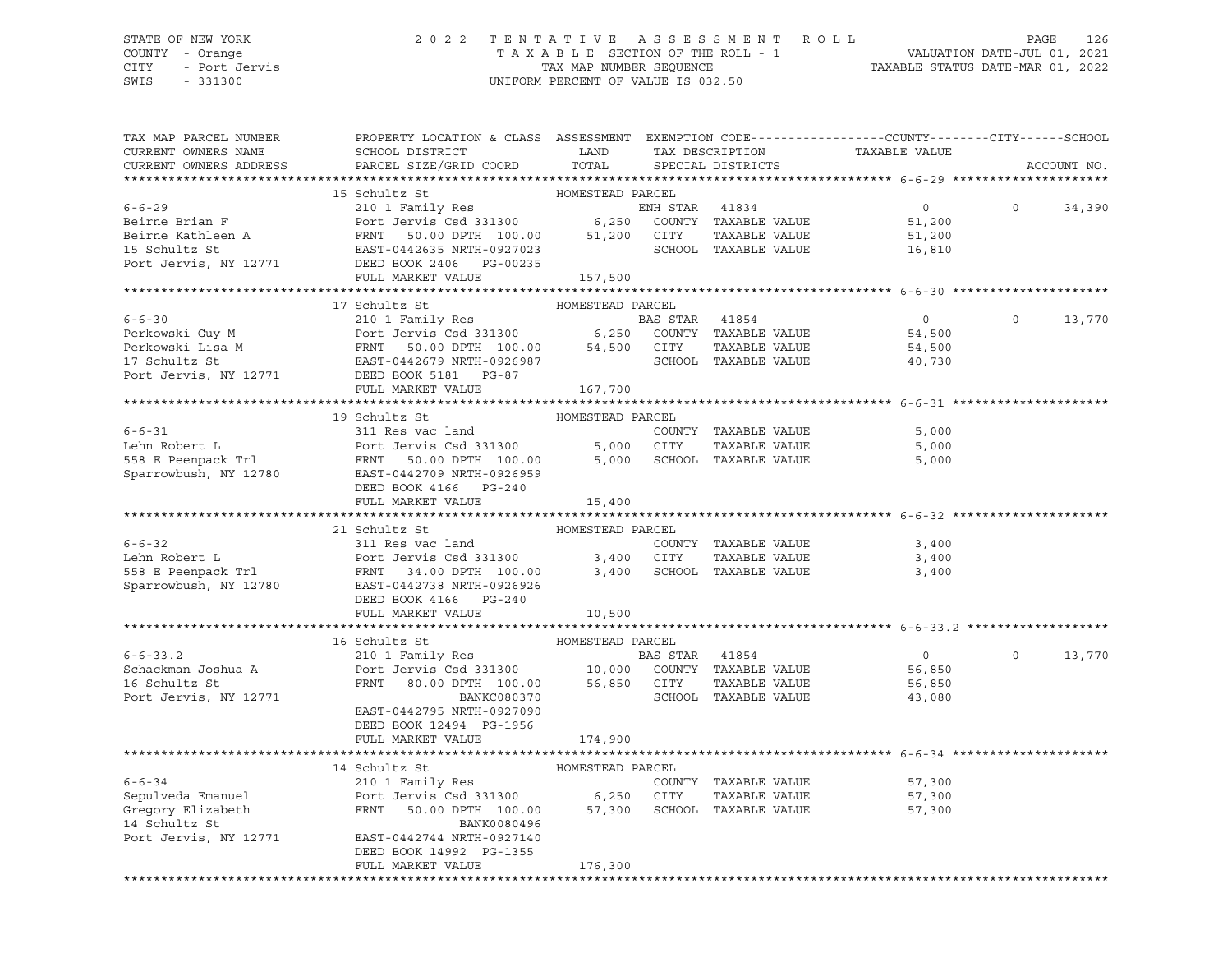| STATE OF NEW YORK                                                                                                                                                                                                                                                | 2022 TENTATIVE ASSESSMENT ROLL PAGE 127<br>TAXABLE SECTION OF THE ROLL - 1 VALUATION DATE-JUL 01, 2021<br>TAX MAP NUMBER SEQUENCE TAXABLE STATUS DATE-MAR 01, 2022<br>UNIFORM PERCENT OF VALUE IS 032.50                  |                             |                   |                      |        |                |             |                |
|------------------------------------------------------------------------------------------------------------------------------------------------------------------------------------------------------------------------------------------------------------------|---------------------------------------------------------------------------------------------------------------------------------------------------------------------------------------------------------------------------|-----------------------------|-------------------|----------------------|--------|----------------|-------------|----------------|
| COUNTY - Orange<br>OF NEW TOOL                                                                                                                                                                                                                                   |                                                                                                                                                                                                                           |                             |                   |                      |        |                |             |                |
| CITY                                                                                                                                                                                                                                                             |                                                                                                                                                                                                                           |                             |                   |                      |        |                |             |                |
| SWIS - 331300                                                                                                                                                                                                                                                    |                                                                                                                                                                                                                           |                             |                   |                      |        |                |             |                |
|                                                                                                                                                                                                                                                                  |                                                                                                                                                                                                                           |                             |                   |                      |        |                |             |                |
|                                                                                                                                                                                                                                                                  |                                                                                                                                                                                                                           |                             |                   |                      |        |                |             |                |
|                                                                                                                                                                                                                                                                  |                                                                                                                                                                                                                           |                             |                   |                      |        |                |             |                |
| TAX MAP PARCEL NUMBER                                                                                                                                                                                                                                            | PROPERTY LOCATION & CLASS ASSESSMENT EXEMPTION CODE-----------------COUNTY-------CITY------SCHOOL                                                                                                                         |                             |                   |                      |        |                |             |                |
| CURRENT OWNERS NAME                                                                                                                                                                                                                                              | SCHOOL DISTRICT                        LAND        TAX DESCRIPTION                  TAXABLE VALUE                                                                                                                         |                             |                   |                      |        |                |             |                |
| CURRENT OWNERS ADDRESS PARCEL SIZE/GRID COORD TOTAL                                                                                                                                                                                                              |                                                                                                                                                                                                                           |                             | SPECIAL DISTRICTS |                      |        |                | ACCOUNT NO. |                |
|                                                                                                                                                                                                                                                                  |                                                                                                                                                                                                                           |                             |                   |                      |        |                |             |                |
| 6-6-35<br>For the stress of the country<br>Hoise Gorge F<br>Hoise Country<br>Hoise Country<br>Hoise Country<br>Hoise Country<br>Hoise Country<br>For the Same Country<br>Two Houses<br>3 Argow Ct<br>Nanuet, NY 10954<br>EAST-0442709 NRTH-0927172<br>DE         |                                                                                                                                                                                                                           |                             |                   |                      |        |                |             |                |
|                                                                                                                                                                                                                                                                  |                                                                                                                                                                                                                           |                             |                   | COUNTY TAXABLE VALUE | 67,950 |                |             |                |
|                                                                                                                                                                                                                                                                  |                                                                                                                                                                                                                           |                             |                   |                      |        |                |             |                |
|                                                                                                                                                                                                                                                                  |                                                                                                                                                                                                                           |                             |                   | TAXABLE VALUE        | 67,950 |                |             |                |
|                                                                                                                                                                                                                                                                  |                                                                                                                                                                                                                           | 67,950 SCHOOL TAXABLE VALUE |                   |                      | 67,950 |                |             |                |
|                                                                                                                                                                                                                                                                  |                                                                                                                                                                                                                           |                             |                   |                      |        |                |             |                |
|                                                                                                                                                                                                                                                                  |                                                                                                                                                                                                                           |                             |                   |                      |        |                |             |                |
|                                                                                                                                                                                                                                                                  |                                                                                                                                                                                                                           |                             |                   |                      |        |                |             |                |
|                                                                                                                                                                                                                                                                  |                                                                                                                                                                                                                           |                             |                   |                      |        |                |             |                |
|                                                                                                                                                                                                                                                                  |                                                                                                                                                                                                                           |                             |                   |                      |        |                |             |                |
|                                                                                                                                                                                                                                                                  | 10 Schultz St                                                                                                                                                                                                             | HOMESTEAD PARCEL            |                   |                      |        |                |             |                |
| 6-6-36 210 1 Family Res Bozarth Daniel Port Jervis Csd 331300 6,250 COUNTY TAXABLE VALUE 55,000<br>Bozarth Jung FRNT 50.00 DPTH 100.00 55,000 CITY TAXABLE VALUE 55,000<br>10 Schultz St BAST-0442677 NXTH-0927198 PORT CHANGE RAN                               |                                                                                                                                                                                                                           |                             |                   |                      |        | $\overline{0}$ |             | 13,770         |
|                                                                                                                                                                                                                                                                  |                                                                                                                                                                                                                           |                             |                   |                      |        |                |             |                |
|                                                                                                                                                                                                                                                                  |                                                                                                                                                                                                                           |                             |                   |                      |        |                |             |                |
|                                                                                                                                                                                                                                                                  |                                                                                                                                                                                                                           |                             |                   |                      |        |                |             |                |
|                                                                                                                                                                                                                                                                  |                                                                                                                                                                                                                           |                             |                   |                      |        |                |             |                |
|                                                                                                                                                                                                                                                                  |                                                                                                                                                                                                                           |                             |                   |                      |        |                |             |                |
|                                                                                                                                                                                                                                                                  | DEED BOOK 12432 PG-1187                                                                                                                                                                                                   |                             |                   |                      |        |                |             |                |
|                                                                                                                                                                                                                                                                  | FULL MARKET VALUE                                                                                                                                                                                                         | 169,200                     |                   |                      |        |                |             |                |
|                                                                                                                                                                                                                                                                  |                                                                                                                                                                                                                           |                             |                   |                      |        |                |             |                |
|                                                                                                                                                                                                                                                                  | 8 Schultz St<br>8 Schultz St<br>210 1 Family Res<br>Port Jervis Csd 331300 6,250 CITY TAXABLE VALUE<br>FRNT 50.00 DPTH 100.00 59,600 SCHOOL TAXABLE VALUE<br>FRNT 50.00 DPTH 100.00 59,600 SCHOOL TAXABLE VALUE<br>59,600 | HOMESTEAD PARCEL            |                   |                      |        |                |             |                |
| $6 - 6 - 37$                                                                                                                                                                                                                                                     |                                                                                                                                                                                                                           |                             |                   |                      |        |                |             |                |
|                                                                                                                                                                                                                                                                  |                                                                                                                                                                                                                           |                             |                   |                      |        |                |             |                |
| Rollman Brian M<br>8 Schultz St                                                                                                                                                                                                                                  |                                                                                                                                                                                                                           |                             |                   |                      |        |                |             |                |
| Port Jervis, NY 12771                                                                                                                                                                                                                                            | BANKC130715                                                                                                                                                                                                               |                             |                   |                      |        |                |             |                |
|                                                                                                                                                                                                                                                                  | EAST-0442632 NRTH-0927231                                                                                                                                                                                                 |                             |                   |                      |        |                |             |                |
|                                                                                                                                                                                                                                                                  | DEED BOOK 13086 PG-434                                                                                                                                                                                                    |                             |                   |                      |        |                |             |                |
|                                                                                                                                                                                                                                                                  | FULL MARKET VALUE                                                                                                                                                                                                         | 183,400                     |                   |                      |        |                |             |                |
|                                                                                                                                                                                                                                                                  |                                                                                                                                                                                                                           |                             |                   |                      |        |                |             |                |
| 6 112 30 13,770<br>6 210 1 Family Res<br>Cruz Anibal Jr Port Jervis Csd 331300 6,250 BAS STAR 41854 0 13,770<br>6 Schultz St FRNT 50.00 DPTH 100.00 55,000 VETCOM CTS 41130 13,188 7,536 7,536<br>Port Jervis, NY 12771 EAST-0442597 N                           |                                                                                                                                                                                                                           |                             |                   |                      |        |                |             |                |
|                                                                                                                                                                                                                                                                  |                                                                                                                                                                                                                           |                             |                   |                      |        |                |             |                |
|                                                                                                                                                                                                                                                                  |                                                                                                                                                                                                                           |                             |                   |                      |        |                |             |                |
|                                                                                                                                                                                                                                                                  |                                                                                                                                                                                                                           |                             |                   |                      |        |                |             |                |
|                                                                                                                                                                                                                                                                  |                                                                                                                                                                                                                           |                             |                   |                      |        |                |             |                |
|                                                                                                                                                                                                                                                                  |                                                                                                                                                                                                                           |                             |                   |                      |        |                |             |                |
|                                                                                                                                                                                                                                                                  |                                                                                                                                                                                                                           |                             |                   |                      |        |                |             |                |
|                                                                                                                                                                                                                                                                  |                                                                                                                                                                                                                           |                             |                   |                      |        |                |             |                |
|                                                                                                                                                                                                                                                                  |                                                                                                                                                                                                                           |                             |                   |                      |        |                |             |                |
|                                                                                                                                                                                                                                                                  | 4 Schultz St                                                                                                                                                                                                              | HOMESTEAD PARCEL            |                   |                      |        |                |             |                |
|                                                                                                                                                                                                                                                                  |                                                                                                                                                                                                                           |                             |                   |                      |        |                |             | $\overline{0}$ |
|                                                                                                                                                                                                                                                                  |                                                                                                                                                                                                                           |                             |                   |                      |        |                |             | 22,350         |
|                                                                                                                                                                                                                                                                  |                                                                                                                                                                                                                           |                             |                   |                      |        |                |             | 22,350         |
|                                                                                                                                                                                                                                                                  |                                                                                                                                                                                                                           |                             |                   |                      |        |                |             |                |
|                                                                                                                                                                                                                                                                  |                                                                                                                                                                                                                           |                             |                   |                      |        |                |             |                |
| 4 SCRIPT MARKET VALUE<br>4 SCRIPT 210 I Family Res<br>210 I Family Res<br>22,350 22,350 0<br>4 Schultz St<br>22,350 0<br>22,350 0<br>22,350 0<br>22,350 0<br>22,350 0<br>22,350 0<br>22,350 0<br>22,350 0<br>22,350 0<br>22,350 0<br>22,350 0<br>22,350 0<br>22, |                                                                                                                                                                                                                           |                             |                   |                      |        |                |             |                |
|                                                                                                                                                                                                                                                                  |                                                                                                                                                                                                                           |                             |                   |                      |        |                |             |                |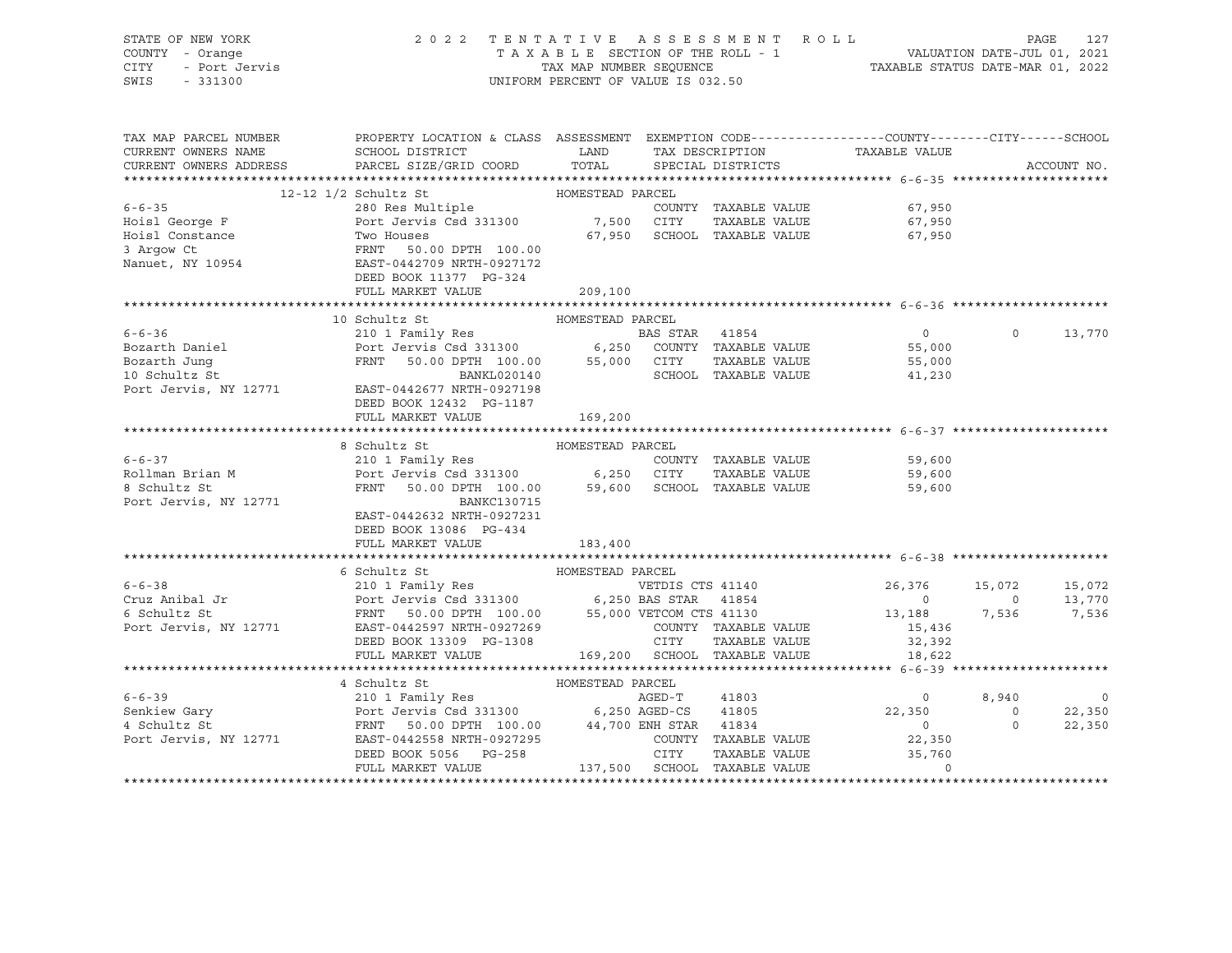#### STATE OF NEW YORK 2 0 2 2 T E N T A T I V E A S S E S S M E N T R O L L PAGE 128 COUNTY - Orange T A X A B L E SECTION OF THE ROLL - 1 VALUATION DATE-JUL 01, 2021 CITY - Port Jervis TAX MAP NUMBER SEQUENCE TAXABLE STATUS DATE-MAR 01, 2022

| PROPERTY LOCATION & CLASS ASSESSMENT EXEMPTION CODE---------------COUNTY-------CITY------SCHOOL<br>CURRENT OWNERS NAME<br>SCHOOL DISTRICT<br>LAND<br>TAX DESCRIPTION<br>TAXABLE VALUE<br>PARCEL SIZE/GRID COORD TOTAL SPECIAL DISTRICTS<br>CURRENT OWNERS ADDRESS<br>ACCOUNT NO.<br>2 Schultz St<br>HOMESTEAD PARCEL<br>210 1 Family Res<br>$6 - 6 - 40$<br>ENH STAR 41834<br>$\circ$<br>34,390<br>$\circ$<br>Port Jervis Csd 331300 6,250 VETWAR CTS 41120<br>FRNT 50.00 DPTH 100.00 47,000 COUNTY TAXABLE VALUE<br>7,050<br>Scales Mary Anna<br>4,522<br>4,522<br>Seqeske; Linda A<br>39,950<br>2 Schultz St<br>CITY<br>EAST-0442523 NRTH-0927331<br>TAXABLE VALUE<br>42,478<br>SCHOOL TAXABLE VALUE<br>Port Jervis, NY 12771<br>DEED BOOK 14867 PG-337<br>8,088<br>144,600<br>FULL MARKET VALUE<br>61 Kingston Ave<br>HOMESTEAD PARCEL<br>$6 - 6 - 41$<br>210 1 Family Res COUNT COUNT<br>Port Jervis Csd 331300 6,250 CITY<br>COUNTY TAXABLE VALUE<br>55,000<br>Duran Pablo<br>TAXABLE VALUE<br>55,000<br>61 Kingston Ave<br>50.00 DPTH 100.00 55,000 SCHOOL TAXABLE VALUE<br>FRNT<br>55,000<br>Port Jervis, NY 12771<br>BANKC061339<br>EAST-0442448 NRTH-0927356<br>DEED BOOK 15158 PG-1853<br>FULL MARKET VALUE<br>169,200<br>63 Kingston Ave<br>HOMESTEAD PARCEL<br>210 I Family Res<br>Port Jervis Csd 331300 6,250 CITY TAXABLE VALUE<br>FRNT 50.00 DPTH 100.00 53,900 SCHOOL TAXABLE VALUE<br>$6 - 6 - 42$<br>COUNTY TAXABLE VALUE 53,900<br>Husson Brian D<br>Port Jervis Car (100.00)<br>FRNT 50.00 DPTH 100.00<br>EAST-0442483 NRTH-0927391<br>DEED BOOK 11880 PG-831<br>TAXABLE VALUE<br>53,900<br>Husson Renata<br>53,900<br>63 Kingston Ave<br>Port Jervis, NY 12771<br>165,800<br>HOMESTEAD PARCEL<br>65 Kingston Ave<br>$6 - 6 - 43$<br>210 1 Family Res<br>BAS STAR 41854<br>$\overline{0}$<br>$\Omega$<br>13,770<br>Port Jervis Csd 331300 6,150 COUNTY TAXABLE VALUE<br>Jones Benjamin<br>48,750<br>50.00 DPTH 95.00 48,750 CITY<br>65 Kingston Ave<br>FRNT<br>TAXABLE VALUE<br>48,750<br>SCHOOL TAXABLE VALUE<br>Port Jervis, NY 12771<br>BANKC130170<br>34,980<br>EAST-0442516 NRTH-0927428<br>DEED BOOK 12759 PG-1084<br>FULL MARKET VALUE<br>150,000<br>HOMESTEAD PARCEL<br>20 Hamilton St<br>$6 - 6 - 44.1$<br>210 1 Family Res<br>Port Jervis Csd 331300 7,375 COUNTY TAXABLE VALUE<br>$\overline{0}$<br>$\Omega$<br>13,770<br>Farr Travis J<br>54,700<br>59.00 DPTH 100.00<br>20 Hamilton St<br>FRNT<br>54,700 CITY<br>TAXABLE VALUE<br>54,700<br>SCHOOL TAXABLE VALUE<br>Port Jervis, NY 12771<br>BANKC130800<br>40,930<br>EAST-0442578 NRTH-0927399<br>DEED BOOK 13370 PG-617<br>168,300<br>FULL MARKET VALUE |                       |  |  |  |  |
|---------------------------------------------------------------------------------------------------------------------------------------------------------------------------------------------------------------------------------------------------------------------------------------------------------------------------------------------------------------------------------------------------------------------------------------------------------------------------------------------------------------------------------------------------------------------------------------------------------------------------------------------------------------------------------------------------------------------------------------------------------------------------------------------------------------------------------------------------------------------------------------------------------------------------------------------------------------------------------------------------------------------------------------------------------------------------------------------------------------------------------------------------------------------------------------------------------------------------------------------------------------------------------------------------------------------------------------------------------------------------------------------------------------------------------------------------------------------------------------------------------------------------------------------------------------------------------------------------------------------------------------------------------------------------------------------------------------------------------------------------------------------------------------------------------------------------------------------------------------------------------------------------------------------------------------------------------------------------------------------------------------------------------------------------------------------------------------------------------------------------------------------------------------------------------------------------------------------------------------------------------------------------------------------------------------------------------------------------------------------------------------------------------------------------------------------------------------------------------------------------------------------------------------------------------------------------------------------------------------------------------------------|-----------------------|--|--|--|--|
|                                                                                                                                                                                                                                                                                                                                                                                                                                                                                                                                                                                                                                                                                                                                                                                                                                                                                                                                                                                                                                                                                                                                                                                                                                                                                                                                                                                                                                                                                                                                                                                                                                                                                                                                                                                                                                                                                                                                                                                                                                                                                                                                                                                                                                                                                                                                                                                                                                                                                                                                                                                                                                             | TAX MAP PARCEL NUMBER |  |  |  |  |
|                                                                                                                                                                                                                                                                                                                                                                                                                                                                                                                                                                                                                                                                                                                                                                                                                                                                                                                                                                                                                                                                                                                                                                                                                                                                                                                                                                                                                                                                                                                                                                                                                                                                                                                                                                                                                                                                                                                                                                                                                                                                                                                                                                                                                                                                                                                                                                                                                                                                                                                                                                                                                                             |                       |  |  |  |  |
|                                                                                                                                                                                                                                                                                                                                                                                                                                                                                                                                                                                                                                                                                                                                                                                                                                                                                                                                                                                                                                                                                                                                                                                                                                                                                                                                                                                                                                                                                                                                                                                                                                                                                                                                                                                                                                                                                                                                                                                                                                                                                                                                                                                                                                                                                                                                                                                                                                                                                                                                                                                                                                             |                       |  |  |  |  |
|                                                                                                                                                                                                                                                                                                                                                                                                                                                                                                                                                                                                                                                                                                                                                                                                                                                                                                                                                                                                                                                                                                                                                                                                                                                                                                                                                                                                                                                                                                                                                                                                                                                                                                                                                                                                                                                                                                                                                                                                                                                                                                                                                                                                                                                                                                                                                                                                                                                                                                                                                                                                                                             |                       |  |  |  |  |
|                                                                                                                                                                                                                                                                                                                                                                                                                                                                                                                                                                                                                                                                                                                                                                                                                                                                                                                                                                                                                                                                                                                                                                                                                                                                                                                                                                                                                                                                                                                                                                                                                                                                                                                                                                                                                                                                                                                                                                                                                                                                                                                                                                                                                                                                                                                                                                                                                                                                                                                                                                                                                                             |                       |  |  |  |  |
|                                                                                                                                                                                                                                                                                                                                                                                                                                                                                                                                                                                                                                                                                                                                                                                                                                                                                                                                                                                                                                                                                                                                                                                                                                                                                                                                                                                                                                                                                                                                                                                                                                                                                                                                                                                                                                                                                                                                                                                                                                                                                                                                                                                                                                                                                                                                                                                                                                                                                                                                                                                                                                             |                       |  |  |  |  |
|                                                                                                                                                                                                                                                                                                                                                                                                                                                                                                                                                                                                                                                                                                                                                                                                                                                                                                                                                                                                                                                                                                                                                                                                                                                                                                                                                                                                                                                                                                                                                                                                                                                                                                                                                                                                                                                                                                                                                                                                                                                                                                                                                                                                                                                                                                                                                                                                                                                                                                                                                                                                                                             |                       |  |  |  |  |
|                                                                                                                                                                                                                                                                                                                                                                                                                                                                                                                                                                                                                                                                                                                                                                                                                                                                                                                                                                                                                                                                                                                                                                                                                                                                                                                                                                                                                                                                                                                                                                                                                                                                                                                                                                                                                                                                                                                                                                                                                                                                                                                                                                                                                                                                                                                                                                                                                                                                                                                                                                                                                                             |                       |  |  |  |  |
|                                                                                                                                                                                                                                                                                                                                                                                                                                                                                                                                                                                                                                                                                                                                                                                                                                                                                                                                                                                                                                                                                                                                                                                                                                                                                                                                                                                                                                                                                                                                                                                                                                                                                                                                                                                                                                                                                                                                                                                                                                                                                                                                                                                                                                                                                                                                                                                                                                                                                                                                                                                                                                             |                       |  |  |  |  |
|                                                                                                                                                                                                                                                                                                                                                                                                                                                                                                                                                                                                                                                                                                                                                                                                                                                                                                                                                                                                                                                                                                                                                                                                                                                                                                                                                                                                                                                                                                                                                                                                                                                                                                                                                                                                                                                                                                                                                                                                                                                                                                                                                                                                                                                                                                                                                                                                                                                                                                                                                                                                                                             |                       |  |  |  |  |
|                                                                                                                                                                                                                                                                                                                                                                                                                                                                                                                                                                                                                                                                                                                                                                                                                                                                                                                                                                                                                                                                                                                                                                                                                                                                                                                                                                                                                                                                                                                                                                                                                                                                                                                                                                                                                                                                                                                                                                                                                                                                                                                                                                                                                                                                                                                                                                                                                                                                                                                                                                                                                                             |                       |  |  |  |  |
|                                                                                                                                                                                                                                                                                                                                                                                                                                                                                                                                                                                                                                                                                                                                                                                                                                                                                                                                                                                                                                                                                                                                                                                                                                                                                                                                                                                                                                                                                                                                                                                                                                                                                                                                                                                                                                                                                                                                                                                                                                                                                                                                                                                                                                                                                                                                                                                                                                                                                                                                                                                                                                             |                       |  |  |  |  |
|                                                                                                                                                                                                                                                                                                                                                                                                                                                                                                                                                                                                                                                                                                                                                                                                                                                                                                                                                                                                                                                                                                                                                                                                                                                                                                                                                                                                                                                                                                                                                                                                                                                                                                                                                                                                                                                                                                                                                                                                                                                                                                                                                                                                                                                                                                                                                                                                                                                                                                                                                                                                                                             |                       |  |  |  |  |
|                                                                                                                                                                                                                                                                                                                                                                                                                                                                                                                                                                                                                                                                                                                                                                                                                                                                                                                                                                                                                                                                                                                                                                                                                                                                                                                                                                                                                                                                                                                                                                                                                                                                                                                                                                                                                                                                                                                                                                                                                                                                                                                                                                                                                                                                                                                                                                                                                                                                                                                                                                                                                                             |                       |  |  |  |  |
|                                                                                                                                                                                                                                                                                                                                                                                                                                                                                                                                                                                                                                                                                                                                                                                                                                                                                                                                                                                                                                                                                                                                                                                                                                                                                                                                                                                                                                                                                                                                                                                                                                                                                                                                                                                                                                                                                                                                                                                                                                                                                                                                                                                                                                                                                                                                                                                                                                                                                                                                                                                                                                             |                       |  |  |  |  |
|                                                                                                                                                                                                                                                                                                                                                                                                                                                                                                                                                                                                                                                                                                                                                                                                                                                                                                                                                                                                                                                                                                                                                                                                                                                                                                                                                                                                                                                                                                                                                                                                                                                                                                                                                                                                                                                                                                                                                                                                                                                                                                                                                                                                                                                                                                                                                                                                                                                                                                                                                                                                                                             |                       |  |  |  |  |
|                                                                                                                                                                                                                                                                                                                                                                                                                                                                                                                                                                                                                                                                                                                                                                                                                                                                                                                                                                                                                                                                                                                                                                                                                                                                                                                                                                                                                                                                                                                                                                                                                                                                                                                                                                                                                                                                                                                                                                                                                                                                                                                                                                                                                                                                                                                                                                                                                                                                                                                                                                                                                                             |                       |  |  |  |  |
|                                                                                                                                                                                                                                                                                                                                                                                                                                                                                                                                                                                                                                                                                                                                                                                                                                                                                                                                                                                                                                                                                                                                                                                                                                                                                                                                                                                                                                                                                                                                                                                                                                                                                                                                                                                                                                                                                                                                                                                                                                                                                                                                                                                                                                                                                                                                                                                                                                                                                                                                                                                                                                             |                       |  |  |  |  |
|                                                                                                                                                                                                                                                                                                                                                                                                                                                                                                                                                                                                                                                                                                                                                                                                                                                                                                                                                                                                                                                                                                                                                                                                                                                                                                                                                                                                                                                                                                                                                                                                                                                                                                                                                                                                                                                                                                                                                                                                                                                                                                                                                                                                                                                                                                                                                                                                                                                                                                                                                                                                                                             |                       |  |  |  |  |
|                                                                                                                                                                                                                                                                                                                                                                                                                                                                                                                                                                                                                                                                                                                                                                                                                                                                                                                                                                                                                                                                                                                                                                                                                                                                                                                                                                                                                                                                                                                                                                                                                                                                                                                                                                                                                                                                                                                                                                                                                                                                                                                                                                                                                                                                                                                                                                                                                                                                                                                                                                                                                                             |                       |  |  |  |  |
|                                                                                                                                                                                                                                                                                                                                                                                                                                                                                                                                                                                                                                                                                                                                                                                                                                                                                                                                                                                                                                                                                                                                                                                                                                                                                                                                                                                                                                                                                                                                                                                                                                                                                                                                                                                                                                                                                                                                                                                                                                                                                                                                                                                                                                                                                                                                                                                                                                                                                                                                                                                                                                             |                       |  |  |  |  |
|                                                                                                                                                                                                                                                                                                                                                                                                                                                                                                                                                                                                                                                                                                                                                                                                                                                                                                                                                                                                                                                                                                                                                                                                                                                                                                                                                                                                                                                                                                                                                                                                                                                                                                                                                                                                                                                                                                                                                                                                                                                                                                                                                                                                                                                                                                                                                                                                                                                                                                                                                                                                                                             |                       |  |  |  |  |
|                                                                                                                                                                                                                                                                                                                                                                                                                                                                                                                                                                                                                                                                                                                                                                                                                                                                                                                                                                                                                                                                                                                                                                                                                                                                                                                                                                                                                                                                                                                                                                                                                                                                                                                                                                                                                                                                                                                                                                                                                                                                                                                                                                                                                                                                                                                                                                                                                                                                                                                                                                                                                                             |                       |  |  |  |  |
|                                                                                                                                                                                                                                                                                                                                                                                                                                                                                                                                                                                                                                                                                                                                                                                                                                                                                                                                                                                                                                                                                                                                                                                                                                                                                                                                                                                                                                                                                                                                                                                                                                                                                                                                                                                                                                                                                                                                                                                                                                                                                                                                                                                                                                                                                                                                                                                                                                                                                                                                                                                                                                             |                       |  |  |  |  |
|                                                                                                                                                                                                                                                                                                                                                                                                                                                                                                                                                                                                                                                                                                                                                                                                                                                                                                                                                                                                                                                                                                                                                                                                                                                                                                                                                                                                                                                                                                                                                                                                                                                                                                                                                                                                                                                                                                                                                                                                                                                                                                                                                                                                                                                                                                                                                                                                                                                                                                                                                                                                                                             |                       |  |  |  |  |
|                                                                                                                                                                                                                                                                                                                                                                                                                                                                                                                                                                                                                                                                                                                                                                                                                                                                                                                                                                                                                                                                                                                                                                                                                                                                                                                                                                                                                                                                                                                                                                                                                                                                                                                                                                                                                                                                                                                                                                                                                                                                                                                                                                                                                                                                                                                                                                                                                                                                                                                                                                                                                                             |                       |  |  |  |  |
|                                                                                                                                                                                                                                                                                                                                                                                                                                                                                                                                                                                                                                                                                                                                                                                                                                                                                                                                                                                                                                                                                                                                                                                                                                                                                                                                                                                                                                                                                                                                                                                                                                                                                                                                                                                                                                                                                                                                                                                                                                                                                                                                                                                                                                                                                                                                                                                                                                                                                                                                                                                                                                             |                       |  |  |  |  |
|                                                                                                                                                                                                                                                                                                                                                                                                                                                                                                                                                                                                                                                                                                                                                                                                                                                                                                                                                                                                                                                                                                                                                                                                                                                                                                                                                                                                                                                                                                                                                                                                                                                                                                                                                                                                                                                                                                                                                                                                                                                                                                                                                                                                                                                                                                                                                                                                                                                                                                                                                                                                                                             |                       |  |  |  |  |
|                                                                                                                                                                                                                                                                                                                                                                                                                                                                                                                                                                                                                                                                                                                                                                                                                                                                                                                                                                                                                                                                                                                                                                                                                                                                                                                                                                                                                                                                                                                                                                                                                                                                                                                                                                                                                                                                                                                                                                                                                                                                                                                                                                                                                                                                                                                                                                                                                                                                                                                                                                                                                                             |                       |  |  |  |  |
|                                                                                                                                                                                                                                                                                                                                                                                                                                                                                                                                                                                                                                                                                                                                                                                                                                                                                                                                                                                                                                                                                                                                                                                                                                                                                                                                                                                                                                                                                                                                                                                                                                                                                                                                                                                                                                                                                                                                                                                                                                                                                                                                                                                                                                                                                                                                                                                                                                                                                                                                                                                                                                             |                       |  |  |  |  |
|                                                                                                                                                                                                                                                                                                                                                                                                                                                                                                                                                                                                                                                                                                                                                                                                                                                                                                                                                                                                                                                                                                                                                                                                                                                                                                                                                                                                                                                                                                                                                                                                                                                                                                                                                                                                                                                                                                                                                                                                                                                                                                                                                                                                                                                                                                                                                                                                                                                                                                                                                                                                                                             |                       |  |  |  |  |
|                                                                                                                                                                                                                                                                                                                                                                                                                                                                                                                                                                                                                                                                                                                                                                                                                                                                                                                                                                                                                                                                                                                                                                                                                                                                                                                                                                                                                                                                                                                                                                                                                                                                                                                                                                                                                                                                                                                                                                                                                                                                                                                                                                                                                                                                                                                                                                                                                                                                                                                                                                                                                                             |                       |  |  |  |  |
|                                                                                                                                                                                                                                                                                                                                                                                                                                                                                                                                                                                                                                                                                                                                                                                                                                                                                                                                                                                                                                                                                                                                                                                                                                                                                                                                                                                                                                                                                                                                                                                                                                                                                                                                                                                                                                                                                                                                                                                                                                                                                                                                                                                                                                                                                                                                                                                                                                                                                                                                                                                                                                             |                       |  |  |  |  |
|                                                                                                                                                                                                                                                                                                                                                                                                                                                                                                                                                                                                                                                                                                                                                                                                                                                                                                                                                                                                                                                                                                                                                                                                                                                                                                                                                                                                                                                                                                                                                                                                                                                                                                                                                                                                                                                                                                                                                                                                                                                                                                                                                                                                                                                                                                                                                                                                                                                                                                                                                                                                                                             |                       |  |  |  |  |
|                                                                                                                                                                                                                                                                                                                                                                                                                                                                                                                                                                                                                                                                                                                                                                                                                                                                                                                                                                                                                                                                                                                                                                                                                                                                                                                                                                                                                                                                                                                                                                                                                                                                                                                                                                                                                                                                                                                                                                                                                                                                                                                                                                                                                                                                                                                                                                                                                                                                                                                                                                                                                                             |                       |  |  |  |  |
|                                                                                                                                                                                                                                                                                                                                                                                                                                                                                                                                                                                                                                                                                                                                                                                                                                                                                                                                                                                                                                                                                                                                                                                                                                                                                                                                                                                                                                                                                                                                                                                                                                                                                                                                                                                                                                                                                                                                                                                                                                                                                                                                                                                                                                                                                                                                                                                                                                                                                                                                                                                                                                             |                       |  |  |  |  |
|                                                                                                                                                                                                                                                                                                                                                                                                                                                                                                                                                                                                                                                                                                                                                                                                                                                                                                                                                                                                                                                                                                                                                                                                                                                                                                                                                                                                                                                                                                                                                                                                                                                                                                                                                                                                                                                                                                                                                                                                                                                                                                                                                                                                                                                                                                                                                                                                                                                                                                                                                                                                                                             |                       |  |  |  |  |
|                                                                                                                                                                                                                                                                                                                                                                                                                                                                                                                                                                                                                                                                                                                                                                                                                                                                                                                                                                                                                                                                                                                                                                                                                                                                                                                                                                                                                                                                                                                                                                                                                                                                                                                                                                                                                                                                                                                                                                                                                                                                                                                                                                                                                                                                                                                                                                                                                                                                                                                                                                                                                                             |                       |  |  |  |  |
|                                                                                                                                                                                                                                                                                                                                                                                                                                                                                                                                                                                                                                                                                                                                                                                                                                                                                                                                                                                                                                                                                                                                                                                                                                                                                                                                                                                                                                                                                                                                                                                                                                                                                                                                                                                                                                                                                                                                                                                                                                                                                                                                                                                                                                                                                                                                                                                                                                                                                                                                                                                                                                             |                       |  |  |  |  |
|                                                                                                                                                                                                                                                                                                                                                                                                                                                                                                                                                                                                                                                                                                                                                                                                                                                                                                                                                                                                                                                                                                                                                                                                                                                                                                                                                                                                                                                                                                                                                                                                                                                                                                                                                                                                                                                                                                                                                                                                                                                                                                                                                                                                                                                                                                                                                                                                                                                                                                                                                                                                                                             |                       |  |  |  |  |
|                                                                                                                                                                                                                                                                                                                                                                                                                                                                                                                                                                                                                                                                                                                                                                                                                                                                                                                                                                                                                                                                                                                                                                                                                                                                                                                                                                                                                                                                                                                                                                                                                                                                                                                                                                                                                                                                                                                                                                                                                                                                                                                                                                                                                                                                                                                                                                                                                                                                                                                                                                                                                                             |                       |  |  |  |  |
|                                                                                                                                                                                                                                                                                                                                                                                                                                                                                                                                                                                                                                                                                                                                                                                                                                                                                                                                                                                                                                                                                                                                                                                                                                                                                                                                                                                                                                                                                                                                                                                                                                                                                                                                                                                                                                                                                                                                                                                                                                                                                                                                                                                                                                                                                                                                                                                                                                                                                                                                                                                                                                             |                       |  |  |  |  |
|                                                                                                                                                                                                                                                                                                                                                                                                                                                                                                                                                                                                                                                                                                                                                                                                                                                                                                                                                                                                                                                                                                                                                                                                                                                                                                                                                                                                                                                                                                                                                                                                                                                                                                                                                                                                                                                                                                                                                                                                                                                                                                                                                                                                                                                                                                                                                                                                                                                                                                                                                                                                                                             |                       |  |  |  |  |
|                                                                                                                                                                                                                                                                                                                                                                                                                                                                                                                                                                                                                                                                                                                                                                                                                                                                                                                                                                                                                                                                                                                                                                                                                                                                                                                                                                                                                                                                                                                                                                                                                                                                                                                                                                                                                                                                                                                                                                                                                                                                                                                                                                                                                                                                                                                                                                                                                                                                                                                                                                                                                                             |                       |  |  |  |  |
|                                                                                                                                                                                                                                                                                                                                                                                                                                                                                                                                                                                                                                                                                                                                                                                                                                                                                                                                                                                                                                                                                                                                                                                                                                                                                                                                                                                                                                                                                                                                                                                                                                                                                                                                                                                                                                                                                                                                                                                                                                                                                                                                                                                                                                                                                                                                                                                                                                                                                                                                                                                                                                             |                       |  |  |  |  |
|                                                                                                                                                                                                                                                                                                                                                                                                                                                                                                                                                                                                                                                                                                                                                                                                                                                                                                                                                                                                                                                                                                                                                                                                                                                                                                                                                                                                                                                                                                                                                                                                                                                                                                                                                                                                                                                                                                                                                                                                                                                                                                                                                                                                                                                                                                                                                                                                                                                                                                                                                                                                                                             |                       |  |  |  |  |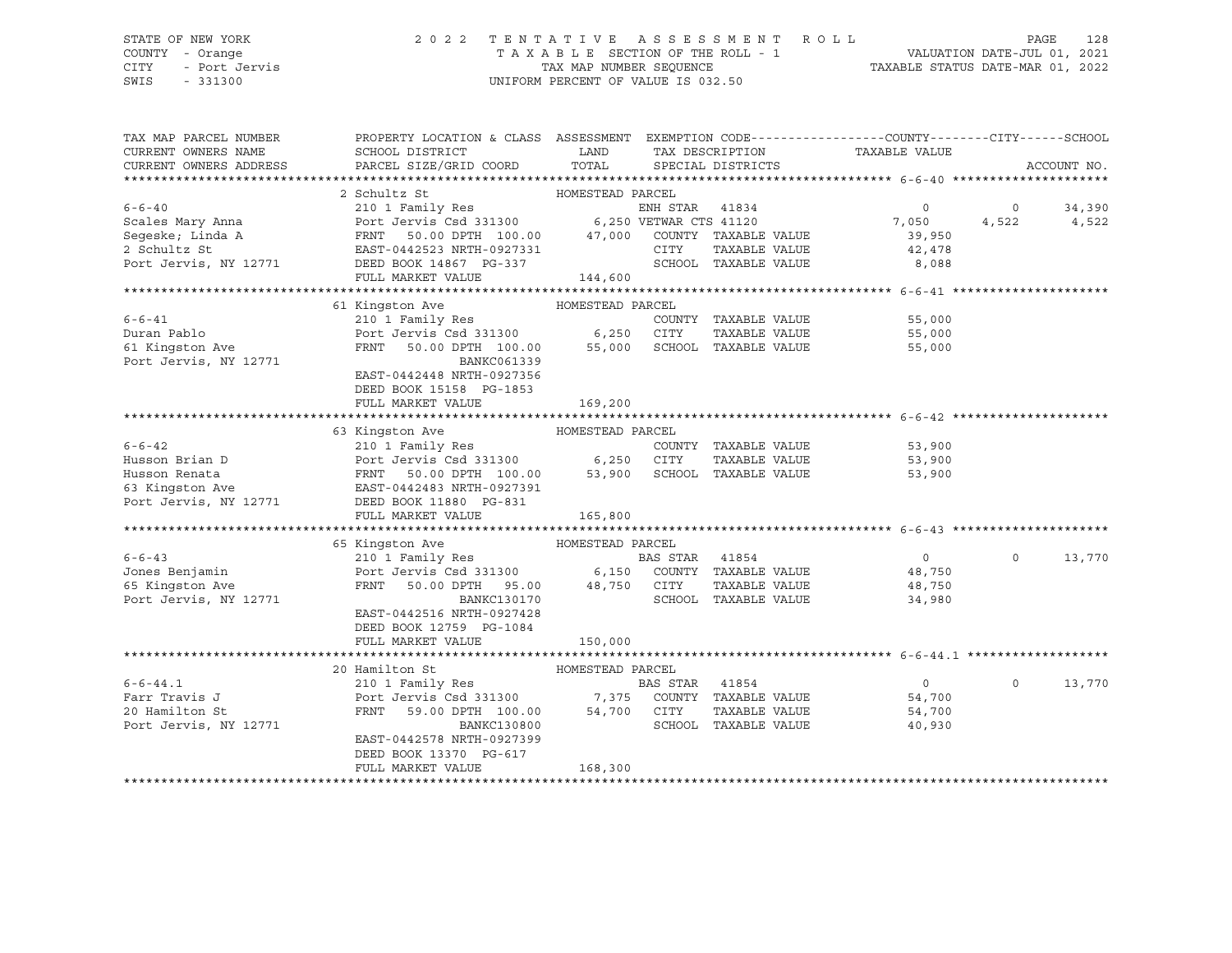#### STATE OF NEW YORK 2 0 2 2 T E N T A T I V E A S S E S S M E N T R O L L PAGE 129 COUNTY - Orange T A X A B L E SECTION OF THE ROLL - 1 VALUATION DATE-JUL 01, 2021 CITY - Port Jervis TAX MAP NUMBER SEQUENCE TAXABLE STATUS DATE-MAR 01, 2022

| TAX MAP PARCEL NUMBER<br>CURRENT OWNERS NAME<br>CURRENT OWNERS ADDRESS | PROPERTY LOCATION & CLASS ASSESSMENT EXEMPTION CODE----------------COUNTY-------CITY------SCHOOL<br>SCHOOL DISTRICT<br>PARCEL SIZE/GRID COORD                                                                                     | LAND<br>TOTAL    |                | SPECIAL DISTRICTS            | TAX DESCRIPTION TAXABLE VALUE |          | ACCOUNT NO. |
|------------------------------------------------------------------------|-----------------------------------------------------------------------------------------------------------------------------------------------------------------------------------------------------------------------------------|------------------|----------------|------------------------------|-------------------------------|----------|-------------|
|                                                                        |                                                                                                                                                                                                                                   |                  |                |                              |                               |          |             |
|                                                                        | 16 Hamilton St                                                                                                                                                                                                                    | HOMESTEAD PARCEL |                |                              |                               |          |             |
| $6 - 6 - 45.11$                                                        | 210 1 Family Res                                                                                                                                                                                                                  |                  | ENH STAR 41834 |                              | $\Omega$                      | $\Omega$ | 34,390      |
| Reil Stella M                                                          |                                                                                                                                                                                                                                   |                  |                |                              | 26,376                        | 15,072   | 15,072      |
| Driscoll; Linda                                                        | Port Jervis Csd 331300 11,375 VETDIS CTS 41140<br>FRNT 91.00 DPTH 100.00 59,600 VETCOM CTS 41130                                                                                                                                  |                  |                |                              | 13,188                        | 7,536    | 7,536       |
| 16 Hamilton St                                                         | EAST-0442651 NRTH-0927335                                                                                                                                                                                                         |                  |                | COUNTY TAXABLE VALUE         | 20,036                        |          |             |
| Port Jervis, NY 12771                                                  | DEED BOOK 14390 PG-431                                                                                                                                                                                                            |                  | <b>CITY</b>    | TAXABLE VALUE                | 36,992                        |          |             |
|                                                                        | FULL MARKET VALUE                                                                                                                                                                                                                 |                  |                | 183,400 SCHOOL TAXABLE VALUE | 2,602                         |          |             |
|                                                                        |                                                                                                                                                                                                                                   |                  |                |                              |                               |          |             |
|                                                                        | 51 Kingston Ave                                                                                                                                                                                                                   | HOMESTEAD PARCEL |                |                              |                               |          |             |
| $6 - 7 - 1$                                                            | 210 1 Family Res BN EN BN EN BN EN BN EN BN EN BN EN BN EN BN EN BN EN BN EN BN EN BN EN BN EN BN EN BN EN BN E<br>External bn English English English English English English English English English English English English En |                  | ENH STAR 41834 |                              | $\overline{0}$                | $\circ$  | 34,390      |
| Garrity Kenneth J                                                      |                                                                                                                                                                                                                                   |                  |                | COUNTY TAXABLE VALUE         | 53,100                        |          |             |
| Garrity Joan                                                           |                                                                                                                                                                                                                                   |                  | CITY           | TAXABLE VALUE                | 53,100                        |          |             |
| Kenneth J Garrity Jr                                                   |                                                                                                                                                                                                                                   |                  |                | SCHOOL TAXABLE VALUE         | 18,710                        |          |             |
| Jenny McElroy                                                          | 5,400<br>FRNT 45.00 DPTH 90.00 53,100<br>EAST-0442189 NRTH-0927094<br>DEED BOOK 14983 PG-1763<br>FULL MARKET VALUE 163.400                                                                                                        |                  |                |                              |                               |          |             |
| 51 Kingston Ave                                                        |                                                                                                                                                                                                                                   |                  |                |                              |                               |          |             |
| Port Jervis, NY 12771                                                  |                                                                                                                                                                                                                                   |                  |                |                              |                               |          |             |
|                                                                        |                                                                                                                                                                                                                                   |                  |                |                              |                               |          |             |
|                                                                        | 2 Beach Rd                                                                                                                                                                                                                        | HOMESTEAD PARCEL |                |                              |                               |          |             |
| $6 - 7 - 2$                                                            | 210 1 Family Res                                                                                                                                                                                                                  |                  | BAS STAR       | 41854                        | $\overline{0}$                | $\circ$  | 13,770      |
| Jennings Mary                                                          | Port Jervis Csd 331300 6,125                                                                                                                                                                                                      |                  |                | COUNTY TAXABLE VALUE         | 50,100                        |          |             |
| 2 Beach Rd                                                             | 50.00 DPTH 95.00 50,100<br>FRNT                                                                                                                                                                                                   |                  | CITY           | TAXABLE VALUE                | 50,100                        |          |             |
| Port Jervis, NY 12771                                                  | BANKC130170                                                                                                                                                                                                                       |                  |                | SCHOOL TAXABLE VALUE         | 36,330                        |          |             |
|                                                                        | EAST-0442217 NRTH-0927029<br>DEED BOOK 12934 PG-312                                                                                                                                                                               |                  |                |                              |                               |          |             |
|                                                                        | FULL MARKET VALUE                                                                                                                                                                                                                 | 154,200          |                |                              |                               |          |             |
|                                                                        |                                                                                                                                                                                                                                   |                  |                |                              |                               |          |             |
|                                                                        | 4-6 Beach Rd                                                                                                                                                                                                                      | HOMESTEAD PARCEL |                |                              |                               |          |             |
| $6 - 7 - 3$                                                            | 210 1 Family Res                                                                                                                                                                                                                  |                  | BAS STAR 41854 |                              | $\overline{0}$                | $\Omega$ | 13,770      |
| Joergle-Gildea Stacy M                                                 |                                                                                                                                                                                                                                   |                  |                |                              | 60,750                        |          |             |
| 4-6 Beach Rd                                                           | Port Jervis Csd 331300 12,250 COUNTY TAXABLE VALUE<br>FRNT 100.00 DPTH 95.00 60,750 CITY TAXABLE VALUE                                                                                                                            |                  |                |                              | 60,750                        |          |             |
| Port Jervis, NY 12771                                                  | EAST-0442286 NRTH-0926981                                                                                                                                                                                                         |                  |                | SCHOOL TAXABLE VALUE         | 46,980                        |          |             |
|                                                                        | DEED BOOK 12129 PG-503                                                                                                                                                                                                            |                  |                |                              |                               |          |             |
|                                                                        | FULL MARKET VALUE                                                                                                                                                                                                                 | 186,900          |                |                              |                               |          |             |
|                                                                        |                                                                                                                                                                                                                                   |                  |                |                              |                               |          |             |
|                                                                        | 8 Beach Rd                                                                                                                                                                                                                        | HOMESTEAD PARCEL |                |                              |                               |          |             |
| $6 - 7 - 4$                                                            | 210 1 Family Res                                                                                                                                                                                                                  |                  | BAS STAR       | 41854                        | $\overline{0}$                | $\circ$  | 13,770      |
| Addy Wayne D                                                           | Port Jervis Csd 331300 6,150 COUNTY TAXABLE VALUE                                                                                                                                                                                 |                  |                |                              | 56,250                        |          |             |
| Addy Christine                                                         | 50.00 DPTH 95.00<br>FRNT                                                                                                                                                                                                          | 56,250           | CITY           | TAXABLE VALUE                | 56,250                        |          |             |
| 8 Beach Rd                                                             | BANKC030614                                                                                                                                                                                                                       |                  |                | SCHOOL TAXABLE VALUE         | 42,480                        |          |             |
| Port Jervis, NY 12771                                                  | EAST-0442339 NRTH-0926929                                                                                                                                                                                                         |                  |                |                              |                               |          |             |
|                                                                        | DEED BOOK 4143<br>$PG-263$                                                                                                                                                                                                        |                  |                |                              |                               |          |             |
|                                                                        | FULL MARKET VALUE                                                                                                                                                                                                                 | 173,100          |                |                              |                               |          |             |
|                                                                        |                                                                                                                                                                                                                                   |                  |                |                              |                               |          |             |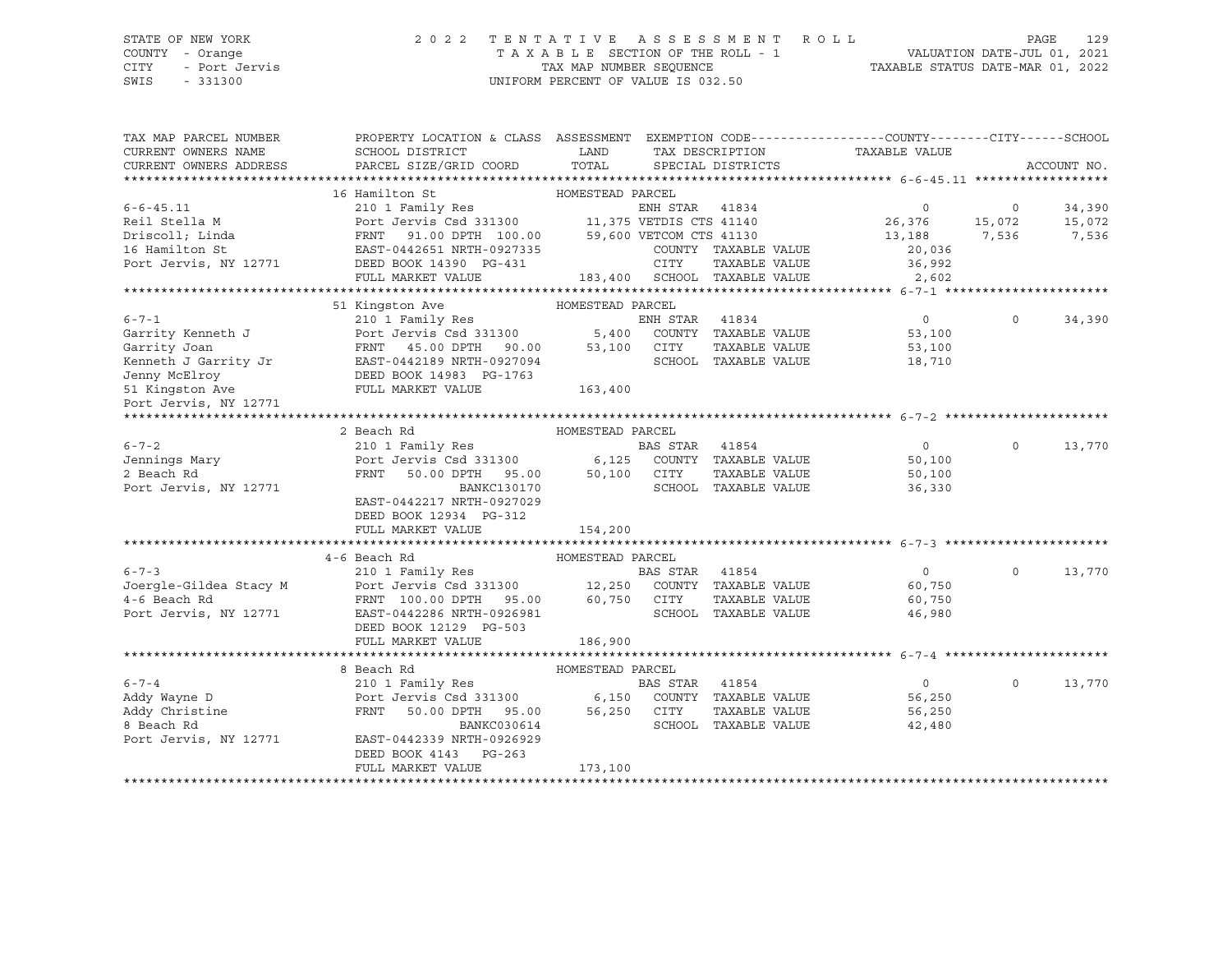| STATE OF NEW YORK  | 2022 TENTATIVE ASSESSMENT ROLL     |                                  | PAGE                        | 130 |
|--------------------|------------------------------------|----------------------------------|-----------------------------|-----|
| COUNTY - Orange    | TAXABLE SECTION OF THE ROLL - 1    |                                  | VALUATION DATE-JUL 01, 2021 |     |
| CITY - Port Jervis | TAX MAP NUMBER SEOUENCE            | TAXABLE STATUS DATE-MAR 01, 2022 |                             |     |
| SWIS<br>$-331300$  | UNIFORM PERCENT OF VALUE IS 032.50 |                                  |                             |     |

| TAX MAP PARCEL NUMBER<br>CURRENT OWNERS NAME<br>CURRENT OWNERS ADDRESS | PROPERTY LOCATION & CLASS ASSESSMENT EXEMPTION CODE---------------COUNTY-------CITY------SCHOOL<br>SCHOOL DISTRICT                         LAND         TAX DESCRIPTION                   TAXABLE VALUE<br>PARCEL SIZE/GRID COORD TOTAL SPECIAL DISTRICTS                                                                                                                                                                                                                                       |         |                                  |                                            | ACCOUNT NO.        |
|------------------------------------------------------------------------|-------------------------------------------------------------------------------------------------------------------------------------------------------------------------------------------------------------------------------------------------------------------------------------------------------------------------------------------------------------------------------------------------------------------------------------------------------------------------------------------------|---------|----------------------------------|--------------------------------------------|--------------------|
|                                                                        |                                                                                                                                                                                                                                                                                                                                                                                                                                                                                                 |         |                                  |                                            |                    |
| $6 - 7 - 5$<br>Mare Peter M<br>10 Beach Rd<br>Port Jervis, NY 12771    | BANKC131113<br>EAST-0442378 NRTH-0926896<br>DEED BOOK 14083 PG-1983                                                                                                                                                                                                                                                                                                                                                                                                                             |         | COUNTY TAXABLE VALUE 62,500      | TAXABLE VALUE 62,500<br>62,500             |                    |
|                                                                        | FULL MARKET VALUE                                                                                                                                                                                                                                                                                                                                                                                                                                                                               | 192,300 |                                  |                                            |                    |
|                                                                        | 12 Beach Rd<br>6-7-6<br>Freeman Jeremy J<br>Port Jervis Csd 331300 6,150 CITY TAXABLE VALUE<br>Port Jervis Csd 331300 6,150 CITY TAXABLE VALUE<br>PRNT 50.00 DPTH 95.00 50,750 SCHOOL TAXABLE VALUE<br>EAST-0442407 NRTH-0926858<br>DEED BOOK 14970 PG-1295<br>FULL MARKET VALUE                                                                                                                                                                                                                | 156,200 |                                  | 50,750<br>TAXABLE VALUE 50,750<br>50,750   |                    |
|                                                                        |                                                                                                                                                                                                                                                                                                                                                                                                                                                                                                 |         |                                  |                                            |                    |
|                                                                        | 14 Beach Rd 14 Beach Rd 210 1 Family Res 210 1 Family Res 210 1 Family Res 210 1 Family Res 210 1 Family Res 210 1 Family Res 210 1 Family Res 210 1 Family Res 210 1 Family Res 210 1 Family Res 214 Beach Rd 214 Beach Rd 21<br>DEED BOOK 14407 PG-1428<br>FULL MARKET VALUE 134,800                                                                                                                                                                                                          |         |                                  | 43,800<br>TAXABLE VALUE 43,800<br>43,800   |                    |
|                                                                        |                                                                                                                                                                                                                                                                                                                                                                                                                                                                                                 |         |                                  |                                            |                    |
|                                                                        | 16 Beach Rd 16 Beach Rd 210 1 Family Res 210 1 Family Res 210 1 Family Res 210 1 Family Res 210 1 Family Res 210 1 Family Res 210 1 Family Res 210 1 Family Res 210 1 Family Res 210 1 Family Res 210 1 Family Res 210 1 Famil<br>16 Beach Rd<br>Port Jervis, NY 12771 EAST-0442494 NRTH-0926799<br>DEED BOOK 14338 PG-1937                                                                                                                                                                     |         | BANKC080370 SCHOOL TAXABLE VALUE | 13, 188<br>49,464                          | 7,536<br>7,536     |
|                                                                        | FULL MARKET VALUE                                                                                                                                                                                                                                                                                                                                                                                                                                                                               | 175,400 |                                  |                                            |                    |
|                                                                        | $\begin{tabular}{lllllllllll} \multicolumn{3}{c }{6-7-9} & & & 18\text{ Beach Rd} & & \multicolumn{3}{c }{HOMESTEAD PARCEL} & & \multicolumn{3}{c }{BORCEL} & & \multicolumn{3}{c }{BORCEL} & & \multicolumn{3}{c }{EMR STAR} & & \multicolumn{3}{c }{BORCEL} & & \multicolumn{3}{c }{EMR STAR} & & \multicolumn{3}{c }{BORCEL} & & \multicolumn{3}{c }{EMR STAR} & & \multicolumn{3}{c }{BORCEL} & & \multicolumn{3}{c }{EMR STAR} & & \multic$<br>DEED BOOK 15079 PG-476<br>FULL MARKET VALUE | 183,100 |                                  | $\begin{array}{c} 0 \\ 59,500 \end{array}$ | $\Omega$<br>34,390 |
|                                                                        |                                                                                                                                                                                                                                                                                                                                                                                                                                                                                                 |         |                                  |                                            |                    |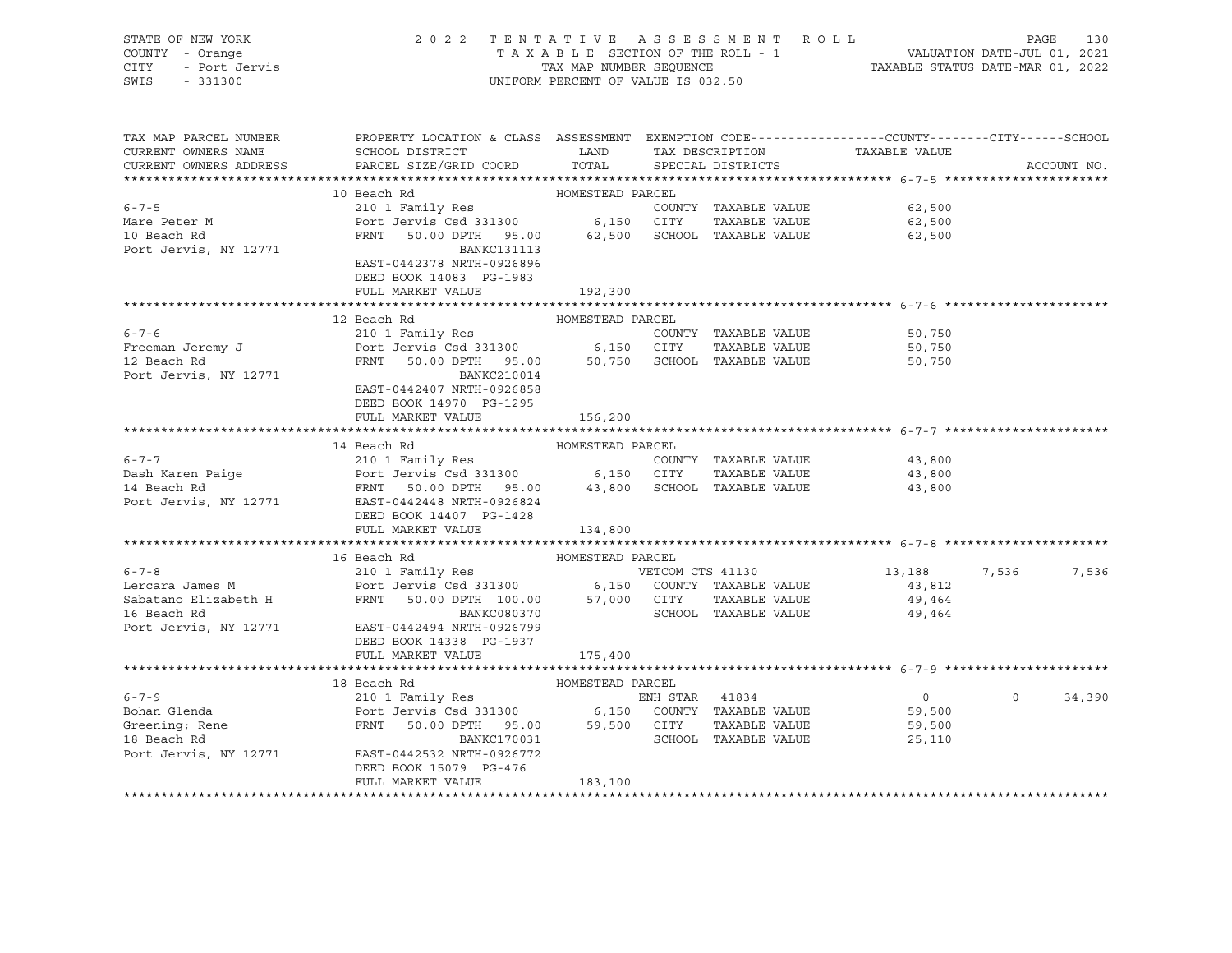## STATE OF NEW YORK 2 0 2 2 T E N T A T I V E A S S E S S M E N T R O L L PAGE 131 COUNTY - Orange T A X A B L E SECTION OF THE ROLL - 1 VALUATION DATE-JUL 01, 2021 CITY - Port Jervis TAX MAP NUMBER SEQUENCE TAXABLE STATUS DATE-MAR 01, 2022

| TAX MAP PARCEL NUMBER  | PROPERTY LOCATION & CLASS ASSESSMENT EXEMPTION CODE----------------COUNTY-------CITY------SCHOOL                                                                                                                                                             |         |                      |                               |          |             |
|------------------------|--------------------------------------------------------------------------------------------------------------------------------------------------------------------------------------------------------------------------------------------------------------|---------|----------------------|-------------------------------|----------|-------------|
| CURRENT OWNERS NAME    | SCHOOL DISTRICT                                                                                                                                                                                                                                              | LAND    |                      | TAX DESCRIPTION TAXABLE VALUE |          |             |
| CURRENT OWNERS ADDRESS | PARCEL SIZE/GRID COORD TOTAL SPECIAL DISTRICTS                                                                                                                                                                                                               |         |                      |                               |          | ACCOUNT NO. |
|                        |                                                                                                                                                                                                                                                              |         |                      |                               |          |             |
|                        |                                                                                                                                                                                                                                                              |         |                      |                               |          |             |
|                        |                                                                                                                                                                                                                                                              |         |                      |                               | $\circ$  | 13,770      |
|                        |                                                                                                                                                                                                                                                              |         |                      |                               |          |             |
|                        |                                                                                                                                                                                                                                                              |         |                      |                               |          |             |
|                        |                                                                                                                                                                                                                                                              |         |                      |                               |          |             |
|                        |                                                                                                                                                                                                                                                              |         |                      |                               |          |             |
|                        |                                                                                                                                                                                                                                                              |         |                      |                               |          |             |
|                        |                                                                                                                                                                                                                                                              |         |                      |                               |          |             |
|                        | 6-7-11<br>6-7-11<br>210 1 Family Res<br>22 Beach Rd<br>22 Beach Rd<br>Port Jervis Csd 331300<br>22 Beach Rd<br>Port Jerivs, NY 12771<br>EAST-0442608 NRTH-0926704<br>DEED BOOK 14662<br>PG.11662<br>PG.11642<br>PG.11642<br>PG.11642<br>PG.11642<br>PG.11642 |         |                      |                               |          |             |
|                        |                                                                                                                                                                                                                                                              |         |                      |                               |          |             |
|                        |                                                                                                                                                                                                                                                              |         |                      |                               |          |             |
|                        |                                                                                                                                                                                                                                                              |         |                      |                               |          |             |
|                        |                                                                                                                                                                                                                                                              |         |                      |                               |          |             |
|                        |                                                                                                                                                                                                                                                              |         |                      |                               |          |             |
|                        | FULL MARKET VALUE                                                                                                                                                                                                                                            | 172,000 |                      |                               |          |             |
|                        |                                                                                                                                                                                                                                                              |         |                      |                               |          |             |
|                        | 12 Gordon St                                                                                                                                                                                                                                                 |         |                      |                               |          |             |
| $6 - 7 - 13$           | 210 1 Family Res                                                                                                                                                                                                                                             |         | COUNTY TAXABLE VALUE | 55,000                        |          |             |
|                        | Pistone Christina L Port Jervis Csd 331300 6,250 CITY                                                                                                                                                                                                        |         |                      | TAXABLE VALUE 55,000          |          |             |
| 12 Gordon St           | FRNT 50.00 DPTH 100.00 55,000 SCHOOL TAXABLE VALUE                                                                                                                                                                                                           |         |                      | 55,000                        |          |             |
| Port Jervis, NY 12771  | BANKC180381                                                                                                                                                                                                                                                  |         |                      |                               |          |             |
|                        | EAST-0442580 NRTH-0926639                                                                                                                                                                                                                                    |         |                      |                               |          |             |
|                        | DEED BOOK 15111 PG-152                                                                                                                                                                                                                                       |         |                      |                               |          |             |
|                        | FULL MARKET VALUE                                                                                                                                                                                                                                            | 169,200 |                      |                               |          |             |
|                        |                                                                                                                                                                                                                                                              |         |                      |                               |          |             |
|                        | 10 Gordon St<br>HOMESTEAD PARCEL                                                                                                                                                                                                                             |         |                      |                               |          |             |
| $6 - 7 - 14$           | 210 1 Family Res                                                                                                                                                                                                                                             |         | COUNTY TAXABLE VALUE | 39,200                        |          |             |
|                        | McCarthy III Justin Port Jervis Csd 331300 6,250 CITY                                                                                                                                                                                                        |         |                      | TAXABLE VALUE 39,200          |          |             |
| 10 Gordon St           | FRNT 50.00 DPTH 100.00 39,200 SCHOOL TAXABLE VALUE                                                                                                                                                                                                           |         |                      | 39,200                        |          |             |
| Port Jervis, NY 12771  | BANKC170031                                                                                                                                                                                                                                                  |         |                      |                               |          |             |
|                        | EAST-0442550 NRTH-0926607                                                                                                                                                                                                                                    |         |                      |                               |          |             |
|                        | DEED BOOK 14213 PG-1958                                                                                                                                                                                                                                      |         |                      |                               |          |             |
|                        | FULL MARKET VALUE                                                                                                                                                                                                                                            | 120,600 |                      |                               |          |             |
|                        |                                                                                                                                                                                                                                                              |         |                      |                               |          |             |
|                        | HOMESTEAD PARCEL<br>23 Lyman St                                                                                                                                                                                                                              |         |                      |                               |          |             |
|                        |                                                                                                                                                                                                                                                              |         |                      | $\overline{0}$                | $\Omega$ | 13,770      |
|                        |                                                                                                                                                                                                                                                              |         |                      | 51,250                        |          |             |
|                        | 6-7-15<br>Baker Keith A<br>Baker Nancy L<br>Baker Nancy L<br>Baker Nancy L<br>ERST-0442506 NRTH-0926672<br>ERST-0442506 NRTH-0926672<br>FRIT 100.00<br>BANKC080370<br>BANKC080370<br>SCHOOL TAXABLE VALUE<br>SCHOOL TAXABLE VALUE<br>POTT JERST-044250       |         |                      | TAXABLE VALUE 51,250          |          |             |
|                        |                                                                                                                                                                                                                                                              |         | SCHOOL TAXABLE VALUE | 37,480                        |          |             |
|                        |                                                                                                                                                                                                                                                              |         |                      |                               |          |             |
|                        | DEED BOOK 4864 PG-154                                                                                                                                                                                                                                        |         |                      |                               |          |             |
|                        | FULL MARKET VALUE                                                                                                                                                                                                                                            | 157,700 |                      |                               |          |             |
|                        |                                                                                                                                                                                                                                                              |         |                      |                               |          |             |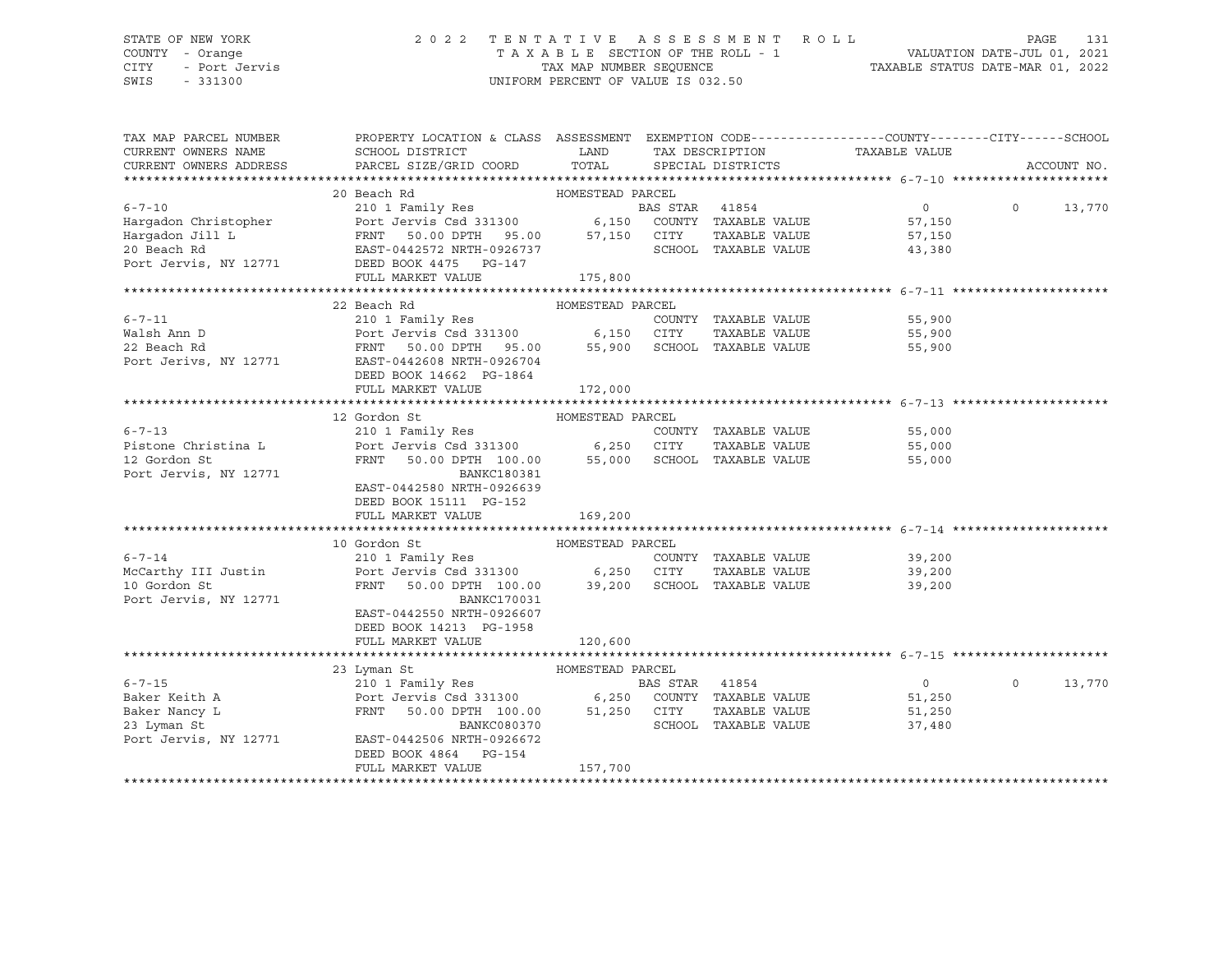## STATE OF NEW YORK 2 0 2 2 T E N T A T I V E A S S E S S M E N T R O L L PAGE 132 COUNTY - Orange T A X A B L E SECTION OF THE ROLL - 1 VALUATION DATE-JUL 01, 2021 CITY - Port Jervis TAX MAP NUMBER SEQUENCE TAXABLE STATUS DATE-MAR 01, 2022

| TAX MAP PARCEL NUMBER  | PROPERTY LOCATION & CLASS ASSESSMENT EXEMPTION CODE---------------COUNTY-------CITY------SCHOOL       |                  |                |                      |                               |          |             |
|------------------------|-------------------------------------------------------------------------------------------------------|------------------|----------------|----------------------|-------------------------------|----------|-------------|
| CURRENT OWNERS NAME    | SCHOOL DISTRICT                                                                                       | LAND             |                |                      | TAX DESCRIPTION TAXABLE VALUE |          |             |
| CURRENT OWNERS ADDRESS | PARCEL SIZE/GRID COORD                                                                                | TOTAL            |                | SPECIAL DISTRICTS    |                               |          | ACCOUNT NO. |
|                        |                                                                                                       |                  |                |                      |                               |          |             |
|                        | 21 Lyman St                                                                                           | HOMESTEAD PARCEL |                |                      |                               |          |             |
| $6 - 7 - 16$           | 210 1 Family Res                                                                                      |                  | ENH STAR 41834 |                      | $\Omega$                      | $\Omega$ | 34,390      |
| Lambert Charlotte R    | Port Jervis Csd 331300 6,250 COUNTY TAXABLE VALUE                                                     |                  |                |                      | 53,300                        |          |             |
| 21 Lyman St            | Port Jervis Csd 331300<br>FRNT 50.00 DPTH 100.00 53,300                                               |                  | CITY           | TAXABLE VALUE        | 53,300                        |          |             |
| Port Jervis, NY 12771  | EAST-0442468 NRTH-0926703                                                                             |                  |                | SCHOOL TAXABLE VALUE | 18,910                        |          |             |
|                        | DEED BOOK 13767 PG-366                                                                                |                  |                |                      |                               |          |             |
|                        | FULL MARKET VALUE                                                                                     | 164,000          |                |                      |                               |          |             |
|                        |                                                                                                       |                  |                |                      |                               |          |             |
|                        | 19 Lyman St                                                                                           | HOMESTEAD PARCEL |                |                      |                               |          |             |
| $6 - 7 - 17$           | 210 1 Family Res                                                                                      |                  |                | COUNTY TAXABLE VALUE | 54,000                        |          |             |
| McCann Charles         | 210 1 Pamily Res<br>Port Jervis Csd 331300 6,250 CITY                                                 |                  |                | TAXABLE VALUE        | 54,000                        |          |             |
| McCann Laura           | FRNT 50.00 DE11.<br>EAST-0442431 NRTH-0926742<br>FRNT 50.00 DPTH 100.00 54,000                        |                  |                | SCHOOL TAXABLE VALUE | 54,000                        |          |             |
| 19 Lyman St            |                                                                                                       |                  |                |                      |                               |          |             |
| Port Jervis, NY 12771  |                                                                                                       |                  |                |                      |                               |          |             |
|                        | FULL MARKET VALUE                                                                                     | 166,200          |                |                      |                               |          |             |
|                        |                                                                                                       |                  |                |                      |                               |          |             |
|                        | 17 Lyman St                                                                                           | HOMESTEAD PARCEL |                |                      |                               |          |             |
| $6 - 7 - 18$           | 210 1 Family Res                                                                                      |                  | BAS STAR       | 41854                | $\overline{0}$                | $\Omega$ | 13,770      |
| Caputo Robert Jr       | Port Jervis Csd 331300 6,250 COUNTY TAXABLE VALUE<br>FRNT 50.00 DPTH 100.00 55,000 CITY TAXABLE VALUE |                  |                |                      | 55,000                        |          |             |
| Caputo Jessica         |                                                                                                       |                  |                | TAXABLE VALUE        | 55,000                        |          |             |
| 17 Lyman St            | BANKC180381                                                                                           |                  |                | SCHOOL TAXABLE VALUE | 41,230                        |          |             |
| Port Jervis, NY 12771  | EAST-0442396 NRTH-0926773                                                                             |                  |                |                      |                               |          |             |
|                        | DEED BOOK 13954 PG-441                                                                                |                  |                |                      |                               |          |             |
|                        | FULL MARKET VALUE                                                                                     | 169,200          |                |                      |                               |          |             |
|                        |                                                                                                       |                  |                |                      |                               |          |             |
|                        | 15 Lyman St                                                                                           | HOMESTEAD PARCEL |                |                      |                               |          |             |
| $6 - 7 - 19$           | 210 1 Family Res                                                                                      |                  | BAS STAR 41854 |                      | $\overline{0}$                | $\circ$  | 13,770      |
| Conklin Susan M        | Port Jervis Csd 331300 6,250 COUNTY TAXABLE VALUE                                                     |                  |                |                      | 45,750                        |          |             |
| 15 Lyman St            | FRNT<br>50.00 DPTH 100.00 45,750 CITY                                                                 |                  |                | TAXABLE VALUE        | 45,750                        |          |             |
| Port Jervis, NY 12771  | BANKC180381                                                                                           |                  |                | SCHOOL TAXABLE VALUE | 31,980                        |          |             |
|                        | EAST-0442352 NRTH-0926800                                                                             |                  |                |                      |                               |          |             |
|                        | DEED BOOK 12390 PG-1811                                                                               |                  |                |                      |                               |          |             |
|                        | FULL MARKET VALUE                                                                                     | 140,800          |                |                      |                               |          |             |
|                        |                                                                                                       |                  |                |                      |                               |          |             |
|                        | 13 Lyman St                                                                                           | HOMESTEAD PARCEL |                |                      |                               |          |             |
| $6 - 7 - 20$           | 210 1 Family Res                                                                                      |                  | BAS STAR 41854 |                      | $\overline{0}$                | $\circ$  | 13,770      |
| Morales Julio A        | Port Jervis Csd 331300 6,250 COUNTY TAXABLE VALUE                                                     |                  |                |                      | 56,000                        |          |             |
| 13 Lyman St            | 50.00 DPTH 101.00<br>FRNT                                                                             | 56,000 CITY      |                | TAXABLE VALUE        | 56,000                        |          |             |
| Port Jervis, NY 12771  | BANKC080370                                                                                           |                  |                | SCHOOL TAXABLE VALUE | 42,230                        |          |             |
|                        | EAST-0442315 NRTH-0926833                                                                             |                  |                |                      |                               |          |             |
|                        | DEED BOOK 11551 PG-519                                                                                |                  |                |                      |                               |          |             |
|                        | FULL MARKET VALUE                                                                                     | 172,300          |                |                      |                               |          |             |
|                        |                                                                                                       |                  |                |                      |                               |          |             |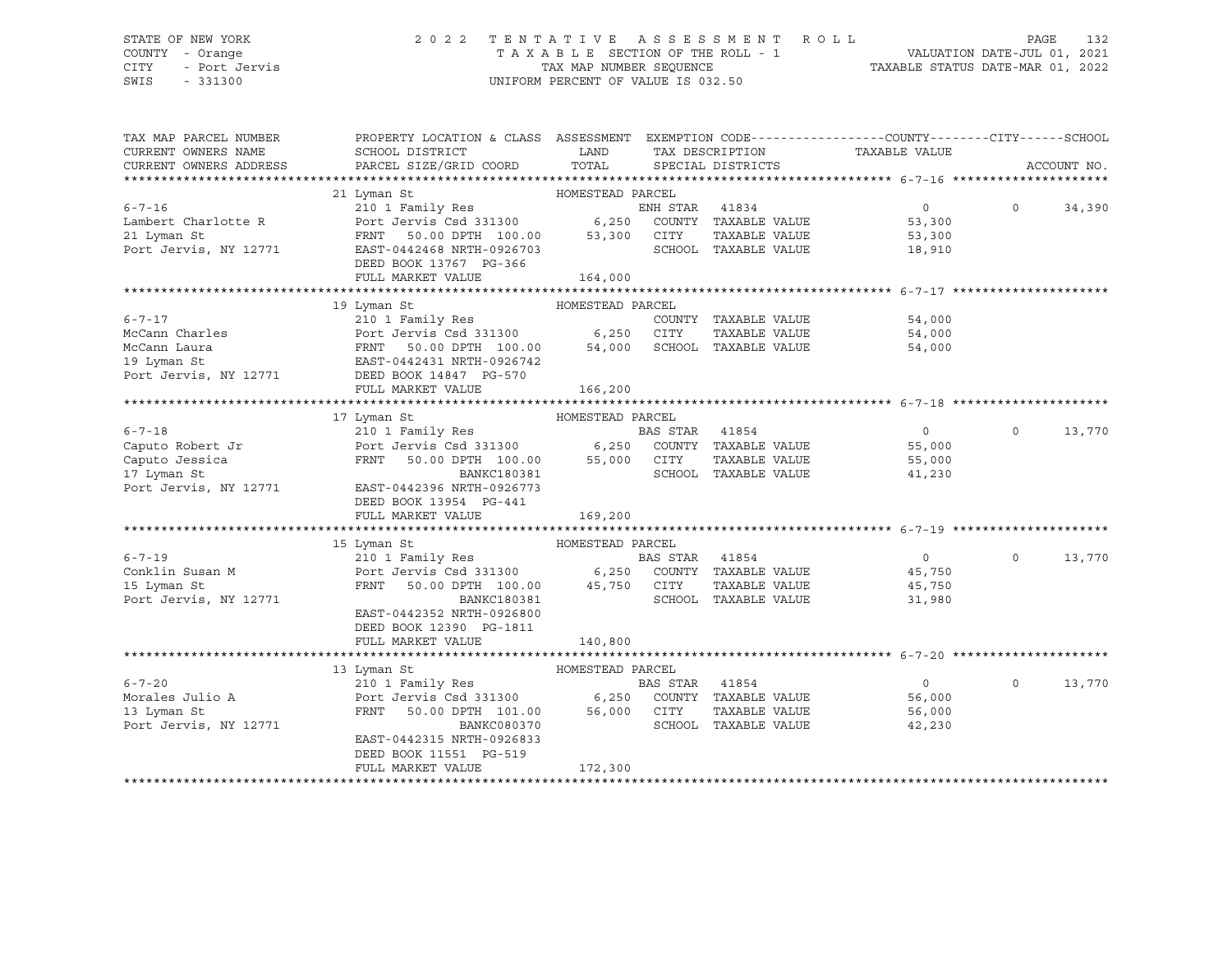#### STATE OF NEW YORK 2 0 2 2 T E N T A T I V E A S S E S S M E N T R O L L PAGE 133 COUNTY - Orange T A X A B L E SECTION OF THE ROLL - 1 VALUATION DATE-JUL 01, 2021 CITY - Port Jervis TAX MAP NUMBER SEQUENCE TAXABLE STATUS DATE-MAR 01, 2022

| TAX MAP PARCEL NUMBER<br>CURRENT OWNERS NAME<br>CURRENT OWNERS ADDRESS | PROPERTY LOCATION & CLASS ASSESSMENT EXEMPTION CODE---------------COUNTY-------CITY------SCHOOL<br><b>LAND</b><br>SCHOOL DISTRICT<br>PARCEL SIZE/GRID COORD | TOTAL            |                | TAX DESCRIPTION<br>SPECIAL DISTRICTS | TAXABLE VALUE  |          | ACCOUNT NO. |
|------------------------------------------------------------------------|-------------------------------------------------------------------------------------------------------------------------------------------------------------|------------------|----------------|--------------------------------------|----------------|----------|-------------|
|                                                                        |                                                                                                                                                             |                  |                |                                      |                |          |             |
|                                                                        | 11 Lyman St                                                                                                                                                 |                  |                |                                      |                |          |             |
| $6 - 7 - 21$                                                           |                                                                                                                                                             |                  |                | COUNTY TAXABLE VALUE                 | 57,000         |          |             |
| Ricciardi; Valerie                                                     | Port Jervis Csd 331300 6,250 CITY                                                                                                                           |                  |                | TAXABLE VALUE                        | 57,000         |          |             |
|                                                                        | 50.00 DPTH 100.00 57,000                                                                                                                                    |                  |                | SCHOOL TAXABLE VALUE                 | 57,000         |          |             |
|                                                                        |                                                                                                                                                             |                  |                |                                      |                |          |             |
| Matamoras, PA 18336                                                    | DEED BOOK 11638 PG-1937                                                                                                                                     |                  |                |                                      |                |          |             |
|                                                                        | FULL MARKET VALUE                                                                                                                                           | 175,400          |                |                                      |                |          |             |
|                                                                        |                                                                                                                                                             |                  |                |                                      |                |          |             |
|                                                                        | 9 Lyman St                                                                                                                                                  | HOMESTEAD PARCEL |                |                                      |                |          |             |
| $6 - 7 - 22$                                                           | 210 1 Family Res<br>210 1 Family Res<br>Port Jervis Csd 331300 6,250 COUNTY TAXABLE VALUE<br>FRNT 50.00 DPTH 100.00 55,000 CITY TAXABLE VALUE               |                  | BAS STAR 41854 |                                      | $\overline{0}$ | $\Omega$ | 13,770      |
| Addy Sean                                                              |                                                                                                                                                             |                  |                |                                      | 55,000         |          |             |
| Addy Tonya                                                             |                                                                                                                                                             |                  |                |                                      | 55,000         |          |             |
| 9 Lyman St                                                             | BANKC170031                                                                                                                                                 |                  |                | SCHOOL TAXABLE VALUE                 | 41,230         |          |             |
| 9 Lyman St<br>Port Jervis, NY 12771                                    | EAST-0442234 NRTH-0926899                                                                                                                                   |                  |                |                                      |                |          |             |
|                                                                        | DEED BOOK 11105 PG-1936                                                                                                                                     |                  |                |                                      |                |          |             |
|                                                                        | FULL MARKET VALUE                                                                                                                                           | 169,200          |                |                                      |                |          |             |
|                                                                        |                                                                                                                                                             |                  |                |                                      |                |          |             |
|                                                                        | 7 Lyman St                                                                                                                                                  | HOMESTEAD PARCEL |                |                                      |                |          |             |
| $6 - 7 - 23$                                                           |                                                                                                                                                             |                  |                |                                      | 65,000         |          |             |
| Tucker Jessica B<br>7 Lyman St                                         | 210 1 Family Res<br>Port Jervis Csd 331300 6,250 CITY TAXABLE VALUE<br>FRNT 50.00 DPTH 100.00 65,000 SCHOOL TAXABLE VALUE                                   |                  |                |                                      | 65,000         |          |             |
| 7 Lyman St                                                             |                                                                                                                                                             |                  |                |                                      | 65,000         |          |             |
| Port Jervis, NY 12771                                                  | BANKC190321                                                                                                                                                 |                  |                |                                      |                |          |             |
|                                                                        | EAST-0442195 NRTH-0926933                                                                                                                                   |                  |                |                                      |                |          |             |
|                                                                        | DEED BOOK 14798 PG-916                                                                                                                                      |                  |                |                                      |                |          |             |
|                                                                        | FULL MARKET VALUE                                                                                                                                           | 200,000          |                |                                      |                |          |             |
|                                                                        | 5 Lyman St                                                                                                                                                  | HOMESTEAD PARCEL |                |                                      |                |          |             |
| $6 - 7 - 24$                                                           |                                                                                                                                                             |                  |                |                                      | $\overline{0}$ | $\Omega$ | 13,770      |
|                                                                        |                                                                                                                                                             |                  |                |                                      | 45,250         |          |             |
| Schoepke Dena M<br>5 Lyman St<br>5 Lyman St                            | 210 1 Family Res<br>Port Jervis Csd 331300 6,250 COUNTY TAXABLE VALUE<br>FRNT 50.00 DPTH 100.00 45,250 CITY TAXABLE VALUE                                   |                  |                |                                      | 45,250         |          |             |
| Port Jervis, NY 12771                                                  | BANKC130170                                                                                                                                                 |                  |                | SCHOOL TAXABLE VALUE                 | 31,480         |          |             |
|                                                                        | EAST-0442164 NRTH-0926959                                                                                                                                   |                  |                |                                      |                |          |             |
|                                                                        | DEED BOOK 4931 PG-339                                                                                                                                       |                  |                |                                      |                |          |             |
|                                                                        | FULL MARKET VALUE                                                                                                                                           | 139,200          |                |                                      |                |          |             |
|                                                                        |                                                                                                                                                             |                  |                |                                      |                |          |             |
|                                                                        | 43 Kingston Ave MOMESTEAD PARCEL                                                                                                                            |                  |                |                                      |                |          |             |
| $6 - 7 - 25$                                                           | 210 1 Family Res<br>Port Jervis Csd 331300 6,250 CITY TAXABLE VALUE<br>FRNT 50.00 DPTH 100.00 44,750 SCHOOL TAXABLE VALUE                                   |                  |                | COUNTY TAXABLE VALUE                 | 44,750         |          |             |
| Hopper Samuel                                                          |                                                                                                                                                             |                  |                | TAXABLE VALUE                        | 44,750         |          |             |
| 14 Glenn Round Rd                                                      |                                                                                                                                                             |                  |                |                                      | 44,750         |          |             |
| Rock Tavern, NY 12575                                                  | BANKC030614                                                                                                                                                 |                  |                |                                      |                |          |             |
|                                                                        | EAST-0442099 NRTH-0926976                                                                                                                                   |                  |                |                                      |                |          |             |
|                                                                        | DEED BOOK 14660 PG-963                                                                                                                                      |                  |                |                                      |                |          |             |
|                                                                        | FULL MARKET VALUE                                                                                                                                           | 137,700          |                |                                      |                |          |             |
|                                                                        |                                                                                                                                                             |                  |                |                                      |                |          |             |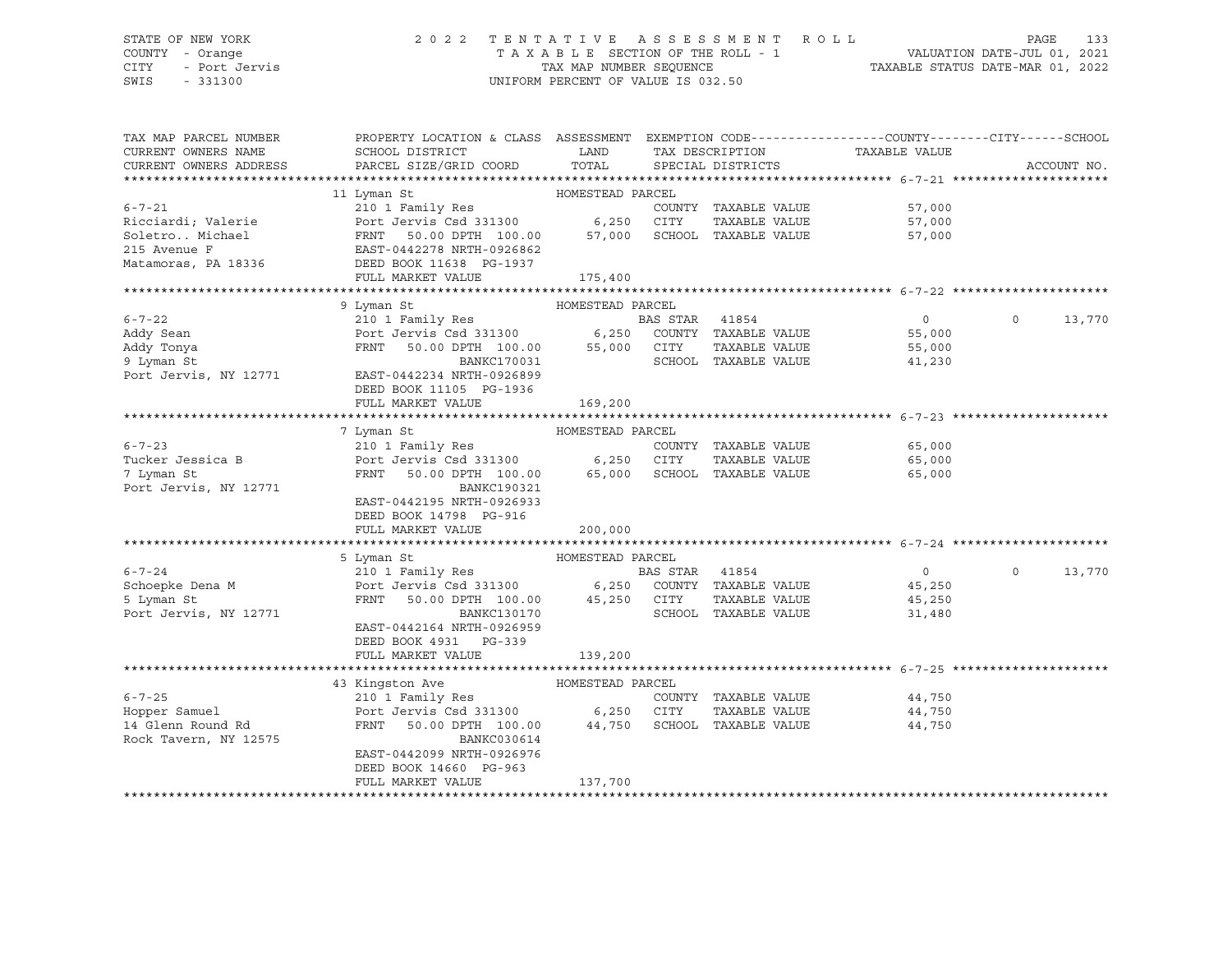#### STATE OF NEW YORK 2 0 2 2 T E N T A T I V E A S S E S S M E N T R O L L PAGE 134 COUNTY - Orange T A X A B L E SECTION OF THE ROLL - 1 VALUATION DATE-JUL 01, 2021 CITY - Port Jervis TAX MAP NUMBER SEQUENCE TAXABLE STATUS DATE-MAR 01, 2022

| TAX MAP PARCEL NUMBER                                                                                                                                                                                                                            | PROPERTY LOCATION & CLASS ASSESSMENT EXEMPTION CODE---------------COUNTY-------CITY------SCHOOL                                                                                                                                                                                                                                                                                                                                 |                  |                                |                               |                |             |
|--------------------------------------------------------------------------------------------------------------------------------------------------------------------------------------------------------------------------------------------------|---------------------------------------------------------------------------------------------------------------------------------------------------------------------------------------------------------------------------------------------------------------------------------------------------------------------------------------------------------------------------------------------------------------------------------|------------------|--------------------------------|-------------------------------|----------------|-------------|
| CURRENT OWNERS NAME                                                                                                                                                                                                                              |                                                                                                                                                                                                                                                                                                                                                                                                                                 |                  |                                | TAX DESCRIPTION TAXABLE VALUE |                |             |
| CURRENT OWNERS ADDRESS                                                                                                                                                                                                                           |                                                                                                                                                                                                                                                                                                                                                                                                                                 |                  | SPECIAL DISTRICTS              |                               |                | ACCOUNT NO. |
|                                                                                                                                                                                                                                                  |                                                                                                                                                                                                                                                                                                                                                                                                                                 |                  |                                |                               |                |             |
|                                                                                                                                                                                                                                                  |                                                                                                                                                                                                                                                                                                                                                                                                                                 |                  |                                |                               |                |             |
| $6 - 7 - 26$                                                                                                                                                                                                                                     |                                                                                                                                                                                                                                                                                                                                                                                                                                 |                  | COUNTY TAXABLE VALUE           | 46,750                        |                |             |
|                                                                                                                                                                                                                                                  |                                                                                                                                                                                                                                                                                                                                                                                                                                 |                  |                                | TAXABLE VALUE 46,750          |                |             |
|                                                                                                                                                                                                                                                  |                                                                                                                                                                                                                                                                                                                                                                                                                                 |                  |                                | 46,750                        |                |             |
|                                                                                                                                                                                                                                                  | Port Jervis, NY 12771 EAST-0442133 NRTH-0927017                                                                                                                                                                                                                                                                                                                                                                                 |                  |                                |                               |                |             |
|                                                                                                                                                                                                                                                  | DEED BOOK 1848 PG-00832                                                                                                                                                                                                                                                                                                                                                                                                         |                  |                                |                               |                |             |
|                                                                                                                                                                                                                                                  | FULL MARKET VALUE                                                                                                                                                                                                                                                                                                                                                                                                               | 143,800          |                                |                               |                |             |
|                                                                                                                                                                                                                                                  |                                                                                                                                                                                                                                                                                                                                                                                                                                 | HOMESTEAD PARCEL |                                |                               |                |             |
|                                                                                                                                                                                                                                                  | 49 Kingston Ave<br>9.1-127 1 220 2 Family Res<br>Paffenroth Irene P P POrt Jervis Csd 331300 6,250 ENR STAR 41834<br>PaffenrothRobert H PRNT 50.00 DPTH 100.00 45,500 COUNTY TAXABLE VALUE<br>49 Kingston Ave EAST-0442164 NRTH-0927054 CITY TAXABLE                                                                                                                                                                            |                  |                                | 22,750                        | 22,750         | 22,750      |
|                                                                                                                                                                                                                                                  |                                                                                                                                                                                                                                                                                                                                                                                                                                 |                  |                                | $\sim$ 0                      | $\overline{0}$ | 22,750      |
|                                                                                                                                                                                                                                                  |                                                                                                                                                                                                                                                                                                                                                                                                                                 |                  |                                |                               |                |             |
|                                                                                                                                                                                                                                                  |                                                                                                                                                                                                                                                                                                                                                                                                                                 |                  |                                | 22,750<br>22,750              |                |             |
|                                                                                                                                                                                                                                                  |                                                                                                                                                                                                                                                                                                                                                                                                                                 |                  |                                | $\Omega$                      |                |             |
|                                                                                                                                                                                                                                                  | FULL MARKET VALUE                                                                                                                                                                                                                                                                                                                                                                                                               | 140,000          |                                |                               |                |             |
|                                                                                                                                                                                                                                                  |                                                                                                                                                                                                                                                                                                                                                                                                                                 |                  |                                |                               |                |             |
|                                                                                                                                                                                                                                                  | 11 Gordon St                                                                                                                                                                                                                                                                                                                                                                                                                    | HOMESTEAD PARCEL |                                |                               |                |             |
| $6 - 8 - 1$                                                                                                                                                                                                                                      | 311 Res vac land                                                                                                                                                                                                                                                                                                                                                                                                                |                  | COUNTY TAXABLE VALUE           | 3,000                         |                |             |
|                                                                                                                                                                                                                                                  |                                                                                                                                                                                                                                                                                                                                                                                                                                 |                  |                                | 3,000                         |                |             |
|                                                                                                                                                                                                                                                  |                                                                                                                                                                                                                                                                                                                                                                                                                                 |                  |                                | 3,000                         |                |             |
|                                                                                                                                                                                                                                                  |                                                                                                                                                                                                                                                                                                                                                                                                                                 |                  |                                |                               |                |             |
|                                                                                                                                                                                                                                                  | DEED BOOK 11024 PG-1362                                                                                                                                                                                                                                                                                                                                                                                                         |                  |                                |                               |                |             |
|                                                                                                                                                                                                                                                  | FULL MARKET VALUE                                                                                                                                                                                                                                                                                                                                                                                                               | 9,200            |                                |                               |                |             |
|                                                                                                                                                                                                                                                  |                                                                                                                                                                                                                                                                                                                                                                                                                                 |                  |                                |                               |                |             |
|                                                                                                                                                                                                                                                  | HOMESTEAD PARCEL<br>9 Gordon St                                                                                                                                                                                                                                                                                                                                                                                                 |                  |                                |                               |                |             |
|                                                                                                                                                                                                                                                  |                                                                                                                                                                                                                                                                                                                                                                                                                                 |                  |                                | 55,000                        |                |             |
|                                                                                                                                                                                                                                                  |                                                                                                                                                                                                                                                                                                                                                                                                                                 |                  | TAXABLE VALUE                  | 55,000                        |                |             |
|                                                                                                                                                                                                                                                  |                                                                                                                                                                                                                                                                                                                                                                                                                                 |                  |                                | 55,000                        |                |             |
|                                                                                                                                                                                                                                                  |                                                                                                                                                                                                                                                                                                                                                                                                                                 |                  |                                |                               |                |             |
|                                                                                                                                                                                                                                                  |                                                                                                                                                                                                                                                                                                                                                                                                                                 |                  |                                |                               |                |             |
| Examples the part of the Mattie A<br>Example 210 1 Family Res<br>Example 210 1 Family Res<br>Fort Jervis Csd 331300<br>C/o Chandra Lasonde<br>PRNT 100.00 DPTH 66.00<br>9 Gordon St<br>Port Jervis, NY 12771<br>DEED BOOK 13392 PG-263<br>FIII.I |                                                                                                                                                                                                                                                                                                                                                                                                                                 |                  |                                |                               |                |             |
|                                                                                                                                                                                                                                                  |                                                                                                                                                                                                                                                                                                                                                                                                                                 |                  |                                |                               |                |             |
|                                                                                                                                                                                                                                                  | 7 Gordon St                                                                                                                                                                                                                                                                                                                                                                                                                     | HOMESTEAD PARCEL |                                |                               |                |             |
| $6 - 8 - 3$                                                                                                                                                                                                                                      | 312 Vac w/imprv<br>312 Vac Wimprv COUNTY<br>Port Jervis Csd 331300 1,300 CITY                                                                                                                                                                                                                                                                                                                                                   |                  |                                | COUNTY TAXABLE VALUE 2,550    |                |             |
| Brozowski Richard                                                                                                                                                                                                                                |                                                                                                                                                                                                                                                                                                                                                                                                                                 |                  | TAXABLE VALUE                  | 2,550                         |                |             |
| 506 Avenue L                                                                                                                                                                                                                                     | $\begin{tabular}{lllllllll} \multicolumn{2}{l}{{\bf FRNT}} & \multicolumn{2}{c}{{\bf 40.00 DPTH}} & \multicolumn{2}{c}{{\bf 53.00}} & \multicolumn{2}{c}{{\bf 2.550}} & \multicolumn{2}{c}{{\bf SCHOOL}} & \multicolumn{2}{c}{{\bf TAXABLE VALUE}} & \multicolumn{2}{c}{{\bf 2.550}} \\ \multicolumn{2}{c}{{\bf 2.550}} & \multicolumn{2}{c}{{\bf 2.550}} & \multicolumn{2}{c}{{\bf SCHOOL}} & \multicolumn{2}{c}{{\bf TAXABLE$ |                  |                                |                               |                |             |
| Matamoras, PA 18336                                                                                                                                                                                                                              | EAST-0442632 NRTH-0926481                                                                                                                                                                                                                                                                                                                                                                                                       |                  |                                |                               |                |             |
|                                                                                                                                                                                                                                                  | DEED BOOK 13354 PG-156                                                                                                                                                                                                                                                                                                                                                                                                          |                  |                                |                               |                |             |
|                                                                                                                                                                                                                                                  | FULL MARKET VALUE                                                                                                                                                                                                                                                                                                                                                                                                               | 7,800            |                                |                               |                |             |
|                                                                                                                                                                                                                                                  |                                                                                                                                                                                                                                                                                                                                                                                                                                 |                  |                                |                               |                |             |
|                                                                                                                                                                                                                                                  | 5 Gordon St                                                                                                                                                                                                                                                                                                                                                                                                                     | HOMESTEAD PARCEL |                                |                               |                |             |
|                                                                                                                                                                                                                                                  |                                                                                                                                                                                                                                                                                                                                                                                                                                 |                  |                                | 23,875                        | 23,875         | 23,875      |
|                                                                                                                                                                                                                                                  |                                                                                                                                                                                                                                                                                                                                                                                                                                 |                  |                                | $\overline{0}$                | $\overline{0}$ | 23,875      |
|                                                                                                                                                                                                                                                  |                                                                                                                                                                                                                                                                                                                                                                                                                                 |                  |                                | 23,875                        |                |             |
|                                                                                                                                                                                                                                                  |                                                                                                                                                                                                                                                                                                                                                                                                                                 |                  | TAXABLE VALUE<br>TAXABLE VALUE | 23,875                        |                |             |
|                                                                                                                                                                                                                                                  | 6-9-1<br>Kinzel Alice M<br>Example 210 1 Family Res<br>FRNT 100.00 DPTH 80.00<br>FRNT 100.00 DPTH 80.00<br>EXST-0442588 NRTH-0926407<br>POLI MARKET VALUE<br>FULL MARKET VALUE<br>FULL MARKET VALUE<br>FULL MARKET VALUE<br>210 1 Family Res<br>210                                                                                                                                                                             |                  |                                |                               |                |             |
|                                                                                                                                                                                                                                                  |                                                                                                                                                                                                                                                                                                                                                                                                                                 |                  |                                |                               |                |             |
|                                                                                                                                                                                                                                                  |                                                                                                                                                                                                                                                                                                                                                                                                                                 |                  |                                |                               |                |             |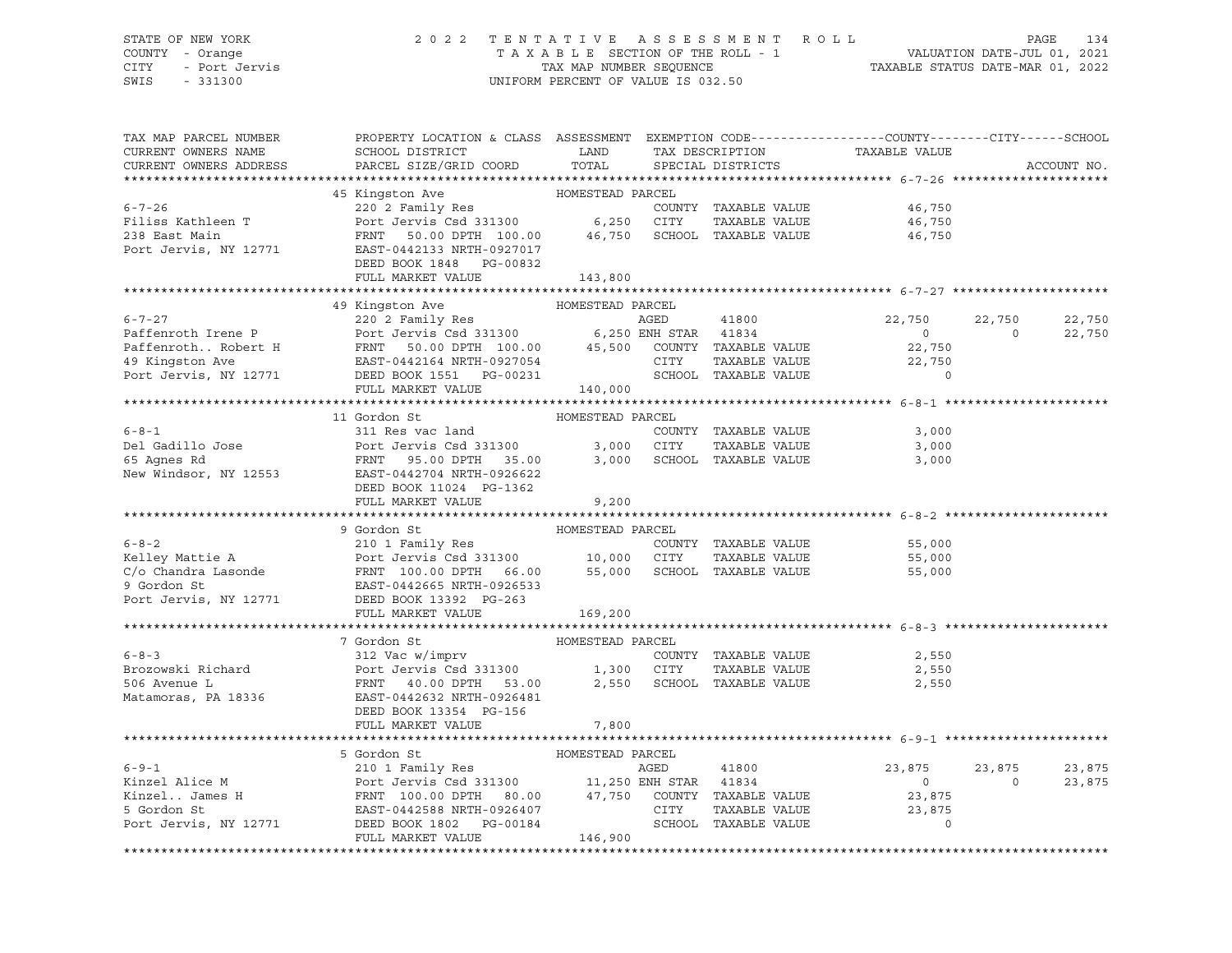#### STATE OF NEW YORK 2 0 2 2 T E N T A T I V E A S S E S S M E N T R O L L PAGE 135 COUNTY - Orange T A X A B L E SECTION OF THE ROLL - 1 VALUATION DATE-JUL 01, 2021 CITY - Port Jervis TAX MAP NUMBER SEQUENCE TAXABLE STATUS DATE-MAR 01, 2022 SWIS - 331300 UNIFORM PERCENT OF VALUE IS 032.50

| TAX MAP PARCEL NUMBER                                              | PROPERTY LOCATION & CLASS ASSESSMENT EXEMPTION CODE----------------COUNTY-------CITY------SCHOOL      |                  |                             |                                   |             |
|--------------------------------------------------------------------|-------------------------------------------------------------------------------------------------------|------------------|-----------------------------|-----------------------------------|-------------|
| CURRENT OWNERS NAME                                                | SCHOOL DISTRICT                                                                                       | <b>LAND</b>      | TAX DESCRIPTION             | TAXABLE VALUE                     |             |
| CURRENT OWNERS ADDRESS                                             | PARCEL SIZE/GRID COORD                                                                                | TOTAL            | SPECIAL DISTRICTS           |                                   | ACCOUNT NO. |
|                                                                    |                                                                                                       |                  |                             |                                   |             |
|                                                                    | HOMESTEAD PARCEL<br>3 Gordon St                                                                       |                  |                             |                                   |             |
| $6 - 9 - 2$                                                        | 210 1 Family Res                                                                                      |                  | COUNTY TAXABLE VALUE        | 35,300                            |             |
| McClary Faith                                                      | Port Jervis Csd 331300 6,450 CITY                                                                     |                  | TAXABLE VALUE               | 35,300                            |             |
| 3 Gordon St                                                        | FRNT 50.00 DPTH 106.00 35,300 SCHOOL TAXABLE VALUE<br>EAST-0442527 NRTH-0926361                       |                  |                             | 35,300                            |             |
| Port Jervis, NY 12771                                              |                                                                                                       |                  |                             |                                   |             |
|                                                                    | DEED BOOK 2319 PG-00030                                                                               |                  |                             |                                   |             |
|                                                                    | FULL MARKET VALUE 108,600                                                                             |                  |                             |                                   |             |
|                                                                    |                                                                                                       |                  |                             |                                   |             |
|                                                                    | 35 Bruce St                                                                                           | HOMESTEAD PARCEL |                             |                                   |             |
| $6 - 9 - 3$                                                        | 210 1 Family Res                                                                                      |                  | COUNTY TAXABLE VALUE        | 34,500                            |             |
|                                                                    |                                                                                                       |                  |                             | TAXABLE VALUE 34,500              |             |
|                                                                    |                                                                                                       |                  |                             | 34,500                            |             |
|                                                                    |                                                                                                       |                  |                             |                                   |             |
|                                                                    | DEED BOOK 14938 PG-1232                                                                               |                  |                             |                                   |             |
|                                                                    | FULL MARKET VALUE                                                                                     | 106,200          |                             |                                   |             |
|                                                                    |                                                                                                       |                  |                             |                                   |             |
|                                                                    | 37 Bruce St                                                                                           | HOMESTEAD PARCEL |                             |                                   |             |
| $6 - 9 - 4$                                                        | 210 1 Family Res                                                                                      |                  |                             | COUNTY TAXABLE VALUE 27,000       |             |
| Aneuro-Troche Carlotta                                             | Port Jervis Csd 331300 5,200 CITY                                                                     |                  | TAXABLE VALUE               |                                   |             |
| 37 Bruce St                                                        | 99999                                                                                                 |                  | 27,000 SCHOOL TAXABLE VALUE | $\frac{27,000}{27,000}$<br>27,000 |             |
| Port Jervis, NY 12771                                              | $\mathsf{C}$                                                                                          |                  |                             |                                   |             |
|                                                                    | FRNT 57.00 DPTH 53.00                                                                                 |                  |                             |                                   |             |
|                                                                    | EAST-0442561 NRTH-0926294                                                                             |                  |                             |                                   |             |
|                                                                    | DEED BOOK 13881 PG-1095                                                                               |                  |                             |                                   |             |
|                                                                    | FULL MARKET VALUE                                                                                     | 83,100           |                             |                                   |             |
|                                                                    |                                                                                                       |                  |                             |                                   |             |
|                                                                    | 39 Kingston Ave MOMESTEAD PARCEL                                                                      |                  |                             |                                   |             |
| $6 - 10 - 1$                                                       | 210 1 Family Res                                                                                      |                  |                             | COUNTY TAXABLE VALUE 43,500       |             |
|                                                                    | Port Jervis Csd 331300 5,950 CITY                                                                     |                  | TAXABLE VALUE               | 43,500                            |             |
|                                                                    | FRNT 50.00 DPTH 90.00 43,500 SCHOOL TAXABLE VALUE                                                     |                  |                             | 43,500                            |             |
| ---. James A<br>Mills Margaret R<br>39 Kingston Ave<br>Port Jervin | BANKC080370                                                                                           |                  |                             |                                   |             |
|                                                                    | Port Jervis, NY 12771 EAST-0442031 NRTH-0926915                                                       |                  |                             |                                   |             |
|                                                                    | DEED BOOK 2295 PG-00652                                                                               |                  |                             |                                   |             |
|                                                                    | FULL MARKET VALUE                                                                                     |                  |                             |                                   |             |
|                                                                    |                                                                                                       | 133,800          |                             |                                   |             |
|                                                                    | 6 Lyman St                                                                                            | HOMESTEAD PARCEL |                             |                                   |             |
| $6 - 10 - 2$                                                       |                                                                                                       |                  |                             | COUNTY TAXABLE VALUE 45,950       |             |
|                                                                    |                                                                                                       |                  |                             |                                   |             |
| Shi Kam Sau                                                        | Port Jervis Csd 331300 6,250 CITY TAXABLE VALUE<br>FRNT 50.00 DPTH 100.00 45,950 SCHOOL TAXABLE VALUE |                  |                             | TAXABLE VALUE 45,950              |             |
| 610 5th St                                                         | Milford, PA 18337 EAST-0442054 NRTH-0926851                                                           |                  |                             | 45,950                            |             |
|                                                                    |                                                                                                       |                  |                             |                                   |             |
|                                                                    | DEED BOOK 5713 PG-226                                                                                 |                  |                             |                                   |             |
|                                                                    | FULL MARKET VALUE                                                                                     | 141,400          |                             |                                   |             |
|                                                                    |                                                                                                       |                  |                             |                                   |             |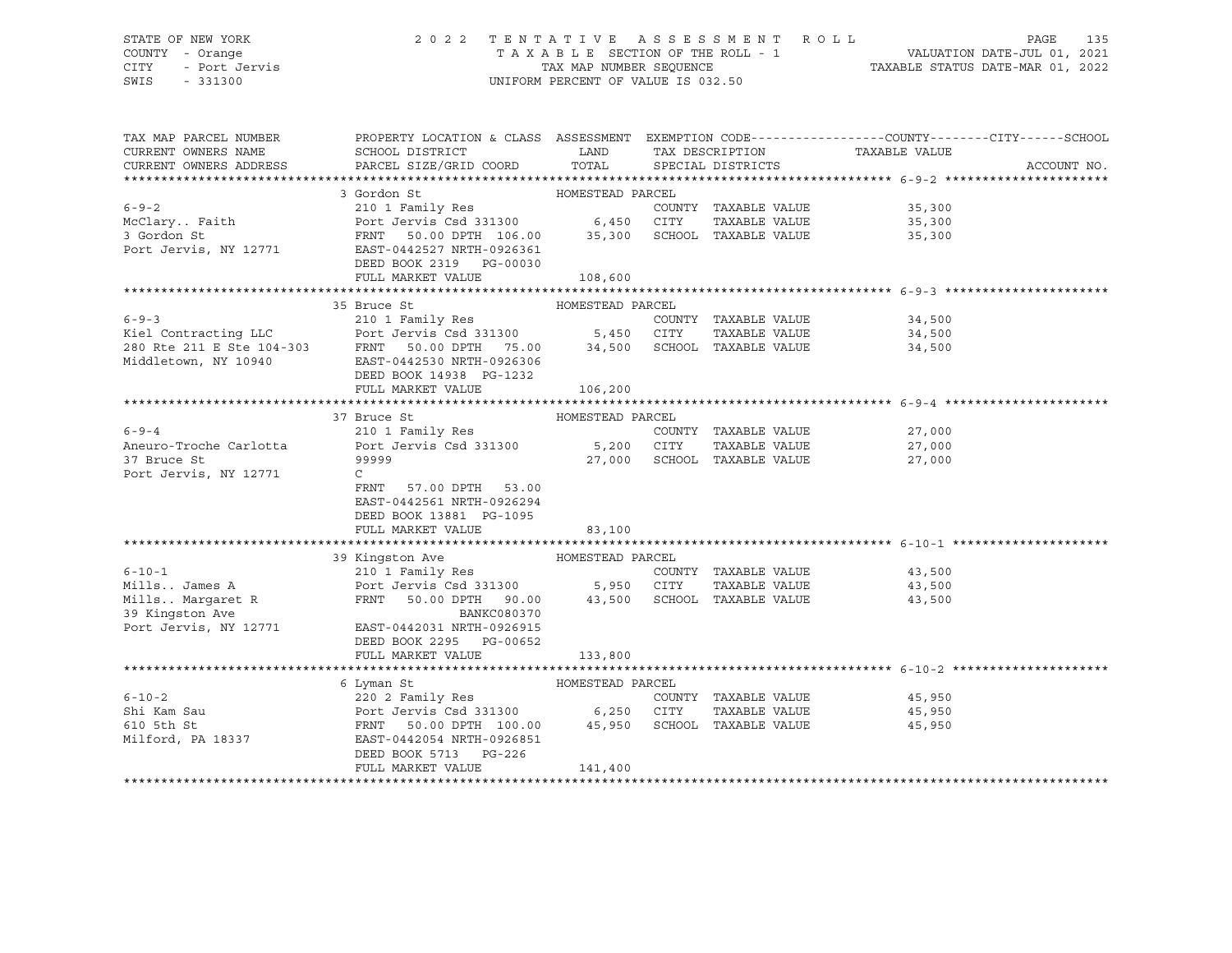## STATE OF NEW YORK 2 0 2 2 T E N T A T I V E A S S E S S M E N T R O L L PAGE 136 COUNTY - Orange T A X A B L E SECTION OF THE ROLL - 1 VALUATION DATE-JUL 01, 2021

SWIS - 331300 UNIFORM PERCENT OF VALUE IS 032.50

CITY - Port Jervis TAX MAP NUMBER SEQUENCE TAXABLE STATUS DATE-MAR 01, 2022

| TAX MAP PARCEL NUMBER  | PROPERTY LOCATION & CLASS ASSESSMENT EXEMPTION CODE---------------COUNTY-------CITY------SCHOOL                                                                                                                                                                                                                                                                                                                                           |                  |                |                      |                               |                |             |
|------------------------|-------------------------------------------------------------------------------------------------------------------------------------------------------------------------------------------------------------------------------------------------------------------------------------------------------------------------------------------------------------------------------------------------------------------------------------------|------------------|----------------|----------------------|-------------------------------|----------------|-------------|
| CURRENT OWNERS NAME    | <b>Example 12</b> LAND<br>SCHOOL DISTRICT                                                                                                                                                                                                                                                                                                                                                                                                 |                  |                |                      | TAX DESCRIPTION TAXABLE VALUE |                |             |
| CURRENT OWNERS ADDRESS | PARCEL SIZE/GRID COORD                                                                                                                                                                                                                                                                                                                                                                                                                    | TOTAL            |                | SPECIAL DISTRICTS    |                               |                | ACCOUNT NO. |
|                        |                                                                                                                                                                                                                                                                                                                                                                                                                                           |                  |                |                      |                               |                |             |
|                        |                                                                                                                                                                                                                                                                                                                                                                                                                                           |                  |                |                      |                               |                |             |
|                        |                                                                                                                                                                                                                                                                                                                                                                                                                                           |                  |                |                      |                               | $\circ$        | 34,390      |
|                        |                                                                                                                                                                                                                                                                                                                                                                                                                                           |                  |                |                      | 7,433                         |                | 4,522 4,522 |
|                        |                                                                                                                                                                                                                                                                                                                                                                                                                                           |                  |                |                      |                               |                |             |
|                        |                                                                                                                                                                                                                                                                                                                                                                                                                                           |                  |                |                      |                               |                |             |
|                        |                                                                                                                                                                                                                                                                                                                                                                                                                                           |                  |                |                      |                               |                |             |
|                        |                                                                                                                                                                                                                                                                                                                                                                                                                                           |                  |                |                      |                               |                |             |
|                        |                                                                                                                                                                                                                                                                                                                                                                                                                                           |                  |                |                      |                               |                |             |
|                        | $\begin{tabular}{lllllllllllllllllllll} \vspace{0.1cm} \rule{0.1cm}{0.1cm} \vspace{0.1cm} 6-10-4 & 10 \text{ Lyman St} & \text{HOMESTEAD PARCH.} & \text{BAS STAR} & 41854 & \text{ADPPY} & \text{Thomas D} & \text{BAS STAR} & 41854 & \text{ADPPY}. \\ \vspace{0.1cm} \end{tabular} \vspace{0.1cm} \vspace{0.1cm} \vspace{0.1cm} \vspace{0.1cm} \vspace{0.1cm} \vspace{0.1cm} \vspace{0.1cm} \vspace{0.1cm$                             |                  |                |                      |                               |                |             |
|                        |                                                                                                                                                                                                                                                                                                                                                                                                                                           |                  |                |                      | $\overline{0}$                | $\overline{0}$ | 13,770      |
|                        |                                                                                                                                                                                                                                                                                                                                                                                                                                           |                  |                |                      | 7,913<br>67,087               |                | 4,522 4,522 |
|                        |                                                                                                                                                                                                                                                                                                                                                                                                                                           |                  |                |                      |                               |                |             |
|                        |                                                                                                                                                                                                                                                                                                                                                                                                                                           |                  |                |                      | 70,478                        |                |             |
|                        |                                                                                                                                                                                                                                                                                                                                                                                                                                           |                  |                |                      | 56,708                        |                |             |
|                        |                                                                                                                                                                                                                                                                                                                                                                                                                                           |                  |                |                      |                               |                |             |
|                        | 12 Lyman St                                                                                                                                                                                                                                                                                                                                                                                                                               | HOMESTEAD PARCEL |                |                      |                               |                |             |
|                        | $\begin{tabular}{lllllllllllllllllll} \multicolumn{3}{c }{\textbf{6}-10-5} & \multicolumn{3}{c }{\textbf{200NTY}} & \multicolumn{3}{c }{\textbf{212 Vac W/imprv}} & \multicolumn{3}{c }{\textbf{121 Vac W/imprv}} & \multicolumn{3}{c }{\textbf{122 Vac W/imprv}} & \multicolumn{3}{c }{\textbf{122 Vac W/imprv}} & \multicolumn{3}{c }{\textbf{123 Vac W/imprv}} & \multicolumn{3}{c }{\textbf{123 Vac W/imprv}} & \multicolumn{3}{c }{$ |                  |                |                      | 8,700                         |                |             |
|                        |                                                                                                                                                                                                                                                                                                                                                                                                                                           |                  |                | TAXABLE VALUE        | 8,700                         |                |             |
|                        |                                                                                                                                                                                                                                                                                                                                                                                                                                           |                  |                |                      | 8,700                         |                |             |
|                        |                                                                                                                                                                                                                                                                                                                                                                                                                                           |                  |                |                      |                               |                |             |
|                        |                                                                                                                                                                                                                                                                                                                                                                                                                                           |                  |                |                      |                               |                |             |
|                        |                                                                                                                                                                                                                                                                                                                                                                                                                                           |                  |                |                      |                               |                |             |
|                        |                                                                                                                                                                                                                                                                                                                                                                                                                                           |                  |                |                      |                               |                |             |
|                        |                                                                                                                                                                                                                                                                                                                                                                                                                                           |                  |                |                      |                               |                |             |
|                        |                                                                                                                                                                                                                                                                                                                                                                                                                                           |                  |                |                      |                               |                |             |
|                        | 14 Lyman St                                                                                                                                                                                                                                                                                                                                                                                                                               | HOMESTEAD PARCEL |                |                      |                               | $\Omega$       |             |
| $6 - 10 - 6$           | 210 1 Family Res                                                                                                                                                                                                                                                                                                                                                                                                                          |                  | BAS STAR 41854 |                      | $\overline{0}$                |                | 13,770      |
|                        |                                                                                                                                                                                                                                                                                                                                                                                                                                           |                  |                |                      | 68,700                        |                |             |
|                        |                                                                                                                                                                                                                                                                                                                                                                                                                                           |                  |                |                      | 68,700                        |                |             |
|                        |                                                                                                                                                                                                                                                                                                                                                                                                                                           |                  |                | SCHOOL TAXABLE VALUE | 54,930                        |                |             |
|                        | Port Jervis, NY 12771 EAST-0442210 NRTH-0926729<br>DEED BOOK 12781 PG-1934                                                                                                                                                                                                                                                                                                                                                                |                  |                |                      |                               |                |             |
|                        | FULL MARKET VALUE                                                                                                                                                                                                                                                                                                                                                                                                                         |                  |                |                      |                               |                |             |
|                        |                                                                                                                                                                                                                                                                                                                                                                                                                                           | 211,400          |                |                      |                               |                |             |
|                        |                                                                                                                                                                                                                                                                                                                                                                                                                                           |                  |                |                      |                               |                |             |
|                        |                                                                                                                                                                                                                                                                                                                                                                                                                                           |                  |                |                      | 57,000                        |                |             |
|                        |                                                                                                                                                                                                                                                                                                                                                                                                                                           |                  |                |                      | 57,000                        |                |             |
|                        |                                                                                                                                                                                                                                                                                                                                                                                                                                           |                  |                |                      | 57,000                        |                |             |
| 16 Lyman St            |                                                                                                                                                                                                                                                                                                                                                                                                                                           |                  |                |                      |                               |                |             |
|                        | 16 Lyman St<br>16 Lyman St<br>210 1 Family Res<br>Moore Matthew R<br>Moore Jennifer<br>16 Lyman St<br>210 1 Family Res<br>Port Jervis Csd 331300<br>FRNT 50.00 DPTH 100.00 57,000 SCHOOL TAXABLE VALUE<br>210 1 Family Res<br>210 1 Family Res<br>21                                                                                                                                                                                      |                  |                |                      |                               |                |             |
|                        | 16 BANAN140667<br>Port Jervis, NY 12771 EAST-0442255 NRTH-0926690<br>DEED BOOK 14029 PG-969                                                                                                                                                                                                                                                                                                                                               |                  |                |                      |                               |                |             |
|                        | FULL MARKET VALUE                                                                                                                                                                                                                                                                                                                                                                                                                         | 175,400          |                |                      |                               |                |             |
|                        |                                                                                                                                                                                                                                                                                                                                                                                                                                           |                  |                |                      |                               |                |             |
|                        | 18 Lyman St                                                                                                                                                                                                                                                                                                                                                                                                                               | HOMESTEAD PARCEL |                |                      |                               |                |             |
|                        | 210 1 Family Res                                                                                                                                                                                                                                                                                                                                                                                                                          |                  |                |                      | 56,000                        |                |             |
|                        |                                                                                                                                                                                                                                                                                                                                                                                                                                           |                  |                | TAXABLE VALUE        | 56,000                        |                |             |
|                        |                                                                                                                                                                                                                                                                                                                                                                                                                                           |                  |                |                      | 56,000                        |                |             |
|                        |                                                                                                                                                                                                                                                                                                                                                                                                                                           |                  |                |                      |                               |                |             |
|                        | 6-10-8 210 1 Family Res COUNTY TAXABLE VALUE<br>DiClementi Erica Port Jervis Csd 331300 6,250 CITY TAXABLE VALUE<br>DiClementi Michael FRNT 50.00 DPTH 100.00 56,000 SCHOOL TAXABLE VALUE<br>18 Lyman St EAST-0442291 NRTH-0926657<br>Port                                                                                                                                                                                                |                  |                |                      |                               |                |             |
|                        | FULL MARKET VALUE                                                                                                                                                                                                                                                                                                                                                                                                                         | 172,300          |                |                      |                               |                |             |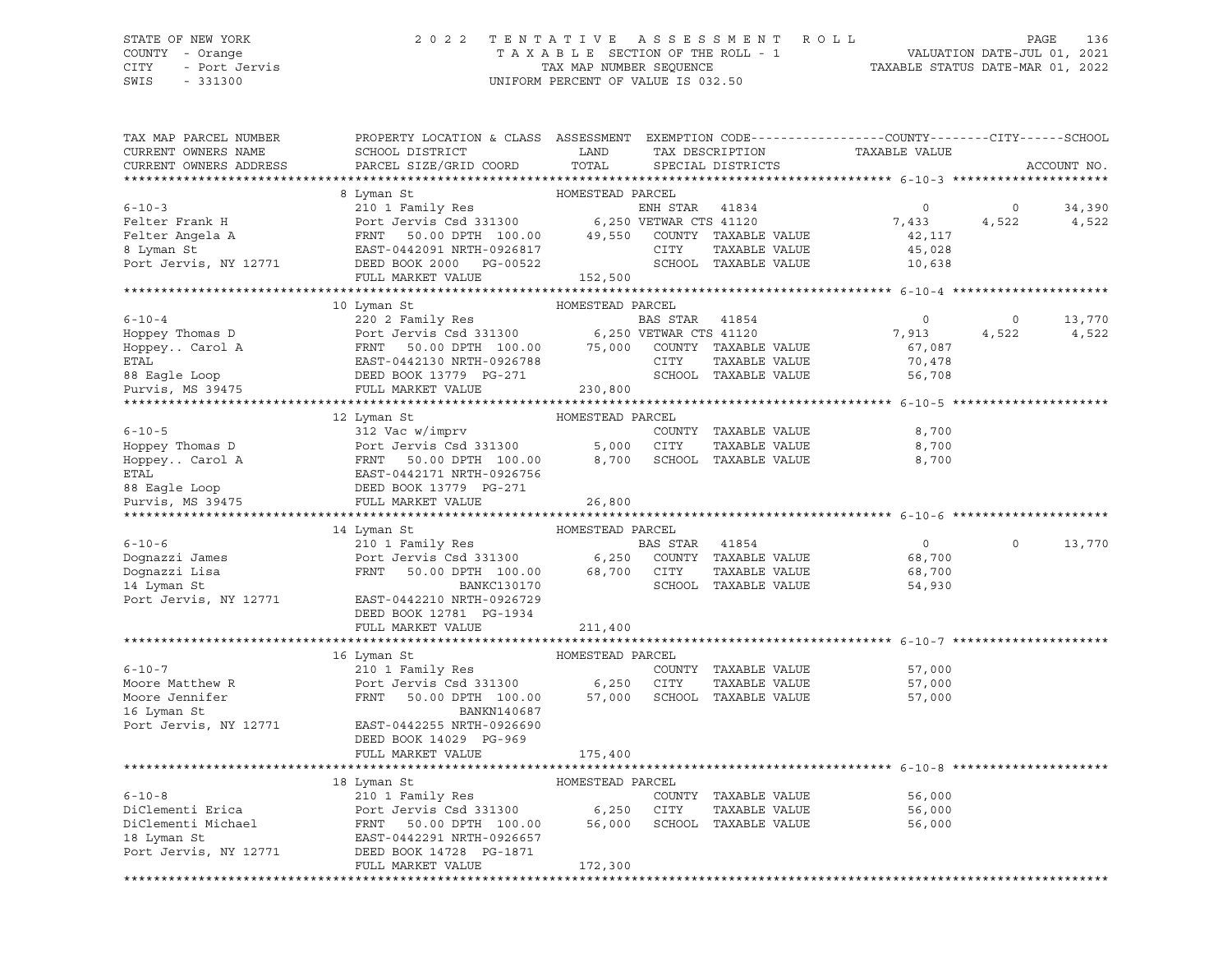#### STATE OF NEW YORK 2 0 2 2 T E N T A T I V E A S S E S S M E N T R O L L PAGE 137 COUNTY - Orange T A X A B L E SECTION OF THE ROLL - 1 VALUATION DATE-JUL 01, 2021 CITY - Port Jervis TAX MAP NUMBER SEQUENCE TAXABLE STATUS DATE-MAR 01, 2022

| TAX MAP PARCEL NUMBER                                                                                                                                                                                                                                                                                                                                                                                                                                                                                          | PROPERTY LOCATION & CLASS ASSESSMENT EXEMPTION CODE----------------COUNTY-------CITY------SCHOOL |                  |                      |                                           |          |             |
|----------------------------------------------------------------------------------------------------------------------------------------------------------------------------------------------------------------------------------------------------------------------------------------------------------------------------------------------------------------------------------------------------------------------------------------------------------------------------------------------------------------|--------------------------------------------------------------------------------------------------|------------------|----------------------|-------------------------------------------|----------|-------------|
| CURRENT OWNERS NAME                                                                                                                                                                                                                                                                                                                                                                                                                                                                                            |                                                                                                  |                  |                      |                                           |          |             |
| CURRENT OWNERS ADDRESS                                                                                                                                                                                                                                                                                                                                                                                                                                                                                         |                                                                                                  |                  |                      |                                           |          | ACCOUNT NO. |
|                                                                                                                                                                                                                                                                                                                                                                                                                                                                                                                |                                                                                                  |                  |                      |                                           |          |             |
| $\begin{tabular}{lcccccc} 6-10-9.1 & 20 Lyman St & HOMESTEAD PARCHL & 41800 \\ & 20 Lyman St & 2101 Family Res & AGED & 41800 \\ \hline POTK Jerivis & 250.00 DPTH & 100.00 & 47,000 & COUNTY TAXABLE VALUE \\ \hline PO Box 4324 & EAST-0442324 NRTH-0926631 & 217Y & TAXABLE VALUE \\ \hline POTL Jerviis, NY 12771 & DEG-489 & 324 & SCHOOL TAXABLE VALUE \\ \end{tabular}$                                                                                                                                 |                                                                                                  |                  |                      |                                           |          |             |
|                                                                                                                                                                                                                                                                                                                                                                                                                                                                                                                |                                                                                                  |                  |                      | 23,500 23,500                             |          | 23,500      |
|                                                                                                                                                                                                                                                                                                                                                                                                                                                                                                                |                                                                                                  |                  |                      | $\begin{array}{c}\n0 \\ 235\n\end{array}$ | $\Omega$ | 23,500      |
|                                                                                                                                                                                                                                                                                                                                                                                                                                                                                                                |                                                                                                  |                  |                      |                                           |          |             |
|                                                                                                                                                                                                                                                                                                                                                                                                                                                                                                                |                                                                                                  |                  |                      | 23,500                                    |          |             |
|                                                                                                                                                                                                                                                                                                                                                                                                                                                                                                                |                                                                                                  |                  |                      | $\circ$                                   |          |             |
|                                                                                                                                                                                                                                                                                                                                                                                                                                                                                                                | FULL MARKET VALUE 144,600                                                                        |                  |                      |                                           |          |             |
| $\begin{tabular}{lllllllllllll} \multicolumn{3}{c}{\begin{tabular}{l} \multicolumn{3}{c}{\begin{tabular}{l} \multicolumn{3}{c}{\begin{tabular}{l} \multicolumn{3}{c}{\begin{tabular}{l} \multicolumn{3}{c}{\begin{tabular}{l} \multicolumn{3}{c}{\begin{tabular}{l} \multicolumn{3}{c}{\begin{tabular}{l} \multicolumn{3}{c}{\begin{tabular}{l} \multicolumn{3}{c}{\begin{tabular}{l} \multicolumn{3}{c}{\begin{tabular}{l} \multicolumn{3}{c}{\begin{tabular}{l} \multicolumn{3}{c}{\begin{tabular}{l} \mult$ |                                                                                                  |                  |                      |                                           |          |             |
|                                                                                                                                                                                                                                                                                                                                                                                                                                                                                                                |                                                                                                  |                  |                      |                                           |          |             |
|                                                                                                                                                                                                                                                                                                                                                                                                                                                                                                                |                                                                                                  |                  |                      |                                           |          |             |
|                                                                                                                                                                                                                                                                                                                                                                                                                                                                                                                |                                                                                                  |                  |                      |                                           |          |             |
|                                                                                                                                                                                                                                                                                                                                                                                                                                                                                                                |                                                                                                  |                  |                      |                                           |          |             |
|                                                                                                                                                                                                                                                                                                                                                                                                                                                                                                                |                                                                                                  |                  |                      |                                           |          |             |
|                                                                                                                                                                                                                                                                                                                                                                                                                                                                                                                |                                                                                                  |                  |                      |                                           |          |             |
|                                                                                                                                                                                                                                                                                                                                                                                                                                                                                                                |                                                                                                  |                  |                      |                                           |          |             |
|                                                                                                                                                                                                                                                                                                                                                                                                                                                                                                                |                                                                                                  |                  |                      |                                           |          |             |
|                                                                                                                                                                                                                                                                                                                                                                                                                                                                                                                |                                                                                                  |                  |                      |                                           |          |             |
|                                                                                                                                                                                                                                                                                                                                                                                                                                                                                                                |                                                                                                  |                  |                      |                                           |          |             |
|                                                                                                                                                                                                                                                                                                                                                                                                                                                                                                                |                                                                                                  |                  |                      |                                           |          |             |
|                                                                                                                                                                                                                                                                                                                                                                                                                                                                                                                |                                                                                                  |                  |                      |                                           |          |             |
|                                                                                                                                                                                                                                                                                                                                                                                                                                                                                                                |                                                                                                  |                  |                      |                                           |          |             |
| $\begin{array}{cccccccc} \texttt{6-10-10} & & & & \texttt{26-28 Lyman St} & & & \texttt{HOMESTEAD PARCEL} \\ & & & & \texttt{210 1 Family Res} & & & \texttt{COMESTEAD PARCEL} & & \\ \texttt{Tooley James M} & & & \texttt{Port Jervis Csd 331300} & & & 12,500 & \texttt{CITY} & \texttt{TAXABLE VALUE} & & 60,400 \\ \texttt{Tooley Gloria J} & & & \texttt{FRNT 100.00 DPTH 100.00} & & & 60,400 & \texttt{SCHOOL TAXABLE VALUE} & & &$                                                                    | FULL MARKET VALUE 185,800                                                                        |                  |                      |                                           |          |             |
|                                                                                                                                                                                                                                                                                                                                                                                                                                                                                                                |                                                                                                  |                  |                      |                                           |          |             |
|                                                                                                                                                                                                                                                                                                                                                                                                                                                                                                                | 4 Gordon St                                                                                      | HOMESTEAD PARCEL |                      |                                           |          |             |
| $6 - 10 - 11$                                                                                                                                                                                                                                                                                                                                                                                                                                                                                                  | 311 Res vac land                                                                                 |                  | COUNTY TAXABLE VALUE | 8,750                                     |          |             |
|                                                                                                                                                                                                                                                                                                                                                                                                                                                                                                                |                                                                                                  |                  |                      | TAXABLE VALUE 8,750                       |          |             |
|                                                                                                                                                                                                                                                                                                                                                                                                                                                                                                                |                                                                                                  |                  |                      | 8,750                                     |          |             |
| Cornwall on Hudson, NY 12520 EAST-0442510 NRTH-0926483                                                                                                                                                                                                                                                                                                                                                                                                                                                         |                                                                                                  |                  |                      |                                           |          |             |
|                                                                                                                                                                                                                                                                                                                                                                                                                                                                                                                | DEED BOOK 14686 PG-1061                                                                          |                  |                      |                                           |          |             |
|                                                                                                                                                                                                                                                                                                                                                                                                                                                                                                                | FULL MARKET VALUE                                                                                | 26,900           |                      |                                           |          |             |
|                                                                                                                                                                                                                                                                                                                                                                                                                                                                                                                |                                                                                                  |                  |                      |                                           |          |             |
| $\begin{tabular}{lcccccc} 6-10-12 & & & 31 Bruce St & & & \text{HOMESTEAD PARCH} \\ 6-10-12 & & & 210 1 Family Res & & & ENH STAR & 41834 \\ 210 1 Family Res & & & 8,750 & COUNTY TAXABLE VALUE \\ 210 1 Family Res & & & 8,750 & COUNTY TAXABLE VALUE \\ 210 1 Family Res & & & 8,750 & COUNTY TAXABLE VALUE \\ 210 1 Family Res & & & 8,750 & COUNTY TAXABLE VALUE \\ 210 1 Family Res & & & 8,750 & COUNTY TAXABLE VALUE \\ 210 1 Family Res & & & 8,750 & COUNTY$                                         |                                                                                                  |                  |                      |                                           |          |             |
|                                                                                                                                                                                                                                                                                                                                                                                                                                                                                                                |                                                                                                  |                  | ENH STAR 41834       | $\overline{0}$                            | $\Omega$ | 34,390      |
|                                                                                                                                                                                                                                                                                                                                                                                                                                                                                                                |                                                                                                  |                  |                      | 37,700                                    |          |             |
|                                                                                                                                                                                                                                                                                                                                                                                                                                                                                                                |                                                                                                  |                  | TAXABLE VALUE        |                                           |          |             |
|                                                                                                                                                                                                                                                                                                                                                                                                                                                                                                                |                                                                                                  |                  |                      | 37,700<br>3,310                           |          |             |
| Port Jervis, NY 12771 DEED BOOK 4056 PG-137                                                                                                                                                                                                                                                                                                                                                                                                                                                                    |                                                                                                  |                  |                      |                                           |          |             |
|                                                                                                                                                                                                                                                                                                                                                                                                                                                                                                                | FULL MARKET VALUE                                                                                | 116,000          |                      |                                           |          |             |
|                                                                                                                                                                                                                                                                                                                                                                                                                                                                                                                |                                                                                                  |                  |                      |                                           |          |             |
|                                                                                                                                                                                                                                                                                                                                                                                                                                                                                                                |                                                                                                  |                  |                      |                                           |          |             |
|                                                                                                                                                                                                                                                                                                                                                                                                                                                                                                                |                                                                                                  |                  |                      |                                           | $\circ$  | 13,770      |
|                                                                                                                                                                                                                                                                                                                                                                                                                                                                                                                |                                                                                                  |                  |                      |                                           |          |             |
|                                                                                                                                                                                                                                                                                                                                                                                                                                                                                                                |                                                                                                  |                  |                      |                                           |          |             |
|                                                                                                                                                                                                                                                                                                                                                                                                                                                                                                                |                                                                                                  |                  |                      |                                           |          |             |
| 39 Bruce St<br>210 1 Family Res<br>Parrish Keith A Port Jervis Csd 331300 6,250 COUNTY TAXABLE VALUE<br>29 Bruce St<br>Parrish Terri J FRNT 50.00 DPTH 100.00 45,650 CITY TAXABLE VALUE<br>29 Bruce St<br>29 Bruce St<br>29 Bruce St<br>29 Bru                                                                                                                                                                                                                                                                 |                                                                                                  |                  |                      |                                           |          |             |
|                                                                                                                                                                                                                                                                                                                                                                                                                                                                                                                | FULL MARKET VALUE                                                                                | 140,500          |                      |                                           |          |             |
|                                                                                                                                                                                                                                                                                                                                                                                                                                                                                                                |                                                                                                  |                  |                      |                                           |          |             |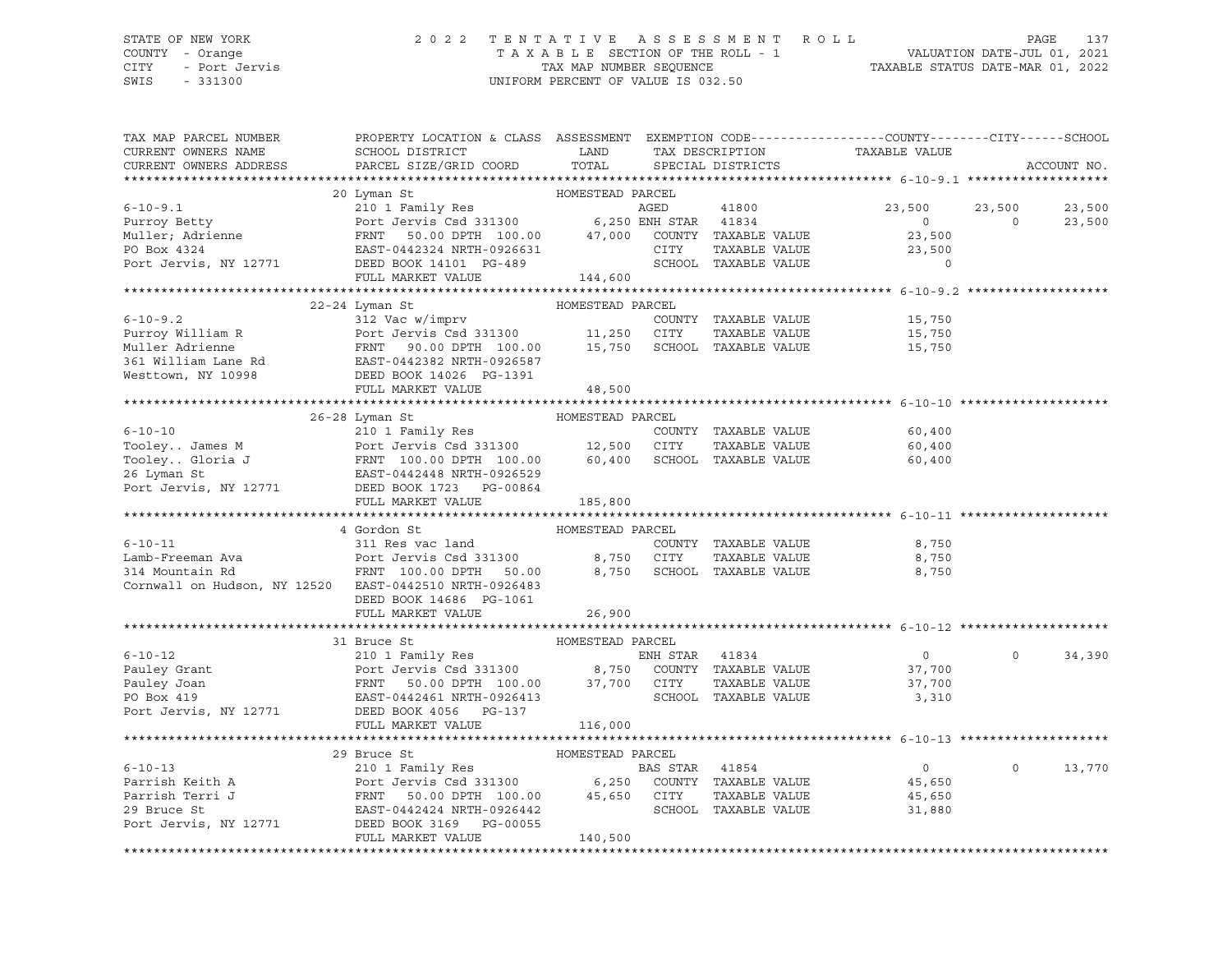| STATE OF NEW YORK<br>OF NEW YORK<br>- Orange<br>- Port Jervis<br>- 2000<br>COUNTY - Orange<br>CITY<br>SWIS | 2022 TENTATIVE ASSESSMENT ROLL                                                                                                                                                                                                           | UNIFORM PERCENT OF VALUE IS 032.50 |                |                                      |                | PAGE<br>138<br>TAXABLE SECTION OF THE ROLL - 1<br>TAXABLE STATUS DATE-JUL 01, 2021<br>TAXABLE STATUS DATE-MAR 01, 2022 |
|------------------------------------------------------------------------------------------------------------|------------------------------------------------------------------------------------------------------------------------------------------------------------------------------------------------------------------------------------------|------------------------------------|----------------|--------------------------------------|----------------|------------------------------------------------------------------------------------------------------------------------|
| TAX MAP PARCEL NUMBER                                                                                      | PROPERTY LOCATION & CLASS ASSESSMENT EXEMPTION CODE----------------COUNTY-------CITY------SCHOOL                                                                                                                                         |                                    |                |                                      |                |                                                                                                                        |
| CURRENT OWNERS NAME<br>CURRENT OWNERS ADDRESS                                                              | SCHOOL DISTRICT<br>PARCEL SIZE/GRID COORD                                                                                                                                                                                                | LAND<br>TOTAL                      |                | TAX DESCRIPTION<br>SPECIAL DISTRICTS | TAXABLE VALUE  | ACCOUNT NO.                                                                                                            |
|                                                                                                            |                                                                                                                                                                                                                                          |                                    |                |                                      |                |                                                                                                                        |
|                                                                                                            | 27 Bruce St                                                                                                                                                                                                                              |                                    |                |                                      |                |                                                                                                                        |
| $6 - 10 - 14$                                                                                              |                                                                                                                                                                                                                                          |                                    | BAS STAR 41854 |                                      | $\overline{0}$ | $\circ$<br>13,770                                                                                                      |
| Keys Douglas                                                                                               | Port Jeruiny Nes (2008)<br>Port Jervis Csd 331300 (2008)<br>FRNT 50.00 DPTH 100.00 (21,500 CITY TAXABLE VALUE<br>BANKC180381 (2010OL TAXABLE VALUE                                                                                       |                                    |                |                                      | 41,500         |                                                                                                                        |
| 27 Bruce St                                                                                                |                                                                                                                                                                                                                                          |                                    |                |                                      | 41,500         |                                                                                                                        |
| Port Jervis, NY 12771                                                                                      |                                                                                                                                                                                                                                          |                                    |                | SCHOOL TAXABLE VALUE                 | 27,730         |                                                                                                                        |
|                                                                                                            | EAST-0442382 NRTH-0926470                                                                                                                                                                                                                |                                    |                |                                      |                |                                                                                                                        |
|                                                                                                            | DEED BOOK 12736 PG-1466                                                                                                                                                                                                                  |                                    |                |                                      |                |                                                                                                                        |
|                                                                                                            | FULL MARKET VALUE                                                                                                                                                                                                                        | 127,700                            |                |                                      |                |                                                                                                                        |
|                                                                                                            | 25 Bruce St                                                                                                                                                                                                                              | HOMESTEAD PARCEL                   |                |                                      |                |                                                                                                                        |
|                                                                                                            | 6-10-15<br>Experiment COUNTY TAXABLE VALUE<br>Keyes Eric Port Jervis Csd 331300 4,875 CITY TAXABLE VALUE<br>Keyes Nelson FRNT 39.00 DPTH 100.00 4,875 SCHOOL TAXABLE VALUE<br>345 Nina St EAST-0442346 NRTH-0926504<br>New Windsor, NY 1 |                                    |                |                                      | 4,875          |                                                                                                                        |
|                                                                                                            |                                                                                                                                                                                                                                          |                                    |                |                                      | 4,875          |                                                                                                                        |
|                                                                                                            |                                                                                                                                                                                                                                          |                                    |                |                                      | 4,875          |                                                                                                                        |
|                                                                                                            |                                                                                                                                                                                                                                          |                                    |                |                                      |                |                                                                                                                        |
|                                                                                                            |                                                                                                                                                                                                                                          |                                    |                |                                      |                |                                                                                                                        |
|                                                                                                            | FULL MARKET VALUE                                                                                                                                                                                                                        |                                    |                |                                      |                |                                                                                                                        |
|                                                                                                            |                                                                                                                                                                                                                                          | 15,000                             |                |                                      |                |                                                                                                                        |
|                                                                                                            | 23 Bruce St                                                                                                                                                                                                                              | HOMESTEAD PARCEL                   |                |                                      |                |                                                                                                                        |
|                                                                                                            |                                                                                                                                                                                                                                          |                                    |                |                                      | $\overline{0}$ | $\circ$<br>13,770                                                                                                      |
|                                                                                                            |                                                                                                                                                                                                                                          |                                    |                |                                      | 49,450         |                                                                                                                        |
|                                                                                                            |                                                                                                                                                                                                                                          |                                    |                | TAXABLE VALUE                        | 49,450         |                                                                                                                        |
|                                                                                                            |                                                                                                                                                                                                                                          |                                    |                |                                      | 35,680         |                                                                                                                        |
|                                                                                                            | 6-10-16<br>Keyes Bryan<br>Keyes Eric PRNT 42.00 DPTH 100.00 49,450 CITY TAXABLE VALUE<br>23 Bruce St EAST-0442319 NRTH-0926525 SCHOOL TAXABLE VALUE<br>POTT JERD BOOK 13314 PG-1237                                                      |                                    |                |                                      |                |                                                                                                                        |
|                                                                                                            | FULL MARKET VALUE                                                                                                                                                                                                                        | 152,200                            |                |                                      |                |                                                                                                                        |
|                                                                                                            |                                                                                                                                                                                                                                          |                                    |                |                                      |                |                                                                                                                        |
|                                                                                                            | 21 Bruce St                                                                                                                                                                                                                              | HOMESTEAD PARCEL                   |                |                                      |                |                                                                                                                        |
| $6 - 10 - 17$                                                                                              | 210 1 Family Res                                                                                                                                                                                                                         |                                    |                | COUNTY TAXABLE VALUE                 | 45,000         |                                                                                                                        |
| Garcia David                                                                                               | Port Jervis Csd 331300 6,250 CITY                                                                                                                                                                                                        |                                    |                | TAXABLE VALUE                        | 45,000         |                                                                                                                        |
| 21 Bruce St                                                                                                | 50.00 DPTH 100.00 45,000 SCHOOL TAXABLE VALUE<br>FRNT                                                                                                                                                                                    |                                    |                |                                      | 45,000         |                                                                                                                        |
| Port Jervis, NY 12771                                                                                      | BANKC061339                                                                                                                                                                                                                              |                                    |                |                                      |                |                                                                                                                        |
|                                                                                                            | EAST-0442284 NRTH-0926550                                                                                                                                                                                                                |                                    |                |                                      |                |                                                                                                                        |
|                                                                                                            | DEED BOOK 14729 PG-1590                                                                                                                                                                                                                  |                                    |                |                                      |                |                                                                                                                        |
|                                                                                                            | FULL MARKET VALUE                                                                                                                                                                                                                        | 138,500                            |                |                                      |                |                                                                                                                        |
|                                                                                                            |                                                                                                                                                                                                                                          |                                    |                |                                      |                |                                                                                                                        |
|                                                                                                            | 19 Bruce St                                                                                                                                                                                                                              | HOMESTEAD PARCEL                   |                |                                      |                |                                                                                                                        |
| $6 - 10 - 18$                                                                                              | 210 1 Family Res                                                                                                                                                                                                                         |                                    |                | COUNTY TAXABLE VALUE                 | 33,700         |                                                                                                                        |
| Cron Frederick W                                                                                           |                                                                                                                                                                                                                                          |                                    |                | TAXABLE VALUE                        | 33,700         |                                                                                                                        |
| Steiger Cron Helen<br>110 Moor Valley Rd                                                                   | FRNT 60.00 DPTH 100.00 33,700                                                                                                                                                                                                            |                                    |                | SCHOOL TAXABLE VALUE                 | 33,700         |                                                                                                                        |
| 142 Moon Valley Rd                                                                                         | EAST-0442242 NRTH-0926589                                                                                                                                                                                                                |                                    |                |                                      |                |                                                                                                                        |
| Milford, PA 18/337                                                                                         | DEED BOOK 13518 PG-1321                                                                                                                                                                                                                  |                                    |                |                                      |                |                                                                                                                        |
|                                                                                                            | FULL MARKET VALUE                                                                                                                                                                                                                        | 103,700                            |                |                                      |                |                                                                                                                        |
|                                                                                                            |                                                                                                                                                                                                                                          |                                    |                |                                      |                |                                                                                                                        |
|                                                                                                            | 17 Bruce St                                                                                                                                                                                                                              | HOMESTEAD PARCEL                   |                |                                      |                |                                                                                                                        |
| $6 - 10 - 19$                                                                                              | 220 2 Family Res                                                                                                                                                                                                                         |                                    |                | COUNTY TAXABLE VALUE                 | 52,800         |                                                                                                                        |
| Cirilo Princess Jhohanna A                                                                                 | Port Jervis Csd 331300                                                                                                                                                                                                                   | 6,250                              | CITY           | TAXABLE VALUE                        | 52,800         |                                                                                                                        |
| 13 Bonnie Brae Dr                                                                                          | 50.00 DPTH 100.00<br>FRNT                                                                                                                                                                                                                | 52,800                             |                | SCHOOL TAXABLE VALUE                 | 52,800         |                                                                                                                        |
| Middletown, NY 10940                                                                                       | EAST-0442202 NRTH-0926628                                                                                                                                                                                                                |                                    |                |                                      |                |                                                                                                                        |
|                                                                                                            | DEED BOOK 14674 PG-183                                                                                                                                                                                                                   |                                    |                |                                      |                |                                                                                                                        |
|                                                                                                            | FULL MARKET VALUE                                                                                                                                                                                                                        | 162,500                            |                |                                      |                |                                                                                                                        |
|                                                                                                            |                                                                                                                                                                                                                                          |                                    |                |                                      |                |                                                                                                                        |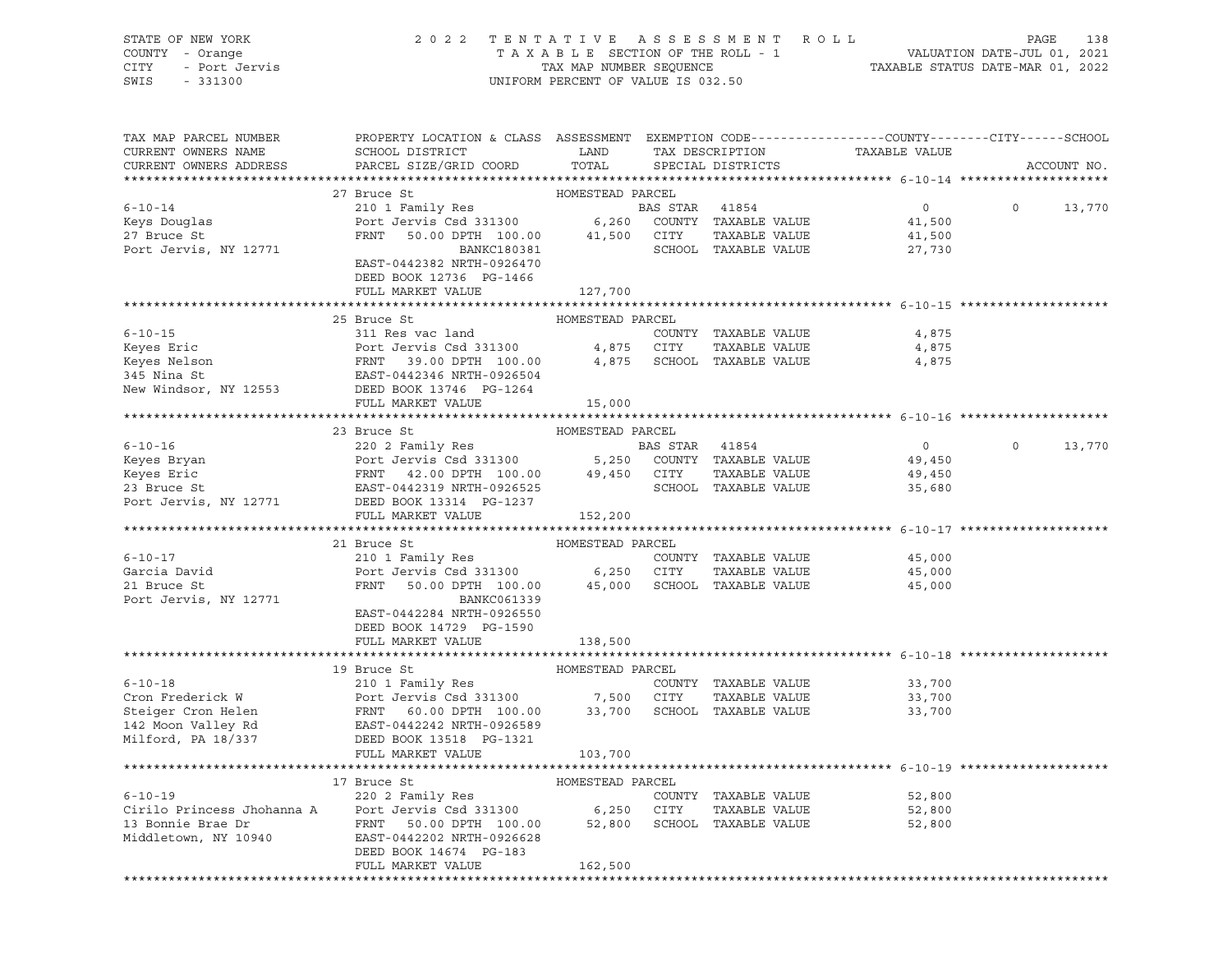#### STATE OF NEW YORK 2 0 2 2 T E N T A T I V E A S S E S S M E N T R O L L PAGE 139 COUNTY - Orange T A X A B L E SECTION OF THE ROLL - 1 VALUATION DATE-JUL 01, 2021 CITY - Port Jervis TAX MAP NUMBER SEQUENCE TAXABLE STATUS DATE-MAR 01, 2022

SWIS - 331300 UNIFORM PERCENT OF VALUE IS 032.50

| TAX MAP PARCEL NUMBER<br>CURRENT OWNERS NAME<br>CURRENT OWNERS ADDRESS                                                                                                                                                                                                                                                                                                                           | PROPERTY LOCATION & CLASS ASSESSMENT EXEMPTION CODE----------------COUNTY-------CITY------SCHOOL<br>SCHOOL DISTRICT LAND<br>PARCEL SIZE/GRID COORD                                                                             | TOTAL            | TAX DESCRIPTION<br>SPECIAL DISTRICTS | TAXABLE VALUE                                            |          | ACCOUNT NO. |
|--------------------------------------------------------------------------------------------------------------------------------------------------------------------------------------------------------------------------------------------------------------------------------------------------------------------------------------------------------------------------------------------------|--------------------------------------------------------------------------------------------------------------------------------------------------------------------------------------------------------------------------------|------------------|--------------------------------------|----------------------------------------------------------|----------|-------------|
|                                                                                                                                                                                                                                                                                                                                                                                                  |                                                                                                                                                                                                                                |                  |                                      |                                                          |          |             |
|                                                                                                                                                                                                                                                                                                                                                                                                  | 15 Bruce St                                                                                                                                                                                                                    | HOMESTEAD PARCEL |                                      |                                                          |          |             |
| $6 - 10 - 20$                                                                                                                                                                                                                                                                                                                                                                                    | 210 1 Family Res<br>210 1 Family Res<br>210 1 Family Res<br>21300 6,250 COUNTY TAXABLE VALUE<br>2200 27TY TAXABLE VALUE                                                                                                        |                  | 421f Res I 44213                     | $\overline{0}$                                           | 4,000    | 0           |
| Harrington L. David                                                                                                                                                                                                                                                                                                                                                                              |                                                                                                                                                                                                                                |                  |                                      | 45,000                                                   |          |             |
|                                                                                                                                                                                                                                                                                                                                                                                                  |                                                                                                                                                                                                                                |                  | TAXABLE VALUE                        | 41,000                                                   |          |             |
| 15 Bruce St<br>15 Bruce St<br>16 Port Jervis, NY 12771 EAST-0442163 NRTH-0926657 SCHOOL                                                                                                                                                                                                                                                                                                          |                                                                                                                                                                                                                                |                  | SCHOOL TAXABLE VALUE                 | 45,000                                                   |          |             |
|                                                                                                                                                                                                                                                                                                                                                                                                  | DEED BOOK 14478 PG-1047                                                                                                                                                                                                        |                  |                                      |                                                          |          |             |
|                                                                                                                                                                                                                                                                                                                                                                                                  | FULL MARKET VALUE                                                                                                                                                                                                              | 138,500          |                                      |                                                          |          |             |
|                                                                                                                                                                                                                                                                                                                                                                                                  |                                                                                                                                                                                                                                |                  |                                      |                                                          |          |             |
|                                                                                                                                                                                                                                                                                                                                                                                                  | 13 Bruce St                                                                                                                                                                                                                    | HOMESTEAD PARCEL |                                      |                                                          |          |             |
| $6 - 10 - 21$                                                                                                                                                                                                                                                                                                                                                                                    | EXECUTE OF THE PART OF THE PART OF THE PART OF THE PART OF THE PRINT SO TO PETER THE PRINT SO TO PETER THE PART OF THE PART OF THE PART OF THE PART OF THE PART OF THE PART OF THE PART OF THE PART OF THE PART OF THE PART OF |                  |                                      | $\overline{0}$                                           | $\Omega$ | 13,770      |
| Robinson Kim C<br>12 Bruce St                                                                                                                                                                                                                                                                                                                                                                    |                                                                                                                                                                                                                                |                  |                                      | 45,750                                                   |          |             |
|                                                                                                                                                                                                                                                                                                                                                                                                  |                                                                                                                                                                                                                                |                  |                                      | 45,750                                                   |          |             |
| Port Jervis, NY 12771                                                                                                                                                                                                                                                                                                                                                                            | BANKC080370                                                                                                                                                                                                                    |                  | SCHOOL TAXABLE VALUE                 | 31,980                                                   |          |             |
|                                                                                                                                                                                                                                                                                                                                                                                                  | EAST-0442120 NRTH-0926692                                                                                                                                                                                                      |                  |                                      |                                                          |          |             |
|                                                                                                                                                                                                                                                                                                                                                                                                  | DEED BOOK 12668 PG-301                                                                                                                                                                                                         |                  |                                      |                                                          |          |             |
|                                                                                                                                                                                                                                                                                                                                                                                                  | FULL MARKET VALUE                                                                                                                                                                                                              | 140,800          |                                      |                                                          |          |             |
|                                                                                                                                                                                                                                                                                                                                                                                                  |                                                                                                                                                                                                                                |                  |                                      |                                                          |          |             |
| 6-10-22<br>Zwickel Herbert 210 1 Family Res COUNTY TAXABLE VALUE<br>Zwickel Bertha FRNT 33.00 DPTH 100.00 29,750 SCHOOL TAXABLE VALUE<br>4,125 CITY TAXABLE VALUE<br>4,125 CITY TAXABLE VALUE<br>45 Godfrey Rd EAST-0442087 NRTH-0926722                                                                                                                                                         | 11 Bruce St                                                                                                                                                                                                                    | HOMESTEAD PARCEL |                                      |                                                          |          |             |
|                                                                                                                                                                                                                                                                                                                                                                                                  |                                                                                                                                                                                                                                |                  |                                      | 29,750<br>29,750                                         |          |             |
|                                                                                                                                                                                                                                                                                                                                                                                                  |                                                                                                                                                                                                                                |                  |                                      |                                                          |          |             |
|                                                                                                                                                                                                                                                                                                                                                                                                  |                                                                                                                                                                                                                                |                  |                                      | 29,750                                                   |          |             |
|                                                                                                                                                                                                                                                                                                                                                                                                  |                                                                                                                                                                                                                                |                  |                                      |                                                          |          |             |
|                                                                                                                                                                                                                                                                                                                                                                                                  |                                                                                                                                                                                                                                |                  |                                      |                                                          |          |             |
|                                                                                                                                                                                                                                                                                                                                                                                                  | FULL MARKET VALUE                                                                                                                                                                                                              | 91,500           |                                      |                                                          |          |             |
| $\begin{tabular}{lllllllllll} 6-10-23 & \mbox{\tt 9-10-23} & \mbox{\tt 9-10-23} & \mbox{\tt 9-10-23} \\ & & \mbox{\tt 210 1 Family Res} & \mbox{\tt EMH STR} & 41834 & \mbox{\tt 0} \\ \mbox{\tt Seward Glenn E Jr} & \mbox{\tt Port Jervis Csd 331300} & 4,125 & \mbox{\tt COUNTY} & \mbox{\tt TAXABLE VALUE} & 35,050 \\ \mbox{\tt Seward Sheramy} & \mbox{\tt FRNT} & 33.00 DPTH 100.00 & 35$ |                                                                                                                                                                                                                                |                  |                                      |                                                          |          |             |
|                                                                                                                                                                                                                                                                                                                                                                                                  |                                                                                                                                                                                                                                |                  |                                      |                                                          | $\Omega$ | 34,390      |
|                                                                                                                                                                                                                                                                                                                                                                                                  |                                                                                                                                                                                                                                |                  |                                      |                                                          |          |             |
|                                                                                                                                                                                                                                                                                                                                                                                                  |                                                                                                                                                                                                                                |                  |                                      |                                                          |          |             |
|                                                                                                                                                                                                                                                                                                                                                                                                  |                                                                                                                                                                                                                                |                  |                                      |                                                          |          |             |
|                                                                                                                                                                                                                                                                                                                                                                                                  |                                                                                                                                                                                                                                |                  |                                      |                                                          |          |             |
|                                                                                                                                                                                                                                                                                                                                                                                                  | FULL MARKET VALUE                                                                                                                                                                                                              | 107,800          |                                      |                                                          |          |             |
|                                                                                                                                                                                                                                                                                                                                                                                                  |                                                                                                                                                                                                                                |                  |                                      |                                                          |          |             |
|                                                                                                                                                                                                                                                                                                                                                                                                  | 7 Bruce St                                                                                                                                                                                                                     |                  |                                      |                                                          |          |             |
| $6 - 10 - 24$                                                                                                                                                                                                                                                                                                                                                                                    |                                                                                                                                                                                                                                |                  |                                      | 39,400                                                   |          |             |
|                                                                                                                                                                                                                                                                                                                                                                                                  |                                                                                                                                                                                                                                |                  | TAXABLE VALUE                        |                                                          |          |             |
|                                                                                                                                                                                                                                                                                                                                                                                                  |                                                                                                                                                                                                                                |                  |                                      | 39,400<br>39,400                                         |          |             |
|                                                                                                                                                                                                                                                                                                                                                                                                  |                                                                                                                                                                                                                                |                  |                                      |                                                          |          |             |
| Warwick, NY 10990 DEED BOOK 14171 PG-760                                                                                                                                                                                                                                                                                                                                                         |                                                                                                                                                                                                                                |                  |                                      |                                                          |          |             |
|                                                                                                                                                                                                                                                                                                                                                                                                  | FULL MARKET VALUE                                                                                                                                                                                                              | 121,200          |                                      |                                                          |          |             |
|                                                                                                                                                                                                                                                                                                                                                                                                  |                                                                                                                                                                                                                                |                  |                                      | ********************************* 6-10-25 ************** |          |             |
|                                                                                                                                                                                                                                                                                                                                                                                                  | 5 Bruce St                                                                                                                                                                                                                     | HOMESTEAD PARCEL |                                      |                                                          |          |             |
| 3 Druce St<br>210 1 Family Res<br>210 1 Family Res<br>210 1 Family Res<br>210 1 Family Res<br>210 1 Family Res<br>210 1 Family Res<br>210 2001 2005 NPTH 77.00<br>21,300<br>21,300<br>21,300<br>27,530<br>27,530<br>27,530<br>27,530                                                                                                                                                             |                                                                                                                                                                                                                                |                  |                                      |                                                          | $\circ$  | 13,770      |
|                                                                                                                                                                                                                                                                                                                                                                                                  |                                                                                                                                                                                                                                |                  |                                      |                                                          |          |             |
|                                                                                                                                                                                                                                                                                                                                                                                                  |                                                                                                                                                                                                                                |                  |                                      |                                                          |          |             |
|                                                                                                                                                                                                                                                                                                                                                                                                  |                                                                                                                                                                                                                                |                  |                                      |                                                          |          |             |
|                                                                                                                                                                                                                                                                                                                                                                                                  | DEED BOOK 2769 PG-00062                                                                                                                                                                                                        |                  |                                      |                                                          |          |             |
|                                                                                                                                                                                                                                                                                                                                                                                                  | FULL MARKET VALUE                                                                                                                                                                                                              | 127,100          |                                      |                                                          |          |             |
|                                                                                                                                                                                                                                                                                                                                                                                                  |                                                                                                                                                                                                                                |                  |                                      |                                                          |          |             |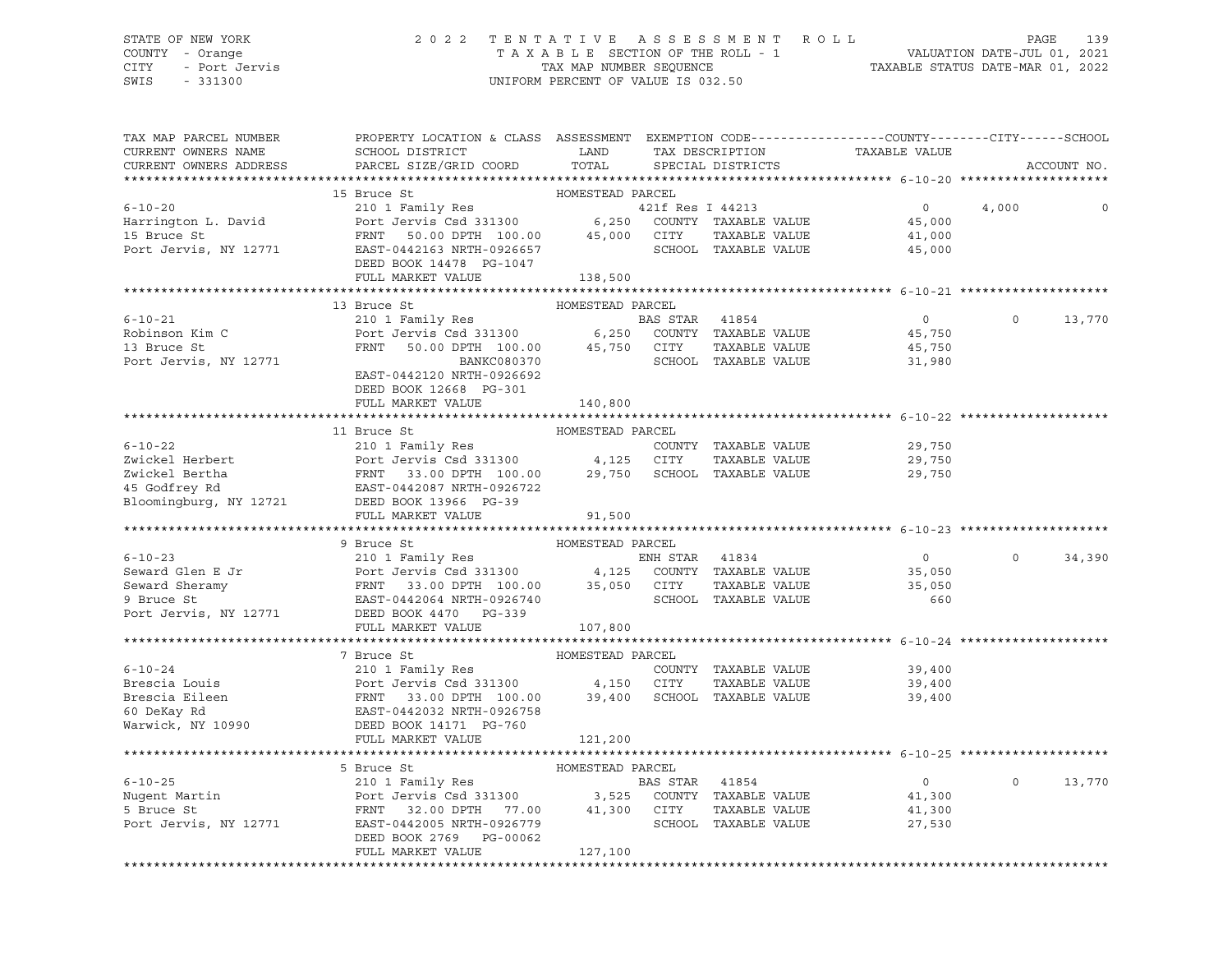| STATE OF NEW YORK<br>COUNTY - Orange<br>CITY<br>- Port Jervis<br>SWIS<br>$-331300$ | 2 0 2 2                                                                                                                                       | TAX MAP NUMBER SEQUENCE | TENTATIVE ASSESSMENT ROLL<br>TAXABLE SECTION OF THE ROLL - 1<br>UNIFORM PERCENT OF VALUE IS 032.50 | TAXABLE STATUS DATE-MAR 01, 2022 | PAGE<br>VALUATION DATE-JUL 01, 2021 | 140         |
|------------------------------------------------------------------------------------|-----------------------------------------------------------------------------------------------------------------------------------------------|-------------------------|----------------------------------------------------------------------------------------------------|----------------------------------|-------------------------------------|-------------|
| TAX MAP PARCEL NUMBER<br>CURRENT OWNERS NAME<br>CURRENT OWNERS ADDRESS             | PROPERTY LOCATION & CLASS ASSESSMENT EXEMPTION CODE----------------COUNTY-------CITY------SCHOOL<br>SCHOOL DISTRICT<br>PARCEL SIZE/GRID COORD | LAND<br>TOTAL           | TAX DESCRIPTION<br>SPECIAL DISTRICTS                                                               | TAXABLE VALUE                    |                                     |             |
|                                                                                    |                                                                                                                                               |                         |                                                                                                    |                                  |                                     | ACCOUNT NO. |
|                                                                                    | 33 Kingston Ave                                                                                                                               | HOMESTEAD PARCEL        |                                                                                                    |                                  |                                     |             |
| $6 - 10 - 26$                                                                      | 210 1 Family Res                                                                                                                              |                         | COUNTY TAXABLE VALUE                                                                               | 65,000                           |                                     |             |
| Lara Jesse                                                                         | Port Jervis Csd 331300                                                                                                                        | 7,100                   | CITY<br>TAXABLE VALUE                                                                              | 65,000                           |                                     |             |
| Lara Desiree                                                                       | FRNT<br>55.00 DPTH 106.00                                                                                                                     | 65,000                  | SCHOOL TAXABLE VALUE                                                                               | 65,000                           |                                     |             |
| 33 Kingston Ave                                                                    | BANKC190321                                                                                                                                   |                         |                                                                                                    |                                  |                                     |             |
| Port Jervis, NY 12771                                                              | EAST-0441950 NRTH-0926798<br>DEED BOOK 15126 PG-280                                                                                           |                         |                                                                                                    |                                  |                                     |             |
|                                                                                    | FULL MARKET VALUE                                                                                                                             | 200,000                 |                                                                                                    |                                  |                                     |             |
|                                                                                    |                                                                                                                                               |                         |                                                                                                    |                                  |                                     |             |
|                                                                                    | 35 Kingston Ave                                                                                                                               | HOMESTEAD PARCEL        |                                                                                                    |                                  |                                     |             |
| $6 - 10 - 27$                                                                      | 210 1 Family Res                                                                                                                              |                         | COUNTY TAXABLE VALUE                                                                               | 50,000                           |                                     |             |
| McElroy James                                                                      | Port Jervis Csd 331300                                                                                                                        | 6,274                   | CITY<br>TAXABLE VALUE                                                                              | 50,000                           |                                     |             |
| McElroy Michelle                                                                   | FRNT 45.00 DPTH 123.00                                                                                                                        | 50,000                  | SCHOOL TAXABLE VALUE                                                                               | 50,000                           |                                     |             |
| 35 Kingston Ave                                                                    | BANKC031426                                                                                                                                   |                         |                                                                                                    |                                  |                                     |             |
| Port Jervis, NY 12771                                                              | EAST-0441979 NRTH-0926837<br>DEED BOOK 15028 PG-1377                                                                                          |                         |                                                                                                    |                                  |                                     |             |
|                                                                                    | FULL MARKET VALUE                                                                                                                             | 153,800                 |                                                                                                    |                                  |                                     |             |
|                                                                                    |                                                                                                                                               | HOMESTEAD PARCEL        |                                                                                                    |                                  |                                     |             |
| $6 - 10 - 28$                                                                      | 37 Kingston Ave<br>210 1 Family Res                                                                                                           |                         | ENH STAR 41834                                                                                     | $\overline{0}$                   | $\circ$                             | 34,390      |
| Prynkiewicz Constance A                                                            | Port Jervis Csd 331300                                                                                                                        |                         | 6,000 COUNTY TAXABLE VALUE                                                                         | 47,150                           |                                     |             |
| McBride Charles D                                                                  | FRNT 50.00 DPTH 90.00                                                                                                                         | 47,150 CITY             | TAXABLE VALUE                                                                                      | 47,150                           |                                     |             |
| Charles McBride                                                                    | BANKC030230                                                                                                                                   |                         | SCHOOL TAXABLE VALUE                                                                               | 12,760                           |                                     |             |
| 37 Kingston Ave                                                                    | EAST-0442005 NRTH-0926874                                                                                                                     |                         |                                                                                                    |                                  |                                     |             |
| Port Jervis, NY 12771                                                              | DEED BOOK 13730 PG-500                                                                                                                        |                         |                                                                                                    |                                  |                                     |             |
|                                                                                    | FULL MARKET VALUE                                                                                                                             | 145,100                 |                                                                                                    |                                  |                                     |             |
|                                                                                    |                                                                                                                                               |                         |                                                                                                    |                                  |                                     |             |
|                                                                                    | 29 Kingston Ave                                                                                                                               | HOMESTEAD PARCEL        |                                                                                                    |                                  |                                     |             |
| $6 - 11 - 1$                                                                       | 210 1 Family Res                                                                                                                              |                         | $CW\_DISBLD_41172$                                                                                 | 15,072                           | $\Omega$                            | 0           |
| Tarvin Susan P                                                                     | Port Jervis Csd 331300 13,675 CW 15 VET/ 41162                                                                                                |                         |                                                                                                    | 4,522                            | $\circ$                             | $\Omega$    |
| 29 Kingston Ave                                                                    | FRNT 95.00 DPTH 140.00 55,000 COUNTY TAXABLE VALUE                                                                                            |                         |                                                                                                    | 35,406                           |                                     |             |
| Port Jervis, NY 12771                                                              | EAST-0441877 NRTH-0926698                                                                                                                     |                         | CITY<br>TAXABLE VALUE                                                                              | 55,000                           |                                     |             |
|                                                                                    | DEED BOOK 14550 PG-1378                                                                                                                       |                         | SCHOOL TAXABLE VALUE                                                                               | 55,000                           |                                     |             |
|                                                                                    | FULL MARKET VALUE                                                                                                                             | 169,200                 |                                                                                                    |                                  |                                     |             |
|                                                                                    |                                                                                                                                               |                         |                                                                                                    |                                  |                                     |             |
|                                                                                    | 8 Bruce St                                                                                                                                    | HOMESTEAD PARCEL        |                                                                                                    |                                  |                                     |             |
| $6 - 11 - 2$                                                                       | 210 1 Family Res                                                                                                                              |                         | BAS STAR 41854                                                                                     | $\overline{0}$                   | $\circ$                             | 13,770      |
| Perkowski Denise L                                                                 | Port Jervis Csd 331300                                                                                                                        | 6,075                   | COUNTY TAXABLE VALUE                                                                               | 36,050                           |                                     |             |
| 8 Bruce St                                                                         | 50.00 DPTH 94.00 36,050 CITY<br>FRNT                                                                                                          |                         | TAXABLE VALUE                                                                                      | 36,050                           |                                     |             |
| Port Jervis, NY 12771                                                              | BANKC190321                                                                                                                                   |                         | SCHOOL TAXABLE VALUE                                                                               | 22,280                           |                                     |             |
|                                                                                    | EAST-0441953 NRTH-0926628                                                                                                                     |                         |                                                                                                    |                                  |                                     |             |
|                                                                                    | DEED BOOK 12404 PG-1687                                                                                                                       |                         |                                                                                                    |                                  |                                     |             |
|                                                                                    | FULL MARKET VALUE                                                                                                                             | 110,900                 |                                                                                                    |                                  |                                     |             |
|                                                                                    |                                                                                                                                               |                         |                                                                                                    |                                  |                                     |             |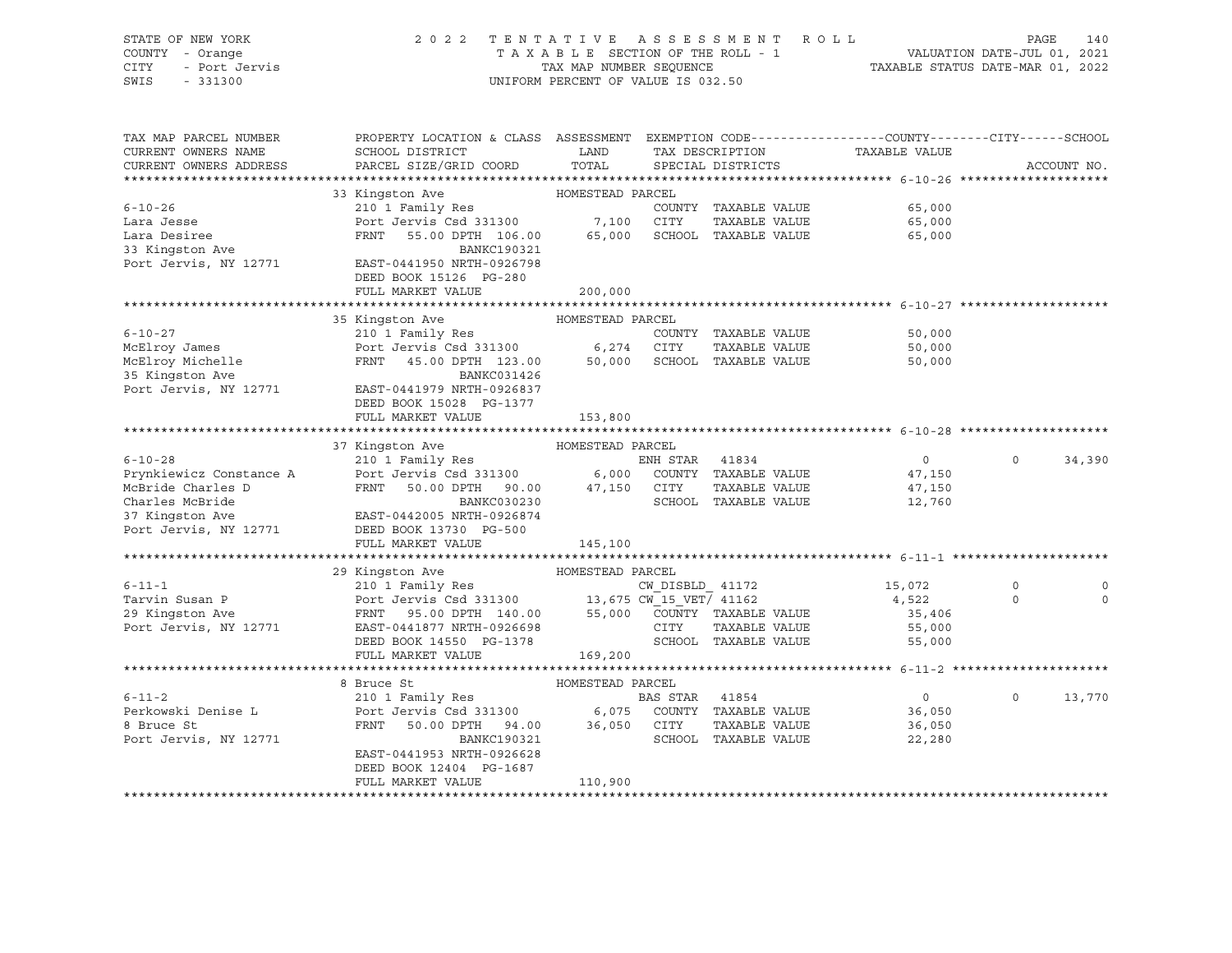# STATE OF NEW YORK 2 0 2 2 T E N T A T I V E A S S E S S M E N T R O L L PAGE 141 COUNTY - Orange T A X A B L E SECTION OF THE ROLL - 1 VALUATION DATE-JUL 01, 2021 CITY - Port Jervis TAX MAP NUMBER SEQUENCE TAXABLE STATUS DATE-MAR 01, 2022

| TAX MAP PARCEL NUMBER                       | PROPERTY LOCATION & CLASS ASSESSMENT EXEMPTION CODE----------------COUNTY-------CITY------SCHOOL                                                                                                                                                                                                                                                                                                                                                                     |                  |                      |                                              |             |
|---------------------------------------------|----------------------------------------------------------------------------------------------------------------------------------------------------------------------------------------------------------------------------------------------------------------------------------------------------------------------------------------------------------------------------------------------------------------------------------------------------------------------|------------------|----------------------|----------------------------------------------|-------------|
| CURRENT OWNERS NAME                         | <b>Example 12</b><br>SCHOOL DISTRICT                                                                                                                                                                                                                                                                                                                                                                                                                                 |                  |                      |                                              |             |
| CURRENT OWNERS ADDRESS                      |                                                                                                                                                                                                                                                                                                                                                                                                                                                                      |                  |                      |                                              | ACCOUNT NO. |
|                                             |                                                                                                                                                                                                                                                                                                                                                                                                                                                                      |                  |                      |                                              |             |
|                                             |                                                                                                                                                                                                                                                                                                                                                                                                                                                                      |                  |                      |                                              |             |
|                                             |                                                                                                                                                                                                                                                                                                                                                                                                                                                                      |                  | COUNTY TAXABLE VALUE | 42,250                                       |             |
|                                             |                                                                                                                                                                                                                                                                                                                                                                                                                                                                      |                  |                      | TAXABLE VALUE 42,250                         |             |
|                                             |                                                                                                                                                                                                                                                                                                                                                                                                                                                                      |                  |                      | 42,250                                       |             |
|                                             |                                                                                                                                                                                                                                                                                                                                                                                                                                                                      |                  |                      |                                              |             |
|                                             | DEED BOOK 12090 PG-1847                                                                                                                                                                                                                                                                                                                                                                                                                                              |                  |                      |                                              |             |
|                                             | FULL MARKET VALUE                                                                                                                                                                                                                                                                                                                                                                                                                                                    | 130,000          |                      |                                              |             |
|                                             |                                                                                                                                                                                                                                                                                                                                                                                                                                                                      |                  |                      |                                              |             |
|                                             | 12 Bruce St                                                                                                                                                                                                                                                                                                                                                                                                                                                          | HOMESTEAD PARCEL |                      |                                              |             |
| $6 - 11 - 4$                                | 210 1 Family Res                                                                                                                                                                                                                                                                                                                                                                                                                                                     |                  |                      | COUNTY TAXABLE VALUE 40,750                  |             |
|                                             |                                                                                                                                                                                                                                                                                                                                                                                                                                                                      |                  |                      |                                              |             |
|                                             | Richards Brenda<br>Richards Brenda<br>Port Jervis Csd 331300<br>Port Jervis Csd 331300<br>FRNT 50.00 DPTH 96.00<br>BANKC180281<br>PRIOR OWNER ON 3/01/2022<br>DEED BOOK 15156 PG-980<br>RIOR OWNER ON 3/01/2022<br>DEED BOOK 15156 PG-980<br>RIOR                                                                                                                                                                                                                    |                  |                      | TAXABLE VALUE 40,750<br>TAXABLE VALUE 40,750 |             |
|                                             |                                                                                                                                                                                                                                                                                                                                                                                                                                                                      |                  |                      |                                              |             |
|                                             |                                                                                                                                                                                                                                                                                                                                                                                                                                                                      |                  |                      |                                              |             |
|                                             |                                                                                                                                                                                                                                                                                                                                                                                                                                                                      |                  |                      |                                              |             |
|                                             |                                                                                                                                                                                                                                                                                                                                                                                                                                                                      |                  |                      |                                              |             |
|                                             |                                                                                                                                                                                                                                                                                                                                                                                                                                                                      |                  |                      |                                              |             |
|                                             | HOMESTEAD PARCEL<br>14 Bruce St                                                                                                                                                                                                                                                                                                                                                                                                                                      |                  |                      |                                              |             |
|                                             |                                                                                                                                                                                                                                                                                                                                                                                                                                                                      |                  |                      |                                              |             |
|                                             |                                                                                                                                                                                                                                                                                                                                                                                                                                                                      |                  |                      |                                              |             |
|                                             |                                                                                                                                                                                                                                                                                                                                                                                                                                                                      |                  |                      |                                              |             |
|                                             |                                                                                                                                                                                                                                                                                                                                                                                                                                                                      |                  |                      |                                              |             |
|                                             | 14 Bruce St<br>Port Jervis, NY 12771 EAST-0442061 NRTH-0926540                                                                                                                                                                                                                                                                                                                                                                                                       |                  |                      |                                              |             |
|                                             | DEED BOOK 14277 PG-505                                                                                                                                                                                                                                                                                                                                                                                                                                               |                  |                      |                                              |             |
|                                             | FULL MARKET VALUE                                                                                                                                                                                                                                                                                                                                                                                                                                                    | 193,800          |                      |                                              |             |
|                                             |                                                                                                                                                                                                                                                                                                                                                                                                                                                                      |                  |                      |                                              |             |
|                                             |                                                                                                                                                                                                                                                                                                                                                                                                                                                                      |                  |                      |                                              |             |
|                                             |                                                                                                                                                                                                                                                                                                                                                                                                                                                                      |                  |                      | COUNTY TAXABLE VALUE 44,750                  |             |
|                                             | $\begin{tabular}{lcccc} \textbf{6-11-6} & & & & & \textbf{16 Bruce St} & & & \textbf{HOMESTEAD PARCEL} & \\ \textbf{Miedema Robert} & & & & & \textbf{210 1 Family Res} & & & \textbf{COMESTEAD PARCEL} & \\ \textbf{Miedema Robert} & & & & \textbf{Port Jervis Csd 331300} & & & 4,300 & \textbf{CITY} & \textbf{TAXABLE VALUE} \\ \textbf{Miedema Kevin} & & & & \textbf{FRNT} & 35.00 DPTH & 96.00 & & 44,750 & \textbf{SCHOOL TAXABLE VALUE} \\ \textbf{Poct J$ |                  |                      | TAXABLE VALUE 44,750                         |             |
|                                             |                                                                                                                                                                                                                                                                                                                                                                                                                                                                      |                  |                      | 44,750                                       |             |
|                                             |                                                                                                                                                                                                                                                                                                                                                                                                                                                                      |                  |                      |                                              |             |
| Port Jervis, NY 12771 DEED BOOK 12856 PG-75 |                                                                                                                                                                                                                                                                                                                                                                                                                                                                      |                  |                      |                                              |             |
|                                             | FULL MARKET VALUE                                                                                                                                                                                                                                                                                                                                                                                                                                                    | 137,700          |                      |                                              |             |
|                                             |                                                                                                                                                                                                                                                                                                                                                                                                                                                                      |                  |                      |                                              |             |
|                                             | 18 Bruce St                                                                                                                                                                                                                                                                                                                                                                                                                                                          | HOMESTEAD PARCEL |                      |                                              |             |
| $6 - 11 - 7$                                | 311 Res vac land                                                                                                                                                                                                                                                                                                                                                                                                                                                     |                  |                      | COUNTY TAXABLE VALUE 4,000                   |             |
|                                             |                                                                                                                                                                                                                                                                                                                                                                                                                                                                      |                  |                      | TAXABLE VALUE 4,000                          |             |
|                                             |                                                                                                                                                                                                                                                                                                                                                                                                                                                                      |                  |                      | 4,000                                        |             |
|                                             |                                                                                                                                                                                                                                                                                                                                                                                                                                                                      |                  |                      |                                              |             |
|                                             | Miedema Robert<br>Miedema Kevin<br>Miedema Kevin<br>FRNT 40.00 DPTH 100.00 4,000 CITY TAXABLE VALUE<br>FRNT 40.00 DPTH 100.00 4,000 SCHOOL TAXABLE VALUE<br>FRNT 40.00 DPTH 100.00 4,000 SCHOOL TAXABLE VALUE<br>POTT Jerry NATHER POOK 12                                                                                                                                                                                                                           |                  |                      |                                              |             |
|                                             | FULL MARKET VALUE                                                                                                                                                                                                                                                                                                                                                                                                                                                    | 12,300           |                      |                                              |             |
|                                             |                                                                                                                                                                                                                                                                                                                                                                                                                                                                      |                  |                      |                                              |             |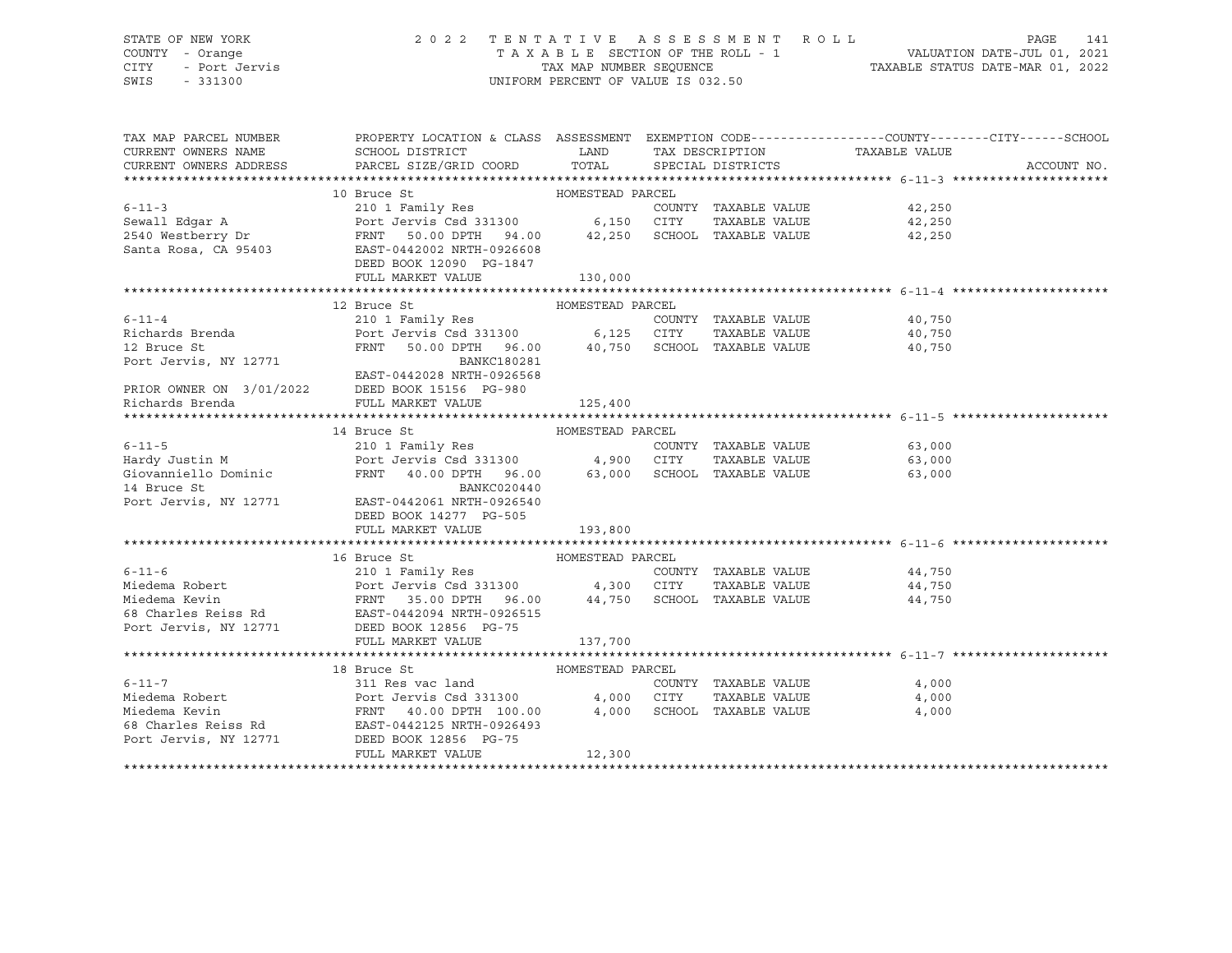#### STATE OF NEW YORK 2 0 2 2 T E N T A T I V E A S S E S S M E N T R O L L PAGE 142 COUNTY - Orange T A X A B L E SECTION OF THE ROLL - 1 VALUATION DATE-JUL 01, 2021 CITY - Port Jervis TAX MAP NUMBER SEQUENCE TAXABLE STATUS DATE-MAR 01, 2022

| TAX MAP PARCEL NUMBER<br>CURRENT OWNERS NAME<br>CURRENT OWNERS ADDRESS | PROPERTY LOCATION & CLASS ASSESSMENT EXEMPTION CODE---------------COUNTY-------CITY------SCHOOL<br>SCHOOL DISTRICT LAND<br>PARCEL SIZE/GRID COORD                                                                                                              | TOTAL            |                |                      |               | TAX DESCRIPTION TAXABLE VALUE SPECIAL DISTRICTS |                | ACCOUNT NO. |
|------------------------------------------------------------------------|----------------------------------------------------------------------------------------------------------------------------------------------------------------------------------------------------------------------------------------------------------------|------------------|----------------|----------------------|---------------|-------------------------------------------------|----------------|-------------|
|                                                                        |                                                                                                                                                                                                                                                                |                  |                |                      |               |                                                 |                |             |
|                                                                        | 20 Bruce St                                                                                                                                                                                                                                                    | HOMESTEAD PARCEL |                |                      |               |                                                 |                |             |
| $6 - 11 - 8$                                                           | 20 BIUCE St<br>210 1 Family Res<br>Port Jervis Csd 331300 6,250 COUNTY TAXABLE VALUE<br>FRNT 50.00 DPTH 100.00 33,000 CITY TAXABLE VALUE<br>ERNT 50.00 DPTH 100.00 33,000 CITY TAXABLE VALUE                                                                   |                  |                |                      |               | $\overline{0}$                                  | $\Omega$       | 33,000      |
| Broadhead Bonita B                                                     |                                                                                                                                                                                                                                                                |                  |                |                      |               | 33,000                                          |                |             |
| Broadhead Brenton C                                                    |                                                                                                                                                                                                                                                                |                  |                |                      | TAXABLE VALUE | 33,000                                          |                |             |
| 20 Bruce St                                                            | EAST-0442157 NRTH-0926466                                                                                                                                                                                                                                      |                  |                | SCHOOL TAXABLE VALUE |               | $\Omega$                                        |                |             |
| Port Jervis, NY 12771                                                  | DEED BOOK 3234 PG-107                                                                                                                                                                                                                                          |                  |                |                      |               |                                                 |                |             |
|                                                                        | FULL MARKET VALUE                                                                                                                                                                                                                                              | 101,500          |                |                      |               |                                                 |                |             |
|                                                                        | 22 Bruce St                                                                                                                                                                                                                                                    | HOMESTEAD PARCEL |                |                      |               |                                                 |                |             |
|                                                                        |                                                                                                                                                                                                                                                                |                  |                |                      |               | 37,200                                          |                |             |
|                                                                        |                                                                                                                                                                                                                                                                |                  |                |                      |               | 37,200                                          |                |             |
|                                                                        | Example of the country TAXABLE VALUE<br>Example 220 2 Family Res<br>FRNT 45.00 DPTH 96.00 37,200 SCHOOL TAXABLE VALUE<br>New Windsor, NY 12553 E117 EXABLE VALUE<br>EXAMPLE 2553 E25 CITY TAXABLE VALUE<br>New Windsor, NY 12553 E417-04                       |                  |                |                      |               | 37,200                                          |                |             |
|                                                                        |                                                                                                                                                                                                                                                                |                  |                |                      |               |                                                 |                |             |
|                                                                        | DEED BOOK 3395 PG-7                                                                                                                                                                                                                                            |                  |                |                      |               |                                                 |                |             |
|                                                                        | FULL MARKET VALUE                                                                                                                                                                                                                                              | 114,500          |                |                      |               |                                                 |                |             |
|                                                                        |                                                                                                                                                                                                                                                                |                  |                |                      |               |                                                 |                |             |
|                                                                        |                                                                                                                                                                                                                                                                |                  |                |                      |               |                                                 |                |             |
|                                                                        |                                                                                                                                                                                                                                                                |                  |                |                      |               | VETCOM CTS 41130 7,363                          | 7,363          | 7,363       |
|                                                                        |                                                                                                                                                                                                                                                                |                  |                |                      |               | 8,835                                           | 8,835          | 8,835       |
|                                                                        |                                                                                                                                                                                                                                                                |                  |                |                      |               | 6,626                                           | $\overline{0}$ | $\circ$     |
|                                                                        |                                                                                                                                                                                                                                                                |                  |                |                      |               | $\overline{0}$                                  | $\overline{0}$ | 3,313       |
|                                                                        |                                                                                                                                                                                                                                                                |                  |                |                      |               | $\overline{0}$                                  | $\circ$        | 9,939       |
|                                                                        |                                                                                                                                                                                                                                                                |                  |                |                      |               | $6,626$<br>$13,252$                             |                |             |
|                                                                        |                                                                                                                                                                                                                                                                |                  |                | SCHOOL TAXABLE VALUE |               | $\Omega$                                        |                |             |
|                                                                        |                                                                                                                                                                                                                                                                |                  |                |                      |               |                                                 |                |             |
|                                                                        | 26 Bruce St                                                                                                                                                                                                                                                    | HOMESTEAD PARCEL |                |                      |               |                                                 |                |             |
|                                                                        |                                                                                                                                                                                                                                                                |                  |                |                      |               | 34,550                                          |                |             |
|                                                                        |                                                                                                                                                                                                                                                                |                  |                |                      |               | 34,550                                          |                |             |
|                                                                        |                                                                                                                                                                                                                                                                |                  |                |                      |               | 34,550                                          |                |             |
|                                                                        |                                                                                                                                                                                                                                                                |                  |                |                      |               |                                                 |                |             |
|                                                                        |                                                                                                                                                                                                                                                                |                  |                |                      |               |                                                 |                |             |
|                                                                        | FULL MARKET VALUE                                                                                                                                                                                                                                              | 106,300          |                |                      |               |                                                 |                |             |
|                                                                        |                                                                                                                                                                                                                                                                |                  |                |                      |               |                                                 |                |             |
|                                                                        | 28 Bruce St                                                                                                                                                                                                                                                    | HOMESTEAD PARCEL |                |                      |               |                                                 |                |             |
| $6 - 11 - 12$                                                          | 210 1 Family Res                                                                                                                                                                                                                                               |                  | BAS STAR 41854 |                      |               | $\overline{0}$                                  | $\Omega$       | 13,770      |
|                                                                        | 6-11-12<br>Glinton Gwendolyn M<br>28 Bruce St<br>28 Bruce St<br>28 Bruce St<br>29 Bruce St<br>29 Bruce St<br>29 Bruce St<br>29 Bruce St<br>29 Bruce St<br>29 Bruce St<br>29 Bruce St<br>29 Bruce St<br>29 Bruce St<br>29 Bruce St<br>29 Bruce St<br>29 Bruce S |                  |                |                      |               | 40,300                                          |                |             |
|                                                                        |                                                                                                                                                                                                                                                                |                  |                |                      |               | 40,300                                          |                |             |
|                                                                        |                                                                                                                                                                                                                                                                |                  |                |                      |               | 26,530                                          |                |             |
|                                                                        | DEED BOOK 13219 PG-1066<br>FULL MARKET VALUE                                                                                                                                                                                                                   | 124,000          |                |                      |               |                                                 |                |             |
|                                                                        |                                                                                                                                                                                                                                                                |                  |                |                      |               |                                                 |                |             |
|                                                                        |                                                                                                                                                                                                                                                                |                  |                |                      |               |                                                 |                |             |
|                                                                        |                                                                                                                                                                                                                                                                |                  |                | COUNTY TAXABLE VALUE |               | 37,100                                          |                |             |
|                                                                        |                                                                                                                                                                                                                                                                |                  |                |                      |               | 37,100                                          |                |             |
|                                                                        |                                                                                                                                                                                                                                                                |                  |                |                      |               | 37,100                                          |                |             |
|                                                                        |                                                                                                                                                                                                                                                                |                  |                |                      |               |                                                 |                |             |
|                                                                        |                                                                                                                                                                                                                                                                |                  |                |                      |               |                                                 |                |             |
|                                                                        |                                                                                                                                                                                                                                                                | 114,200          |                |                      |               |                                                 |                |             |
|                                                                        |                                                                                                                                                                                                                                                                |                  |                |                      |               |                                                 |                |             |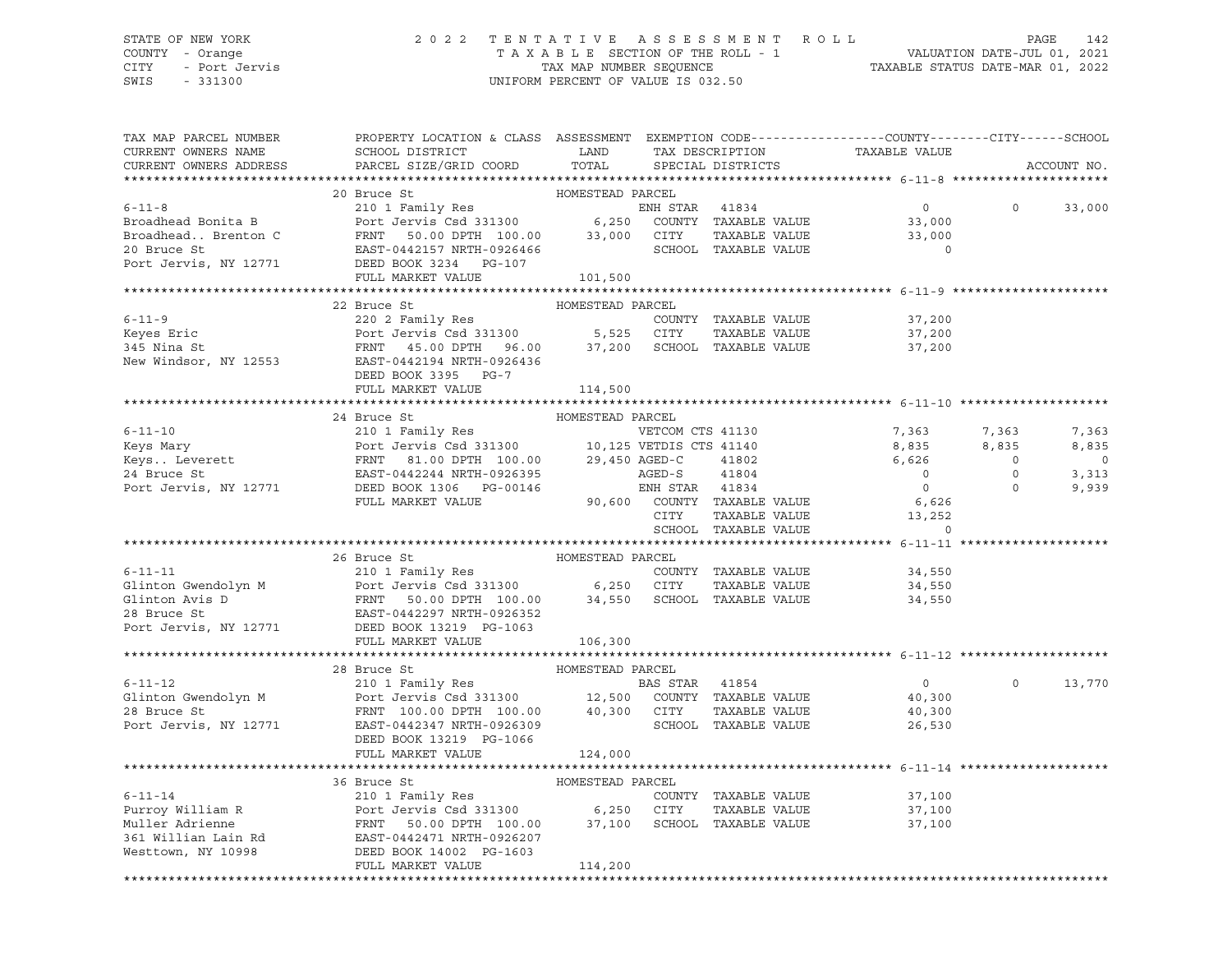#### STATE OF NEW YORK 2 0 2 2 T E N T A T I V E A S S E S S M E N T R O L L PAGE 143 COUNTY - Orange T A X A B L E SECTION OF THE ROLL - 1 VALUATION DATE-JUL 01, 2021 CITY - Port Jervis TAX MAP NUMBER SEQUENCE TAXABLE STATUS DATE-MAR 01, 2022

| TAX MAP PARCEL NUMBER<br>CURRENT OWNERS NAME | SCHOOL DISTRICT                                                                                                                                                                                                                                      | PROPERTY LOCATION & CLASS ASSESSMENT EXEMPTION CODE----------------COUNTY--------CITY------SCHOOL<br>----- PESCRIPTION TAXABLE VALUE SPECIAL DISTRICTS TAXABLE VALUE<br>LAND |                |                                            |                          |          |                  |
|----------------------------------------------|------------------------------------------------------------------------------------------------------------------------------------------------------------------------------------------------------------------------------------------------------|------------------------------------------------------------------------------------------------------------------------------------------------------------------------------|----------------|--------------------------------------------|--------------------------|----------|------------------|
| CURRENT OWNERS ADDRESS                       | PARCEL SIZE/GRID COORD                                                                                                                                                                                                                               | TOTAL                                                                                                                                                                        |                |                                            |                          |          | ACCOUNT NO.      |
|                                              |                                                                                                                                                                                                                                                      |                                                                                                                                                                              |                |                                            |                          |          | **************** |
| $6 - 11 - 15$                                | 38 Bruce St                                                                                                                                                                                                                                          | HOMESTEAD PARCEL                                                                                                                                                             |                | COUNTY TAXABLE VALUE                       | 47,000                   |          |                  |
| Kalin Bruce A                                | 210 1 Family Res<br>Port Jervis Csd 331300 6,550 CITY<br>The Country Country Country                                                                                                                                                                 |                                                                                                                                                                              |                | TAXABLE VALUE                              | 47,000                   |          |                  |
| Kalin Julie                                  | 50.00 DPTH 104.00  47,000  SCHOOL TAXABLE VALUE<br>FRNT                                                                                                                                                                                              |                                                                                                                                                                              |                |                                            | 47,000                   |          |                  |
| 38 Bruce St                                  | <b>BANKC130015</b>                                                                                                                                                                                                                                   |                                                                                                                                                                              |                |                                            |                          |          |                  |
| Port Jervis, NY 12771                        | EAST-0442525 NRTH-0926173                                                                                                                                                                                                                            |                                                                                                                                                                              |                |                                            |                          |          |                  |
|                                              | DEED BOOK 14114 PG-96                                                                                                                                                                                                                                |                                                                                                                                                                              |                |                                            |                          |          |                  |
|                                              | FULL MARKET VALUE                                                                                                                                                                                                                                    | 144,600                                                                                                                                                                      |                |                                            |                          |          |                  |
|                                              |                                                                                                                                                                                                                                                      |                                                                                                                                                                              |                |                                            |                          |          |                  |
|                                              | 34 Prospect St                                                                                                                                                                                                                                       | HOMESTEAD PARCEL                                                                                                                                                             |                |                                            |                          |          |                  |
| $6 - 11 - 16$                                | 210 1 Family Res                                                                                                                                                                                                                                     |                                                                                                                                                                              | BAS STAR 41854 |                                            | $\overline{0}$           | $\Omega$ | 13,770           |
|                                              |                                                                                                                                                                                                                                                      |                                                                                                                                                                              |                |                                            | 53,500                   |          |                  |
|                                              |                                                                                                                                                                                                                                                      |                                                                                                                                                                              |                |                                            | 53,500                   |          |                  |
|                                              |                                                                                                                                                                                                                                                      |                                                                                                                                                                              |                |                                            | 39,730                   |          |                  |
|                                              |                                                                                                                                                                                                                                                      |                                                                                                                                                                              |                |                                            |                          |          |                  |
|                                              | Conroy Francis M<br>Conroy Carol A<br>Conroy Carol A<br>ERST-0442113 NRTH-0926414<br>PEED BOOK 4590 PG-238<br>POLI MARKET VALUE<br>POLI MARKET VALUE<br>TAXABLE VALUE<br>SCHOOL TAXABLE VALUE<br>SCHOOL TAXABLE VALUE<br>POLI MARKET VALUE<br>164,60 |                                                                                                                                                                              |                |                                            |                          |          |                  |
|                                              |                                                                                                                                                                                                                                                      |                                                                                                                                                                              |                |                                            |                          |          |                  |
|                                              | 32 Prospect St                                                                                                                                                                                                                                       | HOMESTEAD PARCEL                                                                                                                                                             |                |                                            |                          |          |                  |
| $6 - 11 - 17$                                |                                                                                                                                                                                                                                                      |                                                                                                                                                                              |                | 41802                                      | 30,000                   | $\circ$  | $\overline{0}$   |
| Wallace Peter                                | 210 1 Family Res AGED-C 41802<br>Port Jervis Csd 331300 10,950 AGED-S 41804<br>FRNT 79.00 DPTH 122.00 60,000 ENH STAR 41834<br>EAST-0442070 NRTH-0926374 COUNTY TAXABLE                                                                              |                                                                                                                                                                              |                |                                            | $\overline{\phantom{0}}$ | $\circ$  | 12,000           |
|                                              |                                                                                                                                                                                                                                                      |                                                                                                                                                                              |                |                                            | $\overline{0}$           | $\Omega$ | 34,390           |
|                                              |                                                                                                                                                                                                                                                      |                                                                                                                                                                              |                | COUNTY TAXABLE VALUE<br>CITY TAXABLE VALUE | 30,000                   |          |                  |
|                                              |                                                                                                                                                                                                                                                      |                                                                                                                                                                              |                |                                            | 60,000                   |          |                  |
|                                              | Wallace Peter<br>Wallace Mary Lou FRNT 79.00 DPTH 122.00 60,000 ENH SIAN TAXABLE VALUE<br>32 Prospect St EAST-0442070 NRTH-0926374 COUNTY TAXABLE VALUE<br>Port Jervis, NY 12771 DEED BOOK 12377 PG-1753 CITY TAXABLE VALUE<br>FULL MA               |                                                                                                                                                                              |                |                                            | 13,610                   |          |                  |
|                                              | 30 Prospect St                                                                                                                                                                                                                                       | HOMESTEAD PARCEL                                                                                                                                                             |                |                                            |                          |          |                  |
|                                              |                                                                                                                                                                                                                                                      |                                                                                                                                                                              |                |                                            | 6,713                    | 4,522    | 4,522            |
|                                              | 0-11-18<br>Barton Marlene A<br>BartonHarry A<br>BartonHarry A<br>30 Prospect St<br>Port Jervis Csd 331300<br>EAST-0442045 NRTH-0926312<br>Port Jervis, NY 12771<br>DEED BOOK 2095<br>PORTH-0926312<br>Port Jervis, NY 12771<br>DEED BOOK 2095<br>    |                                                                                                                                                                              |                |                                            | $\overline{0}$           | $\Omega$ | 34,390           |
|                                              |                                                                                                                                                                                                                                                      |                                                                                                                                                                              |                |                                            | 38,037                   |          |                  |
|                                              |                                                                                                                                                                                                                                                      |                                                                                                                                                                              |                |                                            | 40,228                   |          |                  |
|                                              |                                                                                                                                                                                                                                                      |                                                                                                                                                                              |                |                                            | 5,838                    |          |                  |
|                                              | FULL MARKET VALUE                                                                                                                                                                                                                                    | 137,700                                                                                                                                                                      |                |                                            |                          |          |                  |
|                                              |                                                                                                                                                                                                                                                      |                                                                                                                                                                              |                |                                            |                          |          |                  |
|                                              | 14 Neversink Ave                                                                                                                                                                                                                                     | HOMESTEAD PARCEL                                                                                                                                                             |                |                                            |                          |          |                  |
|                                              |                                                                                                                                                                                                                                                      |                                                                                                                                                                              |                | COUNTY TAXABLE VALUE                       | 52,000                   |          |                  |
|                                              | COUNT<br>COUNT<br>Cabrera Samantha J<br>Cabrera Samantha J<br>Count Cabrera Samantha J<br>FRNT 61.00 DPTH 50.00 52,000 SCHOO<br>Port Jervie NY 10000                                                                                                 |                                                                                                                                                                              |                | TAXABLE VALUE                              | 52,000                   |          |                  |
|                                              |                                                                                                                                                                                                                                                      |                                                                                                                                                                              |                | 52,000 SCHOOL TAXABLE VALUE                | 52,000                   |          |                  |
|                                              |                                                                                                                                                                                                                                                      |                                                                                                                                                                              |                |                                            |                          |          |                  |
| Port Jervis, NY 12771 DEED BOOK 14441 PG-321 |                                                                                                                                                                                                                                                      |                                                                                                                                                                              |                |                                            |                          |          |                  |
|                                              | FULL MARKET VALUE                                                                                                                                                                                                                                    | 160,000                                                                                                                                                                      |                |                                            |                          |          |                  |
|                                              |                                                                                                                                                                                                                                                      |                                                                                                                                                                              |                |                                            |                          |          |                  |
|                                              | 12 Neversink Ave                                                                                                                                                                                                                                     | HOMESTEAD PARCEL                                                                                                                                                             |                |                                            |                          |          |                  |
| $6 - 11 - 20$                                | 210 1 Family Res                                                                                                                                                                                                                                     |                                                                                                                                                                              | BAS STAR 41854 |                                            | $\overline{0}$           | $\circ$  | 13,770           |
| Adamcik Michael                              | Port Jervis Csd 331300 7,650 COUNT<br>FRNT 60.00 DPTH 100.00 48,750 CITY                                                                                                                                                                             |                                                                                                                                                                              |                | COUNTY TAXABLE VALUE                       | 48,750                   |          |                  |
| Adamcik Maureen<br>12 Neversink Ave          | BANKC130170                                                                                                                                                                                                                                          |                                                                                                                                                                              |                | TAXABLE VALUE<br>SCHOOL TAXABLE VALUE      | 48,750<br>34,980         |          |                  |
| Port Jervis, NY 12771                        | EAST-0441982 NRTH-0926401                                                                                                                                                                                                                            |                                                                                                                                                                              |                |                                            |                          |          |                  |
|                                              | DEED BOOK 13540 PG-339                                                                                                                                                                                                                               |                                                                                                                                                                              |                |                                            |                          |          |                  |
|                                              | FULL MARKET VALUE                                                                                                                                                                                                                                    | 150,000                                                                                                                                                                      |                |                                            |                          |          |                  |
|                                              |                                                                                                                                                                                                                                                      |                                                                                                                                                                              |                |                                            |                          |          |                  |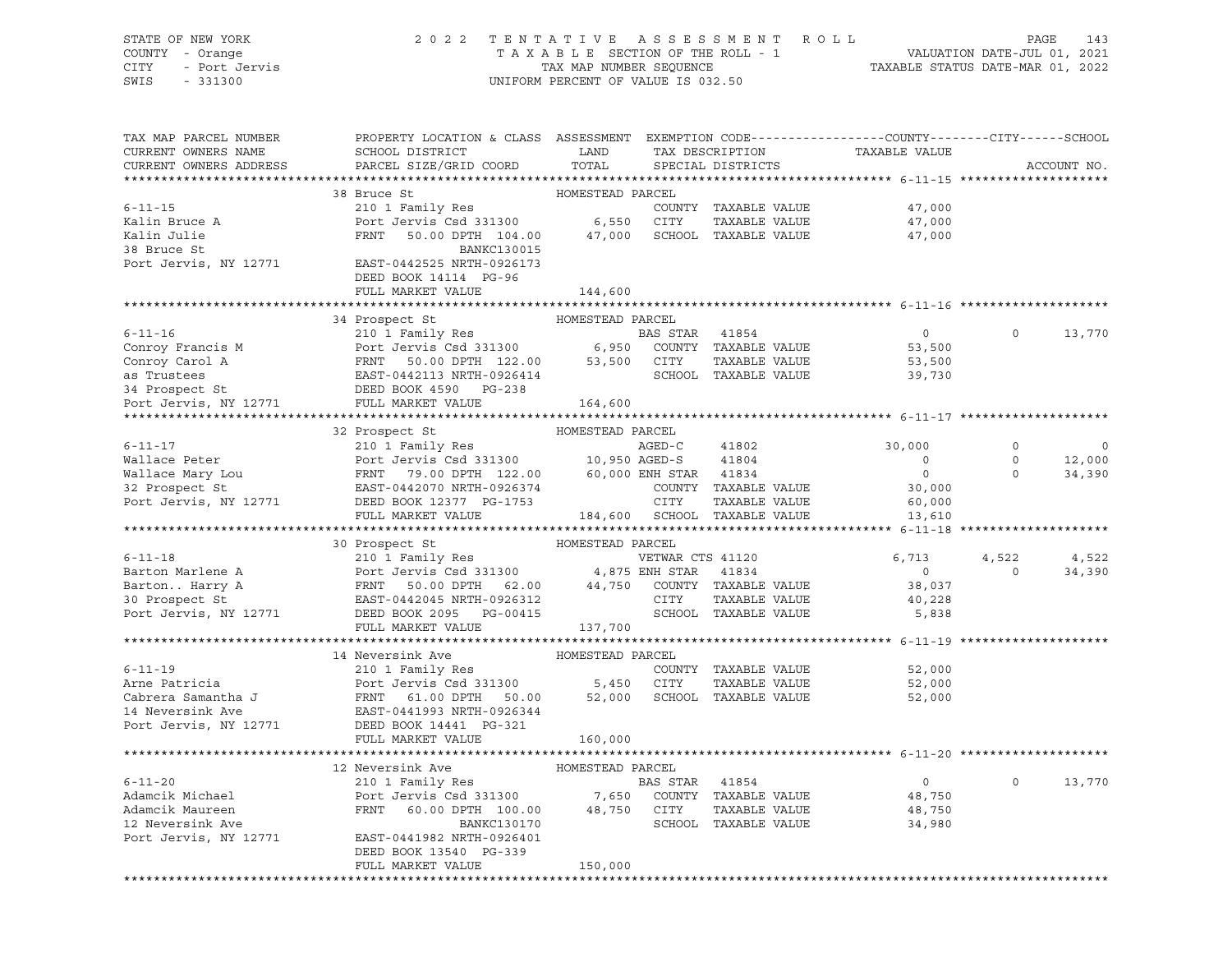| STATE OF NEW YORK<br>COUNTY - Orange<br>CITY<br>- Port Jervis<br>SWIS<br>$-331300$ | TENTATIVE ASSESSMENT ROLL<br>2 0 2 2<br>PAGE<br>144<br>TAXABLE SECTION OF THE ROLL - 1<br>TAXABLE SECTION OF THE ROLL - 1<br>TAXABLE STATUS DATE-MAR 01, 2022<br>UNIFORM PERCENT OF VALUE IS 032.50 |                  |                |                                                                      |                                                 |          |             |  |
|------------------------------------------------------------------------------------|-----------------------------------------------------------------------------------------------------------------------------------------------------------------------------------------------------|------------------|----------------|----------------------------------------------------------------------|-------------------------------------------------|----------|-------------|--|
| TAX MAP PARCEL NUMBER<br>CURRENT OWNERS NAME<br>CURRENT OWNERS ADDRESS             | PROPERTY LOCATION & CLASS ASSESSMENT EXEMPTION CODE---------------COUNTY-------CITY------SCHOOL<br>SCHOOL DISTRICT<br>PARCEL SIZE/GRID COORD                                                        | LAND<br>TOTAL    |                | TAX DESCRIPTION<br>SPECIAL DISTRICTS                                 | TAXABLE VALUE                                   |          | ACCOUNT NO. |  |
|                                                                                    |                                                                                                                                                                                                     |                  |                |                                                                      |                                                 |          |             |  |
| $6 - 11 - 21$                                                                      | 10 Neversink Ave                                                                                                                                                                                    | HOMESTEAD PARCEL |                |                                                                      |                                                 |          |             |  |
| Duhigg Ortiz AnnMarie<br>10 Neversink Ave<br>Port Jervis, NY 12771                 | 210 1 Family Res<br>Port Jervis Csd 331300 6,050<br>FRNT 62.00 DPTH 61.00<br>BANKC080496<br>EAST-0441916 NRTH-0926440                                                                               | 55,950           | CITY           | COUNTY TAXABLE VALUE<br>TAXABLE VALUE<br>SCHOOL TAXABLE VALUE        | 55,950<br>55,950<br>55,950                      |          |             |  |
|                                                                                    | DEED BOOK 14318 PG-162<br>FULL MARKET VALUE                                                                                                                                                         | 172,200          |                |                                                                      |                                                 |          |             |  |
|                                                                                    |                                                                                                                                                                                                     |                  |                |                                                                      |                                                 |          |             |  |
|                                                                                    | 27 Kelloqq Ave                                                                                                                                                                                      | HOMESTEAD PARCEL |                |                                                                      |                                                 |          |             |  |
| $6 - 11 - 22$                                                                      | 210 1 Family Res                                                                                                                                                                                    |                  | BAS STAR 41854 |                                                                      | $\overline{0}$                                  | $\circ$  | 13,770      |  |
| Butler Leroy<br>27 Kellogg Ave<br>Port Jervis, NY 12771                            | Port Jervis Csd 331300 3,800<br>FRNT 39.00 DPTH 62.00 49,400 CITY<br>BANKC130170<br>EAST-0441929 NRTH-0926463<br>DEED BOOK 12653 PG-149                                                             |                  |                | COUNTY TAXABLE VALUE<br>TAXABLE VALUE<br>SCHOOL TAXABLE VALUE        | 49,400<br>49,400<br>35,630                      |          |             |  |
|                                                                                    | FULL MARKET VALUE                                                                                                                                                                                   | 152,000          |                |                                                                      |                                                 |          |             |  |
|                                                                                    |                                                                                                                                                                                                     |                  |                |                                                                      |                                                 |          |             |  |
|                                                                                    | 29 Kelloqq Ave                                                                                                                                                                                      | HOMESTEAD PARCEL |                |                                                                      |                                                 |          |             |  |
| $6 - 11 - 23$<br>Dobbs Lisa<br>29 Kellogg Ave<br>Port Jervis, NY 12771             | 210 1 Family Res<br>Port Jervis Csd 331300 5,600 COUNTY TAXABLE VALUE<br>FRNT 39.00 DPTH 122.00 40,000 CITY<br>EAST-0442004 NRTH-0926465<br>DEED BOOK 13217 PG-1373                                 |                  | BAS STAR 41854 | TAXABLE VALUE<br>SCHOOL TAXABLE VALUE                                | $0 \qquad \qquad$<br>40,000<br>40,000<br>26,230 | $\Omega$ | 13,770      |  |
|                                                                                    | FULL MARKET VALUE                                                                                                                                                                                   | 123,100          |                |                                                                      |                                                 |          |             |  |
|                                                                                    |                                                                                                                                                                                                     |                  |                |                                                                      |                                                 |          |             |  |
|                                                                                    | 31 Kellogg Ave                                                                                                                                                                                      | HOMESTEAD PARCEL |                |                                                                      |                                                 |          |             |  |
| $6 - 11 - 24$<br>McCreery Holley Marsha<br>31 Kellogg Ave<br>Port Jervis, NY 12771 | 210 1 Family Res<br>Port Jervis Csd 331300 5,400 COUNTY TAXABLE VALUE<br>FRNT 39.00 DPTH 122.00 49,350 CITY<br>EAST-0442032 NRTH-0926489<br>DEED BOOK 11741 PG-628<br>FULL MARKET VALUE             | 151,800          | BAS STAR 41854 | TAXABLE VALUE<br>SCHOOL TAXABLE VALUE                                | $\overline{0}$<br>49,350<br>49,350<br>35,580    | $\Omega$ | 13,770      |  |
|                                                                                    |                                                                                                                                                                                                     |                  |                |                                                                      |                                                 |          |             |  |
| $6 - 11 - 25$<br>Arroyo Iliana<br>30-32 Kellogg Ave<br>Port Jervis, NY 12771       | 30-32 Kelloqq Ave<br>210 1 Family Res<br>Port Jervis Csd 331300 9,875<br>FRNT 79.00 DPTH 100.00<br>BANKC080370<br>EAST-0441877 NRTH-0926594                                                         | HOMESTEAD PARCEL | CITY           | COUNTY TAXABLE VALUE<br>TAXABLE VALUE<br>65,900 SCHOOL TAXABLE VALUE | 65,900<br>65,900<br>65,900                      |          |             |  |
|                                                                                    | DEED BOOK 15149 PG-1738<br>FULL MARKET VALUE                                                                                                                                                        | 202,800          |                |                                                                      |                                                 |          |             |  |
|                                                                                    |                                                                                                                                                                                                     |                  |                |                                                                      |                                                 |          |             |  |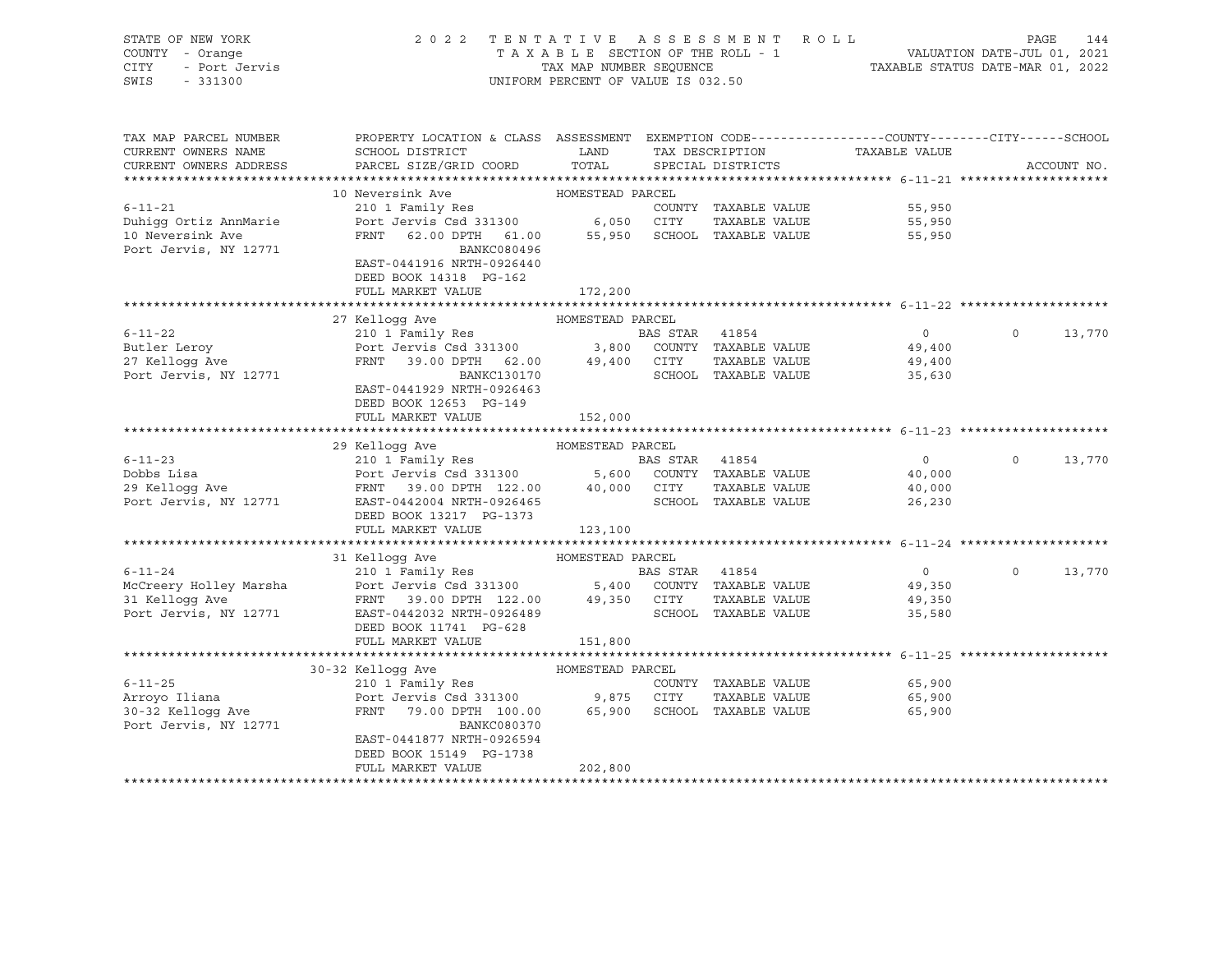| TENTATIVE ASSESSMENT ROLL PAGE 145<br>TAXABLE SECTION OF THE ROLL - 1 VALUATION DATE-JUL 01, 2021<br>TAX MAP NUMBER SEQUENCE TAXABLE STATUS DATE-MAR 01, 2022<br>INIEOPM DEPCENT OF VALUE TO 000 LO<br>V - Orange<br>- Port Jervis<br>- Port Jervis<br>CITY<br>SWIS - 331300<br>UNIFORM PERCENT OF VALUE IS 032.50<br>PROPERTY LOCATION & CLASS ASSESSMENT EXEMPTION CODE---------------COUNTY-------CITY------SCHOOL<br>TAX MAP PARCEL NUMBER<br>SCHOOL DISTRICT <b>TAXIS DESCRIPTION</b> TAXIS TAXABLE VALUE<br>CURRENT OWNERS NAME<br>PARCEL SIZE/GRID COORD TOTAL<br>CURRENT OWNERS ADDRESS<br>SPECIAL DISTRICTS<br>ACCOUNT NO.<br>6 Neversink Ave MOMESTEAD PARCEL<br>220 2 Family Res<br>$6 - 11 - 26$<br>COUNTY TAXABLE VALUE<br>57,500<br>Port Jervis Csd 331300 6,250 CITY TAXABLE VALUE<br>FRNT 50.00 DPTH 100.00 57,500 SCHOOL TAXABLE VALUE<br>Galazzo Andrew<br>57,500<br>CMR 415 Box 5784<br>APO, AE 09114<br>57,500<br>APO, AE 09114<br>BANKN140687<br>EAST-0441854 NRTH-0926512<br>DEED BOOK 14847 PG-326<br>FULL MARKET VALUE 176,900<br>HOMESTEAD PARCEL<br>4 Neversink Ave<br>6-11-27<br>210 1 Family Res<br>210 1 Family Res<br>210 1 Family Res<br>210 1 Family Res<br>31300<br>6,250 COUNTY TAXABLE VALUE<br>311100 6,250 COUNTY TAXABLE VALUE<br>311100 6,250 COUNTY TAXABLE VALUE<br>4 Neversink Ave<br>210 BANKC230070<br>$\overline{0}$<br>$0 \qquad \qquad$<br>13,770<br>55,100<br>55,100<br>41,330<br>Port Jervis, NY 12771<br>EAST-0441813 NRTH-0926543<br>DEED BOOK 14511 PG-442<br>FULL MARKET VALUE<br>169,500<br>EXECUTIVE HOMESTEAD PARCEL<br>210 1 Family Res<br>Port Jeruin Cultural State of the March 2011<br>17-19 Kingston Ave<br>78,000<br>78,000<br>78,000<br>17 Kingston Ave<br>BANKC160210<br>Port Jervis, NY 12771<br>EAST-0441751 NRTH-0926594<br>DEED BOOK 13386 PG-109<br>FULL MARKET VALUE<br>240,000<br>25-27 Kingston Ave MOMESTEAD PARCEL<br>6-11-29<br>220 2 Family Res<br>Parker Harold<br>Port Jervis Csd 331300<br>Parker Rosemary<br>223 Sparta Mountain Rd<br>223 Sparta Mountain Rd<br>235 Sparta Mountain Rd<br>235 Sparta Mountain Rd<br>235 Sparta Mountain Rd<br>235 Sparta Mountain<br>61,600<br>TAXABLE VALUE<br>61,600<br>61,600<br>FULL MARKET VALUE<br>189,500<br>HOMESTEAD PARCEL<br>22 West St<br>$6 - 12 - 1.1$<br>210 1 Family Res<br>COUNTY TAXABLE VALUE<br>49,800<br>22 West St<br>BANKC030217<br>Port Jervis, NY 12771 EAST-0441666 NRTH-0927431<br>DEED BOOK 11089 PG-1672<br>FULL MARKET VALUE<br>153,200 | STATE OF NEW YORK | 2022 TENTATIVE ASSESSMENT ROLL |  |  |  |  |  |  |
|-----------------------------------------------------------------------------------------------------------------------------------------------------------------------------------------------------------------------------------------------------------------------------------------------------------------------------------------------------------------------------------------------------------------------------------------------------------------------------------------------------------------------------------------------------------------------------------------------------------------------------------------------------------------------------------------------------------------------------------------------------------------------------------------------------------------------------------------------------------------------------------------------------------------------------------------------------------------------------------------------------------------------------------------------------------------------------------------------------------------------------------------------------------------------------------------------------------------------------------------------------------------------------------------------------------------------------------------------------------------------------------------------------------------------------------------------------------------------------------------------------------------------------------------------------------------------------------------------------------------------------------------------------------------------------------------------------------------------------------------------------------------------------------------------------------------------------------------------------------------------------------------------------------------------------------------------------------------------------------------------------------------------------------------------------------------------------------------------------------------------------------------------------------------------------------------------------------------------------------------------------------------------------------------------------------------------------------------------------------------------------------------------------------------------------------------------------------------------------------------|-------------------|--------------------------------|--|--|--|--|--|--|
|                                                                                                                                                                                                                                                                                                                                                                                                                                                                                                                                                                                                                                                                                                                                                                                                                                                                                                                                                                                                                                                                                                                                                                                                                                                                                                                                                                                                                                                                                                                                                                                                                                                                                                                                                                                                                                                                                                                                                                                                                                                                                                                                                                                                                                                                                                                                                                                                                                                                                         | COUNTY - Orange   |                                |  |  |  |  |  |  |
|                                                                                                                                                                                                                                                                                                                                                                                                                                                                                                                                                                                                                                                                                                                                                                                                                                                                                                                                                                                                                                                                                                                                                                                                                                                                                                                                                                                                                                                                                                                                                                                                                                                                                                                                                                                                                                                                                                                                                                                                                                                                                                                                                                                                                                                                                                                                                                                                                                                                                         |                   |                                |  |  |  |  |  |  |
|                                                                                                                                                                                                                                                                                                                                                                                                                                                                                                                                                                                                                                                                                                                                                                                                                                                                                                                                                                                                                                                                                                                                                                                                                                                                                                                                                                                                                                                                                                                                                                                                                                                                                                                                                                                                                                                                                                                                                                                                                                                                                                                                                                                                                                                                                                                                                                                                                                                                                         |                   |                                |  |  |  |  |  |  |
|                                                                                                                                                                                                                                                                                                                                                                                                                                                                                                                                                                                                                                                                                                                                                                                                                                                                                                                                                                                                                                                                                                                                                                                                                                                                                                                                                                                                                                                                                                                                                                                                                                                                                                                                                                                                                                                                                                                                                                                                                                                                                                                                                                                                                                                                                                                                                                                                                                                                                         |                   |                                |  |  |  |  |  |  |
|                                                                                                                                                                                                                                                                                                                                                                                                                                                                                                                                                                                                                                                                                                                                                                                                                                                                                                                                                                                                                                                                                                                                                                                                                                                                                                                                                                                                                                                                                                                                                                                                                                                                                                                                                                                                                                                                                                                                                                                                                                                                                                                                                                                                                                                                                                                                                                                                                                                                                         |                   |                                |  |  |  |  |  |  |
|                                                                                                                                                                                                                                                                                                                                                                                                                                                                                                                                                                                                                                                                                                                                                                                                                                                                                                                                                                                                                                                                                                                                                                                                                                                                                                                                                                                                                                                                                                                                                                                                                                                                                                                                                                                                                                                                                                                                                                                                                                                                                                                                                                                                                                                                                                                                                                                                                                                                                         |                   |                                |  |  |  |  |  |  |
|                                                                                                                                                                                                                                                                                                                                                                                                                                                                                                                                                                                                                                                                                                                                                                                                                                                                                                                                                                                                                                                                                                                                                                                                                                                                                                                                                                                                                                                                                                                                                                                                                                                                                                                                                                                                                                                                                                                                                                                                                                                                                                                                                                                                                                                                                                                                                                                                                                                                                         |                   |                                |  |  |  |  |  |  |
|                                                                                                                                                                                                                                                                                                                                                                                                                                                                                                                                                                                                                                                                                                                                                                                                                                                                                                                                                                                                                                                                                                                                                                                                                                                                                                                                                                                                                                                                                                                                                                                                                                                                                                                                                                                                                                                                                                                                                                                                                                                                                                                                                                                                                                                                                                                                                                                                                                                                                         |                   |                                |  |  |  |  |  |  |
|                                                                                                                                                                                                                                                                                                                                                                                                                                                                                                                                                                                                                                                                                                                                                                                                                                                                                                                                                                                                                                                                                                                                                                                                                                                                                                                                                                                                                                                                                                                                                                                                                                                                                                                                                                                                                                                                                                                                                                                                                                                                                                                                                                                                                                                                                                                                                                                                                                                                                         |                   |                                |  |  |  |  |  |  |
|                                                                                                                                                                                                                                                                                                                                                                                                                                                                                                                                                                                                                                                                                                                                                                                                                                                                                                                                                                                                                                                                                                                                                                                                                                                                                                                                                                                                                                                                                                                                                                                                                                                                                                                                                                                                                                                                                                                                                                                                                                                                                                                                                                                                                                                                                                                                                                                                                                                                                         |                   |                                |  |  |  |  |  |  |
|                                                                                                                                                                                                                                                                                                                                                                                                                                                                                                                                                                                                                                                                                                                                                                                                                                                                                                                                                                                                                                                                                                                                                                                                                                                                                                                                                                                                                                                                                                                                                                                                                                                                                                                                                                                                                                                                                                                                                                                                                                                                                                                                                                                                                                                                                                                                                                                                                                                                                         |                   |                                |  |  |  |  |  |  |
|                                                                                                                                                                                                                                                                                                                                                                                                                                                                                                                                                                                                                                                                                                                                                                                                                                                                                                                                                                                                                                                                                                                                                                                                                                                                                                                                                                                                                                                                                                                                                                                                                                                                                                                                                                                                                                                                                                                                                                                                                                                                                                                                                                                                                                                                                                                                                                                                                                                                                         |                   |                                |  |  |  |  |  |  |
|                                                                                                                                                                                                                                                                                                                                                                                                                                                                                                                                                                                                                                                                                                                                                                                                                                                                                                                                                                                                                                                                                                                                                                                                                                                                                                                                                                                                                                                                                                                                                                                                                                                                                                                                                                                                                                                                                                                                                                                                                                                                                                                                                                                                                                                                                                                                                                                                                                                                                         |                   |                                |  |  |  |  |  |  |
|                                                                                                                                                                                                                                                                                                                                                                                                                                                                                                                                                                                                                                                                                                                                                                                                                                                                                                                                                                                                                                                                                                                                                                                                                                                                                                                                                                                                                                                                                                                                                                                                                                                                                                                                                                                                                                                                                                                                                                                                                                                                                                                                                                                                                                                                                                                                                                                                                                                                                         |                   |                                |  |  |  |  |  |  |
|                                                                                                                                                                                                                                                                                                                                                                                                                                                                                                                                                                                                                                                                                                                                                                                                                                                                                                                                                                                                                                                                                                                                                                                                                                                                                                                                                                                                                                                                                                                                                                                                                                                                                                                                                                                                                                                                                                                                                                                                                                                                                                                                                                                                                                                                                                                                                                                                                                                                                         |                   |                                |  |  |  |  |  |  |
|                                                                                                                                                                                                                                                                                                                                                                                                                                                                                                                                                                                                                                                                                                                                                                                                                                                                                                                                                                                                                                                                                                                                                                                                                                                                                                                                                                                                                                                                                                                                                                                                                                                                                                                                                                                                                                                                                                                                                                                                                                                                                                                                                                                                                                                                                                                                                                                                                                                                                         |                   |                                |  |  |  |  |  |  |
|                                                                                                                                                                                                                                                                                                                                                                                                                                                                                                                                                                                                                                                                                                                                                                                                                                                                                                                                                                                                                                                                                                                                                                                                                                                                                                                                                                                                                                                                                                                                                                                                                                                                                                                                                                                                                                                                                                                                                                                                                                                                                                                                                                                                                                                                                                                                                                                                                                                                                         |                   |                                |  |  |  |  |  |  |
|                                                                                                                                                                                                                                                                                                                                                                                                                                                                                                                                                                                                                                                                                                                                                                                                                                                                                                                                                                                                                                                                                                                                                                                                                                                                                                                                                                                                                                                                                                                                                                                                                                                                                                                                                                                                                                                                                                                                                                                                                                                                                                                                                                                                                                                                                                                                                                                                                                                                                         |                   |                                |  |  |  |  |  |  |
|                                                                                                                                                                                                                                                                                                                                                                                                                                                                                                                                                                                                                                                                                                                                                                                                                                                                                                                                                                                                                                                                                                                                                                                                                                                                                                                                                                                                                                                                                                                                                                                                                                                                                                                                                                                                                                                                                                                                                                                                                                                                                                                                                                                                                                                                                                                                                                                                                                                                                         |                   |                                |  |  |  |  |  |  |
|                                                                                                                                                                                                                                                                                                                                                                                                                                                                                                                                                                                                                                                                                                                                                                                                                                                                                                                                                                                                                                                                                                                                                                                                                                                                                                                                                                                                                                                                                                                                                                                                                                                                                                                                                                                                                                                                                                                                                                                                                                                                                                                                                                                                                                                                                                                                                                                                                                                                                         |                   |                                |  |  |  |  |  |  |
|                                                                                                                                                                                                                                                                                                                                                                                                                                                                                                                                                                                                                                                                                                                                                                                                                                                                                                                                                                                                                                                                                                                                                                                                                                                                                                                                                                                                                                                                                                                                                                                                                                                                                                                                                                                                                                                                                                                                                                                                                                                                                                                                                                                                                                                                                                                                                                                                                                                                                         |                   |                                |  |  |  |  |  |  |
|                                                                                                                                                                                                                                                                                                                                                                                                                                                                                                                                                                                                                                                                                                                                                                                                                                                                                                                                                                                                                                                                                                                                                                                                                                                                                                                                                                                                                                                                                                                                                                                                                                                                                                                                                                                                                                                                                                                                                                                                                                                                                                                                                                                                                                                                                                                                                                                                                                                                                         |                   |                                |  |  |  |  |  |  |
|                                                                                                                                                                                                                                                                                                                                                                                                                                                                                                                                                                                                                                                                                                                                                                                                                                                                                                                                                                                                                                                                                                                                                                                                                                                                                                                                                                                                                                                                                                                                                                                                                                                                                                                                                                                                                                                                                                                                                                                                                                                                                                                                                                                                                                                                                                                                                                                                                                                                                         |                   |                                |  |  |  |  |  |  |
|                                                                                                                                                                                                                                                                                                                                                                                                                                                                                                                                                                                                                                                                                                                                                                                                                                                                                                                                                                                                                                                                                                                                                                                                                                                                                                                                                                                                                                                                                                                                                                                                                                                                                                                                                                                                                                                                                                                                                                                                                                                                                                                                                                                                                                                                                                                                                                                                                                                                                         |                   |                                |  |  |  |  |  |  |
|                                                                                                                                                                                                                                                                                                                                                                                                                                                                                                                                                                                                                                                                                                                                                                                                                                                                                                                                                                                                                                                                                                                                                                                                                                                                                                                                                                                                                                                                                                                                                                                                                                                                                                                                                                                                                                                                                                                                                                                                                                                                                                                                                                                                                                                                                                                                                                                                                                                                                         |                   |                                |  |  |  |  |  |  |
|                                                                                                                                                                                                                                                                                                                                                                                                                                                                                                                                                                                                                                                                                                                                                                                                                                                                                                                                                                                                                                                                                                                                                                                                                                                                                                                                                                                                                                                                                                                                                                                                                                                                                                                                                                                                                                                                                                                                                                                                                                                                                                                                                                                                                                                                                                                                                                                                                                                                                         |                   |                                |  |  |  |  |  |  |
|                                                                                                                                                                                                                                                                                                                                                                                                                                                                                                                                                                                                                                                                                                                                                                                                                                                                                                                                                                                                                                                                                                                                                                                                                                                                                                                                                                                                                                                                                                                                                                                                                                                                                                                                                                                                                                                                                                                                                                                                                                                                                                                                                                                                                                                                                                                                                                                                                                                                                         |                   |                                |  |  |  |  |  |  |
|                                                                                                                                                                                                                                                                                                                                                                                                                                                                                                                                                                                                                                                                                                                                                                                                                                                                                                                                                                                                                                                                                                                                                                                                                                                                                                                                                                                                                                                                                                                                                                                                                                                                                                                                                                                                                                                                                                                                                                                                                                                                                                                                                                                                                                                                                                                                                                                                                                                                                         |                   |                                |  |  |  |  |  |  |
|                                                                                                                                                                                                                                                                                                                                                                                                                                                                                                                                                                                                                                                                                                                                                                                                                                                                                                                                                                                                                                                                                                                                                                                                                                                                                                                                                                                                                                                                                                                                                                                                                                                                                                                                                                                                                                                                                                                                                                                                                                                                                                                                                                                                                                                                                                                                                                                                                                                                                         |                   |                                |  |  |  |  |  |  |
|                                                                                                                                                                                                                                                                                                                                                                                                                                                                                                                                                                                                                                                                                                                                                                                                                                                                                                                                                                                                                                                                                                                                                                                                                                                                                                                                                                                                                                                                                                                                                                                                                                                                                                                                                                                                                                                                                                                                                                                                                                                                                                                                                                                                                                                                                                                                                                                                                                                                                         |                   |                                |  |  |  |  |  |  |
|                                                                                                                                                                                                                                                                                                                                                                                                                                                                                                                                                                                                                                                                                                                                                                                                                                                                                                                                                                                                                                                                                                                                                                                                                                                                                                                                                                                                                                                                                                                                                                                                                                                                                                                                                                                                                                                                                                                                                                                                                                                                                                                                                                                                                                                                                                                                                                                                                                                                                         |                   |                                |  |  |  |  |  |  |
|                                                                                                                                                                                                                                                                                                                                                                                                                                                                                                                                                                                                                                                                                                                                                                                                                                                                                                                                                                                                                                                                                                                                                                                                                                                                                                                                                                                                                                                                                                                                                                                                                                                                                                                                                                                                                                                                                                                                                                                                                                                                                                                                                                                                                                                                                                                                                                                                                                                                                         |                   |                                |  |  |  |  |  |  |
|                                                                                                                                                                                                                                                                                                                                                                                                                                                                                                                                                                                                                                                                                                                                                                                                                                                                                                                                                                                                                                                                                                                                                                                                                                                                                                                                                                                                                                                                                                                                                                                                                                                                                                                                                                                                                                                                                                                                                                                                                                                                                                                                                                                                                                                                                                                                                                                                                                                                                         |                   |                                |  |  |  |  |  |  |
|                                                                                                                                                                                                                                                                                                                                                                                                                                                                                                                                                                                                                                                                                                                                                                                                                                                                                                                                                                                                                                                                                                                                                                                                                                                                                                                                                                                                                                                                                                                                                                                                                                                                                                                                                                                                                                                                                                                                                                                                                                                                                                                                                                                                                                                                                                                                                                                                                                                                                         |                   |                                |  |  |  |  |  |  |
|                                                                                                                                                                                                                                                                                                                                                                                                                                                                                                                                                                                                                                                                                                                                                                                                                                                                                                                                                                                                                                                                                                                                                                                                                                                                                                                                                                                                                                                                                                                                                                                                                                                                                                                                                                                                                                                                                                                                                                                                                                                                                                                                                                                                                                                                                                                                                                                                                                                                                         |                   |                                |  |  |  |  |  |  |
|                                                                                                                                                                                                                                                                                                                                                                                                                                                                                                                                                                                                                                                                                                                                                                                                                                                                                                                                                                                                                                                                                                                                                                                                                                                                                                                                                                                                                                                                                                                                                                                                                                                                                                                                                                                                                                                                                                                                                                                                                                                                                                                                                                                                                                                                                                                                                                                                                                                                                         |                   |                                |  |  |  |  |  |  |
|                                                                                                                                                                                                                                                                                                                                                                                                                                                                                                                                                                                                                                                                                                                                                                                                                                                                                                                                                                                                                                                                                                                                                                                                                                                                                                                                                                                                                                                                                                                                                                                                                                                                                                                                                                                                                                                                                                                                                                                                                                                                                                                                                                                                                                                                                                                                                                                                                                                                                         |                   |                                |  |  |  |  |  |  |
|                                                                                                                                                                                                                                                                                                                                                                                                                                                                                                                                                                                                                                                                                                                                                                                                                                                                                                                                                                                                                                                                                                                                                                                                                                                                                                                                                                                                                                                                                                                                                                                                                                                                                                                                                                                                                                                                                                                                                                                                                                                                                                                                                                                                                                                                                                                                                                                                                                                                                         |                   |                                |  |  |  |  |  |  |
|                                                                                                                                                                                                                                                                                                                                                                                                                                                                                                                                                                                                                                                                                                                                                                                                                                                                                                                                                                                                                                                                                                                                                                                                                                                                                                                                                                                                                                                                                                                                                                                                                                                                                                                                                                                                                                                                                                                                                                                                                                                                                                                                                                                                                                                                                                                                                                                                                                                                                         |                   |                                |  |  |  |  |  |  |
|                                                                                                                                                                                                                                                                                                                                                                                                                                                                                                                                                                                                                                                                                                                                                                                                                                                                                                                                                                                                                                                                                                                                                                                                                                                                                                                                                                                                                                                                                                                                                                                                                                                                                                                                                                                                                                                                                                                                                                                                                                                                                                                                                                                                                                                                                                                                                                                                                                                                                         |                   |                                |  |  |  |  |  |  |
|                                                                                                                                                                                                                                                                                                                                                                                                                                                                                                                                                                                                                                                                                                                                                                                                                                                                                                                                                                                                                                                                                                                                                                                                                                                                                                                                                                                                                                                                                                                                                                                                                                                                                                                                                                                                                                                                                                                                                                                                                                                                                                                                                                                                                                                                                                                                                                                                                                                                                         |                   |                                |  |  |  |  |  |  |
|                                                                                                                                                                                                                                                                                                                                                                                                                                                                                                                                                                                                                                                                                                                                                                                                                                                                                                                                                                                                                                                                                                                                                                                                                                                                                                                                                                                                                                                                                                                                                                                                                                                                                                                                                                                                                                                                                                                                                                                                                                                                                                                                                                                                                                                                                                                                                                                                                                                                                         |                   |                                |  |  |  |  |  |  |
|                                                                                                                                                                                                                                                                                                                                                                                                                                                                                                                                                                                                                                                                                                                                                                                                                                                                                                                                                                                                                                                                                                                                                                                                                                                                                                                                                                                                                                                                                                                                                                                                                                                                                                                                                                                                                                                                                                                                                                                                                                                                                                                                                                                                                                                                                                                                                                                                                                                                                         |                   |                                |  |  |  |  |  |  |
|                                                                                                                                                                                                                                                                                                                                                                                                                                                                                                                                                                                                                                                                                                                                                                                                                                                                                                                                                                                                                                                                                                                                                                                                                                                                                                                                                                                                                                                                                                                                                                                                                                                                                                                                                                                                                                                                                                                                                                                                                                                                                                                                                                                                                                                                                                                                                                                                                                                                                         |                   |                                |  |  |  |  |  |  |
|                                                                                                                                                                                                                                                                                                                                                                                                                                                                                                                                                                                                                                                                                                                                                                                                                                                                                                                                                                                                                                                                                                                                                                                                                                                                                                                                                                                                                                                                                                                                                                                                                                                                                                                                                                                                                                                                                                                                                                                                                                                                                                                                                                                                                                                                                                                                                                                                                                                                                         |                   |                                |  |  |  |  |  |  |
|                                                                                                                                                                                                                                                                                                                                                                                                                                                                                                                                                                                                                                                                                                                                                                                                                                                                                                                                                                                                                                                                                                                                                                                                                                                                                                                                                                                                                                                                                                                                                                                                                                                                                                                                                                                                                                                                                                                                                                                                                                                                                                                                                                                                                                                                                                                                                                                                                                                                                         |                   |                                |  |  |  |  |  |  |
|                                                                                                                                                                                                                                                                                                                                                                                                                                                                                                                                                                                                                                                                                                                                                                                                                                                                                                                                                                                                                                                                                                                                                                                                                                                                                                                                                                                                                                                                                                                                                                                                                                                                                                                                                                                                                                                                                                                                                                                                                                                                                                                                                                                                                                                                                                                                                                                                                                                                                         |                   |                                |  |  |  |  |  |  |
|                                                                                                                                                                                                                                                                                                                                                                                                                                                                                                                                                                                                                                                                                                                                                                                                                                                                                                                                                                                                                                                                                                                                                                                                                                                                                                                                                                                                                                                                                                                                                                                                                                                                                                                                                                                                                                                                                                                                                                                                                                                                                                                                                                                                                                                                                                                                                                                                                                                                                         |                   |                                |  |  |  |  |  |  |
|                                                                                                                                                                                                                                                                                                                                                                                                                                                                                                                                                                                                                                                                                                                                                                                                                                                                                                                                                                                                                                                                                                                                                                                                                                                                                                                                                                                                                                                                                                                                                                                                                                                                                                                                                                                                                                                                                                                                                                                                                                                                                                                                                                                                                                                                                                                                                                                                                                                                                         |                   |                                |  |  |  |  |  |  |
|                                                                                                                                                                                                                                                                                                                                                                                                                                                                                                                                                                                                                                                                                                                                                                                                                                                                                                                                                                                                                                                                                                                                                                                                                                                                                                                                                                                                                                                                                                                                                                                                                                                                                                                                                                                                                                                                                                                                                                                                                                                                                                                                                                                                                                                                                                                                                                                                                                                                                         |                   |                                |  |  |  |  |  |  |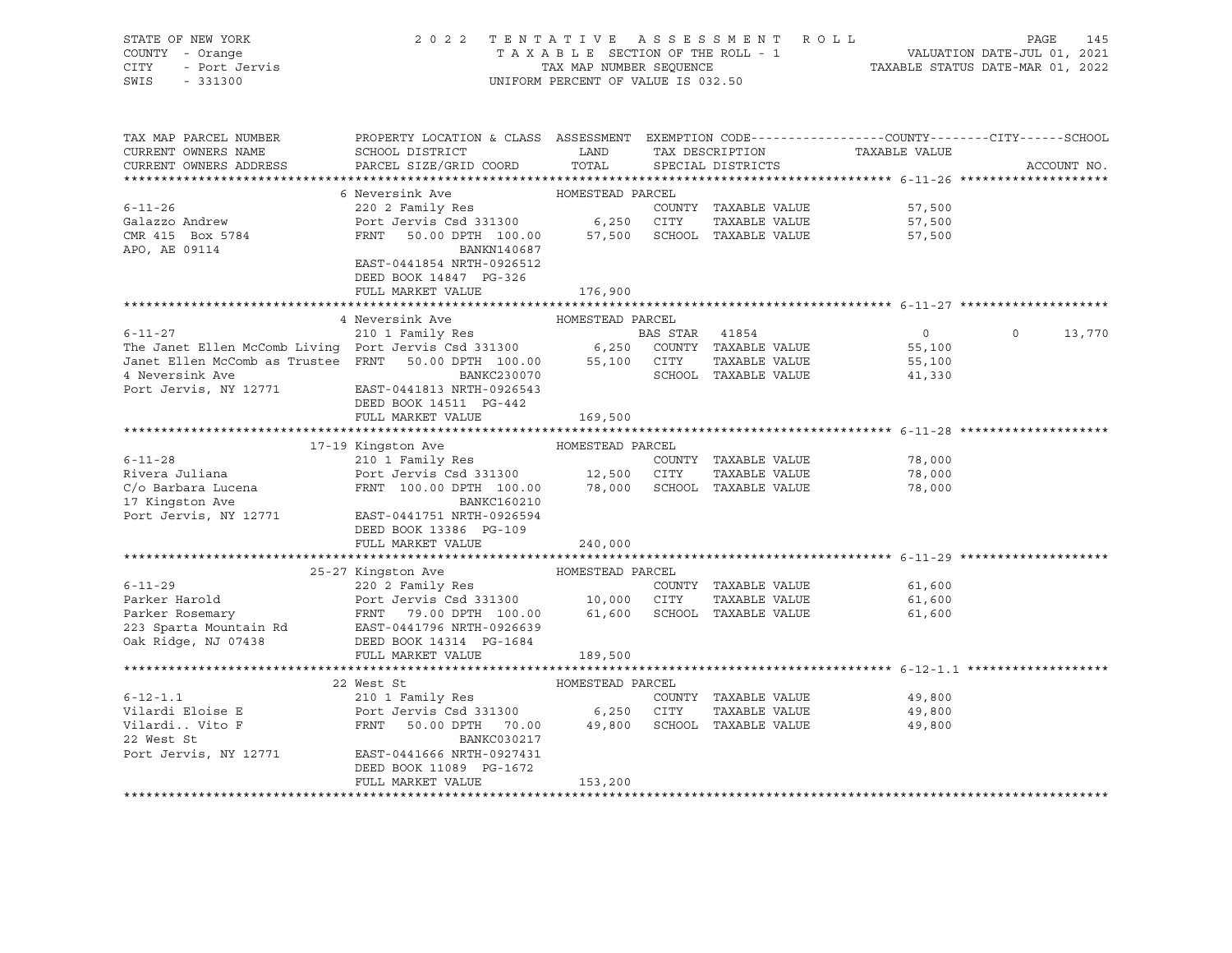## STATE OF NEW YORK 2 0 2 2 T E N T A T I V E A S S E S S M E N T R O L L PAGE 146 COUNTY - Orange T A X A B L E SECTION OF THE ROLL - 1 VALUATION DATE-JUL 01, 2021 CITY - Port Jervis TAX MAP NUMBER SEQUENCE TAXABLE STATUS DATE-MAR 01, 2022

| TAX MAP PARCEL NUMBER<br>CURRENT OWNERS NAME | PROPERTY LOCATION & CLASS ASSESSMENT EXEMPTION CODE----------------COUNTY-------CITY------SCHOOL<br>SCHOOL DISTRICT<br><b>Example 12</b>                                                                                                                                             |                  | TAX DESCRIPTION TAXABLE VALUE SPECIAL DISTRICTS |                                                             |                                         |
|----------------------------------------------|--------------------------------------------------------------------------------------------------------------------------------------------------------------------------------------------------------------------------------------------------------------------------------------|------------------|-------------------------------------------------|-------------------------------------------------------------|-----------------------------------------|
| CURRENT OWNERS ADDRESS                       | PARCEL SIZE/GRID COORD                                                                                                                                                                                                                                                               | TOTAL            |                                                 |                                                             | ACCOUNT NO.                             |
|                                              | 20 West St                                                                                                                                                                                                                                                                           | HOMESTEAD PARCEL |                                                 |                                                             |                                         |
| $6 - 12 - 2.2$                               | 20 West St<br>210 1 Family Res<br>210 1 Family Res<br>Port Jervis Csd 331300 5,300 COUNTY TAXABLE VALUE<br>FRNT 53.00 DPTH 70.00 52,200 CITY TAXABLE VALUE 52,200<br>EAST-0441700 NRTH-0927395 SCHOOL TAXABLE VALUE 52,200<br>DEED BOOK 13                                           |                  |                                                 |                                                             | $\circ$<br>13,770                       |
| Kean Kevin L                                 |                                                                                                                                                                                                                                                                                      |                  |                                                 |                                                             |                                         |
| Kean Kelly L                                 |                                                                                                                                                                                                                                                                                      |                  |                                                 |                                                             |                                         |
| Etal                                         |                                                                                                                                                                                                                                                                                      |                  |                                                 |                                                             |                                         |
| 20 West St                                   |                                                                                                                                                                                                                                                                                      |                  |                                                 |                                                             |                                         |
| Port Jervis, NY 12771                        | FULL MARKET VALUE                                                                                                                                                                                                                                                                    | 160,600          |                                                 |                                                             |                                         |
|                                              |                                                                                                                                                                                                                                                                                      |                  |                                                 |                                                             |                                         |
|                                              | 18 West St                                                                                                                                                                                                                                                                           | HOMESTEAD PARCEL |                                                 |                                                             |                                         |
| $6 - 12 - 3$                                 | 210 1 Family Res                                                                                                                                                                                                                                                                     |                  | COUNTY TAXABLE VALUE                            | 41,000                                                      |                                         |
|                                              |                                                                                                                                                                                                                                                                                      |                  |                                                 | TAXABLE VALUE 41,000<br>TAXABLE VALUE 41,000                |                                         |
|                                              |                                                                                                                                                                                                                                                                                      |                  |                                                 |                                                             |                                         |
| Port Jervis, NY 12771                        | BANKN140687                                                                                                                                                                                                                                                                          |                  |                                                 |                                                             |                                         |
|                                              | EAST-0441749 NRTH-0927366                                                                                                                                                                                                                                                            |                  |                                                 |                                                             |                                         |
|                                              | DEED BOOK 11707 PG-626                                                                                                                                                                                                                                                               |                  |                                                 |                                                             |                                         |
|                                              | FULL MARKET VALUE                                                                                                                                                                                                                                                                    | 126,200          |                                                 |                                                             |                                         |
|                                              |                                                                                                                                                                                                                                                                                      |                  |                                                 |                                                             |                                         |
|                                              | 14 West St                                                                                                                                                                                                                                                                           | HOMESTEAD PARCEL |                                                 |                                                             |                                         |
|                                              |                                                                                                                                                                                                                                                                                      |                  | COUNTY TAXABLE VALUE                            | 57,200                                                      |                                         |
|                                              |                                                                                                                                                                                                                                                                                      |                  | TAXABLE VALUE                                   | 57,200                                                      |                                         |
|                                              |                                                                                                                                                                                                                                                                                      |                  |                                                 | 57,200                                                      |                                         |
|                                              |                                                                                                                                                                                                                                                                                      |                  |                                                 |                                                             |                                         |
|                                              | Example 220 2 Family Res<br>West Church LLC<br>C/o Karen at Spano Law<br>FRNT 68.00 DPTH 100.00 57,200 SCHOOL TAXABLE VALUE<br>6-8 Hammond St<br>PO Box 3136 EAST-0441790 NRTH-0927304<br>PO BOX 3136 EAST-0441790 NRTH-0927304<br>EAST-0441790 NRTH-0927304<br>DEED BOOK 5757 PG-25 |                  |                                                 |                                                             |                                         |
| Port Jervis, NY 12771                        |                                                                                                                                                                                                                                                                                      |                  |                                                 |                                                             |                                         |
|                                              | FULL MARKET VALUE                                                                                                                                                                                                                                                                    | 176,000          |                                                 |                                                             |                                         |
|                                              |                                                                                                                                                                                                                                                                                      | HOMESTEAD PARCEL |                                                 |                                                             |                                         |
|                                              | 12 West St<br>6-12-5<br>Morgan Gary<br>Morgan Doreen M<br>Morgan Doreen M<br>ENH STAR 41834<br>Port Jervis Csd 331300<br>FRNT 40.00 DPTH 100.00<br>FRNT 40.00 DPTH 100.00<br>FRNT 40.00 DPTH 100.00<br>62,800 VETWAR CTS 41120<br>COUNTY TAXABLE VALUE<br>Port Jer                   |                  |                                                 |                                                             |                                         |
|                                              |                                                                                                                                                                                                                                                                                      |                  |                                                 | $\overline{0}$<br>$\begin{array}{c} 0 \\ 1,130 \end{array}$ | $\overline{0}$<br>34,390<br>1,130 1,130 |
|                                              |                                                                                                                                                                                                                                                                                      |                  |                                                 | 7,913                                                       |                                         |
|                                              |                                                                                                                                                                                                                                                                                      |                  |                                                 |                                                             | 4,522<br>4,522                          |
|                                              |                                                                                                                                                                                                                                                                                      |                  |                                                 |                                                             |                                         |
|                                              | FULL MARKET VALUE                                                                                                                                                                                                                                                                    |                  | 193,200 SCHOOL TAXABLE VALUE                    | 53,757<br>57,148<br>22,758                                  |                                         |
|                                              |                                                                                                                                                                                                                                                                                      |                  |                                                 |                                                             |                                         |
|                                              | 8-10 West St                                                                                                                                                                                                                                                                         | HOMESTEAD PARCEL |                                                 |                                                             |                                         |
|                                              |                                                                                                                                                                                                                                                                                      |                  | COUNTY TAXABLE VALUE                            | 52,000                                                      |                                         |
|                                              |                                                                                                                                                                                                                                                                                      |                  | TAXABLE VALUE                                   | 52,000                                                      |                                         |
|                                              |                                                                                                                                                                                                                                                                                      |                  |                                                 | 52,000                                                      |                                         |
|                                              | Port Jervis, NY 12771 EAST-0441891 NRTH-0927206                                                                                                                                                                                                                                      |                  |                                                 |                                                             |                                         |
|                                              | DEED BOOK 365 PG-1                                                                                                                                                                                                                                                                   |                  |                                                 |                                                             |                                         |
|                                              | FULL MARKET VALUE                                                                                                                                                                                                                                                                    | 160,000          |                                                 |                                                             |                                         |
|                                              |                                                                                                                                                                                                                                                                                      |                  |                                                 |                                                             |                                         |
|                                              | HOMESTEAD PARCEL<br>6 West St                                                                                                                                                                                                                                                        |                  |                                                 |                                                             |                                         |
| $6 - 12 - 7$                                 | 210 1 Family Res                                                                                                                                                                                                                                                                     |                  | COUNTY TAXABLE VALUE                            | 52,000                                                      |                                         |
| 6-12-7<br>Hurtak Kenneth                     |                                                                                                                                                                                                                                                                                      |                  | TAXABLE VALUE                                   |                                                             |                                         |
| 6 West St                                    |                                                                                                                                                                                                                                                                                      |                  |                                                 | 52,000<br>52,000                                            |                                         |
| Port Jervis, NY 12771                        | BANKC030230                                                                                                                                                                                                                                                                          |                  |                                                 |                                                             |                                         |
|                                              | EAST-0441935 NRTH-0927154                                                                                                                                                                                                                                                            |                  |                                                 |                                                             |                                         |
|                                              | DEED BOOK 14722 PG-1685                                                                                                                                                                                                                                                              |                  |                                                 |                                                             |                                         |
|                                              | FULL MARKET VALUE                                                                                                                                                                                                                                                                    | 160,000          |                                                 |                                                             |                                         |
|                                              |                                                                                                                                                                                                                                                                                      |                  |                                                 |                                                             |                                         |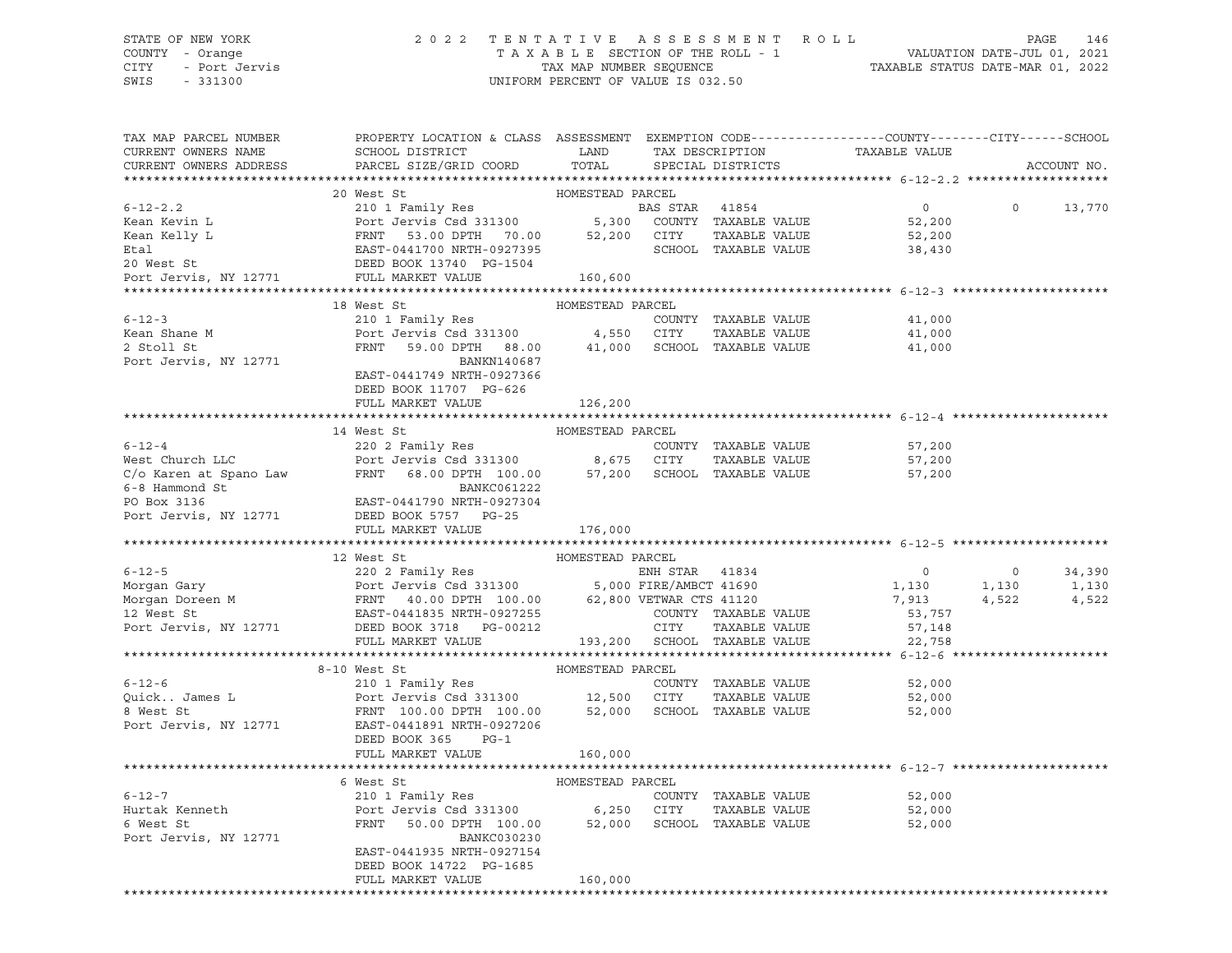| STATE OF NEW YORK<br>COUNTY - Orange<br>CITY<br>- Port Jervis<br>- 331300<br>SWIS | 2022 TENTATIVE ASSESSMENT ROLL                                                                                                                                             | UNIFORM PERCENT OF VALUE IS 032.50 | T A X A B L E SECTION OF THE ROLL - 1 VALUATION DATE-JUL 01, 2021<br>TAX MAP NUMBER SEQUENCE TAXABLE STATUS DATE-MAR 01, 2022 |                      | PAGE<br>147                   |             |                |
|-----------------------------------------------------------------------------------|----------------------------------------------------------------------------------------------------------------------------------------------------------------------------|------------------------------------|-------------------------------------------------------------------------------------------------------------------------------|----------------------|-------------------------------|-------------|----------------|
| TAX MAP PARCEL NUMBER<br>CURRENT OWNERS NAME<br>CURRENT OWNERS ADDRESS            | PROPERTY LOCATION & CLASS ASSESSMENT EXEMPTION CODE----------------CUNTY-------CITY------SCHOOL<br>SCHOOL DISTRICT<br>PARCEL SIZE/GRID COORD                               | LAND<br>TOTAL                      |                                                                                                                               | SPECIAL DISTRICTS    | TAX DESCRIPTION TAXABLE VALUE |             | ACCOUNT NO.    |
|                                                                                   | 46 Kingston Ave MOMESTEAD PARCEL                                                                                                                                           |                                    |                                                                                                                               |                      |                               |             |                |
| $6 - 12 - 8$                                                                      | 220 2 Family Res                                                                                                                                                           |                                    |                                                                                                                               | COUNTY TAXABLE VALUE | 70,000                        |             |                |
| Altine Judith                                                                     | Port Jervis Csd 331300 6,250 CITY TAXABLE VALUE<br>FRNT 50.00 DPTH 100.00 70,000 SCHOOL TAXABLE VALUE                                                                      |                                    |                                                                                                                               | TAXABLE VALUE        | 70,000                        |             |                |
| PO Box 326                                                                        |                                                                                                                                                                            |                                    |                                                                                                                               |                      | 70,000                        |             |                |
| Port Jervis, NY 12771                                                             | BANKC031426                                                                                                                                                                |                                    |                                                                                                                               |                      |                               |             |                |
|                                                                                   | EAST-0441999 NRTH-0927120                                                                                                                                                  |                                    |                                                                                                                               |                      |                               |             |                |
|                                                                                   | DEED BOOK 15181 PG-1300                                                                                                                                                    |                                    |                                                                                                                               |                      |                               |             |                |
|                                                                                   | FULL MARKET VALUE                                                                                                                                                          | 215,400                            |                                                                                                                               |                      |                               |             |                |
|                                                                                   |                                                                                                                                                                            |                                    |                                                                                                                               |                      |                               |             |                |
|                                                                                   | 44 Kingston Ave MOMESTEAD PARCEL                                                                                                                                           |                                    |                                                                                                                               |                      |                               |             |                |
| $6 - 12 - 9$                                                                      | 210 1 Family Res<br>Port Jervis Csd 331300 6,125 VETWAR CTS 41120<br>FRNT 50.00 DPTH 96.00 57,150 COUNTY TAXABLE VALUE                                                     |                                    |                                                                                                                               |                      | $\circ$                       | $\circ$     | 13,770         |
| Gramling Roberta<br>Gramling Robert<br>44 Kingston Ave                            |                                                                                                                                                                            |                                    |                                                                                                                               |                      | 7,913                         | 4,522       | 4,522          |
|                                                                                   |                                                                                                                                                                            |                                    |                                                                                                                               |                      | 49,237                        |             |                |
|                                                                                   | BANKC160210                                                                                                                                                                |                                    | CITY                                                                                                                          | TAXABLE VALUE        | 52,628                        |             |                |
| Port Jervis, NY 12771                                                             | EAST-0441972 NRTH-0927086                                                                                                                                                  |                                    |                                                                                                                               | SCHOOL TAXABLE VALUE | 38,858                        |             |                |
|                                                                                   | DEED BOOK 2307 PG-00591                                                                                                                                                    |                                    |                                                                                                                               |                      |                               |             |                |
|                                                                                   | FULL MARKET VALUE                                                                                                                                                          | 175,800                            |                                                                                                                               |                      |                               |             |                |
|                                                                                   |                                                                                                                                                                            |                                    |                                                                                                                               |                      |                               |             |                |
|                                                                                   | 40 Kingston Ave MOMESTEAD PARCEL                                                                                                                                           |                                    |                                                                                                                               |                      |                               |             |                |
| $6 - 12 - 10$                                                                     |                                                                                                                                                                            |                                    |                                                                                                                               |                      | $\overline{0}$                | $\circ$     | 13,770         |
| Caufield Kim                                                                      |                                                                                                                                                                            |                                    |                                                                                                                               |                      | 55,750                        |             |                |
| 40 Kingston Ave                                                                   |                                                                                                                                                                            |                                    |                                                                                                                               |                      | 55,750                        |             |                |
| Port Jervis, NY 12771                                                             | 210 1 Family Res<br>Port Jervis Csd 331300 5,750 COUNTY TAXABLE VALUE<br>FRNT 47.00 DPTH 96.00 55,750 CITY TAXABLE VALUE<br>EAST-0441935 NRTH-0927055 SCHOOL TAXABLE VALUE |                                    |                                                                                                                               |                      | 41,980                        |             |                |
|                                                                                   | DEED BOOK 13619 PG-834                                                                                                                                                     |                                    |                                                                                                                               |                      |                               |             |                |
|                                                                                   | FULL MARKET VALUE                                                                                                                                                          | 171,500                            |                                                                                                                               |                      |                               |             |                |
|                                                                                   |                                                                                                                                                                            |                                    |                                                                                                                               |                      |                               |             |                |
|                                                                                   | 38 Kingston Ave                                                                                                                                                            | HOMESTEAD PARCEL                   |                                                                                                                               |                      |                               |             |                |
| $6 - 12 - 11$                                                                     | 210 1 Family Res                                                                                                                                                           |                                    |                                                                                                                               | COUNTY TAXABLE VALUE | 52,000                        |             |                |
| Hess John                                                                         |                                                                                                                                                                            |                                    |                                                                                                                               | TAXABLE VALUE        | 52,000                        |             |                |
| 36 1/2 Kingston Ave                                                               | Port Jervis Csd 331300 6,200 CITY TAXABLE VALUE<br>FRNT 50.00 DPTH 98.00 52,000 SCHOOL TAXABLE VALUE                                                                       |                                    |                                                                                                                               |                      | 52,000                        |             |                |
| Port Jervis, NY 12771                                                             | EAST-0441905 NRTH-0927025                                                                                                                                                  |                                    |                                                                                                                               |                      |                               |             |                |
|                                                                                   | DEED BOOK 6058 PG-126                                                                                                                                                      |                                    |                                                                                                                               |                      |                               |             |                |
|                                                                                   | FULL MARKET VALUE                                                                                                                                                          | 160,000                            |                                                                                                                               |                      |                               |             |                |
|                                                                                   |                                                                                                                                                                            |                                    |                                                                                                                               |                      |                               |             |                |
|                                                                                   | 5 Pine St                                                                                                                                                                  | HOMESTEAD PARCEL                   |                                                                                                                               |                      |                               |             |                |
| $6 - 12 - 12.2$                                                                   | 210 1 Family Res                                                                                                                                                           |                                    | AGED-T                                                                                                                        | 41803                | $\circ$                       | 11,760      | $\overline{0}$ |
| Mader Mary P                                                                      | Port Jervis Csd 331300 12,500 AGED-CS 41805<br>FRNT 100.00 DPTH 100.00 78,400 COUNTY TAXABLE VALUE                                                                         |                                    |                                                                                                                               |                      | 39,200                        | $\mathbf 0$ | 39,200         |
| Rohner; III James W                                                               |                                                                                                                                                                            |                                    |                                                                                                                               |                      | 39,200                        |             |                |
| Tracie M. Rohner                                                                  | EAST-0441880 NRTH-0927086                                                                                                                                                  |                                    | CITY                                                                                                                          | TAXABLE VALUE        | 66,640                        |             |                |
| 5 Pine St                                                                         | DEED BOOK 14478 PG-1796                                                                                                                                                    |                                    |                                                                                                                               | SCHOOL TAXABLE VALUE | 39,200                        |             |                |
| Port Jervis, NY 12771                                                             | FULL MARKET VALUE                                                                                                                                                          | 241,200                            |                                                                                                                               |                      |                               |             |                |
|                                                                                   |                                                                                                                                                                            |                                    |                                                                                                                               |                      |                               |             |                |
|                                                                                   | 11 Pine St                                                                                                                                                                 | HOMESTEAD PARCEL                   |                                                                                                                               |                      |                               |             |                |
| $6 - 12 - 14$                                                                     | 210 1 Family Res                                                                                                                                                           |                                    |                                                                                                                               | COUNTY TAXABLE VALUE | 55,000                        |             |                |
| Rohner James                                                                      | Port Jervis Csd 331300                                                                                                                                                     | 6,950                              | CITY                                                                                                                          | TAXABLE VALUE        | 55,000                        |             |                |
| 6 Kingston Ave                                                                    | FRNT<br>55.00 DPTH 102.00                                                                                                                                                  | 55,000                             |                                                                                                                               | SCHOOL TAXABLE VALUE | 55,000                        |             |                |
| Port Jervis, NY 12771                                                             | EAST-0441805 NRTH-0927155                                                                                                                                                  |                                    |                                                                                                                               |                      |                               |             |                |
|                                                                                   | DEED BOOK 4448<br>PG-221                                                                                                                                                   |                                    |                                                                                                                               |                      |                               |             |                |
|                                                                                   | FULL MARKET VALUE                                                                                                                                                          | 169,200                            |                                                                                                                               |                      |                               |             |                |
|                                                                                   |                                                                                                                                                                            |                                    |                                                                                                                               |                      |                               |             |                |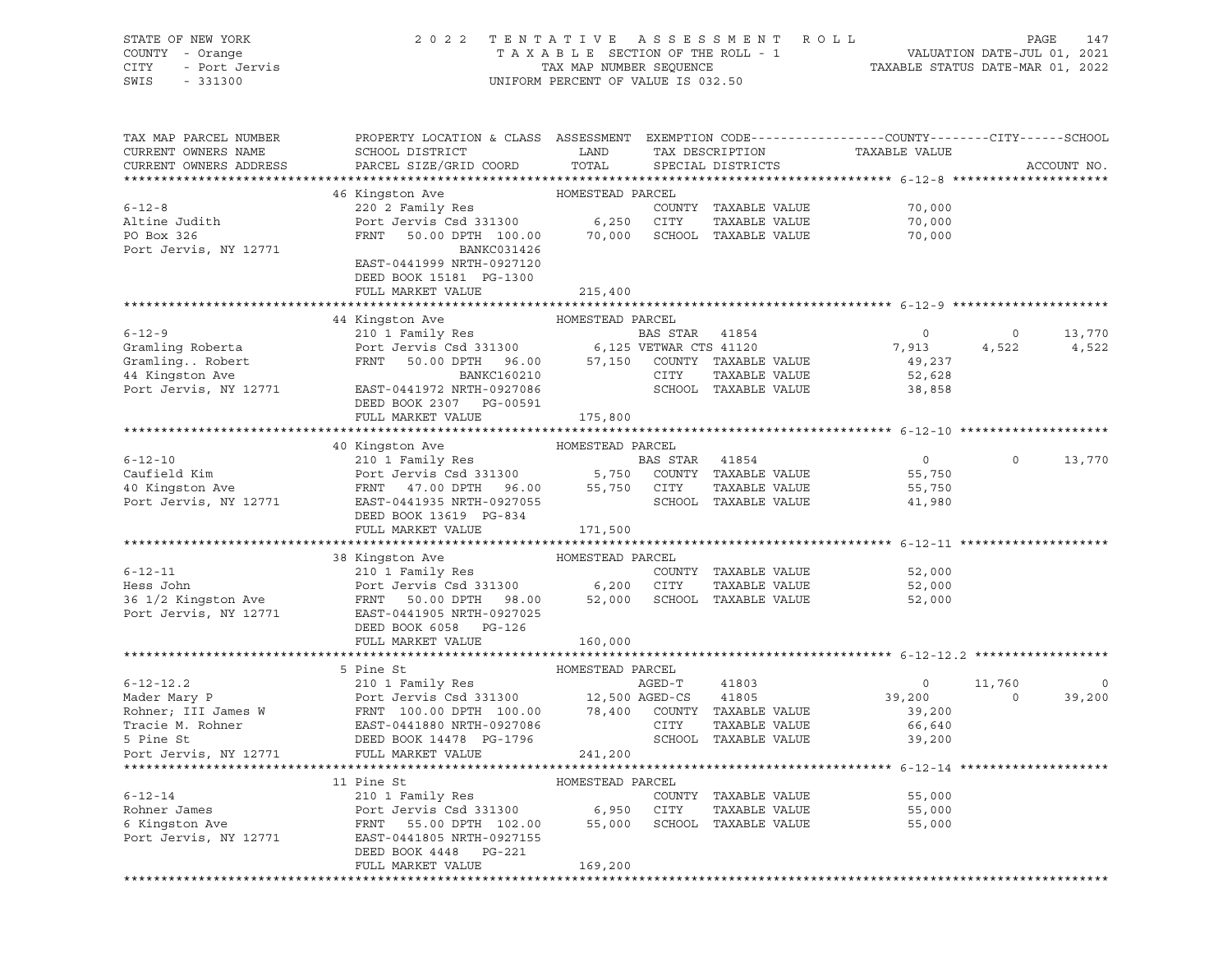| STATE OF NEW YORK<br>COUNTY - Orange<br>CITY<br>- Port Jervis<br>SWIS<br>$-331300$ | 2 0 2 2                                                                | UNIFORM PERCENT OF VALUE IS 032.50 | TENTATIVE ASSESSMENT ROLL             | T A X A B L E SECTION OF THE ROLL - 1<br>T A X A B L E SECTION OF THE ROLL - 1<br>TAX MAP NUMBER SEQUENCE TAXABLE STATUS DATE-MAR 01, 2022 | PAGE                                                                                                           | 148 |
|------------------------------------------------------------------------------------|------------------------------------------------------------------------|------------------------------------|---------------------------------------|--------------------------------------------------------------------------------------------------------------------------------------------|----------------------------------------------------------------------------------------------------------------|-----|
| TAX MAP PARCEL NUMBER<br>CURRENT OWNERS NAME<br>CURRENT OWNERS ADDRESS             | SCHOOL DISTRICT<br>PARCEL SIZE/GRID COORD                              | LAND<br>TOTAL                      | TAX DESCRIPTION<br>SPECIAL DISTRICTS  | TAXABLE VALUE                                                                                                                              | PROPERTY LOCATION & CLASS ASSESSMENT EXEMPTION CODE---------------COUNTY-------CITY------SCHOOL<br>ACCOUNT NO. |     |
|                                                                                    |                                                                        |                                    |                                       |                                                                                                                                            |                                                                                                                |     |
|                                                                                    | 13 Pine St                                                             | HOMESTEAD PARCEL                   |                                       |                                                                                                                                            |                                                                                                                |     |
| $6 - 12 - 15$                                                                      | 220 2 Family Res                                                       |                                    | COUNTY TAXABLE VALUE                  | 45,000                                                                                                                                     |                                                                                                                |     |
| Kremer Shimon                                                                      | Port Jervis Csd 331300 3,375 CITY TAXABLE VALUE                        |                                    |                                       | 45,000                                                                                                                                     |                                                                                                                |     |
| 1258 State Rt 208<br>Monroe, NY 10950                                              | FRNT 27.00 DPTH 100.00<br>BANKC140330                                  | 45,000                             | SCHOOL TAXABLE VALUE                  | 45,000                                                                                                                                     |                                                                                                                |     |
|                                                                                    | EAST-0441776 NRTH-0927183                                              |                                    |                                       |                                                                                                                                            |                                                                                                                |     |
|                                                                                    | DEED BOOK 14682 PG-897                                                 |                                    |                                       |                                                                                                                                            |                                                                                                                |     |
|                                                                                    | FULL MARKET VALUE                                                      | 138,500                            |                                       |                                                                                                                                            |                                                                                                                |     |
|                                                                                    | $13-1/2$ Pine St                                                       | HOMESTEAD PARCEL                   |                                       |                                                                                                                                            |                                                                                                                |     |
| $6 - 12 - 16$                                                                      |                                                                        |                                    |                                       | 30,650                                                                                                                                     | 30,650                                                                                                         |     |
| City of Port Jervis                                                                |                                                                        |                                    |                                       | $\circ$                                                                                                                                    |                                                                                                                |     |
| PO Box 1002                                                                        |                                                                        |                                    | TAXABLE VALUE                         | $\circ$                                                                                                                                    |                                                                                                                |     |
| Port Jervis, NY 12771                                                              | FRNT 23.00 DPTH 100.00 30,650 CITY<br>EAST-0441764 NRTH-0927204 SCHOOL |                                    | SCHOOL TAXABLE VALUE                  | 30,650                                                                                                                                     |                                                                                                                |     |
|                                                                                    | DEED BOOK 14688 PG-1647                                                |                                    |                                       |                                                                                                                                            |                                                                                                                |     |
|                                                                                    | FULL MARKET VALUE                                                      | 94,300                             |                                       |                                                                                                                                            |                                                                                                                |     |
|                                                                                    |                                                                        |                                    |                                       |                                                                                                                                            |                                                                                                                |     |
|                                                                                    | 15 Pine St                                                             | HOMESTEAD PARCEL                   |                                       |                                                                                                                                            |                                                                                                                |     |
| $6 - 12 - 17$<br>Van Norstrand Properties LLC Port Jervis Csd 331300 6,250 CITY    | 210 1 Family Res                                                       |                                    | COUNTY TAXABLE VALUE                  | 35,900                                                                                                                                     |                                                                                                                |     |
|                                                                                    |                                                                        |                                    | TAXABLE VALUE                         | 35,900                                                                                                                                     |                                                                                                                |     |
| 806 Jollymon Way<br>Daytona Beach, FL 32124 EAST-0441739 NRTH-0927230              |                                                                        |                                    | 35,900 SCHOOL TAXABLE VALUE           | 35,900                                                                                                                                     |                                                                                                                |     |
|                                                                                    | DEED BOOK 14832 PG-1616                                                |                                    |                                       |                                                                                                                                            |                                                                                                                |     |
|                                                                                    | FULL MARKET VALUE                                                      | 110,500                            |                                       |                                                                                                                                            |                                                                                                                |     |
|                                                                                    |                                                                        |                                    |                                       |                                                                                                                                            |                                                                                                                |     |
|                                                                                    | 17 Pine St                                                             | HOMESTEAD PARCEL                   |                                       |                                                                                                                                            |                                                                                                                |     |
| $6 - 12 - 18$                                                                      | 210 1 Family Res                                                       |                                    | COUNTY TAXABLE VALUE                  | 42,000                                                                                                                                     |                                                                                                                |     |
| Chiocchi Rose                                                                      | Port Jervis Csd 331300 6,250 CITY                                      |                                    | TAXABLE VALUE                         | 42,000                                                                                                                                     |                                                                                                                |     |
| 17 Pine St                                                                         | FRNT 54.00 DPTH 105.00 42,000                                          |                                    | SCHOOL TAXABLE VALUE                  | 42,000                                                                                                                                     |                                                                                                                |     |
| Port Jervis, NY 12771                                                              | $\mathbf{L}$<br>BANK                                                   |                                    |                                       |                                                                                                                                            |                                                                                                                |     |
|                                                                                    | EAST-0441700 NRTH-0927262                                              |                                    |                                       |                                                                                                                                            |                                                                                                                |     |
|                                                                                    | DEED BOOK 14639 PG-992                                                 |                                    |                                       |                                                                                                                                            |                                                                                                                |     |
|                                                                                    | FULL MARKET VALUE                                                      | 129,200                            |                                       |                                                                                                                                            |                                                                                                                |     |
|                                                                                    |                                                                        |                                    |                                       |                                                                                                                                            |                                                                                                                |     |
| $6 - 12 - 19$                                                                      | 19 Pine St                                                             | HOMESTEAD PARCEL                   |                                       |                                                                                                                                            |                                                                                                                |     |
| Kowal Brian                                                                        | 210 1 Family Res<br>Port Jervis Csd 331300 7,750 CITY                  |                                    | COUNTY TAXABLE VALUE<br>TAXABLE VALUE | 52,500<br>52,500                                                                                                                           |                                                                                                                |     |
| 19 Pine St                                                                         | 62.00 DPTH 100.00 52,500 SCHOOL TAXABLE VALUE<br>FRNT                  |                                    |                                       | 52,500                                                                                                                                     |                                                                                                                |     |
| Port Jervis, NY 12771                                                              | BANKC130170                                                            |                                    |                                       |                                                                                                                                            |                                                                                                                |     |
|                                                                                    | EAST-0441652 NRTH-0927311                                              |                                    |                                       |                                                                                                                                            |                                                                                                                |     |
|                                                                                    | DEED BOOK 13280 PG-1729                                                |                                    |                                       |                                                                                                                                            |                                                                                                                |     |
|                                                                                    | FULL MARKET VALUE                                                      | 161,500                            |                                       |                                                                                                                                            |                                                                                                                |     |
|                                                                                    |                                                                        |                                    |                                       |                                                                                                                                            |                                                                                                                |     |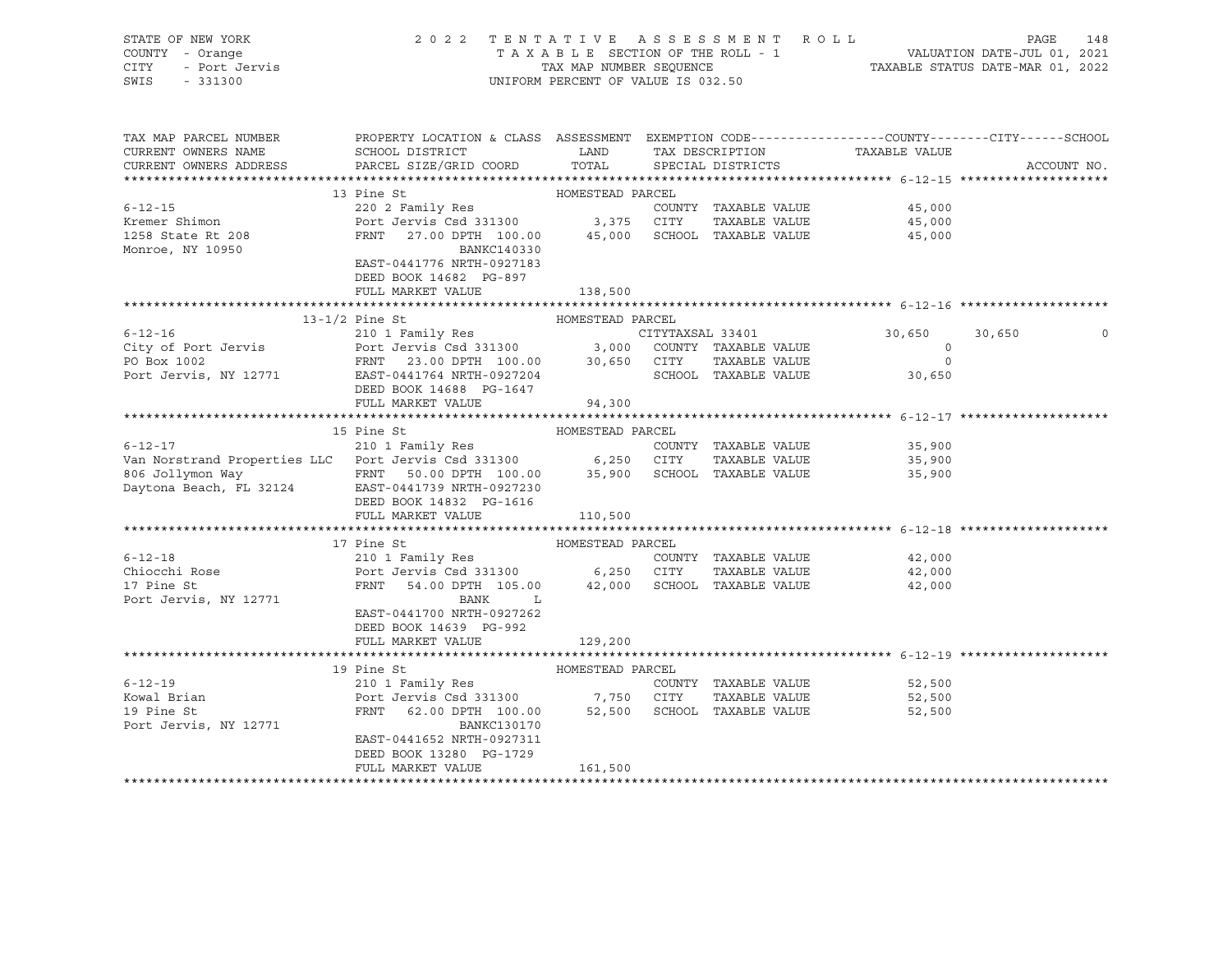| STATE OF NEW YORK<br>COUNTY - Orange<br>CITY<br>- Port Jervis<br>SWIS<br>$-331300$                                                                                                                                                       | 2022 TENTATIVE ASSESSMENT ROLL |         | UNIFORM PERCENT OF VALUE IS 032.50 | TAXABLE SECTION OF THE ROLL - 1 VALUATION DATE-JUL 01, 2021<br>TAXABLE STATUS DATE-MAR 01, 2022 | PAGE<br>149    |
|------------------------------------------------------------------------------------------------------------------------------------------------------------------------------------------------------------------------------------------|--------------------------------|---------|------------------------------------|-------------------------------------------------------------------------------------------------|----------------|
| TAX MAP PARCEL NUMBER THE PROPERTY LOCATION & CLASS ASSESSMENT EXEMPTION CODE--------------COUNTY-------CITY------SCHOOL                                                                                                                 |                                |         |                                    |                                                                                                 |                |
|                                                                                                                                                                                                                                          |                                | LAND    |                                    | TAX DESCRIPTION TAXABLE VALUE                                                                   |                |
| CURRENT OWNERS NAME SCHOOL DISTRICT THE LAND TAX DESCRIPTION<br>CURRENT OWNERS ADDRESS TARCEL SIZE/GRID COORD TOTAL SPECIAL DISTRICTS                                                                                                    |                                |         |                                    |                                                                                                 | ACCOUNT NO.    |
|                                                                                                                                                                                                                                          |                                |         |                                    |                                                                                                 |                |
|                                                                                                                                                                                                                                          | HOMESTEAD PARCEL<br>21 Pine St |         |                                    |                                                                                                 |                |
|                                                                                                                                                                                                                                          |                                |         |                                    |                                                                                                 |                |
|                                                                                                                                                                                                                                          |                                |         |                                    |                                                                                                 |                |
|                                                                                                                                                                                                                                          |                                |         |                                    |                                                                                                 |                |
| 6-12-20<br>Subhaw Malissa 210 1 Family Res<br>Subhaw Malissa Port Jervis Csd 331300 6,250 CITY TAXABLE VALUE 52,600<br>Subhaw Deborah FRNT 50.00 DPTH 100.00 52,600 SCHOOL TAXABLE VALUE 52,600<br>21 Pine St BANKC070290<br>Port Jervis |                                |         |                                    |                                                                                                 |                |
|                                                                                                                                                                                                                                          | DEED BOOK 14924 PG-1693        |         |                                    |                                                                                                 |                |
|                                                                                                                                                                                                                                          |                                |         |                                    |                                                                                                 |                |
|                                                                                                                                                                                                                                          |                                |         |                                    |                                                                                                 |                |
| 3 Glass St BOMESTEAD PARCEL<br>210 1 Family Res vETWAR CTS 41120 5,430 5,430 4,522<br>Frances E Van Daley Livng Trst Port Jervis Csd 331300 5,750 COUNTY TAXABLE VALUE 30,770<br>21.678 21.678 21.678 21.678 21.678 21.678 21.678 21.67  |                                |         |                                    |                                                                                                 |                |
|                                                                                                                                                                                                                                          |                                |         |                                    |                                                                                                 | 4,522          |
|                                                                                                                                                                                                                                          |                                |         |                                    |                                                                                                 |                |
|                                                                                                                                                                                                                                          |                                |         |                                    |                                                                                                 |                |
|                                                                                                                                                                                                                                          | DEED BOOK 14230 PG-1667        |         |                                    |                                                                                                 |                |
|                                                                                                                                                                                                                                          | FULL MARKET VALUE              | 111,400 |                                    |                                                                                                 |                |
|                                                                                                                                                                                                                                          |                                |         |                                    |                                                                                                 |                |
|                                                                                                                                                                                                                                          | 15 White St                    |         |                                    |                                                                                                 |                |
|                                                                                                                                                                                                                                          |                                |         | VETWAR CTS 41120                   | $6,713$ $4,522$<br>0 $14,080$                                                                   | 4,522          |
|                                                                                                                                                                                                                                          |                                |         |                                    |                                                                                                 | $\overline{a}$ |
|                                                                                                                                                                                                                                          |                                |         |                                    |                                                                                                 | 20,114         |
|                                                                                                                                                                                                                                          |                                |         |                                    |                                                                                                 | 20,114         |
|                                                                                                                                                                                                                                          |                                |         |                                    |                                                                                                 |                |
| COUNTY TAXABLE VALUE<br>IS White St DEED BOOK 12802 PG-1871 COUNTY TAXABLE VALUE<br>Port Jervis, NY 12771 FULL MARKET VALUE 137,700 CITY TAXABLE VALUE 26,148<br>SCHOOL TAXABLE VALUE 26,148                                             |                                |         |                                    |                                                                                                 |                |
|                                                                                                                                                                                                                                          |                                |         |                                    |                                                                                                 |                |
|                                                                                                                                                                                                                                          |                                |         |                                    |                                                                                                 |                |
|                                                                                                                                                                                                                                          |                                |         |                                    | COUNTY TAXABLE VALUE 47,100                                                                     |                |
|                                                                                                                                                                                                                                          |                                |         |                                    | TAXABLE VALUE 47,100                                                                            |                |
|                                                                                                                                                                                                                                          |                                |         |                                    | 47,100                                                                                          |                |
| Port Jervis, NY 12771 EAST-0441893 NRTH-0927523                                                                                                                                                                                          |                                |         |                                    |                                                                                                 |                |

 DEED BOOK 14113 PG-231 FULL MARKET VALUE 144,900 \*\*\*\*\*\*\*\*\*\*\*\*\*\*\*\*\*\*\*\*\*\*\*\*\*\*\*\*\*\*\*\*\*\*\*\*\*\*\*\*\*\*\*\*\*\*\*\*\*\*\*\*\*\*\*\*\*\*\*\*\*\*\*\*\*\*\*\*\*\*\*\*\*\*\*\*\*\*\*\*\*\*\*\*\*\*\*\*\*\*\*\*\*\*\*\*\*\*\*\*\*\*\* 6-13-3 \*\*\*\*\*\*\*\*\*\*\*\*\*\*\*\*\*\*\*\*\* 11 White St HOMESTEAD PARCEL 6-13-3 210 1 Family Res COUNTY TAXABLE VALUE 44,200 Diamond Peter Port Jervis Csd 331300 6,250 CITY TAXABLE VALUE 44,200 31 Middletown Point Rd FRNT 50.00 DPTH 100.00 44,200 SCHOOL TAXABLE VALUE 44,200 Rock Hill, NY 12775 EAST-0441929 NRTH-0927484 DEED BOOK 12537 PG-1163 FULL MARKET VALUE 136,000

\*\*\*\*\*\*\*\*\*\*\*\*\*\*\*\*\*\*\*\*\*\*\*\*\*\*\*\*\*\*\*\*\*\*\*\*\*\*\*\*\*\*\*\*\*\*\*\*\*\*\*\*\*\*\*\*\*\*\*\*\*\*\*\*\*\*\*\*\*\*\*\*\*\*\*\*\*\*\*\*\*\*\*\*\*\*\*\*\*\*\*\*\*\*\*\*\*\*\*\*\*\*\*\*\*\*\*\*\*\*\*\*\*\*\*\*\*\*\*\*\*\*\*\*\*\*\*\*\*\*\*\*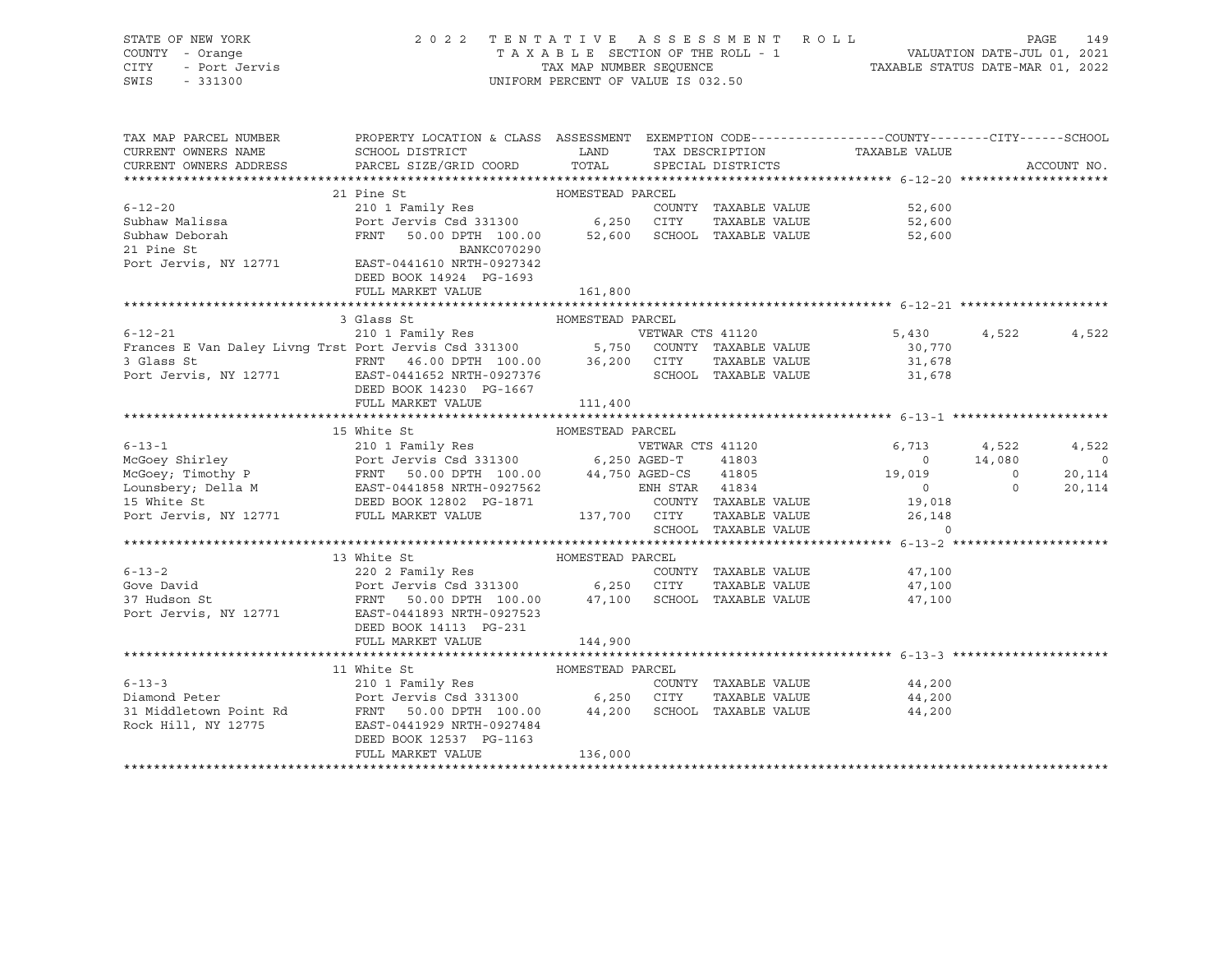| STATE OF NEW YORK  | 2022 TENTATIVE ASSESSMENT ROLL     | 150<br>PAGE                      |
|--------------------|------------------------------------|----------------------------------|
| COUNTY - Orange    | TAXABLE SECTION OF THE ROLL - 1    | VALUATION DATE-JUL 01, 2021      |
| CITY - Port Jervis | TAX MAP NUMBER SEOUENCE            | TAXABLE STATUS DATE-MAR 01, 2022 |
| SWIS - 331300      | UNIFORM PERCENT OF VALUE IS 032.50 |                                  |

| TAX MAP PARCEL NUMBER<br>CURRENT OWNERS NAME | PROPERTY LOCATION & CLASS ASSESSMENT EXEMPTION CODE---------------COUNTY-------CITY------SCHOOL<br>SCHOOL DISTRICT<br>CURRENT OWNERS ADDRESS PARCEL SIZE/GRID COORD                                                                                                                                                                                                                                        | LAND TAX DESCRIPTION<br>TOTAL |                                                                      | TAX DESCRIPTION TAXABLE VALUE SPECIAL DISTRICTS | ACCOUNT NO.        |
|----------------------------------------------|------------------------------------------------------------------------------------------------------------------------------------------------------------------------------------------------------------------------------------------------------------------------------------------------------------------------------------------------------------------------------------------------------------|-------------------------------|----------------------------------------------------------------------|-------------------------------------------------|--------------------|
|                                              |                                                                                                                                                                                                                                                                                                                                                                                                            |                               |                                                                      |                                                 |                    |
|                                              |                                                                                                                                                                                                                                                                                                                                                                                                            |                               |                                                                      |                                                 |                    |
|                                              | $\begin{array}{cccccccc} 6-13-4 & & & 9-1/2 \text{ White St} & & & & \text{HOMESTEAD PARCH} \\ 6-13-4 & & & 210 1 Family Res & & & \text{BAS STAR} & 41854 & & 0 \\ 115 Edward T & & & \text{Port Jervis Csd 331300} & & 3,750 COUNTY TAXABLE VALUE & 40,000 \\ 115 Jolanta B & & & \text{FRNT} & 29.00 DPTH 100.00 & & 40,000 CITY TAXABLE VALUE & 40,000 \\ 9.1/2 White St & & & \text{BANKN140687} & &$ |                               |                                                                      | $0 \qquad \qquad$                               | $\Omega$<br>13,770 |
|                                              | 9 1/2 White St<br>Port Jervis, NY 12771 EAST-0441955 NRTH-0927463<br>DEED BOOK 11301 PG-279<br>FULL MARKET VALUE                                                                                                                                                                                                                                                                                           | 123,100                       |                                                                      |                                                 |                    |
|                                              |                                                                                                                                                                                                                                                                                                                                                                                                            |                               |                                                                      |                                                 |                    |
|                                              | 9 White St<br>HOMESTEAD PARCEL                                                                                                                                                                                                                                                                                                                                                                             |                               |                                                                      |                                                 |                    |
| $6 - 13 - 5$                                 |                                                                                                                                                                                                                                                                                                                                                                                                            |                               |                                                                      |                                                 |                    |
|                                              | Port Jervis, NY 12771 EAST-0441984 NRTH-0927435<br>DEED BOOK 14946 PG-1755<br>FULL MARKET VALUE                                                                                                                                                                                                                                                                                                            | 140,300                       |                                                                      |                                                 |                    |
|                                              |                                                                                                                                                                                                                                                                                                                                                                                                            |                               |                                                                      |                                                 |                    |
| $6 - 13 - 6$                                 | HOMESTEAD PARCEL<br>7 White St<br>210 1 Family Res<br>Sweeney James J Jr and the Port Jervis Csd 331300 7,750 CUONI<br>7 White St 99999<br>Port Jervis, NY 12771 FRNT 60.00 DPTH 100.00 5CHOC<br>EAST-0442026 NRTH-0927390<br>DEED BOOK 14772 PG-1201<br>FULL MARKET VALUE                                                                                                                                 | 153,800                       | COUNTY TAXABLE VALUE<br>TAXABLE VALUE<br>50,000 SCHOOL TAXABLE VALUE | 50,000<br>50,000<br>50,000                      |                    |
|                                              |                                                                                                                                                                                                                                                                                                                                                                                                            |                               |                                                                      |                                                 |                    |
|                                              | 5 White St<br>Forms and the St (2002 Family Res (2002 Family Res (2003 Family Res (2003 Family Res (2003 Family Res (2008)<br>Fort Jervis Csd 331300 (2008)<br>FRNT 55.00 DPTH 100.00 52,700 SCHOOL TAXABLE VALUE<br>Middletown, NY 10<br>DEED BOOK 13999 PG-9<br>FULL MARKET VALUE                                                                                                                        | 162,200                       |                                                                      | 52,700<br>TAXABLE VALUE 52,700<br>52,700        |                    |
|                                              |                                                                                                                                                                                                                                                                                                                                                                                                            |                               |                                                                      |                                                 |                    |
| Port Jervis, NY 12771                        | 3 White St<br>6-13-8 210 1 Family Res COUNT<br>Fisher Andrew Port Jervis Csd 331300 6,250 CITY<br>LoCascio Stacey FRNT 50.00 DPTH 100.00 50,000 SCHOO<br>3 White St<br>EAST-0442101 NRTH-0927321<br>DEED BOOK 15070 PG-296<br>FULL MARKET VALUE                                                                                                                                                            | HOMESTEAD PARCEL<br>153,800   | COUNTY TAXABLE VALUE<br>TAXABLE VALUE<br>SCHOOL TAXABLE VALUE        | 50,000<br>50,000<br>50,000                      |                    |
|                                              |                                                                                                                                                                                                                                                                                                                                                                                                            |                               |                                                                      |                                                 |                    |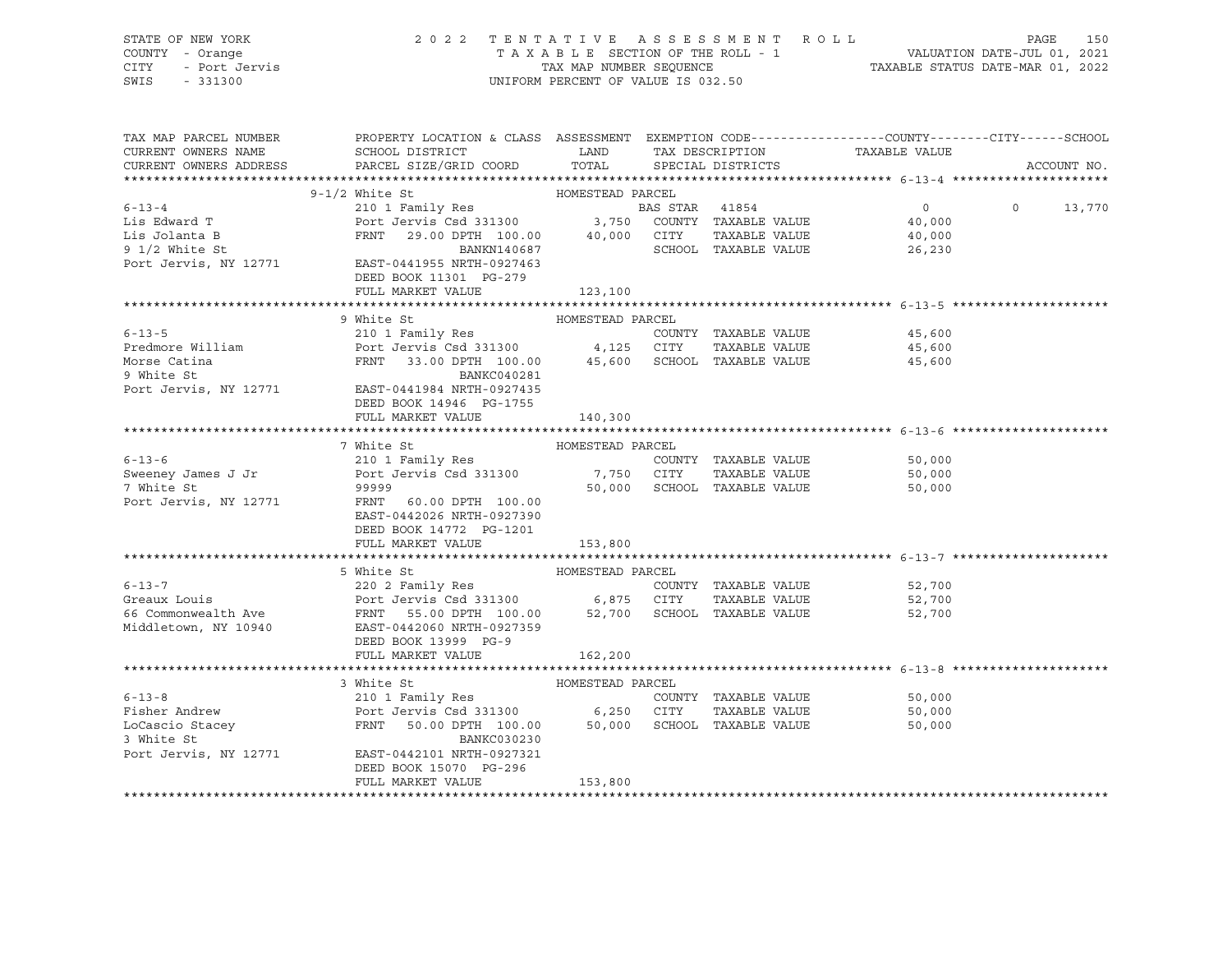### STATE OF NEW YORK 2 0 2 2 T E N T A T I V E A S S E S S M E N T R O L L PAGE 151 COUNTY - Orange T A X A B L E SECTION OF THE ROLL - 1 VALUATION DATE-JUL 01, 2021 CITY - Port Jervis TAX MAP NUMBER SEQUENCE TAXABLE STATUS DATE-MAR 01, 2022

| TAX MAP PARCEL NUMBER<br>CURRENT OWNERS NAME<br>CURRENT OWNERS ADDRESS | PROPERTY LOCATION & CLASS ASSESSMENT EXEMPTION CODE---------------COUNTY-------CITY------SCHOOL<br>SCHOOL DISTRICT<br>PARCEL SIZE/GRID COORD TOTAL                     | LAND             |                  | SPECIAL DISTRICTS          | TAX DESCRIPTION TAXABLE VALUE |          | ACCOUNT NO. |
|------------------------------------------------------------------------|------------------------------------------------------------------------------------------------------------------------------------------------------------------------|------------------|------------------|----------------------------|-------------------------------|----------|-------------|
|                                                                        |                                                                                                                                                                        |                  |                  |                            |                               |          |             |
|                                                                        | 54 Kingston Ave<br>HOMESTEAD PARCEL                                                                                                                                    |                  |                  |                            |                               |          |             |
| $6 - 13 - 9$                                                           | ${\small \begin{tabular}{lcccccc} 210 & 1 & Family Res & & & & BAS STAR & 41854 \\ & Port Jervis Csd & 331300 & & & 12,500 & COUNTY & TAXABLE VALUE \\ \end{tabular}}$ |                  |                  |                            | $\Omega$                      | $\Omega$ | 13,770      |
| Snellinger John E                                                      |                                                                                                                                                                        |                  |                  |                            | 60,000                        |          |             |
| Snellinger Mary M                                                      | FRNT 100.00 DPTH 100.00 60,000                                                                                                                                         |                  | CITY             | TAXABLE VALUE              | 60,000                        |          |             |
| 54 Kingston Ave                                                        | EAST-0442158 NRTH-0927266                                                                                                                                              |                  |                  | SCHOOL TAXABLE VALUE       | 46,230                        |          |             |
| Port Jervis, NY 12771                                                  | DEED BOOK 15070 PG-287                                                                                                                                                 |                  |                  |                            |                               |          |             |
|                                                                        | FULL MARKET VALUE                                                                                                                                                      | 184,600          |                  |                            |                               |          |             |
|                                                                        |                                                                                                                                                                        |                  |                  |                            |                               |          |             |
|                                                                        | 52 Kingston Ave<br>HOMESTEAD PARCEL                                                                                                                                    |                  |                  |                            |                               |          |             |
| $6 - 13 - 10$                                                          | 220 2 Family Res                                                                                                                                                       |                  |                  | COUNTY TAXABLE VALUE       | 50,800                        |          |             |
| Starr Raymond                                                          | Port Jervis Csd 331300 6,250 CITY                                                                                                                                      |                  |                  | TAXABLE VALUE              | 50,800                        |          |             |
| Starr Marina                                                           | 50.00 DPTH 94.00 50,800 SCHOOL TAXABLE VALUE<br>FRNT                                                                                                                   |                  |                  |                            | 50,800                        |          |             |
| 148 Aspen Dr                                                           | EAST-0442105 NRTH-0927234                                                                                                                                              |                  |                  |                            |                               |          |             |
|                                                                        |                                                                                                                                                                        |                  |                  |                            |                               |          |             |
|                                                                        | FULL MARKET VALUE                                                                                                                                                      | 156,300          |                  |                            |                               |          |             |
|                                                                        |                                                                                                                                                                        |                  |                  |                            |                               |          |             |
|                                                                        | 50 Kingston Ave                                                                                                                                                        | HOMESTEAD PARCEL |                  |                            |                               |          |             |
| $6 - 13 - 11$                                                          |                                                                                                                                                                        |                  |                  |                            | $\overline{0}$                | $\circ$  | 34,390      |
| Clawson Regina F                                                       |                                                                                                                                                                        |                  |                  |                            | 38,000                        |          |             |
| 50 Kingston Ave                                                        |                                                                                                                                                                        |                  |                  |                            | 38,000                        |          |             |
| Port Jervis, NY 12771                                                  | EAST-0442096 NRTH-0927183                                                                                                                                              |                  |                  | SCHOOL TAXABLE VALUE       | 3,610                         |          |             |
|                                                                        | DEED BOOK 3736 PG-00308                                                                                                                                                |                  |                  |                            |                               |          |             |
|                                                                        | FULL MARKET VALUE                                                                                                                                                      | 116,900          |                  |                            |                               |          |             |
|                                                                        |                                                                                                                                                                        |                  |                  |                            |                               |          |             |
|                                                                        | 3 West St                                                                                                                                                              | HOMESTEAD PARCEL |                  |                            |                               |          |             |
| $6 - 13 - 12$                                                          | 210 1 Family Res                                                                                                                                                       |                  | VETWAR CTS 41120 |                            | 7,200                         | 4,522    | 4,522       |
|                                                                        |                                                                                                                                                                        |                  |                  |                            | $\overline{0}$                | $\Omega$ | 13,770      |
|                                                                        | Port Jervis Csd 331300 3,500 BAS STAR 41854<br>FRNT 40.00 DPTH 50.00 48,000 COUNTY TAXABLE VALUE<br>BANKC130160 CITY TAXABLE VALUE                                     |                  |                  |                            | 40,800                        |          |             |
|                                                                        |                                                                                                                                                                        |                  |                  |                            | 43,478                        |          |             |
| Port Jervis, NY 12771                                                  | EAST-0442063 NRTH-0927217                                                                                                                                              |                  |                  | SCHOOL TAXABLE VALUE       | 29,708                        |          |             |
|                                                                        | DEED BOOK 2047 PG-01086                                                                                                                                                |                  |                  |                            |                               |          |             |
|                                                                        | FULL MARKET VALUE                                                                                                                                                      | 147,700          |                  |                            |                               |          |             |
|                                                                        |                                                                                                                                                                        |                  |                  |                            |                               |          |             |
|                                                                        | 5 West St                                                                                                                                                              | HOMESTEAD PARCEL |                  |                            |                               |          |             |
| $6 - 13 - 13$                                                          | 312 Vac w/imprv                                                                                                                                                        |                  |                  | COUNTY TAXABLE VALUE       | 9,500                         |          |             |
| The Janet M Schields Irrev Trs Port Jervis Csd 331300                  |                                                                                                                                                                        |                  | 5,925 CITY       | TAXABLE VALUE              | 9,500                         |          |             |
| Schields Janet M                                                       | FRNT 57.00 DPTH 108.00                                                                                                                                                 |                  |                  | 9,500 SCHOOL TAXABLE VALUE | 9,500                         |          |             |
| 1006 Mariner Ave                                                       | EAST-0442045 NRTH-0927266                                                                                                                                              |                  |                  |                            |                               |          |             |
| Manahawkin, NJ 08050                                                   | DEED BOOK 14403 PG-1600                                                                                                                                                |                  |                  |                            |                               |          |             |
|                                                                        | FULL MARKET VALUE                                                                                                                                                      | 29,200           |                  |                            |                               |          |             |
|                                                                        |                                                                                                                                                                        |                  |                  |                            |                               |          |             |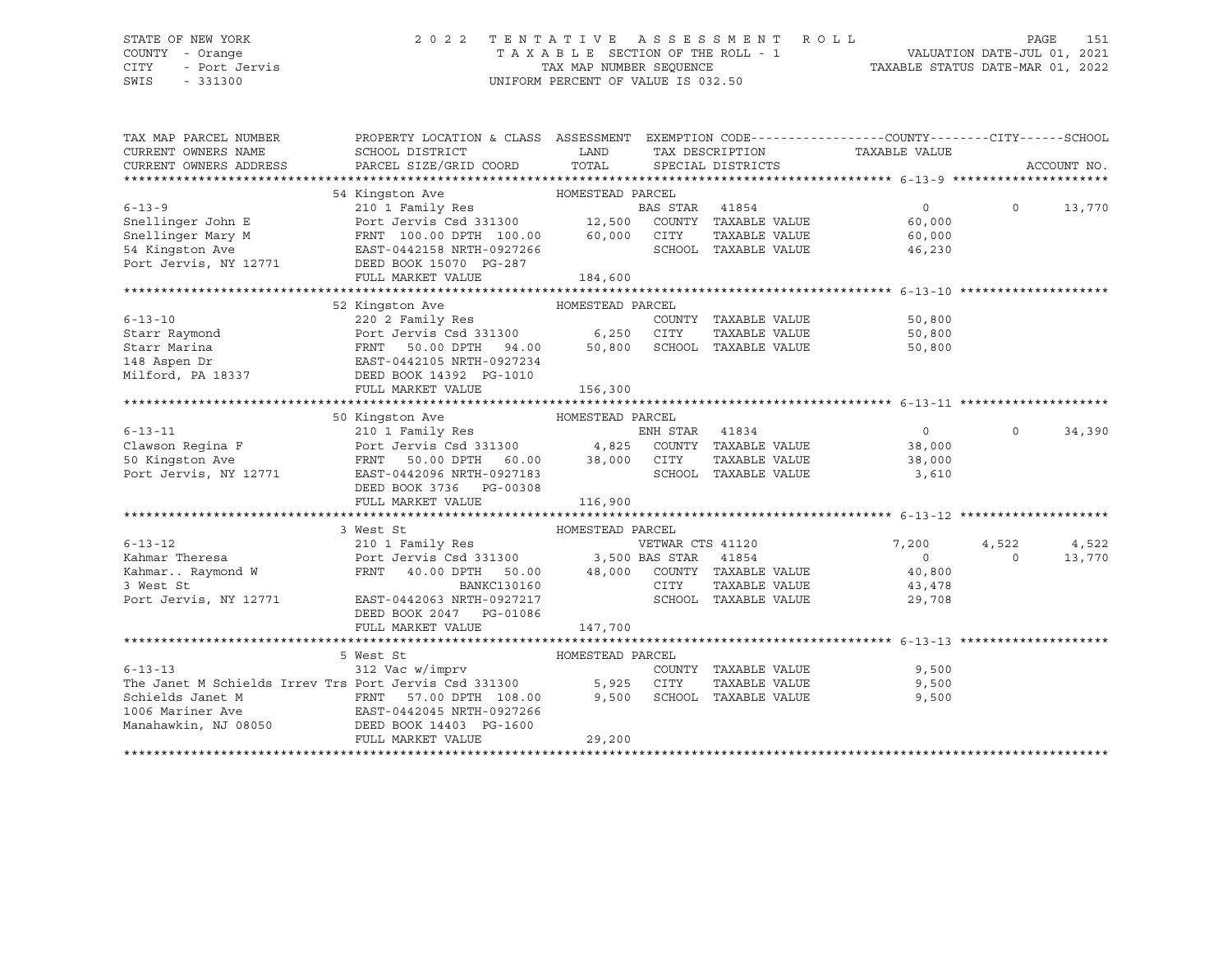### STATE OF NEW YORK 2 0 2 2 T E N T A T I V E A S S E S S M E N T R O L L PAGE 152 COUNTY - Orange T A X A B L E SECTION OF THE ROLL - 1 VALUATION DATE-JUL 01, 2021 CITY - Port Jervis TAX MAP NUMBER SEQUENCE TAXABLE STATUS DATE-MAR 01, 2022

| TAX MAP PARCEL NUMBER                                                                                                                                                                                                                                  |                         | PROPERTY LOCATION & CLASS ASSESSMENT EXEMPTION CODE----------------COUNTY-------CITY------SCHOOL                     |                |                            |                                                 |                |             |
|--------------------------------------------------------------------------------------------------------------------------------------------------------------------------------------------------------------------------------------------------------|-------------------------|----------------------------------------------------------------------------------------------------------------------|----------------|----------------------------|-------------------------------------------------|----------------|-------------|
| CURRENT OWNERS NAME                                                                                                                                                                                                                                    |                         | SCHOOL DISTRICT LAND                                                                                                 |                |                            |                                                 |                |             |
| CURRENT OWNERS ADDRESS                                                                                                                                                                                                                                 | PARCEL SIZE/GRID COORD  | TOTAL                                                                                                                |                |                            | TAX DESCRIPTION TAXABLE VALUE SPECIAL DISTRICTS |                | ACCOUNT NO. |
|                                                                                                                                                                                                                                                        |                         |                                                                                                                      |                |                            |                                                 |                |             |
|                                                                                                                                                                                                                                                        | 7 West St               | HOMESTEAD PARCEL                                                                                                     |                |                            |                                                 |                |             |
| 6-13-14<br>210 1 Family Res<br>The Janet M Schields Irrev Trs Port Jervis Csd 331300<br>Schields Janet M<br>EAST-0442012 NRTH-0927299<br>EAST-0442012 NRTH-0927299<br>CITY TAXABLE VALUE                                                               |                         |                                                                                                                      |                |                            | $\overline{0}$                                  | $\overline{0}$ | 13,770      |
|                                                                                                                                                                                                                                                        |                         |                                                                                                                      |                |                            | 13,188 7,536 7,536                              |                |             |
|                                                                                                                                                                                                                                                        |                         |                                                                                                                      |                |                            |                                                 |                |             |
|                                                                                                                                                                                                                                                        |                         |                                                                                                                      |                |                            | 42,962                                          |                |             |
|                                                                                                                                                                                                                                                        |                         |                                                                                                                      |                |                            | 48,614                                          |                |             |
| Manahawkin, NJ 08050 DEED BOOK 14403 PG-1600                                                                                                                                                                                                           |                         |                                                                                                                      |                | SCHOOL TAXABLE VALUE       | 34,844                                          |                |             |
|                                                                                                                                                                                                                                                        | FULL MARKET VALUE       | 172,800                                                                                                              |                |                            |                                                 |                |             |
|                                                                                                                                                                                                                                                        |                         |                                                                                                                      |                |                            |                                                 |                |             |
|                                                                                                                                                                                                                                                        | 9 West St               | HOMESTEAD PARCEL                                                                                                     |                |                            |                                                 |                |             |
| $6 - 13 - 15$                                                                                                                                                                                                                                          | 311 Res vac land        |                                                                                                                      |                | COUNTY TAXABLE VALUE       | 4,747                                           |                |             |
| The Janet M Schields Irrev Trs Port Jervis Csd 331300 4,747 CITY                                                                                                                                                                                       |                         |                                                                                                                      |                | TAXABLE VALUE              | 4,747                                           |                |             |
|                                                                                                                                                                                                                                                        |                         |                                                                                                                      |                | 4,747 SCHOOL TAXABLE VALUE | 4,747                                           |                |             |
|                                                                                                                                                                                                                                                        |                         |                                                                                                                      |                |                            |                                                 |                |             |
|                                                                                                                                                                                                                                                        |                         |                                                                                                                      |                |                            |                                                 |                |             |
|                                                                                                                                                                                                                                                        | FULL MARKET VALUE       | 14,600                                                                                                               |                |                            |                                                 |                |             |
|                                                                                                                                                                                                                                                        |                         |                                                                                                                      |                |                            |                                                 |                |             |
|                                                                                                                                                                                                                                                        | 11 West St              | HOMESTEAD PARCEL                                                                                                     |                |                            |                                                 |                |             |
| $6 - 13 - 16$                                                                                                                                                                                                                                          | 311 Res vac land        |                                                                                                                      |                | COUNTY TAXABLE VALUE       | 7,100                                           |                |             |
| The Janet M Schields Irrev Trs Port Jervis Csd 331300 7,100 CITY                                                                                                                                                                                       |                         |                                                                                                                      |                | TAXABLE VALUE              | 7,100                                           |                |             |
| Schields Janet M FRNT 69.00 DPTH 110.00                                                                                                                                                                                                                |                         |                                                                                                                      |                | 7,100 SCHOOL TAXABLE VALUE | 7,100                                           |                |             |
|                                                                                                                                                                                                                                                        |                         |                                                                                                                      |                |                            |                                                 |                |             |
| 1006 Mariner Ave 2010 1006 Mariner Ave 2010 2010 2010 2010 2021<br>Manahawkin, NJ 08050 2021 DEED BOOK 14403 PG-1600                                                                                                                                   |                         |                                                                                                                      |                |                            |                                                 |                |             |
|                                                                                                                                                                                                                                                        | FULL MARKET VALUE       | 21,800                                                                                                               |                |                            |                                                 |                |             |
|                                                                                                                                                                                                                                                        |                         |                                                                                                                      |                |                            |                                                 |                |             |
|                                                                                                                                                                                                                                                        | 15 West St              | HOMESTEAD PARCEL                                                                                                     |                |                            |                                                 |                |             |
|                                                                                                                                                                                                                                                        |                         |                                                                                                                      |                |                            | $\overline{0}$                                  | $\Omega$       | 13,770      |
|                                                                                                                                                                                                                                                        |                         |                                                                                                                      |                |                            | 55,550                                          |                |             |
| 6-13-17<br>EXECUTE 210 1 Family Res<br>Russell Rose A<br>Russell Peter G F<br>Russell Peter G F<br>Russell Peter G F<br>Russell Peter G F<br>Russell Peter G F<br>Russell Peter G F<br>Russell Peter G F<br>Russell Peter G F<br>Russell Peter G F<br> |                         |                                                                                                                      |                |                            | 55,550                                          |                |             |
|                                                                                                                                                                                                                                                        |                         |                                                                                                                      |                |                            | 41,780                                          |                |             |
| Port Jervis, NY 12771 EAST-0441882 NRTH-0927437                                                                                                                                                                                                        |                         |                                                                                                                      |                |                            |                                                 |                |             |
|                                                                                                                                                                                                                                                        | DEED BOOK 15113 PG-1129 |                                                                                                                      |                |                            |                                                 |                |             |
|                                                                                                                                                                                                                                                        | FULL MARKET VALUE       | 170,900                                                                                                              |                |                            |                                                 |                |             |
|                                                                                                                                                                                                                                                        |                         |                                                                                                                      |                |                            |                                                 |                |             |
|                                                                                                                                                                                                                                                        | 17 West St              | HOMESTEAD PARCEL                                                                                                     |                |                            |                                                 |                |             |
| $6 - 13 - 18$                                                                                                                                                                                                                                          | 210 1 Family Res        |                                                                                                                      | BAS STAR 41854 |                            | $\overline{0}$                                  | $\Omega$       | 13,770      |
| Gore David E                                                                                                                                                                                                                                           |                         |                                                                                                                      |                |                            | 44,000                                          |                |             |
|                                                                                                                                                                                                                                                        |                         |                                                                                                                      |                |                            |                                                 |                |             |
| 17 West St                                                                                                                                                                                                                                             |                         | EXAMPLE POINT AND THE CONSENSE ON THE POINT OF A SAMPLE OF THE POINT OF A SAMPLE OF THE PARABLE CALLUE PARABLE VALUE |                |                            | 44,000                                          |                |             |
| Port Jervis, NY 12771 EAST-0441847 NRTH-0927477                                                                                                                                                                                                        |                         |                                                                                                                      |                | SCHOOL TAXABLE VALUE       | 30,230                                          |                |             |
|                                                                                                                                                                                                                                                        | DEED BOOK 11954 PG-825  |                                                                                                                      |                |                            |                                                 |                |             |
|                                                                                                                                                                                                                                                        | FULL MARKET VALUE       | 135,400                                                                                                              |                |                            |                                                 |                |             |
|                                                                                                                                                                                                                                                        |                         |                                                                                                                      |                |                            |                                                 |                |             |
|                                                                                                                                                                                                                                                        | 19 West St              | HOMESTEAD PARCEL                                                                                                     |                |                            |                                                 |                |             |
|                                                                                                                                                                                                                                                        |                         |                                                                                                                      |                |                            | $\overline{0}$                                  | $\circ$        | 13,770      |
|                                                                                                                                                                                                                                                        |                         |                                                                                                                      |                |                            | 51,000                                          |                |             |
|                                                                                                                                                                                                                                                        |                         |                                                                                                                      |                |                            | 51,000                                          |                |             |
| 6-13-19<br>Schields Donald Jr<br>210 1 Family Res<br>210 1 Family Res<br>Port Jervis Csd 331300<br>216 19 West St<br>210 1 Family Res<br>210 1 Family Res<br>210 1 Family Res<br>210 1 Family Res<br>210 1 Family Res<br>210 21 74,850 COUNTY TAXABL   |                         |                                                                                                                      |                |                            | 37,230                                          |                |             |
|                                                                                                                                                                                                                                                        | DEED BOOK 2470 PG-00315 |                                                                                                                      |                |                            |                                                 |                |             |
|                                                                                                                                                                                                                                                        | FULL MARKET VALUE       | 156,900                                                                                                              |                |                            |                                                 |                |             |
|                                                                                                                                                                                                                                                        |                         |                                                                                                                      |                |                            |                                                 |                |             |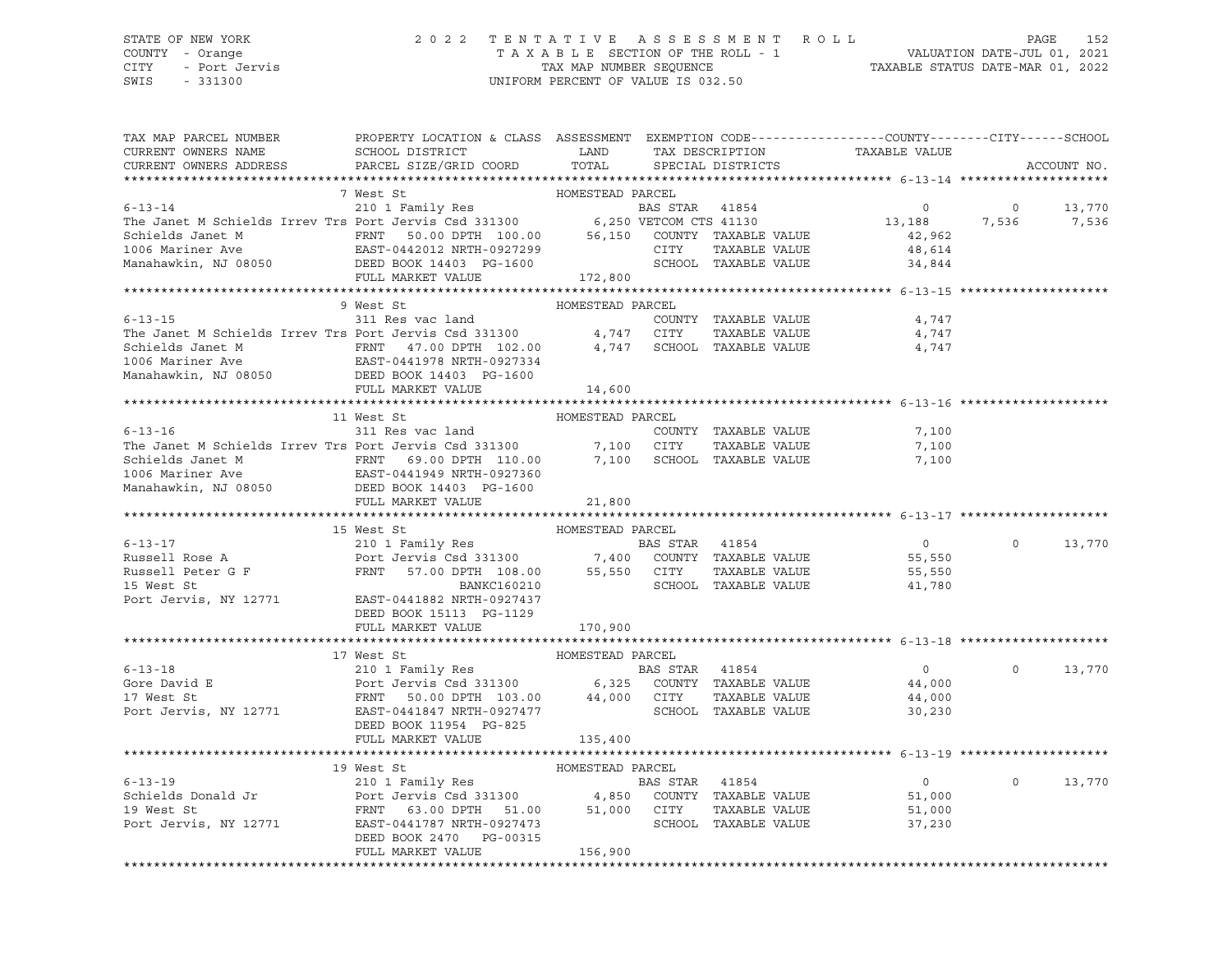### STATE OF NEW YORK 2 0 2 2 T E N T A T I V E A S S E S S M E N T R O L L PAGE 153 COUNTY - Orange T A X A B L E SECTION OF THE ROLL - 1 VALUATION DATE-JUL 01, 2021 CITY - Port Jervis TAX MAP NUMBER SEQUENCE TAXABLE STATUS DATE-MAR 01, 2022

| TAX MAP PARCEL NUMBER<br>CURRENT OWNERS NAME<br>CURRENT OWNERS ADDRESS                | PROPERTY LOCATION & CLASS ASSESSMENT EXEMPTION CODE----------------COUNTY-------CITY------SCHOOL<br>SCHOOL DISTRICT<br>PARCEL SIZE/GRID COORD | LAND<br>TOTAL               | TAX DESCRIPTION<br>SPECIAL DISTRICTS | TAXABLE VALUE                |                | ACCOUNT NO. |
|---------------------------------------------------------------------------------------|-----------------------------------------------------------------------------------------------------------------------------------------------|-----------------------------|--------------------------------------|------------------------------|----------------|-------------|
|                                                                                       |                                                                                                                                               |                             |                                      |                              |                |             |
|                                                                                       | 11 Glass St                                                                                                                                   | HOMESTEAD PARCEL            |                                      |                              |                |             |
| $6 - 13 - 20$                                                                         | 210 1 Family Res                                                                                                                              |                             | COUNTY TAXABLE VALUE                 |                              | 44,750         |             |
| Ruppert Mark                                                                          | Port Jervis Csd 331300 4,625 CITY                                                                                                             |                             | TAXABLE VALUE                        |                              | 44,750         |             |
| 675 County Route 12 FRNT                                                              | 51.00 DPTH 55.00 44,750 SCHOOL TAXABLE VALUE                                                                                                  |                             |                                      |                              | 44,750         |             |
| New Hampton, NY 10958                                                                 | EAST-0441803 NRTH-0927524                                                                                                                     |                             |                                      |                              |                |             |
|                                                                                       | DEED BOOK 14901 PG-981                                                                                                                        |                             |                                      |                              |                |             |
|                                                                                       | FULL MARKET VALUE                                                                                                                             | 137,700                     |                                      |                              |                |             |
|                                                                                       |                                                                                                                                               |                             |                                      |                              |                |             |
|                                                                                       | 28 Hamilton St                                                                                                                                | NON-HOMESTEAD PARCEL        |                                      |                              |                |             |
| $6 - 14 - 1$                                                                          |                                                                                                                                               |                             | COUNTY TAXABLE VALUE                 |                              | 72,250         |             |
| Cronk Larry                                                                           |                                                                                                                                               |                             | TAXABLE VALUE                        |                              | 72,250         |             |
|                                                                                       |                                                                                                                                               |                             |                                      |                              | 72,250         |             |
| Cronk Anita<br>123 River Rd<br>Montague, NJ 07827                                     | Port Jervis Csd 331300<br>PRNT 100.00 DPTH 115.00 72,250 SCHOOL TAXABLE VALUE<br>EAST-0442161 NRTH-0927847<br>EAST-0442161 NRTH-0927847       |                             |                                      |                              |                |             |
|                                                                                       |                                                                                                                                               |                             |                                      |                              |                |             |
|                                                                                       | FULL MARKET VALUE                                                                                                                             | 222,300                     |                                      |                              |                |             |
|                                                                                       |                                                                                                                                               |                             |                                      |                              |                |             |
|                                                                                       |                                                                                                                                               |                             |                                      |                              |                |             |
| $6 - 14 - 4$                                                                          |                                                                                                                                               |                             |                                      | COUNTY TAXABLE VALUE 322,750 |                |             |
| Cronk Larry                                                                           | Port Jervis Csd 331300 56,100 CITY TAXABLE VALUE<br>Bldg A: 22 Hamilton St 322,750 SCHOOL TAXABLE VALUE                                       |                             |                                      | TAXABLE VALUE                | 322,750        |             |
| Cronk Anita                                                                           |                                                                                                                                               |                             |                                      |                              | 322,750        |             |
| 123 River Rd                                                                          | Bldg B: 24 Hamilton St                                                                                                                        |                             |                                      |                              |                |             |
| Montaque, NJ 07827                                                                    | Bldg C: 26 Hamilton St                                                                                                                        |                             |                                      |                              |                |             |
|                                                                                       | ACRES<br>1.40                                                                                                                                 |                             |                                      |                              |                |             |
|                                                                                       | EAST-0442297 NRTH-0927643                                                                                                                     |                             |                                      |                              |                |             |
|                                                                                       | DEED BOOK 2375 PG-00319                                                                                                                       |                             |                                      |                              |                |             |
|                                                                                       | FULL MARKET VALUE                                                                                                                             | 993,100                     |                                      |                              |                |             |
|                                                                                       |                                                                                                                                               |                             |                                      |                              |                |             |
| $6 - 14 - 5$                                                                          | 64-66 Kingston Ave                                                                                                                            | HOMESTEAD PARCEL            |                                      |                              | $\overline{0}$ | $\circ$     |
| Muro Kenneth                                                                          |                                                                                                                                               |                             |                                      |                              | 78,000         | 13,770      |
|                                                                                       |                                                                                                                                               |                             | TAXABLE VALUE                        |                              | 78,000         |             |
| Muro Donna<br>FRNT 105.00 DPTH 249.00 78,000 CITY<br>EAST-0442265 NRTH-0927528 SCHOOL |                                                                                                                                               |                             | SCHOOL TAXABLE VALUE                 |                              | 64,230         |             |
| Port Jervis, NY 12771                                                                 | DEED BOOK 2260 PG-00794                                                                                                                       |                             |                                      |                              |                |             |
|                                                                                       | FULL MARKET VALUE                                                                                                                             | 240,000                     |                                      |                              |                |             |
|                                                                                       |                                                                                                                                               |                             |                                      |                              |                |             |
|                                                                                       | 60 Kingston Ave                                                                                                                               | HOMESTEAD PARCEL            |                                      |                              |                |             |
| $6 - 14 - 6$                                                                          | 210 1 Family Res                                                                                                                              |                             | COUNTY TAXABLE VALUE                 |                              | 58,650         |             |
| Nelson Alma                                                                           | Port Jervis Csd 331300 6,250 CITY                                                                                                             |                             | TAXABLE VALUE                        |                              | 58,650         |             |
| 6 Switch Ln                                                                           | FRNT 50.00 DPTH 100.00                                                                                                                        | 58,650 SCHOOL TAXABLE VALUE |                                      |                              | 58,650         |             |
| Sparrowbush, NY 12780                                                                 | EAST-0442277 NRTH-0927408                                                                                                                     |                             |                                      |                              |                |             |
|                                                                                       | DEED BOOK 14225 PG-1046                                                                                                                       |                             |                                      |                              |                |             |
|                                                                                       | FULL MARKET VALUE                                                                                                                             | 180,500                     |                                      |                              |                |             |
|                                                                                       |                                                                                                                                               |                             |                                      |                              |                |             |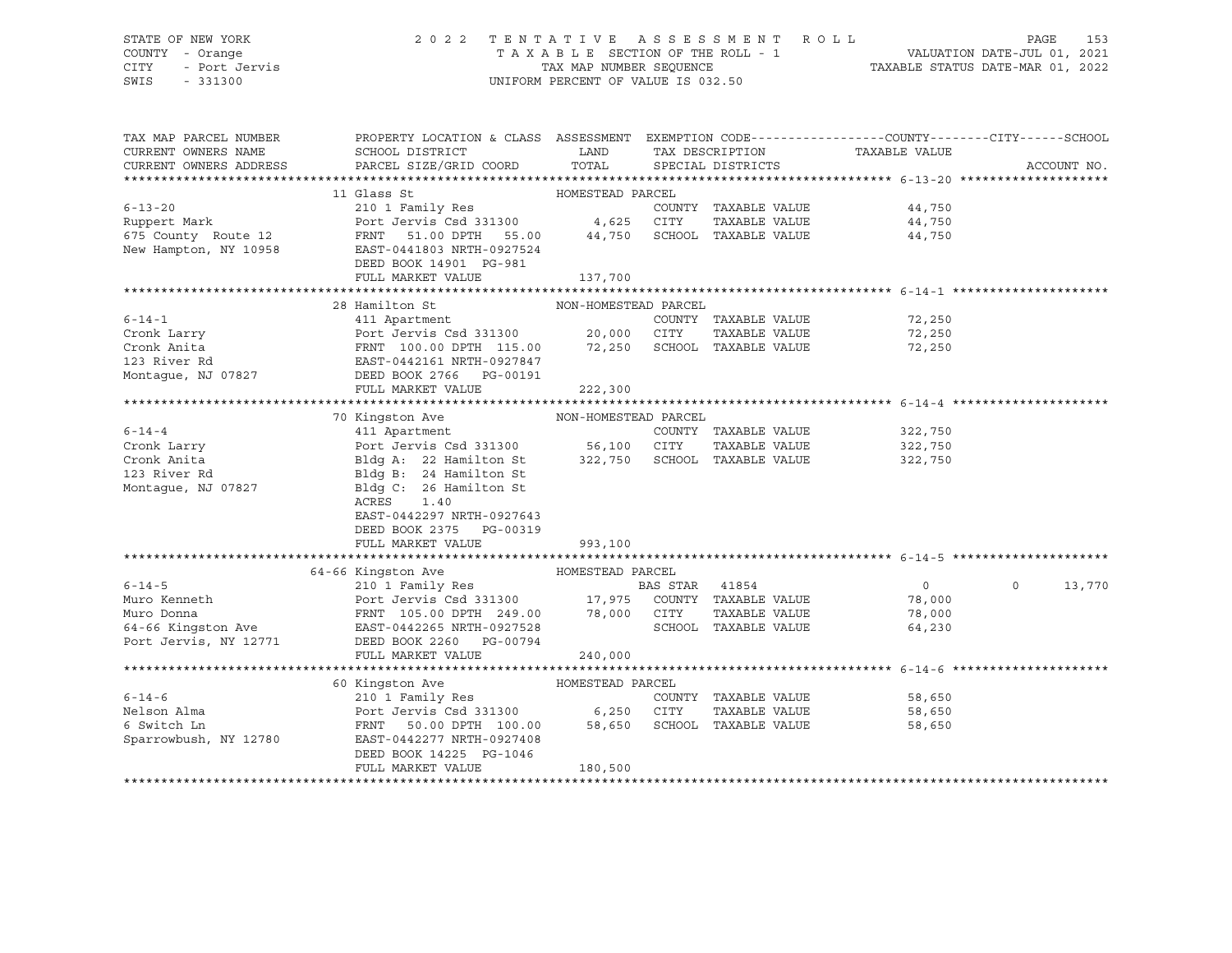STATE OF NEW YORK 2 0 2 2 T E N T A T I V E A S S E S S M E N T R O L L PAGE 154 COUNTY - Orange T A X A B L E SECTION OF THE ROLL - 1 VALUATION DATE-JUL 01, 2021 CITY - Port Jervis TAX MAP NUMBER SEQUENCE TAXABLE STATUS DATE-MAR 01, 2022 SWIS - 331300 UNIFORM PERCENT OF VALUE IS 032.50

| TAX MAP PARCEL NUMBER<br>CURRENT OWNERS NAME<br>CURRENT OWNERS ADDRESS                                                                                                                                                                                        | PROPERTY LOCATION & CLASS ASSESSMENT EXEMPTION CODE---------------COUNTY-------CITY------SCHOOL<br>SCHOOL DISTRICT LAND                                         |                  |                      |                                       |          | ACCOUNT NO. |
|---------------------------------------------------------------------------------------------------------------------------------------------------------------------------------------------------------------------------------------------------------------|-----------------------------------------------------------------------------------------------------------------------------------------------------------------|------------------|----------------------|---------------------------------------|----------|-------------|
|                                                                                                                                                                                                                                                               |                                                                                                                                                                 |                  |                      |                                       |          |             |
|                                                                                                                                                                                                                                                               |                                                                                                                                                                 |                  |                      |                                       |          |             |
| $6 - 14 - 7$                                                                                                                                                                                                                                                  |                                                                                                                                                                 |                  |                      |                                       | $\Omega$ | 13,770      |
|                                                                                                                                                                                                                                                               |                                                                                                                                                                 |                  |                      |                                       |          |             |
|                                                                                                                                                                                                                                                               |                                                                                                                                                                 |                  |                      |                                       |          |             |
| Storer David J<br>Storer Gemma Z<br>58 Kingston Ave                                                                                                                                                                                                           | BANKN140687                                                                                                                                                     |                  | SCHOOL TAXABLE VALUE | 43,230                                |          |             |
| Port Jervis, NY 12771 EAST-0442245 NRTH-0927374                                                                                                                                                                                                               | DEED BOOK 6014    PG-215                                                                                                                                        |                  |                      |                                       |          |             |
|                                                                                                                                                                                                                                                               | FULL MARKET VALUE                                                                                                                                               | 175,400          |                      |                                       |          |             |
|                                                                                                                                                                                                                                                               |                                                                                                                                                                 |                  |                      |                                       |          |             |
|                                                                                                                                                                                                                                                               | 4 White St                                                                                                                                                      | HOMESTEAD PARCEL |                      |                                       |          |             |
| FRAME PRICHARD AND THE SERVANGE SERVALUE AND THE SERVALUE SERVALUE SERVALUE SERVALUE SERVALUE SERVALUE SERVALUE SERVALUE SERVALUE SERVALUE SERVALUE SERVALUE SERVALUE SERVALUE SERVALUE SERVALUE SERVALUE SERVALUE SERVALUE SE                                |                                                                                                                                                                 |                  |                      | $\overline{0}$                        | $\Omega$ | 34,390      |
|                                                                                                                                                                                                                                                               |                                                                                                                                                                 |                  |                      |                                       |          |             |
|                                                                                                                                                                                                                                                               |                                                                                                                                                                 |                  |                      |                                       |          |             |
|                                                                                                                                                                                                                                                               |                                                                                                                                                                 |                  |                      |                                       |          |             |
|                                                                                                                                                                                                                                                               |                                                                                                                                                                 |                  |                      |                                       |          |             |
|                                                                                                                                                                                                                                                               | FULL MARKET VALUE                                                                                                                                               | 168,500          |                      |                                       |          |             |
|                                                                                                                                                                                                                                                               |                                                                                                                                                                 |                  |                      |                                       |          |             |
|                                                                                                                                                                                                                                                               |                                                                                                                                                                 |                  |                      |                                       |          |             |
|                                                                                                                                                                                                                                                               |                                                                                                                                                                 |                  |                      | 12,813 12,813                         |          | 12,813      |
|                                                                                                                                                                                                                                                               |                                                                                                                                                                 |                  |                      |                                       |          |             |
|                                                                                                                                                                                                                                                               |                                                                                                                                                                 |                  |                      | $7,688$ $4,522$ $4,522$<br>0 0 33,915 |          |             |
|                                                                                                                                                                                                                                                               |                                                                                                                                                                 |                  |                      |                                       |          |             |
|                                                                                                                                                                                                                                                               |                                                                                                                                                                 |                  |                      |                                       |          |             |
|                                                                                                                                                                                                                                                               |                                                                                                                                                                 |                  |                      |                                       |          |             |
|                                                                                                                                                                                                                                                               |                                                                                                                                                                 |                  |                      |                                       |          |             |
| From Band Control of Homestean PARCEL<br>Hamilton Paul G Hamilton Panela<br>FRNT 50.00 DPTH 100.00 55,350 SCHOOL TAXABLE VALUE<br>FRNT 50.00 DPTH 100.00 55,350 SCHOOL TAXABLE VALUE<br>FRNT 50.00 DPTH 100.00 55,350 SCHOOL TAXABLE V                        | 8 White St                                                                                                                                                      | HOMESTEAD PARCEL |                      |                                       |          |             |
|                                                                                                                                                                                                                                                               |                                                                                                                                                                 |                  |                      | 55,350                                |          |             |
|                                                                                                                                                                                                                                                               |                                                                                                                                                                 |                  |                      | 55,350                                |          |             |
|                                                                                                                                                                                                                                                               |                                                                                                                                                                 |                  |                      | 55,350                                |          |             |
|                                                                                                                                                                                                                                                               |                                                                                                                                                                 |                  |                      |                                       |          |             |
|                                                                                                                                                                                                                                                               |                                                                                                                                                                 |                  |                      |                                       |          |             |
|                                                                                                                                                                                                                                                               | FULL MARKET VALUE                                                                                                                                               | 170,300          |                      |                                       |          |             |
|                                                                                                                                                                                                                                                               |                                                                                                                                                                 |                  |                      |                                       |          |             |
|                                                                                                                                                                                                                                                               | $8-1/2$ White St                                                                                                                                                | HOMESTEAD PARCEL |                      |                                       |          |             |
| $6 - 14 - 11$                                                                                                                                                                                                                                                 |                                                                                                                                                                 |                  |                      |                                       |          |             |
| Peterson Christina<br>10 White St                                                                                                                                                                                                                             |                                                                                                                                                                 |                  |                      |                                       |          |             |
|                                                                                                                                                                                                                                                               | 311 Res vac land COUNTY TAXABLE VALUE 3,100<br>Port Jervis Csd 331300 3,100 CITY TAXABLE VALUE 3,100<br>FRNT 31.00 DPTH 100.00 3,100 SCHOOL TAXABLE VALUE 3,100 |                  |                      |                                       |          |             |
| Port Jervis, NY 12771                                                                                                                                                                                                                                         | BANKC130015                                                                                                                                                     |                  |                      |                                       |          |             |
|                                                                                                                                                                                                                                                               | EAST-0442110 NRTH-0927548                                                                                                                                       |                  |                      |                                       |          |             |
|                                                                                                                                                                                                                                                               | DEED BOOK 14916 PG-927                                                                                                                                          |                  |                      |                                       |          |             |
|                                                                                                                                                                                                                                                               | FULL MARKET VALUE                                                                                                                                               | 9,500            |                      |                                       |          |             |
|                                                                                                                                                                                                                                                               |                                                                                                                                                                 |                  |                      |                                       |          |             |
|                                                                                                                                                                                                                                                               |                                                                                                                                                                 |                  |                      |                                       |          |             |
| 10 White St<br>210 1 Family Res<br>Peterson Christina<br>210 1 Family Res<br>Peterson Christina<br>210 1 Family Res<br>210 1 Family Res<br>210 1 Family Res<br>210 1 Family Res<br>210 210 1 Family Res<br>22,800<br>22,800<br>22,800<br>22,800<br>22,800<br> |                                                                                                                                                                 |                  |                      |                                       |          |             |
|                                                                                                                                                                                                                                                               |                                                                                                                                                                 |                  |                      |                                       |          |             |
|                                                                                                                                                                                                                                                               |                                                                                                                                                                 |                  |                      |                                       |          |             |
| Port Jervis, NY 12771                                                                                                                                                                                                                                         | BANKC130015                                                                                                                                                     |                  |                      |                                       |          |             |
|                                                                                                                                                                                                                                                               | EAST-0442086 NRTH-0927575                                                                                                                                       |                  |                      |                                       |          |             |
|                                                                                                                                                                                                                                                               | DEED BOOK 14916 PG-927                                                                                                                                          |                  |                      |                                       |          |             |
|                                                                                                                                                                                                                                                               | FULL MARKET VALUE                                                                                                                                               | 131,700          |                      |                                       |          |             |
|                                                                                                                                                                                                                                                               |                                                                                                                                                                 |                  |                      |                                       |          |             |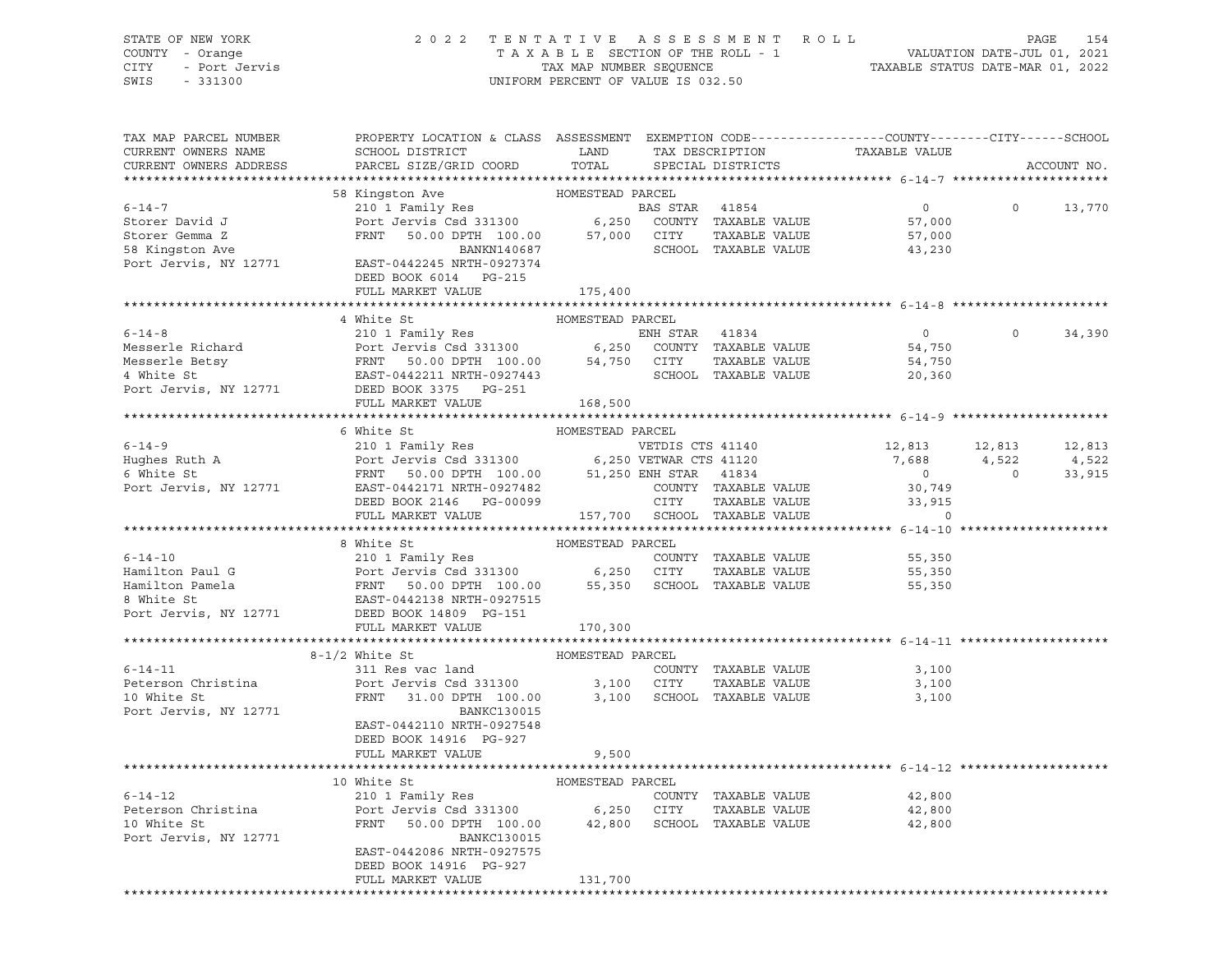# STATE OF NEW YORK 2 0 2 2 T E N T A T I V E A S S E S S M E N T R O L L PAGE 155 COUNTY - Orange T A X A B L E SECTION OF THE ROLL - 1 VALUATION DATE-JUL 01, 2021 CITY - Port Jervis TAX MAP NUMBER SEQUENCE TAXABLE STATUS DATE-MAR 01, 2022

| TAX MAP PARCEL NUMBER<br>CURRENT OWNERS NAME | PROPERTY LOCATION & CLASS ASSESSMENT EXEMPTION CODE---------------COUNTY-------CITY-----SCHOOL<br>SCHOOL DISTRICT<br>CURRENT OWNERS ADDRESS PARCEL SIZE/GRID COORD                                                                                                                                                                                                                                                     | <b>EXAMPLE THE STATE OF STATE OF STATE OF STATE OF STATE OF STATE OF STATE OF STATE OF STATE OF STATE OF STATE OF STATE</b> | TOTAL SPECIAL DISTRICTS | TAX DESCRIPTION TAXABLE VALUE<br>SPECIAL DISTRICTS              |                | ACCOUNT NO.        |
|----------------------------------------------|------------------------------------------------------------------------------------------------------------------------------------------------------------------------------------------------------------------------------------------------------------------------------------------------------------------------------------------------------------------------------------------------------------------------|-----------------------------------------------------------------------------------------------------------------------------|-------------------------|-----------------------------------------------------------------|----------------|--------------------|
|                                              |                                                                                                                                                                                                                                                                                                                                                                                                                        |                                                                                                                             |                         |                                                                 |                |                    |
|                                              |                                                                                                                                                                                                                                                                                                                                                                                                                        |                                                                                                                             |                         |                                                                 | $\overline{0}$ |                    |
|                                              |                                                                                                                                                                                                                                                                                                                                                                                                                        |                                                                                                                             |                         | $\overline{0}$<br>$2,500$<br>12,500<br>12,500<br>7,536<br>7,536 |                | 13,770             |
|                                              |                                                                                                                                                                                                                                                                                                                                                                                                                        |                                                                                                                             |                         |                                                                 |                |                    |
|                                              |                                                                                                                                                                                                                                                                                                                                                                                                                        |                                                                                                                             |                         |                                                                 |                |                    |
|                                              |                                                                                                                                                                                                                                                                                                                                                                                                                        |                                                                                                                             | COUNTY TAXABLE VALUE    | 35,000                                                          |                |                    |
|                                              |                                                                                                                                                                                                                                                                                                                                                                                                                        |                                                                                                                             |                         | 39,964                                                          |                |                    |
|                                              |                                                                                                                                                                                                                                                                                                                                                                                                                        |                                                                                                                             |                         | 153,800 SCHOOL TAXABLE VALUE 26,194                             |                |                    |
|                                              |                                                                                                                                                                                                                                                                                                                                                                                                                        |                                                                                                                             |                         |                                                                 |                |                    |
|                                              | 16 White St                                                                                                                                                                                                                                                                                                                                                                                                            | HOMESTEAD PARCEL                                                                                                            |                         |                                                                 |                |                    |
| $6 - 14 - 14$                                |                                                                                                                                                                                                                                                                                                                                                                                                                        |                                                                                                                             |                         | $0$<br>61,900                                                   |                | $\Omega$<br>34,390 |
| Yennie Donna                                 |                                                                                                                                                                                                                                                                                                                                                                                                                        |                                                                                                                             |                         |                                                                 |                |                    |
| 16 White St                                  |                                                                                                                                                                                                                                                                                                                                                                                                                        |                                                                                                                             |                         |                                                                 |                |                    |
| Port Jervis, NY 12771                        | 210 1 Family Res<br>Port Jervis Csd 331300 7,500 COUNTY TAXABLE VALUE 61,900<br>FRNT 100.00 DPTH 60.00 61,900 CITY TAXABLE VALUE 61,900<br>BANKC220065 SCHOOL TAXABLE VALUE 27,510<br>PANKC220065 SCHOOL TAXABLE VALUE 27,510                                                                                                                                                                                          |                                                                                                                             |                         |                                                                 |                |                    |
|                                              | EAST-0441986 NRTH-0927635                                                                                                                                                                                                                                                                                                                                                                                              |                                                                                                                             |                         |                                                                 |                |                    |
|                                              | DEED BOOK 14682 PG-1860                                                                                                                                                                                                                                                                                                                                                                                                |                                                                                                                             |                         |                                                                 |                |                    |
|                                              | FULL MARKET VALUE                                                                                                                                                                                                                                                                                                                                                                                                      | 190,500                                                                                                                     |                         |                                                                 |                |                    |
|                                              |                                                                                                                                                                                                                                                                                                                                                                                                                        |                                                                                                                             |                         |                                                                 |                |                    |
|                                              | 25 Glass St                                                                                                                                                                                                                                                                                                                                                                                                            |                                                                                                                             |                         |                                                                 |                |                    |
| $6 - 14 - 15$                                |                                                                                                                                                                                                                                                                                                                                                                                                                        |                                                                                                                             | COUNTY TAXABLE VALUE    | 60,000                                                          |                |                    |
|                                              | 6-14-15 210 1 Family Res COUNTY TAXABLE VALUE<br>Cruceta Lee Port Jervis Csd 331300 6,250 CITY TAXABLE VALUE<br>Cruceta Theresa FRNT 50.00 DPTH 100.00 60,000 SCHOOL TAXABLE VALUE<br>25 Glass St BANKC160113<br>Port Jervis, NY 12771 EAS                                                                                                                                                                             |                                                                                                                             |                         | TAXABLE VALUE 60,000                                            |                |                    |
|                                              |                                                                                                                                                                                                                                                                                                                                                                                                                        |                                                                                                                             |                         | 60,000                                                          |                |                    |
|                                              |                                                                                                                                                                                                                                                                                                                                                                                                                        |                                                                                                                             |                         |                                                                 |                |                    |
|                                              |                                                                                                                                                                                                                                                                                                                                                                                                                        |                                                                                                                             |                         |                                                                 |                |                    |
|                                              | DEED BOOK 14592 PG-954                                                                                                                                                                                                                                                                                                                                                                                                 |                                                                                                                             |                         |                                                                 |                |                    |
|                                              | FULL MARKET VALUE                                                                                                                                                                                                                                                                                                                                                                                                      | 184,600                                                                                                                     |                         |                                                                 |                |                    |
|                                              |                                                                                                                                                                                                                                                                                                                                                                                                                        |                                                                                                                             |                         |                                                                 |                |                    |
|                                              | $\begin{tabular}{lcccc} 6-14-16 & 27 Glass St & 210 1 Family Res \\ \hline \textbf{Cortes David} & 210 1 Family Res & 200NTY TAXABLE VALUE \\ \textbf{Pinto Michelle} & 50.00 DPTH 100.00 & 44,750 SCHOOL TAXABLE VALUE \\ \textbf{Port Jervis Csd 331300} & 6,250 CITY TAXABLE VALUE \\ \textbf{POT LGess St} & 27.8128 S & 28-0442059 NRTH-0927723 \\ \textbf{27.0120} & 44,750 SCHOOL TAXABLE VALUE \\ \textbf{POT$ |                                                                                                                             |                         |                                                                 |                |                    |
|                                              |                                                                                                                                                                                                                                                                                                                                                                                                                        |                                                                                                                             |                         |                                                                 |                |                    |
|                                              |                                                                                                                                                                                                                                                                                                                                                                                                                        |                                                                                                                             |                         | COUNTY TAXABLE VALUE 44,750                                     |                |                    |
|                                              |                                                                                                                                                                                                                                                                                                                                                                                                                        |                                                                                                                             |                         | TAXABLE VALUE 44,750                                            |                |                    |
|                                              |                                                                                                                                                                                                                                                                                                                                                                                                                        |                                                                                                                             |                         | 44,750                                                          |                |                    |
|                                              |                                                                                                                                                                                                                                                                                                                                                                                                                        |                                                                                                                             |                         |                                                                 |                |                    |
| Port Jervis, NY 12771 DEED BOOK 14178 PG-343 |                                                                                                                                                                                                                                                                                                                                                                                                                        |                                                                                                                             |                         |                                                                 |                |                    |
|                                              | FULL MARKET VALUE                                                                                                                                                                                                                                                                                                                                                                                                      | 137,700                                                                                                                     |                         |                                                                 |                |                    |
|                                              |                                                                                                                                                                                                                                                                                                                                                                                                                        |                                                                                                                             |                         |                                                                 |                |                    |
|                                              | 29 Glass St                                                                                                                                                                                                                                                                                                                                                                                                            | HOMESTEAD PARCEL                                                                                                            |                         |                                                                 |                |                    |
|                                              | 210 1 Family Res                                                                                                                                                                                                                                                                                                                                                                                                       |                                                                                                                             |                         | $\overline{0}$                                                  | $\Omega$       | 13,770             |
|                                              |                                                                                                                                                                                                                                                                                                                                                                                                                        |                                                                                                                             |                         | 48,800<br>48,800                                                |                |                    |
|                                              |                                                                                                                                                                                                                                                                                                                                                                                                                        |                                                                                                                             |                         |                                                                 |                |                    |
|                                              | 6-14-17 210 1 Family Res BAS STAR 41854<br>Elsayed Ahmed S Port Jervis Csd 331300 6,250 COUNTY TAXABLE VALUE<br>29 Glass St FRNT 50.00 DPTH 100.00 48,800 CITY TAXABLE VALUE<br>Port Jervis, NY 12771 EAST-0442091 NRTH-0927756<br>---                                                                                                                                                                                 |                                                                                                                             | SCHOOL TAXABLE VALUE    | 35,030                                                          |                |                    |
|                                              | DEED BOOK 13706 PG-1871                                                                                                                                                                                                                                                                                                                                                                                                |                                                                                                                             |                         |                                                                 |                |                    |
|                                              | FULL MARKET VALUE                                                                                                                                                                                                                                                                                                                                                                                                      | 150,200                                                                                                                     |                         |                                                                 |                |                    |
|                                              |                                                                                                                                                                                                                                                                                                                                                                                                                        |                                                                                                                             |                         |                                                                 |                |                    |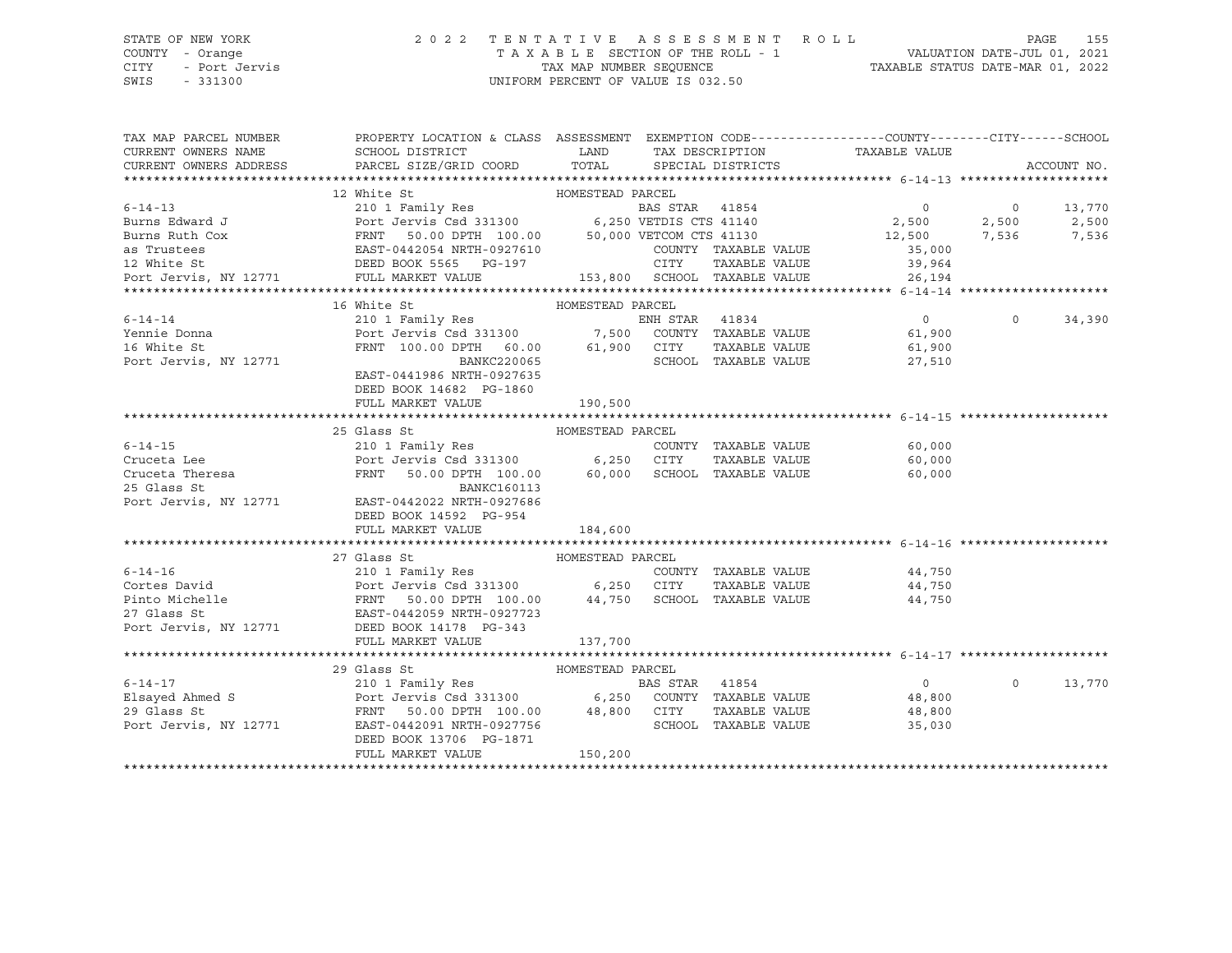### STATE OF NEW YORK 2 0 2 2 T E N T A T I V E A S S E S S M E N T R O L L PAGE 156 COUNTY - Orange T A X A B L E SECTION OF THE ROLL - 1 VALUATION DATE-JUL 01, 2021 CITY - Port Jervis TAX MAP NUMBER SEQUENCE TAXABLE STATUS DATE-MAR 01, 2022 SWIS - 331300 UNIFORM PERCENT OF VALUE IS 032.50

| TAX MAP PARCEL NUMBER<br>CURRENT OWNERS NAME<br>CURRENT OWNERS ADDRESS | PROPERTY LOCATION & CLASS ASSESSMENT EXEMPTION CODE---------------COUNTY-------CITY------SCHOOL<br>SCHOOL DISTRICT<br>PARCEL SIZE/GRID COORD                                      | LAND<br>TOTAL        |                | TAX DESCRIPTION<br>SPECIAL DISTRICTS | TAXABLE VALUE  |          | ACCOUNT NO. |
|------------------------------------------------------------------------|-----------------------------------------------------------------------------------------------------------------------------------------------------------------------------------|----------------------|----------------|--------------------------------------|----------------|----------|-------------|
|                                                                        |                                                                                                                                                                                   |                      |                |                                      |                |          |             |
|                                                                        | 31 Glass St                                                                                                                                                                       | HOMESTEAD PARCEL     |                |                                      |                |          |             |
| $6 - 14 - 18$                                                          | 210 1 Family Res                                                                                                                                                                  |                      | AGED-C         | 41802                                | 22,625         | $\circ$  | 0           |
| Bailey Gary L                                                          | Port Jervis Csd 331300 5,375 AGED-S 41804                                                                                                                                         |                      |                |                                      | $\overline{0}$ | $\circ$  | 18,100      |
|                                                                        |                                                                                                                                                                                   |                      |                |                                      | $\Omega$       | $\Omega$ | 27,150      |
| Bailey; John R<br>31 Glass St<br>31 Glass St                           |                                                                                                                                                                                   |                      |                | COUNTY TAXABLE VALUE                 | 22,625         |          |             |
| Port Jervis, NY 12771                                                  |                                                                                                                                                                                   |                      |                | TAXABLE VALUE                        | 45,250         |          |             |
|                                                                        | Port Jervis Csd 331300 5,375 AGED-5 71007<br>FRNT 43.00 DPTH 99.00 45,250 ENH STAR 41834<br>EAST-0442128 NRTH-0927797 COUNTY TAXABLE<br>DEED BOOK 14445 PG-56 CITY TAXABLE        |                      |                | 139,200 SCHOOL TAXABLE VALUE         | $\circ$        |          |             |
|                                                                        |                                                                                                                                                                                   |                      |                |                                      |                |          |             |
|                                                                        | 100-200 Skyline Dr                                                                                                                                                                | NON-HOMESTEAD PARCEL |                |                                      |                |          |             |
| 7-1-1<br>100-200 Skyline Drive LLC                                     | 710 Manufacture                                                                                                                                                                   |                      |                | COUNTY TAXABLE VALUE                 | 242,675        |          |             |
|                                                                        | Port Jervis Csd 331300 142,675 CITY                                                                                                                                               |                      |                | TAXABLE VALUE                        | 242,675        |          |             |
|                                                                        | ACRES 25.60                                                                                                                                                                       |                      |                | 242,675 SCHOOL TAXABLE VALUE         | 242,675        |          |             |
| Freeport, NY 11520 EAST-0437633 NRTH-0931395                           |                                                                                                                                                                                   |                      |                |                                      |                |          |             |
|                                                                        | DEED BOOK 14118 PG-685                                                                                                                                                            |                      |                |                                      |                |          |             |
|                                                                        | FULL MARKET VALUE                                                                                                                                                                 | 746,700              |                |                                      |                |          |             |
|                                                                        |                                                                                                                                                                                   |                      |                |                                      |                |          |             |
|                                                                        |                                                                                                                                                                                   |                      |                |                                      |                |          |             |
|                                                                        |                                                                                                                                                                                   |                      |                | COUNTY TAXABLE VALUE                 | 2,100          |          |             |
|                                                                        |                                                                                                                                                                                   |                      |                | TAXABLE VALUE                        | 2,100          |          |             |
|                                                                        |                                                                                                                                                                                   |                      |                | SCHOOL TAXABLE VALUE                 | 2,100          |          |             |
|                                                                        |                                                                                                                                                                                   |                      |                |                                      |                |          |             |
|                                                                        |                                                                                                                                                                                   |                      |                |                                      |                |          |             |
|                                                                        | FULL MARKET VALUE                                                                                                                                                                 | 6,500                |                |                                      |                |          |             |
|                                                                        | 49 Park Ave                                                                                                                                                                       | HOMESTEAD PARCEL     |                |                                      |                |          |             |
| $7 - 1 - 10$                                                           | 210 1 Family Res                                                                                                                                                                  |                      | ENH STAR 41834 |                                      | $\overline{0}$ | $\Omega$ | 34,390      |
| Henderson Janet                                                        | 210 1 Family Res<br>Port Jervis Csd 331300 8,125 COUNTY TAXABLE VALUE<br>FRNT 125.00 DPTH 100.00 54,000 CITY TAXABLE VALUE<br>FRNT 125.00 DPTH 100.00 54,000 COUNCY TAVABLE VALUE |                      |                |                                      | 54,000         |          |             |
| 49 Park Ave                                                            |                                                                                                                                                                                   |                      |                |                                      | 54,000         |          |             |
| Port Jervis, NY 12771 EAST-0437206 NRTH-0928714                        |                                                                                                                                                                                   |                      |                | SCHOOL TAXABLE VALUE                 | 19,610         |          |             |
|                                                                        | DEED BOOK 3667 PG-00253                                                                                                                                                           |                      |                |                                      |                |          |             |
|                                                                        | FULL MARKET VALUE                                                                                                                                                                 | 166,200              |                |                                      |                |          |             |
|                                                                        |                                                                                                                                                                                   |                      |                |                                      |                |          |             |
|                                                                        | 44 Hudson St                                                                                                                                                                      | HOMESTEAD PARCEL     |                |                                      |                |          |             |
| $8 - 1 - 1$                                                            | 210 1 Family Res                                                                                                                                                                  |                      |                | COUNTY TAXABLE VALUE                 | 60,000         |          |             |
| Bautista Aqustin                                                       | Port Jervis Csd 331300 8,050 CITY                                                                                                                                                 |                      |                | TAXABLE VALUE                        | 60,000         |          |             |
| Martinez-Bautista Francisca                                            | FRNT<br>50.00 DPTH 174.00 60,000 SCHOOL TAXABLE VALUE                                                                                                                             |                      |                |                                      | 60,000         |          |             |
| Dominga Bautista-Leonardo<br>44 Hudson St                              | BANKC210009                                                                                                                                                                       |                      |                |                                      |                |          |             |
| 44 Hudson St                                                           | EAST-0440365 NRTH-0928110                                                                                                                                                         |                      |                |                                      |                |          |             |
| Port Jervis, NY 12771                                                  | DEED BOOK 14993 PG-440                                                                                                                                                            |                      |                |                                      |                |          |             |
|                                                                        | FULL MARKET VALUE                                                                                                                                                                 | 184,600              |                |                                      |                |          |             |
|                                                                        |                                                                                                                                                                                   |                      |                |                                      |                |          |             |
|                                                                        | 42 Hudson St                                                                                                                                                                      | HOMESTEAD PARCEL     |                |                                      |                |          |             |
| $8 - 1 - 2$                                                            | 220 2 Family Res                                                                                                                                                                  |                      |                | COUNTY TAXABLE VALUE                 | 65,700         |          |             |
| Allison Kingsley<br>PO Box 226                                         | Port Jervis Csd 331300 10,800 CITY<br>FRNT 66.00 DPTH 185.00 65,700 SCHOOL                                                                                                        |                      |                | TAXABLE VALUE                        | 65,700         |          |             |
|                                                                        |                                                                                                                                                                                   |                      |                | 65,700 SCHOOL TAXABLE VALUE          | 65,700         |          |             |
| Johnson, NY 10933                                                      | BANKC030276                                                                                                                                                                       |                      |                |                                      |                |          |             |
|                                                                        | EAST-0440365 NRTH-0928068                                                                                                                                                         |                      |                |                                      |                |          |             |
|                                                                        | DEED BOOK 5618 PG-220                                                                                                                                                             |                      |                |                                      |                |          |             |
|                                                                        | FULL MARKET VALUE                                                                                                                                                                 | 202,200              |                |                                      |                |          |             |
|                                                                        |                                                                                                                                                                                   |                      |                |                                      |                |          |             |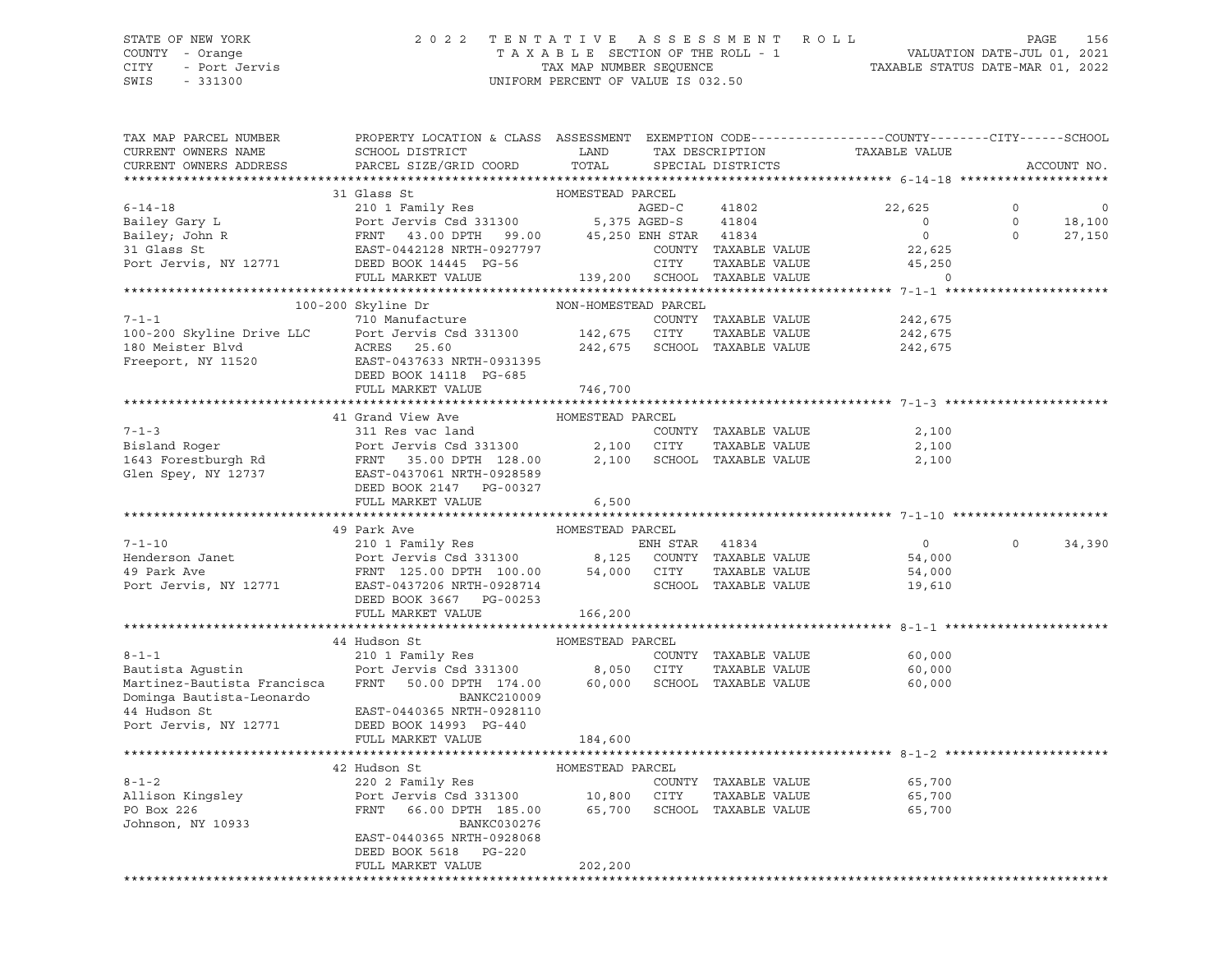| STATE OF NEW YORK<br>STATE OF NEW 1000.<br>COUNTY - Orange<br>CITY - Port Jervis<br>SWIS - 331300 |                                                                                                                                                                                                                                                                                                                                                       | UNIFORM PERCENT OF VALUE IS 032.50 |                      | 2022 TENTATIVE ASSESSMENT ROLL PAGE 157<br>TAXABLE SECTION OF THE ROLL - 1 VALUATION DATE-JUL 01, 2021<br>TAX MAP NUMBER SEQUENCE TAXABLE STATUS DATE-MAR 01, 2022 |                   |             |
|---------------------------------------------------------------------------------------------------|-------------------------------------------------------------------------------------------------------------------------------------------------------------------------------------------------------------------------------------------------------------------------------------------------------------------------------------------------------|------------------------------------|----------------------|--------------------------------------------------------------------------------------------------------------------------------------------------------------------|-------------------|-------------|
| TAX MAP PARCEL NUMBER<br>CURRENT OWNERS NAME<br>CURRENT OWNERS ADDRESS                            | PROPERTY LOCATION & CLASS ASSESSMENT EXEMPTION CODE----------------COUNTY-------CITY------SCHOOL<br>SCHOOL DISTRICT CONTROL CAND TAX DESCRIPTION TAXABLE VALUE<br>PARCEL SIZE/GRID COORD                                                                                                                                                              | TOTAL                              | SPECIAL DISTRICTS    |                                                                                                                                                                    |                   | ACCOUNT NO. |
|                                                                                                   |                                                                                                                                                                                                                                                                                                                                                       |                                    |                      |                                                                                                                                                                    |                   |             |
| $8 - 1 - 3$ . 2                                                                                   |                                                                                                                                                                                                                                                                                                                                                       |                                    |                      | 50,450                                                                                                                                                             |                   |             |
| Klein Richard L                                                                                   |                                                                                                                                                                                                                                                                                                                                                       |                                    |                      | 50,450<br>50,450                                                                                                                                                   |                   |             |
| Alein Richard L<br>64 Ridgewood Rd<br>Middletown, NY 10940                                        | 40 Hudson St<br>220 2 Family Res<br>POMESTEAD PARCEL<br>220 2 Family Res<br>Port Jervis Csd 331300<br>Boundary Line Chg 7/19/04<br>50,450 SCHOOL TAXABLE VALUE<br>11558/507<br>FRNT 53.00 DPTH 174.00<br>EAST-0440350 NRTH-0928023<br>DEED BOOK 2075 PG-00065                                                                                         |                                    |                      |                                                                                                                                                                    |                   |             |
|                                                                                                   | FULL MARKET VALUE                                                                                                                                                                                                                                                                                                                                     | 155,200                            |                      |                                                                                                                                                                    |                   |             |
|                                                                                                   |                                                                                                                                                                                                                                                                                                                                                       |                                    |                      |                                                                                                                                                                    |                   |             |
|                                                                                                   |                                                                                                                                                                                                                                                                                                                                                       |                                    |                      |                                                                                                                                                                    |                   |             |
| $8 - 1 - 4.2$                                                                                     |                                                                                                                                                                                                                                                                                                                                                       |                                    |                      | $\overline{0}$                                                                                                                                                     | $0 \qquad \qquad$ | 13,770      |
| Schnoor William J Jr                                                                              |                                                                                                                                                                                                                                                                                                                                                       |                                    |                      | 46,500                                                                                                                                                             |                   |             |
| Schnoor Patricia<br>38 Hudson St                                                                  |                                                                                                                                                                                                                                                                                                                                                       |                                    |                      | 46,500<br>SCHOOL TAXABLE VALUE 32,730                                                                                                                              |                   |             |
| Port Jervis, NY 12771                                                                             | FRNT 45.00 DPTH 180.00<br>BANKC180381<br>EAST-0440324 NRTH-0927983<br>DEED BOOK 11988 PG-1576<br>FULL MARKET VALUE                                                                                                                                                                                                                                    | 143,100                            |                      |                                                                                                                                                                    |                   |             |
|                                                                                                   |                                                                                                                                                                                                                                                                                                                                                       |                                    |                      |                                                                                                                                                                    |                   |             |
|                                                                                                   | HOMESTEAD PARCEL<br>36 Hudson St                                                                                                                                                                                                                                                                                                                      |                                    |                      |                                                                                                                                                                    |                   |             |
|                                                                                                   |                                                                                                                                                                                                                                                                                                                                                       |                                    |                      | 48,400                                                                                                                                                             |                   |             |
|                                                                                                   |                                                                                                                                                                                                                                                                                                                                                       |                                    |                      | 48,400<br>48,400                                                                                                                                                   |                   |             |
| Port Jervis, NY 12771                                                                             | EAST-0440312 NRTH-0927934<br>DEED BOOK 13838 PG-404                                                                                                                                                                                                                                                                                                   |                                    |                      | 48,400                                                                                                                                                             |                   |             |
|                                                                                                   | FULL MARKET VALUE                                                                                                                                                                                                                                                                                                                                     | 148,900                            |                      |                                                                                                                                                                    |                   |             |
|                                                                                                   |                                                                                                                                                                                                                                                                                                                                                       |                                    |                      |                                                                                                                                                                    |                   |             |
|                                                                                                   |                                                                                                                                                                                                                                                                                                                                                       |                                    |                      | $\overline{0}$                                                                                                                                                     | $\Omega$          | 13,770      |
|                                                                                                   |                                                                                                                                                                                                                                                                                                                                                       |                                    |                      | 49,000                                                                                                                                                             |                   |             |
|                                                                                                   |                                                                                                                                                                                                                                                                                                                                                       |                                    |                      | 49,000                                                                                                                                                             |                   |             |
|                                                                                                   | $\begin{array}{cccccc} 8-1-6 & 34\text{ Hudson St} & \text{HOMESTEAD PARCEL} \\ \text{Marse George K} & \text{Port Jervis Csd 331300} & 5,625\text{ COUNTY TAXABLE VALUE} \\ \text{Part Jervis, NY 12771} & \text{EAST-0440297 NRFH-0927901} & 99.00 & \text{SCHOOL TAXABLE VALUE} \end{array}$<br>DEED BOOK 5497 PG-331<br>FULL MARKET VALUE 150,800 |                                    | SCHOOL TAXABLE VALUE | 35,230                                                                                                                                                             |                   |             |
|                                                                                                   |                                                                                                                                                                                                                                                                                                                                                       |                                    |                      |                                                                                                                                                                    |                   |             |
|                                                                                                   | 32 Hudson St                                                                                                                                                                                                                                                                                                                                          | HOMESTEAD PARCEL                   |                      |                                                                                                                                                                    |                   |             |
|                                                                                                   |                                                                                                                                                                                                                                                                                                                                                       |                                    |                      |                                                                                                                                                                    | $0 \t 16,500$     | $\mathbf 0$ |
|                                                                                                   |                                                                                                                                                                                                                                                                                                                                                       |                                    |                      | 47,000                                                                                                                                                             |                   |             |
|                                                                                                   |                                                                                                                                                                                                                                                                                                                                                       |                                    |                      | 30,500                                                                                                                                                             |                   |             |
|                                                                                                   | DEED BOOK 14652 PG-552<br>FULL MARKET VALUE                                                                                                                                                                                                                                                                                                           | 144,600                            |                      | 47,000                                                                                                                                                             |                   |             |
|                                                                                                   |                                                                                                                                                                                                                                                                                                                                                       |                                    |                      |                                                                                                                                                                    |                   |             |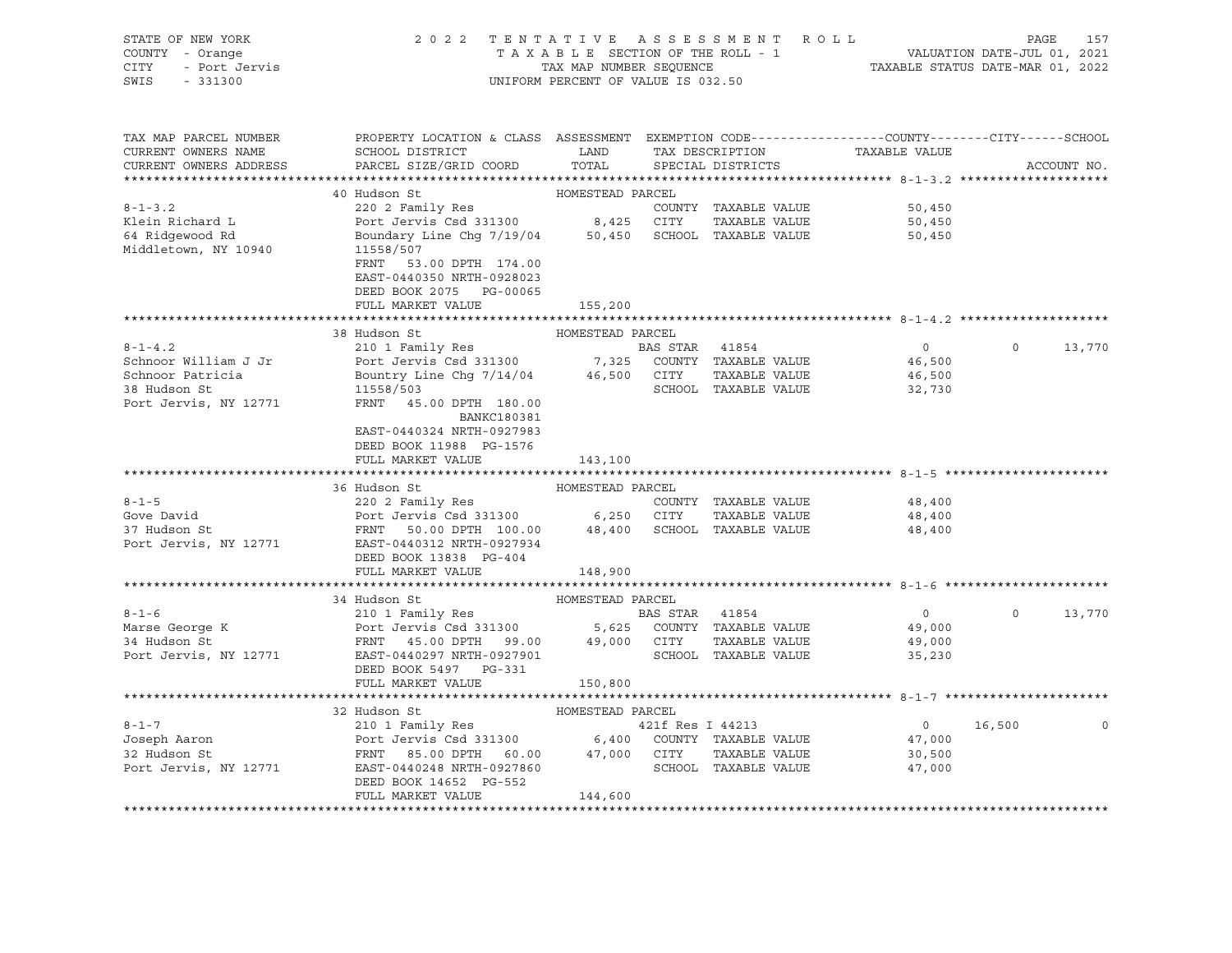| STATE OF NEW YORK<br>y - Orange<br>- Port Jervis<br>COUNTY - Orange<br>CITY<br>SWIS - 331300 | 2022 TENTATIVE ASSESSMENT ROLL<br>TAXABLE SECTION OF THE ROLL - 1 VALUATION DATE-JUL 01, 2021<br>TAX MAP NUMBER SEQUENCE TAXABLE STATUS DATE-MAR 01, 2022<br>UNIFORM PERCENT OF VALUE IS 032.50                                                                      |                  |                      |                |               |
|----------------------------------------------------------------------------------------------|----------------------------------------------------------------------------------------------------------------------------------------------------------------------------------------------------------------------------------------------------------------------|------------------|----------------------|----------------|---------------|
| TAX MAP PARCEL NUMBER<br>CURRENT OWNERS NAME                                                 | PROPERTY LOCATION & CLASS ASSESSMENT EXEMPTION CODE-----------------COUNTY-------CITY------SCHOOL<br>SCHOOL DISTRICT                          LAND         TAX DESCRIPTION                   TAXABLE VALUE                                                           |                  |                      |                |               |
|                                                                                              | CURRENT OWNERS ADDRESS PARCEL SIZE/GRID COORD TOTAL SPECIAL DISTRICTS                                                                                                                                                                                                |                  |                      |                | ACCOUNT NO.   |
|                                                                                              |                                                                                                                                                                                                                                                                      |                  |                      |                |               |
|                                                                                              |                                                                                                                                                                                                                                                                      |                  |                      |                |               |
|                                                                                              |                                                                                                                                                                                                                                                                      |                  | COUNTY TAXABLE VALUE | 40,000         |               |
|                                                                                              |                                                                                                                                                                                                                                                                      |                  |                      | 40,000         |               |
|                                                                                              |                                                                                                                                                                                                                                                                      |                  |                      | 40,000         |               |
|                                                                                              |                                                                                                                                                                                                                                                                      |                  |                      |                |               |
|                                                                                              | FRNT 94.00 DPTH 60.00                                                                                                                                                                                                                                                |                  |                      |                |               |
|                                                                                              | EAST-0440526 NRTH-0927958                                                                                                                                                                                                                                            |                  |                      |                |               |
|                                                                                              | DEED BOOK 13728 PG-343                                                                                                                                                                                                                                               |                  |                      |                |               |
|                                                                                              | FULL MARKET VALUE 123,100                                                                                                                                                                                                                                            |                  |                      |                |               |
|                                                                                              | 6 Mountain Ave                                                                                                                                                                                                                                                       | HOMESTEAD PARCEL |                      |                |               |
| $8 - 2 - 2$                                                                                  |                                                                                                                                                                                                                                                                      |                  |                      | $\overline{0}$ | $0 \t 13,770$ |
| Mackin William J Jr                                                                          |                                                                                                                                                                                                                                                                      |                  |                      | 57,900         |               |
| Mackin Teresa                                                                                | 210 1 Family Res<br>Port Jervis Csd 331300 4,100 COUNTY TAXABLE VALUE<br>FRNT 40.00 DPTH 66.00 57,900 CITY TAXABLE VALUE<br>EXPRESS TAXABLE VALUE<br>PRNT 40.00 DPTH 66.00 57,900 CITY TAXABLE VALUE<br>PRNT 40.00 DPTH 66.00 57,900 CIT                             |                  |                      | 57,900         |               |
| 6 Mountain Ave                                                                               |                                                                                                                                                                                                                                                                      |                  |                      | 44,130         |               |
| Port Jervis, NY 12771                                                                        | EAST-0440584 NRTH-0927930                                                                                                                                                                                                                                            |                  |                      |                |               |
|                                                                                              | DEED BOOK 11467 PG-1376                                                                                                                                                                                                                                              |                  |                      |                |               |
|                                                                                              | FULL MARKET VALUE                                                                                                                                                                                                                                                    | 178,200          |                      |                |               |
|                                                                                              |                                                                                                                                                                                                                                                                      |                  |                      |                |               |
|                                                                                              | 40 Orange St                                                                                                                                                                                                                                                         | HOMESTEAD PARCEL |                      |                |               |
| $8 - 2 - 3$                                                                                  | 210 I Family Res<br>Port Jervis Csd 331300 6,050 CITY TAXABLE VALUE<br>FRNT 52.00 DPTH 87.00 51,650 SCHOOL TAXABLE VALUE<br>EAST-0440648 NRTH-0927915                                                                                                                |                  |                      | 51,650         |               |
|                                                                                              |                                                                                                                                                                                                                                                                      |                  |                      | 51,650         |               |
|                                                                                              |                                                                                                                                                                                                                                                                      |                  |                      | 51,650         |               |
| Colaj David<br>Colaj Linda<br>PO Box 481                                                     |                                                                                                                                                                                                                                                                      |                  |                      |                |               |
|                                                                                              | Slate Hill, NY 10923 DEED BOOK 13870 PG-156                                                                                                                                                                                                                          |                  |                      |                |               |
|                                                                                              | FULL MARKET VALUE                                                                                                                                                                                                                                                    | 158,900          |                      |                |               |
|                                                                                              |                                                                                                                                                                                                                                                                      |                  |                      |                |               |
|                                                                                              |                                                                                                                                                                                                                                                                      |                  |                      |                |               |
|                                                                                              |                                                                                                                                                                                                                                                                      |                  |                      | 54,300         |               |
|                                                                                              |                                                                                                                                                                                                                                                                      |                  | TAXABLE VALUE        | 54,300         |               |
|                                                                                              |                                                                                                                                                                                                                                                                      |                  |                      | 54,300         |               |
|                                                                                              |                                                                                                                                                                                                                                                                      |                  |                      |                |               |
|                                                                                              | DEED BOOK 14666 PG-338                                                                                                                                                                                                                                               |                  |                      |                |               |
|                                                                                              | FULL MARKET VALUE                                                                                                                                                                                                                                                    | 167,100          |                      |                |               |
|                                                                                              |                                                                                                                                                                                                                                                                      | HOMESTEAD PARCEL |                      |                |               |
|                                                                                              | 36 Orange St<br>8-2-5<br>COUNTY TAXABLE VALUE<br>Gotthardt Joseph J<br>Gotthardt Stephanie B<br>Port Jervis Csd 331300<br>Port Jervis Csd 331300<br>9,975 CITY TAXABLE VALUE<br>PO Box 344<br>EAST-0440581 NRTH-0927827<br>Circleville, NY 10919<br>DEED BOX 344<br> |                  |                      | 55,000         |               |
|                                                                                              |                                                                                                                                                                                                                                                                      |                  | TAXABLE VALUE        | 55,000         |               |
|                                                                                              |                                                                                                                                                                                                                                                                      |                  |                      | 55,000         |               |
|                                                                                              |                                                                                                                                                                                                                                                                      |                  |                      |                |               |
|                                                                                              |                                                                                                                                                                                                                                                                      |                  |                      |                |               |
|                                                                                              | FULL MARKET VALUE                                                                                                                                                                                                                                                    | 169,200          |                      |                |               |
|                                                                                              |                                                                                                                                                                                                                                                                      |                  |                      |                |               |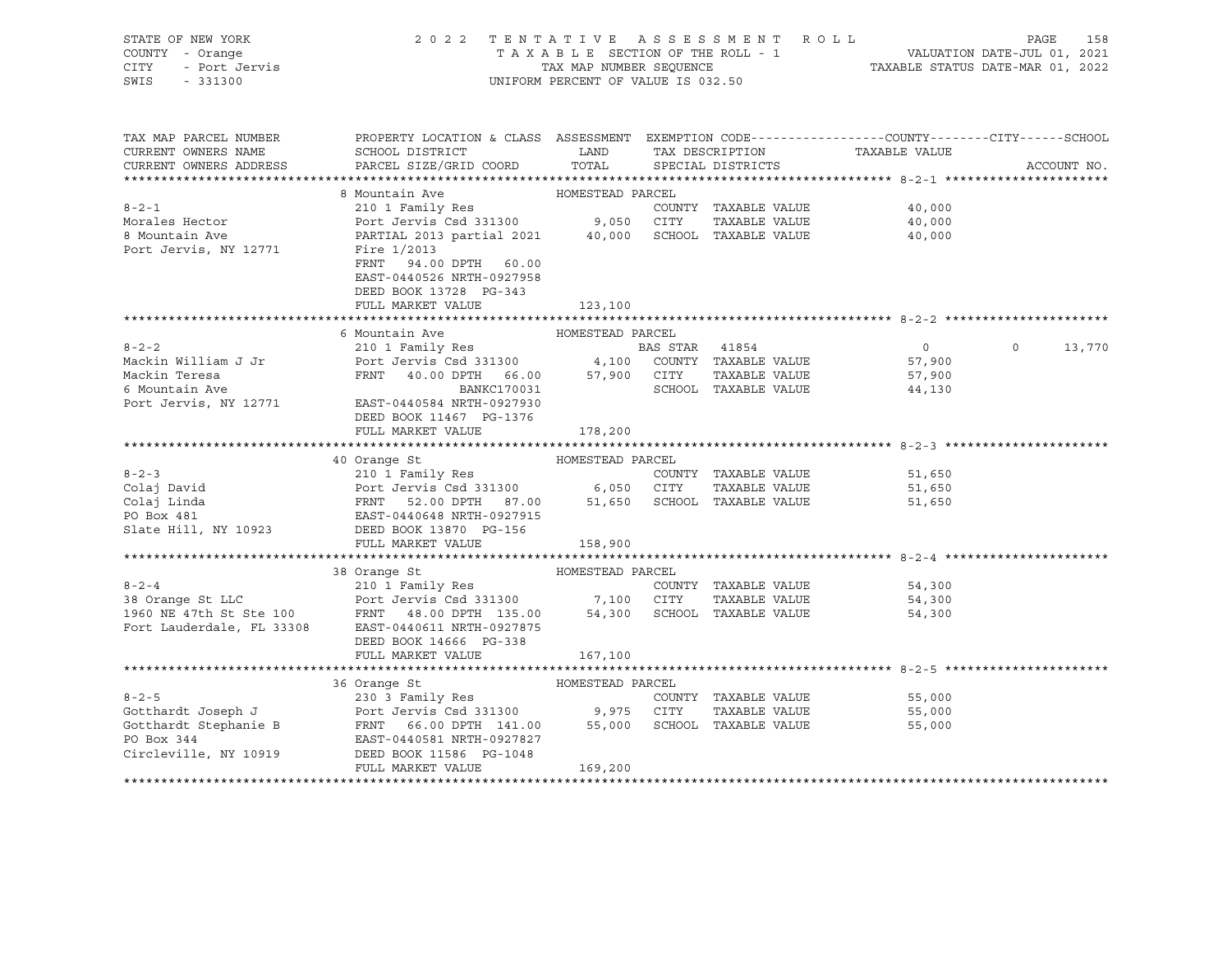## STATE OF NEW YORK 2 0 2 2 T E N T A T I V E A S S E S S M E N T R O L L PAGE 159 COUNTY - Orange T A X A B L E SECTION OF THE ROLL - 1 VALUATION DATE-JUL 01, 2021 CITY - Port Jervis TAX MAP NUMBER SEQUENCE TAXABLE STATUS DATE-MAR 01, 2022

| TAX MAP PARCEL NUMBER<br>CURRENT OWNERS NAME<br>CURRENT OWNERS ADDRESS                                                                                                                                                                                                                                                                                                                                                                                                                     | PROPERTY LOCATION & CLASS ASSESSMENT EXEMPTION CODE----------------COUNTY-------CITY------SCHOOL |         |  |                                                                         | ACCOUNT NO. |
|--------------------------------------------------------------------------------------------------------------------------------------------------------------------------------------------------------------------------------------------------------------------------------------------------------------------------------------------------------------------------------------------------------------------------------------------------------------------------------------------|--------------------------------------------------------------------------------------------------|---------|--|-------------------------------------------------------------------------|-------------|
| $\begin{tabular}{lllllllllll} \multicolumn{3}{c}{8-2-6}\hline\\ & 34\ \texttt{Orange St}&\texttt{HOMESTEAD} \texttt{ PARCEL}\\ & 210\ 1\ \texttt{Family Res}&\texttt{COUNTY} \texttt{ TAXABLE VALUE} & 50,000\\ & 61-63\ \texttt{Canal St}&\texttt{FRNT} \texttt{ 68.00 DPTH} \texttt{ 153.00}& 10,450\ \texttt{ CITY} \texttt{ TAXABLE VALUE} & 50,000\\ & 50,000\ \texttt{SCHOL} \texttt{ TAXABLE VALUE} & 50,000\\$                                                                     |                                                                                                  |         |  |                                                                         |             |
|                                                                                                                                                                                                                                                                                                                                                                                                                                                                                            |                                                                                                  |         |  |                                                                         |             |
|                                                                                                                                                                                                                                                                                                                                                                                                                                                                                            |                                                                                                  |         |  |                                                                         |             |
|                                                                                                                                                                                                                                                                                                                                                                                                                                                                                            |                                                                                                  |         |  |                                                                         |             |
|                                                                                                                                                                                                                                                                                                                                                                                                                                                                                            |                                                                                                  |         |  |                                                                         |             |
|                                                                                                                                                                                                                                                                                                                                                                                                                                                                                            |                                                                                                  |         |  |                                                                         |             |
|                                                                                                                                                                                                                                                                                                                                                                                                                                                                                            | DEED BOOK 4144 PG-39                                                                             |         |  |                                                                         |             |
|                                                                                                                                                                                                                                                                                                                                                                                                                                                                                            | FULL MARKET VALUE                                                                                | 153,800 |  |                                                                         |             |
|                                                                                                                                                                                                                                                                                                                                                                                                                                                                                            |                                                                                                  |         |  |                                                                         |             |
|                                                                                                                                                                                                                                                                                                                                                                                                                                                                                            |                                                                                                  |         |  |                                                                         |             |
|                                                                                                                                                                                                                                                                                                                                                                                                                                                                                            |                                                                                                  |         |  | 95,000<br>TAXABLE VALUE<br>TAXABLE VALUE 95,000<br>TAXABLE VALUE 95,000 |             |
|                                                                                                                                                                                                                                                                                                                                                                                                                                                                                            |                                                                                                  |         |  |                                                                         |             |
|                                                                                                                                                                                                                                                                                                                                                                                                                                                                                            |                                                                                                  |         |  |                                                                         |             |
|                                                                                                                                                                                                                                                                                                                                                                                                                                                                                            | ACRES<br>0.71                                                                                    |         |  |                                                                         |             |
|                                                                                                                                                                                                                                                                                                                                                                                                                                                                                            | EAST-0440385 NRTH-0927563                                                                        |         |  |                                                                         |             |
|                                                                                                                                                                                                                                                                                                                                                                                                                                                                                            | DEED BOOK 11027 PG-925                                                                           |         |  |                                                                         |             |
|                                                                                                                                                                                                                                                                                                                                                                                                                                                                                            | FULL MARKET VALUE                                                                                | 292,300 |  |                                                                         |             |
|                                                                                                                                                                                                                                                                                                                                                                                                                                                                                            |                                                                                                  |         |  |                                                                         |             |
|                                                                                                                                                                                                                                                                                                                                                                                                                                                                                            |                                                                                                  |         |  |                                                                         |             |
|                                                                                                                                                                                                                                                                                                                                                                                                                                                                                            |                                                                                                  |         |  |                                                                         |             |
|                                                                                                                                                                                                                                                                                                                                                                                                                                                                                            |                                                                                                  |         |  |                                                                         |             |
|                                                                                                                                                                                                                                                                                                                                                                                                                                                                                            |                                                                                                  |         |  |                                                                         |             |
|                                                                                                                                                                                                                                                                                                                                                                                                                                                                                            |                                                                                                  |         |  |                                                                         |             |
|                                                                                                                                                                                                                                                                                                                                                                                                                                                                                            |                                                                                                  |         |  |                                                                         |             |
|                                                                                                                                                                                                                                                                                                                                                                                                                                                                                            | FULL MARKET VALUE                                                                                | 237,700 |  |                                                                         |             |
| $\begin{tabular}{lcccccc} \multicolumn{4}{c}{\textbf{8-2-12}} & 10\text{ Canal St} & \multicolumn{4}{c}{\textbf{NON-HOMESTEAD PARCEL}} & \multicolumn{4}{c}{\textbf{QCDNTY}} & \multicolumn{4}{c}{\textbf{PARCEL}} & \multicolumn{4}{c}{\textbf{CUNTY}} & \multicolumn{4}{c}{\textbf{TuFano Joseph}} & \multicolumn{4}{c}{\textbf{CUNTY}} & \multicolumn{4}{c}{\textbf{TAXABLE VALUE}} & \multicolumn{4}{c}{\textbf{CUNTY}} & \multicolumn{4}{c}{\textbf{TAXABLE VALUE}} & \multicolumn{4$ |                                                                                                  |         |  |                                                                         |             |
|                                                                                                                                                                                                                                                                                                                                                                                                                                                                                            |                                                                                                  |         |  |                                                                         |             |
|                                                                                                                                                                                                                                                                                                                                                                                                                                                                                            |                                                                                                  |         |  | 119,900                                                                 |             |
|                                                                                                                                                                                                                                                                                                                                                                                                                                                                                            |                                                                                                  |         |  | 119,900<br>119,900                                                      |             |
|                                                                                                                                                                                                                                                                                                                                                                                                                                                                                            |                                                                                                  |         |  |                                                                         |             |
|                                                                                                                                                                                                                                                                                                                                                                                                                                                                                            | DEED BOOK 5325 PG-312                                                                            |         |  |                                                                         |             |
|                                                                                                                                                                                                                                                                                                                                                                                                                                                                                            | FULL MARKET VALUE                                                                                | 368,900 |  |                                                                         |             |
|                                                                                                                                                                                                                                                                                                                                                                                                                                                                                            |                                                                                                  |         |  |                                                                         |             |
|                                                                                                                                                                                                                                                                                                                                                                                                                                                                                            |                                                                                                  |         |  |                                                                         |             |
|                                                                                                                                                                                                                                                                                                                                                                                                                                                                                            |                                                                                                  |         |  |                                                                         |             |
|                                                                                                                                                                                                                                                                                                                                                                                                                                                                                            |                                                                                                  |         |  |                                                                         |             |
|                                                                                                                                                                                                                                                                                                                                                                                                                                                                                            |                                                                                                  |         |  |                                                                         |             |
|                                                                                                                                                                                                                                                                                                                                                                                                                                                                                            |                                                                                                  |         |  |                                                                         |             |
|                                                                                                                                                                                                                                                                                                                                                                                                                                                                                            |                                                                                                  |         |  |                                                                         |             |
|                                                                                                                                                                                                                                                                                                                                                                                                                                                                                            | FULL MARKET VALUE                                                                                | 358,000 |  |                                                                         |             |
|                                                                                                                                                                                                                                                                                                                                                                                                                                                                                            |                                                                                                  |         |  |                                                                         |             |
|                                                                                                                                                                                                                                                                                                                                                                                                                                                                                            |                                                                                                  |         |  |                                                                         |             |
| $\begin{tabular}{lllllllllll} \multicolumn{3}{c}{8-2-14} & & & & & & \\ 8-2-14 & & & & & & & \\ 8-2-14 & & & & & & & \\ 9-2-14 & & & & & & & \\ 9-2-14 & & & & & & & \\ 9-2-14 & & & & & & & \\ 9-2-14 & & & & & & & \\ 9-2-14 & & & & & & & \\ 9-2-14 & & & & & & & \\ 9-2-14 & & & & & & & \\ 9-2-14 & & & & & & & \\ 9-2-14 & & & & & & & \\ 9-2-14 & & & & & & & \\ 9-2$                                                                                                               |                                                                                                  |         |  |                                                                         |             |
|                                                                                                                                                                                                                                                                                                                                                                                                                                                                                            |                                                                                                  |         |  |                                                                         |             |
|                                                                                                                                                                                                                                                                                                                                                                                                                                                                                            |                                                                                                  |         |  |                                                                         |             |
|                                                                                                                                                                                                                                                                                                                                                                                                                                                                                            |                                                                                                  |         |  |                                                                         |             |
|                                                                                                                                                                                                                                                                                                                                                                                                                                                                                            | DEED BOOK 11162 PG-855<br>FULL MARKET VALUE                                                      | 263,400 |  |                                                                         |             |
|                                                                                                                                                                                                                                                                                                                                                                                                                                                                                            |                                                                                                  |         |  |                                                                         |             |
|                                                                                                                                                                                                                                                                                                                                                                                                                                                                                            |                                                                                                  |         |  |                                                                         |             |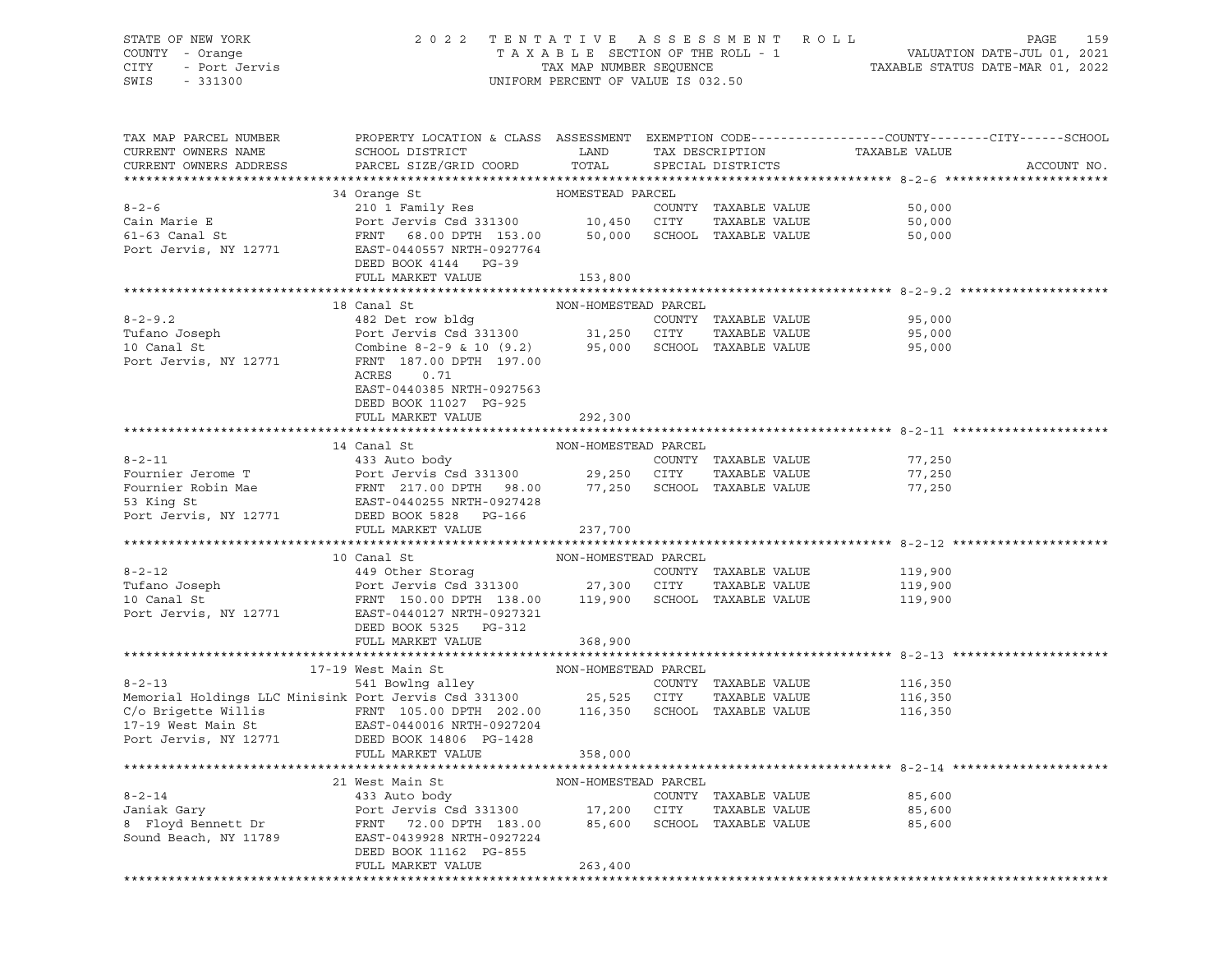| STATE OF NEW YORK  | 2022 TENTATIVE ASSESSMENT ROLL     |                                  | PAGE | 160 |
|--------------------|------------------------------------|----------------------------------|------|-----|
| COUNTY - Orange    | TAXABLE SECTION OF THE ROLL - 1    | VALUATION DATE-JUL 01, 2021      |      |     |
| CITY - Port Jervis | TAX MAP NUMBER SEOUENCE            | TAXABLE STATUS DATE-MAR 01, 2022 |      |     |
| SWIS<br>$-331300$  | UNIFORM PERCENT OF VALUE IS 032.50 |                                  |      |     |
|                    |                                    |                                  |      |     |
|                    |                                    |                                  |      |     |

| CURRENT OWNERS NAME<br>LAND<br>TAXABLE VALUE<br>SCHOOL DISTRICT<br>TAX DESCRIPTION<br>TOTAL<br>CURRENT OWNERS ADDRESS<br>PARCEL SIZE/GRID COORD<br>ACCOUNT NO.<br>SPECIAL DISTRICTS<br>23-29 West Main St<br>west Main St<br>411 Apartment<br>Pert -<br>NON-HOMESTEAD PARCEL<br>$8 - 2 - 15$<br>83,900<br>COUNTY TAXABLE VALUE<br>Reb Shayele LLC<br>51 Forest Rd Ste 316-311<br>Port Jervis Csd 331300 17,150 CITY<br>TAXABLE VALUE 83,900<br>83,900 SCHOOL TAXABLE VALUE<br>FRNT 91.00 DPTH 106.00<br>83,900<br>Monroe, NY 10950<br>BANKC120337<br>EAST-0439849 NRTH-0927254<br>DEED BOOK 14691 PG-527<br>FULL MARKET VALUE<br>258,200<br>NON-HOMESTEAD PARCEL<br>7-9 Hudson St<br>$8 - 2 - 17$<br>411 Apartment<br>COUNTY TAXABLE VALUE<br>94,200<br>Deerpark Partners LLC Port Jervis Csd 331300 19,850 CITY<br>94,200<br>TAXABLE VALUE<br>131 Shinhollow Rd<br>94,200<br>Port Jervis, NY 12771<br>DEED BOOK 14350 PG-352<br>FULL MARKET VALUE<br>289,800<br>HOMESTEAD PARCEL<br>17 Hudson St<br>$8 - 2 - 19.2$<br>210 1 Family Res<br>COUNTY TAXABLE VALUE<br>60,600<br>TAXABLE VALUE 60,600<br>FRNT 107.00 DPTH 103.00 60,600 SCHOOL TAXABLE VALUE<br>Addy Kendra<br>60,600<br>17 Hudson St<br>BANKC030614<br>Port Jervis, NY 12771<br>EAST-0440160 NRTH-0927470<br>DEED BOOK 14492 PG-1714<br>FULL MARKET VALUE<br>186,500<br>19-21 Hudson St<br>HOMESTEAD PARCEL<br>$8 - 2 - 20$<br>VETWAR CTS 41120<br>7,913<br>2,359<br>4,522<br>4,522<br>Eckart James T<br>$\circ$<br>$\overline{0}$<br>$\overline{0}$<br>$\Omega$<br>19-21 Hudson St<br>34,390<br>Port Jervis, NY 12771<br>COUNTY TAXABLE VALUE<br>EAST-0440202 NRTH-0927524<br>44,828<br>COUNT<br>CITY<br>TAXABLE VALUE 50,578<br>DEED BOOK 14474    PG-1400<br>169,500 SCHOOL TAXABLE VALUE<br>FULL MARKET VALUE<br>16,188<br>HOMESTEAD PARCEL<br>23 Hudson St<br>$8 - 2 - 21$<br>210 1 Family Res<br>BAS STAR 41854<br>$\overline{0}$<br>$\Omega$<br>13,770<br>58,000<br>Kassama-Boyce Vielka<br>FRNT 50.00 DPTH 108.00 58,000 CITY<br>TAXABLE VALUE 58,000<br>SCHOOL TAXABLE VALUE<br>23 Hudson St<br><b>BANKC131113</b><br>44,230<br>Port Jervis, NY 12771<br>EAST-0440264 NRTH-0927569<br>DEED BOOK 12551 PG-1533<br>178,500<br>FULL MARKET VALUE | TAX MAP PARCEL NUMBER | PROPERTY LOCATION & CLASS ASSESSMENT EXEMPTION CODE---------------COUNTY-------CITY------SCHOOL |  |  |
|---------------------------------------------------------------------------------------------------------------------------------------------------------------------------------------------------------------------------------------------------------------------------------------------------------------------------------------------------------------------------------------------------------------------------------------------------------------------------------------------------------------------------------------------------------------------------------------------------------------------------------------------------------------------------------------------------------------------------------------------------------------------------------------------------------------------------------------------------------------------------------------------------------------------------------------------------------------------------------------------------------------------------------------------------------------------------------------------------------------------------------------------------------------------------------------------------------------------------------------------------------------------------------------------------------------------------------------------------------------------------------------------------------------------------------------------------------------------------------------------------------------------------------------------------------------------------------------------------------------------------------------------------------------------------------------------------------------------------------------------------------------------------------------------------------------------------------------------------------------------------------------------------------------------------------------------------------------------------------------------------------------------------------------------------------------------------------------------------------------------------------------------------------------------------------------------------------------------|-----------------------|-------------------------------------------------------------------------------------------------|--|--|
|                                                                                                                                                                                                                                                                                                                                                                                                                                                                                                                                                                                                                                                                                                                                                                                                                                                                                                                                                                                                                                                                                                                                                                                                                                                                                                                                                                                                                                                                                                                                                                                                                                                                                                                                                                                                                                                                                                                                                                                                                                                                                                                                                                                                                     |                       |                                                                                                 |  |  |
|                                                                                                                                                                                                                                                                                                                                                                                                                                                                                                                                                                                                                                                                                                                                                                                                                                                                                                                                                                                                                                                                                                                                                                                                                                                                                                                                                                                                                                                                                                                                                                                                                                                                                                                                                                                                                                                                                                                                                                                                                                                                                                                                                                                                                     |                       |                                                                                                 |  |  |
|                                                                                                                                                                                                                                                                                                                                                                                                                                                                                                                                                                                                                                                                                                                                                                                                                                                                                                                                                                                                                                                                                                                                                                                                                                                                                                                                                                                                                                                                                                                                                                                                                                                                                                                                                                                                                                                                                                                                                                                                                                                                                                                                                                                                                     |                       |                                                                                                 |  |  |
|                                                                                                                                                                                                                                                                                                                                                                                                                                                                                                                                                                                                                                                                                                                                                                                                                                                                                                                                                                                                                                                                                                                                                                                                                                                                                                                                                                                                                                                                                                                                                                                                                                                                                                                                                                                                                                                                                                                                                                                                                                                                                                                                                                                                                     |                       |                                                                                                 |  |  |
|                                                                                                                                                                                                                                                                                                                                                                                                                                                                                                                                                                                                                                                                                                                                                                                                                                                                                                                                                                                                                                                                                                                                                                                                                                                                                                                                                                                                                                                                                                                                                                                                                                                                                                                                                                                                                                                                                                                                                                                                                                                                                                                                                                                                                     |                       |                                                                                                 |  |  |
|                                                                                                                                                                                                                                                                                                                                                                                                                                                                                                                                                                                                                                                                                                                                                                                                                                                                                                                                                                                                                                                                                                                                                                                                                                                                                                                                                                                                                                                                                                                                                                                                                                                                                                                                                                                                                                                                                                                                                                                                                                                                                                                                                                                                                     |                       |                                                                                                 |  |  |
|                                                                                                                                                                                                                                                                                                                                                                                                                                                                                                                                                                                                                                                                                                                                                                                                                                                                                                                                                                                                                                                                                                                                                                                                                                                                                                                                                                                                                                                                                                                                                                                                                                                                                                                                                                                                                                                                                                                                                                                                                                                                                                                                                                                                                     |                       |                                                                                                 |  |  |
|                                                                                                                                                                                                                                                                                                                                                                                                                                                                                                                                                                                                                                                                                                                                                                                                                                                                                                                                                                                                                                                                                                                                                                                                                                                                                                                                                                                                                                                                                                                                                                                                                                                                                                                                                                                                                                                                                                                                                                                                                                                                                                                                                                                                                     |                       |                                                                                                 |  |  |
|                                                                                                                                                                                                                                                                                                                                                                                                                                                                                                                                                                                                                                                                                                                                                                                                                                                                                                                                                                                                                                                                                                                                                                                                                                                                                                                                                                                                                                                                                                                                                                                                                                                                                                                                                                                                                                                                                                                                                                                                                                                                                                                                                                                                                     |                       |                                                                                                 |  |  |
|                                                                                                                                                                                                                                                                                                                                                                                                                                                                                                                                                                                                                                                                                                                                                                                                                                                                                                                                                                                                                                                                                                                                                                                                                                                                                                                                                                                                                                                                                                                                                                                                                                                                                                                                                                                                                                                                                                                                                                                                                                                                                                                                                                                                                     |                       |                                                                                                 |  |  |
|                                                                                                                                                                                                                                                                                                                                                                                                                                                                                                                                                                                                                                                                                                                                                                                                                                                                                                                                                                                                                                                                                                                                                                                                                                                                                                                                                                                                                                                                                                                                                                                                                                                                                                                                                                                                                                                                                                                                                                                                                                                                                                                                                                                                                     |                       |                                                                                                 |  |  |
|                                                                                                                                                                                                                                                                                                                                                                                                                                                                                                                                                                                                                                                                                                                                                                                                                                                                                                                                                                                                                                                                                                                                                                                                                                                                                                                                                                                                                                                                                                                                                                                                                                                                                                                                                                                                                                                                                                                                                                                                                                                                                                                                                                                                                     |                       |                                                                                                 |  |  |
|                                                                                                                                                                                                                                                                                                                                                                                                                                                                                                                                                                                                                                                                                                                                                                                                                                                                                                                                                                                                                                                                                                                                                                                                                                                                                                                                                                                                                                                                                                                                                                                                                                                                                                                                                                                                                                                                                                                                                                                                                                                                                                                                                                                                                     |                       |                                                                                                 |  |  |
|                                                                                                                                                                                                                                                                                                                                                                                                                                                                                                                                                                                                                                                                                                                                                                                                                                                                                                                                                                                                                                                                                                                                                                                                                                                                                                                                                                                                                                                                                                                                                                                                                                                                                                                                                                                                                                                                                                                                                                                                                                                                                                                                                                                                                     |                       |                                                                                                 |  |  |
|                                                                                                                                                                                                                                                                                                                                                                                                                                                                                                                                                                                                                                                                                                                                                                                                                                                                                                                                                                                                                                                                                                                                                                                                                                                                                                                                                                                                                                                                                                                                                                                                                                                                                                                                                                                                                                                                                                                                                                                                                                                                                                                                                                                                                     |                       |                                                                                                 |  |  |
|                                                                                                                                                                                                                                                                                                                                                                                                                                                                                                                                                                                                                                                                                                                                                                                                                                                                                                                                                                                                                                                                                                                                                                                                                                                                                                                                                                                                                                                                                                                                                                                                                                                                                                                                                                                                                                                                                                                                                                                                                                                                                                                                                                                                                     |                       |                                                                                                 |  |  |
|                                                                                                                                                                                                                                                                                                                                                                                                                                                                                                                                                                                                                                                                                                                                                                                                                                                                                                                                                                                                                                                                                                                                                                                                                                                                                                                                                                                                                                                                                                                                                                                                                                                                                                                                                                                                                                                                                                                                                                                                                                                                                                                                                                                                                     |                       |                                                                                                 |  |  |
|                                                                                                                                                                                                                                                                                                                                                                                                                                                                                                                                                                                                                                                                                                                                                                                                                                                                                                                                                                                                                                                                                                                                                                                                                                                                                                                                                                                                                                                                                                                                                                                                                                                                                                                                                                                                                                                                                                                                                                                                                                                                                                                                                                                                                     |                       |                                                                                                 |  |  |
|                                                                                                                                                                                                                                                                                                                                                                                                                                                                                                                                                                                                                                                                                                                                                                                                                                                                                                                                                                                                                                                                                                                                                                                                                                                                                                                                                                                                                                                                                                                                                                                                                                                                                                                                                                                                                                                                                                                                                                                                                                                                                                                                                                                                                     |                       |                                                                                                 |  |  |
|                                                                                                                                                                                                                                                                                                                                                                                                                                                                                                                                                                                                                                                                                                                                                                                                                                                                                                                                                                                                                                                                                                                                                                                                                                                                                                                                                                                                                                                                                                                                                                                                                                                                                                                                                                                                                                                                                                                                                                                                                                                                                                                                                                                                                     |                       |                                                                                                 |  |  |
|                                                                                                                                                                                                                                                                                                                                                                                                                                                                                                                                                                                                                                                                                                                                                                                                                                                                                                                                                                                                                                                                                                                                                                                                                                                                                                                                                                                                                                                                                                                                                                                                                                                                                                                                                                                                                                                                                                                                                                                                                                                                                                                                                                                                                     |                       |                                                                                                 |  |  |
|                                                                                                                                                                                                                                                                                                                                                                                                                                                                                                                                                                                                                                                                                                                                                                                                                                                                                                                                                                                                                                                                                                                                                                                                                                                                                                                                                                                                                                                                                                                                                                                                                                                                                                                                                                                                                                                                                                                                                                                                                                                                                                                                                                                                                     |                       |                                                                                                 |  |  |
|                                                                                                                                                                                                                                                                                                                                                                                                                                                                                                                                                                                                                                                                                                                                                                                                                                                                                                                                                                                                                                                                                                                                                                                                                                                                                                                                                                                                                                                                                                                                                                                                                                                                                                                                                                                                                                                                                                                                                                                                                                                                                                                                                                                                                     |                       |                                                                                                 |  |  |
|                                                                                                                                                                                                                                                                                                                                                                                                                                                                                                                                                                                                                                                                                                                                                                                                                                                                                                                                                                                                                                                                                                                                                                                                                                                                                                                                                                                                                                                                                                                                                                                                                                                                                                                                                                                                                                                                                                                                                                                                                                                                                                                                                                                                                     |                       |                                                                                                 |  |  |
|                                                                                                                                                                                                                                                                                                                                                                                                                                                                                                                                                                                                                                                                                                                                                                                                                                                                                                                                                                                                                                                                                                                                                                                                                                                                                                                                                                                                                                                                                                                                                                                                                                                                                                                                                                                                                                                                                                                                                                                                                                                                                                                                                                                                                     |                       |                                                                                                 |  |  |
|                                                                                                                                                                                                                                                                                                                                                                                                                                                                                                                                                                                                                                                                                                                                                                                                                                                                                                                                                                                                                                                                                                                                                                                                                                                                                                                                                                                                                                                                                                                                                                                                                                                                                                                                                                                                                                                                                                                                                                                                                                                                                                                                                                                                                     |                       |                                                                                                 |  |  |
|                                                                                                                                                                                                                                                                                                                                                                                                                                                                                                                                                                                                                                                                                                                                                                                                                                                                                                                                                                                                                                                                                                                                                                                                                                                                                                                                                                                                                                                                                                                                                                                                                                                                                                                                                                                                                                                                                                                                                                                                                                                                                                                                                                                                                     |                       |                                                                                                 |  |  |
|                                                                                                                                                                                                                                                                                                                                                                                                                                                                                                                                                                                                                                                                                                                                                                                                                                                                                                                                                                                                                                                                                                                                                                                                                                                                                                                                                                                                                                                                                                                                                                                                                                                                                                                                                                                                                                                                                                                                                                                                                                                                                                                                                                                                                     |                       |                                                                                                 |  |  |
|                                                                                                                                                                                                                                                                                                                                                                                                                                                                                                                                                                                                                                                                                                                                                                                                                                                                                                                                                                                                                                                                                                                                                                                                                                                                                                                                                                                                                                                                                                                                                                                                                                                                                                                                                                                                                                                                                                                                                                                                                                                                                                                                                                                                                     |                       |                                                                                                 |  |  |
|                                                                                                                                                                                                                                                                                                                                                                                                                                                                                                                                                                                                                                                                                                                                                                                                                                                                                                                                                                                                                                                                                                                                                                                                                                                                                                                                                                                                                                                                                                                                                                                                                                                                                                                                                                                                                                                                                                                                                                                                                                                                                                                                                                                                                     |                       |                                                                                                 |  |  |
|                                                                                                                                                                                                                                                                                                                                                                                                                                                                                                                                                                                                                                                                                                                                                                                                                                                                                                                                                                                                                                                                                                                                                                                                                                                                                                                                                                                                                                                                                                                                                                                                                                                                                                                                                                                                                                                                                                                                                                                                                                                                                                                                                                                                                     |                       |                                                                                                 |  |  |
|                                                                                                                                                                                                                                                                                                                                                                                                                                                                                                                                                                                                                                                                                                                                                                                                                                                                                                                                                                                                                                                                                                                                                                                                                                                                                                                                                                                                                                                                                                                                                                                                                                                                                                                                                                                                                                                                                                                                                                                                                                                                                                                                                                                                                     |                       |                                                                                                 |  |  |
|                                                                                                                                                                                                                                                                                                                                                                                                                                                                                                                                                                                                                                                                                                                                                                                                                                                                                                                                                                                                                                                                                                                                                                                                                                                                                                                                                                                                                                                                                                                                                                                                                                                                                                                                                                                                                                                                                                                                                                                                                                                                                                                                                                                                                     |                       |                                                                                                 |  |  |
|                                                                                                                                                                                                                                                                                                                                                                                                                                                                                                                                                                                                                                                                                                                                                                                                                                                                                                                                                                                                                                                                                                                                                                                                                                                                                                                                                                                                                                                                                                                                                                                                                                                                                                                                                                                                                                                                                                                                                                                                                                                                                                                                                                                                                     |                       |                                                                                                 |  |  |
|                                                                                                                                                                                                                                                                                                                                                                                                                                                                                                                                                                                                                                                                                                                                                                                                                                                                                                                                                                                                                                                                                                                                                                                                                                                                                                                                                                                                                                                                                                                                                                                                                                                                                                                                                                                                                                                                                                                                                                                                                                                                                                                                                                                                                     |                       |                                                                                                 |  |  |
|                                                                                                                                                                                                                                                                                                                                                                                                                                                                                                                                                                                                                                                                                                                                                                                                                                                                                                                                                                                                                                                                                                                                                                                                                                                                                                                                                                                                                                                                                                                                                                                                                                                                                                                                                                                                                                                                                                                                                                                                                                                                                                                                                                                                                     |                       |                                                                                                 |  |  |
|                                                                                                                                                                                                                                                                                                                                                                                                                                                                                                                                                                                                                                                                                                                                                                                                                                                                                                                                                                                                                                                                                                                                                                                                                                                                                                                                                                                                                                                                                                                                                                                                                                                                                                                                                                                                                                                                                                                                                                                                                                                                                                                                                                                                                     |                       |                                                                                                 |  |  |
|                                                                                                                                                                                                                                                                                                                                                                                                                                                                                                                                                                                                                                                                                                                                                                                                                                                                                                                                                                                                                                                                                                                                                                                                                                                                                                                                                                                                                                                                                                                                                                                                                                                                                                                                                                                                                                                                                                                                                                                                                                                                                                                                                                                                                     |                       |                                                                                                 |  |  |
|                                                                                                                                                                                                                                                                                                                                                                                                                                                                                                                                                                                                                                                                                                                                                                                                                                                                                                                                                                                                                                                                                                                                                                                                                                                                                                                                                                                                                                                                                                                                                                                                                                                                                                                                                                                                                                                                                                                                                                                                                                                                                                                                                                                                                     |                       |                                                                                                 |  |  |
|                                                                                                                                                                                                                                                                                                                                                                                                                                                                                                                                                                                                                                                                                                                                                                                                                                                                                                                                                                                                                                                                                                                                                                                                                                                                                                                                                                                                                                                                                                                                                                                                                                                                                                                                                                                                                                                                                                                                                                                                                                                                                                                                                                                                                     |                       |                                                                                                 |  |  |
|                                                                                                                                                                                                                                                                                                                                                                                                                                                                                                                                                                                                                                                                                                                                                                                                                                                                                                                                                                                                                                                                                                                                                                                                                                                                                                                                                                                                                                                                                                                                                                                                                                                                                                                                                                                                                                                                                                                                                                                                                                                                                                                                                                                                                     |                       |                                                                                                 |  |  |
|                                                                                                                                                                                                                                                                                                                                                                                                                                                                                                                                                                                                                                                                                                                                                                                                                                                                                                                                                                                                                                                                                                                                                                                                                                                                                                                                                                                                                                                                                                                                                                                                                                                                                                                                                                                                                                                                                                                                                                                                                                                                                                                                                                                                                     |                       |                                                                                                 |  |  |
|                                                                                                                                                                                                                                                                                                                                                                                                                                                                                                                                                                                                                                                                                                                                                                                                                                                                                                                                                                                                                                                                                                                                                                                                                                                                                                                                                                                                                                                                                                                                                                                                                                                                                                                                                                                                                                                                                                                                                                                                                                                                                                                                                                                                                     |                       |                                                                                                 |  |  |
|                                                                                                                                                                                                                                                                                                                                                                                                                                                                                                                                                                                                                                                                                                                                                                                                                                                                                                                                                                                                                                                                                                                                                                                                                                                                                                                                                                                                                                                                                                                                                                                                                                                                                                                                                                                                                                                                                                                                                                                                                                                                                                                                                                                                                     |                       |                                                                                                 |  |  |
|                                                                                                                                                                                                                                                                                                                                                                                                                                                                                                                                                                                                                                                                                                                                                                                                                                                                                                                                                                                                                                                                                                                                                                                                                                                                                                                                                                                                                                                                                                                                                                                                                                                                                                                                                                                                                                                                                                                                                                                                                                                                                                                                                                                                                     |                       |                                                                                                 |  |  |
|                                                                                                                                                                                                                                                                                                                                                                                                                                                                                                                                                                                                                                                                                                                                                                                                                                                                                                                                                                                                                                                                                                                                                                                                                                                                                                                                                                                                                                                                                                                                                                                                                                                                                                                                                                                                                                                                                                                                                                                                                                                                                                                                                                                                                     |                       |                                                                                                 |  |  |
|                                                                                                                                                                                                                                                                                                                                                                                                                                                                                                                                                                                                                                                                                                                                                                                                                                                                                                                                                                                                                                                                                                                                                                                                                                                                                                                                                                                                                                                                                                                                                                                                                                                                                                                                                                                                                                                                                                                                                                                                                                                                                                                                                                                                                     |                       |                                                                                                 |  |  |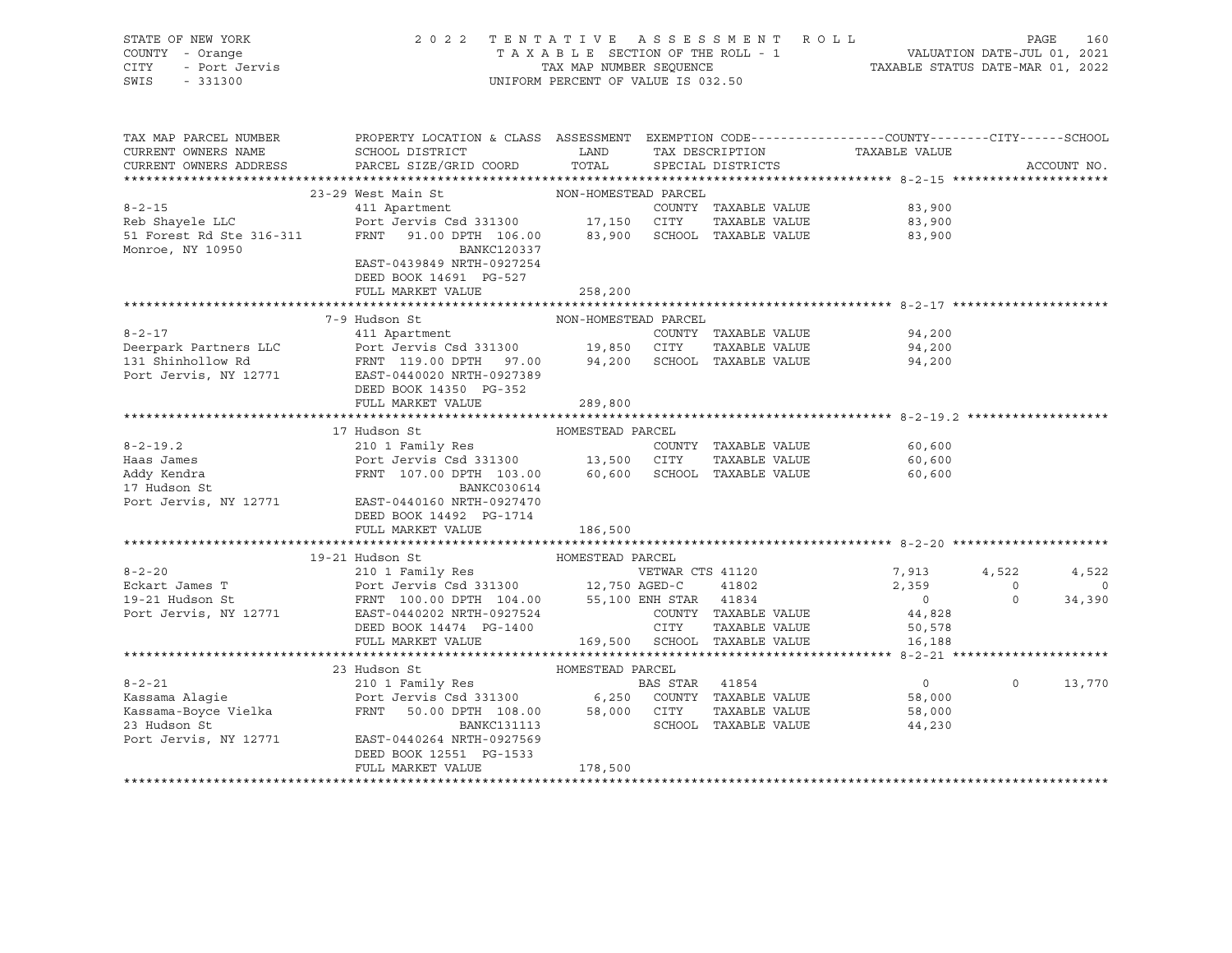### STATE OF NEW YORK 2 0 2 2 T E N T A T I V E A S S E S S M E N T R O L L PAGE 161 COUNTY - Orange T A X A B L E SECTION OF THE ROLL - 1 VALUATION DATE-JUL 01, 2021 CITY - Port Jervis TAX MAP NUMBER SEQUENCE TAXABLE STATUS DATE-MAR 01, 2022

| TAX MAP PARCEL NUMBER<br>CURRENT OWNERS NAME | PROPERTY LOCATION & CLASS ASSESSMENT EXEMPTION CODE---------------COUNTY-------CITY------SCHOOL<br>SCHOOL DISTRICT LAND                                                                                                                                                                                                                                                                                                                                         |                  |                |                      | TAX DESCRIPTION TAXABLE VALUE SPECIAL DISTRICTS          |          |             |
|----------------------------------------------|-----------------------------------------------------------------------------------------------------------------------------------------------------------------------------------------------------------------------------------------------------------------------------------------------------------------------------------------------------------------------------------------------------------------------------------------------------------------|------------------|----------------|----------------------|----------------------------------------------------------|----------|-------------|
| CURRENT OWNERS ADDRESS                       | PARCEL SIZE/GRID COORD TOTAL                                                                                                                                                                                                                                                                                                                                                                                                                                    |                  |                |                      |                                                          |          | ACCOUNT NO. |
|                                              | 27 Hudson St                                                                                                                                                                                                                                                                                                                                                                                                                                                    | HOMESTEAD PARCEL |                |                      |                                                          |          |             |
| $8 - 2 - 22$                                 | 27 Hudson St<br>210 1 Family Res<br>Port Jervis Csd 331300<br>FRNT 119.00 DPTH 90.00 86,000 CITY TAXABLE VALUE<br>ERNT 119.00 DPTH 90.00 86,000 CITY TAXABLE VALUE<br>EAST-0440316 NRTH-0927645<br>REST-040316 NRTH-0927645                                                                                                                                                                                                                                     |                  |                |                      | $\overline{0}$                                           | $\Omega$ | 34,390      |
|                                              |                                                                                                                                                                                                                                                                                                                                                                                                                                                                 |                  |                |                      |                                                          |          |             |
| Ross Glen T Jr                               |                                                                                                                                                                                                                                                                                                                                                                                                                                                                 |                  |                |                      | 86,000                                                   |          |             |
| Ross Jane C                                  |                                                                                                                                                                                                                                                                                                                                                                                                                                                                 |                  |                | TAXABLE VALUE        | 86,000<br>51,610                                         |          |             |
| 27 Hudson St                                 |                                                                                                                                                                                                                                                                                                                                                                                                                                                                 |                  |                |                      |                                                          |          |             |
|                                              | Port Jervis, NY 12771 DEED BOOK 12922 PG-1036                                                                                                                                                                                                                                                                                                                                                                                                                   |                  |                |                      |                                                          |          |             |
|                                              | FULL MARKET VALUE                                                                                                                                                                                                                                                                                                                                                                                                                                               | 264,600          |                |                      |                                                          |          |             |
|                                              | 29 Hudson St                                                                                                                                                                                                                                                                                                                                                                                                                                                    | HOMESTEAD PARCEL |                |                      |                                                          |          |             |
|                                              |                                                                                                                                                                                                                                                                                                                                                                                                                                                                 |                  |                |                      | $\overline{0}$                                           | $\circ$  | 13,770      |
|                                              |                                                                                                                                                                                                                                                                                                                                                                                                                                                                 |                  |                |                      |                                                          |          |             |
|                                              |                                                                                                                                                                                                                                                                                                                                                                                                                                                                 |                  |                |                      | 54,750<br>54,750                                         |          |             |
|                                              |                                                                                                                                                                                                                                                                                                                                                                                                                                                                 |                  |                |                      | 40,980                                                   |          |             |
|                                              |                                                                                                                                                                                                                                                                                                                                                                                                                                                                 |                  |                |                      |                                                          |          |             |
|                                              | 8-2-23<br>210 1 Family Res<br>210 1 Family Res<br>Port Jervis Csd 331300<br>29 Hudson St<br>29 Hudson St<br>29 Hudson St<br>29 Hudson St<br>29 Hudson St<br>29 Hudson St<br>29 Hudson St<br>29 Hudson St<br>29 Hudson St<br>29 Hudson St<br>29 Hudson St<br>                                                                                                                                                                                                    |                  |                |                      |                                                          |          |             |
|                                              |                                                                                                                                                                                                                                                                                                                                                                                                                                                                 |                  |                |                      |                                                          |          |             |
|                                              |                                                                                                                                                                                                                                                                                                                                                                                                                                                                 |                  |                |                      |                                                          |          |             |
|                                              | $\begin{tabular}{lcccccc} \texttt{6-2-24} & & & & & & & & \texttt{HOMESTEAD PARCEL} \\ \texttt{Bernard Robert} & & & & & & & & & & \texttt{COMESTEAD PARCEL} \\ \texttt{Bernard Robert} & & & & & & & & & \texttt{COUNTY} & \texttt{TAXABLE VALUE} \\ 1376 Malta St & & & & & & & & \texttt{FFNT} & 67.00 DPTH 102.00 & & & & & & \texttt{56,000} & \texttt{SCHOOL} & \texttt{TAXABLE VALUE} \\ \texttt{Elmont, NY 11003} & & & & & & & \texttt{DEFD RONY 1150$ |                  |                |                      | 56,000                                                   |          |             |
|                                              |                                                                                                                                                                                                                                                                                                                                                                                                                                                                 |                  |                |                      |                                                          |          |             |
|                                              |                                                                                                                                                                                                                                                                                                                                                                                                                                                                 |                  |                |                      | TAXABLE VALUE 56,000<br>56,000                           |          |             |
|                                              |                                                                                                                                                                                                                                                                                                                                                                                                                                                                 |                  |                |                      |                                                          |          |             |
|                                              |                                                                                                                                                                                                                                                                                                                                                                                                                                                                 |                  |                |                      |                                                          |          |             |
|                                              | FULL MARKET VALUE                                                                                                                                                                                                                                                                                                                                                                                                                                               | 172,300          |                |                      |                                                          |          |             |
|                                              |                                                                                                                                                                                                                                                                                                                                                                                                                                                                 |                  |                |                      |                                                          |          |             |
|                                              | 33 Hudson St                                                                                                                                                                                                                                                                                                                                                                                                                                                    | HOMESTEAD PARCEL |                |                      |                                                          |          |             |
|                                              |                                                                                                                                                                                                                                                                                                                                                                                                                                                                 |                  |                |                      |                                                          | $\Omega$ | 34,390      |
|                                              |                                                                                                                                                                                                                                                                                                                                                                                                                                                                 |                  |                |                      |                                                          |          |             |
|                                              |                                                                                                                                                                                                                                                                                                                                                                                                                                                                 |                  |                |                      |                                                          |          |             |
|                                              |                                                                                                                                                                                                                                                                                                                                                                                                                                                                 |                  |                |                      |                                                          |          |             |
|                                              |                                                                                                                                                                                                                                                                                                                                                                                                                                                                 |                  |                |                      |                                                          |          |             |
|                                              | $\begin{tabular}{lcccccc} 8-2-25 & 210 & 1 Family Res & 10000strom Raymond D & 101 & 12771 & 101.000strom Esther S & 12771 & 12771 & 108.00Port JersT-0440437 NRTH-0927818 & 3,950Port JersT-0440437 NRTH-0927818 & 10,610Port JersT-0440437 NRTH-0927818 & 10,610WRTT MPTT TQXABLE VALUEWRTT MPTT TQZZQDE 448$<br>FULL MARKET VALUE                                                                                                                            | 138,500          |                |                      |                                                          |          |             |
|                                              |                                                                                                                                                                                                                                                                                                                                                                                                                                                                 |                  |                |                      |                                                          |          |             |
|                                              | 35 Hudson St                                                                                                                                                                                                                                                                                                                                                                                                                                                    | HOMESTEAD PARCEL |                |                      |                                                          |          |             |
|                                              | Pulis Michele<br>Pulis Michele<br>2002 Family Res<br>2002 Family Res<br>2003 Family Res<br>2003 Family Res<br>2003 Family Res<br>2003 Family Res<br>2003 4,475 CITY<br>43,750 SCHOOL TAXABLE VALUE<br>2001 TAXABLE VALUE<br>2001 TAXABLE VALUE<br>2001                                                                                                                                                                                                          |                  |                |                      |                                                          |          |             |
|                                              |                                                                                                                                                                                                                                                                                                                                                                                                                                                                 |                  |                |                      | COUNTY TAXABLE VALUE 43,750<br>CITY TAXABLE VALUE 43,750 |          |             |
|                                              |                                                                                                                                                                                                                                                                                                                                                                                                                                                                 |                  |                |                      | 43,750                                                   |          |             |
|                                              |                                                                                                                                                                                                                                                                                                                                                                                                                                                                 |                  |                |                      |                                                          |          |             |
|                                              | DEED BOOK 15109 PG-1873                                                                                                                                                                                                                                                                                                                                                                                                                                         |                  |                |                      |                                                          |          |             |
|                                              | FULL MARKET VALUE                                                                                                                                                                                                                                                                                                                                                                                                                                               | 134,600          |                |                      |                                                          |          |             |
|                                              |                                                                                                                                                                                                                                                                                                                                                                                                                                                                 |                  |                |                      |                                                          |          |             |
|                                              | 37-39 Hudson St                                                                                                                                                                                                                                                                                                                                                                                                                                                 |                  |                |                      |                                                          |          |             |
| $8 - 2 - 27$                                 |                                                                                                                                                                                                                                                                                                                                                                                                                                                                 |                  | BAS STAR 41854 |                      | $\overline{0}$                                           | $\Omega$ | 13,770      |
| Gove David L                                 |                                                                                                                                                                                                                                                                                                                                                                                                                                                                 |                  |                |                      | 52,650                                                   |          |             |
| 37-39 Hudson St                              | Port Jervis Csd 331300 10,000 COUNTY TAXABLE VALUE<br>FRNT 81.00 DPTH 99.00 52,650 CITY TAXABLE VALUE                                                                                                                                                                                                                                                                                                                                                           |                  |                | TAXABLE VALUE        | 52,650                                                   |          |             |
| Port Jervis, NY 12771                        | BANK0230051                                                                                                                                                                                                                                                                                                                                                                                                                                                     |                  |                | SCHOOL TAXABLE VALUE | 38,880                                                   |          |             |
|                                              | EAST-0440486 NRTH-0927898                                                                                                                                                                                                                                                                                                                                                                                                                                       |                  |                |                      |                                                          |          |             |
|                                              | DEED BOOK 11742 PG-1683                                                                                                                                                                                                                                                                                                                                                                                                                                         |                  |                |                      |                                                          |          |             |
|                                              | FULL MARKET VALUE                                                                                                                                                                                                                                                                                                                                                                                                                                               | 162,000          |                |                      |                                                          |          |             |
|                                              |                                                                                                                                                                                                                                                                                                                                                                                                                                                                 |                  |                |                      |                                                          |          |             |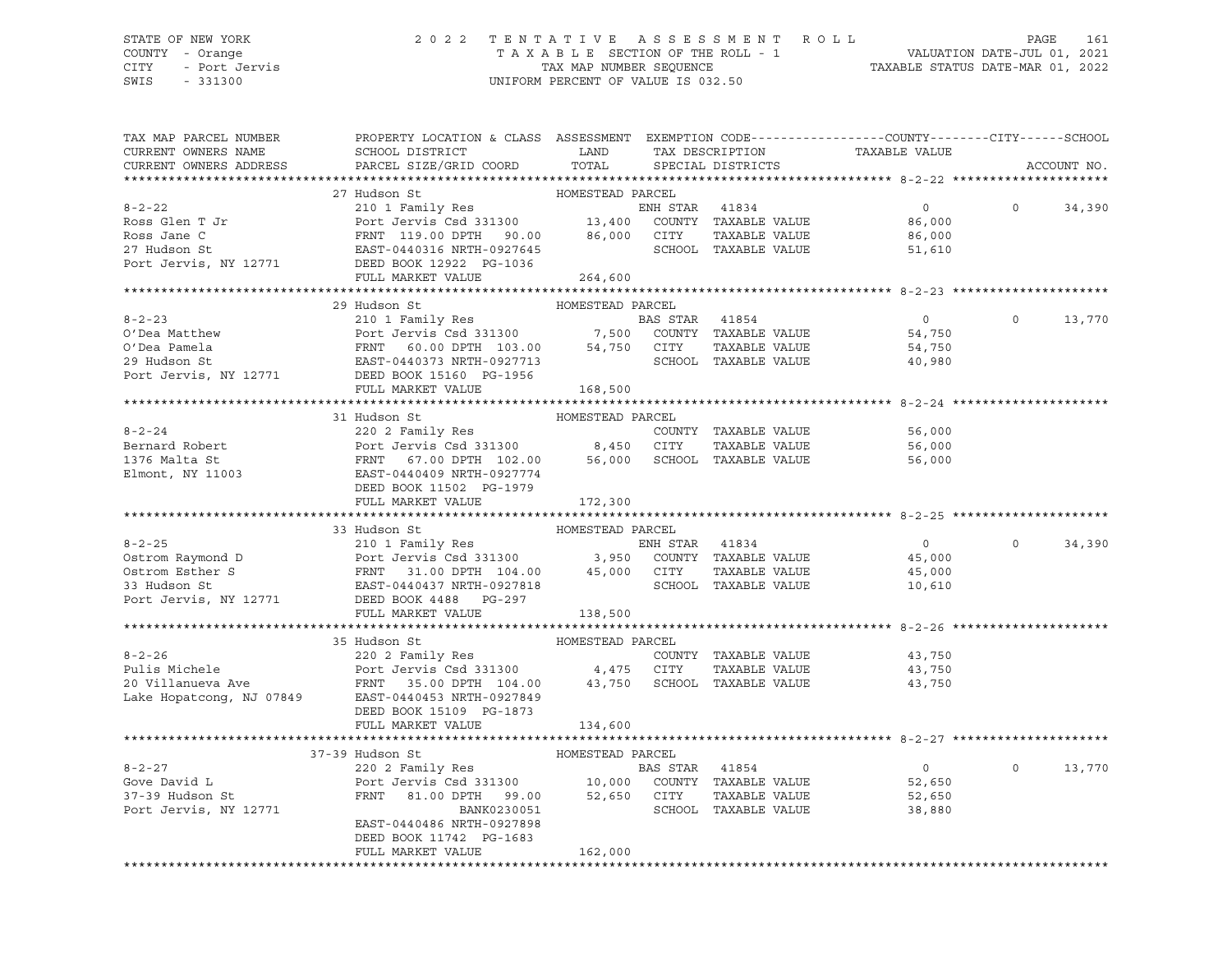## STATE OF NEW YORK 2 0 2 2 T E N T A T I V E A S S E S S M E N T R O L L PAGE 162 COUNTY - Orange T A X A B L E SECTION OF THE ROLL - 1 VALUATION DATE-JUL 01, 2021 CITY - Port Jervis TAX MAP NUMBER SEQUENCE TAXABLE STATUS DATE-MAR 01, 2022

| TAX MAP PARCEL NUMBER<br>CURRENT OWNERS NAME<br>CURRENT OWNERS ADDRESS | PROPERTY LOCATION & CLASS ASSESSMENT EXEMPTION CODE----------------COUNTY-------CITY------SCHOOL<br>SCHOOL DISTRICT<br>PARCEL SIZE/GRID COORD                                                                                                                                                                                                                                                                                                                       | LAND<br>TOTAL        | TAX DESCRIPTION<br>SPECIAL DISTRICTS  | TAXABLE VALUE                                         | ACCOUNT NO.                              |
|------------------------------------------------------------------------|---------------------------------------------------------------------------------------------------------------------------------------------------------------------------------------------------------------------------------------------------------------------------------------------------------------------------------------------------------------------------------------------------------------------------------------------------------------------|----------------------|---------------------------------------|-------------------------------------------------------|------------------------------------------|
|                                                                        |                                                                                                                                                                                                                                                                                                                                                                                                                                                                     |                      |                                       |                                                       |                                          |
| $8 - 3 - 1$<br>Jess Curtis Inc<br>Attn: J Curtis<br>7 Ferguson Ave     | 26 Orange St<br>210 1 Family Res<br>Port Jervis Csd 331300 12,100 CITY<br>FRNT 95.00 DPTH 105.00 $47,900$ SCHOOL TAXABLE VALUE $47,900$ EAST-0440440 NRTH-0927440<br>Port Jervis, NY 12771 DEED BOOK 4368 PG-87                                                                                                                                                                                                                                                     | HOMESTEAD PARCEL     | TAXABLE VALUE                         | COUNTY TAXABLE VALUE 47,900<br>47,900                 |                                          |
|                                                                        | FULL MARKET VALUE                                                                                                                                                                                                                                                                                                                                                                                                                                                   | 147,400              |                                       |                                                       |                                          |
|                                                                        |                                                                                                                                                                                                                                                                                                                                                                                                                                                                     |                      |                                       |                                                       |                                          |
| $8 - 3 - 2.1$                                                          | 22 Orange St<br>442 MiniWhseSelf<br>22 Orange St LLC<br>24 Cheryl Hills Dr<br>24 Cheryl Hills Dr<br>36,250 SCHOOL TAXABLE VALUE<br>24 Cheryl Hills Dr<br>36,250 SCHOOL TAXABLE VALUE<br>DEED BOOK 13403 PG-1585                                                                                                                                                                                                                                                     | NON-HOMESTEAD PARCEL | COUNTY TAXABLE VALUE<br>TAXABLE VALUE | 36,250<br>36,250<br>36,250                            |                                          |
|                                                                        | FULL MARKET VALUE                                                                                                                                                                                                                                                                                                                                                                                                                                                   | 111,500              |                                       |                                                       |                                          |
|                                                                        |                                                                                                                                                                                                                                                                                                                                                                                                                                                                     | NON-HOMESTEAD PARCEL |                                       |                                                       |                                          |
|                                                                        | 20 Orange St<br>DEED BOOK 13403 PG-1585                                                                                                                                                                                                                                                                                                                                                                                                                             |                      |                                       | 36,250<br>36,250<br>36,250                            |                                          |
|                                                                        | FULL MARKET VALUE                                                                                                                                                                                                                                                                                                                                                                                                                                                   | 111,500              |                                       |                                                       |                                          |
|                                                                        |                                                                                                                                                                                                                                                                                                                                                                                                                                                                     |                      |                                       |                                                       |                                          |
| $8 - 3 - 3$                                                            | NON-HOMESTEAD PARCEL<br>16-18 Orange St<br>436 Self carwash<br>16 Orange St LLC<br>24 Cheryl Hills Dr<br>24 Cheryl Hills Dr<br>324 Cheryl Hills Dr<br>324 Cheryl Hills Dr<br>324 Cheryl Hills Dr<br>324 Cheryl Hills Dr<br>324 Cheryl Hills Dr<br>324 Cheryl Hills Dr<br>325 CHOOL TAXABLE VALUE<br>327317<br>326 C<br>DEED BOOK 13403 PG-1581<br>FULL MARKET VALUE                                                                                                 | 218,000              | COUNTY TAXABLE VALUE<br>TAXABLE VALUE | 70,850<br>70,850<br>70,850                            |                                          |
|                                                                        |                                                                                                                                                                                                                                                                                                                                                                                                                                                                     |                      |                                       |                                                       |                                          |
|                                                                        | 17 Canal St<br>FRNT 67.00 DPTH 34.00 15,000 SCHOOL TAXABLE VALUE<br>DEED BOOK 14988 PG-1694                                                                                                                                                                                                                                                                                                                                                                         | HOMESTEAD PARCEL     | COUNTY TAXABLE VALUE<br>TAXABLE VALUE | 15,000<br>15,000<br>15,000                            |                                          |
|                                                                        | FULL MARKET VALUE                                                                                                                                                                                                                                                                                                                                                                                                                                                   | 46,200               |                                       |                                                       |                                          |
|                                                                        |                                                                                                                                                                                                                                                                                                                                                                                                                                                                     |                      |                                       |                                                       |                                          |
|                                                                        | $\begin{tabular}{lllllllllllllllllll@{}} \multicolumn{3}{c}{\textbf{8-3-4.2}} & \multicolumn{3}{c}{\textbf{14 Orange St}} & \multicolumn{3}{c}{\textbf{HOMESTEAD PARCEL}} & \multicolumn{3}{c}{\textbf{AAERD-C}} & \multicolumn{3}{c}{\textbf{20 2 Family Res}} & \multicolumn{3}{c}{\textbf{ABrahan. Hehert Jr}} & \multicolumn{3}{c}{\textbf{BOraham. Ehept Jr}} & \multicolumn{3}{c}{\textbf{Boraham. Ehept Jr}} & \multicolumn{3}{c}{\textbf{Boraham. Ehept Jr$ |                      | SCHOOL TAXABLE VALUE                  | 8,213<br>$\overline{0}$<br>46,537<br>54,750<br>20,360 | $\circ$<br>$\circ$<br>$\Omega$<br>34,390 |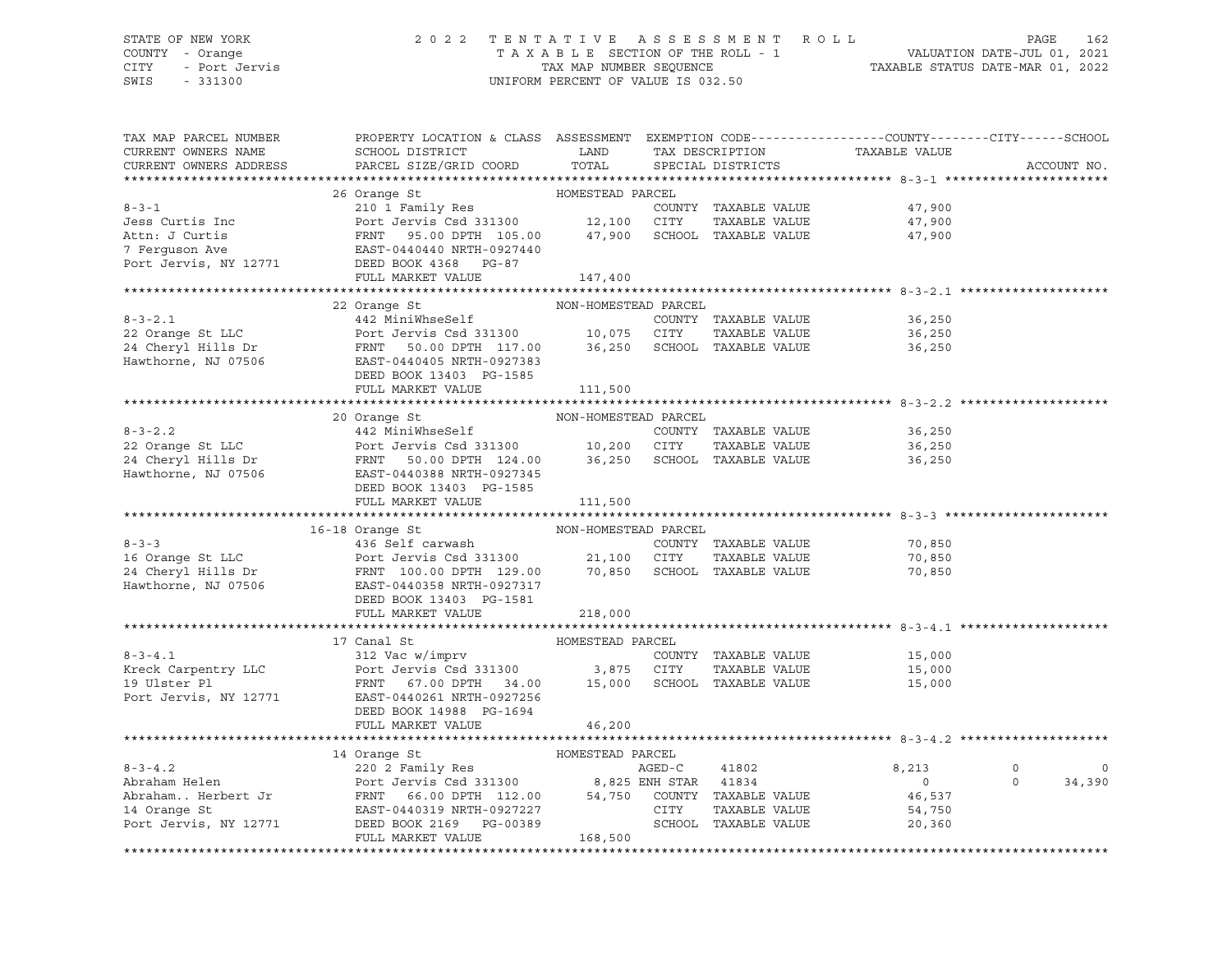| STATE OF NEW YORK                                                                                                                                                                                                                      | 2 0 2 2                                                                                          |                                    |            | TENTATIVE ASSESSMENT ROLL     |         | PAGE<br>163 |
|----------------------------------------------------------------------------------------------------------------------------------------------------------------------------------------------------------------------------------------|--------------------------------------------------------------------------------------------------|------------------------------------|------------|-------------------------------|---------|-------------|
| COUNTY - Orange                                                                                                                                                                                                                        |                                                                                                  |                                    |            |                               |         |             |
| - Port Jervis<br>- Port Jervis<br>- 221200<br>CITY                                                                                                                                                                                     |                                                                                                  |                                    |            |                               |         |             |
| SWIS<br>$-331300$                                                                                                                                                                                                                      |                                                                                                  | UNIFORM PERCENT OF VALUE IS 032.50 |            |                               |         |             |
|                                                                                                                                                                                                                                        |                                                                                                  |                                    |            |                               |         |             |
|                                                                                                                                                                                                                                        |                                                                                                  |                                    |            |                               |         |             |
| TAX MAP PARCEL NUMBER                                                                                                                                                                                                                  | PROPERTY LOCATION & CLASS ASSESSMENT EXEMPTION CODE----------------COUNTY-------CITY------SCHOOL |                                    |            |                               |         |             |
| CURRENT OWNERS NAME                                                                                                                                                                                                                    | SCHOOL DISTRICT                                                                                  | LAND                               |            | TAX DESCRIPTION TAXABLE VALUE |         |             |
| CURRENT OWNERS ADDRESS                                                                                                                                                                                                                 | PARCEL SIZE/GRID COORD                                                                           | TOTAL                              |            | SPECIAL DISTRICTS             |         | ACCOUNT NO. |
|                                                                                                                                                                                                                                        |                                                                                                  |                                    |            |                               |         |             |
|                                                                                                                                                                                                                                        | 12 Orange St                                                                                     | HOMESTEAD PARCEL                   |            |                               |         |             |
| $8 - 3 - 5$                                                                                                                                                                                                                            | 230 3 Family Res                                                                                 |                                    |            | COUNTY TAXABLE VALUE          | 70,000  |             |
| PJ MAZZ LLC                                                                                                                                                                                                                            |                                                                                                  |                                    | CITY       | TAXABLE VALUE                 | 70,000  |             |
| 75 Grant St                                                                                                                                                                                                                            | 230 3 rattlef Nes<br>Port Jervis Csd 331300 7,275<br>PONT 66.00 DPTH 75.00 70,000                |                                    |            | SCHOOL TAXABLE VALUE          | 70,000  |             |
| Boonton, NJ 07005                                                                                                                                                                                                                      | BANK0100075                                                                                      |                                    |            |                               |         |             |
|                                                                                                                                                                                                                                        | EAST-0440265 NRTH-0927181                                                                        |                                    |            |                               |         |             |
|                                                                                                                                                                                                                                        | DEED BOOK 14665 PG-759                                                                           |                                    |            |                               |         |             |
|                                                                                                                                                                                                                                        | FULL MARKET VALUE                                                                                | 215,400                            |            |                               |         |             |
|                                                                                                                                                                                                                                        |                                                                                                  |                                    |            |                               |         |             |
|                                                                                                                                                                                                                                        | 6 Orange St                                                                                      | HOMESTEAD PARCEL                   |            |                               |         |             |
| $8 - 3 - 7.2$                                                                                                                                                                                                                          | 210 1 Family Res                                                                                 |                                    |            | COUNTY TAXABLE VALUE          | 34,750  |             |
|                                                                                                                                                                                                                                        |                                                                                                  |                                    | 3,950 CITY | TAXABLE VALUE                 | 34,750  |             |
| Cain-Sicuro Marie<br>61-63 Canal St<br>Port Jervis, NY 12771<br>EAST-0440444 NRTH-0926585<br>Port Jervis, NY 12771<br>EAST-044044 NRTH-0926585                                                                                         |                                                                                                  |                                    |            | 34,750 SCHOOL TAXABLE VALUE   | 34,750  |             |
|                                                                                                                                                                                                                                        |                                                                                                  |                                    |            |                               |         |             |
|                                                                                                                                                                                                                                        | DEED BOOK 12831 PG-998                                                                           |                                    |            |                               |         |             |
|                                                                                                                                                                                                                                        | FULL MARKET VALUE                                                                                | 106,900                            |            |                               |         |             |
|                                                                                                                                                                                                                                        |                                                                                                  |                                    |            |                               |         |             |
|                                                                                                                                                                                                                                        | 1 West Main St                                                                                   | NON-HOMESTEAD PARCEL               |            |                               |         |             |
| $8 - 3 - 8.2$                                                                                                                                                                                                                          | 485 >luse sm bld                                                                                 |                                    |            | COUNTY TAXABLE VALUE          | 103,050 |             |
| Hari Radhe Real Estate LLC                                                                                                                                                                                                             | Port Jervis Csd 331300 20,900 CITY                                                               |                                    |            | TAXABLE VALUE                 | 103,050 |             |
| 1 West Main St                                                                                                                                                                                                                         | FRNT 116.00 DPTH 99.00 103,050 SCHOOL TAXABLE VALUE                                              |                                    |            |                               | 103,050 |             |
| Port Jervis, NY 12771                                                                                                                                                                                                                  | EAST-0440226 NRTH-0927027                                                                        |                                    |            |                               |         |             |
|                                                                                                                                                                                                                                        | DEED BOOK 14626 PG-1879                                                                          |                                    |            |                               |         |             |
|                                                                                                                                                                                                                                        | FULL MARKET VALUE                                                                                | 317,100                            |            |                               |         |             |
|                                                                                                                                                                                                                                        |                                                                                                  |                                    |            |                               |         |             |
|                                                                                                                                                                                                                                        | 9-9 1/2 West Main St                                                                             | NON-HOMESTEAD PARCEL               |            |                               |         |             |
| $8 - 3 - 10$                                                                                                                                                                                                                           | 482 Det row bldg<br>Port Jervis Csd 331300 8,500 CITY<br>FRNT 46.00 DPTH 99.00 85,000 SCHOOL     |                                    |            | COUNTY TAXABLE VALUE          | 85,000  |             |
|                                                                                                                                                                                                                                        |                                                                                                  |                                    |            | TAXABLE VALUE                 | 85,000  |             |
|                                                                                                                                                                                                                                        |                                                                                                  |                                    |            | 85,000 SCHOOL TAXABLE VALUE   | 85,000  |             |
|                                                                                                                                                                                                                                        |                                                                                                  |                                    |            |                               |         |             |
|                                                                                                                                                                                                                                        |                                                                                                  |                                    |            |                               |         |             |
| 8-3-10<br>Cramer Michael A<br>Edwards Hanna S<br>81 Ocean Pkwy Apt 4L<br>Norther Mac BAST-0440142 NRTH-0927078<br>81 Ocean Pkwy Apt 4L<br>Norther Mac BAST-0440142 NRTH-0927078<br>DEED BOOK 15103 PG-1136<br>NORED BOOK 15103 PG-1136 |                                                                                                  | 261,500                            |            |                               |         |             |
|                                                                                                                                                                                                                                        |                                                                                                  |                                    |            |                               |         |             |
|                                                                                                                                                                                                                                        | 11-15 West Main St                                                                               | NON-HOMESTEAD PARCEL               |            |                               |         |             |
| $8 - 3 - 11$                                                                                                                                                                                                                           | 482 Det row bldg                                                                                 |                                    |            | COUNTY TAXABLE VALUE          | 67,400  |             |
| 11-15 W Main LLC                                                                                                                                                                                                                       | Port Jervis Csd 331300 11,100                                                                    |                                    | CITY       | TAXABLE VALUE                 | 67,400  |             |
| 27 Sheridan Ave                                                                                                                                                                                                                        | FRNT 60.00 DPTH 105.00                                                                           | 67,400                             |            | SCHOOL TAXABLE VALUE          | 67,400  |             |
| Sloatsburg, NY 10974                                                                                                                                                                                                                   | EAST-0440104 NRTH-0927098                                                                        |                                    |            |                               |         |             |
|                                                                                                                                                                                                                                        | DEED BOOK 15084 PG-1146                                                                          |                                    |            |                               |         |             |
|                                                                                                                                                                                                                                        | FULL MARKET VALUE                                                                                | 207,400                            |            |                               |         |             |
|                                                                                                                                                                                                                                        |                                                                                                  |                                    |            |                               |         |             |
|                                                                                                                                                                                                                                        | 11 Canal St                                                                                      | HOMESTEAD PARCEL                   |            |                               |         |             |
| $8 - 3 - 12.1$                                                                                                                                                                                                                         | 210 1 Family Res                                                                                 |                                    |            | COUNTY TAXABLE VALUE          | 50,000  |             |
| Reyes Mario R                                                                                                                                                                                                                          | Port Jervis Csd 331300 6,900 CITY                                                                |                                    |            | TAXABLE VALUE                 | 50,000  |             |
| 11 Canal St                                                                                                                                                                                                                            | FRNT 54.00 DPTH 101.00                                                                           | 50,000                             |            | SCHOOL TAXABLE VALUE          | 50,000  |             |
| Port Jervis, NY 12771                                                                                                                                                                                                                  | BANKC030015                                                                                      |                                    |            |                               |         |             |
|                                                                                                                                                                                                                                        | EAST-0440196 NRTH-0926623                                                                        |                                    |            |                               |         |             |

FULL MARKET VALUE 153,800 \*\*\*\*\*\*\*\*\*\*\*\*\*\*\*\*\*\*\*\*\*\*\*\*\*\*\*\*\*\*\*\*\*\*\*\*\*\*\*\*\*\*\*\*\*\*\*\*\*\*\*\*\*\*\*\*\*\*\*\*\*\*\*\*\*\*\*\*\*\*\*\*\*\*\*\*\*\*\*\*\*\*\*\*\*\*\*\*\*\*\*\*\*\*\*\*\*\*\*\*\*\*\*\*\*\*\*\*\*\*\*\*\*\*\*\*\*\*\*\*\*\*\*\*\*\*\*\*\*\*\*\*

DEED BOOK 15014 PG-1466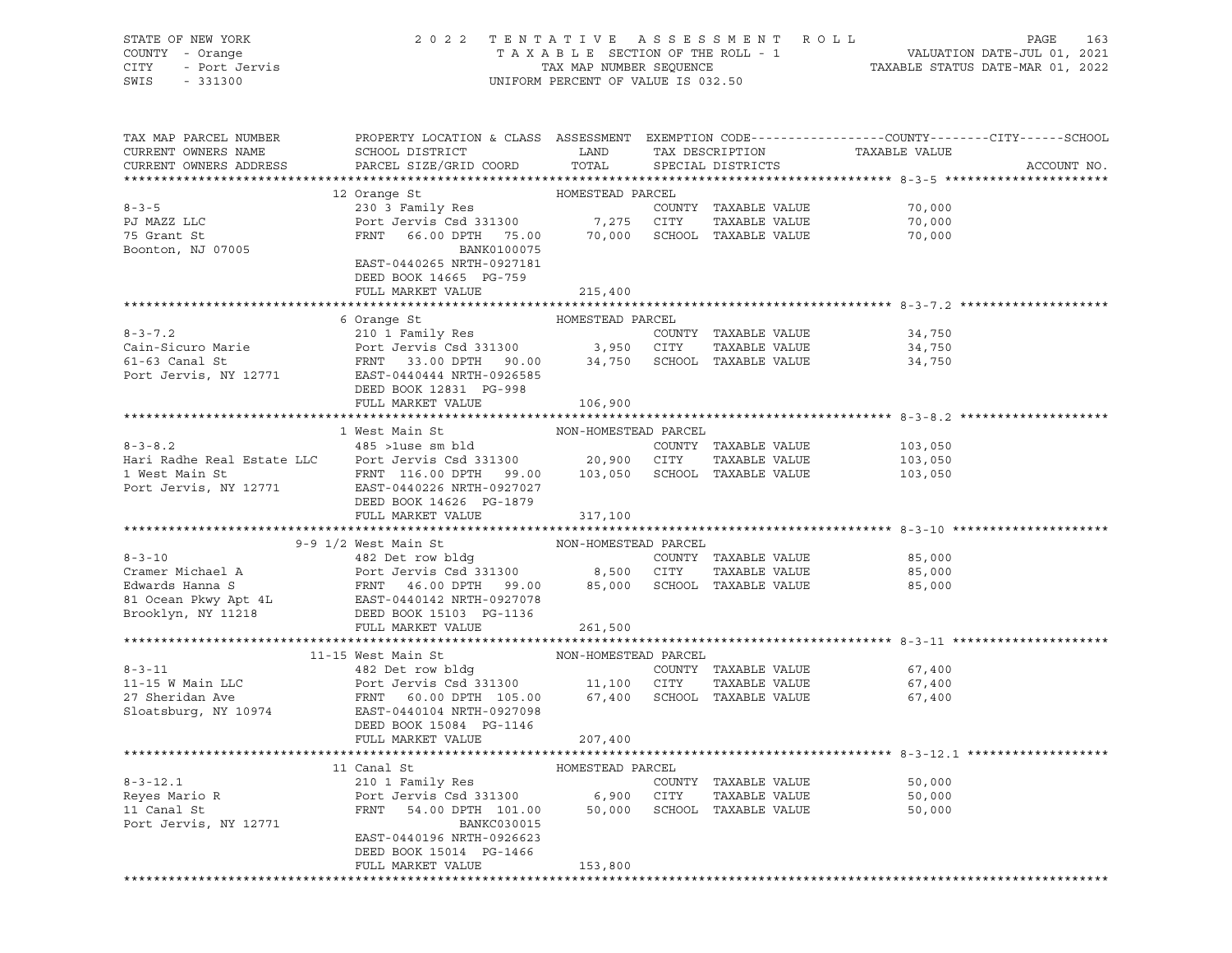## STATE OF NEW YORK 2 0 2 2 T E N T A T I V E A S S E S S M E N T R O L L PAGE 164 COUNTY - Orange T A X A B L E SECTION OF THE ROLL - 1 VALUATION DATE-JUL 01, 2021 CITY - Port Jervis TAX MAP NUMBER SEQUENCE TAXABLE STATUS DATE-MAR 01, 2022

| TAX MAP PARCEL NUMBER<br>CURRENT OWNERS NAME<br>CURRENT OWNERS ADDRESS | PROPERTY LOCATION & CLASS ASSESSMENT EXEMPTION CODE----------------COUNTY-------CITY------SCHOOL<br>SCHOOL DISTRICT<br>PARCEL SIZE/GRID COORD                                                                                                       | LAND<br>TOTAL    |                | TAX DESCRIPTION<br>SPECIAL DISTRICTS | TAXABLE VALUE  |          | ACCOUNT NO. |
|------------------------------------------------------------------------|-----------------------------------------------------------------------------------------------------------------------------------------------------------------------------------------------------------------------------------------------------|------------------|----------------|--------------------------------------|----------------|----------|-------------|
|                                                                        |                                                                                                                                                                                                                                                     |                  |                |                                      |                |          |             |
|                                                                        | 13 Canal St                                                                                                                                                                                                                                         | HOMESTEAD PARCEL |                |                                      |                |          |             |
| $8 - 3 - 13$                                                           |                                                                                                                                                                                                                                                     |                  |                | COUNTY TAXABLE VALUE                 | 46,000         |          |             |
| Tufano Joseph                                                          |                                                                                                                                                                                                                                                     |                  |                | TAXABLE VALUE                        | 46,000         |          |             |
| 10 Canal St                                                            | Port Jervis, NY 12771 EAST-0440228 NRTH-0926663                                                                                                                                                                                                     |                  |                | SCHOOL TAXABLE VALUE                 | 46,000         |          |             |
|                                                                        |                                                                                                                                                                                                                                                     |                  |                |                                      |                |          |             |
|                                                                        | DEED BOOK 13164 PG-1406<br>FULL MARKET VALUE                                                                                                                                                                                                        |                  |                |                                      |                |          |             |
|                                                                        |                                                                                                                                                                                                                                                     | 141,500          |                |                                      |                |          |             |
|                                                                        | 34-38 Sullivan Ave                                                                                                                                                                                                                                  | HOMESTEAD PARCEL |                |                                      |                |          |             |
| $8 - 4 - 2$                                                            | 220 2 Family Res                                                                                                                                                                                                                                    |                  |                | COUNTY TAXABLE VALUE                 | 52,500         |          |             |
|                                                                        |                                                                                                                                                                                                                                                     |                  |                | TAXABLE VALUE                        | 52,500         |          |             |
|                                                                        | NeuberJohn F<br>COUNT: TAXABLE VALUE<br>C/O Nedzmija Feratovic FRNT 150.00 DPTH 83.00 14,200 CITY TAXABLE VALUE<br>1230 Avenue Y Apt 9E EAST-0441171 NRTH-0927485<br>Brooklyn, NY 11235 DEED BOOK TAXABLE VALUE<br>THE MARKET VALUE T               |                  |                |                                      | 52,500         |          |             |
|                                                                        |                                                                                                                                                                                                                                                     |                  |                |                                      |                |          |             |
|                                                                        |                                                                                                                                                                                                                                                     |                  |                |                                      |                |          |             |
|                                                                        | FULL MARKET VALUE                                                                                                                                                                                                                                   | 161,500          |                |                                      |                |          |             |
|                                                                        |                                                                                                                                                                                                                                                     |                  |                |                                      |                |          |             |
|                                                                        | 32 Sullivan Ave                                                                                                                                                                                                                                     | HOMESTEAD PARCEL |                |                                      |                |          |             |
| $8 - 4 - 3$                                                            | 210 1 Family Res                                                                                                                                                                                                                                    |                  | BAS STAR 41854 |                                      | $\overline{0}$ | $\circ$  | 13,770      |
| Waldheim Amy Marie<br>32 Sullivan Ave                                  |                                                                                                                                                                                                                                                     |                  |                |                                      | 54,800         |          |             |
| 32 Sullivan Ave                                                        | Port Jervis Csd 331300 6,575 COUNTY TAXABLE VALUE<br>FRNT 50.00 DPTH 111.00 54,800 CITY TAXABLE VALUE                                                                                                                                               |                  |                |                                      | 54,800         |          |             |
| Port Jervis, NY 12771                                                  | BANKC030230                                                                                                                                                                                                                                         |                  |                | SCHOOL TAXABLE VALUE                 | 41,030         |          |             |
|                                                                        | EAST-0441107 NRTH-0927414                                                                                                                                                                                                                           |                  |                |                                      |                |          |             |
|                                                                        | DEED BOOK 13155 PG-1682                                                                                                                                                                                                                             |                  |                |                                      |                |          |             |
|                                                                        | FULL MARKET VALUE                                                                                                                                                                                                                                   | 168,600          |                |                                      |                |          |             |
|                                                                        |                                                                                                                                                                                                                                                     |                  |                |                                      |                |          |             |
|                                                                        | 30 Sullivan Ave                                                                                                                                                                                                                                     | HOMESTEAD PARCEL |                |                                      |                |          |             |
|                                                                        |                                                                                                                                                                                                                                                     |                  |                |                                      | 69,250         |          |             |
|                                                                        |                                                                                                                                                                                                                                                     |                  |                | TAXABLE VALUE                        | 69,250         |          |             |
|                                                                        |                                                                                                                                                                                                                                                     |                  |                |                                      | 69,250         |          |             |
|                                                                        |                                                                                                                                                                                                                                                     |                  |                |                                      |                |          |             |
| The Villages, FL 32162                                                 | DEED BOOK 13971 PG-731                                                                                                                                                                                                                              |                  |                |                                      |                |          |             |
|                                                                        | FULL MARKET VALUE                                                                                                                                                                                                                                   | 213,100          |                |                                      |                |          |             |
|                                                                        | 26 Sullivan Ave                                                                                                                                                                                                                                     | HOMESTEAD PARCEL |                |                                      |                |          |             |
| $8 - 4 - 5$                                                            | 210 1 Family Res                                                                                                                                                                                                                                    |                  | BAS STAR 41854 |                                      | $\overline{0}$ | $\circ$  | 13,770      |
|                                                                        | Port Jervis Csd 331300 9,850 COUNTY TAXABLE VALUE                                                                                                                                                                                                   |                  |                |                                      | 75,000         |          |             |
|                                                                        |                                                                                                                                                                                                                                                     |                  |                | TAXABLE VALUE                        | 75,000         |          |             |
|                                                                        |                                                                                                                                                                                                                                                     |                  |                | SCHOOL TAXABLE VALUE                 | 61,230         |          |             |
|                                                                        | Butto Joseph M<br>Ritchie Sarah J<br>Ritchie Sarah J<br>26 Sullivan Ave BAST-0441036 NRTH-0927325<br>26 Sullivan Ave BAST-0441036 NRTH-0927325<br>2000 POrt Jervis, NY 12771<br>2000 PORT MAST-0441036 NRTH-0927325<br>2000 PORT MAST-044103        |                  |                |                                      |                |          |             |
|                                                                        | FULL MARKET VALUE                                                                                                                                                                                                                                   | 230,800          |                |                                      |                |          |             |
|                                                                        |                                                                                                                                                                                                                                                     |                  |                |                                      |                |          |             |
|                                                                        | 24 Sullivan Ave                                                                                                                                                                                                                                     | HOMESTEAD PARCEL |                |                                      |                |          |             |
|                                                                        |                                                                                                                                                                                                                                                     |                  |                |                                      | $\overline{0}$ | $\Omega$ | 13,770      |
|                                                                        |                                                                                                                                                                                                                                                     |                  |                |                                      | 73,000         |          |             |
|                                                                        |                                                                                                                                                                                                                                                     |                  |                |                                      | 73,000         |          |             |
|                                                                        |                                                                                                                                                                                                                                                     |                  |                |                                      | 59,230         |          |             |
|                                                                        | 8-4-6<br>McGlade Thomas E<br>McGlade Thomas E<br>McGlade Thomas E<br>McGlade Thomas E<br>McGlade Thomas E<br>McGlade Thomas E<br>Port Jervis Csd 331300<br>FRNT 50.00 DPTH 111.00<br>24 Sullivan Ave<br>EAST-0440992 NRTH-0927273<br>DEED BOOK 2071 |                  |                |                                      |                |          |             |
|                                                                        | FULL MARKET VALUE                                                                                                                                                                                                                                   | 224,600          |                |                                      |                |          |             |
|                                                                        |                                                                                                                                                                                                                                                     |                  |                |                                      |                |          |             |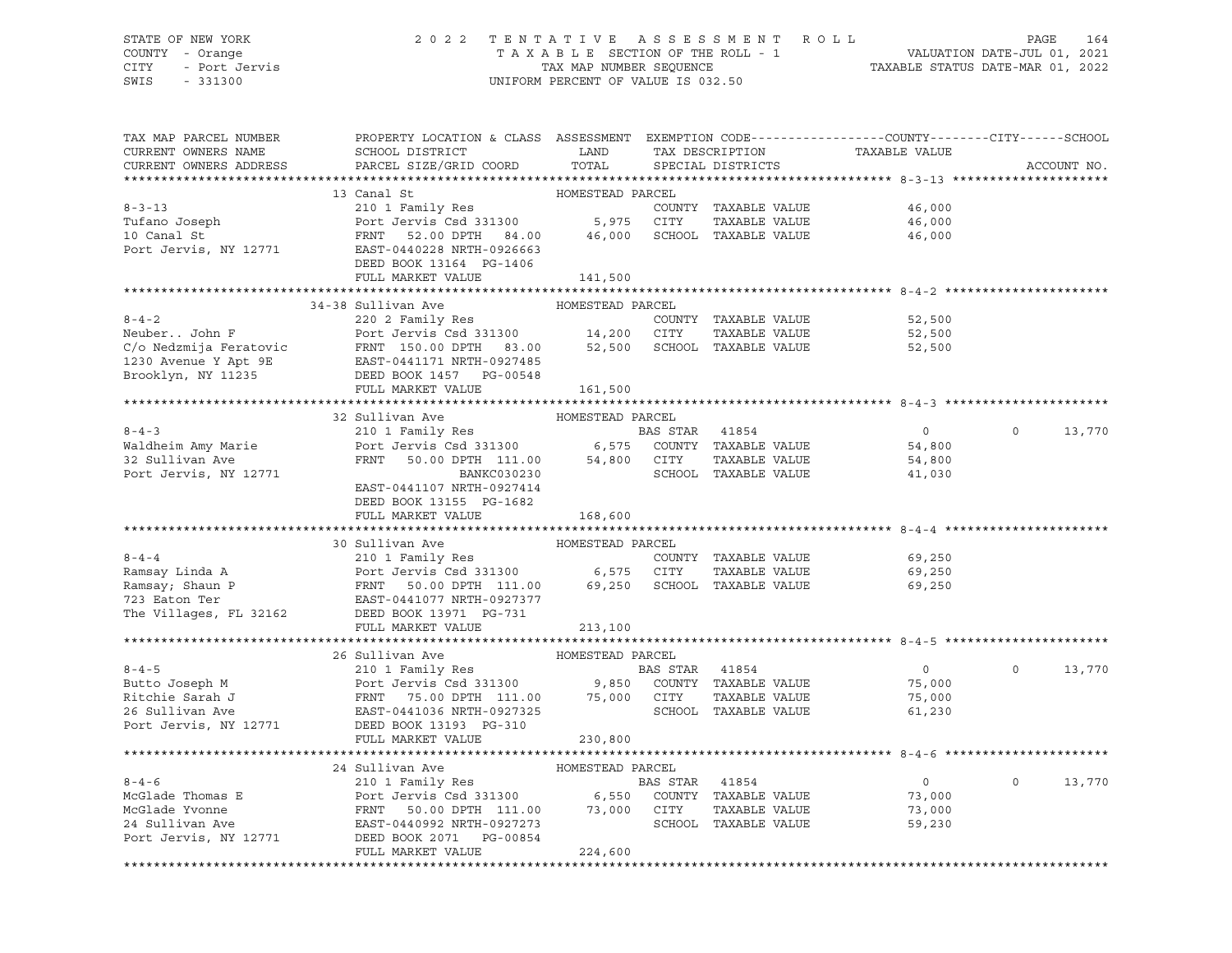| STATE OF NEW YORK        | 2022 TENTATIVE ASSESSMENT ROLL                                                                        |                                    |                                 |                                                                 | PAGE<br>165 |
|--------------------------|-------------------------------------------------------------------------------------------------------|------------------------------------|---------------------------------|-----------------------------------------------------------------|-------------|
| COUNTY - Orange          |                                                                                                       |                                    | TAXABLE SECTION OF THE ROLL - 1 | VALUATION DATE-JUL 01, 2021<br>TAXABLE STATUS DATE-MAR 01, 2022 |             |
| - Port Jervis<br>CITY    |                                                                                                       | TAX MAP NUMBER SEQUENCE            |                                 |                                                                 |             |
| SWIS<br>$-331300$        |                                                                                                       | UNIFORM PERCENT OF VALUE IS 032.50 |                                 |                                                                 |             |
|                          |                                                                                                       |                                    |                                 |                                                                 |             |
|                          |                                                                                                       |                                    |                                 |                                                                 |             |
|                          |                                                                                                       |                                    |                                 |                                                                 |             |
| TAX MAP PARCEL NUMBER    | PROPERTY LOCATION & CLASS ASSESSMENT EXEMPTION CODE----------------COUNTY-------CITY------SCHOOL      |                                    |                                 |                                                                 |             |
| CURRENT OWNERS NAME      | SCHOOL DISTRICT                                                                                       | <b>LAND</b>                        | TAX DESCRIPTION                 | TAXABLE VALUE                                                   |             |
| CURRENT OWNERS ADDRESS   | PARCEL SIZE/GRID COORD                                                                                | TOTAL                              | SPECIAL DISTRICTS               |                                                                 | ACCOUNT NO. |
|                          |                                                                                                       |                                    |                                 |                                                                 |             |
|                          | 22 Sullivan Ave                                                                                       | HOMESTEAD PARCEL                   |                                 |                                                                 |             |
| $8 - 4 - 7$              | 210 1 Family Res                                                                                      |                                    | COUNTY TAXABLE VALUE            | 53,750                                                          |             |
| Campbell Chandler        | Port Jervis Csd 331300 6,550 CITY TAXABLE VALUE<br>FRNT 50.00 DPTH 111.00 53,750 SCHOOL TAXABLE VALUE |                                    |                                 | 53,750                                                          |             |
| 22 Sullivan Ave          |                                                                                                       |                                    |                                 | 53,750                                                          |             |
| Port Jervis, NY 12771    | BANKC031019                                                                                           |                                    |                                 |                                                                 |             |
|                          | EAST-0440959 NRTH-0927230                                                                             |                                    |                                 |                                                                 |             |
|                          | DEED BOOK 14966 PG-800                                                                                |                                    |                                 |                                                                 |             |
|                          | FULL MARKET VALUE                                                                                     | 165,400                            |                                 |                                                                 |             |
|                          |                                                                                                       |                                    |                                 |                                                                 |             |
|                          | 20 Sullivan Ave                                                                                       | HOMESTEAD PARCEL                   |                                 |                                                                 |             |
| $8 - 4 - 8$              | 210 1 Family Res                                                                                      |                                    | COUNTY TAXABLE VALUE            | 77,850                                                          |             |
| Smith Kenneth G          | Port Jervis Csd 331300 6,550 CITY                                                                     |                                    | TAXABLE VALUE                   | 77,850                                                          |             |
| Wright Vanessa A         | 50.00 DPTH 111.00 77,850 SCHOOL TAXABLE VALUE<br>FRNT                                                 |                                    |                                 | 77,850                                                          |             |
| 20 Sullivan Ave          | BANKC061339                                                                                           |                                    |                                 |                                                                 |             |
|                          | Port Jervis, NY 12771 EAST-0440929 NRTH-0927195                                                       |                                    |                                 |                                                                 |             |
|                          | DEED BOOK 14389 PG-1413                                                                               |                                    |                                 |                                                                 |             |
|                          | FULL MARKET VALUE                                                                                     |                                    |                                 |                                                                 |             |
|                          |                                                                                                       | 239,500                            |                                 |                                                                 |             |
|                          |                                                                                                       |                                    |                                 |                                                                 |             |
|                          |                                                                                                       |                                    |                                 |                                                                 |             |
|                          | 18 Sullivan Ave                                                                                       | HOMESTEAD PARCEL                   |                                 |                                                                 |             |
| $8 - 4 - 9$              | 210 1 Family Res                                                                                      |                                    | COUNTY TAXABLE VALUE            | 78,050                                                          |             |
| O'Gorman Michael William |                                                                                                       |                                    | TAXABLE VALUE                   | 78,050                                                          |             |
| Halvosa Marlene V        | Port Jervis Csd 331300 8,900 CITY TAXABLE VALUE<br>FRNT 66.00 DPTH 115.00 78,050 SCHOOL TAXABLE VALUE |                                    |                                 | 78,050                                                          |             |
| 18 Sullivan Ave          | BANKC010046                                                                                           |                                    |                                 |                                                                 |             |
| Port Jervis, NY 12771    | EAST-0440893 NRTH-0927142                                                                             |                                    |                                 |                                                                 |             |
|                          | DEED BOOK 15170 PG-1579                                                                               |                                    |                                 |                                                                 |             |
| PRIOR OWNER ON 3/01/2022 | FULL MARKET VALUE                                                                                     | 240,200                            |                                 |                                                                 |             |
| O'Gorman Michael William |                                                                                                       |                                    |                                 |                                                                 |             |
|                          |                                                                                                       |                                    |                                 |                                                                 |             |
|                          | 14 Sullivan Ave MON-HMSTD PCL-25 PCT OF A/V USED FOR HMSTD EX                                         |                                    |                                 |                                                                 |             |
| $8 - 4 - 10$             | 411 Apartment                                                                                         |                                    | COUNTY TAXABLE VALUE            | 95,000                                                          |             |
| 55 Queens Inc            | Port Jervis Csd 331300 22,725 CITY                                                                    |                                    | TAXABLE VALUE                   | 95,000                                                          |             |
|                          |                                                                                                       |                                    |                                 | 95,000                                                          |             |
|                          |                                                                                                       |                                    |                                 |                                                                 |             |
|                          | DEED BOOK 14753 PG-1554                                                                               |                                    |                                 |                                                                 |             |
|                          | FULL MARKET VALUE                                                                                     | 292,300                            |                                 |                                                                 |             |
|                          |                                                                                                       |                                    |                                 |                                                                 |             |
|                          | 12 Sullivan Ave                                                                                       | HOMESTEAD PARCEL                   |                                 |                                                                 |             |
| $8 - 4 - 11$             | 210 1 Family Res                                                                                      |                                    | COUNTY TAXABLE VALUE            | 55,650                                                          |             |
| Mason Michael            |                                                                                                       |                                    |                                 | 55,650                                                          |             |
| 12 Sullivan Ave          |                                                                                                       |                                    |                                 | 55,650                                                          |             |
| Port Jervis, NY 12771    | Port Jervis Csd 331300<br>FRNT 40.00 DPTH 102.00 55,650 SCHOOL TAXABLE VALUE<br>BANKN140687           |                                    |                                 |                                                                 |             |
|                          | EAST-0440791 NRTH-0927001                                                                             |                                    |                                 |                                                                 |             |
|                          | DEED BOOK 15020 PG-1030                                                                               |                                    |                                 |                                                                 |             |
|                          | FULL MARKET VALUE                                                                                     | 171,200                            |                                 |                                                                 |             |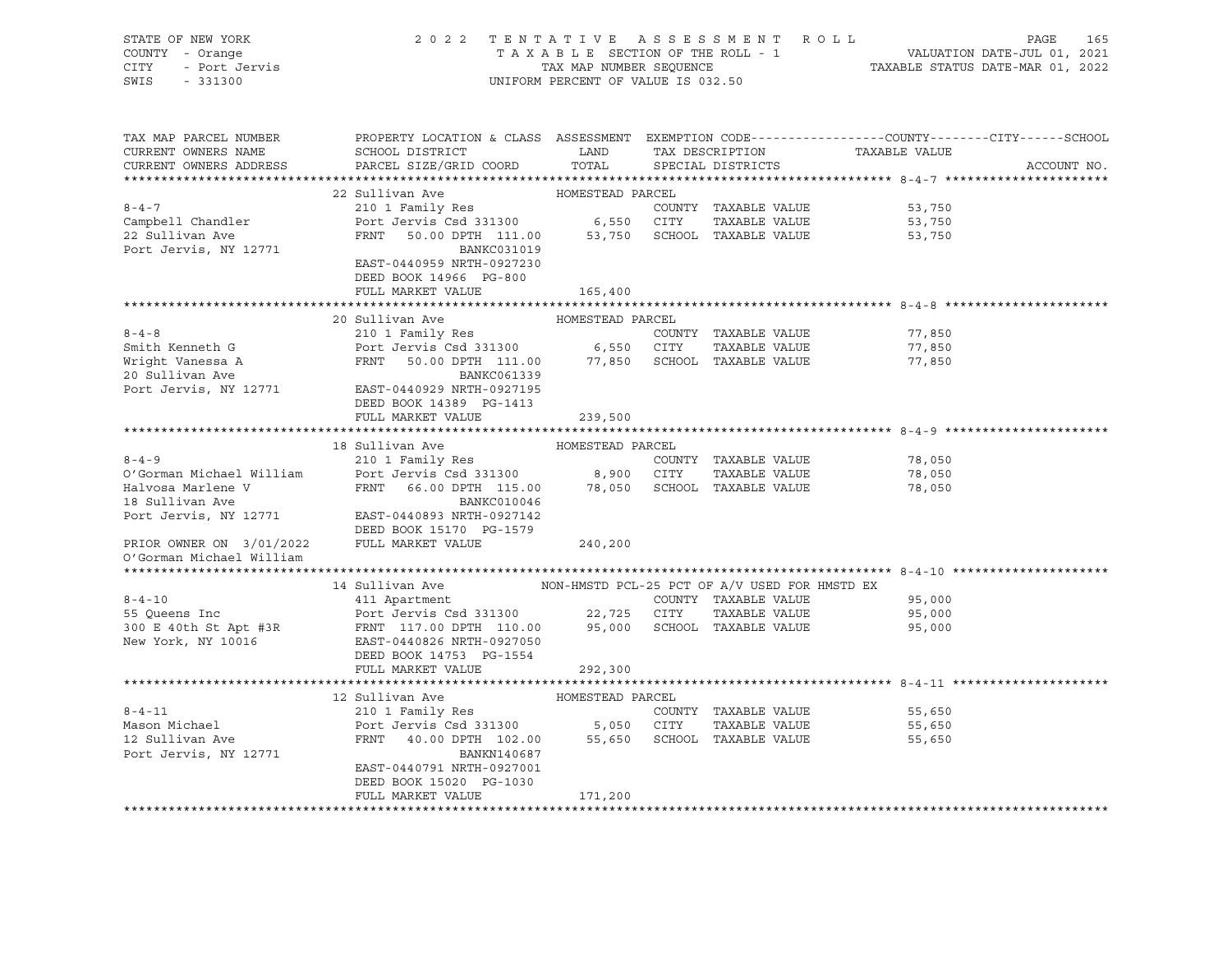## STATE OF NEW YORK 2 0 2 2 T E N T A T I V E A S S E S S M E N T R O L L PAGE 166 COUNTY - Orange T A X A B L E SECTION OF THE ROLL - 1 VALUATION DATE-JUL 01, 2021 CITY - Port Jervis TAX MAP NUMBER SEQUENCE TAXABLE STATUS DATE-MAR 01, 2022

| TAX MAP PARCEL NUMBER<br>CURRENT OWNERS NAME           | PROPERTY LOCATION & CLASS ASSESSMENT EXEMPTION CODE----------------COUNTY-------CITY------SCHOOL<br>SCHOOL DISTRICT                                                                                                                                      | LAND                 | TAX DESCRIPTION      | TAXABLE VALUE                                   |             |
|--------------------------------------------------------|----------------------------------------------------------------------------------------------------------------------------------------------------------------------------------------------------------------------------------------------------------|----------------------|----------------------|-------------------------------------------------|-------------|
| CURRENT OWNERS ADDRESS                                 | PARCEL SIZE/GRID COORD                                                                                                                                                                                                                                   | TOTAL                | SPECIAL DISTRICTS    |                                                 | ACCOUNT NO. |
|                                                        | 10 Sullivan Ave                                                                                                                                                                                                                                          | HOMESTEAD PARCEL     |                      |                                                 |             |
| $8 - 4 - 12.1$                                         |                                                                                                                                                                                                                                                          |                      |                      | COUNTY TAXABLE VALUE<br>55,400                  |             |
| SSS Realty (NY) LLC                                    | 210 1 Family Res<br>Port Jervis Csd 331300 5,100 CITY                                                                                                                                                                                                    |                      | TAXABLE VALUE        | 55,400                                          |             |
| 10 Stella St                                           | FRNT 40.00 DPTH 104.00 55,400 SCHOOL TAXABLE VALUE                                                                                                                                                                                                       |                      |                      | 55,400                                          |             |
| Matamoras, PA 18336                                    | EAST-0440272 NRTH-0926969                                                                                                                                                                                                                                |                      |                      |                                                 |             |
|                                                        | DEED BOOK 13802 PG-695                                                                                                                                                                                                                                   |                      |                      |                                                 |             |
|                                                        | FULL MARKET VALUE                                                                                                                                                                                                                                        | 170,500              |                      |                                                 |             |
|                                                        |                                                                                                                                                                                                                                                          |                      |                      |                                                 |             |
|                                                        | 8 Sullivan Ave                                                                                                                                                                                                                                           | HOMESTEAD PARCEL     |                      |                                                 |             |
|                                                        |                                                                                                                                                                                                                                                          |                      |                      | 70,000                                          |             |
|                                                        |                                                                                                                                                                                                                                                          |                      |                      | 70,000                                          |             |
|                                                        |                                                                                                                                                                                                                                                          |                      |                      | 70,000                                          |             |
|                                                        |                                                                                                                                                                                                                                                          |                      |                      |                                                 |             |
|                                                        |                                                                                                                                                                                                                                                          |                      |                      |                                                 |             |
|                                                        | 1701 Woodbine LLC<br>C/o Floaria Ladja<br>C/o Floaria Ladja<br>EXRIT 40.00 DPTH 104.00<br>EXRIC 1040751 NRTH-0926930<br>EXRIC 1040751 NRTH-0926930<br>EXRIC 1820<br>EXRIC 1820<br>EXRIC 1820<br>EXRIC 1820<br>EXRIC 1820<br>EXRIC 1820<br>EXRIC 1820<br> |                      |                      |                                                 |             |
|                                                        |                                                                                                                                                                                                                                                          |                      |                      |                                                 |             |
|                                                        | 6 Sullivan Ave                                                                                                                                                                                                                                           | NON-HOMESTEAD PARCEL |                      |                                                 |             |
| $8 - 4 - 14$                                           | 411 Apartment                                                                                                                                                                                                                                            |                      | COUNTY TAXABLE VALUE | 63,250                                          |             |
|                                                        |                                                                                                                                                                                                                                                          |                      | TAXABLE VALUE        | 63,250                                          |             |
|                                                        |                                                                                                                                                                                                                                                          |                      |                      | 63,250                                          |             |
|                                                        |                                                                                                                                                                                                                                                          |                      |                      |                                                 |             |
|                                                        | DEED BOOK 14640 PG-1258                                                                                                                                                                                                                                  |                      |                      |                                                 |             |
|                                                        | FULL MARKET VALUE                                                                                                                                                                                                                                        | 194,600              |                      |                                                 |             |
|                                                        |                                                                                                                                                                                                                                                          |                      |                      |                                                 |             |
|                                                        | 20-22 East Main St                                                                                                                                                                                                                                       | NON-HOMESTEAD PARCEL |                      |                                                 |             |
|                                                        |                                                                                                                                                                                                                                                          |                      | COUNTY TAXABLE VALUE | 86,650                                          |             |
|                                                        |                                                                                                                                                                                                                                                          |                      | TAXABLE VALUE        | 86,650                                          |             |
|                                                        |                                                                                                                                                                                                                                                          |                      |                      | 86,650                                          |             |
| Reyle Linda K<br>5 Grandview Ter<br>Montague, NJ 07827 |                                                                                                                                                                                                                                                          |                      |                      |                                                 |             |
|                                                        | FULL MARKET VALUE                                                                                                                                                                                                                                        | 266,600              |                      |                                                 |             |
|                                                        |                                                                                                                                                                                                                                                          |                      |                      |                                                 |             |
|                                                        | 18 East Main St                                                                                                                                                                                                                                          | HOMESTEAD PARCEL     |                      |                                                 |             |
| $8 - 4 - 16$                                           |                                                                                                                                                                                                                                                          |                      | COUNTY TAXABLE VALUE | 44,850                                          |             |
| Jackson-Brown Crystal                                  |                                                                                                                                                                                                                                                          |                      | TAXABLE VALUE        | 44,850                                          |             |
| in a shekarar 1990.<br>Matukio<br>18 East Main St      | FRNT 33.00 DPTH 99.00 44,850 SCHOOL TAXABLE VALUE                                                                                                                                                                                                        |                      |                      | 44,850                                          |             |
| Port Jervis, NY 12771                                  | BANKC120337                                                                                                                                                                                                                                              |                      |                      |                                                 |             |
|                                                        | EAST-0440625 NRTH-0926809                                                                                                                                                                                                                                |                      |                      |                                                 |             |
|                                                        | DEED BOOK 15062 PG-694                                                                                                                                                                                                                                   |                      |                      |                                                 |             |
|                                                        | FULL MARKET VALUE                                                                                                                                                                                                                                        | 138,000              |                      |                                                 |             |
|                                                        |                                                                                                                                                                                                                                                          |                      |                      | ******************************** 8-4-17 ******* |             |
|                                                        | 16 East Main St                                                                                                                                                                                                                                          | HOMESTEAD PARCEL     |                      |                                                 |             |
|                                                        |                                                                                                                                                                                                                                                          |                      | COUNTY TAXABLE VALUE | 49,500                                          |             |
|                                                        |                                                                                                                                                                                                                                                          |                      | TAXABLE VALUE        | 49,500                                          |             |
|                                                        |                                                                                                                                                                                                                                                          |                      |                      | 49,500                                          |             |
|                                                        | Port Jervis, NY 12771 EAST-0440603 NRTH-0926823                                                                                                                                                                                                          |                      |                      |                                                 |             |
|                                                        | DEED BOOK 14560 PG-1331                                                                                                                                                                                                                                  |                      |                      |                                                 |             |
|                                                        | FULL MARKET VALUE                                                                                                                                                                                                                                        | 152,300              |                      |                                                 |             |
|                                                        |                                                                                                                                                                                                                                                          |                      |                      |                                                 |             |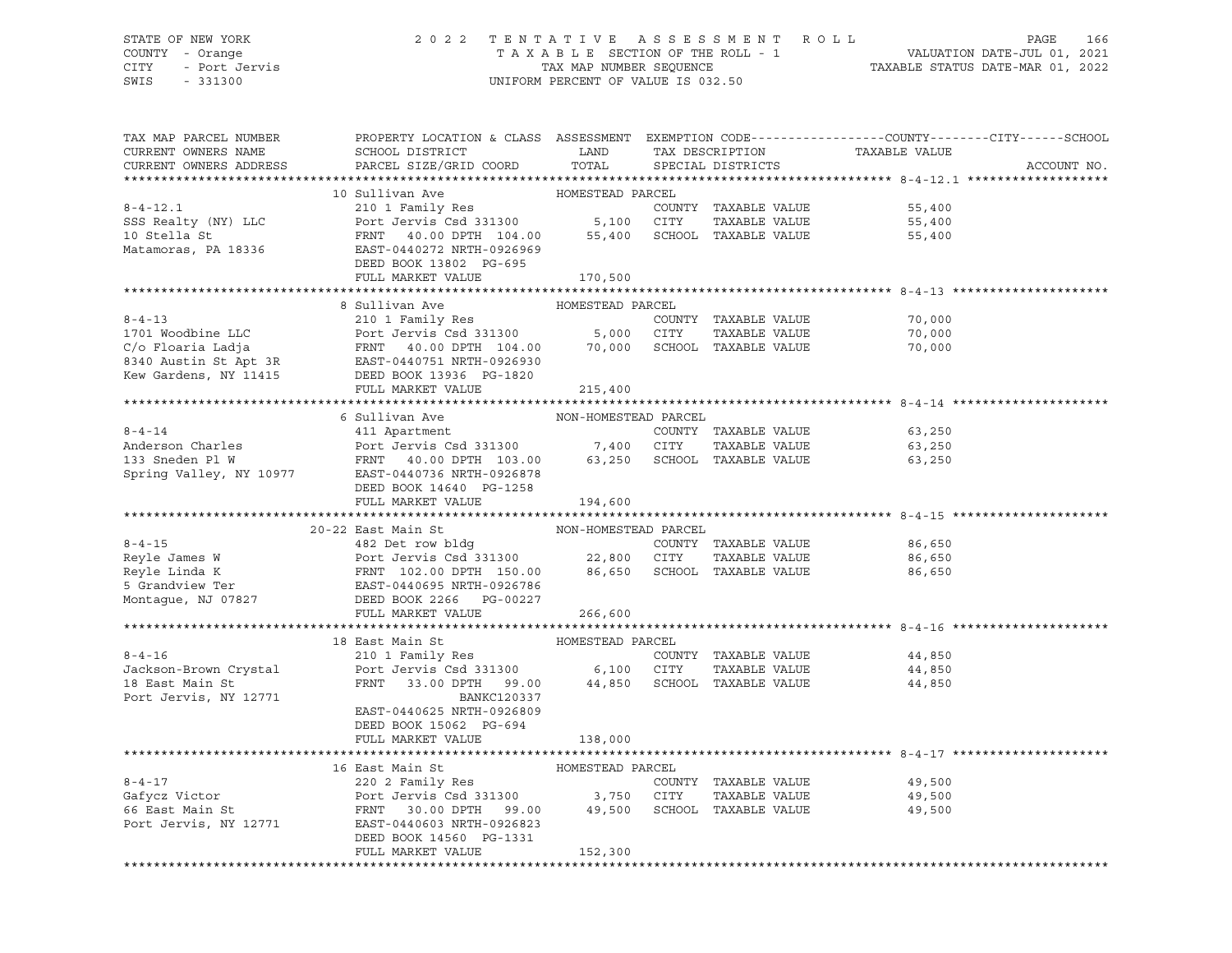### STATE OF NEW YORK 2 0 2 2 T E N T A T I V E A S S E S S M E N T R O L L PAGE 167 COUNTY - Orange T A X A B L E SECTION OF THE ROLL - 1 VALUATION DATE-JUL 01, 2021 CITY - Port Jervis TAX MAP NUMBER SEQUENCE TAXABLE STATUS DATE-MAR 01, 2022

| TAX MAP PARCEL NUMBER<br>CURRENT OWNERS NAME | PROPERTY LOCATION & CLASS ASSESSMENT EXEMPTION CODE---------------COUNTY-------CITY------SCHOOL                                                                                                                                                                                                                                                                                             |                  |                      |                |                |             |
|----------------------------------------------|---------------------------------------------------------------------------------------------------------------------------------------------------------------------------------------------------------------------------------------------------------------------------------------------------------------------------------------------------------------------------------------------|------------------|----------------------|----------------|----------------|-------------|
| CURRENT OWNERS ADDRESS                       |                                                                                                                                                                                                                                                                                                                                                                                             |                  |                      |                |                | ACCOUNT NO. |
|                                              |                                                                                                                                                                                                                                                                                                                                                                                             |                  |                      |                |                |             |
|                                              |                                                                                                                                                                                                                                                                                                                                                                                             |                  | COUNTY TAXABLE VALUE | 4,500          |                |             |
|                                              |                                                                                                                                                                                                                                                                                                                                                                                             |                  |                      | 4,500          |                |             |
|                                              | $\begin{tabular}{lllllllll} \multicolumn{2}{l}{{\bf FRNT}} & \multicolumn{2}{c}{36.00} & \multicolumn{2}{c}{\bf DPTH} & \multicolumn{2}{c}{99.00} & \multicolumn{2}{c}{4,500} & \multicolumn{2}{c}{\bf SCHOOL} & \multicolumn{2}{c}{\bf TAXABLE VALUE} & \multicolumn{2}{c}{4,500} \end{tabular}$                                                                                           |                  |                      |                |                |             |
|                                              |                                                                                                                                                                                                                                                                                                                                                                                             |                  |                      |                |                |             |
|                                              | DEED BOOK 14743 PG-635                                                                                                                                                                                                                                                                                                                                                                      |                  |                      |                |                |             |
|                                              | FULL MARKET VALUE 13,800                                                                                                                                                                                                                                                                                                                                                                    |                  |                      |                |                |             |
|                                              | 7 Ulster Pl                                                                                                                                                                                                                                                                                                                                                                                 | HOMESTEAD PARCEL |                      |                |                |             |
|                                              | 8-4-19<br>Morgan Beth A<br>Port Jervis Csd 331300 4,125 COUNTY TAXABLE VALUE<br>7 Ulster Pl<br>Port Jervis, NY 12771 EAT-04406432 NRTH-0926880 SCHOOL TAXABLE VALUE<br>Port Jervis, NY 12771 EAT-04406432 NRTH-0926880 SCHOOL TAXABLE VA                                                                                                                                                    |                  |                      | $\overline{0}$ | $\Omega$       | 13,770      |
|                                              |                                                                                                                                                                                                                                                                                                                                                                                             |                  |                      | 42,600         |                |             |
|                                              |                                                                                                                                                                                                                                                                                                                                                                                             |                  |                      | 42,600         |                |             |
|                                              |                                                                                                                                                                                                                                                                                                                                                                                             |                  | SCHOOL TAXABLE VALUE | 28,830         |                |             |
|                                              | DEED BOOK 14205 PG-414                                                                                                                                                                                                                                                                                                                                                                      |                  |                      |                |                |             |
|                                              | FULL MARKET VALUE 131,100                                                                                                                                                                                                                                                                                                                                                                   |                  |                      |                |                |             |
|                                              |                                                                                                                                                                                                                                                                                                                                                                                             |                  |                      |                |                |             |
|                                              | 9 Ulster Pl<br>210 1 Family Res<br>210 1 Family Res<br>210 1 Family Res<br>210 1 Family Res<br>210 1 Family Res<br>210 1 Family Res<br>210 2013<br>210 2013<br>210 2013<br>210 2013<br>210 2013<br>210 2013<br>210 2013<br>210 2013<br>210 2013<br>210 2013<br>2                                                                                                                            |                  |                      |                |                |             |
|                                              |                                                                                                                                                                                                                                                                                                                                                                                             |                  |                      | $\overline{0}$ | $\overline{0}$ | 34,390      |
|                                              |                                                                                                                                                                                                                                                                                                                                                                                             |                  |                      | 46,250         |                |             |
|                                              |                                                                                                                                                                                                                                                                                                                                                                                             |                  |                      |                |                |             |
|                                              |                                                                                                                                                                                                                                                                                                                                                                                             |                  |                      |                |                |             |
|                                              | DEED BOOK 12804 PG-956                                                                                                                                                                                                                                                                                                                                                                      |                  |                      |                |                |             |
|                                              | FULL MARKET VALUE 142,300                                                                                                                                                                                                                                                                                                                                                                   |                  |                      |                |                |             |
|                                              | 11 Ulster Pl                                                                                                                                                                                                                                                                                                                                                                                | HOMESTEAD PARCEL |                      |                |                |             |
|                                              | 11 Ulster P1<br>210 IP and Port Partial Partial Partial Partial Partial Partial Partial Partial Partial Partial Partial Partial Partial Partial Partial Partial Partial Partial Partial Partial Partial Partial Partial Partial                                                                                                                                                             |                  |                      |                |                |             |
|                                              |                                                                                                                                                                                                                                                                                                                                                                                             |                  |                      |                |                |             |
|                                              |                                                                                                                                                                                                                                                                                                                                                                                             |                  |                      |                |                |             |
|                                              |                                                                                                                                                                                                                                                                                                                                                                                             |                  |                      |                |                |             |
|                                              |                                                                                                                                                                                                                                                                                                                                                                                             |                  |                      |                |                |             |
|                                              |                                                                                                                                                                                                                                                                                                                                                                                             |                  |                      |                |                |             |
|                                              |                                                                                                                                                                                                                                                                                                                                                                                             |                  |                      |                |                |             |
|                                              |                                                                                                                                                                                                                                                                                                                                                                                             |                  |                      |                |                |             |
|                                              | $\begin{tabular}{ccccc} 8-4-22 & 11 & 1/2 & Ulster Pl & & HOMESTEAD PARCEL \\ & 210 & 1 Family Res & & \text{COUNTY TAXABLE VALUE} \\ \text{Haryey Audrey} & \text{Port Jervis Csd 331300} & & 4,125 & CITY & TAXABLE VALUE \\ \text{POD Dox 1444 & \text{FRNT} & 33.00 DPH & & & \\ \text{Courry TAXABLE VALUE} & \text{SCHOOL TAXABLE VALUE} & \text{SCHOOL TAXABLE VALUE} \end{tabular}$ |                  |                      |                |                |             |
|                                              |                                                                                                                                                                                                                                                                                                                                                                                             |                  |                      | 43,750         |                |             |
|                                              |                                                                                                                                                                                                                                                                                                                                                                                             |                  |                      | 43,750         |                |             |
|                                              |                                                                                                                                                                                                                                                                                                                                                                                             |                  |                      | 43,750         |                |             |
| Conyers, GA 30012                            | BANKC080370                                                                                                                                                                                                                                                                                                                                                                                 |                  |                      |                |                |             |
|                                              | EAST-0440676 NRTH-0926965<br>DEED BOOK 12502 PG-95                                                                                                                                                                                                                                                                                                                                          |                  |                      |                |                |             |
|                                              | FULL MARKET VALUE                                                                                                                                                                                                                                                                                                                                                                           | 134,600          |                      |                |                |             |
|                                              |                                                                                                                                                                                                                                                                                                                                                                                             |                  |                      |                |                |             |
|                                              | 13 Ulster Pl                                                                                                                                                                                                                                                                                                                                                                                | HOMESTEAD PARCEL |                      |                |                |             |
|                                              |                                                                                                                                                                                                                                                                                                                                                                                             |                  |                      |                |                |             |
|                                              | 3-4-23<br>Example of the state of the state of the state of the state of the state of the state of the state of the state of the state of the state of the state of the state of the state of the state of the state of the stat                                                                                                                                                            |                  |                      |                |                |             |
|                                              |                                                                                                                                                                                                                                                                                                                                                                                             |                  |                      |                |                |             |
|                                              |                                                                                                                                                                                                                                                                                                                                                                                             |                  |                      |                |                |             |
|                                              | DEED BOOK 13740 PG-317                                                                                                                                                                                                                                                                                                                                                                      |                  |                      |                |                |             |
|                                              | FULL MARKET VALUE                                                                                                                                                                                                                                                                                                                                                                           | 192,300          |                      |                |                |             |
|                                              |                                                                                                                                                                                                                                                                                                                                                                                             |                  |                      |                |                |             |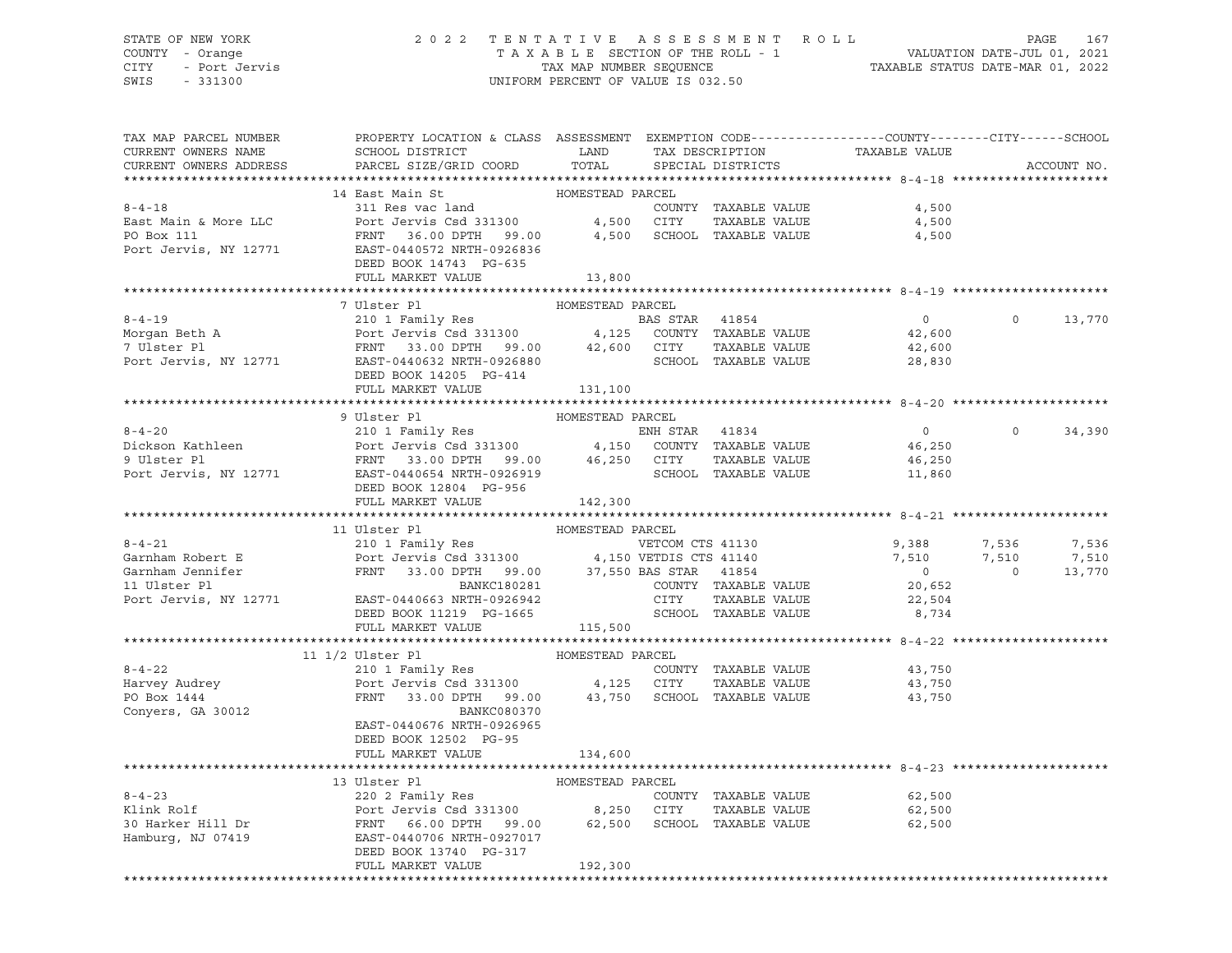# STATE OF NEW YORK 2 0 2 2 T E N T A T I V E A S S E S S M E N T R O L L PAGE 168 COUNTY - Orange T A X A B L E SECTION OF THE ROLL - 1 VALUATION DATE-JUL 01, 2021 CITY - Port Jervis TAX MAP NUMBER SEQUENCE TAXABLE STATUS DATE-MAR 01, 2022

| 15 Ulster Pl<br>HOMESTEAD PARCEL<br>49,350<br>49,350<br>49,350<br>DEED BOOK 14487 PG-37<br>FULL MARKET VALUE<br>151,800<br>HOMESTEAD PARCEL<br>17 Ulster Pl<br>$8 - 4 - 25$<br>55,200<br>Ring David<br>55,200<br>5 Imperato Ct<br>55,200<br>Clintondale, NY 12515<br>BANKC030385<br>EAST-0440742 NRTH-0927084<br>DEED BOOK 12741 PG-1802<br>FULL MARKET VALUE<br>169,800<br>19 Ulster Pl<br>HOMESTEAD PARCEL<br>8-4-26<br>Exercise 1 210 1 Family Res<br>Reck Ti Port Jervis Csd 331300<br>PORT 66.00 DPTH 99.00 76,000 CITY TAXABLE VALUE 76,000<br>PORT 66.00 DPTH 99.00 76,000 CITY TAXABLE VALUE 76,000<br>PORT 12771 EAST-0440764 NRTH-0927134<br>RES<br>$\circ$<br>DEED BOOK 14025 PG-873<br>FULL MARKET VALUE 233,800<br>HOMESTEAD PARCEL<br>22 Ulster Pl<br>8-4-27<br>Acoveno Allie A<br>Acoveno Jane<br>Acoveno Jane<br>EXECULTRIC PORT SAMPLE VALUE<br>PORT SAMPLE VALUE<br>FRNT 66.00 DPTH 99.00<br>EXECULTRIC SAMPLE VALUE<br>FRNT 66.00 DPTH 99.00<br>53,550 SCHOOL TAXABLE VALUE<br>FRNT 66.00 DPTH 99.0<br>COUNTY TAXABLE VALUE<br>53,550<br>53,550<br>53,550<br>FULL MARKET VALUE<br>164,800<br>18 Ulster P1<br>210 1 Family Res<br>210 1 Family Res<br>210 1 Family Res<br>210 1 Family Res<br>210 1 Family Res<br>210 1 Family Res<br>210 1 Family Res<br>210 1 Family Res<br>210 1 Family Res<br>210 1 Family Res<br>210 1 Family Res<br>210 1 Fami<br>COUNTY TAXABLE VALUE 37,550<br>37,550<br>37,550<br>FULL MARKET VALUE<br>115,500<br>16 Ulster Pl<br>HOMESTEAD PARCEL<br>COUNTY TAXABLE VALUE<br>43,250<br>TAXABLE VALUE<br>43,250<br>43,250<br>Port Jervis, NY 12771 EAST-0440562 NRTH-0927119<br>DEED BOOK 14646 PG-1850<br>FULL MARKET VALUE<br>133,100 | TAX MAP PARCEL NUMBER<br>CURRENT OWNERS NAME<br>CURRENT OWNERS ADDRESS | PROPERTY LOCATION & CLASS ASSESSMENT EXEMPTION CODE---------------COUNTY-------CITY------SCHOOL<br>SCHOOL DISTRICT TAND TAX DESCRIPTION<br>PARCEL SIZE/GRID COORD | TOTAL | SPECIAL DISTRICTS | TAXABLE VALUE | ACCOUNT NO. |
|------------------------------------------------------------------------------------------------------------------------------------------------------------------------------------------------------------------------------------------------------------------------------------------------------------------------------------------------------------------------------------------------------------------------------------------------------------------------------------------------------------------------------------------------------------------------------------------------------------------------------------------------------------------------------------------------------------------------------------------------------------------------------------------------------------------------------------------------------------------------------------------------------------------------------------------------------------------------------------------------------------------------------------------------------------------------------------------------------------------------------------------------------------------------------------------------------------------------------------------------------------------------------------------------------------------------------------------------------------------------------------------------------------------------------------------------------------------------------------------------------------------------------------------------------------------------------------------------------------------------------------------------------------------------------------|------------------------------------------------------------------------|-------------------------------------------------------------------------------------------------------------------------------------------------------------------|-------|-------------------|---------------|-------------|
|                                                                                                                                                                                                                                                                                                                                                                                                                                                                                                                                                                                                                                                                                                                                                                                                                                                                                                                                                                                                                                                                                                                                                                                                                                                                                                                                                                                                                                                                                                                                                                                                                                                                                    |                                                                        |                                                                                                                                                                   |       |                   |               |             |
|                                                                                                                                                                                                                                                                                                                                                                                                                                                                                                                                                                                                                                                                                                                                                                                                                                                                                                                                                                                                                                                                                                                                                                                                                                                                                                                                                                                                                                                                                                                                                                                                                                                                                    |                                                                        |                                                                                                                                                                   |       |                   |               |             |
|                                                                                                                                                                                                                                                                                                                                                                                                                                                                                                                                                                                                                                                                                                                                                                                                                                                                                                                                                                                                                                                                                                                                                                                                                                                                                                                                                                                                                                                                                                                                                                                                                                                                                    |                                                                        |                                                                                                                                                                   |       |                   |               |             |
|                                                                                                                                                                                                                                                                                                                                                                                                                                                                                                                                                                                                                                                                                                                                                                                                                                                                                                                                                                                                                                                                                                                                                                                                                                                                                                                                                                                                                                                                                                                                                                                                                                                                                    |                                                                        |                                                                                                                                                                   |       |                   |               |             |
|                                                                                                                                                                                                                                                                                                                                                                                                                                                                                                                                                                                                                                                                                                                                                                                                                                                                                                                                                                                                                                                                                                                                                                                                                                                                                                                                                                                                                                                                                                                                                                                                                                                                                    |                                                                        |                                                                                                                                                                   |       |                   |               |             |
|                                                                                                                                                                                                                                                                                                                                                                                                                                                                                                                                                                                                                                                                                                                                                                                                                                                                                                                                                                                                                                                                                                                                                                                                                                                                                                                                                                                                                                                                                                                                                                                                                                                                                    |                                                                        |                                                                                                                                                                   |       |                   |               |             |
|                                                                                                                                                                                                                                                                                                                                                                                                                                                                                                                                                                                                                                                                                                                                                                                                                                                                                                                                                                                                                                                                                                                                                                                                                                                                                                                                                                                                                                                                                                                                                                                                                                                                                    |                                                                        |                                                                                                                                                                   |       |                   |               |             |
|                                                                                                                                                                                                                                                                                                                                                                                                                                                                                                                                                                                                                                                                                                                                                                                                                                                                                                                                                                                                                                                                                                                                                                                                                                                                                                                                                                                                                                                                                                                                                                                                                                                                                    |                                                                        |                                                                                                                                                                   |       |                   |               |             |
|                                                                                                                                                                                                                                                                                                                                                                                                                                                                                                                                                                                                                                                                                                                                                                                                                                                                                                                                                                                                                                                                                                                                                                                                                                                                                                                                                                                                                                                                                                                                                                                                                                                                                    |                                                                        |                                                                                                                                                                   |       |                   |               |             |
|                                                                                                                                                                                                                                                                                                                                                                                                                                                                                                                                                                                                                                                                                                                                                                                                                                                                                                                                                                                                                                                                                                                                                                                                                                                                                                                                                                                                                                                                                                                                                                                                                                                                                    |                                                                        |                                                                                                                                                                   |       |                   |               |             |
|                                                                                                                                                                                                                                                                                                                                                                                                                                                                                                                                                                                                                                                                                                                                                                                                                                                                                                                                                                                                                                                                                                                                                                                                                                                                                                                                                                                                                                                                                                                                                                                                                                                                                    |                                                                        |                                                                                                                                                                   |       |                   |               |             |
|                                                                                                                                                                                                                                                                                                                                                                                                                                                                                                                                                                                                                                                                                                                                                                                                                                                                                                                                                                                                                                                                                                                                                                                                                                                                                                                                                                                                                                                                                                                                                                                                                                                                                    |                                                                        |                                                                                                                                                                   |       |                   |               |             |
|                                                                                                                                                                                                                                                                                                                                                                                                                                                                                                                                                                                                                                                                                                                                                                                                                                                                                                                                                                                                                                                                                                                                                                                                                                                                                                                                                                                                                                                                                                                                                                                                                                                                                    |                                                                        |                                                                                                                                                                   |       |                   |               |             |
|                                                                                                                                                                                                                                                                                                                                                                                                                                                                                                                                                                                                                                                                                                                                                                                                                                                                                                                                                                                                                                                                                                                                                                                                                                                                                                                                                                                                                                                                                                                                                                                                                                                                                    |                                                                        |                                                                                                                                                                   |       |                   |               |             |
|                                                                                                                                                                                                                                                                                                                                                                                                                                                                                                                                                                                                                                                                                                                                                                                                                                                                                                                                                                                                                                                                                                                                                                                                                                                                                                                                                                                                                                                                                                                                                                                                                                                                                    |                                                                        |                                                                                                                                                                   |       |                   |               |             |
|                                                                                                                                                                                                                                                                                                                                                                                                                                                                                                                                                                                                                                                                                                                                                                                                                                                                                                                                                                                                                                                                                                                                                                                                                                                                                                                                                                                                                                                                                                                                                                                                                                                                                    |                                                                        |                                                                                                                                                                   |       |                   |               |             |
|                                                                                                                                                                                                                                                                                                                                                                                                                                                                                                                                                                                                                                                                                                                                                                                                                                                                                                                                                                                                                                                                                                                                                                                                                                                                                                                                                                                                                                                                                                                                                                                                                                                                                    |                                                                        |                                                                                                                                                                   |       |                   |               |             |
|                                                                                                                                                                                                                                                                                                                                                                                                                                                                                                                                                                                                                                                                                                                                                                                                                                                                                                                                                                                                                                                                                                                                                                                                                                                                                                                                                                                                                                                                                                                                                                                                                                                                                    |                                                                        |                                                                                                                                                                   |       |                   |               |             |
|                                                                                                                                                                                                                                                                                                                                                                                                                                                                                                                                                                                                                                                                                                                                                                                                                                                                                                                                                                                                                                                                                                                                                                                                                                                                                                                                                                                                                                                                                                                                                                                                                                                                                    |                                                                        |                                                                                                                                                                   |       |                   |               |             |
|                                                                                                                                                                                                                                                                                                                                                                                                                                                                                                                                                                                                                                                                                                                                                                                                                                                                                                                                                                                                                                                                                                                                                                                                                                                                                                                                                                                                                                                                                                                                                                                                                                                                                    |                                                                        |                                                                                                                                                                   |       |                   |               |             |
|                                                                                                                                                                                                                                                                                                                                                                                                                                                                                                                                                                                                                                                                                                                                                                                                                                                                                                                                                                                                                                                                                                                                                                                                                                                                                                                                                                                                                                                                                                                                                                                                                                                                                    |                                                                        |                                                                                                                                                                   |       |                   |               |             |
|                                                                                                                                                                                                                                                                                                                                                                                                                                                                                                                                                                                                                                                                                                                                                                                                                                                                                                                                                                                                                                                                                                                                                                                                                                                                                                                                                                                                                                                                                                                                                                                                                                                                                    |                                                                        |                                                                                                                                                                   |       |                   |               |             |
|                                                                                                                                                                                                                                                                                                                                                                                                                                                                                                                                                                                                                                                                                                                                                                                                                                                                                                                                                                                                                                                                                                                                                                                                                                                                                                                                                                                                                                                                                                                                                                                                                                                                                    |                                                                        |                                                                                                                                                                   |       |                   |               |             |
|                                                                                                                                                                                                                                                                                                                                                                                                                                                                                                                                                                                                                                                                                                                                                                                                                                                                                                                                                                                                                                                                                                                                                                                                                                                                                                                                                                                                                                                                                                                                                                                                                                                                                    |                                                                        |                                                                                                                                                                   |       |                   |               |             |
|                                                                                                                                                                                                                                                                                                                                                                                                                                                                                                                                                                                                                                                                                                                                                                                                                                                                                                                                                                                                                                                                                                                                                                                                                                                                                                                                                                                                                                                                                                                                                                                                                                                                                    |                                                                        |                                                                                                                                                                   |       |                   |               |             |
|                                                                                                                                                                                                                                                                                                                                                                                                                                                                                                                                                                                                                                                                                                                                                                                                                                                                                                                                                                                                                                                                                                                                                                                                                                                                                                                                                                                                                                                                                                                                                                                                                                                                                    |                                                                        |                                                                                                                                                                   |       |                   |               |             |
|                                                                                                                                                                                                                                                                                                                                                                                                                                                                                                                                                                                                                                                                                                                                                                                                                                                                                                                                                                                                                                                                                                                                                                                                                                                                                                                                                                                                                                                                                                                                                                                                                                                                                    |                                                                        |                                                                                                                                                                   |       |                   |               |             |
|                                                                                                                                                                                                                                                                                                                                                                                                                                                                                                                                                                                                                                                                                                                                                                                                                                                                                                                                                                                                                                                                                                                                                                                                                                                                                                                                                                                                                                                                                                                                                                                                                                                                                    |                                                                        |                                                                                                                                                                   |       |                   |               |             |
|                                                                                                                                                                                                                                                                                                                                                                                                                                                                                                                                                                                                                                                                                                                                                                                                                                                                                                                                                                                                                                                                                                                                                                                                                                                                                                                                                                                                                                                                                                                                                                                                                                                                                    |                                                                        |                                                                                                                                                                   |       |                   |               |             |
|                                                                                                                                                                                                                                                                                                                                                                                                                                                                                                                                                                                                                                                                                                                                                                                                                                                                                                                                                                                                                                                                                                                                                                                                                                                                                                                                                                                                                                                                                                                                                                                                                                                                                    |                                                                        |                                                                                                                                                                   |       |                   |               |             |
|                                                                                                                                                                                                                                                                                                                                                                                                                                                                                                                                                                                                                                                                                                                                                                                                                                                                                                                                                                                                                                                                                                                                                                                                                                                                                                                                                                                                                                                                                                                                                                                                                                                                                    |                                                                        |                                                                                                                                                                   |       |                   |               |             |
|                                                                                                                                                                                                                                                                                                                                                                                                                                                                                                                                                                                                                                                                                                                                                                                                                                                                                                                                                                                                                                                                                                                                                                                                                                                                                                                                                                                                                                                                                                                                                                                                                                                                                    |                                                                        |                                                                                                                                                                   |       |                   |               |             |
|                                                                                                                                                                                                                                                                                                                                                                                                                                                                                                                                                                                                                                                                                                                                                                                                                                                                                                                                                                                                                                                                                                                                                                                                                                                                                                                                                                                                                                                                                                                                                                                                                                                                                    |                                                                        |                                                                                                                                                                   |       |                   |               |             |
|                                                                                                                                                                                                                                                                                                                                                                                                                                                                                                                                                                                                                                                                                                                                                                                                                                                                                                                                                                                                                                                                                                                                                                                                                                                                                                                                                                                                                                                                                                                                                                                                                                                                                    |                                                                        |                                                                                                                                                                   |       |                   |               |             |
|                                                                                                                                                                                                                                                                                                                                                                                                                                                                                                                                                                                                                                                                                                                                                                                                                                                                                                                                                                                                                                                                                                                                                                                                                                                                                                                                                                                                                                                                                                                                                                                                                                                                                    |                                                                        |                                                                                                                                                                   |       |                   |               |             |
|                                                                                                                                                                                                                                                                                                                                                                                                                                                                                                                                                                                                                                                                                                                                                                                                                                                                                                                                                                                                                                                                                                                                                                                                                                                                                                                                                                                                                                                                                                                                                                                                                                                                                    |                                                                        |                                                                                                                                                                   |       |                   |               |             |
|                                                                                                                                                                                                                                                                                                                                                                                                                                                                                                                                                                                                                                                                                                                                                                                                                                                                                                                                                                                                                                                                                                                                                                                                                                                                                                                                                                                                                                                                                                                                                                                                                                                                                    |                                                                        |                                                                                                                                                                   |       |                   |               |             |
|                                                                                                                                                                                                                                                                                                                                                                                                                                                                                                                                                                                                                                                                                                                                                                                                                                                                                                                                                                                                                                                                                                                                                                                                                                                                                                                                                                                                                                                                                                                                                                                                                                                                                    |                                                                        |                                                                                                                                                                   |       |                   |               |             |
|                                                                                                                                                                                                                                                                                                                                                                                                                                                                                                                                                                                                                                                                                                                                                                                                                                                                                                                                                                                                                                                                                                                                                                                                                                                                                                                                                                                                                                                                                                                                                                                                                                                                                    |                                                                        |                                                                                                                                                                   |       |                   |               |             |
|                                                                                                                                                                                                                                                                                                                                                                                                                                                                                                                                                                                                                                                                                                                                                                                                                                                                                                                                                                                                                                                                                                                                                                                                                                                                                                                                                                                                                                                                                                                                                                                                                                                                                    |                                                                        |                                                                                                                                                                   |       |                   |               |             |
|                                                                                                                                                                                                                                                                                                                                                                                                                                                                                                                                                                                                                                                                                                                                                                                                                                                                                                                                                                                                                                                                                                                                                                                                                                                                                                                                                                                                                                                                                                                                                                                                                                                                                    |                                                                        |                                                                                                                                                                   |       |                   |               |             |
|                                                                                                                                                                                                                                                                                                                                                                                                                                                                                                                                                                                                                                                                                                                                                                                                                                                                                                                                                                                                                                                                                                                                                                                                                                                                                                                                                                                                                                                                                                                                                                                                                                                                                    |                                                                        |                                                                                                                                                                   |       |                   |               |             |
|                                                                                                                                                                                                                                                                                                                                                                                                                                                                                                                                                                                                                                                                                                                                                                                                                                                                                                                                                                                                                                                                                                                                                                                                                                                                                                                                                                                                                                                                                                                                                                                                                                                                                    |                                                                        |                                                                                                                                                                   |       |                   |               |             |
|                                                                                                                                                                                                                                                                                                                                                                                                                                                                                                                                                                                                                                                                                                                                                                                                                                                                                                                                                                                                                                                                                                                                                                                                                                                                                                                                                                                                                                                                                                                                                                                                                                                                                    |                                                                        |                                                                                                                                                                   |       |                   |               |             |
|                                                                                                                                                                                                                                                                                                                                                                                                                                                                                                                                                                                                                                                                                                                                                                                                                                                                                                                                                                                                                                                                                                                                                                                                                                                                                                                                                                                                                                                                                                                                                                                                                                                                                    |                                                                        |                                                                                                                                                                   |       |                   |               |             |
|                                                                                                                                                                                                                                                                                                                                                                                                                                                                                                                                                                                                                                                                                                                                                                                                                                                                                                                                                                                                                                                                                                                                                                                                                                                                                                                                                                                                                                                                                                                                                                                                                                                                                    |                                                                        |                                                                                                                                                                   |       |                   |               |             |
|                                                                                                                                                                                                                                                                                                                                                                                                                                                                                                                                                                                                                                                                                                                                                                                                                                                                                                                                                                                                                                                                                                                                                                                                                                                                                                                                                                                                                                                                                                                                                                                                                                                                                    |                                                                        |                                                                                                                                                                   |       |                   |               |             |
|                                                                                                                                                                                                                                                                                                                                                                                                                                                                                                                                                                                                                                                                                                                                                                                                                                                                                                                                                                                                                                                                                                                                                                                                                                                                                                                                                                                                                                                                                                                                                                                                                                                                                    |                                                                        |                                                                                                                                                                   |       |                   |               |             |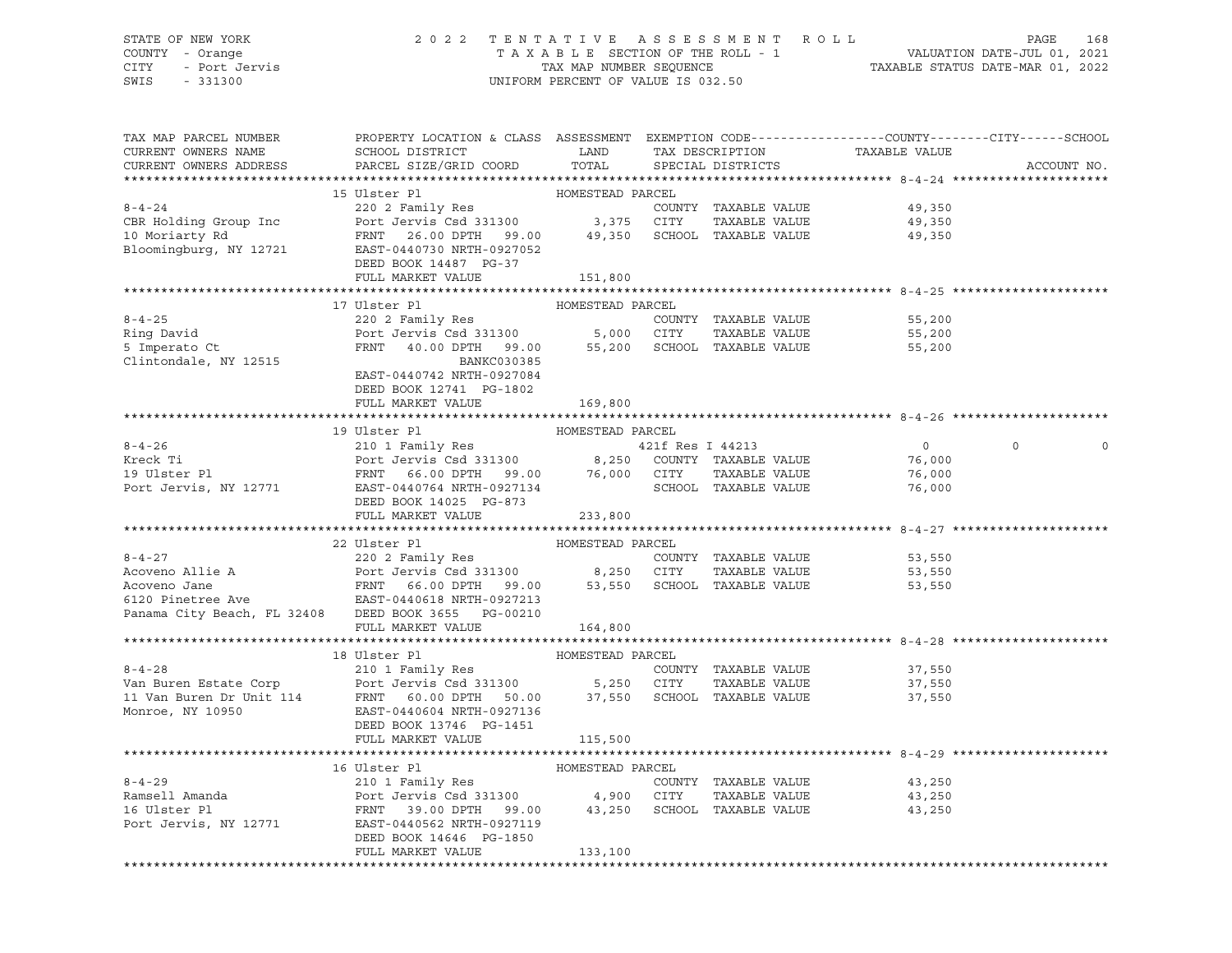# STATE OF NEW YORK 2 0 2 2 T E N T A T I V E A S S E S S M E N T R O L L PAGE 169 COUNTY - Orange T A X A B L E SECTION OF THE ROLL - 1 VALUATION DATE-JUL 01, 2021

CITY - Port Jervis TAX MAP NUMBER SEQUENCE TAXABLE STATUS DATE-MAR 01, 2022

| TAX MAP PARCEL NUMBER<br>CURRENT OWNERS NAME | PROPERTY LOCATION & CLASS ASSESSMENT EXEMPTION CODE----------------COUNTY-------CITY------SCHOOL                                                                                                                                                                                                                                                                                                                                                               |                  |                      |                                |                |             |
|----------------------------------------------|----------------------------------------------------------------------------------------------------------------------------------------------------------------------------------------------------------------------------------------------------------------------------------------------------------------------------------------------------------------------------------------------------------------------------------------------------------------|------------------|----------------------|--------------------------------|----------------|-------------|
| CURRENT OWNERS ADDRESS                       |                                                                                                                                                                                                                                                                                                                                                                                                                                                                |                  |                      |                                |                | ACCOUNT NO. |
|                                              | $\begin{tabular}{lllllllllll} \multicolumn{4}{c}{\textbf{8-4-30}} & & & & & & & \multicolumn{4}{c}{\textbf{14 UIE}}\\ & & & & 14 \text{ UIster P1} & & \multicolumn{4}{c}{\textbf{HOMESTEAD PARCHD PARCHC}} & & \\ & & & 210 1 \text{ Family Res} & & & 421 \text{ f} \\ & & & 210 1 \text{ Family Res} & & & 421 \text{ f} \\ \textbf{Kassama N algie} & & & 210 1 \text{ gravity} & & & 421 \text{ f} \\ \textbf{Kassama Vielka Y Boyce} & & & \multicolumn$ |                  |                      |                                |                |             |
|                                              |                                                                                                                                                                                                                                                                                                                                                                                                                                                                |                  |                      | $\overline{0}$                 | $\Omega$       |             |
|                                              |                                                                                                                                                                                                                                                                                                                                                                                                                                                                |                  |                      | 50,000                         |                |             |
|                                              |                                                                                                                                                                                                                                                                                                                                                                                                                                                                |                  |                      |                                |                |             |
|                                              |                                                                                                                                                                                                                                                                                                                                                                                                                                                                |                  |                      | $50,000$<br>$50,000$<br>50,000 |                |             |
|                                              |                                                                                                                                                                                                                                                                                                                                                                                                                                                                |                  |                      |                                |                |             |
|                                              |                                                                                                                                                                                                                                                                                                                                                                                                                                                                |                  |                      |                                |                |             |
|                                              |                                                                                                                                                                                                                                                                                                                                                                                                                                                                |                  |                      |                                |                |             |
|                                              | 12 Ulster Pl                                                                                                                                                                                                                                                                                                                                                                                                                                                   | HOMESTEAD PARCEL |                      |                                |                |             |
|                                              |                                                                                                                                                                                                                                                                                                                                                                                                                                                                |                  |                      |                                | $\circ$        |             |
|                                              |                                                                                                                                                                                                                                                                                                                                                                                                                                                                |                  |                      |                                | $\overline{0}$ | 34,390      |
|                                              |                                                                                                                                                                                                                                                                                                                                                                                                                                                                |                  |                      |                                |                |             |
|                                              |                                                                                                                                                                                                                                                                                                                                                                                                                                                                |                  |                      |                                |                |             |
|                                              | 12 UISter P1<br>210 IF 2015 CM Particle Recent<br>210 IF 2016 CM Particle Recent<br>210 IF 2017 IF 2017 CM Particle Recent<br>210 IF 2017 IF 2018 CM PART<br>210 IF 2018 CM PART<br>210 IF 2018 CM PART<br>210 IF 2018 CM PART<br>21,522<br>2018                                                                                                                                                                                                               |                  |                      |                                |                |             |
|                                              |                                                                                                                                                                                                                                                                                                                                                                                                                                                                |                  |                      |                                |                |             |
|                                              |                                                                                                                                                                                                                                                                                                                                                                                                                                                                |                  |                      |                                |                |             |
|                                              |                                                                                                                                                                                                                                                                                                                                                                                                                                                                |                  |                      |                                |                |             |
|                                              |                                                                                                                                                                                                                                                                                                                                                                                                                                                                |                  |                      |                                |                |             |
|                                              |                                                                                                                                                                                                                                                                                                                                                                                                                                                                |                  |                      |                                |                |             |
|                                              |                                                                                                                                                                                                                                                                                                                                                                                                                                                                |                  |                      |                                |                |             |
|                                              |                                                                                                                                                                                                                                                                                                                                                                                                                                                                |                  |                      |                                |                |             |
|                                              | 10 Ulster Plant and the MMESTEAD PARCEL<br>10 Ulster Plant and the STEAD PARCEL<br>20 2 Family Res<br>Morgiewicz Gary Port Jervis Csd 331300 5,000 CITY TAXABLE VALUE 51,750<br>Morgiewicz Celia J FRNT 40.00 DPTH 99.00 51,750 SCHOOL                                                                                                                                                                                                                         |                  |                      |                                |                |             |
|                                              |                                                                                                                                                                                                                                                                                                                                                                                                                                                                |                  |                      |                                |                |             |
|                                              |                                                                                                                                                                                                                                                                                                                                                                                                                                                                |                  |                      |                                |                |             |
|                                              |                                                                                                                                                                                                                                                                                                                                                                                                                                                                |                  |                      | $\overline{0}$                 | $\circ$        | 13,770      |
|                                              |                                                                                                                                                                                                                                                                                                                                                                                                                                                                |                  |                      | 44,750                         |                |             |
|                                              |                                                                                                                                                                                                                                                                                                                                                                                                                                                                |                  |                      | 44,750                         |                |             |
|                                              |                                                                                                                                                                                                                                                                                                                                                                                                                                                                |                  |                      | 30,980                         |                |             |
|                                              |                                                                                                                                                                                                                                                                                                                                                                                                                                                                |                  |                      |                                |                |             |
|                                              | $\begin{tabular}{lllllllllllllllllll} \multicolumn{3}{c}{8-4-33} & \multicolumn{3}{c}{210 & 1 & Family Res} & \multicolumn{3}{c}{B-4-33} & \multicolumn{3}{c}{210 & 1 & Family Res} & \multicolumn{3}{c}{BAS\ STAR} & 41854 & \multicolumn{3}{c}{BAS\ STAR} & 41854 & \multicolumn{3}{c}{BAS\ STAR} & 41854 & \multicolumn{3}{c}{BAS\ STAR} & 41854 & \multicolumn{3}{c}{BAS\ STAR} & 41854 & \multicolumn{3}{c}{BAS\ STAR$                                    |                  |                      |                                |                |             |
|                                              |                                                                                                                                                                                                                                                                                                                                                                                                                                                                |                  |                      |                                |                |             |
|                                              | $8-4-34$<br>$8-4-34$<br>$8-4-34$<br>$8-4-34$<br>$8-4-34$<br>$8-4-34$<br>$8-4-34$<br>$8-4-34$<br>$8-4-34$<br>$8-4-34$<br>$8-4-34$<br>$8-4-34$<br>$8-4-34$<br>$8-4-34$<br>$8-4-34$<br>$8-4-34$<br>$8-4-34$<br>$8-4-34$<br>$8-4-34$<br>$8-4-34$<br>$8-4-34$<br>$8-4-34$<br>                                                                                                                                                                                       |                  |                      |                                |                |             |
|                                              |                                                                                                                                                                                                                                                                                                                                                                                                                                                                |                  |                      |                                |                |             |
|                                              |                                                                                                                                                                                                                                                                                                                                                                                                                                                                |                  |                      |                                |                |             |
| Dublin, VA 24084                             | BANKN140687                                                                                                                                                                                                                                                                                                                                                                                                                                                    |                  |                      |                                |                |             |
|                                              | EAST-0440478 NRTH-0926951                                                                                                                                                                                                                                                                                                                                                                                                                                      |                  |                      |                                |                |             |
|                                              | DEED BOOK 11850 PG-1375                                                                                                                                                                                                                                                                                                                                                                                                                                        |                  |                      |                                |                |             |
|                                              | FULL MARKET VALUE                                                                                                                                                                                                                                                                                                                                                                                                                                              | 157,800          |                      |                                |                |             |
|                                              |                                                                                                                                                                                                                                                                                                                                                                                                                                                                |                  |                      |                                |                |             |
|                                              | 12 East Main St<br>411 Apartment MON-HOMESTEAD PARCEL                                                                                                                                                                                                                                                                                                                                                                                                          |                  |                      |                                |                |             |
| $8 - 4 - 35$                                 |                                                                                                                                                                                                                                                                                                                                                                                                                                                                |                  | COUNTY TAXABLE VALUE | 75,300                         |                |             |
| Blanton James                                |                                                                                                                                                                                                                                                                                                                                                                                                                                                                |                  |                      |                                |                |             |
| Radtke Daniel                                |                                                                                                                                                                                                                                                                                                                                                                                                                                                                |                  |                      |                                |                |             |
| 61 Sussex St                                 |                                                                                                                                                                                                                                                                                                                                                                                                                                                                |                  |                      |                                |                |             |
|                                              | Port Jervis, NY 12771 EAST-0440465 NRTH-0926881                                                                                                                                                                                                                                                                                                                                                                                                                |                  |                      |                                |                |             |
|                                              | DEED BOOK 11259 PG-926                                                                                                                                                                                                                                                                                                                                                                                                                                         |                  |                      |                                |                |             |
|                                              | FULL MARKET VALUE                                                                                                                                                                                                                                                                                                                                                                                                                                              | 231,700          |                      |                                |                |             |
|                                              |                                                                                                                                                                                                                                                                                                                                                                                                                                                                |                  |                      |                                |                |             |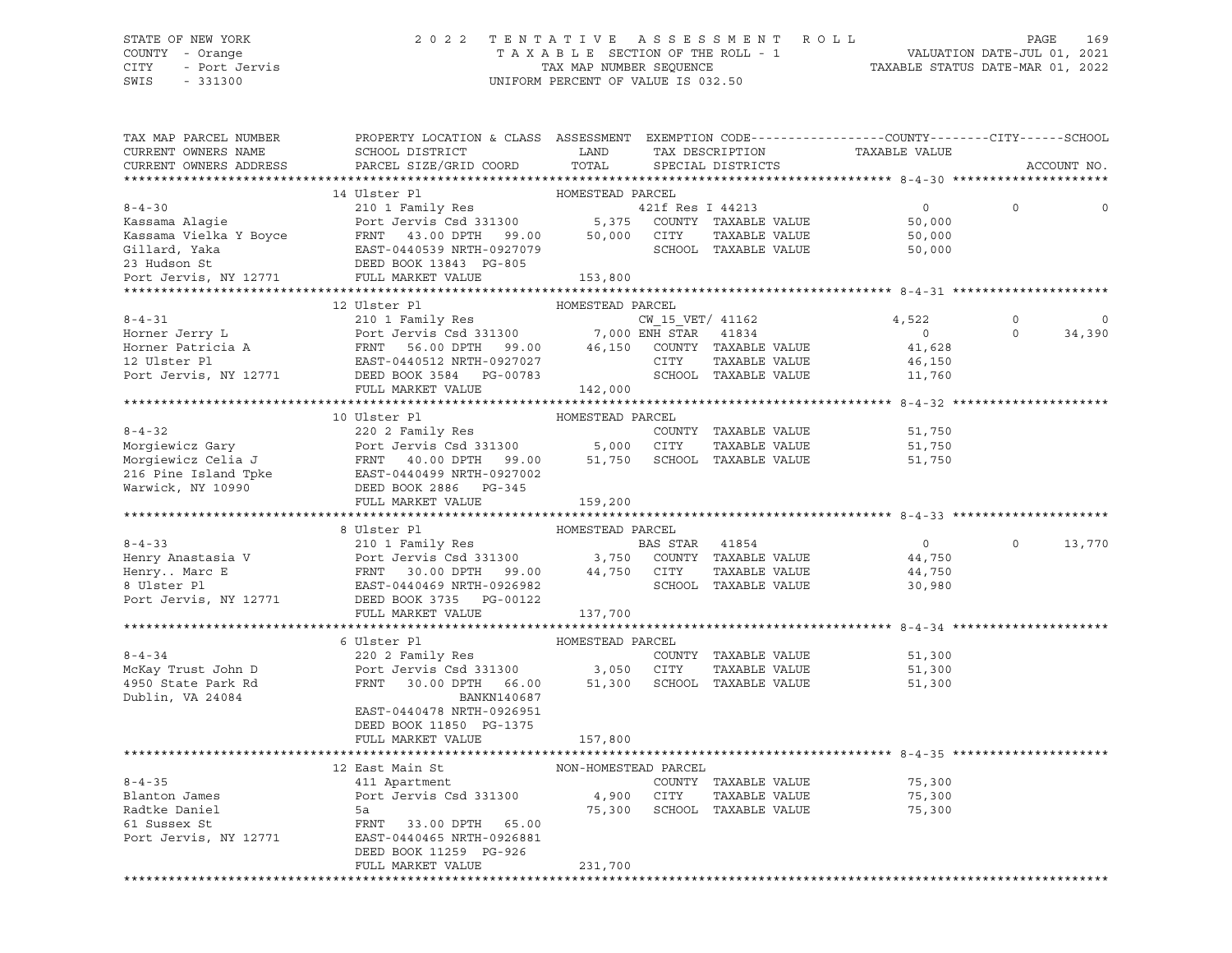## STATE OF NEW YORK 2 0 2 2 T E N T A T I V E A S S E S S M E N T R O L L PAGE 170 COUNTY - Orange T A X A B L E SECTION OF THE ROLL - 1 VALUATION DATE-JUL 01, 2021 CITY - Port Jervis TAX MAP NUMBER SEQUENCE TAXABLE STATUS DATE-MAR 01, 2022

| TAX MAP PARCEL NUMBER<br>CURRENT OWNERS NAME<br>CURRENT OWNERS ADDRESS | PROPERTY LOCATION & CLASS ASSESSMENT EXEMPTION CODE----------------COUNTY-------CITY------SCHOOL<br>SCHOOL DISTRICT<br>PARCEL SIZE/GRID COORD TOTAL |                  | LAND TAX DESCRIPTION | TAX DESCRIPTION TAXABLE VALUE SPECIAL DISTRICTS | ACCOUNT NO. |
|------------------------------------------------------------------------|-----------------------------------------------------------------------------------------------------------------------------------------------------|------------------|----------------------|-------------------------------------------------|-------------|
|                                                                        |                                                                                                                                                     |                  |                      |                                                 |             |
|                                                                        |                                                                                                                                                     |                  |                      |                                                 |             |
| $8 - 4 - 36$                                                           |                                                                                                                                                     |                  | COUNTY TAXABLE VALUE |                                                 |             |
| East Main & More LLC                                                   |                                                                                                                                                     |                  | TAXABLE VALUE        | 41,750<br>41,750                                |             |
| PO Box 711                                                             |                                                                                                                                                     |                  |                      |                                                 |             |
| Port Jervis, NY 12771                                                  | FRNT 33.00 DPTH 65.00 41,750 SCHOOL TAXABLE VALUE 41,750<br>EAST-0440443 NRTH-0926892                                                               |                  |                      |                                                 |             |
|                                                                        | DEED BOOK 14581 PG-661                                                                                                                              |                  |                      |                                                 |             |
|                                                                        | FULL MARKET VALUE                                                                                                                                   | 128,500          |                      |                                                 |             |
|                                                                        |                                                                                                                                                     |                  |                      |                                                 |             |
|                                                                        | 8 East Main St                                                                                                                                      | HOMESTEAD PARCEL |                      |                                                 |             |
| $8 - 4 - 37$                                                           | 220 2 Family Res                                                                                                                                    |                  |                      | COUNTY TAXABLE VALUE 54,000                     |             |
| $8-4-3$<br>McHomers LLC                                                | Port Jervis Csd 331300   4,125   CITY   TAXABLE VALUE<br>FRNT   33.00   DPTH   99.00   54,000   SCHOOL   TAXABLE VALUE                              |                  |                      | 54,000<br>54,000                                |             |
|                                                                        |                                                                                                                                                     |                  |                      |                                                 |             |
| Port Jervis, NY 12771                                                  | BANK0100075                                                                                                                                         |                  |                      |                                                 |             |
|                                                                        | EAST-0440416 NRTH-0926919                                                                                                                           |                  |                      |                                                 |             |
|                                                                        | DEED BOOK 12948 PG-1945                                                                                                                             |                  |                      |                                                 |             |
|                                                                        | FULL MARKET VALUE                                                                                                                                   | 166, 200         |                      |                                                 |             |
|                                                                        |                                                                                                                                                     |                  |                      |                                                 |             |
|                                                                        | 6 East Main St                                                                                                                                      | HOMESTEAD PARCEL |                      |                                                 |             |
| $8 - 4 - 38$                                                           |                                                                                                                                                     |                  |                      |                                                 |             |
| 8-4-30<br>McHomers LLC                                                 | 220 2 Family Res<br>Port Jervis Csd 331300 4,250 CITY TAXABLE VALUE<br>FRNT 34.00 DPTH 99.00 49,000 SCHOOL TAXABLE VALUE 49,000                     |                  |                      |                                                 |             |
|                                                                        |                                                                                                                                                     |                  |                      |                                                 |             |
| Port Jervis, NY 12771                                                  | BANK0100075                                                                                                                                         |                  |                      |                                                 |             |
|                                                                        | EAST-0440386 NRTH-0926931                                                                                                                           |                  |                      |                                                 |             |
|                                                                        | DEED BOOK 12948 PG-1945                                                                                                                             |                  |                      |                                                 |             |
|                                                                        | FULL MARKET VALUE                                                                                                                                   | 150,800          |                      |                                                 |             |
|                                                                        | 4 East Main St                                                                                                                                      | HOMESTEAD PARCEL |                      |                                                 |             |
| $8 - 4 - 39$                                                           |                                                                                                                                                     |                  |                      |                                                 |             |
|                                                                        |                                                                                                                                                     |                  |                      | COUNTY TAXABLE VALUE 44,250<br>44,250           |             |
| McHomers LLC                                                           | 210 1 Family Res<br>Port Jervis Csd 331300 2,625 CITY TAXABLE VALUE<br>FRNT 27.00 DPTH 62.00 44,250 SCHOOL TAXABLE VALUE                            |                  |                      | 44,250                                          |             |
| Port Jervis, NY 12771                                                  | BANK0100075                                                                                                                                         |                  |                      |                                                 |             |
|                                                                        | EAST-0440347 NRTH-0926940                                                                                                                           |                  |                      |                                                 |             |
|                                                                        | DEED BOOK 12948 PG-1945                                                                                                                             |                  |                      |                                                 |             |
|                                                                        | FULL MARKET VALUE                                                                                                                                   | 136,200          |                      |                                                 |             |
|                                                                        |                                                                                                                                                     |                  |                      |                                                 |             |
|                                                                        | 2 East Main St NON-HOMESTEAD PARCEL                                                                                                                 |                  |                      |                                                 |             |
| $8 - 4 - 40$                                                           |                                                                                                                                                     |                  |                      | COUNTY TAXABLE VALUE 68,150                     |             |
| McHomers LLC                                                           |                                                                                                                                                     |                  |                      | 68,150                                          |             |
| PO Box 711                                                             |                                                                                                                                                     |                  |                      | 68,150                                          |             |
| Port Jervis, NY 12771                                                  | BANK0100075                                                                                                                                         |                  |                      |                                                 |             |
|                                                                        | EAST-0440324 NRTH-0926950                                                                                                                           |                  |                      |                                                 |             |
|                                                                        | DEED BOOK 12948 PG-1945                                                                                                                             |                  |                      |                                                 |             |
|                                                                        | FULL MARKET VALUE                                                                                                                                   | 209,700          |                      |                                                 |             |
|                                                                        |                                                                                                                                                     |                  |                      |                                                 |             |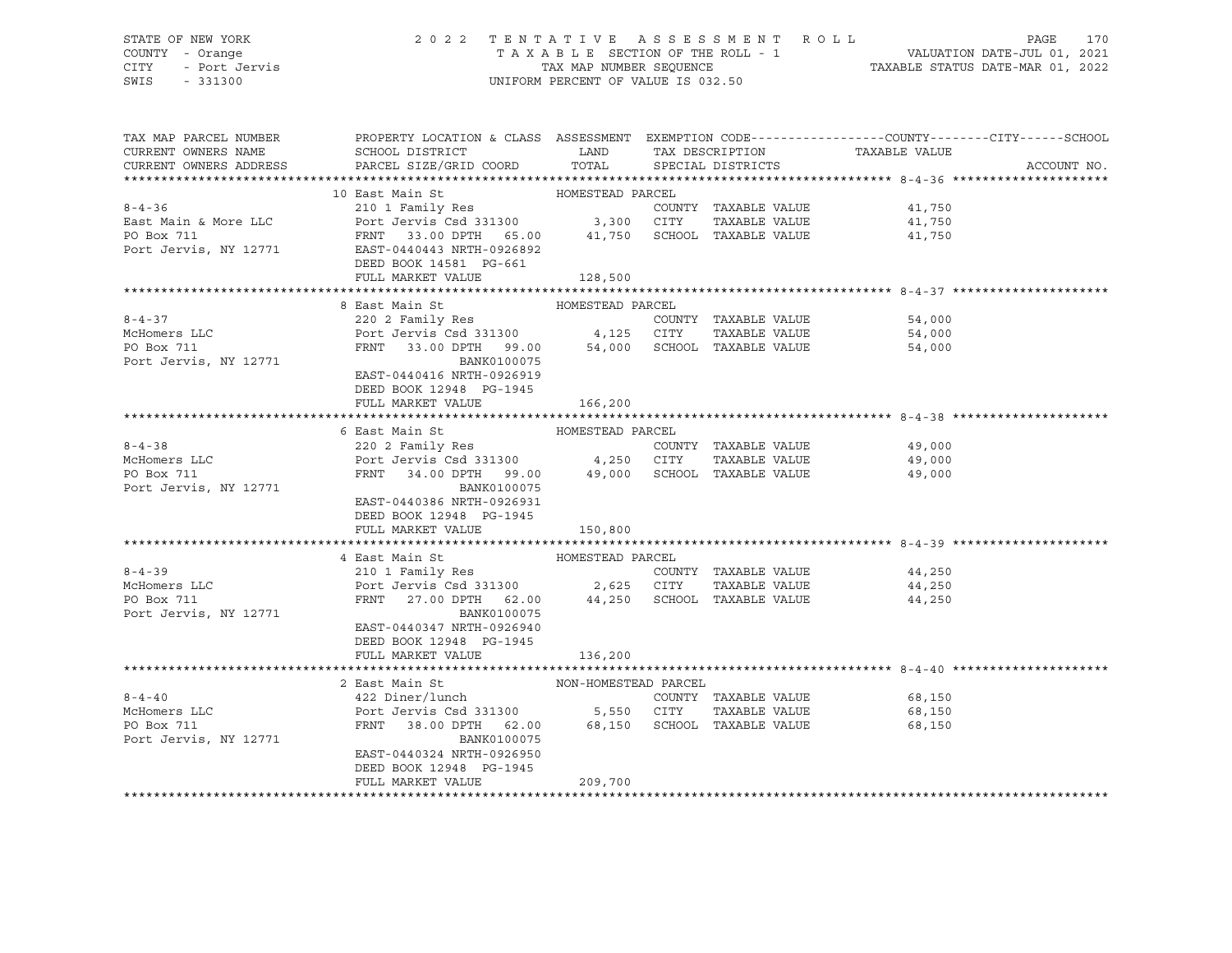# STATE OF NEW YORK 2 0 2 2 T E N T A T I V E A S S E S S M E N T R O L L PAGE 171 COUNTY - Orange T A X A B L E SECTION OF THE ROLL - 1 VALUATION DATE-JUL 01, 2021 CITY - Port Jervis TAX MAP NUMBER SEQUENCE TAXABLE STATUS DATE-MAR 01, 2022

| TAX MAP PARCEL NUMBER<br>CURRENT OWNERS NAME                                                                                                                         | PROPERTY LOCATION & CLASS ASSESSMENT EXEMPTION CODE----------------COUNTY-------CITY------SCHOOL<br>SCHOOL DISTRICT         | LAND             |                | TAX DESCRIPTION                  | TAXABLE VALUE  |             |        |
|----------------------------------------------------------------------------------------------------------------------------------------------------------------------|-----------------------------------------------------------------------------------------------------------------------------|------------------|----------------|----------------------------------|----------------|-------------|--------|
| CURRENT OWNERS ADDRESS                                                                                                                                               | PARCEL SIZE/GRID COORD                                                                                                      | TOTAL            |                | SPECIAL DISTRICTS                |                | ACCOUNT NO. |        |
|                                                                                                                                                                      |                                                                                                                             |                  |                |                                  |                |             |        |
|                                                                                                                                                                      | 5 Orange St                                                                                                                 | HOMESTEAD PARCEL |                |                                  |                |             |        |
| $8 - 4 - 41$                                                                                                                                                         | 220 2 Family Res                                                                                                            |                  |                | COUNTY TAXABLE VALUE             | 52,000         |             |        |
| McHomers LLC                                                                                                                                                         | Port Jervis Csd 331300 3,650 CITY                                                                                           |                  |                | TAXABLE VALUE                    | 52,000         |             |        |
| PO Box 711                                                                                                                                                           | FRNT 36.00 DPTH 66.00                                                                                                       | 52,000           |                | SCHOOL TAXABLE VALUE             | 52,000         |             |        |
| Port Jervis, NY 12771                                                                                                                                                | BANK0100075                                                                                                                 |                  |                |                                  |                |             |        |
|                                                                                                                                                                      | EAST-0440384 NRTH-0926999                                                                                                   |                  |                |                                  |                |             |        |
|                                                                                                                                                                      | DEED BOOK 12948 PG-1945                                                                                                     |                  |                |                                  |                |             |        |
|                                                                                                                                                                      | FULL MARKET VALUE                                                                                                           | 160,000          |                |                                  |                |             |        |
|                                                                                                                                                                      |                                                                                                                             |                  |                |                                  |                |             |        |
|                                                                                                                                                                      | 7 Orange St                                                                                                                 | HOMESTEAD PARCEL |                |                                  |                |             |        |
| $8 - 4 - 42$                                                                                                                                                         | 210 1 Family Res                                                                                                            |                  | BAS STAR 41854 |                                  | $\overline{0}$ | $\circ$     | 13,770 |
| Thiele Diane M                                                                                                                                                       |                                                                                                                             |                  |                |                                  | 44,850         |             |        |
|                                                                                                                                                                      |                                                                                                                             |                  |                | TAXABLE VALUE                    | 44,850         |             |        |
| $\begin{tabular}{lcccccc} \bf{Thiele-Conklin\; Michelle & \tt FRNT & 41.00 DPTH & 99.00 & 44,850 & CITY \\ 7.0 range \; {\tt St} & & & & & & & & & \\ \end{tabular}$ |                                                                                                                             |                  |                | SCHOOL TAXABLE VALUE             | 31,080         |             |        |
| Port Jervis, NY 12771                                                                                                                                                | DEED BOOK 11644 PG-31                                                                                                       |                  |                |                                  |                |             |        |
|                                                                                                                                                                      | FULL MARKET VALUE                                                                                                           | 138,000          |                |                                  |                |             |        |
|                                                                                                                                                                      |                                                                                                                             |                  |                |                                  |                |             |        |
|                                                                                                                                                                      | 9 Orange St                                                                                                                 | HOMESTEAD PARCEL |                |                                  |                |             |        |
| $8 - 4 - 43$                                                                                                                                                         | 210 1 Family Res                                                                                                            |                  | BAS STAR 41854 |                                  | $\overline{0}$ | $\Omega$    | 13,770 |
| Brace James D                                                                                                                                                        |                                                                                                                             |                  |                |                                  | 42,900         |             |        |
|                                                                                                                                                                      |                                                                                                                             |                  |                |                                  |                |             |        |
| Brace Bridgett M<br>9 Orange St                                                                                                                                      |                                                                                                                             |                  |                |                                  | 42,900         |             |        |
| Port Jervis, NY 12771                                                                                                                                                | Port Jervis Csd 331300<br>PRNT 25.00 DPTH 99.00 42,900 CITY TAXABLE VALUE<br>EAST-0440429 NRTH-0927050 SCHOOL TAXABLE VALUE |                  |                |                                  | 29,130         |             |        |
|                                                                                                                                                                      | DEED BOOK 6156 PG-66                                                                                                        |                  |                |                                  |                |             |        |
|                                                                                                                                                                      | FULL MARKET VALUE                                                                                                           | 132,000          |                |                                  |                |             |        |
|                                                                                                                                                                      |                                                                                                                             | HOMESTEAD PARCEL |                |                                  |                |             |        |
| $8 - 4 - 44$                                                                                                                                                         | 11 Orange St                                                                                                                |                  |                |                                  |                |             |        |
|                                                                                                                                                                      | 220 2 Family Res                                                                                                            |                  |                | COUNTY TAXABLE VALUE             | 56,650         |             |        |
| Hendry James M                                                                                                                                                       | Port Jervis Csd 331300 5,125 CITY<br>FRNT 41.00 DPTH 99.00 56,650 SCHOO<br>EAST-0440448 NRTH-0927079                        |                  |                | TAXABLE VALUE                    | 56,650         |             |        |
| Hendry; Mark A                                                                                                                                                       |                                                                                                                             |                  |                | SCHOOL TAXABLE VALUE             | 56,650         |             |        |
| Hendry; Mark                                                                                                                                                         |                                                                                                                             |                  |                |                                  |                |             |        |
| Hendry; James M III DEED BOOK 13429 PG-1062                                                                                                                          |                                                                                                                             |                  |                |                                  |                |             |        |
| 28 Maiden Ln                                                                                                                                                         | FULL MARKET VALUE                                                                                                           | 174,300          |                |                                  |                |             |        |
| Port Jervis, NY 12771                                                                                                                                                |                                                                                                                             |                  |                |                                  |                |             |        |
|                                                                                                                                                                      |                                                                                                                             |                  |                |                                  |                |             |        |
|                                                                                                                                                                      | 13 Orange St                                                                                                                | HOMESTEAD PARCEL |                |                                  |                |             |        |
| $8 - 4 - 45$                                                                                                                                                         | 220 2 Family Res                                                                                                            |                  |                | COUNTY TAXABLE VALUE             | 55,050         |             |        |
| East Main & More LLC                                                                                                                                                 | Port Jervis Csd 331300 6,250 CITY                                                                                           |                  |                | TAXABLE VALUE                    | 55,050         |             |        |
| PO Box 111                                                                                                                                                           | FRNT 50.00 DPTH 99.00                                                                                                       |                  |                | 55,050 SCHOOL TAXABLE VALUE      | 55,050         |             |        |
| Port Jervis, NY 12771                                                                                                                                                | EAST-0440476 NRTH-0927122                                                                                                   |                  |                |                                  |                |             |        |
|                                                                                                                                                                      | DEED BOOK 14642 PG-322                                                                                                      |                  |                |                                  |                |             |        |
|                                                                                                                                                                      | FULL MARKET VALUE                                                                                                           | 169,400          |                |                                  |                |             |        |
|                                                                                                                                                                      |                                                                                                                             |                  |                |                                  |                |             |        |
|                                                                                                                                                                      | 15 Orange St                                                                                                                | HOMESTEAD PARCEL |                |                                  |                |             |        |
| $8 - 4 - 46$                                                                                                                                                         | 210 1 Family Res                                                                                                            |                  |                | COUNTY TAXABLE VALUE             | 52,800         |             |        |
| Kyer Meredith J                                                                                                                                                      | Port Jervis Csd 331300                                                                                                      | 5,125            | CITY           | TAXABLE VALUE                    | 52,800         |             |        |
| 15 Orange St                                                                                                                                                         | FRNT 41.00 DPTH 99.00                                                                                                       |                  |                | 52,800 SCHOOL TAXABLE VALUE      | 52,800         |             |        |
| Port Jervis, NY 12771                                                                                                                                                | BANKC080370                                                                                                                 |                  |                |                                  |                |             |        |
|                                                                                                                                                                      | EAST-0440499 NRTH-0927158                                                                                                   |                  |                |                                  |                |             |        |
|                                                                                                                                                                      | DEED BOOK 14623 PG-1658                                                                                                     |                  |                |                                  |                |             |        |
|                                                                                                                                                                      | FULL MARKET VALUE                                                                                                           | 162,500          |                |                                  |                |             |        |
|                                                                                                                                                                      |                                                                                                                             |                  |                | ******************************** |                |             |        |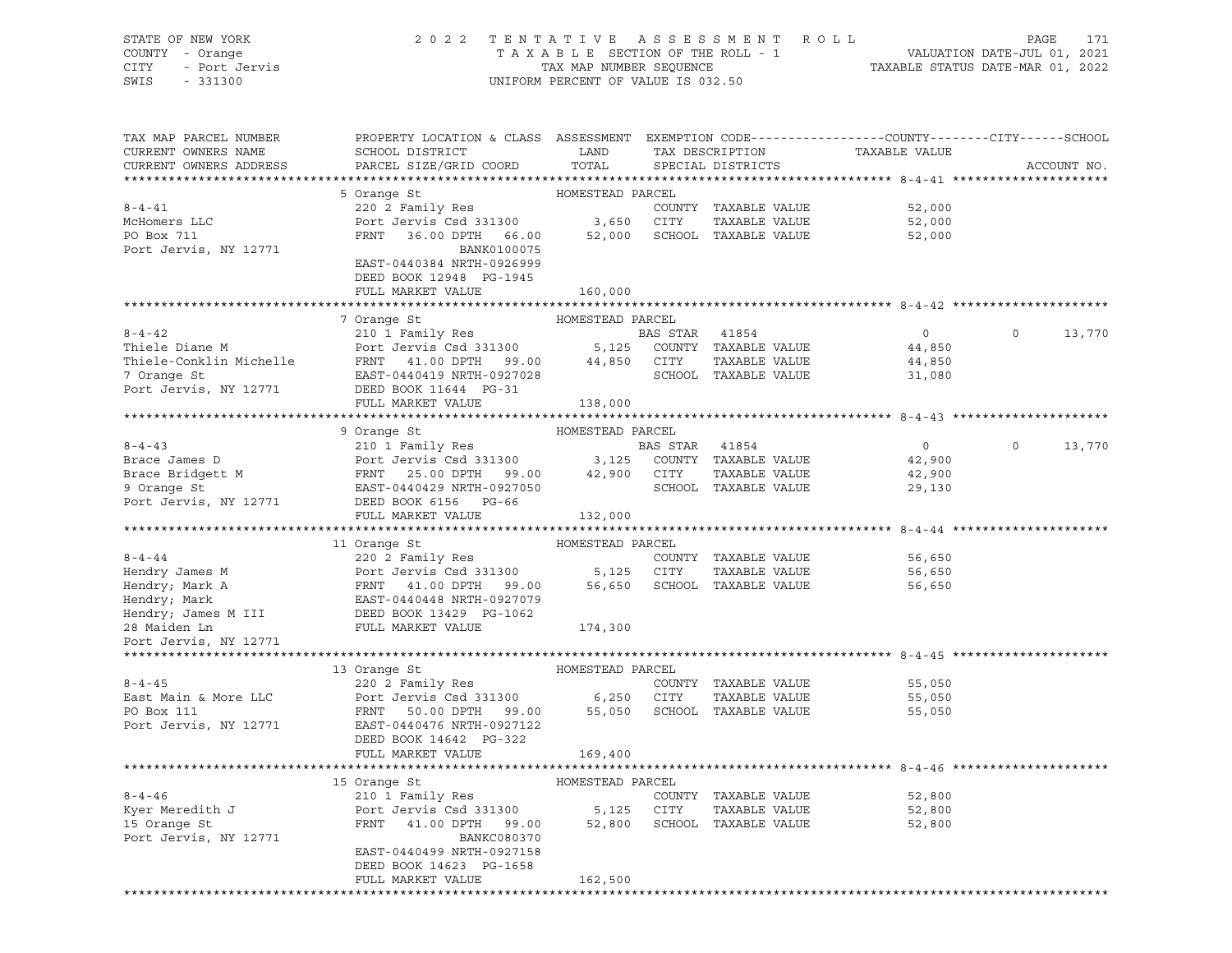# STATE OF NEW YORK 2 0 2 2 T E N T A T I V E A S S E S S M E N T R O L L PAGE 172 COUNTY - Orange T A X A B L E SECTION OF THE ROLL - 1 VALUATION DATE-JUL 01, 2021 CITY - Port Jervis TAX MAP NUMBER SEQUENCE TAXABLE STATUS DATE-MAR 01, 2022

| TAX MAP PARCEL NUMBER<br>CURRENT OWNERS NAME | PROPERTY LOCATION & CLASS ASSESSMENT EXEMPTION CODE----------------COUNTY-------CITY------SCHOOL<br>SCHOOL DISTRICT<br>CURRENT OWNERS ADDRESS FARCEL SIZE/GRID COORD TOTAL SPECIAL DISTRICTS                                                                                                                                                                                                        | LAND                        |                                                               | TAX DESCRIPTION TAXABLE VALUE                     | ACCOUNT NO.    |
|----------------------------------------------|-----------------------------------------------------------------------------------------------------------------------------------------------------------------------------------------------------------------------------------------------------------------------------------------------------------------------------------------------------------------------------------------------------|-----------------------------|---------------------------------------------------------------|---------------------------------------------------|----------------|
|                                              | 17 Orange St<br>$\begin{minipage}{.4\linewidth} \textbf{NON-HOMESTEAD} \quad \textbf{PARCEL} \end{minipage}$<br>8-4-47 10<br>17 Orange LLC 2010 2011 2011 2011 2011 2013 2014 2014 2013<br>2011 2011 2011 2013 2014 2013 2014 2014 2015 2016 2017 2018<br>2013 2014 2013 2014 2014 2015 2016 2017 2014 2015 2016 2017 2014 2016 2017 2014 2016 2017<br>DEED BOOK 15092 PG-1878<br>FULL MARKET VALUE | 226,200                     | SCHOOL TAXABLE VALUE                                          | 5,100<br>68,400<br>TAXABLE VALUE 68,400<br>68,400 | 5,100<br>5,100 |
|                                              | 19-21 Orange St<br>HOMESTEAD PARCEL<br>$\begin{array}{ccccccccc} 8-4-48 &&&&&&&&&230&3&Fami1y Res\\ \texttt{Prager Leonard} &&&&&&&\texttt{Port Jervis Csd 331300} &&&&&8,250&CITY\\ 78 Hudson St &&&&&&&\texttt{FRNT} && 66.00 DPTH && 99.00 && && 52,200&SCHOC\\ \end{array}$<br>Port Jervis, NY 12771 EAST-0440532 NRTH-0927248<br>DEED BOOK 2390 PG-00120<br>FULL MARKET VALUE                  | 160,600                     | COUNTY TAXABLE VALUE<br>TAXABLE VALUE<br>SCHOOL TAXABLE VALUE | 52,200<br>52.200<br>52,200<br>52,200              |                |
|                                              | Grannum Bryan<br>Grannum Bryan<br>Grannum Allison<br>Port Jervis Csd 331300 6,250 CONTY<br>Port Jervis William (199.00 52.000 CONTY<br>Port Jervis William (199.00 52.000 CONTY<br>Port Jervis William (199.00 52.000 Control<br>Port Jervis<br>Port Jervis, NY 12771 EAST-0440565 NRTH-0927302<br>DEED BOOK 14965 PG-379<br>FULL MARKET VALUE                                                      | 160,000                     | TAXABLE VALUE<br>50.00 DPTH 99.00 52,000 SCHOOL TAXABLE VALUE | COUNTY TAXABLE VALUE 52,000<br>52,000<br>52,000   |                |
| Port Jervis, NY 12771                        | NON-HOMESTEAD PARCEL<br>1-3 Brooklyn St<br>8-5-1 (135,000 MHz) 464 Office bldg.<br>9-5-1 (2000) Piserchia Thomas A (135,000 Port Jervis Csd 331300 (135,000 21,475 CITY TAXABLE VALUE (135,000<br>21,475 CITY TAXABLE VALUE (135,000 PORTR) 129.00 DPTH 20.00 (135,000 SCHOOL<br>EAST-0440658 NRTH-0927584<br>DEED BOOK 2584 PG-00130<br>FULL MARKET VALUE                                          | 415,400                     |                                                               |                                                   |                |
| Port Jervis, NY 12771                        | 5 Brooklyn St<br>DEED BOOK 14683 PG-958<br>FULL MARKET VALUE                                                                                                                                                                                                                                                                                                                                        | HOMESTEAD PARCEL<br>156,200 |                                                               | COUNTY TAXABLE VALUE 50,750<br>50,750<br>50,750   |                |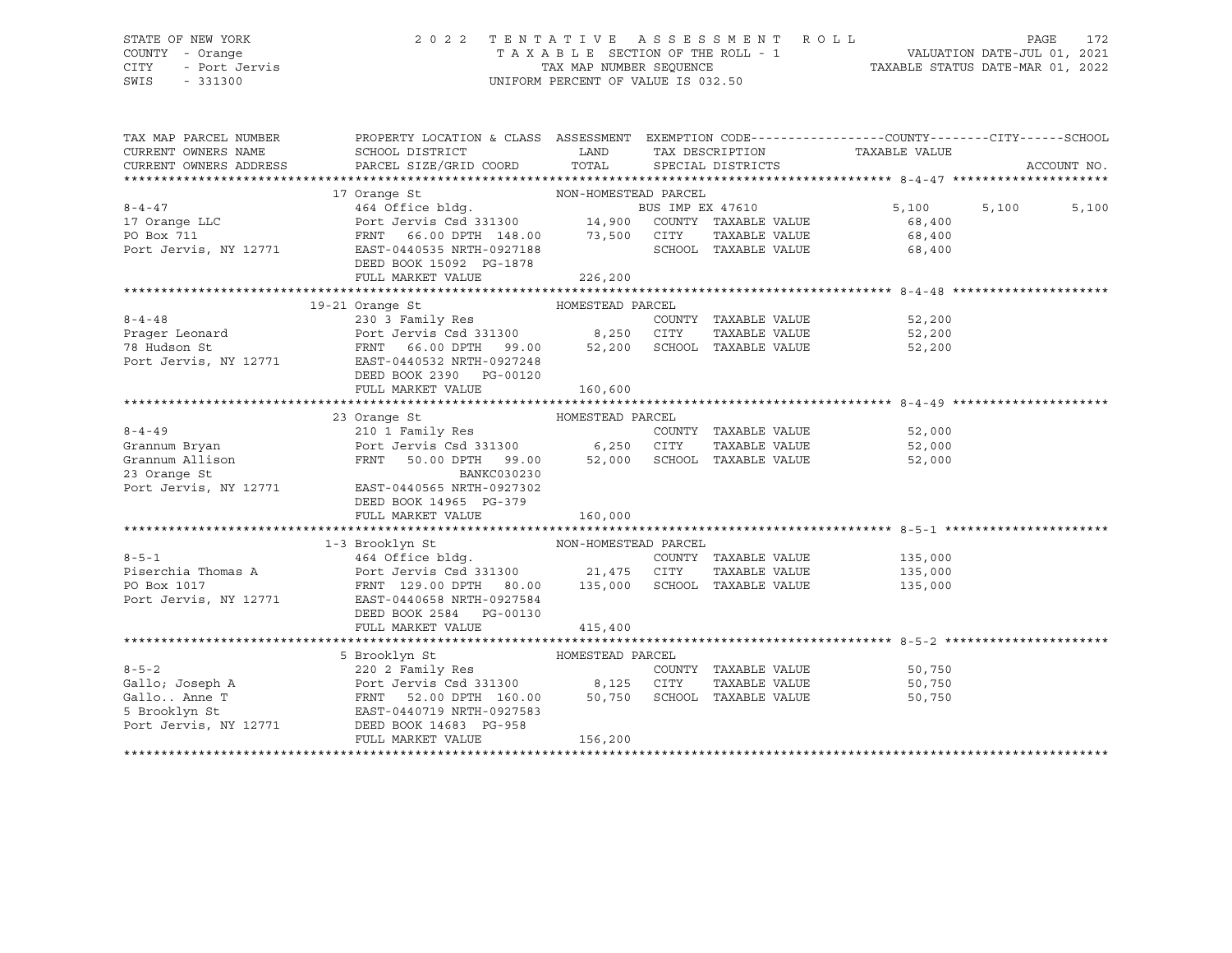### STATE OF NEW YORK 2 0 2 2 T E N T A T I V E A S S E S S M E N T R O L L PAGE 173 COUNTY - Orange T A X A B L E SECTION OF THE ROLL - 1 VALUATION DATE-JUL 01, 2021 CITY - Port Jervis TAX MAP NUMBER SEQUENCE TAXABLE STATUS DATE-MAR 01, 2022

| TAX MAP PARCEL NUMBER<br>CURRENT OWNERS NAME                                  | PROPERTY LOCATION & CLASS ASSESSMENT EXEMPTION CODE----------------COUNTY-------CITY------SCHOOL<br>SCHOOL DISTRICT                                                                                                                          | LAND    |      |                                       |                               |                |             |
|-------------------------------------------------------------------------------|----------------------------------------------------------------------------------------------------------------------------------------------------------------------------------------------------------------------------------------------|---------|------|---------------------------------------|-------------------------------|----------------|-------------|
|                                                                               | PARCEL SIZE/GRID COORD                                                                                                                                                                                                                       | TOTAL   |      |                                       | TAX DESCRIPTION TAXABLE VALUE |                | ACCOUNT NO. |
| CURRENT OWNERS ADDRESS                                                        |                                                                                                                                                                                                                                              |         |      | SPECIAL DISTRICTS                     |                               |                |             |
|                                                                               |                                                                                                                                                                                                                                              |         |      |                                       |                               |                |             |
| $8 - 5 - 3$                                                                   |                                                                                                                                                                                                                                              |         |      |                                       | $\circ$                       |                |             |
|                                                                               |                                                                                                                                                                                                                                              |         |      |                                       |                               | $\overline{0}$ | 34,390      |
| Kurtz George M                                                                |                                                                                                                                                                                                                                              |         |      |                                       | 1,130                         | 1,130          | 1,130       |
| Kurtz Pamela A                                                                |                                                                                                                                                                                                                                              |         | CITY |                                       | 48,870                        |                |             |
| 7 Brooklyn St<br>Port Jervis, NY 12771                                        | BANKC020537<br>EAST-0440763 NRTH-0927583                                                                                                                                                                                                     |         |      | TAXABLE VALUE                         | 48,870<br>14,480              |                |             |
|                                                                               |                                                                                                                                                                                                                                              |         |      | SCHOOL TAXABLE VALUE                  |                               |                |             |
|                                                                               | DEED BOOK 11837 PG-553                                                                                                                                                                                                                       |         |      |                                       |                               |                |             |
|                                                                               | FULL MARKET VALUE                                                                                                                                                                                                                            | 153,800 |      |                                       |                               |                |             |
|                                                                               |                                                                                                                                                                                                                                              |         |      |                                       |                               |                |             |
|                                                                               | 9 Brooklyn St<br>210 1 Family Res<br>210 1 Family Res<br>210 1 Family Res<br>210 210 217Y TAXABLE VALUE<br>210 2000 2000 2011Y TAXABLE VALUE<br>23.00 DPTH 98.00 277,000 SCHOOL TAXABLE VALUE<br>23.00 DPTH 98.00 277,000 SCHOOL TAXABLE VAL |         |      |                                       |                               |                |             |
|                                                                               |                                                                                                                                                                                                                                              |         |      |                                       | 77,000                        |                |             |
|                                                                               |                                                                                                                                                                                                                                              |         |      | TAXABLE VALUE                         | 77,000                        |                |             |
|                                                                               |                                                                                                                                                                                                                                              |         |      |                                       | 77,000                        |                |             |
| Port Jervis, NY 12771                                                         | EAST-0440796 NRTH-0927608                                                                                                                                                                                                                    |         |      |                                       |                               |                |             |
|                                                                               | DEED BOOK 14021 PG-1266                                                                                                                                                                                                                      |         |      |                                       |                               |                |             |
|                                                                               | FULL MARKET VALUE                                                                                                                                                                                                                            | 236,900 |      |                                       |                               |                |             |
|                                                                               |                                                                                                                                                                                                                                              |         |      |                                       |                               |                |             |
|                                                                               | HOMESTEAD PARCEL<br>11 Brooklyn St                                                                                                                                                                                                           |         |      |                                       |                               |                |             |
| $8 - 5 - 5.2$<br>8-5-5.2<br>Smith Warren T<br>Smith Irene P<br>11 Brooklyn St |                                                                                                                                                                                                                                              |         |      |                                       | $\overline{0}$                | $\circ$        | 13,770      |
|                                                                               |                                                                                                                                                                                                                                              |         |      |                                       | 75,500                        |                |             |
|                                                                               | FRNT 66.00 DPTH 100.00 75,500 CITY<br>BANKC030614 SCHOOL                                                                                                                                                                                     |         |      |                                       | TAXABLE VALUE 75,500          |                |             |
| Port Jervis, NY 12771                                                         |                                                                                                                                                                                                                                              |         |      | SCHOOL TAXABLE VALUE                  | 61,730                        |                |             |
|                                                                               | EAST-0440836 NRTH-0927618                                                                                                                                                                                                                    |         |      |                                       |                               |                |             |
|                                                                               | DEED BOOK 13397 PG-1062                                                                                                                                                                                                                      |         |      |                                       |                               |                |             |
|                                                                               | FULL MARKET VALUE                                                                                                                                                                                                                            | 232,300 |      |                                       |                               |                |             |
|                                                                               |                                                                                                                                                                                                                                              |         |      |                                       |                               |                |             |
|                                                                               | 13 Brooklyn St<br>HOMESTEAD PARCEL<br>$220$ 2 Family Res                                                                                                                                                                                     |         |      |                                       |                               |                |             |
| $8 - 5 - 6.2$                                                                 |                                                                                                                                                                                                                                              |         |      |                                       | COUNTY TAXABLE VALUE 38,500   |                |             |
| Rara Fam LLC                                                                  |                                                                                                                                                                                                                                              |         |      | TAXABLE VALUE                         | 38,500                        |                |             |
| 13 W Church St                                                                | EAST-0440899 NRTH-0927625                                                                                                                                                                                                                    |         |      |                                       | 38,500                        |                |             |
| Beacon, NY 12508                                                              |                                                                                                                                                                                                                                              |         |      |                                       |                               |                |             |
|                                                                               | DEED BOOK 14713 PG-434<br>FULL MARKET VALUE                                                                                                                                                                                                  |         |      |                                       |                               |                |             |
|                                                                               |                                                                                                                                                                                                                                              | 118,500 |      |                                       |                               |                |             |
|                                                                               |                                                                                                                                                                                                                                              |         |      |                                       |                               |                |             |
| $8 - 5 - 7.1$                                                                 |                                                                                                                                                                                                                                              |         |      |                                       |                               |                |             |
| Dushaj Kola                                                                   |                                                                                                                                                                                                                                              |         |      | COUNTY TAXABLE VALUE<br>TAXABLE VALUE | 42,800<br>42,800              |                |             |
|                                                                               |                                                                                                                                                                                                                                              |         |      | SCHOOL TAXABLE VALUE                  |                               |                |             |
| PO Box 59                                                                     | HOMESTEAD PARCEL<br>220 2 Family Res<br>Port Jervis Csd 331300 8,250 CITY<br>FRNT 66.00 DPTH 100.00 42,800 SCHOOL<br>EAST-0440949 NRTH-0977641                                                                                               |         |      |                                       | 42,800                        |                |             |
| Monroe, NY 10949                                                              |                                                                                                                                                                                                                                              |         |      |                                       |                               |                |             |
|                                                                               | DEED BOOK 15202 PG-776<br>FULL MARKET VALUE                                                                                                                                                                                                  |         |      |                                       |                               |                |             |
| PRIOR OWNER ON 3/01/2022<br>Dushaj Kola                                       |                                                                                                                                                                                                                                              | 131,700 |      |                                       |                               |                |             |
|                                                                               |                                                                                                                                                                                                                                              |         |      |                                       |                               |                |             |
|                                                                               |                                                                                                                                                                                                                                              |         |      |                                       |                               |                |             |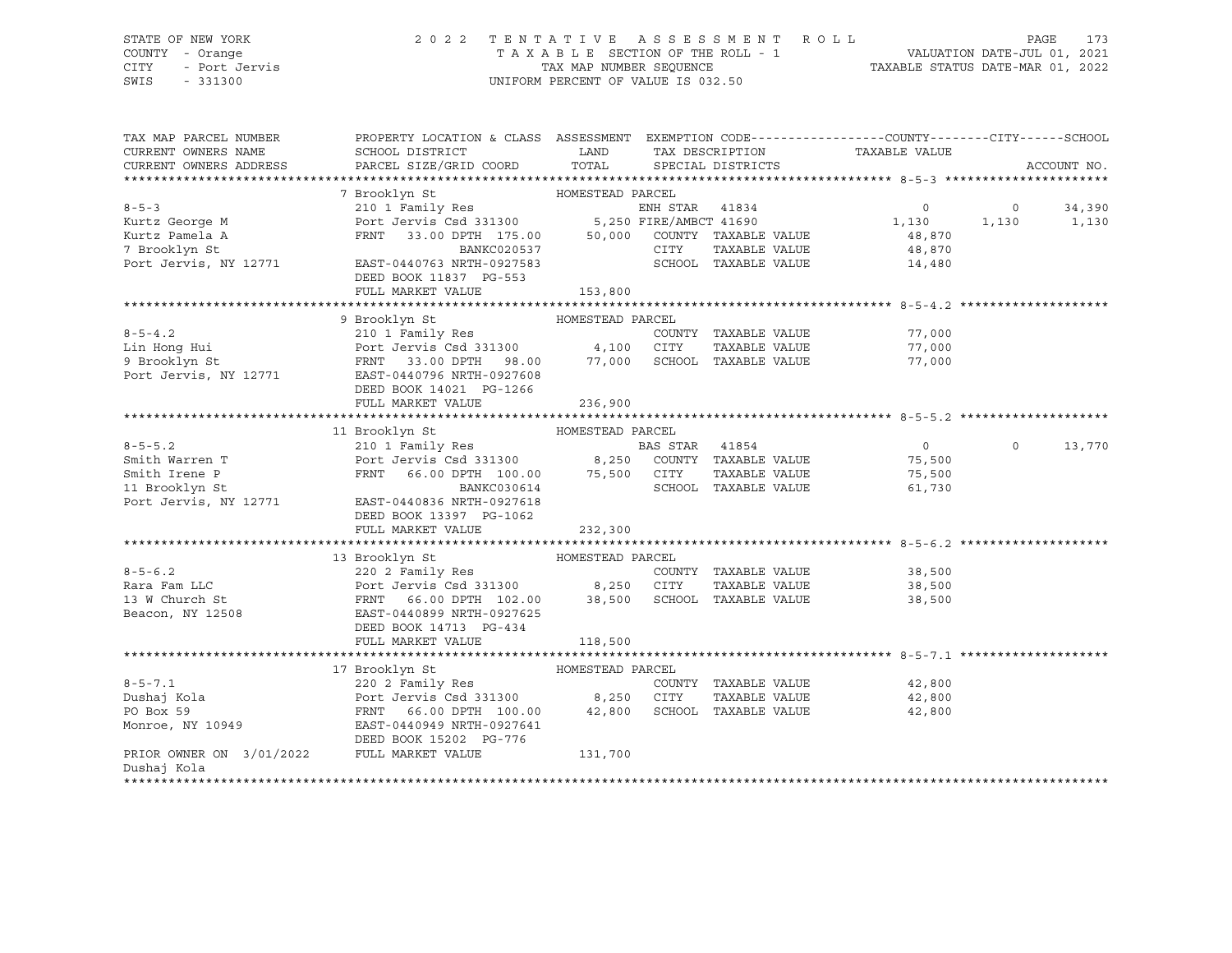### STATE OF NEW YORK 2 0 2 2 T E N T A T I V E A S S E S S M E N T R O L L PAGE 174 COUNTY - Orange T A X A B L E SECTION OF THE ROLL - 1 VALUATION DATE-JUL 01, 2021 CITY - Port Jervis TAX MAP NUMBER SEQUENCE TAXABLE STATUS DATE-MAR 01, 2022

SWIS - 331300 UNIFORM PERCENT OF VALUE IS 032.50

| TAX MAP PARCEL NUMBER<br>CURRENT OWNERS NAME<br>CURRENT OWNERS ADDRESS | PROPERTY LOCATION & CLASS ASSESSMENT EXEMPTION CODE----------------COUNTY-------CITY------SCHOOL<br>SCHOOL DISTRICT<br>PARCEL SIZE/GRID COORD | LAND<br>TOTAL    |          | TAX DESCRIPTION<br>SPECIAL DISTRICTS | TAXABLE VALUE     |          | ACCOUNT NO. |
|------------------------------------------------------------------------|-----------------------------------------------------------------------------------------------------------------------------------------------|------------------|----------|--------------------------------------|-------------------|----------|-------------|
| **********************                                                 |                                                                                                                                               |                  |          |                                      |                   |          |             |
|                                                                        | 19 Brooklyn St                                                                                                                                | HOMESTEAD PARCEL |          |                                      |                   |          |             |
| $8 - 5 - 8.1$                                                          | 220 2 Family Res<br>Port Jervis Csd 331300 8,250                                                                                              |                  |          | COUNTY TAXABLE VALUE                 | 54,150            |          |             |
| McHomers LLC                                                           |                                                                                                                                               |                  | CITY     | TAXABLE VALUE                        | 54,150            |          |             |
| PO Box 711                                                             | FRNT 66.00 DPTH 100.00                                                                                                                        | 54,150           |          | SCHOOL TAXABLE VALUE                 | 54,150            |          |             |
| Port Jervis, NY 12771                                                  | EAST-0441038 NRTH-0927646                                                                                                                     |                  |          |                                      |                   |          |             |
|                                                                        | DEED BOOK 12997 PG-1127<br>FULL MARKET VALUE                                                                                                  | 166,600          |          |                                      |                   |          |             |
|                                                                        |                                                                                                                                               |                  |          |                                      |                   |          |             |
|                                                                        | 23 Brooklyn St                                                                                                                                | HOMESTEAD PARCEL |          |                                      |                   |          |             |
| $8 - 5 - 9$                                                            | 210 1 Family Res                                                                                                                              |                  | AGED-C   | 41802                                | 22,975            | 0        |             |
| Rossi Pam                                                              | Port Jervis Csd 331300 5,475 AGED-S                                                                                                           |                  |          | 41804                                | $\circ$           | $\Omega$ | 16,083      |
| 23 Brooklyn St                                                         | FRNT 33.00 DPTH 197.00 45,950 ENH STAR 41834                                                                                                  |                  |          |                                      | $\overline{0}$    | $\Omega$ | 29,867      |
| Port Jervis, NY 12771                                                  | EAST-0441085 NRTH-0927624                                                                                                                     |                  |          | COUNTY TAXABLE VALUE                 | 22,975            |          |             |
|                                                                        | DEED BOOK 13294 PG-65                                                                                                                         |                  | CITY     | TAXABLE VALUE                        | 45,950            |          |             |
|                                                                        | FULL MARKET VALUE                                                                                                                             |                  |          | 141,400 SCHOOL TAXABLE VALUE         | $\cap$            |          |             |
|                                                                        |                                                                                                                                               |                  |          |                                      |                   |          |             |
|                                                                        | 25 Brooklyn St                                                                                                                                | HOMESTEAD PARCEL |          |                                      |                   |          |             |
| $8 - 5 - 10$                                                           | 220 2 Family Res                                                                                                                              |                  |          | COUNTY TAXABLE VALUE                 | 49,450            |          |             |
| Scott Clarence                                                         | Port Jervis Csd 331300 5,450 CITY                                                                                                             |                  |          | TAXABLE VALUE                        | 49,450            |          |             |
| Scott Stacie                                                           | FRNT 33.00 DPTH 190.00                                                                                                                        | 49,450           |          | SCHOOL TAXABLE VALUE                 | 49,450            |          |             |
| 12 Seely Storm Dr                                                      | EAST-0441117 NRTH-0927637                                                                                                                     |                  |          |                                      |                   |          |             |
| Glenwood, NJ 07418                                                     | DEED BOOK 12160 PG-1487                                                                                                                       |                  |          |                                      |                   |          |             |
|                                                                        | FULL MARKET VALUE                                                                                                                             | 152,200          |          |                                      |                   |          |             |
|                                                                        |                                                                                                                                               |                  |          |                                      |                   |          |             |
|                                                                        | 29 Brooklyn St                                                                                                                                | HOMESTEAD PARCEL |          |                                      |                   |          |             |
| $8 - 5 - 11$                                                           | 210 1 Family Res                                                                                                                              |                  | BAS STAR | 41854                                | $\circ$           | $\Omega$ | 13,770      |
|                                                                        |                                                                                                                                               |                  |          | COUNTY TAXABLE VALUE                 |                   |          |             |
| Hinds Christopher M                                                    |                                                                                                                                               |                  |          |                                      | 51,000            |          |             |
| Hinds Melody A                                                         |                                                                                                                                               |                  | CITY     | TAXABLE VALUE                        | 51,000            |          |             |
| C/o Melody Walls                                                       | Port Jervis Csd 331300 10,400<br>FRNT 66.00 DPTH 169.00 51,000<br>EAST-0441163 NRTH-0927648                                                   |                  |          | SCHOOL TAXABLE VALUE                 | 37,230            |          |             |
| 29 Brooklyn St                                                         | DEED BOOK 6058 PG-277                                                                                                                         |                  |          |                                      |                   |          |             |
| Port Jervis, NY 12771                                                  | FULL MARKET VALUE                                                                                                                             | 156,900          |          |                                      |                   |          |             |
|                                                                        |                                                                                                                                               |                  |          |                                      |                   |          |             |
|                                                                        | 31 Brooklyn St                                                                                                                                | HOMESTEAD PARCEL |          |                                      |                   |          |             |
| $8 - 5 - 12$                                                           | 210 1 Family Res                                                                                                                              |                  | BAS STAR | 41854                                | $0 \qquad \qquad$ | $\circ$  | 13,770      |
| Tice Timothy D                                                         | Port Jervis Csd 331300 12,550 COUNTY TAXABLE VALUE                                                                                            |                  |          |                                      | 45,750            |          |             |
| Tice Doreen A                                                          | FRNT 83.00 DPTH 145.00                                                                                                                        | 45,750 CITY      |          | TAXABLE VALUE                        | 45,750            |          |             |
| 31 Brooklyn St                                                         | BANKC190616                                                                                                                                   |                  |          | SCHOOL TAXABLE VALUE                 | 31,980            |          |             |
| Port Jervis, NY 12771                                                  | EAST-0441232 NRTH-0927679                                                                                                                     |                  |          |                                      |                   |          |             |
|                                                                        | DEED BOOK 5564 PG-280                                                                                                                         |                  |          |                                      |                   |          |             |
|                                                                        | FULL MARKET VALUE                                                                                                                             | 140,800          |          |                                      |                   |          |             |
|                                                                        |                                                                                                                                               |                  |          |                                      |                   |          |             |
|                                                                        | 37 Sullivan Ave                                                                                                                               | HOMESTEAD PARCEL |          |                                      |                   |          |             |
| $8 - 6 - 1$                                                            | 210 1 Family Res                                                                                                                              |                  | BAS STAR | 41854                                | $\overline{0}$    | $\circ$  | 13,770      |
| Jones Jessica Leigh                                                    | Port Jervis Csd 331300                                                                                                                        | 6,000            |          | COUNTY TAXABLE VALUE                 | 51,450            |          |             |
| 37 Sullivan Ave                                                        | 50.00 DPTH 90.00<br>FRNT                                                                                                                      | 51,450 CITY      |          | TAXABLE VALUE                        | 51,450            |          |             |
| Port Jervis, NY 12771                                                  | BANKC170031                                                                                                                                   |                  |          | SCHOOL TAXABLE VALUE                 | 37,680            |          |             |
|                                                                        | EAST-0441330 NRTH-0927424                                                                                                                     |                  |          |                                      |                   |          |             |
|                                                                        | DEED BOOK 12870 PG-219<br>FULL MARKET VALUE                                                                                                   | 158,300          |          |                                      |                   |          |             |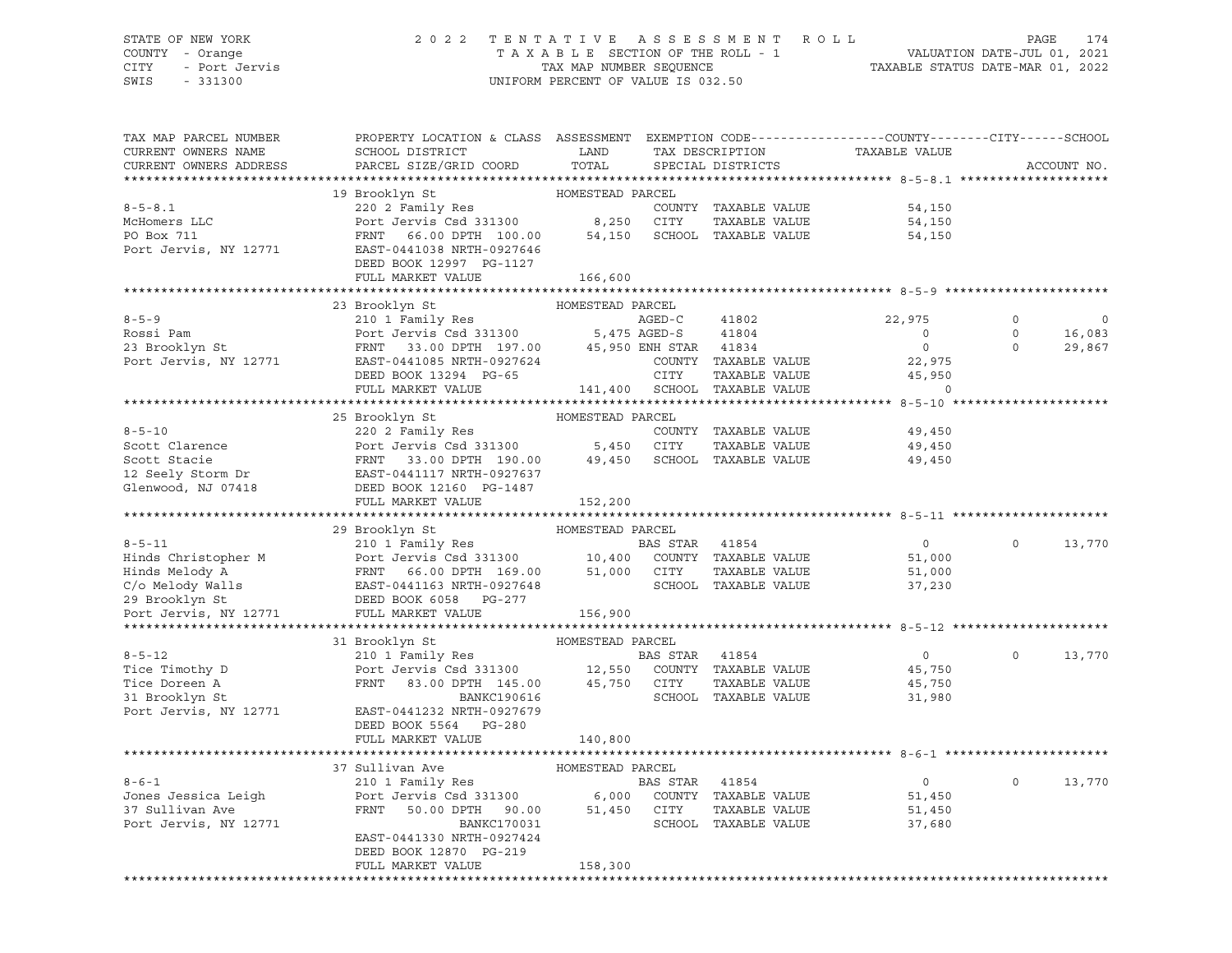| STATE OF NEW YORK<br>COUNTY - Orange<br>- Port Jervis<br>- 331300<br>CITY<br>SWIS<br>$-331300$                                                                                                                                | 2022 TENTATIVE ASSESSMENT ROLL<br>UNIFORM PERCENT OF VALUE IS 032.50                                  |                      | FENTATIVE ASSESSMENT ROLL PAGE 175<br>TAXABLE SECTION OF THE ROLL - 1 VALUATION DATE-JUL 01, 2021<br>TAX MAP NUMBER SEQUENCE TAXABLE STATUS DATE-MAR 01, 2022 |                |             |
|-------------------------------------------------------------------------------------------------------------------------------------------------------------------------------------------------------------------------------|-------------------------------------------------------------------------------------------------------|----------------------|---------------------------------------------------------------------------------------------------------------------------------------------------------------|----------------|-------------|
| TAX MAP PARCEL NUMBER THE PROPERTY LOCATION & CLASS ASSESSMENT EXEMPTION CODE--------------COUNTY-------CUTY------SCHOOL                                                                                                      |                                                                                                       |                      |                                                                                                                                                               |                |             |
| CURRENT OWNERS NAME<br>CURRENT OWNERS ADDRESS<br>PARCEL SIZE/GRID COORD                                                                                                                                                       | SCHOOL DISTRICT TAND TAX DESCRIPTION<br>TOTAL                                                         | SPECIAL DISTRICTS    | TAXABLE VALUE                                                                                                                                                 |                | ACCOUNT NO. |
|                                                                                                                                                                                                                               |                                                                                                       |                      |                                                                                                                                                               |                |             |
| 28 Pine St                                                                                                                                                                                                                    | HOMESTEAD PARCEL                                                                                      |                      |                                                                                                                                                               |                |             |
| $8 - 6 - 2$<br>210 1 Family Res                                                                                                                                                                                               |                                                                                                       | COUNTY TAXABLE VALUE | 38,750                                                                                                                                                        |                |             |
| Olinsky Michael                                                                                                                                                                                                               |                                                                                                       |                      | 38,750                                                                                                                                                        |                |             |
| 210 17th St                                                                                                                                                                                                                   | Port Jervis Csd 331300 3,950 CITY TAXABLE VALUE<br>FRNT 45.00 DPTH 50.00 38,750 SCHOOL TAXABLE VALUE  |                      | 38,750                                                                                                                                                        |                |             |
| Brooklyn, NY 11215                                                                                                                                                                                                            | BANKC030230                                                                                           |                      |                                                                                                                                                               |                |             |
| EAST-0441365 NRTH-0927376                                                                                                                                                                                                     |                                                                                                       |                      |                                                                                                                                                               |                |             |
| DEED BOOK 14999 PG-1581                                                                                                                                                                                                       |                                                                                                       |                      |                                                                                                                                                               |                |             |
| FULL MARKET VALUE                                                                                                                                                                                                             | 119,200                                                                                               |                      |                                                                                                                                                               |                |             |
|                                                                                                                                                                                                                               |                                                                                                       |                      |                                                                                                                                                               |                |             |
| 20 Catherine St                                                                                                                                                                                                               | HOMESTEAD PARCEL                                                                                      |                      |                                                                                                                                                               |                |             |
| $8 - 6 - 3$<br>210 1 Family Res                                                                                                                                                                                               |                                                                                                       | COUNTY TAXABLE VALUE | 52,750                                                                                                                                                        |                |             |
| Crawford Sophie A<br>20 Catherine St                                                                                                                                                                                          | Port Jervis Csd 331300 6,400 CITY TAXABLE VALUE<br>FRNT 50.00 DPTH 105.00 52,750 SCHOOL TAXABLE VALUE |                      | 52,750                                                                                                                                                        |                |             |
|                                                                                                                                                                                                                               |                                                                                                       |                      | 52,750                                                                                                                                                        |                |             |
| Port Jervis, NY 12771                                                                                                                                                                                                         | <b>BANKC130715</b>                                                                                    |                      |                                                                                                                                                               |                |             |
| EAST-0441422 NRTH-0927345                                                                                                                                                                                                     |                                                                                                       |                      |                                                                                                                                                               |                |             |
| DEED BOOK 11781 PG-1988                                                                                                                                                                                                       |                                                                                                       |                      |                                                                                                                                                               |                |             |
| FULL MARKET VALUE                                                                                                                                                                                                             | 162,300                                                                                               |                      |                                                                                                                                                               |                |             |
| 18 Catherine St                                                                                                                                                                                                               | HOMESTEAD PARCEL                                                                                      |                      |                                                                                                                                                               |                |             |
|                                                                                                                                                                                                                               |                                                                                                       |                      | $\overline{0}$                                                                                                                                                | $\circ$        | $\circ$     |
|                                                                                                                                                                                                                               |                                                                                                       |                      | 62,000                                                                                                                                                        |                |             |
| 8-6-4<br>Puopolo Cory<br>C/o Sheila Adolphine<br>C/o Sheila Adolphine<br>FRNT 50.00 DPTH 120.00<br>POTT 120.00<br>POTT 120.00<br>POTT 120.00<br>C2,000 CITY<br>CITY TAXABLE VALUE<br>CALLENTING CONTRAINS                     |                                                                                                       |                      | 62,000                                                                                                                                                        |                |             |
| 18 Catherine St                                                                                                                                                                                                               | BANKC170031                                                                                           | SCHOOL TAXABLE VALUE | 62,000                                                                                                                                                        |                |             |
| Port Jervis, NY 12771<br>EAST-0441400 NRTH-0927308                                                                                                                                                                            |                                                                                                       |                      |                                                                                                                                                               |                |             |
| DEED BOOK 14029 PG-579                                                                                                                                                                                                        |                                                                                                       |                      |                                                                                                                                                               |                |             |
| FULL MARKET VALUE                                                                                                                                                                                                             | 190,800                                                                                               |                      |                                                                                                                                                               |                |             |
|                                                                                                                                                                                                                               |                                                                                                       |                      |                                                                                                                                                               |                |             |
| 16 Catherine St                                                                                                                                                                                                               | HOMESTEAD PARCEL                                                                                      |                      |                                                                                                                                                               |                |             |
| $8 - 6 - 5$                                                                                                                                                                                                                   | 210 1 Family Res BNH STAR 41834                                                                       |                      | $\overline{0}$                                                                                                                                                | $\Omega$       | 34,390      |
| Fedorka Nicholas J                                                                                                                                                                                                            |                                                                                                       |                      | 65,000                                                                                                                                                        |                |             |
| POIT Jeruis Csd 331300<br>POIT Jeruis Csd 331300 6,900 COUNTY TAXABLE VALUE<br>FRNT 50.00 DPTH 120.00 65,000 CITY TAXABLE VALUE<br>EAST-0441365 NRTH-0927273 SCHOOL TAXABLE VALUE<br>DEED BOOK 2216 PG-00497<br>Fedorka Linda |                                                                                                       |                      | 65,000                                                                                                                                                        |                |             |
| 16 Catherine St<br>Port Jervis, NY 12771                                                                                                                                                                                      |                                                                                                       |                      | 30,610                                                                                                                                                        |                |             |
|                                                                                                                                                                                                                               |                                                                                                       |                      |                                                                                                                                                               |                |             |
| FULL MARKET VALUE                                                                                                                                                                                                             | 200,000                                                                                               |                      |                                                                                                                                                               |                |             |
|                                                                                                                                                                                                                               |                                                                                                       |                      |                                                                                                                                                               |                |             |
| 14 Catherine St                                                                                                                                                                                                               | HOMESTEAD PARCEL                                                                                      |                      |                                                                                                                                                               |                |             |
| 210 1 Family Res<br>Port Jervis Csd 331300 6,900 VETCOM CTS 41130<br>FRNT 50.00 DPTH 120.00 56,500 COUNTY TAXABLE VALUE<br>EAST-0441329 NRTH-0927231 CITY TAXABLE VALUE<br>$8 - 6 - 6$                                        |                                                                                                       |                      | $\circ$                                                                                                                                                       | $\overline{0}$ | 13,770      |
| Marchant Patricia                                                                                                                                                                                                             |                                                                                                       |                      | 13,188                                                                                                                                                        | 7,536          | 7,536       |
| Marchant Etal                                                                                                                                                                                                                 |                                                                                                       |                      | 43,312                                                                                                                                                        |                |             |
| 14 Catherine St<br>Port Jervis, NY 12771<br>DEED BOOK 13343 PG-932                                                                                                                                                            |                                                                                                       | SCHOOL TAXABLE VALUE | 48,964<br>35,194                                                                                                                                              |                |             |
| FULL MARKET VALUE                                                                                                                                                                                                             | 173,800                                                                                               |                      |                                                                                                                                                               |                |             |

\*\*\*\*\*\*\*\*\*\*\*\*\*\*\*\*\*\*\*\*\*\*\*\*\*\*\*\*\*\*\*\*\*\*\*\*\*\*\*\*\*\*\*\*\*\*\*\*\*\*\*\*\*\*\*\*\*\*\*\*\*\*\*\*\*\*\*\*\*\*\*\*\*\*\*\*\*\*\*\*\*\*\*\*\*\*\*\*\*\*\*\*\*\*\*\*\*\*\*\*\*\*\*\*\*\*\*\*\*\*\*\*\*\*\*\*\*\*\*\*\*\*\*\*\*\*\*\*\*\*\*\*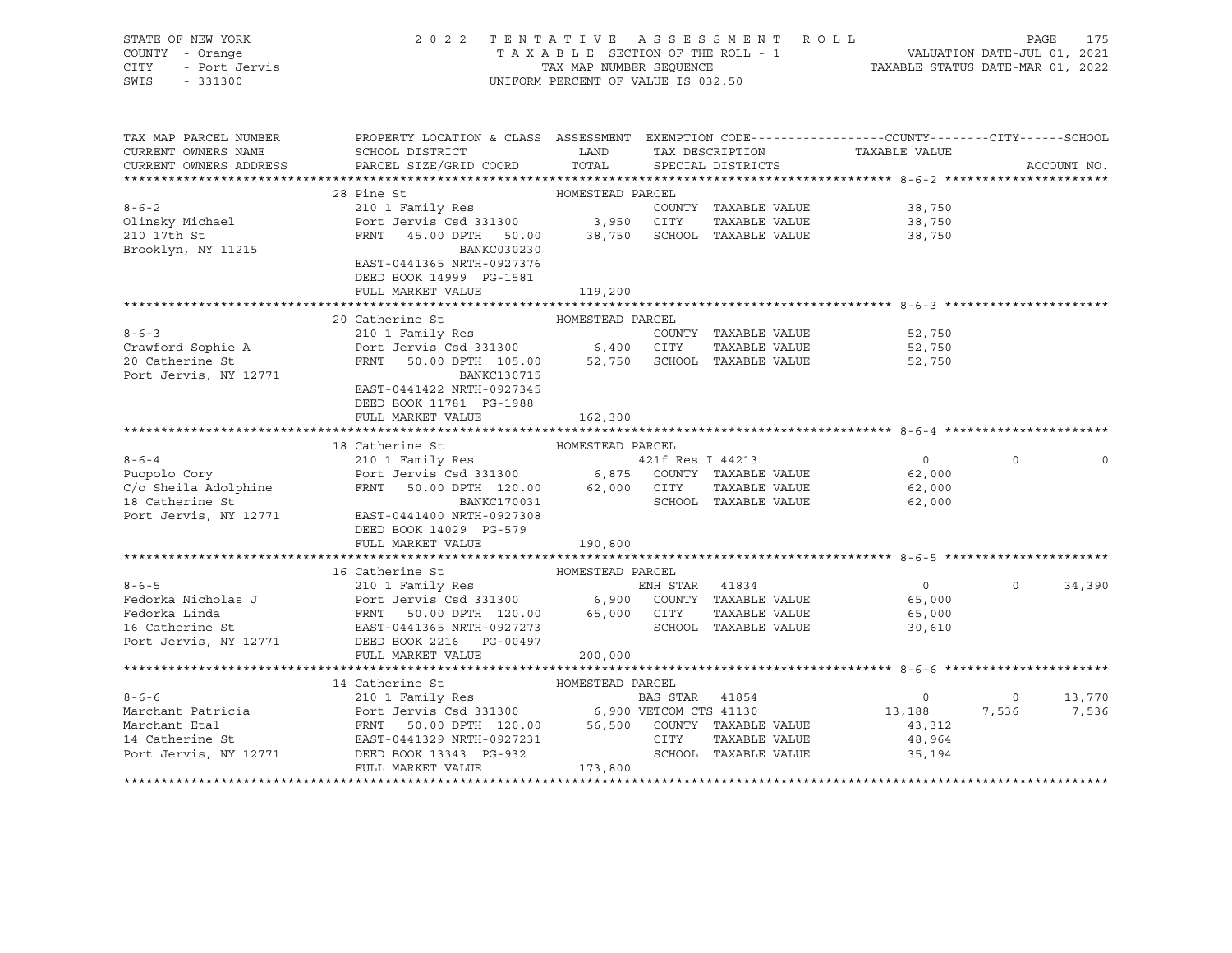### STATE OF NEW YORK 2 0 2 2 T E N T A T I V E A S S E S S M E N T R O L L PAGE 176 COUNTY - Orange T A X A B L E SECTION OF THE ROLL - 1 VALUATION DATE-JUL 01, 2021 CITY - Port Jervis TAX MAP NUMBER SEQUENCE TAXABLE STATUS DATE-MAR 01, 2022

| TAX MAP PARCEL NUMBER<br>CURRENT OWNERS NAME<br>CURRENT OWNERS ADDRESS | PROPERTY LOCATION & CLASS ASSESSMENT EXEMPTION CODE----------------COUNTY-------CITY------SCHOOL<br>SCHOOL DISTRICT<br>PARCEL SIZE/GRID COORD | LAND<br>TOTAL    |        | TAX DESCRIPTION<br>SPECIAL DISTRICTS | TAXABLE VALUE  |          | ACCOUNT NO. |
|------------------------------------------------------------------------|-----------------------------------------------------------------------------------------------------------------------------------------------|------------------|--------|--------------------------------------|----------------|----------|-------------|
|                                                                        |                                                                                                                                               |                  |        |                                      |                |          |             |
|                                                                        | 12 Catherine St                                                                                                                               | HOMESTEAD PARCEL |        |                                      |                |          |             |
| $8 - 6 - 7$                                                            | 210 1 Family Res                                                                                                                              |                  |        | COUNTY TAXABLE VALUE                 | 52,250         |          |             |
| Horan Marlene J                                                        | Port Jervis Csd 331300 6,875 CITY                                                                                                             |                  |        | TAXABLE VALUE                        | 52,250         |          |             |
| Horan Christopher                                                      |                                                                                                                                               |                  |        | 52,250 SCHOOL TAXABLE VALUE          | 52,250         |          |             |
| Horan Mitchell S                                                       |                                                                                                                                               |                  |        |                                      |                |          |             |
| 12 Catherine St                                                        |                                                                                                                                               |                  |        |                                      |                |          |             |
| Port Jervis, NY 12771                                                  | Port Jervis Csu 331300<br>FRNT 50.00 DPTH 120.00<br>EAST-0441299 NRTH-0927191<br>DEED BOOK 13919 PG-13                                        | 160,800          |        |                                      |                |          |             |
|                                                                        |                                                                                                                                               |                  |        |                                      |                |          |             |
|                                                                        | 10 Catherine St                                                                                                                               | HOMESTEAD PARCEL |        |                                      |                |          |             |
| $8 - 6 - 8$                                                            | 210 1 Family Res                                                                                                                              |                  | AGED-C | 41802                                | 29,850         | $\Omega$ | $\mathbf 0$ |
| Li Xiao Bin                                                            | Port Jervis Csd 331300 6,875 AGED-S 41804                                                                                                     |                  |        |                                      | $\Omega$       | $\Omega$ | 11,940      |
| 10 Catherine St                                                        | 99999                                                                                                                                         |                  |        | 59,700 COUNTY TAXABLE VALUE          | 29,850         |          |             |
| Port Jervis, NY 12771                                                  | $\mathsf{C}$                                                                                                                                  |                  | CITY   | TAXABLE VALUE                        | 59,700         |          |             |
|                                                                        | FRNT 50.00 DPTH 120.00                                                                                                                        |                  |        | SCHOOL TAXABLE VALUE                 | 47,760         |          |             |
|                                                                        | EAST-0441267 NRTH-0927155                                                                                                                     |                  |        |                                      |                |          |             |
|                                                                        | DEED BOOK 13946 PG-81                                                                                                                         |                  |        |                                      |                |          |             |
|                                                                        | FULL MARKET VALUE                                                                                                                             | 183,700          |        |                                      |                |          |             |
|                                                                        | 8 Catherine St                                                                                                                                | HOMESTEAD PARCEL |        |                                      |                |          |             |
| $8 - 6 - 9$                                                            |                                                                                                                                               |                  |        |                                      | $\overline{0}$ | $\circ$  | 13,770      |
| Fuchs Peter M                                                          | 210 1 Family Res<br>Port Jervis Csd 331300 6,875 COUNTY TAXABLE VALUE                                                                         |                  |        |                                      | 61,000         |          |             |
| Fuchs Denise J                                                         | 50.00 DPTH 120.00 61,000 CITY<br>FRNT                                                                                                         |                  |        | TAXABLE VALUE                        | 61,000         |          |             |
| 8 Catherine St                                                         | BANKC230122                                                                                                                                   |                  |        | SCHOOL TAXABLE VALUE                 | 47,230         |          |             |
| Port Jervis, NY 12771                                                  | EAST-0441236 NRTH-0927118                                                                                                                     |                  |        |                                      |                |          |             |
|                                                                        | DEED BOOK 3022 PG-00197                                                                                                                       |                  |        |                                      |                |          |             |
|                                                                        | FULL MARKET VALUE                                                                                                                             | 187,700          |        |                                      |                |          |             |
|                                                                        |                                                                                                                                               |                  |        |                                      |                |          |             |
|                                                                        | 6 Catherine St                                                                                                                                | HOMESTEAD PARCEL |        |                                      |                |          |             |
| $8 - 6 - 10$                                                           | 210 1 Family Res                                                                                                                              |                  |        | COUNTY TAXABLE VALUE                 | 58,000         |          |             |
| Vargas Elbo L                                                          | Port Jervis Csd 331300 6,900 CITY                                                                                                             |                  |        | TAXABLE VALUE                        | 58,000         |          |             |
| Varqas Maria                                                           | FRNT 50.00 DPTH 120.00                                                                                                                        |                  |        | 58,000 SCHOOL TAXABLE VALUE          | 58,000         |          |             |
| 6 Catherine St                                                         | BANKC080370                                                                                                                                   |                  |        |                                      |                |          |             |
| Port Jervis, NY 12771                                                  | EAST-0441209 NRTH-0927080                                                                                                                     |                  |        |                                      |                |          |             |
|                                                                        | DEED BOOK 14657 PG-88                                                                                                                         |                  |        |                                      |                |          |             |
|                                                                        | FULL MARKET VALUE                                                                                                                             | 178,500          |        |                                      |                |          |             |
|                                                                        |                                                                                                                                               |                  |        |                                      |                |          |             |
|                                                                        | 4 Catherine St                                                                                                                                | HOMESTEAD PARCEL |        |                                      |                |          |             |
| $8 - 6 - 11$                                                           | 210 1 Family Res                                                                                                                              |                  |        | COUNTY TAXABLE VALUE                 | 60,000         |          |             |
| Potter Shatisha                                                        | Port Jervis Csd 331300 6,900 CITY                                                                                                             |                  |        | TAXABLE VALUE                        | 60,000         |          |             |
| 4 Catherine St                                                         | FRNT<br>50.00 DPTH 120.00                                                                                                                     | 60,000           |        | SCHOOL TAXABLE VALUE                 | 60,000         |          |             |
| Port Jervis, NY 12771                                                  | <b>BANKC120337</b>                                                                                                                            |                  |        |                                      |                |          |             |
|                                                                        | EAST-0441175 NRTH-0927041                                                                                                                     |                  |        |                                      |                |          |             |
|                                                                        | DEED BOOK 14492 PG-1647<br>FULL MARKET VALUE                                                                                                  |                  |        |                                      |                |          |             |
|                                                                        |                                                                                                                                               | 184,600          |        |                                      |                |          |             |
|                                                                        |                                                                                                                                               |                  |        |                                      |                |          |             |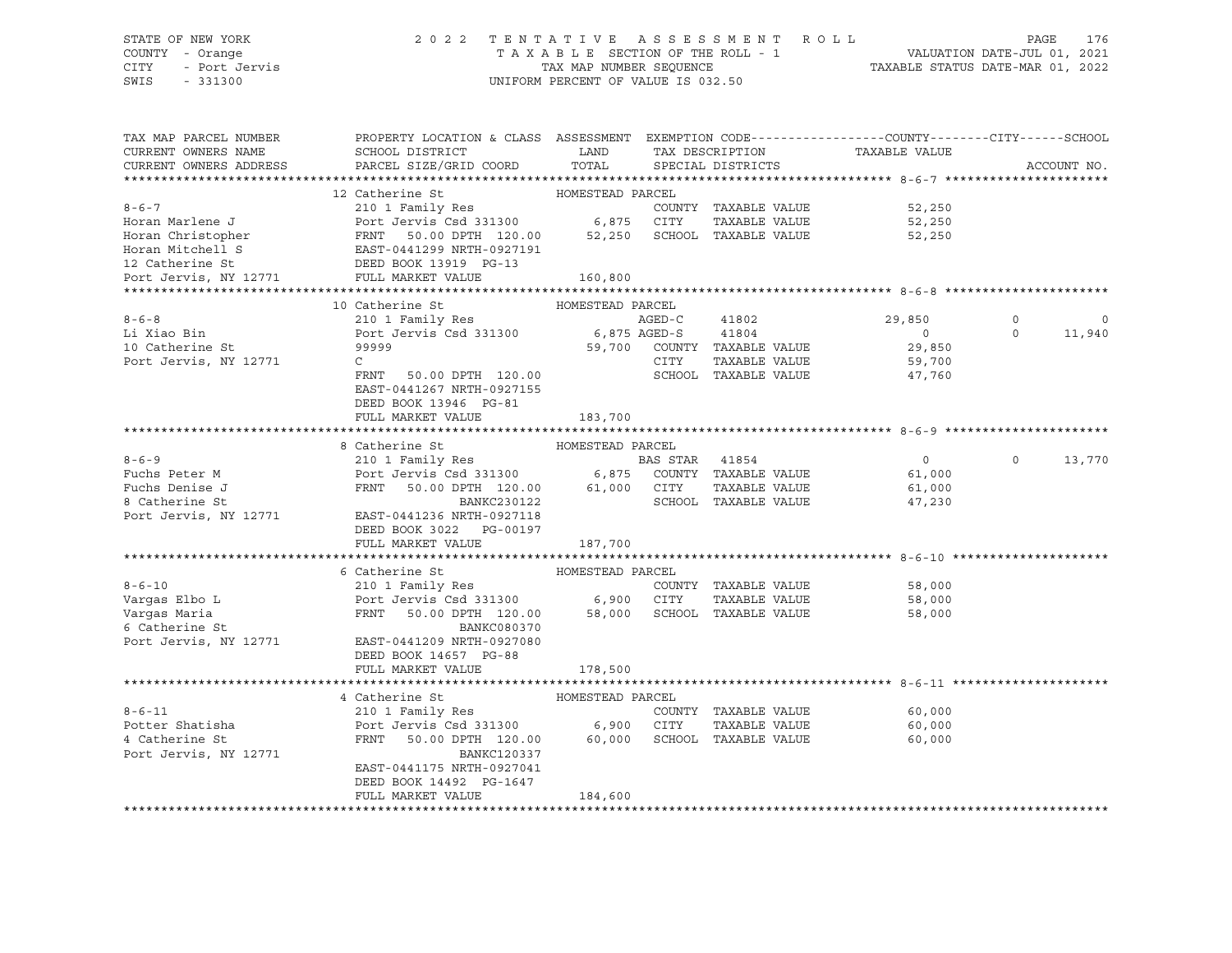### STATE OF NEW YORK 2 0 2 2 T E N T A T I V E A S S E S S M E N T R O L L PAGE 177 COUNTY - Orange T A X A B L E SECTION OF THE ROLL - 1 VALUATION DATE-JUL 01, 2021 CITY - Port Jervis TAX MAP NUMBER SEQUENCE TAXABLE STATUS DATE-MAR 01, 2022

SWIS - 331300 UNIFORM PERCENT OF VALUE IS 032.50

| HOMESTEAD PARCEL<br>2 Catherine St<br>$8 - 6 - 12$<br>210 1 Family Res<br>Port Jervis Csd 331300 6,900 ENH STAR 41834<br>FRNT 50.00 DPTH 120.00 69,450 COUNTY TAXABLE VALUE<br>4,522<br>$\Omega$<br>$\mathbf 0$<br>$\overline{0}$<br>$\Omega$<br>Lopez Ralph<br>34,390<br>2 Catherine St<br>64,928<br>BANKC030385<br>Port Jervis, NY 12771<br>CITY<br>TAXABLE VALUE<br>69,450<br>EAST-0441148 NRTH-0927002<br>SCHOOL TAXABLE VALUE<br>35,060<br>DEED BOOK 12256 PG-1633<br>FULL MARKET VALUE<br>213,700<br>2 Mary St<br>HOMESTEAD PARCEL<br>210 1 Family Res<br>210 1 Family Res<br>Port Jervis Csd 331300 4,375 VETOM CTS 41140<br>2 A FRNT 35.00 DPTH 100.00 46,250 ENH STAR 41834<br>EAST-0441118 NRTH-0927065 COUNTY TAXABLE VA<br>$8 - 6 - 13$<br>VETCOM CTS 41130<br>VETDIS CTS 41140<br>18,500<br>15,072<br>7,536<br>Jones William H<br>15,072<br>15,072<br>0<br>Jones Marlene A<br>$\begin{array}{c} 0 \\ 16,187 \end{array}$<br>23,642<br>COUNTY TAXABLE VALUE<br>TAXABLE VALUE<br>23,642<br>$\Omega$<br>HOMESTEAD PARCEL<br>19 Sullivan Ave<br>210 1 Family Res<br>ENH STAR 41834<br>$\overline{0}$<br>34,390<br>$\circ$<br>13,188<br>7,536<br>7,536<br>44,862<br>50,514<br>DEED BOOK 14551 PG-1284<br>19 Sullivan Ave<br>Port Jervis, NY 12771<br>SCHOOL TAXABLE VALUE<br>16,124<br>178,600<br>FULL MARKET VALUE<br>21 Sullivan Ave<br>EXAMPLE TO THE MARKER PARCEL<br>210 1 Family Res<br>Port Jervis Csd 331300<br>$8 - 6 - 15$<br>BAS STAR 41854<br>$\overline{0}$<br>$\Omega$<br>13,770<br>Examples and the state of the state of the state of the state of the state of the state of the state of the state of the state of the state of the state of the state of the state of the state of the state of the state of t<br>52,350<br>TAXABLE VALUE<br>52,350<br>38,580<br>161,100<br>FULL MARKET VALUE<br>Campbell David M<br>Campbell David M<br>Count David M<br>Count David M<br>Count David M<br>Count David M<br>Port Jervis Csd 331300<br>23 Sullivan Ave<br>Port Jervis, NY 12771<br>Port Jervis, NY 12771<br>Port Jervis, NY 12771<br>Port Jervis, NY<br>COUNTY TAXABLE VALUE<br>104,000<br>TAXABLE VALUE<br>104,000<br>104,000 SCHOOL TAXABLE VALUE<br>104,000<br>29 Sullivan Ave<br>HOMESTEAD PARCEL<br>210 1 Family Res<br>$8 - 6 - 17.21$<br>ENH STAR 41834<br>$\overline{0}$<br>$\Omega$<br>34,390<br>Salvati Frank S<br>Doty Nancy<br>29 Sullivan Ave<br>Port Jervis Csd 331300 6,875 COUNTY TAXABLE VALUE<br>FRNT 50.00 DPTH 120.00 52,250 CITY TAXABLE VALUE<br>52,250<br>52,250<br>SCHOOL TAXABLE VALUE<br>BANKC160113<br>17,860<br>Port Jervis, NY 12771<br>EAST-0441214 NRTH-0927272<br>DEED BOOK 3498 PG-00264<br>FULL MARKET VALUE<br>160,800 | TAX MAP PARCEL NUMBER<br>CURRENT OWNERS NAME<br>CURRENT OWNERS ADDRESS | PROPERTY LOCATION & CLASS ASSESSMENT EXEMPTION CODE----------------COUNTY-------CITY------SCHOOL<br>SCHOOL DISTRICT<br>PARCEL SIZE/GRID COORD | LAND<br>TOTAL | TAX DESCRIPTION<br>SPECIAL DISTRICTS | TAXABLE VALUE | ACCOUNT NO. |
|-------------------------------------------------------------------------------------------------------------------------------------------------------------------------------------------------------------------------------------------------------------------------------------------------------------------------------------------------------------------------------------------------------------------------------------------------------------------------------------------------------------------------------------------------------------------------------------------------------------------------------------------------------------------------------------------------------------------------------------------------------------------------------------------------------------------------------------------------------------------------------------------------------------------------------------------------------------------------------------------------------------------------------------------------------------------------------------------------------------------------------------------------------------------------------------------------------------------------------------------------------------------------------------------------------------------------------------------------------------------------------------------------------------------------------------------------------------------------------------------------------------------------------------------------------------------------------------------------------------------------------------------------------------------------------------------------------------------------------------------------------------------------------------------------------------------------------------------------------------------------------------------------------------------------------------------------------------------------------------------------------------------------------------------------------------------------------------------------------------------------------------------------------------------------------------------------------------------------------------------------------------------------------------------------------------------------------------------------------------------------------------------------------------------------------------------------------------------------------------------------------------------------------------------------------------------------------------------------------------------------------------------------------------------------------------|------------------------------------------------------------------------|-----------------------------------------------------------------------------------------------------------------------------------------------|---------------|--------------------------------------|---------------|-------------|
|                                                                                                                                                                                                                                                                                                                                                                                                                                                                                                                                                                                                                                                                                                                                                                                                                                                                                                                                                                                                                                                                                                                                                                                                                                                                                                                                                                                                                                                                                                                                                                                                                                                                                                                                                                                                                                                                                                                                                                                                                                                                                                                                                                                                                                                                                                                                                                                                                                                                                                                                                                                                                                                                                     |                                                                        |                                                                                                                                               |               |                                      |               |             |
|                                                                                                                                                                                                                                                                                                                                                                                                                                                                                                                                                                                                                                                                                                                                                                                                                                                                                                                                                                                                                                                                                                                                                                                                                                                                                                                                                                                                                                                                                                                                                                                                                                                                                                                                                                                                                                                                                                                                                                                                                                                                                                                                                                                                                                                                                                                                                                                                                                                                                                                                                                                                                                                                                     |                                                                        |                                                                                                                                               |               |                                      |               |             |
|                                                                                                                                                                                                                                                                                                                                                                                                                                                                                                                                                                                                                                                                                                                                                                                                                                                                                                                                                                                                                                                                                                                                                                                                                                                                                                                                                                                                                                                                                                                                                                                                                                                                                                                                                                                                                                                                                                                                                                                                                                                                                                                                                                                                                                                                                                                                                                                                                                                                                                                                                                                                                                                                                     |                                                                        |                                                                                                                                               |               |                                      |               |             |
|                                                                                                                                                                                                                                                                                                                                                                                                                                                                                                                                                                                                                                                                                                                                                                                                                                                                                                                                                                                                                                                                                                                                                                                                                                                                                                                                                                                                                                                                                                                                                                                                                                                                                                                                                                                                                                                                                                                                                                                                                                                                                                                                                                                                                                                                                                                                                                                                                                                                                                                                                                                                                                                                                     |                                                                        |                                                                                                                                               |               |                                      |               |             |
|                                                                                                                                                                                                                                                                                                                                                                                                                                                                                                                                                                                                                                                                                                                                                                                                                                                                                                                                                                                                                                                                                                                                                                                                                                                                                                                                                                                                                                                                                                                                                                                                                                                                                                                                                                                                                                                                                                                                                                                                                                                                                                                                                                                                                                                                                                                                                                                                                                                                                                                                                                                                                                                                                     |                                                                        |                                                                                                                                               |               |                                      |               |             |
|                                                                                                                                                                                                                                                                                                                                                                                                                                                                                                                                                                                                                                                                                                                                                                                                                                                                                                                                                                                                                                                                                                                                                                                                                                                                                                                                                                                                                                                                                                                                                                                                                                                                                                                                                                                                                                                                                                                                                                                                                                                                                                                                                                                                                                                                                                                                                                                                                                                                                                                                                                                                                                                                                     |                                                                        |                                                                                                                                               |               |                                      |               |             |
|                                                                                                                                                                                                                                                                                                                                                                                                                                                                                                                                                                                                                                                                                                                                                                                                                                                                                                                                                                                                                                                                                                                                                                                                                                                                                                                                                                                                                                                                                                                                                                                                                                                                                                                                                                                                                                                                                                                                                                                                                                                                                                                                                                                                                                                                                                                                                                                                                                                                                                                                                                                                                                                                                     |                                                                        |                                                                                                                                               |               |                                      |               |             |
|                                                                                                                                                                                                                                                                                                                                                                                                                                                                                                                                                                                                                                                                                                                                                                                                                                                                                                                                                                                                                                                                                                                                                                                                                                                                                                                                                                                                                                                                                                                                                                                                                                                                                                                                                                                                                                                                                                                                                                                                                                                                                                                                                                                                                                                                                                                                                                                                                                                                                                                                                                                                                                                                                     |                                                                        |                                                                                                                                               |               |                                      |               |             |
|                                                                                                                                                                                                                                                                                                                                                                                                                                                                                                                                                                                                                                                                                                                                                                                                                                                                                                                                                                                                                                                                                                                                                                                                                                                                                                                                                                                                                                                                                                                                                                                                                                                                                                                                                                                                                                                                                                                                                                                                                                                                                                                                                                                                                                                                                                                                                                                                                                                                                                                                                                                                                                                                                     |                                                                        |                                                                                                                                               |               |                                      |               |             |
|                                                                                                                                                                                                                                                                                                                                                                                                                                                                                                                                                                                                                                                                                                                                                                                                                                                                                                                                                                                                                                                                                                                                                                                                                                                                                                                                                                                                                                                                                                                                                                                                                                                                                                                                                                                                                                                                                                                                                                                                                                                                                                                                                                                                                                                                                                                                                                                                                                                                                                                                                                                                                                                                                     |                                                                        |                                                                                                                                               |               |                                      |               |             |
|                                                                                                                                                                                                                                                                                                                                                                                                                                                                                                                                                                                                                                                                                                                                                                                                                                                                                                                                                                                                                                                                                                                                                                                                                                                                                                                                                                                                                                                                                                                                                                                                                                                                                                                                                                                                                                                                                                                                                                                                                                                                                                                                                                                                                                                                                                                                                                                                                                                                                                                                                                                                                                                                                     |                                                                        |                                                                                                                                               |               |                                      |               |             |
|                                                                                                                                                                                                                                                                                                                                                                                                                                                                                                                                                                                                                                                                                                                                                                                                                                                                                                                                                                                                                                                                                                                                                                                                                                                                                                                                                                                                                                                                                                                                                                                                                                                                                                                                                                                                                                                                                                                                                                                                                                                                                                                                                                                                                                                                                                                                                                                                                                                                                                                                                                                                                                                                                     |                                                                        |                                                                                                                                               |               |                                      |               |             |
|                                                                                                                                                                                                                                                                                                                                                                                                                                                                                                                                                                                                                                                                                                                                                                                                                                                                                                                                                                                                                                                                                                                                                                                                                                                                                                                                                                                                                                                                                                                                                                                                                                                                                                                                                                                                                                                                                                                                                                                                                                                                                                                                                                                                                                                                                                                                                                                                                                                                                                                                                                                                                                                                                     |                                                                        |                                                                                                                                               |               |                                      |               |             |
|                                                                                                                                                                                                                                                                                                                                                                                                                                                                                                                                                                                                                                                                                                                                                                                                                                                                                                                                                                                                                                                                                                                                                                                                                                                                                                                                                                                                                                                                                                                                                                                                                                                                                                                                                                                                                                                                                                                                                                                                                                                                                                                                                                                                                                                                                                                                                                                                                                                                                                                                                                                                                                                                                     |                                                                        |                                                                                                                                               |               |                                      |               |             |
|                                                                                                                                                                                                                                                                                                                                                                                                                                                                                                                                                                                                                                                                                                                                                                                                                                                                                                                                                                                                                                                                                                                                                                                                                                                                                                                                                                                                                                                                                                                                                                                                                                                                                                                                                                                                                                                                                                                                                                                                                                                                                                                                                                                                                                                                                                                                                                                                                                                                                                                                                                                                                                                                                     |                                                                        |                                                                                                                                               |               |                                      |               |             |
|                                                                                                                                                                                                                                                                                                                                                                                                                                                                                                                                                                                                                                                                                                                                                                                                                                                                                                                                                                                                                                                                                                                                                                                                                                                                                                                                                                                                                                                                                                                                                                                                                                                                                                                                                                                                                                                                                                                                                                                                                                                                                                                                                                                                                                                                                                                                                                                                                                                                                                                                                                                                                                                                                     |                                                                        |                                                                                                                                               |               |                                      |               |             |
|                                                                                                                                                                                                                                                                                                                                                                                                                                                                                                                                                                                                                                                                                                                                                                                                                                                                                                                                                                                                                                                                                                                                                                                                                                                                                                                                                                                                                                                                                                                                                                                                                                                                                                                                                                                                                                                                                                                                                                                                                                                                                                                                                                                                                                                                                                                                                                                                                                                                                                                                                                                                                                                                                     |                                                                        |                                                                                                                                               |               |                                      |               |             |
|                                                                                                                                                                                                                                                                                                                                                                                                                                                                                                                                                                                                                                                                                                                                                                                                                                                                                                                                                                                                                                                                                                                                                                                                                                                                                                                                                                                                                                                                                                                                                                                                                                                                                                                                                                                                                                                                                                                                                                                                                                                                                                                                                                                                                                                                                                                                                                                                                                                                                                                                                                                                                                                                                     |                                                                        |                                                                                                                                               |               |                                      |               |             |
|                                                                                                                                                                                                                                                                                                                                                                                                                                                                                                                                                                                                                                                                                                                                                                                                                                                                                                                                                                                                                                                                                                                                                                                                                                                                                                                                                                                                                                                                                                                                                                                                                                                                                                                                                                                                                                                                                                                                                                                                                                                                                                                                                                                                                                                                                                                                                                                                                                                                                                                                                                                                                                                                                     | $8 - 6 - 14$                                                           |                                                                                                                                               |               |                                      |               |             |
|                                                                                                                                                                                                                                                                                                                                                                                                                                                                                                                                                                                                                                                                                                                                                                                                                                                                                                                                                                                                                                                                                                                                                                                                                                                                                                                                                                                                                                                                                                                                                                                                                                                                                                                                                                                                                                                                                                                                                                                                                                                                                                                                                                                                                                                                                                                                                                                                                                                                                                                                                                                                                                                                                     |                                                                        |                                                                                                                                               |               |                                      |               |             |
|                                                                                                                                                                                                                                                                                                                                                                                                                                                                                                                                                                                                                                                                                                                                                                                                                                                                                                                                                                                                                                                                                                                                                                                                                                                                                                                                                                                                                                                                                                                                                                                                                                                                                                                                                                                                                                                                                                                                                                                                                                                                                                                                                                                                                                                                                                                                                                                                                                                                                                                                                                                                                                                                                     |                                                                        |                                                                                                                                               |               |                                      |               |             |
|                                                                                                                                                                                                                                                                                                                                                                                                                                                                                                                                                                                                                                                                                                                                                                                                                                                                                                                                                                                                                                                                                                                                                                                                                                                                                                                                                                                                                                                                                                                                                                                                                                                                                                                                                                                                                                                                                                                                                                                                                                                                                                                                                                                                                                                                                                                                                                                                                                                                                                                                                                                                                                                                                     |                                                                        |                                                                                                                                               |               |                                      |               |             |
|                                                                                                                                                                                                                                                                                                                                                                                                                                                                                                                                                                                                                                                                                                                                                                                                                                                                                                                                                                                                                                                                                                                                                                                                                                                                                                                                                                                                                                                                                                                                                                                                                                                                                                                                                                                                                                                                                                                                                                                                                                                                                                                                                                                                                                                                                                                                                                                                                                                                                                                                                                                                                                                                                     |                                                                        |                                                                                                                                               |               |                                      |               |             |
|                                                                                                                                                                                                                                                                                                                                                                                                                                                                                                                                                                                                                                                                                                                                                                                                                                                                                                                                                                                                                                                                                                                                                                                                                                                                                                                                                                                                                                                                                                                                                                                                                                                                                                                                                                                                                                                                                                                                                                                                                                                                                                                                                                                                                                                                                                                                                                                                                                                                                                                                                                                                                                                                                     |                                                                        |                                                                                                                                               |               |                                      |               |             |
|                                                                                                                                                                                                                                                                                                                                                                                                                                                                                                                                                                                                                                                                                                                                                                                                                                                                                                                                                                                                                                                                                                                                                                                                                                                                                                                                                                                                                                                                                                                                                                                                                                                                                                                                                                                                                                                                                                                                                                                                                                                                                                                                                                                                                                                                                                                                                                                                                                                                                                                                                                                                                                                                                     |                                                                        |                                                                                                                                               |               |                                      |               |             |
|                                                                                                                                                                                                                                                                                                                                                                                                                                                                                                                                                                                                                                                                                                                                                                                                                                                                                                                                                                                                                                                                                                                                                                                                                                                                                                                                                                                                                                                                                                                                                                                                                                                                                                                                                                                                                                                                                                                                                                                                                                                                                                                                                                                                                                                                                                                                                                                                                                                                                                                                                                                                                                                                                     |                                                                        |                                                                                                                                               |               |                                      |               |             |
|                                                                                                                                                                                                                                                                                                                                                                                                                                                                                                                                                                                                                                                                                                                                                                                                                                                                                                                                                                                                                                                                                                                                                                                                                                                                                                                                                                                                                                                                                                                                                                                                                                                                                                                                                                                                                                                                                                                                                                                                                                                                                                                                                                                                                                                                                                                                                                                                                                                                                                                                                                                                                                                                                     |                                                                        |                                                                                                                                               |               |                                      |               |             |
|                                                                                                                                                                                                                                                                                                                                                                                                                                                                                                                                                                                                                                                                                                                                                                                                                                                                                                                                                                                                                                                                                                                                                                                                                                                                                                                                                                                                                                                                                                                                                                                                                                                                                                                                                                                                                                                                                                                                                                                                                                                                                                                                                                                                                                                                                                                                                                                                                                                                                                                                                                                                                                                                                     |                                                                        |                                                                                                                                               |               |                                      |               |             |
|                                                                                                                                                                                                                                                                                                                                                                                                                                                                                                                                                                                                                                                                                                                                                                                                                                                                                                                                                                                                                                                                                                                                                                                                                                                                                                                                                                                                                                                                                                                                                                                                                                                                                                                                                                                                                                                                                                                                                                                                                                                                                                                                                                                                                                                                                                                                                                                                                                                                                                                                                                                                                                                                                     |                                                                        |                                                                                                                                               |               |                                      |               |             |
|                                                                                                                                                                                                                                                                                                                                                                                                                                                                                                                                                                                                                                                                                                                                                                                                                                                                                                                                                                                                                                                                                                                                                                                                                                                                                                                                                                                                                                                                                                                                                                                                                                                                                                                                                                                                                                                                                                                                                                                                                                                                                                                                                                                                                                                                                                                                                                                                                                                                                                                                                                                                                                                                                     |                                                                        |                                                                                                                                               |               |                                      |               |             |
|                                                                                                                                                                                                                                                                                                                                                                                                                                                                                                                                                                                                                                                                                                                                                                                                                                                                                                                                                                                                                                                                                                                                                                                                                                                                                                                                                                                                                                                                                                                                                                                                                                                                                                                                                                                                                                                                                                                                                                                                                                                                                                                                                                                                                                                                                                                                                                                                                                                                                                                                                                                                                                                                                     |                                                                        |                                                                                                                                               |               |                                      |               |             |
|                                                                                                                                                                                                                                                                                                                                                                                                                                                                                                                                                                                                                                                                                                                                                                                                                                                                                                                                                                                                                                                                                                                                                                                                                                                                                                                                                                                                                                                                                                                                                                                                                                                                                                                                                                                                                                                                                                                                                                                                                                                                                                                                                                                                                                                                                                                                                                                                                                                                                                                                                                                                                                                                                     |                                                                        |                                                                                                                                               |               |                                      |               |             |
|                                                                                                                                                                                                                                                                                                                                                                                                                                                                                                                                                                                                                                                                                                                                                                                                                                                                                                                                                                                                                                                                                                                                                                                                                                                                                                                                                                                                                                                                                                                                                                                                                                                                                                                                                                                                                                                                                                                                                                                                                                                                                                                                                                                                                                                                                                                                                                                                                                                                                                                                                                                                                                                                                     |                                                                        |                                                                                                                                               |               |                                      |               |             |
|                                                                                                                                                                                                                                                                                                                                                                                                                                                                                                                                                                                                                                                                                                                                                                                                                                                                                                                                                                                                                                                                                                                                                                                                                                                                                                                                                                                                                                                                                                                                                                                                                                                                                                                                                                                                                                                                                                                                                                                                                                                                                                                                                                                                                                                                                                                                                                                                                                                                                                                                                                                                                                                                                     |                                                                        |                                                                                                                                               |               |                                      |               |             |
|                                                                                                                                                                                                                                                                                                                                                                                                                                                                                                                                                                                                                                                                                                                                                                                                                                                                                                                                                                                                                                                                                                                                                                                                                                                                                                                                                                                                                                                                                                                                                                                                                                                                                                                                                                                                                                                                                                                                                                                                                                                                                                                                                                                                                                                                                                                                                                                                                                                                                                                                                                                                                                                                                     |                                                                        |                                                                                                                                               |               |                                      |               |             |
|                                                                                                                                                                                                                                                                                                                                                                                                                                                                                                                                                                                                                                                                                                                                                                                                                                                                                                                                                                                                                                                                                                                                                                                                                                                                                                                                                                                                                                                                                                                                                                                                                                                                                                                                                                                                                                                                                                                                                                                                                                                                                                                                                                                                                                                                                                                                                                                                                                                                                                                                                                                                                                                                                     |                                                                        |                                                                                                                                               |               |                                      |               |             |
|                                                                                                                                                                                                                                                                                                                                                                                                                                                                                                                                                                                                                                                                                                                                                                                                                                                                                                                                                                                                                                                                                                                                                                                                                                                                                                                                                                                                                                                                                                                                                                                                                                                                                                                                                                                                                                                                                                                                                                                                                                                                                                                                                                                                                                                                                                                                                                                                                                                                                                                                                                                                                                                                                     |                                                                        |                                                                                                                                               |               |                                      |               |             |
|                                                                                                                                                                                                                                                                                                                                                                                                                                                                                                                                                                                                                                                                                                                                                                                                                                                                                                                                                                                                                                                                                                                                                                                                                                                                                                                                                                                                                                                                                                                                                                                                                                                                                                                                                                                                                                                                                                                                                                                                                                                                                                                                                                                                                                                                                                                                                                                                                                                                                                                                                                                                                                                                                     |                                                                        |                                                                                                                                               |               |                                      |               |             |
|                                                                                                                                                                                                                                                                                                                                                                                                                                                                                                                                                                                                                                                                                                                                                                                                                                                                                                                                                                                                                                                                                                                                                                                                                                                                                                                                                                                                                                                                                                                                                                                                                                                                                                                                                                                                                                                                                                                                                                                                                                                                                                                                                                                                                                                                                                                                                                                                                                                                                                                                                                                                                                                                                     |                                                                        |                                                                                                                                               |               |                                      |               |             |
|                                                                                                                                                                                                                                                                                                                                                                                                                                                                                                                                                                                                                                                                                                                                                                                                                                                                                                                                                                                                                                                                                                                                                                                                                                                                                                                                                                                                                                                                                                                                                                                                                                                                                                                                                                                                                                                                                                                                                                                                                                                                                                                                                                                                                                                                                                                                                                                                                                                                                                                                                                                                                                                                                     |                                                                        |                                                                                                                                               |               |                                      |               |             |
|                                                                                                                                                                                                                                                                                                                                                                                                                                                                                                                                                                                                                                                                                                                                                                                                                                                                                                                                                                                                                                                                                                                                                                                                                                                                                                                                                                                                                                                                                                                                                                                                                                                                                                                                                                                                                                                                                                                                                                                                                                                                                                                                                                                                                                                                                                                                                                                                                                                                                                                                                                                                                                                                                     |                                                                        |                                                                                                                                               |               |                                      |               |             |
|                                                                                                                                                                                                                                                                                                                                                                                                                                                                                                                                                                                                                                                                                                                                                                                                                                                                                                                                                                                                                                                                                                                                                                                                                                                                                                                                                                                                                                                                                                                                                                                                                                                                                                                                                                                                                                                                                                                                                                                                                                                                                                                                                                                                                                                                                                                                                                                                                                                                                                                                                                                                                                                                                     |                                                                        |                                                                                                                                               |               |                                      |               |             |
|                                                                                                                                                                                                                                                                                                                                                                                                                                                                                                                                                                                                                                                                                                                                                                                                                                                                                                                                                                                                                                                                                                                                                                                                                                                                                                                                                                                                                                                                                                                                                                                                                                                                                                                                                                                                                                                                                                                                                                                                                                                                                                                                                                                                                                                                                                                                                                                                                                                                                                                                                                                                                                                                                     |                                                                        |                                                                                                                                               |               |                                      |               |             |
|                                                                                                                                                                                                                                                                                                                                                                                                                                                                                                                                                                                                                                                                                                                                                                                                                                                                                                                                                                                                                                                                                                                                                                                                                                                                                                                                                                                                                                                                                                                                                                                                                                                                                                                                                                                                                                                                                                                                                                                                                                                                                                                                                                                                                                                                                                                                                                                                                                                                                                                                                                                                                                                                                     |                                                                        |                                                                                                                                               |               |                                      |               |             |
|                                                                                                                                                                                                                                                                                                                                                                                                                                                                                                                                                                                                                                                                                                                                                                                                                                                                                                                                                                                                                                                                                                                                                                                                                                                                                                                                                                                                                                                                                                                                                                                                                                                                                                                                                                                                                                                                                                                                                                                                                                                                                                                                                                                                                                                                                                                                                                                                                                                                                                                                                                                                                                                                                     |                                                                        |                                                                                                                                               |               |                                      |               |             |
|                                                                                                                                                                                                                                                                                                                                                                                                                                                                                                                                                                                                                                                                                                                                                                                                                                                                                                                                                                                                                                                                                                                                                                                                                                                                                                                                                                                                                                                                                                                                                                                                                                                                                                                                                                                                                                                                                                                                                                                                                                                                                                                                                                                                                                                                                                                                                                                                                                                                                                                                                                                                                                                                                     |                                                                        |                                                                                                                                               |               |                                      |               |             |
|                                                                                                                                                                                                                                                                                                                                                                                                                                                                                                                                                                                                                                                                                                                                                                                                                                                                                                                                                                                                                                                                                                                                                                                                                                                                                                                                                                                                                                                                                                                                                                                                                                                                                                                                                                                                                                                                                                                                                                                                                                                                                                                                                                                                                                                                                                                                                                                                                                                                                                                                                                                                                                                                                     |                                                                        |                                                                                                                                               |               |                                      |               |             |
|                                                                                                                                                                                                                                                                                                                                                                                                                                                                                                                                                                                                                                                                                                                                                                                                                                                                                                                                                                                                                                                                                                                                                                                                                                                                                                                                                                                                                                                                                                                                                                                                                                                                                                                                                                                                                                                                                                                                                                                                                                                                                                                                                                                                                                                                                                                                                                                                                                                                                                                                                                                                                                                                                     |                                                                        |                                                                                                                                               |               |                                      |               |             |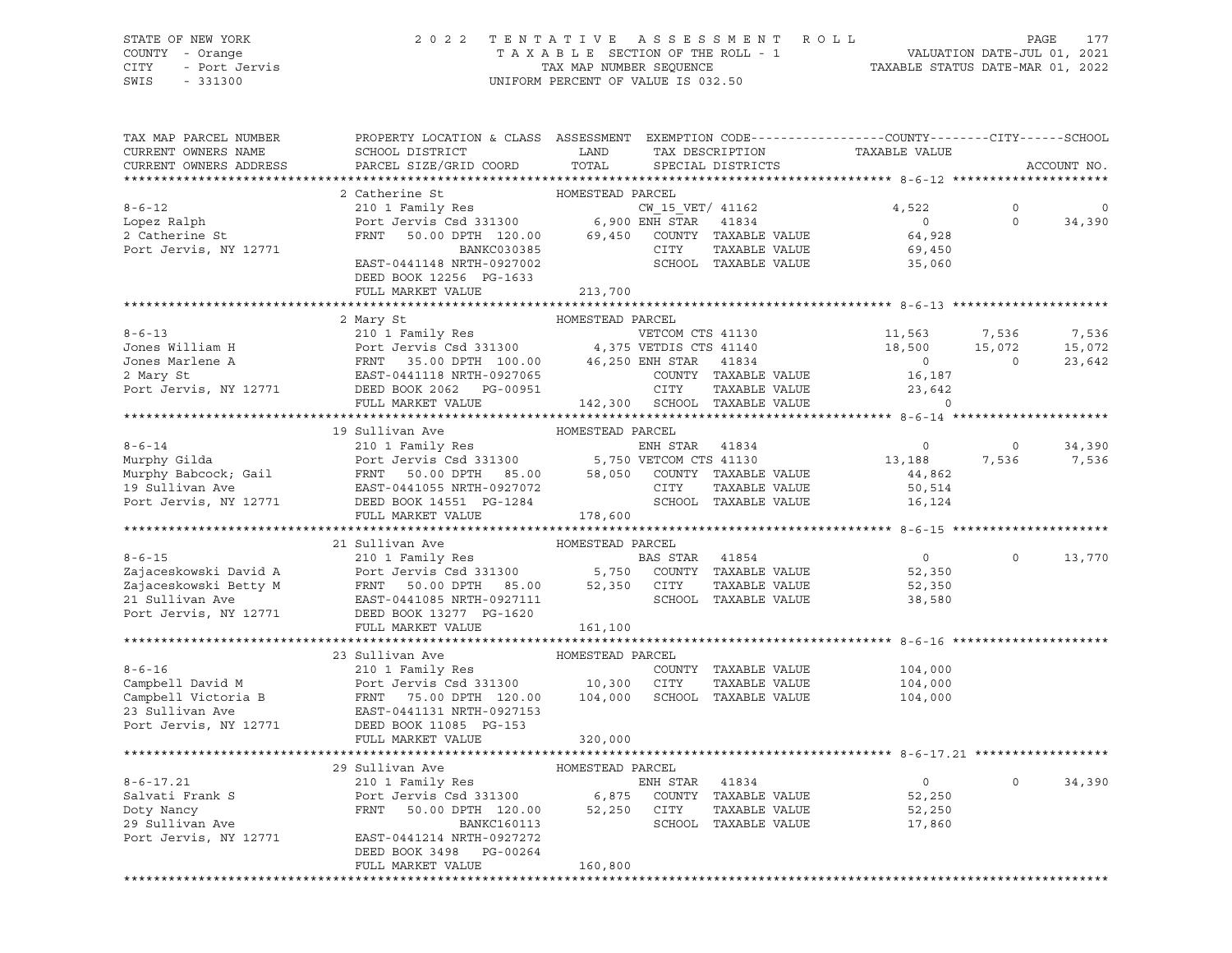### STATE OF NEW YORK 2 0 2 2 T E N T A T I V E A S S E S S M E N T R O L L PAGE 178 COUNTY - Orange T A X A B L E SECTION OF THE ROLL - 1 VALUATION DATE-JUL 01, 2021 CITY - Port Jervis TAX MAP NUMBER SEQUENCE TAXABLE STATUS DATE-MAR 01, 2022

| TAX MAP PARCEL NUMBER<br>CURRENT OWNERS NAME<br>CURRENT OWNERS ADDRESS                                                                                                                                                                   | PROPERTY LOCATION & CLASS ASSESSMENT EXEMPTION CODE---------------COUNTY-------CITY------SCHOOL                                                               |                  |                      |                                |          | ACCOUNT NO.        |
|------------------------------------------------------------------------------------------------------------------------------------------------------------------------------------------------------------------------------------------|---------------------------------------------------------------------------------------------------------------------------------------------------------------|------------------|----------------------|--------------------------------|----------|--------------------|
|                                                                                                                                                                                                                                          |                                                                                                                                                               |                  |                      |                                |          |                    |
|                                                                                                                                                                                                                                          |                                                                                                                                                               |                  |                      |                                |          |                    |
|                                                                                                                                                                                                                                          |                                                                                                                                                               |                  |                      | $\overline{0}$                 | $\Omega$ | 13,770             |
|                                                                                                                                                                                                                                          |                                                                                                                                                               |                  |                      |                                |          |                    |
|                                                                                                                                                                                                                                          |                                                                                                                                                               |                  |                      | 68,000<br>68,000               |          |                    |
| 31 Sullivan Ave AMESTEAD PARCEL<br>210 1 Family Res<br>Curreri Robert Port Jervis Csd 331300 6,875 COUNTY TAXABLE VALUE<br>Curreri Jennifer FRNT 50.00 DPTH 120.00 68,000 CITY TAXABLE VALUE<br>31 Sullivan Ave EAST-0441249 NRTH-0927   |                                                                                                                                                               |                  |                      | SCHOOL TAXABLE VALUE<br>54,230 |          |                    |
| Port Jervis, NY 12771 DEED BOOK 12514 PG-1326                                                                                                                                                                                            |                                                                                                                                                               |                  |                      |                                |          |                    |
|                                                                                                                                                                                                                                          | FULL MARKET VALUE                                                                                                                                             | 209,200          |                      |                                |          |                    |
|                                                                                                                                                                                                                                          |                                                                                                                                                               |                  |                      |                                |          |                    |
|                                                                                                                                                                                                                                          | 33 Sullivan Ave                                                                                                                                               | HOMESTEAD PARCEL |                      |                                |          |                    |
| $8 - 6 - 19$                                                                                                                                                                                                                             |                                                                                                                                                               |                  |                      | $\overline{0}$                 | $\Omega$ | 13,770             |
| 8-6-19<br>Curtis Craig R<br>"Jon Fileen R                                                                                                                                                                                                | 210 1 Family Res<br>Port Jervis Csd 331300 6,900 COUNTY TAXABLE VALUE<br>FRNT 50.00 DPTH 120.00 48,550 CITY TAXABLE VALUE<br>BANKC080370 SCHOOL TAXABLE VALUE |                  |                      |                                |          |                    |
|                                                                                                                                                                                                                                          |                                                                                                                                                               |                  |                      | 48,550<br>48,550               |          |                    |
| 33 Sullivan Ave                                                                                                                                                                                                                          |                                                                                                                                                               |                  |                      | SCHOOL TAXABLE VALUE 34,780    |          |                    |
| Port Jervis, NY 12771                                                                                                                                                                                                                    | EAST-0441273 NRTH-0927331                                                                                                                                     |                  |                      |                                |          |                    |
|                                                                                                                                                                                                                                          | DEED BOOK 3030 PG-00009                                                                                                                                       |                  |                      |                                |          |                    |
|                                                                                                                                                                                                                                          | FULL MARKET VALUE                                                                                                                                             | 149,400          |                      |                                |          |                    |
|                                                                                                                                                                                                                                          |                                                                                                                                                               |                  |                      |                                |          |                    |
|                                                                                                                                                                                                                                          | 35 Sullivan Ave<br>HOMESTEAD PARCEL                                                                                                                           |                  |                      |                                |          |                    |
| 8-6-20<br>Stellato Jerry 210 1 Family Res ENN STAR 41834<br>Stellato Michele FRNT 50.00 DPTH 120.00 59,050 CITY TAXABLE VALUE 59,050<br>35 Sullivan Ave EAST-0441309 NRTH-0927375<br>Port Jervis, NY 12771 DEED BOOK 2126 PG-00495<br>TA |                                                                                                                                                               |                  |                      | $\overline{0}$                 |          | $\Omega$<br>34,390 |
|                                                                                                                                                                                                                                          |                                                                                                                                                               |                  |                      |                                |          |                    |
|                                                                                                                                                                                                                                          |                                                                                                                                                               |                  |                      |                                |          |                    |
|                                                                                                                                                                                                                                          |                                                                                                                                                               |                  |                      |                                |          |                    |
|                                                                                                                                                                                                                                          |                                                                                                                                                               |                  |                      |                                |          |                    |
|                                                                                                                                                                                                                                          |                                                                                                                                                               |                  |                      |                                |          |                    |
|                                                                                                                                                                                                                                          |                                                                                                                                                               |                  |                      |                                |          |                    |
|                                                                                                                                                                                                                                          | 19 Catherine St<br>HOMESTEAD PARCEL                                                                                                                           |                  |                      |                                |          |                    |
| 8-7-1 210 1 Family Res BAS STAR 41854 0 0 13,770<br>Riordan Kathleen Port Jervis Csd 331300 6,250 VETWAR CTS 41120 6,878 4,522 4,522<br>Port Jervis, NY 12771 EAST-0441547 NRTH-0927223 CITY TAXABLE VALUE 41,328<br>Port Jervis, NY 12  |                                                                                                                                                               |                  |                      |                                |          |                    |
|                                                                                                                                                                                                                                          |                                                                                                                                                               |                  |                      |                                |          |                    |
|                                                                                                                                                                                                                                          |                                                                                                                                                               |                  |                      |                                |          |                    |
|                                                                                                                                                                                                                                          |                                                                                                                                                               |                  |                      |                                |          |                    |
|                                                                                                                                                                                                                                          | DEED BOOK 11345 PG-939                                                                                                                                        |                  | SCHOOL TAXABLE VALUE | 27,558                         |          |                    |
|                                                                                                                                                                                                                                          | FULL MARKET VALUE                                                                                                                                             | 141,100          |                      |                                |          |                    |
|                                                                                                                                                                                                                                          |                                                                                                                                                               |                  |                      |                                |          |                    |
|                                                                                                                                                                                                                                          | 34 Ferquson Ave<br>HOMESTEAD PARCEL                                                                                                                           |                  |                      |                                |          |                    |
| $8 - 7 - 2$                                                                                                                                                                                                                              | 210 1 Family Res                                                                                                                                              |                  |                      | COUNTY TAXABLE VALUE 48,750    |          |                    |
|                                                                                                                                                                                                                                          |                                                                                                                                                               |                  |                      | TAXABLE VALUE 48,750           |          |                    |
|                                                                                                                                                                                                                                          | FRNT 36.00 DPTH 120.00 48,750 SCHOOL TAXABLE VALUE                                                                                                            |                  |                      | 48,750                         |          |                    |
| Benson Brielle E<br>34 Ferguson Ave<br>Port Jervis, NY 12771                                                                                                                                                                             | BANKC080370                                                                                                                                                   |                  |                      |                                |          |                    |
|                                                                                                                                                                                                                                          | EAST-0441639 NRTH-0927165                                                                                                                                     |                  |                      |                                |          |                    |
|                                                                                                                                                                                                                                          | DEED BOOK 14794 PG-194                                                                                                                                        |                  |                      |                                |          |                    |
|                                                                                                                                                                                                                                          | FULL MARKET VALUE                                                                                                                                             | 150,000          |                      |                                |          |                    |
|                                                                                                                                                                                                                                          |                                                                                                                                                               |                  |                      |                                |          |                    |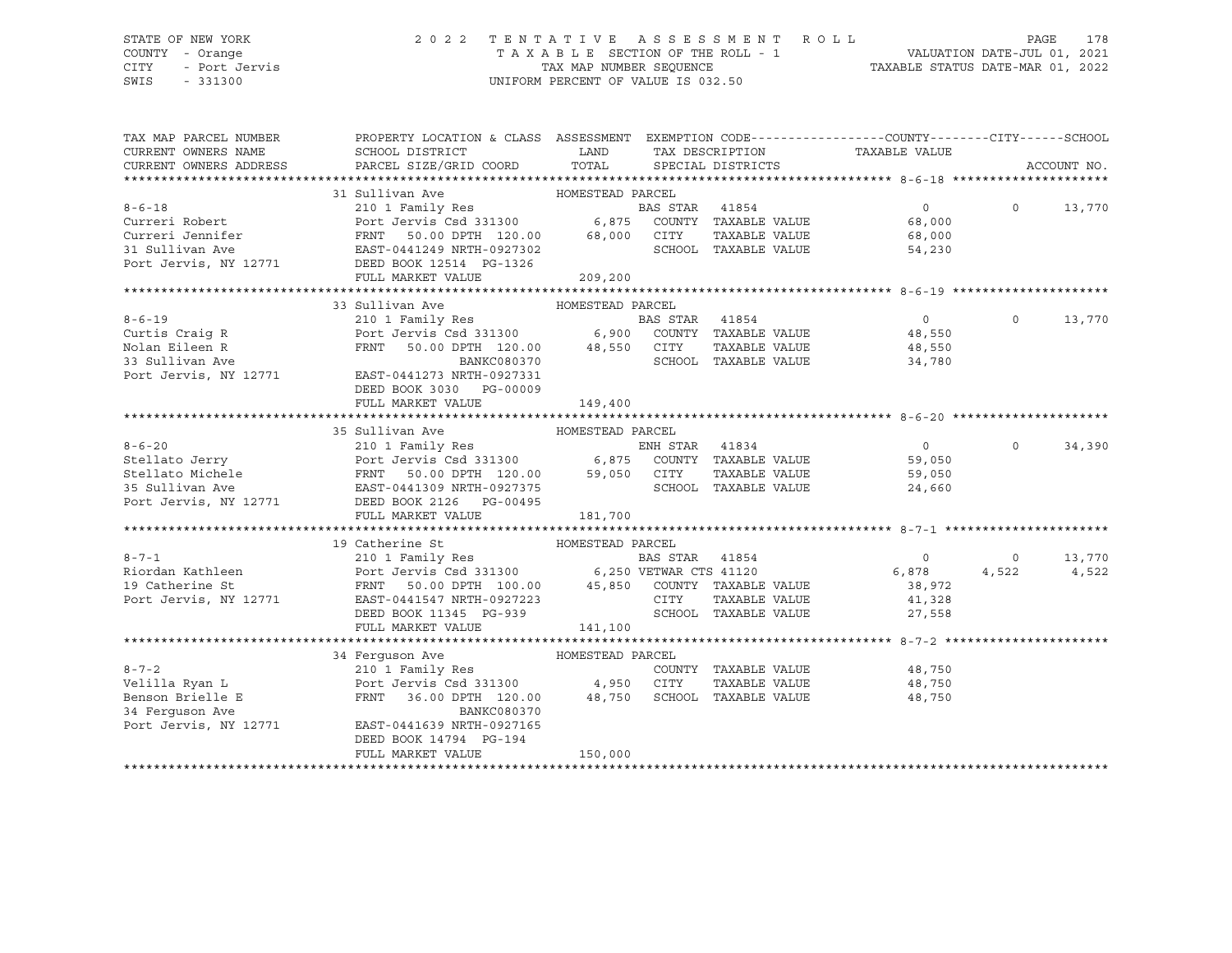### STATE OF NEW YORK 2 0 2 2 T E N T A T I V E A S S E S S M E N T R O L L PAGE 179 COUNTY - Orange T A X A B L E SECTION OF THE ROLL - 1 VALUATION DATE-JUL 01, 2021 CITY - Port Jervis TAX MAP NUMBER SEQUENCE TAXABLE STATUS DATE-MAR 01, 2022

SWIS - 331300 UNIFORM PERCENT OF VALUE IS 032.50

| PARCEL SIZE/GRID COORD<br>TOTAL<br>CURRENT OWNERS ADDRESS<br>SPECIAL DISTRICTS<br>ACCOUNT NO.<br>32 Ferquson Ave MOMESTEAD PARCEL<br>210 1 Family Res<br>$8 - 7 - 3$<br>$\overline{0}$<br>ENH STAR 41834<br>$\Omega$<br>34,390<br>The Carol D Hulse Irrevc Trst Port Jervis Csd 331300 6,900 COUNTY TAXABLE VALUE<br>Schneider as Trustee Fawn L FRNT 50.00 DPTH 120.00 50,350 CITY TAXABLE VALUE<br>50,350<br>50,350<br>C/o Carol D Hulse<br>EAST-0441609 NRTH-0927137<br>SCHOOL TAXABLE VALUE<br>EAST-0441609 NRTH-092713<br>DEED BOOK 14337 PG-548<br>15,960<br>154,900<br>30 Ferquson Ave<br>HOMESTEAD PARCEL<br>$8 - 7 - 4$<br>$\Omega$<br>210 1 Family Res<br>Port Jervis Csd 331300 6,900 COUNTY TAXABLE VALUE<br>$\overline{0}$<br>34,390<br>Crellin Clinton A Port Je<br>CrellinToni FRNT<br>30 Ferguson Ave RAST-04<br>53,050<br>50.00 DPTH 120.00 53,050 CITY<br>TAXABLE VALUE<br>53,050<br>SCHOOL TAXABLE VALUE<br>EAST-0441585 NRTH-0927096<br>18,660<br>Port Jervis, NY 12771<br>DEED BOOK 2248 PG-01043<br>163,200<br>FULL MARKET VALUE<br>28 Ferguson Ave MOMESTEAD PARCEL<br>210 1 Family Res<br>$8 - 7 - 5$<br>64,950<br>COUNTY TAXABLE VALUE<br>210 1 F<br>Port Je<br>FRNT<br>Port Jervis Csd 331300 6,875 CITY<br>Davis Bryan A<br>TAXABLE VALUE<br>64,950<br>50.00 DPTH 120.00 64,950 SCHOOL TAXABLE VALUE<br>Davis Amanda B<br>64,950<br>28 Ferquson Ave<br>EAST-0441550 NRTH-0927058<br>Port Jervis, NY 12771<br>DEED BOOK 14347 PG-920<br>FULL MARKET VALUE<br>199,800<br>26 Ferquson Ave<br>HOMESTEAD PARCEL<br>210 1 Family Res<br>Port Jervis Csd 331300 6,900 VETCOM CTS 41130<br>$8 - 7 - 6$<br>13,770<br>$\circ$<br>$\circ$<br>7,536<br>Decker Kelly B<br>Decker Jill C<br>13,188<br>7,536<br>50.00 DPTH 120.00 65,400 COUNTY TAXABLE VALUE<br>FRNT<br>52,212<br>26 Ferquson Ave<br>CITY<br>BANKC160210<br>TAXABLE VALUE<br>57,864<br>Port Jervis, NY 12771<br>EAST-0441520 NRTH-0927022<br>SCHOOL TAXABLE VALUE<br>44,094<br>DEED BOOK 3971 PG-78<br>FULL MARKET VALUE<br>201,200<br>24 Ferquson Ave<br>HOMESTEAD PARCEL<br>$8 - 7 - 7$<br>210 1 Family Res<br>COUNTY TAXABLE VALUE<br>57,650<br>Port Jervis Csd 331300 6,900 CITY<br>Leonard Donald A<br>57,650<br>TAXABLE VALUE<br>24 Ferquson Ave<br>FRNT<br>50.00 DPTH 120.00 57,650<br>SCHOOL TAXABLE VALUE<br>57,650<br>Port Jervis, NY 12771<br>BANKC160113<br>EAST-0441487 NRTH-0926982<br>DEED BOOK 14081 PG-1200<br>FULL MARKET VALUE<br>177,400 | TAX MAP PARCEL NUMBER<br>CURRENT OWNERS NAME | PROPERTY LOCATION & CLASS ASSESSMENT EXEMPTION CODE----------------COUNTY-------CITY------SCHOOL<br>SCHOOL DISTRICT | LAND | TAX DESCRIPTION |  | TAXABLE VALUE |  |
|-------------------------------------------------------------------------------------------------------------------------------------------------------------------------------------------------------------------------------------------------------------------------------------------------------------------------------------------------------------------------------------------------------------------------------------------------------------------------------------------------------------------------------------------------------------------------------------------------------------------------------------------------------------------------------------------------------------------------------------------------------------------------------------------------------------------------------------------------------------------------------------------------------------------------------------------------------------------------------------------------------------------------------------------------------------------------------------------------------------------------------------------------------------------------------------------------------------------------------------------------------------------------------------------------------------------------------------------------------------------------------------------------------------------------------------------------------------------------------------------------------------------------------------------------------------------------------------------------------------------------------------------------------------------------------------------------------------------------------------------------------------------------------------------------------------------------------------------------------------------------------------------------------------------------------------------------------------------------------------------------------------------------------------------------------------------------------------------------------------------------------------------------------------------------------------------------------------------------------------------------------------------------------------------------------------------------------------------------------------------------------------------------------------------------------------------|----------------------------------------------|---------------------------------------------------------------------------------------------------------------------|------|-----------------|--|---------------|--|
|                                                                                                                                                                                                                                                                                                                                                                                                                                                                                                                                                                                                                                                                                                                                                                                                                                                                                                                                                                                                                                                                                                                                                                                                                                                                                                                                                                                                                                                                                                                                                                                                                                                                                                                                                                                                                                                                                                                                                                                                                                                                                                                                                                                                                                                                                                                                                                                                                                           |                                              |                                                                                                                     |      |                 |  |               |  |
|                                                                                                                                                                                                                                                                                                                                                                                                                                                                                                                                                                                                                                                                                                                                                                                                                                                                                                                                                                                                                                                                                                                                                                                                                                                                                                                                                                                                                                                                                                                                                                                                                                                                                                                                                                                                                                                                                                                                                                                                                                                                                                                                                                                                                                                                                                                                                                                                                                           |                                              |                                                                                                                     |      |                 |  |               |  |
|                                                                                                                                                                                                                                                                                                                                                                                                                                                                                                                                                                                                                                                                                                                                                                                                                                                                                                                                                                                                                                                                                                                                                                                                                                                                                                                                                                                                                                                                                                                                                                                                                                                                                                                                                                                                                                                                                                                                                                                                                                                                                                                                                                                                                                                                                                                                                                                                                                           |                                              |                                                                                                                     |      |                 |  |               |  |
|                                                                                                                                                                                                                                                                                                                                                                                                                                                                                                                                                                                                                                                                                                                                                                                                                                                                                                                                                                                                                                                                                                                                                                                                                                                                                                                                                                                                                                                                                                                                                                                                                                                                                                                                                                                                                                                                                                                                                                                                                                                                                                                                                                                                                                                                                                                                                                                                                                           |                                              |                                                                                                                     |      |                 |  |               |  |
|                                                                                                                                                                                                                                                                                                                                                                                                                                                                                                                                                                                                                                                                                                                                                                                                                                                                                                                                                                                                                                                                                                                                                                                                                                                                                                                                                                                                                                                                                                                                                                                                                                                                                                                                                                                                                                                                                                                                                                                                                                                                                                                                                                                                                                                                                                                                                                                                                                           |                                              |                                                                                                                     |      |                 |  |               |  |
|                                                                                                                                                                                                                                                                                                                                                                                                                                                                                                                                                                                                                                                                                                                                                                                                                                                                                                                                                                                                                                                                                                                                                                                                                                                                                                                                                                                                                                                                                                                                                                                                                                                                                                                                                                                                                                                                                                                                                                                                                                                                                                                                                                                                                                                                                                                                                                                                                                           |                                              |                                                                                                                     |      |                 |  |               |  |
|                                                                                                                                                                                                                                                                                                                                                                                                                                                                                                                                                                                                                                                                                                                                                                                                                                                                                                                                                                                                                                                                                                                                                                                                                                                                                                                                                                                                                                                                                                                                                                                                                                                                                                                                                                                                                                                                                                                                                                                                                                                                                                                                                                                                                                                                                                                                                                                                                                           |                                              |                                                                                                                     |      |                 |  |               |  |
|                                                                                                                                                                                                                                                                                                                                                                                                                                                                                                                                                                                                                                                                                                                                                                                                                                                                                                                                                                                                                                                                                                                                                                                                                                                                                                                                                                                                                                                                                                                                                                                                                                                                                                                                                                                                                                                                                                                                                                                                                                                                                                                                                                                                                                                                                                                                                                                                                                           |                                              |                                                                                                                     |      |                 |  |               |  |
|                                                                                                                                                                                                                                                                                                                                                                                                                                                                                                                                                                                                                                                                                                                                                                                                                                                                                                                                                                                                                                                                                                                                                                                                                                                                                                                                                                                                                                                                                                                                                                                                                                                                                                                                                                                                                                                                                                                                                                                                                                                                                                                                                                                                                                                                                                                                                                                                                                           |                                              |                                                                                                                     |      |                 |  |               |  |
|                                                                                                                                                                                                                                                                                                                                                                                                                                                                                                                                                                                                                                                                                                                                                                                                                                                                                                                                                                                                                                                                                                                                                                                                                                                                                                                                                                                                                                                                                                                                                                                                                                                                                                                                                                                                                                                                                                                                                                                                                                                                                                                                                                                                                                                                                                                                                                                                                                           |                                              |                                                                                                                     |      |                 |  |               |  |
|                                                                                                                                                                                                                                                                                                                                                                                                                                                                                                                                                                                                                                                                                                                                                                                                                                                                                                                                                                                                                                                                                                                                                                                                                                                                                                                                                                                                                                                                                                                                                                                                                                                                                                                                                                                                                                                                                                                                                                                                                                                                                                                                                                                                                                                                                                                                                                                                                                           |                                              |                                                                                                                     |      |                 |  |               |  |
|                                                                                                                                                                                                                                                                                                                                                                                                                                                                                                                                                                                                                                                                                                                                                                                                                                                                                                                                                                                                                                                                                                                                                                                                                                                                                                                                                                                                                                                                                                                                                                                                                                                                                                                                                                                                                                                                                                                                                                                                                                                                                                                                                                                                                                                                                                                                                                                                                                           |                                              |                                                                                                                     |      |                 |  |               |  |
|                                                                                                                                                                                                                                                                                                                                                                                                                                                                                                                                                                                                                                                                                                                                                                                                                                                                                                                                                                                                                                                                                                                                                                                                                                                                                                                                                                                                                                                                                                                                                                                                                                                                                                                                                                                                                                                                                                                                                                                                                                                                                                                                                                                                                                                                                                                                                                                                                                           |                                              |                                                                                                                     |      |                 |  |               |  |
|                                                                                                                                                                                                                                                                                                                                                                                                                                                                                                                                                                                                                                                                                                                                                                                                                                                                                                                                                                                                                                                                                                                                                                                                                                                                                                                                                                                                                                                                                                                                                                                                                                                                                                                                                                                                                                                                                                                                                                                                                                                                                                                                                                                                                                                                                                                                                                                                                                           |                                              |                                                                                                                     |      |                 |  |               |  |
|                                                                                                                                                                                                                                                                                                                                                                                                                                                                                                                                                                                                                                                                                                                                                                                                                                                                                                                                                                                                                                                                                                                                                                                                                                                                                                                                                                                                                                                                                                                                                                                                                                                                                                                                                                                                                                                                                                                                                                                                                                                                                                                                                                                                                                                                                                                                                                                                                                           |                                              |                                                                                                                     |      |                 |  |               |  |
|                                                                                                                                                                                                                                                                                                                                                                                                                                                                                                                                                                                                                                                                                                                                                                                                                                                                                                                                                                                                                                                                                                                                                                                                                                                                                                                                                                                                                                                                                                                                                                                                                                                                                                                                                                                                                                                                                                                                                                                                                                                                                                                                                                                                                                                                                                                                                                                                                                           |                                              |                                                                                                                     |      |                 |  |               |  |
|                                                                                                                                                                                                                                                                                                                                                                                                                                                                                                                                                                                                                                                                                                                                                                                                                                                                                                                                                                                                                                                                                                                                                                                                                                                                                                                                                                                                                                                                                                                                                                                                                                                                                                                                                                                                                                                                                                                                                                                                                                                                                                                                                                                                                                                                                                                                                                                                                                           |                                              |                                                                                                                     |      |                 |  |               |  |
|                                                                                                                                                                                                                                                                                                                                                                                                                                                                                                                                                                                                                                                                                                                                                                                                                                                                                                                                                                                                                                                                                                                                                                                                                                                                                                                                                                                                                                                                                                                                                                                                                                                                                                                                                                                                                                                                                                                                                                                                                                                                                                                                                                                                                                                                                                                                                                                                                                           |                                              |                                                                                                                     |      |                 |  |               |  |
|                                                                                                                                                                                                                                                                                                                                                                                                                                                                                                                                                                                                                                                                                                                                                                                                                                                                                                                                                                                                                                                                                                                                                                                                                                                                                                                                                                                                                                                                                                                                                                                                                                                                                                                                                                                                                                                                                                                                                                                                                                                                                                                                                                                                                                                                                                                                                                                                                                           |                                              |                                                                                                                     |      |                 |  |               |  |
|                                                                                                                                                                                                                                                                                                                                                                                                                                                                                                                                                                                                                                                                                                                                                                                                                                                                                                                                                                                                                                                                                                                                                                                                                                                                                                                                                                                                                                                                                                                                                                                                                                                                                                                                                                                                                                                                                                                                                                                                                                                                                                                                                                                                                                                                                                                                                                                                                                           |                                              |                                                                                                                     |      |                 |  |               |  |
|                                                                                                                                                                                                                                                                                                                                                                                                                                                                                                                                                                                                                                                                                                                                                                                                                                                                                                                                                                                                                                                                                                                                                                                                                                                                                                                                                                                                                                                                                                                                                                                                                                                                                                                                                                                                                                                                                                                                                                                                                                                                                                                                                                                                                                                                                                                                                                                                                                           |                                              |                                                                                                                     |      |                 |  |               |  |
|                                                                                                                                                                                                                                                                                                                                                                                                                                                                                                                                                                                                                                                                                                                                                                                                                                                                                                                                                                                                                                                                                                                                                                                                                                                                                                                                                                                                                                                                                                                                                                                                                                                                                                                                                                                                                                                                                                                                                                                                                                                                                                                                                                                                                                                                                                                                                                                                                                           |                                              |                                                                                                                     |      |                 |  |               |  |
|                                                                                                                                                                                                                                                                                                                                                                                                                                                                                                                                                                                                                                                                                                                                                                                                                                                                                                                                                                                                                                                                                                                                                                                                                                                                                                                                                                                                                                                                                                                                                                                                                                                                                                                                                                                                                                                                                                                                                                                                                                                                                                                                                                                                                                                                                                                                                                                                                                           |                                              |                                                                                                                     |      |                 |  |               |  |
|                                                                                                                                                                                                                                                                                                                                                                                                                                                                                                                                                                                                                                                                                                                                                                                                                                                                                                                                                                                                                                                                                                                                                                                                                                                                                                                                                                                                                                                                                                                                                                                                                                                                                                                                                                                                                                                                                                                                                                                                                                                                                                                                                                                                                                                                                                                                                                                                                                           |                                              |                                                                                                                     |      |                 |  |               |  |
|                                                                                                                                                                                                                                                                                                                                                                                                                                                                                                                                                                                                                                                                                                                                                                                                                                                                                                                                                                                                                                                                                                                                                                                                                                                                                                                                                                                                                                                                                                                                                                                                                                                                                                                                                                                                                                                                                                                                                                                                                                                                                                                                                                                                                                                                                                                                                                                                                                           |                                              |                                                                                                                     |      |                 |  |               |  |
|                                                                                                                                                                                                                                                                                                                                                                                                                                                                                                                                                                                                                                                                                                                                                                                                                                                                                                                                                                                                                                                                                                                                                                                                                                                                                                                                                                                                                                                                                                                                                                                                                                                                                                                                                                                                                                                                                                                                                                                                                                                                                                                                                                                                                                                                                                                                                                                                                                           |                                              |                                                                                                                     |      |                 |  |               |  |
|                                                                                                                                                                                                                                                                                                                                                                                                                                                                                                                                                                                                                                                                                                                                                                                                                                                                                                                                                                                                                                                                                                                                                                                                                                                                                                                                                                                                                                                                                                                                                                                                                                                                                                                                                                                                                                                                                                                                                                                                                                                                                                                                                                                                                                                                                                                                                                                                                                           |                                              |                                                                                                                     |      |                 |  |               |  |
|                                                                                                                                                                                                                                                                                                                                                                                                                                                                                                                                                                                                                                                                                                                                                                                                                                                                                                                                                                                                                                                                                                                                                                                                                                                                                                                                                                                                                                                                                                                                                                                                                                                                                                                                                                                                                                                                                                                                                                                                                                                                                                                                                                                                                                                                                                                                                                                                                                           |                                              |                                                                                                                     |      |                 |  |               |  |
|                                                                                                                                                                                                                                                                                                                                                                                                                                                                                                                                                                                                                                                                                                                                                                                                                                                                                                                                                                                                                                                                                                                                                                                                                                                                                                                                                                                                                                                                                                                                                                                                                                                                                                                                                                                                                                                                                                                                                                                                                                                                                                                                                                                                                                                                                                                                                                                                                                           |                                              |                                                                                                                     |      |                 |  |               |  |
|                                                                                                                                                                                                                                                                                                                                                                                                                                                                                                                                                                                                                                                                                                                                                                                                                                                                                                                                                                                                                                                                                                                                                                                                                                                                                                                                                                                                                                                                                                                                                                                                                                                                                                                                                                                                                                                                                                                                                                                                                                                                                                                                                                                                                                                                                                                                                                                                                                           |                                              |                                                                                                                     |      |                 |  |               |  |
|                                                                                                                                                                                                                                                                                                                                                                                                                                                                                                                                                                                                                                                                                                                                                                                                                                                                                                                                                                                                                                                                                                                                                                                                                                                                                                                                                                                                                                                                                                                                                                                                                                                                                                                                                                                                                                                                                                                                                                                                                                                                                                                                                                                                                                                                                                                                                                                                                                           |                                              |                                                                                                                     |      |                 |  |               |  |
|                                                                                                                                                                                                                                                                                                                                                                                                                                                                                                                                                                                                                                                                                                                                                                                                                                                                                                                                                                                                                                                                                                                                                                                                                                                                                                                                                                                                                                                                                                                                                                                                                                                                                                                                                                                                                                                                                                                                                                                                                                                                                                                                                                                                                                                                                                                                                                                                                                           |                                              |                                                                                                                     |      |                 |  |               |  |
|                                                                                                                                                                                                                                                                                                                                                                                                                                                                                                                                                                                                                                                                                                                                                                                                                                                                                                                                                                                                                                                                                                                                                                                                                                                                                                                                                                                                                                                                                                                                                                                                                                                                                                                                                                                                                                                                                                                                                                                                                                                                                                                                                                                                                                                                                                                                                                                                                                           |                                              |                                                                                                                     |      |                 |  |               |  |
|                                                                                                                                                                                                                                                                                                                                                                                                                                                                                                                                                                                                                                                                                                                                                                                                                                                                                                                                                                                                                                                                                                                                                                                                                                                                                                                                                                                                                                                                                                                                                                                                                                                                                                                                                                                                                                                                                                                                                                                                                                                                                                                                                                                                                                                                                                                                                                                                                                           |                                              |                                                                                                                     |      |                 |  |               |  |
|                                                                                                                                                                                                                                                                                                                                                                                                                                                                                                                                                                                                                                                                                                                                                                                                                                                                                                                                                                                                                                                                                                                                                                                                                                                                                                                                                                                                                                                                                                                                                                                                                                                                                                                                                                                                                                                                                                                                                                                                                                                                                                                                                                                                                                                                                                                                                                                                                                           |                                              |                                                                                                                     |      |                 |  |               |  |
|                                                                                                                                                                                                                                                                                                                                                                                                                                                                                                                                                                                                                                                                                                                                                                                                                                                                                                                                                                                                                                                                                                                                                                                                                                                                                                                                                                                                                                                                                                                                                                                                                                                                                                                                                                                                                                                                                                                                                                                                                                                                                                                                                                                                                                                                                                                                                                                                                                           |                                              |                                                                                                                     |      |                 |  |               |  |
|                                                                                                                                                                                                                                                                                                                                                                                                                                                                                                                                                                                                                                                                                                                                                                                                                                                                                                                                                                                                                                                                                                                                                                                                                                                                                                                                                                                                                                                                                                                                                                                                                                                                                                                                                                                                                                                                                                                                                                                                                                                                                                                                                                                                                                                                                                                                                                                                                                           |                                              |                                                                                                                     |      |                 |  |               |  |
|                                                                                                                                                                                                                                                                                                                                                                                                                                                                                                                                                                                                                                                                                                                                                                                                                                                                                                                                                                                                                                                                                                                                                                                                                                                                                                                                                                                                                                                                                                                                                                                                                                                                                                                                                                                                                                                                                                                                                                                                                                                                                                                                                                                                                                                                                                                                                                                                                                           |                                              |                                                                                                                     |      |                 |  |               |  |
|                                                                                                                                                                                                                                                                                                                                                                                                                                                                                                                                                                                                                                                                                                                                                                                                                                                                                                                                                                                                                                                                                                                                                                                                                                                                                                                                                                                                                                                                                                                                                                                                                                                                                                                                                                                                                                                                                                                                                                                                                                                                                                                                                                                                                                                                                                                                                                                                                                           |                                              |                                                                                                                     |      |                 |  |               |  |
|                                                                                                                                                                                                                                                                                                                                                                                                                                                                                                                                                                                                                                                                                                                                                                                                                                                                                                                                                                                                                                                                                                                                                                                                                                                                                                                                                                                                                                                                                                                                                                                                                                                                                                                                                                                                                                                                                                                                                                                                                                                                                                                                                                                                                                                                                                                                                                                                                                           |                                              |                                                                                                                     |      |                 |  |               |  |
|                                                                                                                                                                                                                                                                                                                                                                                                                                                                                                                                                                                                                                                                                                                                                                                                                                                                                                                                                                                                                                                                                                                                                                                                                                                                                                                                                                                                                                                                                                                                                                                                                                                                                                                                                                                                                                                                                                                                                                                                                                                                                                                                                                                                                                                                                                                                                                                                                                           |                                              |                                                                                                                     |      |                 |  |               |  |
|                                                                                                                                                                                                                                                                                                                                                                                                                                                                                                                                                                                                                                                                                                                                                                                                                                                                                                                                                                                                                                                                                                                                                                                                                                                                                                                                                                                                                                                                                                                                                                                                                                                                                                                                                                                                                                                                                                                                                                                                                                                                                                                                                                                                                                                                                                                                                                                                                                           |                                              |                                                                                                                     |      |                 |  |               |  |
|                                                                                                                                                                                                                                                                                                                                                                                                                                                                                                                                                                                                                                                                                                                                                                                                                                                                                                                                                                                                                                                                                                                                                                                                                                                                                                                                                                                                                                                                                                                                                                                                                                                                                                                                                                                                                                                                                                                                                                                                                                                                                                                                                                                                                                                                                                                                                                                                                                           |                                              |                                                                                                                     |      |                 |  |               |  |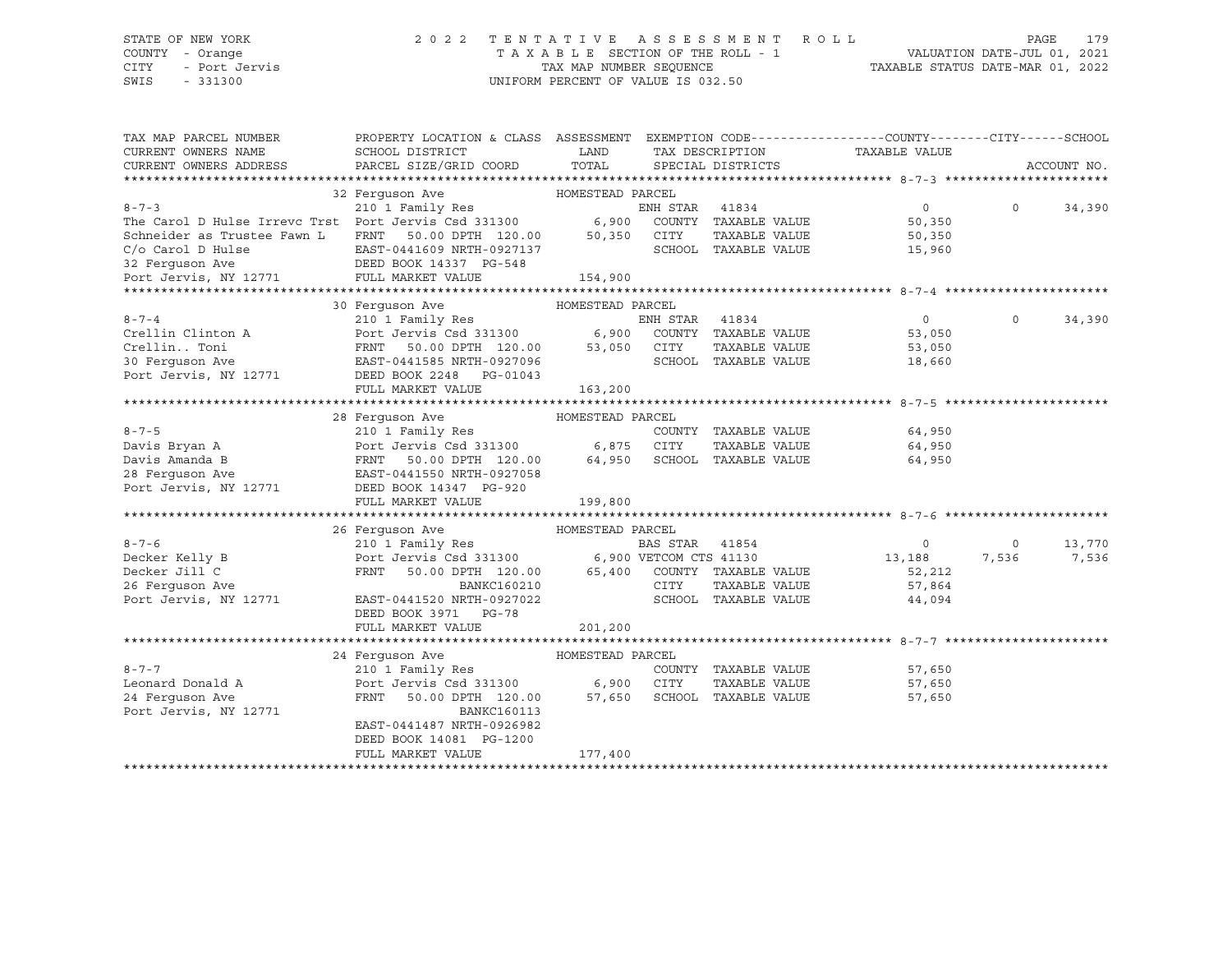CITY - Port Jervis TAX MAP NUMBER SEQUENCE TAXABLE STATUS DATE-MAR 01, 2022 SWIS - 331300 UNIFORM PERCENT OF VALUE IS 032.50

## STATE OF NEW YORK 2 0 2 2 T E N T A T I V E A S S E S S M E N T R O L L PAGE 180 COUNTY - Orange T A X A B L E SECTION OF THE ROLL - 1 VALUATION DATE-JUL 01, 2021

| TAX MAP PARCEL NUMBER<br>CURRENT OWNERS NAME<br>CURRENT OWNERS ADDRESS                          | PROPERTY LOCATION & CLASS ASSESSMENT EXEMPTION CODE----------------COUNTY-------CITY------SCHOOL<br>SCHOOL DISTRICT<br>PARCEL SIZE/GRID COORD                                                                                      | LAND<br>TOTAL                             | TAX DESCRIPTION<br>SPECIAL DISTRICTS           |               | TAXABLE VALUE                                         |                  | ACCOUNT NO.     |
|-------------------------------------------------------------------------------------------------|------------------------------------------------------------------------------------------------------------------------------------------------------------------------------------------------------------------------------------|-------------------------------------------|------------------------------------------------|---------------|-------------------------------------------------------|------------------|-----------------|
| $8 - 7 - 8$<br>Dillon Nancy<br>Scales; Jennifer<br>22 Ferquson Ave<br>Port Jervis, NY 12771     | 22 Ferquson Ave<br>210 1 Family Res<br>Port Jervis Csd 331300 6,900 VETWAR CTS 41120<br>FRNT 50.00 DPTH 120.00 60,700 COUNTY TAXABLE VALUE<br>EAST-0441461 NRTH-0926944<br>DEED BOOK 14237 PG-1864                                 | HOMESTEAD PARCEL                          | ENH STAR 41834<br>CITY<br>SCHOOL TAXABLE VALUE | TAXABLE VALUE | $\overline{0}$<br>7,913<br>52,787<br>56,178<br>21,788 | $\circ$<br>4,522 | 34,390<br>4,522 |
|                                                                                                 | FULL MARKET VALUE                                                                                                                                                                                                                  | 186,800                                   |                                                |               |                                                       |                  |                 |
| $8 - 7 - 9$<br>Jiang Ping<br>20 Ferguson Ave<br>Port Jervis, NY 12771                           | 20 Ferquson Ave<br>HOMESTEAD PARCEL<br>210 1 Family Res<br>Port Jervis Csd 331300 6,875 COUNTY TAXABLE VALUE<br>50.00 DPTH 120.00 65,800 CITY<br>FRNT<br>EAST-0441424 NRTH-0926902<br>DEED BOOK 13760 PG-1084<br>FULL MARKET VALUE | 202,500                                   | SCHOOL TAXABLE VALUE                           | TAXABLE VALUE | $\overline{0}$<br>65,800<br>65,800<br>52,030          | $\Omega$         | 13,770          |
|                                                                                                 | 18 Ferquson Ave                                                                                                                                                                                                                    | HOMESTEAD PARCEL                          |                                                |               |                                                       |                  |                 |
| $8 - 7 - 10$<br>Orenstein David<br>Stamatin Ioana F<br>18 Ferguson Ave<br>Port Jervis, NY 12771 | 210 1 Family Res<br>Port Jervis Csd 331300 6,900 CITY<br>FRNT<br>50.00 DPTH 120.00<br><b>BANKC180281</b><br>EAST-0441386 NRTH-0926865<br>DEED BOOK 14758 PG-712<br>FULL MARKET VALUE                                               | 86,000<br>264,600                         | COUNTY TAXABLE VALUE<br>SCHOOL TAXABLE VALUE   | TAXABLE VALUE | 86,000<br>86,000<br>86,000                            |                  |                 |
|                                                                                                 | HOMESTEAD PARCEL<br>16 Ferquson Ave                                                                                                                                                                                                |                                           |                                                |               |                                                       |                  |                 |
| $8 - 7 - 11$<br>Witcraft Derek<br>16 Ferquson Ave<br>Port Jervis, NY 12771                      | 210 1 Family Res<br>Port Jervis Csd 331300 6,900 CITY<br>FRNT<br>50.00 DPTH 120.00<br>BANKC030614<br>EAST-0441359 NRTH-0926826<br>DEED BOOK 14316 PG-1828                                                                          | 82,000                                    | COUNTY TAXABLE VALUE<br>SCHOOL TAXABLE VALUE   | TAXABLE VALUE | 82,000<br>82,000<br>82,000                            |                  |                 |
|                                                                                                 | FULL MARKET VALUE                                                                                                                                                                                                                  | 252,300                                   |                                                |               |                                                       |                  |                 |
| $8 - 7 - 12$<br>14 Mary LLC<br>51 Forest Rd Ste 316-289<br>Monroe, NY 10950                     | 14 Mary St<br>411 Apartment<br>Port Jervis Csd 331300 12,950 CITY<br>6a<br>FRNT 100.00 DPTH 50.00<br>EAST-0441292 NRTH-0926891<br>DEED BOOK 14845 PG-1264<br>FULL MARKET VALUE                                                     | NON-HOMESTEAD PARCEL<br>78,200<br>240,600 | COUNTY TAXABLE VALUE<br>SCHOOL TAXABLE VALUE   | TAXABLE VALUE | 78,200<br>78,200<br>78,200                            |                  |                 |
|                                                                                                 |                                                                                                                                                                                                                                    |                                           |                                                |               |                                                       |                  |                 |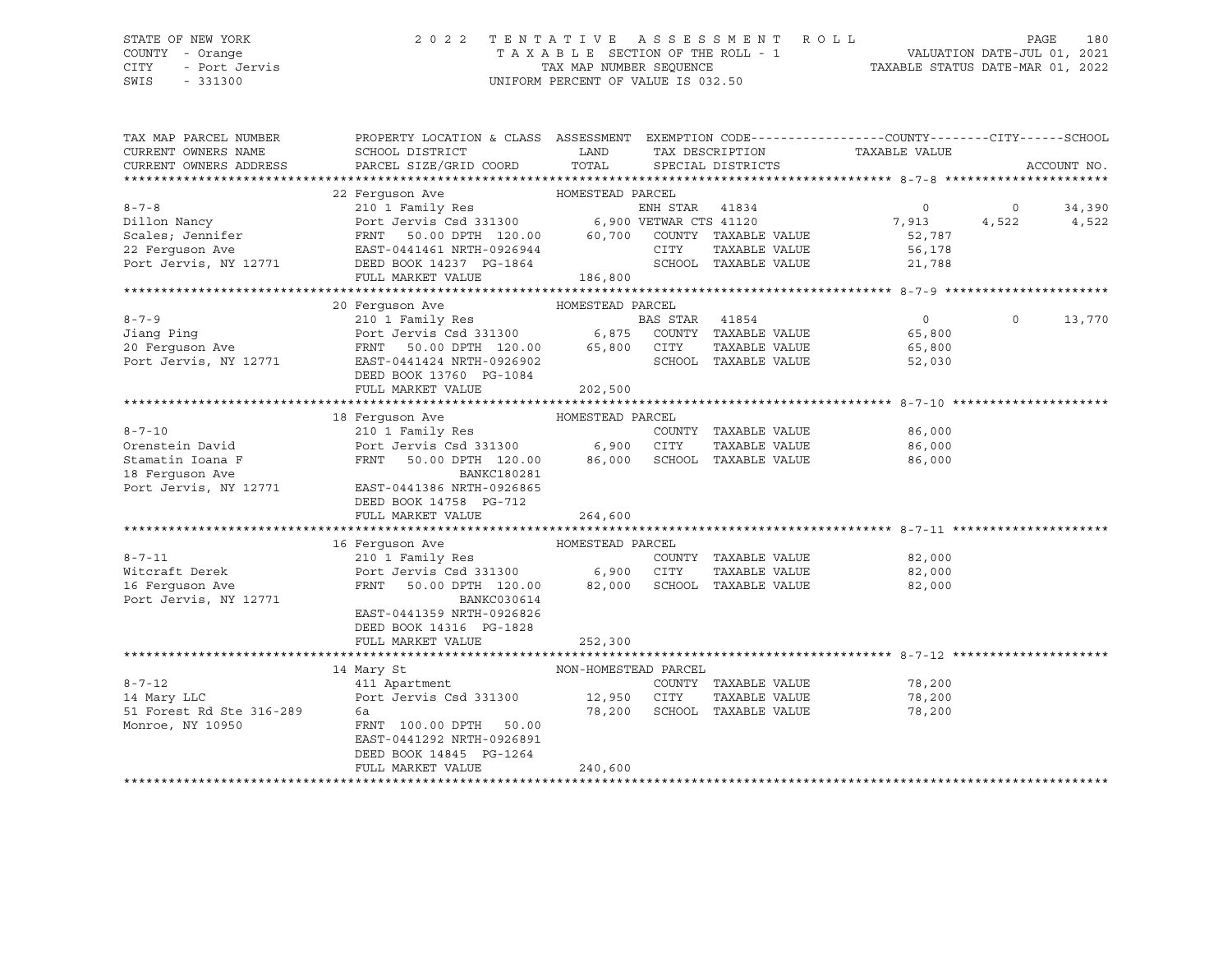|      | STATE OF NEW YORK | 2022 TENTATIVE ASSESSMENT ROLL                                 | PAGE | 181 |
|------|-------------------|----------------------------------------------------------------|------|-----|
|      | COUNTY - Orange   | TAXABLE SECTION OF THE ROLL - 1<br>VALUATION DATE-JUL 01, 2021 |      |     |
| CITY | - Port Jervis     | TAXABLE STATUS DATE-MAR 01, 2022<br>TAX MAP NUMBER SEQUENCE    |      |     |
| SWIS | $-331300$         | UNIFORM PERCENT OF VALUE IS 032.50                             |      |     |
|      |                   |                                                                |      |     |
|      |                   |                                                                |      |     |

| TAX MAP PARCEL NUMBER<br>CURRENT OWNERS NAME         | PROPERTY LOCATION & CLASS ASSESSMENT EXEMPTION CODE----------------COUNTY-------CITY------SCHOOL<br>SCHOOL DISTRICT                                                             | <b>EXAMPLE THE STATE OF STATE OF STATE OF STATE OF STATE OF STATE OF STATE OF STATE OF STATE OF STATE</b> |                | TAX DESCRIPTION         | TAXABLE VALUE  |          |             |
|------------------------------------------------------|---------------------------------------------------------------------------------------------------------------------------------------------------------------------------------|-----------------------------------------------------------------------------------------------------------|----------------|-------------------------|----------------|----------|-------------|
| CURRENT OWNERS ADDRESS                               | PARCEL SIZE/GRID COORD                                                                                                                                                          |                                                                                                           |                | TOTAL SPECIAL DISTRICTS |                |          | ACCOUNT NO. |
|                                                      | HOMESTEAD PARCEL<br>3 Catherine St                                                                                                                                              |                                                                                                           |                |                         |                |          |             |
| $8 - 7 - 13$                                         | 210 1 Family Res                                                                                                                                                                |                                                                                                           |                | COUNTY TAXABLE VALUE    | 67,000         |          |             |
| Hartey Spencer                                       | Port Jervis Csd 331300 6,250 CITY                                                                                                                                               |                                                                                                           |                | TAXABLE VALUE           | 67,000         |          |             |
| 3 Catherine St                                       | FRNT 50.00 DPTH 100.00 67,000 SCHOOL TAXABLE VALUE                                                                                                                              |                                                                                                           |                |                         | 67,000         |          |             |
| Port Jervis, NY 12771                                | BANKC030614                                                                                                                                                                     |                                                                                                           |                |                         |                |          |             |
|                                                      | EAST-0441318 NRTH-0926931                                                                                                                                                       |                                                                                                           |                |                         |                |          |             |
|                                                      | DEED BOOK 15144 PG-1634                                                                                                                                                         |                                                                                                           |                |                         |                |          |             |
|                                                      | FULL MARKET VALUE                                                                                                                                                               | 206,200                                                                                                   |                |                         |                |          |             |
|                                                      |                                                                                                                                                                                 |                                                                                                           |                |                         |                |          |             |
|                                                      | 5 Catherine St                                                                                                                                                                  | HOMESTEAD PARCEL                                                                                          |                |                         |                |          |             |
| $8 - 7 - 14$                                         |                                                                                                                                                                                 |                                                                                                           |                |                         |                | $\Omega$ | 13,770      |
| Gillinder Susan H                                    |                                                                                                                                                                                 |                                                                                                           |                |                         |                |          |             |
|                                                      |                                                                                                                                                                                 |                                                                                                           |                | TAXABLE VALUE           | 65,000         |          |             |
|                                                      |                                                                                                                                                                                 |                                                                                                           |                | SCHOOL TAXABLE VALUE    | 51,230         |          |             |
| 5 Catherine St<br>Port Jervis, NY 12771              | DEED BOOK 14100 PG-1694                                                                                                                                                         |                                                                                                           |                |                         |                |          |             |
|                                                      | FULL MARKET VALUE                                                                                                                                                               | 200,000                                                                                                   |                |                         |                |          |             |
|                                                      |                                                                                                                                                                                 |                                                                                                           |                |                         |                |          |             |
|                                                      | 7 Catherine St                                                                                                                                                                  | HOMESTEAD PARCEL                                                                                          |                |                         |                |          |             |
| $8 - 7 - 15$                                         | 220 2 Family Res                                                                                                                                                                |                                                                                                           |                | COUNTY TAXABLE VALUE    | 59,500         |          |             |
| DiGiantommaso John Port Jervis Csd 331300 6,250 CITY |                                                                                                                                                                                 |                                                                                                           |                | TAXABLE VALUE           | 59,500         |          |             |
| PO Box 424                                           |                                                                                                                                                                                 |                                                                                                           |                |                         | 59,500         |          |             |
| Port Jervis, NY 12771                                | FRNT 50.00 DPTH 100.00 59,500 SCHOOL TAXABLE VALUE<br>EAST-0441377 NRTH-0927003<br>EAST-0441377 NRTH-0927003                                                                    |                                                                                                           |                |                         |                |          |             |
|                                                      | DEED BOOK 14031 PG-1713                                                                                                                                                         |                                                                                                           |                |                         |                |          |             |
|                                                      | FULL MARKET VALUE                                                                                                                                                               | 183,100                                                                                                   |                |                         |                |          |             |
|                                                      |                                                                                                                                                                                 |                                                                                                           |                |                         |                |          |             |
|                                                      | 9 Catherine St                                                                                                                                                                  | HOMESTEAD PARCEL                                                                                          |                |                         |                |          |             |
| $8 - 7 - 16$                                         | 2 COMPANY TO THE TRANSPORT OF THE SERIE VALUE<br>2010 1 Family Res<br>POTT JET SO 00 DPTH 100.00 57,500 CITY TAXABLE VALUE<br>FRAME SO 00 DPTH 100.00 57,500 CITY TAXABLE VALUE |                                                                                                           |                |                         | $\overline{0}$ | $\circ$  | 34,390      |
| DiGiantommaso John                                   |                                                                                                                                                                                 |                                                                                                           |                |                         | 57,500         |          |             |
| PO Box 424                                           |                                                                                                                                                                                 |                                                                                                           |                |                         | 57,500         |          |             |
| Port Jervis, NY 12771                                | EAST-0441408 NRTH-0927041                                                                                                                                                       |                                                                                                           |                | SCHOOL TAXABLE VALUE    | 23,110         |          |             |
|                                                      | DEED BOOK 4410 PG-243                                                                                                                                                           |                                                                                                           |                |                         |                |          |             |
|                                                      | FULL MARKET VALUE                                                                                                                                                               | 176,900                                                                                                   |                |                         |                |          |             |
|                                                      |                                                                                                                                                                                 |                                                                                                           |                |                         |                |          |             |
|                                                      | 11 Catherine St                                                                                                                                                                 | HOMESTEAD PARCEL                                                                                          |                |                         |                |          |             |
| $8 - 7 - 17$                                         | 210 1 Family Res                                                                                                                                                                |                                                                                                           | BAS STAR 41854 |                         | $\overline{0}$ | $\Omega$ | 13,770      |
| Teets John W Jr                                      | 210 1 Family Res<br>Port Jervis Csd 331300 6,250 COUNTY TAXABLE VALUE                                                                                                           |                                                                                                           |                |                         | 60,000         |          |             |
| Teets Cheryl                                         | FRNT 50.00 DPTH 100.00 60,000 CITY                                                                                                                                              |                                                                                                           |                | TAXABLE VALUE           | 60,000         |          |             |
| 11 Catherine St                                      | BANKL080370                                                                                                                                                                     |                                                                                                           |                | SCHOOL TAXABLE VALUE    | 46,230         |          |             |
| Port Jervis, NY 12771                                | EAST-0441430 NRTH-0927077                                                                                                                                                       |                                                                                                           |                |                         |                |          |             |
|                                                      | DEED BOOK 12620 PG-973                                                                                                                                                          |                                                                                                           |                |                         |                |          |             |
|                                                      | FULL MARKET VALUE                                                                                                                                                               | 184,600                                                                                                   |                |                         |                |          |             |
|                                                      |                                                                                                                                                                                 |                                                                                                           |                |                         |                |          |             |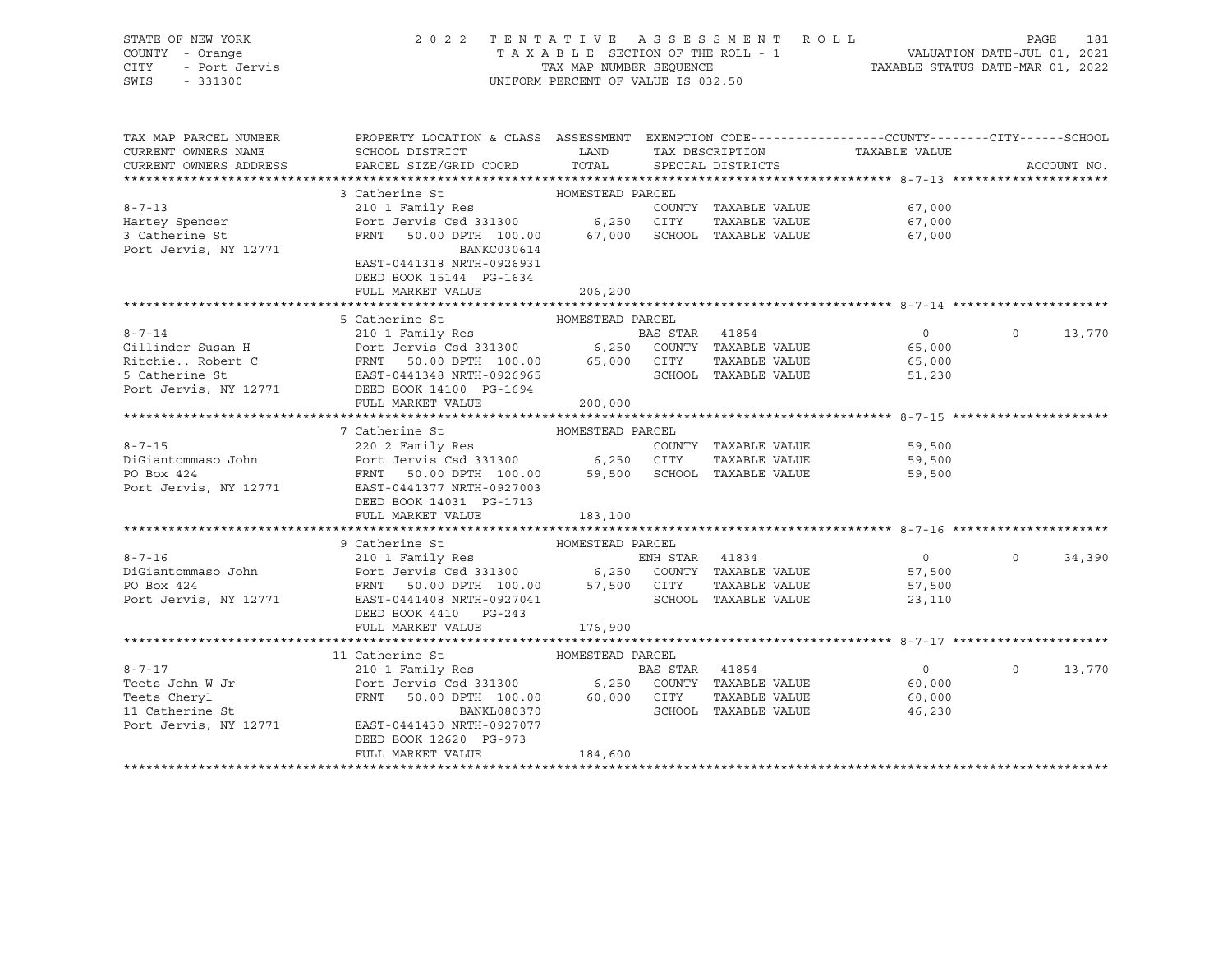# STATE OF NEW YORK 2 0 2 2 T E N T A T I V E A S S E S S M E N T R O L L PAGE 182 COUNTY - Orange T A X A B L E SECTION OF THE ROLL - 1 VALUATION DATE-JUL 01, 2021 CITY - Port Jervis TAX MAP NUMBER SEQUENCE TAXABLE STATUS DATE-MAR 01, 2022

| TAX MAP PARCEL NUMBER<br>CURRENT OWNERS NAME<br>CURRENT OWNERS ADDRESS                                                                                                                                                                                   | PROPERTY LOCATION & CLASS ASSESSMENT EXEMPTION CODE---------------COUNTY-------CITY------SCHOOL<br>SCHOOL DISTRICT<br>PARCEL SIZE/GRID COORD | LAND<br>TOTAL    |      | TAX DESCRIPTION<br>SPECIAL DISTRICTS | TAXABLE VALUE                                                                                                                                                             |                         | ACCOUNT NO.                    |
|----------------------------------------------------------------------------------------------------------------------------------------------------------------------------------------------------------------------------------------------------------|----------------------------------------------------------------------------------------------------------------------------------------------|------------------|------|--------------------------------------|---------------------------------------------------------------------------------------------------------------------------------------------------------------------------|-------------------------|--------------------------------|
| *************************                                                                                                                                                                                                                                |                                                                                                                                              |                  |      |                                      |                                                                                                                                                                           |                         |                                |
|                                                                                                                                                                                                                                                          | 13 Catherine St                                                                                                                              | HOMESTEAD PARCEL |      |                                      |                                                                                                                                                                           |                         |                                |
|                                                                                                                                                                                                                                                          |                                                                                                                                              |                  |      |                                      |                                                                                                                                                                           |                         | 7,536                          |
|                                                                                                                                                                                                                                                          |                                                                                                                                              |                  |      |                                      |                                                                                                                                                                           |                         | 12,375                         |
|                                                                                                                                                                                                                                                          |                                                                                                                                              |                  |      |                                      |                                                                                                                                                                           |                         | $\overline{0}$                 |
|                                                                                                                                                                                                                                                          |                                                                                                                                              |                  |      |                                      |                                                                                                                                                                           |                         | $0$ , $0$ 14, 795<br>0 14, 794 |
|                                                                                                                                                                                                                                                          |                                                                                                                                              |                  |      |                                      |                                                                                                                                                                           |                         |                                |
| 8-7-18<br>Phillips Helene<br>Phillips Helene<br>Phillips . Alvord<br>Phillips . Alvord<br>Phillips . Alvord<br>Phillips . Alvord<br>Phillips . Alvord<br>Phillips . Alvord<br>Phillips . Alvord<br>Phillips . Alvord<br>Phillips . Alvord<br>Phillips    |                                                                                                                                              |                  |      |                                      |                                                                                                                                                                           |                         |                                |
|                                                                                                                                                                                                                                                          |                                                                                                                                              |                  | CITY |                                      |                                                                                                                                                                           |                         |                                |
|                                                                                                                                                                                                                                                          |                                                                                                                                              |                  |      | SCHOOL TAXABLE VALUE                 | $\begin{tabular}{ll} \bf 41834 & \multicolumn{2}{c}{\bf 7.534} \\ \bf TAXABLE VALUE & 12,375 \\ \bf TAXABLE VALUE & 20,712 \\ \bf TAXABLE VALUE & 0 \\ \bf \end{tabular}$ |                         |                                |
| 0-7-19<br>0-7-19<br>210 1 Family Res<br>Foster Hoyer Nancy<br>210 1 Family Res<br>210 1 Family Res<br>210 1 Family Res<br>243 Bear Hollow<br>243 Bear Hollow<br>243 Bear Hollow<br>243 Bear Hollow<br>243 Bear Hollow<br>243 Bear Hollow<br>243 Bear Hol |                                                                                                                                              |                  |      |                                      |                                                                                                                                                                           |                         |                                |
|                                                                                                                                                                                                                                                          |                                                                                                                                              |                  |      |                                      |                                                                                                                                                                           |                         |                                |
|                                                                                                                                                                                                                                                          |                                                                                                                                              |                  |      |                                      | 59,600                                                                                                                                                                    |                         |                                |
|                                                                                                                                                                                                                                                          |                                                                                                                                              |                  |      |                                      | 59,600                                                                                                                                                                    |                         |                                |
|                                                                                                                                                                                                                                                          |                                                                                                                                              |                  |      |                                      | 59,600                                                                                                                                                                    |                         |                                |
|                                                                                                                                                                                                                                                          |                                                                                                                                              |                  |      |                                      |                                                                                                                                                                           |                         |                                |
|                                                                                                                                                                                                                                                          |                                                                                                                                              |                  |      |                                      |                                                                                                                                                                           |                         |                                |
|                                                                                                                                                                                                                                                          |                                                                                                                                              |                  |      |                                      |                                                                                                                                                                           |                         |                                |
|                                                                                                                                                                                                                                                          |                                                                                                                                              |                  |      |                                      |                                                                                                                                                                           |                         |                                |
| 3-7-20<br>Wagner Patricia M<br>Wagner Patricia M<br>Wagner William A Sr<br>Tensity Res<br>Wagner William A Sr<br>Tensity Res<br>Port Jervis Csd 331300<br>Tensity Res<br>Port Jervis Csd 331300<br>Tensity Res<br>Tensity Res<br>Tensity Res<br>Te       | 17 Catherine St                                                                                                                              | HOMESTEAD PARCEL |      |                                      |                                                                                                                                                                           |                         |                                |
|                                                                                                                                                                                                                                                          |                                                                                                                                              |                  |      |                                      | 13,188<br>$\sim$ 0 $\sim$                                                                                                                                                 | 7,536<br>$\overline{0}$ | 7,536                          |
|                                                                                                                                                                                                                                                          |                                                                                                                                              |                  |      |                                      |                                                                                                                                                                           |                         | 34,390                         |
|                                                                                                                                                                                                                                                          |                                                                                                                                              |                  |      |                                      | 43,162<br>48,814                                                                                                                                                          |                         |                                |
|                                                                                                                                                                                                                                                          |                                                                                                                                              |                  |      | SCHOOL TAXABLE VALUE                 | 14,424                                                                                                                                                                    |                         |                                |
|                                                                                                                                                                                                                                                          | FULL MARKET VALUE 173,400                                                                                                                    |                  |      |                                      |                                                                                                                                                                           |                         |                                |
|                                                                                                                                                                                                                                                          |                                                                                                                                              |                  |      |                                      |                                                                                                                                                                           |                         |                                |
|                                                                                                                                                                                                                                                          | 15 Sullivan Ave                                                                                                                              | HOMESTEAD PARCEL |      |                                      |                                                                                                                                                                           |                         |                                |
|                                                                                                                                                                                                                                                          |                                                                                                                                              |                  |      |                                      | 55,050                                                                                                                                                                    |                         |                                |
|                                                                                                                                                                                                                                                          |                                                                                                                                              |                  |      |                                      | 55,050                                                                                                                                                                    |                         |                                |
|                                                                                                                                                                                                                                                          |                                                                                                                                              |                  |      |                                      | 55,050                                                                                                                                                                    |                         |                                |
|                                                                                                                                                                                                                                                          |                                                                                                                                              |                  |      |                                      |                                                                                                                                                                           |                         |                                |
|                                                                                                                                                                                                                                                          | DEED BOOK 14949 PG-434                                                                                                                       |                  |      |                                      |                                                                                                                                                                           |                         |                                |
|                                                                                                                                                                                                                                                          | FULL MARKET VALUE                                                                                                                            | 169,400          |      |                                      |                                                                                                                                                                           |                         |                                |
|                                                                                                                                                                                                                                                          |                                                                                                                                              |                  |      |                                      |                                                                                                                                                                           |                         |                                |
|                                                                                                                                                                                                                                                          | 5 Mary St                                                                                                                                    | HOMESTEAD PARCEL |      |                                      |                                                                                                                                                                           |                         |                                |
| $8 - 8 - 3$                                                                                                                                                                                                                                              | 220 2 Family Res                                                                                                                             |                  |      | COUNTY TAXABLE VALUE                 | 58,950                                                                                                                                                                    |                         |                                |
|                                                                                                                                                                                                                                                          |                                                                                                                                              |                  |      | TAXABLE VALUE                        | 58,950                                                                                                                                                                    |                         |                                |
| Example 250 2 1 2008 1999 1999 10000 1120 2009 1120 2009 1120 2009 1120 2009 1120 258 West Main St<br>C/o Herman Barth Jr. FRNT 60.00 DPTH 80.00 58,950 SCHOOL TAXABLE VALUE<br>258 West Main St<br>258 West Main St<br>258 West Main                    |                                                                                                                                              |                  |      |                                      | 58,950                                                                                                                                                                    |                         |                                |
|                                                                                                                                                                                                                                                          |                                                                                                                                              |                  |      |                                      |                                                                                                                                                                           |                         |                                |
|                                                                                                                                                                                                                                                          |                                                                                                                                              |                  |      |                                      |                                                                                                                                                                           |                         |                                |
|                                                                                                                                                                                                                                                          | FULL MARKET VALUE                                                                                                                            | 181,400          |      |                                      |                                                                                                                                                                           |                         |                                |
|                                                                                                                                                                                                                                                          |                                                                                                                                              |                  |      |                                      |                                                                                                                                                                           |                         |                                |
|                                                                                                                                                                                                                                                          | 7 Mary St 6 MOMESTEAD PARCEL                                                                                                                 |                  |      |                                      |                                                                                                                                                                           |                         |                                |
| $8 - 8 - 4$                                                                                                                                                                                                                                              | 210 1 Family Res                                                                                                                             |                  |      | COUNTY TAXABLE VALUE                 | 65,000                                                                                                                                                                    |                         |                                |
|                                                                                                                                                                                                                                                          |                                                                                                                                              |                  |      |                                      |                                                                                                                                                                           |                         |                                |
|                                                                                                                                                                                                                                                          |                                                                                                                                              |                  |      |                                      | 65,000<br>65,000                                                                                                                                                          |                         |                                |
| 7 Mary St                                                                                                                                                                                                                                                | BANKC170031                                                                                                                                  |                  |      |                                      |                                                                                                                                                                           |                         |                                |
| Port Jervis, NY 12771 EAST-0441091 NRTH-0926873                                                                                                                                                                                                          |                                                                                                                                              |                  |      |                                      |                                                                                                                                                                           |                         |                                |
|                                                                                                                                                                                                                                                          | DEED BOOK 14908 PG-137                                                                                                                       |                  |      |                                      |                                                                                                                                                                           |                         |                                |
|                                                                                                                                                                                                                                                          | FULL MARKET VALUE                                                                                                                            | 200,000          |      |                                      |                                                                                                                                                                           |                         |                                |
|                                                                                                                                                                                                                                                          |                                                                                                                                              |                  |      |                                      |                                                                                                                                                                           |                         |                                |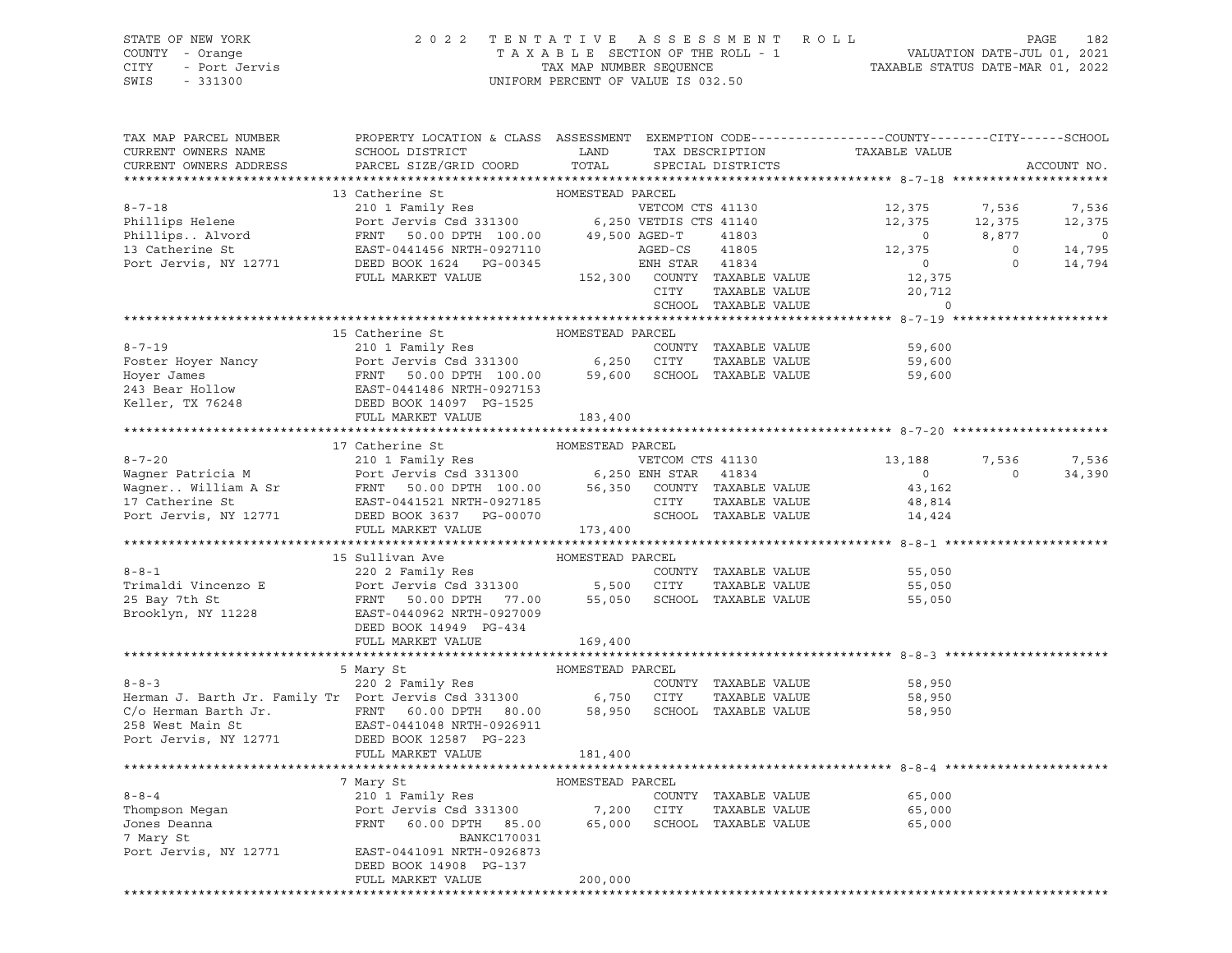# STATE OF NEW YORK 2 0 2 2 T E N T A T I V E A S S E S S M E N T R O L L PAGE 183 COUNTY - Orange T A X A B L E SECTION OF THE ROLL - 1 VALUATION DATE-JUL 01, 2021 CITY - Port Jervis TAX MAP NUMBER SEQUENCE TAXABLE STATUS DATE-MAR 01, 2022

| TAX MAP PARCEL NUMBER  | PROPERTY LOCATION & CLASS ASSESSMENT EXEMPTION CODE----------------COUNTY-------CITY------SCHOOL                                                           |                      |                |                             |                |          |                          |
|------------------------|------------------------------------------------------------------------------------------------------------------------------------------------------------|----------------------|----------------|-----------------------------|----------------|----------|--------------------------|
| CURRENT OWNERS NAME    | SCHOOL DISTRICT                                                                                                                                            | LAND                 |                | TAX DESCRIPTION             | TAXABLE VALUE  |          |                          |
| CURRENT OWNERS ADDRESS | PARCEL SIZE/GRID COORD                                                                                                                                     | TOTAL                |                | SPECIAL DISTRICTS           |                |          | ACCOUNT NO.              |
|                        |                                                                                                                                                            |                      |                |                             |                |          |                          |
|                        | 11 Mary St                                                                                                                                                 | HOMESTEAD PARCEL     |                |                             |                |          |                          |
| $8 - 8 - 5$            | 210 1 Family Res                                                                                                                                           |                      |                | VETWAR CTS 41120            | 7,913          | 4,522    | 4,522                    |
| Everett Edna G         | Port Jervis Csd 331300 6,325 AGED-C                                                                                                                        |                      |                | 41802                       | 23,694         | $\circ$  | $\overline{0}$           |
| Everett; Jacqueline M  | FRNT 50.00 DPTH 102.00 55,300 AGED-T                                                                                                                       |                      |                | 41803                       | $\overline{0}$ | 7,617    | $\overline{\phantom{0}}$ |
| 11 Mary St             |                                                                                                                                                            |                      |                |                             | $\overline{0}$ | $\circ$  | 22,850                   |
| Port Jervis, NY 12771  | EAST-0441138 NRTH-0926834<br>DEED BOOK 14642 PG-1285<br>FIILL MARKET VALUE 170,200 COUNTY TAXABLE VALUE<br>FIILL MARKET VALUE 170,200 COUNTY TAXABLE VALUE |                      |                |                             | $\overline{0}$ | $\circ$  | 27,928                   |
|                        |                                                                                                                                                            |                      |                |                             | 23,693         |          |                          |
|                        |                                                                                                                                                            |                      | CITY           | TAXABLE VALUE               | 43,161         |          |                          |
|                        |                                                                                                                                                            |                      |                | SCHOOL TAXABLE VALUE        | $\Omega$       |          |                          |
|                        |                                                                                                                                                            |                      |                |                             |                |          |                          |
|                        | 13-15 Mary St                                                                                                                                              | HOMESTEAD PARCEL     |                |                             |                |          |                          |
| $8 - 8 - 6$            | 230 3 Family Res                                                                                                                                           |                      | BAS STAR 41854 |                             | $\overline{0}$ | $\circ$  | 13,770                   |
| Corbisiero Christina   | Port Jervis Csd 331300 12,500 COUNTY TAXABLE VALUE                                                                                                         |                      |                |                             | 86,550         |          |                          |
| PO Box 64              | FRNT 100.00 DPTH 100.00 86,550 CITY                                                                                                                        |                      |                | TAXABLE VALUE               | 86,550         |          |                          |
| Port Jervis, NY 12771  | BANKC080370                                                                                                                                                |                      |                | SCHOOL TAXABLE VALUE        | 72,780         |          |                          |
|                        | EAST-0441192 NRTH-0926794                                                                                                                                  |                      |                |                             |                |          |                          |
|                        | DEED BOOK 12526 PG-1009                                                                                                                                    |                      |                |                             |                |          |                          |
|                        | FULL MARKET VALUE                                                                                                                                          | 266,300              |                |                             |                |          |                          |
|                        |                                                                                                                                                            |                      |                |                             |                |          |                          |
|                        |                                                                                                                                                            | NON-HOMESTEAD PARCEL |                |                             |                |          |                          |
| $8 - 8 - 7$            | 17 Mary St                                                                                                                                                 |                      |                |                             |                |          |                          |
|                        | 411 Apartment                                                                                                                                              |                      |                | COUNTY TAXABLE VALUE        | 101,100        |          |                          |
| Port Jervis JB LLC     | Port Jervis Csd 331300                                                                                                                                     | 7,025 CITY           |                | TAXABLE VALUE               | 101,100        |          |                          |
| 3 Mezabish Pl Unit 301 | 8a                                                                                                                                                         | 101,100              |                | SCHOOL TAXABLE VALUE        | 101,100        |          |                          |
| Monroe, NY 10950       | FRNT 33.00 DPTH 131.00                                                                                                                                     |                      |                |                             |                |          |                          |
|                        | EAST-0441249 NRTH-0926747                                                                                                                                  |                      |                |                             |                |          |                          |
|                        | DEED BOOK 15113 PG-961                                                                                                                                     |                      |                |                             |                |          |                          |
|                        | FULL MARKET VALUE                                                                                                                                          | 311,100              |                |                             |                |          |                          |
|                        |                                                                                                                                                            |                      |                |                             |                |          |                          |
|                        | 14 Ferquson Ave                                                                                                                                            | NON-HOMESTEAD PARCEL |                |                             |                |          |                          |
| $8 - 8 - 8$            | 411 Apartment                                                                                                                                              |                      |                | COUNTY TAXABLE VALUE        | 93,500         |          |                          |
| Port Jervis JB LLC     | Port Jervis Csd 331300 16,850 CITY                                                                                                                         |                      |                | TAXABLE VALUE               | 93,500         |          |                          |
| 3 Mezabish Pl Unit 301 | 6a                                                                                                                                                         |                      |                | 93,500 SCHOOL TAXABLE VALUE | 93,500         |          |                          |
| Monroe, NY 10950       | FRNT 100.00 DPTH 83.00                                                                                                                                     |                      |                |                             |                |          |                          |
|                        | EAST-0441290 NRTH-0926716                                                                                                                                  |                      |                |                             |                |          |                          |
|                        | DEED BOOK 15113 PG-961                                                                                                                                     |                      |                |                             |                |          |                          |
|                        | FULL MARKET VALUE                                                                                                                                          | 287,700              |                |                             |                |          |                          |
|                        |                                                                                                                                                            |                      |                |                             |                |          |                          |
|                        | 12 Ferguson Ave                                                                                                                                            | HOMESTEAD PARCEL     |                |                             |                |          |                          |
| $8 - 8 - 9$            |                                                                                                                                                            |                      |                |                             | $\overline{0}$ | $\circ$  | 13,770                   |
| Cantrell Charles C     |                                                                                                                                                            |                      |                |                             | 4,522          | $\Omega$ | $\circ$                  |
| Korycki Linda M        |                                                                                                                                                            |                      |                |                             | 71,478         |          |                          |
| 12 Ferquson Ave        |                                                                                                                                                            |                      |                |                             | 76,000         |          |                          |
|                        | Port Jervis, NY 12771 DEED BOOK 11817 PG-1021                                                                                                              |                      |                | SCHOOL TAXABLE VALUE        | 62, 230        |          |                          |
|                        | FULL MARKET VALUE                                                                                                                                          | 233,800              |                |                             |                |          |                          |
|                        |                                                                                                                                                            |                      |                |                             |                |          |                          |
|                        |                                                                                                                                                            |                      |                |                             |                |          |                          |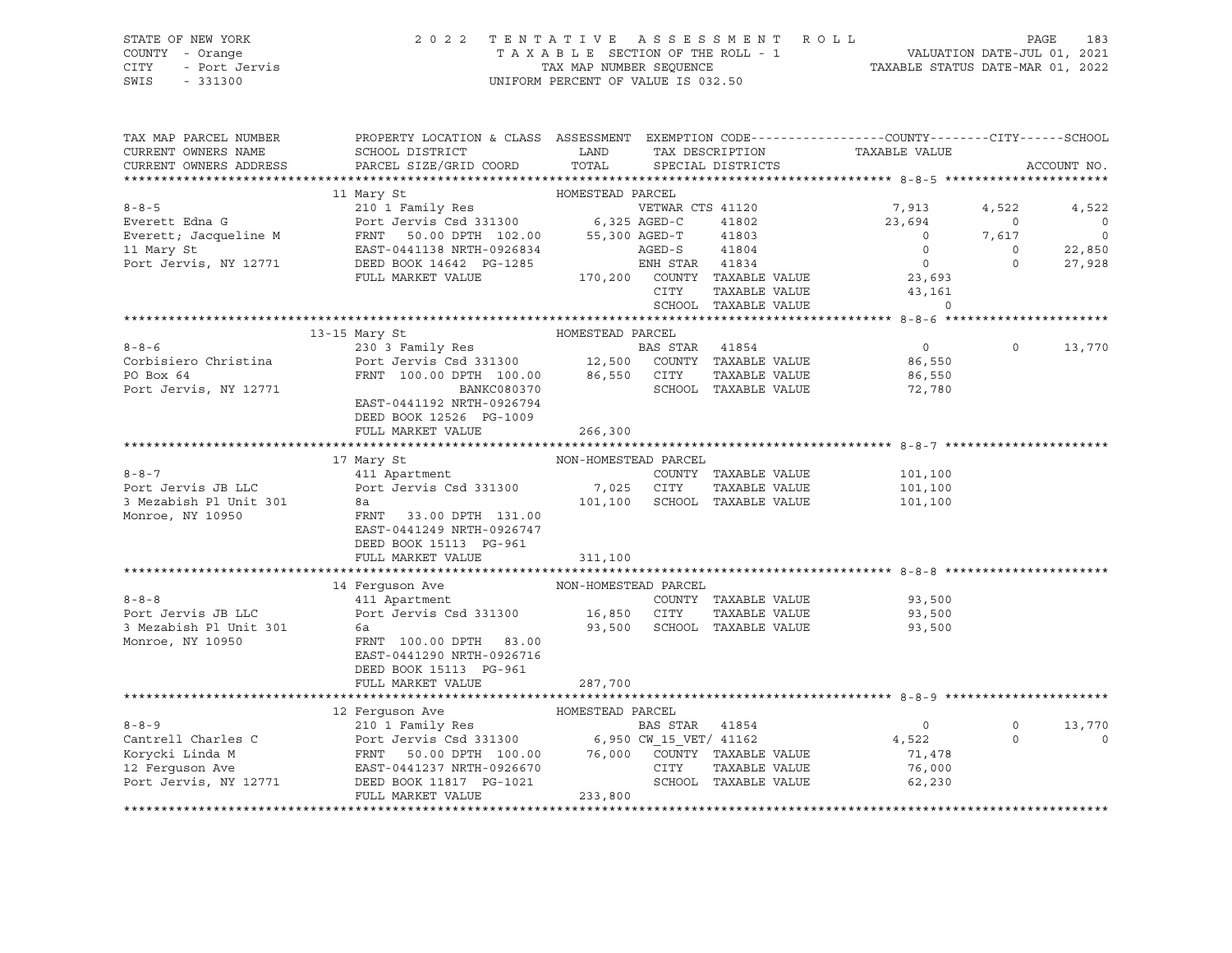## STATE OF NEW YORK 2 0 2 2 T E N T A T I V E A S S E S S M E N T R O L L PAGE 184 COUNTY - Orange T A X A B L E SECTION OF THE ROLL - 1 VALUATION DATE-JUL 01, 2021 CITY - Port Jervis TAX MAP NUMBER SEQUENCE TAXABLE STATUS DATE-MAR 01, 2022

| TAX MAP PARCEL NUMBER<br>CURRENT OWNERS NAME<br>CURRENT OWNERS ADDRESS                                                                                                                                                                                     | PROPERTY LOCATION & CLASS ASSESSMENT EXEMPTION CODE----------------COUNTY-------CITY------SCHOOL<br>SCHOOL DISTRICT<br>PARCEL SIZE/GRID COORD                                                            | LAND<br>TOTAL               | TAX DESCRIPTION<br>SPECIAL DISTRICTS  | TAXABLE VALUE                                |          | ACCOUNT NO. |
|------------------------------------------------------------------------------------------------------------------------------------------------------------------------------------------------------------------------------------------------------------|----------------------------------------------------------------------------------------------------------------------------------------------------------------------------------------------------------|-----------------------------|---------------------------------------|----------------------------------------------|----------|-------------|
|                                                                                                                                                                                                                                                            |                                                                                                                                                                                                          |                             |                                       |                                              |          |             |
| $8 - 8 - 10$<br>Harris Tanesha<br>350 E 143rd St Apt 18F<br>Bronx, NY 10454                                                                                                                                                                                | 10 Ferquson Ave<br>210 1 Family Res<br>Port Jervis Csd 331300 6,950 CITY<br>FRNT 50.00 DPTH 123.00 65,000 SCHOOL TAXABLE VALUE<br>BANKC030230                                                            | HOMESTEAD PARCEL            | COUNTY TAXABLE VALUE<br>TAXABLE VALUE | 65,000<br>65,000<br>65,000                   |          |             |
| PRIOR OWNER ON $3/01/2022$ DEED BOOK 15168 PG-411<br>Harris Tanesha                                                                                                                                                                                        | EAST-0441208 NRTH-0926634<br>FULL MARKET VALUE                                                                                                                                                           | 200,000                     |                                       |                                              |          |             |
|                                                                                                                                                                                                                                                            |                                                                                                                                                                                                          |                             |                                       |                                              |          |             |
| $8 - 9 - 1$<br>Chen Zhi Kai<br>Su Meilan<br>205 W George St<br>205 W George St<br>205 W George St<br>205 W George St<br>205 W George St<br>205 BAST-0441751 NRTH-0927053<br>200K 14661 PG-38                                                               | 35 Ferquson Ave<br>210 1 Family Res<br>Port Jervis Csd 331300<br>FRNT 40.00 DPTH 78.00 46,350 SCHOOL TAXABLE VALUE<br>FULL MARKET VALUE                                                                  | HOMESTEAD PARCEL<br>142,600 | COUNTY TAXABLE VALUE<br>TAXABLE VALUE | 46,350<br>46,350<br>46,350                   |          |             |
|                                                                                                                                                                                                                                                            |                                                                                                                                                                                                          |                             |                                       |                                              |          |             |
|                                                                                                                                                                                                                                                            | 6 Pine St                                                                                                                                                                                                | HOMESTEAD PARCEL            |                                       |                                              |          |             |
| $8 - 9 - 2$<br>Hess Patricia<br>6 Pine St<br>Port Jervis, NY 12771                                                                                                                                                                                         | 210 1 Family Res<br>Port Jervis Csd 331300<br>FRNT 60.00 DPTH 72.00 54,550 CITY TAXABLE VALUE<br>FRNT 60.00 DPTH 72.00 54,550 CITY TAXABLE VALUE<br>EAST-0441779 NRTH-0926999<br>DEED BOOK 12613 PG-1095 |                             |                                       | $\overline{0}$<br>54,550<br>54,550<br>40,780 | $\Omega$ | 13,770      |
|                                                                                                                                                                                                                                                            | FULL MARKET VALUE                                                                                                                                                                                        | 167,800                     |                                       |                                              |          |             |
|                                                                                                                                                                                                                                                            |                                                                                                                                                                                                          |                             |                                       |                                              |          |             |
|                                                                                                                                                                                                                                                            | 36-1/2 Kingston Ave                                                                                                                                                                                      | NON-HOMESTEAD PARCEL        |                                       |                                              |          |             |
| 8-9-4.2<br>Hess John William<br>Hess John William<br>1/2 Kingston Ave<br>Port Jervis Csd 331300<br>Port Jervis Csd 331300<br>Port Jervis Csd 331300<br>25.00 DPTH<br>25.00 DPTH<br>25.00 DPTH<br>25.00 DPTH<br>25.00 DPTH<br>25.00 DPTH<br>25.00 DPTH<br>2 | DEED BOOK 4281 PG-114<br>FULL MARKET VALUE                                                                                                                                                               | 173,800                     | COUNTY TAXABLE VALUE<br>TAXABLE VALUE | 56,475<br>56,475<br>56,475                   |          |             |
|                                                                                                                                                                                                                                                            |                                                                                                                                                                                                          |                             |                                       |                                              |          |             |
| $8 - 9 - 5$<br>Hess John<br>Hess Jonn<br>36 1/2 Kingston Ave<br>Port Jervis, NY 12771                                                                                                                                                                      | 36 Kingston Ave<br>220 2 Family Res<br>Port Jervis Csd 331300 3,050 CITY TAXABLE VALUE<br>FRNT 28.00 DPTH 75.00 44,100 SCHOOL TAXABLE VALUE<br>EAST-0441836 NRTH-0926935<br>DEED BOOK 5399 PG-253        | HOMESTEAD PARCEL            | COUNTY TAXABLE VALUE<br>TAXABLE VALUE | 44,100<br>44,100<br>44,100                   |          |             |
|                                                                                                                                                                                                                                                            | FULL MARKET VALUE                                                                                                                                                                                        | 135,700                     |                                       |                                              |          |             |
|                                                                                                                                                                                                                                                            |                                                                                                                                                                                                          |                             |                                       |                                              |          |             |
|                                                                                                                                                                                                                                                            | 34 Kingston Ave                                                                                                                                                                                          | HOMESTEAD PARCEL            |                                       |                                              | $\circ$  |             |
| $8 - 9 - 6$<br>Delaney Thomas<br>Delaney Randall                                                                                                                                                                                                           | 220 2 Family Res<br>Port Jervis Csd 331300 6,250 COUNTY TAXABLE VALUE<br>FRNT 50.00 DPTH 100.00 57,700 CITY TAXABLE VALUE<br>EAST-0441796 NRTH-0926913 SCHOOL TAXABLE VALUE                              |                             |                                       | $\overline{0}$<br>57,700<br>57,700           |          | 13,770      |
| 34 Kingston Ave<br>Port Jervis, NY 12771                                                                                                                                                                                                                   | DEED BOOK 4657 PG-203<br>FULL MARKET VALUE                                                                                                                                                               | 177,500                     |                                       | 43,930                                       |          |             |
|                                                                                                                                                                                                                                                            |                                                                                                                                                                                                          |                             |                                       |                                              |          |             |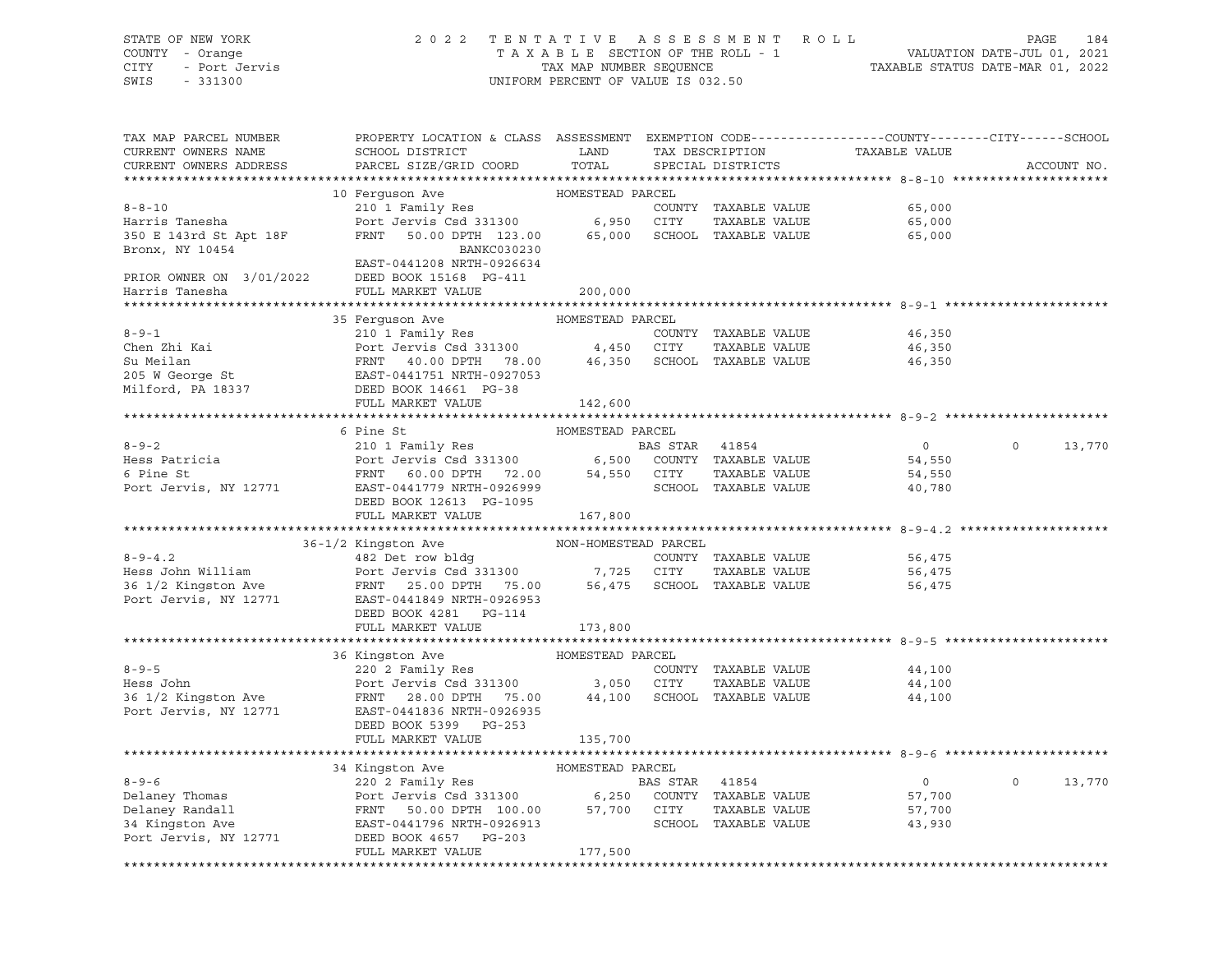| STATE OF NEW YORK                        | 2 0 2 2                                                                                                                                                     |                                    |                | TENTATIVE ASSESSMENT ROLL   |                                  | PAGE               | 185 |  |  |
|------------------------------------------|-------------------------------------------------------------------------------------------------------------------------------------------------------------|------------------------------------|----------------|-----------------------------|----------------------------------|--------------------|-----|--|--|
| COUNTY - Orange                          | TAXABLE SECTION OF THE ROLL - 1<br>VALUATION DATE-JUL 01, 2021                                                                                              |                                    |                |                             |                                  |                    |     |  |  |
| - Port Jervis<br>CITY                    |                                                                                                                                                             | TAX MAP NUMBER SEQUENCE            |                |                             | TAXABLE STATUS DATE-MAR 01, 2022 |                    |     |  |  |
| SWIS<br>$-331300$                        |                                                                                                                                                             | UNIFORM PERCENT OF VALUE IS 032.50 |                |                             |                                  |                    |     |  |  |
|                                          |                                                                                                                                                             |                                    |                |                             |                                  |                    |     |  |  |
|                                          |                                                                                                                                                             |                                    |                |                             |                                  |                    |     |  |  |
|                                          |                                                                                                                                                             |                                    |                |                             |                                  |                    |     |  |  |
| TAX MAP PARCEL NUMBER                    | PROPERTY LOCATION & CLASS ASSESSMENT EXEMPTION CODE---------------COUNTY-------CITY------SCHOOL                                                             |                                    |                |                             |                                  |                    |     |  |  |
| CURRENT OWNERS NAME                      | SCHOOL DISTRICT                                                                                                                                             | LAND                               |                | TAX DESCRIPTION             | TAXABLE VALUE                    |                    |     |  |  |
| CURRENT OWNERS ADDRESS                   | PARCEL SIZE/GRID COORD                                                                                                                                      | TOTAL                              |                | SPECIAL DISTRICTS           |                                  | ACCOUNT NO.        |     |  |  |
|                                          |                                                                                                                                                             |                                    |                |                             |                                  |                    |     |  |  |
|                                          | 32 Kingston Ave                                                                                                                                             | HOMESTEAD PARCEL                   |                |                             |                                  |                    |     |  |  |
| $8 - 9 - 7$                              | 210 1 Family Res                                                                                                                                            |                                    |                | COUNTY TAXABLE VALUE        | 56,450                           |                    |     |  |  |
| Avant Lonnie L                           | Port Jervis Csd 331300 6,875 CITY                                                                                                                           |                                    |                | TAXABLE VALUE               | 56,450                           |                    |     |  |  |
|                                          | FRNT<br>50.00 DPTH 119.00                                                                                                                                   |                                    |                | 56,450 SCHOOL TAXABLE VALUE | 56,450                           |                    |     |  |  |
| Example<br>32 Kingston Ave<br>Port Jermi | BANKC190289                                                                                                                                                 |                                    |                |                             |                                  |                    |     |  |  |
| Port Jervis, NY 12771                    | EAST-0441762 NRTH-0926873                                                                                                                                   |                                    |                |                             |                                  |                    |     |  |  |
|                                          | DEED BOOK 12532 PG-999                                                                                                                                      |                                    |                |                             |                                  |                    |     |  |  |
|                                          | FULL MARKET VALUE                                                                                                                                           | 173,700                            |                |                             |                                  |                    |     |  |  |
|                                          |                                                                                                                                                             |                                    |                |                             |                                  |                    |     |  |  |
|                                          | 30 Kingston Ave MOMESTEAD PARCEL                                                                                                                            |                                    |                |                             |                                  |                    |     |  |  |
| $8 - 9 - 8$                              | 280 Res Multiple                                                                                                                                            |                                    |                | COUNTY TAXABLE VALUE        | 77,350                           |                    |     |  |  |
| Walker Harold                            |                                                                                                                                                             |                                    |                | TAXABLE VALUE               | 77,350                           |                    |     |  |  |
| PO Box 1877                              | Port Jervis Csd 331300 8,125 CITY<br>FRNT 50.00 DPTH 120.00 77,350 SCHOO                                                                                    |                                    |                | 77,350 SCHOOL TAXABLE VALUE | 77,350                           |                    |     |  |  |
|                                          | BANKC040281                                                                                                                                                 |                                    |                |                             |                                  |                    |     |  |  |
| Yonkers, NY 10704                        |                                                                                                                                                             |                                    |                |                             |                                  |                    |     |  |  |
|                                          | EAST-0441734 NRTH-0926834                                                                                                                                   |                                    |                |                             |                                  |                    |     |  |  |
|                                          | DEED BOOK 14597 PG-449                                                                                                                                      |                                    |                |                             |                                  |                    |     |  |  |
|                                          | FULL MARKET VALUE                                                                                                                                           | 238,000                            |                |                             |                                  |                    |     |  |  |
|                                          |                                                                                                                                                             |                                    |                |                             |                                  |                    |     |  |  |
|                                          | 26 Kingston Ave                                                                                                                                             | HOMESTEAD PARCEL                   |                |                             |                                  |                    |     |  |  |
| $8 - 9 - 9$                              | 210 1 Family Res                                                                                                                                            |                                    |                | COUNTY TAXABLE VALUE        | 56,000                           |                    |     |  |  |
| Truesdale Justin S                       | Port Jervis Csd 331300 6,900 CITY TAXABLE VALUE<br>FRNT 50.00 DPTH 119.00 56,000 SCHOOL TAXABLE VALUE                                                       |                                    |                | TAXABLE VALUE               | 56,000                           |                    |     |  |  |
| Truesdale Bethany A                      |                                                                                                                                                             |                                    |                |                             | 56,000                           |                    |     |  |  |
| 26 Kingston Ave                          | BANKC180281                                                                                                                                                 |                                    |                |                             |                                  |                    |     |  |  |
| Port Jervis, NY 12771                    | EAST-0441697 NRTH-0926793                                                                                                                                   |                                    |                |                             |                                  |                    |     |  |  |
|                                          | DEED BOOK 15113 PG-31                                                                                                                                       |                                    |                |                             |                                  |                    |     |  |  |
|                                          | FULL MARKET VALUE                                                                                                                                           | 172,300                            |                |                             |                                  |                    |     |  |  |
|                                          |                                                                                                                                                             |                                    |                |                             |                                  |                    |     |  |  |
|                                          | 24 Kingston Ave                                                                                                                                             | HOMESTEAD PARCEL                   |                |                             |                                  |                    |     |  |  |
| $8 - 9 - 10$                             | 210 1 Family Res                                                                                                                                            |                                    |                | COUNTY TAXABLE VALUE        | 64,000                           |                    |     |  |  |
| Kehoe Michael                            | Port Jervis Csd 331300 $6,900$ CITY                                                                                                                         |                                    |                | TAXABLE VALUE               | 64,000                           |                    |     |  |  |
| Kehoe Lindsey                            | FRNT 50.00 DPTH 119.00                                                                                                                                      |                                    |                | 64,000 SCHOOL TAXABLE VALUE | 64,000                           |                    |     |  |  |
| 24 Kingston Ave                          | BANKC031019                                                                                                                                                 |                                    |                |                             |                                  |                    |     |  |  |
| Port Jervis, NY 12771                    | EAST-0441671 NRTH-0926758                                                                                                                                   |                                    |                |                             |                                  |                    |     |  |  |
|                                          | DEED BOOK 14943 PG-1065                                                                                                                                     |                                    |                |                             |                                  |                    |     |  |  |
|                                          | FULL MARKET VALUE                                                                                                                                           | 196,900                            |                |                             |                                  |                    |     |  |  |
|                                          |                                                                                                                                                             |                                    |                |                             |                                  |                    |     |  |  |
|                                          | 22 Kingston Ave                                                                                                                                             | HOMESTEAD PARCEL                   |                |                             |                                  |                    |     |  |  |
| $8 - 9 - 11$                             | 210 1 Family Res                                                                                                                                            |                                    | BAS STAR 41854 |                             | $\overline{0}$                   | $\Omega$<br>13,770 |     |  |  |
| McCarron Thomas                          |                                                                                                                                                             |                                    |                |                             | 53,800                           |                    |     |  |  |
| McCarron Elise                           | EAS SIAK 41854<br>Port Jervis Csd 331300 6,875 COUNTY TAXABLE VALUE<br>FRNT 50.00 DPTH 119.00 53,800 CITY TAXABLE VALUE<br>BANKC040242 SCHOOL TAXABLE VALUE |                                    |                |                             |                                  |                    |     |  |  |
|                                          |                                                                                                                                                             |                                    |                |                             | 53,800                           |                    |     |  |  |
| <b>ETAL</b>                              |                                                                                                                                                             |                                    |                |                             | 40,030                           |                    |     |  |  |
| 22 Kingston Ave                          | EAST-0441644 NRTH-0926718                                                                                                                                   |                                    |                |                             |                                  |                    |     |  |  |
| Port Jervis, NY 12771                    | DEED BOOK 14363 PG-1509                                                                                                                                     |                                    |                |                             |                                  |                    |     |  |  |
|                                          | FULL MARKET VALUE                                                                                                                                           | 165,500                            |                |                             |                                  |                    |     |  |  |
|                                          |                                                                                                                                                             |                                    |                |                             |                                  |                    |     |  |  |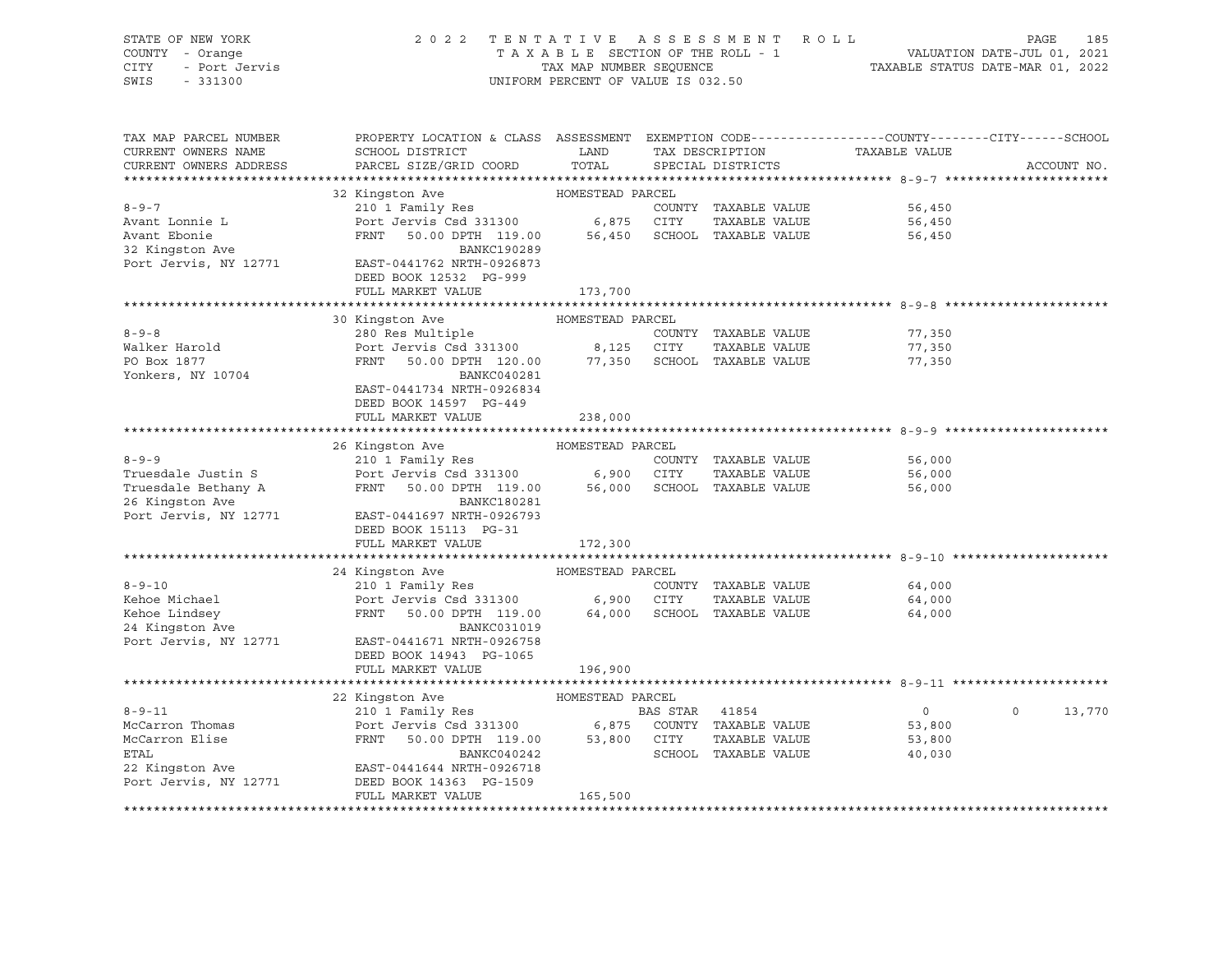#### STATE OF NEW YORK 2 0 2 2 T E N T A T I V E A S S E S S M E N T R O L L PAGE 186 COUNTY - Orange T A X A B L E SECTION OF THE ROLL - 1 VALUATION DATE-JUL 01, 2021 CITY - Port Jervis TAX MAP NUMBER SEQUENCE TAXABLE STATUS DATE-MAR 01, 2022

| TAX MAP PARCEL NUMBER<br>CURRENT OWNERS NAME<br>CURRENT OWNERS ADDRESS                        | PROPERTY LOCATION & CLASS ASSESSMENT EXEMPTION CODE----------------COUNTY-------CITY------SCHOOL<br>SCHOOL DISTRICT<br>PARCEL SIZE/GRID COORD                                                 | LAND<br>TOTAL                                       |                  | TAX DESCRIPTION<br>SPECIAL DISTRICTS                                   | TAXABLE VALUE                                |          | ACCOUNT NO. |
|-----------------------------------------------------------------------------------------------|-----------------------------------------------------------------------------------------------------------------------------------------------------------------------------------------------|-----------------------------------------------------|------------------|------------------------------------------------------------------------|----------------------------------------------|----------|-------------|
|                                                                                               |                                                                                                                                                                                               |                                                     |                  |                                                                        |                                              |          |             |
| $8 - 9 - 12$<br>Habiq Robert E<br>Habig Eleanor J<br>20 Kingston Ave<br>Port Jervis, NY 12771 | 20 Kingston Ave<br>210 1 Family Res<br>Port Jervis Csd 331300<br>FRNT<br>50.00 DPTH 119.00<br>EAST-0441615 NRTH-0926680<br>DEED BOOK 1813 PG-00216                                            | HOMESTEAD PARCEL<br>6,875<br>65,700                 | ENH STAR<br>CITY | 41834<br>COUNTY TAXABLE VALUE<br>TAXABLE VALUE<br>SCHOOL TAXABLE VALUE | $\overline{0}$<br>65,700<br>65,700<br>31,310 | $\circ$  | 34,390      |
|                                                                                               | FULL MARKET VALUE                                                                                                                                                                             | 202,200                                             |                  |                                                                        |                                              |          |             |
|                                                                                               | 18 Kingston Ave                                                                                                                                                                               | HOMESTEAD PARCEL                                    |                  |                                                                        |                                              |          |             |
| $8 - 9 - 13$<br>Allen Tyrone I<br>Allen Regina<br>18 Kingston Ave<br>Port Jervis, NY 12771    | 210 1 Family Res<br>Port Jervis Csd 331300 6,800 CITY<br>FRNT 50.00 DPTH 118.00 59,400 SCHOC<br>EAST-0441582 NRTH-0926640<br>DEED BOOK 14255 PG-1501                                          |                                                     |                  | COUNTY TAXABLE VALUE<br>TAXABLE VALUE<br>59,400 SCHOOL TAXABLE VALUE   | 59,400<br>59,400<br>59,400                   |          |             |
|                                                                                               | FULL MARKET VALUE                                                                                                                                                                             | 182,800                                             |                  |                                                                        |                                              |          |             |
|                                                                                               |                                                                                                                                                                                               |                                                     |                  |                                                                        |                                              |          |             |
| $8 - 9 - 14$<br>Lehn Charlene<br>Lehn; Valerie<br>16 Kingston Ave<br>Port Jervis, NY 12771    | 16 Kingston Ave<br>210 1 Family Res<br>Port Jervis Csd 331300 6,800<br>Port Jervis Csu 331200<br>FRNT 50.00 DPTH 118.00 56,15<br>- 2111515 NRTH-0926595<br>DEED BOOK 15013 PG-937             | HOMESTEAD PARCEL<br>56,150                          | ENH STAR<br>CITY | 41834<br>COUNTY TAXABLE VALUE<br>TAXABLE VALUE<br>SCHOOL TAXABLE VALUE | $\overline{0}$<br>56,150<br>56,150<br>21,760 | $\Omega$ | 34,390      |
|                                                                                               | FULL MARKET VALUE                                                                                                                                                                             | 172,800                                             |                  |                                                                        |                                              |          |             |
|                                                                                               | 14 Kingston Ave                                                                                                                                                                               | HOMESTEAD PARCEL                                    |                  |                                                                        |                                              |          |             |
| $8 - 9 - 15$<br>Brunelle Derek<br>Brunelle Martha<br>14 Kingston Ave<br>Port Jervis, NY 12771 | 210 1 Family Res<br>210 1 Family Res<br>Port Jervis Csd 331300 6,825 CITY<br>FRNT 50.00 DPTH 118.00 52,450 SCHOC<br>EAST-0441515 NRTH-0926559<br>DEED BOOK 14685 PG-124                       |                                                     |                  | COUNTY TAXABLE VALUE<br>TAXABLE VALUE<br>52,450 SCHOOL TAXABLE VALUE   | 52,450<br>52,450<br>52,450                   |          |             |
|                                                                                               | FULL MARKET VALUE                                                                                                                                                                             | 161,400                                             |                  |                                                                        |                                              |          |             |
|                                                                                               |                                                                                                                                                                                               |                                                     |                  |                                                                        |                                              |          |             |
| $8 - 9 - 16$<br>Call Steven<br>12 Kingston Ave<br>Port Jervis, NY 12771                       | 12 Kingston Ave<br>210 1 Family Res<br>Port Jervis Csd 331300<br>FRNT<br>50.00 DPTH 118.00<br><b>BANKC120337</b><br>EAST-0441488 NRTH-0926521<br>DEED BOOK 14654 PG-1763<br>FULL MARKET VALUE | HOMESTEAD PARCEL<br>6,800 CITY<br>64,500<br>198,500 |                  | COUNTY TAXABLE VALUE<br>TAXABLE VALUE<br>SCHOOL TAXABLE VALUE          | 64,500<br>64,500<br>64,500                   |          |             |
|                                                                                               |                                                                                                                                                                                               |                                                     |                  |                                                                        |                                              |          |             |
| $8 - 9 - 17$<br>Hernandez Jeanette<br>10 Kingston Ave<br>Port Jervis, NY 12771                | 10 Kingston Ave<br>210 1 Family Res<br>Port Jervis Csd 331300<br>FRNT<br>50.00 DPTH 118.00<br><b>BANKC080370</b><br>EAST-0441458 NRTH-0926481<br>DEED BOOK 14686 PG-716<br>FULL MARKET VALUE  | HOMESTEAD PARCEL<br>6,800<br>173,800                | CITY             | COUNTY TAXABLE VALUE<br>TAXABLE VALUE<br>56,500 SCHOOL TAXABLE VALUE   | 56,500<br>56,500<br>56,500                   |          |             |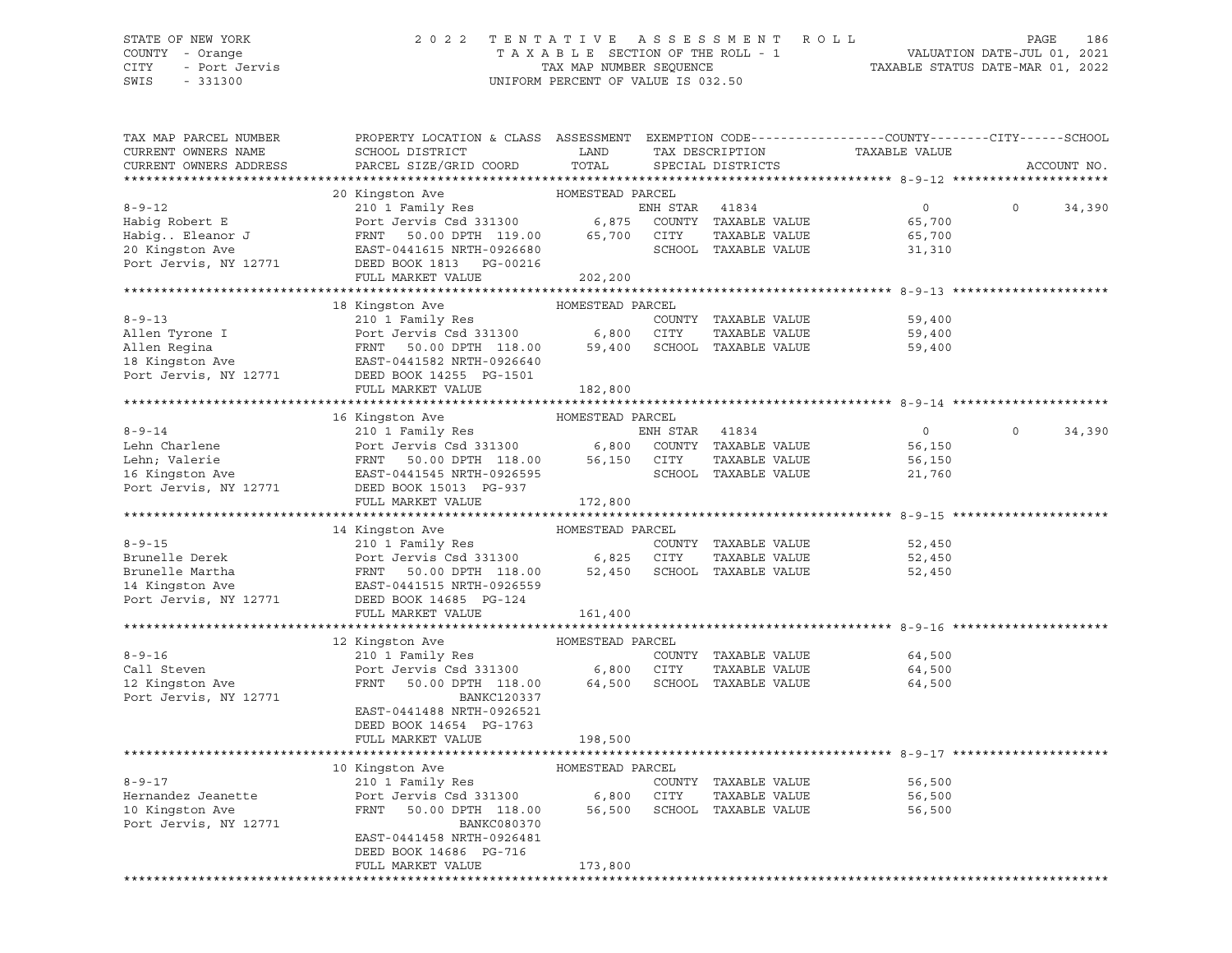|      | STATE OF NEW YORK | 2022 TENTATIVE ASSESSMENT ROLL     |                                  | PAGE                        | 187 |
|------|-------------------|------------------------------------|----------------------------------|-----------------------------|-----|
|      | COUNTY - Orange   | TAXABLE SECTION OF THE ROLL - 1    |                                  | VALUATION DATE-JUL 01, 2021 |     |
| CITY | - Port Jervis     | TAX MAP NUMBER SEOUENCE            | TAXABLE STATUS DATE-MAR 01, 2022 |                             |     |
| SWIS | $-331300$         | UNIFORM PERCENT OF VALUE IS 032.50 |                                  |                             |     |

| TAX MAP PARCEL NUMBER                                                                                                                                                                                                                                 | PROPERTY LOCATION & CLASS ASSESSMENT EXEMPTION CODE----------------COUNTY-------CITY------SCHOOL                                                                                                                                               |                      |                  |                                |                |          |             |
|-------------------------------------------------------------------------------------------------------------------------------------------------------------------------------------------------------------------------------------------------------|------------------------------------------------------------------------------------------------------------------------------------------------------------------------------------------------------------------------------------------------|----------------------|------------------|--------------------------------|----------------|----------|-------------|
| CURRENT OWNERS NAME                                                                                                                                                                                                                                   | SCHOOL DISTRICT<br>PARCEL SIZE/GRID COORD                                                                                                                                                                                                      | LAND<br>TOTAL        |                  | TAX DESCRIPTION                | TAXABLE VALUE  |          | ACCOUNT NO. |
| CURRENT OWNERS ADDRESS                                                                                                                                                                                                                                |                                                                                                                                                                                                                                                |                      |                  | SPECIAL DISTRICTS              |                |          |             |
|                                                                                                                                                                                                                                                       | 8 Kingston Ave                                                                                                                                                                                                                                 | HOMESTEAD PARCEL     |                  |                                |                |          |             |
| $8 - 9 - 18$                                                                                                                                                                                                                                          | 210 1 Family Res                                                                                                                                                                                                                               |                      |                  | COUNTY TAXABLE VALUE           | 64,750         |          |             |
| Parish Roy                                                                                                                                                                                                                                            |                                                                                                                                                                                                                                                |                      |                  | TAXABLE VALUE                  | 64,750         |          |             |
| Parish Amanda                                                                                                                                                                                                                                         | FRNT 50.00 DPTH 118.00 64,750 SCHOOL TAXABLE VALUE                                                                                                                                                                                             |                      |                  |                                | 64,750         |          |             |
| 8 Kingston Ave                                                                                                                                                                                                                                        | BANKC190321                                                                                                                                                                                                                                    |                      |                  |                                |                |          |             |
| Port Jervis, NY 12771                                                                                                                                                                                                                                 | EAST-0441430 NRTH-0926442                                                                                                                                                                                                                      |                      |                  |                                |                |          |             |
|                                                                                                                                                                                                                                                       | DEED BOOK 14221 PG-1998                                                                                                                                                                                                                        |                      |                  |                                |                |          |             |
|                                                                                                                                                                                                                                                       | FULL MARKET VALUE                                                                                                                                                                                                                              | 199,200              |                  |                                |                |          |             |
|                                                                                                                                                                                                                                                       |                                                                                                                                                                                                                                                |                      |                  |                                |                |          |             |
|                                                                                                                                                                                                                                                       |                                                                                                                                                                                                                                                | HOMESTEAD PARCEL     |                  |                                |                |          |             |
| $8 - 9 - 19$                                                                                                                                                                                                                                          |                                                                                                                                                                                                                                                |                      |                  |                                | $\overline{0}$ | 2,313    | 0           |
| Rohner James W                                                                                                                                                                                                                                        |                                                                                                                                                                                                                                                |                      |                  |                                | 1,130          | 1,130    | 1,130       |
| 6 Kingston Ave                                                                                                                                                                                                                                        |                                                                                                                                                                                                                                                |                      |                  |                                | 92,870         |          |             |
| Port Jervis, NY 12771                                                                                                                                                                                                                                 |                                                                                                                                                                                                                                                |                      |                  |                                | 90,557         |          |             |
|                                                                                                                                                                                                                                                       | 6 Kingston Ave (1991)<br>210 1 Family Res (216 Res 1996)<br>210 1 Family Res (216 Res 1996)<br>225 FIRE/AMBCT 41690<br>225 FIRE/AMBCT 41690<br>235 FIRE/AMBCT 41690<br>24,000 COUNTY TAXABLE VALUE<br>245T-0441395 NRTH-0926398<br>25TOOL TAXA |                      |                  |                                | 92,870         |          |             |
|                                                                                                                                                                                                                                                       | FULL MARKET VALUE                                                                                                                                                                                                                              | 289,200              |                  |                                |                |          |             |
|                                                                                                                                                                                                                                                       |                                                                                                                                                                                                                                                |                      |                  |                                |                |          |             |
|                                                                                                                                                                                                                                                       | 4 Kingston Ave                                                                                                                                                                                                                                 | HOMESTEAD PARCEL     |                  |                                |                |          |             |
|                                                                                                                                                                                                                                                       |                                                                                                                                                                                                                                                |                      |                  |                                | $\overline{0}$ | $\Omega$ | 13,770      |
|                                                                                                                                                                                                                                                       |                                                                                                                                                                                                                                                |                      |                  |                                | 62,900         |          |             |
|                                                                                                                                                                                                                                                       |                                                                                                                                                                                                                                                |                      |                  |                                | 62,900         |          |             |
|                                                                                                                                                                                                                                                       |                                                                                                                                                                                                                                                |                      |                  |                                | 49,130         |          |             |
| 8-9-20<br>Miller Jean M<br>Miller Earl H<br>Miller Earl H<br>Expect Jervis Csd 331300<br>Port Jervis Csd 331300<br>FRNT 50.00 DPTH 117.00<br>EAST-0441351 NRTH-0926350<br>Port Jervis, NY 12771<br>DEED BOOK 4651<br>PORT PG-71<br>PORT PG-71<br>PORT |                                                                                                                                                                                                                                                |                      |                  |                                |                |          |             |
|                                                                                                                                                                                                                                                       | FULL MARKET VALUE                                                                                                                                                                                                                              | 193,500              |                  |                                |                |          |             |
|                                                                                                                                                                                                                                                       |                                                                                                                                                                                                                                                |                      |                  |                                |                |          |             |
|                                                                                                                                                                                                                                                       | 42-46 East Main St                                                                                                                                                                                                                             | NON-HOMESTEAD PARCEL |                  |                                |                |          |             |
| $8 - 9 - 21$                                                                                                                                                                                                                                          | 433 Auto body                                                                                                                                                                                                                                  |                      |                  | COUNTY TAXABLE VALUE           | 124,400        |          |             |
| J Dobbs LLC                                                                                                                                                                                                                                           | Port Jervis Csd 331300 23,250 CITY TAXABLE VALUE<br>FRNT 135.00 DPTH 112.00 124,400 SCHOOL TAXABLE VALUE                                                                                                                                       |                      |                  | TAXABLE VALUE                  | 124,400        |          |             |
| 42-46 East Main St                                                                                                                                                                                                                                    |                                                                                                                                                                                                                                                |                      |                  |                                | 124,400        |          |             |
| Port Jervis, NY 12771                                                                                                                                                                                                                                 | EAST-0441292 NRTH-0926277                                                                                                                                                                                                                      |                      |                  |                                |                |          |             |
|                                                                                                                                                                                                                                                       | DEED BOOK 12537 PG-801                                                                                                                                                                                                                         |                      |                  |                                |                |          |             |
|                                                                                                                                                                                                                                                       | FULL MARKET VALUE                                                                                                                                                                                                                              | 382,800              |                  |                                |                |          |             |
|                                                                                                                                                                                                                                                       |                                                                                                                                                                                                                                                |                      |                  |                                |                |          |             |
| $8 - 9 - 22$                                                                                                                                                                                                                                          | HOMESTEAD PARCEL<br>40 East Main St                                                                                                                                                                                                            |                      |                  |                                | $\overline{0}$ |          |             |
| Chasers LLC                                                                                                                                                                                                                                           | 220 2 Family Res                                                                                                                                                                                                                               |                      | 421f Res I 44213 |                                | 56,800         | 4,000    |             |
| 18 Catherine St                                                                                                                                                                                                                                       | Port Jervis Csd 331300 6,700 COUNTY TAXABLE VALUE<br>FRNT 50.00 DPTH 112.00 56,800 CITY TAXABLE VALUE                                                                                                                                          |                      |                  | TAXABLE VALUE                  | 52,800         |          |             |
| Port Jervis, NY 12771                                                                                                                                                                                                                                 | EAST-0441229 NRTH-0926342                                                                                                                                                                                                                      |                      |                  | SCHOOL TAXABLE VALUE           | 56,800         |          |             |
|                                                                                                                                                                                                                                                       | DEED BOOK 15020 PG-1306                                                                                                                                                                                                                        |                      |                  |                                |                |          |             |
|                                                                                                                                                                                                                                                       | FULL MARKET VALUE                                                                                                                                                                                                                              | 174,800              |                  |                                |                |          |             |
|                                                                                                                                                                                                                                                       |                                                                                                                                                                                                                                                |                      |                  |                                |                |          |             |
|                                                                                                                                                                                                                                                       | 1 Ferguson Ave                                                                                                                                                                                                                                 | HOMESTEAD PARCEL     |                  |                                |                |          |             |
| $8 - 9 - 23$                                                                                                                                                                                                                                          |                                                                                                                                                                                                                                                |                      |                  | COUNTY TAXABLE VALUE           | 40,000         |          |             |
| Chasers LLC                                                                                                                                                                                                                                           | 220 2 Family Res<br>Port Jervis Csd 331300                                                                                                                                                                                                     | 6,700 CITY           |                  | TAXABLE VALUE                  | 40,000         |          |             |
|                                                                                                                                                                                                                                                       | Partial AR 2022                                                                                                                                                                                                                                |                      |                  | 40,000 SCHOOL TAXABLE VALUE    | 40,000         |          |             |
| 18 Catherine St<br>Port Jervis, NY 12771                                                                                                                                                                                                              | FRNT 50.00 DPTH 112.00                                                                                                                                                                                                                         |                      |                  |                                |                |          |             |
|                                                                                                                                                                                                                                                       | BANKL060049                                                                                                                                                                                                                                    |                      |                  |                                |                |          |             |
|                                                                                                                                                                                                                                                       | EAST-0441204 NRTH-0926378                                                                                                                                                                                                                      |                      |                  |                                |                |          |             |
|                                                                                                                                                                                                                                                       | DEED BOOK 14967 PG-1114                                                                                                                                                                                                                        |                      |                  |                                |                |          |             |
|                                                                                                                                                                                                                                                       | FULL MARKET VALUE                                                                                                                                                                                                                              | 123,100              |                  |                                |                |          |             |
|                                                                                                                                                                                                                                                       |                                                                                                                                                                                                                                                |                      |                  | ****************************** |                |          |             |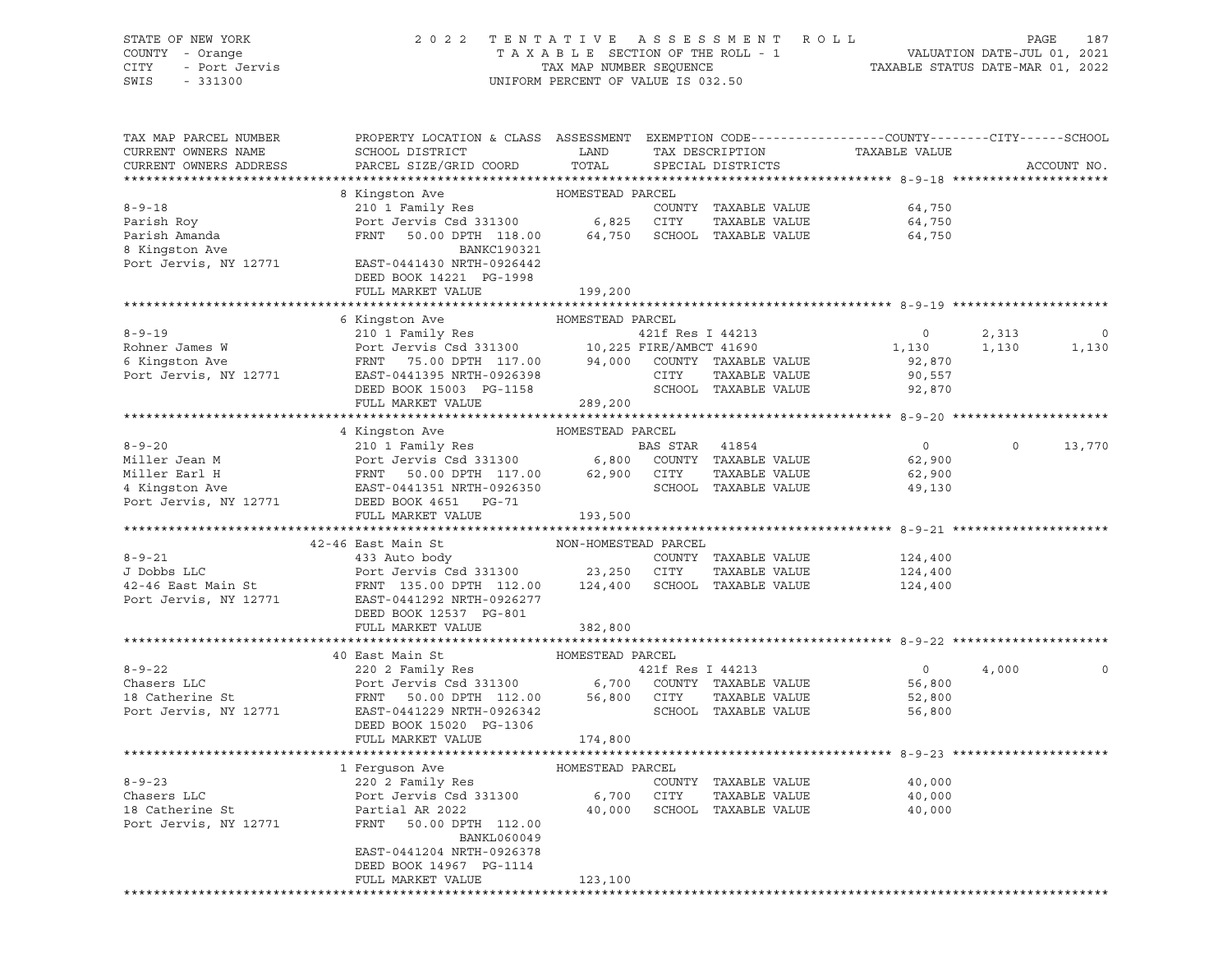| STATE OF NEW YORK<br>COUNTY - Orange<br>7 - Orange<br>- Port Jervis<br>CITY<br>SWIS<br>$-331300$ | 2022 TENTATIVE ASSESSMENT ROLL<br>UNIFORM PERCENT OF VALUE IS 032.50                                                                                                                                                                                    | TAXABLE SECTION OF THE ROLL - 1<br>TAXABLE SECTION OF THE ROLL - 1<br>TAXABLE STATUS DATE-MAR 01, 2022 | PAGE                          | 188                     |                |             |
|--------------------------------------------------------------------------------------------------|---------------------------------------------------------------------------------------------------------------------------------------------------------------------------------------------------------------------------------------------------------|--------------------------------------------------------------------------------------------------------|-------------------------------|-------------------------|----------------|-------------|
| TAX MAP PARCEL NUMBER<br>CURRENT OWNERS NAME                                                     | PROPERTY LOCATION & CLASS ASSESSMENT EXEMPTION CODE----------------COUNTY-------CITY------SCHOOL<br>SCHOOL DISTRICT LAND                                                                                                                                |                                                                                                        | TAX DESCRIPTION TAXABLE VALUE |                         |                |             |
| CURRENT OWNERS ADDRESS                                                                           | PARCEL SIZE/GRID COORD                                                                                                                                                                                                                                  | TOTAL                                                                                                  | SPECIAL DISTRICTS             |                         |                | ACCOUNT NO. |
|                                                                                                  | 5 Ferguson Ave                                                                                                                                                                                                                                          |                                                                                                        |                               |                         |                |             |
| $8 - 9 - 24$                                                                                     | Ferguson Ave MOMESTEAD PARCEL<br>210 1 Family Res BAS STAR 41854<br>Port Jervis Csd 331300 10,200 COUNTY TAXABLE VALUE<br>FRNT 75.00 DPH 118.00 77,900 CITY TAXABLE VALUE                                                                               |                                                                                                        |                               | $\overline{0}$          | $\circ$        | 13,770      |
| Schall Lori Ann L                                                                                |                                                                                                                                                                                                                                                         |                                                                                                        |                               | 77,900                  |                |             |
| 5 Ferguson Ave                                                                                   |                                                                                                                                                                                                                                                         |                                                                                                        |                               | 77,900                  |                |             |
| Port Jervis, NY 12771                                                                            | BANKC080370                                                                                                                                                                                                                                             |                                                                                                        | SCHOOL TAXABLE VALUE          | 64,130                  |                |             |
|                                                                                                  | EAST-0441278 NRTH-0926425                                                                                                                                                                                                                               |                                                                                                        |                               |                         |                |             |
|                                                                                                  | DEED BOOK 5635 PG-324<br>FULL MARKET VALUE                                                                                                                                                                                                              | 239,700                                                                                                |                               |                         |                |             |
|                                                                                                  |                                                                                                                                                                                                                                                         |                                                                                                        |                               |                         |                |             |
|                                                                                                  | 7 Ferquson Ave                                                                                                                                                                                                                                          | HOMESTEAD PARCEL                                                                                       |                               |                         |                |             |
|                                                                                                  | 8-9-25<br>Curtis Joseph E<br>Curtis Susan S<br>Curtis Susan S<br>Terry TAXABLE VALUE<br>POTT JET TATABLE VALUE<br>POTT TAXABLE VALUE<br>Terry TAXABLE VALUE<br>POTT TAXABLE VALUE<br>POTT TAXABLE VALUE<br>POTT TAXABLE VALUE<br>POTT TAXABLE VALUE<br> |                                                                                                        |                               | 7,913                   | 4,522          | 4,522       |
|                                                                                                  |                                                                                                                                                                                                                                                         |                                                                                                        |                               | 66,337                  |                |             |
|                                                                                                  |                                                                                                                                                                                                                                                         |                                                                                                        |                               | 69,728                  |                |             |
|                                                                                                  |                                                                                                                                                                                                                                                         |                                                                                                        | SCHOOL TAXABLE VALUE          | 69,728                  |                |             |
|                                                                                                  |                                                                                                                                                                                                                                                         |                                                                                                        |                               |                         |                |             |
|                                                                                                  | FULL MARKET VALUE                                                                                                                                                                                                                                       | 228,500                                                                                                |                               |                         |                |             |
|                                                                                                  | 9 Ferquson Ave                                                                                                                                                                                                                                          | HOMESTEAD PARCEL                                                                                       |                               |                         |                |             |
| $8 - 9 - 26$                                                                                     |                                                                                                                                                                                                                                                         |                                                                                                        |                               | $\overline{0}$          | $\overline{0}$ | 34,390      |
| Mason Robert G                                                                                   |                                                                                                                                                                                                                                                         |                                                                                                        |                               | 13,188 7,536 7,536      |                |             |
|                                                                                                  |                                                                                                                                                                                                                                                         |                                                                                                        |                               | 64,112                  |                |             |
| Mason Lynnette<br>9 Ferguson Ave<br>Port Jervis, NY 12771                                        |                                                                                                                                                                                                                                                         |                                                                                                        |                               | 69,764<br>35,374        |                |             |
|                                                                                                  | 210 1 Family Res<br>Port Jerwis Csd 331300 10,225 VETCOM CTS 41130<br>FRNT 75.00 DPTH 118.00 77,300 COUNTY TAXABLE VALUE<br>EAST-0441374 NRTH-0926551 CITY TAXABLE VALUE<br>DEED BOOK 5000 PG-160 SCHOOL TAXABLE VALUE                                  |                                                                                                        |                               |                         |                |             |
|                                                                                                  | FULL MARKET VALUE                                                                                                                                                                                                                                       | 237,800                                                                                                |                               |                         |                |             |
|                                                                                                  | 11 Ferquson Ave                                                                                                                                                                                                                                         | HOMESTEAD PARCEL                                                                                       |                               |                         |                |             |
| $8 - 9 - 27$                                                                                     |                                                                                                                                                                                                                                                         |                                                                                                        | COUNTY TAXABLE VALUE          | 90,750                  |                |             |
| Donahue Diane                                                                                    | 210 1 Family Res<br>Port Jervis Csd 331300 12,800 CITY                                                                                                                                                                                                  |                                                                                                        | TAXABLE VALUE                 | 90,750                  |                |             |
| 11 Ferguson Ave                                                                                  | FRNT 94.00 DPTH 118.00 90,750 SCHOOL TAXABLE VALUE                                                                                                                                                                                                      |                                                                                                        |                               | 90,750                  |                |             |
| Port Jervis, NY 12771                                                                            | <b>BANKC160113</b>                                                                                                                                                                                                                                      |                                                                                                        |                               |                         |                |             |
|                                                                                                  | EAST-0441404 NRTH-0926594                                                                                                                                                                                                                               |                                                                                                        |                               |                         |                |             |
|                                                                                                  | DEED BOOK 13764 PG-901                                                                                                                                                                                                                                  |                                                                                                        |                               |                         |                |             |
|                                                                                                  | FULL MARKET VALUE                                                                                                                                                                                                                                       | 279,200                                                                                                |                               |                         |                |             |
|                                                                                                  |                                                                                                                                                                                                                                                         |                                                                                                        |                               |                         |                |             |
| $8 - 9 - 28$                                                                                     |                                                                                                                                                                                                                                                         |                                                                                                        |                               |                         |                | 7,536       |
|                                                                                                  |                                                                                                                                                                                                                                                         |                                                                                                        |                               | 13,188<br>26,376 15,072 | 7,536          | 15,072      |
|                                                                                                  |                                                                                                                                                                                                                                                         |                                                                                                        |                               | 44,436                  |                |             |
| Port Jervis, NY 12771                                                                            |                                                                                                                                                                                                                                                         |                                                                                                        | <b>CITY</b><br>TAXABLE VALUE  | 61,392                  |                |             |
|                                                                                                  | BANKC030015<br>EAST-0441455 NRTH-0926652                                                                                                                                                                                                                |                                                                                                        | SCHOOL TAXABLE VALUE          | 61,392                  |                |             |
|                                                                                                  | DEED BOOK 14559 PG-452                                                                                                                                                                                                                                  |                                                                                                        |                               |                         |                |             |
|                                                                                                  | FULL MARKET VALUE                                                                                                                                                                                                                                       | 258,500                                                                                                |                               |                         |                |             |
|                                                                                                  |                                                                                                                                                                                                                                                         |                                                                                                        |                               |                         |                |             |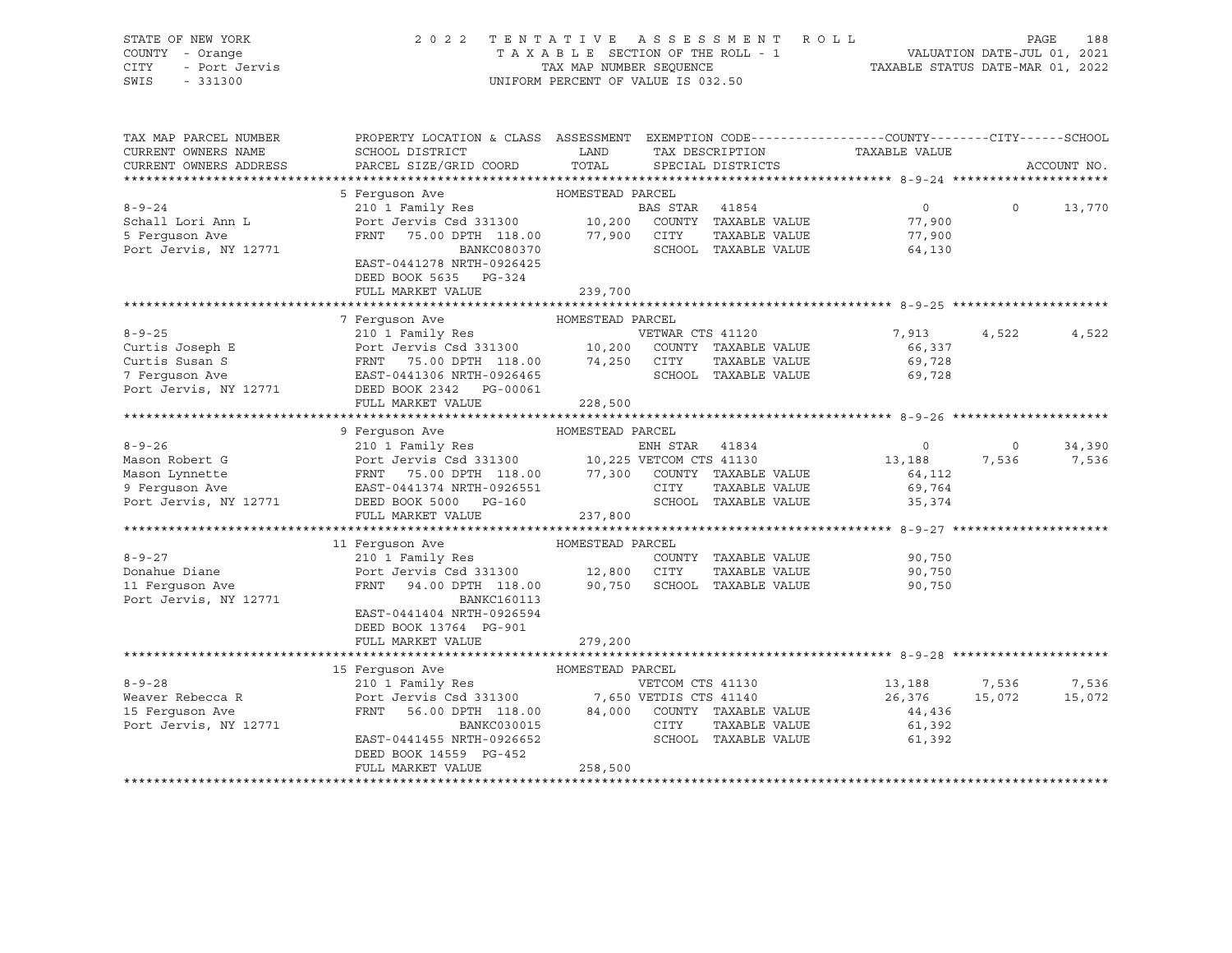#### STATE OF NEW YORK 2 0 2 2 T E N T A T I V E A S S E S S M E N T R O L L PAGE 189 COUNTY - Orange T A X A B L E SECTION OF THE ROLL - 1 VALUATION DATE-JUL 01, 2021 CITY - Port Jervis TAX MAP NUMBER SEQUENCE TAXABLE STATUS DATE-MAR 01, 2022

| TAX MAP PARCEL NUMBER<br>CURRENT OWNERS NAME                         | PROPERTY LOCATION & CLASS ASSESSMENT<br>SCHOOL DISTRICT                                                                                                                                         | LAND             |                | TAX DESCRIPTION              | EXEMPTION CODE-----------------COUNTY-------CITY------SCHOOL<br>TAXABLE VALUE |          |             |
|----------------------------------------------------------------------|-------------------------------------------------------------------------------------------------------------------------------------------------------------------------------------------------|------------------|----------------|------------------------------|-------------------------------------------------------------------------------|----------|-------------|
| CURRENT OWNERS ADDRESS                                               | PARCEL SIZE/GRID COORD                                                                                                                                                                          | TOTAL            |                | SPECIAL DISTRICTS            |                                                                               |          | ACCOUNT NO. |
|                                                                      | 17 Ferquson Ave                                                                                                                                                                                 | HOMESTEAD PARCEL |                |                              |                                                                               |          |             |
| $8 - 9 - 29$                                                         |                                                                                                                                                                                                 |                  | ENH STAR       | 41834                        | $0 \qquad \qquad$                                                             | $\Omega$ | 34,390      |
| Acoulon Sylvie                                                       | 210 <sup>1</sup> Family Res<br>Port Jervis Csd 331300 6,825                                                                                                                                     |                  |                | COUNTY TAXABLE VALUE         | 68,400                                                                        |          |             |
| 17 Ferguson Ave                                                      | FRNT<br>50.00 DPTH 118.00                                                                                                                                                                       | 68,400           | CITY           | TAXABLE VALUE                | 68,400                                                                        |          |             |
| Port Jervis, NY 12771                                                | EAST-0441489 NRTH-0926695                                                                                                                                                                       |                  |                | SCHOOL TAXABLE VALUE         | 34,010                                                                        |          |             |
|                                                                      | DEED BOOK 5224 PG-253                                                                                                                                                                           |                  |                |                              |                                                                               |          |             |
|                                                                      | FULL MARKET VALUE                                                                                                                                                                               | 210,500          |                |                              |                                                                               |          |             |
|                                                                      |                                                                                                                                                                                                 |                  |                |                              |                                                                               |          |             |
|                                                                      | 19 Ferguson Ave                                                                                                                                                                                 | HOMESTEAD PARCEL |                |                              |                                                                               |          |             |
| $8 - 9 - 30$                                                         | 210 1 Family Res                                                                                                                                                                                |                  | BAS STAR 41854 |                              | $\circ$                                                                       | $\Omega$ | 13,770      |
| Riviere Fabien                                                       | Port Jervis Csd 331300 6,825 COUNT<br>FRNT 50.00 DPTH 118.00 65,800 CITY                                                                                                                        |                  |                | COUNTY TAXABLE VALUE         | 65,800                                                                        |          |             |
| 19 Ferquson Ave                                                      |                                                                                                                                                                                                 |                  |                | TAXABLE VALUE                | 65,800                                                                        |          |             |
| Port Jervis, NY 12771                                                | BANKC060235                                                                                                                                                                                     |                  |                | SCHOOL TAXABLE VALUE         | 52,030                                                                        |          |             |
|                                                                      | EAST-0441521 NRTH-0926733                                                                                                                                                                       |                  |                |                              |                                                                               |          |             |
|                                                                      | DEED BOOK 13820 PG-78                                                                                                                                                                           |                  |                |                              |                                                                               |          |             |
|                                                                      | FULL MARKET VALUE                                                                                                                                                                               | 202,500          |                |                              |                                                                               |          |             |
|                                                                      |                                                                                                                                                                                                 |                  |                |                              |                                                                               |          |             |
|                                                                      | 21 Ferguson Ave                                                                                                                                                                                 | HOMESTEAD PARCEL |                |                              |                                                                               |          |             |
| 8-9-31<br>Millspaugh Family Irrev Trust Port Jervis Csd 331300 6,825 |                                                                                                                                                                                                 |                  | ENH STAR       | 41834                        | $\overline{0}$                                                                | $\Omega$ | 34,390      |
|                                                                      |                                                                                                                                                                                                 |                  |                | COUNTY TAXABLE VALUE         | 65,950                                                                        |          |             |
| Hendrick as Trustee James A                                          | FRNT 50.00 DPTH 118.00                                                                                                                                                                          | 65,950           | CITY           | TAXABLE VALUE                | 65,950                                                                        |          |             |
| 21 Ferguson Ave                                                      | EAST-0441562 NRTH-0926790                                                                                                                                                                       |                  |                | SCHOOL TAXABLE VALUE         | 31,560                                                                        |          |             |
| Port Jervis, NY 12771                                                | DEED BOOK 14785 PG-1310<br>FULL MARKET VALUE                                                                                                                                                    | 202,900          |                |                              |                                                                               |          |             |
|                                                                      |                                                                                                                                                                                                 |                  |                |                              |                                                                               |          |             |
|                                                                      | 23 Ferquson Ave                                                                                                                                                                                 | HOMESTEAD PARCEL |                |                              |                                                                               |          |             |
| $8 - 9 - 32$                                                         | 210 1 Family Res                                                                                                                                                                                |                  | BAS STAR       | 41854                        | $\circ$                                                                       | $\Omega$ | 13,770      |
| Squiccimarro Frank                                                   | Port Jervis Csd 331300 6,800 COUNTY TAXABLE VALUE                                                                                                                                               |                  |                |                              | 66,750                                                                        |          |             |
| Squiccimarro Maureen                                                 | FRNT 50.00 DPTH 118.00 66,750 CITY                                                                                                                                                              |                  |                | TAXABLE VALUE                | 66,750                                                                        |          |             |
| 23 Ferquson Ave                                                      | EAST-0441595 NRTH-0926829                                                                                                                                                                       |                  |                | SCHOOL TAXABLE VALUE         | 52,980                                                                        |          |             |
| Port Jervis, NY 12771                                                | DEED BOOK 12105 PG-654                                                                                                                                                                          |                  |                |                              |                                                                               |          |             |
|                                                                      | FULL MARKET VALUE                                                                                                                                                                               | 205,400          |                |                              |                                                                               |          |             |
|                                                                      |                                                                                                                                                                                                 |                  |                |                              |                                                                               |          |             |
|                                                                      | 25 Ferquson Ave                                                                                                                                                                                 | HOMESTEAD PARCEL |                |                              |                                                                               |          |             |
| $8 - 9 - 33$                                                         | 210 1 Family Res                                                                                                                                                                                |                  | BAS STAR       | 41854                        | $\overline{0}$                                                                | $\Omega$ | 13,770      |
| Drapala Steven T                                                     | Port Jervis Csd 331300 6,800<br>FRNT 50.00 DPTH 118.00 65,700                                                                                                                                   |                  |                | COUNTY TAXABLE VALUE         | 65,700                                                                        |          |             |
| Drapala Ashley                                                       | 50.00 DPTH 118.00                                                                                                                                                                               |                  | CITY           | TAXABLE VALUE                | 65,700                                                                        |          |             |
| 25 Ferquson Ave                                                      | EAST-0441625 NRTH-0926868                                                                                                                                                                       |                  |                | SCHOOL TAXABLE VALUE         | 51,930                                                                        |          |             |
| Port Jervis, NY 12771                                                | DEED BOOK 13729 PG-1501                                                                                                                                                                         |                  |                |                              |                                                                               |          |             |
|                                                                      | FULL MARKET VALUE                                                                                                                                                                               | 202,200          |                |                              | ******************************** 8-9-34 *********                             |          |             |
|                                                                      | 27 Ferguson Ave                                                                                                                                                                                 | HOMESTEAD PARCEL |                |                              |                                                                               |          |             |
| $8 - 9 - 34$                                                         |                                                                                                                                                                                                 |                  |                |                              | 26,376                                                                        | 15,072   | 15,072      |
| Drapala Anna M                                                       | $\begin{tabular}{lllllllllllll} \textbf{210} & \textbf{Family Res} & & \textbf{VETDIS CTS 41140} \\ \textbf{Port Jervis Csd 331300} & & \textbf{6,800 ENH STAR} & \textbf{41834} \end{tabular}$ |                  |                |                              | $\overline{0}$                                                                | $\Omega$ | 34,390      |
| Drapala Steven P                                                     | 50.00 DPTH 118.00 59,600 VETCOM CTS 41130<br>FRNT                                                                                                                                               |                  |                |                              | 13,188                                                                        | 7,536    | 7,536       |
| 27 Ferquson Ave                                                      | EAST-0441660 NRTH-0926908                                                                                                                                                                       |                  |                | COUNTY TAXABLE VALUE         | 20,036                                                                        |          |             |
| Port Jervis, NY 12771                                                | DEED BOOK 2264 PG-00405                                                                                                                                                                         |                  | CITY           | TAXABLE VALUE                | 36,992                                                                        |          |             |
|                                                                      | FULL MARKET VALUE                                                                                                                                                                               |                  |                | 183,400 SCHOOL TAXABLE VALUE | 2,602                                                                         |          |             |
|                                                                      |                                                                                                                                                                                                 |                  |                |                              |                                                                               |          |             |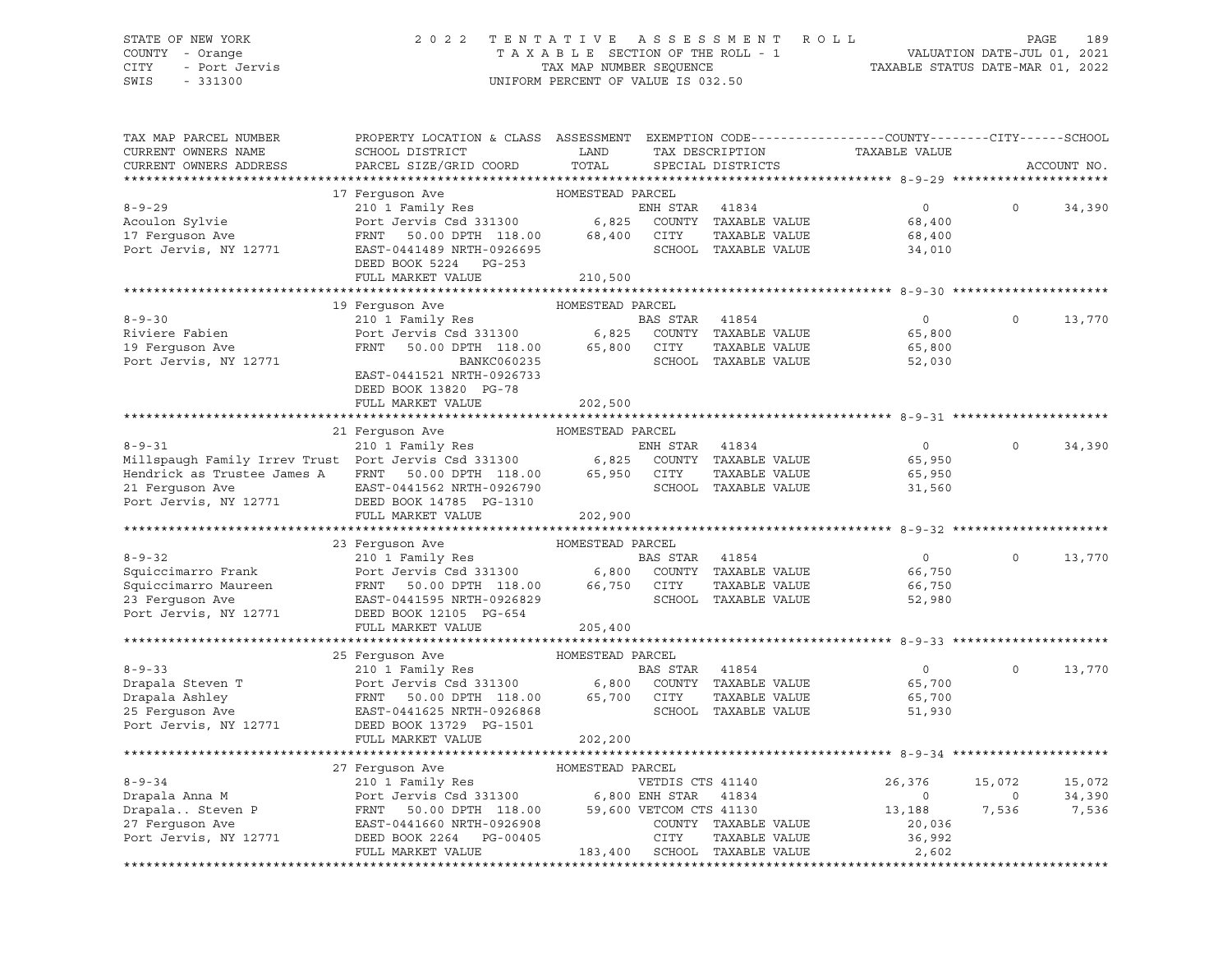| STATE OF NEW YORK<br>COUNTY - Orange<br>CITY<br>- Urung.<br>- Port Jervis<br>SWIS<br>$-331300$ | 2 0 2 2                                                                                                            | UNIFORM PERCENT OF VALUE IS 032.50 |                | TENTATIVE ASSESSMENT ROLL             | TAXABLE SECTION OF THE ROLL - 1<br>TAX MAP NUMBER SEQUENCE<br>TAXABLE STATUS DATE-MAR 01, 2022<br>TAXABLE STATUS DATE-MAR 01, 2022 | PAGE<br>190       |
|------------------------------------------------------------------------------------------------|--------------------------------------------------------------------------------------------------------------------|------------------------------------|----------------|---------------------------------------|------------------------------------------------------------------------------------------------------------------------------------|-------------------|
| TAX MAP PARCEL NUMBER<br>CURRENT OWNERS NAME                                                   | PROPERTY LOCATION & CLASS ASSESSMENT EXEMPTION CODE---------------COUNTY-------CITY------SCHOOL<br>SCHOOL DISTRICT | LAND                               |                |                                       | TAX DESCRIPTION TAXABLE VALUE                                                                                                      |                   |
| CURRENT OWNERS ADDRESS                                                                         | PARCEL SIZE/GRID COORD                                                                                             | TOTAL                              |                | SPECIAL DISTRICTS                     |                                                                                                                                    | ACCOUNT NO.       |
|                                                                                                | 29 Ferguson Ave MOMESTEAD PARCEL                                                                                   |                                    |                |                                       |                                                                                                                                    |                   |
| $8 - 9 - 35$                                                                                   | 210 1 Family Res                                                                                                   |                                    | ENH STAR 41834 |                                       | $\overline{0}$                                                                                                                     | $\circ$<br>34,390 |
| Halupka Kenneth P                                                                              | Port Jervis Csd 331300 6,825 COUNTY TAXABLE VALUE                                                                  |                                    |                |                                       | 65,000                                                                                                                             |                   |
| Halupka Valerie A                                                                              | FRNT 50.00 DPTH 118.00 65,000 CITY TAXABLE VALUE                                                                   |                                    |                |                                       | 65,000                                                                                                                             |                   |
| 29 Ferguson Ave                                                                                | BANKC160210                                                                                                        |                                    |                | SCHOOL TAXABLE VALUE                  | 30,610                                                                                                                             |                   |
| Port Jervis, NY 12771                                                                          | EAST-0441685 NRTH-0926944<br>DEED BOOK 5066 PG-151                                                                 |                                    |                |                                       |                                                                                                                                    |                   |
|                                                                                                | FULL MARKET VALUE                                                                                                  | 200,000                            |                |                                       |                                                                                                                                    |                   |
|                                                                                                |                                                                                                                    |                                    |                |                                       |                                                                                                                                    |                   |
| $8 - 9 - 36$                                                                                   | 31 Ferguson Ave<br>210 1 Family Res                                                                                | HOMESTEAD PARCEL                   |                | COUNTY TAXABLE VALUE                  |                                                                                                                                    |                   |
| 8-9-30<br>Dall George<br>- ' - M                                                               |                                                                                                                    |                                    |                | TAXABLE VALUE                         | 63,350<br>63,350                                                                                                                   |                   |
|                                                                                                | Port Jervis Csd 331300 6,825 CITY TAXABLE VALUE<br>FRNT 50.00 DPTH 118.00 63,350 SCHOOL TAXABLE VALUE              |                                    |                |                                       | 63,350                                                                                                                             |                   |
| 31 Ferguson Ave                                                                                | BANKC180281                                                                                                        |                                    |                |                                       |                                                                                                                                    |                   |
| Port Jervis, NY 12771                                                                          | EAST-0441704 NRTH-0926969<br>DEED BOOK 15097 PG-817                                                                |                                    |                |                                       |                                                                                                                                    |                   |
|                                                                                                | FULL MARKET VALUE                                                                                                  | 194,900                            |                |                                       |                                                                                                                                    |                   |
|                                                                                                | 33 Ferquson Ave MOMESTEAD PARCEL                                                                                   |                                    |                |                                       |                                                                                                                                    |                   |
| $8 - 9 - 37$                                                                                   | 210 1 Family Res                                                                                                   |                                    |                | COUNTY TAXABLE VALUE                  |                                                                                                                                    |                   |
| Cain-Sicuro Marie                                                                              |                                                                                                                    |                                    |                | TAXABLE VALUE                         | 58,000<br>58,000                                                                                                                   |                   |
| $61-63$ Canal St                                                                               | FRNT 40.00 DPTH 78.00 58,000 SCHOOL TAXABLE VALUE                                                                  |                                    |                |                                       | 58,000                                                                                                                             |                   |
| Port Jervis, NY 12771                                                                          | EAST-0441729 NRTH-0927011<br>DEED BOOK 15058 PG-1605                                                               |                                    |                |                                       |                                                                                                                                    |                   |
|                                                                                                | FULL MARKET VALUE                                                                                                  | 178,500                            |                |                                       |                                                                                                                                    |                   |
|                                                                                                | 33 East Main St                                                                                                    | NON-HOMESTEAD PARCEL               |                |                                       |                                                                                                                                    |                   |
| $8 - 10 - 1$                                                                                   | 422 Diner/lunch                                                                                                    |                                    |                | COUNTY TAXABLE VALUE                  |                                                                                                                                    |                   |
| KBX Holdings LLC                                                                               | Port Jervis Csd 331300 17,025 CITY TAXABLE VALUE                                                                   |                                    |                |                                       | 115,000<br>115,000                                                                                                                 |                   |
| 32 Maiden Ln                                                                                   | FRNT 92.00 DPTH 100.00 115,000 SCHOOL TAXABLE VALUE 115,000                                                        |                                    |                |                                       |                                                                                                                                    |                   |
| Port Jervis, NY 12771                                                                          | EAST-0441006 NRTH-0926306                                                                                          |                                    |                |                                       |                                                                                                                                    |                   |
|                                                                                                | DEED BOOK 13919 PG-1464                                                                                            |                                    |                |                                       |                                                                                                                                    |                   |
|                                                                                                | FULL MARKET VALUE                                                                                                  | 353,800                            |                |                                       |                                                                                                                                    |                   |
|                                                                                                | 29 Elizabeth St                                                                                                    | HOMESTEAD PARCEL                   |                |                                       |                                                                                                                                    |                   |
| $8 - 10 - 2$                                                                                   | 220 2 Family Res                                                                                                   |                                    |                | COUNTY TAXABLE VALUE                  | 54,550                                                                                                                             |                   |
| KBX Holdings LLC                                                                               | Port Jervis Csd 331300 6,850 CITY                                                                                  |                                    |                | TAXABLE VALUE                         | 54,550                                                                                                                             |                   |
| 32 Maiden Ln                                                                                   | FRNT 48.00 DPTH 122.00 54,550                                                                                      |                                    |                | SCHOOL TAXABLE VALUE                  | 54,550                                                                                                                             |                   |
| Port Jervis, NY 12771                                                                          | EAST-0440971 NRTH-0926270                                                                                          |                                    |                |                                       |                                                                                                                                    |                   |
|                                                                                                | DEED BOOK 14015 PG-1316                                                                                            |                                    |                |                                       |                                                                                                                                    |                   |
|                                                                                                | FULL MARKET VALUE                                                                                                  | 167,800                            |                |                                       |                                                                                                                                    |                   |
|                                                                                                |                                                                                                                    |                                    |                |                                       |                                                                                                                                    |                   |
|                                                                                                | 27 Elizabeth St                                                                                                    | HOMESTEAD PARCEL                   |                |                                       |                                                                                                                                    |                   |
| $8 - 10 - 3$<br>Glicksman Irrevocable Trust Mi Port Jervis Csd 331300                          | 220 2 Family Res                                                                                                   |                                    |                | COUNTY TAXABLE VALUE                  | 52,250                                                                                                                             |                   |
| Glicksman Irrevocable Trust Ma FRNT<br>147 Highland Ave                                        | 60.00 DPTH 175.00<br>EAST-0440936 NRTH-0926205                                                                     | 9,650<br>52,250                    | CITY           | TAXABLE VALUE<br>SCHOOL TAXABLE VALUE | 52,250<br>52,250                                                                                                                   |                   |
| Middletown, NY 10940                                                                           | DEED BOOK 13181 PG-1580                                                                                            |                                    |                |                                       |                                                                                                                                    |                   |
|                                                                                                | FULL MARKET VALUE                                                                                                  | 160,800                            |                |                                       |                                                                                                                                    |                   |

\*\*\*\*\*\*\*\*\*\*\*\*\*\*\*\*\*\*\*\*\*\*\*\*\*\*\*\*\*\*\*\*\*\*\*\*\*\*\*\*\*\*\*\*\*\*\*\*\*\*\*\*\*\*\*\*\*\*\*\*\*\*\*\*\*\*\*\*\*\*\*\*\*\*\*\*\*\*\*\*\*\*\*\*\*\*\*\*\*\*\*\*\*\*\*\*\*\*\*\*\*\*\*\*\*\*\*\*\*\*\*\*\*\*\*\*\*\*\*\*\*\*\*\*\*\*\*\*\*\*\*\*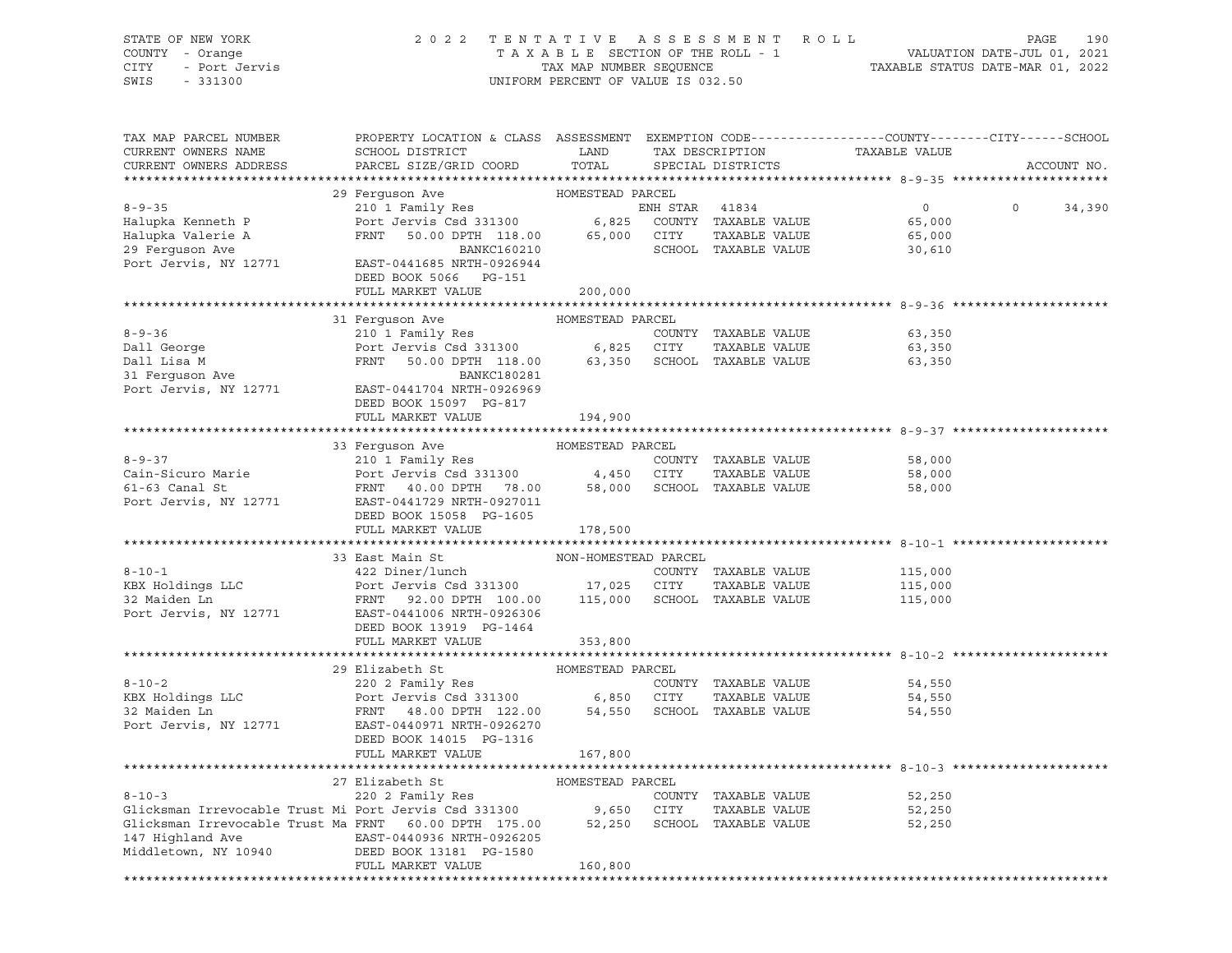| STATE OF NEW YORK<br>y - Orange<br>- Port Jervis<br>- 331300<br>COUNTY - Orange<br>CITY<br>SWIS - 331300 | 2022 TENTATIVE ASSESSMENT ROLL                                                                                                                                                                                                                                          | UNIFORM PERCENT OF VALUE IS 032.50 |  |                      | PAGE<br>191      |                   |
|----------------------------------------------------------------------------------------------------------|-------------------------------------------------------------------------------------------------------------------------------------------------------------------------------------------------------------------------------------------------------------------------|------------------------------------|--|----------------------|------------------|-------------------|
| TAX MAP PARCEL NUMBER<br>CURRENT OWNERS NAME<br>CURRENT OWNERS ADDRESS                                   | PROPERTY LOCATION & CLASS ASSESSMENT EXEMPTION CODE---------------COUNTY-------CITY------SCHOOL<br>SCHOOL DISTRICT CONTROLLAND TAX DESCRIPTION<br>PARCEL SIZE/GRID COORD                                                                                                | TOTAL SPECIAL DISTRICTS            |  |                      | TAXABLE VALUE    | ACCOUNT NO.       |
|                                                                                                          | 25 Elizabeth St                                                                                                                                                                                                                                                         | HOMESTEAD PARCEL                   |  |                      |                  |                   |
| $8 - 10 - 4$                                                                                             |                                                                                                                                                                                                                                                                         |                                    |  | COUNTY TAXABLE VALUE | 42,750           |                   |
|                                                                                                          |                                                                                                                                                                                                                                                                         |                                    |  |                      | 42,750           |                   |
|                                                                                                          | Example Fort Jervis Csd 331300<br>Kanoff Marlena E Jost Jervis Csd 331300<br>25 Elizabeth St FRNT 50.00 DPTH 100.00<br>Port Jervis, NY 12771 EAST-0440867 NRTH-0926195                                                                                                  |                                    |  |                      | 42,750           |                   |
|                                                                                                          |                                                                                                                                                                                                                                                                         |                                    |  |                      |                  |                   |
|                                                                                                          |                                                                                                                                                                                                                                                                         |                                    |  |                      |                  |                   |
|                                                                                                          | DEED BOOK 14400 PG-327                                                                                                                                                                                                                                                  |                                    |  |                      |                  |                   |
|                                                                                                          | FULL MARKET VALUE                                                                                                                                                                                                                                                       | 131,500                            |  |                      |                  |                   |
|                                                                                                          |                                                                                                                                                                                                                                                                         |                                    |  |                      |                  |                   |
|                                                                                                          | 23 Elizabeth St                                                                                                                                                                                                                                                         | HOMESTEAD PARCEL                   |  |                      |                  |                   |
| $8 - 10 - 5$                                                                                             | 210 1 Family Res                                                                                                                                                                                                                                                        |                                    |  | COUNTY TAXABLE VALUE | 40,150           |                   |
| Collymore Sandra<br>23 Elizabeth St                                                                      | Port Jervis Csd 331300 5,250 CITY TAXABLE VALUE<br>FRNT 42.00 DPTH 100.00 40,150 SCHOOL TAXABLE VALUE                                                                                                                                                                   |                                    |  |                      | 40,150           |                   |
|                                                                                                          |                                                                                                                                                                                                                                                                         |                                    |  |                      | 40,150           |                   |
| Port Jervis, NY 12771                                                                                    | BANKC130015                                                                                                                                                                                                                                                             |                                    |  |                      |                  |                   |
|                                                                                                          | EAST-0440828 NRTH-0926163                                                                                                                                                                                                                                               |                                    |  |                      |                  |                   |
|                                                                                                          | DEED BOOK 14515 PG-1855                                                                                                                                                                                                                                                 |                                    |  |                      |                  |                   |
|                                                                                                          | FULL MARKET VALUE                                                                                                                                                                                                                                                       | 123,500                            |  |                      |                  |                   |
|                                                                                                          |                                                                                                                                                                                                                                                                         |                                    |  |                      |                  |                   |
|                                                                                                          | 21 Elizabeth St                                                                                                                                                                                                                                                         | HOMESTEAD PARCEL                   |  |                      |                  |                   |
|                                                                                                          |                                                                                                                                                                                                                                                                         |                                    |  |                      | $\overline{0}$   | $\circ$<br>13,770 |
|                                                                                                          |                                                                                                                                                                                                                                                                         |                                    |  |                      | 50,700           |                   |
|                                                                                                          |                                                                                                                                                                                                                                                                         |                                    |  |                      | 50,700<br>36,930 |                   |
|                                                                                                          | 8-10-6<br>Cangemi Vincent<br>220 2 Family Res<br>220 2 Family Res<br>Port Jervis Csd 331300<br>FRNT 48.00 DPTH 102.00 50,700 CITY TAXABLE VALUE<br>Port Jervis, NY 12771<br>EAS STAR 41854<br>PORT 48.00 DPTH 102.00 50,700 CITY TAXABLE VALUE<br>DEED BOOK 5567 PG-313 |                                    |  |                      |                  |                   |
|                                                                                                          | FULL MARKET VALUE                                                                                                                                                                                                                                                       | 156,000                            |  |                      |                  |                   |
|                                                                                                          |                                                                                                                                                                                                                                                                         |                                    |  |                      |                  |                   |
|                                                                                                          | 19 Elizabeth St                                                                                                                                                                                                                                                         | NON-HOMESTEAD PARCEL               |  |                      |                  |                   |
| $8 - 10 - 7$                                                                                             | 411 Apartment                                                                                                                                                                                                                                                           |                                    |  | COUNTY TAXABLE VALUE | 67,100           |                   |
|                                                                                                          |                                                                                                                                                                                                                                                                         |                                    |  |                      | 67,100           |                   |
|                                                                                                          |                                                                                                                                                                                                                                                                         |                                    |  |                      | 67,100           |                   |
| Lyndhurst, NJ 07071                                                                                      | Delaware River Holding LLC Port Jervis Csd 331300 9,600 CITY TAXABLE VALUE<br>PO Box 304 FRNT 52.00 DPTH 100.00 67,100 SCHOOL TAXABLE VALUE<br>Lyndhurst, NJ 07071 EAST-0440743 NRTH-0926107                                                                            |                                    |  |                      |                  |                   |
|                                                                                                          | DEED BOOK 14572 PG-921                                                                                                                                                                                                                                                  |                                    |  |                      |                  |                   |
|                                                                                                          | FULL MARKET VALUE                                                                                                                                                                                                                                                       | 206,500                            |  |                      |                  |                   |
|                                                                                                          |                                                                                                                                                                                                                                                                         |                                    |  |                      |                  |                   |
|                                                                                                          | 17 Elizabeth St                                                                                                                                                                                                                                                         | HOMESTEAD PARCEL                   |  |                      |                  |                   |
| $8 - 10 - 8$                                                                                             |                                                                                                                                                                                                                                                                         |                                    |  | COUNTY TAXABLE VALUE | 56,350           |                   |
| Parizale Lisa                                                                                            |                                                                                                                                                                                                                                                                         |                                    |  | TAXABLE VALUE        | 56,350           |                   |
| Parizale Lisa<br>20 Sullivan Way                                                                         |                                                                                                                                                                                                                                                                         |                                    |  |                      | 56,350           |                   |
| E Brunswick, NJ 08816                                                                                    | EAST-0440703 NRTH-0926071                                                                                                                                                                                                                                               |                                    |  |                      |                  |                   |
|                                                                                                          | DEED BOOK 15163 PG-1350                                                                                                                                                                                                                                                 |                                    |  |                      |                  |                   |
|                                                                                                          | FULL MARKET VALUE                                                                                                                                                                                                                                                       | 173,400                            |  |                      |                  |                   |
|                                                                                                          |                                                                                                                                                                                                                                                                         |                                    |  |                      |                  |                   |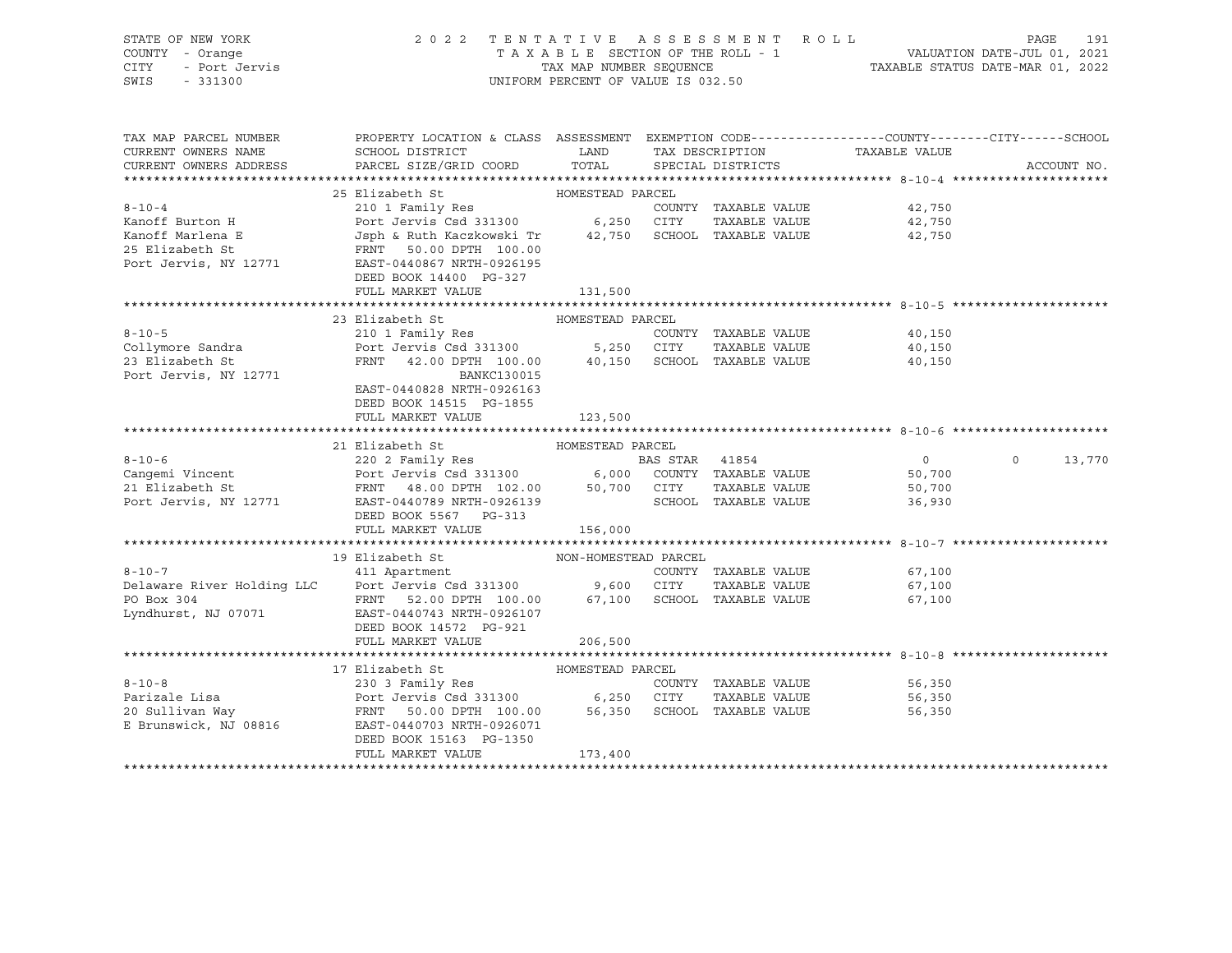|      | STATE OF NEW YORK | 2022 TENTATIVE ASSESSMENT ROLL     | 192<br>PAGE                      |
|------|-------------------|------------------------------------|----------------------------------|
|      | COUNTY - Orange   | TAXABLE SECTION OF THE ROLL - 1    | VALUATION DATE-JUL 01, 2021      |
| CITY | - Port Jervis     | TAX MAP NUMBER SEOUENCE            | TAXABLE STATUS DATE-MAR 01, 2022 |
| SWIS | - 331300          | UNIFORM PERCENT OF VALUE IS 032.50 |                                  |

| TAX MAP PARCEL NUMBER                                                                                                                                                                                                                              | PROPERTY LOCATION & CLASS ASSESSMENT EXEMPTION CODE---------------COUNTY-------CITY------SCHOOL |                  |                             |                |          |               |
|----------------------------------------------------------------------------------------------------------------------------------------------------------------------------------------------------------------------------------------------------|-------------------------------------------------------------------------------------------------|------------------|-----------------------------|----------------|----------|---------------|
| CURRENT OWNERS NAME                                                                                                                                                                                                                                | SCHOOL DISTRICT                                                                                 | LAND             | TAX DESCRIPTION             | TAXABLE VALUE  |          |               |
| CURRENT OWNERS ADDRESS                                                                                                                                                                                                                             | PARCEL SIZE/GRID COORD                                                                          | TOTAL            | SPECIAL DISTRICTS           |                |          | ACCOUNT NO.   |
|                                                                                                                                                                                                                                                    |                                                                                                 |                  |                             |                |          |               |
| 6 John St<br>210 1 Family Res<br>210 1 Family Res<br>210 1 Family Res<br>210 1 Family Res<br>210 1 Family Res<br>210 1 Family Res<br>210 1 Family Res<br>210 6,000 COUNTY TAXABLE VALUE<br>21.00 6,000 COUNTY TAXABLE VALUE<br>21.00 58,000 CITY T |                                                                                                 |                  |                             |                |          |               |
|                                                                                                                                                                                                                                                    |                                                                                                 |                  |                             | $\overline{0}$ |          | $0 \t 13,770$ |
|                                                                                                                                                                                                                                                    |                                                                                                 |                  |                             | 58,000         |          |               |
|                                                                                                                                                                                                                                                    |                                                                                                 |                  |                             | 58,000         |          |               |
| 6 John St                                                                                                                                                                                                                                          | BANKC190321                                                                                     |                  | SCHOOL TAXABLE VALUE        | 44,230         |          |               |
| Port Jervis, NY 12771 EAST-0440767 NRTH-0926040                                                                                                                                                                                                    |                                                                                                 |                  |                             |                |          |               |
|                                                                                                                                                                                                                                                    | DEED BOOK 14933 PG-329                                                                          |                  |                             |                |          |               |
|                                                                                                                                                                                                                                                    | FULL MARKET VALUE                                                                               | 178,500          |                             |                |          |               |
|                                                                                                                                                                                                                                                    |                                                                                                 |                  |                             |                |          |               |
|                                                                                                                                                                                                                                                    | HOMESTEAD PARCEL<br>8 John St                                                                   |                  |                             |                |          |               |
| $8 - 10 - 10$                                                                                                                                                                                                                                      | 210 1 Family Res                                                                                |                  | COUNTY TAXABLE VALUE        | 43,800         |          |               |
| Soto Monica                                                                                                                                                                                                                                        | لسان 210 Ephrid I Family Res<br>Port Jervis Csd 331300 5,625   CITY                             |                  | TAXABLE VALUE               | 43,800         |          |               |
| 8 John St                                                                                                                                                                                                                                          | FRNT 50.00 DPTH 80.00 43,800 SCHOOL TAXABLE VALUE                                               |                  |                             | 43,800         |          |               |
| Port Jervis, NY 12771                                                                                                                                                                                                                              | BANKC160275                                                                                     |                  |                             |                |          |               |
|                                                                                                                                                                                                                                                    | EAST-0440800 NRTH-0926010                                                                       |                  |                             |                |          |               |
|                                                                                                                                                                                                                                                    | DEED BOOK 14725 PG-1974                                                                         |                  |                             |                |          |               |
|                                                                                                                                                                                                                                                    | FULL MARKET VALUE                                                                               | 134,800          |                             |                |          |               |
|                                                                                                                                                                                                                                                    |                                                                                                 |                  |                             |                |          |               |
|                                                                                                                                                                                                                                                    | 6 George St                                                                                     | HOMESTEAD PARCEL |                             |                |          |               |
|                                                                                                                                                                                                                                                    |                                                                                                 |                  | COUNTY TAXABLE VALUE        | 56,250         |          |               |
|                                                                                                                                                                                                                                                    |                                                                                                 |                  | TAXABLE VALUE               | 56,250         |          |               |
|                                                                                                                                                                                                                                                    |                                                                                                 |                  |                             | 56,250         |          |               |
| Montgomery, NY 12549 EAST-0440827 NRTH-0926070                                                                                                                                                                                                     |                                                                                                 |                  |                             |                |          |               |
|                                                                                                                                                                                                                                                    | DEED BOOK 12932 PG-494                                                                          |                  |                             |                |          |               |
|                                                                                                                                                                                                                                                    | FULL MARKET VALUE                                                                               | 173,100          |                             |                |          |               |
|                                                                                                                                                                                                                                                    |                                                                                                 |                  |                             |                |          |               |
|                                                                                                                                                                                                                                                    | 8 George St<br>HOMESTEAD PARCEL                                                                 |                  |                             |                |          |               |
|                                                                                                                                                                                                                                                    |                                                                                                 |                  |                             | $\overline{0}$ | $\Omega$ | 34,390        |
|                                                                                                                                                                                                                                                    |                                                                                                 |                  |                             | 52,000         |          |               |
|                                                                                                                                                                                                                                                    |                                                                                                 |                  | TAXABLE VALUE               | 52,000         |          |               |
|                                                                                                                                                                                                                                                    |                                                                                                 |                  | SCHOOL TAXABLE VALUE        | 17,610         |          |               |
| 8-10-12<br>8-10-12<br>Gill, James and Ethel<br>Ethel<br>Port Jervis Csd 331300<br>FRNT 50.00 DPTH 90.00<br>8 George St<br>EAST-0440874 NRTH-0926110<br>Port Jervis, NY 12771<br>DEED BOOK 12363 PG-941<br>Port Jervis, NY 12771<br>Port Jervis, N  |                                                                                                 |                  |                             |                |          |               |
|                                                                                                                                                                                                                                                    | FULL MARKET VALUE                                                                               | 160,000          |                             |                |          |               |
|                                                                                                                                                                                                                                                    |                                                                                                 |                  |                             |                |          |               |
|                                                                                                                                                                                                                                                    | HOMESTEAD PARCEL<br>10 George St                                                                |                  |                             |                |          |               |
| $8 - 10 - 13$                                                                                                                                                                                                                                      | 210 1 Family Res                                                                                |                  | COUNTY TAXABLE VALUE        | 52,000         |          |               |
| 8-10-13<br>Smithen Christella                                                                                                                                                                                                                      | Port Jervis Csd 331300 5,575 CITY                                                               |                  | TAXABLE VALUE               | 52,000         |          |               |
| 10 George St                                                                                                                                                                                                                                       | FRNT 49.00 DPTH 82.00                                                                           |                  | 52,000 SCHOOL TAXABLE VALUE | 52,000         |          |               |
| Port Jervis, NY 12771                                                                                                                                                                                                                              | <b>BANKC130015</b>                                                                              |                  |                             |                |          |               |
|                                                                                                                                                                                                                                                    | EAST-0440911 NRTH-0926141                                                                       |                  |                             |                |          |               |
|                                                                                                                                                                                                                                                    | DEED BOOK 14084 PG-1452                                                                         |                  |                             |                |          |               |
|                                                                                                                                                                                                                                                    | FULL MARKET VALUE                                                                               | 160,000          |                             |                |          |               |
|                                                                                                                                                                                                                                                    |                                                                                                 |                  |                             |                |          |               |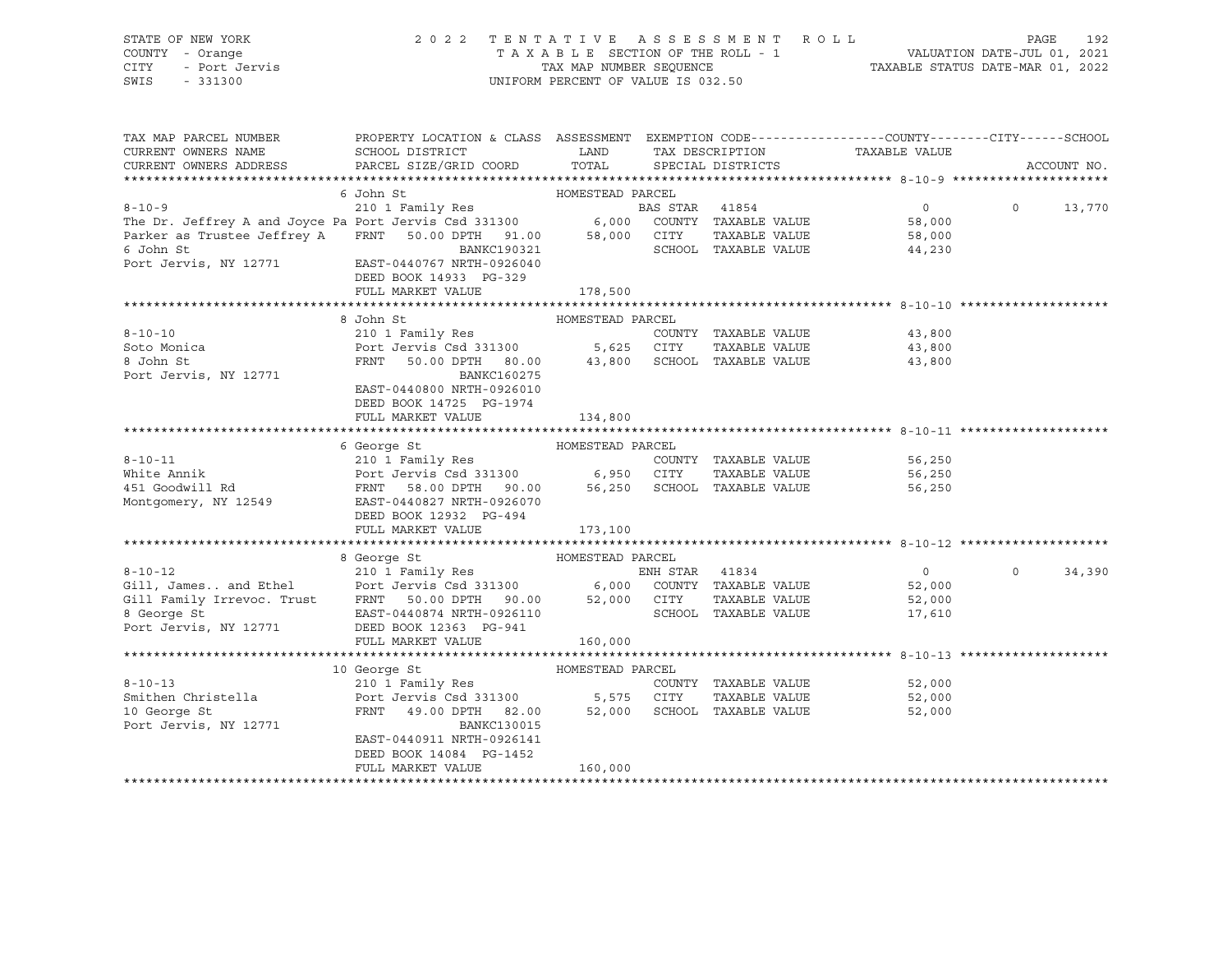# STATE OF NEW YORK 2 0 2 2 T E N T A T I V E A S S E S S M E N T R O L L PAGE 193 COUNTY - Orange T A X A B L E SECTION OF THE ROLL - 1 VALUATION DATE-JUL 01, 2021 CITY - Port Jervis TAX MAP NUMBER SEQUENCE TAXABLE STATUS DATE-MAR 01, 2022

| TAX MAP PARCEL NUMBER<br>CURRENT OWNERS NAME<br>CURRENT OWNERS ADDRESS                                                                                                                                                                                                                                                                                                                                                                                                                                                     | PROPERTY LOCATION & CLASS ASSESSMENT EXEMPTION CODE---------------COUNTY-------CITY------SCHOOL<br>${\tt SCHOOL\,\, DISTRICT}\qquad \qquad {\tt LAND}\qquad \qquad {\tt TAX\,\, DESCRIPTION}\qquad \qquad {\tt TAXABLE\,\, VALUE}$<br>PARCEL SIZE/GRID COORD TOTAL SPECIAL DISTRICTS |                      |  |                                                                  |                    | ACCOUNT NO. |
|----------------------------------------------------------------------------------------------------------------------------------------------------------------------------------------------------------------------------------------------------------------------------------------------------------------------------------------------------------------------------------------------------------------------------------------------------------------------------------------------------------------------------|--------------------------------------------------------------------------------------------------------------------------------------------------------------------------------------------------------------------------------------------------------------------------------------|----------------------|--|------------------------------------------------------------------|--------------------|-------------|
|                                                                                                                                                                                                                                                                                                                                                                                                                                                                                                                            |                                                                                                                                                                                                                                                                                      |                      |  |                                                                  |                    |             |
|                                                                                                                                                                                                                                                                                                                                                                                                                                                                                                                            |                                                                                                                                                                                                                                                                                      |                      |  |                                                                  |                    |             |
|                                                                                                                                                                                                                                                                                                                                                                                                                                                                                                                            |                                                                                                                                                                                                                                                                                      |                      |  |                                                                  | 20,650             |             |
|                                                                                                                                                                                                                                                                                                                                                                                                                                                                                                                            |                                                                                                                                                                                                                                                                                      |                      |  | TAXABLE VALUE<br>TAXABLE VALUE 20,650<br>-------- VALUE 20,650   |                    |             |
|                                                                                                                                                                                                                                                                                                                                                                                                                                                                                                                            |                                                                                                                                                                                                                                                                                      |                      |  |                                                                  |                    |             |
|                                                                                                                                                                                                                                                                                                                                                                                                                                                                                                                            |                                                                                                                                                                                                                                                                                      |                      |  |                                                                  |                    |             |
|                                                                                                                                                                                                                                                                                                                                                                                                                                                                                                                            | DEED BOOK 14681 PG-395                                                                                                                                                                                                                                                               |                      |  |                                                                  |                    |             |
|                                                                                                                                                                                                                                                                                                                                                                                                                                                                                                                            | FULL MARKET VALUE                                                                                                                                                                                                                                                                    | 63,500               |  |                                                                  |                    |             |
|                                                                                                                                                                                                                                                                                                                                                                                                                                                                                                                            |                                                                                                                                                                                                                                                                                      |                      |  |                                                                  |                    |             |
| $\begin{tabular}{lllllllllllll} \multicolumn{4}{c}{\footnotesize \textbf{8-10-15}} & & & & & & & & & \multicolumn{4}{c}{\footnotesize \textbf{NON-HOMESTEAD PARCH} \\ & & & & & & & & & & & \multicolumn{4}{c}{\footnotesize \textbf{C}\footnotesize \textbf{VALUE}} \\ & & & & & & & & & & \multicolumn{4}{c}{\footnotesize \textbf{C}\footnotesize \textbf{VALUE}} & & & & & & & \multicolumn{4}{c}{\footnotesize \textbf{C}\footnotesize \textbf{C}\footnotesize \textbf{C}\footnotesize \textbf{D} PART & & & & & & \$ |                                                                                                                                                                                                                                                                                      |                      |  |                                                                  |                    |             |
|                                                                                                                                                                                                                                                                                                                                                                                                                                                                                                                            |                                                                                                                                                                                                                                                                                      |                      |  |                                                                  |                    |             |
|                                                                                                                                                                                                                                                                                                                                                                                                                                                                                                                            |                                                                                                                                                                                                                                                                                      |                      |  | TAXABLE VALUE 11,850<br>TAXABLE VALUE 11,850<br>11,850<br>11,850 |                    |             |
|                                                                                                                                                                                                                                                                                                                                                                                                                                                                                                                            |                                                                                                                                                                                                                                                                                      |                      |  |                                                                  |                    |             |
|                                                                                                                                                                                                                                                                                                                                                                                                                                                                                                                            |                                                                                                                                                                                                                                                                                      |                      |  |                                                                  |                    |             |
|                                                                                                                                                                                                                                                                                                                                                                                                                                                                                                                            | FULL MARKET VALUE                                                                                                                                                                                                                                                                    | 36,500               |  |                                                                  |                    |             |
|                                                                                                                                                                                                                                                                                                                                                                                                                                                                                                                            |                                                                                                                                                                                                                                                                                      |                      |  |                                                                  |                    |             |
| $\begin{tabular}{lllllllllll} \multicolumn{2}{c l}{{\small \begin{tabular}{l}p{0.5cm}p{0.5cm}p{0.5cm}p{0.5cm}p{0.5cm}p{0.5cm}p{0.5cm}p{0.5cm}p{0.5cm}p{0.5cm}p{0.5cm}p{0.5cm}p{0.5cm}p{0.5cm}p{0.5cm}p{0.5cm}p{0.5cm}p{0.5cm}p{0.5cm}p{0.5cm}p{0.5cm}p{0.5cm}p{0.5cm}p{0.5cm}p{0.5cm}p{0.5cm}p{0$                                                                                                                                                                                                                          |                                                                                                                                                                                                                                                                                      | NON-HOMESTEAD PARCEL |  |                                                                  |                    |             |
|                                                                                                                                                                                                                                                                                                                                                                                                                                                                                                                            |                                                                                                                                                                                                                                                                                      |                      |  |                                                                  |                    |             |
|                                                                                                                                                                                                                                                                                                                                                                                                                                                                                                                            |                                                                                                                                                                                                                                                                                      |                      |  |                                                                  |                    |             |
|                                                                                                                                                                                                                                                                                                                                                                                                                                                                                                                            |                                                                                                                                                                                                                                                                                      |                      |  |                                                                  |                    |             |
|                                                                                                                                                                                                                                                                                                                                                                                                                                                                                                                            |                                                                                                                                                                                                                                                                                      |                      |  |                                                                  |                    |             |
|                                                                                                                                                                                                                                                                                                                                                                                                                                                                                                                            | DEED BOOK 11763 PG-75<br>FULL MARKET VALUE 350,000                                                                                                                                                                                                                                   |                      |  |                                                                  |                    |             |
|                                                                                                                                                                                                                                                                                                                                                                                                                                                                                                                            |                                                                                                                                                                                                                                                                                      |                      |  |                                                                  |                    |             |
|                                                                                                                                                                                                                                                                                                                                                                                                                                                                                                                            | 82-88 Fowler St NON-HOMESTEAD PARCEL                                                                                                                                                                                                                                                 |                      |  |                                                                  |                    |             |
|                                                                                                                                                                                                                                                                                                                                                                                                                                                                                                                            |                                                                                                                                                                                                                                                                                      |                      |  |                                                                  |                    |             |
|                                                                                                                                                                                                                                                                                                                                                                                                                                                                                                                            |                                                                                                                                                                                                                                                                                      |                      |  |                                                                  | 191,450<br>191,450 |             |
| 8-10-17.1<br>Miglionico Live Transferse and the Storag country TAXABLE VALUE<br>The McTrust<br>The McTrust<br>Example of the McTrust<br>Served on the State of the State of the State of the State of the State of the State of the Scho                                                                                                                                                                                                                                                                                   |                                                                                                                                                                                                                                                                                      |                      |  |                                                                  | 191,450            |             |
|                                                                                                                                                                                                                                                                                                                                                                                                                                                                                                                            |                                                                                                                                                                                                                                                                                      |                      |  |                                                                  |                    |             |
|                                                                                                                                                                                                                                                                                                                                                                                                                                                                                                                            |                                                                                                                                                                                                                                                                                      |                      |  |                                                                  |                    |             |
| 86 Fowler St<br>Port Jervis, NY 12771<br>Port Jervis, NY 12771<br>Port Poor 13769 PG-1530                                                                                                                                                                                                                                                                                                                                                                                                                                  |                                                                                                                                                                                                                                                                                      |                      |  |                                                                  |                    |             |
|                                                                                                                                                                                                                                                                                                                                                                                                                                                                                                                            | DEED BOOK 13768 PG-1530                                                                                                                                                                                                                                                              |                      |  |                                                                  |                    |             |
|                                                                                                                                                                                                                                                                                                                                                                                                                                                                                                                            | FULL MARKET VALUE 589,100                                                                                                                                                                                                                                                            |                      |  |                                                                  |                    |             |
|                                                                                                                                                                                                                                                                                                                                                                                                                                                                                                                            |                                                                                                                                                                                                                                                                                      |                      |  |                                                                  |                    |             |
| 80 Fowler St<br>81 Com vac w/im<br>231 Com vac w/im<br>231 Com vac w/im<br>231 Com vac w/im<br>231 Com vac w/im<br>231 Com vac w/im<br>26 Fort Jervis Csd 331300<br>27 Commons Investment SvcsLLC FRNT 48.00 DPTH 100.00<br>27 Commons Investmen                                                                                                                                                                                                                                                                           |                                                                                                                                                                                                                                                                                      |                      |  |                                                                  |                    |             |
|                                                                                                                                                                                                                                                                                                                                                                                                                                                                                                                            |                                                                                                                                                                                                                                                                                      |                      |  |                                                                  |                    |             |
|                                                                                                                                                                                                                                                                                                                                                                                                                                                                                                                            |                                                                                                                                                                                                                                                                                      |                      |  |                                                                  |                    |             |
|                                                                                                                                                                                                                                                                                                                                                                                                                                                                                                                            |                                                                                                                                                                                                                                                                                      |                      |  |                                                                  |                    |             |
| 166 Bayberry Dr                         EAST-0440951 NRTH-0925986<br>Milford, PA 18337                   DEED BOOK 2261   PG-00504                                                                                                                                                                                                                                                                                                                                                                                         |                                                                                                                                                                                                                                                                                      |                      |  |                                                                  |                    |             |
|                                                                                                                                                                                                                                                                                                                                                                                                                                                                                                                            | FULL MARKET VALUE                                                                                                                                                                                                                                                                    | 32,800               |  |                                                                  |                    |             |
|                                                                                                                                                                                                                                                                                                                                                                                                                                                                                                                            |                                                                                                                                                                                                                                                                                      |                      |  |                                                                  |                    |             |
|                                                                                                                                                                                                                                                                                                                                                                                                                                                                                                                            |                                                                                                                                                                                                                                                                                      |                      |  |                                                                  |                    |             |
|                                                                                                                                                                                                                                                                                                                                                                                                                                                                                                                            |                                                                                                                                                                                                                                                                                      |                      |  |                                                                  | 22,950             |             |
| $76-78$ Fowler St<br>$8-10-20$<br>$76-78$ Fowler St<br>$331$ Com vac w/im<br>$9$ ot Jervis Csd 331300<br>$\frac{18}{32}$ , 850 CITY<br>$\frac{18}{32}$ , 950 SCHOOL<br>$\frac{18}{32}$ , 950 SCHOOL<br>$\frac{18}{32}$ , 950 SCHOOL<br>$\frac{16}{32}$ , 950 SCHOOL<br>$\frac{$                                                                                                                                                                                                                                            |                                                                                                                                                                                                                                                                                      |                      |  | TAXABLE VALUE 22,950                                             |                    |             |
|                                                                                                                                                                                                                                                                                                                                                                                                                                                                                                                            |                                                                                                                                                                                                                                                                                      |                      |  |                                                                  | 22,950             |             |
|                                                                                                                                                                                                                                                                                                                                                                                                                                                                                                                            |                                                                                                                                                                                                                                                                                      |                      |  |                                                                  |                    |             |
|                                                                                                                                                                                                                                                                                                                                                                                                                                                                                                                            |                                                                                                                                                                                                                                                                                      |                      |  |                                                                  |                    |             |
|                                                                                                                                                                                                                                                                                                                                                                                                                                                                                                                            | 166 Bayberry Dr                           EAST-0440886 NRTH-0925944<br>Milford, PA 18337                     DEED BOOK 2261   PG-00500                                                                                                                                               |                      |  |                                                                  |                    |             |
|                                                                                                                                                                                                                                                                                                                                                                                                                                                                                                                            | FULL MARKET VALUE                                                                                                                                                                                                                                                                    | 70,600               |  |                                                                  |                    |             |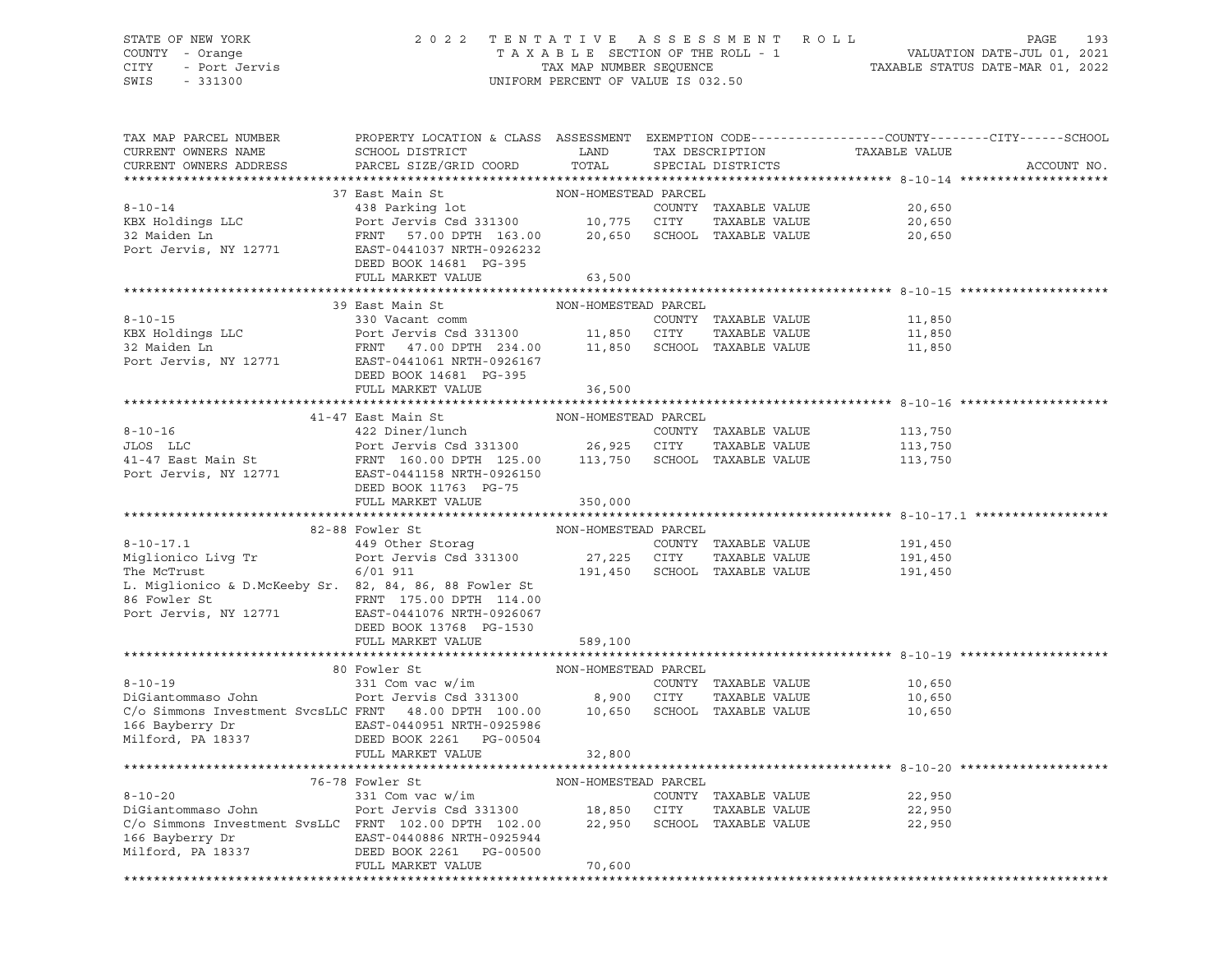| STATE OF NEW YORK<br>COUNTY - Orange<br>OF NEW YORK<br>I - Orange<br>- Port Jervis<br>201200<br>CITY<br>SWIS                                                                                                                                                                                                                                                                                              | UNIFORM PERCENT OF VALUE IS 032.50                                                                                                                                                                       |                  | 2022 TENTATIVE ASSESSMENT ROLL PAGE 194<br>TAXABLE SECTION OF THE ROLL - 1 VALUATION DATE-JUL 01, 2021<br>TAX MAP NUMBER SEQUENCE TAXABLE STATUS DATE-MAR 01, 2022 |                             |                                                 |                   |
|-----------------------------------------------------------------------------------------------------------------------------------------------------------------------------------------------------------------------------------------------------------------------------------------------------------------------------------------------------------------------------------------------------------|----------------------------------------------------------------------------------------------------------------------------------------------------------------------------------------------------------|------------------|--------------------------------------------------------------------------------------------------------------------------------------------------------------------|-----------------------------|-------------------------------------------------|-------------------|
|                                                                                                                                                                                                                                                                                                                                                                                                           |                                                                                                                                                                                                          |                  |                                                                                                                                                                    |                             |                                                 |                   |
| TAX MAP PARCEL NUMBER PROPERTY LOCATION & CLASS ASSESSMENT EXEMPTION CODE---------------COUNTY-------CITY------SCHOOL                                                                                                                                                                                                                                                                                     |                                                                                                                                                                                                          |                  |                                                                                                                                                                    |                             |                                                 |                   |
| CURRENT OWNERS NAME                                                                                                                                                                                                                                                                                                                                                                                       | SCHOOL DISTRICT<br><b>EXAMPLE SERVICE SERVICE SERVICE SERVICE SERVICE SERVICE SERVICE SERVICE SERVICE SERVICE SERVICE SERVICE SERVICE</b>                                                                |                  |                                                                                                                                                                    |                             | TAX DESCRIPTION TAXABLE VALUE SPECIAL DISTRICTS |                   |
| CURRENT OWNERS ADDRESS                                                                                                                                                                                                                                                                                                                                                                                    | PARCEL SIZE/GRID COORD                                                                                                                                                                                   | TOTAL            |                                                                                                                                                                    |                             |                                                 | ACCOUNT NO.       |
|                                                                                                                                                                                                                                                                                                                                                                                                           |                                                                                                                                                                                                          |                  |                                                                                                                                                                    |                             |                                                 |                   |
|                                                                                                                                                                                                                                                                                                                                                                                                           | 74 Fowler St<br>$\begin{minipage}{.485\textwidth} \centering\textbf{Fourier St} & \textbf{NON-HOMESTEAD PARCH} \\ \textbf{485 > luse sm bld} & \textbf{COM-MOMESTEAD} & \textbf{CORNITY} \end{minipage}$ |                  |                                                                                                                                                                    |                             |                                                 |                   |
| $8 - 10 - 21$                                                                                                                                                                                                                                                                                                                                                                                             |                                                                                                                                                                                                          |                  |                                                                                                                                                                    |                             | COUNTY TAXABLE VALUE 62,000                     |                   |
| DiGiantommaso John                                                                                                                                                                                                                                                                                                                                                                                        | Port Jervis Csd 331300 9,350 CITY                                                                                                                                                                        |                  |                                                                                                                                                                    |                             | TAXABLE VALUE 62,000                            |                   |
| C/o Simmons Investment SvcsLLC CrossFit-qym                                                                                                                                                                                                                                                                                                                                                               |                                                                                                                                                                                                          |                  |                                                                                                                                                                    | 62,000 SCHOOL TAXABLE VALUE | 62,000                                          |                   |
|                                                                                                                                                                                                                                                                                                                                                                                                           |                                                                                                                                                                                                          |                  |                                                                                                                                                                    |                             |                                                 |                   |
|                                                                                                                                                                                                                                                                                                                                                                                                           |                                                                                                                                                                                                          |                  |                                                                                                                                                                    |                             |                                                 |                   |
|                                                                                                                                                                                                                                                                                                                                                                                                           | DEED BOOK 4249 PG-240                                                                                                                                                                                    |                  |                                                                                                                                                                    |                             |                                                 |                   |
|                                                                                                                                                                                                                                                                                                                                                                                                           | FULL MARKET VALUE                                                                                                                                                                                        | 190,800          |                                                                                                                                                                    |                             |                                                 |                   |
|                                                                                                                                                                                                                                                                                                                                                                                                           |                                                                                                                                                                                                          |                  |                                                                                                                                                                    |                             |                                                 |                   |
|                                                                                                                                                                                                                                                                                                                                                                                                           | 19-21 East View Pl                                                                                                                                                                                       | HOMESTEAD PARCEL |                                                                                                                                                                    |                             |                                                 |                   |
| 8-10-22<br>ENH STAR 41834<br>ENH STAR 41834<br>Cox; Erika S<br>Cox; Erika S<br>Pent Jervis Csd 331300<br>210 1 Family Res<br>Port Jervis Csd 331300<br>210 1 Family Res<br>210 1 Family Res<br>210 1 Family Res<br>210 1 Family Res<br>210 1 Family Re                                                                                                                                                    |                                                                                                                                                                                                          |                  |                                                                                                                                                                    | ENH STAR 41834              | $\overline{0}$                                  | 34,390<br>$\circ$ |
|                                                                                                                                                                                                                                                                                                                                                                                                           |                                                                                                                                                                                                          |                  |                                                                                                                                                                    |                             | 65,250                                          |                   |
|                                                                                                                                                                                                                                                                                                                                                                                                           |                                                                                                                                                                                                          |                  |                                                                                                                                                                    |                             | TAXABLE VALUE 65,250                            |                   |
|                                                                                                                                                                                                                                                                                                                                                                                                           |                                                                                                                                                                                                          |                  |                                                                                                                                                                    |                             | 30,860                                          |                   |
|                                                                                                                                                                                                                                                                                                                                                                                                           |                                                                                                                                                                                                          |                  |                                                                                                                                                                    |                             |                                                 |                   |
|                                                                                                                                                                                                                                                                                                                                                                                                           | FULL MARKET VALUE                                                                                                                                                                                        | 200,800          |                                                                                                                                                                    |                             |                                                 |                   |
|                                                                                                                                                                                                                                                                                                                                                                                                           |                                                                                                                                                                                                          |                  |                                                                                                                                                                    |                             |                                                 |                   |
|                                                                                                                                                                                                                                                                                                                                                                                                           | 17 East View Pl                                                                                                                                                                                          | HOMESTEAD PARCEL |                                                                                                                                                                    |                             |                                                 |                   |
|                                                                                                                                                                                                                                                                                                                                                                                                           |                                                                                                                                                                                                          |                  |                                                                                                                                                                    |                             | $\overline{0}$                                  | 13,770<br>$\circ$ |
|                                                                                                                                                                                                                                                                                                                                                                                                           |                                                                                                                                                                                                          |                  |                                                                                                                                                                    |                             | $\begin{array}{c}0\\48,300\end{array}$          |                   |
|                                                                                                                                                                                                                                                                                                                                                                                                           |                                                                                                                                                                                                          |                  |                                                                                                                                                                    |                             | TAXABLE VALUE 48,300                            |                   |
|                                                                                                                                                                                                                                                                                                                                                                                                           |                                                                                                                                                                                                          |                  |                                                                                                                                                                    | SCHOOL TAXABLE VALUE        | 34,530                                          |                   |
| 8-10-23<br>Connor John P<br>Connor Cathy L<br>Connor Cathy L<br>The BAS STAR 41854<br>Port Jervis Csd 331300<br>FRNT 50.00 DPTH 101.00<br>48,300 CITY TAXABLE VALUE<br>TARABLE VALUE<br>Port Jervis, NY 12771<br>DEED BOOK 3851 PG-100<br>PORT PG-10                                                                                                                                                      |                                                                                                                                                                                                          |                  |                                                                                                                                                                    |                             |                                                 |                   |
|                                                                                                                                                                                                                                                                                                                                                                                                           | FULL MARKET VALUE                                                                                                                                                                                        | 148,600          |                                                                                                                                                                    |                             |                                                 |                   |
|                                                                                                                                                                                                                                                                                                                                                                                                           |                                                                                                                                                                                                          |                  |                                                                                                                                                                    |                             |                                                 |                   |
|                                                                                                                                                                                                                                                                                                                                                                                                           | 15 East View Pl                                                                                                                                                                                          | HOMESTEAD PARCEL |                                                                                                                                                                    |                             |                                                 |                   |
| 8-10-24<br>Martinez Edgar 210 1 Family Res COUNTY<br>Martinez Enid FRNT 50.00 DPTH 100.00 51,250 SCHOOL<br>C/o Judith Altine<br>PO Box 326 EAST-0440675 NRTH-0925770<br>POT Jervis, NY 12771 DEED BOOK 15181 PG-1300                                                                                                                                                                                      |                                                                                                                                                                                                          |                  |                                                                                                                                                                    |                             | COUNTY TAXABLE VALUE 51,250                     |                   |
|                                                                                                                                                                                                                                                                                                                                                                                                           |                                                                                                                                                                                                          |                  |                                                                                                                                                                    | TAXABLE VALUE               | 51,250                                          |                   |
|                                                                                                                                                                                                                                                                                                                                                                                                           | FRNT 50.00 DPTH 100.00 51,250 SCHOOL TAXABLE VALUE 51,250                                                                                                                                                |                  |                                                                                                                                                                    |                             |                                                 |                   |
|                                                                                                                                                                                                                                                                                                                                                                                                           |                                                                                                                                                                                                          |                  |                                                                                                                                                                    |                             |                                                 |                   |
|                                                                                                                                                                                                                                                                                                                                                                                                           |                                                                                                                                                                                                          |                  |                                                                                                                                                                    |                             |                                                 |                   |
|                                                                                                                                                                                                                                                                                                                                                                                                           |                                                                                                                                                                                                          |                  |                                                                                                                                                                    |                             |                                                 |                   |
|                                                                                                                                                                                                                                                                                                                                                                                                           | FULL MARKET VALUE                                                                                                                                                                                        | 157,700          |                                                                                                                                                                    |                             |                                                 |                   |
| $\begin{tabular}{lllllllllllll} \multicolumn{3}{c c c c c} \multicolumn{3}{c c c c} \multicolumn{3}{c c c c} \multicolumn{3}{c c c} \multicolumn{3}{c c c} \multicolumn{3}{c c c} \multicolumn{3}{c c c} \multicolumn{3}{c c c} \multicolumn{3}{c c c} \multicolumn{3}{c c c} \multicolumn{3}{c c c} \multicolumn{3}{c c c} \multicolumn{3}{c c c} \multicolumn{3}{c c c} \multicolumn{3}{c c c} \multic$ |                                                                                                                                                                                                          |                  |                                                                                                                                                                    |                             |                                                 |                   |
|                                                                                                                                                                                                                                                                                                                                                                                                           |                                                                                                                                                                                                          |                  |                                                                                                                                                                    |                             |                                                 |                   |
|                                                                                                                                                                                                                                                                                                                                                                                                           |                                                                                                                                                                                                          |                  |                                                                                                                                                                    |                             |                                                 | $\circ$<br>34,390 |
|                                                                                                                                                                                                                                                                                                                                                                                                           |                                                                                                                                                                                                          |                  |                                                                                                                                                                    |                             |                                                 |                   |
|                                                                                                                                                                                                                                                                                                                                                                                                           |                                                                                                                                                                                                          |                  |                                                                                                                                                                    |                             |                                                 |                   |
|                                                                                                                                                                                                                                                                                                                                                                                                           |                                                                                                                                                                                                          |                  |                                                                                                                                                                    |                             |                                                 |                   |
| 13 East View Pl                                                                                                                                                                                                                                                                                                                                                                                           | DEED BOOK 13520 PG-1243                                                                                                                                                                                  |                  |                                                                                                                                                                    |                             |                                                 |                   |
| Port Jervis, NY 12771                                                                                                                                                                                                                                                                                                                                                                                     | FULL MARKET VALUE                                                                                                                                                                                        | 149,200          |                                                                                                                                                                    |                             |                                                 |                   |
| ******************                                                                                                                                                                                                                                                                                                                                                                                        |                                                                                                                                                                                                          |                  |                                                                                                                                                                    |                             |                                                 |                   |
|                                                                                                                                                                                                                                                                                                                                                                                                           | 11 East View Pl                                                                                                                                                                                          | HOMESTEAD PARCEL |                                                                                                                                                                    |                             |                                                 |                   |
| $8 - 10 - 26$                                                                                                                                                                                                                                                                                                                                                                                             | 210 1 Family Res                                                                                                                                                                                         |                  | COUNTY                                                                                                                                                             | TAXABLE VALUE               | 46,000                                          |                   |
| Williams Arnold                                                                                                                                                                                                                                                                                                                                                                                           | Port Jervis Csd 331300                                                                                                                                                                                   | 6,250            | CITY                                                                                                                                                               | TAXABLE VALUE               | 46,000                                          |                   |
| 11 East View Pl                                                                                                                                                                                                                                                                                                                                                                                           | FRNT<br>50.00 DPTH 100.00                                                                                                                                                                                | 46,000           |                                                                                                                                                                    | SCHOOL TAXABLE VALUE        | 46,000                                          |                   |
| Port Jervis, NY 12771                                                                                                                                                                                                                                                                                                                                                                                     | BANKC030230                                                                                                                                                                                              |                  |                                                                                                                                                                    |                             |                                                 |                   |
|                                                                                                                                                                                                                                                                                                                                                                                                           | EAST-0440614 NRTH-0925714                                                                                                                                                                                |                  |                                                                                                                                                                    |                             |                                                 |                   |
|                                                                                                                                                                                                                                                                                                                                                                                                           | DEED BOOK 15106 PG-822                                                                                                                                                                                   |                  |                                                                                                                                                                    |                             |                                                 |                   |
|                                                                                                                                                                                                                                                                                                                                                                                                           | FULL MARKET VALUE                                                                                                                                                                                        | 141,500          |                                                                                                                                                                    |                             |                                                 |                   |
|                                                                                                                                                                                                                                                                                                                                                                                                           |                                                                                                                                                                                                          |                  |                                                                                                                                                                    |                             |                                                 |                   |

\*\*\*\*\*\*\*\*\*\*\*\*\*\*\*\*\*\*\*\*\*\*\*\*\*\*\*\*\*\*\*\*\*\*\*\*\*\*\*\*\*\*\*\*\*\*\*\*\*\*\*\*\*\*\*\*\*\*\*\*\*\*\*\*\*\*\*\*\*\*\*\*\*\*\*\*\*\*\*\*\*\*\*\*\*\*\*\*\*\*\*\*\*\*\*\*\*\*\*\*\*\*\*\*\*\*\*\*\*\*\*\*\*\*\*\*\*\*\*\*\*\*\*\*\*\*\*\*\*\*\*\*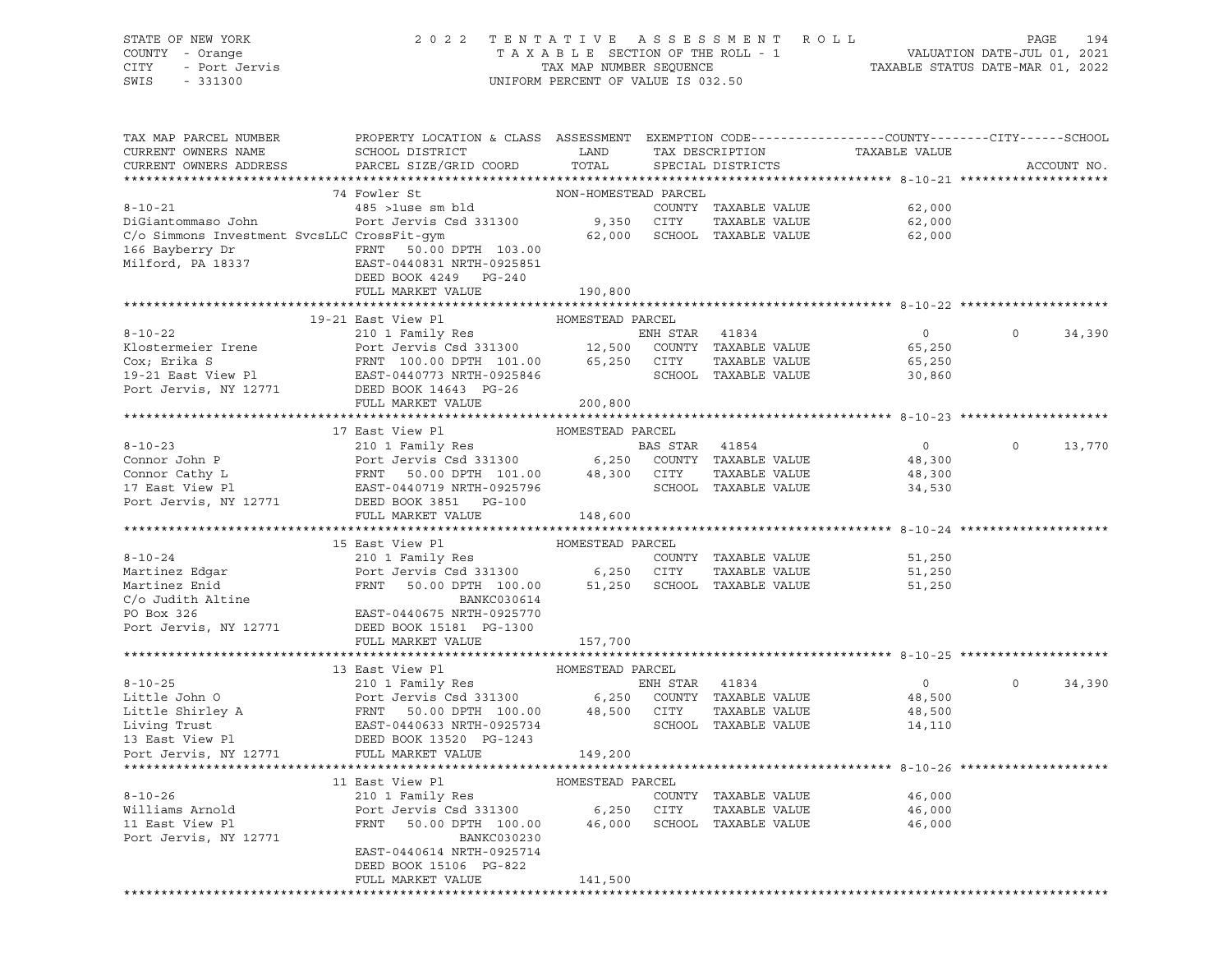# STATE OF NEW YORK 2 0 2 2 T E N T A T I V E A S S E S S M E N T R O L L PAGE 195 COUNTY - Orange T A X A B L E SECTION OF THE ROLL - 1 VALUATION DATE-JUL 01, 2021

SWIS - 331300 UNIFORM PERCENT OF VALUE IS 032.50

CITY - Port Jervis TAX MAP NUMBER SEQUENCE TAXABLE STATUS DATE-MAR 01, 2022

| TAX MAP PARCEL NUMBER                                                                                                                                                                                                                              | PROPERTY LOCATION & CLASS ASSESSMENT EXEMPTION CODE----------------COUNTY-------CITY------SCHOOL      |                  |      |                              |                             |                |                |
|----------------------------------------------------------------------------------------------------------------------------------------------------------------------------------------------------------------------------------------------------|-------------------------------------------------------------------------------------------------------|------------------|------|------------------------------|-----------------------------|----------------|----------------|
| CURRENT OWNERS NAME                                                                                                                                                                                                                                | SCHOOL DISTRICT                                                                                       | LAND             |      | TAX DESCRIPTION              | TAXABLE VALUE               |                |                |
| CURRENT OWNERS ADDRESS                                                                                                                                                                                                                             | PARCEL SIZE/GRID COORD                                                                                | TOTAL            |      | SPECIAL DISTRICTS            |                             |                | ACCOUNT NO.    |
|                                                                                                                                                                                                                                                    |                                                                                                       |                  |      |                              |                             |                |                |
|                                                                                                                                                                                                                                                    | 9 East View Pl<br>HOMESTEAD PARCEL                                                                    |                  |      |                              |                             |                |                |
| $8 - 10 - 27$                                                                                                                                                                                                                                      | 210 1 Family Res<br>Port Jervis Csd 331300 5,000 ENH STAR 41834                                       |                  |      |                              | 7,515 4,522                 |                | 4,522          |
| Stanzl Frank A                                                                                                                                                                                                                                     |                                                                                                       |                  |      |                              | $\overline{0}$              | $\overline{0}$ | 34,390         |
| Stanzl Corrine B                                                                                                                                                                                                                                   |                                                                                                       |                  |      |                              |                             |                |                |
|                                                                                                                                                                                                                                                    |                                                                                                       |                  | CITY | TAXABLE VALUE                | 45,578                      |                |                |
|                                                                                                                                                                                                                                                    |                                                                                                       |                  |      |                              | SCHOOL TAXABLE VALUE 11,188 |                |                |
|                                                                                                                                                                                                                                                    | FULL MARKET VALUE                                                                                     | 154,200          |      |                              |                             |                |                |
|                                                                                                                                                                                                                                                    |                                                                                                       |                  |      |                              |                             |                |                |
| 8-10-28 210 1 Family Res AGED-C 41802<br>210 1 Family Res AGED-C 41802<br>210 1 Family Res AGED-C 41802<br>210 1 Family Res AGED-C 41802<br>210 1 Family Res AGED-C 41802<br>210 1 Family Res AGED-C 41802<br>210 1 Family Res AGED-C 41802<br>210 | 7 East View Pl                                                                                        | HOMESTEAD PARCEL |      |                              |                             |                |                |
|                                                                                                                                                                                                                                                    |                                                                                                       |                  |      |                              | 23,180                      | $\circ$        | $\overline{0}$ |
|                                                                                                                                                                                                                                                    |                                                                                                       |                  |      |                              | $\overline{0}$              | $\circ$        | 5,795          |
|                                                                                                                                                                                                                                                    |                                                                                                       |                  |      |                              | $\overline{0}$              | $\Omega$       | 34,390         |
|                                                                                                                                                                                                                                                    |                                                                                                       |                  |      | COUNTY TAXABLE VALUE         | 34,770                      |                |                |
|                                                                                                                                                                                                                                                    |                                                                                                       |                  |      |                              | TAXABLE VALUE 57,950        |                |                |
|                                                                                                                                                                                                                                                    | FULL MARKET VALUE                                                                                     |                  |      | 178,300 SCHOOL TAXABLE VALUE | 17,765                      |                |                |
|                                                                                                                                                                                                                                                    |                                                                                                       |                  |      |                              |                             |                |                |
|                                                                                                                                                                                                                                                    | 3 East View Pl<br>HOMESTEAD PARCEL                                                                    |                  |      |                              |                             |                |                |
| $8 - 10 - 29$                                                                                                                                                                                                                                      |                                                                                                       |                  |      |                              | $\overline{0}$              | $\Omega$       | 13,770         |
| Sparke Ashley L                                                                                                                                                                                                                                    |                                                                                                       |                  |      |                              | 69,000                      |                |                |
| 3 East View Pl                                                                                                                                                                                                                                     | FRNT 70.00 DPTH 99.00 69,000 CITY                                                                     |                  |      |                              | TAXABLE VALUE 69,000        |                |                |
| Port Jervis, NY 12771                                                                                                                                                                                                                              | BANKC080496                                                                                           |                  |      | SCHOOL TAXABLE VALUE         | 55,230                      |                |                |
|                                                                                                                                                                                                                                                    | EAST-0440423 NRTH-0925735                                                                             |                  |      |                              |                             |                |                |
|                                                                                                                                                                                                                                                    | DEED BOOK 13702 PG-954                                                                                |                  |      |                              |                             |                |                |
|                                                                                                                                                                                                                                                    | FULL MARKET VALUE                                                                                     | 212,300          |      |                              |                             |                |                |
|                                                                                                                                                                                                                                                    |                                                                                                       |                  |      |                              |                             |                |                |
|                                                                                                                                                                                                                                                    |                                                                                                       |                  |      |                              |                             |                |                |
|                                                                                                                                                                                                                                                    |                                                                                                       |                  |      |                              |                             | $\circ$        | 13,770         |
|                                                                                                                                                                                                                                                    |                                                                                                       |                  |      |                              |                             |                |                |
| Zube Cindy M                                                                                                                                                                                                                                       | FRNT 49.00 DPTH 100.00 86,000 CITY<br>BANKC190251 SCHOC                                               |                  |      | TAXABLE VALUE                | 86,000                      |                |                |
| 1 Elizabeth St                                                                                                                                                                                                                                     | BANKC190251                                                                                           |                  |      | SCHOOL TAXABLE VALUE         | 72,230                      |                |                |
| Port Jervis, NY 12771 EAST-0440352 NRTH-0925758                                                                                                                                                                                                    |                                                                                                       |                  |      |                              |                             |                |                |
|                                                                                                                                                                                                                                                    | DEED BOOK 2671 PG-00314                                                                               |                  |      |                              |                             |                |                |
|                                                                                                                                                                                                                                                    | FULL MARKET VALUE                                                                                     | 264,600          |      |                              |                             |                |                |
|                                                                                                                                                                                                                                                    |                                                                                                       |                  |      |                              |                             |                |                |
|                                                                                                                                                                                                                                                    | 3 Elizabeth St                                                                                        | HOMESTEAD PARCEL |      |                              |                             |                |                |
| $8 - 10 - 31$                                                                                                                                                                                                                                      | 210 1 Family Res                                                                                      |                  |      |                              | COUNTY TAXABLE VALUE 66,100 |                |                |
| Amundsen Daniel Walter                                                                                                                                                                                                                             | Port Jervis Csd 331300 6,150 CITY TAXABLE VALUE<br>FRNT 49.00 DPTH 100.00 66,100 SCHOOL TAXABLE VALUE |                  |      | TAXABLE VALUE                | 66,100                      |                |                |
| 3 Elizabeth St                                                                                                                                                                                                                                     |                                                                                                       |                  |      |                              | 66,100                      |                |                |
| Port Jervis, NY 12771                                                                                                                                                                                                                              | EAST-0440401 NRTH-0925804                                                                             |                  |      |                              |                             |                |                |
|                                                                                                                                                                                                                                                    | DEED BOOK 14922 PG-1144                                                                               |                  |      |                              |                             |                |                |
|                                                                                                                                                                                                                                                    | FULL MARKET VALUE                                                                                     | 203,400          |      |                              |                             |                |                |
|                                                                                                                                                                                                                                                    |                                                                                                       |                  |      |                              |                             |                |                |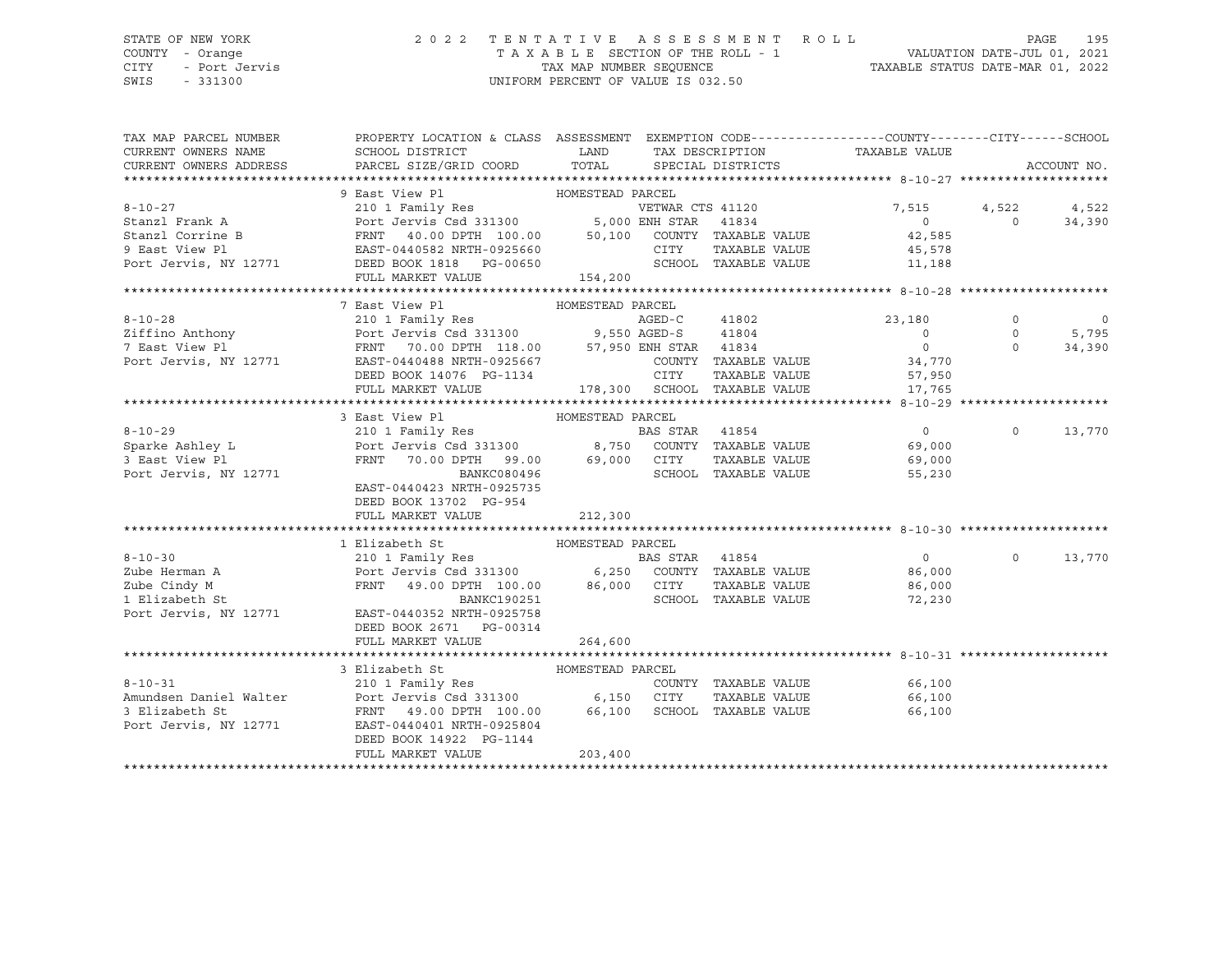CITY - Port Jervis TAX MAP NUMBER SEQUENCE TAXABLE STATUS DATE-MAR 01, 2022 SWIS - 331300 UNIFORM PERCENT OF VALUE IS 032.50

#### STATE OF NEW YORK 2 0 2 2 T E N T A T I V E A S S E S S M E N T R O L L PAGE 196 COUNTY - Orange T A X A B L E SECTION OF THE ROLL - 1 VALUATION DATE-JUL 01, 2021

| TAX MAP PARCEL NUMBER                                                                                                                                                                                                                                                                                                                                                                                                                                                                                                   | PROPERTY LOCATION & CLASS ASSESSMENT EXEMPTION CODE---------------COUNTY-------CITY------SCHOOL |         |                      |                                            |                |                |
|-------------------------------------------------------------------------------------------------------------------------------------------------------------------------------------------------------------------------------------------------------------------------------------------------------------------------------------------------------------------------------------------------------------------------------------------------------------------------------------------------------------------------|-------------------------------------------------------------------------------------------------|---------|----------------------|--------------------------------------------|----------------|----------------|
| CURRENT OWNERS NAME                                                                                                                                                                                                                                                                                                                                                                                                                                                                                                     |                                                                                                 |         |                      |                                            |                |                |
| CURRENT OWNERS ADDRESS                                                                                                                                                                                                                                                                                                                                                                                                                                                                                                  |                                                                                                 |         |                      |                                            |                | ACCOUNT NO.    |
|                                                                                                                                                                                                                                                                                                                                                                                                                                                                                                                         |                                                                                                 |         |                      |                                            |                |                |
|                                                                                                                                                                                                                                                                                                                                                                                                                                                                                                                         |                                                                                                 |         |                      |                                            |                |                |
|                                                                                                                                                                                                                                                                                                                                                                                                                                                                                                                         |                                                                                                 |         |                      |                                            |                | $0 \t 13,770$  |
|                                                                                                                                                                                                                                                                                                                                                                                                                                                                                                                         |                                                                                                 |         |                      |                                            |                | 4,522 4,522    |
|                                                                                                                                                                                                                                                                                                                                                                                                                                                                                                                         |                                                                                                 |         |                      |                                            |                |                |
|                                                                                                                                                                                                                                                                                                                                                                                                                                                                                                                         |                                                                                                 |         |                      |                                            |                |                |
|                                                                                                                                                                                                                                                                                                                                                                                                                                                                                                                         |                                                                                                 |         |                      |                                            |                |                |
|                                                                                                                                                                                                                                                                                                                                                                                                                                                                                                                         |                                                                                                 |         |                      |                                            |                |                |
|                                                                                                                                                                                                                                                                                                                                                                                                                                                                                                                         |                                                                                                 |         |                      |                                            |                |                |
|                                                                                                                                                                                                                                                                                                                                                                                                                                                                                                                         |                                                                                                 |         |                      |                                            |                |                |
|                                                                                                                                                                                                                                                                                                                                                                                                                                                                                                                         |                                                                                                 |         |                      | $\overline{0}$                             | $\circ$        | 13,770         |
|                                                                                                                                                                                                                                                                                                                                                                                                                                                                                                                         |                                                                                                 |         |                      |                                            |                |                |
|                                                                                                                                                                                                                                                                                                                                                                                                                                                                                                                         |                                                                                                 |         |                      | 82,000<br>82,000                           |                |                |
|                                                                                                                                                                                                                                                                                                                                                                                                                                                                                                                         |                                                                                                 |         |                      | 68,230                                     |                |                |
|                                                                                                                                                                                                                                                                                                                                                                                                                                                                                                                         |                                                                                                 |         |                      |                                            |                |                |
|                                                                                                                                                                                                                                                                                                                                                                                                                                                                                                                         | FULL MARKET VALUE 252,300                                                                       |         |                      |                                            |                |                |
|                                                                                                                                                                                                                                                                                                                                                                                                                                                                                                                         |                                                                                                 |         |                      |                                            |                |                |
|                                                                                                                                                                                                                                                                                                                                                                                                                                                                                                                         | 12 East View Pl<br>---- view PI MOMESTEAD PARCEL<br>210 1 Family Res HOMESTEAD PARCEL           |         |                      |                                            |                |                |
|                                                                                                                                                                                                                                                                                                                                                                                                                                                                                                                         |                                                                                                 |         |                      |                                            |                | $0 \t34,390$   |
|                                                                                                                                                                                                                                                                                                                                                                                                                                                                                                                         |                                                                                                 |         |                      |                                            | $\circ$        | $\overline{0}$ |
|                                                                                                                                                                                                                                                                                                                                                                                                                                                                                                                         |                                                                                                 |         |                      |                                            |                |                |
|                                                                                                                                                                                                                                                                                                                                                                                                                                                                                                                         |                                                                                                 |         |                      |                                            |                |                |
| 8-11-4<br>Robert H Mills LivingTrust<br>210 1 Family Res<br>Port Jervis Csd 331300<br>FRNT 50.00 DPTH 100.00<br>FRNT 50.00 DPTH 100.00<br>48,200 COUNTY TAXABLE VALUE<br>CITY TAXABLE VALUE<br>CITY TAXABLE VALUE<br>48,200<br>200 COUNTY TAXABLE                                                                                                                                                                                                                                                                       |                                                                                                 |         |                      |                                            |                |                |
|                                                                                                                                                                                                                                                                                                                                                                                                                                                                                                                         |                                                                                                 | 148,300 |                      |                                            |                |                |
|                                                                                                                                                                                                                                                                                                                                                                                                                                                                                                                         | FULL MARKET VALUE                                                                               |         |                      |                                            |                |                |
| 10 East View Pl<br>210 1 Family Res<br>210 1 Family Res<br>210 1 Family Res<br>210 1 Family Res<br>210 1 Family Res<br>210 1 Family Res<br>210 6,250 COUNTY TAXABLE VALUE<br>Catherine Michalenicz Trustee FRNT 50.00 DPTH 100.00 61,000 CITY                                                                                                                                                                                                                                                                           |                                                                                                 |         |                      |                                            |                |                |
|                                                                                                                                                                                                                                                                                                                                                                                                                                                                                                                         |                                                                                                 |         |                      |                                            |                |                |
|                                                                                                                                                                                                                                                                                                                                                                                                                                                                                                                         |                                                                                                 |         |                      | $\overline{0}$                             |                | $0 \t 13,770$  |
|                                                                                                                                                                                                                                                                                                                                                                                                                                                                                                                         |                                                                                                 |         |                      | 61,000                                     |                |                |
|                                                                                                                                                                                                                                                                                                                                                                                                                                                                                                                         |                                                                                                 |         | SCHOOL TAXABLE VALUE | 61,000<br>47,230                           |                |                |
|                                                                                                                                                                                                                                                                                                                                                                                                                                                                                                                         |                                                                                                 |         |                      |                                            |                |                |
| 10 East View Pl<br>Port Jervis, NY 12771 bEED BOOK 14038 PG-1720<br>FULL MARKET VALUE                                                                                                                                                                                                                                                                                                                                                                                                                                   |                                                                                                 |         |                      |                                            |                |                |
|                                                                                                                                                                                                                                                                                                                                                                                                                                                                                                                         |                                                                                                 | 187,700 |                      |                                            |                |                |
|                                                                                                                                                                                                                                                                                                                                                                                                                                                                                                                         |                                                                                                 |         |                      |                                            |                |                |
|                                                                                                                                                                                                                                                                                                                                                                                                                                                                                                                         |                                                                                                 |         |                      |                                            |                |                |
|                                                                                                                                                                                                                                                                                                                                                                                                                                                                                                                         |                                                                                                 |         |                      | $\begin{array}{c} 0 \\ 98,800 \end{array}$ | $\overline{0}$ | 13,770         |
|                                                                                                                                                                                                                                                                                                                                                                                                                                                                                                                         |                                                                                                 |         |                      |                                            |                |                |
| $\begin{tabular}{lllllllllllll} \multicolumn{3}{c}{\begin{tabular}{l} \multicolumn{3}{c}{6\textwidth} \multicolumn{3}{c}{6\textwidth} \multicolumn{3}{c}{6\textwidth} \multicolumn{3}{c}{6\textwidth} \multicolumn{3}{c}{6\textwidth} \multicolumn{3}{c}{6\textwidth} \multicolumn{3}{c}{6\textwidth} \multicolumn{3}{c}{6\textwidth} \multicolumn{3}{c}{6\textwidth} \multicolumn{3}{c}{6\textwidth} \multicolumn{3}{c}{6\textwidth} \multicolumn{3}{c}{6\textwidth} \multicolumn{3}{c}{6\textwidth} \multicolumn{3}{$ |                                                                                                 |         |                      |                                            |                |                |
|                                                                                                                                                                                                                                                                                                                                                                                                                                                                                                                         |                                                                                                 |         |                      |                                            |                |                |
|                                                                                                                                                                                                                                                                                                                                                                                                                                                                                                                         |                                                                                                 |         |                      |                                            |                |                |
|                                                                                                                                                                                                                                                                                                                                                                                                                                                                                                                         | DEED BOOK 13770 PG-1693                                                                         |         |                      |                                            |                |                |
|                                                                                                                                                                                                                                                                                                                                                                                                                                                                                                                         | FULL MARKET VALUE                                                                               | 304,000 |                      |                                            |                |                |
|                                                                                                                                                                                                                                                                                                                                                                                                                                                                                                                         |                                                                                                 |         |                      |                                            |                |                |
|                                                                                                                                                                                                                                                                                                                                                                                                                                                                                                                         | 7 Elizabeth St MOMESTEAD PARCEL                                                                 |         |                      |                                            |                |                |
| 90,000 Elizabeth St<br>The Matthew R (210 1 Family Res COUNTY TAXABLE VALUE<br>Port Jervis Csd 331300 (21TY TAXABLE VALUE 90,000 Parker Jessica L (20.00 PFRNT 60.00 DPTH 100.00 (20.000 SCHOOL TAXABLE VALUE 90,000 PTH 200.000 P                                                                                                                                                                                                                                                                                      |                                                                                                 |         |                      |                                            |                |                |
|                                                                                                                                                                                                                                                                                                                                                                                                                                                                                                                         |                                                                                                 |         |                      |                                            |                |                |
|                                                                                                                                                                                                                                                                                                                                                                                                                                                                                                                         |                                                                                                 |         |                      |                                            |                |                |
|                                                                                                                                                                                                                                                                                                                                                                                                                                                                                                                         |                                                                                                 |         |                      |                                            |                |                |
| Port Jervis, NY 12771 EAST-0440460 NRTH-0925867                                                                                                                                                                                                                                                                                                                                                                                                                                                                         |                                                                                                 |         |                      |                                            |                |                |
|                                                                                                                                                                                                                                                                                                                                                                                                                                                                                                                         | DEED BOOK 14840 PG-402                                                                          |         |                      |                                            |                |                |
|                                                                                                                                                                                                                                                                                                                                                                                                                                                                                                                         | FULL MARKET VALUE                                                                               | 276,900 |                      |                                            |                |                |
|                                                                                                                                                                                                                                                                                                                                                                                                                                                                                                                         |                                                                                                 |         |                      |                                            |                |                |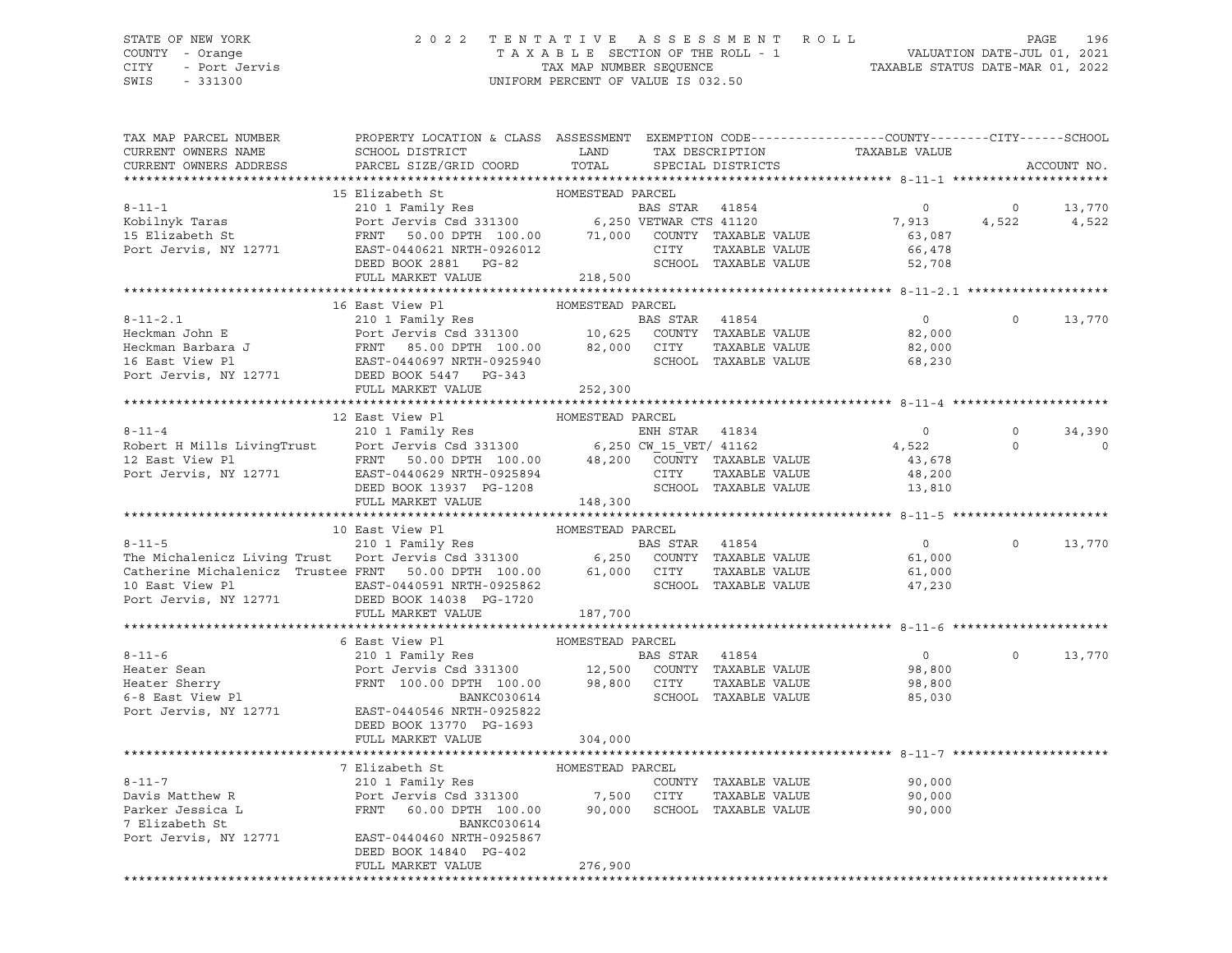### STATE OF NEW YORK 2 0 2 2 T E N T A T I V E A S S E S S M E N T R O L L PAGE 197 COUNTY - Orange T A X A B L E SECTION OF THE ROLL - 1 VALUATION DATE-JUL 01, 2021 CITY - Port Jervis TAX MAP NUMBER SEQUENCE TAXABLE STATUS DATE-MAR 01, 2022

| TAX MAP PARCEL NUMBER<br>CURRENT OWNERS NAME                                                                                                                                                                                                             | PROPERTY LOCATION & CLASS ASSESSMENT EXEMPTION CODE----------------COUNTY-------CITY------SCHOOL<br>SCHOOL DISTRICT |                  | LAND TAX DESCRIPTION TAXABLE VALUE |               |                                                          |                |             |
|----------------------------------------------------------------------------------------------------------------------------------------------------------------------------------------------------------------------------------------------------------|---------------------------------------------------------------------------------------------------------------------|------------------|------------------------------------|---------------|----------------------------------------------------------|----------------|-------------|
| CURRENT OWNERS ADDRESS                                                                                                                                                                                                                                   | PARCEL SIZE/GRID COORD TOTAL SPECIAL DISTRICTS                                                                      |                  |                                    |               |                                                          |                | ACCOUNT NO. |
| 8-11-8<br>9 Elizabeth St<br>230 3 Family Res<br>230 3 Family Res<br>230 3 Family Res<br>230 3 Family Res<br>230 3 Family Res<br>230 3 Family Res<br>230 3 Family Res<br>230 3 Family Res<br>230 3 Family Res<br>230 3 Family Res<br>230 3 Family Res<br> |                                                                                                                     |                  |                                    |               |                                                          |                |             |
|                                                                                                                                                                                                                                                          |                                                                                                                     |                  |                                    |               |                                                          |                |             |
|                                                                                                                                                                                                                                                          |                                                                                                                     |                  |                                    |               | 13,188 7,536 7,536<br>$\overline{0}$                     | $\overline{0}$ |             |
|                                                                                                                                                                                                                                                          |                                                                                                                     |                  |                                    |               | 57,212                                                   |                | 34,390      |
|                                                                                                                                                                                                                                                          |                                                                                                                     |                  |                                    |               |                                                          |                |             |
|                                                                                                                                                                                                                                                          |                                                                                                                     |                  |                                    |               | CITY TAXABLE VALUE 62,864<br>SCHOOL TAXABLE VALUE 28,474 |                |             |
|                                                                                                                                                                                                                                                          | FULL MARKET VALUE                                                                                                   | 216,600          |                                    |               |                                                          |                |             |
|                                                                                                                                                                                                                                                          |                                                                                                                     |                  |                                    |               |                                                          |                |             |
|                                                                                                                                                                                                                                                          | 11 Elizabeth St                                                                                                     | HOMESTEAD PARCEL |                                    |               |                                                          |                |             |
|                                                                                                                                                                                                                                                          |                                                                                                                     |                  |                                    |               |                                                          |                |             |
|                                                                                                                                                                                                                                                          |                                                                                                                     |                  |                                    |               |                                                          |                |             |
|                                                                                                                                                                                                                                                          |                                                                                                                     |                  |                                    |               |                                                          |                |             |
|                                                                                                                                                                                                                                                          |                                                                                                                     |                  |                                    |               |                                                          |                |             |
| Port Jervis, NY 12771 EAST-0440547 NRTH-0925943                                                                                                                                                                                                          |                                                                                                                     |                  |                                    |               |                                                          |                |             |
|                                                                                                                                                                                                                                                          | DEED BOOK 14496 PG-602                                                                                              |                  |                                    |               |                                                          |                |             |
|                                                                                                                                                                                                                                                          | FULL MARKET VALUE                                                                                                   | 240,800          |                                    |               |                                                          |                |             |
| 3-11-10<br>6-11-10<br>210 1 Family Res<br>210 1 Family Res<br>210 1 Family Res<br>210 1 Family Res<br>210 1 Family Res<br>210 1 Family Res<br>210 1 Family Res<br>210 1 Family Res<br>210 6,250 CITY TAXABLE VALUE<br>210 6,250 CITY TAXABLE VALUE<br>   |                                                                                                                     |                  |                                    |               |                                                          |                |             |
|                                                                                                                                                                                                                                                          |                                                                                                                     |                  |                                    |               |                                                          |                |             |
|                                                                                                                                                                                                                                                          |                                                                                                                     |                  |                                    |               | COUNTY TAXABLE VALUE 75,500<br>CITY TAXABLE VALUE 75,500 |                |             |
|                                                                                                                                                                                                                                                          |                                                                                                                     |                  |                                    |               |                                                          |                |             |
|                                                                                                                                                                                                                                                          |                                                                                                                     |                  |                                    |               | 75,500                                                   |                |             |
|                                                                                                                                                                                                                                                          |                                                                                                                     |                  |                                    |               |                                                          |                |             |
|                                                                                                                                                                                                                                                          | FULL MARKET VALUE                                                                                                   | 232,300          |                                    |               |                                                          |                |             |
|                                                                                                                                                                                                                                                          |                                                                                                                     |                  |                                    |               |                                                          |                |             |
|                                                                                                                                                                                                                                                          | 21 East Broome St MOMESTEAD PARCEL                                                                                  |                  |                                    |               |                                                          |                |             |
| $8 - 12 - 1$                                                                                                                                                                                                                                             | 210 1 Family Res                                                                                                    |                  | 421f Res I 44213                   |               | $0 \t 15,296$                                            |                |             |
|                                                                                                                                                                                                                                                          |                                                                                                                     |                  |                                    |               |                                                          |                |             |
|                                                                                                                                                                                                                                                          |                                                                                                                     |                  |                                    |               |                                                          |                |             |
| Nenarella Jeffrey J<br>210 1 Family Res<br>210 1 Family Res<br>21 Bast Broome St<br>21 East Broome St<br>21 Family Res<br>210 Family Res<br>21 211 Res<br>21 Res<br>21 Res<br>21 Res<br>21 RABLE VALUE<br>21 BAST-0440256 NRTH-0926045<br>21 CHOOL TAXAB |                                                                                                                     |                  |                                    |               |                                                          |                |             |
|                                                                                                                                                                                                                                                          | DEED BOOK 14287 PG-263                                                                                              |                  |                                    |               |                                                          |                |             |
|                                                                                                                                                                                                                                                          | FULL MARKET VALUE                                                                                                   | 323,100          |                                    |               |                                                          |                |             |
|                                                                                                                                                                                                                                                          |                                                                                                                     |                  |                                    |               |                                                          |                |             |
|                                                                                                                                                                                                                                                          | 23 East Broome St NON-HOMESTEAD PARCEL                                                                              |                  |                                    |               |                                                          |                |             |
|                                                                                                                                                                                                                                                          |                                                                                                                     |                  |                                    |               | COUNTY TAXABLE VALUE 74,850                              |                |             |
|                                                                                                                                                                                                                                                          |                                                                                                                     |                  |                                    | TAXABLE VALUE | 74,850                                                   |                |             |
|                                                                                                                                                                                                                                                          |                                                                                                                     |                  | 74,850 SCHOOL TAXABLE VALUE        |               | 74,850                                                   |                |             |
| 3 Karlsburg Rd Unit 102                                                                                                                                                                                                                                  | FRNT 60.00 DPTH 77.00                                                                                               |                  |                                    |               |                                                          |                |             |
| Monroe, NY 10950                                                                                                                                                                                                                                         | <b>BANKC080370</b>                                                                                                  |                  |                                    |               |                                                          |                |             |
|                                                                                                                                                                                                                                                          | EAST-0440312 NRTH-0926001<br>DEED BOOK 15152 PG-282                                                                 |                  |                                    |               |                                                          |                |             |
|                                                                                                                                                                                                                                                          | FULL MARKET VALUE                                                                                                   | 230,300          |                                    |               |                                                          |                |             |
|                                                                                                                                                                                                                                                          |                                                                                                                     |                  |                                    |               |                                                          |                |             |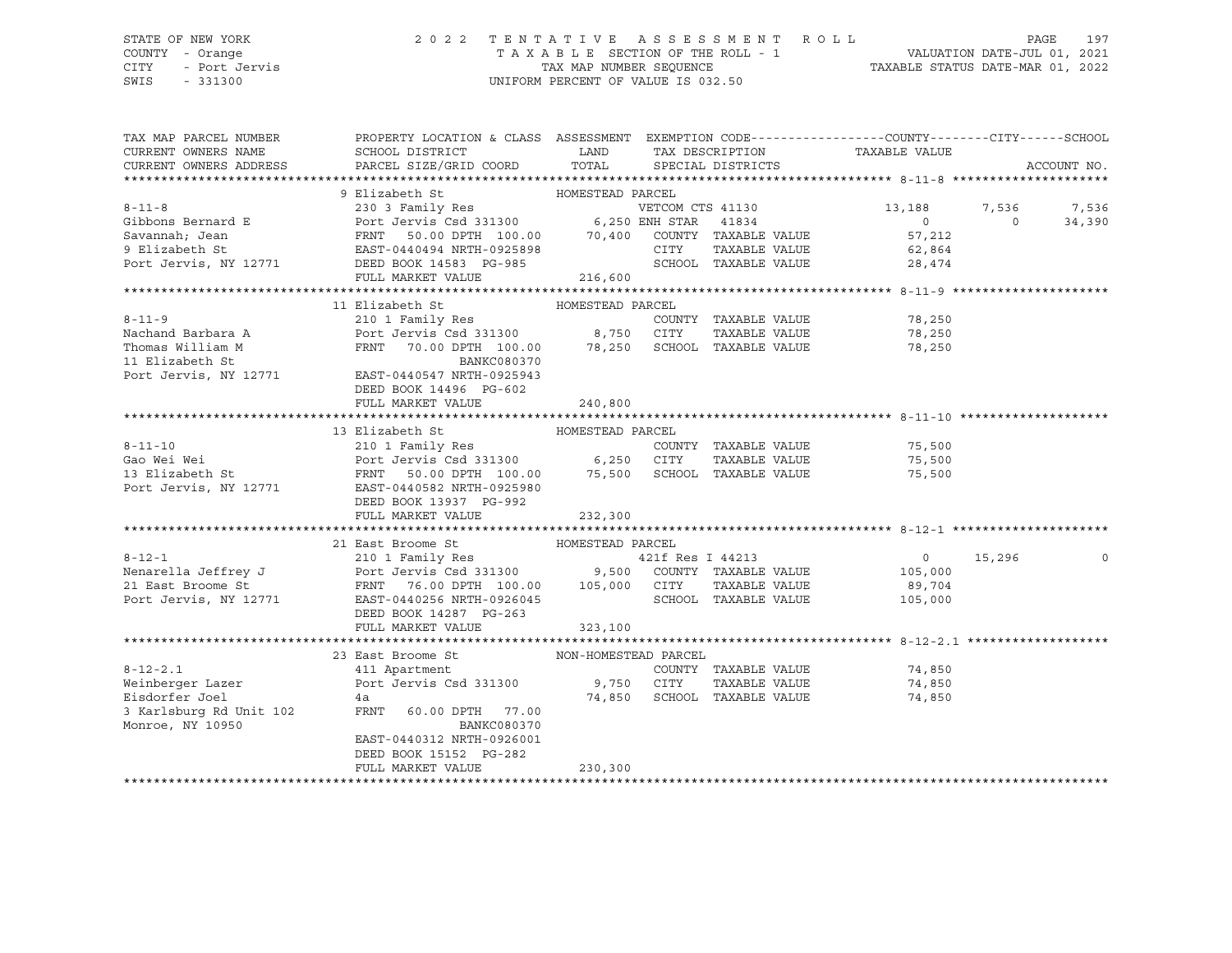# STATE OF NEW YORK 2 0 2 2 T E N T A T I V E A S S E S S M E N T R O L L PAGE 198 COUNTY - Orange T A X A B L E SECTION OF THE ROLL - 1 VALUATION DATE-JUL 01, 2021

SWIS - 331300 UNIFORM PERCENT OF VALUE IS 032.50

CITY - Port Jervis TAX MAP NUMBER SEQUENCE TAXABLE STATUS DATE-MAR 01, 2022

| TAX MAP PARCEL NUMBER                | PROPERTY LOCATION & CLASS ASSESSMENT EXEMPTION CODE---------------COUNTY-------CITY------SCHOOL                                                                                                                                                                                                                                                                      |         |                             |                      |                |
|--------------------------------------|----------------------------------------------------------------------------------------------------------------------------------------------------------------------------------------------------------------------------------------------------------------------------------------------------------------------------------------------------------------------|---------|-----------------------------|----------------------|----------------|
| CURRENT OWNERS NAME                  | SCHOOL DISTRICT TAX DESCRIPTION                                                                                                                                                                                                                                                                                                                                      |         |                             | TAXABLE VALUE        |                |
|                                      | CURRENT OWNERS ADDRESS PARCEL SIZE/GRID COORD TOTAL SPECIAL DISTRICTS                                                                                                                                                                                                                                                                                                |         |                             |                      | ACCOUNT NO.    |
|                                      |                                                                                                                                                                                                                                                                                                                                                                      |         |                             |                      |                |
|                                      | 4 Rear Elizabeth St MOMESTEAD PARCEL<br>8-12-2.2<br>Gong Mei Qing<br>4 Elizabeth St<br>2000 Port Jervis, NY 12771<br>ERES 20.03<br>2000 Port Jervis, NY 12771<br>2000 Port Jervis, NY 12771<br>2000 Port Jervis, NY 12771<br>2000 Port Jervis, NY 12771<br>2000 Port Jervis, NY 12771<br>2                                                                           |         |                             |                      |                |
|                                      |                                                                                                                                                                                                                                                                                                                                                                      |         | COUNTY TAXABLE VALUE        | 750                  |                |
|                                      |                                                                                                                                                                                                                                                                                                                                                                      |         | TAXABLE VALUE               | 750                  |                |
|                                      |                                                                                                                                                                                                                                                                                                                                                                      |         | 750 SCHOOL TAXABLE VALUE    | 750                  |                |
|                                      | DEED BOOK 14584 PG-1424                                                                                                                                                                                                                                                                                                                                              |         |                             |                      |                |
|                                      | FULL MARKET VALUE                                                                                                                                                                                                                                                                                                                                                    | 2,300   |                             |                      |                |
|                                      |                                                                                                                                                                                                                                                                                                                                                                      |         |                             |                      |                |
|                                      | 25 East Broome St MOMESTEAD PARCEL                                                                                                                                                                                                                                                                                                                                   |         |                             |                      |                |
|                                      |                                                                                                                                                                                                                                                                                                                                                                      |         | COUNTY TAXABLE VALUE        |                      |                |
|                                      |                                                                                                                                                                                                                                                                                                                                                                      |         |                             |                      |                |
|                                      | 8-12-3 210 1 Family Res COUNTY TAXABLE VALUE 59,500<br>Billman Mary Port Jervis Csd 331300 5,925 CITY TAXABLE VALUE 59,500<br>25 East Broome St FRNT 60.00 DPTH 63.00 59,500 SCHOOL TAXABLE VALUE 59,500<br>Port Jervis, NY 12771                                                                                                                                    |         |                             |                      |                |
|                                      |                                                                                                                                                                                                                                                                                                                                                                      |         |                             |                      |                |
|                                      |                                                                                                                                                                                                                                                                                                                                                                      |         |                             |                      |                |
|                                      | FULL MARKET VALUE                                                                                                                                                                                                                                                                                                                                                    | 183,100 |                             |                      |                |
|                                      |                                                                                                                                                                                                                                                                                                                                                                      |         |                             |                      |                |
|                                      | 4 Elizabeth St MOMESTEAD PARCEL                                                                                                                                                                                                                                                                                                                                      |         |                             |                      |                |
|                                      |                                                                                                                                                                                                                                                                                                                                                                      |         |                             |                      |                |
|                                      |                                                                                                                                                                                                                                                                                                                                                                      |         |                             | 72,000<br>72,000     |                |
|                                      | 8-12-4<br>Song Mei Qing<br>Port Jervis Csd 331300<br>Port Jervis Csd 331300<br>Port Jervis Csd 331300<br>FRNT 65.00 DPTH 58.00<br>72,000 SCHOOL TAXABLE VALUE<br>Port Jervis, NY 12771<br>EAST-0440309 NRTH-0925924<br>PORT 0440309 NRTH-0925924                                                                                                                     |         |                             | 72,000               |                |
|                                      |                                                                                                                                                                                                                                                                                                                                                                      |         |                             |                      |                |
|                                      | DEED BOOK 14584 PG-1424                                                                                                                                                                                                                                                                                                                                              |         |                             |                      |                |
|                                      | FULL MARKET VALUE                                                                                                                                                                                                                                                                                                                                                    | 221,500 |                             |                      |                |
|                                      |                                                                                                                                                                                                                                                                                                                                                                      |         |                             |                      |                |
|                                      |                                                                                                                                                                                                                                                                                                                                                                      |         |                             |                      |                |
|                                      |                                                                                                                                                                                                                                                                                                                                                                      |         |                             | 5,800<br>7,913       | 5,800<br>5,800 |
|                                      |                                                                                                                                                                                                                                                                                                                                                                      |         |                             |                      | 4,522<br>4,522 |
|                                      | $\begin{tabular}{lllllllll} \multicolumn{2}{c }{\textbf{FRNT}} & \multicolumn{2}{c }{\textbf{70.00}} & \multicolumn{2}{c }{\textbf{DPTH}} & \multicolumn{2}{c }{\textbf{60.00}} & \multicolumn{2}{c }{\textbf{58,000}} & \multicolumn{2}{c }{\textbf{COUNTY}} & \multicolumn{2}{c }{\textbf{TAXABLE VALUE}} & \multicolumn{2}{c }{\textbf{44,287}} \\ \end{tabular}$ |         |                             |                      |                |
| Port Jervis, NY 12771                | $\begin{tabular}{lcccc} BANKC170031 & & & CITY & TAXABLE VALUE \\ EAST-0440273 NRTH-0925895 & & & SCHOOL & TAXABLE VALUE \end{tabular}$                                                                                                                                                                                                                              |         | TAAnnum<br>TAXABLE VALUE    | 47,678<br>47,678     |                |
|                                      |                                                                                                                                                                                                                                                                                                                                                                      |         |                             |                      |                |
|                                      | DEED BOOK 14107 PG-682                                                                                                                                                                                                                                                                                                                                               |         |                             |                      |                |
|                                      | FULL MARKET VALUE                                                                                                                                                                                                                                                                                                                                                    | 178,500 |                             |                      |                |
|                                      |                                                                                                                                                                                                                                                                                                                                                                      |         |                             |                      |                |
|                                      | 6 Ridge Ave                                                                                                                                                                                                                                                                                                                                                          |         |                             |                      |                |
| $8 - 12 - 6$                         |                                                                                                                                                                                                                                                                                                                                                                      |         | COUNTY TAXABLE VALUE 54,000 |                      |                |
|                                      | Almodovar David <b>Example 2018</b> Port Jervis Csd 331300 6,375 CITY                                                                                                                                                                                                                                                                                                |         |                             | TAXABLE VALUE 54,000 |                |
| Almodovar Joel                       | FRNT 52.00 DPTH 100.00 54,000 SCHOOL TAXABLE VALUE<br>BANKC160113                                                                                                                                                                                                                                                                                                    |         |                             | 54,000               |                |
| 6 Ridge Ave<br>Port Jervis, NY 12771 |                                                                                                                                                                                                                                                                                                                                                                      |         |                             |                      |                |
|                                      | EAST-0440245 NRTH-0925944                                                                                                                                                                                                                                                                                                                                            |         |                             |                      |                |
|                                      | DEED BOOK 14654 PG-391<br>FULL MARKET VALUE                                                                                                                                                                                                                                                                                                                          | 166,200 |                             |                      |                |
|                                      |                                                                                                                                                                                                                                                                                                                                                                      |         |                             |                      |                |
|                                      |                                                                                                                                                                                                                                                                                                                                                                      |         |                             |                      |                |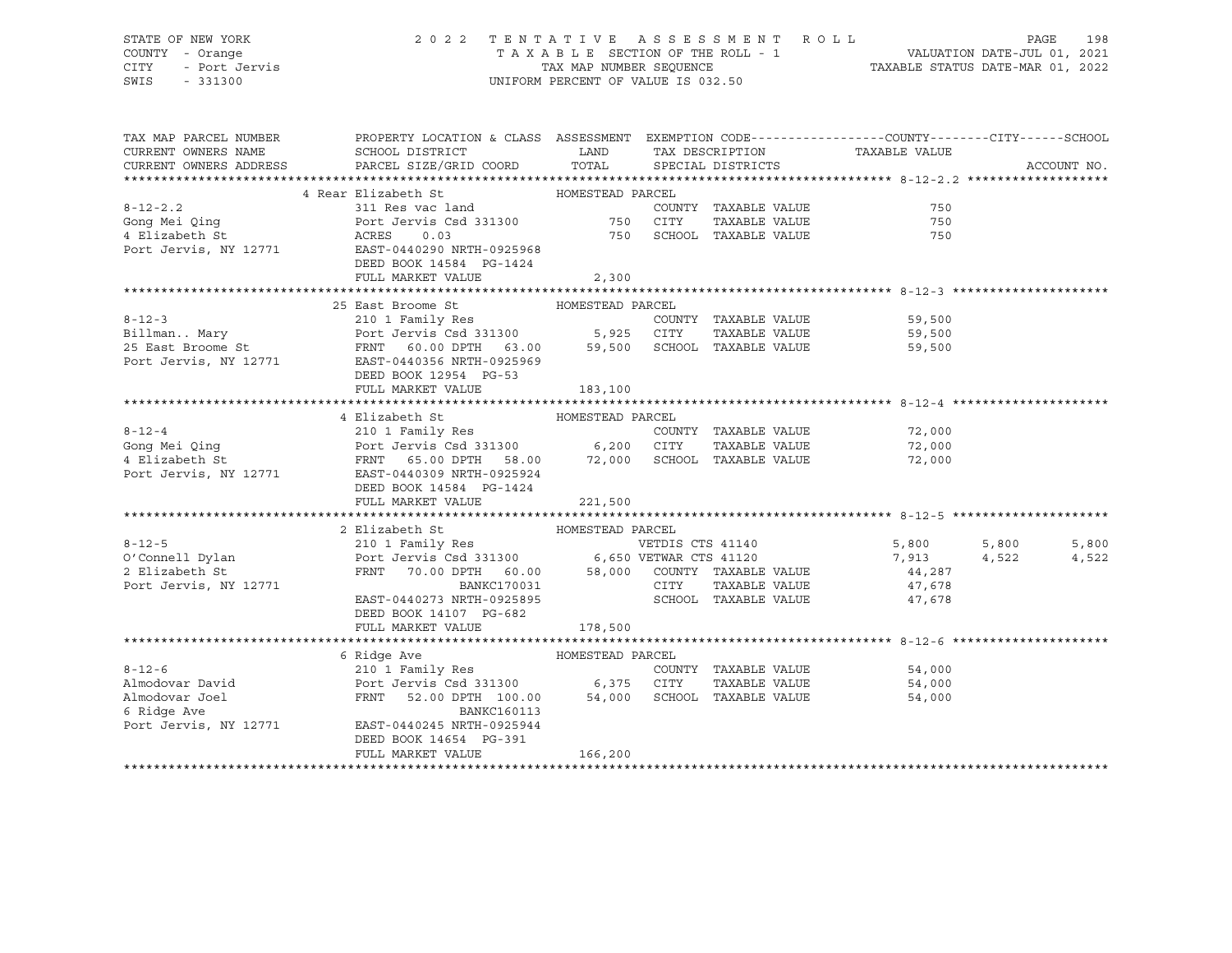#### STATE OF NEW YORK 2 0 2 2 T E N T A T I V E A S S E S S M E N T R O L L PAGE 199 COUNTY - Orange T A X A B L E SECTION OF THE ROLL - 1 VALUATION DATE-JUL 01, 2021 CITY - Port Jervis TAX MAP NUMBER SEQUENCE TAXABLE STATUS DATE-MAR 01, 2022

| TAX MAP PARCEL NUMBER<br>CURRENT OWNERS NAME<br>CURRENT OWNERS ADDRESS                                                                                                                                                  | PROPERTY LOCATION & CLASS ASSESSMENT EXEMPTION CODE---------------COUNTY-------CITY------SCHOOL<br>SCHOOL DISTRICT<br>PARCEL SIZE/GRID COORD | LAND<br>TOTAL        |                | TAX DESCRIPTION<br>SPECIAL DISTRICTS | TAXABLE VALUE  |          | ACCOUNT NO. |
|-------------------------------------------------------------------------------------------------------------------------------------------------------------------------------------------------------------------------|----------------------------------------------------------------------------------------------------------------------------------------------|----------------------|----------------|--------------------------------------|----------------|----------|-------------|
|                                                                                                                                                                                                                         |                                                                                                                                              |                      |                |                                      |                |          |             |
|                                                                                                                                                                                                                         | 4 Ridge Ave                                                                                                                                  | HOMESTEAD PARCEL     |                |                                      |                |          |             |
| $8 - 12 - 7$                                                                                                                                                                                                            | 220 2 Family Res                                                                                                                             |                      | BAS STAR 41854 |                                      | $\overline{0}$ | $\Omega$ | 13,770      |
| Monahan Janice                                                                                                                                                                                                          | Port Jervis Csd 331300 5,000                                                                                                                 |                      |                | COUNTY TAXABLE VALUE                 | 59,000         |          |             |
|                                                                                                                                                                                                                         |                                                                                                                                              |                      | CITY           | TAXABLE VALUE                        | 59,000         |          |             |
|                                                                                                                                                                                                                         |                                                                                                                                              |                      |                | SCHOOL TAXABLE VALUE                 | 45,230         |          |             |
| Monahan Katherine<br>Monahan Katherine<br>Monahan Gary<br>195.00 59,000<br>197.000 EXST-0440217 NRTH-0925973<br>197.000 EXST-0440217 NRTH-0925973<br>181,500<br>Port Jervis, NY 12771 FULL MARKET VALUE<br>PORT 181,500 |                                                                                                                                              |                      |                |                                      |                |          |             |
|                                                                                                                                                                                                                         |                                                                                                                                              |                      |                |                                      |                |          |             |
|                                                                                                                                                                                                                         |                                                                                                                                              |                      |                |                                      |                |          |             |
|                                                                                                                                                                                                                         | 2 Ridge Ave                                                                                                                                  | HOMESTEAD PARCEL     |                |                                      |                | $\Omega$ |             |
| $8 - 12 - 8$                                                                                                                                                                                                            | 210 1 Family Res                                                                                                                             |                      | BAS STAR 41854 |                                      | $\circ$        |          | 13,770      |
| Lee Amy<br>2 Ridge Ave                                                                                                                                                                                                  | $210 \text{ J} \text{ r}$ and $1 \text{ J} \text{ c}$ and $210 \text{ J} \text{ c}$ and $5,000$                                              |                      |                | COUNTY TAXABLE VALUE                 | 59,750         |          |             |
|                                                                                                                                                                                                                         | FRNT 40.00 DPTH 100.00 59,750 CITY                                                                                                           |                      |                | TAXABLE VALUE                        | 59,750         |          |             |
| Port Jervis, NY 12771                                                                                                                                                                                                   | EAST-0440191 NRTH-0926002                                                                                                                    |                      |                | SCHOOL TAXABLE VALUE                 | 45,980         |          |             |
|                                                                                                                                                                                                                         | DEED BOOK 13837 PG-1600                                                                                                                      |                      |                |                                      |                |          |             |
|                                                                                                                                                                                                                         | FULL MARKET VALUE                                                                                                                            | 183,800              |                |                                      |                |          |             |
|                                                                                                                                                                                                                         |                                                                                                                                              |                      |                |                                      |                |          |             |
|                                                                                                                                                                                                                         | 13 East Main St                                                                                                                              | HOMESTEAD PARCEL     |                |                                      |                |          |             |
| $8 - 13 - 1$                                                                                                                                                                                                            | 230 3 Family Res<br>Port Jervis Csd 331300 6,300 CITY                                                                                        |                      |                | COUNTY TAXABLE VALUE                 | 64,000         |          |             |
| Blanton James                                                                                                                                                                                                           |                                                                                                                                              |                      |                | TAXABLE VALUE                        | 64,000         |          |             |
| Radtke Daniel                                                                                                                                                                                                           | Port Jervis Csd 331300<br>FRNT 49.00 DPTH 107.00<br>EAST-0440459 NRTH-0926702                                                                | 64,000               |                | SCHOOL TAXABLE VALUE                 | 64,000         |          |             |
| 61 Sussex St                                                                                                                                                                                                            |                                                                                                                                              |                      |                |                                      |                |          |             |
| Port Jervis, NY 12771                                                                                                                                                                                                   | DEED BOOK 13350 PG-1166                                                                                                                      |                      |                |                                      |                |          |             |
|                                                                                                                                                                                                                         | FULL MARKET VALUE                                                                                                                            | 196,900              |                |                                      |                |          |             |
|                                                                                                                                                                                                                         | 15 East Main St                                                                                                                              | NON-HOMESTEAD PARCEL |                |                                      |                |          |             |
| $8 - 13 - 2$                                                                                                                                                                                                            | 483 Converted Re                                                                                                                             |                      |                | COUNTY TAXABLE VALUE                 | 80,000         |          |             |
| Wolfe Law Firm PC                                                                                                                                                                                                       | Port Jervis Csd 331300 10,250 CITY                                                                                                           |                      |                | TAXABLE VALUE                        | 80,000         |          |             |
| 15 East Main St                                                                                                                                                                                                         | FRNT 49.00 DPTH 128.00                                                                                                                       |                      |                | 80,000 SCHOOL TAXABLE VALUE          | 80,000         |          |             |
| Port Jervis, NY 12771                                                                                                                                                                                                   | EAST-0440492 NRTH-0926677                                                                                                                    |                      |                |                                      |                |          |             |
|                                                                                                                                                                                                                         | DEED BOOK 13349 PG-1713                                                                                                                      |                      |                |                                      |                |          |             |
|                                                                                                                                                                                                                         | FULL MARKET VALUE                                                                                                                            | 246,200              |                |                                      |                |          |             |
|                                                                                                                                                                                                                         |                                                                                                                                              |                      |                |                                      |                |          |             |
|                                                                                                                                                                                                                         | 17 East Main St                                                                                                                              | NON-HOMESTEAD PARCEL |                |                                      |                |          |             |
| $8 - 13 - 3$                                                                                                                                                                                                            | 464 Office bldg.                                                                                                                             |                      |                | COUNTY TAXABLE VALUE                 | 84,450         |          |             |
|                                                                                                                                                                                                                         | Port Jervis Csd 331300 18,500 CITY                                                                                                           |                      |                | TAXABLE VALUE                        | 84,450         |          |             |
| Onofry Richard M Port Jervis Csd 331300<br>Onofry Lynda I FRNT 78.00 DPTH 259.00<br>97 North Orange St EAST-0440512 NRTH-0926597                                                                                        | FRNT 78.00 DPTH 259.00 84,450                                                                                                                |                      |                | SCHOOL TAXABLE VALUE                 | 84,450         |          |             |
|                                                                                                                                                                                                                         |                                                                                                                                              |                      |                |                                      |                |          |             |
| Port Jervis, NY 12771                                                                                                                                                                                                   | DEED BOOK 12836 PG-970                                                                                                                       |                      |                |                                      |                |          |             |
|                                                                                                                                                                                                                         | FULL MARKET VALUE                                                                                                                            | 259,800              |                |                                      |                |          |             |
|                                                                                                                                                                                                                         |                                                                                                                                              |                      |                |                                      |                |          |             |
|                                                                                                                                                                                                                         | 19 East Main St                                                                                                                              | NON-HOMESTEAD PARCEL |                |                                      |                |          |             |
| $8 - 13 - 4$                                                                                                                                                                                                            | 464 Office bldg.                                                                                                                             |                      |                | COUNTY TAXABLE VALUE                 | 87,700         |          |             |
| Plotsky Glen A                                                                                                                                                                                                          | Port Jervis Csd 331300 17,750 CITY                                                                                                           |                      |                | TAXABLE VALUE                        | 87,700         |          |             |
| Bavoso David W                                                                                                                                                                                                          | FRNT 71.00 DPTH 268.00                                                                                                                       | 87,700               |                | SCHOOL TAXABLE VALUE                 | 87,700         |          |             |
| PO Box 3139                                                                                                                                                                                                             | EAST-0440572 NRTH-0926548                                                                                                                    |                      |                |                                      |                |          |             |
| Port Jervis, NY 12771                                                                                                                                                                                                   | DEED BOOK 14616 PG-443                                                                                                                       |                      |                |                                      |                |          |             |
|                                                                                                                                                                                                                         | FULL MARKET VALUE                                                                                                                            | 269,800              |                |                                      |                |          |             |
|                                                                                                                                                                                                                         |                                                                                                                                              |                      |                |                                      |                |          |             |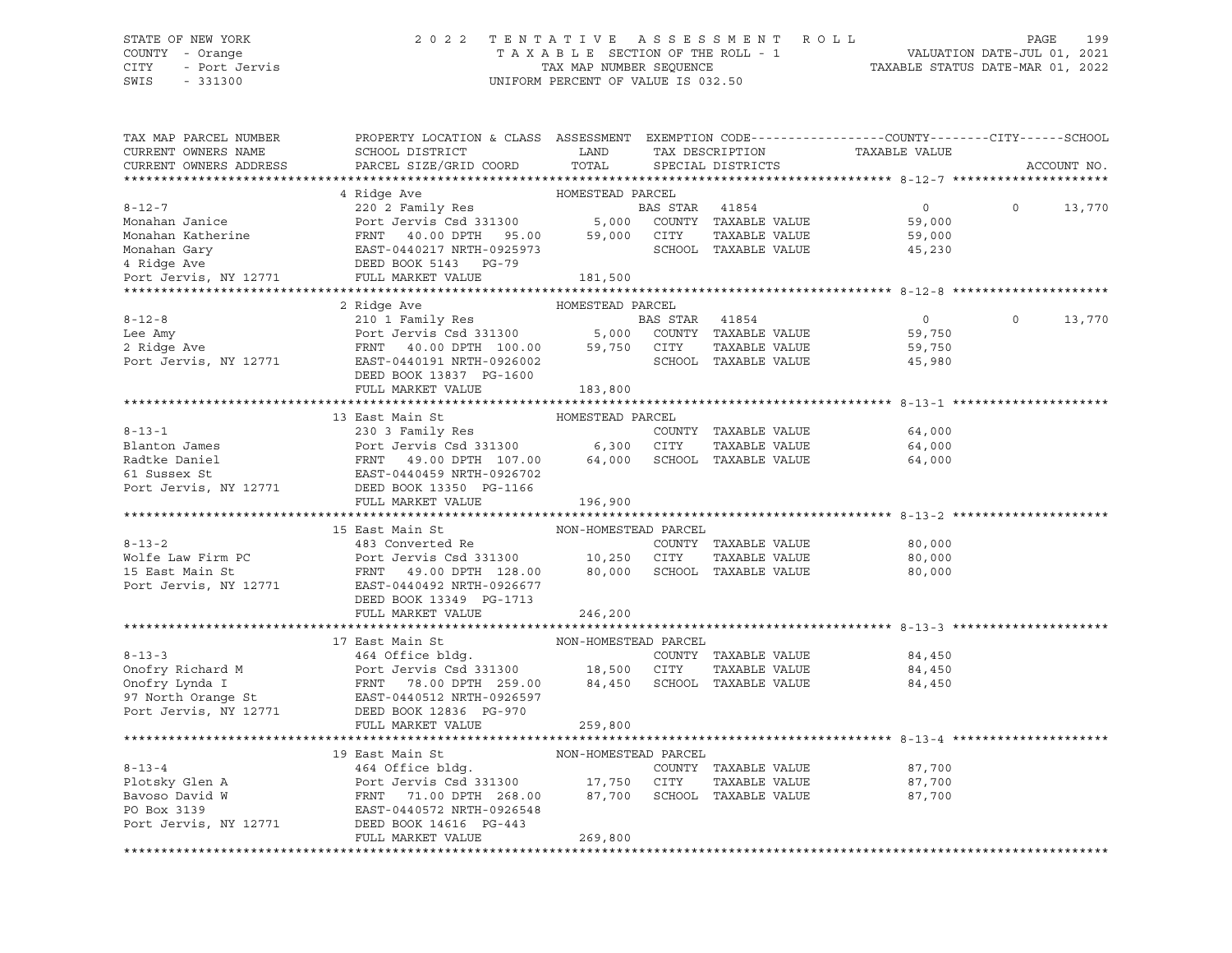## STATE OF NEW YORK 2 0 2 2 T E N T A T I V E A S S E S S M E N T R O L L PAGE 200 COUNTY - Orange T A X A B L E SECTION OF THE ROLL - 1 VALUATION DATE-JUL 01, 2021 CITY - Port Jervis TAX MAP NUMBER SEQUENCE TAXABLE STATUS DATE-MAR 01, 2022

| TAX MAP PARCEL NUMBER<br>CURRENT OWNERS NAME<br>CURRENT OWNERS ADDRESS | PROPERTY LOCATION & CLASS ASSESSMENT EXEMPTION CODE----------------COUNTY-------CITY------SCHOOL<br>SCHOOL DISTRICT<br>PARCEL SIZE/GRID COORD TOTAL   | <b>LAND</b>          | TAX DESCRIPTION              | TAXABLE VALUE                |                             |
|------------------------------------------------------------------------|-------------------------------------------------------------------------------------------------------------------------------------------------------|----------------------|------------------------------|------------------------------|-----------------------------|
|                                                                        |                                                                                                                                                       |                      | SPECIAL DISTRICTS            |                              | ACCOUNT NO.                 |
|                                                                        |                                                                                                                                                       |                      |                              |                              |                             |
| $8 - 13 - 5$                                                           |                                                                                                                                                       |                      |                              | $0 \qquad \qquad$            | $0 \qquad \qquad$<br>34,390 |
| Healy Julia                                                            |                                                                                                                                                       |                      |                              | 112,000                      |                             |
|                                                                        |                                                                                                                                                       |                      |                              | TAXABLE VALUE 112,000        |                             |
|                                                                        | DEED BOOK 12858 PG-469                                                                                                                                |                      | SCHOOL TAXABLE VALUE         | 77,610                       |                             |
|                                                                        | FULL MARKET VALUE                                                                                                                                     | 344,600              |                              |                              |                             |
|                                                                        |                                                                                                                                                       |                      |                              |                              |                             |
|                                                                        | 23 East Main St                                                                                                                                       | HOMESTEAD PARCEL     |                              |                              |                             |
|                                                                        |                                                                                                                                                       |                      |                              | 68,200                       |                             |
|                                                                        |                                                                                                                                                       |                      |                              | TAXABLE VALUE 68,200         |                             |
|                                                                        |                                                                                                                                                       |                      |                              | 68,200                       |                             |
|                                                                        |                                                                                                                                                       |                      |                              |                              |                             |
|                                                                        | DEED BOOK 6239 PG-222                                                                                                                                 |                      |                              |                              |                             |
|                                                                        | FULL MARKET VALUE                                                                                                                                     | 209,800              |                              |                              |                             |
|                                                                        |                                                                                                                                                       |                      |                              |                              |                             |
|                                                                        | 25 East Main St<br>411 Apartment                                                                                                                      | NON-HOMESTEAD PARCEL |                              |                              |                             |
| $8 - 13 - 7$                                                           |                                                                                                                                                       |                      |                              | COUNTY TAXABLE VALUE 102,950 |                             |
| Decarolis Patrick G                                                    | Port Jervis Csd 331300 13,050 CITY TAXABLE VALUE 102,950                                                                                              |                      |                              |                              |                             |
| Decarolis Frances A                                                    | 8a                                                                                                                                                    |                      | 102,950 SCHOOL TAXABLE VALUE | 102,950                      |                             |
| 1 Old Farm Rd                                                          | FRNT 50.00 DPTH 373.00                                                                                                                                |                      |                              |                              |                             |
| East Hills, NY 11577                                                   | BANKC040280                                                                                                                                           |                      |                              |                              |                             |
|                                                                        | EAST-0440685 NRTH-0926408                                                                                                                             |                      |                              |                              |                             |
|                                                                        | DEED BOOK 11815 PG-628                                                                                                                                |                      |                              |                              |                             |
|                                                                        | FULL MARKET VALUE                                                                                                                                     | 316,800              |                              |                              |                             |
|                                                                        |                                                                                                                                                       |                      |                              |                              |                             |
|                                                                        | 27 East Main St MON-HOMESTEAD PARCEL                                                                                                                  |                      |                              | COUNTY TAXABLE VALUE 50,000  |                             |
|                                                                        |                                                                                                                                                       |                      |                              | 50,000                       |                             |
|                                                                        | 8-13-8 (COUNTY TAXABLE VALUE Spano Joseph J (1991)<br>Spano Joseph J (1991) Port Jervis Csd 331300 (10,700 (CITY (1984) TAXABLE VALUE 27 East Main St |                      |                              | 50,000                       |                             |
| Port Jervis, NY 12771 ACRES                                            | 0.37                                                                                                                                                  |                      |                              |                              |                             |
|                                                                        | EAST-0440721 NRTH-0926379                                                                                                                             |                      |                              |                              |                             |
|                                                                        | DEED BOOK 12088 PG-486                                                                                                                                |                      |                              |                              |                             |
|                                                                        | FULL MARKET VALUE                                                                                                                                     | 153,800              |                              |                              |                             |
|                                                                        |                                                                                                                                                       |                      |                              |                              |                             |
|                                                                        | 29 East Main St                                                                                                                                       |                      |                              |                              |                             |
| $8 - 13 - 9$                                                           |                                                                                                                                                       |                      |                              | COUNTY TAXABLE VALUE 127,550 |                             |
|                                                                        |                                                                                                                                                       |                      |                              | TAXABLE VALUE 127,550        |                             |
|                                                                        |                                                                                                                                                       |                      |                              | 127,550                      |                             |
| Port Jervis, NY 12771                                                  | EAST-0440879 NRTH-0926428                                                                                                                             |                      |                              |                              |                             |
|                                                                        | DEED BOOK 15124 PG-1329                                                                                                                               |                      |                              |                              |                             |
|                                                                        | FULL MARKET VALUE                                                                                                                                     | 392,500              |                              |                              |                             |
|                                                                        |                                                                                                                                                       |                      |                              |                              |                             |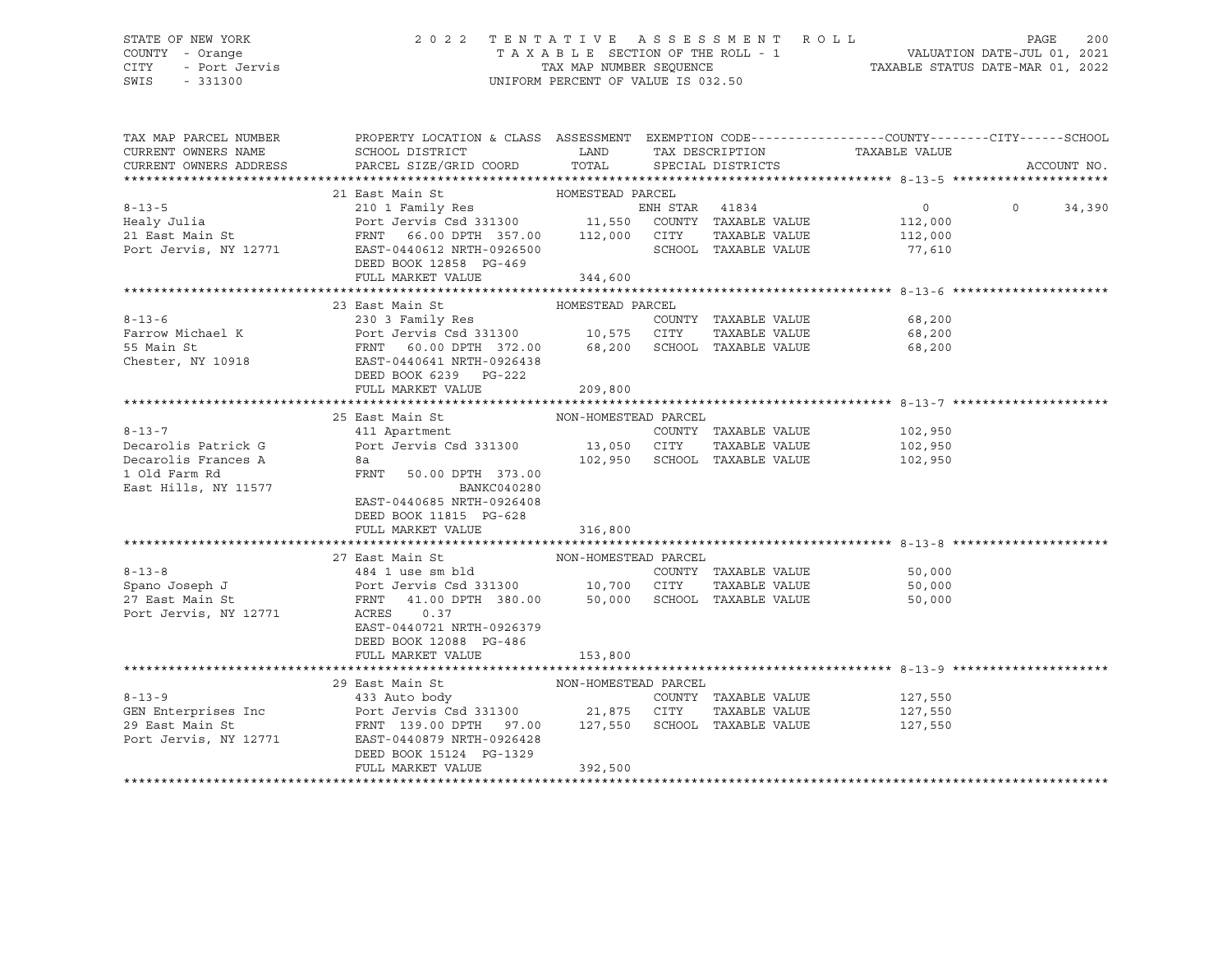#### STATE OF NEW YORK 2 0 2 2 T E N T A T I V E A S S E S S M E N T R O L L PAGE 201 COUNTY - Orange T A X A B L E SECTION OF THE ROLL - 1 VALUATION DATE-JUL 01, 2021 CITY - Port Jervis TAX MAP NUMBER SEQUENCE TAXABLE STATUS DATE-MAR 01, 2022 SWIS - 331300 UNIFORM PERCENT OF VALUE IS 032.50

| TAX MAP PARCEL NUMBER<br>CURRENT OWNERS NAME                                                                                                                                                     | PROPERTY LOCATION & CLASS ASSESSMENT<br>SCHOOL DISTRICT                       | LAND                  |                | TAX DESCRIPTION             | TAXABLE VALUE  | EXEMPTION CODE-----------------COUNTY-------CITY------SCHOOL |
|--------------------------------------------------------------------------------------------------------------------------------------------------------------------------------------------------|-------------------------------------------------------------------------------|-----------------------|----------------|-----------------------------|----------------|--------------------------------------------------------------|
| CURRENT OWNERS ADDRESS                                                                                                                                                                           | PARCEL SIZE/GRID COORD                                                        | TOTAL                 |                | SPECIAL DISTRICTS           |                | ACCOUNT NO.                                                  |
|                                                                                                                                                                                                  |                                                                               |                       |                |                             |                |                                                              |
|                                                                                                                                                                                                  | 26 Elizabeth St                                                               | NON-HOMESTEAD PARCEL  |                |                             |                |                                                              |
| $8 - 13 - 10$                                                                                                                                                                                    | 411 Apartment                                                                 |                       |                | COUNTY TAXABLE VALUE        | 112,000        |                                                              |
| Blanton James                                                                                                                                                                                    | Port Jervis Csd 331300 23,950                                                 |                       | CITY           | TAXABLE VALUE               | 112,000        |                                                              |
| Radtke Daniel                                                                                                                                                                                    | FRNT 142.00 DPTH 113.00                                                       | 112,000               |                | SCHOOL TAXABLE VALUE        | 112,000        |                                                              |
| 61 Sussex St                                                                                                                                                                                     | EAST-0440798 NRTH-0926348                                                     |                       |                |                             |                |                                                              |
| Port Jervis, NY 12771                                                                                                                                                                            | DEED BOOK 13534 PG-1452<br>FULL MARKET VALUE                                  | 344,600               |                |                             |                |                                                              |
|                                                                                                                                                                                                  |                                                                               |                       |                |                             |                |                                                              |
|                                                                                                                                                                                                  | 24 Elizabeth St                                                               | HOMESTEAD PARCEL      |                |                             |                |                                                              |
|                                                                                                                                                                                                  |                                                                               |                       | BAS STAR       | 41854                       | $\overline{0}$ | $\Omega$<br>13,770                                           |
| 8-13-11 210 1 Family Res<br>Tedesco Thomas Port Jervis Csd 331300 7,850 COUNT:<br>Tedesco-Cardella Elaine FRNT 62.00 DPTH 103.00 78,900 CITY<br>24 Flizabeth St EAST-0440722 NRTH-0926283 SCHOOI |                                                                               |                       |                | COUNTY TAXABLE VALUE        | 78,900         |                                                              |
|                                                                                                                                                                                                  |                                                                               |                       |                | TAXABLE VALUE               | 78,900         |                                                              |
|                                                                                                                                                                                                  |                                                                               |                       |                | SCHOOL TAXABLE VALUE        | 65,130         |                                                              |
| Port Jervis, NY 12771                                                                                                                                                                            | DEED BOOK 3685 PG-00068                                                       |                       |                |                             |                |                                                              |
|                                                                                                                                                                                                  | FULL MARKET VALUE                                                             | 242,800               |                |                             |                |                                                              |
|                                                                                                                                                                                                  |                                                                               |                       |                |                             |                |                                                              |
|                                                                                                                                                                                                  | 22 Elizabeth St                                                               | HOMESTEAD PARCEL      |                |                             |                |                                                              |
| $8 - 13 - 12$                                                                                                                                                                                    | 210 1 Family Res BASES BASES BASES BASES AND RESPONSIVE SERVIS CSC 331300     |                       | BAS STAR 41854 |                             | $\overline{0}$ | $\circ$<br>13,770                                            |
| Lomangino Monique                                                                                                                                                                                |                                                                               |                       |                | COUNTY TAXABLE VALUE        | 68,800         |                                                              |
| 22 Elizabeth St                                                                                                                                                                                  | FRNT 50.00 DPTH 101.00                                                        | 68,800 CITY           |                | TAXABLE VALUE               | 68,800         |                                                              |
| Port Jervis, NY 12771                                                                                                                                                                            | EAST-0440679 NRTH-0926248                                                     |                       |                | SCHOOL TAXABLE VALUE        | 55,030         |                                                              |
|                                                                                                                                                                                                  | DEED BOOK 5001 PG-241                                                         |                       |                |                             |                |                                                              |
|                                                                                                                                                                                                  | FULL MARKET VALUE                                                             | 211,700               |                |                             |                |                                                              |
|                                                                                                                                                                                                  |                                                                               |                       |                |                             |                |                                                              |
|                                                                                                                                                                                                  | 20 Elizabeth St                                                               | HOMESTEAD PARCEL      |                |                             |                |                                                              |
| $8 - 13 - 13$                                                                                                                                                                                    | 210 1 Family Res                                                              |                       |                | COUNTY TAXABLE VALUE        | 46,000         |                                                              |
| Beasley John S                                                                                                                                                                                   | Port Jervis Csd 331300 6,250 CITY                                             |                       |                | TAXABLE VALUE               | 46,000         |                                                              |
|                                                                                                                                                                                                  | Port Jervis Csd 331300<br>FRNT 50.00 DPTH 101.00<br>EAST-0440639 NRTH-0926216 |                       |                | 46,000 SCHOOL TAXABLE VALUE | 46,000         |                                                              |
| Beasley Gulsen<br>20 Elizabeth St<br>Port Jervis, NY 12771                                                                                                                                       |                                                                               |                       |                |                             |                |                                                              |
|                                                                                                                                                                                                  | DEED BOOK 14491 PG-1900                                                       |                       |                |                             |                |                                                              |
|                                                                                                                                                                                                  | FULL MARKET VALUE                                                             | 141,500               |                |                             |                |                                                              |
|                                                                                                                                                                                                  |                                                                               |                       |                |                             |                |                                                              |
|                                                                                                                                                                                                  | 18 Elizabeth St<br>411 Apartment                                              | NON-HOMESTEAD PARCEL  |                |                             |                |                                                              |
| $8 - 13 - 14$                                                                                                                                                                                    |                                                                               |                       |                | COUNTY TAXABLE VALUE        | 81,550         |                                                              |
| Emerald PJ LLC                                                                                                                                                                                   | Port Jervis Csd 331300                                                        | 10,750 CITY<br>81,550 |                | TAXABLE VALUE               | 81,550         |                                                              |
| 777 Chestnut Ridge Rd Ste 310 6a<br>Chestnut Ridge, NY 10977                                                                                                                                     |                                                                               |                       |                | SCHOOL TAXABLE VALUE        | 81,550         |                                                              |
|                                                                                                                                                                                                  | FRNT 45.00 DPTH 175.00<br>EAST-0440577 NRTH-0926218                           |                       |                |                             |                |                                                              |
|                                                                                                                                                                                                  | DEED BOOK 14477 PG-1939                                                       |                       |                |                             |                |                                                              |
|                                                                                                                                                                                                  | FULL MARKET VALUE                                                             | 250,900               |                |                             |                |                                                              |
|                                                                                                                                                                                                  |                                                                               |                       |                |                             |                |                                                              |
|                                                                                                                                                                                                  | 16 REAR Elizabeth St                                                          | HOMESTEAD PARCEL      |                |                             |                |                                                              |
| $8 - 13 - 15.22$                                                                                                                                                                                 | 311 Res vac land                                                              |                       |                | COUNTY TAXABLE VALUE        | 8,375          |                                                              |
| Coady John J                                                                                                                                                                                     | Port Jervis Csd 331300                                                        | 8,375                 | CITY           | TAXABLE VALUE               | 8,375          |                                                              |
| Coady Irene                                                                                                                                                                                      | FRNT 94.00 DPTH 133.00 8,375                                                  |                       |                | SCHOOL TAXABLE VALUE        | 8,375          |                                                              |
| 16 Elizabeth St                                                                                                                                                                                  | ACRES<br>0.33                                                                 |                       |                |                             |                |                                                              |
| Port Jervis, NY 12771                                                                                                                                                                            | EAST-0440444 NRTH-0926310                                                     |                       |                |                             |                |                                                              |
|                                                                                                                                                                                                  | DEED BOOK 2354<br>PG-00345                                                    |                       |                |                             |                |                                                              |
|                                                                                                                                                                                                  | FULL MARKET VALUE                                                             | 25,800                |                |                             |                |                                                              |
|                                                                                                                                                                                                  |                                                                               |                       |                |                             |                |                                                              |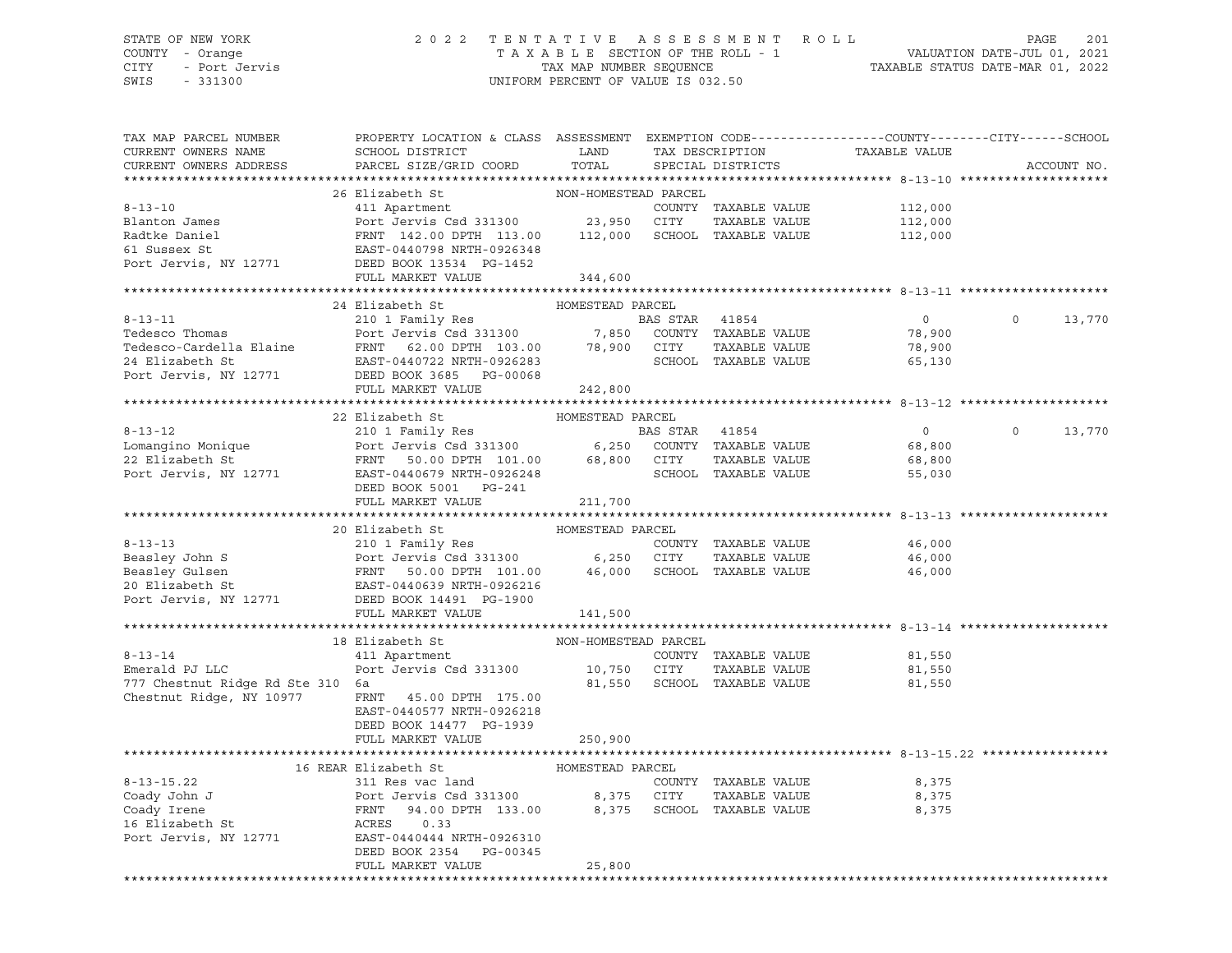#### STATE OF NEW YORK 2 0 2 2 T E N T A T I V E A S S E S S M E N T R O L L PAGE 202 COUNTY - Orange T A X A B L E SECTION OF THE ROLL - 1 VALUATION DATE-JUL 01, 2021 CITY - Port Jervis TAX MAP NUMBER SEQUENCE TAXABLE STATUS DATE-MAR 01, 2022

SWIS - 331300 UNIFORM PERCENT OF VALUE IS 032.50

| TAX MAP PARCEL NUMBER<br>CURRENT OWNERS NAME<br>CURRENT OWNERS ADDRESS | PROPERTY LOCATION & CLASS ASSESSMENT EXEMPTION CODE---------------COUNTY-------CITY------SCHOOL<br>SCHOOL DISTRICT $\hfill\textsc{LAND}$ TAX DESCRIPTION TAXABLE VALUE<br>PARCEL SIZE/GRID COORD TOTAL SPECIAL DISTRICTS                                                                                                                                                                                                                                  |                  |                                                                      | ACCOUNT NO.        |
|------------------------------------------------------------------------|-----------------------------------------------------------------------------------------------------------------------------------------------------------------------------------------------------------------------------------------------------------------------------------------------------------------------------------------------------------------------------------------------------------------------------------------------------------|------------------|----------------------------------------------------------------------|--------------------|
|                                                                        |                                                                                                                                                                                                                                                                                                                                                                                                                                                           |                  |                                                                      |                    |
|                                                                        |                                                                                                                                                                                                                                                                                                                                                                                                                                                           |                  |                                                                      |                    |
|                                                                        | 16 Elizabeth St<br>2008 TENT 45.00 DPTH 175.00 240,800<br>2008 HOMESTEAD PARCEL ALUE<br>2009 John & Irene J<br>2008 Tervis Coady John & Irene J<br>2008 Tervis Computer of the Strategy and HOMESTEAD PARCES 41120<br>2009 John & Irene J<br>                                                                                                                                                                                                             |                  |                                                                      |                    |
|                                                                        |                                                                                                                                                                                                                                                                                                                                                                                                                                                           |                  |                                                                      |                    |
|                                                                        | 14 Elizabeth St                                                                                                                                                                                                                                                                                                                                                                                                                                           | HOMESTEAD PARCEL |                                                                      |                    |
|                                                                        |                                                                                                                                                                                                                                                                                                                                                                                                                                                           |                  |                                                                      |                    |
|                                                                        |                                                                                                                                                                                                                                                                                                                                                                                                                                                           |                  |                                                                      |                    |
|                                                                        | 8-13-17<br>210 1 Family Res<br>Delgado Melody<br>Port Jervis Csd 331300 8,200 CITY TAXABLE VALUE<br>FRNT 65.00 DPTH 102.00 53,000 SCHOOL TAXABLE VALUE 53,000<br>Port Jervis, NY 12771 EAST-0440504 NRTH-0926127                                                                                                                                                                                                                                          |                  |                                                                      |                    |
|                                                                        | DEED BOOK 14933 PG-1069<br>FULL MARKET VALUE                                                                                                                                                                                                                                                                                                                                                                                                              | 163,100          |                                                                      |                    |
|                                                                        |                                                                                                                                                                                                                                                                                                                                                                                                                                                           |                  |                                                                      |                    |
|                                                                        |                                                                                                                                                                                                                                                                                                                                                                                                                                                           |                  |                                                                      |                    |
|                                                                        |                                                                                                                                                                                                                                                                                                                                                                                                                                                           |                  | $\overline{0}$                                                       | $\Omega$<br>13,770 |
|                                                                        |                                                                                                                                                                                                                                                                                                                                                                                                                                                           |                  | 72,000                                                               |                    |
|                                                                        |                                                                                                                                                                                                                                                                                                                                                                                                                                                           |                  | 72,000<br>58,230                                                     |                    |
|                                                                        |                                                                                                                                                                                                                                                                                                                                                                                                                                                           |                  |                                                                      |                    |
|                                                                        |                                                                                                                                                                                                                                                                                                                                                                                                                                                           |                  |                                                                      |                    |
|                                                                        |                                                                                                                                                                                                                                                                                                                                                                                                                                                           |                  |                                                                      |                    |
|                                                                        |                                                                                                                                                                                                                                                                                                                                                                                                                                                           |                  |                                                                      |                    |
|                                                                        |                                                                                                                                                                                                                                                                                                                                                                                                                                                           |                  |                                                                      |                    |
|                                                                        |                                                                                                                                                                                                                                                                                                                                                                                                                                                           |                  |                                                                      |                    |
| West Babylon, NY 11704                                                 | $\begin{array}{cccccccc} \texttt{8-13-19} & & & & & \texttt{22 East Broome St} & & & & \texttt{HOMESTEAD PARCH} & & & & \texttt{8-13-19} \\ & & & & & & & \texttt{230 3 Family Res} & & & & \texttt{COUNTY TAXABLE VALUE} & & & \texttt{75,000} \\ & & & & & & \texttt{Port Jervis Csd 331300} & & & & \texttt{14,400 CITY TAXABLE VALUE} & & & \texttt{75,000} & & & \texttt{75,000} \\ & & & & & & \texttt{FRNT} & 66.00 DPTH 13$<br><b>BANKC080370</b> |                  |                                                                      |                    |
|                                                                        | EAST-0440449 NRTH-0926160<br>DEED BOOK 11745 PG-45<br>FULL MARKET VALUE                                                                                                                                                                                                                                                                                                                                                                                   | 230,800          |                                                                      |                    |
|                                                                        |                                                                                                                                                                                                                                                                                                                                                                                                                                                           |                  |                                                                      |                    |
|                                                                        |                                                                                                                                                                                                                                                                                                                                                                                                                                                           |                  |                                                                      |                    |
|                                                                        |                                                                                                                                                                                                                                                                                                                                                                                                                                                           |                  |                                                                      |                    |
|                                                                        |                                                                                                                                                                                                                                                                                                                                                                                                                                                           |                  | TAXABLE VALUE<br>TAXABLE VALUE 70,000<br>-- ******* 70,000<br>70,000 |                    |
|                                                                        | 8-13-20<br>20 East Broome St<br>20 East Broome St<br>20 East Broome St<br>20 East Broome St<br>20 East Broome St<br>20 East Broome St<br>20 East Broome St<br>20 East Broome St<br>20 East Broome St<br>20 East Broome St<br>20 East Broome St<br>20 E<br>DEED BOOK 14451 PG-1244                                                                                                                                                                         |                  |                                                                      |                    |
|                                                                        | FULL MARKET VALUE                                                                                                                                                                                                                                                                                                                                                                                                                                         | 215,400          |                                                                      |                    |
|                                                                        |                                                                                                                                                                                                                                                                                                                                                                                                                                                           |                  |                                                                      |                    |
|                                                                        |                                                                                                                                                                                                                                                                                                                                                                                                                                                           |                  |                                                                      |                    |
|                                                                        |                                                                                                                                                                                                                                                                                                                                                                                                                                                           |                  |                                                                      |                    |
|                                                                        | 18 East Broome St<br>23 Converted Re<br>23 Converted Re<br>23 Converted Re<br>23 Converted Re<br>23 Converted Re<br>23 Converted Re<br>23 Converted Re<br>23 Converted Re<br>23 Converted Re<br>23 Converted Re<br>23 Converted Re<br>23 Converted Re<br>                                                                                                                                                                                                 |                  |                                                                      |                    |
|                                                                        | FULL MARKET VALUE                                                                                                                                                                                                                                                                                                                                                                                                                                         | 255,400          |                                                                      |                    |
|                                                                        |                                                                                                                                                                                                                                                                                                                                                                                                                                                           |                  |                                                                      |                    |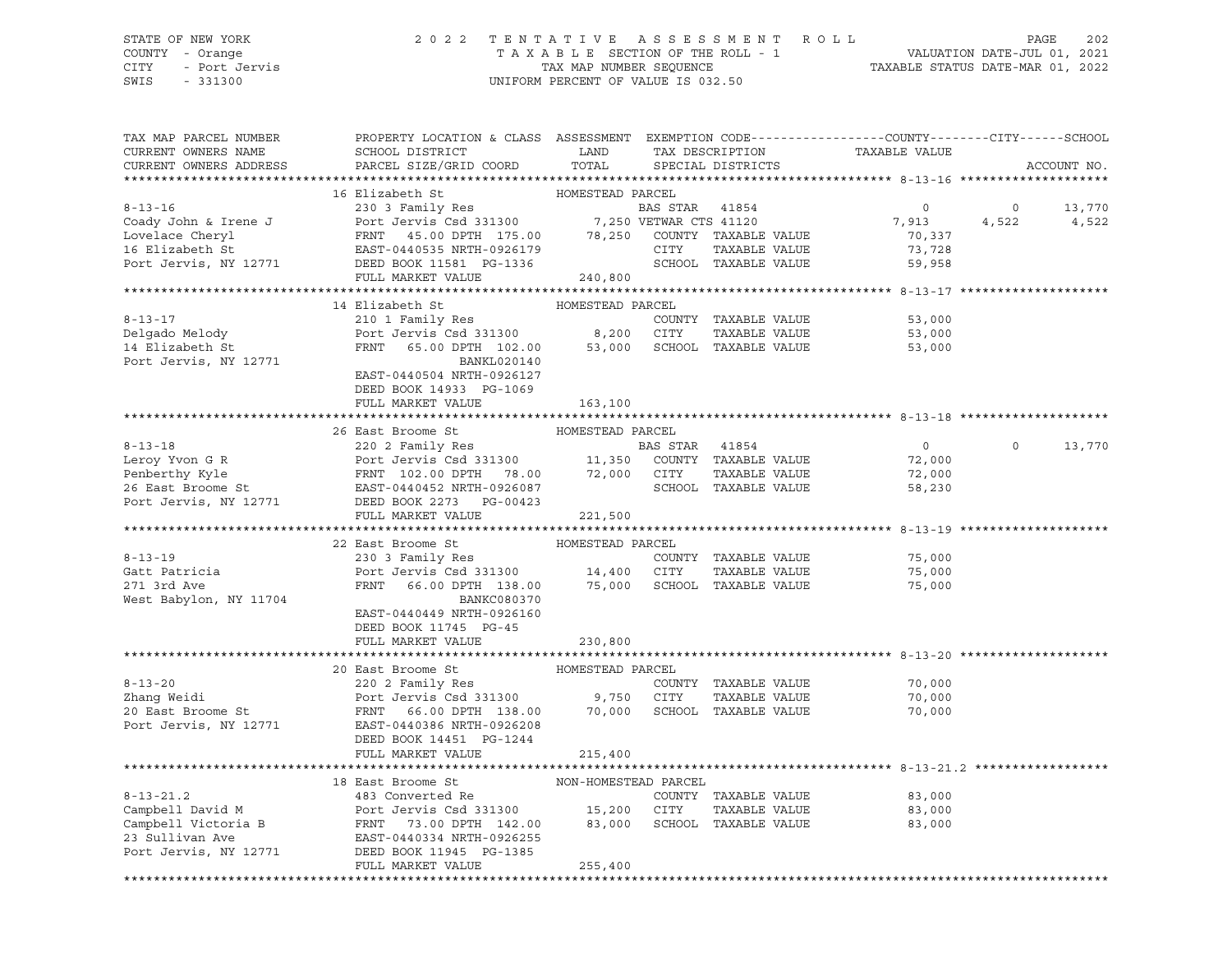#### STATE OF NEW YORK 2 0 2 2 T E N T A T I V E A S S E S S M E N T R O L L PAGE 203 COUNTY - Orange T A X A B L E SECTION OF THE ROLL - 1 VALUATION DATE-JUL 01, 2021 CITY - Port Jervis TAX MAP NUMBER SEQUENCE TAXABLE STATUS DATE-MAR 01, 2022

| TAX MAP PARCEL NUMBER<br>CURRENT OWNERS NAME<br>CURRENT OWNERS ADDRESS                                                                                                                                                                            | PROPERTY LOCATION & CLASS ASSESSMENT EXEMPTION CODE---------------COUNTY-------CITY------SCHOOL<br>SCHOOL DISTRICT<br>PARCEL SIZE/GRID COORD   | LAND<br>TOTAL               |                | TAX DESCRIPTION<br>SPECIAL DISTRICTS | TAXABLE VALUE                                   | ACCOUNT NO.        |
|---------------------------------------------------------------------------------------------------------------------------------------------------------------------------------------------------------------------------------------------------|------------------------------------------------------------------------------------------------------------------------------------------------|-----------------------------|----------------|--------------------------------------|-------------------------------------------------|--------------------|
|                                                                                                                                                                                                                                                   |                                                                                                                                                |                             |                |                                      |                                                 |                    |
|                                                                                                                                                                                                                                                   | 14 East Broome St                                                                                                                              | HOMESTEAD PARCEL            |                |                                      |                                                 |                    |
| $8 - 13 - 22$                                                                                                                                                                                                                                     | 210 1 Family Res<br>Port Jervis Csd 331300 7,550 CITY                                                                                          |                             |                |                                      | COUNTY TAXABLE VALUE<br>55,200                  |                    |
| Ramos-Bermudez Benjamin                                                                                                                                                                                                                           |                                                                                                                                                |                             |                | TAXABLE VALUE                        | 55,200                                          |                    |
| 14 East Broome St<br>Port Jervis, NY 12771                                                                                                                                                                                                        | FRNT 50.00 DPTH 143.00 55,200 SCHOOL TAXABLE VALUE                                                                                             |                             |                |                                      | 55,200                                          |                    |
|                                                                                                                                                                                                                                                   | EAST-0440295 NRTH-0926311                                                                                                                      |                             |                |                                      |                                                 |                    |
|                                                                                                                                                                                                                                                   | DEED BOOK 14386 PG-699                                                                                                                         |                             |                |                                      |                                                 |                    |
|                                                                                                                                                                                                                                                   | FULL MARKET VALUE                                                                                                                              | 169,800                     |                |                                      |                                                 |                    |
|                                                                                                                                                                                                                                                   |                                                                                                                                                |                             |                |                                      |                                                 |                    |
|                                                                                                                                                                                                                                                   | 12 East Broome St                                                                                                                              | HOMESTEAD PARCEL            |                |                                      |                                                 |                    |
| $8 - 13 - 23$                                                                                                                                                                                                                                     | 220 2 Family Res                                                                                                                               |                             |                | COUNTY TAXABLE VALUE                 | 55,000                                          |                    |
|                                                                                                                                                                                                                                                   |                                                                                                                                                |                             |                |                                      | 55,000                                          |                    |
|                                                                                                                                                                                                                                                   |                                                                                                                                                |                             |                |                                      | 55,000                                          |                    |
| 18 Wedgewood Ln                         EAST-0440245 NRTH-0926327 Middletown, NY 10940                       DEED BOOK 11652 PG-1587                                                                                                              |                                                                                                                                                |                             |                |                                      |                                                 |                    |
|                                                                                                                                                                                                                                                   | FULL MARKET VALUE                                                                                                                              | 169,200                     |                |                                      |                                                 |                    |
|                                                                                                                                                                                                                                                   |                                                                                                                                                |                             |                |                                      |                                                 |                    |
|                                                                                                                                                                                                                                                   | 10 East Broome St                                                                                                                              | HOMESTEAD PARCEL            |                |                                      |                                                 |                    |
| $8 - 13 - 24$                                                                                                                                                                                                                                     | 210 1 Family Res                                                                                                                               |                             |                | COUNTY TAXABLE VALUE                 | 55,000                                          |                    |
|                                                                                                                                                                                                                                                   |                                                                                                                                                |                             |                | TAXABLE VALUE                        | 55,000                                          |                    |
| Liu Huan<br>14 Lenox Pl                                                                                                                                                                                                                           | Port Jervis Csd 331300               3,350    CITY      TAXABLE VALUE<br>FRNT    31.00  DPTH    75.00         55,000    SCHOOL   TAXABLE VALUE |                             |                |                                      | 55,000                                          |                    |
| Middletown, NY 10940                                                                                                                                                                                                                              | EAST-0440205 NRTH-0926363                                                                                                                      |                             |                |                                      |                                                 |                    |
|                                                                                                                                                                                                                                                   | DEED BOOK 14964 PG-405                                                                                                                         |                             |                |                                      |                                                 |                    |
|                                                                                                                                                                                                                                                   | FULL MARKET VALUE                                                                                                                              | 169,200                     |                |                                      |                                                 |                    |
|                                                                                                                                                                                                                                                   |                                                                                                                                                |                             |                |                                      | ******************************* 8-13-25 ******* |                    |
|                                                                                                                                                                                                                                                   | 55 Sussex St                                                                                                                                   | HOMESTEAD PARCEL            |                |                                      |                                                 |                    |
|                                                                                                                                                                                                                                                   |                                                                                                                                                |                             |                | COUNTY TAXABLE VALUE                 | 81,000                                          |                    |
|                                                                                                                                                                                                                                                   |                                                                                                                                                |                             |                | TAXABLE VALUE                        | 81,000                                          |                    |
|                                                                                                                                                                                                                                                   |                                                                                                                                                |                             |                |                                      | 81,000                                          |                    |
|                                                                                                                                                                                                                                                   |                                                                                                                                                |                             |                |                                      |                                                 |                    |
| 8-13-25<br>Blanton James<br>Port Jervis Csd 331300<br>Radtke Daniel<br>FRNT 74.00 DPTH 77.00<br>FRNT 74.00 DPTH 77.00<br>8,150 CITY TAXABLE VALUE<br>FRNT 74.00 DPTH 77.00<br>81,000 SCHOOL TAXABLE VALUE<br>FRNT 74.00 DPTH 77.00<br>BLOOK 11906 | FULL MARKET VALUE                                                                                                                              |                             |                |                                      |                                                 |                    |
|                                                                                                                                                                                                                                                   |                                                                                                                                                | 249,200                     |                |                                      |                                                 |                    |
|                                                                                                                                                                                                                                                   | 57 Sussex St                                                                                                                                   | HOMESTEAD PARCEL            |                |                                      |                                                 |                    |
|                                                                                                                                                                                                                                                   |                                                                                                                                                |                             |                | COUNTY TAXABLE VALUE                 | 66,300                                          |                    |
| 8-13-26 COUNT<br>The Cornelia J McCormick Irrev Port Jervis Csd 331300 9,325 CITY                                                                                                                                                                 |                                                                                                                                                |                             |                | TAXABLE VALUE                        | 66,300                                          |                    |
|                                                                                                                                                                                                                                                   |                                                                                                                                                | 66,300 SCHOOL TAXABLE VALUE |                |                                      | 66,300                                          |                    |
|                                                                                                                                                                                                                                                   |                                                                                                                                                |                             |                |                                      |                                                 |                    |
|                                                                                                                                                                                                                                                   |                                                                                                                                                |                             |                |                                      |                                                 |                    |
| McCormick Dennis B<br>McCormick Kathryn<br>EAST-0440220 NRTH-0926408<br>6 Truman Ct<br>Middletown, NY 10940<br>FULL MARKET VALUE                                                                                                                  |                                                                                                                                                | 204,000                     |                |                                      |                                                 |                    |
|                                                                                                                                                                                                                                                   |                                                                                                                                                |                             |                |                                      |                                                 |                    |
|                                                                                                                                                                                                                                                   | 59 Sussex St                                                                                                                                   | HOMESTEAD PARCEL            |                |                                      |                                                 |                    |
| $8 - 13 - 27.2$                                                                                                                                                                                                                                   | 210 1 Family Res hombit                                                                                                                        |                             | BAS STAR 41854 |                                      | $\overline{0}$                                  | $\Omega$<br>13,770 |
| Tree Ernest                                                                                                                                                                                                                                       | Port Jervis Csd 331300 11,225 COUNTY TAXABLE VALUE<br>FRNT 66.00 DPTH 230.00 95,000 CITY TAXABLE VALUE                                         |                             |                |                                      | 95,000                                          |                    |
| Tree Susan                                                                                                                                                                                                                                        |                                                                                                                                                |                             |                | TAXABLE VALUE                        | 95,000                                          |                    |
| 59 Sussex St                                                                                                                                                                                                                                      | BANKC030614                                                                                                                                    |                             |                | SCHOOL TAXABLE VALUE                 | 81,230                                          |                    |
| Port Jervis, NY 12771 EAST-0440320 NRTH-0926420                                                                                                                                                                                                   |                                                                                                                                                |                             |                |                                      |                                                 |                    |
|                                                                                                                                                                                                                                                   | DEED BOOK 11975 PG-1980                                                                                                                        |                             |                |                                      |                                                 |                    |
|                                                                                                                                                                                                                                                   | FULL MARKET VALUE                                                                                                                              | 292,300                     |                |                                      |                                                 |                    |
|                                                                                                                                                                                                                                                   |                                                                                                                                                |                             |                |                                      |                                                 |                    |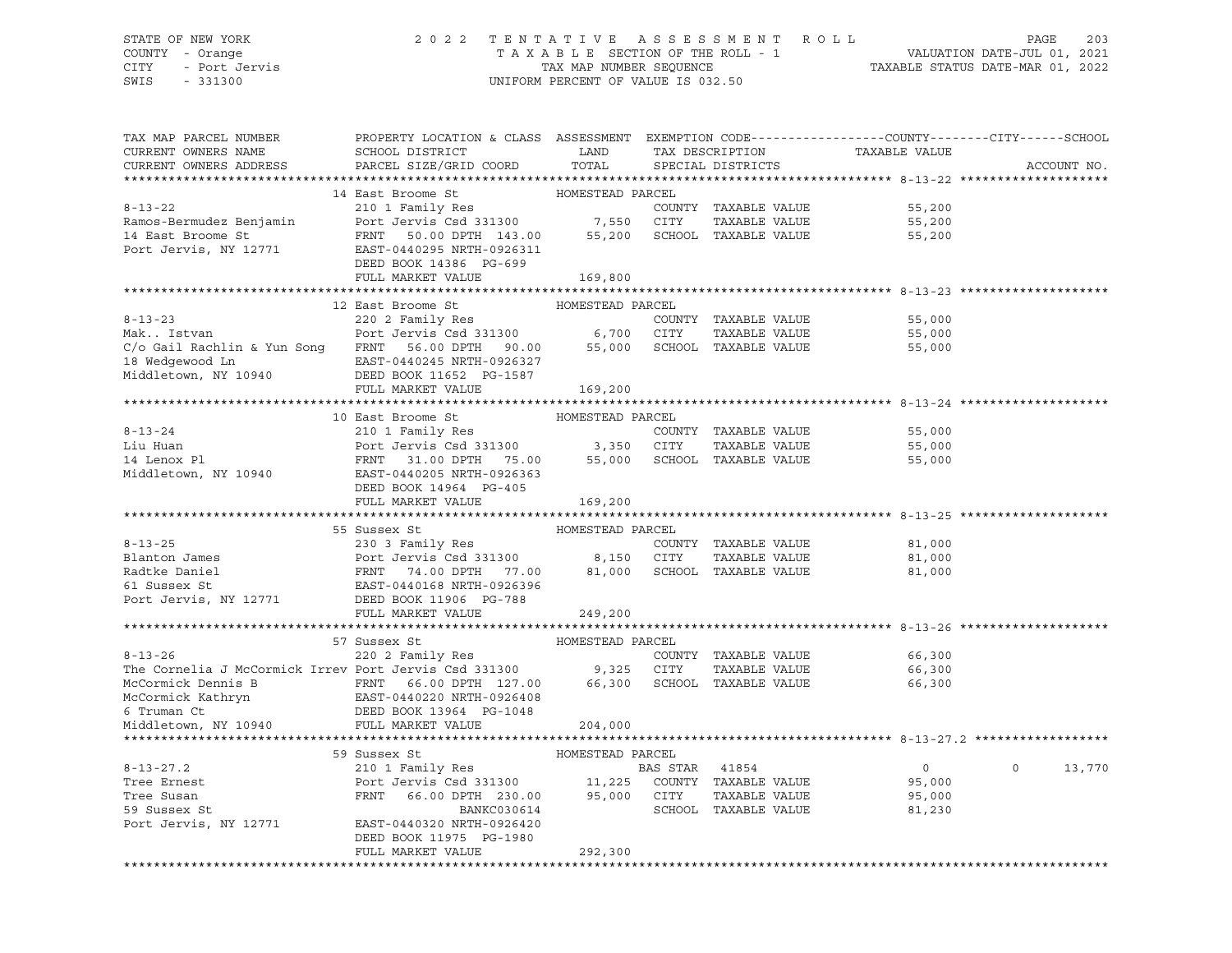### STATE OF NEW YORK 2 0 2 2 T E N T A T I V E A S S E S S M E N T R O L L PAGE 204 COUNTY - Orange T A X A B L E SECTION OF THE ROLL - 1 VALUATION DATE-JUL 01, 2021 CITY - Port Jervis TAX MAP NUMBER SEQUENCE TAXABLE STATUS DATE-MAR 01, 2022

| TAX MAP PARCEL NUMBER<br>CURRENT OWNERS NAME<br>CURRENT OWNERS ADDRESS | PROPERTY LOCATION & CLASS ASSESSMENT EXEMPTION CODE---------------COUNTY-------CITY------SCHOOL<br>SCHOOL DISTRICT<br>PARCEL SIZE/GRID COORD TOTAL SPECIAL DISTRICTS                                                                                                                                                                                                                                      | <b>EXAMPLE SERVICE SERVICE SERVICE SERVICE SERVICE SERVICE SERVICE SERVICE SERVICE SERVICE SERVICE SERVICE SERVICE</b> |                |                      | TAX DESCRIPTION TAXABLE VALUE                                                                                                                                                                                                                                                                                                      |                | ACCOUNT NO. |
|------------------------------------------------------------------------|-----------------------------------------------------------------------------------------------------------------------------------------------------------------------------------------------------------------------------------------------------------------------------------------------------------------------------------------------------------------------------------------------------------|------------------------------------------------------------------------------------------------------------------------|----------------|----------------------|------------------------------------------------------------------------------------------------------------------------------------------------------------------------------------------------------------------------------------------------------------------------------------------------------------------------------------|----------------|-------------|
|                                                                        |                                                                                                                                                                                                                                                                                                                                                                                                           |                                                                                                                        |                |                      |                                                                                                                                                                                                                                                                                                                                    |                |             |
|                                                                        |                                                                                                                                                                                                                                                                                                                                                                                                           |                                                                                                                        |                |                      | $\overline{0}$                                                                                                                                                                                                                                                                                                                     | $\Omega$       |             |
|                                                                        | $\begin{tabular}{lllllllllllll} \multicolumn{3}{c c c c c} \multicolumn{3}{c c c c} \multicolumn{3}{c c c c} \multicolumn{3}{c c c} \multicolumn{3}{c c c} \multicolumn{3}{c c c} \multicolumn{3}{c c c} \multicolumn{3}{c c c} \multicolumn{3}{c c c} \multicolumn{3}{c c c} \multicolumn{3}{c c c} \multicolumn{3}{c c c} \multicolumn{3}{c c c} \multicolumn{3}{c c c} \multicolumn{3}{c c c} \multic$ |                                                                                                                        |                |                      |                                                                                                                                                                                                                                                                                                                                    |                | 13,770      |
|                                                                        |                                                                                                                                                                                                                                                                                                                                                                                                           |                                                                                                                        |                |                      | 150,000<br>150,000                                                                                                                                                                                                                                                                                                                 |                |             |
|                                                                        |                                                                                                                                                                                                                                                                                                                                                                                                           |                                                                                                                        |                |                      |                                                                                                                                                                                                                                                                                                                                    |                |             |
|                                                                        |                                                                                                                                                                                                                                                                                                                                                                                                           |                                                                                                                        |                |                      | SCHOOL TAXABLE VALUE 136,230                                                                                                                                                                                                                                                                                                       |                |             |
|                                                                        |                                                                                                                                                                                                                                                                                                                                                                                                           |                                                                                                                        |                |                      |                                                                                                                                                                                                                                                                                                                                    |                |             |
|                                                                        |                                                                                                                                                                                                                                                                                                                                                                                                           | 461,500                                                                                                                |                |                      |                                                                                                                                                                                                                                                                                                                                    |                |             |
|                                                                        |                                                                                                                                                                                                                                                                                                                                                                                                           |                                                                                                                        |                |                      |                                                                                                                                                                                                                                                                                                                                    |                |             |
|                                                                        | 63 Sussex St                                                                                                                                                                                                                                                                                                                                                                                              | HOMESTEAD PARCEL                                                                                                       |                |                      |                                                                                                                                                                                                                                                                                                                                    |                |             |
| $8 - 13 - 29$                                                          |                                                                                                                                                                                                                                                                                                                                                                                                           |                                                                                                                        |                |                      | COUNTY TAXABLE VALUE 69,150                                                                                                                                                                                                                                                                                                        |                |             |
|                                                                        |                                                                                                                                                                                                                                                                                                                                                                                                           |                                                                                                                        |                |                      | 69,150<br>69,150                                                                                                                                                                                                                                                                                                                   |                |             |
| McCarthy Dana<br>McCarthy Sean<br>63 Sussex St                         |                                                                                                                                                                                                                                                                                                                                                                                                           |                                                                                                                        |                |                      | 69,150                                                                                                                                                                                                                                                                                                                             |                |             |
|                                                                        | BANKN140687                                                                                                                                                                                                                                                                                                                                                                                               |                                                                                                                        |                |                      |                                                                                                                                                                                                                                                                                                                                    |                |             |
| os Sussex Sc<br>Port Jervis, NY 12771                                  | EAST-0440376 NRTH-0926556                                                                                                                                                                                                                                                                                                                                                                                 |                                                                                                                        |                |                      |                                                                                                                                                                                                                                                                                                                                    |                |             |
|                                                                        | DEED BOOK 15116 PG-740                                                                                                                                                                                                                                                                                                                                                                                    |                                                                                                                        |                |                      |                                                                                                                                                                                                                                                                                                                                    |                |             |
|                                                                        | FULL MARKET VALUE                                                                                                                                                                                                                                                                                                                                                                                         | 212,800                                                                                                                |                |                      |                                                                                                                                                                                                                                                                                                                                    |                |             |
|                                                                        |                                                                                                                                                                                                                                                                                                                                                                                                           |                                                                                                                        |                |                      |                                                                                                                                                                                                                                                                                                                                    |                |             |
|                                                                        | 65 Sussex St                                                                                                                                                                                                                                                                                                                                                                                              |                                                                                                                        |                |                      |                                                                                                                                                                                                                                                                                                                                    |                |             |
| $8 - 13 - 30$                                                          |                                                                                                                                                                                                                                                                                                                                                                                                           |                                                                                                                        | BAS STAR 41854 |                      | $\overline{0}$ and $\overline{0}$ and $\overline{0}$ and $\overline{0}$ and $\overline{0}$ and $\overline{0}$ and $\overline{0}$ and $\overline{0}$ and $\overline{0}$ and $\overline{0}$ and $\overline{0}$ and $\overline{0}$ and $\overline{0}$ and $\overline{0}$ and $\overline{0}$ and $\overline{0}$ and $\overline{0}$ and | $\overline{0}$ | 13,770      |
|                                                                        |                                                                                                                                                                                                                                                                                                                                                                                                           |                                                                                                                        |                |                      |                                                                                                                                                                                                                                                                                                                                    |                |             |
|                                                                        |                                                                                                                                                                                                                                                                                                                                                                                                           |                                                                                                                        |                |                      |                                                                                                                                                                                                                                                                                                                                    |                |             |
|                                                                        |                                                                                                                                                                                                                                                                                                                                                                                                           |                                                                                                                        |                |                      |                                                                                                                                                                                                                                                                                                                                    |                |             |
|                                                                        |                                                                                                                                                                                                                                                                                                                                                                                                           |                                                                                                                        |                |                      |                                                                                                                                                                                                                                                                                                                                    |                |             |
|                                                                        | FULL MARKET VALUE                                                                                                                                                                                                                                                                                                                                                                                         | 187,700                                                                                                                |                |                      |                                                                                                                                                                                                                                                                                                                                    |                |             |
|                                                                        |                                                                                                                                                                                                                                                                                                                                                                                                           |                                                                                                                        |                |                      |                                                                                                                                                                                                                                                                                                                                    |                |             |
|                                                                        |                                                                                                                                                                                                                                                                                                                                                                                                           |                                                                                                                        |                |                      |                                                                                                                                                                                                                                                                                                                                    |                |             |
|                                                                        |                                                                                                                                                                                                                                                                                                                                                                                                           |                                                                                                                        |                |                      |                                                                                                                                                                                                                                                                                                                                    | $\Omega$       |             |
|                                                                        |                                                                                                                                                                                                                                                                                                                                                                                                           |                                                                                                                        |                |                      |                                                                                                                                                                                                                                                                                                                                    |                | 13,770      |
|                                                                        |                                                                                                                                                                                                                                                                                                                                                                                                           |                                                                                                                        |                |                      |                                                                                                                                                                                                                                                                                                                                    |                |             |
|                                                                        | 8-13-31<br>210 1 Family Res<br>210 1 Family Res<br>210 1 Family Res<br>210 1 Family Res<br>210 1 Family Res<br>210 1 Family Res<br>210 1 Family Res<br>210 1 Family Res<br>210 1 Family Res<br>210 64,450<br>210 6200 COUNTY TAXABLE VALUE<br>24,450<br>                                                                                                                                                  |                                                                                                                        |                |                      |                                                                                                                                                                                                                                                                                                                                    |                |             |
| 67 Sussex St                                                           | BANKC140330                                                                                                                                                                                                                                                                                                                                                                                               |                                                                                                                        |                | SCHOOL TAXABLE VALUE | 50,680                                                                                                                                                                                                                                                                                                                             |                |             |
| Port Jervis, NY 12771                                                  | EAST-0440431 NRTH-0926621                                                                                                                                                                                                                                                                                                                                                                                 |                                                                                                                        |                |                      |                                                                                                                                                                                                                                                                                                                                    |                |             |
|                                                                        | DEED BOOK 11752 PG-1855                                                                                                                                                                                                                                                                                                                                                                                   |                                                                                                                        |                |                      |                                                                                                                                                                                                                                                                                                                                    |                |             |
|                                                                        | FULL MARKET VALUE                                                                                                                                                                                                                                                                                                                                                                                         | 198,300                                                                                                                |                |                      |                                                                                                                                                                                                                                                                                                                                    |                |             |
|                                                                        |                                                                                                                                                                                                                                                                                                                                                                                                           |                                                                                                                        |                |                      |                                                                                                                                                                                                                                                                                                                                    |                |             |
|                                                                        |                                                                                                                                                                                                                                                                                                                                                                                                           |                                                                                                                        |                |                      |                                                                                                                                                                                                                                                                                                                                    |                |             |
| $8 - 15 - 1$                                                           | 486 Mini-mart                                                                                                                                                                                                                                                                                                                                                                                             |                                                                                                                        |                |                      | COUNTY TAXABLE VALUE 135,000                                                                                                                                                                                                                                                                                                       |                |             |
|                                                                        |                                                                                                                                                                                                                                                                                                                                                                                                           |                                                                                                                        |                |                      |                                                                                                                                                                                                                                                                                                                                    |                |             |
|                                                                        |                                                                                                                                                                                                                                                                                                                                                                                                           |                                                                                                                        |                |                      |                                                                                                                                                                                                                                                                                                                                    |                |             |
|                                                                        |                                                                                                                                                                                                                                                                                                                                                                                                           |                                                                                                                        |                |                      |                                                                                                                                                                                                                                                                                                                                    |                |             |
|                                                                        | DEED BOOK 14950 PG-1065                                                                                                                                                                                                                                                                                                                                                                                   |                                                                                                                        |                |                      |                                                                                                                                                                                                                                                                                                                                    |                |             |
|                                                                        | FULL MARKET VALUE                                                                                                                                                                                                                                                                                                                                                                                         | 415,400                                                                                                                |                |                      |                                                                                                                                                                                                                                                                                                                                    |                |             |
|                                                                        |                                                                                                                                                                                                                                                                                                                                                                                                           |                                                                                                                        |                |                      |                                                                                                                                                                                                                                                                                                                                    |                |             |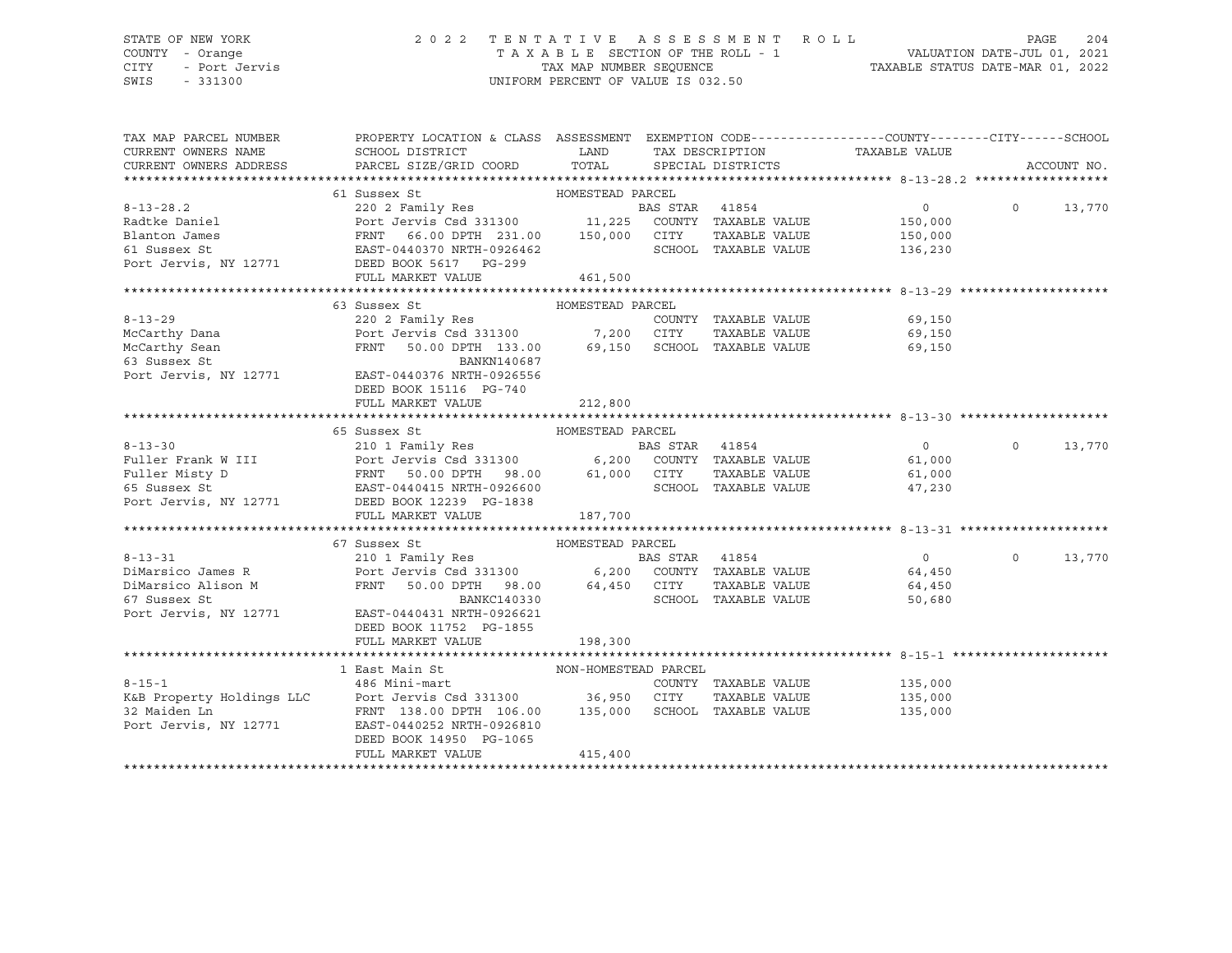## STATE OF NEW YORK 2 0 2 2 T E N T A T I V E A S S E S S M E N T R O L L PAGE 205 COUNTY - Orange T A X A B L E SECTION OF THE ROLL - 1 VALUATION DATE-JUL 01, 2021 CITY - Port Jervis TAX MAP NUMBER SEQUENCE TAXABLE STATUS DATE-MAR 01, 2022

| TAX MAP PARCEL NUMBER<br>CURRENT OWNERS NAME<br>CURRENT OWNERS ADDRESS | PROPERTY LOCATION & CLASS ASSESSMENT EXEMPTION CODE----------------COUNTY-------CITY------SCHOOL<br>SCHOOL DISTRICT LAND<br>PARCEL SIZE/GRID COORD                                                                                                                       | TOTAL            | TAX DESCRIPTION<br>SPECIAL DISTRICTS | TAXABLE VALUE  |          | ACCOUNT NO. |
|------------------------------------------------------------------------|--------------------------------------------------------------------------------------------------------------------------------------------------------------------------------------------------------------------------------------------------------------------------|------------------|--------------------------------------|----------------|----------|-------------|
|                                                                        |                                                                                                                                                                                                                                                                          |                  |                                      |                |          |             |
|                                                                        |                                                                                                                                                                                                                                                                          |                  |                                      |                |          |             |
|                                                                        |                                                                                                                                                                                                                                                                          |                  |                                      | $\overline{0}$ | $\circ$  | 13,770      |
|                                                                        |                                                                                                                                                                                                                                                                          |                  |                                      | 42,000         |          |             |
|                                                                        |                                                                                                                                                                                                                                                                          |                  |                                      | 42,000         |          |             |
|                                                                        |                                                                                                                                                                                                                                                                          |                  |                                      | 28,230         |          |             |
|                                                                        |                                                                                                                                                                                                                                                                          |                  |                                      |                |          |             |
|                                                                        | % -15-3<br>210 1 Family Res<br>Parcel Sunilkumar<br>Parcel Sunilkumar<br>Parcel Asha<br>Parcel Asha<br>Parcel Asha<br>Parcel Asha<br>Parcel Asha<br>Parcel Asha<br>Parcel Asha<br>Parcel Asha<br>Parcel Asha<br>Parcel Asha<br>Parcel Asha<br>Parcel Asha<br>P           |                  |                                      |                |          |             |
|                                                                        |                                                                                                                                                                                                                                                                          |                  |                                      |                |          |             |
|                                                                        | 9 East Main St<br>8-15-4<br>210 1 Family Res<br>210 1 Family Res<br>210 1 Family Res<br>210 1 Family Res<br>210 1 Family Res<br>210 1 Family Res<br>210 21 Family Res<br>210 21 Family Res<br>210 21 Family Res<br>210 2000 211 FAXABLE VALUE<br>210 2007 4,500 CITY<br> | HOMESTEAD PARCEL |                                      |                |          |             |
|                                                                        |                                                                                                                                                                                                                                                                          |                  |                                      | 49,250         |          |             |
|                                                                        |                                                                                                                                                                                                                                                                          |                  |                                      | 49,250         |          |             |
|                                                                        |                                                                                                                                                                                                                                                                          |                  |                                      | 49,250         |          |             |
|                                                                        |                                                                                                                                                                                                                                                                          |                  |                                      |                |          |             |
|                                                                        | DEED BOOK 14844 PG-189                                                                                                                                                                                                                                                   |                  |                                      |                |          |             |
|                                                                        | FULL MARKET VALUE                                                                                                                                                                                                                                                        | 151,500          |                                      |                |          |             |
|                                                                        |                                                                                                                                                                                                                                                                          |                  |                                      |                |          |             |
|                                                                        |                                                                                                                                                                                                                                                                          |                  |                                      |                |          |             |
|                                                                        |                                                                                                                                                                                                                                                                          |                  |                                      |                |          |             |
|                                                                        |                                                                                                                                                                                                                                                                          |                  |                                      |                |          |             |
|                                                                        |                                                                                                                                                                                                                                                                          |                  |                                      |                |          |             |
|                                                                        |                                                                                                                                                                                                                                                                          |                  |                                      |                |          |             |
|                                                                        |                                                                                                                                                                                                                                                                          |                  |                                      |                |          |             |
|                                                                        | FULL MARKET VALUE                                                                                                                                                                                                                                                        | 153,800          |                                      |                |          |             |
|                                                                        | 66 Sussex St                                                                                                                                                                                                                                                             | HOMESTEAD PARCEL |                                      |                |          |             |
|                                                                        | 8-15-6<br>Chuckran Hannah S<br>Chuckran . Edward M<br>Chuckran . Edward M<br>Chuckran . Edward M<br>Chuckran . Edward M<br>EXST-0440271 NRTH-0926710<br>Port Jervis, NY 12771<br>DEED BOOK 1798 PG-00121<br>METH-0926710<br>Port SCHOOL TAXABLE VA                       |                  |                                      |                | $\Omega$ | 34,390      |
|                                                                        |                                                                                                                                                                                                                                                                          |                  |                                      |                |          |             |
|                                                                        |                                                                                                                                                                                                                                                                          |                  |                                      |                |          |             |
|                                                                        |                                                                                                                                                                                                                                                                          |                  |                                      |                |          |             |
|                                                                        |                                                                                                                                                                                                                                                                          |                  |                                      |                |          |             |
|                                                                        | FULL MARKET VALUE 169,200                                                                                                                                                                                                                                                |                  |                                      |                |          |             |
|                                                                        |                                                                                                                                                                                                                                                                          |                  |                                      |                |          |             |
|                                                                        | 64 Sussex St                                                                                                                                                                                                                                                             | HOMESTEAD PARCEL |                                      |                |          |             |
|                                                                        |                                                                                                                                                                                                                                                                          |                  |                                      |                | 56,550   |             |
|                                                                        |                                                                                                                                                                                                                                                                          |                  |                                      |                |          |             |
|                                                                        |                                                                                                                                                                                                                                                                          |                  |                                      |                |          |             |
|                                                                        |                                                                                                                                                                                                                                                                          |                  |                                      |                |          |             |
|                                                                        | DEED BOOK 15168 PG-140                                                                                                                                                                                                                                                   |                  |                                      |                |          |             |
|                                                                        | FULL MARKET VALUE                                                                                                                                                                                                                                                        | 174,000          |                                      |                |          |             |
|                                                                        |                                                                                                                                                                                                                                                                          |                  |                                      |                |          |             |
|                                                                        | 62 Sussex St                                                                                                                                                                                                                                                             | HOMESTEAD PARCEL |                                      |                |          |             |
| $8 - 15 - 8$                                                           |                                                                                                                                                                                                                                                                          |                  |                                      |                |          |             |
|                                                                        |                                                                                                                                                                                                                                                                          |                  |                                      |                |          |             |
| Zhang Hui<br>63 Fowler St                                              |                                                                                                                                                                                                                                                                          |                  |                                      |                |          |             |
| Port Jervis, NY 12771                                                  | FRNT 50.00 DPTH 100.00                                                                                                                                                                                                                                                   |                  |                                      |                |          |             |
|                                                                        | EAST-0440194 NRTH-0926639                                                                                                                                                                                                                                                |                  |                                      |                |          |             |
|                                                                        | DEED BOOK 14552 PG-1307                                                                                                                                                                                                                                                  |                  |                                      |                |          |             |
|                                                                        | FULL MARKET VALUE                                                                                                                                                                                                                                                        | 61,500           |                                      |                |          |             |
|                                                                        |                                                                                                                                                                                                                                                                          |                  |                                      |                |          |             |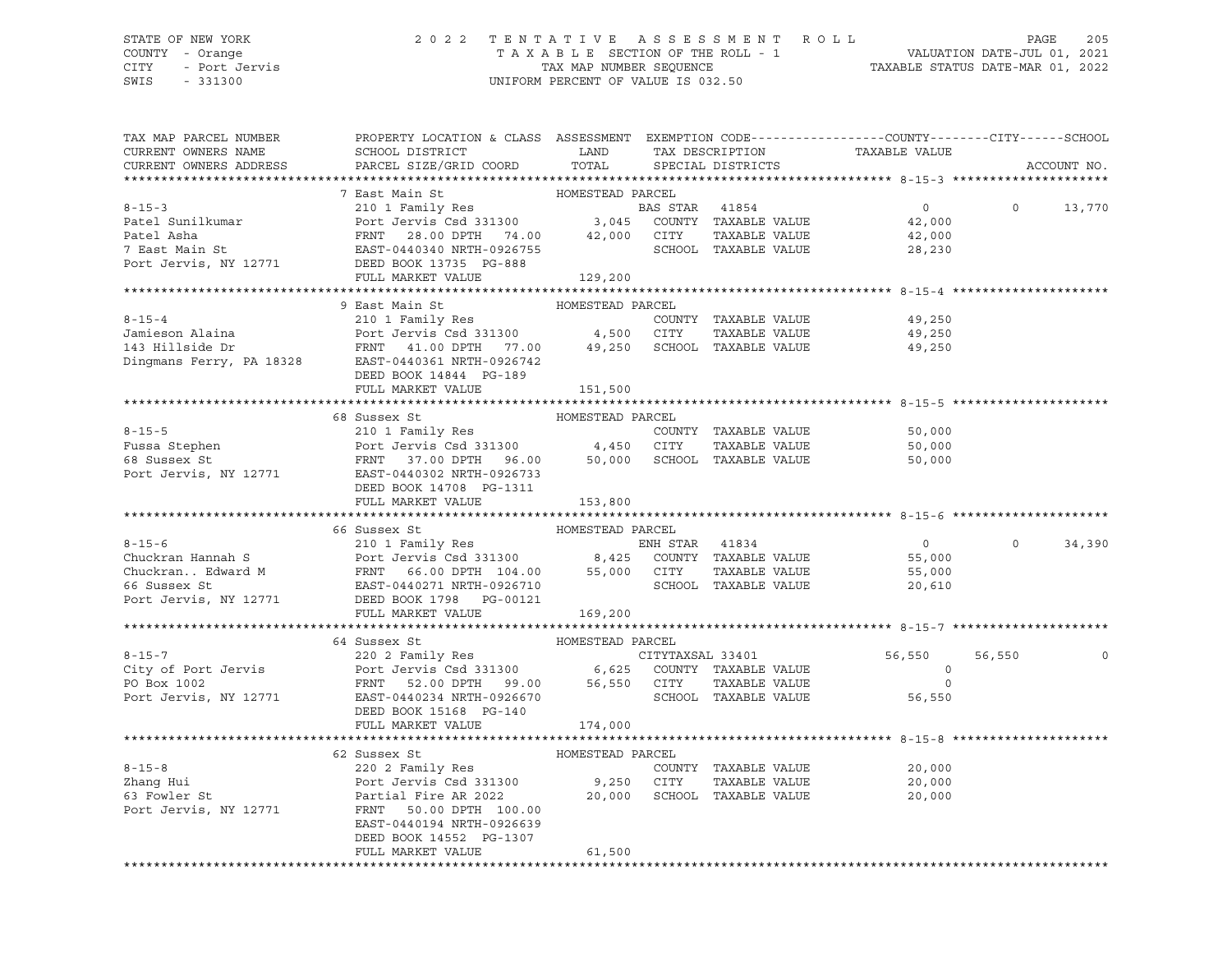# STATE OF NEW YORK 2 0 2 2 T E N T A T I V E A S S E S S M E N T R O L L PAGE 206 COUNTY - Orange T A X A B L E SECTION OF THE ROLL - 1 VALUATION DATE-JUL 01, 2021 CITY - Port Jervis TAX MAP NUMBER SEQUENCE TAXABLE STATUS DATE-MAR 01, 2022

| SCHOOL DISTRICT LAND<br>TAX DESCRIPTION TAXABLE VALUE SPECIAL DISTRICTS<br>PARCEL SIZE/GRID COORD<br>CURRENT OWNERS ADDRESS<br>TOTAL<br>ACCOUNT NO.<br>$\begin{tabular}{l c c c c c} \multicolumn{4}{c }{\textbf{8-15-11}} & \multicolumn{4}{c }{\textbf{165-167}~{\textbf{Pike St}} & \multicolumn{4}{c }{\textbf{165-167}~{\textbf{Pike St}} & \multicolumn{4}{c }{\textbf{165-167}~{\textbf{Pike St}} & \multicolumn{4}{c }{\textbf{165-167}~{\textbf{Pike St}} & \multicolumn{4}{c }{\textbf{165-167}~{\textbf{Pike St}} & \multicolumn{4}{c }{\textbf{165-1$<br>FULL MARKET VALUE<br>24,900<br>COUNTY TAXABLE VALUE 61,400<br>61,400<br>61,400<br>188,900<br>175 Pike State MON-HOMESTEAD PRINT<br>175 Pike State MON-HOMESTEAD PRINT TAXABLE VALUE<br>181 Evergreen LLC<br>C/o Wing F. Cheung<br>FRNT 24.00 DPTH 84.00<br>EAST-0440092 NRTH-0926665<br>Harriman, NY 10926<br>DEED BOOK 13373 PG-238<br>FUL<br>5,550<br>TAXABLE VALUE 5,550<br>TAXABLE VALUE 5,550<br>$\begin{tabular}{lllllllllll} \multicolumn{3}{c }{\textbf{8-15-14}} & \multicolumn{3}{c }{\textbf{10,000}} & \multicolumn{3}{c }{\textbf{2-15-14}} & \multicolumn{3}{c }{\textbf{2-15-14}} & \multicolumn{3}{c }{\textbf{2-15-14}} & \multicolumn{3}{c }{\textbf{2-15-14}} & \multicolumn{3}{c }{\textbf{2-15-14}} & \multicolumn{3}{c }{\textbf{2-15-14}} & \multicolumn{3}{c }{\textbf{2-15-14}} & \$<br>DEED BOOK 13384 PG-507<br>338,500<br>FULL MARKET VALUE<br>NON-HOMESTEAD PARCEL<br>185 Pike St<br>$8 - 15 - 15$<br>8-15-15<br>181 Evergreen LLC<br>181 Evergreen LLC<br>C/o Wing F. Cheung<br>181 Evergreen LLC<br>181 Evergreen LLC<br>181 Evergreen LLC<br>181 Evergreen LLC<br>181 Evergreen LLC<br>181 Evergreen LLC<br>181 Evergreen LLC<br>1820 Ever Jervis Csd 3<br>$\begin{tabular}{lllllllllllll} \multicolumn{3}{c}{\begin{tabular}{l} \multicolumn{3}{c}{\begin{tabular}{l} \multicolumn{3}{c}{\begin{tabular}{l} \multicolumn{3}{c}{\begin{tabular}{l} \multicolumn{3}{c}{\begin{tabular}{l} \multicolumn{3}{c}{\begin{tabular}{l} \multicolumn{3}{c}{\begin{tabular}{l} \multicolumn{3}{c}{\begin{tabular}{l} \multicolumn{3}{c}{\begin{tabular}{l} \multicolumn{3}{c}{\begin{tabular}{l} \multicolumn{3}{c}{\begin{tabular}{l} \multicolumn{3}{c}{\begin{tabular}{l} \mult$<br>4,250<br>TAXABLE VALUE 4,250<br>4,250 | TAX MAP PARCEL NUMBER<br>CURRENT OWNERS NAME | PROPERTY LOCATION & CLASS ASSESSMENT EXEMPTION CODE---------------COUNTY-------CITY------SCHOOL |  |  |  |
|-------------------------------------------------------------------------------------------------------------------------------------------------------------------------------------------------------------------------------------------------------------------------------------------------------------------------------------------------------------------------------------------------------------------------------------------------------------------------------------------------------------------------------------------------------------------------------------------------------------------------------------------------------------------------------------------------------------------------------------------------------------------------------------------------------------------------------------------------------------------------------------------------------------------------------------------------------------------------------------------------------------------------------------------------------------------------------------------------------------------------------------------------------------------------------------------------------------------------------------------------------------------------------------------------------------------------------------------------------------------------------------------------------------------------------------------------------------------------------------------------------------------------------------------------------------------------------------------------------------------------------------------------------------------------------------------------------------------------------------------------------------------------------------------------------------------------------------------------------------------------------------------------------------------------------------------------------------------------------------------------------------------------------------------------------------------------------------------------------------------------------------------------------------------------------------------------------------------------------------------------------------------------------------------------------------------------|----------------------------------------------|-------------------------------------------------------------------------------------------------|--|--|--|
|                                                                                                                                                                                                                                                                                                                                                                                                                                                                                                                                                                                                                                                                                                                                                                                                                                                                                                                                                                                                                                                                                                                                                                                                                                                                                                                                                                                                                                                                                                                                                                                                                                                                                                                                                                                                                                                                                                                                                                                                                                                                                                                                                                                                                                                                                                                         |                                              |                                                                                                 |  |  |  |
|                                                                                                                                                                                                                                                                                                                                                                                                                                                                                                                                                                                                                                                                                                                                                                                                                                                                                                                                                                                                                                                                                                                                                                                                                                                                                                                                                                                                                                                                                                                                                                                                                                                                                                                                                                                                                                                                                                                                                                                                                                                                                                                                                                                                                                                                                                                         |                                              |                                                                                                 |  |  |  |
|                                                                                                                                                                                                                                                                                                                                                                                                                                                                                                                                                                                                                                                                                                                                                                                                                                                                                                                                                                                                                                                                                                                                                                                                                                                                                                                                                                                                                                                                                                                                                                                                                                                                                                                                                                                                                                                                                                                                                                                                                                                                                                                                                                                                                                                                                                                         |                                              |                                                                                                 |  |  |  |
|                                                                                                                                                                                                                                                                                                                                                                                                                                                                                                                                                                                                                                                                                                                                                                                                                                                                                                                                                                                                                                                                                                                                                                                                                                                                                                                                                                                                                                                                                                                                                                                                                                                                                                                                                                                                                                                                                                                                                                                                                                                                                                                                                                                                                                                                                                                         |                                              |                                                                                                 |  |  |  |
|                                                                                                                                                                                                                                                                                                                                                                                                                                                                                                                                                                                                                                                                                                                                                                                                                                                                                                                                                                                                                                                                                                                                                                                                                                                                                                                                                                                                                                                                                                                                                                                                                                                                                                                                                                                                                                                                                                                                                                                                                                                                                                                                                                                                                                                                                                                         |                                              |                                                                                                 |  |  |  |
|                                                                                                                                                                                                                                                                                                                                                                                                                                                                                                                                                                                                                                                                                                                                                                                                                                                                                                                                                                                                                                                                                                                                                                                                                                                                                                                                                                                                                                                                                                                                                                                                                                                                                                                                                                                                                                                                                                                                                                                                                                                                                                                                                                                                                                                                                                                         |                                              |                                                                                                 |  |  |  |
|                                                                                                                                                                                                                                                                                                                                                                                                                                                                                                                                                                                                                                                                                                                                                                                                                                                                                                                                                                                                                                                                                                                                                                                                                                                                                                                                                                                                                                                                                                                                                                                                                                                                                                                                                                                                                                                                                                                                                                                                                                                                                                                                                                                                                                                                                                                         |                                              |                                                                                                 |  |  |  |
|                                                                                                                                                                                                                                                                                                                                                                                                                                                                                                                                                                                                                                                                                                                                                                                                                                                                                                                                                                                                                                                                                                                                                                                                                                                                                                                                                                                                                                                                                                                                                                                                                                                                                                                                                                                                                                                                                                                                                                                                                                                                                                                                                                                                                                                                                                                         |                                              |                                                                                                 |  |  |  |
|                                                                                                                                                                                                                                                                                                                                                                                                                                                                                                                                                                                                                                                                                                                                                                                                                                                                                                                                                                                                                                                                                                                                                                                                                                                                                                                                                                                                                                                                                                                                                                                                                                                                                                                                                                                                                                                                                                                                                                                                                                                                                                                                                                                                                                                                                                                         |                                              |                                                                                                 |  |  |  |
|                                                                                                                                                                                                                                                                                                                                                                                                                                                                                                                                                                                                                                                                                                                                                                                                                                                                                                                                                                                                                                                                                                                                                                                                                                                                                                                                                                                                                                                                                                                                                                                                                                                                                                                                                                                                                                                                                                                                                                                                                                                                                                                                                                                                                                                                                                                         |                                              |                                                                                                 |  |  |  |
|                                                                                                                                                                                                                                                                                                                                                                                                                                                                                                                                                                                                                                                                                                                                                                                                                                                                                                                                                                                                                                                                                                                                                                                                                                                                                                                                                                                                                                                                                                                                                                                                                                                                                                                                                                                                                                                                                                                                                                                                                                                                                                                                                                                                                                                                                                                         |                                              |                                                                                                 |  |  |  |
|                                                                                                                                                                                                                                                                                                                                                                                                                                                                                                                                                                                                                                                                                                                                                                                                                                                                                                                                                                                                                                                                                                                                                                                                                                                                                                                                                                                                                                                                                                                                                                                                                                                                                                                                                                                                                                                                                                                                                                                                                                                                                                                                                                                                                                                                                                                         |                                              |                                                                                                 |  |  |  |
|                                                                                                                                                                                                                                                                                                                                                                                                                                                                                                                                                                                                                                                                                                                                                                                                                                                                                                                                                                                                                                                                                                                                                                                                                                                                                                                                                                                                                                                                                                                                                                                                                                                                                                                                                                                                                                                                                                                                                                                                                                                                                                                                                                                                                                                                                                                         |                                              |                                                                                                 |  |  |  |
|                                                                                                                                                                                                                                                                                                                                                                                                                                                                                                                                                                                                                                                                                                                                                                                                                                                                                                                                                                                                                                                                                                                                                                                                                                                                                                                                                                                                                                                                                                                                                                                                                                                                                                                                                                                                                                                                                                                                                                                                                                                                                                                                                                                                                                                                                                                         |                                              |                                                                                                 |  |  |  |
|                                                                                                                                                                                                                                                                                                                                                                                                                                                                                                                                                                                                                                                                                                                                                                                                                                                                                                                                                                                                                                                                                                                                                                                                                                                                                                                                                                                                                                                                                                                                                                                                                                                                                                                                                                                                                                                                                                                                                                                                                                                                                                                                                                                                                                                                                                                         |                                              |                                                                                                 |  |  |  |
|                                                                                                                                                                                                                                                                                                                                                                                                                                                                                                                                                                                                                                                                                                                                                                                                                                                                                                                                                                                                                                                                                                                                                                                                                                                                                                                                                                                                                                                                                                                                                                                                                                                                                                                                                                                                                                                                                                                                                                                                                                                                                                                                                                                                                                                                                                                         |                                              |                                                                                                 |  |  |  |
|                                                                                                                                                                                                                                                                                                                                                                                                                                                                                                                                                                                                                                                                                                                                                                                                                                                                                                                                                                                                                                                                                                                                                                                                                                                                                                                                                                                                                                                                                                                                                                                                                                                                                                                                                                                                                                                                                                                                                                                                                                                                                                                                                                                                                                                                                                                         |                                              |                                                                                                 |  |  |  |
|                                                                                                                                                                                                                                                                                                                                                                                                                                                                                                                                                                                                                                                                                                                                                                                                                                                                                                                                                                                                                                                                                                                                                                                                                                                                                                                                                                                                                                                                                                                                                                                                                                                                                                                                                                                                                                                                                                                                                                                                                                                                                                                                                                                                                                                                                                                         |                                              |                                                                                                 |  |  |  |
|                                                                                                                                                                                                                                                                                                                                                                                                                                                                                                                                                                                                                                                                                                                                                                                                                                                                                                                                                                                                                                                                                                                                                                                                                                                                                                                                                                                                                                                                                                                                                                                                                                                                                                                                                                                                                                                                                                                                                                                                                                                                                                                                                                                                                                                                                                                         |                                              |                                                                                                 |  |  |  |
|                                                                                                                                                                                                                                                                                                                                                                                                                                                                                                                                                                                                                                                                                                                                                                                                                                                                                                                                                                                                                                                                                                                                                                                                                                                                                                                                                                                                                                                                                                                                                                                                                                                                                                                                                                                                                                                                                                                                                                                                                                                                                                                                                                                                                                                                                                                         |                                              |                                                                                                 |  |  |  |
|                                                                                                                                                                                                                                                                                                                                                                                                                                                                                                                                                                                                                                                                                                                                                                                                                                                                                                                                                                                                                                                                                                                                                                                                                                                                                                                                                                                                                                                                                                                                                                                                                                                                                                                                                                                                                                                                                                                                                                                                                                                                                                                                                                                                                                                                                                                         |                                              |                                                                                                 |  |  |  |
|                                                                                                                                                                                                                                                                                                                                                                                                                                                                                                                                                                                                                                                                                                                                                                                                                                                                                                                                                                                                                                                                                                                                                                                                                                                                                                                                                                                                                                                                                                                                                                                                                                                                                                                                                                                                                                                                                                                                                                                                                                                                                                                                                                                                                                                                                                                         |                                              |                                                                                                 |  |  |  |
|                                                                                                                                                                                                                                                                                                                                                                                                                                                                                                                                                                                                                                                                                                                                                                                                                                                                                                                                                                                                                                                                                                                                                                                                                                                                                                                                                                                                                                                                                                                                                                                                                                                                                                                                                                                                                                                                                                                                                                                                                                                                                                                                                                                                                                                                                                                         |                                              |                                                                                                 |  |  |  |
|                                                                                                                                                                                                                                                                                                                                                                                                                                                                                                                                                                                                                                                                                                                                                                                                                                                                                                                                                                                                                                                                                                                                                                                                                                                                                                                                                                                                                                                                                                                                                                                                                                                                                                                                                                                                                                                                                                                                                                                                                                                                                                                                                                                                                                                                                                                         |                                              |                                                                                                 |  |  |  |
|                                                                                                                                                                                                                                                                                                                                                                                                                                                                                                                                                                                                                                                                                                                                                                                                                                                                                                                                                                                                                                                                                                                                                                                                                                                                                                                                                                                                                                                                                                                                                                                                                                                                                                                                                                                                                                                                                                                                                                                                                                                                                                                                                                                                                                                                                                                         |                                              |                                                                                                 |  |  |  |
|                                                                                                                                                                                                                                                                                                                                                                                                                                                                                                                                                                                                                                                                                                                                                                                                                                                                                                                                                                                                                                                                                                                                                                                                                                                                                                                                                                                                                                                                                                                                                                                                                                                                                                                                                                                                                                                                                                                                                                                                                                                                                                                                                                                                                                                                                                                         |                                              |                                                                                                 |  |  |  |
|                                                                                                                                                                                                                                                                                                                                                                                                                                                                                                                                                                                                                                                                                                                                                                                                                                                                                                                                                                                                                                                                                                                                                                                                                                                                                                                                                                                                                                                                                                                                                                                                                                                                                                                                                                                                                                                                                                                                                                                                                                                                                                                                                                                                                                                                                                                         |                                              |                                                                                                 |  |  |  |
|                                                                                                                                                                                                                                                                                                                                                                                                                                                                                                                                                                                                                                                                                                                                                                                                                                                                                                                                                                                                                                                                                                                                                                                                                                                                                                                                                                                                                                                                                                                                                                                                                                                                                                                                                                                                                                                                                                                                                                                                                                                                                                                                                                                                                                                                                                                         |                                              |                                                                                                 |  |  |  |
|                                                                                                                                                                                                                                                                                                                                                                                                                                                                                                                                                                                                                                                                                                                                                                                                                                                                                                                                                                                                                                                                                                                                                                                                                                                                                                                                                                                                                                                                                                                                                                                                                                                                                                                                                                                                                                                                                                                                                                                                                                                                                                                                                                                                                                                                                                                         |                                              |                                                                                                 |  |  |  |
|                                                                                                                                                                                                                                                                                                                                                                                                                                                                                                                                                                                                                                                                                                                                                                                                                                                                                                                                                                                                                                                                                                                                                                                                                                                                                                                                                                                                                                                                                                                                                                                                                                                                                                                                                                                                                                                                                                                                                                                                                                                                                                                                                                                                                                                                                                                         |                                              |                                                                                                 |  |  |  |
|                                                                                                                                                                                                                                                                                                                                                                                                                                                                                                                                                                                                                                                                                                                                                                                                                                                                                                                                                                                                                                                                                                                                                                                                                                                                                                                                                                                                                                                                                                                                                                                                                                                                                                                                                                                                                                                                                                                                                                                                                                                                                                                                                                                                                                                                                                                         |                                              |                                                                                                 |  |  |  |
|                                                                                                                                                                                                                                                                                                                                                                                                                                                                                                                                                                                                                                                                                                                                                                                                                                                                                                                                                                                                                                                                                                                                                                                                                                                                                                                                                                                                                                                                                                                                                                                                                                                                                                                                                                                                                                                                                                                                                                                                                                                                                                                                                                                                                                                                                                                         |                                              |                                                                                                 |  |  |  |
|                                                                                                                                                                                                                                                                                                                                                                                                                                                                                                                                                                                                                                                                                                                                                                                                                                                                                                                                                                                                                                                                                                                                                                                                                                                                                                                                                                                                                                                                                                                                                                                                                                                                                                                                                                                                                                                                                                                                                                                                                                                                                                                                                                                                                                                                                                                         |                                              |                                                                                                 |  |  |  |
|                                                                                                                                                                                                                                                                                                                                                                                                                                                                                                                                                                                                                                                                                                                                                                                                                                                                                                                                                                                                                                                                                                                                                                                                                                                                                                                                                                                                                                                                                                                                                                                                                                                                                                                                                                                                                                                                                                                                                                                                                                                                                                                                                                                                                                                                                                                         |                                              |                                                                                                 |  |  |  |
|                                                                                                                                                                                                                                                                                                                                                                                                                                                                                                                                                                                                                                                                                                                                                                                                                                                                                                                                                                                                                                                                                                                                                                                                                                                                                                                                                                                                                                                                                                                                                                                                                                                                                                                                                                                                                                                                                                                                                                                                                                                                                                                                                                                                                                                                                                                         |                                              |                                                                                                 |  |  |  |
|                                                                                                                                                                                                                                                                                                                                                                                                                                                                                                                                                                                                                                                                                                                                                                                                                                                                                                                                                                                                                                                                                                                                                                                                                                                                                                                                                                                                                                                                                                                                                                                                                                                                                                                                                                                                                                                                                                                                                                                                                                                                                                                                                                                                                                                                                                                         |                                              |                                                                                                 |  |  |  |
|                                                                                                                                                                                                                                                                                                                                                                                                                                                                                                                                                                                                                                                                                                                                                                                                                                                                                                                                                                                                                                                                                                                                                                                                                                                                                                                                                                                                                                                                                                                                                                                                                                                                                                                                                                                                                                                                                                                                                                                                                                                                                                                                                                                                                                                                                                                         |                                              |                                                                                                 |  |  |  |
|                                                                                                                                                                                                                                                                                                                                                                                                                                                                                                                                                                                                                                                                                                                                                                                                                                                                                                                                                                                                                                                                                                                                                                                                                                                                                                                                                                                                                                                                                                                                                                                                                                                                                                                                                                                                                                                                                                                                                                                                                                                                                                                                                                                                                                                                                                                         |                                              |                                                                                                 |  |  |  |
|                                                                                                                                                                                                                                                                                                                                                                                                                                                                                                                                                                                                                                                                                                                                                                                                                                                                                                                                                                                                                                                                                                                                                                                                                                                                                                                                                                                                                                                                                                                                                                                                                                                                                                                                                                                                                                                                                                                                                                                                                                                                                                                                                                                                                                                                                                                         |                                              |                                                                                                 |  |  |  |
|                                                                                                                                                                                                                                                                                                                                                                                                                                                                                                                                                                                                                                                                                                                                                                                                                                                                                                                                                                                                                                                                                                                                                                                                                                                                                                                                                                                                                                                                                                                                                                                                                                                                                                                                                                                                                                                                                                                                                                                                                                                                                                                                                                                                                                                                                                                         |                                              |                                                                                                 |  |  |  |
|                                                                                                                                                                                                                                                                                                                                                                                                                                                                                                                                                                                                                                                                                                                                                                                                                                                                                                                                                                                                                                                                                                                                                                                                                                                                                                                                                                                                                                                                                                                                                                                                                                                                                                                                                                                                                                                                                                                                                                                                                                                                                                                                                                                                                                                                                                                         |                                              |                                                                                                 |  |  |  |
|                                                                                                                                                                                                                                                                                                                                                                                                                                                                                                                                                                                                                                                                                                                                                                                                                                                                                                                                                                                                                                                                                                                                                                                                                                                                                                                                                                                                                                                                                                                                                                                                                                                                                                                                                                                                                                                                                                                                                                                                                                                                                                                                                                                                                                                                                                                         |                                              |                                                                                                 |  |  |  |
|                                                                                                                                                                                                                                                                                                                                                                                                                                                                                                                                                                                                                                                                                                                                                                                                                                                                                                                                                                                                                                                                                                                                                                                                                                                                                                                                                                                                                                                                                                                                                                                                                                                                                                                                                                                                                                                                                                                                                                                                                                                                                                                                                                                                                                                                                                                         |                                              |                                                                                                 |  |  |  |
|                                                                                                                                                                                                                                                                                                                                                                                                                                                                                                                                                                                                                                                                                                                                                                                                                                                                                                                                                                                                                                                                                                                                                                                                                                                                                                                                                                                                                                                                                                                                                                                                                                                                                                                                                                                                                                                                                                                                                                                                                                                                                                                                                                                                                                                                                                                         |                                              |                                                                                                 |  |  |  |
|                                                                                                                                                                                                                                                                                                                                                                                                                                                                                                                                                                                                                                                                                                                                                                                                                                                                                                                                                                                                                                                                                                                                                                                                                                                                                                                                                                                                                                                                                                                                                                                                                                                                                                                                                                                                                                                                                                                                                                                                                                                                                                                                                                                                                                                                                                                         |                                              |                                                                                                 |  |  |  |
|                                                                                                                                                                                                                                                                                                                                                                                                                                                                                                                                                                                                                                                                                                                                                                                                                                                                                                                                                                                                                                                                                                                                                                                                                                                                                                                                                                                                                                                                                                                                                                                                                                                                                                                                                                                                                                                                                                                                                                                                                                                                                                                                                                                                                                                                                                                         |                                              |                                                                                                 |  |  |  |
|                                                                                                                                                                                                                                                                                                                                                                                                                                                                                                                                                                                                                                                                                                                                                                                                                                                                                                                                                                                                                                                                                                                                                                                                                                                                                                                                                                                                                                                                                                                                                                                                                                                                                                                                                                                                                                                                                                                                                                                                                                                                                                                                                                                                                                                                                                                         |                                              |                                                                                                 |  |  |  |
|                                                                                                                                                                                                                                                                                                                                                                                                                                                                                                                                                                                                                                                                                                                                                                                                                                                                                                                                                                                                                                                                                                                                                                                                                                                                                                                                                                                                                                                                                                                                                                                                                                                                                                                                                                                                                                                                                                                                                                                                                                                                                                                                                                                                                                                                                                                         |                                              |                                                                                                 |  |  |  |
|                                                                                                                                                                                                                                                                                                                                                                                                                                                                                                                                                                                                                                                                                                                                                                                                                                                                                                                                                                                                                                                                                                                                                                                                                                                                                                                                                                                                                                                                                                                                                                                                                                                                                                                                                                                                                                                                                                                                                                                                                                                                                                                                                                                                                                                                                                                         |                                              |                                                                                                 |  |  |  |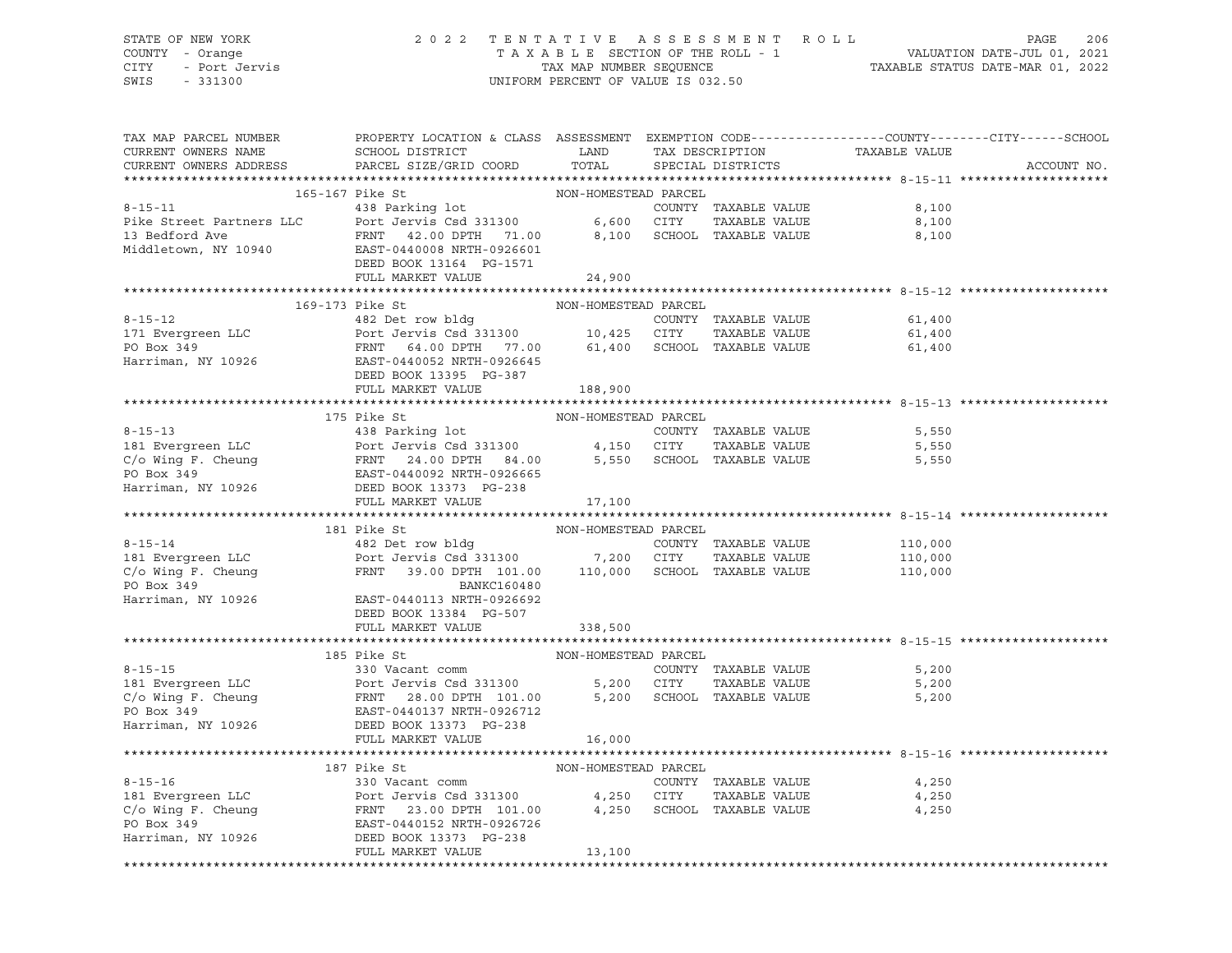#### STATE OF NEW YORK 2 0 2 2 T E N T A T I V E A S S E S S M E N T R O L L PAGE 207 COUNTY - Orange T A X A B L E SECTION OF THE ROLL - 1 VALUATION DATE-JUL 01, 2021 CITY - Port Jervis TAX MAP NUMBER SEQUENCE TAXABLE STATUS DATE-MAR 01, 2022

| TAX MAP PARCEL NUMBER<br>CURRENT OWNERS NAME<br>CURRENT OWNERS ADDRESS                                                                                                                                                                                                                                                                                                                                                                                                               | PROPERTY LOCATION & CLASS ASSESSMENT EXEMPTION CODE---------------COUNTY-------CITY------SCHOOL<br><b>EXAMPLE SERVICE SERVICE SERVICE SERVICE SERVICE SERVICE SERVICE SERVICE SERVICE SERVICE SERVICE SERVICE SERVICE</b><br>SCHOOL DISTRICT<br>PARCEL SIZE/GRID COORD | TOTAL                |                                                   | TAX DESCRIPTION TAXABLE VALUE SPECIAL DISTRICTS | ACCOUNT NO. |
|--------------------------------------------------------------------------------------------------------------------------------------------------------------------------------------------------------------------------------------------------------------------------------------------------------------------------------------------------------------------------------------------------------------------------------------------------------------------------------------|------------------------------------------------------------------------------------------------------------------------------------------------------------------------------------------------------------------------------------------------------------------------|----------------------|---------------------------------------------------|-------------------------------------------------|-------------|
|                                                                                                                                                                                                                                                                                                                                                                                                                                                                                      |                                                                                                                                                                                                                                                                        |                      |                                                   |                                                 |             |
|                                                                                                                                                                                                                                                                                                                                                                                                                                                                                      |                                                                                                                                                                                                                                                                        |                      |                                                   |                                                 |             |
|                                                                                                                                                                                                                                                                                                                                                                                                                                                                                      |                                                                                                                                                                                                                                                                        |                      |                                                   | COUNTY TAXABLE VALUE 95,000                     |             |
|                                                                                                                                                                                                                                                                                                                                                                                                                                                                                      |                                                                                                                                                                                                                                                                        |                      |                                                   | 95,000                                          |             |
|                                                                                                                                                                                                                                                                                                                                                                                                                                                                                      |                                                                                                                                                                                                                                                                        |                      |                                                   | 95,000                                          |             |
|                                                                                                                                                                                                                                                                                                                                                                                                                                                                                      |                                                                                                                                                                                                                                                                        |                      |                                                   |                                                 |             |
| $\begin{tabular}{lllllllllll} \multicolumn{3}{c}{\textbf{8-15-17}} & \multicolumn{3}{c}{\textbf{100N-HOMESTED PARCH}} & \multicolumn{3}{c}{\textbf{200N-TANABLE VALUE}} & \multicolumn{3}{c}{\textbf{200N-TANABLE VALUE}} & \multicolumn{3}{c}{\textbf{200N-TANABLE VALUE}} & \multicolumn{3}{c}{\textbf{200N-TANABLE VALUE}} & \multicolumn{3}{c}{\textbf{200N-TANABLE VALUE}} & \multicolumn{3}{c}{\textbf{200N-TANABLE VALUE}} & \multicolumn{3}{c}{\textbf{200N-TANABLE VALUE}}$ |                                                                                                                                                                                                                                                                        |                      |                                                   |                                                 |             |
|                                                                                                                                                                                                                                                                                                                                                                                                                                                                                      | FULL MARKET VALUE                                                                                                                                                                                                                                                      | 292,300              |                                                   |                                                 |             |
|                                                                                                                                                                                                                                                                                                                                                                                                                                                                                      |                                                                                                                                                                                                                                                                        |                      |                                                   |                                                 |             |
|                                                                                                                                                                                                                                                                                                                                                                                                                                                                                      | 12-18 West Main St                                                                                                                                                                                                                                                     | NON-HOMESTEAD PARCEL |                                                   |                                                 |             |
|                                                                                                                                                                                                                                                                                                                                                                                                                                                                                      |                                                                                                                                                                                                                                                                        |                      |                                                   |                                                 |             |
|                                                                                                                                                                                                                                                                                                                                                                                                                                                                                      |                                                                                                                                                                                                                                                                        |                      |                                                   |                                                 |             |
|                                                                                                                                                                                                                                                                                                                                                                                                                                                                                      |                                                                                                                                                                                                                                                                        |                      |                                                   |                                                 |             |
|                                                                                                                                                                                                                                                                                                                                                                                                                                                                                      |                                                                                                                                                                                                                                                                        |                      |                                                   |                                                 |             |
|                                                                                                                                                                                                                                                                                                                                                                                                                                                                                      | DEED BOOK 12146 PG-793                                                                                                                                                                                                                                                 |                      |                                                   |                                                 |             |
|                                                                                                                                                                                                                                                                                                                                                                                                                                                                                      | FULL MARKET VALUE                                                                                                                                                                                                                                                      | 52,300               |                                                   |                                                 |             |
|                                                                                                                                                                                                                                                                                                                                                                                                                                                                                      |                                                                                                                                                                                                                                                                        |                      |                                                   |                                                 |             |
|                                                                                                                                                                                                                                                                                                                                                                                                                                                                                      |                                                                                                                                                                                                                                                                        |                      |                                                   |                                                 |             |
|                                                                                                                                                                                                                                                                                                                                                                                                                                                                                      |                                                                                                                                                                                                                                                                        |                      |                                                   | 57,000                                          |             |
|                                                                                                                                                                                                                                                                                                                                                                                                                                                                                      |                                                                                                                                                                                                                                                                        |                      |                                                   | 57,000                                          |             |
|                                                                                                                                                                                                                                                                                                                                                                                                                                                                                      |                                                                                                                                                                                                                                                                        |                      |                                                   | 57,000                                          |             |
|                                                                                                                                                                                                                                                                                                                                                                                                                                                                                      |                                                                                                                                                                                                                                                                        |                      |                                                   |                                                 |             |
|                                                                                                                                                                                                                                                                                                                                                                                                                                                                                      |                                                                                                                                                                                                                                                                        |                      |                                                   |                                                 |             |
|                                                                                                                                                                                                                                                                                                                                                                                                                                                                                      |                                                                                                                                                                                                                                                                        |                      |                                                   |                                                 |             |
|                                                                                                                                                                                                                                                                                                                                                                                                                                                                                      |                                                                                                                                                                                                                                                                        |                      |                                                   |                                                 |             |
|                                                                                                                                                                                                                                                                                                                                                                                                                                                                                      |                                                                                                                                                                                                                                                                        |                      |                                                   |                                                 |             |
| $8 - 16 - 3$                                                                                                                                                                                                                                                                                                                                                                                                                                                                         |                                                                                                                                                                                                                                                                        |                      | COUNTY TAXABLE VALUE                              | 92,000                                          |             |
|                                                                                                                                                                                                                                                                                                                                                                                                                                                                                      |                                                                                                                                                                                                                                                                        |                      |                                                   | TAXABLE VALUE 92,000                            |             |
|                                                                                                                                                                                                                                                                                                                                                                                                                                                                                      |                                                                                                                                                                                                                                                                        |                      |                                                   | 92,000                                          |             |
| Port Jervis, NY 12771 EAST-0440102 NRTH-0926877                                                                                                                                                                                                                                                                                                                                                                                                                                      |                                                                                                                                                                                                                                                                        |                      |                                                   |                                                 |             |
|                                                                                                                                                                                                                                                                                                                                                                                                                                                                                      | DEED BOOK 13302 PG-1448                                                                                                                                                                                                                                                |                      |                                                   |                                                 |             |
|                                                                                                                                                                                                                                                                                                                                                                                                                                                                                      | FULL MARKET VALUE                                                                                                                                                                                                                                                      | 283,100              |                                                   |                                                 |             |
|                                                                                                                                                                                                                                                                                                                                                                                                                                                                                      |                                                                                                                                                                                                                                                                        |                      |                                                   |                                                 |             |
|                                                                                                                                                                                                                                                                                                                                                                                                                                                                                      | 188-192 Pike St                                                                                                                                                                                                                                                        | NON-HOMESTEAD PARCEL |                                                   |                                                 |             |
|                                                                                                                                                                                                                                                                                                                                                                                                                                                                                      |                                                                                                                                                                                                                                                                        |                      | COUNTY TAXABLE VALUE                              | 9,000                                           |             |
| 8-16-4 330 Vacant comm<br>Beyond 188 Pike Property LLC Port Jervis Csd 331300 9,000 CITY                                                                                                                                                                                                                                                                                                                                                                                             |                                                                                                                                                                                                                                                                        |                      | TAXABLE VALUE                                     | 9,000                                           |             |
| C/O Lina Wu<br>2 West Main St<br>2 West Main St<br>2 West Main St<br>2 West Main St<br>27 700<br>27 700<br>27 700<br>27 700<br>27 700                                                                                                                                                                                                                                                                                                                                                |                                                                                                                                                                                                                                                                        |                      |                                                   |                                                 |             |
|                                                                                                                                                                                                                                                                                                                                                                                                                                                                                      |                                                                                                                                                                                                                                                                        |                      |                                                   |                                                 |             |
|                                                                                                                                                                                                                                                                                                                                                                                                                                                                                      |                                                                                                                                                                                                                                                                        |                      |                                                   |                                                 |             |
|                                                                                                                                                                                                                                                                                                                                                                                                                                                                                      | FULL MARKET VALUE                                                                                                                                                                                                                                                      | 27,700               |                                                   |                                                 |             |
|                                                                                                                                                                                                                                                                                                                                                                                                                                                                                      |                                                                                                                                                                                                                                                                        |                      |                                                   |                                                 |             |
|                                                                                                                                                                                                                                                                                                                                                                                                                                                                                      | 184-186 Pike St                                                                                                                                                                                                                                                        | NON-HOMESTEAD PARCEL |                                                   |                                                 |             |
| $8 - 16 - 5$                                                                                                                                                                                                                                                                                                                                                                                                                                                                         | b PIKE St<br>330 Vacant comm                                                                                                                                                                                                                                           |                      | COUNTY TAXABLE VALUE                              | 5,200                                           |             |
|                                                                                                                                                                                                                                                                                                                                                                                                                                                                                      |                                                                                                                                                                                                                                                                        |                      |                                                   | 5,200                                           |             |
|                                                                                                                                                                                                                                                                                                                                                                                                                                                                                      |                                                                                                                                                                                                                                                                        |                      | CITY      TAXABLE VALUE<br>SCHOOL   TAXABLE VALUE | 5,200                                           |             |
| Port Jervis, NY 12771 EAST-0440012 NRTH-0926826                                                                                                                                                                                                                                                                                                                                                                                                                                      |                                                                                                                                                                                                                                                                        |                      |                                                   |                                                 |             |
|                                                                                                                                                                                                                                                                                                                                                                                                                                                                                      | DEED BOOK 14484 PG-864                                                                                                                                                                                                                                                 |                      |                                                   |                                                 |             |
|                                                                                                                                                                                                                                                                                                                                                                                                                                                                                      | FULL MARKET VALUE                                                                                                                                                                                                                                                      | 16,000               |                                                   |                                                 |             |
|                                                                                                                                                                                                                                                                                                                                                                                                                                                                                      |                                                                                                                                                                                                                                                                        |                      |                                                   |                                                 |             |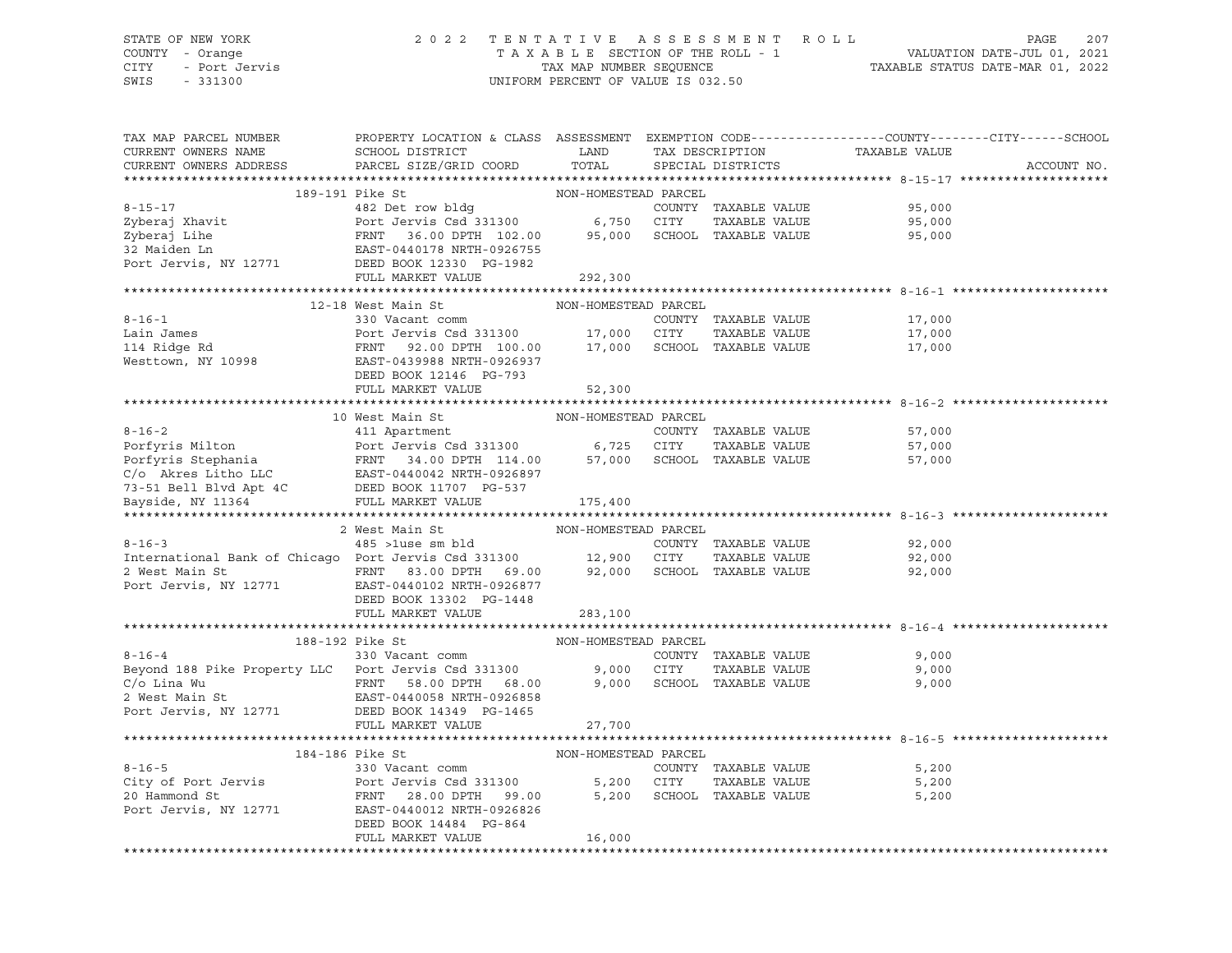| COUNTY - Orange<br>CITY - Port Jervis<br>SWIS - 331300                                                                                                                                                                                     | 2022 TENTATIVE ASSESSMENT ROLL                                                                                                                                                                                                                              | UNIFORM PERCENT OF VALUE IS 032.50 |             |                              | TENTATIVE ASSESSMENT ROLL<br>TAXABLE SECTION OF THE ROLL - 1 VALUATION DATE-JUL 01, 2021<br>TAX MAP NUMBER SEQUENCE TAXABLE STATUS DATE-MAR 01, 2022 |             |
|--------------------------------------------------------------------------------------------------------------------------------------------------------------------------------------------------------------------------------------------|-------------------------------------------------------------------------------------------------------------------------------------------------------------------------------------------------------------------------------------------------------------|------------------------------------|-------------|------------------------------|------------------------------------------------------------------------------------------------------------------------------------------------------|-------------|
| CURRENT OWNERS ADDRESS                                                                                                                                                                                                                     | SCHOOL DISTRICT LAND TAX DESCRIPTION TAXABLE VALUE<br>NAMEL ALUE LAND TAX DESCRIPTION TAXABLE VALUE                                                                                                                                                         |                                    |             | TOTAL SPECIAL DISTRICTS      |                                                                                                                                                      | ACCOUNT NO. |
|                                                                                                                                                                                                                                            | BO Pike St<br>180 Pike St<br>182 Det row bldg<br>182 Det row bldg<br>199.00 Pravis County TAXABLE VALUE<br>199.00 PRNT 39.00 DPTH 99.00 SCHOOL TAXABLE VALUE<br>199.00 PRNT 39.00 DPTH 99.00 SCHOOL TAXABLE VALUE<br>199.00 SCHOOL TAXABLE V<br>180 Pike St |                                    |             |                              |                                                                                                                                                      |             |
| $8 - 16 - 6$                                                                                                                                                                                                                               |                                                                                                                                                                                                                                                             |                                    |             |                              |                                                                                                                                                      |             |
|                                                                                                                                                                                                                                            |                                                                                                                                                                                                                                                             |                                    |             |                              |                                                                                                                                                      |             |
| LMB Star LLC<br>PO Box 25                                                                                                                                                                                                                  |                                                                                                                                                                                                                                                             |                                    |             |                              |                                                                                                                                                      |             |
| Sparrowbush, NY 12780                                                                                                                                                                                                                      | BANK0100075<br>EAST-0439990 NRTH-0926807<br>DEED BOOK 14739 PG-492                                                                                                                                                                                          |                                    |             |                              |                                                                                                                                                      |             |
|                                                                                                                                                                                                                                            | FULL MARKET VALUE                                                                                                                                                                                                                                           | 169,200                            |             |                              |                                                                                                                                                      |             |
|                                                                                                                                                                                                                                            |                                                                                                                                                                                                                                                             |                                    |             |                              |                                                                                                                                                      |             |
| 174-176 Pike St<br>174-176 Pike St<br>26.00 DPTH 80.00 124,250 SCHOOL TAXABLE VALUE<br>MON-HOMESTEAD PARCEL<br>24,250 COUNTY TAXABLE VALUE<br>24,250 13 Bedford Ave FRNT 66.00 DPTH 80.00 124,250 SCHOOL TAXABLE VALUE<br>224,250 Middleto |                                                                                                                                                                                                                                                             |                                    |             |                              |                                                                                                                                                      |             |
|                                                                                                                                                                                                                                            |                                                                                                                                                                                                                                                             |                                    |             |                              |                                                                                                                                                      |             |
|                                                                                                                                                                                                                                            |                                                                                                                                                                                                                                                             |                                    |             |                              |                                                                                                                                                      |             |
|                                                                                                                                                                                                                                            |                                                                                                                                                                                                                                                             |                                    |             |                              |                                                                                                                                                      |             |
|                                                                                                                                                                                                                                            | DEED BOOK 13164 PG-1566                                                                                                                                                                                                                                     |                                    |             |                              |                                                                                                                                                      |             |
|                                                                                                                                                                                                                                            | FULL MARKET VALUE 382,300                                                                                                                                                                                                                                   |                                    |             |                              |                                                                                                                                                      |             |
|                                                                                                                                                                                                                                            |                                                                                                                                                                                                                                                             |                                    |             |                              |                                                                                                                                                      |             |
|                                                                                                                                                                                                                                            | 172 Pike St                                                                                                                                                                                                                                                 | NON-HOMESTEAD PARCEL               |             |                              |                                                                                                                                                      |             |
| $8 - 16 - 8$                                                                                                                                                                                                                               | 482 Det row bldg                                                                                                                                                                                                                                            |                                    |             | COUNTY TAXABLE VALUE         | 72,500                                                                                                                                               |             |
|                                                                                                                                                                                                                                            |                                                                                                                                                                                                                                                             |                                    |             |                              | 72,500                                                                                                                                               |             |
|                                                                                                                                                                                                                                            |                                                                                                                                                                                                                                                             |                                    |             |                              | 72,500                                                                                                                                               |             |
|                                                                                                                                                                                                                                            |                                                                                                                                                                                                                                                             |                                    |             |                              |                                                                                                                                                      |             |
| H2O Of Port Jervis Inc and the Lie of Port Jervis Csd 331300<br>C/o 172 Amy's Way LLC FRNT 28.00 DPTH 99.00 72,500 SCHOOL TAXABLE VALUE<br>23 Hamilton St EAST-0439913 NRTH-0926737<br>Port Jervis, NY 12771 DEED BOOK 4838 PG-69<br>E     |                                                                                                                                                                                                                                                             |                                    |             |                              |                                                                                                                                                      |             |
|                                                                                                                                                                                                                                            | FULL MARKET VALUE                                                                                                                                                                                                                                           | 223,100                            |             |                              |                                                                                                                                                      |             |
|                                                                                                                                                                                                                                            | 7 West Broome St                                                                                                                                                                                                                                            | HOMESTEAD PART OF PARCEL           |             |                              |                                                                                                                                                      |             |
|                                                                                                                                                                                                                                            |                                                                                                                                                                                                                                                             |                                    |             |                              |                                                                                                                                                      |             |
|                                                                                                                                                                                                                                            |                                                                                                                                                                                                                                                             |                                    |             |                              |                                                                                                                                                      |             |
| 8-16-10<br>Hannigan Linda M<br>SchultzRobert W 2 BLDGS ON PARCEL 911C<br>7 West Schultz and Port Jervis Csd 331300<br>SchultzRobert W 2 BLDGS ON PARCEL 911C<br>7 West Schultz and Schultz and Schultz and Schultz and Schultz and S       |                                                                                                                                                                                                                                                             |                                    |             |                              |                                                                                                                                                      |             |
|                                                                                                                                                                                                                                            |                                                                                                                                                                                                                                                             |                                    |             |                              |                                                                                                                                                      |             |
| Port Jervis, NY 12771                                                                                                                                                                                                                      | 9 W. Broome (two unit)                                                                                                                                                                                                                                      |                                    |             |                              |                                                                                                                                                      |             |
|                                                                                                                                                                                                                                            | FRNT 106.00 DPTH 66.00                                                                                                                                                                                                                                      |                                    |             |                              |                                                                                                                                                      |             |
|                                                                                                                                                                                                                                            | EAST-0439794 NRTH-0926750                                                                                                                                                                                                                                   |                                    |             |                              |                                                                                                                                                      |             |
|                                                                                                                                                                                                                                            | DEED BOOK 11939 PG-1372                                                                                                                                                                                                                                     |                                    |             |                              |                                                                                                                                                      |             |
|                                                                                                                                                                                                                                            | FULL MARKET VALUE                                                                                                                                                                                                                                           | 320,000                            |             |                              |                                                                                                                                                      |             |
|                                                                                                                                                                                                                                            |                                                                                                                                                                                                                                                             | NON-HOMESTEAD PART OF PARCEL       |             |                              |                                                                                                                                                      |             |
|                                                                                                                                                                                                                                            |                                                                                                                                                                                                                                                             |                                    |             | 0.00 A COUNTY TAXABLE VALUE  | 65,000                                                                                                                                               |             |
|                                                                                                                                                                                                                                            |                                                                                                                                                                                                                                                             |                                    |             | 15,875 CITY TAXABLE VALUE    | 65,000                                                                                                                                               |             |
|                                                                                                                                                                                                                                            |                                                                                                                                                                                                                                                             |                                    |             | 65,000 SCHOOL TAXABLE VALUE  | 65,000                                                                                                                                               |             |
|                                                                                                                                                                                                                                            |                                                                                                                                                                                                                                                             | .                                  |             |                              |                                                                                                                                                      |             |
|                                                                                                                                                                                                                                            |                                                                                                                                                                                                                                                             | PARCEL TOTALS                      |             | COUNTY TAXABLE VALUE         |                                                                                                                                                      |             |
|                                                                                                                                                                                                                                            |                                                                                                                                                                                                                                                             |                                    | 17,125 CITY | TAXABLE VALUE                | 104,000<br>104,000                                                                                                                                   |             |
|                                                                                                                                                                                                                                            |                                                                                                                                                                                                                                                             |                                    |             | 104,000 SCHOOL TAXABLE VALUE | 104,000                                                                                                                                              |             |
|                                                                                                                                                                                                                                            |                                                                                                                                                                                                                                                             |                                    |             |                              |                                                                                                                                                      |             |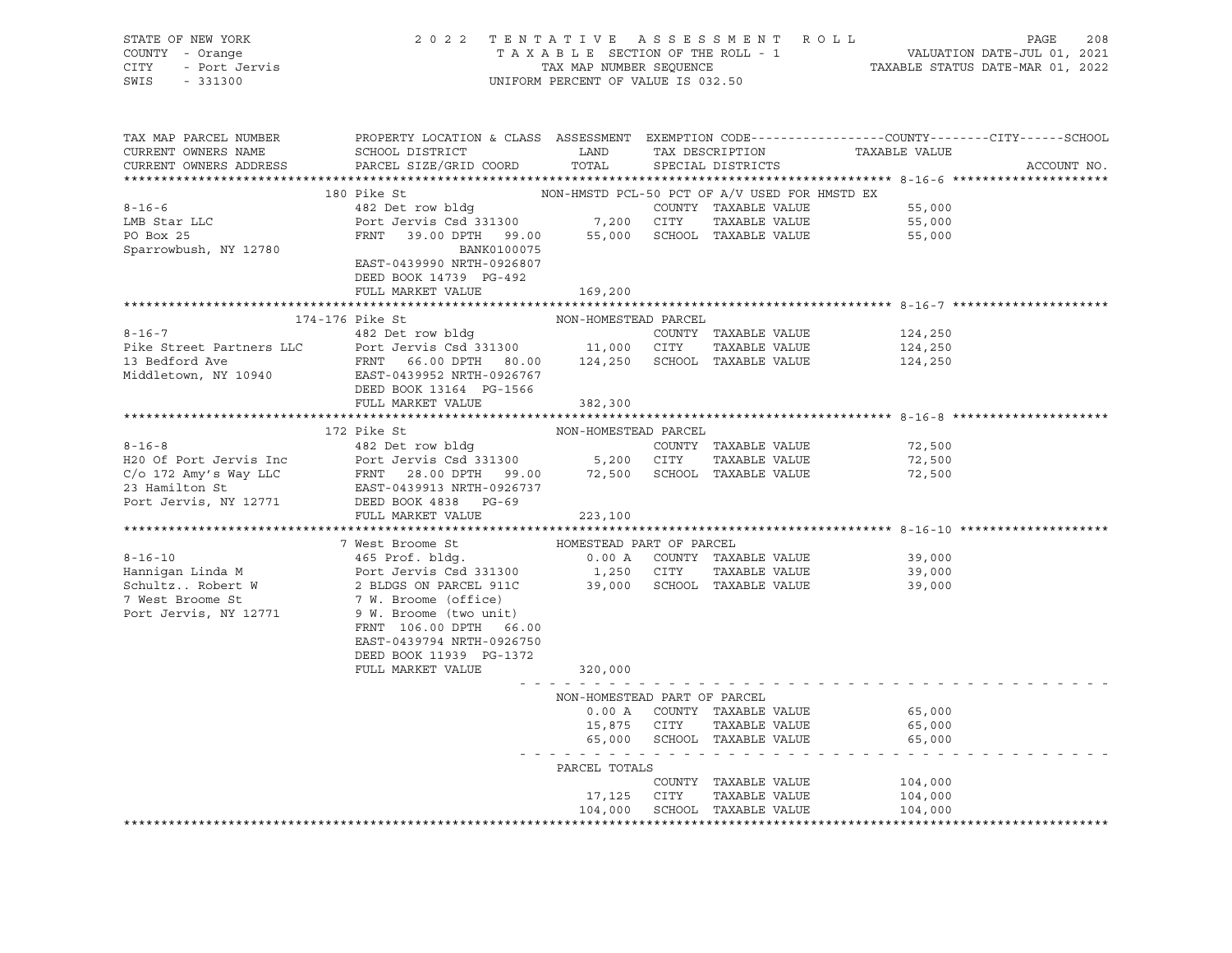#### STATE OF NEW YORK 2 0 2 2 T E N T A T I V E A S S E S S M E N T R O L L PAGE 209 COUNTY - Orange T A X A B L E SECTION OF THE ROLL - 1 VALUATION DATE-JUL 01, 2021 CITY - Port Jervis TAX MAP NUMBER SEQUENCE TAXABLE STATUS DATE-MAR 01, 2022 SWIS - 331300 UNIFORM PERCENT OF VALUE IS 032.50

| TAX MAP PARCEL NUMBER<br>CURRENT OWNERS NAME<br>CURRENT OWNERS ADDRESS | PROPERTY LOCATION & CLASS ASSESSMENT EXEMPTION CODE----------------COUNTY-------CITY------SCHOOL<br>SCHOOL DISTRICT LAND TAX DESCRIPTION<br>PARCEL SIZE/GRID COORD TOTAL SPECIAL DISTRICTS                                                                                                                                                                                                           |                            | TAXABLE VALUE              | ACCOUNT NO.               |
|------------------------------------------------------------------------|------------------------------------------------------------------------------------------------------------------------------------------------------------------------------------------------------------------------------------------------------------------------------------------------------------------------------------------------------------------------------------------------------|----------------------------|----------------------------|---------------------------|
|                                                                        |                                                                                                                                                                                                                                                                                                                                                                                                      |                            |                            |                           |
|                                                                        | 3 Canal St<br>8-16-11<br>Palomares Sanchez Ramiro<br>Port Jervis Csd 331300<br>Port Jervis Csd 331300<br>FRNT 66.00 DPTH 106.00<br>Jamaica, NY 11421<br>Jamaica, NY 11421<br>DEED BOOK 14607 PG-1906<br>PORT 106.00<br>DEED BOOK 14607 PG-1906                                                                                                                                                       | HOMESTEAD PARCEL           | 30,150<br>30,150<br>30,150 |                           |
|                                                                        | FULL MARKET VALUE                                                                                                                                                                                                                                                                                                                                                                                    | 92,800                     |                            |                           |
|                                                                        |                                                                                                                                                                                                                                                                                                                                                                                                      |                            |                            |                           |
|                                                                        | 5 Canal St                                                                                                                                                                                                                                                                                                                                                                                           | NON-HOMESTEAD PARCEL       |                            |                           |
|                                                                        | 8-16-12<br>Lain James (110,000 POTT Jervis Csd 331300 COUNTY TAXABLE VALUE<br>23,775 CITY TAXABLE VALUE 110,000 SCHOOL TAXABLE VALUE 110,000 SUSSEX, NJ 07461 POTT 125.00 DPTH 125.00 110,000 SCHOOL TAXABLE VALUE 110,000 SCHOOL<br>EAST-0439802 NRTH-0926841                                                                                                                                       |                            |                            |                           |
|                                                                        | DEED BOOK 12207 PG-33                                                                                                                                                                                                                                                                                                                                                                                |                            |                            |                           |
|                                                                        | FULL MARKET VALUE                                                                                                                                                                                                                                                                                                                                                                                    | 338,500                    |                            |                           |
|                                                                        |                                                                                                                                                                                                                                                                                                                                                                                                      | HOMESTEAD PARCEL           |                            |                           |
|                                                                        | 22 West Main St                                                                                                                                                                                                                                                                                                                                                                                      |                            |                            | $\Omega$<br>0             |
|                                                                        | $\begin{tabular}{lcccc} \bf 8-17-1 & 22 West Mann St & HOMESTEAD PARCHL & 4,522\nBabalola David & 95,001a\nBabalola Vinolia & FRNT & 86.00 DPTH & 66.00\nPort Jervis, NY 12771 & EAST-0439767 NRTH-0927094\nDERTBONKCO80370 & 8,500 CW_DISBLD_41172 & 1172\nCNT TAXABLE VALUE & 45,406\nCITY TAXABLE VALUE & 65,000\nSCHOOL TAXABLE VALUE & 65,000\nSC$                                              |                            |                            | $\overline{0}$<br>$\circ$ |
|                                                                        | DEED BOOK 14876 PG-224                                                                                                                                                                                                                                                                                                                                                                               |                            |                            |                           |
|                                                                        | FULL MARKET VALUE                                                                                                                                                                                                                                                                                                                                                                                    | 200,000                    |                            |                           |
|                                                                        | 11 West Broome St                                                                                                                                                                                                                                                                                                                                                                                    | NON-HOMESTEAD PARCEL       |                            |                           |
|                                                                        | 8-17-2.1<br>436 Self carwash<br>24 Cheryl Hills Dr<br>24 Cheryl Hills Dr<br>24 Cheryl Hills Dr<br>24 Cheryl Hills Dr<br>24 Cheryl Hills Dr<br>24 Cheryl Hills Dr<br>24 Cheryl Hills Dr<br>24 Cheryl Hills Dr<br>25 CITY<br>260 SCHOOL TAXABLE VALUE<br><br>FULL MARKET VALUE 186,200                                                                                                                 |                            | 60,500<br>60,500<br>60,500 |                           |
|                                                                        |                                                                                                                                                                                                                                                                                                                                                                                                      |                            |                            |                           |
|                                                                        | $\begin{tabular}{lllllllllllllllllllll} \hline 8-17-2.2 & 20 West Main St & NON-HOMESTEAD PARCEL & 119,000 \\ & & & 23,800 CITY TAXABLE VALUE & 119,000 \\ & & & 23,800 CITY TAXABLE VALUE & 119,000 \\ & & 23,800 CITY TAXABLE VALUE & 119,000 \\ & & 23,800 CITY TAXABLE VALUE & 119,000 \\ & & 23,800 CITY TAXABLE VALUE & 119,000 \\ & & 23,800 CITY TAXABLE VALUE & 119,000 \\ & & 23,800 CITY$ |                            |                            |                           |
|                                                                        | FULL MARKET VALUE                                                                                                                                                                                                                                                                                                                                                                                    | 366,200                    |                            |                           |
|                                                                        |                                                                                                                                                                                                                                                                                                                                                                                                      |                            |                            |                           |
| Port Jervis, NY 12771 FULL MARKET VALUE                                | 4 Delaware St<br>$Raposo Joseph A$ Raposo Joseph A<br>Raposo Aicha N<br>COUNTY TAXABLE VALUE<br>Raposo Aicha N<br>C/o Naomi Stubbs<br>C/o Naomi Stubbs<br>EAST-0439741 NRTH-0927069<br>EAST-0439741 NRTH-0927069<br>C/o Naomi Stubbs<br>EAST-0439741 NRTH-0927069<br>EAST-04                                                                                                                         | HOMESTEAD PARCEL<br>12,600 |                            |                           |
|                                                                        |                                                                                                                                                                                                                                                                                                                                                                                                      |                            |                            |                           |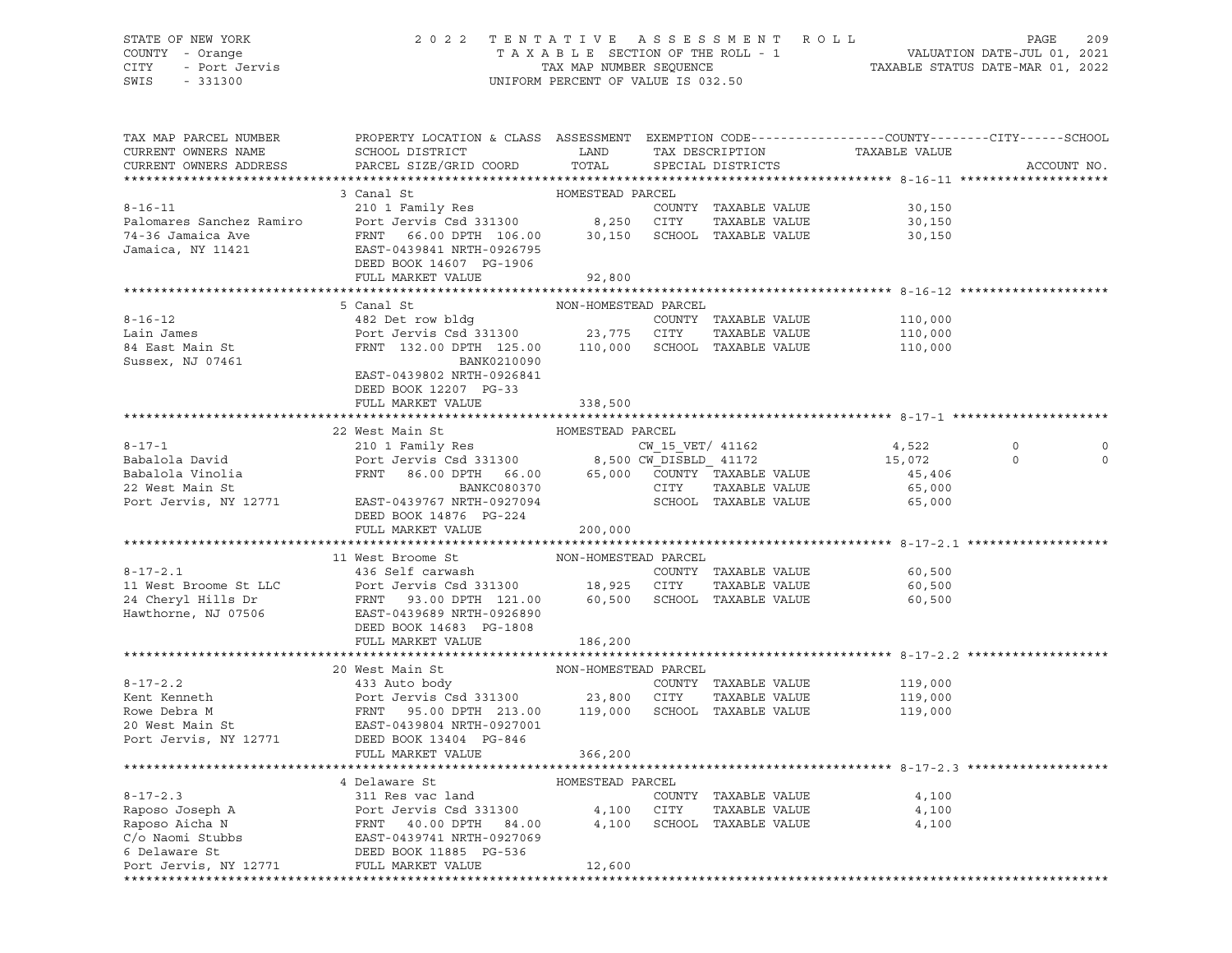| STATE OF NEW YORK<br>COUNTY - Orange<br>CITY<br>- Port Jervis<br>SWIS<br>$-331300$  | 2 0 2 2                                                                                                                                          | TENTATIVE ASSESSMENT<br>TAXABLE SECTION OF THE ROLL - 1<br>TAX MAP NUMBER SEQUENCE<br>UNIFORM PERCENT OF VALUE IS 032.50 |            | R O L L                                                              | 210<br>PAGE<br>VALUATION DATE-JUL 01, 2021<br>TAXABLE STATUS DATE-MAR 01, 2022 |                   |  |  |
|-------------------------------------------------------------------------------------|--------------------------------------------------------------------------------------------------------------------------------------------------|--------------------------------------------------------------------------------------------------------------------------|------------|----------------------------------------------------------------------|--------------------------------------------------------------------------------|-------------------|--|--|
| TAX MAP PARCEL NUMBER<br>CURRENT OWNERS NAME<br>CURRENT OWNERS ADDRESS              | PROPERTY LOCATION & CLASS ASSESSMENT EXEMPTION CODE----------------COUNTY-------CITY------SCHOOL<br>SCHOOL DISTRICT<br>PARCEL SIZE/GRID COORD    | LAND<br>TOTAL                                                                                                            |            | TAX DESCRIPTION<br>SPECIAL DISTRICTS                                 | TAXABLE VALUE                                                                  | ACCOUNT NO.       |  |  |
|                                                                                     |                                                                                                                                                  |                                                                                                                          |            |                                                                      |                                                                                |                   |  |  |
| $8 - 17 - 3$<br>Makhija Govindarajkumar S<br>2 Indian Field Dr<br>Hamburg, NJ 07419 | 16 Delaware St<br>220 2 Family Res<br>Port Jervis Csd 331300<br>FRNT<br>51.00 DPTH 84.00<br>EAST-0439612 NRTH-0926944<br>DEED BOOK 15183 PG-1209 | HOMESTEAD PARCEL<br>5,850                                                                                                | CITY       | COUNTY TAXABLE VALUE<br>TAXABLE VALUE<br>56,050 SCHOOL TAXABLE VALUE | 56,050<br>56,050<br>56,050                                                     |                   |  |  |
| PRIOR OWNER ON 3/01/2022                                                            | FULL MARKET VALUE                                                                                                                                | 172,500                                                                                                                  |            |                                                                      |                                                                                |                   |  |  |
| Makhija Govindarajkumar S                                                           |                                                                                                                                                  |                                                                                                                          |            |                                                                      |                                                                                |                   |  |  |
|                                                                                     |                                                                                                                                                  |                                                                                                                          |            |                                                                      |                                                                                |                   |  |  |
|                                                                                     | 12 Delaware St                                                                                                                                   | HOMESTEAD PARCEL                                                                                                         |            |                                                                      |                                                                                |                   |  |  |
| $8 - 17 - 4$                                                                        | 210 1 Family Res                                                                                                                                 |                                                                                                                          |            | COUNTY TAXABLE VALUE                                                 | 53,300                                                                         |                   |  |  |
| Bernuy Lis C                                                                        | Port Jervis Csd 331300                                                                                                                           |                                                                                                                          | 5,750 CITY | TAXABLE VALUE                                                        | 53,300                                                                         |                   |  |  |
| 783 East St Apt 3                                                                   | FRNT<br>50.00 DPTH 84.00                                                                                                                         |                                                                                                                          |            | 53,300 SCHOOL TAXABLE VALUE                                          | 53,300                                                                         |                   |  |  |
| New Britain, CT 06051                                                               | EAST-0439646 NRTH-0926978                                                                                                                        |                                                                                                                          |            |                                                                      |                                                                                |                   |  |  |
|                                                                                     | DEED BOOK 14593 PG-1759                                                                                                                          |                                                                                                                          |            |                                                                      |                                                                                |                   |  |  |
|                                                                                     | FULL MARKET VALUE                                                                                                                                | 164,000                                                                                                                  |            |                                                                      |                                                                                |                   |  |  |
|                                                                                     |                                                                                                                                                  |                                                                                                                          |            |                                                                      |                                                                                |                   |  |  |
|                                                                                     | 10 Delaware St                                                                                                                                   | HOMESTEAD PARCEL                                                                                                         |            |                                                                      |                                                                                |                   |  |  |
| $8 - 17 - 5$                                                                        | 210 1 Family Res                                                                                                                                 |                                                                                                                          | ENH STAR   | 41834                                                                | $\overline{0}$                                                                 | $\circ$<br>34,390 |  |  |
| Maillet Peter J                                                                     | Port Jervis Csd 331300                                                                                                                           | 5,750                                                                                                                    |            | COUNTY TAXABLE VALUE                                                 | 53,200                                                                         |                   |  |  |
| Maillet Cynthia J                                                                   | FRNT<br>50.00 DPTH 84.00                                                                                                                         | 53,200 CITY                                                                                                              |            | TAXABLE VALUE                                                        | 53,200                                                                         |                   |  |  |
| 10 Delaware St                                                                      | EAST-0439682 NRTH-0927012                                                                                                                        |                                                                                                                          |            | SCHOOL TAXABLE VALUE                                                 | 18,810                                                                         |                   |  |  |
| Port Jervis, NY 12771                                                               | DEED BOOK 2265 PG-00743                                                                                                                          |                                                                                                                          |            |                                                                      |                                                                                |                   |  |  |
|                                                                                     | FULL MARKET VALUE                                                                                                                                | 163,700                                                                                                                  |            |                                                                      |                                                                                |                   |  |  |
|                                                                                     | 8 Delaware St                                                                                                                                    | HOMESTEAD PARCEL                                                                                                         |            |                                                                      |                                                                                |                   |  |  |
| $8 - 17 - 6$                                                                        | 210 1 Family Res                                                                                                                                 |                                                                                                                          |            | COUNTY TAXABLE VALUE                                                 | 30,750                                                                         |                   |  |  |
| Harris Maureen                                                                      | Port Jervis Csd 331300                                                                                                                           | 2,900                                                                                                                    | CITY       | TAXABLE VALUE                                                        | 30,750                                                                         |                   |  |  |
| 52 Anthony St                                                                       | FRNT<br>25.00 DPTH 84.00                                                                                                                         |                                                                                                                          |            | 30,750 SCHOOL TAXABLE VALUE                                          | 30,750                                                                         |                   |  |  |
| Middletown, NY 10940                                                                | EAST-0439701 NRTH-0927028<br>DEED BOOK 14635 PG-846                                                                                              |                                                                                                                          |            |                                                                      |                                                                                |                   |  |  |
|                                                                                     | FULL MARKET VALUE                                                                                                                                | 94,600                                                                                                                   |            |                                                                      |                                                                                |                   |  |  |
|                                                                                     |                                                                                                                                                  |                                                                                                                          |            |                                                                      |                                                                                |                   |  |  |
|                                                                                     | 6 Delaware St                                                                                                                                    | HOMESTEAD PARCEL                                                                                                         |            |                                                                      |                                                                                |                   |  |  |
| $8 - 17 - 7$                                                                        | 210 1 Family Res                                                                                                                                 |                                                                                                                          |            | COUNTY TAXABLE VALUE                                                 | 30,000                                                                         |                   |  |  |
| Raposo Joseph A                                                                     | Port Jervis Csd 331300                                                                                                                           | 3,450                                                                                                                    | CITY       | TAXABLE VALUE                                                        | 30,000                                                                         |                   |  |  |
| Raposo Aicha N                                                                      | FRNT<br>30.00 DPTH 84.00                                                                                                                         | 30,000                                                                                                                   |            | SCHOOL TAXABLE VALUE                                                 | 30,000                                                                         |                   |  |  |
| C/o Naomi Stubbs                                                                    | BANKC230122                                                                                                                                      |                                                                                                                          |            |                                                                      |                                                                                |                   |  |  |
| 6 Delaware St                                                                       | EAST-0439717 NRTH-0927044                                                                                                                        |                                                                                                                          |            |                                                                      |                                                                                |                   |  |  |
| Port Jervis, NY 12771                                                               | DEED BOOK 11885 PG-536                                                                                                                           |                                                                                                                          |            |                                                                      |                                                                                |                   |  |  |
|                                                                                     | FULL MARKET VALUE                                                                                                                                | 92,300                                                                                                                   |            |                                                                      |                                                                                |                   |  |  |
|                                                                                     |                                                                                                                                                  |                                                                                                                          |            |                                                                      |                                                                                |                   |  |  |
|                                                                                     | 14 Hudson St                                                                                                                                     | HOMESTEAD PARCEL                                                                                                         |            |                                                                      |                                                                                |                   |  |  |
| $8 - 18 - 1$<br>McLiens LLC                                                         | 311 Res vac land                                                                                                                                 |                                                                                                                          |            | COUNTY TAXABLE VALUE                                                 | 5,000                                                                          |                   |  |  |
|                                                                                     | Port Jervis Csd 331300<br>50.00 DPTH                                                                                                             | 5,000                                                                                                                    | CITY       | TAXABLE VALUE                                                        | 5,000                                                                          |                   |  |  |
| PO Box 711<br>Port Jervis, NY 12771                                                 | FRNT<br>99.00<br>EAST-0439940 NRTH-0927516                                                                                                       | 5,000                                                                                                                    |            | SCHOOL TAXABLE VALUE                                                 | 5,000                                                                          |                   |  |  |
|                                                                                     | DEED BOOK 13797 PG-826                                                                                                                           |                                                                                                                          |            |                                                                      |                                                                                |                   |  |  |
|                                                                                     | FULL MARKET VALUE                                                                                                                                | 15,400                                                                                                                   |            |                                                                      |                                                                                |                   |  |  |
|                                                                                     |                                                                                                                                                  |                                                                                                                          |            |                                                                      |                                                                                |                   |  |  |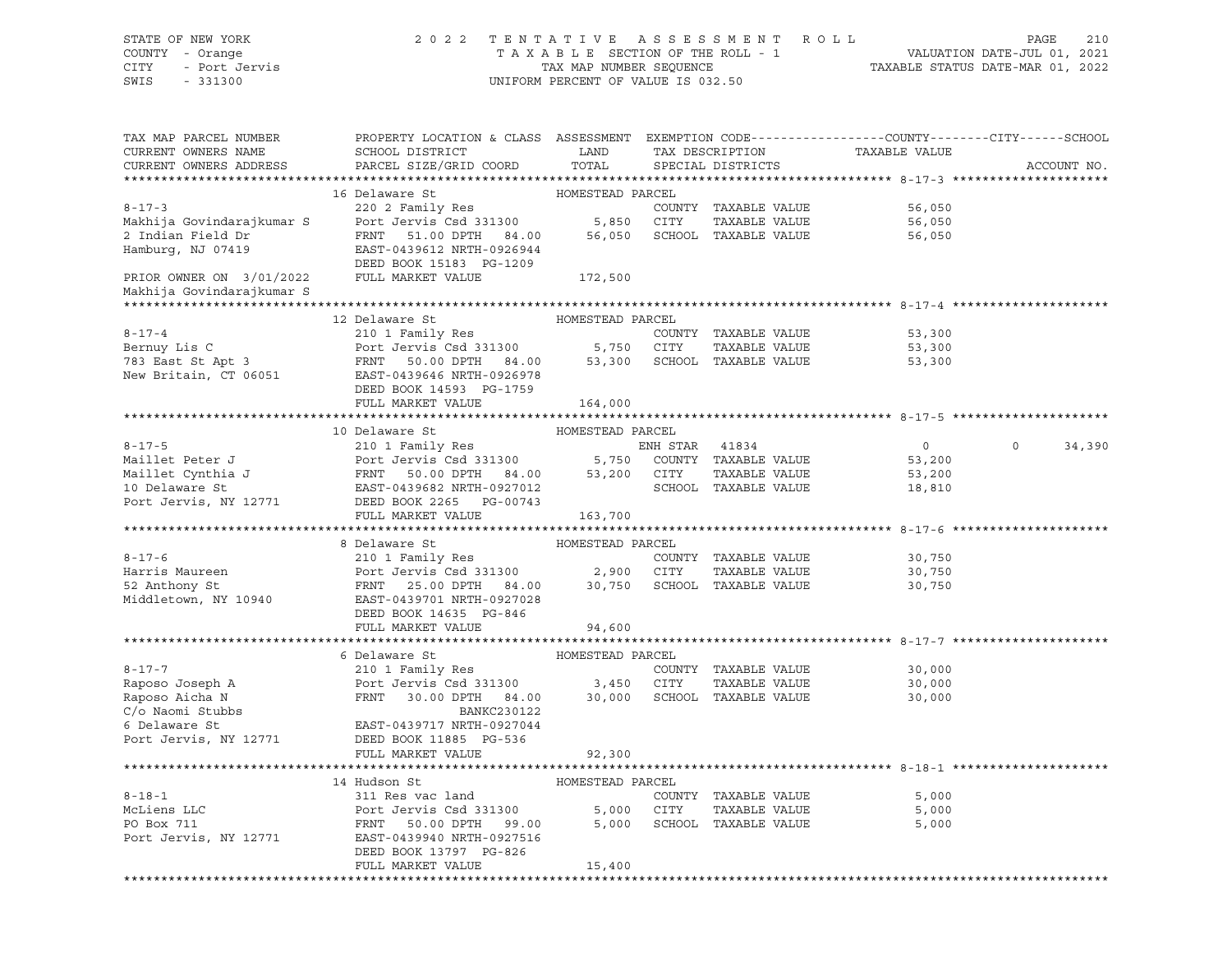| STATE OF NEW YORK<br>COUNTY - Orange<br>CITY<br>1 - Urunge<br>- Port Jervis<br>SWIS<br>$-331300$                                                                                                             | TENTATIVE ASSESSMENT ROLL<br>2 0 2 2<br>PAGE<br>211<br>UNIFORM PERCENT OF VALUE IS 032.50                                                              |                      |                |                                      |                |                   |
|--------------------------------------------------------------------------------------------------------------------------------------------------------------------------------------------------------------|--------------------------------------------------------------------------------------------------------------------------------------------------------|----------------------|----------------|--------------------------------------|----------------|-------------------|
| TAX MAP PARCEL NUMBER<br>CURRENT OWNERS NAME<br>CURRENT OWNERS ADDRESS<br>***********************                                                                                                            | PROPERTY LOCATION & CLASS ASSESSMENT EXEMPTION CODE---------------COUNTY-------CITY------SCHOOL<br>SCHOOL DISTRICT<br>PARCEL SIZE/GRID COORD           | LAND<br>TOTAL        |                | TAX DESCRIPTION<br>SPECIAL DISTRICTS | TAXABLE VALUE  | ACCOUNT NO.       |
|                                                                                                                                                                                                              | 6 Hudson St                                                                                                                                            | HOMESTEAD PARCEL     |                |                                      |                |                   |
| $8 - 18 - 2$                                                                                                                                                                                                 | 230 3 Family Res                                                                                                                                       |                      |                | COUNTY TAXABLE VALUE                 | 99,600         |                   |
| McLiens LLC                                                                                                                                                                                                  | Port Jervis Csd 331300 15,550 CITY                                                                                                                     |                      |                | TAXABLE VALUE                        | 99,600         |                   |
| PO Box 711                                                                                                                                                                                                   | FRNT 149.00 DPTH 99.00 99,600 SCHOOL TAXABLE VALUE                                                                                                     |                      |                |                                      | 99,600         |                   |
| Port Jervis, NY 12771                                                                                                                                                                                        | BANKC020159                                                                                                                                            |                      |                |                                      |                |                   |
|                                                                                                                                                                                                              | EAST-0439870 NRTH-0927462                                                                                                                              |                      |                |                                      |                |                   |
|                                                                                                                                                                                                              | DEED BOOK 13797 PG-799                                                                                                                                 |                      |                |                                      |                |                   |
|                                                                                                                                                                                                              | FULL MARKET VALUE                                                                                                                                      | 306,500              |                |                                      |                |                   |
|                                                                                                                                                                                                              |                                                                                                                                                        |                      |                |                                      |                |                   |
|                                                                                                                                                                                                              | 4 Hudson St                                                                                                                                            | HOMESTEAD PARCEL     |                |                                      |                |                   |
| $8 - 18 - 3$                                                                                                                                                                                                 | 210 1 Family Res                                                                                                                                       |                      | BAS STAR 41854 |                                      | $\overline{0}$ | $\circ$<br>13,770 |
| Androvette Norman K III Port Jervis Csd 331300 4,125 COUNTY TAXABLE VALUE<br>Androvette Teri L FRNT 33.00 DPTH 99.00 43,750 CITY TAXABLE VALUE<br>4 Hudson St EAST-0439794 NRTH-0927398 SCHOOL TAXABLE VALUE |                                                                                                                                                        |                      |                |                                      | 43,750         |                   |
|                                                                                                                                                                                                              |                                                                                                                                                        |                      |                |                                      | 43,750         |                   |
|                                                                                                                                                                                                              |                                                                                                                                                        |                      |                |                                      | 29,980         |                   |
| Port Jervis, NY 12771 DEED BOOK 5993 PG-165                                                                                                                                                                  | FULL MARKET VALUE                                                                                                                                      |                      |                |                                      |                |                   |
|                                                                                                                                                                                                              |                                                                                                                                                        | 134,600              |                |                                      |                |                   |
|                                                                                                                                                                                                              | $2 - 2$ $1/2$ Hudson St                                                                                                                                | NON-HOMESTEAD PARCEL |                |                                      |                |                   |
| $8 - 18 - 4$                                                                                                                                                                                                 | 411 Apartment                                                                                                                                          |                      |                | COUNTY TAXABLE VALUE                 | 78,750         |                   |
| Krotoff Sofia                                                                                                                                                                                                | Port Jervis Csd 331300 10,750 CITY                                                                                                                     |                      |                | TAXABLE VALUE                        | 78,750         |                   |
| 58 Intervale Rd                                                                                                                                                                                              |                                                                                                                                                        |                      |                | 78,750 SCHOOL TAXABLE VALUE          | 78,750         |                   |
| Boonton, NJ 07005                                                                                                                                                                                            | Port Jervis Cau Company<br>FRNT 58.00 DPTH 101.00<br>COLORAL NETH-0927382<br>EAST-0439746 NRTH-0927382                                                 |                      |                |                                      |                |                   |
|                                                                                                                                                                                                              | DEED BOOK 14213 PG-1085                                                                                                                                |                      |                |                                      |                |                   |
|                                                                                                                                                                                                              | FULL MARKET VALUE                                                                                                                                      | 242,300              |                |                                      |                |                   |
|                                                                                                                                                                                                              |                                                                                                                                                        |                      |                |                                      |                |                   |
|                                                                                                                                                                                                              | 33 West Main St                                                                                                                                        | HOMESTEAD PARCEL     |                |                                      |                |                   |
| $8 - 18 - 6$                                                                                                                                                                                                 |                                                                                                                                                        |                      |                |                                      | 57,500         |                   |
| Meenan Thomas                                                                                                                                                                                                |                                                                                                                                                        |                      |                |                                      | 57,500         |                   |
| Meenan Audrey<br>507 Peenpack Trl                                                                                                                                                                            | 220 2 Family Res<br>Port Jervis Csd 331300 5,025 CITY TAXABLE VALUE<br>FRNT 30.00 DPTH 207.00 57,500 SCHOOL TAXABLE VALUE<br>EAST-0439589 NRTH-0927362 |                      |                |                                      | 57,500         |                   |
|                                                                                                                                                                                                              |                                                                                                                                                        |                      |                |                                      |                |                   |
| Sparrowbush, NY 12780                                                                                                                                                                                        | DEED BOOK 14059 PG-643                                                                                                                                 |                      |                |                                      |                |                   |
|                                                                                                                                                                                                              | FULL MARKET VALUE                                                                                                                                      | 176,900              |                |                                      |                |                   |
|                                                                                                                                                                                                              |                                                                                                                                                        |                      |                |                                      |                |                   |
|                                                                                                                                                                                                              | 13-15 Kingston Ave                                                                                                                                     | HOMESTEAD PARCEL     |                |                                      |                |                   |
| $9 - 1 - 1$                                                                                                                                                                                                  |                                                                                                                                                        |                      |                | COUNTY TAXABLE VALUE                 | 60,900         |                   |
| Nicolette Kevin A                                                                                                                                                                                            | Port Jervis Csd 331300 12,500 CITY                                                                                                                     |                      |                | TAXABLE VALUE                        | 60,900         |                   |
| Nicolette Maureen                                                                                                                                                                                            | FRNT 100.00 DPTH 100.00 60,900                                                                                                                         |                      |                | SCHOOL TAXABLE VALUE                 | 60,900         |                   |
| 15 Kingston Ave                                                                                                                                                                                              | BANKN140687                                                                                                                                            |                      |                |                                      |                |                   |
| Port Jervis, NY 12771                                                                                                                                                                                        | EAST-0441652 NRTH-0926464                                                                                                                              |                      |                |                                      |                |                   |
|                                                                                                                                                                                                              | DEED BOOK 2149 PG-00482<br>FULL MARKET VALUE                                                                                                           | 187,400              |                |                                      |                |                   |
|                                                                                                                                                                                                              |                                                                                                                                                        |                      |                |                                      |                |                   |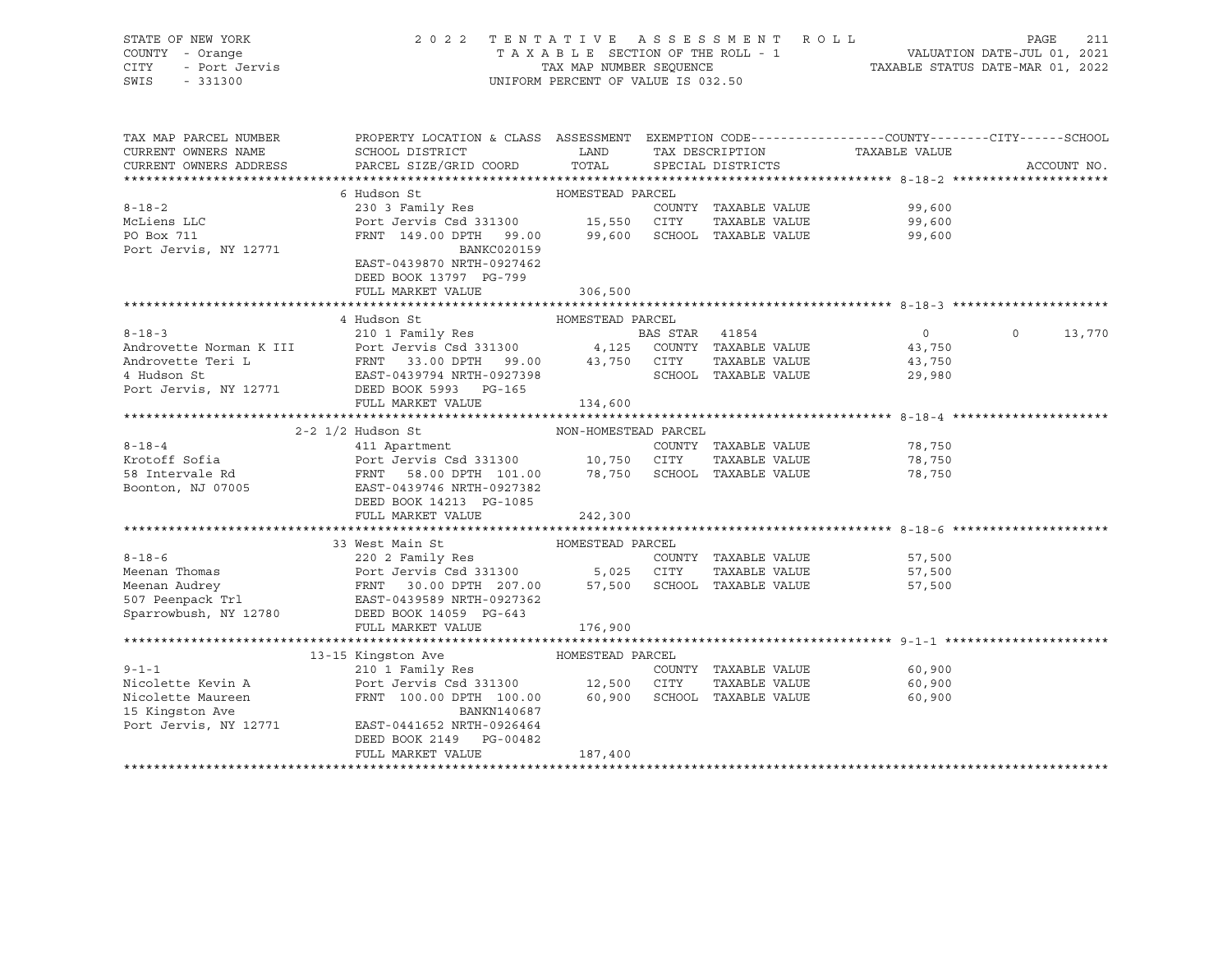#### STATE OF NEW YORK 2 0 2 2 T E N T A T I V E A S S E S S M E N T R O L L PAGE 212 COUNTY - Orange T A X A B L E SECTION OF THE ROLL - 1 VALUATION DATE-JUL 01, 2021 CITY - Port Jervis TAX MAP NUMBER SEQUENCE TAXABLE STATUS DATE-MAR 01, 2022

| TAX MAP PARCEL NUMBER                        | PROPERTY LOCATION & CLASS ASSESSMENT EXEMPTION CODE----------------COUNTY-------CITY------SCHOOL                                                                                                                                                           |                  |                  |                             |                                                      |          |             |
|----------------------------------------------|------------------------------------------------------------------------------------------------------------------------------------------------------------------------------------------------------------------------------------------------------------|------------------|------------------|-----------------------------|------------------------------------------------------|----------|-------------|
| CURRENT OWNERS NAME                          | SCHOOL DISTRICT                                                                                                                                                                                                                                            | LAND             |                  | TAX DESCRIPTION             | TAXABLE VALUE                                        |          |             |
| CURRENT OWNERS ADDRESS                       | PARCEL SIZE/GRID COORD                                                                                                                                                                                                                                     | TOTAL            |                  | SPECIAL DISTRICTS           |                                                      |          | ACCOUNT NO. |
|                                              |                                                                                                                                                                                                                                                            |                  |                  |                             |                                                      |          |             |
|                                              | 3 Neversink Ave                                                                                                                                                                                                                                            | HOMESTEAD PARCEL |                  |                             |                                                      |          |             |
| $9 - 1 - 2$                                  | 210 1 Family Res<br>Port Jervis Csd 331300 6,250                                                                                                                                                                                                           |                  | 421f Res I 44213 |                             | $\overline{0}$                                       | 5,000    | 0           |
| Morrissey Clark                              |                                                                                                                                                                                                                                                            |                  |                  | COUNTY TAXABLE VALUE        | 50,000                                               |          |             |
| <b>ETAL</b>                                  | FRNT 50.00 DPTH 100.00 50,000<br>EAST-0441713 NRTH-0926412                                                                                                                                                                                                 |                  | CITY             | TAXABLE VALUE               | 45,000                                               |          |             |
| 3 Neversink Ave                              |                                                                                                                                                                                                                                                            |                  |                  | SCHOOL TAXABLE VALUE        | 50,000                                               |          |             |
| Port Jervis, NY 12771                        | DEED BOOK 14612 PG-1272                                                                                                                                                                                                                                    |                  |                  |                             |                                                      |          |             |
|                                              | FULL MARKET VALUE                                                                                                                                                                                                                                          | 153,800          |                  |                             |                                                      |          |             |
|                                              |                                                                                                                                                                                                                                                            |                  |                  |                             |                                                      |          |             |
|                                              | 5 Neversink Ave                                                                                                                                                                                                                                            | HOMESTEAD PARCEL |                  |                             |                                                      |          |             |
| $9 - 1 - 3$                                  | 220 2 Family Res                                                                                                                                                                                                                                           |                  |                  | COUNTY TAXABLE VALUE        | 57,600                                               |          |             |
|                                              | Reyle James W<br>Reyle Linda<br>Reyle Linda<br>FRNT 50.00 DPTH 100.00 57,600 SCHOOL TAXABLE VALUE<br>5 Grandview Ter<br>Montague, NJ 07827 DEED BOOK 2235 PG-00087<br>THEO BOOK 2235 PG-00087                                                              |                  |                  |                             | 57,600                                               |          |             |
|                                              |                                                                                                                                                                                                                                                            |                  |                  |                             | 57,600                                               |          |             |
|                                              |                                                                                                                                                                                                                                                            |                  |                  |                             |                                                      |          |             |
|                                              |                                                                                                                                                                                                                                                            |                  |                  |                             |                                                      |          |             |
|                                              | FULL MARKET VALUE                                                                                                                                                                                                                                          | 177,200          |                  |                             |                                                      |          |             |
|                                              |                                                                                                                                                                                                                                                            |                  |                  |                             |                                                      |          |             |
|                                              | 20 Kelloqq Ave                                                                                                                                                                                                                                             | HOMESTEAD PARCEL |                  |                             |                                                      |          |             |
| $9 - 1 - 4$                                  | 210 1 Family Res                                                                                                                                                                                                                                           |                  | BAS STAR 41854   |                             | $\overline{0}$                                       | $\Omega$ | 13,770      |
| Marcone Rebecca                              | Port Jervis Csd 331300 6,250 COUNTY TAXABLE VALUE<br>FRNT 50.00 DPTH 100.00 49,750 CITY TAXABLE VALUE                                                                                                                                                      |                  |                  |                             | 49,750                                               |          |             |
| 20 Kellogg Ave                               |                                                                                                                                                                                                                                                            |                  |                  |                             | 49,750                                               |          |             |
| Port Jervis, NY 12771                        | BANKC061222                                                                                                                                                                                                                                                |                  |                  | SCHOOL TAXABLE VALUE        | 35,980                                               |          |             |
|                                              | EAST-0441684 NRTH-0926353                                                                                                                                                                                                                                  |                  |                  |                             |                                                      |          |             |
|                                              | DEED BOOK 11580 PG-1878                                                                                                                                                                                                                                    |                  |                  |                             |                                                      |          |             |
|                                              | FULL MARKET VALUE                                                                                                                                                                                                                                          | 153,100          |                  |                             |                                                      |          |             |
|                                              |                                                                                                                                                                                                                                                            |                  |                  |                             | ******************************** 9-1-5 ************* |          |             |
|                                              | 18 Kelloqq Ave                                                                                                                                                                                                                                             | HOMESTEAD PARCEL |                  |                             |                                                      |          |             |
|                                              | 9-1-5<br>ENH STAR 41834<br>ENH STAR 41834<br>ENH STAR 41834<br>ENH STAR 41834<br>ENH STAR 41834<br>ENH STAR 41834<br>ENH STAR 41834<br>ENH STAR 41834<br>ENH STAR 41834<br>ENH STAR 41834<br>ENH STAR 41834<br>ENH STAR 41834<br>ENH STAR 41834<br>ENH STA |                  |                  |                             | $\overline{0}$                                       | $\Omega$ | 34,390      |
|                                              |                                                                                                                                                                                                                                                            |                  |                  |                             | 51,250                                               |          |             |
|                                              |                                                                                                                                                                                                                                                            |                  |                  | TAXABLE VALUE               | 51,250                                               |          |             |
|                                              |                                                                                                                                                                                                                                                            |                  |                  |                             | 16,860                                               |          |             |
|                                              |                                                                                                                                                                                                                                                            |                  |                  |                             |                                                      |          |             |
|                                              | FULL MARKET VALUE                                                                                                                                                                                                                                          | 157,700          |                  |                             |                                                      |          |             |
|                                              |                                                                                                                                                                                                                                                            |                  |                  |                             |                                                      |          |             |
|                                              | 16 Kellogg Ave                                                                                                                                                                                                                                             | HOMESTEAD PARCEL |                  |                             |                                                      |          |             |
| $9 - 1 - 6$                                  | 210 1 Family Res                                                                                                                                                                                                                                           |                  | BAS STAR 41854   |                             | $\overline{0}$                                       | $\circ$  | 13,770      |
|                                              |                                                                                                                                                                                                                                                            |                  |                  |                             | 55,350                                               |          |             |
| Skellett Mark<br>Sauer Amy<br>16 Kellogg Ave | Port Jervis Csd 331300 4,750 COUNTY TAXABLE VALUE<br>FRNT 38.00 DPTH 100.00 55,350 CITY TAXABLE VALUE                                                                                                                                                      |                  |                  |                             | 55,350                                               |          |             |
|                                              | BANKC080370                                                                                                                                                                                                                                                |                  |                  | SCHOOL TAXABLE VALUE        | 41,580                                               |          |             |
| Port Jervis, NY 12771                        | EAST-0441630 NRTH-0926279                                                                                                                                                                                                                                  |                  |                  |                             |                                                      |          |             |
|                                              | DEED BOOK 11779 PG-1192                                                                                                                                                                                                                                    |                  |                  |                             |                                                      |          |             |
|                                              | FULL MARKET VALUE                                                                                                                                                                                                                                          | 170,300          |                  |                             |                                                      |          |             |
|                                              |                                                                                                                                                                                                                                                            |                  |                  |                             |                                                      |          |             |
|                                              | 14 Kellogg Ave MOMESTEAD PARCEL                                                                                                                                                                                                                            |                  |                  |                             |                                                      |          |             |
|                                              | 210 1 Family Res                                                                                                                                                                                                                                           |                  |                  | COUNTY TAXABLE VALUE        | 50,000                                               |          |             |
| 9-1-7<br>Foley Jason A<br>Tav Rachel E       |                                                                                                                                                                                                                                                            |                  | CITY             | TAXABLE VALUE               | 50,000                                               |          |             |
|                                              | Port Jervis Csd 331300 4,750<br>FRNT 38.00 DPTH 100.00 50,000                                                                                                                                                                                              |                  |                  | 50,000 SCHOOL TAXABLE VALUE | 50,000                                               |          |             |
|                                              | <b>BANKC120337</b>                                                                                                                                                                                                                                         |                  |                  |                             |                                                      |          |             |
| Port Jervis, NY 12771                        | EAST-0441602 NRTH-0926245                                                                                                                                                                                                                                  |                  |                  |                             |                                                      |          |             |
|                                              | DEED BOOK 15039 PG-1672                                                                                                                                                                                                                                    |                  |                  |                             |                                                      |          |             |
|                                              | FULL MARKET VALUE                                                                                                                                                                                                                                          | 153,800          |                  |                             |                                                      |          |             |
|                                              |                                                                                                                                                                                                                                                            |                  |                  |                             |                                                      |          |             |
|                                              |                                                                                                                                                                                                                                                            |                  |                  |                             |                                                      |          |             |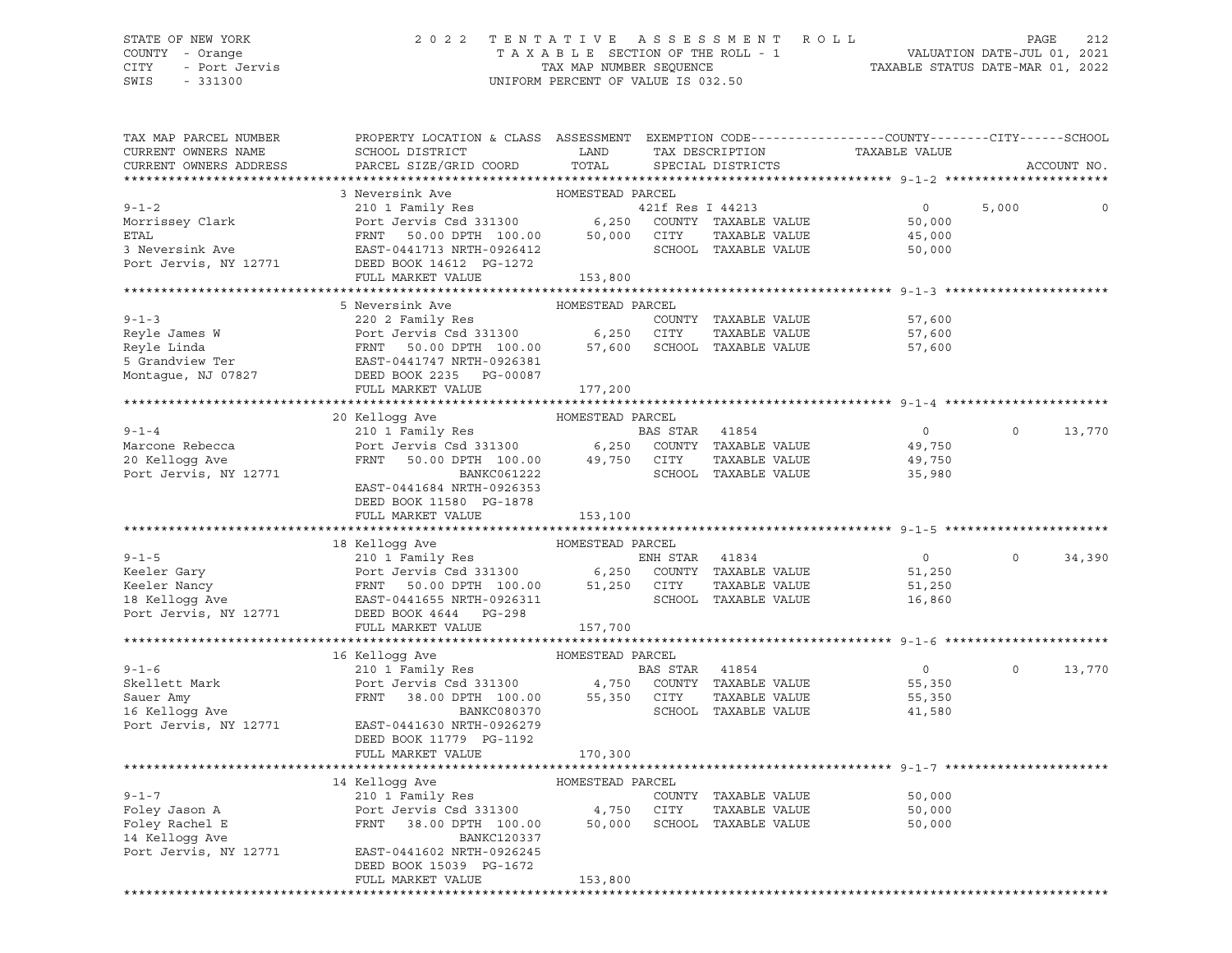### STATE OF NEW YORK 2 0 2 2 T E N T A T I V E A S S E S S M E N T R O L L PAGE 213 COUNTY - Orange T A X A B L E SECTION OF THE ROLL - 1 VALUATION DATE-JUL 01, 2021 CITY - Port Jervis TAX MAP NUMBER SEQUENCE TAXABLE STATUS DATE-MAR 01, 2022

| 12 Kellogg Ave<br>HOMESTEAD PARCEL<br>210 1 Family Res<br>VETWAR CTS 41120<br>$9 - 1 - 8$<br>7,523<br>4,522<br>Port Jervis Csd 331300 4,750 ENH STAR 41834<br>FRNT 38.00 DPTH 100.00 50,150 COUNTY TAXABLE VALUE<br>Brink Gary J<br>$\overline{0}$<br>$\Omega$<br>42,627<br>Brink Janet<br>12 Kelloqq Ave<br>BANKC080370<br>CITY<br>TAXABLE VALUE<br>45,628<br>Port Jervis, NY 12771<br>EAST-0441581 NRTH-0926222<br>SCHOOL TAXABLE VALUE<br>11,238<br>DEED BOOK 2940 PG-00061<br>FULL MARKET VALUE<br>154,300<br>10 Kellogg Ave<br>HOMESTEAD PARCEL<br>$9 - 1 - 9$<br>210 1 Family Res<br>$\overline{0}$<br>BAS STAR<br>41854<br>$\circ$<br>Port Jervis Csd $331300$ 4,750<br>Vega Marieli<br>COUNTY TAXABLE VALUE<br>57,600<br>10 Kelloqq Ave<br>FRNT 38.00 DPTH 100.00 57,600<br>CITY<br>TAXABLE VALUE<br>57,600<br>Port Jervis, NY 12771<br>BANKC120337<br>SCHOOL TAXABLE VALUE<br>43,830<br>EAST-0441554 NRTH-0926188<br>DEED BOOK 11358 PG-1392<br>FULL MARKET VALUE<br>177,200<br>8 Kelloqq Ave<br>HOMESTEAD PARCEL<br>$9 - 1 - 10$<br>210 1 Family Res<br>COUNTY TAXABLE VALUE<br>61,450<br>Port Jervis Csd 331300 6,250 CITY<br>DiStefano Giacomo<br>TAXABLE VALUE<br>61,450<br>FRNT 50.00 DPTH 100.00<br>DiStefano Gordana<br>SCHOOL TAXABLE VALUE<br>61,450<br>61,450<br>8 Kelloqq Ave<br>BANKN140687<br>Port Jervis, NY 12771<br>EAST-0441534 NRTH-0926161<br>DEED BOOK 13368 PG-1085<br>FULL MARKET VALUE<br>189,100<br>6 Kelloqq Ave<br>HOMESTEAD PARCEL<br>$9 - 1 - 11$<br>210 1 Family Res<br>COUNTY TAXABLE VALUE<br>48,250<br>Port Jervis Csd 331300 5,250 CITY<br>Thompson David R<br>TAXABLE VALUE<br>48,250<br>Thompson Domenique M<br>99999<br>48,250<br>SCHOOL TAXABLE VALUE<br>48,250<br>6 Kellogg Ave<br>$\mathsf{C}$<br>Port Jervis, NY 12771<br>FRNT<br>60.00 DPTH 50.00<br><b>BANKC170031</b><br>EAST-0441502 NRTH-0926100<br>DEED BOOK 14979 PG-15<br>FULL MARKET VALUE<br>148,500<br>HOMESTEAD PARCEL<br>60 East Main St<br>$9 - 1 - 12$<br>210 1 Family Res<br>AGED-C<br>41802<br>2,750<br>$\circ$ | TAX MAP PARCEL NUMBER<br>CURRENT OWNERS NAME<br>CURRENT OWNERS ADDRESS | PROPERTY LOCATION & CLASS ASSESSMENT EXEMPTION CODE----------------COUNTY-------CITY------SCHOOL<br>SCHOOL DISTRICT<br>PARCEL SIZE/GRID COORD | LAND<br>TOTAL | TAX DESCRIPTION<br>SPECIAL DISTRICTS | TAXABLE VALUE | ACCOUNT NO.     |
|-----------------------------------------------------------------------------------------------------------------------------------------------------------------------------------------------------------------------------------------------------------------------------------------------------------------------------------------------------------------------------------------------------------------------------------------------------------------------------------------------------------------------------------------------------------------------------------------------------------------------------------------------------------------------------------------------------------------------------------------------------------------------------------------------------------------------------------------------------------------------------------------------------------------------------------------------------------------------------------------------------------------------------------------------------------------------------------------------------------------------------------------------------------------------------------------------------------------------------------------------------------------------------------------------------------------------------------------------------------------------------------------------------------------------------------------------------------------------------------------------------------------------------------------------------------------------------------------------------------------------------------------------------------------------------------------------------------------------------------------------------------------------------------------------------------------------------------------------------------------------------------------------------------------------------------------------------------------------------------------------------------------------------------|------------------------------------------------------------------------|-----------------------------------------------------------------------------------------------------------------------------------------------|---------------|--------------------------------------|---------------|-----------------|
|                                                                                                                                                                                                                                                                                                                                                                                                                                                                                                                                                                                                                                                                                                                                                                                                                                                                                                                                                                                                                                                                                                                                                                                                                                                                                                                                                                                                                                                                                                                                                                                                                                                                                                                                                                                                                                                                                                                                                                                                                                   |                                                                        |                                                                                                                                               |               |                                      |               |                 |
|                                                                                                                                                                                                                                                                                                                                                                                                                                                                                                                                                                                                                                                                                                                                                                                                                                                                                                                                                                                                                                                                                                                                                                                                                                                                                                                                                                                                                                                                                                                                                                                                                                                                                                                                                                                                                                                                                                                                                                                                                                   |                                                                        |                                                                                                                                               |               |                                      |               |                 |
|                                                                                                                                                                                                                                                                                                                                                                                                                                                                                                                                                                                                                                                                                                                                                                                                                                                                                                                                                                                                                                                                                                                                                                                                                                                                                                                                                                                                                                                                                                                                                                                                                                                                                                                                                                                                                                                                                                                                                                                                                                   |                                                                        |                                                                                                                                               |               |                                      |               | 4,522<br>34,390 |
|                                                                                                                                                                                                                                                                                                                                                                                                                                                                                                                                                                                                                                                                                                                                                                                                                                                                                                                                                                                                                                                                                                                                                                                                                                                                                                                                                                                                                                                                                                                                                                                                                                                                                                                                                                                                                                                                                                                                                                                                                                   |                                                                        |                                                                                                                                               |               |                                      |               |                 |
|                                                                                                                                                                                                                                                                                                                                                                                                                                                                                                                                                                                                                                                                                                                                                                                                                                                                                                                                                                                                                                                                                                                                                                                                                                                                                                                                                                                                                                                                                                                                                                                                                                                                                                                                                                                                                                                                                                                                                                                                                                   |                                                                        |                                                                                                                                               |               |                                      |               |                 |
|                                                                                                                                                                                                                                                                                                                                                                                                                                                                                                                                                                                                                                                                                                                                                                                                                                                                                                                                                                                                                                                                                                                                                                                                                                                                                                                                                                                                                                                                                                                                                                                                                                                                                                                                                                                                                                                                                                                                                                                                                                   |                                                                        |                                                                                                                                               |               |                                      |               |                 |
|                                                                                                                                                                                                                                                                                                                                                                                                                                                                                                                                                                                                                                                                                                                                                                                                                                                                                                                                                                                                                                                                                                                                                                                                                                                                                                                                                                                                                                                                                                                                                                                                                                                                                                                                                                                                                                                                                                                                                                                                                                   |                                                                        |                                                                                                                                               |               |                                      |               | 13,770          |
|                                                                                                                                                                                                                                                                                                                                                                                                                                                                                                                                                                                                                                                                                                                                                                                                                                                                                                                                                                                                                                                                                                                                                                                                                                                                                                                                                                                                                                                                                                                                                                                                                                                                                                                                                                                                                                                                                                                                                                                                                                   |                                                                        |                                                                                                                                               |               |                                      |               |                 |
|                                                                                                                                                                                                                                                                                                                                                                                                                                                                                                                                                                                                                                                                                                                                                                                                                                                                                                                                                                                                                                                                                                                                                                                                                                                                                                                                                                                                                                                                                                                                                                                                                                                                                                                                                                                                                                                                                                                                                                                                                                   |                                                                        |                                                                                                                                               |               |                                      |               |                 |
|                                                                                                                                                                                                                                                                                                                                                                                                                                                                                                                                                                                                                                                                                                                                                                                                                                                                                                                                                                                                                                                                                                                                                                                                                                                                                                                                                                                                                                                                                                                                                                                                                                                                                                                                                                                                                                                                                                                                                                                                                                   |                                                                        |                                                                                                                                               |               |                                      |               |                 |
|                                                                                                                                                                                                                                                                                                                                                                                                                                                                                                                                                                                                                                                                                                                                                                                                                                                                                                                                                                                                                                                                                                                                                                                                                                                                                                                                                                                                                                                                                                                                                                                                                                                                                                                                                                                                                                                                                                                                                                                                                                   |                                                                        |                                                                                                                                               |               |                                      |               |                 |
|                                                                                                                                                                                                                                                                                                                                                                                                                                                                                                                                                                                                                                                                                                                                                                                                                                                                                                                                                                                                                                                                                                                                                                                                                                                                                                                                                                                                                                                                                                                                                                                                                                                                                                                                                                                                                                                                                                                                                                                                                                   |                                                                        |                                                                                                                                               |               |                                      |               |                 |
|                                                                                                                                                                                                                                                                                                                                                                                                                                                                                                                                                                                                                                                                                                                                                                                                                                                                                                                                                                                                                                                                                                                                                                                                                                                                                                                                                                                                                                                                                                                                                                                                                                                                                                                                                                                                                                                                                                                                                                                                                                   |                                                                        |                                                                                                                                               |               |                                      |               |                 |
|                                                                                                                                                                                                                                                                                                                                                                                                                                                                                                                                                                                                                                                                                                                                                                                                                                                                                                                                                                                                                                                                                                                                                                                                                                                                                                                                                                                                                                                                                                                                                                                                                                                                                                                                                                                                                                                                                                                                                                                                                                   |                                                                        |                                                                                                                                               |               |                                      |               |                 |
|                                                                                                                                                                                                                                                                                                                                                                                                                                                                                                                                                                                                                                                                                                                                                                                                                                                                                                                                                                                                                                                                                                                                                                                                                                                                                                                                                                                                                                                                                                                                                                                                                                                                                                                                                                                                                                                                                                                                                                                                                                   |                                                                        |                                                                                                                                               |               |                                      |               |                 |
|                                                                                                                                                                                                                                                                                                                                                                                                                                                                                                                                                                                                                                                                                                                                                                                                                                                                                                                                                                                                                                                                                                                                                                                                                                                                                                                                                                                                                                                                                                                                                                                                                                                                                                                                                                                                                                                                                                                                                                                                                                   |                                                                        |                                                                                                                                               |               |                                      |               |                 |
|                                                                                                                                                                                                                                                                                                                                                                                                                                                                                                                                                                                                                                                                                                                                                                                                                                                                                                                                                                                                                                                                                                                                                                                                                                                                                                                                                                                                                                                                                                                                                                                                                                                                                                                                                                                                                                                                                                                                                                                                                                   |                                                                        |                                                                                                                                               |               |                                      |               |                 |
|                                                                                                                                                                                                                                                                                                                                                                                                                                                                                                                                                                                                                                                                                                                                                                                                                                                                                                                                                                                                                                                                                                                                                                                                                                                                                                                                                                                                                                                                                                                                                                                                                                                                                                                                                                                                                                                                                                                                                                                                                                   |                                                                        |                                                                                                                                               |               |                                      |               |                 |
| Port Jervis Csd 331300 5,300 ENH STAR 41834<br>Cicalese Linda<br>$\circ$<br>$\Omega$                                                                                                                                                                                                                                                                                                                                                                                                                                                                                                                                                                                                                                                                                                                                                                                                                                                                                                                                                                                                                                                                                                                                                                                                                                                                                                                                                                                                                                                                                                                                                                                                                                                                                                                                                                                                                                                                                                                                              |                                                                        |                                                                                                                                               |               |                                      |               | 0<br>34,390     |
| FRNT 46.00 DPTH 85.00 55,000 COUNTY TAXABLE VALUE<br>Cicalese; Dominic<br>52,250<br>CITY<br>60 East Main St<br>EAST-0441481 NRTH-0926051<br>TAXABLE VALUE<br>55,000<br>169, 200<br>SCHOOL TAXABLE VALUE<br>Port Jervis, NY 12771<br>DEED BOOK 14094 PG-574<br>20,610                                                                                                                                                                                                                                                                                                                                                                                                                                                                                                                                                                                                                                                                                                                                                                                                                                                                                                                                                                                                                                                                                                                                                                                                                                                                                                                                                                                                                                                                                                                                                                                                                                                                                                                                                              |                                                                        |                                                                                                                                               |               |                                      |               |                 |
| FULL MARKET VALUE                                                                                                                                                                                                                                                                                                                                                                                                                                                                                                                                                                                                                                                                                                                                                                                                                                                                                                                                                                                                                                                                                                                                                                                                                                                                                                                                                                                                                                                                                                                                                                                                                                                                                                                                                                                                                                                                                                                                                                                                                 |                                                                        |                                                                                                                                               |               |                                      |               |                 |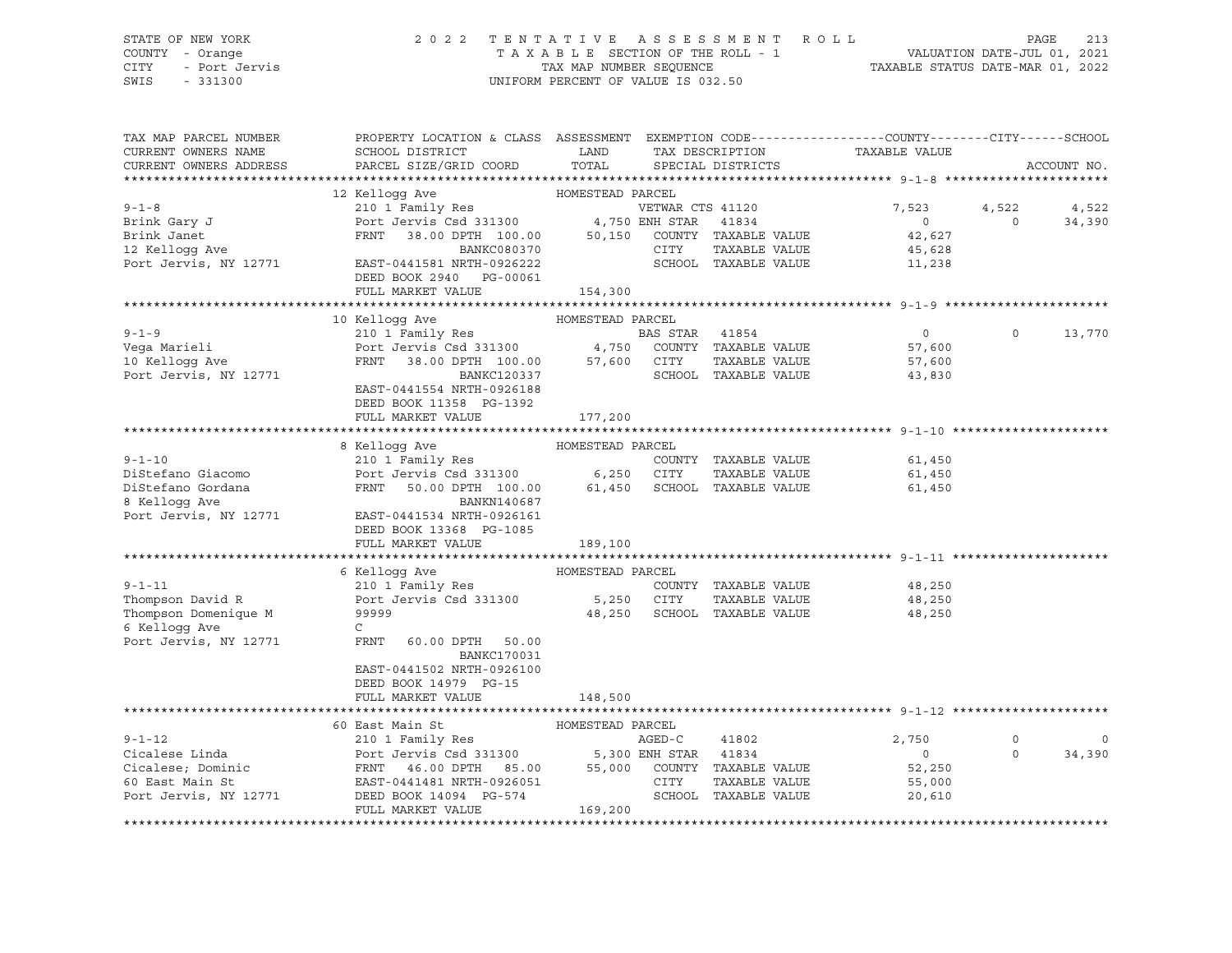#### STATE OF NEW YORK 2 0 2 2 T E N T A T I V E A S S E S S M E N T R O L L PAGE 214 COUNTY - Orange T A X A B L E SECTION OF THE ROLL - 1 VALUATION DATE-JUL 01, 2021 CITY - Port Jervis TAX MAP NUMBER SEQUENCE TAXABLE STATUS DATE-MAR 01, 2022 SWIS - 331300 UNIFORM PERCENT OF VALUE IS 032.50

| TAX MAP PARCEL NUMBER<br>CURRENT OWNERS NAME        | PROPERTY LOCATION & CLASS ASSESSMENT<br>SCHOOL DISTRICT                                               | LAND<br>TOTAL    |      | TAX DESCRIPTION             | EXEMPTION CODE-----------------COUNTY-------CITY------SCHOOL<br>TAXABLE VALUE |         |             |
|-----------------------------------------------------|-------------------------------------------------------------------------------------------------------|------------------|------|-----------------------------|-------------------------------------------------------------------------------|---------|-------------|
| CURRENT OWNERS ADDRESS                              | PARCEL SIZE/GRID COORD                                                                                |                  |      | SPECIAL DISTRICTS           |                                                                               |         | ACCOUNT NO. |
|                                                     | 1 Kingston Ave NON-HOMESTEAD PARCEL                                                                   |                  |      |                             |                                                                               |         |             |
| $9 - 1 - 13$                                        | 486 Mini-mart                                                                                         |                  |      | COUNTY TAXABLE VALUE        | 127,550                                                                       |         |             |
| JT Dobbs LLC                                        | Port Jervis Csd 331300 27,450 CITY                                                                    |                  |      | TAXABLE VALUE               | 127,550                                                                       |         |             |
| 1 Kingston Ave                                      | FRNT 158.00 DPTH 131.00 127,550                                                                       |                  |      | SCHOOL TAXABLE VALUE        | 127,550                                                                       |         |             |
| Port Jervis, NY 12771                               | EAST-0441436 NRTH-0926154                                                                             |                  |      |                             |                                                                               |         |             |
|                                                     | DEED BOOK 12677 PG-903                                                                                |                  |      |                             |                                                                               |         |             |
|                                                     | FULL MARKET VALUE                                                                                     | 392,500          |      |                             |                                                                               |         |             |
|                                                     |                                                                                                       |                  |      |                             |                                                                               |         |             |
|                                                     | 3 Kingston Ave                                                                                        | HOMESTEAD PARCEL |      |                             |                                                                               |         |             |
| $9 - 1 - 14$                                        | 220 2 Family Res                                                                                      |                  |      | COUNTY TAXABLE VALUE        | 60,300                                                                        |         |             |
| Chorba Edward                                       |                                                                                                       |                  |      | TAXABLE VALUE               | 60,300                                                                        |         |             |
| Chorba Carolyn                                      | 50.00 DPTH 100.00 60,300 SCHOOL TAXABLE VALUE                                                         |                  |      |                             | 60,300                                                                        |         |             |
| 69 Jay St                                           | EAST-0441493 NRTH-0926251                                                                             |                  |      |                             |                                                                               |         |             |
| Stoney Point, NY 10980                              | DEED BOOK 12732 PG-219                                                                                |                  |      |                             |                                                                               |         |             |
|                                                     | FULL MARKET VALUE                                                                                     | 185,500          |      |                             |                                                                               |         |             |
|                                                     |                                                                                                       |                  |      |                             |                                                                               |         |             |
|                                                     | HOMESTEAD PARCEL<br>5 Kingston Ave                                                                    |                  |      |                             |                                                                               |         |             |
| $9 - 1 - 15$                                        | 210 1 Family Res                                                                                      |                  |      |                             | $\overline{0}$                                                                | $\circ$ | 34,390      |
| Belcher George A                                    |                                                                                                       |                  |      |                             | 7,913                                                                         | 4,522   | 4,522       |
| FRNT<br>Belcher Linda K                             | 50.00 DPTH 100.00                                                                                     |                  |      | 54,800 COUNTY TAXABLE VALUE | 46,887                                                                        |         |             |
| B Leek and K Possemato;                             | EAST-0441521 NRTH-0926295                                                                             |                  | CITY | TAXABLE VALUE               | 50,278                                                                        |         |             |
| L Bathgate and G Belcher Jr; DEED BOOK 12943 PG-352 |                                                                                                       |                  |      | SCHOOL TAXABLE VALUE        | 15,888                                                                        |         |             |
| 5 Kingston Ave                                      | FULL MARKET VALUE                                                                                     | 168,600          |      |                             |                                                                               |         |             |
| Port Jervis, NY 12771                               |                                                                                                       |                  |      |                             |                                                                               |         |             |
|                                                     |                                                                                                       |                  |      |                             |                                                                               |         |             |
|                                                     | 7 Kingston Ave                                                                                        | HOMESTEAD PARCEL |      |                             |                                                                               |         |             |
| $9 - 1 - 16$                                        | 210 1 Family Res                                                                                      |                  |      | COUNTY TAXABLE VALUE        | 52,350                                                                        |         |             |
| Betsch Joseph                                       | Port Jervis Csd 331300 6,250 CITY                                                                     |                  |      | TAXABLE VALUE               | 52,350                                                                        |         |             |
| 7 Kingston Ave                                      | FRNT<br>50.00 DPTH 100.00 52,350                                                                      |                  |      | SCHOOL TAXABLE VALUE        | 52,350                                                                        |         |             |
| Port Jervis, NY 12771                               | BANKC170031                                                                                           |                  |      |                             |                                                                               |         |             |
|                                                     | EAST-0441553 NRTH-0926328                                                                             |                  |      |                             |                                                                               |         |             |
|                                                     | DEED BOOK 14794 PG-549                                                                                |                  |      |                             |                                                                               |         |             |
|                                                     | FULL MARKET VALUE                                                                                     | 161,100          |      |                             |                                                                               |         |             |
|                                                     |                                                                                                       |                  |      |                             |                                                                               |         |             |
|                                                     | HOMESTEAD PARCEL<br>9 Kingston Ave                                                                    |                  |      |                             |                                                                               |         |             |
| $9 - 1 - 17$                                        | 220 2 Family Res                                                                                      |                  |      | COUNTY TAXABLE VALUE        | 55,250                                                                        |         |             |
| ZMG Properties LLC<br>38 Warwick Lake Pkwy          | Port Jervis Csd 331300 6,250 CITY TAXABLE VALUE<br>FRNT 50.00 DPTH 100.00 55,250 SCHOOL TAXABLE VALUE |                  |      | TAXABLE VALUE               | 55,250                                                                        |         |             |
|                                                     |                                                                                                       |                  |      |                             | 55,250                                                                        |         |             |
| Warwick, NY 10990                                   | EAST-0441582 NRTH-0926366                                                                             |                  |      |                             |                                                                               |         |             |
|                                                     | DEED BOOK 12800 PG-1471                                                                               |                  |      |                             |                                                                               |         |             |
|                                                     | FULL MARKET VALUE                                                                                     | 170,000          |      |                             |                                                                               |         |             |
|                                                     |                                                                                                       |                  |      |                             |                                                                               |         |             |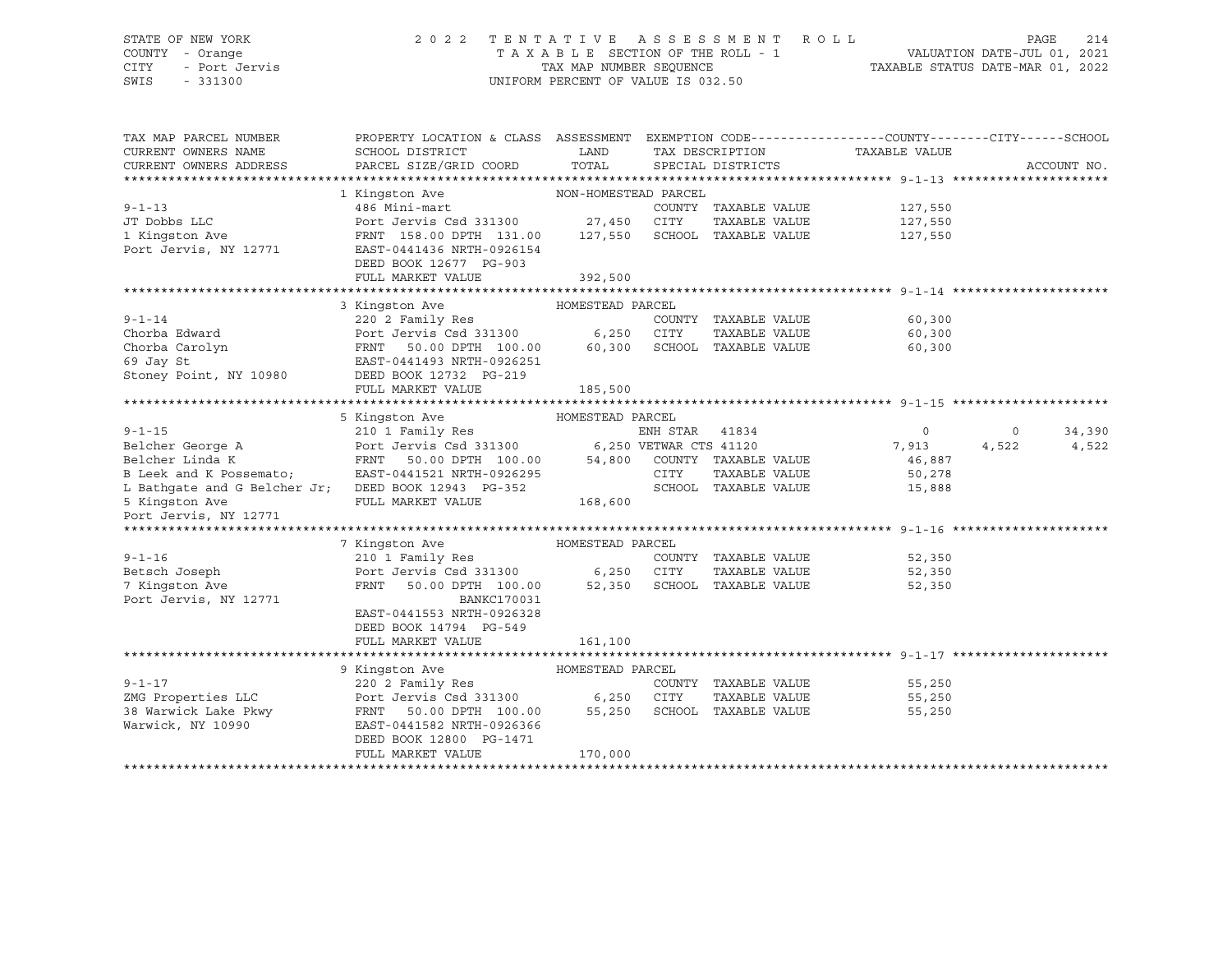| STATE OF NEW YORK<br>COUNTY - Orange<br>CITY - Port Jervis<br>SWIS - 331300 |                                                                                                                                                                                                                                                                              | 2022 TENTATIVE ASSESSMENT ROLL<br>T A X A B L E SECTION OF THE ROLL - 1 VALUATION DATE-JUL 01, 2021<br>TAX MAP NUMBER SEQUENCE TAXABLE STATUS DATE-MAR 01, 2022<br>UNIFORM PERCENT OF VALUE IS 032.50 |  |                                    |                    | PAGE | 215         |  |
|-----------------------------------------------------------------------------|------------------------------------------------------------------------------------------------------------------------------------------------------------------------------------------------------------------------------------------------------------------------------|-------------------------------------------------------------------------------------------------------------------------------------------------------------------------------------------------------|--|------------------------------------|--------------------|------|-------------|--|
| TAX MAP PARCEL NUMBER<br>CURRENT OWNERS NAME<br>CURRENT OWNERS ADDRESS      | PROPERTY LOCATION & CLASS ASSESSMENT EXEMPTION CODE---------------COUNTY-------CITY------SCHOOL<br>PROPERTY LOCALION & CLEASE ADDITION TAX DESCRIPTION TAXABLE VALUE<br>SCHOOL DISTRICT LAND TAX DESCRIPTION TAXABLE VALUE<br>PARCEL SIZE/GRID COORD TOTAL SPECIAL DISTRICTS |                                                                                                                                                                                                       |  |                                    |                    |      | ACCOUNT NO. |  |
|                                                                             |                                                                                                                                                                                                                                                                              |                                                                                                                                                                                                       |  |                                    |                    |      |             |  |
| $9 - 1 - 18$                                                                |                                                                                                                                                                                                                                                                              |                                                                                                                                                                                                       |  |                                    | $0 \t 0 \t 13,770$ |      |             |  |
| Summers Christine C                                                         |                                                                                                                                                                                                                                                                              |                                                                                                                                                                                                       |  |                                    | 57,000             |      |             |  |
| 11 Kingston Ave                                                             |                                                                                                                                                                                                                                                                              |                                                                                                                                                                                                       |  |                                    |                    |      |             |  |
| Port Jervis, NY 12771                                                       | DEED BOOK 12096 PG-1724                                                                                                                                                                                                                                                      |                                                                                                                                                                                                       |  |                                    |                    |      |             |  |
|                                                                             | FULL MARKET VALUE 175,400                                                                                                                                                                                                                                                    |                                                                                                                                                                                                       |  |                                    |                    |      |             |  |
|                                                                             | 9 Neversink Ave                                                                                                                                                                                                                                                              | HOMESTEAD PARCEL                                                                                                                                                                                      |  |                                    |                    |      |             |  |
|                                                                             |                                                                                                                                                                                                                                                                              |                                                                                                                                                                                                       |  |                                    | 54,000             |      |             |  |
|                                                                             |                                                                                                                                                                                                                                                                              |                                                                                                                                                                                                       |  |                                    | 54,000             |      |             |  |
|                                                                             |                                                                                                                                                                                                                                                                              |                                                                                                                                                                                                       |  |                                    | 54,000             |      |             |  |
| Legnini Sayera<br>9 Neversink Ave                                           | BANKC130715                                                                                                                                                                                                                                                                  |                                                                                                                                                                                                       |  |                                    |                    |      |             |  |
| Port Jervis, NY 12771                                                       | EAST-0441832 NRTH-0926307                                                                                                                                                                                                                                                    |                                                                                                                                                                                                       |  |                                    |                    |      |             |  |
|                                                                             | DEED BOOK 14292 PG-624                                                                                                                                                                                                                                                       |                                                                                                                                                                                                       |  |                                    |                    |      |             |  |
|                                                                             | FULL MARKET VALUE                                                                                                                                                                                                                                                            | 166,200                                                                                                                                                                                               |  |                                    |                    |      |             |  |
|                                                                             | 11 Neversink Ave                                                                                                                                                                                                                                                             | NON-HOMESTEAD PARCEL                                                                                                                                                                                  |  |                                    |                    |      |             |  |
| $9 - 2 - 2$                                                                 |                                                                                                                                                                                                                                                                              |                                                                                                                                                                                                       |  | COUNTY TAXABLE VALUE 69,250        |                    |      |             |  |
| Celentano Kathleen                                                          |                                                                                                                                                                                                                                                                              |                                                                                                                                                                                                       |  |                                    | 69,250             |      |             |  |
|                                                                             |                                                                                                                                                                                                                                                                              |                                                                                                                                                                                                       |  | 69,250 SCHOOL TAXABLE VALUE 69,250 |                    |      |             |  |
|                                                                             | FRNT 72.00 DPTH 100.00                                                                                                                                                                                                                                                       |                                                                                                                                                                                                       |  |                                    |                    |      |             |  |
| Goshen, NY 10924                                                            | BANK0210091                                                                                                                                                                                                                                                                  |                                                                                                                                                                                                       |  |                                    |                    |      |             |  |
|                                                                             | EAST-0441885 NRTH-0926267                                                                                                                                                                                                                                                    |                                                                                                                                                                                                       |  |                                    |                    |      |             |  |
|                                                                             | DEED BOOK 5709 PG-133                                                                                                                                                                                                                                                        |                                                                                                                                                                                                       |  |                                    |                    |      |             |  |
|                                                                             | FULL MARKET VALUE                                                                                                                                                                                                                                                            | 213,100                                                                                                                                                                                               |  |                                    |                    |      |             |  |
|                                                                             |                                                                                                                                                                                                                                                                              |                                                                                                                                                                                                       |  |                                    |                    |      |             |  |
|                                                                             | 28 Prospect St                                                                                                                                                                                                                                                               | HOMESTEAD PARCEL                                                                                                                                                                                      |  |                                    |                    |      |             |  |
|                                                                             |                                                                                                                                                                                                                                                                              |                                                                                                                                                                                                       |  |                                    | 55,000<br>55,000   |      |             |  |
|                                                                             |                                                                                                                                                                                                                                                                              |                                                                                                                                                                                                       |  |                                    |                    |      |             |  |
|                                                                             | 9-2-3<br>EXAMPLE VALUE<br>EXAMPLE VALUE<br>EXAMPLE VALUE<br>EXAMPLE VALUE<br>POTT JET SAND DEPTH 100.00<br>EXAMPLE VALUE<br>FRIT 50.00 DPTH 100.00<br>EXAMPLE VALUE<br>EXAMPLE VALUE<br>EXAMPLE VALUE<br>EXAMPLE VALUE<br>EXAMPLE VALUE<br>EXAMPLE VALUE                     |                                                                                                                                                                                                       |  |                                    | 55,000             |      |             |  |
|                                                                             |                                                                                                                                                                                                                                                                              |                                                                                                                                                                                                       |  |                                    |                    |      |             |  |
|                                                                             | DEED BOOK 13917 PG-297                                                                                                                                                                                                                                                       |                                                                                                                                                                                                       |  |                                    |                    |      |             |  |
|                                                                             | FULL MARKET VALUE                                                                                                                                                                                                                                                            | 169,200                                                                                                                                                                                               |  |                                    |                    |      |             |  |
|                                                                             |                                                                                                                                                                                                                                                                              |                                                                                                                                                                                                       |  |                                    |                    |      |             |  |
|                                                                             | 26 Prospect St                                                                                                                                                                                                                                                               | HOMESTEAD PARCEL                                                                                                                                                                                      |  |                                    |                    |      |             |  |
|                                                                             |                                                                                                                                                                                                                                                                              |                                                                                                                                                                                                       |  |                                    | 43,100             |      |             |  |
|                                                                             |                                                                                                                                                                                                                                                                              |                                                                                                                                                                                                       |  | TAXABLE VALUE                      | 43,100             |      |             |  |
|                                                                             | 9-2-4<br>Kowalski Roger and Municipal Country Taxable Value<br>Municipal Country Taxable Value<br>Port Jervis Csd 331300<br>Port Jervis Csd 331300<br>FRNT 50.00 DPTH 100.00 43,100 SCHOOL TAXABLE VALUE<br>Milford, PA 18337<br>Milford, PA                                 |                                                                                                                                                                                                       |  |                                    | 43,100             |      |             |  |
|                                                                             |                                                                                                                                                                                                                                                                              |                                                                                                                                                                                                       |  |                                    |                    |      |             |  |
|                                                                             | DEED BOOK 13496 PG-568                                                                                                                                                                                                                                                       |                                                                                                                                                                                                       |  |                                    |                    |      |             |  |
|                                                                             | FULL MARKET VALUE                                                                                                                                                                                                                                                            | 132,600                                                                                                                                                                                               |  |                                    |                    |      |             |  |
|                                                                             |                                                                                                                                                                                                                                                                              |                                                                                                                                                                                                       |  |                                    |                    |      |             |  |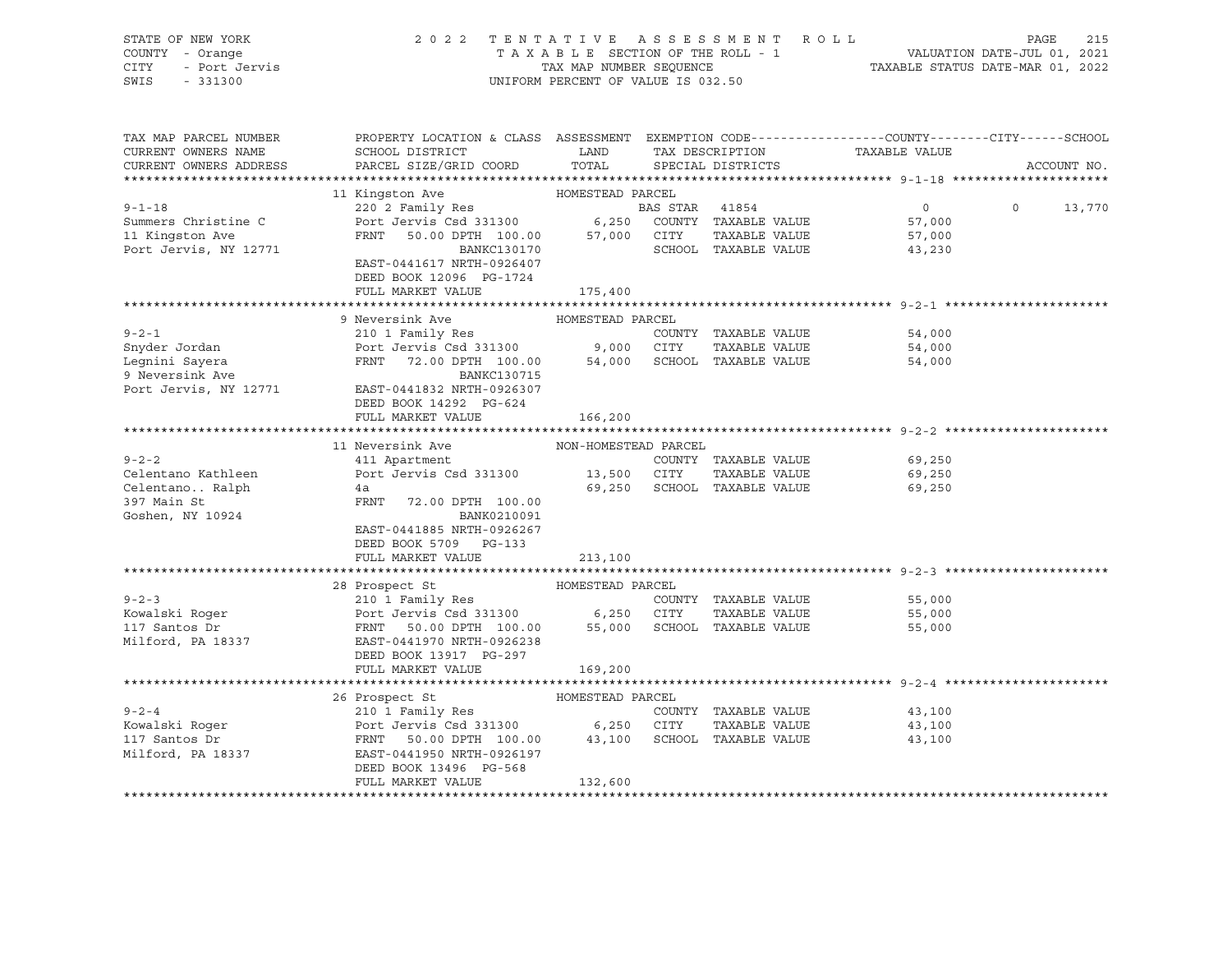### STATE OF NEW YORK 2 0 2 2 T E N T A T I V E A S S E S S M E N T R O L L PAGE 216 COUNTY - Orange T A X A B L E SECTION OF THE ROLL - 1 VALUATION DATE-JUL 01, 2021 CITY - Port Jervis TAX MAP NUMBER SEQUENCE TAXABLE STATUS DATE-MAR 01, 2022

| TAX MAP PARCEL NUMBER<br>CURRENT OWNERS NAME<br>CURRENT OWNERS ADDRESS | PROPERTY LOCATION & CLASS ASSESSMENT EXEMPTION CODE---------------COUNTY-------CITY------SCHOOL<br>SCHOOL DISTRICT<br>PARCEL SIZE/GRID COORD TOTAL                                                                             | <b>EXAMPLE THE STATE OF STATE OF STATE OF STATE OF STATE OF STATE OF STATE OF STATE OF STATE OF STATE OF STATE OF STATE OF STATE OF STATE OF STATE OF STATE OF STATE OF STATE OF STATE OF STATE OF STATE OF STATE OF STATE OF ST</b> | SPECIAL DISTRICTS    | TAX DESCRIPTION TAXABLE VALUE SPECIAL DISTRICTS |          | ACCOUNT NO. |
|------------------------------------------------------------------------|--------------------------------------------------------------------------------------------------------------------------------------------------------------------------------------------------------------------------------|--------------------------------------------------------------------------------------------------------------------------------------------------------------------------------------------------------------------------------------|----------------------|-------------------------------------------------|----------|-------------|
|                                                                        |                                                                                                                                                                                                                                |                                                                                                                                                                                                                                      |                      |                                                 |          |             |
|                                                                        | 24 Prospect St MOMESTEAD PARCEL                                                                                                                                                                                                |                                                                                                                                                                                                                                      |                      |                                                 |          |             |
| $9 - 2 - 5$                                                            | 210 1 Family Res                                                                                                                                                                                                               |                                                                                                                                                                                                                                      | COUNTY TAXABLE VALUE | 56,000                                          |          |             |
| Kowalski Roger                                                         |                                                                                                                                                                                                                                |                                                                                                                                                                                                                                      | TAXABLE VALUE        |                                                 |          |             |
| 117 Santos Dr                                                          | Port Jervis Csd 331300 6,250 CITY TAXABLE VALUE<br>FRNT 47.00 DPTH 100.00 56,000 SCHOOL TAXABLE VALUE                                                                                                                          |                                                                                                                                                                                                                                      |                      | 56,000<br>56.nnn<br>56,000                      |          |             |
| Milford, PA 18337                                                      | EAST-0441919 NRTH-0926155                                                                                                                                                                                                      |                                                                                                                                                                                                                                      |                      |                                                 |          |             |
|                                                                        | DEED BOOK 13093 PG-1356                                                                                                                                                                                                        |                                                                                                                                                                                                                                      |                      |                                                 |          |             |
|                                                                        | FULL MARKET VALUE                                                                                                                                                                                                              | 172,300                                                                                                                                                                                                                              |                      |                                                 |          |             |
|                                                                        |                                                                                                                                                                                                                                |                                                                                                                                                                                                                                      |                      |                                                 |          |             |
|                                                                        | 20 Prospect St MOMESTEAD PARCEL                                                                                                                                                                                                |                                                                                                                                                                                                                                      |                      |                                                 |          |             |
| $9 - 2 - 6$                                                            | 210 1 Family Res<br>Port Jervis Csd 331300 6,250 COUNTY TAXABLE VALUE<br>FRNT 50.00 DPTH 100.00 46,150 CITY TAXABLE VALUE<br>BANKC080370 SCHOOL TAXABLE VALUE                                                                  |                                                                                                                                                                                                                                      |                      | $\overline{0}$                                  | $\Omega$ | 34,390      |
| DiToto Michael                                                         |                                                                                                                                                                                                                                |                                                                                                                                                                                                                                      |                      | 46,150                                          |          |             |
| DiToto Winifred                                                        |                                                                                                                                                                                                                                |                                                                                                                                                                                                                                      | TAXABLE VALUE        | 46,150                                          |          |             |
| 20 Prospect St                                                         |                                                                                                                                                                                                                                |                                                                                                                                                                                                                                      |                      | SCHOOL TAXABLE VALUE<br>11,760                  |          |             |
| 20 Prospect St<br>Port Jervis, NY 12771                                | EAST-0441889 NRTH-0926119                                                                                                                                                                                                      |                                                                                                                                                                                                                                      |                      |                                                 |          |             |
|                                                                        | DEED BOOK 11820 PG-533                                                                                                                                                                                                         |                                                                                                                                                                                                                                      |                      |                                                 |          |             |
|                                                                        | FULL MARKET VALUE                                                                                                                                                                                                              | 142,000                                                                                                                                                                                                                              |                      |                                                 |          |             |
|                                                                        | 18 Prospect St (10 1 Family Res (10 1 Family Res (10 1 Family Res (10 1 Family Res (10 1 Family Res (10 1 Family Res (10 1 Family Res (10 1 Family Res (10 1 Family Res (10 1 6, 250 1 250 1 7 TAXABLE VALUE (12771 EAST-04418 |                                                                                                                                                                                                                                      |                      |                                                 |          |             |
|                                                                        |                                                                                                                                                                                                                                |                                                                                                                                                                                                                                      |                      |                                                 |          |             |
| $9 - 2 - 7$                                                            |                                                                                                                                                                                                                                |                                                                                                                                                                                                                                      |                      | $\overline{0}$                                  | $\Omega$ | 13,770      |
| Hawkes Thomas R                                                        |                                                                                                                                                                                                                                |                                                                                                                                                                                                                                      |                      | 50,150                                          |          |             |
| 18 Prospect St                                                         |                                                                                                                                                                                                                                |                                                                                                                                                                                                                                      |                      | TAXABLE VALUE 50,150                            |          |             |
| Port Jervis, NY 12771                                                  |                                                                                                                                                                                                                                |                                                                                                                                                                                                                                      |                      | 36,380                                          |          |             |
|                                                                        | DEED BOOK 12946 PG-1635                                                                                                                                                                                                        |                                                                                                                                                                                                                                      |                      |                                                 |          |             |
|                                                                        | FULL MARKET VALUE 154,300                                                                                                                                                                                                      |                                                                                                                                                                                                                                      |                      |                                                 |          |             |
|                                                                        |                                                                                                                                                                                                                                |                                                                                                                                                                                                                                      |                      |                                                 |          |             |
|                                                                        | 16 Prospect St                                                                                                                                                                                                                 | HOMESTEAD PARCEL                                                                                                                                                                                                                     |                      |                                                 |          |             |
| $9 - 2 - 8$                                                            | 210 1 Family Res<br>Port Jervis Csd 331300 6,250 CITY TAXABLE VALUE 59,000                                                                                                                                                     |                                                                                                                                                                                                                                      |                      |                                                 |          |             |
| Lewis Zymia                                                            |                                                                                                                                                                                                                                |                                                                                                                                                                                                                                      |                      |                                                 |          |             |
| 16 Prospect St                                                         | FRNT 50.00 DPTH 100.00 59,000 SCHOOL TAXABLE VALUE                                                                                                                                                                             |                                                                                                                                                                                                                                      |                      | 59,000                                          |          |             |
| Port Jervis, NY 12771                                                  | BANKC190616                                                                                                                                                                                                                    |                                                                                                                                                                                                                                      |                      |                                                 |          |             |
|                                                                        | EAST-0441828 NRTH-0926037                                                                                                                                                                                                      |                                                                                                                                                                                                                                      |                      |                                                 |          |             |
|                                                                        | DEED BOOK 14887 PG-1051                                                                                                                                                                                                        |                                                                                                                                                                                                                                      |                      |                                                 |          |             |
|                                                                        | FULL MARKET VALUE                                                                                                                                                                                                              | 181,500                                                                                                                                                                                                                              |                      |                                                 |          |             |
|                                                                        | HOMESTEAD PARCEL<br>14 Prospect St                                                                                                                                                                                             |                                                                                                                                                                                                                                      |                      |                                                 |          |             |
| $9 - 2 - 9$                                                            | 220 2 Family Res                                                                                                                                                                                                               |                                                                                                                                                                                                                                      |                      | COUNTY TAXABLE VALUE 58,250                     |          |             |
|                                                                        |                                                                                                                                                                                                                                |                                                                                                                                                                                                                                      | TAXABLE VALUE        | 58,250                                          |          |             |
|                                                                        |                                                                                                                                                                                                                                |                                                                                                                                                                                                                                      |                      | 58,250                                          |          |             |
|                                                                        |                                                                                                                                                                                                                                |                                                                                                                                                                                                                                      |                      |                                                 |          |             |
| Warwick, NY 10990                                                      | DEED BOOK 13375 PG-906                                                                                                                                                                                                         |                                                                                                                                                                                                                                      |                      |                                                 |          |             |
|                                                                        | FULL MARKET VALUE                                                                                                                                                                                                              | 179,200                                                                                                                                                                                                                              |                      |                                                 |          |             |
|                                                                        |                                                                                                                                                                                                                                |                                                                                                                                                                                                                                      |                      |                                                 |          |             |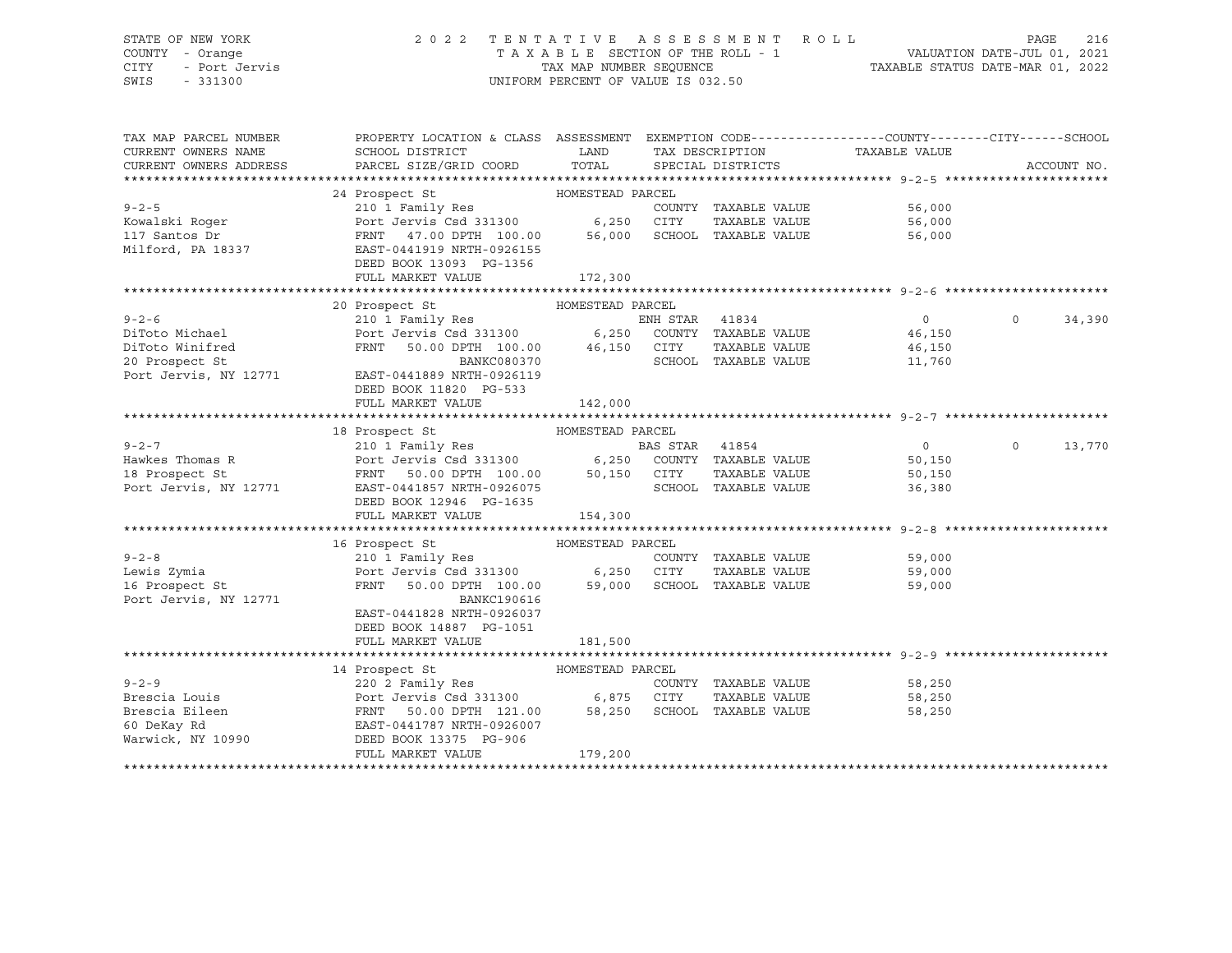| STATE OF NEW YORK<br>COUNTY - Orange<br>CITY<br>- Port Jervis<br>SWIS<br>$-331300$ | 2 0 2 2                                                                                                                                                                                                                                                                                                                                                                                                                                                                               |                      | TENTATIVE ASSESSMENT ROLL<br>TAXABLE SECTION OF THE ROLL - 1<br>TAXABLE SECTION OF THE ROLL - 1<br>TAXABLE STATUS DATE-MAR 01, 2022<br>UNIFORM PERCENT OF VALUE IS 032.50 |               |                                                            | PAGE           | 217         |
|------------------------------------------------------------------------------------|---------------------------------------------------------------------------------------------------------------------------------------------------------------------------------------------------------------------------------------------------------------------------------------------------------------------------------------------------------------------------------------------------------------------------------------------------------------------------------------|----------------------|---------------------------------------------------------------------------------------------------------------------------------------------------------------------------|---------------|------------------------------------------------------------|----------------|-------------|
| TAX MAP PARCEL NUMBER<br>CURRENT OWNERS NAME                                       | PROPERTY LOCATION & CLASS ASSESSMENT EXEMPTION CODE----------------COUNTY-------CITY------SCHOOL<br>SCHOOL DISTRICT LAND                                                                                                                                                                                                                                                                                                                                                              |                      | TAX DESCRIPTION TAXABLE VALUE                                                                                                                                             |               |                                                            |                |             |
| CURRENT OWNERS ADDRESS                                                             | PARCEL SIZE/GRID COORD                                                                                                                                                                                                                                                                                                                                                                                                                                                                | TOTAL                | SPECIAL DISTRICTS                                                                                                                                                         |               |                                                            |                | ACCOUNT NO. |
|                                                                                    |                                                                                                                                                                                                                                                                                                                                                                                                                                                                                       | HOMESTEAD PARCEL     |                                                                                                                                                                           |               |                                                            |                |             |
| $9 - 2 - 10$                                                                       | 12 Prospect St<br>210 1 Family Res                                                                                                                                                                                                                                                                                                                                                                                                                                                    |                      |                                                                                                                                                                           |               | $0 \qquad \qquad$                                          | $\Omega$       | 13,770      |
| Barzly Azriel                                                                      | 210 1 Family Res<br>Port Jervis Csd 331300 6,250 COUNTY TAXABLE VALUE                                                                                                                                                                                                                                                                                                                                                                                                                 |                      |                                                                                                                                                                           |               | 53,950                                                     |                |             |
| PO Box 3157                                                                        |                                                                                                                                                                                                                                                                                                                                                                                                                                                                                       |                      |                                                                                                                                                                           |               | 53,950                                                     |                |             |
| Port Jervis, NY 12771                                                              | FRNT 45.00 DPTH 122.00 53,950 CITY TAXABLE VALUE<br>BANKC120337 SCHOOL TAXABLE VALUE                                                                                                                                                                                                                                                                                                                                                                                                  |                      | SCHOOL TAXABLE VALUE                                                                                                                                                      |               | 40,180                                                     |                |             |
|                                                                                    | EAST-0441757 NRTH-0925969<br>DEED BOOK 11478 PG-1546                                                                                                                                                                                                                                                                                                                                                                                                                                  |                      |                                                                                                                                                                           |               |                                                            |                |             |
|                                                                                    | FULL MARKET VALUE                                                                                                                                                                                                                                                                                                                                                                                                                                                                     | 166,000              |                                                                                                                                                                           |               |                                                            |                |             |
|                                                                                    |                                                                                                                                                                                                                                                                                                                                                                                                                                                                                       |                      |                                                                                                                                                                           |               |                                                            |                |             |
| $9 - 2 - 11$                                                                       | 10 Prospect St<br>411 Apartment                                                                                                                                                                                                                                                                                                                                                                                                                                                       | NON-HOMESTEAD PARCEL | COUNTY TAXABLE VALUE                                                                                                                                                      |               | 94,100                                                     |                |             |
| Port Management LLC                                                                | Port Jervis Csd 331300 11,300 CITY                                                                                                                                                                                                                                                                                                                                                                                                                                                    |                      |                                                                                                                                                                           | TAXABLE VALUE | 94,100                                                     |                |             |
|                                                                                    |                                                                                                                                                                                                                                                                                                                                                                                                                                                                                       |                      | 94,100 SCHOOL TAXABLE VALUE                                                                                                                                               |               | 94,100                                                     |                |             |
|                                                                                    |                                                                                                                                                                                                                                                                                                                                                                                                                                                                                       |                      |                                                                                                                                                                           |               |                                                            |                |             |
|                                                                                    |                                                                                                                                                                                                                                                                                                                                                                                                                                                                                       |                      |                                                                                                                                                                           |               |                                                            |                |             |
|                                                                                    |                                                                                                                                                                                                                                                                                                                                                                                                                                                                                       |                      |                                                                                                                                                                           |               |                                                            |                |             |
|                                                                                    | 17 Main St Ste 306<br>Monsey, NY 10952<br>PRIOR OWNER ON 3/01/2022<br>PRIOR OWNER ON 3/01/2022<br>PEED BOOK 15182 PG-625<br>POOK 15182 PG-625<br>POOK Management LLC<br>PULL MARKET VALUE                                                                                                                                                                                                                                                                                             | 289,500              |                                                                                                                                                                           |               |                                                            |                |             |
|                                                                                    |                                                                                                                                                                                                                                                                                                                                                                                                                                                                                       |                      |                                                                                                                                                                           |               |                                                            |                |             |
|                                                                                    |                                                                                                                                                                                                                                                                                                                                                                                                                                                                                       |                      |                                                                                                                                                                           |               |                                                            |                |             |
| $9 - 2 - 12$                                                                       |                                                                                                                                                                                                                                                                                                                                                                                                                                                                                       |                      | COUNTY TAXABLE VALUE                                                                                                                                                      |               | 25,000                                                     |                |             |
| Port Management LLC                                                                |                                                                                                                                                                                                                                                                                                                                                                                                                                                                                       |                      |                                                                                                                                                                           |               | 25,000                                                     |                |             |
| 17 Main St Ste 306                                                                 |                                                                                                                                                                                                                                                                                                                                                                                                                                                                                       |                      |                                                                                                                                                                           |               | 25,000                                                     |                |             |
| Monsey, NY 10952                                                                   | $\begin{tabular}{lllllllllll} \multicolumn{2}{c}{\multicolumn{2}{c}{\multicolumn{2}{c}{\multicolumn{2}{c}{\multicolumn{2}{c}{\multicolumn{2}{c}{\multicolumn{2}{c}{\multicolumn{2}{c}{\multicolumn{2}{c}{\multicolumn{2}{c}{\multicolumn{2}{c}{\multicolumn{2}{c}{\multicolumn{2}{c}{\multicolumn{2}{c}{\multicolumn{2}{c}{\multicolumn{2}{c}{\multicolumn{2}{c}{\multicolumn{2}{c}{\multicolumn{2}{c}{\multicolumn{2}{c}{\multicolumn{2}{c}{\multicolumn{2}{c}{\multicolumn{2}{c}{\$ |                      |                                                                                                                                                                           |               |                                                            |                |             |
| PRIOR OWNER ON 3/01/2022 FULL MARKET VALUE                                         |                                                                                                                                                                                                                                                                                                                                                                                                                                                                                       | 76,900               |                                                                                                                                                                           |               |                                                            |                |             |
| Port Management LLC                                                                |                                                                                                                                                                                                                                                                                                                                                                                                                                                                                       |                      |                                                                                                                                                                           |               |                                                            |                |             |
|                                                                                    |                                                                                                                                                                                                                                                                                                                                                                                                                                                                                       |                      |                                                                                                                                                                           |               |                                                            |                |             |
|                                                                                    | 70 East Main St                                                                                                                                                                                                                                                                                                                                                                                                                                                                       | HOMESTEAD PARCEL     |                                                                                                                                                                           |               |                                                            |                |             |
| $9 - 2 - 13$                                                                       | 210 1 Family Res                                                                                                                                                                                                                                                                                                                                                                                                                                                                      |                      | ENH STAR 41834                                                                                                                                                            |               | $\overline{0}$                                             | $\overline{0}$ | 34,390      |
| Eccleston Alan S                                                                   | Port Jervis Csd 331300<br>FRNT 58.00 DPTH 153.00 57,000 VETCOM CTS 41130<br>FRNT 58.00 DPTH 153.00 57,000 VETULE CTS 41140                                                                                                                                                                                                                                                                                                                                                            |                      |                                                                                                                                                                           |               | $\begin{array}{ccc} & 0 & 0 \\ 13,188 & 7,536 \end{array}$ |                | 7,536       |
| Eccleston Colleen K<br>70 East Main St                                             |                                                                                                                                                                                                                                                                                                                                                                                                                                                                                       |                      |                                                                                                                                                                           |               | 26,376                                                     | 15,072         | 15,072      |
|                                                                                    |                                                                                                                                                                                                                                                                                                                                                                                                                                                                                       |                      | COUNTY TAXABLE VALUE                                                                                                                                                      |               | 17,436                                                     |                |             |
|                                                                                    | Eccleston Colleen K<br>70 East Main St<br>Port Jervis, NY 12771<br>EAST-0441609 NRTH-0925879<br>NGC 2110 PG-01015                                                                                                                                                                                                                                                                                                                                                                     |                      | CITY                                                                                                                                                                      | TAXABLE VALUE | 34,392                                                     |                |             |
|                                                                                    | DEED BOOK 2110 PG-01015                                                                                                                                                                                                                                                                                                                                                                                                                                                               |                      | SCHOOL TAXABLE VALUE                                                                                                                                                      |               | 2                                                          |                |             |
|                                                                                    | FULL MARKET VALUE                                                                                                                                                                                                                                                                                                                                                                                                                                                                     | 175,400              |                                                                                                                                                                           |               |                                                            |                |             |
|                                                                                    |                                                                                                                                                                                                                                                                                                                                                                                                                                                                                       |                      |                                                                                                                                                                           |               |                                                            |                |             |
|                                                                                    | 68 East Main St<br>210 1 Family Res<br>Port Jervis Csd 331300 7,250 CITY                                                                                                                                                                                                                                                                                                                                                                                                              |                      |                                                                                                                                                                           |               |                                                            |                |             |
| $9 - 2 - 14$                                                                       |                                                                                                                                                                                                                                                                                                                                                                                                                                                                                       |                      | COUNTY TAXABLE VALUE                                                                                                                                                      |               | 54,200                                                     |                |             |
| Lopez Joel B<br>68 East Main St                                                    |                                                                                                                                                                                                                                                                                                                                                                                                                                                                                       |                      | TAXABLE VALUE                                                                                                                                                             |               | 54,200                                                     |                |             |
|                                                                                    | FRNT 50.00 DPTH 134.00 54,200<br>Port Jervis, NY 12771 EAST-0441579 NRTH-0925916                                                                                                                                                                                                                                                                                                                                                                                                      |                      | SCHOOL TAXABLE VALUE                                                                                                                                                      |               | 54,200                                                     |                |             |
|                                                                                    |                                                                                                                                                                                                                                                                                                                                                                                                                                                                                       |                      |                                                                                                                                                                           |               |                                                            |                |             |
|                                                                                    | DEED BOOK 15156 PG-494<br>FULL MARKET VALUE                                                                                                                                                                                                                                                                                                                                                                                                                                           | 166,800              |                                                                                                                                                                           |               |                                                            |                |             |
|                                                                                    |                                                                                                                                                                                                                                                                                                                                                                                                                                                                                       |                      |                                                                                                                                                                           |               |                                                            |                |             |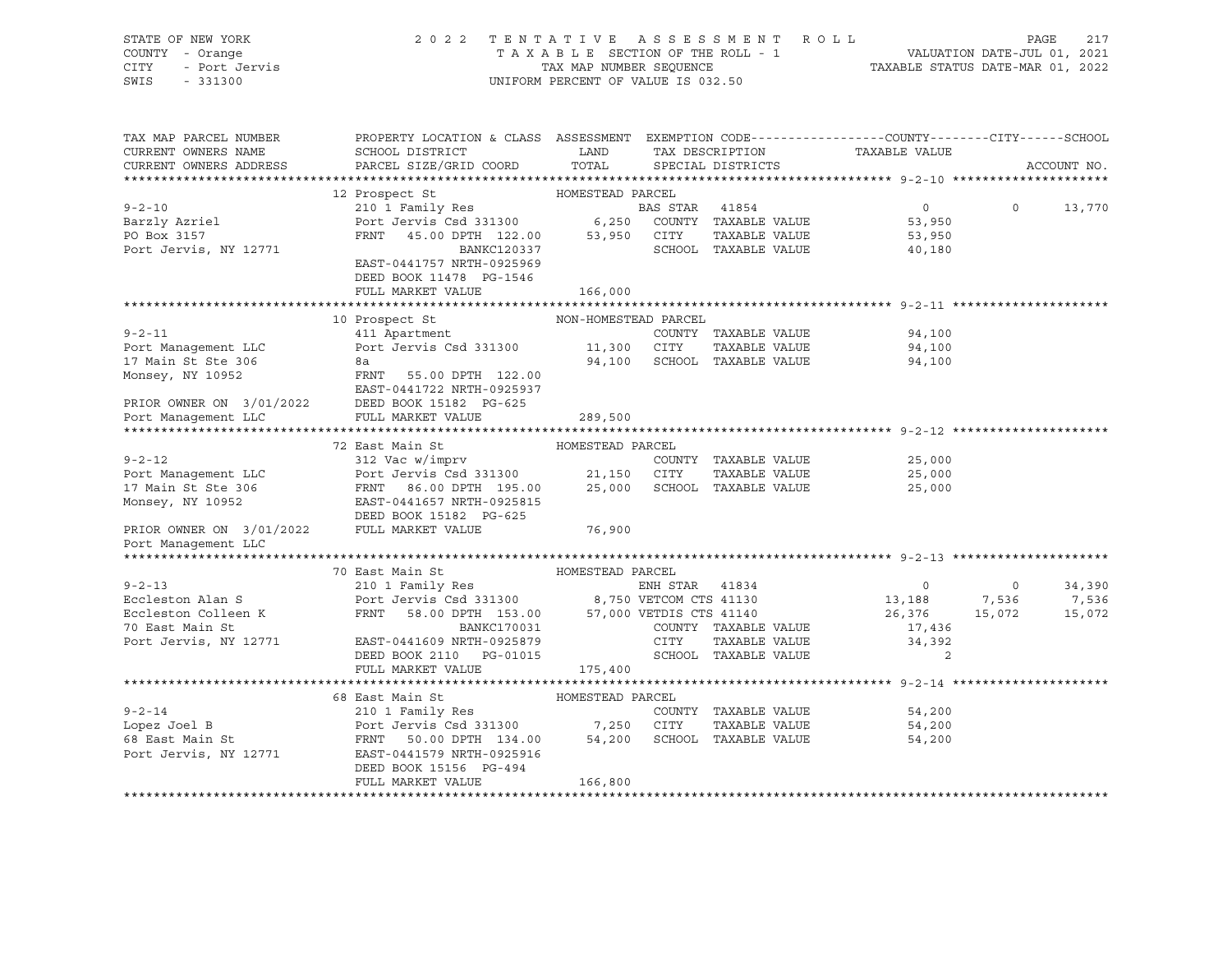### STATE OF NEW YORK 2 0 2 2 T E N T A T I V E A S S E S S M E N T R O L L PAGE 218 COUNTY - Orange T A X A B L E SECTION OF THE ROLL - 1 VALUATION DATE-JUL 01, 2021 CITY - Port Jervis TAX MAP NUMBER SEQUENCE TAXABLE STATUS DATE-MAR 01, 2022

| TAX MAP PARCEL NUMBER<br>CURRENT OWNERS NAME | PROPERTY LOCATION & CLASS ASSESSMENT EXEMPTION CODE----------------COUNTY-------CITY------SCHOOL<br>SCHOOL DISTRICT | LAND                 |                        | TAX DESCRIPTION                              | TAXABLE VALUE    |             |             |
|----------------------------------------------|---------------------------------------------------------------------------------------------------------------------|----------------------|------------------------|----------------------------------------------|------------------|-------------|-------------|
| CURRENT OWNERS ADDRESS                       | PARCEL SIZE/GRID COORD                                                                                              | TOTAL                |                        | SPECIAL DISTRICTS                            |                  |             | ACCOUNT NO. |
|                                              | 66 East Main St                                                                                                     | NON-HOMESTEAD PARCEL |                        |                                              |                  |             |             |
| $9 - 2 - 15$                                 | 411 Apartment                                                                                                       |                      |                        | COUNTY TAXABLE VALUE                         | 85,100           |             |             |
| Gafycz Victor                                | Port Jervis Csd 331300                                                                                              | 12,075               | CITY                   | TAXABLE VALUE                                | 85,100           |             |             |
| 66 East Main St                              | FRNT 61.00 DPTH 114.00                                                                                              | 85,100               |                        | SCHOOL TAXABLE VALUE                         | 85,100           |             |             |
| Port Jervis, NY 12771                        | EAST-0441556 NRTH-0925958                                                                                           |                      |                        |                                              |                  |             |             |
|                                              | DEED BOOK 14560 PG-1360                                                                                             |                      |                        |                                              |                  |             |             |
|                                              | FULL MARKET VALUE                                                                                                   | 261,800              |                        |                                              |                  |             |             |
|                                              |                                                                                                                     |                      |                        |                                              |                  |             |             |
|                                              | 5 Kellogg Ave                                                                                                       | HOMESTEAD PARCEL     |                        |                                              |                  |             |             |
| $9 - 2 - 16$                                 | 210 1 Family Res                                                                                                    |                      | $AGED-C$               | 41802                                        | 23,125           | $\circ$     |             |
| Dobbs Janet M                                | Port Jervis Csd 331300                                                                                              | 6,950 AGED-S         |                        | 41804                                        | $\circ$          | $\mathbf 0$ | 16,188      |
| Dobbs Harry E                                | FRNT 50.00 DPTH 122.00                                                                                              |                      | 46,250 ENH STAR        | 41834                                        | $\mathbb O$      | $\mathbf 0$ | 30,062      |
| 5 Kelloqq Ave                                | EAST-0441634 NRTH-0926003                                                                                           |                      | CITY                   | COUNTY TAXABLE VALUE<br>TAXABLE VALUE        | 23,125<br>46,250 |             |             |
| Port Jervis, NY 12771                        | DEED BOOK 1767 PG-00600<br>FULL MARKET VALUE                                                                        |                      |                        | 142,300 SCHOOL TAXABLE VALUE                 | $\Omega$         |             |             |
|                                              |                                                                                                                     |                      |                        |                                              |                  |             |             |
|                                              | 7 Kelloqq Ave                                                                                                       | HOMESTEAD PARCEL     |                        |                                              |                  |             |             |
| $9 - 2 - 17$                                 | 210 1 Family Res                                                                                                    |                      | ENH STAR               | 41834                                        | $\circ$          | $\circ$     | 34,390      |
| Larkin Francis L                             | Port Jervis Csd 331300                                                                                              | 6,950                |                        | COUNTY TAXABLE VALUE                         | 46,000           |             |             |
| 7 Kelloqq Ave                                | FRNT 50.00 DPTH 122.00                                                                                              | 46,000               | CITY                   | TAXABLE VALUE                                | 46,000           |             |             |
| Port Jervis, NY 12771                        | EAST-0441666 NRTH-0926048                                                                                           |                      |                        | SCHOOL TAXABLE VALUE                         | 11,610           |             |             |
|                                              | DEED BOOK 13949 PG-1585                                                                                             |                      |                        |                                              |                  |             |             |
|                                              | FULL MARKET VALUE                                                                                                   | 141,500              |                        |                                              |                  |             |             |
|                                              |                                                                                                                     |                      |                        |                                              |                  |             |             |
|                                              | 9 Kellogg Ave                                                                                                       | HOMESTEAD PARCEL     |                        |                                              |                  |             |             |
| $9 - 2 - 18$                                 | 210 1 Family Res<br>Port Jervis Csd 331300                                                                          |                      | ENH STAR 41834         |                                              | $\overline{0}$   | $\mathbf 0$ | 34,390      |
| Sicuro Anthony P                             |                                                                                                                     |                      | 7,000 VETWAR CTS 41120 |                                              | 7,913            | 4,522       | 4,522       |
| Sicuro Deanna M<br>9 Kelloqq Ave             | FRNT 50.00 DPTH 124.00<br>EAST-0441697 NRTH-0926084                                                                 |                      | CITY                   | 58,400 COUNTY TAXABLE VALUE<br>TAXABLE VALUE | 50,487<br>53,878 |             |             |
| Port Jervis, NY 12771                        | DEED BOOK 5391 PG-167                                                                                               |                      |                        | SCHOOL TAXABLE VALUE                         | 19,488           |             |             |
|                                              | FULL MARKET VALUE                                                                                                   | 179,700              |                        |                                              |                  |             |             |
|                                              |                                                                                                                     |                      |                        |                                              |                  |             |             |
|                                              | 11 Kelloqq Ave                                                                                                      | HOMESTEAD PARCEL     |                        |                                              |                  |             |             |
| $9 - 2 - 19$                                 | 210 1 Family Res                                                                                                    |                      | BAS STAR               | 41854                                        | $\circ$          | $\circ$     | 13,770      |
| Deverso Janet L                              | Port Jervis Csd 331300                                                                                              |                      |                        | 7,575 COUNTY TAXABLE VALUE                   | 72,500           |             |             |
| 11 Kelloqq Ave                               | FRNT<br>50.00 DPTH 145.00                                                                                           | 72,500               | CITY                   | TAXABLE VALUE                                | 72,500           |             |             |
| Port Jervis, NY 12771                        | <b>BANKC170031</b>                                                                                                  |                      |                        | SCHOOL TAXABLE VALUE                         | 58,730           |             |             |
|                                              | EAST-0441729 NRTH-0926124                                                                                           |                      |                        |                                              |                  |             |             |
|                                              | DEED BOOK 12500 PG-1784                                                                                             |                      |                        |                                              |                  |             |             |
|                                              | FULL MARKET VALUE                                                                                                   | 223,100              |                        |                                              |                  |             |             |
|                                              |                                                                                                                     |                      |                        |                                              |                  |             |             |
|                                              | 13 Kelloqq Ave                                                                                                      | HOMESTEAD PARCEL     |                        |                                              |                  | $\Omega$    |             |
| $9 - 2 - 20$<br>Davis Trisha                 | 210 1 Family Res                                                                                                    |                      | BAS STAR               | 41854                                        | $\overline{0}$   |             | 13,770      |
| 13 Kelloqq Ave                               | Port Jervis Csd 331300<br>FRNT<br>50.00 DPTH 145.00                                                                 | 7,575<br>66,250      | CITY                   | COUNTY TAXABLE VALUE<br>TAXABLE VALUE        | 66,250<br>66,250 |             |             |
| Port Jervis, NY 12771                        | <b>BANKC170031</b>                                                                                                  |                      |                        | SCHOOL TAXABLE VALUE                         | 52,480           |             |             |
|                                              | EAST-0441764 NRTH-0926139                                                                                           |                      |                        |                                              |                  |             |             |
|                                              | DEED BOOK 13307 PG-1963                                                                                             |                      |                        |                                              |                  |             |             |
|                                              | FULL MARKET VALUE                                                                                                   | 203,800              |                        |                                              |                  |             |             |
|                                              | ************************                                                                                            |                      |                        |                                              |                  |             |             |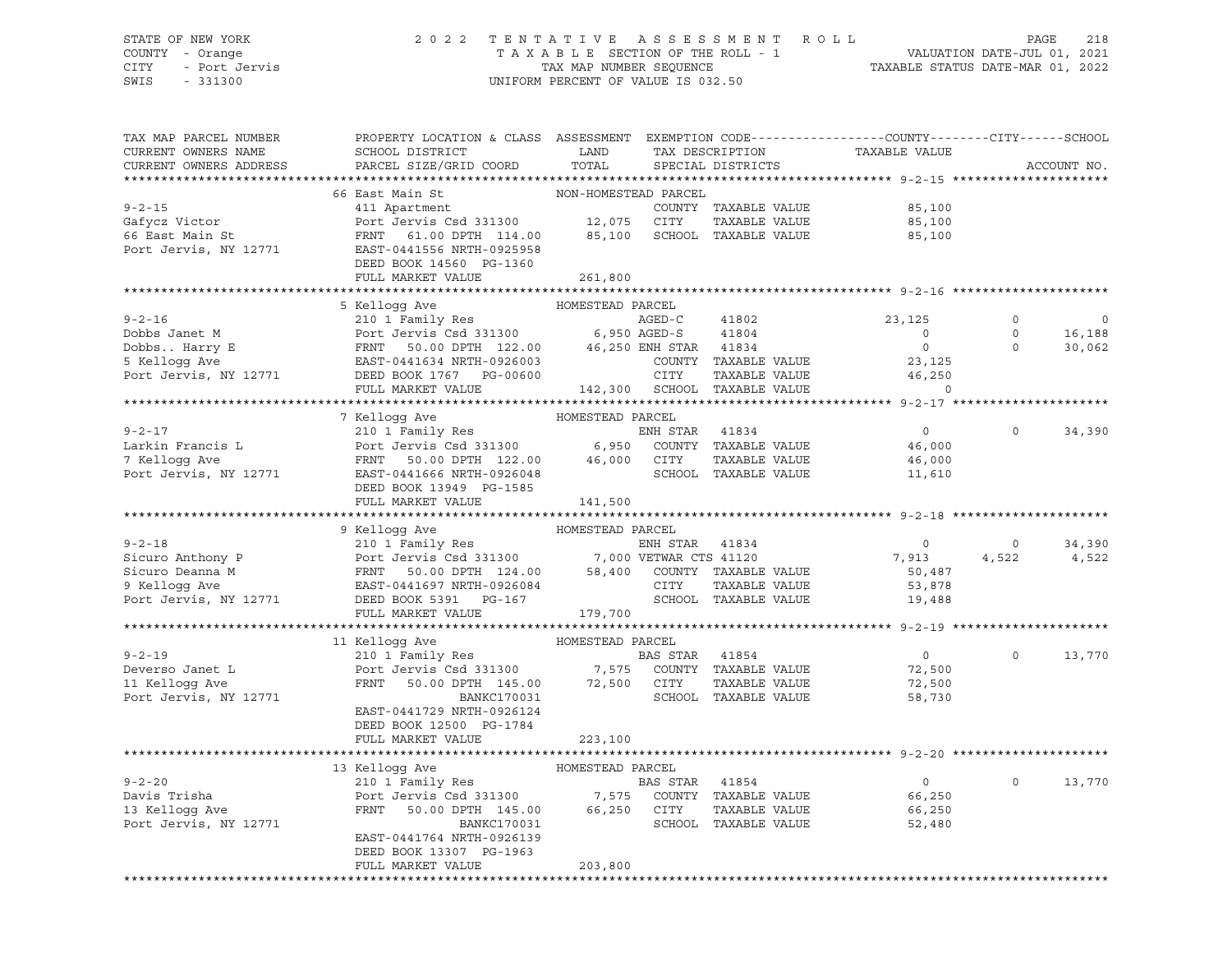### STATE OF NEW YORK 2 0 2 2 T E N T A T I V E A S S E S S M E N T R O L L PAGE 219 COUNTY - Orange T A X A B L E SECTION OF THE ROLL - 1 VALUATION DATE-JUL 01, 2021 CITY - Port Jervis TAX MAP NUMBER SEQUENCE TAXABLE STATUS DATE-MAR 01, 2022

SWIS - 331300 UNIFORM PERCENT OF VALUE IS 032.50

| TAX MAP PARCEL NUMBER<br>CURRENT OWNERS NAME<br>CURRENT OWNERS ADDRESS | PROPERTY LOCATION & CLASS ASSESSMENT EXEMPTION CODE---------------COUNTY-------CITY------SCHOOL<br>SCHOOL DISTRICT<br>PARCEL SIZE/GRID COORD                                                                                                           | <b>LAND</b> | TAX DESCRIPTION<br>TOTAL SPECIAL DISTRICTS | TAXABLE VALUE                           |          | ACCOUNT NO. |
|------------------------------------------------------------------------|--------------------------------------------------------------------------------------------------------------------------------------------------------------------------------------------------------------------------------------------------------|-------------|--------------------------------------------|-----------------------------------------|----------|-------------|
|                                                                        |                                                                                                                                                                                                                                                        |             |                                            |                                         |          |             |
|                                                                        |                                                                                                                                                                                                                                                        |             |                                            |                                         |          |             |
|                                                                        | Toussaint Ross Peter<br>Toussaint Cindy D<br>Toussaint Cindy D<br>Toussaint Cindy D<br>Toussaint Cindy D<br>Toussaint Cindy D<br>FRNT 50.00 DPTH 145.00<br>EAST-0441794 NRTH-0926195<br>Port Jervis, NY 12771<br>DEED BOOK 2236 PG-00588<br>FULL M     |             |                                            | $\begin{array}{c} 0 \\ 6.1 \end{array}$ | $\circ$  | 13,770      |
|                                                                        |                                                                                                                                                                                                                                                        |             |                                            |                                         |          |             |
|                                                                        |                                                                                                                                                                                                                                                        |             |                                            | TAXABLE VALUE 61,550                    |          |             |
|                                                                        |                                                                                                                                                                                                                                                        |             | SCHOOL TAXABLE VALUE                       | 47,780                                  |          |             |
|                                                                        |                                                                                                                                                                                                                                                        |             |                                            |                                         |          |             |
|                                                                        |                                                                                                                                                                                                                                                        | 189,400     |                                            |                                         |          |             |
|                                                                        |                                                                                                                                                                                                                                                        |             |                                            |                                         |          |             |
|                                                                        | HOMESTEAD PARCEL<br>17 Kelloqq Ave                                                                                                                                                                                                                     |             |                                            |                                         |          |             |
|                                                                        |                                                                                                                                                                                                                                                        |             |                                            | 7,658                                   | 4,522    | 4,522       |
|                                                                        |                                                                                                                                                                                                                                                        |             |                                            |                                         | $\Omega$ | 34,390      |
|                                                                        |                                                                                                                                                                                                                                                        |             |                                            |                                         |          |             |
|                                                                        |                                                                                                                                                                                                                                                        |             |                                            |                                         |          |             |
|                                                                        | 9-2-22<br>Mason Lorraine A<br>210 1 Family Res<br>Port Jervis Csd 331300<br>Port Jervis Csd 331300<br>FRNT 50.00 DPTH 145.00<br>FRNT 50.00 DPTH 145.00<br>51,050 COUNTY TAXABLE VALUE<br>CITY TAXABLE VALUE<br>43,392<br>Port Jervis, NY 12771<br>DE   |             |                                            |                                         |          |             |
|                                                                        | FULL MARKET VALUE                                                                                                                                                                                                                                      | 157,100     |                                            |                                         |          |             |
|                                                                        |                                                                                                                                                                                                                                                        |             |                                            |                                         |          |             |
|                                                                        | 35 Prospect St MOMESTEAD PARCEL                                                                                                                                                                                                                        |             |                                            |                                         |          |             |
|                                                                        |                                                                                                                                                                                                                                                        |             |                                            | 5,000                                   |          |             |
|                                                                        | 9-3-1<br>Roach Steven C<br>Roach, Zachary<br>Roach, Zachary<br>Roach, Zachary<br>Port Jervis Csd 331300<br>FRNT 50.00 DPTH 100.00<br>5,000 CITY TAXABLE VALUE<br>S3 Prospect St<br>Port Jervis, NY 12771<br>DEED BOOK 14516 PG-463<br>THE PG-463       |             |                                            | 5,000<br>5,000                          |          |             |
|                                                                        |                                                                                                                                                                                                                                                        |             |                                            |                                         |          |             |
|                                                                        |                                                                                                                                                                                                                                                        |             |                                            |                                         |          |             |
|                                                                        | FULL MARKET VALUE                                                                                                                                                                                                                                      | 15,400      |                                            |                                         |          |             |
|                                                                        |                                                                                                                                                                                                                                                        |             |                                            |                                         |          |             |
|                                                                        | 4 Gardner St<br>HOMESTEAD PARCEL                                                                                                                                                                                                                       |             |                                            |                                         |          |             |
|                                                                        |                                                                                                                                                                                                                                                        |             | COUNTY TAXABLE VALUE 7,950                 |                                         |          |             |
|                                                                        |                                                                                                                                                                                                                                                        |             | TAXABLE VALUE                              | 7,950                                   |          |             |
|                                                                        | FRNT 50.00 DPTH 100.00 7,950 SCHOOL TAXABLE VALUE                                                                                                                                                                                                      |             |                                            | 7,950                                   |          |             |
|                                                                        |                                                                                                                                                                                                                                                        |             |                                            |                                         |          |             |
|                                                                        | 9-3-2<br>Harrison Robert<br>Harrison Lynn<br>Harrison Lynn<br>Harrison Lynn<br>16 Neversink Ave<br>Port Jervis Csd 331300<br>FRNT 50.00 DPTH 100.00<br>BANKC130170<br>Port Jervis, NY 12771<br>EAST-0442260 NRTH-0926218<br>FRNT 50.00 DPTH 100.00<br> |             |                                            |                                         |          |             |
|                                                                        | DEED BOOK 11108 PG-1643                                                                                                                                                                                                                                |             |                                            |                                         |          |             |
|                                                                        | FULL MARKET VALUE                                                                                                                                                                                                                                      | 24,500      |                                            |                                         |          |             |
|                                                                        |                                                                                                                                                                                                                                                        |             |                                            |                                         |          |             |
|                                                                        | 6 Gardner St<br>Gardner St<br>$\begin{minipage}{0.9\linewidth} \textbf{HOMESTEAD PARCEL} \\ 210 \textbf{ 1} \textbf{ Family Res} \end{minipage}$                                                                                                       |             |                                            |                                         |          |             |
| $9 - 3 - 3$                                                            |                                                                                                                                                                                                                                                        |             | COUNTY TAXABLE VALUE 66,900                |                                         |          |             |
|                                                                        | Schall Kyle Robert <b>Fort Jervis</b> Csd 331300 5,000 CITY                                                                                                                                                                                            |             | TAXABLE VALUE 66,900                       |                                         |          |             |
| 6 Gardner St                                                           | FRNT 50.00 DPTH 100.00 66,900 SCHOOL TAXABLE VALUE                                                                                                                                                                                                     |             |                                            | 66,900                                  |          |             |
| Port Jervis, NY 12771                                                  | BANKC130015                                                                                                                                                                                                                                            |             |                                            |                                         |          |             |
|                                                                        | EAST-0442296 NRTH-0926188                                                                                                                                                                                                                              |             |                                            |                                         |          |             |
|                                                                        | DEED BOOK 14328 PG-785                                                                                                                                                                                                                                 |             |                                            |                                         |          |             |
|                                                                        | FULL MARKET VALUE                                                                                                                                                                                                                                      | 205,800     |                                            |                                         |          |             |
|                                                                        |                                                                                                                                                                                                                                                        |             |                                            |                                         |          |             |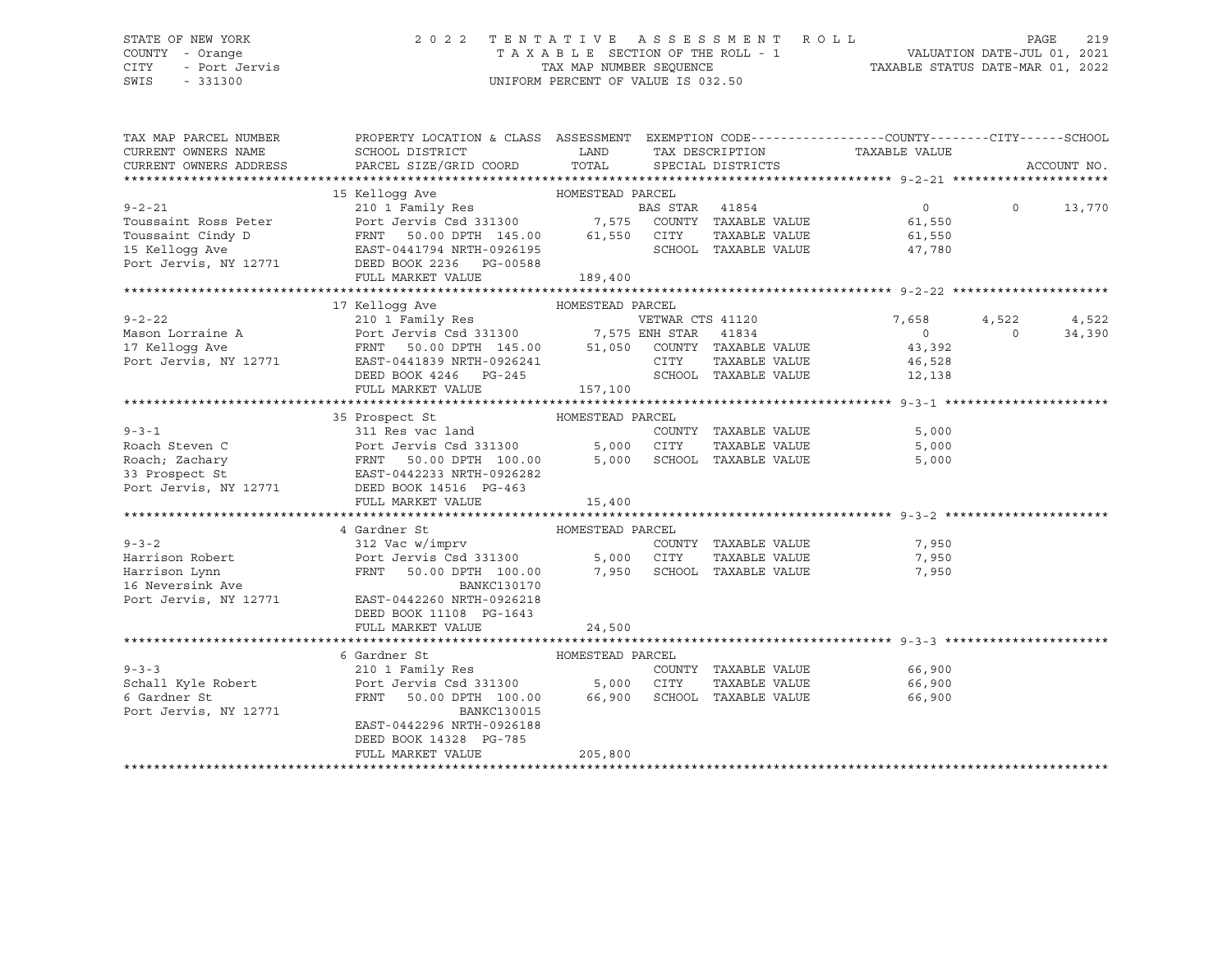### STATE OF NEW YORK 2 0 2 2 T E N T A T I V E A S S E S S M E N T R O L L PAGE 220 COUNTY - Orange T A X A B L E SECTION OF THE ROLL - 1 VALUATION DATE-JUL 01, 2021 CITY - Port Jervis TAX MAP NUMBER SEQUENCE TAXABLE STATUS DATE-MAR 01, 2022

| TAX MAP PARCEL NUMBER<br>CURRENT OWNERS NAME<br>CURRENT OWNERS ADDRESS                                                                                                                                                              | PROPERTY LOCATION & CLASS ASSESSMENT EXEMPTION CODE----------------COUNTY-------CITY------SCHOOL<br>SCHOOL DISTRICT<br>PARCEL SIZE/GRID COORD                                                                                        | <b>LAND</b><br>TOTAL |      | TAX DESCRIPTION<br>SPECIAL DISTRICTS | TAXABLE VALUE               |                | ACCOUNT NO.    |
|-------------------------------------------------------------------------------------------------------------------------------------------------------------------------------------------------------------------------------------|--------------------------------------------------------------------------------------------------------------------------------------------------------------------------------------------------------------------------------------|----------------------|------|--------------------------------------|-----------------------------|----------------|----------------|
|                                                                                                                                                                                                                                     |                                                                                                                                                                                                                                      |                      |      |                                      |                             |                |                |
|                                                                                                                                                                                                                                     | 8 Gardner St                                                                                                                                                                                                                         | HOMESTEAD PARCEL     |      |                                      |                             |                |                |
| $9 - 3 - 4$                                                                                                                                                                                                                         |                                                                                                                                                                                                                                      |                      |      |                                      | $\overline{0}$              | $\circ$        | 13,770         |
| Jones Alphonso Jr                                                                                                                                                                                                                   |                                                                                                                                                                                                                                      |                      |      |                                      | 4,522                       | $\Omega$       | $\overline{0}$ |
| Jones Dawn                                                                                                                                                                                                                          | 50.00 DPTH 100.00 62,000<br>FRNT                                                                                                                                                                                                     |                      |      | COUNTY TAXABLE VALUE                 | 57,478                      |                |                |
| 8 Gardner St                                                                                                                                                                                                                        |                                                                                                                                                                                                                                      |                      | CITY | TAXABLE VALUE                        | 62,000                      |                |                |
| Port Jervis, NY 12771                                                                                                                                                                                                               | BANKC080370<br>EAST-0442338 NRTH-0926156                                                                                                                                                                                             |                      |      |                                      | SCHOOL TAXABLE VALUE 48,230 |                |                |
|                                                                                                                                                                                                                                     | DEED BOOK 13022 PG-1739                                                                                                                                                                                                              |                      |      |                                      |                             |                |                |
|                                                                                                                                                                                                                                     | FULL MARKET VALUE                                                                                                                                                                                                                    | 190,800              |      |                                      |                             |                |                |
|                                                                                                                                                                                                                                     |                                                                                                                                                                                                                                      |                      |      |                                      |                             |                |                |
|                                                                                                                                                                                                                                     | 19 Neversink Ave MON-HOMESTEAD PARCEL                                                                                                                                                                                                |                      |      |                                      |                             |                |                |
| $9 - 3 - 5.11$                                                                                                                                                                                                                      | 449 Other Storag                                                                                                                                                                                                                     |                      |      | COUNTY TAXABLE VALUE                 | 328,100                     |                |                |
| Wka Corp                                                                                                                                                                                                                            | Port Jervis Csd 331300 53,500 CITY<br>99merge 9-3-5.1 9-3-46.1 328,100 SCHOC                                                                                                                                                         |                      |      | TAXABLE VALUE                        | 328,100                     |                |                |
| wka Corp<br>55 Waldweg Dr                                                                                                                                                                                                           |                                                                                                                                                                                                                                      |                      |      | SCHOOL TAXABLE VALUE                 | 328,100                     |                |                |
| Sparrowbush, NY 12780-5100                                                                                                                                                                                                          | ACRES 4.90                                                                                                                                                                                                                           |                      |      |                                      |                             |                |                |
|                                                                                                                                                                                                                                     | EAST-0442277 NRTH-0925809                                                                                                                                                                                                            |                      |      |                                      |                             |                |                |
|                                                                                                                                                                                                                                     | DEED BOOK 3554 PG-00041                                                                                                                                                                                                              |                      |      |                                      |                             |                |                |
|                                                                                                                                                                                                                                     | FULL MARKET VALUE 1009,500                                                                                                                                                                                                           |                      |      |                                      |                             |                |                |
|                                                                                                                                                                                                                                     |                                                                                                                                                                                                                                      |                      |      |                                      |                             |                |                |
|                                                                                                                                                                                                                                     | 8-10 Merritt P1 (220 2 Family Res (220 2 Family Res (220 2 Family Res (220 2 Family Res (220 2 Family Res (231300 )<br>B Port Jervis Csd 331300 (24,375 VETWAR CTS 41120<br>FRNT 100.00 DPTH 132.00 (27,150 COUNTY TAXABLE VALUE RAS |                      |      |                                      |                             |                |                |
| $9 - 3 - 6.1$                                                                                                                                                                                                                       |                                                                                                                                                                                                                                      |                      |      |                                      | $\overline{0}$              | $\overline{0}$ | 34,390         |
| Young Marianne B                                                                                                                                                                                                                    |                                                                                                                                                                                                                                      |                      |      |                                      | 7,913                       | 4,522          | 4,522          |
| Mineau; Robert J                                                                                                                                                                                                                    |                                                                                                                                                                                                                                      |                      |      |                                      | 59,237                      |                |                |
| 8 Merritt Pl                                                                                                                                                                                                                        |                                                                                                                                                                                                                                      |                      |      |                                      | 62,628                      |                |                |
| Port Jervis, NY 12771 DEED BOOK 13906 PG-1158                                                                                                                                                                                       |                                                                                                                                                                                                                                      |                      |      | SCHOOL TAXABLE VALUE                 | 28, 238                     |                |                |
|                                                                                                                                                                                                                                     | FULL MARKET VALUE                                                                                                                                                                                                                    | 206,600              |      |                                      |                             |                |                |
|                                                                                                                                                                                                                                     |                                                                                                                                                                                                                                      |                      |      |                                      |                             |                |                |
|                                                                                                                                                                                                                                     | 14 Merritt Pl                                                                                                                                                                                                                        | HOMESTEAD PARCEL     |      |                                      |                             |                |                |
|                                                                                                                                                                                                                                     |                                                                                                                                                                                                                                      |                      |      |                                      | $\overline{0}$              | $\Omega$       | 13,770         |
|                                                                                                                                                                                                                                     |                                                                                                                                                                                                                                      |                      |      |                                      | 65,000                      |                |                |
|                                                                                                                                                                                                                                     |                                                                                                                                                                                                                                      |                      |      |                                      | 65,000                      |                |                |
|                                                                                                                                                                                                                                     |                                                                                                                                                                                                                                      |                      |      |                                      | 51,230                      |                |                |
| 9-3-6.21 210 1 Family Res BAS STAR 41854<br>Klemm Joseph H Jr Port Jervis Csd 331300 6,925 COUNTY TAXABLE VALUE<br>Klemm Janet M FRNT 75.00 DPTH 132.00 65,000 CITY TAXABLE VALUE<br>14 Merritt Pl EAST-0442197 NRTH-0925482 SCHOOL |                                                                                                                                                                                                                                      |                      |      |                                      |                             |                |                |
|                                                                                                                                                                                                                                     | FULL MARKET VALUE                                                                                                                                                                                                                    | 200,000              |      |                                      |                             |                |                |
|                                                                                                                                                                                                                                     | Merritt Pl                                                                                                                                                                                                                           | HOMESTEAD PARCEL     |      |                                      |                             |                |                |
|                                                                                                                                                                                                                                     |                                                                                                                                                                                                                                      |                      |      | COUNTY TAXABLE VALUE                 | 300                         |                |                |
|                                                                                                                                                                                                                                     |                                                                                                                                                                                                                                      |                      |      | TAXABLE VALUE                        | 300                         |                |                |
|                                                                                                                                                                                                                                     |                                                                                                                                                                                                                                      |                      |      | SCHOOL TAXABLE VALUE                 | 300                         |                |                |
| 9-3-6.22<br>Rollman George A<br>Rollman Joan M<br>Rollman Joan M<br>Rear Of Lt 6.3 No Access<br>2000 SCHOC<br>2000 SCHOC<br>2000 SCHOC<br>2000 SCHOC<br>2000 PTH<br>22.00                                                           |                                                                                                                                                                                                                                      |                      |      |                                      |                             |                |                |
| Port Jervis, NY 12771                                                                                                                                                                                                               | EAST-0442140 NRTH-0925504                                                                                                                                                                                                            |                      |      |                                      |                             |                |                |
|                                                                                                                                                                                                                                     | DEED BOOK 4223<br>PG-216                                                                                                                                                                                                             |                      |      |                                      |                             |                |                |
|                                                                                                                                                                                                                                     | FULL MARKET VALUE                                                                                                                                                                                                                    | 900                  |      |                                      |                             |                |                |
|                                                                                                                                                                                                                                     |                                                                                                                                                                                                                                      |                      |      |                                      |                             |                |                |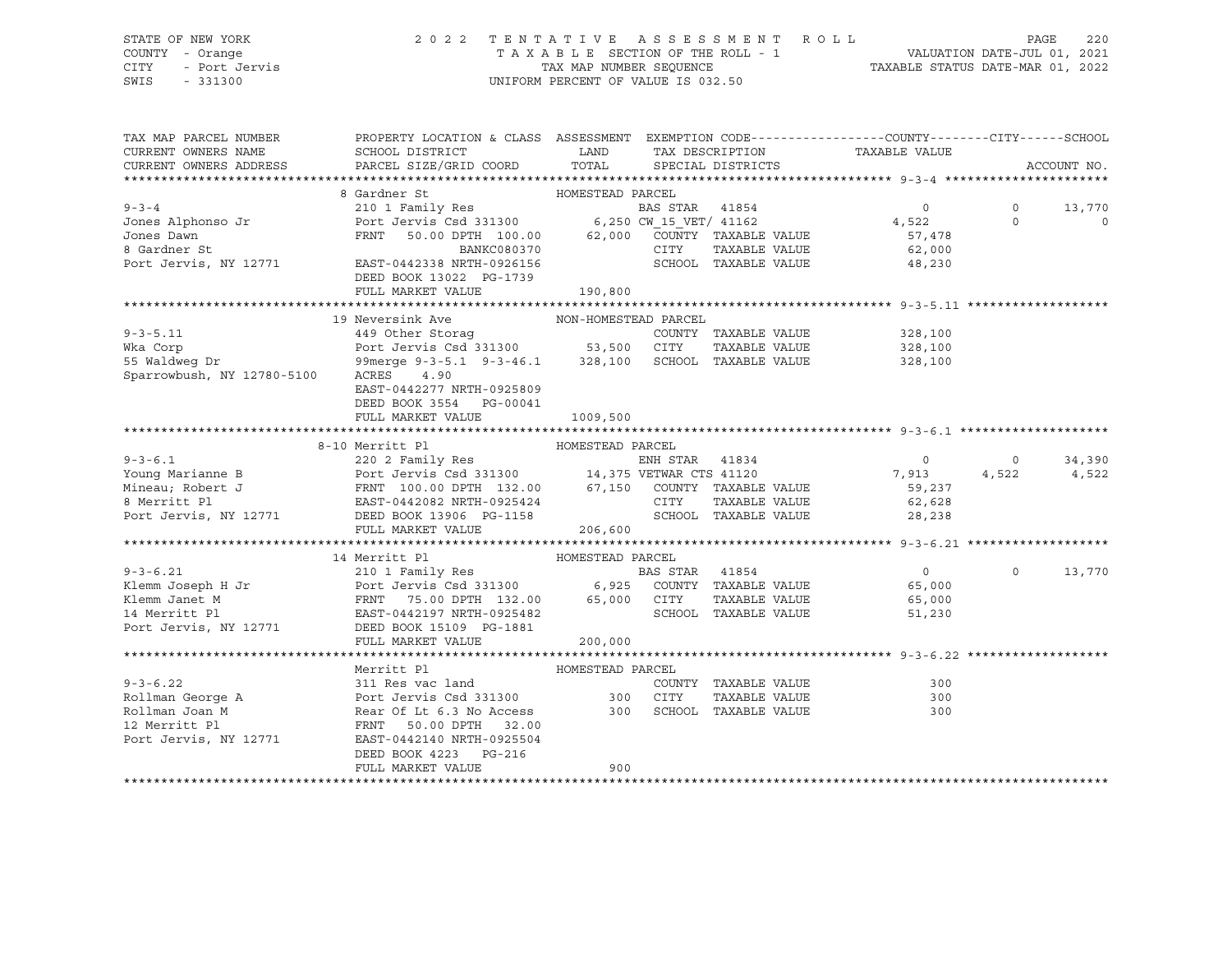### STATE OF NEW YORK 2 0 2 2 T E N T A T I V E A S S E S S M E N T R O L L PAGE 221 COUNTY - Orange T A X A B L E SECTION OF THE ROLL - 1 VALUATION DATE-JUL 01, 2021 CITY - Port Jervis TAX MAP NUMBER SEQUENCE TAXABLE STATUS DATE-MAR 01, 2022

| TAX MAP PARCEL NUMBER<br>CURRENT OWNERS NAME | PROPERTY LOCATION & CLASS ASSESSMENT EXEMPTION CODE---------------COUNTY-------CITY------SCHOOL<br>SCHOOL DISTRICT LAND TAX DESCRIPTION<br>PARCEL SIZE/GRID COORD TOTAL                                                                                      |                      |                   | TAXABLE VALUE    |                    |
|----------------------------------------------|--------------------------------------------------------------------------------------------------------------------------------------------------------------------------------------------------------------------------------------------------------------|----------------------|-------------------|------------------|--------------------|
| CURRENT OWNERS ADDRESS                       |                                                                                                                                                                                                                                                              |                      | SPECIAL DISTRICTS |                  | ACCOUNT NO.        |
|                                              | 98-106 East Main St                                                                                                                                                                                                                                          | NON-HOMESTEAD PARCEL |                   |                  |                    |
|                                              | 9-3-6.23<br>Parker Holdings Group LLC<br>100 East Main St<br>Port Jervis Csd 331300<br>2.00<br>Port Jervis, NY 12771<br>EAST-0442197 NRTH-0925334<br>DEED BOOK 124210<br>Port Jervis, NY 12771<br>EAST-0442197 NRTH-0925334<br>DEED BOOK 12410<br>PO         |                      |                   | 172,950          |                    |
|                                              |                                                                                                                                                                                                                                                              |                      |                   | 172,950          |                    |
|                                              |                                                                                                                                                                                                                                                              |                      |                   | 172,950          |                    |
|                                              |                                                                                                                                                                                                                                                              |                      |                   |                  |                    |
|                                              |                                                                                                                                                                                                                                                              |                      |                   |                  |                    |
|                                              | FULL MARKET VALUE                                                                                                                                                                                                                                            | 532,200              |                   |                  |                    |
|                                              |                                                                                                                                                                                                                                                              |                      |                   |                  |                    |
|                                              |                                                                                                                                                                                                                                                              |                      |                   |                  |                    |
|                                              |                                                                                                                                                                                                                                                              |                      |                   |                  | 0 0 13,770         |
|                                              |                                                                                                                                                                                                                                                              |                      |                   | 52,000           |                    |
|                                              |                                                                                                                                                                                                                                                              |                      |                   |                  |                    |
|                                              |                                                                                                                                                                                                                                                              |                      |                   |                  |                    |
|                                              |                                                                                                                                                                                                                                                              |                      |                   |                  |                    |
|                                              | FULL MARKET VALUE                                                                                                                                                                                                                                            | 160,000              |                   |                  |                    |
|                                              |                                                                                                                                                                                                                                                              |                      |                   |                  |                    |
|                                              | 96 East Main St                                                                                                                                                                                                                                              | HOMESTEAD PARCEL     |                   |                  |                    |
| $9 - 3 - 10$                                 | 210 1 Family Res<br>Port Jervis Csd 331300 6,250 CITY TAXABLE VALUE 52,550<br>FRNT 50.00 DPTH 100.00 52,550 SCHOOL TAXABLE VALUE 52,550 52,550                                                                                                               |                      |                   |                  |                    |
| Klein Peter L                                |                                                                                                                                                                                                                                                              |                      |                   |                  |                    |
|                                              |                                                                                                                                                                                                                                                              |                      |                   |                  |                    |
| Klein Dwan A<br>96 East Main St              | BANKN140687                                                                                                                                                                                                                                                  |                      |                   |                  |                    |
|                                              | 96 East Main St<br>Port Jervis, NY 12771 EAST-0442010 NRTH-0925172                                                                                                                                                                                           |                      |                   |                  |                    |
|                                              | DEED BOOK 14792 PG-593                                                                                                                                                                                                                                       |                      |                   |                  |                    |
|                                              | FULL MARKET VALUE                                                                                                                                                                                                                                            | 161,700              |                   |                  |                    |
|                                              |                                                                                                                                                                                                                                                              |                      |                   |                  |                    |
|                                              | 94 East Main St                                                                                                                                                                                                                                              | HOMESTEAD PARCEL     |                   |                  |                    |
|                                              |                                                                                                                                                                                                                                                              |                      |                   | 5,000            |                    |
|                                              |                                                                                                                                                                                                                                                              |                      |                   | 5,000            |                    |
|                                              |                                                                                                                                                                                                                                                              |                      |                   | 5,000            |                    |
|                                              | 9-3-11<br>Exerces and<br>Saturday COUNTY TAXABLE VALUE<br>Exerces 231300<br>FRNT 50.00 DPTH 100.00<br>FRNT 50.00 DPTH 100.00<br>EAST-0441985 NRTH-09252509<br>POTT 300.00<br>EAST-0441985 NRTH-09252509<br>POTT 100.00<br>FRNT 100.00<br>EAST-044198         |                      |                   |                  |                    |
|                                              |                                                                                                                                                                                                                                                              |                      |                   |                  |                    |
|                                              | DEED BOOK 14792 PG-593                                                                                                                                                                                                                                       |                      |                   |                  |                    |
|                                              | FULL MARKET VALUE                                                                                                                                                                                                                                            | 15,400               |                   |                  |                    |
|                                              |                                                                                                                                                                                                                                                              |                      |                   |                  |                    |
|                                              | 3-5 Merritt Pl                                                                                                                                                                                                                                               | HOMESTEAD PARCEL     |                   |                  |                    |
|                                              |                                                                                                                                                                                                                                                              |                      |                   | $\overline{0}$   | $\Omega$<br>34,390 |
|                                              |                                                                                                                                                                                                                                                              |                      |                   | 67,800           |                    |
|                                              |                                                                                                                                                                                                                                                              |                      |                   | 67,800           |                    |
|                                              |                                                                                                                                                                                                                                                              |                      |                   | 33,410           |                    |
|                                              | 9-3-12<br>Parker Esther<br>Parker Esther<br>Parker Esther<br>Parker Esther<br>Parker Esther<br>Parker Esther<br>Parker Esther<br>Parker Esther<br>Parker Donald<br>Parker Donald<br>Parker Donald<br>Parker Donald<br>Parker Donald<br>Parker Donald<br>Park |                      |                   |                  |                    |
|                                              | FULL MARKET VALUE 208,600                                                                                                                                                                                                                                    |                      |                   |                  |                    |
|                                              |                                                                                                                                                                                                                                                              |                      |                   |                  |                    |
| $9 - 3 - 13$                                 |                                                                                                                                                                                                                                                              |                      |                   |                  |                    |
|                                              |                                                                                                                                                                                                                                                              |                      |                   | 52,700           |                    |
| Wilson Brianne<br>6 Merritt Pl               |                                                                                                                                                                                                                                                              |                      |                   | 52,700<br>52,700 |                    |
|                                              | 210 1 Family Res<br>Port Jervis Csd 331300 5,750 CITY TAXABLE VALUE<br>FRNT 40.00 DPTH 130.00 52,700 SCHOOL TAXABLE VALUE                                                                                                                                    |                      |                   |                  |                    |
| Port Jervis, NY 12771                        | BANKC180281                                                                                                                                                                                                                                                  |                      |                   |                  |                    |
|                                              | EAST-0442025 NRTH-0925379                                                                                                                                                                                                                                    |                      |                   |                  |                    |
|                                              | DEED BOOK 14061 PG-243<br>FULL MARKET VALUE                                                                                                                                                                                                                  | 162,200              |                   |                  |                    |
|                                              |                                                                                                                                                                                                                                                              |                      |                   |                  |                    |
|                                              |                                                                                                                                                                                                                                                              |                      |                   |                  |                    |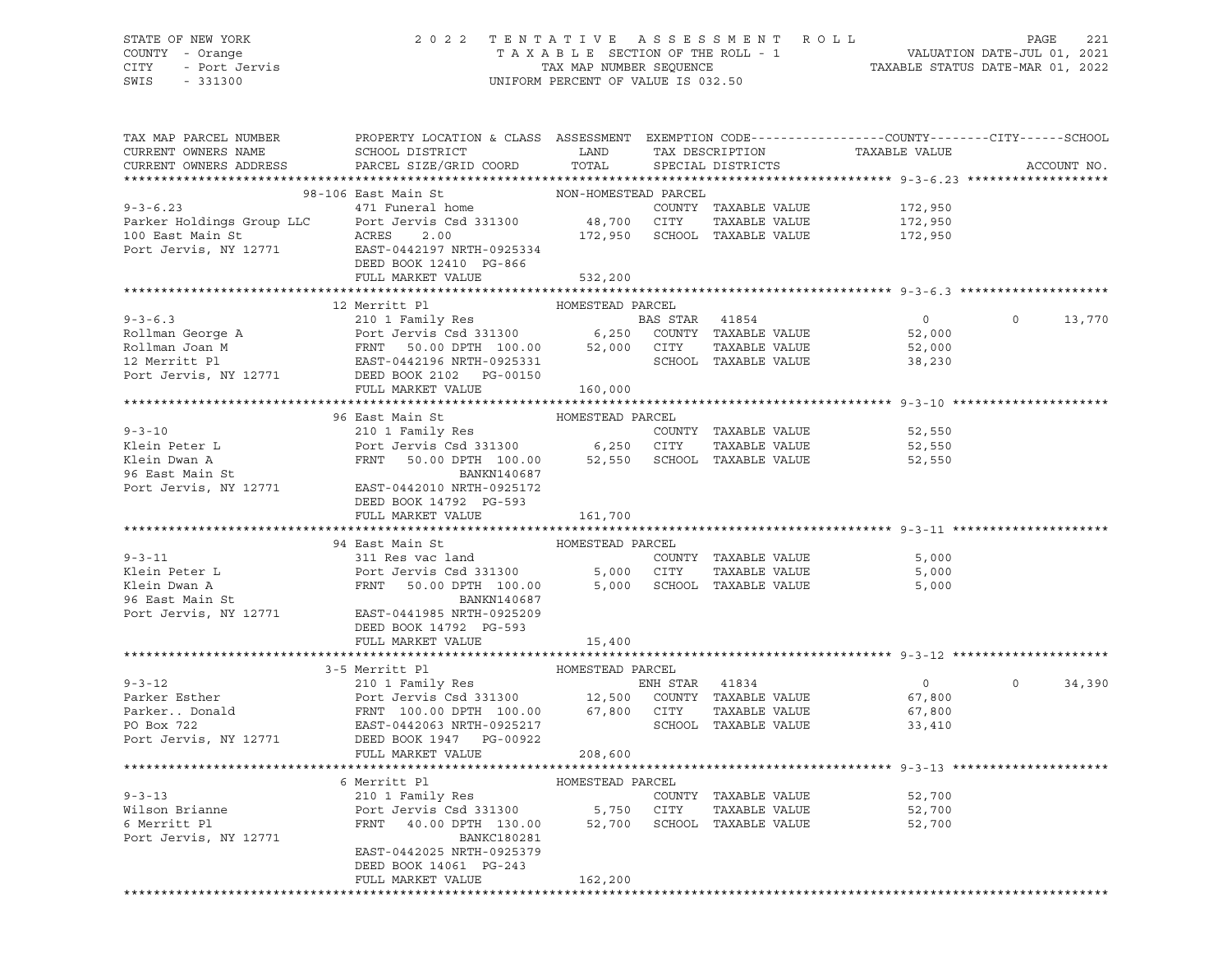## STATE OF NEW YORK 2 0 2 2 T E N T A T I V E A S S E S S M E N T R O L L PAGE 222 COUNTY - Orange T A X A B L E SECTION OF THE ROLL - 1 VALUATION DATE-JUL 01, 2021 CITY - Port Jervis TAX MAP NUMBER SEQUENCE TAXABLE STATUS DATE-MAR 01, 2022

| TAX MAP PARCEL NUMBER<br>CURRENT OWNERS NAME<br>CURRENT OWNERS ADDRESS | PROPERTY LOCATION & CLASS ASSESSMENT EXEMPTION CODE----------------COUNTY-------CITY------SCHOOL<br>SCHOOL DISTRICT<br>PARCEL SIZE/GRID COORD                                                                       | LAND TAX DESCRIPTION | TOTAL SPECIAL DISTRICTS |                                                                           | TAXABLE VALUE | ACCOUNT NO. |
|------------------------------------------------------------------------|---------------------------------------------------------------------------------------------------------------------------------------------------------------------------------------------------------------------|----------------------|-------------------------|---------------------------------------------------------------------------|---------------|-------------|
|                                                                        |                                                                                                                                                                                                                     |                      |                         |                                                                           |               |             |
| $9 - 3 - 14$                                                           | 4 Merritt Pl<br>210 1 Family Res                                                                                                                                                                                    | HOMESTEAD PARCEL     |                         | COUNTY TAXABLE VALUE                                                      | 52,000        |             |
|                                                                        |                                                                                                                                                                                                                     |                      |                         |                                                                           | 52,000        |             |
|                                                                        | Austin John F<br>4 Merritt Pl<br>Port Jervis Csd 331300 8,925 CITY TAXABLE VALUE<br>Port Jervis, NY 12771 EAST-0441990 NRTH-0925358                                                                                 |                      |                         |                                                                           | 52,000        |             |
|                                                                        |                                                                                                                                                                                                                     |                      |                         |                                                                           |               |             |
|                                                                        | DEED BOOK 14223 PG-480                                                                                                                                                                                              |                      |                         |                                                                           |               |             |
|                                                                        | FULL MARKET VALUE                                                                                                                                                                                                   | 160,000              |                         |                                                                           |               |             |
|                                                                        |                                                                                                                                                                                                                     |                      |                         |                                                                           |               |             |
|                                                                        | 92 East Main St MON-HOMESTEAD PARCEL<br>464 Office bldg. COUNTY TAXABLE VALUE<br>Port Jervis Csd 331300 9,250 CITY TAXABLE VALUE<br>FRNT 50.00 DPTH 100.00 89,800 SCHOOL TAXABLE VALUE<br>EAST-0441944 NRTH-0925295 |                      |                         |                                                                           |               |             |
| $9 - 3 - 15$                                                           |                                                                                                                                                                                                                     |                      |                         |                                                                           | 89,800        |             |
| 92 East Main LLC                                                       |                                                                                                                                                                                                                     |                      |                         |                                                                           | 89,800        |             |
| PO Box 1117                                                            |                                                                                                                                                                                                                     |                      |                         |                                                                           | 89,800        |             |
| Port Jervis, NY 12771                                                  |                                                                                                                                                                                                                     |                      |                         |                                                                           |               |             |
|                                                                        | DEED BOOK 12965 PG-458                                                                                                                                                                                              |                      |                         |                                                                           |               |             |
|                                                                        | FULL MARKET VALUE                                                                                                                                                                                                   | 276,300              |                         |                                                                           |               |             |
|                                                                        |                                                                                                                                                                                                                     |                      |                         |                                                                           |               |             |
|                                                                        | 90 East Main St                                                                                                                                                                                                     | HOMESTEAD PARCEL     |                         |                                                                           |               |             |
|                                                                        |                                                                                                                                                                                                                     |                      |                         |                                                                           | 54,050        |             |
|                                                                        |                                                                                                                                                                                                                     |                      |                         |                                                                           | 54,050        |             |
|                                                                        |                                                                                                                                                                                                                     |                      |                         |                                                                           | 54,050        |             |
|                                                                        |                                                                                                                                                                                                                     |                      |                         |                                                                           |               |             |
|                                                                        | DEED BOOK 14512 PG-329                                                                                                                                                                                              |                      |                         |                                                                           |               |             |
|                                                                        | FULL MARKET VALUE                                                                                                                                                                                                   | 166,300              |                         |                                                                           |               |             |
|                                                                        |                                                                                                                                                                                                                     |                      |                         |                                                                           |               |             |
|                                                                        | 82 East Main St<br>All Apartment                                                                                                                                                                                    | NON-HOMESTEAD PARCEL |                         |                                                                           |               |             |
| $9 - 3 - 18$                                                           |                                                                                                                                                                                                                     |                      |                         | COUNTY TAXABLE VALUE<br>13,400 CITY TAXABLE VALUE<br>COUNTY TAXABLE VALUE | 93,000        |             |
| Port Jervis JB LLC                                                     | Port Jervis Csd 331300                                                                                                                                                                                              |                      |                         |                                                                           | 93,000        |             |
| 3 Mezabish Pl Unit 301                                                 | 7a                                                                                                                                                                                                                  |                      |                         | 93,000 SCHOOL TAXABLE VALUE                                               | 93,000        |             |
| Monroe, NY 10950                                                       | FRNT 54.00 DPTH 200.00                                                                                                                                                                                              |                      |                         |                                                                           |               |             |
|                                                                        | EAST-0441834 NRTH-0925585                                                                                                                                                                                           |                      |                         |                                                                           |               |             |
|                                                                        | DEED BOOK 15113 PG-961                                                                                                                                                                                              |                      |                         |                                                                           |               |             |
|                                                                        | FULL MARKET VALUE                                                                                                                                                                                                   | 286,200              |                         |                                                                           |               |             |
|                                                                        | 80 East Main St                                                                                                                                                                                                     | NON-HOMESTEAD PARCEL |                         |                                                                           |               |             |
| $9 - 3 - 19$                                                           | 483 Converted Re                                                                                                                                                                                                    |                      |                         | COUNTY TAXABLE VALUE                                                      | 93,000        |             |
|                                                                        |                                                                                                                                                                                                                     |                      |                         |                                                                           | 93,000        |             |
| Moonriver Properties LLC<br>19 Ulster Pl                               | Port Jervis Csd 331300 12,900 CITY TAXABLE VALUE<br>FRNT 52.00 DPTH 200.00 93,000 SCHOOL TAXABLE VALUE                                                                                                              |                      |                         |                                                                           | 93,000        |             |
| Port Jervis, NY 12771                                                  | BANK0100075                                                                                                                                                                                                         |                      |                         |                                                                           |               |             |
|                                                                        | EAST-0441815 NRTH-0925629                                                                                                                                                                                           |                      |                         |                                                                           |               |             |
|                                                                        | DEED BOOK 14687 PG-179                                                                                                                                                                                              |                      |                         |                                                                           |               |             |
|                                                                        | FULL MARKET VALUE                                                                                                                                                                                                   | 286,200              |                         |                                                                           |               |             |
|                                                                        |                                                                                                                                                                                                                     |                      |                         |                                                                           |               |             |
|                                                                        | 78 East Main St Manager (Fig. 2015) HOMESTEAD PARCEL                                                                                                                                                                |                      |                         |                                                                           |               |             |
| $9 - 3 - 20$                                                           | 210 1 Family Res                                                                                                                                                                                                    |                      |                         | COUNTY TAXABLE VALUE                                                      | 46,650        |             |
|                                                                        |                                                                                                                                                                                                                     |                      |                         |                                                                           | 46,650        |             |
|                                                                        |                                                                                                                                                                                                                     |                      |                         |                                                                           | 46,650        |             |
| 78 East Main St                                                        | BANKC040281                                                                                                                                                                                                         |                      |                         |                                                                           |               |             |
|                                                                        | Port Jervis, NY 12771 EAST-0441788 NRTH-0925670                                                                                                                                                                     |                      |                         |                                                                           |               |             |
|                                                                        | DEED BOOK 14514 PG-228                                                                                                                                                                                              |                      |                         |                                                                           |               |             |
|                                                                        | FULL MARKET VALUE                                                                                                                                                                                                   | 143,500              |                         |                                                                           |               |             |
|                                                                        |                                                                                                                                                                                                                     |                      |                         |                                                                           |               |             |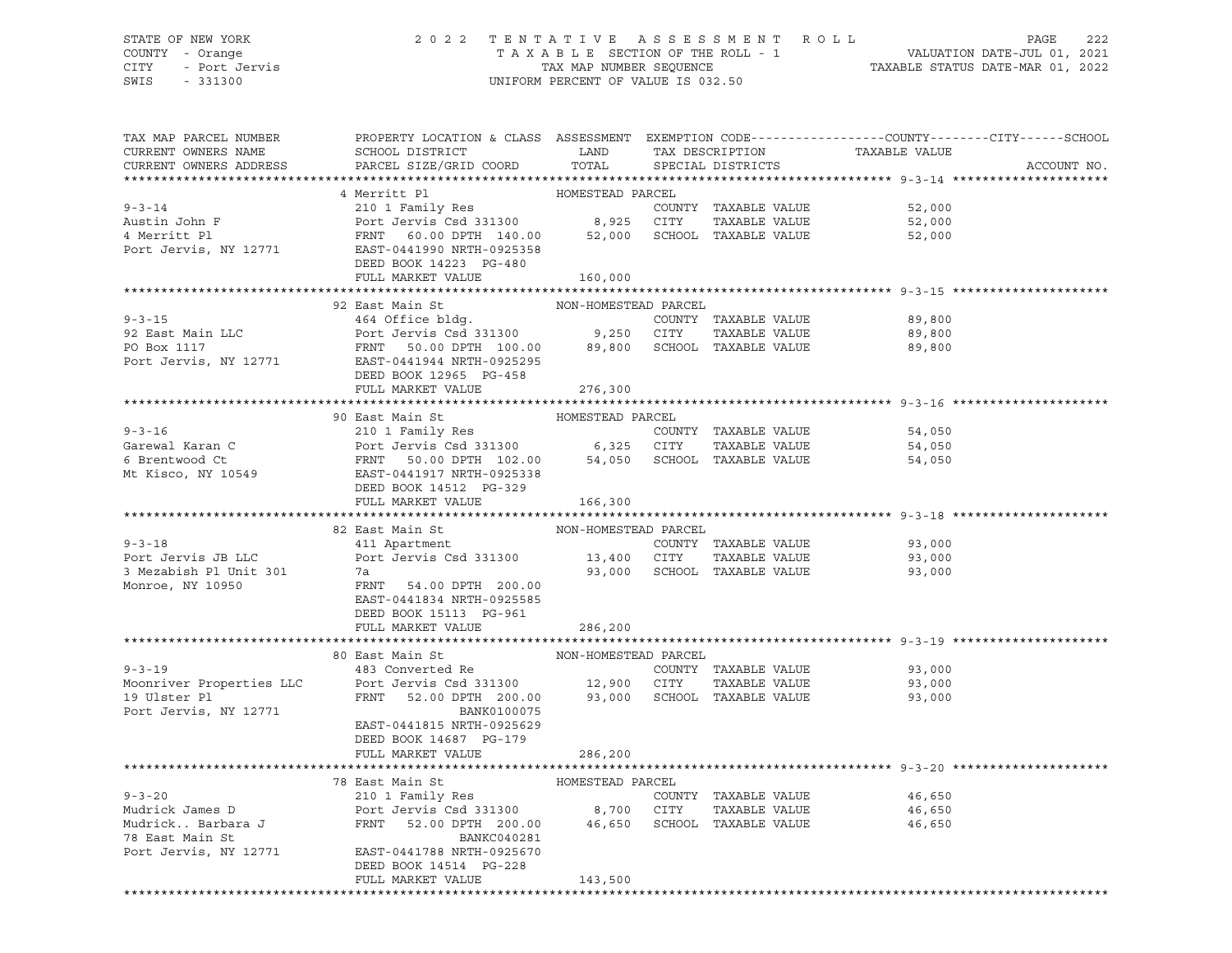### STATE OF NEW YORK 2 0 2 2 T E N T A T I V E A S S E S S M E N T R O L L PAGE 223 COUNTY - Orange T A X A B L E SECTION OF THE ROLL - 1 VALUATION DATE-JUL 01, 2021 CITY - Port Jervis TAX MAP NUMBER SEQUENCE TAXABLE STATUS DATE-MAR 01, 2022 SWIS - 331300 UNIFORM PERCENT OF VALUE IS 032.50

| TAX MAP PARCEL NUMBER     | PROPERTY LOCATION & CLASS ASSESSMENT EXEMPTION CODE---------------COUNTY-------CITY------SCHOOL       |                      |                |                             |                |                    |
|---------------------------|-------------------------------------------------------------------------------------------------------|----------------------|----------------|-----------------------------|----------------|--------------------|
| CURRENT OWNERS NAME       | SCHOOL DISTRICT                                                                                       | LAND                 |                | TAX DESCRIPTION             | TAXABLE VALUE  |                    |
| CURRENT OWNERS ADDRESS    | PARCEL SIZE/GRID COORD                                                                                | TOTAL                |                | SPECIAL DISTRICTS           |                | ACCOUNT NO.        |
|                           |                                                                                                       |                      |                |                             |                |                    |
|                           | 76 East Main St                                                                                       | NON-HOMESTEAD PARCEL |                |                             |                |                    |
| $9 - 3 - 21$              | 483 Converted Re                                                                                      |                      |                | COUNTY TAXABLE VALUE        | 51,350         |                    |
| Holley McCreery Marsha    | Port Jervis Csd 331300 9,900 CITY                                                                     |                      |                | TAXABLE VALUE               | 51,350         |                    |
| 31 Kelloqq Ave            | FRNT 52.00 DPTH 106.00                                                                                |                      |                | 51,350 SCHOOL TAXABLE VALUE | 51,350         |                    |
| Port Jervis, NY 12771     | EAST-0441695 NRTH-0925670                                                                             |                      |                |                             |                |                    |
|                           | DEED BOOK 14891 PG-471                                                                                |                      |                |                             |                |                    |
|                           | FULL MARKET VALUE                                                                                     | 158,000              |                |                             |                |                    |
|                           |                                                                                                       | HOMESTEAD PARCEL     |                |                             |                |                    |
| $9 - 3 - 22$              | 5 Prospect St                                                                                         |                      |                |                             |                |                    |
|                           | 210 1 Family Res                                                                                      |                      |                | COUNTY TAXABLE VALUE        | 55,000         |                    |
|                           |                                                                                                       |                      |                | TAXABLE VALUE               | 55,000         |                    |
|                           | FRNT 85.00 DPTH 87.00<br>EAST-0441777 NRTH-0925733                                                    |                      |                |                             | 55,000         |                    |
| 5 Prospect St             |                                                                                                       |                      |                |                             |                |                    |
| Port Jervis, NY 12771     | DEED BOOK 14344 PG-1267<br>FULL MARKET VALUE                                                          |                      |                |                             |                |                    |
|                           |                                                                                                       | 169,200              |                |                             |                |                    |
|                           | 7 Prospect St                                                                                         | HOMESTEAD PARCEL     |                |                             |                |                    |
| $9 - 3 - 23$              | 210 1 Family Res                                                                                      |                      |                | COUNTY TAXABLE VALUE        | 52,300         |                    |
| Samuels Simone S          |                                                                                                       |                      |                | TAXABLE VALUE               | 52,300         |                    |
| 2120 E Tremont Ave Apt 5H | Port Jervis Csd 331300 4,550 CITY TAXABLE VALUE<br>FRNT 36.00 DPTH 102.00 52,300 SCHOOL TAXABLE VALUE |                      |                |                             | 52,300         |                    |
| Bronx, NY 10462           | <b>BANKC080370</b>                                                                                    |                      |                |                             |                |                    |
|                           | EAST-0441827 NRTH-0925771                                                                             |                      |                |                             |                |                    |
|                           | DEED BOOK 14560 PG-273                                                                                |                      |                |                             |                |                    |
|                           | FULL MARKET VALUE                                                                                     | 160,900              |                |                             |                |                    |
|                           |                                                                                                       |                      |                |                             |                |                    |
|                           |                                                                                                       | HOMESTEAD PARCEL     |                |                             |                |                    |
| $9 - 3 - 24$              | 9 Prospect St<br>210 1 Family Res                                                                     |                      | ENH STAR 41834 |                             | $\overline{0}$ | $\Omega$<br>34,390 |
| Mikiten James             | Port Jervis Csd 331300 4,900 COUNTY TAXABLE VALUE                                                     |                      |                |                             | 42,250         |                    |
| Mikiten Cindy             | FRNT 36.00 DPTH 116.00 42,250 CITY                                                                    |                      |                | TAXABLE VALUE               | 42,250         |                    |
| 9 Prospect St             | BANK0210090                                                                                           |                      |                | SCHOOL TAXABLE VALUE        | 7,860          |                    |
| Port Jervis, NY 12771     | EAST-0441862 NRTH-0925805                                                                             |                      |                |                             |                |                    |
|                           | DEED BOOK 5937 PG-68                                                                                  |                      |                |                             |                |                    |
|                           | FULL MARKET VALUE                                                                                     | 130,000              |                |                             |                |                    |
|                           |                                                                                                       |                      |                |                             |                |                    |
|                           | HOMESTEAD PARCEL<br>11 Prospect St                                                                    |                      |                |                             |                |                    |
| $9 - 3 - 25$              | 210 1 Family Res                                                                                      |                      | ENH STAR 41834 |                             | $\overline{0}$ | $\circ$<br>34,390  |
| Martin Richard            | Port Jervis Csd 331300 5,650 COUNTY TAXABLE VALUE                                                     |                      |                |                             | 43,050         |                    |
| 11 Prospect St            | FRNT 47.00 DPTH 91.00 43,050 CITY                                                                     |                      |                | TAXABLE VALUE               | 43,050         |                    |
| Port Jervis, NY 12771     | BANKN140687                                                                                           |                      |                | SCHOOL TAXABLE VALUE        | 8,660          |                    |
|                           | EAST-0441880 NRTH-0925844                                                                             |                      |                |                             |                |                    |
|                           | DEED BOOK 12578 PG-1829                                                                               |                      |                |                             |                |                    |
|                           | FULL MARKET VALUE                                                                                     | 132,500              |                |                             |                |                    |
|                           |                                                                                                       |                      |                |                             |                |                    |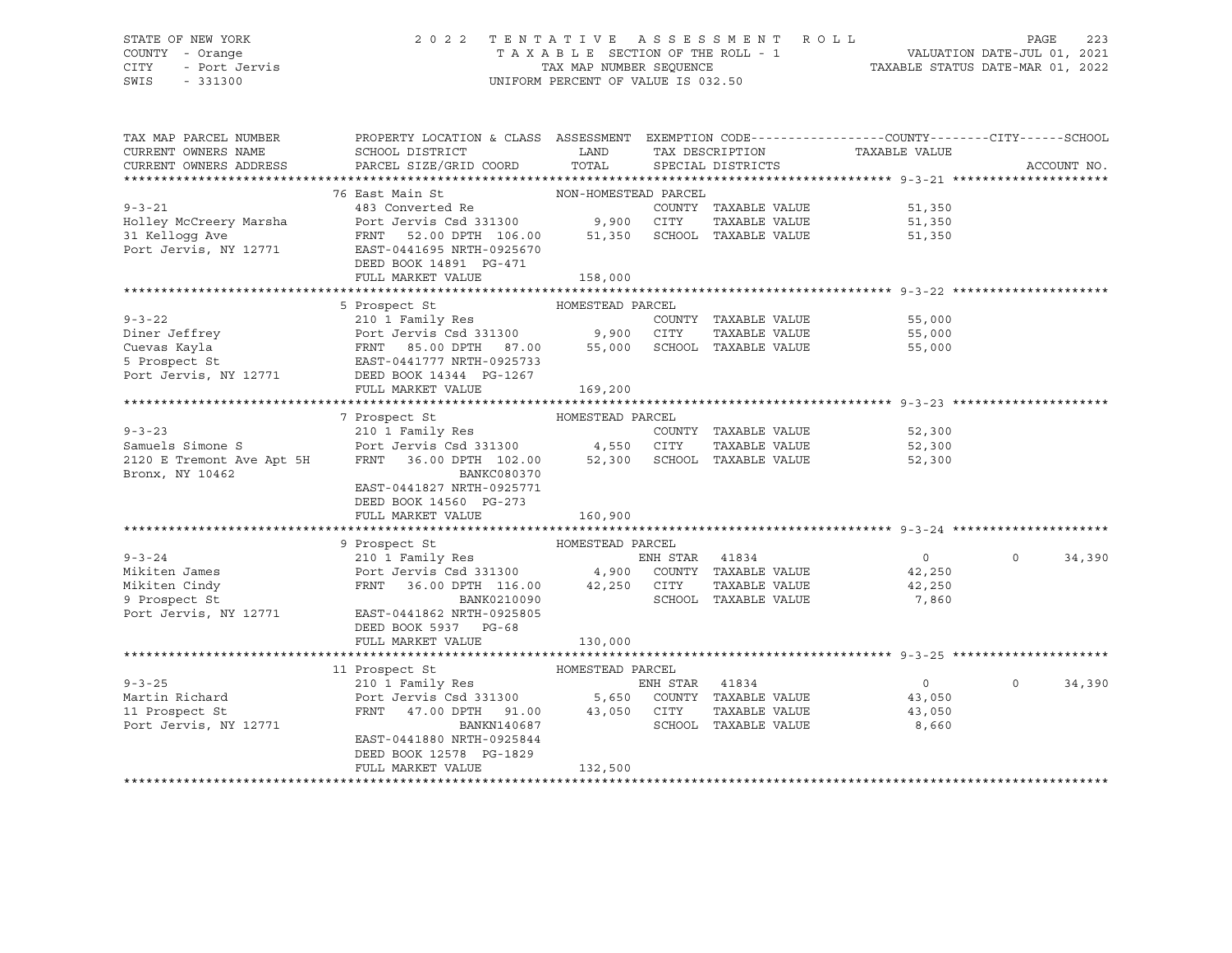### STATE OF NEW YORK 2 0 2 2 T E N T A T I V E A S S E S S M E N T R O L L PAGE 224 COUNTY - Orange T A X A B L E SECTION OF THE ROLL - 1 VALUATION DATE-JUL 01, 2021 CITY - Port Jervis TAX MAP NUMBER SEQUENCE TAXABLE STATUS DATE-MAR 01, 2022 SWIS - 331300 UNIFORM PERCENT OF VALUE IS 032.50

| TAX MAP PARCEL NUMBER<br>CURRENT OWNERS NAME<br>CURRENT OWNERS ADDRESS                                                                                                                                                                                | PROPERTY LOCATION & CLASS ASSESSMENT EXEMPTION CODE----------------COUNTY-------CITY------SCHOOL<br>SCHOOL DISTRICT LAND<br>PARCEL SIZE/GRID COORD | TOTAL            |                | TAX DESCRIPTION<br>SPECIAL DISTRICTS | TAXABLE VALUE    |                | ACCOUNT NO.   |
|-------------------------------------------------------------------------------------------------------------------------------------------------------------------------------------------------------------------------------------------------------|----------------------------------------------------------------------------------------------------------------------------------------------------|------------------|----------------|--------------------------------------|------------------|----------------|---------------|
|                                                                                                                                                                                                                                                       |                                                                                                                                                    |                  |                |                                      |                  |                |               |
|                                                                                                                                                                                                                                                       |                                                                                                                                                    |                  |                |                                      |                  |                |               |
|                                                                                                                                                                                                                                                       |                                                                                                                                                    |                  |                | BAS STAR 41854                       | $\overline{0}$   | $\overline{0}$ | 13,770        |
|                                                                                                                                                                                                                                                       |                                                                                                                                                    |                  |                |                                      | 46,700           |                |               |
|                                                                                                                                                                                                                                                       |                                                                                                                                                    |                  |                |                                      | 46,700           |                |               |
|                                                                                                                                                                                                                                                       |                                                                                                                                                    |                  |                |                                      | 32,930           |                |               |
|                                                                                                                                                                                                                                                       |                                                                                                                                                    |                  |                |                                      |                  |                |               |
| 9-3-26<br>Schock George M<br>Schock Theresa M<br>Schock Theresa M<br>Schock Theresa M<br>Schock Theresa M<br>Schock Theresa M<br>Schock Theresa M<br>Schock Theresa M<br>Schock Theresa M<br>Schock Theresa M<br>Schock Theresa M<br>School TAXABLE V |                                                                                                                                                    |                  |                |                                      |                  |                |               |
|                                                                                                                                                                                                                                                       |                                                                                                                                                    |                  |                |                                      |                  |                |               |
|                                                                                                                                                                                                                                                       | 7 Jones St                                                                                                                                         | HOMESTEAD PARCEL |                |                                      |                  |                |               |
|                                                                                                                                                                                                                                                       |                                                                                                                                                    |                  |                |                                      | 40,850           |                |               |
|                                                                                                                                                                                                                                                       |                                                                                                                                                    |                  |                |                                      | 40,850           |                |               |
| 9-3-27<br>Saler & Smith LLC<br>Port Jervis Csd 331300<br>Port Jervis Csd 331300<br>FRNT 52.00 DPTH 100.00<br>40,850 SCHOOL TAXABLE VALUE<br>Beacon, NY 12508<br>Beacon, NY 12508<br>EAST-0441920 NRTH-0925707                                         |                                                                                                                                                    |                  |                |                                      | 40,850           |                |               |
|                                                                                                                                                                                                                                                       |                                                                                                                                                    |                  |                |                                      |                  |                |               |
|                                                                                                                                                                                                                                                       | DEED BOOK 13908 PG-1532                                                                                                                            |                  |                |                                      |                  |                |               |
|                                                                                                                                                                                                                                                       | FULL MARKET VALUE                                                                                                                                  | 125,700          |                |                                      |                  |                |               |
|                                                                                                                                                                                                                                                       |                                                                                                                                                    |                  |                |                                      |                  |                |               |
|                                                                                                                                                                                                                                                       | 9 Jones St                                                                                                                                         |                  |                |                                      |                  |                |               |
| $9 - 3 - 28$                                                                                                                                                                                                                                          |                                                                                                                                                    |                  |                | COUNTY TAXABLE VALUE                 | 75,450           |                |               |
| 9 Jones Street LLC<br>Port Jervis Csd 331300 15,600 CITY                                                                                                                                                                                              |                                                                                                                                                    |                  |                | TAXABLE VALUE                        | 75,450<br>75,450 |                |               |
| PO Box 327                                                                                                                                                                                                                                            | 4a<br>FRNT 88.00 DPTH 104.00                                                                                                                       |                  |                | 75,450 SCHOOL TAXABLE VALUE          | 75,450           |                |               |
| Thiells, NY 10984                                                                                                                                                                                                                                     |                                                                                                                                                    |                  |                |                                      |                  |                |               |
|                                                                                                                                                                                                                                                       | EAST-0441961 NRTH-0925653                                                                                                                          |                  |                |                                      |                  |                |               |
|                                                                                                                                                                                                                                                       | DEED BOOK 14286 PG-1796                                                                                                                            |                  |                |                                      |                  |                |               |
|                                                                                                                                                                                                                                                       | FULL MARKET VALUE                                                                                                                                  | 232,200          |                |                                      |                  |                |               |
|                                                                                                                                                                                                                                                       | 10 Jones St                                                                                                                                        | HOMESTEAD PARCEL |                |                                      |                  |                |               |
| 9-3-29<br>Irish Angelina 210 1 Family Res<br>210 1 Family Res<br>Port Jervis Csd 331300 7,175 CITY TAXABLE VALUE<br>228.00 55,050 SCHOOL TAXABLE VALUE<br>Port Jervis, NY 12771 EAST-0925820<br>Port Jervis, NY 12771 EAST-0925820<br>PORT 1          |                                                                                                                                                    |                  |                | COUNTY TAXABLE VALUE                 | 55,050           |                |               |
|                                                                                                                                                                                                                                                       |                                                                                                                                                    |                  |                |                                      | 55,050           |                |               |
|                                                                                                                                                                                                                                                       |                                                                                                                                                    |                  |                |                                      | 55,050           |                |               |
|                                                                                                                                                                                                                                                       |                                                                                                                                                    |                  |                |                                      |                  |                |               |
|                                                                                                                                                                                                                                                       | DEED BOOK 14158 PG-553                                                                                                                             |                  |                |                                      |                  |                |               |
|                                                                                                                                                                                                                                                       | FULL MARKET VALUE                                                                                                                                  | 169,400          |                |                                      |                  |                |               |
|                                                                                                                                                                                                                                                       |                                                                                                                                                    |                  |                |                                      |                  |                |               |
|                                                                                                                                                                                                                                                       |                                                                                                                                                    |                  |                |                                      |                  |                |               |
| $9 - 3 - 30$                                                                                                                                                                                                                                          |                                                                                                                                                    |                  | BAS STAR 41854 |                                      | $\overline{0}$   |                | $0 \t 13,770$ |
|                                                                                                                                                                                                                                                       |                                                                                                                                                    |                  |                |                                      | 44,350           |                |               |
|                                                                                                                                                                                                                                                       |                                                                                                                                                    |                  |                | TAXABLE VALUE                        | 44,350           |                |               |
| Hinnrichs Karen<br>8 Jones St<br>Port Jervis Csd 331300 4,000 COUNTY TAXABLE VALUE<br>8 Jones St<br>Port Jervis, NY 12771 EAST-0442061 NRTH-0925854 SCHOOL TAXABLE VALUE                                                                              |                                                                                                                                                    |                  |                | SCHOOL TAXABLE VALUE                 | 30,580           |                |               |
|                                                                                                                                                                                                                                                       | DEED BOOK 15043 PG-53                                                                                                                              |                  |                |                                      |                  |                |               |
|                                                                                                                                                                                                                                                       | FULL MARKET VALUE                                                                                                                                  | 136,500          |                |                                      |                  |                |               |
|                                                                                                                                                                                                                                                       |                                                                                                                                                    |                  |                |                                      |                  |                |               |
|                                                                                                                                                                                                                                                       | 6 Jones St                                                                                                                                         | HOMESTEAD PARCEL |                |                                      |                  |                |               |
|                                                                                                                                                                                                                                                       |                                                                                                                                                    |                  |                | COUNTY TAXABLE VALUE                 | 64,400           |                |               |
| 9-3-31 Palkowski Joseph W 210 1 Family Res<br>Falkowski Joseph W Port Jervis Csd 331300 11,325 CITY<br>Falkowski Linda FRNT 88.00 DPTH 216.00 64,400 SCHOOL<br>247 River Rd EAST-0442021 NRTH-0925873<br>Montague, NJ 07827 DEED BOOK                 |                                                                                                                                                    |                  |                | TAXABLE VALUE                        | 64,400           |                |               |
|                                                                                                                                                                                                                                                       |                                                                                                                                                    |                  |                | 64,400 SCHOOL TAXABLE VALUE          | 64,400           |                |               |
|                                                                                                                                                                                                                                                       |                                                                                                                                                    |                  |                |                                      |                  |                |               |
|                                                                                                                                                                                                                                                       |                                                                                                                                                    |                  |                |                                      |                  |                |               |
|                                                                                                                                                                                                                                                       | FULL MARKET VALUE                                                                                                                                  | 198,200          |                |                                      |                  |                |               |
|                                                                                                                                                                                                                                                       |                                                                                                                                                    |                  |                |                                      |                  |                |               |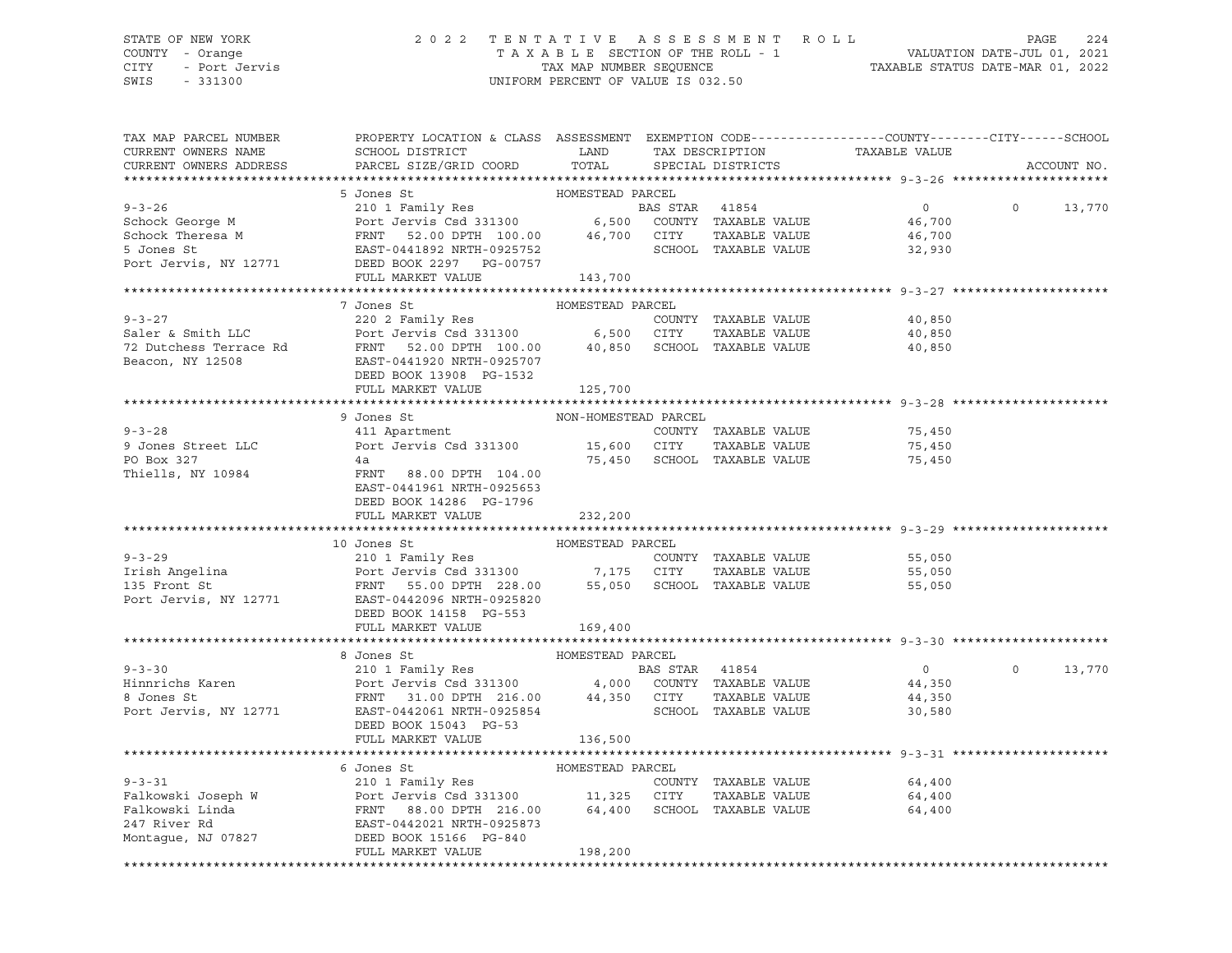## STATE OF NEW YORK 2 0 2 2 T E N T A T I V E A S S E S S M E N T R O L L PAGE 225 COUNTY - Orange T A X A B L E SECTION OF THE ROLL - 1 VALUATION DATE-JUL 01, 2021 CITY - Port Jervis TAX MAP NUMBER SEQUENCE TAXABLE STATUS DATE-MAR 01, 2022

| TAX MAP PARCEL NUMBER<br>CURRENT OWNERS NAME<br>CURRENT OWNERS ADDRESS   | PROPERTY LOCATION & CLASS ASSESSMENT EXEMPTION CODE----------------COUNTY-------CITY------SCHOOL<br>SCHOOL DISTRICT LAND<br>PARCEL SIZE/GRID COORD                                                                                                                                                                            | TOTAL                           | TAX DESCRIPTION<br>SPECIAL DISTRICTS  | TAXABLE VALUE                                   |          | ACCOUNT NO. |
|--------------------------------------------------------------------------|-------------------------------------------------------------------------------------------------------------------------------------------------------------------------------------------------------------------------------------------------------------------------------------------------------------------------------|---------------------------------|---------------------------------------|-------------------------------------------------|----------|-------------|
|                                                                          |                                                                                                                                                                                                                                                                                                                               |                                 |                                       |                                                 |          |             |
|                                                                          |                                                                                                                                                                                                                                                                                                                               |                                 |                                       | $\overline{0}$<br>50,750<br>50,750<br>36,980    | $\Omega$ | 13,770      |
|                                                                          | FULL MARKET VALUE                                                                                                                                                                                                                                                                                                             | 156,200                         |                                       |                                                 |          |             |
|                                                                          |                                                                                                                                                                                                                                                                                                                               |                                 |                                       |                                                 |          |             |
|                                                                          | 17 Prospect St                                                                                                                                                                                                                                                                                                                | HOMESTEAD PARCEL                |                                       |                                                 |          |             |
| $9 - 3 - 33$<br>PJ MAZZ LLC<br>75 Grant St<br>Boonton, NJ 07005          | 220 2 Family Res<br>Port Jervis Csd 331300<br>FRNT 45.00 DPTH 107.00 5,800 CITY TAXABLE VALUE<br>FRNT 45.00 DPTH 107.00 50,050 SCHOOL TAXABLE VALUE<br>BANK0100075<br>EAST-0441964 NRTH-0925928                                                                                                                               |                                 | COUNTY TAXABLE VALUE                  | 50,050<br>50,050<br>50,050                      |          |             |
|                                                                          | DEED BOOK 14739 PG-874                                                                                                                                                                                                                                                                                                        |                                 |                                       |                                                 |          |             |
|                                                                          | FULL MARKET VALUE                                                                                                                                                                                                                                                                                                             | 154,000                         |                                       |                                                 |          |             |
|                                                                          | 19 Prospect St                                                                                                                                                                                                                                                                                                                | HOMESTEAD PARCEL                |                                       |                                                 |          |             |
| $9 - 3 - 34$<br>Sullivan Erin<br>19 Prospect St<br>Port Jervis, NY 12771 | BANKC080496<br>EAST-0442010 NRTH-0925952                                                                                                                                                                                                                                                                                      |                                 |                                       |                                                 |          |             |
|                                                                          | DEED BOOK 14150 PG-481                                                                                                                                                                                                                                                                                                        |                                 |                                       |                                                 |          |             |
|                                                                          | FULL MARKET VALUE                                                                                                                                                                                                                                                                                                             | 126,900                         |                                       |                                                 |          |             |
|                                                                          | 21 Prospect St                                                                                                                                                                                                                                                                                                                | HOMESTEAD PARCEL                |                                       |                                                 |          |             |
|                                                                          | 9-3-35<br>EXECUTE 210 1 Family Res<br>EXECUTE 21 Prospect St<br>21 Prospect St<br>21 Prospect St<br>21 Prospect St<br>21 Prospect St<br>21 Prospect St<br>21 Prospect St<br>21 Prospect St<br>21 Prospect St<br>21 Prospect St<br>21 Prospect St<br>21 P                                                                      |                                 |                                       | $\overline{0}$<br>39,250<br>39,250<br>25,480    | $\circ$  | 13,770      |
|                                                                          | FULL MARKET VALUE 120,800                                                                                                                                                                                                                                                                                                     |                                 |                                       |                                                 |          |             |
|                                                                          |                                                                                                                                                                                                                                                                                                                               |                                 |                                       |                                                 |          |             |
| $9 - 3 - 36$                                                             | 23-25 Prospect St<br>482 Det row bldg<br>9-3-36<br>Ast Construction Co and Port Jervis Csd 331300<br>18,500 CITY TAXABLE VALUE<br>1040 Delaware Dr FRNT 80.00 DPTH 150.00<br>Matamoras, PA 18336 EAST-0442071 NRTH-0926055<br>Natamoras, PA 18336<br>There pook 2248 PG-00077<br>DEED BOOK 2248 PG-00077<br>FULL MARKET VALUE | NON-HOMESTEAD PARCEL<br>351,800 | COUNTY TAXABLE VALUE                  | 114,350<br>TAXABLE VALUE 114,350<br>114,350     |          |             |
|                                                                          |                                                                                                                                                                                                                                                                                                                               |                                 |                                       | ******************************* 9-3-37 ******** |          |             |
|                                                                          | 15 Neversink Ave<br>9-3-37<br>210 1 Family Res<br>210 1 Family Res<br>210 1 Family Res<br>210 1 Family Res<br>210 1 Family Res<br>210 1 Family Res<br>210 1 Family Res<br>210 1 Family Res<br>210 1 Family Res<br>210 1 Family Res<br>210 1 Family Res<br>210 1 Family Res<br>FULL MARKET VALUE                               | HOMESTEAD PARCEL<br>135,400     | COUNTY TAXABLE VALUE<br>TAXABLE VALUE | 44,000<br>44,000<br>44,000                      |          |             |
|                                                                          |                                                                                                                                                                                                                                                                                                                               |                                 |                                       |                                                 |          |             |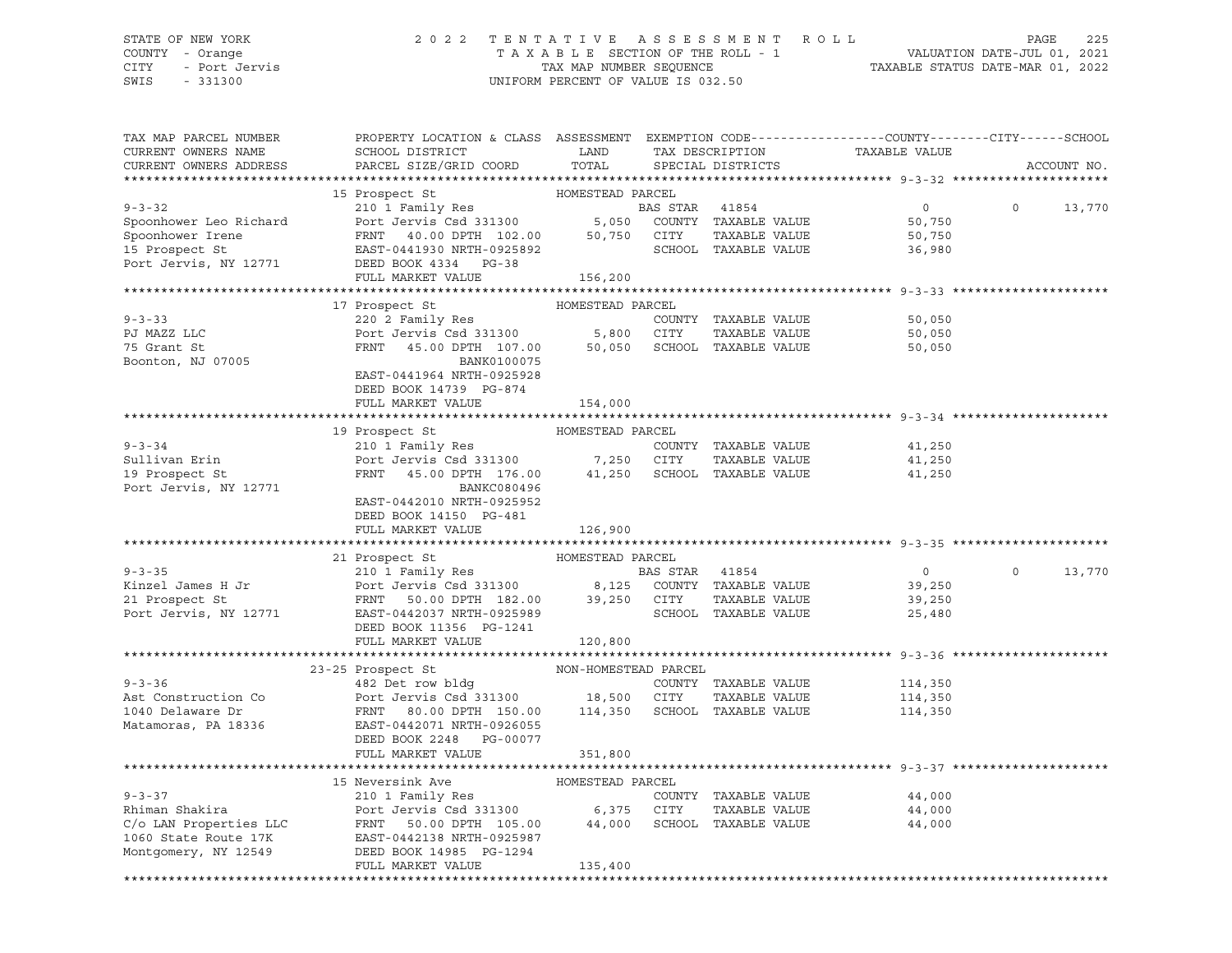| STATE OF NEW YORK<br>COUNTY - Orange<br>- Port Jervis<br>CITY<br>SWIS<br>$-331300$ | 2022 TENTATIVE ASSESSMENT ROLL<br>TAXABLE SECTION OF THE ROLL - 1<br>TAX MAP NUMBER SEQUENCE<br>UNIFORM PERCENT OF VALUE IS 032.50                | ROLL - 1<br>VALUATION DATE-JUL 01, 2021<br>TAXABLE STATUS DATE-MAR 01, 2022 | PAGE           | 226                  |                |                   |             |
|------------------------------------------------------------------------------------|---------------------------------------------------------------------------------------------------------------------------------------------------|-----------------------------------------------------------------------------|----------------|----------------------|----------------|-------------------|-------------|
| TAX MAP PARCEL NUMBER<br>CURRENT OWNERS NAME                                       | PROPERTY LOCATION & CLASS ASSESSMENT EXEMPTION CODE----------------COUNTY-------CITY------SCHOOL<br>SCHOOL DISTRICT                               | LAND                                                                        |                | TAX DESCRIPTION      | TAXABLE VALUE  |                   |             |
| CURRENT OWNERS ADDRESS                                                             | PARCEL SIZE/GRID COORD                                                                                                                            | TOTAL                                                                       |                | SPECIAL DISTRICTS    |                |                   | ACCOUNT NO. |
|                                                                                    |                                                                                                                                                   |                                                                             |                |                      |                |                   |             |
|                                                                                    | 17 Neversink Ave                                                                                                                                  | HOMESTEAD PARCEL                                                            |                |                      |                |                   |             |
| $9 - 3 - 38$                                                                       | 210 1 Family Res                                                                                                                                  |                                                                             |                | COUNTY TAXABLE VALUE | 46,000         |                   |             |
| Snyder Jennifer L                                                                  |                                                                                                                                                   |                                                                             |                | TAXABLE VALUE        | 46,000         |                   |             |
| 17 Neversink Ave<br>Port Jervis, NY 12771                                          | Port Jervis Csd 331300 6,700 CITY TAXABLE VALUE<br>FRNT 50.00 DPTH 112.00 46,000 SCHOOL TAXABLE VALUE<br>BANKC030614<br>EAST-0442179 NRTH-0925962 |                                                                             |                |                      | 46,000         |                   |             |
|                                                                                    | DEED BOOK 14417 PG-1811                                                                                                                           |                                                                             |                |                      |                |                   |             |
|                                                                                    | FULL MARKET VALUE                                                                                                                                 | 141,500                                                                     |                |                      |                |                   |             |
|                                                                                    | 20 Neversink Ave                                                                                                                                  | HOMESTEAD PARCEL                                                            |                |                      |                |                   |             |
| $9 - 3 - 39$                                                                       |                                                                                                                                                   |                                                                             |                |                      | $\overline{0}$ | $\mathbf{0}$      | 13,770      |
| Lichwick Edward III                                                                |                                                                                                                                                   |                                                                             |                |                      | 46,000         |                   |             |
| 20 Neversink Ave                                                                   |                                                                                                                                                   |                                                                             |                |                      | 46,000         |                   |             |
| Port Jervis, NY 12771                                                              |                                                                                                                                                   |                                                                             |                |                      | 32,230         |                   |             |
|                                                                                    | EAST-0442286 NRTH-0926091                                                                                                                         |                                                                             |                |                      |                |                   |             |
|                                                                                    | DEED BOOK 12153 PG-1178                                                                                                                           |                                                                             |                |                      |                |                   |             |
|                                                                                    | FULL MARKET VALUE                                                                                                                                 | 141,500                                                                     |                |                      |                |                   |             |
|                                                                                    |                                                                                                                                                   |                                                                             |                |                      |                |                   |             |
|                                                                                    | 18 Neversink Ave                                                                                                                                  | HOMESTEAD PARCEL                                                            |                |                      |                |                   |             |
| $9 - 3 - 40$                                                                       |                                                                                                                                                   |                                                                             |                | COUNTY TAXABLE VALUE | 44,700         |                   |             |
| Waqner Mark                                                                        |                                                                                                                                                   |                                                                             |                | TAXABLE VALUE        | 44,700         |                   |             |
| 79 Mitchell Ln                                                                     |                                                                                                                                                   |                                                                             |                |                      | 44,700         |                   |             |
| Westtown, NY 10998                                                                 |                                                                                                                                                   |                                                                             |                |                      |                |                   |             |
|                                                                                    | DEED BOOK 14519 PG-1640                                                                                                                           |                                                                             |                |                      |                |                   |             |
|                                                                                    | FULL MARKET VALUE                                                                                                                                 | 137,500                                                                     |                |                      |                |                   |             |
|                                                                                    |                                                                                                                                                   |                                                                             |                |                      |                |                   |             |
|                                                                                    | 16 Neversink Ave                                                                                                                                  | HOMESTEAD PARCEL                                                            |                |                      |                |                   |             |
| $9 - 3 - 41$                                                                       | 210 1 Family Res                                                                                                                                  |                                                                             | BAS STAR 41854 |                      | $\overline{0}$ | $0 \qquad \qquad$ | 13,770      |
| Harrison Robert                                                                    |                                                                                                                                                   |                                                                             |                |                      | 56,000         |                   |             |
| Harrison Lynn<br>16 Neversink Ave                                                  | Port Jervis Csd 331300 6,250 COUNTY TAXABLE VALUE<br>FRNT 50.00 DPTH 100.00 56,000 CITY TAXABLE VALUE<br>BANKC130170 SCHOOL TAXABLE VALUE         |                                                                             |                |                      | 56,000         |                   |             |
|                                                                                    |                                                                                                                                                   |                                                                             |                |                      | 42,230         |                   |             |
| Port Jervis, NY 12771 EAST-0442212 NRTH-0926151                                    |                                                                                                                                                   |                                                                             |                |                      |                |                   |             |
|                                                                                    | DEED BOOK 11108 PG-1643                                                                                                                           |                                                                             |                |                      |                |                   |             |
|                                                                                    | FULL MARKET VALUE                                                                                                                                 | 172,300                                                                     |                |                      |                |                   |             |
|                                                                                    | 29 Prospect St                                                                                                                                    | HOMESTEAD PARCEL                                                            |                |                      |                |                   |             |
| $9 - 3 - 42$                                                                       | 210 1 Family Res                                                                                                                                  |                                                                             | BAS STAR 41854 |                      | $\overline{0}$ | $0 \qquad \qquad$ | 13,770      |
|                                                                                    |                                                                                                                                                   |                                                                             |                |                      | 44,050         |                   |             |
| $29 \text{ Prospect St}$ $Port \text{ Term1} = 7$                                  | Port Jervis Csd 331300 6,250 COUNTY TAXABLE VALUE<br>FRNT 50.00 DPTH 100.00 44,050 CITY TAXABLE VALUE                                             |                                                                             |                |                      | 44,050         |                   |             |
| Port Jervis, NY 12771                                                              | BANKN140687                                                                                                                                       |                                                                             |                | SCHOOL TAXABLE VALUE | 30,280         |                   |             |
|                                                                                    | EAST-0442137 NRTH-0926155                                                                                                                         |                                                                             |                |                      |                |                   |             |
|                                                                                    | DEED BOOK 13212 PG-1623                                                                                                                           |                                                                             |                |                      |                |                   |             |
|                                                                                    | FULL MARKET VALUE                                                                                                                                 | 135,500                                                                     |                |                      |                |                   |             |
|                                                                                    |                                                                                                                                                   |                                                                             |                |                      |                |                   |             |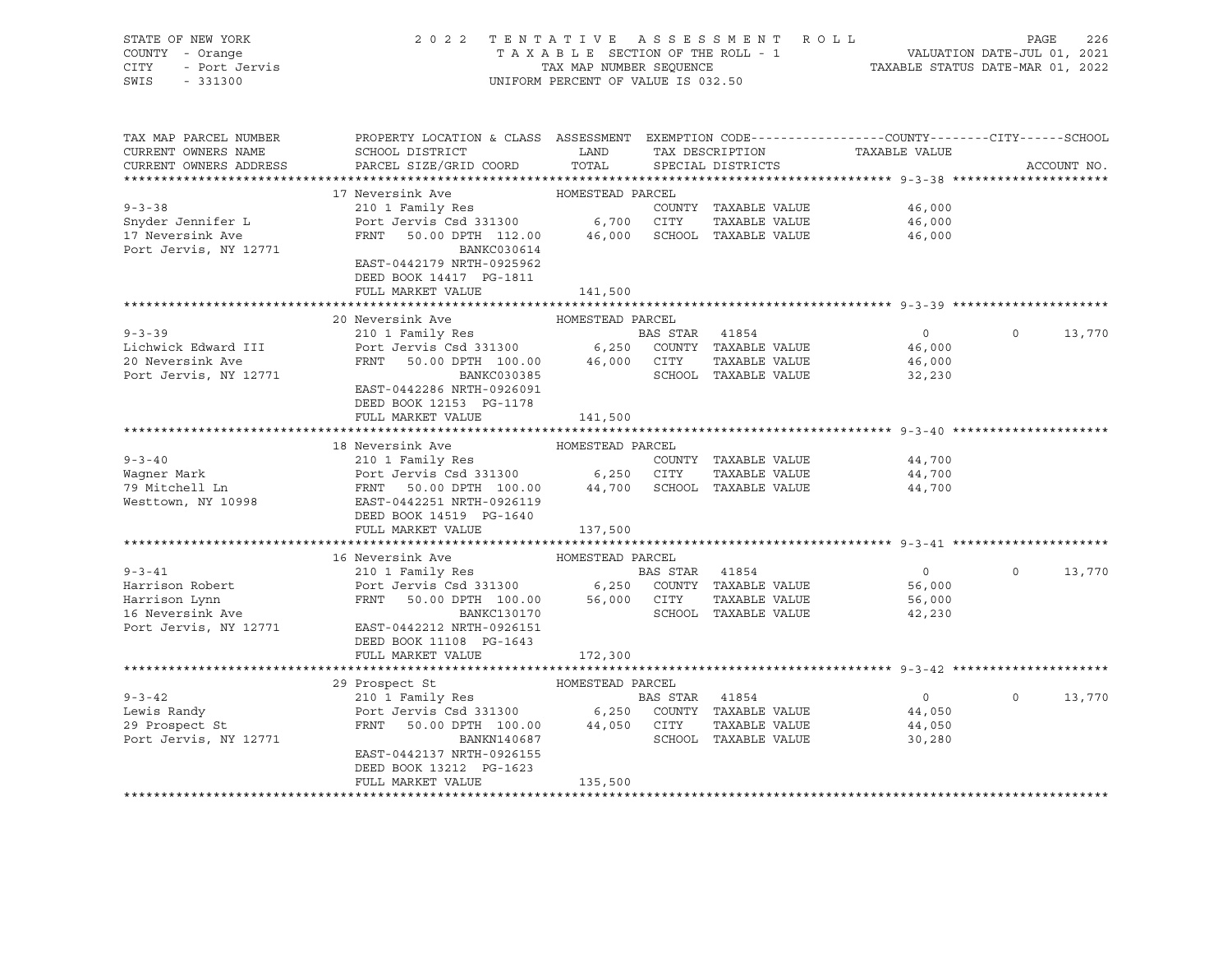# STATE OF NEW YORK 2 0 2 2 T E N T A T I V E A S S E S S M E N T R O L L PAGE 227 COUNTY - Orange T A X A B L E SECTION OF THE ROLL - 1 VALUATION DATE-JUL 01, 2021

SWIS - 331300 UNIFORM PERCENT OF VALUE IS 032.50

CITY - Port Jervis TAX MAP NUMBER SEQUENCE TAXABLE STATUS DATE-MAR 01, 2022

| TAX MAP PARCEL NUMBER<br>CURRENT OWNERS NAME<br>CURRENT OWNERS ADDRESS | PROPERTY LOCATION & CLASS ASSESSMENT EXEMPTION CODE----------------COUNTY-------CITY------SCHOOL<br>SCHOOL DISTRICT LAND<br>PARCEL SIZE/GRID COORD                                                                                                                                                                                                                                                                                                              | TOTAL            | TAX DESCRIPTION<br>SPECIAL DISTRICTS | TAXABLE VALUE  |                | ACCOUNT NO. |
|------------------------------------------------------------------------|-----------------------------------------------------------------------------------------------------------------------------------------------------------------------------------------------------------------------------------------------------------------------------------------------------------------------------------------------------------------------------------------------------------------------------------------------------------------|------------------|--------------------------------------|----------------|----------------|-------------|
|                                                                        |                                                                                                                                                                                                                                                                                                                                                                                                                                                                 |                  |                                      |                |                |             |
|                                                                        | 31 Prospect St                                                                                                                                                                                                                                                                                                                                                                                                                                                  | HOMESTEAD PARCEL |                                      |                |                |             |
|                                                                        | 9-3-43<br>Ponds Warren L<br>Ponds Ann Pont Jennify Res<br>Pont Jennify Res<br>Pont Jennify Res<br>Pont Jennify Res<br>Pont Jennify Res<br>Pont Jennify Res<br>Pont Jennify Res<br>Pont Jennify Res<br>Pont Jennify Res<br>Pont Jennify Res<br>Pont Je                                                                                                                                                                                                           |                  | COUNTY TAXABLE VALUE                 | 44,750         |                |             |
|                                                                        |                                                                                                                                                                                                                                                                                                                                                                                                                                                                 |                  | TAXABLE VALUE                        | 44,750         |                |             |
|                                                                        |                                                                                                                                                                                                                                                                                                                                                                                                                                                                 |                  |                                      | 44,750         |                |             |
|                                                                        |                                                                                                                                                                                                                                                                                                                                                                                                                                                                 |                  |                                      |                |                |             |
|                                                                        |                                                                                                                                                                                                                                                                                                                                                                                                                                                                 |                  |                                      |                |                |             |
|                                                                        | FULL MARKET VALUE                                                                                                                                                                                                                                                                                                                                                                                                                                               | 137,700          |                                      |                |                |             |
|                                                                        |                                                                                                                                                                                                                                                                                                                                                                                                                                                                 |                  |                                      |                |                |             |
|                                                                        | 33 Prospect St<br>$\begin{tabular}{lllllllllllll} \hline 9-3-44 & 33\text{ Prospect St}&\text{nonnonnormal model}\\ & 210&1\text{ Family Res}&\text{AGED-C}&41802\\ \text{Roach, Zachary}&\text{Fort Jervis Csd 331300}&6,250\text{ ENH STAR} &41834\\ \text{Roach, Zachary}&\text{FRNT}&50.00\text{ DPTH} &100.00&31,250\text{ COUNTY} &\text{TAXABLE VALUE}\\ &\text{Bart Jervis, NY} &12771&\text{DEED BOOK} &14516&\text{PG}-463&\text{$                    | HOMESTEAD PARCEL |                                      |                |                |             |
|                                                                        |                                                                                                                                                                                                                                                                                                                                                                                                                                                                 |                  |                                      | 7,813          |                | $\mathbf 0$ |
|                                                                        |                                                                                                                                                                                                                                                                                                                                                                                                                                                                 |                  |                                      | $\overline{0}$ | $\circ$        | 31,250      |
|                                                                        |                                                                                                                                                                                                                                                                                                                                                                                                                                                                 |                  |                                      | 23,437         |                |             |
|                                                                        |                                                                                                                                                                                                                                                                                                                                                                                                                                                                 |                  |                                      | 31,250         |                |             |
|                                                                        |                                                                                                                                                                                                                                                                                                                                                                                                                                                                 |                  |                                      | $\overline{0}$ |                |             |
|                                                                        |                                                                                                                                                                                                                                                                                                                                                                                                                                                                 |                  |                                      |                |                |             |
|                                                                        |                                                                                                                                                                                                                                                                                                                                                                                                                                                                 |                  |                                      |                |                |             |
|                                                                        |                                                                                                                                                                                                                                                                                                                                                                                                                                                                 |                  |                                      |                |                |             |
|                                                                        |                                                                                                                                                                                                                                                                                                                                                                                                                                                                 |                  |                                      | $\overline{0}$ | $\overline{0}$ | 34,390      |
|                                                                        |                                                                                                                                                                                                                                                                                                                                                                                                                                                                 |                  |                                      | 110,000        |                |             |
|                                                                        |                                                                                                                                                                                                                                                                                                                                                                                                                                                                 |                  |                                      | 110,000        |                |             |
|                                                                        |                                                                                                                                                                                                                                                                                                                                                                                                                                                                 |                  |                                      | 75,610         |                |             |
|                                                                        | DEED BOOK 2935 PG-00211                                                                                                                                                                                                                                                                                                                                                                                                                                         |                  |                                      |                |                |             |
|                                                                        | FULL MARKET VALUE                                                                                                                                                                                                                                                                                                                                                                                                                                               | 338,500          |                                      |                |                |             |
|                                                                        |                                                                                                                                                                                                                                                                                                                                                                                                                                                                 |                  |                                      |                |                |             |
|                                                                        | 132 East Main St                                                                                                                                                                                                                                                                                                                                                                                                                                                | HOMESTEAD PARCEL |                                      |                |                |             |
|                                                                        |                                                                                                                                                                                                                                                                                                                                                                                                                                                                 |                  |                                      | 7,000          |                |             |
|                                                                        |                                                                                                                                                                                                                                                                                                                                                                                                                                                                 |                  |                                      | 7,000          |                |             |
|                                                                        |                                                                                                                                                                                                                                                                                                                                                                                                                                                                 |                  |                                      | 7,000          |                |             |
|                                                                        |                                                                                                                                                                                                                                                                                                                                                                                                                                                                 |                  |                                      |                |                |             |
|                                                                        | DEED BOOK 2935 PG-00211                                                                                                                                                                                                                                                                                                                                                                                                                                         |                  |                                      |                |                |             |
|                                                                        | FULL MARKET VALUE                                                                                                                                                                                                                                                                                                                                                                                                                                               | 21,500           |                                      |                |                |             |
|                                                                        |                                                                                                                                                                                                                                                                                                                                                                                                                                                                 |                  |                                      |                |                |             |
|                                                                        |                                                                                                                                                                                                                                                                                                                                                                                                                                                                 |                  |                                      | 107,300        |                |             |
|                                                                        |                                                                                                                                                                                                                                                                                                                                                                                                                                                                 |                  | TAXABLE VALUE                        | 107,300        |                |             |
|                                                                        |                                                                                                                                                                                                                                                                                                                                                                                                                                                                 |                  |                                      | 107,300        |                |             |
|                                                                        |                                                                                                                                                                                                                                                                                                                                                                                                                                                                 |                  |                                      |                |                |             |
|                                                                        |                                                                                                                                                                                                                                                                                                                                                                                                                                                                 |                  |                                      |                |                |             |
|                                                                        | $\begin{tabular}{lllllllllll} 9-3-51 & \multicolumn{3}{c }{210} & \multicolumn{3}{c }{11} & \multicolumn{3}{c }{51} & \multicolumn{3}{c }{HOMESTEAD PARCEL} & \multicolumn{3}{c }{COUNTY} & \multicolumn{3}{c }{TAXABLE VALUE} & \multicolumn{3}{c }{Smith}, \text{ Kenneth E} & \multicolumn{3}{c }{COUNTY} & \multicolumn{3}{c }{TAXABLE VALUE} & \multicolumn{3}{c }{Smith}. & \multicolumn{3}{c }{EAVLUE} & \multicolumn{3}{c }{Smith}. & \multicolumn{3}{$ | 330,200          |                                      |                |                |             |
|                                                                        |                                                                                                                                                                                                                                                                                                                                                                                                                                                                 |                  |                                      |                |                |             |
|                                                                        |                                                                                                                                                                                                                                                                                                                                                                                                                                                                 |                  |                                      |                |                |             |
|                                                                        |                                                                                                                                                                                                                                                                                                                                                                                                                                                                 |                  |                                      | $\overline{0}$ | $\overline{0}$ | 13,770      |
|                                                                        |                                                                                                                                                                                                                                                                                                                                                                                                                                                                 |                  |                                      | 109,000        |                |             |
|                                                                        |                                                                                                                                                                                                                                                                                                                                                                                                                                                                 |                  |                                      | 109,000        |                |             |
|                                                                        | $\begin{tabular}{lllllllllllllllllllllll} \hline 9-3-52 & 210&1 Family Res & BAS STAR & 41854 \\ \hline Matz Angelo V III & Port Jervis Csd 331300 & 17,600 COUNTY TAXABLE VALUE \\ Gray Bridd & FRNT & 101.00 DPH & 360.00 & 109,000 CITY & TAXABLE VALUE BANKC030385 & SCHOOL TAXABLE VALUE \\ port Jervis, NY 12771 & EAST-0442313 NRFH-0924026 & & & & & & & \\ \hline \end{tabular}$                                                                       |                  | SCHOOL TAXABLE VALUE                 | 95,230         |                |             |
|                                                                        |                                                                                                                                                                                                                                                                                                                                                                                                                                                                 |                  |                                      |                |                |             |
|                                                                        | DEED BOOK 12634 PG-453                                                                                                                                                                                                                                                                                                                                                                                                                                          |                  |                                      |                |                |             |
|                                                                        | FULL MARKET VALUE                                                                                                                                                                                                                                                                                                                                                                                                                                               | 335,400          |                                      |                |                |             |
|                                                                        |                                                                                                                                                                                                                                                                                                                                                                                                                                                                 |                  |                                      |                |                |             |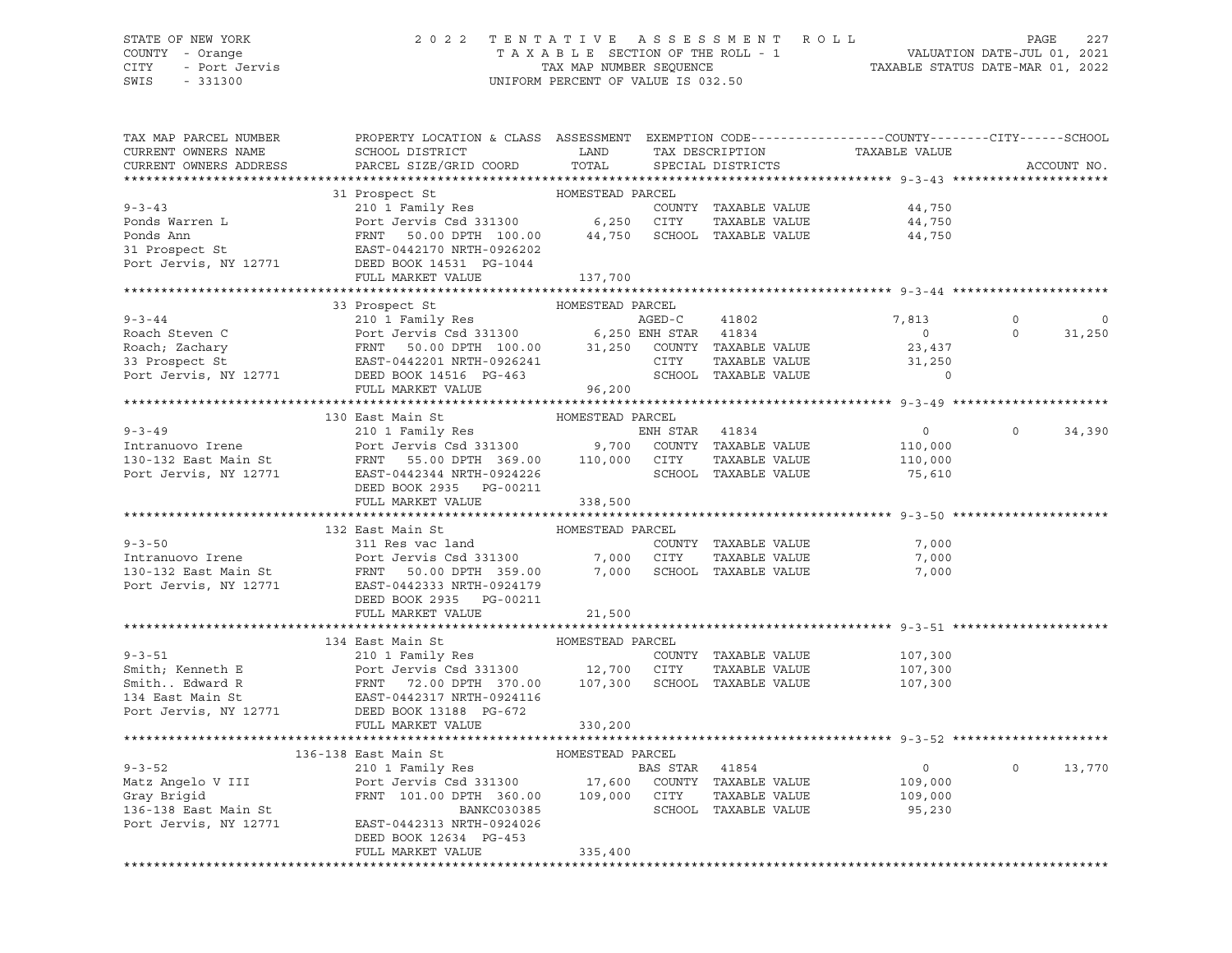| PROPERTY LOCATION & CLASS ASSESSMENT EXEMPTION CODE----------------COUNTY-------CITY------SCHOOL<br>TAX MAP PARCEL NUMBER<br>CURRENT OWNERS NAME<br>SCHOOL DISTRICT<br>LAND<br>TAX DESCRIPTION TAXABLE VALUE<br>PARCEL SIZE/GRID COORD<br>TOTAL<br>CURRENT OWNERS ADDRESS<br>SPECIAL DISTRICTS<br>ACCOUNT NO.<br>HOMESTEAD PARCEL<br>140 East Main St<br>210 1 Family Res<br>$9 - 3 - 53$<br>COUNTY TAXABLE VALUE<br>72,800<br>Port Jervis Csd 331300 8,750 CITY<br>72,800<br>Ciliotta Andrea F<br>TAXABLE VALUE<br>Verstandiz Erick<br>442 97th St Apt 1F<br>FRNT 50.00 DPTH 360.00 72,800 SCHOOL TAXABLE VALUE<br>72,800<br>BANKC080355<br>Brooklyn, NY 11209<br>EAST-0442285 NRTH-0923954<br>DEED BOOK 15126 PG-1053<br>FULL MARKET VALUE<br>224,000<br>142 East Main St<br>HOMESTEAD PARCEL<br>210 1 Family Res<br>$9 - 3 - 54$<br>BAS STAR 41854<br>$\overline{0}$<br>$\circ$<br>13,770<br>Port Jervis Csd 331300 8,750 COUNTY TAXABLE VALUE<br>FRNT 50.00 DPTH 360.00 78,000 CITY TAXABLE VALUE<br>BANK0180378 SCHOOL TAXABLE VALUE<br>Marquez Carmen G<br>142 East Main St<br>78,000<br>78,000<br>Port Jervis, NY 12771<br>SCHOOL TAXABLE VALUE<br>64,230<br>EAST-0442283 NRTH-0923904<br>DEED BOOK 13796 PG-1745<br>FULL MARKET VALUE<br>240,000<br>144 East Main St<br>HOMESTEAD PARCEL<br>108,000<br>TAXABLE VALUE 108,000<br>108,000<br>Port Jervis, NY 12771<br>DEED BOOK 2142   PG-00031<br>332,300<br>FULL MARKET VALUE<br>146 East Main St<br>HOMESTEAD PARCEL<br>$9 - 3 - 56$<br>210 1 Family Res<br>COUNTY TAXABLE VALUE<br>93,500<br>Kuperman Howard <b>Example 2018</b> Port Jervis Csd 331300 11,150 CITY<br>93,500<br>TAXABLE VALUE<br>146 East Main St<br>FRNT 63.00 DPTH 239.00 93,500 SCHOOL TAXABLE VALUE<br>93,500<br>Port Jervis, NY 12771<br>EAST-0442259 NRTH-0923768<br>DEED BOOK 3334 PG-104<br>FULL MARKET VALUE<br>287,700<br>148-150 East Main St<br>NON-HOMESTEAD PARCEL<br>$9 - 3 - 57$<br>483 Converted Re<br>COUNTY TAXABLE VALUE<br>110,000<br>Port Jervis Csd 331300 19,525 CITY<br>110,000<br>Auchmoody Robert J<br>TAXABLE VALUE<br>Auchmoody Doreen M<br>ACRES 1.30<br>110,000 SCHOOL TAXABLE VALUE<br>110,000<br>EAST-0442241 NRTH-0923634<br>150 Kingston Ave<br>Port Jervis, NY 12771<br>DEED BOOK 4225 PG-292<br>FULL MARKET VALUE<br>338,500<br>55 Pennsylvania Ave<br>HOMESTEAD PARCEL<br>$9 - 4 - 1.21$<br>311 Res vac land<br>COUNTY TAXABLE VALUE<br>450<br>Piscitelli Daniel<br>Port Jervis Csd 331300<br>450<br>CITY<br>TAXABLE VALUE<br>450<br>Piscitelli Christine A<br>O & W E Main Barcelow St<br>450<br>SCHOOL TAXABLE VALUE<br>450<br>111 East Main St<br>ACRES<br>0.30<br>Port Jervis, NY 12771<br>EAST-0442053 NRTH-0924641<br>DEED BOOK 13258 PG-1214<br>FULL MARKET VALUE<br>1,400 | STATE OF NEW YORK<br>COUNTY - Orange<br>CITY<br>- Port Jervis<br>- 331300<br>SWIS<br>$-331300$ | 2022 TENTATIVE ASSESSMENT ROLL | UNIFORM PERCENT OF VALUE IS 032.50 |  | T A X A B L E SECTION OF THE ROLL - 1 VALUATION DATE-JUL 01, 2021<br>TAX MAP NUMBER SEQUENCE TAXABLE STATUS DATE-MAR 01, 2022 | PAGE<br>228 |
|----------------------------------------------------------------------------------------------------------------------------------------------------------------------------------------------------------------------------------------------------------------------------------------------------------------------------------------------------------------------------------------------------------------------------------------------------------------------------------------------------------------------------------------------------------------------------------------------------------------------------------------------------------------------------------------------------------------------------------------------------------------------------------------------------------------------------------------------------------------------------------------------------------------------------------------------------------------------------------------------------------------------------------------------------------------------------------------------------------------------------------------------------------------------------------------------------------------------------------------------------------------------------------------------------------------------------------------------------------------------------------------------------------------------------------------------------------------------------------------------------------------------------------------------------------------------------------------------------------------------------------------------------------------------------------------------------------------------------------------------------------------------------------------------------------------------------------------------------------------------------------------------------------------------------------------------------------------------------------------------------------------------------------------------------------------------------------------------------------------------------------------------------------------------------------------------------------------------------------------------------------------------------------------------------------------------------------------------------------------------------------------------------------------------------------------------------------------------------------------------------------------------------------------------------------------------------------------------------------------------------------------------------------------------------------------------------------------------------------------------------|------------------------------------------------------------------------------------------------|--------------------------------|------------------------------------|--|-------------------------------------------------------------------------------------------------------------------------------|-------------|
|                                                                                                                                                                                                                                                                                                                                                                                                                                                                                                                                                                                                                                                                                                                                                                                                                                                                                                                                                                                                                                                                                                                                                                                                                                                                                                                                                                                                                                                                                                                                                                                                                                                                                                                                                                                                                                                                                                                                                                                                                                                                                                                                                                                                                                                                                                                                                                                                                                                                                                                                                                                                                                                                                                                                                    |                                                                                                |                                |                                    |  |                                                                                                                               |             |
|                                                                                                                                                                                                                                                                                                                                                                                                                                                                                                                                                                                                                                                                                                                                                                                                                                                                                                                                                                                                                                                                                                                                                                                                                                                                                                                                                                                                                                                                                                                                                                                                                                                                                                                                                                                                                                                                                                                                                                                                                                                                                                                                                                                                                                                                                                                                                                                                                                                                                                                                                                                                                                                                                                                                                    |                                                                                                |                                |                                    |  |                                                                                                                               |             |
|                                                                                                                                                                                                                                                                                                                                                                                                                                                                                                                                                                                                                                                                                                                                                                                                                                                                                                                                                                                                                                                                                                                                                                                                                                                                                                                                                                                                                                                                                                                                                                                                                                                                                                                                                                                                                                                                                                                                                                                                                                                                                                                                                                                                                                                                                                                                                                                                                                                                                                                                                                                                                                                                                                                                                    |                                                                                                |                                |                                    |  |                                                                                                                               |             |
|                                                                                                                                                                                                                                                                                                                                                                                                                                                                                                                                                                                                                                                                                                                                                                                                                                                                                                                                                                                                                                                                                                                                                                                                                                                                                                                                                                                                                                                                                                                                                                                                                                                                                                                                                                                                                                                                                                                                                                                                                                                                                                                                                                                                                                                                                                                                                                                                                                                                                                                                                                                                                                                                                                                                                    |                                                                                                |                                |                                    |  |                                                                                                                               |             |
|                                                                                                                                                                                                                                                                                                                                                                                                                                                                                                                                                                                                                                                                                                                                                                                                                                                                                                                                                                                                                                                                                                                                                                                                                                                                                                                                                                                                                                                                                                                                                                                                                                                                                                                                                                                                                                                                                                                                                                                                                                                                                                                                                                                                                                                                                                                                                                                                                                                                                                                                                                                                                                                                                                                                                    |                                                                                                |                                |                                    |  |                                                                                                                               |             |
|                                                                                                                                                                                                                                                                                                                                                                                                                                                                                                                                                                                                                                                                                                                                                                                                                                                                                                                                                                                                                                                                                                                                                                                                                                                                                                                                                                                                                                                                                                                                                                                                                                                                                                                                                                                                                                                                                                                                                                                                                                                                                                                                                                                                                                                                                                                                                                                                                                                                                                                                                                                                                                                                                                                                                    |                                                                                                |                                |                                    |  |                                                                                                                               |             |
|                                                                                                                                                                                                                                                                                                                                                                                                                                                                                                                                                                                                                                                                                                                                                                                                                                                                                                                                                                                                                                                                                                                                                                                                                                                                                                                                                                                                                                                                                                                                                                                                                                                                                                                                                                                                                                                                                                                                                                                                                                                                                                                                                                                                                                                                                                                                                                                                                                                                                                                                                                                                                                                                                                                                                    |                                                                                                |                                |                                    |  |                                                                                                                               |             |
|                                                                                                                                                                                                                                                                                                                                                                                                                                                                                                                                                                                                                                                                                                                                                                                                                                                                                                                                                                                                                                                                                                                                                                                                                                                                                                                                                                                                                                                                                                                                                                                                                                                                                                                                                                                                                                                                                                                                                                                                                                                                                                                                                                                                                                                                                                                                                                                                                                                                                                                                                                                                                                                                                                                                                    |                                                                                                |                                |                                    |  |                                                                                                                               |             |
|                                                                                                                                                                                                                                                                                                                                                                                                                                                                                                                                                                                                                                                                                                                                                                                                                                                                                                                                                                                                                                                                                                                                                                                                                                                                                                                                                                                                                                                                                                                                                                                                                                                                                                                                                                                                                                                                                                                                                                                                                                                                                                                                                                                                                                                                                                                                                                                                                                                                                                                                                                                                                                                                                                                                                    |                                                                                                |                                |                                    |  |                                                                                                                               |             |
|                                                                                                                                                                                                                                                                                                                                                                                                                                                                                                                                                                                                                                                                                                                                                                                                                                                                                                                                                                                                                                                                                                                                                                                                                                                                                                                                                                                                                                                                                                                                                                                                                                                                                                                                                                                                                                                                                                                                                                                                                                                                                                                                                                                                                                                                                                                                                                                                                                                                                                                                                                                                                                                                                                                                                    |                                                                                                |                                |                                    |  |                                                                                                                               |             |
|                                                                                                                                                                                                                                                                                                                                                                                                                                                                                                                                                                                                                                                                                                                                                                                                                                                                                                                                                                                                                                                                                                                                                                                                                                                                                                                                                                                                                                                                                                                                                                                                                                                                                                                                                                                                                                                                                                                                                                                                                                                                                                                                                                                                                                                                                                                                                                                                                                                                                                                                                                                                                                                                                                                                                    |                                                                                                |                                |                                    |  |                                                                                                                               |             |
|                                                                                                                                                                                                                                                                                                                                                                                                                                                                                                                                                                                                                                                                                                                                                                                                                                                                                                                                                                                                                                                                                                                                                                                                                                                                                                                                                                                                                                                                                                                                                                                                                                                                                                                                                                                                                                                                                                                                                                                                                                                                                                                                                                                                                                                                                                                                                                                                                                                                                                                                                                                                                                                                                                                                                    |                                                                                                |                                |                                    |  |                                                                                                                               |             |
|                                                                                                                                                                                                                                                                                                                                                                                                                                                                                                                                                                                                                                                                                                                                                                                                                                                                                                                                                                                                                                                                                                                                                                                                                                                                                                                                                                                                                                                                                                                                                                                                                                                                                                                                                                                                                                                                                                                                                                                                                                                                                                                                                                                                                                                                                                                                                                                                                                                                                                                                                                                                                                                                                                                                                    |                                                                                                |                                |                                    |  |                                                                                                                               |             |
|                                                                                                                                                                                                                                                                                                                                                                                                                                                                                                                                                                                                                                                                                                                                                                                                                                                                                                                                                                                                                                                                                                                                                                                                                                                                                                                                                                                                                                                                                                                                                                                                                                                                                                                                                                                                                                                                                                                                                                                                                                                                                                                                                                                                                                                                                                                                                                                                                                                                                                                                                                                                                                                                                                                                                    |                                                                                                |                                |                                    |  |                                                                                                                               |             |
|                                                                                                                                                                                                                                                                                                                                                                                                                                                                                                                                                                                                                                                                                                                                                                                                                                                                                                                                                                                                                                                                                                                                                                                                                                                                                                                                                                                                                                                                                                                                                                                                                                                                                                                                                                                                                                                                                                                                                                                                                                                                                                                                                                                                                                                                                                                                                                                                                                                                                                                                                                                                                                                                                                                                                    |                                                                                                |                                |                                    |  |                                                                                                                               |             |
|                                                                                                                                                                                                                                                                                                                                                                                                                                                                                                                                                                                                                                                                                                                                                                                                                                                                                                                                                                                                                                                                                                                                                                                                                                                                                                                                                                                                                                                                                                                                                                                                                                                                                                                                                                                                                                                                                                                                                                                                                                                                                                                                                                                                                                                                                                                                                                                                                                                                                                                                                                                                                                                                                                                                                    |                                                                                                |                                |                                    |  |                                                                                                                               |             |
|                                                                                                                                                                                                                                                                                                                                                                                                                                                                                                                                                                                                                                                                                                                                                                                                                                                                                                                                                                                                                                                                                                                                                                                                                                                                                                                                                                                                                                                                                                                                                                                                                                                                                                                                                                                                                                                                                                                                                                                                                                                                                                                                                                                                                                                                                                                                                                                                                                                                                                                                                                                                                                                                                                                                                    |                                                                                                |                                |                                    |  |                                                                                                                               |             |
|                                                                                                                                                                                                                                                                                                                                                                                                                                                                                                                                                                                                                                                                                                                                                                                                                                                                                                                                                                                                                                                                                                                                                                                                                                                                                                                                                                                                                                                                                                                                                                                                                                                                                                                                                                                                                                                                                                                                                                                                                                                                                                                                                                                                                                                                                                                                                                                                                                                                                                                                                                                                                                                                                                                                                    |                                                                                                |                                |                                    |  |                                                                                                                               |             |
|                                                                                                                                                                                                                                                                                                                                                                                                                                                                                                                                                                                                                                                                                                                                                                                                                                                                                                                                                                                                                                                                                                                                                                                                                                                                                                                                                                                                                                                                                                                                                                                                                                                                                                                                                                                                                                                                                                                                                                                                                                                                                                                                                                                                                                                                                                                                                                                                                                                                                                                                                                                                                                                                                                                                                    |                                                                                                |                                |                                    |  |                                                                                                                               |             |
|                                                                                                                                                                                                                                                                                                                                                                                                                                                                                                                                                                                                                                                                                                                                                                                                                                                                                                                                                                                                                                                                                                                                                                                                                                                                                                                                                                                                                                                                                                                                                                                                                                                                                                                                                                                                                                                                                                                                                                                                                                                                                                                                                                                                                                                                                                                                                                                                                                                                                                                                                                                                                                                                                                                                                    |                                                                                                |                                |                                    |  |                                                                                                                               |             |
|                                                                                                                                                                                                                                                                                                                                                                                                                                                                                                                                                                                                                                                                                                                                                                                                                                                                                                                                                                                                                                                                                                                                                                                                                                                                                                                                                                                                                                                                                                                                                                                                                                                                                                                                                                                                                                                                                                                                                                                                                                                                                                                                                                                                                                                                                                                                                                                                                                                                                                                                                                                                                                                                                                                                                    |                                                                                                |                                |                                    |  |                                                                                                                               |             |
|                                                                                                                                                                                                                                                                                                                                                                                                                                                                                                                                                                                                                                                                                                                                                                                                                                                                                                                                                                                                                                                                                                                                                                                                                                                                                                                                                                                                                                                                                                                                                                                                                                                                                                                                                                                                                                                                                                                                                                                                                                                                                                                                                                                                                                                                                                                                                                                                                                                                                                                                                                                                                                                                                                                                                    |                                                                                                |                                |                                    |  |                                                                                                                               |             |
|                                                                                                                                                                                                                                                                                                                                                                                                                                                                                                                                                                                                                                                                                                                                                                                                                                                                                                                                                                                                                                                                                                                                                                                                                                                                                                                                                                                                                                                                                                                                                                                                                                                                                                                                                                                                                                                                                                                                                                                                                                                                                                                                                                                                                                                                                                                                                                                                                                                                                                                                                                                                                                                                                                                                                    |                                                                                                |                                |                                    |  |                                                                                                                               |             |
|                                                                                                                                                                                                                                                                                                                                                                                                                                                                                                                                                                                                                                                                                                                                                                                                                                                                                                                                                                                                                                                                                                                                                                                                                                                                                                                                                                                                                                                                                                                                                                                                                                                                                                                                                                                                                                                                                                                                                                                                                                                                                                                                                                                                                                                                                                                                                                                                                                                                                                                                                                                                                                                                                                                                                    |                                                                                                |                                |                                    |  |                                                                                                                               |             |
|                                                                                                                                                                                                                                                                                                                                                                                                                                                                                                                                                                                                                                                                                                                                                                                                                                                                                                                                                                                                                                                                                                                                                                                                                                                                                                                                                                                                                                                                                                                                                                                                                                                                                                                                                                                                                                                                                                                                                                                                                                                                                                                                                                                                                                                                                                                                                                                                                                                                                                                                                                                                                                                                                                                                                    |                                                                                                |                                |                                    |  |                                                                                                                               |             |
|                                                                                                                                                                                                                                                                                                                                                                                                                                                                                                                                                                                                                                                                                                                                                                                                                                                                                                                                                                                                                                                                                                                                                                                                                                                                                                                                                                                                                                                                                                                                                                                                                                                                                                                                                                                                                                                                                                                                                                                                                                                                                                                                                                                                                                                                                                                                                                                                                                                                                                                                                                                                                                                                                                                                                    |                                                                                                |                                |                                    |  |                                                                                                                               |             |
|                                                                                                                                                                                                                                                                                                                                                                                                                                                                                                                                                                                                                                                                                                                                                                                                                                                                                                                                                                                                                                                                                                                                                                                                                                                                                                                                                                                                                                                                                                                                                                                                                                                                                                                                                                                                                                                                                                                                                                                                                                                                                                                                                                                                                                                                                                                                                                                                                                                                                                                                                                                                                                                                                                                                                    |                                                                                                |                                |                                    |  |                                                                                                                               |             |
|                                                                                                                                                                                                                                                                                                                                                                                                                                                                                                                                                                                                                                                                                                                                                                                                                                                                                                                                                                                                                                                                                                                                                                                                                                                                                                                                                                                                                                                                                                                                                                                                                                                                                                                                                                                                                                                                                                                                                                                                                                                                                                                                                                                                                                                                                                                                                                                                                                                                                                                                                                                                                                                                                                                                                    |                                                                                                |                                |                                    |  |                                                                                                                               |             |
|                                                                                                                                                                                                                                                                                                                                                                                                                                                                                                                                                                                                                                                                                                                                                                                                                                                                                                                                                                                                                                                                                                                                                                                                                                                                                                                                                                                                                                                                                                                                                                                                                                                                                                                                                                                                                                                                                                                                                                                                                                                                                                                                                                                                                                                                                                                                                                                                                                                                                                                                                                                                                                                                                                                                                    |                                                                                                |                                |                                    |  |                                                                                                                               |             |
|                                                                                                                                                                                                                                                                                                                                                                                                                                                                                                                                                                                                                                                                                                                                                                                                                                                                                                                                                                                                                                                                                                                                                                                                                                                                                                                                                                                                                                                                                                                                                                                                                                                                                                                                                                                                                                                                                                                                                                                                                                                                                                                                                                                                                                                                                                                                                                                                                                                                                                                                                                                                                                                                                                                                                    |                                                                                                |                                |                                    |  |                                                                                                                               |             |
|                                                                                                                                                                                                                                                                                                                                                                                                                                                                                                                                                                                                                                                                                                                                                                                                                                                                                                                                                                                                                                                                                                                                                                                                                                                                                                                                                                                                                                                                                                                                                                                                                                                                                                                                                                                                                                                                                                                                                                                                                                                                                                                                                                                                                                                                                                                                                                                                                                                                                                                                                                                                                                                                                                                                                    |                                                                                                |                                |                                    |  |                                                                                                                               |             |
|                                                                                                                                                                                                                                                                                                                                                                                                                                                                                                                                                                                                                                                                                                                                                                                                                                                                                                                                                                                                                                                                                                                                                                                                                                                                                                                                                                                                                                                                                                                                                                                                                                                                                                                                                                                                                                                                                                                                                                                                                                                                                                                                                                                                                                                                                                                                                                                                                                                                                                                                                                                                                                                                                                                                                    |                                                                                                |                                |                                    |  |                                                                                                                               |             |
|                                                                                                                                                                                                                                                                                                                                                                                                                                                                                                                                                                                                                                                                                                                                                                                                                                                                                                                                                                                                                                                                                                                                                                                                                                                                                                                                                                                                                                                                                                                                                                                                                                                                                                                                                                                                                                                                                                                                                                                                                                                                                                                                                                                                                                                                                                                                                                                                                                                                                                                                                                                                                                                                                                                                                    |                                                                                                |                                |                                    |  |                                                                                                                               |             |
|                                                                                                                                                                                                                                                                                                                                                                                                                                                                                                                                                                                                                                                                                                                                                                                                                                                                                                                                                                                                                                                                                                                                                                                                                                                                                                                                                                                                                                                                                                                                                                                                                                                                                                                                                                                                                                                                                                                                                                                                                                                                                                                                                                                                                                                                                                                                                                                                                                                                                                                                                                                                                                                                                                                                                    |                                                                                                |                                |                                    |  |                                                                                                                               |             |
|                                                                                                                                                                                                                                                                                                                                                                                                                                                                                                                                                                                                                                                                                                                                                                                                                                                                                                                                                                                                                                                                                                                                                                                                                                                                                                                                                                                                                                                                                                                                                                                                                                                                                                                                                                                                                                                                                                                                                                                                                                                                                                                                                                                                                                                                                                                                                                                                                                                                                                                                                                                                                                                                                                                                                    |                                                                                                |                                |                                    |  |                                                                                                                               |             |
|                                                                                                                                                                                                                                                                                                                                                                                                                                                                                                                                                                                                                                                                                                                                                                                                                                                                                                                                                                                                                                                                                                                                                                                                                                                                                                                                                                                                                                                                                                                                                                                                                                                                                                                                                                                                                                                                                                                                                                                                                                                                                                                                                                                                                                                                                                                                                                                                                                                                                                                                                                                                                                                                                                                                                    |                                                                                                |                                |                                    |  |                                                                                                                               |             |
|                                                                                                                                                                                                                                                                                                                                                                                                                                                                                                                                                                                                                                                                                                                                                                                                                                                                                                                                                                                                                                                                                                                                                                                                                                                                                                                                                                                                                                                                                                                                                                                                                                                                                                                                                                                                                                                                                                                                                                                                                                                                                                                                                                                                                                                                                                                                                                                                                                                                                                                                                                                                                                                                                                                                                    |                                                                                                |                                |                                    |  |                                                                                                                               |             |
|                                                                                                                                                                                                                                                                                                                                                                                                                                                                                                                                                                                                                                                                                                                                                                                                                                                                                                                                                                                                                                                                                                                                                                                                                                                                                                                                                                                                                                                                                                                                                                                                                                                                                                                                                                                                                                                                                                                                                                                                                                                                                                                                                                                                                                                                                                                                                                                                                                                                                                                                                                                                                                                                                                                                                    |                                                                                                |                                |                                    |  |                                                                                                                               |             |
|                                                                                                                                                                                                                                                                                                                                                                                                                                                                                                                                                                                                                                                                                                                                                                                                                                                                                                                                                                                                                                                                                                                                                                                                                                                                                                                                                                                                                                                                                                                                                                                                                                                                                                                                                                                                                                                                                                                                                                                                                                                                                                                                                                                                                                                                                                                                                                                                                                                                                                                                                                                                                                                                                                                                                    |                                                                                                |                                |                                    |  |                                                                                                                               |             |
|                                                                                                                                                                                                                                                                                                                                                                                                                                                                                                                                                                                                                                                                                                                                                                                                                                                                                                                                                                                                                                                                                                                                                                                                                                                                                                                                                                                                                                                                                                                                                                                                                                                                                                                                                                                                                                                                                                                                                                                                                                                                                                                                                                                                                                                                                                                                                                                                                                                                                                                                                                                                                                                                                                                                                    |                                                                                                |                                |                                    |  |                                                                                                                               |             |
|                                                                                                                                                                                                                                                                                                                                                                                                                                                                                                                                                                                                                                                                                                                                                                                                                                                                                                                                                                                                                                                                                                                                                                                                                                                                                                                                                                                                                                                                                                                                                                                                                                                                                                                                                                                                                                                                                                                                                                                                                                                                                                                                                                                                                                                                                                                                                                                                                                                                                                                                                                                                                                                                                                                                                    |                                                                                                |                                |                                    |  |                                                                                                                               |             |
|                                                                                                                                                                                                                                                                                                                                                                                                                                                                                                                                                                                                                                                                                                                                                                                                                                                                                                                                                                                                                                                                                                                                                                                                                                                                                                                                                                                                                                                                                                                                                                                                                                                                                                                                                                                                                                                                                                                                                                                                                                                                                                                                                                                                                                                                                                                                                                                                                                                                                                                                                                                                                                                                                                                                                    |                                                                                                |                                |                                    |  |                                                                                                                               |             |
|                                                                                                                                                                                                                                                                                                                                                                                                                                                                                                                                                                                                                                                                                                                                                                                                                                                                                                                                                                                                                                                                                                                                                                                                                                                                                                                                                                                                                                                                                                                                                                                                                                                                                                                                                                                                                                                                                                                                                                                                                                                                                                                                                                                                                                                                                                                                                                                                                                                                                                                                                                                                                                                                                                                                                    |                                                                                                |                                |                                    |  |                                                                                                                               |             |
|                                                                                                                                                                                                                                                                                                                                                                                                                                                                                                                                                                                                                                                                                                                                                                                                                                                                                                                                                                                                                                                                                                                                                                                                                                                                                                                                                                                                                                                                                                                                                                                                                                                                                                                                                                                                                                                                                                                                                                                                                                                                                                                                                                                                                                                                                                                                                                                                                                                                                                                                                                                                                                                                                                                                                    |                                                                                                |                                |                                    |  |                                                                                                                               |             |
|                                                                                                                                                                                                                                                                                                                                                                                                                                                                                                                                                                                                                                                                                                                                                                                                                                                                                                                                                                                                                                                                                                                                                                                                                                                                                                                                                                                                                                                                                                                                                                                                                                                                                                                                                                                                                                                                                                                                                                                                                                                                                                                                                                                                                                                                                                                                                                                                                                                                                                                                                                                                                                                                                                                                                    |                                                                                                |                                |                                    |  |                                                                                                                               |             |
|                                                                                                                                                                                                                                                                                                                                                                                                                                                                                                                                                                                                                                                                                                                                                                                                                                                                                                                                                                                                                                                                                                                                                                                                                                                                                                                                                                                                                                                                                                                                                                                                                                                                                                                                                                                                                                                                                                                                                                                                                                                                                                                                                                                                                                                                                                                                                                                                                                                                                                                                                                                                                                                                                                                                                    |                                                                                                |                                |                                    |  |                                                                                                                               |             |
|                                                                                                                                                                                                                                                                                                                                                                                                                                                                                                                                                                                                                                                                                                                                                                                                                                                                                                                                                                                                                                                                                                                                                                                                                                                                                                                                                                                                                                                                                                                                                                                                                                                                                                                                                                                                                                                                                                                                                                                                                                                                                                                                                                                                                                                                                                                                                                                                                                                                                                                                                                                                                                                                                                                                                    |                                                                                                |                                |                                    |  |                                                                                                                               |             |
|                                                                                                                                                                                                                                                                                                                                                                                                                                                                                                                                                                                                                                                                                                                                                                                                                                                                                                                                                                                                                                                                                                                                                                                                                                                                                                                                                                                                                                                                                                                                                                                                                                                                                                                                                                                                                                                                                                                                                                                                                                                                                                                                                                                                                                                                                                                                                                                                                                                                                                                                                                                                                                                                                                                                                    |                                                                                                |                                |                                    |  |                                                                                                                               |             |
|                                                                                                                                                                                                                                                                                                                                                                                                                                                                                                                                                                                                                                                                                                                                                                                                                                                                                                                                                                                                                                                                                                                                                                                                                                                                                                                                                                                                                                                                                                                                                                                                                                                                                                                                                                                                                                                                                                                                                                                                                                                                                                                                                                                                                                                                                                                                                                                                                                                                                                                                                                                                                                                                                                                                                    |                                                                                                |                                |                                    |  |                                                                                                                               |             |
|                                                                                                                                                                                                                                                                                                                                                                                                                                                                                                                                                                                                                                                                                                                                                                                                                                                                                                                                                                                                                                                                                                                                                                                                                                                                                                                                                                                                                                                                                                                                                                                                                                                                                                                                                                                                                                                                                                                                                                                                                                                                                                                                                                                                                                                                                                                                                                                                                                                                                                                                                                                                                                                                                                                                                    |                                                                                                |                                |                                    |  |                                                                                                                               |             |
|                                                                                                                                                                                                                                                                                                                                                                                                                                                                                                                                                                                                                                                                                                                                                                                                                                                                                                                                                                                                                                                                                                                                                                                                                                                                                                                                                                                                                                                                                                                                                                                                                                                                                                                                                                                                                                                                                                                                                                                                                                                                                                                                                                                                                                                                                                                                                                                                                                                                                                                                                                                                                                                                                                                                                    |                                                                                                |                                |                                    |  |                                                                                                                               |             |
|                                                                                                                                                                                                                                                                                                                                                                                                                                                                                                                                                                                                                                                                                                                                                                                                                                                                                                                                                                                                                                                                                                                                                                                                                                                                                                                                                                                                                                                                                                                                                                                                                                                                                                                                                                                                                                                                                                                                                                                                                                                                                                                                                                                                                                                                                                                                                                                                                                                                                                                                                                                                                                                                                                                                                    |                                                                                                |                                |                                    |  |                                                                                                                               |             |
|                                                                                                                                                                                                                                                                                                                                                                                                                                                                                                                                                                                                                                                                                                                                                                                                                                                                                                                                                                                                                                                                                                                                                                                                                                                                                                                                                                                                                                                                                                                                                                                                                                                                                                                                                                                                                                                                                                                                                                                                                                                                                                                                                                                                                                                                                                                                                                                                                                                                                                                                                                                                                                                                                                                                                    |                                                                                                |                                |                                    |  |                                                                                                                               |             |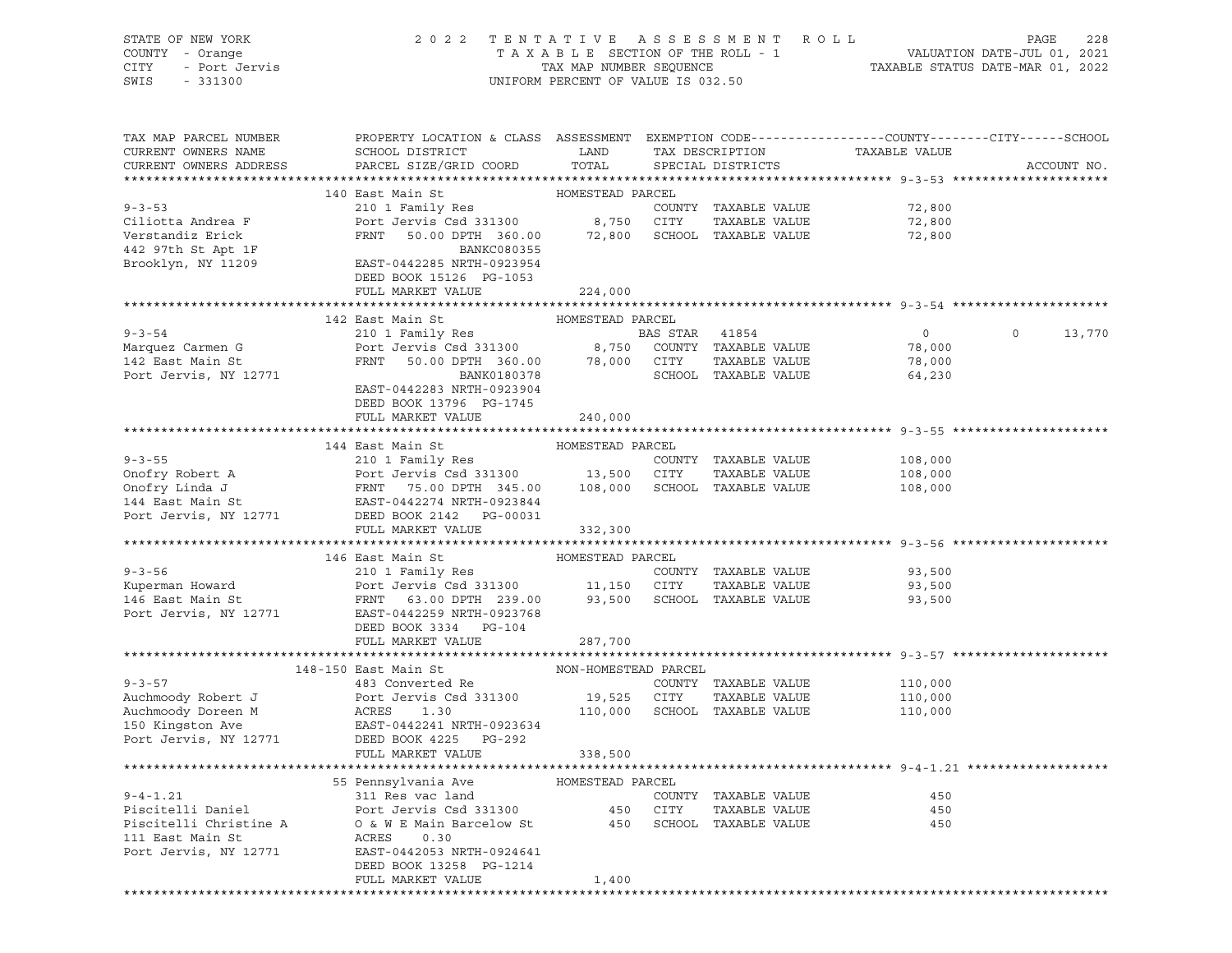CITY - Port Jervis TAX MAP NUMBER SEQUENCE TAXABLE STATUS DATE-MAR 01, 2022 SWIS - 331300 UNIFORM PERCENT OF VALUE IS 032.50

#### STATE OF NEW YORK 2 0 2 2 T E N T A T I V E A S S E S S M E N T R O L L PAGE 229 COUNTY - Orange T A X A B L E SECTION OF THE ROLL - 1 VALUATION DATE-JUL 01, 2021

| TAX MAP PARCEL NUMBER  | PROPERTY LOCATION & CLASS ASSESSMENT EXEMPTION CODE----------------COUNTY-------CITY------SCHOOL                                                                                                                                                                                                                                                                                                                                                                                |                  |  |                     |                |
|------------------------|---------------------------------------------------------------------------------------------------------------------------------------------------------------------------------------------------------------------------------------------------------------------------------------------------------------------------------------------------------------------------------------------------------------------------------------------------------------------------------|------------------|--|---------------------|----------------|
| CURRENT OWNERS NAME    |                                                                                                                                                                                                                                                                                                                                                                                                                                                                                 |                  |  |                     |                |
| CURRENT OWNERS ADDRESS |                                                                                                                                                                                                                                                                                                                                                                                                                                                                                 |                  |  |                     | ACCOUNT NO.    |
|                        | No# East Main St<br>Note East Main St<br>Note East Main St<br>Piscitelli Joseph<br>Port Jervis Csd 331300<br>Port Jervis Csd 331300<br>Port Jervis Csd 331300<br>Port Jervis Csd 331300<br>Port Jervis Csd 331300<br>Port Jervis Csd 331300<br>Por                                                                                                                                                                                                                              |                  |  |                     |                |
|                        |                                                                                                                                                                                                                                                                                                                                                                                                                                                                                 |                  |  |                     |                |
|                        |                                                                                                                                                                                                                                                                                                                                                                                                                                                                                 |                  |  |                     |                |
|                        |                                                                                                                                                                                                                                                                                                                                                                                                                                                                                 |                  |  |                     |                |
|                        |                                                                                                                                                                                                                                                                                                                                                                                                                                                                                 |                  |  |                     |                |
|                        |                                                                                                                                                                                                                                                                                                                                                                                                                                                                                 |                  |  |                     |                |
|                        |                                                                                                                                                                                                                                                                                                                                                                                                                                                                                 |                  |  |                     |                |
|                        | FULL MARKET VALUE                                                                                                                                                                                                                                                                                                                                                                                                                                                               | 4,200            |  |                     |                |
|                        |                                                                                                                                                                                                                                                                                                                                                                                                                                                                                 |                  |  |                     |                |
|                        | 111 East Main St                                                                                                                                                                                                                                                                                                                                                                                                                                                                | HOMESTEAD PARCEL |  |                     |                |
|                        |                                                                                                                                                                                                                                                                                                                                                                                                                                                                                 |                  |  |                     | 13,770         |
|                        |                                                                                                                                                                                                                                                                                                                                                                                                                                                                                 |                  |  |                     | $\overline{0}$ |
|                        |                                                                                                                                                                                                                                                                                                                                                                                                                                                                                 |                  |  |                     |                |
|                        |                                                                                                                                                                                                                                                                                                                                                                                                                                                                                 |                  |  |                     |                |
|                        |                                                                                                                                                                                                                                                                                                                                                                                                                                                                                 |                  |  |                     |                |
|                        | 9-6-1<br>Piscitelli Daniel 210 1 Family Res<br>Piscitelli Christine A FRNT 183.00 DPTH 119.00 93,000 COUNTY TAXABLE VALUE<br>210 1 Family Res<br>Piscitelli Christine A FRNT 183.00 DPTH 119.00 93,000 COUNTY TAXABLE VALUE 88,478<br>21                                                                                                                                                                                                                                        |                  |  |                     |                |
|                        | $\begin{tabular}{lllllllllllll} \hline 9-6-2 & 113 East Main St & HOMESTEAD PARCEL \\ \hline 9-6-2 & 312 Vac w/imprv & \multicolumn{2}{c}{COUNTY} TAXABLE VALUE \\ \hline \hline Piscitelli Daniel & \multicolumn{2}{c}{Piscitelli Christine A} & \multicolumn{2}{c}{FRNT} & 50.00 DPTH & 131.00 & 9,750 SCHOOL TAXABLE VALUE \\ \hline 111 East Main St & \multicolumn{2}{c}{East Mail} & \multicolumn{2}{c}{B.750} & \multicolumn{2}{c}{CUTY} & TAXABLE VALUE \\ \hline Pisc$ |                  |  |                     |                |
|                        |                                                                                                                                                                                                                                                                                                                                                                                                                                                                                 |                  |  |                     |                |
|                        |                                                                                                                                                                                                                                                                                                                                                                                                                                                                                 |                  |  | 9,750               |                |
|                        |                                                                                                                                                                                                                                                                                                                                                                                                                                                                                 |                  |  | TAXABLE VALUE 9,750 |                |
|                        |                                                                                                                                                                                                                                                                                                                                                                                                                                                                                 |                  |  | 9,750               |                |
|                        |                                                                                                                                                                                                                                                                                                                                                                                                                                                                                 |                  |  |                     |                |
|                        |                                                                                                                                                                                                                                                                                                                                                                                                                                                                                 |                  |  |                     |                |
|                        | FULL MARKET VALUE                                                                                                                                                                                                                                                                                                                                                                                                                                                               | 30,000           |  |                     |                |
|                        |                                                                                                                                                                                                                                                                                                                                                                                                                                                                                 |                  |  |                     |                |
|                        | 117 East Main St                                                                                                                                                                                                                                                                                                                                                                                                                                                                | HOMESTEAD PARCEL |  |                     |                |
|                        |                                                                                                                                                                                                                                                                                                                                                                                                                                                                                 |                  |  |                     |                |
|                        |                                                                                                                                                                                                                                                                                                                                                                                                                                                                                 |                  |  |                     |                |
|                        | 9-6-3<br>Piscitelli Joseph 210 1 Family Res COUNTY TAXABLE VALUE<br>Piscitelli Joseph Port Jervis Csd 331300 14,875 CITY TAXABLE VALUE<br>113,850 FRNT 100.00 DPTH 140.00 113,850 SCHOOL TAXABLE VALUE<br>210 FRNT 100.00 DPTH 140.00                                                                                                                                                                                                                                           |                  |  |                     |                |
| Port Jervis, NY 12771  | BANKC170031                                                                                                                                                                                                                                                                                                                                                                                                                                                                     |                  |  |                     |                |
|                        | EAST-0442066 NRTH-0924484                                                                                                                                                                                                                                                                                                                                                                                                                                                       |                  |  |                     |                |
|                        | DEED BOOK 14293 PG-1002                                                                                                                                                                                                                                                                                                                                                                                                                                                         |                  |  |                     |                |
|                        | FULL MARKET VALUE 350,300                                                                                                                                                                                                                                                                                                                                                                                                                                                       |                  |  |                     |                |
|                        |                                                                                                                                                                                                                                                                                                                                                                                                                                                                                 |                  |  |                     |                |
|                        |                                                                                                                                                                                                                                                                                                                                                                                                                                                                                 |                  |  |                     |                |
|                        |                                                                                                                                                                                                                                                                                                                                                                                                                                                                                 |                  |  | $0$ 0 13,770        |                |
|                        |                                                                                                                                                                                                                                                                                                                                                                                                                                                                                 |                  |  |                     |                |
|                        |                                                                                                                                                                                                                                                                                                                                                                                                                                                                                 |                  |  |                     |                |
|                        |                                                                                                                                                                                                                                                                                                                                                                                                                                                                                 |                  |  |                     |                |
|                        |                                                                                                                                                                                                                                                                                                                                                                                                                                                                                 |                  |  |                     |                |
|                        | FULL MARKET VALUE                                                                                                                                                                                                                                                                                                                                                                                                                                                               | 195,700          |  |                     |                |
|                        |                                                                                                                                                                                                                                                                                                                                                                                                                                                                                 |                  |  |                     |                |
|                        |                                                                                                                                                                                                                                                                                                                                                                                                                                                                                 |                  |  |                     |                |
|                        |                                                                                                                                                                                                                                                                                                                                                                                                                                                                                 |                  |  | 6,250               |                |
|                        |                                                                                                                                                                                                                                                                                                                                                                                                                                                                                 |                  |  | TAXABLE VALUE 6,250 |                |
|                        |                                                                                                                                                                                                                                                                                                                                                                                                                                                                                 |                  |  | 6,250               |                |
|                        |                                                                                                                                                                                                                                                                                                                                                                                                                                                                                 |                  |  |                     |                |
|                        | 9-6-5<br>121 East Main St<br>211 East Main St<br>211 Res vac land<br>2000 DEED (COUNTY TAXABLE VALUE<br>211 Res vac land<br>2000 COUNTY TAXABLE VALUE<br>25.250 CITY TAXABLE VALUE<br>25.250 SCHOOL TAXABLE VALUE<br>26.250 SCHOOL TAXABLE VALUE                                                                                                                                                                                                                                |                  |  |                     |                |
|                        | FULL MARKET VALUE                                                                                                                                                                                                                                                                                                                                                                                                                                                               | 19,200           |  |                     |                |
|                        |                                                                                                                                                                                                                                                                                                                                                                                                                                                                                 |                  |  |                     |                |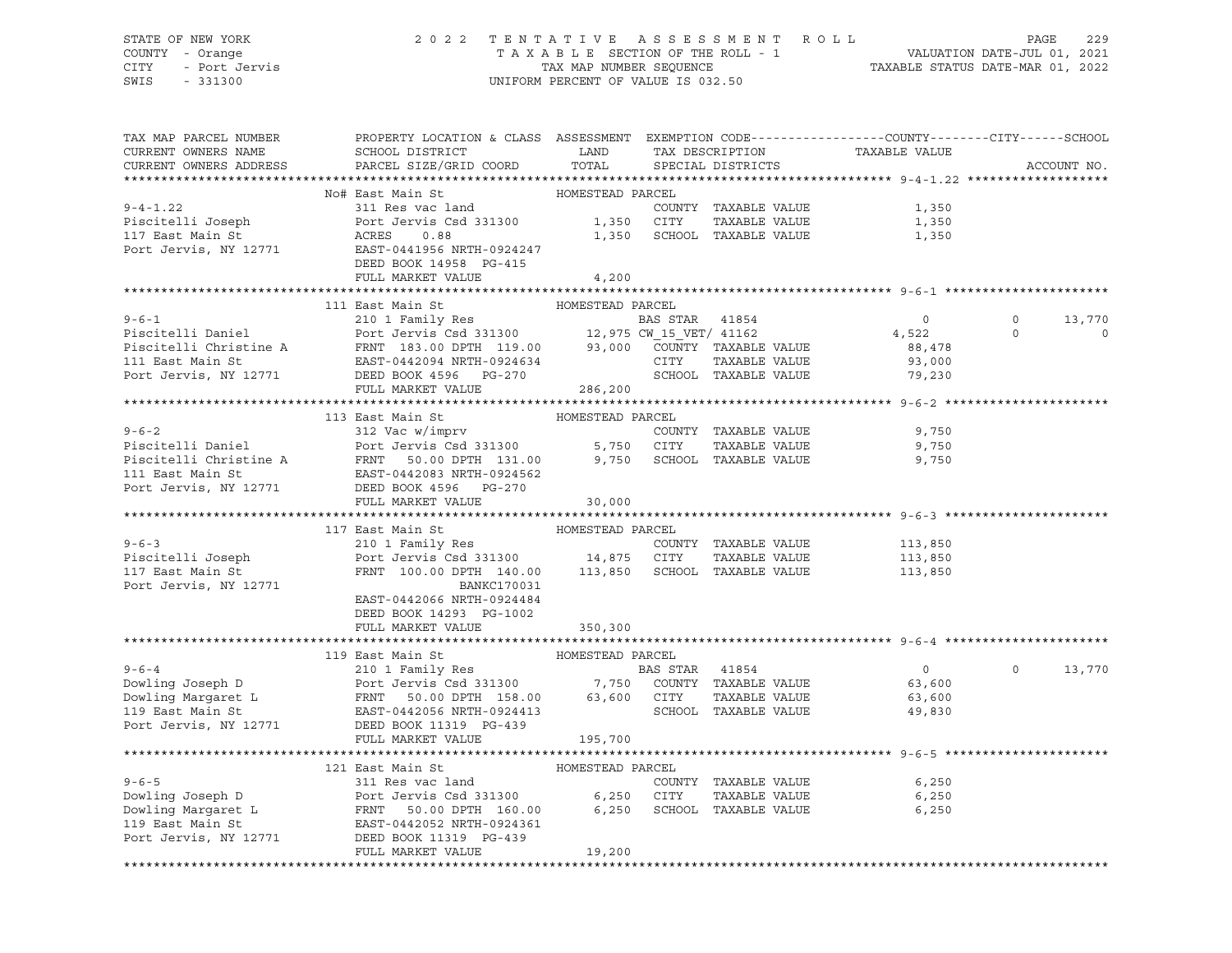### STATE OF NEW YORK 2 0 2 2 T E N T A T I V E A S S E S S M E N T R O L L PAGE 230 COUNTY - Orange T A X A B L E SECTION OF THE ROLL - 1 VALUATION DATE-JUL 01, 2021 CITY - Port Jervis TAX MAP NUMBER SEQUENCE TAXABLE STATUS DATE-MAR 01, 2022

| 123-125 East Main St<br>HOMESTEAD PARCEL<br>0<br>$\Omega$<br>34,390<br>90,000<br>90,000<br>55,610<br>DEED BOOK 3170 PG-00341<br>FULL MARKET VALUE 276,900<br>127 East Main St<br>HOMESTEAD PARCEL<br>210 1 Family Res<br>$9 - 6 - 7$<br>BAS STAR 41854<br>$\overline{0}$<br>$\Omega$<br>13,770<br>9-6-7<br>Murray Nancy J<br>210 1 Family Res<br>210 1 Family Res<br>210 1 Family Res<br>210 1 Family Res<br>210 1 Family Res<br>210 1 Family Res<br>21300 7,700 COUNTY TAXABLE VALUE<br>27 East Main St<br>27 East Main St<br>27 East Main St<br>27 Eas<br>52,050<br>52,050<br>38,280<br>DEED BOOK 12358 PG-847<br>FULL MARKET VALUE<br>160,200<br>129 East Main St<br>HOMESTEAD PARCEL<br>210 1 Family Res<br>210 1 Family Res<br>Port Jervis Csd 331300 7,700 CITY TAXABLE VALUE<br>FRNT 50.00 DPTH 158.00 50,100 SCHOOL TAXABLE VALUE<br>$9 - 6 - 8$<br>50,100<br>Zapata Samantha L<br>50,100<br>129 East Main St<br>50,100<br>Port Jervis, NY 12771<br><b>BANKC160113</b><br>EAST-0442024 NRTH-0924159<br>PRIOR OWNER ON 3/01/2022 DEED BOOK 15159 PG-1844<br>Zapata Samantha L FULL MARKET VALUE<br>Zapata Samantha L<br>FULL MARKET VALUE<br>154,200<br>131 East Main St<br>HOMESTEAD PARCEL<br>210 1 Family Res<br>$9 - 6 - 9$<br>COUNTY TAXABLE VALUE<br>82,500<br>Port Jervis Csd 331300 13,625 CITY<br>The Cecile B. Sherwin Port Jervis Csd 331300<br>Revocable Living Trust FRNT 90.00 DPTH 145.00<br>131 East Main St EAST-0442015 NRTH-0924088<br>TAXABLE VALUE<br>82,500<br>82,500 SCHOOL TAXABLE VALUE<br>82,500<br>EAST-0442015 NRTH-0924088<br>131 East Main St<br>Port Jervis, NY 12771 DEED BOOK 13805 PG-1492<br>253,800<br>FULL MARKET VALUE<br>NON-HOMESTEAD PARCEL<br>137 East Main St<br>$9 - 6 - 10$<br>COUNTY TAXABLE VALUE<br>90,000<br>TAXABLE VALUE<br>137 E. Main LLC<br>90,000<br>30 W 61st Street Unit 6A<br>90,000<br>New York, NY 10023<br>BANKC060326<br>EAST-0442004 NRTH-0923983<br>DEED BOOK 14680 PG-582<br>FULL MARKET VALUE<br>276,900<br>********************************* 9-7-1 ********<br>51 Pennsylvania Ave         HOMESTEAD PARCEL<br>210 1 Family Res<br>210 1 Family Res<br>Port Jervis Csd 331300<br>FRNT 150.00 DPTH 100.00 55,000 SCHOOL TAXABLE VALUE<br>$9 - 7 - 1$<br>COUNTY TAXABLE VALUE<br>55,000<br>55,000<br>TAXABLE VALUE<br>Norman Scott<br>10 Highland Ave<br>55,000<br>Sparrowbush, NY 12780<br>EAST-0441956 NRTH-0924603<br>DEED BOOK 15000 PG-851<br>FULL MARKET VALUE<br>169,200 | TAX MAP PARCEL NUMBER<br>CURRENT OWNERS NAME<br>CURRENT OWNERS ADDRESS | PROPERTY LOCATION & CLASS ASSESSMENT EXEMPTION CODE----------------COUNTY-------CITY------SCHOOL<br>SCHOOL DISTRICT<br>PARCEL SIZE/GRID COORD | LAND<br>TOTAL | TAX DESCRIPTION<br>SPECIAL DISTRICTS | TAXABLE VALUE | ACCOUNT NO. |
|---------------------------------------------------------------------------------------------------------------------------------------------------------------------------------------------------------------------------------------------------------------------------------------------------------------------------------------------------------------------------------------------------------------------------------------------------------------------------------------------------------------------------------------------------------------------------------------------------------------------------------------------------------------------------------------------------------------------------------------------------------------------------------------------------------------------------------------------------------------------------------------------------------------------------------------------------------------------------------------------------------------------------------------------------------------------------------------------------------------------------------------------------------------------------------------------------------------------------------------------------------------------------------------------------------------------------------------------------------------------------------------------------------------------------------------------------------------------------------------------------------------------------------------------------------------------------------------------------------------------------------------------------------------------------------------------------------------------------------------------------------------------------------------------------------------------------------------------------------------------------------------------------------------------------------------------------------------------------------------------------------------------------------------------------------------------------------------------------------------------------------------------------------------------------------------------------------------------------------------------------------------------------------------------------------------------------------------------------------------------------------------------------------------------------------------------------------|------------------------------------------------------------------------|-----------------------------------------------------------------------------------------------------------------------------------------------|---------------|--------------------------------------|---------------|-------------|
|                                                                                                                                                                                                                                                                                                                                                                                                                                                                                                                                                                                                                                                                                                                                                                                                                                                                                                                                                                                                                                                                                                                                                                                                                                                                                                                                                                                                                                                                                                                                                                                                                                                                                                                                                                                                                                                                                                                                                                                                                                                                                                                                                                                                                                                                                                                                                                                                                                                         |                                                                        |                                                                                                                                               |               |                                      |               |             |
|                                                                                                                                                                                                                                                                                                                                                                                                                                                                                                                                                                                                                                                                                                                                                                                                                                                                                                                                                                                                                                                                                                                                                                                                                                                                                                                                                                                                                                                                                                                                                                                                                                                                                                                                                                                                                                                                                                                                                                                                                                                                                                                                                                                                                                                                                                                                                                                                                                                         |                                                                        |                                                                                                                                               |               |                                      |               |             |
|                                                                                                                                                                                                                                                                                                                                                                                                                                                                                                                                                                                                                                                                                                                                                                                                                                                                                                                                                                                                                                                                                                                                                                                                                                                                                                                                                                                                                                                                                                                                                                                                                                                                                                                                                                                                                                                                                                                                                                                                                                                                                                                                                                                                                                                                                                                                                                                                                                                         |                                                                        |                                                                                                                                               |               |                                      |               |             |
|                                                                                                                                                                                                                                                                                                                                                                                                                                                                                                                                                                                                                                                                                                                                                                                                                                                                                                                                                                                                                                                                                                                                                                                                                                                                                                                                                                                                                                                                                                                                                                                                                                                                                                                                                                                                                                                                                                                                                                                                                                                                                                                                                                                                                                                                                                                                                                                                                                                         |                                                                        |                                                                                                                                               |               |                                      |               |             |
|                                                                                                                                                                                                                                                                                                                                                                                                                                                                                                                                                                                                                                                                                                                                                                                                                                                                                                                                                                                                                                                                                                                                                                                                                                                                                                                                                                                                                                                                                                                                                                                                                                                                                                                                                                                                                                                                                                                                                                                                                                                                                                                                                                                                                                                                                                                                                                                                                                                         |                                                                        |                                                                                                                                               |               |                                      |               |             |
|                                                                                                                                                                                                                                                                                                                                                                                                                                                                                                                                                                                                                                                                                                                                                                                                                                                                                                                                                                                                                                                                                                                                                                                                                                                                                                                                                                                                                                                                                                                                                                                                                                                                                                                                                                                                                                                                                                                                                                                                                                                                                                                                                                                                                                                                                                                                                                                                                                                         |                                                                        |                                                                                                                                               |               |                                      |               |             |
|                                                                                                                                                                                                                                                                                                                                                                                                                                                                                                                                                                                                                                                                                                                                                                                                                                                                                                                                                                                                                                                                                                                                                                                                                                                                                                                                                                                                                                                                                                                                                                                                                                                                                                                                                                                                                                                                                                                                                                                                                                                                                                                                                                                                                                                                                                                                                                                                                                                         |                                                                        |                                                                                                                                               |               |                                      |               |             |
|                                                                                                                                                                                                                                                                                                                                                                                                                                                                                                                                                                                                                                                                                                                                                                                                                                                                                                                                                                                                                                                                                                                                                                                                                                                                                                                                                                                                                                                                                                                                                                                                                                                                                                                                                                                                                                                                                                                                                                                                                                                                                                                                                                                                                                                                                                                                                                                                                                                         |                                                                        |                                                                                                                                               |               |                                      |               |             |
|                                                                                                                                                                                                                                                                                                                                                                                                                                                                                                                                                                                                                                                                                                                                                                                                                                                                                                                                                                                                                                                                                                                                                                                                                                                                                                                                                                                                                                                                                                                                                                                                                                                                                                                                                                                                                                                                                                                                                                                                                                                                                                                                                                                                                                                                                                                                                                                                                                                         |                                                                        |                                                                                                                                               |               |                                      |               |             |
|                                                                                                                                                                                                                                                                                                                                                                                                                                                                                                                                                                                                                                                                                                                                                                                                                                                                                                                                                                                                                                                                                                                                                                                                                                                                                                                                                                                                                                                                                                                                                                                                                                                                                                                                                                                                                                                                                                                                                                                                                                                                                                                                                                                                                                                                                                                                                                                                                                                         |                                                                        |                                                                                                                                               |               |                                      |               |             |
|                                                                                                                                                                                                                                                                                                                                                                                                                                                                                                                                                                                                                                                                                                                                                                                                                                                                                                                                                                                                                                                                                                                                                                                                                                                                                                                                                                                                                                                                                                                                                                                                                                                                                                                                                                                                                                                                                                                                                                                                                                                                                                                                                                                                                                                                                                                                                                                                                                                         |                                                                        |                                                                                                                                               |               |                                      |               |             |
|                                                                                                                                                                                                                                                                                                                                                                                                                                                                                                                                                                                                                                                                                                                                                                                                                                                                                                                                                                                                                                                                                                                                                                                                                                                                                                                                                                                                                                                                                                                                                                                                                                                                                                                                                                                                                                                                                                                                                                                                                                                                                                                                                                                                                                                                                                                                                                                                                                                         |                                                                        |                                                                                                                                               |               |                                      |               |             |
|                                                                                                                                                                                                                                                                                                                                                                                                                                                                                                                                                                                                                                                                                                                                                                                                                                                                                                                                                                                                                                                                                                                                                                                                                                                                                                                                                                                                                                                                                                                                                                                                                                                                                                                                                                                                                                                                                                                                                                                                                                                                                                                                                                                                                                                                                                                                                                                                                                                         |                                                                        |                                                                                                                                               |               |                                      |               |             |
|                                                                                                                                                                                                                                                                                                                                                                                                                                                                                                                                                                                                                                                                                                                                                                                                                                                                                                                                                                                                                                                                                                                                                                                                                                                                                                                                                                                                                                                                                                                                                                                                                                                                                                                                                                                                                                                                                                                                                                                                                                                                                                                                                                                                                                                                                                                                                                                                                                                         |                                                                        |                                                                                                                                               |               |                                      |               |             |
|                                                                                                                                                                                                                                                                                                                                                                                                                                                                                                                                                                                                                                                                                                                                                                                                                                                                                                                                                                                                                                                                                                                                                                                                                                                                                                                                                                                                                                                                                                                                                                                                                                                                                                                                                                                                                                                                                                                                                                                                                                                                                                                                                                                                                                                                                                                                                                                                                                                         |                                                                        |                                                                                                                                               |               |                                      |               |             |
|                                                                                                                                                                                                                                                                                                                                                                                                                                                                                                                                                                                                                                                                                                                                                                                                                                                                                                                                                                                                                                                                                                                                                                                                                                                                                                                                                                                                                                                                                                                                                                                                                                                                                                                                                                                                                                                                                                                                                                                                                                                                                                                                                                                                                                                                                                                                                                                                                                                         |                                                                        |                                                                                                                                               |               |                                      |               |             |
|                                                                                                                                                                                                                                                                                                                                                                                                                                                                                                                                                                                                                                                                                                                                                                                                                                                                                                                                                                                                                                                                                                                                                                                                                                                                                                                                                                                                                                                                                                                                                                                                                                                                                                                                                                                                                                                                                                                                                                                                                                                                                                                                                                                                                                                                                                                                                                                                                                                         |                                                                        |                                                                                                                                               |               |                                      |               |             |
|                                                                                                                                                                                                                                                                                                                                                                                                                                                                                                                                                                                                                                                                                                                                                                                                                                                                                                                                                                                                                                                                                                                                                                                                                                                                                                                                                                                                                                                                                                                                                                                                                                                                                                                                                                                                                                                                                                                                                                                                                                                                                                                                                                                                                                                                                                                                                                                                                                                         |                                                                        |                                                                                                                                               |               |                                      |               |             |
|                                                                                                                                                                                                                                                                                                                                                                                                                                                                                                                                                                                                                                                                                                                                                                                                                                                                                                                                                                                                                                                                                                                                                                                                                                                                                                                                                                                                                                                                                                                                                                                                                                                                                                                                                                                                                                                                                                                                                                                                                                                                                                                                                                                                                                                                                                                                                                                                                                                         |                                                                        |                                                                                                                                               |               |                                      |               |             |
|                                                                                                                                                                                                                                                                                                                                                                                                                                                                                                                                                                                                                                                                                                                                                                                                                                                                                                                                                                                                                                                                                                                                                                                                                                                                                                                                                                                                                                                                                                                                                                                                                                                                                                                                                                                                                                                                                                                                                                                                                                                                                                                                                                                                                                                                                                                                                                                                                                                         |                                                                        |                                                                                                                                               |               |                                      |               |             |
|                                                                                                                                                                                                                                                                                                                                                                                                                                                                                                                                                                                                                                                                                                                                                                                                                                                                                                                                                                                                                                                                                                                                                                                                                                                                                                                                                                                                                                                                                                                                                                                                                                                                                                                                                                                                                                                                                                                                                                                                                                                                                                                                                                                                                                                                                                                                                                                                                                                         |                                                                        |                                                                                                                                               |               |                                      |               |             |
|                                                                                                                                                                                                                                                                                                                                                                                                                                                                                                                                                                                                                                                                                                                                                                                                                                                                                                                                                                                                                                                                                                                                                                                                                                                                                                                                                                                                                                                                                                                                                                                                                                                                                                                                                                                                                                                                                                                                                                                                                                                                                                                                                                                                                                                                                                                                                                                                                                                         |                                                                        |                                                                                                                                               |               |                                      |               |             |
|                                                                                                                                                                                                                                                                                                                                                                                                                                                                                                                                                                                                                                                                                                                                                                                                                                                                                                                                                                                                                                                                                                                                                                                                                                                                                                                                                                                                                                                                                                                                                                                                                                                                                                                                                                                                                                                                                                                                                                                                                                                                                                                                                                                                                                                                                                                                                                                                                                                         |                                                                        |                                                                                                                                               |               |                                      |               |             |
|                                                                                                                                                                                                                                                                                                                                                                                                                                                                                                                                                                                                                                                                                                                                                                                                                                                                                                                                                                                                                                                                                                                                                                                                                                                                                                                                                                                                                                                                                                                                                                                                                                                                                                                                                                                                                                                                                                                                                                                                                                                                                                                                                                                                                                                                                                                                                                                                                                                         |                                                                        |                                                                                                                                               |               |                                      |               |             |
|                                                                                                                                                                                                                                                                                                                                                                                                                                                                                                                                                                                                                                                                                                                                                                                                                                                                                                                                                                                                                                                                                                                                                                                                                                                                                                                                                                                                                                                                                                                                                                                                                                                                                                                                                                                                                                                                                                                                                                                                                                                                                                                                                                                                                                                                                                                                                                                                                                                         |                                                                        |                                                                                                                                               |               |                                      |               |             |
|                                                                                                                                                                                                                                                                                                                                                                                                                                                                                                                                                                                                                                                                                                                                                                                                                                                                                                                                                                                                                                                                                                                                                                                                                                                                                                                                                                                                                                                                                                                                                                                                                                                                                                                                                                                                                                                                                                                                                                                                                                                                                                                                                                                                                                                                                                                                                                                                                                                         |                                                                        |                                                                                                                                               |               |                                      |               |             |
|                                                                                                                                                                                                                                                                                                                                                                                                                                                                                                                                                                                                                                                                                                                                                                                                                                                                                                                                                                                                                                                                                                                                                                                                                                                                                                                                                                                                                                                                                                                                                                                                                                                                                                                                                                                                                                                                                                                                                                                                                                                                                                                                                                                                                                                                                                                                                                                                                                                         |                                                                        |                                                                                                                                               |               |                                      |               |             |
|                                                                                                                                                                                                                                                                                                                                                                                                                                                                                                                                                                                                                                                                                                                                                                                                                                                                                                                                                                                                                                                                                                                                                                                                                                                                                                                                                                                                                                                                                                                                                                                                                                                                                                                                                                                                                                                                                                                                                                                                                                                                                                                                                                                                                                                                                                                                                                                                                                                         |                                                                        |                                                                                                                                               |               |                                      |               |             |
|                                                                                                                                                                                                                                                                                                                                                                                                                                                                                                                                                                                                                                                                                                                                                                                                                                                                                                                                                                                                                                                                                                                                                                                                                                                                                                                                                                                                                                                                                                                                                                                                                                                                                                                                                                                                                                                                                                                                                                                                                                                                                                                                                                                                                                                                                                                                                                                                                                                         |                                                                        |                                                                                                                                               |               |                                      |               |             |
|                                                                                                                                                                                                                                                                                                                                                                                                                                                                                                                                                                                                                                                                                                                                                                                                                                                                                                                                                                                                                                                                                                                                                                                                                                                                                                                                                                                                                                                                                                                                                                                                                                                                                                                                                                                                                                                                                                                                                                                                                                                                                                                                                                                                                                                                                                                                                                                                                                                         |                                                                        |                                                                                                                                               |               |                                      |               |             |
|                                                                                                                                                                                                                                                                                                                                                                                                                                                                                                                                                                                                                                                                                                                                                                                                                                                                                                                                                                                                                                                                                                                                                                                                                                                                                                                                                                                                                                                                                                                                                                                                                                                                                                                                                                                                                                                                                                                                                                                                                                                                                                                                                                                                                                                                                                                                                                                                                                                         |                                                                        |                                                                                                                                               |               |                                      |               |             |
|                                                                                                                                                                                                                                                                                                                                                                                                                                                                                                                                                                                                                                                                                                                                                                                                                                                                                                                                                                                                                                                                                                                                                                                                                                                                                                                                                                                                                                                                                                                                                                                                                                                                                                                                                                                                                                                                                                                                                                                                                                                                                                                                                                                                                                                                                                                                                                                                                                                         |                                                                        |                                                                                                                                               |               |                                      |               |             |
|                                                                                                                                                                                                                                                                                                                                                                                                                                                                                                                                                                                                                                                                                                                                                                                                                                                                                                                                                                                                                                                                                                                                                                                                                                                                                                                                                                                                                                                                                                                                                                                                                                                                                                                                                                                                                                                                                                                                                                                                                                                                                                                                                                                                                                                                                                                                                                                                                                                         |                                                                        |                                                                                                                                               |               |                                      |               |             |
|                                                                                                                                                                                                                                                                                                                                                                                                                                                                                                                                                                                                                                                                                                                                                                                                                                                                                                                                                                                                                                                                                                                                                                                                                                                                                                                                                                                                                                                                                                                                                                                                                                                                                                                                                                                                                                                                                                                                                                                                                                                                                                                                                                                                                                                                                                                                                                                                                                                         |                                                                        |                                                                                                                                               |               |                                      |               |             |
|                                                                                                                                                                                                                                                                                                                                                                                                                                                                                                                                                                                                                                                                                                                                                                                                                                                                                                                                                                                                                                                                                                                                                                                                                                                                                                                                                                                                                                                                                                                                                                                                                                                                                                                                                                                                                                                                                                                                                                                                                                                                                                                                                                                                                                                                                                                                                                                                                                                         |                                                                        |                                                                                                                                               |               |                                      |               |             |
|                                                                                                                                                                                                                                                                                                                                                                                                                                                                                                                                                                                                                                                                                                                                                                                                                                                                                                                                                                                                                                                                                                                                                                                                                                                                                                                                                                                                                                                                                                                                                                                                                                                                                                                                                                                                                                                                                                                                                                                                                                                                                                                                                                                                                                                                                                                                                                                                                                                         |                                                                        |                                                                                                                                               |               |                                      |               |             |
|                                                                                                                                                                                                                                                                                                                                                                                                                                                                                                                                                                                                                                                                                                                                                                                                                                                                                                                                                                                                                                                                                                                                                                                                                                                                                                                                                                                                                                                                                                                                                                                                                                                                                                                                                                                                                                                                                                                                                                                                                                                                                                                                                                                                                                                                                                                                                                                                                                                         |                                                                        |                                                                                                                                               |               |                                      |               |             |
|                                                                                                                                                                                                                                                                                                                                                                                                                                                                                                                                                                                                                                                                                                                                                                                                                                                                                                                                                                                                                                                                                                                                                                                                                                                                                                                                                                                                                                                                                                                                                                                                                                                                                                                                                                                                                                                                                                                                                                                                                                                                                                                                                                                                                                                                                                                                                                                                                                                         |                                                                        |                                                                                                                                               |               |                                      |               |             |
|                                                                                                                                                                                                                                                                                                                                                                                                                                                                                                                                                                                                                                                                                                                                                                                                                                                                                                                                                                                                                                                                                                                                                                                                                                                                                                                                                                                                                                                                                                                                                                                                                                                                                                                                                                                                                                                                                                                                                                                                                                                                                                                                                                                                                                                                                                                                                                                                                                                         |                                                                        |                                                                                                                                               |               |                                      |               |             |
|                                                                                                                                                                                                                                                                                                                                                                                                                                                                                                                                                                                                                                                                                                                                                                                                                                                                                                                                                                                                                                                                                                                                                                                                                                                                                                                                                                                                                                                                                                                                                                                                                                                                                                                                                                                                                                                                                                                                                                                                                                                                                                                                                                                                                                                                                                                                                                                                                                                         |                                                                        |                                                                                                                                               |               |                                      |               |             |
|                                                                                                                                                                                                                                                                                                                                                                                                                                                                                                                                                                                                                                                                                                                                                                                                                                                                                                                                                                                                                                                                                                                                                                                                                                                                                                                                                                                                                                                                                                                                                                                                                                                                                                                                                                                                                                                                                                                                                                                                                                                                                                                                                                                                                                                                                                                                                                                                                                                         |                                                                        |                                                                                                                                               |               |                                      |               |             |
|                                                                                                                                                                                                                                                                                                                                                                                                                                                                                                                                                                                                                                                                                                                                                                                                                                                                                                                                                                                                                                                                                                                                                                                                                                                                                                                                                                                                                                                                                                                                                                                                                                                                                                                                                                                                                                                                                                                                                                                                                                                                                                                                                                                                                                                                                                                                                                                                                                                         |                                                                        |                                                                                                                                               |               |                                      |               |             |
|                                                                                                                                                                                                                                                                                                                                                                                                                                                                                                                                                                                                                                                                                                                                                                                                                                                                                                                                                                                                                                                                                                                                                                                                                                                                                                                                                                                                                                                                                                                                                                                                                                                                                                                                                                                                                                                                                                                                                                                                                                                                                                                                                                                                                                                                                                                                                                                                                                                         |                                                                        |                                                                                                                                               |               |                                      |               |             |
|                                                                                                                                                                                                                                                                                                                                                                                                                                                                                                                                                                                                                                                                                                                                                                                                                                                                                                                                                                                                                                                                                                                                                                                                                                                                                                                                                                                                                                                                                                                                                                                                                                                                                                                                                                                                                                                                                                                                                                                                                                                                                                                                                                                                                                                                                                                                                                                                                                                         |                                                                        |                                                                                                                                               |               |                                      |               |             |
|                                                                                                                                                                                                                                                                                                                                                                                                                                                                                                                                                                                                                                                                                                                                                                                                                                                                                                                                                                                                                                                                                                                                                                                                                                                                                                                                                                                                                                                                                                                                                                                                                                                                                                                                                                                                                                                                                                                                                                                                                                                                                                                                                                                                                                                                                                                                                                                                                                                         |                                                                        |                                                                                                                                               |               |                                      |               |             |
|                                                                                                                                                                                                                                                                                                                                                                                                                                                                                                                                                                                                                                                                                                                                                                                                                                                                                                                                                                                                                                                                                                                                                                                                                                                                                                                                                                                                                                                                                                                                                                                                                                                                                                                                                                                                                                                                                                                                                                                                                                                                                                                                                                                                                                                                                                                                                                                                                                                         |                                                                        |                                                                                                                                               |               |                                      |               |             |
|                                                                                                                                                                                                                                                                                                                                                                                                                                                                                                                                                                                                                                                                                                                                                                                                                                                                                                                                                                                                                                                                                                                                                                                                                                                                                                                                                                                                                                                                                                                                                                                                                                                                                                                                                                                                                                                                                                                                                                                                                                                                                                                                                                                                                                                                                                                                                                                                                                                         |                                                                        |                                                                                                                                               |               |                                      |               |             |
|                                                                                                                                                                                                                                                                                                                                                                                                                                                                                                                                                                                                                                                                                                                                                                                                                                                                                                                                                                                                                                                                                                                                                                                                                                                                                                                                                                                                                                                                                                                                                                                                                                                                                                                                                                                                                                                                                                                                                                                                                                                                                                                                                                                                                                                                                                                                                                                                                                                         |                                                                        |                                                                                                                                               |               |                                      |               |             |
|                                                                                                                                                                                                                                                                                                                                                                                                                                                                                                                                                                                                                                                                                                                                                                                                                                                                                                                                                                                                                                                                                                                                                                                                                                                                                                                                                                                                                                                                                                                                                                                                                                                                                                                                                                                                                                                                                                                                                                                                                                                                                                                                                                                                                                                                                                                                                                                                                                                         |                                                                        |                                                                                                                                               |               |                                      |               |             |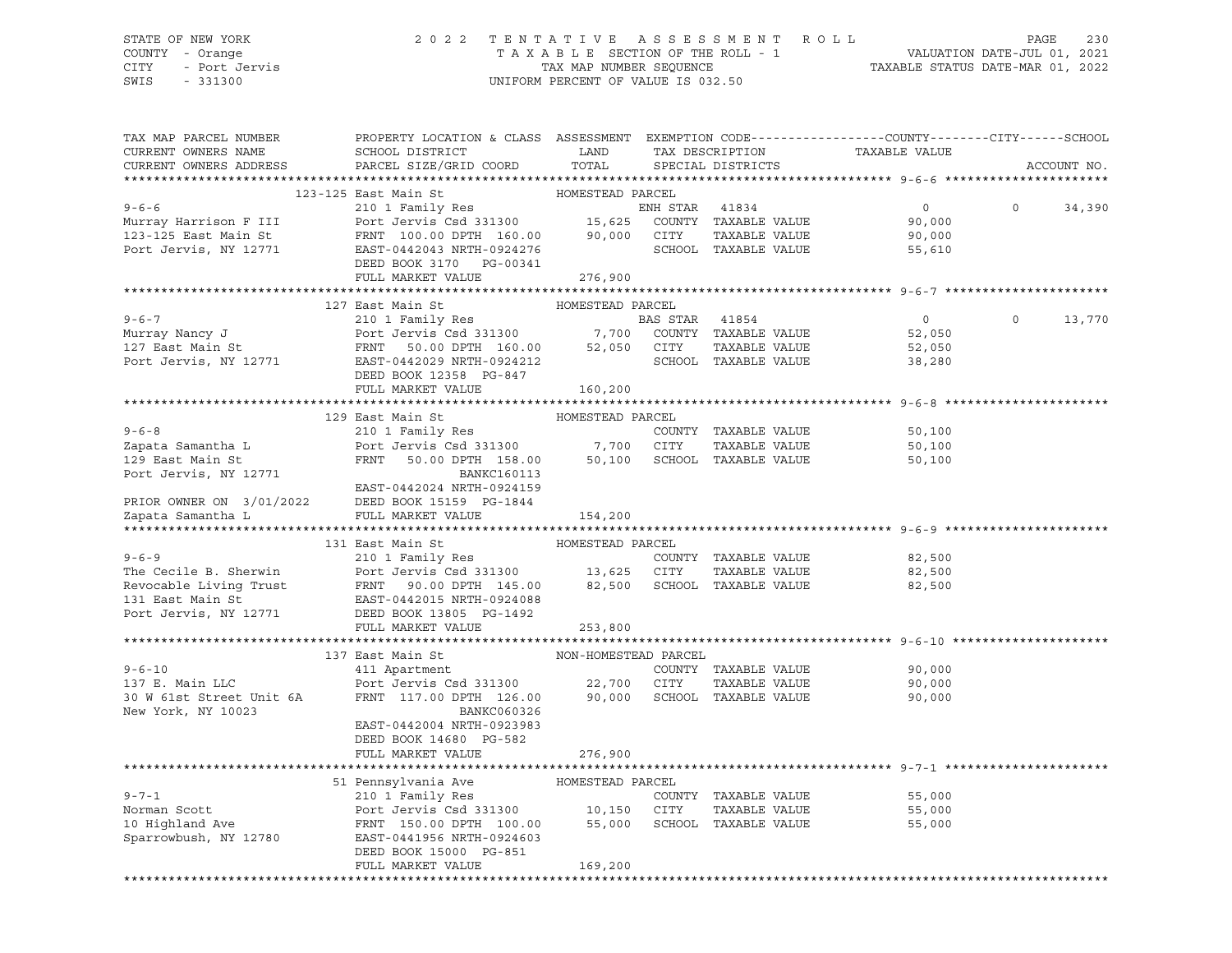### STATE OF NEW YORK 2 0 2 2 T E N T A T I V E A S S E S S M E N T R O L L PAGE 231 COUNTY - Orange T A X A B L E SECTION OF THE ROLL - 1 VALUATION DATE-JUL 01, 2021 CITY - Port Jervis TAX MAP NUMBER SEQUENCE TAXABLE STATUS DATE-MAR 01, 2022

| TAX MAP PARCEL NUMBER              | PROPERTY LOCATION & CLASS ASSESSMENT EXEMPTION CODE----------------COUNTY-------CITY------SCHOOL                                                                                                                                |                      |                |                             |                               |          |             |
|------------------------------------|---------------------------------------------------------------------------------------------------------------------------------------------------------------------------------------------------------------------------------|----------------------|----------------|-----------------------------|-------------------------------|----------|-------------|
| CURRENT OWNERS NAME                | SCHOOL DISTRICT                                                                                                                                                                                                                 | LAND                 |                |                             | TAX DESCRIPTION TAXABLE VALUE |          |             |
| CURRENT OWNERS ADDRESS             | PARCEL SIZE/GRID COORD TOTAL                                                                                                                                                                                                    |                      |                | SPECIAL DISTRICTS           |                               |          | ACCOUNT NO. |
|                                    |                                                                                                                                                                                                                                 |                      |                |                             |                               |          |             |
|                                    | Wharton James A<br>Wharton James A<br>WhartonNancy A<br>WhartonNancy A<br>Pennsylvania Ave EAST-0441937 NRTH-0924540<br>Port Jervis, NY 12771<br>DEED BOOK 14958 PG-411<br>PG-411<br>PG-411<br>PG-411<br>PEED BOOK 14958 PG-411 |                      |                |                             |                               |          |             |
|                                    |                                                                                                                                                                                                                                 |                      |                |                             | 7,913                         | 4,522    | 4,522       |
|                                    |                                                                                                                                                                                                                                 |                      |                |                             | $\overline{0}$                | $\Omega$ |             |
|                                    |                                                                                                                                                                                                                                 |                      |                |                             |                               |          | 34,390      |
|                                    |                                                                                                                                                                                                                                 |                      |                |                             | 62,962                        |          |             |
|                                    |                                                                                                                                                                                                                                 |                      |                |                             | 66,353                        |          |             |
|                                    |                                                                                                                                                                                                                                 |                      |                |                             | 31,963                        |          |             |
|                                    | FULL MARKET VALUE                                                                                                                                                                                                               | 218,100              |                |                             |                               |          |             |
|                                    |                                                                                                                                                                                                                                 |                      |                |                             |                               |          |             |
|                                    | 60-64 Barcelow St                                                                                                                                                                                                               | NON-HOMESTEAD PARCEL |                |                             |                               |          |             |
|                                    | 9-7-4<br>249 Other Storag<br>Parker Holdings Group LLC<br>PO Box 722<br>PO Box 722<br>PRNT 106.00 DPTH 80.00<br>PO Box 722<br>PRNT 106.00 DPTH 80.00<br>23,600<br>SCHOOL TAXABLE VALUE                                          |                      |                |                             | 23,600                        |          |             |
|                                    |                                                                                                                                                                                                                                 |                      |                |                             | 23,600                        |          |             |
|                                    |                                                                                                                                                                                                                                 |                      |                |                             |                               |          |             |
|                                    |                                                                                                                                                                                                                                 |                      |                |                             | 23,600                        |          |             |
|                                    | Port Jervis, NY 12771 EAST-0441755 NRTH-0924202                                                                                                                                                                                 |                      |                |                             |                               |          |             |
|                                    | DEED BOOK 12680 PG-774                                                                                                                                                                                                          |                      |                |                             |                               |          |             |
|                                    | FULL MARKET VALUE                                                                                                                                                                                                               | 72,600               |                |                             |                               |          |             |
|                                    |                                                                                                                                                                                                                                 |                      |                |                             |                               |          |             |
|                                    | 76 Barcelow St                                                                                                                                                                                                                  | NON-HOMESTEAD PARCEL |                |                             |                               |          |             |
| $9 - 7 - 5$                        |                                                                                                                                                                                                                                 |                      |                | COUNTY TAXABLE VALUE        | 49,500                        |          |             |
| Huqhson Kerry                      |                                                                                                                                                                                                                                 |                      |                | TAXABLE VALUE               | 49,500                        |          |             |
|                                    |                                                                                                                                                                                                                                 |                      |                |                             |                               |          |             |
| 76 Barcelow St                     | 911 Chg 80 1/2 To 76 49,500 SCHOOL TAXABLE VALUE 49,500                                                                                                                                                                         |                      |                |                             |                               |          |             |
| Port Jervis, NY 12771              | 4/17/02                                                                                                                                                                                                                         |                      |                |                             |                               |          |             |
|                                    | FRNT 72.00 DPTH 63.00                                                                                                                                                                                                           |                      |                |                             |                               |          |             |
|                                    | EAST-0441818 NRTH-0924141                                                                                                                                                                                                       |                      |                |                             |                               |          |             |
|                                    | DEED BOOK 2698 PG-00329                                                                                                                                                                                                         |                      |                |                             |                               |          |             |
|                                    | FULL MARKET VALUE                                                                                                                                                                                                               | 152,300              |                |                             |                               |          |             |
|                                    |                                                                                                                                                                                                                                 |                      |                |                             |                               |          |             |
|                                    | 78 Barcelow St                                                                                                                                                                                                                  | NON-HOMESTEAD PARCEL |                |                             |                               |          |             |
| $9 - 7 - 6$                        | 433 Auto body                                                                                                                                                                                                                   |                      |                | COUNTY TAXABLE VALUE        | 43,000                        |          |             |
|                                    |                                                                                                                                                                                                                                 |                      |                | TAXABLE VALUE               | 43,000                        |          |             |
| Hughson Kerry                      | Port Jervis Csd 331300 12,350 CITY                                                                                                                                                                                              |                      |                |                             |                               |          |             |
| 76 Barcelow St                     | 911 Chq 80 To 78                                                                                                                                                                                                                |                      |                | 43,000 SCHOOL TAXABLE VALUE | 43,000                        |          |             |
| Port Jervis, NY 12771              | 4/17/02                                                                                                                                                                                                                         |                      |                |                             |                               |          |             |
|                                    | FRNT 138.00 DPTH 68.00                                                                                                                                                                                                          |                      |                |                             |                               |          |             |
|                                    | EAST-0441847 NRTH-0924058                                                                                                                                                                                                       |                      |                |                             |                               |          |             |
|                                    | DEED BOOK 2698 PG-00329                                                                                                                                                                                                         |                      |                |                             |                               |          |             |
|                                    | FULL MARKET VALUE                                                                                                                                                                                                               | 132,300              |                |                             |                               |          |             |
|                                    |                                                                                                                                                                                                                                 |                      |                |                             |                               |          |             |
|                                    | 27 Orchard St<br>HOMESTEAD PARCEL                                                                                                                                                                                               |                      |                |                             |                               |          |             |
| $9 - 8 - 2$                        | 210 1 Family Res                                                                                                                                                                                                                |                      | BAS STAR 41854 |                             | $\overline{0}$                | $\Omega$ | 13,770      |
|                                    | Port Jervis Csd 331300<br>FRNT 56.00 DPTH 100.00 6,250 COUNTY TAXABLE VALUE<br>FRNT 56.00 DPTH 100.00 43,000 CITY TAXABLE VALUE<br>SCHOOL TAXABLE VALUE                                                                         |                      |                |                             |                               |          |             |
| McCormick Raymond A                |                                                                                                                                                                                                                                 |                      |                |                             | 43,000                        |          |             |
| McCormick Danyiel<br>27 Orchard St |                                                                                                                                                                                                                                 |                      |                |                             | 43,000                        |          |             |
| 27 Orchard St                      | EAST-0441359 NRTH-0924874                                                                                                                                                                                                       |                      |                | SCHOOL TAXABLE VALUE        | 29,230                        |          |             |
| Port Jervis, NY 12771              | DEED BOOK 13047 PG-1831                                                                                                                                                                                                         |                      |                |                             |                               |          |             |
|                                    | FULL MARKET VALUE                                                                                                                                                                                                               | 132,300              |                |                             |                               |          |             |
|                                    |                                                                                                                                                                                                                                 |                      |                |                             |                               |          |             |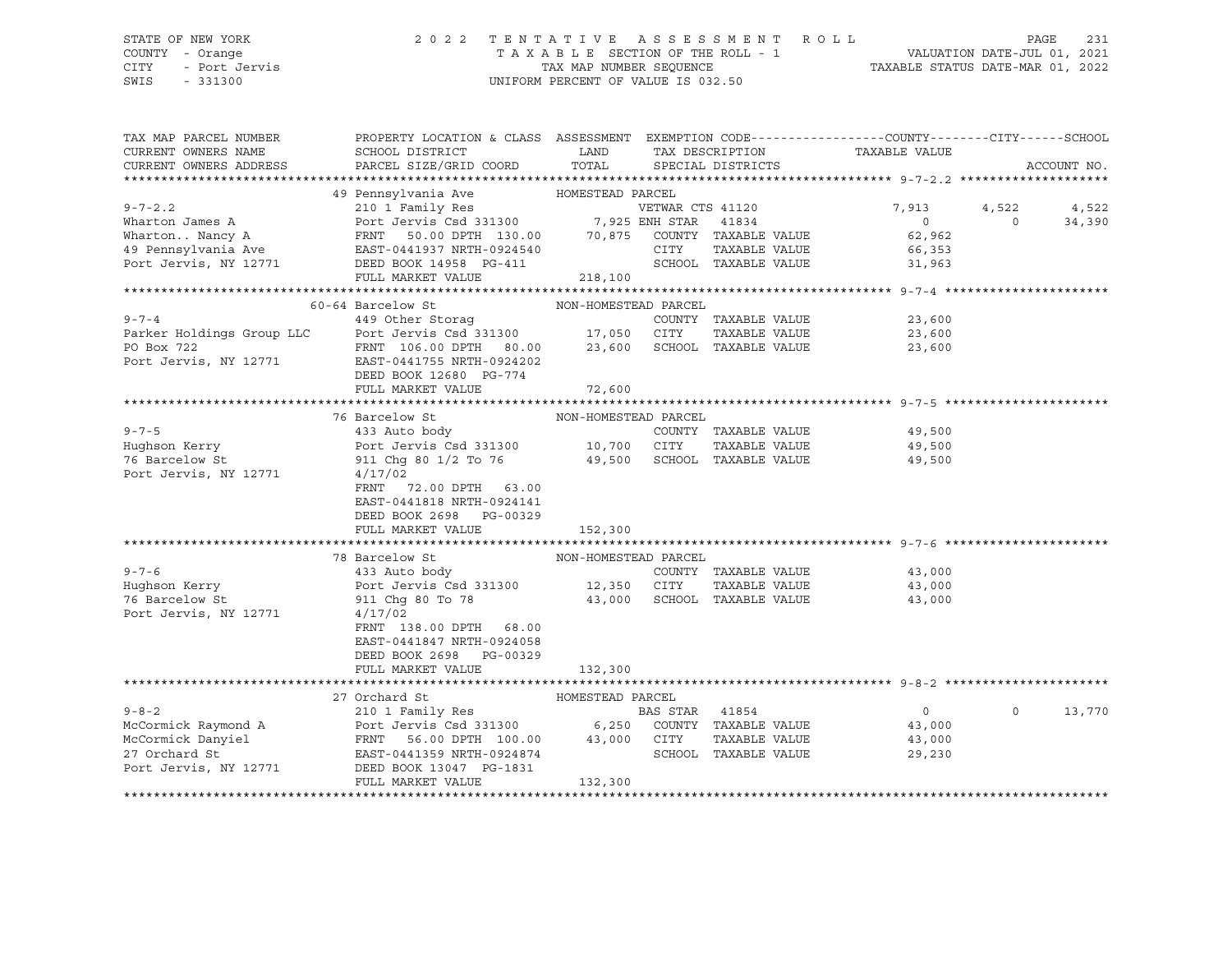| STATE OF NEW YORK<br>STATE OF NEW YORK<br>COUNTY - Orange<br>CITY - Port Jervis<br>SWIS - 331300 |                                                                                                                                                                                                                                                       | UNIFORM PERCENT OF VALUE IS 032.50 |                             | 2022 TENTATIVE ASSESSMENT ROLL PAGE 232<br>TAXABLE SECTION OF THE ROLL - 1<br>TAX MAP NUMBER SEQUENCE TAXABLE STATUS DATE-MAR 01, 2022 |          |             |
|--------------------------------------------------------------------------------------------------|-------------------------------------------------------------------------------------------------------------------------------------------------------------------------------------------------------------------------------------------------------|------------------------------------|-----------------------------|----------------------------------------------------------------------------------------------------------------------------------------|----------|-------------|
| TAX MAP PARCEL NUMBER<br>CURRENT OWNERS NAME<br>CURRENT OWNERS ADDRESS                           | PROPERTY LOCATION & CLASS ASSESSMENT EXEMPTION CODE----------------COUNTY-------CITY------SCHOOL<br>SCHOOL DISTRICT                         LAND         TAX DESCRIPTION                   TAXABLE VALUE<br>PARCEL SIZE/GRID COORD                    | TOTAL                              | SPECIAL DISTRICTS           |                                                                                                                                        |          | ACCOUNT NO. |
|                                                                                                  | 29 Orchard St                                                                                                                                                                                                                                         | HOMESTEAD PARCEL                   |                             |                                                                                                                                        |          |             |
| $9 - 8 - 3$                                                                                      |                                                                                                                                                                                                                                                       |                                    |                             |                                                                                                                                        |          |             |
|                                                                                                  |                                                                                                                                                                                                                                                       |                                    |                             |                                                                                                                                        |          |             |
| Liang Yufeng<br>29 Orchard St                                                                    |                                                                                                                                                                                                                                                       |                                    | 17,500 SCHOOL TAXABLE VALUE |                                                                                                                                        |          |             |
|                                                                                                  | Port Jervis, NY 12771 FRNT 50.00 DPTH 100.00<br>EAST-0441388 NRTH-0924836                                                                                                                                                                             |                                    |                             |                                                                                                                                        |          |             |
|                                                                                                  | DEED BOOK 13138 PG-379                                                                                                                                                                                                                                |                                    |                             |                                                                                                                                        |          |             |
|                                                                                                  | FULL MARKET VALUE                                                                                                                                                                                                                                     | 53,800                             |                             |                                                                                                                                        |          |             |
|                                                                                                  |                                                                                                                                                                                                                                                       |                                    |                             |                                                                                                                                        |          |             |
|                                                                                                  | 31 Orchard St                                                                                                                                                                                                                                         | HOMESTEAD PARCEL                   |                             |                                                                                                                                        |          |             |
| $9 - 8 - 4$                                                                                      | oronara su<br>210 1 Family Res                                                                                                                                                                                                                        |                                    | VETWAR CTS 41120            | $5,865$ $4,522$ $4,522$<br>0 0 34,390                                                                                                  |          |             |
|                                                                                                  |                                                                                                                                                                                                                                                       |                                    |                             |                                                                                                                                        |          |             |
|                                                                                                  |                                                                                                                                                                                                                                                       |                                    |                             | 33,235                                                                                                                                 |          |             |
|                                                                                                  |                                                                                                                                                                                                                                                       |                                    |                             | 34,578                                                                                                                                 |          |             |
|                                                                                                  | 31 Orchard St<br>Port Jervis, NY 12771 EAST-0441416 NRTH-0924799 SCHOOL TAXABLE VALUE                                                                                                                                                                 |                                    |                             | 188                                                                                                                                    |          |             |
|                                                                                                  | DEED BOOK 6154 PG-254                                                                                                                                                                                                                                 |                                    |                             |                                                                                                                                        |          |             |
|                                                                                                  | FULL MARKET VALUE 120,300                                                                                                                                                                                                                             |                                    |                             |                                                                                                                                        |          |             |
|                                                                                                  |                                                                                                                                                                                                                                                       |                                    |                             |                                                                                                                                        |          |             |
|                                                                                                  | 9-8-5<br>Bray Robert G<br>Bray Robert G<br>Bray Richard D<br>Bray Richard D<br>Bray Richard D<br>Bray Richard D<br>ERNT 50.00 DPTH 100.00<br>Bray Rochester, NY 14612<br>Rochester, NY 14612<br>PEED BOOK 13613 PG-229<br>PHILL MAPVPT VALUE<br>PHILL |                                    |                             | 40,750                                                                                                                                 |          |             |
|                                                                                                  |                                                                                                                                                                                                                                                       |                                    |                             | 40,750                                                                                                                                 |          |             |
|                                                                                                  |                                                                                                                                                                                                                                                       |                                    |                             | 40,750                                                                                                                                 |          |             |
|                                                                                                  |                                                                                                                                                                                                                                                       |                                    |                             |                                                                                                                                        |          |             |
|                                                                                                  |                                                                                                                                                                                                                                                       |                                    |                             |                                                                                                                                        |          |             |
|                                                                                                  |                                                                                                                                                                                                                                                       | 125,400                            |                             |                                                                                                                                        |          |             |
|                                                                                                  |                                                                                                                                                                                                                                                       |                                    |                             |                                                                                                                                        |          |             |
|                                                                                                  | 35 Orchard St<br>Example 2000 of the country that the country of the country of the country of the country of the country of the country of the country of the country of the country of the country of the country of the country of the count       | HOMESTEAD PARCEL                   |                             |                                                                                                                                        |          |             |
|                                                                                                  |                                                                                                                                                                                                                                                       |                                    |                             | 47,600                                                                                                                                 |          |             |
|                                                                                                  |                                                                                                                                                                                                                                                       |                                    |                             | 47,600                                                                                                                                 |          |             |
|                                                                                                  |                                                                                                                                                                                                                                                       |                                    |                             | 47,600                                                                                                                                 |          |             |
|                                                                                                  |                                                                                                                                                                                                                                                       |                                    |                             |                                                                                                                                        |          |             |
|                                                                                                  |                                                                                                                                                                                                                                                       |                                    |                             |                                                                                                                                        |          |             |
|                                                                                                  | FULL MARKET VALUE                                                                                                                                                                                                                                     | 146,500                            |                             |                                                                                                                                        |          |             |
|                                                                                                  | 39 Orchard St                                                                                                                                                                                                                                         | HOMESTEAD PARCEL                   |                             |                                                                                                                                        |          |             |
| $9 - 8 - 7$                                                                                      |                                                                                                                                                                                                                                                       |                                    |                             | $\overline{0}$                                                                                                                         | $\Omega$ | 33,750      |
| Ferrara Janice                                                                                   | 210 1 Family Res<br>210 1 Family Res<br>Port Jervis Csd 331300 8,000 COUNTY TAXABLE VALUE<br>FRNT 64.00 DPTH 100.00 33,750 CITY TAXABLE VALUE<br>ERST-0441543 NRTH-0924637 SCHOOL TAXABLE VALUE<br>FRNT DOOL OF DE 00654                              |                                    |                             | 33,750                                                                                                                                 |          |             |
|                                                                                                  |                                                                                                                                                                                                                                                       |                                    |                             | 33,750                                                                                                                                 |          |             |
| Attn: Janice Lehn<br>39 Orchard St                                                               |                                                                                                                                                                                                                                                       |                                    |                             | $\Omega$                                                                                                                               |          |             |
| Port Jervis, NY 12771                                                                            | DEED BOOK 2031 PG-00654                                                                                                                                                                                                                               |                                    |                             |                                                                                                                                        |          |             |
|                                                                                                  | FULL MARKET VALUE                                                                                                                                                                                                                                     | 103,800                            |                             |                                                                                                                                        |          |             |
|                                                                                                  |                                                                                                                                                                                                                                                       |                                    |                             |                                                                                                                                        |          |             |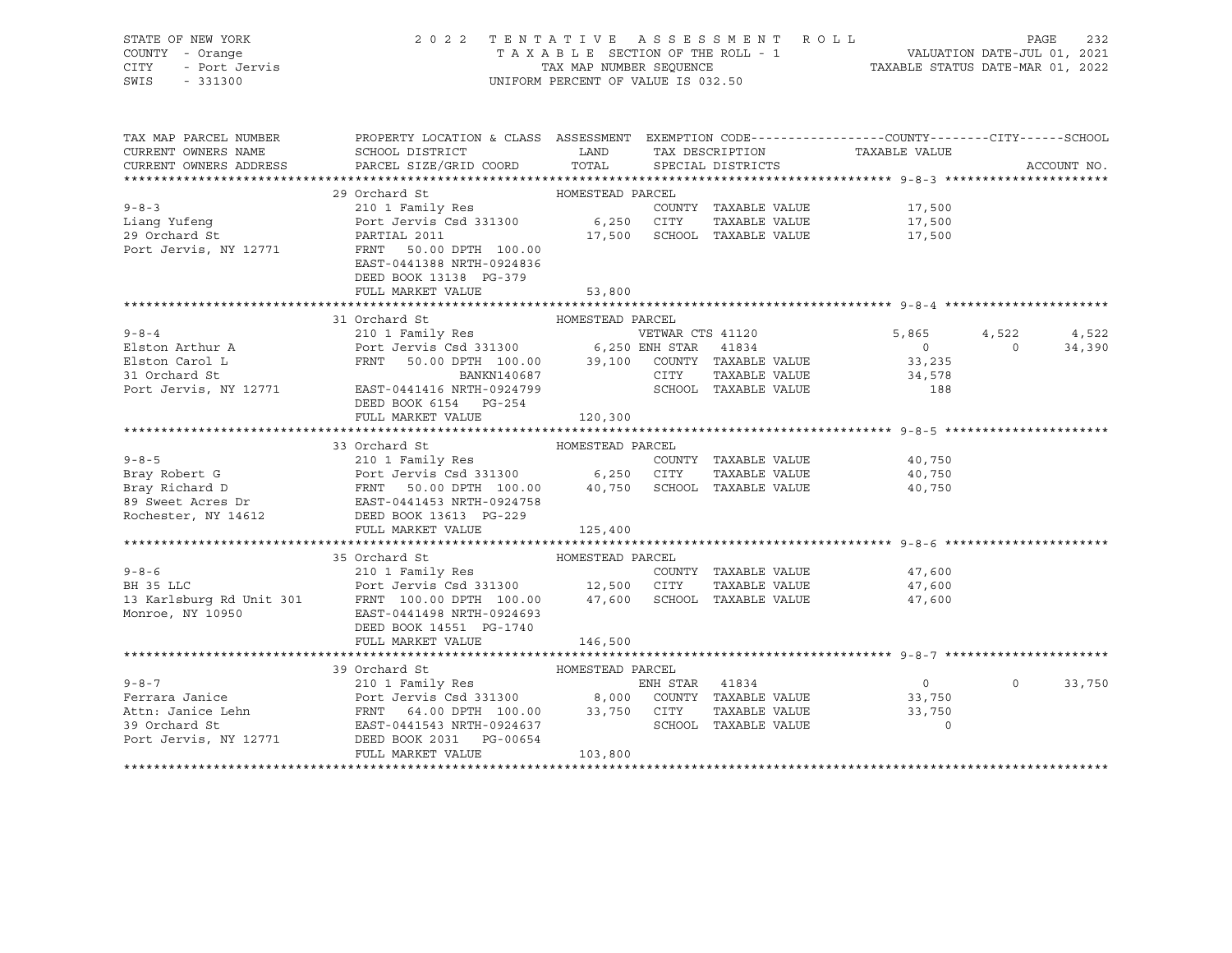| STATE OF NEW YORK<br>COUNTY - Orange<br>CITY - Port Jervis<br>SWIS<br>$-331300$ | 2022                                                                                                                                         | UNIFORM PERCENT OF VALUE IS 032.50 | TENTATIVE ASSESSMENT ROLL            | $\begin{array}{cccccccccccccc} \text{I} & \text{E} & \text{n} & \text{I} & \text{A} & \text{I} & \text{I} & \text{V} & \text{E} & \text{A} & \text{B} & \text{B} & \text{B} & \text{B} & \text{B} & \text{C} & \text{A} & \text{I} & \text{A} & \text{A} & \text{A} & \text{A} & \text{A} & \text{A} & \text{A} & \text{A} & \text{A} & \text{A} & \text{B} & \text{B} & \text{B} & \text{B} & \text{B} & \text{C} & \text{C} & \$ | PAGE<br>233        |
|---------------------------------------------------------------------------------|----------------------------------------------------------------------------------------------------------------------------------------------|------------------------------------|--------------------------------------|------------------------------------------------------------------------------------------------------------------------------------------------------------------------------------------------------------------------------------------------------------------------------------------------------------------------------------------------------------------------------------------------------------------------------------|--------------------|
| TAX MAP PARCEL NUMBER<br>CURRENT OWNERS NAME<br>CURRENT OWNERS ADDRESS          | PROPERTY LOCATION & CLASS ASSESSMENT EXEMPTION CODE---------------COUNTY-------CITY------SCHOOL<br>SCHOOL DISTRICT<br>PARCEL SIZE/GRID COORD | LAND<br>TOTAL                      | TAX DESCRIPTION<br>SPECIAL DISTRICTS | TAXABLE VALUE                                                                                                                                                                                                                                                                                                                                                                                                                      | ACCOUNT NO.        |
|                                                                                 | 41 Orchard St                                                                                                                                | HOMESTEAD PARCEL                   |                                      |                                                                                                                                                                                                                                                                                                                                                                                                                                    |                    |
| $9 - 8 - 8$                                                                     | 210 1 Family Res                                                                                                                             | <b>BAS STAR 41854</b>              |                                      | 0                                                                                                                                                                                                                                                                                                                                                                                                                                  | $\Omega$<br>13,770 |
| Quick Rita                                                                      | Port Jervis Csd 331300 6,750 COUNTY TAXABLE VALUE                                                                                            |                                    |                                      | 34,550                                                                                                                                                                                                                                                                                                                                                                                                                             |                    |
| 41 Orchard St                                                                   | FRNT 54.00 DPTH 100.00 34,550 CITY                                                                                                           |                                    | TAXABLE VALUE                        | 34,550                                                                                                                                                                                                                                                                                                                                                                                                                             |                    |
| Port Jervis, NY 12771                                                           | <b>BANKC160210</b>                                                                                                                           |                                    | SCHOOL TAXABLE VALUE                 | 20,780                                                                                                                                                                                                                                                                                                                                                                                                                             |                    |
|                                                                                 | EAST-0441579 NRTH-0924595                                                                                                                    |                                    |                                      |                                                                                                                                                                                                                                                                                                                                                                                                                                    |                    |
|                                                                                 | DEED BOOK 12416 PG-132                                                                                                                       |                                    |                                      |                                                                                                                                                                                                                                                                                                                                                                                                                                    |                    |
|                                                                                 | FULL MARKET VALUE                                                                                                                            | 106,300                            |                                      |                                                                                                                                                                                                                                                                                                                                                                                                                                    |                    |
|                                                                                 |                                                                                                                                              |                                    |                                      |                                                                                                                                                                                                                                                                                                                                                                                                                                    |                    |
|                                                                                 | 46 Pennsylvania Ave MOMESTEAD PARCEL                                                                                                         |                                    |                                      |                                                                                                                                                                                                                                                                                                                                                                                                                                    |                    |
| $9 - 8 - 9$                                                                     | 210 1 Family Res                                                                                                                             |                                    | COUNTY TAXABLE VALUE                 | 43,200                                                                                                                                                                                                                                                                                                                                                                                                                             |                    |
|                                                                                 |                                                                                                                                              |                                    |                                      | 43,200                                                                                                                                                                                                                                                                                                                                                                                                                             |                    |
|                                                                                 | EAST-0441650 NRTH-0924564                                                                                                                    |                                    |                                      | 43,200                                                                                                                                                                                                                                                                                                                                                                                                                             |                    |
| Port Jervis, NY 12771                                                           | DEED BOOK 3572 PG-00349                                                                                                                      |                                    |                                      |                                                                                                                                                                                                                                                                                                                                                                                                                                    |                    |
|                                                                                 | FULL MARKET VALUE                                                                                                                            | 132,900                            |                                      |                                                                                                                                                                                                                                                                                                                                                                                                                                    |                    |
|                                                                                 |                                                                                                                                              |                                    |                                      |                                                                                                                                                                                                                                                                                                                                                                                                                                    |                    |
|                                                                                 | 44 Pennsylvania Ave                                                                                                                          | HOMESTEAD PARCEL                   |                                      |                                                                                                                                                                                                                                                                                                                                                                                                                                    |                    |
| $9 - 8 - 10$                                                                    | 220 2 Family Res                                                                                                                             |                                    | COUNTY TAXABLE VALUE                 | 37,800                                                                                                                                                                                                                                                                                                                                                                                                                             |                    |
|                                                                                 |                                                                                                                                              |                                    |                                      | 37,800                                                                                                                                                                                                                                                                                                                                                                                                                             |                    |
|                                                                                 |                                                                                                                                              |                                    |                                      | 37,800                                                                                                                                                                                                                                                                                                                                                                                                                             |                    |
|                                                                                 |                                                                                                                                              |                                    |                                      |                                                                                                                                                                                                                                                                                                                                                                                                                                    |                    |
|                                                                                 | DEED BOOK 2992 PG-00004                                                                                                                      |                                    |                                      |                                                                                                                                                                                                                                                                                                                                                                                                                                    |                    |
|                                                                                 | FULL MARKET VALUE                                                                                                                            | 116,300                            |                                      |                                                                                                                                                                                                                                                                                                                                                                                                                                    |                    |
|                                                                                 |                                                                                                                                              |                                    |                                      |                                                                                                                                                                                                                                                                                                                                                                                                                                    |                    |
|                                                                                 | 42 Pennsylvania Ave                                                                                                                          | HOMESTEAD PARCEL                   |                                      |                                                                                                                                                                                                                                                                                                                                                                                                                                    |                    |
| $9 - 8 - 11$                                                                    | 210 1 Family Res<br>Port Jervis Csd 331300 6,250 CITY                                                                                        |                                    | COUNTY TAXABLE VALUE                 | 47,300                                                                                                                                                                                                                                                                                                                                                                                                                             |                    |
| Osborne Kevin                                                                   |                                                                                                                                              |                                    | TAXABLE VALUE                        | 47,300                                                                                                                                                                                                                                                                                                                                                                                                                             |                    |
| Osborne Brittany                                                                | FRNT 50.00 DPTH 100.00 47,300 SCHOOL TAXABLE VALUE                                                                                           |                                    |                                      | 47,300                                                                                                                                                                                                                                                                                                                                                                                                                             |                    |
| 42 Pennsylvania Ave<br>Port Jervis, NY 12771                                    | BANKC040281<br>EAST-0441606 NRTH-0924526                                                                                                     |                                    |                                      |                                                                                                                                                                                                                                                                                                                                                                                                                                    |                    |
|                                                                                 | DEED BOOK 14847 PG-41                                                                                                                        |                                    |                                      |                                                                                                                                                                                                                                                                                                                                                                                                                                    |                    |
|                                                                                 | FULL MARKET VALUE                                                                                                                            | 145,500                            |                                      |                                                                                                                                                                                                                                                                                                                                                                                                                                    |                    |
|                                                                                 |                                                                                                                                              |                                    |                                      |                                                                                                                                                                                                                                                                                                                                                                                                                                    |                    |
|                                                                                 | 40 Pennsylvania Ave                                                                                                                          | NON-HOMESTEAD PARCEL               |                                      |                                                                                                                                                                                                                                                                                                                                                                                                                                    |                    |
| $9 - 8 - 12$                                                                    | 449 Other Storag                                                                                                                             |                                    | COUNTY TAXABLE VALUE                 | 65,000                                                                                                                                                                                                                                                                                                                                                                                                                             |                    |
| Pennsylvania Monsey LLC                                                         | Port Jervis Csd 331300 18,500 CITY                                                                                                           |                                    | TAXABLE VALUE                        | 65,000                                                                                                                                                                                                                                                                                                                                                                                                                             |                    |
| 30 Bush Ln Apt 5                                                                | FRNT 100.00 DPTH 100.00 65,000                                                                                                               |                                    | SCHOOL TAXABLE VALUE                 | 65,000                                                                                                                                                                                                                                                                                                                                                                                                                             |                    |
| Spring Valley, NY 10977                                                         | EAST-0441554 NRTH-0924486                                                                                                                    |                                    |                                      |                                                                                                                                                                                                                                                                                                                                                                                                                                    |                    |
|                                                                                 | DEED BOOK 15144 PG-1096                                                                                                                      |                                    |                                      |                                                                                                                                                                                                                                                                                                                                                                                                                                    |                    |
|                                                                                 | FULL MARKET VALUE                                                                                                                            | 200,000                            |                                      |                                                                                                                                                                                                                                                                                                                                                                                                                                    |                    |
|                                                                                 |                                                                                                                                              |                                    |                                      |                                                                                                                                                                                                                                                                                                                                                                                                                                    |                    |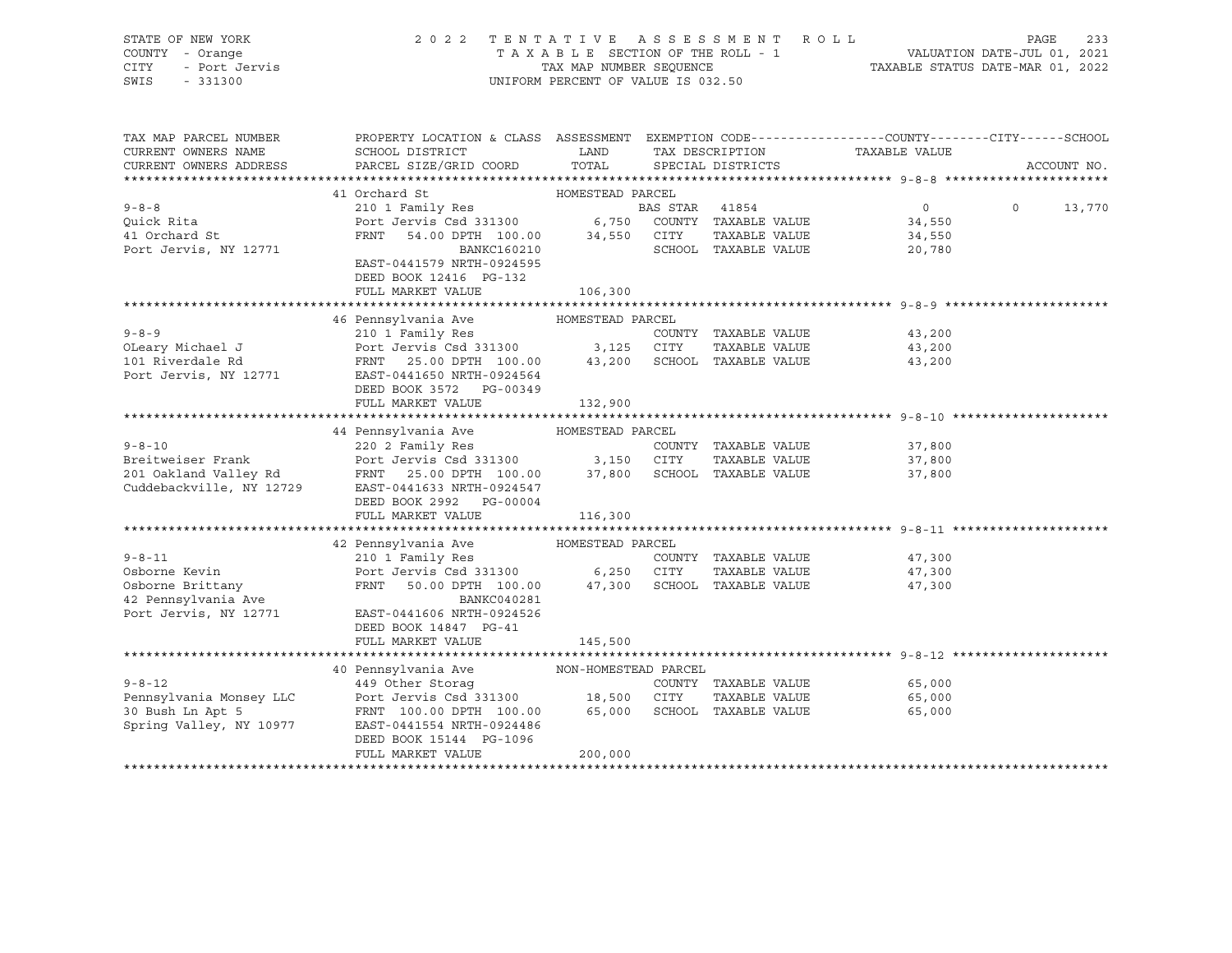### STATE OF NEW YORK 2 0 2 2 T E N T A T I V E A S S E S S M E N T R O L L PAGE 234 COUNTY - Orange T A X A B L E SECTION OF THE ROLL - 1 VALUATION DATE-JUL 01, 2021 CITY - Port Jervis TAX MAP NUMBER SEQUENCE TAXABLE STATUS DATE-MAR 01, 2022

SWIS - 331300 UNIFORM PERCENT OF VALUE IS 032.50

| TAX MAP PARCEL NUMBER<br>CURRENT OWNERS NAME<br>CURRENT OWNERS ADDRESS | PROPERTY LOCATION & CLASS ASSESSMENT EXEMPTION CODE----------------COUNTY-------CITY------SCHOOL<br>SCHOOL DISTRICT LAND<br>PARCEL SIZE/GRID COORD                                                                                                                                                                                                                                                                                                   | TOTAL            | TAX DESCRIPTION<br>SPECIAL DISTRICTS | TAXABLE VALUE                           |         | ACCOUNT NO.              |
|------------------------------------------------------------------------|------------------------------------------------------------------------------------------------------------------------------------------------------------------------------------------------------------------------------------------------------------------------------------------------------------------------------------------------------------------------------------------------------------------------------------------------------|------------------|--------------------------------------|-----------------------------------------|---------|--------------------------|
|                                                                        |                                                                                                                                                                                                                                                                                                                                                                                                                                                      |                  |                                      |                                         |         |                          |
|                                                                        |                                                                                                                                                                                                                                                                                                                                                                                                                                                      |                  |                                      |                                         |         |                          |
|                                                                        |                                                                                                                                                                                                                                                                                                                                                                                                                                                      |                  |                                      |                                         | $\circ$ | 34,390                   |
|                                                                        |                                                                                                                                                                                                                                                                                                                                                                                                                                                      |                  |                                      |                                         |         |                          |
|                                                                        |                                                                                                                                                                                                                                                                                                                                                                                                                                                      |                  |                                      |                                         |         |                          |
|                                                                        |                                                                                                                                                                                                                                                                                                                                                                                                                                                      |                  |                                      |                                         |         |                          |
|                                                                        |                                                                                                                                                                                                                                                                                                                                                                                                                                                      |                  |                                      |                                         |         |                          |
|                                                                        | 9-8-13<br>210 1 Family Res<br>210 1 Family Res<br>210 1 Family Res<br>210 1 Family Res<br>210 1 Family Res<br>210 1 Family Res<br>210 1 Family Res<br>210 1 Family Res<br>210 1 Family Res<br>210 1 Family Res<br>210 1 Family Res<br>210 1 Family Res                                                                                                                                                                                               |                  |                                      |                                         |         |                          |
|                                                                        |                                                                                                                                                                                                                                                                                                                                                                                                                                                      |                  |                                      |                                         |         |                          |
|                                                                        | 52 Barcelow St                                                                                                                                                                                                                                                                                                                                                                                                                                       | HOMESTEAD PARCEL |                                      |                                         |         |                          |
|                                                                        |                                                                                                                                                                                                                                                                                                                                                                                                                                                      |                  |                                      | $\overline{0}$<br>$4,522$ 0<br>$41,728$ | $\circ$ | 13,770                   |
|                                                                        |                                                                                                                                                                                                                                                                                                                                                                                                                                                      |                  |                                      |                                         |         | $\overline{\phantom{0}}$ |
|                                                                        |                                                                                                                                                                                                                                                                                                                                                                                                                                                      |                  |                                      |                                         |         |                          |
|                                                                        |                                                                                                                                                                                                                                                                                                                                                                                                                                                      |                  |                                      | 46,250                                  |         |                          |
|                                                                        |                                                                                                                                                                                                                                                                                                                                                                                                                                                      |                  |                                      | SCHOOL TAXABLE VALUE 32,480             |         |                          |
|                                                                        | 9-8-14<br>BAS STAR 41854<br>BAS STAR 41854<br>BAS STAR 41854<br>BAS STAR 41854<br>BAS STAR 41854<br>BAS STAR 41854<br>BAS STAR 41854<br>BAS STAR 41854<br>6,250 CW_15_VET/41162<br>EAST-0441447 NRTH-0924627<br>POTT TAXABLE VALUE<br>POTT JEXABLE VAL                                                                                                                                                                                               |                  |                                      |                                         |         |                          |
|                                                                        |                                                                                                                                                                                                                                                                                                                                                                                                                                                      |                  |                                      |                                         |         |                          |
|                                                                        | 50 Barcelow St NON-HOMESTEAD PARCEL                                                                                                                                                                                                                                                                                                                                                                                                                  |                  |                                      |                                         |         |                          |
|                                                                        | 9-8-15<br>484 1 use sm bld<br>Port Jervis Business Offc LLC Port Jervis Csd 331300 9,250 CITY                                                                                                                                                                                                                                                                                                                                                        |                  | COUNTY TAXABLE VALUE                 | 45,750<br>45,750                        |         |                          |
|                                                                        |                                                                                                                                                                                                                                                                                                                                                                                                                                                      |                  | TAXABLE VALUE                        |                                         |         |                          |
|                                                                        | 176 Wilson Rd<br>PO Box 656 EAST-0441413 NRTH-0924665<br>Sparrowbush, NY 12780 DEED BOOK 11420 PG-991                                                                                                                                                                                                                                                                                                                                                |                  |                                      |                                         |         |                          |
|                                                                        |                                                                                                                                                                                                                                                                                                                                                                                                                                                      |                  |                                      |                                         |         |                          |
|                                                                        |                                                                                                                                                                                                                                                                                                                                                                                                                                                      |                  |                                      |                                         |         |                          |
|                                                                        | FULL MARKET VALUE                                                                                                                                                                                                                                                                                                                                                                                                                                    | 140,800          |                                      |                                         |         |                          |
|                                                                        | % And CONESTEAD PARCEL<br>Fink. Elizabeth 210 1 Family Res COUNTY TAXABLE VALUE<br>Port Jervis Csd 331300 6,250 CITY TAXABLE VALUE<br>Port Jervis, NY 12771 EAST-0441383 NRTH-0924704<br>DEED BOOK 1178 PG-002900                                                                                                                                                                                                                                    |                  |                                      |                                         |         |                          |
|                                                                        |                                                                                                                                                                                                                                                                                                                                                                                                                                                      |                  |                                      |                                         |         |                          |
|                                                                        |                                                                                                                                                                                                                                                                                                                                                                                                                                                      |                  |                                      | 35,750                                  |         |                          |
|                                                                        |                                                                                                                                                                                                                                                                                                                                                                                                                                                      |                  |                                      | 35,750<br>35,750                        |         |                          |
|                                                                        |                                                                                                                                                                                                                                                                                                                                                                                                                                                      |                  |                                      |                                         |         |                          |
|                                                                        |                                                                                                                                                                                                                                                                                                                                                                                                                                                      |                  |                                      |                                         |         |                          |
|                                                                        |                                                                                                                                                                                                                                                                                                                                                                                                                                                      |                  |                                      |                                         |         |                          |
|                                                                        | FULL MARKET VALUE                                                                                                                                                                                                                                                                                                                                                                                                                                    | 110,000          |                                      |                                         |         |                          |
|                                                                        |                                                                                                                                                                                                                                                                                                                                                                                                                                                      |                  |                                      |                                         |         |                          |
|                                                                        | $\small \begin{tabular}{lcccccc} \texttt{9-8-19} & \texttt{42 Barcelona St} & \texttt{HOMESTEAD PARCEL} \\ \texttt{9-8-19} & \texttt{220 2 Family Res} & \texttt{COUNTY TAXABLE VALUE} & \texttt{46,600} \\ \texttt{Kettening Raymond} & \texttt{Port Jervis Csd 331300} & \texttt{10,000 CITY TAXABLE VALUE} & \texttt{46,600} \\ \texttt{10 Main St} & \texttt{FRNT} & \texttt{84.00 DPTH} & \texttt{100.00} & \texttt{46,600} & \texttt{SCHOOL T$ |                  |                                      |                                         |         |                          |
|                                                                        |                                                                                                                                                                                                                                                                                                                                                                                                                                                      |                  |                                      |                                         |         |                          |
|                                                                        |                                                                                                                                                                                                                                                                                                                                                                                                                                                      |                  |                                      |                                         |         |                          |
|                                                                        |                                                                                                                                                                                                                                                                                                                                                                                                                                                      |                  |                                      |                                         |         |                          |
|                                                                        |                                                                                                                                                                                                                                                                                                                                                                                                                                                      |                  |                                      |                                         |         |                          |
|                                                                        | DEED BOOK 14490 PG-597                                                                                                                                                                                                                                                                                                                                                                                                                               |                  |                                      |                                         |         |                          |
|                                                                        | FULL MARKET VALUE                                                                                                                                                                                                                                                                                                                                                                                                                                    | 143,400          |                                      |                                         |         |                          |
|                                                                        |                                                                                                                                                                                                                                                                                                                                                                                                                                                      |                  |                                      |                                         |         |                          |
|                                                                        |                                                                                                                                                                                                                                                                                                                                                                                                                                                      |                  |                                      |                                         |         |                          |
|                                                                        | $\begin{array}{ccccccccc} 9-9-1 & & & & 87\text{ East Main St} & & & & \text{HOMESTEAD PARCEL} \\ 210 1 Family Res & & & & & & \text{COUNTY TAXABLE VALUE} \\ \text{Towle Helen} & & & & \text{Port Jervis Csd 331300} & & & 17,725 & \text{CITY} & \text{TAXABLE VALUE} \\ 87 \text{ East Main St} & & & & \text{FRNT} & 107.00 & \text{DFNI} & 258.00 & & 87,000 & \text{SCHOOL TAXABLE VALUE} \\ \end{array}$                                     |                  |                                      | 87,000                                  |         |                          |
|                                                                        |                                                                                                                                                                                                                                                                                                                                                                                                                                                      |                  |                                      | 87,000                                  |         |                          |
|                                                                        |                                                                                                                                                                                                                                                                                                                                                                                                                                                      |                  |                                      | 87,000                                  |         |                          |
|                                                                        | Port Jervis, NY 12771 EAST-0441690 NRTH-0925249                                                                                                                                                                                                                                                                                                                                                                                                      |                  |                                      |                                         |         |                          |
|                                                                        | DEED BOOK 15160 PG-1587                                                                                                                                                                                                                                                                                                                                                                                                                              |                  |                                      |                                         |         |                          |
|                                                                        | FULL MARKET VALUE                                                                                                                                                                                                                                                                                                                                                                                                                                    | 267,700          |                                      |                                         |         |                          |
|                                                                        |                                                                                                                                                                                                                                                                                                                                                                                                                                                      |                  |                                      |                                         |         |                          |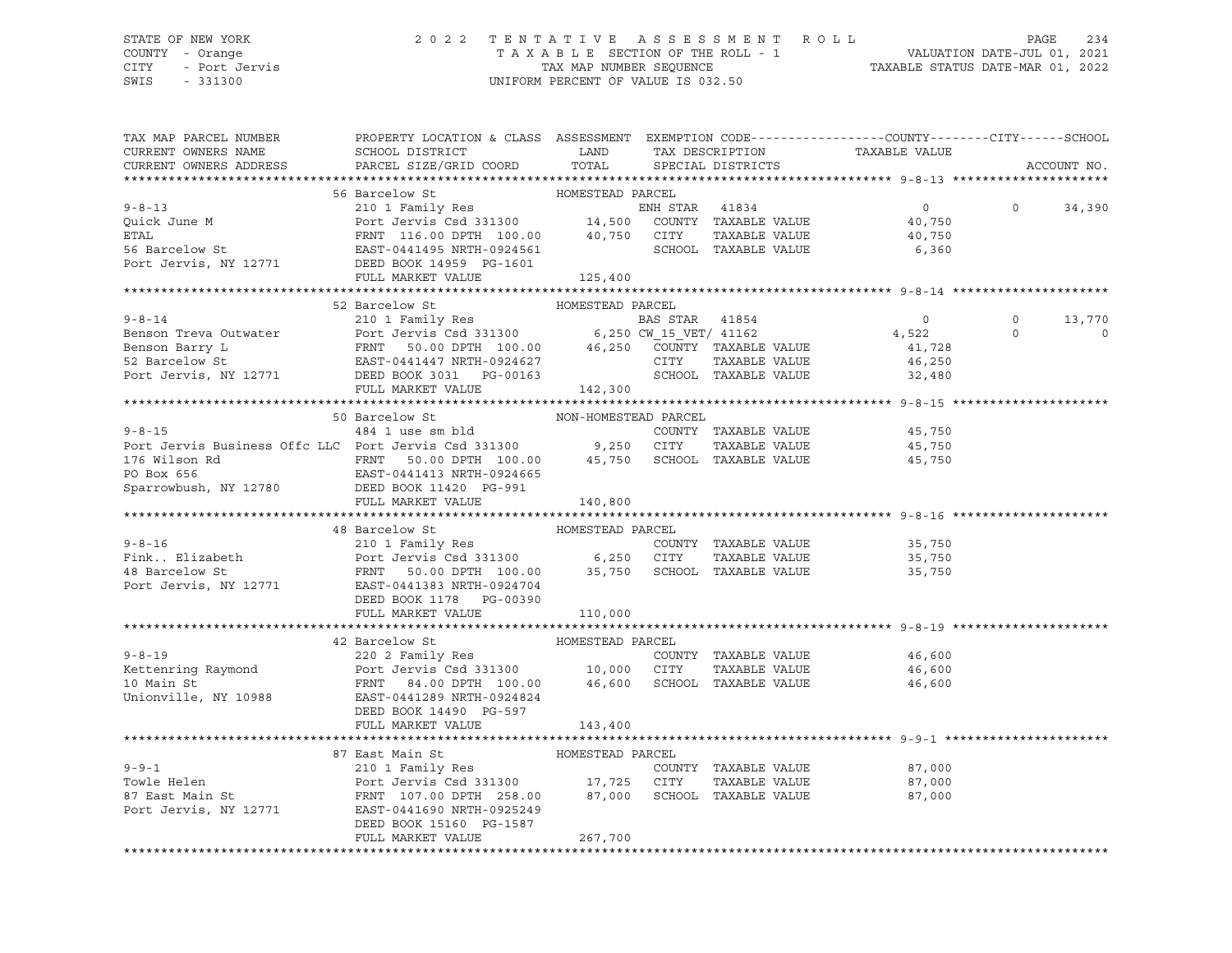# STATE OF NEW YORK 2 0 2 2 T E N T A T I V E A S S E S S M E N T R O L L PAGE 235 COUNTY - Orange T A X A B L E SECTION OF THE ROLL - 1 VALUATION DATE-JUL 01, 2021 CITY - Port Jervis TAX MAP NUMBER SEQUENCE TAXABLE STATUS DATE-MAR 01, 2022

| TAX MAP PARCEL NUMBER<br>CURRENT OWNERS NAME<br>CURRENT OWNERS ADDRESS                                                                                                                                                                              | PROPERTY LOCATION & CLASS ASSESSMENT EXEMPTION CODE----------------COUNTY-------CITY------SCHOOL<br>SCHOOL DISTRICT<br>PARCEL SIZE/GRID COORD | <b>EXAMPLE STATE STATE</b><br>TOTAL |                      | SPECIAL DISTRICTS    | TAX DESCRIPTION TAXABLE VALUE SPECIAL DISTRICTS |          | ACCOUNT NO. |
|-----------------------------------------------------------------------------------------------------------------------------------------------------------------------------------------------------------------------------------------------------|-----------------------------------------------------------------------------------------------------------------------------------------------|-------------------------------------|----------------------|----------------------|-------------------------------------------------|----------|-------------|
|                                                                                                                                                                                                                                                     |                                                                                                                                               |                                     |                      |                      |                                                 |          |             |
|                                                                                                                                                                                                                                                     | HOMESTEAD PARCEL<br>89 East Main St                                                                                                           |                                     |                      |                      |                                                 |          |             |
| 9-9-2<br>Lopriore Gary W<br>Lopriore Michele T<br>Exact Main St<br>Port Jervis Csd 331300<br>Exact Main St<br>Port Jervis Csd 331300<br>Exact Main St<br>Exact Main St<br>Port Jervis, NY 12771<br>DEED BOOK 1978 BOOK 1978 BAS STAR<br>Port Jervis |                                                                                                                                               |                                     |                      |                      | $\overline{0}$                                  | $\Omega$ | 13,770      |
|                                                                                                                                                                                                                                                     |                                                                                                                                               |                                     |                      |                      | 58,000                                          |          |             |
|                                                                                                                                                                                                                                                     |                                                                                                                                               |                                     |                      |                      | TAXABLE VALUE 58,000                            |          |             |
|                                                                                                                                                                                                                                                     |                                                                                                                                               |                                     | SCHOOL TAXABLE VALUE |                      | 44,230                                          |          |             |
|                                                                                                                                                                                                                                                     |                                                                                                                                               |                                     |                      |                      |                                                 |          |             |
|                                                                                                                                                                                                                                                     | FULL MARKET VALUE                                                                                                                             | 178,500                             |                      |                      |                                                 |          |             |
|                                                                                                                                                                                                                                                     |                                                                                                                                               |                                     |                      |                      |                                                 |          |             |
|                                                                                                                                                                                                                                                     | 91 East Main St                                                                                                                               | HOMESTEAD PARCEL                    |                      |                      |                                                 |          |             |
| $9 - 9 - 3$                                                                                                                                                                                                                                         | 220 2 Family Res<br>Port Jervis Csd 331300 8,350 CITY                                                                                         |                                     |                      | COUNTY TAXABLE VALUE | 50,250                                          |          |             |
|                                                                                                                                                                                                                                                     |                                                                                                                                               |                                     |                      |                      | TAXABLE VALUE 50,250                            |          |             |
| you<br>Beapio Shaina<br>91 East Main St                                                                                                                                                                                                             | FRNT 50.00 DPTH 200.00 50,250 SCHOOL TAXABLE VALUE 50,250                                                                                     |                                     |                      |                      |                                                 |          |             |
|                                                                                                                                                                                                                                                     | <b>BANKC160113</b>                                                                                                                            |                                     |                      |                      |                                                 |          |             |
| Port Jervis, NY 12771 EAST-0441776 NRTH-0925158                                                                                                                                                                                                     |                                                                                                                                               |                                     |                      |                      |                                                 |          |             |
|                                                                                                                                                                                                                                                     | DEED BOOK 14107 PG-1163                                                                                                                       |                                     |                      |                      |                                                 |          |             |
|                                                                                                                                                                                                                                                     | FULL MARKET VALUE                                                                                                                             | 154,600                             |                      |                      |                                                 |          |             |
|                                                                                                                                                                                                                                                     |                                                                                                                                               |                                     |                      |                      |                                                 |          |             |
|                                                                                                                                                                                                                                                     | 93 East Main St                                                                                                                               | HOMESTEAD PARCEL                    |                      |                      |                                                 |          |             |
| $9 - 9 - 4$                                                                                                                                                                                                                                         |                                                                                                                                               |                                     |                      |                      | COUNTY TAXABLE VALUE 54,650                     |          |             |
| Grech Peter A                                                                                                                                                                                                                                       |                                                                                                                                               |                                     |                      | TAXABLE VALUE        | 54,650                                          |          |             |
| Grech Russell M Jr. 99999                                                                                                                                                                                                                           |                                                                                                                                               |                                     |                      |                      | 54,650 SCHOOL TAXABLE VALUE<br>54,650           |          |             |
| 93 East Main St                                                                                                                                                                                                                                     | $\mathsf{C}$                                                                                                                                  |                                     |                      |                      |                                                 |          |             |
| Port Jervis, NY 12771 FRNT 100.00 DPTH 200.00                                                                                                                                                                                                       |                                                                                                                                               |                                     |                      |                      |                                                 |          |             |
|                                                                                                                                                                                                                                                     | EAST-0441813 NRTH-0925090                                                                                                                     |                                     |                      |                      |                                                 |          |             |
|                                                                                                                                                                                                                                                     | DEED BOOK 14023 PG-227                                                                                                                        |                                     |                      |                      |                                                 |          |             |
|                                                                                                                                                                                                                                                     | FULL MARKET VALUE                                                                                                                             | 168, 200                            |                      |                      |                                                 |          |             |
|                                                                                                                                                                                                                                                     |                                                                                                                                               |                                     |                      |                      |                                                 |          |             |
|                                                                                                                                                                                                                                                     | 97 East Main St<br>HOMESTEAD PARCEL                                                                                                           |                                     |                      |                      |                                                 | $\circ$  | 13,770      |
|                                                                                                                                                                                                                                                     |                                                                                                                                               |                                     |                      |                      | $0$<br>4,522                                    | $\Omega$ | $\circ$     |
|                                                                                                                                                                                                                                                     |                                                                                                                                               |                                     |                      |                      |                                                 |          |             |
| 9-9-5 210 1 Family Res BAS STAR 41854<br>Hendershot Lynn A Port Jervis Csd 331300 8,350 CW_15_VET/41162<br>Hendershot Mark K FRNT 50.00 DPTH 200.00 47,750 COUNTY TAXABLE VALUE<br>97 East Main St EAST-0441847 NRTH-0925028 CITY TA                |                                                                                                                                               |                                     |                      |                      | 43,228<br>47,750                                |          |             |
| Port Jervis, NY 12771 DEED BOOK 4575 PG-160                                                                                                                                                                                                         |                                                                                                                                               |                                     | SCHOOL TAXABLE VALUE |                      | 33,980                                          |          |             |
|                                                                                                                                                                                                                                                     | FULL MARKET VALUE                                                                                                                             | 146,900                             |                      |                      |                                                 |          |             |
|                                                                                                                                                                                                                                                     |                                                                                                                                               |                                     |                      |                      |                                                 |          |             |
|                                                                                                                                                                                                                                                     | 99-99 1/2 East Main St                                                                                                                        |                                     |                      |                      |                                                 |          |             |
| $9 - 9 - 6$                                                                                                                                                                                                                                         |                                                                                                                                               |                                     | ENH STAR 41834       |                      | $\overline{0}$                                  | $\Omega$ | 34,390      |
|                                                                                                                                                                                                                                                     |                                                                                                                                               |                                     |                      |                      |                                                 |          |             |
| DiGiantommaso Edward<br>DiGiantommaso Nancy<br>Port Jervis Csd 331300 12,500 COUNTY TAXABLE VALUE 58,400<br>99 East Main St EAST-0441904 NRTH-0924985 SCHOOL TAXABLE VALUE 58,400<br>PORT SCHOOL TAXABLE VALUE 58,400<br>24,010                     |                                                                                                                                               |                                     |                      |                      |                                                 |          |             |
|                                                                                                                                                                                                                                                     |                                                                                                                                               |                                     |                      |                      |                                                 |          |             |
| Port Jervis, NY 12771 DEED BOOK 1883 PG-00443                                                                                                                                                                                                       |                                                                                                                                               |                                     |                      |                      |                                                 |          |             |
|                                                                                                                                                                                                                                                     | FULL MARKET VALUE                                                                                                                             | 179,700                             |                      |                      |                                                 |          |             |
|                                                                                                                                                                                                                                                     |                                                                                                                                               |                                     |                      |                      |                                                 |          |             |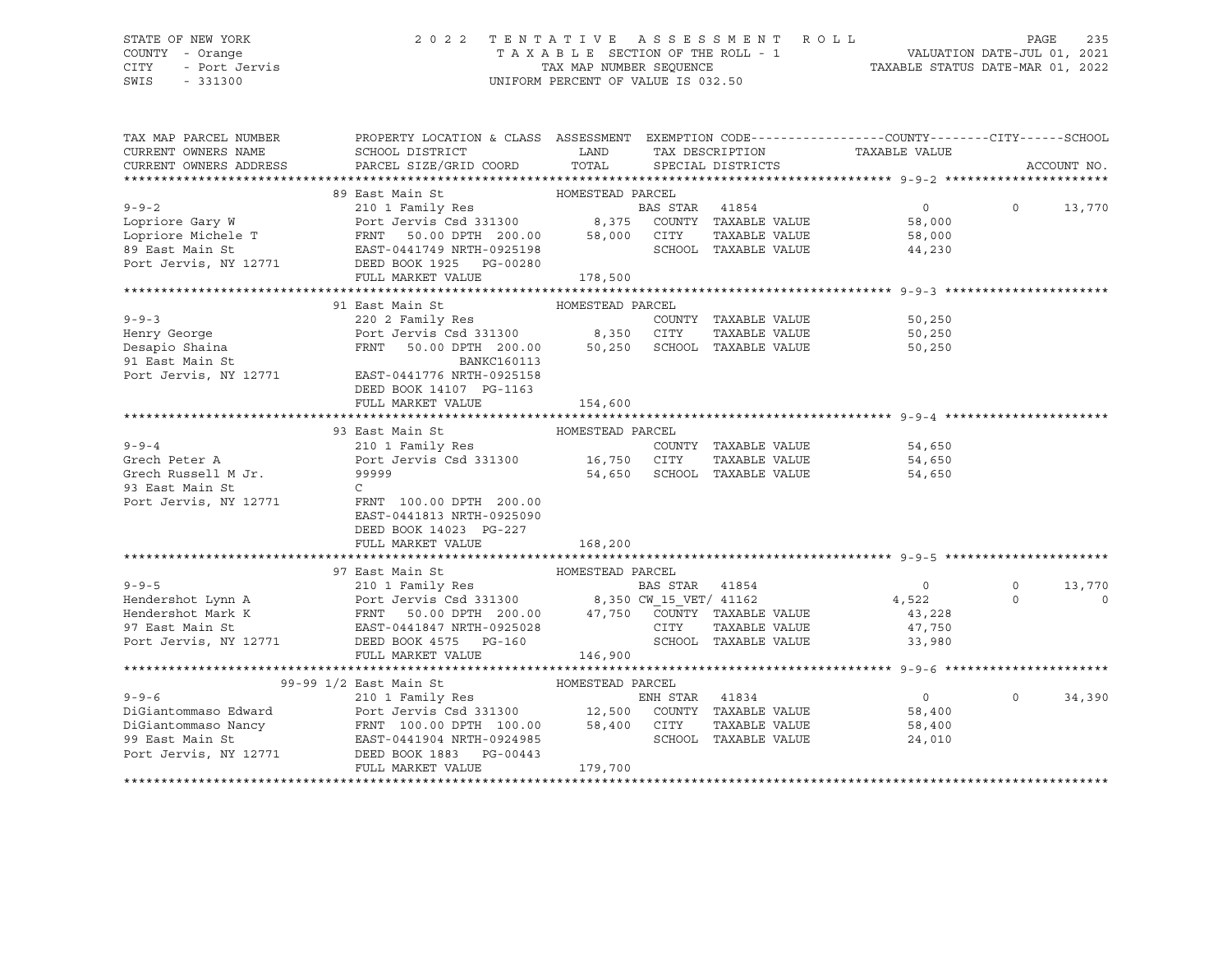| STATE OF NEW YORK<br>COUNTY - Orange<br>- Orange<br>- Port Jervis<br>CITY<br>SWIS<br>$-331300$                                                                                                                                        | 2022 TENTATIVE ASSESSMENT ROLL                                                                   | UNIFORM PERCENT OF VALUE IS 032.50 |                             | TENTATIVE ASSESSMENT ROLL PAGE 236<br>TAXABLE SECTION OF THE ROLL - 1 VALUATION DATE-JUL 01, 2021<br>TAX MAP NUMBER SEQUENCE TAXABLE STATUS DATE-MAR 01, 2022<br>INIEOPM DEPCENT OF VALUE IS 022 FA |                   |             |
|---------------------------------------------------------------------------------------------------------------------------------------------------------------------------------------------------------------------------------------|--------------------------------------------------------------------------------------------------|------------------------------------|-----------------------------|-----------------------------------------------------------------------------------------------------------------------------------------------------------------------------------------------------|-------------------|-------------|
|                                                                                                                                                                                                                                       |                                                                                                  |                                    |                             |                                                                                                                                                                                                     |                   |             |
| TAX MAP PARCEL NUMBER                                                                                                                                                                                                                 | PROPERTY LOCATION & CLASS ASSESSMENT EXEMPTION CODE----------------COUNTY-------CITY------SCHOOL |                                    |                             |                                                                                                                                                                                                     |                   |             |
| CURRENT OWNERS NAME                                                                                                                                                                                                                   | SCHOOL DISTRICT                                                                                  |                                    |                             | LAND TAX DESCRIPTION TAXABLE VALUE                                                                                                                                                                  |                   |             |
| CURRENT OWNERS ADDRESS                                                                                                                                                                                                                | PARCEL SIZE/GRID COORD                                                                           |                                    | TOTAL SPECIAL DISTRICTS     |                                                                                                                                                                                                     |                   | ACCOUNT NO. |
|                                                                                                                                                                                                                                       |                                                                                                  |                                    |                             |                                                                                                                                                                                                     |                   |             |
|                                                                                                                                                                                                                                       | 101 East Main St MON-HOMESTEAD PARCEL                                                            |                                    |                             |                                                                                                                                                                                                     |                   |             |
|                                                                                                                                                                                                                                       |                                                                                                  |                                    |                             |                                                                                                                                                                                                     |                   |             |
| 9-9-7 411 Apartment COUNTY TAXABLE VALUE 75,000<br>The Parry Family Irrevoc Trust Port Jervis Csd 331300 12,400 CITY TAXABLE VALUE 75,000<br>Richard E and Lillian R Parry 4a 75,000 5CHOOL TAXABLE VALUE 75,000                      |                                                                                                  |                                    |                             |                                                                                                                                                                                                     |                   |             |
| Sandra L Ryerson as Trustee                                                                                                                                                                                                           | FRNT 50.00 DPTH 200.00                                                                           |                                    |                             |                                                                                                                                                                                                     |                   |             |
|                                                                                                                                                                                                                                       |                                                                                                  |                                    |                             |                                                                                                                                                                                                     |                   |             |
|                                                                                                                                                                                                                                       |                                                                                                  |                                    |                             |                                                                                                                                                                                                     |                   |             |
| Port Jervis, NY 12771                                                                                                                                                                                                                 | FULL MARKET VALUE                                                                                | 230,800                            |                             |                                                                                                                                                                                                     |                   |             |
|                                                                                                                                                                                                                                       |                                                                                                  |                                    |                             |                                                                                                                                                                                                     |                   |             |
|                                                                                                                                                                                                                                       | 103 East Main St                                                                                 | HOMESTEAD PARCEL                   |                             |                                                                                                                                                                                                     |                   |             |
|                                                                                                                                                                                                                                       |                                                                                                  |                                    |                             | 67,650                                                                                                                                                                                              |                   |             |
|                                                                                                                                                                                                                                       |                                                                                                  |                                    | TAXABLE VALUE               | 67,650<br>67,650                                                                                                                                                                                    |                   |             |
|                                                                                                                                                                                                                                       |                                                                                                  |                                    |                             |                                                                                                                                                                                                     |                   |             |
| Sandra L Ryerson as Trustee EAST-0441928 NRTH-0924846                                                                                                                                                                                 |                                                                                                  |                                    |                             |                                                                                                                                                                                                     |                   |             |
| Richar B Parry as Trustee DEED BOOK 14494 PG-895<br>340 Neversink Dr FULL MARKET VALUE                                                                                                                                                |                                                                                                  |                                    |                             |                                                                                                                                                                                                     |                   |             |
|                                                                                                                                                                                                                                       |                                                                                                  | 208,200                            |                             |                                                                                                                                                                                                     |                   |             |
| Port Jervis, NY 12771                                                                                                                                                                                                                 |                                                                                                  |                                    |                             |                                                                                                                                                                                                     |                   |             |
|                                                                                                                                                                                                                                       | 105 East Main St Management HOMESTEAD PARCEL                                                     |                                    |                             |                                                                                                                                                                                                     |                   |             |
| $9 - 9 - 9$                                                                                                                                                                                                                           | 210 1 Family Res                                                                                 |                                    | COUNTY TAXABLE VALUE        | 64,750                                                                                                                                                                                              |                   |             |
|                                                                                                                                                                                                                                       |                                                                                                  |                                    | TAXABLE VALUE               | 64,750                                                                                                                                                                                              |                   |             |
|                                                                                                                                                                                                                                       |                                                                                                  |                                    | 64,750 SCHOOL TAXABLE VALUE | 64,750                                                                                                                                                                                              |                   |             |
| Port Jervis, NY 12771                                                                                                                                                                                                                 | $\mathbb{C}$                                                                                     |                                    |                             |                                                                                                                                                                                                     |                   |             |
|                                                                                                                                                                                                                                       | FRNT 85.00 DPTH 100.00                                                                           |                                    |                             |                                                                                                                                                                                                     |                   |             |
|                                                                                                                                                                                                                                       | EAST-0441992 NRTH-0924812                                                                        |                                    |                             |                                                                                                                                                                                                     |                   |             |
|                                                                                                                                                                                                                                       | DEED BOOK 13972 PG-1200                                                                          |                                    |                             |                                                                                                                                                                                                     |                   |             |
|                                                                                                                                                                                                                                       | FULL MARKET VALUE                                                                                | 199,200                            |                             |                                                                                                                                                                                                     |                   |             |
|                                                                                                                                                                                                                                       |                                                                                                  |                                    |                             |                                                                                                                                                                                                     |                   |             |
|                                                                                                                                                                                                                                       |                                                                                                  |                                    |                             |                                                                                                                                                                                                     |                   |             |
|                                                                                                                                                                                                                                       |                                                                                                  |                                    |                             | $\overline{0}$                                                                                                                                                                                      | $0 \t 13,770$     |             |
|                                                                                                                                                                                                                                       |                                                                                                  |                                    |                             | 7,770                                                                                                                                                                                               | 4,522             | 4,522       |
|                                                                                                                                                                                                                                       |                                                                                                  |                                    |                             | 44,030                                                                                                                                                                                              |                   |             |
|                                                                                                                                                                                                                                       |                                                                                                  |                                    |                             | 47,278                                                                                                                                                                                              |                   |             |
| 56 Pennsylvania Ave MOMESTEAD PARCEL<br>Fiser James R<br>Fiser James R<br>Fiser Roberta D<br>Fiser Roberta D<br>FRIT 50.00 DPTH 90.00 51,800 COUNTY TAXABLE VALUE<br>PORT JEED BAS STAR 41854<br>FISER Roberta D<br>FRIT 50.00 DPTH 9 | FULL MARKET VALUE 159,400                                                                        |                                    |                             | 33,508                                                                                                                                                                                              |                   |             |
|                                                                                                                                                                                                                                       |                                                                                                  |                                    |                             |                                                                                                                                                                                                     |                   |             |
|                                                                                                                                                                                                                                       |                                                                                                  | HOMESTEAD PARCEL                   |                             |                                                                                                                                                                                                     |                   |             |
|                                                                                                                                                                                                                                       |                                                                                                  |                                    |                             | $0 \qquad \qquad$                                                                                                                                                                                   | $0 \qquad \qquad$ | 34,390      |
|                                                                                                                                                                                                                                       |                                                                                                  |                                    |                             |                                                                                                                                                                                                     |                   |             |
|                                                                                                                                                                                                                                       |                                                                                                  |                                    |                             |                                                                                                                                                                                                     |                   |             |
|                                                                                                                                                                                                                                       |                                                                                                  |                                    |                             |                                                                                                                                                                                                     |                   |             |
|                                                                                                                                                                                                                                       |                                                                                                  |                                    |                             |                                                                                                                                                                                                     |                   |             |
|                                                                                                                                                                                                                                       | DEED BOOK 3735 PG-00254                                                                          |                                    |                             |                                                                                                                                                                                                     |                   |             |
|                                                                                                                                                                                                                                       | FULL MARKET VALUE                                                                                | 166,800                            |                             |                                                                                                                                                                                                     |                   |             |
|                                                                                                                                                                                                                                       |                                                                                                  |                                    |                             |                                                                                                                                                                                                     |                   |             |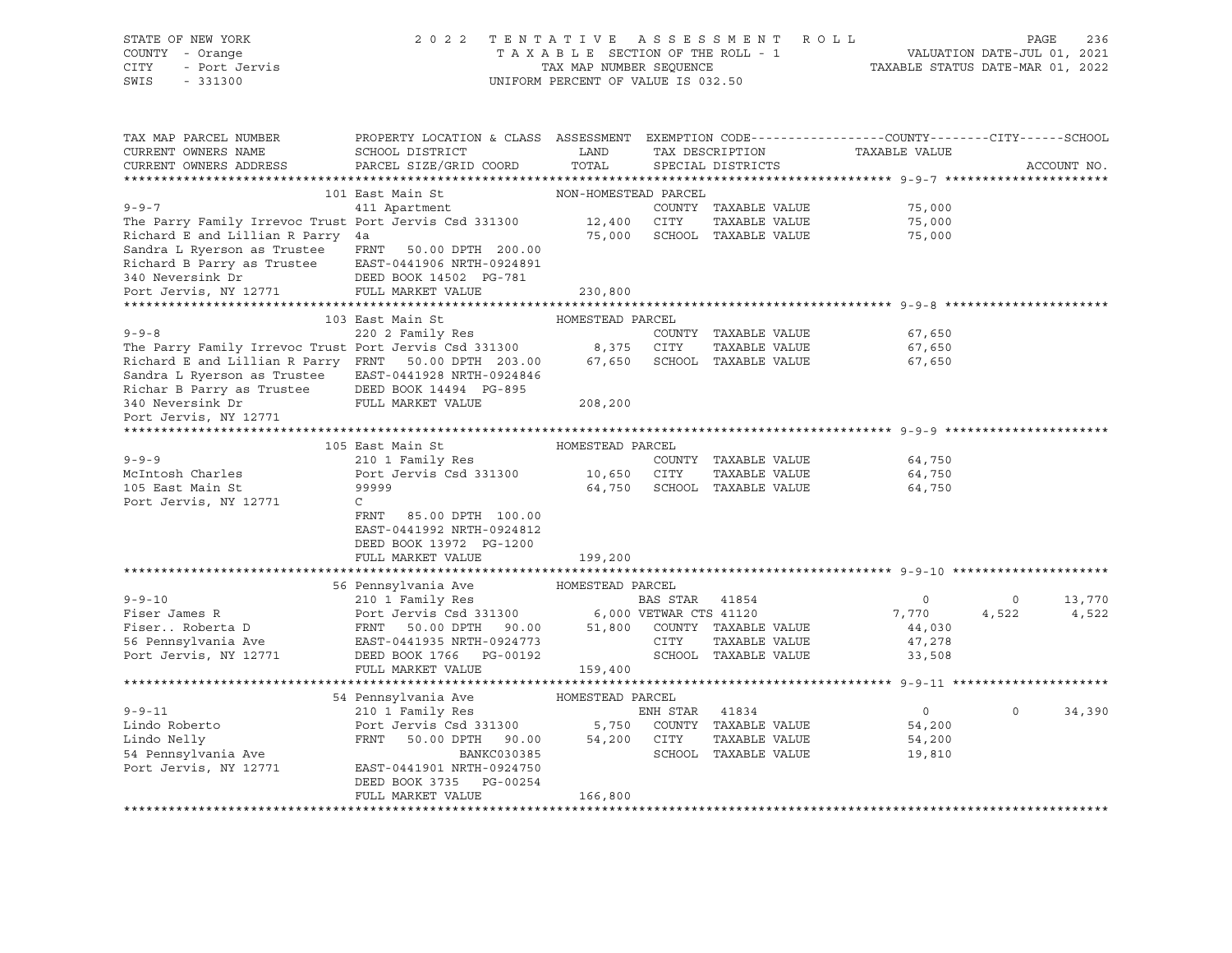STATE OF NEW YORK 2 0 2 2 T E N T A T I V E A S S E S S M E N T R O L L PAGE 237 COUNTY - Orange T A X A B L E SECTION OF THE ROLL - 1 VALUATION DATE-JUL 01, 2021 CITY - Port Jervis TAX MAP NUMBER SEQUENCE TAXABLE STATUS DATE-MAR 01, 2022 SWIS - 331300 UNIFORM PERCENT OF VALUE IS 032.50

| TAX MAP PARCEL NUMBER<br>CURRENT OWNERS NAME<br>CURRENT OWNERS ADDRESS                                                                                                                | PROPERTY LOCATION & CLASS ASSESSMENT EXEMPTION CODE----------------COUNTY-------CITY------SCHOOL<br>SCHOOL DISTRICT<br>PARCEL SIZE/GRID COORD | <b>EXAMPLE THE STATE OF STATE OF STATE</b><br>TOTAL |                             | TAX DESCRIPTION TAXABLE VALUE SPECIAL DISTRICTS                                                                                                                                |          |             |
|---------------------------------------------------------------------------------------------------------------------------------------------------------------------------------------|-----------------------------------------------------------------------------------------------------------------------------------------------|-----------------------------------------------------|-----------------------------|--------------------------------------------------------------------------------------------------------------------------------------------------------------------------------|----------|-------------|
|                                                                                                                                                                                       |                                                                                                                                               |                                                     | SPECIAL DISTRICTS           |                                                                                                                                                                                |          | ACCOUNT NO. |
|                                                                                                                                                                                       | HOMESTEAD PARCEL<br>7-9 Hill St                                                                                                               |                                                     |                             |                                                                                                                                                                                |          |             |
| $9 - 9 - 12$                                                                                                                                                                          | 230 3 Family Res                                                                                                                              |                                                     | COUNTY TAXABLE VALUE        | 61,900                                                                                                                                                                         |          |             |
|                                                                                                                                                                                       |                                                                                                                                               |                                                     | TAXABLE VALUE               | 61,900                                                                                                                                                                         |          |             |
| Savannah Roger<br>9 Hill St                                                                                                                                                           |                                                                                                                                               |                                                     | 61,900 SCHOOL TAXABLE VALUE | 61,900                                                                                                                                                                         |          |             |
| Port Jervis, NY 12771                                                                                                                                                                 | FRNT 100.00 DPTH 91.00                                                                                                                        |                                                     |                             |                                                                                                                                                                                |          |             |
|                                                                                                                                                                                       | EAST-0441843 NRTH-0924929                                                                                                                     |                                                     |                             |                                                                                                                                                                                |          |             |
|                                                                                                                                                                                       | DEED BOOK 13869 PG-1240                                                                                                                       |                                                     |                             |                                                                                                                                                                                |          |             |
|                                                                                                                                                                                       | FULL MARKET VALUE                                                                                                                             | 190,500                                             |                             |                                                                                                                                                                                |          |             |
|                                                                                                                                                                                       |                                                                                                                                               |                                                     |                             |                                                                                                                                                                                |          |             |
|                                                                                                                                                                                       | 20 Hill St                                                                                                                                    | HOMESTEAD PARCEL                                    |                             |                                                                                                                                                                                |          |             |
| $9 - 9 - 13$                                                                                                                                                                          | 210 1 Family Res                                                                                                                              |                                                     |                             | VETCOM CTS 41130 13,188 7,536 7,536                                                                                                                                            |          |             |
|                                                                                                                                                                                       |                                                                                                                                               |                                                     |                             |                                                                                                                                                                                |          | 27,482      |
|                                                                                                                                                                                       |                                                                                                                                               |                                                     |                             | $24,656$ $27,482$<br>0 0<br>$\overline{0}$                                                                                                                                     |          | 27,482      |
| Port Jervis, NY 12771 EAST-0441583 NRTH-0925069                                                                                                                                       |                                                                                                                                               |                                                     | COUNTY TAXABLE VALUE        | 24,656                                                                                                                                                                         |          |             |
|                                                                                                                                                                                       |                                                                                                                                               |                                                     |                             |                                                                                                                                                                                |          |             |
|                                                                                                                                                                                       | FULL MARKET VALUE                                                                                                                             |                                                     |                             | ${\tt O0273}\qquad \qquad {\tt CITY}\qquad {\tt TAXABLE\ VALUE}\qquad \qquad {\tt 27,482} \\ {\tt 192,300}\qquad {\tt SCHOOL}\qquad {\tt TAXABLE\ VALUE}\qquad \qquad {\tt 0}$ |          |             |
|                                                                                                                                                                                       |                                                                                                                                               |                                                     |                             |                                                                                                                                                                                |          |             |
|                                                                                                                                                                                       | HOMESTEAD PARCEL<br>220 2 Family Res<br>Port Jervis Csd 331300<br>FRNT 102.00 DPTH 132.00<br>2271                                             |                                                     |                             |                                                                                                                                                                                |          |             |
| $9 - 9 - 15.1$                                                                                                                                                                        |                                                                                                                                               |                                                     |                             | $\overline{0}$                                                                                                                                                                 | $\Omega$ | 13,770      |
| Fuller Deborah J                                                                                                                                                                      |                                                                                                                                               |                                                     |                             | 82,500                                                                                                                                                                         |          |             |
| 18 Hill St                                                                                                                                                                            |                                                                                                                                               |                                                     |                             | TAXABLE VALUE 82,500                                                                                                                                                           |          |             |
| Port Jervis, NY 12771                                                                                                                                                                 | FRNT 102.00 DPTH 132.00 82,500 CITY<br>BANKC130170 SCHOO!                                                                                     |                                                     | SCHOOL TAXABLE VALUE        | 68,730                                                                                                                                                                         |          |             |
|                                                                                                                                                                                       | EAST-0441620 NRTH-0925755                                                                                                                     |                                                     |                             |                                                                                                                                                                                |          |             |
|                                                                                                                                                                                       | DEED BOOK 4246 PG-145                                                                                                                         |                                                     |                             |                                                                                                                                                                                |          |             |
|                                                                                                                                                                                       | FULL MARKET VALUE                                                                                                                             | 253,800                                             |                             |                                                                                                                                                                                |          |             |
|                                                                                                                                                                                       |                                                                                                                                               |                                                     |                             |                                                                                                                                                                                |          |             |
|                                                                                                                                                                                       | 12 Hill St                                                                                                                                    | HOMESTEAD PARCEL                                    |                             |                                                                                                                                                                                |          |             |
| $9 - 9 - 16$                                                                                                                                                                          | 220 2 Family Res                                                                                                                              |                                                     |                             | COUNTY TAXABLE VALUE 60,000                                                                                                                                                    |          |             |
|                                                                                                                                                                                       | Port Jervis Csd 331300 13,750 CITY TAXABLE VALUE<br>FRNT 100.00 DPTH 121.00 60,000 SCHOOL TAXABLE VALUE                                       |                                                     |                             | 60,000<br>60.000                                                                                                                                                               |          |             |
| PJ MAZZ LLC<br>75 Grant St<br>Boonton, NJ 07005                                                                                                                                       |                                                                                                                                               |                                                     |                             | 60,000                                                                                                                                                                         |          |             |
|                                                                                                                                                                                       | BANK0100075                                                                                                                                   |                                                     |                             |                                                                                                                                                                                |          |             |
|                                                                                                                                                                                       | EAST-0441677 NRTH-0924921                                                                                                                     |                                                     |                             |                                                                                                                                                                                |          |             |
|                                                                                                                                                                                       | DEED BOOK 14665 PG-759<br>FULL MARKET VALUE                                                                                                   |                                                     |                             |                                                                                                                                                                                |          |             |
|                                                                                                                                                                                       |                                                                                                                                               | 184,600                                             |                             |                                                                                                                                                                                |          |             |
|                                                                                                                                                                                       | 10 Hill St                                                                                                                                    | HOMESTEAD PARCEL                                    |                             |                                                                                                                                                                                |          |             |
| $9 - 9 - 17$                                                                                                                                                                          |                                                                                                                                               |                                                     | COUNTY TAXABLE VALUE        | 42,250                                                                                                                                                                         |          |             |
|                                                                                                                                                                                       |                                                                                                                                               |                                                     |                             | TAXABLE VALUE 42,250                                                                                                                                                           |          |             |
|                                                                                                                                                                                       |                                                                                                                                               |                                                     |                             | 42,250                                                                                                                                                                         |          |             |
| Maldonado Joseph Port Jervis Csd 331300 5,750 CITY TAXABLE VALUE<br>Maldonado Tanya Port Jervis Csd 331300 5,750 CITY TAXABLE VALUE<br>132 Golden Valley Dr EAST-0441717 NRTH-0924859 |                                                                                                                                               |                                                     |                             |                                                                                                                                                                                |          |             |
| Mooresville, NC 28115 DEED BOOK 14932 PG-1507                                                                                                                                         |                                                                                                                                               |                                                     |                             |                                                                                                                                                                                |          |             |
|                                                                                                                                                                                       | FULL MARKET VALUE                                                                                                                             | 130,000                                             |                             |                                                                                                                                                                                |          |             |
|                                                                                                                                                                                       |                                                                                                                                               |                                                     |                             |                                                                                                                                                                                |          |             |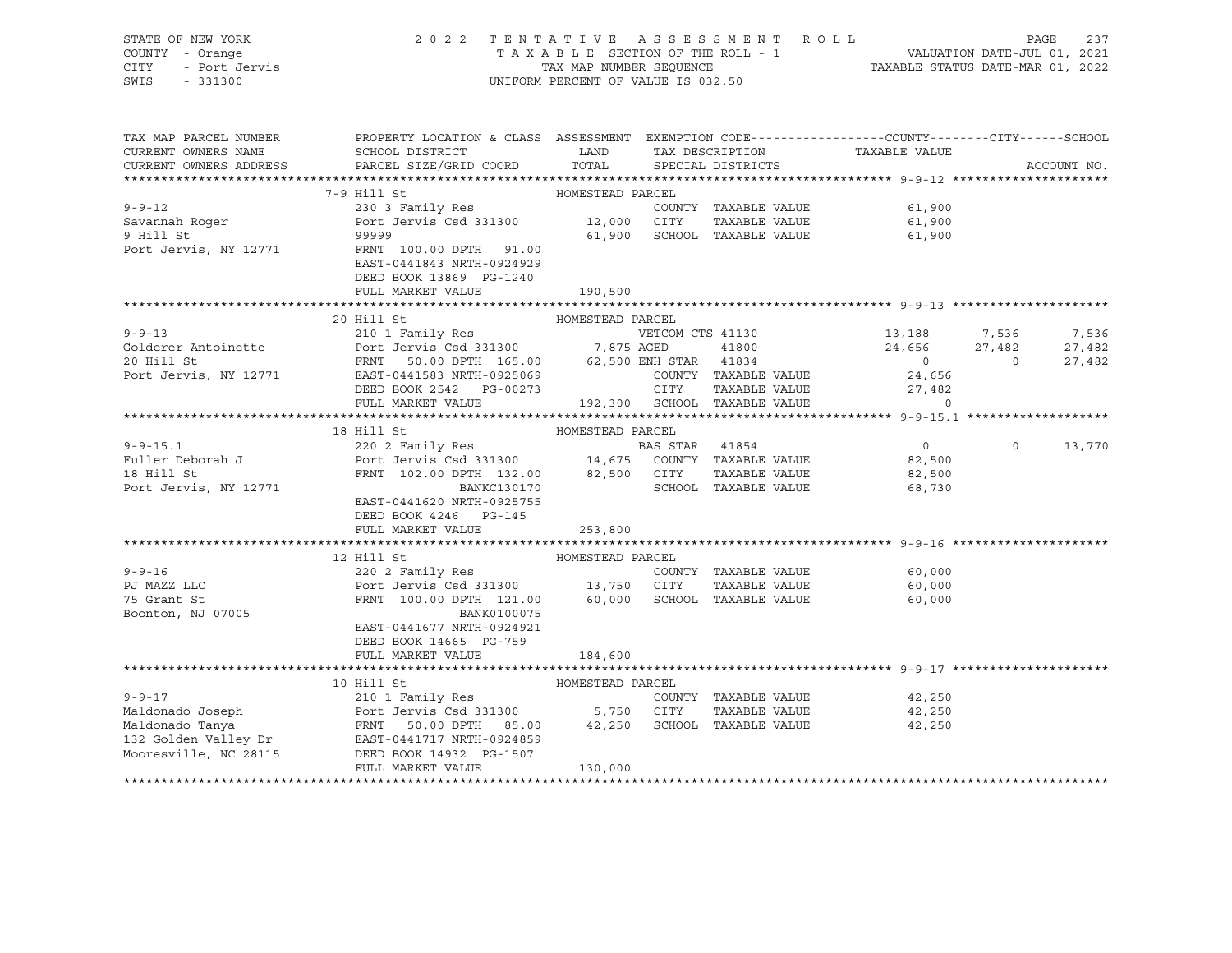|      | STATE OF NEW YORK | 2022 TENTATIVE ASSESSMENT ROLL     | 238<br>PAGE                      |
|------|-------------------|------------------------------------|----------------------------------|
|      | COUNTY - Orange   | TAXABLE SECTION OF THE ROLL - 1    | VALUATION DATE-JUL 01, 2021      |
| CITY | - Port Jervis     | TAX MAP NUMBER SEOUENCE            | TAXABLE STATUS DATE-MAR 01, 2022 |
| SWIS | $-331300$         | UNIFORM PERCENT OF VALUE IS 032.50 |                                  |

| GΕ | 238 |
|----|-----|

| TAX MAP PARCEL NUMBER<br>CURRENT OWNERS NAME                                                                                                                                                                                                           | PROPERTY LOCATION & CLASS ASSESSMENT EXEMPTION CODE---------------COUNTY-------CITY------SCHOOL<br>SCHOOL DISTRICT<br><b>Example 12</b> |                  | TAX DESCRIPTION      | TAXABLE VALUE               |          |             |
|--------------------------------------------------------------------------------------------------------------------------------------------------------------------------------------------------------------------------------------------------------|-----------------------------------------------------------------------------------------------------------------------------------------|------------------|----------------------|-----------------------------|----------|-------------|
| CURRENT OWNERS ADDRESS                                                                                                                                                                                                                                 | PARCEL SIZE/GRID COORD                                                                                                                  | TOTAL            | SPECIAL DISTRICTS    |                             |          | ACCOUNT NO. |
|                                                                                                                                                                                                                                                        |                                                                                                                                         |                  |                      |                             |          |             |
|                                                                                                                                                                                                                                                        | 8 Hill St                                                                                                                               | HOMESTEAD PARCEL |                      |                             |          |             |
| $9 - 9 - 18$                                                                                                                                                                                                                                           | 210 1 Family Res                                                                                                                        |                  | COUNTY TAXABLE VALUE | 47,000                      |          |             |
| Maldonado Joseph Jr                                                                                                                                                                                                                                    |                                                                                                                                         |                  |                      | 47,000                      |          |             |
| 132 Golden Valley Dr                                                                                                                                                                                                                                   |                                                                                                                                         |                  |                      | 47,000                      |          |             |
| Mooresville, NC 28115                                                                                                                                                                                                                                  | BANKC120335                                                                                                                             |                  |                      |                             |          |             |
|                                                                                                                                                                                                                                                        | EAST-0441742 NRTH-0924823                                                                                                               |                  |                      |                             |          |             |
|                                                                                                                                                                                                                                                        | DEED BOOK 11363 PG-804                                                                                                                  |                  |                      |                             |          |             |
|                                                                                                                                                                                                                                                        | FULL MARKET VALUE                                                                                                                       | 144,600          |                      |                             |          |             |
|                                                                                                                                                                                                                                                        |                                                                                                                                         |                  |                      |                             |          |             |
|                                                                                                                                                                                                                                                        | 4 Hill St                                                                                                                               | HOMESTEAD PARCEL |                      |                             |          |             |
| 9-9-19<br>BAS STAR 41854<br>BAS STAR 41854<br>BAS STAR 41854<br>BAS STAR 41854<br>BAS STAR 41854<br>BAS STAR 41854<br>BAS STAR 41854<br>BAS STAR 41854<br>POTT JERNIT 79.00 DPTH 102.00<br>44,000 CITY TAXABLE VALUE<br>TULL MARKET VALUE<br>POTT JERD |                                                                                                                                         |                  |                      | $\overline{0}$              | $\circ$  | 13,770      |
|                                                                                                                                                                                                                                                        |                                                                                                                                         |                  |                      | 44,000<br>44,000            |          |             |
|                                                                                                                                                                                                                                                        |                                                                                                                                         |                  |                      |                             |          |             |
|                                                                                                                                                                                                                                                        |                                                                                                                                         |                  |                      | 30,230                      |          |             |
|                                                                                                                                                                                                                                                        |                                                                                                                                         |                  |                      |                             |          |             |
|                                                                                                                                                                                                                                                        |                                                                                                                                         |                  |                      |                             |          |             |
|                                                                                                                                                                                                                                                        |                                                                                                                                         |                  |                      |                             |          |             |
|                                                                                                                                                                                                                                                        | 50 Pennsylvania Ave MOMESTEAD PARCEL                                                                                                    |                  |                      |                             |          |             |
| $9 - 9 - 20$                                                                                                                                                                                                                                           | 210 1 Family Res                                                                                                                        |                  | COUNTY TAXABLE VALUE | 60,000                      |          |             |
|                                                                                                                                                                                                                                                        |                                                                                                                                         |                  | TAXABLE VALUE        |                             |          |             |
| Johnson Andre O<br>50 Pennsylvania Ave                                                                                                                                                                                                                 | Port Jervis Csd 331300 11,375 CITY TAXABLE VALUE<br>FRNT 91.00 DPTH 100.00 60,000 SCHOOL TAXABLE VALUE                                  |                  |                      | 60,000<br>60,000            |          |             |
| Port Jervis, NY 12771                                                                                                                                                                                                                                  | BANKN140687                                                                                                                             |                  |                      |                             |          |             |
|                                                                                                                                                                                                                                                        | EAST-0441818 NRTH-0924681                                                                                                               |                  |                      |                             |          |             |
|                                                                                                                                                                                                                                                        | DEED BOOK 15098 PG-862                                                                                                                  |                  |                      |                             |          |             |
|                                                                                                                                                                                                                                                        | FULL MARKET VALUE 184,600                                                                                                               |                  |                      |                             |          |             |
|                                                                                                                                                                                                                                                        |                                                                                                                                         |                  |                      |                             |          |             |
|                                                                                                                                                                                                                                                        | 48-1/2 Pennsylvania Ave MOMESTEAD PARCEL                                                                                                |                  |                      |                             |          |             |
| 9-9-21<br>Croopin Caroline E<br>CroopinCharles<br>CroopinCharles<br>FRNT 47.00 DPTH 102.00<br>EAST-0441760 NRTH-0924652<br>Port Jervis, NY 12771<br>DEED POOS 11,550 CUNTY TAXABLE VALUE<br>Port Jervis, NY 12771<br>DEED BOOK 11493 PG-93             |                                                                                                                                         |                  |                      | $\overline{0}$              | $\Omega$ | 13,770      |
|                                                                                                                                                                                                                                                        |                                                                                                                                         |                  |                      | 31,550                      |          |             |
|                                                                                                                                                                                                                                                        |                                                                                                                                         |                  |                      | 31,550                      |          |             |
|                                                                                                                                                                                                                                                        |                                                                                                                                         |                  |                      | SCHOOL TAXABLE VALUE 17,780 |          |             |
|                                                                                                                                                                                                                                                        |                                                                                                                                         |                  |                      |                             |          |             |
|                                                                                                                                                                                                                                                        | FULL MARKET VALUE                                                                                                                       | 97,100           |                      |                             |          |             |
|                                                                                                                                                                                                                                                        |                                                                                                                                         |                  |                      |                             |          |             |
| 9-9-22<br>48 Pennsylvania Ave MON-HOMESTEAD PARCEL<br>49 Other Storag COUNTY<br>Fort Jervis Csd 331300 8,000 CITY<br>PO Box 675                                                                                                                        |                                                                                                                                         |                  |                      |                             |          |             |
|                                                                                                                                                                                                                                                        |                                                                                                                                         |                  | COUNTY TAXABLE VALUE | 22,500                      |          |             |
|                                                                                                                                                                                                                                                        |                                                                                                                                         |                  | TAXABLE VALUE        | 22,500                      |          |             |
| PO Box 675                                                                                                                                                                                                                                             | FRNT 47.00 DPTH 80.00 22,500 SCHOOL TAXABLE VALUE                                                                                       |                  |                      | 22,500                      |          |             |
| Port Jervis, NY 12771                                                                                                                                                                                                                                  | EAST-0441729 NRTH-0924625                                                                                                               |                  |                      |                             |          |             |
|                                                                                                                                                                                                                                                        | DEED BOOK 13914 PG-997                                                                                                                  |                  |                      |                             |          |             |
|                                                                                                                                                                                                                                                        | FULL MARKET VALUE                                                                                                                       | 69,200           |                      |                             |          |             |
|                                                                                                                                                                                                                                                        |                                                                                                                                         |                  |                      |                             |          |             |
|                                                                                                                                                                                                                                                        | 42 Orchard St                                                                                                                           | HOMESTEAD PARCEL |                      |                             |          |             |
| $9 - 9 - 23$                                                                                                                                                                                                                                           | 210 1 Family Res                                                                                                                        |                  | COUNTY TAXABLE VALUE | 51,000                      |          |             |
|                                                                                                                                                                                                                                                        |                                                                                                                                         |                  |                      | TAXABLE VALUE 51,000        |          |             |
| J-J-23<br>DeGroat Patti<br>DeGroat Sarah                                                                                                                                                                                                               | 210 1 ramily nes<br>Port Jervis Csd 331300 8,950 CITY TAXABLE VALUE<br>FRNT 70.00 DPTH 105.00 51,000 SCHOOL TAXABLE VALUE               |                  |                      | 51,000                      |          |             |
| 42 Orchard St                                                                                                                                                                                                                                          | BANKC130170                                                                                                                             |                  |                      |                             |          |             |
| Port Jervis, NY 12771                                                                                                                                                                                                                                  | EAST-0441707 NRTH-0924702                                                                                                               |                  |                      |                             |          |             |
|                                                                                                                                                                                                                                                        | DEED BOOK 14040 PG-1996                                                                                                                 |                  |                      |                             |          |             |
|                                                                                                                                                                                                                                                        | FULL MARKET VALUE                                                                                                                       | 156,900          |                      |                             |          |             |
|                                                                                                                                                                                                                                                        |                                                                                                                                         |                  |                      |                             |          |             |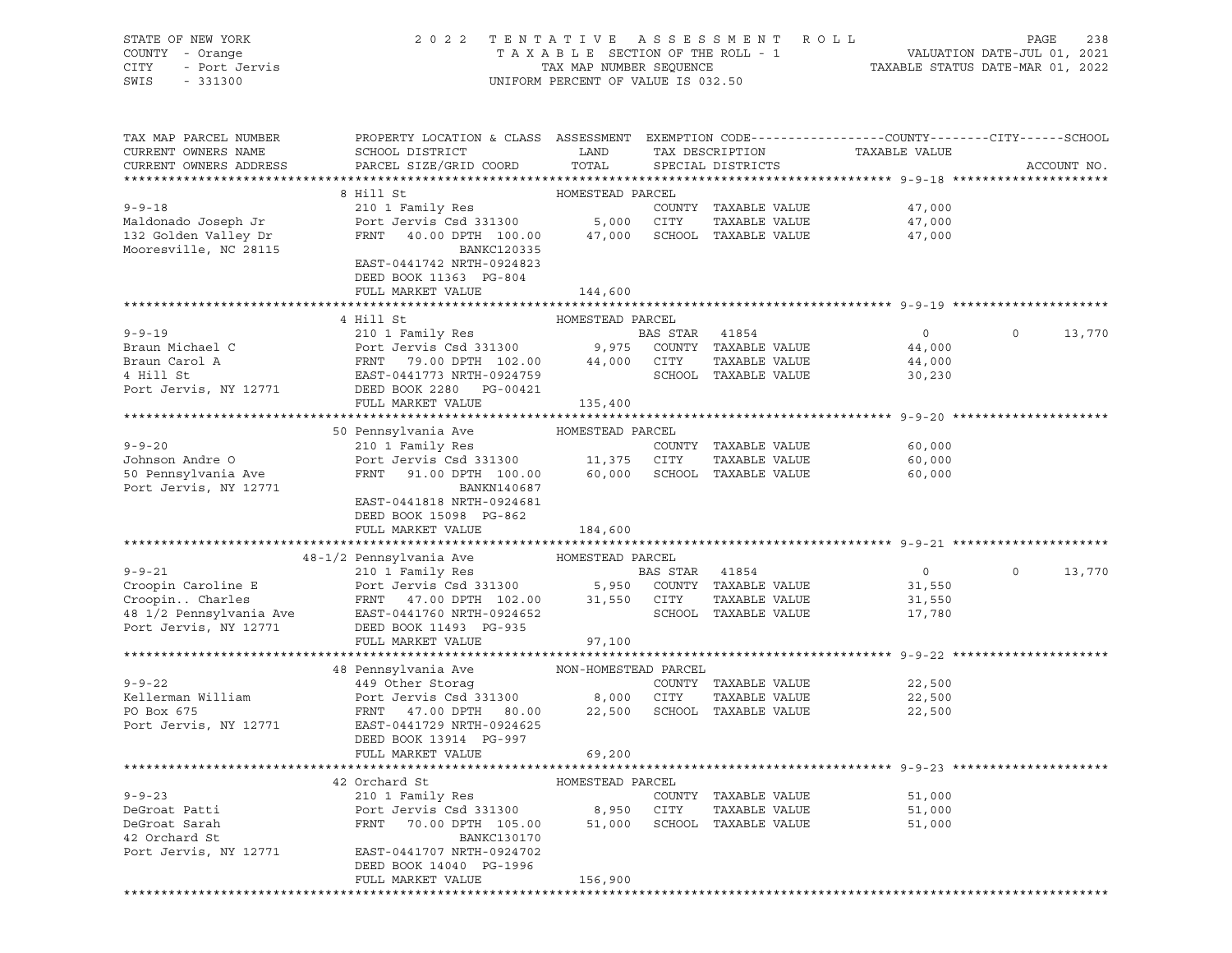| STATE OF NEW YORK<br>COUNTY - Orange<br>- Port Jervis<br>CITY<br>SWIS<br>$-331300$ | 2 0 2 2<br>ASSESSMENT ROLL<br>TENTATIVE<br>TAXABLE SECTION OF THE ROLL - 1<br>TAX MAP NUMBER SEQUENCE<br>UNIFORM PERCENT OF VALUE IS 032.50   |                  |                |                                      | VALUATION DATE-JUL 01, 2021<br>TAXABLE STATUS DATE-MAR 01, 2022 | PAGE     | 239         |
|------------------------------------------------------------------------------------|-----------------------------------------------------------------------------------------------------------------------------------------------|------------------|----------------|--------------------------------------|-----------------------------------------------------------------|----------|-------------|
| TAX MAP PARCEL NUMBER<br>CURRENT OWNERS NAME<br>CURRENT OWNERS ADDRESS             | PROPERTY LOCATION & CLASS ASSESSMENT EXEMPTION CODE----------------COUNTY-------CITY------SCHOOL<br>SCHOOL DISTRICT<br>PARCEL SIZE/GRID COORD | LAND<br>TOTAL    |                | TAX DESCRIPTION<br>SPECIAL DISTRICTS | TAXABLE VALUE                                                   |          | ACCOUNT NO. |
|                                                                                    |                                                                                                                                               |                  |                |                                      |                                                                 |          |             |
|                                                                                    | 40 Orchard St                                                                                                                                 | HOMESTEAD PARCEL |                |                                      |                                                                 |          |             |
| $9 - 9 - 24.2$                                                                     |                                                                                                                                               |                  |                | COUNTY TAXABLE VALUE                 | 46,250                                                          |          |             |
| Nieves-Astacio Juan                                                                |                                                                                                                                               |                  |                | TAXABLE VALUE                        | 46,250                                                          |          |             |
| 40 Orchard St<br>Port Jervis, NY 12771                                             | FRNT 50.00 DPTH 118.00 46,250 SCHOOL TAXABLE VALUE<br><b>BANKC170031</b><br>EAST-0441690 NRTH-0924740<br>DEED BOOK 15041 PG-327               |                  |                |                                      | 46,250                                                          |          |             |
|                                                                                    | FULL MARKET VALUE                                                                                                                             | 142,300          |                |                                      |                                                                 |          |             |
|                                                                                    |                                                                                                                                               |                  |                |                                      |                                                                 |          |             |
|                                                                                    | 38 Orchard St                                                                                                                                 | HOMESTEAD PARCEL |                |                                      |                                                                 |          |             |
| $9 - 9 - 25.2$                                                                     | 280 Res Multiple<br>280 Res Multiple<br>Port Jervis Csd 331300 8,700 COUNTY TAXABLE VALUE                                                     |                  |                |                                      | $\overline{0}$                                                  | $\Omega$ | 13,770      |
| Schulman Christopher                                                               |                                                                                                                                               |                  |                |                                      | 55,000                                                          |          |             |
| Eagle Brian                                                                        | 2 HOUSES ON PARCEL                                                                                                                            | 55,000 CITY      |                | TAXABLE VALUE                        | 55,000                                                          |          |             |
| 38 Orchard St<br>Port Jervis, NY 12771                                             | FRNT<br>50.00 DPTH 136.00<br>BANKN140687<br>EAST-0441673 NRTH-0924795                                                                         |                  |                | SCHOOL TAXABLE VALUE                 | 41,230                                                          |          |             |
|                                                                                    | DEED BOOK 12905 PG-1381                                                                                                                       |                  |                |                                      |                                                                 |          |             |
|                                                                                    | FULL MARKET VALUE                                                                                                                             | 169,200          |                |                                      |                                                                 |          |             |
|                                                                                    | 36 Orchard St                                                                                                                                 | HOMESTEAD PARCEL |                |                                      |                                                                 |          |             |
| $9 - 9 - 26$                                                                       | 220 2 Family Res                                                                                                                              |                  |                | COUNTY TAXABLE VALUE                 | 47,000                                                          |          |             |
| Jakubowicz Krzysztof                                                               | 220 2 Family Res<br>Port Jervis Csd 331300 6,700 CITY TAXABLE VALUE                                                                           |                  |                |                                      | 47,000                                                          |          |             |
| 7028 73rd St Apt 2                                                                 | FRNT 50.00 DPTH 113.00 47,000 SCHOOL TAXABLE VALUE                                                                                            |                  |                |                                      | 47,000                                                          |          |             |
| Glendale, NY 11385                                                                 | BANKC030230<br>EAST-0441609 NRTH-0924834<br>DEED BOOK 14845 PG-1234                                                                           |                  |                |                                      |                                                                 |          |             |
|                                                                                    | FULL MARKET VALUE                                                                                                                             | 144,600          |                |                                      |                                                                 |          |             |
|                                                                                    |                                                                                                                                               |                  |                |                                      |                                                                 |          |             |
|                                                                                    | 34 Orchard St                                                                                                                                 | HOMESTEAD PARCEL |                |                                      |                                                                 |          |             |
| $9 - 9 - 27$                                                                       | 210 1 Family Res                                                                                                                              |                  | BAS STAR 41854 |                                      | $\overline{0}$                                                  | $\circ$  | 13,770      |
| Hernandez Melissa T                                                                | Port Jervis Csd 331300 6,700 COUNTY TAXABLE VALUE                                                                                             |                  |                |                                      | 36,250                                                          |          |             |
| 34 Orchard St                                                                      | FRNT 50.00 DPTH 109.00 36,250 CITY<br>BANKC190616 SCHOOL                                                                                      |                  |                | TAXABLE VALUE                        | 36,250                                                          |          |             |
| Port Jervis, NY 12771                                                              |                                                                                                                                               |                  |                | SCHOOL TAXABLE VALUE                 | 22,480                                                          |          |             |
|                                                                                    | EAST-0441579 NRTH-0924877<br>DEED BOOK 12320 PG-1368                                                                                          |                  |                |                                      |                                                                 |          |             |
|                                                                                    | FULL MARKET VALUE                                                                                                                             | 111,500          |                |                                      |                                                                 |          |             |
|                                                                                    |                                                                                                                                               |                  |                |                                      |                                                                 |          |             |
|                                                                                    | 32 Orchard St                                                                                                                                 | HOMESTEAD PARCEL |                |                                      |                                                                 |          |             |
| $9 - 9 - 28$                                                                       | 220 2 Family Res                                                                                                                              |                  |                | COUNTY TAXABLE VALUE                 | 32,500                                                          |          |             |
| Fonrose Kervens                                                                    | Port Jervis Csd 331300 6,875 CITY TAXABLE VALUE<br>FRNT 50.00 DPTH 121.00 32,500 SCHOOL TAXABLE VALUE                                         |                  |                |                                      | 32,500                                                          |          |             |
| Fonrose Kellyne                                                                    |                                                                                                                                               |                  |                |                                      | 32,500                                                          |          |             |
| 170 Hortons Rd                                                                     | BANKC130015                                                                                                                                   |                  |                |                                      |                                                                 |          |             |
| Westtown, NY 10998                                                                 | EAST-0441549 NRTH-0924916                                                                                                                     |                  |                |                                      |                                                                 |          |             |
|                                                                                    | DEED BOOK 14475 PG-1263                                                                                                                       |                  |                |                                      |                                                                 |          |             |
|                                                                                    | FULL MARKET VALUE                                                                                                                             | 100,000          |                |                                      |                                                                 |          |             |
|                                                                                    |                                                                                                                                               |                  |                |                                      |                                                                 |          |             |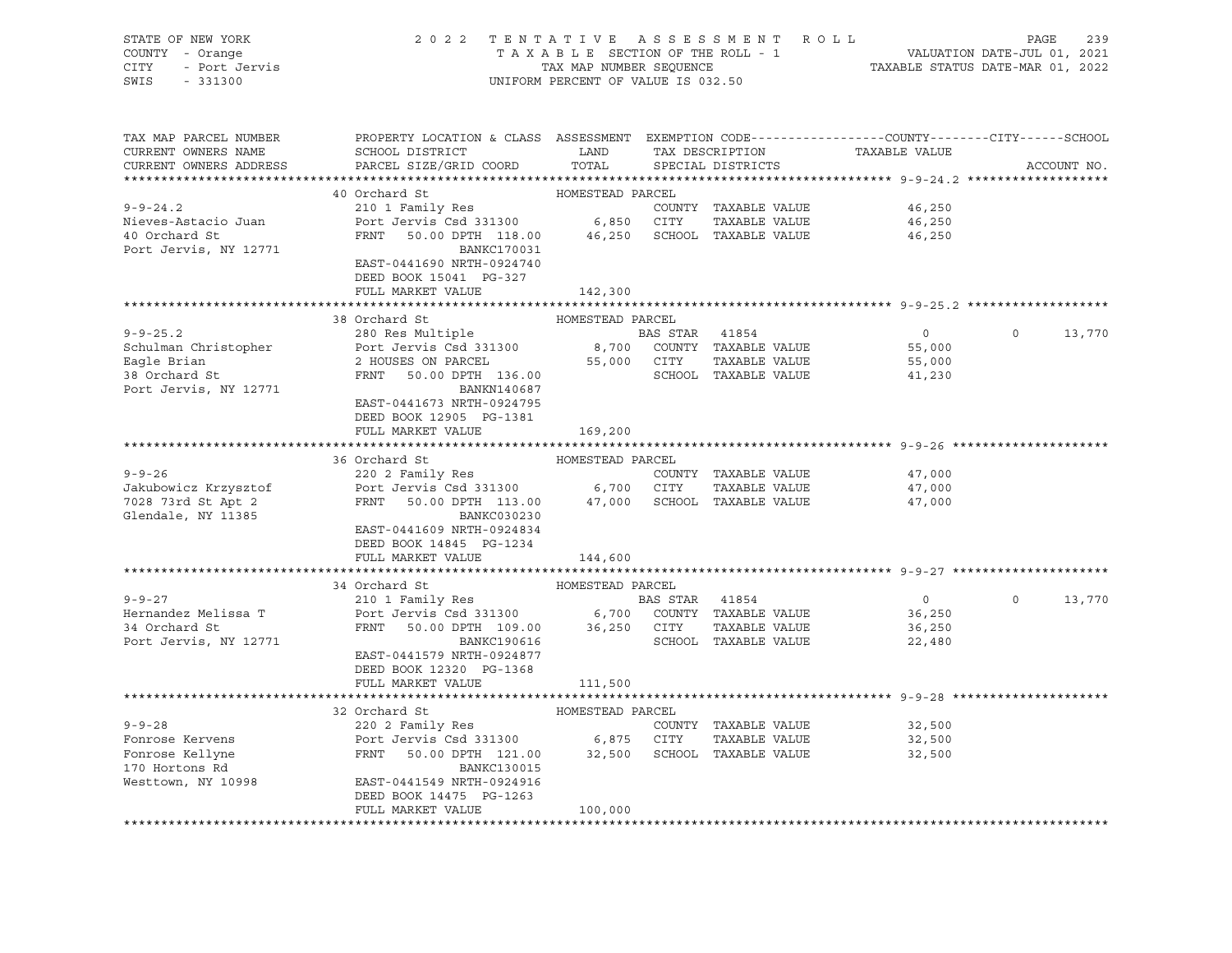| STATE OF NEW YORK                          | 2022 TENTATIVE ASSESSMENT ROLL                                                                                                                                                                                                                                                                                                                                                                                                                                                                                     |                                    |  |                      |                               | PAGE     | 240         |
|--------------------------------------------|--------------------------------------------------------------------------------------------------------------------------------------------------------------------------------------------------------------------------------------------------------------------------------------------------------------------------------------------------------------------------------------------------------------------------------------------------------------------------------------------------------------------|------------------------------------|--|----------------------|-------------------------------|----------|-------------|
| COUNTY - Orange                            |                                                                                                                                                                                                                                                                                                                                                                                                                                                                                                                    |                                    |  |                      |                               |          |             |
| - Oldings<br>- Port Jervis<br>CITY         |                                                                                                                                                                                                                                                                                                                                                                                                                                                                                                                    |                                    |  |                      |                               |          |             |
| SWIS<br>$-331300$                          |                                                                                                                                                                                                                                                                                                                                                                                                                                                                                                                    | UNIFORM PERCENT OF VALUE IS 032.50 |  |                      |                               |          |             |
|                                            |                                                                                                                                                                                                                                                                                                                                                                                                                                                                                                                    |                                    |  |                      |                               |          |             |
|                                            |                                                                                                                                                                                                                                                                                                                                                                                                                                                                                                                    |                                    |  |                      |                               |          |             |
|                                            |                                                                                                                                                                                                                                                                                                                                                                                                                                                                                                                    |                                    |  |                      |                               |          |             |
| TAX MAP PARCEL NUMBER                      | PROPERTY LOCATION & CLASS ASSESSMENT EXEMPTION CODE---------------COUNTY-------CITY------SCHOOL                                                                                                                                                                                                                                                                                                                                                                                                                    |                                    |  |                      |                               |          |             |
| CURRENT OWNERS NAME                        | SCHOOL DISTRICT LAND                                                                                                                                                                                                                                                                                                                                                                                                                                                                                               |                                    |  |                      | TAX DESCRIPTION TAXABLE VALUE |          |             |
| CURRENT OWNERS ADDRESS                     | PARCEL SIZE/GRID COORD TOTAL                                                                                                                                                                                                                                                                                                                                                                                                                                                                                       |                                    |  | SPECIAL DISTRICTS    |                               |          | ACCOUNT NO. |
|                                            |                                                                                                                                                                                                                                                                                                                                                                                                                                                                                                                    |                                    |  |                      |                               |          |             |
|                                            | HOMESTEAD PARCEL<br>220 2 Family Res<br>Port Jervis Csd 331300 7,000 CITY<br>FRNT 50.00 DPTH 121.00 43 500                                                                                                                                                                                                                                                                                                                                                                                                         |                                    |  |                      |                               |          |             |
| $9 - 9 - 29$                               |                                                                                                                                                                                                                                                                                                                                                                                                                                                                                                                    |                                    |  | COUNTY TAXABLE VALUE | 43,500                        |          |             |
| Fonrose Kervens                            |                                                                                                                                                                                                                                                                                                                                                                                                                                                                                                                    |                                    |  | TAXABLE VALUE        | 43,500                        |          |             |
|                                            | FRNT 50.00 DPTH 121.00 43,500 SCHOOL TAXABLE VALUE                                                                                                                                                                                                                                                                                                                                                                                                                                                                 |                                    |  |                      | 43,500                        |          |             |
| Fonrose Kellyne<br>170 Hortons Rd          | BANKC130015                                                                                                                                                                                                                                                                                                                                                                                                                                                                                                        |                                    |  |                      |                               |          |             |
| Westtown, NY 10998                         | EAST-0441526 NRTH-0924955                                                                                                                                                                                                                                                                                                                                                                                                                                                                                          |                                    |  |                      |                               |          |             |
|                                            | DEED BOOK 14475 PG-1240                                                                                                                                                                                                                                                                                                                                                                                                                                                                                            |                                    |  |                      |                               |          |             |
|                                            | FULL MARKET VALUE                                                                                                                                                                                                                                                                                                                                                                                                                                                                                                  | 133,800                            |  |                      |                               |          |             |
|                                            |                                                                                                                                                                                                                                                                                                                                                                                                                                                                                                                    |                                    |  |                      |                               |          |             |
|                                            | 28 Orchard St                                                                                                                                                                                                                                                                                                                                                                                                                                                                                                      | HOMESTEAD PARCEL                   |  |                      |                               |          |             |
| $9 - 9 - 30$                               |                                                                                                                                                                                                                                                                                                                                                                                                                                                                                                                    |                                    |  |                      |                               |          |             |
|                                            | 210 1 Family Res                                                                                                                                                                                                                                                                                                                                                                                                                                                                                                   |                                    |  | COUNTY TAXABLE VALUE | 33,600                        |          |             |
|                                            |                                                                                                                                                                                                                                                                                                                                                                                                                                                                                                                    |                                    |  |                      | 33,600                        |          |             |
|                                            | McKeon Kevin J<br>McKeon Patricia M<br>McKeon Patricia M<br>McKeon Patricia M<br>Port Jervis Csd 331300<br>FRNT 50.00 DPTH 100.00 33,600 SCHOOL TAXABLE VALUE<br>28 Orchard Structure Castle BAST-0441496 NRTH-0924991                                                                                                                                                                                                                                                                                             |                                    |  |                      | 33,600                        |          |             |
|                                            | 28 Orchard St<br>Port Jervis, NY 12771 DEED BOOK 14403 PG-986                                                                                                                                                                                                                                                                                                                                                                                                                                                      |                                    |  |                      |                               |          |             |
|                                            |                                                                                                                                                                                                                                                                                                                                                                                                                                                                                                                    |                                    |  |                      |                               |          |             |
|                                            | FULL MARKET VALUE                                                                                                                                                                                                                                                                                                                                                                                                                                                                                                  | 103,400                            |  |                      |                               |          |             |
|                                            |                                                                                                                                                                                                                                                                                                                                                                                                                                                                                                                    |                                    |  |                      |                               |          |             |
|                                            |                                                                                                                                                                                                                                                                                                                                                                                                                                                                                                                    |                                    |  |                      |                               |          |             |
|                                            | 65 Seward Ave Manuel HOMESTEAD PARCEL                                                                                                                                                                                                                                                                                                                                                                                                                                                                              |                                    |  |                      |                               |          |             |
| $9 - 9 - 31$                               | 210 1 Family Res                                                                                                                                                                                                                                                                                                                                                                                                                                                                                                   |                                    |  | COUNTY TAXABLE VALUE | 40,750                        |          |             |
|                                            |                                                                                                                                                                                                                                                                                                                                                                                                                                                                                                                    |                                    |  | TAXABLE VALUE        | 40,750                        |          |             |
|                                            | Port Jervis Csd 331300 6,250 CITY<br>FRNT 50.00 DPTH 100.00 40,750 SCHOOL TAXABLE VALUE                                                                                                                                                                                                                                                                                                                                                                                                                            |                                    |  |                      | 40,750                        |          |             |
| Hennessey Gretta W<br>65 Seward Ave        | BANKC170031                                                                                                                                                                                                                                                                                                                                                                                                                                                                                                        |                                    |  |                      |                               |          |             |
| Port Jervis, NY 12771                      |                                                                                                                                                                                                                                                                                                                                                                                                                                                                                                                    |                                    |  |                      |                               |          |             |
|                                            | EAST-0441420 NRTH-0925007                                                                                                                                                                                                                                                                                                                                                                                                                                                                                          |                                    |  |                      |                               |          |             |
|                                            | DEED BOOK 14396 PG-1223                                                                                                                                                                                                                                                                                                                                                                                                                                                                                            |                                    |  |                      |                               |          |             |
|                                            | FULL MARKET VALUE                                                                                                                                                                                                                                                                                                                                                                                                                                                                                                  | 125,400                            |  |                      |                               |          |             |
|                                            |                                                                                                                                                                                                                                                                                                                                                                                                                                                                                                                    |                                    |  |                      |                               |          |             |
|                                            |                                                                                                                                                                                                                                                                                                                                                                                                                                                                                                                    |                                    |  |                      |                               |          |             |
|                                            |                                                                                                                                                                                                                                                                                                                                                                                                                                                                                                                    |                                    |  |                      | $\overline{0}$                | $\Omega$ | 13,770      |
|                                            |                                                                                                                                                                                                                                                                                                                                                                                                                                                                                                                    |                                    |  |                      | 44,750                        |          |             |
|                                            |                                                                                                                                                                                                                                                                                                                                                                                                                                                                                                                    |                                    |  |                      | 44,750                        |          |             |
|                                            |                                                                                                                                                                                                                                                                                                                                                                                                                                                                                                                    |                                    |  |                      | 30,980                        |          |             |
|                                            | $\begin{tabular}{lllllllllllll} $\text{\small{5-5-52}}$ & $ \text{\small{5-5-52}}$ & $ \text{\small{210 1 Family Res}}$ & $ \text{\small{HOMESTEAD PARCH}}$ & $ \text{\small{BAS STR}}$ & $ \text{\small{41854}}$ \\ & $ \text{\small{210 1 Family Res}}$ & $ \text{\small{BAS STR}}$ & $ \text{\small{41854}}$ \\ & $ \text{\small{Ennis} 1085} $ & $ \text{\small{67} 186} $ \\ \text{\small{Ennis} 1085} & $ \text{\small{68} 186} $ \\ \text{\small{67} 10$<br>Port Jervis, NY 12771 EAST-0441458 NRTH-0925037 |                                    |  |                      |                               |          |             |
|                                            | DEED BOOK 11096 PG-414                                                                                                                                                                                                                                                                                                                                                                                                                                                                                             |                                    |  |                      |                               |          |             |
|                                            | FULL MARKET VALUE                                                                                                                                                                                                                                                                                                                                                                                                                                                                                                  | 137,700                            |  |                      |                               |          |             |
|                                            |                                                                                                                                                                                                                                                                                                                                                                                                                                                                                                                    |                                    |  |                      |                               |          |             |
|                                            | 69 Seward Ave                                                                                                                                                                                                                                                                                                                                                                                                                                                                                                      | HOMESTEAD PARCEL                   |  |                      |                               |          |             |
| $9 - 9 - 33$                               | 210 1 Family Res                                                                                                                                                                                                                                                                                                                                                                                                                                                                                                   |                                    |  | COUNTY TAXABLE VALUE | 57,750                        |          |             |
|                                            |                                                                                                                                                                                                                                                                                                                                                                                                                                                                                                                    |                                    |  | TAXABLE VALUE        | 57,750                        |          |             |
|                                            |                                                                                                                                                                                                                                                                                                                                                                                                                                                                                                                    |                                    |  |                      | 57,750                        |          |             |
|                                            |                                                                                                                                                                                                                                                                                                                                                                                                                                                                                                                    |                                    |  |                      |                               |          |             |
|                                            | Port Jervis, NY 12771 EAST-0441519 NRTH-0925090                                                                                                                                                                                                                                                                                                                                                                                                                                                                    |                                    |  |                      |                               |          |             |
| PRIOR OWNER ON 3/01/2022 FULL MARKET VALUE | DEED BOOK 15173 PG-512                                                                                                                                                                                                                                                                                                                                                                                                                                                                                             | 177,700                            |  |                      |                               |          |             |

\*\*\*\*\*\*\*\*\*\*\*\*\*\*\*\*\*\*\*\*\*\*\*\*\*\*\*\*\*\*\*\*\*\*\*\*\*\*\*\*\*\*\*\*\*\*\*\*\*\*\*\*\*\*\*\*\*\*\*\*\*\*\*\*\*\*\*\*\*\*\*\*\*\*\*\*\*\*\*\*\*\*\*\*\*\*\*\*\*\*\*\*\*\*\*\*\*\*\*\*\*\*\*\*\*\*\*\*\*\*\*\*\*\*\*\*\*\*\*\*\*\*\*\*\*\*\*\*\*\*\*\*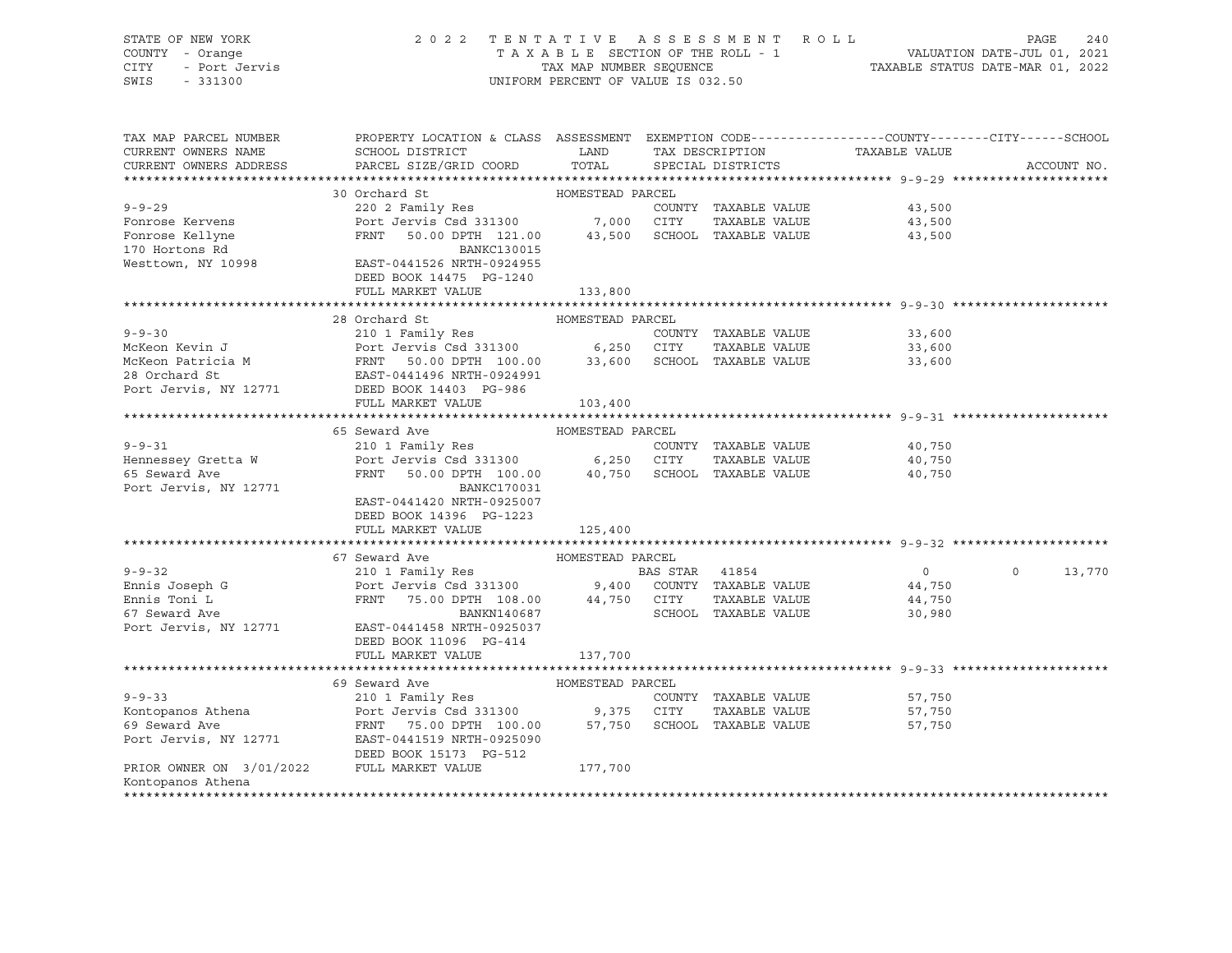STATE OF NEW YORK 2 0 2 2 T E N T A T I V E A S S E S S M E N T R O L L PAGE 241 COUNTY - Orange T A X A B L E SECTION OF THE ROLL - 1 VALUATION DATE-JUL 01, 2021 CITY - Port Jervis TAX MAP NUMBER SEQUENCE TAXABLE STATUS DATE-MAR 01, 2022 SWIS - 331300 UNIFORM PERCENT OF VALUE IS 032.50

| TAX MAP PARCEL NUMBER                                                                                                                                                                                                                                | PROPERTY LOCATION & CLASS ASSESSMENT EXEMPTION CODE---------------COUNTY-------CITY------SCHOOL |                  |                      |                             |                    |
|------------------------------------------------------------------------------------------------------------------------------------------------------------------------------------------------------------------------------------------------------|-------------------------------------------------------------------------------------------------|------------------|----------------------|-----------------------------|--------------------|
| CURRENT OWNERS NAME                                                                                                                                                                                                                                  | SCHOOL DISTRICT                                                                                 | LAND             | TAX DESCRIPTION      | TAXABLE VALUE               |                    |
| CURRENT OWNERS ADDRESS                                                                                                                                                                                                                               | PARCEL SIZE/GRID COORD                                                                          | TOTAL            | SPECIAL DISTRICTS    |                             | ACCOUNT NO.        |
|                                                                                                                                                                                                                                                      |                                                                                                 |                  |                      |                             |                    |
|                                                                                                                                                                                                                                                      | 71 Seward Ave                                                                                   |                  |                      |                             |                    |
| $9 - 9 - 34$                                                                                                                                                                                                                                         |                                                                                                 |                  | COUNTY TAXABLE VALUE | 55,000                      |                    |
| Maloney Benjamin                                                                                                                                                                                                                                     | Port Jervis Csd 331300 6,950 CITY                                                               |                  |                      | TAXABLE VALUE 55,000        |                    |
| Zhuo Shu                                                                                                                                                                                                                                             | FRNT 54.00 DPTH 110.00 55,000 SCHOOL TAXABLE VALUE                                              |                  |                      | 55,000                      |                    |
| 71 Seward Ave                                                                                                                                                                                                                                        | BANKC030385                                                                                     |                  |                      |                             |                    |
| Port Jervis, NY 12771 EAST-0441563 NRTH-0925132                                                                                                                                                                                                      |                                                                                                 |                  |                      |                             |                    |
|                                                                                                                                                                                                                                                      | DEED BOOK 14680 PG-1905                                                                         |                  |                      |                             |                    |
|                                                                                                                                                                                                                                                      | FULL MARKET VALUE                                                                               | 169,200          |                      |                             |                    |
|                                                                                                                                                                                                                                                      |                                                                                                 |                  |                      |                             |                    |
|                                                                                                                                                                                                                                                      | HOMESTEAD PARCEL<br>75 East Main St                                                             |                  |                      |                             |                    |
|                                                                                                                                                                                                                                                      |                                                                                                 |                  |                      | 60,000                      |                    |
|                                                                                                                                                                                                                                                      |                                                                                                 |                  |                      | 60,000                      |                    |
|                                                                                                                                                                                                                                                      |                                                                                                 |                  |                      | 60,000                      |                    |
|                                                                                                                                                                                                                                                      |                                                                                                 |                  |                      |                             |                    |
| 9-10-1<br>Zampino Lawrence<br>Exampino Lawrence<br>Rehorn Rebecca<br>Port Jervis Cod 331300<br>FRNT 42.00 DPTH 111.00<br>TAXABLE VALUE<br>FRNT 42.00 DPTH 111.00<br>FRNT 42.00 DPTH 111.00<br>FRNT 42.00 DPTH 111.00<br>FRNT 42.00 DPTH 111.00<br>FR |                                                                                                 |                  |                      |                             |                    |
|                                                                                                                                                                                                                                                      | FULL MARKET VALUE                                                                               | 184,600          |                      |                             |                    |
|                                                                                                                                                                                                                                                      |                                                                                                 |                  |                      |                             |                    |
|                                                                                                                                                                                                                                                      | 77 East Main St                                                                                 | HOMESTEAD PARCEL |                      |                             |                    |
|                                                                                                                                                                                                                                                      |                                                                                                 |                  |                      |                             |                    |
|                                                                                                                                                                                                                                                      |                                                                                                 |                  |                      |                             |                    |
| MacAlla Livingston Jane H FRNT 42.00 DPTH 105.00 49,350 SCHOOL TAXABLE VALUE 49,350                                                                                                                                                                  |                                                                                                 |                  |                      |                             |                    |
| C/o Holly Livingston-Miller                                                                                                                                                                                                                          | BANK0210090                                                                                     |                  |                      |                             |                    |
| 77 East Main St                                                                                                                                                                                                                                      | EAST-0441563 NRTH-0925613                                                                       |                  |                      |                             |                    |
| Port Jervis, NY 12771                                                                                                                                                                                                                                | DEED BOOK 14430 PG-247                                                                          |                  |                      |                             |                    |
|                                                                                                                                                                                                                                                      | FULL MARKET VALUE                                                                               | 151,800          |                      |                             |                    |
|                                                                                                                                                                                                                                                      |                                                                                                 |                  |                      |                             |                    |
|                                                                                                                                                                                                                                                      | 79 East Main St 67 6 6 6 6 6 6 6 79 EARCEL                                                      |                  |                      |                             |                    |
|                                                                                                                                                                                                                                                      |                                                                                                 |                  |                      | COUNTY TAXABLE VALUE 55,250 |                    |
| 9-10-3 210 1 Family Res COUNTY TAXABLE VALUE<br>Brundage Helen Port Jervis Csd 331300 5,250 CITY TAXABLE VALUE<br>79 East Main St FRNT 42.00 DPTH 101.00 55,250 SCHOOL TAXABLE VALUE                                                                 |                                                                                                 |                  |                      | 55,250                      |                    |
|                                                                                                                                                                                                                                                      |                                                                                                 |                  |                      | 55,250                      |                    |
| Port Jervis, NY 12771 EAST-0441592 NRTH-0925583                                                                                                                                                                                                      |                                                                                                 |                  |                      |                             |                    |
|                                                                                                                                                                                                                                                      | DEED BOOK 13516 PG-864                                                                          |                  |                      |                             |                    |
|                                                                                                                                                                                                                                                      | FULL MARKET VALUE                                                                               | 170,000          |                      |                             |                    |
|                                                                                                                                                                                                                                                      | 81 East Main St                                                                                 |                  |                      |                             |                    |
|                                                                                                                                                                                                                                                      |                                                                                                 | HOMESTEAD PARCEL |                      | $\overline{0}$              | 13,770<br>$\Omega$ |
|                                                                                                                                                                                                                                                      |                                                                                                 |                  |                      | 52,500                      |                    |
| 81 East Main St                                                                                                                                                                                                                                      | FRNT 51.00 DPTH 173.00 52,500 CITY                                                              |                  |                      |                             |                    |
|                                                                                                                                                                                                                                                      |                                                                                                 |                  |                      | TAXABLE VALUE 52,500        |                    |
| Port Jervis, NY 12771                                                                                                                                                                                                                                | BANKC030614<br>EAST-0441569 NRTH-0925505                                                        |                  | SCHOOL TAXABLE VALUE | 38,730                      |                    |
|                                                                                                                                                                                                                                                      |                                                                                                 |                  |                      |                             |                    |
|                                                                                                                                                                                                                                                      | DEED BOOK 12331 PG-1756<br>FULL MARKET VALUE                                                    | 161,500          |                      |                             |                    |
|                                                                                                                                                                                                                                                      |                                                                                                 |                  |                      |                             |                    |
|                                                                                                                                                                                                                                                      |                                                                                                 |                  |                      |                             |                    |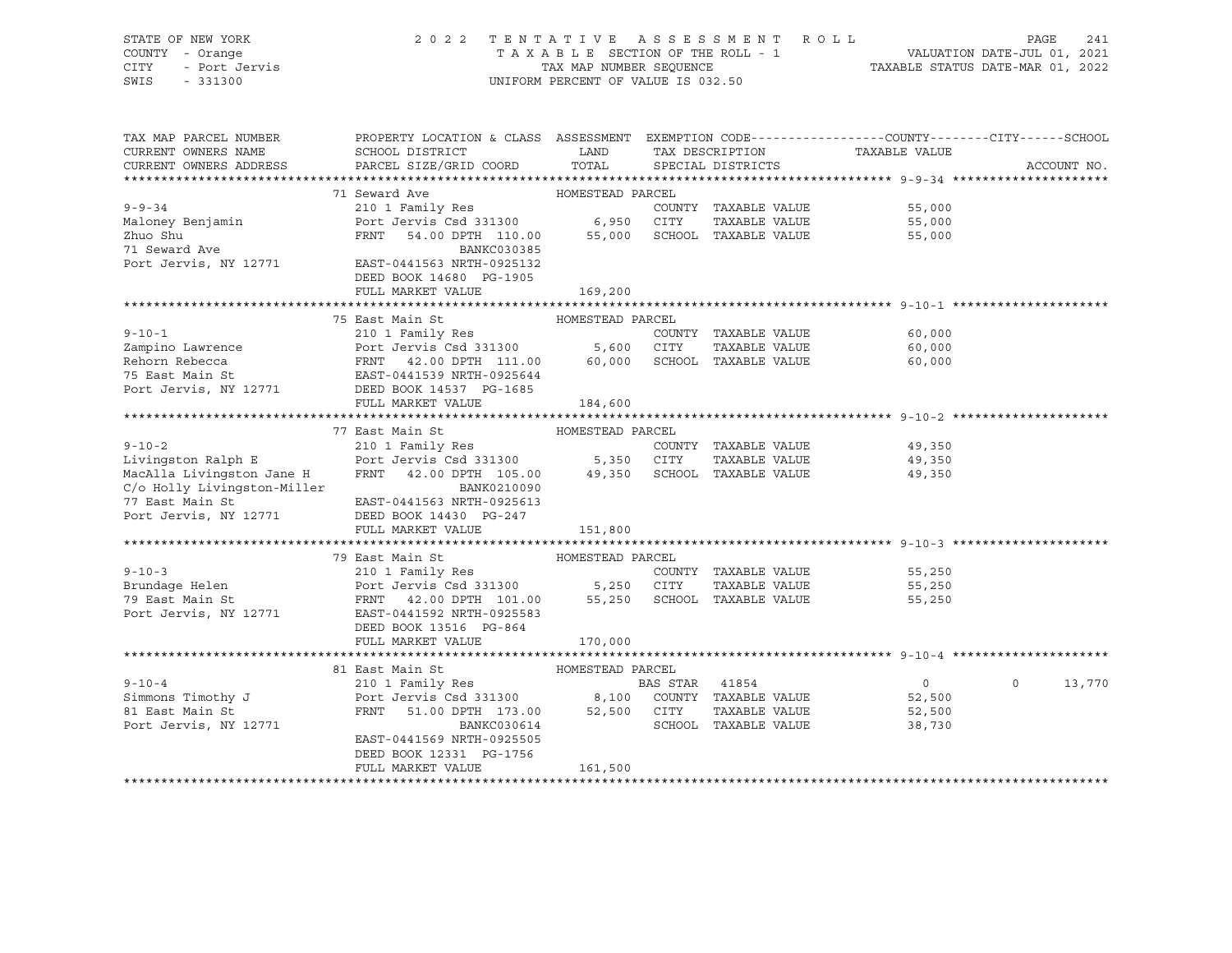CITY - Port Jervis TAX MAP NUMBER SEQUENCE TAXABLE STATUS DATE-MAR 01, 2022

### STATE OF NEW YORK 2 0 2 2 T E N T A T I V E A S S E S S M E N T R O L L PAGE 242 COUNTY - Orange T A X A B L E SECTION OF THE ROLL - 1 VALUATION DATE-JUL 01, 2021

UNIFORM PERCENT OF VALUE IS 032.50

| TAX MAP PARCEL NUMBER         | PROPERTY LOCATION & CLASS ASSESSMENT EXEMPTION CODE----------------COUNTY-------CITY------SCHOOL                                                                                                                                                          |                      |                      |                                                                  |          |             |
|-------------------------------|-----------------------------------------------------------------------------------------------------------------------------------------------------------------------------------------------------------------------------------------------------------|----------------------|----------------------|------------------------------------------------------------------|----------|-------------|
| CURRENT OWNERS NAME           |                                                                                                                                                                                                                                                           |                      |                      |                                                                  |          |             |
| CURRENT OWNERS ADDRESS        | SCHOOL DISTRICT LAND<br>PARCEL SIZE/GRID COORD TOTAL                                                                                                                                                                                                      |                      |                      | TAX DESCRIPTION TAXABLE VALUE<br>SPECTAL DISTRICTS TAXABLE VALUE |          | ACCOUNT NO. |
|                               |                                                                                                                                                                                                                                                           |                      |                      |                                                                  |          |             |
|                               |                                                                                                                                                                                                                                                           |                      |                      |                                                                  |          |             |
|                               | 9-10-6<br>Garewal Karan Marti 210 1 Family Res COUNTY TAXABLE VALUE<br>Garewal Karan Port Jervis Csd 331300 6,250 CITY TAXABLE VALUE<br>Garewal Pratibha FRNT 50.00 DPTH 100.00 53,850 SCHOOL TAXABLE VALUE 53,850 53,850 SCHOOL TA                       |                      |                      |                                                                  |          |             |
|                               |                                                                                                                                                                                                                                                           |                      |                      |                                                                  |          |             |
|                               |                                                                                                                                                                                                                                                           |                      |                      |                                                                  |          |             |
|                               |                                                                                                                                                                                                                                                           |                      |                      |                                                                  |          |             |
|                               |                                                                                                                                                                                                                                                           |                      |                      |                                                                  |          |             |
|                               | FULL MARKET VALUE 165,700                                                                                                                                                                                                                                 |                      |                      |                                                                  |          |             |
|                               |                                                                                                                                                                                                                                                           |                      |                      |                                                                  |          |             |
|                               | 59 Church St                                                                                                                                                                                                                                              | HOMESTEAD PARCEL     |                      |                                                                  |          |             |
|                               |                                                                                                                                                                                                                                                           |                      |                      |                                                                  |          |             |
|                               |                                                                                                                                                                                                                                                           |                      |                      | 7,913 4,522 4,522<br>2,880 2,880 2,880<br>0 0 34,390             |          |             |
|                               |                                                                                                                                                                                                                                                           |                      |                      |                                                                  |          |             |
|                               |                                                                                                                                                                                                                                                           |                      |                      |                                                                  |          |             |
|                               |                                                                                                                                                                                                                                                           |                      |                      |                                                                  |          |             |
|                               | 9-10-8.1<br>Siegel Stanley B<br>Siegel Stanley B<br>Siegel Stanley B<br>Siegel Stanley B<br>Port Jervis Csd 331300<br>FRNT 70.00 DPTH 125.00 57,600 ENH STAR 41834 0<br>S9 Church St<br>EAST-0441485 NRTH-0925538 COUNTY TAXABLE VALUE<br>Port            |                      |                      |                                                                  |          |             |
|                               |                                                                                                                                                                                                                                                           |                      |                      |                                                                  |          |             |
|                               | 61 Church St                                                                                                                                                                                                                                              | HOMESTEAD PARCEL     |                      |                                                                  |          |             |
| $9 - 10 - 9$                  | 210 1 Family Res<br>Port Jervis Csd 331300 7,000 COUNTY TAXABLE VALUE<br>FRNT 50.00 DPTH 125.00 51,950 CITY TAXABLE VALUE 51,950<br>BANKC160210 SCHOOL TAXABLE VALUE 38,180<br>PORTER SANKC160210 SCHOOL TAXABLE VALUE 38,180                             |                      |                      |                                                                  | $\Omega$ | 13,770      |
| Lucas Deborah<br>61 Church St |                                                                                                                                                                                                                                                           |                      |                      |                                                                  |          |             |
|                               |                                                                                                                                                                                                                                                           |                      |                      |                                                                  |          |             |
| Port Jervis, NY 12771         |                                                                                                                                                                                                                                                           |                      |                      |                                                                  |          |             |
|                               | EAST-0441517 NRTH-0925565                                                                                                                                                                                                                                 |                      |                      |                                                                  |          |             |
|                               | DEED BOOK 12065 PG-1210                                                                                                                                                                                                                                   |                      |                      |                                                                  |          |             |
|                               | FULL MARKET VALUE                                                                                                                                                                                                                                         | 159,800              |                      |                                                                  |          |             |
|                               | 11 Orchard St                                                                                                                                                                                                                                             |                      |                      |                                                                  |          |             |
|                               | 9-12-2.12 11 Orchard St<br>EXP = 12-2.12<br>EXP = 10.125<br>EXP = 10.125<br>EXP = 10.125<br>EXP = 10.125<br>FRNT 120.00 DPTH 100.00<br>EXP = 10.125<br>FRNT 120.00 DPTH 100.00<br>EXP = 10.125<br>EXP = 10.125<br>EXP = 10.125<br>EXP = 10.125<br>EXP =   | NON-HOMESTEAD PARCEL |                      |                                                                  |          | 21,795      |
|                               |                                                                                                                                                                                                                                                           |                      |                      |                                                                  |          |             |
|                               |                                                                                                                                                                                                                                                           |                      |                      |                                                                  |          | 10,125      |
|                               |                                                                                                                                                                                                                                                           |                      |                      |                                                                  |          |             |
|                               |                                                                                                                                                                                                                                                           |                      |                      |                                                                  |          |             |
|                               |                                                                                                                                                                                                                                                           |                      |                      |                                                                  |          |             |
|                               |                                                                                                                                                                                                                                                           |                      |                      |                                                                  |          |             |
|                               | 9-12-2.3<br>210 1 Family Res<br>Prespare William Port Jervis Csd 331300<br>Prespare Tanya FRNT 119.00 DPTH 100.00<br>210 1 Family Res<br>Prespare Tanya FRNT 119.00 DPTH 100.00<br>22,725<br>22,725<br>22,725<br>22,725<br>22,725<br>23,725<br>23,725<br> |                      |                      |                                                                  |          |             |
|                               |                                                                                                                                                                                                                                                           |                      |                      |                                                                  |          |             |
|                               |                                                                                                                                                                                                                                                           |                      |                      |                                                                  |          |             |
|                               |                                                                                                                                                                                                                                                           |                      |                      |                                                                  |          |             |
|                               |                                                                                                                                                                                                                                                           |                      |                      |                                                                  |          |             |
|                               | Port Jervis, NY 12771 EAST-0440905 NRTH-0925419                                                                                                                                                                                                           |                      |                      |                                                                  |          |             |
|                               | DEED BOOK 14421 PG-1640                                                                                                                                                                                                                                   |                      |                      |                                                                  |          |             |
|                               | FULL MARKET VALUE                                                                                                                                                                                                                                         | 193,000              |                      |                                                                  |          |             |
|                               |                                                                                                                                                                                                                                                           |                      |                      |                                                                  |          |             |
|                               | 40 Church St                                                                                                                                                                                                                                              |                      |                      |                                                                  |          |             |
| $9 - 12 - 3$                  |                                                                                                                                                                                                                                                           |                      | COUNTY TAXABLE VALUE | 37,550                                                           |          |             |
|                               |                                                                                                                                                                                                                                                           |                      |                      |                                                                  |          |             |
|                               |                                                                                                                                                                                                                                                           |                      |                      |                                                                  |          |             |
| Port Jervis, NY 12771         | BANKC040281                                                                                                                                                                                                                                               |                      |                      |                                                                  |          |             |
|                               | EAST-0440972 NRTH-0925360                                                                                                                                                                                                                                 |                      |                      |                                                                  |          |             |
|                               | DEED BOOK 15127 PG-1181                                                                                                                                                                                                                                   |                      |                      |                                                                  |          |             |
|                               | FULL MARKET VALUE                                                                                                                                                                                                                                         | 115,500              |                      |                                                                  |          |             |
|                               |                                                                                                                                                                                                                                                           |                      |                      |                                                                  |          |             |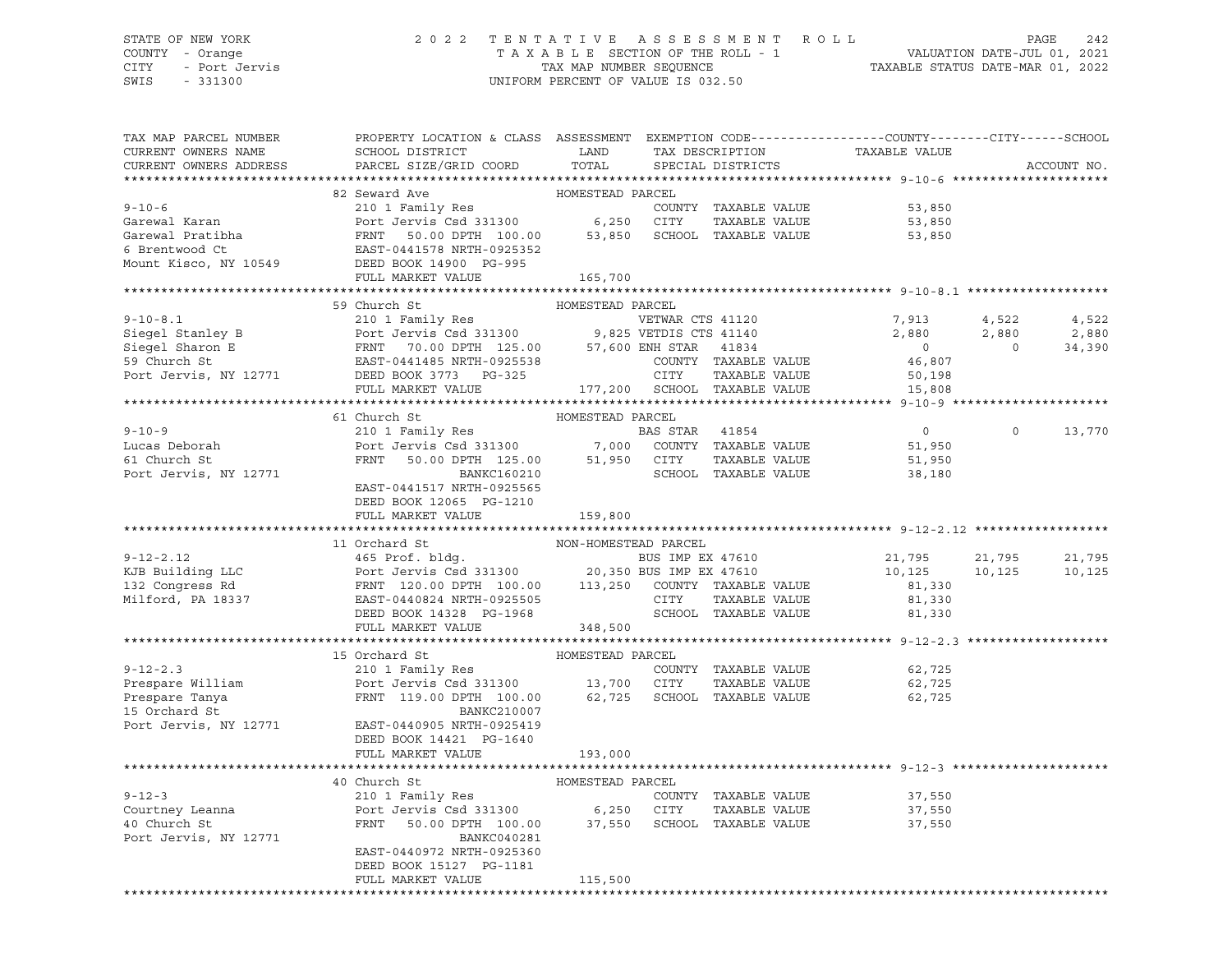### STATE OF NEW YORK 2 0 2 2 T E N T A T I V E A S S E S S M E N T R O L L PAGE 243 COUNTY - Orange T A X A B L E SECTION OF THE ROLL - 1 VALUATION DATE-JUL 01, 2021 CITY - Port Jervis TAX MAP NUMBER SEQUENCE TAXABLE STATUS DATE-MAR 01, 2022

| TAX MAP PARCEL NUMBER<br>CURRENT OWNERS NAME<br>CURRENT OWNERS ADDRESS | PROPERTY LOCATION & CLASS ASSESSMENT EXEMPTION CODE---------------COUNTY-------CITY------SCHOOL<br>SCHOOL DISTRICT TAND TAX DESCRIPTION<br>PARCEL SIZE/GRID COORD TOTAL SPECIAL DISTRICTS                                                                    |                  |  | TAXABLE VALUE                                   | ACCOUNT NO.   |
|------------------------------------------------------------------------|--------------------------------------------------------------------------------------------------------------------------------------------------------------------------------------------------------------------------------------------------------------|------------------|--|-------------------------------------------------|---------------|
|                                                                        |                                                                                                                                                                                                                                                              |                  |  |                                                 |               |
|                                                                        |                                                                                                                                                                                                                                                              |                  |  |                                                 |               |
|                                                                        |                                                                                                                                                                                                                                                              |                  |  | 15,900<br>15,900                                |               |
|                                                                        |                                                                                                                                                                                                                                                              |                  |  |                                                 |               |
|                                                                        |                                                                                                                                                                                                                                                              |                  |  | 15,900                                          |               |
|                                                                        |                                                                                                                                                                                                                                                              |                  |  |                                                 |               |
|                                                                        | FULL MARKET VALUE                                                                                                                                                                                                                                            | 48,900           |  |                                                 |               |
|                                                                        |                                                                                                                                                                                                                                                              |                  |  |                                                 |               |
|                                                                        | 36 Church St                                                                                                                                                                                                                                                 | HOMESTEAD PARCEL |  |                                                 |               |
|                                                                        |                                                                                                                                                                                                                                                              |                  |  | 53,450                                          |               |
|                                                                        |                                                                                                                                                                                                                                                              |                  |  | 53,450                                          |               |
|                                                                        | 9-12-5<br>Weinberger Lazer<br>230 3 Family Res<br>Port Jervis Csd 331300 6,250 CITY TAXABLE VALUE<br>3 Karlsburg Rd Unit 102 FRNT 50.00 DPTH 100.00 53,450 SCHOOL TAXABLE VALUE<br>Monroe NY 10950                                                           |                  |  | 53,450                                          |               |
| Monroe, NY 10950                                                       | BANKC080370                                                                                                                                                                                                                                                  |                  |  |                                                 |               |
|                                                                        | EAST-0440898 NRTH-0925280                                                                                                                                                                                                                                    |                  |  |                                                 |               |
|                                                                        | DEED BOOK 15002 PG-755                                                                                                                                                                                                                                       |                  |  |                                                 |               |
|                                                                        | FULL MARKET VALUE                                                                                                                                                                                                                                            | 164,500          |  |                                                 |               |
|                                                                        | 34 Church St                                                                                                                                                                                                                                                 | HOMESTEAD PARCEL |  |                                                 |               |
| $9 - 12 - 6$                                                           | 210 1 Family Res<br>210 1 Family Res<br>Port Jervis Csd 331300 4,750 CITY TAXABLE VALUE<br>FRNT 50.00 DPTH 59.00 49,000 SCHOOL TAXABLE VALUE 49,000 FRNT 50.00 DPTH 59.00                                                                                    |                  |  |                                                 |               |
|                                                                        |                                                                                                                                                                                                                                                              |                  |  |                                                 |               |
| Talbert Venese T<br>34 Church St                                       |                                                                                                                                                                                                                                                              |                  |  |                                                 |               |
| Port Jervis, NY 12771                                                  | BANKC190321                                                                                                                                                                                                                                                  |                  |  |                                                 |               |
|                                                                        | EAST-0440867 NRTH-0925240                                                                                                                                                                                                                                    |                  |  |                                                 |               |
|                                                                        | DEED BOOK 15064 PG-177                                                                                                                                                                                                                                       |                  |  |                                                 |               |
|                                                                        | FULL MARKET VALUE                                                                                                                                                                                                                                            | 150,800          |  |                                                 |               |
|                                                                        |                                                                                                                                                                                                                                                              |                  |  | ******************************* 9-12-7 ******** |               |
|                                                                        | 16-18 Barcelow St                                                                                                                                                                                                                                            | HOMESTEAD PARCEL |  |                                                 |               |
|                                                                        |                                                                                                                                                                                                                                                              |                  |  | 46,400                                          |               |
|                                                                        |                                                                                                                                                                                                                                                              |                  |  | 46,400                                          |               |
|                                                                        |                                                                                                                                                                                                                                                              |                  |  | 46,400                                          |               |
|                                                                        | 9-12-7<br>Soracco John Port Jervis Csd 331300<br>Soracco Margaret M<br>Port Jervis Csd 331300<br>Port Jervis Csd 331300<br>Port Jervis Port Jervis NY 12771<br>DEED BOX 4712<br>Port Jervis, NY 12771<br>DEED BOX 4712<br>Port Jervis, NY 12771<br>          |                  |  |                                                 |               |
|                                                                        | FULL MARKET VALUE                                                                                                                                                                                                                                            | 142,800          |  |                                                 |               |
|                                                                        |                                                                                                                                                                                                                                                              |                  |  |                                                 |               |
|                                                                        | 14 Barcelow St                                                                                                                                                                                                                                               | HOMESTEAD PARCEL |  |                                                 |               |
|                                                                        |                                                                                                                                                                                                                                                              |                  |  | $\overline{0}$                                  | $0 \t 13,770$ |
|                                                                        |                                                                                                                                                                                                                                                              |                  |  |                                                 |               |
|                                                                        |                                                                                                                                                                                                                                                              |                  |  |                                                 |               |
|                                                                        | 9-12-8<br>Hoffman James A<br>210 1 Family Res<br>Port Jervis Csd 331300<br>Port Jervis Csd 331300<br>Port Jervis Csd 331300<br>210 Family Res<br>Port Jervis Csd 331300<br>47,000<br>47,000<br>217 TAXABLE VALUE<br>27,000<br>27,000<br>27,000<br>27,000<br> |                  |  |                                                 |               |
|                                                                        | DEED BOOK 11224 PG-1345                                                                                                                                                                                                                                      |                  |  |                                                 |               |
|                                                                        | FULL MARKET VALUE                                                                                                                                                                                                                                            | 144,600          |  |                                                 |               |
|                                                                        |                                                                                                                                                                                                                                                              |                  |  |                                                 |               |
|                                                                        | 12 Barcelow St                                                                                                                                                                                                                                               | HOMESTEAD PARCEL |  |                                                 |               |
|                                                                        |                                                                                                                                                                                                                                                              |                  |  |                                                 |               |
|                                                                        |                                                                                                                                                                                                                                                              |                  |  |                                                 |               |
|                                                                        | 9-12-9<br>Hoffman James A<br>Hoffman James A<br>2000 EDT Jervis Csd 331300<br>2000 ERXABLE VALUE<br>2000 ERXABLE VALUE<br>2000 ERXABLE VALUE<br>2000 ECHOOL TAXABLE VALUE<br>2000 ECHOOL TAXABLE VALUE<br>2000 ECHOOL TAXABLE VALUE<br>2000 ECHOOL           |                  |  |                                                 |               |
|                                                                        | DEED BOOK 11224 PG-1345                                                                                                                                                                                                                                      |                  |  |                                                 |               |
|                                                                        |                                                                                                                                                                                                                                                              |                  |  |                                                 |               |
|                                                                        | FULL MARKET VALUE                                                                                                                                                                                                                                            | 19,100           |  |                                                 |               |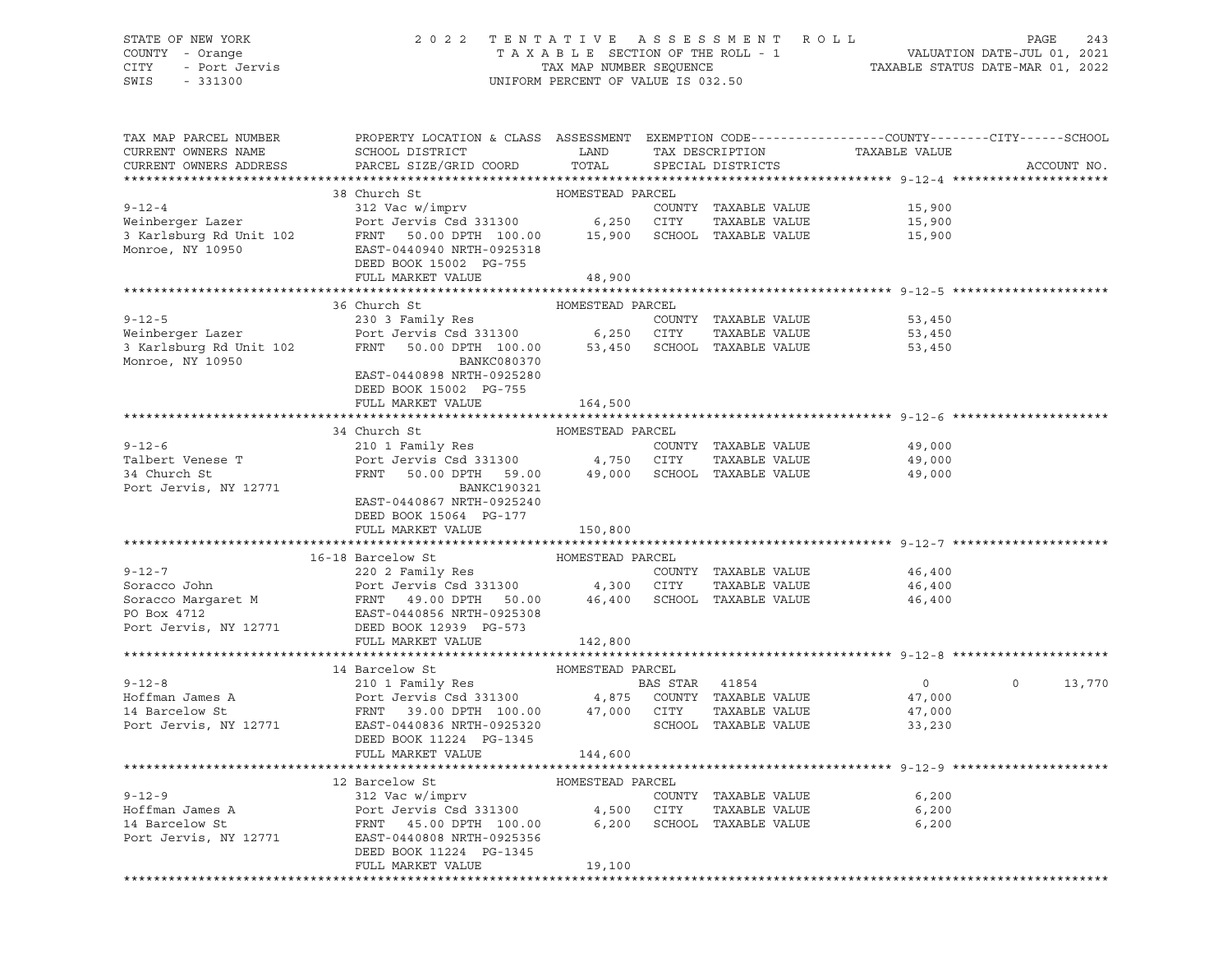| STATE OF NEW YORK<br>COUNTY - Orange<br>CITY - Port Jervis<br>CITY - Port Jervis<br>SWIS<br>$-331300$                                                                                                                                                  | 2022 TENTATIVE ASSESSMENT ROLL                                                                                           | UNIFORM PERCENT OF VALUE IS 032.50 |                         | T A X A B L E SECTION OF THE ROLL - 1 VALUATION DATE-JUL 01, 2021<br>TAX MAP NUMBER SEQUENCE TAXABLE STATUS DATE-MAR 01, 2022 | PAGE          | 244         |
|--------------------------------------------------------------------------------------------------------------------------------------------------------------------------------------------------------------------------------------------------------|--------------------------------------------------------------------------------------------------------------------------|------------------------------------|-------------------------|-------------------------------------------------------------------------------------------------------------------------------|---------------|-------------|
|                                                                                                                                                                                                                                                        |                                                                                                                          |                                    |                         |                                                                                                                               |               |             |
| TAX MAP PARCEL NUMBER                                                                                                                                                                                                                                  | PROPERTY LOCATION & CLASS ASSESSMENT EXEMPTION CODE---------------COUNTY-------CITY------SCHOOL                          |                                    |                         |                                                                                                                               |               |             |
| CURRENT OWNERS NAME                                                                                                                                                                                                                                    | SCHOOL DISTRICT LAND                                                                                                     |                                    | TAX DESCRIPTION         | TAXABLE VALUE                                                                                                                 |               |             |
| CURRENT OWNERS ADDRESS                                                                                                                                                                                                                                 | PARCEL SIZE/GRID COORD                                                                                                   |                                    | TOTAL SPECIAL DISTRICTS |                                                                                                                               |               | ACCOUNT NO. |
| 10 Barcelow St<br>210 1 Family Res<br>210 1 Family Res<br>210 1 Family Res<br>210 1 Family Res<br>210 21 Family Res<br>210 21 Family Res<br>210 21 Family Res<br>210 21 Family Res<br>210 21 Family Res<br>210 21 Family Res<br>210 21 Family Res<br>2 |                                                                                                                          |                                    |                         |                                                                                                                               |               |             |
|                                                                                                                                                                                                                                                        |                                                                                                                          |                                    |                         | $0 \qquad \qquad$                                                                                                             | $0 \t 13,770$ |             |
|                                                                                                                                                                                                                                                        |                                                                                                                          |                                    |                         |                                                                                                                               |               |             |
|                                                                                                                                                                                                                                                        |                                                                                                                          |                                    |                         |                                                                                                                               |               |             |
|                                                                                                                                                                                                                                                        |                                                                                                                          |                                    |                         |                                                                                                                               |               |             |
| Port Jervis, NY 12771 EAST-0440767 NRTH-0925390                                                                                                                                                                                                        |                                                                                                                          |                                    |                         |                                                                                                                               |               |             |
|                                                                                                                                                                                                                                                        | DEED BOOK 4986 PG-260                                                                                                    |                                    |                         |                                                                                                                               |               |             |
|                                                                                                                                                                                                                                                        | FULL MARKET VALUE                                                                                                        | 138,300                            |                         |                                                                                                                               |               |             |
|                                                                                                                                                                                                                                                        |                                                                                                                          |                                    |                         |                                                                                                                               |               |             |
|                                                                                                                                                                                                                                                        | 6 Barcelow St                                                                                                            | HOMESTEAD PARCEL                   |                         |                                                                                                                               |               |             |
| $9 - 12 - 11$                                                                                                                                                                                                                                          |                                                                                                                          |                                    |                         | 52,000                                                                                                                        |               |             |
|                                                                                                                                                                                                                                                        |                                                                                                                          |                                    |                         | 52,000                                                                                                                        |               |             |
|                                                                                                                                                                                                                                                        | 210 1 Family Res<br>Port Jervis Csd 331300 6,250 CITY TAXABLE VALUE<br>FRNT 50.00 DTH 100.00 52,000 SCHOOL TAXABLE VALUE |                                    |                         | 52,000                                                                                                                        |               |             |
| Guo Hongyu<br>Huang Bo<br>6 Barcelow St Fl 3                                                                                                                                                                                                           | BANKC190616                                                                                                              |                                    |                         |                                                                                                                               |               |             |
| Port Jervis, NY 12771                                                                                                                                                                                                                                  | EAST-0440732 NRTH-0925436                                                                                                |                                    |                         |                                                                                                                               |               |             |
|                                                                                                                                                                                                                                                        | DEED BOOK 14424 PG-987                                                                                                   |                                    |                         |                                                                                                                               |               |             |
|                                                                                                                                                                                                                                                        | FULL MARKET VALUE                                                                                                        | 160,000                            |                         |                                                                                                                               |               |             |
|                                                                                                                                                                                                                                                        |                                                                                                                          |                                    |                         |                                                                                                                               |               |             |
|                                                                                                                                                                                                                                                        |                                                                                                                          | HOMESTEAD PARCEL                   |                         |                                                                                                                               |               |             |
|                                                                                                                                                                                                                                                        |                                                                                                                          |                                    |                         | 48,000                                                                                                                        |               |             |
|                                                                                                                                                                                                                                                        |                                                                                                                          |                                    |                         | 48,000                                                                                                                        |               |             |
| 9-12-12<br>9-12-12<br>Exilbride Rebeca Port Jervis Csd 331300<br>Exilibride Rebeca Port Jervis Csd 331300<br>EXILORE DEVIS COUNTY TAXABLE VALUE<br>EXILORE DEVIS COUNTY AND TAXABLE VALUE<br>EXILORE DEVIS COUNTY AND TAXABLE VALUE<br>EXILO           |                                                                                                                          |                                    |                         | 48,000                                                                                                                        |               |             |
|                                                                                                                                                                                                                                                        |                                                                                                                          |                                    |                         |                                                                                                                               |               |             |
| Port Jervis, NY 12771 EAST-0440706 NRTH-0925473                                                                                                                                                                                                        |                                                                                                                          |                                    |                         |                                                                                                                               |               |             |
|                                                                                                                                                                                                                                                        | DEED BOOK 3266 PG-165                                                                                                    |                                    |                         |                                                                                                                               |               |             |
|                                                                                                                                                                                                                                                        | FULL MARKET VALUE                                                                                                        | 147,700                            |                         |                                                                                                                               |               |             |
|                                                                                                                                                                                                                                                        |                                                                                                                          |                                    |                         |                                                                                                                               |               |             |
| $9 - 12 - 13$                                                                                                                                                                                                                                          | 61 Fowler St<br>210 1 Family Res 60 8 BAS STAR 41854                                                                     | HOMESTEAD PARCEL                   |                         | $\overline{0}$                                                                                                                | $\circ$       | 13,770      |
| Delarede Adam                                                                                                                                                                                                                                          |                                                                                                                          |                                    |                         | 60,000                                                                                                                        |               |             |
|                                                                                                                                                                                                                                                        | Port Jervis Csd 331300 6,875 COUNTY TAXABLE VALUE<br>FRNT 55.00 DPTH 100.00 60,000 CITY TAXABLE VALUE                    |                                    |                         | 60,000                                                                                                                        |               |             |
|                                                                                                                                                                                                                                                        | BANKN140687                                                                                                              |                                    | SCHOOL TAXABLE VALUE    | 46,230                                                                                                                        |               |             |
| Compared to the St.<br>61 Fowler St.<br>Port Jervis Number<br>Port Jervis, NY 12771 EAST-0440629 NRTH-0925507                                                                                                                                          |                                                                                                                          |                                    |                         |                                                                                                                               |               |             |
|                                                                                                                                                                                                                                                        | DEED BOOK 11927 PG-951                                                                                                   |                                    |                         |                                                                                                                               |               |             |
|                                                                                                                                                                                                                                                        | FULL MARKET VALUE                                                                                                        | 184,600                            |                         |                                                                                                                               |               |             |
|                                                                                                                                                                                                                                                        |                                                                                                                          |                                    |                         |                                                                                                                               |               |             |
|                                                                                                                                                                                                                                                        | 63 Fowler St                                                                                                             | HOMESTEAD PARCEL                   |                         |                                                                                                                               |               |             |
|                                                                                                                                                                                                                                                        |                                                                                                                          |                                    |                         | 40,150                                                                                                                        |               |             |
|                                                                                                                                                                                                                                                        |                                                                                                                          |                                    |                         | 40,150                                                                                                                        |               |             |
|                                                                                                                                                                                                                                                        |                                                                                                                          |                                    |                         | 40,150                                                                                                                        |               |             |
| 9-12-14<br>210 1 Family Res<br>210 1 Family Res<br>210 1 Family Res<br>210 1 Family Res<br>210 1 Family Res<br>210 1 Family Res<br>210 1 Family Res<br>210 1 Family Res<br>210 1 Family Res<br>210 1 Family Res<br>210 1 Family Res<br>210 1 Family Re |                                                                                                                          |                                    |                         |                                                                                                                               |               |             |
|                                                                                                                                                                                                                                                        | DEED BOOK 15120 PG-879                                                                                                   |                                    |                         |                                                                                                                               |               |             |
|                                                                                                                                                                                                                                                        |                                                                                                                          |                                    |                         |                                                                                                                               |               |             |
|                                                                                                                                                                                                                                                        | FULL MARKET VALUE                                                                                                        | 123,500                            |                         |                                                                                                                               |               |             |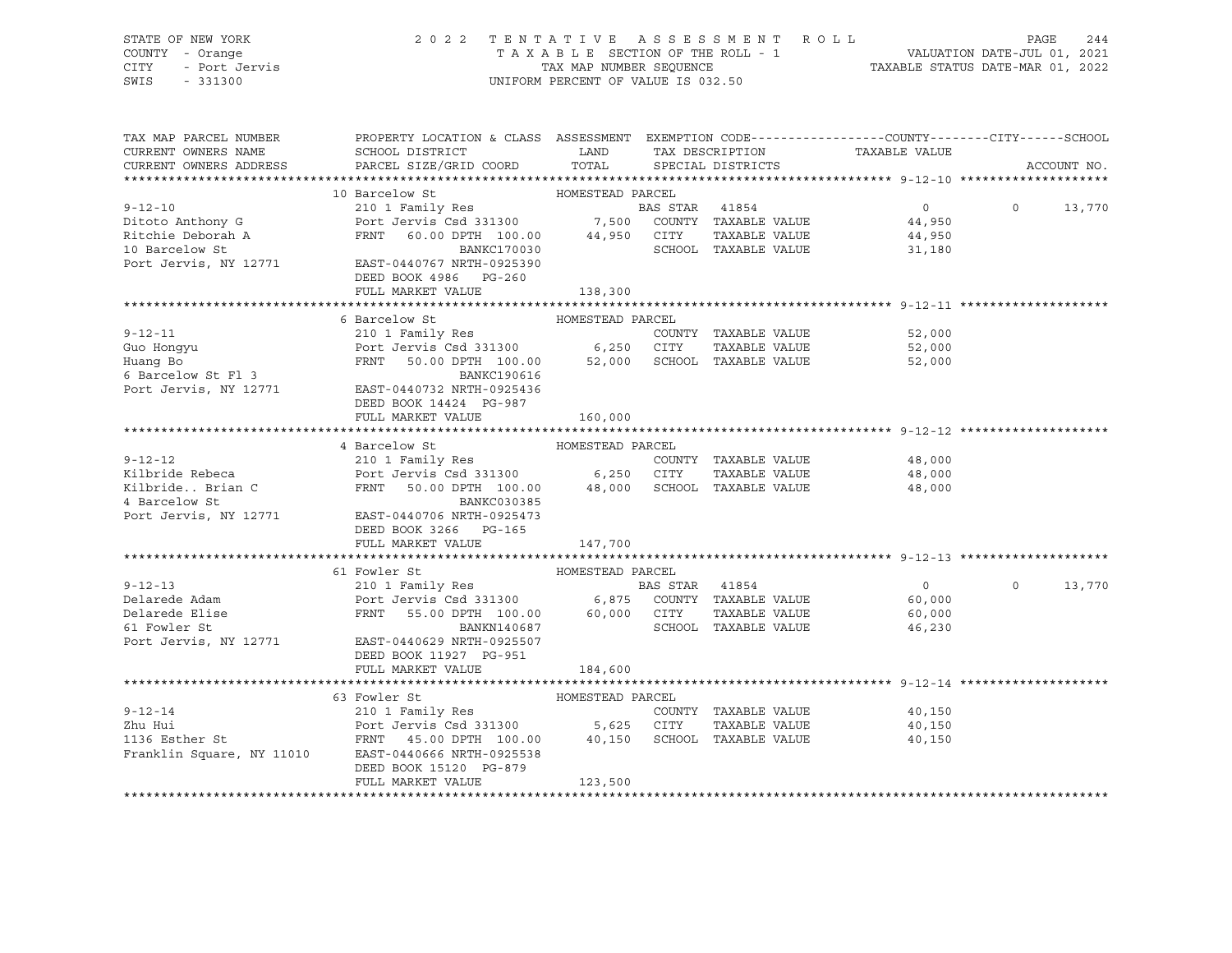| STATE OF NEW YORK                                                                                                                                                                                                                                                                                          |                                                                                                                                                                    |                                    |  |                      |                                                                |  |             |
|------------------------------------------------------------------------------------------------------------------------------------------------------------------------------------------------------------------------------------------------------------------------------------------------------------|--------------------------------------------------------------------------------------------------------------------------------------------------------------------|------------------------------------|--|----------------------|----------------------------------------------------------------|--|-------------|
| COUNTY - Orange                                                                                                                                                                                                                                                                                            | 2022 TENTATIVE ASSESSMENT ROLL PAGE 245<br>TAXABLE SECTION OF THE ROLL - 1 VALUATION DATE-JUL 01, 2021<br>TAX MAP NUMBER SEQUENCE TAXABLE STATUS DATE-MAR 01, 2022 |                                    |  |                      |                                                                |  |             |
| CITY                                                                                                                                                                                                                                                                                                       |                                                                                                                                                                    |                                    |  |                      |                                                                |  |             |
| SWIS - 331300                                                                                                                                                                                                                                                                                              |                                                                                                                                                                    | UNIFORM PERCENT OF VALUE IS 032.50 |  |                      |                                                                |  |             |
|                                                                                                                                                                                                                                                                                                            |                                                                                                                                                                    |                                    |  |                      |                                                                |  |             |
|                                                                                                                                                                                                                                                                                                            |                                                                                                                                                                    |                                    |  |                      |                                                                |  |             |
|                                                                                                                                                                                                                                                                                                            |                                                                                                                                                                    |                                    |  |                      |                                                                |  |             |
| TAX MAP PARCEL NUMBER                                                                                                                                                                                                                                                                                      | PROPERTY LOCATION & CLASS ASSESSMENT EXEMPTION CODE---------------COUNTY-------CITY------SCHOOL                                                                    |                                    |  |                      |                                                                |  |             |
| CURRENT OWNERS NAME                                                                                                                                                                                                                                                                                        | SCHOOL DISTRICT                           LAND         TAX DESCRIPTION                   TAXABLE VALUE                                                             |                                    |  |                      |                                                                |  |             |
| CURRENT OWNERS ADDRESS                                                                                                                                                                                                                                                                                     | PARCEL SIZE/GRID COORD TOTAL SPECIAL DISTRICTS                                                                                                                     |                                    |  |                      |                                                                |  | ACCOUNT NO. |
|                                                                                                                                                                                                                                                                                                            |                                                                                                                                                                    |                                    |  |                      |                                                                |  |             |
|                                                                                                                                                                                                                                                                                                            | 9 Orchard St                                                                                                                                                       | NON-HOMESTEAD PARCEL               |  |                      |                                                                |  |             |
| $9 - 12 - 15.2$                                                                                                                                                                                                                                                                                            | 331 Com vac w/im<br>Port Jervis Csd 331300<br>AR 2022 Partial Construct<br>FRNT 100.00 DPTH 100.00                                                                 |                                    |  |                      | 84,500                                                         |  |             |
|                                                                                                                                                                                                                                                                                                            |                                                                                                                                                                    |                                    |  |                      |                                                                |  |             |
| O'Connor Brandon<br>132 Congress Rd                                                                                                                                                                                                                                                                        |                                                                                                                                                                    |                                    |  |                      | 84,500                                                         |  |             |
|                                                                                                                                                                                                                                                                                                            |                                                                                                                                                                    |                                    |  |                      | 84,500                                                         |  |             |
| Milford, PA 18337                                                                                                                                                                                                                                                                                          |                                                                                                                                                                    |                                    |  |                      |                                                                |  |             |
|                                                                                                                                                                                                                                                                                                            | EAST-0440747 NRTH-0925583                                                                                                                                          |                                    |  |                      |                                                                |  |             |
|                                                                                                                                                                                                                                                                                                            | DEED BOOK 14466 PG-761                                                                                                                                             |                                    |  |                      |                                                                |  |             |
|                                                                                                                                                                                                                                                                                                            | FULL MARKET VALUE                                                                                                                                                  | 260,000                            |  |                      |                                                                |  |             |
|                                                                                                                                                                                                                                                                                                            |                                                                                                                                                                    |                                    |  |                      |                                                                |  |             |
|                                                                                                                                                                                                                                                                                                            | 73-75 Fowler St                                                                                                                                                    | NON-HOMESTEAD PARCEL               |  |                      |                                                                |  |             |
|                                                                                                                                                                                                                                                                                                            |                                                                                                                                                                    |                                    |  |                      | 67,350                                                         |  |             |
|                                                                                                                                                                                                                                                                                                            |                                                                                                                                                                    |                                    |  |                      | 67,350                                                         |  |             |
|                                                                                                                                                                                                                                                                                                            |                                                                                                                                                                    |                                    |  |                      | 67,350                                                         |  |             |
| 9-13-1<br>Sexton Thomas M Jr<br>TAXABLE VALUE<br>TOOUNTY TAXABLE VALUE<br>TOOUNTY TAXABLE VALUE<br>TOOUNTY TAXABLE VALUE<br>TOOUNTY TAXABLE VALUE<br>TOOUNTY TAXABLE VALUE<br>TOOUNTY TAXABLE VALUE<br>TOOUNTY TAXABLE VALUE<br>TAXABLE VALUE<br>POT                                                       |                                                                                                                                                                    |                                    |  |                      |                                                                |  |             |
|                                                                                                                                                                                                                                                                                                            |                                                                                                                                                                    |                                    |  |                      |                                                                |  |             |
|                                                                                                                                                                                                                                                                                                            | FULL MARKET VALUE                                                                                                                                                  | 207,200                            |  |                      |                                                                |  |             |
|                                                                                                                                                                                                                                                                                                            |                                                                                                                                                                    |                                    |  |                      |                                                                |  |             |
|                                                                                                                                                                                                                                                                                                            |                                                                                                                                                                    |                                    |  |                      |                                                                |  |             |
|                                                                                                                                                                                                                                                                                                            |                                                                                                                                                                    |                                    |  |                      |                                                                |  |             |
|                                                                                                                                                                                                                                                                                                            | 22 Hill St                                                                                                                                                         | NON-HOMESTEAD PARCEL               |  |                      |                                                                |  |             |
| $9 - 13 - 2$                                                                                                                                                                                                                                                                                               | 330 Vacant comm                                                                                                                                                    |                                    |  | COUNTY TAXABLE VALUE | 9,000                                                          |  |             |
|                                                                                                                                                                                                                                                                                                            |                                                                                                                                                                    |                                    |  | TAXABLE VALUE        | 9,000                                                          |  |             |
|                                                                                                                                                                                                                                                                                                            |                                                                                                                                                                    |                                    |  |                      | 9,000                                                          |  |             |
|                                                                                                                                                                                                                                                                                                            |                                                                                                                                                                    |                                    |  |                      |                                                                |  |             |
| JAF Realty Holdings LLC<br>8 Orchard St<br>Port Jervis Csd 331300<br>8 Orchard St<br>Port Jervis, NY 12771<br>EAST-0440970 NRTH-0925678<br>FRNT 60.00 DPTH 100.00<br>9,000 SCHOOL TAXABLE VALUE<br>Port Jervis, NY 12771<br>EAST-0440970 NRTH-09                                                           | DEED BOOK 14334 PG-1925                                                                                                                                            |                                    |  |                      |                                                                |  |             |
|                                                                                                                                                                                                                                                                                                            | FULL MARKET VALUE                                                                                                                                                  | 27,700                             |  |                      |                                                                |  |             |
|                                                                                                                                                                                                                                                                                                            |                                                                                                                                                                    |                                    |  |                      | ********************************* 9-13-5 ********************* |  |             |
|                                                                                                                                                                                                                                                                                                            | 26 Hill St                                                                                                                                                         | NON-HOMESTEAD PARCEL               |  |                      |                                                                |  |             |
|                                                                                                                                                                                                                                                                                                            |                                                                                                                                                                    |                                    |  |                      | 13,905 13,905 13,905                                           |  |             |
|                                                                                                                                                                                                                                                                                                            |                                                                                                                                                                    |                                    |  |                      |                                                                |  |             |
|                                                                                                                                                                                                                                                                                                            |                                                                                                                                                                    |                                    |  |                      | 161,095                                                        |  |             |
|                                                                                                                                                                                                                                                                                                            |                                                                                                                                                                    |                                    |  |                      | 161,095                                                        |  |             |
| 9-13-5<br>26 Hill Street Holding Co LLC Port Jervis Csd 331300<br>26 Hill St<br>26 Hill St<br>26 Hill St<br>26 Hill St<br>26 Hill St<br>26 Hill St<br>26 Hill St<br>26 Hill St<br>26 Hill St<br>26 Hill St<br>26 Hill St<br>26 GODATY<br>200.00 DPTH<br>200.                                               |                                                                                                                                                                    |                                    |  |                      | 161,095                                                        |  |             |
|                                                                                                                                                                                                                                                                                                            | EAST-0441071 NRTH-0925571                                                                                                                                          |                                    |  |                      |                                                                |  |             |
|                                                                                                                                                                                                                                                                                                            | DEED BOOK 14902 PG-144                                                                                                                                             |                                    |  |                      |                                                                |  |             |
|                                                                                                                                                                                                                                                                                                            | FULL MARKET VALUE                                                                                                                                                  | 538,500                            |  |                      |                                                                |  |             |
|                                                                                                                                                                                                                                                                                                            |                                                                                                                                                                    |                                    |  |                      |                                                                |  |             |
|                                                                                                                                                                                                                                                                                                            |                                                                                                                                                                    |                                    |  |                      |                                                                |  |             |
|                                                                                                                                                                                                                                                                                                            |                                                                                                                                                                    |                                    |  |                      | $0 \t 0 \t 13,770$                                             |  |             |
|                                                                                                                                                                                                                                                                                                            |                                                                                                                                                                    |                                    |  |                      | 44,750                                                         |  |             |
|                                                                                                                                                                                                                                                                                                            |                                                                                                                                                                    |                                    |  | TAXABLE VALUE        | 44,750                                                         |  |             |
|                                                                                                                                                                                                                                                                                                            |                                                                                                                                                                    |                                    |  |                      | 30,980                                                         |  |             |
| 9-13-7<br>9-13-7<br>Smith Robert W Port Jervis Csd 331300<br>Smith Melissa FRNT 50.00 DPTH 100.00<br>Smith Melissa FRNT 50.00 DPTH 100.00<br>So Church St<br>BANKC130780<br>BANKC130780<br>BANKC130780<br>BANKC130780<br>BANKC130780<br>BANKC130780<br><br>Port Jervis, NY 12771 EAST-0441165 NRTH-0925522 |                                                                                                                                                                    |                                    |  |                      |                                                                |  |             |
|                                                                                                                                                                                                                                                                                                            | DEED BOOK 12992 PG-1369                                                                                                                                            |                                    |  |                      |                                                                |  |             |
|                                                                                                                                                                                                                                                                                                            | FULL MARKET VALUE                                                                                                                                                  | 137,700                            |  |                      |                                                                |  |             |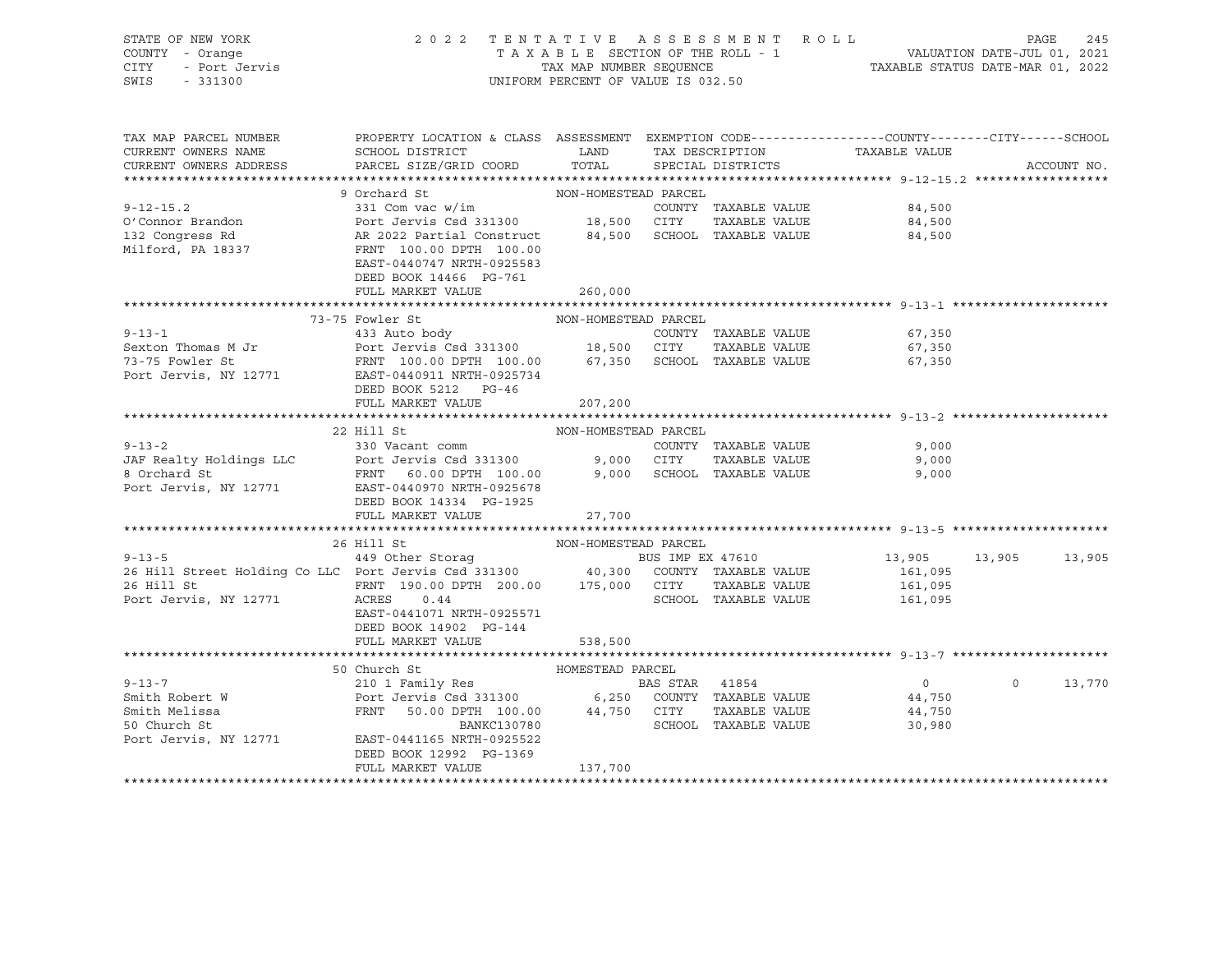| STATE OF NEW YORK<br>COUNTY - Orange<br>CITY<br>- Port Jervis<br>SWIS<br>$-331300$ | 2022 TENTATIVE ASSESSMENT ROLL                                                                                     | UNIFORM PERCENT OF VALUE IS 032.50 |      |                                            | TAXABLE SECTION OF THE ROLL - 1<br>TAXABLE SECTION OF THE ROLL - 1<br>TAXABLE STATUS DATE-MAR 01, 2022 | PAGE<br>246 |
|------------------------------------------------------------------------------------|--------------------------------------------------------------------------------------------------------------------|------------------------------------|------|--------------------------------------------|--------------------------------------------------------------------------------------------------------|-------------|
| TAX MAP PARCEL NUMBER<br>CURRENT OWNERS NAME                                       | PROPERTY LOCATION & CLASS ASSESSMENT EXEMPTION CODE---------------COUNTY-------CITY------SCHOOL<br>SCHOOL DISTRICT | LAND                               |      | TAX DESCRIPTION                            | TAXABLE VALUE                                                                                          |             |
| CURRENT OWNERS ADDRESS                                                             | PARCEL SIZE/GRID COORD                                                                                             | TOTAL                              |      | SPECIAL DISTRICTS                          |                                                                                                        | ACCOUNT NO. |
|                                                                                    |                                                                                                                    |                                    |      |                                            |                                                                                                        |             |
|                                                                                    | 48 Church St                                                                                                       | HOMESTEAD PARCEL                   |      |                                            |                                                                                                        |             |
| $9 - 13 - 8$                                                                       | 311 Res vac land                                                                                                   |                                    |      | COUNTY TAXABLE VALUE                       | 5,000                                                                                                  |             |
| Smith Robert W                                                                     | Port Jervis Csd 331300                                                                                             | 5,000 CITY                         |      | TAXABLE VALUE                              | 5,000                                                                                                  |             |
| Smith Melissa                                                                      | FRNT 50.00 DPTH 100.00                                                                                             |                                    |      | 5,000 SCHOOL TAXABLE VALUE                 | 5,000                                                                                                  |             |
| 50 Church St<br>Port Jervis, NY 12771                                              | BANKC130780<br>EAST-0441134 NRTH-0925478<br>DEED BOOK 12992 PG-1365                                                |                                    |      |                                            |                                                                                                        |             |
|                                                                                    | FULL MARKET VALUE                                                                                                  | 15,400                             |      |                                            |                                                                                                        |             |
|                                                                                    |                                                                                                                    |                                    |      |                                            |                                                                                                        |             |
|                                                                                    | 44 Church St                                                                                                       | HOMESTEAD PARCEL                   |      |                                            |                                                                                                        |             |
| $9 - 13 - 9$<br>Iwuoha Kingsley                                                    | 210 1 Family Res<br>Port Jervis Csd 331300                                                                         | 6,250                              |      | COUNTY TAXABLE VALUE<br>CITY TAXABLE VALUE | 68,000<br>68,000                                                                                       |             |
|                                                                                    | FRNT 50.00 DPTH 100.00                                                                                             | 68,000                             |      | SCHOOL TAXABLE VALUE                       | 68,000                                                                                                 |             |
| Iwuoha Uloaku<br>44 Church St                                                      | BANKC170031                                                                                                        |                                    |      |                                            |                                                                                                        |             |
|                                                                                    | Port Jervis, NY 12771 EAST-0441090 NRTH-0925437                                                                    |                                    |      |                                            |                                                                                                        |             |
|                                                                                    | DEED BOOK 14526 PG-168                                                                                             |                                    |      |                                            |                                                                                                        |             |
|                                                                                    | FULL MARKET VALUE                                                                                                  | 209,200                            |      |                                            |                                                                                                        |             |
|                                                                                    |                                                                                                                    |                                    |      |                                            |                                                                                                        |             |
|                                                                                    | 42 Church St                                                                                                       | HOMESTEAD PARCEL                   |      |                                            |                                                                                                        |             |
| $9 - 13 - 10$<br>Johnson Marion                                                    | 220 2 Family Res                                                                                                   |                                    |      | COUNTY TAXABLE VALUE<br>TAXABLE VALUE      | 49,000<br>49,000                                                                                       |             |
| C/o Karen at Spano Law                                                             | FRNT 50.00 DPTH 100.00 49,000 SCHOOL TAXABLE VALUE                                                                 |                                    |      |                                            | 49,000                                                                                                 |             |
|                                                                                    | FRNT 50.00 DPTH 100.00<br>EAST-0441053 NRTH-0925408                                                                |                                    |      |                                            |                                                                                                        |             |
| 6-8 Hammond St<br>PO Box 3136                                                      | DEED BOOK 11716 PG-586                                                                                             |                                    |      |                                            |                                                                                                        |             |
| Port Jervis, NY 12771                                                              | FULL MARKET VALUE                                                                                                  | 150,800                            |      |                                            |                                                                                                        |             |
|                                                                                    |                                                                                                                    |                                    |      |                                            |                                                                                                        |             |
|                                                                                    | 16 Orchard St                                                                                                      | HOMESTEAD PARCEL                   |      |                                            |                                                                                                        |             |
| $9 - 13 - 11$                                                                      | 210 1 Family Res<br>Port Jervis Csd 331300 6,250 CITY                                                              |                                    |      | COUNTY TAXABLE VALUE                       | 46,950                                                                                                 |             |
| Murray Katina                                                                      |                                                                                                                    |                                    |      | TAXABLE VALUE                              | 46,950                                                                                                 |             |
| 16 Orchard St                                                                      | FRNT 50.00 DPTH 100.00<br>BANKC070290                                                                              |                                    |      | 46,950 SCHOOL TAXABLE VALUE                | 46,950                                                                                                 |             |
| Port Jervis, NY 12771                                                              | EAST-0441031 NRTH-0925482                                                                                          |                                    |      |                                            |                                                                                                        |             |
|                                                                                    | DEED BOOK 14965 PG-1832                                                                                            |                                    |      |                                            |                                                                                                        |             |
|                                                                                    | FULL MARKET VALUE                                                                                                  | 144,500                            |      |                                            |                                                                                                        |             |
|                                                                                    |                                                                                                                    |                                    |      |                                            |                                                                                                        |             |
|                                                                                    | 14 Orchard St                                                                                                      | HOMESTEAD PARCEL                   |      |                                            |                                                                                                        |             |
| $9 - 13 - 12$                                                                      | 311 Res vac land                                                                                                   |                                    |      | COUNTY TAXABLE VALUE                       | 5,000                                                                                                  |             |
| Murray Katina<br>16 Orchard St                                                     | Port Jervis Csd 331300                                                                                             | 5,000                              | CITY | TAXABLE VALUE                              | 5,000                                                                                                  |             |
| Port Jervis, NY 12771                                                              | FRNT 50.00 DPTH 100.00<br>BANKC070290                                                                              | 5,000                              |      | SCHOOL TAXABLE VALUE                       | 5,000                                                                                                  |             |
|                                                                                    | EAST-0440994 NRTH-0925515                                                                                          |                                    |      |                                            |                                                                                                        |             |
|                                                                                    | DEED BOOK 14965 PG-1832                                                                                            |                                    |      |                                            |                                                                                                        |             |
|                                                                                    | FULL MARKET VALUE                                                                                                  | 15,400                             |      |                                            |                                                                                                        |             |

\*\*\*\*\*\*\*\*\*\*\*\*\*\*\*\*\*\*\*\*\*\*\*\*\*\*\*\*\*\*\*\*\*\*\*\*\*\*\*\*\*\*\*\*\*\*\*\*\*\*\*\*\*\*\*\*\*\*\*\*\*\*\*\*\*\*\*\*\*\*\*\*\*\*\*\*\*\*\*\*\*\*\*\*\*\*\*\*\*\*\*\*\*\*\*\*\*\*\*\*\*\*\*\*\*\*\*\*\*\*\*\*\*\*\*\*\*\*\*\*\*\*\*\*\*\*\*\*\*\*\*\*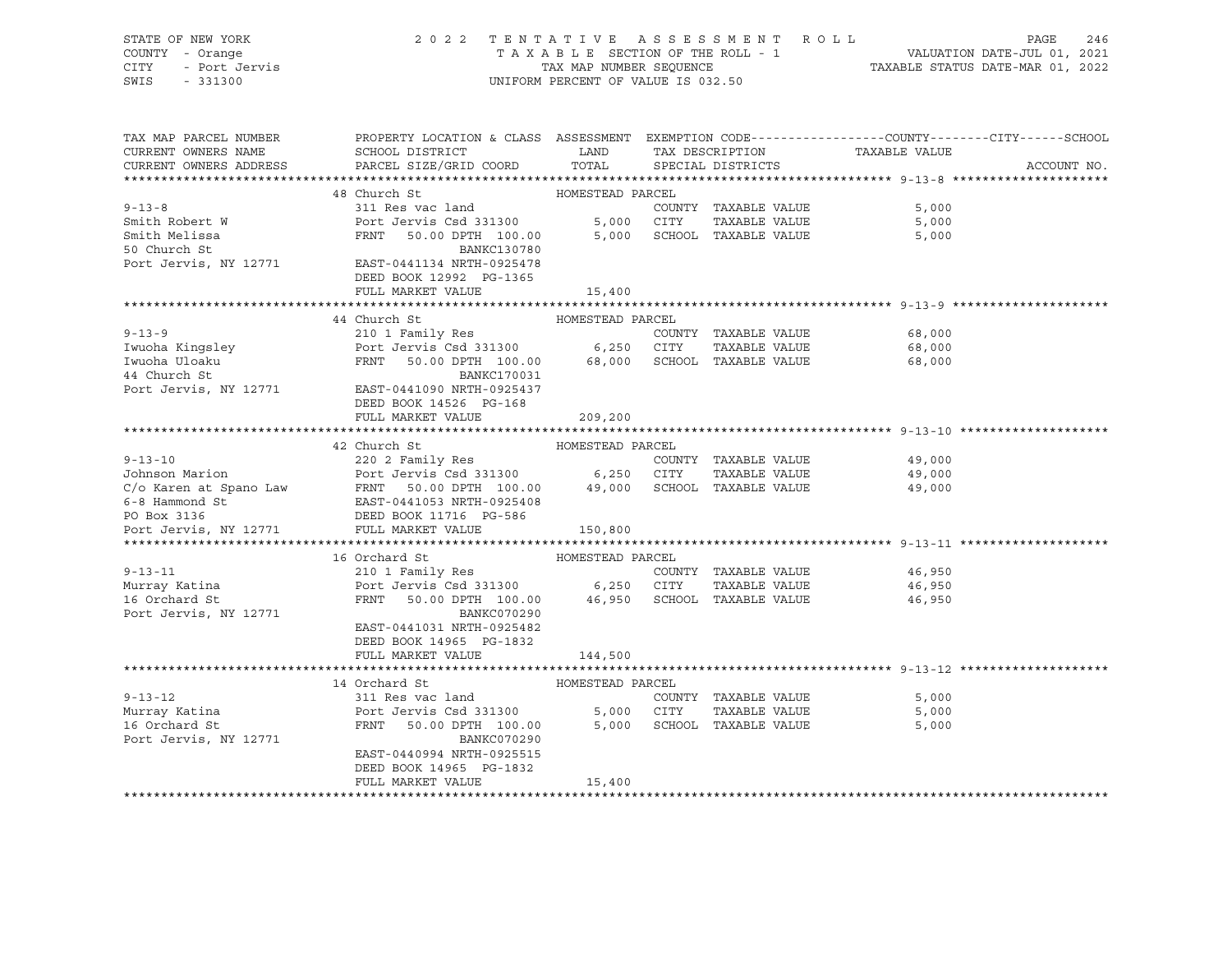# STATE OF NEW YORK 2 0 2 2 T E N T A T I V E A S S E S S M E N T R O L L PAGE 247 COUNTY - Orange T A X A B L E SECTION OF THE ROLL - 1 VALUATION DATE-JUL 01, 2021 CITY - Port Jervis TAX MAP NUMBER SEQUENCE TAXABLE STATUS DATE-MAR 01, 2022

| TAX MAP PARCEL NUMBER<br>CURRENT OWNERS NAME<br>CURRENT OWNERS ADDRESS | PROPERTY LOCATION & CLASS ASSESSMENT EXEMPTION CODE----------------COUNTY-------CITY------SCHOOL<br>SCHOOL DISTRICT<br>PARCEL SIZE/GRID COORD                                                                                                                    | LAND<br>TOTAL        |              | TAX DESCRIPTION<br>SPECIAL DISTRICTS       | TAXABLE VALUE        |                | ACCOUNT NO. |
|------------------------------------------------------------------------|------------------------------------------------------------------------------------------------------------------------------------------------------------------------------------------------------------------------------------------------------------------|----------------------|--------------|--------------------------------------------|----------------------|----------------|-------------|
|                                                                        |                                                                                                                                                                                                                                                                  |                      |              |                                            |                      |                |             |
|                                                                        | 8 Orchard St                                                                                                                                                                                                                                                     | NON-HOMESTEAD PARCEL |              |                                            |                      |                |             |
| $9 - 13 - 15$                                                          |                                                                                                                                                                                                                                                                  |                      |              | COUNTY TAXABLE VALUE                       | 46,750               |                |             |
| JAF Realty Holdings LLC                                                |                                                                                                                                                                                                                                                                  |                      |              | TAXABLE VALUE                              | 46,750               |                |             |
| 8 Orchard St                                                           | FRNT 60.00 DPTH 100.00 46,750 SCHOOL TAXABLE VALUE                                                                                                                                                                                                               |                      |              |                                            | 46,750               |                |             |
| Port Jervis, NY 12771                                                  | EAST-0440903 NRTH-0925630                                                                                                                                                                                                                                        |                      |              |                                            |                      |                |             |
|                                                                        | DEED BOOK 14334 PG-1925                                                                                                                                                                                                                                          |                      |              |                                            |                      |                |             |
|                                                                        | FULL MARKET VALUE                                                                                                                                                                                                                                                | 143,800              |              |                                            |                      |                |             |
|                                                                        | 69 Fowler St                                                                                                                                                                                                                                                     | NON-HOMESTEAD PARCEL |              |                                            |                      |                |             |
|                                                                        |                                                                                                                                                                                                                                                                  |                      |              |                                            | 55,100               |                |             |
|                                                                        |                                                                                                                                                                                                                                                                  |                      |              |                                            | 55,100               |                |             |
|                                                                        |                                                                                                                                                                                                                                                                  |                      |              |                                            | 55,100               |                |             |
|                                                                        |                                                                                                                                                                                                                                                                  |                      |              |                                            |                      |                |             |
|                                                                        |                                                                                                                                                                                                                                                                  |                      |              |                                            |                      |                |             |
|                                                                        | 9-13-16<br>MUN-HOMESTEAD PARCEL<br>Robertson Craig<br>Robertson Gena K<br>Port Jervis Csd 331300<br>Port Jervis Csd 331300<br>Port Jervis Csd 331300<br>Port Jervis Csd 331300<br>Port Jervis Csd 331300<br>S5,100 SCHOOL TAXABLE VALUE<br><br>FULL MARKET VALUE | 169,500              |              |                                            |                      |                |             |
|                                                                        |                                                                                                                                                                                                                                                                  |                      |              |                                            |                      |                |             |
|                                                                        | 71 Fowler St                                                                                                                                                                                                                                                     | HOMESTEAD PARCEL     |              |                                            |                      |                |             |
| $9 - 13 - 17$                                                          | 210 1 Family Res                                                                                                                                                                                                                                                 |                      | AGED-T 41803 |                                            | $\overline{0}$       | 9,945          | $\mathbf 0$ |
|                                                                        |                                                                                                                                                                                                                                                                  |                      |              |                                            | 16,575               | $\overline{0}$ | 16,575      |
|                                                                        |                                                                                                                                                                                                                                                                  |                      |              |                                            | $\overline{0}$       | $\circ$        | 16,575      |
|                                                                        | Port Jervis, NY 12771 EAST-0440860 NRTH-0925686                                                                                                                                                                                                                  |                      |              |                                            | 16,575               |                |             |
|                                                                        | DEED BOOK 2263 PG-00384                                                                                                                                                                                                                                          |                      |              | COUNTY TAXABLE VALUE<br>CITY TAXABLE VALUE | TAXABLE VALUE 23,205 |                |             |
|                                                                        | FULL MARKET VALUE                                                                                                                                                                                                                                                |                      |              | 102,000 SCHOOL TAXABLE VALUE               | $\Omega$             |                |             |
|                                                                        |                                                                                                                                                                                                                                                                  |                      |              |                                            |                      |                |             |
|                                                                        | 49 East Main St                                                                                                                                                                                                                                                  | HOMESTEAD PARCEL     |              |                                            |                      |                |             |
| $9 - 14 - 1.22$                                                        |                                                                                                                                                                                                                                                                  |                      |              |                                            | 41,200               |                |             |
| Dobbs Inc<br>Dobbs Inc<br>1 Kingston Ave                               |                                                                                                                                                                                                                                                                  |                      |              |                                            | 41,200               |                |             |
|                                                                        |                                                                                                                                                                                                                                                                  |                      |              |                                            | 41,200               |                |             |
| Port Jervis, NY 12771                                                  | EAST-0441257 NRTH-0926059                                                                                                                                                                                                                                        |                      |              |                                            |                      |                |             |
|                                                                        | DEED BOOK 11208 PG-602                                                                                                                                                                                                                                           |                      |              |                                            |                      |                |             |
|                                                                        | FULL MARKET VALUE                                                                                                                                                                                                                                                | 126,800              |              |                                            |                      |                |             |
|                                                                        |                                                                                                                                                                                                                                                                  |                      |              |                                            |                      |                |             |
|                                                                        | 3 Division St<br>9-14-2.11 210 1 Family Res<br>Burke Matthew J 210 1 Family Res<br>Myers Jasmine A FRNT 38.00 DPTH 100.00 37,950 CITY TAXABLE VALUE<br>3 Division St RANKN140687                                                                                 | HOMESTEAD PARCEL     |              |                                            |                      |                |             |
|                                                                        |                                                                                                                                                                                                                                                                  |                      |              |                                            | $\overline{0}$       | $\Omega$       | 13,770      |
|                                                                        |                                                                                                                                                                                                                                                                  |                      |              |                                            | 37,950               |                |             |
|                                                                        |                                                                                                                                                                                                                                                                  |                      |              |                                            | 37,950               |                |             |
| Port Jervis, NY 12771                                                  |                                                                                                                                                                                                                                                                  |                      |              |                                            | 24,180               |                |             |
|                                                                        | EAST-0441277 NRTH-0926027<br>DEED BOOK 12518 PG-739                                                                                                                                                                                                              |                      |              |                                            |                      |                |             |
|                                                                        | FULL MARKET VALUE                                                                                                                                                                                                                                                | 116,800              |              |                                            |                      |                |             |
|                                                                        |                                                                                                                                                                                                                                                                  |                      |              |                                            |                      |                |             |
|                                                                        | 53 East Main St                                                                                                                                                                                                                                                  | NON-HOMESTEAD PARCEL |              |                                            |                      |                |             |
| $9 - 14 - 3$                                                           | 481 Att row bldg                                                                                                                                                                                                                                                 |                      |              | COUNTY TAXABLE VALUE                       | 67,300               |                |             |
|                                                                        |                                                                                                                                                                                                                                                                  |                      |              | TAXABLE VALUE                              | 67,300               |                |             |
| Dobbs Inc<br>1 Kingston Ave                                            | Port Jervis Csd 331300 5,200 CITY<br>FRNT 28.00 DPTH 100.00 67,300 SCHOO                                                                                                                                                                                         |                      |              | SCHOOL TAXABLE VALUE                       | 67,300               |                |             |
| Port Jervis, NY 12771                                                  | EAST-0441295 NRTH-0926006                                                                                                                                                                                                                                        |                      |              |                                            |                      |                |             |
|                                                                        | DEED BOOK 11208 PG-606                                                                                                                                                                                                                                           |                      |              |                                            |                      |                |             |
|                                                                        | FULL MARKET VALUE                                                                                                                                                                                                                                                | 207,100              |              |                                            |                      |                |             |
|                                                                        |                                                                                                                                                                                                                                                                  |                      |              |                                            |                      |                |             |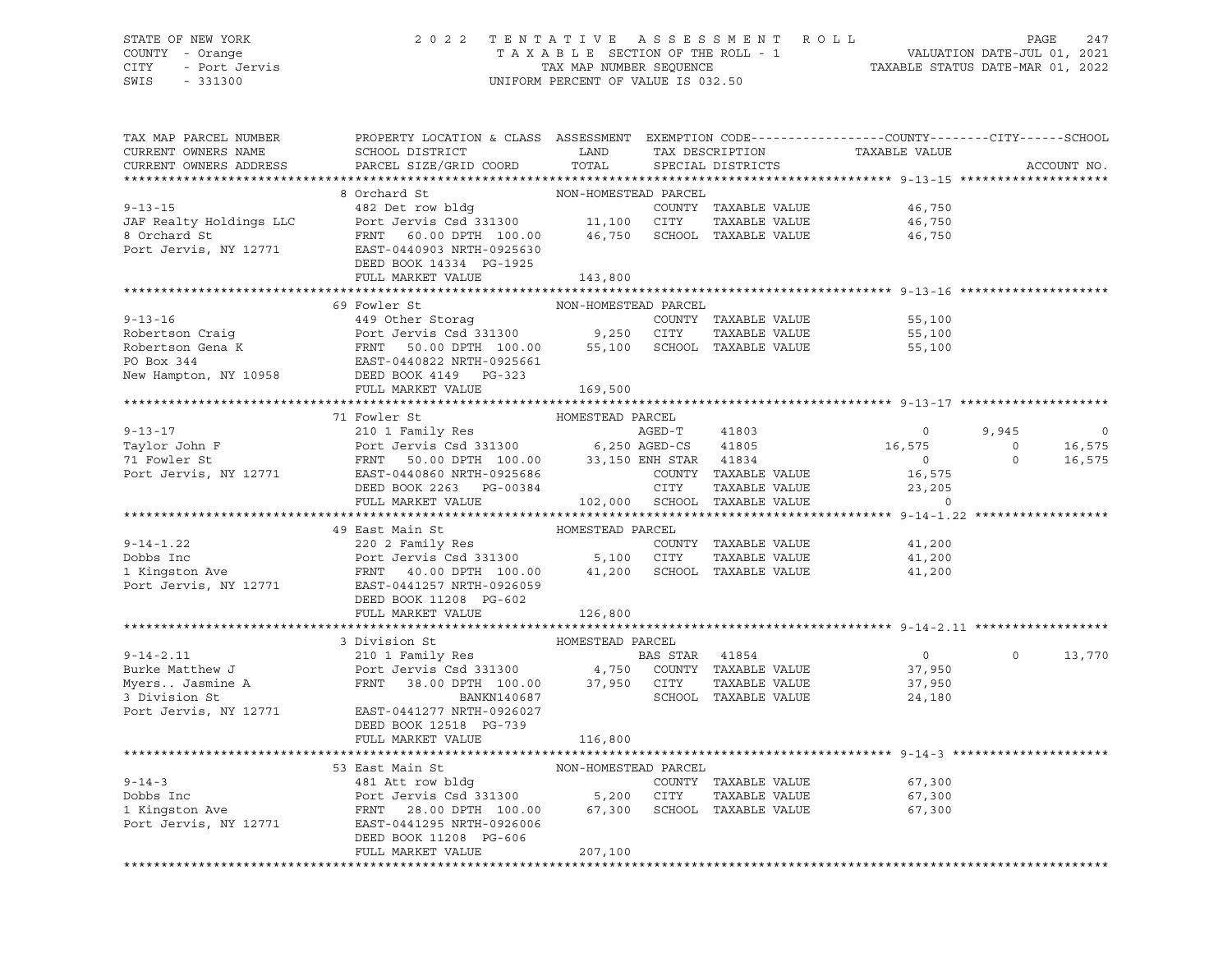# STATE OF NEW YORK 2 0 2 2 T E N T A T I V E A S S E S S M E N T R O L L PAGE 248 COUNTY - Orange T A X A B L E SECTION OF THE ROLL - 1 VALUATION DATE-JUL 01, 2021 CITY - Port Jervis TAX MAP NUMBER SEQUENCE TAXABLE STATUS DATE-MAR 01, 2022

| TAX MAP PARCEL NUMBER<br>CURRENT OWNERS NAME | PROPERTY LOCATION & CLASS ASSESSMENT EXEMPTION CODE---------------COUNTY-------CITY------SCHOOL<br>SCHOOL DISTRICT<br>PARCEL SIZE/GRID COORD TOTAL SPECIAL DISTRICTS                                                                                                                  |                  |                      | LAND TAX DESCRIPTION TAXABLE VALUE COORD TOTAL SPECIAL DISTRICTS                                                                                                                                                                                                                                 |             |
|----------------------------------------------|---------------------------------------------------------------------------------------------------------------------------------------------------------------------------------------------------------------------------------------------------------------------------------------|------------------|----------------------|--------------------------------------------------------------------------------------------------------------------------------------------------------------------------------------------------------------------------------------------------------------------------------------------------|-------------|
| CURRENT OWNERS ADDRESS                       |                                                                                                                                                                                                                                                                                       |                  |                      |                                                                                                                                                                                                                                                                                                  | ACCOUNT NO. |
|                                              | 55 East Main St MON-HOMESTEAD PARCEL                                                                                                                                                                                                                                                  |                  |                      |                                                                                                                                                                                                                                                                                                  |             |
| $9 - 14 - 4$                                 | 330 Vacant comm                                                                                                                                                                                                                                                                       |                  | COUNTY TAXABLE VALUE | 3,885                                                                                                                                                                                                                                                                                            |             |
|                                              |                                                                                                                                                                                                                                                                                       |                  |                      |                                                                                                                                                                                                                                                                                                  |             |
|                                              |                                                                                                                                                                                                                                                                                       |                  |                      | TAXABLE VALUE 3,885<br>3,885                                                                                                                                                                                                                                                                     |             |
|                                              |                                                                                                                                                                                                                                                                                       |                  |                      |                                                                                                                                                                                                                                                                                                  |             |
|                                              | DEED BOOK 14451 PG-657                                                                                                                                                                                                                                                                |                  |                      |                                                                                                                                                                                                                                                                                                  |             |
|                                              | FULL MARKET VALUE                                                                                                                                                                                                                                                                     | 12,000           |                      |                                                                                                                                                                                                                                                                                                  |             |
|                                              |                                                                                                                                                                                                                                                                                       |                  |                      |                                                                                                                                                                                                                                                                                                  |             |
|                                              |                                                                                                                                                                                                                                                                                       |                  |                      |                                                                                                                                                                                                                                                                                                  |             |
| $9 - 14 - 5$                                 |                                                                                                                                                                                                                                                                                       |                  | COUNTY TAXABLE VALUE | 9,250                                                                                                                                                                                                                                                                                            |             |
|                                              |                                                                                                                                                                                                                                                                                       |                  |                      |                                                                                                                                                                                                                                                                                                  |             |
|                                              |                                                                                                                                                                                                                                                                                       |                  |                      |                                                                                                                                                                                                                                                                                                  |             |
|                                              | 9,250 CUUNTY TAXABLE VALUE (9,250 POTT JEVER PARA POTT JEVER PARA POTT SURFACE SED POTT SERVIT SURFACE SED POTT<br>1 Kingston Ave FRIST SOLO DETH 100.00 9,250 SCHOOL TAXABLE VALUE (9,250 POTT JEVER PARA PARA PARA PARA PARA P<br>                                                  |                  |                      |                                                                                                                                                                                                                                                                                                  |             |
|                                              | DEED BOOK 13685 PG-680                                                                                                                                                                                                                                                                |                  |                      |                                                                                                                                                                                                                                                                                                  |             |
|                                              |                                                                                                                                                                                                                                                                                       |                  |                      |                                                                                                                                                                                                                                                                                                  |             |
|                                              |                                                                                                                                                                                                                                                                                       |                  |                      |                                                                                                                                                                                                                                                                                                  |             |
|                                              | HOMESTEAD PARCEL<br>61 East Main St                                                                                                                                                                                                                                                   |                  |                      |                                                                                                                                                                                                                                                                                                  |             |
|                                              |                                                                                                                                                                                                                                                                                       |                  |                      |                                                                                                                                                                                                                                                                                                  |             |
|                                              |                                                                                                                                                                                                                                                                                       |                  |                      |                                                                                                                                                                                                                                                                                                  |             |
|                                              |                                                                                                                                                                                                                                                                                       |                  |                      |                                                                                                                                                                                                                                                                                                  |             |
|                                              | 9-14-6<br>210 1 Family Res<br>Port Jervis Csd 331300<br>FRNT 50.00 DPTH 100.00<br>Port Jervis, NY 12771<br>EAST-0441367 NRTH-0925920<br>Port Jervis, NY 12771<br>EAST-0441367 NRTH-0925920<br>Port Jervis, NY 12771<br>EAST-0441367 NRTH-0925920                                      |                  |                      |                                                                                                                                                                                                                                                                                                  |             |
|                                              | DEED BOOK 11084 PG-89                                                                                                                                                                                                                                                                 |                  |                      |                                                                                                                                                                                                                                                                                                  |             |
|                                              | FULL MARKET VALUE                                                                                                                                                                                                                                                                     | 153,500          |                      |                                                                                                                                                                                                                                                                                                  |             |
|                                              |                                                                                                                                                                                                                                                                                       |                  |                      |                                                                                                                                                                                                                                                                                                  |             |
|                                              | 63 East Main St MoMESTEAD PARCEL<br>9-14-7<br>220 2 Family Res<br>Phillips Kathleen<br>PhillipsGary<br>FRNT 50.00 DPTH 100.00<br>FRNT 50.00 DPTH 100.00<br>99,250 ENH STAR 41834<br>FRNT 50.00 DPTH 100.00<br>99,250 ENH STAR 41834<br>COUNTY TAXABLE VALUE<br>Port Jervis, 12771<br> |                  |                      |                                                                                                                                                                                                                                                                                                  |             |
|                                              |                                                                                                                                                                                                                                                                                       |                  |                      |                                                                                                                                                                                                                                                                                                  |             |
|                                              |                                                                                                                                                                                                                                                                                       |                  |                      | VETCOM CTS 41130<br>VETDIS CTS 41140<br>24,625<br>26,642<br>26,642<br>26,642<br>26,642<br>26,642<br>26,642<br>27,536<br>27,536<br>28,072<br>28,072<br>28,072<br>28,074<br>29,074<br>29,000<br>29,000<br>26,04<br>29,000<br>26,04<br>20,000<br>26,642                                             | 15,072      |
|                                              |                                                                                                                                                                                                                                                                                       |                  |                      |                                                                                                                                                                                                                                                                                                  |             |
|                                              |                                                                                                                                                                                                                                                                                       |                  |                      | $\begin{tabular}{lllllllllll} \multicolumn{4}{c}{\text{COUNTY}} & \text{TAXABLE} & \text{VALUE} & & & 12 \,, 312 \\ \multicolumn{4}{c}{\text{CITY}} & \texttt{maxair} & \texttt{var} & & & 12 \,, 312 \\ \multicolumn{4}{c}{\text{CITY}} & \texttt{maxair} & \texttt{var} & & & 2 \end{tabular}$ |             |
|                                              |                                                                                                                                                                                                                                                                                       |                  |                      | 9 CITY TAXABLE VALUE 26,642<br>151,500 SCHOOL TAXABLE VALUE 26,642                                                                                                                                                                                                                               |             |
|                                              |                                                                                                                                                                                                                                                                                       |                  |                      |                                                                                                                                                                                                                                                                                                  |             |
|                                              |                                                                                                                                                                                                                                                                                       |                  |                      |                                                                                                                                                                                                                                                                                                  |             |
|                                              | 65 East Main St<br>East Main St                         HOMESTEAD<br>210 1 Family Res                                                                                                                                                                                                 | HOMESTEAD PARCEL |                      |                                                                                                                                                                                                                                                                                                  |             |
| $9 - 14 - 8$                                 |                                                                                                                                                                                                                                                                                       |                  | BAS STAR 41854       |                                                                                                                                                                                                                                                                                                  | 13,770      |
|                                              |                                                                                                                                                                                                                                                                                       |                  |                      |                                                                                                                                                                                                                                                                                                  |             |
|                                              |                                                                                                                                                                                                                                                                                       |                  |                      |                                                                                                                                                                                                                                                                                                  |             |
|                                              | Figures Not Jervis Csd 331300 6,250 COUNTY TAXABLE VALUE 51,750<br>Hipsman Eric FRNT 50.00 DPTH 100.00 51,750 CITY TAXABLE VALUE 51,750<br>FRNT 50.00 DPTH 100.00 51,750 CITY TAXABLE VALUE 51,750<br>BANKC080370 SCHOOL TAXABLE VAL                                                  |                  |                      |                                                                                                                                                                                                                                                                                                  |             |
|                                              | DEED BOOK 12025 PG-1570                                                                                                                                                                                                                                                               |                  |                      |                                                                                                                                                                                                                                                                                                  |             |
|                                              | FULL MARKET VALUE                                                                                                                                                                                                                                                                     | 159,200          |                      |                                                                                                                                                                                                                                                                                                  |             |
|                                              |                                                                                                                                                                                                                                                                                       |                  |                      |                                                                                                                                                                                                                                                                                                  |             |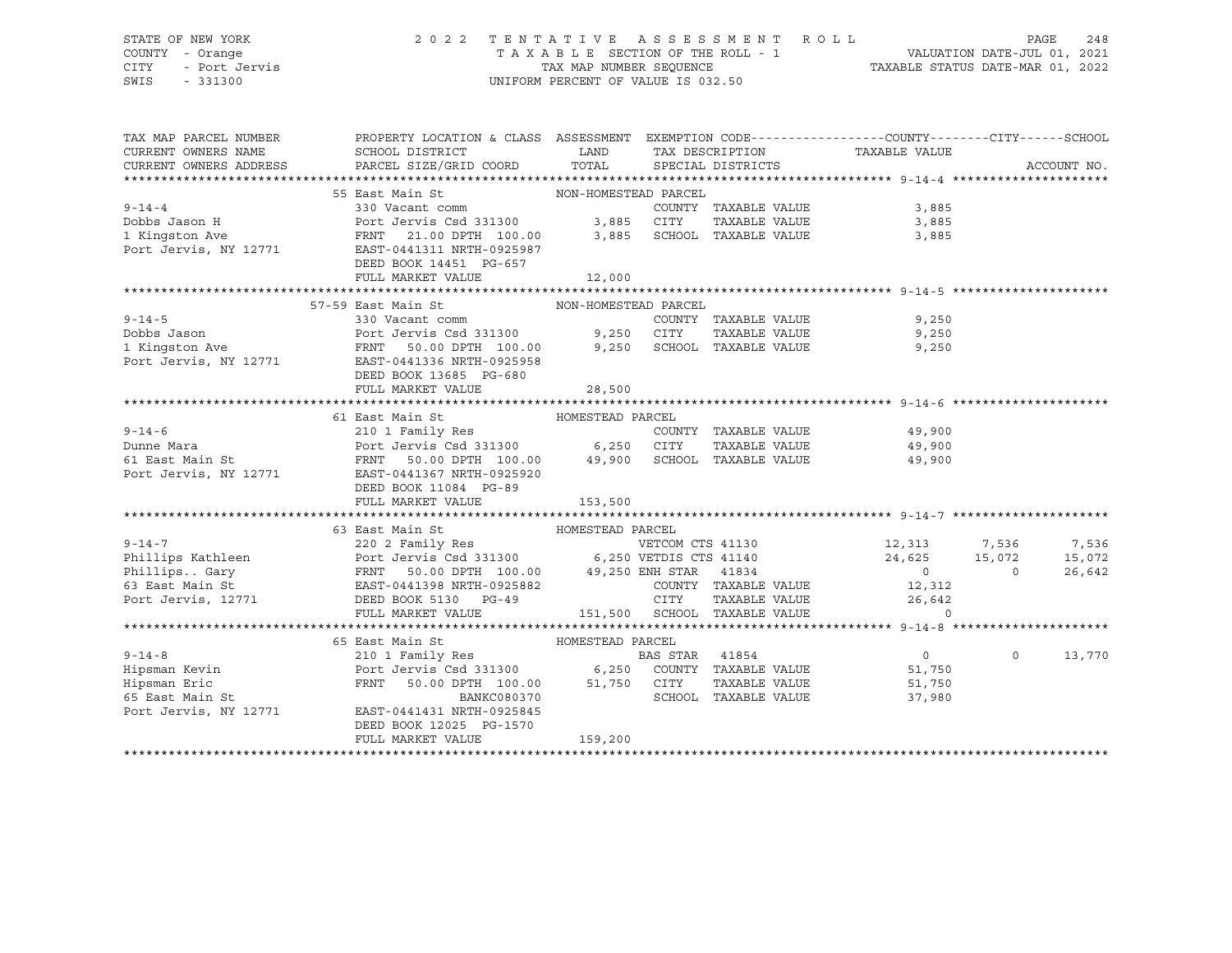| STATE OF NEW YORK<br>COUNTY - Orange<br>CITY<br>- Port Jervis<br>SWIS<br>$-331300$         | 2 0 2 2                                                                                                                                                                                                      | TENTATIVE ASSESSMENT<br>TAXABLE SECTION OF THE ROLL - 1<br>TAX MAP NUMBER SEQUENCE<br>UNIFORM PERCENT OF VALUE IS 032.50 |             | R O L L                                                              |                            | 249<br>PAGE<br>VALUATION DATE-JUL 01, 2021<br>TAXABLE STATUS DATE-MAR 01, 2022 |
|--------------------------------------------------------------------------------------------|--------------------------------------------------------------------------------------------------------------------------------------------------------------------------------------------------------------|--------------------------------------------------------------------------------------------------------------------------|-------------|----------------------------------------------------------------------|----------------------------|--------------------------------------------------------------------------------|
| TAX MAP PARCEL NUMBER<br>CURRENT OWNERS NAME<br>CURRENT OWNERS ADDRESS                     | PROPERTY LOCATION & CLASS ASSESSMENT EXEMPTION CODE---------------COUNTY-------CITY------SCHOOL<br>SCHOOL DISTRICT<br>PARCEL SIZE/GRID COORD                                                                 | LAND<br>TOTAL                                                                                                            |             | TAX DESCRIPTION<br>SPECIAL DISTRICTS                                 | TAXABLE VALUE              | ACCOUNT NO.                                                                    |
| $9 - 14 - 10$<br>64 Church St Realty Corp<br>8 Beach Rd<br>Port Jervis, NY 12771           | 69 East Main St<br>210 1 Family Res<br>Port Jervis Csd 331300<br>Seq2 64 Church St<br>Day Care Center<br>FRNT<br>76.00 DPTH 103.00<br>ACRES<br>0.18<br>EAST-0441491 NRTH-0925747<br>DEED BOOK 5764<br>PG-145 | HOMESTEAD PART OF PARCEL<br>0.17 A                                                                                       | 12,800 CITY | COUNTY TAXABLE VALUE<br>TAXABLE VALUE<br>51,300 SCHOOL TAXABLE VALUE | 51,300<br>51,300<br>51,300 |                                                                                |
|                                                                                            | FULL MARKET VALUE                                                                                                                                                                                            | 214,300                                                                                                                  |             |                                                                      |                            |                                                                                |
|                                                                                            |                                                                                                                                                                                                              | NON-HOMESTEAD PART OF PARCEL<br>0.01 A<br>1,250<br>18,350                                                                | CITY        | COUNTY TAXABLE VALUE<br>TAXABLE VALUE<br>SCHOOL TAXABLE VALUE        | 18,350<br>18,350<br>18,350 |                                                                                |
|                                                                                            |                                                                                                                                                                                                              | PARCEL TOTALS                                                                                                            |             | $\sim$ 100 $\sim$ 100 $\sim$                                         |                            |                                                                                |
|                                                                                            |                                                                                                                                                                                                              | 14,050<br>69,650                                                                                                         | CITY        | COUNTY TAXABLE VALUE<br>TAXABLE VALUE<br>SCHOOL TAXABLE VALUE        | 69,650<br>69,650<br>69,650 |                                                                                |
|                                                                                            |                                                                                                                                                                                                              |                                                                                                                          |             |                                                                      |                            |                                                                                |
| $9 - 14 - 11.1$<br>Schonbrun Moshe<br>19 Karlsburg Rd Unit 102<br>Monroe, NY 10950         | 60 Church St<br>411 Apartment<br>Port Jervis Csd 331300<br>4a<br>FRNT<br>79.00 DPTH 75.00<br><b>BANKC190321</b><br>EAST-0441394 NRTH-0925770<br>DEED BOOK 14925 PG-1834<br>FULL MARKET VALUE                 | NON-HOMESTEAD PARCEL<br>73,850<br>227,200                                                                                | 13,500 CITY | COUNTY TAXABLE VALUE<br>TAXABLE VALUE<br>SCHOOL TAXABLE VALUE        | 73,850<br>73,850<br>73,850 |                                                                                |
|                                                                                            |                                                                                                                                                                                                              |                                                                                                                          |             |                                                                      |                            |                                                                                |
| $9 - 14 - 12$<br>Hipsman Kevin<br>Hipsman Eric<br>65 East Main St<br>Port Jervis, NY 12771 | 14 Division St<br>330 Vacant comm<br>Port Jervis Csd 331300<br>FRNT<br>54.00 DPTH 127.00<br>BANKC080370<br>EAST-0441304 NRTH-0925744<br>DEED BOOK 12025 PG-1570<br>FULL MARKET VALUE                         | NON-HOMESTEAD PARCEL<br>6,000<br>18,500                                                                                  | 6,000 CITY  | COUNTY TAXABLE VALUE<br>TAXABLE VALUE<br>SCHOOL TAXABLE VALUE        | 6,000<br>6,000<br>6,000    |                                                                                |
|                                                                                            |                                                                                                                                                                                                              |                                                                                                                          |             |                                                                      |                            |                                                                                |
| $9 - 14 - 13$<br>Latini Cynthia C<br>26 Coleman St<br>Port Jervis, NY 12771-2001           | 10 Division St<br>220 2 Family Res<br>Port Jervis Csd 331300<br>29.00 DPTH 121.00<br>FRNT<br>EAST-0441287 NRTH-0925782<br>DEED BOOK 3871<br>PG-165<br>FULL MARKET VALUE                                      | HOMESTEAD PARCEL<br>4,000<br>41,200<br>126,800                                                                           | CITY        | COUNTY TAXABLE VALUE<br>TAXABLE VALUE<br>SCHOOL TAXABLE VALUE        | 41,200<br>41,200<br>41,200 |                                                                                |
|                                                                                            |                                                                                                                                                                                                              |                                                                                                                          |             |                                                                      |                            |                                                                                |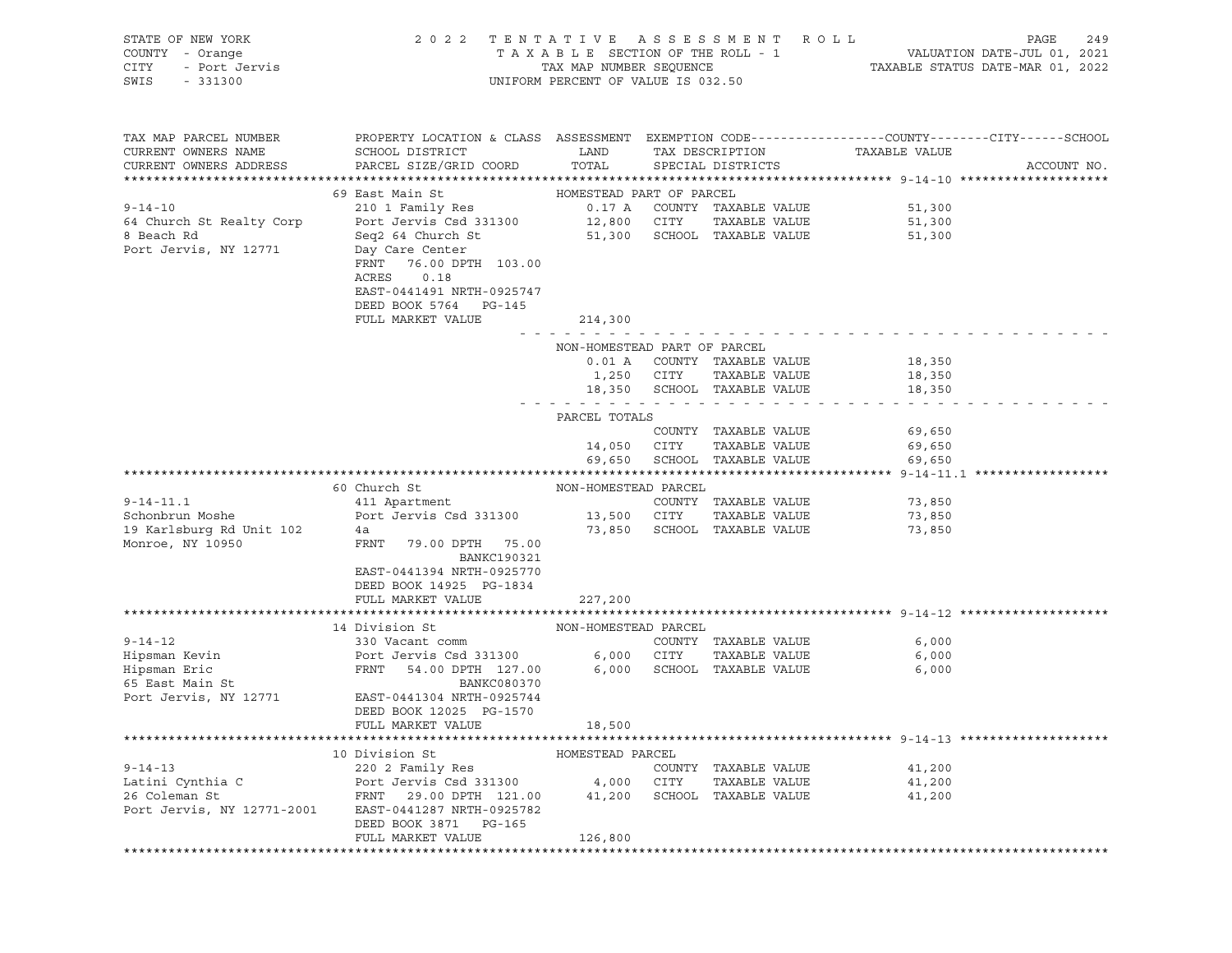| STATE OF NEW YORK<br>COUNTY - Orange<br>CITY - Port Jervis<br>331300 | 2022 TENTATIVE ASSESSMENT ROLL                                                                                                                                                                                                                      | UNIFORM PERCENT OF VALUE IS 032.50 |                |                      |                             | PAGE<br>250<br>TAXABLE SECTION OF THE ROLL - 1<br>TAXABLE STATUS DATE-JUL 01, 2021<br>TAXABLE STATUS DATE-MAR 01, 2022 |
|----------------------------------------------------------------------|-----------------------------------------------------------------------------------------------------------------------------------------------------------------------------------------------------------------------------------------------------|------------------------------------|----------------|----------------------|-----------------------------|------------------------------------------------------------------------------------------------------------------------|
| TAX MAP PARCEL NUMBER<br>CURRENT OWNERS NAME                         | PROPERTY LOCATION & CLASS ASSESSMENT EXEMPTION CODE-----------------COUNTY-------CITY------SCHOOL<br>SCHOOL DISTRICT LAND                                                                                                                           |                                    |                | TAX DESCRIPTION      | TAXABLE VALUE               |                                                                                                                        |
| CURRENT OWNERS ADDRESS                                               | PARCEL SIZE/GRID COORD                                                                                                                                                                                                                              | TOTAL                              |                | SPECIAL DISTRICTS    |                             | ACCOUNT NO.                                                                                                            |
|                                                                      | 8-1/2 Division St MOMESTEAD PARCEL                                                                                                                                                                                                                  |                                    |                |                      |                             |                                                                                                                        |
| $9 - 14 - 14$                                                        | 210 1 Family Res                                                                                                                                                                                                                                    |                                    | BAS STAR 41854 |                      | $\overline{0}$              | $0 \t 13,770$                                                                                                          |
| Martin Mary E<br>8-1/2 Division St<br>Port Jervis, NY 12771          |                                                                                                                                                                                                                                                     |                                    |                |                      |                             |                                                                                                                        |
|                                                                      |                                                                                                                                                                                                                                                     |                                    |                |                      |                             |                                                                                                                        |
|                                                                      | Port Jerus Csd 331300 3,400 COUNTY TAXABLE VALUE 44,000<br>FRNT 23.00 DPTH 117.00 44,000 CITY TAXABLE VALUE 44,000<br>BANKC190321 SCHOOL TAXABLE VALUE 30,230                                                                                       |                                    |                |                      |                             |                                                                                                                        |
|                                                                      | EAST-0441271 NRTH-0925800                                                                                                                                                                                                                           |                                    |                |                      |                             |                                                                                                                        |
|                                                                      | DEED BOOK 11719 PG-362<br>FULL MARKET VALUE                                                                                                                                                                                                         |                                    |                |                      |                             |                                                                                                                        |
|                                                                      |                                                                                                                                                                                                                                                     | 135,400                            |                |                      |                             |                                                                                                                        |
|                                                                      |                                                                                                                                                                                                                                                     |                                    |                |                      |                             |                                                                                                                        |
|                                                                      | 9-14-15<br>Vasquez Danny<br>Vasquez Vanessa<br>Vasquez Vanessa<br>Show and the FRNT 50.00 DPTH 115.00<br>SCHOOL TAXABLE VALUE<br>POINT SANKCO61201<br>POINT TAXABLE VALUE<br>POINT SANKCO61201<br>POINT TAXABLE VALUE<br>POINT SANKCO61201<br>POINT |                                    |                |                      | COUNTY TAXABLE VALUE 49,000 |                                                                                                                        |
|                                                                      |                                                                                                                                                                                                                                                     |                                    |                |                      | 49,000                      |                                                                                                                        |
|                                                                      |                                                                                                                                                                                                                                                     |                                    |                |                      | 49,000                      |                                                                                                                        |
|                                                                      |                                                                                                                                                                                                                                                     |                                    |                |                      |                             |                                                                                                                        |
|                                                                      | Port Jervis, NY 12771 EAST-0441249 NRTH-0925830                                                                                                                                                                                                     |                                    |                |                      |                             |                                                                                                                        |
|                                                                      | DEED BOOK 15026 PG-1988<br>FULL MARKET VALUE                                                                                                                                                                                                        |                                    |                |                      |                             |                                                                                                                        |
|                                                                      |                                                                                                                                                                                                                                                     | 150,800                            |                |                      |                             |                                                                                                                        |
|                                                                      | 6 Division St<br>HOMESTEAD PARCEL                                                                                                                                                                                                                   |                                    |                |                      |                             |                                                                                                                        |
|                                                                      |                                                                                                                                                                                                                                                     |                                    |                |                      | 41,250                      |                                                                                                                        |
|                                                                      |                                                                                                                                                                                                                                                     |                                    |                |                      | TAXABLE VALUE 41,250        |                                                                                                                        |
|                                                                      |                                                                                                                                                                                                                                                     |                                    |                |                      | 41,250                      |                                                                                                                        |
|                                                                      | Port Jervis, NY 12771 EAST-0441219 NRTH-0925871<br>DEED BOOK 14899 PG-384                                                                                                                                                                           |                                    |                |                      |                             |                                                                                                                        |
|                                                                      | FULL MARKET VALUE                                                                                                                                                                                                                                   | 126,900                            |                |                      |                             |                                                                                                                        |
|                                                                      | HOMESTEAD PARCEL<br>4 Division St                                                                                                                                                                                                                   |                                    |                |                      |                             |                                                                                                                        |
|                                                                      |                                                                                                                                                                                                                                                     |                                    |                |                      | 47,000                      |                                                                                                                        |
|                                                                      |                                                                                                                                                                                                                                                     |                                    |                |                      | TAXABLE VALUE 47,000        |                                                                                                                        |
|                                                                      |                                                                                                                                                                                                                                                     |                                    |                |                      | 47,000                      |                                                                                                                        |
|                                                                      | Port Jervis, NY 12771 EAST-0441186 NRTH-0925814                                                                                                                                                                                                     |                                    |                |                      |                             |                                                                                                                        |
|                                                                      | DEED BOOK 15155 PG-1730<br>FULL MARKET VALUE                                                                                                                                                                                                        | 144,600                            |                |                      |                             |                                                                                                                        |
|                                                                      |                                                                                                                                                                                                                                                     |                                    |                |                      |                             |                                                                                                                        |
|                                                                      | 105 Fowler St                                                                                                                                                                                                                                       | HOMESTEAD PARCEL                   |                |                      |                             |                                                                                                                        |
| $9 - 14 - 18$                                                        | 210 1 Family Res                                                                                                                                                                                                                                    |                                    |                | COUNTY TAXABLE VALUE | 40,200                      |                                                                                                                        |
|                                                                      |                                                                                                                                                                                                                                                     |                                    |                |                      | TAXABLE VALUE 40,200        |                                                                                                                        |
|                                                                      |                                                                                                                                                                                                                                                     |                                    |                |                      | 40,200                      |                                                                                                                        |
| Dingmans Ferry, PA 18328                                             | EAST-0441173 NRTH-0925967                                                                                                                                                                                                                           |                                    |                |                      |                             |                                                                                                                        |
|                                                                      | DEED BOOK 14471 PG-474                                                                                                                                                                                                                              |                                    |                |                      |                             |                                                                                                                        |
|                                                                      | FULL MARKET VALUE                                                                                                                                                                                                                                   | 123,700                            |                |                      |                             |                                                                                                                        |
|                                                                      | 103 Fowler St                                                                                                                                                                                                                                       | HOMESTEAD PARCEL                   |                |                      |                             |                                                                                                                        |
| $9 - 14 - 19$                                                        | 220 2 Family Res                                                                                                                                                                                                                                    |                                    |                | COUNTY TAXABLE VALUE | 42,700                      |                                                                                                                        |
| Vogt III Carlton W                                                   | Port Jervis Csd 331300                                                                                                                                                                                                                              | 3,400                              | CITY           | TAXABLE VALUE        | 42,700                      |                                                                                                                        |
| 6 Cedar Ln                                                           | 39.00 DPTH<br>FRNT<br>50.00                                                                                                                                                                                                                         | 42,700                             |                | SCHOOL TAXABLE VALUE | 42,700                      |                                                                                                                        |
| Warwick, NY 10990                                                    | EAST-0441134 NRTH-0925935                                                                                                                                                                                                                           |                                    |                |                      |                             |                                                                                                                        |
|                                                                      | DEED BOOK 14772 PG-1164                                                                                                                                                                                                                             |                                    |                |                      |                             |                                                                                                                        |
|                                                                      | FULL MARKET VALUE                                                                                                                                                                                                                                   | 131,400                            |                |                      |                             |                                                                                                                        |
|                                                                      |                                                                                                                                                                                                                                                     |                                    |                |                      |                             |                                                                                                                        |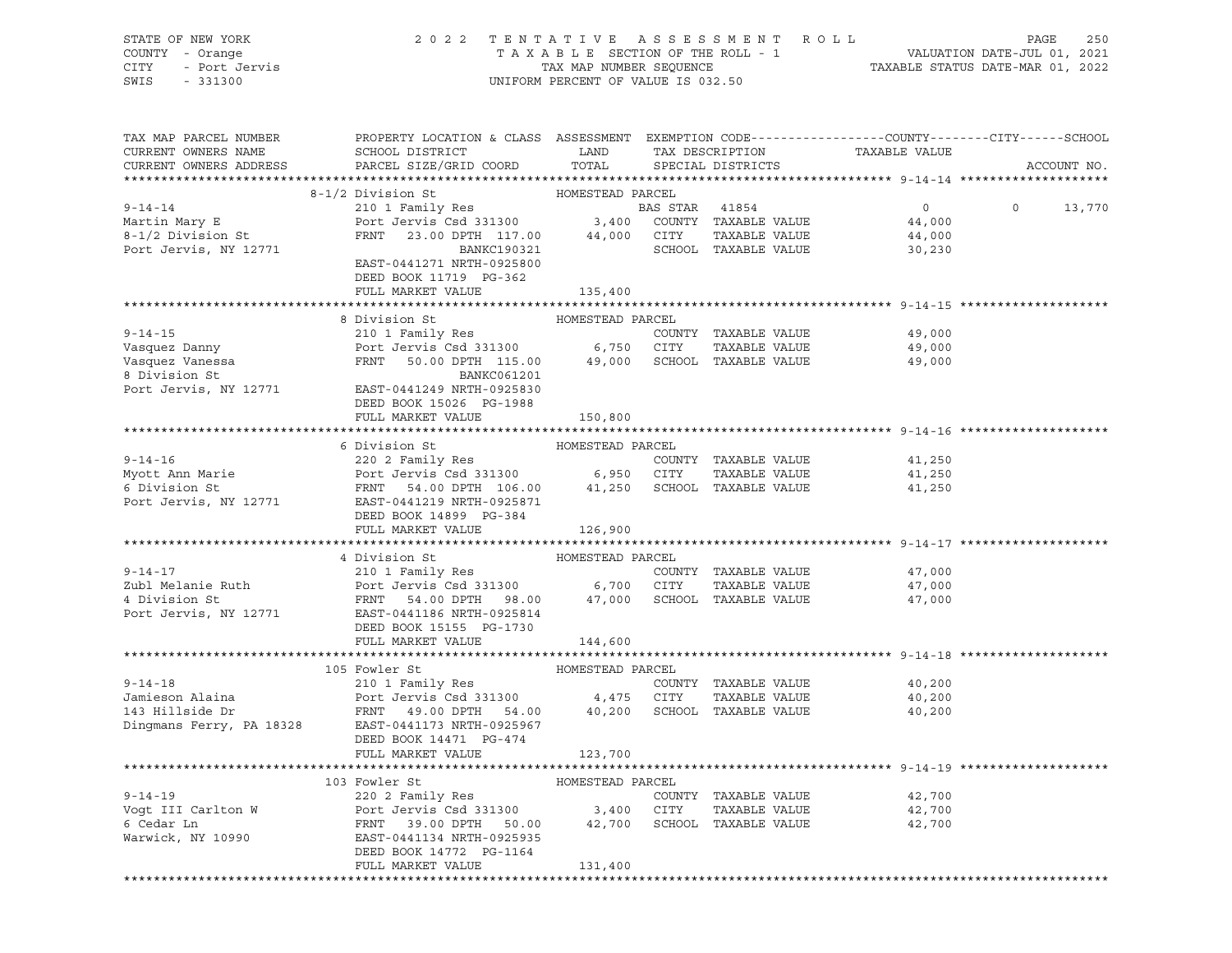## STATE OF NEW YORK 2 0 2 2 T E N T A T I V E A S S E S S M E N T R O L L PAGE 251 COUNTY - Orange T A X A B L E SECTION OF THE ROLL - 1 VALUATION DATE-JUL 01, 2021 CITY - Port Jervis TAX MAP NUMBER SEQUENCE TAXABLE STATUS DATE-MAR 01, 2022

| TAX MAP PARCEL NUMBER                                                                                                                                                                                                                                                                      | PROPERTY LOCATION & CLASS ASSESSMENT EXEMPTION CODE---------------COUNTY-------CITY------SCHOOL |                      |  |                      |                                                    |             |  |  |  |  |  |  |
|--------------------------------------------------------------------------------------------------------------------------------------------------------------------------------------------------------------------------------------------------------------------------------------------|-------------------------------------------------------------------------------------------------|----------------------|--|----------------------|----------------------------------------------------|-------------|--|--|--|--|--|--|
| CURRENT OWNERS NAME                                                                                                                                                                                                                                                                        | SCHOOL DISTRICT LAND                                                                            |                      |  |                      | TAX DESCRIPTION TAXABLE VALUE<br>SPECIAL DISTRICTS |             |  |  |  |  |  |  |
| CURRENT OWNERS ADDRESS                                                                                                                                                                                                                                                                     | PARCEL SIZE/GRID COORD                                                                          | TOTAL                |  |                      |                                                    | ACCOUNT NO. |  |  |  |  |  |  |
| 330 Vacant comm<br>Vogt III Carlton W<br>6,750<br>6 Cedar Ln<br>Warwick, NY 10990<br>Warwick, NY 10990<br>EED BOOK 14772 PG-1164<br>FUILL MAPY TRATE VALUE<br>FUILL MAPY TRATE VALUE<br>FUILL MAPY TRATE VALUE<br>FUILL MAPY TRATE VALUE<br>FUILL MA                                       |                                                                                                 |                      |  |                      |                                                    |             |  |  |  |  |  |  |
|                                                                                                                                                                                                                                                                                            |                                                                                                 |                      |  |                      |                                                    |             |  |  |  |  |  |  |
|                                                                                                                                                                                                                                                                                            |                                                                                                 |                      |  |                      |                                                    |             |  |  |  |  |  |  |
|                                                                                                                                                                                                                                                                                            |                                                                                                 |                      |  |                      |                                                    |             |  |  |  |  |  |  |
|                                                                                                                                                                                                                                                                                            |                                                                                                 |                      |  |                      |                                                    |             |  |  |  |  |  |  |
|                                                                                                                                                                                                                                                                                            |                                                                                                 |                      |  |                      |                                                    |             |  |  |  |  |  |  |
|                                                                                                                                                                                                                                                                                            |                                                                                                 |                      |  |                      |                                                    |             |  |  |  |  |  |  |
|                                                                                                                                                                                                                                                                                            |                                                                                                 |                      |  |                      |                                                    |             |  |  |  |  |  |  |
|                                                                                                                                                                                                                                                                                            | 95 Fowler St                                                                                    | HOMESTEAD PARCEL     |  |                      |                                                    |             |  |  |  |  |  |  |
|                                                                                                                                                                                                                                                                                            |                                                                                                 |                      |  |                      | 35,500                                             |             |  |  |  |  |  |  |
|                                                                                                                                                                                                                                                                                            |                                                                                                 |                      |  |                      | 35,500                                             |             |  |  |  |  |  |  |
|                                                                                                                                                                                                                                                                                            |                                                                                                 |                      |  |                      | 35,500                                             |             |  |  |  |  |  |  |
| 9-14-21 COUNTY TAXABLE VALUE<br>DiGiantommaso John Port Jervis Csd 331300 7,375 CITY TAXABLE VALUE<br>PO Box 424 FRNT 59.00 DPTH 100.00 35,500 SCHOOL TAXABLE VALUE<br>PO BOX 424<br>Port Jervis, NY 12771 EAST-0441079 NRTH-0925869                                                       |                                                                                                 |                      |  |                      |                                                    |             |  |  |  |  |  |  |
|                                                                                                                                                                                                                                                                                            | DEED BOOK 3251 PG-202                                                                           |                      |  |                      |                                                    |             |  |  |  |  |  |  |
|                                                                                                                                                                                                                                                                                            | FULL MARKET VALUE 109,200                                                                       |                      |  |                      |                                                    |             |  |  |  |  |  |  |
|                                                                                                                                                                                                                                                                                            |                                                                                                 |                      |  |                      |                                                    |             |  |  |  |  |  |  |
| HOMESTEAD PARCEL<br>93 Fowler St<br>9-14-22<br>210 1 Family Res<br>210 1 Family Res<br>210 1 Family Res<br>210 1 Family Res<br>210 1 Family Res<br>210 1 Family Res<br>210 1 Family Res<br>210 2000 6,250 CITY<br>6,250 CITY<br>34,750 SCHOOL<br>244 FRNT 50.00 DPTH 100.00<br>24,750 SCHO |                                                                                                 |                      |  |                      |                                                    |             |  |  |  |  |  |  |
|                                                                                                                                                                                                                                                                                            |                                                                                                 |                      |  |                      |                                                    |             |  |  |  |  |  |  |
|                                                                                                                                                                                                                                                                                            |                                                                                                 |                      |  |                      |                                                    |             |  |  |  |  |  |  |
|                                                                                                                                                                                                                                                                                            |                                                                                                 |                      |  |                      |                                                    |             |  |  |  |  |  |  |
|                                                                                                                                                                                                                                                                                            |                                                                                                 |                      |  |                      |                                                    |             |  |  |  |  |  |  |
|                                                                                                                                                                                                                                                                                            | DEED BOOK 4893 PG-327                                                                           |                      |  |                      |                                                    |             |  |  |  |  |  |  |
|                                                                                                                                                                                                                                                                                            | FULL MARKET VALUE                                                                               | 106,900              |  |                      |                                                    |             |  |  |  |  |  |  |
|                                                                                                                                                                                                                                                                                            |                                                                                                 |                      |  |                      |                                                    |             |  |  |  |  |  |  |
|                                                                                                                                                                                                                                                                                            | 77 Fowler St                                                                                    | NON-HOMESTEAD PARCEL |  |                      |                                                    |             |  |  |  |  |  |  |
| $9 - 14 - 23$                                                                                                                                                                                                                                                                              | 485 >1use sm bld                                                                                |                      |  | COUNTY TAXABLE VALUE | 58,950                                             |             |  |  |  |  |  |  |
|                                                                                                                                                                                                                                                                                            |                                                                                                 |                      |  |                      | TAXABLE VALUE 58,950                               |             |  |  |  |  |  |  |
|                                                                                                                                                                                                                                                                                            |                                                                                                 |                      |  |                      | 58,950                                             |             |  |  |  |  |  |  |
| Port Jervis, NY 12771 EAST-0441013 NRTH-0925803                                                                                                                                                                                                                                            |                                                                                                 |                      |  |                      |                                                    |             |  |  |  |  |  |  |
|                                                                                                                                                                                                                                                                                            | DEED BOOK 2261 PG-00500                                                                         |                      |  |                      |                                                    |             |  |  |  |  |  |  |
|                                                                                                                                                                                                                                                                                            | FULL MARKET VALUE                                                                               | 181,400              |  |                      |                                                    |             |  |  |  |  |  |  |
|                                                                                                                                                                                                                                                                                            |                                                                                                 |                      |  |                      |                                                    |             |  |  |  |  |  |  |
|                                                                                                                                                                                                                                                                                            | 31 Hill St                                                                                      | HOMESTEAD PARCEL     |  |                      |                                                    |             |  |  |  |  |  |  |
| 9-14-24<br>210 1 Family Res<br>210 1 Family Res<br>210 1 Family Res<br>210 1 Family Res<br>210 217 211<br>210 200 200 2011 220 200 2011 224<br>2210 2011 224<br>2210 2011 237,900 37,900 2011 248ABLE VALUE<br>225796<br>225796                                                            |                                                                                                 |                      |  |                      | COUNTY TAXABLE VALUE 37,900                        |             |  |  |  |  |  |  |
|                                                                                                                                                                                                                                                                                            |                                                                                                 |                      |  |                      | 37,900                                             |             |  |  |  |  |  |  |
|                                                                                                                                                                                                                                                                                            |                                                                                                 |                      |  |                      | 37,900                                             |             |  |  |  |  |  |  |
|                                                                                                                                                                                                                                                                                            |                                                                                                 |                      |  |                      |                                                    |             |  |  |  |  |  |  |
|                                                                                                                                                                                                                                                                                            | DEED BOOK 12567 PG-440                                                                          |                      |  |                      |                                                    |             |  |  |  |  |  |  |
|                                                                                                                                                                                                                                                                                            | FULL MARKET VALUE                                                                               | 116,600              |  |                      |                                                    |             |  |  |  |  |  |  |
|                                                                                                                                                                                                                                                                                            |                                                                                                 |                      |  |                      |                                                    |             |  |  |  |  |  |  |
|                                                                                                                                                                                                                                                                                            | 29 Hill St                                                                                      | HOMESTEAD PARCEL     |  |                      |                                                    |             |  |  |  |  |  |  |
|                                                                                                                                                                                                                                                                                            |                                                                                                 |                      |  | COUNTY TAXABLE VALUE | 52,000                                             |             |  |  |  |  |  |  |
|                                                                                                                                                                                                                                                                                            |                                                                                                 |                      |  | TAXABLE VALUE        | 52,000                                             |             |  |  |  |  |  |  |
| 9-14-25<br>Callahan Hugh Patrick<br>Callahan Jacqueline M<br>29 Hill St<br>29 Hill St<br>29 Hill St<br>29 Hill St<br>29 Hill St<br>29 Hill St<br>29 Hill St<br>29 Hill St<br>29 Hill St<br>29 Hill St<br>29 Hill St<br>29 Hill St<br>29 Hill St<br>29 Hill St<br>                          |                                                                                                 |                      |  |                      | 52,000                                             |             |  |  |  |  |  |  |
|                                                                                                                                                                                                                                                                                            |                                                                                                 |                      |  |                      |                                                    |             |  |  |  |  |  |  |
|                                                                                                                                                                                                                                                                                            |                                                                                                 |                      |  |                      |                                                    |             |  |  |  |  |  |  |
|                                                                                                                                                                                                                                                                                            | FULL MARKET VALUE                                                                               | 160,000              |  |                      |                                                    |             |  |  |  |  |  |  |
|                                                                                                                                                                                                                                                                                            |                                                                                                 |                      |  |                      |                                                    |             |  |  |  |  |  |  |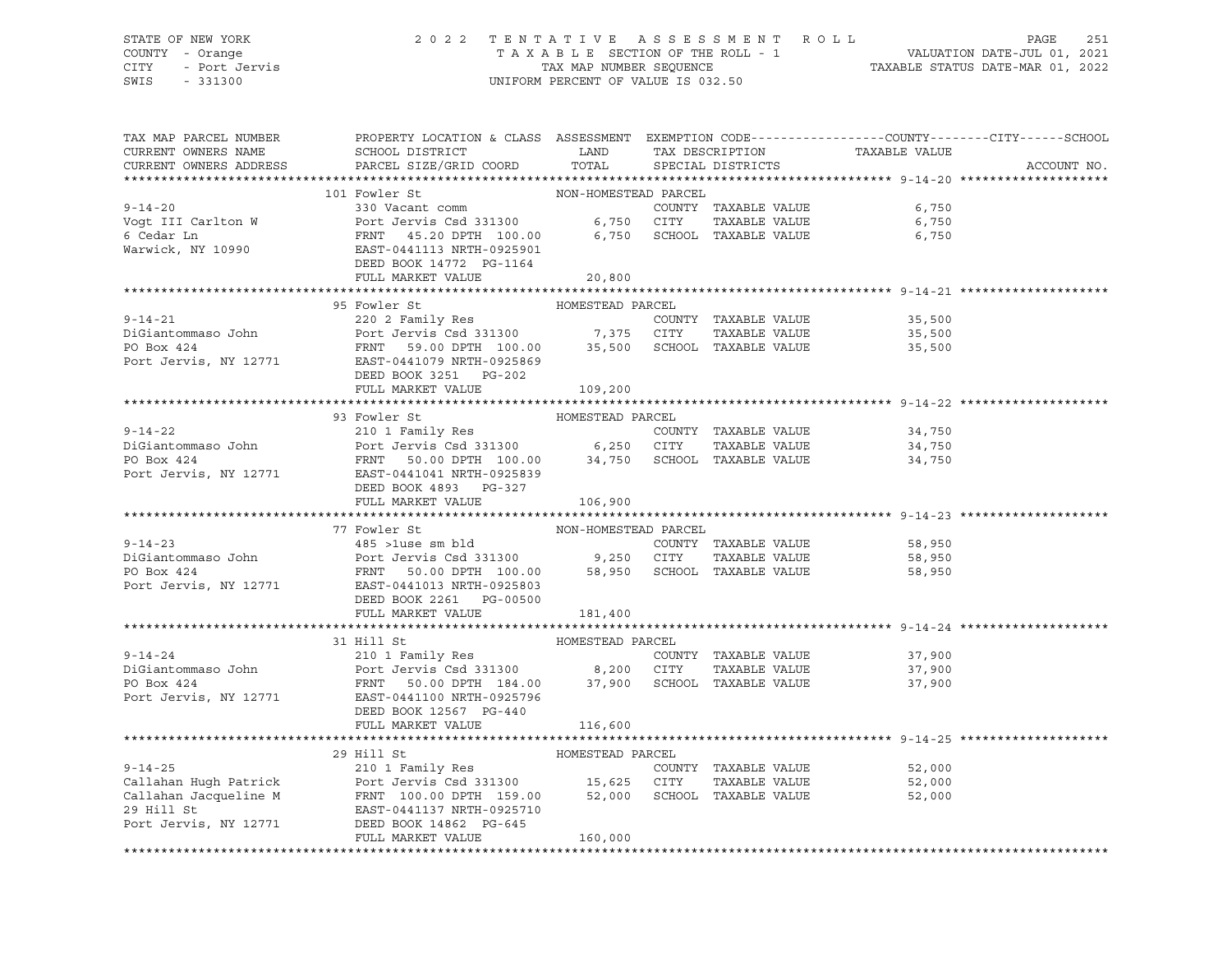### STATE OF NEW YORK 2 0 2 2 T E N T A T I V E A S S E S S M E N T R O L L PAGE 252 COUNTY - Orange T A X A B L E SECTION OF THE ROLL - 1 VALUATION DATE-JUL 01, 2021 CITY - Port Jervis TAX MAP NUMBER SEQUENCE TAXABLE STATUS DATE-MAR 01, 2022

| TAX MAP PARCEL NUMBER<br>CURRENT OWNERS NAME<br>CURRENT OWNERS ADDRESS                                                                                                                                                                                                                                                                                                                                                                             | <b>EXAMPLE SERVICE SERVICE SERVICE SERVICE SERVICE SERVICE SERVICE SERVICE SERVICE SERVICE SERVICE SERVICE SERVICE</b><br>SCHOOL DISTRICT<br>PARCEL SIZE/GRID COORD | TOTAL                                                              | TAX DESCRIPTION<br>SPECIAL DISTRICTS |                      |                      | PROPERTY LOCATION & CLASS ASSESSMENT EXEMPTION CODE----------------COUNTY-------CITY------SCHOOL<br>TAXABLE VALUE |                | ACCOUNT NO. |
|----------------------------------------------------------------------------------------------------------------------------------------------------------------------------------------------------------------------------------------------------------------------------------------------------------------------------------------------------------------------------------------------------------------------------------------------------|---------------------------------------------------------------------------------------------------------------------------------------------------------------------|--------------------------------------------------------------------|--------------------------------------|----------------------|----------------------|-------------------------------------------------------------------------------------------------------------------|----------------|-------------|
|                                                                                                                                                                                                                                                                                                                                                                                                                                                    |                                                                                                                                                                     |                                                                    |                                      |                      |                      |                                                                                                                   |                |             |
|                                                                                                                                                                                                                                                                                                                                                                                                                                                    | 23 Hill St                                                                                                                                                          | HOMESTEAD PARCEL                                                   |                                      |                      |                      |                                                                                                                   |                |             |
|                                                                                                                                                                                                                                                                                                                                                                                                                                                    |                                                                                                                                                                     |                                                                    |                                      |                      | COUNTY TAXABLE VALUE | 2,975                                                                                                             |                |             |
|                                                                                                                                                                                                                                                                                                                                                                                                                                                    |                                                                                                                                                                     |                                                                    |                                      |                      |                      | 2,975                                                                                                             |                |             |
|                                                                                                                                                                                                                                                                                                                                                                                                                                                    |                                                                                                                                                                     |                                                                    |                                      |                      |                      | 2,975                                                                                                             |                |             |
|                                                                                                                                                                                                                                                                                                                                                                                                                                                    |                                                                                                                                                                     |                                                                    |                                      |                      |                      |                                                                                                                   |                |             |
| 9-14-26.1<br>Callahan Hugh Patrick and COUNTY TAXABLE VALUE<br>Callahan Jacqueline M FRNT 40.00 DPTH 141.00 2,975 SCHOOL TAXABLE VALUE<br>29 Hill St EAST-0441183 NRTH-0925678<br>Port Jervis, NY 12771 DEED BOOK 14862 PG-645<br>TAXABL                                                                                                                                                                                                           |                                                                                                                                                                     |                                                                    |                                      |                      |                      |                                                                                                                   |                |             |
|                                                                                                                                                                                                                                                                                                                                                                                                                                                    | FULL MARKET VALUE                                                                                                                                                   | 9,200                                                              |                                      |                      |                      |                                                                                                                   |                |             |
| 1999 - 1999 - 1999 - 1999 - 1999 - 1999 - 1999 - 1999 - 1999 - 1999 - 1999 - 1999 - 1999 - 1999 - 1999 - 1999 - 1999 - 1999 - 1999 - 1999 - 1999 - 1999 - 1999 - 1999 - 1999 - 1999 - 1999 - 1999 - 1999 - 1999 - 1999 - 1999                                                                                                                                                                                                                      |                                                                                                                                                                     |                                                                    |                                      |                      |                      |                                                                                                                   |                |             |
|                                                                                                                                                                                                                                                                                                                                                                                                                                                    |                                                                                                                                                                     |                                                                    |                                      |                      |                      |                                                                                                                   |                |             |
|                                                                                                                                                                                                                                                                                                                                                                                                                                                    |                                                                                                                                                                     |                                                                    |                                      |                      |                      | $\overline{0}$                                                                                                    | $\circ$        | 13,770      |
|                                                                                                                                                                                                                                                                                                                                                                                                                                                    |                                                                                                                                                                     |                                                                    |                                      |                      |                      | 46,300                                                                                                            |                |             |
|                                                                                                                                                                                                                                                                                                                                                                                                                                                    |                                                                                                                                                                     |                                                                    |                                      |                      |                      | 46,300                                                                                                            |                |             |
|                                                                                                                                                                                                                                                                                                                                                                                                                                                    |                                                                                                                                                                     |                                                                    |                                      |                      |                      | 32,530                                                                                                            |                |             |
|                                                                                                                                                                                                                                                                                                                                                                                                                                                    |                                                                                                                                                                     |                                                                    |                                      |                      |                      |                                                                                                                   |                |             |
|                                                                                                                                                                                                                                                                                                                                                                                                                                                    |                                                                                                                                                                     |                                                                    |                                      |                      |                      |                                                                                                                   |                |             |
|                                                                                                                                                                                                                                                                                                                                                                                                                                                    |                                                                                                                                                                     |                                                                    |                                      |                      |                      |                                                                                                                   |                |             |
|                                                                                                                                                                                                                                                                                                                                                                                                                                                    | 54 Church St                                                                                                                                                        | HOMESTEAD PARCEL                                                   |                                      |                      |                      |                                                                                                                   |                |             |
| $9 - 14 - 27$                                                                                                                                                                                                                                                                                                                                                                                                                                      |                                                                                                                                                                     |                                                                    |                                      |                      |                      | $\overline{0}$                                                                                                    | $\circ$        | 13,770      |
|                                                                                                                                                                                                                                                                                                                                                                                                                                                    | 210 1 Family Res<br>Port Jervis Csd 331300 6,250 COUNTY TAXABLE VALUE<br>Port Jervis Csd 331300 6,250 COUNTY TAXABLE VALUE                                          |                                                                    |                                      |                      |                      | 48,000                                                                                                            |                |             |
| Fisher Craig D<br>Fisher Sara R<br>54 Church St                                                                                                                                                                                                                                                                                                                                                                                                    | FRNT 50.00 DPTH 100.00 48,000 CITY TAXABLE VALUE<br>BANK0210090 SCHOOL TAXABLE VALUE                                                                                |                                                                    |                                      |                      |                      | 48,000                                                                                                            |                |             |
| Port Jervis, NY 12771 EAST-0441247 NRTH-0925590                                                                                                                                                                                                                                                                                                                                                                                                    |                                                                                                                                                                     |                                                                    |                                      |                      |                      | 34,230                                                                                                            |                |             |
|                                                                                                                                                                                                                                                                                                                                                                                                                                                    |                                                                                                                                                                     |                                                                    |                                      |                      |                      |                                                                                                                   |                |             |
|                                                                                                                                                                                                                                                                                                                                                                                                                                                    | DEED BOOK 12749 PG-1568<br>FULL MARKET VALUE                                                                                                                        | 147,700                                                            |                                      |                      |                      |                                                                                                                   |                |             |
|                                                                                                                                                                                                                                                                                                                                                                                                                                                    |                                                                                                                                                                     |                                                                    |                                      |                      |                      |                                                                                                                   |                |             |
|                                                                                                                                                                                                                                                                                                                                                                                                                                                    | 52 Church St                                                                                                                                                        | HOMESTEAD PARCEL                                                   |                                      |                      |                      |                                                                                                                   |                |             |
|                                                                                                                                                                                                                                                                                                                                                                                                                                                    |                                                                                                                                                                     |                                                                    |                                      |                      |                      | $\overline{0}$                                                                                                    | $\overline{0}$ | 13,770      |
|                                                                                                                                                                                                                                                                                                                                                                                                                                                    |                                                                                                                                                                     |                                                                    |                                      |                      |                      | 43,750                                                                                                            |                |             |
|                                                                                                                                                                                                                                                                                                                                                                                                                                                    |                                                                                                                                                                     |                                                                    |                                      |                      |                      | 43,750                                                                                                            |                |             |
|                                                                                                                                                                                                                                                                                                                                                                                                                                                    |                                                                                                                                                                     |                                                                    |                                      |                      |                      | 29,980                                                                                                            |                |             |
| $\begin{tabular}{lllllllllllllllllllll} \hline $\mathsf{y}$-14-28 & & & & & & & \text{BAS STAR} & 41854 \\ \hline \texttt{Totaro Vincent} & & & & & \texttt{Port Jervis Csd 331300} & & & \texttt{6,250} & \texttt{COUNTY} & \texttt{TAXABLE VALUE} \\ \texttt{Totaro} \texttt{Joanne} & & & & \texttt{FRNT} & 50.00 DPTH & 100.00 & & 43,750 & \texttt{CITY} & \texttt{TAXABLE VALUE} \\ \texttt{52 Church St} & & & & \texttt{EAST-0441273 NRTH$ |                                                                                                                                                                     |                                                                    |                                      |                      |                      |                                                                                                                   |                |             |
|                                                                                                                                                                                                                                                                                                                                                                                                                                                    | FULL MARKET VALUE                                                                                                                                                   | 134,600                                                            |                                      |                      |                      |                                                                                                                   |                |             |
|                                                                                                                                                                                                                                                                                                                                                                                                                                                    |                                                                                                                                                                     |                                                                    |                                      |                      |                      |                                                                                                                   |                |             |
|                                                                                                                                                                                                                                                                                                                                                                                                                                                    | 36-40 Center St                                                                                                                                                     | NON-HOMESTEAD PARCEL                                               |                                      |                      |                      |                                                                                                                   |                |             |
| $10 - 1 - 2.1$                                                                                                                                                                                                                                                                                                                                                                                                                                     |                                                                                                                                                                     |                                                                    |                                      | COUNTY TAXABLE VALUE |                      | 590,000                                                                                                           |                |             |
| Planet Health Inc                                                                                                                                                                                                                                                                                                                                                                                                                                  | 710 Manufacture<br>Port Jervis Csd 331300<br>ACRES     2.50<br>EAST-0435465 NRTH-0929660                                                                            |                                                                    |                                      | TAXABLE VALUE        |                      | 590,000                                                                                                           |                |             |
| 36-40 Center St                                                                                                                                                                                                                                                                                                                                                                                                                                    |                                                                                                                                                                     | 1 331300 37,150 CITY TAXABLE VALUE<br>590,000 SCHOOL TAXABLE VALUE |                                      |                      |                      | 590,000                                                                                                           |                |             |
| Port Jervis, NY 12771                                                                                                                                                                                                                                                                                                                                                                                                                              |                                                                                                                                                                     |                                                                    |                                      |                      |                      |                                                                                                                   |                |             |
|                                                                                                                                                                                                                                                                                                                                                                                                                                                    | DEED BOOK 15005 PG-1058                                                                                                                                             |                                                                    |                                      |                      |                      |                                                                                                                   |                |             |
|                                                                                                                                                                                                                                                                                                                                                                                                                                                    | FULL MARKET VALUE                                                                                                                                                   | 1815,400                                                           |                                      |                      |                      |                                                                                                                   |                |             |
|                                                                                                                                                                                                                                                                                                                                                                                                                                                    |                                                                                                                                                                     |                                                                    |                                      |                      |                      |                                                                                                                   |                |             |
|                                                                                                                                                                                                                                                                                                                                                                                                                                                    | Willard St<br>340 Vacant indus<br>17 Willard St                                                                                                                     | NON-HOMESTEAD PARCEL                                               |                                      |                      |                      |                                                                                                                   |                |             |
| $10 - 1 - 2.22$                                                                                                                                                                                                                                                                                                                                                                                                                                    |                                                                                                                                                                     |                                                                    |                                      | COUNTY TAXABLE VALUE |                      | 15,500                                                                                                            |                |             |
| The Harriet L Mascara Irr Trst Port Jervis Csd 331300 15,500 CITY TAXABLE VALUE 15,500 15,500<br>ETAL 15,500 Buckley Yards 15,500 15,500 SCHOOL TAXABLE VALUE 15,500                                                                                                                                                                                                                                                                               |                                                                                                                                                                     |                                                                    |                                      |                      |                      |                                                                                                                   |                |             |
|                                                                                                                                                                                                                                                                                                                                                                                                                                                    |                                                                                                                                                                     |                                                                    |                                      |                      |                      |                                                                                                                   |                |             |
| 55 Lena Rd                                                                                                                                                                                                                                                                                                                                                                                                                                         | ACRES 3.10                                                                                                                                                          |                                                                    |                                      |                      |                      |                                                                                                                   |                |             |
| Forestburgh, NY 12777 EAST-0435209 NRTH-0930010                                                                                                                                                                                                                                                                                                                                                                                                    |                                                                                                                                                                     |                                                                    |                                      |                      |                      |                                                                                                                   |                |             |
|                                                                                                                                                                                                                                                                                                                                                                                                                                                    | DEED BOOK 14711 PG-1951                                                                                                                                             |                                                                    |                                      |                      |                      |                                                                                                                   |                |             |
|                                                                                                                                                                                                                                                                                                                                                                                                                                                    | FULL MARKET VALUE                                                                                                                                                   | 47,700                                                             |                                      |                      |                      |                                                                                                                   |                |             |
|                                                                                                                                                                                                                                                                                                                                                                                                                                                    |                                                                                                                                                                     |                                                                    |                                      |                      |                      |                                                                                                                   |                |             |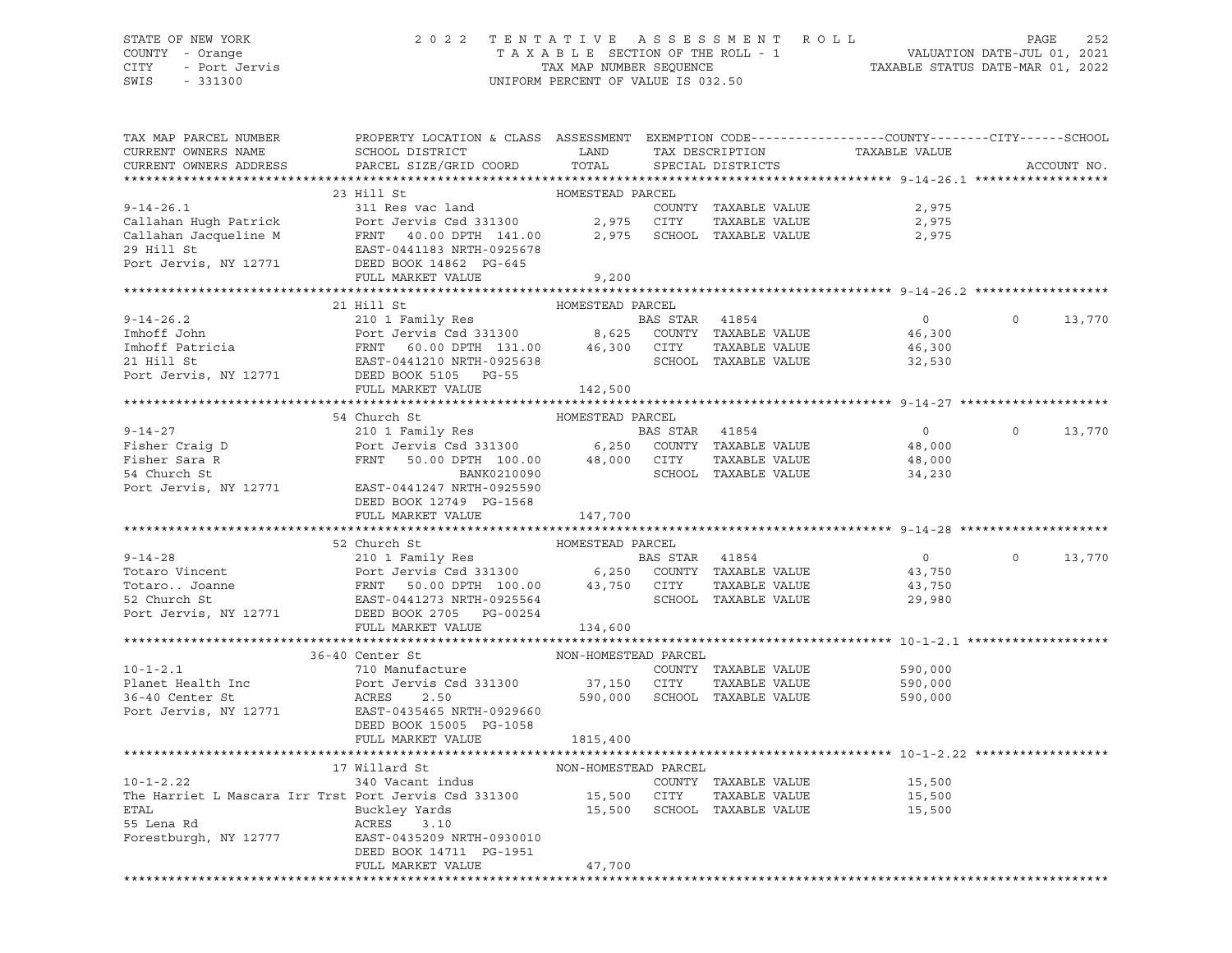# STATE OF NEW YORK 2 0 2 2 T E N T A T I V E A S S E S S M E N T R O L L PAGE 253 COUNTY - Orange T A X A B L E SECTION OF THE ROLL - 1 VALUATION DATE-JUL 01, 2021 CITY - Port Jervis TAX MAP NUMBER SEQUENCE TAXABLE STATUS DATE-MAR 01, 2022

| TAX MAP PARCEL NUMBER                                                                                                                                                                                                                             | PROPERTY LOCATION & CLASS ASSESSMENT EXEMPTION CODE----------------COUNTY-------CITY------SCHOOL |                                                                                                                        |                      |                                      |                |             |
|---------------------------------------------------------------------------------------------------------------------------------------------------------------------------------------------------------------------------------------------------|--------------------------------------------------------------------------------------------------|------------------------------------------------------------------------------------------------------------------------|----------------------|--------------------------------------|----------------|-------------|
| CURRENT OWNERS NAME                                                                                                                                                                                                                               | SCHOOL DISTRICT                                                                                  | <b>EXAMPLE SERVICE SERVICE SERVICE SERVICE SERVICE SERVICE SERVICE SERVICE SERVICE SERVICE SERVICE SERVICE SERVICE</b> | TAX DESCRIPTION      | TAXABLE VALUE                        |                |             |
| CURRENT OWNERS ADDRESS                                                                                                                                                                                                                            | PARCEL SIZE/GRID COORD                                                                           | TOTAL                                                                                                                  | SPECIAL DISTRICTS    |                                      |                | ACCOUNT NO. |
|                                                                                                                                                                                                                                                   |                                                                                                  |                                                                                                                        |                      |                                      |                |             |
|                                                                                                                                                                                                                                                   | 33 Ralph St<br>NON-HOMESTEAD PARCEL                                                              |                                                                                                                        |                      |                                      |                |             |
|                                                                                                                                                                                                                                                   |                                                                                                  |                                                                                                                        | COUNTY TAXABLE VALUE | 994,000                              |                |             |
|                                                                                                                                                                                                                                                   |                                                                                                  |                                                                                                                        | TAXABLE VALUE        | 994,000                              |                |             |
| $d/b/a$ kdc / one - Port Jervis ACRES 12.40                                                                                                                                                                                                       |                                                                                                  |                                                                                                                        |                      | 994,000 SCHOOL TAXABLE VALUE 994,000 |                |             |
| PO Box 1111                                                                                                                                                                                                                                       | EAST-0434442 NRTH-0931118                                                                        |                                                                                                                        |                      |                                      |                |             |
| Port Jervis, NY 12771 DEED BOOK 14097 PG-1630                                                                                                                                                                                                     |                                                                                                  |                                                                                                                        |                      |                                      |                |             |
|                                                                                                                                                                                                                                                   | FULL MARKET VALUE 3058,500                                                                       |                                                                                                                        |                      |                                      |                |             |
|                                                                                                                                                                                                                                                   |                                                                                                  |                                                                                                                        |                      |                                      |                |             |
|                                                                                                                                                                                                                                                   | West Main St                                                                                     | NON-HOMESTEAD PARCEL                                                                                                   |                      |                                      |                |             |
|                                                                                                                                                                                                                                                   |                                                                                                  |                                                                                                                        |                      | 5,000                                |                |             |
|                                                                                                                                                                                                                                                   |                                                                                                  |                                                                                                                        |                      | TAXABLE VALUE<br>5,000               |                |             |
| 10-1-5<br>Suburban NY Property<br>Aquisitions LLC<br>Aquisitions LLC<br>240 Route 10 West<br>240 Rear Lot Off River Rd<br>240 Rear Lot Off River Rd<br>240 Rear Lot Off River Rd<br>240 Rear Lot Off River Rd<br>240 Rear Lot Off River Rd<br>240 |                                                                                                  |                                                                                                                        |                      | 5,000                                |                |             |
|                                                                                                                                                                                                                                                   |                                                                                                  |                                                                                                                        |                      |                                      |                |             |
| Whippany, NJ 07981                                                                                                                                                                                                                                | EAST-0434336 NRTH-0931112                                                                        |                                                                                                                        |                      |                                      |                |             |
|                                                                                                                                                                                                                                                   | DEED BOOK 11366 PG-896                                                                           |                                                                                                                        |                      |                                      |                |             |
|                                                                                                                                                                                                                                                   | FULL MARKET VALUE                                                                                | 15,400                                                                                                                 |                      |                                      |                |             |
|                                                                                                                                                                                                                                                   |                                                                                                  |                                                                                                                        |                      |                                      |                |             |
|                                                                                                                                                                                                                                                   | 299 West Main St<br>HOMESTEAD PARCEL                                                             |                                                                                                                        |                      |                                      |                |             |
|                                                                                                                                                                                                                                                   |                                                                                                  |                                                                                                                        |                      |                                      | $\overline{0}$ | 13,770      |
|                                                                                                                                                                                                                                                   |                                                                                                  |                                                                                                                        |                      |                                      |                | 1,130       |
|                                                                                                                                                                                                                                                   |                                                                                                  |                                                                                                                        |                      | 108,870                              |                |             |
|                                                                                                                                                                                                                                                   |                                                                                                  |                                                                                                                        |                      | 108,870                              |                |             |
| Port Jervis, NY 12771 EAST-0434317 NRTH-0930784                                                                                                                                                                                                   |                                                                                                  |                                                                                                                        | SCHOOL TAXABLE VALUE | 95,100                               |                |             |
|                                                                                                                                                                                                                                                   | DEED BOOK 5466 PG-301                                                                            |                                                                                                                        |                      |                                      |                |             |
|                                                                                                                                                                                                                                                   | FULL MARKET VALUE                                                                                | 338,500                                                                                                                |                      |                                      |                |             |
|                                                                                                                                                                                                                                                   |                                                                                                  |                                                                                                                        |                      |                                      |                |             |
|                                                                                                                                                                                                                                                   | 9 Ralph St                                                                                       | HOMESTEAD PARCEL                                                                                                       |                      |                                      |                |             |
| 10-3-1<br>210 1 Family Res<br>DeGroat Fred<br>Port Jervis Csd 331300<br>PRNT 60.00 DPTH 100.00<br>9 Ralph St<br>Port Jervis, NY 12771<br>DEED BOOK 3168 PG-00135<br>PGT Jervis, NY 12771<br>DEED BOOK 3168 PG-00135                               |                                                                                                  |                                                                                                                        |                      |                                      | $\Omega$       | 13,770      |
|                                                                                                                                                                                                                                                   |                                                                                                  |                                                                                                                        |                      | 43,700                               |                |             |
|                                                                                                                                                                                                                                                   |                                                                                                  |                                                                                                                        |                      | TAXABLE VALUE 43,700                 |                |             |
|                                                                                                                                                                                                                                                   |                                                                                                  |                                                                                                                        |                      | SCHOOL TAXABLE VALUE<br>29,930       |                |             |
|                                                                                                                                                                                                                                                   |                                                                                                  |                                                                                                                        |                      |                                      |                |             |
|                                                                                                                                                                                                                                                   | FULL MARKET VALUE                                                                                | 134,500                                                                                                                |                      |                                      |                |             |
|                                                                                                                                                                                                                                                   |                                                                                                  |                                                                                                                        |                      |                                      |                |             |
|                                                                                                                                                                                                                                                   |                                                                                                  |                                                                                                                        |                      |                                      |                |             |
|                                                                                                                                                                                                                                                   |                                                                                                  |                                                                                                                        |                      | $\overline{0}$                       | $\circ$        | 13,770      |
|                                                                                                                                                                                                                                                   |                                                                                                  |                                                                                                                        |                      | 47,700                               |                |             |
|                                                                                                                                                                                                                                                   |                                                                                                  |                                                                                                                        |                      | TAXABLE VALUE 47,700                 |                |             |
| Port Jervis, NY 12771                                                                                                                                                                                                                             | BANKC030385                                                                                      |                                                                                                                        | SCHOOL TAXABLE VALUE | 33,930                               |                |             |
|                                                                                                                                                                                                                                                   | EAST-0434555 NRTH-0930631                                                                        |                                                                                                                        |                      |                                      |                |             |
|                                                                                                                                                                                                                                                   | DEED BOOK 12041 PG-178                                                                           |                                                                                                                        |                      |                                      |                |             |
|                                                                                                                                                                                                                                                   | FULL MARKET VALUE                                                                                | 146,800                                                                                                                |                      |                                      |                |             |
|                                                                                                                                                                                                                                                   |                                                                                                  |                                                                                                                        |                      |                                      |                |             |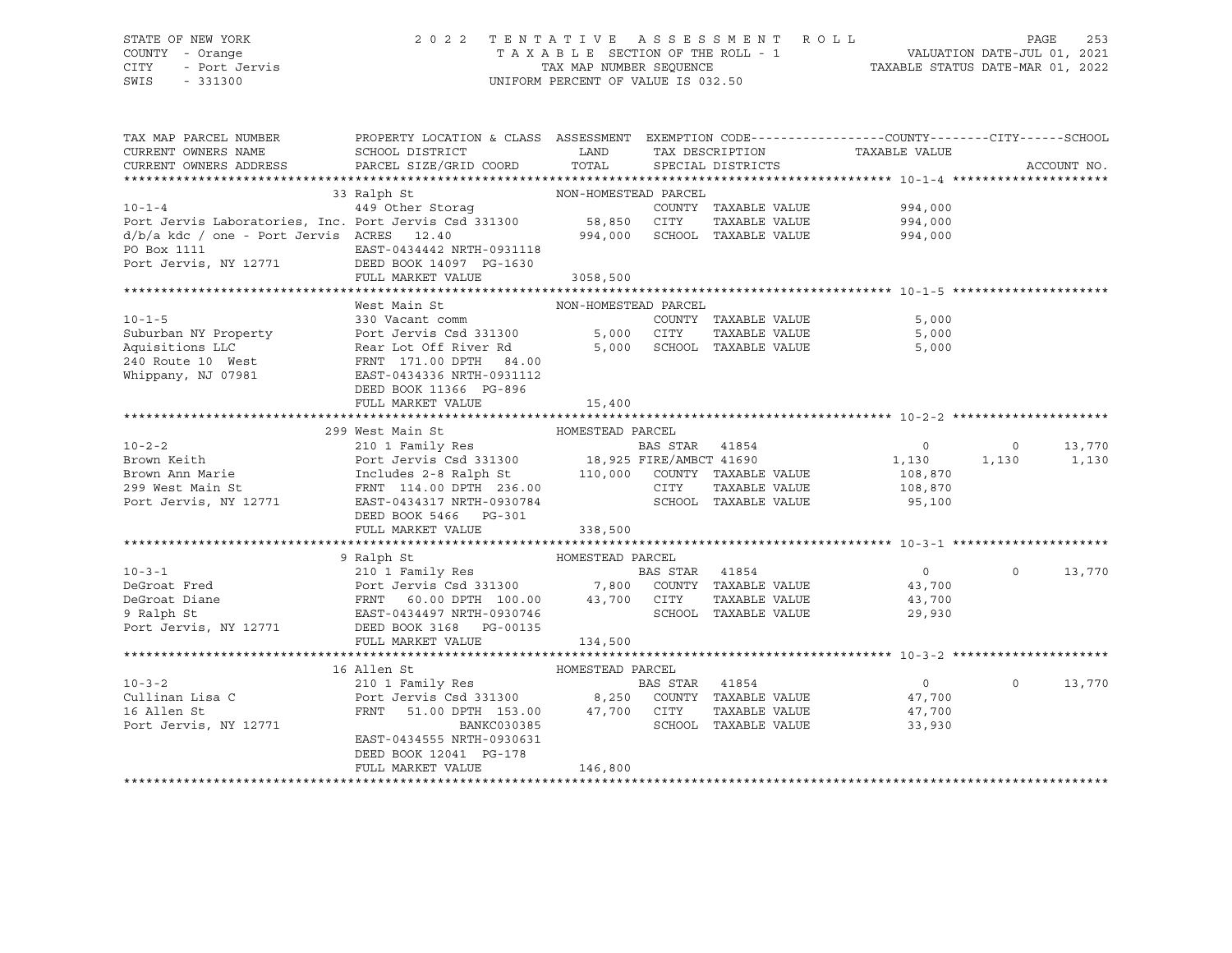| STATE OF NEW YORK<br>UF NEW TOAL<br>T - Orange<br>- Port Jervis<br>- 331300<br>COUNTY - Orange<br>CITY<br>SWIS<br>$-331300$ | 2022 TENTATIVE ASSESSMENT ROLL<br>UNIFORM PERCENT OF VALUE IS 032.50                                                                                                                                                                                     | FENTATIVE ASSESSMENT ROLL PAGE 254<br>TAXABLE SECTION OF THE ROLL - 1 VALUATION DATE-JUL 01, 2021<br>TAX MAP NUMBER SEQUENCE TAXABLE STATUS DATE-MAR 01, 2022 |                       |                               |                |             |
|-----------------------------------------------------------------------------------------------------------------------------|----------------------------------------------------------------------------------------------------------------------------------------------------------------------------------------------------------------------------------------------------------|---------------------------------------------------------------------------------------------------------------------------------------------------------------|-----------------------|-------------------------------|----------------|-------------|
| CURRENT OWNERS NAME<br>CURRENT OWNERS ADDRESS                                                                               | TAX MAP PARCEL NUMBER THE PROPERTY LOCATION & CLASS ASSESSMENT EXEMPTION CODE--------------COUNTY-------CUTY------SCHOOL<br>SCHOOL DISTRICT<br>PARCEL SIZE/GRID COORD                                                                                    | LAND<br>TOTAL                                                                                                                                                 | SPECIAL DISTRICTS     | TAX DESCRIPTION TAXABLE VALUE |                | ACCOUNT NO. |
|                                                                                                                             |                                                                                                                                                                                                                                                          |                                                                                                                                                               |                       |                               |                |             |
|                                                                                                                             | 14 Allen St                                                                                                                                                                                                                                              | HOMESTEAD PARCEL                                                                                                                                              |                       |                               |                |             |
| $10 - 3 - 3$                                                                                                                | 210 1 Family Res                                                                                                                                                                                                                                         |                                                                                                                                                               | <b>BAS STAR</b> 41854 | $\overline{0}$                | $\Omega$       | 13,770      |
| Bennett Christopher<br>14 Allen St                                                                                          | Port Jervis Csd 331300 9,500 COUNTY TAXABLE VALUE<br>FRNT 60.00 DPTH 150.00 46,900 CITY TAXABLE VALUE                                                                                                                                                    |                                                                                                                                                               |                       | 46,900<br>46,900              |                |             |
| Port Jervis, NY 12771                                                                                                       | BANK0210014                                                                                                                                                                                                                                              |                                                                                                                                                               |                       | SCHOOL TAXABLE VALUE 33,130   |                |             |
|                                                                                                                             | EAST-0434512 NRTH-0930592                                                                                                                                                                                                                                |                                                                                                                                                               |                       |                               |                |             |
|                                                                                                                             | DEED BOOK 13020 PG-1701                                                                                                                                                                                                                                  |                                                                                                                                                               |                       |                               |                |             |
|                                                                                                                             | FULL MARKET VALUE                                                                                                                                                                                                                                        | 144,300                                                                                                                                                       |                       |                               |                |             |
|                                                                                                                             |                                                                                                                                                                                                                                                          |                                                                                                                                                               |                       |                               |                |             |
|                                                                                                                             | 105 Erie St                                                                                                                                                                                                                                              | HOMESTEAD PARCEL                                                                                                                                              |                       |                               |                |             |
| $10 - 3 - 4$                                                                                                                | 210 1 Family Res                                                                                                                                                                                                                                         |                                                                                                                                                               | COUNTY TAXABLE VALUE  | 39,600                        |                |             |
| May Robert S<br>663 Peenpack Trl                                                                                            | Port Jervis Csd 331300 6,500 CITY TAXABLE VALUE 39,600<br>FRNT 50.00 DPTH 100.00 39,600 SCHOOL TAXABLE VALUE 39,600                                                                                                                                      |                                                                                                                                                               |                       |                               |                |             |
|                                                                                                                             |                                                                                                                                                                                                                                                          |                                                                                                                                                               |                       |                               |                |             |
| Sparrowbush, NY 12780                                                                                                       | BANKC080370                                                                                                                                                                                                                                              |                                                                                                                                                               |                       |                               |                |             |
|                                                                                                                             | EAST-0434493 NRTH-0930509                                                                                                                                                                                                                                |                                                                                                                                                               |                       |                               |                |             |
|                                                                                                                             | DEED BOOK 13021 PG-168<br>FULL MARKET VALUE                                                                                                                                                                                                              | 121,800                                                                                                                                                       |                       |                               |                |             |
|                                                                                                                             |                                                                                                                                                                                                                                                          |                                                                                                                                                               |                       |                               |                |             |
|                                                                                                                             | 107 Erie St                                                                                                                                                                                                                                              | HOMESTEAD PARCEL                                                                                                                                              |                       |                               |                |             |
|                                                                                                                             |                                                                                                                                                                                                                                                          |                                                                                                                                                               |                       | 43,500                        |                |             |
|                                                                                                                             |                                                                                                                                                                                                                                                          |                                                                                                                                                               |                       | 43,500                        |                |             |
|                                                                                                                             |                                                                                                                                                                                                                                                          |                                                                                                                                                               |                       | 43,500                        |                |             |
|                                                                                                                             | 10-3-5<br>Lenahan Richard<br>107 Erie St<br>210 1 Family Res<br>210 1 Family Res<br>210 1 Family Res<br>210 1 Family Res<br>210 1 Family Res<br>210 1 Family Res<br>210 1 Family Res<br>210 1 Family Res<br>210 1 Family Res<br>210 2001 6,500 CITY<br>6 |                                                                                                                                                               |                       |                               |                |             |
|                                                                                                                             | DEED BOOK 14521 PG-1127                                                                                                                                                                                                                                  |                                                                                                                                                               |                       |                               |                |             |
|                                                                                                                             | FULL MARKET VALUE                                                                                                                                                                                                                                        | 133,800                                                                                                                                                       |                       |                               |                |             |
|                                                                                                                             |                                                                                                                                                                                                                                                          |                                                                                                                                                               |                       |                               |                |             |
|                                                                                                                             | 111 Erie St<br>210 1 Family Res homes had                                                                                                                                                                                                                | HOMESTEAD PARCEL                                                                                                                                              |                       |                               |                |             |
|                                                                                                                             |                                                                                                                                                                                                                                                          |                                                                                                                                                               |                       | 7,913 4,522 4,522             |                |             |
|                                                                                                                             |                                                                                                                                                                                                                                                          |                                                                                                                                                               |                       | $\overline{0}$<br>61,337      | $\overline{0}$ | 13,770      |
|                                                                                                                             |                                                                                                                                                                                                                                                          |                                                                                                                                                               |                       | 64,728                        |                |             |
|                                                                                                                             |                                                                                                                                                                                                                                                          |                                                                                                                                                               |                       | 50,958                        |                |             |
|                                                                                                                             | FULL MARKET VALUE                                                                                                                                                                                                                                        | 213,100                                                                                                                                                       |                       |                               |                |             |
|                                                                                                                             |                                                                                                                                                                                                                                                          |                                                                                                                                                               |                       |                               |                |             |
|                                                                                                                             | 113 Erie St                                                                                                                                                                                                                                              | HOMESTEAD PARCEL                                                                                                                                              |                       |                               |                |             |
|                                                                                                                             |                                                                                                                                                                                                                                                          |                                                                                                                                                               | COUNTY TAXABLE VALUE  | 79,000                        |                |             |
|                                                                                                                             | 10-3-8<br>Dempsey John A<br>Port Jervis Csd 331300 6,500 CITY<br>Rodgers Kathleen<br>FRNT 50.00 DPTH 100.00 79,000 SCHOOL<br>113 Erie St<br>EAST-0434359 NRTH-0930648                                                                                    |                                                                                                                                                               | TAXABLE VALUE         | 79,000                        |                |             |
|                                                                                                                             |                                                                                                                                                                                                                                                          |                                                                                                                                                               | SCHOOL TAXABLE VALUE  | 79,000                        |                |             |
|                                                                                                                             |                                                                                                                                                                                                                                                          |                                                                                                                                                               |                       |                               |                |             |
|                                                                                                                             | Port Jervis, NY 12771 DEED BOOK 15083 PG-1968                                                                                                                                                                                                            |                                                                                                                                                               |                       |                               |                |             |
|                                                                                                                             | FULL MARKET VALUE                                                                                                                                                                                                                                        | 243,100                                                                                                                                                       |                       |                               |                |             |
|                                                                                                                             |                                                                                                                                                                                                                                                          |                                                                                                                                                               |                       |                               |                |             |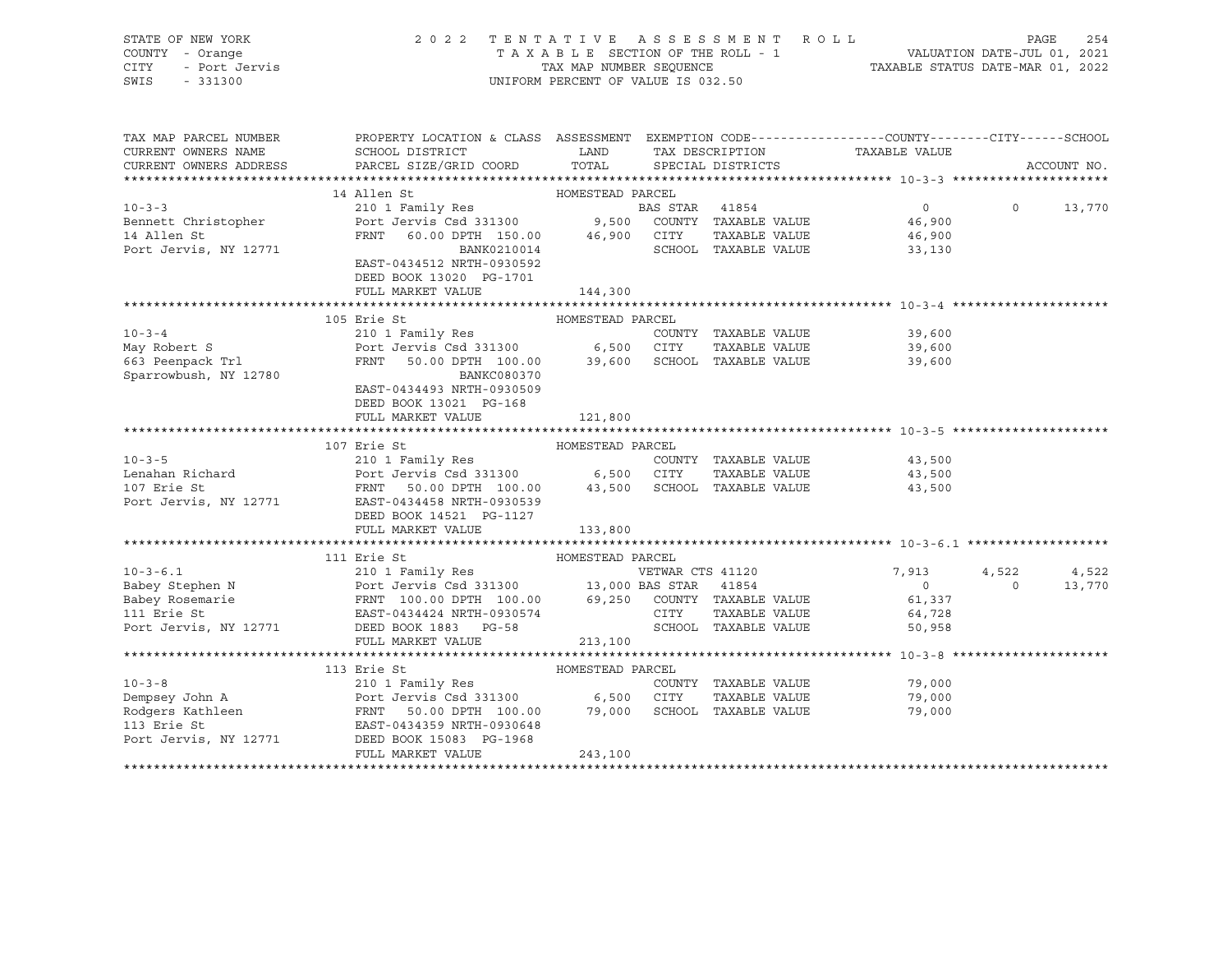# STATE OF NEW YORK 2 0 2 2 T E N T A T I V E A S S E S S M E N T R O L L PAGE 255 COUNTY - Orange T A X A B L E SECTION OF THE ROLL - 1 VALUATION DATE-JUL 01, 2021 CITY - Port Jervis TAX MAP NUMBER SEQUENCE TAXABLE STATUS DATE-MAR 01, 2022

| TAX MAP PARCEL NUMBER<br>CURRENT OWNERS NAME                                                                                                                                                                                             | PROPERTY LOCATION & CLASS ASSESSMENT EXEMPTION CODE---------------COUNTY-------CITY------SCHOOL<br>SCHOOL DISTRICT | LAND             |        |                      | TAX DESCRIPTION TAXABLE VALUE |             |                |
|------------------------------------------------------------------------------------------------------------------------------------------------------------------------------------------------------------------------------------------|--------------------------------------------------------------------------------------------------------------------|------------------|--------|----------------------|-------------------------------|-------------|----------------|
| CURRENT OWNERS ADDRESS                                                                                                                                                                                                                   | PARCEL SIZE/GRID COORD                                                                                             | TOTAL            |        | SPECIAL DISTRICTS    |                               |             | ACCOUNT NO.    |
|                                                                                                                                                                                                                                          |                                                                                                                    |                  |        |                      |                               |             |                |
|                                                                                                                                                                                                                                          |                                                                                                                    |                  |        |                      |                               |             |                |
| $10 - 3 - 9$                                                                                                                                                                                                                             |                                                                                                                    |                  |        |                      | 1,130                         | 1,130       | 1,130          |
| Werner William R<br>7 Ralph St                                                                                                                                                                                                           |                                                                                                                    |                  |        |                      | 0                             | $\Omega$    | 34,390         |
|                                                                                                                                                                                                                                          |                                                                                                                    |                  |        |                      | 63,870                        |             |                |
| Port Jervis, NY 12771                                                                                                                                                                                                                    |                                                                                                                    |                  | CITY   | TAXABLE VALUE        |                               |             |                |
|                                                                                                                                                                                                                                          | EAST-0434447 NRTH-0930695<br>DEED BOOK 4025 PG-247                                                                 |                  |        | SCHOOL TAXABLE VALUE | 63,870<br>29,480              |             |                |
|                                                                                                                                                                                                                                          | FULL MARKET VALUE                                                                                                  | 200,000          |        |                      |                               |             |                |
|                                                                                                                                                                                                                                          |                                                                                                                    |                  |        |                      |                               |             |                |
|                                                                                                                                                                                                                                          | 17 Allen St                                                                                                        | HOMESTEAD PARCEL |        |                      |                               |             |                |
|                                                                                                                                                                                                                                          |                                                                                                                    |                  |        | COUNTY TAXABLE VALUE | 40,750                        |             |                |
| 10-4-1 COUNTY<br>Bennett Christopher 220 2 Family Res 200 1,300 CITY                                                                                                                                                                     |                                                                                                                    |                  |        |                      | TAXABLE VALUE 40,750          |             |                |
| 14 Allen St                                                                                                                                                                                                                              | FRNT<br>56.00 DPTH 100.00  40,750  SCHOOL TAXABLE VALUE  40,750                                                    |                  |        |                      |                               |             |                |
| Port Jervis, NY 12771                                                                                                                                                                                                                    | BANKN140687                                                                                                        |                  |        |                      |                               |             |                |
|                                                                                                                                                                                                                                          | EAST-0434661 NRTH-0930490                                                                                          |                  |        |                      |                               |             |                |
|                                                                                                                                                                                                                                          | DEED BOOK 13592 PG-1693                                                                                            |                  |        |                      |                               |             |                |
|                                                                                                                                                                                                                                          | FULL MARKET VALUE                                                                                                  | 125,400          |        |                      |                               |             |                |
|                                                                                                                                                                                                                                          |                                                                                                                    |                  |        |                      |                               |             |                |
|                                                                                                                                                                                                                                          | 20 Ada St                                                                                                          | HOMESTEAD PARCEL |        |                      |                               |             |                |
|                                                                                                                                                                                                                                          |                                                                                                                    |                  |        |                      |                               |             |                |
|                                                                                                                                                                                                                                          |                                                                                                                    |                  |        |                      |                               |             |                |
| 10-4-2<br>Kalin Betty L 312 Vac w/imprv<br>Kalin Betty L Port Jervis Csd 331300 3,800 CITY TAXABLE VALUE 8,000<br>Kalin, Meredith FRNT 36.00 DPTH 100.00 8,000 SCHOOL TAXABLE VALUE 8,000<br>18 Ada St EAST-0434725 NRTH-0930413<br>Port |                                                                                                                    |                  |        |                      |                               |             |                |
|                                                                                                                                                                                                                                          |                                                                                                                    |                  |        |                      |                               |             |                |
|                                                                                                                                                                                                                                          |                                                                                                                    |                  |        |                      |                               |             |                |
|                                                                                                                                                                                                                                          | FULL MARKET VALUE                                                                                                  | 24,600           |        |                      |                               |             |                |
|                                                                                                                                                                                                                                          |                                                                                                                    |                  |        |                      |                               |             |                |
|                                                                                                                                                                                                                                          | 18 Ada St                                                                                                          |                  |        |                      |                               |             |                |
| $10 - 4 - 3$                                                                                                                                                                                                                             |                                                                                                                    |                  | AGED-C | 41802                | 4,175                         | $\mathbf 0$ | $\overline{0}$ |
| EXAMPLE 210 1 Family Res AGED-C 41802<br>Kalin Betty Land Cort Jervis Csd 331300 6,500 ENH STAR 41834                                                                                                                                    |                                                                                                                    |                  |        |                      | $0 \qquad \qquad$             | $\Omega$    | 34,390         |
|                                                                                                                                                                                                                                          | FRNT 50.00 DPTH 100.00 $41,750$ COUNTY TAXABLE VALUE                                                               |                  |        |                      | 37,575                        |             |                |
|                                                                                                                                                                                                                                          |                                                                                                                    |                  | CITY   | TAXABLE VALUE        | 41,750                        |             |                |
| Xalin; Meredith FRNT 50.00 DPTH 100.00<br>Holly Biggs<br>18 Ada St EAST-0434691 NRTH-0930388<br>Port Jervis, NY 12771 DEED BOOK 14955 PG-1922                                                                                            |                                                                                                                    |                  |        |                      | SCHOOL TAXABLE VALUE 7,360    |             |                |
|                                                                                                                                                                                                                                          |                                                                                                                    |                  |        |                      |                               |             |                |
|                                                                                                                                                                                                                                          | FULL MARKET VALUE                                                                                                  | 128,500          |        |                      |                               |             |                |
|                                                                                                                                                                                                                                          |                                                                                                                    |                  |        |                      |                               |             |                |
|                                                                                                                                                                                                                                          | HOMESTEAD PARCEL<br>97 Erie St                                                                                     |                  |        |                      |                               |             |                |
| $10 - 4 - 4$                                                                                                                                                                                                                             |                                                                                                                    |                  |        |                      | $\overline{0}$                | $\circ$     | 13,770         |
| 10-4-4<br>Bennett Aaron B                                                                                                                                                                                                                |                                                                                                                    |                  |        |                      | 44,600                        |             |                |
| Bennett Lindsey M                                                                                                                                                                                                                        | FRNT 100.00 DPTH 100.00 44,600 CITY                                                                                |                  |        |                      | TAXABLE VALUE 44,600          |             |                |
| 97 Erie St                                                                                                                                                                                                                               | BANKN140687                                                                                                        |                  |        | SCHOOL TAXABLE VALUE | 30,830                        |             |                |
| Port Jervis, NY 12771                                                                                                                                                                                                                    | EAST-0434641 NRTH-0930344                                                                                          |                  |        |                      |                               |             |                |
|                                                                                                                                                                                                                                          | DEED BOOK 13437 PG-426                                                                                             |                  |        |                      |                               |             |                |
|                                                                                                                                                                                                                                          | FULL MARKET VALUE                                                                                                  | 137,200          |        |                      |                               |             |                |
|                                                                                                                                                                                                                                          |                                                                                                                    |                  |        |                      |                               |             |                |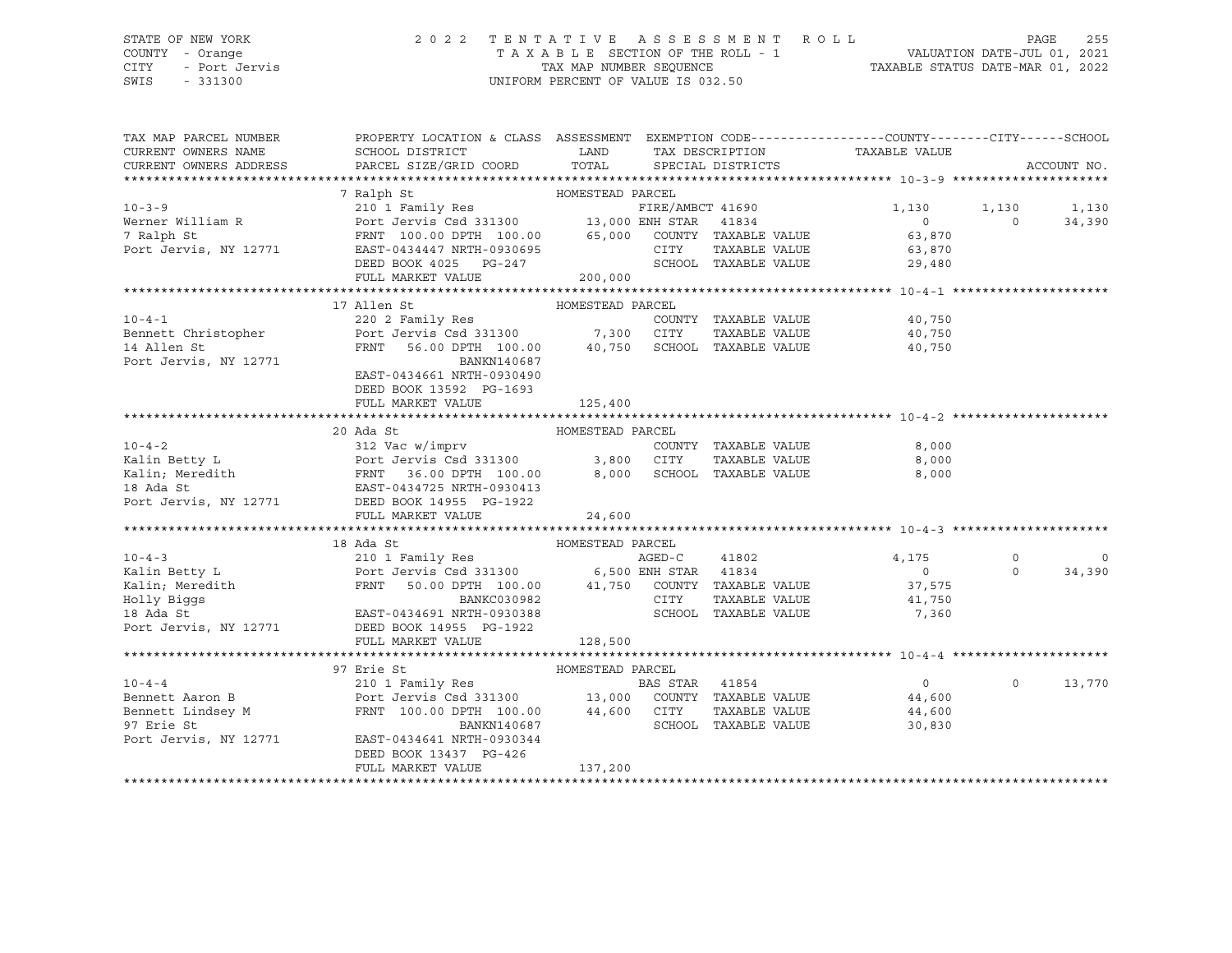| STATE OF NEW YORK<br>COUNTY - Orange<br>Y - Orange<br>- Port Jervis<br><b>CITY</b><br>SWIS<br>$-331300$ | 2022 TENTATIVE ASSESSMENT ROLL                                                                                                                       | UNIFORM PERCENT OF VALUE IS 032.50 |                                              |                   | PAGE     | 256         |
|---------------------------------------------------------------------------------------------------------|------------------------------------------------------------------------------------------------------------------------------------------------------|------------------------------------|----------------------------------------------|-------------------|----------|-------------|
| TAX MAP PARCEL NUMBER<br>CURRENT OWNERS NAME<br>CURRENT OWNERS ADDRESS                                  | PROPERTY LOCATION & CLASS ASSESSMENT EXEMPTION CODE----------------COUNTY-------CITY------SCHOOL                                                     |                                    |                                              |                   |          | ACCOUNT NO. |
|                                                                                                         | 101 Erie St                                                                                                                                          |                                    |                                              |                   |          |             |
| $10 - 4 - 5$                                                                                            |                                                                                                                                                      |                                    |                                              | $\overline{0}$    | 2,688    | $\circ$     |
| Lehn Erin E<br>101 Erie St<br>Port Jervis, NY 12771                                                     | EAST-0434578 NRTH-0930406<br>DEED BOOK 12873 PG-734                                                                                                  |                                    |                                              |                   |          |             |
|                                                                                                         | FULL MARKET VALUE                                                                                                                                    | 211,500                            |                                              |                   |          |             |
|                                                                                                         |                                                                                                                                                      |                                    |                                              |                   |          |             |
|                                                                                                         | 15 Allen St                                                                                                                                          |                                    |                                              |                   |          |             |
| $10 - 4 - 6$<br>Schuster Heather                                                                        | Port Jervis Csd 331300 6,500 CITY                                                                                                                    |                                    | COUNTY TAXABLE VALUE<br>TAXABLE VALUE 47,700 | 47,700            |          |             |
| 15 Allen St<br>Port Jervis, NY 12771                                                                    | FRNT 50.00 DPTH 100.00 47,700 SCHOOL TAXABLE VALUE 47,700<br>BANKC180281<br>EAST-0434628 NRTH-0930458<br>DEED BOOK 14341 PG-308<br>FULL MARKET VALUE | 146,800                            |                                              |                   |          |             |
|                                                                                                         |                                                                                                                                                      |                                    |                                              |                   |          |             |
|                                                                                                         | HOMESTEAD PARCEL<br>19 Ada St                                                                                                                        |                                    |                                              |                   |          |             |
| $10 - 5 - 1$                                                                                            |                                                                                                                                                      |                                    |                                              | $0 \qquad \qquad$ | $\Omega$ | 34,390      |
| Steinberg Amy L<br>19 Ada St                                                                            |                                                                                                                                                      |                                    |                                              | 40,885            |          |             |
| 19 Ada St                                                                                               | FRNT 81.00 DPTH 100.00 40,885 CITY TAXABLE VALUE 40,885                                                                                              |                                    |                                              |                   |          |             |
| Port Jervis, NY 12771                                                                                   | BANK0070280<br>EAST-0434798 NRTH-0930278<br>DEED BOOK 5037 PG-183                                                                                    |                                    | SCHOOL TAXABLE VALUE                         | 6,495             |          |             |
|                                                                                                         | FULL MARKET VALUE                                                                                                                                    | 125,800                            |                                              |                   |          |             |
|                                                                                                         |                                                                                                                                                      |                                    |                                              |                   |          |             |
|                                                                                                         |                                                                                                                                                      |                                    |                                              |                   |          |             |
| $10 - 5 - 2$                                                                                            |                                                                                                                                                      |                                    | COUNTY TAXABLE VALUE                         | 65,000            |          |             |
| Francis Mary K<br>22 Harold St                                                                          |                                                                                                                                                      |                                    | TAXABLE VALUE                                | 65,000            |          |             |
| 22 Harold St<br>Port Jervis, NY 12771                                                                   | BANKC061339<br>EAST-0434863 NRTH-0930204<br>DEED BOOK 15022 PG-1771                                                                                  |                                    |                                              | 65,000            |          |             |
|                                                                                                         | FULL MARKET VALUE                                                                                                                                    | 200,000                            |                                              |                   |          |             |
|                                                                                                         |                                                                                                                                                      |                                    |                                              |                   |          |             |

\*\*\*\*\*\*\*\*\*\*\*\*\*\*\*\*\*\*\*\*\*\*\*\*\*\*\*\*\*\*\*\*\*\*\*\*\*\*\*\*\*\*\*\*\*\*\*\*\*\*\*\*\*\*\*\*\*\*\*\*\*\*\*\*\*\*\*\*\*\*\*\*\*\*\*\*\*\*\*\*\*\*\*\*\*\*\*\*\*\*\*\*\*\*\*\*\*\*\*\*\*\*\* 10-5-3 \*\*\*\*\*\*\*\*\*\*\*\*\*\*\*\*\*\*\*\*\* 89 Erie St HOMESTEAD PARCEL 10-5-3 210 1 Family Res BAS STAR 41854 0 0 13,770 Drew James R Port Jervis Csd 331300 6,500 COUNTY TAXABLE VALUE 47,250

Drew Tracy-Lynn FRNT 50.00 DPTH 100.00 47,250 CITY TAXABLE VALUE 47,250 89 Erie St BANKC080370 SCHOOL TAXABLE VALUE 33,480 Port Jervis, NY 12771 EAST-0434828 NRTH-0930140 DEED BOOK 13041 PG-1380 FULL MARKET VALUE 145,400 \*\*\*\*\*\*\*\*\*\*\*\*\*\*\*\*\*\*\*\*\*\*\*\*\*\*\*\*\*\*\*\*\*\*\*\*\*\*\*\*\*\*\*\*\*\*\*\*\*\*\*\*\*\*\*\*\*\*\*\*\*\*\*\*\*\*\*\*\*\*\*\*\*\*\*\*\*\*\*\*\*\*\*\*\*\*\*\*\*\*\*\*\*\*\*\*\*\*\*\*\*\*\*\*\*\*\*\*\*\*\*\*\*\*\*\*\*\*\*\*\*\*\*\*\*\*\*\*\*\*\*\*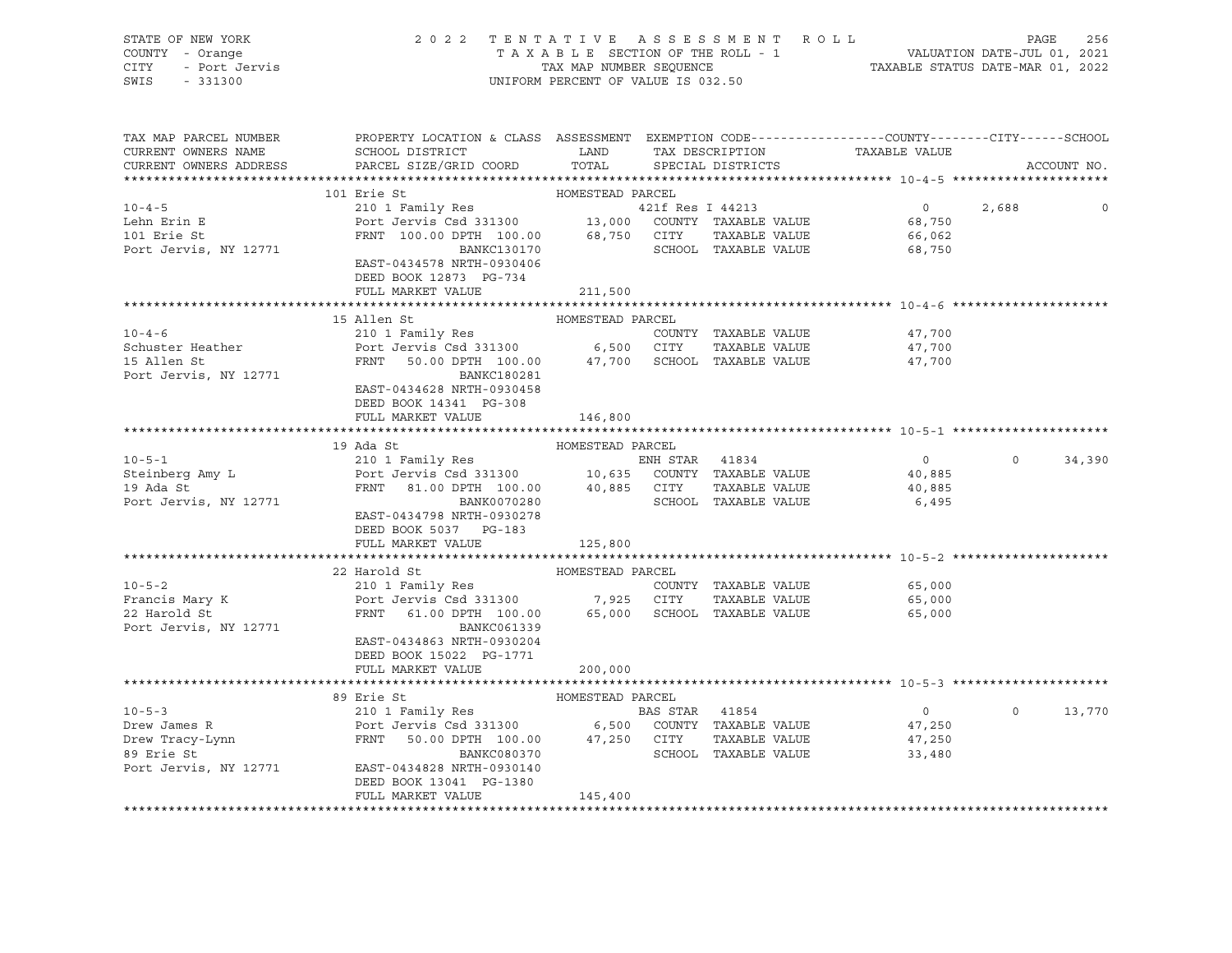## STATE OF NEW YORK 2 0 2 2 T E N T A T I V E A S S E S S M E N T R O L L PAGE 257 COUNTY - Orange T A X A B L E SECTION OF THE ROLL - 1 VALUATION DATE-JUL 01, 2021 CITY - Port Jervis TAX MAP NUMBER SEQUENCE TAXABLE STATUS DATE-MAR 01, 2022

| TAX MAP PARCEL NUMBER<br>CURRENT OWNERS NAME                                                                                                                                                                                                      | PROPERTY LOCATION & CLASS ASSESSMENT EXEMPTION CODE---------------COUNTY-------CITY------SCHOOL<br>SCHOOL DISTRICT LAND<br>PARCEL SIZE/GRID COORD | TOTAL            |                      | TAX DESCRIPTION TAXABLE VALUE SPECIAL DISTRICTS |                    |
|---------------------------------------------------------------------------------------------------------------------------------------------------------------------------------------------------------------------------------------------------|---------------------------------------------------------------------------------------------------------------------------------------------------|------------------|----------------------|-------------------------------------------------|--------------------|
| CURRENT OWNERS ADDRESS                                                                                                                                                                                                                            |                                                                                                                                                   |                  |                      |                                                 | ACCOUNT NO.        |
|                                                                                                                                                                                                                                                   | 91 Erie St                                                                                                                                        |                  |                      |                                                 |                    |
| $10 - 5 - 4.1$                                                                                                                                                                                                                                    |                                                                                                                                                   |                  |                      |                                                 |                    |
|                                                                                                                                                                                                                                                   |                                                                                                                                                   |                  |                      |                                                 |                    |
| Cavalone Crystal<br>91 Erie St                                                                                                                                                                                                                    |                                                                                                                                                   |                  |                      |                                                 |                    |
| Port Jervis, NY 12771                                                                                                                                                                                                                             |                                                                                                                                                   |                  |                      |                                                 |                    |
|                                                                                                                                                                                                                                                   | DEED BOOK 14070 PG-671                                                                                                                            |                  |                      |                                                 |                    |
|                                                                                                                                                                                                                                                   | FULL MARKET VALUE                                                                                                                                 | 215,400          |                      |                                                 |                    |
|                                                                                                                                                                                                                                                   |                                                                                                                                                   |                  |                      |                                                 |                    |
|                                                                                                                                                                                                                                                   | 95 Erie St                                                                                                                                        | HOMESTEAD PARCEL |                      |                                                 |                    |
| 10-5-6<br>Blakitis John A<br>Blakitis Stelle<br>Blakitis Estelle<br>FRNT 50.00 DPTH 100.00<br>FRNT 50.00 DPTH 100.00<br>50,500 CITY TAXABLE VALUE<br>TAXABLE VALUE<br>PORT BLAST-0434729 NRTH-0930244<br>PORT SCHOOL TAXABLE VALUE<br>PORT SCHOOL |                                                                                                                                                   |                  |                      | $\overline{0}$                                  | $\Omega$<br>13,770 |
|                                                                                                                                                                                                                                                   |                                                                                                                                                   |                  |                      |                                                 |                    |
|                                                                                                                                                                                                                                                   |                                                                                                                                                   |                  |                      | 50,500<br>50,500                                |                    |
|                                                                                                                                                                                                                                                   |                                                                                                                                                   |                  |                      | 36,730                                          |                    |
|                                                                                                                                                                                                                                                   |                                                                                                                                                   |                  |                      |                                                 |                    |
|                                                                                                                                                                                                                                                   | FULL MARKET VALUE                                                                                                                                 | 155,400          |                      |                                                 |                    |
|                                                                                                                                                                                                                                                   |                                                                                                                                                   |                  |                      |                                                 |                    |
|                                                                                                                                                                                                                                                   | 23 Harold St                                                                                                                                      | HOMESTEAD PARCEL |                      |                                                 |                    |
| $10 - 6 - 1$                                                                                                                                                                                                                                      | 311 Res vac land                                                                                                                                  |                  | COUNTY TAXABLE VALUE | 5,250                                           |                    |
|                                                                                                                                                                                                                                                   |                                                                                                                                                   |                  | TAXABLE VALUE        | 5,250                                           |                    |
|                                                                                                                                                                                                                                                   |                                                                                                                                                   |                  |                      | 5,250                                           |                    |
|                                                                                                                                                                                                                                                   |                                                                                                                                                   |                  |                      |                                                 |                    |
| Fedorick Jamie<br>Fedorick Rebecca<br>Fedorick Rebecca<br>TRNT 50.00 DPTH 100.00 5,250 SCHOOL TAXABLE VALUE<br>TA4 Route 42 EAST-0434962 NRTH-0930090<br>Sparrowbush, NY 12780 DEED BOOK 14729 PG-1147                                            |                                                                                                                                                   |                  |                      |                                                 |                    |
|                                                                                                                                                                                                                                                   | FULL MARKET VALUE                                                                                                                                 | 16,200           |                      |                                                 |                    |
|                                                                                                                                                                                                                                                   |                                                                                                                                                   |                  |                      |                                                 |                    |
|                                                                                                                                                                                                                                                   | 87 Erie St                                                                                                                                        | HOMESTEAD PARCEL |                      |                                                 |                    |
|                                                                                                                                                                                                                                                   |                                                                                                                                                   |                  | COUNTY TAXABLE VALUE |                                                 |                    |
|                                                                                                                                                                                                                                                   |                                                                                                                                                   |                  | TAXABLE VALUE        | 48,750<br>48,750                                |                    |
| 10-6-2<br>Fedorick Jamie 210 1 Family Res<br>Fedorick TaxaBLE VALUE<br>Fedorick Rebecca FRNT 50.00 DPTH 100.00 48,750 SCHOOL TAXABLE VALUE<br>TAXABLE VALUE<br>Sharrowhush NY 12790 EAST-0434902 NRTH-0930058<br>Sharrowhush NY 12790 EAST        |                                                                                                                                                   |                  |                      | 48,750                                          |                    |
|                                                                                                                                                                                                                                                   |                                                                                                                                                   |                  |                      |                                                 |                    |
| Sparrowbush, NY 12780                                                                                                                                                                                                                             | DEED BOOK 14729 PG-1147                                                                                                                           |                  |                      |                                                 |                    |
|                                                                                                                                                                                                                                                   | FULL MARKET VALUE 150,000                                                                                                                         |                  |                      |                                                 |                    |
|                                                                                                                                                                                                                                                   |                                                                                                                                                   |                  |                      |                                                 |                    |
|                                                                                                                                                                                                                                                   | 85 Erie St                                                                                                                                        | HOMESTEAD PARCEL |                      |                                                 |                    |
|                                                                                                                                                                                                                                                   |                                                                                                                                                   |                  |                      | $\overline{0}$                                  | $\circ$<br>13,770  |
|                                                                                                                                                                                                                                                   |                                                                                                                                                   |                  |                      | 47,750                                          |                    |
|                                                                                                                                                                                                                                                   |                                                                                                                                                   |                  |                      | 47,750                                          |                    |
|                                                                                                                                                                                                                                                   |                                                                                                                                                   |                  |                      | 33,980                                          |                    |
|                                                                                                                                                                                                                                                   | DEED BOOK 11224 PG-1377                                                                                                                           |                  |                      |                                                 |                    |
|                                                                                                                                                                                                                                                   | FULL MARKET VALUE                                                                                                                                 | 146,900          |                      |                                                 |                    |
|                                                                                                                                                                                                                                                   |                                                                                                                                                   |                  |                      |                                                 |                    |
|                                                                                                                                                                                                                                                   | 83 Erie St                                                                                                                                        | HOMESTEAD PARCEL |                      |                                                 |                    |
| $10 - 6 - 4$                                                                                                                                                                                                                                      | Erie St<br>210 1 Family Res                                                                                                                       |                  |                      | COUNTY TAXABLE VALUE 47,500                     |                    |
| Chuckran Julie M<br>22 Erio St                                                                                                                                                                                                                    | Port Jervis Csd 331300 6,500 CITY TAXABLE VALUE 47,500<br>FRNT 50.00 DPTH 100.00 47,500 SCHOOL TAXABLE VALUE 47,500                               |                  |                      |                                                 |                    |
| 83 Erie St                                                                                                                                                                                                                                        |                                                                                                                                                   |                  |                      |                                                 |                    |
| Port Jervis, NY 12771                                                                                                                                                                                                                             | BANKC180281                                                                                                                                       |                  |                      |                                                 |                    |
|                                                                                                                                                                                                                                                   | EAST-0434966 NRTH-0929984                                                                                                                         |                  |                      |                                                 |                    |
|                                                                                                                                                                                                                                                   | DEED BOOK 14420 PG-882                                                                                                                            |                  |                      |                                                 |                    |
|                                                                                                                                                                                                                                                   | FULL MARKET VALUE                                                                                                                                 | 146,200          |                      |                                                 |                    |
|                                                                                                                                                                                                                                                   |                                                                                                                                                   |                  |                      |                                                 |                    |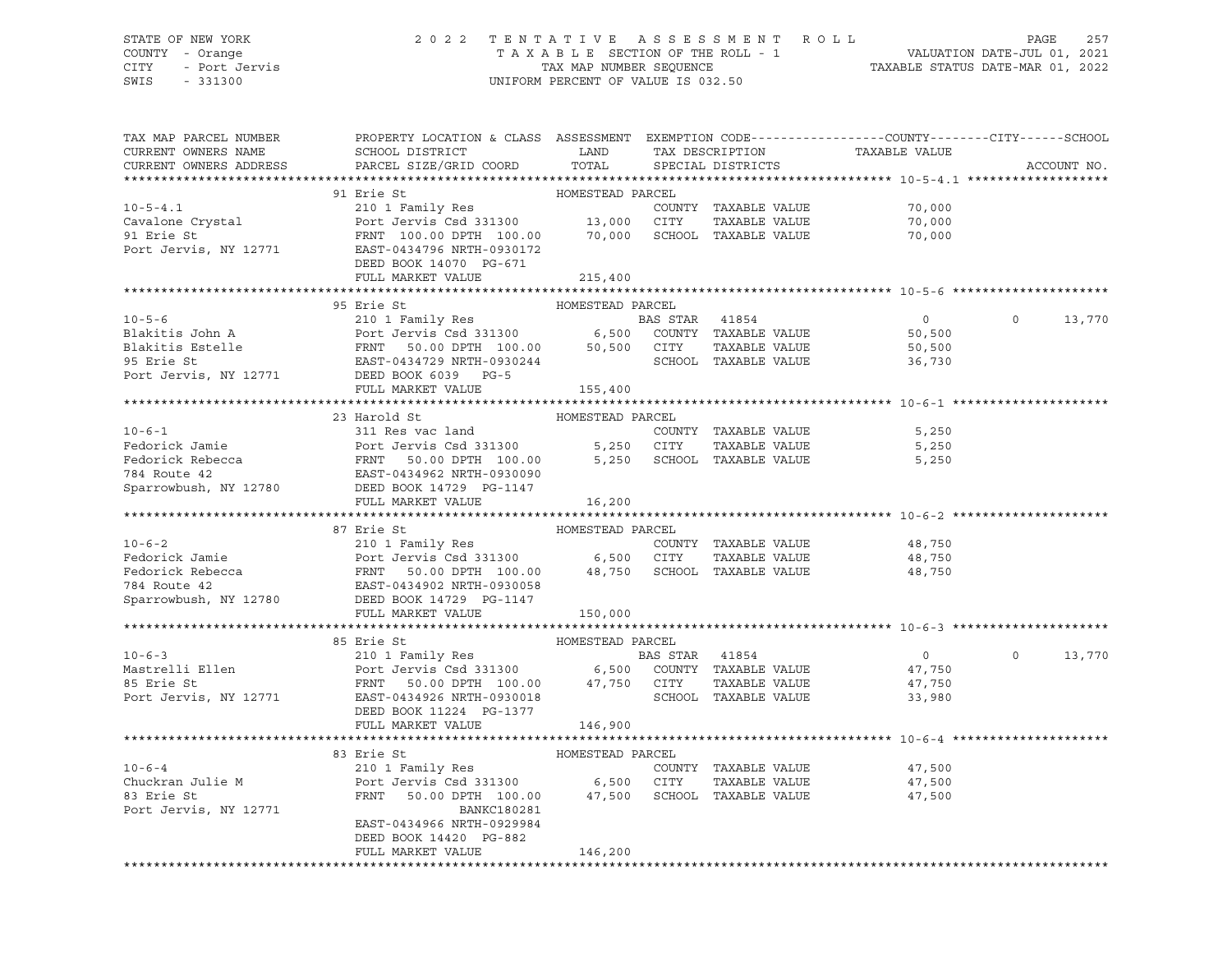## STATE OF NEW YORK 2 0 2 2 T E N T A T I V E A S S E S S M E N T R O L L PAGE 258 COUNTY - Orange T A X A B L E SECTION OF THE ROLL - 1 VALUATION DATE-JUL 01, 2021 CITY - Port Jervis TAX MAP NUMBER SEQUENCE TAXABLE STATUS DATE-MAR 01, 2022

| TAX MAP PARCEL NUMBER<br>CURRENT OWNERS NAME       | PROPERTY LOCATION & CLASS ASSESSMENT EXEMPTION CODE----------------COUNTY-------CITY------SCHOOL<br>SCHOOL DISTRICT                                     | LAND             |                | TAX DESCRIPTION             | TAXABLE VALUE  |          |             |
|----------------------------------------------------|---------------------------------------------------------------------------------------------------------------------------------------------------------|------------------|----------------|-----------------------------|----------------|----------|-------------|
| CURRENT OWNERS ADDRESS                             | PARCEL SIZE/GRID COORD                                                                                                                                  | TOTAL            |                | SPECIAL DISTRICTS           |                |          | ACCOUNT NO. |
|                                                    | 81 Erie St                                                                                                                                              | HOMESTEAD PARCEL |                |                             |                |          |             |
| $10 - 6 - 5$                                       | 210 1 Family Res                                                                                                                                        |                  | BAS STAR 41854 |                             | $\overline{0}$ | $\Omega$ | 13,770      |
| Fritz James R                                      |                                                                                                                                                         |                  |                |                             | 36,400         |          |             |
| 81 Erie St                                         |                                                                                                                                                         |                  |                |                             | 36,400         |          |             |
| Port Jervis, NY 12771                              | Port Jeruis Csd 331300 6,500 COUNTY TAXABLE VALUE<br>FRNT 50.00 DPTH 100.00 36,400 CITY TAXABLE VALUE<br>EAST-0434996 NRTH-0929953 SCHOOL TAXABLE VALUE |                  |                |                             | 22,630         |          |             |
|                                                    | DEED BOOK 12096 PG-496                                                                                                                                  |                  |                |                             |                |          |             |
|                                                    | FULL MARKET VALUE                                                                                                                                       | 112,000          |                |                             |                |          |             |
|                                                    |                                                                                                                                                         |                  |                |                             |                |          |             |
|                                                    | 18 Willard St                                                                                                                                           | HOMESTEAD PARCEL |                |                             |                |          |             |
| $10 - 6 - 6$                                       | 311 Res vac land                                                                                                                                        |                  |                | COUNTY TAXABLE VALUE        | 4,550          |          |             |
|                                                    |                                                                                                                                                         |                  |                | TAXABLE VALUE               | 4,550          |          |             |
| Chuckran Julie M<br>83 Erie St<br>83 Erie St       | Port Jervis Csd 331300      4,550   CITY   TAXABLE VALUE<br>FRNT  36.00 DPTH 100.00     4,550   SCHOOL TAXABLE VALUE                                    |                  |                |                             | 4,550          |          |             |
| Port Jervis, NY 12771                              | EAST-0435016 NRTH-0930028                                                                                                                               |                  |                |                             |                |          |             |
|                                                    | DEED BOOK 14420 PG-929                                                                                                                                  |                  |                |                             |                |          |             |
|                                                    | FULL MARKET VALUE                                                                                                                                       | 14,000           |                |                             |                |          |             |
|                                                    |                                                                                                                                                         |                  |                |                             |                |          |             |
|                                                    | 25 Harold St                                                                                                                                            | HOMESTEAD PARCEL |                |                             |                |          |             |
|                                                    |                                                                                                                                                         |                  |                | COUNTY TAXABLE VALUE        | 50             |          |             |
|                                                    |                                                                                                                                                         |                  | 50 CITY        | TAXABLE VALUE               | 50             |          |             |
|                                                    | 6.00 DPTH 59.00                                                                                                                                         |                  |                | 50 SCHOOL TAXABLE VALUE     | 50             |          |             |
|                                                    |                                                                                                                                                         |                  |                |                             |                |          |             |
| Sparrowbush, NY 12780                              | DEED BOOK 14729 PG-1147                                                                                                                                 |                  |                |                             |                |          |             |
|                                                    | FULL MARKET VALUE                                                                                                                                       | 200              |                |                             |                |          |             |
|                                                    |                                                                                                                                                         |                  |                |                             |                |          |             |
|                                                    |                                                                                                                                                         |                  |                |                             |                |          |             |
|                                                    | 79 Erie St                                                                                                                                              | HOMESTEAD PARCEL |                |                             |                |          |             |
| $10 - 7 - 1$                                       |                                                                                                                                                         |                  |                |                             | $\overline{0}$ | $\circ$  | 13,770      |
|                                                    | 210 1 Family Res<br>Port Jervis Csd 331300 14,700 COUNTY TAXABLE VALUE                                                                                  |                  |                |                             | 62,000         |          |             |
|                                                    |                                                                                                                                                         |                  |                | TAXABLE VALUE               | 62,000         |          |             |
| Jones Donald L Jr<br>Jones Dolores M<br>79 Erie St | FRNT 100.00 DPTH 126.00 62,000 CITY<br>BANKC130170 SCHOOL                                                                                               |                  |                | SCHOOL TAXABLE VALUE        | 48,230         |          |             |
|                                                    | Port Jervis, NY 12771 EAST-0435087 NRTH-0929853                                                                                                         |                  |                |                             |                |          |             |
|                                                    | DEED BOOK 12991 PG-1159                                                                                                                                 |                  |                |                             |                |          |             |
|                                                    | FULL MARKET VALUE                                                                                                                                       | 190,800          |                |                             |                |          |             |
|                                                    |                                                                                                                                                         |                  |                |                             |                |          |             |
|                                                    | 75 Erie St                                                                                                                                              | HOMESTEAD PARCEL |                |                             |                |          |             |
| $10 - 7 - 2$                                       | 210 1 Family Res                                                                                                                                        |                  |                | COUNTY TAXABLE VALUE        | 38,100         |          |             |
|                                                    |                                                                                                                                                         |                  |                | TAXABLE VALUE               | 38,100         |          |             |
|                                                    |                                                                                                                                                         |                  |                | SCHOOL TAXABLE VALUE        | 38,100         |          |             |
|                                                    |                                                                                                                                                         |                  |                |                             |                |          |             |
| Port Jervis, NY 12771                              | DEED BOOK 3514 PG-00160<br>FULL MARKET VALUE                                                                                                            | 117,200          |                |                             |                |          |             |
|                                                    |                                                                                                                                                         |                  |                |                             |                |          |             |
|                                                    | 73 Erie St                                                                                                                                              | HOMESTEAD PARCEL |                |                             |                |          |             |
| $10 - 7 - 4$                                       |                                                                                                                                                         |                  |                | COUNTY TAXABLE VALUE        | 39,000         |          |             |
| Mittler Nicholas                                   |                                                                                                                                                         |                  |                | TAXABLE VALUE               | 39,000         |          |             |
| Sandoval Noris                                     |                                                                                                                                                         |                  |                | 39,000 SCHOOL TAXABLE VALUE | 39,000         |          |             |
|                                                    | 210 1 Family Res<br>Port Jervis Csd 331300 6,500 CITY<br>FRNT 50.00 DPTH 100.00 39,000 SCHOO                                                            |                  |                |                             |                |          |             |
|                                                    |                                                                                                                                                         |                  |                |                             |                |          |             |
|                                                    | FULL MARKET VALUE                                                                                                                                       | 120,000          |                |                             |                |          |             |
| PRIOR OWNER ON 3/01/2022                           |                                                                                                                                                         |                  |                |                             |                |          |             |
| Mittler Nicholas                                   |                                                                                                                                                         |                  |                |                             |                |          |             |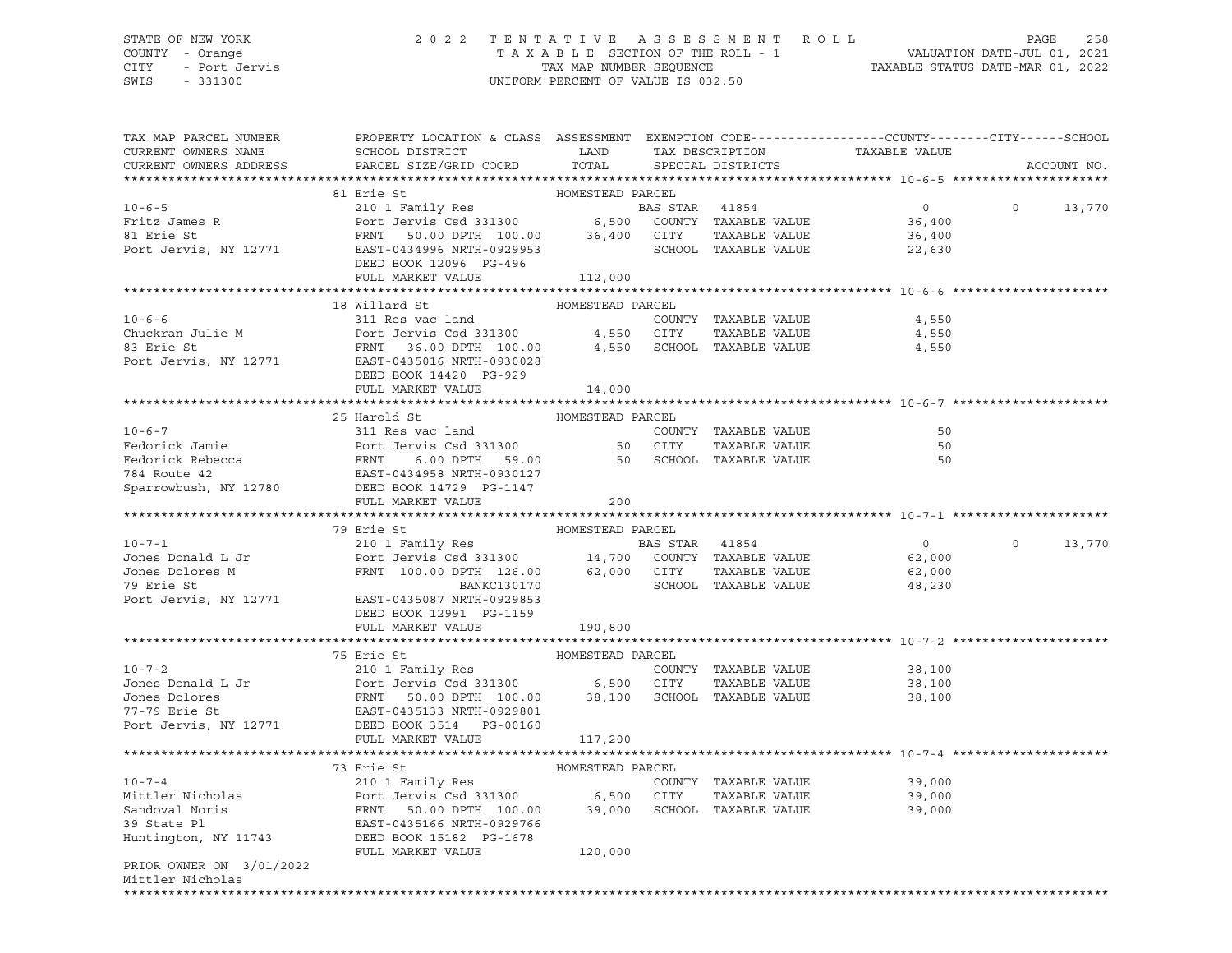| STATE OF NEW YORK     | 2022 TENTATIVE ASSESSMENT ROLL     |                         |  |                                  | PAGE | 259 |
|-----------------------|------------------------------------|-------------------------|--|----------------------------------|------|-----|
| COUNTY - Orange       | TAXABLE SECTION OF THE ROLL - 1    |                         |  | VALUATION DATE-JUL 01, 2021      |      |     |
| CITY<br>- Port Jervis |                                    | TAX MAP NUMBER SEOUENCE |  | TAXABLE STATUS DATE-MAR 01, 2022 |      |     |
| SWIS<br>$-331300$     | UNIFORM PERCENT OF VALUE IS 032.50 |                         |  |                                  |      |     |

| TAX MAP PARCEL NUMBER  | PROPERTY LOCATION & CLASS ASSESSMENT EXEMPTION CODE----------------COUNTY-------CITY------SCHOOL                                                                                                                                         |                  |                             |                                |                    |
|------------------------|------------------------------------------------------------------------------------------------------------------------------------------------------------------------------------------------------------------------------------------|------------------|-----------------------------|--------------------------------|--------------------|
| CURRENT OWNERS NAME    | SCHOOL DISTRICT                                                                                                                                                                                                                          | <b>LAND</b>      | TAX DESCRIPTION             | TAXABLE VALUE                  |                    |
| CURRENT OWNERS ADDRESS | PARCEL SIZE/GRID COORD                                                                                                                                                                                                                   | TOTAL            | SPECIAL DISTRICTS           |                                | ACCOUNT NO.        |
|                        |                                                                                                                                                                                                                                          |                  |                             |                                |                    |
|                        | 71 Erie St                                                                                                                                                                                                                               | HOMESTEAD PARCEL |                             |                                |                    |
| $10 - 7 - 5$           | 210 1 Family Res                                                                                                                                                                                                                         |                  | COUNTY TAXABLE VALUE        | 40,750<br>40.750               |                    |
|                        |                                                                                                                                                                                                                                          |                  | TAXABLE VALUE               |                                |                    |
|                        | FRNT 50.00 DPTH 105.00 40,750 SCHOOL TAXABLE VALUE                                                                                                                                                                                       |                  |                             | 40,750                         |                    |
|                        |                                                                                                                                                                                                                                          |                  |                             |                                |                    |
|                        | 71 Erie St<br>Port Jervis, NY 12771 EAST-0435199 NRTH-0929725                                                                                                                                                                            |                  |                             |                                |                    |
|                        |                                                                                                                                                                                                                                          |                  |                             |                                |                    |
|                        | DEED BOOK 12764 PG-1141                                                                                                                                                                                                                  |                  |                             |                                |                    |
|                        | FULL MARKET VALUE                                                                                                                                                                                                                        | 125,400          |                             |                                |                    |
|                        |                                                                                                                                                                                                                                          |                  |                             |                                |                    |
|                        | 69 Erie St                                                                                                                                                                                                                               | HOMESTEAD PARCEL |                             |                                |                    |
|                        |                                                                                                                                                                                                                                          |                  | COUNTY TAXABLE VALUE 39,600 |                                |                    |
|                        |                                                                                                                                                                                                                                          |                  |                             | 39,600                         |                    |
|                        |                                                                                                                                                                                                                                          |                  |                             | 39,600                         |                    |
|                        | 10-7-6<br>Pisocki Jaroslava<br>Port Jervis Csd 331300 6,500 CITY TAXABLE VALUE<br>PO Box 255<br>FRNT 50.00 DPTH 100.00 39,600 SCHOOL TAXABLE VALUE<br>Glen Spey, NY 12737 EAST-0435226 NRTH-0929692                                      |                  |                             |                                |                    |
|                        | DEED BOOK 15090 PG-1338                                                                                                                                                                                                                  |                  |                             |                                |                    |
|                        | FULL MARKET VALUE                                                                                                                                                                                                                        | 121,800          |                             |                                |                    |
|                        |                                                                                                                                                                                                                                          |                  |                             |                                |                    |
|                        |                                                                                                                                                                                                                                          |                  |                             |                                |                    |
|                        | 67 Erie St                                                                                                                                                                                                                               | HOMESTEAD PARCEL |                             |                                |                    |
| $10 - 7 - 7$           |                                                                                                                                                                                                                                          |                  | COUNTY TAXABLE VALUE        | 41,500<br>41,500               |                    |
| King-Fawcett Nancy     |                                                                                                                                                                                                                                          |                  | TAXABLE VALUE               |                                |                    |
| 67 Erie St             | FRNT 50.00 DPTH 100.00 41,500 SCHOOL TAXABLE VALUE                                                                                                                                                                                       |                  |                             | 41,500                         |                    |
| Port Jervis, NY 12771  | BANKC061201                                                                                                                                                                                                                              |                  |                             |                                |                    |
|                        | EAST-0435270 NRTH-0929650                                                                                                                                                                                                                |                  |                             |                                |                    |
|                        | DEED BOOK 15003 PG-234                                                                                                                                                                                                                   |                  |                             |                                |                    |
|                        | FULL MARKET VALUE                                                                                                                                                                                                                        | 127,700          |                             |                                |                    |
|                        |                                                                                                                                                                                                                                          |                  |                             |                                |                    |
|                        | 65 Erie St                                                                                                                                                                                                                               | HOMESTEAD PARCEL |                             |                                |                    |
|                        |                                                                                                                                                                                                                                          |                  |                             | $\overline{0}$                 | $\Omega$<br>34,390 |
|                        |                                                                                                                                                                                                                                          |                  |                             |                                |                    |
|                        |                                                                                                                                                                                                                                          |                  |                             | 49,400<br>TAXABLE VALUE 49,400 |                    |
|                        | 10-7-8<br>Schutz; Jon Andrew<br>Schutz Elizabeth M<br>Schutz Elizabeth M<br>FRNT 50.00 DPTH 100.00 49,400 CITY TAXABLE VALUE<br>FRNT 50.00 DPTH 100.00 49,400 CITY TAXABLE VALUE<br>FOTT JEXABLE VALUE<br>POTT JEXABLE VALUE<br>POTT JEX |                  |                             |                                |                    |
|                        |                                                                                                                                                                                                                                          |                  | SCHOOL TAXABLE VALUE        | 15,010                         |                    |
|                        |                                                                                                                                                                                                                                          |                  |                             |                                |                    |
|                        | FULL MARKET VALUE                                                                                                                                                                                                                        | 152,000          |                             |                                |                    |
|                        |                                                                                                                                                                                                                                          |                  |                             |                                |                    |
|                        | 63 Erie St                                                                                                                                                                                                                               | HOMESTEAD PARCEL |                             |                                |                    |
|                        |                                                                                                                                                                                                                                          |                  | COUNTY TAXABLE VALUE        |                                |                    |
|                        |                                                                                                                                                                                                                                          |                  | TAXABLE VALUE               | $40,000$<br>$40.000$<br>40,000 |                    |
| 254 West Main St       | Partial AR 2021                                                                                                                                                                                                                          |                  | 40,000 SCHOOL TAXABLE VALUE | 40,000                         |                    |
| Port Jervis, NY 12771  | FRNT 100.00 DPTH 100.00                                                                                                                                                                                                                  |                  |                             |                                |                    |
|                        | EAST-0435344 NRTH-0929565                                                                                                                                                                                                                |                  |                             |                                |                    |
|                        |                                                                                                                                                                                                                                          |                  |                             |                                |                    |
|                        | DEED BOOK 14894 PG-1561                                                                                                                                                                                                                  |                  |                             |                                |                    |
|                        | FULL MARKET VALUE                                                                                                                                                                                                                        | 123,100          |                             |                                |                    |
|                        |                                                                                                                                                                                                                                          |                  |                             |                                |                    |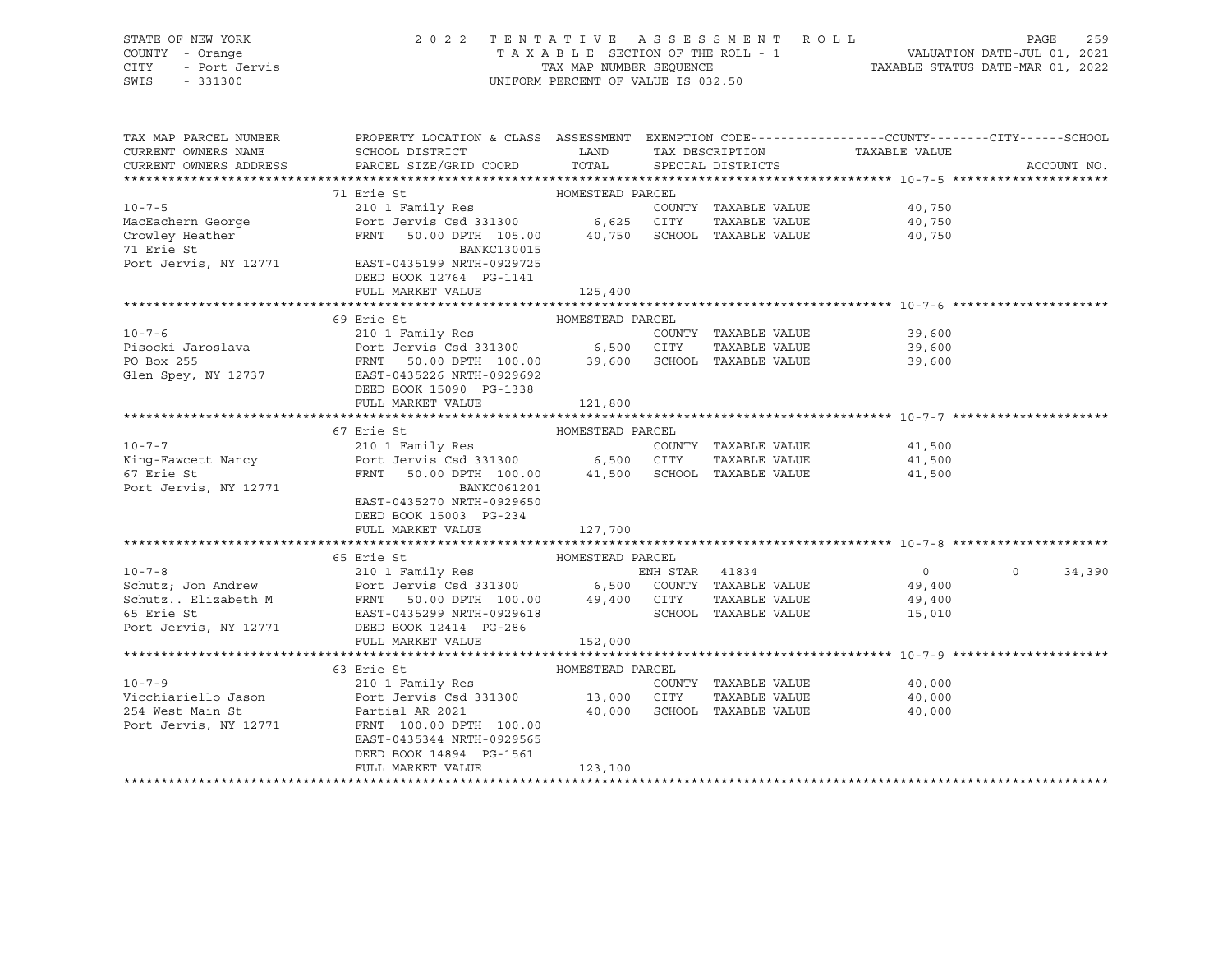| STATE OF NEW YORK     | 2022 TENTATIVE ASSESSMENT ROLL     | 260<br>PAGE                      |
|-----------------------|------------------------------------|----------------------------------|
| COUNTY - Orange       | TAXABLE SECTION OF THE ROLL - 1    | VALUATION DATE-JUL 01, 2021      |
| CITY<br>- Port Jervis | TAX MAP NUMBER SEOUENCE            | TAXABLE STATUS DATE-MAR 01, 2022 |
| SWIS<br>$-331300$     | UNIFORM PERCENT OF VALUE IS 032.50 |                                  |

| TAX MAP PARCEL NUMBER  | PROPERTY LOCATION & CLASS ASSESSMENT EXEMPTION CODE---------------COUNTY-------CITY------SCHOOL                                                                                                                                                                                                                                                                                                                                                  |                  |                                                          |                                            |                          |
|------------------------|--------------------------------------------------------------------------------------------------------------------------------------------------------------------------------------------------------------------------------------------------------------------------------------------------------------------------------------------------------------------------------------------------------------------------------------------------|------------------|----------------------------------------------------------|--------------------------------------------|--------------------------|
| CURRENT OWNERS NAME    | SCHOOL DISTRICT LAND                                                                                                                                                                                                                                                                                                                                                                                                                             |                  | TAX DESCRIPTION                                          | TAXABLE VALUE                              |                          |
| CURRENT OWNERS ADDRESS | PARCEL SIZE/GRID COORD                                                                                                                                                                                                                                                                                                                                                                                                                           | TOTAL            | SPECIAL DISTRICTS                                        |                                            | ACCOUNT NO.              |
|                        |                                                                                                                                                                                                                                                                                                                                                                                                                                                  |                  |                                                          |                                            |                          |
|                        |                                                                                                                                                                                                                                                                                                                                                                                                                                                  |                  |                                                          |                                            |                          |
|                        |                                                                                                                                                                                                                                                                                                                                                                                                                                                  |                  | COUNTY TAXABLE VALUE                                     | 50,550                                     |                          |
|                        |                                                                                                                                                                                                                                                                                                                                                                                                                                                  |                  |                                                          | TAXABLE VALUE 50,550                       |                          |
| 59 Erie St             | FRNT 50.00 DPTH 100.00 50,550 SCHOOL TAXABLE VALUE                                                                                                                                                                                                                                                                                                                                                                                               |                  |                                                          | 50,550                                     |                          |
| Port Jervis, NY 12771  | BANKC030614                                                                                                                                                                                                                                                                                                                                                                                                                                      |                  |                                                          |                                            |                          |
|                        | EAST-0435395 NRTH-0929510                                                                                                                                                                                                                                                                                                                                                                                                                        |                  |                                                          |                                            |                          |
|                        | DEED BOOK 14664 PG-1669                                                                                                                                                                                                                                                                                                                                                                                                                          |                  |                                                          |                                            |                          |
|                        | FULL MARKET VALUE                                                                                                                                                                                                                                                                                                                                                                                                                                | 155,500          |                                                          |                                            |                          |
|                        |                                                                                                                                                                                                                                                                                                                                                                                                                                                  |                  |                                                          |                                            |                          |
|                        | 57 Erie St                                                                                                                                                                                                                                                                                                                                                                                                                                       | HOMESTEAD PARCEL |                                                          |                                            |                          |
|                        |                                                                                                                                                                                                                                                                                                                                                                                                                                                  |                  |                                                          | $\overline{0}$                             | $0 \t34,390$             |
|                        | 10-7-10.2<br>210 1 Family Res<br>DiGiantommaso Sue Lyn<br>57 Erie St<br>FRNT 50.00 DPTH 100.00 50,550 CITY TAXABLE VALUE<br>Port Jervis, NY 12771 EAST-0435435 NRTH-0929470 SCHOOL TAXABLE VALUE<br>RESP POOK 4623 NRTH-0929470 SCHOOL TAX                                                                                                                                                                                                       |                  |                                                          | 50,550                                     |                          |
|                        |                                                                                                                                                                                                                                                                                                                                                                                                                                                  |                  |                                                          | TAXABLE VALUE 50,550                       |                          |
|                        |                                                                                                                                                                                                                                                                                                                                                                                                                                                  |                  | SCHOOL TAXABLE VALUE 16,160                              |                                            |                          |
|                        | DEED BOOK 4633 PG-7                                                                                                                                                                                                                                                                                                                                                                                                                              |                  |                                                          |                                            |                          |
|                        | FULL MARKET VALUE                                                                                                                                                                                                                                                                                                                                                                                                                                | 155,500          |                                                          |                                            |                          |
|                        |                                                                                                                                                                                                                                                                                                                                                                                                                                                  |                  |                                                          |                                            |                          |
|                        | HOMESTEAD PARCEL<br>55 Erie St                                                                                                                                                                                                                                                                                                                                                                                                                   |                  |                                                          |                                            |                          |
|                        |                                                                                                                                                                                                                                                                                                                                                                                                                                                  |                  |                                                          |                                            |                          |
|                        |                                                                                                                                                                                                                                                                                                                                                                                                                                                  |                  |                                                          |                                            |                          |
|                        |                                                                                                                                                                                                                                                                                                                                                                                                                                                  |                  |                                                          |                                            | $\overline{0}$<br>24,392 |
|                        | 10-7-11<br>210 1 Family Res<br>Clark Kim L<br>210 1 Family Res<br>Port Jervis Csd 331300<br>210 1 Family Res<br>Port Jervis Csd 331300<br>210 1 Family Res<br>210 1 Family Res<br>210 1 Family Res<br>210 1 Family Res<br>210 1 Family Res<br>210 1 Fa                                                                                                                                                                                           |                  |                                                          | $\begin{array}{c} 0 \\ 11,750 \end{array}$ |                          |
|                        |                                                                                                                                                                                                                                                                                                                                                                                                                                                  |                  |                                                          |                                            |                          |
|                        | DEED BOOK 12133 PG-1768                                                                                                                                                                                                                                                                                                                                                                                                                          |                  | CITY TAXABLE VALUE 24,392<br>SCHOOL TAXABLE VALUE 24,392 |                                            |                          |
|                        | FULL MARKET VALUE                                                                                                                                                                                                                                                                                                                                                                                                                                | 144,600          |                                                          |                                            |                          |
|                        |                                                                                                                                                                                                                                                                                                                                                                                                                                                  |                  |                                                          |                                            |                          |
|                        | 32 Center St                                                                                                                                                                                                                                                                                                                                                                                                                                     | HOMESTEAD PARCEL |                                                          |                                            |                          |
|                        |                                                                                                                                                                                                                                                                                                                                                                                                                                                  |                  |                                                          |                                            |                          |
|                        |                                                                                                                                                                                                                                                                                                                                                                                                                                                  |                  | TAXABLE VALUE                                            | COUNTY TAXABLE VALUE 47,400                |                          |
|                        | FRNT 50.00 DPTH 100.00 $47,400$ SCHOOL TAXABLE VALUE                                                                                                                                                                                                                                                                                                                                                                                             |                  |                                                          | 47,400                                     |                          |
|                        |                                                                                                                                                                                                                                                                                                                                                                                                                                                  |                  |                                                          | 47,400                                     |                          |
| Middletown, NY 10940   | <b>BANKC131113</b>                                                                                                                                                                                                                                                                                                                                                                                                                               |                  |                                                          |                                            |                          |
|                        | EAST-0435503 NRTH-0929402                                                                                                                                                                                                                                                                                                                                                                                                                        |                  |                                                          |                                            |                          |
|                        | DEED BOOK 14451 PG-501                                                                                                                                                                                                                                                                                                                                                                                                                           |                  |                                                          |                                            |                          |
|                        | FULL MARKET VALUE                                                                                                                                                                                                                                                                                                                                                                                                                                | 145,800          |                                                          |                                            |                          |
|                        |                                                                                                                                                                                                                                                                                                                                                                                                                                                  |                  |                                                          |                                            |                          |
|                        |                                                                                                                                                                                                                                                                                                                                                                                                                                                  |                  |                                                          |                                            |                          |
|                        |                                                                                                                                                                                                                                                                                                                                                                                                                                                  |                  | COUNTY TAXABLE VALUE                                     | 51,100                                     |                          |
|                        |                                                                                                                                                                                                                                                                                                                                                                                                                                                  |                  |                                                          | TAXABLE VALUE<br>51,100                    |                          |
|                        |                                                                                                                                                                                                                                                                                                                                                                                                                                                  |                  |                                                          | 51,100                                     |                          |
|                        |                                                                                                                                                                                                                                                                                                                                                                                                                                                  |                  |                                                          |                                            |                          |
|                        |                                                                                                                                                                                                                                                                                                                                                                                                                                                  |                  |                                                          |                                            |                          |
|                        | $\begin{tabular}{lcccc} 10-8-1 & & & 19 & Francis St & & & & & 100ESTEAD PARCH \\ & 210 & I Family Res & & & 200 INTY & TAXABLE VALUE \\ \text{\textit{Roach}}. Howard & & & \textit{FENT} & 50.00 DPHI & 100.00 & 51,100 & SCHOOL TAXABLE VALUE \\ C/O James Road & & & \textit{FENT} & 50.00 DPHI & 100.00 & 51,100 & SCHOOL TAXABLE VALUE \\ C/O James Road & & & \textit{EAST-043525 NRF1-0929402} \\ 19 Francis St & & & \textit{DEED BOK $ |                  |                                                          |                                            |                          |
|                        |                                                                                                                                                                                                                                                                                                                                                                                                                                                  |                  |                                                          |                                            |                          |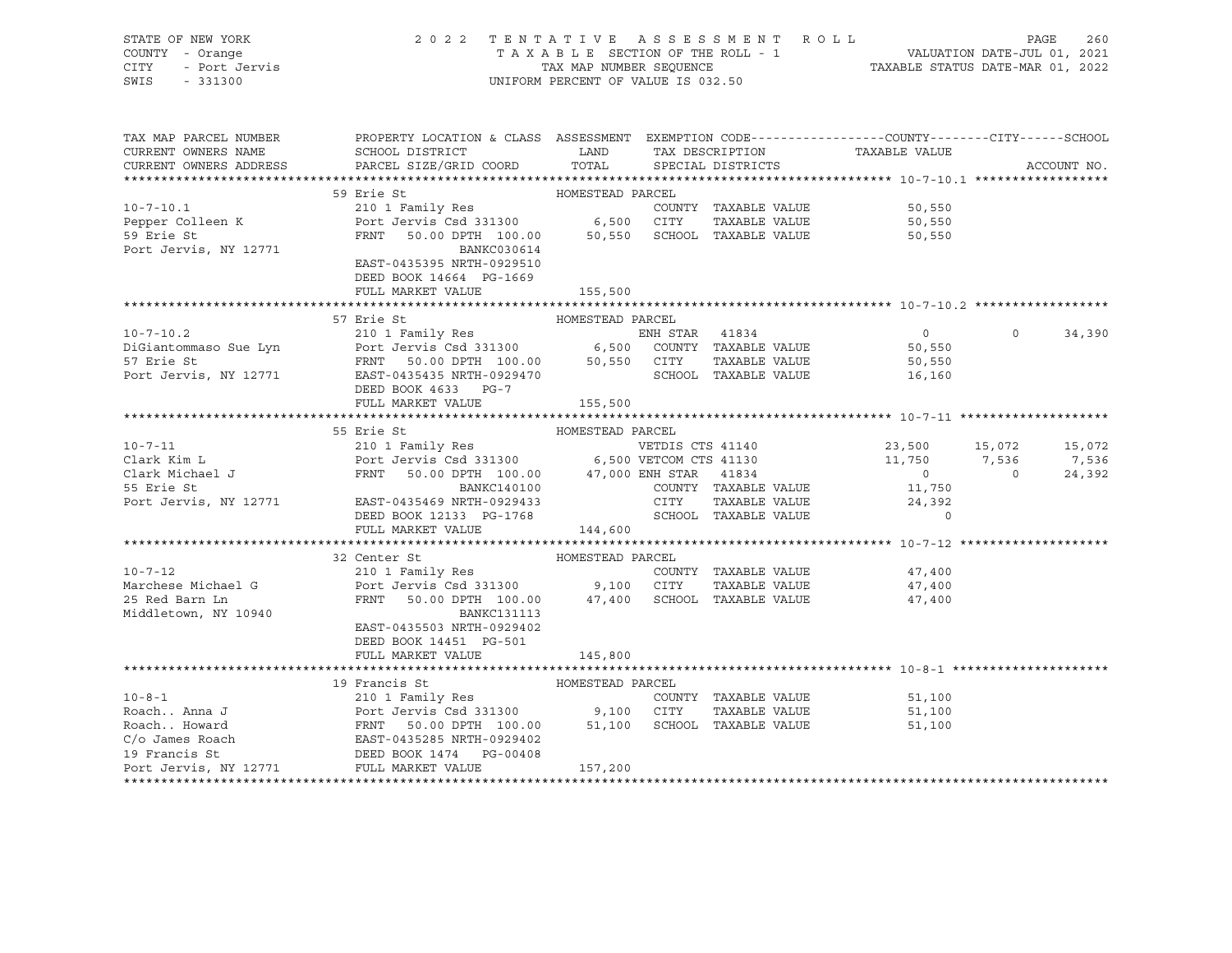|      | STATE OF NEW YORK | 2022 TENTATIVE ASSESSMENT ROLL     | 261<br>PAGE                      |
|------|-------------------|------------------------------------|----------------------------------|
|      | COUNTY - Orange   | TAXABLE SECTION OF THE ROLL - 1    | VALUATION DATE-JUL 01, 2021      |
| CITY | - Port Jervis     | TAX MAP NUMBER SEOUENCE            | TAXABLE STATUS DATE-MAR 01, 2022 |
| SWIS | $-331300$         | UNIFORM PERCENT OF VALUE IS 032.50 |                                  |

| TAX MAP PARCEL NUMBER<br>CURRENT OWNERS NAME | PROPERTY LOCATION & CLASS ASSESSMENT EXEMPTION CODE----------------COUNTY-------CITY------SCHOOL<br>SCHOOL DISTRICT                                                                                                                                        | <b>LAND</b> | TAX DESCRIPTION             | TAXABLE VALUE  |          |             |
|----------------------------------------------|------------------------------------------------------------------------------------------------------------------------------------------------------------------------------------------------------------------------------------------------------------|-------------|-----------------------------|----------------|----------|-------------|
| CURRENT OWNERS ADDRESS                       | PARCEL SIZE/GRID COORD TOTAL                                                                                                                                                                                                                               |             | SPECIAL DISTRICTS           |                |          | ACCOUNT NO. |
|                                              |                                                                                                                                                                                                                                                            |             |                             |                |          |             |
|                                              |                                                                                                                                                                                                                                                            |             |                             |                |          |             |
|                                              | 10-8-2<br>10-8-2<br>Masters Robert S<br>Masters Robert S<br>Masters Robert S<br>2001 Tamily Res<br>Port Jervis Csd 331300<br>6,500 CITY                                                                                                                    |             | COUNTY TAXABLE VALUE        | 44,350         |          |             |
|                                              |                                                                                                                                                                                                                                                            |             |                             | 44,350         |          |             |
| Masters Roberta                              |                                                                                                                                                                                                                                                            |             |                             |                |          |             |
|                                              | EXAMPLE VALUE 44,350 CITY TAXABLE VALUE 44,350 FRNT 50.00 DPTH 100.00 44,350 SCHOOL TAXABLE VALUE 44,350                                                                                                                                                   |             |                             |                |          |             |
|                                              | 24 Holbrook St<br>Port Jervis, NY 12771 EAST-0435315 NRTH-0929365                                                                                                                                                                                          |             |                             |                |          |             |
|                                              | DEED BOOK 6183 PG-109                                                                                                                                                                                                                                      |             |                             |                |          |             |
|                                              | FULL MARKET VALUE                                                                                                                                                                                                                                          | 136,500     |                             |                |          |             |
|                                              |                                                                                                                                                                                                                                                            |             |                             |                |          |             |
|                                              | HOMESTEAD PARCEL<br>30 Center St                                                                                                                                                                                                                           |             |                             |                |          |             |
|                                              |                                                                                                                                                                                                                                                            |             | COUNTY TAXABLE VALUE 56,450 |                |          |             |
|                                              |                                                                                                                                                                                                                                                            |             |                             | 56,450         |          |             |
|                                              |                                                                                                                                                                                                                                                            |             |                             | 56,450         |          |             |
|                                              |                                                                                                                                                                                                                                                            |             |                             |                |          |             |
|                                              | 10-8-3.2<br>North Lynette<br>North Lynette<br>North Lynette<br>Port Jervis Csd 331300<br>C/o Randi Fahey<br>Port Jervis FRNT 100.00 DPTH 100.00<br>30 Center St<br>Port Jervis, NY 12771<br>EAST-0435384 NRTH-0929320                                      |             |                             |                |          |             |
|                                              | DEED BOOK 14233 PG-705                                                                                                                                                                                                                                     |             |                             |                |          |             |
|                                              | FULL MARKET VALUE 173,700                                                                                                                                                                                                                                  |             |                             |                |          |             |
|                                              |                                                                                                                                                                                                                                                            |             |                             |                |          |             |
|                                              |                                                                                                                                                                                                                                                            |             |                             |                |          |             |
|                                              |                                                                                                                                                                                                                                                            |             |                             |                | $\Omega$ | 34,390      |
|                                              |                                                                                                                                                                                                                                                            |             |                             |                |          |             |
|                                              |                                                                                                                                                                                                                                                            |             |                             |                |          |             |
|                                              |                                                                                                                                                                                                                                                            |             |                             |                |          |             |
|                                              | EAST-0435311 NRTH-0929259                                                                                                                                                                                                                                  |             |                             |                |          |             |
|                                              | DEED BOOK 11689 PG-938                                                                                                                                                                                                                                     |             |                             |                |          |             |
|                                              | FULL MARKET VALUE                                                                                                                                                                                                                                          | 137,800     |                             |                |          |             |
|                                              |                                                                                                                                                                                                                                                            |             |                             |                |          |             |
|                                              | 14 Center St<br>HOMESTEAD PARCEL                                                                                                                                                                                                                           |             |                             |                |          |             |
|                                              |                                                                                                                                                                                                                                                            |             |                             | $\overline{0}$ | $\circ$  | 13,770      |
|                                              |                                                                                                                                                                                                                                                            |             |                             |                |          |             |
|                                              |                                                                                                                                                                                                                                                            |             |                             |                |          |             |
|                                              |                                                                                                                                                                                                                                                            |             |                             |                |          |             |
|                                              | Port Jervis, NY 12771 DEED BOOK 14177 PG-936                                                                                                                                                                                                               |             |                             |                |          |             |
|                                              | FULL MARKET VALUE                                                                                                                                                                                                                                          | 157,800     |                             |                |          |             |
|                                              |                                                                                                                                                                                                                                                            |             |                             |                |          |             |
|                                              |                                                                                                                                                                                                                                                            |             |                             |                |          |             |
|                                              |                                                                                                                                                                                                                                                            |             |                             |                |          | 13,770      |
|                                              | 10-8-7<br>10-8-7<br>210 1 Family Res<br>Grier Kathleen<br>210 1 Family Res<br>Port Jervis Csd 331300<br>210 Family Res<br>Port Jervis Csd 331300<br>26,500 COUNTY TAXABLE VALUE<br>26,300<br>26,500 COUNTY TAXABLE VALUE<br>26,300<br>26,300<br>26,300<br> |             |                             |                |          |             |
|                                              |                                                                                                                                                                                                                                                            |             |                             |                |          |             |
|                                              |                                                                                                                                                                                                                                                            |             |                             |                |          |             |
|                                              | DEED BOOK 4552 PG-232                                                                                                                                                                                                                                      | 142,500     |                             |                |          |             |
|                                              | FULL MARKET VALUE                                                                                                                                                                                                                                          |             |                             |                |          |             |
|                                              |                                                                                                                                                                                                                                                            |             |                             |                |          |             |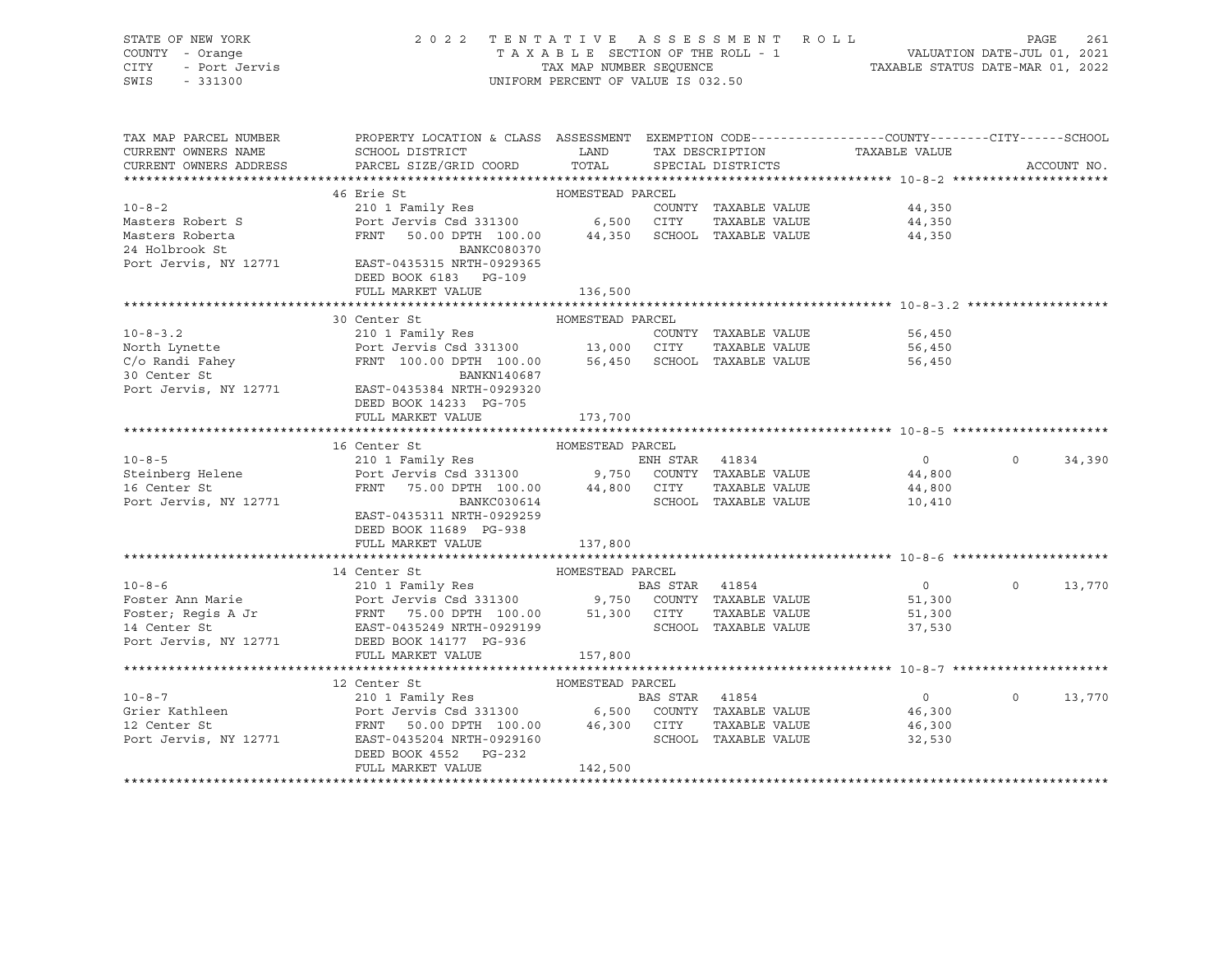## STATE OF NEW YORK 2 0 2 2 T E N T A T I V E A S S E S S M E N T R O L L PAGE 262 COUNTY - Orange T A X A B L E SECTION OF THE ROLL - 1 VALUATION DATE-JUL 01, 2021 CITY - Port Jervis TAX MAP NUMBER SEQUENCE TAXABLE STATUS DATE-MAR 01, 2022

| TAX MAP PARCEL NUMBER<br>CURRENT OWNERS NAME<br>CURRENT OWNERS ADDRESS | PROPERTY LOCATION & CLASS ASSESSMENT EXEMPTION CODE----------------COUNTY-------CITY------SCHOOL<br>SCHOOL DISTRICT<br>PARCEL SIZE/GRID COORD                                                                                          | LAND<br>TOTAL    |                | SPECIAL DISTRICTS    | TAX DESCRIPTION TAXABLE VALUE |          | ACCOUNT NO. |
|------------------------------------------------------------------------|----------------------------------------------------------------------------------------------------------------------------------------------------------------------------------------------------------------------------------------|------------------|----------------|----------------------|-------------------------------|----------|-------------|
|                                                                        |                                                                                                                                                                                                                                        |                  |                |                      |                               |          |             |
|                                                                        |                                                                                                                                                                                                                                        |                  |                |                      | $\overline{0}$                | $\Omega$ |             |
|                                                                        |                                                                                                                                                                                                                                        |                  |                |                      |                               |          | 34,390      |
|                                                                        |                                                                                                                                                                                                                                        |                  |                |                      | $47,350$<br>$47,350$          |          |             |
|                                                                        | 10 Center St HOMESTEAD PARCEL<br>210 1 Family Res ENH STAR 41834<br>Clune Patrick Port Jervis Csd 331300 6,500 COUNTY TAXABLE VALUE<br>Clune Joann FRNT 50.00 DPTH 100.00 47,350 CITY TAXABLE VALUE<br>10 Center St EAST-0435168 NRTH- |                  |                |                      | 47,350                        |          |             |
|                                                                        |                                                                                                                                                                                                                                        |                  |                |                      | 12,960                        |          |             |
|                                                                        | Port Jervis, NY 12771 DEED BOOK 2324 PG-00026                                                                                                                                                                                          |                  |                |                      |                               |          |             |
|                                                                        | FULL MARKET VALUE                                                                                                                                                                                                                      | 145,700          |                |                      |                               |          |             |
|                                                                        |                                                                                                                                                                                                                                        |                  |                |                      |                               |          |             |
|                                                                        | 8 Center St                                                                                                                                                                                                                            | HOMESTEAD PARCEL |                |                      |                               |          |             |
| $10 - 8 - 9$                                                           | 210 1 Family Res                                                                                                                                                                                                                       |                  | ENH STAR       | 41834                | $\overline{0}$                | $\Omega$ | 34,390      |
|                                                                        | Aumick Mary Lou <b>Port Jervis Csd 331300</b><br>Aumick, Michael E FRNT 50.00 DPTH 100.00 45,750 CUNTY TAXABLE VALUE<br>8 Center St EAST-0435132 NRTH-0929093 SCHOOL TAXABLE VALUE                                                     |                  |                |                      | 45,750                        |          |             |
|                                                                        |                                                                                                                                                                                                                                        |                  |                |                      | 45,750                        |          |             |
|                                                                        |                                                                                                                                                                                                                                        |                  |                |                      | 11,360                        |          |             |
| Port Jervis, NY 12771 DEED BOOK 14720 PG-58                            |                                                                                                                                                                                                                                        |                  |                |                      |                               |          |             |
|                                                                        | FULL MARKET VALUE                                                                                                                                                                                                                      | 140,800          |                |                      |                               |          |             |
|                                                                        |                                                                                                                                                                                                                                        |                  |                |                      |                               |          |             |
|                                                                        | 6 Center St                                                                                                                                                                                                                            | HOMESTEAD PARCEL |                |                      |                               |          |             |
|                                                                        | 210 1 Family Res                                                                                                                                                                                                                       |                  |                |                      | 46,200                        |          |             |
|                                                                        |                                                                                                                                                                                                                                        |                  |                | TAXABLE VALUE        | 46,200                        |          |             |
|                                                                        |                                                                                                                                                                                                                                        |                  |                |                      | 46,200                        |          |             |
| Washingtonville, NY 10992                                              | EAST-0435095 NRTH-0929058                                                                                                                                                                                                              |                  |                |                      |                               |          |             |
|                                                                        | DEED BOOK 14412 PG-1985                                                                                                                                                                                                                |                  |                |                      |                               |          |             |
|                                                                        | FULL MARKET VALUE                                                                                                                                                                                                                      | 142,200          |                |                      |                               |          |             |
|                                                                        |                                                                                                                                                                                                                                        |                  |                |                      |                               |          |             |
|                                                                        | 4 Center St                                                                                                                                                                                                                            | HOMESTEAD PARCEL |                |                      |                               |          |             |
| $10 - 8 - 11$                                                          |                                                                                                                                                                                                                                        |                  |                |                      | COUNTY TAXABLE VALUE 57,000   |          |             |
| Santagada Peter J<br>Santagada Sebastion J                             |                                                                                                                                                                                                                                        |                  |                | TAXABLE VALUE        | 57,000                        |          |             |
|                                                                        |                                                                                                                                                                                                                                        |                  |                |                      | 57,000                        |          |             |
| Steven Santaqada                                                       | BANKC061339<br>Ava Vongiebel Santagada EAST-0435061 NRTH-0929026                                                                                                                                                                       |                  |                |                      |                               |          |             |
|                                                                        |                                                                                                                                                                                                                                        |                  |                |                      |                               |          |             |
| 4 Center St                                                            | -<br>DEED BOOK 14508 PG-1507                                                                                                                                                                                                           |                  |                |                      |                               |          |             |
| Port Jervis, NY 12771                                                  | FULL MARKET VALUE                                                                                                                                                                                                                      | 175,400          |                |                      |                               |          |             |
|                                                                        |                                                                                                                                                                                                                                        |                  |                |                      |                               |          |             |
|                                                                        | 231 West Main St                                                                                                                                                                                                                       | HOMESTEAD PARCEL |                |                      |                               |          |             |
| $10 - 8 - 12$                                                          | 210 1 Family Res                                                                                                                                                                                                                       |                  | BAS STAR 41854 |                      | $\overline{0}$                | $\Omega$ | 13,770      |
| Decker Stephen C                                                       | Port Jervis Csd 331300 11,825 COUNTY TAXABLE VALUE                                                                                                                                                                                     |                  |                |                      | 60,500                        |          |             |
| Decker Mary M                                                          | FRNT 101.00 DPTH 80.00 60,500 CITY                                                                                                                                                                                                     |                  |                | TAXABLE VALUE        | 60,500                        |          |             |
| 231 West Main St                                                       | BANKL020140                                                                                                                                                                                                                            |                  |                | SCHOOL TAXABLE VALUE | 46,730                        |          |             |
| Port Jervis, NY 12771                                                  | EAST-0435025 NRTH-0928982                                                                                                                                                                                                              |                  |                |                      |                               |          |             |
|                                                                        | DEED BOOK 3228 PG-248                                                                                                                                                                                                                  |                  |                |                      |                               |          |             |
|                                                                        | FULL MARKET VALUE                                                                                                                                                                                                                      | 186,200          |                |                      |                               |          |             |
|                                                                        |                                                                                                                                                                                                                                        |                  |                |                      |                               |          |             |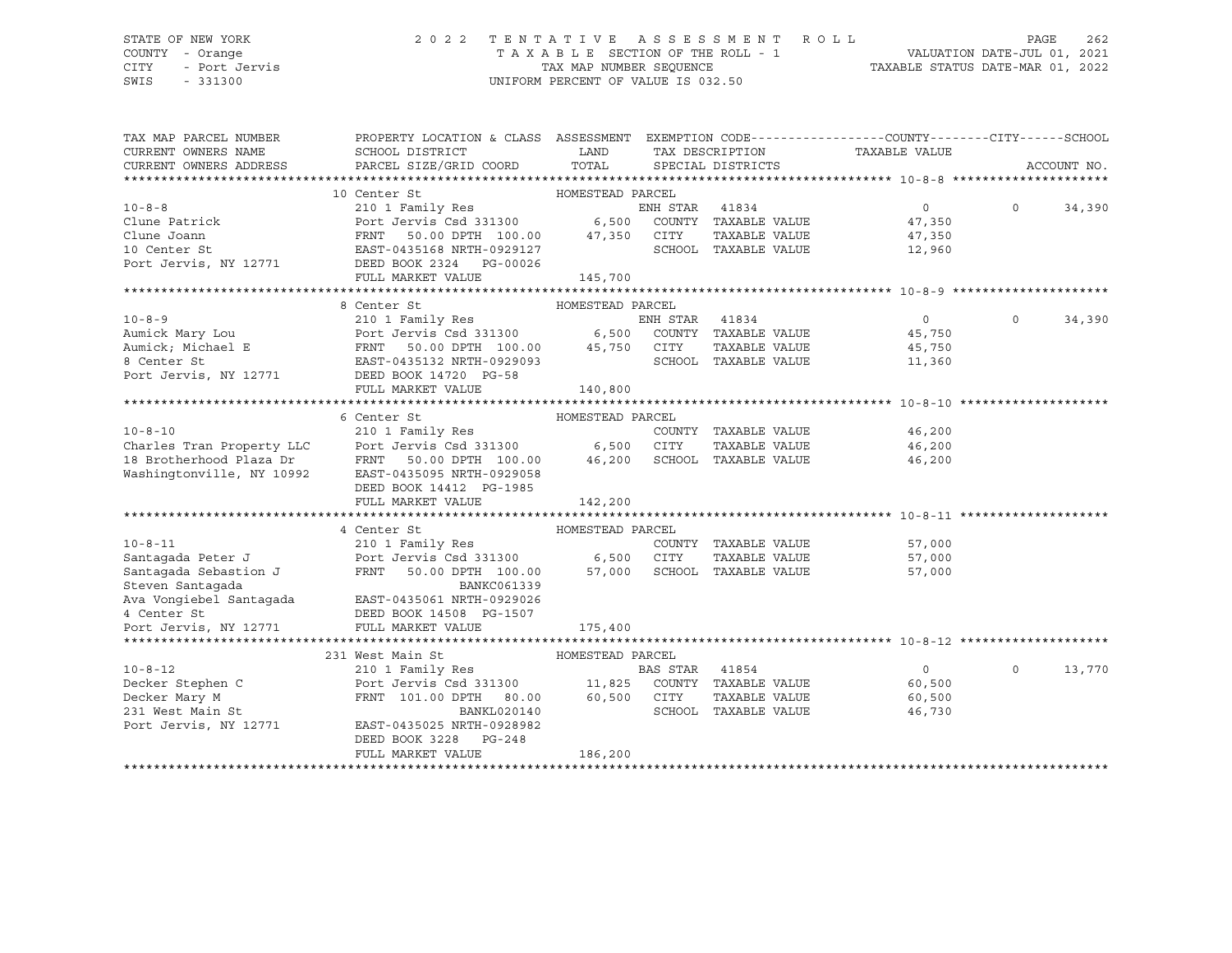| STATE OF NEW YORK<br>COUNTY - Orange<br><b>CITY</b><br>- Port Jervis<br>SWIS<br>$-331300$                                                                                                                                     | 2 0 2 2                                                                                         | TAXABLE SECTION OF THE ROLL - 1<br>TAX MAP NUMBER SEOUENCE<br>UNIFORM PERCENT OF VALUE IS 032.50 |                | TENTATIVE ASSESSMENT ROLL   | VALUATION DATE-JUL 01, 2021<br>TAXABLE STATUS DATE-MAR 01, 2022 | PAGE     | 263         |
|-------------------------------------------------------------------------------------------------------------------------------------------------------------------------------------------------------------------------------|-------------------------------------------------------------------------------------------------|--------------------------------------------------------------------------------------------------|----------------|-----------------------------|-----------------------------------------------------------------|----------|-------------|
| TAX MAP PARCEL NUMBER                                                                                                                                                                                                         | PROPERTY LOCATION & CLASS ASSESSMENT EXEMPTION CODE---------------COUNTY-------CITY------SCHOOL |                                                                                                  |                |                             |                                                                 |          |             |
| CURRENT OWNERS NAME                                                                                                                                                                                                           | SCHOOL DISTRICT                                                                                 | LAND                                                                                             |                | TAX DESCRIPTION             | TAXABLE VALUE                                                   |          |             |
| CURRENT OWNERS ADDRESS                                                                                                                                                                                                        | PARCEL SIZE/GRID COORD                                                                          | TOTAL                                                                                            |                | SPECIAL DISTRICTS           |                                                                 |          | ACCOUNT NO. |
|                                                                                                                                                                                                                               | 235 West Main St                                                                                | HOMESTEAD PARCEL                                                                                 |                |                             |                                                                 |          |             |
| $10 - 8 - 13$                                                                                                                                                                                                                 | 230 3 Family Res                                                                                |                                                                                                  | BAS STAR 41854 |                             | 0                                                               | $\Omega$ | 13,770      |
| Gottlieb Jeanette H                                                                                                                                                                                                           | Port Jervis Csd 331300                                                                          |                                                                                                  |                | 7,300 COUNTY TAXABLE VALUE  | 59,650                                                          |          |             |
| 235 West Main St                                                                                                                                                                                                              | FRNT<br>51.00 DPTH 120.00                                                                       | 59,650 CITY                                                                                      |                | TAXABLE VALUE               | 59,650                                                          |          |             |
| Port Jervis, NY 12771                                                                                                                                                                                                         | <b>BANKC191006</b>                                                                              |                                                                                                  |                | SCHOOL TAXABLE VALUE        | 45,880                                                          |          |             |
|                                                                                                                                                                                                                               | EAST-0434996 NRTH-0929062                                                                       |                                                                                                  |                |                             |                                                                 |          |             |
|                                                                                                                                                                                                                               | DEED BOOK 11511 PG-1972                                                                         |                                                                                                  |                |                             |                                                                 |          |             |
|                                                                                                                                                                                                                               | FULL MARKET VALUE                                                                               | 183,500                                                                                          |                |                             |                                                                 |          |             |
|                                                                                                                                                                                                                               |                                                                                                 |                                                                                                  |                |                             |                                                                 |          |             |
|                                                                                                                                                                                                                               | 237 West Main St                                                                                | HOMESTEAD PARCEL                                                                                 |                |                             |                                                                 |          |             |
| $10 - 8 - 14$                                                                                                                                                                                                                 | 210 1 Family Res                                                                                |                                                                                                  |                | COUNTY TAXABLE VALUE        | 51,000                                                          |          |             |
| Pitingaro Antonino                                                                                                                                                                                                            | Port Jervis Csd 331300                                                                          | 6,850 CITY                                                                                       |                | TAXABLE VALUE               | 51,000                                                          |          |             |
| Revocable Lifetime Trust                                                                                                                                                                                                      | FRNT 51.00 DPTH 110.00                                                                          |                                                                                                  |                | 51,000 SCHOOL TAXABLE VALUE | 51,000                                                          |          |             |
| 8 Ackerman Rd                                                                                                                                                                                                                 | EAST-0434965 NRTH-0929101                                                                       |                                                                                                  |                |                             |                                                                 |          |             |
| Warwick, NY 10990                                                                                                                                                                                                             | DEED BOOK 13476 PG-461                                                                          |                                                                                                  |                |                             |                                                                 |          |             |
|                                                                                                                                                                                                                               | FULL MARKET VALUE                                                                               | 156,900                                                                                          |                |                             |                                                                 |          |             |
|                                                                                                                                                                                                                               |                                                                                                 |                                                                                                  |                |                             |                                                                 |          |             |
|                                                                                                                                                                                                                               | 5 Francis St                                                                                    | HOMESTEAD PARCEL                                                                                 |                |                             |                                                                 |          |             |
| $10 - 8 - 15.1$                                                                                                                                                                                                               | 210 1 Family Res                                                                                |                                                                                                  | BAS STAR 41854 |                             | $\circ$                                                         | $\Omega$ | 13,770      |
|                                                                                                                                                                                                                               |                                                                                                 |                                                                                                  |                |                             | 56,000                                                          |          |             |
| The Gottlieb Family Irrevocabl Port Jervis Csd 331300 6,750 COUNTY TAXABLE VALUE<br>Gottlieb Timothy E FRNT 52.00 DPTH 100.00 56,000 CITY TAXABLE VALUE<br>Lynn Kinne Gottlieb EAST-0435030 NRTH-0929125 SCHOOL TAXABLE VALUE |                                                                                                 |                                                                                                  |                | TAXABLE VALUE               | 56,000                                                          |          |             |
|                                                                                                                                                                                                                               |                                                                                                 |                                                                                                  |                |                             | 42,230                                                          |          |             |
| William M Kinne as Trustee DEED BOOK 14977 PG-980                                                                                                                                                                             |                                                                                                 |                                                                                                  |                |                             |                                                                 |          |             |
| 5 Francis St                                                                                                                                                                                                                  | FULL MARKET VALUE                                                                               | 172,300                                                                                          |                |                             |                                                                 |          |             |
| Port Jervis, NY 12771                                                                                                                                                                                                         |                                                                                                 |                                                                                                  |                |                             |                                                                 |          |             |
|                                                                                                                                                                                                                               | 7 Francis St                                                                                    | HOMESTEAD PARCEL                                                                                 |                |                             |                                                                 |          |             |
| $10 - 8 - 17.2$                                                                                                                                                                                                               | 210 1 Family Res                                                                                |                                                                                                  | BAS STAR 41854 |                             | $\overline{0}$                                                  | $\Omega$ | 13,770      |
| Hoeg Mercy                                                                                                                                                                                                                    | Port Jervis Csd 331300                                                                          | 6,250                                                                                            |                | COUNTY TAXABLE VALUE        | 51,000                                                          |          |             |
| 7 Francis St                                                                                                                                                                                                                  | FRNT<br>48.00 DPTH 100.00                                                                       | 51,000 CITY                                                                                      |                | TAXABLE VALUE               | 51,000                                                          |          |             |
| Port Jervis, NY 12771                                                                                                                                                                                                         | BANKN140687                                                                                     |                                                                                                  |                | SCHOOL TAXABLE VALUE        | 37,230                                                          |          |             |
|                                                                                                                                                                                                                               | EAST-0435080 NRTH-0929163                                                                       |                                                                                                  |                |                             |                                                                 |          |             |
|                                                                                                                                                                                                                               | DEED BOOK 12327 PG-1213                                                                         |                                                                                                  |                |                             |                                                                 |          |             |
|                                                                                                                                                                                                                               | FULL MARKET VALUE                                                                               | 156,900                                                                                          |                |                             |                                                                 |          |             |
|                                                                                                                                                                                                                               |                                                                                                 |                                                                                                  |                |                             |                                                                 |          |             |
|                                                                                                                                                                                                                               | 9 Francis St                                                                                    | HOMESTEAD PARCEL                                                                                 |                |                             |                                                                 |          |             |
| $10 - 8 - 18$                                                                                                                                                                                                                 | 210 1 Family Res                                                                                |                                                                                                  |                | COUNTY TAXABLE VALUE        | 50,450                                                          |          |             |
| Davis Donovan                                                                                                                                                                                                                 | Port Jervis Csd 331300 6,500 CITY                                                               |                                                                                                  |                | TAXABLE VALUE               | 50,450                                                          |          |             |
| 9 Francis St                                                                                                                                                                                                                  | FRNT 50.00 DPTH 100.00                                                                          | 50,450                                                                                           |                | SCHOOL TAXABLE VALUE        | 50,450                                                          |          |             |
| Port Jervis, NY 12771                                                                                                                                                                                                         | EAST-0435106 NRTH-0929199                                                                       |                                                                                                  |                |                             |                                                                 |          |             |
|                                                                                                                                                                                                                               | DEED BOOK 14896 PG-89                                                                           |                                                                                                  |                |                             |                                                                 |          |             |
|                                                                                                                                                                                                                               | FULL MARKET VALUE                                                                               | 155,200                                                                                          |                |                             |                                                                 |          |             |

\*\*\*\*\*\*\*\*\*\*\*\*\*\*\*\*\*\*\*\*\*\*\*\*\*\*\*\*\*\*\*\*\*\*\*\*\*\*\*\*\*\*\*\*\*\*\*\*\*\*\*\*\*\*\*\*\*\*\*\*\*\*\*\*\*\*\*\*\*\*\*\*\*\*\*\*\*\*\*\*\*\*\*\*\*\*\*\*\*\*\*\*\*\*\*\*\*\*\*\*\*\*\*\*\*\*\*\*\*\*\*\*\*\*\*\*\*\*\*\*\*\*\*\*\*\*\*\*\*\*\*\*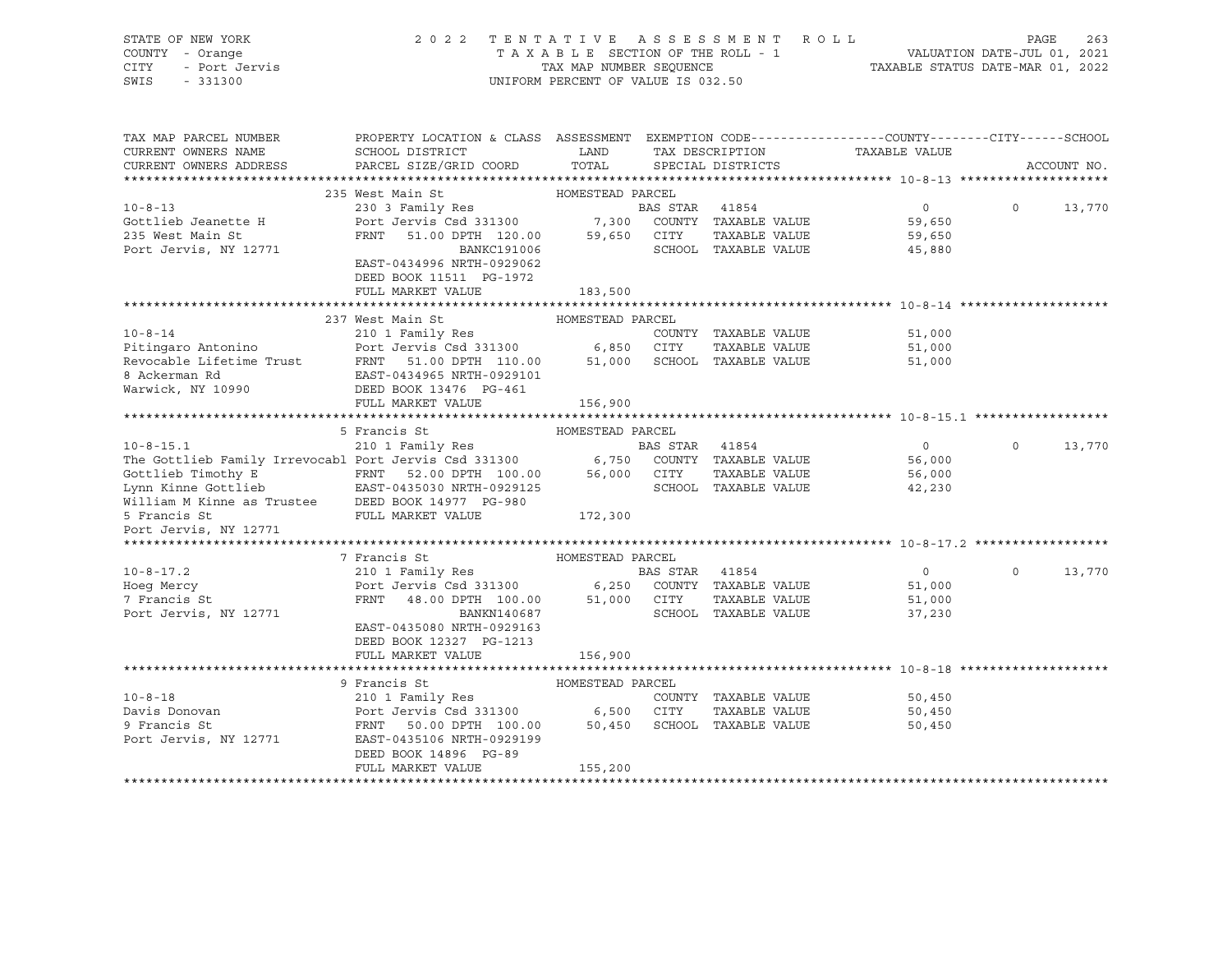# STATE OF NEW YORK 2 0 2 2 T E N T A T I V E A S S E S S M E N T R O L L PAGE 264 COUNTY - Orange T A X A B L E SECTION OF THE ROLL - 1 VALUATION DATE-JUL 01, 2021 CITY - Port Jervis TAX MAP NUMBER SEQUENCE TAXABLE STATUS DATE-MAR 01, 2022

| TAX MAP PARCEL NUMBER<br>CURRENT OWNERS NAME                                                                                                                                                                                                           | PROPERTY LOCATION & CLASS ASSESSMENT EXEMPTION CODE---------------COUNTY-------CITY------SCHOOL<br>SCHOOL DISTRICT |                  |                      |                             |               |        |
|--------------------------------------------------------------------------------------------------------------------------------------------------------------------------------------------------------------------------------------------------------|--------------------------------------------------------------------------------------------------------------------|------------------|----------------------|-----------------------------|---------------|--------|
| CURRENT OWNERS ADDRESS                                                                                                                                                                                                                                 |                                                                                                                    |                  |                      |                             | ACCOUNT NO.   |        |
| 10-8-19<br>210 I Francis St<br>210 I Family Res<br>210 I Family Res<br>210 I Family Res<br>210 I Family Res<br>210 I Family Res<br>210 I Family Res<br>210 I Family Res<br>210 I Family Res<br>210 I Family Res<br>210 I Family Res<br>210 I Family Re |                                                                                                                    |                  |                      |                             |               |        |
|                                                                                                                                                                                                                                                        |                                                                                                                    |                  |                      | $\overline{0}$              | $0 \t 13,770$ |        |
|                                                                                                                                                                                                                                                        |                                                                                                                    |                  |                      | 51,450                      |               |        |
|                                                                                                                                                                                                                                                        |                                                                                                                    |                  |                      | TAXABLE VALUE 51,450        |               |        |
|                                                                                                                                                                                                                                                        |                                                                                                                    |                  | SCHOOL TAXABLE VALUE | 37,680                      |               |        |
|                                                                                                                                                                                                                                                        |                                                                                                                    |                  |                      |                             |               |        |
|                                                                                                                                                                                                                                                        | FULL MARKET VALUE 158,300                                                                                          |                  |                      |                             |               |        |
|                                                                                                                                                                                                                                                        |                                                                                                                    |                  |                      |                             |               |        |
|                                                                                                                                                                                                                                                        | 15 Francis St                                                                                                      | HOMESTEAD PARCEL |                      |                             |               |        |
|                                                                                                                                                                                                                                                        |                                                                                                                    |                  |                      |                             | $\Omega$      | 13,770 |
|                                                                                                                                                                                                                                                        |                                                                                                                    |                  |                      |                             |               |        |
|                                                                                                                                                                                                                                                        |                                                                                                                    |                  |                      |                             |               |        |
|                                                                                                                                                                                                                                                        |                                                                                                                    |                  |                      |                             |               |        |
| 10-8-20<br>Doss Tracy L<br>Doss Dawn L<br>Doss Dawn L<br>Doss Dawn L<br>ERST-0435213 NRTH-0929299<br>MARC191006<br>24,480<br>POT JERST-0435213 NRTH-0929299<br>MARC191006<br>POT JERST-0435213 NRTH-0929299<br>POT JERST-0435213 NRTH-0929299<br>POT J |                                                                                                                    |                  |                      |                             |               |        |
|                                                                                                                                                                                                                                                        | DEED BOOK 12816 PG-1580                                                                                            |                  |                      |                             |               |        |
|                                                                                                                                                                                                                                                        | FULL MARKET VALUE                                                                                                  | 117,700          |                      |                             |               |        |
|                                                                                                                                                                                                                                                        |                                                                                                                    |                  |                      |                             |               |        |
|                                                                                                                                                                                                                                                        | 17 Francis St<br>HOMESTEAD PARCEL                                                                                  |                  |                      |                             |               |        |
|                                                                                                                                                                                                                                                        |                                                                                                                    |                  |                      |                             |               |        |
|                                                                                                                                                                                                                                                        |                                                                                                                    |                  |                      |                             |               |        |
|                                                                                                                                                                                                                                                        |                                                                                                                    |                  |                      |                             |               |        |
|                                                                                                                                                                                                                                                        |                                                                                                                    |                  |                      |                             |               |        |
| 10-8-21<br>Pantis John W<br>Pantis John W<br>Port Jervis Csd 331300<br>Port Jervis Csd 331300<br>FRNT 50.00 DPTH 100.00<br>Port 44,750<br>SCHOOL TAXABLE VALUE<br>TAXABLE VALUE<br>44,750<br>Port Jervis St<br>RAST-0435251 NRTH-0929330<br>Port Jervi |                                                                                                                    |                  |                      |                             |               |        |
|                                                                                                                                                                                                                                                        | FULL MARKET VALUE                                                                                                  | 137,700          |                      |                             |               |        |
|                                                                                                                                                                                                                                                        |                                                                                                                    |                  |                      |                             |               |        |
|                                                                                                                                                                                                                                                        | 56 Erie St<br>Erie St<br>210 1 Family Res<br>Family Res<br>Resember 210 1 Ramily Res<br>COUN                       |                  |                      |                             |               |        |
| $10 - 9 - 1$                                                                                                                                                                                                                                           |                                                                                                                    |                  |                      | COUNTY TAXABLE VALUE 38,100 |               |        |
|                                                                                                                                                                                                                                                        |                                                                                                                    |                  |                      | TAXABLE VALUE 38,100        |               |        |
|                                                                                                                                                                                                                                                        | FRNT 50.00 DPTH 100.00 38,100 SCHOOL TAXABLE VALUE                                                                 |                  |                      | 38,100                      |               |        |
|                                                                                                                                                                                                                                                        |                                                                                                                    |                  |                      |                             |               |        |
| Port Jervis, NY 12771 EAST-0435117 NRTH-0929579                                                                                                                                                                                                        |                                                                                                                    |                  |                      |                             |               |        |
|                                                                                                                                                                                                                                                        | DEED BOOK 2267 PG-00723<br>FULL MARKET VALUE                                                                       |                  |                      |                             |               |        |
|                                                                                                                                                                                                                                                        |                                                                                                                    | 117,200          |                      |                             |               |        |
|                                                                                                                                                                                                                                                        |                                                                                                                    |                  |                      |                             |               |        |
|                                                                                                                                                                                                                                                        |                                                                                                                    |                  | COUNTY TAXABLE VALUE |                             |               |        |
|                                                                                                                                                                                                                                                        |                                                                                                                    |                  | TAXABLE VALUE        | 51,000<br>51,000<br>51,000  |               |        |
| HOMESTEAD PARCENT MOMESTEAD PARCENT COUNT<br>Balogh Theresa<br>Balogh Steve PRNT 50.00 DPTH 100.00 51,000 SCHOOL<br>FRNT 50.00 DPTH 100.00 51,000 SCHOOL<br>PANDATICALLY                                                                               | FRNT 50.00 DPTH 100.00 51,000 SCHOOL TAXABLE VALUE                                                                 |                  |                      | 51,000                      |               |        |
|                                                                                                                                                                                                                                                        |                                                                                                                    |                  |                      |                             |               |        |
| Port Jervis, NY 12771                                                                                                                                                                                                                                  | EAST-0435147 NRTH-0929543                                                                                          |                  |                      |                             |               |        |
|                                                                                                                                                                                                                                                        | DEED BOOK 14428 PG-349                                                                                             |                  |                      |                             |               |        |
|                                                                                                                                                                                                                                                        | FULL MARKET VALUE                                                                                                  | 156,900          |                      |                             |               |        |
|                                                                                                                                                                                                                                                        |                                                                                                                    |                  |                      |                             |               |        |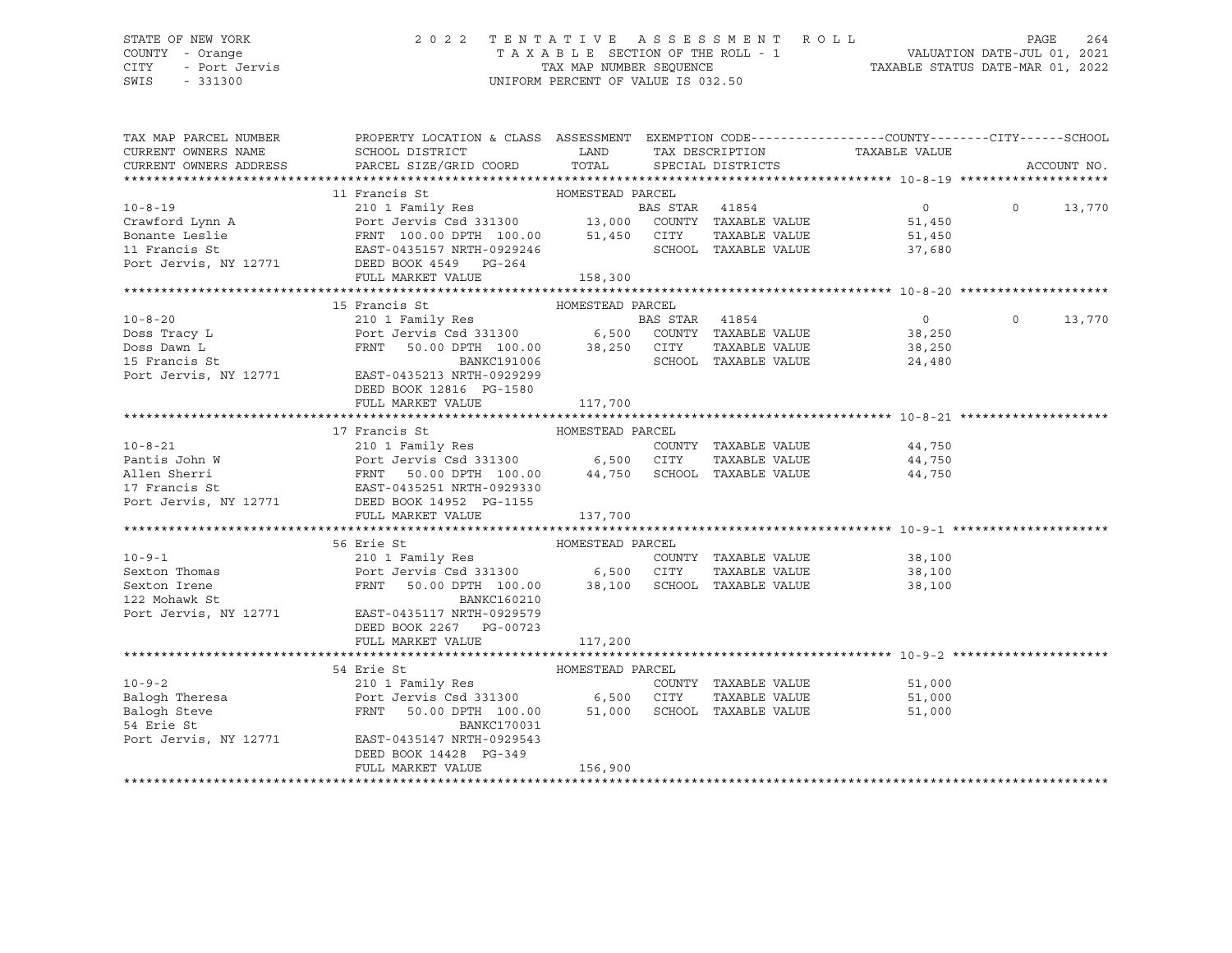# STATE OF NEW YORK 2 0 2 2 T E N T A T I V E A S S E S S M E N T R O L L PAGE 265 COUNTY - Orange T A X A B L E SECTION OF THE ROLL - 1 VALUATION DATE-JUL 01, 2021 CITY - Port Jervis TAX MAP NUMBER SEQUENCE TAXABLE STATUS DATE-MAR 01, 2022

| TAX MAP PARCEL NUMBER  | PROPERTY LOCATION & CLASS ASSESSMENT EXEMPTION CODE---------------COUNTY-------CITY------SCHOOL                                                                                                                                                                |                  |                                                                    |                                              |             |
|------------------------|----------------------------------------------------------------------------------------------------------------------------------------------------------------------------------------------------------------------------------------------------------------|------------------|--------------------------------------------------------------------|----------------------------------------------|-------------|
| CURRENT OWNERS NAME    | SCHOOL DISTRICT LAND                                                                                                                                                                                                                                           |                  | TAX DESCRIPTION TAXABLE VALUE SPECIAL DISTRICTS<br>TAX DESCRIPTION |                                              |             |
| CURRENT OWNERS ADDRESS | PARCEL SIZE/GRID COORD                                                                                                                                                                                                                                         | TOTAL            |                                                                    |                                              | ACCOUNT NO. |
|                        |                                                                                                                                                                                                                                                                |                  |                                                                    |                                              |             |
|                        | 52 Erie St<br>10-9-3<br>52 Erie St. 210 I Family Res<br>52 Erie LLC 210 I Family Res<br>20 I Family Res<br>20 I Family Res<br>20 I Family Res<br>20 I Family Res<br>20 6,500 CITY TAXABLE VALUE<br>38 Warwick Lake Pkwy<br>FRNT 50.00 DPTH 100.00 48,800 SCHOO | HOMESTEAD PARCEL |                                                                    |                                              |             |
|                        |                                                                                                                                                                                                                                                                |                  |                                                                    | 48,800<br>48,800                             |             |
|                        |                                                                                                                                                                                                                                                                |                  |                                                                    |                                              |             |
|                        |                                                                                                                                                                                                                                                                |                  |                                                                    | 48,800                                       |             |
|                        |                                                                                                                                                                                                                                                                |                  |                                                                    |                                              |             |
|                        |                                                                                                                                                                                                                                                                |                  |                                                                    |                                              |             |
|                        | FULL MARKET VALUE 150,200                                                                                                                                                                                                                                      |                  |                                                                    |                                              |             |
|                        | 50 Erie St                                                                                                                                                                                                                                                     | HOMESTEAD PARCEL |                                                                    |                                              |             |
|                        |                                                                                                                                                                                                                                                                |                  |                                                                    |                                              |             |
| $10 - 9 - 4$           | 210 1 Family Res                                                                                                                                                                                                                                               |                  | COUNTY TAXABLE VALUE                                               | 50,000                                       |             |
|                        | Allen Holly<br>Port Jervis Csd 331300 6,500 CITY TAXABLE VALUE<br>FRNT 50.00 DPTH 100.00 50,000 SCHOOL TAXABLE VALUE<br>Port Jervis, NY 12771 BANKC170031                                                                                                      |                  |                                                                    | TAXABLE VALUE 50,000<br>TAXABLE VALUE 50,000 |             |
|                        |                                                                                                                                                                                                                                                                |                  |                                                                    |                                              |             |
|                        |                                                                                                                                                                                                                                                                |                  |                                                                    |                                              |             |
|                        | EAST-0435214 NRTH-0929476                                                                                                                                                                                                                                      |                  |                                                                    |                                              |             |
|                        | DEED BOOK 14346 PG-644                                                                                                                                                                                                                                         |                  |                                                                    |                                              |             |
|                        | FULL MARKET VALUE                                                                                                                                                                                                                                              | 153,800          |                                                                    |                                              |             |
|                        | 18 Francis St MOMESTEAD PARCEL                                                                                                                                                                                                                                 |                  |                                                                    |                                              |             |
|                        | 10-9-5<br>Cooper Barbara<br>Cooper Barbara<br>Port Jervis Csd 331300<br>Port Jervis Csd 331300<br>Port Jervis, NY 12771<br>EAST-0435149 NRTH-0929445<br>Port Jervis, NY 12771<br>EAST-0435149 NRTH-0929445<br>Port Jervis, NY 12771<br>Port Jervis             |                  |                                                                    |                                              |             |
|                        |                                                                                                                                                                                                                                                                |                  |                                                                    | 50,000<br>50,000                             |             |
|                        |                                                                                                                                                                                                                                                                |                  |                                                                    |                                              |             |
|                        |                                                                                                                                                                                                                                                                |                  |                                                                    | 50,000                                       |             |
|                        |                                                                                                                                                                                                                                                                |                  |                                                                    |                                              |             |
|                        | DEED BOOK 14557 PG-343<br>FULL MARKET VALUE                                                                                                                                                                                                                    |                  |                                                                    |                                              |             |
|                        |                                                                                                                                                                                                                                                                | 153,800          |                                                                    |                                              |             |
|                        | 16 Francis St                                                                                                                                                                                                                                                  | HOMESTEAD PARCEL |                                                                    |                                              |             |
|                        | 10-9-6<br>Baez Angela<br>210 1 Family Res<br>Port Jervis Csd 331300 6,500 CITY TAXABLE VALUE<br>Baez; Bienvenido Jr FRNT 50.00 DPTH 100.00 37,600 SCHOOL TAXABLE VALUE<br>Baez; Migdalia<br>C/O Baez; Milford DEED BOOK 12643 PG-1936<br>1                     |                  |                                                                    | 37,600                                       |             |
|                        |                                                                                                                                                                                                                                                                |                  |                                                                    |                                              |             |
|                        |                                                                                                                                                                                                                                                                |                  |                                                                    | 37,600<br>37,600                             |             |
|                        |                                                                                                                                                                                                                                                                |                  |                                                                    |                                              |             |
|                        |                                                                                                                                                                                                                                                                |                  |                                                                    |                                              |             |
|                        |                                                                                                                                                                                                                                                                |                  |                                                                    |                                              |             |
| Port Jervis, NY 12771  |                                                                                                                                                                                                                                                                |                  |                                                                    |                                              |             |
|                        |                                                                                                                                                                                                                                                                |                  |                                                                    |                                              |             |
|                        |                                                                                                                                                                                                                                                                |                  |                                                                    |                                              |             |
|                        |                                                                                                                                                                                                                                                                |                  |                                                                    | 36,100                                       |             |
|                        |                                                                                                                                                                                                                                                                |                  |                                                                    | 36,100                                       |             |
|                        |                                                                                                                                                                                                                                                                |                  |                                                                    | 36,100                                       |             |
|                        |                                                                                                                                                                                                                                                                |                  |                                                                    |                                              |             |
|                        |                                                                                                                                                                                                                                                                |                  |                                                                    |                                              |             |
|                        | FULL MARKET VALUE                                                                                                                                                                                                                                              | 111,100          |                                                                    |                                              |             |
|                        |                                                                                                                                                                                                                                                                |                  |                                                                    |                                              |             |
|                        | 12 Francis St MOMESTEAD PARCEL                                                                                                                                                                                                                                 |                  |                                                                    |                                              |             |
| $10 - 9 - 8$           | 311 Res vac land                                                                                                                                                                                                                                               |                  | COUNTY TAXABLE VALUE                                               | 5,250                                        |             |
|                        |                                                                                                                                                                                                                                                                |                  |                                                                    |                                              |             |
|                        | Edwards Patricia<br>Port Jervis Csd 331300 5,250 CITY TAXABLE VALUE<br>10 Francis St<br>FRNT 50.00 DPTH 100.00 5,250 SCHOOL TAXABLE VALUE                                                                                                                      |                  |                                                                    | 5,250<br>5,250                               |             |
| Port Jervis, NY 12771  | BANKC030230                                                                                                                                                                                                                                                    |                  |                                                                    |                                              |             |
|                        | EAST-0435040 NRTH-0929344                                                                                                                                                                                                                                      |                  |                                                                    |                                              |             |
|                        | DEED BOOK 14793 PG-487                                                                                                                                                                                                                                         |                  |                                                                    |                                              |             |
|                        | FULL MARKET VALUE                                                                                                                                                                                                                                              | 16,200           |                                                                    |                                              |             |
|                        |                                                                                                                                                                                                                                                                |                  |                                                                    |                                              |             |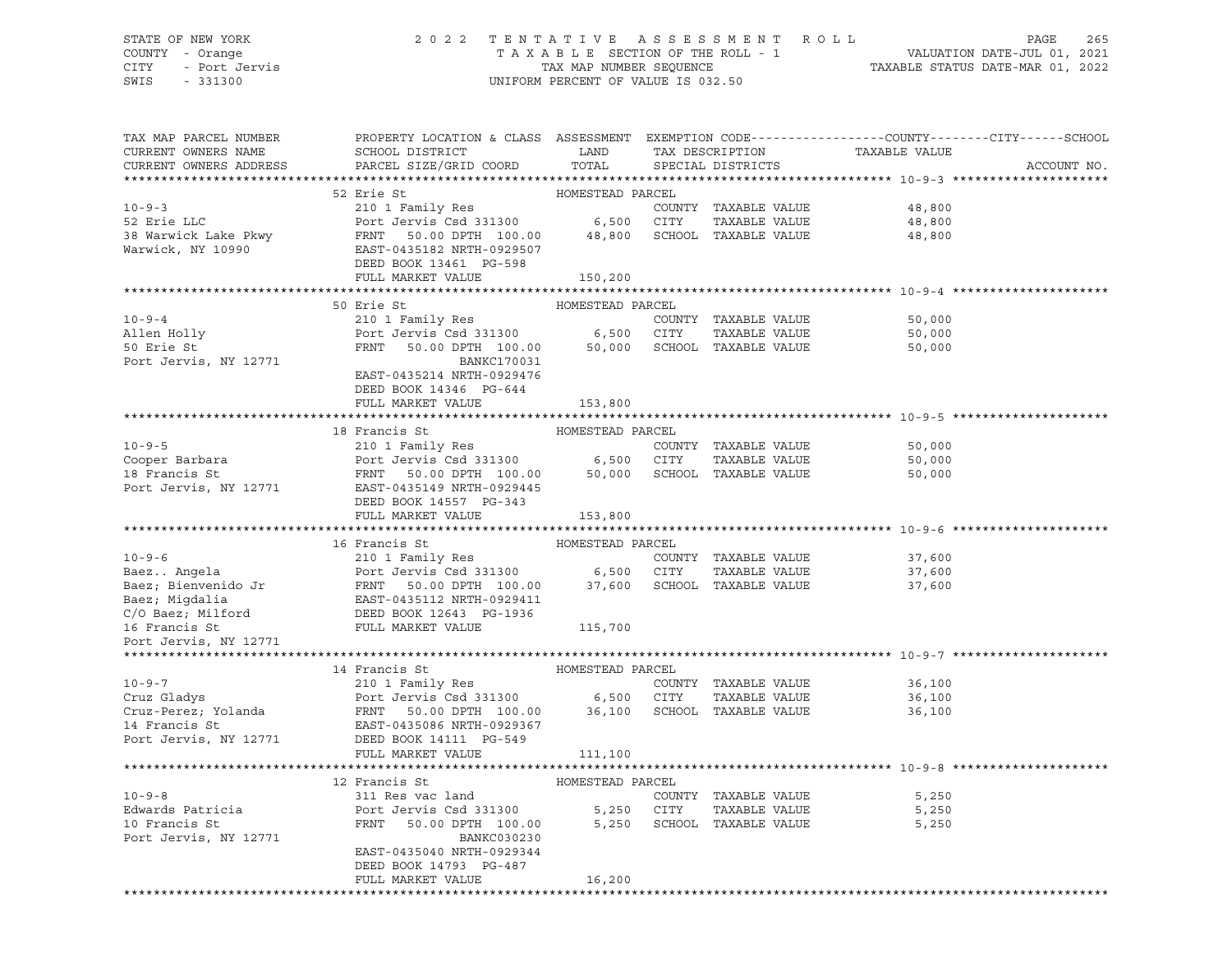| STATE OF NEW YORK<br>COUNTY - Orange<br>OF NEW YORK<br>I - Orange<br>- Port Jervis<br>Concept<br>CITY<br>SWIS                                                                                                                               | 2022 TENTATIVE ASSESSMENT ROLL PAGE 266<br>TAXABLE SECTION OF THE ROLL - 1 VALUATION DATE-JUL 01, 2021<br>TAX MAP NUMBER SEQUENCE TAXABLE STATUS DATE-MAR 01, 2022 | UNIFORM PERCENT OF VALUE IS 032.50 |        |                                       |                                              |                |             |
|---------------------------------------------------------------------------------------------------------------------------------------------------------------------------------------------------------------------------------------------|--------------------------------------------------------------------------------------------------------------------------------------------------------------------|------------------------------------|--------|---------------------------------------|----------------------------------------------|----------------|-------------|
|                                                                                                                                                                                                                                             |                                                                                                                                                                    |                                    |        |                                       |                                              |                |             |
| TAX MAP PARCEL NUMBER PROPERTY LOCATION & CLASS ASSESSMENT EXEMPTION CODE---------------COUNTY-------CITY------SCHOOL<br>CURRENT OWNERS NAME                                                                                                | SCHOOL DISTRICT<br><b>EXAMPLE SERVICE SERVICE SERVICE SERVICE SERVICE SERVICE SERVICE SERVICE SERVICE SERVICE SERVICE SERVICE SERVICE</b>                          |                                    |        | TAX DESCRIPTION                       | TAXABLE VALUE                                |                |             |
| CURRENT OWNERS ADDRESS                                                                                                                                                                                                                      | PARCEL SIZE/GRID COORD                                                                                                                                             | TOTAL                              |        | SPECIAL DISTRICTS                     |                                              |                | ACCOUNT NO. |
|                                                                                                                                                                                                                                             | 10 Francis St                                                                                                                                                      |                                    |        |                                       |                                              |                |             |
| $10 - 9 - 9$                                                                                                                                                                                                                                | HOMESTEAD PARCEL<br>210 1 Family Res                                                                                                                               |                                    |        |                                       | COUNTY TAXABLE VALUE 49,550                  |                |             |
| Edwards Patricia                                                                                                                                                                                                                            |                                                                                                                                                                    |                                    |        |                                       |                                              |                |             |
| 10 Francis St<br>Port Jervis, NY 12771                                                                                                                                                                                                      | Port Jervis Csd 331300 6,500 CITY TAXABLE VALUE 49,550<br>FRNT 50.00 DPTH 100.00 49,550 SCHOOL TAXABLE VALUE 49,550                                                |                                    |        |                                       |                                              |                |             |
|                                                                                                                                                                                                                                             | BANKC030230                                                                                                                                                        |                                    |        |                                       |                                              |                |             |
|                                                                                                                                                                                                                                             | EAST-0435002 NRTH-0929311                                                                                                                                          |                                    |        |                                       |                                              |                |             |
|                                                                                                                                                                                                                                             | DEED BOOK 14793 PG-487                                                                                                                                             |                                    |        |                                       |                                              |                |             |
|                                                                                                                                                                                                                                             | FULL MARKET VALUE                                                                                                                                                  | 152,500                            |        |                                       |                                              |                |             |
|                                                                                                                                                                                                                                             | 4 Francis St                                                                                                                                                       | HOMESTEAD PARCEL                   |        |                                       |                                              |                |             |
| $10 - 9 - 10$                                                                                                                                                                                                                               |                                                                                                                                                                    |                                    |        |                                       | $\overline{0}$                               | $\circ$        | 13,770      |
| Maximo Hilda S                                                                                                                                                                                                                              |                                                                                                                                                                    |                                    |        |                                       | 52,000                                       |                |             |
| 4 Francis St                                                                                                                                                                                                                                | FRNT 45.00 DPTH 100.00 52,000 CITY<br>BANK0210090 SCHOOL                                                                                                           |                                    |        |                                       | TAXABLE VALUE 52,000<br>TAXABLE VALUE 38,230 |                |             |
| Port Jervis, NY 12771                                                                                                                                                                                                                       |                                                                                                                                                                    |                                    |        | SCHOOL TAXABLE VALUE                  |                                              |                |             |
|                                                                                                                                                                                                                                             | EAST-0434971 NRTH-0929276                                                                                                                                          |                                    |        |                                       |                                              |                |             |
|                                                                                                                                                                                                                                             | DEED BOOK 4715 PG-103                                                                                                                                              |                                    |        |                                       |                                              |                |             |
|                                                                                                                                                                                                                                             | FULL MARKET VALUE                                                                                                                                                  | 160,000                            |        |                                       |                                              |                |             |
|                                                                                                                                                                                                                                             | 2 Francis St                                                                                                                                                       | HOMESTEAD PARCEL                   |        |                                       |                                              |                |             |
|                                                                                                                                                                                                                                             |                                                                                                                                                                    |                                    |        |                                       |                                              |                |             |
|                                                                                                                                                                                                                                             |                                                                                                                                                                    |                                    |        |                                       |                                              |                |             |
| 10-9-11<br>Podolskiy Aleksandr Port Jervis Csd 331300 5,850 CITY TAXABLE VALUE<br>Tappeiner Natalia FRNT 45.00 DPTH 101.00 52,000 SCHOOL TAXABLE VALUE 52,000<br>2 Francis St EAST-0434943 NRTH-0929250<br>Port Jervis, NY 12771 DEED       |                                                                                                                                                                    |                                    |        |                                       |                                              |                |             |
|                                                                                                                                                                                                                                             |                                                                                                                                                                    |                                    |        |                                       |                                              |                |             |
|                                                                                                                                                                                                                                             |                                                                                                                                                                    |                                    |        |                                       |                                              |                |             |
|                                                                                                                                                                                                                                             | FULL MARKET VALUE                                                                                                                                                  | 160,000                            |        |                                       |                                              |                |             |
|                                                                                                                                                                                                                                             |                                                                                                                                                                    |                                    |        |                                       |                                              |                |             |
|                                                                                                                                                                                                                                             |                                                                                                                                                                    |                                    |        |                                       | 13,188 7,536 7,536                           |                |             |
|                                                                                                                                                                                                                                             |                                                                                                                                                                    |                                    |        |                                       |                                              | $\overline{0}$ | 34,390      |
|                                                                                                                                                                                                                                             |                                                                                                                                                                    |                                    |        |                                       | $\begin{array}{c}0\\49,412\end{array}$       |                |             |
|                                                                                                                                                                                                                                             |                                                                                                                                                                    |                                    |        |                                       |                                              |                |             |
|                                                                                                                                                                                                                                             |                                                                                                                                                                    |                                    |        |                                       |                                              |                |             |
|                                                                                                                                                                                                                                             | FULL MARKET VALUE                                                                                                                                                  | 192,600                            |        |                                       |                                              |                |             |
|                                                                                                                                                                                                                                             |                                                                                                                                                                    |                                    |        |                                       |                                              |                |             |
| 245 West Main St<br>245 West Main St<br>210 1 Family Res<br>Port Jervis Csd 331300 13,250 COUNTY TAXABLE VALUE<br>210 1 Family Res<br>210 13,250 COUNTY TAXABLE VALUE<br>210 19 13,250 COUNTY TAXABLE VALUE<br>210 19 13,250 COUNTY TAXABLE |                                                                                                                                                                    |                                    |        |                                       |                                              | $\circ$        |             |
|                                                                                                                                                                                                                                             |                                                                                                                                                                    |                                    |        |                                       |                                              |                | 13,770      |
| Romeo John                                                                                                                                                                                                                                  | FRNT 100.00 DPTH 102.00 64,000 CITY                                                                                                                                |                                    |        | TAXABLE VALUE                         | 64,000                                       |                |             |
| 245 West Main St                                                                                                                                                                                                                            | EAST-0434841 NRTH-0929292                                                                                                                                          |                                    |        | SCHOOL TAXABLE VALUE                  | 50,230                                       |                |             |
| Port Jervis, NY 12771                                                                                                                                                                                                                       | DEED BOOK 11105 PG-4                                                                                                                                               |                                    |        |                                       |                                              |                |             |
|                                                                                                                                                                                                                                             | FULL MARKET VALUE                                                                                                                                                  | 196,900                            |        |                                       |                                              |                |             |
| *********************************                                                                                                                                                                                                           |                                                                                                                                                                    |                                    |        |                                       |                                              |                |             |
|                                                                                                                                                                                                                                             | 1 Lyman Ave                                                                                                                                                        | HOMESTEAD PARCEL                   |        |                                       |                                              |                |             |
| $10 - 9 - 14$                                                                                                                                                                                                                               | 210 1 Family Res<br>Port Jervis Csd 331300                                                                                                                         |                                    | COUNTY | TAXABLE VALUE                         | 55,400                                       |                |             |
| Connors Charles<br>1 Lyman Ave                                                                                                                                                                                                              | 99999                                                                                                                                                              | 6,900<br>55,400                    | CITY   | TAXABLE VALUE<br>SCHOOL TAXABLE VALUE | 55,400<br>55,400                             |                |             |
| Port Jervis, NY 12771                                                                                                                                                                                                                       | C                                                                                                                                                                  |                                    |        |                                       |                                              |                |             |
|                                                                                                                                                                                                                                             | FRNT<br>53.00 DPTH 101.00<br><b>BANKC180281</b>                                                                                                                    |                                    |        |                                       |                                              |                |             |
|                                                                                                                                                                                                                                             | EAST-0434895 NRTH-0929338<br>DEED BOOK 13970 PG-213                                                                                                                |                                    |        |                                       |                                              |                |             |

FULL MARKET VALUE 170,500

\*\*\*\*\*\*\*\*\*\*\*\*\*\*\*\*\*\*\*\*\*\*\*\*\*\*\*\*\*\*\*\*\*\*\*\*\*\*\*\*\*\*\*\*\*\*\*\*\*\*\*\*\*\*\*\*\*\*\*\*\*\*\*\*\*\*\*\*\*\*\*\*\*\*\*\*\*\*\*\*\*\*\*\*\*\*\*\*\*\*\*\*\*\*\*\*\*\*\*\*\*\*\*\*\*\*\*\*\*\*\*\*\*\*\*\*\*\*\*\*\*\*\*\*\*\*\*\*\*\*\*\*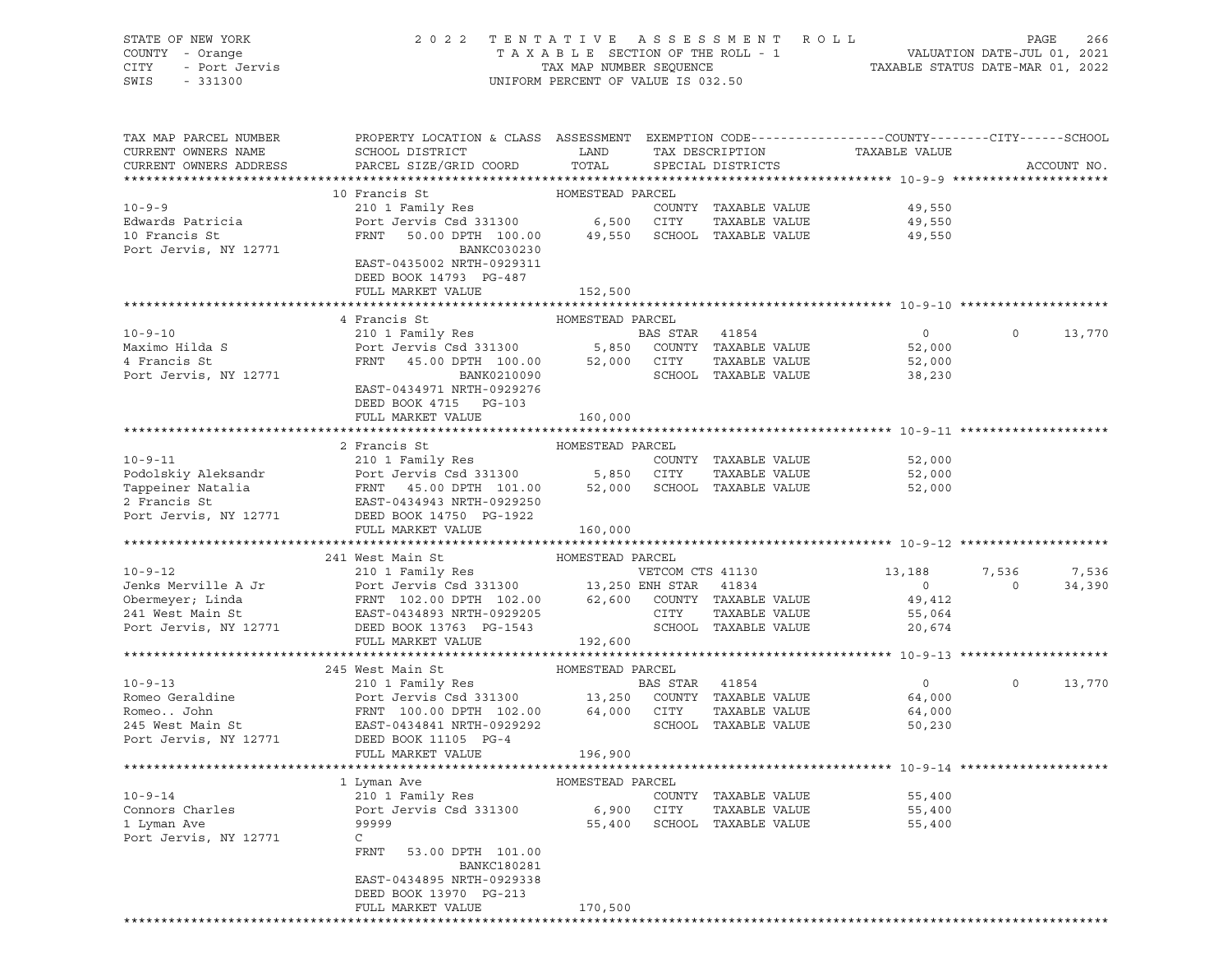## STATE OF NEW YORK 2 0 2 2 T E N T A T I V E A S S E S S M E N T R O L L PAGE 267 COUNTY - Orange T A X A B L E SECTION OF THE ROLL - 1 VALUATION DATE-JUL 01, 2021 CITY - Port Jervis TAX MAP NUMBER SEQUENCE TAXABLE STATUS DATE-MAR 01, 2022

| TAX MAP PARCEL NUMBER<br>CURRENT OWNERS NAME<br>CURRENT OWNERS ADDRESS | PROPERTY LOCATION & CLASS ASSESSMENT EXEMPTION CODE----------------COUNTY-------CITY------SCHOOL<br>SCHOOL DISTRICT<br>PARCEL SIZE/GRID COORD | LAND<br>TOTAL    |                  | TAX DESCRIPTION<br>SPECIAL DISTRICTS | TAXABLE VALUE  |          | ACCOUNT NO. |
|------------------------------------------------------------------------|-----------------------------------------------------------------------------------------------------------------------------------------------|------------------|------------------|--------------------------------------|----------------|----------|-------------|
|                                                                        |                                                                                                                                               | HOMESTEAD PARCEL |                  |                                      |                |          |             |
|                                                                        | 3 Lyman Ave                                                                                                                                   |                  |                  |                                      |                |          |             |
| $10 - 9 - 15$                                                          | 210 1 Family Res                                                                                                                              |                  | <b>BAS STAR</b>  | 41854                                | $\overline{0}$ | $\Omega$ | 13,770      |
| Williams Keith                                                         | Port Jervis Csd 331300                                                                                                                        | 6,500            |                  | COUNTY TAXABLE VALUE                 | 61,200         |          |             |
| Toussaint Marceline                                                    | FRNT<br>50.00 DPTH 100.00                                                                                                                     | 61,200           | CITY             | TAXABLE VALUE                        | 61,200         |          |             |
| 3 Lyman Ave                                                            | BANKC030614                                                                                                                                   |                  |                  | SCHOOL TAXABLE VALUE                 | 47,430         |          |             |
| Port Jervis, NY 12771                                                  | EAST-0434938 NRTH-0929378                                                                                                                     |                  |                  |                                      |                |          |             |
|                                                                        | DEED BOOK 12520 PG-210                                                                                                                        |                  |                  |                                      |                |          |             |
|                                                                        | FULL MARKET VALUE                                                                                                                             | 188,300          |                  |                                      |                |          |             |
|                                                                        |                                                                                                                                               |                  |                  |                                      |                |          |             |
|                                                                        | 5 Lyman Ave                                                                                                                                   | HOMESTEAD PARCEL |                  |                                      |                |          |             |
| $10 - 9 - 16$                                                          | 210 1 Family Res                                                                                                                              |                  | ENH STAR         | 41834                                | $\circ$        | $\Omega$ | 34,390      |
| Biondi Thomas E                                                        | Port Jervis Csd 331300                                                                                                                        | 6,500            |                  | COUNTY TAXABLE VALUE                 | 50,000         |          |             |
| Fuller Katherine A                                                     | FRNT<br>50.00 DPTH 100.00                                                                                                                     | 50,000           | CITY             | TAXABLE VALUE                        | 50,000         |          |             |
| 5 Lyman Ave                                                            | EAST-0434971 NRTH-0929413                                                                                                                     |                  |                  | SCHOOL TAXABLE VALUE                 | 15,610         |          |             |
| Port Jervis, NY 12771                                                  | DEED BOOK 12943 PG-1834                                                                                                                       |                  |                  |                                      |                |          |             |
|                                                                        | FULL MARKET VALUE                                                                                                                             | 153,800          |                  |                                      |                |          |             |
|                                                                        |                                                                                                                                               |                  |                  |                                      |                |          |             |
|                                                                        | 7 Lyman Ave                                                                                                                                   | HOMESTEAD PARCEL |                  |                                      |                |          |             |
| $10 - 9 - 17$                                                          | 210 1 Family Res                                                                                                                              |                  | VETWAR CTS 41120 |                                      | 6,863          | 4,522    | 4,522       |
| Hawkins Vera T                                                         | Port Jervis Csd 331300 6,500 ENH STAR                                                                                                         |                  |                  | 41834                                | $\overline{0}$ | $\Omega$ | 34,390      |
| Hawkins William R                                                      | FRNT<br>50.00 DPTH 100.00                                                                                                                     | 45,750           |                  | COUNTY TAXABLE VALUE                 | 38,887         |          |             |
| Patricia Koehn                                                         | EAST-0435001 NRTH-0929444                                                                                                                     |                  | CITY             | TAXABLE VALUE                        | 41,228         |          |             |
| 7 Lyman Ave                                                            | DEED BOOK 13879 PG-582                                                                                                                        |                  |                  | SCHOOL TAXABLE VALUE                 | 6,838          |          |             |
| Port Jervis, NY 12771                                                  | FULL MARKET VALUE                                                                                                                             | 140,800          |                  |                                      |                |          |             |
|                                                                        |                                                                                                                                               |                  |                  |                                      |                |          |             |
|                                                                        | 9 Lyman Ave                                                                                                                                   | HOMESTEAD PARCEL |                  |                                      |                |          |             |
| $10 - 9 - 18$                                                          | 210 1 Family Res                                                                                                                              |                  |                  | COUNTY TAXABLE VALUE                 | 55,000         |          |             |
| Kothe Nicole                                                           | Port Jervis Csd 331300 6,500                                                                                                                  |                  | CITY             | TAXABLE VALUE                        | 55,000         |          |             |
| Wesolowski Tori                                                        | FRNT<br>50.00 DPTH 100.00                                                                                                                     | 55,000           |                  | SCHOOL TAXABLE VALUE                 | 55,000         |          |             |
| 9 Lyman Ave                                                            | BANKN140687                                                                                                                                   |                  |                  |                                      |                |          |             |
|                                                                        |                                                                                                                                               |                  |                  |                                      |                |          |             |
| Port Jervis, NY 12771                                                  | EAST-0435046 NRTH-0929485                                                                                                                     |                  |                  |                                      |                |          |             |
|                                                                        | DEED BOOK 14420 PG-543                                                                                                                        |                  |                  |                                      |                |          |             |
|                                                                        | FULL MARKET VALUE                                                                                                                             | 169,200          |                  |                                      |                |          |             |
|                                                                        |                                                                                                                                               |                  |                  |                                      |                |          |             |
|                                                                        | 11 Lyman Ave                                                                                                                                  | HOMESTEAD PARCEL |                  |                                      |                |          |             |
| $10 - 9 - 19$                                                          | 210 1 Family Res                                                                                                                              |                  | BAS STAR         | 41854                                | $\overline{0}$ | $\Omega$ | 13,770      |
| Dugdale Warren E                                                       | Port Jervis Csd 331300                                                                                                                        | 6,500            |                  | COUNTY TAXABLE VALUE                 | 57,600         |          |             |
| 11 Lyman Ave                                                           | FRNT<br>50.00 DPTH 100.00                                                                                                                     | 57,600           | CITY             | TAXABLE VALUE                        | 57,600         |          |             |
| Port Jervis, NY 12771                                                  | BANKN140687                                                                                                                                   |                  |                  | SCHOOL TAXABLE VALUE                 | 43,830         |          |             |
|                                                                        | EAST-0435082 NRTH-0929516                                                                                                                     |                  |                  |                                      |                |          |             |
|                                                                        | DEED BOOK 13650 PG-1409                                                                                                                       |                  |                  |                                      |                |          |             |
|                                                                        | FULL MARKET VALUE                                                                                                                             | 177,200          |                  |                                      |                |          |             |
|                                                                        | ************************                                                                                                                      |                  |                  |                                      |                |          |             |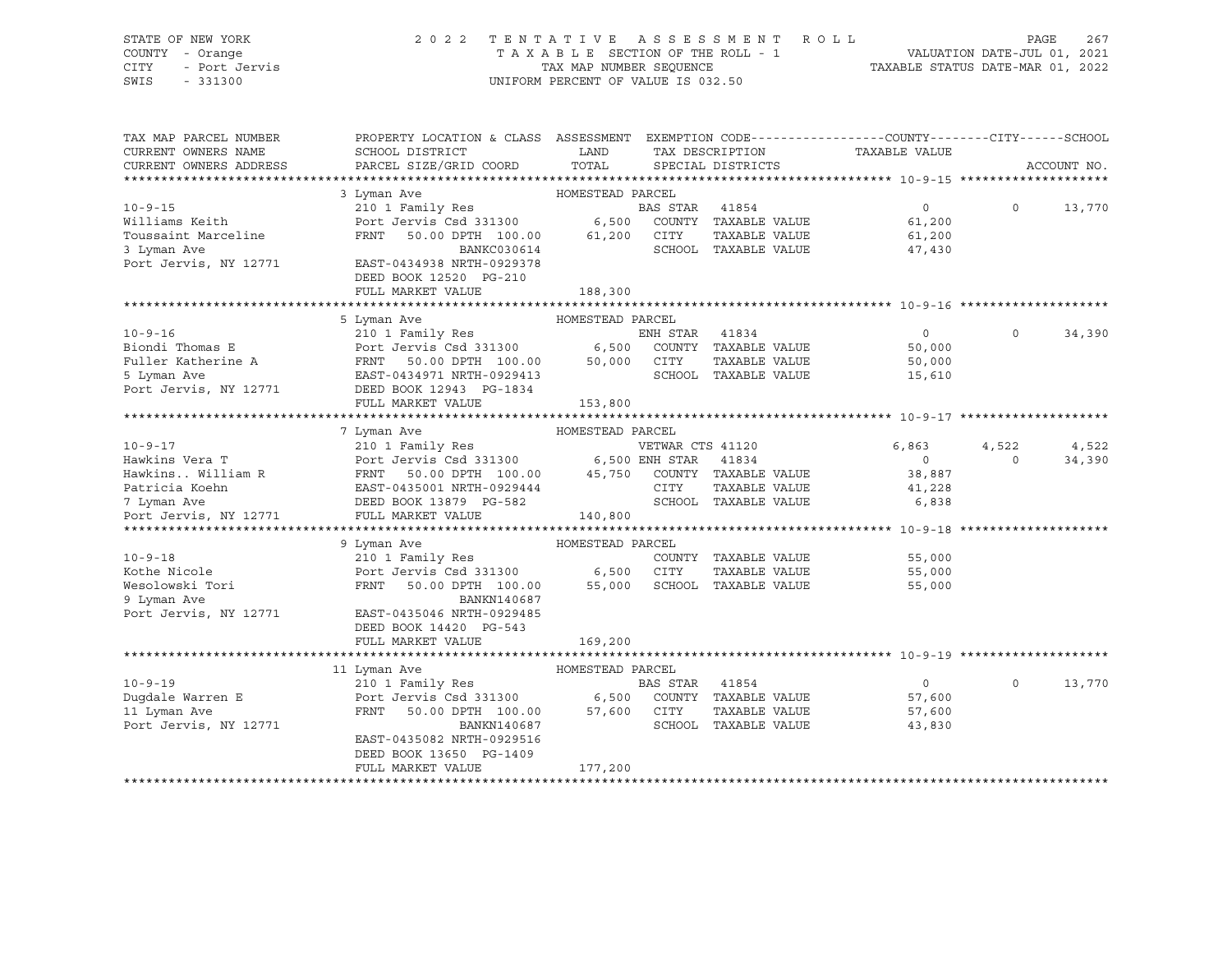## STATE OF NEW YORK 2 0 2 2 T E N T A T I V E A S S E S S M E N T R O L L PAGE 268 COUNTY - Orange T A X A B L E SECTION OF THE ROLL - 1 VALUATION DATE-JUL 01, 2021 CITY - Port Jervis TAX MAP NUMBER SEQUENCE TAXABLE STATUS DATE-MAR 01, 2022

| TAX MAP PARCEL NUMBER                           | PROPERTY LOCATION & CLASS ASSESSMENT EXEMPTION CODE----------------COUNTY-------CITY------SCHOOL                                                                                                                          |                  |                |                                       |                               |                |             |
|-------------------------------------------------|---------------------------------------------------------------------------------------------------------------------------------------------------------------------------------------------------------------------------|------------------|----------------|---------------------------------------|-------------------------------|----------------|-------------|
| CURRENT OWNERS NAME                             | SCHOOL DISTRICT                                                                                                                                                                                                           | LAND             |                |                                       | TAX DESCRIPTION TAXABLE VALUE |                |             |
| CURRENT OWNERS ADDRESS                          | PARCEL SIZE/GRID COORD                                                                                                                                                                                                    | TOTAL            |                | SPECIAL DISTRICTS                     |                               |                | ACCOUNT NO. |
|                                                 |                                                                                                                                                                                                                           |                  |                |                                       |                               |                |             |
|                                                 | 15 Willard St                                                                                                                                                                                                             | HOMESTEAD PARCEL |                |                                       |                               |                |             |
| $10 - 10 - 1$                                   | 210 1 Family Res<br>Port Jervis Csd 331300 13,000 VETWAR CTS 41120<br>FRNT 100.00 DPTH 100.00 63,500 COUNTY TAXABLE VALUE<br>EAST-0434968 NRTH-0929745 CITY TAXABLE VALUE<br>DEED BOOK 1853 PG-00917 SCHOOL TAXABLE VALUE |                  |                |                                       | $\overline{0}$                | $\overline{0}$ | 13,770      |
| Duryea Roger                                    |                                                                                                                                                                                                                           |                  |                |                                       | 7,913                         | 4,522          | 4,522       |
| Duryea Yvonne                                   |                                                                                                                                                                                                                           |                  |                |                                       | 55,587                        |                |             |
| 15 Willard St                                   |                                                                                                                                                                                                                           |                  |                |                                       | 58,978                        |                |             |
| Port Jervis, NY 12771                           |                                                                                                                                                                                                                           |                  |                |                                       | 45,208                        |                |             |
|                                                 | FULL MARKET VALUE                                                                                                                                                                                                         | 195,400          |                |                                       |                               |                |             |
|                                                 |                                                                                                                                                                                                                           |                  |                |                                       |                               |                |             |
|                                                 | 14 Lyman Ave                                                                                                                                                                                                              | HOMESTEAD PARCEL |                |                                       |                               |                |             |
| $10 - 10 - 2$                                   |                                                                                                                                                                                                                           |                  |                | COUNTY TAXABLE VALUE                  | 63,250                        |                |             |
| Sobolewski Michael J                            |                                                                                                                                                                                                                           |                  |                | TAXABLE VALUE                         | 63,250                        |                |             |
| Sobolewski Nichol M                             | 210 1 Family Res<br>Port Jervis Csd 331300 13,000 CITY TAXABLE VALUE<br>FRNT 100.00 DPTH 100.00 63,250 SCHOOL TAXABLE VALUE                                                                                               |                  |                |                                       | 63,250                        |                |             |
| 14 Lyman Ave                                    | BANKC190321                                                                                                                                                                                                               |                  |                |                                       |                               |                |             |
| Port Jervis, NY 12771 EAST-0435027 NRTH-0929679 |                                                                                                                                                                                                                           |                  |                |                                       |                               |                |             |
|                                                 | DEED BOOK 14155 PG-471                                                                                                                                                                                                    |                  |                |                                       |                               |                |             |
|                                                 | FULL MARKET VALUE                                                                                                                                                                                                         | 194,600          |                |                                       |                               |                |             |
|                                                 |                                                                                                                                                                                                                           |                  |                |                                       |                               |                |             |
|                                                 | 12 Lyman Ave                                                                                                                                                                                                              | HOMESTEAD PARCEL |                |                                       |                               |                |             |
| $10 - 10 - 3$                                   | 210 1 Family Res                                                                                                                                                                                                          |                  | ENH STAR 41834 |                                       | $\overline{0}$                | $\Omega$       | 34,390      |
| Cunningham Deborah A                            | Port Jervis Csd 331300 6,500 COUNTY TAXABLE VALUE<br>FRNT 50.00 DPTH 100.00 56,250 CITY TAXABLE VALUE                                                                                                                     |                  |                |                                       | 56,250                        |                |             |
| 12 Lyman Ave                                    |                                                                                                                                                                                                                           |                  |                |                                       | 56,250                        |                |             |
| Port Jervis, NY 12771                           | EAST-0434978 NRTH-0929627                                                                                                                                                                                                 |                  |                | SCHOOL TAXABLE VALUE                  | 21,860                        |                |             |
|                                                 | DEED BOOK 2072 PG-00709                                                                                                                                                                                                   |                  |                |                                       |                               |                |             |
|                                                 | FULL MARKET VALUE                                                                                                                                                                                                         | 173,100          |                |                                       |                               |                |             |
|                                                 |                                                                                                                                                                                                                           |                  |                |                                       |                               |                |             |
|                                                 | 10 Lyman Ave                                                                                                                                                                                                              | HOMESTEAD PARCEL |                |                                       |                               |                |             |
| $10 - 10 - 4$                                   | 210 1 Family Res                                                                                                                                                                                                          |                  |                | COUNTY TAXABLE VALUE                  | 43,500                        |                |             |
| Cunningham Deborah                              |                                                                                                                                                                                                                           |                  |                |                                       | 43,500                        |                |             |
| 12 Lyman Ave                                    |                                                                                                                                                                                                                           |                  |                |                                       | 43,500                        |                |             |
| Port Jervis, NY 12771                           | EAST-0434943 NRTH-0929594                                                                                                                                                                                                 |                  |                |                                       |                               |                |             |
|                                                 | DEED BOOK 11550 PG-790                                                                                                                                                                                                    |                  |                |                                       |                               |                |             |
|                                                 | FULL MARKET VALUE                                                                                                                                                                                                         | 133,800          |                |                                       |                               |                |             |
|                                                 |                                                                                                                                                                                                                           |                  |                |                                       |                               |                |             |
|                                                 | 8 Lyman Ave                                                                                                                                                                                                               | HOMESTEAD PARCEL |                |                                       |                               |                |             |
| $10 - 10 - 5$                                   | 210 1 Family Res                                                                                                                                                                                                          |                  |                | COUNTY TAXABLE VALUE                  | 52,000                        |                |             |
| Plass Kelli-Ann                                 |                                                                                                                                                                                                                           |                  |                |                                       | 52,000                        |                |             |
| 8 Lyman Ave                                     |                                                                                                                                                                                                                           |                  |                |                                       | 52,000                        |                |             |
| Port Jervis, NY 12771 EAST-0434904 NRTH-0929557 |                                                                                                                                                                                                                           |                  |                |                                       |                               |                |             |
|                                                 | DEED BOOK 14832 PG-1588                                                                                                                                                                                                   |                  |                |                                       |                               |                |             |
|                                                 | FULL MARKET VALUE                                                                                                                                                                                                         | 160,000          |                |                                       |                               |                |             |
|                                                 |                                                                                                                                                                                                                           |                  |                |                                       |                               |                |             |
|                                                 | 6 Lyman Ave                                                                                                                                                                                                               | HOMESTEAD PARCEL |                |                                       |                               |                |             |
| $10 - 10 - 6$<br>DiGiantommaso John             | 6 Lyman Ave (210 1 Family Res (210 1 Family Res (2000)<br>Port Jervis Csd 331300 (2000) 6,500 CITY<br>FRNT 50.00 DPTH 100.00 (255,700 SCHOC                                                                               |                  |                | COUNTY TAXABLE VALUE<br>TAXABLE VALUE | 55,700<br>55,700              |                |             |
| PO Box 424                                      |                                                                                                                                                                                                                           |                  |                |                                       |                               |                |             |
| Port Jervis, NY 12771                           | EAST-0434868 NRTH-0929524                                                                                                                                                                                                 |                  |                | SCHOOL TAXABLE VALUE                  | 55,700                        |                |             |
|                                                 | DEED BOOK 3662 PG-00135                                                                                                                                                                                                   |                  |                |                                       |                               |                |             |
|                                                 | FULL MARKET VALUE                                                                                                                                                                                                         | 171,400          |                |                                       |                               |                |             |
|                                                 |                                                                                                                                                                                                                           |                  |                |                                       |                               |                |             |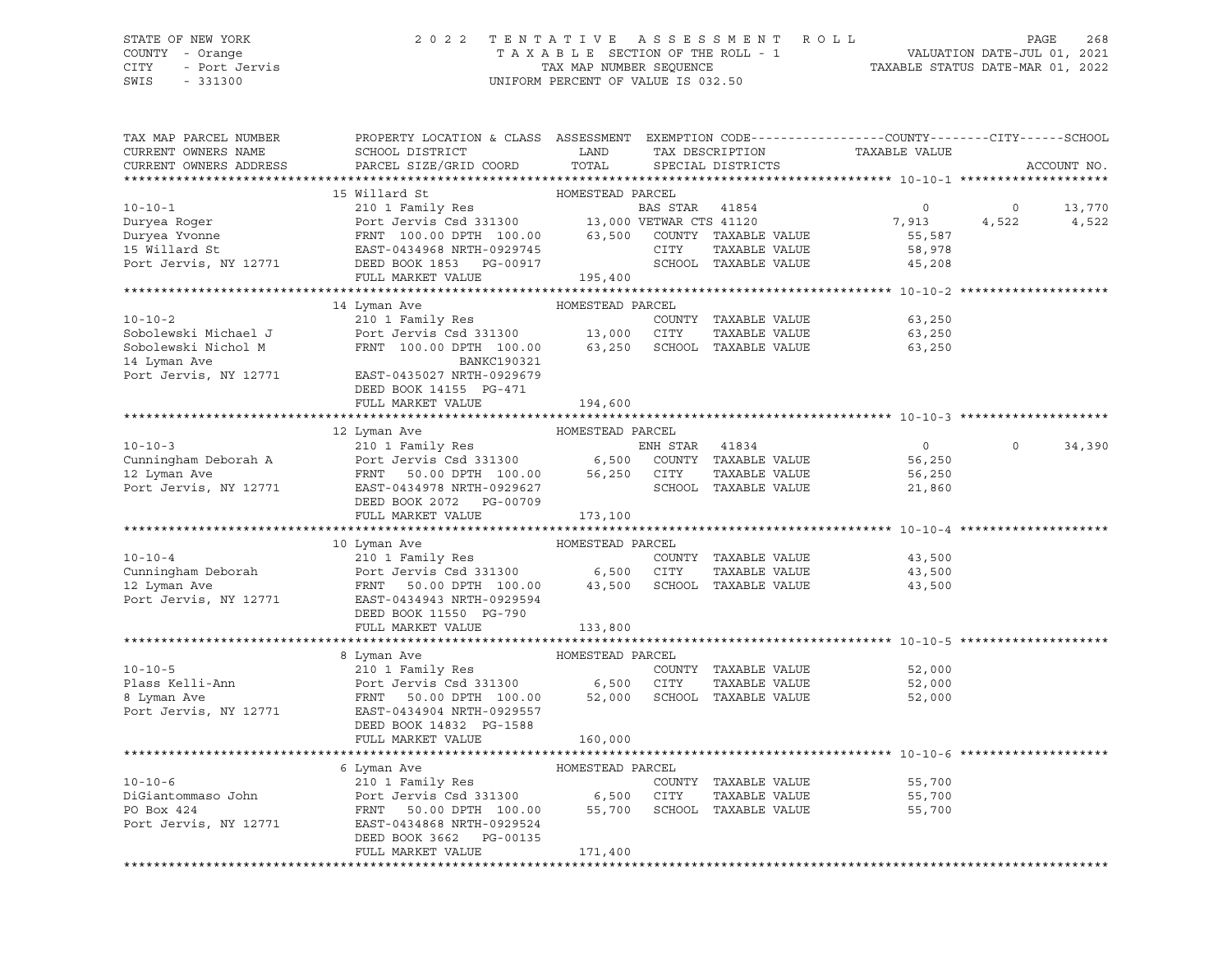## STATE OF NEW YORK 2 0 2 2 T E N T A T I V E A S S E S S M E N T R O L L PAGE 269 COUNTY - Orange T A X A B L E SECTION OF THE ROLL - 1 VALUATION DATE-JUL 01, 2021 CITY - Port Jervis TAX MAP NUMBER SEQUENCE TAXABLE STATUS DATE-MAR 01, 2022

| TAX MAP PARCEL NUMBER                         | PROPERTY LOCATION & CLASS ASSESSMENT EXEMPTION CODE---------------COUNTY-------CITY------SCHOOL                                                                                                                                                                                                                                                                                                                                              |                  |                      |                                                 |                    |
|-----------------------------------------------|----------------------------------------------------------------------------------------------------------------------------------------------------------------------------------------------------------------------------------------------------------------------------------------------------------------------------------------------------------------------------------------------------------------------------------------------|------------------|----------------------|-------------------------------------------------|--------------------|
| CURRENT OWNERS NAME                           | SCHOOL DISTRICT                                                                                                                                                                                                                                                                                                                                                                                                                              | LAND             |                      |                                                 |                    |
| CURRENT OWNERS ADDRESS                        | PARCEL SIZE/GRID COORD                                                                                                                                                                                                                                                                                                                                                                                                                       | TOTAL            |                      | TAX DESCRIPTION TAXABLE VALUE SPECIAL DISTRICTS | ACCOUNT NO.        |
|                                               |                                                                                                                                                                                                                                                                                                                                                                                                                                              |                  |                      |                                                 |                    |
|                                               | 4 Lyman Ave                                                                                                                                                                                                                                                                                                                                                                                                                                  | HOMESTEAD PARCEL |                      |                                                 |                    |
| $10 - 10 - 7$                                 | 311 Res vac land                                                                                                                                                                                                                                                                                                                                                                                                                             |                  | COUNTY TAXABLE VALUE | 5,250                                           |                    |
| DiGiantommaso John                            |                                                                                                                                                                                                                                                                                                                                                                                                                                              |                  | TAXABLE VALUE        | 5,250                                           |                    |
| PO Box 424                                    | Port Jervis Csd 331300 5,250 CITY TAXABLE VALUE<br>FRNT 50.00 DPTH 100.00 5,250 SCHOOL TAXABLE VALUE                                                                                                                                                                                                                                                                                                                                         |                  |                      | 5,250                                           |                    |
| Port Jervis, NY 12771                         | EAST-0434833 NRTH-0929490                                                                                                                                                                                                                                                                                                                                                                                                                    |                  |                      |                                                 |                    |
|                                               | DEED BOOK 3662 PG-00135                                                                                                                                                                                                                                                                                                                                                                                                                      |                  |                      |                                                 |                    |
|                                               | FULL MARKET VALUE                                                                                                                                                                                                                                                                                                                                                                                                                            |                  |                      |                                                 |                    |
|                                               |                                                                                                                                                                                                                                                                                                                                                                                                                                              | 16,200           |                      |                                                 |                    |
|                                               | 2 Lyman Ave                                                                                                                                                                                                                                                                                                                                                                                                                                  | HOMESTEAD PARCEL |                      |                                                 |                    |
|                                               |                                                                                                                                                                                                                                                                                                                                                                                                                                              |                  |                      |                                                 | $\Omega$<br>34,390 |
|                                               |                                                                                                                                                                                                                                                                                                                                                                                                                                              |                  |                      |                                                 |                    |
|                                               |                                                                                                                                                                                                                                                                                                                                                                                                                                              |                  |                      |                                                 |                    |
|                                               | 10-10-8<br>Murray Robert J Sr<br>Murray Robert J Jr;<br>Murray Robert J Jr;<br>Murray Jr;<br>Murray Jr;<br>Robert J General Murray Jr;<br>EAST-0434807 NRTH-0929457<br>2 Lyman Ave DEED BOOK 13863 PG-1276<br>2 Lyman Ave DEED BOOK 13863 PG-127                                                                                                                                                                                             |                  |                      |                                                 |                    |
|                                               |                                                                                                                                                                                                                                                                                                                                                                                                                                              |                  |                      |                                                 |                    |
| Port Jervis, NY 12771 FULL MARKET VALUE       |                                                                                                                                                                                                                                                                                                                                                                                                                                              |                  |                      |                                                 |                    |
|                                               |                                                                                                                                                                                                                                                                                                                                                                                                                                              | 106,900          |                      |                                                 |                    |
|                                               |                                                                                                                                                                                                                                                                                                                                                                                                                                              |                  |                      |                                                 |                    |
|                                               | $\begin{tabular}{lllllllllllll} \multicolumn{3}{c l} \multicolumn{3}{c l} \multicolumn{3}{c l} \multicolumn{3}{c l} \multicolumn{3}{c l} \multicolumn{3}{c l} \multicolumn{3}{c l} \multicolumn{3}{c l} \multicolumn{3}{c l} \multicolumn{3}{c l} \multicolumn{3}{c l} \multicolumn{3}{c l} \multicolumn{3}{c l} \multicolumn{3}{c l} \multicolumn{3}{c l} \multicolumn{3}{c l} \multicolumn{3}{c l} \multicolumn{3}{c l} \multicolumn{3}{c$ |                  |                      |                                                 |                    |
|                                               |                                                                                                                                                                                                                                                                                                                                                                                                                                              |                  |                      | 56,250                                          |                    |
|                                               |                                                                                                                                                                                                                                                                                                                                                                                                                                              |                  |                      | 56,250                                          |                    |
|                                               |                                                                                                                                                                                                                                                                                                                                                                                                                                              |                  |                      | 56,250                                          |                    |
|                                               |                                                                                                                                                                                                                                                                                                                                                                                                                                              |                  |                      |                                                 |                    |
|                                               | DEED BOOK 13128 PG-68                                                                                                                                                                                                                                                                                                                                                                                                                        |                  |                      |                                                 |                    |
|                                               | FULL MARKET VALUE                                                                                                                                                                                                                                                                                                                                                                                                                            | 173,100          |                      |                                                 |                    |
|                                               | 249 West Main St                                                                                                                                                                                                                                                                                                                                                                                                                             | HOMESTEAD PARCEL |                      |                                                 |                    |
| $10 - 10 - 10$                                |                                                                                                                                                                                                                                                                                                                                                                                                                                              |                  |                      |                                                 |                    |
|                                               | 210 1 Family Res                                                                                                                                                                                                                                                                                                                                                                                                                             |                  | COUNTY TAXABLE VALUE | 39,750                                          |                    |
|                                               |                                                                                                                                                                                                                                                                                                                                                                                                                                              |                  |                      | TAXABLE VALUE 39,750                            |                    |
|                                               | Port Jervis, NY 12771 EAST-0434741 NRTH-0929434                                                                                                                                                                                                                                                                                                                                                                                              |                  |                      | 39,750                                          |                    |
|                                               |                                                                                                                                                                                                                                                                                                                                                                                                                                              |                  |                      |                                                 |                    |
|                                               | DEED BOOK 11415 PG-277                                                                                                                                                                                                                                                                                                                                                                                                                       |                  |                      |                                                 |                    |
|                                               | FULL MARKET VALUE                                                                                                                                                                                                                                                                                                                                                                                                                            | 122,300          |                      |                                                 |                    |
|                                               |                                                                                                                                                                                                                                                                                                                                                                                                                                              |                  |                      |                                                 |                    |
|                                               | 253 West Main St<br>10-10-12.2<br>Example 210 1 Family Res<br>Example 210 1 Family Res<br>FRNT 100.00 DPTH 101.00<br>EXAMPLE VALUE<br>EXAMPLE VALUE<br>EXAMPLE VALUE<br>253 West Main St<br>253 West Main St<br>253 West Main St<br>253 West Main St<br>253 West Main St                                                                                                                                                                     | HOMESTEAD PARCEL |                      |                                                 |                    |
|                                               |                                                                                                                                                                                                                                                                                                                                                                                                                                              |                  |                      | $\overline{0}$                                  | 13,770<br>$\circ$  |
|                                               |                                                                                                                                                                                                                                                                                                                                                                                                                                              |                  |                      | 69,000                                          |                    |
|                                               |                                                                                                                                                                                                                                                                                                                                                                                                                                              |                  |                      | 69,000                                          |                    |
|                                               |                                                                                                                                                                                                                                                                                                                                                                                                                                              |                  |                      | 55,230                                          |                    |
| Port Jervis, NY 12771 DEED BOOK 11563 PG-1469 |                                                                                                                                                                                                                                                                                                                                                                                                                                              |                  |                      |                                                 |                    |
|                                               | FULL MARKET VALUE                                                                                                                                                                                                                                                                                                                                                                                                                            | 212,300          |                      |                                                 |                    |
|                                               |                                                                                                                                                                                                                                                                                                                                                                                                                                              |                  |                      |                                                 |                    |
|                                               | 5 Willard St                                                                                                                                                                                                                                                                                                                                                                                                                                 | HOMESTEAD PARCEL |                      |                                                 |                    |
| $10 - 10 - 13$                                |                                                                                                                                                                                                                                                                                                                                                                                                                                              |                  | COUNTY TAXABLE VALUE | 7,550                                           |                    |
| Kroger Paddie<br>7 Willard St                 | Port Jervis Csd 331300 5,950 CITY<br>FRNT 56.00 DPTH 102.00 7,550 SCHOC                                                                                                                                                                                                                                                                                                                                                                      |                  | TAXABLE VALUE        | 7,550                                           |                    |
| 7 Willard St<br>Port Jervis, NY 12771         |                                                                                                                                                                                                                                                                                                                                                                                                                                              |                  | SCHOOL TAXABLE VALUE | 7,550                                           |                    |
|                                               | EAST-0434763 NRTH-0929550<br>DEED BOOK 1913 PG-00886                                                                                                                                                                                                                                                                                                                                                                                         |                  |                      |                                                 |                    |
|                                               | FULL MARKET VALUE                                                                                                                                                                                                                                                                                                                                                                                                                            | 23,200           |                      |                                                 |                    |
|                                               |                                                                                                                                                                                                                                                                                                                                                                                                                                              |                  |                      |                                                 |                    |
|                                               |                                                                                                                                                                                                                                                                                                                                                                                                                                              |                  |                      |                                                 |                    |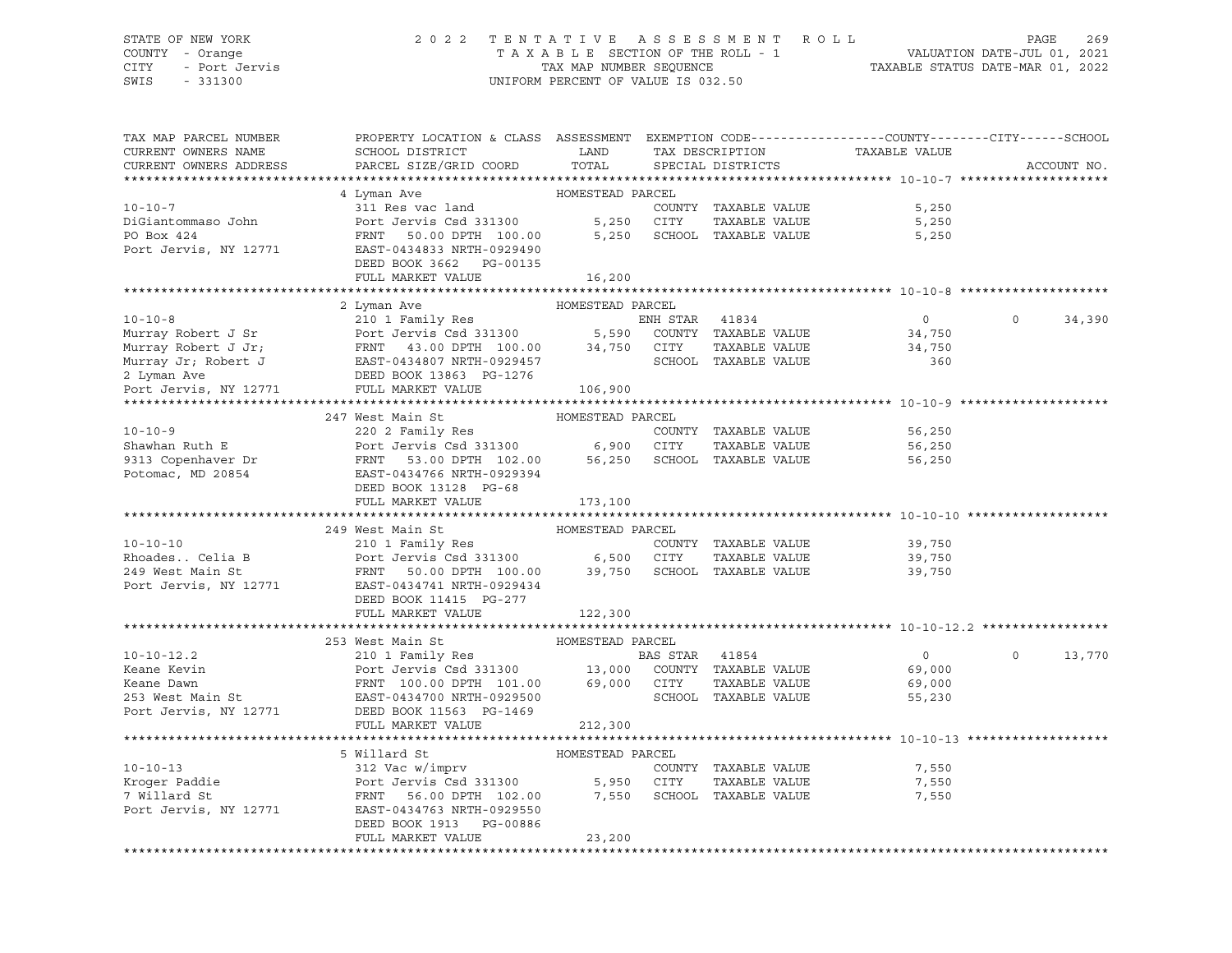## STATE OF NEW YORK 2 0 2 2 T E N T A T I V E A S S E S S M E N T R O L L PAGE 270 COUNTY - Orange T A X A B L E SECTION OF THE ROLL - 1 VALUATION DATE-JUL 01, 2021 CITY - Port Jervis TAX MAP NUMBER SEQUENCE TAXABLE STATUS DATE-MAR 01, 2022

| TAX MAP PARCEL NUMBER<br>CURRENT OWNERS NAME<br>CURRENT OWNERS ADDRESS                                                                                                                                                                                                                                               | PROPERTY LOCATION & CLASS ASSESSMENT EXEMPTION CODE----------------COUNTY-------CITY------SCHOOL<br>SCHOOL DISTRICT<br>PARCEL SIZE/GRID COORD      | LAND<br>TOTAL    |                | TAX DESCRIPTION<br>SPECIAL DISTRICTS | TAXABLE VALUE        |                  |                   | ACCOUNT NO. |
|----------------------------------------------------------------------------------------------------------------------------------------------------------------------------------------------------------------------------------------------------------------------------------------------------------------------|----------------------------------------------------------------------------------------------------------------------------------------------------|------------------|----------------|--------------------------------------|----------------------|------------------|-------------------|-------------|
|                                                                                                                                                                                                                                                                                                                      |                                                                                                                                                    |                  |                |                                      |                      |                  |                   |             |
|                                                                                                                                                                                                                                                                                                                      | 7 Willard St                                                                                                                                       | HOMESTEAD PARCEL |                |                                      |                      |                  |                   |             |
| $10 - 10 - 14$<br>10-10-11<br>Kroger Paddie<br>11 March St.                                                                                                                                                                                                                                                          | 210 1 Family Res<br>Port Jervis Csd 331300 6,500 ENH STAR 41834<br>Port Jervis Csd 331300 6,500 ENH STAR 41834                                     |                  |                | VETWAR CTS 41120                     |                      | 6,555            | 4,522             | 4,522       |
|                                                                                                                                                                                                                                                                                                                      |                                                                                                                                                    |                  |                |                                      |                      | $\overline{0}$   | $\overline{0}$    | 34,390      |
|                                                                                                                                                                                                                                                                                                                      |                                                                                                                                                    |                  |                |                                      |                      | 37,145           |                   |             |
| Port Jervis, NY 12771                                                                                                                                                                                                                                                                                                | FRNT 50.00 DPTH 100.00 43,700 COUNTY TAXABLE VALUE<br>EAST-0434812 NRTH-0929598 CITY TAXABLE VALUE<br>DEED BOOK 2081 PG-00039 SCHOOL TAXABLE VALUE |                  |                |                                      |                      | 39,178           |                   |             |
|                                                                                                                                                                                                                                                                                                                      |                                                                                                                                                    |                  |                |                                      |                      | 4,788            |                   |             |
|                                                                                                                                                                                                                                                                                                                      | FULL MARKET VALUE                                                                                                                                  | 134,500          |                |                                      |                      |                  |                   |             |
|                                                                                                                                                                                                                                                                                                                      | 9 Willard St                                                                                                                                       | HOMESTEAD PARCEL |                |                                      |                      |                  |                   |             |
|                                                                                                                                                                                                                                                                                                                      |                                                                                                                                                    |                  |                |                                      |                      | 53,000           |                   |             |
|                                                                                                                                                                                                                                                                                                                      |                                                                                                                                                    |                  |                |                                      |                      | 53,000           |                   |             |
|                                                                                                                                                                                                                                                                                                                      |                                                                                                                                                    |                  |                |                                      |                      | 53,000           |                   |             |
|                                                                                                                                                                                                                                                                                                                      |                                                                                                                                                    |                  |                |                                      |                      |                  |                   |             |
| Topel Shane C<br>Country TAXABLE VALUE<br>Country TAXABLE VALUE<br>C/o Alicia Wichmann<br>PRIT 50.00 DPTH 100.00 53,000 SCHOOL TAXABLE VALUE<br>9 Willard St<br>Port Jervis, NY 12771 DEED BOOK 14366 DE<br>9 Willard St<br>Port Jervis, NY 12771 DEED BOOK 14368 PG-1<br>Port Jervis, NY 12771 DEED BOOK 14368 PG-1 |                                                                                                                                                    |                  |                |                                      |                      |                  |                   |             |
|                                                                                                                                                                                                                                                                                                                      | FULL MARKET VALUE                                                                                                                                  | 163,100          |                |                                      |                      |                  |                   |             |
|                                                                                                                                                                                                                                                                                                                      |                                                                                                                                                    |                  |                |                                      |                      |                  |                   |             |
|                                                                                                                                                                                                                                                                                                                      | 11 Willard St                                                                                                                                      | HOMESTEAD PARCEL |                |                                      |                      |                  |                   |             |
| $10 - 10 - 16$                                                                                                                                                                                                                                                                                                       | 210 1 Family Res                                                                                                                                   |                  | BAS STAR 41854 |                                      |                      | $\overline{0}$   | $0 \qquad \qquad$ | 13,770      |
|                                                                                                                                                                                                                                                                                                                      |                                                                                                                                                    |                  |                |                                      |                      |                  |                   |             |
|                                                                                                                                                                                                                                                                                                                      |                                                                                                                                                    |                  |                |                                      |                      | 47,000<br>47,000 |                   |             |
|                                                                                                                                                                                                                                                                                                                      |                                                                                                                                                    |                  |                |                                      | SCHOOL TAXABLE VALUE | 33,230           |                   |             |
| Port Jervis, NY 12771                                                                                                                                                                                                                                                                                                | EAST-0434877 NRTH-0929664                                                                                                                          |                  |                |                                      |                      |                  |                   |             |
|                                                                                                                                                                                                                                                                                                                      | DEED BOOK 3749 PG-00197                                                                                                                            |                  |                |                                      |                      |                  |                   |             |
|                                                                                                                                                                                                                                                                                                                      | FULL MARKET VALUE                                                                                                                                  | 144,600          |                |                                      |                      |                  |                   |             |
|                                                                                                                                                                                                                                                                                                                      |                                                                                                                                                    |                  |                |                                      |                      |                  |                   |             |
| 10-10-17<br>210 1 Family Res<br>Ey Warren Port Jervis Csd 331300 6,500 COUNTY TAXABLE VALUE<br>13 Willard St<br>Port Jervis, NY 12771 EAST-0434915 NRTH-0929697 SCHOOL TAXABLE VALUE<br>Port Jervis, NY 12771 EAST-0434915 NRTH-0929697                                                                              | 13 Willard St                                                                                                                                      | HOMESTEAD PARCEL |                |                                      |                      |                  |                   |             |
|                                                                                                                                                                                                                                                                                                                      |                                                                                                                                                    |                  |                |                                      |                      | 6,713            | 4,522             | 4,522       |
|                                                                                                                                                                                                                                                                                                                      |                                                                                                                                                    |                  |                |                                      |                      | 38,037           |                   |             |
|                                                                                                                                                                                                                                                                                                                      |                                                                                                                                                    |                  |                |                                      |                      | 40,228           |                   |             |
|                                                                                                                                                                                                                                                                                                                      |                                                                                                                                                    |                  |                |                                      |                      | 40,228           |                   |             |
|                                                                                                                                                                                                                                                                                                                      | DEED BOOK 14150 PG-1557                                                                                                                            | 137,700          |                |                                      |                      |                  |                   |             |
|                                                                                                                                                                                                                                                                                                                      | FULL MARKET VALUE                                                                                                                                  |                  |                |                                      |                      |                  |                   |             |
|                                                                                                                                                                                                                                                                                                                      | 17 Harold St                                                                                                                                       | HOMESTEAD PARCEL |                |                                      |                      |                  |                   |             |
| $10 - 11 - 1$                                                                                                                                                                                                                                                                                                        |                                                                                                                                                    |                  | BAS STAR 41854 |                                      |                      | $\overline{0}$   | $\circ$           | 13,770      |
|                                                                                                                                                                                                                                                                                                                      |                                                                                                                                                    |                  |                |                                      |                      | 53,750           |                   |             |
|                                                                                                                                                                                                                                                                                                                      |                                                                                                                                                    |                  |                | TAXABLE VALUE                        |                      | 53,750           |                   |             |
|                                                                                                                                                                                                                                                                                                                      |                                                                                                                                                    |                  |                |                                      |                      | 39,980           |                   |             |
| EXAMPLE 2021<br>17 Harold St<br>Port Jervis, NY 12771 DEED BOOK 14861 PG-642                                                                                                                                                                                                                                         |                                                                                                                                                    |                  |                |                                      |                      |                  |                   |             |
|                                                                                                                                                                                                                                                                                                                      | FULL MARKET VALUE                                                                                                                                  | 165,400          |                |                                      |                      |                  |                   |             |
|                                                                                                                                                                                                                                                                                                                      |                                                                                                                                                    |                  |                |                                      |                      |                  |                   |             |
|                                                                                                                                                                                                                                                                                                                      | 16 Willard St                                                                                                                                      | HOMESTEAD PARCEL |                |                                      |                      |                  |                   |             |
| $10 - 11 - 2$                                                                                                                                                                                                                                                                                                        | 311 Res vac land                                                                                                                                   |                  |                | COUNTY TAXABLE VALUE                 |                      | 4,200            |                   |             |
|                                                                                                                                                                                                                                                                                                                      |                                                                                                                                                    |                  |                | TAXABLE VALUE                        |                      | 4,200            |                   |             |
|                                                                                                                                                                                                                                                                                                                      |                                                                                                                                                    |                  |                | SCHOOL TAXABLE VALUE                 |                      | 4,200            |                   |             |
|                                                                                                                                                                                                                                                                                                                      |                                                                                                                                                    |                  |                |                                      |                      |                  |                   |             |
| 10-11-2 311 Res vac land COUNT<br>Kuhn Robert C Port Jervis Csd 331300 4,200 CITY<br>Kuhn Gloria S FRNT 40.00 DPTH 100.00 4,200 SCHOO<br>200 County Route 93 EAST-0434880 NRTH-0929883<br>New Hampton, NY 10958 DEED BOOK 15076 PG-191                                                                               |                                                                                                                                                    |                  |                |                                      |                      |                  |                   |             |
|                                                                                                                                                                                                                                                                                                                      | FULL MARKET VALUE                                                                                                                                  | 12,900           |                |                                      |                      |                  |                   |             |
|                                                                                                                                                                                                                                                                                                                      |                                                                                                                                                    |                  |                |                                      |                      |                  |                   |             |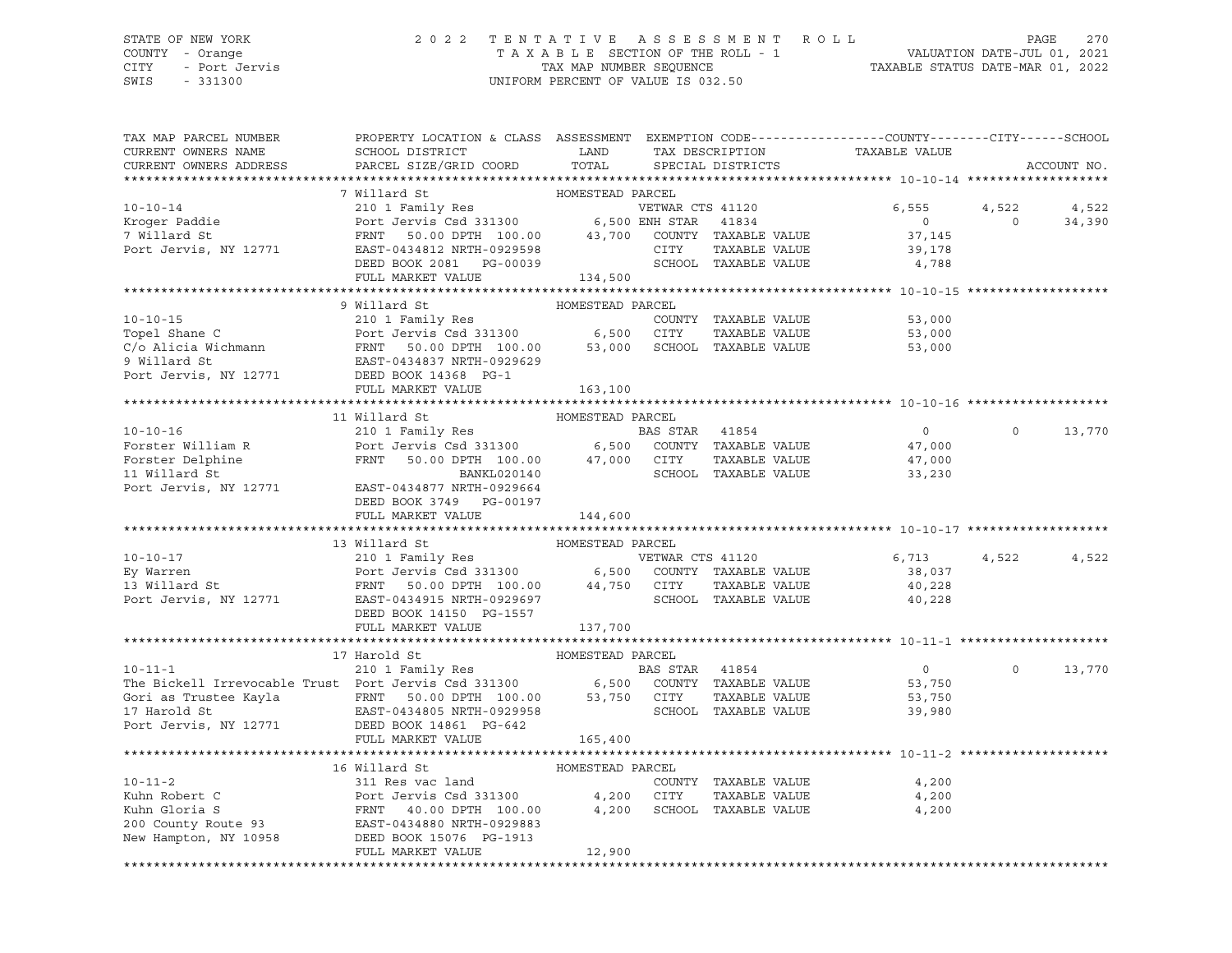# STATE OF NEW YORK 2 0 2 2 T E N T A T I V E A S S E S S M E N T R O L L PAGE 271 COUNTY - Orange T A X A B L E SECTION OF THE ROLL - 1 VALUATION DATE-JUL 01, 2021

SWIS - 331300 UNIFORM PERCENT OF VALUE IS 032.50

CITY - Port Jervis TAX MAP NUMBER SEQUENCE TAXABLE STATUS DATE-MAR 01, 2022

| TAX MAP PARCEL NUMBER<br>CURRENT OWNERS NAME<br>CURRENT OWNERS ADDRESS | PROPERTY LOCATION & CLASS ASSESSMENT EXEMPTION CODE---------------COUNTY-------CITY------SCHOOL<br>SCHOOL DISTRICT<br>PARCEL SIZE/GRID COORD                                                                                                               | LAND<br>TOTAL    | TAX DESCRIPTION  | SPECIAL DISTRICTS    | TAXABLE VALUE                                                  |                | ACCOUNT NO.     |
|------------------------------------------------------------------------|------------------------------------------------------------------------------------------------------------------------------------------------------------------------------------------------------------------------------------------------------------|------------------|------------------|----------------------|----------------------------------------------------------------|----------------|-----------------|
| *********************                                                  |                                                                                                                                                                                                                                                            |                  |                  |                      |                                                                |                |                 |
|                                                                        | 14 Willard St                                                                                                                                                                                                                                              | HOMESTEAD PARCEL |                  |                      |                                                                |                |                 |
| $10 - 11 - 3$                                                          | 210 1 Family Res                                                                                                                                                                                                                                           |                  |                  | COUNTY TAXABLE VALUE | 55,050                                                         |                |                 |
|                                                                        |                                                                                                                                                                                                                                                            |                  |                  | TAXABLE VALUE        | 55,050                                                         |                |                 |
|                                                                        |                                                                                                                                                                                                                                                            |                  |                  |                      | 55,050                                                         |                |                 |
|                                                                        |                                                                                                                                                                                                                                                            |                  |                  |                      |                                                                |                |                 |
|                                                                        | EXAMPLE VALUE<br>Kuhn Robert C<br>Kuhn Gloria S<br>EXAMPLE VALUE<br>200 County Route 93<br>EXAMPLE VALUE<br>EXAMPLE VALUE<br>EXAMPLE VALUE<br>EXAMPLE VALUE<br>EXAMPLE VALUE<br>EXAMPLE VALUE<br>EXAMPLE VALUE<br>EXAMPLE VALUE<br>EXAMPLE VALUE<br>EXAMPL |                  |                  |                      |                                                                |                |                 |
| **********************                                                 | FULL MARKET VALUE                                                                                                                                                                                                                                          | 169,400          |                  |                      |                                                                |                |                 |
|                                                                        |                                                                                                                                                                                                                                                            |                  |                  |                      |                                                                |                |                 |
| $10 - 11 - 4$                                                          | 12 Willard St<br>210 1 Family Res                                                                                                                                                                                                                          | HOMESTEAD PARCEL | VETCOM CTS 41130 |                      | 12,463                                                         | 7,536          |                 |
|                                                                        | Vicchiariello Thomas<br>Vicchiariello Thomas<br>Vicchiariello Jillene<br>PRNT 50.00 DPTH 100.00 49,850 FIRE/AMBCT 41690<br>12 Willard St<br>Port Jervis, NY 12771 DEED BOOK 1958 PG-00364 COUNTY TAXABLE VALUE<br>PULL MARKET VALUE<br>PULL                |                  |                  |                      | $\sim$ 0                                                       | $\overline{0}$ | 7,536<br>13,770 |
|                                                                        |                                                                                                                                                                                                                                                            |                  |                  |                      | $\begin{array}{c}0\\1,130\end{array}$                          | 1,130          | 1,130           |
|                                                                        |                                                                                                                                                                                                                                                            |                  |                  |                      | 2,493                                                          | 2,493          | 2,493           |
|                                                                        |                                                                                                                                                                                                                                                            |                  |                  |                      | 33,764                                                         |                |                 |
|                                                                        |                                                                                                                                                                                                                                                            |                  |                  |                      |                                                                |                |                 |
|                                                                        |                                                                                                                                                                                                                                                            |                  |                  | SCHOOL TAXABLE VALUE | $38,691$<br>$24,921$                                           |                |                 |
|                                                                        |                                                                                                                                                                                                                                                            |                  |                  |                      |                                                                |                |                 |
|                                                                        | 10 Willard St                                                                                                                                                                                                                                              | HOMESTEAD PARCEL |                  |                      |                                                                |                |                 |
| $10 - 11 - 5$                                                          | 210 1 Family Res                                                                                                                                                                                                                                           |                  | VETWAR CTS 41120 |                      | 7,913                                                          | 4,522          | 4,522           |
|                                                                        |                                                                                                                                                                                                                                                            |                  |                  |                      | 47,187                                                         |                |                 |
|                                                                        |                                                                                                                                                                                                                                                            |                  |                  |                      | 50,578                                                         |                |                 |
|                                                                        | Nocabe Susanne M<br>Nocabe Susanne M<br>10 Willard St<br>Port Jervis Csd 331300<br>FRNT 50.00 DPTH 100.00 55,100 CITY TAXABLE VALUE<br>BANKC110038 SCHOOL TAXABLE VALUE                                                                                    |                  |                  |                      | 50,578                                                         |                |                 |
|                                                                        | EAST-0434771 NRTH-0929775                                                                                                                                                                                                                                  |                  |                  |                      |                                                                |                |                 |
|                                                                        | DEED BOOK 14761 PG-1349                                                                                                                                                                                                                                    |                  |                  |                      |                                                                |                |                 |
|                                                                        | FULL MARKET VALUE                                                                                                                                                                                                                                          | 169,500          |                  |                      |                                                                |                |                 |
|                                                                        |                                                                                                                                                                                                                                                            |                  |                  |                      |                                                                |                |                 |
|                                                                        | 8 Willard St                                                                                                                                                                                                                                               | HOMESTEAD PARCEL |                  |                      |                                                                |                |                 |
|                                                                        |                                                                                                                                                                                                                                                            |                  |                  |                      | $\overline{0}$                                                 | $\circ$        | 13,770          |
|                                                                        |                                                                                                                                                                                                                                                            |                  |                  |                      | 4,522                                                          | $\Omega$       | $\mathbf 0$     |
|                                                                        |                                                                                                                                                                                                                                                            |                  |                  |                      | 37,228                                                         |                |                 |
|                                                                        |                                                                                                                                                                                                                                                            |                  |                  |                      | 41,750                                                         |                |                 |
|                                                                        | 10-11-6<br>Hendrick Carl V<br>Hendrick Janette L<br>BAS STAR 41854<br>Hendrick Janette L<br>ERNT 50.00 DPTH 100.00<br>ERST-0434736 NRTH-0929742<br>Port Jervis, NY 12771<br>DEED BOOK 13296 PG-1931<br>PG-1931<br>SCHOOL TAXABLE VALUE                     |                  |                  |                      | 27,980                                                         |                |                 |
|                                                                        | FULL MARKET VALUE                                                                                                                                                                                                                                          | 128,500          |                  |                      |                                                                |                |                 |
|                                                                        |                                                                                                                                                                                                                                                            |                  |                  |                      |                                                                |                |                 |
|                                                                        | 6 Willard St                                                                                                                                                                                                                                               | HOMESTEAD PARCEL |                  |                      |                                                                |                |                 |
| $10 - 11 - 7$                                                          | 210 1 Family Res AGED-T                                                                                                                                                                                                                                    |                  |                  | 41803                | $\overline{\phantom{0}}$                                       | 17,045         | $\circ$         |
|                                                                        |                                                                                                                                                                                                                                                            |                  |                  |                      | 24,350                                                         | $\overline{0}$ | 24,350          |
|                                                                        |                                                                                                                                                                                                                                                            |                  |                  |                      | $\begin{array}{c}0\\24,350\end{array}$                         | $\circ$        | 24,350          |
|                                                                        |                                                                                                                                                                                                                                                            |                  |                  |                      |                                                                |                |                 |
|                                                                        |                                                                                                                                                                                                                                                            |                  |                  |                      | TAXABLE VALUE 31,6!<br>TAXABLE VALUE<br>31,655                 |                |                 |
|                                                                        | -11-7<br>Faller Retallick; Ilonka<br>Faller Retallick; Ilonka<br>FRNT 45.00 DPTH 100.00 48,700 ENH STAR 41805<br>Faller Retallick; EAST-0434702 NRTH-0929712 COUNTY TAXABLE VALUE<br>FULL MARKET VALUE<br>POTT JEVIL MARKET VALUE<br>POTT ST               |                  |                  |                      | $\overline{0}$                                                 |                |                 |
|                                                                        |                                                                                                                                                                                                                                                            |                  |                  |                      |                                                                |                |                 |
|                                                                        | 2 Willard St<br>210 1 Family Res                                                                                                                                                                                                                           | HOMESTEAD PARCEL |                  |                      |                                                                |                |                 |
| $10 - 11 - 8$                                                          |                                                                                                                                                                                                                                                            |                  |                  | COUNTY TAXABLE VALUE | 48,250                                                         |                |                 |
|                                                                        |                                                                                                                                                                                                                                                            |                  |                  | TAXABLE VALUE        | 48,250<br>52.00 DPTH 101.00 48,250 SCHOOL TAXABLE VALUE 48,250 |                |                 |
|                                                                        |                                                                                                                                                                                                                                                            |                  |                  |                      |                                                                |                |                 |
| Port Jervis, NY 12771                                                  | BANKC130015                                                                                                                                                                                                                                                |                  |                  |                      |                                                                |                |                 |
|                                                                        | EAST-0434672 NRTH-0929676<br>DEED BOOK 14069 PG-228                                                                                                                                                                                                        |                  |                  |                      |                                                                |                |                 |
|                                                                        | FULL MARKET VALUE                                                                                                                                                                                                                                          | 148,500          |                  |                      |                                                                |                |                 |
|                                                                        |                                                                                                                                                                                                                                                            |                  |                  |                      |                                                                |                |                 |
|                                                                        |                                                                                                                                                                                                                                                            |                  |                  |                      |                                                                |                |                 |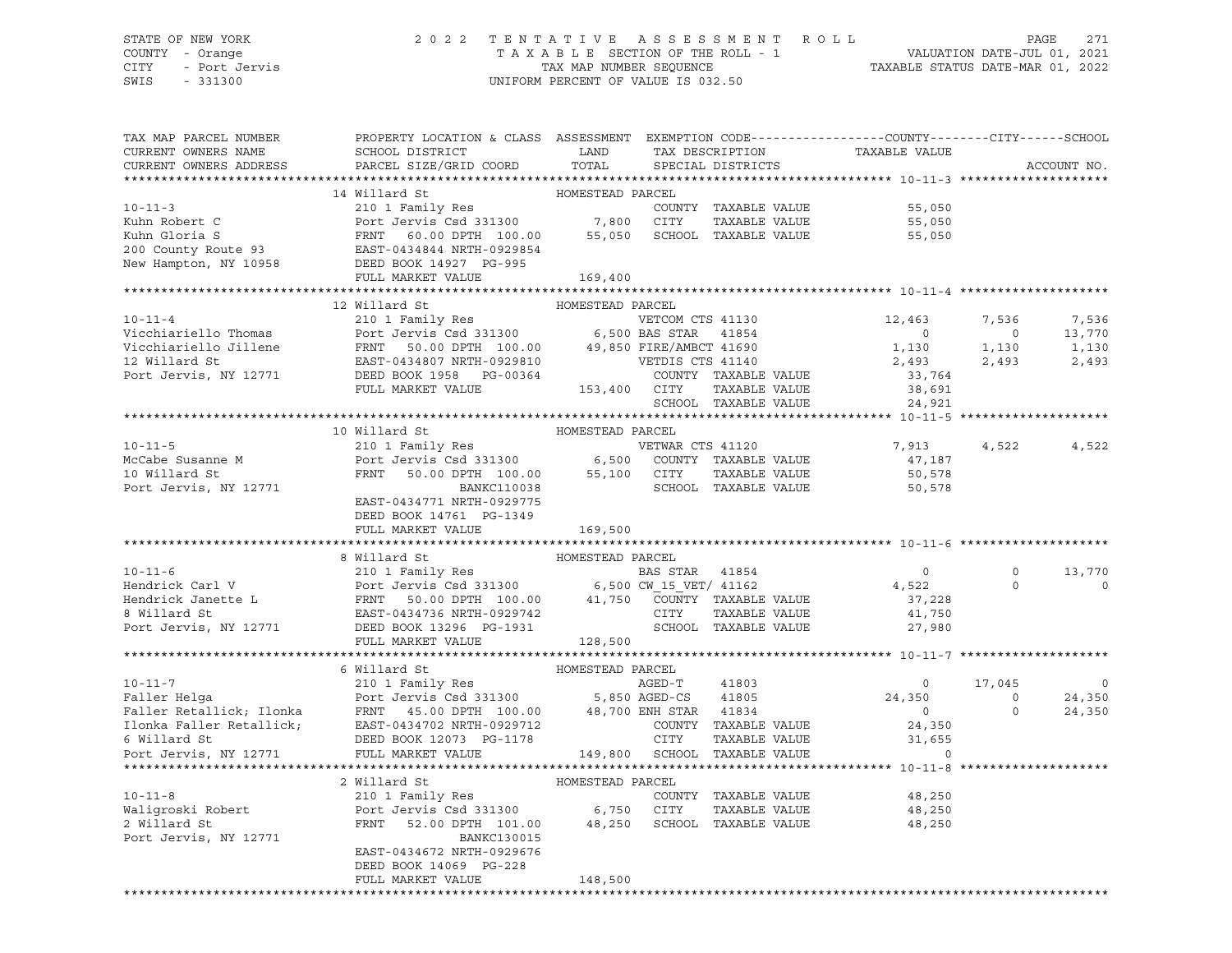| STATE OF NEW YORK<br>TENTATIVE ASSESSMENT ROLL<br>2 0 2 2<br>TAXABLE SECTION OF THE ROLL - 1<br>TAXABLE SECTION OF THE ROLL - 1<br>TAXABLE STATUS DATE-MAR 01, 2022<br>COUNTY - Orange<br>- Port Jervis<br>CITY<br>UNIFORM PERCENT OF VALUE IS 032.50<br>SWIS<br>$-331300$ | PAGE<br>272 |
|----------------------------------------------------------------------------------------------------------------------------------------------------------------------------------------------------------------------------------------------------------------------------|-------------|
| PROPERTY LOCATION & CLASS ASSESSMENT EXEMPTION CODE----------------COUNTY--------CITY------SCHOOL<br>TAX MAP PARCEL NUMBER                                                                                                                                                 |             |
| <b>EXAMPLE THE STATE OF STATE OF STATE</b><br>CURRENT OWNERS NAME<br>SCHOOL DISTRICT<br>TAX DESCRIPTION<br>TAXABLE VALUE<br>PARCEL SIZE/GRID COORD<br>TOTAL<br>CURRENT OWNERS ADDRESS                                                                                      |             |
| SPECIAL DISTRICTS                                                                                                                                                                                                                                                          | ACCOUNT NO. |
| 257 West Main St<br>HOMESTEAD PARCEL                                                                                                                                                                                                                                       |             |
| $10 - 11 - 9.2$<br>210 1 Family Res<br>BAS STAR 41854<br>$\circ$<br>$\mathbf 0$                                                                                                                                                                                            | 13,770      |
| Port Jervis Csd 331300 15,800 COUNTY TAXABLE VALUE<br>Tufano Joseph M<br>84,000                                                                                                                                                                                            |             |
| 84,000 CITY TAXABLE VALUE<br>FRNT 143.00 DPTH 101.00<br>84,000                                                                                                                                                                                                             |             |
| SCHOOL TAXABLE VALUE<br>BANKC130170<br>70,230                                                                                                                                                                                                                              |             |
| Mandzy Heather N<br>10 Canal St<br>Port Jervis, NY 12771<br>EAST-0434611 NRTH-0929652                                                                                                                                                                                      |             |
| DEED BOOK 5688 PG-270                                                                                                                                                                                                                                                      |             |
| FULL MARKET VALUE<br>258,500                                                                                                                                                                                                                                               |             |
|                                                                                                                                                                                                                                                                            |             |
| 261 West Main St<br>HOMESTEAD PARCEL                                                                                                                                                                                                                                       |             |
| 210 1 Family Res<br>$10 - 11 - 10.1$<br>COUNTY TAXABLE VALUE<br>58,850                                                                                                                                                                                                     |             |
| 58,850                                                                                                                                                                                                                                                                     |             |
| 58,850                                                                                                                                                                                                                                                                     |             |
| Ruppert Daniel E<br>Ruppert Diedre M<br>Ruppert Diedre M<br>RENT 60.00 DPTH 102.00 58,850 SCHOOL TAXABLE VALUE<br>230 Colima Ct Unit #926 EAST-0434557 NRTH-0929734<br>Ponte Vedra Beach, FL 32082 DEED BOOK 12902 PG-1792                                                 |             |
| FULL MARKET VALUE<br>181,100                                                                                                                                                                                                                                               |             |
|                                                                                                                                                                                                                                                                            |             |
| 3 Harold St<br>HOMESTEAD PARCEL                                                                                                                                                                                                                                            |             |
| 312 Vac w/imprv<br>8,750<br>$10 - 11 - 11$<br>COUNTY TAXABLE VALUE                                                                                                                                                                                                         |             |
| Tufano Joseph M<br>10 Canal St<br>TAXABLE VALUE<br>8,750                                                                                                                                                                                                                   |             |
| Port Jervis Csd 331300 4,200 CITY<br>FRNT 40.00 DPTH 101.00 8,750 SCHOC<br>10 Canal St<br>SCHOOL TAXABLE VALUE<br>8,750                                                                                                                                                    |             |
| Port Jervis, NY 12771<br>EAST-0434620 NRTH-0929766                                                                                                                                                                                                                         |             |
| DEED BOOK 5688 PG-274                                                                                                                                                                                                                                                      |             |
| FULL MARKET VALUE<br>26,900                                                                                                                                                                                                                                                |             |
|                                                                                                                                                                                                                                                                            |             |
| HOMESTEAD PARCEL<br>7 Harold St                                                                                                                                                                                                                                            |             |
| $10 - 11 - 12$<br>$\overline{0}$<br>$\circ$                                                                                                                                                                                                                                | 13,770      |
| Schott Matthew T<br>47,250                                                                                                                                                                                                                                                 |             |
| FRNT 70.00 DPTH 100.00 47,250 CITY TAXABLE VALUE<br>Schott Virgina A<br>47,250<br>7 Harold St<br>BANKC080370<br>SCHOOL TAXABLE VALUE                                                                                                                                       |             |
| 33,480<br>Port Jervis, NY 12771<br>EAST-0434661 NRTH-0929809                                                                                                                                                                                                               |             |
| DEED BOOK 5703 PG-300                                                                                                                                                                                                                                                      |             |
| FULL MARKET VALUE<br>145,400                                                                                                                                                                                                                                               |             |
|                                                                                                                                                                                                                                                                            |             |
| 9 Harold St<br>HOMESTEAD PARCEL                                                                                                                                                                                                                                            |             |
| 210 1 Family Res<br>$10 - 11 - 13$<br>COUNTY TAXABLE VALUE<br>48,200                                                                                                                                                                                                       |             |
| Port Jervis Csd 331300 6,500 CITY<br>Norse Lady LLC<br>TAXABLE VALUE<br>48,200                                                                                                                                                                                             |             |
| C/o Karen at Spano Law FRNT 50.00 DPTH $100.00$ $48,200$<br>PO Box 3136 $200$ EAST-0434699 NRTH-0929849<br>SCHOOL TAXABLE VALUE<br>48,200                                                                                                                                  |             |
|                                                                                                                                                                                                                                                                            |             |
| Port Jervis, NY 12771<br>DEED BOOK 15187 PG-573                                                                                                                                                                                                                            |             |
| FULL MARKET VALUE<br>148,300                                                                                                                                                                                                                                               |             |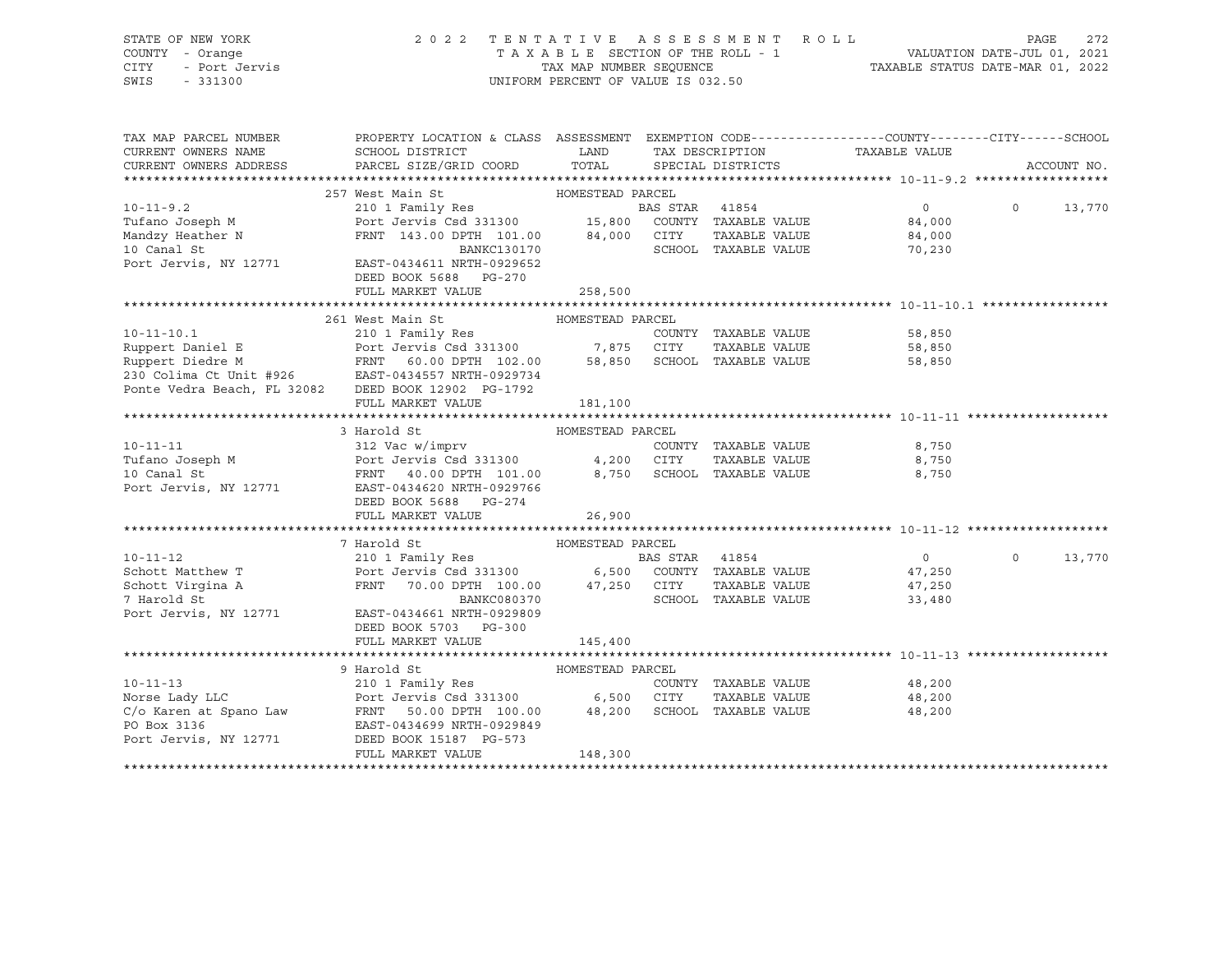## STATE OF NEW YORK 2 0 2 2 T E N T A T I V E A S S E S S M E N T R O L L PAGE 273 COUNTY - Orange T A X A B L E SECTION OF THE ROLL - 1 VALUATION DATE-JUL 01, 2021 CITY - Port Jervis TAX MAP NUMBER SEQUENCE TAXABLE STATUS DATE-MAR 01, 2022

| TAX MAP PARCEL NUMBER<br>CURRENT OWNERS NAME<br>CURRENT OWNERS ADDRESS | PROPERTY LOCATION & CLASS ASSESSMENT EXEMPTION CODE----------------COUNTY-------CITY------SCHOOL<br>SCHOOL DISTRICT LAND<br>PARCEL SIZE/GRID COORD                                                                                                                                                                                                                                                | TOTAL            |                | TAX DESCRIPTION TAXABLE VALUE<br>SPECIAL DISTRICTS |          | ACCOUNT NO. |
|------------------------------------------------------------------------|---------------------------------------------------------------------------------------------------------------------------------------------------------------------------------------------------------------------------------------------------------------------------------------------------------------------------------------------------------------------------------------------------|------------------|----------------|----------------------------------------------------|----------|-------------|
|                                                                        |                                                                                                                                                                                                                                                                                                                                                                                                   |                  |                |                                                    |          |             |
|                                                                        |                                                                                                                                                                                                                                                                                                                                                                                                   |                  |                |                                                    |          |             |
|                                                                        |                                                                                                                                                                                                                                                                                                                                                                                                   |                  | BAS STAR 41854 | $\overline{0}$                                     | $\Omega$ | 13,770      |
|                                                                        |                                                                                                                                                                                                                                                                                                                                                                                                   |                  |                | 53,000                                             |          |             |
|                                                                        |                                                                                                                                                                                                                                                                                                                                                                                                   |                  | TAXABLE VALUE  |                                                    |          |             |
|                                                                        |                                                                                                                                                                                                                                                                                                                                                                                                   |                  |                | 53,000<br>39,230                                   |          |             |
|                                                                        |                                                                                                                                                                                                                                                                                                                                                                                                   |                  |                |                                                    |          |             |
|                                                                        |                                                                                                                                                                                                                                                                                                                                                                                                   |                  |                |                                                    |          |             |
|                                                                        |                                                                                                                                                                                                                                                                                                                                                                                                   |                  |                |                                                    |          |             |
|                                                                        | 15 Harold St                                                                                                                                                                                                                                                                                                                                                                                      | HOMESTEAD PARCEL |                |                                                    |          |             |
|                                                                        |                                                                                                                                                                                                                                                                                                                                                                                                   |                  |                | 48,400                                             |          |             |
|                                                                        |                                                                                                                                                                                                                                                                                                                                                                                                   |                  |                | 48,400                                             |          |             |
|                                                                        |                                                                                                                                                                                                                                                                                                                                                                                                   |                  |                | 48,400                                             |          |             |
| Port Jervis, NY 12771                                                  | BANK0210090                                                                                                                                                                                                                                                                                                                                                                                       |                  |                |                                                    |          |             |
|                                                                        | EAST-0434783 NRTH-0929917                                                                                                                                                                                                                                                                                                                                                                         |                  |                |                                                    |          |             |
|                                                                        | DEED BOOK 15072 PG-263                                                                                                                                                                                                                                                                                                                                                                            |                  |                |                                                    |          |             |
|                                                                        | FULL MARKET VALUE                                                                                                                                                                                                                                                                                                                                                                                 | 148,900          |                |                                                    |          |             |
|                                                                        |                                                                                                                                                                                                                                                                                                                                                                                                   |                  |                |                                                    |          |             |
|                                                                        | 82 Erie St<br>10-12-1<br>210 1 Family Res<br>210 1 Family Res<br>210 1 Family Res<br>210 1 Family Res<br>210 1 Family Res<br>210 1 Family Res<br>210 1 Family Res<br>210 1 Family Res<br>210 1 Family Res<br>210 6,500 CITY TAXABLE VALUE<br>24,300<br>24,300<br>24,30                                                                                                                            | HOMESTEAD PARCEL |                |                                                    |          |             |
|                                                                        |                                                                                                                                                                                                                                                                                                                                                                                                   |                  |                |                                                    |          |             |
|                                                                        |                                                                                                                                                                                                                                                                                                                                                                                                   |                  |                |                                                    |          |             |
|                                                                        |                                                                                                                                                                                                                                                                                                                                                                                                   |                  |                |                                                    |          |             |
|                                                                        |                                                                                                                                                                                                                                                                                                                                                                                                   |                  |                |                                                    |          |             |
|                                                                        | DEED BOOK 14535 PG-1015<br>FULL MARKET VALUE                                                                                                                                                                                                                                                                                                                                                      | 105,500          |                |                                                    |          |             |
|                                                                        |                                                                                                                                                                                                                                                                                                                                                                                                   |                  |                |                                                    |          |             |
|                                                                        |                                                                                                                                                                                                                                                                                                                                                                                                   | HOMESTEAD PARCEL |                |                                                    |          |             |
|                                                                        | 10-12-2<br>311 Res vac land<br>Wood Glenda Marie<br>9 Ada St<br>Port Jervis Csd 331300<br>9 Ada St<br>Port Jervis, NY 12771<br>EXABLE VALUE<br>Port Jervis Csd 331300<br>5,250 CITY<br>5,250 SCHOOL<br>5,250 SCHOOL<br>TAXABLE VALUE<br>Port Jervis, NY                                                                                                                                           |                  |                | 5,250                                              |          |             |
|                                                                        |                                                                                                                                                                                                                                                                                                                                                                                                   |                  |                | 5,250                                              |          |             |
|                                                                        |                                                                                                                                                                                                                                                                                                                                                                                                   |                  |                | 5,250                                              |          |             |
|                                                                        |                                                                                                                                                                                                                                                                                                                                                                                                   |                  |                |                                                    |          |             |
|                                                                        | DEED BOOK 3572 PG-00061                                                                                                                                                                                                                                                                                                                                                                           |                  |                |                                                    |          |             |
|                                                                        | FULL MARKET VALUE 16,200                                                                                                                                                                                                                                                                                                                                                                          |                  |                |                                                    |          |             |
|                                                                        |                                                                                                                                                                                                                                                                                                                                                                                                   |                  |                |                                                    |          |             |
|                                                                        |                                                                                                                                                                                                                                                                                                                                                                                                   |                  |                |                                                    |          |             |
|                                                                        |                                                                                                                                                                                                                                                                                                                                                                                                   |                  |                | 55,250                                             |          |             |
|                                                                        |                                                                                                                                                                                                                                                                                                                                                                                                   |                  | TAXABLE VALUE  | 55,250                                             |          |             |
|                                                                        |                                                                                                                                                                                                                                                                                                                                                                                                   |                  |                | 55,250                                             |          |             |
|                                                                        |                                                                                                                                                                                                                                                                                                                                                                                                   |                  |                |                                                    |          |             |
|                                                                        |                                                                                                                                                                                                                                                                                                                                                                                                   |                  |                |                                                    |          |             |
|                                                                        |                                                                                                                                                                                                                                                                                                                                                                                                   |                  |                |                                                    |          |             |
|                                                                        |                                                                                                                                                                                                                                                                                                                                                                                                   |                  |                |                                                    |          |             |
|                                                                        |                                                                                                                                                                                                                                                                                                                                                                                                   |                  |                |                                                    |          |             |
|                                                                        |                                                                                                                                                                                                                                                                                                                                                                                                   |                  |                | $\overline{0}$                                     | $\circ$  | 34,390      |
|                                                                        |                                                                                                                                                                                                                                                                                                                                                                                                   |                  |                |                                                    |          |             |
|                                                                        |                                                                                                                                                                                                                                                                                                                                                                                                   |                  |                |                                                    |          |             |
|                                                                        |                                                                                                                                                                                                                                                                                                                                                                                                   |                  |                |                                                    |          |             |
|                                                                        |                                                                                                                                                                                                                                                                                                                                                                                                   |                  |                |                                                    |          |             |
|                                                                        | $\begin{tabular}{lllllllllllll} $\begin{array}{l} \texttt{10-12-4} & \texttt{HOMESTEAD PARCH} & \texttt{HOMESTEAD PARCH} & \texttt{HOMESTEAD PARCH} & \texttt{10-12-4} & \texttt{HOMESTEAD PARCH} & \texttt{EANR} & \texttt{10-12-4} & \texttt{HOMESTEAD PARCH} & \texttt{10-12-4} & \texttt{10-12-4} & \texttt{10-12-4} & \texttt{10-12-4} & \texttt{10-12-4} & \texttt{10-12-4} & \texttt{10-1$ |                  |                |                                                    |          |             |
|                                                                        |                                                                                                                                                                                                                                                                                                                                                                                                   |                  |                |                                                    |          |             |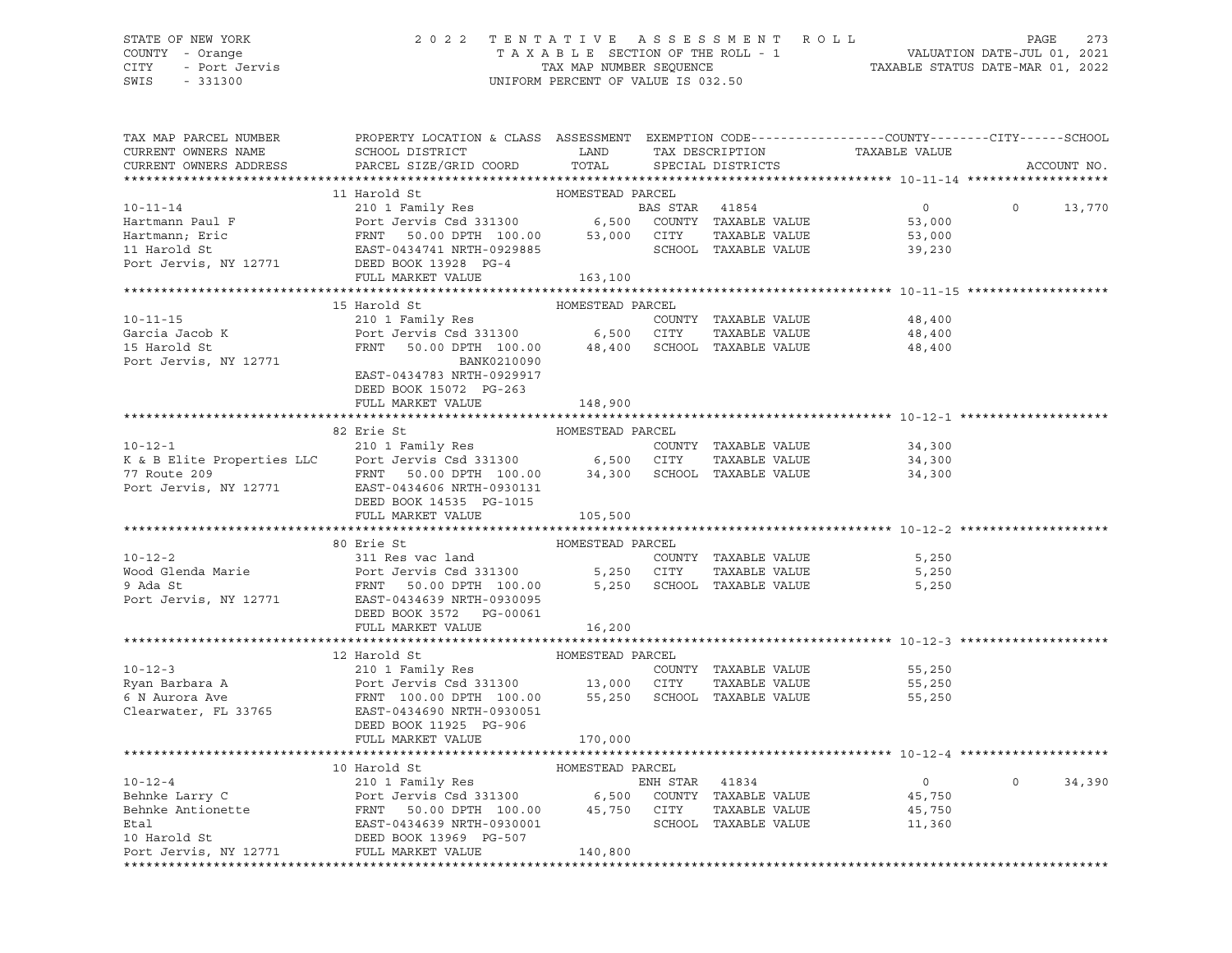## STATE OF NEW YORK 2 0 2 2 T E N T A T I V E A S S E S S M E N T R O L L PAGE 274 COUNTY - Orange T A X A B L E SECTION OF THE ROLL - 1 VALUATION DATE-JUL 01, 2021 CITY - Port Jervis TAX MAP NUMBER SEQUENCE TAXABLE STATUS DATE-MAR 01, 2022

| TAX MAP PARCEL NUMBER  | PROPERTY LOCATION & CLASS ASSESSMENT EXEMPTION CODE---------------COUNTY-------CITY------SCHOOL                                                                                                                                                                     |                  |                      |                                                                                      |                |             |
|------------------------|---------------------------------------------------------------------------------------------------------------------------------------------------------------------------------------------------------------------------------------------------------------------|------------------|----------------------|--------------------------------------------------------------------------------------|----------------|-------------|
| CURRENT OWNERS NAME    |                                                                                                                                                                                                                                                                     |                  |                      |                                                                                      |                |             |
| CURRENT OWNERS ADDRESS |                                                                                                                                                                                                                                                                     |                  |                      |                                                                                      |                | ACCOUNT NO. |
|                        |                                                                                                                                                                                                                                                                     |                  |                      |                                                                                      |                |             |
|                        | 8 Harold St                                                                                                                                                                                                                                                         | HOMESTEAD PARCEL |                      |                                                                                      |                |             |
|                        | 10-12-5<br>Entrust Admin Inc 210 1 Family Res COUNTY TAXABLE VALUE<br>555 12th St Ste 900 FRNT 50.00 DPTH 100.00 47,200 SCHOOL TAXABLE VALUE<br>210 1 Family Res COUNTY TAXABLE VALUE<br>555 12th St Ste 900 FRNT 50.00 DPTH 100.00 47                              |                  |                      |                                                                                      |                |             |
|                        |                                                                                                                                                                                                                                                                     |                  |                      |                                                                                      |                |             |
|                        |                                                                                                                                                                                                                                                                     |                  |                      |                                                                                      |                |             |
|                        |                                                                                                                                                                                                                                                                     |                  |                      |                                                                                      |                |             |
|                        | DEED BOOK 11994 PG-207                                                                                                                                                                                                                                              |                  |                      |                                                                                      |                |             |
|                        | FULL MARKET VALUE 145,200                                                                                                                                                                                                                                           |                  |                      |                                                                                      |                |             |
|                        |                                                                                                                                                                                                                                                                     |                  |                      |                                                                                      |                |             |
|                        |                                                                                                                                                                                                                                                                     |                  |                      |                                                                                      |                |             |
|                        |                                                                                                                                                                                                                                                                     |                  |                      | 10,900                                                                               | 7,536          | 7,536       |
|                        |                                                                                                                                                                                                                                                                     |                  |                      |                                                                                      | $\overline{0}$ | 34,390      |
|                        |                                                                                                                                                                                                                                                                     |                  |                      |                                                                                      |                |             |
|                        |                                                                                                                                                                                                                                                                     |                  |                      |                                                                                      |                |             |
|                        |                                                                                                                                                                                                                                                                     |                  |                      |                                                                                      |                |             |
|                        | FULL MARKET VALUE                                                                                                                                                                                                                                                   | 134,200          |                      |                                                                                      |                |             |
|                        |                                                                                                                                                                                                                                                                     |                  |                      |                                                                                      |                |             |
|                        | 4 Harold St                                                                                                                                                                                                                                                         | HOMESTEAD PARCEL |                      |                                                                                      |                |             |
|                        |                                                                                                                                                                                                                                                                     |                  |                      |                                                                                      | $\Omega$       | 13,770      |
|                        |                                                                                                                                                                                                                                                                     |                  |                      |                                                                                      |                |             |
|                        | 10-12-7<br>Smalls James T<br>210 1 Family Res<br>Port Jervis Csd 331300 6,150 COUNTY TAXABLE VALUE<br>45,000 CITY TAXABLE VALUE<br>Port Jervis, NY 12771 EAST-0434540 NRTH-0929892 SCHOOL TAXABLE VALUE<br>Port Jervis, NY 12771 EAST-0434                          |                  |                      |                                                                                      |                |             |
|                        |                                                                                                                                                                                                                                                                     |                  |                      |                                                                                      |                |             |
|                        | DEED BOOK 12279 PG-971                                                                                                                                                                                                                                              |                  |                      |                                                                                      |                |             |
|                        | FULL MARKET VALUE                                                                                                                                                                                                                                                   |                  |                      |                                                                                      |                |             |
|                        |                                                                                                                                                                                                                                                                     |                  |                      |                                                                                      |                |             |
|                        |                                                                                                                                                                                                                                                                     | 138,500          |                      |                                                                                      |                |             |
|                        |                                                                                                                                                                                                                                                                     |                  |                      |                                                                                      |                |             |
|                        |                                                                                                                                                                                                                                                                     |                  |                      |                                                                                      |                |             |
|                        |                                                                                                                                                                                                                                                                     |                  |                      |                                                                                      |                |             |
|                        |                                                                                                                                                                                                                                                                     |                  |                      |                                                                                      |                |             |
| Port Jervis, NY 12771  | 263 West Main St<br>263 West Main St<br>210 1 Family Res<br>2001 Family Res<br>263 West Main St<br>263 West Main St<br>263 West Main St<br>263 West Main St<br>263 West Main St<br>263 West Main St<br>263 West Main St<br>264 School SCHOOL TAXABLE<br>BANKC030230 |                  |                      |                                                                                      |                |             |
|                        | EAST-0434500 NRTH-0929832                                                                                                                                                                                                                                           |                  |                      |                                                                                      |                |             |
|                        | DEED BOOK 14724 PG-755                                                                                                                                                                                                                                              |                  |                      |                                                                                      |                |             |
|                        | FULL MARKET VALUE                                                                                                                                                                                                                                                   | 173,800          |                      |                                                                                      |                |             |
|                        |                                                                                                                                                                                                                                                                     |                  |                      |                                                                                      |                |             |
|                        |                                                                                                                                                                                                                                                                     |                  |                      |                                                                                      |                |             |
|                        |                                                                                                                                                                                                                                                                     |                  |                      |                                                                                      |                | 7,536       |
|                        |                                                                                                                                                                                                                                                                     |                  |                      |                                                                                      |                | 14,475      |
|                        |                                                                                                                                                                                                                                                                     |                  |                      |                                                                                      |                |             |
|                        |                                                                                                                                                                                                                                                                     |                  |                      | $\begin{array}{cc} 12,063 & 7,536 \\ 14,475 & 14,475 \\ 21,712 & 26,239 \end{array}$ |                |             |
|                        |                                                                                                                                                                                                                                                                     |                  |                      | 26, 239                                                                              |                |             |
|                        | DEED BOOK 14117 PG-1447                                                                                                                                                                                                                                             |                  |                      |                                                                                      |                |             |
|                        | FULL MARKET VALUE 148,500                                                                                                                                                                                                                                           |                  |                      |                                                                                      |                |             |
|                        |                                                                                                                                                                                                                                                                     |                  |                      |                                                                                      |                |             |
|                        |                                                                                                                                                                                                                                                                     |                  |                      |                                                                                      |                |             |
| $10 - 12 - 10$         |                                                                                                                                                                                                                                                                     |                  | COUNTY TAXABLE VALUE | 43,750                                                                               |                |             |
|                        |                                                                                                                                                                                                                                                                     |                  |                      |                                                                                      |                |             |
|                        | Talmage Christopher P and Port Jervis Csd 331300 7,350 CITY TAXABLE VALUE 43,750<br>267 West Main St 267 FRNT 50.00 DPTH 126.00 43,750 SCHOOL TAXABLE VALUE 43,750<br>BANKC170031                                                                                   |                  |                      |                                                                                      |                |             |
| Port Jervis, NY 12771  | EAST-0434463 NRTH-0929924                                                                                                                                                                                                                                           |                  |                      |                                                                                      |                |             |
|                        | DEED BOOK 13856 PG-256                                                                                                                                                                                                                                              |                  |                      |                                                                                      |                |             |
|                        | FULL MARKET VALUE                                                                                                                                                                                                                                                   | 134,600          |                      |                                                                                      |                |             |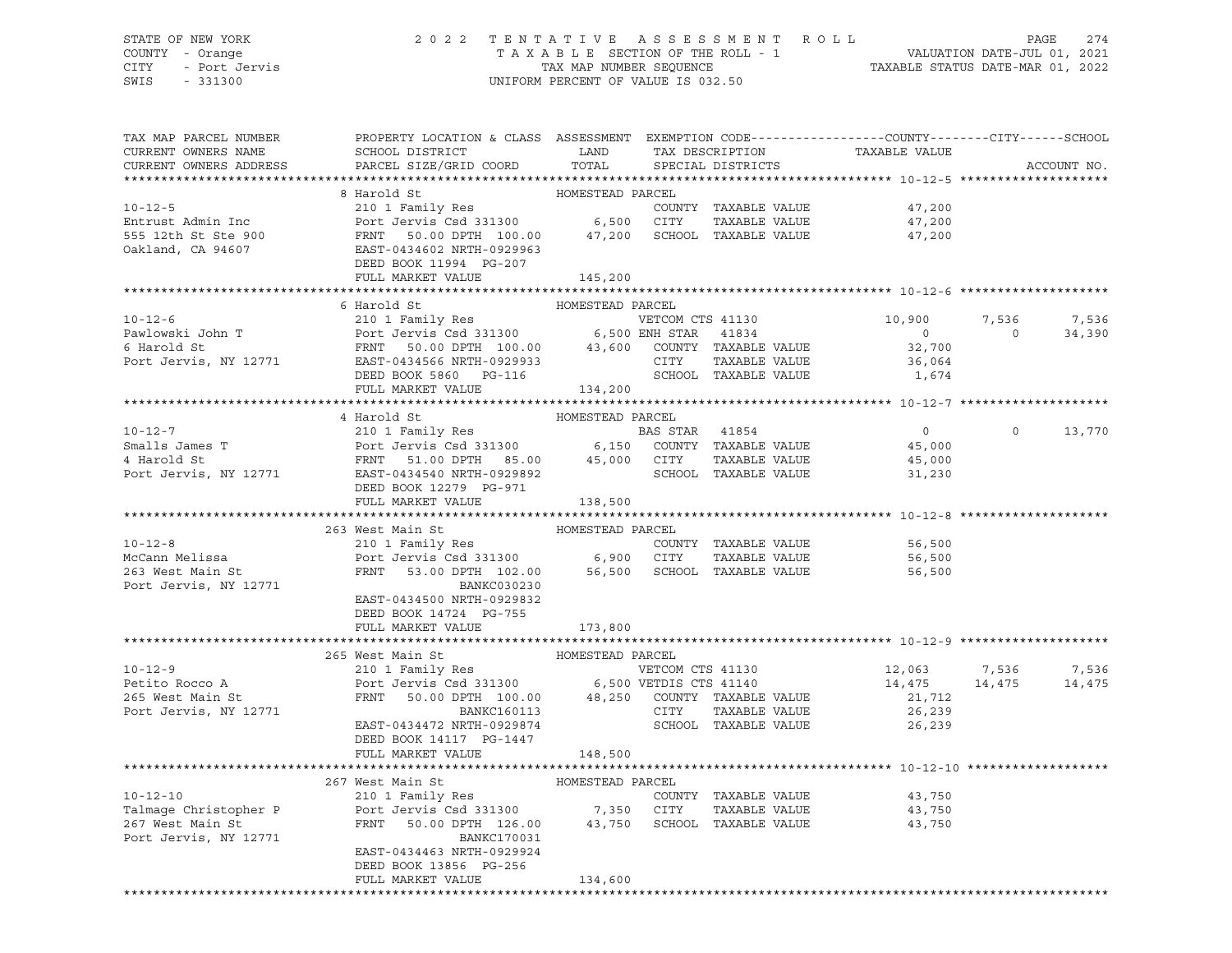| STATE OF NEW YORK<br>COUNTY - Orange<br>- Orange<br>- Port Jervis<br>CITY<br>SWIS<br>$-331300$ | 2022 TENTATIVE ASSESSMENT ROLL                                                                                                                                      | TAX MAP NUMBER SEOUENCE<br>UNIFORM PERCENT OF VALUE IS 032.50 |                | TAXABLE SECTION OF THE ROLL - 1      | PAGE 275<br>VALUATION DATE-JUL 01, 2021<br>TAXABLE STATIIS DATE WILL |          |             |
|------------------------------------------------------------------------------------------------|---------------------------------------------------------------------------------------------------------------------------------------------------------------------|---------------------------------------------------------------|----------------|--------------------------------------|----------------------------------------------------------------------|----------|-------------|
| TAX MAP PARCEL NUMBER                                                                          | PROPERTY LOCATION & CLASS ASSESSMENT EXEMPTION CODE----------------COUNTY--------CITY------SCHOOL                                                                   |                                                               |                |                                      |                                                                      |          |             |
| CURRENT OWNERS NAME<br>CURRENT OWNERS ADDRESS                                                  | <b>EXAMPLE SERVICE SERVICE SERVICE SERVICE SERVICE SERVICE SERVICE SERVICE SERVICE SERVICE SERVICE SERVICE SERVICE</b><br>SCHOOL DISTRICT<br>PARCEL SIZE/GRID COORD | TOTAL                                                         |                | TAX DESCRIPTION<br>SPECIAL DISTRICTS | TAXABLE VALUE                                                        |          | ACCOUNT NO. |
|                                                                                                |                                                                                                                                                                     |                                                               |                |                                      |                                                                      |          |             |
|                                                                                                | 269 West Main St                                                                                                                                                    | HOMESTEAD PARCEL                                              |                |                                      |                                                                      |          |             |
| $10 - 12 - 11$                                                                                 | 210 1 Family Res                                                                                                                                                    |                                                               |                | COUNTY TAXABLE VALUE                 | 53,500                                                               |          |             |
| Hinkley Thomas                                                                                 | Port Jervis Csd 331300 7,500 CITY                                                                                                                                   |                                                               |                | TAXABLE VALUE                        | 53,500                                                               |          |             |
| Hinkley Karen A                                                                                | 99999                                                                                                                                                               | 53,500                                                        |                | SCHOOL TAXABLE VALUE                 | 53,500                                                               |          |             |
| 269 West Main St<br>Port Jervis, NY 12771                                                      | FRNT<br>54.00 DPTH 114.00                                                                                                                                           |                                                               |                |                                      |                                                                      |          |             |
|                                                                                                | EAST-0434434 NRTH-0929966                                                                                                                                           |                                                               |                |                                      |                                                                      |          |             |
|                                                                                                | DEED BOOK 13923 PG-1731                                                                                                                                             |                                                               |                |                                      |                                                                      |          |             |
|                                                                                                | FULL MARKET VALUE                                                                                                                                                   | 164,600                                                       |                |                                      |                                                                      |          |             |
|                                                                                                |                                                                                                                                                                     |                                                               |                |                                      |                                                                      |          |             |
|                                                                                                | 5 Ada St                                                                                                                                                            | HOMESTEAD PARCEL                                              |                |                                      |                                                                      |          |             |
| $10 - 12 - 12.1$                                                                               | 210 1 Family Res                                                                                                                                                    |                                                               |                | 421f Res I 44213                     | $\overline{0}$                                                       | 1,575    | $\Omega$    |
| Perry Roger<br>Perry Nora                                                                      | Port Jervis Csd 331300 13,000 COUNTY TAXABLE VALUE<br>FRNT 100.00 DPTH 100.00 75,000 CITY TAXABLE VALUE<br>EAST-0434530 NRTH-0930012 SCHOOL TAXABLE VALUE           |                                                               |                |                                      | 75,000<br>73,425                                                     |          |             |
| 5 Ada St                                                                                       |                                                                                                                                                                     |                                                               |                |                                      | 75,000                                                               |          |             |
|                                                                                                | Port Jervis, NY 12771 DEED BOOK 14560 PG-1420                                                                                                                       |                                                               |                |                                      |                                                                      |          |             |
|                                                                                                | FULL MARKET VALUE                                                                                                                                                   | 230,800                                                       |                |                                      |                                                                      |          |             |
|                                                                                                |                                                                                                                                                                     |                                                               |                |                                      |                                                                      |          |             |
|                                                                                                | 9 Ada St                                                                                                                                                            | HOMESTEAD PARCEL                                              |                |                                      |                                                                      |          |             |
| $10 - 12 - 14$                                                                                 | 210 1 Family Res                                                                                                                                                    |                                                               | BAS STAR 41854 |                                      | $\overline{0}$                                                       | $\Omega$ | 13,770      |
| Wood Glenda Marie                                                                              |                                                                                                                                                                     |                                                               |                |                                      | 44,550                                                               |          |             |
| 9 Ada St                                                                                       | Port Jervis Csd 331300 6,500 COUNTY TAXABLE VALUE<br>FRNT 50.00 DPTH 100.00 44,550 CITY TAXABLE VALUE                                                               |                                                               |                |                                      | 44,550                                                               |          |             |
| Port Jervis, NY 12771                                                                          | -<br>EAST-0434575 NRTH-0930066                                                                                                                                      |                                                               |                | SCHOOL TAXABLE VALUE                 | 30,780                                                               |          |             |
|                                                                                                | DEED BOOK 3572 PG-00061                                                                                                                                             |                                                               |                |                                      |                                                                      |          |             |
|                                                                                                | FULL MARKET VALUE                                                                                                                                                   | 137,100                                                       |                |                                      |                                                                      |          |             |
|                                                                                                |                                                                                                                                                                     |                                                               |                |                                      |                                                                      |          |             |
|                                                                                                | 5 Allen St                                                                                                                                                          | HOMESTEAD PARCEL                                              |                |                                      |                                                                      |          |             |
| $10 - 13 - 1$                                                                                  | 210 1 Family Res                                                                                                                                                    |                                                               | BAS STAR 41854 |                                      | $0 \qquad \qquad$<br>63,000                                          | $\circ$  | 13,770      |
| Foster Regis A Jr<br>5 Allen St                                                                |                                                                                                                                                                     |                                                               |                |                                      | 63,000                                                               |          |             |
| Port Jervis, NY 12771                                                                          |                                                                                                                                                                     |                                                               |                |                                      | 49,230                                                               |          |             |
|                                                                                                | DEED BOOK 12442 PG-649                                                                                                                                              |                                                               |                |                                      |                                                                      |          |             |
|                                                                                                | FULL MARKET VALUE                                                                                                                                                   | 193,800                                                       |                |                                      |                                                                      |          |             |
|                                                                                                |                                                                                                                                                                     |                                                               |                |                                      |                                                                      |          |             |
|                                                                                                | 90 Erie St                                                                                                                                                          | HOMESTEAD PARCEL                                              |                |                                      |                                                                      |          |             |
| $10 - 13 - 2$                                                                                  | 210 1 Family Res                                                                                                                                                    |                                                               |                | COUNTY TAXABLE VALUE                 | 55,250                                                               |          |             |
| Raymond Christine M                                                                            | Port Jervis Csd 331300 13,000 CITY TAXABLE VALUE<br>FRNT 100.00 DPTH 100.00 55,250 SCHOOL TAXABLE VALUE                                                             |                                                               |                |                                      | 55,250                                                               |          |             |
| 90 Erie St                                                                                     |                                                                                                                                                                     |                                                               |                |                                      | 55,250                                                               |          |             |
| Port Jervis, NY 12771                                                                          | BANKN140687                                                                                                                                                         |                                                               |                |                                      |                                                                      |          |             |
|                                                                                                | EAST-0434492 NRTH-0930261                                                                                                                                           |                                                               |                |                                      |                                                                      |          |             |
|                                                                                                | DEED BOOK 12747 PG-1964                                                                                                                                             |                                                               |                |                                      |                                                                      |          |             |
|                                                                                                | FULL MARKET VALUE                                                                                                                                                   | 170,000                                                       |                |                                      |                                                                      |          |             |
|                                                                                                |                                                                                                                                                                     |                                                               |                |                                      |                                                                      |          |             |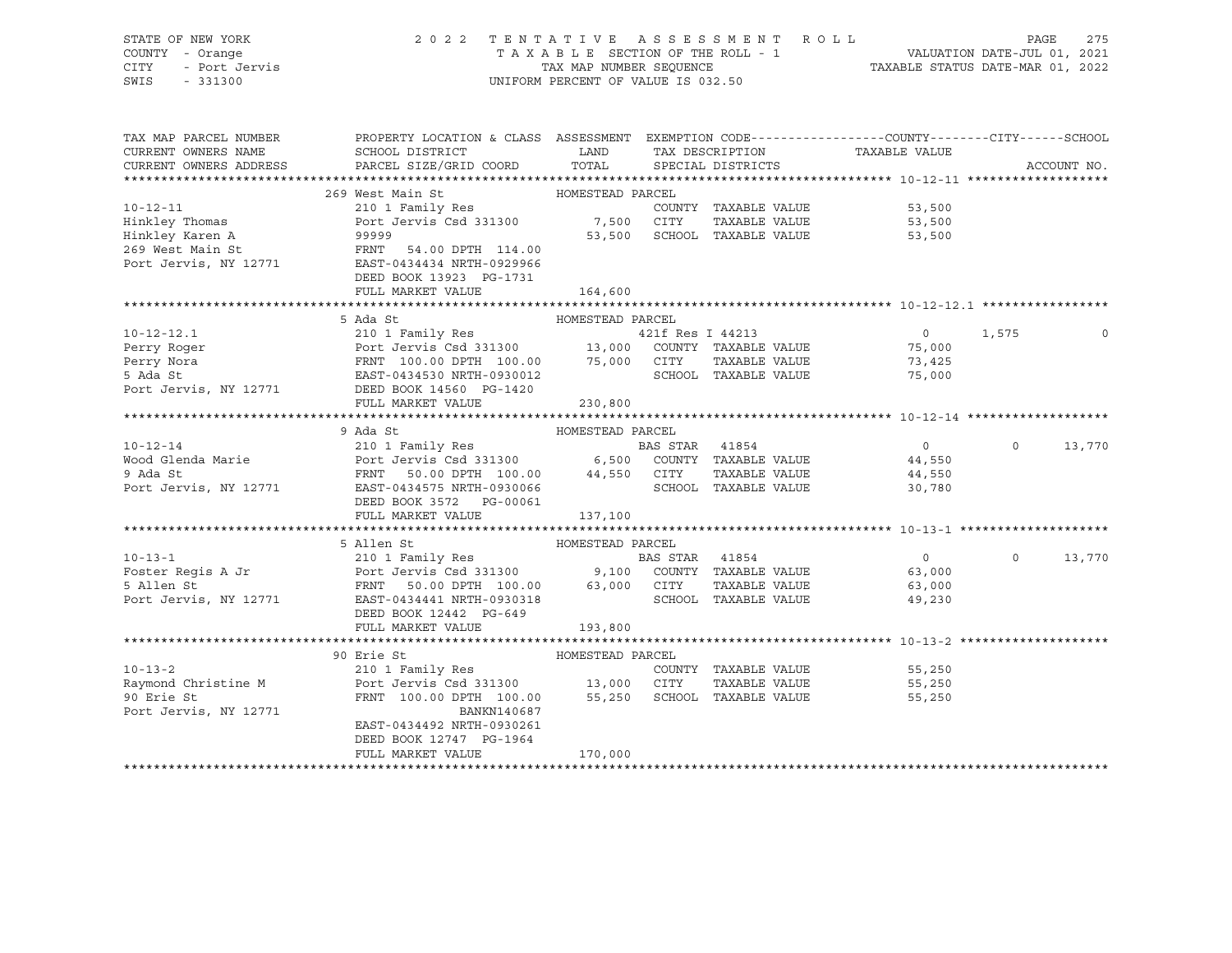CITY - Port Jervis TAX MAP NUMBER SEQUENCE TAXABLE STATUS DATE-MAR 01, 2022 SWIS - 331300 UNIFORM PERCENT OF VALUE IS 032.50

#### STATE OF NEW YORK 2 0 2 2 T E N T A T I V E A S S E S S M E N T R O L L PAGE 276 COUNTY - Orange T A X A B L E SECTION OF THE ROLL - 1 VALUATION DATE-JUL 01, 2021

| TAX MAP PARCEL NUMBER  | PROPERTY LOCATION & CLASS ASSESSMENT EXEMPTION CODE---------------COUNTY-------CITY------SCHOOL                                                                                                                                          |                  |                |                             |                |         |             |
|------------------------|------------------------------------------------------------------------------------------------------------------------------------------------------------------------------------------------------------------------------------------|------------------|----------------|-----------------------------|----------------|---------|-------------|
| CURRENT OWNERS NAME    | SCHOOL DISTRICT                                                                                                                                                                                                                          | <b>LAND</b>      |                | TAX DESCRIPTION             | TAXABLE VALUE  |         |             |
| CURRENT OWNERS ADDRESS | PARCEL SIZE/GRID COORD                                                                                                                                                                                                                   |                  |                | TOTAL SPECIAL DISTRICTS     |                |         | ACCOUNT NO. |
|                        |                                                                                                                                                                                                                                          |                  |                |                             |                |         |             |
|                        | 86 Erie St                                                                                                                                                                                                                               | HOMESTEAD PARCEL |                |                             |                |         |             |
|                        |                                                                                                                                                                                                                                          |                  |                |                             | $\circ$        | $\circ$ | 34,390      |
|                        |                                                                                                                                                                                                                                          |                  |                |                             | 7,913          | 4,522   | 4,522       |
|                        |                                                                                                                                                                                                                                          |                  |                |                             | 51,987         |         |             |
|                        |                                                                                                                                                                                                                                          |                  |                |                             | 55,378         |         |             |
|                        | 10-13-3<br>Weymer Sue Ann 210 1 Family Res<br>Weymer. John W FRNT 100.00 DPTH 50.00 59,900 COUNTY TAXABLE VALUE<br>FRNT 100.00 DPTH 50.00 59,900 COUNTY TAXABLE VALUE<br>Port Jervis, NY 12771 DEED BOOK 5413 PG-223<br>THE STAR CITY TA |                  |                |                             | 20,988         |         |             |
|                        | FULL MARKET VALUE                                                                                                                                                                                                                        | 184,300          |                |                             |                |         |             |
|                        |                                                                                                                                                                                                                                          |                  |                |                             |                |         |             |
|                        | 2 Ada St                                                                                                                                                                                                                                 | HOMESTEAD PARCEL |                |                             |                |         |             |
| $10 - 13 - 4$          | 210 1 Family Res                                                                                                                                                                                                                         |                  |                | COUNTY TAXABLE VALUE 43,650 |                |         |             |
| Guest Jerrold L        | Port Jervis Csd 331300 11,225 CITY TAXABLE VALUE<br>FRNT 103.00 DPTH 174.00 43,650 SCHOOL TAXABLE VALUE                                                                                                                                  |                  |                | TAXABLE VALUE               | 43,650         |         |             |
| 2 Ada St               |                                                                                                                                                                                                                                          |                  |                |                             | 43,650         |         |             |
| Port Jervis, NY 12771  | BANKC080370                                                                                                                                                                                                                              |                  |                |                             |                |         |             |
|                        | EAST-0434465 NRTH-0930166                                                                                                                                                                                                                |                  |                |                             |                |         |             |
|                        | DEED BOOK 4683 PG-295                                                                                                                                                                                                                    |                  |                |                             |                |         |             |
|                        | FULL MARKET VALUE                                                                                                                                                                                                                        | 134,300          |                |                             |                |         |             |
|                        |                                                                                                                                                                                                                                          |                  |                |                             |                |         |             |
|                        | 271 West Main St                                                                                                                                                                                                                         | HOMESTEAD PARCEL |                |                             |                |         |             |
| $10 - 13 - 5$          | $210$ 1 Family Res                                                                                                                                                                                                                       |                  | BAS STAR 41854 |                             | $\overline{0}$ | $\circ$ | 13,770      |
|                        |                                                                                                                                                                                                                                          |                  |                |                             | 72,800         |         |             |
|                        |                                                                                                                                                                                                                                          |                  |                |                             | 72,800         |         |             |
| Port Jervis, NY 12771  | DEED BOOK 3795 PG-174                                                                                                                                                                                                                    |                  |                |                             | 59,030         |         |             |
|                        | FULL MARKET VALUE                                                                                                                                                                                                                        | 224,000          |                |                             |                |         |             |
|                        |                                                                                                                                                                                                                                          |                  |                |                             |                |         |             |
|                        | 275 West Main St                                                                                                                                                                                                                         | HOMESTEAD PARCEL |                |                             |                |         |             |
| $10 - 13 - 6$          | 311 Res vac land                                                                                                                                                                                                                         |                  |                | COUNTY TAXABLE VALUE        | 4,200          |         |             |
| Bransfield Susan       | Port Jervis Csd 331300 4,200 CITY                                                                                                                                                                                                        |                  |                | TAXABLE VALUE               | 4,200          |         |             |
| Burkhart Chad M        | FRNT 40.00 DPTH 100.00 4,200 SCHOOL TAXABLE VALUE                                                                                                                                                                                        |                  |                |                             | 4,200          |         |             |
| 277 West Main St       | BANK0230051                                                                                                                                                                                                                              |                  |                |                             |                |         |             |
| Port Jervis, NY 12771  | EAST-0434394 NRTH-0930135                                                                                                                                                                                                                |                  |                |                             |                |         |             |
|                        | DEED BOOK 14316 PG-411                                                                                                                                                                                                                   |                  |                |                             |                |         |             |
|                        | FULL MARKET VALUE                                                                                                                                                                                                                        | 12,900           |                |                             |                |         |             |
|                        |                                                                                                                                                                                                                                          |                  |                |                             |                |         |             |
|                        | 277 West Main St                                                                                                                                                                                                                         | HOMESTEAD PARCEL |                |                             |                |         |             |
| $10 - 13 - 7$          |                                                                                                                                                                                                                                          |                  |                | COUNTY TAXABLE VALUE        | 52,000         |         |             |
| Bransfield Susan       | 210 1 Family Res COUNT COUNT<br>Port Jervis Csd 331300 6,500 CITY                                                                                                                                                                        |                  |                | TAXABLE VALUE               | 52,000         |         |             |
| Burkhart Chad M        | 50.00 DPTH 100.00 52,000 SCHOOL TAXABLE VALUE<br>FRNT                                                                                                                                                                                    |                  |                |                             | 52,000         |         |             |
| 277 West Main St       | BANK0230051                                                                                                                                                                                                                              |                  |                |                             |                |         |             |
| Port Jervis, NY 12771  | EAST-0434390 NRTH-0930182                                                                                                                                                                                                                |                  |                |                             |                |         |             |
|                        | DEED BOOK 14316 PG-411                                                                                                                                                                                                                   |                  |                |                             |                |         |             |
|                        | FULL MARKET VALUE                                                                                                                                                                                                                        | 160,000          |                |                             |                |         |             |
|                        |                                                                                                                                                                                                                                          |                  |                |                             |                |         |             |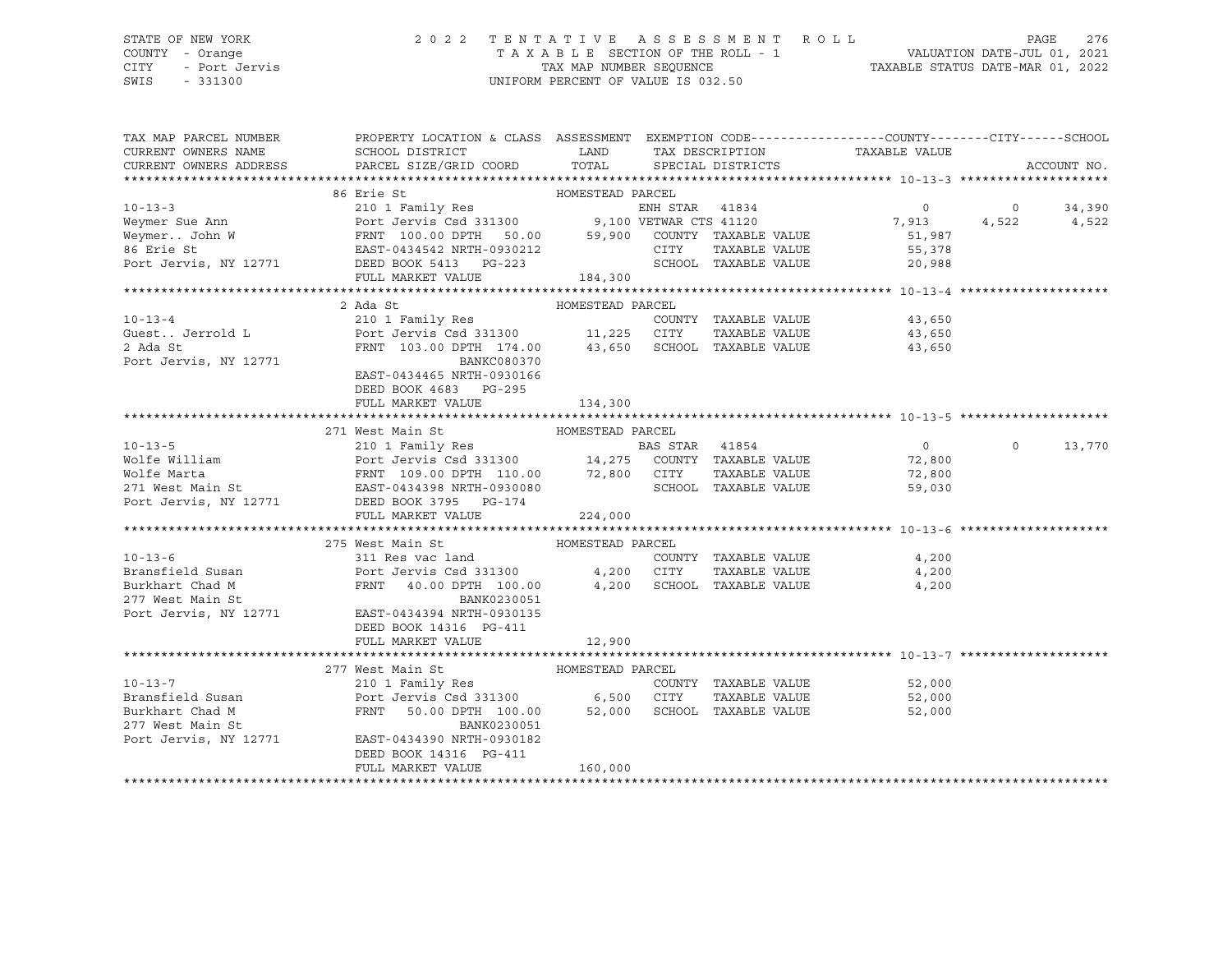| STATE OF NEW YORK 277<br>COUNTY - Orange 277<br>COUNTY - Port Jervis 2022 TENTATIVE ASSESSMENT ROLL - 1<br>CITY - Port Jervis 2022<br>CITY - Port Jervis 2022<br>CITY - Port Jervis 2022<br>SWIS - 331300                                                  |                                                                                                                                                                                                                                                                                            |                  |  |                      |                   |              |
|------------------------------------------------------------------------------------------------------------------------------------------------------------------------------------------------------------------------------------------------------------|--------------------------------------------------------------------------------------------------------------------------------------------------------------------------------------------------------------------------------------------------------------------------------------------|------------------|--|----------------------|-------------------|--------------|
|                                                                                                                                                                                                                                                            |                                                                                                                                                                                                                                                                                            |                  |  |                      |                   |              |
| TAX MAP PARCEL NUMBER                                                                                                                                                                                                                                      | PROPERTY LOCATION & CLASS ASSESSMENT EXEMPTION CODE----------------COUNTY-------CITY------SCHOOL                                                                                                                                                                                           |                  |  |                      |                   |              |
| CURRENT OWNERS NAME                                                                                                                                                                                                                                        | SCHOOL DISTRICT LAND TAX DESCRIPTION TAXABLE VALUE<br>SCHOOL DISTRICT LAND TAX DESCRIPTION TAXABLE VALUE                                                                                                                                                                                   |                  |  |                      |                   |              |
| CURRENT OWNERS ADDRESS                                                                                                                                                                                                                                     | PARCEL SIZE/GRID COORD TOTAL SPECIAL DISTRICTS                                                                                                                                                                                                                                             |                  |  |                      |                   | ACCOUNT NO.  |
|                                                                                                                                                                                                                                                            |                                                                                                                                                                                                                                                                                            |                  |  |                      |                   |              |
| $10 - 13 - 8$                                                                                                                                                                                                                                              |                                                                                                                                                                                                                                                                                            |                  |  | COUNTY TAXABLE VALUE | 5,350             |              |
|                                                                                                                                                                                                                                                            |                                                                                                                                                                                                                                                                                            |                  |  |                      |                   |              |
|                                                                                                                                                                                                                                                            |                                                                                                                                                                                                                                                                                            |                  |  |                      |                   |              |
|                                                                                                                                                                                                                                                            |                                                                                                                                                                                                                                                                                            |                  |  |                      |                   |              |
| Port Jervis, NY 12771 EAST-0434384 NRTH-0930239                                                                                                                                                                                                            |                                                                                                                                                                                                                                                                                            |                  |  |                      |                   |              |
|                                                                                                                                                                                                                                                            | DEED BOOK 14316 PG-411                                                                                                                                                                                                                                                                     |                  |  |                      |                   |              |
|                                                                                                                                                                                                                                                            | FULL MARKET VALUE 16,500                                                                                                                                                                                                                                                                   |                  |  |                      |                   |              |
|                                                                                                                                                                                                                                                            |                                                                                                                                                                                                                                                                                            |                  |  |                      |                   |              |
|                                                                                                                                                                                                                                                            | 281 West Main St                                                                                                                                                                                                                                                                           | HOMESTEAD PARCEL |  |                      |                   |              |
|                                                                                                                                                                                                                                                            |                                                                                                                                                                                                                                                                                            |                  |  |                      | $\overline{0}$    | $0 \t34,390$ |
|                                                                                                                                                                                                                                                            |                                                                                                                                                                                                                                                                                            |                  |  |                      |                   |              |
|                                                                                                                                                                                                                                                            |                                                                                                                                                                                                                                                                                            |                  |  |                      |                   |              |
| 10-14-1.1<br>Mayers Peter J<br>201 Family Res<br>201 Family Res<br>201 Family Res<br>201 Family Res<br>201 Family Res<br>201 Family Res<br>201 Family Res<br>201 Family Res<br>201 Family Res<br>201 Family Res<br>201 Family Res<br>201 Family Res<br>201 | EAST-0434366 NRTH-0930388                                                                                                                                                                                                                                                                  |                  |  |                      |                   |              |
|                                                                                                                                                                                                                                                            | DEED BOOK 11768 PG-1501                                                                                                                                                                                                                                                                    |                  |  |                      |                   |              |
|                                                                                                                                                                                                                                                            | FULL MARKET VALUE                                                                                                                                                                                                                                                                          | 192,800          |  |                      |                   |              |
|                                                                                                                                                                                                                                                            |                                                                                                                                                                                                                                                                                            |                  |  |                      |                   |              |
|                                                                                                                                                                                                                                                            |                                                                                                                                                                                                                                                                                            |                  |  |                      |                   |              |
|                                                                                                                                                                                                                                                            |                                                                                                                                                                                                                                                                                            |                  |  |                      | 7,913 4,522 4,522 |              |
|                                                                                                                                                                                                                                                            |                                                                                                                                                                                                                                                                                            |                  |  |                      | 59,837            |              |
|                                                                                                                                                                                                                                                            |                                                                                                                                                                                                                                                                                            |                  |  |                      | 63,228            |              |
|                                                                                                                                                                                                                                                            |                                                                                                                                                                                                                                                                                            |                  |  |                      | 63,228            |              |
|                                                                                                                                                                                                                                                            |                                                                                                                                                                                                                                                                                            |                  |  |                      |                   |              |
|                                                                                                                                                                                                                                                            | FULL MARKET VALUE 208,500                                                                                                                                                                                                                                                                  |                  |  |                      |                   |              |
|                                                                                                                                                                                                                                                            |                                                                                                                                                                                                                                                                                            |                  |  |                      |                   |              |
| $10 - 15 - 1$                                                                                                                                                                                                                                              | 304 West Main St                                                                                                                                                                                                                                                                           | HOMESTEAD PARCEL |  |                      |                   |              |
|                                                                                                                                                                                                                                                            | 304 West mail St.<br>3,400 S11 Res vac land - WTRFNT COUNTY TAXABLE VALUE<br>- 2,400 CUTY TAXABLE VALUE 3,400 CUTY TAXABLE VALUE                                                                                                                                                           |                  |  |                      |                   |              |
|                                                                                                                                                                                                                                                            | Port Jervis Csd 331300                3,400   CITY     TAXABLE VALUE                          3,400<br>River Bank                                   3,400    SCHOOL  TAXABLE VALUE                       3,400                                                                             |                  |  |                      |                   |              |
|                                                                                                                                                                                                                                                            |                                                                                                                                                                                                                                                                                            |                  |  |                      |                   |              |
| Example of Dabey Stephen N<br>Babey Rosemarie<br>111 Erie St<br>111 Erie St<br>111 Erie St<br>12771 EAST-0434129 NRTH-0930691<br>12771 EAST-0434129 NRTH-0930691<br>1271 EAST-0434129 NRTH-0930691<br>121 PC-00474                                         |                                                                                                                                                                                                                                                                                            |                  |  |                      |                   |              |
|                                                                                                                                                                                                                                                            | DEED BOOK 2191    PG-00474                                                                                                                                                                                                                                                                 |                  |  |                      |                   |              |
|                                                                                                                                                                                                                                                            | FULL MARKET VALUE 10,500                                                                                                                                                                                                                                                                   |                  |  |                      |                   |              |
|                                                                                                                                                                                                                                                            |                                                                                                                                                                                                                                                                                            |                  |  |                      |                   |              |
|                                                                                                                                                                                                                                                            | 300 West Main St Manager HOMESTEAD PARCEL                                                                                                                                                                                                                                                  |                  |  |                      |                   |              |
|                                                                                                                                                                                                                                                            |                                                                                                                                                                                                                                                                                            |                  |  |                      |                   |              |
|                                                                                                                                                                                                                                                            |                                                                                                                                                                                                                                                                                            |                  |  |                      |                   |              |
|                                                                                                                                                                                                                                                            |                                                                                                                                                                                                                                                                                            |                  |  |                      |                   |              |
|                                                                                                                                                                                                                                                            |                                                                                                                                                                                                                                                                                            |                  |  |                      |                   |              |
|                                                                                                                                                                                                                                                            |                                                                                                                                                                                                                                                                                            |                  |  |                      |                   |              |
|                                                                                                                                                                                                                                                            |                                                                                                                                                                                                                                                                                            |                  |  |                      |                   |              |
|                                                                                                                                                                                                                                                            | 10-15-2<br>Brown Keith Port Jervis Csd 331300<br>Brown Ann Marie River Bank<br>299 West Main St FRNT 64.00 DPTH 77.00<br>Port Jervis, NY 12771 EAST-0434151 NKTH-0930609<br>River Bank<br>299 West Main St FRNT 64.00 DPTH 77.00<br>Port Jer<br>DEED BOOK 5466 PG-301<br>FULL MARKET VALUE | 14,500           |  |                      |                   |              |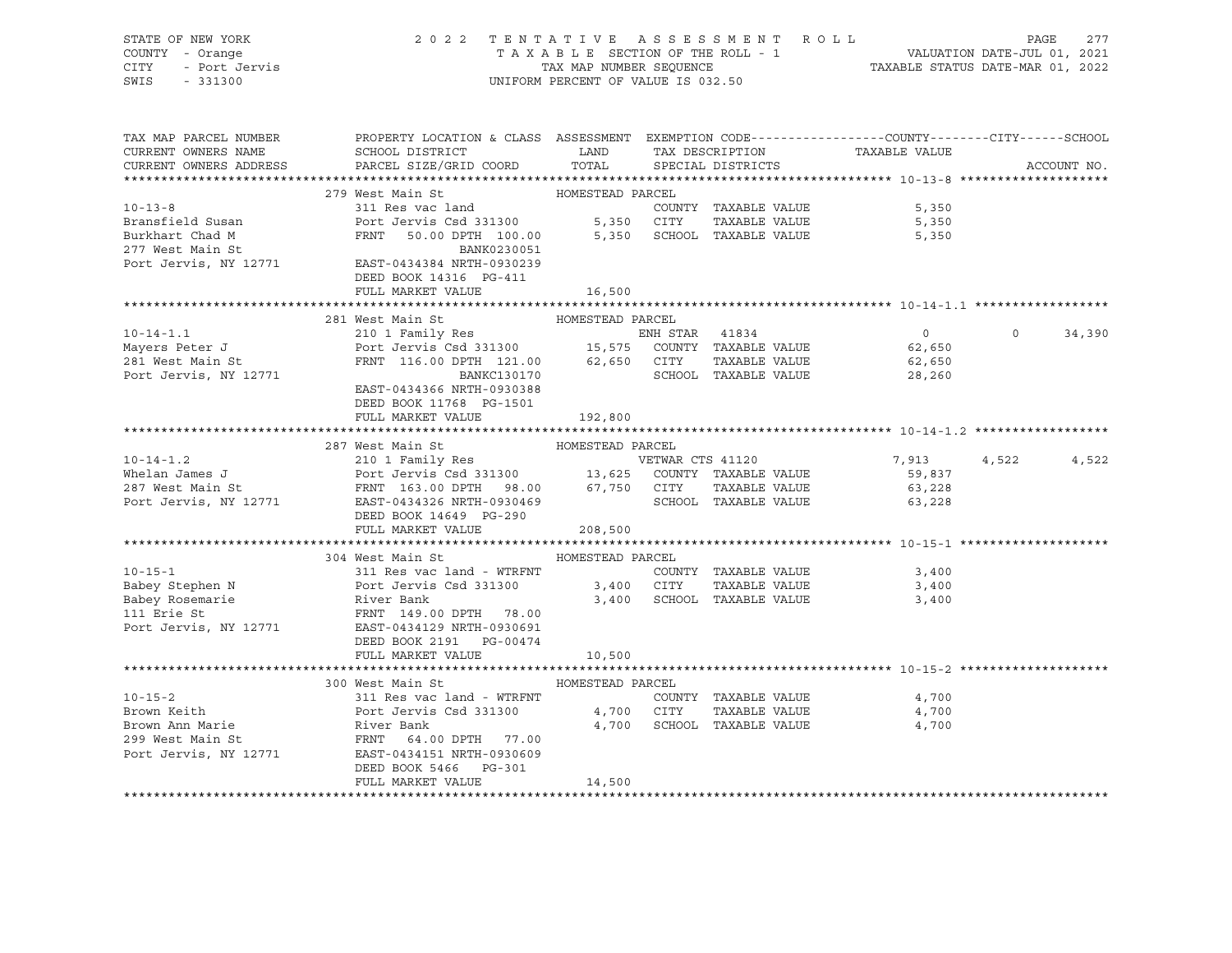## STATE OF NEW YORK 2 0 2 2 T E N T A T I V E A S S E S S M E N T R O L L PAGE 278 COUNTY - Orange T A X A B L E SECTION OF THE ROLL - 1 VALUATION DATE-JUL 01, 2021 CITY - Port Jervis TAX MAP NUMBER SEQUENCE TAXABLE STATUS DATE-MAR 01, 2022

|                                    | TAX MAP PARCEL NUMBER THE PROPERTY LOCATION & CLASS ASSESSMENT EXEMPTION CODE--------------COUNTY-------CITY------SCHOOL                                                                                                                               |                  |  |                                    |             |
|------------------------------------|--------------------------------------------------------------------------------------------------------------------------------------------------------------------------------------------------------------------------------------------------------|------------------|--|------------------------------------|-------------|
|                                    | CURRENT OWNERS NAME SCHOOL DISTRICT                                                                                                                                                                                                                    |                  |  | LAND TAX DESCRIPTION TAXABLE VALUE |             |
|                                    | CURRENT OWNERS ADDRESS PARCEL SIZE/GRID COORD TOTAL SPECIAL DISTRICTS                                                                                                                                                                                  |                  |  |                                    | ACCOUNT NO. |
|                                    |                                                                                                                                                                                                                                                        |                  |  |                                    |             |
|                                    |                                                                                                                                                                                                                                                        |                  |  |                                    |             |
|                                    |                                                                                                                                                                                                                                                        |                  |  |                                    |             |
|                                    |                                                                                                                                                                                                                                                        |                  |  |                                    |             |
|                                    |                                                                                                                                                                                                                                                        |                  |  |                                    |             |
|                                    |                                                                                                                                                                                                                                                        |                  |  |                                    |             |
|                                    |                                                                                                                                                                                                                                                        |                  |  |                                    |             |
|                                    |                                                                                                                                                                                                                                                        |                  |  |                                    |             |
|                                    | 10-15-3.1<br>Volfe William St HOMESTEAD PARCEL<br>312 Vac w/imprv - WTRFNT COUNTY TAXABLE VALUE 10,500<br>Volfe Marta FRNT 130.00 DPTH 34.00 10,500 SCHOOL TAXABLE VALUE 10,500<br>271-273 West Main St EAST-0434148 NRTH-0930283<br>Por               |                  |  |                                    |             |
|                                    | 286 West Main St                                                                                                                                                                                                                                       | HOMESTEAD PARCEL |  |                                    |             |
|                                    |                                                                                                                                                                                                                                                        |                  |  |                                    |             |
|                                    |                                                                                                                                                                                                                                                        |                  |  |                                    |             |
|                                    | 10-15-3.2<br>Mayers Peter J<br>281 West Main St<br>281 West Main St<br>281 West Main St<br>281 West Main St<br>281 West Main St<br>281 West Main St<br>281 West Main St<br>281 West Main St<br>281 West Main St<br>281 West Main St<br>281 West Main S |                  |  |                                    |             |
|                                    |                                                                                                                                                                                                                                                        |                  |  |                                    |             |
|                                    | DEED BOOK 11768 PG-1679                                                                                                                                                                                                                                |                  |  |                                    |             |
|                                    | FULL MARKET VALUE                                                                                                                                                                                                                                      | 19,700           |  |                                    |             |
|                                    |                                                                                                                                                                                                                                                        |                  |  |                                    |             |
|                                    | 282-284 West Main St Manuel HOMESTEAD PARCEL                                                                                                                                                                                                           |                  |  |                                    |             |
| $10 - 15 - 4$                      |                                                                                                                                                                                                                                                        |                  |  |                                    |             |
| Bransfield Susan                   |                                                                                                                                                                                                                                                        |                  |  |                                    |             |
|                                    | Exercise to the River Bank<br>277 West Main St<br>277 West Main St<br>277 West Main St<br>277 West Main St<br>277 West Main St<br>277 West Main St<br>277 West Main St<br>277 West Main St<br>277 West Main St<br>2885-0434252 NRTH-0930171            |                  |  | 5,900 SCHOOL TAXABLE VALUE 5,900   |             |
|                                    |                                                                                                                                                                                                                                                        |                  |  |                                    |             |
|                                    |                                                                                                                                                                                                                                                        |                  |  |                                    |             |
|                                    | EAST-0434252 NRTH-0930171                                                                                                                                                                                                                              |                  |  |                                    |             |
|                                    | DEED BOOK 14316 PG-411                                                                                                                                                                                                                                 |                  |  |                                    |             |
|                                    | FULL MARKET VALUE 18,200                                                                                                                                                                                                                               |                  |  |                                    |             |
|                                    |                                                                                                                                                                                                                                                        |                  |  |                                    |             |
|                                    | 296-298 West Main St Manuel HOMESTEAD PARCEL                                                                                                                                                                                                           |                  |  |                                    |             |
|                                    |                                                                                                                                                                                                                                                        |                  |  |                                    |             |
|                                    |                                                                                                                                                                                                                                                        |                  |  |                                    |             |
|                                    | 10-15-5<br>Kamb Properties LLC Port Jervis Csd 331300<br>299 West Main St River Bank<br>299 West Main St River Bank<br>299 West Main St River Bank<br>299 West Main St River Bank<br>299 West Main St River Bank<br>299 West Main St S,400<br>         |                  |  |                                    |             |
|                                    |                                                                                                                                                                                                                                                        |                  |  |                                    |             |
|                                    | EAST-0434179 NRTH-0930449                                                                                                                                                                                                                              |                  |  |                                    |             |
|                                    | DEED BOOK 14031 PG-1694                                                                                                                                                                                                                                |                  |  |                                    |             |
|                                    | FULL MARKET VALUE 16,600                                                                                                                                                                                                                               |                  |  |                                    |             |
|                                    |                                                                                                                                                                                                                                                        |                  |  |                                    |             |
|                                    | 292-294 West Main St MoMESTEAD PARCEL                                                                                                                                                                                                                  |                  |  |                                    |             |
| $10 - 15 - 6$                      |                                                                                                                                                                                                                                                        |                  |  | COUNTY TAXABLE VALUE 6,650         |             |
| Whelan James J<br>287 West Main St |                                                                                                                                                                                                                                                        |                  |  | 6,650                              |             |
|                                    | 292-294 West Main St.<br>311 Res vac land - WTRFNT<br>Port Jervis Csd 331300 6,650 CITY TAXABLE VALUE<br>River Bank 6,650 SCHOOL TAXABLE VALUE                                                                                                         |                  |  | 6,650                              |             |
|                                    | Port Jervis, NY 12771 FRNT 114.00 DPTH 90.00                                                                                                                                                                                                           |                  |  |                                    |             |
|                                    | EAST-0434202 NRTH-0930540                                                                                                                                                                                                                              |                  |  |                                    |             |
|                                    | DEED BOOK 14649 PG-290                                                                                                                                                                                                                                 | 20,500           |  |                                    |             |
|                                    | FULL MARKET VALUE                                                                                                                                                                                                                                      |                  |  |                                    |             |
|                                    |                                                                                                                                                                                                                                                        |                  |  |                                    |             |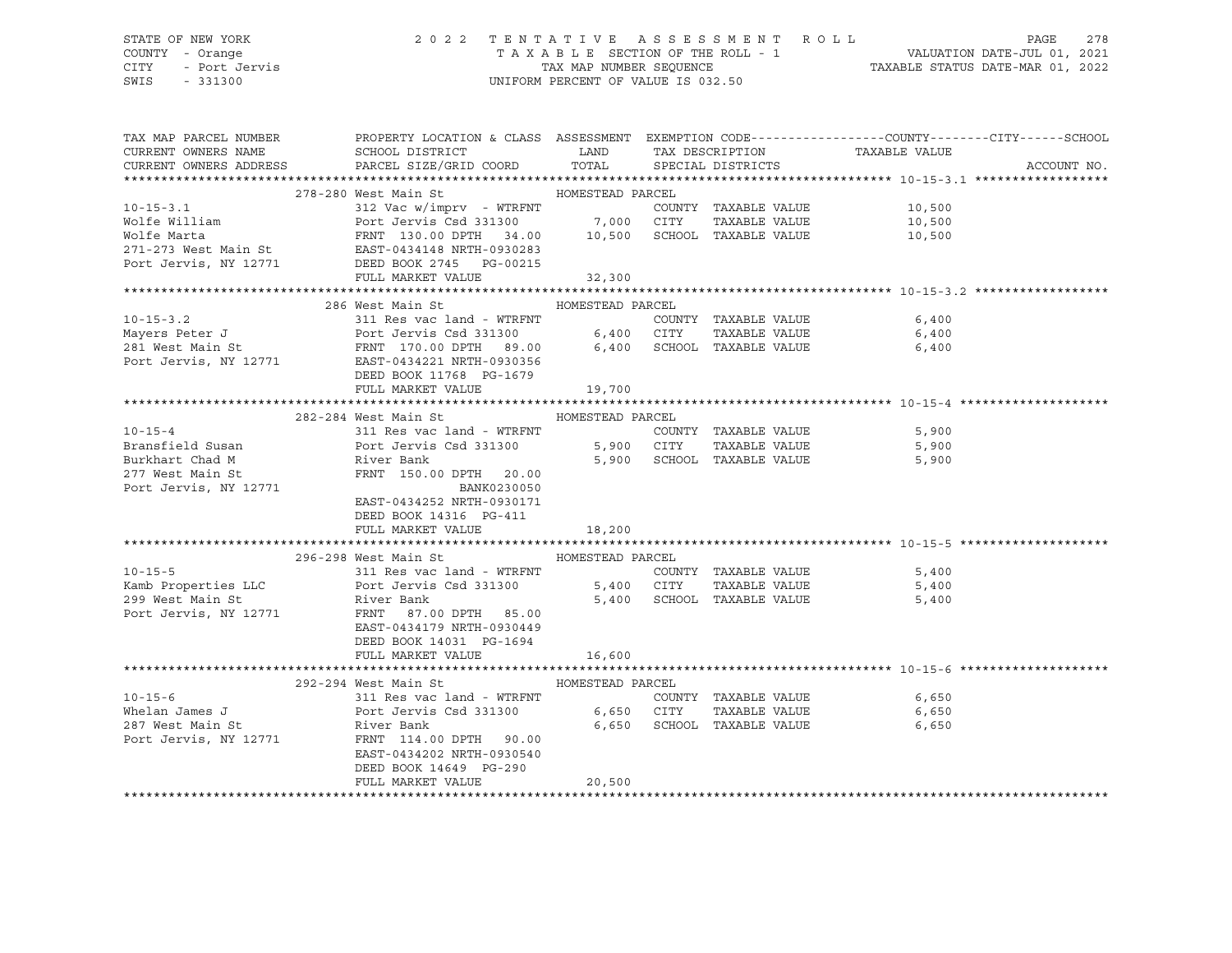# STATE OF NEW YORK 2 0 2 2 T E N T A T I V E A S S E S S M E N T R O L L PAGE 279 COUNTY - Orange T A X A B L E SECTION OF THE ROLL - 1 VALUATION DATE-JUL 01, 2021 CITY - Port Jervis TAX MAP NUMBER SEQUENCE TAXABLE STATUS DATE-MAR 01, 2022

| TAX MAP PARCEL NUMBER                      | PROPERTY LOCATION & CLASS ASSESSMENT EXEMPTION CODE----------------COUNTY-------CITY------SCHOOL                                                                                                                                                       |                      |                            |                  |             |
|--------------------------------------------|--------------------------------------------------------------------------------------------------------------------------------------------------------------------------------------------------------------------------------------------------------|----------------------|----------------------------|------------------|-------------|
| CURRENT OWNERS NAME                        | SCHOOL DISTRICT LAND                                                                                                                                                                                                                                   |                      | TAX DESCRIPTION            | TAXABLE VALUE    |             |
| CURRENT OWNERS ADDRESS                     | PARCEL SIZE/GRID COORD                                                                                                                                                                                                                                 | TOTAL                | SPECIAL DISTRICTS          |                  | ACCOUNT NO. |
|                                            |                                                                                                                                                                                                                                                        |                      |                            |                  |             |
|                                            | 108 West Main St                                                                                                                                                                                                                                       | NON-HOMESTEAD PARCEL |                            |                  |             |
| $11 - 2 - 1.1$                             | 438 Parking lot                                                                                                                                                                                                                                        |                      | COUNTY TAXABLE VALUE       | 6,600            |             |
|                                            |                                                                                                                                                                                                                                                        |                      | TAXABLE VALUE              | 6,600            |             |
|                                            |                                                                                                                                                                                                                                                        |                      | 6,600 SCHOOL TAXABLE VALUE | 6,600            |             |
|                                            |                                                                                                                                                                                                                                                        |                      |                            |                  |             |
|                                            | Spina Joseph<br>Spina Eileen<br>246 Mt Orange Rd<br>246 Mt Orange Rd<br>246 Mt Orange Rd<br>246 Mt Orange Rd<br>246 Mt Orange Rd<br>246 Mt Orange Rd<br>246 Mt Orange Rd<br>246 Mt Orange Rd<br>246 Mt Orange Rd<br>246 Mt Orange Rd<br>250 Middletown |                      |                            |                  |             |
|                                            | FULL MARKET VALUE                                                                                                                                                                                                                                      | 20,300               |                            |                  |             |
|                                            |                                                                                                                                                                                                                                                        |                      |                            |                  |             |
|                                            | 110 West Main St                                                                                                                                                                                                                                       | HOMESTEAD PARCEL     |                            |                  |             |
| $11 - 2 - 1.2$                             | 311 Res vac land                                                                                                                                                                                                                                       |                      | COUNTY TAXABLE VALUE       | 2,500            |             |
| Eberz Walter<br>112 West Main St           | Port Jervis Csd 331300 2,500 CITY TAXABLE VALUE<br>FRNT 34.00 DPTH 100.00 2,500 SCHOOL TAXABLE VALUE                                                                                                                                                   |                      | TAXABLE VALUE              | 2,500<br>2,500   |             |
|                                            |                                                                                                                                                                                                                                                        |                      |                            |                  |             |
| Port Jervis, NY 12771                      | BANKC030614                                                                                                                                                                                                                                            |                      |                            |                  |             |
|                                            | EAST-0437319 NRTH-0927248                                                                                                                                                                                                                              |                      |                            |                  |             |
|                                            | DEED BOOK 14455 PG-733                                                                                                                                                                                                                                 |                      |                            |                  |             |
|                                            | FULL MARKET VALUE                                                                                                                                                                                                                                      | 7,700                |                            |                  |             |
|                                            | 112 West Main St MoMESTEAD PARCEL                                                                                                                                                                                                                      |                      |                            |                  |             |
| $11 - 2 - 2$                               | 210 1 Family Res                                                                                                                                                                                                                                       |                      |                            |                  |             |
|                                            |                                                                                                                                                                                                                                                        |                      | COUNTY TAXABLE VALUE       | 37,250<br>37,250 |             |
| Li 2 2<br>Eberz Walter<br>112 West Main St | Port Jenning Rob<br>Port Jervis Csd 331300 4,675 CITY TAXABLE VALUE<br>FRNT 66.00 DPTH 102.00 37,250 SCHOOL TAXABLE VALUE                                                                                                                              |                      | TAXABLE VALUE              |                  |             |
| Port Jervis, NY 12771                      | BANKC030614                                                                                                                                                                                                                                            |                      |                            | 37,250           |             |
|                                            | EAST-0437259 NRTH-0927228                                                                                                                                                                                                                              |                      |                            |                  |             |
|                                            | DEED BOOK 14455 PG-733                                                                                                                                                                                                                                 |                      |                            |                  |             |
|                                            | FULL MARKET VALUE 114,600                                                                                                                                                                                                                              |                      |                            |                  |             |
|                                            |                                                                                                                                                                                                                                                        |                      |                            |                  |             |
|                                            | 114 West Main St                                                                                                                                                                                                                                       | HOMESTEAD PARCEL     |                            |                  |             |
|                                            | 11-2-3<br>Duryea Joseph 220 2 Family Res<br>Duryea Nancy Port Jervis Csd 331300<br>Duryea Nancy FRNT 50.00 DPTH 96.00 50000 SCHOOL TAXABLE VALUE<br>115 West Main St<br>Port Jevis, NY 12771 DEED BOOK 11497 PO-1500<br>PORT 16927207<br>Por           |                      |                            | 51,000           |             |
|                                            |                                                                                                                                                                                                                                                        |                      |                            | 51,000           |             |
|                                            |                                                                                                                                                                                                                                                        |                      |                            | 51,000           |             |
|                                            |                                                                                                                                                                                                                                                        |                      |                            |                  |             |
|                                            |                                                                                                                                                                                                                                                        |                      |                            |                  |             |
|                                            | FULL MARKET VALUE                                                                                                                                                                                                                                      | 156,900              |                            |                  |             |
|                                            |                                                                                                                                                                                                                                                        |                      |                            |                  |             |
|                                            | 116 West Main St                                                                                                                                                                                                                                       | HOMESTEAD PARCEL     |                            |                  |             |
| $11 - 2 - 4$                               | 210 1 Family Res                                                                                                                                                                                                                                       |                      | COUNTY TAXABLE VALUE       | 44,000           |             |
|                                            |                                                                                                                                                                                                                                                        |                      | TAXABLE VALUE              | 44,000           |             |
|                                            | Exercise Louis<br>Brescia Louis<br>Brescia Eileen<br>Exercise Colombin 3,450 CITY TAXABLE VALUE<br>FRNT 50.00 DPTH 97.00 44,000 SCHOOL TAXABLE VALUE<br>60 DeKay Rd<br>Warwick, NY 10990 DEED BOOK 14003 PG-1294                                       |                      |                            | 44,000           |             |
|                                            |                                                                                                                                                                                                                                                        |                      |                            |                  |             |
|                                            |                                                                                                                                                                                                                                                        |                      |                            |                  |             |
|                                            | FULL MARKET VALUE                                                                                                                                                                                                                                      | 135,400              |                            |                  |             |
|                                            |                                                                                                                                                                                                                                                        |                      |                            |                  |             |
|                                            |                                                                                                                                                                                                                                                        |                      |                            |                  |             |
| $11 - 2 - 5$                               |                                                                                                                                                                                                                                                        |                      | COUNTY TAXABLE VALUE       | 44,450           |             |
|                                            |                                                                                                                                                                                                                                                        |                      | TAXABLE VALUE              | 44,450           |             |
|                                            |                                                                                                                                                                                                                                                        |                      |                            | 44,450           |             |
| Port Jervis, NY 12771                      | BANK0210090                                                                                                                                                                                                                                            |                      |                            |                  |             |
|                                            | EAST-0437132 NRTH-0927163                                                                                                                                                                                                                              |                      |                            |                  |             |
|                                            | DEED BOOK 14833 PG-737                                                                                                                                                                                                                                 |                      |                            |                  |             |
|                                            | FULL MARKET VALUE                                                                                                                                                                                                                                      | 136,800              |                            |                  |             |
|                                            |                                                                                                                                                                                                                                                        |                      |                            |                  |             |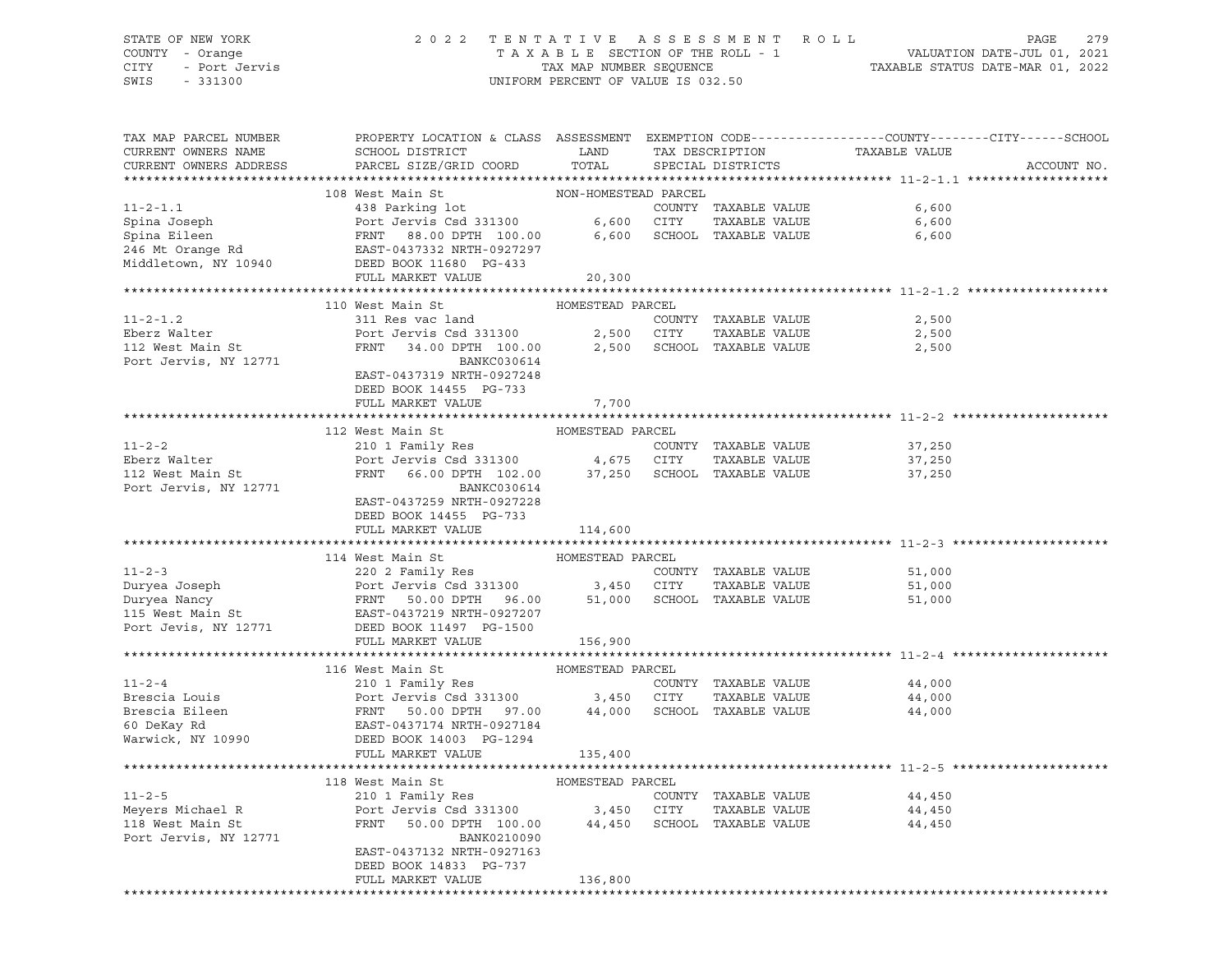| STATE OF NEW YORK       | 2 0 2 2                                                                                                                                                                                                                                                                                                                                                                                                                                  |                                                                 |                   | TENTATIVE ASSESSMENT ROLL |                | PAGE    | 280         |
|-------------------------|------------------------------------------------------------------------------------------------------------------------------------------------------------------------------------------------------------------------------------------------------------------------------------------------------------------------------------------------------------------------------------------------------------------------------------------|-----------------------------------------------------------------|-------------------|---------------------------|----------------|---------|-------------|
| COUNTY - Orange         | TAXABLE SECTION OF THE ROLL - 1                                                                                                                                                                                                                                                                                                                                                                                                          | VALUATION DATE-JUL 01, 2021<br>TAXABLE STATUS DATE-MAR 01, 2022 |                   |                           |                |         |             |
| - Port Jervis<br>CITY   |                                                                                                                                                                                                                                                                                                                                                                                                                                          | TAX MAP NUMBER SEQUENCE                                         |                   |                           |                |         |             |
| SWIS<br>$-331300$       |                                                                                                                                                                                                                                                                                                                                                                                                                                          | UNIFORM PERCENT OF VALUE IS 032.50                              |                   |                           |                |         |             |
|                         |                                                                                                                                                                                                                                                                                                                                                                                                                                          |                                                                 |                   |                           |                |         |             |
|                         |                                                                                                                                                                                                                                                                                                                                                                                                                                          |                                                                 |                   |                           |                |         |             |
|                         |                                                                                                                                                                                                                                                                                                                                                                                                                                          |                                                                 |                   |                           |                |         |             |
| TAX MAP PARCEL NUMBER   | PROPERTY LOCATION & CLASS ASSESSMENT EXEMPTION CODE---------------COUNTY-------CITY------SCHOOL                                                                                                                                                                                                                                                                                                                                          |                                                                 |                   |                           |                |         |             |
| CURRENT OWNERS NAME     | SCHOOL DISTRICT                                                                                                                                                                                                                                                                                                                                                                                                                          | <b>LAND</b>                                                     |                   | TAX DESCRIPTION           | TAXABLE VALUE  |         |             |
| CURRENT OWNERS ADDRESS  | PARCEL SIZE/GRID COORD                                                                                                                                                                                                                                                                                                                                                                                                                   | TOTAL                                                           | SPECIAL DISTRICTS |                           |                |         | ACCOUNT NO. |
|                         |                                                                                                                                                                                                                                                                                                                                                                                                                                          |                                                                 |                   |                           |                |         |             |
|                         | 120 West Main St                                                                                                                                                                                                                                                                                                                                                                                                                         | HOMESTEAD PARCEL                                                |                   |                           |                |         |             |
| $11 - 3 - 1$            | 210 1 Family Res                                                                                                                                                                                                                                                                                                                                                                                                                         |                                                                 |                   | COUNTY TAXABLE VALUE      | 49,000         |         |             |
| Ufret Luis A            |                                                                                                                                                                                                                                                                                                                                                                                                                                          |                                                                 |                   |                           | 49,000         |         |             |
| 120 West Main St        | Port Jervis Csd 331300 3,500 CITY TAXABLE VALUE<br>FRNT 50.00 DPTH 91.00 49,000 SCHOOL TAXABLE VALUE                                                                                                                                                                                                                                                                                                                                     |                                                                 |                   |                           | 49,000         |         |             |
| Port Jervis, NY 12771   | BANKC190321                                                                                                                                                                                                                                                                                                                                                                                                                              |                                                                 |                   |                           |                |         |             |
|                         | EAST-0437060 NRTH-0927130                                                                                                                                                                                                                                                                                                                                                                                                                |                                                                 |                   |                           |                |         |             |
|                         | DEED BOOK 14225 PG-415                                                                                                                                                                                                                                                                                                                                                                                                                   |                                                                 |                   |                           |                |         |             |
|                         | FULL MARKET VALUE                                                                                                                                                                                                                                                                                                                                                                                                                        | 150,800                                                         |                   |                           |                |         |             |
|                         |                                                                                                                                                                                                                                                                                                                                                                                                                                          |                                                                 |                   |                           |                |         |             |
|                         | 122 West Main St                                                                                                                                                                                                                                                                                                                                                                                                                         | HOMESTEAD PARCEL                                                |                   |                           |                |         |             |
| $11 - 3 - 2$            | 220 2 Family Res                                                                                                                                                                                                                                                                                                                                                                                                                         |                                                                 |                   | COUNTY TAXABLE VALUE      | 49,700         |         |             |
|                         |                                                                                                                                                                                                                                                                                                                                                                                                                                          |                                                                 |                   |                           | 49,700         |         |             |
|                         |                                                                                                                                                                                                                                                                                                                                                                                                                                          |                                                                 |                   |                           | 49,700         |         |             |
| Little Neck, NY 11362   | EAST-0437010 NRTH-0927115                                                                                                                                                                                                                                                                                                                                                                                                                |                                                                 |                   |                           |                |         |             |
|                         | DEED BOOK 14588 PG-1236                                                                                                                                                                                                                                                                                                                                                                                                                  |                                                                 |                   |                           |                |         |             |
|                         | FULL MARKET VALUE                                                                                                                                                                                                                                                                                                                                                                                                                        |                                                                 |                   |                           |                |         |             |
|                         |                                                                                                                                                                                                                                                                                                                                                                                                                                          | 152,900                                                         |                   |                           |                |         |             |
|                         | 124 West Main St                                                                                                                                                                                                                                                                                                                                                                                                                         | HOMESTEAD PARCEL                                                |                   |                           |                |         |             |
| $11 - 3 - 3$            | 210 1 Family Res                                                                                                                                                                                                                                                                                                                                                                                                                         |                                                                 |                   |                           |                |         |             |
|                         | Port Jervis Csd 331300                                                                                                                                                                                                                                                                                                                                                                                                                   |                                                                 | 3,200 CITY        | COUNTY TAXABLE VALUE      | 38,300         |         |             |
| The Buczek Family Trust | Buczek as Trustee Stanley Jose FRNT 50.00 DPTH 82.00 38,300 SCHOOL TAXABLE VALUE                                                                                                                                                                                                                                                                                                                                                         |                                                                 |                   | TAXABLE VALUE             | 38,300         |         |             |
|                         |                                                                                                                                                                                                                                                                                                                                                                                                                                          |                                                                 |                   |                           | 38,300         |         |             |
|                         | 11410 E Stearn Ave               EAST-0436963 NRTH-0927097                                                                                                                                                                                                                                                                                                                                                                               |                                                                 |                   |                           |                |         |             |
| Mesa, AZ 85212          | DEED BOOK 15145 PG-988                                                                                                                                                                                                                                                                                                                                                                                                                   |                                                                 |                   |                           |                |         |             |
|                         | FULL MARKET VALUE                                                                                                                                                                                                                                                                                                                                                                                                                        | 117,800                                                         |                   |                           |                |         |             |
|                         |                                                                                                                                                                                                                                                                                                                                                                                                                                          |                                                                 |                   |                           |                |         |             |
|                         | 126 West Main St                                                                                                                                                                                                                                                                                                                                                                                                                         | HOMESTEAD PARCEL                                                |                   |                           |                |         |             |
| $11 - 3 - 4.2$          | $210 1 Family ResPort Jervis Csd 3313002,025 COUNTY TXABLE VALUE$                                                                                                                                                                                                                                                                                                                                                                        |                                                                 |                   |                           | $\overline{0}$ | $\circ$ | 13,770      |
| Brown Judith            |                                                                                                                                                                                                                                                                                                                                                                                                                                          |                                                                 |                   |                           | 41,525         |         |             |
| 126 West Main St        | $\begin{tabular}{lllllll} \multicolumn{2}{c}{\textbf{FRNT}} & \multicolumn{2}{c}{36.00} & \multicolumn{2}{c}{\textbf{DPTH}} & \multicolumn{2}{c}{65.00} & \multicolumn{2}{c}{41,525} & \multicolumn{2}{c}{\textbf{CITY}} \\ & \multicolumn{2}{c}{\textbf{BANKC080370}} & & & & & \\ \multicolumn{2}{c}{\textbf{BANKC080370}} & & & & & \\ \multicolumn{2}{c}{\textbf{SCHOOL}} & & & & & \\ \multicolumn{2}{c}{\textbf{BANKC080370}} & &$ |                                                                 |                   | TAXABLE VALUE             | 41,525         |         |             |
| Port Jervis, NY 12771   |                                                                                                                                                                                                                                                                                                                                                                                                                                          |                                                                 |                   | SCHOOL TAXABLE VALUE      | 27,755         |         |             |
|                         | EAST-0436940 NRTH-0927097                                                                                                                                                                                                                                                                                                                                                                                                                |                                                                 |                   |                           |                |         |             |
|                         | DEED BOOK 15140 PG-1662                                                                                                                                                                                                                                                                                                                                                                                                                  |                                                                 |                   |                           |                |         |             |
|                         | FULL MARKET VALUE                                                                                                                                                                                                                                                                                                                                                                                                                        | 127,800                                                         |                   |                           |                |         |             |
|                         |                                                                                                                                                                                                                                                                                                                                                                                                                                          |                                                                 |                   |                           |                |         |             |
|                         | 107 West Main St                                                                                                                                                                                                                                                                                                                                                                                                                         | NON-HOMESTEAD PARCEL                                            |                   |                           |                |         |             |
| $11 - 4 - 1.22$         | 482 Det row bldg                                                                                                                                                                                                                                                                                                                                                                                                                         |                                                                 |                   | COUNTY TAXABLE VALUE      | 100,700        |         |             |
| Spina Joseph            | Port Jervis Csd 331300 22,250 CITY                                                                                                                                                                                                                                                                                                                                                                                                       |                                                                 |                   | TAXABLE VALUE             | 100,700        |         |             |
| Spina Eileen            | PB 6/20/06 Split merge ap 100,700 SCHOOL TAXABLE VALUE                                                                                                                                                                                                                                                                                                                                                                                   |                                                                 |                   |                           | 100,700        |         |             |
| 246 Mt Orange Rd        | 20' Access Easement for                                                                                                                                                                                                                                                                                                                                                                                                                  |                                                                 |                   |                           |                |         |             |
| Middletown, NY 10940    | $11 - 4 - 3.22$                                                                                                                                                                                                                                                                                                                                                                                                                          |                                                                 |                   |                           |                |         |             |
|                         | FRNT 151.00 DPTH 204.00                                                                                                                                                                                                                                                                                                                                                                                                                  |                                                                 |                   |                           |                |         |             |
|                         | EAST-0437260 NRTH-0924731                                                                                                                                                                                                                                                                                                                                                                                                                |                                                                 |                   |                           |                |         |             |
|                         | DEED BOOK 12247 PG-1170                                                                                                                                                                                                                                                                                                                                                                                                                  |                                                                 |                   |                           |                |         |             |
|                         | FULL MARKET VALUE                                                                                                                                                                                                                                                                                                                                                                                                                        | 309,800                                                         |                   |                           |                |         |             |
|                         |                                                                                                                                                                                                                                                                                                                                                                                                                                          |                                                                 |                   |                           |                |         |             |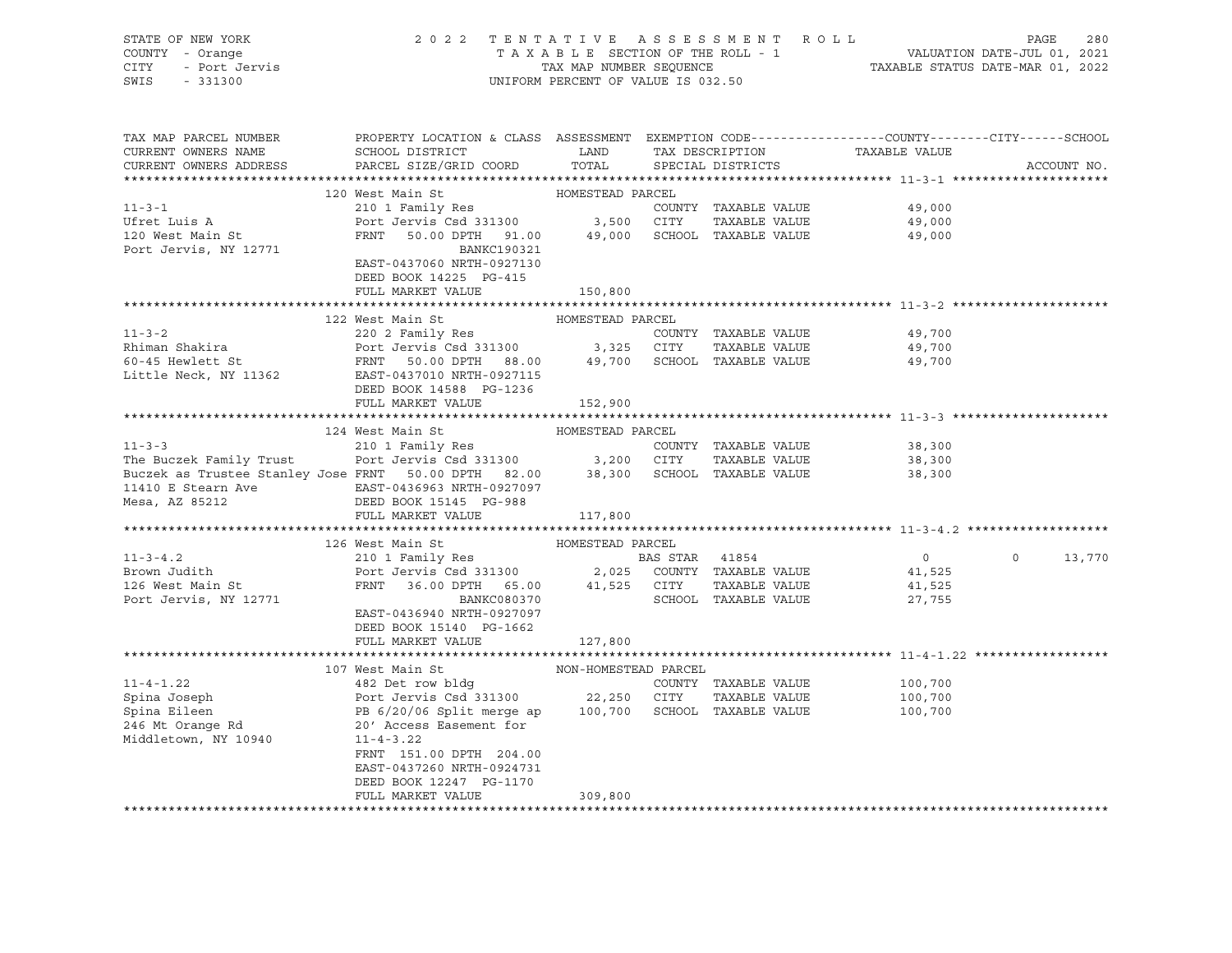| STATE OF NEW YORK<br>COUNTY - Orange<br><b>CITY</b><br>- Port Jervis<br>SWIS<br>$-331300$                                                 | 2 0 2 2                                                                                                                                                                                                                                                                                                                                                                                                                                          | TENTATIVE ASSESSMENT ROLL<br>TAXABLE SECTION OF THE ROLL - 1<br>TAX MAP NUMBER SEQUENCE<br>UNIFORM PERCENT OF VALUE IS 032.50 | PAGE<br>281<br>VALUATION DATE-JUL 01, 2021<br>TAXABLE STATUS DATE-MAR 01, 2022 |                                                                       |                                             |                     |                       |
|-------------------------------------------------------------------------------------------------------------------------------------------|--------------------------------------------------------------------------------------------------------------------------------------------------------------------------------------------------------------------------------------------------------------------------------------------------------------------------------------------------------------------------------------------------------------------------------------------------|-------------------------------------------------------------------------------------------------------------------------------|--------------------------------------------------------------------------------|-----------------------------------------------------------------------|---------------------------------------------|---------------------|-----------------------|
| TAX MAP PARCEL NUMBER<br>CURRENT OWNERS NAME<br>CURRENT OWNERS ADDRESS                                                                    | PROPERTY LOCATION & CLASS ASSESSMENT EXEMPTION CODE----------------COUNTY-------CITY------SCHOOL<br>SCHOOL DISTRICT<br>PARCEL SIZE/GRID COORD                                                                                                                                                                                                                                                                                                    | LAND<br>TOTAL                                                                                                                 |                                                                                | TAX DESCRIPTION<br>SPECIAL DISTRICTS                                  | TAXABLE VALUE                               |                     | ACCOUNT NO.           |
|                                                                                                                                           |                                                                                                                                                                                                                                                                                                                                                                                                                                                  | HOMESTEAD PARCEL                                                                                                              |                                                                                |                                                                       |                                             |                     |                       |
| $11 - 4 - 2.1$                                                                                                                            | 111 West Main St<br>220 2 Family Res                                                                                                                                                                                                                                                                                                                                                                                                             |                                                                                                                               |                                                                                | COUNTY TAXABLE VALUE                                                  | 44,600                                      |                     |                       |
| Lavalle Lora                                                                                                                              | Port Jervis Csd 331300 4,000 CITY                                                                                                                                                                                                                                                                                                                                                                                                                |                                                                                                                               |                                                                                | TAXABLE VALUE                                                         | 44,600                                      |                     |                       |
| 14 Fossard St<br>Port Jervis, NY 12771                                                                                                    | 50.00 DPTH 129.00 44,600 SCHOOL TAXABLE VALUE<br>FRNT<br>BANKN140687<br>EAST-0437149 NRTH-0927374<br>DEED BOOK 11655 PG-1423                                                                                                                                                                                                                                                                                                                     |                                                                                                                               |                                                                                |                                                                       | 44,600                                      |                     |                       |
|                                                                                                                                           | FULL MARKET VALUE                                                                                                                                                                                                                                                                                                                                                                                                                                | 137,200                                                                                                                       |                                                                                |                                                                       |                                             |                     |                       |
|                                                                                                                                           |                                                                                                                                                                                                                                                                                                                                                                                                                                                  |                                                                                                                               |                                                                                |                                                                       |                                             |                     |                       |
|                                                                                                                                           | 113 West Main St                                                                                                                                                                                                                                                                                                                                                                                                                                 | HOMESTEAD PARCEL                                                                                                              |                                                                                |                                                                       |                                             |                     |                       |
| $11 - 4 - 3.1$                                                                                                                            | 210 1 Family Res                                                                                                                                                                                                                                                                                                                                                                                                                                 |                                                                                                                               |                                                                                | COUNTY TAXABLE VALUE                                                  | 45,000                                      |                     |                       |
| Payne Christopher<br>113 West Main St<br>Port Jervis, NY 12771                                                                            | Port Jervis Csd 331300 4,350 CITY TAXABLE VALUE<br>FRNT 62.00 DPTH 100.00 45,000 SCHOOL TAXABLE VALUE<br><b>BANKC170031</b><br>EAST-0437102 NRTH-0927354<br>DEED BOOK 14580 PG-66                                                                                                                                                                                                                                                                |                                                                                                                               |                                                                                |                                                                       | 45,000<br>45,000                            |                     |                       |
|                                                                                                                                           | FULL MARKET VALUE                                                                                                                                                                                                                                                                                                                                                                                                                                | 138,500                                                                                                                       |                                                                                |                                                                       |                                             |                     |                       |
|                                                                                                                                           |                                                                                                                                                                                                                                                                                                                                                                                                                                                  |                                                                                                                               |                                                                                |                                                                       |                                             |                     |                       |
|                                                                                                                                           | 109 West Main St                                                                                                                                                                                                                                                                                                                                                                                                                                 | NON-HOMESTEAD PARCEL                                                                                                          |                                                                                |                                                                       |                                             |                     |                       |
| $11 - 4 - 3.22$<br>Spina Joseph<br>Spina Eileen<br>246 Mt Orange Rd<br>Middletown, NY 10940                                               | 442 MiniWhseSelf<br>Port Jervis Csd 331300<br>20' Access Easemt over<br>$11 - 4 - 1.22$ PB $6/20/06$<br>Sub Map 594-06<br>ACRES<br>1.30<br>EAST-0437105 NRTH-0927556<br>DEED BOOK 12247 PG-1166<br>FULL MARKET VALUE                                                                                                                                                                                                                             | 6,500 CITY<br>323,100                                                                                                         |                                                                                | COUNTY TAXABLE VALUE<br>TAXABLE VALUE<br>105,000 SCHOOL TAXABLE VALUE | 105,000<br>105,000<br>105,000               |                     |                       |
|                                                                                                                                           |                                                                                                                                                                                                                                                                                                                                                                                                                                                  |                                                                                                                               |                                                                                |                                                                       |                                             |                     |                       |
| Duryea Joseph A<br>Duryea Nancy J<br>Duryea Nancy J<br>Duryea Nancy J<br>TERNT 63.00 DPTH 231.00 60,000 CITY<br>EAST-0437048 NRTH-0977225 | 115 West Main St                                                                                                                                                                                                                                                                                                                                                                                                                                 | HOMESTEAD PARCEL                                                                                                              | BAS STAR 41854                                                                 | 6,000 COUNTY TAXABLE VALUE                                            | $\overline{0}$<br>60,000                    | $\circ$             | 13,770                |
| Port Jervis, NY 12771                                                                                                                     | DEED BOOK 4248 PG-9<br>FULL MARKET VALUE                                                                                                                                                                                                                                                                                                                                                                                                         | 184,600                                                                                                                       |                                                                                | TAXABLE VALUE<br>SCHOOL TAXABLE VALUE                                 | 60,000<br>46,230                            |                     |                       |
|                                                                                                                                           |                                                                                                                                                                                                                                                                                                                                                                                                                                                  |                                                                                                                               |                                                                                |                                                                       |                                             |                     |                       |
| $11 - 4 - 5$<br>Talmadge Rachel<br>117 West Main St<br>Port Jervis, NY 12771                                                              | 117 West Main St<br>210 1 Family Res<br>$\begin{tabular}{lllllllllllllllllllll} \hline 210&1 & Family Res & & & & & & & & & & & \\ \hline \hline \text{Port} &Jervis & Csd & 331300 & & & 4,725 & ENH & STAR & 41834 \\ \text{FRNT} & 50.00 & DPTH & 213.00 & & 39,450 & COUNTY & TAXABLE VALUE \\ \text{EAST-0437000 NRTH-0927302 & & & & & & & & \\ \text{RATT} & p\alpha\alpha\gamma & 2106 & pG-00213 & & & & & & & \\ \hline \end{tabular}$ | HOMESTEAD PARCEL                                                                                                              | AGED-C                                                                         | 41802                                                                 | 3,945<br>$\overline{0}$<br>35,505<br>39,450 | $\circ$<br>$\Omega$ | $\mathbf 0$<br>34,390 |
|                                                                                                                                           | FULL MARKET VALUE                                                                                                                                                                                                                                                                                                                                                                                                                                | 121,400                                                                                                                       |                                                                                |                                                                       | 5,060                                       |                     |                       |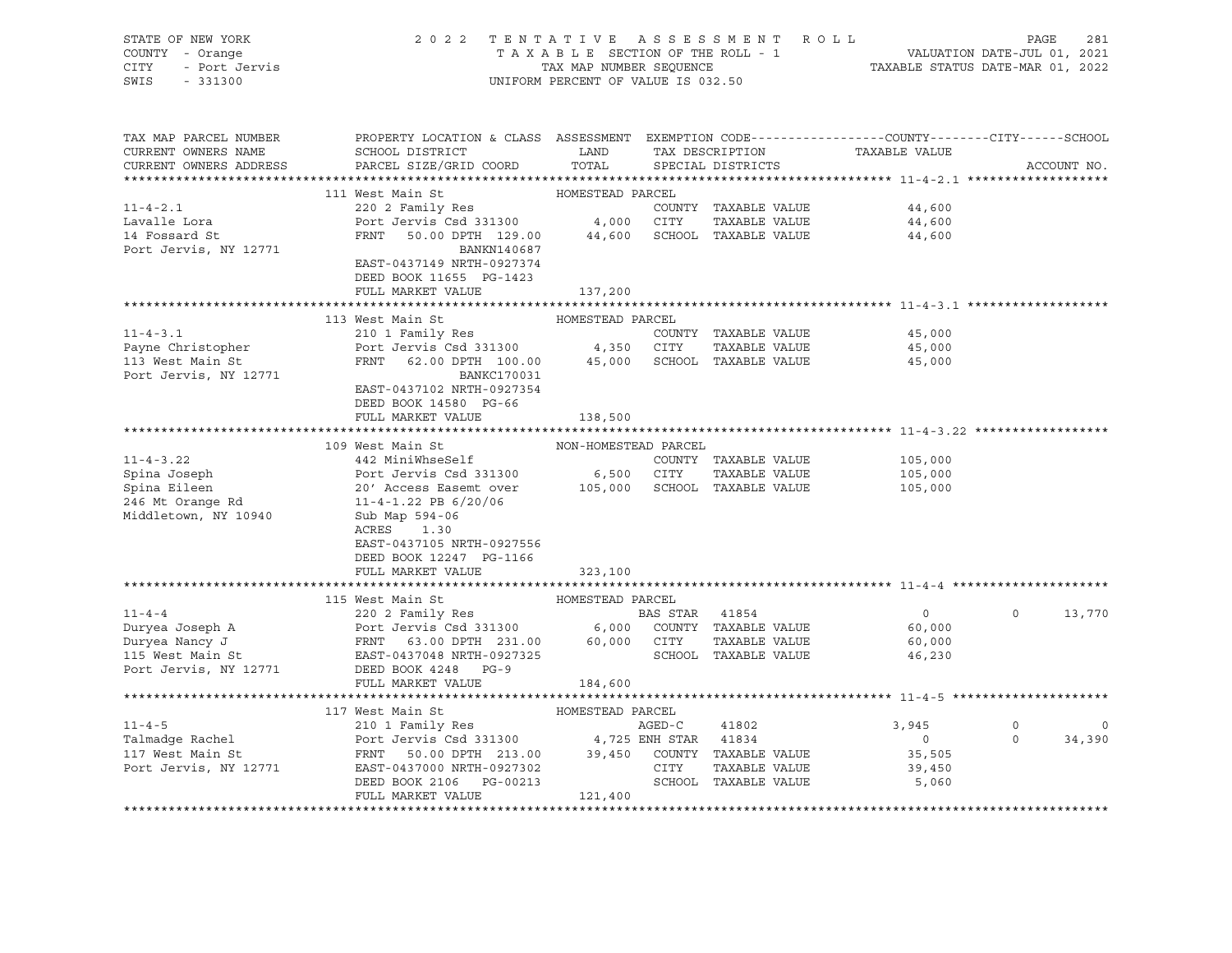| STATE OF NEW YORK<br>COUNTY - Orange<br>restant.<br>1 - Orange<br>- Port Jervis<br>CITY<br>SWIS |                                                                                                                                                                                                                                                |                  | 2022 TENTATIVE ASSESSMENT ROLL<br>UNIFORM PERCENT OF VALUE IS 032.50 | T A X A B L E SECTION OF THE ROLL - 1<br>T A X A B L E SECTION OF THE ROLL - 1<br>TAX MAP NUMBER SEQUENCE TAXABLE STATUS DATE-MAR 01, 2022 | PAGE<br>282                      |
|-------------------------------------------------------------------------------------------------|------------------------------------------------------------------------------------------------------------------------------------------------------------------------------------------------------------------------------------------------|------------------|----------------------------------------------------------------------|--------------------------------------------------------------------------------------------------------------------------------------------|----------------------------------|
| TAX MAP PARCEL NUMBER<br>CURRENT OWNERS NAME                                                    | PROPERTY LOCATION & CLASS ASSESSMENT EXEMPTION CODE---------------COUNTY-------CITY------SCHOOL<br>SCHOOL DISTRICT                                                                                                                             | <b>LAND</b>      | TAX DESCRIPTION                                                      | TAXABLE VALUE                                                                                                                              |                                  |
| CURRENT OWNERS ADDRESS                                                                          | PARCEL SIZE/GRID COORD                                                                                                                                                                                                                         | TOTAL            | SPECIAL DISTRICTS                                                    |                                                                                                                                            | ACCOUNT NO.                      |
|                                                                                                 |                                                                                                                                                                                                                                                |                  |                                                                      |                                                                                                                                            |                                  |
|                                                                                                 | 119 West Main St                                                                                                                                                                                                                               | HOMESTEAD PARCEL |                                                                      |                                                                                                                                            |                                  |
| $11 - 4 - 6$                                                                                    | 220 2 Family Res<br>220 2 Family Res<br>Port Jervis Csd 331300 4,700 CITY                                                                                                                                                                      |                  | COUNTY TAXABLE VALUE                                                 | 46,150                                                                                                                                     |                                  |
| Wist Mark C                                                                                     | FRNT 52.00 DPTH 205.00 46,150 SCHOOL TAXABLE VALUE                                                                                                                                                                                             |                  | TAXABLE VALUE                                                        | 46,150                                                                                                                                     |                                  |
| Wist Deborah A<br>21 Beattie Rd<br>21 Beattie Rd                                                | BANKC190321                                                                                                                                                                                                                                    |                  |                                                                      | 46,150                                                                                                                                     |                                  |
|                                                                                                 | Washingtonville, NY 10992 EAST-0436962 NRTH-0927277                                                                                                                                                                                            |                  |                                                                      |                                                                                                                                            |                                  |
|                                                                                                 | DEED BOOK 6017 PG-217                                                                                                                                                                                                                          |                  |                                                                      |                                                                                                                                            |                                  |
|                                                                                                 | FULL MARKET VALUE                                                                                                                                                                                                                              | 142,000          |                                                                      |                                                                                                                                            |                                  |
|                                                                                                 |                                                                                                                                                                                                                                                |                  |                                                                      | ******************************* 11-4-7 *******************                                                                                 |                                  |
|                                                                                                 | 121 West Main St                                                                                                                                                                                                                               | HOMESTEAD PARCEL |                                                                      |                                                                                                                                            |                                  |
| $11 - 4 - 7$                                                                                    | 210 1 Family Res                                                                                                                                                                                                                               |                  | <b>BAS STAR</b> 41854                                                | 0                                                                                                                                          | $\Omega$<br>13,770               |
| Samalot Lionel                                                                                  | 210 1 Family Res<br>Port Jervis Csd 331300 4,650 COUNTY TAXABLE VALUE                                                                                                                                                                          |                  |                                                                      | 42,700                                                                                                                                     |                                  |
| Samalot Marianne                                                                                | FRNT 50.00 DPTH 194.00 42,700 CITY<br>BANKC160210 SCHOOL                                                                                                                                                                                       |                  | TAXABLE VALUE                                                        | 42,700                                                                                                                                     |                                  |
| 121 West Main St                                                                                |                                                                                                                                                                                                                                                |                  | SCHOOL TAXABLE VALUE                                                 | 28,930                                                                                                                                     |                                  |
| Port Jervis, NY 12771                                                                           | EAST-0436919 NRTH-0927245                                                                                                                                                                                                                      |                  |                                                                      |                                                                                                                                            |                                  |
|                                                                                                 | DEED BOOK 11445 PG-995                                                                                                                                                                                                                         |                  |                                                                      |                                                                                                                                            |                                  |
|                                                                                                 | FULL MARKET VALUE                                                                                                                                                                                                                              | 131,400          |                                                                      |                                                                                                                                            |                                  |
|                                                                                                 |                                                                                                                                                                                                                                                |                  |                                                                      |                                                                                                                                            |                                  |
|                                                                                                 | 123 West Main St                                                                                                                                                                                                                               | HOMESTEAD PARCEL |                                                                      |                                                                                                                                            |                                  |
| $11 - 4 - 8$                                                                                    | 210 1 Family Res                                                                                                                                                                                                                               |                  | BAS STAR 41854                                                       | $\overline{0}$                                                                                                                             | $\Omega$<br>13,770               |
| Evans Shawn<br>123 West Main St                                                                 | Port Jervis Csd 331300 4,500 COUNTY TAXABLE VALUE<br>FRNT 50.00 DPTH 180.00 38,000 CITY TAXABLE VALUE                                                                                                                                          |                  | TAXABLE VALUE                                                        | 38,000<br>38,000                                                                                                                           |                                  |
| Port Jervis, NY 12771                                                                           | BANKL020140                                                                                                                                                                                                                                    |                  | SCHOOL TAXABLE VALUE                                                 | 24,230                                                                                                                                     |                                  |
|                                                                                                 | EAST-0436880 NRTH-0927215                                                                                                                                                                                                                      |                  |                                                                      |                                                                                                                                            |                                  |
|                                                                                                 | DEED BOOK 12867 PG-1290                                                                                                                                                                                                                        |                  |                                                                      |                                                                                                                                            |                                  |
|                                                                                                 | FULL MARKET VALUE                                                                                                                                                                                                                              | 116,900          |                                                                      |                                                                                                                                            |                                  |
|                                                                                                 |                                                                                                                                                                                                                                                |                  |                                                                      |                                                                                                                                            |                                  |
|                                                                                                 | 3 Fossard St                                                                                                                                                                                                                                   | HOMESTEAD PARCEL |                                                                      |                                                                                                                                            |                                  |
|                                                                                                 |                                                                                                                                                                                                                                                |                  | COUNTY TAXABLE VALUE                                                 | 45,000                                                                                                                                     |                                  |
|                                                                                                 |                                                                                                                                                                                                                                                |                  | TAXABLE VALUE                                                        | 45,000                                                                                                                                     |                                  |
|                                                                                                 | COUNT<br>COUNT<br>Dunleavy; Pamela<br>Count Dunleavy; Pamela<br>Count Count Count Count Count<br>Count Count Count Count Count Count<br>Count: Account Count Count Count Count<br>Count Count Count Count Count Count Count<br>Count Count Cou |                  | 45,000 SCHOOL TAXABLE VALUE                                          | 45,000                                                                                                                                     |                                  |
|                                                                                                 |                                                                                                                                                                                                                                                |                  |                                                                      |                                                                                                                                            |                                  |
|                                                                                                 |                                                                                                                                                                                                                                                |                  |                                                                      |                                                                                                                                            |                                  |
| Port Jervis, NY 12771                                                                           | FULL MARKET VALUE                                                                                                                                                                                                                              | 138,500          |                                                                      |                                                                                                                                            |                                  |
|                                                                                                 |                                                                                                                                                                                                                                                |                  |                                                                      |                                                                                                                                            |                                  |
|                                                                                                 | 7 Fossard St                                                                                                                                                                                                                                   | HOMESTEAD PARCEL |                                                                      |                                                                                                                                            |                                  |
| $11 - 4 - 18.2$<br>Drew Richard F                                                               |                                                                                                                                                                                                                                                |                  | PARCEL<br>VETWAR CTS 41120<br>Comparent 41690                        | 7,613<br>1,130                                                                                                                             | 4,522<br>4,522<br>1,130<br>1,130 |
|                                                                                                 |                                                                                                                                                                                                                                                |                  |                                                                      | $\overline{0}$                                                                                                                             | 34,390<br>$\overline{0}$         |
| Drew Barbara Ann<br>7 Fossard St                                                                |                                                                                                                                                                                                                                                |                  | COUNTY TAXABLE VALUE                                                 | 42,007                                                                                                                                     |                                  |
| Port Jervis, NY 12771                                                                           | 7 Fossard St Monderland Christman (1120)<br>210 1 Family Res VETWAR CTS 41120<br>POT Jervis Csd 331300 8,550 FIRE/AMBCT 41690<br>FRNT 100.00 DPTH 148.00 50,750 ENH STAR 41834<br>EAST-0436791 NRTH-0927363 COUNTY TAXABLE VA<br>NERD RO       |                  | TAXABLE VALUE                                                        | 45,098                                                                                                                                     |                                  |
|                                                                                                 | FULL MARKET VALUE                                                                                                                                                                                                                              |                  | 156,200 SCHOOL TAXABLE VALUE                                         | 10,708                                                                                                                                     |                                  |
|                                                                                                 |                                                                                                                                                                                                                                                |                  |                                                                      |                                                                                                                                            |                                  |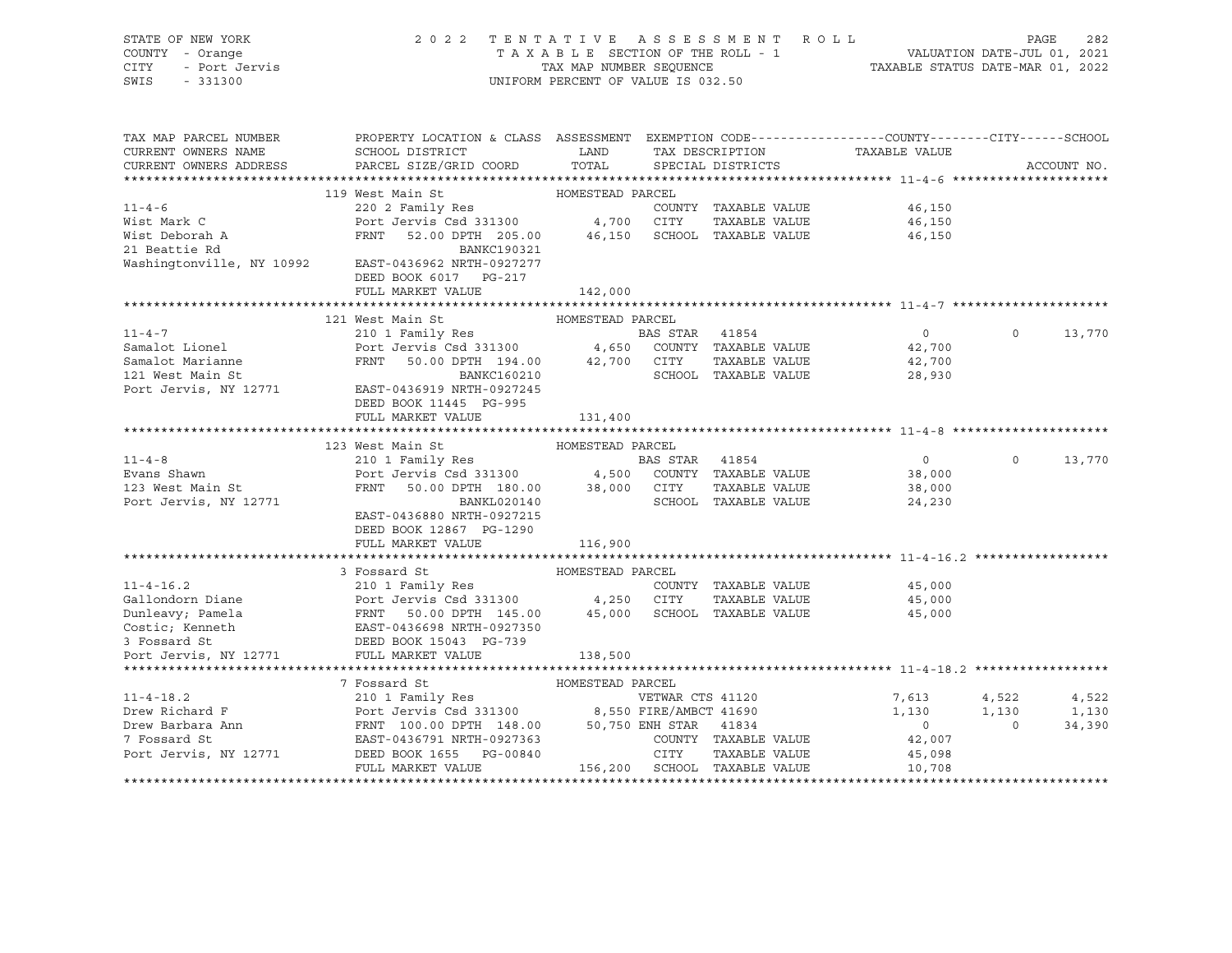| STATE OF NEW YORK                              |                                                                                                                                                                                                                                                         |                  |                                    |                  |                |             |  |  |  |
|------------------------------------------------|---------------------------------------------------------------------------------------------------------------------------------------------------------------------------------------------------------------------------------------------------------|------------------|------------------------------------|------------------|----------------|-------------|--|--|--|
| COUNTY - Orange<br>Y - Orange<br>- Port Jervis | 2022 TENTATIVE ASSESSMENT ROLL PAGE 283<br>TAXABLE SECTION OF THE ROLL - 1<br>TAX MAP NUMBER SEQUENCE TAXABLE STATUS DATE-MAR 01, 2022                                                                                                                  |                  |                                    |                  |                |             |  |  |  |
| CITY                                           |                                                                                                                                                                                                                                                         |                  |                                    |                  |                |             |  |  |  |
| SWIS - 331300                                  |                                                                                                                                                                                                                                                         |                  | UNIFORM PERCENT OF VALUE IS 032.50 |                  |                |             |  |  |  |
|                                                |                                                                                                                                                                                                                                                         |                  |                                    |                  |                |             |  |  |  |
|                                                |                                                                                                                                                                                                                                                         |                  |                                    |                  |                |             |  |  |  |
|                                                |                                                                                                                                                                                                                                                         |                  |                                    |                  |                |             |  |  |  |
| TAX MAP PARCEL NUMBER                          | PROPERTY LOCATION & CLASS ASSESSMENT EXEMPTION CODE----------------COUNTY-------CITY------SCHOOL                                                                                                                                                        |                  |                                    |                  |                |             |  |  |  |
| CURRENT OWNERS NAME                            | ${\tt SCH OOL\ DISTRICT} \hspace{2.5cm} {\tt LAND} \hspace{2.5cm} {\tt TAX\ DESCRIFTION} \hspace{2.5cm} {\tt TAXABLE\ VALUE}$                                                                                                                           |                  |                                    |                  |                |             |  |  |  |
| CURRENT OWNERS ADDRESS                         | PARCEL SIZE/GRID COORD TOTAL                                                                                                                                                                                                                            |                  | SPECIAL DISTRICTS                  |                  |                | ACCOUNT NO. |  |  |  |
|                                                |                                                                                                                                                                                                                                                         |                  |                                    |                  |                |             |  |  |  |
|                                                | 9 Fossard St MOMESTEAD PARCEL                                                                                                                                                                                                                           |                  |                                    |                  |                |             |  |  |  |
|                                                | 11-4-19.1 210 1 Family Res<br>Brace-Revak Jesse R Port Jervis Csd 331300 5,375 CITY TAXABLE VALUE<br>Brace-Revak Tonya FRNT 63.00 DPTH 148.00 52,100 SCHOOL TAXABLE VALUE<br>9 Fossard St BANKN140687                                                   |                  |                                    |                  |                |             |  |  |  |
|                                                |                                                                                                                                                                                                                                                         |                  |                                    | 52,100           |                |             |  |  |  |
|                                                |                                                                                                                                                                                                                                                         |                  |                                    | 52,100           |                |             |  |  |  |
|                                                |                                                                                                                                                                                                                                                         |                  |                                    | 52,100           |                |             |  |  |  |
|                                                |                                                                                                                                                                                                                                                         |                  |                                    |                  |                |             |  |  |  |
|                                                | Port Jervis, NY 12771 EAST-0436856 NRTH-0927432                                                                                                                                                                                                         |                  |                                    |                  |                |             |  |  |  |
|                                                | DEED BOOK 14050 PG-1211                                                                                                                                                                                                                                 |                  |                                    |                  |                |             |  |  |  |
|                                                | FULL MARKET VALUE                                                                                                                                                                                                                                       | 160,300          |                                    |                  |                |             |  |  |  |
|                                                |                                                                                                                                                                                                                                                         |                  |                                    |                  |                |             |  |  |  |
|                                                | 11 Fossard St                                                                                                                                                                                                                                           | HOMESTEAD PARCEL |                                    |                  |                |             |  |  |  |
| $11 - 4 - 19.2$                                |                                                                                                                                                                                                                                                         |                  |                                    | 71,000           |                |             |  |  |  |
|                                                |                                                                                                                                                                                                                                                         |                  |                                    | 71,000           |                |             |  |  |  |
| Foss Kenneth M II<br>11 Fossard St             |                                                                                                                                                                                                                                                         |                  |                                    | 71,000           |                |             |  |  |  |
|                                                |                                                                                                                                                                                                                                                         |                  |                                    |                  |                |             |  |  |  |
| Port Jervis, NY 12771                          | $\mathsf{C}$                                                                                                                                                                                                                                            |                  |                                    |                  |                |             |  |  |  |
|                                                | FRNT<br>63.00 DPTH 154.00                                                                                                                                                                                                                               |                  |                                    |                  |                |             |  |  |  |
|                                                | EAST-0436908 NRTH-0927470                                                                                                                                                                                                                               |                  |                                    |                  |                |             |  |  |  |
|                                                | DEED BOOK 13899 PG-1832                                                                                                                                                                                                                                 |                  |                                    |                  |                |             |  |  |  |
|                                                | FULL MARKET VALUE                                                                                                                                                                                                                                       | 218,500          |                                    |                  |                |             |  |  |  |
|                                                |                                                                                                                                                                                                                                                         |                  |                                    |                  |                |             |  |  |  |
|                                                |                                                                                                                                                                                                                                                         |                  |                                    |                  |                |             |  |  |  |
|                                                |                                                                                                                                                                                                                                                         |                  |                                    | 3,450            |                |             |  |  |  |
|                                                |                                                                                                                                                                                                                                                         |                  |                                    | 3,450            |                |             |  |  |  |
|                                                |                                                                                                                                                                                                                                                         |                  |                                    | 3,450            |                |             |  |  |  |
|                                                |                                                                                                                                                                                                                                                         |                  |                                    |                  |                |             |  |  |  |
|                                                |                                                                                                                                                                                                                                                         |                  |                                    |                  |                |             |  |  |  |
|                                                |                                                                                                                                                                                                                                                         |                  |                                    |                  |                |             |  |  |  |
|                                                | FULL MARKET VALUE                                                                                                                                                                                                                                       | 10,600           |                                    |                  |                |             |  |  |  |
|                                                | 11-4-21<br>15 Fossard St<br>210 1 Family Res<br>Norrell Joseph P<br>Norrell Karen A<br>15 Fossard St<br>210 1 Family Res<br>210 1 Family Res<br>210 1 Family Res<br>210 1 Family Res<br>210 1 Family Res<br>210 1 Family Res<br>210 1 Family Res<br>210 |                  |                                    |                  |                |             |  |  |  |
|                                                |                                                                                                                                                                                                                                                         |                  |                                    |                  |                |             |  |  |  |
|                                                |                                                                                                                                                                                                                                                         |                  |                                    | 38,600           |                |             |  |  |  |
|                                                |                                                                                                                                                                                                                                                         |                  | TAXABLE VALUE                      |                  |                |             |  |  |  |
|                                                |                                                                                                                                                                                                                                                         |                  |                                    | 38,600<br>38,600 |                |             |  |  |  |
|                                                |                                                                                                                                                                                                                                                         |                  |                                    |                  |                |             |  |  |  |
|                                                |                                                                                                                                                                                                                                                         |                  |                                    |                  |                |             |  |  |  |
|                                                | FULL MARKET VALUE                                                                                                                                                                                                                                       | 118,800          |                                    |                  |                |             |  |  |  |
|                                                |                                                                                                                                                                                                                                                         |                  |                                    |                  |                |             |  |  |  |
|                                                |                                                                                                                                                                                                                                                         |                  |                                    |                  |                |             |  |  |  |
|                                                | 31 Coleman St<br>11-5-1 210 1 Family Res<br>HomesTEAD PARCEL PARCEL<br>FOMESTEAD PARCEL PARCEL<br>VETCOM CTS 41130 9,750<br>9,750<br>11-5-1 210 1 Family Res<br>Port Jervis Csd 331300 5,650 ENH STAR 41834 0<br>FRNT 128.00 DPTH 39.00 39,000          |                  |                                    |                  |                |             |  |  |  |
|                                                |                                                                                                                                                                                                                                                         |                  |                                    | 9,750            | 7,536          | 7,536       |  |  |  |
|                                                |                                                                                                                                                                                                                                                         |                  |                                    |                  | $\overline{0}$ | 31,464      |  |  |  |
|                                                |                                                                                                                                                                                                                                                         |                  |                                    |                  |                |             |  |  |  |
|                                                |                                                                                                                                                                                                                                                         |                  |                                    |                  |                |             |  |  |  |
|                                                |                                                                                                                                                                                                                                                         |                  |                                    |                  |                |             |  |  |  |
|                                                |                                                                                                                                                                                                                                                         |                  |                                    |                  |                |             |  |  |  |
|                                                |                                                                                                                                                                                                                                                         |                  |                                    |                  |                |             |  |  |  |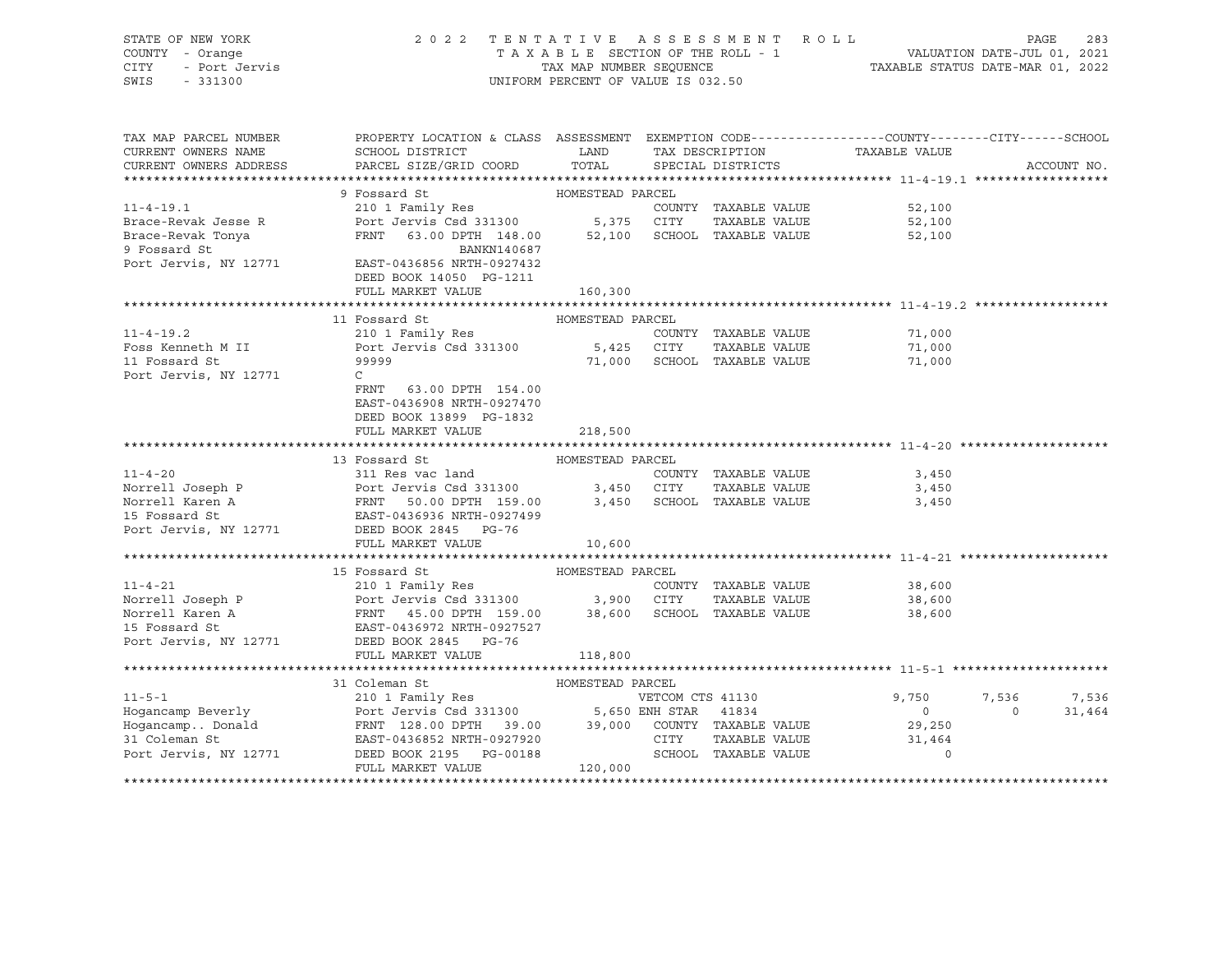## STATE OF NEW YORK 2 0 2 2 T E N T A T I V E A S S E S S M E N T R O L L PAGE 284 COUNTY - Orange T A X A B L E SECTION OF THE ROLL - 1 VALUATION DATE-JUL 01, 2021 CITY - Port Jervis TAX MAP NUMBER SEQUENCE TAXABLE STATUS DATE-MAR 01, 2022

| TAX MAP PARCEL NUMBER<br>CURRENT OWNERS NAME<br>CURRENT OWNERS ADDRESS | PROPERTY LOCATION & CLASS ASSESSMENT EXEMPTION CODE----------------COUNTY-------CITY------SCHOOL<br>SCHOOL DISTRICT LAND TAX DESCRIPTION<br>PARCEL SIZE/GRID COORD TOTAL SPECIAL DISTRICTS                                                                                                                                                           |                  |                            | TAXABLE VALUE              |          | ACCOUNT NO. |
|------------------------------------------------------------------------|------------------------------------------------------------------------------------------------------------------------------------------------------------------------------------------------------------------------------------------------------------------------------------------------------------------------------------------------------|------------------|----------------------------|----------------------------|----------|-------------|
|                                                                        |                                                                                                                                                                                                                                                                                                                                                      |                  |                            |                            |          |             |
|                                                                        | 11-5-3.2<br>Russell Pamela<br>210 1 Family Res<br>Port Jervis Csd 331300<br>210 1 Family Res<br>Port Jervis County<br>210 1 Family Res<br>210 1 Family Res<br>210 1 Family Res<br>210 21 Family Res<br>210 21 Family Res<br>213 31300<br>27,575 CITY<br>                                                                                             | HOMESTEAD PARCEL |                            | 37,575<br>37,575<br>37,575 |          |             |
|                                                                        | DEED BOOK 14854 PG-1789<br>FULL MARKET VALUE 115,600                                                                                                                                                                                                                                                                                                 |                  |                            |                            |          |             |
|                                                                        |                                                                                                                                                                                                                                                                                                                                                      |                  |                            |                            |          |             |
|                                                                        | 26 Fossard St                                                                                                                                                                                                                                                                                                                                        | HOMESTEAD PARCEL |                            |                            |          |             |
|                                                                        | 11-5-4<br>210 1 Family Res<br>Howlett Harold V Port Jervis Csd 331300<br>26 Fossard St EAST-0437011 NRTH-0927810<br>26 Fossard St EAST-0437011 NRTH-0927810<br>26 Fossard St EAST-0437011 NRTH-0927810<br>22,110<br>22,110<br>22,110<br>22,110<br>                                                                                                   |                  |                            | $\overline{0}$             | $\Omega$ | 34,390      |
|                                                                        | FULL MARKET VALUE                                                                                                                                                                                                                                                                                                                                    | 173,800          |                            |                            |          |             |
|                                                                        |                                                                                                                                                                                                                                                                                                                                                      |                  |                            |                            |          |             |
| $11 - 5 - 5$<br>DeVore Robert E                                        | 22 Fossard St                                                                                                                                                                                                                                                                                                                                        |                  |                            | $\overline{0}$             | $\Omega$ | 13,770      |
| DeVore Nicole M<br>22 Fossard St<br>Port Jervis, NY 12771              |                                                                                                                                                                                                                                                                                                                                                      |                  |                            |                            |          |             |
|                                                                        | FULL MARKET VALUE 141,500                                                                                                                                                                                                                                                                                                                            |                  |                            |                            |          |             |
|                                                                        |                                                                                                                                                                                                                                                                                                                                                      |                  |                            |                            |          |             |
|                                                                        |                                                                                                                                                                                                                                                                                                                                                      |                  |                            | 2,600                      |          |             |
|                                                                        | 11-5-6.1 $\begin{array}{l} \text{23.13.20}\ \text{311} \text{ Res } \text{vac } \text{land} \\\text{Devore.} \text{ Hott Jervis } \text{Cdd } \text{ 313.00} \end{array}$ HOMESTEAD PARCEL<br>Port Jervis Csd 331300 $\begin{array}{l} 2,600 \text{ CITY} \end{array}$ TAXABLE VALUE<br>C/o Glen Plotsky Split 11-5-6 $\begin{array}{l} 2,600 \text$ |                  | 2,600 SCHOOL TAXABLE VALUE | 2,600<br>2,600             |          |             |
|                                                                        |                                                                                                                                                                                                                                                                                                                                                      |                  |                            |                            |          |             |
|                                                                        |                                                                                                                                                                                                                                                                                                                                                      |                  |                            |                            |          |             |
|                                                                        | 11-5-6.2<br>22 Fossard St<br>22 Fossard St<br>22 Fossard St<br>22 Fossard St<br>22 Fossard St<br>22 Fossard St<br>22 Fossard St<br>22 Fossard St<br>22 Fossard St<br>22 Fossard St<br>22 Fossard St<br>22 Fossard St<br>22 Fossard St<br>22 Fossard St<br>22<br>DEED BOOK 12485 PG-1606                                                              |                  |                            | 4,300<br>4,300<br>4,300    |          |             |
|                                                                        | FULL MARKET VALUE                                                                                                                                                                                                                                                                                                                                    | 13,200           |                            |                            |          |             |
|                                                                        |                                                                                                                                                                                                                                                                                                                                                      |                  |                            |                            |          |             |
| Port Jervis, NY 12771 FULL MARKET VALUE                                | Are provided as the mail of the second of the country that is a series of the country of the country of the country of the country of the country of the country of the country of the country of the country of the country o                                                                                                                       | 109,000          |                            | 35,425<br>35,425<br>35,425 |          |             |
|                                                                        |                                                                                                                                                                                                                                                                                                                                                      |                  |                            |                            |          |             |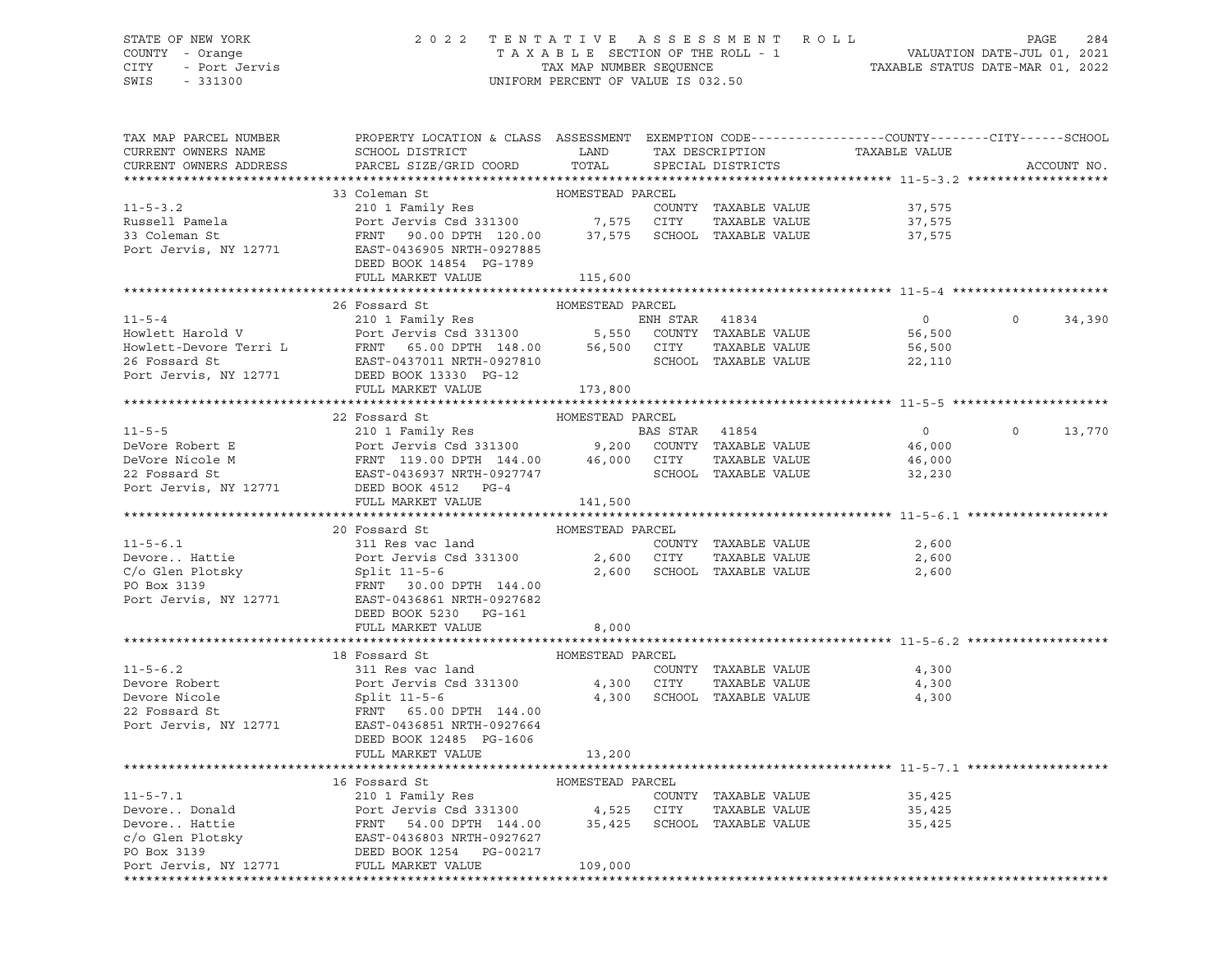## STATE OF NEW YORK 2 0 2 2 T E N T A T I V E A S S E S S M E N T R O L L PAGE 285 COUNTY - Orange T A X A B L E SECTION OF THE ROLL - 1 VALUATION DATE-JUL 01, 2021 CITY - Port Jervis TAX MAP NUMBER SEQUENCE TAXABLE STATUS DATE-MAR 01, 2022

| TAX MAP PARCEL NUMBER<br>CURRENT OWNERS NAME<br>CURRENT OWNERS ADDRESS | PROPERTY LOCATION & CLASS ASSESSMENT EXEMPTION CODE----------------COUNTY-------CITY------SCHOOL<br>SCHOOL DISTRICT<br>PARCEL SIZE/GRID COORD                                                                                                | LAND<br>TOTAL        | TAX DESCRIPTION<br>SPECIAL DISTRICTS   | TAXABLE VALUE                                   |          | ACCOUNT NO. |
|------------------------------------------------------------------------|----------------------------------------------------------------------------------------------------------------------------------------------------------------------------------------------------------------------------------------------|----------------------|----------------------------------------|-------------------------------------------------|----------|-------------|
|                                                                        |                                                                                                                                                                                                                                              |                      |                                        |                                                 |          |             |
| $11 - 5 - 8$<br>Lavalle Lora<br>14 Fossard St<br>Port Jervis, NY 12771 | 14 Fossard St<br>210 1 Family Res<br>210 1 Family Res<br>Port Jervis Csd 331300                  4,300  COUNTY TAXABLE VALUE<br>FRNT 53.00 DPTH 135.00 37,250 CITY<br>EAST-0436764 NRTH-0927594 SCHOC<br>DEED BOOK 13487 PG-1462             | HOMESTEAD PARCEL     | TAXABLE VALUE<br>SCHOOL TAXABLE VALUE  | $0 \qquad \qquad$<br>37,250<br>37,250<br>23,480 | $\circ$  | 13,770      |
|                                                                        | FULL MARKET VALUE                                                                                                                                                                                                                            | 114,600              |                                        |                                                 |          |             |
|                                                                        |                                                                                                                                                                                                                                              |                      |                                        |                                                 |          |             |
|                                                                        |                                                                                                                                                                                                                                              | HOMESTEAD PARCEL     |                                        |                                                 |          |             |
|                                                                        |                                                                                                                                                                                                                                              |                      |                                        | 0<br>49,000<br>49,000                           | $\Omega$ | 13,770      |
|                                                                        | EXECUTE 210 1 Family Res<br>EXECUTE 210 1 Family Res<br>EXECUTE 210 1 Family Res<br>FONT 143.00 4,050 COUNTY TAXABLE VALUE<br>Giovanniello Gina<br>FRNT 50.00 DPTH 143.00 49,000 CITY TAXABLE VALUE<br>TO FOSSard St<br>POTT JERST-0436722 N |                      |                                        | 35,230                                          |          |             |
|                                                                        |                                                                                                                                                                                                                                              |                      |                                        |                                                 |          |             |
|                                                                        |                                                                                                                                                                                                                                              |                      |                                        |                                                 |          |             |
| $11 - 5 - 10$                                                          | 6 Fossard St                                                                                                                                                                                                                                 | HOMESTEAD PARCEL     | COUNTY TAXABLE VALUE                   | 62,000                                          |          |             |
| Simmons Carla M<br>Simmons Dennis W<br>6 Fossard St<br>6 Fossard St    | FRNT 100.00 DPTH 148.00 62,000 SCHOOL TAXABLE VALUE<br>BANKN140687                                                                                                                                                                           |                      | TAXABLE VALUE                          | 62,000<br>62,000                                |          |             |
| Port Jervis, NY 12771                                                  | EAST-0436668 NRTH-0927505<br>DEED BOOK 11547 PG-493<br>FULL MARKET VALUE                                                                                                                                                                     | 190,800              |                                        |                                                 |          |             |
|                                                                        |                                                                                                                                                                                                                                              |                      |                                        |                                                 |          |             |
|                                                                        | 4 Fossard St                                                                                                                                                                                                                                 | HOMESTEAD PARCEL     |                                        |                                                 |          |             |
| $11 - 5 - 11$                                                          | 210 1 Family Res                                                                                                                                                                                                                             |                      | COUNTY TAXABLE VALUE                   | 42,600                                          |          |             |
| Vicchiariello Thomas                                                   | Port Jervis Csd 331300 2,950 CITY                                                                                                                                                                                                            |                      | TAXABLE VALUE                          | 42,600                                          |          |             |
| Vicchiariello Jileen<br>12 Willard St                                  | Port Jervis Csu 2000<br>FRNT 50.00 DPTH 69.00<br>EAST-0436622 NRTH-0927441<br>Port Jervis, NY 12771 DEED BOOK 13125 PG-131                                                                                                                   |                      | 42,600 SCHOOL TAXABLE VALUE            | 42,600                                          |          |             |
|                                                                        | FULL MARKET VALUE                                                                                                                                                                                                                            | 131,100              |                                        |                                                 |          |             |
|                                                                        |                                                                                                                                                                                                                                              |                      |                                        |                                                 |          |             |
|                                                                        | 147 West Main St                                                                                                                                                                                                                             | NON-HOMESTEAD PARCEL |                                        |                                                 |          |             |
| $11 - 5 - 12$                                                          | 433 Auto body                                                                                                                                                                                                                                |                      | COUNTY TAXABLE VALUE                   | 60,000                                          |          |             |
| Smith Robert L                                                         |                                                                                                                                                                                                                                              |                      | TAXABLE VALUE                          | 60,000                                          |          |             |
| Smith Lisa M<br>PO Box 171<br>Sparrowbush, NY 12780                    | Port Jervis Csd 331300 8,450 CITY<br>FRNT 68.00 DPTH 127.00 60,000 SCHOOL<br>EAST-0436572 NRTH-0927379<br>DEED BOOK 2926 PG-166                                                                                                              |                      | 60,000 SCHOOL TAXABLE VALUE            | 60,000                                          |          |             |
|                                                                        | FULL MARKET VALUE                                                                                                                                                                                                                            | 184,600              |                                        |                                                 |          |             |
|                                                                        |                                                                                                                                                                                                                                              |                      |                                        |                                                 |          |             |
|                                                                        | 151 West Main St                                                                                                                                                                                                                             | HOMESTEAD PARCEL     |                                        |                                                 |          |             |
| $11 - 5 - 13$                                                          | 220 2 Family Res                                                                                                                                                                                                                             |                      | COUNTY TAXABLE VALUE                   | 40,000                                          |          |             |
| Chenaphun Kietipong                                                    |                                                                                                                                                                                                                                              |                      |                                        | 40,000                                          |          |             |
| PO Box 236<br>New Milford, NJ 07646                                    | Port Jervis Csd 331300 3,350 CITY TAXABLE VALUE<br>FRNT 37.00 DPTH 177.00 40,000 SCHOOL TAXABLE VALUE<br><b>BANKC190321</b>                                                                                                                  |                      |                                        | 40,000                                          |          |             |
|                                                                        | EAST-0436541 NRTH-0927415<br>DEED BOOK 12748 PG-1890                                                                                                                                                                                         |                      |                                        |                                                 |          |             |
|                                                                        | FULL MARKET VALUE                                                                                                                                                                                                                            | 123,100              | ************************************** |                                                 |          |             |
|                                                                        |                                                                                                                                                                                                                                              |                      |                                        |                                                 |          |             |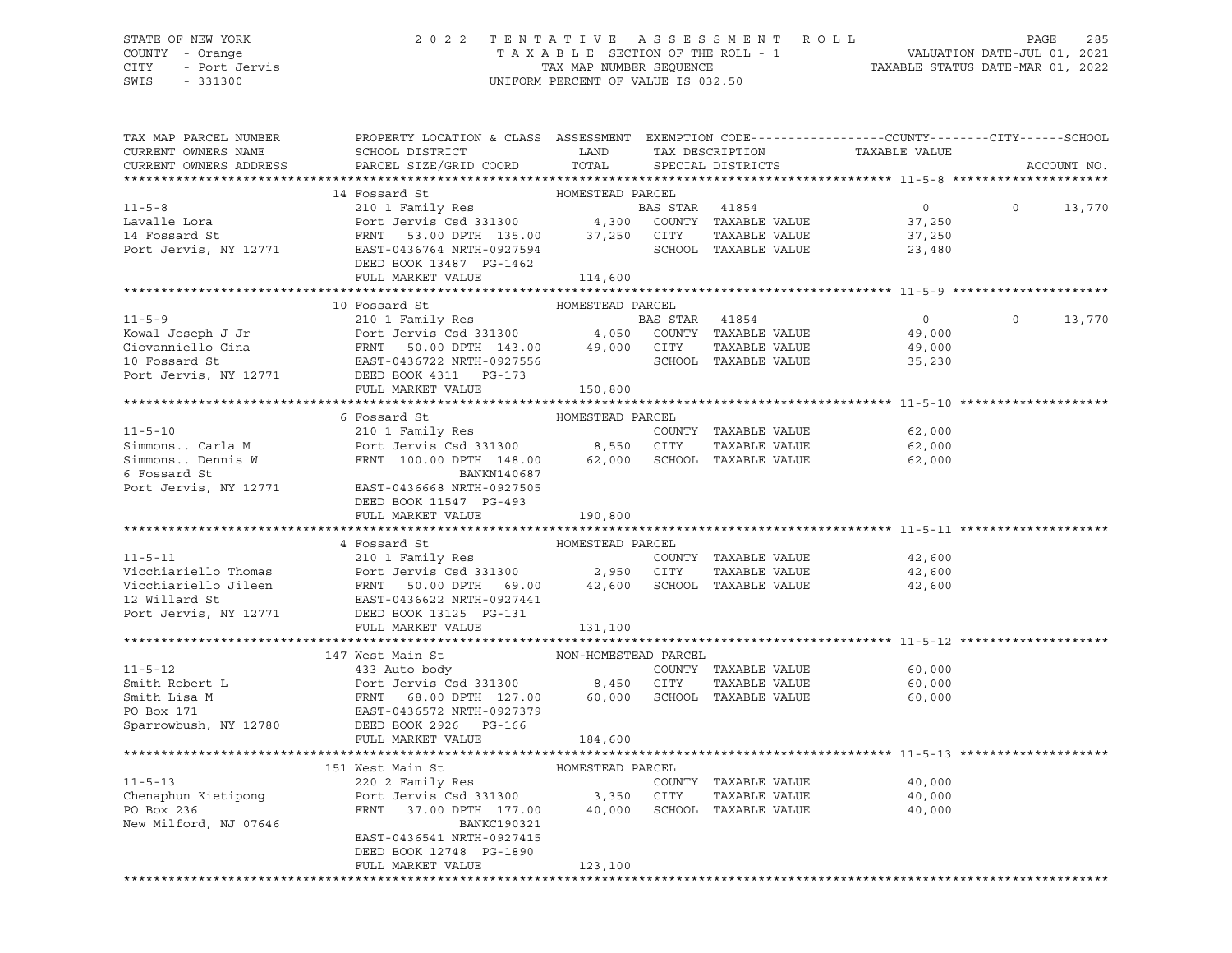# STATE OF NEW YORK 2 0 2 2 T E N T A T I V E A S S E S S M E N T R O L L PAGE 286 COUNTY - Orange T A X A B L E SECTION OF THE ROLL - 1 VALUATION DATE-JUL 01, 2021 CITY - Port Jervis TAX MAP NUMBER SEQUENCE TAXABLE STATUS DATE-MAR 01, 2022

UNIFORM PERCENT OF VALUE IS 032.50

| TAX MAP PARCEL NUMBER<br>CURRENT OWNERS NAME<br>CURRENT OWNERS ADDRESS                                                                                                                                                                               | PROPERTY LOCATION & CLASS ASSESSMENT EXEMPTION CODE---------------COUNTY-------CITY------SCHOOL<br>SCHOOL DISTRICT LAND<br>PARCEL SIZE/GRID COORD TOTAL |                  | TAX DESCRIPTION TAXABLE VALUE SPECIAL DISTRICTS |                | ACCOUNT NO.       |
|------------------------------------------------------------------------------------------------------------------------------------------------------------------------------------------------------------------------------------------------------|---------------------------------------------------------------------------------------------------------------------------------------------------------|------------------|-------------------------------------------------|----------------|-------------------|
|                                                                                                                                                                                                                                                      |                                                                                                                                                         |                  |                                                 |                |                   |
|                                                                                                                                                                                                                                                      | 153 West Main St                                                                                                                                        | HOMESTEAD PARCEL |                                                 |                |                   |
| 11-5-14<br>Corcoran Eileen 311 Res vac land COUNTY TAXABLE VALUE<br>Corcoran Eileen Port Jervis Csd 331300 2,650 CITY TAXABLE VALUE 2,650<br>Xean; Kelly FRNT 37.00 DPTH 177.00 2,650 SCHOOL TAXABLE VALUE 2,650<br>155 Mest Main St E               |                                                                                                                                                         |                  |                                                 |                |                   |
|                                                                                                                                                                                                                                                      |                                                                                                                                                         |                  |                                                 |                |                   |
|                                                                                                                                                                                                                                                      |                                                                                                                                                         |                  |                                                 |                |                   |
|                                                                                                                                                                                                                                                      |                                                                                                                                                         |                  |                                                 |                |                   |
| Port Jervis, NY 12771                                                                                                                                                                                                                                | DEED BOOK 14967 PG-1078                                                                                                                                 |                  |                                                 |                |                   |
|                                                                                                                                                                                                                                                      | FULL MARKET VALUE                                                                                                                                       | 8,200            |                                                 |                |                   |
|                                                                                                                                                                                                                                                      |                                                                                                                                                         |                  |                                                 |                |                   |
| 11-5-15<br>Corcoran Eileen<br>Eileen PARCEL 220 2 Family Res ENH STAR 41834<br>Fort Jervis Csd 331300 4,900 COUNTY TAXABLE VALUE<br>Kean, Kelly FRNT 51.00 DPTH 277.00 48,500 CITY TAXABLE VALUE<br>155 West Main St EAST-0436532 NRTH-0             |                                                                                                                                                         |                  |                                                 |                |                   |
|                                                                                                                                                                                                                                                      |                                                                                                                                                         |                  |                                                 | $\overline{0}$ | $\circ$<br>34,390 |
|                                                                                                                                                                                                                                                      |                                                                                                                                                         |                  |                                                 | 48,500         |                   |
|                                                                                                                                                                                                                                                      |                                                                                                                                                         |                  |                                                 | 48,500         |                   |
|                                                                                                                                                                                                                                                      |                                                                                                                                                         |                  |                                                 | 14,110         |                   |
|                                                                                                                                                                                                                                                      |                                                                                                                                                         | 149,200          |                                                 |                |                   |
|                                                                                                                                                                                                                                                      |                                                                                                                                                         |                  |                                                 |                |                   |
|                                                                                                                                                                                                                                                      | 157 West Main St                                                                                                                                        | HOMESTEAD PARCEL |                                                 |                |                   |
| 11-5-16<br>Corcoran Eileen 210 1 Family Res COUNTY TAXABLE VALUE<br>Corcoran Eileen Port Jervis Csd 331300 2,600 CITY TAXABLE VALUE 41,600<br>Kean; Kelly FRNT 40.00 DPTH 85.00 41,600 SCHOOL TAXABLE VALUE 41,600<br>155 West Main St               |                                                                                                                                                         |                  |                                                 |                |                   |
|                                                                                                                                                                                                                                                      |                                                                                                                                                         |                  |                                                 |                |                   |
|                                                                                                                                                                                                                                                      |                                                                                                                                                         |                  |                                                 |                |                   |
|                                                                                                                                                                                                                                                      |                                                                                                                                                         |                  |                                                 |                |                   |
| Port Jervis, NY 12771 DEED BOOK 14967 PG-1073                                                                                                                                                                                                        |                                                                                                                                                         |                  |                                                 |                |                   |
|                                                                                                                                                                                                                                                      | FULL MARKET VALUE                                                                                                                                       | 128,000          |                                                 |                |                   |
|                                                                                                                                                                                                                                                      |                                                                                                                                                         |                  |                                                 |                |                   |
|                                                                                                                                                                                                                                                      | 3 Coleman St                                                                                                                                            | HOMESTEAD PARCEL |                                                 |                |                   |
| $11 - 5 - 17.1$                                                                                                                                                                                                                                      |                                                                                                                                                         |                  | COUNTY TAXABLE VALUE 35,000                     |                |                   |
| Mortimer Anisah TJ<br>PO Box 403                                                                                                                                                                                                                     | 210 1 Family Res<br>Port Jervis Csd 331300 2,200 CITY TAXABLE VALUE<br>FRNT 34.00 DPTH 85.00 35,000 SCHOOL TAXABLE VALUE                                |                  | TAXABLE VALUE                                   | 35,000         |                   |
|                                                                                                                                                                                                                                                      |                                                                                                                                                         |                  |                                                 | 35,000         |                   |
| Sparrow Bush, NY 12780                                                                                                                                                                                                                               | BANKL020140                                                                                                                                             |                  |                                                 |                |                   |
|                                                                                                                                                                                                                                                      | EAST-0436465 NRTH-0927525                                                                                                                               |                  |                                                 |                |                   |
|                                                                                                                                                                                                                                                      | DEED BOOK 13777 PG-303                                                                                                                                  |                  |                                                 |                |                   |
|                                                                                                                                                                                                                                                      | FULL MARKET VALUE                                                                                                                                       | 107,700          |                                                 |                |                   |
|                                                                                                                                                                                                                                                      | 159 West Main St                                                                                                                                        |                  |                                                 |                |                   |
|                                                                                                                                                                                                                                                      | 220 2 Family Res COUNTY TAXABLE VALUE                                                                                                                   | HOMESTEAD PARCEL |                                                 | 51,650         |                   |
|                                                                                                                                                                                                                                                      |                                                                                                                                                         |                  |                                                 | 51,650         |                   |
|                                                                                                                                                                                                                                                      |                                                                                                                                                         |                  |                                                 | 51,650         |                   |
|                                                                                                                                                                                                                                                      |                                                                                                                                                         |                  |                                                 |                |                   |
|                                                                                                                                                                                                                                                      |                                                                                                                                                         |                  |                                                 |                |                   |
| 11-5-17.2<br>Smith Peter V<br>Smith III; Peter V<br>Port Jervis Csd 331300<br>Port Jervis Csd 331300<br>2,950 CITY TAXABLE VALUE<br>2200 Snook Dr<br>EAST-0436398 NRTH-0927509<br>Naples, FL 34102<br>DEED BOOK 14543 PG-1062<br>TAXABLE VALUE<br>DE |                                                                                                                                                         |                  |                                                 |                |                   |
|                                                                                                                                                                                                                                                      |                                                                                                                                                         |                  |                                                 |                |                   |
|                                                                                                                                                                                                                                                      | 5 Coleman St MOMESTEAD PARCEL                                                                                                                           |                  |                                                 |                |                   |
| $11 - 5 - 18$                                                                                                                                                                                                                                        | 210 1 Family Res                                                                                                                                        |                  | COUNTY TAXABLE VALUE                            | 55,900         |                   |
|                                                                                                                                                                                                                                                      |                                                                                                                                                         |                  | TAXABLE VALUE                                   | 55,900         |                   |
|                                                                                                                                                                                                                                                      |                                                                                                                                                         |                  |                                                 | 55,900         |                   |
|                                                                                                                                                                                                                                                      |                                                                                                                                                         |                  |                                                 |                |                   |
| Port Jervis, NY 12771 EAST-0436499 NRTH-0927571                                                                                                                                                                                                      |                                                                                                                                                         |                  |                                                 |                |                   |
|                                                                                                                                                                                                                                                      | DEED BOOK 12205 PG-1573                                                                                                                                 |                  |                                                 |                |                   |
|                                                                                                                                                                                                                                                      | FULL MARKET VALUE                                                                                                                                       | 172,000          |                                                 |                |                   |
|                                                                                                                                                                                                                                                      |                                                                                                                                                         |                  |                                                 |                |                   |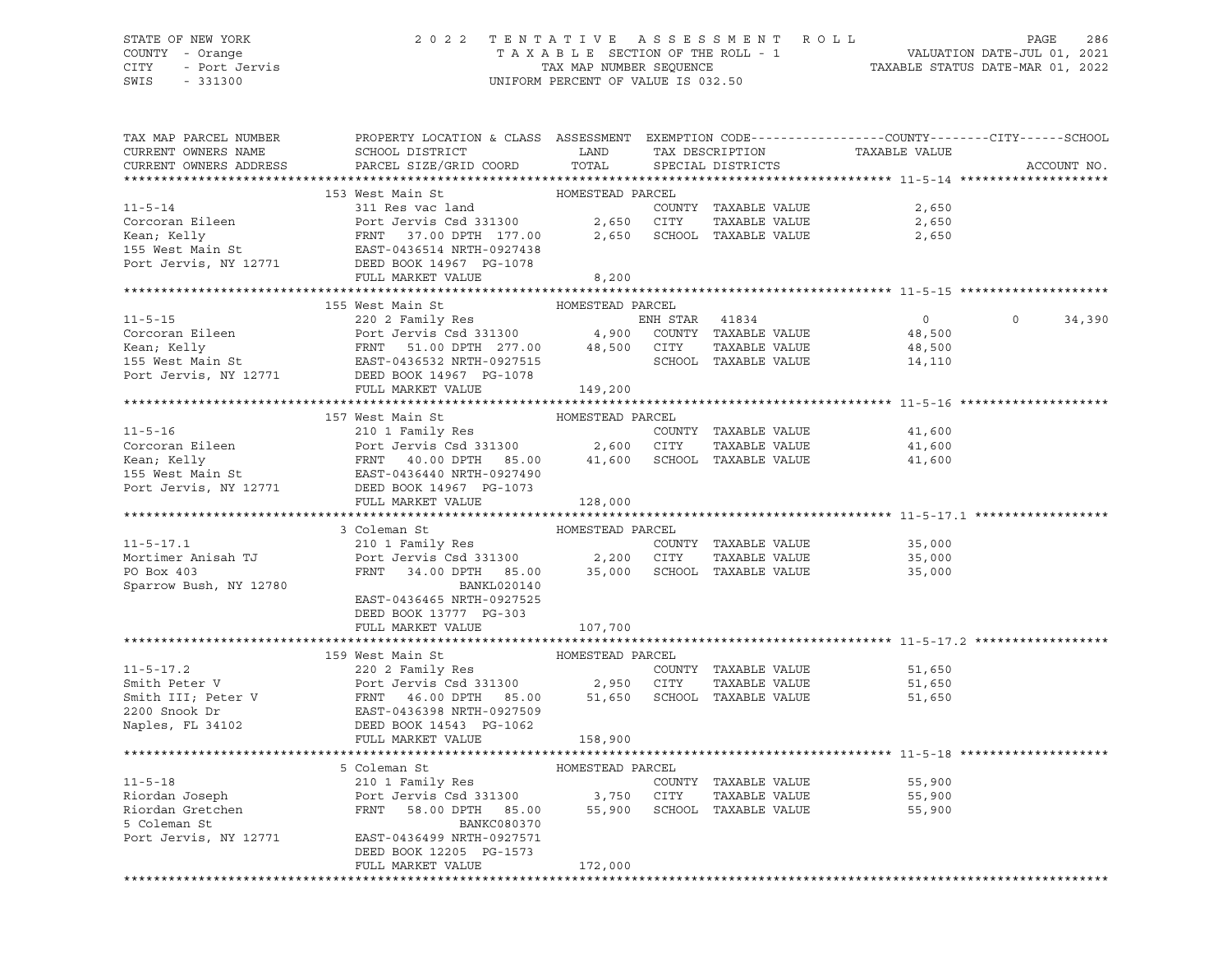| STATE OF NEW YORK<br>COUNTY - Orange<br>7 - Orange<br>- Port Jervis<br>CITY<br>SWIS<br>$-331300$ | 2022 TENTATIVE ASSESSMENT ROLL<br>UNIFORM PERCENT OF VALUE IS 032.50                                                                                                                                                                                   | FENTATIVE ASSESSMENT ROLL PAGE 287<br>TAXABLE SECTION OF THE ROLL - 1 VALUATION DATE-JUL 01, 2021<br>TAX MAP NUMBER SEQUENCE TAXABLE STATUS DATE-MAR 01, 2022 |                      |                |                   |
|--------------------------------------------------------------------------------------------------|--------------------------------------------------------------------------------------------------------------------------------------------------------------------------------------------------------------------------------------------------------|---------------------------------------------------------------------------------------------------------------------------------------------------------------|----------------------|----------------|-------------------|
| TAX MAP PARCEL NUMBER<br>CURRENT OWNERS NAME                                                     | PROPERTY LOCATION & CLASS ASSESSMENT EXEMPTION CODE---------------COUNTY-------CITY------SCHOOL<br>SCHOOL DISTRICT                                                                                                                                     | <b>EXAMPLE THE STATE OF STATE OF STATE</b>                                                                                                                    | TAX DESCRIPTION      | TAXABLE VALUE  |                   |
| CURRENT OWNERS ADDRESS                                                                           | PARCEL SIZE/GRID COORD TOTAL                                                                                                                                                                                                                           |                                                                                                                                                               | SPECIAL DISTRICTS    |                | ACCOUNT NO.       |
|                                                                                                  |                                                                                                                                                                                                                                                        |                                                                                                                                                               |                      |                |                   |
|                                                                                                  | 7 Coleman St                                                                                                                                                                                                                                           | HOMESTEAD PARCEL                                                                                                                                              |                      |                |                   |
| $11 - 5 - 19$                                                                                    | COLEMAN DE<br>220 2 Family Res<br>Port Jervis Csd 331300 3,200 CITY                                                                                                                                                                                    |                                                                                                                                                               | COUNTY TAXABLE VALUE | 45,750         |                   |
| Youngstown Mngmt LLC                                                                             |                                                                                                                                                                                                                                                        |                                                                                                                                                               | TAXABLE VALUE        | 45,750         |                   |
| PO Box 61                                                                                        | FRNT 50.00 DPTH 85.00 45,750 SCHOOL TAXABLE VALUE                                                                                                                                                                                                      |                                                                                                                                                               |                      | 45,750         |                   |
| Tomkins Cove, NY 10986                                                                           | BANKN140687<br>EAST-0436525 NRTH-0927595<br>DEED BOOK 11830 PG-1515<br>FULL MARKET VALUE                                                                                                                                                               | 140,800                                                                                                                                                       |                      |                |                   |
|                                                                                                  |                                                                                                                                                                                                                                                        |                                                                                                                                                               |                      |                |                   |
|                                                                                                  | 9 Coleman St                                                                                                                                                                                                                                           | HOMESTEAD PARCEL                                                                                                                                              |                      |                |                   |
| $11 - 5 - 20$                                                                                    | 210 1 Family Res                                                                                                                                                                                                                                       |                                                                                                                                                               | COUNTY TAXABLE VALUE | 54,000         |                   |
|                                                                                                  |                                                                                                                                                                                                                                                        |                                                                                                                                                               |                      | 54,000         |                   |
|                                                                                                  | Bayo's REI LLC<br>10 Augusta Dr Unit 9<br>10 Augusta Dr Unit 9<br>FRNT 50.00 DPTH 85.00<br>EAST -0436570 NRTH-0927630<br>TAXABLE VALUE<br>TAXABLE VALUE<br>TAXABLE VALUE<br>TAXABLE VALUE<br>TAXABLE VALUE<br>TAXABLE VALUE<br>TAXABLE VALUE<br>TAXABL |                                                                                                                                                               |                      | 54,000         |                   |
|                                                                                                  |                                                                                                                                                                                                                                                        |                                                                                                                                                               |                      |                |                   |
|                                                                                                  | DEED BOOK 14927 PG-1847                                                                                                                                                                                                                                |                                                                                                                                                               |                      |                |                   |
|                                                                                                  | FULL MARKET VALUE                                                                                                                                                                                                                                      | 166,200                                                                                                                                                       |                      |                |                   |
|                                                                                                  |                                                                                                                                                                                                                                                        |                                                                                                                                                               |                      |                |                   |
|                                                                                                  | 11 Coleman St                                                                                                                                                                                                                                          | HOMESTEAD PARCEL                                                                                                                                              |                      |                |                   |
| $11 - 5 - 21$                                                                                    | 210 1 Family Res                                                                                                                                                                                                                                       |                                                                                                                                                               | COUNTY TAXABLE VALUE | 38,000         |                   |
|                                                                                                  | Port Jervis Csd 331300 4,150 CITY<br>FRNT 50.00 DPTH 137.00 38,000 SCHOOL TAXABLE VALUE 38,000                                                                                                                                                         |                                                                                                                                                               | TAXABLE VALUE        | 38,000         |                   |
| Kowal Joseph J Jr<br>10 Fossard St<br>Port Jervis, NY 12771                                      | EAST-0436627 NRTH-0927647                                                                                                                                                                                                                              |                                                                                                                                                               |                      |                |                   |
|                                                                                                  | DEED BOOK 13352 PG-843                                                                                                                                                                                                                                 |                                                                                                                                                               |                      |                |                   |
|                                                                                                  | FULL MARKET VALUE                                                                                                                                                                                                                                      | 116,900                                                                                                                                                       |                      |                |                   |
|                                                                                                  |                                                                                                                                                                                                                                                        |                                                                                                                                                               |                      |                |                   |
|                                                                                                  | 13 Coleman St                                                                                                                                                                                                                                          | HOMESTEAD PARCEL                                                                                                                                              |                      |                |                   |
| $11 - 5 - 22$                                                                                    |                                                                                                                                                                                                                                                        |                                                                                                                                                               |                      | $\overline{0}$ | $\circ$<br>34,390 |
| McBride Carl                                                                                     |                                                                                                                                                                                                                                                        |                                                                                                                                                               |                      | 39,050         |                   |
| 13 Coleman St                                                                                    |                                                                                                                                                                                                                                                        |                                                                                                                                                               |                      | 39,050         |                   |
| Port Jervis, NY 12771                                                                            | Coleman Strait of The Coleman Strait (210 1 Family Res ENH STAR 41834<br>Port Jervis Csd 331300 5,525 COUNTY TAXABLE VALUE<br>FRNT 67.00 DPTH 137.00 39,050 CITY TAXABLE VALUE<br>BANKC080370                                                          |                                                                                                                                                               | SCHOOL TAXABLE VALUE | 4,660          |                   |
|                                                                                                  | EAST-0436662 NRTH-0927683                                                                                                                                                                                                                              |                                                                                                                                                               |                      |                |                   |
|                                                                                                  | DEED BOOK 5370 PG-277                                                                                                                                                                                                                                  |                                                                                                                                                               |                      |                |                   |
|                                                                                                  | FULL MARKET VALUE                                                                                                                                                                                                                                      | 120,200                                                                                                                                                       |                      |                |                   |
|                                                                                                  |                                                                                                                                                                                                                                                        |                                                                                                                                                               |                      |                |                   |
|                                                                                                  | 19 Coleman St                                                                                                                                                                                                                                          | HOMESTEAD PARCEL                                                                                                                                              |                      |                |                   |
|                                                                                                  | 11-5-23<br>The Bidwell TR 6<br>The Bidwell TR 6<br>Weiller Jeffrey A<br>The Bidwell TR 6<br>The Bidwell TR 6<br>Port Jervis Csd 331300<br>FRNT 50.00 DPTH 132.00<br>41,750<br>SCHOOL TAXABLE VALUE<br>19 Coleman St<br>Port Jervis, NY 12771<br>DEED B |                                                                                                                                                               |                      | 41,750         |                   |
|                                                                                                  |                                                                                                                                                                                                                                                        |                                                                                                                                                               |                      | 41,750         |                   |
|                                                                                                  |                                                                                                                                                                                                                                                        |                                                                                                                                                               |                      | 41,750         |                   |
|                                                                                                  |                                                                                                                                                                                                                                                        |                                                                                                                                                               |                      |                |                   |
|                                                                                                  |                                                                                                                                                                                                                                                        |                                                                                                                                                               |                      |                |                   |
|                                                                                                  | FULL MARKET VALUE                                                                                                                                                                                                                                      | 128,500                                                                                                                                                       |                      |                |                   |
|                                                                                                  |                                                                                                                                                                                                                                                        |                                                                                                                                                               |                      |                |                   |
| $11 - 5 - 24$                                                                                    | 21 Coleman St<br>210 1 Family Res                                                                                                                                                                                                                      | HOMESTEAD PARCEL                                                                                                                                              | COUNTY TAXARLE VALUE | 41 000         |                   |
|                                                                                                  |                                                                                                                                                                                                                                                        |                                                                                                                                                               |                      |                |                   |

11-5-24 210 1 Family Res COUNTY TAXABLE VALUE 41,000 King Cordell Port Jervis Csd 331300 5,100 CITY TAXABLE VALUE 41,000 King Adriana FRNT 62.00 DPTH 138.00 41,000 SCHOOL TAXABLE VALUE 41,000 21 Coleman St<br>
Port Jervis, NY 12771 EAST-0436740 NRTH-0927760 EAST-0436740 NRTH-0927760 DEED BOOK 15084 PG-654 FULL MARKET VALUE 126,200 \*\*\*\*\*\*\*\*\*\*\*\*\*\*\*\*\*\*\*\*\*\*\*\*\*\*\*\*\*\*\*\*\*\*\*\*\*\*\*\*\*\*\*\*\*\*\*\*\*\*\*\*\*\*\*\*\*\*\*\*\*\*\*\*\*\*\*\*\*\*\*\*\*\*\*\*\*\*\*\*\*\*\*\*\*\*\*\*\*\*\*\*\*\*\*\*\*\*\*\*\*\*\*\*\*\*\*\*\*\*\*\*\*\*\*\*\*\*\*\*\*\*\*\*\*\*\*\*\*\*\*\*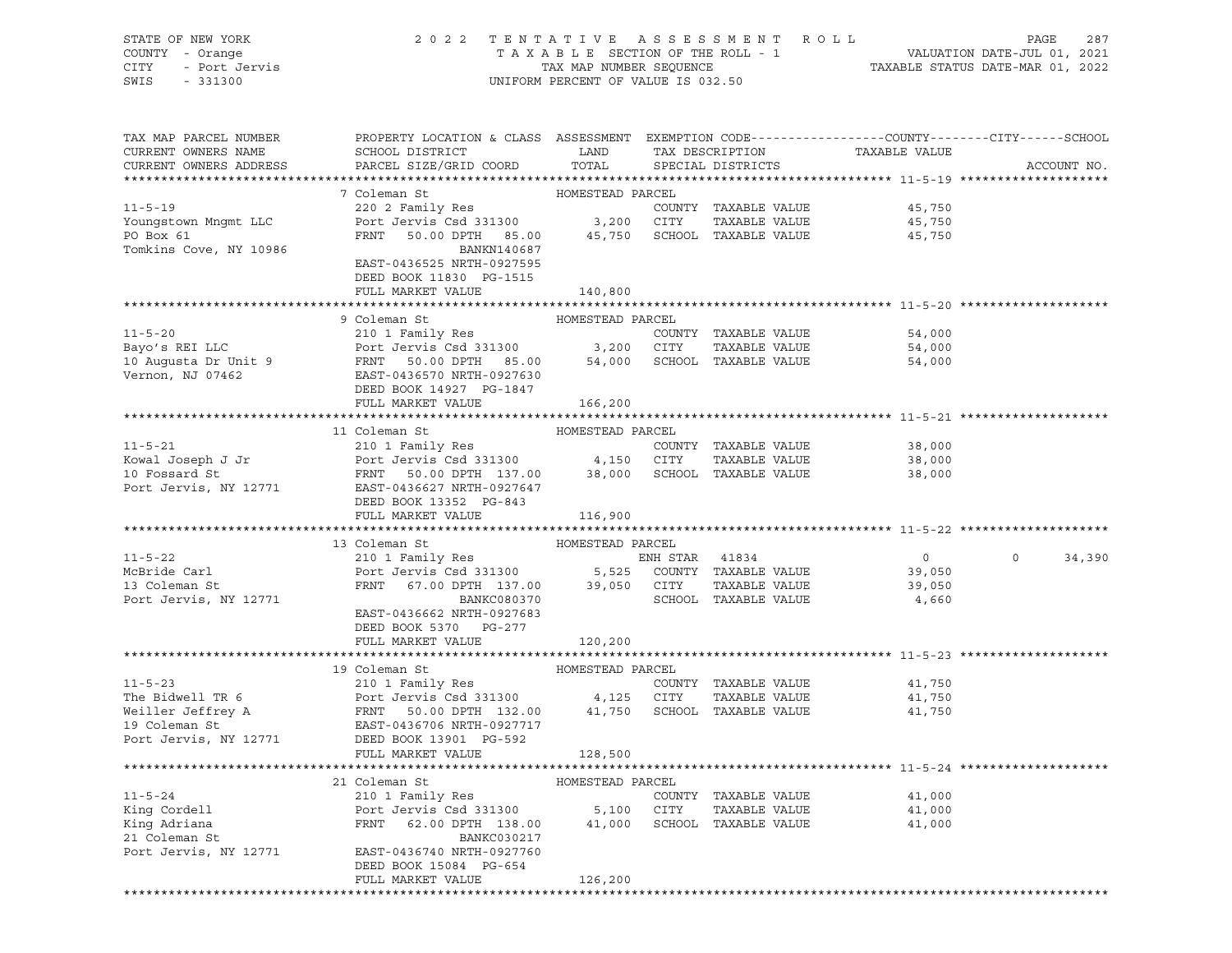# STATE OF NEW YORK 2 0 2 2 T E N T A T I V E A S S E S S M E N T R O L L PAGE 288 COUNTY - Orange T A X A B L E SECTION OF THE ROLL - 1 VALUATION DATE-JUL 01, 2021 CITY - Port Jervis TAX MAP NUMBER SEQUENCE TAXABLE STATUS DATE-MAR 01, 2022

| TAX MAP PARCEL NUMBER<br>CURRENT OWNERS NAME<br>CURRENT OWNERS ADDRESS | PROPERTY LOCATION & CLASS ASSESSMENT EXEMPTION CODE---------------COUNTY-------CITY------SCHOOL<br>SCHOOL DISTRICT LAND<br>PARCEL SIZE/GRID COORD                                                                                                                                                                                                                                                                                             | TOTAL                      | TAX DESCRIPTION<br>SPECIAL DISTRICTS           | TAXABLE VALUE                           |                                                   | ACCOUNT NO. |
|------------------------------------------------------------------------|-----------------------------------------------------------------------------------------------------------------------------------------------------------------------------------------------------------------------------------------------------------------------------------------------------------------------------------------------------------------------------------------------------------------------------------------------|----------------------------|------------------------------------------------|-----------------------------------------|---------------------------------------------------|-------------|
|                                                                        |                                                                                                                                                                                                                                                                                                                                                                                                                                               |                            |                                                |                                         |                                                   |             |
|                                                                        | 23 Coleman St                                                                                                                                                                                                                                                                                                                                                                                                                                 | HOMESTEAD PARCEL           |                                                |                                         |                                                   |             |
|                                                                        | 23 Coleman St<br>23 Coleman St<br>210 1 Family Res<br>210 1 Family Res<br>23 Coleman St<br>23 Coleman St<br>23 Coleman St<br>23 Coleman St<br>24 Port Jervis Csd 331300<br>27 Port TAXABLE VALUE<br>25,550<br>27 Port Jervis, NY 12771<br>27 Port Jerv                                                                                                                                                                                        |                            |                                                |                                         | $\circ$                                           | 34,390      |
|                                                                        |                                                                                                                                                                                                                                                                                                                                                                                                                                               |                            |                                                |                                         |                                                   |             |
|                                                                        |                                                                                                                                                                                                                                                                                                                                                                                                                                               |                            |                                                |                                         |                                                   |             |
|                                                                        |                                                                                                                                                                                                                                                                                                                                                                                                                                               |                            |                                                |                                         |                                                   |             |
|                                                                        | DEED BOOK 11036 PG-1141                                                                                                                                                                                                                                                                                                                                                                                                                       |                            |                                                |                                         |                                                   |             |
|                                                                        | FULL MARKET VALUE 109,400                                                                                                                                                                                                                                                                                                                                                                                                                     |                            |                                                |                                         |                                                   |             |
|                                                                        |                                                                                                                                                                                                                                                                                                                                                                                                                                               |                            |                                                |                                         |                                                   |             |
|                                                                        | 25 Coleman St<br>11-5-26<br>Port Jervis JB LLC<br>20 2 Family Res<br>20 2 Family Res<br>20 2 Family Res<br>20 2 Family Res<br>20 2 Family Res<br>20 2 Family Res<br>20 3 Section 11 138.00<br>5,800 CITY<br>5,800 CITY<br>220 2 Family Res<br>5,800 CITY<br>220 2 Family                                                                                                                                                                      | HOMESTEAD PARCEL           |                                                |                                         |                                                   |             |
|                                                                        |                                                                                                                                                                                                                                                                                                                                                                                                                                               |                            |                                                | 42,000<br>42,000                        |                                                   |             |
|                                                                        |                                                                                                                                                                                                                                                                                                                                                                                                                                               |                            |                                                | 42,000                                  |                                                   |             |
|                                                                        |                                                                                                                                                                                                                                                                                                                                                                                                                                               |                            |                                                |                                         |                                                   |             |
|                                                                        |                                                                                                                                                                                                                                                                                                                                                                                                                                               |                            |                                                |                                         |                                                   |             |
|                                                                        | FULL MARKET VALUE                                                                                                                                                                                                                                                                                                                                                                                                                             | 129,200                    |                                                |                                         |                                                   |             |
|                                                                        |                                                                                                                                                                                                                                                                                                                                                                                                                                               |                            |                                                |                                         |                                                   |             |
|                                                                        | 22 Coleman St                                                                                                                                                                                                                                                                                                                                                                                                                                 | HOMESTEAD PARCEL           |                                                |                                         |                                                   |             |
|                                                                        |                                                                                                                                                                                                                                                                                                                                                                                                                                               |                            | COUNTY TAXABLE VALUE                           |                                         |                                                   |             |
|                                                                        |                                                                                                                                                                                                                                                                                                                                                                                                                                               |                            | TAXABLE VALUE                                  | 44,000<br>44,000                        |                                                   |             |
|                                                                        | FRNT 50.00 DPTH 150.00 44,000 SCHOOL TAXABLE VALUE                                                                                                                                                                                                                                                                                                                                                                                            |                            |                                                | 44,000                                  |                                                   |             |
|                                                                        | 11-6-1<br>210 1 Family Res<br>210 1 Family Res<br>Port Jervis Csd 331300 4,275 CITY<br>22 Coleman St<br>22 Coleman St<br>Port Jervis, NY 12771 BANK0210014<br>EAST-0436631 NRTH-0927908                                                                                                                                                                                                                                                       |                            |                                                |                                         |                                                   |             |
|                                                                        |                                                                                                                                                                                                                                                                                                                                                                                                                                               |                            |                                                |                                         |                                                   |             |
|                                                                        |                                                                                                                                                                                                                                                                                                                                                                                                                                               |                            |                                                |                                         |                                                   |             |
|                                                                        | PRIOR OWNER ON $3/01/2022$ DEED BOOK 15174 PG-1029<br>Zuur Lina O FULL MARKET VALUE                                                                                                                                                                                                                                                                                                                                                           | 135,400                    |                                                |                                         |                                                   |             |
|                                                                        |                                                                                                                                                                                                                                                                                                                                                                                                                                               |                            |                                                |                                         |                                                   |             |
|                                                                        | 20 Coleman St                                                                                                                                                                                                                                                                                                                                                                                                                                 | HOMESTEAD PARCEL<br>AGED-C |                                                |                                         |                                                   |             |
| $11 - 6 - 2$                                                           | 210 1 Family Res                                                                                                                                                                                                                                                                                                                                                                                                                              |                            | AGED-C 41802                                   | 18,125                                  | $\begin{matrix}0&&&&\\&0&&&1\\&0&&&2\end{matrix}$ | $\circ$     |
|                                                                        |                                                                                                                                                                                                                                                                                                                                                                                                                                               |                            |                                                | $\overline{0}$                          |                                                   | 10,875      |
|                                                                        |                                                                                                                                                                                                                                                                                                                                                                                                                                               |                            |                                                | $\overline{0}$                          |                                                   | 25,375      |
|                                                                        |                                                                                                                                                                                                                                                                                                                                                                                                                                               |                            | COUNTY TAXABLE VALUE<br>CITY     TAXABLE VALUE | 18,125                                  |                                                   |             |
|                                                                        |                                                                                                                                                                                                                                                                                                                                                                                                                                               |                            |                                                | TAXABLE VALUE 36,250<br>TAXABLE VALUE 0 |                                                   |             |
|                                                                        | FULL MARKET VALUE 111,500 SCHOOL TAXABLE VALUE                                                                                                                                                                                                                                                                                                                                                                                                |                            |                                                |                                         |                                                   |             |
|                                                                        | $\begin{tabular}{lcccc} \texttt{11-6-3} & & & & \texttt{16 Coleman St} & & & \texttt{HOMESTEAD} & \texttt{PARCH} & \\ & & 210 & 1 & Family Res & & & \texttt{EMH} & \texttt{STAR} & 41834 \\ \texttt{Clune; Ryan} & & & \texttt{Port} & \texttt{Jervis} & \texttt{Csd} & 331300 & & 4,250 & \texttt{COUNTY} & \texttt{TAXABLE VALUE} \\ & & & \texttt{FNNT} & & \texttt{FNNT} & 50.00 & 49,800 & \texttt{CTTY} & \texttt{TAXABLE VALUE} \\ \$ |                            |                                                |                                         |                                                   |             |
|                                                                        |                                                                                                                                                                                                                                                                                                                                                                                                                                               |                            |                                                | $\overline{0}$                          | $\circ$                                           | 34,390      |
|                                                                        |                                                                                                                                                                                                                                                                                                                                                                                                                                               |                            |                                                | 49,800                                  |                                                   |             |
|                                                                        |                                                                                                                                                                                                                                                                                                                                                                                                                                               |                            |                                                | 49,800                                  |                                                   |             |
|                                                                        |                                                                                                                                                                                                                                                                                                                                                                                                                                               |                            |                                                | 15,410                                  |                                                   |             |
|                                                                        |                                                                                                                                                                                                                                                                                                                                                                                                                                               |                            |                                                |                                         |                                                   |             |
|                                                                        | FULL MARKET VALUE                                                                                                                                                                                                                                                                                                                                                                                                                             | 153,200                    |                                                |                                         |                                                   |             |
|                                                                        |                                                                                                                                                                                                                                                                                                                                                                                                                                               |                            |                                                |                                         |                                                   |             |
|                                                                        | 14 Coleman St                                                                                                                                                                                                                                                                                                                                                                                                                                 |                            |                                                |                                         |                                                   |             |
| $11 - 6 - 4$                                                           |                                                                                                                                                                                                                                                                                                                                                                                                                                               |                            | COUNTY TAXABLE VALUE                           | 50,000                                  |                                                   |             |
|                                                                        |                                                                                                                                                                                                                                                                                                                                                                                                                                               |                            |                                                | 50,000                                  |                                                   |             |
|                                                                        |                                                                                                                                                                                                                                                                                                                                                                                                                                               |                            |                                                | 50,000                                  |                                                   |             |
| Port Jervis, NY 12771                                                  | BANKC160210                                                                                                                                                                                                                                                                                                                                                                                                                                   |                            |                                                |                                         |                                                   |             |
|                                                                        | EAST-0436539 NRTH-0927787                                                                                                                                                                                                                                                                                                                                                                                                                     |                            |                                                |                                         |                                                   |             |
|                                                                        | DEED BOOK 12033 PG-1338                                                                                                                                                                                                                                                                                                                                                                                                                       |                            |                                                |                                         |                                                   |             |
|                                                                        | FULL MARKET VALUE                                                                                                                                                                                                                                                                                                                                                                                                                             | 153,800                    |                                                |                                         |                                                   |             |
|                                                                        |                                                                                                                                                                                                                                                                                                                                                                                                                                               |                            |                                                |                                         |                                                   |             |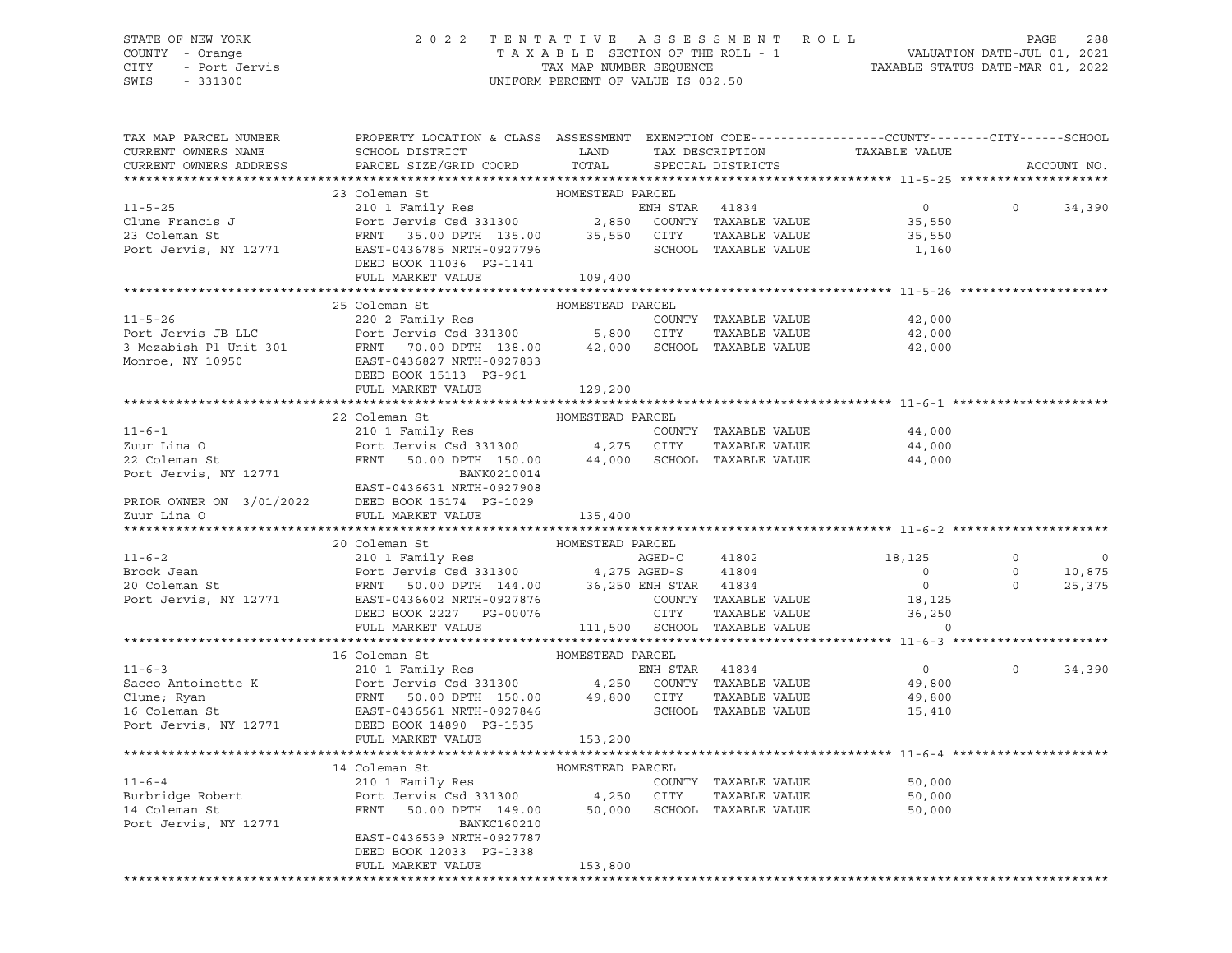### STATE OF NEW YORK 2 0 2 2 T E N T A T I V E A S S E S S M E N T R O L L PAGE 289 COUNTY - Orange T A X A B L E SECTION OF THE ROLL - 1 VALUATION DATE-JUL 01, 2021 CITY - Port Jervis TAX MAP NUMBER SEQUENCE TAXABLE STATUS DATE-MAR 01, 2022

| 29 McAllister St<br>220 2 Family Res<br>Port Jervis Csd 331300 4,250 CITY<br>$11 - 6 - 5$<br>COUNTY TAXABLE VALUE<br>49,750<br>Itzkowitz Avraham<br>TAXABLE VALUE<br>49,750<br>FRNT 50.00 DPTH 150.00 49,750 SCHOOL TAXABLE VALUE 49,750<br>PO Box 593<br>FANI 50<br>EAST-0436494 NRTH-0927772<br>Monsey, NY 10952<br>DEED BOOK 15006 PG-1116<br>FULL MARKET VALUE<br>153,100<br>10 Coleman St<br>HOMESTEAD PARCEL<br>$11 - 6 - 6$<br>210 1 Family Res<br>COUNTY TAXABLE VALUE<br>30,000<br>Bowley Raymond M<br>Bowley Raymond M<br>1,725 CITY TAXABLE VALUE<br>14 Hidden Valley Rd<br>Port Jervis, NY 12771 EAST-0436477 NRTH-0927727<br>EAST-0436477 NRTH-0927727<br>TAXABLE VALUE<br>30,000<br>30,000<br>DEED BOOK 1739 PG-00790<br>FULL MARKET VALUE<br>92,300<br>HOMESTEAD PARCEL<br>8 Coleman St<br>$11 - 6 - 7$<br>COUNTY TAXABLE VALUE<br>41,850<br>225 East Main LLC<br>TAXABLE VALUE<br>41,850<br>41,850<br>DEED BOOK 14208 PG-468<br>FULL MARKET VALUE<br>128,800<br>4 Coleman St<br>HOMESTEAD PARCEL<br>AGED-T<br>$11 - 6 - 8$<br>AGED-T 41803<br>20,138<br>210 1 Family Res<br>$\overline{0}$<br>$\circ$<br>Part Jeruis Cad 331300 5,950 AGED-CS 41805<br>Blaese; Michael FRNT 100.00 DPTH 71.00 44,750 ENH STAR 41834<br>Blaese Roger EAST-0436394 NRTH-0927647 COUNTY TAXABLE VALUE<br>4 Coleman St DEED BOOK 11602 PG-933 CITY TAXABLE VALUE<br>22,375<br>22,375<br>$\overline{0}$<br>$\overline{0}$<br>$\Omega$<br>22,375<br>COUNTY TAXABLE VALUE<br>22,375<br>24,612<br>TAXABLE VALUE<br>Port Jervis, NY 12771<br>137,700 SCHOOL TAXABLE VALUE<br>FULL MARKET VALUE<br>$\Omega$<br>163 West Main St<br>HOMESTEAD PARCEL<br>210 1 Family Res<br>Port Jeruis Country<br>Port Jervis Csd 331300 3,400 CITY<br>$11 - 6 - 9$<br>COUNTY TAXABLE VALUE<br>46,250<br>White Annik<br>TAXABLE VALUE<br>46,250<br>451 Goodwill Rd<br>FRNT 50.00 DPTH 94.00 46,250 SCHOOL TAXABLE VALUE 46,250<br>EAST-0436343 NRTH-0927582<br>Montgomery, NY 12549<br>DEED BOOK 12944 PG-745<br>FULL MARKET VALUE<br>142,300<br>165 West Main St<br>HOMESTEAD PARCEL<br>210 1 Family Res<br>$11 - 6 - 10$<br>COUNTY TAXABLE VALUE<br>50,000<br>TAXABLE VALUE<br>50,000<br>SCHOOL TAXABLE VALUE<br>50,000<br>Warwick, NY 10990<br>EAST-0436300 NRTH-0927643<br>DEED BOOK 14262 PG-568<br>FULL MARKET VALUE<br>153,800 | TAX MAP PARCEL NUMBER<br>CURRENT OWNERS NAME<br>CURRENT OWNERS ADDRESS | PROPERTY LOCATION & CLASS ASSESSMENT EXEMPTION CODE---------------COUNTY-------CITY------SCHOOL<br>SCHOOL DISTRICT<br>PARCEL SIZE/GRID COORD | LAND<br>TOTAL | TAX DESCRIPTION<br>SPECIAL DISTRICTS | TAXABLE VALUE | ACCOUNT NO. |
|-------------------------------------------------------------------------------------------------------------------------------------------------------------------------------------------------------------------------------------------------------------------------------------------------------------------------------------------------------------------------------------------------------------------------------------------------------------------------------------------------------------------------------------------------------------------------------------------------------------------------------------------------------------------------------------------------------------------------------------------------------------------------------------------------------------------------------------------------------------------------------------------------------------------------------------------------------------------------------------------------------------------------------------------------------------------------------------------------------------------------------------------------------------------------------------------------------------------------------------------------------------------------------------------------------------------------------------------------------------------------------------------------------------------------------------------------------------------------------------------------------------------------------------------------------------------------------------------------------------------------------------------------------------------------------------------------------------------------------------------------------------------------------------------------------------------------------------------------------------------------------------------------------------------------------------------------------------------------------------------------------------------------------------------------------------------------------------------------------------------------------------------------------------------------------------------------------------------------------------------------------------------------------------------------------------|------------------------------------------------------------------------|----------------------------------------------------------------------------------------------------------------------------------------------|---------------|--------------------------------------|---------------|-------------|
|                                                                                                                                                                                                                                                                                                                                                                                                                                                                                                                                                                                                                                                                                                                                                                                                                                                                                                                                                                                                                                                                                                                                                                                                                                                                                                                                                                                                                                                                                                                                                                                                                                                                                                                                                                                                                                                                                                                                                                                                                                                                                                                                                                                                                                                                                                             |                                                                        |                                                                                                                                              |               |                                      |               |             |
|                                                                                                                                                                                                                                                                                                                                                                                                                                                                                                                                                                                                                                                                                                                                                                                                                                                                                                                                                                                                                                                                                                                                                                                                                                                                                                                                                                                                                                                                                                                                                                                                                                                                                                                                                                                                                                                                                                                                                                                                                                                                                                                                                                                                                                                                                                             |                                                                        |                                                                                                                                              |               |                                      |               |             |
|                                                                                                                                                                                                                                                                                                                                                                                                                                                                                                                                                                                                                                                                                                                                                                                                                                                                                                                                                                                                                                                                                                                                                                                                                                                                                                                                                                                                                                                                                                                                                                                                                                                                                                                                                                                                                                                                                                                                                                                                                                                                                                                                                                                                                                                                                                             |                                                                        |                                                                                                                                              |               |                                      |               |             |
|                                                                                                                                                                                                                                                                                                                                                                                                                                                                                                                                                                                                                                                                                                                                                                                                                                                                                                                                                                                                                                                                                                                                                                                                                                                                                                                                                                                                                                                                                                                                                                                                                                                                                                                                                                                                                                                                                                                                                                                                                                                                                                                                                                                                                                                                                                             |                                                                        |                                                                                                                                              |               |                                      |               |             |
|                                                                                                                                                                                                                                                                                                                                                                                                                                                                                                                                                                                                                                                                                                                                                                                                                                                                                                                                                                                                                                                                                                                                                                                                                                                                                                                                                                                                                                                                                                                                                                                                                                                                                                                                                                                                                                                                                                                                                                                                                                                                                                                                                                                                                                                                                                             |                                                                        |                                                                                                                                              |               |                                      |               |             |
|                                                                                                                                                                                                                                                                                                                                                                                                                                                                                                                                                                                                                                                                                                                                                                                                                                                                                                                                                                                                                                                                                                                                                                                                                                                                                                                                                                                                                                                                                                                                                                                                                                                                                                                                                                                                                                                                                                                                                                                                                                                                                                                                                                                                                                                                                                             |                                                                        |                                                                                                                                              |               |                                      |               |             |
|                                                                                                                                                                                                                                                                                                                                                                                                                                                                                                                                                                                                                                                                                                                                                                                                                                                                                                                                                                                                                                                                                                                                                                                                                                                                                                                                                                                                                                                                                                                                                                                                                                                                                                                                                                                                                                                                                                                                                                                                                                                                                                                                                                                                                                                                                                             |                                                                        |                                                                                                                                              |               |                                      |               |             |
|                                                                                                                                                                                                                                                                                                                                                                                                                                                                                                                                                                                                                                                                                                                                                                                                                                                                                                                                                                                                                                                                                                                                                                                                                                                                                                                                                                                                                                                                                                                                                                                                                                                                                                                                                                                                                                                                                                                                                                                                                                                                                                                                                                                                                                                                                                             |                                                                        |                                                                                                                                              |               |                                      |               |             |
|                                                                                                                                                                                                                                                                                                                                                                                                                                                                                                                                                                                                                                                                                                                                                                                                                                                                                                                                                                                                                                                                                                                                                                                                                                                                                                                                                                                                                                                                                                                                                                                                                                                                                                                                                                                                                                                                                                                                                                                                                                                                                                                                                                                                                                                                                                             |                                                                        |                                                                                                                                              |               |                                      |               |             |
|                                                                                                                                                                                                                                                                                                                                                                                                                                                                                                                                                                                                                                                                                                                                                                                                                                                                                                                                                                                                                                                                                                                                                                                                                                                                                                                                                                                                                                                                                                                                                                                                                                                                                                                                                                                                                                                                                                                                                                                                                                                                                                                                                                                                                                                                                                             |                                                                        |                                                                                                                                              |               |                                      |               |             |
|                                                                                                                                                                                                                                                                                                                                                                                                                                                                                                                                                                                                                                                                                                                                                                                                                                                                                                                                                                                                                                                                                                                                                                                                                                                                                                                                                                                                                                                                                                                                                                                                                                                                                                                                                                                                                                                                                                                                                                                                                                                                                                                                                                                                                                                                                                             |                                                                        |                                                                                                                                              |               |                                      |               |             |
|                                                                                                                                                                                                                                                                                                                                                                                                                                                                                                                                                                                                                                                                                                                                                                                                                                                                                                                                                                                                                                                                                                                                                                                                                                                                                                                                                                                                                                                                                                                                                                                                                                                                                                                                                                                                                                                                                                                                                                                                                                                                                                                                                                                                                                                                                                             |                                                                        |                                                                                                                                              |               |                                      |               |             |
|                                                                                                                                                                                                                                                                                                                                                                                                                                                                                                                                                                                                                                                                                                                                                                                                                                                                                                                                                                                                                                                                                                                                                                                                                                                                                                                                                                                                                                                                                                                                                                                                                                                                                                                                                                                                                                                                                                                                                                                                                                                                                                                                                                                                                                                                                                             |                                                                        |                                                                                                                                              |               |                                      |               |             |
|                                                                                                                                                                                                                                                                                                                                                                                                                                                                                                                                                                                                                                                                                                                                                                                                                                                                                                                                                                                                                                                                                                                                                                                                                                                                                                                                                                                                                                                                                                                                                                                                                                                                                                                                                                                                                                                                                                                                                                                                                                                                                                                                                                                                                                                                                                             |                                                                        |                                                                                                                                              |               |                                      |               |             |
|                                                                                                                                                                                                                                                                                                                                                                                                                                                                                                                                                                                                                                                                                                                                                                                                                                                                                                                                                                                                                                                                                                                                                                                                                                                                                                                                                                                                                                                                                                                                                                                                                                                                                                                                                                                                                                                                                                                                                                                                                                                                                                                                                                                                                                                                                                             |                                                                        |                                                                                                                                              |               |                                      |               |             |
|                                                                                                                                                                                                                                                                                                                                                                                                                                                                                                                                                                                                                                                                                                                                                                                                                                                                                                                                                                                                                                                                                                                                                                                                                                                                                                                                                                                                                                                                                                                                                                                                                                                                                                                                                                                                                                                                                                                                                                                                                                                                                                                                                                                                                                                                                                             |                                                                        |                                                                                                                                              |               |                                      |               |             |
|                                                                                                                                                                                                                                                                                                                                                                                                                                                                                                                                                                                                                                                                                                                                                                                                                                                                                                                                                                                                                                                                                                                                                                                                                                                                                                                                                                                                                                                                                                                                                                                                                                                                                                                                                                                                                                                                                                                                                                                                                                                                                                                                                                                                                                                                                                             |                                                                        |                                                                                                                                              |               |                                      |               |             |
|                                                                                                                                                                                                                                                                                                                                                                                                                                                                                                                                                                                                                                                                                                                                                                                                                                                                                                                                                                                                                                                                                                                                                                                                                                                                                                                                                                                                                                                                                                                                                                                                                                                                                                                                                                                                                                                                                                                                                                                                                                                                                                                                                                                                                                                                                                             |                                                                        |                                                                                                                                              |               |                                      |               |             |
|                                                                                                                                                                                                                                                                                                                                                                                                                                                                                                                                                                                                                                                                                                                                                                                                                                                                                                                                                                                                                                                                                                                                                                                                                                                                                                                                                                                                                                                                                                                                                                                                                                                                                                                                                                                                                                                                                                                                                                                                                                                                                                                                                                                                                                                                                                             |                                                                        |                                                                                                                                              |               |                                      |               |             |
|                                                                                                                                                                                                                                                                                                                                                                                                                                                                                                                                                                                                                                                                                                                                                                                                                                                                                                                                                                                                                                                                                                                                                                                                                                                                                                                                                                                                                                                                                                                                                                                                                                                                                                                                                                                                                                                                                                                                                                                                                                                                                                                                                                                                                                                                                                             |                                                                        |                                                                                                                                              |               |                                      |               |             |
|                                                                                                                                                                                                                                                                                                                                                                                                                                                                                                                                                                                                                                                                                                                                                                                                                                                                                                                                                                                                                                                                                                                                                                                                                                                                                                                                                                                                                                                                                                                                                                                                                                                                                                                                                                                                                                                                                                                                                                                                                                                                                                                                                                                                                                                                                                             |                                                                        |                                                                                                                                              |               |                                      |               |             |
|                                                                                                                                                                                                                                                                                                                                                                                                                                                                                                                                                                                                                                                                                                                                                                                                                                                                                                                                                                                                                                                                                                                                                                                                                                                                                                                                                                                                                                                                                                                                                                                                                                                                                                                                                                                                                                                                                                                                                                                                                                                                                                                                                                                                                                                                                                             |                                                                        |                                                                                                                                              |               |                                      |               |             |
|                                                                                                                                                                                                                                                                                                                                                                                                                                                                                                                                                                                                                                                                                                                                                                                                                                                                                                                                                                                                                                                                                                                                                                                                                                                                                                                                                                                                                                                                                                                                                                                                                                                                                                                                                                                                                                                                                                                                                                                                                                                                                                                                                                                                                                                                                                             |                                                                        |                                                                                                                                              |               |                                      |               |             |
|                                                                                                                                                                                                                                                                                                                                                                                                                                                                                                                                                                                                                                                                                                                                                                                                                                                                                                                                                                                                                                                                                                                                                                                                                                                                                                                                                                                                                                                                                                                                                                                                                                                                                                                                                                                                                                                                                                                                                                                                                                                                                                                                                                                                                                                                                                             |                                                                        |                                                                                                                                              |               |                                      |               |             |
|                                                                                                                                                                                                                                                                                                                                                                                                                                                                                                                                                                                                                                                                                                                                                                                                                                                                                                                                                                                                                                                                                                                                                                                                                                                                                                                                                                                                                                                                                                                                                                                                                                                                                                                                                                                                                                                                                                                                                                                                                                                                                                                                                                                                                                                                                                             |                                                                        |                                                                                                                                              |               |                                      |               |             |
|                                                                                                                                                                                                                                                                                                                                                                                                                                                                                                                                                                                                                                                                                                                                                                                                                                                                                                                                                                                                                                                                                                                                                                                                                                                                                                                                                                                                                                                                                                                                                                                                                                                                                                                                                                                                                                                                                                                                                                                                                                                                                                                                                                                                                                                                                                             |                                                                        |                                                                                                                                              |               |                                      |               |             |
|                                                                                                                                                                                                                                                                                                                                                                                                                                                                                                                                                                                                                                                                                                                                                                                                                                                                                                                                                                                                                                                                                                                                                                                                                                                                                                                                                                                                                                                                                                                                                                                                                                                                                                                                                                                                                                                                                                                                                                                                                                                                                                                                                                                                                                                                                                             |                                                                        |                                                                                                                                              |               |                                      |               |             |
|                                                                                                                                                                                                                                                                                                                                                                                                                                                                                                                                                                                                                                                                                                                                                                                                                                                                                                                                                                                                                                                                                                                                                                                                                                                                                                                                                                                                                                                                                                                                                                                                                                                                                                                                                                                                                                                                                                                                                                                                                                                                                                                                                                                                                                                                                                             |                                                                        |                                                                                                                                              |               |                                      |               |             |
|                                                                                                                                                                                                                                                                                                                                                                                                                                                                                                                                                                                                                                                                                                                                                                                                                                                                                                                                                                                                                                                                                                                                                                                                                                                                                                                                                                                                                                                                                                                                                                                                                                                                                                                                                                                                                                                                                                                                                                                                                                                                                                                                                                                                                                                                                                             |                                                                        |                                                                                                                                              |               |                                      |               |             |
|                                                                                                                                                                                                                                                                                                                                                                                                                                                                                                                                                                                                                                                                                                                                                                                                                                                                                                                                                                                                                                                                                                                                                                                                                                                                                                                                                                                                                                                                                                                                                                                                                                                                                                                                                                                                                                                                                                                                                                                                                                                                                                                                                                                                                                                                                                             |                                                                        |                                                                                                                                              |               |                                      |               |             |
|                                                                                                                                                                                                                                                                                                                                                                                                                                                                                                                                                                                                                                                                                                                                                                                                                                                                                                                                                                                                                                                                                                                                                                                                                                                                                                                                                                                                                                                                                                                                                                                                                                                                                                                                                                                                                                                                                                                                                                                                                                                                                                                                                                                                                                                                                                             |                                                                        |                                                                                                                                              |               |                                      |               |             |
|                                                                                                                                                                                                                                                                                                                                                                                                                                                                                                                                                                                                                                                                                                                                                                                                                                                                                                                                                                                                                                                                                                                                                                                                                                                                                                                                                                                                                                                                                                                                                                                                                                                                                                                                                                                                                                                                                                                                                                                                                                                                                                                                                                                                                                                                                                             |                                                                        |                                                                                                                                              |               |                                      |               |             |
|                                                                                                                                                                                                                                                                                                                                                                                                                                                                                                                                                                                                                                                                                                                                                                                                                                                                                                                                                                                                                                                                                                                                                                                                                                                                                                                                                                                                                                                                                                                                                                                                                                                                                                                                                                                                                                                                                                                                                                                                                                                                                                                                                                                                                                                                                                             |                                                                        |                                                                                                                                              |               |                                      |               |             |
|                                                                                                                                                                                                                                                                                                                                                                                                                                                                                                                                                                                                                                                                                                                                                                                                                                                                                                                                                                                                                                                                                                                                                                                                                                                                                                                                                                                                                                                                                                                                                                                                                                                                                                                                                                                                                                                                                                                                                                                                                                                                                                                                                                                                                                                                                                             |                                                                        |                                                                                                                                              |               |                                      |               |             |
|                                                                                                                                                                                                                                                                                                                                                                                                                                                                                                                                                                                                                                                                                                                                                                                                                                                                                                                                                                                                                                                                                                                                                                                                                                                                                                                                                                                                                                                                                                                                                                                                                                                                                                                                                                                                                                                                                                                                                                                                                                                                                                                                                                                                                                                                                                             |                                                                        |                                                                                                                                              |               |                                      |               |             |
|                                                                                                                                                                                                                                                                                                                                                                                                                                                                                                                                                                                                                                                                                                                                                                                                                                                                                                                                                                                                                                                                                                                                                                                                                                                                                                                                                                                                                                                                                                                                                                                                                                                                                                                                                                                                                                                                                                                                                                                                                                                                                                                                                                                                                                                                                                             |                                                                        |                                                                                                                                              |               |                                      |               |             |
|                                                                                                                                                                                                                                                                                                                                                                                                                                                                                                                                                                                                                                                                                                                                                                                                                                                                                                                                                                                                                                                                                                                                                                                                                                                                                                                                                                                                                                                                                                                                                                                                                                                                                                                                                                                                                                                                                                                                                                                                                                                                                                                                                                                                                                                                                                             |                                                                        |                                                                                                                                              |               |                                      |               |             |
|                                                                                                                                                                                                                                                                                                                                                                                                                                                                                                                                                                                                                                                                                                                                                                                                                                                                                                                                                                                                                                                                                                                                                                                                                                                                                                                                                                                                                                                                                                                                                                                                                                                                                                                                                                                                                                                                                                                                                                                                                                                                                                                                                                                                                                                                                                             |                                                                        |                                                                                                                                              |               |                                      |               |             |
|                                                                                                                                                                                                                                                                                                                                                                                                                                                                                                                                                                                                                                                                                                                                                                                                                                                                                                                                                                                                                                                                                                                                                                                                                                                                                                                                                                                                                                                                                                                                                                                                                                                                                                                                                                                                                                                                                                                                                                                                                                                                                                                                                                                                                                                                                                             |                                                                        |                                                                                                                                              |               |                                      |               |             |
|                                                                                                                                                                                                                                                                                                                                                                                                                                                                                                                                                                                                                                                                                                                                                                                                                                                                                                                                                                                                                                                                                                                                                                                                                                                                                                                                                                                                                                                                                                                                                                                                                                                                                                                                                                                                                                                                                                                                                                                                                                                                                                                                                                                                                                                                                                             |                                                                        |                                                                                                                                              |               |                                      |               |             |
|                                                                                                                                                                                                                                                                                                                                                                                                                                                                                                                                                                                                                                                                                                                                                                                                                                                                                                                                                                                                                                                                                                                                                                                                                                                                                                                                                                                                                                                                                                                                                                                                                                                                                                                                                                                                                                                                                                                                                                                                                                                                                                                                                                                                                                                                                                             |                                                                        |                                                                                                                                              |               |                                      |               |             |
|                                                                                                                                                                                                                                                                                                                                                                                                                                                                                                                                                                                                                                                                                                                                                                                                                                                                                                                                                                                                                                                                                                                                                                                                                                                                                                                                                                                                                                                                                                                                                                                                                                                                                                                                                                                                                                                                                                                                                                                                                                                                                                                                                                                                                                                                                                             |                                                                        |                                                                                                                                              |               |                                      |               |             |
|                                                                                                                                                                                                                                                                                                                                                                                                                                                                                                                                                                                                                                                                                                                                                                                                                                                                                                                                                                                                                                                                                                                                                                                                                                                                                                                                                                                                                                                                                                                                                                                                                                                                                                                                                                                                                                                                                                                                                                                                                                                                                                                                                                                                                                                                                                             |                                                                        |                                                                                                                                              |               |                                      |               |             |
|                                                                                                                                                                                                                                                                                                                                                                                                                                                                                                                                                                                                                                                                                                                                                                                                                                                                                                                                                                                                                                                                                                                                                                                                                                                                                                                                                                                                                                                                                                                                                                                                                                                                                                                                                                                                                                                                                                                                                                                                                                                                                                                                                                                                                                                                                                             |                                                                        |                                                                                                                                              |               |                                      |               |             |
|                                                                                                                                                                                                                                                                                                                                                                                                                                                                                                                                                                                                                                                                                                                                                                                                                                                                                                                                                                                                                                                                                                                                                                                                                                                                                                                                                                                                                                                                                                                                                                                                                                                                                                                                                                                                                                                                                                                                                                                                                                                                                                                                                                                                                                                                                                             |                                                                        |                                                                                                                                              |               |                                      |               |             |
|                                                                                                                                                                                                                                                                                                                                                                                                                                                                                                                                                                                                                                                                                                                                                                                                                                                                                                                                                                                                                                                                                                                                                                                                                                                                                                                                                                                                                                                                                                                                                                                                                                                                                                                                                                                                                                                                                                                                                                                                                                                                                                                                                                                                                                                                                                             |                                                                        |                                                                                                                                              |               |                                      |               |             |
|                                                                                                                                                                                                                                                                                                                                                                                                                                                                                                                                                                                                                                                                                                                                                                                                                                                                                                                                                                                                                                                                                                                                                                                                                                                                                                                                                                                                                                                                                                                                                                                                                                                                                                                                                                                                                                                                                                                                                                                                                                                                                                                                                                                                                                                                                                             |                                                                        |                                                                                                                                              |               |                                      |               |             |
|                                                                                                                                                                                                                                                                                                                                                                                                                                                                                                                                                                                                                                                                                                                                                                                                                                                                                                                                                                                                                                                                                                                                                                                                                                                                                                                                                                                                                                                                                                                                                                                                                                                                                                                                                                                                                                                                                                                                                                                                                                                                                                                                                                                                                                                                                                             |                                                                        |                                                                                                                                              |               |                                      |               |             |
|                                                                                                                                                                                                                                                                                                                                                                                                                                                                                                                                                                                                                                                                                                                                                                                                                                                                                                                                                                                                                                                                                                                                                                                                                                                                                                                                                                                                                                                                                                                                                                                                                                                                                                                                                                                                                                                                                                                                                                                                                                                                                                                                                                                                                                                                                                             |                                                                        |                                                                                                                                              |               |                                      |               |             |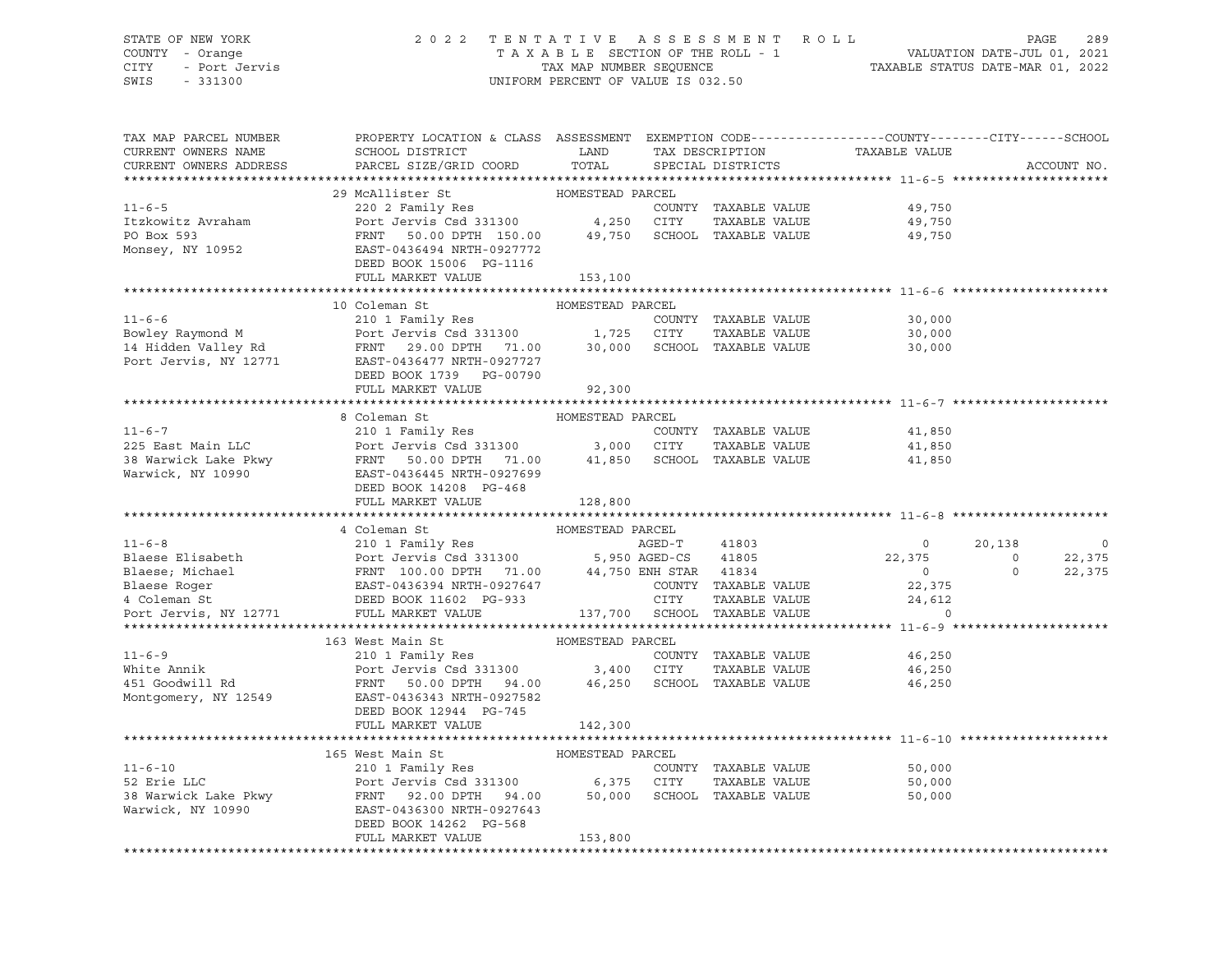| STATE OF NEW YORK<br>COUNTY - Orange<br>CITY<br>- Port Jervis<br>SWIS<br>$-331300$ | 2 0 2 2<br>TENTATIVE                                                                                                                         | TAXABLE SECTION OF THE ROLL - 1<br>TAX MAP NUMBER SEQUENCE<br>UNIFORM PERCENT OF VALUE IS 032.50 |                | ASSESSMENT ROLL                               |                    | 290<br>PAGE<br>VALUATION DATE-JUL 01, 2021<br>TAXABLE STATUS DATE-MAR 01, 2022 |
|------------------------------------------------------------------------------------|----------------------------------------------------------------------------------------------------------------------------------------------|--------------------------------------------------------------------------------------------------|----------------|-----------------------------------------------|--------------------|--------------------------------------------------------------------------------|
| TAX MAP PARCEL NUMBER<br>CURRENT OWNERS NAME<br>CURRENT OWNERS ADDRESS             | PROPERTY LOCATION & CLASS ASSESSMENT EXEMPTION CODE---------------COUNTY-------CITY------SCHOOL<br>SCHOOL DISTRICT<br>PARCEL SIZE/GRID COORD | LAND<br>TOTAL                                                                                    |                | TAX DESCRIPTION<br>SPECIAL DISTRICTS          | TAXABLE VALUE      | ACCOUNT NO.                                                                    |
|                                                                                    |                                                                                                                                              |                                                                                                  |                |                                               |                    |                                                                                |
|                                                                                    | 23 McAllister St                                                                                                                             | HOMESTEAD PARCEL                                                                                 |                |                                               |                    |                                                                                |
| $11 - 6 - 11$                                                                      | 210 1 Family Res                                                                                                                             |                                                                                                  | ENH STAR 41834 |                                               | $0 \qquad \qquad$  | $\circ$<br>34,390                                                              |
| Mason John                                                                         | Port Jervis Csd 331300 3,000 COUNTY TAXABLE VALUE                                                                                            |                                                                                                  |                |                                               | 46,000             |                                                                                |
| Mason Jill                                                                         | FRNT 50.00 DPTH 72.00 46,000 CITY<br>BANKC080370 SCHOOL                                                                                      |                                                                                                  |                | TAXABLE VALUE                                 | 46,000             |                                                                                |
| 23 McAllister St                                                                   | BANKC080370                                                                                                                                  |                                                                                                  |                | SCHOOL TAXABLE VALUE                          | 11,610             |                                                                                |
| Port Jervis, NY 12771                                                              | EAST-0436377 NRTH-0927699<br>DEED BOOK 2035 PG-00400                                                                                         |                                                                                                  |                |                                               |                    |                                                                                |
|                                                                                    | FULL MARKET VALUE                                                                                                                            | 141,500                                                                                          |                |                                               |                    |                                                                                |
|                                                                                    |                                                                                                                                              |                                                                                                  |                |                                               |                    |                                                                                |
|                                                                                    | 25 McAllister St                                                                                                                             | HOMESTEAD PARCEL                                                                                 |                |                                               |                    |                                                                                |
| $11 - 6 - 12$                                                                      | 210 1 Family Res                                                                                                                             |                                                                                                  |                | COUNTY TAXABLE VALUE                          | 32,600             |                                                                                |
| Sagar Harsh                                                                        | Port Jervis Csd 331300 3,000 CITY                                                                                                            |                                                                                                  |                | TAXABLE VALUE                                 | 32,600             |                                                                                |
|                                                                                    |                                                                                                                                              |                                                                                                  |                | 32,600 SCHOOL TAXABLE VALUE                   | 32,600             |                                                                                |
| 10 Walnut Trl                                                                      | EAST-0436414 NRTH-0927732                                                                                                                    |                                                                                                  |                |                                               |                    |                                                                                |
| Newton, NJ 07860                                                                   | DEED BOOK 2711 PG-00327                                                                                                                      |                                                                                                  |                |                                               |                    |                                                                                |
|                                                                                    | FULL MARKET VALUE                                                                                                                            | 100,300                                                                                          |                |                                               |                    |                                                                                |
|                                                                                    | 27 McAllister St                                                                                                                             | HOMESTEAD PARCEL                                                                                 |                |                                               |                    |                                                                                |
| $11 - 6 - 13$                                                                      | 210 1 Family Res                                                                                                                             |                                                                                                  |                | COUNTY TAXABLE VALUE                          | 42,000             |                                                                                |
|                                                                                    | Port Jervis Csd 331300 1,650 CITY                                                                                                            |                                                                                                  |                | TAXABLE VALUE                                 | 42,000             |                                                                                |
|                                                                                    |                                                                                                                                              |                                                                                                  |                | 42,000 SCHOOL TAXABLE VALUE                   | 42,000             |                                                                                |
| 27 McAllister St                                                                   | EAST-0436451 NRTH-0927755                                                                                                                    |                                                                                                  |                |                                               |                    |                                                                                |
| Port Jervis, NY 12771                                                              | DEED BOOK 14435 PG-1085                                                                                                                      |                                                                                                  |                |                                               |                    |                                                                                |
|                                                                                    | FULL MARKET VALUE                                                                                                                            | 129,200                                                                                          |                |                                               |                    |                                                                                |
|                                                                                    |                                                                                                                                              |                                                                                                  |                |                                               |                    |                                                                                |
|                                                                                    | 35-41 Mechanic St                                                                                                                            | NON-HOMESTEAD PARCEL                                                                             |                |                                               |                    |                                                                                |
| $11 - 7 - 1$                                                                       | 710 Manufacture                                                                                                                              |                                                                                                  |                | COUNTY TAXABLE VALUE                          | 593,450            |                                                                                |
| YADI Capital LLC<br>118 River Rd Ste 17                                            | Port Jervis Csd 331300<br>ACRES<br>1.70                                                                                                      | 25,800 CITY                                                                                      |                | TAXABLE VALUE<br>593,450 SCHOOL TAXABLE VALUE | 593,450<br>593,450 |                                                                                |
| Harriman, NY 10926                                                                 | EAST-0436657 NRTH-0928056                                                                                                                    |                                                                                                  |                |                                               |                    |                                                                                |
|                                                                                    | DEED BOOK 14677 PG-1356                                                                                                                      |                                                                                                  |                |                                               |                    |                                                                                |
|                                                                                    | FULL MARKET VALUE                                                                                                                            | 1826,000                                                                                         |                |                                               |                    |                                                                                |
|                                                                                    |                                                                                                                                              |                                                                                                  |                |                                               |                    |                                                                                |
|                                                                                    | 28 Coleman St                                                                                                                                | HOMESTEAD PARCEL                                                                                 |                |                                               |                    |                                                                                |
| $11 - 7 - 2$                                                                       | 340 Vacant indus                                                                                                                             |                                                                                                  |                | COUNTY TAXABLE VALUE                          | 3,750              |                                                                                |
| YADI Capital LLC                                                                   | Port Jervis Csd 331300                                                                                                                       | 3,750 CITY                                                                                       |                | TAXABLE VALUE                                 | 3,750              |                                                                                |
| 118 River Rd Ste 17                                                                | FRNT 50.00 DPTH 100.00                                                                                                                       | 3,750                                                                                            |                | SCHOOL TAXABLE VALUE                          | 3,750              |                                                                                |
| Harriman, NY 10926                                                                 | EAST-0436740 NRTH-0927974<br>DEED BOOK 14677 PG-1356                                                                                         |                                                                                                  |                |                                               |                    |                                                                                |
|                                                                                    | FULL MARKET VALUE                                                                                                                            | 11,500                                                                                           |                |                                               |                    |                                                                                |
|                                                                                    |                                                                                                                                              |                                                                                                  |                |                                               |                    |                                                                                |
|                                                                                    | 26 Coleman St                                                                                                                                | HOMESTEAD PARCEL                                                                                 |                |                                               |                    |                                                                                |
| $11 - 7 - 3$                                                                       | 210 1 Family Res                                                                                                                             |                                                                                                  | COUNTY         | TAXABLE VALUE                                 | 43,500             |                                                                                |
| Russell John A                                                                     | Port Jervis Csd 331300                                                                                                                       | 3,500                                                                                            | CITY           | TAXABLE VALUE                                 | 43,500             |                                                                                |
| Clune Cynthia C                                                                    | 50.00 DPTH 100.00<br>FRNT                                                                                                                    | 43,500                                                                                           | SCHOOL         | TAXABLE VALUE                                 | 43,500             |                                                                                |
| 26 Coleman St                                                                      | EAST-0436706 NRTH-0927948                                                                                                                    |                                                                                                  |                |                                               |                    |                                                                                |
| Port Jervis, NY 12771                                                              | DEED BOOK 4036<br>$PG-4$<br>FULL MARKET VALUE                                                                                                | 133,800                                                                                          |                |                                               |                    |                                                                                |

\*\*\*\*\*\*\*\*\*\*\*\*\*\*\*\*\*\*\*\*\*\*\*\*\*\*\*\*\*\*\*\*\*\*\*\*\*\*\*\*\*\*\*\*\*\*\*\*\*\*\*\*\*\*\*\*\*\*\*\*\*\*\*\*\*\*\*\*\*\*\*\*\*\*\*\*\*\*\*\*\*\*\*\*\*\*\*\*\*\*\*\*\*\*\*\*\*\*\*\*\*\*\*\*\*\*\*\*\*\*\*\*\*\*\*\*\*\*\*\*\*\*\*\*\*\*\*\*\*\*\*\*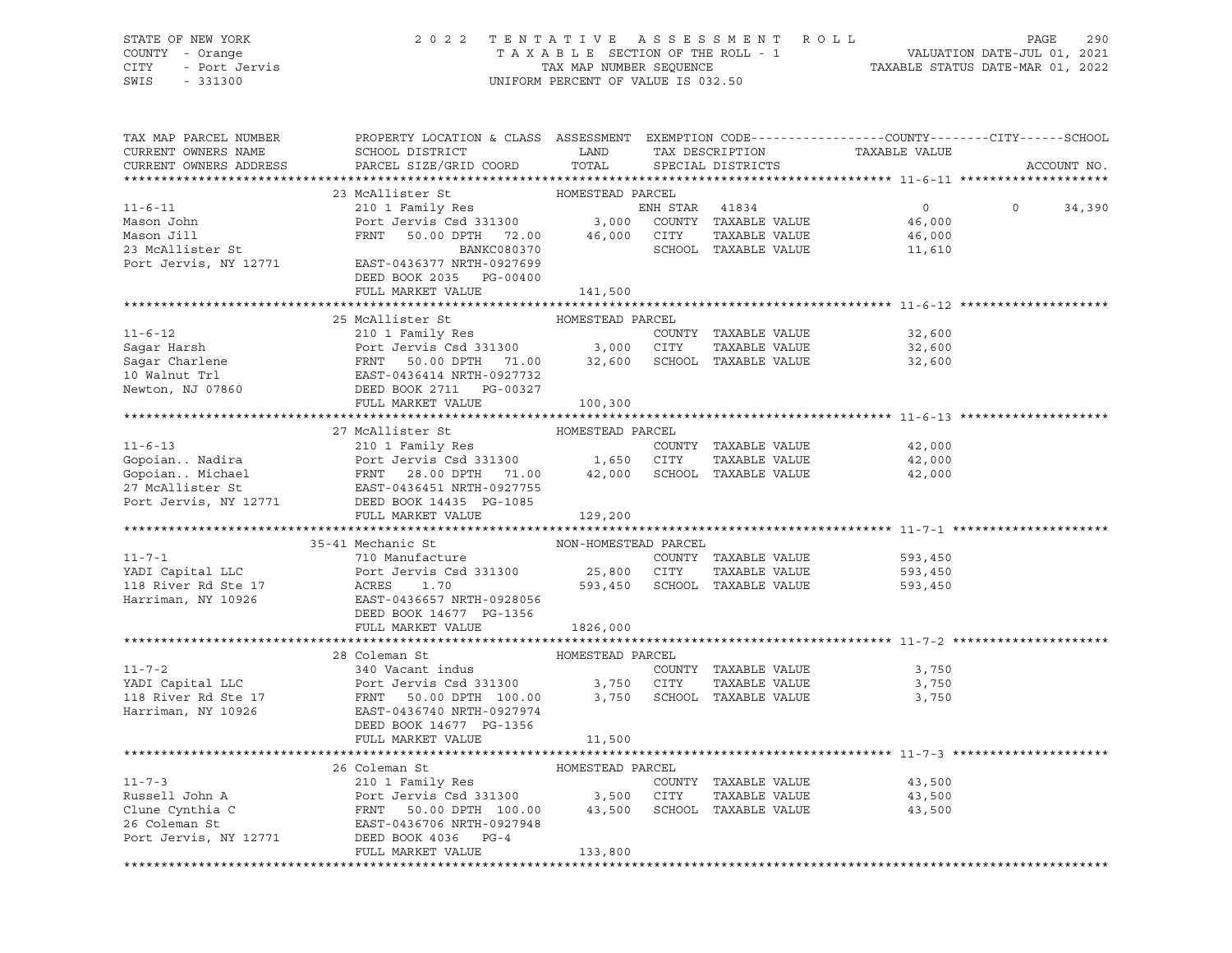### STATE OF NEW YORK 2 0 2 2 T E N T A T I V E A S S E S S M E N T R O L L PAGE 291 COUNTY - Orange T A X A B L E SECTION OF THE ROLL - 1 VALUATION DATE-JUL 01, 2021 CITY - Port Jervis TAX MAP NUMBER SEQUENCE TAXABLE STATUS DATE-MAR 01, 2022

| TAX MAP PARCEL NUMBER                                                                                                                                                                                                                        | PROPERTY LOCATION & CLASS ASSESSMENT EXEMPTION CODE---------------COUNTY-------CITY------SCHOOL |                  |                |                             |                  |                         |             |
|----------------------------------------------------------------------------------------------------------------------------------------------------------------------------------------------------------------------------------------------|-------------------------------------------------------------------------------------------------|------------------|----------------|-----------------------------|------------------|-------------------------|-------------|
| CURRENT OWNERS NAME                                                                                                                                                                                                                          | SCHOOL DISTRICT                                                                                 | LAND             |                | TAX DESCRIPTION             | TAXABLE VALUE    |                         |             |
| CURRENT OWNERS ADDRESS                                                                                                                                                                                                                       | PARCEL SIZE/GRID COORD TOTAL                                                                    |                  |                | SPECIAL DISTRICTS           |                  |                         | ACCOUNT NO. |
|                                                                                                                                                                                                                                              |                                                                                                 |                  |                |                             |                  |                         |             |
|                                                                                                                                                                                                                                              | 38 McAllister St MOMESTEAD PARCEL                                                               |                  |                |                             |                  |                         |             |
| $11 - 7 - 4$                                                                                                                                                                                                                                 | 311 Res vac land                                                                                |                  |                | COUNTY TAXABLE VALUE        | 2,750            |                         |             |
| Brundage Elizabeth Ann                                                                                                                                                                                                                       | Port Jervis Csd 331300 2,750 CITY                                                               |                  |                | TAXABLE VALUE               | 2,750            |                         |             |
| Brundage James Edward                                                                                                                                                                                                                        | FRNT 50.00 DPTH 100.00<br>EAST-0436535 NRTH-0928028                                             |                  |                | 2,750 SCHOOL TAXABLE VALUE  | 2,750            |                         |             |
| 36 McAllister St                                                                                                                                                                                                                             | EAST-0436535 NRTH-0928028                                                                       |                  |                |                             |                  |                         |             |
| Port Jervis, NY 12771                                                                                                                                                                                                                        | DEED BOOK 2445 PG-00057                                                                         |                  |                |                             |                  |                         |             |
|                                                                                                                                                                                                                                              | FULL MARKET VALUE                                                                               | 8,500            |                |                             |                  |                         |             |
|                                                                                                                                                                                                                                              | 36 McAllister St                                                                                |                  |                |                             |                  |                         |             |
|                                                                                                                                                                                                                                              |                                                                                                 | HOMESTEAD PARCEL |                |                             |                  |                         |             |
| $11 - 7 - 5$                                                                                                                                                                                                                                 | 210 1 Family Res<br>Port Jervis Csd 331300 3,500 ENH STAR 41834                                 |                  |                |                             | 10, 113          | 7,536<br>$\overline{0}$ | 7,536       |
| 11-7,<br>Brundage Elizabeth Ann Mort Jervis Csd 331300 (10.00 - 10,450 COUNTY TAXABLE VALUE<br>Brundage James Edward FRNT 50.00 DPTH 100.00 (10,450 COUNTY TAXABLE VALUE<br>36 McAllister St (10.00 - 10.0007) (10.000 - 10.0000 SCHO        |                                                                                                 |                  |                |                             | $\overline{0}$   |                         | 32,914      |
|                                                                                                                                                                                                                                              |                                                                                                 |                  |                |                             | 30,337<br>32,914 |                         |             |
|                                                                                                                                                                                                                                              |                                                                                                 |                  |                |                             | $\Omega$         |                         |             |
| Port Jervis, NY 12771 DEED BOOK 2445 PG-00057                                                                                                                                                                                                |                                                                                                 | 124,500          |                |                             |                  |                         |             |
|                                                                                                                                                                                                                                              | FULL MARKET VALUE                                                                               |                  |                |                             |                  |                         |             |
|                                                                                                                                                                                                                                              |                                                                                                 |                  |                |                             |                  |                         |             |
|                                                                                                                                                                                                                                              | 34 McAllister St                                                                                | HOMESTEAD PARCEL |                |                             |                  |                         |             |
|                                                                                                                                                                                                                                              |                                                                                                 |                  |                |                             | 44,450           |                         |             |
|                                                                                                                                                                                                                                              |                                                                                                 |                  |                |                             | 44,450           |                         |             |
|                                                                                                                                                                                                                                              |                                                                                                 |                  |                |                             | 44,450           |                         |             |
|                                                                                                                                                                                                                                              |                                                                                                 |                  |                |                             |                  |                         |             |
| Cuautle Telesforo<br>Cuautle Rosa<br>Cuautle Rosa<br>FRNT 42.00 DPTH 100.00 44,450 SCHOOL TAXABLE VALUE<br>POTT JERST-0436465 NRTH-0927966<br>POTT JERST-0436465 NRTH-0927966<br>POTT JERST-0436465 NRTH-0927966<br>POTT JERST-0436465 NRTH- |                                                                                                 |                  |                |                             |                  |                         |             |
|                                                                                                                                                                                                                                              |                                                                                                 |                  |                |                             |                  |                         |             |
|                                                                                                                                                                                                                                              | 32 McAllister St                                                                                | HOMESTEAD PARCEL |                |                             |                  |                         |             |
| $11 - 7 - 7$                                                                                                                                                                                                                                 | 210 1 Family Res                                                                                |                  |                | COUNTY TAXABLE VALUE        | 50,000           |                         |             |
|                                                                                                                                                                                                                                              |                                                                                                 |                  |                | TAXABLE VALUE               | 50,000           |                         |             |
|                                                                                                                                                                                                                                              |                                                                                                 |                  |                | 50,000 SCHOOL TAXABLE VALUE | 50,000           |                         |             |
| 32 McAllister St<br>Port Jervis, NY 12771 EAST-0436436 NRTH-0927942<br>EAST-0436436 NRTH-0927942                                                                                                                                             |                                                                                                 |                  |                |                             |                  |                         |             |
|                                                                                                                                                                                                                                              | DEED BOOK 14104 PG-1028                                                                         |                  |                |                             |                  |                         |             |
|                                                                                                                                                                                                                                              | FULL MARKET VALUE                                                                               | 153,800          |                |                             |                  |                         |             |
|                                                                                                                                                                                                                                              |                                                                                                 |                  |                |                             |                  |                         |             |
|                                                                                                                                                                                                                                              | 30 McAllister St                                                                                | HOMESTEAD PARCEL |                |                             |                  |                         |             |
| $11 - 7 - 8$                                                                                                                                                                                                                                 | 210 1 Family Res                                                                                |                  | BAS STAR 41854 |                             | $\overline{0}$   | $\circ$                 | 13,770      |
|                                                                                                                                                                                                                                              |                                                                                                 |                  |                | COUNTY TAXABLE VALUE        | 50,000           |                         |             |
|                                                                                                                                                                                                                                              |                                                                                                 |                  |                | TAXABLE VALUE               | 50,000           |                         |             |
|                                                                                                                                                                                                                                              |                                                                                                 |                  |                | SCHOOL TAXABLE VALUE        | 36,230           |                         |             |
|                                                                                                                                                                                                                                              |                                                                                                 |                  |                |                             |                  |                         |             |
|                                                                                                                                                                                                                                              | FULL MARKET VALUE                                                                               | 153,800          |                |                             |                  |                         |             |
|                                                                                                                                                                                                                                              |                                                                                                 |                  |                |                             |                  |                         |             |
|                                                                                                                                                                                                                                              | 28 McAllister St                                                                                | HOMESTEAD PARCEL |                |                             |                  |                         |             |
| $11 - 7 - 9$                                                                                                                                                                                                                                 | 210 1 Family Res                                                                                |                  |                | COUNTY TAXABLE VALUE        | 49,000           |                         |             |
| 225 East Main LLC                                                                                                                                                                                                                            |                                                                                                 |                  |                | TAXABLE VALUE               | 49,000           |                         |             |
| 38 Warwick Lake Pkwy                                                                                                                                                                                                                         | Port Jervis Csd 331300 3,500 CITY<br>FRNT 50.00 DPTH 100.00 49,000 SCHOO                        |                  |                | SCHOOL TAXABLE VALUE        | 49,000           |                         |             |
| Warwick, NY 10990                                                                                                                                                                                                                            | EAST-0436354 NRTH-0927861                                                                       |                  |                |                             |                  |                         |             |
|                                                                                                                                                                                                                                              | DEED BOOK 14212 PG-1330                                                                         |                  |                |                             |                  |                         |             |
|                                                                                                                                                                                                                                              | FULL MARKET VALUE                                                                               | 150,800          |                |                             |                  |                         |             |
|                                                                                                                                                                                                                                              |                                                                                                 |                  |                |                             |                  |                         |             |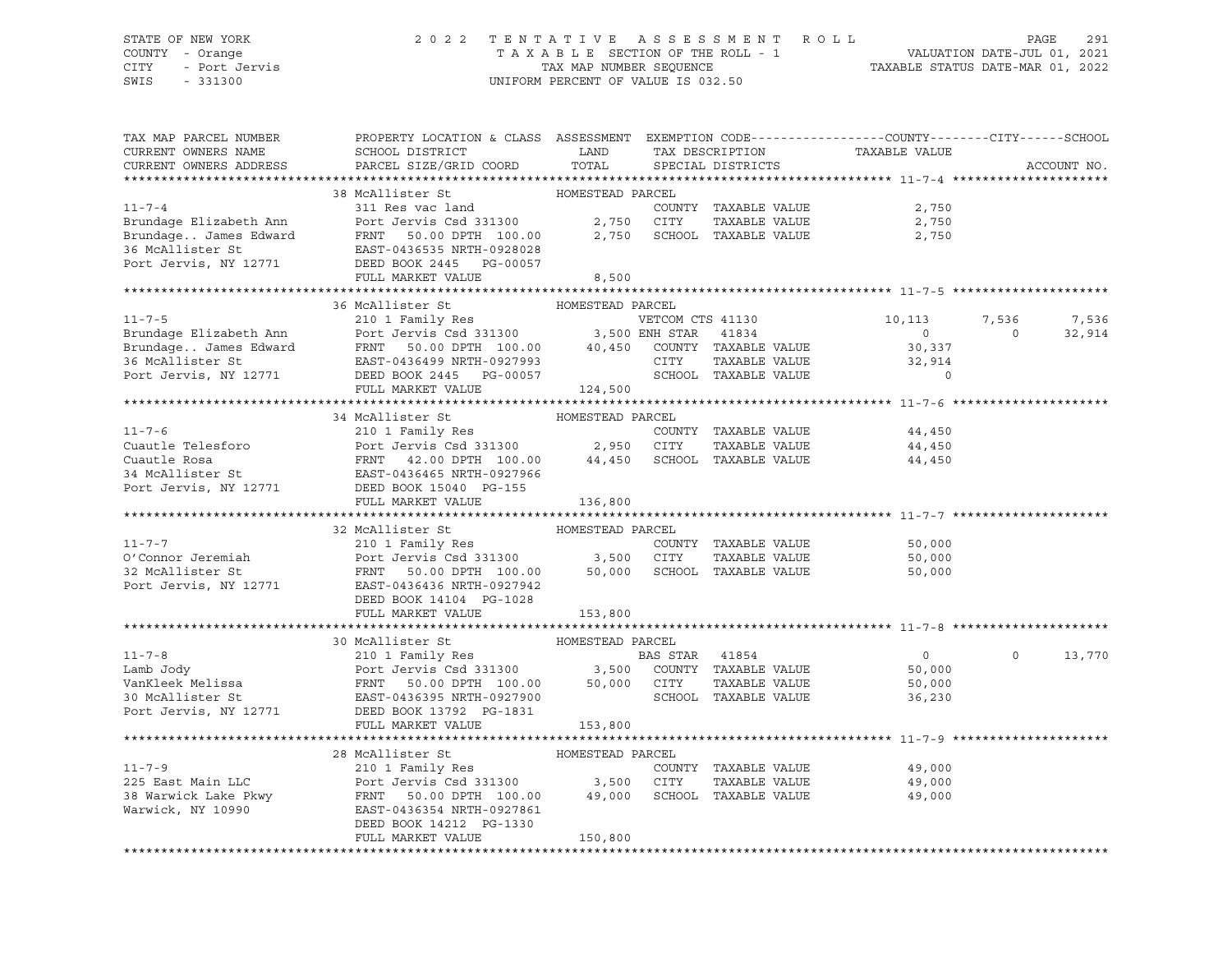| STATE OF NEW YORK<br>COUNTY - Orange<br>OF NEW IONA<br>Y - Orange<br>- Port Jervis<br>1990<br>CITY<br>SWIS - 331300 | 2022 TENTATIVE ASSESSMENT ROLL                                                                                                                                                                                             | UNIFORM PERCENT OF VALUE IS 032.50 |                      | TAXABLE SECTION OF THE ROLL - 1<br>TAXABLE SECTION OF THE ROLL - 1<br>TAXABLE STATUS DATE-MAR 01, 2022 | PAGE<br>292        |
|---------------------------------------------------------------------------------------------------------------------|----------------------------------------------------------------------------------------------------------------------------------------------------------------------------------------------------------------------------|------------------------------------|----------------------|--------------------------------------------------------------------------------------------------------|--------------------|
| TAX MAP PARCEL NUMBER<br>CURRENT OWNERS NAME                                                                        | PROPERTY LOCATION & CLASS ASSESSMENT EXEMPTION CODE---------------COUNTY-------CITY------SCHOOL                                                                                                                            |                                    |                      | TAXABLE VALUE                                                                                          |                    |
| CURRENT OWNERS ADDRESS                                                                                              | PARCEL SIZE/GRID COORD                                                                                                                                                                                                     | TOTAL                              | SPECIAL DISTRICTS    |                                                                                                        | ACCOUNT NO.        |
|                                                                                                                     | 26 McAllister St                                                                                                                                                                                                           |                                    |                      |                                                                                                        |                    |
| $11 - 7 - 10$                                                                                                       |                                                                                                                                                                                                                            |                                    |                      | $\overline{0}$                                                                                         | $\circ$<br>13,770  |
| Niasse Abraham                                                                                                      |                                                                                                                                                                                                                            |                                    |                      | 61,000                                                                                                 |                    |
| Niasse-Jones Thelma                                                                                                 |                                                                                                                                                                                                                            |                                    |                      | 61,000                                                                                                 |                    |
| 26 McAllister St                                                                                                    | BANKC080370                                                                                                                                                                                                                |                                    | SCHOOL TAXABLE VALUE | 47,230                                                                                                 |                    |
| Port Jervis, NY 12771                                                                                               | EAST-0436315 NRTH-0927833                                                                                                                                                                                                  |                                    |                      |                                                                                                        |                    |
|                                                                                                                     | DEED BOOK 12427 PG-980                                                                                                                                                                                                     |                                    |                      |                                                                                                        |                    |
|                                                                                                                     | FULL MARKET VALUE                                                                                                                                                                                                          | 187,700                            |                      |                                                                                                        |                    |
|                                                                                                                     |                                                                                                                                                                                                                            |                                    |                      |                                                                                                        |                    |
|                                                                                                                     | 24 McAllister St                                                                                                                                                                                                           | HOMESTEAD PARCEL                   | COUNTY TAXABLE VALUE | 46,000                                                                                                 |                    |
|                                                                                                                     |                                                                                                                                                                                                                            |                                    | TAXABLE VALUE        | 46,000                                                                                                 |                    |
|                                                                                                                     |                                                                                                                                                                                                                            |                                    |                      | 46,000                                                                                                 |                    |
|                                                                                                                     |                                                                                                                                                                                                                            |                                    |                      |                                                                                                        |                    |
|                                                                                                                     | DEED BOOK 14700 PG-515                                                                                                                                                                                                     |                                    |                      |                                                                                                        |                    |
|                                                                                                                     | FULL MARKET VALUE                                                                                                                                                                                                          | 141,500                            |                      |                                                                                                        |                    |
|                                                                                                                     |                                                                                                                                                                                                                            |                                    |                      |                                                                                                        |                    |
|                                                                                                                     | 22 McAllister St                                                                                                                                                                                                           | HOMESTEAD PARCEL                   |                      |                                                                                                        |                    |
|                                                                                                                     |                                                                                                                                                                                                                            |                                    |                      | $\overline{0}$                                                                                         | $\Omega$<br>13,770 |
|                                                                                                                     |                                                                                                                                                                                                                            |                                    |                      | 50,000                                                                                                 |                    |
|                                                                                                                     |                                                                                                                                                                                                                            |                                    |                      | 50,000<br>36,230                                                                                       |                    |
|                                                                                                                     | Nivens John Minimage of BAS STAR 41854<br>Nivens Carol Port Jervis Cad 331300 4,500 COUNTY TAXABLE VALUE<br>22 McAllister St EAST-0436245 NRTH-0927758 SCHOOL TAXABLE VALUE<br>Port Jervis, NY 12771 DEED BOOK 12238 PG-95 |                                    |                      |                                                                                                        |                    |
|                                                                                                                     | FULL MARKET VALUE                                                                                                                                                                                                          | 153,800                            |                      |                                                                                                        |                    |
|                                                                                                                     |                                                                                                                                                                                                                            |                                    |                      |                                                                                                        |                    |
|                                                                                                                     | 167 West Main St                                                                                                                                                                                                           | HOMESTEAD PARCEL                   |                      |                                                                                                        |                    |
| $11 - 7 - 13$                                                                                                       | 210 1 Family Res                                                                                                                                                                                                           |                                    | COUNTY TAXABLE VALUE | 52,200                                                                                                 |                    |
| Kearney Kendra                                                                                                      | 210 1 Family Res<br>Port Jervis Csd 331300 2,600 CITY                                                                                                                                                                      |                                    | TAXABLE VALUE        | 52,200                                                                                                 |                    |
| 167 West Main St                                                                                                    | FRNT 39.00 DPTH 85.00 52,200 SCHOOL TAXABLE VALUE                                                                                                                                                                          |                                    |                      | 52,200                                                                                                 |                    |
| Port Jervis, NY 12771                                                                                               | BANKC080496<br>EAST-0436216 NRTH-0927379                                                                                                                                                                                   |                                    |                      |                                                                                                        |                    |
|                                                                                                                     | DEED BOOK 14427 PG-1529                                                                                                                                                                                                    |                                    |                      |                                                                                                        |                    |
|                                                                                                                     | FULL MARKET VALUE                                                                                                                                                                                                          | 160,600                            |                      |                                                                                                        |                    |
|                                                                                                                     |                                                                                                                                                                                                                            |                                    |                      |                                                                                                        |                    |
|                                                                                                                     | 171 West Main St                                                                                                                                                                                                           | HOMESTEAD PARCEL                   |                      |                                                                                                        |                    |
| $11 - 7 - 15.2$                                                                                                     | عد المسين<br>210 1 Family Res<br>Port James                                                                                                                                                                                |                                    | COUNTY TAXABLE VALUE | 48,000                                                                                                 |                    |
| Axelband Heather                                                                                                    | Port Jervis Csd 331300 $\,$ 4,175 $\,$ CITY TAXABLE VALUE<br>FRNT 61.00 DPTH 90.00 48,000 SCHOOL TAXABLE VALUE                                                                                                             |                                    |                      | 48,000                                                                                                 |                    |
| Gaimaro Leonard M Jr                                                                                                |                                                                                                                                                                                                                            |                                    |                      | 48,000                                                                                                 |                    |
| 171 West Main St                                                                                                    | BANKC080370                                                                                                                                                                                                                |                                    |                      |                                                                                                        |                    |
| Port Jervis, NY 12771                                                                                               | EAST-0436183 NRTH-0927723<br>DEED BOOK 14837 PG-798                                                                                                                                                                        |                                    |                      |                                                                                                        |                    |
|                                                                                                                     | FULL MARKET VALUE                                                                                                                                                                                                          | 147,700                            |                      |                                                                                                        |                    |
|                                                                                                                     |                                                                                                                                                                                                                            |                                    |                      |                                                                                                        |                    |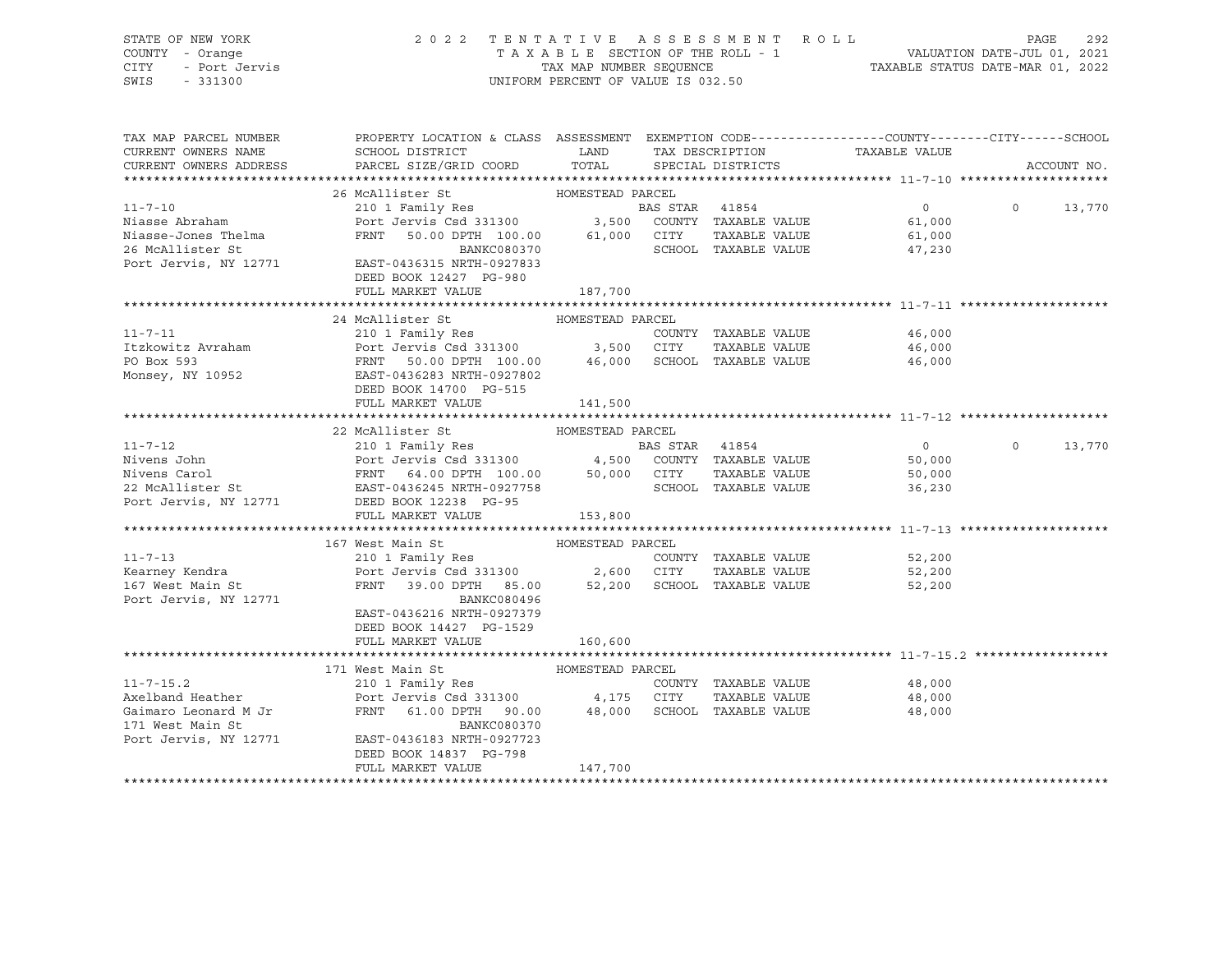### STATE OF NEW YORK 2 0 2 2 T E N T A T I V E A S S E S S M E N T R O L L PAGE 293 COUNTY - Orange T A X A B L E SECTION OF THE ROLL - 1 VALUATION DATE-JUL 01, 2021 CITY - Port Jervis TAX MAP NUMBER SEQUENCE TAXABLE STATUS DATE-MAR 01, 2022

| TAX MAP PARCEL NUMBER<br>CURRENT OWNERS NAME                                                                                                                                                                                                             | PROPERTY LOCATION & CLASS ASSESSMENT EXEMPTION CODE---------------COUNTY-------CITY------SCHOOL                                                               |                  |                      | TAX DESCRIPTION TAXABLE VALUE                |          |             |
|----------------------------------------------------------------------------------------------------------------------------------------------------------------------------------------------------------------------------------------------------------|---------------------------------------------------------------------------------------------------------------------------------------------------------------|------------------|----------------------|----------------------------------------------|----------|-------------|
| CURRENT OWNERS ADDRESS                                                                                                                                                                                                                                   |                                                                                                                                                               |                  |                      |                                              |          | ACCOUNT NO. |
|                                                                                                                                                                                                                                                          |                                                                                                                                                               |                  |                      |                                              |          |             |
| 173 West Main St<br>173 West Main St<br>220 2 Family Res<br>220 2 Family Res<br>220 2 Family Res<br>220 2 Family Res<br>220 2 Family Res<br>220 2 Family Res<br>220 2 Family Res<br>220 2 Family Res<br>220 2 Family Res<br>220 2 Family Res<br>220 2    |                                                                                                                                                               |                  |                      |                                              |          |             |
|                                                                                                                                                                                                                                                          |                                                                                                                                                               |                  |                      | $\overline{0}$                               | $\Omega$ | 34,390      |
|                                                                                                                                                                                                                                                          |                                                                                                                                                               |                  |                      | 55,000                                       |          |             |
|                                                                                                                                                                                                                                                          |                                                                                                                                                               |                  |                      | 55,000                                       |          |             |
|                                                                                                                                                                                                                                                          |                                                                                                                                                               |                  |                      | 20,610                                       |          |             |
|                                                                                                                                                                                                                                                          | DEED BOOK 5591 PG-285                                                                                                                                         |                  |                      |                                              |          |             |
|                                                                                                                                                                                                                                                          | FULL MARKET VALUE                                                                                                                                             | 169,200          |                      |                                              |          |             |
|                                                                                                                                                                                                                                                          |                                                                                                                                                               |                  |                      |                                              |          |             |
|                                                                                                                                                                                                                                                          |                                                                                                                                                               |                  |                      |                                              |          |             |
|                                                                                                                                                                                                                                                          |                                                                                                                                                               |                  |                      | COUNTY TAXABLE VALUE 47,800                  |          |             |
|                                                                                                                                                                                                                                                          |                                                                                                                                                               |                  |                      | TAXABLE VALUE 47,800<br>TAXABLE VALUE 47,800 |          |             |
|                                                                                                                                                                                                                                                          |                                                                                                                                                               |                  |                      |                                              |          |             |
|                                                                                                                                                                                                                                                          |                                                                                                                                                               |                  |                      |                                              |          |             |
|                                                                                                                                                                                                                                                          |                                                                                                                                                               |                  |                      |                                              |          |             |
| 11-7-17<br>220 2 Family Res<br>Ellen L<br>220 2 Family Res<br>Fort Jervis Csd 331300<br>230 2 Family Res<br>220 2 Family Res<br>220 2 Family Res<br>220 2 Family Res<br>220 2 Family Res<br>220 2 Family Res<br>220 2 Family Res<br>220 2 Family Res<br> |                                                                                                                                                               |                  |                      |                                              |          |             |
|                                                                                                                                                                                                                                                          |                                                                                                                                                               |                  |                      |                                              |          |             |
|                                                                                                                                                                                                                                                          | 15 Mechanic St                                                                                                                                                | HOMESTEAD PARCEL |                      |                                              |          |             |
|                                                                                                                                                                                                                                                          |                                                                                                                                                               |                  |                      | $\overline{0}$                               | $\Omega$ | 34,390      |
|                                                                                                                                                                                                                                                          |                                                                                                                                                               |                  |                      | 35,600<br>35,600                             |          |             |
|                                                                                                                                                                                                                                                          |                                                                                                                                                               |                  |                      |                                              |          |             |
| Port Jervis, NY 12771 EAST-0436163 NRTH-0927830                                                                                                                                                                                                          |                                                                                                                                                               |                  | SCHOOL TAXABLE VALUE | 1,210                                        |          |             |
|                                                                                                                                                                                                                                                          | DEED BOOK 1060 PG-00262                                                                                                                                       |                  |                      |                                              |          |             |
|                                                                                                                                                                                                                                                          | FULL MARKET VALUE                                                                                                                                             | 109,500          |                      |                                              |          |             |
|                                                                                                                                                                                                                                                          |                                                                                                                                                               |                  |                      |                                              |          |             |
|                                                                                                                                                                                                                                                          | 17 Mechanic St<br>HOMESTEAD PARCEL                                                                                                                            |                  |                      |                                              |          |             |
| $11 - 7 - 19$                                                                                                                                                                                                                                            |                                                                                                                                                               |                  |                      | $\sim$ 0 $\sim$                              | $\Omega$ | 34,390      |
| Conklin Lawrence R<br>17 Mechanic St                                                                                                                                                                                                                     |                                                                                                                                                               |                  |                      | 58,000                                       |          |             |
| 17 Mechanic St                                                                                                                                                                                                                                           |                                                                                                                                                               |                  |                      | TAXABLE VALUE<br>58,000                      |          |             |
| Port Jervis, NY 12771                                                                                                                                                                                                                                    | 220 2 Family Res<br>Port Jervis Csd 331300 7,800 COUNTY TAXABLE VALUE<br>FRNT 60.00 DPTH 100.00 58,000 CITY TAXABLE VALUE<br>BANK0230051 SCHOOL TAXABLE VALUE |                  |                      | 23,610                                       |          |             |
|                                                                                                                                                                                                                                                          | EAST-0436208 NRTH-0927855                                                                                                                                     |                  |                      |                                              |          |             |
|                                                                                                                                                                                                                                                          | DEED BOOK 12185 PG-819                                                                                                                                        |                  |                      |                                              |          |             |
|                                                                                                                                                                                                                                                          | FULL MARKET VALUE                                                                                                                                             | 178,500          |                      |                                              |          |             |
|                                                                                                                                                                                                                                                          |                                                                                                                                                               |                  |                      |                                              |          |             |
|                                                                                                                                                                                                                                                          | 19 Mechanic St                                                                                                                                                |                  |                      |                                              |          |             |
| $11 - 7 - 20$                                                                                                                                                                                                                                            |                                                                                                                                                               |                  |                      | COUNTY TAXABLE VALUE<br>56,200               |          |             |
| Ring David M                                                                                                                                                                                                                                             | Port Jervis Csd 331300 7,800 CITY                                                                                                                             |                  |                      | TAXABLE VALUE<br>56,200                      |          |             |
| 5 Imperato Ct                                                                                                                                                                                                                                            | FRNT 60.00 DPTH 100.00 56,200 SCHOOL TAXABLE VALUE                                                                                                            |                  |                      | 56,200                                       |          |             |
| Clintondale, NY 12515                                                                                                                                                                                                                                    | BANKN140687                                                                                                                                                   |                  |                      |                                              |          |             |
|                                                                                                                                                                                                                                                          | EAST-0436245 NRTH-0927886                                                                                                                                     |                  |                      |                                              |          |             |
|                                                                                                                                                                                                                                                          | DEED BOOK 12961 PG-1119                                                                                                                                       |                  |                      |                                              |          |             |
|                                                                                                                                                                                                                                                          | FULL MARKET VALUE                                                                                                                                             | 172,900          |                      |                                              |          |             |
|                                                                                                                                                                                                                                                          |                                                                                                                                                               |                  |                      |                                              |          |             |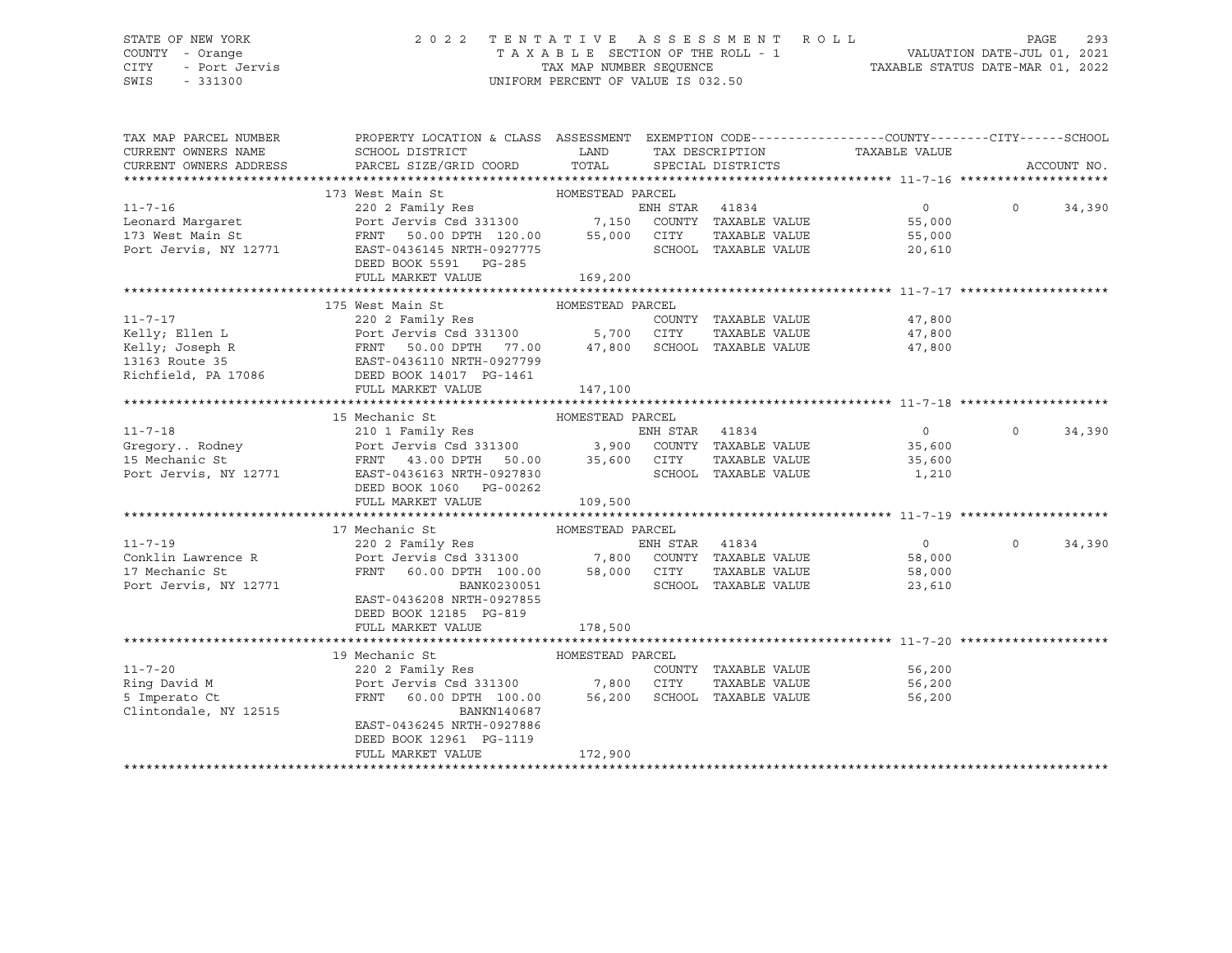### STATE OF NEW YORK 2 0 2 2 T E N T A T I V E A S S E S S M E N T R O L L PAGE 294 COUNTY - Orange T A X A B L E SECTION OF THE ROLL - 1 VALUATION DATE-JUL 01, 2021 CITY - Port Jervis TAX MAP NUMBER SEQUENCE TAXABLE STATUS DATE-MAR 01, 2022

| TAX MAP PARCEL NUMBER<br>CURRENT OWNERS NAME<br>CURRENT OWNERS ADDRESS                                                                                                                                                                               | PROPERTY LOCATION & CLASS ASSESSMENT EXEMPTION CODE----------------COUNTY-------CITY------SCHOOL<br>SCHOOL DISTRICT<br>PARCEL SIZE/GRID COORD                                | LAND<br>TOTAL    | TAX DESCRIPTION<br>SPECIAL DISTRICTS | TAXABLE VALUE  |          | ACCOUNT NO.  |
|------------------------------------------------------------------------------------------------------------------------------------------------------------------------------------------------------------------------------------------------------|------------------------------------------------------------------------------------------------------------------------------------------------------------------------------|------------------|--------------------------------------|----------------|----------|--------------|
|                                                                                                                                                                                                                                                      |                                                                                                                                                                              |                  |                                      |                |          |              |
|                                                                                                                                                                                                                                                      | 21 Mechanic St                                                                                                                                                               | HOMESTEAD PARCEL |                                      |                |          |              |
|                                                                                                                                                                                                                                                      | 220 2 Family Res<br>Port Jervis Csd 331300 10,400 ENH STAR 41834                                                                                                             |                  |                                      | 15,000         | $\circ$  | 0            |
|                                                                                                                                                                                                                                                      |                                                                                                                                                                              |                  |                                      | $\overline{0}$ | $\circ$  | 34,390       |
|                                                                                                                                                                                                                                                      |                                                                                                                                                                              |                  |                                      | 45,000         |          |              |
|                                                                                                                                                                                                                                                      |                                                                                                                                                                              |                  |                                      | 60,000         |          |              |
|                                                                                                                                                                                                                                                      |                                                                                                                                                                              |                  |                                      | 25,610         |          |              |
| Vasilev Inge Port Jervis Csd 331300 MORED-C 41802<br>Vasilev; Raymond Port Jervis Csd 331300 10,400 ENH STAR 41834<br>Vasilev; Raymond PRNT 80.00 DPTH 100.00 60,000 COUNTY TAXABLE VALUE<br>21 Mechanic St EAST-0436295 NRTH-092793                 |                                                                                                                                                                              | 184,600          |                                      |                |          |              |
|                                                                                                                                                                                                                                                      |                                                                                                                                                                              |                  |                                      |                |          |              |
|                                                                                                                                                                                                                                                      | 25 Mechanic St                                                                                                                                                               | HOMESTEAD PARCEL |                                      |                |          |              |
| $11 - 7 - 22$                                                                                                                                                                                                                                        | 210 1 Family Res                                                                                                                                                             |                  | COUNTY TAXABLE VALUE                 | 47,600         |          |              |
| Gaivar Lucy                                                                                                                                                                                                                                          |                                                                                                                                                                              |                  |                                      | 47,600         |          |              |
| 25 Mechanic St                                                                                                                                                                                                                                       |                                                                                                                                                                              |                  |                                      | 47,600         |          |              |
| Port Jervis, NY 12771                                                                                                                                                                                                                                | BANKC190289                                                                                                                                                                  |                  |                                      |                |          |              |
|                                                                                                                                                                                                                                                      | EAST-0436346 NRTH-0927977                                                                                                                                                    |                  |                                      |                |          |              |
|                                                                                                                                                                                                                                                      | DEED BOOK 5186 PG-169                                                                                                                                                        |                  |                                      |                |          |              |
|                                                                                                                                                                                                                                                      | FULL MARKET VALUE                                                                                                                                                            | 146,500          |                                      |                |          |              |
|                                                                                                                                                                                                                                                      |                                                                                                                                                                              |                  |                                      |                |          |              |
|                                                                                                                                                                                                                                                      | 27 Mechanic St                                                                                                                                                               | HOMESTEAD PARCEL |                                      |                |          |              |
| 11-7-23<br>Felter Richard G Jr<br>Felter Beverly Stearns<br>FRNT 40.00 DPTH 100.00 52,000 CUNTY TAXABLE VALUE<br>FRNT 40.00 DPTH 100.00 52,000 CITY TAXABLE VALUE<br>FAST CONTROL SCHOOL TAXABLE VALUE<br>THE SCHOOL TAXABLE VALUE<br>TAXABL         |                                                                                                                                                                              |                  |                                      | $\overline{0}$ | $\Omega$ | 34,390       |
|                                                                                                                                                                                                                                                      |                                                                                                                                                                              |                  |                                      | 52,000         |          |              |
|                                                                                                                                                                                                                                                      |                                                                                                                                                                              |                  |                                      | 52,000         |          |              |
|                                                                                                                                                                                                                                                      |                                                                                                                                                                              |                  |                                      | 17,610         |          |              |
| Port Jervis, NY 12771                                                                                                                                                                                                                                | ----<br>DEED BOOK 2741 PG-00123                                                                                                                                              |                  |                                      |                |          |              |
|                                                                                                                                                                                                                                                      | FULL MARKET VALUE                                                                                                                                                            | 160,000          |                                      |                |          |              |
|                                                                                                                                                                                                                                                      |                                                                                                                                                                              |                  |                                      |                |          |              |
|                                                                                                                                                                                                                                                      | 29 Mechanic St                                                                                                                                                               | HOMESTEAD PARCEL |                                      |                |          |              |
| 11-7-24<br>210 1 Family Res COUNTY<br>House of Gatto Revocable Trst Port Jervis Csd 331300 7,800 CITY                                                                                                                                                |                                                                                                                                                                              |                  | COUNTY TAXABLE VALUE                 | 46,150         |          |              |
|                                                                                                                                                                                                                                                      |                                                                                                                                                                              |                  | TAXABLE VALUE                        | 46,150         |          |              |
|                                                                                                                                                                                                                                                      |                                                                                                                                                                              |                  |                                      | 46,150         |          |              |
|                                                                                                                                                                                                                                                      |                                                                                                                                                                              |                  |                                      |                |          |              |
| Bergovoy as Trustee JJ<br>29 Mechanic St<br>PERNT 60.00 DPTH 100.00 46,150 SCHOOL TAXABLE VALUE<br>POOK 14620 PC-1195<br>POOK 14620 PC-1195<br>DEED BOOK 14620 PC-1195                                                                               | FULL MARKET VALUE                                                                                                                                                            |                  |                                      |                |          |              |
|                                                                                                                                                                                                                                                      |                                                                                                                                                                              | 142,000          |                                      |                |          |              |
|                                                                                                                                                                                                                                                      | 31 Mechanic St                                                                                                                                                               | HOMESTEAD PARCEL |                                      |                |          |              |
| 11-7-25<br>Muller Kenneth C<br>220 2 Family Res<br>Port Jervis Csd 331300<br>27,800 CITY TAXABLE VALUE<br>220 2 Family Res<br>COUNTY TAXABLE VALUE<br>220 2 Family Res<br>220 2 Family Res<br>220 2 Family Res<br>220 2 Family Res<br>220 2 Family R | 220 2 Family Res                                                                                                                                                             |                  |                                      | 60,800         |          |              |
|                                                                                                                                                                                                                                                      |                                                                                                                                                                              |                  |                                      | 60,800         |          |              |
|                                                                                                                                                                                                                                                      |                                                                                                                                                                              |                  |                                      | 60,800         |          |              |
|                                                                                                                                                                                                                                                      |                                                                                                                                                                              |                  |                                      |                |          |              |
|                                                                                                                                                                                                                                                      |                                                                                                                                                                              |                  |                                      |                |          |              |
|                                                                                                                                                                                                                                                      | FULL MARKET VALUE                                                                                                                                                            | 187,100          |                                      |                |          |              |
|                                                                                                                                                                                                                                                      |                                                                                                                                                                              |                  |                                      |                |          |              |
|                                                                                                                                                                                                                                                      | 33 Mechanic St                                                                                                                                                               | HOMESTEAD PARCEL |                                      |                |          |              |
| $11 - 7 - 26$                                                                                                                                                                                                                                        | 210 1 Family Res 6421f Res I 44213                                                                                                                                           |                  |                                      | $\overline{0}$ | 5,326    | $\mathsf{O}$ |
| Translink Global Inc                                                                                                                                                                                                                                 |                                                                                                                                                                              |                  |                                      | 64,000         |          |              |
| 55 Walnut St Ste 205                                                                                                                                                                                                                                 |                                                                                                                                                                              |                  |                                      | 58,674         |          |              |
| Norwood, NJ 07648                                                                                                                                                                                                                                    | Port Jeruiny Res<br>Port Jervis Csd 331300 53,350 COUNTY TAXABLE VALUE<br>FRNT 60.00 DPTH 100.00 64,000 CITY TAXABLE VALUE<br>EAST-0436506 NRTH-0923130 SCHOOL TAXABLE VALUE |                  |                                      | 64,000         |          |              |
|                                                                                                                                                                                                                                                      | DEED BOOK 14539 PG-149                                                                                                                                                       |                  |                                      |                |          |              |
|                                                                                                                                                                                                                                                      | FULL MARKET VALUE                                                                                                                                                            | 196,900          |                                      |                |          |              |
|                                                                                                                                                                                                                                                      |                                                                                                                                                                              |                  |                                      |                |          |              |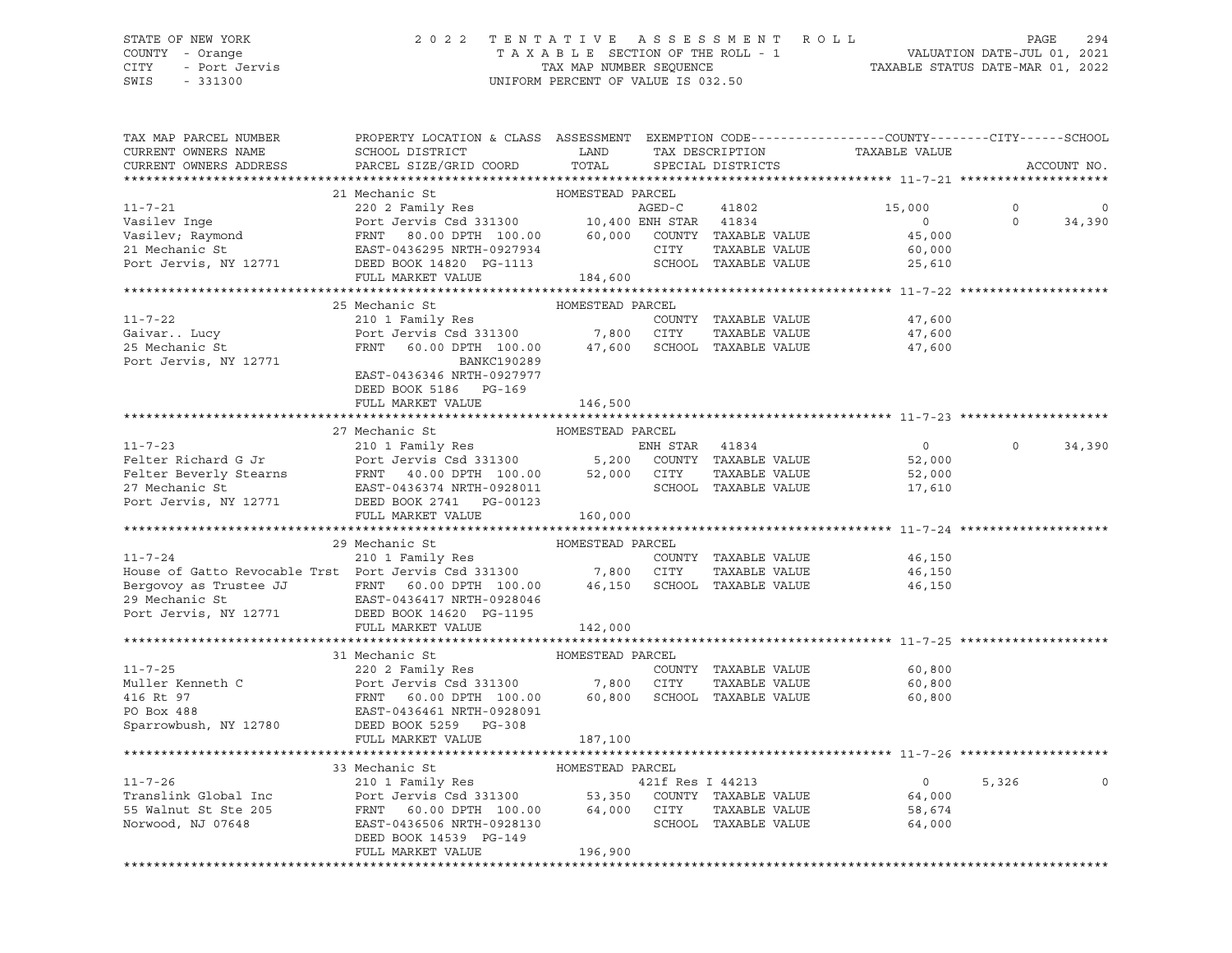# STATE OF NEW YORK 2 0 2 2 T E N T A T I V E A S S E S S M E N T R O L L PAGE 295 COUNTY - Orange T A X A B L E SECTION OF THE ROLL - 1 VALUATION DATE-JUL 01, 2021

CITY - Port Jervis TAX MAP NUMBER SEQUENCE TAXABLE STATUS DATE-MAR 01, 2022

| TAX MAP PARCEL NUMBER<br>CURRENT OWNERS NAME | PROPERTY LOCATION & CLASS ASSESSMENT EXEMPTION CODE----------------COUNTY-------CITY------SCHOOL<br>SCHOOL DISTRICT                                                                                                                  | LAND             | TAX DESCRIPTION      |               | TAXABLE VALUE  |          |             |
|----------------------------------------------|--------------------------------------------------------------------------------------------------------------------------------------------------------------------------------------------------------------------------------------|------------------|----------------------|---------------|----------------|----------|-------------|
| CURRENT OWNERS ADDRESS                       | PARCEL SIZE/GRID COORD TOTAL SPECIAL DISTRICTS                                                                                                                                                                                       |                  |                      |               |                |          | ACCOUNT NO. |
|                                              |                                                                                                                                                                                                                                      |                  |                      |               |                |          |             |
|                                              | 39 Buckley St                                                                                                                                                                                                                        | HOMESTEAD PARCEL |                      |               |                |          |             |
| $11 - 8 - 1$                                 | 210 1 Family Res                                                                                                                                                                                                                     |                  | ENH STAR 41834       |               | $\circ$        | $\circ$  | 34,390      |
| Strasser John A                              | Port Jervis Csd 331300 7,800 VETWAR CTS 41120                                                                                                                                                                                        |                  |                      |               | 7,913          | 4,522    | 4,522       |
| Strasser Joan A                              |                                                                                                                                                                                                                                      |                  |                      |               | 49,387         |          |             |
| 39 Buckley St                                |                                                                                                                                                                                                                                      |                  |                      |               | 52,778         |          |             |
| Port Jervis, NY 12771                        | DEED BOOK 1712 PG-00367                                                                                                                                                                                                              |                  | SCHOOL TAXABLE VALUE |               | 18,388         |          |             |
|                                              | FULL MARKET VALUE                                                                                                                                                                                                                    | 176,300          |                      |               |                |          |             |
|                                              |                                                                                                                                                                                                                                      |                  |                      |               |                |          |             |
|                                              | 34 Mechanic St                                                                                                                                                                                                                       | HOMESTEAD PARCEL |                      |               |                |          |             |
| $11 - 8 - 2.1$                               | 210 1 Family Res                                                                                                                                                                                                                     |                  | COUNTY TAXABLE VALUE |               | 50,000         |          |             |
|                                              |                                                                                                                                                                                                                                      |                  |                      | TAXABLE VALUE | 50,000         |          |             |
|                                              | Gold Score Properties Inc Port Jervis Csd 331300 14,300 CITY<br>21 South St Ste 105 FRNT 60.00 DPTH 100.00 50,000 SCHOC<br>Washingtonville, NY 10992 EAST-0436412 NRTH-0928227<br>FRNT 60.00 DPTH 100.00 50,000 SCHOOL TAXABLE VALUE |                  |                      |               | 50,000         |          |             |
|                                              |                                                                                                                                                                                                                                      |                  |                      |               |                |          |             |
|                                              | DEED BOOK 15065 PG-1318                                                                                                                                                                                                              |                  |                      |               |                |          |             |
|                                              | FULL MARKET VALUE                                                                                                                                                                                                                    | 153,800          |                      |               |                |          |             |
|                                              |                                                                                                                                                                                                                                      |                  |                      |               |                |          |             |
|                                              | 32 Mechanic St<br>210 1 Family Res                                                                                                                                                                                                   | HOMESTEAD PARCEL |                      |               |                |          |             |
| $11 - 8 - 2.2$                               |                                                                                                                                                                                                                                      |                  | COUNTY TAXABLE VALUE |               | 46,500         |          |             |
| Paspe Mary J                                 | Port Jervis Csd 331300 7,800 CITY TAXABLE VALUE<br>FRNT 60.00 DPTH 100.00 46,500 SCHOOL TAXABLE VALUE                                                                                                                                |                  |                      |               | 46,500         |          |             |
| 32 Mechanic St                               | <b>BANKC170031</b>                                                                                                                                                                                                                   |                  |                      |               | 46,500         |          |             |
| Port Jervis, NY 12771                        | EAST-0436367 NRTH-0928187                                                                                                                                                                                                            |                  |                      |               |                |          |             |
|                                              | DEED BOOK 14518 PG-203                                                                                                                                                                                                               |                  |                      |               |                |          |             |
|                                              | FULL MARKET VALUE                                                                                                                                                                                                                    | 143,100          |                      |               |                |          |             |
|                                              |                                                                                                                                                                                                                                      |                  |                      |               |                |          |             |
|                                              | 28 Mechanic St                                                                                                                                                                                                                       | HOMESTEAD PARCEL |                      |               |                |          |             |
|                                              |                                                                                                                                                                                                                                      |                  |                      |               | $\overline{0}$ | $\circ$  | 13,770      |
|                                              |                                                                                                                                                                                                                                      |                  |                      |               | 57,350         |          |             |
| 28 Mechanic St                               | FRNT 80.00 DPTH 100.00 57,350 CITY                                                                                                                                                                                                   |                  |                      | TAXABLE VALUE | 57,350         |          |             |
| Port Jervis, NY 12771                        | EAST-0436310 NRTH-0928140                                                                                                                                                                                                            |                  | SCHOOL TAXABLE VALUE |               | 43,580         |          |             |
|                                              | DEED BOOK 12615 PG-1339                                                                                                                                                                                                              |                  |                      |               |                |          |             |
|                                              | FULL MARKET VALUE                                                                                                                                                                                                                    | 176,500          |                      |               |                |          |             |
|                                              |                                                                                                                                                                                                                                      |                  |                      |               |                |          |             |
|                                              | 26 Mechanic St                                                                                                                                                                                                                       | HOMESTEAD PARCEL |                      |               |                |          |             |
| $11 - 8 - 4$                                 | 210 1 Family Res                                                                                                                                                                                                                     |                  | BAS STAR 41854       |               | $\Omega$       | $\Omega$ | 13,770      |
| Mantz Catrina                                | Port Jervis Csd 331300 5,200 COUNTY TAXABLE VALUE                                                                                                                                                                                    |                  |                      |               | 44,000         |          |             |
| 26 Mechanic St                               | 40.00 DPTH 100.00 44,000 CITY<br>FRNT                                                                                                                                                                                                |                  |                      | TAXABLE VALUE | 44,000         |          |             |
| Port Jervis, NY 12771                        | BANKC180378                                                                                                                                                                                                                          |                  | SCHOOL TAXABLE VALUE |               | 30,230         |          |             |
|                                              | EAST-0436270 NRTH-0928105                                                                                                                                                                                                            |                  |                      |               |                |          |             |
|                                              | DEED BOOK 12091 PG-1855                                                                                                                                                                                                              |                  |                      |               |                |          |             |
|                                              | FULL MARKET VALUE                                                                                                                                                                                                                    | 135,400          |                      |               |                |          |             |
|                                              |                                                                                                                                                                                                                                      |                  |                      |               |                |          |             |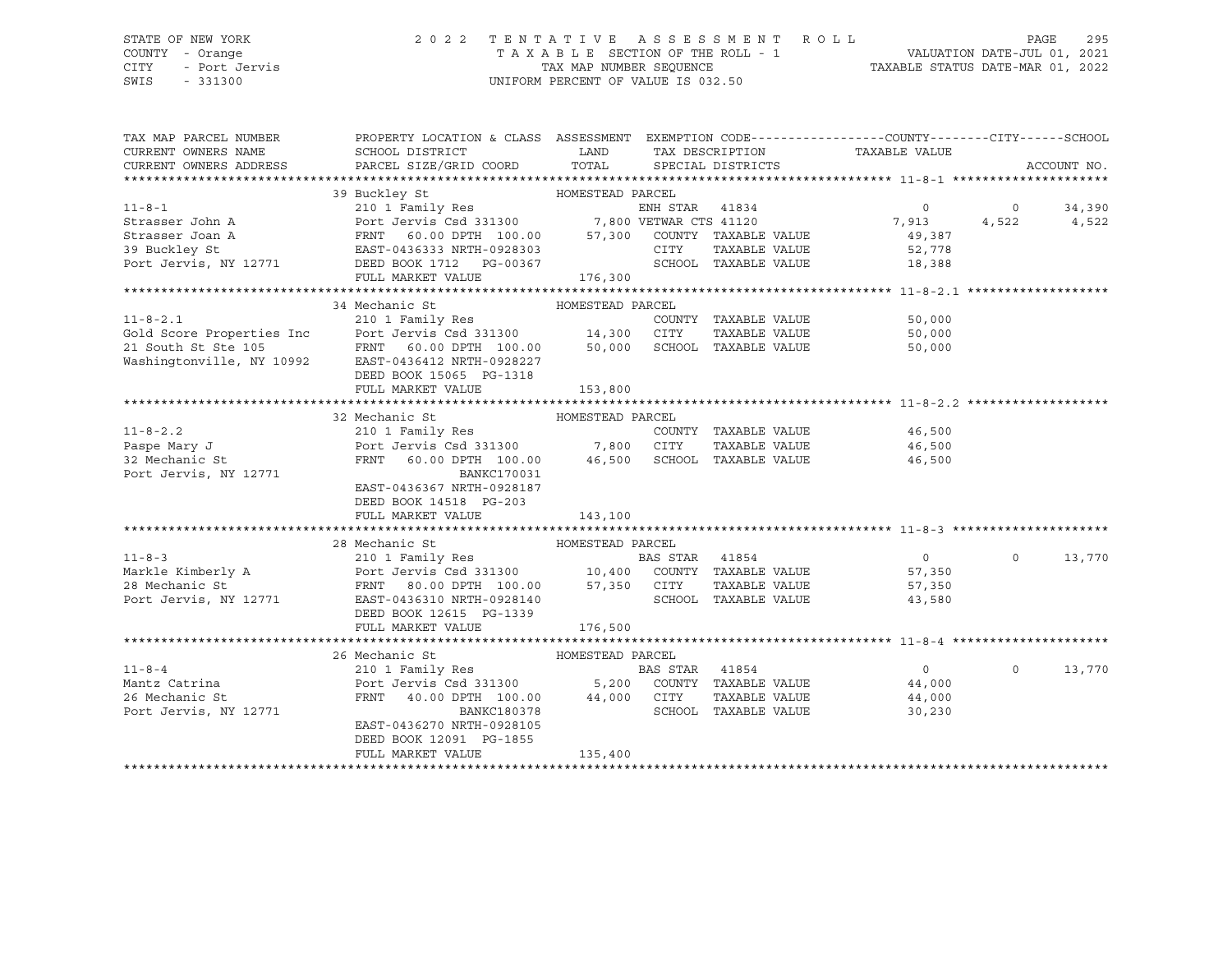| STATE OF NEW YORK<br>COUNTY - Orange<br>OF NEW IONS<br>I - Orange<br>- Port Jervis<br>- Canon<br>CITY<br>SWIS | 2022 TENTATIVE ASSESSMENT ROLL                                                                                                                                                                                                                   | UNIFORM PERCENT OF VALUE IS 032.50 |                |                      |                   | PAGE              | 296         |
|---------------------------------------------------------------------------------------------------------------|--------------------------------------------------------------------------------------------------------------------------------------------------------------------------------------------------------------------------------------------------|------------------------------------|----------------|----------------------|-------------------|-------------------|-------------|
| TAX MAP PARCEL NUMBER                                                                                         | PROPERTY LOCATION & CLASS ASSESSMENT EXEMPTION CODE----------------COUNTY-------CITY------SCHOOL                                                                                                                                                 |                                    |                |                      |                   |                   |             |
| CURRENT OWNERS NAME                                                                                           | SCHOOL DISTRICT                                                                                                                                                                                                                                  | <b>LAND</b>                        |                | TAX DESCRIPTION      | TAXABLE VALUE     |                   |             |
| CURRENT OWNERS ADDRESS                                                                                        | PARCEL SIZE/GRID COORD                                                                                                                                                                                                                           | TOTAL                              |                | SPECIAL DISTRICTS    |                   |                   | ACCOUNT NO. |
|                                                                                                               |                                                                                                                                                                                                                                                  |                                    |                |                      |                   |                   |             |
| $11 - 8 - 5$                                                                                                  | 24-1/2 Mechanic St                                                                                                                                                                                                                               | HOMESTEAD PARCEL                   |                |                      | $0 \qquad \qquad$ | $\Omega$          | 13,770      |
| Pascal Dominic                                                                                                | 210 1 Family Res<br>Port Jervis Csd 331300 6,500 COUNTY TAXABLE VALUE                                                                                                                                                                            |                                    |                |                      | 48,800            |                   |             |
| Pascal Autumn                                                                                                 | FRNT 50.00 DPTH 100.00 48,800 CITY                                                                                                                                                                                                               |                                    |                | TAXABLE VALUE        | 48,800            |                   |             |
| 24 1/2 Mechanic St                                                                                            | BANKC030614                                                                                                                                                                                                                                      |                                    |                | SCHOOL TAXABLE VALUE | 35,030            |                   |             |
|                                                                                                               | Port Jervis, NY 12771 EAST-0436234 NRTH-0928071                                                                                                                                                                                                  |                                    |                |                      |                   |                   |             |
|                                                                                                               | DEED BOOK 12257 PG-350                                                                                                                                                                                                                           |                                    |                |                      |                   |                   |             |
|                                                                                                               | FULL MARKET VALUE                                                                                                                                                                                                                                | 150,200                            |                |                      |                   |                   |             |
|                                                                                                               |                                                                                                                                                                                                                                                  |                                    |                |                      |                   |                   |             |
|                                                                                                               | 11-8-6<br>The Doviak Penner Trust<br>The Doviak Penner Trust<br>The Doviak Penner Trust<br>The Doviak Penner Trust<br>Terry Solo DPTH 100.00<br>The St Dovial as Trustee<br>Text Country Solo DPTH 100.00<br>The St Dovial as Trustee<br>Text CA |                                    |                |                      |                   |                   |             |
|                                                                                                               |                                                                                                                                                                                                                                                  |                                    |                |                      | 52,350            |                   |             |
|                                                                                                               |                                                                                                                                                                                                                                                  |                                    |                | TAXABLE VALUE        | 52,350            |                   |             |
|                                                                                                               |                                                                                                                                                                                                                                                  |                                    |                |                      | 52,350            |                   |             |
|                                                                                                               |                                                                                                                                                                                                                                                  |                                    |                |                      |                   |                   |             |
|                                                                                                               |                                                                                                                                                                                                                                                  |                                    |                |                      |                   |                   |             |
| Port Jervis, NY 12771 FULL MARKET VALUE                                                                       |                                                                                                                                                                                                                                                  | 161,100                            |                |                      |                   |                   |             |
|                                                                                                               |                                                                                                                                                                                                                                                  |                                    |                |                      |                   |                   |             |
|                                                                                                               | 22 Mechanic St                                                                                                                                                                                                                                   | HOMESTEAD PARCEL                   |                |                      |                   |                   |             |
| $11 - 8 - 7$                                                                                                  | 22 Medianic De Marily Res<br>210 1 Family Res<br>Port Jervis Csd 331300 5,200 ENH STAR 41834<br>FRNT 40.00 DPTH 100.00 40,950 COUNTY TAXABLE VALUE                                                                                               |                                    |                | VETWAR CTS 41120     | 6,143             | 4,522             | 4,522       |
| 11-8-7<br>Williams Tyrone                                                                                     |                                                                                                                                                                                                                                                  |                                    |                |                      | $\circ$           | $\overline{0}$    | 34,390      |
| Dehler-Williams Elaine                                                                                        |                                                                                                                                                                                                                                                  |                                    |                |                      | 34,807            |                   |             |
| 22 Mechanic St                                                                                                | BANKC030619                                                                                                                                                                                                                                      |                                    |                | CITY TAXABLE VALUE   | 36,428            |                   |             |
| Port Jervis, NY 12771                                                                                         | EAST-0436171 NRTH-0928014                                                                                                                                                                                                                        |                                    |                | SCHOOL TAXABLE VALUE | 2,038             |                   |             |
|                                                                                                               | DEED BOOK 15111 PG-687                                                                                                                                                                                                                           |                                    |                |                      |                   |                   |             |
|                                                                                                               | FULL MARKET VALUE                                                                                                                                                                                                                                | 126,000                            |                |                      |                   |                   |             |
|                                                                                                               |                                                                                                                                                                                                                                                  |                                    |                |                      |                   |                   |             |
|                                                                                                               | 20 Mechanic St<br>Mechanic St<br>210 1 Family Res                                                                                                                                                                                                | HOMESTEAD PARCEL                   |                |                      |                   |                   |             |
| $11 - 8 - 8$                                                                                                  |                                                                                                                                                                                                                                                  |                                    | BAS STAR 41854 |                      | $\overline{0}$    | $0 \qquad \qquad$ | 13,770      |
| -<br>Rojas Melissa<br>Stanton Ahxia                                                                           | Port Jervis Csd 331300 5,200 COUNTY TAXABLE VALUE<br>FRNT 40.00 DPTH 100.00 49,050 CITY TAXABLE VALUE                                                                                                                                            |                                    |                |                      | 49,050            |                   |             |
|                                                                                                               |                                                                                                                                                                                                                                                  |                                    |                |                      | 49,050            |                   |             |
| 20 Mechanic St                                                                                                | BANKC080496                                                                                                                                                                                                                                      |                                    |                | SCHOOL TAXABLE VALUE | 35,280            |                   |             |
| Port Jervis, NY 12771                                                                                         | EAST-0436136 NRTH-0927985                                                                                                                                                                                                                        |                                    |                |                      |                   |                   |             |
|                                                                                                               | DEED BOOK 13842 PG-1995                                                                                                                                                                                                                          |                                    |                |                      |                   |                   |             |
|                                                                                                               | FULL MARKET VALUE                                                                                                                                                                                                                                | 150,900                            |                |                      |                   |                   |             |
|                                                                                                               |                                                                                                                                                                                                                                                  |                                    |                |                      |                   |                   |             |
|                                                                                                               | 18 Mechanic St                                                                                                                                                                                                                                   | HOMESTEAD PARCEL                   |                |                      |                   |                   |             |
| $11 - 8 - 9$                                                                                                  | 220 2 Family Res                                                                                                                                                                                                                                 |                                    |                | COUNTY TAXABLE VALUE | 55,900            |                   |             |
| Falzone John R                                                                                                | Port Jervis Csd 331300 7,800 CITY<br>FRNT 60.00 DPTH 100.00 55,900 SCHOO                                                                                                                                                                         |                                    |                | TAXABLE VALUE        | 55,900            |                   |             |
| ⊥≖، ⊌o⊥d Key Rd<br>Milford, PA 18337                                                                          | EAST-0436103 NRTH-0927949                                                                                                                                                                                                                        |                                    |                | SCHOOL TAXABLE VALUE | 55,900            |                   |             |

\*\*\*\*\*\*\*\*\*\*\*\*\*\*\*\*\*\*\*\*\*\*\*\*\*\*\*\*\*\*\*\*\*\*\*\*\*\*\*\*\*\*\*\*\*\*\*\*\*\*\*\*\*\*\*\*\*\*\*\*\*\*\*\*\*\*\*\*\*\*\*\*\*\*\*\*\*\*\*\*\*\*\*\*\*\*\*\*\*\*\*\*\*\*\*\*\*\*\*\*\*\*\*\*\*\*\*\*\*\*\*\*\*\*\*\*\*\*\*\*\*\*\*\*\*\*\*\*\*\*\*\*

DEED BOOK 3778 PG-344<br>FULL MARKET VALUE 172,000

FULL MARKET VALUE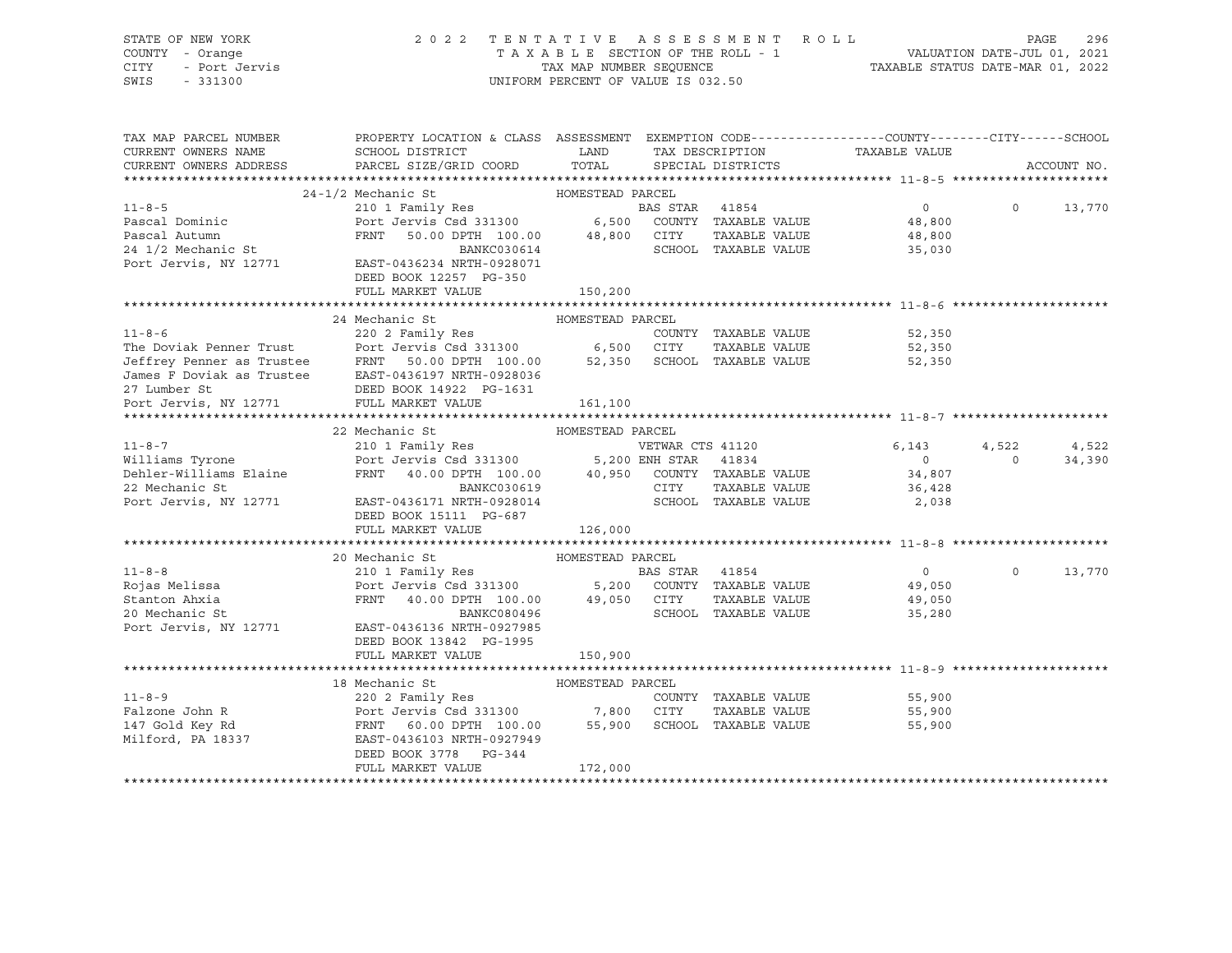| STATE OF NEW YORK              | 2022 TENTATIVE ASSESSMENT ROLL                                                                                                                                                             |                                    |                  |                                 |                                                                             | PAGE         | 297         |
|--------------------------------|--------------------------------------------------------------------------------------------------------------------------------------------------------------------------------------------|------------------------------------|------------------|---------------------------------|-----------------------------------------------------------------------------|--------------|-------------|
| COUNTY - Orange                |                                                                                                                                                                                            |                                    |                  | TAXABLE SECTION OF THE ROLL - 1 | ROLL - 1<br>VALUATION DATE-JUL 01, 2021<br>TAXABLE STATUS DATE-MAR 01, 2022 |              |             |
| CITY<br>- Port Jervis          |                                                                                                                                                                                            | TAX MAP NUMBER SEQUENCE            |                  |                                 |                                                                             |              |             |
| SWIS<br>$-331300$              |                                                                                                                                                                                            | UNIFORM PERCENT OF VALUE IS 032.50 |                  |                                 |                                                                             |              |             |
|                                |                                                                                                                                                                                            |                                    |                  |                                 |                                                                             |              |             |
|                                |                                                                                                                                                                                            |                                    |                  |                                 |                                                                             |              |             |
| TAX MAP PARCEL NUMBER          | PROPERTY LOCATION & CLASS ASSESSMENT EXEMPTION CODE----------------COUNTY-------CITY------SCHOOL                                                                                           |                                    |                  |                                 |                                                                             |              |             |
| CURRENT OWNERS NAME            | SCHOOL DISTRICT                                                                                                                                                                            | LAND                               |                  | TAX DESCRIPTION                 | TAXABLE VALUE                                                               |              |             |
| CURRENT OWNERS ADDRESS         | PARCEL SIZE/GRID COORD                                                                                                                                                                     | TOTAL                              |                  | SPECIAL DISTRICTS               |                                                                             |              | ACCOUNT NO. |
|                                |                                                                                                                                                                                            |                                    |                  |                                 |                                                                             |              |             |
|                                | 177 West Main St                                                                                                                                                                           | HOMESTEAD PARCEL                   |                  |                                 |                                                                             |              |             |
| $11 - 8 - 10$                  | 210 1 Family Res                                                                                                                                                                           |                                    | BAS STAR 41854   |                                 | 0                                                                           | $\mathsf{O}$ | 13,770      |
| Markle Thomas                  | Port Jervis Csd 331300 $\begin{array}{ccc} 7,150 & \text{COUNTY} & \text{TAXABLE VALUE} \\ -\end{array}$                                                                                   |                                    |                  |                                 | 40,000                                                                      |              |             |
| Dollaway Charles               | FRNT 50.00 DPTH 120.00 40,000 CITY                                                                                                                                                         |                                    |                  | TAXABLE VALUE                   | 40,000                                                                      |              |             |
| 177 West Main St               | BANKC030230                                                                                                                                                                                |                                    |                  | SCHOOL TAXABLE VALUE            | 26,230                                                                      |              |             |
| Port Jervis, NY 12771          | EAST-0436055 NRTH-0927876                                                                                                                                                                  |                                    |                  |                                 |                                                                             |              |             |
|                                | DEED BOOK 5554 PG-316                                                                                                                                                                      |                                    |                  |                                 |                                                                             |              |             |
|                                | FULL MARKET VALUE                                                                                                                                                                          | 123,100                            |                  |                                 |                                                                             |              |             |
|                                |                                                                                                                                                                                            |                                    |                  |                                 |                                                                             |              |             |
|                                | 179 West Main St                                                                                                                                                                           | HOMESTEAD PARCEL                   |                  |                                 |                                                                             |              |             |
| $11 - 8 - 11$                  | 210 1 Family Res                                                                                                                                                                           |                                    |                  | COUNTY TAXABLE VALUE            | 55,400                                                                      |              |             |
| Cleary; Maureen                | Port Jervis Csd 331300 7,150 CITY                                                                                                                                                          |                                    |                  | TAXABLE VALUE                   | 55,400                                                                      |              |             |
| Santiago; Kathleen C           | FRNT 50.00 DPTH 120.00                                                                                                                                                                     |                                    |                  | 55,400 SCHOOL TAXABLE VALUE     | 55,400                                                                      |              |             |
| 179 West Main St               | <b>BANKC190321</b>                                                                                                                                                                         |                                    |                  |                                 |                                                                             |              |             |
| Port Jervis, NY 12771          | EAST-0436021 NRTH-0927909                                                                                                                                                                  |                                    |                  |                                 |                                                                             |              |             |
|                                | DEED BOOK 3924 PG-26                                                                                                                                                                       |                                    |                  |                                 |                                                                             |              |             |
|                                | FULL MARKET VALUE                                                                                                                                                                          | 170,500                            |                  |                                 |                                                                             |              |             |
|                                |                                                                                                                                                                                            |                                    |                  |                                 |                                                                             |              |             |
|                                | 181-181 1/ West Main St                                                                                                                                                                    | HOMESTEAD PARCEL                   |                  |                                 |                                                                             |              |             |
| $11 - 8 - 12$                  |                                                                                                                                                                                            |                                    |                  | COUNTY TAXABLE VALUE            | 55,850                                                                      |              |             |
| Conklin Ed                     |                                                                                                                                                                                            |                                    |                  | TAXABLE VALUE                   | 55,850                                                                      |              |             |
| Conklin Caryl<br>- "Release St | West Main St<br>220 2 Family Res<br>Port Jervis Csd 331300 7,150 CITY TAXABLE VALUE<br>The Company 120.00 55,850 SCHOOL TAXABLE VALUE                                                      |                                    |                  |                                 | 55,850                                                                      |              |             |
| 5 Holbrook St                  |                                                                                                                                                                                            |                                    |                  |                                 |                                                                             |              |             |
| Port Jervis, NY 12771          | EAST-0435990 NRTH-0927947                                                                                                                                                                  |                                    |                  |                                 |                                                                             |              |             |
|                                | DEED BOOK 5875 PG-219                                                                                                                                                                      |                                    |                  |                                 |                                                                             |              |             |
|                                | FULL MARKET VALUE                                                                                                                                                                          | 171,800                            |                  |                                 |                                                                             |              |             |
|                                |                                                                                                                                                                                            |                                    |                  |                                 |                                                                             |              |             |
|                                | 183 West Main St                                                                                                                                                                           | NON-HOMESTEAD PARCEL               |                  |                                 |                                                                             |              |             |
| $11 - 8 - 13$                  | 482 Det row bldg                                                                                                                                                                           |                                    |                  | COUNTY TAXABLE VALUE            | 61,600                                                                      |              |             |
| Markle Barbara                 | Port Jervis Csd 331300                                                                                                                                                                     | 8,800 CITY                         |                  | TAXABLE VALUE                   | 61,600                                                                      |              |             |
| Markle Raymond Jr              | FOLU UULILE 1.00<br>FRNT 50.00 DPTH 120.00                                                                                                                                                 |                                    |                  | 61,600 SCHOOL TAXABLE VALUE     | 61,600                                                                      |              |             |
| C/o David Urbanos and          | EAST-0435954 NRTH-0927978                                                                                                                                                                  |                                    |                  |                                 |                                                                             |              |             |
| Deborah Stern                  | DEED BOOK 2194    PG-00036                                                                                                                                                                 |                                    |                  |                                 |                                                                             |              |             |
| 402 Winterton Rd               | FULL MARKET VALUE                                                                                                                                                                          | 189,500                            |                  |                                 |                                                                             |              |             |
| Bloomingburg, NY 12721         |                                                                                                                                                                                            |                                    |                  |                                 |                                                                             |              |             |
|                                |                                                                                                                                                                                            |                                    |                  |                                 |                                                                             |              |             |
|                                | 19 Buckley St                                                                                                                                                                              | HOMESTEAD PARCEL                   |                  |                                 |                                                                             |              |             |
| $11 - 8 - 14$                  | 210 1 Family Res                                                                                                                                                                           |                                    | 421f Res I 44213 |                                 | $\overline{0}$                                                              | $\Omega$     |             |
| Kole Stephen                   |                                                                                                                                                                                            |                                    |                  |                                 | 56,000                                                                      |              |             |
| 20 Buckley St                  |                                                                                                                                                                                            |                                    |                  |                                 | 56,000                                                                      |              |             |
| Port Jervis, NY 12771          | 210 1 Family Res (1998)<br>Port Jervis Csd 331300 (2000) 5,200 COUNTY TAXABLE VALUE<br>FRNT 40.00 DPTH 100.00 56,000 CITY TAXABLE VALUE<br>EAST-0436027 NRTH-0928011 (SCHOOL TAXABLE VALUE |                                    |                  |                                 | 56,000                                                                      |              |             |
|                                | DEED BOOK 13981 PG-634                                                                                                                                                                     |                                    |                  |                                 |                                                                             |              |             |
|                                | FULL MARKET VALUE                                                                                                                                                                          | 172,300                            |                  |                                 |                                                                             |              |             |
|                                |                                                                                                                                                                                            |                                    |                  |                                 |                                                                             |              |             |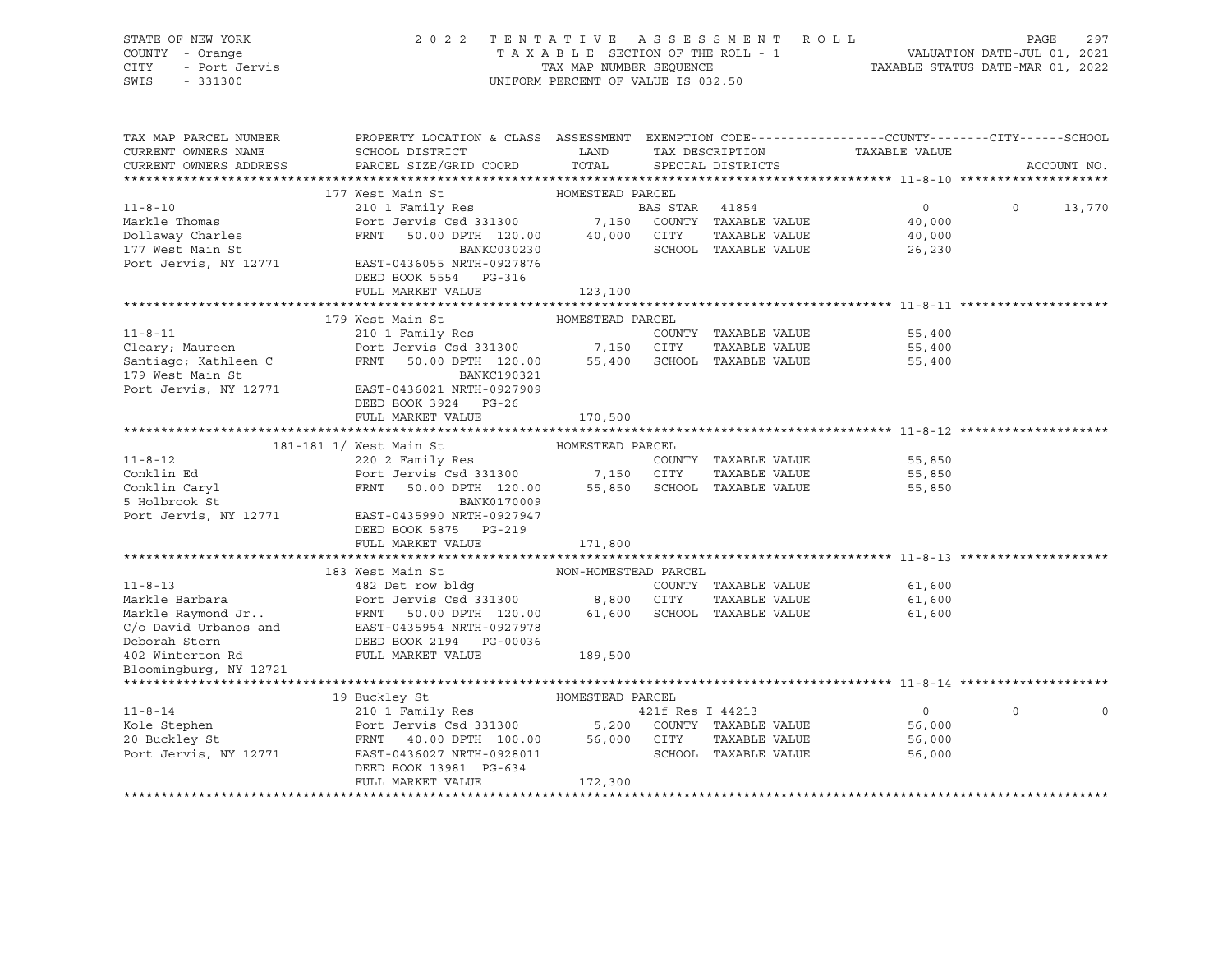### STATE OF NEW YORK 2 0 2 2 T E N T A T I V E A S S E S S M E N T R O L L PAGE 298 COUNTY - Orange T A X A B L E SECTION OF THE ROLL - 1 VALUATION DATE-JUL 01, 2021 CITY - Port Jervis TAX MAP NUMBER SEQUENCE TAXABLE STATUS DATE-MAR 01, 2022

| TAX MAP PARCEL NUMBER<br>CURRENT OWNERS NAME<br>CURRENT OWNERS ADDRESS                                                                                                                                                                                                                                                                                                                                                                                                                    | PROPERTY LOCATION & CLASS ASSESSMENT EXEMPTION CODE----------------COUNTY-------CITY------SCHOOL<br>SCHOOL DISTRICT LAND<br>PARCEL SIZE/GRID COORD | TOTAL            | TAX DESCRIPTION<br>SPECIAL DISTRICTS | TAXABLE VALUE                                | ACCOUNT NO. |        |
|-------------------------------------------------------------------------------------------------------------------------------------------------------------------------------------------------------------------------------------------------------------------------------------------------------------------------------------------------------------------------------------------------------------------------------------------------------------------------------------------|----------------------------------------------------------------------------------------------------------------------------------------------------|------------------|--------------------------------------|----------------------------------------------|-------------|--------|
|                                                                                                                                                                                                                                                                                                                                                                                                                                                                                           |                                                                                                                                                    |                  |                                      |                                              |             |        |
|                                                                                                                                                                                                                                                                                                                                                                                                                                                                                           |                                                                                                                                                    |                  |                                      |                                              |             |        |
| $11 - 8 - 15$                                                                                                                                                                                                                                                                                                                                                                                                                                                                             |                                                                                                                                                    |                  | BAS STAR 41854                       | $\overline{0}$                               | $\circ$     | 13,770 |
| Werner Allen                                                                                                                                                                                                                                                                                                                                                                                                                                                                              |                                                                                                                                                    |                  |                                      | 47,150                                       |             |        |
|                                                                                                                                                                                                                                                                                                                                                                                                                                                                                           |                                                                                                                                                    |                  |                                      | 47,150                                       |             |        |
| 21 Buckley St<br>Port Jervis, NY 12771                                                                                                                                                                                                                                                                                                                                                                                                                                                    | FRNT 40.00 DPTH 100.00 47,150 CITY<br>EAST-0436054 NRTH-0928039 SCHOOL                                                                             |                  |                                      | 33,380                                       |             |        |
|                                                                                                                                                                                                                                                                                                                                                                                                                                                                                           | DEED BOOK 13113 PG-253                                                                                                                             |                  |                                      |                                              |             |        |
|                                                                                                                                                                                                                                                                                                                                                                                                                                                                                           | FULL MARKET VALUE                                                                                                                                  | 145,100          |                                      |                                              |             |        |
|                                                                                                                                                                                                                                                                                                                                                                                                                                                                                           |                                                                                                                                                    |                  |                                      |                                              |             |        |
| 11-8-16<br>Talmadge Brian and Part Jennify Res BAS STAR 41854<br>Talmadge Jamie Port Jervis Csd 331300 5,200 COUNTY TAXABLE VALUE<br>23 Buckley St<br>Port Jervis, NY 12771 EAST-0436083 NRTH-0928056<br>Port Port Port Port Port Port P                                                                                                                                                                                                                                                  | 23 Buckley St                                                                                                                                      | HOMESTEAD PARCEL |                                      |                                              |             |        |
|                                                                                                                                                                                                                                                                                                                                                                                                                                                                                           |                                                                                                                                                    |                  |                                      | $\overline{0}$                               | $\Omega$    | 13,770 |
|                                                                                                                                                                                                                                                                                                                                                                                                                                                                                           |                                                                                                                                                    |                  |                                      | 47,500<br>47,500                             |             |        |
|                                                                                                                                                                                                                                                                                                                                                                                                                                                                                           |                                                                                                                                                    |                  | TAXABLE VALUE                        |                                              |             |        |
|                                                                                                                                                                                                                                                                                                                                                                                                                                                                                           |                                                                                                                                                    |                  | SCHOOL TAXABLE VALUE                 | 33,730                                       |             |        |
|                                                                                                                                                                                                                                                                                                                                                                                                                                                                                           |                                                                                                                                                    |                  |                                      |                                              |             |        |
|                                                                                                                                                                                                                                                                                                                                                                                                                                                                                           | DEED BOOK 5501 PG-192<br>FULL MARKET VALUE                                                                                                         | 146,200          |                                      |                                              |             |        |
|                                                                                                                                                                                                                                                                                                                                                                                                                                                                                           |                                                                                                                                                    |                  |                                      |                                              |             |        |
|                                                                                                                                                                                                                                                                                                                                                                                                                                                                                           | 25 Buckley St                                                                                                                                      | HOMESTEAD PARCEL |                                      |                                              |             |        |
| 11-8-17<br>Somerville Robert B<br>20 Duckley St<br>25 Buckley St<br>25 Buckley St<br>25 Buckley St<br>25 Buckley St<br>25 Buckley St<br>25 Buckley St<br>25 Buckley St<br>27 Port Jervis 60.00 DPTH 100.00<br>27,700 CITY<br>27,700 CITY<br>27,700 CITY<br>                                                                                                                                                                                                                               |                                                                                                                                                    |                  |                                      | $\overline{0}$                               | $\circ$     | 34,390 |
|                                                                                                                                                                                                                                                                                                                                                                                                                                                                                           |                                                                                                                                                    |                  |                                      | 47,700                                       |             |        |
|                                                                                                                                                                                                                                                                                                                                                                                                                                                                                           |                                                                                                                                                    |                  |                                      | 47,700                                       |             |        |
|                                                                                                                                                                                                                                                                                                                                                                                                                                                                                           |                                                                                                                                                    |                  | SCHOOL TAXABLE VALUE                 | 13,310                                       |             |        |
|                                                                                                                                                                                                                                                                                                                                                                                                                                                                                           | DEED BOOK 3067 PG-00184                                                                                                                            |                  |                                      |                                              |             |        |
|                                                                                                                                                                                                                                                                                                                                                                                                                                                                                           | FULL MARKET VALUE                                                                                                                                  | 146,800          |                                      |                                              |             |        |
| $\begin{tabular}{lllllllllll} \multicolumn{3}{l}{{\small \begin{tabular}{l} \multicolumn{3}{l}{\multicolumn{3}{l}{\multicolumn{3}{l}{\multicolumn{3}{l}{\multicolumn{3}{l}{\multicolumn{3}{l}{\multicolumn{3}{l}{\multicolumn{3}{l}{\multicolumn{3}{l}{\multicolumn{3}{l}{\multicolumn{3}{l}{\multicolumn{3}{l}{\multicolumn{3}{l}{\multicolumn{3}{l}{\multicolumn{3}{l}{\multicolumn{3}{l}{\multicolumn{3}{l}{\multicolumn{3}{l}{\multicolumn{3}{l}{\multicolumn{3}{l}{\multicolumn{3}{$ |                                                                                                                                                    |                  |                                      |                                              |             |        |
|                                                                                                                                                                                                                                                                                                                                                                                                                                                                                           |                                                                                                                                                    |                  |                                      |                                              |             |        |
|                                                                                                                                                                                                                                                                                                                                                                                                                                                                                           |                                                                                                                                                    |                  |                                      | 56,650                                       |             |        |
|                                                                                                                                                                                                                                                                                                                                                                                                                                                                                           |                                                                                                                                                    |                  |                                      | 56,650                                       |             |        |
|                                                                                                                                                                                                                                                                                                                                                                                                                                                                                           |                                                                                                                                                    |                  |                                      | 56,650                                       |             |        |
|                                                                                                                                                                                                                                                                                                                                                                                                                                                                                           |                                                                                                                                                    |                  |                                      |                                              |             |        |
|                                                                                                                                                                                                                                                                                                                                                                                                                                                                                           |                                                                                                                                                    |                  |                                      |                                              |             |        |
|                                                                                                                                                                                                                                                                                                                                                                                                                                                                                           |                                                                                                                                                    |                  |                                      |                                              |             |        |
|                                                                                                                                                                                                                                                                                                                                                                                                                                                                                           |                                                                                                                                                    |                  |                                      |                                              |             |        |
|                                                                                                                                                                                                                                                                                                                                                                                                                                                                                           |                                                                                                                                                    |                  |                                      |                                              |             |        |
| $11 - 8 - 19$                                                                                                                                                                                                                                                                                                                                                                                                                                                                             |                                                                                                                                                    |                  | COUNTY TAXABLE VALUE                 | 53,000                                       |             |        |
|                                                                                                                                                                                                                                                                                                                                                                                                                                                                                           |                                                                                                                                                    |                  |                                      | TAXABLE VALUE 53,000<br>TAXABLE VALUE 53,000 |             |        |
|                                                                                                                                                                                                                                                                                                                                                                                                                                                                                           |                                                                                                                                                    |                  |                                      | 53,000                                       |             |        |
|                                                                                                                                                                                                                                                                                                                                                                                                                                                                                           |                                                                                                                                                    |                  |                                      |                                              |             |        |
| 11-8-19 210 1 Family Res COUNTY TAXABLE VALUE<br>Goff Anthony Port Jervis Csd 331300 3,900 CITY TAXABLE VALUE<br>Goff Sharon M FRNT 30.00 DPTH 100.00 53,000 SCHOOL TAXABLE VALUE<br>100 Mountain View Dr EAST-0436212 NRTH-0928166<br>                                                                                                                                                                                                                                                   |                                                                                                                                                    |                  |                                      |                                              |             |        |
|                                                                                                                                                                                                                                                                                                                                                                                                                                                                                           | FULL MARKET VALUE                                                                                                                                  | 163,100          |                                      |                                              |             |        |
|                                                                                                                                                                                                                                                                                                                                                                                                                                                                                           |                                                                                                                                                    |                  |                                      |                                              |             |        |
|                                                                                                                                                                                                                                                                                                                                                                                                                                                                                           |                                                                                                                                                    |                  |                                      |                                              |             |        |
|                                                                                                                                                                                                                                                                                                                                                                                                                                                                                           |                                                                                                                                                    |                  |                                      | 47,000                                       |             |        |
|                                                                                                                                                                                                                                                                                                                                                                                                                                                                                           |                                                                                                                                                    |                  | TAXABLE VALUE                        | 47,000                                       |             |        |
|                                                                                                                                                                                                                                                                                                                                                                                                                                                                                           |                                                                                                                                                    |                  |                                      | 47,000                                       |             |        |
|                                                                                                                                                                                                                                                                                                                                                                                                                                                                                           |                                                                                                                                                    |                  |                                      |                                              |             |        |
| $\begin{tabular}{lllllllllll} \multicolumn{4}{c}{11-8-20} & & & & & & & & & \\ & & & & & & & & & & & \\ \multicolumn{4}{c}{210} & 1 & Family Res & & & & & & & \\ \multicolumn{4}{c}{Bockenberg.} & Bobert & E & Port Jervis CSd 331300} & & & & & & & \\ \multicolumn{4}{c}{Bockenberg.} & Bobert & FNT & 30.00 DPTH & 100.00 & & 47,000 & SCHOOL TAXABLE VALUE \\ \multicolumn{4}{c}{Bockeubery.} & Esther & FRTT & 30.00 DPTH & 100.00 & &$                                            | FULL MARKET VALUE                                                                                                                                  | 144,600          |                                      |                                              |             |        |
|                                                                                                                                                                                                                                                                                                                                                                                                                                                                                           |                                                                                                                                                    |                  |                                      |                                              |             |        |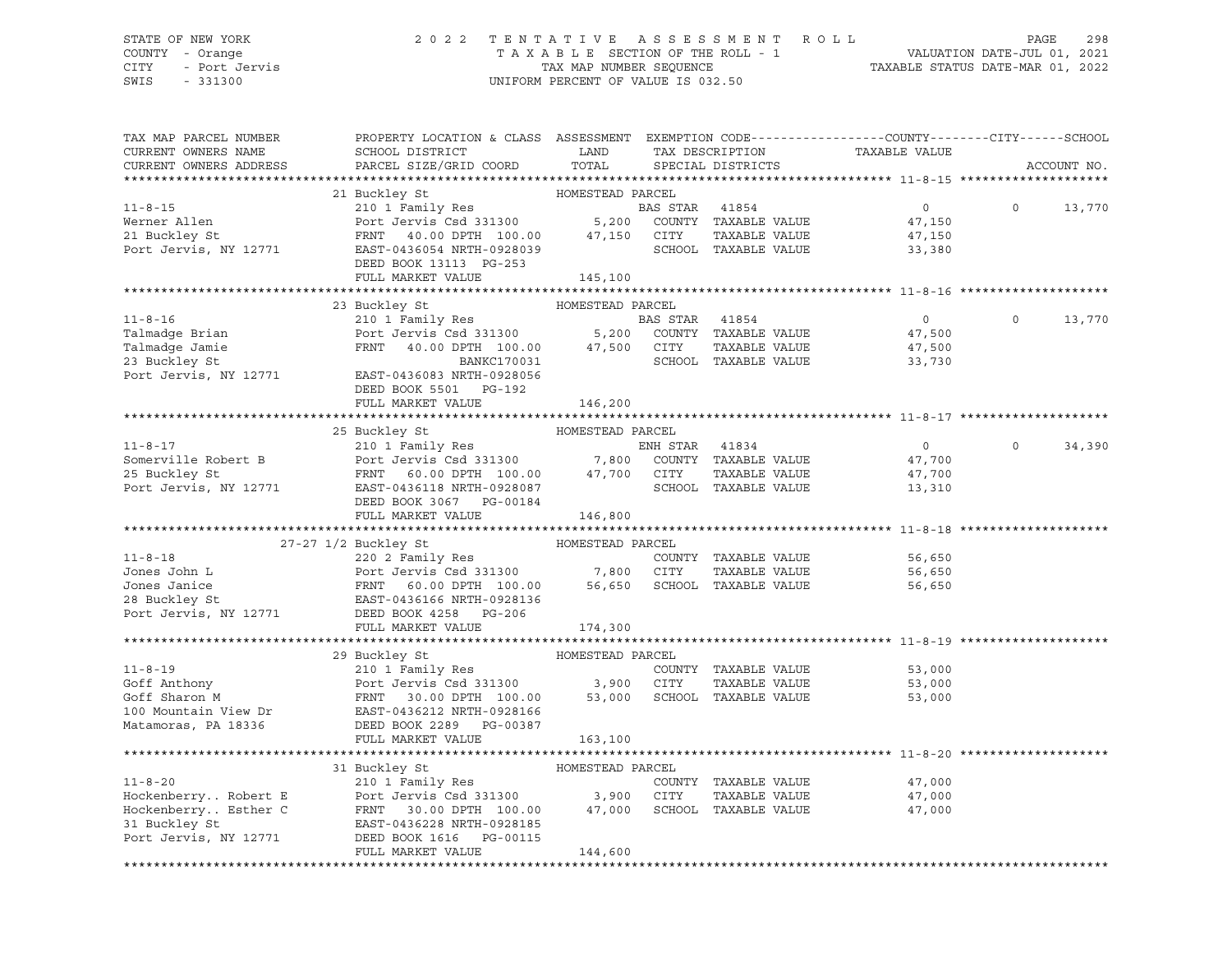### STATE OF NEW YORK 2 0 2 2 T E N T A T I V E A S S E S S M E N T R O L L PAGE 299 COUNTY - Orange T A X A B L E SECTION OF THE ROLL - 1 VALUATION DATE-JUL 01, 2021 CITY - Port Jervis TAX MAP NUMBER SEQUENCE TAXABLE STATUS DATE-MAR 01, 2022

| TAX MAP PARCEL NUMBER<br>CURRENT OWNERS NAME<br>CURRENT OWNERS ADDRESS                                                                                                                                                       | PROPERTY LOCATION & CLASS ASSESSMENT<br>SCHOOL DISTRICT<br>PARCEL SIZE/GRID COORD                     | LAND<br>TOTAL    |                | TAX DESCRIPTION<br>SPECIAL DISTRICTS | TAXABLE VALUE    | EXEMPTION CODE-----------------COUNTY-------CITY------SCHOOL<br>ACCOUNT NO. |
|------------------------------------------------------------------------------------------------------------------------------------------------------------------------------------------------------------------------------|-------------------------------------------------------------------------------------------------------|------------------|----------------|--------------------------------------|------------------|-----------------------------------------------------------------------------|
| **********************                                                                                                                                                                                                       |                                                                                                       |                  |                |                                      |                  |                                                                             |
|                                                                                                                                                                                                                              | 33 Buckley St                                                                                         | HOMESTEAD PARCEL |                |                                      |                  |                                                                             |
| $11 - 8 - 21$                                                                                                                                                                                                                | 210 1 Family Res                                                                                      |                  |                | COUNTY TAXABLE VALUE                 | 51,000           |                                                                             |
|                                                                                                                                                                                                                              |                                                                                                       |                  |                | TAXABLE VALUE                        | 51,000           |                                                                             |
| Trustee of Sherr Family Trust Port Jervis Csd 331300 7,800 CITY TAXABLE VALUE                                                                                                                                                |                                                                                                       |                  |                |                                      | 51,000           |                                                                             |
| Tustin, CA 92781                                                                                                                                                                                                             | EAST-0436254 NRTH-0928219                                                                             |                  |                |                                      |                  |                                                                             |
|                                                                                                                                                                                                                              | DEED BOOK 14298 PG-311                                                                                |                  |                |                                      |                  |                                                                             |
|                                                                                                                                                                                                                              | FULL MARKET VALUE                                                                                     | 156,900          |                |                                      |                  |                                                                             |
|                                                                                                                                                                                                                              |                                                                                                       |                  |                |                                      |                  |                                                                             |
|                                                                                                                                                                                                                              | 37 Buckley St MOMESTEAD PARCEL                                                                        |                  |                |                                      |                  |                                                                             |
| $11 - 8 - 22$                                                                                                                                                                                                                | 210 1 Family Res                                                                                      |                  | BAS STAR 41854 |                                      | $\overline{0}$   | $\overline{0}$<br>13,770                                                    |
| The Leeper Family Living Trust Port Jervis Csd 331300<br>The Leeper Family Living Trust Port Jervis Csd 331300 7,800 COUNTY TAXABLE VALUE<br>Leeper as Trustee Randolph J S FRNT 60.00 DPTH 100.00 56,900 CITY TAXABLE VALUE |                                                                                                       |                  |                |                                      | 56,900           |                                                                             |
|                                                                                                                                                                                                                              |                                                                                                       |                  |                |                                      | 56,900           |                                                                             |
|                                                                                                                                                                                                                              |                                                                                                       |                  |                | SCHOOL TAXABLE VALUE                 | 43,130           |                                                                             |
|                                                                                                                                                                                                                              |                                                                                                       |                  |                |                                      |                  |                                                                             |
|                                                                                                                                                                                                                              |                                                                                                       | 175,100          |                |                                      |                  |                                                                             |
|                                                                                                                                                                                                                              |                                                                                                       |                  |                |                                      |                  |                                                                             |
|                                                                                                                                                                                                                              | 18 Erie St                                                                                            | HOMESTEAD PARCEL |                |                                      |                  |                                                                             |
| $11 - 9 - 1$                                                                                                                                                                                                                 | 210 1 Family Res                                                                                      |                  |                | COUNTY TAXABLE VALUE                 | 64,500           |                                                                             |
| Batule John                                                                                                                                                                                                                  | Port Jervis Csd 331300 5,200 CITY                                                                     |                  |                | TAXABLE VALUE                        | 64,500           |                                                                             |
| Batule Patricia<br>18 Erie St                                                                                                                                                                                                | FRNT<br>50.00 DPTH 65.00                                                                              |                  |                | 64,500 SCHOOL TAXABLE VALUE          | 64,500           |                                                                             |
| 18 Erie St                                                                                                                                                                                                                   | BANKC130015                                                                                           |                  |                |                                      |                  |                                                                             |
| Port Jervis, NY 12771                                                                                                                                                                                                        | EAST-0436144 NRTH-0928495                                                                             |                  |                |                                      |                  |                                                                             |
|                                                                                                                                                                                                                              | DEED BOOK 14811 PG-87                                                                                 |                  |                |                                      |                  |                                                                             |
|                                                                                                                                                                                                                              | FULL MARKET VALUE                                                                                     | 198,500          |                |                                      |                  |                                                                             |
|                                                                                                                                                                                                                              | 16 Erie St                                                                                            | HOMESTEAD PARCEL |                |                                      |                  |                                                                             |
| $11 - 9 - 2$                                                                                                                                                                                                                 | 210 1 Family Res                                                                                      |                  |                | COUNTY TAXABLE VALUE                 |                  |                                                                             |
|                                                                                                                                                                                                                              |                                                                                                       |                  |                | TAXABLE VALUE                        | 35,750<br>35,750 |                                                                             |
|                                                                                                                                                                                                                              |                                                                                                       |                  |                | 35,750 SCHOOL TAXABLE VALUE          | 35,750           |                                                                             |
|                                                                                                                                                                                                                              |                                                                                                       |                  |                |                                      |                  |                                                                             |
| Port Jervis, NY 12771 DEED BOOK 2074 PG-00956                                                                                                                                                                                |                                                                                                       |                  |                |                                      |                  |                                                                             |
|                                                                                                                                                                                                                              | FULL MARKET VALUE                                                                                     | 110,000          |                |                                      |                  |                                                                             |
|                                                                                                                                                                                                                              |                                                                                                       |                  |                |                                      |                  |                                                                             |
|                                                                                                                                                                                                                              | 36 Buckley St                                                                                         | HOMESTEAD PARCEL |                |                                      |                  |                                                                             |
| $11 - 9 - 4.2$                                                                                                                                                                                                               | 210 1 Family Res                                                                                      |                  |                | COUNTY TAXABLE VALUE                 | 74,800           |                                                                             |
| Balsamo Louis S                                                                                                                                                                                                              | Port Jervis Csd 331300 15,600 CITY                                                                    |                  |                | TAXABLE VALUE                        | 74,800           |                                                                             |
| Balsamo Monique N<br>36 Buckley St                                                                                                                                                                                           | FRNT 120.00 DPTH 100.00 74,800 SCHOOL TAXABLE VALUE                                                   |                  |                |                                      | 74,800           |                                                                             |
|                                                                                                                                                                                                                              | BANKC061201                                                                                           |                  |                |                                      |                  |                                                                             |
| Port Jervis, NY 12771                                                                                                                                                                                                        | EAST-0436229 NRTH-0928395                                                                             |                  |                |                                      |                  |                                                                             |
|                                                                                                                                                                                                                              | DEED BOOK 14995 PG-643                                                                                |                  |                |                                      |                  |                                                                             |
|                                                                                                                                                                                                                              | FULL MARKET VALUE                                                                                     | 230,200          |                |                                      |                  |                                                                             |
|                                                                                                                                                                                                                              |                                                                                                       |                  |                |                                      |                  |                                                                             |
|                                                                                                                                                                                                                              | 34 Buckley St MOMESTEAD PARCEL                                                                        |                  |                |                                      |                  |                                                                             |
| $11 - 9 - 5$                                                                                                                                                                                                                 | 220 2 Family Res                                                                                      |                  |                | COUNTY TAXABLE VALUE                 | 58,800           |                                                                             |
|                                                                                                                                                                                                                              | Port Jervis Csd 331300 7,800 CITY TAXABLE VALUE<br>FRNT 60.00 DPTH 100.00 58,800 SCHOOL TAXABLE VALUE |                  |                |                                      | 58,800           |                                                                             |
| rischer Joseph<br>121 Millridge Dr                                                                                                                                                                                           |                                                                                                       |                  |                |                                      | 58,800           |                                                                             |
| Milford, PA 18337                                                                                                                                                                                                            | BANKC190321                                                                                           |                  |                |                                      |                  |                                                                             |
|                                                                                                                                                                                                                              | EAST-0436144 NRTH-0928336                                                                             |                  |                |                                      |                  |                                                                             |
|                                                                                                                                                                                                                              | DEED BOOK 15059 PG-334                                                                                |                  |                |                                      |                  |                                                                             |
|                                                                                                                                                                                                                              | FULL MARKET VALUE                                                                                     | 180,900          |                |                                      |                  |                                                                             |
|                                                                                                                                                                                                                              |                                                                                                       |                  |                |                                      |                  |                                                                             |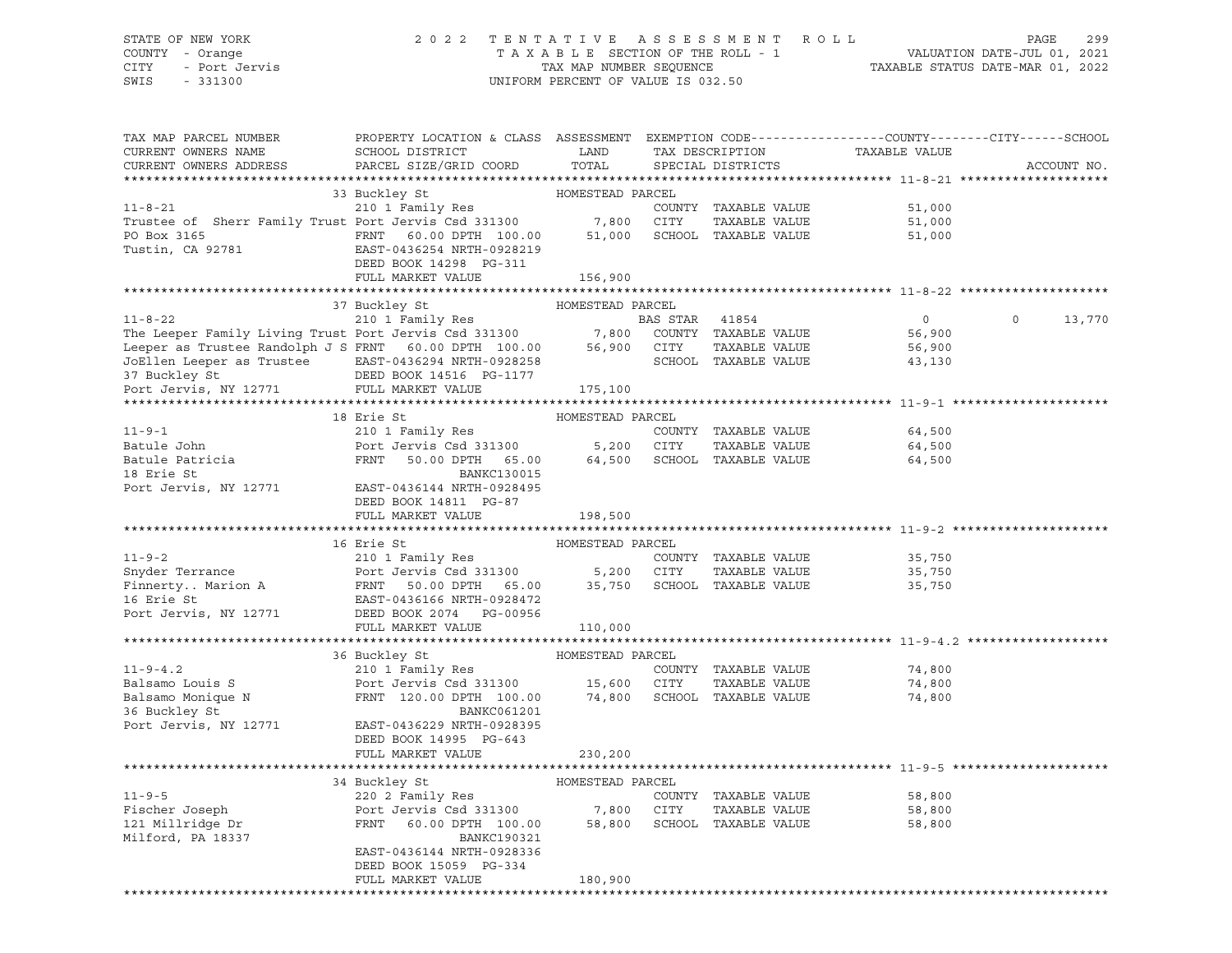# STATE OF NEW YORK 2 0 2 2 T E N T A T I V E A S S E S S M E N T R O L L PAGE 300 COUNTY - Orange T A X A B L E SECTION OF THE ROLL - 1 VALUATION DATE-JUL 01, 2021

CITY - Port Jervis TAX MAP NUMBER SEQUENCE TAXABLE STATUS DATE-MAR 01, 2022

| CURRENT OWNERS NAME<br>SCHOOL DISTRICT<br>LAND<br>TAX DESCRIPTION TAXABLE VALUE<br>PARCEL SIZE/GRID COORD TOTAL SPECIAL DISTRICTS<br>CURRENT OWNERS ADDRESS<br>ACCOUNT NO.<br>28 Buckley St<br>$11 - 9 - 6$<br>BAS STAR 41854<br>$\circ$<br>$\circ$<br>13,770<br>Port Jervis Csd 331300 15,600 VETCOM CTS 41130<br>Port Jervis Csd 331300 15,600 VETCOM CTS 41130<br>FRNT 140.00 DPTH 100.00 93,000 COUNTY TAXABLE VALUE<br>13, 188<br>Jones John L<br>7,536<br>7,536<br>Jones Janice R<br>79,812<br>EAST-0436080 NRTH-0928258<br>CITY<br>28 Buckley St<br>TAXABLE VALUE<br>85,464<br>SCHOOL TAXABLE VALUE<br>Port Jervis, NY 12771<br>DEED BOOK 14420 PG-1435<br>71,694<br>286, 200<br>FULL MARKET VALUE<br>24 Buckley St<br>HOMESTEAD PARCEL<br>$11 - 9 - 7.1$<br>COUNTY TAXABLE VALUE 59,500<br>11-9- $\ldots$<br>Fuller Shereen<br>- $\frac{1}{2}$ av St.<br>59,500<br>59,500<br>Port Jervis, NY 12771<br>BANKC030230<br>EAST-0435969 NRTH-0928165<br>DEED BOOK 14937 PG-1593<br>FULL MARKET VALUE<br>183,100<br>26 Buckley St<br>HOMESTEAD PARCEL<br>11-9-7.2<br>Leroy Jeannine<br>C/o Olivia Neretich<br>26 Buckley St<br>26 Buckley St<br>26 Buckley St<br>26 Buckley St<br>26 Buckley St<br>26 Buckley St<br>26 Buckley St<br>26 Buckley St<br>26 Buckley St<br>26 Buckley St<br>26 Buckley St<br>26 Buckley<br>$\overline{0}$<br>$\Omega$<br>34,390<br>44,850<br>44,850<br>10,460<br>FULL MARKET VALUE<br>138,000<br>HOMESTEAD PARCEL<br>22 Buckley St<br>210 1 Family Res<br>$\overline{0}$<br>$11 - 9 - 8$<br>ENH STAR 41834<br>$\Omega$<br>34,390<br>Port Jervis Csd 331300 5,850 COUNTY TAXABLE VALUE<br>FRNT 45.00 DPTH 100.00 48,750 CITY TAXABLE VALUE<br>48,750<br>Nocar Wendy S<br>22 Buckley St<br>TAXABLE VALUE 48,750<br>SCHOOL TAXABLE VALUE<br>Port Jervis, NY 12771<br>BANKL020140<br>14,360<br>EAST-0435938 NRTH-0928136<br>DEED BOOK 3398 PG-287<br>150,000<br>FULL MARKET VALUE<br>HOMESTEAD PARCEL<br>20 Buckley St<br>210 1 Family Res<br>Port Jervis Csd 331300 4,800 COUNTY TAXABLE VALUE<br>FRNT 46.00 DPTH 100.00 34,600 CITY TAXABLE VALUE<br>$11 - 9 - 9$<br>$\overline{0}$<br>$\Omega$<br>34,390<br>34,600<br>Kole Stephen G<br>TAXABLE VALUE 34,600<br>20 Buckley St<br>Port Jervis, NY 12771<br>SCHOOL TAXABLE VALUE<br>BANKC030614<br>210<br>EAST-0435915 NRTH-0928101<br>DEED BOOK 11277 PG-914<br>106,500<br>FULL MARKET VALUE | TAX MAP PARCEL NUMBER | PROPERTY LOCATION & CLASS ASSESSMENT EXEMPTION CODE---------------COUNTY-------CITY------SCHOOL |  |  |  |
|-------------------------------------------------------------------------------------------------------------------------------------------------------------------------------------------------------------------------------------------------------------------------------------------------------------------------------------------------------------------------------------------------------------------------------------------------------------------------------------------------------------------------------------------------------------------------------------------------------------------------------------------------------------------------------------------------------------------------------------------------------------------------------------------------------------------------------------------------------------------------------------------------------------------------------------------------------------------------------------------------------------------------------------------------------------------------------------------------------------------------------------------------------------------------------------------------------------------------------------------------------------------------------------------------------------------------------------------------------------------------------------------------------------------------------------------------------------------------------------------------------------------------------------------------------------------------------------------------------------------------------------------------------------------------------------------------------------------------------------------------------------------------------------------------------------------------------------------------------------------------------------------------------------------------------------------------------------------------------------------------------------------------------------------------------------------------------------------------------------------------------------------------------------------------------------------------------------------------------------------------------------------------------------------------------------------------------------------------------------------------|-----------------------|-------------------------------------------------------------------------------------------------|--|--|--|
|                                                                                                                                                                                                                                                                                                                                                                                                                                                                                                                                                                                                                                                                                                                                                                                                                                                                                                                                                                                                                                                                                                                                                                                                                                                                                                                                                                                                                                                                                                                                                                                                                                                                                                                                                                                                                                                                                                                                                                                                                                                                                                                                                                                                                                                                                                                                                                         |                       |                                                                                                 |  |  |  |
|                                                                                                                                                                                                                                                                                                                                                                                                                                                                                                                                                                                                                                                                                                                                                                                                                                                                                                                                                                                                                                                                                                                                                                                                                                                                                                                                                                                                                                                                                                                                                                                                                                                                                                                                                                                                                                                                                                                                                                                                                                                                                                                                                                                                                                                                                                                                                                         |                       |                                                                                                 |  |  |  |
|                                                                                                                                                                                                                                                                                                                                                                                                                                                                                                                                                                                                                                                                                                                                                                                                                                                                                                                                                                                                                                                                                                                                                                                                                                                                                                                                                                                                                                                                                                                                                                                                                                                                                                                                                                                                                                                                                                                                                                                                                                                                                                                                                                                                                                                                                                                                                                         |                       |                                                                                                 |  |  |  |
|                                                                                                                                                                                                                                                                                                                                                                                                                                                                                                                                                                                                                                                                                                                                                                                                                                                                                                                                                                                                                                                                                                                                                                                                                                                                                                                                                                                                                                                                                                                                                                                                                                                                                                                                                                                                                                                                                                                                                                                                                                                                                                                                                                                                                                                                                                                                                                         |                       |                                                                                                 |  |  |  |
|                                                                                                                                                                                                                                                                                                                                                                                                                                                                                                                                                                                                                                                                                                                                                                                                                                                                                                                                                                                                                                                                                                                                                                                                                                                                                                                                                                                                                                                                                                                                                                                                                                                                                                                                                                                                                                                                                                                                                                                                                                                                                                                                                                                                                                                                                                                                                                         |                       |                                                                                                 |  |  |  |
|                                                                                                                                                                                                                                                                                                                                                                                                                                                                                                                                                                                                                                                                                                                                                                                                                                                                                                                                                                                                                                                                                                                                                                                                                                                                                                                                                                                                                                                                                                                                                                                                                                                                                                                                                                                                                                                                                                                                                                                                                                                                                                                                                                                                                                                                                                                                                                         |                       |                                                                                                 |  |  |  |
|                                                                                                                                                                                                                                                                                                                                                                                                                                                                                                                                                                                                                                                                                                                                                                                                                                                                                                                                                                                                                                                                                                                                                                                                                                                                                                                                                                                                                                                                                                                                                                                                                                                                                                                                                                                                                                                                                                                                                                                                                                                                                                                                                                                                                                                                                                                                                                         |                       |                                                                                                 |  |  |  |
|                                                                                                                                                                                                                                                                                                                                                                                                                                                                                                                                                                                                                                                                                                                                                                                                                                                                                                                                                                                                                                                                                                                                                                                                                                                                                                                                                                                                                                                                                                                                                                                                                                                                                                                                                                                                                                                                                                                                                                                                                                                                                                                                                                                                                                                                                                                                                                         |                       |                                                                                                 |  |  |  |
|                                                                                                                                                                                                                                                                                                                                                                                                                                                                                                                                                                                                                                                                                                                                                                                                                                                                                                                                                                                                                                                                                                                                                                                                                                                                                                                                                                                                                                                                                                                                                                                                                                                                                                                                                                                                                                                                                                                                                                                                                                                                                                                                                                                                                                                                                                                                                                         |                       |                                                                                                 |  |  |  |
|                                                                                                                                                                                                                                                                                                                                                                                                                                                                                                                                                                                                                                                                                                                                                                                                                                                                                                                                                                                                                                                                                                                                                                                                                                                                                                                                                                                                                                                                                                                                                                                                                                                                                                                                                                                                                                                                                                                                                                                                                                                                                                                                                                                                                                                                                                                                                                         |                       |                                                                                                 |  |  |  |
|                                                                                                                                                                                                                                                                                                                                                                                                                                                                                                                                                                                                                                                                                                                                                                                                                                                                                                                                                                                                                                                                                                                                                                                                                                                                                                                                                                                                                                                                                                                                                                                                                                                                                                                                                                                                                                                                                                                                                                                                                                                                                                                                                                                                                                                                                                                                                                         |                       |                                                                                                 |  |  |  |
|                                                                                                                                                                                                                                                                                                                                                                                                                                                                                                                                                                                                                                                                                                                                                                                                                                                                                                                                                                                                                                                                                                                                                                                                                                                                                                                                                                                                                                                                                                                                                                                                                                                                                                                                                                                                                                                                                                                                                                                                                                                                                                                                                                                                                                                                                                                                                                         |                       |                                                                                                 |  |  |  |
|                                                                                                                                                                                                                                                                                                                                                                                                                                                                                                                                                                                                                                                                                                                                                                                                                                                                                                                                                                                                                                                                                                                                                                                                                                                                                                                                                                                                                                                                                                                                                                                                                                                                                                                                                                                                                                                                                                                                                                                                                                                                                                                                                                                                                                                                                                                                                                         |                       |                                                                                                 |  |  |  |
|                                                                                                                                                                                                                                                                                                                                                                                                                                                                                                                                                                                                                                                                                                                                                                                                                                                                                                                                                                                                                                                                                                                                                                                                                                                                                                                                                                                                                                                                                                                                                                                                                                                                                                                                                                                                                                                                                                                                                                                                                                                                                                                                                                                                                                                                                                                                                                         |                       |                                                                                                 |  |  |  |
|                                                                                                                                                                                                                                                                                                                                                                                                                                                                                                                                                                                                                                                                                                                                                                                                                                                                                                                                                                                                                                                                                                                                                                                                                                                                                                                                                                                                                                                                                                                                                                                                                                                                                                                                                                                                                                                                                                                                                                                                                                                                                                                                                                                                                                                                                                                                                                         |                       |                                                                                                 |  |  |  |
|                                                                                                                                                                                                                                                                                                                                                                                                                                                                                                                                                                                                                                                                                                                                                                                                                                                                                                                                                                                                                                                                                                                                                                                                                                                                                                                                                                                                                                                                                                                                                                                                                                                                                                                                                                                                                                                                                                                                                                                                                                                                                                                                                                                                                                                                                                                                                                         |                       |                                                                                                 |  |  |  |
|                                                                                                                                                                                                                                                                                                                                                                                                                                                                                                                                                                                                                                                                                                                                                                                                                                                                                                                                                                                                                                                                                                                                                                                                                                                                                                                                                                                                                                                                                                                                                                                                                                                                                                                                                                                                                                                                                                                                                                                                                                                                                                                                                                                                                                                                                                                                                                         |                       |                                                                                                 |  |  |  |
|                                                                                                                                                                                                                                                                                                                                                                                                                                                                                                                                                                                                                                                                                                                                                                                                                                                                                                                                                                                                                                                                                                                                                                                                                                                                                                                                                                                                                                                                                                                                                                                                                                                                                                                                                                                                                                                                                                                                                                                                                                                                                                                                                                                                                                                                                                                                                                         |                       |                                                                                                 |  |  |  |
|                                                                                                                                                                                                                                                                                                                                                                                                                                                                                                                                                                                                                                                                                                                                                                                                                                                                                                                                                                                                                                                                                                                                                                                                                                                                                                                                                                                                                                                                                                                                                                                                                                                                                                                                                                                                                                                                                                                                                                                                                                                                                                                                                                                                                                                                                                                                                                         |                       |                                                                                                 |  |  |  |
|                                                                                                                                                                                                                                                                                                                                                                                                                                                                                                                                                                                                                                                                                                                                                                                                                                                                                                                                                                                                                                                                                                                                                                                                                                                                                                                                                                                                                                                                                                                                                                                                                                                                                                                                                                                                                                                                                                                                                                                                                                                                                                                                                                                                                                                                                                                                                                         |                       |                                                                                                 |  |  |  |
|                                                                                                                                                                                                                                                                                                                                                                                                                                                                                                                                                                                                                                                                                                                                                                                                                                                                                                                                                                                                                                                                                                                                                                                                                                                                                                                                                                                                                                                                                                                                                                                                                                                                                                                                                                                                                                                                                                                                                                                                                                                                                                                                                                                                                                                                                                                                                                         |                       |                                                                                                 |  |  |  |
|                                                                                                                                                                                                                                                                                                                                                                                                                                                                                                                                                                                                                                                                                                                                                                                                                                                                                                                                                                                                                                                                                                                                                                                                                                                                                                                                                                                                                                                                                                                                                                                                                                                                                                                                                                                                                                                                                                                                                                                                                                                                                                                                                                                                                                                                                                                                                                         |                       |                                                                                                 |  |  |  |
|                                                                                                                                                                                                                                                                                                                                                                                                                                                                                                                                                                                                                                                                                                                                                                                                                                                                                                                                                                                                                                                                                                                                                                                                                                                                                                                                                                                                                                                                                                                                                                                                                                                                                                                                                                                                                                                                                                                                                                                                                                                                                                                                                                                                                                                                                                                                                                         |                       |                                                                                                 |  |  |  |
|                                                                                                                                                                                                                                                                                                                                                                                                                                                                                                                                                                                                                                                                                                                                                                                                                                                                                                                                                                                                                                                                                                                                                                                                                                                                                                                                                                                                                                                                                                                                                                                                                                                                                                                                                                                                                                                                                                                                                                                                                                                                                                                                                                                                                                                                                                                                                                         |                       |                                                                                                 |  |  |  |
|                                                                                                                                                                                                                                                                                                                                                                                                                                                                                                                                                                                                                                                                                                                                                                                                                                                                                                                                                                                                                                                                                                                                                                                                                                                                                                                                                                                                                                                                                                                                                                                                                                                                                                                                                                                                                                                                                                                                                                                                                                                                                                                                                                                                                                                                                                                                                                         |                       |                                                                                                 |  |  |  |
|                                                                                                                                                                                                                                                                                                                                                                                                                                                                                                                                                                                                                                                                                                                                                                                                                                                                                                                                                                                                                                                                                                                                                                                                                                                                                                                                                                                                                                                                                                                                                                                                                                                                                                                                                                                                                                                                                                                                                                                                                                                                                                                                                                                                                                                                                                                                                                         |                       |                                                                                                 |  |  |  |
|                                                                                                                                                                                                                                                                                                                                                                                                                                                                                                                                                                                                                                                                                                                                                                                                                                                                                                                                                                                                                                                                                                                                                                                                                                                                                                                                                                                                                                                                                                                                                                                                                                                                                                                                                                                                                                                                                                                                                                                                                                                                                                                                                                                                                                                                                                                                                                         |                       |                                                                                                 |  |  |  |
|                                                                                                                                                                                                                                                                                                                                                                                                                                                                                                                                                                                                                                                                                                                                                                                                                                                                                                                                                                                                                                                                                                                                                                                                                                                                                                                                                                                                                                                                                                                                                                                                                                                                                                                                                                                                                                                                                                                                                                                                                                                                                                                                                                                                                                                                                                                                                                         |                       |                                                                                                 |  |  |  |
|                                                                                                                                                                                                                                                                                                                                                                                                                                                                                                                                                                                                                                                                                                                                                                                                                                                                                                                                                                                                                                                                                                                                                                                                                                                                                                                                                                                                                                                                                                                                                                                                                                                                                                                                                                                                                                                                                                                                                                                                                                                                                                                                                                                                                                                                                                                                                                         |                       |                                                                                                 |  |  |  |
|                                                                                                                                                                                                                                                                                                                                                                                                                                                                                                                                                                                                                                                                                                                                                                                                                                                                                                                                                                                                                                                                                                                                                                                                                                                                                                                                                                                                                                                                                                                                                                                                                                                                                                                                                                                                                                                                                                                                                                                                                                                                                                                                                                                                                                                                                                                                                                         |                       |                                                                                                 |  |  |  |
|                                                                                                                                                                                                                                                                                                                                                                                                                                                                                                                                                                                                                                                                                                                                                                                                                                                                                                                                                                                                                                                                                                                                                                                                                                                                                                                                                                                                                                                                                                                                                                                                                                                                                                                                                                                                                                                                                                                                                                                                                                                                                                                                                                                                                                                                                                                                                                         |                       |                                                                                                 |  |  |  |
|                                                                                                                                                                                                                                                                                                                                                                                                                                                                                                                                                                                                                                                                                                                                                                                                                                                                                                                                                                                                                                                                                                                                                                                                                                                                                                                                                                                                                                                                                                                                                                                                                                                                                                                                                                                                                                                                                                                                                                                                                                                                                                                                                                                                                                                                                                                                                                         |                       |                                                                                                 |  |  |  |
|                                                                                                                                                                                                                                                                                                                                                                                                                                                                                                                                                                                                                                                                                                                                                                                                                                                                                                                                                                                                                                                                                                                                                                                                                                                                                                                                                                                                                                                                                                                                                                                                                                                                                                                                                                                                                                                                                                                                                                                                                                                                                                                                                                                                                                                                                                                                                                         |                       |                                                                                                 |  |  |  |
|                                                                                                                                                                                                                                                                                                                                                                                                                                                                                                                                                                                                                                                                                                                                                                                                                                                                                                                                                                                                                                                                                                                                                                                                                                                                                                                                                                                                                                                                                                                                                                                                                                                                                                                                                                                                                                                                                                                                                                                                                                                                                                                                                                                                                                                                                                                                                                         |                       |                                                                                                 |  |  |  |
|                                                                                                                                                                                                                                                                                                                                                                                                                                                                                                                                                                                                                                                                                                                                                                                                                                                                                                                                                                                                                                                                                                                                                                                                                                                                                                                                                                                                                                                                                                                                                                                                                                                                                                                                                                                                                                                                                                                                                                                                                                                                                                                                                                                                                                                                                                                                                                         |                       |                                                                                                 |  |  |  |
|                                                                                                                                                                                                                                                                                                                                                                                                                                                                                                                                                                                                                                                                                                                                                                                                                                                                                                                                                                                                                                                                                                                                                                                                                                                                                                                                                                                                                                                                                                                                                                                                                                                                                                                                                                                                                                                                                                                                                                                                                                                                                                                                                                                                                                                                                                                                                                         |                       |                                                                                                 |  |  |  |
|                                                                                                                                                                                                                                                                                                                                                                                                                                                                                                                                                                                                                                                                                                                                                                                                                                                                                                                                                                                                                                                                                                                                                                                                                                                                                                                                                                                                                                                                                                                                                                                                                                                                                                                                                                                                                                                                                                                                                                                                                                                                                                                                                                                                                                                                                                                                                                         |                       |                                                                                                 |  |  |  |
|                                                                                                                                                                                                                                                                                                                                                                                                                                                                                                                                                                                                                                                                                                                                                                                                                                                                                                                                                                                                                                                                                                                                                                                                                                                                                                                                                                                                                                                                                                                                                                                                                                                                                                                                                                                                                                                                                                                                                                                                                                                                                                                                                                                                                                                                                                                                                                         |                       |                                                                                                 |  |  |  |
|                                                                                                                                                                                                                                                                                                                                                                                                                                                                                                                                                                                                                                                                                                                                                                                                                                                                                                                                                                                                                                                                                                                                                                                                                                                                                                                                                                                                                                                                                                                                                                                                                                                                                                                                                                                                                                                                                                                                                                                                                                                                                                                                                                                                                                                                                                                                                                         |                       |                                                                                                 |  |  |  |
|                                                                                                                                                                                                                                                                                                                                                                                                                                                                                                                                                                                                                                                                                                                                                                                                                                                                                                                                                                                                                                                                                                                                                                                                                                                                                                                                                                                                                                                                                                                                                                                                                                                                                                                                                                                                                                                                                                                                                                                                                                                                                                                                                                                                                                                                                                                                                                         |                       |                                                                                                 |  |  |  |
|                                                                                                                                                                                                                                                                                                                                                                                                                                                                                                                                                                                                                                                                                                                                                                                                                                                                                                                                                                                                                                                                                                                                                                                                                                                                                                                                                                                                                                                                                                                                                                                                                                                                                                                                                                                                                                                                                                                                                                                                                                                                                                                                                                                                                                                                                                                                                                         |                       |                                                                                                 |  |  |  |
|                                                                                                                                                                                                                                                                                                                                                                                                                                                                                                                                                                                                                                                                                                                                                                                                                                                                                                                                                                                                                                                                                                                                                                                                                                                                                                                                                                                                                                                                                                                                                                                                                                                                                                                                                                                                                                                                                                                                                                                                                                                                                                                                                                                                                                                                                                                                                                         |                       |                                                                                                 |  |  |  |
|                                                                                                                                                                                                                                                                                                                                                                                                                                                                                                                                                                                                                                                                                                                                                                                                                                                                                                                                                                                                                                                                                                                                                                                                                                                                                                                                                                                                                                                                                                                                                                                                                                                                                                                                                                                                                                                                                                                                                                                                                                                                                                                                                                                                                                                                                                                                                                         |                       |                                                                                                 |  |  |  |
|                                                                                                                                                                                                                                                                                                                                                                                                                                                                                                                                                                                                                                                                                                                                                                                                                                                                                                                                                                                                                                                                                                                                                                                                                                                                                                                                                                                                                                                                                                                                                                                                                                                                                                                                                                                                                                                                                                                                                                                                                                                                                                                                                                                                                                                                                                                                                                         |                       |                                                                                                 |  |  |  |
|                                                                                                                                                                                                                                                                                                                                                                                                                                                                                                                                                                                                                                                                                                                                                                                                                                                                                                                                                                                                                                                                                                                                                                                                                                                                                                                                                                                                                                                                                                                                                                                                                                                                                                                                                                                                                                                                                                                                                                                                                                                                                                                                                                                                                                                                                                                                                                         |                       |                                                                                                 |  |  |  |
|                                                                                                                                                                                                                                                                                                                                                                                                                                                                                                                                                                                                                                                                                                                                                                                                                                                                                                                                                                                                                                                                                                                                                                                                                                                                                                                                                                                                                                                                                                                                                                                                                                                                                                                                                                                                                                                                                                                                                                                                                                                                                                                                                                                                                                                                                                                                                                         |                       |                                                                                                 |  |  |  |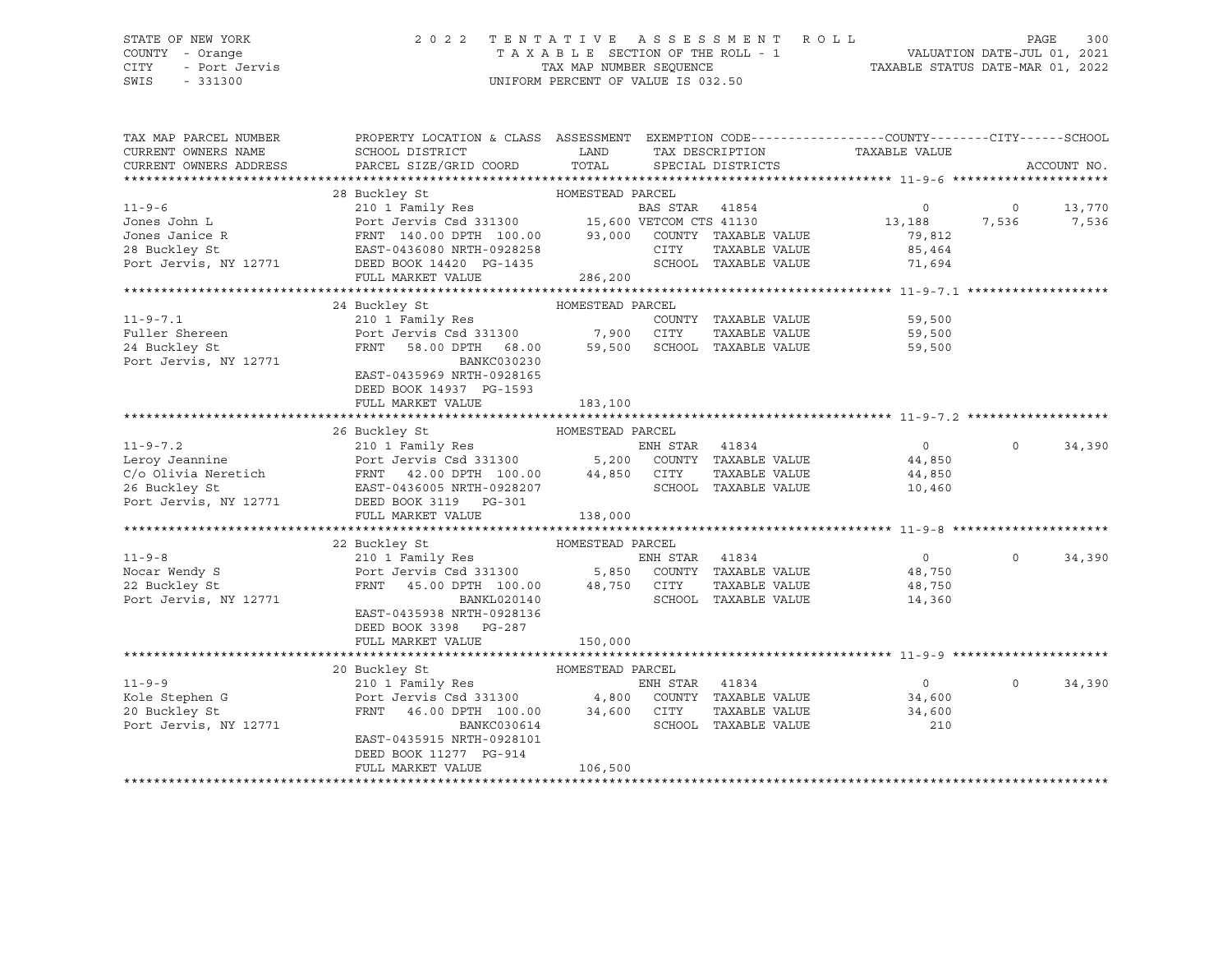### STATE OF NEW YORK 2 0 2 2 T E N T A T I V E A S S E S S M E N T R O L L PAGE 301 COUNTY - Orange T A X A B L E SECTION OF THE ROLL - 1 VALUATION DATE-JUL 01, 2021 CITY - Port Jervis TAX MAP NUMBER SEQUENCE TAXABLE STATUS DATE-MAR 01, 2022

| TAX MAP PARCEL NUMBER<br>CURRENT OWNERS NAME<br>CURRENT OWNERS ADDRESS                                                                                                                                                                             | PROPERTY LOCATION & CLASS ASSESSMENT EXEMPTION CODE----------------COUNTY-------CITY------SCHOOL<br>SCHOOL DISTRICT<br>PARCEL SIZE/GRID COORD              | LAND<br>TOTAL        |                |                      | TAX DESCRIPTION TAXABLE VALUE SPECIAL DISTRICTS | ACCOUNT NO.        |
|----------------------------------------------------------------------------------------------------------------------------------------------------------------------------------------------------------------------------------------------------|------------------------------------------------------------------------------------------------------------------------------------------------------------|----------------------|----------------|----------------------|-------------------------------------------------|--------------------|
|                                                                                                                                                                                                                                                    |                                                                                                                                                            |                      |                |                      |                                                 |                    |
|                                                                                                                                                                                                                                                    | 185 West Main St                                                                                                                                           | NON-HOMESTEAD PARCEL |                |                      |                                                 |                    |
| $11 - 9 - 10$                                                                                                                                                                                                                                      | 438 Parking lot                                                                                                                                            |                      |                | COUNTY TAXABLE VALUE | 9,000                                           |                    |
| The Markle Irrevocable Trust Port Jervis Csd 331300 7,600 CITY                                                                                                                                                                                     |                                                                                                                                                            |                      |                | TAXABLE VALUE        | 9,000                                           |                    |
|                                                                                                                                                                                                                                                    |                                                                                                                                                            |                      |                |                      |                                                 |                    |
|                                                                                                                                                                                                                                                    |                                                                                                                                                            |                      |                |                      |                                                 |                    |
| 3,000 Jason Markle as Trustee FRNT 50.00 DPTH 89.00 9,000 SCHOOL TAXABLE VALUE 9,000<br>Jeremy Markle as Trustee EAST-0435878 NRTH-0928052<br>PO Box 175 DEED BOOK 13862 PG-1414<br>Pond Eddy, NY 12770 FULL MARKET VALUE 27,700                   |                                                                                                                                                            |                      |                |                      |                                                 |                    |
|                                                                                                                                                                                                                                                    |                                                                                                                                                            |                      |                |                      |                                                 |                    |
|                                                                                                                                                                                                                                                    |                                                                                                                                                            |                      |                |                      |                                                 |                    |
|                                                                                                                                                                                                                                                    | 189 West Main St                                                                                                                                           | HOMESTEAD PARCEL     |                |                      |                                                 |                    |
| Xowalski Roger E<br>Xowalski Roger E<br>210 1 Family Res<br>Port Jervis Csd 331300<br>FRNT 50.00 DPTH 120.00<br>54,000 SCHOOL TAXABLE VALUE<br>Milford, PA 18337<br>EAST-0435850 NRTH-0928094<br>RESP 120.00<br>TAXABLE VALUE<br>Nilford, PA 18337 |                                                                                                                                                            |                      |                |                      | 54,000                                          |                    |
|                                                                                                                                                                                                                                                    |                                                                                                                                                            |                      |                |                      | 54,000                                          |                    |
|                                                                                                                                                                                                                                                    |                                                                                                                                                            |                      |                |                      | 54,000                                          |                    |
|                                                                                                                                                                                                                                                    |                                                                                                                                                            |                      |                |                      |                                                 |                    |
|                                                                                                                                                                                                                                                    | DEED BOOK 5490 PG-280                                                                                                                                      |                      |                |                      |                                                 |                    |
|                                                                                                                                                                                                                                                    | FULL MARKET VALUE                                                                                                                                          | 166,200              |                |                      |                                                 |                    |
|                                                                                                                                                                                                                                                    |                                                                                                                                                            |                      |                |                      |                                                 |                    |
|                                                                                                                                                                                                                                                    | HOMESTEAD PARCEL<br>191 West Main St                                                                                                                       |                      |                |                      |                                                 |                    |
| $11 - 9 - 12$                                                                                                                                                                                                                                      | 210 1 Family Res                                                                                                                                           |                      | ENH STAR 41834 |                      | $\overline{0}$                                  | $\Omega$<br>34,390 |
|                                                                                                                                                                                                                                                    |                                                                                                                                                            |                      |                |                      | 55,700                                          |                    |
|                                                                                                                                                                                                                                                    |                                                                                                                                                            |                      |                |                      |                                                 |                    |
|                                                                                                                                                                                                                                                    |                                                                                                                                                            |                      |                |                      | 55,700                                          |                    |
|                                                                                                                                                                                                                                                    |                                                                                                                                                            |                      |                | SCHOOL TAXABLE VALUE | 21,310                                          |                    |
| ENH STAR 41834<br>Scudder Alice N<br>Scudder Ann N<br>Scudder Ann N<br>FRNT 50.00 DPTH 120.00 55,700 CITY TAXABLE VALUE<br>FRNT 50.00 DPTH 120.00 55,700 CITY TAXABLE VALUE<br>Port Jervis, NY 12771 DEED BOOK 3807 PG-36<br>THE SCHOOL TAXA       |                                                                                                                                                            |                      |                |                      |                                                 |                    |
|                                                                                                                                                                                                                                                    | FULL MARKET VALUE                                                                                                                                          | 171,400              |                |                      |                                                 |                    |
|                                                                                                                                                                                                                                                    | 193 West Main St                                                                                                                                           |                      |                |                      |                                                 |                    |
|                                                                                                                                                                                                                                                    |                                                                                                                                                            | HOMESTEAD PARCEL     |                |                      |                                                 |                    |
|                                                                                                                                                                                                                                                    |                                                                                                                                                            |                      |                | COUNTY TAXABLE VALUE | 55,000                                          |                    |
| 11-9-13<br>Port Jervis Collection (1000)<br>210 1 Family Res<br>Port Jervis Csd 331300<br>216 Shawangunk Rd W<br>FRNT 50.00 DPTH 100.00 55,000 SCHOOL TAXABLE VALUE<br>Middletown, NY 10940 EAST-0435780 NRTH-0928162                              |                                                                                                                                                            |                      |                | TAXABLE VALUE        | 55,000                                          |                    |
|                                                                                                                                                                                                                                                    |                                                                                                                                                            |                      |                |                      | 55,000                                          |                    |
|                                                                                                                                                                                                                                                    |                                                                                                                                                            |                      |                |                      |                                                 |                    |
|                                                                                                                                                                                                                                                    | DEED BOOK 14319 PG-337                                                                                                                                     |                      |                |                      |                                                 |                    |
|                                                                                                                                                                                                                                                    | FULL MARKET VALUE                                                                                                                                          | 169,200              |                |                      |                                                 |                    |
|                                                                                                                                                                                                                                                    |                                                                                                                                                            | HOMESTEAD PARCEL     |                |                      |                                                 |                    |
|                                                                                                                                                                                                                                                    | 21 Holbrook St<br>21 HOLDLOOK SC<br>210 1 Family Res<br>Port Jervis Csd 331300<br>FRNT 80.00 DPTH 100.00 49,000 CITY TAXABLE VALUE<br>SCHOOL TAXABLE VALUE |                      |                |                      | $\overline{0}$                                  | $\Omega$<br>13,770 |
| 11-9-14<br>Barber Kelly A<br>21 Holbrook St                                                                                                                                                                                                        |                                                                                                                                                            |                      |                |                      |                                                 |                    |
|                                                                                                                                                                                                                                                    |                                                                                                                                                            |                      |                |                      | 49,000                                          |                    |
|                                                                                                                                                                                                                                                    |                                                                                                                                                            |                      |                |                      | 49,000                                          |                    |
| Port Jervis, NY 12771                                                                                                                                                                                                                              | BANKC060235                                                                                                                                                |                      |                | SCHOOL TAXABLE VALUE | 35,230                                          |                    |
|                                                                                                                                                                                                                                                    | EAST-0435856 NRTH-0928197                                                                                                                                  |                      |                |                      |                                                 |                    |
|                                                                                                                                                                                                                                                    | DEED BOOK 13837 PG-1828                                                                                                                                    |                      |                |                      |                                                 |                    |
|                                                                                                                                                                                                                                                    | FULL MARKET VALUE                                                                                                                                          | 150,800              |                |                      |                                                 |                    |
|                                                                                                                                                                                                                                                    |                                                                                                                                                            |                      |                |                      |                                                 |                    |
|                                                                                                                                                                                                                                                    | 23 Holbrook St                                                                                                                                             | HOMESTEAD PARCEL     |                |                      |                                                 |                    |
| $11 - 9 - 15$                                                                                                                                                                                                                                      | 210 1 Family Res                                                                                                                                           |                      |                | COUNTY TAXABLE VALUE | 75,000                                          |                    |
| Miller Laurie<br>23 Holbrook St                                                                                                                                                                                                                    | Port Jervis Csd 331300 7,800 CITY TAXABLE VALUE<br>FRNT 60.00 DPTH 100.00 75,000 SCHOOL TAXABLE VALUE                                                      |                      |                | TAXABLE VALUE        | 75,000                                          |                    |
| 23 Holbrook St                                                                                                                                                                                                                                     |                                                                                                                                                            |                      |                |                      | 75,000                                          |                    |
| Port Jervis, NY 12771                                                                                                                                                                                                                              | EAST-0435905 NRTH-0928244                                                                                                                                  |                      |                |                      |                                                 |                    |
|                                                                                                                                                                                                                                                    | DEED BOOK 4328 PG-227                                                                                                                                      |                      |                |                      |                                                 |                    |
|                                                                                                                                                                                                                                                    | FULL MARKET VALUE                                                                                                                                          | 230,800              |                |                      |                                                 |                    |
|                                                                                                                                                                                                                                                    |                                                                                                                                                            |                      |                |                      |                                                 |                    |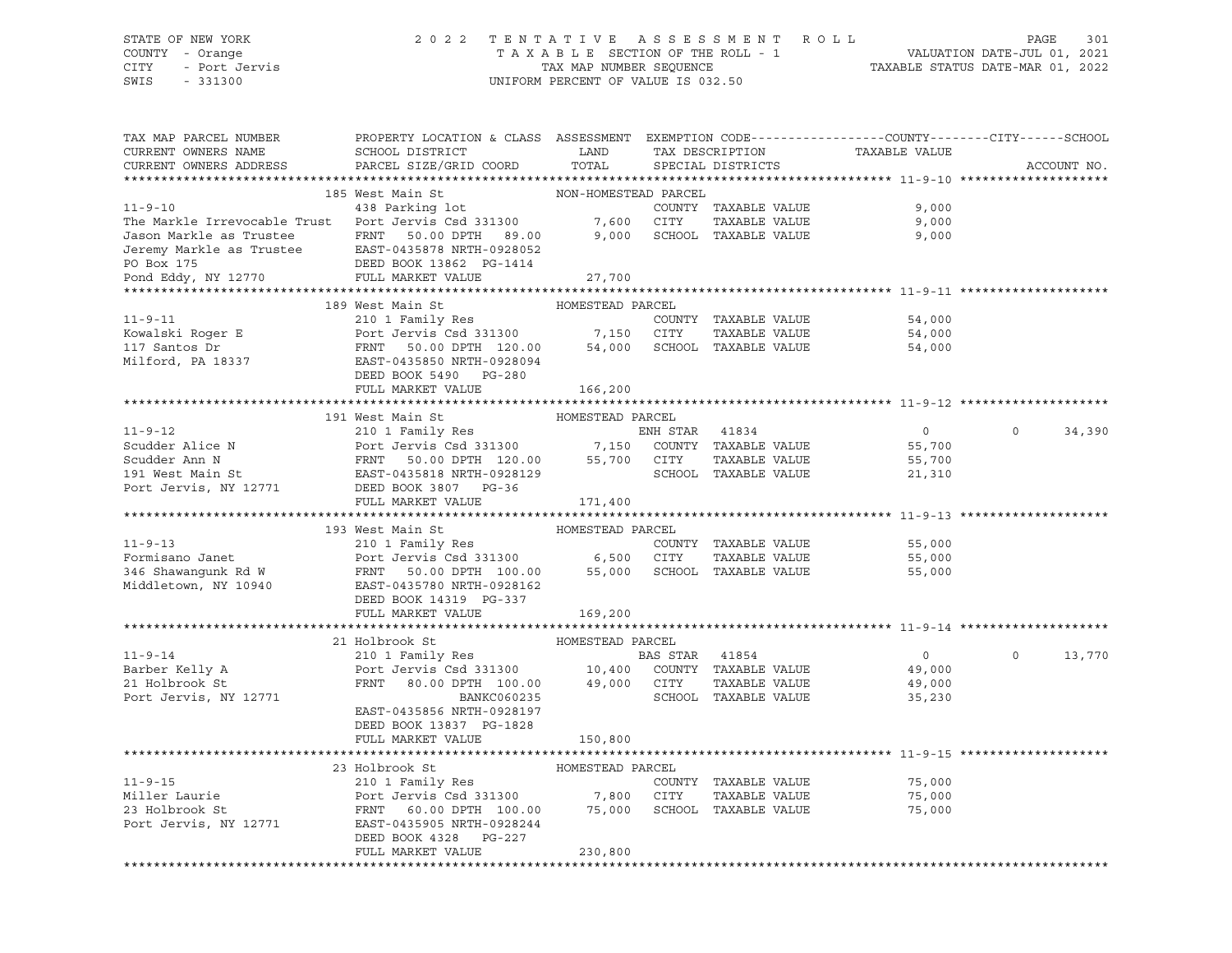### STATE OF NEW YORK 2 0 2 2 T E N T A T I V E A S S E S S M E N T R O L L PAGE 302 COUNTY - Orange T A X A B L E SECTION OF THE ROLL - 1 VALUATION DATE-JUL 01, 2021 CITY - Port Jervis TAX MAP NUMBER SEQUENCE TAXABLE STATUS DATE-MAR 01, 2022

| TAX MAP PARCEL NUMBER  | PROPERTY LOCATION & CLASS ASSESSMENT EXEMPTION CODE----------------COUNTY-------CITY------SCHOOL                                                                                                                                                               |                  |                              |                                                          |                          |
|------------------------|----------------------------------------------------------------------------------------------------------------------------------------------------------------------------------------------------------------------------------------------------------------|------------------|------------------------------|----------------------------------------------------------|--------------------------|
| CURRENT OWNERS NAME    | SCHOOL DISTRICT                                                                                                                                                                                                                                                | LAND             |                              | TAX DESCRIPTION TAXABLE VALUE                            |                          |
| CURRENT OWNERS ADDRESS | PARCEL SIZE/GRID COORD TOTAL SPECIAL DISTRICTS                                                                                                                                                                                                                 |                  |                              |                                                          | ACCOUNT NO.              |
|                        |                                                                                                                                                                                                                                                                |                  |                              |                                                          |                          |
|                        | 25 Holbrook St<br>210 1 Family Res<br>Port Jervis Csd 331300 7,800 COUNTY TAXABLE VALUE<br>FRNT 60.00 DPTH 100.00 46,900 CITY TAXABLE VALUE<br>EAST-0435945 NRTH-0928287 SCHOOL TAXABLE VALUE<br>10771 PERT SCHOOL TAXABLE VALUE                               |                  |                              |                                                          |                          |
| $11 - 9 - 16$          |                                                                                                                                                                                                                                                                |                  |                              | $\overline{0}$                                           | $\circ$<br>34,390        |
| McKeeby Thom           |                                                                                                                                                                                                                                                                |                  |                              | 46,900<br>46,900                                         |                          |
| McKeeby Barbara        |                                                                                                                                                                                                                                                                |                  |                              |                                                          |                          |
| 25 Holbrook St         |                                                                                                                                                                                                                                                                |                  |                              | 12,510                                                   |                          |
|                        | Port Jervis, NY 12771 DEED BOOK 1611 PG-00795                                                                                                                                                                                                                  |                  |                              |                                                          |                          |
|                        | FULL MARKET VALUE                                                                                                                                                                                                                                              | 144,300          |                              |                                                          |                          |
|                        |                                                                                                                                                                                                                                                                |                  |                              |                                                          |                          |
|                        | 29 Holbrook St                                                                                                                                                                                                                                                 | HOMESTEAD PARCEL |                              |                                                          |                          |
| $11 - 9 - 17$          |                                                                                                                                                                                                                                                                |                  |                              | COUNTY TAXABLE VALUE 50,000<br>CITY TAXABLE VALUE 50,000 |                          |
| Santini Dominick T IV  |                                                                                                                                                                                                                                                                |                  |                              |                                                          |                          |
| 29 Holbrook St         |                                                                                                                                                                                                                                                                |                  |                              | 50,000                                                   |                          |
| Port Jervis, NY 12771  | BANKC030385                                                                                                                                                                                                                                                    |                  |                              |                                                          |                          |
|                        | EAST-0435990 NRTH-0928324                                                                                                                                                                                                                                      |                  |                              |                                                          |                          |
|                        | DEED BOOK 14121 PG-1290                                                                                                                                                                                                                                        |                  |                              |                                                          |                          |
|                        | FULL MARKET VALUE                                                                                                                                                                                                                                              | 153,800          |                              |                                                          |                          |
|                        |                                                                                                                                                                                                                                                                |                  |                              |                                                          |                          |
|                        | 31 Holbrook St                                                                                                                                                                                                                                                 | HOMESTEAD PARCEL |                              |                                                          |                          |
|                        |                                                                                                                                                                                                                                                                |                  |                              | VETDIS CTS 41140 26,376 15,072                           | 15,072                   |
|                        |                                                                                                                                                                                                                                                                |                  |                              | 13,188 7,536                                             | 7,536                    |
|                        |                                                                                                                                                                                                                                                                |                  |                              | $\overline{0}$                                           | $\overline{0}$<br>34,242 |
|                        |                                                                                                                                                                                                                                                                |                  |                              | 17,286                                                   |                          |
|                        | 11-9-18<br>Decker Ann L<br>Decker Ann L<br>Decker Wm D<br>STEDES CTS 41140<br>Port Jervis Csd 331300<br>PORT 100.00<br>FRNT 60.00 DPTH 100.00<br>56,850 ENH STAR 41834<br>COUNTY TAXABLE VALUE<br>PORT JERS PORT DEED BOOK 1856<br>PORT COUNTY TA              |                  |                              | 34,242                                                   |                          |
|                        | FULL MARKET VALUE                                                                                                                                                                                                                                              |                  | 174,900 SCHOOL TAXABLE VALUE | $\Omega$                                                 |                          |
|                        |                                                                                                                                                                                                                                                                |                  |                              |                                                          |                          |
|                        | 35 Holbrook St                                                                                                                                                                                                                                                 | HOMESTEAD PARCEL |                              |                                                          |                          |
|                        | 210 1 Family Res<br>11-9-19<br>Garrity James J<br>Garrity Jamina (Port Jervis Csd 331300 1,800 COUNTY TAXABLE VALUE<br>State of the Carrio Country of the Carrier of the Country of the Country of Taxable Value<br>25 Holbrook St<br>25 Holbrook St<br>25 Hol |                  |                              | $\overline{0}$                                           | $\Omega$<br>34,390       |
|                        |                                                                                                                                                                                                                                                                |                  |                              | 51,500                                                   |                          |
|                        |                                                                                                                                                                                                                                                                |                  |                              | 51,500<br>17.110                                         |                          |
|                        |                                                                                                                                                                                                                                                                |                  |                              | 17,110                                                   |                          |
|                        | Port Jervis, NY 12771 DEED BOOK 2275 PG-01050                                                                                                                                                                                                                  |                  |                              |                                                          |                          |
|                        | FULL MARKET VALUE                                                                                                                                                                                                                                              | 158,500          |                              |                                                          |                          |
|                        |                                                                                                                                                                                                                                                                |                  |                              |                                                          |                          |
|                        | 11-9-20<br>37 Holbrook St<br>210 1 Family Res<br>Port Jervis Csd 331300<br>37 Holbrook St<br>88888s<br>37 Holbrook St<br>88888s<br>54 200<br>54 200<br>54 200<br>54 200<br>54 200<br>54 200<br>54 200<br>54 200                                                |                  |                              |                                                          |                          |
|                        |                                                                                                                                                                                                                                                                |                  |                              |                                                          | $\Omega$                 |
|                        |                                                                                                                                                                                                                                                                |                  |                              |                                                          |                          |
| 37 Holbrook St         | 88888s                                                                                                                                                                                                                                                         | $54,200$ $CITY$  | TAXABLE VALUE                | 54,200                                                   |                          |
| Port Jervis, NY 12771  | $\mathsf{C}$                                                                                                                                                                                                                                                   |                  | SCHOOL TAXABLE VALUE         | 54,200                                                   |                          |
|                        | FRNT 55.00 DPTH 100.00                                                                                                                                                                                                                                         |                  |                              |                                                          |                          |
|                        | EAST-0436124 NRTH-0928440                                                                                                                                                                                                                                      |                  |                              |                                                          |                          |
|                        | DEED BOOK 13977 PG-1049                                                                                                                                                                                                                                        |                  |                              |                                                          |                          |
|                        | FULL MARKET VALUE                                                                                                                                                                                                                                              | 166,800          |                              |                                                          |                          |
|                        |                                                                                                                                                                                                                                                                |                  |                              |                                                          |                          |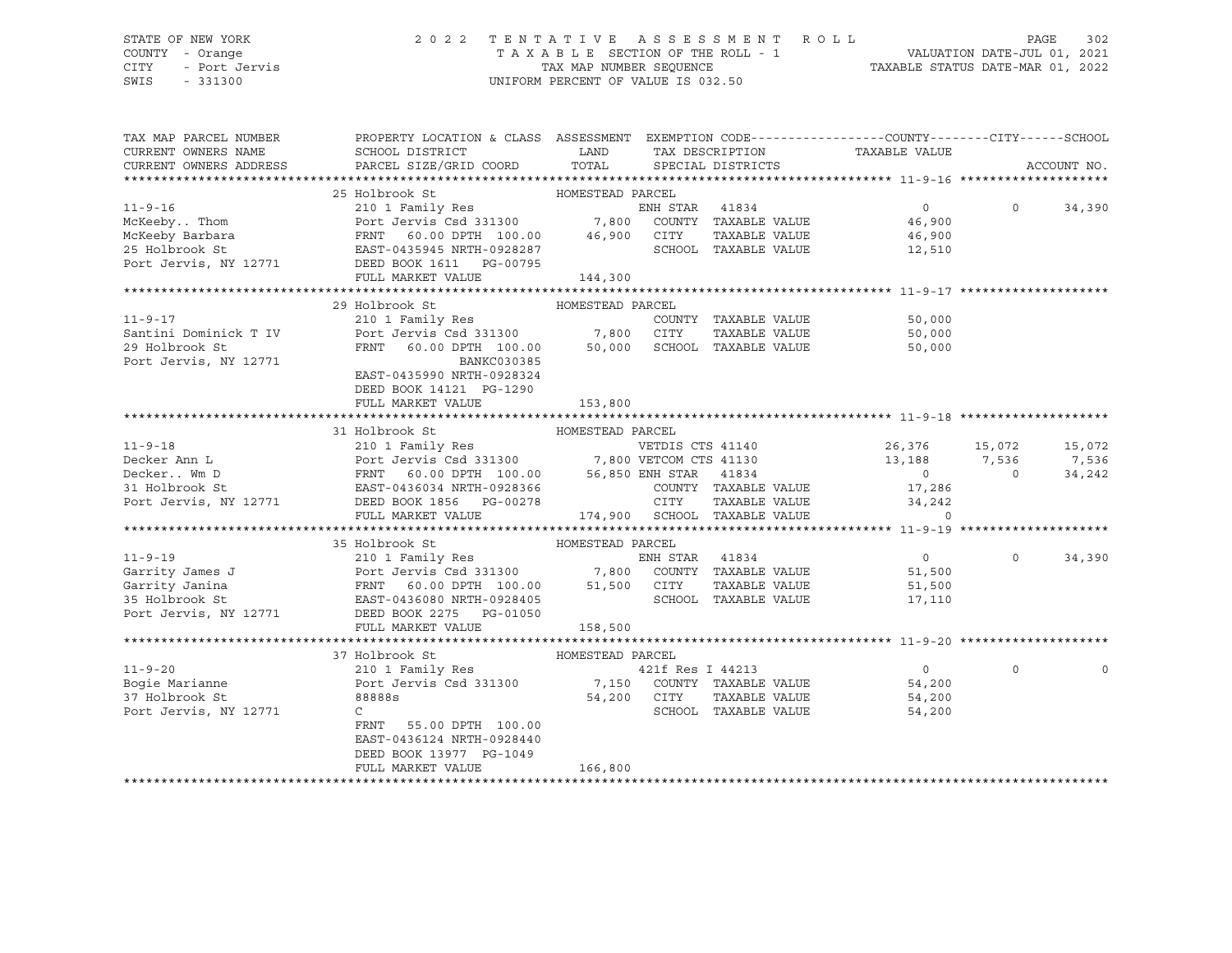# STATE OF NEW YORK 2 0 2 2 T E N T A T I V E A S S E S S M E N T R O L L PAGE 303 COUNTY - Orange T A X A B L E SECTION OF THE ROLL - 1 VALUATION DATE-JUL 01, 2021 CITY - Port Jervis TAX MAP NUMBER SEQUENCE THE THE THEORY OF THE THEORY OF THE TAXABLE STATUS DATE-MAR 01, 2022<br>SWIS - 331300 - SWIS - 331300 - SWIS - 331300 - SWIS - 331300 - SWIS - 331300 - SWIS - 331300 - SWIS - 331300

UNIFORM PERCENT OF VALUE IS 032.50

| TAX MAP PARCEL NUMBER<br>CURRENT OWNERS NAME                                                                                                                                                                                                         | PROPERTY LOCATION & CLASS ASSESSMENT EXEMPTION CODE----------------COUNTY-------CITY------SCHOOL |                  |                      | TAX DESCRIPTION TAXABLE VALUE<br>SPECIAL DISTRICTS |          |             |
|------------------------------------------------------------------------------------------------------------------------------------------------------------------------------------------------------------------------------------------------------|--------------------------------------------------------------------------------------------------|------------------|----------------------|----------------------------------------------------|----------|-------------|
| CURRENT OWNERS ADDRESS                                                                                                                                                                                                                               |                                                                                                  |                  |                      |                                                    |          | ACCOUNT NO. |
|                                                                                                                                                                                                                                                      |                                                                                                  |                  |                      |                                                    |          |             |
|                                                                                                                                                                                                                                                      |                                                                                                  |                  |                      |                                                    |          |             |
|                                                                                                                                                                                                                                                      |                                                                                                  |                  |                      | $0$ 0 13,770<br>64,000                             |          |             |
|                                                                                                                                                                                                                                                      |                                                                                                  |                  |                      |                                                    |          |             |
|                                                                                                                                                                                                                                                      |                                                                                                  |                  |                      | 64,000<br>50,230                                   |          |             |
|                                                                                                                                                                                                                                                      |                                                                                                  |                  |                      |                                                    |          |             |
|                                                                                                                                                                                                                                                      |                                                                                                  |                  |                      |                                                    |          |             |
|                                                                                                                                                                                                                                                      |                                                                                                  |                  |                      |                                                    |          |             |
|                                                                                                                                                                                                                                                      | 40 Holbrook St                                                                                   | HOMESTEAD PARCEL |                      |                                                    |          |             |
|                                                                                                                                                                                                                                                      |                                                                                                  |                  |                      | $\overline{0}$                                     | $\Omega$ | 13,770      |
|                                                                                                                                                                                                                                                      |                                                                                                  |                  |                      | 37,600                                             |          |             |
|                                                                                                                                                                                                                                                      |                                                                                                  |                  |                      |                                                    |          |             |
|                                                                                                                                                                                                                                                      |                                                                                                  |                  |                      | 37,600<br>23,830                                   |          |             |
|                                                                                                                                                                                                                                                      |                                                                                                  |                  |                      |                                                    |          |             |
| 11-10-2<br>Taylor Scott R<br>Taylor Donna J<br>Taylor Donna J<br>Pert Jervis Csd 331300<br>Pert Jervis Csd 331300<br>Pert Jervis, NY 12771<br>DEED BOOK 5265 PG-150<br>PULL MARKET VALUE<br>PULL MARKET VALUE<br>PULL MARKET VALUE<br>PULL MARKET VA | FULL MARKET VALUE                                                                                | 115,700          |                      |                                                    |          |             |
|                                                                                                                                                                                                                                                      |                                                                                                  |                  |                      |                                                    |          |             |
|                                                                                                                                                                                                                                                      |                                                                                                  |                  |                      |                                                    |          |             |
|                                                                                                                                                                                                                                                      |                                                                                                  |                  |                      |                                                    |          |             |
|                                                                                                                                                                                                                                                      |                                                                                                  |                  |                      |                                                    |          |             |
|                                                                                                                                                                                                                                                      |                                                                                                  |                  |                      |                                                    |          |             |
| Port Jervis, NY 12771                                                                                                                                                                                                                                | <b>BANKC080496</b>                                                                               |                  |                      |                                                    |          |             |
|                                                                                                                                                                                                                                                      | EAST-0436026 NRTH-0928557                                                                        |                  |                      |                                                    |          |             |
|                                                                                                                                                                                                                                                      | DEED BOOK 14430 PG-135                                                                           |                  |                      |                                                    |          |             |
|                                                                                                                                                                                                                                                      | FULL MARKET VALUE                                                                                | 159,700          |                      |                                                    |          |             |
|                                                                                                                                                                                                                                                      |                                                                                                  |                  |                      |                                                    |          |             |
|                                                                                                                                                                                                                                                      |                                                                                                  |                  |                      |                                                    |          |             |
| $11 - 10 - 4$                                                                                                                                                                                                                                        |                                                                                                  |                  | COUNTY TAXABLE VALUE | 52,000                                             |          |             |
|                                                                                                                                                                                                                                                      |                                                                                                  |                  |                      |                                                    |          |             |
|                                                                                                                                                                                                                                                      |                                                                                                  |                  |                      |                                                    |          |             |
|                                                                                                                                                                                                                                                      |                                                                                                  |                  |                      |                                                    |          |             |
|                                                                                                                                                                                                                                                      |                                                                                                  |                  |                      |                                                    |          |             |
|                                                                                                                                                                                                                                                      | FULL MARKET VALUE                                                                                | 160,000          |                      |                                                    |          |             |
|                                                                                                                                                                                                                                                      |                                                                                                  |                  |                      |                                                    |          |             |
|                                                                                                                                                                                                                                                      | 34 Holbrook St                                                                                   | HOMESTEAD PARCEL |                      |                                                    |          |             |
| 11-10-5<br>Lewis Richard 210 1 Family Res BAS STAR 41854<br>Lewis; Jordan M FRNT 60.00 DPTH 100.00 56,000 COUNTY TAXABLE VALUE 56,000<br>34 Holbrook St EAST-0435937 NRTH-0928470 SCHOOL TAXABLE VALUE 56,000<br>Port Jervis, NY 12771               |                                                                                                  |                  |                      |                                                    | $\circ$  | 13,770      |
|                                                                                                                                                                                                                                                      |                                                                                                  |                  |                      |                                                    |          |             |
|                                                                                                                                                                                                                                                      |                                                                                                  |                  |                      |                                                    |          |             |
|                                                                                                                                                                                                                                                      |                                                                                                  |                  |                      |                                                    |          |             |
|                                                                                                                                                                                                                                                      |                                                                                                  |                  |                      |                                                    |          |             |
|                                                                                                                                                                                                                                                      | FULL MARKET VALUE                                                                                | 172,300          |                      |                                                    |          |             |
|                                                                                                                                                                                                                                                      |                                                                                                  |                  |                      |                                                    |          |             |
|                                                                                                                                                                                                                                                      |                                                                                                  |                  |                      |                                                    |          |             |
|                                                                                                                                                                                                                                                      |                                                                                                  |                  |                      |                                                    |          | 7,536       |
|                                                                                                                                                                                                                                                      |                                                                                                  |                  |                      |                                                    |          | 10,148      |
|                                                                                                                                                                                                                                                      |                                                                                                  |                  |                      |                                                    |          | 13,770      |
|                                                                                                                                                                                                                                                      |                                                                                                  |                  |                      |                                                    |          |             |
|                                                                                                                                                                                                                                                      |                                                                                                  |                  |                      |                                                    |          |             |
| 32 HONESTEAD PROMESTER ALLO ENTERTY AND MANUSON SERIES ON THE MANUSON SERIES ON THE MANUSON SERIES ON THE MANUSON CONTRAL AND THE SANTON CONTRAL AND SANTHOLOGY SERIES ON THE MANUSON CONTRAL AND SANTHOLOGY SERIES ON THE MAN                       |                                                                                                  |                  |                      |                                                    |          |             |
|                                                                                                                                                                                                                                                      | FULL MARKET VALUE                                                                                | 208,200          |                      |                                                    |          |             |
|                                                                                                                                                                                                                                                      |                                                                                                  |                  |                      |                                                    |          |             |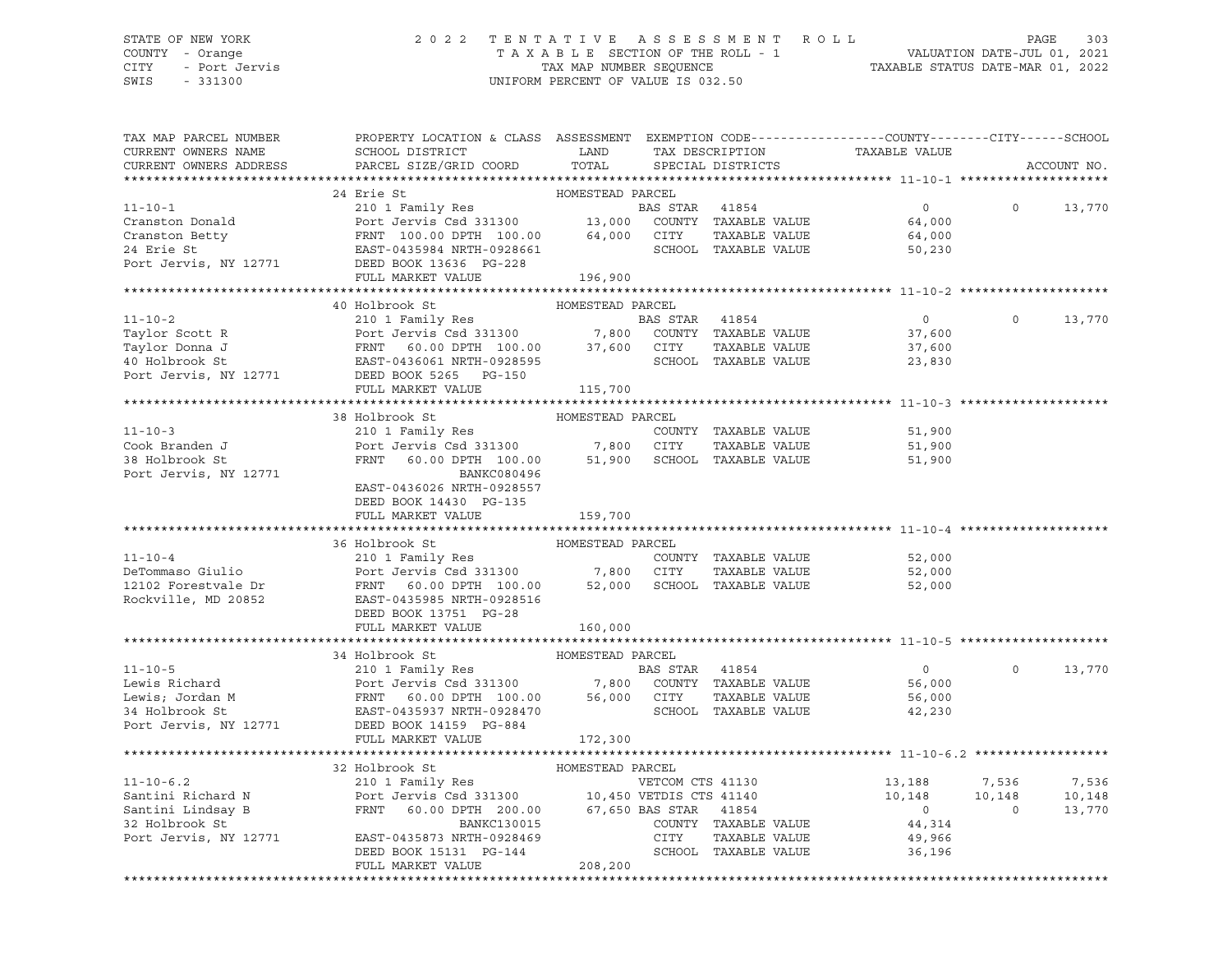# STATE OF NEW YORK 2 0 2 2 T E N T A T I V E A S S E S S M E N T R O L L PAGE 304 COUNTY - Orange T A X A B L E SECTION OF THE ROLL - 1 VALUATION DATE-JUL 01, 2021 CITY - Port Jervis TAX MAP NUMBER SEQUENCE TAXABLE STATUS DATE-MAR 01, 2022

| TAX MAP PARCEL NUMBER<br>CURRENT OWNERS NAME<br>CURRENT OWNERS ADDRESS | PROPERTY LOCATION & CLASS ASSESSMENT EXEMPTION CODE----------------COUNTY-------CITY------SCHOOL<br>SCHOOL DISTRICT<br>PARCEL SIZE/GRID COORD TOTAL                                                                                                                                                                                                                                                                                                                             | <b>LAND</b>      |                  |                                                                        | TAX DESCRIPTION TAXABLE VALUE SPECIAL DISTRICTS          |                | ACCOUNT NO.    |
|------------------------------------------------------------------------|---------------------------------------------------------------------------------------------------------------------------------------------------------------------------------------------------------------------------------------------------------------------------------------------------------------------------------------------------------------------------------------------------------------------------------------------------------------------------------|------------------|------------------|------------------------------------------------------------------------|----------------------------------------------------------|----------------|----------------|
|                                                                        |                                                                                                                                                                                                                                                                                                                                                                                                                                                                                 |                  |                  |                                                                        |                                                          |                |                |
|                                                                        |                                                                                                                                                                                                                                                                                                                                                                                                                                                                                 |                  |                  |                                                                        |                                                          |                |                |
|                                                                        |                                                                                                                                                                                                                                                                                                                                                                                                                                                                                 |                  |                  |                                                                        | 51,200                                                   |                |                |
|                                                                        |                                                                                                                                                                                                                                                                                                                                                                                                                                                                                 |                  |                  |                                                                        | 51,200                                                   |                |                |
|                                                                        |                                                                                                                                                                                                                                                                                                                                                                                                                                                                                 |                  |                  |                                                                        | 51,200                                                   |                |                |
|                                                                        |                                                                                                                                                                                                                                                                                                                                                                                                                                                                                 |                  |                  |                                                                        |                                                          |                |                |
|                                                                        | $\begin{tabular}{lcccc} \texttt{11-10-7} & & & 30\text{ Holbrook St} & & \texttt{HOMESTEAD PARCEL} \\ & & 30\text{ Holbrook St} & & \texttt{COMESTEAD PARCEL} \\ \texttt{Di Silver TAXABLE VALUE} & & \texttt{COUNTY TAXABLE VALUE} \\ \texttt{30 Holbrook St} & & \texttt{FENT 60.00 DPTH 100.00} & & 51,200\text{ SCHOOL TAXABLE VALUE} \\ \texttt{Port Jervis, NY 12771} & & \texttt{EAST-0435853 NRTH-0928397} & & \\ & & \texttt{DOPT} & & \text$<br>DEED BOOK 2922 PG-255 |                  |                  |                                                                        |                                                          |                |                |
|                                                                        | FULL MARKET VALUE                                                                                                                                                                                                                                                                                                                                                                                                                                                               | 157,500          |                  |                                                                        |                                                          |                |                |
|                                                                        |                                                                                                                                                                                                                                                                                                                                                                                                                                                                                 |                  |                  |                                                                        |                                                          |                |                |
|                                                                        |                                                                                                                                                                                                                                                                                                                                                                                                                                                                                 |                  |                  |                                                                        |                                                          |                |                |
|                                                                        | 24 Holbrook St                                                                                                                                                                                                                                                                                                                                                                                                                                                                  | HOMESTEAD PARCEL |                  |                                                                        |                                                          |                |                |
|                                                                        |                                                                                                                                                                                                                                                                                                                                                                                                                                                                                 |                  |                  |                                                                        | $\overline{0}$                                           | $\Omega$       | 13,770         |
|                                                                        |                                                                                                                                                                                                                                                                                                                                                                                                                                                                                 |                  |                  |                                                                        | 53,650                                                   |                |                |
|                                                                        |                                                                                                                                                                                                                                                                                                                                                                                                                                                                                 |                  |                  | TAXABLE VALUE                                                          | 53,650<br>39.880                                         |                |                |
|                                                                        | FRNT 60.00 DPTH 100.00 53,650 CITY<br>BANK0140085 SCHOOL                                                                                                                                                                                                                                                                                                                                                                                                                        |                  |                  | SCHOOL TAXABLE VALUE                                                   |                                                          |                |                |
|                                                                        | Masters Roberta<br>24 Holbrook St<br>24 Holbrook St<br>24 Holbrook St<br>24 Holbrook St<br>2771 EAST-0435807 NRTH-0928354                                                                                                                                                                                                                                                                                                                                                       |                  |                  |                                                                        |                                                          |                |                |
|                                                                        | DEED BOOK 6183 PG-106                                                                                                                                                                                                                                                                                                                                                                                                                                                           |                  |                  |                                                                        |                                                          |                |                |
|                                                                        | FULL MARKET VALUE                                                                                                                                                                                                                                                                                                                                                                                                                                                               | 165,100          |                  |                                                                        |                                                          |                |                |
|                                                                        |                                                                                                                                                                                                                                                                                                                                                                                                                                                                                 |                  |                  |                                                                        |                                                          |                |                |
|                                                                        | 22 Holbrook St                                                                                                                                                                                                                                                                                                                                                                                                                                                                  | HOMESTEAD PARCEL |                  |                                                                        |                                                          |                |                |
|                                                                        |                                                                                                                                                                                                                                                                                                                                                                                                                                                                                 |                  |                  |                                                                        |                                                          |                |                |
|                                                                        |                                                                                                                                                                                                                                                                                                                                                                                                                                                                                 |                  |                  |                                                                        | COUNTY TAXABLE VALUE 55,850<br>CITY TAXABLE VALUE 55,850 |                |                |
|                                                                        | 11-10-9<br>Gottlieb Joseph<br>Gottlieb Lorraine<br>FRNT 60.00 DPTH 100.00<br>FRNT 60.00 DPTH 100.00<br>55,850<br>SCHOOL TAXABLE VALUE<br>FRNT 60.00 DPTH 100.00<br>55,850<br>SCHOOL TAXABLE VALUE<br>FOREST PORTS NAMELY DEED BOOK 13302<br>PG-1008                                                                                                                                                                                                                             |                  |                  |                                                                        |                                                          |                |                |
|                                                                        |                                                                                                                                                                                                                                                                                                                                                                                                                                                                                 |                  |                  |                                                                        | 55,850                                                   |                |                |
|                                                                        |                                                                                                                                                                                                                                                                                                                                                                                                                                                                                 |                  |                  |                                                                        |                                                          |                |                |
|                                                                        |                                                                                                                                                                                                                                                                                                                                                                                                                                                                                 |                  |                  |                                                                        |                                                          |                |                |
|                                                                        | FULL MARKET VALUE                                                                                                                                                                                                                                                                                                                                                                                                                                                               | 171,800          |                  |                                                                        |                                                          |                |                |
|                                                                        |                                                                                                                                                                                                                                                                                                                                                                                                                                                                                 |                  |                  |                                                                        |                                                          |                |                |
|                                                                        | 195 West Main St                                                                                                                                                                                                                                                                                                                                                                                                                                                                |                  |                  |                                                                        |                                                          |                |                |
| $11 - 10 - 10$                                                         |                                                                                                                                                                                                                                                                                                                                                                                                                                                                                 |                  | VETWAR CTS 41120 |                                                                        | 7,688 4,522                                              |                | 4,522          |
|                                                                        |                                                                                                                                                                                                                                                                                                                                                                                                                                                                                 |                  |                  |                                                                        | 41802 21,781                                             | $\Omega$       | $\overline{0}$ |
|                                                                        |                                                                                                                                                                                                                                                                                                                                                                                                                                                                                 |                  |                  |                                                                        |                                                          | $\circ$        | 11,682         |
|                                                                        |                                                                                                                                                                                                                                                                                                                                                                                                                                                                                 |                  |                  |                                                                        | $\begin{array}{c} 0 \\ 0 \end{array}$                    | $\Omega$       | 34,390         |
|                                                                        | DEED BOOK 13918 PG-1078                                                                                                                                                                                                                                                                                                                                                                                                                                                         |                  |                  |                                                                        |                                                          |                |                |
|                                                                        | FULL MARKET VALUE                                                                                                                                                                                                                                                                                                                                                                                                                                                               |                  |                  |                                                                        |                                                          |                |                |
|                                                                        |                                                                                                                                                                                                                                                                                                                                                                                                                                                                                 |                  |                  | TAXABLE VAL.<br>TAXABLE VALUE<br>TIVANIE VALUE<br>SCHOOL TAXABLE VALUE | 656                                                      |                |                |
|                                                                        |                                                                                                                                                                                                                                                                                                                                                                                                                                                                                 |                  |                  |                                                                        |                                                          |                |                |
|                                                                        |                                                                                                                                                                                                                                                                                                                                                                                                                                                                                 |                  |                  |                                                                        |                                                          |                |                |
|                                                                        |                                                                                                                                                                                                                                                                                                                                                                                                                                                                                 |                  |                  |                                                                        |                                                          |                |                |
|                                                                        |                                                                                                                                                                                                                                                                                                                                                                                                                                                                                 |                  |                  |                                                                        | 7,913 4,522<br>0 10,716                                  |                | 4,522          |
|                                                                        |                                                                                                                                                                                                                                                                                                                                                                                                                                                                                 |                  |                  |                                                                        |                                                          |                | $\overline{0}$ |
|                                                                        |                                                                                                                                                                                                                                                                                                                                                                                                                                                                                 |                  |                  |                                                                        | 25,094                                                   | $\overline{0}$ | 26,789         |
|                                                                        |                                                                                                                                                                                                                                                                                                                                                                                                                                                                                 |                  |                  |                                                                        | $\overline{0}$                                           | $\Omega$       | 26,789         |
|                                                                        |                                                                                                                                                                                                                                                                                                                                                                                                                                                                                 |                  |                  |                                                                        | COUNTY TAXABLE VALUE 25,093                              |                |                |
| Port Jervis, NY 12771 FULL MARKET VALUE                                |                                                                                                                                                                                                                                                                                                                                                                                                                                                                                 | 178,800 CITY     |                  |                                                                        | TAXABLE VALUE 42,862<br>TAXABLE VALUE 0                  |                |                |
|                                                                        |                                                                                                                                                                                                                                                                                                                                                                                                                                                                                 |                  |                  | SCHOOL TAXABLE VALUE                                                   |                                                          |                |                |
|                                                                        |                                                                                                                                                                                                                                                                                                                                                                                                                                                                                 |                  |                  |                                                                        |                                                          |                |                |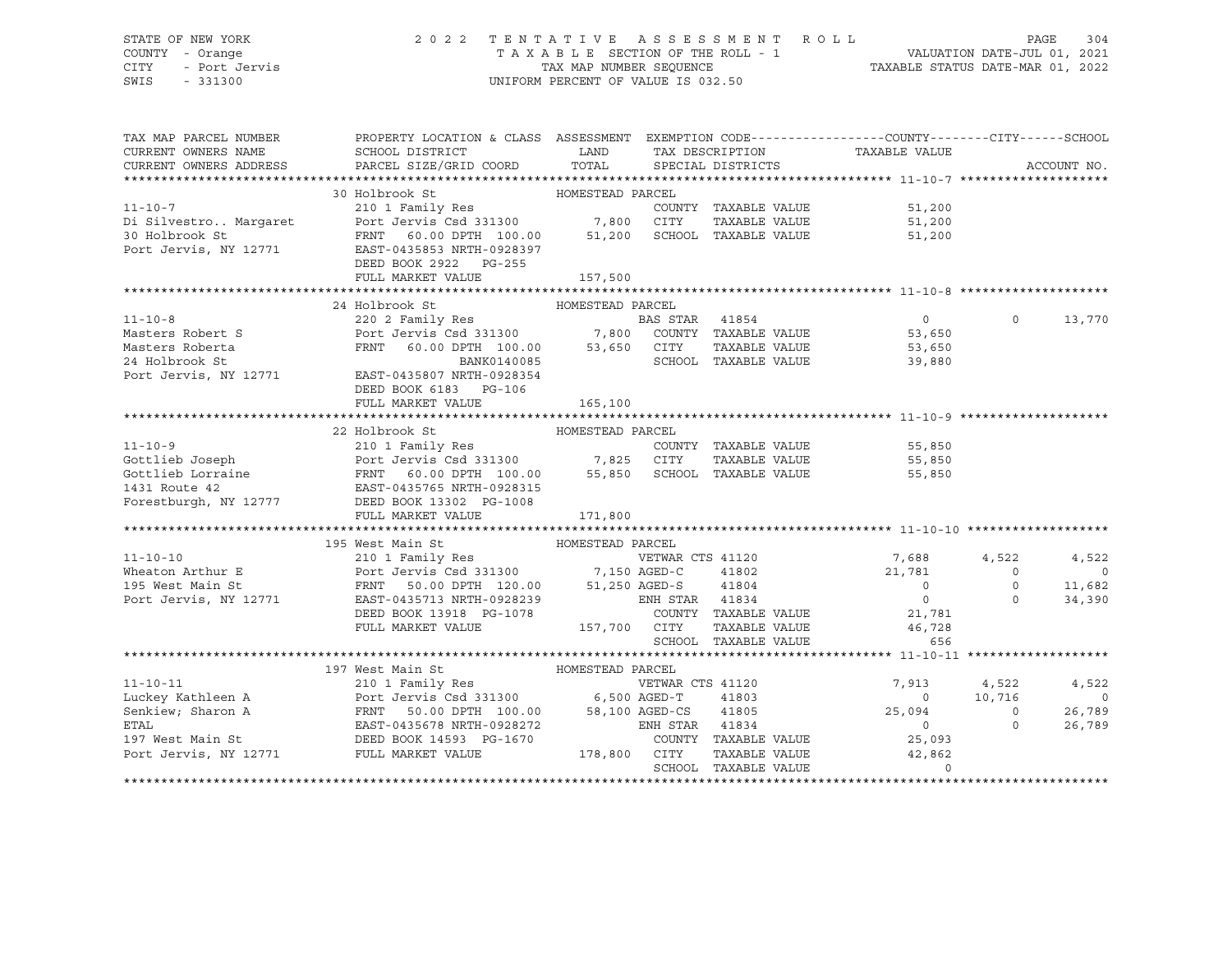# STATE OF NEW YORK 2 0 2 2 T E N T A T I V E A S S E S S M E N T R O L L PAGE 305 COUNTY - Orange T A X A B L E SECTION OF THE ROLL - 1 VALUATION DATE-JUL 01, 2021 CITY - Port Jervis TAX MAP NUMBER SEQUENCE TAXABLE STATUS DATE-MAR 01, 2022

| TAX MAP PARCEL NUMBER<br>CURRENT OWNERS NAME<br>CURRENT OWNERS ADDRESS | PROPERTY LOCATION & CLASS ASSESSMENT EXEMPTION CODE----------------COUNTY-------CITY------SCHOOL<br>SCHOOL DISTRICT<br>PARCEL SIZE/GRID COORD                        | LAND<br>TOTAL    |                | TAX DESCRIPTION<br>SPECIAL DISTRICTS | TAXABLE VALUE  |          | ACCOUNT NO. |
|------------------------------------------------------------------------|----------------------------------------------------------------------------------------------------------------------------------------------------------------------|------------------|----------------|--------------------------------------|----------------|----------|-------------|
|                                                                        |                                                                                                                                                                      |                  |                |                                      |                |          |             |
|                                                                        | HOMESTEAD PARCEL<br>199 West Main St                                                                                                                                 |                  |                |                                      |                |          |             |
| $11 - 10 - 12$                                                         | 210 1 Family Res<br>Port Jervis Csd 331300 6,500 COUNTY TAXABLE VALUE<br>FRNT 50.00 DPTH 100.00 54,000 CITY TAXABLE VALUE                                            |                  |                |                                      | $\overline{0}$ | $\Omega$ | 34,390      |
| Aschoff-Witkowski Linda                                                |                                                                                                                                                                      |                  |                |                                      | 54,000         |          |             |
| 199 West Main St                                                       |                                                                                                                                                                      |                  |                |                                      | 54,000         |          |             |
| Port Jervis, NY 12771                                                  | EAST-0435644 NRTH-0928307                                                                                                                                            |                  |                | SCHOOL TAXABLE VALUE                 | 19,610         |          |             |
|                                                                        | DEED BOOK 1902 PG-01062                                                                                                                                              |                  |                |                                      |                |          |             |
|                                                                        | FULL MARKET VALUE                                                                                                                                                    | 166,200          |                |                                      |                |          |             |
|                                                                        |                                                                                                                                                                      |                  |                |                                      |                |          |             |
|                                                                        | 201 West Main St                                                                                                                                                     | HOMESTEAD PARCEL |                |                                      |                |          |             |
| $11 - 10 - 13$                                                         |                                                                                                                                                                      |                  |                |                                      | $\Omega$       | $\Omega$ | 13,770      |
| Riehl Seth A                                                           |                                                                                                                                                                      |                  |                |                                      | 48,750         |          |             |
| 201 West Main St                                                       | FRNT                                                                                                                                                                 |                  |                | TAXABLE VALUE                        | 48,750         |          |             |
| Port Jervis, NY 12771                                                  | 50.00 DPTH 100.00 48,750 CITY<br>BANKC030614 SCHOOL<br>BANKC030614                                                                                                   |                  |                | SCHOOL TAXABLE VALUE                 | 34,980         |          |             |
|                                                                        | EAST-0435606 NRTH-0928342                                                                                                                                            |                  |                |                                      |                |          |             |
|                                                                        | DEED BOOK 12064 PG-1277                                                                                                                                              |                  |                |                                      |                |          |             |
|                                                                        |                                                                                                                                                                      |                  |                |                                      |                |          |             |
|                                                                        | FULL MARKET VALUE                                                                                                                                                    | 150,000          |                |                                      |                |          |             |
|                                                                        |                                                                                                                                                                      |                  |                |                                      |                |          |             |
|                                                                        | 3 Grand St                                                                                                                                                           | HOMESTEAD PARCEL |                |                                      |                |          |             |
| $11 - 10 - 14$                                                         |                                                                                                                                                                      |                  |                | COUNTY TAXABLE VALUE                 | 62,000         |          |             |
| Ayensu Henry                                                           |                                                                                                                                                                      |                  |                | TAXABLE VALUE                        | 62,000         |          |             |
| Ayensu Elsie                                                           | FRNT<br>50.00 DPTH 100.00                                                                                                                                            |                  |                | 62,000 SCHOOL TAXABLE VALUE          | 62,000         |          |             |
| 3 Grand St                                                             | <b>BANKC130015</b>                                                                                                                                                   |                  |                |                                      |                |          |             |
| Port Jervis, NY 12771                                                  | EAST-0435677 NRTH-0928367                                                                                                                                            |                  |                |                                      |                |          |             |
|                                                                        | DEED BOOK 14890 PG-569                                                                                                                                               |                  |                |                                      |                |          |             |
|                                                                        | FULL MARKET VALUE                                                                                                                                                    | 190,800          |                |                                      |                |          |             |
|                                                                        |                                                                                                                                                                      |                  |                |                                      |                |          |             |
|                                                                        | 5 Grand St                                                                                                                                                           | HOMESTEAD PARCEL |                |                                      |                |          |             |
| $11 - 10 - 15$                                                         | 210 1 Family Res                                                                                                                                                     |                  |                | COUNTY TAXABLE VALUE                 | 45,000         |          |             |
| Masters Robert S                                                       | Port Jervis Csd 331300 6,500 CITY TAXABLE VALUE<br>FRNT 50.00 DPTH 100.00 45,000 SCHOOL TAXABLE VALUE                                                                |                  |                | TAXABLE VALUE                        | 45,000         |          |             |
| 24 Holbrook St                                                         |                                                                                                                                                                      |                  |                |                                      | 45,000         |          |             |
| Port Jervis, NY 12771                                                  | BANKC080496                                                                                                                                                          |                  |                |                                      |                |          |             |
|                                                                        | EAST-0435711 NRTH-0928398                                                                                                                                            |                  |                |                                      |                |          |             |
|                                                                        | DEED BOOK 13937 PG-1034                                                                                                                                              |                  |                |                                      |                |          |             |
|                                                                        | FULL MARKET VALUE                                                                                                                                                    | 138,500          |                |                                      |                |          |             |
|                                                                        |                                                                                                                                                                      |                  |                |                                      |                |          |             |
|                                                                        | 7 Grand St                                                                                                                                                           | HOMESTEAD PARCEL |                |                                      |                |          |             |
| $11 - 10 - 16$                                                         |                                                                                                                                                                      |                  | BAS STAR 41854 |                                      | $\overline{0}$ | $\Omega$ | 13,770      |
| Lapriore Steven John                                                   | --- --- -<br>Port Jervis Csd 331300 6,500 COUNTY TAXABLE VALUE<br>FRNT 50.00 DPTH 100.00 49,900 CITY TAXABLE VALUE<br>EAST-0435748 NRTH-0928434 SCHOOL TAXABLE VALUE |                  |                |                                      | 49,900         |          |             |
| Lapriore Judy Rose                                                     |                                                                                                                                                                      |                  |                | TAXABLE VALUE                        | 49,900         |          |             |
| 7 Grand St                                                             |                                                                                                                                                                      |                  |                |                                      | 36,130         |          |             |
| Port Jervis, NY 12771                                                  | DEED BOOK 2185 PG-00930                                                                                                                                              |                  |                |                                      |                |          |             |
|                                                                        | FULL MARKET VALUE                                                                                                                                                    | 153,500          |                |                                      |                |          |             |
|                                                                        |                                                                                                                                                                      |                  |                |                                      |                |          |             |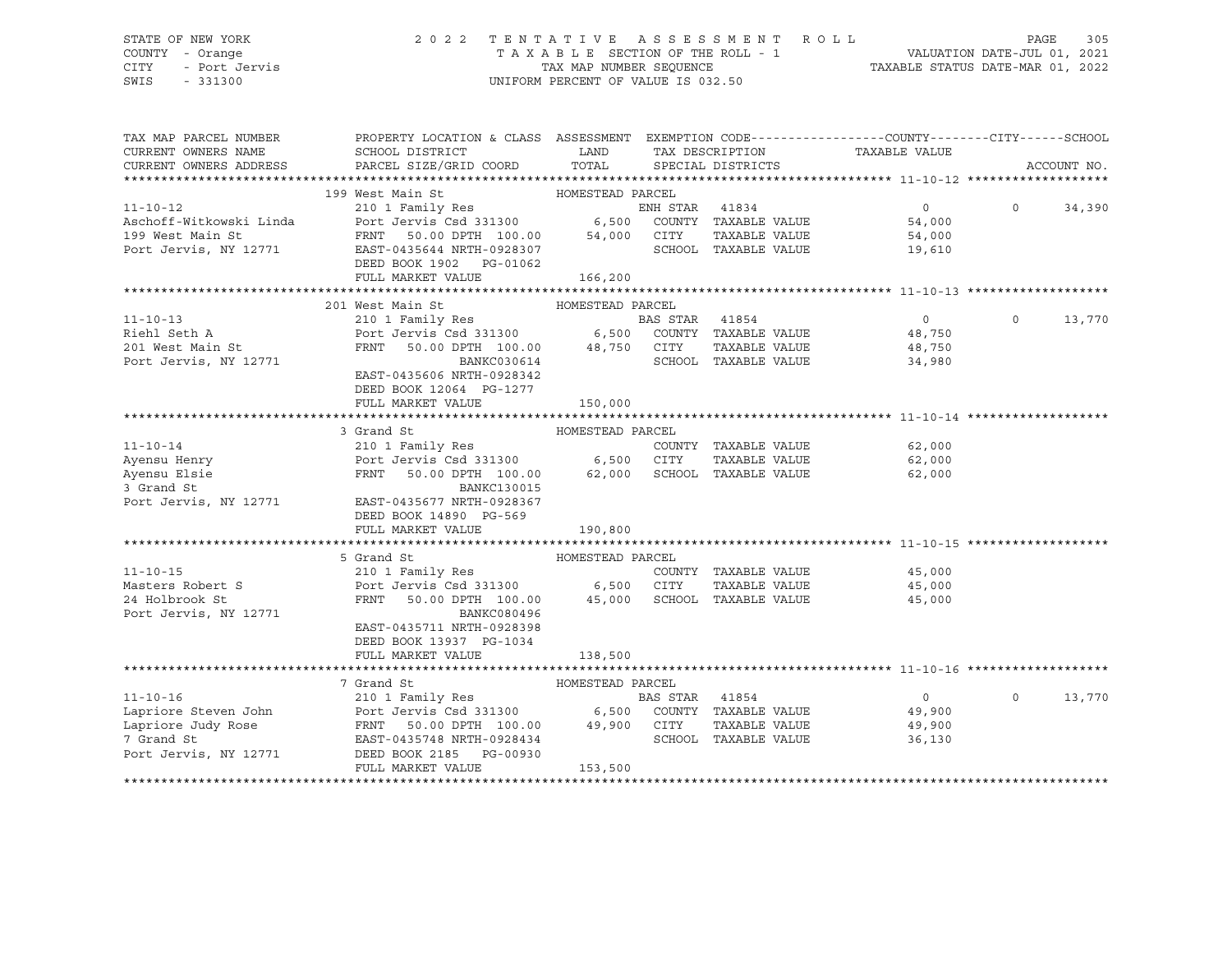| STATE OF NEW YORK<br>COUNTY - Orange<br>CITY<br>- Port Jervis<br>SWIS<br>$-331300$                                                                                                                                                                              | 2022 TENTATIVE ASSESSMENT ROLL                                                                                                            | UNIFORM PERCENT OF VALUE IS 032.50 |                |                             | TAXABLE SECTION OF THE ROLL - 1 VALUATION DATE-JUL 01, 2021<br>TAXABLE STATUS DATE-MAR 01, 2021 | PAGE     | 306         |
|-----------------------------------------------------------------------------------------------------------------------------------------------------------------------------------------------------------------------------------------------------------------|-------------------------------------------------------------------------------------------------------------------------------------------|------------------------------------|----------------|-----------------------------|-------------------------------------------------------------------------------------------------|----------|-------------|
| TAX MAP PARCEL NUMBER<br>CURRENT OWNERS NAME                                                                                                                                                                                                                    | PROPERTY LOCATION & CLASS ASSESSMENT EXEMPTION CODE----------------COUNTY-------CITY------SCHOOL<br>SCHOOL DISTRICT                       | LAND TAX DESCRIPTION               |                |                             | TAXABLE VALUE                                                                                   |          |             |
| CURRENT OWNERS ADDRESS                                                                                                                                                                                                                                          | PARCEL SIZE/GRID COORD TOTAL                                                                                                              |                                    |                | SPECIAL DISTRICTS           |                                                                                                 |          | ACCOUNT NO. |
|                                                                                                                                                                                                                                                                 |                                                                                                                                           |                                    |                |                             |                                                                                                 |          |             |
|                                                                                                                                                                                                                                                                 | 9 Grand St                                                                                                                                | HOMESTEAD PARCEL                   |                |                             |                                                                                                 |          |             |
| $11 - 10 - 17$                                                                                                                                                                                                                                                  | 220 2 Family Res                                                                                                                          |                                    |                | COUNTY TAXABLE VALUE        | 58,000                                                                                          |          |             |
| Heater Sean                                                                                                                                                                                                                                                     | Port Jervis Csd 331300 6,500 CITY TAXABLE VALUE<br>FRNT 50.00 DPTH 100.00 58,000 SCHOOL TAXABLE VALUE                                     |                                    |                |                             | 58,000                                                                                          |          |             |
| 6 East View Pl                                                                                                                                                                                                                                                  |                                                                                                                                           |                                    |                |                             | 58,000                                                                                          |          |             |
| Port Jervis, NY 12771                                                                                                                                                                                                                                           | BANKC030614                                                                                                                               |                                    |                |                             |                                                                                                 |          |             |
|                                                                                                                                                                                                                                                                 | EAST-0435784 NRTH-0928467                                                                                                                 |                                    |                |                             |                                                                                                 |          |             |
|                                                                                                                                                                                                                                                                 | DEED BOOK 5484 PG-259                                                                                                                     |                                    |                |                             |                                                                                                 |          |             |
|                                                                                                                                                                                                                                                                 | FULL MARKET VALUE                                                                                                                         | 178,500                            |                |                             |                                                                                                 |          |             |
|                                                                                                                                                                                                                                                                 | 13 Grand St                                                                                                                               | HOMESTEAD PARCEL                   |                |                             |                                                                                                 |          |             |
| $11 - 10 - 18.2$                                                                                                                                                                                                                                                | 210 1 Family Res                                                                                                                          |                                    |                | COUNTY TAXABLE VALUE        | 40,250                                                                                          |          |             |
| Snodgrass Pamela P                                                                                                                                                                                                                                              |                                                                                                                                           |                                    |                | TAXABLE VALUE               | 40,250                                                                                          |          |             |
| 171 Peninsula Dr                                                                                                                                                                                                                                                | Port Jervis Csd 331300 13,000 CITY TAXABLE VALUE<br>FRNT 50.00 DPTH 100.00 40,250 SCHOOL TAXABLE VALUE                                    |                                    |                |                             | 40,250                                                                                          |          |             |
| Mooresville, NC 28117 EAST-0435870 NRTH-0928541                                                                                                                                                                                                                 |                                                                                                                                           |                                    |                |                             |                                                                                                 |          |             |
|                                                                                                                                                                                                                                                                 | DEED BOOK 15131 PG-141                                                                                                                    |                                    |                |                             |                                                                                                 |          |             |
|                                                                                                                                                                                                                                                                 | FULL MARKET VALUE                                                                                                                         | 123,800                            |                |                             |                                                                                                 |          |             |
|                                                                                                                                                                                                                                                                 |                                                                                                                                           |                                    |                |                             |                                                                                                 |          |             |
|                                                                                                                                                                                                                                                                 | 15 Grand St                                                                                                                               | HOMESTEAD PARCEL                   |                |                             |                                                                                                 |          |             |
|                                                                                                                                                                                                                                                                 |                                                                                                                                           |                                    |                | COUNTY TAXABLE VALUE        | 55,900                                                                                          |          |             |
|                                                                                                                                                                                                                                                                 |                                                                                                                                           |                                    |                | TAXABLE VALUE               | 55,900                                                                                          |          |             |
| COUNTY<br>Long Lawrence A<br>Long Lisa A<br>Long Amanda<br>Long Amanda<br>Long Amanda<br>Long Amanda<br>Long Amanda<br>Long Amanda<br>Long Amanda<br>BANKC170031<br>BANKC170031<br>BANKC170031<br>BANKC170031<br>POT LETT CALLER BANKC170031<br>BANKC170031<br> |                                                                                                                                           |                                    |                | 55,900 SCHOOL TAXABLE VALUE | 55,900                                                                                          |          |             |
|                                                                                                                                                                                                                                                                 |                                                                                                                                           |                                    |                |                             |                                                                                                 |          |             |
|                                                                                                                                                                                                                                                                 |                                                                                                                                           |                                    |                |                             |                                                                                                 |          |             |
| Port Jervis, NY 12771 DEED BOOK 14475 PG-1909                                                                                                                                                                                                                   |                                                                                                                                           |                                    |                |                             |                                                                                                 |          |             |
|                                                                                                                                                                                                                                                                 | FULL MARKET VALUE                                                                                                                         | 172,000                            |                |                             |                                                                                                 |          |             |
|                                                                                                                                                                                                                                                                 | 17 Grand St                                                                                                                               | HOMESTEAD PARCEL                   |                |                             |                                                                                                 |          |             |
| $11 - 10 - 20$                                                                                                                                                                                                                                                  | 220 2 Family Res                                                                                                                          |                                    |                | COUNTY TAXABLE VALUE        | 47,250                                                                                          |          |             |
|                                                                                                                                                                                                                                                                 |                                                                                                                                           |                                    |                | TAXABLE VALUE               | 47,250                                                                                          |          |             |
| The Allan J Grosso Living Trst Port Jervis Csd 331300 6,500 CITY TAXABLE VALUE<br>Grosso Jr as Trustee Allan J FRNT 50.00 DPTH 100.00 47,250 SCHOOL TAXABLE VALUE                                                                                               |                                                                                                                                           |                                    |                |                             | 47,250                                                                                          |          |             |
| 251 Mountain Rd                                                                                                                                                                                                                                                 | EAST-0435930 NRTH-0928602                                                                                                                 |                                    |                |                             |                                                                                                 |          |             |
| Pine Bush, NY 12566                                                                                                                                                                                                                                             | DEED BOOK 14982 PG-1762                                                                                                                   |                                    |                |                             |                                                                                                 |          |             |
|                                                                                                                                                                                                                                                                 | FULL MARKET VALUE                                                                                                                         | 145,400                            |                |                             |                                                                                                 |          |             |
|                                                                                                                                                                                                                                                                 |                                                                                                                                           |                                    |                |                             |                                                                                                 |          |             |
|                                                                                                                                                                                                                                                                 | 13 Liberty St                                                                                                                             | HOMESTEAD PARCEL                   |                |                             |                                                                                                 |          |             |
| $11 - 11 - 1.1$                                                                                                                                                                                                                                                 | 210 1 Family Res                                                                                                                          |                                    | BAS STAR 41854 |                             | $\overline{0}$                                                                                  | $\Omega$ | 13,770      |
| Ennis Patrick                                                                                                                                                                                                                                                   | Port Jervis Csd 331300 7,800 COUNTY TAXABLE VALUE<br>FRNT 60.00 DPTH 100.00 48,650 CITY TAXABLE VALUE<br>BANKC030614 SCHOOL TAXABLE VALUE |                                    |                |                             | 48,650                                                                                          |          |             |
| Ennis Michelle                                                                                                                                                                                                                                                  |                                                                                                                                           |                                    |                |                             | 48,650                                                                                          |          |             |
| 13 Liberty St                                                                                                                                                                                                                                                   |                                                                                                                                           |                                    |                | SCHOOL TAXABLE VALUE        | 34,880                                                                                          |          |             |
| Port Jervis, NY 12771                                                                                                                                                                                                                                           | EAST-0435816 NRTH-0928686                                                                                                                 |                                    |                |                             |                                                                                                 |          |             |
|                                                                                                                                                                                                                                                                 | DEED BOOK 11893 PG-836                                                                                                                    |                                    |                |                             |                                                                                                 |          |             |
|                                                                                                                                                                                                                                                                 | FULL MARKET VALUE                                                                                                                         | 149,700                            |                |                             |                                                                                                 |          |             |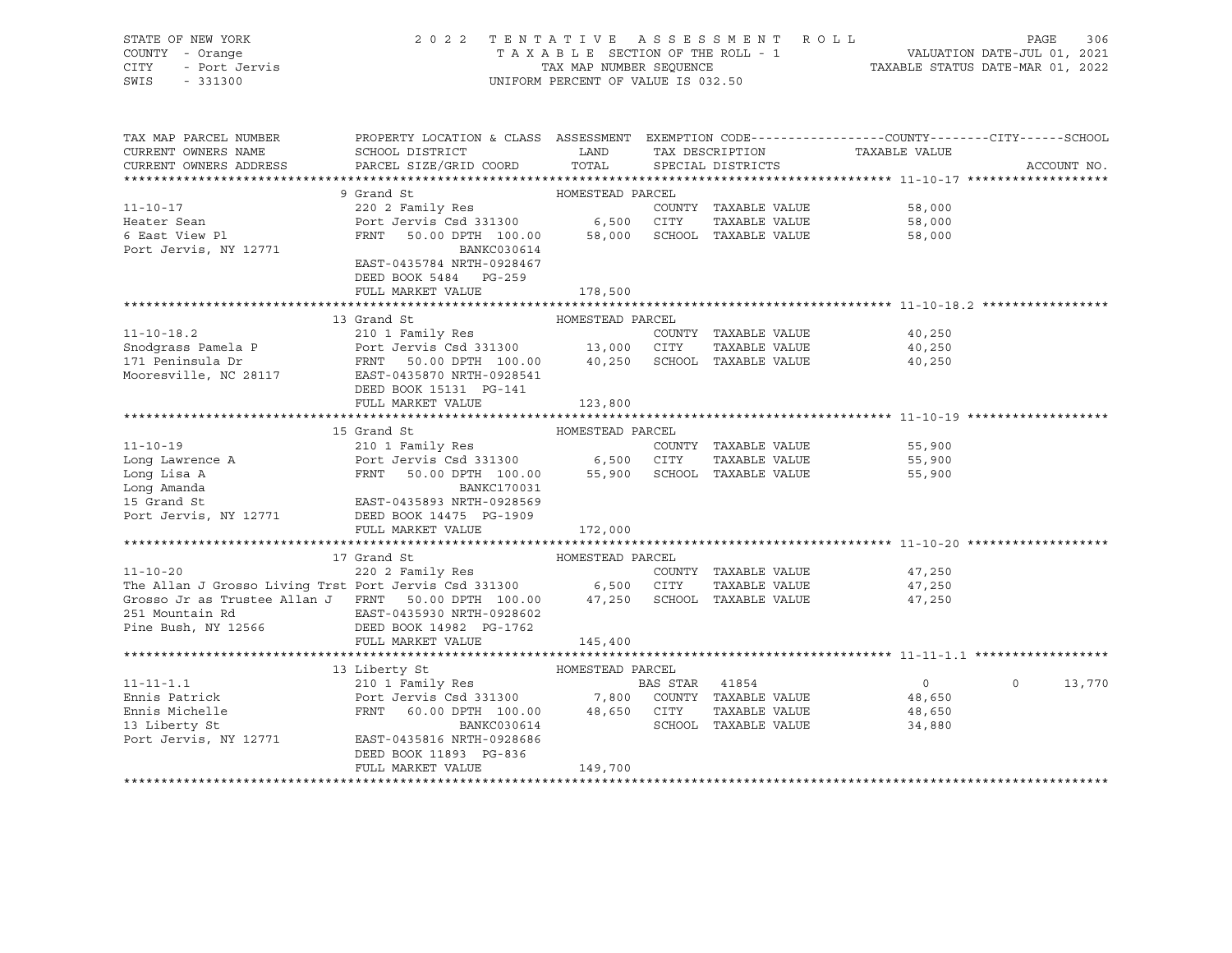### STATE OF NEW YORK 2 0 2 2 T E N T A T I V E A S S E S S M E N T R O L L PAGE 307 COUNTY - Orange T A X A B L E SECTION OF THE ROLL - 1 VALUATION DATE-JUL 01, 2021 CITY - Port Jervis TAX MAP NUMBER SEQUENCE TAXABLE STATUS DATE-MAR 01, 2022

| TAX MAP PARCEL NUMBER                                                                                                                                                                                                                  | PROPERTY LOCATION & CLASS ASSESSMENT EXEMPTION CODE----------------COUNTY-------CITY------SCHOOL                                                                          |                  |                |                      |                                                 |          |             |
|----------------------------------------------------------------------------------------------------------------------------------------------------------------------------------------------------------------------------------------|---------------------------------------------------------------------------------------------------------------------------------------------------------------------------|------------------|----------------|----------------------|-------------------------------------------------|----------|-------------|
| CURRENT OWNERS NAME                                                                                                                                                                                                                    | SCHOOL DISTRICT                                                                                                                                                           | LAND             |                |                      |                                                 |          |             |
| CURRENT OWNERS ADDRESS                                                                                                                                                                                                                 | PARCEL SIZE/GRID COORD                                                                                                                                                    | TOTAL            |                |                      | TAX DESCRIPTION TAXABLE VALUE SPECIAL DISTRICTS |          | ACCOUNT NO. |
|                                                                                                                                                                                                                                        |                                                                                                                                                                           |                  |                |                      |                                                 |          |             |
|                                                                                                                                                                                                                                        | 15 Liberty St                                                                                                                                                             | HOMESTEAD PARCEL |                |                      |                                                 |          |             |
| $11 - 11 - 1.21$                                                                                                                                                                                                                       |                                                                                                                                                                           |                  | BAS STAR 41854 |                      | $\overline{0}$                                  | $\Omega$ | 13,770      |
|                                                                                                                                                                                                                                        |                                                                                                                                                                           |                  |                |                      | 49,650                                          |          |             |
|                                                                                                                                                                                                                                        |                                                                                                                                                                           |                  |                |                      | 49,650                                          |          |             |
|                                                                                                                                                                                                                                        |                                                                                                                                                                           |                  |                |                      | 35,880                                          |          |             |
|                                                                                                                                                                                                                                        |                                                                                                                                                                           |                  |                |                      |                                                 |          |             |
|                                                                                                                                                                                                                                        | FULL MARKET VALUE                                                                                                                                                         |                  |                |                      |                                                 |          |             |
|                                                                                                                                                                                                                                        |                                                                                                                                                                           | 152,800          |                |                      |                                                 |          |             |
|                                                                                                                                                                                                                                        | 16 Grand St                                                                                                                                                               |                  |                |                      |                                                 |          |             |
|                                                                                                                                                                                                                                        |                                                                                                                                                                           | HOMESTEAD PARCEL |                |                      |                                                 |          |             |
| $11 - 11 - 2$                                                                                                                                                                                                                          | 210 1 Family Res                                                                                                                                                          |                  |                | COUNTY TAXABLE VALUE | 54,000                                          |          |             |
| White Heather D<br>16 Grand St<br>16 Grand St<br>16 Grand St<br>12771 EAST-0435784 NRTH-0928676<br>2000 54,000 SCHOO<br>2000 54,000 SCHOO                                                                                              |                                                                                                                                                                           |                  |                | TAXABLE VALUE        | 54,000                                          |          |             |
|                                                                                                                                                                                                                                        |                                                                                                                                                                           |                  |                | SCHOOL TAXABLE VALUE | 54,000                                          |          |             |
|                                                                                                                                                                                                                                        |                                                                                                                                                                           |                  |                |                      |                                                 |          |             |
|                                                                                                                                                                                                                                        | DEED BOOK 14360 PG-1782                                                                                                                                                   |                  |                |                      |                                                 |          |             |
|                                                                                                                                                                                                                                        | FULL MARKET VALUE                                                                                                                                                         | 166,200          |                |                      |                                                 |          |             |
|                                                                                                                                                                                                                                        |                                                                                                                                                                           |                  |                |                      |                                                 |          |             |
|                                                                                                                                                                                                                                        | 14 Grand St                                                                                                                                                               | HOMESTEAD PARCEL |                |                      |                                                 |          |             |
| $11 - 11 - 3$                                                                                                                                                                                                                          | 210 1 Family Res                                                                                                                                                          |                  | BAS STAR 41854 |                      | $\overline{0}$                                  | $\Omega$ | 13,770      |
|                                                                                                                                                                                                                                        |                                                                                                                                                                           |                  |                |                      | 53,700                                          |          |             |
|                                                                                                                                                                                                                                        |                                                                                                                                                                           |                  |                |                      | 53,700                                          |          |             |
| Hendry James<br>Hendry Sarah Port Jervis Csd 331300 6,500 COUNTY TAXABLE VALUE<br>Hendry Sarah FRNT 50.00 DPTH 100.00 53,700 CITY TAXABLE VALUE<br>14 Grand St EAST-0435752 NRTH-0928648 SCHOOL TAXABLE VALUE<br>Port Jervis, NY 12771 |                                                                                                                                                                           |                  |                |                      | 39,930                                          |          |             |
|                                                                                                                                                                                                                                        |                                                                                                                                                                           |                  |                |                      |                                                 |          |             |
|                                                                                                                                                                                                                                        | FULL MARKET VALUE                                                                                                                                                         | 165,200          |                |                      |                                                 |          |             |
|                                                                                                                                                                                                                                        |                                                                                                                                                                           |                  |                |                      |                                                 |          |             |
|                                                                                                                                                                                                                                        | 12 Grand St                                                                                                                                                               | HOMESTEAD PARCEL |                |                      |                                                 |          |             |
| $11 - 11 - 4$                                                                                                                                                                                                                          |                                                                                                                                                                           |                  |                | COUNTY TAXABLE VALUE | 9,350                                           |          |             |
| Hendry James                                                                                                                                                                                                                           |                                                                                                                                                                           |                  |                | TAXABLE VALUE        | 9,350                                           |          |             |
| Hendry Sarah                                                                                                                                                                                                                           | 312 Vac w/imprv<br>Port Jervis Csd 331300 5,250 CITY<br>FRNT 50.00 DPTH 100.00 9,350 SCHOC<br>EAST-0435722 NRTH-0928613                                                   |                  |                | SCHOOL TAXABLE VALUE | 9,350                                           |          |             |
| 14 Grand St                                                                                                                                                                                                                            |                                                                                                                                                                           |                  |                |                      |                                                 |          |             |
| Port Jervis, NY 12771                                                                                                                                                                                                                  | DEED BOOK 13842 PG-950                                                                                                                                                    |                  |                |                      |                                                 |          |             |
|                                                                                                                                                                                                                                        | FULL MARKET VALUE                                                                                                                                                         | 28,800           |                |                      |                                                 |          |             |
|                                                                                                                                                                                                                                        |                                                                                                                                                                           |                  |                |                      |                                                 |          |             |
|                                                                                                                                                                                                                                        | 10 Grand St                                                                                                                                                               | HOMESTEAD PARCEL |                |                      |                                                 |          |             |
| $11 - 11 - 5$                                                                                                                                                                                                                          | 10 Grand St<br>210 1 Family Res<br>Port Jervis Csd 331300 6,500 COUNTY TAXABLE VALUE<br>FRNT 50.00 DPTH 100.00 58,700 CITY TAXABLE VALUE<br>SCHOOL STRNT SOLUE            |                  |                |                      | $\overline{0}$                                  | $\Omega$ | 13,770      |
|                                                                                                                                                                                                                                        |                                                                                                                                                                           |                  |                |                      | 58,700                                          |          |             |
| Lyko Wieslaw M<br>Lyko Wieslaw M                                                                                                                                                                                                       |                                                                                                                                                                           |                  |                |                      | 58,700                                          |          |             |
| Port Jervis, NY 12771                                                                                                                                                                                                                  | BANKC080370                                                                                                                                                               |                  |                | SCHOOL TAXABLE VALUE | 44,930                                          |          |             |
|                                                                                                                                                                                                                                        | EAST-0435643 NRTH-0928546                                                                                                                                                 |                  |                |                      |                                                 |          |             |
|                                                                                                                                                                                                                                        |                                                                                                                                                                           |                  |                |                      |                                                 |          |             |
|                                                                                                                                                                                                                                        | DEED BOOK 11769 PG-1263                                                                                                                                                   |                  |                |                      |                                                 |          |             |
|                                                                                                                                                                                                                                        | FULL MARKET VALUE                                                                                                                                                         | 180,600          |                |                      |                                                 |          |             |
|                                                                                                                                                                                                                                        |                                                                                                                                                                           |                  |                |                      |                                                 |          |             |
|                                                                                                                                                                                                                                        | 8 Grand St                                                                                                                                                                | HOMESTEAD PARCEL |                |                      |                                                 |          |             |
| $11 - 11 - 6$                                                                                                                                                                                                                          |                                                                                                                                                                           |                  |                |                      | $\overline{0}$                                  | $\Omega$ | 34,390      |
| Lyko Wladyslaw                                                                                                                                                                                                                         |                                                                                                                                                                           |                  |                |                      | 95,000                                          |          |             |
| Lyko Bronislawa                                                                                                                                                                                                                        |                                                                                                                                                                           |                  |                |                      | 95,000                                          |          |             |
|                                                                                                                                                                                                                                        | ENH STAR 41834<br>Port Jervis Csd 331300 6,500 COUNTY TAXABLE VALUE<br>FRNT 50.00 DPTH 100.00 95,000 CITY TAXABLE VALUE<br>EAST-0435680 NRTH-0928578 SCHOOL TAXABLE VALUE |                  |                |                      | 60,610                                          |          |             |
|                                                                                                                                                                                                                                        |                                                                                                                                                                           |                  |                |                      |                                                 |          |             |
|                                                                                                                                                                                                                                        | FULL MARKET VALUE                                                                                                                                                         | 292,300          |                |                      |                                                 |          |             |
|                                                                                                                                                                                                                                        |                                                                                                                                                                           |                  |                |                      |                                                 |          |             |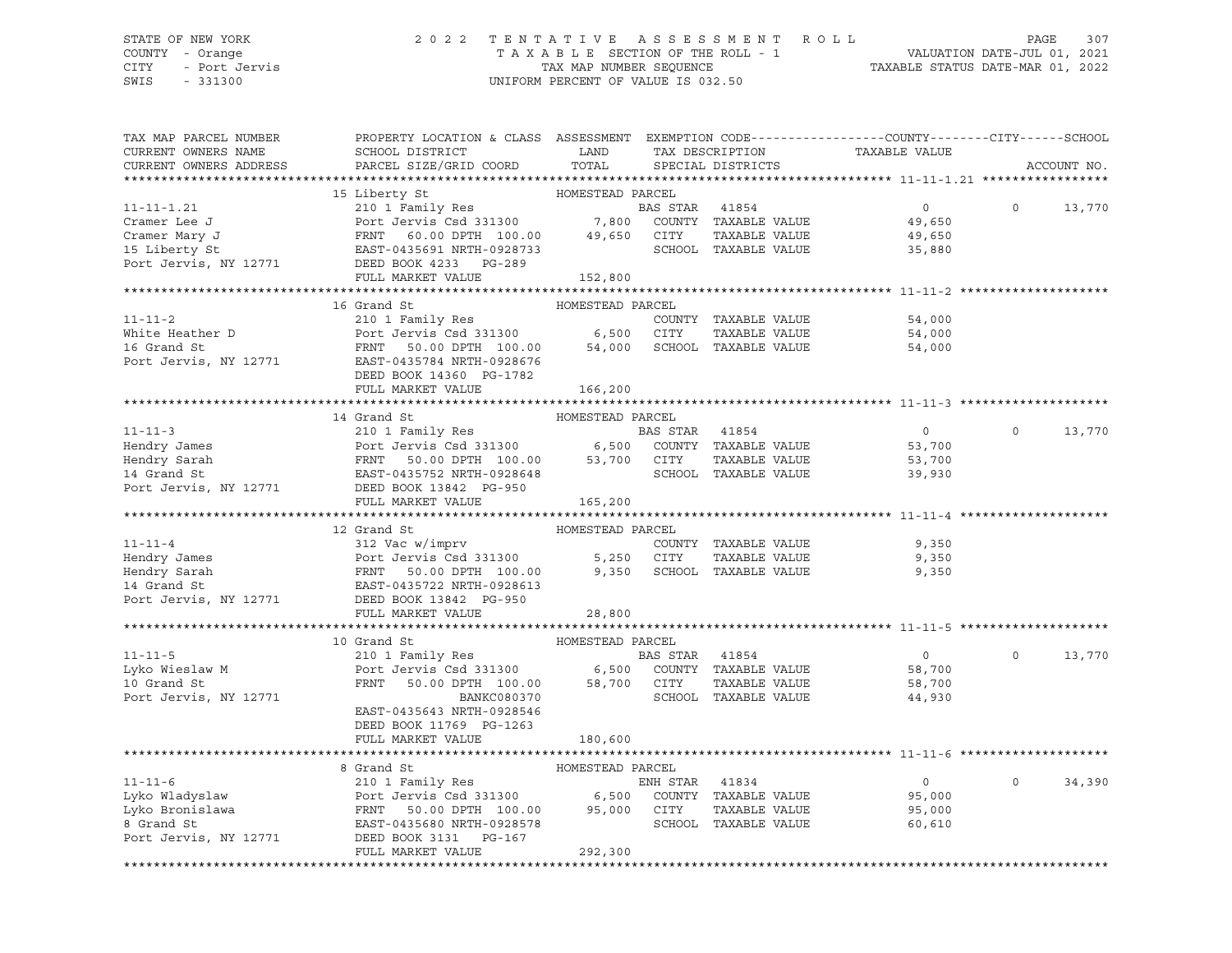# STATE OF NEW YORK 2 0 2 2 T E N T A T I V E A S S E S S M E N T R O L L PAGE 308 COUNTY - Orange T A X A B L E SECTION OF THE ROLL - 1 VALUATION DATE-JUL 01, 2021 CITY - Port Jervis TAX MAP NUMBER SEQUENCE TAXABLE STATUS DATE-MAR 01, 2022

| TAX MAP PARCEL NUMBER<br>CURRENT OWNERS NAME<br>CURRENT OWNERS ADDRESS | PROPERTY LOCATION & CLASS ASSESSMENT EXEMPTION CODE----------------COUNTY-------CITY------SCHOOL<br>SCHOOL DISTRICT<br>PARCEL SIZE/GRID COORD | LAND<br>TOTAL    |                | SPECIAL DISTRICTS                            | TAX DESCRIPTION TAXABLE VALUE |          | ACCOUNT NO. |
|------------------------------------------------------------------------|-----------------------------------------------------------------------------------------------------------------------------------------------|------------------|----------------|----------------------------------------------|-------------------------------|----------|-------------|
|                                                                        |                                                                                                                                               |                  |                |                                              |                               |          |             |
|                                                                        | 6 Grand St                                                                                                                                    | HOMESTEAD PARCEL |                |                                              |                               |          |             |
| $11 - 11 - 7$                                                          | 210 1 Family Res                                                                                                                              |                  | BAS STAR 41854 |                                              | $\overline{0}$                | $\Omega$ | 13,770      |
| Bavoso David W                                                         |                                                                                                                                               |                  |                |                                              | 54,000                        |          |             |
| 6 Grand St                                                             | Port Jervis Csd 331300 6,500 COUNTY TAXABLE VALUE<br>FRNT 50.00 DPTH 100.00 54,000 CITY TAXABLE VALUE                                         |                  |                |                                              | 54,000                        |          |             |
| Port Jervis, NY 12771                                                  | BANK0210090                                                                                                                                   |                  |                | SCHOOL TAXABLE VALUE                         | 40,230                        |          |             |
|                                                                        | EAST-0435608 NRTH-0928508                                                                                                                     |                  |                |                                              |                               |          |             |
|                                                                        | DEED BOOK 13348 PG-1648                                                                                                                       |                  |                |                                              |                               |          |             |
|                                                                        | FULL MARKET VALUE                                                                                                                             | 166,200          |                |                                              |                               |          |             |
|                                                                        |                                                                                                                                               |                  |                |                                              |                               |          |             |
|                                                                        | 4 Grand St                                                                                                                                    | HOMESTEAD PARCEL |                |                                              |                               |          |             |
| $11 - 11 - 8$                                                          |                                                                                                                                               |                  |                |                                              | $\overline{0}$                | $\Omega$ | 34,390      |
| Swanerbury Rayia                                                       |                                                                                                                                               |                  |                |                                              | 42,750                        |          |             |
| 4 Grand St                                                             | FRNT 50.00 DPTH 100.00 42,750 CITY                                                                                                            |                  |                | TAXABLE VALUE                                | 42,750                        |          |             |
| Port Jervis, NY 12771                                                  | EAST-0435576 NRTH-0928478                                                                                                                     |                  |                | SCHOOL TAXABLE VALUE                         | 8,360                         |          |             |
|                                                                        | DEED BOOK 11588 PG-931                                                                                                                        |                  |                |                                              |                               |          |             |
|                                                                        | FULL MARKET VALUE                                                                                                                             | 131,500          |                |                                              |                               |          |             |
|                                                                        |                                                                                                                                               |                  |                |                                              |                               |          |             |
|                                                                        | 203 West Main St                                                                                                                              | HOMESTEAD PARCEL |                |                                              |                               |          |             |
| $11 - 11 - 9$                                                          | 210 1 Family Res                                                                                                                              |                  | AGED           | 41800                                        | 22,300 22,300                 |          | 22,300      |
| McGaw Vivian                                                           | Port Jervis Csd 331300 6,500 ENH STAR 41834                                                                                                   |                  |                |                                              | $\Omega$                      | $\Omega$ | 22,300      |
|                                                                        |                                                                                                                                               |                  |                | TAXABLE VALUE<br>TAXABLE VALUE<br>ALUE VALUE | 22,300                        |          |             |
|                                                                        |                                                                                                                                               |                  |                |                                              | 22,300                        |          |             |
|                                                                        |                                                                                                                                               |                  |                |                                              | $\Omega$                      |          |             |
| Port Jervis, NY 12771 FULL MARKET VALUE                                |                                                                                                                                               | 137,200          |                |                                              |                               |          |             |
|                                                                        |                                                                                                                                               |                  |                |                                              |                               |          |             |
|                                                                        | 205 West Main St                                                                                                                              | HOMESTEAD PARCEL |                |                                              |                               |          |             |
| $11 - 11 - 10$                                                         | 210 1 Family Res                                                                                                                              |                  |                | COUNTY TAXABLE VALUE                         | 39,000                        |          |             |
|                                                                        | Cordova Vincent P Port Jervis Csd 331300 4,700 CITY                                                                                           |                  |                |                                              | TAXABLE VALUE 39,000          |          |             |
| 104 Sky Top Ln                                                         | FRNT 36.00 DPTH 100.00                                                                                                                        | 39,000           |                | SCHOOL TAXABLE VALUE                         | 39,000                        |          |             |
| Matamoras, PA 18336                                                    | EAST-0435513 NRTH-0928446                                                                                                                     |                  |                |                                              |                               |          |             |
|                                                                        | DEED BOOK 13730 PG-1225                                                                                                                       |                  |                |                                              |                               |          |             |
|                                                                        | FULL MARKET VALUE                                                                                                                             | 120,000          |                |                                              |                               |          |             |
|                                                                        | 207 West Main St                                                                                                                              |                  |                |                                              |                               |          |             |
|                                                                        |                                                                                                                                               | HOMESTEAD PARCEL | ENH STAR 41834 |                                              | $\Omega$                      | $\Omega$ | 34,390      |
| $11 - 11 - 11$<br>Friend Joseph J Sr                                   | 210 1 Family Res<br>Port Jervis Csd 331300 4,050 COUNTY TAXABLE VALUE 49,000                                                                  |                  |                |                                              |                               |          |             |
| Friend Leslie M                                                        |                                                                                                                                               |                  |                | TAXABLE VALUE                                |                               |          |             |
| 207 West Main St                                                       | FRNT 31.00 DPTH 100.00 49,000 CITY<br>BANKC020537                                                                                             |                  |                | SCHOOL TAXABLE VALUE                         | 49,000<br>14,610              |          |             |
| Port Jervis, NY 12771                                                  | EAST-0435490 NRTH-0928477                                                                                                                     |                  |                |                                              |                               |          |             |
|                                                                        | DEED BOOK 11289 PG-857                                                                                                                        |                  |                |                                              |                               |          |             |
|                                                                        | FULL MARKET VALUE                                                                                                                             | 150,800          |                |                                              |                               |          |             |
|                                                                        |                                                                                                                                               |                  |                |                                              |                               |          |             |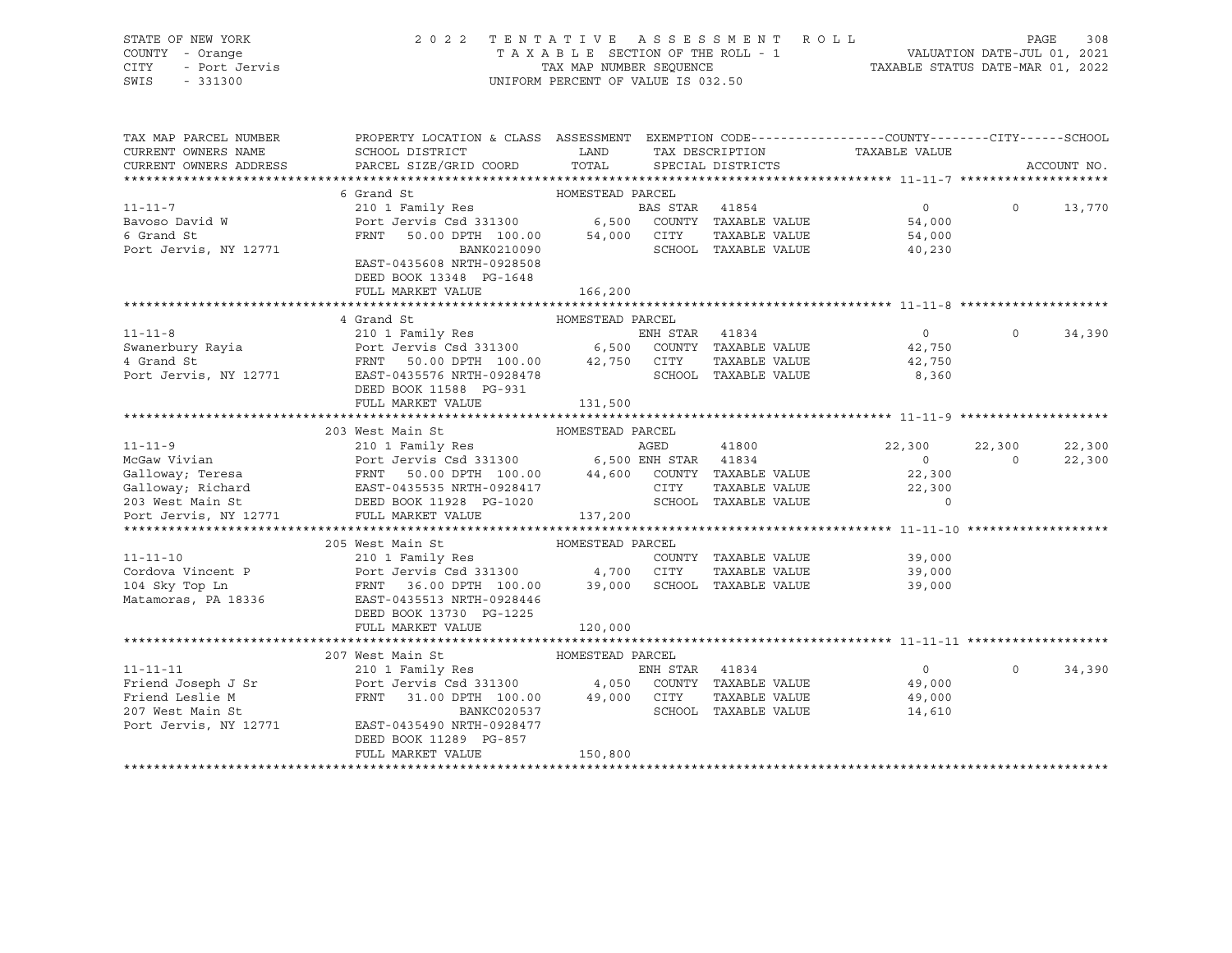### STATE OF NEW YORK 2 0 2 2 T E N T A T I V E A S S E S S M E N T R O L L PAGE 309 COUNTY - Orange T A X A B L E SECTION OF THE ROLL - 1 VALUATION DATE-JUL 01, 2021 CITY - Port Jervis TAX MAP NUMBER SEQUENCE TAXABLE STATUS DATE-MAR 01, 2022

| TAX MAP PARCEL NUMBER                                                                                                                                                                                                                | PROPERTY LOCATION & CLASS ASSESSMENT EXEMPTION CODE---------------COUNTY-------CITY-----SCHOOL |                      |                |                      |                                                          |                   |             |
|--------------------------------------------------------------------------------------------------------------------------------------------------------------------------------------------------------------------------------------|------------------------------------------------------------------------------------------------|----------------------|----------------|----------------------|----------------------------------------------------------|-------------------|-------------|
| CURRENT OWNERS NAME                                                                                                                                                                                                                  | SCHOOL DISTRICT                                                                                | LAND TAX DESCRIPTION |                |                      | TAXABLE VALUE                                            |                   |             |
| CURRENT OWNERS ADDRESS                                                                                                                                                                                                               | PARCEL SIZE/GRID COORD                                                                         | TOTAL                |                | SPECIAL DISTRICTS    |                                                          |                   | ACCOUNT NO. |
|                                                                                                                                                                                                                                      |                                                                                                |                      |                |                      |                                                          |                   |             |
|                                                                                                                                                                                                                                      | 209 West Main St                                                                               |                      |                |                      |                                                          |                   |             |
| $11 - 11 - 12$                                                                                                                                                                                                                       |                                                                                                |                      |                |                      | $\overline{0}$                                           | $0 \qquad \qquad$ | 13,770      |
| Schmid Andrea                                                                                                                                                                                                                        |                                                                                                |                      |                |                      | 49,000                                                   |                   |             |
|                                                                                                                                                                                                                                      |                                                                                                |                      |                |                      | TAXABLE VALUE 49,000<br>TAXABLE VALUE 35,230             |                   |             |
|                                                                                                                                                                                                                                      |                                                                                                |                      |                | SCHOOL TAXABLE VALUE |                                                          |                   |             |
|                                                                                                                                                                                                                                      | DEED BOOK 5403 PG-327                                                                          |                      |                |                      |                                                          |                   |             |
|                                                                                                                                                                                                                                      | FULL MARKET VALUE 150,800                                                                      |                      |                |                      |                                                          |                   |             |
|                                                                                                                                                                                                                                      |                                                                                                |                      |                |                      |                                                          |                   |             |
|                                                                                                                                                                                                                                      | 211 West Main St                                                                               | HOMESTEAD PARCEL     |                |                      |                                                          |                   |             |
|                                                                                                                                                                                                                                      |                                                                                                |                      |                |                      |                                                          | $\Omega$          | 13,770      |
|                                                                                                                                                                                                                                      |                                                                                                |                      |                |                      |                                                          |                   |             |
|                                                                                                                                                                                                                                      |                                                                                                |                      |                |                      |                                                          |                   |             |
| 11-11-13 210 1 Family Res BAS STAR 41854 0<br>Aumick Michael Port Jervis Csd 331300 6,500 COUNTY TAXABLE VALUE 50,650<br>Aumick Pauline FRNT 50.00 DPTH 100.00 50,650 CITY TAXABLE VALUE 50,650<br>211 West Main St EAST-0435445 NRT |                                                                                                |                      |                |                      |                                                          |                   |             |
| Port Jervis, NY 12771 DEED BOOK 4340 PG-16                                                                                                                                                                                           |                                                                                                |                      |                |                      |                                                          |                   |             |
|                                                                                                                                                                                                                                      | FULL MARKET VALUE                                                                              | 155,800              |                |                      |                                                          |                   |             |
|                                                                                                                                                                                                                                      |                                                                                                |                      |                |                      |                                                          |                   |             |
|                                                                                                                                                                                                                                      | 5 Liberty St                                                                                   | HOMESTEAD PARCEL     |                |                      |                                                          |                   |             |
| $11 - 11 - 14$                                                                                                                                                                                                                       | 311 Res vac land                                                                               |                      |                |                      | COUNTY TAXABLE VALUE 5,250                               |                   |             |
| Friend Joseph J Sr<br>Friend Leslie M<br>Friend Leslie M<br>207 West Main St<br>Port Jervis Csd 331300<br>207 West Main St<br>BANKC020537<br>Port Jervis, NY 12771<br>EAST-0435442 NRTH-0928523                                      |                                                                                                |                      |                |                      | 5,250                                                    |                   |             |
|                                                                                                                                                                                                                                      |                                                                                                |                      |                |                      | 5,250                                                    |                   |             |
|                                                                                                                                                                                                                                      |                                                                                                |                      |                |                      |                                                          |                   |             |
|                                                                                                                                                                                                                                      |                                                                                                |                      |                |                      |                                                          |                   |             |
|                                                                                                                                                                                                                                      | DEED BOOK 11289 PG-857                                                                         |                      |                |                      |                                                          |                   |             |
|                                                                                                                                                                                                                                      | FULL MARKET VALUE                                                                              | 16,200               |                |                      |                                                          |                   |             |
|                                                                                                                                                                                                                                      |                                                                                                |                      |                |                      |                                                          |                   |             |
|                                                                                                                                                                                                                                      | 7 Liberty St                                                                                   |                      |                |                      |                                                          |                   |             |
| $11 - 11 - 15$                                                                                                                                                                                                                       |                                                                                                |                      | BAS STAR 41854 |                      | $\overline{0}$                                           | $\Omega$          | 13,770      |
|                                                                                                                                                                                                                                      |                                                                                                |                      |                |                      |                                                          |                   |             |
|                                                                                                                                                                                                                                      |                                                                                                |                      |                |                      |                                                          |                   |             |
| 7 Liberty St                                                                                                                                                                                                                         | BANKC170031                                                                                    |                      |                |                      | CALL TAXABLE VALUE 48,000<br>SCHOOL TAXABLE VALUE 34,230 |                   |             |
| Port Jervis, NY 12771                                                                                                                                                                                                                | EAST-0435544 NRTH-0928584                                                                      |                      |                |                      |                                                          |                   |             |
|                                                                                                                                                                                                                                      | DEED BOOK 12471 PG-614                                                                         |                      |                |                      |                                                          |                   |             |
|                                                                                                                                                                                                                                      | FULL MARKET VALUE                                                                              | 147,700              |                |                      |                                                          |                   |             |
|                                                                                                                                                                                                                                      |                                                                                                |                      |                |                      |                                                          |                   |             |
|                                                                                                                                                                                                                                      | HOMESTEAD PARCEL<br>11 Liberty St                                                              |                      |                |                      |                                                          |                   |             |
| $11 - 11 - 16$                                                                                                                                                                                                                       | 210 1 Family Res                                                                               |                      |                | COUNTY TAXABLE VALUE | 47,800<br>47.800                                         |                   |             |
| Burns Edward                                                                                                                                                                                                                         |                                                                                                |                      |                | TAXABLE VALUE        | 47,800                                                   |                   |             |
| Burns Rhiannon M                                                                                                                                                                                                                     | FRNT 75.00 DPTH 100.00 47,800 SCHOOL TAXABLE VALUE                                             |                      |                |                      | 47,800                                                   |                   |             |
|                                                                                                                                                                                                                                      | BANKC080370                                                                                    |                      |                |                      |                                                          |                   |             |
| 11 Liberty St<br>Port Jervis, NY 12771                                                                                                                                                                                               | EAST-0435606 NRTH-0928645                                                                      |                      |                |                      |                                                          |                   |             |
|                                                                                                                                                                                                                                      | DEED BOOK 14247 PG-137                                                                         |                      |                |                      |                                                          |                   |             |
|                                                                                                                                                                                                                                      | FULL MARKET VALUE                                                                              | 147,100              |                |                      |                                                          |                   |             |
|                                                                                                                                                                                                                                      |                                                                                                |                      |                |                      |                                                          |                   |             |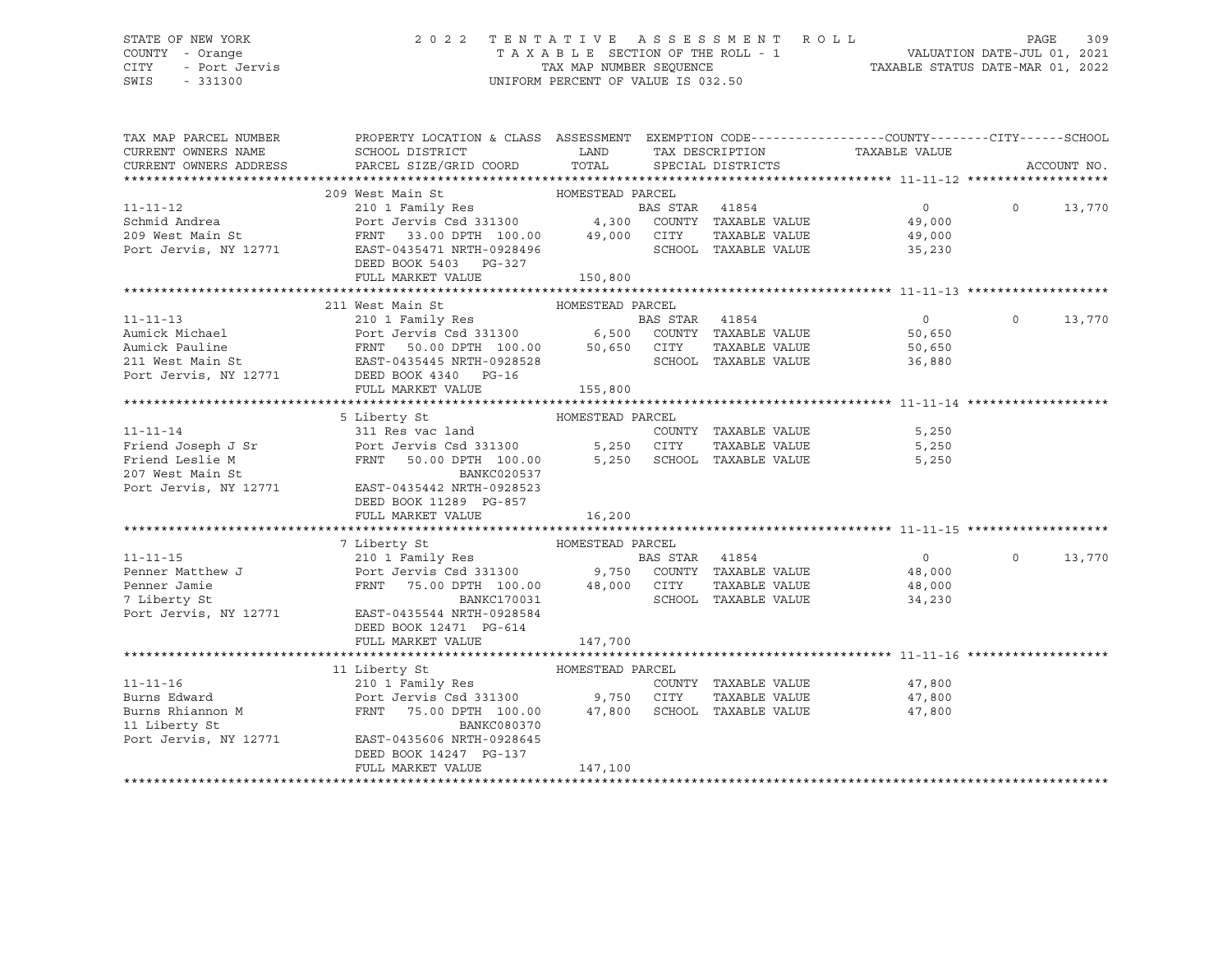# STATE OF NEW YORK 2 0 2 2 T E N T A T I V E A S S E S S M E N T R O L L PAGE 310 COUNTY - Orange T A X A B L E SECTION OF THE ROLL - 1 VALUATION DATE-JUL 01, 2021 CITY - Port Jervis TAX MAP NUMBER SEQUENCE TAXABLE STATUS DATE-MAR 01, 2022

| TAX MAP PARCEL NUMBER     | PROPERTY LOCATION & CLASS ASSESSMENT EXEMPTION CODE----------------COUNTY-------CITY------SCHOOL |                  |          |                                      |                |              |             |
|---------------------------|--------------------------------------------------------------------------------------------------|------------------|----------|--------------------------------------|----------------|--------------|-------------|
| CURRENT OWNERS NAME       | SCHOOL DISTRICT                                                                                  | LAND             |          |                                      | TAXABLE VALUE  |              |             |
|                           |                                                                                                  | TOTAL            |          | TAX DESCRIPTION<br>SPECIAL DISTRICTS |                |              | ACCOUNT NO. |
| CURRENT OWNERS ADDRESS    | PARCEL SIZE/GRID COORD                                                                           |                  |          |                                      |                |              |             |
|                           |                                                                                                  |                  |          |                                      |                |              |             |
|                           | 19 Liberty St                                                                                    | HOMESTEAD PARCEL |          |                                      |                |              |             |
| $11 - 11 - 17$            | 210 1 Family Res                                                                                 |                  |          | COUNTY TAXABLE VALUE                 | 51,700         |              |             |
| O'Connor Thomas           | Port Jervis Csd 331300                                                                           | 7,800            | CITY     | TAXABLE VALUE                        | 51,700         |              |             |
| O'Connor Denise           | FRNT<br>60.00 DPTH 100.00                                                                        | 51,700           |          | SCHOOL TAXABLE VALUE                 | 51,700         |              |             |
| 19 Liberty St             | EAST-0435786 NRTH-0928811                                                                        |                  |          |                                      |                |              |             |
| Port Jervis, NY 12771     | DEED BOOK 14108 PG-699                                                                           |                  |          |                                      |                |              |             |
|                           | FULL MARKET VALUE                                                                                | 159,100          |          |                                      |                |              |             |
|                           |                                                                                                  |                  |          |                                      |                |              |             |
|                           | 17 Liberty St                                                                                    | HOMESTEAD PARCEL |          |                                      |                |              |             |
| $11 - 11 - 18.2$          | 210 1 Family Res                                                                                 |                  |          | COUNTY TAXABLE VALUE                 | 50,500         |              |             |
| O'Connell Colin           |                                                                                                  |                  | CITY     | TAXABLE VALUE                        | 50,500         |              |             |
| Becker-O'Connell Michelle | Port Jervis Csd 331300 7,800<br>FRNT 60.00 DPTH 100.00 50,500<br>FRNT 60.00 DPTH 100.00          | 50,500           |          | SCHOOL TAXABLE VALUE                 | 50,500         |              |             |
|                           |                                                                                                  |                  |          |                                      |                |              |             |
| 17 Liberty St             | <b>BANKC130015</b>                                                                               |                  |          |                                      |                |              |             |
| Port Jervis, NY 12771     | EAST-0435731 NRTH-0928781                                                                        |                  |          |                                      |                |              |             |
|                           | DEED BOOK 14965 PG-965                                                                           |                  |          |                                      |                |              |             |
|                           | FULL MARKET VALUE                                                                                | 155,400          |          |                                      |                |              |             |
|                           |                                                                                                  |                  |          |                                      |                |              |             |
|                           | 21 Liberty St                                                                                    | HOMESTEAD PARCEL |          |                                      |                |              |             |
| $11 - 11 - 19$            | 210 1 Family Res                                                                                 |                  | BAS STAR | 41854                                | $\circ$        | $\mathsf{O}$ | 13,770      |
| Hess Trisha A             | Port Jervis Csd 331300 7,800                                                                     |                  |          | COUNTY TAXABLE VALUE                 | 50,000         |              |             |
| Hess Brendan J            | FRNT<br>60.00 DPTH 100.00                                                                        | 50,000           | CITY     | TAXABLE VALUE                        | 50,000         |              |             |
| 21 Liberty St             | BANKN140687                                                                                      |                  |          | SCHOOL TAXABLE VALUE                 | 36,230         |              |             |
| Port Jervis, NY 12771     | EAST-0435826 NRTH-0928850                                                                        |                  |          |                                      |                |              |             |
|                           | DEED BOOK 13371 PG-397                                                                           |                  |          |                                      |                |              |             |
|                           |                                                                                                  |                  |          |                                      |                |              |             |
|                           | FULL MARKET VALUE                                                                                | 153,800          |          |                                      |                |              |             |
|                           |                                                                                                  |                  |          |                                      |                |              |             |
|                           | 20 Grand St                                                                                      | HOMESTEAD PARCEL |          |                                      |                |              |             |
| $11 - 11 - 20.11$         | 210 1 Family Res                                                                                 |                  |          | COUNTY TAXABLE VALUE                 | 60,000         |              |             |
| Hayes Thomas              | Port Jervis Csd 331300                                                                           | 6,500            | CITY     | TAXABLE VALUE                        | 60,000         |              |             |
| Hayes Natalie             | FRNT<br>50.00 DPTH 100.00                                                                        | 60,000           |          | SCHOOL TAXABLE VALUE                 | 60,000         |              |             |
| 20 Grand St               | BANKC080496                                                                                      |                  |          |                                      |                |              |             |
| Port Jervis, NY 12771     | EAST-0435870 NRTH-0928750                                                                        |                  |          |                                      |                |              |             |
|                           | DEED BOOK 14880 PG-193                                                                           |                  |          |                                      |                |              |             |
|                           | FULL MARKET VALUE                                                                                | 184,600          |          |                                      |                |              |             |
|                           |                                                                                                  |                  |          |                                      |                |              |             |
|                           | 22 Grand St                                                                                      | HOMESTEAD PARCEL |          |                                      |                |              |             |
| $11 - 11 - 20.12$         | 210 1 Family Res                                                                                 |                  | BAS STAR | 41854                                | $\overline{0}$ | $\Omega$     | 13,770      |
| Wilson Kelly              | Port Jervis Csd 331300 6,500                                                                     |                  |          | COUNTY TAXABLE VALUE                 | 60,000         |              |             |
| 22 Grand St               | FRNT                                                                                             | 60,000           | CITY     | TAXABLE VALUE                        |                |              |             |
|                           | 50.00 DPTH 100.00                                                                                |                  |          |                                      | 60,000         |              |             |
| Port Jervis, NY 12771     | BANKC130170                                                                                      |                  |          | SCHOOL TAXABLE VALUE                 | 46,230         |              |             |
|                           | EAST-0435907 NRTH-0928784                                                                        |                  |          |                                      |                |              |             |
|                           | DEED BOOK 12963 PG-1393                                                                          |                  |          |                                      |                |              |             |
|                           | FULL MARKET VALUE                                                                                | 184,600          |          |                                      |                |              |             |
|                           |                                                                                                  |                  |          |                                      |                |              |             |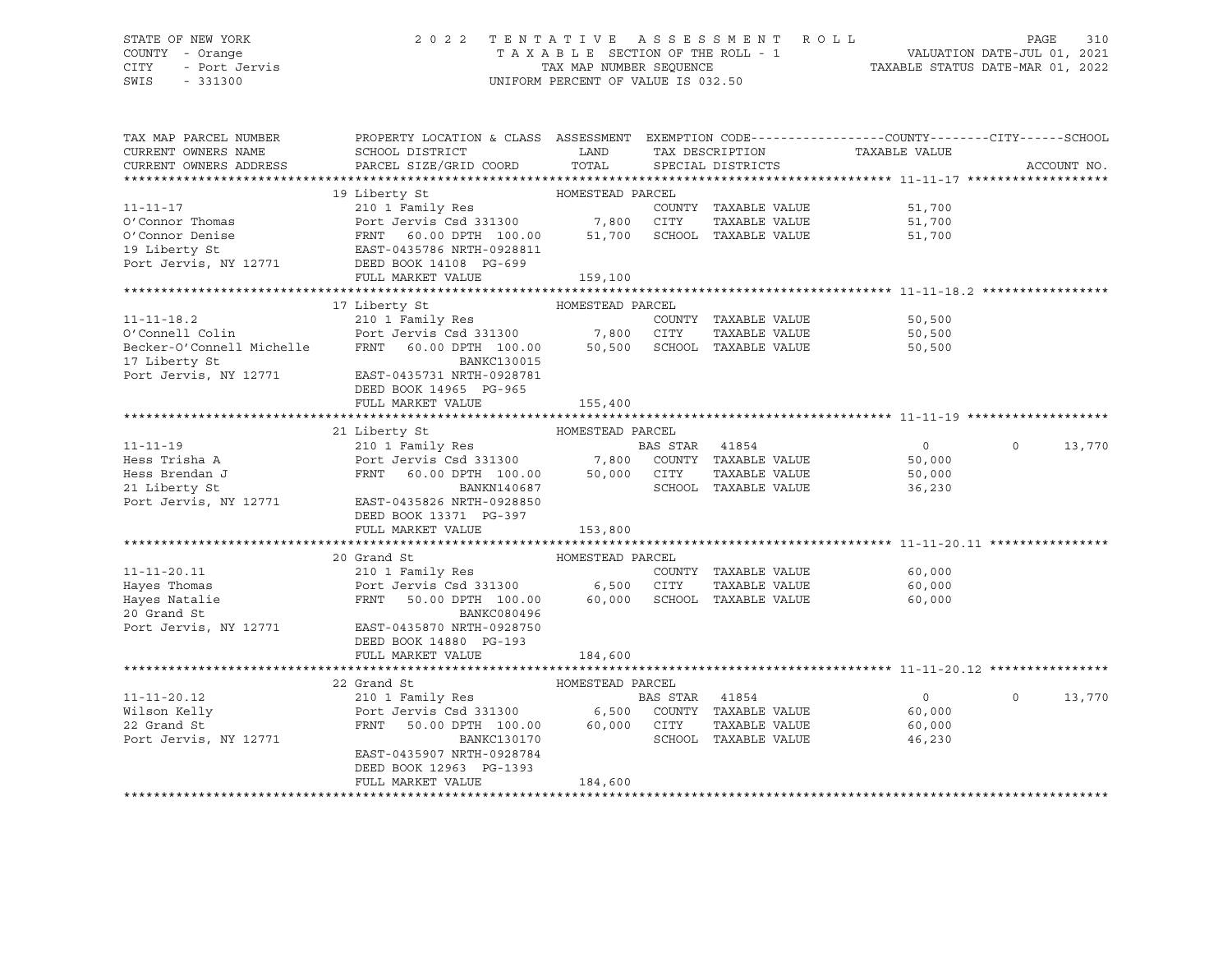### STATE OF NEW YORK 2 0 2 2 T E N T A T I V E A S S E S S M E N T R O L L PAGE 311 COUNTY - Orange T A X A B L E SECTION OF THE ROLL - 1 VALUATION DATE-JUL 01, 2021 CITY - Port Jervis TAX MAP NUMBER SEQUENCE TAXABLE STATUS DATE-MAR 01, 2022

| TAX MAP PARCEL NUMBER  | PROPERTY LOCATION & CLASS ASSESSMENT EXEMPTION CODE----------------COUNTY-------CITY------SCHOOL                                                                                                                                                     |                      |                  |                                |                                                    |                |             |
|------------------------|------------------------------------------------------------------------------------------------------------------------------------------------------------------------------------------------------------------------------------------------------|----------------------|------------------|--------------------------------|----------------------------------------------------|----------------|-------------|
| CURRENT OWNERS NAME    | SCHOOL DISTRICT<br><b>Example 12</b> LAND                                                                                                                                                                                                            |                      |                  |                                | TAX DESCRIPTION TAXABLE VALUE<br>SPECIAL DISTRICTS |                |             |
| CURRENT OWNERS ADDRESS | PARCEL SIZE/GRID COORD                                                                                                                                                                                                                               | TOTAL                |                  | SPECIAL DISTRICTS              |                                                    |                | ACCOUNT NO. |
|                        |                                                                                                                                                                                                                                                      |                      |                  |                                |                                                    |                |             |
|                        | 18 Grand St                                                                                                                                                                                                                                          | HOMESTEAD PARCEL     |                  |                                |                                                    |                |             |
| $11 - 11 - 22$         | 210 1 Family Res                                                                                                                                                                                                                                     |                      | VETDIS CTS 41140 |                                | 2,800                                              | 2,800          | 2,800       |
|                        |                                                                                                                                                                                                                                                      |                      |                  |                                | $\overline{0}$                                     | $\overline{0}$ | 34,390      |
|                        |                                                                                                                                                                                                                                                      |                      |                  |                                | 7,913                                              | 4,522          | 4,522       |
|                        |                                                                                                                                                                                                                                                      |                      |                  | COUNTY TAXABLE VALUE           | 45,287                                             |                |             |
|                        |                                                                                                                                                                                                                                                      |                      |                  |                                | 48,678<br>14,288                                   |                |             |
|                        |                                                                                                                                                                                                                                                      |                      |                  |                                |                                                    |                |             |
| Port Jervis, NY 12771  |                                                                                                                                                                                                                                                      |                      |                  |                                |                                                    |                |             |
|                        |                                                                                                                                                                                                                                                      |                      |                  |                                |                                                    |                |             |
|                        | 32-38 Erie St                                                                                                                                                                                                                                        | NON-HOMESTEAD PARCEL |                  |                                |                                                    |                |             |
| $11 - 12 - 1$          | 710 Manufacture                                                                                                                                                                                                                                      |                      |                  | COUNTY TAXABLE VALUE           | 26,000                                             |                |             |
| Gillinder Bros         | Port Jervis Csd 331300<br>Port Jervis Csd 331300 24,000 CITY TAXABLE VALUE<br>FRNT 200.00 DPTH 100.00 26,000 SCHOOL TAXABLE VALUE                                                                                                                    |                      |                  | TAXABLE VALUE                  | 26,000                                             |                |             |
|                        | PO Box 1007<br>PO Box 1007<br>PO Box 1007<br>POTT Jervis, NY 12771<br>EAST-0435668 NRTH-0928986                                                                                                                                                      |                      |                  |                                | 26,000                                             |                |             |
|                        |                                                                                                                                                                                                                                                      |                      |                  |                                |                                                    |                |             |
|                        | DEED BOOK 0641 PG-00319                                                                                                                                                                                                                              |                      |                  |                                |                                                    |                |             |
|                        | FULL MARKET VALUE                                                                                                                                                                                                                                    | 80,000               |                  |                                |                                                    |                |             |
|                        |                                                                                                                                                                                                                                                      |                      |                  |                                |                                                    |                |             |
|                        | 18 Liberty St                                                                                                                                                                                                                                        | HOMESTEAD PARCEL     |                  |                                |                                                    |                |             |
| $11 - 12 - 2$          | 210 1 Family Res                                                                                                                                                                                                                                     |                      | ENH STAR         | 41834                          | $\overline{0}$                                     | $\Omega$       | 34,390      |
|                        |                                                                                                                                                                                                                                                      |                      |                  | COUNTY TAXABLE VALUE           | 57,000                                             |                |             |
|                        |                                                                                                                                                                                                                                                      |                      |                  | TAXABLE VALUE                  | 57,000                                             |                |             |
|                        | 11-12-2<br>Jennings John A Sr<br>Jennings Marilyn J<br>Tennings Marilyn J<br>Tennings Marilyn J<br>Therty St<br>CAST-0435606 NRTH-0928910<br>Therty St<br>CAST-0435606 NRTH-0928910<br>CAST-0435606 NRTH-0928910<br>CAST-0435606 NRTH-0928910<br>CAS |                      |                  | SCHOOL TAXABLE VALUE           | 22,610                                             |                |             |
|                        | 18 LIDETLY SL<br>Port Jervis, NY 12771 DEED BOOK 3039 PG-00030                                                                                                                                                                                       |                      |                  |                                |                                                    |                |             |
|                        | FULL MARKET VALUE                                                                                                                                                                                                                                    | 175,400              |                  |                                |                                                    |                |             |
|                        |                                                                                                                                                                                                                                                      |                      |                  |                                |                                                    |                |             |
|                        | 16 Liberty St                                                                                                                                                                                                                                        | HOMESTEAD PARCEL     |                  |                                |                                                    |                |             |
|                        |                                                                                                                                                                                                                                                      |                      |                  |                                | 29,000                                             | $\mathbf 0$    | $\circ$     |
|                        | 11-12-3<br>Skinner Christina M<br>Ellison; Robin L<br>Dummire; Deborah A<br>POINT SEED BOOK 12789 PG-1987<br>POINT MARKET VALUE<br>POINT SEED BOOK 12789 PG-1987<br>POINT SEED BOOK 12789 PG-1987<br>POINT TAXABLE VALUE<br>POINT TAXABLE VALUE<br>  |                      |                  |                                | $\overline{\phantom{0}}$                           | $\circ$        | 23,200      |
|                        |                                                                                                                                                                                                                                                      |                      |                  |                                | $\overline{0}$                                     | $\Omega$       | 34,390      |
|                        |                                                                                                                                                                                                                                                      |                      |                  | COUNTY TAXABLE VALUE           | 29,000                                             |                |             |
|                        |                                                                                                                                                                                                                                                      |                      |                  | TAXABLE VALUE<br>TAXABLE VALUE | 58,000                                             |                |             |
|                        |                                                                                                                                                                                                                                                      |                      |                  |                                | 410                                                |                |             |
|                        |                                                                                                                                                                                                                                                      |                      |                  |                                |                                                    |                |             |
|                        | 14 Liberty St                                                                                                                                                                                                                                        | HOMESTEAD PARCEL     |                  |                                |                                                    |                |             |
| $11 - 12 - 4$          | 220 2 Family Res                                                                                                                                                                                                                                     |                      |                  | COUNTY TAXABLE VALUE           | 57,000                                             |                |             |
| MLMDMGD Holdings LLC   | Port Jervis Csd 331300 6,500 CITY TAXABLE VALUE<br>FRNT 50.00 DPTH 100.00 57,000 SCHOOL TAXABLE VALUE                                                                                                                                                |                      |                  | TAXABLE VALUE                  | 57,000                                             |                |             |
| 571 Guymard Tpke       | FRNT 50.00 DPTH 100.00                                                                                                                                                                                                                               |                      |                  |                                | 57,000                                             |                |             |
| Middletown, NY 10940   | EAST-0435542 NRTH-0928799                                                                                                                                                                                                                            |                      |                  |                                |                                                    |                |             |
|                        | DEED BOOK 14410 PG-1603                                                                                                                                                                                                                              |                      |                  |                                |                                                    |                |             |
|                        | FULL MARKET VALUE                                                                                                                                                                                                                                    | 175,400              |                  |                                |                                                    |                |             |
|                        |                                                                                                                                                                                                                                                      |                      |                  |                                |                                                    |                |             |
|                        | 12 Liberty St                                                                                                                                                                                                                                        | HOMESTEAD PARCEL     |                  |                                |                                                    |                |             |
| $11 - 12 - 5$          |                                                                                                                                                                                                                                                      |                      |                  | 41802                          | 20,300                                             | $\mathbf 0$    | $\mathbf 0$ |
| Theodore Frederick C   |                                                                                                                                                                                                                                                      |                      |                  |                                | $\circ$                                            | $\circ$        | 7,613       |
| 12 Liberty St          |                                                                                                                                                                                                                                                      |                      |                  |                                | $\overline{0}$                                     | $\Omega$       | 34,390      |
| Port Jervis, NY 12771  | 12 LIDERLY States 100 MONDELLAR MONDELLAR MARED-C<br>210 1 Family Res<br>Port Jervis Csd 331300 6,500 AGED-S 41804<br>FRNT 50.00 DPTH 100.00 50,750 ENH STAR 41834<br>EAST-0435508 NRTH-0928766 COUNTY TAXABLE<br>DEED BOOK 3465 PG-0009             |                      |                  | COUNTY TAXABLE VALUE           | 30,450                                             |                |             |
|                        |                                                                                                                                                                                                                                                      |                      |                  | TAXABLE VALUE                  | 50,750                                             |                |             |
|                        | FULL MARKET VALUE                                                                                                                                                                                                                                    |                      |                  | 156,200 SCHOOL TAXABLE VALUE   | 8,747                                              |                |             |
|                        |                                                                                                                                                                                                                                                      |                      |                  |                                |                                                    |                |             |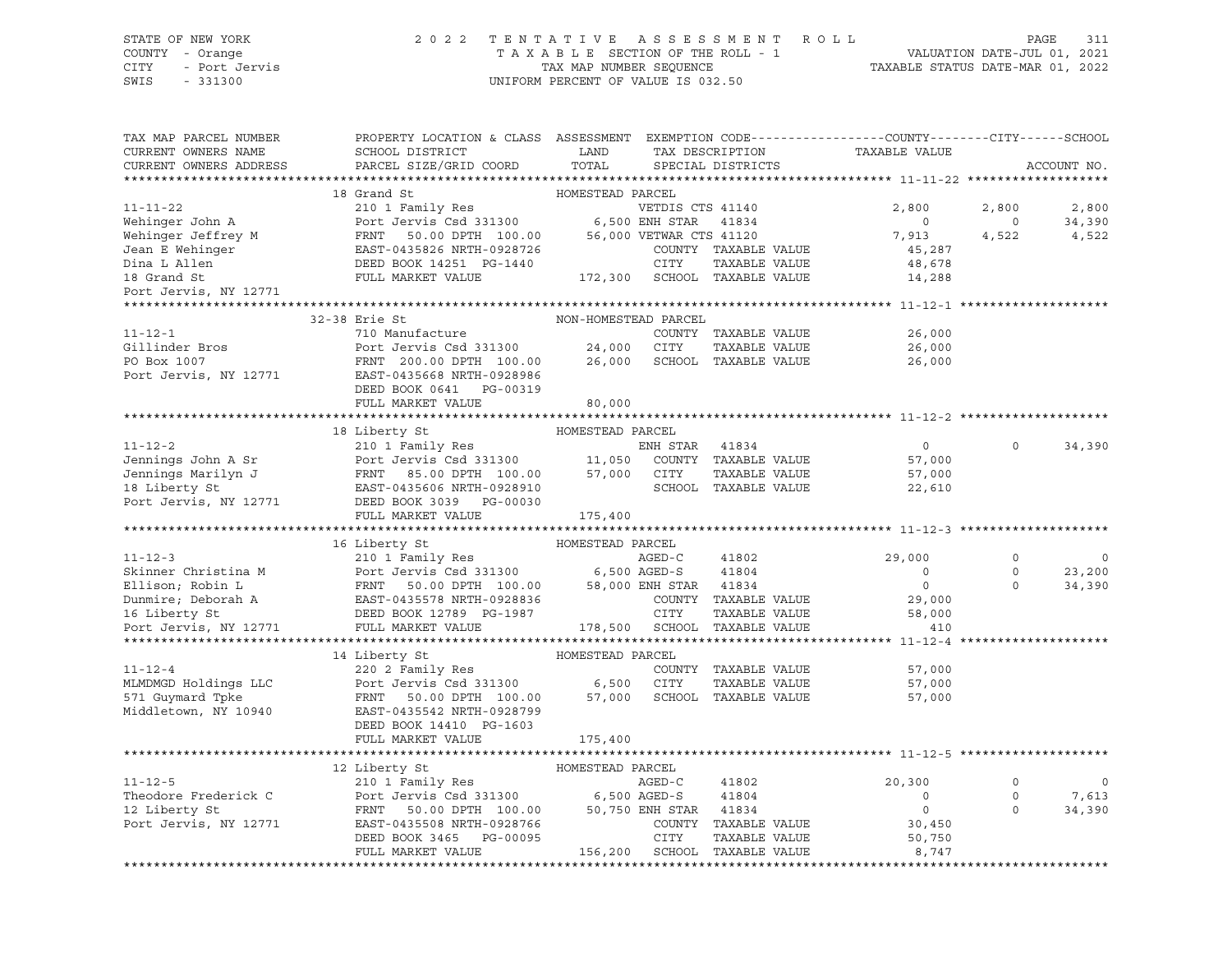### STATE OF NEW YORK 2 0 2 2 T E N T A T I V E A S S E S S M E N T R O L L PAGE 312 COUNTY - Orange T A X A B L E SECTION OF THE ROLL - 1 VALUATION DATE-JUL 01, 2021 CITY - Port Jervis TAX MAP NUMBER SEQUENCE TAXABLE STATUS DATE-MAR 01, 2022

| TAX MAP PARCEL NUMBER<br>CURRENT OWNERS NAME                                                                                                                                                                                                                                                                                                                                                                                                                      | PROPERTY LOCATION & CLASS ASSESSMENT EXEMPTION CODE----------------COUNTY-------CITY------SCHOOL<br>SCHOOL DISTRICT LAND<br>PARCEL SIZE/GRID COORD |                  |      |                                | TAX DESCRIPTION TAXABLE VALUE SPECIAL DISTRICTS |                      |                  |
|-------------------------------------------------------------------------------------------------------------------------------------------------------------------------------------------------------------------------------------------------------------------------------------------------------------------------------------------------------------------------------------------------------------------------------------------------------------------|----------------------------------------------------------------------------------------------------------------------------------------------------|------------------|------|--------------------------------|-------------------------------------------------|----------------------|------------------|
| CURRENT OWNERS ADDRESS                                                                                                                                                                                                                                                                                                                                                                                                                                            |                                                                                                                                                    | TOTAL            |      |                                |                                                 |                      | ACCOUNT NO.      |
| $\begin{tabular}{lcccc} \texttt{11-12-6} & & & & 10 \text{ Library St} & & & \texttt{HOMESTEAD} \texttt{PARCH} \\ \texttt{Markle Barbara} & & & & 210 1 \texttt{ Family Res} & & & \texttt{EMM STAR} & 41834 \\ \texttt{Markle Raymond F Jr.}. & & & & & \texttt{FPNT} & 50.0 \texttt{ CONTTY} & \texttt{TAXABLE VALUE} \\ \texttt{10 Liberty St} & & & & \texttt{FRNT} & 50.0 \texttt{DPTH} & 100.00 & 41,500 & \texttt{CTTY} & \texttt{TAXABLE VALUE} \\ \text$ |                                                                                                                                                    |                  |      |                                |                                                 |                      |                  |
|                                                                                                                                                                                                                                                                                                                                                                                                                                                                   |                                                                                                                                                    |                  |      |                                | $\overline{0}$                                  |                      | $0 \t34,390$     |
|                                                                                                                                                                                                                                                                                                                                                                                                                                                                   |                                                                                                                                                    |                  |      |                                | 41,500                                          |                      |                  |
|                                                                                                                                                                                                                                                                                                                                                                                                                                                                   |                                                                                                                                                    |                  |      | TAXABLE VALUE                  | 41,500                                          |                      |                  |
|                                                                                                                                                                                                                                                                                                                                                                                                                                                                   |                                                                                                                                                    |                  |      |                                | 7,110                                           |                      |                  |
|                                                                                                                                                                                                                                                                                                                                                                                                                                                                   |                                                                                                                                                    |                  |      |                                |                                                 |                      |                  |
|                                                                                                                                                                                                                                                                                                                                                                                                                                                                   | FULL MARKET VALUE                                                                                                                                  | 127,700          |      |                                |                                                 |                      |                  |
|                                                                                                                                                                                                                                                                                                                                                                                                                                                                   |                                                                                                                                                    |                  |      |                                |                                                 |                      |                  |
|                                                                                                                                                                                                                                                                                                                                                                                                                                                                   | 8 Liberty St                                                                                                                                       | HOMESTEAD PARCEL |      |                                |                                                 |                      |                  |
| $11 - 12 - 7$                                                                                                                                                                                                                                                                                                                                                                                                                                                     | 210 1 Family Res                                                                                                                                   |                  |      | COUNTY TAXABLE VALUE           | 39,950                                          |                      |                  |
|                                                                                                                                                                                                                                                                                                                                                                                                                                                                   |                                                                                                                                                    |                  |      | TAXABLE VALUE                  | 39,950                                          |                      |                  |
|                                                                                                                                                                                                                                                                                                                                                                                                                                                                   |                                                                                                                                                    |                  |      |                                | 39,950                                          |                      |                  |
|                                                                                                                                                                                                                                                                                                                                                                                                                                                                   |                                                                                                                                                    |                  |      |                                |                                                 |                      |                  |
|                                                                                                                                                                                                                                                                                                                                                                                                                                                                   | DEED BOOK 14861 PG-1572                                                                                                                            |                  |      |                                |                                                 |                      |                  |
|                                                                                                                                                                                                                                                                                                                                                                                                                                                                   | FULL MARKET VALUE                                                                                                                                  | 122,900          |      |                                |                                                 |                      |                  |
|                                                                                                                                                                                                                                                                                                                                                                                                                                                                   |                                                                                                                                                    |                  |      |                                |                                                 |                      |                  |
|                                                                                                                                                                                                                                                                                                                                                                                                                                                                   | 4 Liberty St                                                                                                                                       | HOMESTEAD PARCEL |      |                                |                                                 |                      |                  |
|                                                                                                                                                                                                                                                                                                                                                                                                                                                                   |                                                                                                                                                    |                  |      |                                |                                                 | $\Omega$             | 13,770           |
|                                                                                                                                                                                                                                                                                                                                                                                                                                                                   |                                                                                                                                                    |                  |      |                                |                                                 |                      |                  |
|                                                                                                                                                                                                                                                                                                                                                                                                                                                                   |                                                                                                                                                    |                  |      |                                |                                                 |                      |                  |
| 11-12-8.1<br>Drew Carol E 210 1 Family Res<br>Port Jervis Csd 331300 6,775 COUNTY TAXABLE VALUE 51,300<br>4 Liberty St ACRES 0.29 51,300 CITY TAXABLE VALUE 51,300<br>Port Jervis, NY 12771 EAST-0435577 NRTH-0928476 SCHOOL TAXABLE                                                                                                                                                                                                                              |                                                                                                                                                    |                  |      |                                |                                                 |                      |                  |
|                                                                                                                                                                                                                                                                                                                                                                                                                                                                   | DEED BOOK 11940 PG-1776                                                                                                                            |                  |      |                                |                                                 |                      |                  |
|                                                                                                                                                                                                                                                                                                                                                                                                                                                                   | FULL MARKET VALUE                                                                                                                                  | 157,800          |      |                                |                                                 |                      |                  |
|                                                                                                                                                                                                                                                                                                                                                                                                                                                                   |                                                                                                                                                    |                  |      |                                |                                                 |                      |                  |
|                                                                                                                                                                                                                                                                                                                                                                                                                                                                   | 213 West Main St                                                                                                                                   | HOMESTEAD PARCEL |      |                                |                                                 |                      |                  |
|                                                                                                                                                                                                                                                                                                                                                                                                                                                                   |                                                                                                                                                    |                  |      |                                | $\overline{0}$                                  | $\Omega$             | 34,390           |
|                                                                                                                                                                                                                                                                                                                                                                                                                                                                   |                                                                                                                                                    |                  |      |                                | 45,300                                          |                      |                  |
|                                                                                                                                                                                                                                                                                                                                                                                                                                                                   |                                                                                                                                                    |                  |      |                                | 45,300                                          |                      |                  |
| 11-12-10<br>213 West Main St<br>210 1 Family Res<br>210 1 Family Res<br>210 1 Family Res<br>213 West Main St<br>213 West Main St<br>213 West Main St<br>213 West Main St<br>213 West Main St<br>213 West Main St<br>213 West Main St<br>213 West Main                                                                                                                                                                                                             |                                                                                                                                                    |                  |      |                                | 10,910                                          |                      |                  |
| Port Jervis, NY 12771 DEED BOOK 1830 PG-00514                                                                                                                                                                                                                                                                                                                                                                                                                     |                                                                                                                                                    |                  |      |                                |                                                 |                      |                  |
|                                                                                                                                                                                                                                                                                                                                                                                                                                                                   | FULL MARKET VALUE                                                                                                                                  | 139,400          |      |                                |                                                 |                      |                  |
|                                                                                                                                                                                                                                                                                                                                                                                                                                                                   |                                                                                                                                                    |                  |      |                                |                                                 |                      |                  |
|                                                                                                                                                                                                                                                                                                                                                                                                                                                                   |                                                                                                                                                    | HOMESTEAD PARCEL |      |                                |                                                 |                      |                  |
|                                                                                                                                                                                                                                                                                                                                                                                                                                                                   |                                                                                                                                                    |                  |      | COUNTY TAXABLE VALUE           | 51,100                                          |                      |                  |
|                                                                                                                                                                                                                                                                                                                                                                                                                                                                   |                                                                                                                                                    |                  |      |                                | 51,100                                          |                      |                  |
| 219-217 WESTEAD PARCEL<br>220 2 Family Res<br>Port Jervis JB LLC<br>220 2 Family Res<br>220 2 Family Res<br>220 2 Family Res<br>220 2 Family Res<br>220 2 Family Res<br>6,500 CITY<br>6,500 CITY<br>TAXABLE VALUE<br>220 2 Family Res<br>6,500 CITY<br>2                                                                                                                                                                                                          |                                                                                                                                                    |                  |      |                                | 51,100                                          |                      |                  |
|                                                                                                                                                                                                                                                                                                                                                                                                                                                                   |                                                                                                                                                    |                  |      |                                |                                                 |                      |                  |
|                                                                                                                                                                                                                                                                                                                                                                                                                                                                   | DEED BOOK 15113 PG-962                                                                                                                             |                  |      |                                |                                                 |                      |                  |
|                                                                                                                                                                                                                                                                                                                                                                                                                                                                   | FULL MARKET VALUE                                                                                                                                  | 157,200          |      |                                |                                                 |                      |                  |
|                                                                                                                                                                                                                                                                                                                                                                                                                                                                   | 1 Gariss St                                                                                                                                        |                  |      |                                |                                                 |                      |                  |
|                                                                                                                                                                                                                                                                                                                                                                                                                                                                   |                                                                                                                                                    |                  |      |                                |                                                 |                      |                  |
| $11 - 12 - 12$                                                                                                                                                                                                                                                                                                                                                                                                                                                    | 210 1 Family Acs<br>Port Jervis Csd 331300 9,100 ENH STAR 41834<br>FRNT 100.00 DPTH 50.00 38,900 COUNTY TAXABLE VALUE                              |                  |      | 41800                          | 19,450<br>$\overline{0}$                        | 19,450<br>$\bigcirc$ | 19,450<br>19,450 |
| Suchoruki Brenda<br>1 Gariss St<br>1 Gariss St                                                                                                                                                                                                                                                                                                                                                                                                                    |                                                                                                                                                    |                  |      |                                | 19,450                                          |                      |                  |
| Port Jervis, NY 12771                                                                                                                                                                                                                                                                                                                                                                                                                                             |                                                                                                                                                    |                  | CITY | TAXABLE VALUE<br>TAXABLE VALUE | 19,450                                          |                      |                  |
|                                                                                                                                                                                                                                                                                                                                                                                                                                                                   | EAST-0435266 NRTH-0928709<br>DEED BOOK 12083 DOC 2055                                                                                              |                  |      | SCHOOL TAXABLE VALUE           | $\mathbf{0}$                                    |                      |                  |
|                                                                                                                                                                                                                                                                                                                                                                                                                                                                   |                                                                                                                                                    |                  |      |                                |                                                 |                      |                  |
|                                                                                                                                                                                                                                                                                                                                                                                                                                                                   | FULL MARKET VALUE                                                                                                                                  | 119,700          |      |                                |                                                 |                      |                  |
|                                                                                                                                                                                                                                                                                                                                                                                                                                                                   |                                                                                                                                                    |                  |      |                                |                                                 |                      |                  |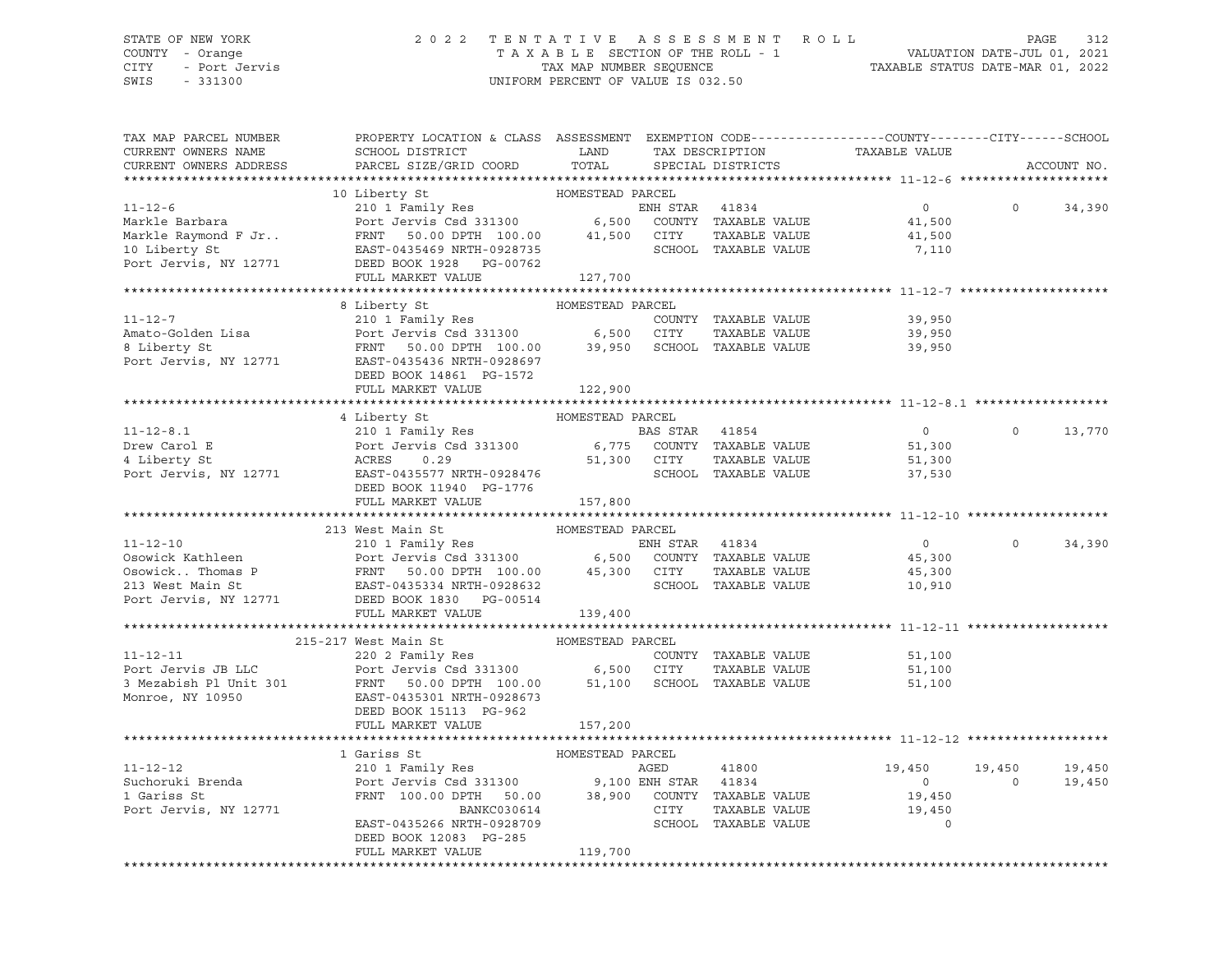| STATE OF NEW YORK<br>COUNTY - Orange<br>- Port Jervis<br><b>CITY</b><br>SWIS<br>$-331300$ | 2022                                                                                            | TAXABLE SECTION OF THE ROLL - 1<br>TAX MAP NUMBER SEQUENCE<br>UNIFORM PERCENT OF VALUE IS 032.50 |                | TENTATIVE ASSESSMENT ROLL | VALUATION DATE-JUL 01, 2021<br>TAXABLE STATUS DATE-MAR 01, 2022 | PAGE<br>313       |  |
|-------------------------------------------------------------------------------------------|-------------------------------------------------------------------------------------------------|--------------------------------------------------------------------------------------------------|----------------|---------------------------|-----------------------------------------------------------------|-------------------|--|
| TAX MAP PARCEL NUMBER                                                                     | PROPERTY LOCATION & CLASS ASSESSMENT EXEMPTION CODE---------------COUNTY-------CITY------SCHOOL |                                                                                                  |                |                           |                                                                 |                   |  |
| CURRENT OWNERS NAME                                                                       | SCHOOL DISTRICT                                                                                 | LAND                                                                                             |                | TAX DESCRIPTION           | TAXABLE VALUE                                                   |                   |  |
| CURRENT OWNERS ADDRESS                                                                    | PARCEL SIZE/GRID COORD                                                                          | TOTAL                                                                                            |                | SPECIAL DISTRICTS         |                                                                 | ACCOUNT NO.       |  |
|                                                                                           |                                                                                                 |                                                                                                  |                |                           |                                                                 |                   |  |
|                                                                                           | HOMESTEAD PARCEL<br>3 Gariss St                                                                 |                                                                                                  |                |                           |                                                                 |                   |  |
| $11 - 12 - 13$                                                                            | 220 2 Family Res                                                                                |                                                                                                  |                | COUNTY TAXABLE VALUE      | 58,000                                                          |                   |  |
| Colaj David                                                                               | Port Jervis Csd 331300 6,500<br>FRNT 50.00 DPTH 100.00 58,000                                   |                                                                                                  | CITY           | TAXABLE VALUE             | 58,000                                                          |                   |  |
| Colaj Linda<br>PO Box 481                                                                 | FRNT<br>50.00 DPTH 100.00<br>BANKN140687                                                        | 58,000                                                                                           |                | SCHOOL TAXABLE VALUE      | 58,000                                                          |                   |  |
| Slate Hill, NY 10973                                                                      | EAST-0435338 NRTH-0928734                                                                       |                                                                                                  |                |                           |                                                                 |                   |  |
|                                                                                           | DEED BOOK 11037 PG-325                                                                          |                                                                                                  |                |                           |                                                                 |                   |  |
|                                                                                           | FULL MARKET VALUE                                                                               | 178,500                                                                                          |                |                           |                                                                 |                   |  |
|                                                                                           |                                                                                                 |                                                                                                  |                |                           |                                                                 |                   |  |
|                                                                                           | 5 Gariss St                                                                                     | HOMESTEAD PARCEL                                                                                 |                |                           |                                                                 |                   |  |
| $11 - 12 - 14$                                                                            | 210 1 Family Res                                                                                |                                                                                                  |                | COUNTY TAXABLE VALUE      | 50,000                                                          |                   |  |
| Merrill Robert E                                                                          | Port Jervis Csd 331300 6,500 CITY                                                               |                                                                                                  |                | TAXABLE VALUE             | 50,000                                                          |                   |  |
| 928 Stony Hill Rd                                                                         | FRNT<br>50.00 DPTH 100.00                                                                       | 50,000                                                                                           |                | SCHOOL TAXABLE VALUE      | 50,000                                                          |                   |  |
| Wilbraham, MA 01095                                                                       | BANKC030230                                                                                     |                                                                                                  |                |                           |                                                                 |                   |  |
|                                                                                           | EAST-0435388 NRTH-0928777                                                                       |                                                                                                  |                |                           |                                                                 |                   |  |
|                                                                                           | DEED BOOK 13005 PG-1864                                                                         |                                                                                                  |                |                           |                                                                 |                   |  |
|                                                                                           | FULL MARKET VALUE                                                                               | 153,800                                                                                          |                |                           |                                                                 |                   |  |
|                                                                                           | 7 Gariss St                                                                                     | HOMESTEAD PARCEL                                                                                 |                |                           |                                                                 |                   |  |
| $11 - 12 - 15$                                                                            | 312 Vac w/imprv                                                                                 |                                                                                                  |                | COUNTY TAXABLE VALUE      | 6,400                                                           |                   |  |
| Foss Kenneth Michael                                                                      | 312 vac w/imprv<br>Port Jervis Csd 331300<br>FRNT 50.00 DPTH 100.00                             |                                                                                                  | 5,250 CITY     | TAXABLE VALUE             | 6,400                                                           |                   |  |
| Foss Denise D                                                                             |                                                                                                 | 6,400                                                                                            |                | SCHOOL TAXABLE VALUE      | 6,400                                                           |                   |  |
| 11 Gariss St                                                                              | EAST-0435409 NRTH-0928800                                                                       |                                                                                                  |                |                           |                                                                 |                   |  |
| Port Jervis, NY 12771                                                                     | DEED BOOK 3696 PG-00036                                                                         |                                                                                                  |                |                           |                                                                 |                   |  |
|                                                                                           | FULL MARKET VALUE                                                                               | 19,700                                                                                           |                |                           |                                                                 |                   |  |
|                                                                                           |                                                                                                 |                                                                                                  |                |                           |                                                                 |                   |  |
|                                                                                           | 11 Gariss St                                                                                    |                                                                                                  |                |                           |                                                                 |                   |  |
| $11 - 12 - 16$                                                                            |                                                                                                 |                                                                                                  | BAS STAR 41854 |                           | $\overline{0}$                                                  | $\circ$<br>13,770 |  |
| Foss Kenneth Michael                                                                      | Port Jervis Csd 331300 6,500 COUNTY TAXABLE VALUE 45,000                                        |                                                                                                  |                |                           |                                                                 |                   |  |
| Foss Denise D                                                                             | 50.00 DPTH 100.00 45,000<br>FRNT                                                                |                                                                                                  | CITY           | TAXABLE VALUE             | 45,000                                                          |                   |  |
| 11 Gariss St                                                                              | EAST-0435444 NRTH-0928833                                                                       |                                                                                                  |                | SCHOOL TAXABLE VALUE      | 31,230                                                          |                   |  |
| Port Jervis, NY 12771                                                                     | DEED BOOK 3696 PG-00036                                                                         |                                                                                                  |                |                           |                                                                 |                   |  |
|                                                                                           | FULL MARKET VALUE                                                                               | 138,500                                                                                          |                |                           |                                                                 |                   |  |

\*\*\*\*\*\*\*\*\*\*\*\*\*\*\*\*\*\*\*\*\*\*\*\*\*\*\*\*\*\*\*\*\*\*\*\*\*\*\*\*\*\*\*\*\*\*\*\*\*\*\*\*\*\*\*\*\*\*\*\*\*\*\*\*\*\*\*\*\*\*\*\*\*\*\*\*\*\*\*\*\*\*\*\*\*\*\*\*\*\*\*\*\*\*\*\*\*\*\*\*\*\*\* 11-12-17 \*\*\*\*\*\*\*\*\*\*\*\*\*\*\*\*\*\*\* 13 Gariss St<br/>
11-12-17<br>
11-12-17<br>
210 1 Family Res $$\tt COMESTEAD \quad PARCEL\atop COUNT\,$ 11-12-17 210 1 Family Res COUNTY TAXABLE VALUE 44,500 Foss Denise Port Jervis Csd 331300 6,500 CITY TAXABLE VALUE 44,500 11 Gariss St FRNT 50.00 DPTH 100.00 44,500 SCHOOL TAXABLE VALUE 44,500

| --- ------- -         | -----<br>---------------  | ------  |  | ------ |
|-----------------------|---------------------------|---------|--|--------|
| Port Jervis, NY 12771 | EAST-0435476 NRTH-0928867 |         |  |        |
|                       | DEED BOOK 13398 PG-1961   |         |  |        |
|                       | FULL MARKET VALUE         | 136,900 |  |        |
|                       |                           |         |  |        |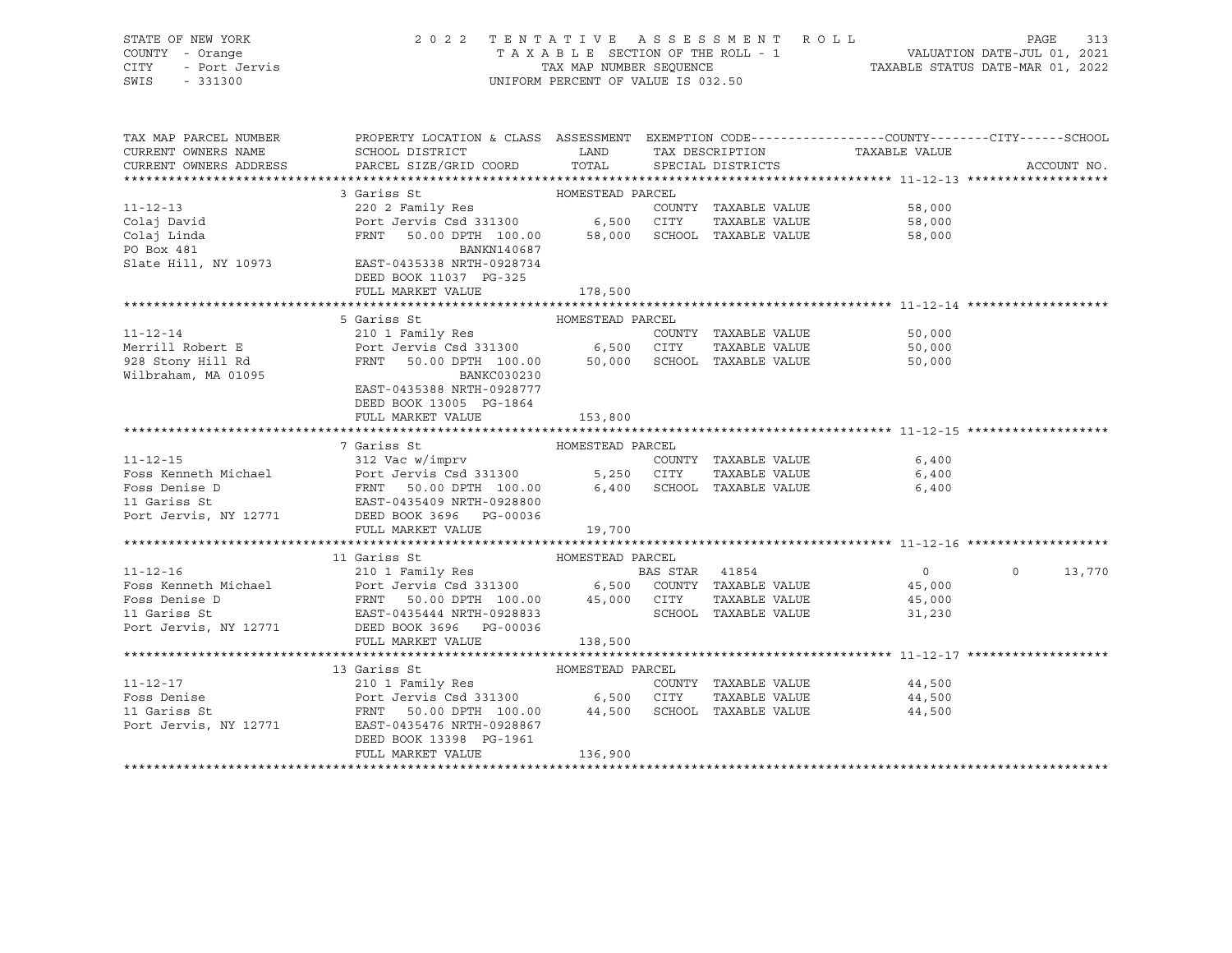### STATE OF NEW YORK 2 0 2 2 T E N T A T I V E A S S E S S M E N T R O L L PAGE 314 COUNTY - Orange T A X A B L E SECTION OF THE ROLL - 1 VALUATION DATE-JUL 01, 2021 CITY - Port Jervis TAX MAP NUMBER SEQUENCE TAXABLE STATUS DATE-MAR 01, 2022

| TAX MAP PARCEL NUMBER<br>CURRENT OWNERS NAME                                                                                                                                                                                                           | PROPERTY LOCATION & CLASS ASSESSMENT EXEMPTION CODE---------------COUNTY-------CITY------SCHOOL<br>SCHOOL DISTRICT LAND                                                                     |                  |                      | TAX DESCRIPTION TAXABLE VALUE<br>SPECIAL DISTRICTS |                |             |
|--------------------------------------------------------------------------------------------------------------------------------------------------------------------------------------------------------------------------------------------------------|---------------------------------------------------------------------------------------------------------------------------------------------------------------------------------------------|------------------|----------------------|----------------------------------------------------|----------------|-------------|
| CURRENT OWNERS ADDRESS                                                                                                                                                                                                                                 | PARCEL SIZE/GRID COORD                                                                                                                                                                      | TOTAL            |                      |                                                    |                | ACCOUNT NO. |
|                                                                                                                                                                                                                                                        | 15 Gariss St                                                                                                                                                                                | HOMESTEAD PARCEL |                      |                                                    |                |             |
| $11 - 12 - 18$                                                                                                                                                                                                                                         | 15 Gariss St<br>210 1 Family Res<br>Port Jervis Csd 331300 6,500 COUNTY TAXABLE VALUE<br>FRNT 50.00 DPTH 100.00 56,700 CITY TAXABLE VALUE<br>EAST-0435523 NRTH-0928893 SCHOOL TAXABLE VALUE |                  | ENH STAR 41834       | $\overline{0}$                                     | $\Omega$       | 34,390      |
|                                                                                                                                                                                                                                                        |                                                                                                                                                                                             |                  |                      | 56,700                                             |                |             |
|                                                                                                                                                                                                                                                        |                                                                                                                                                                                             |                  |                      | 56,700                                             |                |             |
| Amarilla Darlene<br>15 Gariss St<br>Port Jervis, NY 12771                                                                                                                                                                                              |                                                                                                                                                                                             |                  |                      | 22,310                                             |                |             |
|                                                                                                                                                                                                                                                        | DEED BOOK 3145 PG-00075                                                                                                                                                                     |                  |                      |                                                    |                |             |
|                                                                                                                                                                                                                                                        | FULL MARKET VALUE                                                                                                                                                                           | 174,500          |                      |                                                    |                |             |
|                                                                                                                                                                                                                                                        |                                                                                                                                                                                             |                  |                      |                                                    |                |             |
|                                                                                                                                                                                                                                                        | 42 Erie St                                                                                                                                                                                  | HOMESTEAD PARCEL |                      |                                                    |                |             |
|                                                                                                                                                                                                                                                        |                                                                                                                                                                                             |                  |                      | 8,200                                              |                |             |
|                                                                                                                                                                                                                                                        |                                                                                                                                                                                             |                  |                      | 8,200                                              |                |             |
|                                                                                                                                                                                                                                                        |                                                                                                                                                                                             |                  |                      | 8,200                                              |                |             |
|                                                                                                                                                                                                                                                        |                                                                                                                                                                                             |                  |                      |                                                    |                |             |
| 11-13-1<br>Jones William H<br>Jones Marlene A Port Jervis Csd 331300 5,250 CITY TAXABLE VALUE<br>Jones Marlene A FRNT 50.00 DPTH 100.00 8,200 SCHOOL TAXABLE VALUE<br>2 Mary St EAST-04354888 NRTH-0929224<br>Port Jervis, 12771 DEED                  |                                                                                                                                                                                             |                  |                      |                                                    |                |             |
|                                                                                                                                                                                                                                                        | FULL MARKET VALUE                                                                                                                                                                           | 25,200           |                      |                                                    |                |             |
|                                                                                                                                                                                                                                                        |                                                                                                                                                                                             |                  |                      |                                                    |                |             |
|                                                                                                                                                                                                                                                        |                                                                                                                                                                                             |                  |                      |                                                    |                |             |
|                                                                                                                                                                                                                                                        |                                                                                                                                                                                             |                  |                      | $\overline{0}$                                     | $\overline{0}$ | 13,770      |
|                                                                                                                                                                                                                                                        |                                                                                                                                                                                             |                  |                      | 1,130                                              |                | 1,130 1,130 |
|                                                                                                                                                                                                                                                        |                                                                                                                                                                                             |                  |                      | 55,470                                             |                |             |
|                                                                                                                                                                                                                                                        |                                                                                                                                                                                             |                  |                      | 55,470                                             |                |             |
|                                                                                                                                                                                                                                                        |                                                                                                                                                                                             |                  |                      | 41,700                                             |                |             |
|                                                                                                                                                                                                                                                        |                                                                                                                                                                                             |                  |                      |                                                    |                |             |
|                                                                                                                                                                                                                                                        |                                                                                                                                                                                             |                  |                      |                                                    |                |             |
| 11-13-3<br>210 1 Family Res<br>210 1 Family Res<br>210 1 Family Res<br>210 1 Family Res<br>210 1 Family Res<br>210 1 Family Res<br>210 1 Family Res<br>210 1 Family Res<br>210 1 Family Res<br>210 1 Family Res<br>210 1 Family Res<br>210 1 Family Re | 18 Gariss St                                                                                                                                                                                | HOMESTEAD PARCEL |                      |                                                    |                |             |
|                                                                                                                                                                                                                                                        |                                                                                                                                                                                             |                  |                      | 47,000                                             |                |             |
|                                                                                                                                                                                                                                                        |                                                                                                                                                                                             |                  |                      | 47,000                                             |                |             |
|                                                                                                                                                                                                                                                        |                                                                                                                                                                                             |                  |                      | 47,000                                             |                |             |
|                                                                                                                                                                                                                                                        |                                                                                                                                                                                             |                  |                      |                                                    |                |             |
|                                                                                                                                                                                                                                                        |                                                                                                                                                                                             |                  |                      |                                                    |                |             |
|                                                                                                                                                                                                                                                        | DEED BOOK 14802 PG-1743                                                                                                                                                                     |                  |                      |                                                    |                |             |
|                                                                                                                                                                                                                                                        | FULL MARKET VALUE                                                                                                                                                                           | 144,600          |                      |                                                    |                |             |
|                                                                                                                                                                                                                                                        |                                                                                                                                                                                             |                  |                      |                                                    |                |             |
| 11-13-4<br>Stanke Beatrice Port Jervis Csd 331300<br>FRAT 50.00 DPTH 100.00 45,850 SCHOOL TAXABLE VALUE 45,850<br>FRAT 50.00 DPTH 100.00 45,850 SCHOOL TAXABLE VALUE 45,850<br>Port Jervis, NY 12771 DEED BOOK 1464 PG-1854<br>Port Je                 | 16 Gariss St                                                                                                                                                                                |                  |                      |                                                    |                |             |
|                                                                                                                                                                                                                                                        |                                                                                                                                                                                             |                  |                      |                                                    |                |             |
|                                                                                                                                                                                                                                                        |                                                                                                                                                                                             |                  |                      |                                                    |                |             |
|                                                                                                                                                                                                                                                        |                                                                                                                                                                                             |                  |                      |                                                    |                |             |
|                                                                                                                                                                                                                                                        |                                                                                                                                                                                             |                  |                      |                                                    |                |             |
|                                                                                                                                                                                                                                                        | FULL MARKET VALUE                                                                                                                                                                           | 141,100          |                      |                                                    |                |             |
|                                                                                                                                                                                                                                                        |                                                                                                                                                                                             |                  |                      |                                                    |                |             |
|                                                                                                                                                                                                                                                        | 14 Gariss St                                                                                                                                                                                | HOMESTEAD PARCEL |                      |                                                    |                |             |
| $11 - 13 - 5$                                                                                                                                                                                                                                          | 210 1 Family Res                                                                                                                                                                            |                  | COUNTY TAXABLE VALUE | 60,550                                             |                |             |
|                                                                                                                                                                                                                                                        |                                                                                                                                                                                             |                  | TAXABLE VALUE        | 60,550                                             |                |             |
|                                                                                                                                                                                                                                                        |                                                                                                                                                                                             |                  |                      | 60,550                                             |                |             |
| Port Jervis, NY 12771                                                                                                                                                                                                                                  | EAST-0435382 NRTH-0928988                                                                                                                                                                   |                  |                      |                                                    |                |             |
|                                                                                                                                                                                                                                                        | DEED BOOK 1655 PG-00728                                                                                                                                                                     |                  |                      |                                                    |                |             |
|                                                                                                                                                                                                                                                        | FULL MARKET VALUE                                                                                                                                                                           | 186,300          |                      |                                                    |                |             |
|                                                                                                                                                                                                                                                        |                                                                                                                                                                                             |                  |                      |                                                    |                |             |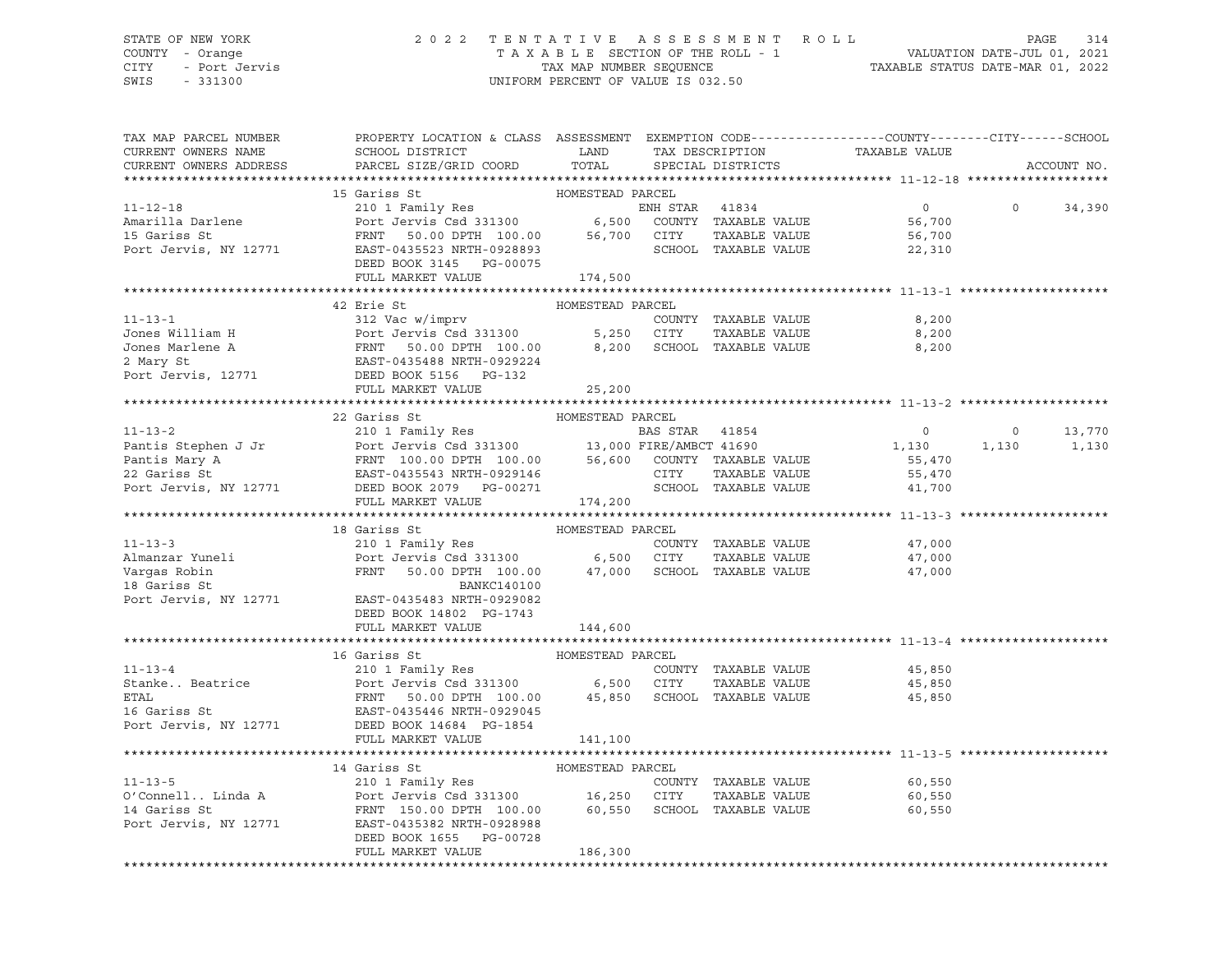# STATE OF NEW YORK 2 0 2 2 T E N T A T I V E A S S E S S M E N T R O L L PAGE 315 COUNTY - Orange T A X A B L E SECTION OF THE ROLL - 1 VALUATION DATE-JUL 01, 2021 CITY - Port Jervis TAX MAP NUMBER SEQUENCE TAXABLE STATUS DATE-MAR 01, 2022

| TAX MAP PARCEL NUMBER<br>CURRENT OWNERS NAME<br>CURRENT OWNERS ADDRESS                                                                                                                                                                                     | PROPERTY LOCATION & CLASS ASSESSMENT EXEMPTION CODE----------------COUNTY-------CITY------SCHOOL<br>SCHOOL DISTRICT<br>PARCEL SIZE/GRID COORD | <b>LAND</b><br>TOTAL |                | SPECIAL DISTRICTS    | TAX DESCRIPTION TAXABLE VALUE SPECIAL DISTRICTS | ACCOUNT NO.        |
|------------------------------------------------------------------------------------------------------------------------------------------------------------------------------------------------------------------------------------------------------------|-----------------------------------------------------------------------------------------------------------------------------------------------|----------------------|----------------|----------------------|-------------------------------------------------|--------------------|
| 3 Gariss St<br>210 1 Family Res<br>Newton Scott<br>8 Gariss St<br>210 1 Family Res<br>Port Jervis Csd 331300<br>6,500 CITY<br>210 1 Family Res<br>Port Jervis Csd 331300<br>6,500 CITY<br>210 1 Family Res<br>210 1 Family Res<br>210 1 Family Res<br>21   |                                                                                                                                               |                      |                |                      |                                                 |                    |
|                                                                                                                                                                                                                                                            |                                                                                                                                               |                      |                |                      | COUNTY TAXABLE VALUE<br>46,000                  |                    |
|                                                                                                                                                                                                                                                            |                                                                                                                                               |                      |                | TAXABLE VALUE        | 46,000                                          |                    |
|                                                                                                                                                                                                                                                            | 50.00 DPTH 100.00  46,000  SCHOOL TAXABLE VALUE                                                                                               |                      |                |                      | 46,000                                          |                    |
|                                                                                                                                                                                                                                                            |                                                                                                                                               |                      |                |                      |                                                 |                    |
|                                                                                                                                                                                                                                                            | DEED BOOK 14563 PG-220                                                                                                                        |                      |                |                      |                                                 |                    |
|                                                                                                                                                                                                                                                            | FULL MARKET VALUE                                                                                                                             | 141,500              |                |                      |                                                 |                    |
|                                                                                                                                                                                                                                                            |                                                                                                                                               |                      |                |                      |                                                 |                    |
| HOMESTEAD PARCEL<br>James Thomas R<br>James Thomas R<br>210 1 Family Res<br>Port Jervis Csd 331300<br>26,500 CITY TAXABLE VALUE<br>28,200<br>28,200<br>28,200<br>Port Jervis, NY 12771<br>BANKCLARE COMPTH 100.00<br>BANKCLARE COMPTH 200.00<br>28,200     |                                                                                                                                               |                      |                |                      |                                                 |                    |
|                                                                                                                                                                                                                                                            |                                                                                                                                               |                      |                |                      |                                                 |                    |
|                                                                                                                                                                                                                                                            |                                                                                                                                               |                      |                |                      |                                                 |                    |
|                                                                                                                                                                                                                                                            |                                                                                                                                               |                      |                |                      |                                                 |                    |
|                                                                                                                                                                                                                                                            |                                                                                                                                               |                      |                |                      |                                                 |                    |
|                                                                                                                                                                                                                                                            | EAST-0435265 NRTH-0928878                                                                                                                     |                      |                |                      |                                                 |                    |
|                                                                                                                                                                                                                                                            | DEED BOOK 12659 PG-25                                                                                                                         |                      |                |                      |                                                 |                    |
|                                                                                                                                                                                                                                                            | FULL MARKET VALUE                                                                                                                             | 117,500              |                |                      |                                                 |                    |
|                                                                                                                                                                                                                                                            |                                                                                                                                               |                      |                |                      |                                                 |                    |
|                                                                                                                                                                                                                                                            | 2 Gariss St                                                                                                                                   | HOMESTEAD PARCEL     |                |                      |                                                 |                    |
|                                                                                                                                                                                                                                                            |                                                                                                                                               |                      |                |                      | $\overline{0}$                                  | $\circ$<br>13,770  |
|                                                                                                                                                                                                                                                            |                                                                                                                                               |                      |                |                      | 59,000                                          |                    |
|                                                                                                                                                                                                                                                            |                                                                                                                                               |                      |                |                      | TAXABLE VALUE 59,000                            |                    |
| 11-13-8<br>210 1 Family Res<br>210 1 Family Res<br>Port Jervis Csd 331300<br>210 1 Family Res<br>Port Jervis Csd 331300<br>2 Gariss St<br>2 Gariss St<br>2 Gariss St<br>2 Gariss St<br>2 Gariss St<br>2 Gariss St<br>2 Gariss St<br>2 Gariss St<br>2 Garis |                                                                                                                                               |                      |                | SCHOOL TAXABLE VALUE | 45,230                                          |                    |
|                                                                                                                                                                                                                                                            |                                                                                                                                               |                      |                |                      |                                                 |                    |
|                                                                                                                                                                                                                                                            | FULL MARKET VALUE                                                                                                                             | 181,500              |                |                      |                                                 |                    |
|                                                                                                                                                                                                                                                            |                                                                                                                                               |                      |                |                      |                                                 |                    |
|                                                                                                                                                                                                                                                            | 223 West Main St                                                                                                                              |                      |                |                      |                                                 |                    |
| $11 - 13 - 9$                                                                                                                                                                                                                                              |                                                                                                                                               |                      | BAS STAR 41854 |                      | $\overline{0}$                                  | $\Omega$<br>13,770 |
|                                                                                                                                                                                                                                                            |                                                                                                                                               |                      |                |                      |                                                 |                    |
|                                                                                                                                                                                                                                                            |                                                                                                                                               |                      |                |                      |                                                 |                    |
|                                                                                                                                                                                                                                                            |                                                                                                                                               |                      |                |                      |                                                 |                    |
| Port Jervis, NY 12771 EAST-0435195 NRTH-0928783                                                                                                                                                                                                            |                                                                                                                                               |                      |                |                      |                                                 |                    |
|                                                                                                                                                                                                                                                            | DEED BOOK 12711 PG-1907                                                                                                                       |                      |                |                      |                                                 |                    |
|                                                                                                                                                                                                                                                            | FULL MARKET VALUE                                                                                                                             | 171,700              |                |                      |                                                 |                    |
|                                                                                                                                                                                                                                                            |                                                                                                                                               |                      |                |                      |                                                 |                    |
|                                                                                                                                                                                                                                                            | HOMESTEAD PARCEL<br>225 West Main St                                                                                                          |                      |                |                      |                                                 |                    |
| $11 - 13 - 10$                                                                                                                                                                                                                                             | 210 1 Family Res                                                                                                                              |                      |                | COUNTY TAXABLE VALUE | 49,500<br>49,500                                |                    |
|                                                                                                                                                                                                                                                            |                                                                                                                                               |                      |                | TAXABLE VALUE        |                                                 |                    |
| Webb Margaret M<br>225 West Main St<br>Port Jervis, NY 12771 EAST-043516                                                                                                                                                                                   | FRNT 50.00 DPTH 100.00 49,500 SCHOOL TAXABLE VALUE                                                                                            |                      |                |                      | 49,500                                          |                    |
|                                                                                                                                                                                                                                                            | BANKC040280                                                                                                                                   |                      |                |                      |                                                 |                    |
|                                                                                                                                                                                                                                                            | EAST-0435165 NRTH-0928813                                                                                                                     |                      |                |                      |                                                 |                    |
|                                                                                                                                                                                                                                                            | DEED BOOK 5718 PG-99                                                                                                                          |                      |                |                      |                                                 |                    |
|                                                                                                                                                                                                                                                            | FULL MARKET VALUE                                                                                                                             | 152,300              |                |                      |                                                 |                    |
|                                                                                                                                                                                                                                                            |                                                                                                                                               |                      |                |                      |                                                 |                    |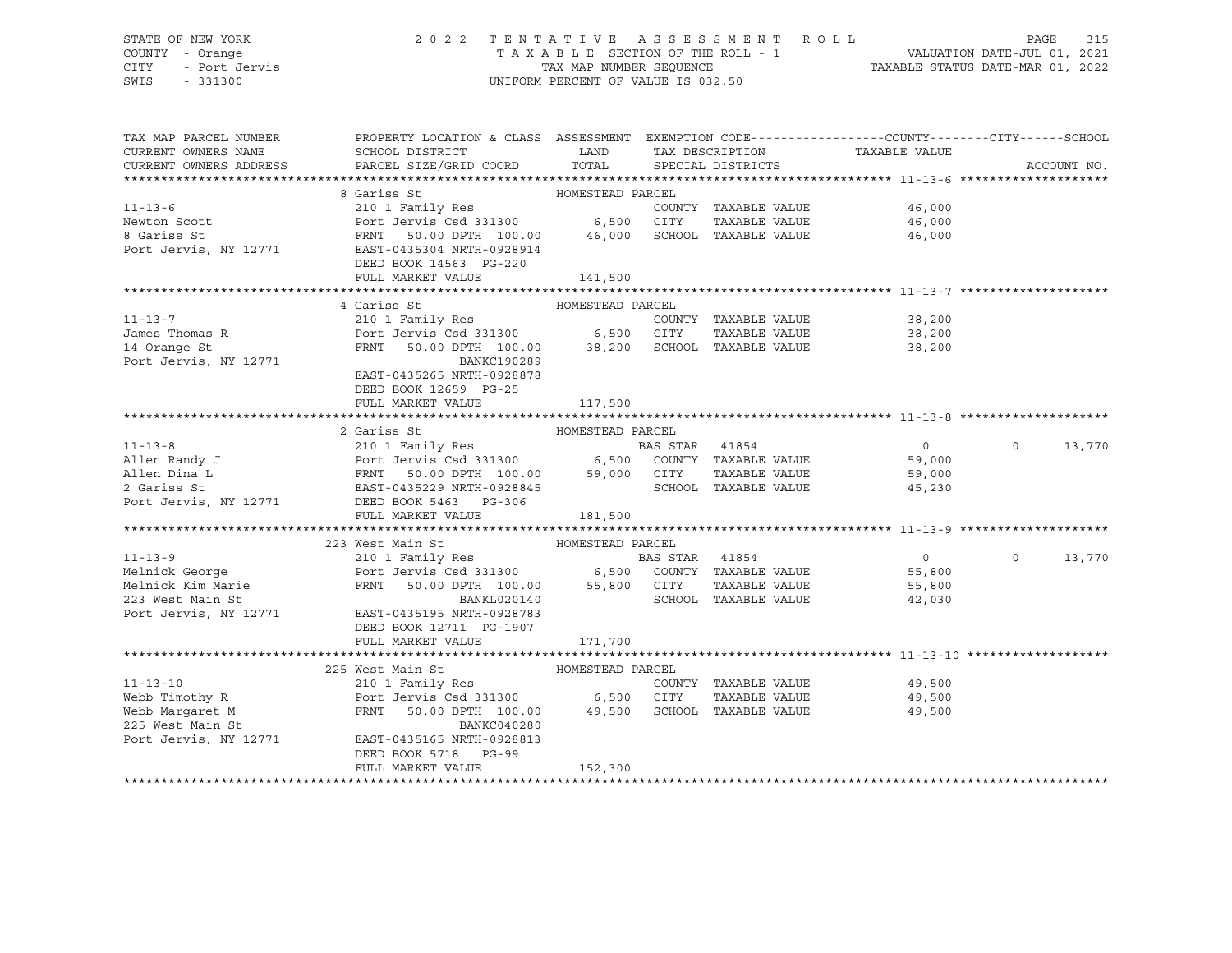### STATE OF NEW YORK 2 0 2 2 T E N T A T I V E A S S E S S M E N T R O L L PAGE 316 COUNTY - Orange T A X A B L E SECTION OF THE ROLL - 1 VALUATION DATE-JUL 01, 2021 CITY - Port Jervis TAX MAP NUMBER SEQUENCE TAXABLE STATUS DATE-MAR 01, 2022

| TAX MAP PARCEL NUMBER<br>CURRENT OWNERS NAME<br>CURRENT OWNERS ADDRESS                                                                                                                                                                | PROPERTY LOCATION & CLASS ASSESSMENT EXEMPTION CODE----------------COUNTY-------CITY------SCHOOL<br>SCHOOL DISTRICT<br>PARCEL SIZE/GRID COORD TOTAL | <b>EXAMPLE THE STATE OF STATE OF STATE</b> |                      | TAX DESCRIPTION TAXABLE VALUE SPECIAL DISTRICTS          |                  | ACCOUNT NO.        |
|---------------------------------------------------------------------------------------------------------------------------------------------------------------------------------------------------------------------------------------|-----------------------------------------------------------------------------------------------------------------------------------------------------|--------------------------------------------|----------------------|----------------------------------------------------------|------------------|--------------------|
|                                                                                                                                                                                                                                       |                                                                                                                                                     |                                            |                      |                                                          |                  |                    |
|                                                                                                                                                                                                                                       | 227 West Main St Management HOMESTEAD PARCEL                                                                                                        |                                            |                      |                                                          |                  |                    |
| 11-13-11<br>Preedman Megan Port Jervis Csd 331300 6,500 CITY TAXABLE VALUE<br>Werder Timothy D Jr FRNT 50.00 DPTH 100.00 54,000 SCHOOL TAXABLE VALUE<br>227 West Main St EAST-0435133 NRTH-0928853<br>Port Jervis, NY 12771 DEED BOOK |                                                                                                                                                     |                                            |                      |                                                          |                  |                    |
|                                                                                                                                                                                                                                       |                                                                                                                                                     |                                            |                      | COUNTY TAXABLE VALUE 54,000<br>CITY TAXABLE VALUE 54,000 | 54,000           |                    |
|                                                                                                                                                                                                                                       |                                                                                                                                                     |                                            |                      |                                                          | 54,000           |                    |
|                                                                                                                                                                                                                                       |                                                                                                                                                     |                                            |                      |                                                          |                  |                    |
|                                                                                                                                                                                                                                       |                                                                                                                                                     |                                            |                      |                                                          |                  |                    |
|                                                                                                                                                                                                                                       | FULL MARKET VALUE                                                                                                                                   | 166, 200                                   |                      |                                                          |                  |                    |
|                                                                                                                                                                                                                                       |                                                                                                                                                     |                                            |                      |                                                          |                  |                    |
|                                                                                                                                                                                                                                       | HOMESTEAD PARCEL<br>229 West Main St                                                                                                                |                                            |                      |                                                          |                  |                    |
|                                                                                                                                                                                                                                       |                                                                                                                                                     |                                            |                      |                                                          | $\overline{0}$   | 2,650              |
|                                                                                                                                                                                                                                       |                                                                                                                                                     |                                            |                      |                                                          |                  |                    |
| 229 West Main St<br>-                                                                                                                                                                                                                 | FRNT                                                                                                                                                |                                            |                      | TAXABLE VALUE                                            |                  |                    |
| Port Jervis, NY 12771                                                                                                                                                                                                                 | 50.00 DPTH 100.00 49,500 CITY<br>BANKC031871 SCHOOL                                                                                                 |                                            | SCHOOL TAXABLE VALUE |                                                          | 46,850<br>49.500 |                    |
|                                                                                                                                                                                                                                       | EAST-0435101 NRTH-0928887                                                                                                                           |                                            |                      |                                                          |                  |                    |
|                                                                                                                                                                                                                                       | DEED BOOK 14422 PG-1799                                                                                                                             |                                            |                      |                                                          |                  |                    |
|                                                                                                                                                                                                                                       | FULL MARKET VALUE                                                                                                                                   | 152,300                                    |                      |                                                          |                  |                    |
|                                                                                                                                                                                                                                       |                                                                                                                                                     |                                            |                      |                                                          |                  |                    |
|                                                                                                                                                                                                                                       | HOMESTEAD PARCEL<br>210 1 Family Res<br>Port Jervis Csd 331300 6,500 CITY<br>FRNT 50.00 DPTH 100.00 2117                                            |                                            |                      |                                                          |                  |                    |
| $11 - 13 - 13$                                                                                                                                                                                                                        |                                                                                                                                                     |                                            |                      | COUNTY TAXABLE VALUE 44,350                              |                  |                    |
| Nason Russell J                                                                                                                                                                                                                       |                                                                                                                                                     |                                            | TAXABLE VALUE        |                                                          | 44,350           |                    |
| 1 Center St                                                                                                                                                                                                                           | 50.00 DPTH 100.00 44,350 SCHOOL TAXABLE VALUE 44,350                                                                                                |                                            |                      |                                                          |                  |                    |
| Port Jervis, NY 12771                                                                                                                                                                                                                 | BANKC140330                                                                                                                                         |                                            |                      |                                                          |                  |                    |
|                                                                                                                                                                                                                                       | EAST-0435168 NRTH-0928895                                                                                                                           |                                            |                      |                                                          |                  |                    |
|                                                                                                                                                                                                                                       | DEED BOOK 14917 PG-724                                                                                                                              |                                            |                      |                                                          |                  |                    |
|                                                                                                                                                                                                                                       | FULL MARKET VALUE                                                                                                                                   | 136,500                                    |                      |                                                          |                  |                    |
|                                                                                                                                                                                                                                       |                                                                                                                                                     |                                            |                      |                                                          |                  |                    |
|                                                                                                                                                                                                                                       | 3 Center St                                                                                                                                         | HOMESTEAD PARCEL                           |                      |                                                          |                  |                    |
|                                                                                                                                                                                                                                       |                                                                                                                                                     |                                            |                      |                                                          | $\overline{0}$   | $\Omega$<br>34,390 |
|                                                                                                                                                                                                                                       |                                                                                                                                                     |                                            |                      |                                                          | 56,000           |                    |
|                                                                                                                                                                                                                                       |                                                                                                                                                     |                                            |                      | TAXABLE VALUE 56,000                                     |                  |                    |
| 11-13-14<br>Cardenas Julio<br>Cardenas Carmen L<br>Cardenas Carmen L<br>Cardenas Carmen L<br>Cardenas Carmen L<br>Cardenas Carmen L<br>FRNT 50.00 DPTH 100.00 56,000 CITY TAXABLE VALUE<br>BANKC180378 SCHOOL TAXABLE VALUE           |                                                                                                                                                     |                                            |                      | SCHOOL TAXABLE VALUE                                     | 21,610           |                    |
| Port Jervis, NY 12771 EAST-0435197 NRTH-0928954                                                                                                                                                                                       |                                                                                                                                                     |                                            |                      |                                                          |                  |                    |
|                                                                                                                                                                                                                                       | DEED BOOK 5091 PG-68                                                                                                                                |                                            |                      |                                                          |                  |                    |
|                                                                                                                                                                                                                                       | FULL MARKET VALUE                                                                                                                                   | 172,300                                    |                      |                                                          |                  |                    |
|                                                                                                                                                                                                                                       |                                                                                                                                                     |                                            |                      |                                                          |                  |                    |
|                                                                                                                                                                                                                                       | 7 Center St                                                                                                                                         | HOMESTEAD PARCEL                           |                      |                                                          |                  |                    |
| $11 - 13 - 15$                                                                                                                                                                                                                        |                                                                                                                                                     |                                            | COUNTY TAXABLE VALUE | 40,250                                                   |                  |                    |
| Charles Tran Property LLC<br>18 Brotherhood Plz<br>Washingtonville, NY 10992 EAST-0435235 NRTH-0928982<br>2011 - Mashingtonville, NY 10992 EAST-0435235 NRTH-0928982                                                                  |                                                                                                                                                     |                                            |                      | TAXABLE VALUE 40,250                                     |                  |                    |
|                                                                                                                                                                                                                                       |                                                                                                                                                     |                                            |                      |                                                          | 40,250           |                    |
|                                                                                                                                                                                                                                       |                                                                                                                                                     |                                            |                      |                                                          |                  |                    |
|                                                                                                                                                                                                                                       | DEED BOOK 14999 PG-671                                                                                                                              |                                            |                      |                                                          |                  |                    |
|                                                                                                                                                                                                                                       | FULL MARKET VALUE                                                                                                                                   | 123,800                                    |                      |                                                          |                  |                    |
|                                                                                                                                                                                                                                       |                                                                                                                                                     |                                            |                      |                                                          |                  |                    |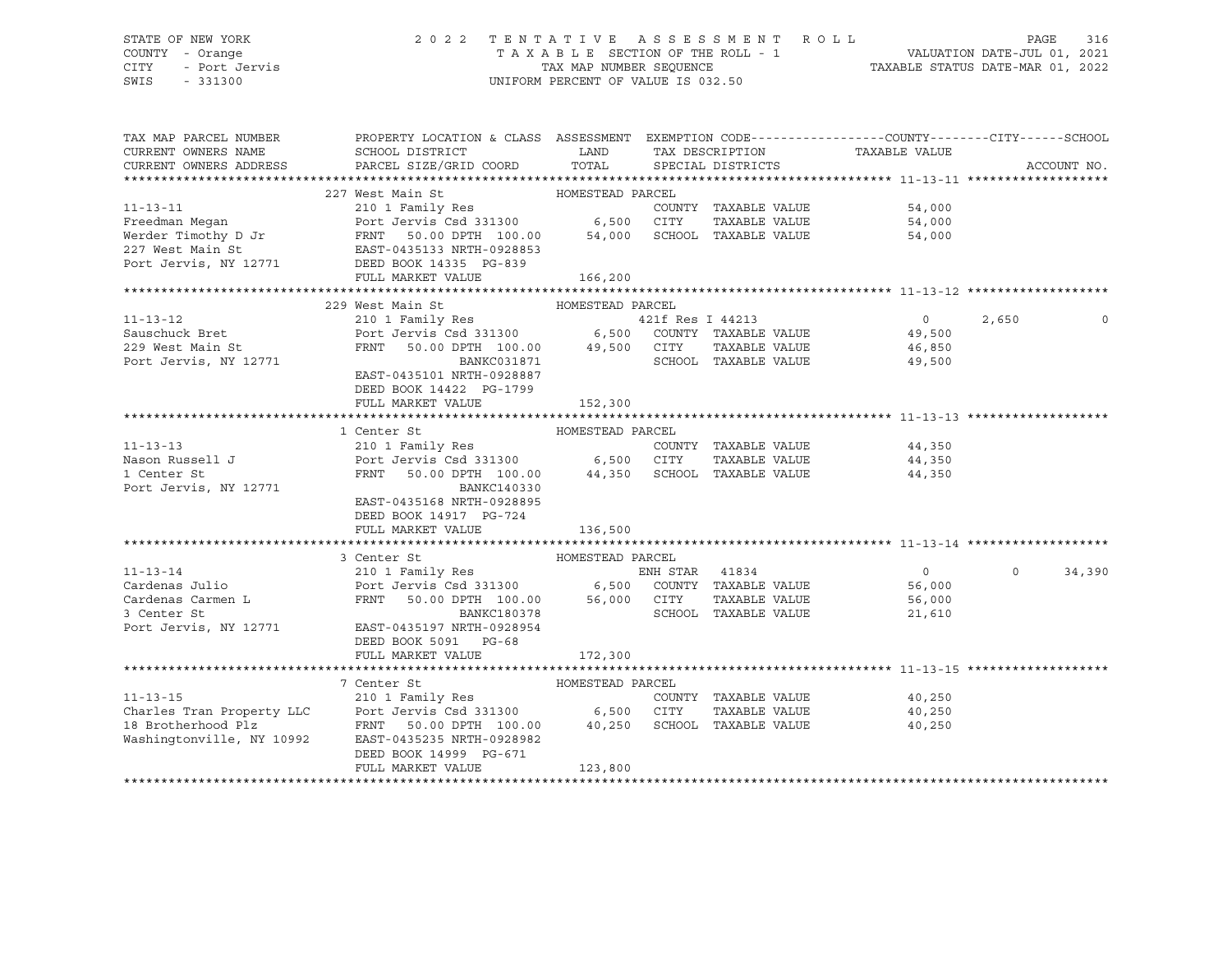| STATE OF NEW YORK<br>COUNTY - Orange<br><b>CITY</b><br>- Port Jervis<br>SWIS<br>$-331300$                                                                            | 2 0 2 2                                                                                                                                         | TENTATIVE<br>UNIFORM PERCENT OF VALUE IS 032.50 |                | ASSESSMENT ROLL      | T A X A B L E SECTION OF THE ROLL - 1<br>T A X A B L E SECTION OF THE ROLL - 1<br>TAXABLE STATUS DATE-MAR 01, 2022 | PAGE     | 317         |
|----------------------------------------------------------------------------------------------------------------------------------------------------------------------|-------------------------------------------------------------------------------------------------------------------------------------------------|-------------------------------------------------|----------------|----------------------|--------------------------------------------------------------------------------------------------------------------|----------|-------------|
| TAX MAP PARCEL NUMBER<br>CURRENT OWNERS NAME                                                                                                                         | PROPERTY LOCATION & CLASS ASSESSMENT EXEMPTION CODE----------------COUNTY-------CITY------SCHOOL<br>SCHOOL DISTRICT                             | LAND                                            |                | TAX DESCRIPTION      | TAXABLE VALUE                                                                                                      |          |             |
| CURRENT OWNERS ADDRESS                                                                                                                                               | PARCEL SIZE/GRID COORD                                                                                                                          | TOTAL                                           |                | SPECIAL DISTRICTS    |                                                                                                                    |          | ACCOUNT NO. |
|                                                                                                                                                                      | 9 Center St                                                                                                                                     | HOMESTEAD PARCEL                                |                |                      |                                                                                                                    |          |             |
| $11 - 13 - 16$                                                                                                                                                       | 210 1 Family Res                                                                                                                                |                                                 | BAS STAR 41854 |                      | $0 \qquad \qquad$                                                                                                  | $\Omega$ | 13,770      |
| Scopino Sherry                                                                                                                                                       |                                                                                                                                                 |                                                 |                | COUNTY TAXABLE VALUE | 56,100                                                                                                             |          |             |
| Scopino Carmine                                                                                                                                                      | EXEMPT FAILLY RESERVED FOR THE POTT JET THAT THE POST SERVED OF STATE THAT THE POST OF THE POST OF THE POST OF<br>FRNT 50.00 DPTH 100.00 56,100 |                                                 |                | CITY TAXABLE VALUE   | 56,100                                                                                                             |          |             |
| 9 Center St                                                                                                                                                          | BANKC190616                                                                                                                                     |                                                 |                | SCHOOL TAXABLE VALUE | 42,330                                                                                                             |          |             |
| Port Jervis, NY 12771-9000 EAST-0435269 NRTH-0929016                                                                                                                 | DEED BOOK 2579 PG-00118                                                                                                                         |                                                 |                |                      |                                                                                                                    |          |             |
|                                                                                                                                                                      | FULL MARKET VALUE                                                                                                                               | 172,600                                         |                |                      |                                                                                                                    |          |             |
|                                                                                                                                                                      |                                                                                                                                                 |                                                 |                |                      |                                                                                                                    |          |             |
|                                                                                                                                                                      | 11 Center St                                                                                                                                    | HOMESTEAD PARCEL                                |                |                      |                                                                                                                    |          |             |
| $11 - 13 - 17$                                                                                                                                                       | 210 1 Family Res                                                                                                                                |                                                 |                | COUNTY TAXABLE VALUE | 44,050                                                                                                             |          |             |
| The Kathleen T Hylas Lvg Tr II Port Jervis Csd 331300 6,500                                                                                                          |                                                                                                                                                 |                                                 | CITY           | TAXABLE VALUE        | 44,050                                                                                                             |          |             |
| John Filiss, Trustee               FRNT     50.00 DPTH  100.00<br>238 East Main St               EAST-0435303 NRTH-0929041                                           |                                                                                                                                                 | 44,050                                          |                | SCHOOL TAXABLE VALUE | 44,050                                                                                                             |          |             |
| Port Jervis, NY 12771                                                                                                                                                |                                                                                                                                                 |                                                 |                |                      |                                                                                                                    |          |             |
|                                                                                                                                                                      | DEED BOOK 14000 PG-1932<br>FULL MARKET VALUE                                                                                                    | 135,500                                         |                |                      |                                                                                                                    |          |             |
|                                                                                                                                                                      |                                                                                                                                                 |                                                 |                |                      |                                                                                                                    |          |             |
|                                                                                                                                                                      | 13 Center St                                                                                                                                    | HOMESTEAD PARCEL                                |                |                      |                                                                                                                    |          |             |
| Hull Mary Lynn<br>Hull Mary Lynn<br>Thompson Lawrence<br>13 Center St<br>13 Center St<br>210 1 Family Res<br>Port Jervis Csd 331300<br>FRNT 50.00 DPTH 100.00 37,350 |                                                                                                                                                 |                                                 |                | COUNTY TAXABLE VALUE | 37,350                                                                                                             |          |             |
|                                                                                                                                                                      |                                                                                                                                                 |                                                 | CITY           | TAXABLE VALUE        | 37,350                                                                                                             |          |             |
|                                                                                                                                                                      |                                                                                                                                                 |                                                 |                | SCHOOL TAXABLE VALUE | 37,350                                                                                                             |          |             |
|                                                                                                                                                                      |                                                                                                                                                 |                                                 |                |                      |                                                                                                                    |          |             |
| Port Jervis, NY 12771 EAST-0435342 NRTH-0929073                                                                                                                      |                                                                                                                                                 |                                                 |                |                      |                                                                                                                    |          |             |
|                                                                                                                                                                      | DEED BOOK 12640 PG-1671                                                                                                                         |                                                 |                |                      |                                                                                                                    |          |             |
|                                                                                                                                                                      | FULL MARKET VALUE                                                                                                                               | 114,900                                         |                |                      |                                                                                                                    |          |             |
|                                                                                                                                                                      |                                                                                                                                                 |                                                 |                |                      |                                                                                                                    |          |             |
|                                                                                                                                                                      | 15 Center St                                                                                                                                    | HOMESTEAD PARCEL                                |                |                      |                                                                                                                    |          |             |
| $11 - 13 - 19$                                                                                                                                                       | 210 1 Family Res                                                                                                                                |                                                 | BAS STAR 41854 |                      | $\overline{0}$                                                                                                     | $\circ$  | 13,770      |
| Perrucci Robert                                                                                                                                                      | Port Jervis Csd 331300                                                                                                                          | 6,500                                           |                | COUNTY TAXABLE VALUE | 45,400                                                                                                             |          |             |
| 15 Center St                                                                                                                                                         | 50.00 DPTH 100.00 45,400 CITY<br>FRNT                                                                                                           |                                                 |                | TAXABLE VALUE        | 45,400                                                                                                             |          |             |
| Port Jervis, NY 12771                                                                                                                                                | BANKN140687                                                                                                                                     |                                                 |                | SCHOOL TAXABLE VALUE | 31,630                                                                                                             |          |             |
|                                                                                                                                                                      | EAST-0435379 NRTH-0929120<br>DEED BOOK 11578 PG-1307                                                                                            |                                                 |                |                      |                                                                                                                    |          |             |
|                                                                                                                                                                      | FULL MARKET VALUE                                                                                                                               | 139,700                                         |                |                      |                                                                                                                    |          |             |
|                                                                                                                                                                      |                                                                                                                                                 |                                                 |                |                      |                                                                                                                    |          |             |
|                                                                                                                                                                      | 17 Center St                                                                                                                                    | HOMESTEAD PARCEL                                |                |                      |                                                                                                                    |          |             |
| $11 - 13 - 20$                                                                                                                                                       | 210 1 Family Res                                                                                                                                |                                                 | BAS STAR 41854 |                      | $\overline{0}$                                                                                                     | $\Omega$ | 13,770      |
|                                                                                                                                                                      |                                                                                                                                                 |                                                 |                | COUNTY TAXABLE VALUE | 66,000                                                                                                             |          |             |
| Rivera David J Jr<br>Hess Rachel M                                                                                                                                   | Port Jervis Csd 331300 6,500<br>FRNT 50.00 DPTH 100.00 66,000                                                                                   |                                                 | CITY           | TAXABLE VALUE        | 66,000                                                                                                             |          |             |
| 17 Center St                                                                                                                                                         | BANKN140687                                                                                                                                     |                                                 |                | SCHOOL TAXABLE VALUE | 52,230                                                                                                             |          |             |
| Port Jervis, NY 12771                                                                                                                                                | EAST-0435413 NRTH-0929138                                                                                                                       |                                                 |                |                      |                                                                                                                    |          |             |
|                                                                                                                                                                      | DEED BOOK 11500 PG-985                                                                                                                          |                                                 |                |                      |                                                                                                                    |          |             |
|                                                                                                                                                                      | FULL MARKET VALUE                                                                                                                               | 203,100                                         |                |                      |                                                                                                                    |          |             |
|                                                                                                                                                                      |                                                                                                                                                 |                                                 |                |                      |                                                                                                                    |          |             |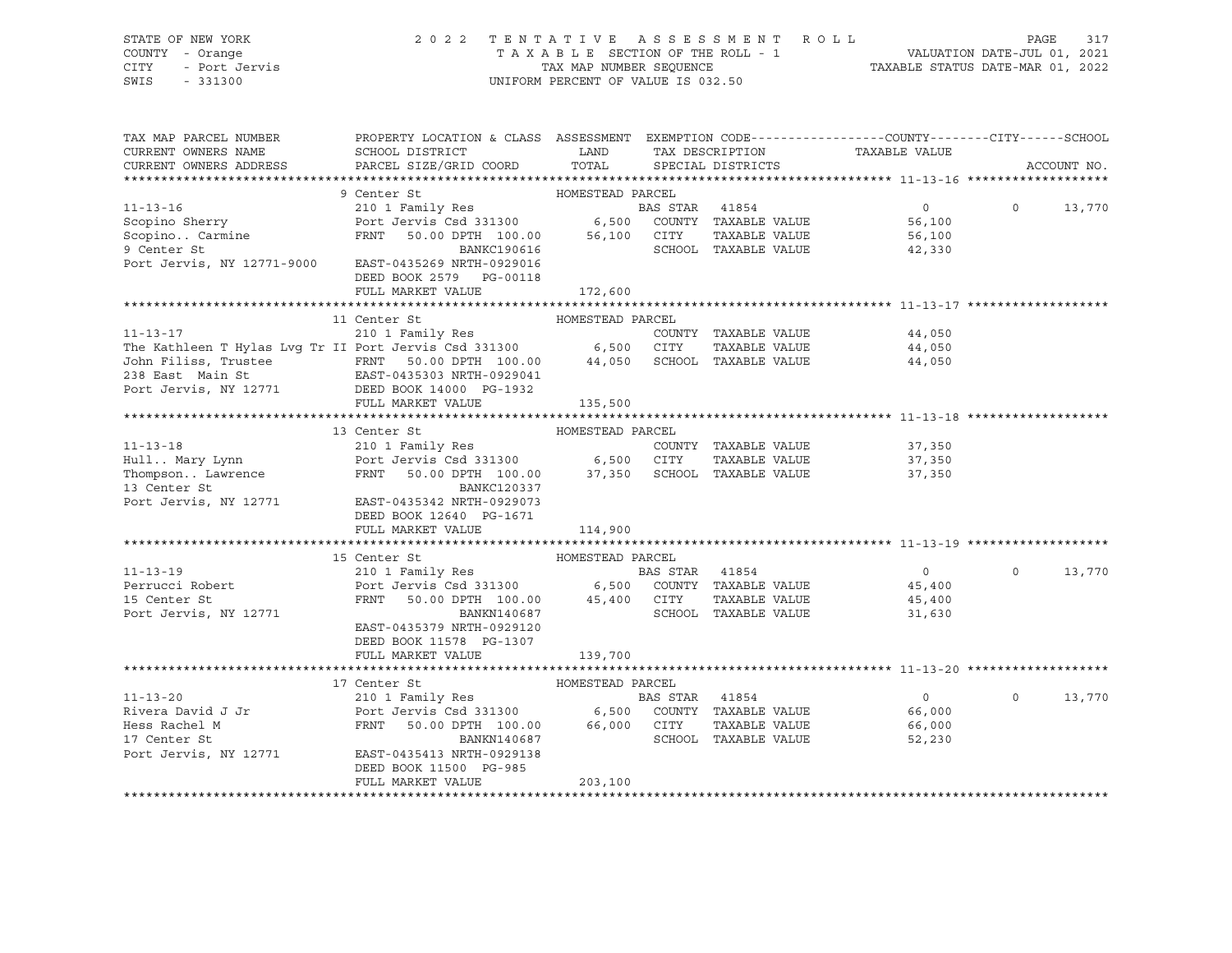## STATE OF NEW YORK 2 0 2 2 T E N T A T I V E A S S E S S M E N T R O L L PAGE 318 COUNTY - Orange T A X A B L E SECTION OF THE ROLL - 1 VALUATION DATE-JUL 01, 2021 CITY - Port Jervis TAX MAP NUMBER SEQUENCE TAXABLE STATUS DATE-MAR 01, 2022

| TAX MAP PARCEL NUMBER  | PROPERTY LOCATION & CLASS ASSESSMENT EXEMPTION CODE----------------COUNTY-------CITY------SCHOOL                                                                                                                                                                                                                                                                                                                                             |                      |                                                                |                            |                |             |
|------------------------|----------------------------------------------------------------------------------------------------------------------------------------------------------------------------------------------------------------------------------------------------------------------------------------------------------------------------------------------------------------------------------------------------------------------------------------------|----------------------|----------------------------------------------------------------|----------------------------|----------------|-------------|
| CURRENT OWNERS NAME    | SCHOOL DISTRICT LAND                                                                                                                                                                                                                                                                                                                                                                                                                         |                      |                                                                |                            |                |             |
| CURRENT OWNERS ADDRESS | PARCEL SIZE/GRID COORD                                                                                                                                                                                                                                                                                                                                                                                                                       |                      |                                                                |                            |                | ACCOUNT NO. |
|                        |                                                                                                                                                                                                                                                                                                                                                                                                                                              |                      |                                                                |                            |                |             |
|                        |                                                                                                                                                                                                                                                                                                                                                                                                                                              |                      |                                                                |                            |                |             |
|                        |                                                                                                                                                                                                                                                                                                                                                                                                                                              |                      |                                                                | 7,800 4,522                |                | 4,522       |
|                        |                                                                                                                                                                                                                                                                                                                                                                                                                                              |                      |                                                                | $\overline{0}$             | $\overline{0}$ | 34,390      |
|                        |                                                                                                                                                                                                                                                                                                                                                                                                                                              |                      |                                                                | 44,200                     |                |             |
|                        |                                                                                                                                                                                                                                                                                                                                                                                                                                              |                      |                                                                | 47,478                     |                |             |
|                        |                                                                                                                                                                                                                                                                                                                                                                                                                                              |                      | SCHOOL TAXABLE VALUE 13,088                                    |                            |                |             |
|                        | $\begin{tabular}{lcccc} & & 11-13-21 & & 19 Center St & & \text{HOMESTEAD PARCEL} \\ & & 210 1 Family Res & & VETWAR CTS 41120 \\ & & Port Jerris Csd 331300 & & 6,500 ENH STAR & 41834 \\ & & FRNT & 50.00 DPTH 100.00 & & 52,000 COUNTY TAXABLE VALUE \\ 19 Center St & & EAST-0435451 NRTH-0929187 & & CITY TAXABLE VALUE \\ & & FULL MARKET VALUE & & & 160,000 \\ & & & FULL MARKET VALUE & & & 160,000 \\ & & & &$                     |                      |                                                                |                            |                |             |
|                        |                                                                                                                                                                                                                                                                                                                                                                                                                                              |                      |                                                                |                            |                |             |
|                        | 39-51 Erie St                                                                                                                                                                                                                                                                                                                                                                                                                                | NON-HOMESTEAD PARCEL |                                                                |                            |                |             |
|                        |                                                                                                                                                                                                                                                                                                                                                                                                                                              |                      | COUNTY TAXABLE VALUE $263,050$<br>CITY TAXABLE VALUE $263,050$ |                            |                |             |
|                        |                                                                                                                                                                                                                                                                                                                                                                                                                                              |                      |                                                                |                            |                |             |
|                        |                                                                                                                                                                                                                                                                                                                                                                                                                                              |                      | 263,050 SCHOOL TAXABLE VALUE 263,050                           |                            |                |             |
|                        | 11-14-1<br>Gillinder Bros<br>FARCEN<br>FARCEN<br>COUNTY<br>PO Box 1007<br>Port Jervis, NY 12771<br>EAST-0435754 NRTH-0929202<br>Port Jervis, NY 12771<br>EAST-0435754 NRTH-0929202<br>Port Jervis, NY 12771                                                                                                                                                                                                                                  |                      |                                                                |                            |                |             |
|                        | DEED BOOK 0641 PG-00320                                                                                                                                                                                                                                                                                                                                                                                                                      |                      |                                                                |                            |                |             |
|                        | FULL MARKET VALUE                                                                                                                                                                                                                                                                                                                                                                                                                            | 809,400              |                                                                |                            |                |             |
|                        |                                                                                                                                                                                                                                                                                                                                                                                                                                              |                      |                                                                |                            |                |             |
|                        | 35-37 Erie St<br>11-15-1<br>340 Vacant indus<br>340 Vacant indus<br>266.00 17,200 CITY TAXABLE VALUE<br>266.00 17,200 SCHOOL TAXABLE VALUE<br>266.00 17,200 SCHOOL TAXABLE VALUE<br>267.1007 FRNT 101.00 DPTH 266.00 17,200 SCHOOL TAXABLE VALUE<br>277.200 P                                                                                                                                                                                | HOMESTEAD PARCEL     |                                                                |                            |                |             |
|                        |                                                                                                                                                                                                                                                                                                                                                                                                                                              |                      |                                                                |                            |                |             |
|                        |                                                                                                                                                                                                                                                                                                                                                                                                                                              |                      |                                                                |                            |                |             |
|                        |                                                                                                                                                                                                                                                                                                                                                                                                                                              |                      |                                                                |                            |                |             |
|                        |                                                                                                                                                                                                                                                                                                                                                                                                                                              |                      |                                                                |                            |                |             |
|                        | DEED BOOK 0849 PG-00546                                                                                                                                                                                                                                                                                                                                                                                                                      |                      |                                                                |                            |                |             |
|                        | FULL MARKET VALUE 52,900                                                                                                                                                                                                                                                                                                                                                                                                                     |                      |                                                                |                            |                |             |
|                        |                                                                                                                                                                                                                                                                                                                                                                                                                                              |                      |                                                                |                            |                |             |
|                        | 33 Erie St HOMESTEAD PARCEL<br>210 1 Family Res BAS STAR 41854 0<br>Plich Radoslaw Port Jervis Csd 331300 6,500 COUNTY TAXABLE VALUE<br>216 IWona FRNT 50.00 DPTH 100.00 41,900 CITY TAXABLE VALUE 41,900<br>33 Erie St EAST-0435988 N                                                                                                                                                                                                       |                      |                                                                |                            |                |             |
|                        |                                                                                                                                                                                                                                                                                                                                                                                                                                              |                      |                                                                |                            | $\Omega$       | 13,770      |
|                        |                                                                                                                                                                                                                                                                                                                                                                                                                                              |                      |                                                                |                            |                |             |
|                        |                                                                                                                                                                                                                                                                                                                                                                                                                                              |                      |                                                                |                            |                |             |
|                        |                                                                                                                                                                                                                                                                                                                                                                                                                                              |                      |                                                                |                            |                |             |
|                        |                                                                                                                                                                                                                                                                                                                                                                                                                                              |                      |                                                                |                            |                |             |
|                        | FULL MARKET VALUE                                                                                                                                                                                                                                                                                                                                                                                                                            | 128,900              |                                                                |                            |                |             |
|                        |                                                                                                                                                                                                                                                                                                                                                                                                                                              |                      |                                                                |                            |                |             |
|                        | 31 Erie St                                                                                                                                                                                                                                                                                                                                                                                                                                   | HOMESTEAD PARCEL     |                                                                |                            |                |             |
|                        | 11-15-3<br>Clark Marianne B<br>Clark Marianne B<br>Clark Marianne B<br>Clark Marianne B<br>Clark Marianne B<br>Clark Marianne B<br>Clark Marianne B<br>Clark Marianne B<br>Clark Marianne B<br>Clark Marianne B<br>Clark Marianne B<br>Clark Marianne                                                                                                                                                                                        |                      | ENH STAR 41834                                                 | $\overline{0}$             | $\Omega$       | 34,390      |
|                        |                                                                                                                                                                                                                                                                                                                                                                                                                                              |                      |                                                                | $0$<br>42,350              |                |             |
|                        |                                                                                                                                                                                                                                                                                                                                                                                                                                              |                      | TAXABLE VALUE                                                  | 42,350                     |                |             |
|                        |                                                                                                                                                                                                                                                                                                                                                                                                                                              |                      |                                                                | 7,960                      |                |             |
|                        | Port Jervis, NY 12771 DEED BOOK 14689 PG-1017                                                                                                                                                                                                                                                                                                                                                                                                |                      |                                                                |                            |                |             |
|                        | FULL MARKET VALUE                                                                                                                                                                                                                                                                                                                                                                                                                            | 130, 300             |                                                                |                            |                |             |
|                        |                                                                                                                                                                                                                                                                                                                                                                                                                                              |                      |                                                                |                            |                |             |
|                        |                                                                                                                                                                                                                                                                                                                                                                                                                                              |                      |                                                                |                            |                |             |
|                        | $\begin{tabular}{lcccc} \multicolumn{1}{c}{25-29 &\text{Erie St}} & \text{HOMESTEAD PARCH} \\ & 340\text{ Vacant} \text{ indus} & \text{COUNTY} & \text{TAXABLE VALUE} \\ \text{Gillinder Bros Inc} & \text{Port Jervis Csd 331300} & 20,750\text{ CITY} & \text{TAXABLE VALUE} \\ \text{PO Box 1007} & \text{FRNT 144.00 DPTH 235.00} & 20,750\text{ SCHOOL TAXABLE VALUE} \\ \text{Port Jervis, NY 12771} & \text{EAST-0436118 NRTH-09288$ |                      | COUNTY TAXABLE VALUE                                           | 20,750                     |                |             |
|                        |                                                                                                                                                                                                                                                                                                                                                                                                                                              |                      | TAXABLE VALUE                                                  |                            |                |             |
|                        |                                                                                                                                                                                                                                                                                                                                                                                                                                              |                      |                                                                | 20,750<br>20.750<br>20,750 |                |             |
|                        |                                                                                                                                                                                                                                                                                                                                                                                                                                              |                      |                                                                |                            |                |             |
|                        | DEED BOOK 0000                                                                                                                                                                                                                                                                                                                                                                                                                               |                      |                                                                |                            |                |             |
|                        | FULL MARKET VALUE                                                                                                                                                                                                                                                                                                                                                                                                                            | 63,800               |                                                                |                            |                |             |
|                        |                                                                                                                                                                                                                                                                                                                                                                                                                                              |                      |                                                                |                            |                |             |
|                        |                                                                                                                                                                                                                                                                                                                                                                                                                                              |                      |                                                                |                            |                |             |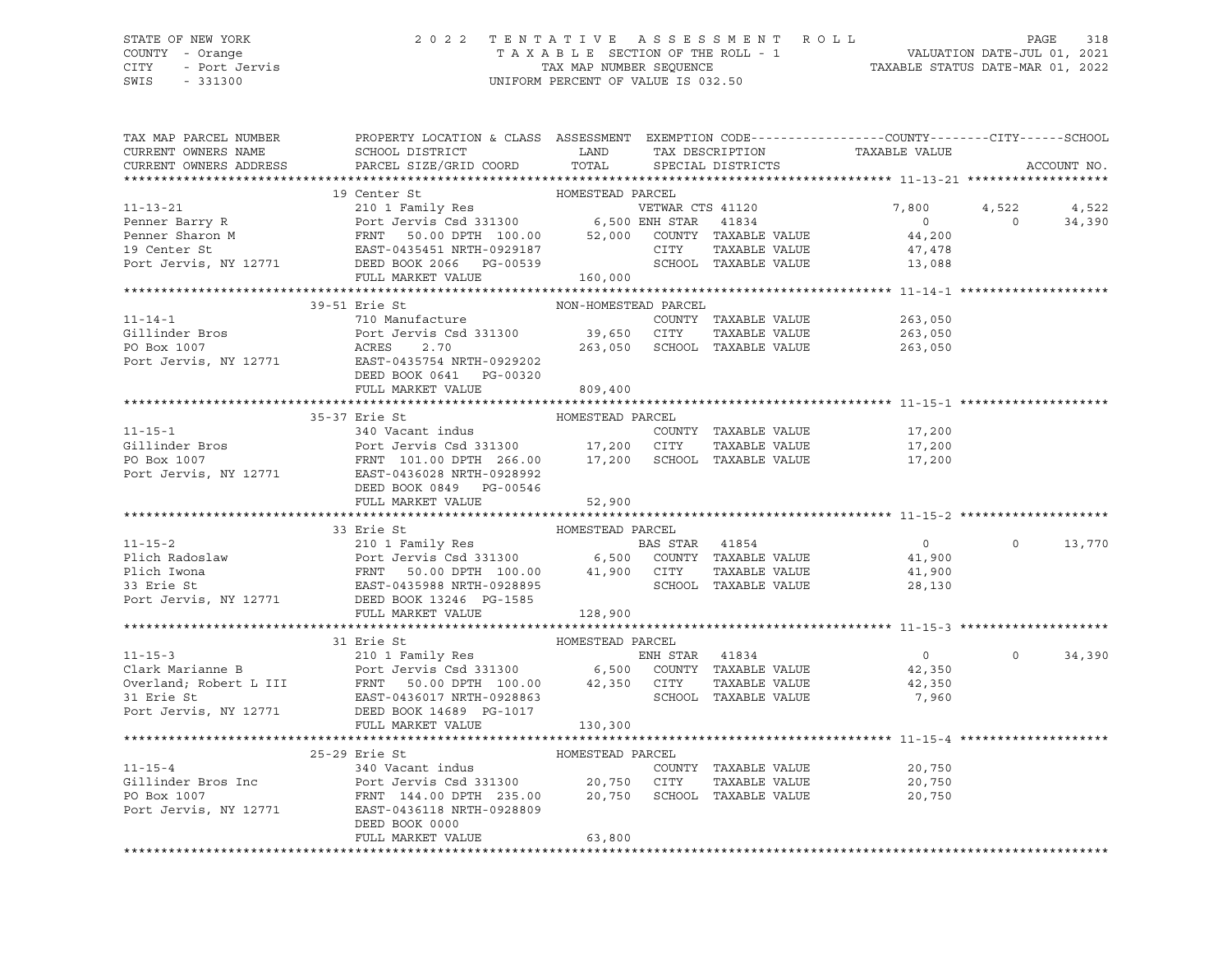| SWIS | STATE OF NEW YORK<br>COUNTY - Orange<br>CITY - Port Jervis<br>$-331300$ | 2 0 2 2                                                 | TAX MAP NUMBER SEOUENCE | TENTATIVE ASSESSMENT ROLL<br>TAXABLE SECTION OF THE ROLL - 1<br>UNIFORM PERCENT OF VALUE IS 032.50 | VALUATION DATE-JUL 01, 2021<br>TAXABLE STATUS DATE-MAR 01, 2022 | PAGE | 319 |
|------|-------------------------------------------------------------------------|---------------------------------------------------------|-------------------------|----------------------------------------------------------------------------------------------------|-----------------------------------------------------------------|------|-----|
|      | TAX MAP PARCEL NUMBER<br>CURRENT OWNERS NAME                            | PROPERTY LOCATION & CLASS ASSESSMENT<br>SCHOOL DISTRICT | LAND                    | EXEMPTION CODE-----------------COUNTY-------CITY------SCHOOL<br>TAX DESCRIPTION                    | TAXABLE VALUE                                                   |      |     |

| CURRENT OWNERS ADDRESS                    | PARCEL SIZE/GRID COORD TOTAL                                                                                                   |                  |                  | SPECIAL DISTRICTS            |                   |                | ACCOUNT NO.    |
|-------------------------------------------|--------------------------------------------------------------------------------------------------------------------------------|------------------|------------------|------------------------------|-------------------|----------------|----------------|
|                                           |                                                                                                                                |                  |                  |                              |                   |                |                |
|                                           | 23 Erie St                                                                                                                     | HOMESTEAD PARCEL |                  |                              |                   |                |                |
| $11 - 15 - 5$                             |                                                                                                                                |                  |                  | COUNTY TAXABLE VALUE         | 70,200            |                |                |
| Meenan Thomas                             |                                                                                                                                |                  |                  | TAXABLE VALUE                | 70,200            |                |                |
| Meenan Audrey                             | 50.00 DPTH 224.00 70,200 SCHOOL TAXABLE VALUE<br>FRNT                                                                          |                  |                  |                              | 70,200            |                |                |
|                                           | BANKN140687                                                                                                                    |                  |                  |                              |                   |                |                |
| 507 Peenpack Trl<br>Sparrowbush, NY 12780 | EAST-0436183 NRTH-0928740                                                                                                      |                  |                  |                              |                   |                |                |
|                                           | DEED BOOK 13926 PG-1261                                                                                                        |                  |                  |                              |                   |                |                |
|                                           | FULL MARKET VALUE                                                                                                              | 216,000          |                  |                              |                   |                |                |
|                                           |                                                                                                                                |                  |                  |                              |                   |                |                |
|                                           | 21 Erie St                                                                                                                     | HOMESTEAD PARCEL |                  |                              |                   |                |                |
| $11 - 15 - 6$                             | 210 1 Family Res                                 VETCOM CTS 41130<br>Port Jervis Csd 331300             8,775 421f Res I 44213 |                  |                  |                              | 13,188 7,536      |                | 7,536          |
| Callahan Daniel                           |                                                                                                                                |                  |                  |                              | $\Omega$          | 12,500         | $\overline{0}$ |
| Callahan Kelley                           | 50.00 DPTH 226.00 55,000 COUNTY TAXABLE VALUE 41,812<br>FRNT                                                                   |                  |                  |                              |                   |                |                |
| 21 Erie St                                |                                                                                                                                |                  |                  | CITY TAXABLE VALUE           | 34,964            |                |                |
| Port Jervis, NY 12771                     | BANKC080370<br>EAST-0436214 NRTH-0928705                                                                                       |                  |                  | SCHOOL TAXABLE VALUE         | 47,464            |                |                |
|                                           | DEED BOOK 15108 PG-1680                                                                                                        |                  |                  |                              |                   |                |                |
|                                           | FULL MARKET VALUE                                                                                                              | 169, 200         |                  |                              |                   |                |                |
|                                           |                                                                                                                                |                  |                  |                              |                   |                |                |
|                                           | 19-1/2 Erie St                                                                                                                 | HOMESTEAD PARCEL |                  |                              |                   |                |                |
| $11 - 15 - 7$                             | 210 1 Family Res COUNT<br>Port Jervis Csd 331300 4,400 CITY                                                                    |                  |                  | COUNTY TAXABLE VALUE         | 52,000            |                |                |
| Faria David                               |                                                                                                                                |                  |                  | TAXABLE VALUE                | 52,000            |                |                |
| Faria Sheila                              | 25.00 DPTH 222.00 52,000 SCHOOL TAXABLE VALUE<br>FRNT                                                                          |                  |                  |                              | 52,000            |                |                |
| $19-1/2$ Erie St                          | <b>BANKC061201</b>                                                                                                             |                  |                  |                              |                   |                |                |
| Port Jervis, NY 12771                     | EAST-0436258 NRTH-0928688                                                                                                      |                  |                  |                              |                   |                |                |
|                                           | DEED BOOK 14630 PG-367                                                                                                         |                  |                  |                              |                   |                |                |
|                                           | FULL MARKET VALUE                                                                                                              | 160,000          |                  |                              |                   |                |                |
|                                           |                                                                                                                                |                  |                  |                              |                   |                |                |
|                                           | 19 Erie St                                                                                                                     | HOMESTEAD PARCEL |                  |                              |                   |                |                |
| $11 - 15 - 8$                             | 210 1 Family Res                                                                                                               |                  | VETCOM CTS 41130 |                              | 12,250 7,536      |                | 7,536          |
| Pavlich Edward C                          | Port Jervis Csd 331300 4,400 FIRE/AMBCT 41690                                                                                  |                  |                  |                              | 1,130             | 1,130          | 1,130          |
| PO Box 610                                | FRNT 25.00 DPTH 212.00 49,000 ENH STAR 41834                                                                                   |                  |                  |                              | $\overline{0}$    | $\overline{0}$ | 34,390         |
| Port Jervis, NY 12771                     | EAST-0436278 NRTH-0928670                                                                                                      |                  |                  | COUNTY TAXABLE VALUE         | 35,620            |                |                |
|                                           | DEED BOOK 3435 PG-00069                                                                                                        |                  | CITY<br>CUUNII   | TAXABLE VALUE                | 40,334            |                |                |
|                                           | FULL MARKET VALUE                                                                                                              |                  |                  | 150,800 SCHOOL TAXABLE VALUE | 5,944             |                |                |
|                                           |                                                                                                                                |                  |                  |                              |                   |                |                |
|                                           | 17 Erie St                                                                                                                     | HOMESTEAD PARCEL |                  |                              |                   |                |                |
| $11 - 15 - 9$                             |                                                                                                                                |                  |                  |                              | $0 \qquad \qquad$ | $\Omega$       | 13,770         |
| Hockenberry Michael R                     |                                                                                                                                |                  |                  |                              | 60,100            |                |                |
| 17 Erie St                                | 50.00 DPTH 219.00 60,100 CITY<br>FRNT                                                                                          |                  |                  | TAXABLE VALUE                | 60,100            |                |                |
| Port Jervis, NY 12771                     | BANKN140687                                                                                                                    |                  |                  | SCHOOL TAXABLE VALUE         | 46,330            |                |                |
|                                           | EAST-0436281 NRTH-0928626                                                                                                      |                  |                  |                              |                   |                |                |
|                                           | DEED BOOK 13819 PG-1516                                                                                                        |                  |                  |                              |                   |                |                |
|                                           | FULL MARKET VALUE                                                                                                              | 184,900          |                  |                              |                   |                |                |

\*\*\*\*\*\*\*\*\*\*\*\*\*\*\*\*\*\*\*\*\*\*\*\*\*\*\*\*\*\*\*\*\*\*\*\*\*\*\*\*\*\*\*\*\*\*\*\*\*\*\*\*\*\*\*\*\*\*\*\*\*\*\*\*\*\*\*\*\*\*\*\*\*\*\*\*\*\*\*\*\*\*\*\*\*\*\*\*\*\*\*\*\*\*\*\*\*\*\*\*\*\*\*\*\*\*\*\*\*\*\*\*\*\*\*\*\*\*\*\*\*\*\*\*\*\*\*\*\*\*\*\*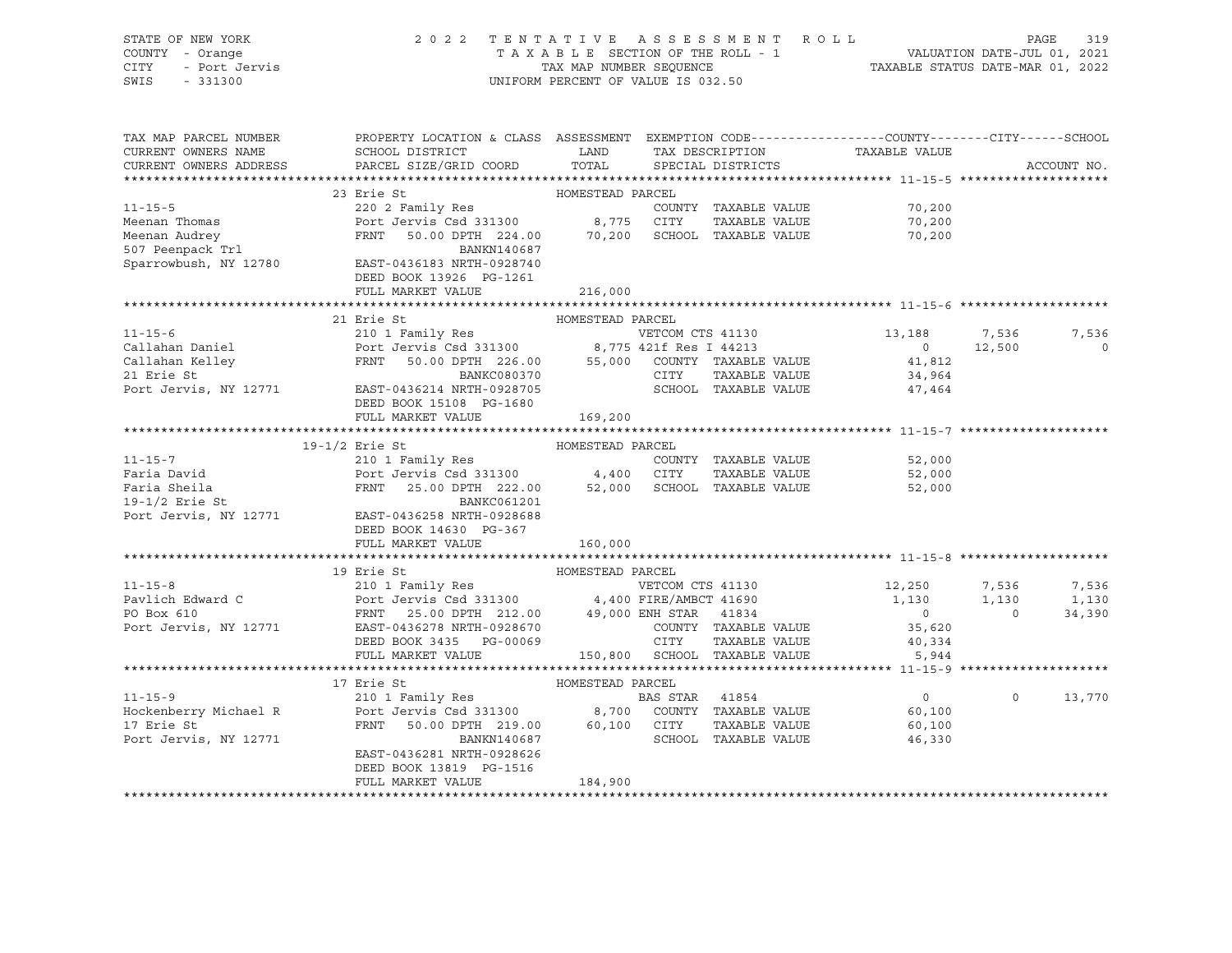# STATE OF NEW YORK 2 0 2 2 T E N T A T I V E A S S E S S M E N T R O L L PAGE 320 COUNTY - Orange T A X A B L E SECTION OF THE ROLL - 1 VALUATION DATE-JUL 01, 2021 CITY - Port Jervis TAX MAP NUMBER SEQUENCE TAXABLE STATUS DATE-MAR 01, 2022

| CURRENT OWNERS ADDRESS<br>PARCEL SIZE/GRID COORD<br>TOTAL<br>SPECIAL DISTRICTS                                                                                                                                                            | ACCOUNT NO.    |
|-------------------------------------------------------------------------------------------------------------------------------------------------------------------------------------------------------------------------------------------|----------------|
|                                                                                                                                                                                                                                           |                |
|                                                                                                                                                                                                                                           |                |
| 15 Erie St<br>HOMESTEAD PARCEL<br>$11 - 15 - 10$<br>48,850                                                                                                                                                                                |                |
| COUNTY TAXABLE VALUE<br>TAXABLE VALUE<br>48,850<br>Carpenter James                                                                                                                                                                        |                |
|                                                                                                                                                                                                                                           |                |
| 48,850                                                                                                                                                                                                                                    |                |
|                                                                                                                                                                                                                                           |                |
| CarpenterJean<br>C/O Kathleen Carpenter<br>EAST-0436313 NRTH-0928586<br>TAXABLE VALUE<br>EAST-0436313 NRTH-0928586<br>TAXABLE VALUE<br>DEED BOOK 1845 PG-00902<br>Port Jervis, NY 12771 FULL MARKET VALUE<br>FULL MARKET VALUE<br>250,300 |                |
|                                                                                                                                                                                                                                           |                |
| 13 Erie St<br>HOMESTEAD PARCEL                                                                                                                                                                                                            |                |
| $11 - 15 - 11$<br>210 1 Family Res<br>COUNTY TAXABLE VALUE<br>54,000                                                                                                                                                                      |                |
| Port Jervis Csd 331300 8,700 CITY<br>Valiente Alvaro<br>TAXABLE VALUE<br>54,000                                                                                                                                                           |                |
| Fonte Jorgelina<br>54,000 SCHOOL TAXABLE VALUE<br>54,000                                                                                                                                                                                  |                |
| na 1999999<br>FRNT 50.00 DPTH 200.00<br>13 Erie St                                                                                                                                                                                        |                |
| EAST-0436349 NRTH-0928548                                                                                                                                                                                                                 |                |
| Port Jervis, NY 12771<br>DEED BOOK 14010 PG-1057                                                                                                                                                                                          |                |
|                                                                                                                                                                                                                                           |                |
| FULL MARKET VALUE<br>166,200                                                                                                                                                                                                              |                |
| 11 Erie St<br>HOMESTEAD PARCEL                                                                                                                                                                                                            |                |
| $11 - 15 - 12$<br>53,000                                                                                                                                                                                                                  |                |
| COUNTY TAXABLE VALUE<br>TAXABLE VALUE<br>Cahayla Allison A<br>53,000                                                                                                                                                                      |                |
| 50.00 DPTH 195.00 53,000 SCHOOL TAXABLE VALUE<br>11 Erie St<br>FRNT                                                                                                                                                                       |                |
| 53,000<br>Port Jervis, NY 12771<br>BANKN140687                                                                                                                                                                                            |                |
| EAST-0436378 NRTH-0928507                                                                                                                                                                                                                 |                |
|                                                                                                                                                                                                                                           |                |
| DEED BOOK 14407 PG-1481<br>FULL MARKET VALUE                                                                                                                                                                                              |                |
| 163,100                                                                                                                                                                                                                                   |                |
| 9 Erie St<br>HOMESTEAD PARCEL                                                                                                                                                                                                             |                |
| $11 - 15 - 13$<br>$\overline{0}$<br>$\Omega$                                                                                                                                                                                              | 13,770         |
| 54,000                                                                                                                                                                                                                                    |                |
| Kroll Stephen R<br>Kroll Shelli<br>TAXABLE VALUE<br>54,000                                                                                                                                                                                |                |
| SCHOOL TAXABLE VALUE<br>9 Erie St                                                                                                                                                                                                         |                |
| BANKC080496<br>40,230<br>Port Jervis, NY 12771<br>EAST-0436410 NRTH-0928467                                                                                                                                                               |                |
| DEED BOOK 12185 PG-209                                                                                                                                                                                                                    |                |
|                                                                                                                                                                                                                                           |                |
| FULL MARKET VALUE<br>166,200                                                                                                                                                                                                              |                |
| 7 Erie St<br>HOMESTEAD PARCEL                                                                                                                                                                                                             |                |
| $11 - 15 - 14$<br>AGED-C<br>41802<br>22,500<br>$\sim$ 0                                                                                                                                                                                   | $\overline{0}$ |
| Leeper Velma R<br>11,250<br>$\overline{\phantom{0}}$                                                                                                                                                                                      | $\circ$        |
| Port Jerus Csd 331300 8,450 AGED-T 41803<br>Port Jervis Csd 331300 8,450 AGED-T 41834<br>FRNT 50.00 DPTH 180.00 45,000 ENH STAR 41834<br>COUNTY TAXABLE COUNTY TRANGERS<br>7 Erie St<br>$\overline{0}$<br>$\Omega$                        | 34,390         |
| Port Jervis, NY 12771<br>COUNTY TAXABLE VALUE 22,500                                                                                                                                                                                      |                |
| DEED BOOK 13330 PG-9<br>CITY<br>TAXABLE VALUE<br>33,750                                                                                                                                                                                   |                |
| 138,500 SCHOOL TAXABLE VALUE<br>FULL MARKET VALUE<br>10,610                                                                                                                                                                               |                |
|                                                                                                                                                                                                                                           |                |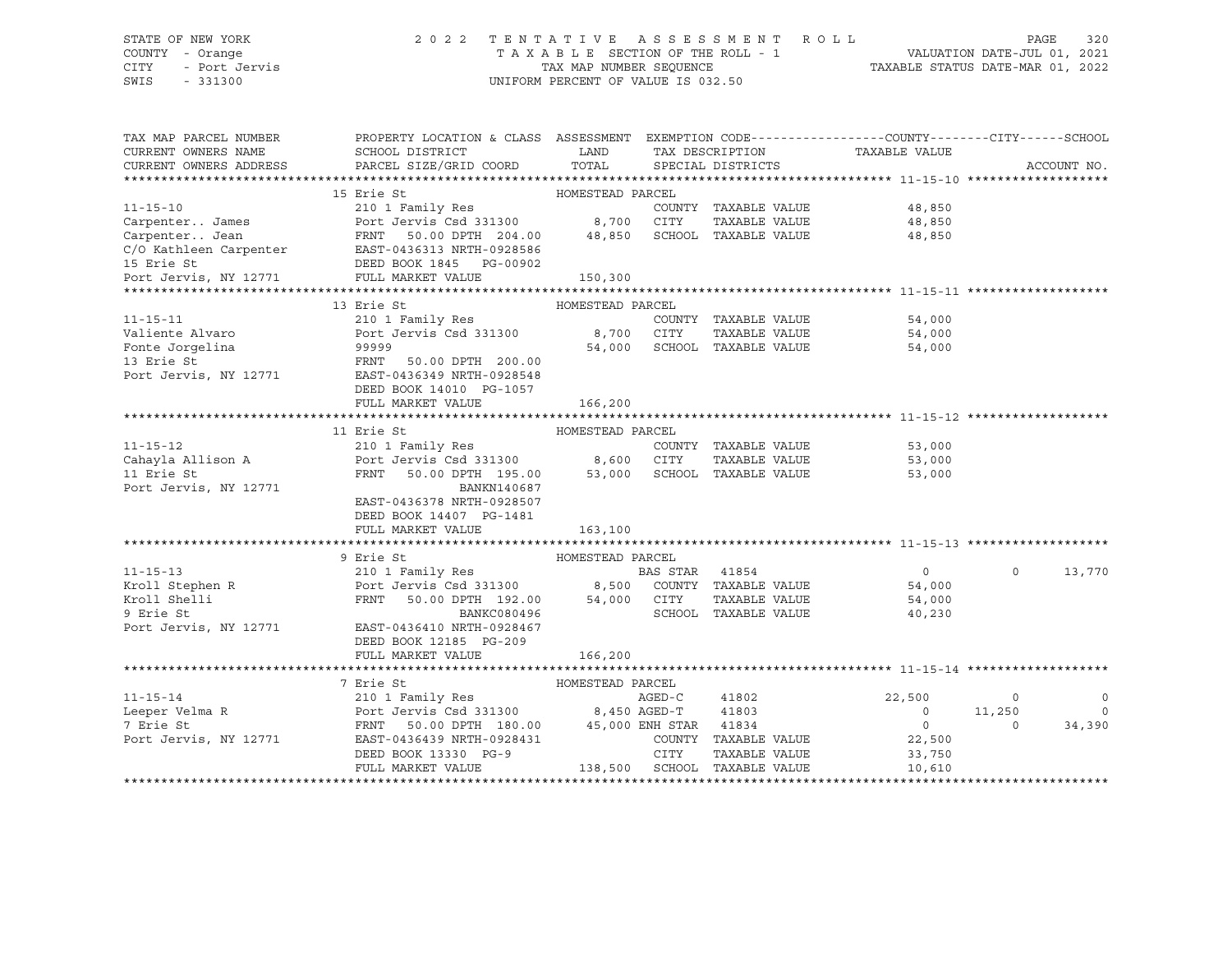| STATE OF NEW YORK<br>OF NEW YORK<br>I - Orange<br>- Port Jervis<br>19900<br>COUNTY - Orange<br>CITY<br>SWIS - 331300                                                                                                | 2022 TENTATIVE ASSESSMENT ROLL<br>TAXABLE SECTION OF THE ROLL - 1 VALUATION DATE-JUL 01, 2021<br>TAX MAP NUMBER SEQUENCE (TAXABLE STATUS DATE-MAR 01, 2022                                                                                                                                                                                                                                                                                                                                                                                                                               | UNIFORM PERCENT OF VALUE IS 032.50 |                      |                                  |             |
|---------------------------------------------------------------------------------------------------------------------------------------------------------------------------------------------------------------------|------------------------------------------------------------------------------------------------------------------------------------------------------------------------------------------------------------------------------------------------------------------------------------------------------------------------------------------------------------------------------------------------------------------------------------------------------------------------------------------------------------------------------------------------------------------------------------------|------------------------------------|----------------------|----------------------------------|-------------|
| TAX MAP PARCEL NUMBER<br>CURRENT OWNERS NAME                                                                                                                                                                        | PROPERTY LOCATION & CLASS ASSESSMENT EXEMPTION CODE---------------COUNTY-------CITY------SCHOOL                                                                                                                                                                                                                                                                                                                                                                                                                                                                                          |                                    |                      |                                  |             |
| CURRENT OWNERS ADDRESS                                                                                                                                                                                              | PARCEL SIZE/GRID COORD                                                                                                                                                                                                                                                                                                                                                                                                                                                                                                                                                                   |                                    |                      |                                  | ACCOUNT NO. |
|                                                                                                                                                                                                                     |                                                                                                                                                                                                                                                                                                                                                                                                                                                                                                                                                                                          |                                    |                      |                                  |             |
|                                                                                                                                                                                                                     |                                                                                                                                                                                                                                                                                                                                                                                                                                                                                                                                                                                          |                                    |                      |                                  |             |
| 40-42 Mechanic St MON-HOMESTEAD PARCEL<br>433 Auto body COUNTY TAXABLE VALUE<br>Markle Jeremy M Port Jervis Csd 331300 19,525 CITY TAXABLE VALUE<br>12 Lumber St FRNT 90.00 DPTH 150.00 57,575 SCHOOL TAXABLE VALUE |                                                                                                                                                                                                                                                                                                                                                                                                                                                                                                                                                                                          |                                    |                      | 57,575                           |             |
|                                                                                                                                                                                                                     |                                                                                                                                                                                                                                                                                                                                                                                                                                                                                                                                                                                          |                                    |                      | 57,575                           |             |
| Port Jervis, NY 12771                                                                                                                                                                                               | BANK0060806                                                                                                                                                                                                                                                                                                                                                                                                                                                                                                                                                                              |                                    |                      | 57,575                           |             |
|                                                                                                                                                                                                                     | EAST-0436534 NRTH-0928378<br>DEED BOOK 5719 PG-164<br>FULL MARKET VALUE                                                                                                                                                                                                                                                                                                                                                                                                                                                                                                                  | 177,200                            |                      |                                  |             |
|                                                                                                                                                                                                                     |                                                                                                                                                                                                                                                                                                                                                                                                                                                                                                                                                                                          |                                    |                      |                                  |             |
|                                                                                                                                                                                                                     | 5 Erie St                                                                                                                                                                                                                                                                                                                                                                                                                                                                                                                                                                                |                                    |                      |                                  |             |
| $11 - 15 - 16.1$                                                                                                                                                                                                    | Erie St<br>210 1 Family Res<br>210 1 Family Res<br>COUN                                                                                                                                                                                                                                                                                                                                                                                                                                                                                                                                  |                                    | COUNTY TAXABLE VALUE | 55,100                           |             |
| The Hockenberry Family Trust Port Jervis Csd 331300 8,375 CITY TAXABLE VALUE 55,100<br>Hockenberry Barbara A FRNT 75.00 DPTH 73.00 55,100 SCHOOL TAXABLE VALUE 55,100                                               |                                                                                                                                                                                                                                                                                                                                                                                                                                                                                                                                                                                          |                                    |                      |                                  |             |
|                                                                                                                                                                                                                     |                                                                                                                                                                                                                                                                                                                                                                                                                                                                                                                                                                                          |                                    |                      |                                  |             |
| Michael R Hockenberry Trustee EAST-0436464 NRTH-0928357                                                                                                                                                             |                                                                                                                                                                                                                                                                                                                                                                                                                                                                                                                                                                                          |                                    |                      |                                  |             |
| Darlene M Halloran as Trustee DEED BOOK 14988 PG-491                                                                                                                                                                |                                                                                                                                                                                                                                                                                                                                                                                                                                                                                                                                                                                          |                                    |                      |                                  |             |
| 5 Erie St                                                                                                                                                                                                           | FULL MARKET VALUE                                                                                                                                                                                                                                                                                                                                                                                                                                                                                                                                                                        | 169,500                            |                      |                                  |             |
| Port Jervis, NY 12771                                                                                                                                                                                               |                                                                                                                                                                                                                                                                                                                                                                                                                                                                                                                                                                                          |                                    |                      |                                  |             |
|                                                                                                                                                                                                                     |                                                                                                                                                                                                                                                                                                                                                                                                                                                                                                                                                                                          |                                    |                      |                                  |             |
|                                                                                                                                                                                                                     | 1 Erie St                                                                                                                                                                                                                                                                                                                                                                                                                                                                                                                                                                                | HOMESTEAD PARCEL                   |                      |                                  |             |
| $11 - 15 - 16.2$                                                                                                                                                                                                    | 210 1 Family Res                                                                                                                                                                                                                                                                                                                                                                                                                                                                                                                                                                         |                                    | COUNTY TAXABLE VALUE | 49,900                           |             |
|                                                                                                                                                                                                                     |                                                                                                                                                                                                                                                                                                                                                                                                                                                                                                                                                                                          |                                    |                      | 49,900<br>49,900                 |             |
|                                                                                                                                                                                                                     |                                                                                                                                                                                                                                                                                                                                                                                                                                                                                                                                                                                          |                                    |                      |                                  |             |
| Port Jervis, NY 12771                                                                                                                                                                                               | BANKL020140<br>EAST-0436514 NRTH-0928309                                                                                                                                                                                                                                                                                                                                                                                                                                                                                                                                                 |                                    |                      |                                  |             |
|                                                                                                                                                                                                                     | DEED BOOK 14491 PG-59                                                                                                                                                                                                                                                                                                                                                                                                                                                                                                                                                                    |                                    |                      |                                  |             |
|                                                                                                                                                                                                                     | FULL MARKET VALUE                                                                                                                                                                                                                                                                                                                                                                                                                                                                                                                                                                        | 153,500                            |                      |                                  |             |
|                                                                                                                                                                                                                     |                                                                                                                                                                                                                                                                                                                                                                                                                                                                                                                                                                                          |                                    |                      |                                  |             |
|                                                                                                                                                                                                                     |                                                                                                                                                                                                                                                                                                                                                                                                                                                                                                                                                                                          |                                    |                      |                                  |             |
|                                                                                                                                                                                                                     |                                                                                                                                                                                                                                                                                                                                                                                                                                                                                                                                                                                          |                                    |                      |                                  |             |
|                                                                                                                                                                                                                     |                                                                                                                                                                                                                                                                                                                                                                                                                                                                                                                                                                                          |                                    |                      | 37,000                           |             |
|                                                                                                                                                                                                                     |                                                                                                                                                                                                                                                                                                                                                                                                                                                                                                                                                                                          |                                    | TAXABLE VALUE        |                                  |             |
|                                                                                                                                                                                                                     |                                                                                                                                                                                                                                                                                                                                                                                                                                                                                                                                                                                          |                                    |                      | 37,000<br>37,000                 |             |
|                                                                                                                                                                                                                     | 12-1-2<br>210 1 Family Res<br>2001 Family Res<br>2001 Family Res<br>2001 Family Res<br>2001 Family Res<br>2001 Family Res<br>210 1 Family Res<br>210 1 Family Res<br>210 1 Family Res<br>210 1 Family Res<br>210 1 Family Res<br>210 1 Family Res<br>210<br>FULL MARKET VALUE                                                                                                                                                                                                                                                                                                            | 113,800                            |                      |                                  |             |
|                                                                                                                                                                                                                     |                                                                                                                                                                                                                                                                                                                                                                                                                                                                                                                                                                                          |                                    |                      |                                  |             |
|                                                                                                                                                                                                                     |                                                                                                                                                                                                                                                                                                                                                                                                                                                                                                                                                                                          |                                    |                      |                                  |             |
| $12 - 1 - 5.2$                                                                                                                                                                                                      |                                                                                                                                                                                                                                                                                                                                                                                                                                                                                                                                                                                          |                                    |                      | 7,913 4,522 4,522                |             |
|                                                                                                                                                                                                                     |                                                                                                                                                                                                                                                                                                                                                                                                                                                                                                                                                                                          |                                    |                      |                                  | 4,522       |
|                                                                                                                                                                                                                     |                                                                                                                                                                                                                                                                                                                                                                                                                                                                                                                                                                                          |                                    |                      |                                  | 13,770      |
| Lynch Daniel T<br>Lynch Lori B<br>25 Grand View Ave                                                                                                                                                                 |                                                                                                                                                                                                                                                                                                                                                                                                                                                                                                                                                                                          |                                    |                      |                                  |             |
| Port Jervis, NY 12771                                                                                                                                                                                               |                                                                                                                                                                                                                                                                                                                                                                                                                                                                                                                                                                                          |                                    |                      | $7,913$ 4,522<br>0 0 0<br>53,174 |             |
|                                                                                                                                                                                                                     | $\begin{tabular}{lllllllllllll} \multicolumn{4}{c }{\textbf{25 Grand View Ave}} & \multicolumn{4}{c }{\textbf{HOMESTEAD PARCEL}} \\ \multicolumn{4}{c }{\textbf{210 1 Family Res}} & \multicolumn{4}{c }{\textbf{WENAR CTS 41120}} \\ \multicolumn{4}{c }{\textbf{Port Jerwix CSS 331300}} & \multicolumn{4}{c }{\textbf{5,750 VETWAR CTS 41120}} \\ \multicolumn{4}{c }{\textbf{Cont Jerwix CSS 331300}} & \multicolumn{4}{c }{\textbf{5,750 VETWAR$<br>BANKC030230<br>EAST-0437541 NRTH-0930230<br>EAST-0437541 NRTH-0927778<br>SCHOOL TAXABLE VALUE 46,186<br>DEED BOOK 12749 PG-1410 |                                    |                      |                                  |             |
|                                                                                                                                                                                                                     | FULL MARKET VALUE                                                                                                                                                                                                                                                                                                                                                                                                                                                                                                                                                                        | 212,300                            |                      |                                  |             |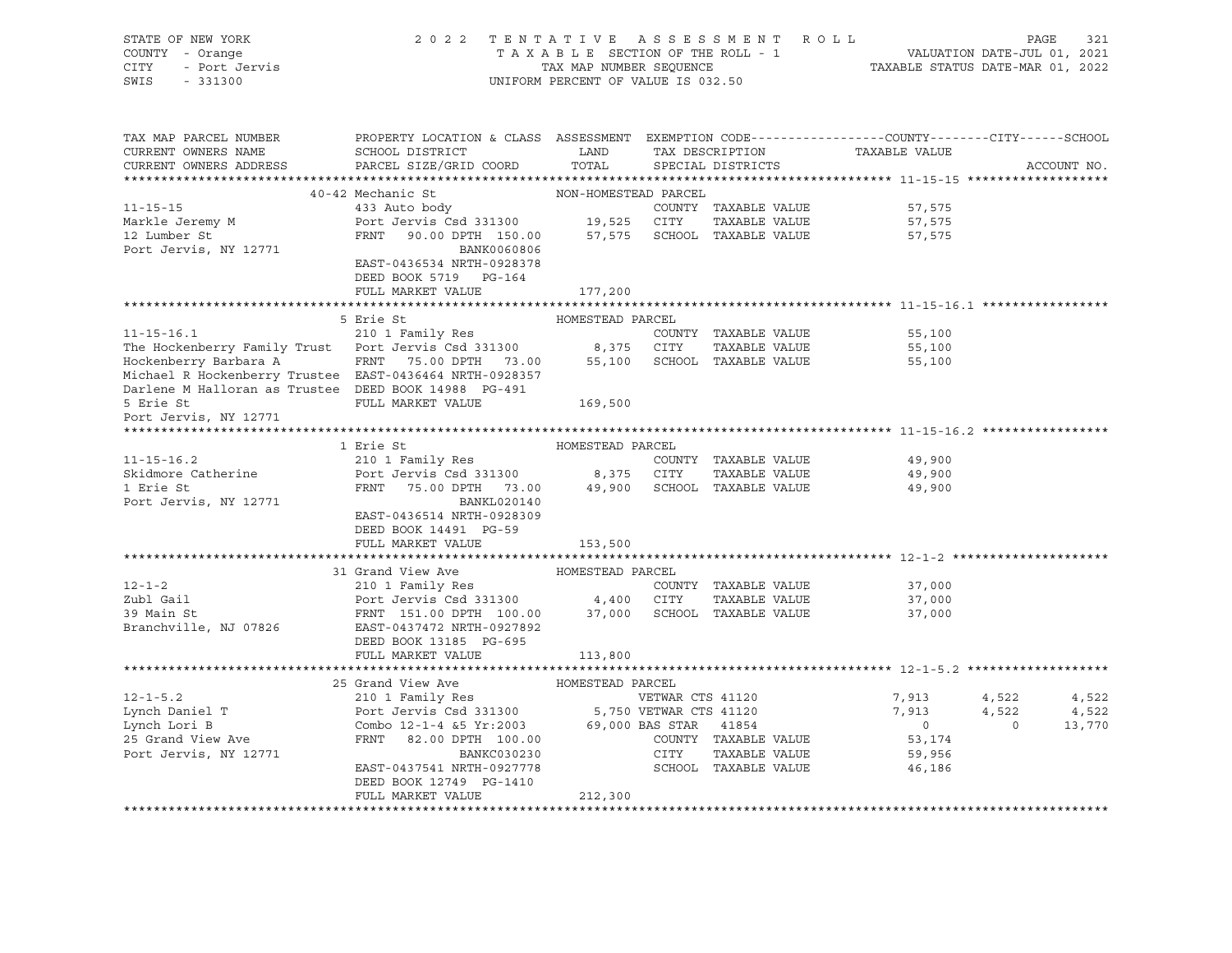## STATE OF NEW YORK 2 0 2 2 T E N T A T I V E A S S E S S M E N T R O L L PAGE 322 COUNTY - Orange T A X A B L E SECTION OF THE ROLL - 1 VALUATION DATE-JUL 01, 2021 CITY - Port Jervis TAX MAP NUMBER SEQUENCE TAXABLE STATUS DATE-MAR 01, 2022

| 23 Grand View Ave<br>HOMESTEAD PARCEL<br>210 1 Family Res<br>$12 - 1 - 6$<br>COUNTY TAXABLE VALUE<br>39,000<br>Port Jervis Csd 331300 3,570 CITY<br>AVF Holdings LLC<br>TAXABLE VALUE<br>39,000<br>AVF Holdings LLC<br>131 Sunflower Cir<br>FRNT 51.00 DPTH 100.00<br>SCHOOL TAXABLE VALUE<br>39,000<br>39,000<br>Wappingers Falls, NY 12590 EAST-0437577 NRTH-0927725<br>DEED BOOK 14363 PG-1116<br>FULL MARKET VALUE<br>120,000<br>13,770<br>$12 - 1 - 7$<br>$\overline{0}$<br>$\Omega$<br>EXECUTE: THE SERIES AND THE SERIES TO THE SERIES THAT SAY OF THE SASS TO THE SASS TO THE SASS TO THE SAST COUNTY TAXABLE VALUE THAT THE SAST-0437601 NRTH-0927680<br>THE SAST-0437601 NRTH-0927680<br>THE SAST-0437601 NRTH-092768<br>Vanhouten Richard<br>33,100<br>Vanhouten Julia<br>33,100<br>21 Grandview Ave<br>19,330<br>Port Jervis, NY 12771<br>DEED BOOK 2373 PG-00285<br>FULL MARKET VALUE<br>101,800<br>17 Grand View Ave<br>HOMESTEAD PARCEL<br>210 1 Family Res<br>$12 - 1 - 8$<br>COUNTY TAXABLE VALUE<br>45,000<br>Port Jervis Csd 331300 5,450 CITY<br>Miraqlia Patrick<br>TAXABLE VALUE<br>45,000<br>17 Grand View Ave<br>FRNT 78.00 DPTH 100.00 45,000 SCHOOL TAXABLE VALUE<br>45,000<br>Port Jervis, NY 12771<br>BANKC030230<br>EAST-0437637 NRTH-0927621<br>DEED BOOK 14991 PG-1272<br>FULL MARKET VALUE<br>138,500<br>15 Grand View Ave<br>HOMESTEAD PARCEL<br>$12 - 1 - 9$<br>210 1 Family Res<br>COUNTY TAXABLE VALUE<br>35,000<br>3,200 CITY<br>TAXABLE VALUE<br>Port Jervis Csd 331300<br>35,000<br>15 Grand View Ave<br>35,000 SCHOOL TAXABLE VALUE<br>FRNT 46.00 DPTH 100.00<br>35,000<br>Port Jervis, NY 12771<br>EAST-0437667 NRTH-0927572<br>DEED BOOK 14844 PG-596<br>FULL MARKET VALUE<br>107,700<br>13 Grand View Ave<br>HOMESTEAD PARCEL<br>$12 - 1 - 10$<br>210 1 Family Res<br>COUNTY TAXABLE VALUE<br>34,950<br>Port Jervis Csd 331300<br>Kingston Jake C<br>3,225 CITY<br>TAXABLE VALUE<br>34,950<br>Kingston Margaret M<br>EDIC DETVIS CSQ 331300<br>FRNT 46.00 DPTH 100.00<br>34,950 SCHOOL TAXABLE VALUE<br>34,950<br>24 Old Country Rd<br>EAST-0437694 NRTH-0927531<br>Sparrowbush, NY 12780<br>DEED BOOK 2109 PG-00421<br>FULL MARKET VALUE<br>107,500<br>11 Grand View Ave<br>HOMESTEAD PARCEL<br>$12 - 1 - 11$<br>210 1 Family Res<br>COUNTY TAXABLE VALUE<br>28,950<br>Bennett Christopher D<br>Port Jervis Csd 331300 3,575 CITY<br>FRNT 51.00 DPTH 100.00 28,950 SCHOC<br>TAXABLE VALUE<br>28,950<br>14 Allen St<br>51.00 DPTH 100.00<br>28,950 SCHOOL TAXABLE VALUE<br>28,950<br>Port Jervis, NY 12771<br>BANK0230051<br>EAST-0437716 NRTH-0927495<br>DEED BOOK 13815 PG-1299<br>FULL MARKET VALUE<br>89,100<br>******************************** | TAX MAP PARCEL NUMBER<br>CURRENT OWNERS NAME<br>CURRENT OWNERS ADDRESS | PROPERTY LOCATION & CLASS ASSESSMENT EXEMPTION CODE----------------COUNTY-------CITY------SCHOOL<br>SCHOOL DISTRICT<br>PARCEL SIZE/GRID COORD | LAND<br>TOTAL | TAX DESCRIPTION<br>SPECIAL DISTRICTS | TAXABLE VALUE | ACCOUNT NO. |
|-------------------------------------------------------------------------------------------------------------------------------------------------------------------------------------------------------------------------------------------------------------------------------------------------------------------------------------------------------------------------------------------------------------------------------------------------------------------------------------------------------------------------------------------------------------------------------------------------------------------------------------------------------------------------------------------------------------------------------------------------------------------------------------------------------------------------------------------------------------------------------------------------------------------------------------------------------------------------------------------------------------------------------------------------------------------------------------------------------------------------------------------------------------------------------------------------------------------------------------------------------------------------------------------------------------------------------------------------------------------------------------------------------------------------------------------------------------------------------------------------------------------------------------------------------------------------------------------------------------------------------------------------------------------------------------------------------------------------------------------------------------------------------------------------------------------------------------------------------------------------------------------------------------------------------------------------------------------------------------------------------------------------------------------------------------------------------------------------------------------------------------------------------------------------------------------------------------------------------------------------------------------------------------------------------------------------------------------------------------------------------------------------------------------------------------------------------------------------------------------------------------------------------------------------------------------------------------------------------------------------------------------------------------------------------------------------|------------------------------------------------------------------------|-----------------------------------------------------------------------------------------------------------------------------------------------|---------------|--------------------------------------|---------------|-------------|
|                                                                                                                                                                                                                                                                                                                                                                                                                                                                                                                                                                                                                                                                                                                                                                                                                                                                                                                                                                                                                                                                                                                                                                                                                                                                                                                                                                                                                                                                                                                                                                                                                                                                                                                                                                                                                                                                                                                                                                                                                                                                                                                                                                                                                                                                                                                                                                                                                                                                                                                                                                                                                                                                                                 |                                                                        |                                                                                                                                               |               |                                      |               |             |
|                                                                                                                                                                                                                                                                                                                                                                                                                                                                                                                                                                                                                                                                                                                                                                                                                                                                                                                                                                                                                                                                                                                                                                                                                                                                                                                                                                                                                                                                                                                                                                                                                                                                                                                                                                                                                                                                                                                                                                                                                                                                                                                                                                                                                                                                                                                                                                                                                                                                                                                                                                                                                                                                                                 |                                                                        |                                                                                                                                               |               |                                      |               |             |
|                                                                                                                                                                                                                                                                                                                                                                                                                                                                                                                                                                                                                                                                                                                                                                                                                                                                                                                                                                                                                                                                                                                                                                                                                                                                                                                                                                                                                                                                                                                                                                                                                                                                                                                                                                                                                                                                                                                                                                                                                                                                                                                                                                                                                                                                                                                                                                                                                                                                                                                                                                                                                                                                                                 |                                                                        |                                                                                                                                               |               |                                      |               |             |
|                                                                                                                                                                                                                                                                                                                                                                                                                                                                                                                                                                                                                                                                                                                                                                                                                                                                                                                                                                                                                                                                                                                                                                                                                                                                                                                                                                                                                                                                                                                                                                                                                                                                                                                                                                                                                                                                                                                                                                                                                                                                                                                                                                                                                                                                                                                                                                                                                                                                                                                                                                                                                                                                                                 |                                                                        |                                                                                                                                               |               |                                      |               |             |
|                                                                                                                                                                                                                                                                                                                                                                                                                                                                                                                                                                                                                                                                                                                                                                                                                                                                                                                                                                                                                                                                                                                                                                                                                                                                                                                                                                                                                                                                                                                                                                                                                                                                                                                                                                                                                                                                                                                                                                                                                                                                                                                                                                                                                                                                                                                                                                                                                                                                                                                                                                                                                                                                                                 |                                                                        |                                                                                                                                               |               |                                      |               |             |
|                                                                                                                                                                                                                                                                                                                                                                                                                                                                                                                                                                                                                                                                                                                                                                                                                                                                                                                                                                                                                                                                                                                                                                                                                                                                                                                                                                                                                                                                                                                                                                                                                                                                                                                                                                                                                                                                                                                                                                                                                                                                                                                                                                                                                                                                                                                                                                                                                                                                                                                                                                                                                                                                                                 |                                                                        |                                                                                                                                               |               |                                      |               |             |
|                                                                                                                                                                                                                                                                                                                                                                                                                                                                                                                                                                                                                                                                                                                                                                                                                                                                                                                                                                                                                                                                                                                                                                                                                                                                                                                                                                                                                                                                                                                                                                                                                                                                                                                                                                                                                                                                                                                                                                                                                                                                                                                                                                                                                                                                                                                                                                                                                                                                                                                                                                                                                                                                                                 |                                                                        |                                                                                                                                               |               |                                      |               |             |
|                                                                                                                                                                                                                                                                                                                                                                                                                                                                                                                                                                                                                                                                                                                                                                                                                                                                                                                                                                                                                                                                                                                                                                                                                                                                                                                                                                                                                                                                                                                                                                                                                                                                                                                                                                                                                                                                                                                                                                                                                                                                                                                                                                                                                                                                                                                                                                                                                                                                                                                                                                                                                                                                                                 |                                                                        |                                                                                                                                               |               |                                      |               |             |
|                                                                                                                                                                                                                                                                                                                                                                                                                                                                                                                                                                                                                                                                                                                                                                                                                                                                                                                                                                                                                                                                                                                                                                                                                                                                                                                                                                                                                                                                                                                                                                                                                                                                                                                                                                                                                                                                                                                                                                                                                                                                                                                                                                                                                                                                                                                                                                                                                                                                                                                                                                                                                                                                                                 |                                                                        |                                                                                                                                               |               |                                      |               |             |
|                                                                                                                                                                                                                                                                                                                                                                                                                                                                                                                                                                                                                                                                                                                                                                                                                                                                                                                                                                                                                                                                                                                                                                                                                                                                                                                                                                                                                                                                                                                                                                                                                                                                                                                                                                                                                                                                                                                                                                                                                                                                                                                                                                                                                                                                                                                                                                                                                                                                                                                                                                                                                                                                                                 |                                                                        |                                                                                                                                               |               |                                      |               |             |
|                                                                                                                                                                                                                                                                                                                                                                                                                                                                                                                                                                                                                                                                                                                                                                                                                                                                                                                                                                                                                                                                                                                                                                                                                                                                                                                                                                                                                                                                                                                                                                                                                                                                                                                                                                                                                                                                                                                                                                                                                                                                                                                                                                                                                                                                                                                                                                                                                                                                                                                                                                                                                                                                                                 |                                                                        |                                                                                                                                               |               |                                      |               |             |
|                                                                                                                                                                                                                                                                                                                                                                                                                                                                                                                                                                                                                                                                                                                                                                                                                                                                                                                                                                                                                                                                                                                                                                                                                                                                                                                                                                                                                                                                                                                                                                                                                                                                                                                                                                                                                                                                                                                                                                                                                                                                                                                                                                                                                                                                                                                                                                                                                                                                                                                                                                                                                                                                                                 |                                                                        |                                                                                                                                               |               |                                      |               |             |
|                                                                                                                                                                                                                                                                                                                                                                                                                                                                                                                                                                                                                                                                                                                                                                                                                                                                                                                                                                                                                                                                                                                                                                                                                                                                                                                                                                                                                                                                                                                                                                                                                                                                                                                                                                                                                                                                                                                                                                                                                                                                                                                                                                                                                                                                                                                                                                                                                                                                                                                                                                                                                                                                                                 |                                                                        |                                                                                                                                               |               |                                      |               |             |
|                                                                                                                                                                                                                                                                                                                                                                                                                                                                                                                                                                                                                                                                                                                                                                                                                                                                                                                                                                                                                                                                                                                                                                                                                                                                                                                                                                                                                                                                                                                                                                                                                                                                                                                                                                                                                                                                                                                                                                                                                                                                                                                                                                                                                                                                                                                                                                                                                                                                                                                                                                                                                                                                                                 |                                                                        |                                                                                                                                               |               |                                      |               |             |
|                                                                                                                                                                                                                                                                                                                                                                                                                                                                                                                                                                                                                                                                                                                                                                                                                                                                                                                                                                                                                                                                                                                                                                                                                                                                                                                                                                                                                                                                                                                                                                                                                                                                                                                                                                                                                                                                                                                                                                                                                                                                                                                                                                                                                                                                                                                                                                                                                                                                                                                                                                                                                                                                                                 |                                                                        |                                                                                                                                               |               |                                      |               |             |
|                                                                                                                                                                                                                                                                                                                                                                                                                                                                                                                                                                                                                                                                                                                                                                                                                                                                                                                                                                                                                                                                                                                                                                                                                                                                                                                                                                                                                                                                                                                                                                                                                                                                                                                                                                                                                                                                                                                                                                                                                                                                                                                                                                                                                                                                                                                                                                                                                                                                                                                                                                                                                                                                                                 |                                                                        |                                                                                                                                               |               |                                      |               |             |
|                                                                                                                                                                                                                                                                                                                                                                                                                                                                                                                                                                                                                                                                                                                                                                                                                                                                                                                                                                                                                                                                                                                                                                                                                                                                                                                                                                                                                                                                                                                                                                                                                                                                                                                                                                                                                                                                                                                                                                                                                                                                                                                                                                                                                                                                                                                                                                                                                                                                                                                                                                                                                                                                                                 |                                                                        |                                                                                                                                               |               |                                      |               |             |
|                                                                                                                                                                                                                                                                                                                                                                                                                                                                                                                                                                                                                                                                                                                                                                                                                                                                                                                                                                                                                                                                                                                                                                                                                                                                                                                                                                                                                                                                                                                                                                                                                                                                                                                                                                                                                                                                                                                                                                                                                                                                                                                                                                                                                                                                                                                                                                                                                                                                                                                                                                                                                                                                                                 |                                                                        |                                                                                                                                               |               |                                      |               |             |
|                                                                                                                                                                                                                                                                                                                                                                                                                                                                                                                                                                                                                                                                                                                                                                                                                                                                                                                                                                                                                                                                                                                                                                                                                                                                                                                                                                                                                                                                                                                                                                                                                                                                                                                                                                                                                                                                                                                                                                                                                                                                                                                                                                                                                                                                                                                                                                                                                                                                                                                                                                                                                                                                                                 |                                                                        |                                                                                                                                               |               |                                      |               |             |
|                                                                                                                                                                                                                                                                                                                                                                                                                                                                                                                                                                                                                                                                                                                                                                                                                                                                                                                                                                                                                                                                                                                                                                                                                                                                                                                                                                                                                                                                                                                                                                                                                                                                                                                                                                                                                                                                                                                                                                                                                                                                                                                                                                                                                                                                                                                                                                                                                                                                                                                                                                                                                                                                                                 |                                                                        |                                                                                                                                               |               |                                      |               |             |
|                                                                                                                                                                                                                                                                                                                                                                                                                                                                                                                                                                                                                                                                                                                                                                                                                                                                                                                                                                                                                                                                                                                                                                                                                                                                                                                                                                                                                                                                                                                                                                                                                                                                                                                                                                                                                                                                                                                                                                                                                                                                                                                                                                                                                                                                                                                                                                                                                                                                                                                                                                                                                                                                                                 |                                                                        |                                                                                                                                               |               |                                      |               |             |
|                                                                                                                                                                                                                                                                                                                                                                                                                                                                                                                                                                                                                                                                                                                                                                                                                                                                                                                                                                                                                                                                                                                                                                                                                                                                                                                                                                                                                                                                                                                                                                                                                                                                                                                                                                                                                                                                                                                                                                                                                                                                                                                                                                                                                                                                                                                                                                                                                                                                                                                                                                                                                                                                                                 |                                                                        |                                                                                                                                               |               |                                      |               |             |
|                                                                                                                                                                                                                                                                                                                                                                                                                                                                                                                                                                                                                                                                                                                                                                                                                                                                                                                                                                                                                                                                                                                                                                                                                                                                                                                                                                                                                                                                                                                                                                                                                                                                                                                                                                                                                                                                                                                                                                                                                                                                                                                                                                                                                                                                                                                                                                                                                                                                                                                                                                                                                                                                                                 |                                                                        |                                                                                                                                               |               |                                      |               |             |
|                                                                                                                                                                                                                                                                                                                                                                                                                                                                                                                                                                                                                                                                                                                                                                                                                                                                                                                                                                                                                                                                                                                                                                                                                                                                                                                                                                                                                                                                                                                                                                                                                                                                                                                                                                                                                                                                                                                                                                                                                                                                                                                                                                                                                                                                                                                                                                                                                                                                                                                                                                                                                                                                                                 |                                                                        |                                                                                                                                               |               |                                      |               |             |
|                                                                                                                                                                                                                                                                                                                                                                                                                                                                                                                                                                                                                                                                                                                                                                                                                                                                                                                                                                                                                                                                                                                                                                                                                                                                                                                                                                                                                                                                                                                                                                                                                                                                                                                                                                                                                                                                                                                                                                                                                                                                                                                                                                                                                                                                                                                                                                                                                                                                                                                                                                                                                                                                                                 |                                                                        |                                                                                                                                               |               |                                      |               |             |
|                                                                                                                                                                                                                                                                                                                                                                                                                                                                                                                                                                                                                                                                                                                                                                                                                                                                                                                                                                                                                                                                                                                                                                                                                                                                                                                                                                                                                                                                                                                                                                                                                                                                                                                                                                                                                                                                                                                                                                                                                                                                                                                                                                                                                                                                                                                                                                                                                                                                                                                                                                                                                                                                                                 |                                                                        |                                                                                                                                               |               |                                      |               |             |
|                                                                                                                                                                                                                                                                                                                                                                                                                                                                                                                                                                                                                                                                                                                                                                                                                                                                                                                                                                                                                                                                                                                                                                                                                                                                                                                                                                                                                                                                                                                                                                                                                                                                                                                                                                                                                                                                                                                                                                                                                                                                                                                                                                                                                                                                                                                                                                                                                                                                                                                                                                                                                                                                                                 | Montes Geoffrey                                                        |                                                                                                                                               |               |                                      |               |             |
|                                                                                                                                                                                                                                                                                                                                                                                                                                                                                                                                                                                                                                                                                                                                                                                                                                                                                                                                                                                                                                                                                                                                                                                                                                                                                                                                                                                                                                                                                                                                                                                                                                                                                                                                                                                                                                                                                                                                                                                                                                                                                                                                                                                                                                                                                                                                                                                                                                                                                                                                                                                                                                                                                                 |                                                                        |                                                                                                                                               |               |                                      |               |             |
|                                                                                                                                                                                                                                                                                                                                                                                                                                                                                                                                                                                                                                                                                                                                                                                                                                                                                                                                                                                                                                                                                                                                                                                                                                                                                                                                                                                                                                                                                                                                                                                                                                                                                                                                                                                                                                                                                                                                                                                                                                                                                                                                                                                                                                                                                                                                                                                                                                                                                                                                                                                                                                                                                                 |                                                                        |                                                                                                                                               |               |                                      |               |             |
|                                                                                                                                                                                                                                                                                                                                                                                                                                                                                                                                                                                                                                                                                                                                                                                                                                                                                                                                                                                                                                                                                                                                                                                                                                                                                                                                                                                                                                                                                                                                                                                                                                                                                                                                                                                                                                                                                                                                                                                                                                                                                                                                                                                                                                                                                                                                                                                                                                                                                                                                                                                                                                                                                                 |                                                                        |                                                                                                                                               |               |                                      |               |             |
|                                                                                                                                                                                                                                                                                                                                                                                                                                                                                                                                                                                                                                                                                                                                                                                                                                                                                                                                                                                                                                                                                                                                                                                                                                                                                                                                                                                                                                                                                                                                                                                                                                                                                                                                                                                                                                                                                                                                                                                                                                                                                                                                                                                                                                                                                                                                                                                                                                                                                                                                                                                                                                                                                                 |                                                                        |                                                                                                                                               |               |                                      |               |             |
|                                                                                                                                                                                                                                                                                                                                                                                                                                                                                                                                                                                                                                                                                                                                                                                                                                                                                                                                                                                                                                                                                                                                                                                                                                                                                                                                                                                                                                                                                                                                                                                                                                                                                                                                                                                                                                                                                                                                                                                                                                                                                                                                                                                                                                                                                                                                                                                                                                                                                                                                                                                                                                                                                                 |                                                                        |                                                                                                                                               |               |                                      |               |             |
|                                                                                                                                                                                                                                                                                                                                                                                                                                                                                                                                                                                                                                                                                                                                                                                                                                                                                                                                                                                                                                                                                                                                                                                                                                                                                                                                                                                                                                                                                                                                                                                                                                                                                                                                                                                                                                                                                                                                                                                                                                                                                                                                                                                                                                                                                                                                                                                                                                                                                                                                                                                                                                                                                                 |                                                                        |                                                                                                                                               |               |                                      |               |             |
|                                                                                                                                                                                                                                                                                                                                                                                                                                                                                                                                                                                                                                                                                                                                                                                                                                                                                                                                                                                                                                                                                                                                                                                                                                                                                                                                                                                                                                                                                                                                                                                                                                                                                                                                                                                                                                                                                                                                                                                                                                                                                                                                                                                                                                                                                                                                                                                                                                                                                                                                                                                                                                                                                                 |                                                                        |                                                                                                                                               |               |                                      |               |             |
|                                                                                                                                                                                                                                                                                                                                                                                                                                                                                                                                                                                                                                                                                                                                                                                                                                                                                                                                                                                                                                                                                                                                                                                                                                                                                                                                                                                                                                                                                                                                                                                                                                                                                                                                                                                                                                                                                                                                                                                                                                                                                                                                                                                                                                                                                                                                                                                                                                                                                                                                                                                                                                                                                                 |                                                                        |                                                                                                                                               |               |                                      |               |             |
|                                                                                                                                                                                                                                                                                                                                                                                                                                                                                                                                                                                                                                                                                                                                                                                                                                                                                                                                                                                                                                                                                                                                                                                                                                                                                                                                                                                                                                                                                                                                                                                                                                                                                                                                                                                                                                                                                                                                                                                                                                                                                                                                                                                                                                                                                                                                                                                                                                                                                                                                                                                                                                                                                                 |                                                                        |                                                                                                                                               |               |                                      |               |             |
|                                                                                                                                                                                                                                                                                                                                                                                                                                                                                                                                                                                                                                                                                                                                                                                                                                                                                                                                                                                                                                                                                                                                                                                                                                                                                                                                                                                                                                                                                                                                                                                                                                                                                                                                                                                                                                                                                                                                                                                                                                                                                                                                                                                                                                                                                                                                                                                                                                                                                                                                                                                                                                                                                                 |                                                                        |                                                                                                                                               |               |                                      |               |             |
|                                                                                                                                                                                                                                                                                                                                                                                                                                                                                                                                                                                                                                                                                                                                                                                                                                                                                                                                                                                                                                                                                                                                                                                                                                                                                                                                                                                                                                                                                                                                                                                                                                                                                                                                                                                                                                                                                                                                                                                                                                                                                                                                                                                                                                                                                                                                                                                                                                                                                                                                                                                                                                                                                                 |                                                                        |                                                                                                                                               |               |                                      |               |             |
|                                                                                                                                                                                                                                                                                                                                                                                                                                                                                                                                                                                                                                                                                                                                                                                                                                                                                                                                                                                                                                                                                                                                                                                                                                                                                                                                                                                                                                                                                                                                                                                                                                                                                                                                                                                                                                                                                                                                                                                                                                                                                                                                                                                                                                                                                                                                                                                                                                                                                                                                                                                                                                                                                                 |                                                                        |                                                                                                                                               |               |                                      |               |             |
|                                                                                                                                                                                                                                                                                                                                                                                                                                                                                                                                                                                                                                                                                                                                                                                                                                                                                                                                                                                                                                                                                                                                                                                                                                                                                                                                                                                                                                                                                                                                                                                                                                                                                                                                                                                                                                                                                                                                                                                                                                                                                                                                                                                                                                                                                                                                                                                                                                                                                                                                                                                                                                                                                                 |                                                                        |                                                                                                                                               |               |                                      |               |             |
|                                                                                                                                                                                                                                                                                                                                                                                                                                                                                                                                                                                                                                                                                                                                                                                                                                                                                                                                                                                                                                                                                                                                                                                                                                                                                                                                                                                                                                                                                                                                                                                                                                                                                                                                                                                                                                                                                                                                                                                                                                                                                                                                                                                                                                                                                                                                                                                                                                                                                                                                                                                                                                                                                                 |                                                                        |                                                                                                                                               |               |                                      |               |             |
|                                                                                                                                                                                                                                                                                                                                                                                                                                                                                                                                                                                                                                                                                                                                                                                                                                                                                                                                                                                                                                                                                                                                                                                                                                                                                                                                                                                                                                                                                                                                                                                                                                                                                                                                                                                                                                                                                                                                                                                                                                                                                                                                                                                                                                                                                                                                                                                                                                                                                                                                                                                                                                                                                                 |                                                                        |                                                                                                                                               |               |                                      |               |             |
|                                                                                                                                                                                                                                                                                                                                                                                                                                                                                                                                                                                                                                                                                                                                                                                                                                                                                                                                                                                                                                                                                                                                                                                                                                                                                                                                                                                                                                                                                                                                                                                                                                                                                                                                                                                                                                                                                                                                                                                                                                                                                                                                                                                                                                                                                                                                                                                                                                                                                                                                                                                                                                                                                                 |                                                                        |                                                                                                                                               |               |                                      |               |             |
|                                                                                                                                                                                                                                                                                                                                                                                                                                                                                                                                                                                                                                                                                                                                                                                                                                                                                                                                                                                                                                                                                                                                                                                                                                                                                                                                                                                                                                                                                                                                                                                                                                                                                                                                                                                                                                                                                                                                                                                                                                                                                                                                                                                                                                                                                                                                                                                                                                                                                                                                                                                                                                                                                                 |                                                                        |                                                                                                                                               |               |                                      |               |             |
|                                                                                                                                                                                                                                                                                                                                                                                                                                                                                                                                                                                                                                                                                                                                                                                                                                                                                                                                                                                                                                                                                                                                                                                                                                                                                                                                                                                                                                                                                                                                                                                                                                                                                                                                                                                                                                                                                                                                                                                                                                                                                                                                                                                                                                                                                                                                                                                                                                                                                                                                                                                                                                                                                                 |                                                                        |                                                                                                                                               |               |                                      |               |             |
|                                                                                                                                                                                                                                                                                                                                                                                                                                                                                                                                                                                                                                                                                                                                                                                                                                                                                                                                                                                                                                                                                                                                                                                                                                                                                                                                                                                                                                                                                                                                                                                                                                                                                                                                                                                                                                                                                                                                                                                                                                                                                                                                                                                                                                                                                                                                                                                                                                                                                                                                                                                                                                                                                                 |                                                                        |                                                                                                                                               |               |                                      |               |             |
|                                                                                                                                                                                                                                                                                                                                                                                                                                                                                                                                                                                                                                                                                                                                                                                                                                                                                                                                                                                                                                                                                                                                                                                                                                                                                                                                                                                                                                                                                                                                                                                                                                                                                                                                                                                                                                                                                                                                                                                                                                                                                                                                                                                                                                                                                                                                                                                                                                                                                                                                                                                                                                                                                                 |                                                                        |                                                                                                                                               |               |                                      |               |             |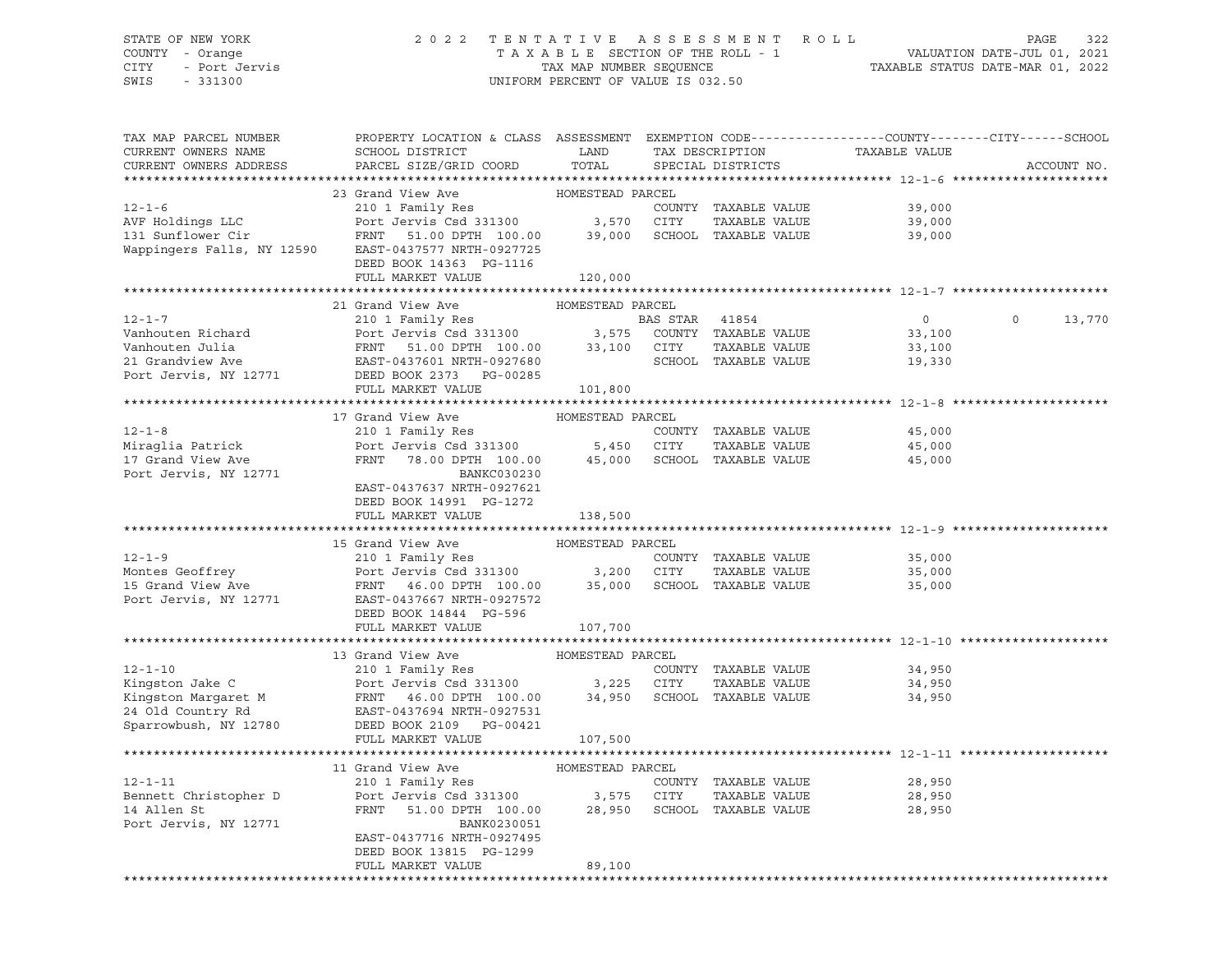### STATE OF NEW YORK 2 0 2 2 T E N T A T I V E A S S E S S M E N T R O L L PAGE 323 COUNTY - Orange T A X A B L E SECTION OF THE ROLL - 1 VALUATION DATE-JUL 01, 2021 CITY - Port Jervis TAX MAP NUMBER SEQUENCE TAXABLE STATUS DATE-MAR 01, 2022 UNIFORM PERCENT OF VALUE IS 032.50

| TAX MAP PARCEL NUMBER<br>CURRENT OWNERS NAME<br>CURRENT OWNERS ADDRESS | PROPERTY LOCATION & CLASS ASSESSMENT EXEMPTION CODE----------------COUNTY-------CITY------SCHOOL<br>SCHOOL DISTRICT<br>PARCEL SIZE/GRID COORD          | LAND<br>TOTAL    | TAX DESCRIPTION<br>SPECIAL DISTRICTS |               | TAXABLE VALUE | ACCOUNT NO.       |  |  |
|------------------------------------------------------------------------|--------------------------------------------------------------------------------------------------------------------------------------------------------|------------------|--------------------------------------|---------------|---------------|-------------------|--|--|
|                                                                        |                                                                                                                                                        |                  |                                      |               |               |                   |  |  |
|                                                                        | 9 Grand View Ave                                                                                                                                       | HOMESTEAD PARCEL |                                      |               |               |                   |  |  |
| $12 - 1 - 12$                                                          | 210 1 Family Res                                                                                                                                       |                  | COUNTY TAXABLE VALUE                 |               | 33,750        |                   |  |  |
| Goble Mallorie Ann                                                     | Port Jervis Csd 331300 5,325 CITY                                                                                                                      |                  |                                      | TAXABLE VALUE | 33,750        |                   |  |  |
| Box 66                                                                 | FRNT 76.00 DPTH 100.00                                                                                                                                 | 33,750           | SCHOOL TAXABLE VALUE                 |               | 33,750        |                   |  |  |
| Sparrowbush, NY 12780                                                  | EAST-0437751 NRTH-0927454                                                                                                                              |                  |                                      |               |               |                   |  |  |
|                                                                        | DEED BOOK 2700 PG-00263                                                                                                                                |                  |                                      |               |               |                   |  |  |
|                                                                        | FULL MARKET VALUE                                                                                                                                      | 103,800          |                                      |               |               |                   |  |  |
|                                                                        |                                                                                                                                                        |                  |                                      |               |               |                   |  |  |
|                                                                        | 5 Grand View Ave                                                                                                                                       | HOMESTEAD PARCEL |                                      |               |               |                   |  |  |
| $12 - 1 - 13$                                                          | 210 1 Family Res<br>Port Jervis Csd 331300 7,200 CITY                                                                                                  |                  | COUNTY TAXABLE VALUE                 | TAXABLE VALUE | 52,000        |                   |  |  |
| Galli Tiffany<br>Galli Ronald                                          | FRNT 105.00 DPTH 100.00 52,000 SCHOOL TAXABLE VALUE                                                                                                    |                  |                                      |               | 52,000        |                   |  |  |
| 5 Grand View Ave                                                       | BANKC130015                                                                                                                                            |                  |                                      |               | 52,000        |                   |  |  |
| Port Jervis, NY 12771                                                  | EAST-0437807 NRTH-0927392                                                                                                                              |                  |                                      |               |               |                   |  |  |
|                                                                        | DEED BOOK 14829 PG-1406                                                                                                                                |                  |                                      |               |               |                   |  |  |
|                                                                        | FULL MARKET VALUE                                                                                                                                      | 160,000          |                                      |               |               |                   |  |  |
|                                                                        |                                                                                                                                                        |                  |                                      |               |               |                   |  |  |
|                                                                        | 1 Grand View Ave                                                                                                                                       | HOMESTEAD PARCEL |                                      |               |               |                   |  |  |
| $12 - 1 - 14$                                                          | 210 1 Family Res                                                                                                                                       |                  | CITYTAXSAL 33401                     |               | 34,350        | 34,350<br>$\circ$ |  |  |
| City of Port Jervis                                                    |                                                                                                                                                        |                  |                                      |               | $\circ$       |                   |  |  |
| PO Box 1002                                                            |                                                                                                                                                        |                  |                                      | TAXABLE VALUE | $\circ$       |                   |  |  |
| Port Jervis, NY 12771                                                  | Port Jervis Csd 331300 4,375 COUNTY TAXABLE VALUE<br>FRNT 78.00 DPTH 64.00 34,350 CITY TAXABLE VALUE<br>EAST-0437850 NRTH-0927308 SCHOOL TAXABLE VALUE |                  |                                      |               | 34,350        |                   |  |  |
|                                                                        | DEED BOOK 14688 PG-1636                                                                                                                                |                  |                                      |               |               |                   |  |  |
|                                                                        | FULL MARKET VALUE                                                                                                                                      | 105,700          |                                      |               |               |                   |  |  |
|                                                                        |                                                                                                                                                        |                  |                                      |               |               |                   |  |  |
|                                                                        | 103 West Main St                                                                                                                                       | HOMESTEAD PARCEL |                                      |               |               |                   |  |  |
|                                                                        |                                                                                                                                                        |                  | COUNTY TAXABLE VALUE                 |               | 48,000        |                   |  |  |
|                                                                        |                                                                                                                                                        |                  |                                      | TAXABLE VALUE | 48,000        |                   |  |  |
|                                                                        |                                                                                                                                                        |                  |                                      |               | 48,000        |                   |  |  |
|                                                                        |                                                                                                                                                        |                  |                                      |               |               |                   |  |  |
|                                                                        |                                                                                                                                                        |                  |                                      |               |               |                   |  |  |
|                                                                        | FULL MARKET VALUE                                                                                                                                      | 147,700          |                                      |               |               |                   |  |  |
|                                                                        |                                                                                                                                                        |                  |                                      |               |               |                   |  |  |
|                                                                        | 101 West Main St                                                                                                                                       | HOMESTEAD PARCEL |                                      |               |               |                   |  |  |
| $12 - 1 - 16$                                                          | 230 3 Family Res                                                                                                                                       |                  | COUNTY TAXABLE VALUE                 |               | 54,700        |                   |  |  |
| Popovic Sinisha                                                        | Port Jervis Csd 331300   4,575   CITY<br>FRNT   60.00   DPTH   115.00   54,700   SCHOOL                                                                |                  |                                      | TAXABLE VALUE | 54,700        |                   |  |  |
| $135$ Neversink Dr                                                     |                                                                                                                                                        |                  | 54,700 SCHOOL TAXABLE VALUE          |               | 54,700        |                   |  |  |
| Port Jervis, NY 12771                                                  | EAST-0437931 NRTH-0927268                                                                                                                              |                  |                                      |               |               |                   |  |  |
|                                                                        | DEED BOOK 3131 PG-00155                                                                                                                                |                  |                                      |               |               |                   |  |  |
|                                                                        | FULL MARKET VALUE                                                                                                                                      | 168,300          |                                      |               |               |                   |  |  |
|                                                                        |                                                                                                                                                        |                  |                                      |               |               |                   |  |  |
|                                                                        | 99 West Main St                                                                                                                                        | HOMESTEAD PARCEL |                                      |               |               |                   |  |  |
| 12-1-17                                                                | 220 2 Family Res                                                                                                                                       |                  | COUNTY TAXABLE VALUE                 |               | 60,000        |                   |  |  |
| Kelly Aaron                                                            | Port Jervis Csd 331300 $4,625$ CITY<br>FRNT                                                                                                            |                  |                                      | TAXABLE VALUE | 60,000        |                   |  |  |
| 99 West Main St                                                        | 66.00 DPTH 128.00<br>BANK0230051                                                                                                                       |                  | 60,000 SCHOOL TAXABLE VALUE          |               | 60,000        |                   |  |  |
| Port Jervis, NY 12771                                                  | EAST-0437996 NRTH-0927241                                                                                                                              |                  |                                      |               |               |                   |  |  |
|                                                                        | DEED BOOK 14662 PG-1790                                                                                                                                |                  |                                      |               |               |                   |  |  |
|                                                                        | FULL MARKET VALUE                                                                                                                                      | 184,600          |                                      |               |               |                   |  |  |
|                                                                        |                                                                                                                                                        |                  |                                      |               |               |                   |  |  |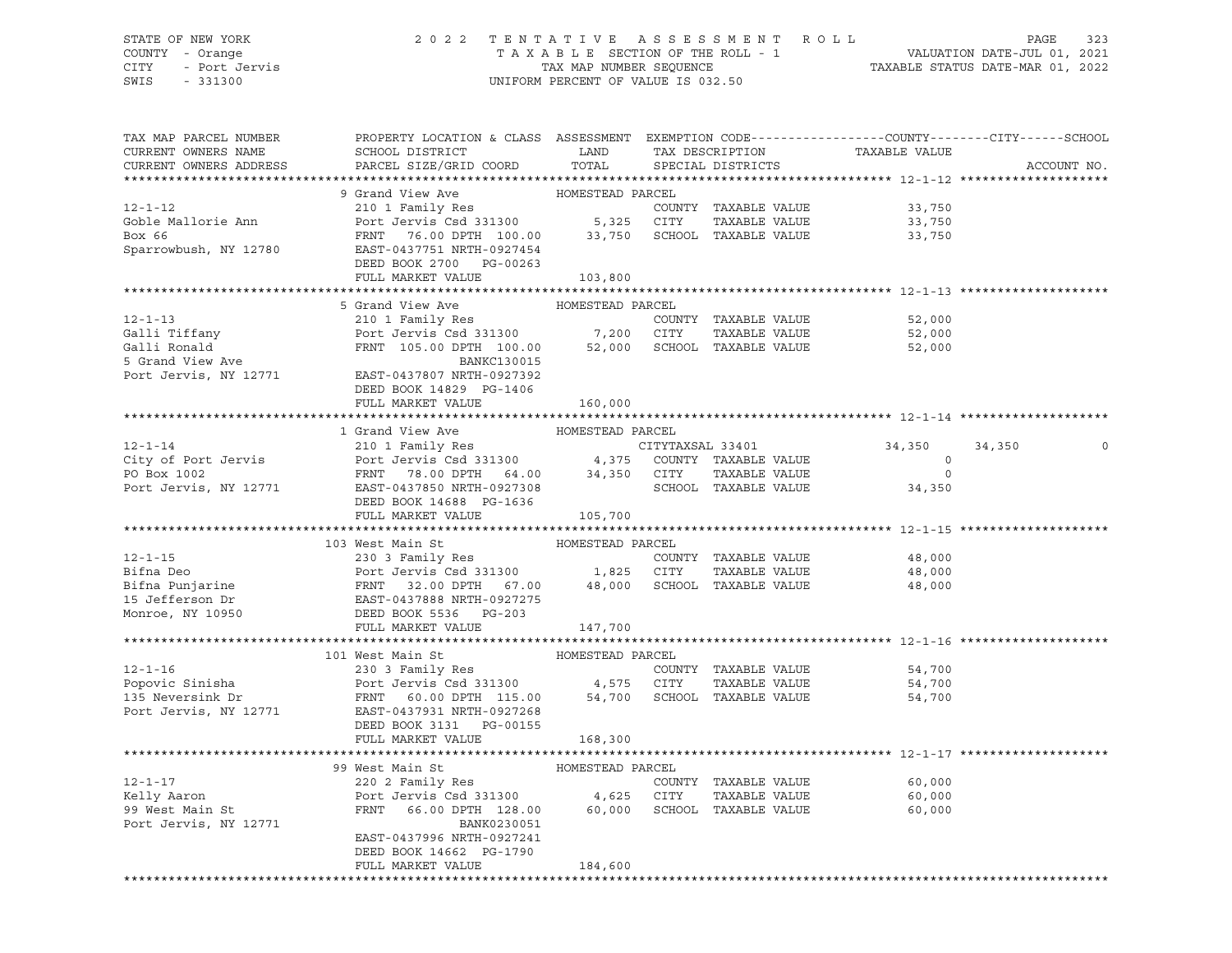# STATE OF NEW YORK 2 0 2 2 T E N T A T I V E A S S E S S M E N T R O L L PAGE 324 COUNTY - Orange T A X A B L E SECTION OF THE ROLL - 1 VALUATION DATE-JUL 01, 2021 CITY - Port Jervis TAX MAP NUMBER SEQUENCE TAXABLE STATUS DATE-MAR 01, 2022

| TAX MAP PARCEL NUMBER<br>CURRENT OWNERS NAME<br>CURRENT OWNERS ADDRESS | PROPERTY LOCATION & CLASS ASSESSMENT EXEMPTION CODE----------------COUNTY-------CITY------SCHOOL<br>SCHOOL DISTRICT LAND<br>PARCEL SIZE/GRID COORD TOTAL                                                                                                               |                  | TAX DESCRIPTION<br>SPECIAL DISTRICTS | TAXABLE VALUE                                      | ACCOUNT NO.              |
|------------------------------------------------------------------------|------------------------------------------------------------------------------------------------------------------------------------------------------------------------------------------------------------------------------------------------------------------------|------------------|--------------------------------------|----------------------------------------------------|--------------------------|
|                                                                        |                                                                                                                                                                                                                                                                        |                  |                                      |                                                    |                          |
|                                                                        | 12-1-18<br>230 3 Family Res<br>230 3 Family Res<br>230 3 Family Res<br>230 3 Family Res<br>230 3 Family Res<br>230 3 Family Res<br>230 3 Family Res<br>230 3 Family Res<br>230 3 74 111.00<br>24 1,300 SCHOOL TAXABLE VALUE<br>247,300 SCHOOL TAXAB                    |                  |                                      |                                                    |                          |
|                                                                        |                                                                                                                                                                                                                                                                        |                  |                                      | 47,300                                             |                          |
|                                                                        |                                                                                                                                                                                                                                                                        |                  |                                      | 47,300                                             |                          |
|                                                                        |                                                                                                                                                                                                                                                                        |                  |                                      | 47,300                                             |                          |
|                                                                        |                                                                                                                                                                                                                                                                        |                  |                                      |                                                    |                          |
|                                                                        | DEED BOOK 15151 PG-1700                                                                                                                                                                                                                                                |                  |                                      |                                                    |                          |
|                                                                        | FULL MARKET VALUE 145,500                                                                                                                                                                                                                                              |                  |                                      |                                                    |                          |
|                                                                        |                                                                                                                                                                                                                                                                        |                  |                                      |                                                    |                          |
|                                                                        | 93 West Main St                                                                                                                                                                                                                                                        | HOMESTEAD PARCEL |                                      |                                                    |                          |
| $12 - 1 - 19$                                                          | 210 1 Family Res<br>210 1 Family Res<br>Port Jervis Csd 331300 3,150 COUNTY TAXABLE VALUE<br>FRNT 42.00 DPTH 114.00 66,000 CITY TAXABLE VALUE 66,000<br>BANKC191006 SCHOOL TAXABLE VALUE 52,230<br>PAST 0428102 NPTH 0927197                                           |                  |                                      | $\overline{0}$                                     | $\overline{0}$<br>13,770 |
| Smickle Leanorah                                                       |                                                                                                                                                                                                                                                                        |                  |                                      |                                                    |                          |
| 93 West Main St<br>Port Jervis, NY 12771                               |                                                                                                                                                                                                                                                                        |                  |                                      |                                                    |                          |
|                                                                        |                                                                                                                                                                                                                                                                        |                  |                                      |                                                    |                          |
|                                                                        | EAST-0438102 NRTH-0927197                                                                                                                                                                                                                                              |                  |                                      |                                                    |                          |
|                                                                        | DEED BOOK 12765 PG-958                                                                                                                                                                                                                                                 |                  |                                      |                                                    |                          |
|                                                                        | FULL MARKET VALUE                                                                                                                                                                                                                                                      | 203,100          |                                      |                                                    |                          |
|                                                                        |                                                                                                                                                                                                                                                                        |                  |                                      |                                                    |                          |
|                                                                        | 91 West Main St<br>12-1-20<br>210 1 Family Res<br>210 1 Family Res<br>210 1 Family Res<br>210 1 Family Res<br>210 1 Family Res<br>210 210 1 Family Res<br>210 2131300<br>21 3,000 COUNTY TAXABLE VALUE<br>3,000 COUNTY TAXABLE VALUE<br>21 BAS STAR<br>2185"-042831340 | HOMESTEAD PARCEL |                                      |                                                    | $\circ$                  |
|                                                                        |                                                                                                                                                                                                                                                                        |                  |                                      | $\overline{0}$                                     | 13,770                   |
|                                                                        |                                                                                                                                                                                                                                                                        |                  |                                      | 66,000                                             |                          |
|                                                                        |                                                                                                                                                                                                                                                                        |                  |                                      | 66,000                                             |                          |
|                                                                        | DEED BOOK 12717 PG-721                                                                                                                                                                                                                                                 |                  | SCHOOL TAXABLE VALUE                 | 52,230                                             |                          |
|                                                                        | FULL MARKET VALUE                                                                                                                                                                                                                                                      | 203,100          |                                      |                                                    |                          |
|                                                                        |                                                                                                                                                                                                                                                                        |                  |                                      |                                                    |                          |
|                                                                        | 89 West Main St                                                                                                                                                                                                                                                        | HOMESTEAD PARCEL |                                      |                                                    |                          |
| $12 - 1 - 21$                                                          | 311 Res vac land                                                                                                                                                                                                                                                       |                  | COUNTY TAXABLE VALUE                 | 2,900                                              |                          |
|                                                                        |                                                                                                                                                                                                                                                                        |                  |                                      |                                                    |                          |
|                                                                        |                                                                                                                                                                                                                                                                        |                  |                                      |                                                    |                          |
|                                                                        | Fazio Susan T<br>Port Jervis Csd 331300<br>FRNT 50.00 DPTH 120.00<br>Newburgh, NY 12550<br>Newburgh, NY 12550<br>PORT 120.00 DPTH 120.00<br>EAST-0432187<br>PORT 12027157<br>PORT 12027157<br>PORT 12027157                                                            |                  |                                      |                                                    |                          |
|                                                                        | DEED BOOK 11041 PG-336                                                                                                                                                                                                                                                 |                  |                                      |                                                    |                          |
|                                                                        | FULL MARKET VALUE                                                                                                                                                                                                                                                      | 8,900            |                                      |                                                    |                          |
|                                                                        |                                                                                                                                                                                                                                                                        |                  |                                      |                                                    |                          |
|                                                                        | 33 West Main St<br>210 1 Family Res<br>210 1 Family Res<br>210 1 Family Res<br>210 1 Family Res<br>2,500 CITY TAXABLE VALUE<br>2,500 CITY TAXABLE VALUE<br>39,000 SCHOOL TAXABLE VALUE<br>39,000 SCHOOL TAXABLE VALUE<br>2011 FAMILY RANEL VALUE                       |                  |                                      |                                                    |                          |
|                                                                        |                                                                                                                                                                                                                                                                        |                  |                                      | 39,000                                             |                          |
|                                                                        |                                                                                                                                                                                                                                                                        |                  |                                      | 39,000                                             |                          |
|                                                                        |                                                                                                                                                                                                                                                                        |                  |                                      | 39,000                                             |                          |
|                                                                        |                                                                                                                                                                                                                                                                        |                  |                                      |                                                    |                          |
|                                                                        | Port Jervis, NY 12771 EAST-0438217 NRTH-0927145                                                                                                                                                                                                                        |                  |                                      |                                                    |                          |
|                                                                        | DEED BOOK 14658 PG-796                                                                                                                                                                                                                                                 |                  |                                      |                                                    |                          |
|                                                                        | FULL MARKET VALUE                                                                                                                                                                                                                                                      | 120,000          |                                      |                                                    |                          |
|                                                                        |                                                                                                                                                                                                                                                                        |                  |                                      | *********************************** 12-1-23 ****** |                          |
|                                                                        |                                                                                                                                                                                                                                                                        |                  |                                      |                                                    |                          |
|                                                                        |                                                                                                                                                                                                                                                                        |                  | COUNTY TAXABLE VALUE                 | 29,250                                             |                          |
|                                                                        |                                                                                                                                                                                                                                                                        |                  |                                      | 29,250                                             |                          |
|                                                                        |                                                                                                                                                                                                                                                                        |                  |                                      | 29,250                                             |                          |
|                                                                        | 12-1-23<br>210 1 Family Res<br>210 1 Family Res<br>210 1 Family Res<br>210 1 Family Res<br>210 1 Family Res<br>2450 CUNTY TAXABLE VALUE<br>29,250 CITY TAXABLE VALUE<br>29,250 SCHOOL TAXABLE VALUE<br>35.00 DPTH 104.00 29,250 SCHOOL TAXABLE V                       |                  |                                      |                                                    |                          |
|                                                                        | DEED BOOK 11446 PG-924                                                                                                                                                                                                                                                 |                  |                                      |                                                    |                          |
|                                                                        | FULL MARKET VALUE                                                                                                                                                                                                                                                      | 90,000           |                                      |                                                    |                          |
|                                                                        |                                                                                                                                                                                                                                                                        |                  |                                      |                                                    |                          |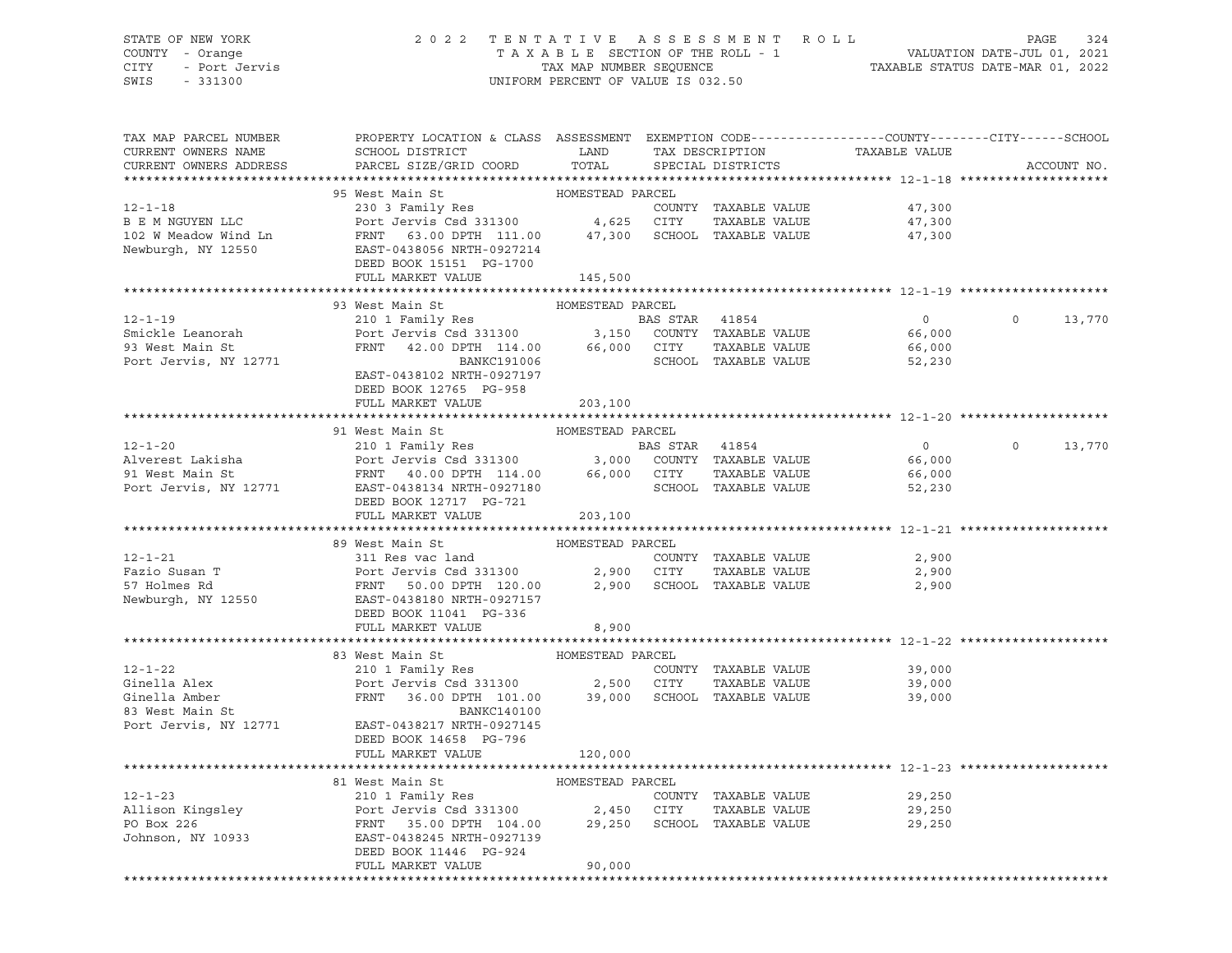| STATE OF NEW YORK                                                                                                                                                                                                                                      |                                                                                                                               |                                    |  |                      | 2022 TENTATIVE ASSESSMENT ROLL                                    |                | PAGE<br>325 |
|--------------------------------------------------------------------------------------------------------------------------------------------------------------------------------------------------------------------------------------------------------|-------------------------------------------------------------------------------------------------------------------------------|------------------------------------|--|----------------------|-------------------------------------------------------------------|----------------|-------------|
| COUNTY - Orange                                                                                                                                                                                                                                        | T A X A B L E SECTION OF THE ROLL - 1 VALUATION DATE-JUL 01, 2021<br>TAX MAP NUMBER SEQUENCE TAXABLE STATUS DATE-MAR 01, 2022 |                                    |  |                      |                                                                   |                |             |
| - Orange<br>- Port Jervis<br>CITY                                                                                                                                                                                                                      |                                                                                                                               |                                    |  |                      |                                                                   |                |             |
| SWIS<br>$-331300$                                                                                                                                                                                                                                      |                                                                                                                               | UNIFORM PERCENT OF VALUE IS 032.50 |  |                      |                                                                   |                |             |
|                                                                                                                                                                                                                                                        |                                                                                                                               |                                    |  |                      |                                                                   |                |             |
|                                                                                                                                                                                                                                                        |                                                                                                                               |                                    |  |                      |                                                                   |                |             |
|                                                                                                                                                                                                                                                        |                                                                                                                               |                                    |  |                      |                                                                   |                |             |
| TAX MAP PARCEL NUMBER                                                                                                                                                                                                                                  | PROPERTY LOCATION & CLASS ASSESSMENT EXEMPTION CODE----------------COUNTY-------CITY------SCHOOL                              |                                    |  |                      |                                                                   |                |             |
| CURRENT OWNERS NAME                                                                                                                                                                                                                                    | SCHOOL DISTRICT                                                                                                               | LAND                               |  |                      | TAX DESCRIPTION TAXABLE VALUE                                     |                |             |
| CURRENT OWNERS ADDRESS                                                                                                                                                                                                                                 | PARCEL SIZE/GRID COORD                                                                                                        | TOTAL                              |  | SPECIAL DISTRICTS    |                                                                   |                | ACCOUNT NO. |
|                                                                                                                                                                                                                                                        |                                                                                                                               |                                    |  |                      |                                                                   |                |             |
|                                                                                                                                                                                                                                                        | 79 West Main St                                                                                                               | HOMESTEAD PARCEL                   |  |                      |                                                                   |                |             |
| $12 - 1 - 24$                                                                                                                                                                                                                                          | 230 3 Family Res                                                                                                              |                                    |  | COUNTY TAXABLE VALUE | 45,600                                                            |                |             |
| -- -<br>Dorvilus Guy                                                                                                                                                                                                                                   | Port Jervis Csd 331300 3,575 CITY TAXABLE VALUE<br>FRNT 49.00 DPTH 108.00 45,600 SCHOOL TAXABLE VALUE                         |                                    |  | TAXABLE VALUE        | 45,600                                                            |                |             |
| 705 Creekside Bend                                                                                                                                                                                                                                     |                                                                                                                               |                                    |  |                      | 45,600                                                            |                |             |
| Alpharetta, GA 30004                                                                                                                                                                                                                                   | BANKC080370                                                                                                                   |                                    |  |                      |                                                                   |                |             |
|                                                                                                                                                                                                                                                        | EAST-0438273 NRTH-0927133                                                                                                     |                                    |  |                      |                                                                   |                |             |
|                                                                                                                                                                                                                                                        | DEED BOOK 14591 PG-1920                                                                                                       |                                    |  |                      |                                                                   |                |             |
|                                                                                                                                                                                                                                                        | FULL MARKET VALUE                                                                                                             | 140,300                            |  |                      |                                                                   |                |             |
|                                                                                                                                                                                                                                                        |                                                                                                                               |                                    |  |                      |                                                                   |                |             |
|                                                                                                                                                                                                                                                        | 77 West Main St                                                                                                               | NON-HOMESTEAD PARCEL               |  |                      |                                                                   |                |             |
| $12 - 1 - 25$                                                                                                                                                                                                                                          | 411 Apartment                                                                                                                 |                                    |  | COUNTY TAXABLE VALUE | 64,800                                                            |                |             |
| The Berrios Family Trust<br>The Berrios Family Trust<br>Berrios as Trustee Marlon C FRNT 63.00 DPTH 122.00 64,800 SCHOOL TAXABLE VALUE                                                                                                                 |                                                                                                                               |                                    |  | TAXABLE VALUE        | 64,800                                                            |                |             |
|                                                                                                                                                                                                                                                        |                                                                                                                               |                                    |  |                      | 64,800                                                            |                |             |
|                                                                                                                                                                                                                                                        |                                                                                                                               |                                    |  |                      |                                                                   |                |             |
|                                                                                                                                                                                                                                                        |                                                                                                                               |                                    |  |                      |                                                                   |                |             |
|                                                                                                                                                                                                                                                        | FULL MARKET VALUE                                                                                                             | 199,400                            |  |                      |                                                                   |                |             |
|                                                                                                                                                                                                                                                        |                                                                                                                               |                                    |  |                      |                                                                   |                |             |
|                                                                                                                                                                                                                                                        | 75 West Main St                                                                                                               | HOMESTEAD PARCEL                   |  |                      |                                                                   |                |             |
|                                                                                                                                                                                                                                                        |                                                                                                                               |                                    |  |                      | $\overline{0}$<br>$\begin{smallmatrix}&&0\1,130\end{smallmatrix}$ | $\overline{0}$ | 13,770      |
|                                                                                                                                                                                                                                                        |                                                                                                                               |                                    |  |                      |                                                                   | 1,130          | 1,130       |
|                                                                                                                                                                                                                                                        |                                                                                                                               |                                    |  |                      | 30,120                                                            |                |             |
|                                                                                                                                                                                                                                                        |                                                                                                                               |                                    |  |                      | 30,120                                                            |                |             |
|                                                                                                                                                                                                                                                        |                                                                                                                               |                                    |  |                      | 16,350                                                            |                |             |
| 12-1-26<br>210 12-1-26<br>Aber Randall<br>210 1 Family Res<br>210 1 Family Res<br>210 1 Family Res<br>210 1 Family Res<br>210 1 Family Res<br>21,250 TATE/AMBCT 41690<br>31,250 COUNTY TAXABLE VALUE<br>Dora Nora Mills<br>25 Tammy<br>25 Mest Main St |                                                                                                                               |                                    |  |                      |                                                                   |                |             |
| Port Jervis, NY 12771                                                                                                                                                                                                                                  |                                                                                                                               |                                    |  |                      |                                                                   |                |             |
|                                                                                                                                                                                                                                                        |                                                                                                                               |                                    |  |                      |                                                                   |                |             |
|                                                                                                                                                                                                                                                        | 7 Clark St                                                                                                                    | HOMESTEAD PARCEL                   |  |                      |                                                                   |                |             |
| $12 - 2 - 3$                                                                                                                                                                                                                                           |                                                                                                                               |                                    |  |                      | 44,850                                                            |                |             |
| Hyde Amara                                                                                                                                                                                                                                             | 210 1 Family Res<br>Port Jervis Csd 331300 6,250 CITY TAXABLE VALUE<br>FRNT 50.00 DPTH 100.00 44,850 SCHOOL TAXABLE VALUE     |                                    |  |                      | 44,850                                                            |                |             |
| 7 Clark St                                                                                                                                                                                                                                             |                                                                                                                               |                                    |  |                      | 44,850                                                            |                |             |
| Port Jervis, NY 12771                                                                                                                                                                                                                                  | BANKC210014                                                                                                                   |                                    |  |                      |                                                                   |                |             |
|                                                                                                                                                                                                                                                        | EAST-0438593 NRTH-0926907                                                                                                     |                                    |  |                      |                                                                   |                |             |
|                                                                                                                                                                                                                                                        | DEED BOOK 14974 PG-1097                                                                                                       |                                    |  |                      |                                                                   |                |             |
|                                                                                                                                                                                                                                                        | FULL MARKET VALUE                                                                                                             | 138,000                            |  |                      |                                                                   |                |             |
|                                                                                                                                                                                                                                                        |                                                                                                                               |                                    |  |                      |                                                                   |                |             |
|                                                                                                                                                                                                                                                        | HOMESTEAD PARCEL<br>COUN<br>9 Clark St                                                                                        |                                    |  |                      |                                                                   |                |             |
| $12 - 2 - 4$                                                                                                                                                                                                                                           | 210 1 Family Res                                                                                                              |                                    |  | COUNTY TAXABLE VALUE | 49,000                                                            |                |             |
| Berdecia Joyce<br>9 Clark St                                                                                                                                                                                                                           | Port Jervis Csd 331300 6,250 CITY TAXABLE VALUE<br>FRNT 50.00 DPTH 100.00 49,000 SCHOOL TAXABLE VALUE                         |                                    |  |                      | 49,000                                                            |                |             |
| 9 Clark St                                                                                                                                                                                                                                             |                                                                                                                               |                                    |  |                      | 49,000                                                            |                |             |
| Port Jervis, NY 12771                                                                                                                                                                                                                                  | BANKC130015                                                                                                                   |                                    |  |                      |                                                                   |                |             |
|                                                                                                                                                                                                                                                        | EAST-0438631 NRTH-0926890                                                                                                     |                                    |  |                      |                                                                   |                |             |
|                                                                                                                                                                                                                                                        | DEED BOOK 14516 PG-177                                                                                                        |                                    |  |                      |                                                                   |                |             |
|                                                                                                                                                                                                                                                        | FULL MARKET VALUE                                                                                                             | 150,800                            |  |                      |                                                                   |                |             |
|                                                                                                                                                                                                                                                        |                                                                                                                               |                                    |  |                      |                                                                   |                |             |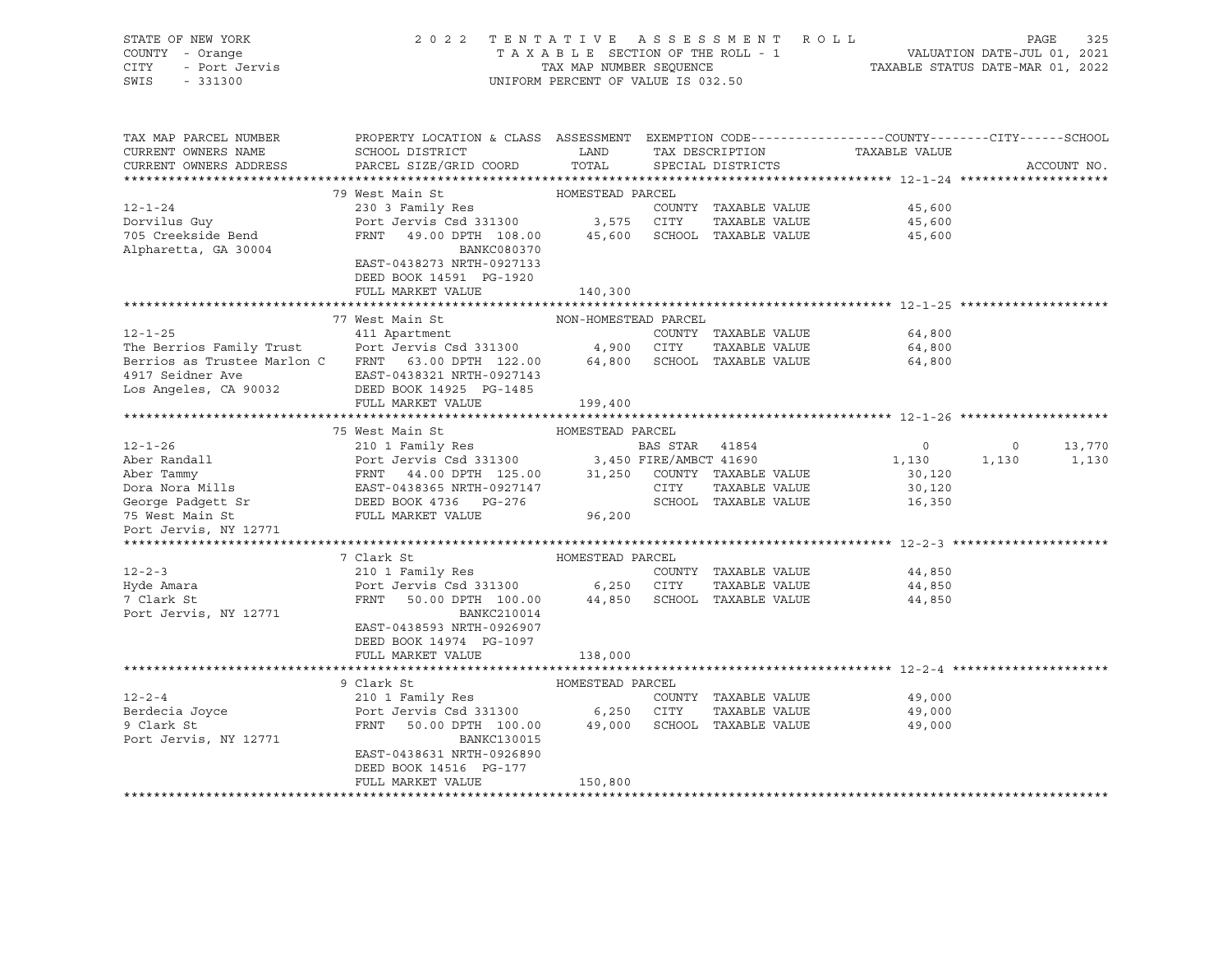| STATE OF NEW YORK     | 2022 TENTATIVE ASSESSMENT ROLL     | 326<br>PAGE                      |
|-----------------------|------------------------------------|----------------------------------|
| COUNTY - Orange       | TAXABLE SECTION OF THE ROLL - 1    | VALUATION DATE-JUL 01, 2021      |
| CITY<br>- Port Jervis | TAX MAP NUMBER SEOUENCE            | TAXABLE STATUS DATE-MAR 01, 2022 |
| SWIS<br>$-331300$     | UNIFORM PERCENT OF VALUE IS 032.50 |                                  |

| TAX MAP PARCEL NUMBER                     | PROPERTY LOCATION & CLASS ASSESSMENT EXEMPTION CODE----------------COUNTY-------CITY------SCHOOL                                                                                                         |                  |      |                             |                               |       |             |
|-------------------------------------------|----------------------------------------------------------------------------------------------------------------------------------------------------------------------------------------------------------|------------------|------|-----------------------------|-------------------------------|-------|-------------|
| CURRENT OWNERS NAME                       | SCHOOL DISTRICT                                                                                                                                                                                          | LAND             |      |                             | TAX DESCRIPTION TAXABLE VALUE |       |             |
| CURRENT OWNERS ADDRESS                    | PARCEL SIZE/GRID COORD                                                                                                                                                                                   | TOTAL            |      | SPECIAL DISTRICTS           |                               |       | ACCOUNT NO. |
|                                           |                                                                                                                                                                                                          |                  |      |                             |                               |       |             |
|                                           |                                                                                                                                                                                                          |                  |      |                             |                               |       |             |
|                                           |                                                                                                                                                                                                          |                  |      |                             | 23,350 15,072                 |       | 15,072      |
|                                           |                                                                                                                                                                                                          |                  |      |                             | 7,005                         | 4,522 | 4,522       |
| 11 Clark St                               | 99999                                                                                                                                                                                                    |                  |      | 46,700 COUNTY TAXABLE VALUE | 16,345                        |       |             |
| Port Jervis, NY 12771                     | $\mathsf{C}$                                                                                                                                                                                             |                  | CITY | TAXABLE VALUE               | 27,106                        |       |             |
|                                           | 50.00 DPTH 100.00<br>FRNT                                                                                                                                                                                |                  |      | SCHOOL TAXABLE VALUE        | 27,106                        |       |             |
|                                           | EAST-0438684 NRTH-0926864                                                                                                                                                                                |                  |      |                             |                               |       |             |
|                                           | DEED BOOK 13961 PG-1627                                                                                                                                                                                  |                  |      |                             |                               |       |             |
|                                           | FULL MARKET VALUE                                                                                                                                                                                        | 143,700          |      |                             |                               |       |             |
|                                           |                                                                                                                                                                                                          |                  |      |                             |                               |       |             |
|                                           | 13 Clark St                                                                                                                                                                                              | HOMESTEAD PARCEL |      |                             |                               |       |             |
| $12 - 2 - 6$                              | 210 1 Family Res                                                                                                                                                                                         |                  |      | COUNTY TAXABLE VALUE        | 36,550                        |       |             |
|                                           |                                                                                                                                                                                                          |                  |      |                             | TAXABLE VALUE 36,550          |       |             |
|                                           | Brescia Louis<br>Brescia Eileen (EXAMPLE VALUE FRAT 100.00) 6,250 CITY TAXABLE VALUE<br>FRAT 50.00 DPTH 100.00 36,550 SCHOOL TAXABLE VALUE<br>Warwick, NY 10990 DEED BOOK 14834 PG-331                   |                  |      |                             | 36,550                        |       |             |
|                                           |                                                                                                                                                                                                          |                  |      |                             |                               |       |             |
|                                           |                                                                                                                                                                                                          |                  |      |                             |                               |       |             |
|                                           | FULL MARKET VALUE                                                                                                                                                                                        | 112,500          |      |                             |                               |       |             |
|                                           | 15 Clark St                                                                                                                                                                                              | HOMESTEAD PARCEL |      |                             |                               |       |             |
|                                           |                                                                                                                                                                                                          |                  |      |                             | 50,350                        |       |             |
|                                           |                                                                                                                                                                                                          |                  |      |                             | 50,350                        |       |             |
|                                           | 12-2-7<br>Port Jervis Group LLC Port Jervis Csd 331300 6,250 CITY TAXABLE VALUE<br>4 Homelawn Ct FRNT 50.00 DPTH 100.00 50,350 SCHOOL TAXABLE VALUE<br>Spring Valley, NY 10977 EAST-0438774 NRTH-0926822 |                  |      |                             | 50,350                        |       |             |
|                                           |                                                                                                                                                                                                          |                  |      |                             |                               |       |             |
|                                           | DEED BOOK 15005 PG-402                                                                                                                                                                                   |                  |      |                             |                               |       |             |
|                                           | FULL MARKET VALUE                                                                                                                                                                                        | 154,900          |      |                             |                               |       |             |
|                                           |                                                                                                                                                                                                          |                  |      |                             |                               |       |             |
|                                           | HOMESTEAD PART<br>210 1 Family Res<br>Port Jervis Csd 331300 6,250<br>FRNT 50.00 DPTH 100.00                                                                                                             | HOMESTEAD PARCEL |      |                             |                               |       |             |
| $12 - 2 - 8$                              |                                                                                                                                                                                                          |                  |      | COUNTY TAXABLE VALUE        | 48,000                        |       |             |
|                                           |                                                                                                                                                                                                          |                  | CITY | TAXABLE VALUE               | 48,000                        |       |             |
| Bush George<br>Bush Tammy<br>17 Clark St  |                                                                                                                                                                                                          |                  |      | SCHOOL TAXABLE VALUE        | 48,000                        |       |             |
|                                           | <b>BANKC180281</b>                                                                                                                                                                                       |                  |      |                             |                               |       |             |
| Port Jervis, NY 12771                     | EAST-0438815 NRTH-0926802                                                                                                                                                                                |                  |      |                             |                               |       |             |
|                                           | DEED BOOK 14556 PG-224                                                                                                                                                                                   |                  |      |                             |                               |       |             |
|                                           | FULL MARKET VALUE                                                                                                                                                                                        | 147,700          |      |                             |                               |       |             |
|                                           |                                                                                                                                                                                                          |                  |      |                             |                               |       |             |
|                                           | 23 Washington Ave                                                                                                                                                                                        | HOMESTEAD PARCEL |      |                             |                               |       |             |
| $12 - 2 - 9$                              | 210 1 Family Res                                                                                                                                                                                         |                  |      | COUNTY TAXABLE VALUE        | 45,000                        |       |             |
| Bobadilla Edgar A<br>Bobadilla Edgar A Sr | Port Jervis Csd 331300 4,175                                                                                                                                                                             |                  | CITY | TAXABLE VALUE               | 45,000                        |       |             |
|                                           | FRNT 44.00 DPTH 58.00                                                                                                                                                                                    | 45,000           |      | SCHOOL TAXABLE VALUE        | 45,000                        |       |             |
| Bobadilla Vilma                           | BANKC080355                                                                                                                                                                                              |                  |      |                             |                               |       |             |
| 23 Washington Ave                         | EAST-0438866 NRTH-0926806                                                                                                                                                                                |                  |      |                             |                               |       |             |
| Port Jervis, NY 12771                     | DEED BOOK 15088 PG-842                                                                                                                                                                                   |                  |      |                             |                               |       |             |
|                                           | FULL MARKET VALUE                                                                                                                                                                                        | 138,500          |      |                             |                               |       |             |
|                                           |                                                                                                                                                                                                          |                  |      |                             |                               |       |             |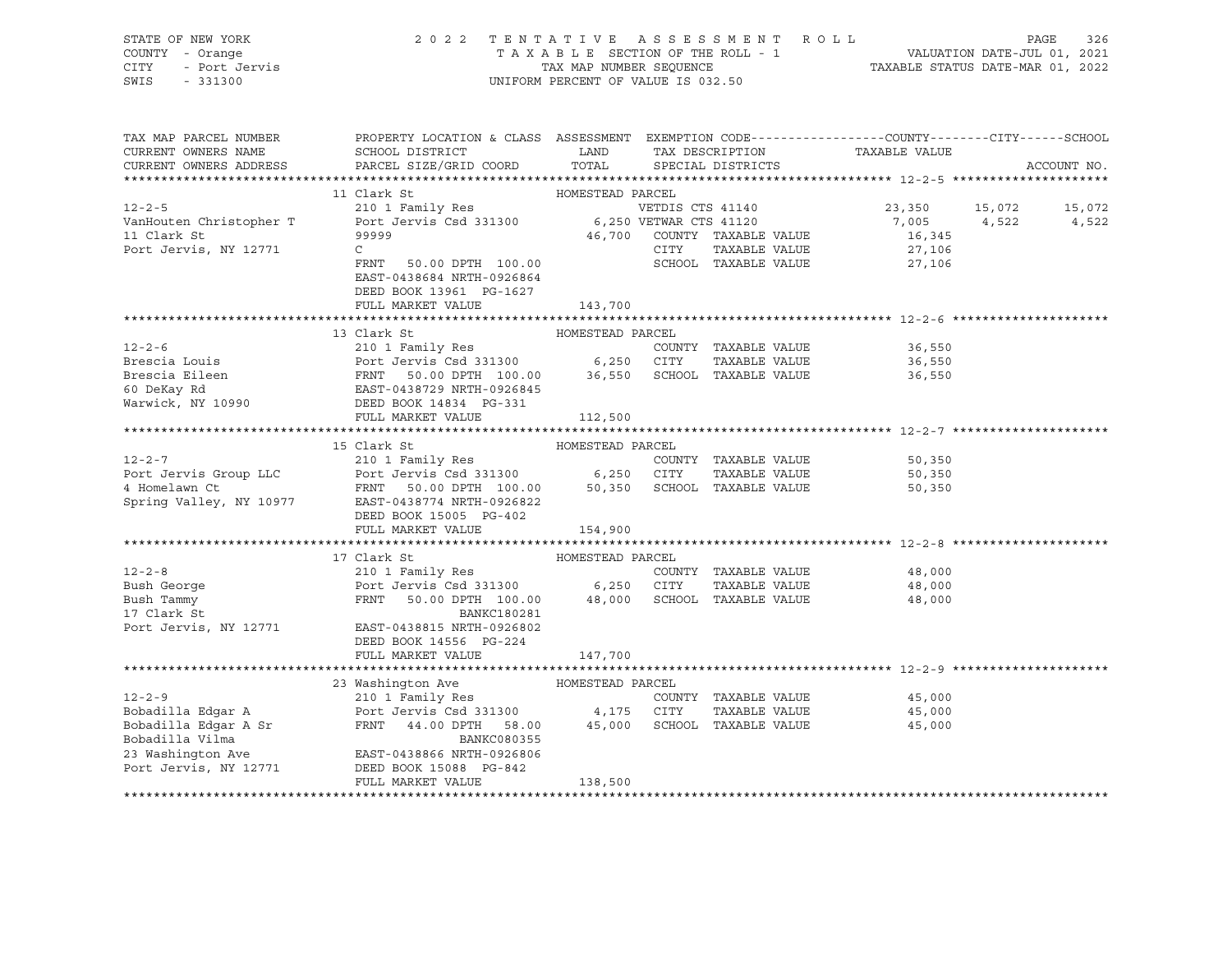| STATE OF NEW YORK<br>COUNTY - Orange<br><b>CITY</b><br>- Port Jervis<br>SWIS<br>$-331300$ | 2 0 2 2                                                                                          | TAXABLE SECTION OF THE ROLL - 1<br>TAX MAP NUMBER SEQUENCE<br>UNIFORM PERCENT OF VALUE IS 032.50 |                | TENTATIVE ASSESSMENT ROLL             |                  | PAGE<br>VALUATION DATE-JUL 01, 2021<br>TAXABLE STATUS DATE-MAR 01, 2022 | 327    |
|-------------------------------------------------------------------------------------------|--------------------------------------------------------------------------------------------------|--------------------------------------------------------------------------------------------------|----------------|---------------------------------------|------------------|-------------------------------------------------------------------------|--------|
|                                                                                           |                                                                                                  |                                                                                                  |                |                                       |                  |                                                                         |        |
| TAX MAP PARCEL NUMBER                                                                     | PROPERTY LOCATION & CLASS ASSESSMENT EXEMPTION CODE----------------COUNTY-------CITY------SCHOOL |                                                                                                  |                |                                       |                  |                                                                         |        |
| CURRENT OWNERS NAME                                                                       | SCHOOL DISTRICT                                                                                  | LAND                                                                                             |                | TAX DESCRIPTION                       | TAXABLE VALUE    |                                                                         |        |
| CURRENT OWNERS ADDRESS                                                                    | PARCEL SIZE/GRID COORD                                                                           | TOTAL                                                                                            |                | SPECIAL DISTRICTS                     |                  | ACCOUNT NO.                                                             |        |
|                                                                                           |                                                                                                  |                                                                                                  |                |                                       |                  |                                                                         |        |
| $12 - 2 - 10$                                                                             | 25 Washington Ave<br>210 1 Family Res                                                            | HOMESTEAD PARCEL                                                                                 |                | COUNTY TAXABLE VALUE                  | 45,000           |                                                                         |        |
| Ignacio Ochoa Manuel                                                                      | Port Jervis Csd 331300                                                                           | 5,200 CITY                                                                                       |                | TAXABLE VALUE                         | 45,000           |                                                                         |        |
| 25 Washington Ave                                                                         | FRNT<br>57.00 DPTH 53.00                                                                         | 45,000                                                                                           |                | SCHOOL TAXABLE VALUE                  | 45,000           |                                                                         |        |
| Port Jervis, NY 12771                                                                     | BANKC030230                                                                                      |                                                                                                  |                |                                       |                  |                                                                         |        |
|                                                                                           | EAST-0438850 NRTH-0926774                                                                        |                                                                                                  |                |                                       |                  |                                                                         |        |
|                                                                                           | DEED BOOK 14796 PG-1173                                                                          |                                                                                                  |                |                                       |                  |                                                                         |        |
|                                                                                           | FULL MARKET VALUE                                                                                | 138,500                                                                                          |                |                                       |                  |                                                                         |        |
|                                                                                           |                                                                                                  |                                                                                                  |                |                                       |                  |                                                                         |        |
|                                                                                           | 70 West Main St                                                                                  | HOMESTEAD PARCEL                                                                                 |                |                                       |                  |                                                                         |        |
| $12 - 3 - 1$                                                                              | 210 1 Family Res                                                                                 |                                                                                                  | BAS STAR 41854 |                                       | $\overline{0}$   | $\circ$                                                                 | 13,770 |
| Reck Edward W Jr                                                                          | Port Jervis Csd 331300                                                                           | 11,800                                                                                           |                | COUNTY TAXABLE VALUE                  | 50,000           |                                                                         |        |
| 70 West Main St                                                                           | FRNT 117.00 DPTH 112.00                                                                          | 50,000                                                                                           | CITY           | TAXABLE VALUE                         | 50,000           |                                                                         |        |
| Port Jervis, NY 12771                                                                     | EAST-0438583 NRTH-0927038<br>DEED BOOK 3279 PG-85                                                |                                                                                                  |                | SCHOOL TAXABLE VALUE                  | 36,230           |                                                                         |        |
|                                                                                           | FULL MARKET VALUE                                                                                | 153,800                                                                                          |                |                                       |                  |                                                                         |        |
|                                                                                           |                                                                                                  |                                                                                                  |                |                                       |                  |                                                                         |        |
|                                                                                           | 68 West Main St                                                                                  | HOMESTEAD PARCEL                                                                                 |                |                                       |                  |                                                                         |        |
| $12 - 3 - 2$                                                                              | 220 2 Family Res                                                                                 |                                                                                                  |                | COUNTY TAXABLE VALUE                  | 43,500           |                                                                         |        |
| OLeary Michael J                                                                          | Port Jervis Csd 331300                                                                           | 6,900                                                                                            | CITY           | TAXABLE VALUE                         | 43,500           |                                                                         |        |
| 101 Riverdale Rd                                                                          | FRNT 48.00 DPTH 132.00                                                                           |                                                                                                  |                | 43,500 SCHOOL TAXABLE VALUE           | 43,500           |                                                                         |        |
| Port Jervis, NY 12771                                                                     | EAST-0438640 NRTH-0927046                                                                        |                                                                                                  |                |                                       |                  |                                                                         |        |
|                                                                                           | DEED BOOK 4159 PG-309                                                                            |                                                                                                  |                |                                       |                  |                                                                         |        |
|                                                                                           | FULL MARKET VALUE                                                                                | 133,800                                                                                          |                |                                       |                  |                                                                         |        |
|                                                                                           |                                                                                                  |                                                                                                  |                |                                       |                  |                                                                         |        |
|                                                                                           | 66 West Main St                                                                                  | HOMESTEAD PARCEL                                                                                 |                |                                       |                  |                                                                         |        |
| $12 - 3 - 3$                                                                              | 220 2 Family Res                                                                                 |                                                                                                  |                | COUNTY TAXABLE VALUE                  | 47,300           |                                                                         |        |
| OLeary Patricia G<br>101 Riverdale Rd                                                     | Port Jervis Csd 331300                                                                           | 6,775 CITY                                                                                       |                | TAXABLE VALUE                         | 47,300           |                                                                         |        |
| Port Jervis, NY 12771                                                                     | FRNT<br>48.00 DPTH 127.00<br>EAST-0438688 NRTH-0927056                                           |                                                                                                  |                | 47,300 SCHOOL TAXABLE VALUE           | 47,300           |                                                                         |        |
|                                                                                           | DEED BOOK 3389 PG-325                                                                            |                                                                                                  |                |                                       |                  |                                                                         |        |
|                                                                                           | FULL MARKET VALUE                                                                                | 145,500                                                                                          |                |                                       |                  |                                                                         |        |
|                                                                                           |                                                                                                  |                                                                                                  |                |                                       |                  |                                                                         |        |
|                                                                                           | 64 West Main St                                                                                  | HOMESTEAD PARCEL                                                                                 |                |                                       |                  |                                                                         |        |
| $12 - 3 - 4$                                                                              | 210 1 Family Res                                                                                 |                                                                                                  |                | COUNTY TAXABLE VALUE                  | 52,900           |                                                                         |        |
| Snyder Keith J                                                                            | Port Jervis Csd 331300                                                                           | 8,200                                                                                            | CITY           | TAXABLE VALUE                         | 52,900           |                                                                         |        |
| Snyder Faith J                                                                            | FRNT<br>75.00 DPTH<br>77.00                                                                      | 52,900                                                                                           |                | SCHOOL TAXABLE VALUE                  | 52,900           |                                                                         |        |
| 293 Robbins Rd                                                                            | EAST-0438718 NRTH-0927090                                                                        |                                                                                                  |                |                                       |                  |                                                                         |        |
| Otisville, NY 10963                                                                       | DEED BOOK 14977 PG-553                                                                           |                                                                                                  |                |                                       |                  |                                                                         |        |
|                                                                                           | FULL MARKET VALUE                                                                                | 162,800                                                                                          |                |                                       |                  |                                                                         |        |
|                                                                                           |                                                                                                  |                                                                                                  |                |                                       |                  |                                                                         |        |
|                                                                                           | 3 Mt William St                                                                                  | HOMESTEAD PARCEL                                                                                 |                |                                       |                  | $\mathsf{O}$                                                            |        |
| $12 - 3 - 6.2$<br>Neely Shawn P                                                           | 210 1 Family Res<br>Port Jervis Csd 331300                                                       |                                                                                                  | BAS STAR       | 41854                                 | 0                |                                                                         | 13,770 |
| Neely Sandra                                                                              | FRNT<br>77.00 DPTH<br>87.00                                                                      | 8,950<br>48,250                                                                                  | CITY           | COUNTY TAXABLE VALUE<br>TAXABLE VALUE | 48,250<br>48,250 |                                                                         |        |
| 3 Mt William St                                                                           | BANKC130015                                                                                      |                                                                                                  |                | SCHOOL TAXABLE VALUE                  | 34,480           |                                                                         |        |
| Port Jervis, NY 12771                                                                     | EAST-0438865 NRTH-0927115                                                                        |                                                                                                  |                |                                       |                  |                                                                         |        |
|                                                                                           | DEED BOOK 12954 PG-246                                                                           |                                                                                                  |                |                                       |                  |                                                                         |        |
|                                                                                           | FULL MARKET VALUE                                                                                | 148,500                                                                                          |                |                                       |                  |                                                                         |        |
|                                                                                           |                                                                                                  |                                                                                                  |                |                                       |                  |                                                                         |        |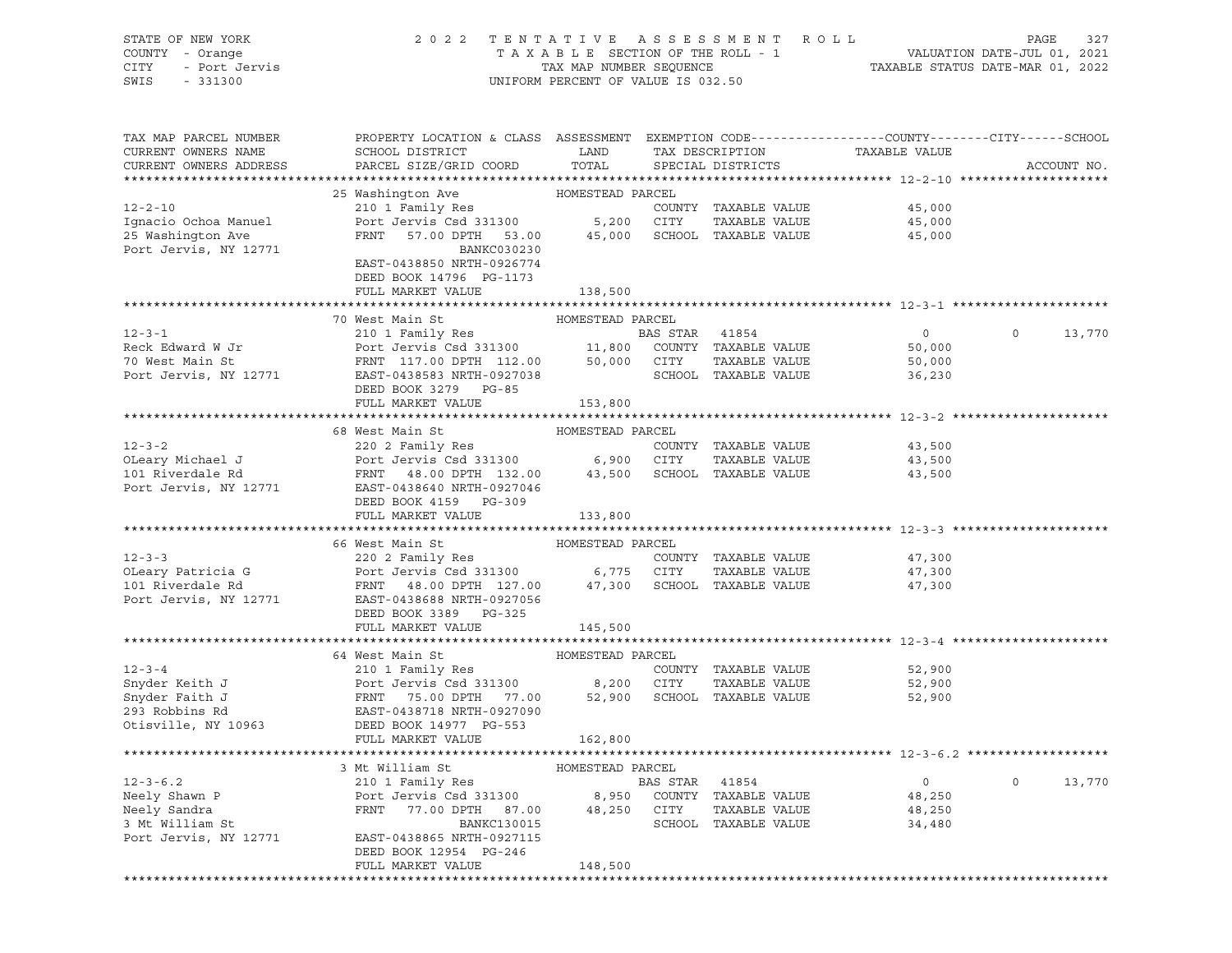# STATE OF NEW YORK 2 0 2 2 T E N T A T I V E A S S E S S M E N T R O L L PAGE 328 COUNTY - Orange T A X A B L E SECTION OF THE ROLL - 1 VALUATION DATE-JUL 01, 2021 CITY - Port Jervis TAX MAP NUMBER SEQUENCE TAXABLE STATUS DATE-MAR 01, 2022

| TAX MAP PARCEL NUMBER<br>CURRENT OWNERS NAME<br>CURRENT OWNERS ADDRESS | PROPERTY LOCATION & CLASS ASSESSMENT<br>SCHOOL DISTRICT<br>PARCEL SIZE/GRID COORD                     | LAND<br>TOTAL    | TAX DESCRIPTION<br>SPECIAL DISTRICTS |               | EXEMPTION CODE-----------------COUNTY-------CITY------SCHOOL<br>TAXABLE VALUE |          | ACCOUNT NO. |
|------------------------------------------------------------------------|-------------------------------------------------------------------------------------------------------|------------------|--------------------------------------|---------------|-------------------------------------------------------------------------------|----------|-------------|
|                                                                        |                                                                                                       |                  |                                      |               |                                                                               |          |             |
|                                                                        | 5 Mt William St                                                                                       | HOMESTEAD PARCEL |                                      |               |                                                                               |          |             |
| $12 - 3 - 7$                                                           | 210 1 Family Res                                                                                      |                  | COUNTY TAXABLE VALUE                 |               | 41,400                                                                        |          |             |
| AVF Holdings LLC                                                       | Port Jervis Csd 331300 4,375 CITY                                                                     |                  |                                      | TAXABLE VALUE | 41,400                                                                        |          |             |
| 131 Sunflower Cir                                                      | FRNT 38.00 DPTH 84.00 41,400                                                                          |                  | SCHOOL TAXABLE VALUE                 |               | 41,400                                                                        |          |             |
|                                                                        | Wappingers Falls, NY 12590 EAST-0438829 NRTH-0927055                                                  |                  |                                      |               |                                                                               |          |             |
|                                                                        | DEED BOOK 14363 PG-1112                                                                               |                  |                                      |               |                                                                               |          |             |
|                                                                        | FULL MARKET VALUE                                                                                     | 127,400          |                                      |               |                                                                               |          |             |
|                                                                        |                                                                                                       |                  |                                      |               |                                                                               |          |             |
|                                                                        | 7 Mt William St                                                                                       | HOMESTEAD PARCEL |                                      |               |                                                                               |          |             |
| $12 - 3 - 8$                                                           | 210 1 Family Res                                                                                      |                  | COUNTY TAXABLE VALUE                 |               | 41,500                                                                        |          |             |
| Espinoza Ruben                                                         |                                                                                                       |                  |                                      | TAXABLE VALUE | 41,500                                                                        |          |             |
| Espinoza Eliana                                                        |                                                                                                       |                  | SCHOOL TAXABLE VALUE                 |               | 41,500                                                                        |          |             |
| 19 E Mayer Dr                                                          | Port Jervis Csd 331300 5,175 CITY<br>FRNT 63.00 DPTH 102.00 41,500 SCHOC<br>EAST-0438835 NRTH-0927012 |                  |                                      |               |                                                                               |          |             |
| Montebello, NY 10901                                                   | DEED BOOK 14483 PG-37                                                                                 |                  |                                      |               |                                                                               |          |             |
|                                                                        | FULL MARKET VALUE                                                                                     | 127,700          |                                      |               |                                                                               |          |             |
|                                                                        |                                                                                                       |                  |                                      |               |                                                                               |          |             |
|                                                                        | 18 Clark St                                                                                           | HOMESTEAD PARCEL |                                      |               |                                                                               |          |             |
| $12 - 3 - 9$                                                           | 230 3 Family Res                                                                                      |                  | COUNTY TAXABLE VALUE                 |               | 57,050                                                                        |          |             |
| Liang Sarah X                                                          | Port Jervis Csd 331300 6,250 CITY<br>FRNT 74.00 DPTH 109.00 57,050 SCHOO                              |                  |                                      | TAXABLE VALUE | 57,050                                                                        |          |             |
| 517 Neversink Dr                                                       |                                                                                                       |                  | 57,050 SCHOOL TAXABLE VALUE          |               | 57,050                                                                        |          |             |
|                                                                        | Port Jervis, NY 12771 EAST-0438865 NRTH-0926927                                                       |                  |                                      |               |                                                                               |          |             |
|                                                                        | DEED BOOK 15178 PG-1776                                                                               |                  |                                      |               |                                                                               |          |             |
| PRIOR OWNER ON 3/01/2022 FULL MARKET VALUE                             |                                                                                                       | 175,500          |                                      |               |                                                                               |          |             |
| Liang Sarah X                                                          |                                                                                                       |                  |                                      |               |                                                                               |          |             |
|                                                                        |                                                                                                       |                  |                                      |               |                                                                               |          |             |
|                                                                        | 16 Clark St                                                                                           | HOMESTEAD PARCEL |                                      |               |                                                                               |          |             |
| $12 - 3 - 10$                                                          | 210 1 Family Res                                                                                      |                  | VETWAR CTS 41120                     |               | 7,380                                                                         | 4,522    | 4,522       |
| Manwaring Gertrude M                                                   | Port Jervis Csd 331300 6,250 AGED-C                                                                   |                  |                                      | 41802 2002    | 20,910                                                                        | $\Omega$ | $\mathbf 0$ |
| Manwaring Paul                                                         | FRNT 50.00 DPTH 100.00 49,200 AGED-S                                                                  |                  |                                      | 41804         | $\Omega$                                                                      | $\circ$  | 15,637      |
| 16 Clark St                                                            | EAST-0438828 NRTH-0926954                                                                             |                  | ENH STAR 41834                       |               | $\overline{0}$                                                                | $\Omega$ | 29,041      |
| Port Jervis, NY 12771                                                  | DEED BOOK 1729 PG-00450                                                                               |                  | COUNTY TAXABLE VALUE                 |               | 20,910                                                                        |          |             |
|                                                                        | FULL MARKET VALUE                                                                                     | 151,400 CITY     |                                      | TAXABLE VALUE | 44,678                                                                        |          |             |
|                                                                        |                                                                                                       |                  | SCHOOL TAXABLE VALUE                 |               | $\circ$                                                                       |          |             |
|                                                                        |                                                                                                       |                  |                                      |               |                                                                               |          |             |
|                                                                        | 14 Clark St                                                                                           | HOMESTEAD PARCEL |                                      |               |                                                                               |          |             |
| $12 - 3 - 11$                                                          | 210 1 Family Res                                                                                      |                  | COUNTY TAXABLE VALUE                 |               | 49,200                                                                        |          |             |
| Presto IV Charles J                                                    | Port Jervis Csd 331300 6,200 CITY                                                                     |                  |                                      | TAXABLE VALUE | 49,200                                                                        |          |             |
| Presto Rebecca C<br>14 Clark St                                        | FRNT<br>50.00 DPTH 97.00<br><b>BANKC130015</b>                                                        | 49,200           | SCHOOL TAXABLE VALUE                 |               | 49,200                                                                        |          |             |
| Port Jervis, NY 12771                                                  | EAST-0438791 NRTH-0926974                                                                             |                  |                                      |               |                                                                               |          |             |
|                                                                        | DEED BOOK 14873 PG-1174                                                                               |                  |                                      |               |                                                                               |          |             |
|                                                                        | FULL MARKET VALUE                                                                                     | 151,400          |                                      |               |                                                                               |          |             |
|                                                                        |                                                                                                       |                  |                                      |               |                                                                               |          |             |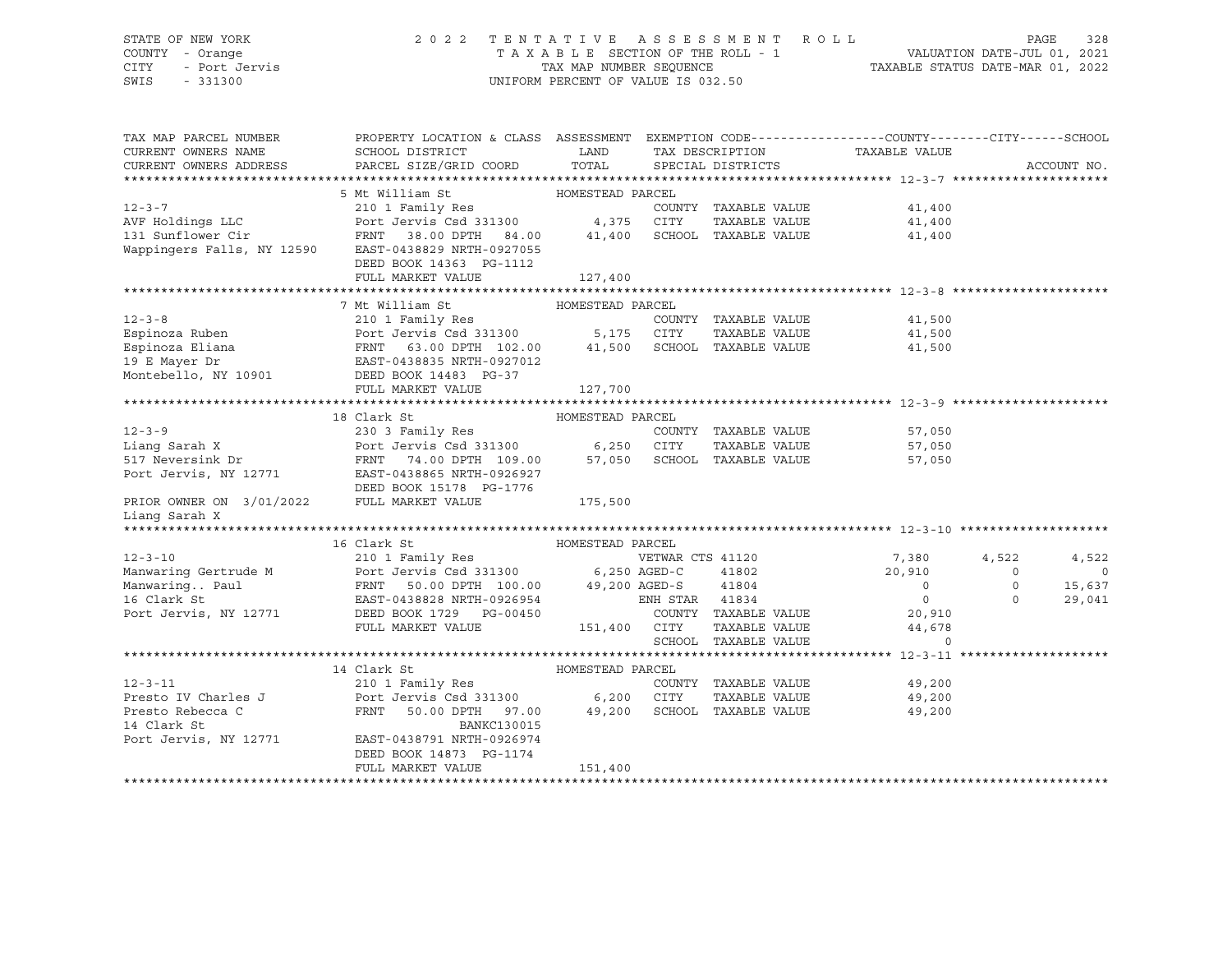| STATE OF NEW YORK<br>COUNTY - Orange<br>OF NEW 10<br>Y - Orange<br>- Port Jervis<br>Y - 200<br>CITY<br>SWIS - 331300 | 2022 TENTATIVE ASSESSMENT ROLL PAGE 329<br>TAXABLE SECTION OF THE ROLL - 1 VALUATION DATE-JUL 01, 2021<br>TAX MAP NUMBER SEQUENCE TAXABLE STATUS DATE-MAR 01, 2022<br>UNIFORM PERCENT OF VALUE IS 032.50                                     |                  |                                                               |                    |          |             |
|----------------------------------------------------------------------------------------------------------------------|----------------------------------------------------------------------------------------------------------------------------------------------------------------------------------------------------------------------------------------------|------------------|---------------------------------------------------------------|--------------------|----------|-------------|
| TAX MAP PARCEL NUMBER<br>CURRENT OWNERS NAME<br>CURRENT OWNERS ADDRESS                                               | PROPERTY LOCATION & CLASS ASSESSMENT EXEMPTION CODE---------------COUNTY-------CITY------SCHOOL<br>SCHOOL DISTRICT<br>PARCEL SIZE/GRID COORD                                                                                                 |                  | LAND TAX DESCRIPTION TAXABLE VALUE<br>TOTAL SPECIAL DISTRICTS |                    |          | ACCOUNT NO. |
|                                                                                                                      |                                                                                                                                                                                                                                              |                  |                                                               |                    |          |             |
|                                                                                                                      | 12 Clark St                                                                                                                                                                                                                                  | HOMESTEAD PARCEL |                                                               |                    |          |             |
| $12 - 3 - 12$                                                                                                        | 210 1 Family Res                                                                                                                                                                                                                             |                  | COUNTY TAXABLE VALUE                                          | 58,000             |          |             |
| Tidd Adam<br>12 Clark St                                                                                             | Port Jervis Csd 331300<br>Port Jervis Csd 331300 5,700 CITY TAXABLE VALUE<br>99999                                                                                                                                                           |                  |                                                               | 58,000<br>58,000   |          |             |
|                                                                                                                      |                                                                                                                                                                                                                                              |                  |                                                               | 58,000             |          |             |
| Port Jervis, NY 12771                                                                                                | $\mathbb C$<br>FRNT 50.00 DPTH 84.00<br>BANKC140330<br>EAST-0438736 NRTH-0926990<br>DEED BOOK 14122 PG-60<br>FULL MARKET VALUE                                                                                                               | 178,500          |                                                               |                    |          |             |
|                                                                                                                      |                                                                                                                                                                                                                                              |                  |                                                               |                    |          |             |
|                                                                                                                      | 58 West Main St                                                                                                                                                                                                                              | HOMESTEAD PARCEL |                                                               |                    |          |             |
|                                                                                                                      |                                                                                                                                                                                                                                              |                  |                                                               | $\overline{0}$     | $\Omega$ | 34,390      |
|                                                                                                                      |                                                                                                                                                                                                                                              |                  |                                                               | 41,500<br>41,500   |          |             |
|                                                                                                                      |                                                                                                                                                                                                                                              |                  |                                                               |                    |          |             |
|                                                                                                                      |                                                                                                                                                                                                                                              |                  |                                                               | 7,110              |          |             |
|                                                                                                                      |                                                                                                                                                                                                                                              |                  |                                                               |                    |          |             |
|                                                                                                                      | 210 1 Family Res<br>Aber Steven J<br>Aber Teresa<br>Aber Teresa<br>FRNT 50.00 DPTH 55.00 41,500 CITY TAXABLE VALUE<br>FRNT 50.00 DPTH 55.00 41,500 CITY TAXABLE VALUE<br>FRNT 50.00 DPTH 55.00 41,500 CITY TAXABLE VALUE<br>FORT JERS BOOK 2 |                  |                                                               |                    |          |             |
|                                                                                                                      |                                                                                                                                                                                                                                              |                  |                                                               |                    |          |             |
|                                                                                                                      | 56 West Main St Management HOMESTEAD PARCEL                                                                                                                                                                                                  |                  |                                                               |                    |          |             |
| $12 - 4 - 2$                                                                                                         | 210 1 Family Res                                                                                                                                                                                                                             |                  | COUNTY TAXABLE VALUE                                          | 42,000             |          |             |
|                                                                                                                      |                                                                                                                                                                                                                                              |                  | TAXABLE VALUE                                                 | 42,000<br>42,000   |          |             |
| Port Jervis, NY 12771                                                                                                | EAST-0438976 NRTH-0927111<br>DEED BOOK 3799 PG-317                                                                                                                                                                                           |                  |                                                               |                    |          |             |
|                                                                                                                      | FULL MARKET VALUE                                                                                                                                                                                                                            | 129,200          |                                                               |                    |          |             |
|                                                                                                                      |                                                                                                                                                                                                                                              |                  |                                                               |                    |          |             |
| $12 - 4 - 3$                                                                                                         | 54 West Main St MoMESTEAD PARCEL                                                                                                                                                                                                             |                  |                                                               |                    |          |             |
|                                                                                                                      |                                                                                                                                                                                                                                              |                  |                                                               | $\overline{0}$     | $\circ$  | 13,770      |
|                                                                                                                      |                                                                                                                                                                                                                                              |                  |                                                               | 55,750             |          |             |
|                                                                                                                      | 12-4-3<br>Nguyen Hanh Thi 2101 Family Res<br>Nguyen Hung Manh FRNT 50.00 DPTH 100.00 55,750 CITY TAXABLE VALUE<br>Nguyen Hung Manh FRNT 50.00 DPTH 100.00 55,750 CITY TAXABLE VALUE<br>54 West Main St EAST-0439017 NRTH-0927112             |                  |                                                               | 55,750             |          |             |
|                                                                                                                      |                                                                                                                                                                                                                                              |                  |                                                               | 41,980             |          |             |
|                                                                                                                      | Port Jervis, NY 12771 DEED BOOK 4319 PG-48                                                                                                                                                                                                   |                  |                                                               |                    |          |             |
|                                                                                                                      | FULL MARKET VALUE                                                                                                                                                                                                                            | 171,500          |                                                               |                    |          |             |
|                                                                                                                      |                                                                                                                                                                                                                                              |                  |                                                               |                    |          |             |
| $12 - 4 - 4$                                                                                                         |                                                                                                                                                                                                                                              |                  |                                                               | $0 \t 0 \t 13,770$ |          |             |
|                                                                                                                      |                                                                                                                                                                                                                                              |                  |                                                               |                    |          |             |
|                                                                                                                      | 12-4-4<br>Munson Janine M<br>52 West Main St<br>FRNT 50.00 DPTH 100.00 44,500 COUNTY TAXABLE VALUE<br>FRNT 50.00 DPTH 100.00 44,500 CITY TAXABLE VALUE<br>SCHOOL TAXABLE VALUE<br>SCHOOL TAXABLE VALUE                                       |                  |                                                               | 44,500<br>44,500   |          |             |
|                                                                                                                      |                                                                                                                                                                                                                                              |                  |                                                               | 30,730             |          |             |
|                                                                                                                      | EAST-0439084 NRTH-0927125                                                                                                                                                                                                                    |                  |                                                               |                    |          |             |
|                                                                                                                      | DEED BOOK 13819 PG-935                                                                                                                                                                                                                       |                  |                                                               |                    |          |             |
|                                                                                                                      | FULL MARKET VALUE                                                                                                                                                                                                                            | 136,900          |                                                               |                    |          |             |
|                                                                                                                      |                                                                                                                                                                                                                                              |                  |                                                               |                    |          |             |
|                                                                                                                      |                                                                                                                                                                                                                                              |                  |                                                               |                    |          |             |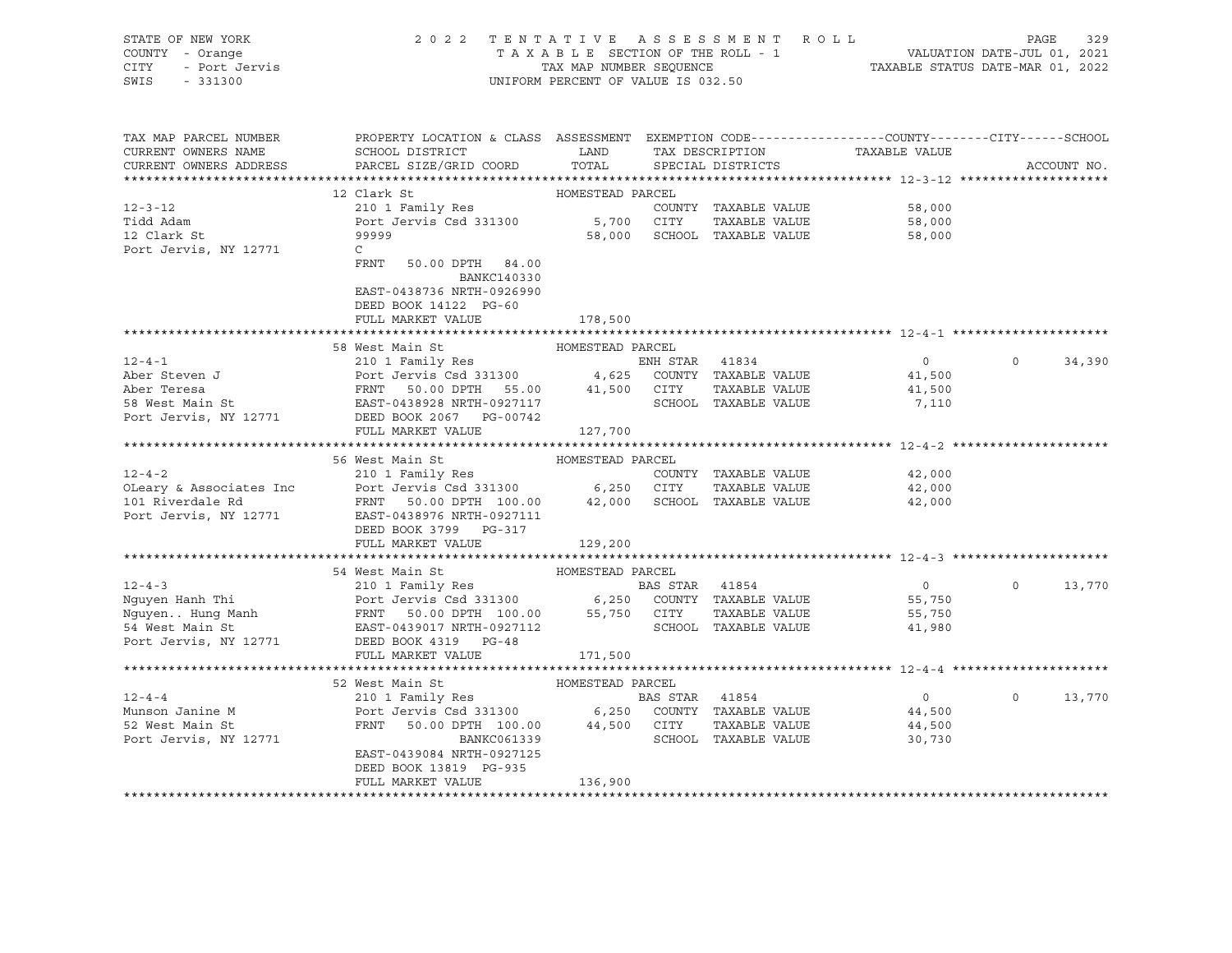CITY - Port Jervis TAX MAP NUMBER SEQUENCE TAXABLE STATUS DATE-MAR 01, 2022 SWIS - 331300 UNIFORM PERCENT OF VALUE IS 032.50

### STATE OF NEW YORK 2 0 2 2 T E N T A T I V E A S S E S S M E N T R O L L PAGE 330 COUNTY - Orange T A X A B L E SECTION OF THE ROLL - 1 VALUATION DATE-JUL 01, 2021

| TAX MAP PARCEL NUMBER                       | PROPERTY LOCATION & CLASS ASSESSMENT EXEMPTION CODE---------------COUNTY-------CITY------SCHOOL                                                                                                       |                  |                  |                      |                |          |             |
|---------------------------------------------|-------------------------------------------------------------------------------------------------------------------------------------------------------------------------------------------------------|------------------|------------------|----------------------|----------------|----------|-------------|
| CURRENT OWNERS NAME                         | SCHOOL DISTRICT                                                                                                                                                                                       | LAND             |                  | TAX DESCRIPTION      | TAXABLE VALUE  |          |             |
| CURRENT OWNERS ADDRESS                      | PARCEL SIZE/GRID COORD                                                                                                                                                                                | TOTAL            |                  | SPECIAL DISTRICTS    |                |          | ACCOUNT NO. |
|                                             |                                                                                                                                                                                                       |                  |                  |                      |                |          |             |
|                                             | 50 West Main St                                                                                                                                                                                       | HOMESTEAD PARCEL |                  |                      |                |          |             |
| $12 - 4 - 5$                                | 210 1 Family Res                                                                                                                                                                                      |                  | VETDIS CTS 41140 |                      | 21,858 15,072  |          | 15,072      |
| Traina Adam                                 | Port Jervis Csd 331300 6,250 VETWAR CTS 41120<br>FRNT 50.00 DPTH 100.00 62,450 COUNTY TAXABLE VALUE                                                                                                   |                  |                  |                      | 7,913 4,522    |          | 4,522       |
| 50 West Main St                             |                                                                                                                                                                                                       |                  |                  |                      | 32,679         |          |             |
| Port Jervis, NY 12771                       | EAST-0439120 NRTH-0927126                                                                                                                                                                             |                  | CITY             | TAXABLE VALUE        | 42,856         |          |             |
|                                             | DEED BOOK 14082 PG-483                                                                                                                                                                                |                  |                  | SCHOOL TAXABLE VALUE | 42,856         |          |             |
|                                             | FULL MARKET VALUE                                                                                                                                                                                     | 192,200          |                  |                      |                |          |             |
|                                             |                                                                                                                                                                                                       |                  |                  |                      |                |          |             |
|                                             | 48 West Main St                                                                                                                                                                                       | HOMESTEAD PARCEL |                  |                      |                |          |             |
| $12 - 4 - 6$                                |                                                                                                                                                                                                       |                  |                  |                      | $\overline{0}$ | $\Omega$ | 13,770      |
| Forsyth Dorothy                             |                                                                                                                                                                                                       |                  |                  |                      | 57,200         |          |             |
| Lawlor Bernadette<br>48 West Main St        |                                                                                                                                                                                                       |                  |                  |                      | 57,200         |          |             |
|                                             | 230 3 Family Res<br>Port Jervis Csd 331300 6,250 COUNTY TAXABLE VALUE<br>FRNT 50.00 DPTH 100.00 57,200 CITY TAXABLE VALUE<br>EAST-0439171 NRTH-0927134 SCHOOL TAXABLE VALUE<br>THE POOL TAXABLE VALUE |                  |                  |                      | 43,430         |          |             |
| Port Jervis, NY 12771                       | DEED BOOK 3460 PG-00096                                                                                                                                                                               |                  |                  |                      |                |          |             |
|                                             | FULL MARKET VALUE                                                                                                                                                                                     | 176,000          |                  |                      |                |          |             |
|                                             |                                                                                                                                                                                                       |                  |                  |                      |                |          |             |
|                                             | 7 Washington Ave                                                                                                                                                                                      | HOMESTEAD PARCEL |                  |                      |                |          |             |
|                                             |                                                                                                                                                                                                       |                  |                  |                      | 53,500         |          |             |
|                                             |                                                                                                                                                                                                       |                  |                  | TAXABLE VALUE        | 53,500         |          |             |
|                                             |                                                                                                                                                                                                       |                  |                  |                      | 53,500         |          |             |
|                                             |                                                                                                                                                                                                       |                  |                  |                      |                |          |             |
| Port Jervis, NY 12771                       | DEED BOOK 14644 PG-1361                                                                                                                                                                               |                  |                  |                      |                |          |             |
|                                             | FULL MARKET VALUE                                                                                                                                                                                     | 164,600          |                  |                      |                |          |             |
|                                             |                                                                                                                                                                                                       |                  |                  |                      |                |          |             |
|                                             | 9 Washington Ave                                                                                                                                                                                      | HOMESTEAD PARCEL |                  |                      |                |          |             |
| $12 - 4 - 8$                                | 210 1 Family Res                                                                                                                                                                                      |                  |                  | COUNTY TAXABLE VALUE | 56,450         |          |             |
| Costic Kenneth R                            | Port Jervis Csd 331300 5,650 CITY<br>Port Jervis Csd 331300<br>FRNT 45.00 DPTH 100.00 56,450 SCHOOL TAXABLE VALUE                                                                                     |                  |                  |                      | 56,450         |          |             |
|                                             |                                                                                                                                                                                                       |                  |                  |                      | 56,450         |          |             |
| www.ulane<br>9 Washington Ave<br>Port Jerus | EAST-0439065 NRTH-0927028                                                                                                                                                                             |                  |                  |                      |                |          |             |
| Port Jervis, NY 12771                       | DEED BOOK 5012 PG-220                                                                                                                                                                                 |                  |                  |                      |                |          |             |
|                                             | FULL MARKET VALUE                                                                                                                                                                                     | 173,700          |                  |                      |                |          |             |
|                                             |                                                                                                                                                                                                       |                  |                  |                      |                |          |             |
|                                             | 11 Washington Ave                                                                                                                                                                                     | HOMESTEAD PARCEL |                  |                      |                |          |             |
| $12 - 4 - 9$                                | 210 1 Family Res                                                                                                                                                                                      |                  |                  | COUNTY TAXABLE VALUE | 50,000         |          |             |
| Day Jesse Alan                              | Port Jervis Csd 331300 6,250 CITY                                                                                                                                                                     |                  |                  | TAXABLE VALUE        | 50,000         |          |             |
| 11 Washington Ave                           | FRNT<br>50.00 DPTH 100.00                                                                                                                                                                             | 50,000           |                  | SCHOOL TAXABLE VALUE | 50,000         |          |             |
| Port Jervis, NY 12771                       | BANKC080370                                                                                                                                                                                           |                  |                  |                      |                |          |             |
|                                             | EAST-0439025 NRTH-0926991                                                                                                                                                                             |                  |                  |                      |                |          |             |
|                                             | DEED BOOK 14896 PG-1365                                                                                                                                                                               |                  |                  |                      |                |          |             |
|                                             | FULL MARKET VALUE                                                                                                                                                                                     | 153,800          |                  |                      |                |          |             |
|                                             |                                                                                                                                                                                                       |                  |                  |                      |                |          |             |
|                                             |                                                                                                                                                                                                       |                  |                  |                      |                |          |             |
| $12 - 4 - 10$                               |                                                                                                                                                                                                       |                  |                  | COUNTY TAXABLE VALUE | 46,350         |          |             |
| Casiano Properties LLC                      |                                                                                                                                                                                                       |                  |                  | TAXABLE VALUE        | 46,350         |          |             |
| 5486 NW 27th St                             | FRNT 40.00 DPTH 100.00 46,350                                                                                                                                                                         |                  |                  | SCHOOL TAXABLE VALUE | 46,350         |          |             |
| Margate, FL 33063                           | EAST-0438995 NRTH-0926966                                                                                                                                                                             |                  |                  |                      |                |          |             |
|                                             | DEED BOOK 15046 PG-1938                                                                                                                                                                               |                  |                  |                      |                |          |             |
|                                             | FULL MARKET VALUE                                                                                                                                                                                     | 142,600          |                  |                      |                |          |             |
|                                             |                                                                                                                                                                                                       |                  |                  |                      |                |          |             |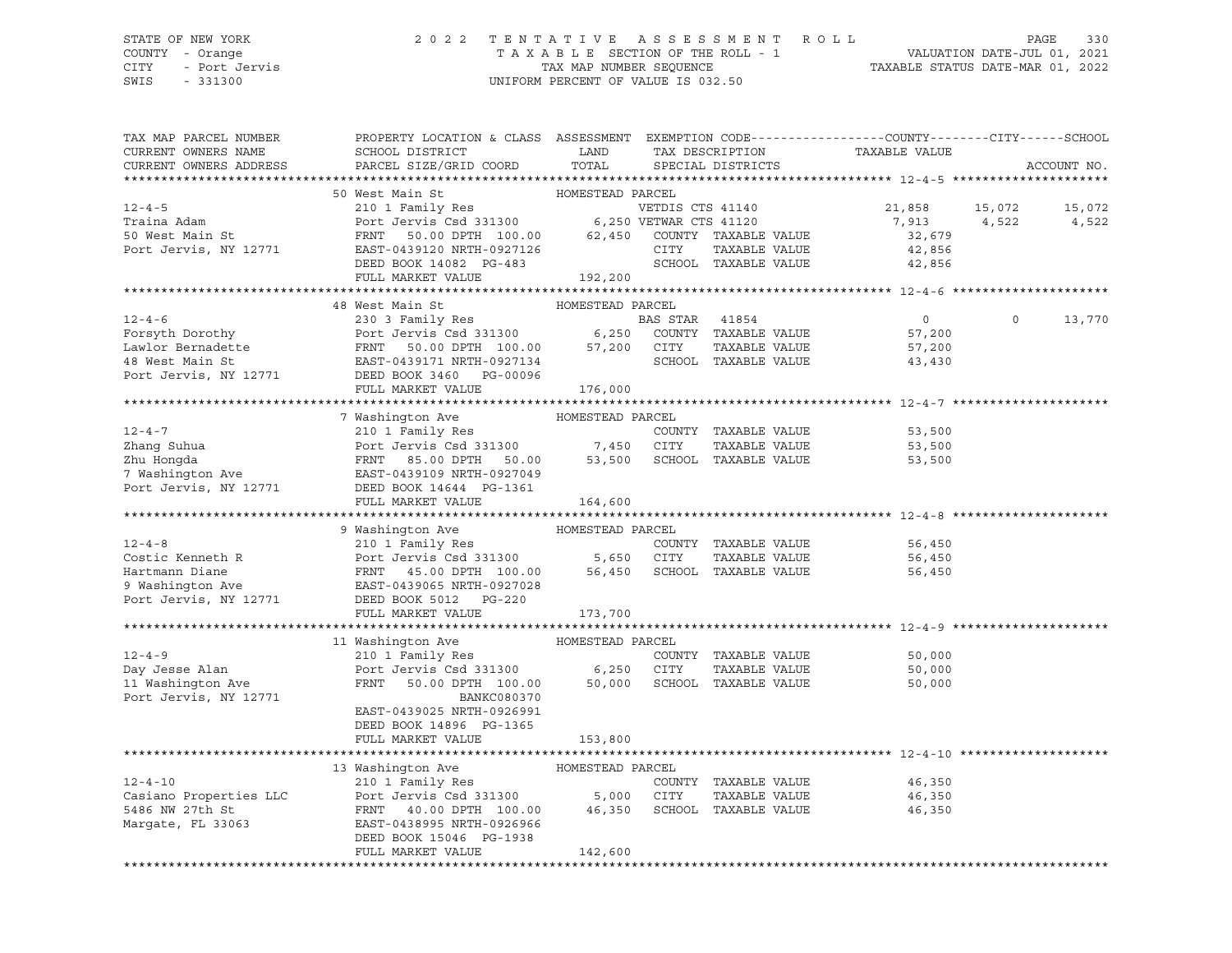| STATE OF NEW YORK<br>COUNTY - Orange<br>CITY<br>- Port Jervis<br>SWIS<br>$-331300$ | 2 0 2 2                                                                                                                                      | UNIFORM PERCENT OF VALUE IS 032.50 | TENTATIVE ASSESSMENT ROLL            |               | PAGE<br>331 |
|------------------------------------------------------------------------------------|----------------------------------------------------------------------------------------------------------------------------------------------|------------------------------------|--------------------------------------|---------------|-------------|
| TAX MAP PARCEL NUMBER<br>CURRENT OWNERS NAME<br>CURRENT OWNERS ADDRESS             | PROPERTY LOCATION & CLASS ASSESSMENT EXEMPTION CODE---------------COUNTY-------CITY------SCHOOL<br>SCHOOL DISTRICT<br>PARCEL SIZE/GRID COORD | LAND<br>TOTAL                      | TAX DESCRIPTION<br>SPECIAL DISTRICTS | TAXABLE VALUE | ACCOUNT NO. |
|                                                                                    |                                                                                                                                              |                                    |                                      |               |             |
|                                                                                    | 17 Washington Ave                                                                                                                            | HOMESTEAD PARCEL                   |                                      |               |             |
| $12 - 4 - 11$                                                                      | 210 1 Family Res                                                                                                                             |                                    | COUNTY TAXABLE VALUE                 | 37,450        |             |
| Tolliver Willie F                                                                  | Port Jervis Csd 331300                                                                                                                       | 4,950 CITY                         | TAXABLE VALUE                        | 37,450        |             |
| PO Box 82                                                                          | FRNT<br>60.00 DPTH 44.00                                                                                                                     |                                    | 37,450 SCHOOL TAXABLE VALUE          | 37,450        |             |
| Port Jervis, NY 12771                                                              | BANKC080370<br>EAST-0439003 NRTH-0926909                                                                                                     |                                    |                                      |               |             |
|                                                                                    | DEED BOOK 12049 PG-1204                                                                                                                      |                                    |                                      |               |             |
|                                                                                    | FULL MARKET VALUE                                                                                                                            | 115,200                            |                                      |               |             |
|                                                                                    |                                                                                                                                              |                                    |                                      |               |             |
|                                                                                    | 19 Washington Ave                                                                                                                            | HOMESTEAD PARCEL                   |                                      |               |             |
| $12 - 4 - 12$                                                                      | 210 1 Family Res                                                                                                                             |                                    | COUNTY TAXABLE VALUE                 | 42,400        |             |
| Scerbo Andrew                                                                      | Port Jervis Csd 331300 3,450 CITY<br>Port Jervis Csd 331300 3,450<br>FRNT 39.00 DPTH 48.00 42,400                                            |                                    | TAXABLE VALUE                        | 42,400        |             |
| Scerbo Paola<br>19 Gerke Ave                                                       | EAST-0438949 NRTH-0926855                                                                                                                    |                                    | SCHOOL TAXABLE VALUE                 | 42,400        |             |
| New City, NY 10956                                                                 | DEED BOOK 15106 PG-857                                                                                                                       |                                    |                                      |               |             |
|                                                                                    | FULL MARKET VALUE                                                                                                                            | 130,500                            |                                      |               |             |
|                                                                                    |                                                                                                                                              |                                    |                                      |               |             |
|                                                                                    | 12-14 Mt William St                                                                                                                          | HOMESTEAD PARCEL                   |                                      |               |             |
| $12 - 4 - 13$                                                                      | 220 2 Family Res                                                                                                                             |                                    | COUNTY TAXABLE VALUE                 | 51,000        |             |
| OLeary Richard P                                                                   |                                                                                                                                              |                                    | TAXABLE VALUE                        | 51,000        |             |
| OLeary Joan G                                                                      |                                                                                                                                              |                                    | 51,000 SCHOOL TAXABLE VALUE          | 51,000        |             |
| 101 Riverdale Rd<br>Port Jervis, NY 12771                                          | DEED BOOK 3704 PG-00327                                                                                                                      |                                    |                                      |               |             |
|                                                                                    | FULL MARKET VALUE                                                                                                                            | 156,900                            |                                      |               |             |
|                                                                                    |                                                                                                                                              |                                    |                                      |               |             |
|                                                                                    | 6-10 Mt William St                                                                                                                           | NON-HOMESTEAD PARCEL               |                                      |               |             |
| $12 - 4 - 14$                                                                      | 280 Res Multiple Manuscript                                                                                                                  |                                    | COUNTY TAXABLE VALUE                 | 69,150        |             |
| OLeary Richard P                                                                   | Port Jervis Csd 331300                                                                                                                       | 5,625 CITY                         | TAXABLE VALUE                        | 69,150        |             |
| OLeary Joan G                                                                      | 2 Houses On This Lot                                                                                                                         |                                    | 69,150 SCHOOL TAXABLE VALUE          | 69,150        |             |
| 101 Riverdale Rd<br>Port Jervis, NY 12771                                          | FRNT 98.00 DPTH 120.00<br>EAST-0438962 NRTH-0927035                                                                                          |                                    |                                      |               |             |
|                                                                                    | DEED BOOK 3704 PG-00327                                                                                                                      |                                    |                                      |               |             |
|                                                                                    | FULL MARKET VALUE                                                                                                                            | 212,800                            |                                      |               |             |
|                                                                                    |                                                                                                                                              |                                    |                                      |               |             |
|                                                                                    | 4 Mt William St                                                                                                                              | HOMESTEAD PARCEL                   |                                      |               |             |
| $12 - 4 - 15$                                                                      | 210 1 Family Res                                                                                                                             |                                    | COUNTY TAXABLE VALUE                 | 39,950        |             |
| Martinez Jesus                                                                     | Port Jervis Csd 331300                                                                                                                       | 3,950 CITY                         | TAXABLE VALUE                        | 39,950        |             |
| 4 Mt William St                                                                    | FRNT<br>45.00 DPTH 50.00                                                                                                                     |                                    | 39,950 SCHOOL TAXABLE VALUE          | 39,950        |             |
| Port Jervis, NY 12771                                                              | BANKL020140<br>EAST-0438937 NRTH-0927075                                                                                                     |                                    |                                      |               |             |
|                                                                                    | DEED BOOK 15087 PG-1137                                                                                                                      |                                    |                                      |               |             |
|                                                                                    | FULL MARKET VALUE                                                                                                                            | 122,900                            |                                      |               |             |
|                                                                                    |                                                                                                                                              |                                    |                                      |               |             |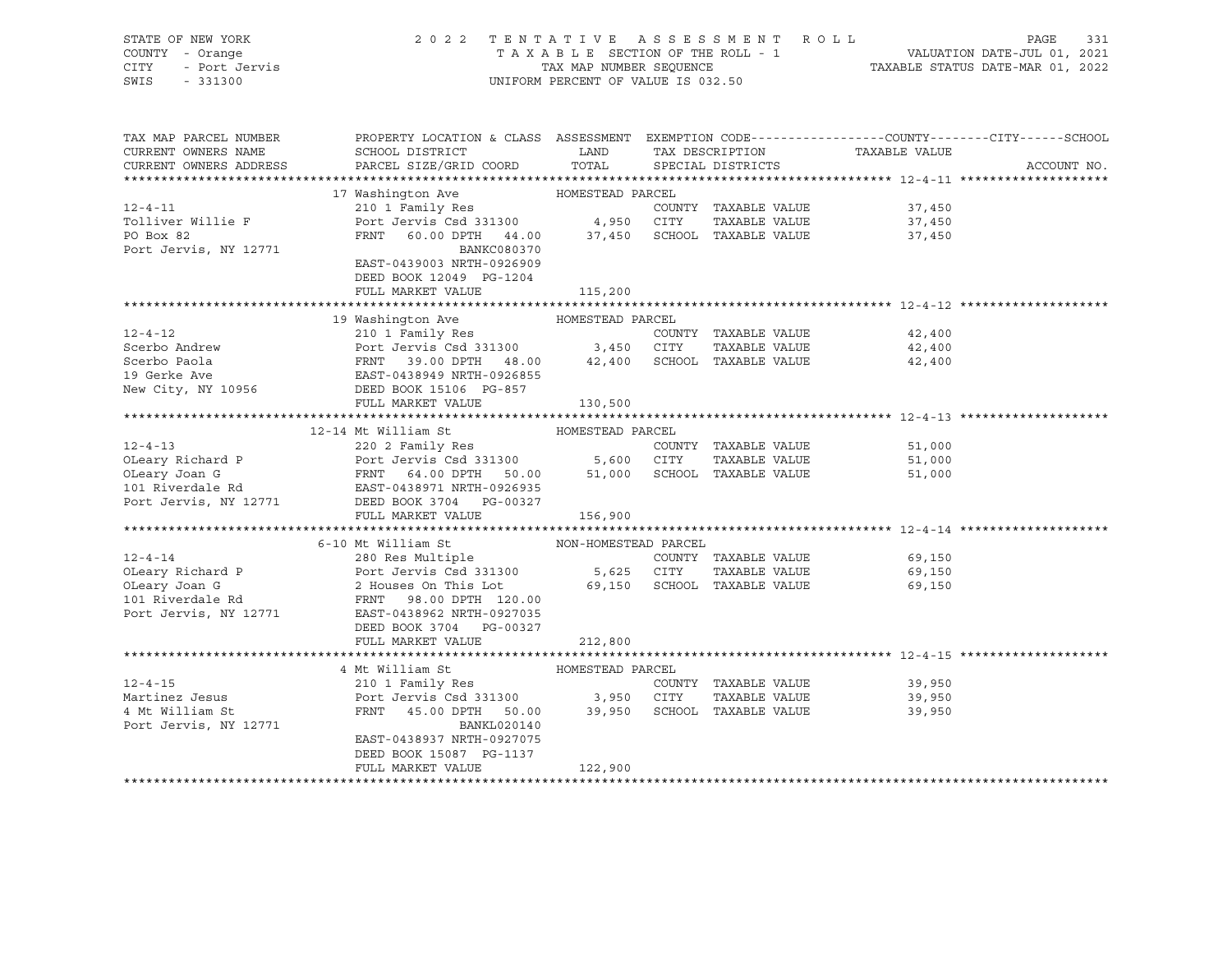STATE OF NEW YORK 2 0 2 2 T E N T A T I V E A S S E S S M E N T R O L L PAGE 332 COUNTY - Orange T A X A B L E SECTION OF THE ROLL - 1 VALUATION DATE-JUL 01, 2021 CITY - Port Jervis TAX MAP NUMBER SEQUENCE TAXABLE STATUS DATE-MAR 01, 2022 SWIS - 331300 UNIFORM PERCENT OF VALUE IS 032.50

| TAX MAP PARCEL NUMBER                          | PROPERTY LOCATION & CLASS ASSESSMENT EXEMPTION CODE----------------COUNTY-------CITY------SCHOOL |                  |                |                                       |                  |          |             |
|------------------------------------------------|--------------------------------------------------------------------------------------------------|------------------|----------------|---------------------------------------|------------------|----------|-------------|
| CURRENT OWNERS NAME                            | SCHOOL DISTRICT                                                                                  | LAND             |                | TAX DESCRIPTION                       | TAXABLE VALUE    |          |             |
| CURRENT OWNERS ADDRESS                         | PARCEL SIZE/GRID COORD                                                                           | TOTAL            |                | SPECIAL DISTRICTS                     |                  |          | ACCOUNT NO. |
|                                                |                                                                                                  |                  |                |                                       |                  |          |             |
|                                                | 51 West Main St                                                                                  | HOMESTEAD PARCEL |                |                                       |                  |          |             |
| $12 - 5 - 1$                                   | 210 1 Family Res                                                                                 |                  | BAS STAR 41854 |                                       | $\circ$          | $\Omega$ | 13,770      |
| Starzan Mary Alice A                           | Port Jervis Csd 331300                                                                           | 22,100           |                | COUNTY TAXABLE VALUE                  | 107,800          |          |             |
| Starzan Roger L                                | FRNT 164.00 DPTH 205.00                                                                          | 107,800          | CITY           | TAXABLE VALUE                         | 107,800          |          |             |
| 51 West Main St                                | BANKC080370                                                                                      |                  |                | SCHOOL TAXABLE VALUE                  | 94,030           |          |             |
| Port Jervis, NY 12771                          | EAST-0438939 NRTH-0927331                                                                        |                  |                |                                       |                  |          |             |
|                                                | DEED BOOK 2560 PG-00182                                                                          |                  |                |                                       |                  |          |             |
|                                                | FULL MARKET VALUE                                                                                | 331,700          |                |                                       |                  |          |             |
|                                                |                                                                                                  |                  |                |                                       |                  |          |             |
|                                                | 47 West Main St                                                                                  | HOMESTEAD PARCEL |                |                                       |                  |          |             |
| $12 - 5 - 2$                                   | 210 1 Family Res                                                                                 |                  | ENH STAR       | 41834                                 | $\overline{0}$   | $\Omega$ | 34,390      |
| Silverman Elizabeth C                          | Port Jervis Csd 331300                                                                           | 29,250           |                | COUNTY TAXABLE VALUE                  | 99,000           |          |             |
| 47 West Main St                                | ACRES<br>3.40                                                                                    | 99,000           | CITY           | TAXABLE VALUE                         | 99,000           |          |             |
| Port Jervis, NY 12771                          | EAST-0439190 NRTH-0927425                                                                        |                  |                | SCHOOL TAXABLE VALUE                  | 64,610           |          |             |
|                                                | DEED BOOK 4201 PG-338                                                                            |                  |                |                                       |                  |          |             |
|                                                | FULL MARKET VALUE                                                                                | 304,600          |                |                                       |                  |          |             |
|                                                |                                                                                                  | HOMESTEAD PARCEL |                |                                       |                  |          |             |
| $12 - 5 - 5$                                   | 35 West Main St<br>220 2 Family Res                                                              |                  |                |                                       |                  |          |             |
| Spangenberg Judith                             | Port Jervis Csd 331300 5,500 CITY                                                                |                  |                | COUNTY TAXABLE VALUE<br>TAXABLE VALUE | 55,000<br>55,000 |          |             |
| C/o Ideal Property                             | 42.00 DPTH 136.00 55,000 SCHOOL TAXABLE VALUE<br>FRNT                                            |                  |                |                                       | 55,000           |          |             |
| PO Box 3136                                    | ACRES<br>0.24                                                                                    |                  |                |                                       |                  |          |             |
| Port Jervis, NY 12771                          | EAST-0439529 NRTH-0927296                                                                        |                  |                |                                       |                  |          |             |
|                                                | DEED BOOK 11406 PG-1933                                                                          |                  |                |                                       |                  |          |             |
|                                                | FULL MARKET VALUE                                                                                | 169,200          |                |                                       |                  |          |             |
|                                                |                                                                                                  |                  |                |                                       |                  |          |             |
|                                                | 46 West Main St                                                                                  | HOMESTEAD PARCEL |                |                                       |                  |          |             |
| $12 - 6 - 1$                                   | 220 2 Family Res                                                                                 |                  |                | COUNTY TAXABLE VALUE                  | 51,900           |          |             |
| 46 West Main LLC                               | Port Jervis Csd 331300 5,700 CITY                                                                |                  |                | TAXABLE VALUE                         | 51,900           |          |             |
| 38 Warwick Lake Pkwy                           | FRNT 40.00 DPTH 129.00                                                                           |                  |                | 51,900 SCHOOL TAXABLE VALUE           | 51,900           |          |             |
| Warwick, NY 10990                              | EAST-0439311 NRTH-0927159                                                                        |                  |                |                                       |                  |          |             |
|                                                | DEED BOOK 12996 PG-611                                                                           |                  |                |                                       |                  |          |             |
|                                                | FULL MARKET VALUE                                                                                | 159,700          |                |                                       |                  |          |             |
|                                                |                                                                                                  |                  |                |                                       |                  |          |             |
|                                                | 42-44 West Main St                                                                               | HOMESTEAD PARCEL |                |                                       |                  |          |             |
| $12 - 6 - 2$                                   | 220 2 Family Res                                                                                 |                  |                | COUNTY TAXABLE VALUE                  | 55,000           |          |             |
| 42-44 West Main LLC                            | Port Jervis Csd 331300 9,100 CITY                                                                |                  |                | TAXABLE VALUE                         | 55,000           |          |             |
| C/o Naomi Stubbs                               | FRNT 60.00 DPTH 148.00                                                                           | 55,000           |                | SCHOOL TAXABLE VALUE                  | 55,000           |          |             |
| 6 Delaware St                                  | EAST-0439359 NRTH-0927157                                                                        |                  |                |                                       |                  |          |             |
| Port Jervis, NY 12771                          | DEED BOOK 14715 PG-899                                                                           |                  |                |                                       |                  |          |             |
|                                                | FULL MARKET VALUE                                                                                | 169,200          |                |                                       |                  |          |             |
|                                                |                                                                                                  |                  |                |                                       |                  |          |             |
|                                                | 40 West Main St                                                                                  | HOMESTEAD PARCEL |                |                                       |                  |          |             |
| $12 - 6 - 3$                                   | 230 3 Family Res                                                                                 |                  |                | COUNTY TAXABLE VALUE                  | 63,000           |          |             |
| Polu<br>FRNT<br>ACRES<br>T<br>Gunderman Eric W | Port Jervis Csd 331300 11,300 CITY                                                               |                  |                | TAXABLE VALUE                         | 63,000           |          |             |
| Vanhouten-Emerson Maria J                      | 66.00 DPTH 222.00                                                                                |                  |                | 63,000 SCHOOL TAXABLE VALUE           | 63,000           |          |             |
| 135 Wilson Rd                                  | 0.45 BANKC170031                                                                                 |                  |                |                                       |                  |          |             |
| Sparrowbush, NY 12780                          | EAST-0439421 NRTH-0927140                                                                        |                  |                |                                       |                  |          |             |
|                                                | DEED BOOK 14813 PG-1107                                                                          |                  |                |                                       |                  |          |             |
|                                                | FULL MARKET VALUE                                                                                | 193,800          |                |                                       |                  |          |             |
|                                                |                                                                                                  |                  |                |                                       |                  |          |             |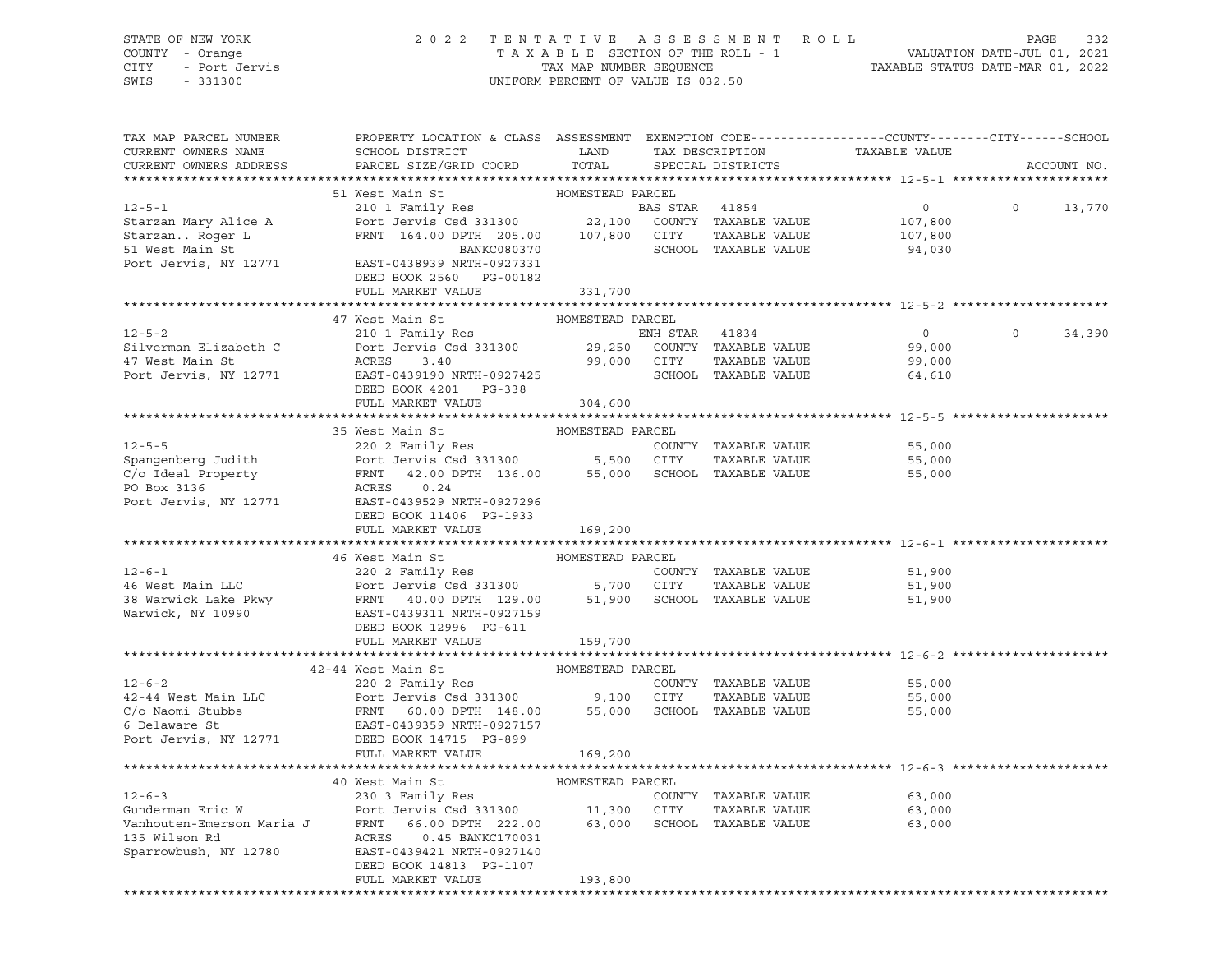### STATE OF NEW YORK 2 0 2 2 T E N T A T I V E A S S E S S M E N T R O L L PAGE 333 COUNTY - Orange T A X A B L E SECTION OF THE ROLL - 1 VALUATION DATE-JUL 01, 2021 CITY - Port Jervis TAX MAP NUMBER SEQUENCE TAXABLE STATUS DATE-MAR 01, 2022

| TAX MAP PARCEL NUMBER<br>CURRENT OWNERS NAME | PROPERTY LOCATION & CLASS ASSESSMENT EXEMPTION CODE----------------COUNTY-------CITY------SCHOOL<br>SCHOOL DISTRICT    | LAND                 |                | TAX DESCRIPTION             | TAXABLE VALUE  |                   |
|----------------------------------------------|------------------------------------------------------------------------------------------------------------------------|----------------------|----------------|-----------------------------|----------------|-------------------|
| CURRENT OWNERS ADDRESS                       | PARCEL SIZE/GRID COORD                                                                                                 | TOTAL                |                | SPECIAL DISTRICTS           |                | ACCOUNT NO.       |
|                                              |                                                                                                                        |                      |                |                             |                |                   |
|                                              | 38 West Main St                                                                                                        | HOMESTEAD PARCEL     |                |                             |                |                   |
| $12 - 6 - 4$                                 | 210 1 Family Res                                                                                                       |                      |                | COUNTY TAXABLE VALUE        | 59,900         |                   |
| Quinby Barbara Lynne                         | Port Jervis Csd 331300 8,675 CITY                                                                                      |                      |                | TAXABLE VALUE               | 59,900         |                   |
|                                              | Revocable Living Trust FRNT 66.00 DPTH 110.00 59,900 SCHOOL TAXABLE VALUE<br>38 West Main St EAST-0439481 NRTH-0927174 |                      |                |                             | 59,900         |                   |
| 38 West Main St                              | EAST-0439481 NRTH-0927174                                                                                              |                      |                |                             |                |                   |
| Port Jervis, NY 12771 DEED BOOK 11548 PG-185 |                                                                                                                        |                      |                |                             |                |                   |
|                                              | FULL MARKET VALUE                                                                                                      | 184,300              |                |                             |                |                   |
|                                              |                                                                                                                        |                      |                |                             |                |                   |
|                                              | 36 West Main St                                                                                                        | HOMESTEAD PARCEL     |                |                             |                |                   |
| $12 - 6 - 5$                                 | 210 1 Family Res                                                                                                       |                      | BAS STAR 41854 |                             | $\overline{0}$ | $\circ$<br>13,770 |
| Dunleavy Michael J                           | Port Jervis Csd 331300 9,400                                                                                           |                      |                | COUNTY TAXABLE VALUE        | 68,000         |                   |
| Dunleavy Pamela                              | FRNT 60.00 DPTH 107.00 68,000 CITY                                                                                     |                      |                | TAXABLE VALUE               | 68,000         |                   |
| 36 West Main St                              | BANKC130170                                                                                                            |                      |                | SCHOOL TAXABLE VALUE        | 54,230         |                   |
| Port Jervis, NY 12771                        | EAST-0439540 NRTH-0927163                                                                                              |                      |                |                             |                |                   |
|                                              | DEED BOOK 11932 PG-1050                                                                                                |                      |                |                             |                |                   |
|                                              | FULL MARKET VALUE                                                                                                      | 209,200              |                |                             |                |                   |
|                                              |                                                                                                                        |                      |                |                             |                |                   |
|                                              | 34 West Main St                                                                                                        | NON-HOMESTEAD PARCEL |                |                             |                |                   |
| $12 - 6 - 6$                                 | 411 Apartment                                                                                                          |                      |                | COUNTY TAXABLE VALUE        | 52,800         |                   |
| Emerald 34 West Main LLC                     | Port Jervis Csd 331300 6,800 CITY                                                                                      |                      |                | TAXABLE VALUE               | 52,800         |                   |
| 35 Appledale Ln                              | 4a                                                                                                                     |                      |                | 52,800 SCHOOL TAXABLE VALUE | 52,800         |                   |
| Spring Valley, NY 10977                      | FRNT 46.00 DPTH 64.00                                                                                                  |                      |                |                             |                |                   |
|                                              | BANKC040281                                                                                                            |                      |                |                             |                |                   |
|                                              | EAST-0439596 NRTH-0927177                                                                                              |                      |                |                             |                |                   |
|                                              |                                                                                                                        |                      |                |                             |                |                   |
|                                              | DEED BOOK 14247 PG-325                                                                                                 |                      |                |                             |                |                   |
|                                              | FULL MARKET VALUE                                                                                                      | 162,500              |                |                             |                |                   |
|                                              |                                                                                                                        |                      |                |                             |                |                   |
| $12 - 6 - 7$                                 | 32 West Main St                                                                                                        | HOMESTEAD PARCEL     |                |                             | 5,650          |                   |
|                                              | 311 Res vac land<br>Port Jervis Csd 331300                                                                             |                      |                | COUNTY TAXABLE VALUE        |                |                   |
| BAO BAO Market Inc                           |                                                                                                                        | 5,650 CITY           |                | TAXABLE VALUE               | 5,650          |                   |
|                                              | 28-07 Jackson Ave Fl 5th FRNT 54.00 DPTH 70.00<br>Long Island City, NY 11101 EAST-0439637 NRTH-0927169                 | 5,650                |                | SCHOOL TAXABLE VALUE        | 5,650          |                   |
|                                              |                                                                                                                        |                      |                |                             |                |                   |
|                                              | DEED BOOK 14927 PG-1832                                                                                                |                      |                |                             |                |                   |
|                                              | FULL MARKET VALUE                                                                                                      | 17,400               |                |                             |                |                   |
|                                              |                                                                                                                        |                      |                |                             |                |                   |
|                                              | 3 Delaware St                                                                                                          | HOMESTEAD PARCEL     |                |                             |                |                   |
| $12 - 6 - 8$                                 | 210 1 Family Res                                                                                                       |                      |                | COUNTY TAXABLE VALUE        | 53,150         |                   |
|                                              | Port Jervis Csd 331300 10,050 CITY                                                                                     |                      |                | TAXABLE VALUE               | 53,150         |                   |
|                                              |                                                                                                                        |                      |                | 53,150 SCHOOL TAXABLE VALUE | 53,150         |                   |
| Flushing, NY 11355                           | EAST-0439691 NRTH-0927135                                                                                              |                      |                |                             |                |                   |
|                                              | DEED BOOK 14985 PG-115                                                                                                 |                      |                |                             |                |                   |
|                                              | FULL MARKET VALUE                                                                                                      | 163,500              |                |                             |                |                   |
|                                              |                                                                                                                        |                      |                |                             |                |                   |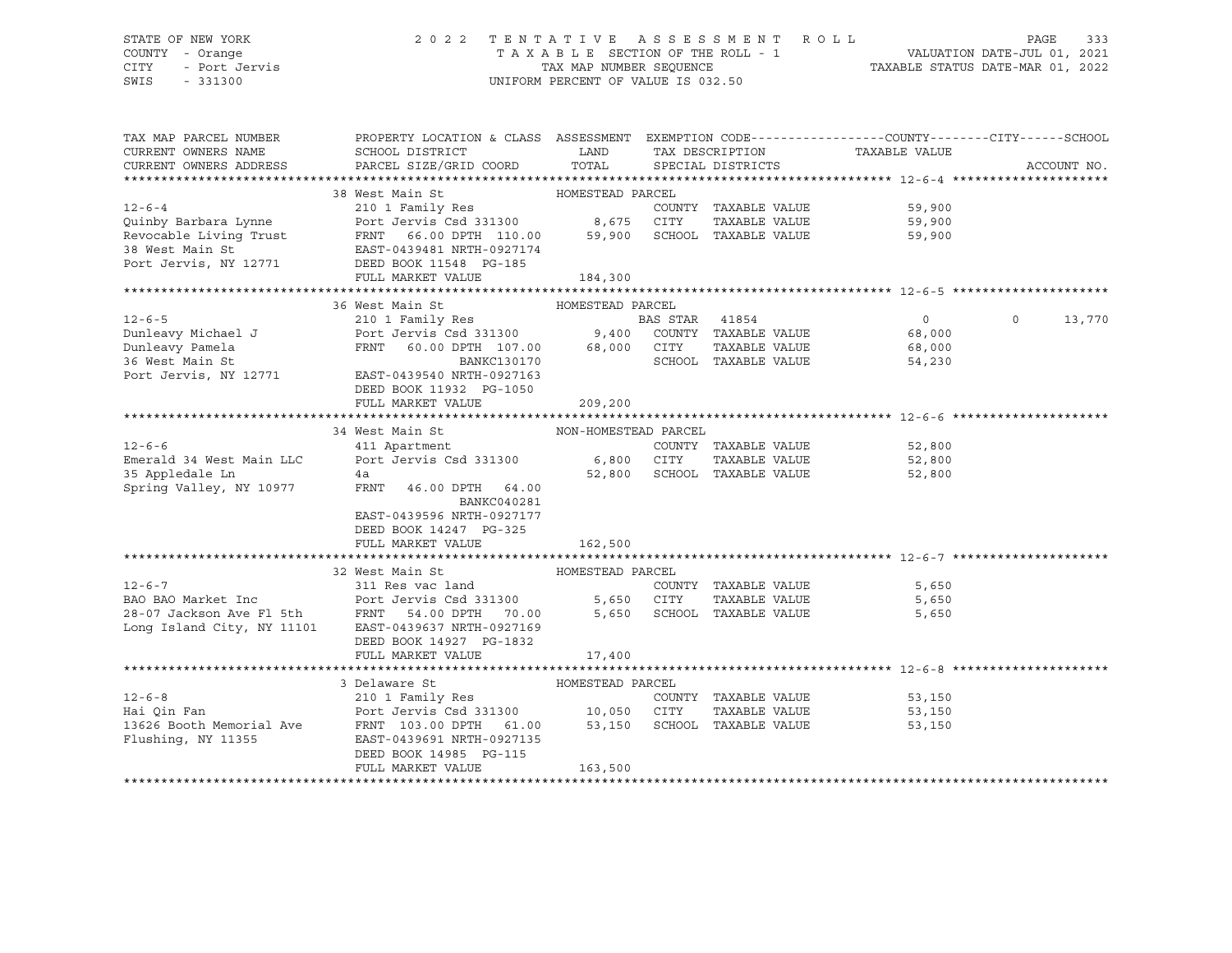### STATE OF NEW YORK 2 0 2 2 T E N T A T I V E A S S E S S M E N T R O L L PAGE 334 COUNTY - Orange T A X A B L E SECTION OF THE ROLL - 1 VALUATION DATE-JUL 01, 2021 CITY - Port Jervis TAX MAP NUMBER SEQUENCE TAXABLE STATUS DATE-MAR 01, 2022

| TAX MAP PARCEL NUMBER<br>CURRENT OWNERS NAME<br>CURRENT OWNERS ADDRESS                                                                                                                                                                               | PROPERTY LOCATION & CLASS ASSESSMENT EXEMPTION CODE---------------COUNTY-------CITY------SCHOOL<br>SCHOOL DISTRICT<br>PARCEL SIZE/GRID COORD | LAND<br>TOTAL        |                | TAX DESCRIPTION<br>SPECIAL DISTRICTS | TAXABLE VALUE  | ACCOUNT NO.        |
|------------------------------------------------------------------------------------------------------------------------------------------------------------------------------------------------------------------------------------------------------|----------------------------------------------------------------------------------------------------------------------------------------------|----------------------|----------------|--------------------------------------|----------------|--------------------|
|                                                                                                                                                                                                                                                      |                                                                                                                                              |                      |                |                                      |                |                    |
|                                                                                                                                                                                                                                                      | 5-7 Delaware St                                                                                                                              | HOMESTEAD PARCEL     |                |                                      |                |                    |
| $12 - 6 - 9$                                                                                                                                                                                                                                         | 280 Res Multiple<br>Port Jervis Csd 331300 6,500 CITY                                                                                        |                      |                | COUNTY TAXABLE VALUE                 | 80,600         |                    |
| Margulies Hillel                                                                                                                                                                                                                                     |                                                                                                                                              |                      |                | TAXABLE VALUE                        | 80,600         |                    |
| 31 Elener Ln                                                                                                                                                                                                                                         | FRNT 52.00 DPTH 101.00 80,600 SCHOOL TAXABLE VALUE                                                                                           |                      |                |                                      | 80,600         |                    |
| Spring Valley, NY 10977                                                                                                                                                                                                                              | EAST-0439638 NRTH-0927092                                                                                                                    |                      |                |                                      |                |                    |
|                                                                                                                                                                                                                                                      | DEED BOOK 14692 PG-1177                                                                                                                      |                      |                |                                      |                |                    |
|                                                                                                                                                                                                                                                      | FULL MARKET VALUE                                                                                                                            | 248,000              |                |                                      |                |                    |
|                                                                                                                                                                                                                                                      |                                                                                                                                              |                      |                |                                      |                |                    |
|                                                                                                                                                                                                                                                      | 9 Delaware St                                                                                                                                | HOMESTEAD PARCEL     |                |                                      |                |                    |
| $12 - 6 - 10$                                                                                                                                                                                                                                        | 220 2 Family Res                                                                                                                             |                      | ENH STAR 41834 |                                      | $\overline{0}$ | $\Omega$<br>34,390 |
|                                                                                                                                                                                                                                                      |                                                                                                                                              |                      |                |                                      | 56,250         |                    |
|                                                                                                                                                                                                                                                      |                                                                                                                                              |                      |                |                                      | 56,250         |                    |
| Exercised 331300<br>Cassara; Debra A<br>Cassara Richard M<br>Cassara Richard M<br>Cassara Richard M<br>Cassara Richard M<br>Cassara Richard M<br>DEED BOOK 11990 PG-422<br>DEED BOOK 11990 PG-422                                                    |                                                                                                                                              |                      |                |                                      | 21,860         |                    |
|                                                                                                                                                                                                                                                      |                                                                                                                                              |                      |                |                                      |                |                    |
| Port Jervis, NY 12771 FULL MARKET VALUE 173,100                                                                                                                                                                                                      |                                                                                                                                              |                      |                |                                      |                |                    |
|                                                                                                                                                                                                                                                      |                                                                                                                                              |                      |                |                                      |                |                    |
|                                                                                                                                                                                                                                                      | 11-13 Delaware St                                                                                                                            | HOMESTEAD PARCEL     |                |                                      |                |                    |
|                                                                                                                                                                                                                                                      |                                                                                                                                              |                      |                |                                      | 44,250         |                    |
|                                                                                                                                                                                                                                                      |                                                                                                                                              |                      |                |                                      | 44,250         |                    |
|                                                                                                                                                                                                                                                      |                                                                                                                                              |                      |                |                                      | 44,250         |                    |
| 220 2 Family Res<br>Port Jervis Properties LLC<br>220 2 Family Res<br>220 2 Family Res<br>220 2 Family Res<br>220 2 Family Res<br>220 2 Family Res<br>220 2 Family Res<br>220 2 Family Res<br>220 2 Family Res<br>220 3 Family Res<br>220 3 Family R |                                                                                                                                              |                      |                |                                      |                |                    |
|                                                                                                                                                                                                                                                      | DEED BOOK 14978 PG-1448                                                                                                                      |                      |                |                                      |                |                    |
|                                                                                                                                                                                                                                                      | FULL MARKET VALUE                                                                                                                            | 136,200              |                |                                      |                |                    |
|                                                                                                                                                                                                                                                      |                                                                                                                                              |                      |                |                                      |                |                    |
|                                                                                                                                                                                                                                                      | HOMESTEAD PARCEL<br>15 Delaware St                                                                                                           |                      |                |                                      |                |                    |
| $12 - 6 - 12$                                                                                                                                                                                                                                        | 210 1 Family Res                                                                                                                             |                      |                | COUNTY TAXABLE VALUE                 | 49,850         |                    |
|                                                                                                                                                                                                                                                      |                                                                                                                                              |                      |                | TAXABLE VALUE                        | 49,850         |                    |
|                                                                                                                                                                                                                                                      |                                                                                                                                              |                      |                |                                      | 49,850         |                    |
| Port Jervis Csd 331300 8,150 CITY TAXABLE VALUE<br>Quick Kelly M FRNT 61.00 DPTH 111.00 49,850 SCHOOL TAXABLE VALUE<br>102 Old Pond Dr E EAST-0439525 NRTH-0926991<br>Matamoras, PA 18336 DEED BOOK 2575 PG-00196                                    |                                                                                                                                              |                      |                |                                      |                |                    |
|                                                                                                                                                                                                                                                      |                                                                                                                                              |                      |                |                                      |                |                    |
|                                                                                                                                                                                                                                                      | FULL MARKET VALUE                                                                                                                            | 153,400              |                |                                      |                |                    |
|                                                                                                                                                                                                                                                      |                                                                                                                                              |                      |                |                                      |                |                    |
|                                                                                                                                                                                                                                                      | 17 Delaware St                                                                                                                               | NON-HOMESTEAD PARCEL |                |                                      |                |                    |
| $12 - 6 - 13$                                                                                                                                                                                                                                        |                                                                                                                                              |                      |                | COUNTY TAXABLE VALUE                 | 54,150         |                    |
| Eime Ronald                                                                                                                                                                                                                                          | 484 1 use sm bld<br>Port Jervis Csd 331300 10,000 CITY                                                                                       |                      |                | TAXABLE VALUE                        | 54,150         |                    |
| 17 Delaware St<br>Port Jervis, NY 12771                                                                                                                                                                                                              | FRNT 50.00 DPTH 119.00 54,150 SCHOOL TAXABLE VALUE                                                                                           |                      |                |                                      | 54,150         |                    |
|                                                                                                                                                                                                                                                      | EAST-0439484 NRTH-0926955                                                                                                                    |                      |                |                                      |                |                    |
|                                                                                                                                                                                                                                                      | DEED BOOK 14085 PG-1751                                                                                                                      |                      |                |                                      |                |                    |
|                                                                                                                                                                                                                                                      | FULL MARKET VALUE                                                                                                                            | 166,600              |                |                                      |                |                    |
|                                                                                                                                                                                                                                                      |                                                                                                                                              |                      |                |                                      |                |                    |
|                                                                                                                                                                                                                                                      |                                                                                                                                              |                      |                |                                      |                |                    |
|                                                                                                                                                                                                                                                      |                                                                                                                                              |                      |                |                                      | $\overline{0}$ | $\circ$<br>13,770  |
|                                                                                                                                                                                                                                                      |                                                                                                                                              |                      |                |                                      | 44,500         |                    |
|                                                                                                                                                                                                                                                      |                                                                                                                                              |                      |                |                                      | 44,500         |                    |
|                                                                                                                                                                                                                                                      |                                                                                                                                              |                      |                |                                      | 30,730         |                    |
| Port Jervis, NY 12771                                                                                                                                                                                                                                | DEED BOOK 14567 PG-1912                                                                                                                      |                      |                |                                      |                |                    |
|                                                                                                                                                                                                                                                      | FULL MARKET VALUE                                                                                                                            | 136,900              |                |                                      |                |                    |
|                                                                                                                                                                                                                                                      |                                                                                                                                              |                      |                |                                      |                |                    |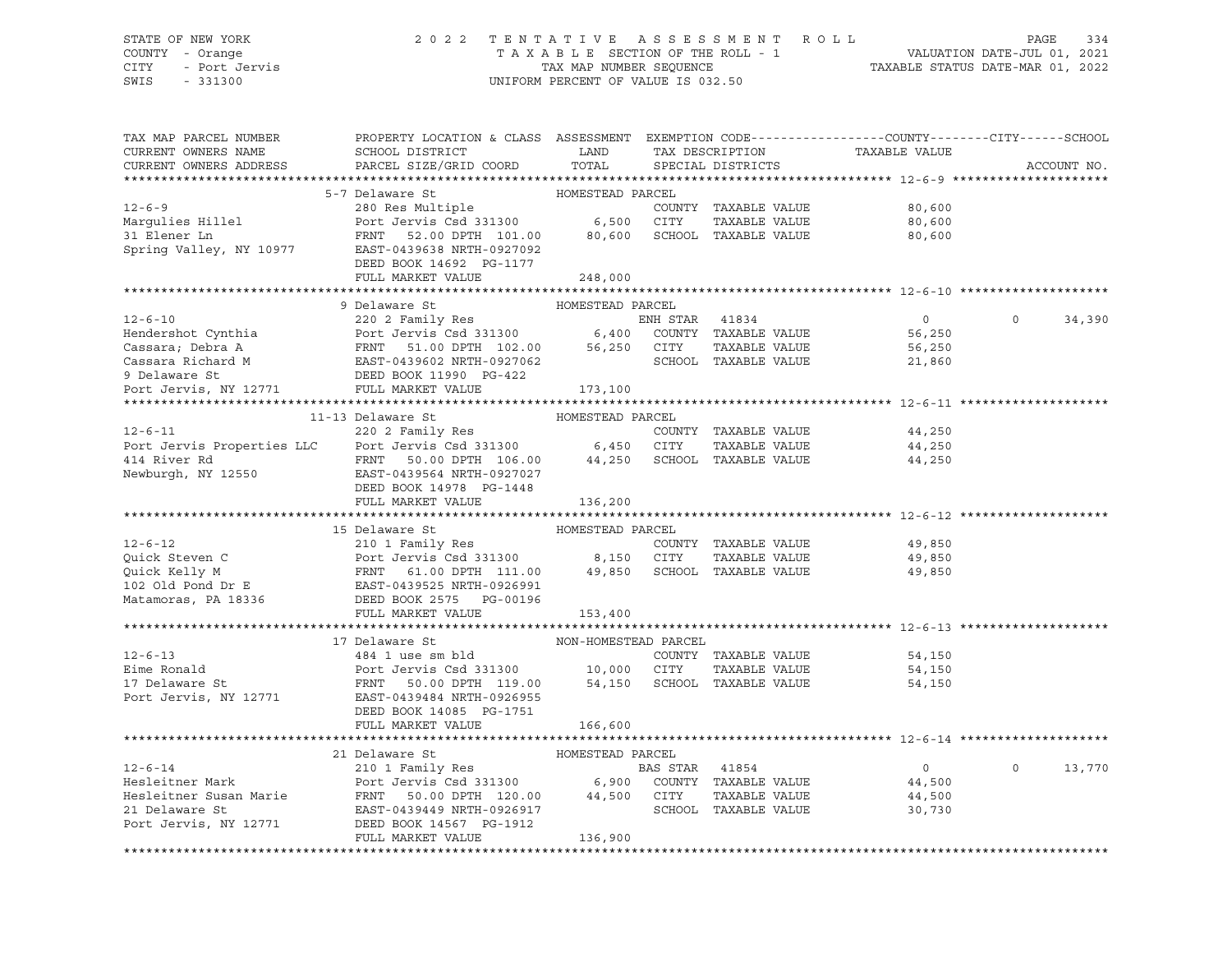# STATE OF NEW YORK 2 0 2 2 T E N T A T I V E A S S E S S M E N T R O L L PAGE 335 COUNTY - Orange T A X A B L E SECTION OF THE ROLL - 1 VALUATION DATE-JUL 01, 2021 CITY - Port Jervis CHA CHA CHAR MAR NUMBER SEQUENCE TAT TAXABLE STATUS DATE-MAR 01, 2022<br>TAXABLE STATUS DATE-MAR 01, 2022

UNIFORM PERCENT OF VALUE IS 032.50

| TAX MAP PARCEL NUMBER<br>CURRENT OWNERS NAME<br>CURRENT OWNERS ADDRESS | PROPERTY LOCATION & CLASS ASSESSMENT EXEMPTION CODE----------------COUNTY-------CITY------SCHOOL                                                                                                                                                                                                                                                                                                                                                         |                      |                      |                  |               |
|------------------------------------------------------------------------|----------------------------------------------------------------------------------------------------------------------------------------------------------------------------------------------------------------------------------------------------------------------------------------------------------------------------------------------------------------------------------------------------------------------------------------------------------|----------------------|----------------------|------------------|---------------|
|                                                                        |                                                                                                                                                                                                                                                                                                                                                                                                                                                          |                      |                      |                  | ACCOUNT NO.   |
|                                                                        | $\begin{tabular}{lcccccc} \bf 12-6-15 & 23 \textit{ Delaware St} & \textit{HOMESTEAD PARCEL} \\ & 311 \textit{Res vac land} & \textit{COMESTEAD PARCEL} \\ & 511 \textit{Res vac land} & \textit{COUNTY} & \textit{TAXABLE VALUE} & 6,300 \\ & 525 \textit{Delaware St} & \textit{FRNT} & 50.00 \textit{DPTH} & 165.00 & 6,300 & \textit{SCHOOL TAXABLE VALUE} & 6,300 \\ & 525 \textit{Delaware St} & \textit{FRNT} & 50.00 \textit$                    |                      |                      |                  |               |
|                                                                        |                                                                                                                                                                                                                                                                                                                                                                                                                                                          |                      |                      |                  |               |
|                                                                        |                                                                                                                                                                                                                                                                                                                                                                                                                                                          |                      |                      |                  |               |
|                                                                        |                                                                                                                                                                                                                                                                                                                                                                                                                                                          |                      |                      |                  |               |
|                                                                        |                                                                                                                                                                                                                                                                                                                                                                                                                                                          |                      |                      |                  |               |
|                                                                        |                                                                                                                                                                                                                                                                                                                                                                                                                                                          |                      |                      |                  |               |
|                                                                        | FULL MARKET VALUE                                                                                                                                                                                                                                                                                                                                                                                                                                        | 19,400               |                      |                  |               |
|                                                                        |                                                                                                                                                                                                                                                                                                                                                                                                                                                          |                      |                      |                  |               |
|                                                                        | 25 Delaware St                                                                                                                                                                                                                                                                                                                                                                                                                                           | HOMESTEAD PARCEL     |                      |                  |               |
|                                                                        | 25 Detaware St<br>210 1 Family Res<br>210 1 Family Res<br>210 1 Family Res<br>210 1 Family Res<br>25 Detaware St<br>25 Detaware St<br>25 Detaware St<br>25 Detaware St<br>25 Detaware St<br>25 Detaware St<br>25 Detaware St<br>25 Detaware St<br>25 Det                                                                                                                                                                                                 |                      |                      |                  | $0 \t 13,770$ |
|                                                                        |                                                                                                                                                                                                                                                                                                                                                                                                                                                          |                      |                      |                  |               |
|                                                                        |                                                                                                                                                                                                                                                                                                                                                                                                                                                          |                      |                      |                  |               |
| Port Jervis, NY 12771                                                  | BANKC020537                                                                                                                                                                                                                                                                                                                                                                                                                                              |                      | SCHOOL TAXABLE VALUE | 87,230           |               |
|                                                                        | EAST-0439368 NRTH-0926856                                                                                                                                                                                                                                                                                                                                                                                                                                |                      |                      |                  |               |
|                                                                        | DEED BOOK 6043 PG-80                                                                                                                                                                                                                                                                                                                                                                                                                                     |                      |                      |                  |               |
|                                                                        | FULL MARKET VALUE                                                                                                                                                                                                                                                                                                                                                                                                                                        | 310,800              |                      |                  |               |
|                                                                        |                                                                                                                                                                                                                                                                                                                                                                                                                                                          |                      |                      |                  |               |
|                                                                        | 27 Delaware St                                                                                                                                                                                                                                                                                                                                                                                                                                           | NON-HOMESTEAD PARCEL |                      |                  |               |
|                                                                        |                                                                                                                                                                                                                                                                                                                                                                                                                                                          |                      |                      | 27,800           |               |
|                                                                        |                                                                                                                                                                                                                                                                                                                                                                                                                                                          |                      |                      |                  |               |
|                                                                        |                                                                                                                                                                                                                                                                                                                                                                                                                                                          |                      |                      | 27,800<br>27,800 |               |
|                                                                        | 12-6-17<br>Radeloff Robin<br>2000 11,650 CITY TAXABLE VALUE<br>27,800 SCHOOL TAXABLE VALUE<br>27,800 SCHOOL TAXABLE VALUE<br>27,800 SCHOOL TAXABLE VALUE<br>27,800 SCHOOL TAXABLE VALUE<br>27,800 SCHOOL TAXABLE VALUE<br>27,800 SCHOOL TAXABL                                                                                                                                                                                                           |                      |                      |                  |               |
|                                                                        |                                                                                                                                                                                                                                                                                                                                                                                                                                                          |                      |                      |                  |               |
|                                                                        | FULL MARKET VALUE                                                                                                                                                                                                                                                                                                                                                                                                                                        | 85,500               |                      |                  |               |
|                                                                        |                                                                                                                                                                                                                                                                                                                                                                                                                                                          |                      |                      |                  |               |
|                                                                        | $\begin{tabular}{lllllllllllllllllllll} \multicolumn{3}{c}{12-6-18} & 31 \text{ Delaware St} & \text{HOMESTEAD PARCEL} & \text{COMESTEAD PARCEL} & 58,850 \\ & 31 \text{Delaware St} & 210 1 \text{ Family Res} & \text{COUNTY} & \text{TAXABLE VALUE} & 58,850 \\ & 210 1 \text{ Family Res} & \text{COUNTY} & \text{TAXABLE VALUE} & 58,850 \\ & 15,625 & \text{CITY} & \text{TAXABLE VALUE} & 58,850 \\ & 15,625 & \text{CITY} & \text{TAXABLE VALUE$ |                      |                      |                  |               |
|                                                                        |                                                                                                                                                                                                                                                                                                                                                                                                                                                          |                      |                      |                  |               |
|                                                                        |                                                                                                                                                                                                                                                                                                                                                                                                                                                          |                      |                      |                  |               |
|                                                                        |                                                                                                                                                                                                                                                                                                                                                                                                                                                          |                      |                      |                  |               |
|                                                                        |                                                                                                                                                                                                                                                                                                                                                                                                                                                          |                      |                      |                  |               |
|                                                                        |                                                                                                                                                                                                                                                                                                                                                                                                                                                          |                      |                      |                  |               |
|                                                                        | FULL MARKET VALUE                                                                                                                                                                                                                                                                                                                                                                                                                                        | 181,100              |                      |                  |               |
|                                                                        |                                                                                                                                                                                                                                                                                                                                                                                                                                                          |                      |                      |                  |               |
|                                                                        | 12-6-19<br>The Gopal Shah Living Tr<br>The Gopal Shah Living Tr<br>Port Jervis Csd 331300<br>The Gopal Shah Living Tr<br>Port Jervis Csd 331300<br>Trave 159.00<br>Port Jervis, NY 12771<br>DEED ROOK 12945<br>DEED ROOK 12945<br>Trave Commute St                                                                                                                                                                                                       |                      |                      |                  |               |
|                                                                        |                                                                                                                                                                                                                                                                                                                                                                                                                                                          |                      |                      | 54,950           |               |
|                                                                        |                                                                                                                                                                                                                                                                                                                                                                                                                                                          |                      |                      | 54,950           |               |
|                                                                        |                                                                                                                                                                                                                                                                                                                                                                                                                                                          |                      |                      | 54,950           |               |
|                                                                        |                                                                                                                                                                                                                                                                                                                                                                                                                                                          |                      |                      |                  |               |
|                                                                        |                                                                                                                                                                                                                                                                                                                                                                                                                                                          |                      |                      |                  |               |
|                                                                        | FULL MARKET VALUE 169,100                                                                                                                                                                                                                                                                                                                                                                                                                                |                      |                      |                  |               |
|                                                                        |                                                                                                                                                                                                                                                                                                                                                                                                                                                          |                      |                      |                  |               |
|                                                                        |                                                                                                                                                                                                                                                                                                                                                                                                                                                          |                      |                      |                  |               |
|                                                                        |                                                                                                                                                                                                                                                                                                                                                                                                                                                          |                      |                      |                  |               |
|                                                                        |                                                                                                                                                                                                                                                                                                                                                                                                                                                          |                      |                      |                  |               |
|                                                                        |                                                                                                                                                                                                                                                                                                                                                                                                                                                          |                      |                      |                  |               |
|                                                                        |                                                                                                                                                                                                                                                                                                                                                                                                                                                          |                      |                      |                  |               |
|                                                                        | Sparrowbush, NY 12780 EAST-0439190 NRTH-0926679                                                                                                                                                                                                                                                                                                                                                                                                          |                      |                      |                  |               |
|                                                                        | DEED BOOK 12759 PG-1177                                                                                                                                                                                                                                                                                                                                                                                                                                  |                      |                      |                  |               |
|                                                                        | FULL MARKET VALUE                                                                                                                                                                                                                                                                                                                                                                                                                                        | 199,100              |                      |                  |               |
|                                                                        |                                                                                                                                                                                                                                                                                                                                                                                                                                                          |                      |                      |                  |               |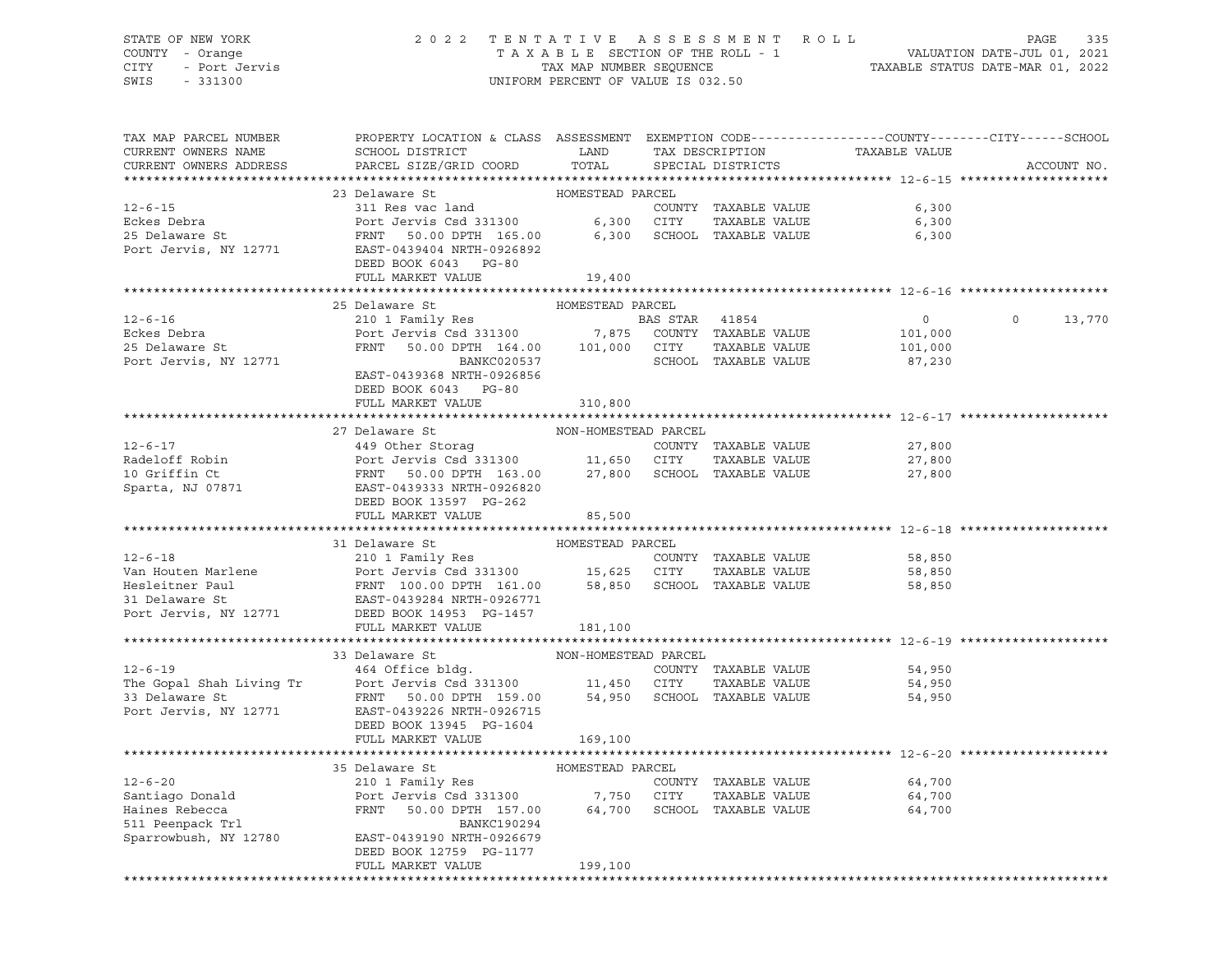| PROPERTY LOCATION & CLASS ASSESSMENT EXEMPTION CODE----------------COUNTY-------CITY------SCHOOL<br>TAX MAP PARCEL NUMBER<br>TAX DESCRIPTION<br>CURRENT OWNERS NAME<br>LAND<br>TAXABLE VALUE<br>SCHOOL DISTRICT<br>TOTAL<br>PARCEL SIZE/GRID COORD<br>CURRENT OWNERS ADDRESS<br>SPECIAL DISTRICTS<br>ACCOUNT NO.<br>HOMESTEAD PARCEL<br>37 Delaware St<br>$12 - 6 - 21$<br>210 1 Family Res<br>BAS STAR 41854<br>$\overline{0}$<br>$0 \t 13,770$<br>Port Jervis Csd 331300 7,725 COUNTY TAXABLE VALUE<br>Cal Patricia E<br>105,000<br>FRNT 49.00 DPTH 164.00 105,000 CITY<br>TAXABLE VALUE<br>37 Delaware St<br>105,000<br>Port Jervis, NY 12771<br>BANKC040281<br>SCHOOL TAXABLE VALUE<br>91,230<br>EAST-0439141 NRTH-0926642<br>DEED BOOK 14796 PG-1403<br>FULL MARKET VALUE<br>323,100<br>26 Washington Ave MOMESTEAD PARCEL<br>$12 - 6 - 22$<br>210 1 Family Res<br>COUNTY TAXABLE VALUE<br>50,450<br>Kolk Ronald G<br>Port Jervis Csd 331300 5,750 CITY TAXABLE VALUE<br>FRNT 55.00 DPTH 104.00 50,450 SCHOOL TAXABLE VALUE<br>50,450<br>KolkJanice<br>XolkJanice<br>50,450<br>26 Washington Ave<br>BANKL020140<br>Port Jervis, NY 12771<br>EAST-0438956 NRTH-0926699<br>DEED BOOK 2568 PG-00099<br>FULL MARKET VALUE<br>155,200<br>24 Washington Ave MOMESTEAD PARCEL<br>$12 - 6 - 23$<br>210 1 Family Res<br>COUNTY TAXABLE VALUE<br>55,700<br>Port Jervis Csd 331300 5,500 CITY TAXABLE VALUE<br>FRNT 44.00 DPTH 100.00 55,700 SCHOOL TAXABLE VALUE<br>Hendershot Priscilla<br>55,700<br>22 Durol Dr<br>55,700<br>Montague, NJ 07827<br>BANKN140687<br>EAST-0438993 NRTH-0926726<br>DEED BOOK 2077 PG-00327<br>FULL MARKET VALUE<br>171,400<br>22 Washington Ave MOMESTEAD PARCEL<br>$\overline{0}$<br>$12 - 6 - 24$<br>210 1 Family Res<br>BAS STAR 41854<br>$\Omega$<br>13,770<br>Port Jervis Csd 331300 6,250 COUNTY TAXABLE VALUE<br>FRNT 50.00 DPTH 100.00 56,250 CITY TAXABLE VALUE<br>Clark Scott<br>Clark Dawn<br>22 Washington Ave<br>56,250<br>56,250<br>SCHOOL TAXABLE VALUE<br>BANKC080370<br>42,480<br>Port Jervis, NY 12771<br>EAST-0439027 NRTH-0926757<br>DEED BOOK 11452 PG-1635<br>FULL MARKET VALUE<br>173,100<br>20 Washington Ave MOMESTEAD PARCEL<br>210 1 Family Res<br>$\overline{0}$<br>$12 - 6 - 25$<br>BAS STAR 41854<br>$\Omega$<br>13,770<br>49,500<br>49,500<br>SCHOOL TAXABLE VALUE<br>35,730<br>Port Jervis, NY 12771<br>EAST-0439062 NRTH-0926792<br>DEED BOOK 5028 PG-62<br>FULL MARKET VALUE<br>152,300 | STATE OF NEW YORK<br>COUNTY - Orange<br>- Port Jervis<br><b>CITY</b><br>SWIS<br>$-331300$ | TENTATIVE ASSESSMENT ROLL<br>2 0 2 2<br>T A X A B L E SECTION OF THE ROLL - 1 VALUATION DATE-JUL 01, 2021<br>TAX MAP NUMBER SEQUENCE TAXABLE STATUS DATE-MAR 01, 2022<br>UNIFORM PERCENT OF VALUE IS 032.50 |  |  |  | PAGE | 336 |
|----------------------------------------------------------------------------------------------------------------------------------------------------------------------------------------------------------------------------------------------------------------------------------------------------------------------------------------------------------------------------------------------------------------------------------------------------------------------------------------------------------------------------------------------------------------------------------------------------------------------------------------------------------------------------------------------------------------------------------------------------------------------------------------------------------------------------------------------------------------------------------------------------------------------------------------------------------------------------------------------------------------------------------------------------------------------------------------------------------------------------------------------------------------------------------------------------------------------------------------------------------------------------------------------------------------------------------------------------------------------------------------------------------------------------------------------------------------------------------------------------------------------------------------------------------------------------------------------------------------------------------------------------------------------------------------------------------------------------------------------------------------------------------------------------------------------------------------------------------------------------------------------------------------------------------------------------------------------------------------------------------------------------------------------------------------------------------------------------------------------------------------------------------------------------------------------------------------------------------------------------------------------------------------------------------------------------------------------------------------------------------------------------------------------------------------------------|-------------------------------------------------------------------------------------------|-------------------------------------------------------------------------------------------------------------------------------------------------------------------------------------------------------------|--|--|--|------|-----|
|                                                                                                                                                                                                                                                                                                                                                                                                                                                                                                                                                                                                                                                                                                                                                                                                                                                                                                                                                                                                                                                                                                                                                                                                                                                                                                                                                                                                                                                                                                                                                                                                                                                                                                                                                                                                                                                                                                                                                                                                                                                                                                                                                                                                                                                                                                                                                                                                                                                    |                                                                                           |                                                                                                                                                                                                             |  |  |  |      |     |
|                                                                                                                                                                                                                                                                                                                                                                                                                                                                                                                                                                                                                                                                                                                                                                                                                                                                                                                                                                                                                                                                                                                                                                                                                                                                                                                                                                                                                                                                                                                                                                                                                                                                                                                                                                                                                                                                                                                                                                                                                                                                                                                                                                                                                                                                                                                                                                                                                                                    |                                                                                           |                                                                                                                                                                                                             |  |  |  |      |     |
|                                                                                                                                                                                                                                                                                                                                                                                                                                                                                                                                                                                                                                                                                                                                                                                                                                                                                                                                                                                                                                                                                                                                                                                                                                                                                                                                                                                                                                                                                                                                                                                                                                                                                                                                                                                                                                                                                                                                                                                                                                                                                                                                                                                                                                                                                                                                                                                                                                                    |                                                                                           |                                                                                                                                                                                                             |  |  |  |      |     |
|                                                                                                                                                                                                                                                                                                                                                                                                                                                                                                                                                                                                                                                                                                                                                                                                                                                                                                                                                                                                                                                                                                                                                                                                                                                                                                                                                                                                                                                                                                                                                                                                                                                                                                                                                                                                                                                                                                                                                                                                                                                                                                                                                                                                                                                                                                                                                                                                                                                    |                                                                                           |                                                                                                                                                                                                             |  |  |  |      |     |
|                                                                                                                                                                                                                                                                                                                                                                                                                                                                                                                                                                                                                                                                                                                                                                                                                                                                                                                                                                                                                                                                                                                                                                                                                                                                                                                                                                                                                                                                                                                                                                                                                                                                                                                                                                                                                                                                                                                                                                                                                                                                                                                                                                                                                                                                                                                                                                                                                                                    |                                                                                           |                                                                                                                                                                                                             |  |  |  |      |     |
|                                                                                                                                                                                                                                                                                                                                                                                                                                                                                                                                                                                                                                                                                                                                                                                                                                                                                                                                                                                                                                                                                                                                                                                                                                                                                                                                                                                                                                                                                                                                                                                                                                                                                                                                                                                                                                                                                                                                                                                                                                                                                                                                                                                                                                                                                                                                                                                                                                                    |                                                                                           |                                                                                                                                                                                                             |  |  |  |      |     |
|                                                                                                                                                                                                                                                                                                                                                                                                                                                                                                                                                                                                                                                                                                                                                                                                                                                                                                                                                                                                                                                                                                                                                                                                                                                                                                                                                                                                                                                                                                                                                                                                                                                                                                                                                                                                                                                                                                                                                                                                                                                                                                                                                                                                                                                                                                                                                                                                                                                    |                                                                                           |                                                                                                                                                                                                             |  |  |  |      |     |
|                                                                                                                                                                                                                                                                                                                                                                                                                                                                                                                                                                                                                                                                                                                                                                                                                                                                                                                                                                                                                                                                                                                                                                                                                                                                                                                                                                                                                                                                                                                                                                                                                                                                                                                                                                                                                                                                                                                                                                                                                                                                                                                                                                                                                                                                                                                                                                                                                                                    |                                                                                           |                                                                                                                                                                                                             |  |  |  |      |     |
|                                                                                                                                                                                                                                                                                                                                                                                                                                                                                                                                                                                                                                                                                                                                                                                                                                                                                                                                                                                                                                                                                                                                                                                                                                                                                                                                                                                                                                                                                                                                                                                                                                                                                                                                                                                                                                                                                                                                                                                                                                                                                                                                                                                                                                                                                                                                                                                                                                                    |                                                                                           |                                                                                                                                                                                                             |  |  |  |      |     |
|                                                                                                                                                                                                                                                                                                                                                                                                                                                                                                                                                                                                                                                                                                                                                                                                                                                                                                                                                                                                                                                                                                                                                                                                                                                                                                                                                                                                                                                                                                                                                                                                                                                                                                                                                                                                                                                                                                                                                                                                                                                                                                                                                                                                                                                                                                                                                                                                                                                    |                                                                                           |                                                                                                                                                                                                             |  |  |  |      |     |
|                                                                                                                                                                                                                                                                                                                                                                                                                                                                                                                                                                                                                                                                                                                                                                                                                                                                                                                                                                                                                                                                                                                                                                                                                                                                                                                                                                                                                                                                                                                                                                                                                                                                                                                                                                                                                                                                                                                                                                                                                                                                                                                                                                                                                                                                                                                                                                                                                                                    |                                                                                           |                                                                                                                                                                                                             |  |  |  |      |     |
|                                                                                                                                                                                                                                                                                                                                                                                                                                                                                                                                                                                                                                                                                                                                                                                                                                                                                                                                                                                                                                                                                                                                                                                                                                                                                                                                                                                                                                                                                                                                                                                                                                                                                                                                                                                                                                                                                                                                                                                                                                                                                                                                                                                                                                                                                                                                                                                                                                                    |                                                                                           |                                                                                                                                                                                                             |  |  |  |      |     |
|                                                                                                                                                                                                                                                                                                                                                                                                                                                                                                                                                                                                                                                                                                                                                                                                                                                                                                                                                                                                                                                                                                                                                                                                                                                                                                                                                                                                                                                                                                                                                                                                                                                                                                                                                                                                                                                                                                                                                                                                                                                                                                                                                                                                                                                                                                                                                                                                                                                    |                                                                                           |                                                                                                                                                                                                             |  |  |  |      |     |
|                                                                                                                                                                                                                                                                                                                                                                                                                                                                                                                                                                                                                                                                                                                                                                                                                                                                                                                                                                                                                                                                                                                                                                                                                                                                                                                                                                                                                                                                                                                                                                                                                                                                                                                                                                                                                                                                                                                                                                                                                                                                                                                                                                                                                                                                                                                                                                                                                                                    |                                                                                           |                                                                                                                                                                                                             |  |  |  |      |     |
|                                                                                                                                                                                                                                                                                                                                                                                                                                                                                                                                                                                                                                                                                                                                                                                                                                                                                                                                                                                                                                                                                                                                                                                                                                                                                                                                                                                                                                                                                                                                                                                                                                                                                                                                                                                                                                                                                                                                                                                                                                                                                                                                                                                                                                                                                                                                                                                                                                                    |                                                                                           |                                                                                                                                                                                                             |  |  |  |      |     |
|                                                                                                                                                                                                                                                                                                                                                                                                                                                                                                                                                                                                                                                                                                                                                                                                                                                                                                                                                                                                                                                                                                                                                                                                                                                                                                                                                                                                                                                                                                                                                                                                                                                                                                                                                                                                                                                                                                                                                                                                                                                                                                                                                                                                                                                                                                                                                                                                                                                    |                                                                                           |                                                                                                                                                                                                             |  |  |  |      |     |
|                                                                                                                                                                                                                                                                                                                                                                                                                                                                                                                                                                                                                                                                                                                                                                                                                                                                                                                                                                                                                                                                                                                                                                                                                                                                                                                                                                                                                                                                                                                                                                                                                                                                                                                                                                                                                                                                                                                                                                                                                                                                                                                                                                                                                                                                                                                                                                                                                                                    |                                                                                           |                                                                                                                                                                                                             |  |  |  |      |     |
|                                                                                                                                                                                                                                                                                                                                                                                                                                                                                                                                                                                                                                                                                                                                                                                                                                                                                                                                                                                                                                                                                                                                                                                                                                                                                                                                                                                                                                                                                                                                                                                                                                                                                                                                                                                                                                                                                                                                                                                                                                                                                                                                                                                                                                                                                                                                                                                                                                                    |                                                                                           |                                                                                                                                                                                                             |  |  |  |      |     |
|                                                                                                                                                                                                                                                                                                                                                                                                                                                                                                                                                                                                                                                                                                                                                                                                                                                                                                                                                                                                                                                                                                                                                                                                                                                                                                                                                                                                                                                                                                                                                                                                                                                                                                                                                                                                                                                                                                                                                                                                                                                                                                                                                                                                                                                                                                                                                                                                                                                    |                                                                                           |                                                                                                                                                                                                             |  |  |  |      |     |
|                                                                                                                                                                                                                                                                                                                                                                                                                                                                                                                                                                                                                                                                                                                                                                                                                                                                                                                                                                                                                                                                                                                                                                                                                                                                                                                                                                                                                                                                                                                                                                                                                                                                                                                                                                                                                                                                                                                                                                                                                                                                                                                                                                                                                                                                                                                                                                                                                                                    |                                                                                           |                                                                                                                                                                                                             |  |  |  |      |     |
|                                                                                                                                                                                                                                                                                                                                                                                                                                                                                                                                                                                                                                                                                                                                                                                                                                                                                                                                                                                                                                                                                                                                                                                                                                                                                                                                                                                                                                                                                                                                                                                                                                                                                                                                                                                                                                                                                                                                                                                                                                                                                                                                                                                                                                                                                                                                                                                                                                                    |                                                                                           |                                                                                                                                                                                                             |  |  |  |      |     |
|                                                                                                                                                                                                                                                                                                                                                                                                                                                                                                                                                                                                                                                                                                                                                                                                                                                                                                                                                                                                                                                                                                                                                                                                                                                                                                                                                                                                                                                                                                                                                                                                                                                                                                                                                                                                                                                                                                                                                                                                                                                                                                                                                                                                                                                                                                                                                                                                                                                    |                                                                                           |                                                                                                                                                                                                             |  |  |  |      |     |
|                                                                                                                                                                                                                                                                                                                                                                                                                                                                                                                                                                                                                                                                                                                                                                                                                                                                                                                                                                                                                                                                                                                                                                                                                                                                                                                                                                                                                                                                                                                                                                                                                                                                                                                                                                                                                                                                                                                                                                                                                                                                                                                                                                                                                                                                                                                                                                                                                                                    |                                                                                           |                                                                                                                                                                                                             |  |  |  |      |     |
|                                                                                                                                                                                                                                                                                                                                                                                                                                                                                                                                                                                                                                                                                                                                                                                                                                                                                                                                                                                                                                                                                                                                                                                                                                                                                                                                                                                                                                                                                                                                                                                                                                                                                                                                                                                                                                                                                                                                                                                                                                                                                                                                                                                                                                                                                                                                                                                                                                                    |                                                                                           |                                                                                                                                                                                                             |  |  |  |      |     |
|                                                                                                                                                                                                                                                                                                                                                                                                                                                                                                                                                                                                                                                                                                                                                                                                                                                                                                                                                                                                                                                                                                                                                                                                                                                                                                                                                                                                                                                                                                                                                                                                                                                                                                                                                                                                                                                                                                                                                                                                                                                                                                                                                                                                                                                                                                                                                                                                                                                    |                                                                                           |                                                                                                                                                                                                             |  |  |  |      |     |
|                                                                                                                                                                                                                                                                                                                                                                                                                                                                                                                                                                                                                                                                                                                                                                                                                                                                                                                                                                                                                                                                                                                                                                                                                                                                                                                                                                                                                                                                                                                                                                                                                                                                                                                                                                                                                                                                                                                                                                                                                                                                                                                                                                                                                                                                                                                                                                                                                                                    |                                                                                           |                                                                                                                                                                                                             |  |  |  |      |     |
|                                                                                                                                                                                                                                                                                                                                                                                                                                                                                                                                                                                                                                                                                                                                                                                                                                                                                                                                                                                                                                                                                                                                                                                                                                                                                                                                                                                                                                                                                                                                                                                                                                                                                                                                                                                                                                                                                                                                                                                                                                                                                                                                                                                                                                                                                                                                                                                                                                                    |                                                                                           |                                                                                                                                                                                                             |  |  |  |      |     |
|                                                                                                                                                                                                                                                                                                                                                                                                                                                                                                                                                                                                                                                                                                                                                                                                                                                                                                                                                                                                                                                                                                                                                                                                                                                                                                                                                                                                                                                                                                                                                                                                                                                                                                                                                                                                                                                                                                                                                                                                                                                                                                                                                                                                                                                                                                                                                                                                                                                    |                                                                                           |                                                                                                                                                                                                             |  |  |  |      |     |
|                                                                                                                                                                                                                                                                                                                                                                                                                                                                                                                                                                                                                                                                                                                                                                                                                                                                                                                                                                                                                                                                                                                                                                                                                                                                                                                                                                                                                                                                                                                                                                                                                                                                                                                                                                                                                                                                                                                                                                                                                                                                                                                                                                                                                                                                                                                                                                                                                                                    |                                                                                           |                                                                                                                                                                                                             |  |  |  |      |     |
|                                                                                                                                                                                                                                                                                                                                                                                                                                                                                                                                                                                                                                                                                                                                                                                                                                                                                                                                                                                                                                                                                                                                                                                                                                                                                                                                                                                                                                                                                                                                                                                                                                                                                                                                                                                                                                                                                                                                                                                                                                                                                                                                                                                                                                                                                                                                                                                                                                                    |                                                                                           |                                                                                                                                                                                                             |  |  |  |      |     |
|                                                                                                                                                                                                                                                                                                                                                                                                                                                                                                                                                                                                                                                                                                                                                                                                                                                                                                                                                                                                                                                                                                                                                                                                                                                                                                                                                                                                                                                                                                                                                                                                                                                                                                                                                                                                                                                                                                                                                                                                                                                                                                                                                                                                                                                                                                                                                                                                                                                    |                                                                                           |                                                                                                                                                                                                             |  |  |  |      |     |
|                                                                                                                                                                                                                                                                                                                                                                                                                                                                                                                                                                                                                                                                                                                                                                                                                                                                                                                                                                                                                                                                                                                                                                                                                                                                                                                                                                                                                                                                                                                                                                                                                                                                                                                                                                                                                                                                                                                                                                                                                                                                                                                                                                                                                                                                                                                                                                                                                                                    |                                                                                           |                                                                                                                                                                                                             |  |  |  |      |     |
|                                                                                                                                                                                                                                                                                                                                                                                                                                                                                                                                                                                                                                                                                                                                                                                                                                                                                                                                                                                                                                                                                                                                                                                                                                                                                                                                                                                                                                                                                                                                                                                                                                                                                                                                                                                                                                                                                                                                                                                                                                                                                                                                                                                                                                                                                                                                                                                                                                                    |                                                                                           |                                                                                                                                                                                                             |  |  |  |      |     |
|                                                                                                                                                                                                                                                                                                                                                                                                                                                                                                                                                                                                                                                                                                                                                                                                                                                                                                                                                                                                                                                                                                                                                                                                                                                                                                                                                                                                                                                                                                                                                                                                                                                                                                                                                                                                                                                                                                                                                                                                                                                                                                                                                                                                                                                                                                                                                                                                                                                    |                                                                                           |                                                                                                                                                                                                             |  |  |  |      |     |
|                                                                                                                                                                                                                                                                                                                                                                                                                                                                                                                                                                                                                                                                                                                                                                                                                                                                                                                                                                                                                                                                                                                                                                                                                                                                                                                                                                                                                                                                                                                                                                                                                                                                                                                                                                                                                                                                                                                                                                                                                                                                                                                                                                                                                                                                                                                                                                                                                                                    |                                                                                           |                                                                                                                                                                                                             |  |  |  |      |     |
|                                                                                                                                                                                                                                                                                                                                                                                                                                                                                                                                                                                                                                                                                                                                                                                                                                                                                                                                                                                                                                                                                                                                                                                                                                                                                                                                                                                                                                                                                                                                                                                                                                                                                                                                                                                                                                                                                                                                                                                                                                                                                                                                                                                                                                                                                                                                                                                                                                                    |                                                                                           |                                                                                                                                                                                                             |  |  |  |      |     |
|                                                                                                                                                                                                                                                                                                                                                                                                                                                                                                                                                                                                                                                                                                                                                                                                                                                                                                                                                                                                                                                                                                                                                                                                                                                                                                                                                                                                                                                                                                                                                                                                                                                                                                                                                                                                                                                                                                                                                                                                                                                                                                                                                                                                                                                                                                                                                                                                                                                    |                                                                                           |                                                                                                                                                                                                             |  |  |  |      |     |
|                                                                                                                                                                                                                                                                                                                                                                                                                                                                                                                                                                                                                                                                                                                                                                                                                                                                                                                                                                                                                                                                                                                                                                                                                                                                                                                                                                                                                                                                                                                                                                                                                                                                                                                                                                                                                                                                                                                                                                                                                                                                                                                                                                                                                                                                                                                                                                                                                                                    |                                                                                           |                                                                                                                                                                                                             |  |  |  |      |     |
|                                                                                                                                                                                                                                                                                                                                                                                                                                                                                                                                                                                                                                                                                                                                                                                                                                                                                                                                                                                                                                                                                                                                                                                                                                                                                                                                                                                                                                                                                                                                                                                                                                                                                                                                                                                                                                                                                                                                                                                                                                                                                                                                                                                                                                                                                                                                                                                                                                                    |                                                                                           |                                                                                                                                                                                                             |  |  |  |      |     |
|                                                                                                                                                                                                                                                                                                                                                                                                                                                                                                                                                                                                                                                                                                                                                                                                                                                                                                                                                                                                                                                                                                                                                                                                                                                                                                                                                                                                                                                                                                                                                                                                                                                                                                                                                                                                                                                                                                                                                                                                                                                                                                                                                                                                                                                                                                                                                                                                                                                    |                                                                                           |                                                                                                                                                                                                             |  |  |  |      |     |
|                                                                                                                                                                                                                                                                                                                                                                                                                                                                                                                                                                                                                                                                                                                                                                                                                                                                                                                                                                                                                                                                                                                                                                                                                                                                                                                                                                                                                                                                                                                                                                                                                                                                                                                                                                                                                                                                                                                                                                                                                                                                                                                                                                                                                                                                                                                                                                                                                                                    |                                                                                           |                                                                                                                                                                                                             |  |  |  |      |     |
|                                                                                                                                                                                                                                                                                                                                                                                                                                                                                                                                                                                                                                                                                                                                                                                                                                                                                                                                                                                                                                                                                                                                                                                                                                                                                                                                                                                                                                                                                                                                                                                                                                                                                                                                                                                                                                                                                                                                                                                                                                                                                                                                                                                                                                                                                                                                                                                                                                                    |                                                                                           |                                                                                                                                                                                                             |  |  |  |      |     |
|                                                                                                                                                                                                                                                                                                                                                                                                                                                                                                                                                                                                                                                                                                                                                                                                                                                                                                                                                                                                                                                                                                                                                                                                                                                                                                                                                                                                                                                                                                                                                                                                                                                                                                                                                                                                                                                                                                                                                                                                                                                                                                                                                                                                                                                                                                                                                                                                                                                    |                                                                                           |                                                                                                                                                                                                             |  |  |  |      |     |
|                                                                                                                                                                                                                                                                                                                                                                                                                                                                                                                                                                                                                                                                                                                                                                                                                                                                                                                                                                                                                                                                                                                                                                                                                                                                                                                                                                                                                                                                                                                                                                                                                                                                                                                                                                                                                                                                                                                                                                                                                                                                                                                                                                                                                                                                                                                                                                                                                                                    |                                                                                           |                                                                                                                                                                                                             |  |  |  |      |     |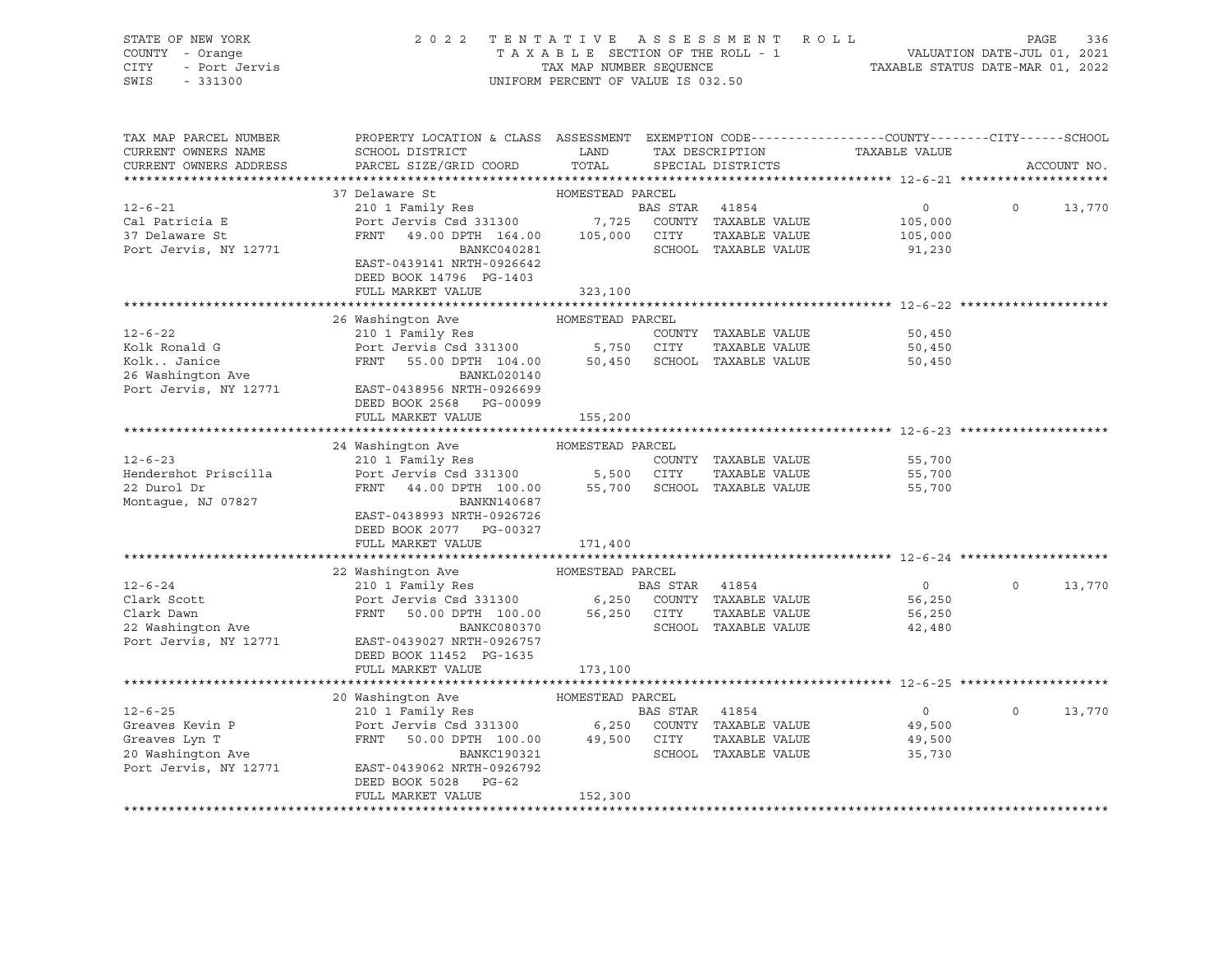### STATE OF NEW YORK 2 0 2 2 T E N T A T I V E A S S E S S M E N T R O L L PAGE 337 COUNTY - Orange T A X A B L E SECTION OF THE ROLL - 1 VALUATION DATE-JUL 01, 2021 CITY - Port Jervis TAX MAP NUMBER SEQUENCE TAXABLE STATUS DATE-MAR 01, 2022

| TAX MAP PARCEL NUMBER<br>CURRENT OWNERS NAME                    | PROPERTY LOCATION & CLASS ASSESSMENT<br>SCHOOL DISTRICT  | LAND             |                |                                       | EXEMPTION CODE-----------------COUNTY-------CITY------SCHOOL<br>TAX DESCRIPTION TAXABLE VALUE |          |             |
|-----------------------------------------------------------------|----------------------------------------------------------|------------------|----------------|---------------------------------------|-----------------------------------------------------------------------------------------------|----------|-------------|
| CURRENT OWNERS ADDRESS                                          | PARCEL SIZE/GRID COORD                                   | TOTAL            |                | SPECIAL DISTRICTS                     |                                                                                               |          | ACCOUNT NO. |
|                                                                 |                                                          |                  |                |                                       |                                                                                               |          |             |
|                                                                 | 18 Washington Ave                                        | HOMESTEAD PARCEL |                |                                       |                                                                                               |          |             |
| $12 - 6 - 26$                                                   | 220 2 Family Res                                         |                  | BAS STAR 41854 |                                       | $\Omega$                                                                                      | $\Omega$ | 13,770      |
| Blaszczyk Richard                                               | Port Jervis Csd 331300 6,250                             |                  |                | COUNTY TAXABLE VALUE                  | 56,000                                                                                        |          |             |
| Blaszczyk Donna                                                 | Port Jervis Csd 331300<br>FRNT 50.00 DPTH 100.00         | 56,000           | CITY           | TAXABLE VALUE                         | 56,000                                                                                        |          |             |
|                                                                 |                                                          |                  |                | SCHOOL TAXABLE VALUE                  | 42,230                                                                                        |          |             |
| 18 Washington Ave<br>Port Jervis, NY 12771 DEED BOOK 6064 PG-53 |                                                          |                  |                |                                       |                                                                                               |          |             |
|                                                                 | FULL MARKET VALUE                                        | 172,300          |                |                                       |                                                                                               |          |             |
|                                                                 |                                                          |                  |                |                                       |                                                                                               |          |             |
|                                                                 | 16 Washington Ave                                        | HOMESTEAD PARCEL |                |                                       |                                                                                               |          |             |
| $12 - 6 - 27$                                                   | 210 1 Family Res COUNT Port Jervis Csd 331300 3,000 CITY |                  |                | COUNTY TAXABLE VALUE                  | 35,600                                                                                        |          |             |
| Equity Trust Company                                            |                                                          |                  |                | TAXABLE VALUE                         | 35,600                                                                                        |          |             |
| Custodian FBO Pratibha Garewal FRNT 24.00 DPTH 100.00           |                                                          | 35,600           |                | SCHOOL TAXABLE VALUE                  | 35,600                                                                                        |          |             |
| 6 Brentwood Ct                                                  | EAST-0439122 NRTH-0926855                                |                  |                |                                       |                                                                                               |          |             |
| Mount Kisco, NY 10549                                           | DEED BOOK 14927 PG-16                                    |                  |                |                                       |                                                                                               |          |             |
|                                                                 | FULL MARKET VALUE                                        | 109,500          |                |                                       |                                                                                               |          |             |
|                                                                 |                                                          |                  |                |                                       |                                                                                               |          |             |
|                                                                 | 14 Washington Ave                                        | HOMESTEAD PARCEL |                |                                       |                                                                                               |          |             |
| $12 - 6 - 28$                                                   | 210 1 Family Res                                         |                  |                | COUNTY TAXABLE VALUE                  | 44,600                                                                                        |          |             |
| Malecot Christopher                                             | Port Jervis Csd 331300 3,250                             |                  | CITY           | TAXABLE VALUE                         | 44,600                                                                                        |          |             |
| 3 Sunset Ridge Rd                                               | FRNT<br>26.00 DPTH 100.00                                | 44,600           |                | SCHOOL TAXABLE VALUE                  | 44,600                                                                                        |          |             |
| Monroe, NY 10950                                                | BANKN140687                                              |                  |                |                                       |                                                                                               |          |             |
|                                                                 | EAST-0439139 NRTH-0926873                                |                  |                |                                       |                                                                                               |          |             |
|                                                                 | DEED BOOK 12984 PG-1418                                  |                  |                |                                       |                                                                                               |          |             |
|                                                                 | FULL MARKET VALUE                                        | 137,200          |                |                                       |                                                                                               |          |             |
|                                                                 |                                                          |                  |                |                                       |                                                                                               |          |             |
| $12 - 6 - 29$                                                   | 12 Washington Ave MOMESTEAD PARCEL                       |                  |                |                                       |                                                                                               |          |             |
| Lopez Juan M                                                    | 210 1 Family Res<br>Port Jervis Csd 331300 6,250         |                  | CITY           | COUNTY TAXABLE VALUE<br>TAXABLE VALUE | 51,000<br>51,000                                                                              |          |             |
|                                                                 | FRNT                                                     |                  |                | SCHOOL TAXABLE VALUE                  |                                                                                               |          |             |
| 12 Washington Ave<br>Port Jervis, NY 12771                      | 50.00 DPTH 100.00 51,000<br>BANKC180281                  |                  |                |                                       | 51,000                                                                                        |          |             |
|                                                                 | EAST-0439165 NRTH-0926901                                |                  |                |                                       |                                                                                               |          |             |
|                                                                 | DEED BOOK 14357 PG-593                                   |                  |                |                                       |                                                                                               |          |             |
|                                                                 | FULL MARKET VALUE                                        | 156,900          |                |                                       |                                                                                               |          |             |
|                                                                 |                                                          |                  |                |                                       |                                                                                               |          |             |
|                                                                 | 10 Washington Ave                                        | HOMESTEAD PARCEL |                |                                       |                                                                                               |          |             |
| $12 - 6 - 30$                                                   | 210 1 Family Res                                         |                  |                | COUNTY TAXABLE VALUE                  | 50,000                                                                                        |          |             |
| Conroy Corey                                                    | Port Jervis Csd 331300 6,250                             |                  | CITY           | TAXABLE VALUE                         | 50,000                                                                                        |          |             |
| Sawyer Mawu                                                     | FRNT<br>50.00 DPTH 100.00                                | 50,000           |                | SCHOOL TAXABLE VALUE                  | 50,000                                                                                        |          |             |
| 10 Washington Ave                                               | BANKC130015                                              |                  |                |                                       |                                                                                               |          |             |
| Port Jervis, NY 12771                                           | EAST-0439200 NRTH-0926937                                |                  |                |                                       |                                                                                               |          |             |
|                                                                 | DEED BOOK 15144 PG-1898                                  |                  |                |                                       |                                                                                               |          |             |
|                                                                 | FULL MARKET VALUE                                        | 153,800          |                |                                       |                                                                                               |          |             |
|                                                                 |                                                          |                  |                |                                       |                                                                                               |          |             |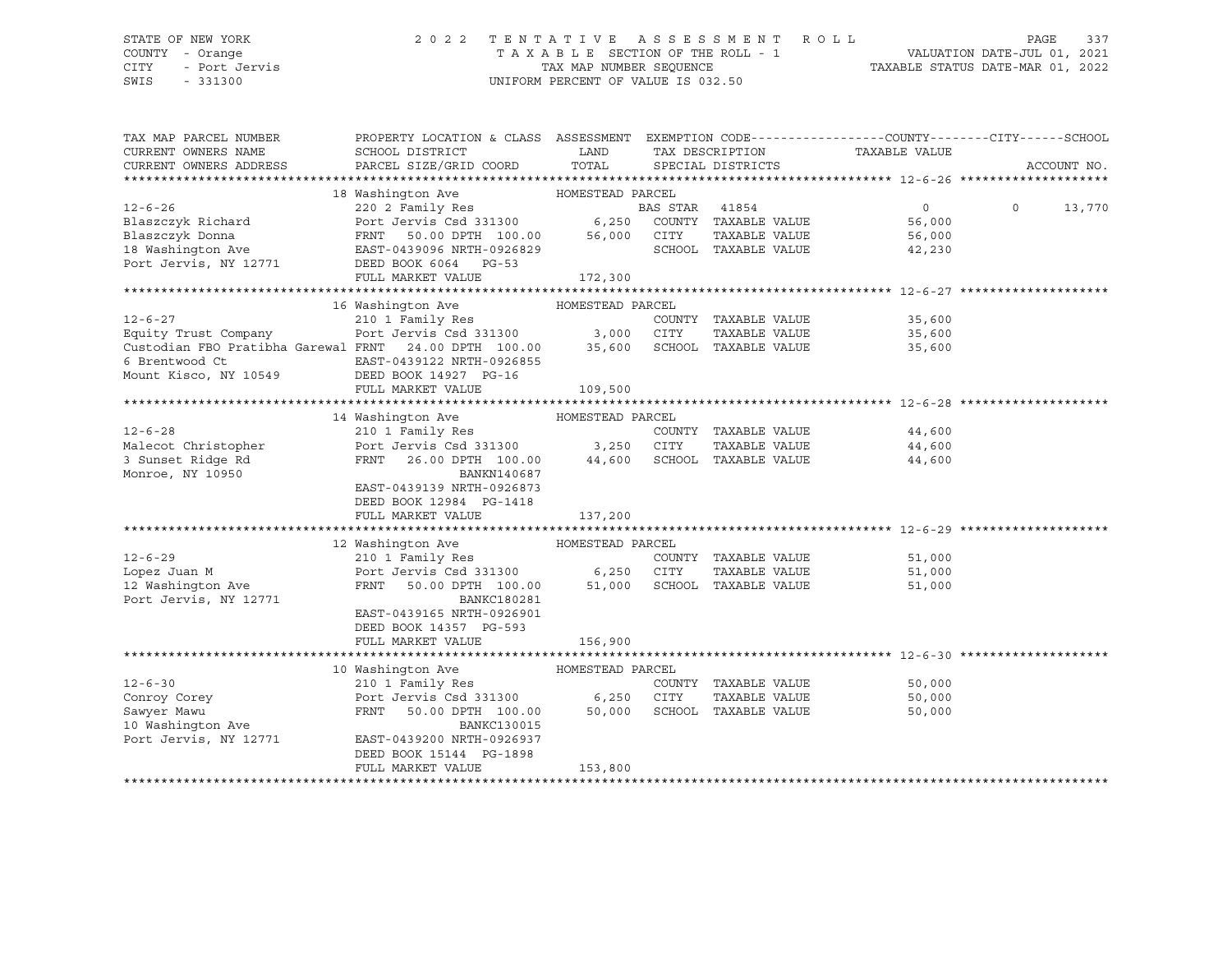| STATE OF NEW YORK<br>COUNTY - Orange<br>CITY<br>- Port Jervis<br>SWIS<br>$-331300$ | 2 0 2 2<br>TENTATIVE ASSESSMENT ROLL<br>TAXABLE SECTION OF THE ROLL - 1<br>TAX MAP NUMBER SEQUENCE<br>UNIFORM PERCENT OF VALUE IS 032.50                                    | 1 VALUATION DATE-JUL 01, 2021<br>TAXABLE STATUS DATE-MAR 01, 2022 | PAGE           | 338                         |                               |             |        |
|------------------------------------------------------------------------------------|-----------------------------------------------------------------------------------------------------------------------------------------------------------------------------|-------------------------------------------------------------------|----------------|-----------------------------|-------------------------------|-------------|--------|
| TAX MAP PARCEL NUMBER                                                              | PROPERTY LOCATION & CLASS ASSESSMENT EXEMPTION CODE---------------COUNTY-------CITY------SCHOOL                                                                             |                                                                   |                |                             |                               |             |        |
| CURRENT OWNERS NAME                                                                | SCHOOL DISTRICT                                                                                                                                                             | <b>LAND</b>                                                       |                |                             | TAX DESCRIPTION TAXABLE VALUE |             |        |
| CURRENT OWNERS ADDRESS                                                             | PARCEL SIZE/GRID COORD                                                                                                                                                      | TOTAL                                                             |                | SPECIAL DISTRICTS           |                               | ACCOUNT NO. |        |
|                                                                                    |                                                                                                                                                                             |                                                                   |                |                             |                               |             |        |
|                                                                                    | 8 Washington Ave                                                                                                                                                            | HOMESTEAD PARCEL                                                  |                |                             |                               |             |        |
| $12 - 6 - 31$                                                                      | 210 1 Family Res                                                                                                                                                            |                                                                   |                | COUNTY TAXABLE VALUE        | 57,250                        |             |        |
| Donnelly Sean Ryan                                                                 | Port Jervis Csd 331300 6,250 CITY                                                                                                                                           |                                                                   |                | TAXABLE VALUE               | 57,250                        |             |        |
| 8 Washington St                                                                    | 99999                                                                                                                                                                       |                                                                   |                | 57,250 SCHOOL TAXABLE VALUE | 57,250                        |             |        |
| Port Jervis, NY 12771                                                              | FRNT<br>50.00 DPTH 100.00                                                                                                                                                   |                                                                   |                |                             |                               |             |        |
|                                                                                    | BANK0100075                                                                                                                                                                 |                                                                   |                |                             |                               |             |        |
|                                                                                    | EAST-0439234 NRTH-0926973<br>DEED BOOK 13972 PG-1864                                                                                                                        |                                                                   |                |                             |                               |             |        |
|                                                                                    | FULL MARKET VALUE                                                                                                                                                           | 176,200                                                           |                |                             |                               |             |        |
|                                                                                    |                                                                                                                                                                             |                                                                   |                |                             |                               |             |        |
|                                                                                    | 6 Washington Ave                                                                                                                                                            | HOMESTEAD PARCEL                                                  |                |                             |                               |             |        |
| $12 - 6 - 32$                                                                      | 210 1 Family Res                                                                                                                                                            |                                                                   | BAS STAR 41854 |                             | $\overline{0}$                | $\circ$     | 13,770 |
| Tomasi Peter                                                                       |                                                                                                                                                                             |                                                                   |                |                             | 48,000                        |             |        |
| Tomasi Noeleen Casey                                                               |                                                                                                                                                                             |                                                                   |                |                             | 48,000                        |             |        |
| 6 Washington Ave                                                                   |                                                                                                                                                                             |                                                                   |                |                             | 34,230                        |             |        |
| Port Jervis, NY 12771                                                              | DEED BOOK 12304 PG-530                                                                                                                                                      |                                                                   |                |                             |                               |             |        |
|                                                                                    | FULL MARKET VALUE                                                                                                                                                           | 147,700                                                           |                |                             |                               |             |        |
|                                                                                    |                                                                                                                                                                             |                                                                   |                |                             |                               |             |        |
| $12 - 6 - 33$                                                                      | 4 Washington Ave                                                                                                                                                            | HOMESTEAD PARCEL                                                  |                |                             |                               | $\circ$     |        |
| Krantz David A                                                                     |                                                                                                                                                                             |                                                                   |                |                             | $\overline{0}$<br>43,900      |             | 13,770 |
| Krantz Palmer                                                                      |                                                                                                                                                                             |                                                                   |                |                             | 43,900                        |             |        |
| 4 Washington Ave                                                                   | MASHIHIGLOIL AVE (210 1 Family Res )<br>210 1 Family Res (250 COUNTY TAXABLE VALUE POTT JERNT 100.00 43,900 CITY TAXABLE VALUE (20.00 DPTH 100.00 43,900 CITY TAXABLE VALUE |                                                                   |                |                             | 30,130                        |             |        |
| Port Jervis, NY 12771                                                              | EAST-0439315 NRTH-0927041                                                                                                                                                   |                                                                   |                |                             |                               |             |        |
|                                                                                    | DEED BOOK 13820 PG-963                                                                                                                                                      |                                                                   |                |                             |                               |             |        |
|                                                                                    | FULL MARKET VALUE                                                                                                                                                           | 135,100                                                           |                |                             |                               |             |        |
|                                                                                    |                                                                                                                                                                             |                                                                   |                |                             |                               |             |        |
|                                                                                    | 20 West Broome St                                                                                                                                                           | HOMESTEAD PARCEL                                                  |                |                             |                               |             |        |
| $12 - 7 - 1$                                                                       | 220 2 Family Res                                                                                                                                                            |                                                                   |                | COUNTY TAXABLE VALUE        | 65,450                        |             |        |
| Lami Drita                                                                         | Port Jervis Csd 331300 6,850 CITY TAXABLE VALUE<br>FRNT 60.00 DPTH 83.00 65,450 SCHOOL TAXABLE VALUE                                                                        |                                                                   |                |                             | 65,450                        |             |        |
| Lami Mustafa                                                                       |                                                                                                                                                                             |                                                                   |                |                             | 65,450                        |             |        |
| 1514 W 8th St Apt C6<br>Brooklyn, NY 11204                                         | EAST-0439497 NRTH-0926834<br>DEED BOOK 11160 PG-1524                                                                                                                        |                                                                   |                |                             |                               |             |        |
|                                                                                    | FULL MARKET VALUE                                                                                                                                                           | 201,400                                                           |                |                             |                               |             |        |
|                                                                                    |                                                                                                                                                                             |                                                                   |                |                             |                               |             |        |
|                                                                                    | 20 Delaware St                                                                                                                                                              | HOMESTEAD PARCEL                                                  |                |                             |                               |             |        |
| $12 - 7 - 3$                                                                       | 220 2 Family Res                                                                                                                                                            |                                                                   |                | COUNTY TAXABLE VALUE        | 54,050                        |             |        |
| Hesleitner Mark                                                                    | Port Jervis Csd 331300 10,250 CITY                                                                                                                                          |                                                                   |                | TAXABLE VALUE               | 54,050                        |             |        |
| Hesleitner Susan Marie                                                             | FRNT 90.00 DPTH 84.00                                                                                                                                                       |                                                                   |                | 54,050 SCHOOL TAXABLE VALUE | 54,050                        |             |        |
| 21 Delaware St                                                                     | EAST-0439448 NRTH-0926779                                                                                                                                                   |                                                                   |                |                             |                               |             |        |
| Port Jervis, NY 12771                                                              | DEED BOOK 14856 PG-551                                                                                                                                                      |                                                                   |                |                             |                               |             |        |
|                                                                                    | FULL MARKET VALUE                                                                                                                                                           | 166,300                                                           |                |                             |                               |             |        |
|                                                                                    |                                                                                                                                                                             |                                                                   |                |                             |                               |             |        |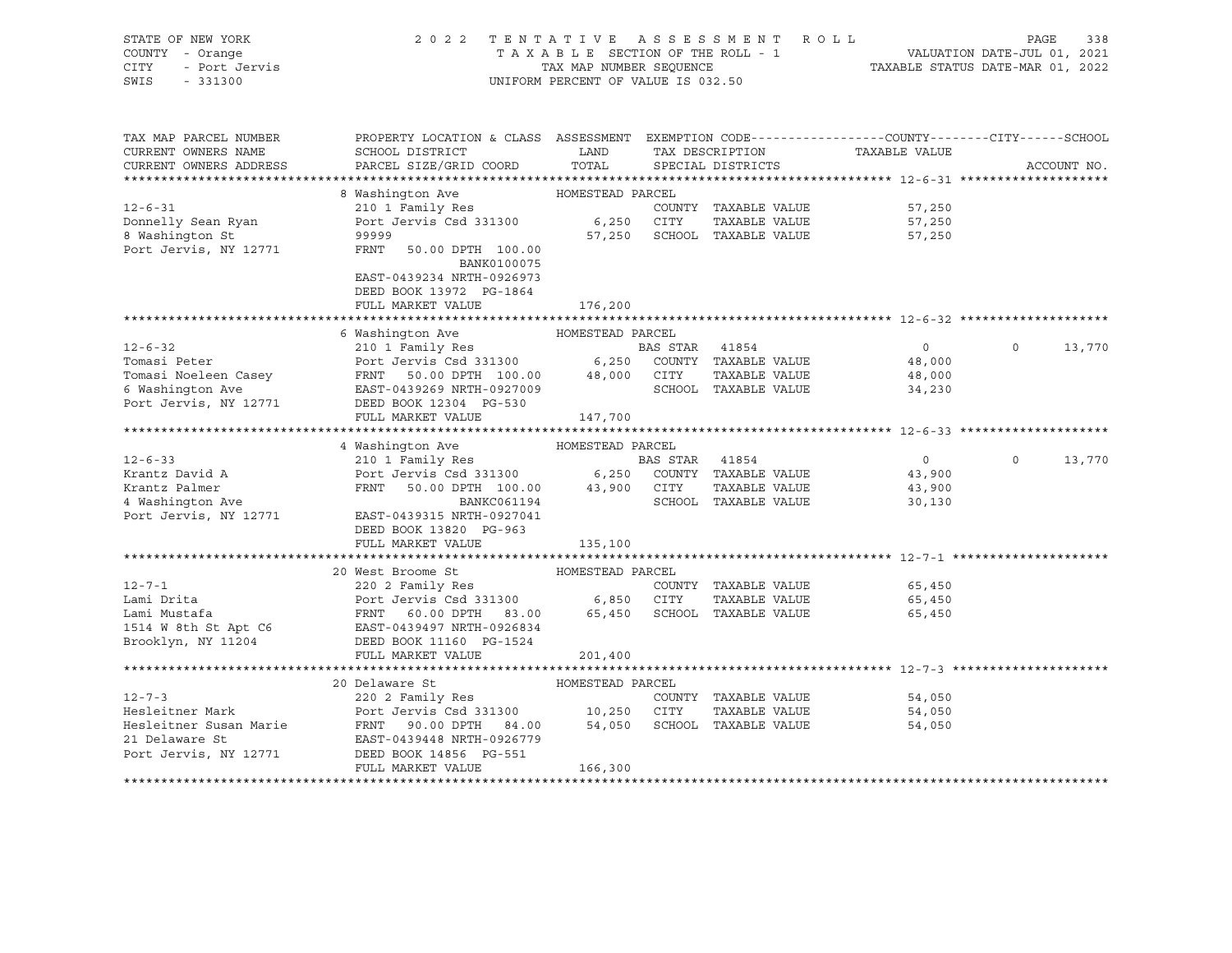| STATE OF NEW YORK<br>COUNTY - Orange<br>V - Orange<br>- Port Jervis<br>- Port Jervis<br>CITY<br>SWIS - 331300 | UNIFORM PERCENT OF VALUE IS 032.50                                                                                                                                                                                                                              | 2022 TENTATIVE ASSESSMENT ROLL PAGE 339<br>TAXABLE SECTION OF THE ROLL - 1<br>TAX MAP NUMBER SEQUENCE TAXABLE STATUS DATE-MAR 01, 2021<br>TAX MAP NUMBER SEQUENCE TAXABLE STATUS DATE-MAR 01, 2022 |                                    |                  |             |
|---------------------------------------------------------------------------------------------------------------|-----------------------------------------------------------------------------------------------------------------------------------------------------------------------------------------------------------------------------------------------------------------|----------------------------------------------------------------------------------------------------------------------------------------------------------------------------------------------------|------------------------------------|------------------|-------------|
| TAX MAP PARCEL NUMBER<br>CURRENT OWNERS NAME                                                                  | PROPERTY LOCATION & CLASS ASSESSMENT EXEMPTION CODE---------------COUNTY-------CITY------SCHOOL<br>SCHOOL DISTRICT                                                                                                                                              |                                                                                                                                                                                                    | LAND TAX DESCRIPTION TAXABLE VALUE |                  |             |
|                                                                                                               | CURRENT OWNERS ADDRESS FARCEL SIZE/GRID COORD TOTAL                                                                                                                                                                                                             |                                                                                                                                                                                                    | SPECIAL DISTRICTS                  |                  | ACCOUNT NO. |
|                                                                                                               | 24 Delaware St MOMESTEAD PARCEL                                                                                                                                                                                                                                 |                                                                                                                                                                                                    |                                    |                  |             |
| $12 - 7 - 4$                                                                                                  | 24 Detaware DC<br>210 1 Family Res<br>Port Jervis Csd 331300 6,125 CITY TAXABLE VALUE<br>FRNT 50.00 DPTH 96.00 52,000 SCHOOL TAXABLE VALUE                                                                                                                      |                                                                                                                                                                                                    | COUNTY TAXABLE VALUE               | 52,000           |             |
| Non Lucas M                                                                                                   |                                                                                                                                                                                                                                                                 |                                                                                                                                                                                                    |                                    | 52,000           |             |
| 24 Delaware St                                                                                                |                                                                                                                                                                                                                                                                 |                                                                                                                                                                                                    |                                    | 52,000           |             |
| Port Jervis, NY 12771                                                                                         | BANKC061339                                                                                                                                                                                                                                                     |                                                                                                                                                                                                    |                                    |                  |             |
|                                                                                                               | EAST-0439422 NRTH-0926747                                                                                                                                                                                                                                       |                                                                                                                                                                                                    |                                    |                  |             |
|                                                                                                               | DEED BOOK 14274 PG-1414                                                                                                                                                                                                                                         |                                                                                                                                                                                                    |                                    |                  |             |
|                                                                                                               | FULL MARKET VALUE                                                                                                                                                                                                                                               | 160,000                                                                                                                                                                                            |                                    |                  |             |
|                                                                                                               | 26 Delaware St                                                                                                                                                                                                                                                  | HOMESTEAD PARCEL                                                                                                                                                                                   |                                    |                  |             |
| $12 - 7 - 5$                                                                                                  | 312 Vac w/imprv                                                                                                                                                                                                                                                 |                                                                                                                                                                                                    | COUNTY TAXABLE VALUE               | 12,600           |             |
|                                                                                                               | Port Jervis Csd 331300 5,250 CUTY TAXABLE VALUE<br>FRNT 50.00 DPTH 111.00 12,600 SCHOOL TAXABLE VALUE                                                                                                                                                           |                                                                                                                                                                                                    |                                    | 12,600           |             |
| Non Lucas M<br>24 Delaware St                                                                                 |                                                                                                                                                                                                                                                                 |                                                                                                                                                                                                    |                                    | 12,600           |             |
| Port Jervis, NY 12771                                                                                         | BANKC061339                                                                                                                                                                                                                                                     |                                                                                                                                                                                                    |                                    |                  |             |
|                                                                                                               | EAST-0439383 NRTH-0926697                                                                                                                                                                                                                                       |                                                                                                                                                                                                    |                                    |                  |             |
|                                                                                                               | DEED BOOK 14274 PG-1414                                                                                                                                                                                                                                         |                                                                                                                                                                                                    |                                    |                  |             |
|                                                                                                               | FULL MARKET VALUE                                                                                                                                                                                                                                               | 38,800                                                                                                                                                                                             |                                    |                  |             |
|                                                                                                               |                                                                                                                                                                                                                                                                 |                                                                                                                                                                                                    |                                    |                  |             |
|                                                                                                               |                                                                                                                                                                                                                                                                 |                                                                                                                                                                                                    |                                    |                  |             |
|                                                                                                               |                                                                                                                                                                                                                                                                 |                                                                                                                                                                                                    |                                    |                  |             |
|                                                                                                               |                                                                                                                                                                                                                                                                 |                                                                                                                                                                                                    |                                    |                  |             |
|                                                                                                               | 12-7-6<br>12-7-6<br>Maillet Adam B<br>Maillet Jennifer L<br>FRNT 50.00 DPTH 112.00<br>TAXABLE VALUE<br>FRNT 50.00 DPTH 112.00<br>5,350 SCHOOL TAXABLE VALUE<br>5,350 SCHOOL TAXABLE VALUE<br>5,350 SCHOOL TAXABLE VALUE<br>5,350 SCHOOL TAXABLE VA              |                                                                                                                                                                                                    |                                    |                  |             |
| Sparrowbush, NY 12780                                                                                         | DEED BOOK 12630 PG-1867                                                                                                                                                                                                                                         |                                                                                                                                                                                                    |                                    |                  |             |
|                                                                                                               | FULL MARKET VALUE                                                                                                                                                                                                                                               | 16,500                                                                                                                                                                                             |                                    |                  |             |
|                                                                                                               |                                                                                                                                                                                                                                                                 |                                                                                                                                                                                                    |                                    |                  |             |
|                                                                                                               | 154-158 Pike St<br>12-8-1.1<br>482 Det row bldg<br>20,500 CITY TAXABLE VALUE<br>20,500 CITY TAXABLE VALUE<br>400,000 Ath: Leonard Miglionico Park Plaza<br>20,500 CITY TAXABLE VALUE<br>400,000 Ath: Leonard Miglionico Park Plaza<br>20,000 SCHOOL TAXABLE VAL | NON-HOMESTEAD PARCEL                                                                                                                                                                               |                                    |                  |             |
|                                                                                                               |                                                                                                                                                                                                                                                                 |                                                                                                                                                                                                    |                                    |                  |             |
|                                                                                                               |                                                                                                                                                                                                                                                                 |                                                                                                                                                                                                    |                                    |                  |             |
|                                                                                                               |                                                                                                                                                                                                                                                                 |                                                                                                                                                                                                    |                                    |                  |             |
|                                                                                                               | 86 Fowler St FRNT 79.00 DPTH 250.00<br>Port Jervis, NY 12771 EAST-0439700 NRTH-0926618                                                                                                                                                                          |                                                                                                                                                                                                    |                                    |                  |             |
|                                                                                                               | DEED BOOK 14474 PG-1788                                                                                                                                                                                                                                         |                                                                                                                                                                                                    |                                    |                  |             |
|                                                                                                               | FULL MARKET VALUE                                                                                                                                                                                                                                               | 1230,800                                                                                                                                                                                           |                                    |                  |             |
|                                                                                                               |                                                                                                                                                                                                                                                                 |                                                                                                                                                                                                    |                                    |                  |             |
|                                                                                                               | 152 Pike St                                                                                                                                                                                                                                                     | NON-HOMESTEAD PARCEL                                                                                                                                                                               |                                    |                  |             |
|                                                                                                               |                                                                                                                                                                                                                                                                 |                                                                                                                                                                                                    |                                    | 67,350           |             |
|                                                                                                               |                                                                                                                                                                                                                                                                 |                                                                                                                                                                                                    |                                    | 67,350<br>67,350 |             |
|                                                                                                               | 12-8-1.2<br>Pike Residence LLC<br>Port Jervis Csd 331300<br>Attn: Leonard Miglionico<br>FRNT 52.00 DPTH 94.00<br>FRNT 52.00 DPTH 94.00<br>67,350 SCHOOL TAXABLE VALUE<br>FRNT 52.00 DPTH 94.00<br>67,350 SCHOOL TAXABLE VALUE<br>Port Jervis, NY                |                                                                                                                                                                                                    |                                    |                  |             |
|                                                                                                               |                                                                                                                                                                                                                                                                 |                                                                                                                                                                                                    |                                    |                  |             |
|                                                                                                               | FULL MARKET VALUE                                                                                                                                                                                                                                               | 207,200                                                                                                                                                                                            |                                    |                  |             |
|                                                                                                               |                                                                                                                                                                                                                                                                 |                                                                                                                                                                                                    |                                    |                  |             |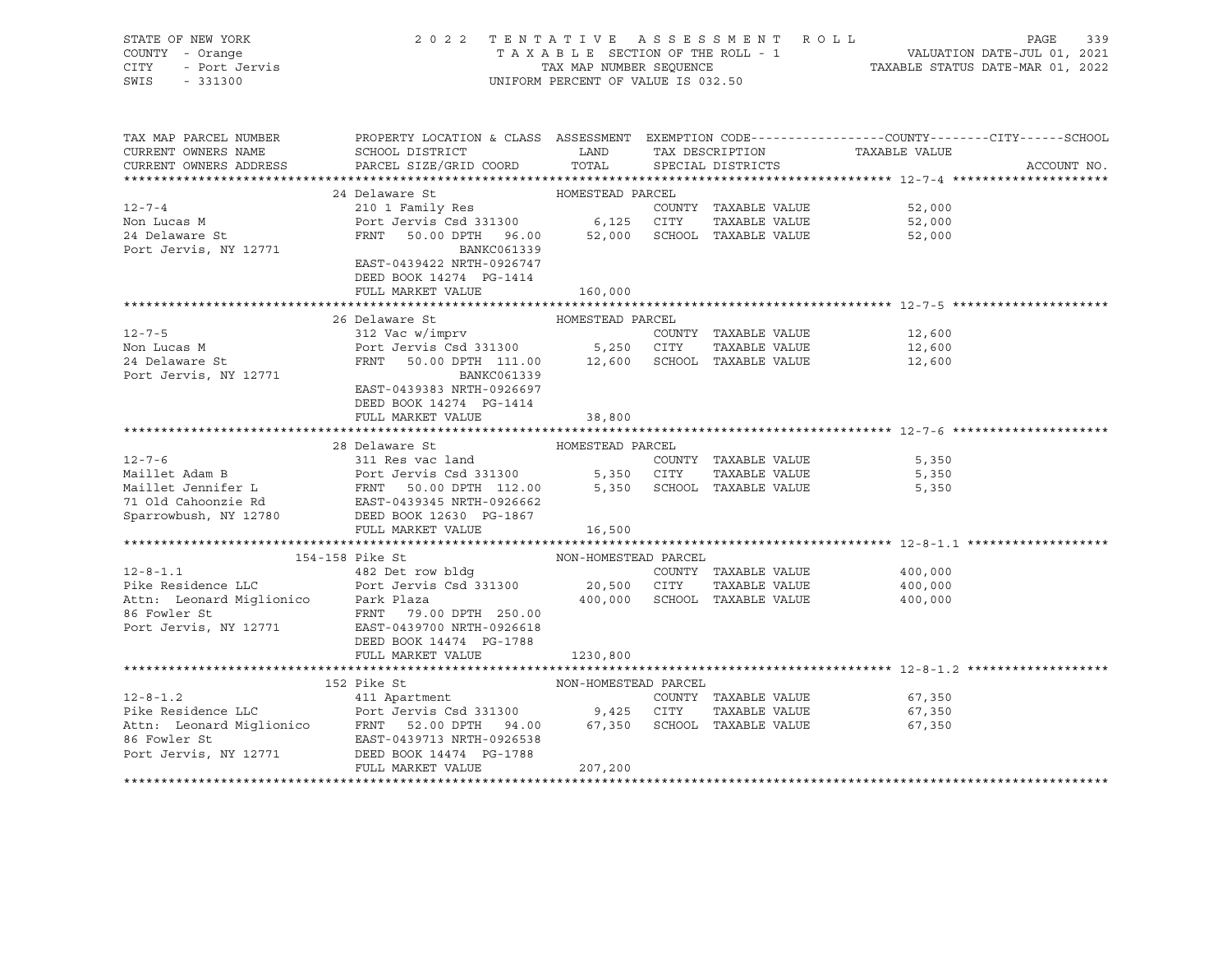# STATE OF NEW YORK 2 0 2 2 T E N T A T I V E A S S E S S M E N T R O L L PAGE 340 COUNTY - Orange T A X A B L E SECTION OF THE ROLL - 1 VALUATION DATE-JUL 01, 2021 CITY - Port Jervis TAX MAP NUMBER SEQUENCE TAXABLE STATUS DATE-MAR 01, 2022

| TAX MAP PARCEL NUMBER<br>CURRENT OWNERS NAME                                                                                                                                                                                                           | PROPERTY LOCATION & CLASS ASSESSMENT EXEMPTION CODE---------------COUNTY-------CITY------SCHOOL<br>SCHOOL DISTRICT LAND |                      | TAX DESCRIPTION   | TAXABLE VALUE                           |                      |
|--------------------------------------------------------------------------------------------------------------------------------------------------------------------------------------------------------------------------------------------------------|-------------------------------------------------------------------------------------------------------------------------|----------------------|-------------------|-----------------------------------------|----------------------|
| CURRENT OWNERS ADDRESS                                                                                                                                                                                                                                 | PARCEL SIZE/GRID COORD                                                                                                  | TOTAL                | SPECIAL DISTRICTS |                                         | ACCOUNT NO.          |
|                                                                                                                                                                                                                                                        | 132 Pike St                                                                                                             |                      |                   |                                         |                      |
|                                                                                                                                                                                                                                                        |                                                                                                                         | NON-HOMESTEAD PARCEL |                   |                                         |                      |
|                                                                                                                                                                                                                                                        |                                                                                                                         |                      |                   |                                         |                      |
|                                                                                                                                                                                                                                                        |                                                                                                                         |                      |                   |                                         |                      |
|                                                                                                                                                                                                                                                        |                                                                                                                         |                      |                   |                                         |                      |
|                                                                                                                                                                                                                                                        |                                                                                                                         |                      |                   |                                         |                      |
|                                                                                                                                                                                                                                                        | DEED BOOK 15117 PG-225                                                                                                  |                      |                   |                                         |                      |
|                                                                                                                                                                                                                                                        | FULL MARKET VALUE                                                                                                       | 199,800              |                   |                                         |                      |
|                                                                                                                                                                                                                                                        |                                                                                                                         |                      |                   |                                         |                      |
| 12-8-9<br>Radeloff Robin<br>2010 Ext Jervis Csd 331300<br>2010 ETY TAXABLE VALUE<br>2010 ETY TAXABLE VALUE<br>2010 ETY TAXABLE VALUE<br>2010 ETY TAXABLE VALUE<br>2010 ETY TAXABLE VALUE<br>2010 ETY TAXABLE VALUE<br>2010 ETY TAXABLE VALUE<br>20     | 126-128 Pike St                                                                                                         | NON-HOMESTEAD PARCEL |                   |                                         |                      |
|                                                                                                                                                                                                                                                        |                                                                                                                         |                      |                   | 97,550                                  |                      |
|                                                                                                                                                                                                                                                        |                                                                                                                         |                      |                   | 97,550                                  |                      |
|                                                                                                                                                                                                                                                        |                                                                                                                         |                      |                   | 97,550                                  |                      |
|                                                                                                                                                                                                                                                        |                                                                                                                         |                      |                   |                                         |                      |
|                                                                                                                                                                                                                                                        | DEED BOOK 13597 PG-262                                                                                                  |                      |                   |                                         |                      |
|                                                                                                                                                                                                                                                        | FULL MARKET VALUE                                                                                                       | 300,200              |                   |                                         |                      |
|                                                                                                                                                                                                                                                        |                                                                                                                         |                      |                   |                                         |                      |
|                                                                                                                                                                                                                                                        |                                                                                                                         |                      |                   |                                         |                      |
|                                                                                                                                                                                                                                                        |                                                                                                                         |                      |                   | 225,900                                 |                      |
|                                                                                                                                                                                                                                                        |                                                                                                                         |                      |                   |                                         |                      |
|                                                                                                                                                                                                                                                        |                                                                                                                         |                      |                   |                                         |                      |
|                                                                                                                                                                                                                                                        |                                                                                                                         |                      |                   |                                         |                      |
|                                                                                                                                                                                                                                                        |                                                                                                                         |                      |                   |                                         |                      |
|                                                                                                                                                                                                                                                        |                                                                                                                         |                      |                   |                                         |                      |
|                                                                                                                                                                                                                                                        |                                                                                                                         |                      |                   |                                         |                      |
|                                                                                                                                                                                                                                                        | 146-150 Pike St                                                                                                         | NON-HOMESTEAD PARCEL |                   |                                         |                      |
| 12-8-14<br>150 Pike St Ltd Partnership Port Jervis Csd 331300<br>150 Pike St Ltd Partnership Port Jervis Csd 331300 37,600 COUNTY TAXABLE VALUE                                                                                                        |                                                                                                                         |                      |                   |                                         | 15,400 15,400 15,400 |
|                                                                                                                                                                                                                                                        |                                                                                                                         |                      |                   | 353,600                                 |                      |
|                                                                                                                                                                                                                                                        |                                                                                                                         |                      | TAXABLE VALUE     | 353,600<br>SCHOOL TAXABLE VALUE 353,600 |                      |
| Actn: Steven Sarfatti (ACRES 2.90 369,000 CITY<br>7912 Longridge Ct EAST-0439410 NRTH-0926610 SCHOOL<br>Cabin John, MD 20818 DEED BOOK 5252 PG-84                                                                                                      |                                                                                                                         |                      |                   |                                         |                      |
|                                                                                                                                                                                                                                                        |                                                                                                                         |                      |                   |                                         |                      |
|                                                                                                                                                                                                                                                        | FULL MARKET VALUE 1135,400                                                                                              |                      |                   |                                         |                      |
|                                                                                                                                                                                                                                                        |                                                                                                                         |                      |                   |                                         |                      |
| $13 - 1 - 1$                                                                                                                                                                                                                                           | 3-5 South Broome St $461$ Bank (CONETEAD PARCEL)<br>461 Bank                                                            |                      |                   |                                         |                      |
|                                                                                                                                                                                                                                                        |                                                                                                                         |                      |                   | COUNTY TAXABLE VALUE 235,500            |                      |
|                                                                                                                                                                                                                                                        |                                                                                                                         |                      |                   |                                         |                      |
|                                                                                                                                                                                                                                                        |                                                                                                                         |                      |                   |                                         |                      |
|                                                                                                                                                                                                                                                        |                                                                                                                         |                      |                   |                                         |                      |
| Realty Income Corp<br>Corp<br>C/o RI#9046<br>PO Box 32504<br>PO Box 32504<br>Charlotte, NC 28232<br>Charlotte, NC 28232<br>PERSED BOOK 12259 PG-924<br>PUILL MARKET VALUE<br>PUILL MARKET VALUE<br>PUILL MARKET VALUE<br>PUILL MARKET VALUE<br>PUILL M |                                                                                                                         |                      |                   |                                         |                      |
|                                                                                                                                                                                                                                                        | FULL MARKET VALUE                                                                                                       | 724,600              |                   |                                         |                      |
|                                                                                                                                                                                                                                                        |                                                                                                                         |                      |                   |                                         |                      |
|                                                                                                                                                                                                                                                        |                                                                                                                         |                      |                   | 27,650                                  |                      |
|                                                                                                                                                                                                                                                        |                                                                                                                         |                      |                   |                                         |                      |
| 46-48 Sussex St MON-HOMESTEAD PARCEL<br>438 Parking lot<br>Port Jervis Csd 331300 24,450 CITY TAXABLE VALUE<br>C/O RI#9046 Private Parking Lot Comm PORCEL<br>PO Box 32504 FRNT 94.00 DPTH 99.00<br>Charlotte, NC 28232 PARCEL<br>PO BOX 3             |                                                                                                                         |                      |                   | 27,650                                  |                      |
|                                                                                                                                                                                                                                                        |                                                                                                                         |                      |                   | 27,650                                  |                      |
|                                                                                                                                                                                                                                                        |                                                                                                                         |                      |                   |                                         |                      |
| Charlotte, NC 28232 EAST-0439844 NRTH-0926284                                                                                                                                                                                                          |                                                                                                                         |                      |                   |                                         |                      |
|                                                                                                                                                                                                                                                        | DEED BOOK 12259 PG-924<br>FULL MARKET VALUE                                                                             | 85,100               |                   |                                         |                      |
|                                                                                                                                                                                                                                                        |                                                                                                                         |                      |                   |                                         |                      |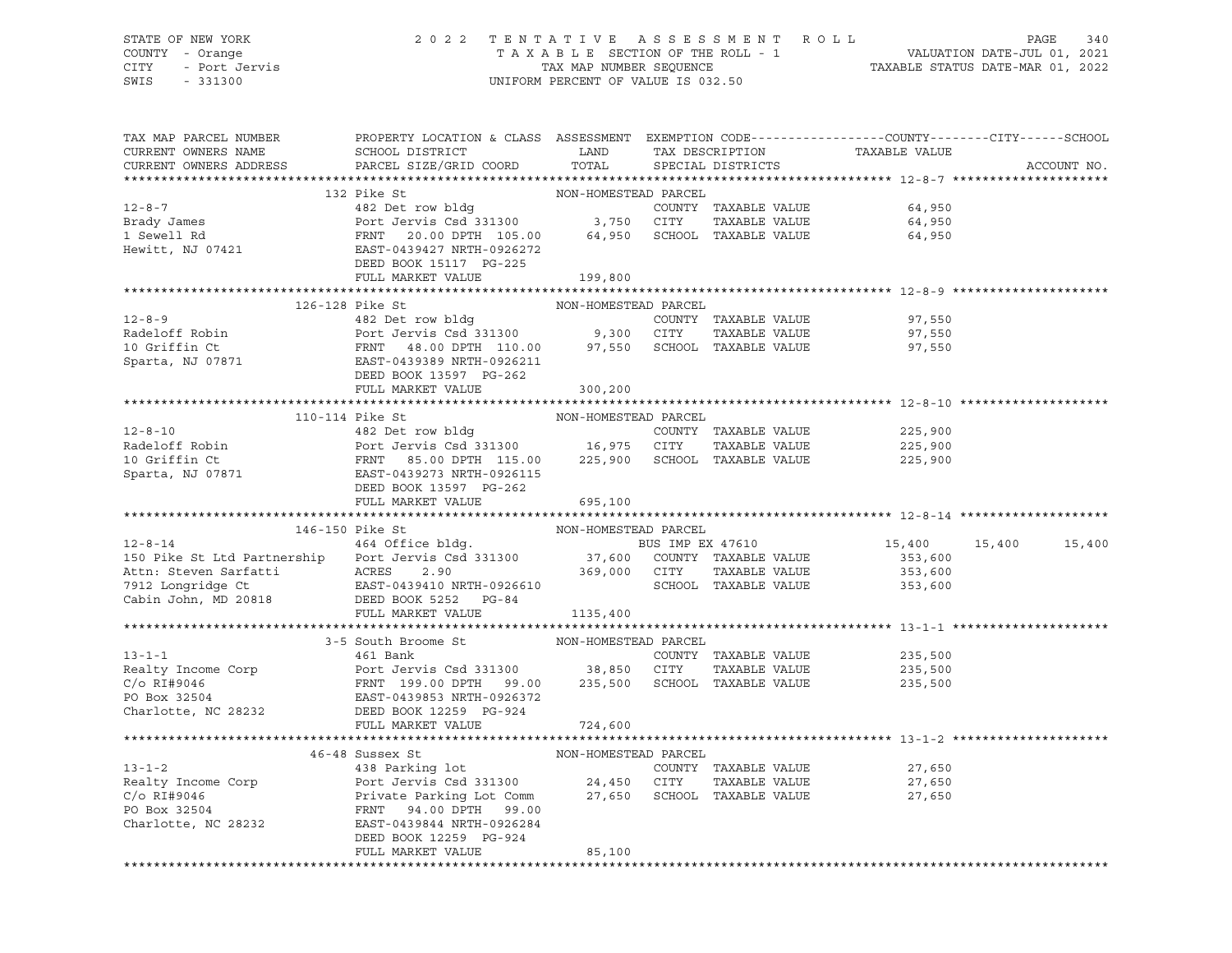STATE OF NEW YORK 2 0 2 2 T E N T A T I V E A S S E S S M E N T R O L L PAGE 341 COUNTY - Orange T A X A B L E SECTION OF THE ROLL - 1 VALUATION DATE-JUL 01, 2021 CITY - Port Jervis TAX MAP NUMBER SEQUENCE TAXABLE STATUS DATE-MAR 01, 2022 SWIS - 331300 UNIFORM PERCENT OF VALUE IS 032.50

| PROPERTY LOCATION & CLASS ASSESSMENT EXEMPTION CODE----------------COUNTY-------CITY------SCHOOL<br>TAX MAP PARCEL NUMBER<br>TAXABLE VALUE<br>SCHOOL DISTRICT LAND<br>CURRENT OWNERS NAME<br>TAX DESCRIPTION<br>TOTAL<br>PARCEL SIZE/GRID COORD<br>CURRENT OWNERS ADDRESS<br>SPECIAL DISTRICTS | ACCOUNT NO.              |
|------------------------------------------------------------------------------------------------------------------------------------------------------------------------------------------------------------------------------------------------------------------------------------------------|--------------------------|
| HOMESTEAD PARCEL                                                                                                                                                                                                                                                                               |                          |
| 44 Sussex St<br>13-1-3<br>Vredenburg Michelle<br>Port Jervis Csd 331300<br>Port Jervis Csd 331300<br>Port Jervis Csd 331300<br>Port Jervis Csd 331300<br>FRNT 52.00 DPTH 100.00<br>DANICION 2170<br>DANICION 2170<br>DANICION 2170<br>DANICION 2170<br>DANICION 2170                           |                          |
| 50,450                                                                                                                                                                                                                                                                                         |                          |
| 50,450                                                                                                                                                                                                                                                                                         |                          |
| 50,450<br>9 Avenue E<br>BANKC130170                                                                                                                                                                                                                                                            |                          |
|                                                                                                                                                                                                                                                                                                |                          |
| DEED BOOK 5202 PG-242                                                                                                                                                                                                                                                                          |                          |
| FULL MARKET VALUE<br>155,200                                                                                                                                                                                                                                                                   |                          |
|                                                                                                                                                                                                                                                                                                |                          |
|                                                                                                                                                                                                                                                                                                |                          |
|                                                                                                                                                                                                                                                                                                | $\overline{0}$<br>13,770 |
|                                                                                                                                                                                                                                                                                                |                          |
|                                                                                                                                                                                                                                                                                                |                          |
|                                                                                                                                                                                                                                                                                                |                          |
|                                                                                                                                                                                                                                                                                                |                          |
| FULL MARKET VALUE<br>137,800                                                                                                                                                                                                                                                                   |                          |
| ********************************** 13-1-5 ********                                                                                                                                                                                                                                             |                          |
| 40 Sussex St<br>HOMESTEAD PARCEL                                                                                                                                                                                                                                                               |                          |
| 56,000                                                                                                                                                                                                                                                                                         |                          |
| 56,000                                                                                                                                                                                                                                                                                         |                          |
| 56,000                                                                                                                                                                                                                                                                                         |                          |
| 13-1-5<br>220 2 Family Res<br>220 2 Family Res<br>220 2 Family Res<br>220 2 Family Res<br>220 2 Family Res<br>220 2 Family Res<br>220 2 Family Res<br>220 3,800 CITY TAXABLE VALUE<br>220 DPTH 100.00<br>3,800 CITY TAXABLE VALUE<br>26,000 SCHOOL T                                           |                          |
| DEED BOOK 13954 PG-488                                                                                                                                                                                                                                                                         |                          |
| FULL MARKET VALUE 172,300                                                                                                                                                                                                                                                                      |                          |
|                                                                                                                                                                                                                                                                                                |                          |
| 13-1-6<br>220 2 Family Res<br>Eccleston Robert H<br>Eccleston Patricia A<br>Eccleston Patricia A<br>FRNT 62.00 DPTH 100.00<br>4 Glass St<br>220 2 Family Res<br>Port Jervis Csd 331300<br>5,600 CITY<br>5,600 CITY<br>52,500 SCHOOL<br>TAXABLE VALUE<br>                                       |                          |
| 52,500                                                                                                                                                                                                                                                                                         |                          |
| 52,500                                                                                                                                                                                                                                                                                         |                          |
| 52,500                                                                                                                                                                                                                                                                                         |                          |
|                                                                                                                                                                                                                                                                                                |                          |
|                                                                                                                                                                                                                                                                                                |                          |
| FULL MARKET VALUE<br>161,500                                                                                                                                                                                                                                                                   |                          |
|                                                                                                                                                                                                                                                                                                |                          |
| 30 Sussex St<br>NON-HOMESTEAD PARCEL<br>$13 - 1 - 7$                                                                                                                                                                                                                                           |                          |
| $484$ 1 use sm bld<br>Port<br>COUNTY TAXABLE VALUE 57,500                                                                                                                                                                                                                                      |                          |
| 57,500                                                                                                                                                                                                                                                                                         |                          |
| 57,500                                                                                                                                                                                                                                                                                         |                          |
|                                                                                                                                                                                                                                                                                                |                          |
| 13-1-7<br>McCann Thomas W<br>McCann Gina<br>McCann Gina<br>McCann Gina<br>McCann Gina<br>McCann Gina<br>EAST-0439577 NRTH-0925799<br>Port Jervis, NY 12771<br>DEED BOOK 14209 PG-1194<br>FRIT MCNTT-0925799<br>Port Jervis, NY 12771<br>DEED BOOK 142                                          |                          |
| FULL MARKET VALUE<br>176,900                                                                                                                                                                                                                                                                   |                          |
|                                                                                                                                                                                                                                                                                                |                          |
| NON-HOMESTEAD PARCEL<br>6-8 Hammond St                                                                                                                                                                                                                                                         |                          |
| 67,150                                                                                                                                                                                                                                                                                         |                          |
| TAXABLE VALUE<br>67,150                                                                                                                                                                                                                                                                        |                          |
| 67,150<br>Port Jervis, NY 12771 EAST-0439521 NRTH-0926021                                                                                                                                                                                                                                      |                          |
| DEED BOOK 1899 PG-00928                                                                                                                                                                                                                                                                        |                          |
| FULL MARKET VALUE<br>206,600                                                                                                                                                                                                                                                                   |                          |
|                                                                                                                                                                                                                                                                                                |                          |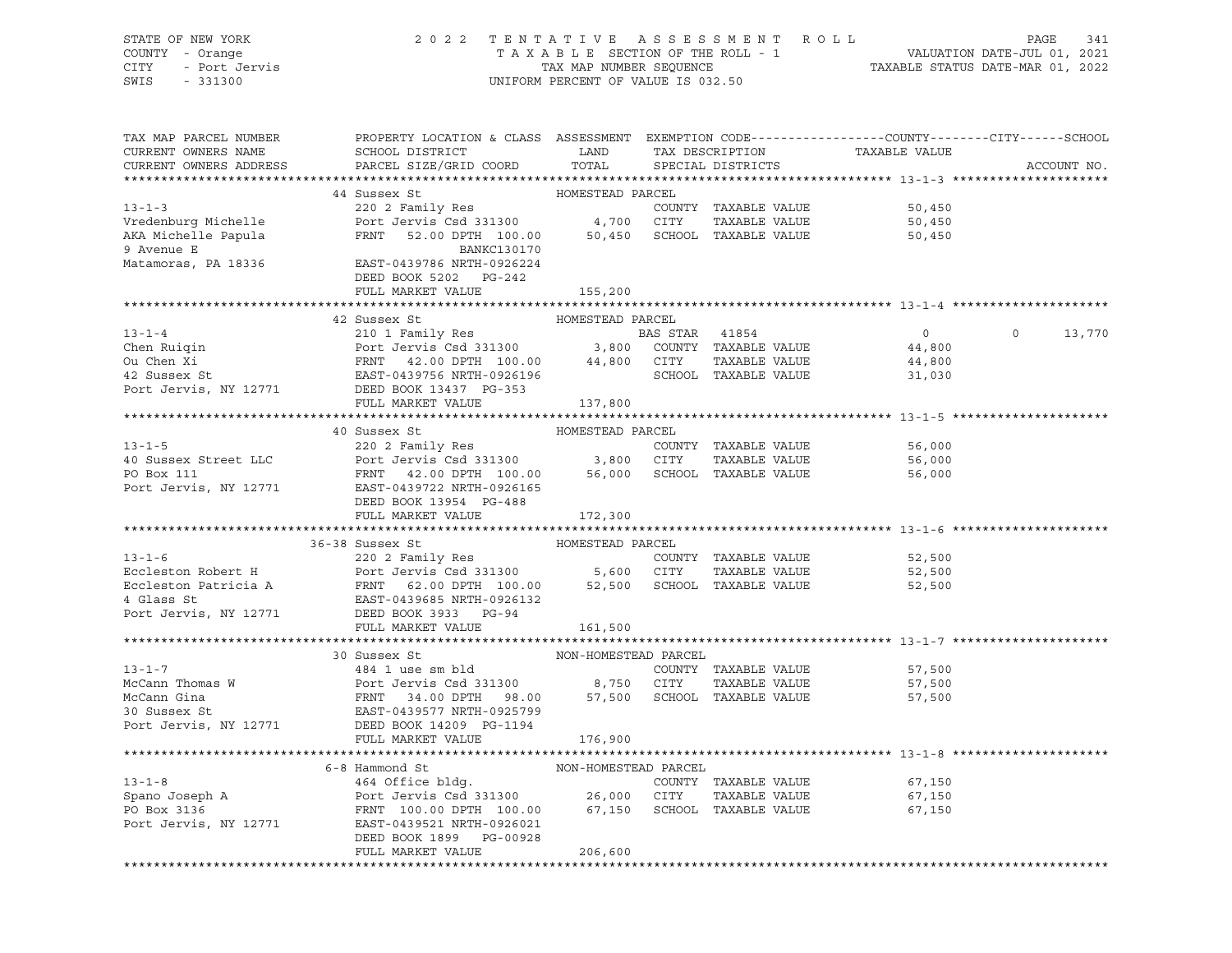### STATE OF NEW YORK 2 0 2 2 T E N T A T I V E A S S E S S M E N T R O L L PAGE 342 COUNTY - Orange T A X A B L E SECTION OF THE ROLL - 1 VALUATION DATE-JUL 01, 2021 CITY - Port Jervis TAX MAP NUMBER SEQUENCE TAXABLE STATUS DATE-MAR 01, 2022 SWIS - 331300 UNIFORM PERCENT OF VALUE IS 032.50

| TAX MAP PARCEL NUMBER<br>CURRENT OWNERS NAME<br>CURRENT OWNERS ADDRESS | PROPERTY LOCATION & CLASS ASSESSMENT EXEMPTION CODE---------------COUNTY-------CITY------SCHOOL<br>SCHOOL DISTRICT TAND TAX DESCRIPTION<br>PARCEL SIZE/GRID COORD                                                                                                                                                                                                                                                    | TOTAL                | SPECIAL DISTRICTS |                      | TAXABLE VALUE                  | ACCOUNT NO. |
|------------------------------------------------------------------------|----------------------------------------------------------------------------------------------------------------------------------------------------------------------------------------------------------------------------------------------------------------------------------------------------------------------------------------------------------------------------------------------------------------------|----------------------|-------------------|----------------------|--------------------------------|-------------|
|                                                                        | $\begin{tabular}{lcccc} 13-1-9 & 13-123 \end{tabular} \begin{tabular}{lcccc} 13-123 & 13-123 & 13-123 & 13-123 & 13-123 & 13-123 & 13-123 & 13-123 & 13-123 & 13-123 & 13-123 & 13-123 & 13-123 & 13-123 & 13-123 & 13-123 & 13-123 & 13-123 & 13-123 & 13-123 & 13-123 & 13-123 & 13-1$                                                                                                                             |                      |                   |                      |                                |             |
|                                                                        |                                                                                                                                                                                                                                                                                                                                                                                                                      |                      |                   |                      |                                |             |
|                                                                        |                                                                                                                                                                                                                                                                                                                                                                                                                      |                      |                   |                      |                                |             |
|                                                                        |                                                                                                                                                                                                                                                                                                                                                                                                                      |                      |                   |                      |                                |             |
|                                                                        |                                                                                                                                                                                                                                                                                                                                                                                                                      |                      |                   |                      |                                |             |
|                                                                        |                                                                                                                                                                                                                                                                                                                                                                                                                      |                      |                   |                      |                                |             |
|                                                                        | DEED BOOK 13369 PG-525<br>FULL MARKET VALUE                                                                                                                                                                                                                                                                                                                                                                          | 708,900              |                   |                      |                                |             |
|                                                                        |                                                                                                                                                                                                                                                                                                                                                                                                                      |                      |                   |                      |                                |             |
|                                                                        |                                                                                                                                                                                                                                                                                                                                                                                                                      | NON-HOMESTEAD PARCEL |                   |                      |                                |             |
|                                                                        |                                                                                                                                                                                                                                                                                                                                                                                                                      |                      |                   |                      |                                |             |
|                                                                        |                                                                                                                                                                                                                                                                                                                                                                                                                      |                      |                   |                      |                                |             |
|                                                                        |                                                                                                                                                                                                                                                                                                                                                                                                                      |                      |                   |                      |                                |             |
|                                                                        |                                                                                                                                                                                                                                                                                                                                                                                                                      |                      |                   |                      |                                |             |
|                                                                        | DEED BOOK 13369 PG-525                                                                                                                                                                                                                                                                                                                                                                                               |                      |                   |                      |                                |             |
|                                                                        | FULL MARKET VALUE                                                                                                                                                                                                                                                                                                                                                                                                    | 20,000               |                   |                      |                                |             |
|                                                                        |                                                                                                                                                                                                                                                                                                                                                                                                                      |                      |                   |                      |                                |             |
|                                                                        | NON-HOMESTEAD PARCEL<br>$30-1/2$ Sussex St                                                                                                                                                                                                                                                                                                                                                                           |                      |                   |                      |                                |             |
|                                                                        |                                                                                                                                                                                                                                                                                                                                                                                                                      |                      |                   |                      | 2,100                          |             |
|                                                                        |                                                                                                                                                                                                                                                                                                                                                                                                                      |                      |                   |                      | TAXABLE VALUE 2,100            |             |
|                                                                        | 13-1-12.11<br>McCann Thomas W Port Jervis Csd 331300<br>McCann Gina PRNT 14.00 DPTH 96.00 2,100 CITY TAXABLE VALUE<br>McCann Gina FRNT 14.00 DPTH 96.00 2,100 SCHOOL TAXABLE VALUE<br>30 Sussex St EAST-0439580 NRTH-0926048<br>Port J                                                                                                                                                                               |                      |                   |                      | 2,100                          |             |
|                                                                        |                                                                                                                                                                                                                                                                                                                                                                                                                      |                      |                   |                      |                                |             |
|                                                                        |                                                                                                                                                                                                                                                                                                                                                                                                                      |                      |                   |                      |                                |             |
|                                                                        | FULL MARKET VALUE                                                                                                                                                                                                                                                                                                                                                                                                    | 6,500                |                   |                      |                                |             |
|                                                                        | $\begin{tabular}{lllllllllll} \multicolumn{3.5cm}{0.5cm} \multicolumn{3.5cm}{0.5cm} \multicolumn{3.5cm}{0.5cm} \multicolumn{3.5cm}{0.5cm} \multicolumn{3.5cm}{0.5cm} \multicolumn{3.5cm}{0.5cm} \multicolumn{3.5cm}{0.5cm} \multicolumn{3.5cm}{0.5cm} \multicolumn{3.5cm}{0.5cm} \multicolumn{3.5cm}{0.5cm} \multicolumn{3.5cm}{0.5cm} \multicolumn{3.5cm}{0.5cm} \multicolumn{3.5cm}{0.5cm} \multicolumn{3.5cm}{0.$ |                      |                   |                      |                                |             |
|                                                                        |                                                                                                                                                                                                                                                                                                                                                                                                                      |                      |                   |                      | 24,350                         |             |
|                                                                        |                                                                                                                                                                                                                                                                                                                                                                                                                      |                      |                   |                      | 24,350                         |             |
|                                                                        |                                                                                                                                                                                                                                                                                                                                                                                                                      |                      |                   |                      | 24,350                         |             |
|                                                                        |                                                                                                                                                                                                                                                                                                                                                                                                                      |                      |                   |                      |                                |             |
|                                                                        |                                                                                                                                                                                                                                                                                                                                                                                                                      |                      |                   |                      |                                |             |
|                                                                        | DEED BOOK 13369 PG-525                                                                                                                                                                                                                                                                                                                                                                                               |                      |                   |                      |                                |             |
|                                                                        | FULL MARKET VALUE                                                                                                                                                                                                                                                                                                                                                                                                    | 74,900               |                   |                      |                                |             |
|                                                                        |                                                                                                                                                                                                                                                                                                                                                                                                                      |                      |                   |                      |                                |             |
|                                                                        | NON-HOMESTEAD PARCEL<br>COUNTY<br>129-135 Pike St                                                                                                                                                                                                                                                                                                                                                                    |                      |                   |                      |                                |             |
|                                                                        | $13 - 1 - 12.32$ 330 Vacant comm                                                                                                                                                                                                                                                                                                                                                                                     |                      |                   | COUNTY TAXABLE VALUE | 34,200                         |             |
|                                                                        |                                                                                                                                                                                                                                                                                                                                                                                                                      |                      |                   | TAXABLE VALUE        | 34,200<br>34,200               |             |
|                                                                        |                                                                                                                                                                                                                                                                                                                                                                                                                      |                      |                   |                      | 34,200                         |             |
|                                                                        |                                                                                                                                                                                                                                                                                                                                                                                                                      |                      |                   |                      |                                |             |
|                                                                        | 135 Pike Associates LLC<br>135 Pike Associates LLC<br>10 Kentor Ln<br>14 Monsey, NY 10952<br>26 Monsey, NY 10952<br>26 Monsey, NY 10952<br>26 Monsey, NY 10952<br>26 Monsey, NY 10952<br>26 Monsey, NY 10952<br>26 Monsey, NY 10952<br>26 Monsey,                                                                                                                                                                    |                      |                   |                      |                                |             |
|                                                                        | FULL MARKET VALUE                                                                                                                                                                                                                                                                                                                                                                                                    | 105,200              |                   |                      |                                |             |
|                                                                        |                                                                                                                                                                                                                                                                                                                                                                                                                      |                      |                   |                      |                                |             |
|                                                                        | 137 Pike St                                                                                                                                                                                                                                                                                                                                                                                                          | NON-HOMESTEAD PARCEL |                   |                      |                                |             |
|                                                                        | 13-1-13<br>13-1-13<br>Dental Properties Llc<br>137 Pike St<br>137 Pike St<br>137 Pike St<br>137 Pike St<br>137 Pike St<br>137 Pike St<br>137 Pike St<br>137 Pike St<br>137 Pike St<br>137 Pike St<br>1380 Dental Properties Llc<br>137 Pike St<br>1380 Denta                                                                                                                                                         |                      |                   |                      | 95,000<br>TAXABLE VALUE 95,000 |             |
|                                                                        |                                                                                                                                                                                                                                                                                                                                                                                                                      |                      |                   |                      |                                |             |
|                                                                        |                                                                                                                                                                                                                                                                                                                                                                                                                      |                      |                   |                      | 95,000                         |             |
|                                                                        | Port Jervis, NY 12771 EAST-0439622 NRTH-0926195                                                                                                                                                                                                                                                                                                                                                                      |                      |                   |                      |                                |             |
|                                                                        | DEED BOOK 5266 PG-299<br>FULL MARKET VALUE                                                                                                                                                                                                                                                                                                                                                                           | 292,300              |                   |                      |                                |             |
|                                                                        |                                                                                                                                                                                                                                                                                                                                                                                                                      |                      |                   |                      |                                |             |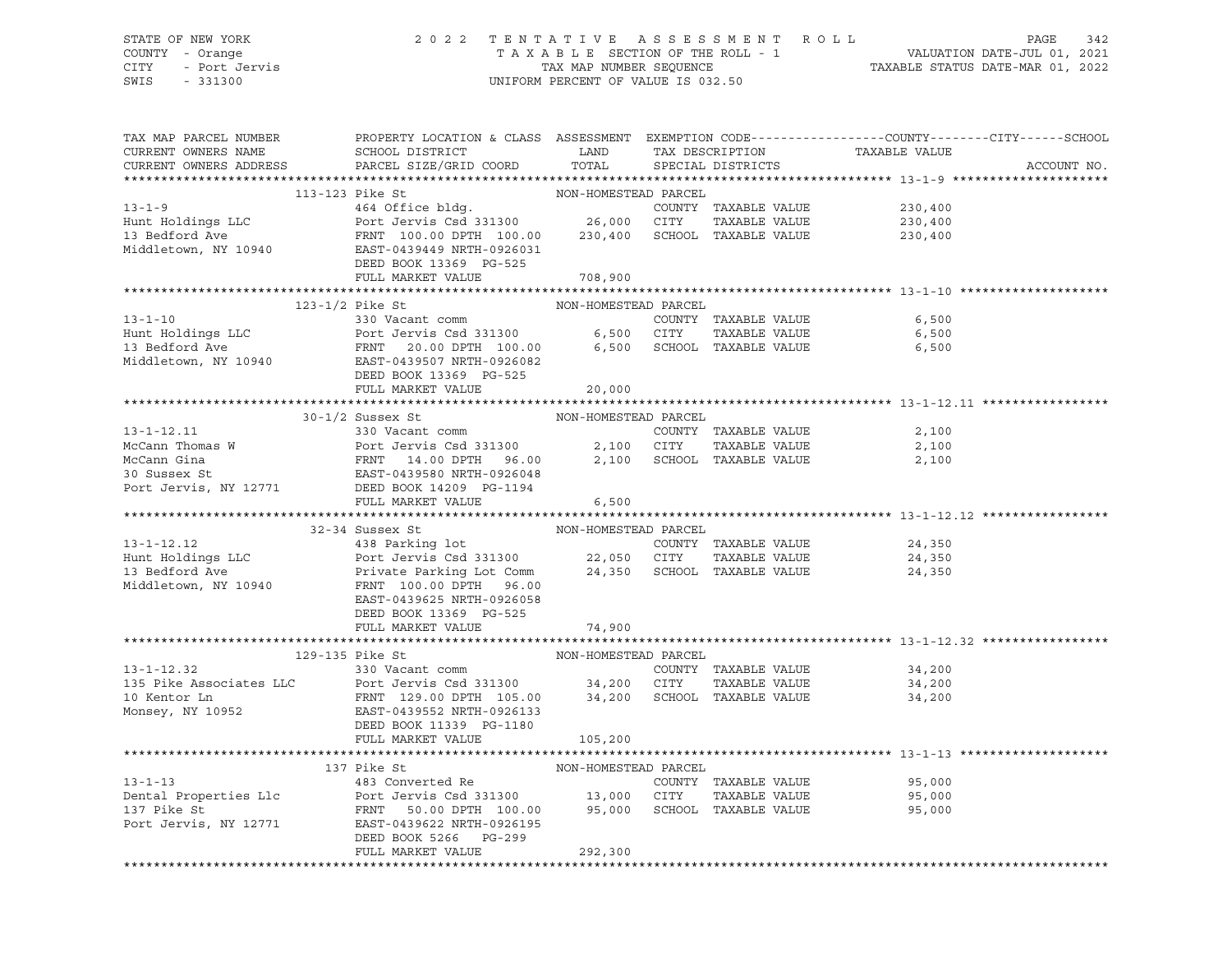### STATE OF NEW YORK 2 0 2 2 T E N T A T I V E A S S E S S M E N T R O L L PAGE 343 COUNTY - Orange T A X A B L E SECTION OF THE ROLL - 1 VALUATION DATE-JUL 01, 2021 CITY - Port Jervis TAX MAP NUMBER SEQUENCE TAXABLE STATUS DATE-MAR 01, 2022 SWIS - 331300 UNIFORM PERCENT OF VALUE IS 032.50

| TAX MAP PARCEL NUMBER<br>CURRENT OWNERS NAME<br>CURRENT OWNERS ADDRESS                                                                                                                                                                                                                                                                                          | PROPERTY LOCATION & CLASS ASSESSMENT EXEMPTION CODE----------------COUNTY-------CITY------SCHOOL<br>SCHOOL DISTRICT<br>PARCEL SIZE/GRID COORD | TOTAL                                         | LAND TAX DESCRIPTION<br>SPECIAL DISTRICTS | TAXABLE VALUE               |                                                                                             | ACCOUNT NO. |
|-----------------------------------------------------------------------------------------------------------------------------------------------------------------------------------------------------------------------------------------------------------------------------------------------------------------------------------------------------------------|-----------------------------------------------------------------------------------------------------------------------------------------------|-----------------------------------------------|-------------------------------------------|-----------------------------|---------------------------------------------------------------------------------------------|-------------|
|                                                                                                                                                                                                                                                                                                                                                                 |                                                                                                                                               |                                               |                                           |                             |                                                                                             |             |
|                                                                                                                                                                                                                                                                                                                                                                 | 139 Pike St                                                                                                                                   | NON-HMSTD PCL-50 PCT OF A/V USED FOR HMSTD EX |                                           |                             |                                                                                             |             |
|                                                                                                                                                                                                                                                                                                                                                                 |                                                                                                                                               |                                               |                                           | $\overline{0}$              | $\begin{array}{ccc} & 0 & \quad & 13\, , 770 \ & 3\, , 000 & \quad & 3\, , 000 \end{array}$ |             |
|                                                                                                                                                                                                                                                                                                                                                                 |                                                                                                                                               |                                               |                                           | 3,000                       |                                                                                             |             |
|                                                                                                                                                                                                                                                                                                                                                                 |                                                                                                                                               |                                               |                                           | 77,000                      |                                                                                             |             |
|                                                                                                                                                                                                                                                                                                                                                                 |                                                                                                                                               |                                               |                                           | 77,000                      |                                                                                             |             |
| 139 Pike St<br>13-1-14<br>139 Pike St<br>268 Converted Re<br>268 STAR 41854<br>2771 Port Jervis Csd 331300<br>29 Pike St<br>2771 EAST-0439648 NRTH-0926221 CITY TAXABLE VALUE<br>246,200 COUNTY TAXABLE VALUE<br>246,200 EVED BOOK 13251 PG-328<br>                                                                                                             |                                                                                                                                               |                                               |                                           | 63,230                      |                                                                                             |             |
|                                                                                                                                                                                                                                                                                                                                                                 |                                                                                                                                               |                                               |                                           |                             |                                                                                             |             |
| 13-1-15<br>13-1-15<br>23 Converted Re<br>23 Converted Re<br>23 Converted Re<br>23 Converted Re<br>23 Converted Re<br>23 Converted Re<br>23 Converted Re<br>24 2.00 DPTH 103.00<br>261,000 SCHOOL TAXABLE VALUE<br>241 Pike St<br>25 CITY TAXABLE VALUE                                                                                                          |                                                                                                                                               |                                               |                                           |                             |                                                                                             |             |
|                                                                                                                                                                                                                                                                                                                                                                 |                                                                                                                                               |                                               |                                           | COUNTY TAXABLE VALUE 61,000 |                                                                                             |             |
|                                                                                                                                                                                                                                                                                                                                                                 |                                                                                                                                               |                                               |                                           | 61,000                      |                                                                                             |             |
|                                                                                                                                                                                                                                                                                                                                                                 |                                                                                                                                               |                                               |                                           | 61,000                      |                                                                                             |             |
|                                                                                                                                                                                                                                                                                                                                                                 |                                                                                                                                               |                                               |                                           |                             |                                                                                             |             |
|                                                                                                                                                                                                                                                                                                                                                                 |                                                                                                                                               |                                               |                                           |                             |                                                                                             |             |
|                                                                                                                                                                                                                                                                                                                                                                 | FULL MARKET VALUE 187,700                                                                                                                     |                                               |                                           |                             |                                                                                             |             |
|                                                                                                                                                                                                                                                                                                                                                                 |                                                                                                                                               |                                               |                                           |                             |                                                                                             |             |
| 1.3-1-16<br>1.3-1-16<br>Lazaroff Vern S<br>100N-HOMESTEAD PARCEL<br>283 Converted Re<br>2000NTY TAXABLE VALUE<br>2000NTY TAXABLE VALUE<br>2000NTY TAXABLE VALUE<br>2000 PPTH 104.00<br>20000 PPTH 104.00<br>20000 PPTH 104.00<br>20000 PPTH 104.00<br>                                                                                                          |                                                                                                                                               |                                               |                                           |                             |                                                                                             |             |
|                                                                                                                                                                                                                                                                                                                                                                 |                                                                                                                                               |                                               |                                           | 70,000                      |                                                                                             |             |
|                                                                                                                                                                                                                                                                                                                                                                 |                                                                                                                                               |                                               |                                           |                             |                                                                                             |             |
|                                                                                                                                                                                                                                                                                                                                                                 |                                                                                                                                               |                                               |                                           | 70,000                      |                                                                                             |             |
|                                                                                                                                                                                                                                                                                                                                                                 |                                                                                                                                               |                                               |                                           |                             |                                                                                             |             |
|                                                                                                                                                                                                                                                                                                                                                                 |                                                                                                                                               |                                               |                                           |                             |                                                                                             |             |
|                                                                                                                                                                                                                                                                                                                                                                 |                                                                                                                                               | 215,400                                       |                                           |                             |                                                                                             |             |
|                                                                                                                                                                                                                                                                                                                                                                 |                                                                                                                                               |                                               |                                           |                             |                                                                                             |             |
|                                                                                                                                                                                                                                                                                                                                                                 | 145 Pike St                                                                                                                                   | NON-HOMESTEAD PARCEL                          |                                           |                             |                                                                                             |             |
|                                                                                                                                                                                                                                                                                                                                                                 |                                                                                                                                               |                                               |                                           |                             |                                                                                             |             |
|                                                                                                                                                                                                                                                                                                                                                                 |                                                                                                                                               |                                               |                                           |                             |                                                                                             |             |
|                                                                                                                                                                                                                                                                                                                                                                 |                                                                                                                                               |                                               |                                           |                             |                                                                                             |             |
| 13-1-17<br>L and P 3216 Inc and P 3216 Inc and P 3216 Inc and P 3216 Inc and P 3216 Inc and P 3216 Inc and P 3216 Inc<br>Extra Section of ASS CONTECT AND PERSITE AND THE SET AND A SECT AND SERVE ALLOCATE AND A SATTLE SET AND A                                                                                                                              |                                                                                                                                               |                                               |                                           |                             |                                                                                             |             |
|                                                                                                                                                                                                                                                                                                                                                                 | DEED BOOK 14497 PG-1801                                                                                                                       |                                               |                                           |                             |                                                                                             |             |
|                                                                                                                                                                                                                                                                                                                                                                 | FULL MARKET VALUE 206,300                                                                                                                     |                                               |                                           |                             |                                                                                             |             |
|                                                                                                                                                                                                                                                                                                                                                                 |                                                                                                                                               |                                               |                                           |                             |                                                                                             |             |
| 13-1-18<br>145,000 149 Pike LLC<br>245,000 Port Jervis Csd 331300 21TY TAXABLE VALUE<br>245,000 21TY TAXABLE VALUE<br>245,000 PORT 105.00 145,000 SCHOOL TAXABLE VALUE<br>245,000 EMONT PORT 10950 245,000 EMONDER ALUE<br>245,000 EMONDER                                                                                                                      | 149 Pike St                                                                                                                                   | NON-HOMESTEAD PARCEL                          |                                           |                             |                                                                                             |             |
|                                                                                                                                                                                                                                                                                                                                                                 |                                                                                                                                               |                                               |                                           |                             |                                                                                             |             |
|                                                                                                                                                                                                                                                                                                                                                                 |                                                                                                                                               |                                               |                                           |                             |                                                                                             |             |
|                                                                                                                                                                                                                                                                                                                                                                 |                                                                                                                                               |                                               |                                           |                             |                                                                                             |             |
|                                                                                                                                                                                                                                                                                                                                                                 |                                                                                                                                               |                                               |                                           |                             |                                                                                             |             |
|                                                                                                                                                                                                                                                                                                                                                                 | DEED BOOK 14791 PG-590                                                                                                                        |                                               |                                           |                             |                                                                                             |             |
|                                                                                                                                                                                                                                                                                                                                                                 | FULL MARKET VALUE                                                                                                                             | 446,200                                       |                                           |                             |                                                                                             |             |
|                                                                                                                                                                                                                                                                                                                                                                 |                                                                                                                                               |                                               |                                           |                             |                                                                                             |             |
|                                                                                                                                                                                                                                                                                                                                                                 |                                                                                                                                               |                                               |                                           |                             |                                                                                             |             |
|                                                                                                                                                                                                                                                                                                                                                                 |                                                                                                                                               |                                               |                                           |                             |                                                                                             |             |
| $\begin{tabular}{lcccccc} \bf 13-2-1 & 13-2-1 & 13-2-1 \\ 13-2-1 & 482 Det row bldg & 11,700 & CITY & TAXABLE VALUE \\ \hline & ForU & TAXABLE VALUE \\ \bf 136,500 & 11,700 & CITY & TAXABLE VALUE \\ \bf 136,500 & 136,500 & 136,500 \\ \bf 1482 Det row bldg & 11,700 & CITY & TAXABLE VALUE \\ \bf 136,500 & 136,500 & 136,500 \\ \bf 156,500 & 136,500 & $ |                                                                                                                                               |                                               |                                           |                             |                                                                                             |             |
|                                                                                                                                                                                                                                                                                                                                                                 |                                                                                                                                               |                                               |                                           |                             |                                                                                             |             |
| Port Jervis, NY 12771 EAST-0439356 NRTH-0925963                                                                                                                                                                                                                                                                                                                 |                                                                                                                                               |                                               |                                           |                             |                                                                                             |             |
|                                                                                                                                                                                                                                                                                                                                                                 | DEED BOOK 13619 PG-888                                                                                                                        |                                               |                                           |                             |                                                                                             |             |
|                                                                                                                                                                                                                                                                                                                                                                 | FULL MARKET VALUE                                                                                                                             | 420,000                                       |                                           |                             |                                                                                             |             |
|                                                                                                                                                                                                                                                                                                                                                                 |                                                                                                                                               |                                               |                                           |                             |                                                                                             |             |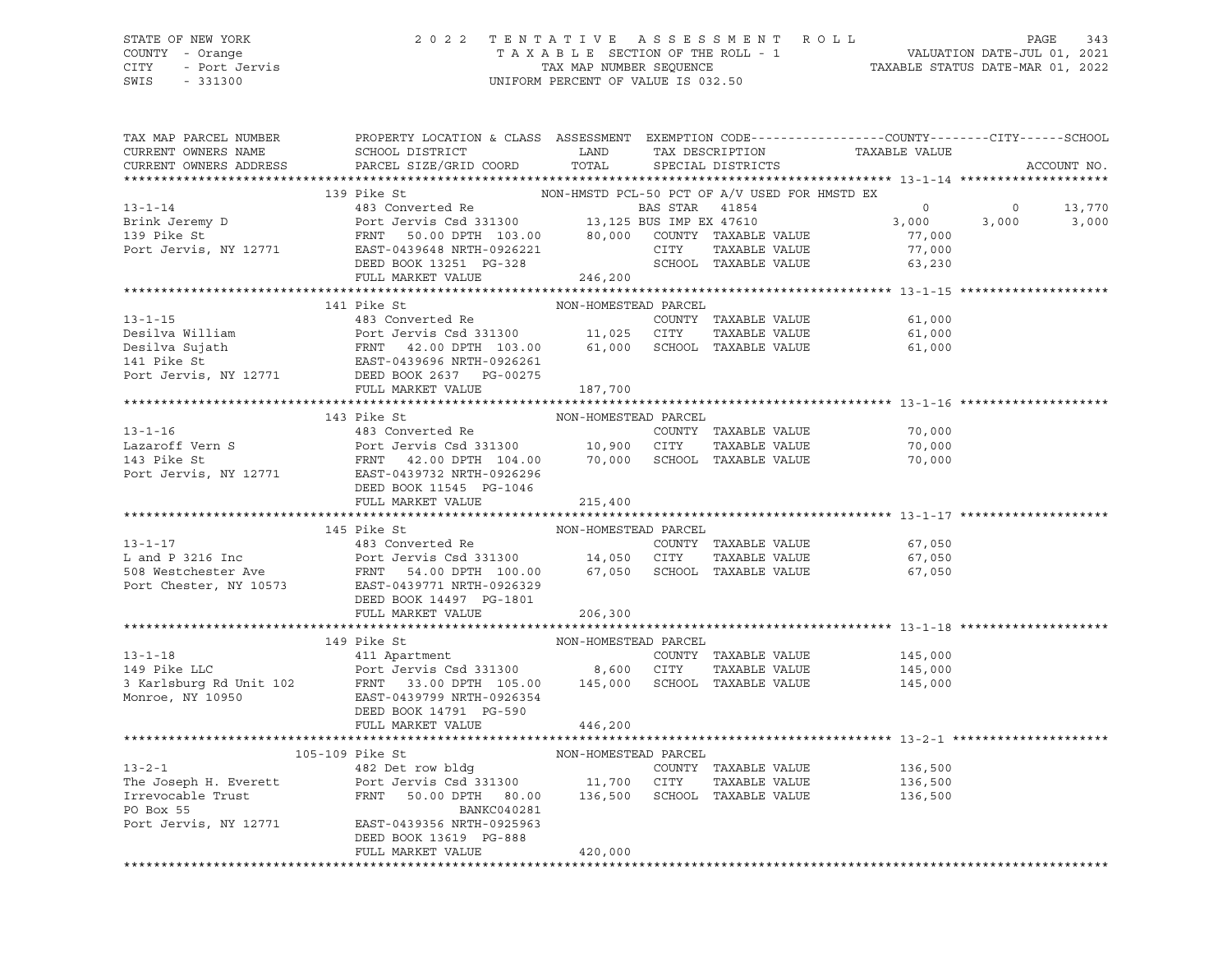# STATE OF NEW YORK 2 0 2 2 T E N T A T I V E A S S E S S M E N T R O L L PAGE 344 COUNTY - Orange T A X A B L E SECTION OF THE ROLL - 1 VALUATION DATE-JUL 01, 2021 CITY - Port Jervis TAX MAP NUMBER SEQUENCE TAXABLE STATUS DATE-MAR 01, 2022

| TAX MAP PARCEL NUMBER<br>CURRENT OWNERS NAME<br>CURRENT OWNERS ADDRESS                                                                                                                                                                                                                                                                                                                                                                                                                                         | PROPERTY LOCATION & CLASS ASSESSMENT EXEMPTION CODE----------------COUNTY-------CITY------SCHOOL<br>SCHOOL DISTRICT<br>PARCEL SIZE/GRID COORD | LAND<br>TOTAL        |            | TAX DESCRIPTION<br>SPECIAL DISTRICTS | TAXABLE VALUE                    | ACCOUNT NO. |
|----------------------------------------------------------------------------------------------------------------------------------------------------------------------------------------------------------------------------------------------------------------------------------------------------------------------------------------------------------------------------------------------------------------------------------------------------------------------------------------------------------------|-----------------------------------------------------------------------------------------------------------------------------------------------|----------------------|------------|--------------------------------------|----------------------------------|-------------|
|                                                                                                                                                                                                                                                                                                                                                                                                                                                                                                                |                                                                                                                                               |                      |            |                                      |                                  |             |
|                                                                                                                                                                                                                                                                                                                                                                                                                                                                                                                | 16-18 Ball St                                                                                                                                 | NON-HOMESTEAD PARCEL |            |                                      |                                  |             |
|                                                                                                                                                                                                                                                                                                                                                                                                                                                                                                                |                                                                                                                                               |                      |            |                                      |                                  |             |
|                                                                                                                                                                                                                                                                                                                                                                                                                                                                                                                |                                                                                                                                               |                      |            |                                      |                                  |             |
|                                                                                                                                                                                                                                                                                                                                                                                                                                                                                                                |                                                                                                                                               |                      |            |                                      |                                  |             |
|                                                                                                                                                                                                                                                                                                                                                                                                                                                                                                                |                                                                                                                                               |                      |            |                                      |                                  |             |
|                                                                                                                                                                                                                                                                                                                                                                                                                                                                                                                |                                                                                                                                               |                      |            |                                      |                                  |             |
| 3<br>JPMorgan Chase Bank, NA<br>Dent Jervis Csd 331300 19,625 CITY TAXABLE VALUE 242,600<br>Port Jervis Branch FRNT 50.00 DPTH 100.00 242,600 SCHOOL TAXABLE VALUE 242,600<br>C/o Lereta EAST-0439364 NRTH-0925818<br>PO Box 35605 DEED                                                                                                                                                                                                                                                                        |                                                                                                                                               |                      |            |                                      |                                  |             |
|                                                                                                                                                                                                                                                                                                                                                                                                                                                                                                                |                                                                                                                                               |                      |            |                                      |                                  |             |
|                                                                                                                                                                                                                                                                                                                                                                                                                                                                                                                | 10 Ball St                                                                                                                                    | NON-HOMESTEAD PARCEL |            |                                      |                                  |             |
| $13 - 2 - 4$                                                                                                                                                                                                                                                                                                                                                                                                                                                                                                   | 438 Parking lot                                                                                                                               |                      |            | COUNTY TAXABLE VALUE                 | 8,450                            |             |
|                                                                                                                                                                                                                                                                                                                                                                                                                                                                                                                |                                                                                                                                               |                      |            | TAXABLE VALUE                        | 8,450                            |             |
| 1972-7<br>1980 TM Port Jerus Branch<br>Port Jervis Branch<br>Port Jervis Branch<br>Port Jervis Branch<br>C/o Lereta<br>EAST-0439340 NRTH-0925790<br>PO Box 35605<br>DEED BOOK 12384<br>PG-580<br>DAllas, TX 75235<br>PULL MARKET VALUE<br>26,000                                                                                                                                                                                                                                                               |                                                                                                                                               |                      |            | 8,450 SCHOOL TAXABLE VALUE           | 8,450                            |             |
|                                                                                                                                                                                                                                                                                                                                                                                                                                                                                                                |                                                                                                                                               |                      |            |                                      |                                  |             |
|                                                                                                                                                                                                                                                                                                                                                                                                                                                                                                                |                                                                                                                                               |                      |            |                                      |                                  |             |
|                                                                                                                                                                                                                                                                                                                                                                                                                                                                                                                |                                                                                                                                               |                      |            |                                      |                                  |             |
|                                                                                                                                                                                                                                                                                                                                                                                                                                                                                                                |                                                                                                                                               |                      |            |                                      |                                  |             |
|                                                                                                                                                                                                                                                                                                                                                                                                                                                                                                                |                                                                                                                                               |                      |            |                                      |                                  |             |
|                                                                                                                                                                                                                                                                                                                                                                                                                                                                                                                |                                                                                                                                               |                      |            |                                      |                                  |             |
|                                                                                                                                                                                                                                                                                                                                                                                                                                                                                                                |                                                                                                                                               |                      |            |                                      |                                  |             |
|                                                                                                                                                                                                                                                                                                                                                                                                                                                                                                                |                                                                                                                                               |                      |            |                                      |                                  |             |
|                                                                                                                                                                                                                                                                                                                                                                                                                                                                                                                |                                                                                                                                               |                      |            |                                      |                                  |             |
|                                                                                                                                                                                                                                                                                                                                                                                                                                                                                                                |                                                                                                                                               |                      |            |                                      |                                  |             |
| $\begin{tabular}{lllllllllll} \multicolumn{3}{c}{\begin{tabular}{l} \multicolumn{3}{c}{\begin{tabular}{l} \multicolumn{3}{c}{\begin{tabular}{l} \multicolumn{3}{c}{\begin{tabular}{l} \multicolumn{3}{c}{\begin{tabular}{l} \multicolumn{3}{c}{\begin{tabular}{l} \multicolumn{3}{c}{\begin{tabular}{l} \multicolumn{3}{c}{\begin{tabular}{l} \multicolumn{3}{c}{\begin{tabular}{l} \multicolumn{3}{c}{\begin{tabular}{l} \multicolumn{3}{c}{\begin{tabular}{l} \multicolumn{3}{c}{\begin{tabular}{l} \multic$ |                                                                                                                                               |                      |            |                                      |                                  |             |
|                                                                                                                                                                                                                                                                                                                                                                                                                                                                                                                | 89-93 Pike St                                                                                                                                 |                      |            |                                      |                                  |             |
| $13 - 2 - 6$                                                                                                                                                                                                                                                                                                                                                                                                                                                                                                   |                                                                                                                                               |                      |            | COUNTY TAXABLE VALUE                 | 22,650                           |             |
|                                                                                                                                                                                                                                                                                                                                                                                                                                                                                                                |                                                                                                                                               |                      |            | TAXABLE VALUE                        | 22,650                           |             |
|                                                                                                                                                                                                                                                                                                                                                                                                                                                                                                                |                                                                                                                                               |                      |            |                                      | 22,650                           |             |
|                                                                                                                                                                                                                                                                                                                                                                                                                                                                                                                |                                                                                                                                               |                      |            |                                      |                                  |             |
|                                                                                                                                                                                                                                                                                                                                                                                                                                                                                                                |                                                                                                                                               |                      |            |                                      |                                  |             |
| 1998 Control of TAXABLE VALUE<br>TENGTS and the FRNT 15.00 DPTH 100.00 19,500 CITY TAXABLE VALUE<br>Port Jervis Branch FRNT 75.00 DPTH 100.00 22,650 SCHOOL TAXABLE VALUE<br>C/O Lereta EAST-0439272 NRTH-0925856<br>PO Box 35605 DEED                                                                                                                                                                                                                                                                         |                                                                                                                                               |                      |            |                                      |                                  |             |
|                                                                                                                                                                                                                                                                                                                                                                                                                                                                                                                |                                                                                                                                               |                      |            |                                      |                                  |             |
|                                                                                                                                                                                                                                                                                                                                                                                                                                                                                                                | 95 Pike St                                                                                                                                    | NON-HOMESTEAD PARCEL |            |                                      |                                  |             |
|                                                                                                                                                                                                                                                                                                                                                                                                                                                                                                                |                                                                                                                                               |                      |            | COUNTY TAXABLE VALUE                 | 6,650                            |             |
|                                                                                                                                                                                                                                                                                                                                                                                                                                                                                                                |                                                                                                                                               |                      | 5,850 CITY | TAXABLE VALUE                        | 6,650                            |             |
|                                                                                                                                                                                                                                                                                                                                                                                                                                                                                                                |                                                                                                                                               |                      |            |                                      | 6,650 SCHOOL TAXABLE VALUE 6,650 |             |
|                                                                                                                                                                                                                                                                                                                                                                                                                                                                                                                |                                                                                                                                               |                      |            |                                      |                                  |             |
|                                                                                                                                                                                                                                                                                                                                                                                                                                                                                                                |                                                                                                                                               |                      |            |                                      |                                  |             |
| 13-2-7<br>JPMorgan Chase Bank, NA<br>253 Parking lot<br>25.00 DPTH 80.00<br>Port Jervis Branch<br>25.00 DPTH 80.00<br>C/o Lereta<br>25.00 DPTH 80.00<br>C/o Lereta<br>25.00 DPTH 80.00<br>C/o Lereta<br>25.00 DPTH 80.00<br>C/o Lereta<br>25.00 DPTH 80.                                                                                                                                                                                                                                                       |                                                                                                                                               | 20,500               |            |                                      |                                  |             |
|                                                                                                                                                                                                                                                                                                                                                                                                                                                                                                                |                                                                                                                                               |                      |            |                                      |                                  |             |
|                                                                                                                                                                                                                                                                                                                                                                                                                                                                                                                | 99-103 Pike St                                                                                                                                | NON-HOMESTEAD PARCEL |            |                                      |                                  |             |
| $13 - 2 - 8$                                                                                                                                                                                                                                                                                                                                                                                                                                                                                                   | Address and the set of the set of the set of the set of the set of the set of the set of the set of the set of<br>482 Det row bldg            |                      |            | COUNTY TAXABLE VALUE                 | 157,000                          |             |
|                                                                                                                                                                                                                                                                                                                                                                                                                                                                                                                |                                                                                                                                               |                      |            | TAXABLE VALUE                        | 157,000                          |             |
|                                                                                                                                                                                                                                                                                                                                                                                                                                                                                                                |                                                                                                                                               |                      |            |                                      | 157,000                          |             |
|                                                                                                                                                                                                                                                                                                                                                                                                                                                                                                                |                                                                                                                                               |                      |            |                                      |                                  |             |
| Irrevocable Trust<br>Rosita Evants is Trustee FRNT 50.00 DPTH 80.00 157,000 SCHOOL TAXABLE VALUE<br>ROSITA EXAMPLE PO BOX 55<br>PO Box 55 DRED BOOK 13619 PG-892<br>PO BOX 10777                                                                                                                                                                                                                                                                                                                               |                                                                                                                                               |                      |            |                                      |                                  |             |
| Port Jervis, NY 12771 FULL MARKET VALUE                                                                                                                                                                                                                                                                                                                                                                                                                                                                        |                                                                                                                                               | 483,100              |            |                                      |                                  |             |
|                                                                                                                                                                                                                                                                                                                                                                                                                                                                                                                |                                                                                                                                               |                      |            |                                      |                                  |             |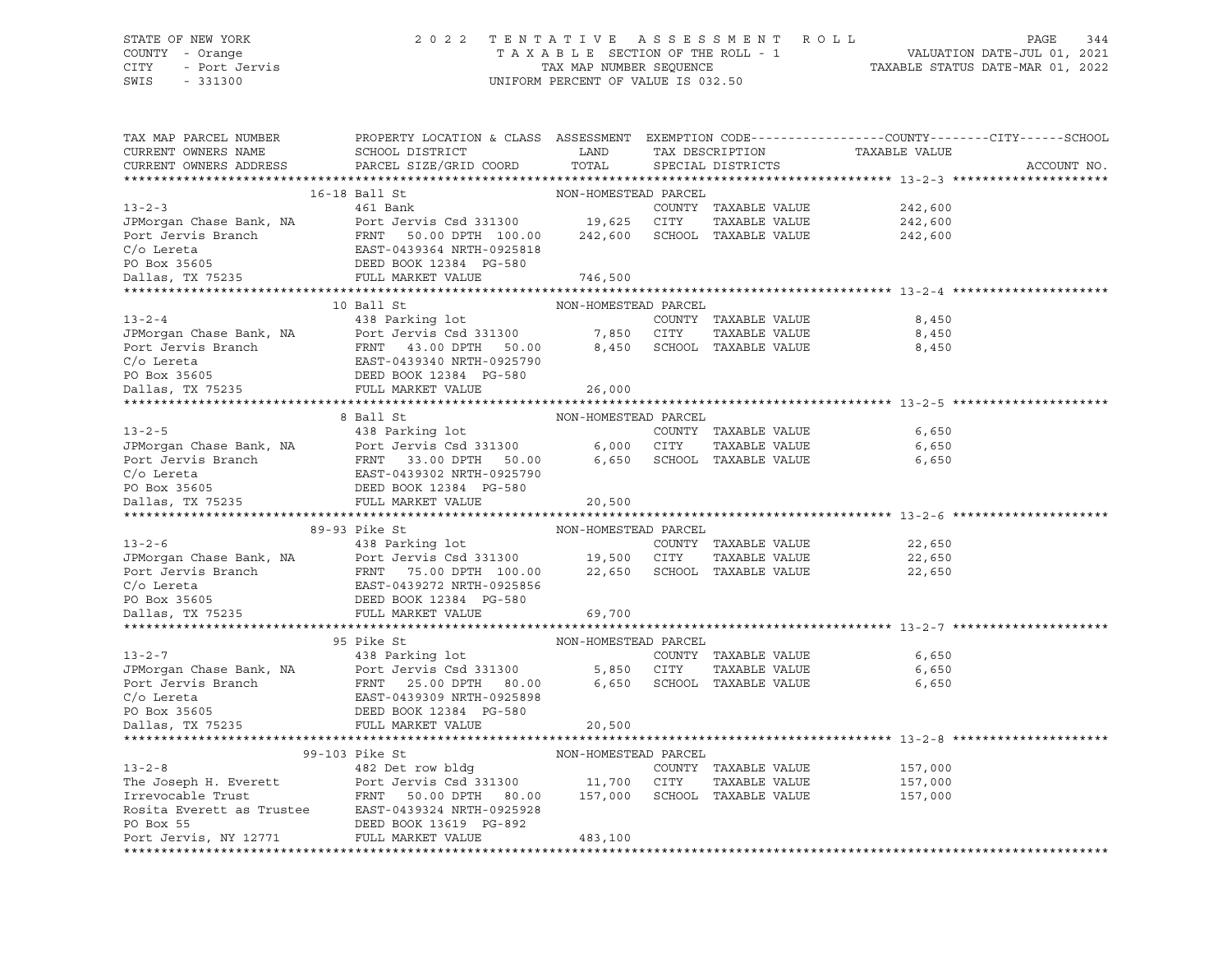| STATE OF NEW YORK<br>COUNTY - Orange<br>COUNTY - Orange<br>CITY - Port Jervis<br>SWIS - 331300                                                                                                                                                     | 2022 TENTATIVE ASSESSMENT ROLL<br>PAGE<br>345<br>$\begin{tabular}{lllllllllllllllllll} \multicolumn{2}{c l} \multicolumn{2}{c l} \multicolumn{2}{c l} \multicolumn{2}{c l} \multicolumn{2}{c l} \multicolumn{2}{c l} \multicolumn{2}{c l} \multicolumn{2}{c l} \multicolumn{2}{c l} \multicolumn{2}{c l} \multicolumn{2}{c l} \multicolumn{2}{c l} \multicolumn{2}{c l} \multicolumn{2}{c l} \multicolumn{2}{c l} \multicolumn{2}{c l} \multicolumn{2}{c l} \multicolumn{2}{c l} \multicolumn{$ |                      |      |                                       |                               |             |  |
|----------------------------------------------------------------------------------------------------------------------------------------------------------------------------------------------------------------------------------------------------|-------------------------------------------------------------------------------------------------------------------------------------------------------------------------------------------------------------------------------------------------------------------------------------------------------------------------------------------------------------------------------------------------------------------------------------------------------------------------------------------------|----------------------|------|---------------------------------------|-------------------------------|-------------|--|
| TAX MAP PARCEL NUMBER THE PROPERTY LOCATION & CLASS ASSESSMENT EXEMPTION CODE--------------COUNTY-------CUTY------SCHOOL                                                                                                                           |                                                                                                                                                                                                                                                                                                                                                                                                                                                                                                 |                      |      |                                       |                               |             |  |
| CURRENT OWNERS NAME<br>CURRENT OWNERS ADDRESS                                                                                                                                                                                                      | SCHOOL DISTRICT<br>PARCEL SIZE/GRID COORD TOTAL                                                                                                                                                                                                                                                                                                                                                                                                                                                 | LAND                 |      | SPECIAL DISTRICTS                     | TAX DESCRIPTION TAXABLE VALUE | ACCOUNT NO. |  |
|                                                                                                                                                                                                                                                    |                                                                                                                                                                                                                                                                                                                                                                                                                                                                                                 |                      |      |                                       |                               |             |  |
|                                                                                                                                                                                                                                                    |                                                                                                                                                                                                                                                                                                                                                                                                                                                                                                 |                      |      |                                       |                               |             |  |
|                                                                                                                                                                                                                                                    |                                                                                                                                                                                                                                                                                                                                                                                                                                                                                                 |                      |      | COUNTY TAXABLE VALUE                  | 205,000<br>205,000            |             |  |
|                                                                                                                                                                                                                                                    |                                                                                                                                                                                                                                                                                                                                                                                                                                                                                                 |                      |      |                                       |                               |             |  |
|                                                                                                                                                                                                                                                    |                                                                                                                                                                                                                                                                                                                                                                                                                                                                                                 |                      |      |                                       |                               |             |  |
| Exercise 1.1 September 2013 1203,000 CITY 1.1 AAADDE VADGE VALUE<br>Rosita Everett as Trustee 7 Ball St 2&3 Fl Apts Sq1 205,000 SCHOOL TAXABLE VALUE 205,000<br>PO Box 55 FRNT 100.00 DPTH 100.00<br>POT Jervis, NY 12771 EAST-04391               |                                                                                                                                                                                                                                                                                                                                                                                                                                                                                                 |                      |      |                                       |                               |             |  |
|                                                                                                                                                                                                                                                    |                                                                                                                                                                                                                                                                                                                                                                                                                                                                                                 |                      |      |                                       |                               |             |  |
|                                                                                                                                                                                                                                                    | DEED BOOK 13583 PG-1711                                                                                                                                                                                                                                                                                                                                                                                                                                                                         |                      |      |                                       |                               |             |  |
|                                                                                                                                                                                                                                                    | FULL MARKET VALUE                                                                                                                                                                                                                                                                                                                                                                                                                                                                               | 630,800              |      |                                       |                               |             |  |
|                                                                                                                                                                                                                                                    |                                                                                                                                                                                                                                                                                                                                                                                                                                                                                                 |                      |      |                                       |                               |             |  |
| 13-3-3<br>13-3-3<br>438 Parking lot<br>Hammertime Enterprises LLC Port Jervis Csd 331300<br>PO Box 903<br>PO Box 903<br>PO Box 12771<br>EAST-0439256 NRTH-0925696<br>PO TELL PORTER PORTER PORTER PORTER PARABLE VALUE<br>215,400<br>PO TELL PORTE |                                                                                                                                                                                                                                                                                                                                                                                                                                                                                                 |                      |      |                                       |                               |             |  |
|                                                                                                                                                                                                                                                    |                                                                                                                                                                                                                                                                                                                                                                                                                                                                                                 |                      |      |                                       |                               |             |  |
|                                                                                                                                                                                                                                                    |                                                                                                                                                                                                                                                                                                                                                                                                                                                                                                 |                      |      |                                       |                               |             |  |
|                                                                                                                                                                                                                                                    |                                                                                                                                                                                                                                                                                                                                                                                                                                                                                                 |                      |      |                                       |                               |             |  |
|                                                                                                                                                                                                                                                    | DEED BOOK 14475 PG-1169                                                                                                                                                                                                                                                                                                                                                                                                                                                                         |                      |      |                                       |                               |             |  |
|                                                                                                                                                                                                                                                    | FULL MARKET VALUE                                                                                                                                                                                                                                                                                                                                                                                                                                                                               | 47,400               |      |                                       |                               |             |  |
| 13-3-4.2<br>13-3-4.2<br>Hammertime Enterprises LLC<br>Port Jervis Csd 331300<br>TAXABLE VALUE<br>PO Box 902<br>PO Box 902                                                                                                                          |                                                                                                                                                                                                                                                                                                                                                                                                                                                                                                 |                      |      |                                       |                               |             |  |
|                                                                                                                                                                                                                                                    |                                                                                                                                                                                                                                                                                                                                                                                                                                                                                                 |                      |      |                                       |                               |             |  |
|                                                                                                                                                                                                                                                    |                                                                                                                                                                                                                                                                                                                                                                                                                                                                                                 |                      |      | COUNTY TAXABLE VALUE                  | 202,000<br>202,000            |             |  |
|                                                                                                                                                                                                                                                    |                                                                                                                                                                                                                                                                                                                                                                                                                                                                                                 |                      |      |                                       |                               |             |  |
| PO Box 903 FRNT 71.00 DPTH 100.00 202,000 SCHOOL TAXABLE VALUE 202,000 POTT JETTIS, NY 12771 EAST-0439217 NRTH-0925678                                                                                                                             |                                                                                                                                                                                                                                                                                                                                                                                                                                                                                                 |                      |      |                                       |                               |             |  |
|                                                                                                                                                                                                                                                    | DEED BOOK 14475 PG-1169                                                                                                                                                                                                                                                                                                                                                                                                                                                                         |                      |      |                                       |                               |             |  |
|                                                                                                                                                                                                                                                    | FULL MARKET VALUE                                                                                                                                                                                                                                                                                                                                                                                                                                                                               | 621,500              |      |                                       |                               |             |  |
|                                                                                                                                                                                                                                                    |                                                                                                                                                                                                                                                                                                                                                                                                                                                                                                 |                      |      |                                       |                               |             |  |
|                                                                                                                                                                                                                                                    |                                                                                                                                                                                                                                                                                                                                                                                                                                                                                                 |                      |      |                                       |                               |             |  |
|                                                                                                                                                                                                                                                    |                                                                                                                                                                                                                                                                                                                                                                                                                                                                                                 |                      |      | COUNTY TAXABLE VALUE                  | 139,850<br>139,850            |             |  |
|                                                                                                                                                                                                                                                    |                                                                                                                                                                                                                                                                                                                                                                                                                                                                                                 |                      |      |                                       |                               |             |  |
|                                                                                                                                                                                                                                                    |                                                                                                                                                                                                                                                                                                                                                                                                                                                                                                 |                      |      |                                       |                               |             |  |
| Plaza Inc RNT 101.00 DPTH 80.00 139,850 SCHOOL TAXABLE VALUE 139,850<br>Attn: Kunwar Nagpal EAST-0439159 NRTH-0925627<br>16 Front St DEED BOOK 2369 PG-00167<br>Port Jervis, NY 12771 FULL MARKET VALUE 430,300                                    |                                                                                                                                                                                                                                                                                                                                                                                                                                                                                                 |                      |      |                                       |                               |             |  |
|                                                                                                                                                                                                                                                    |                                                                                                                                                                                                                                                                                                                                                                                                                                                                                                 |                      |      |                                       |                               |             |  |
|                                                                                                                                                                                                                                                    |                                                                                                                                                                                                                                                                                                                                                                                                                                                                                                 |                      |      |                                       |                               |             |  |
|                                                                                                                                                                                                                                                    | 61 Pike St                                                                                                                                                                                                                                                                                                                                                                                                                                                                                      | NON-HOMESTEAD PARCEL |      |                                       |                               |             |  |
| $13 - 3 - 13$<br>Altadonna John B                                                                                                                                                                                                                  | 482 Det row bldg<br>Port Jervis Csd 331300                   8,300    CITY     TAXABLE VALUE                                                                                                                                                                                                                                                                                                                                                                                                    |                      |      | COUNTY TAXABLE VALUE                  | 120,000<br>120,000            |             |  |
| 8 Front St                                                                                                                                                                                                                                         | FRNT 29.00 DPTH 100.00 120,000 SCHOOL TAXABLE VALUE 120,000                                                                                                                                                                                                                                                                                                                                                                                                                                     |                      |      |                                       |                               |             |  |
| Port Jervis, NY 12771                                                                                                                                                                                                                              | EAST-0439067 NRTH-0925683                                                                                                                                                                                                                                                                                                                                                                                                                                                                       |                      |      |                                       |                               |             |  |
|                                                                                                                                                                                                                                                    | DEED BOOK 5067 PG-337                                                                                                                                                                                                                                                                                                                                                                                                                                                                           |                      |      |                                       |                               |             |  |
|                                                                                                                                                                                                                                                    | FULL MARKET VALUE                                                                                                                                                                                                                                                                                                                                                                                                                                                                               | 369,200              |      |                                       |                               |             |  |
|                                                                                                                                                                                                                                                    |                                                                                                                                                                                                                                                                                                                                                                                                                                                                                                 |                      |      |                                       |                               |             |  |
|                                                                                                                                                                                                                                                    | 63 Pike St                                                                                                                                                                                                                                                                                                                                                                                                                                                                                      | NON-HOMESTEAD PARCEL |      |                                       |                               |             |  |
| $13 - 3 - 14$<br>Edwards Charles                                                                                                                                                                                                                   | 482 Det row bldg<br>Port Jervis Csd 331300                                                                                                                                                                                                                                                                                                                                                                                                                                                      | 4,400                |      | COUNTY TAXABLE VALUE                  | 58,500                        |             |  |
| 63 Pike St                                                                                                                                                                                                                                         | 22.00 DPTH 60.00<br>FRNT                                                                                                                                                                                                                                                                                                                                                                                                                                                                        | 58,500               | CITY | TAXABLE VALUE<br>SCHOOL TAXABLE VALUE | 58,500<br>58,500              |             |  |
| Port Jervis, NY 12771                                                                                                                                                                                                                              | EAST-0439090 NRTH-0925692                                                                                                                                                                                                                                                                                                                                                                                                                                                                       |                      |      |                                       |                               |             |  |
|                                                                                                                                                                                                                                                    | DEED BOOK 14131 PG-1963                                                                                                                                                                                                                                                                                                                                                                                                                                                                         |                      |      |                                       |                               |             |  |
|                                                                                                                                                                                                                                                    | FULL MARKET VALUE                                                                                                                                                                                                                                                                                                                                                                                                                                                                               | 180,000              |      |                                       |                               |             |  |
|                                                                                                                                                                                                                                                    |                                                                                                                                                                                                                                                                                                                                                                                                                                                                                                 |                      |      |                                       |                               |             |  |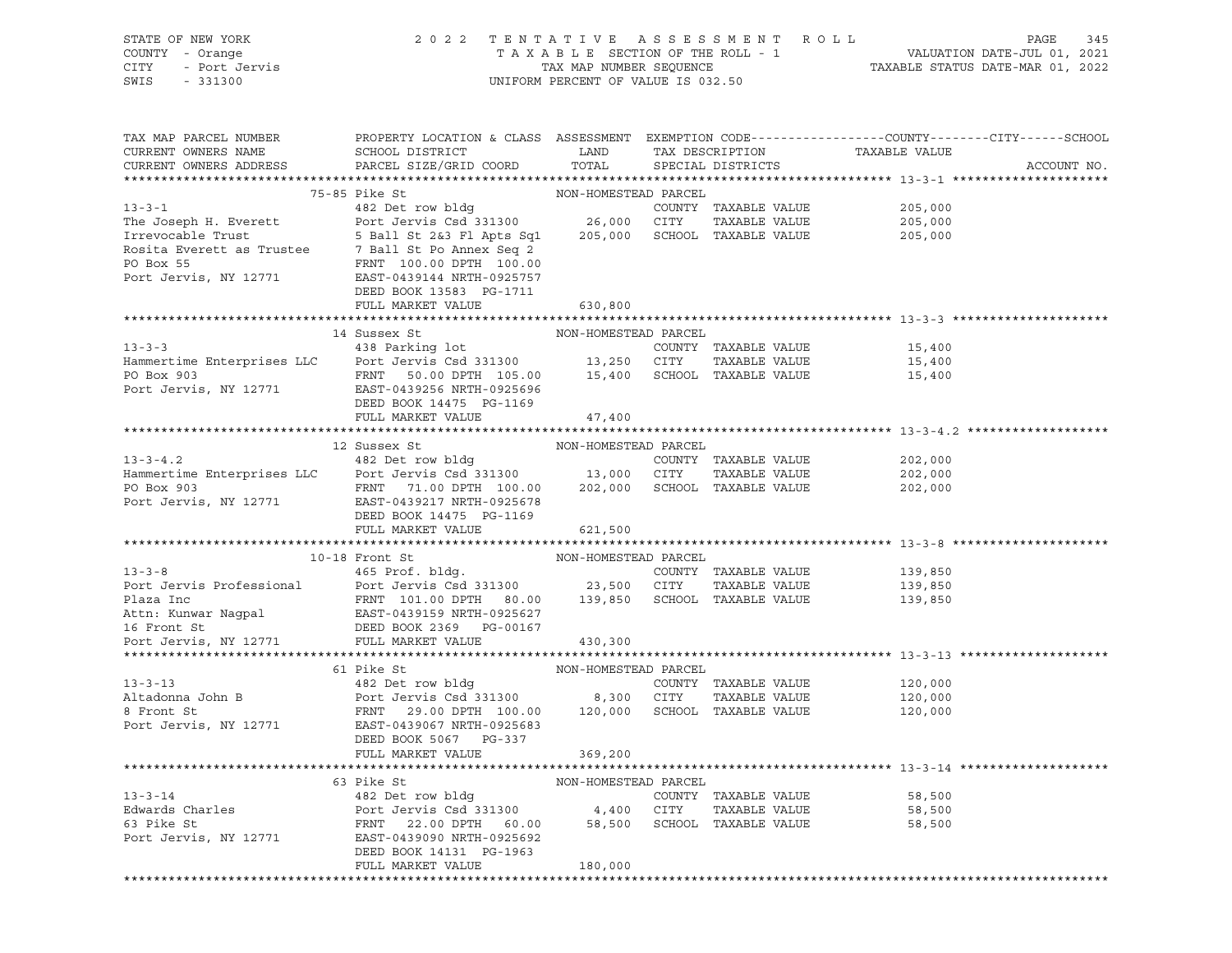## STATE OF NEW YORK 2 0 2 2 T E N T A T I V E A S S E S S M E N T R O L L PAGE 346 COUNTY - Orange T A X A B L E SECTION OF THE ROLL - 1 VALUATION DATE-JUL 01, 2021 CITY - Port Jervis TAX MAP NUMBER SEQUENCE TAXABLE STATUS DATE-MAR 01, 2022

| TAX MAP PARCEL NUMBER<br>CURRENT OWNERS NAME<br>CURRENT OWNERS ADDRESS | PROPERTY LOCATION & CLASS ASSESSMENT EXEMPTION CODE---------------COUNTY-------CITY------SCHOOL<br>SCHOOL DISTRICT<br><b>Example 12</b><br>PARCEL SIZE/GRID COORD                                                                                                                                                                                                                                                                                              | TOTAL                | TAX DESCRIPTION<br>SPECIAL DISTRICTS | TAXABLE VALUE                                | ACCOUNT NO. |
|------------------------------------------------------------------------|----------------------------------------------------------------------------------------------------------------------------------------------------------------------------------------------------------------------------------------------------------------------------------------------------------------------------------------------------------------------------------------------------------------------------------------------------------------|----------------------|--------------------------------------|----------------------------------------------|-------------|
|                                                                        |                                                                                                                                                                                                                                                                                                                                                                                                                                                                |                      |                                      |                                              |             |
|                                                                        | 69-73 Pike St                                                                                                                                                                                                                                                                                                                                                                                                                                                  | NON-HOMESTEAD PARCEL |                                      |                                              |             |
|                                                                        | 09-13 Fine St.<br>438 Parking lot<br>238 Parking lot<br>238 Parking lot<br>2000 CITY<br>2000 CITY<br>2010-2011 2010-2011 2010-2011 2010-2011 2010-2011                                                                                                                                                                                                                                                                                                         |                      |                                      | COUNTY TAXABLE VALUE 16,750                  |             |
|                                                                        |                                                                                                                                                                                                                                                                                                                                                                                                                                                                |                      | TAXABLE VALUE                        | 16,750                                       |             |
|                                                                        | FRNT 50.00 DPTH 99.00 16,750 SCHOOL TAXABLE VALUE 16,750                                                                                                                                                                                                                                                                                                                                                                                                       |                      |                                      |                                              |             |
| Plaza Inc<br>16 Front St                                               | EAST-0439110 NRTH-0925714                                                                                                                                                                                                                                                                                                                                                                                                                                      |                      |                                      |                                              |             |
|                                                                        |                                                                                                                                                                                                                                                                                                                                                                                                                                                                |                      |                                      |                                              |             |
|                                                                        | Port Jervis, NY 12771 DEED BOOK 2369 PG-00167<br>FULL MARKET VALUE                                                                                                                                                                                                                                                                                                                                                                                             | 51,500               |                                      |                                              |             |
|                                                                        |                                                                                                                                                                                                                                                                                                                                                                                                                                                                |                      |                                      |                                              |             |
|                                                                        | 61 Front St                                                                                                                                                                                                                                                                                                                                                                                                                                                    | NON-HOMESTEAD PARCEL |                                      |                                              |             |
| $13 - 4 - 2.2$                                                         | 330 Vacant comm                                                                                                                                                                                                                                                                                                                                                                                                                                                |                      | COUNTY TAXABLE VALUE                 | 13,750                                       |             |
|                                                                        |                                                                                                                                                                                                                                                                                                                                                                                                                                                                |                      |                                      |                                              |             |
|                                                                        |                                                                                                                                                                                                                                                                                                                                                                                                                                                                |                      |                                      |                                              |             |
|                                                                        |                                                                                                                                                                                                                                                                                                                                                                                                                                                                |                      |                                      |                                              |             |
|                                                                        |                                                                                                                                                                                                                                                                                                                                                                                                                                                                |                      |                                      |                                              |             |
|                                                                        | FULL MARKET VALUE                                                                                                                                                                                                                                                                                                                                                                                                                                              |                      |                                      |                                              |             |
|                                                                        |                                                                                                                                                                                                                                                                                                                                                                                                                                                                | 42,300               |                                      |                                              |             |
|                                                                        | $\begin{tabular}{lcccc} \texttt{13-4-3} & \texttt{22 Jersey Ave} & \texttt{NON-HOMESTEAD PARCEL} \\ \texttt{The Beast Project LLC} & \texttt{482 Det row bldg} & \texttt{COM-NOMESTEAD PARCEL} \\ \texttt{C/o Anne Rogers} & \texttt{Port Jervis Csd 331300} & \texttt{16,450 CITY TAXABLE VALUE} \\ \texttt{22 Jersey Ave} & \texttt{EAST-0439651 NRTH-0924931} \\ \texttt{Port Jervis, NY 12771} & \texttt{DEED BOK 14315 PC-1341} \\ \texttt{DETD} & \text$ |                      |                                      |                                              |             |
|                                                                        |                                                                                                                                                                                                                                                                                                                                                                                                                                                                |                      |                                      |                                              |             |
|                                                                        |                                                                                                                                                                                                                                                                                                                                                                                                                                                                |                      |                                      | 74,700                                       |             |
|                                                                        |                                                                                                                                                                                                                                                                                                                                                                                                                                                                |                      |                                      | TAXABLE VALUE 74,700<br>TAXABLE VALUE 74,700 |             |
|                                                                        |                                                                                                                                                                                                                                                                                                                                                                                                                                                                |                      |                                      | 74,700                                       |             |
|                                                                        |                                                                                                                                                                                                                                                                                                                                                                                                                                                                |                      |                                      |                                              |             |
|                                                                        |                                                                                                                                                                                                                                                                                                                                                                                                                                                                |                      |                                      |                                              |             |
|                                                                        | FULL MARKET VALUE                                                                                                                                                                                                                                                                                                                                                                                                                                              | 229,800              |                                      |                                              |             |
|                                                                        |                                                                                                                                                                                                                                                                                                                                                                                                                                                                |                      |                                      |                                              |             |
|                                                                        | 13 Sussex St                                                                                                                                                                                                                                                                                                                                                                                                                                                   | NON-HOMESTEAD PARCEL |                                      |                                              |             |
|                                                                        |                                                                                                                                                                                                                                                                                                                                                                                                                                                                |                      | COUNTY TAXABLE VALUE                 | 115,000<br>115,000                           |             |
|                                                                        |                                                                                                                                                                                                                                                                                                                                                                                                                                                                |                      | TAXABLE VALUE                        |                                              |             |
|                                                                        |                                                                                                                                                                                                                                                                                                                                                                                                                                                                |                      |                                      | 115,000                                      |             |
|                                                                        |                                                                                                                                                                                                                                                                                                                                                                                                                                                                |                      |                                      |                                              |             |
|                                                                        |                                                                                                                                                                                                                                                                                                                                                                                                                                                                |                      |                                      |                                              |             |
|                                                                        | 13-5-1.1<br>Manufacturers and<br>Traders Trust Company<br>Traders Trust Company<br>Traders Trust Company<br>Traders Trust Company<br>TRARE VALUE<br>Traders Trust Company<br>TRARE VALUE<br>Traders Trust Company<br>TRARE VALUE<br>TRARE VALUE<br>Att                                                                                                                                                                                                         |                      |                                      |                                              |             |
|                                                                        |                                                                                                                                                                                                                                                                                                                                                                                                                                                                |                      |                                      |                                              |             |
|                                                                        | 29 Ball St                                                                                                                                                                                                                                                                                                                                                                                                                                                     | NON-HOMESTEAD PARCEL |                                      |                                              |             |
|                                                                        |                                                                                                                                                                                                                                                                                                                                                                                                                                                                |                      | COUNTY TAXABLE VALUE                 | 9,450                                        |             |
|                                                                        |                                                                                                                                                                                                                                                                                                                                                                                                                                                                |                      | TAXABLE VALUE                        | 9,450                                        |             |
|                                                                        | 13-5-1.2<br>Blanton Radtke Prop LLC<br>Blanton Radtke Prop LLC<br>Port Jervis Csd 331300<br>Rear Lot Ball St<br>Port Jervis NY 19553<br>Port Jervis NY 19553<br>Port Jervis NY 19553<br>Port Jervis Call St<br>Port Jervis NY 19553<br>Port Jervis                                                                                                                                                                                                             |                      | 9,450 SCHOOL TAXABLE VALUE           | 9,450                                        |             |
|                                                                        | Port Jervis, NY 12771 FRNT 129.00 DPTH 31.00                                                                                                                                                                                                                                                                                                                                                                                                                   |                      |                                      |                                              |             |
|                                                                        | EAST-0439385 NRTH-0925493                                                                                                                                                                                                                                                                                                                                                                                                                                      |                      |                                      |                                              |             |
|                                                                        | DEED BOOK 14207 PG-1219                                                                                                                                                                                                                                                                                                                                                                                                                                        |                      |                                      |                                              |             |
|                                                                        | FULL MARKET VALUE                                                                                                                                                                                                                                                                                                                                                                                                                                              | 29,100               |                                      |                                              |             |
|                                                                        |                                                                                                                                                                                                                                                                                                                                                                                                                                                                |                      |                                      |                                              |             |
|                                                                        | 31 Ball St                                                                                                                                                                                                                                                                                                                                                                                                                                                     | NON-HOMESTEAD PARCEL |                                      |                                              |             |
| $13 - 5 - 3$                                                           | 438 Parking lot                                                                                                                                                                                                                                                                                                                                                                                                                                                |                      | COUNTY TAXABLE VALUE                 | 10,500                                       |             |
| Blanton Radtke Prop LLC                                                |                                                                                                                                                                                                                                                                                                                                                                                                                                                                |                      | TAXABLE VALUE                        | 10,500                                       |             |
| 61 Sussex St                                                           | Port Jervis Csd 331300 9,100 CITY TAXABLE VALUE<br>FRNT 35.00 DPTH 101.00 10,500 SCHOOL TAXABLE VALUE                                                                                                                                                                                                                                                                                                                                                          |                      |                                      | 10,500                                       |             |
| Port Jervis, NY 12771                                                  | EAST-0439480 NRTH-0925437                                                                                                                                                                                                                                                                                                                                                                                                                                      |                      |                                      |                                              |             |
|                                                                        | DEED BOOK 14207 PG-1219                                                                                                                                                                                                                                                                                                                                                                                                                                        |                      |                                      |                                              |             |
|                                                                        | FULL MARKET VALUE                                                                                                                                                                                                                                                                                                                                                                                                                                              | 32,300               |                                      |                                              |             |
|                                                                        |                                                                                                                                                                                                                                                                                                                                                                                                                                                                |                      |                                      |                                              |             |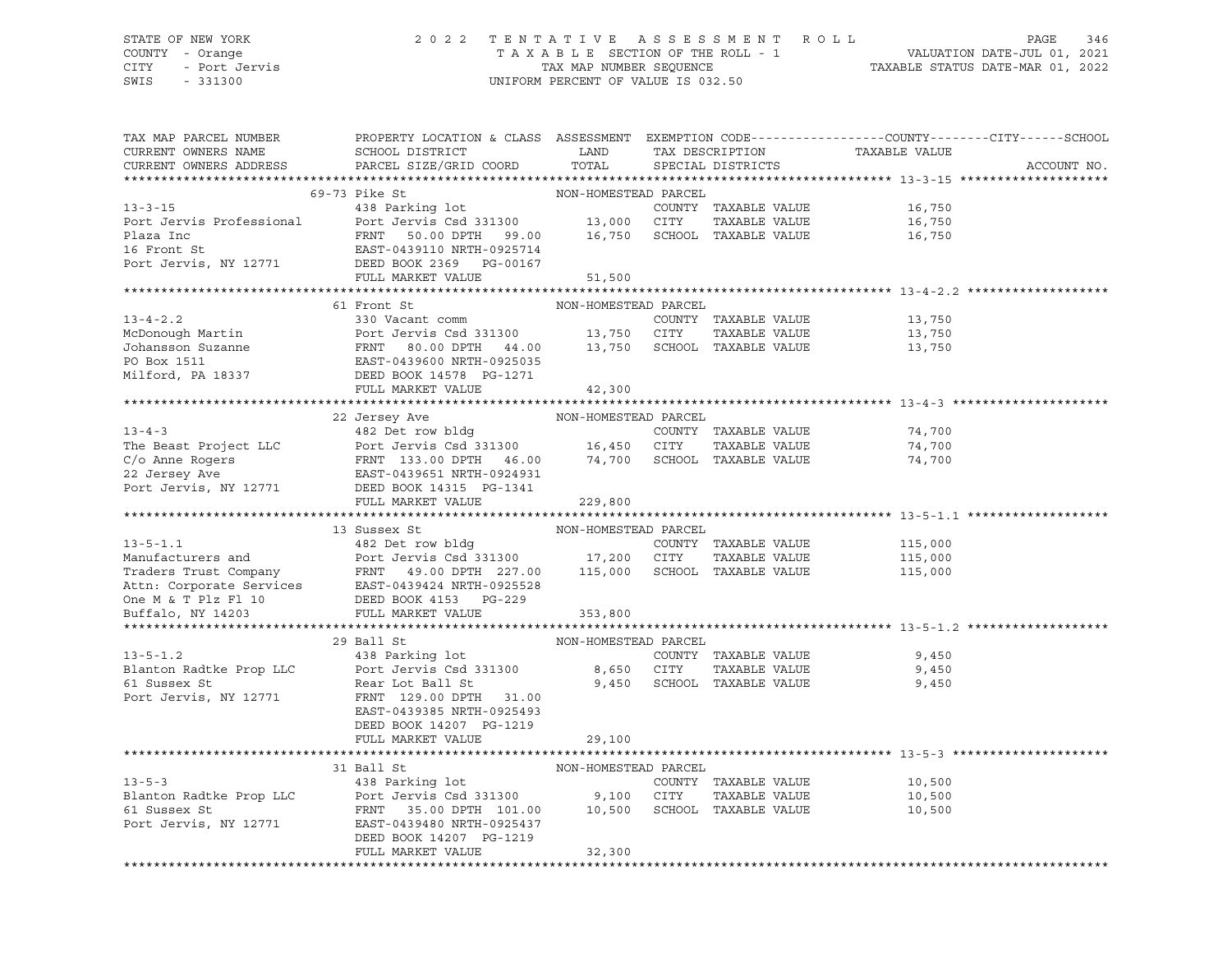| STATE OF NEW YORK<br>COUNTY - Orange<br>CITY<br>- Port Jervis<br>SWIS<br>$-331300$                              | 2 0 2 2                                                                                                                                                            | UNIFORM PERCENT OF VALUE IS 032.50                   |                          | TENTATIVE ASSESSMENT ROLL                                             |                                         | PAGE<br>347      |
|-----------------------------------------------------------------------------------------------------------------|--------------------------------------------------------------------------------------------------------------------------------------------------------------------|------------------------------------------------------|--------------------------|-----------------------------------------------------------------------|-----------------------------------------|------------------|
| TAX MAP PARCEL NUMBER<br>CURRENT OWNERS NAME<br>CURRENT OWNERS ADDRESS                                          | PROPERTY LOCATION & CLASS ASSESSMENT EXEMPTION CODE----------------COUNTY-------CITY------SCHOOL<br>SCHOOL DISTRICT<br>PARCEL SIZE/GRID COORD                      | LAND<br>TOTAL                                        |                          | TAX DESCRIPTION<br>SPECIAL DISTRICTS                                  | TAXABLE VALUE                           | ACCOUNT NO.      |
|                                                                                                                 | 43-45 Ball St                                                                                                                                                      | NON-HOMESTEAD PARCEL                                 |                          |                                                                       |                                         |                  |
| $13 - 5 - 4.1$<br>Ball Street Properties LLC<br>96 Team USA Way<br>Port Jervis, NY 12771                        | 438 Parking lot<br>Port Jervis Csd 331300<br>Parking Lot<br>FRNT 94.00 DPTH 94.00<br>EAST-0439611 NRTH-0925314<br>DEED BOOK 13165 PG-509<br>FULL MARKET VALUE      | 23,700 CITY<br>92,200                                |                          | COUNTY TAXABLE VALUE<br>TAXABLE VALUE<br>29,950 SCHOOL TAXABLE VALUE  | 29,950<br>29,950<br>29,950              |                  |
|                                                                                                                 |                                                                                                                                                                    |                                                      |                          |                                                                       |                                         |                  |
| $13 - 5 - 10$<br>Hocar Realty Corp<br>C/o Jeff Bank<br>Attn: Debbie Mazuruk<br>PO Box 398                       | 20-22 Fowler St<br>461 Bank<br>Port Jervis Csd 331300<br>FRNT 110.00 DPTH 101.00<br>EAST-0439851 NRTH-0925050<br>DEED BOOK 4898 PG-262                             | NON-HOMESTEAD PARCEL<br>27,850                       | CITY                     | COUNTY TAXABLE VALUE<br>TAXABLE VALUE<br>185,000 SCHOOL TAXABLE VALUE | 185,000<br>185,000<br>185,000           |                  |
| Jeffersonville, NY 12768                                                                                        | FULL MARKET VALUE                                                                                                                                                  | 569,200                                              |                          |                                                                       |                                         |                  |
|                                                                                                                 |                                                                                                                                                                    |                                                      |                          |                                                                       |                                         |                  |
| $13 - 5 - 11$<br>CWK Holdings LLC<br>18 Fowler St<br>18 Fowler St<br>Port Jervis, NY 12771                      | 18 Fowler St<br>482 Det row bldg<br>Port Jervis Csd 331300<br>FRNT 42.00 DPTH 94.00<br>EAST-0439777 NRTH-0925027<br>DEED BOOK 14399 PG-727<br>FULL MARKET VALUE    | NON-HOMESTEAD PARCEL<br>10,700<br>187,700            | CITY                     | COUNTY TAXABLE VALUE<br>TAXABLE VALUE<br>61,000 SCHOOL TAXABLE VALUE  | 61,000<br>61,000<br>61,000              |                  |
|                                                                                                                 |                                                                                                                                                                    |                                                      |                          |                                                                       |                                         |                  |
| $13 - 5 - 12$<br>84 Front Street Holding LLC Port Jervis Csd 331300<br>839 Stewart Ave<br>Garden City, NY 11530 | 84 Front St<br>482 Det row bldg<br>FRNT 53.00 DPTH 49.00<br>EAST-0439783 NRTH-0924964<br>DEED BOOK 14086 PG-1197<br>FULL MARKET VALUE                              | NON-HOMESTEAD PARCEL<br>9,700<br>70,000<br>215,400   | CITY                     | COUNTY TAXABLE VALUE<br>TAXABLE VALUE<br>SCHOOL TAXABLE VALUE         | 70,000<br>70,000<br>70,000              |                  |
|                                                                                                                 |                                                                                                                                                                    |                                                      |                          |                                                                       |                                         |                  |
| $13 - 5 - 13$<br>South Earl<br>82 Front St<br>Port Jervis, NY 12771                                             | 80-82 Front St<br>482 Det row bldg<br>Port Jervis Csd 331300<br>FRNT 33.00 DPTH 60.00<br>EAST-0439761 NRTH-0925006<br>DEED BOOK 12356 PG-177<br>FULL MARKET VALUE  | NON-HOMESTEAD PARCEL<br>7,300<br>44,950<br>138,300   | CITY                     | COUNTY TAXABLE VALUE<br>TAXABLE VALUE<br>SCHOOL TAXABLE VALUE         | 44,950<br>44,950<br>44,950              |                  |
|                                                                                                                 |                                                                                                                                                                    |                                                      |                          |                                                                       |                                         |                  |
| $13 - 5 - 14$<br>J and B Front Street 78 LLC<br>839 Stewart Ave<br>Garden City, NY 11530                        | 78 Front St<br>452 Nbh shop ctr<br>Port Jervis Csd 331300<br>FRNT<br>76.00 DPTH 200.00<br>EAST-0439728 NRTH-0925045<br>DEED BOOK 14142 PG-602<br>FULL MARKET VALUE | NON-HOMESTEAD PARCEL<br>43,675<br>286,000<br>880,000 | BUS IMP EX 47610<br>CITY | COUNTY TAXABLE VALUE<br>TAXABLE VALUE<br>SCHOOL TAXABLE VALUE         | 24,300<br>261,700<br>261,700<br>261,700 | 24,300<br>24,300 |

\*\*\*\*\*\*\*\*\*\*\*\*\*\*\*\*\*\*\*\*\*\*\*\*\*\*\*\*\*\*\*\*\*\*\*\*\*\*\*\*\*\*\*\*\*\*\*\*\*\*\*\*\*\*\*\*\*\*\*\*\*\*\*\*\*\*\*\*\*\*\*\*\*\*\*\*\*\*\*\*\*\*\*\*\*\*\*\*\*\*\*\*\*\*\*\*\*\*\*\*\*\*\*\*\*\*\*\*\*\*\*\*\*\*\*\*\*\*\*\*\*\*\*\*\*\*\*\*\*\*\*\*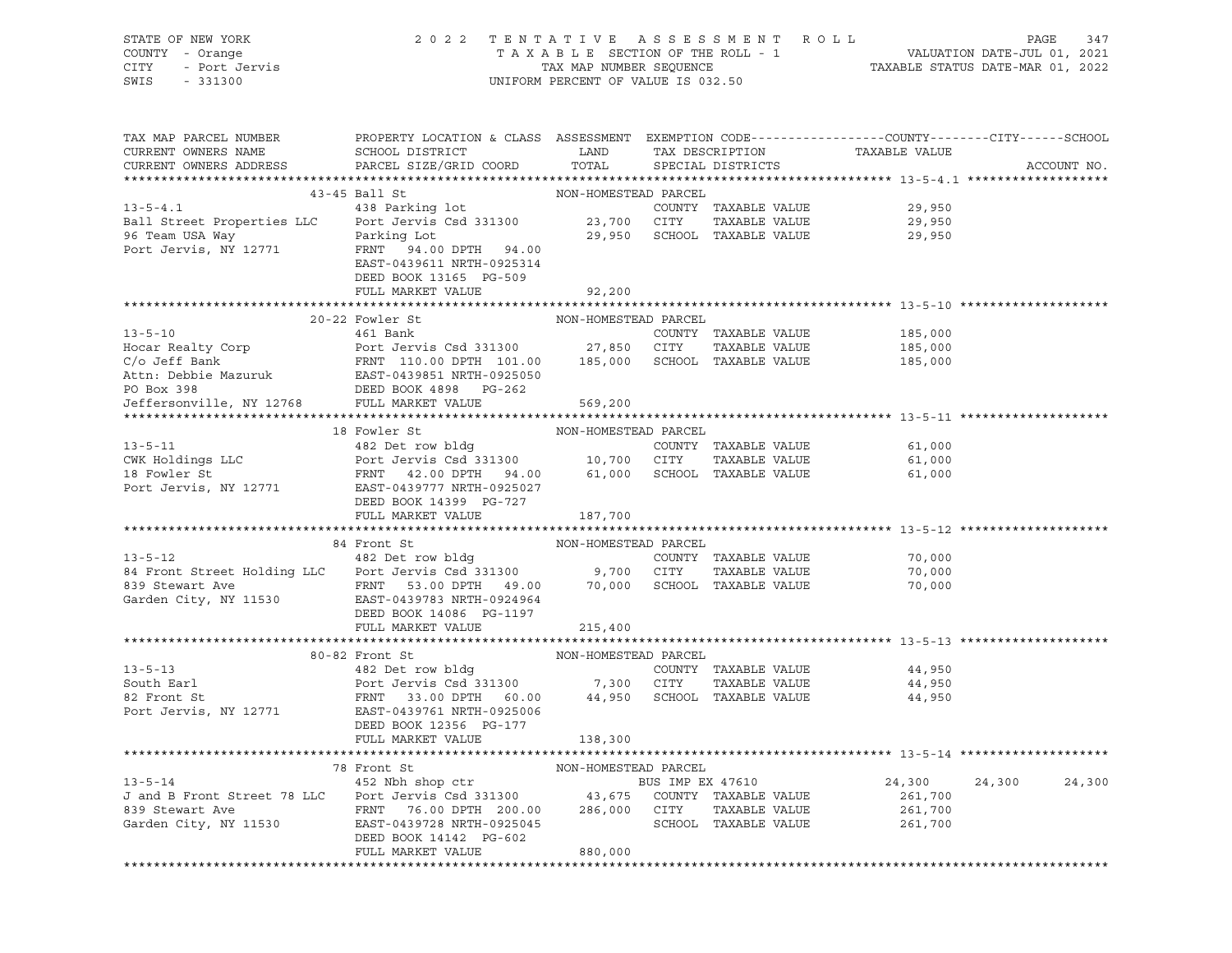### STATE OF NEW YORK 2 0 2 2 T E N T A T I V E A S S E S S M E N T R O L L PAGE 348 COUNTY - Orange T A X A B L E SECTION OF THE ROLL - 1 VALUATION DATE-JUL 01, 2021 CITY - Port Jervis TAX MAP NUMBER SEQUENCE TAXABLE STATUS DATE-MAR 01, 2022 SWIS - 331300 UNIFORM PERCENT OF VALUE IS 032.50

| TAX MAP PARCEL NUMBER<br>CURRENT OWNERS NAME                                                                                                                                                                                                                                                                                                                                                                           | PROPERTY LOCATION & CLASS ASSESSMENT EXEMPTION CODE----------------COUNTY-------CITY-----SCHOOL<br>SCHOOL DISTRICT | LAND TAX DESCRIPTION   |                   | TAXABLE VALUE                |         |        |             |
|------------------------------------------------------------------------------------------------------------------------------------------------------------------------------------------------------------------------------------------------------------------------------------------------------------------------------------------------------------------------------------------------------------------------|--------------------------------------------------------------------------------------------------------------------|------------------------|-------------------|------------------------------|---------|--------|-------------|
| CURRENT OWNERS ADDRESS PARCEL SIZE/GRID COORD                                                                                                                                                                                                                                                                                                                                                                          |                                                                                                                    | TOTAL                  | SPECIAL DISTRICTS |                              |         |        | ACCOUNT NO. |
|                                                                                                                                                                                                                                                                                                                                                                                                                        |                                                                                                                    |                        |                   |                              |         |        |             |
| $\begin{tabular}{lllllllllllllllllll} \multicolumn{3.5cm}{0.5cm} \multicolumn{3.5cm}{0.5cm} \multicolumn{3.5cm}{0.5cm} \multicolumn{3.5cm}{0.5cm} \multicolumn{3.5cm}{0.5cm} \multicolumn{3.5cm}{0.5cm} \multicolumn{3.5cm}{0.5cm} \multicolumn{3.5cm}{0.5cm} \multicolumn{3.5cm}{0.5cm} \multicolumn{3.5cm}{0.5cm} \multicolumn{3.5cm}{0.5cm} \multicolumn{3.5cm}{0.5cm} \multicolumn{3.5cm}{0.5cm} \multicolumn{3.5$ |                                                                                                                    |                        |                   |                              |         |        |             |
|                                                                                                                                                                                                                                                                                                                                                                                                                        |                                                                                                                    |                        |                   |                              |         |        |             |
|                                                                                                                                                                                                                                                                                                                                                                                                                        |                                                                                                                    |                        |                   |                              |         |        |             |
|                                                                                                                                                                                                                                                                                                                                                                                                                        |                                                                                                                    |                        |                   |                              |         |        |             |
|                                                                                                                                                                                                                                                                                                                                                                                                                        |                                                                                                                    |                        |                   |                              |         |        |             |
|                                                                                                                                                                                                                                                                                                                                                                                                                        |                                                                                                                    |                        |                   |                              |         |        |             |
|                                                                                                                                                                                                                                                                                                                                                                                                                        | FULL MARKET VALUE 629,200                                                                                          |                        |                   |                              |         |        |             |
|                                                                                                                                                                                                                                                                                                                                                                                                                        |                                                                                                                    |                        |                   |                              |         |        |             |
|                                                                                                                                                                                                                                                                                                                                                                                                                        |                                                                                                                    |                        |                   |                              |         |        |             |
|                                                                                                                                                                                                                                                                                                                                                                                                                        |                                                                                                                    |                        |                   |                              | 21,600  | 21,600 | 21,600      |
|                                                                                                                                                                                                                                                                                                                                                                                                                        |                                                                                                                    |                        |                   |                              |         |        |             |
| 46 Front St                                                                                                                                                                                                                                                                                                                                                                                                            | 2012 AR PARTIAL<br>$\mathbf{r} = \mathbf{r} \times \mathbf{r}$                                                     | 112,000 CITY<br>SCHOOL | TAXABLE VALUE     |                              | 90,400  |        |             |
| Port Jervis, NY 12771                                                                                                                                                                                                                                                                                                                                                                                                  | 2018 AR PARTIAL                                                                                                    |                        |                   | SCHOOL TAXABLE VALUE         | 90,400  |        |             |
|                                                                                                                                                                                                                                                                                                                                                                                                                        | FRNT 45.00 DPTH 71.00                                                                                              |                        |                   |                              |         |        |             |
|                                                                                                                                                                                                                                                                                                                                                                                                                        | EAST-0439455 NRTH-0925318                                                                                          |                        |                   |                              |         |        |             |
|                                                                                                                                                                                                                                                                                                                                                                                                                        | DEED BOOK 14752 PG-1365                                                                                            |                        |                   |                              |         |        |             |
|                                                                                                                                                                                                                                                                                                                                                                                                                        | FULL MARKET VALUE                                                                                                  | 344,600                |                   |                              |         |        |             |
|                                                                                                                                                                                                                                                                                                                                                                                                                        |                                                                                                                    |                        |                   |                              |         |        |             |
|                                                                                                                                                                                                                                                                                                                                                                                                                        |                                                                                                                    |                        |                   |                              |         |        |             |
|                                                                                                                                                                                                                                                                                                                                                                                                                        |                                                                                                                    |                        |                   | COUNTY TAXABLE VALUE 110,050 |         |        |             |
|                                                                                                                                                                                                                                                                                                                                                                                                                        |                                                                                                                    |                        |                   | TAXABLE VALUE 110,050        |         |        |             |
|                                                                                                                                                                                                                                                                                                                                                                                                                        |                                                                                                                    |                        |                   |                              | 110,050 |        |             |
|                                                                                                                                                                                                                                                                                                                                                                                                                        | EAST-0439484 NRTH-0925373                                                                                          |                        |                   |                              |         |        |             |
|                                                                                                                                                                                                                                                                                                                                                                                                                        | DEED BOOK 13165 PG-509                                                                                             |                        |                   |                              |         |        |             |
|                                                                                                                                                                                                                                                                                                                                                                                                                        | FULL MARKET VALUE                                                                                                  | 338,600                |                   |                              |         |        |             |
|                                                                                                                                                                                                                                                                                                                                                                                                                        |                                                                                                                    |                        |                   |                              |         |        |             |
| 42 Front St<br>481 Att row bldg<br>481 Att row bldg<br>491 Att row bldg<br>491 Att row bldg<br>491 Att row bldg<br>491 Att row bldg<br>491 Att row bldg<br>491 Att row bldg<br>493 Att row bldg<br>493 Att row bldg<br>493 Att row bldg<br>493 Att row                                                                                                                                                                 |                                                                                                                    |                        |                   |                              |         |        |             |
|                                                                                                                                                                                                                                                                                                                                                                                                                        |                                                                                                                    |                        |                   |                              |         |        |             |
|                                                                                                                                                                                                                                                                                                                                                                                                                        |                                                                                                                    |                        |                   |                              |         |        |             |
|                                                                                                                                                                                                                                                                                                                                                                                                                        |                                                                                                                    |                        |                   |                              |         |        |             |
|                                                                                                                                                                                                                                                                                                                                                                                                                        |                                                                                                                    |                        |                   |                              |         |        |             |
| New York, NY 10038 DEED BOOK 14279 PG-51                                                                                                                                                                                                                                                                                                                                                                               |                                                                                                                    |                        |                   |                              |         |        |             |
|                                                                                                                                                                                                                                                                                                                                                                                                                        | FULL MARKET VALUE                                                                                                  | 263,500                |                   |                              |         |        |             |
|                                                                                                                                                                                                                                                                                                                                                                                                                        |                                                                                                                    |                        |                   |                              |         |        |             |
|                                                                                                                                                                                                                                                                                                                                                                                                                        | 34-40 Front St                                                                                                     | NON-HOMESTEAD PARCEL   |                   |                              |         |        |             |
| $13 - 5 - 28$                                                                                                                                                                                                                                                                                                                                                                                                          |                                                                                                                    |                        |                   | COUNTY TAXABLE VALUE 113,400 |         |        |             |
|                                                                                                                                                                                                                                                                                                                                                                                                                        |                                                                                                                    |                        |                   | TAXABLE VALUE 113,400        |         |        |             |
| Howard Eric Realty Corp Port Jervis Csd 331300 21,850 CITY TAXABLE VALUE<br>257 East Main St FRNT 84.00 DPTH 100.00 113,400 SCHOOL TAXABLE VALUE<br>Port Jervis, NY 12771 EAST-0439368 NRTH-0925421                                                                                                                                                                                                                    |                                                                                                                    |                        |                   |                              | 113,400 |        |             |
|                                                                                                                                                                                                                                                                                                                                                                                                                        |                                                                                                                    |                        |                   |                              |         |        |             |
|                                                                                                                                                                                                                                                                                                                                                                                                                        | DEED BOOK 5358 PG-210                                                                                              |                        |                   |                              |         |        |             |
|                                                                                                                                                                                                                                                                                                                                                                                                                        | FULL MARKET VALUE                                                                                                  | 348,900                |                   |                              |         |        |             |
|                                                                                                                                                                                                                                                                                                                                                                                                                        |                                                                                                                    |                        |                   |                              |         |        |             |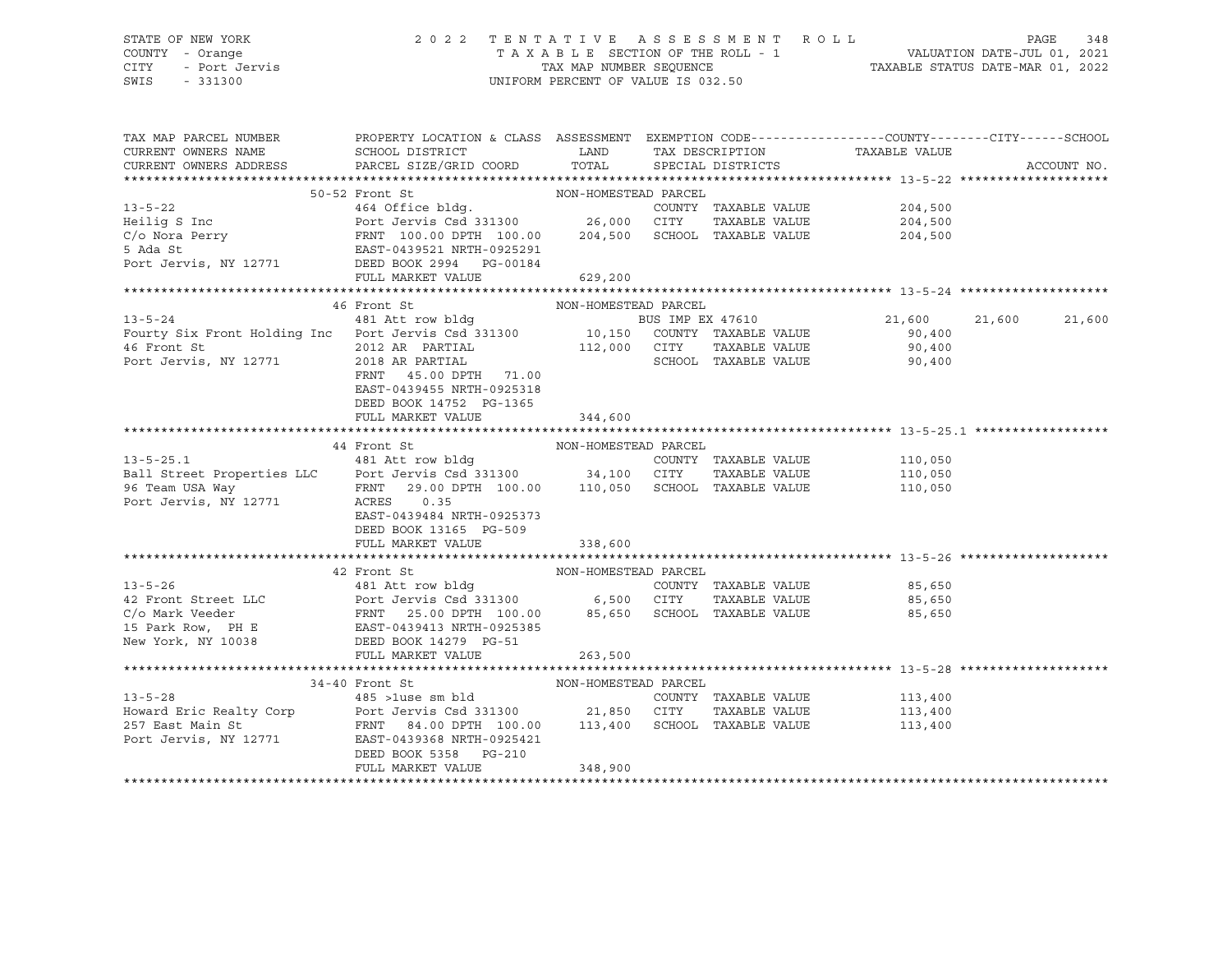| STATE OF NEW YORK<br>COUNTY - Orange<br>CITY<br>- Port Jervis<br>SWIS<br>$-331300$ |                                                                                                                                                              | 2022 TENTATIVE ASSESSMENT ROLL<br>TAXABLE SECTION OF THE ROLL - 1<br>TAX MAP NUMBER SEQUENCE<br>UNIFORM PERCENT OF VALUE IS 032.50 |  |                                      | PAGE<br>349<br>VALUATION DATE-JUL 01, 2021<br>TAXABLE STATUS DATE-MAR 01, 2022 |        |             |  |
|------------------------------------------------------------------------------------|--------------------------------------------------------------------------------------------------------------------------------------------------------------|------------------------------------------------------------------------------------------------------------------------------------|--|--------------------------------------|--------------------------------------------------------------------------------|--------|-------------|--|
| TAX MAP PARCEL NUMBER<br>CURRENT OWNERS NAME<br>CURRENT OWNERS ADDRESS             | PROPERTY LOCATION & CLASS ASSESSMENT EXEMPTION CODE----------------COUNTY-------CITY------SCHOOL<br>SCHOOL DISTRICT<br>PARCEL SIZE/GRID COORD                | LAND<br>TOTAL                                                                                                                      |  | TAX DESCRIPTION<br>SPECIAL DISTRICTS | TAXABLE VALUE                                                                  |        | ACCOUNT NO. |  |
|                                                                                    |                                                                                                                                                              |                                                                                                                                    |  |                                      |                                                                                |        |             |  |
| $13 - 5 - 29$                                                                      | 24 Front St<br>482 Det row bldg                                                                                                                              | NON-HOMESTEAD PARCEL                                                                                                               |  | BUS IMP EX 47610                     | 21,000                                                                         | 21,000 | 21,000      |  |
| Blanton Radtke Prop LLC                                                            | Port Jervis Csd 331300 26,400 COUNTY TAXABLE VALUE                                                                                                           |                                                                                                                                    |  |                                      | 154,700                                                                        |        |             |  |
| 61 Sussex St                                                                       | Partial 2016 AR Partial 2 175,700 CITY                                                                                                                       |                                                                                                                                    |  | TAXABLE VALUE                        | 154,700                                                                        |        |             |  |
| Port Jervis, NY 12771                                                              | Partial 2022<br>FRNT 104.00 DPTH 100.00<br>EAST-0439310 NRTH-0925488<br>DEED BOOK 14207 PG-1219                                                              |                                                                                                                                    |  | SCHOOL TAXABLE VALUE                 | 154,700                                                                        |        |             |  |
|                                                                                    | FULL MARKET VALUE                                                                                                                                            | 540,600                                                                                                                            |  |                                      |                                                                                |        |             |  |
|                                                                                    |                                                                                                                                                              |                                                                                                                                    |  |                                      |                                                                                |        |             |  |
|                                                                                    | 20 Front St                                                                                                                                                  | NON-HOMESTEAD PARCEL                                                                                                               |  |                                      |                                                                                |        |             |  |
| $13 - 5 - 30$                                                                      | 421 Restaurant                                                                                                                                               |                                                                                                                                    |  | COUNTY TAXABLE VALUE                 | 95,000                                                                         |        |             |  |
| Neversink NY LLC                                                                   | Port Jervis Csd 331300 10,900 CITY                                                                                                                           |                                                                                                                                    |  | TAXABLE VALUE                        | 95,000                                                                         |        |             |  |
| C/o Catskills Pilates<br>20 Front St                                               | partial 2015                                                                                                                                                 |                                                                                                                                    |  | 95,000 SCHOOL TAXABLE VALUE          | 95,000                                                                         |        |             |  |
| Port Jervis, NY 12771                                                              | partial 2018<br>FRNT 45.00 DPTH 100.00                                                                                                                       |                                                                                                                                    |  |                                      |                                                                                |        |             |  |
|                                                                                    | EAST-0439260 NRTH-0925546                                                                                                                                    |                                                                                                                                    |  |                                      |                                                                                |        |             |  |
|                                                                                    | DEED BOOK 14244 PG-221                                                                                                                                       |                                                                                                                                    |  |                                      |                                                                                |        |             |  |
|                                                                                    | FULL MARKET VALUE                                                                                                                                            | 292,300                                                                                                                            |  |                                      |                                                                                |        |             |  |
|                                                                                    |                                                                                                                                                              |                                                                                                                                    |  |                                      |                                                                                |        |             |  |
|                                                                                    | 9 Sussex St                                                                                                                                                  | NON-HOMESTEAD PARCEL                                                                                                               |  |                                      |                                                                                |        |             |  |
| $13 - 5 - 31.2$                                                                    | 481 Att row bldg                                                                                                                                             |                                                                                                                                    |  | COUNTY TAXABLE VALUE                 | 95,000                                                                         |        |             |  |
| Braunagel & Braunagel Inc                                                          | Port Jervis Csd 331300 7,000 CITY                                                                                                                            |                                                                                                                                    |  | TAXABLE VALUE                        | 95,000                                                                         |        |             |  |
| 12 Sussex St<br>Port Jervis, NY 12771                                              | 9 Sussex 1st Fl Comm. Sui<br>7 Sussex 2nd Fl with Apt<br>PARTIAL 2012 AR<br>34.00 DPTH 62.00<br>FRNT<br>EAST-0439316 NRTH-0925575<br>DEED BOOK 11711 PG-1195 |                                                                                                                                    |  | 95,000 SCHOOL TAXABLE VALUE          | 95,000                                                                         |        |             |  |
|                                                                                    | FULL MARKET VALUE                                                                                                                                            | 292,300                                                                                                                            |  |                                      |                                                                                |        |             |  |
|                                                                                    |                                                                                                                                                              |                                                                                                                                    |  |                                      |                                                                                |        |             |  |
|                                                                                    | 11 Sussex St                                                                                                                                                 | NON-HOMESTEAD PARCEL                                                                                                               |  |                                      |                                                                                |        |             |  |
| $13 - 5 - 33$                                                                      | 481 Att row bldg                                                                                                                                             |                                                                                                                                    |  | COUNTY TAXABLE VALUE                 | 27,100                                                                         |        |             |  |
| 11 Sussex St Enterprise LLC Port Jervis Csd 331300 3,700 CITY                      |                                                                                                                                                              |                                                                                                                                    |  | TAXABLE VALUE                        | 27,100                                                                         |        |             |  |
| PO Box 344                                                                         | FRNT 18.00 DPTH 63.00                                                                                                                                        | 27,100                                                                                                                             |  | SCHOOL TAXABLE VALUE                 | 27,100                                                                         |        |             |  |
| Yulan, NY 12792                                                                    | EAST-0439339 NRTH-0925579<br>DEED BOOK 13867 PG-1441                                                                                                         |                                                                                                                                    |  |                                      |                                                                                |        |             |  |
|                                                                                    | FULL MARKET VALUE                                                                                                                                            | 83,400                                                                                                                             |  |                                      |                                                                                |        |             |  |
|                                                                                    | 17-19 Sussex St                                                                                                                                              | NON-HOMESTEAD PARCEL                                                                                                               |  |                                      |                                                                                |        |             |  |
| $13 - 6 - 1.1$                                                                     | 464 Office bldg.                                                                                                                                             |                                                                                                                                    |  | COUNTY TAXABLE VALUE                 | 129,450                                                                        |        |             |  |
| BeeGee Realty Co LLC                                                               | Port Jervis Csd 331300 35,200 CITY                                                                                                                           |                                                                                                                                    |  | TAXABLE VALUE                        | 129,450                                                                        |        |             |  |
| PO Box 98                                                                          | FRNT 120.00 DPTH 152.00 129,450 SCHOOL TAXABLE VALUE                                                                                                         |                                                                                                                                    |  |                                      | 129,450                                                                        |        |             |  |
| Matamoras, PA 18336                                                                | EAST-0439474 NRTH-0925678                                                                                                                                    |                                                                                                                                    |  |                                      |                                                                                |        |             |  |
|                                                                                    | DEED BOOK 12874 PG-1768                                                                                                                                      |                                                                                                                                    |  |                                      |                                                                                |        |             |  |
|                                                                                    | FULL MARKET VALUE                                                                                                                                            | 398,300                                                                                                                            |  |                                      |                                                                                |        |             |  |
|                                                                                    |                                                                                                                                                              |                                                                                                                                    |  |                                      |                                                                                |        |             |  |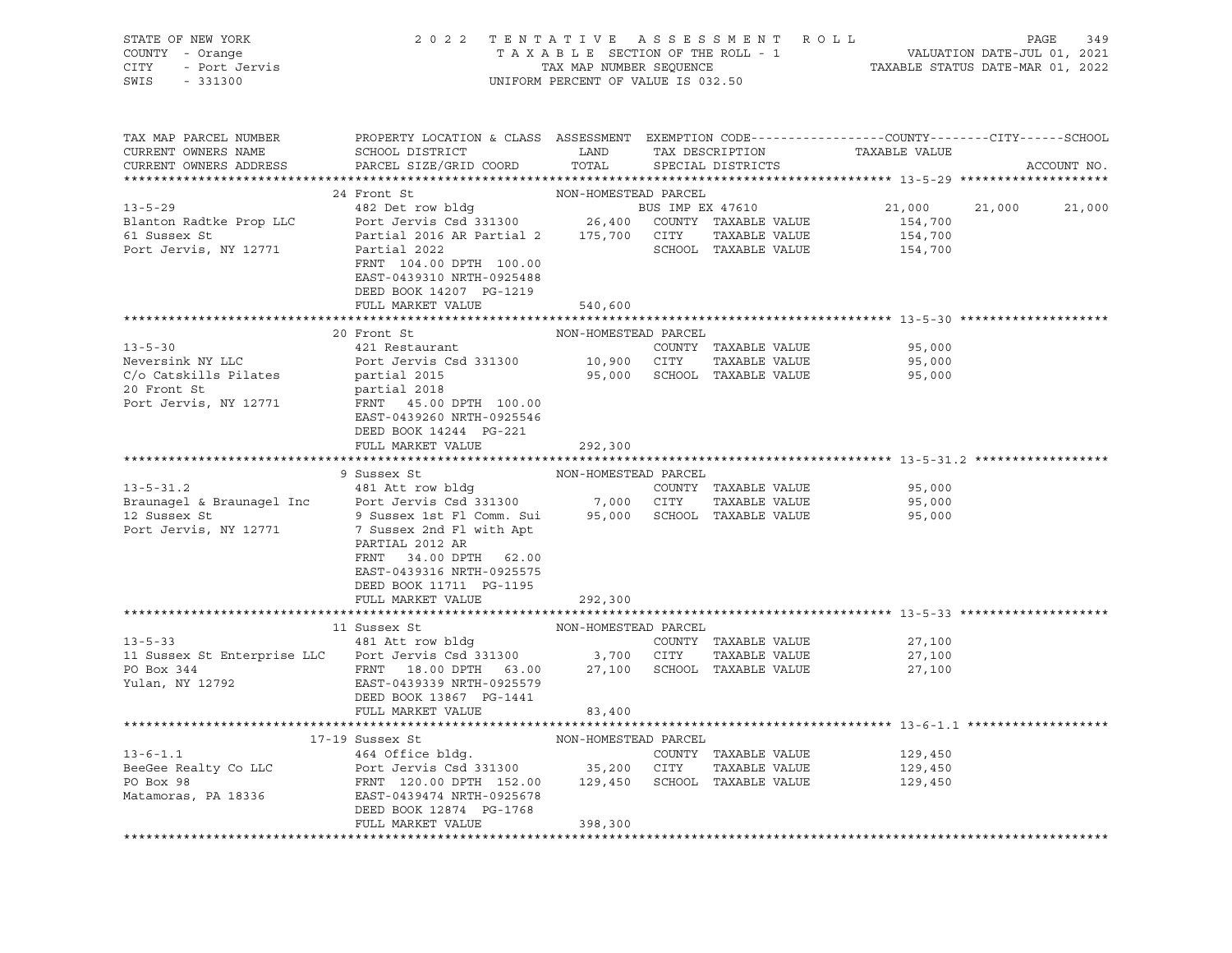| STATE OF NEW YORK<br>COUNTY - Orange<br>CITY<br>- Port Jervis<br>SWIS<br>$-331300$ | 2 0 2 2                                                 | TAX MAP NUMBER SEQUENCE<br>UNIFORM PERCENT OF VALUE IS 032.50 |        | TENTATIVE ASSESSMENT ROLL<br>TAXABLE SECTION OF THE ROLL - 1 | PAGE<br>350<br>VALUATION DATE-JUL 01, 2021<br>TAXABLE STATUS DATE-MAR 01, 2022                 |
|------------------------------------------------------------------------------------|---------------------------------------------------------|---------------------------------------------------------------|--------|--------------------------------------------------------------|------------------------------------------------------------------------------------------------|
| TAX MAP PARCEL NUMBER                                                              |                                                         |                                                               |        |                                                              | PROPERTY LOCATION & CLASS ASSESSMENT EXEMPTION CODE---------------COUNTY-------CITY-----SCHOOL |
| CURRENT OWNERS NAME                                                                | SCHOOL DISTRICT                                         | LAND                                                          |        | TAX DESCRIPTION                                              | TAXABLE VALUE                                                                                  |
| CURRENT OWNERS ADDRESS                                                             | PARCEL SIZE/GRID COORD                                  | TOTAL                                                         |        | SPECIAL DISTRICTS                                            | ACCOUNT NO.                                                                                    |
|                                                                                    | 13 Hammond St                                           | NON-HOMESTEAD PARCEL                                          |        |                                                              |                                                                                                |
| $13 - 6 - 4.1$                                                                     | 462 Branch bank                                         |                                                               |        | COUNTY TAXABLE VALUE                                         | 308,850                                                                                        |
| 13-29 Hammond St LLC                                                               | Port Jervis Csd 331300 51,825 CITY                      |                                                               |        | TAXABLE VALUE                                                | 308,850                                                                                        |
| 212 Mineral Ave #130                                                               | FRNT 264.00 DPTH 102.00 308,850 SCHOOL TAXABLE VALUE    |                                                               |        |                                                              | 308,850                                                                                        |
| Mineral, VA 23117                                                                  | ACRES<br>0.59<br>EAST-0439626 NRTH-0925649              |                                                               |        |                                                              |                                                                                                |
|                                                                                    | DEED BOOK 14992 PG-396                                  |                                                               |        |                                                              |                                                                                                |
|                                                                                    | FULL MARKET VALUE                                       | 950,300                                                       |        |                                                              |                                                                                                |
|                                                                                    |                                                         |                                                               |        |                                                              |                                                                                                |
|                                                                                    | 31 Hammond St                                           | NON-HOMESTEAD PARCEL                                          |        |                                                              |                                                                                                |
| $13 - 6 - 6$<br>Dryden Francine                                                    | 483 Converted Re                                        |                                                               | CITY   | COUNTY TAXABLE VALUE<br>TAXABLE VALUE                        | 48,200<br>48,200                                                                               |
| 31 Hammond St                                                                      | Port Jervis Csd 331300 15,600<br>FRNT 60.00 DPTH 100.00 | 48,200                                                        |        | SCHOOL TAXABLE VALUE                                         | 48,200                                                                                         |
| Port Jervis, NY 12771                                                              | EAST-0439700 NRTH-0925574                               |                                                               |        |                                                              |                                                                                                |
|                                                                                    | DEED BOOK 12592 PG-1213                                 |                                                               |        |                                                              |                                                                                                |
|                                                                                    | FULL MARKET VALUE                                       | 148,300                                                       |        |                                                              |                                                                                                |
|                                                                                    |                                                         |                                                               |        |                                                              |                                                                                                |
|                                                                                    | 34 Fowler St                                            | HOMESTEAD PARCEL                                              |        |                                                              |                                                                                                |
| $13 - 6 - 7$<br>Port Jervis Portfolio Holdings Port Jervis Csd 331300 3,375 CITY   | 230 3 Family Res                                        |                                                               |        | COUNTY TAXABLE VALUE<br>TAXABLE VALUE                        | 45,650                                                                                         |
| 777 Chestnut Ridge Rd Ste 301 FRNT 34.00 DPTH 121.00                               |                                                         | 45,650                                                        |        | SCHOOL TAXABLE VALUE                                         | 45,650<br>45,650                                                                               |
| Chestnut Ridge, NY 10977                                                           | EAST-0440057 NRTH-0925253                               |                                                               |        |                                                              |                                                                                                |
|                                                                                    | DEED BOOK 14521 PG-574                                  |                                                               |        |                                                              |                                                                                                |
|                                                                                    | FULL MARKET VALUE                                       | 140,500                                                       |        |                                                              |                                                                                                |
|                                                                                    |                                                         |                                                               |        |                                                              |                                                                                                |
| $13 - 6 - 8$                                                                       | 32 Fowler St<br>230 3 Family Res                        | HOMESTEAD PARCEL                                              |        | COUNTY TAXABLE VALUE                                         | 46,100                                                                                         |
| Port Jervis Portfolio Holdings Port Jervis Csd 331300                              |                                                         | 4,125 CITY                                                    |        | TAXABLE VALUE                                                | 46,100                                                                                         |
| 777 Chestnut Ridge Rd Ste 301 FRNT 42.00 DPTH 118.00                               |                                                         | 46,100                                                        |        | SCHOOL TAXABLE VALUE                                         | 46,100                                                                                         |
| Chestnut Ridge, NY 10977                                                           | EAST-0440047 NRTH-0925227                               |                                                               |        |                                                              |                                                                                                |
|                                                                                    | DEED BOOK 14521 PG-574                                  |                                                               |        |                                                              |                                                                                                |
|                                                                                    | FULL MARKET VALUE                                       | 141,800                                                       |        |                                                              |                                                                                                |
|                                                                                    | 26-28 Fowler St                                         |                                                               |        |                                                              |                                                                                                |
| $13 - 6 - 9$                                                                       | 465 Prof. bldg.                                         | NON-HOMESTEAD PARCEL                                          |        | COUNTY TAXABLE VALUE                                         | 140,750                                                                                        |
| Clintondale Holding LLC                                                            | Port Jervis Csd 331300 28,450                           |                                                               | CITY   | TAXABLE VALUE                                                | 140,750                                                                                        |
| 26-28 Fowler St                                                                    | FRNT 114.00 DPTH 116.00                                 | 140,750                                                       |        | SCHOOL TAXABLE VALUE                                         | 140,750                                                                                        |
| Port Jervis, NY 12771                                                              | EAST-0439979 NRTH-0925170                               |                                                               |        |                                                              |                                                                                                |
|                                                                                    | DEED BOOK 13608 PG-1757                                 |                                                               |        |                                                              |                                                                                                |
|                                                                                    | FULL MARKET VALUE                                       | 433,100                                                       |        |                                                              |                                                                                                |
|                                                                                    | 34-38 Ball St                                           | NON-HOMESTEAD PARCEL                                          |        |                                                              |                                                                                                |
| $13 - 6 - 11$                                                                      | 485 >luse sm bld                                        |                                                               |        | COUNTY TAXABLE VALUE                                         | 69,600                                                                                         |
| KPMC Enterprises LLC                                                               | Port Jervis Csd 331300                                  | 26,150                                                        | CITY   | TAXABLE VALUE                                                | 69,600                                                                                         |
| Attn: Carl Braunagel                                                               | FRNT 100.00 DPTH 102.00                                 | 69,600                                                        | SCHOOL | TAXABLE VALUE                                                | 69,600                                                                                         |
| PO Box 903                                                                         | EAST-0439682 NRTH-0925469                               |                                                               |        |                                                              |                                                                                                |
| Port Jervis, NY 12771                                                              | DEED BOOK 12498 PG-1167                                 |                                                               |        |                                                              |                                                                                                |
|                                                                                    | FULL MARKET VALUE                                       | 214,200                                                       |        |                                                              |                                                                                                |
|                                                                                    |                                                         |                                                               |        |                                                              |                                                                                                |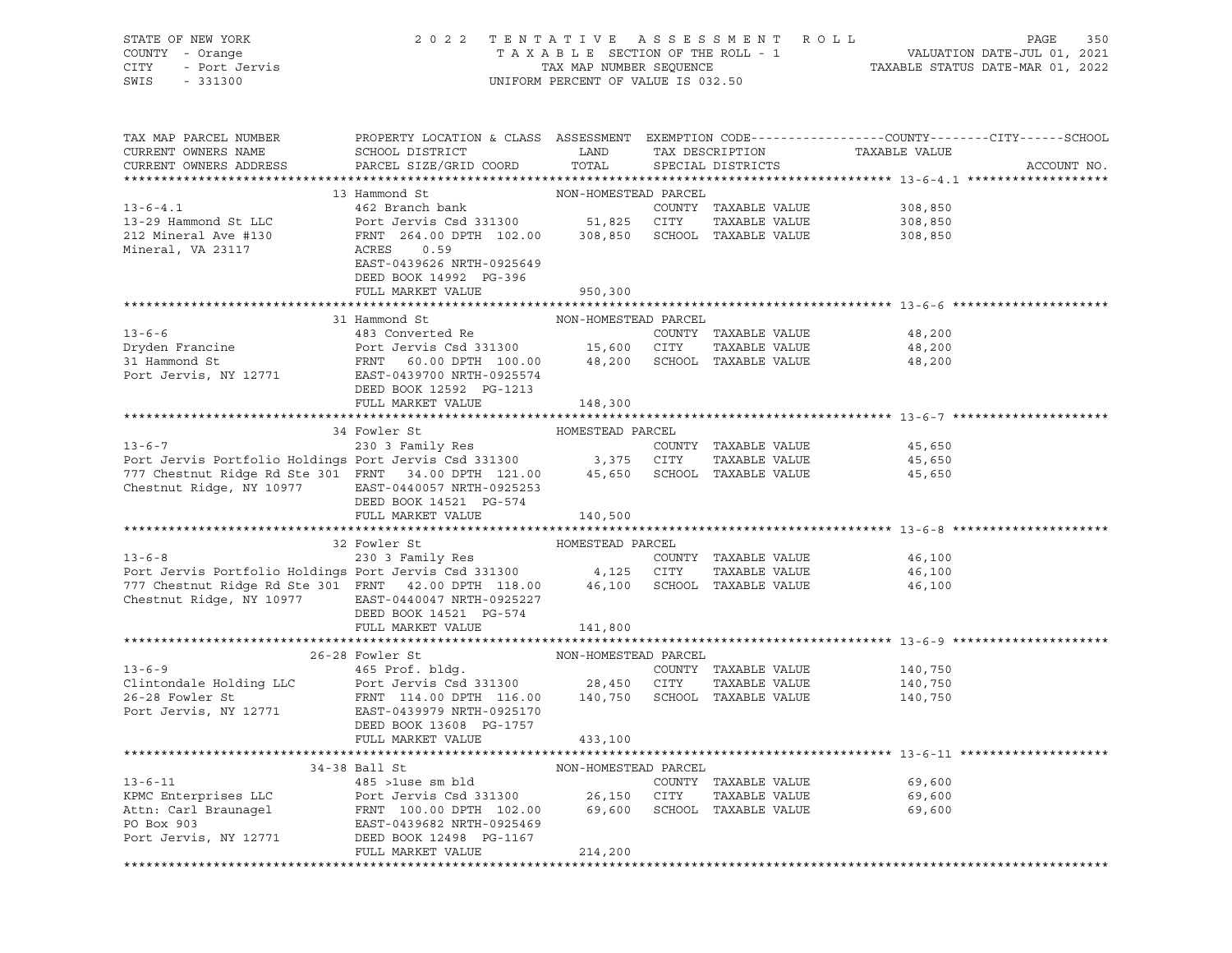### STATE OF NEW YORK 2 0 2 2 T E N T A T I V E A S S E S S M E N T R O L L PAGE 351 COUNTY - Orange T A X A B L E SECTION OF THE ROLL - 1 VALUATION DATE-JUL 01, 2021 CITY - Port Jervis TAX MAP NUMBER SEQUENCE TAXABLE STATUS DATE-MAR 01, 2022 SWIS - 331300 UNIFORM PERCENT OF VALUE IS 032.50

| TAX MAP PARCEL NUMBER<br>CURRENT OWNERS NAME<br>CURRENT OWNERS ADDRESS | PROPERTY LOCATION & CLASS ASSESSMENT EXEMPTION CODE----------------COUNTY-------CITY------SCHOOL<br>SCHOOL DISTRICT<br>PARCEL SIZE/GRID COORD | LAND<br>TOTAL        |                | TAX DESCRIPTION<br>SPECIAL DISTRICTS | TAXABLE VALUE               | ACCOUNT NO.       |
|------------------------------------------------------------------------|-----------------------------------------------------------------------------------------------------------------------------------------------|----------------------|----------------|--------------------------------------|-----------------------------|-------------------|
|                                                                        |                                                                                                                                               |                      |                |                                      |                             |                   |
|                                                                        | 32 Ball St                                                                                                                                    | NON-HOMESTEAD PARCEL |                |                                      |                             |                   |
| $13 - 6 - 12$                                                          | 464 Office bldg.                                                                                                                              |                      |                | COUNTY TAXABLE VALUE                 | 86,300                      |                   |
| 32 Ball Street LLC                                                     |                                                                                                                                               |                      |                | TAXABLE VALUE                        | 86,300                      |                   |
| 32 Ball St                                                             | FRNT 65.00 DPTH 100.00 $86,300$ SCHOOL TAXABLE VALUE<br>EAST-0439627 NRTH-0925524                                                             |                      |                |                                      | 86,300                      |                   |
| Port Jervis, NY 12771                                                  |                                                                                                                                               |                      |                |                                      |                             |                   |
|                                                                        | DEED BOOK 14109 PG-1730                                                                                                                       |                      |                |                                      |                             |                   |
|                                                                        | FULL MARKET VALUE                                                                                                                             | 265,500              |                |                                      |                             |                   |
|                                                                        |                                                                                                                                               |                      |                |                                      |                             |                   |
|                                                                        | 26-30 Ball St                                                                                                                                 | NON-HOMESTEAD PARCEL |                |                                      |                             |                   |
| $13 - 6 - 14.2$                                                        | 330 Vacant comm                                                                                                                               |                      |                | COUNTY TAXABLE VALUE                 | 20,300                      |                   |
| BeeGee Realty Co LLC                                                   | Port Jervis Csd 331300                                                                                                                        | 20,300 CITY          |                | TAXABLE VALUE                        | 20,300                      |                   |
| PO Box 98                                                              | FRNT 78.00 DPTH 100.00 20,300 SCHOOL TAXABLE VALUE                                                                                            |                      |                |                                      | 20,300                      |                   |
|                                                                        | Matamoras, PA 18336 EAST-0439556 NRTH-0925592                                                                                                 |                      |                |                                      |                             |                   |
|                                                                        | DEED BOOK 12874 PG-1774                                                                                                                       |                      |                |                                      |                             |                   |
|                                                                        | FULL MARKET VALUE                                                                                                                             | 62,500               |                |                                      |                             |                   |
|                                                                        |                                                                                                                                               |                      |                |                                      |                             |                   |
|                                                                        | 7 Spring St                                                                                                                                   | NON-HOMESTEAD PARCEL |                |                                      |                             |                   |
| $13 - 7 - 1$                                                           | 411 Apartment                                                                                                                                 |                      |                |                                      | COUNTY TAXABLE VALUE 61,600 |                   |
|                                                                        | 0'Leary Stephen D Port Jervis Csd 331300 10,200 CITY                                                                                          |                      |                | TAXABLE VALUE                        | 61,600                      |                   |
| 63 Suffern Rd                                                          | 4a                                                                                                                                            |                      |                | 61,600 SCHOOL TAXABLE VALUE          | 61,600                      |                   |
| Port Jervis, NY 12771                                                  | FRNT<br>53.00 DPTH 55.00<br><b>BANKC130170</b>                                                                                                |                      |                |                                      |                             |                   |
|                                                                        | EAST-0439931 NRTH-0925731                                                                                                                     |                      |                |                                      |                             |                   |
|                                                                        | DEED BOOK 12513 PG-1775                                                                                                                       |                      |                |                                      |                             |                   |
|                                                                        | FULL MARKET VALUE                                                                                                                             | 189,500              |                |                                      |                             |                   |
|                                                                        |                                                                                                                                               |                      |                |                                      |                             |                   |
|                                                                        | 5 Franklin St                                                                                                                                 | HOMESTEAD PARCEL     |                |                                      |                             |                   |
| $13 - 7 - 2$                                                           | 210 1 Family Res                                                                                                                              |                      |                |                                      | COUNTY TAXABLE VALUE 48,800 |                   |
|                                                                        |                                                                                                                                               |                      |                |                                      | 48,800                      |                   |
|                                                                        |                                                                                                                                               |                      |                |                                      | 48,800                      |                   |
|                                                                        |                                                                                                                                               |                      |                |                                      |                             |                   |
|                                                                        |                                                                                                                                               |                      |                |                                      |                             |                   |
|                                                                        | FULL MARKET VALUE                                                                                                                             | 150,200              |                |                                      |                             |                   |
|                                                                        |                                                                                                                                               |                      |                |                                      |                             |                   |
|                                                                        | 7 Franklin St                                                                                                                                 | HOMESTEAD PARCEL     |                |                                      |                             |                   |
| $13 - 7 - 3$                                                           | 210 1 Family Res                                                                                                                              |                      | ENH STAR 41834 |                                      | $\overline{0}$              | 34,390<br>$\circ$ |
| Scarfo Angelo J                                                        | Port Jervis Csd 331300 3,600 COUNTY TAXABLE VALUE                                                                                             |                      |                |                                      | 45,000                      |                   |
| 7 Franklin St                                                          | FRNT 40.00 DPTH 100.00 45,000 CITY                                                                                                            |                      |                | TAXABLE VALUE                        | 45,000                      |                   |
| Port Jervis, NY 12771                                                  | BANKC190616                                                                                                                                   |                      |                | SCHOOL TAXABLE VALUE                 | 10,610                      |                   |
|                                                                        | EAST-0439968 NRTH-0925640                                                                                                                     |                      |                |                                      |                             |                   |
|                                                                        | DEED BOOK 5535 PG-271                                                                                                                         |                      |                |                                      |                             |                   |
|                                                                        | FULL MARKET VALUE                                                                                                                             | 138,500              |                |                                      |                             |                   |
|                                                                        |                                                                                                                                               |                      |                |                                      |                             |                   |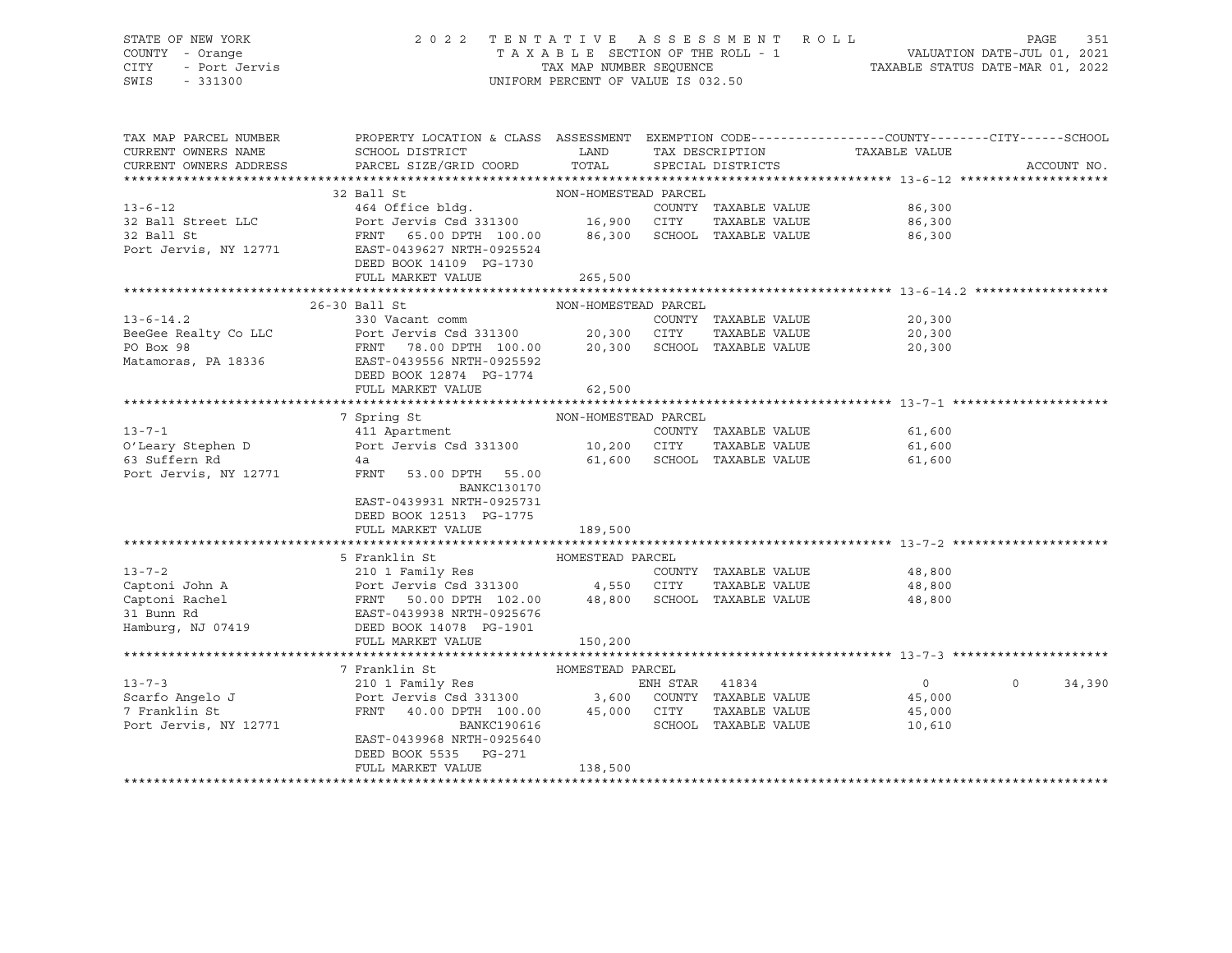### STATE OF NEW YORK 2 0 2 2 T E N T A T I V E A S S E S S M E N T R O L L PAGE 352 COUNTY - Orange T A X A B L E SECTION OF THE ROLL - 1 VALUATION DATE-JUL 01, 2021 CITY - Port Jervis TAX MAP NUMBER SEQUENCE TAXABLE STATUS DATE-MAR 01, 2022

| TAX MAP PARCEL NUMBER                   | PROPERTY LOCATION & CLASS ASSESSMENT EXEMPTION CODE---------------COUNTY-------CITY------SCHOOL                                                                                                                               |                  |                |                      |                      |                   |             |
|-----------------------------------------|-------------------------------------------------------------------------------------------------------------------------------------------------------------------------------------------------------------------------------|------------------|----------------|----------------------|----------------------|-------------------|-------------|
| CURRENT OWNERS NAME                     |                                                                                                                                                                                                                               |                  |                |                      |                      |                   |             |
| CURRENT OWNERS ADDRESS                  |                                                                                                                                                                                                                               |                  |                |                      |                      |                   | ACCOUNT NO. |
|                                         |                                                                                                                                                                                                                               |                  |                |                      |                      |                   |             |
|                                         | 9 Franklin St                                                                                                                                                                                                                 | HOMESTEAD PARCEL |                |                      |                      |                   |             |
| $13 - 7 - 4$                            | 210 1 Family Res                                                                                                                                                                                                              |                  |                | COUNTY TAXABLE VALUE | 33,850               |                   |             |
|                                         |                                                                                                                                                                                                                               |                  |                | --<br>TAXABLE VALUE  | 33,850<br>33,850     |                   |             |
|                                         |                                                                                                                                                                                                                               |                  |                |                      | 33,850               |                   |             |
|                                         |                                                                                                                                                                                                                               |                  |                |                      |                      |                   |             |
|                                         | Scibek Paul S Jr<br>ScibekDanielle D<br>ScibekDanielle D<br>POPEL Jervis Csd 331300 3,150 CITY TAXABLE VALUE<br>21851 Newland St #108 EAST-0439995 NRTH-0925613<br>Huntington Beach, CA 92646 DEED BOOK 5968 PG-263           |                  |                |                      |                      |                   |             |
|                                         | FULL MARKET VALUE                                                                                                                                                                                                             | 104, 200         |                |                      |                      |                   |             |
|                                         |                                                                                                                                                                                                                               |                  |                |                      |                      |                   |             |
|                                         | 11 Franklin St                                                                                                                                                                                                                | HOMESTEAD PARCEL |                |                      |                      |                   |             |
|                                         |                                                                                                                                                                                                                               |                  |                |                      |                      | $\circ$           | $\Omega$    |
|                                         |                                                                                                                                                                                                                               |                  |                |                      |                      | $\Omega$          | 13,770      |
|                                         |                                                                                                                                                                                                                               |                  |                |                      |                      |                   |             |
|                                         |                                                                                                                                                                                                                               |                  |                |                      |                      |                   |             |
|                                         | DEED BOOK 13609 PG-1656 SCHOOL TAXABLE VALUE                                                                                                                                                                                  |                  |                |                      |                      |                   |             |
|                                         |                                                                                                                                                                                                                               |                  |                |                      | 18,230               |                   |             |
|                                         | FULL MARKET VALUE                                                                                                                                                                                                             | 98,500           |                |                      |                      |                   |             |
|                                         |                                                                                                                                                                                                                               |                  |                |                      |                      |                   |             |
|                                         | 15 Franklin St                                                                                                                                                                                                                |                  |                |                      |                      |                   |             |
| $13 - 7 - 6$                            |                                                                                                                                                                                                                               |                  | BAS STAR 41854 |                      | $\overline{0}$       | $0 \qquad \qquad$ | 13,770      |
|                                         |                                                                                                                                                                                                                               |                  |                |                      |                      |                   |             |
|                                         |                                                                                                                                                                                                                               |                  |                |                      |                      |                   |             |
|                                         | Scott Marc A<br>Scott Heather Port Jervis Csd 331300 4,625 COUNTY TAXABLE VALUE 42,300<br>Scott Heather FRNT 51.00 DPTH 102.00 42,300 CITY TAXABLE VALUE 42,300<br>SCHOOL TAXABLE VALUE 28,530<br>SCHOOL TAXABLE VALUE 28,530 |                  |                |                      |                      |                   |             |
|                                         | Port Jervis, NY 12771 EAST-0440043 NRTH-0925570                                                                                                                                                                               |                  |                |                      |                      |                   |             |
|                                         | DEED BOOK 12082 PG-1061                                                                                                                                                                                                       |                  |                |                      |                      |                   |             |
|                                         | FULL MARKET VALUE                                                                                                                                                                                                             | 130,200          |                |                      |                      |                   |             |
|                                         |                                                                                                                                                                                                                               |                  |                |                      |                      |                   |             |
|                                         | 17 Franklin St<br>HOMESTEAD PARCEL                                                                                                                                                                                            |                  |                |                      |                      |                   |             |
| $13 - 7 - 7$                            | 210 1 Family Res                                                                                                                                                                                                              |                  |                | COUNTY TAXABLE VALUE | 49,000               |                   |             |
|                                         | Costantino Dominic <b>Port Jervis</b> Csd 331300 4,500 CITY                                                                                                                                                                   |                  |                |                      | TAXABLE VALUE 49,000 |                   |             |
| 17 Franklin St                          | FRNT 51.00 DPTH 102.00 49,000 SCHOOL TAXABLE VALUE 49,000                                                                                                                                                                     |                  |                |                      |                      |                   |             |
| Port Jervis, NY 12771                   | BANKN140687                                                                                                                                                                                                                   |                  |                |                      |                      |                   |             |
|                                         | EAST-0440076 NRTH-0925533                                                                                                                                                                                                     |                  |                |                      |                      |                   |             |
|                                         | DEED BOOK 12801 PG-794                                                                                                                                                                                                        |                  |                |                      |                      |                   |             |
|                                         | FULL MARKET VALUE                                                                                                                                                                                                             | 150,800          |                |                      |                      |                   |             |
|                                         |                                                                                                                                                                                                                               |                  |                |                      |                      |                   |             |
|                                         | 19 Franklin St                                                                                                                                                                                                                | HOMESTEAD PARCEL |                |                      |                      |                   |             |
|                                         |                                                                                                                                                                                                                               |                  |                | COUNTY TAXABLE VALUE |                      |                   |             |
|                                         |                                                                                                                                                                                                                               |                  |                | TAXABLE VALUE        | 44,350<br>44,350     |                   |             |
| May Staci Jo-Ellen                      | FRNT 50.00 DPTH 100.00 44,350 SCHOOL TAXABLE VALUE                                                                                                                                                                            |                  |                |                      | 44,350               |                   |             |
|                                         |                                                                                                                                                                                                                               |                  |                |                      |                      |                   |             |
| 19 Franklin St<br>Port Jervis, NY 12771 | BANKC180281                                                                                                                                                                                                                   |                  |                |                      |                      |                   |             |
|                                         | EAST-0440109 NRTH-0925497                                                                                                                                                                                                     |                  |                |                      |                      |                   |             |
|                                         | DEED BOOK 15081 PG-867                                                                                                                                                                                                        |                  |                |                      |                      |                   |             |
|                                         | FULL MARKET VALUE                                                                                                                                                                                                             | 136,500          |                |                      |                      |                   |             |
|                                         |                                                                                                                                                                                                                               |                  |                |                      |                      |                   |             |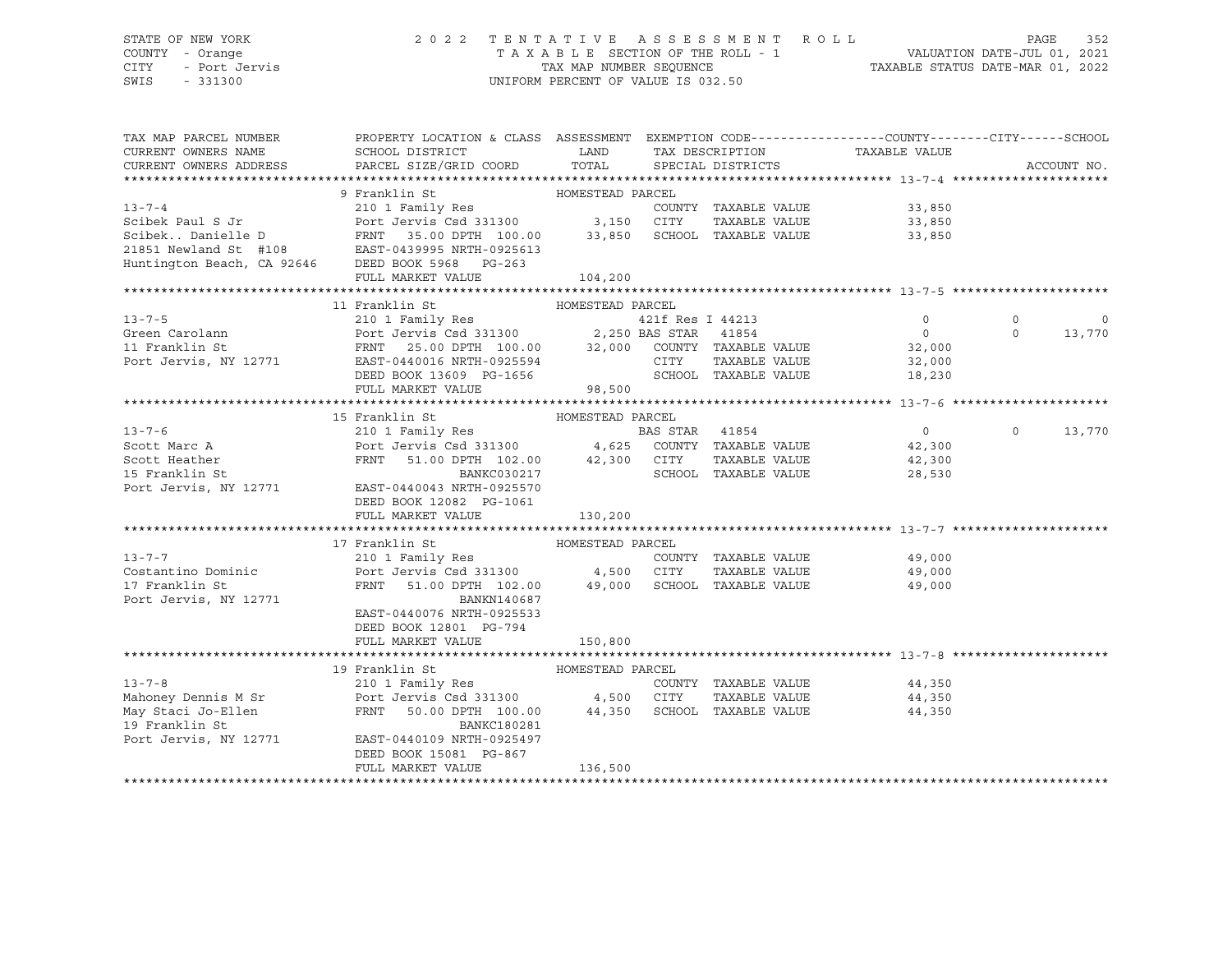### STATE OF NEW YORK 2 0 2 2 T E N T A T I V E A S S E S S M E N T R O L L PAGE 353 COUNTY - Orange T A X A B L E SECTION OF THE ROLL - 1 VALUATION DATE-JUL 01, 2021 CITY - Port Jervis TAX MAP NUMBER SEQUENCE TAXABLE STATUS DATE-MAR 01, 2022

| TAX MAP PARCEL NUMBER<br>CURRENT OWNERS NAME<br>CURRENT OWNERS ADDRESS                                                                                                                                                                                     | PROPERTY LOCATION & CLASS ASSESSMENT EXEMPTION CODE----------------COUNTY-------CITY------SCHOOL<br>SCHOOL DISTRICT LAND<br>PARCEL SIZE/GRID COORD | TOTAL                | TAX DESCRIPTION<br>SPECIAL DISTRICTS |                      | TAXABLE VALUE | ACCOUNT NO. |
|------------------------------------------------------------------------------------------------------------------------------------------------------------------------------------------------------------------------------------------------------------|----------------------------------------------------------------------------------------------------------------------------------------------------|----------------------|--------------------------------------|----------------------|---------------|-------------|
|                                                                                                                                                                                                                                                            |                                                                                                                                                    |                      |                                      |                      |               |             |
|                                                                                                                                                                                                                                                            |                                                                                                                                                    |                      |                                      |                      |               |             |
|                                                                                                                                                                                                                                                            |                                                                                                                                                    |                      |                                      | COUNTY TAXABLE VALUE | 36,800        |             |
|                                                                                                                                                                                                                                                            |                                                                                                                                                    |                      |                                      | TAXABLE VALUE        | 36,800        |             |
|                                                                                                                                                                                                                                                            |                                                                                                                                                    |                      |                                      |                      | 36,800        |             |
| Chestnut Ridge, NY 10977 EAST-0440141 NRTH-0925463                                                                                                                                                                                                         |                                                                                                                                                    |                      |                                      |                      |               |             |
|                                                                                                                                                                                                                                                            | DEED BOOK 14521 PG-584<br>FULL MARKET VALUE 113,200                                                                                                |                      |                                      |                      |               |             |
|                                                                                                                                                                                                                                                            |                                                                                                                                                    |                      |                                      |                      |               |             |
|                                                                                                                                                                                                                                                            | 23 Franklin St                                                                                                                                     | NON-HOMESTEAD PARCEL |                                      |                      |               |             |
| Franklin St LLC<br>23 Franklin St LLC<br>23 Franklin St ERNT 50.00 DPTH 100.00 13,000 CITY TAXABLE VALUE<br>23 Franklin St FRNT 50.00 DPTH 100.00 51,100 SCHOOL TAXABLE VALUE<br>23 Franklin St FRNT 50.00 DPTH 100.00 51,100 SCHOOL T                     |                                                                                                                                                    |                      |                                      |                      | 51,100        |             |
|                                                                                                                                                                                                                                                            |                                                                                                                                                    |                      |                                      |                      | 51,100        |             |
|                                                                                                                                                                                                                                                            |                                                                                                                                                    |                      |                                      |                      | 51,100        |             |
|                                                                                                                                                                                                                                                            |                                                                                                                                                    |                      |                                      |                      |               |             |
|                                                                                                                                                                                                                                                            |                                                                                                                                                    |                      |                                      |                      |               |             |
|                                                                                                                                                                                                                                                            |                                                                                                                                                    | 157,200              |                                      |                      |               |             |
| DEED BOOK 15148 PG-926<br>PRIOR OWNER ON 3/01/2022 PULL MARKET VALUE<br>23 Franklin St LLC<br>23 Franklin St LLC                                                                                                                                           |                                                                                                                                                    |                      |                                      |                      |               |             |
|                                                                                                                                                                                                                                                            |                                                                                                                                                    |                      |                                      |                      |               |             |
|                                                                                                                                                                                                                                                            | 46 Fowler St                                                                                                                                       | NON-HOMESTEAD PARCEL |                                      |                      |               |             |
| $13 - 7 - 11$                                                                                                                                                                                                                                              | 330 Vacant comm                                                                                                                                    |                      |                                      | COUNTY TAXABLE VALUE | 9,100         |             |
|                                                                                                                                                                                                                                                            |                                                                                                                                                    |                      |                                      |                      | 9,100         |             |
| Example 1990 Material Country TAXABLE VALUE<br>To Be and the Country of Country TAXABLE VALUE<br>To Be a Tenar Country of City TAXABLE VALUE<br>Port Jervis, NY 12771 EAST-0440249 NRTH-0925395<br>Port Jervis, NY 12771 EAST-0440249                      |                                                                                                                                                    |                      |                                      |                      | 9,100         |             |
|                                                                                                                                                                                                                                                            |                                                                                                                                                    |                      |                                      |                      |               |             |
|                                                                                                                                                                                                                                                            | DEED BOOK 14508 PG-1140                                                                                                                            |                      |                                      |                      |               |             |
|                                                                                                                                                                                                                                                            | FULL MARKET VALUE                                                                                                                                  | 28,000               |                                      |                      |               |             |
|                                                                                                                                                                                                                                                            |                                                                                                                                                    |                      |                                      |                      |               |             |
| 42-44 Fowler St<br>42-44 Fowler St<br>482 Det row bldg<br>Goodwin William B<br>49,900<br>42-44 Fowler St<br>49,900<br>42-44 Fowler St<br>FRNT 50.00 DPTH 100.00<br>49,900<br>2000 BCHOOL TAXABLE VALUE<br>49,900<br>5CHOOL TAXABLE VALUE<br>49,900<br>49,9 |                                                                                                                                                    |                      |                                      |                      |               |             |
|                                                                                                                                                                                                                                                            |                                                                                                                                                    |                      |                                      |                      |               |             |
|                                                                                                                                                                                                                                                            |                                                                                                                                                    |                      |                                      |                      |               |             |
|                                                                                                                                                                                                                                                            |                                                                                                                                                    |                      |                                      |                      |               |             |
|                                                                                                                                                                                                                                                            |                                                                                                                                                    |                      |                                      |                      |               |             |
|                                                                                                                                                                                                                                                            |                                                                                                                                                    | 153,500              |                                      |                      |               |             |
|                                                                                                                                                                                                                                                            | FULL MARKET VALUE                                                                                                                                  |                      |                                      |                      |               |             |
|                                                                                                                                                                                                                                                            |                                                                                                                                                    |                      |                                      |                      |               |             |
|                                                                                                                                                                                                                                                            |                                                                                                                                                    |                      |                                      |                      | 61,150        |             |
|                                                                                                                                                                                                                                                            |                                                                                                                                                    |                      |                                      |                      | 61,150        |             |
|                                                                                                                                                                                                                                                            |                                                                                                                                                    |                      |                                      |                      | 61,150        |             |
|                                                                                                                                                                                                                                                            |                                                                                                                                                    |                      |                                      |                      |               |             |
|                                                                                                                                                                                                                                                            | DEED BOOK 3095 PG-283                                                                                                                              |                      |                                      |                      |               |             |
|                                                                                                                                                                                                                                                            | FULL MARKET VALUE                                                                                                                                  | 188,200              |                                      |                      |               |             |
|                                                                                                                                                                                                                                                            |                                                                                                                                                    |                      |                                      |                      |               |             |
|                                                                                                                                                                                                                                                            | 66 Hammond St                                                                                                                                      |                      |                                      |                      |               |             |
| $13 - 7 - 14$                                                                                                                                                                                                                                              |                                                                                                                                                    |                      |                                      |                      | 50,950        |             |
|                                                                                                                                                                                                                                                            |                                                                                                                                                    |                      |                                      |                      | 50,950        |             |
| Dahl Walter Alfred Jr<br>198 Homestead Ln                                                                                                                                                                                                                  |                                                                                                                                                    |                      |                                      |                      | 50,950        |             |
| Otisville, NY 10963                                                                                                                                                                                                                                        | BANKN140687                                                                                                                                        |                      |                                      |                      |               |             |
|                                                                                                                                                                                                                                                            | EAST-0440147 NRTH-0925338                                                                                                                          |                      |                                      |                      |               |             |
|                                                                                                                                                                                                                                                            | DEED BOOK 5857 PG-1                                                                                                                                |                      |                                      |                      |               |             |
|                                                                                                                                                                                                                                                            | FULL MARKET VALUE                                                                                                                                  | 156,800              |                                      |                      |               |             |
|                                                                                                                                                                                                                                                            |                                                                                                                                                    |                      |                                      |                      |               |             |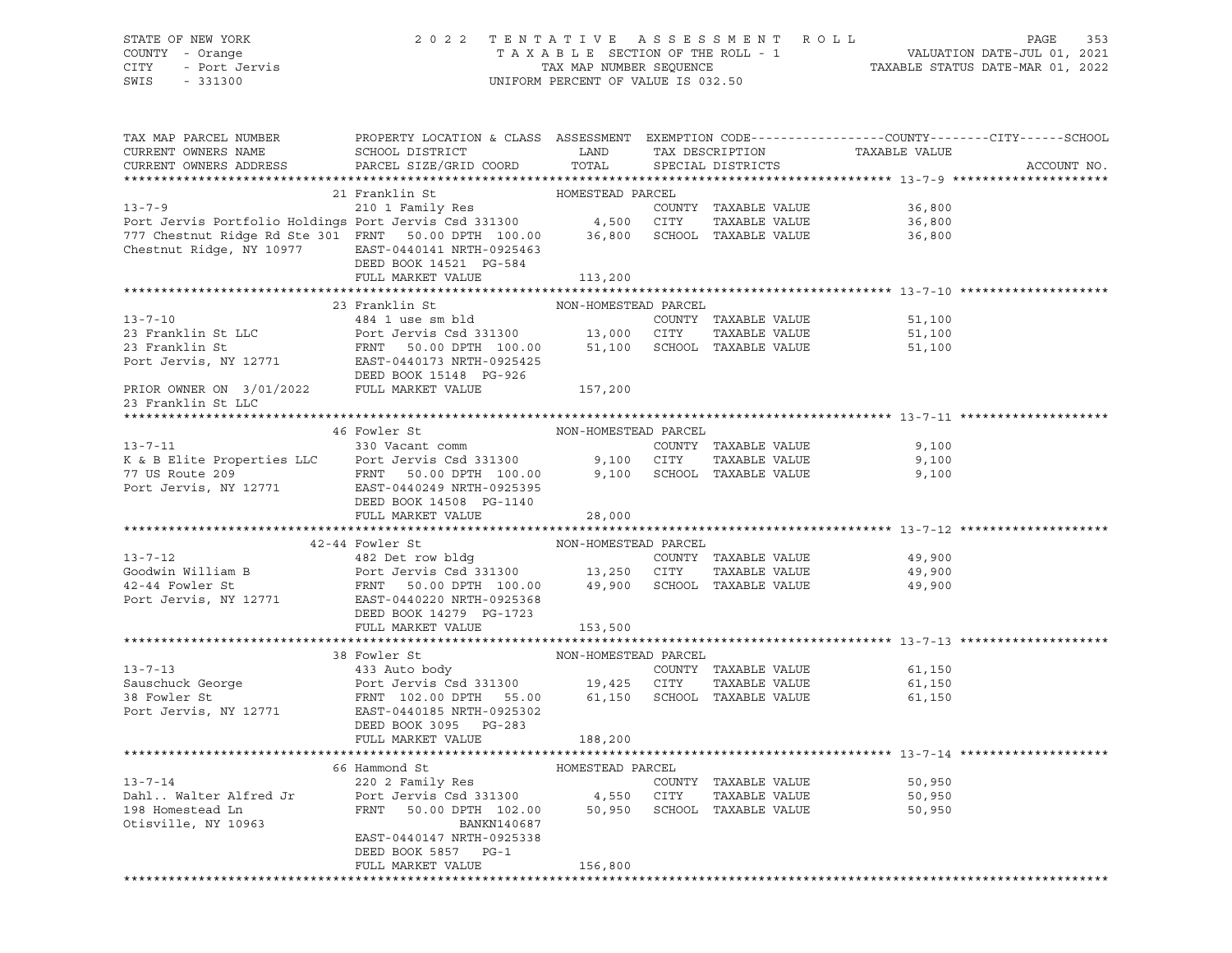| STATE OF NEW YORK<br>STATE OF NEW TOOLS<br>COUNTY - Orange<br>CITY - Port Jervis | 2022 TENTATIVE ASSESSMENT ROLL                                                                                                                                                                                                                                                                                                                                                                                                                              | UNIFORM PERCENT OF VALUE IS 032.50 |                      | TAXABLE SECTION OF THE ROLL - 1 VALUATION DATE-JUL 01, 2021<br>TAX MAP NUMBER SEQUENCE TAXABLE STATUS DATE-MAR 01, 2022<br>JNIFORM PERCENT OF VALUE IS 032 50 | PAGE               | 354    |
|----------------------------------------------------------------------------------|-------------------------------------------------------------------------------------------------------------------------------------------------------------------------------------------------------------------------------------------------------------------------------------------------------------------------------------------------------------------------------------------------------------------------------------------------------------|------------------------------------|----------------------|---------------------------------------------------------------------------------------------------------------------------------------------------------------|--------------------|--------|
|                                                                                  | TAX MAP PARCEL NUMBER THE PROPERTY LOCATION & CLASS ASSESSMENT EXEMPTION CODE--------------COUNTY-------CITY------SCHOOL                                                                                                                                                                                                                                                                                                                                    |                                    |                      |                                                                                                                                                               |                    |        |
| CURRENT OWNERS NAME                                                              | ${\tt SCHOOD\,\, \, {\tt DISTRTCT}} {\small\hbox{\tt LAND}} {\small\hbox{\tt TAX\,\, \, {\tt DESCRIPTION}} {\small\hbox{\tt TAXABLE\,\, \, {VALUE}} }$                                                                                                                                                                                                                                                                                                      |                                    |                      |                                                                                                                                                               |                    |        |
| CURRENT OWNERS ADDRESS                                                           | PARCEL SIZE/GRID COORD TOTAL                                                                                                                                                                                                                                                                                                                                                                                                                                |                                    | SPECIAL DISTRICTS    |                                                                                                                                                               | ACCOUNT NO.        |        |
|                                                                                  |                                                                                                                                                                                                                                                                                                                                                                                                                                                             |                                    |                      |                                                                                                                                                               |                    |        |
|                                                                                  | 62 Hammond St                                                                                                                                                                                                                                                                                                                                                                                                                                               | NON-HOMESTEAD PARCEL               |                      |                                                                                                                                                               |                    |        |
| $13 - 7 - 15$                                                                    |                                                                                                                                                                                                                                                                                                                                                                                                                                                             |                                    |                      |                                                                                                                                                               |                    |        |
| Dahl Walter Alfred Jr                                                            |                                                                                                                                                                                                                                                                                                                                                                                                                                                             |                                    |                      |                                                                                                                                                               |                    |        |
| 198 Homestead Ln<br>Otisville, NY 10963                                          | 484 1 use sm bld<br>484 1 use sm bld<br>Port Jervis Csd 331300 6,150 CITY TAXABLE VALUE<br>FRNT 41.00 DPTH 102.00 18,850 SCHOOL TAXABLE VALUE 18,850 FRNT 41.00 DPTH 102.00                                                                                                                                                                                                                                                                                 |                                    |                      |                                                                                                                                                               |                    |        |
|                                                                                  | BANKN140687                                                                                                                                                                                                                                                                                                                                                                                                                                                 |                                    |                      |                                                                                                                                                               |                    |        |
|                                                                                  | EAST-0440115 NRTH-0925374<br>DEED BOOK 5857 PG-1                                                                                                                                                                                                                                                                                                                                                                                                            |                                    |                      |                                                                                                                                                               |                    |        |
|                                                                                  | FULL MARKET VALUE                                                                                                                                                                                                                                                                                                                                                                                                                                           |                                    |                      |                                                                                                                                                               |                    |        |
|                                                                                  |                                                                                                                                                                                                                                                                                                                                                                                                                                                             | 58,000                             |                      |                                                                                                                                                               |                    |        |
|                                                                                  | 60 Hammond St MOMESTEAD PARCEL                                                                                                                                                                                                                                                                                                                                                                                                                              |                                    |                      |                                                                                                                                                               |                    |        |
|                                                                                  | 13-7-16<br>Lin Zhu Guan<br>2010 I Family Res<br>2010 I Family Res<br>2010 I Family Res<br>2010 I Family Res<br>2010 I Family Res<br>2010 I Family Res<br>2010 I Family Res<br>2010 I Family Res<br>2010 3,050 COUNTY TAXABLE VALUE<br>2010 AS STAR<br>                                                                                                                                                                                                      |                                    |                      |                                                                                                                                                               | $0 \t 0 \t 13,770$ |        |
|                                                                                  |                                                                                                                                                                                                                                                                                                                                                                                                                                                             |                                    |                      |                                                                                                                                                               |                    |        |
|                                                                                  |                                                                                                                                                                                                                                                                                                                                                                                                                                                             |                                    |                      |                                                                                                                                                               |                    |        |
|                                                                                  |                                                                                                                                                                                                                                                                                                                                                                                                                                                             |                                    |                      |                                                                                                                                                               |                    |        |
|                                                                                  |                                                                                                                                                                                                                                                                                                                                                                                                                                                             |                                    |                      |                                                                                                                                                               |                    |        |
|                                                                                  | FULL MARKET VALUE 138,500                                                                                                                                                                                                                                                                                                                                                                                                                                   |                                    |                      |                                                                                                                                                               |                    |        |
|                                                                                  |                                                                                                                                                                                                                                                                                                                                                                                                                                                             |                                    |                      |                                                                                                                                                               |                    |        |
|                                                                                  |                                                                                                                                                                                                                                                                                                                                                                                                                                                             |                                    |                      |                                                                                                                                                               |                    |        |
|                                                                                  |                                                                                                                                                                                                                                                                                                                                                                                                                                                             |                                    |                      |                                                                                                                                                               |                    |        |
|                                                                                  |                                                                                                                                                                                                                                                                                                                                                                                                                                                             |                                    |                      |                                                                                                                                                               |                    |        |
|                                                                                  | 13-7-17<br>13-7-17<br>220 2 Family Res<br>EXEL EXAMPLE VALUE<br>220 2 Family Res<br>Port Jervis Csd 331300<br>2,250 CITY TAXABLE VALUE<br>25.00 DPTH 100.00<br>46,100<br>Monroe, NY 10950<br>Monroe, NY 10950<br>2,250 CITY TAXABLE VALUE<br>46,100<br>2                                                                                                                                                                                                    |                                    |                      |                                                                                                                                                               |                    |        |
|                                                                                  |                                                                                                                                                                                                                                                                                                                                                                                                                                                             |                                    |                      |                                                                                                                                                               |                    |        |
|                                                                                  |                                                                                                                                                                                                                                                                                                                                                                                                                                                             |                                    |                      |                                                                                                                                                               |                    |        |
|                                                                                  | FULL MARKET VALUE                                                                                                                                                                                                                                                                                                                                                                                                                                           | 141,800                            |                      |                                                                                                                                                               |                    |        |
|                                                                                  |                                                                                                                                                                                                                                                                                                                                                                                                                                                             |                                    |                      |                                                                                                                                                               |                    |        |
|                                                                                  |                                                                                                                                                                                                                                                                                                                                                                                                                                                             |                                    |                      |                                                                                                                                                               |                    |        |
|                                                                                  |                                                                                                                                                                                                                                                                                                                                                                                                                                                             |                                    |                      | $\overline{0}$                                                                                                                                                | $0 \qquad \qquad$  | 13,770 |
|                                                                                  |                                                                                                                                                                                                                                                                                                                                                                                                                                                             |                                    |                      | 27,600                                                                                                                                                        |                    |        |
|                                                                                  | 56 Hammond St MOMESTEAD PARCEL<br>210 1 Family Res BAS STAR 41854<br>210 1 Family Res BAS STAR 41854<br>27,600 CONTY TAXABLE VALUE<br>27,600 CITY TAXABLE VALUE<br>Port Jervis, NY 12771 EAT-0440054 NRTH-0925438<br>27,600 CITY TAXABLE V                                                                                                                                                                                                                  |                                    |                      | 27,600<br>13,830                                                                                                                                              |                    |        |
|                                                                                  | DEED BOOK 11878 PG-1820                                                                                                                                                                                                                                                                                                                                                                                                                                     |                                    | SCHOOL TAXABLE VALUE |                                                                                                                                                               |                    |        |
|                                                                                  | FULL MARKET VALUE 84,900                                                                                                                                                                                                                                                                                                                                                                                                                                    |                                    |                      |                                                                                                                                                               |                    |        |
|                                                                                  |                                                                                                                                                                                                                                                                                                                                                                                                                                                             |                                    |                      |                                                                                                                                                               |                    |        |
|                                                                                  |                                                                                                                                                                                                                                                                                                                                                                                                                                                             |                                    |                      |                                                                                                                                                               |                    |        |
|                                                                                  |                                                                                                                                                                                                                                                                                                                                                                                                                                                             |                                    |                      | 44,050                                                                                                                                                        |                    |        |
|                                                                                  |                                                                                                                                                                                                                                                                                                                                                                                                                                                             |                                    |                      | TAXABLE VALUE 44,050                                                                                                                                          |                    |        |
|                                                                                  | $\begin{tabular}{lcccccc} 54\text{ Hammond St}&\text{HOMESTEAD PARCEL}\\ \text{Cuantle Telescope}&\text{210 1 Family Res}&\text{COMESTEAD PARCEL}&\text{COMISTEUL}\\ \text{Cuantle Rosa O}&\text{Port Jervis Csd 331300}&\text{2,250 CITY} &\text{TAXABLE VALUE}\\ \text{Cuantle Rosa O}&\text{FRNT}&\text{29.00 DPTH} &\text{100.00}&\text{44,050} &\text{SCHOOL} &\text{TAXABLE VALUE}\\ \text{54 Hammond St}&\text{EAST-0440036 NRTH-0925457} &\text{10$ |                                    |                      | 44,050                                                                                                                                                        |                    |        |
|                                                                                  |                                                                                                                                                                                                                                                                                                                                                                                                                                                             |                                    |                      |                                                                                                                                                               |                    |        |
|                                                                                  |                                                                                                                                                                                                                                                                                                                                                                                                                                                             |                                    |                      |                                                                                                                                                               |                    |        |
|                                                                                  | FULL MARKET VALUE                                                                                                                                                                                                                                                                                                                                                                                                                                           | 135,500                            |                      |                                                                                                                                                               |                    |        |
|                                                                                  |                                                                                                                                                                                                                                                                                                                                                                                                                                                             |                                    |                      |                                                                                                                                                               |                    |        |
|                                                                                  | $10 F1$ En Usymond $C+$                                                                                                                                                                                                                                                                                                                                                                                                                                     | UOMECTEAD DADCEL                   |                      |                                                                                                                                                               |                    |        |

|                             | 48-50 Hammond St          | HOMESTEAD PARCEL |               |        |
|-----------------------------|---------------------------|------------------|---------------|--------|
| $13 - 7 - 20$               | 220 2 Family Res          | COUNTY           | TAXABLE VALUE | 48,450 |
| Martinez Jonathan           | Port Jervis Csd 331300    | 4,500<br>CITY    | TAXABLE VALUE | 48,450 |
| 120 Co Op City Blvd Apt 10G | FRNT<br>50.00 DPTH 100.00 | 48,450<br>SCHOOL | TAXABLE VALUE | 48,450 |
| Bronx, NY 10475             | BANKC190294               |                  |               |        |
|                             | EAST-0440008 NRTH-0925477 |                  |               |        |
|                             | DEED BOOK 14548 PG-83     |                  |               |        |
|                             | FULL MARKET VALUE         | 149,100          |               |        |
|                             |                           |                  |               |        |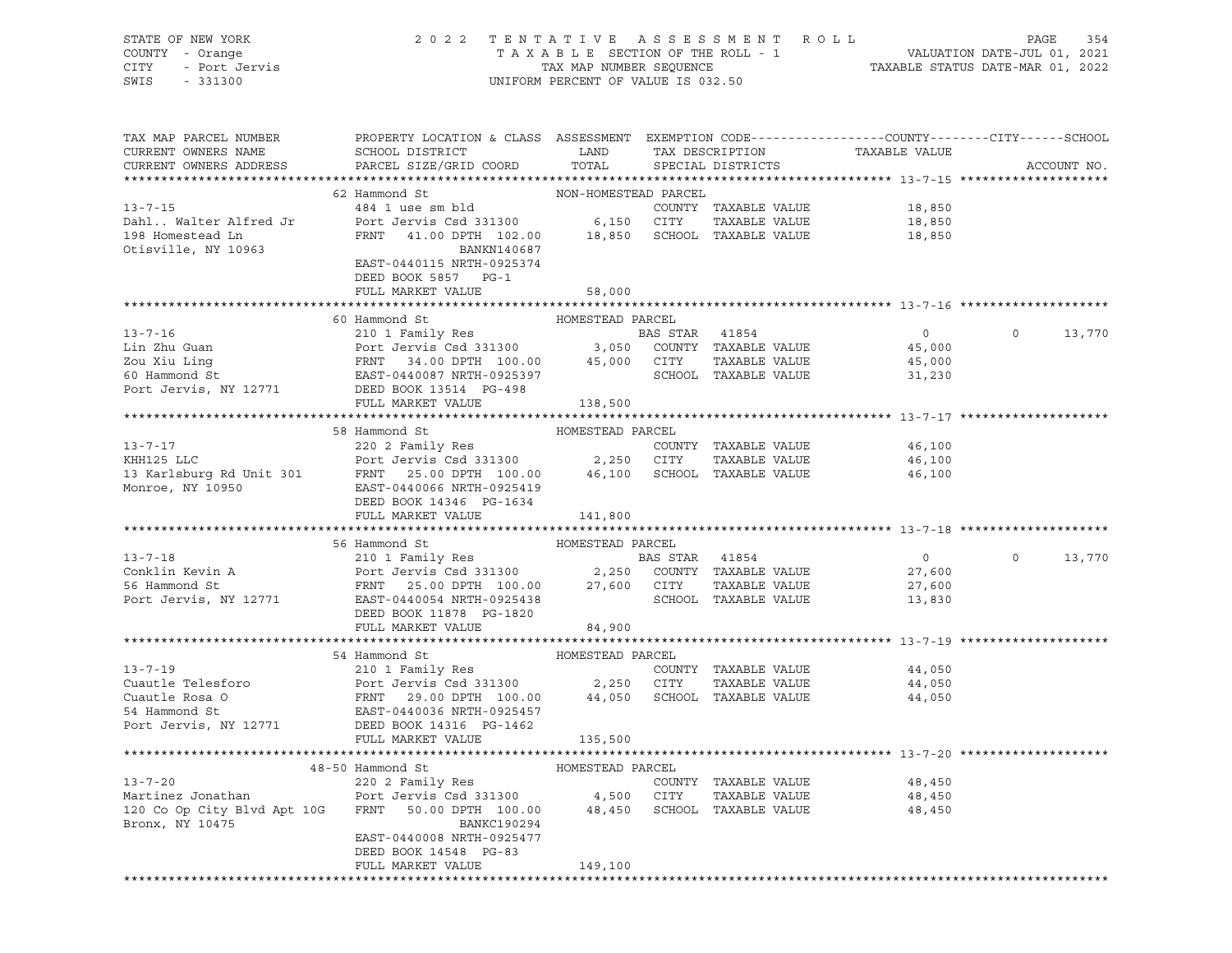### STATE OF NEW YORK 2 0 2 2 T E N T A T I V E A S S E S S M E N T R O L L PAGE 355 COUNTY - Orange T A X A B L E SECTION OF THE ROLL - 1 VALUATION DATE-JUL 01, 2021 CITY - Port Jervis TAX MAP NUMBER SEQUENCE TAXABLE STATUS DATE-MAR 01, 2022

| TAX MAP PARCEL NUMBER<br>CURRENT OWNERS NAME<br>CURRENT OWNERS ADDRESS | PROPERTY LOCATION & CLASS ASSESSMENT EXEMPTION CODE---------------COUNTY-------CITY------SCHOOL<br>SCHOOL DISTRICT<br><b>EXAMPLE DESCRIPTION OF STREET AND LAND</b><br>PARCEL SIZE/GRID COORD                                                          | TOTAL            |                             | AN DESCRIPTION TAXABLE VALUE SPECIAL DISTRICTS | ACCOUNT NO. |
|------------------------------------------------------------------------|--------------------------------------------------------------------------------------------------------------------------------------------------------------------------------------------------------------------------------------------------------|------------------|-----------------------------|------------------------------------------------|-------------|
|                                                                        |                                                                                                                                                                                                                                                        |                  |                             |                                                |             |
|                                                                        | 46 Hammond St                                                                                                                                                                                                                                          | HOMESTEAD PARCEL |                             |                                                |             |
| $13 - 7 - 21$                                                          | 220 2 Family Res                                                                                                                                                                                                                                       |                  | COUNTY TAXABLE VALUE        | 44,300                                         |             |
| Spano Joseph A                                                         |                                                                                                                                                                                                                                                        |                  | TAXABLE VALUE               | 44,300                                         |             |
| 6-8 Hammond St                                                         | Port Jervis Csd 331300<br>FRNT - 26.00 DPTH - 100.00<br>EAST-0439981 NRTH-0925512<br>FRNT 26.00 DPTH 100.00 44,300 SCHOOL TAXABLE VALUE                                                                                                                |                  |                             | 44,300                                         |             |
| PO Box 3136                                                            |                                                                                                                                                                                                                                                        |                  |                             |                                                |             |
|                                                                        | Port Jervis, NY 12771 DEED BOOK 3538 PG-00307                                                                                                                                                                                                          |                  |                             |                                                |             |
|                                                                        | FULL MARKET VALUE                                                                                                                                                                                                                                      | 136,300          |                             |                                                |             |
|                                                                        |                                                                                                                                                                                                                                                        |                  |                             |                                                |             |
|                                                                        | 44 Hammond St                                                                                                                                                                                                                                          | HOMESTEAD PARCEL |                             |                                                |             |
| $13 - 7 - 22$                                                          | 210 1 Family Res                                                                                                                                                                                                                                       |                  | COUNTY TAXABLE VALUE        | 45,000                                         |             |
|                                                                        | Port Jervis Csd 331300 2,150 CITY                                                                                                                                                                                                                      |                  | TAXABLE VALUE               | 45,000                                         |             |
|                                                                        |                                                                                                                                                                                                                                                        |                  |                             | 45,000                                         |             |
|                                                                        |                                                                                                                                                                                                                                                        |                  |                             |                                                |             |
|                                                                        |                                                                                                                                                                                                                                                        |                  |                             |                                                |             |
|                                                                        | DEED BOOK 14577 PG-95                                                                                                                                                                                                                                  |                  |                             |                                                |             |
|                                                                        | FULL MARKET VALUE                                                                                                                                                                                                                                      | 138,500          |                             |                                                |             |
|                                                                        |                                                                                                                                                                                                                                                        |                  |                             |                                                |             |
|                                                                        | 40 Hammond St                                                                                                                                                                                                                                          | HOMESTEAD PARCEL |                             |                                                |             |
| $13 - 7 - 23$                                                          |                                                                                                                                                                                                                                                        |                  | COUNTY TAXABLE VALUE        | 50,000                                         |             |
| Karma Connections Inc                                                  |                                                                                                                                                                                                                                                        |                  | TAXABLE VALUE               | 50,000                                         |             |
| 214 Bishop St                                                          | 210 1 Family Res<br>Port Jervis Csd 331300 4,500 CITY<br>FRNT 50.00 DPTH 100.00 50,000 SCHOOL<br>EAST-0439936 NRTH-0925553                                                                                                                             |                  | 50,000 SCHOOL TAXABLE VALUE | 50,000                                         |             |
| Staten Island, NY 10306                                                |                                                                                                                                                                                                                                                        |                  |                             |                                                |             |
|                                                                        | DEED BOOK 14513 PG-1354                                                                                                                                                                                                                                |                  |                             |                                                |             |
|                                                                        | FULL MARKET VALUE                                                                                                                                                                                                                                      | 153,800          |                             |                                                |             |
|                                                                        |                                                                                                                                                                                                                                                        |                  |                             |                                                |             |
|                                                                        | 38 Hammond St                                                                                                                                                                                                                                          |                  |                             |                                                |             |
| $13 - 7 - 24$                                                          |                                                                                                                                                                                                                                                        |                  | COUNTY TAXABLE VALUE        | 43,600                                         |             |
|                                                                        |                                                                                                                                                                                                                                                        |                  |                             | TAXABLE VALUE 43,600                           |             |
|                                                                        | Port Jervis Csd 331300 3,600 CITY TAXABLE VALUE<br>38 Hammond St FRNT 40.00 DPTH 100.00 43,600 SCHOOL TAXABLE VALUE<br>Port Jervis, NY 12771 EAST-0439914 NRTH-0925582                                                                                 |                  |                             | 43,600                                         |             |
|                                                                        |                                                                                                                                                                                                                                                        |                  |                             |                                                |             |
|                                                                        | DEED BOOK 14645 PG-1432                                                                                                                                                                                                                                |                  |                             |                                                |             |
|                                                                        | FULL MARKET VALUE                                                                                                                                                                                                                                      | 134,200          |                             |                                                |             |
|                                                                        |                                                                                                                                                                                                                                                        |                  |                             |                                                |             |
|                                                                        | 36 Hammond St                                                                                                                                                                                                                                          | HOMESTEAD PARCEL |                             |                                                |             |
|                                                                        |                                                                                                                                                                                                                                                        |                  |                             | 54,000                                         |             |
|                                                                        |                                                                                                                                                                                                                                                        |                  |                             | 54,000                                         |             |
|                                                                        |                                                                                                                                                                                                                                                        |                  |                             | 54,000                                         |             |
|                                                                        |                                                                                                                                                                                                                                                        |                  |                             |                                                |             |
|                                                                        | Mount Kisco, NY 10549 DEED BOOK 14900 PG-1001                                                                                                                                                                                                          |                  |                             |                                                |             |
|                                                                        |                                                                                                                                                                                                                                                        |                  |                             |                                                |             |
|                                                                        | FULL MARKET VALUE                                                                                                                                                                                                                                      | 166,200          |                             |                                                |             |
|                                                                        |                                                                                                                                                                                                                                                        |                  |                             |                                                |             |
|                                                                        |                                                                                                                                                                                                                                                        |                  |                             |                                                |             |
|                                                                        |                                                                                                                                                                                                                                                        |                  | COUNTY TAXABLE VALUE        | 49,000                                         |             |
|                                                                        |                                                                                                                                                                                                                                                        |                  | TAXABLE VALUE               | 49,000                                         |             |
|                                                                        | EXECUTE:<br>Charles Tran Property LLC<br>210 1 Family Res<br>210 1 Family Res<br>210 1 Family Res<br>210 1 Family Res<br>210 1 Family Res<br>210 1 Family Res<br>210 1 Family Res<br>210 1 Family Res<br>210 1 Family Res<br>210 1 Family Res<br>210 1 |                  | SCHOOL TAXABLE VALUE        | 49,000                                         |             |
|                                                                        |                                                                                                                                                                                                                                                        |                  |                             |                                                |             |
|                                                                        |                                                                                                                                                                                                                                                        |                  |                             |                                                |             |
|                                                                        | FULL MARKET VALUE                                                                                                                                                                                                                                      | 150,800          |                             |                                                |             |
|                                                                        |                                                                                                                                                                                                                                                        |                  |                             |                                                |             |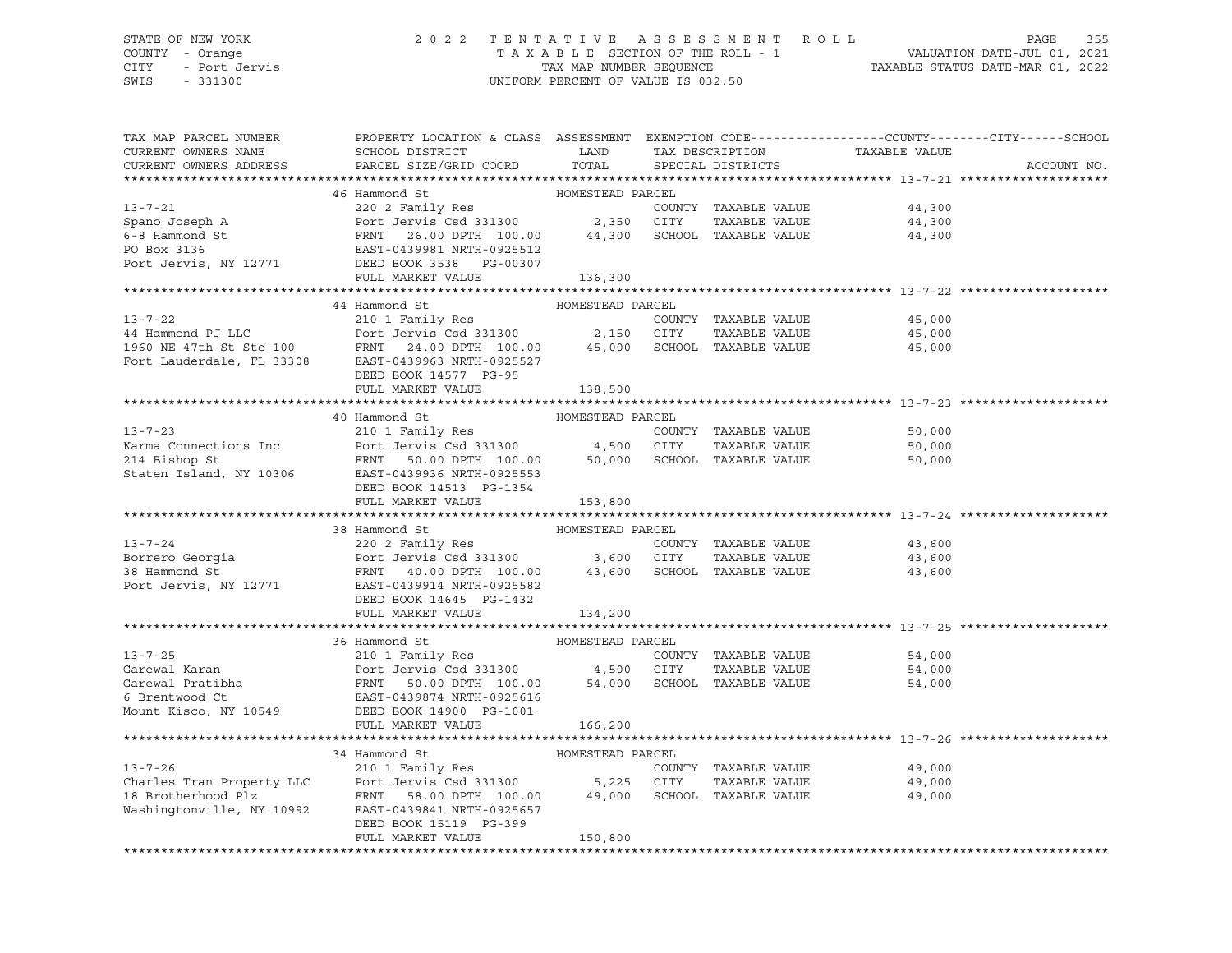# STATE OF NEW YORK 2 0 2 2 T E N T A T I V E A S S E S S M E N T R O L L PAGE 356 COUNTY - Orange T A X A B L E SECTION OF THE ROLL - 1 VALUATION DATE-JUL 01, 2021 CITY - Port Jervis TAX MAP NUMBER SEQUENCE TAXABLE STATUS DATE-MAR 01, 2022

| TAX MAP PARCEL NUMBER<br>CURRENT OWNERS NAME<br>CURRENT OWNERS ADDRESS                                                                                                                                                                                 | PROPERTY LOCATION & CLASS ASSESSMENT EXEMPTION CODE----------------COUNTY-------CITY------SCHOOL<br>${\tt SCHOOL\,\,\, DISTRICT}\qquad \qquad {\tt LAND}\qquad \qquad {\tt TAX\,\,\, DESCRIPTION}\qquad \qquad {\tt TAXABLE\,\,\, VALUE}$<br>PARCEL SIZE/GRID COORD TOTAL SPECIAL DISTRICTS |                  |  |                                                     |                |               | ACCOUNT NO. |
|--------------------------------------------------------------------------------------------------------------------------------------------------------------------------------------------------------------------------------------------------------|---------------------------------------------------------------------------------------------------------------------------------------------------------------------------------------------------------------------------------------------------------------------------------------------|------------------|--|-----------------------------------------------------|----------------|---------------|-------------|
|                                                                                                                                                                                                                                                        |                                                                                                                                                                                                                                                                                             |                  |  |                                                     |                |               |             |
| 5 Spring St<br>5 Spring St<br>311 Res vac land<br>23.31300 3,350 CITY TAXABLE VALUE<br>3,350 SCHOOL TAXABLE VALUE<br>3,350 SCHOOL TAXABLE VALUE<br>3,350 SCHOOL TAXABLE VALUE<br>3,350 SCHOOL TAXABLE VALUE<br>3,350 SCHOOL TAXABLE VALUE<br>3,3       |                                                                                                                                                                                                                                                                                             |                  |  |                                                     |                |               |             |
|                                                                                                                                                                                                                                                        |                                                                                                                                                                                                                                                                                             |                  |  |                                                     |                |               |             |
|                                                                                                                                                                                                                                                        |                                                                                                                                                                                                                                                                                             |                  |  |                                                     |                |               |             |
|                                                                                                                                                                                                                                                        |                                                                                                                                                                                                                                                                                             |                  |  |                                                     |                |               |             |
| Cornwall on Hudson, NY 12520 EAST-0439885 NRTH-0925685                                                                                                                                                                                                 |                                                                                                                                                                                                                                                                                             |                  |  |                                                     |                |               |             |
|                                                                                                                                                                                                                                                        | DEED BOOK 14686 PG-1059                                                                                                                                                                                                                                                                     |                  |  |                                                     |                |               |             |
|                                                                                                                                                                                                                                                        | FULL MARKET VALUE 10,300                                                                                                                                                                                                                                                                    |                  |  |                                                     |                |               |             |
|                                                                                                                                                                                                                                                        |                                                                                                                                                                                                                                                                                             |                  |  |                                                     |                |               |             |
|                                                                                                                                                                                                                                                        | 11 East Broome St MOMESTEAD PARCEL                                                                                                                                                                                                                                                          |                  |  |                                                     |                |               |             |
|                                                                                                                                                                                                                                                        |                                                                                                                                                                                                                                                                                             |                  |  |                                                     | 76,000         |               |             |
|                                                                                                                                                                                                                                                        |                                                                                                                                                                                                                                                                                             |                  |  | TAXABLE VALUE 76,000<br>TAXABLE VALUE 76,000        |                |               |             |
| 13-8-1.2<br>Porter Bruce<br>Port Bruce<br>Port Jervis Csd 331300<br>11 East Broome St<br>Port Jervis, NY 12771<br>EAST-0440135 NRTH-0926220<br>EAST-0440135 NRTH-0926220                                                                               |                                                                                                                                                                                                                                                                                             |                  |  |                                                     | 76,000         |               |             |
|                                                                                                                                                                                                                                                        |                                                                                                                                                                                                                                                                                             |                  |  |                                                     |                |               |             |
|                                                                                                                                                                                                                                                        |                                                                                                                                                                                                                                                                                             |                  |  |                                                     |                |               |             |
|                                                                                                                                                                                                                                                        | DEED BOOK 14556 PG-154                                                                                                                                                                                                                                                                      |                  |  |                                                     |                |               |             |
|                                                                                                                                                                                                                                                        | FULL MARKET VALUE                                                                                                                                                                                                                                                                           | 233,800          |  |                                                     |                |               |             |
|                                                                                                                                                                                                                                                        |                                                                                                                                                                                                                                                                                             |                  |  |                                                     |                |               |             |
| 13-8-2<br>13-8-2<br>Mulligan Managment LLC<br>Mulligan Managment LLC<br>13 East Broome St Apt 1<br>13 East Broome St Apt 1<br>13 East Broome St Apt 1<br>13 East Broome St Apt 1<br>4a<br>Port Jervis, NY 12771<br>EAST-0440135 NRTH-0926161<br>EAST   |                                                                                                                                                                                                                                                                                             |                  |  |                                                     |                |               |             |
|                                                                                                                                                                                                                                                        |                                                                                                                                                                                                                                                                                             |                  |  |                                                     |                |               |             |
|                                                                                                                                                                                                                                                        |                                                                                                                                                                                                                                                                                             |                  |  |                                                     |                |               |             |
|                                                                                                                                                                                                                                                        |                                                                                                                                                                                                                                                                                             |                  |  |                                                     |                |               |             |
|                                                                                                                                                                                                                                                        |                                                                                                                                                                                                                                                                                             |                  |  |                                                     |                |               |             |
|                                                                                                                                                                                                                                                        |                                                                                                                                                                                                                                                                                             |                  |  |                                                     |                |               |             |
|                                                                                                                                                                                                                                                        | DEED BOOK 13980 PG-1261                                                                                                                                                                                                                                                                     |                  |  |                                                     |                |               |             |
|                                                                                                                                                                                                                                                        | FULL MARKET VALUE                                                                                                                                                                                                                                                                           | 165,700          |  |                                                     |                |               |             |
|                                                                                                                                                                                                                                                        |                                                                                                                                                                                                                                                                                             |                  |  |                                                     |                |               |             |
|                                                                                                                                                                                                                                                        | 17 East Broome St                                                                                                                                                                                                                                                                           | HOMESTEAD PARCEL |  |                                                     |                |               |             |
|                                                                                                                                                                                                                                                        |                                                                                                                                                                                                                                                                                             |                  |  |                                                     |                |               |             |
| 13-8-3<br>Scibek Paul<br>Scibek Paul<br>Scibek Danielle<br>Scibek Danielle<br>FRNT 79.00 DPTH 80.00<br>FRNT 79.00 DPTH 80.00<br>17 E. Broome St<br>EAST-0440188 NRTH-0926117<br>POTT JERED BOOK 12771<br>DEED BOOK 12771<br>DEED BOOK 12771<br>DEED BO |                                                                                                                                                                                                                                                                                             |                  |  |                                                     |                |               |             |
|                                                                                                                                                                                                                                                        |                                                                                                                                                                                                                                                                                             |                  |  |                                                     |                |               |             |
|                                                                                                                                                                                                                                                        |                                                                                                                                                                                                                                                                                             |                  |  |                                                     |                |               |             |
|                                                                                                                                                                                                                                                        |                                                                                                                                                                                                                                                                                             |                  |  |                                                     |                |               |             |
|                                                                                                                                                                                                                                                        | FULL MARKET VALUE 153,200                                                                                                                                                                                                                                                                   |                  |  |                                                     |                |               |             |
|                                                                                                                                                                                                                                                        |                                                                                                                                                                                                                                                                                             |                  |  |                                                     |                |               |             |
|                                                                                                                                                                                                                                                        |                                                                                                                                                                                                                                                                                             |                  |  |                                                     | $\overline{0}$ |               |             |
|                                                                                                                                                                                                                                                        |                                                                                                                                                                                                                                                                                             |                  |  |                                                     |                | $0 \t 13,770$ |             |
|                                                                                                                                                                                                                                                        |                                                                                                                                                                                                                                                                                             |                  |  |                                                     |                |               |             |
|                                                                                                                                                                                                                                                        |                                                                                                                                                                                                                                                                                             |                  |  |                                                     |                |               |             |
|                                                                                                                                                                                                                                                        |                                                                                                                                                                                                                                                                                             |                  |  |                                                     |                |               |             |
|                                                                                                                                                                                                                                                        |                                                                                                                                                                                                                                                                                             |                  |  |                                                     |                |               |             |
|                                                                                                                                                                                                                                                        | FULL MARKET VALUE 119,800                                                                                                                                                                                                                                                                   |                  |  | ********************************** 13-8-5 ********* |                |               |             |
|                                                                                                                                                                                                                                                        |                                                                                                                                                                                                                                                                                             |                  |  |                                                     |                |               |             |
|                                                                                                                                                                                                                                                        |                                                                                                                                                                                                                                                                                             |                  |  |                                                     |                |               |             |
|                                                                                                                                                                                                                                                        |                                                                                                                                                                                                                                                                                             |                  |  | TAXABLE VALUE 49,000                                | 49,000         |               |             |
|                                                                                                                                                                                                                                                        |                                                                                                                                                                                                                                                                                             |                  |  |                                                     |                |               |             |
|                                                                                                                                                                                                                                                        |                                                                                                                                                                                                                                                                                             |                  |  |                                                     | 49,000         |               |             |
|                                                                                                                                                                                                                                                        |                                                                                                                                                                                                                                                                                             |                  |  |                                                     |                |               |             |
|                                                                                                                                                                                                                                                        |                                                                                                                                                                                                                                                                                             |                  |  |                                                     |                |               |             |
|                                                                                                                                                                                                                                                        |                                                                                                                                                                                                                                                                                             |                  |  |                                                     |                |               |             |
|                                                                                                                                                                                                                                                        |                                                                                                                                                                                                                                                                                             |                  |  |                                                     |                |               |             |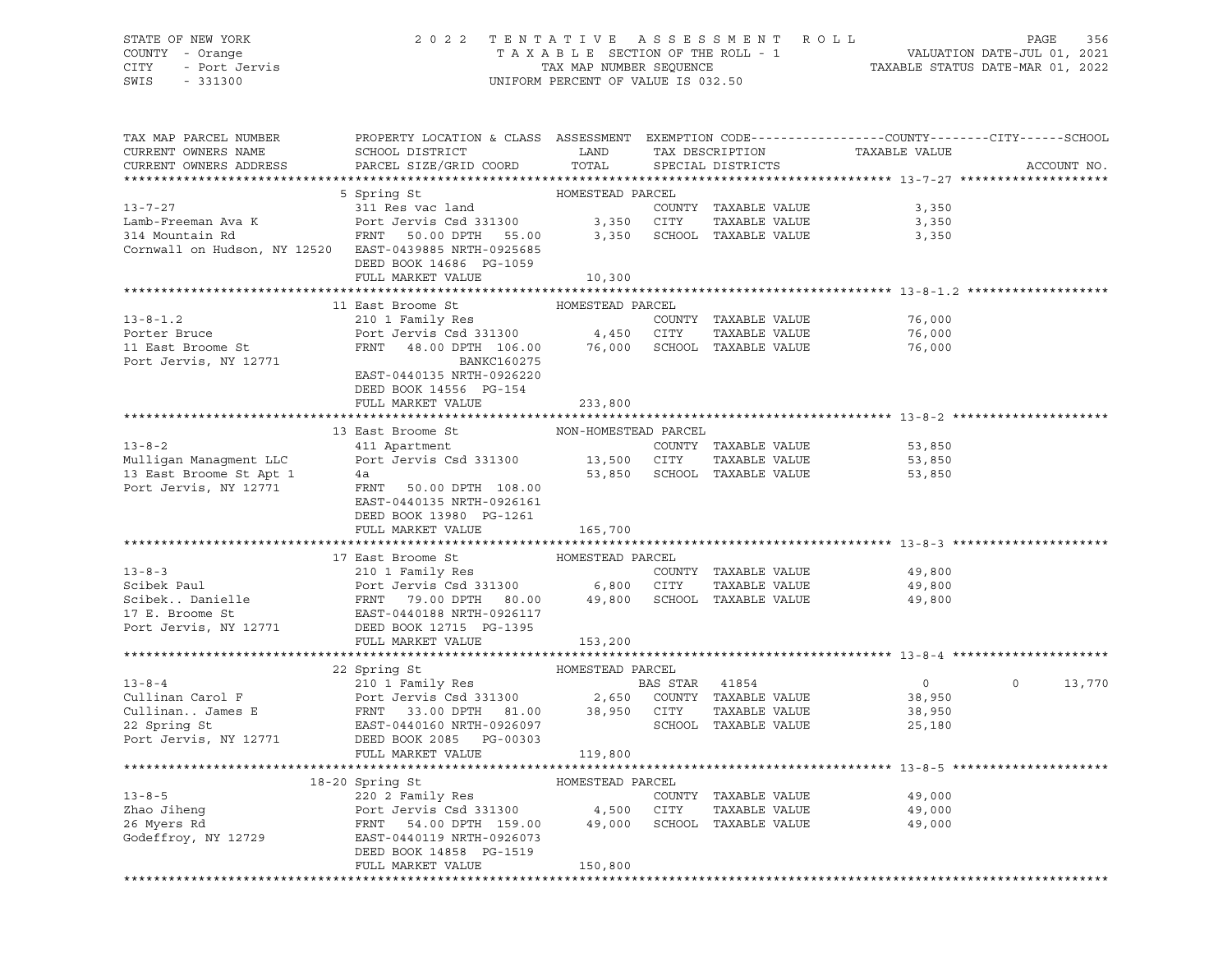| STATE OF NEW YORK                   |                                                                                                                                                                                                                                  |                                            | 2022 TENTATIVE ASSESSMENT ROLL               |                                                                          | PAGE     | 357         |
|-------------------------------------|----------------------------------------------------------------------------------------------------------------------------------------------------------------------------------------------------------------------------------|--------------------------------------------|----------------------------------------------|--------------------------------------------------------------------------|----------|-------------|
| COUNTY - Orange                     |                                                                                                                                                                                                                                  |                                            | TAXABLE SECTION OF THE ROLL - 1              | ROLL - 1 VALUATION DATE-JUL 01, 2021<br>TAXABLE STATUS DATE-MAR 01, 2022 |          |             |
| - Port Jervis<br>CITY               |                                                                                                                                                                                                                                  | TAX MAP NUMBER SEQUENCE                    |                                              |                                                                          |          |             |
| SWIS<br>$-331300$                   |                                                                                                                                                                                                                                  |                                            | UNIFORM PERCENT OF VALUE IS 032.50           |                                                                          |          |             |
|                                     |                                                                                                                                                                                                                                  |                                            |                                              |                                                                          |          |             |
|                                     |                                                                                                                                                                                                                                  |                                            |                                              |                                                                          |          |             |
|                                     |                                                                                                                                                                                                                                  |                                            |                                              |                                                                          |          |             |
| TAX MAP PARCEL NUMBER               | PROPERTY LOCATION & CLASS ASSESSMENT EXEMPTION CODE---------------COUNTY-------CITY------SCHOOL                                                                                                                                  |                                            |                                              |                                                                          |          |             |
| CURRENT OWNERS NAME                 | SCHOOL DISTRICT                                                                                                                                                                                                                  | <b>EXAMPLE THE STATE OF STATE OF STATE</b> | TAX DESCRIPTION TAXABLE VALUE                |                                                                          |          |             |
| CURRENT OWNERS ADDRESS              | PARCEL SIZE/GRID COORD TOTAL                                                                                                                                                                                                     |                                            | SPECIAL DISTRICTS                            |                                                                          |          | ACCOUNT NO. |
|                                     |                                                                                                                                                                                                                                  |                                            |                                              |                                                                          |          |             |
|                                     | 16 Spring St                                                                                                                                                                                                                     | HOMESTEAD PARCEL                           |                                              |                                                                          |          |             |
| $13 - 8 - 6$                        | 311 Res vac land                                                                                                                                                                                                                 |                                            | COUNTY TAXABLE VALUE                         | 1,650                                                                    |          |             |
|                                     | Port Jervis Csd 331300 1,650 CITY                                                                                                                                                                                                |                                            |                                              |                                                                          |          |             |
| Ripen Robert                        |                                                                                                                                                                                                                                  |                                            | TAXABLE VALUE                                | 1,650                                                                    |          |             |
| Dunlop Francisca<br>12-14 Spring St | FRNT 28.00 DPTH 82.00 1,650 SCHOOL TAXABLE VALUE                                                                                                                                                                                 |                                            |                                              | 1,650                                                                    |          |             |
|                                     | BANKC030614                                                                                                                                                                                                                      |                                            |                                              |                                                                          |          |             |
| Port Jervis, NY 12771               | EAST-0440094 NRTH-0926038                                                                                                                                                                                                        |                                            |                                              |                                                                          |          |             |
|                                     | DEED BOOK 12595 PG-1667                                                                                                                                                                                                          |                                            |                                              |                                                                          |          |             |
|                                     | FULL MARKET VALUE                                                                                                                                                                                                                | 5,100                                      |                                              |                                                                          |          |             |
|                                     |                                                                                                                                                                                                                                  |                                            |                                              |                                                                          |          |             |
|                                     | 12-14 Spring St                                                                                                                                                                                                                  | HOMESTEAD PARCEL                           |                                              |                                                                          |          |             |
| $13 - 8 - 7$                        | 210 1 Family Res                                                                                                                                                                                                                 |                                            | COUNTY TAXABLE VALUE                         | 85,000                                                                   |          |             |
| Ripen Robert                        | Port Jervis Csd 331300 8,850 CITY TAXABLE VALUE<br>FRNT 164.00 DPTH 100.00 85,000 SCHOOL TAXABLE VALUE                                                                                                                           |                                            | TAXABLE VALUE                                | 85,000                                                                   |          |             |
|                                     |                                                                                                                                                                                                                                  |                                            |                                              | 85,000                                                                   |          |             |
| Dunlop Francisca<br>12-14 Spring St | BANKC030614                                                                                                                                                                                                                      |                                            |                                              |                                                                          |          |             |
| Port Jervis, NY 12771               | EAST-0440019 NRTH-0925961                                                                                                                                                                                                        |                                            |                                              |                                                                          |          |             |
|                                     |                                                                                                                                                                                                                                  |                                            |                                              |                                                                          |          |             |
|                                     | DEED BOOK 12595 PG-1667                                                                                                                                                                                                          |                                            |                                              |                                                                          |          |             |
|                                     | FULL MARKET VALUE                                                                                                                                                                                                                | 261,500                                    |                                              |                                                                          |          |             |
|                                     |                                                                                                                                                                                                                                  |                                            |                                              |                                                                          |          |             |
|                                     | 1 Ridge Ave                                                                                                                                                                                                                      | HOMESTEAD PARCEL                           |                                              |                                                                          |          |             |
| $13 - 8 - 8$                        | 311 Res vac land                                                                                                                                                                                                                 |                                            | COUNTY TAXABLE VALUE                         | 6,550                                                                    |          |             |
| Billeci George I                    | Port Jervis Csd 331300 6,550 CITY                                                                                                                                                                                                |                                            | TAXABLE VALUE                                | 6,550                                                                    |          |             |
| 983 Plank Rd                        | FRNT                                                                                                                                                                                                                             |                                            | 68.00 DPTH 113.00 6,550 SCHOOL TAXABLE VALUE | 6,550                                                                    |          |             |
| Forestburgh, NY 12777               | BANKC160210                                                                                                                                                                                                                      |                                            |                                              |                                                                          |          |             |
|                                     | EAST-0440082 NRTH-0925891                                                                                                                                                                                                        |                                            |                                              |                                                                          |          |             |
|                                     | DEED BOOK 5859 PG-11                                                                                                                                                                                                             |                                            |                                              |                                                                          |          |             |
|                                     | FULL MARKET VALUE                                                                                                                                                                                                                | 20,200                                     |                                              |                                                                          |          |             |
|                                     |                                                                                                                                                                                                                                  |                                            |                                              |                                                                          |          |             |
|                                     | 7 Ridge Ave                                                                                                                                                                                                                      | HOMESTEAD PARCEL                           |                                              |                                                                          |          |             |
| $13 - 8 - 10$                       | 210 1 Family Res                                                                                                                                                                                                                 |                                            | BAS STAR 41854                               | $\overline{0}$                                                           | $\Omega$ | 13,770      |
| Ostrom Denise                       |                                                                                                                                                                                                                                  |                                            |                                              | 48,600                                                                   |          |             |
|                                     |                                                                                                                                                                                                                                  |                                            |                                              |                                                                          |          |             |
| 7 Ridge Ave                         | Port Jervis Csd 331300<br>FRNT 49.00 DPTH 109.00 48,600 CITY TAXABLE VALUE<br>EAST-0440151 NRTH-0925816 SCHOOL TAXABLE VALUE                                                                                                     |                                            |                                              | 48,600                                                                   |          |             |
| Port Jervis, NY 12771               | EAST-0440151 NRTH-0925816                                                                                                                                                                                                        |                                            | SCHOOL TAXABLE VALUE                         | 34,830                                                                   |          |             |
|                                     | DEED BOOK 12385 PG-63                                                                                                                                                                                                            |                                            |                                              |                                                                          |          |             |
|                                     | FULL MARKET VALUE                                                                                                                                                                                                                | 149,500                                    |                                              |                                                                          |          |             |
|                                     |                                                                                                                                                                                                                                  |                                            |                                              |                                                                          |          |             |
|                                     | $9-9-1/2$ Ridge Ave                                                                                                                                                                                                              | HOMESTEAD PARCEL                           |                                              |                                                                          |          |             |
| $13 - 8 - 11$                       | 9-9-1/2 Kinge Ave (1990)<br>220 2 Family Res (220 2 Family Res (220 2 Family Res (220 2 Family Res (220 2 Family Res (220 2 Family Res (220 2 Family Res (220 2 Family Res (220 2 Family Res (220 2 Family Reserved 220 2 Family |                                            |                                              | 7,815                                                                    | 4,522    | 4,522       |
| Devidowich Samuel                   |                                                                                                                                                                                                                                  |                                            |                                              | 44,285                                                                   |          |             |
| Devidowich Lisa                     |                                                                                                                                                                                                                                  |                                            |                                              | 47,578                                                                   |          |             |
| $9-9$ $1/2$ Ridge Ave               |                                                                                                                                                                                                                                  |                                            |                                              | 47,578                                                                   |          |             |
| Port Jervis, NY 12771               | DEED BOOK 14933 PG-239                                                                                                                                                                                                           |                                            |                                              |                                                                          |          |             |
|                                     | FULL MARKET VALUE                                                                                                                                                                                                                | 160,300                                    |                                              |                                                                          |          |             |
|                                     |                                                                                                                                                                                                                                  |                                            |                                              |                                                                          |          |             |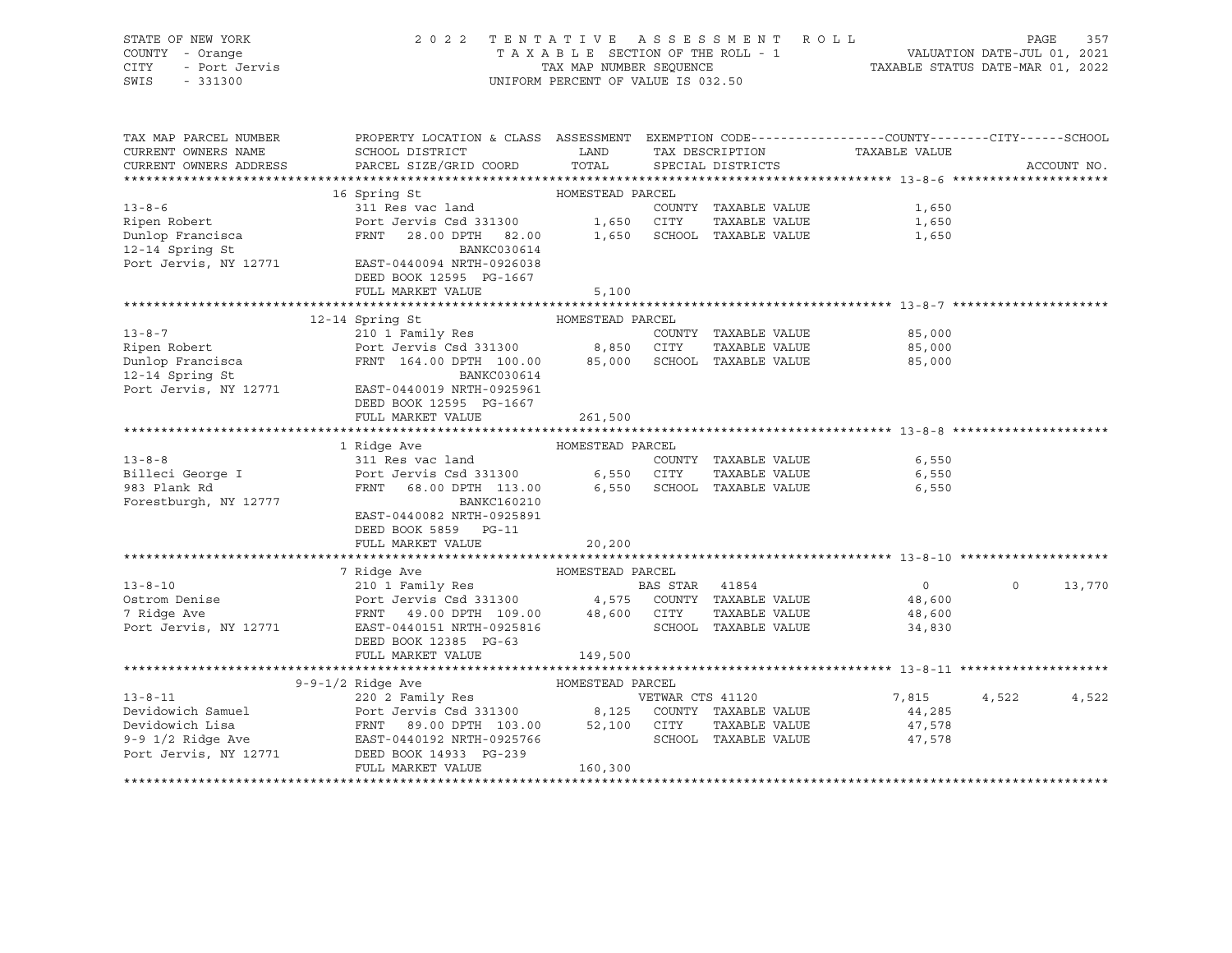### STATE OF NEW YORK 2 0 2 2 T E N T A T I V E A S S E S S M E N T R O L L PAGE 358 COUNTY - Orange T A X A B L E SECTION OF THE ROLL - 1 VALUATION DATE-JUL 01, 2021 CITY - Port Jervis TAX MAP NUMBER SEQUENCE TAXABLE STATUS DATE-MAR 01, 2022

| TAX MAP PARCEL NUMBER<br>CURRENT OWNERS NAME<br>CURRENT OWNERS ADDRESS | PROPERTY LOCATION & CLASS ASSESSMENT EXEMPTION CODE----------------COUNTY-------CITY------SCHOOL<br>SCHOOL DISTRICT<br><b>LAND</b><br>PARCEL SIZE/GRID COORD                                                                                                       | TOTAL                | TAX DESCRIPTION<br>SPECIAL DISTRICTS | TAXABLE VALUE  |         | ACCOUNT NO. |
|------------------------------------------------------------------------|--------------------------------------------------------------------------------------------------------------------------------------------------------------------------------------------------------------------------------------------------------------------|----------------------|--------------------------------------|----------------|---------|-------------|
|                                                                        |                                                                                                                                                                                                                                                                    |                      |                                      |                |         |             |
|                                                                        | 17 Ridge Ave                                                                                                                                                                                                                                                       | HOMESTEAD PARCEL     |                                      |                |         |             |
|                                                                        |                                                                                                                                                                                                                                                                    |                      |                                      | $\overline{0}$ | $\circ$ | 13,770      |
|                                                                        |                                                                                                                                                                                                                                                                    |                      |                                      | 50,450         |         |             |
|                                                                        |                                                                                                                                                                                                                                                                    |                      |                                      | 50,450         |         |             |
|                                                                        |                                                                                                                                                                                                                                                                    |                      |                                      | 36,680         |         |             |
|                                                                        | DEED BOOK 14914 PG-1058                                                                                                                                                                                                                                            |                      |                                      |                |         |             |
|                                                                        | FULL MARKET VALUE                                                                                                                                                                                                                                                  | 155,200              |                                      |                |         |             |
|                                                                        |                                                                                                                                                                                                                                                                    |                      |                                      |                |         |             |
|                                                                        | 19 Ridge Ave                                                                                                                                                                                                                                                       | HOMESTEAD PARCEL     |                                      |                |         |             |
|                                                                        |                                                                                                                                                                                                                                                                    |                      |                                      | 3,800          |         |             |
|                                                                        | 13-8-13.2<br>Ciervo Robert W<br>29 Route 6<br>29 Route 6<br>29 Route 6<br>29 Route 6<br>29 Route 6<br>29 Route 6<br>29 Route 6<br>29 Route 6<br>29 Route 6<br>29 Route 6<br>29 Route 6<br>29 Route 6<br>29 Route 6<br>29 Route 6<br>29 Route 6<br>29 Route 6<br>29 |                      | TAXABLE VALUE                        | 3,800          |         |             |
|                                                                        |                                                                                                                                                                                                                                                                    |                      |                                      | 3,800          |         |             |
|                                                                        |                                                                                                                                                                                                                                                                    |                      |                                      |                |         |             |
|                                                                        | DEED BOOK 14914 PG-1061                                                                                                                                                                                                                                            |                      |                                      |                |         |             |
|                                                                        | FULL MARKET VALUE                                                                                                                                                                                                                                                  | 11,700               |                                      |                |         |             |
|                                                                        |                                                                                                                                                                                                                                                                    |                      |                                      |                |         |             |
|                                                                        | 56-58 Fowler St                                                                                                                                                                                                                                                    | HOMESTEAD PARCEL     |                                      |                |         |             |
| $13 - 8 - 14$                                                          | 220 2 Family Res<br>Port Jervis Csd 331300 7,200 CITY                                                                                                                                                                                                              |                      | COUNTY TAXABLE VALUE                 | 55,000         |         |             |
| JMLR Enterprises LLC                                                   |                                                                                                                                                                                                                                                                    |                      | TAXABLE VALUE                        | 55,000         |         |             |
| 24 Cheri Ln                                                            | FRNT 80.00 DPTH 100.00 55,000 SCHOOL TAXABLE VALUE                                                                                                                                                                                                                 |                      |                                      | 55,000         |         |             |
| Fairfield, NJ 07004                                                    | EAST-0440416 NRTH-0925530                                                                                                                                                                                                                                          |                      |                                      |                |         |             |
|                                                                        | DEED BOOK 14139 PG-997                                                                                                                                                                                                                                             |                      |                                      |                |         |             |
|                                                                        | FULL MARKET VALUE                                                                                                                                                                                                                                                  | 169,200              |                                      |                |         |             |
|                                                                        | 52-54 Fowler St                                                                                                                                                                                                                                                    | HOMESTEAD PARCEL     |                                      |                |         |             |
| $13 - 8 - 15$                                                          | 220 2 Family Res                                                                                                                                                                                                                                                   |                      | COUNTY TAXABLE VALUE                 | 51,800         |         |             |
| Steele Steven                                                          |                                                                                                                                                                                                                                                                    |                      | TAXABLE VALUE                        | 51,800         |         |             |
| PO Box 133                                                             | 220 2 Family Res<br>Port Jervis Csd 331300 7,300 CITY TAXABLE VALUE<br>FRNT 81.00 DPTH 100.00 51,800 SCHOOL TAXABLE VALUE                                                                                                                                          |                      |                                      | 51,800         |         |             |
| Slate Hill, NY 10973                                                   | BANKN140687                                                                                                                                                                                                                                                        |                      |                                      |                |         |             |
|                                                                        | EAST-0440360 NRTH-0925486                                                                                                                                                                                                                                          |                      |                                      |                |         |             |
|                                                                        | DEED BOOK 13183 PG-446                                                                                                                                                                                                                                             |                      |                                      |                |         |             |
|                                                                        | FULL MARKET VALUE                                                                                                                                                                                                                                                  | 159,400              |                                      |                |         |             |
|                                                                        |                                                                                                                                                                                                                                                                    |                      |                                      |                |         |             |
|                                                                        | 50 Fowler St                                                                                                                                                                                                                                                       | NON-HOMESTEAD PARCEL |                                      |                |         |             |
| $13 - 8 - 16$                                                          | FOWIET ST<br>484 1 use sm bld<br>POTT Jervis Csd 331300<br>FRNT 40.00 DPTH 100.00 56,000 CITY TAXABLE VALUE<br>EAST-0440322 NRTH-0925457 SCHOOL TAXABLE VALUE                                                                                                      |                      |                                      | 4,800          | 4,800   | 4,800       |
| Ciervo Robert                                                          |                                                                                                                                                                                                                                                                    |                      |                                      | 51,200         |         |             |
| 129 Route 6                                                            |                                                                                                                                                                                                                                                                    |                      |                                      | 51,200         |         |             |
| Milford, PA 18337                                                      |                                                                                                                                                                                                                                                                    |                      | SCHOOL TAXABLE VALUE                 | 51,200         |         |             |
|                                                                        | DEED BOOK 14479 PG-1949                                                                                                                                                                                                                                            |                      |                                      |                |         |             |
|                                                                        | FULL MARKET VALUE                                                                                                                                                                                                                                                  | 172,300              |                                      |                |         |             |
|                                                                        |                                                                                                                                                                                                                                                                    |                      |                                      |                |         |             |
|                                                                        | $\begin{minipage}{.4\linewidth} \begin{tabular}{lcccc} \bf 22 \textit{ Franklin St} & \textit{NON-HOMESTEAD PARCEL} \\ \bf 411 \textit{Apartment} & \textit{COUNTY} \end{tabular} \end{minipage}$                                                                  |                      |                                      |                |         |             |
|                                                                        |                                                                                                                                                                                                                                                                    |                      | COUNTY TAXABLE VALUE                 | 71,800         |         |             |
| 13-8-18<br>McCarroll Gabriel<br>Contin                                 | Port Jervis Csd 331300 20,800 CITY TAXABLE VALUE<br>FRNT 80.00 DPTH 100.00 71,800 SCHOOL TAXABLE VALUE                                                                                                                                                             |                      |                                      | 71,800         |         |             |
|                                                                        |                                                                                                                                                                                                                                                                    |                      |                                      | 71,800         |         |             |
| C/o MLSL Holdings LLC                                                  | BANKC030217                                                                                                                                                                                                                                                        |                      |                                      |                |         |             |
| 201 Ward St Ste I                                                      | EAST-0440282 NRTH-0925543                                                                                                                                                                                                                                          |                      |                                      |                |         |             |
| Montgomery, NY 12549                                                   | DEED BOOK 12089 PG-1439                                                                                                                                                                                                                                            |                      |                                      |                |         |             |
|                                                                        | FULL MARKET VALUE                                                                                                                                                                                                                                                  | 220,900              |                                      |                |         |             |
|                                                                        |                                                                                                                                                                                                                                                                    |                      |                                      |                |         |             |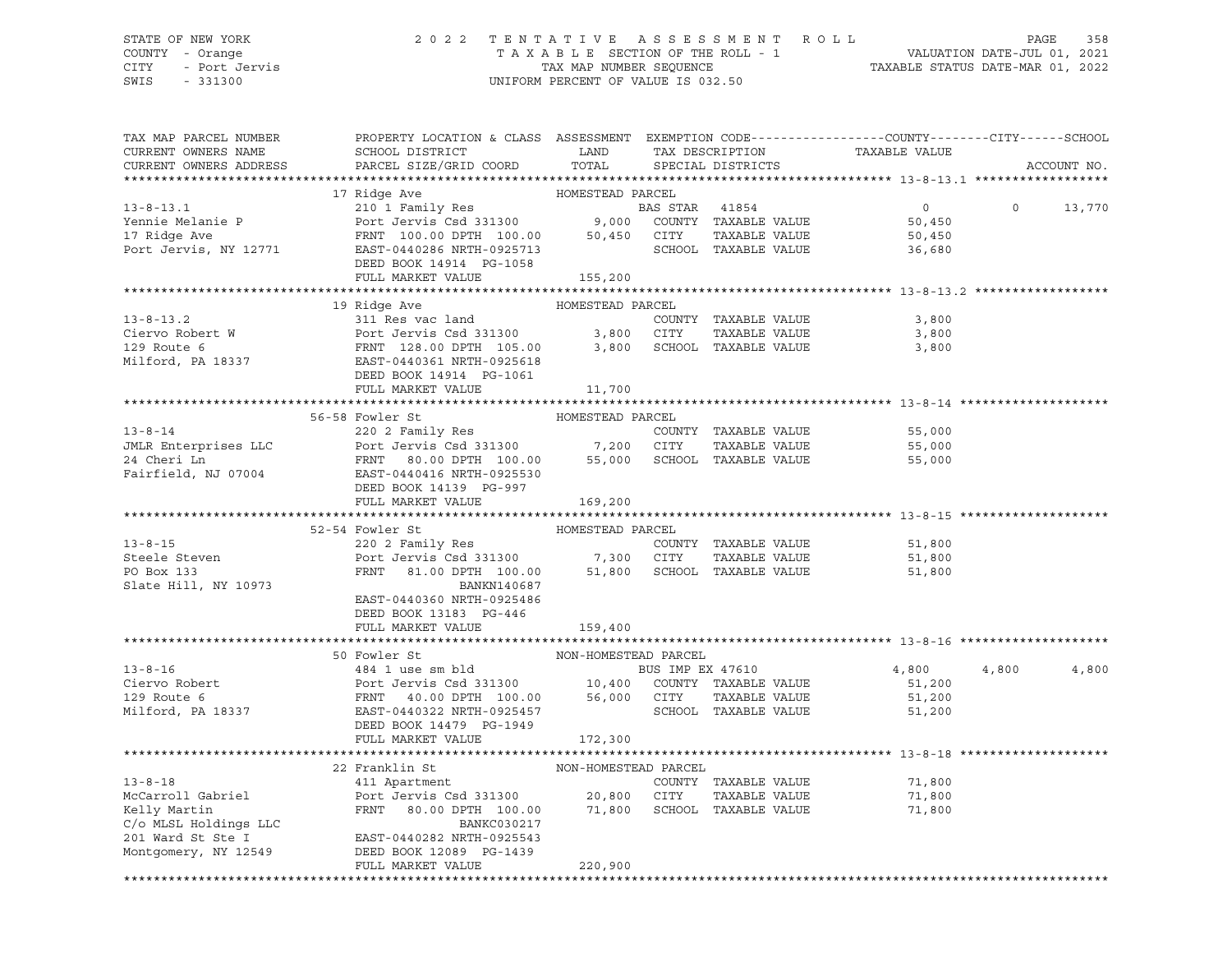| STATE OF NEW YORK<br>COUNTY - Orange<br>- Port Jervis<br>CITY<br>SWIS<br>$-331300$                                                                                                                                                |                                                                                                                                                                                                                                                                  | UNIFORM PERCENT OF VALUE IS 032.50 |                                              | 2022 TENTATIVE ASSESSMENT ROLL<br>T A X A B L E SECTION OF THE ROLL - 1 VALUATION DATE-JUL 01, 2021<br>TAX MAP NUMBER SEQUENCE TAXABLE STATUS DATE-MAR 01, 2022 | 359<br>PAGE   |
|-----------------------------------------------------------------------------------------------------------------------------------------------------------------------------------------------------------------------------------|------------------------------------------------------------------------------------------------------------------------------------------------------------------------------------------------------------------------------------------------------------------|------------------------------------|----------------------------------------------|-----------------------------------------------------------------------------------------------------------------------------------------------------------------|---------------|
| TAX MAP PARCEL NUMBER<br>CURRENT OWNERS NAME                                                                                                                                                                                      | PROPERTY LOCATION & CLASS ASSESSMENT EXEMPTION CODE----------------COUNTY-------CITY------SCHOOL<br>${\tt SCHOOD\,\, \, {\tt DISTRTCT}} {\small\quad \, {\tt LAND}} {\small\quad \, {\tt TAX\,\, \, {\tt DESCRIPTION}} {\small\quad \, {\tt TAXABLE\,\, VALUE}}$ |                                    |                                              |                                                                                                                                                                 |               |
| CURRENT OWNERS ADDRESS                                                                                                                                                                                                            | PARCEL SIZE/GRID COORD TOTAL SPECIAL DISTRICTS                                                                                                                                                                                                                   |                                    |                                              |                                                                                                                                                                 | ACCOUNT NO.   |
|                                                                                                                                                                                                                                   |                                                                                                                                                                                                                                                                  |                                    |                                              |                                                                                                                                                                 |               |
|                                                                                                                                                                                                                                   | 18 Franklin St                                                                                                                                                                                                                                                   | NON-HOMESTEAD PARCEL               |                                              |                                                                                                                                                                 |               |
| COUNTY<br>13 Karlsburg Rd Unit 301<br>Monroe, NY 10950<br>2000 CITY<br>2000 CITY<br>2000 CITY<br>2000 CITY<br>2000 CITY<br>2000 CITY<br>2000 CITY<br>2000 CITY<br>2000 CITY<br>2000 CITY<br>2000 CITY                             |                                                                                                                                                                                                                                                                  |                                    | COUNTY TAXABLE VALUE                         | 68,900                                                                                                                                                          |               |
|                                                                                                                                                                                                                                   |                                                                                                                                                                                                                                                                  |                                    | TAXABLE VALUE<br>68,900 SCHOOL TAXABLE VALUE | 68,900                                                                                                                                                          |               |
|                                                                                                                                                                                                                                   |                                                                                                                                                                                                                                                                  |                                    |                                              | 68,900                                                                                                                                                          |               |
|                                                                                                                                                                                                                                   | EAST-0440204 NRTH-0925626                                                                                                                                                                                                                                        |                                    |                                              |                                                                                                                                                                 |               |
|                                                                                                                                                                                                                                   | DEED BOOK 14366 PG-1648                                                                                                                                                                                                                                          |                                    |                                              |                                                                                                                                                                 |               |
|                                                                                                                                                                                                                                   | FULL MARKET VALUE                                                                                                                                                                                                                                                | 212,000                            |                                              |                                                                                                                                                                 |               |
|                                                                                                                                                                                                                                   |                                                                                                                                                                                                                                                                  |                                    |                                              |                                                                                                                                                                 |               |
|                                                                                                                                                                                                                                   | 14 Franklin St                                                                                                                                                                                                                                                   | NON-HOMESTEAD PARCEL               |                                              |                                                                                                                                                                 |               |
| $13 - 8 - 22$                                                                                                                                                                                                                     | 449 Other Storag                                                                                                                                                                                                                                                 |                                    | COUNTY TAXABLE VALUE                         | 133,300                                                                                                                                                         |               |
|                                                                                                                                                                                                                                   |                                                                                                                                                                                                                                                                  |                                    |                                              | 133,300<br>133,300                                                                                                                                              |               |
|                                                                                                                                                                                                                                   |                                                                                                                                                                                                                                                                  |                                    |                                              |                                                                                                                                                                 |               |
|                                                                                                                                                                                                                                   |                                                                                                                                                                                                                                                                  |                                    |                                              |                                                                                                                                                                 |               |
| EZ DEVELOP INC<br>421 North Main St Ste 205<br>421 North Main St Ste 205<br>421 North Main St Ste 205<br>421 North Main St Ste 205<br>431 North Main St Ste 205<br>433,300<br>433,300<br>433,300<br>410,200<br>410,200<br>410,200 |                                                                                                                                                                                                                                                                  |                                    |                                              |                                                                                                                                                                 |               |
| EZ DEVELOP INC                                                                                                                                                                                                                    |                                                                                                                                                                                                                                                                  |                                    |                                              |                                                                                                                                                                 |               |
|                                                                                                                                                                                                                                   |                                                                                                                                                                                                                                                                  |                                    |                                              |                                                                                                                                                                 |               |
|                                                                                                                                                                                                                                   | 12 Franklin St NON-HOMESTEAD PARCEL                                                                                                                                                                                                                              |                                    |                                              |                                                                                                                                                                 |               |
| $13 - 8 - 30 - 2$                                                                                                                                                                                                                 |                                                                                                                                                                                                                                                                  |                                    |                                              | COUNTY TAXABLE VALUE 35,000                                                                                                                                     |               |
|                                                                                                                                                                                                                                   |                                                                                                                                                                                                                                                                  |                                    | TAXABLE VALUE                                | 35,000                                                                                                                                                          |               |
| C/o Crown Castle Towers 09 LLC ACRES 0.01                                                                                                                                                                                         |                                                                                                                                                                                                                                                                  |                                    | 35,000 SCHOOL TAXABLE VALUE                  | 35,000                                                                                                                                                          |               |
|                                                                                                                                                                                                                                   | Attn: Crown Castle USA Inc. EAST-0440112 NRTH-0925719                                                                                                                                                                                                            |                                    |                                              |                                                                                                                                                                 |               |
| PMB331<br>4017 Washington Rd                                                                                                                                                                                                      | DEED BOOK 5094 PG-43                                                                                                                                                                                                                                             |                                    |                                              |                                                                                                                                                                 |               |
|                                                                                                                                                                                                                                   | FULL MARKET VALUE 107,700                                                                                                                                                                                                                                        |                                    |                                              |                                                                                                                                                                 |               |
| McMurray, PA 15317                                                                                                                                                                                                                |                                                                                                                                                                                                                                                                  |                                    |                                              |                                                                                                                                                                 |               |
|                                                                                                                                                                                                                                   |                                                                                                                                                                                                                                                                  |                                    |                                              |                                                                                                                                                                 |               |
| $13 - 8 - 31$                                                                                                                                                                                                                     | HOMESTEAD PARCEL<br>39 Sussex St                                                                                                                                                                                                                                 | <b>BAS STAR 41854</b>              |                                              | $\overline{0}$                                                                                                                                                  | $0 \t 13,770$ |
|                                                                                                                                                                                                                                   | 220 2 Family Res                                                                                                                                                                                                                                                 |                                    |                                              | 52,450                                                                                                                                                          |               |
|                                                                                                                                                                                                                                   |                                                                                                                                                                                                                                                                  |                                    |                                              | 52,450                                                                                                                                                          |               |
| Port Jervis, NY 12771                                                                                                                                                                                                             | EAST-0439830 NRTH-0926037                                                                                                                                                                                                                                        |                                    | SCHOOL TAXABLE VALUE                         | 38,680                                                                                                                                                          |               |
|                                                                                                                                                                                                                                   | DEED BOOK 13847 PG-382                                                                                                                                                                                                                                           |                                    |                                              |                                                                                                                                                                 |               |
|                                                                                                                                                                                                                                   | FULL MARKET VALUE                                                                                                                                                                                                                                                | 161,400                            |                                              |                                                                                                                                                                 |               |
|                                                                                                                                                                                                                                   |                                                                                                                                                                                                                                                                  |                                    |                                              |                                                                                                                                                                 |               |
|                                                                                                                                                                                                                                   | 41 Sussex St                                                                                                                                                                                                                                                     | NON-HOMESTEAD PARCEL               |                                              |                                                                                                                                                                 |               |
| $13 - 8 - 32$                                                                                                                                                                                                                     | 632 Benevolent                                                                                                                                                                                                                                                   |                                    | COUNTY TAXABLE VALUE                         | 127,800                                                                                                                                                         |               |
|                                                                                                                                                                                                                                   |                                                                                                                                                                                                                                                                  |                                    | TAXABLE VALUE                                | 127,800                                                                                                                                                         |               |
|                                                                                                                                                                                                                                   |                                                                                                                                                                                                                                                                  |                                    |                                              | 127,800                                                                                                                                                         |               |
|                                                                                                                                                                                                                                   | Kanata, ON, Canada, K2M 2S9 EAST-0439879 NRTH-0926047                                                                                                                                                                                                            |                                    |                                              |                                                                                                                                                                 |               |
|                                                                                                                                                                                                                                   | DEED BOOK 15134 PG-1174                                                                                                                                                                                                                                          |                                    |                                              |                                                                                                                                                                 |               |
|                                                                                                                                                                                                                                   | FULL MARKET VALUE                                                                                                                                                                                                                                                | 393,200                            |                                              |                                                                                                                                                                 |               |
|                                                                                                                                                                                                                                   |                                                                                                                                                                                                                                                                  |                                    |                                              |                                                                                                                                                                 |               |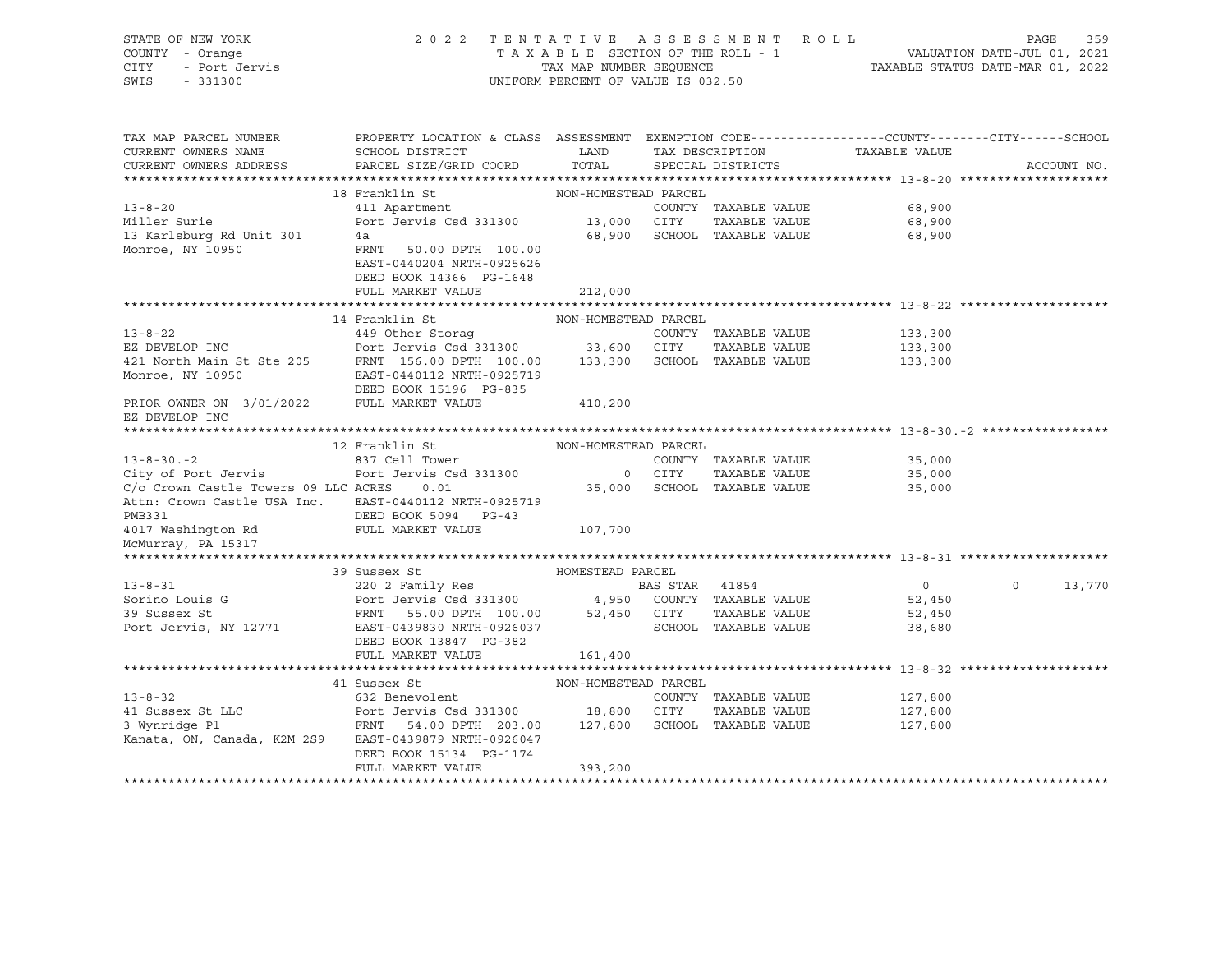| STATE OF NEW YORK<br>COUNTY - Orange<br>CITY<br>- Port Jervis<br>SWIS<br>$-331300$ | 2 0 2 2<br>TENTATIVE ASSESSMENT ROLL<br>TAXABLE SECTION OF THE ROLL - 1<br>TAX MAP NUMBER SEQUENCE<br>UNIFORM PERCENT OF VALUE IS 032.50             | TAXABLE STATUS DATE-MAR 01, 2022 | PAGE<br>360<br>VALUATION DATE-JUL 01, 2021 |                |                   |
|------------------------------------------------------------------------------------|------------------------------------------------------------------------------------------------------------------------------------------------------|----------------------------------|--------------------------------------------|----------------|-------------------|
| TAX MAP PARCEL NUMBER<br>CURRENT OWNERS NAME<br>CURRENT OWNERS ADDRESS             | PROPERTY LOCATION & CLASS ASSESSMENT EXEMPTION CODE----------------COUNTY-------CITY------SCHOOL<br>SCHOOL DISTRICT<br>PARCEL SIZE/GRID COORD        | LAND<br>TOTAL                    | TAX DESCRIPTION<br>SPECIAL DISTRICTS       | TAXABLE VALUE  | ACCOUNT NO.       |
|                                                                                    |                                                                                                                                                      |                                  |                                            |                |                   |
|                                                                                    | 43 Sussex St                                                                                                                                         | HOMESTEAD PARCEL                 |                                            |                |                   |
| $13 - 8 - 33$                                                                      | 230 3 Family Res                                                                                                                                     |                                  | COUNTY TAXABLE VALUE                       | 65,950         |                   |
| Williams Richard T                                                                 | Port Jervis Csd 331300                                                                                                                               | 4,575 CITY                       | TAXABLE VALUE                              | 65,950         |                   |
| Williams Joyce                                                                     | FRNT 38.00 DPTH 202.00<br>EAST-0439934 NRTH-0926084                                                                                                  |                                  | 65,950 SCHOOL TAXABLE VALUE                | 65,950         |                   |
| Sherri Patterson                                                                   |                                                                                                                                                      |                                  |                                            |                |                   |
| Rhonda Taxter                                                                      | DEED BOOK 14320 PG-177                                                                                                                               |                                  |                                            |                |                   |
| 45 Sussex St                                                                       | FULL MARKET VALUE                                                                                                                                    | 202,900                          |                                            |                |                   |
| Port Jervis, NY 12771                                                              |                                                                                                                                                      |                                  |                                            |                |                   |
|                                                                                    |                                                                                                                                                      |                                  |                                            |                |                   |
|                                                                                    | 45 Sussex St                                                                                                                                         | HOMESTEAD PARCEL                 |                                            |                |                   |
| $13 - 8 - 34$                                                                      |                                                                                                                                                      |                                  |                                            | $\overline{0}$ | $\circ$<br>13,770 |
| Williams Richard T                                                                 |                                                                                                                                                      |                                  |                                            | 52,250         |                   |
| Taxter; Rhonda S                                                                   | BAS STAR 41854<br>Port Jervis Csd 331300 4,950 COUNTY TAXABLE VALUE<br>FRNT 41.00 DPTH 202.00 52,250 CITY TAXABLE VALUE<br>EAST-0439955 NRTH-0925104 |                                  |                                            | 52,250         |                   |
| Joyce Williams                                                                     | EAST-0439955 NRTH-0926124                                                                                                                            |                                  | SCHOOL TAXABLE VALUE                       | 38,480         |                   |
| Sherri Patterson                                                                   | DEED BOOK 14320 PG-183                                                                                                                               |                                  |                                            |                |                   |
| 45 Sussex St                                                                       | FULL MARKET VALUE                                                                                                                                    | 160,800                          |                                            |                |                   |
| Port Jervis, NY 12771                                                              |                                                                                                                                                      |                                  |                                            |                |                   |
|                                                                                    |                                                                                                                                                      |                                  |                                            |                |                   |
|                                                                                    | 47 Sussex St                                                                                                                                         | HOMESTEAD PARCEL                 |                                            |                |                   |
| $13 - 8 - 35$                                                                      | 220 2 Family Res                                                                                                                                     |                                  | COUNTY TAXABLE VALUE                       | 51,150         |                   |
| Waycie John W                                                                      | Port Jervis Csd 331300              4,750   CITY    TAXABLE VALUE<br>FRNT    48.00 DPTH   126.00          51,150    SCHOOL   TAXABLE VALUE           |                                  |                                            | 51,150         |                   |
| 161 Primrose Ln<br>Milford, PA 18337                                               |                                                                                                                                                      |                                  |                                            | 51,150         |                   |
|                                                                                    | -----<br>EAST-0439973 NRTH-0926165                                                                                                                   |                                  |                                            |                |                   |
|                                                                                    | DEED BOOK 11901 PG-1274                                                                                                                              |                                  |                                            |                |                   |
|                                                                                    | FULL MARKET VALUE                                                                                                                                    | 157,400                          |                                            |                |                   |
|                                                                                    |                                                                                                                                                      |                                  |                                            |                |                   |
|                                                                                    | $45 - 1/2$ Sussex St                                                                                                                                 | HOMESTEAD PARCEL                 |                                            |                |                   |
| $13 - 8 - 36$                                                                      | 210 1 Family Res                                                                                                                                     |                                  | COUNTY TAXABLE VALUE                       | 56,000         |                   |
| Linares Benito                                                                     | Port Jervis Csd 331300                                                                                                                               | 3,600 CITY                       | TAXABLE VALUE                              | 56,000         |                   |
| PO Box 902                                                                         | FRNT<br>69.00 DPTH 78.00                                                                                                                             |                                  | 56,000 SCHOOL TAXABLE VALUE                | 56,000         |                   |
| Port Jervis, NY 12771                                                              | <b>BANKC120337</b>                                                                                                                                   |                                  |                                            |                |                   |
|                                                                                    | EAST-0440063 NRTH-0926101                                                                                                                            |                                  |                                            |                |                   |
|                                                                                    | DEED BOOK 11589 PG-1843                                                                                                                              |                                  |                                            |                |                   |
|                                                                                    | FULL MARKET VALUE                                                                                                                                    | 172,300                          |                                            |                |                   |
|                                                                                    |                                                                                                                                                      |                                  |                                            |                |                   |
|                                                                                    | 59 Fowler St                                                                                                                                         | HOMESTEAD PARCEL                 |                                            |                |                   |
| $13 - 9 - 1$                                                                       | 220 2 Family Res                                                                                                                                     |                                  | COUNTY TAXABLE VALUE                       | 54,000         |                   |
| Denn David                                                                         | Port Jervis Csd 331300 4,500 CITY                                                                                                                    |                                  | TAXABLE VALUE                              | 54,000         |                   |
| 7 Mt Zion Rd                                                                       | FRNT 50.00 DPTH 100.00                                                                                                                               |                                  | 54,000 SCHOOL TAXABLE VALUE                | 54,000         |                   |
| Port Jervis, NY 12771                                                              | EAST-0440548 NRTH-0925433                                                                                                                            |                                  |                                            |                |                   |
|                                                                                    | DEED BOOK 13096 PG-1939                                                                                                                              |                                  |                                            |                |                   |
|                                                                                    | FULL MARKET VALUE                                                                                                                                    | 166,200                          |                                            |                |                   |
|                                                                                    |                                                                                                                                                      |                                  |                                            |                |                   |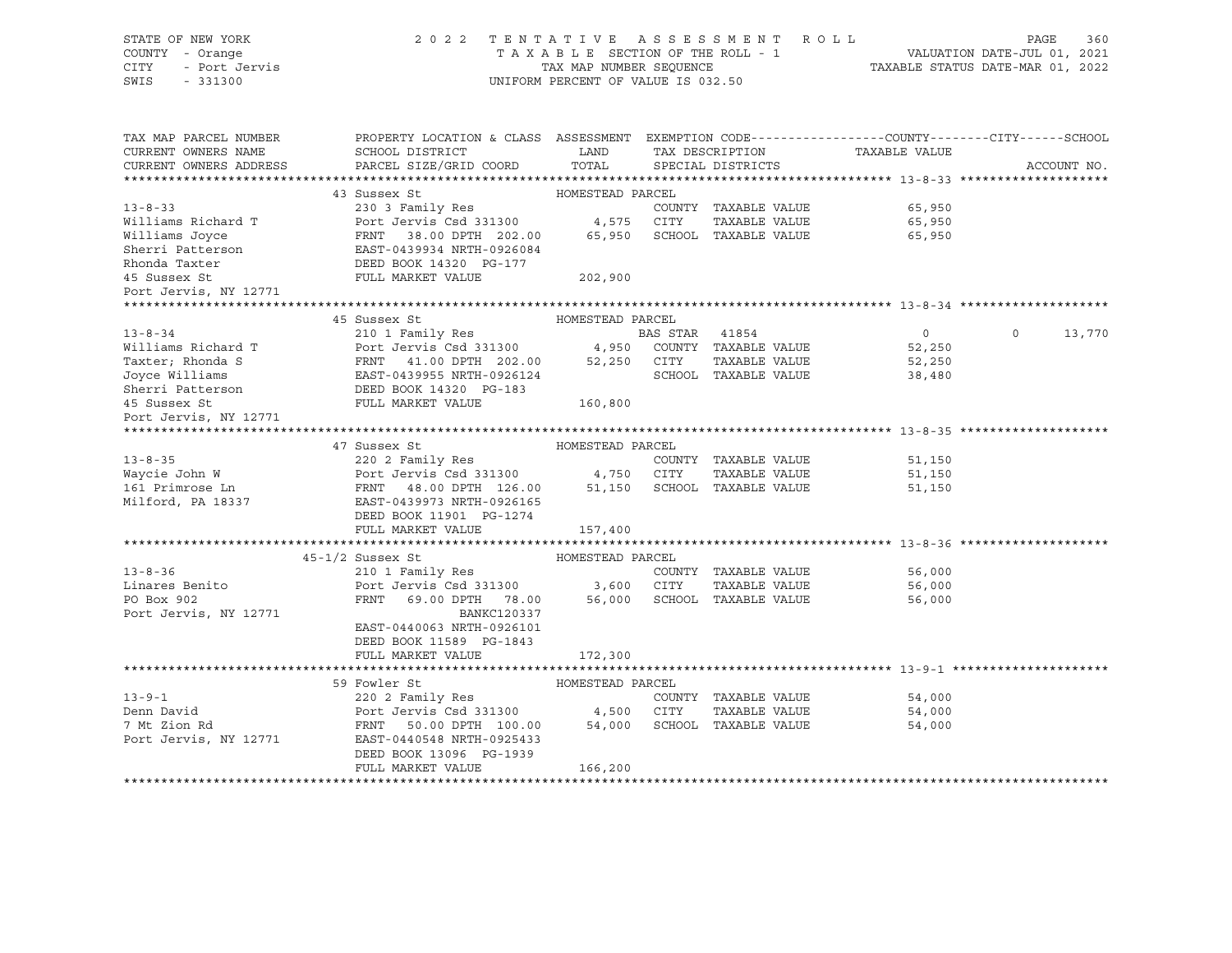# STATE OF NEW YORK 2 0 2 2 T E N T A T I V E A S S E S S M E N T R O L L PAGE 361 COUNTY - Orange T A X A B L E SECTION OF THE ROLL - 1 VALUATION DATE-JUL 01, 2021 CITY - Port Jervis TAX MAP NUMBER SEQUENCE TAXABLE STATUS DATE-MAR 01, 2022

| TAX MAP PARCEL NUMBER<br>CURRENT OWNERS NAME<br>CURRENT OWNERS ADDRESS                                            | PROPERTY LOCATION & CLASS ASSESSMENT<br>SCHOOL DISTRICT<br>PARCEL SIZE/GRID COORD                                                                                                                                                | LAND<br>TOTAL               |                | TAX DESCRIPTION<br>SPECIAL DISTRICTS                                 | EXEMPTION CODE-----------------COUNTY-------CITY------SCHOOL<br>TAXABLE VALUE |          | ACCOUNT NO. |
|-------------------------------------------------------------------------------------------------------------------|----------------------------------------------------------------------------------------------------------------------------------------------------------------------------------------------------------------------------------|-----------------------------|----------------|----------------------------------------------------------------------|-------------------------------------------------------------------------------|----------|-------------|
|                                                                                                                   |                                                                                                                                                                                                                                  |                             |                |                                                                      |                                                                               |          |             |
| $13 - 9 - 2$<br>Kettenring Raymond W<br>PO Box 356<br>Unionville, NY 10988                                        | 3 Barcelow St<br>210 1 Family Res<br>Port Jervis Csd 331300 4,500 CITY<br>FRNT 50.00 DPTH 100.00<br>EAST-0440580 NRTH-0925356<br>DEED BOOK 14227 PG-1272                                                                         | HOMESTEAD PARCEL<br>44,500  |                | COUNTY TAXABLE VALUE<br>TAXABLE VALUE<br>SCHOOL TAXABLE VALUE        | 44,500<br>44,500<br>44,500                                                    |          |             |
|                                                                                                                   | FULL MARKET VALUE                                                                                                                                                                                                                | 136,900                     |                |                                                                      |                                                                               |          |             |
|                                                                                                                   |                                                                                                                                                                                                                                  |                             |                |                                                                      |                                                                               |          |             |
| $13 - 9 - 3$<br>Crover Frank C<br>Crover Laura<br>5 Barcelow St<br>Port Jervis, NY 12771                          | 5 Barcelow St<br>210 1 Family Res<br>Port Jervis Csd 331300 4,500 COUNTY TAXABLE VALUE<br>FRNT 50.00 DPTH 100.00 35,900 CITY<br>EAST-0440614 NRTH-0925321<br>DEED BOOK 4750 PG-335                                               | HOMESTEAD PARCEL            | BAS STAR 41854 | TAXABLE VALUE<br>SCHOOL TAXABLE VALUE                                | $\overline{0}$<br>35,900<br>35,900<br>22,130                                  | $\Omega$ | 13,770      |
|                                                                                                                   | FULL MARKET VALUE                                                                                                                                                                                                                | 110,500                     |                |                                                                      |                                                                               |          |             |
|                                                                                                                   |                                                                                                                                                                                                                                  |                             |                |                                                                      |                                                                               |          |             |
| $13 - 9 - 4$<br>Kiel Contracting LLC<br>280 Rte 211 E Ste 104-303<br>Middletown, NY 10940<br>Middletown, NY 10940 | 7 Barcelow St<br>220 2 Family Res<br>Port Jervis Csd 331300 4,500 CITY<br>FRNT 50.00 DPTH 100.00 47,750<br>EAST-0440647 NRTH-0925284<br>DEED BOOK 14663 PG-582                                                                   | HOMESTEAD PARCEL            |                | COUNTY TAXABLE VALUE<br>TAXABLE VALUE<br>SCHOOL TAXABLE VALUE        | 47,750<br>47,750<br>47,750                                                    |          |             |
|                                                                                                                   | FULL MARKET VALUE                                                                                                                                                                                                                | 146,900                     |                |                                                                      |                                                                               |          |             |
|                                                                                                                   | 38 Franklin St                                                                                                                                                                                                                   | HOMESTEAD PARCEL            |                |                                                                      |                                                                               |          |             |
| $13 - 9 - 5$<br>Llewellyn Alaffia<br>38 Franklin St<br>Port Jervis, NY 12771                                      | 210 1 Family Res<br>210 1 Family Res<br>Port Jervis Csd 331300 3,950 COUNTY TAXABLE VALUE<br>FRNT 43.00 DPTH 100.00 37,900 CITY TAXABLE VALUE<br>BANKC030217<br>EAST-0440580 NRTH-0925229<br>DEED BOOK 11255 PG-1067             |                             | BAS STAR 41854 | SCHOOL TAXABLE VALUE                                                 | $\overline{0}$<br>37,900<br>37,900<br>24,130                                  | $\Omega$ | 13,770      |
|                                                                                                                   | FULL MARKET VALUE                                                                                                                                                                                                                | 116,600                     |                |                                                                      |                                                                               |          |             |
| $13 - 9 - 6$<br>Port Jervis JB LLC<br>3 Mezabish Pl Unit 301<br>Monroe, NY 10950                                  | 36 Franklin St<br>220 2 Family Res<br>Port Jervis Csd 331300<br>FRNT 50.00 DPTH 100.00<br>EAST-0440545 NRTH-0925263<br>DEED BOOK 15113 PG-962<br>FULL MARKET VALUE                                                               | HOMESTEAD PARCEL<br>169,200 | 4,500 CITY     | COUNTY TAXABLE VALUE<br>TAXABLE VALUE<br>55,000 SCHOOL TAXABLE VALUE | 55,000<br>55,000<br>55,000                                                    |          |             |
|                                                                                                                   |                                                                                                                                                                                                                                  |                             |                |                                                                      |                                                                               |          |             |
| $13 - 9 - 7$<br>Ferolus Ricardo<br>34 Franklin St<br>Port Jervis, NY 12771                                        | 34 Franklin St<br>210 1 Family Res<br>Port Jervis Csd 331300 6,425 CITY<br>FRNT 65.00 DPTH 100.00 58,500 SCHOOL<br>65.00 DPTH 100.00<br>BANKC030015<br>EAST-0440508 NRTH-0925303<br>DEED BOOK 14949 PG-1818<br>FULL MARKET VALUE | HOMESTEAD PARCEL<br>180,000 |                | COUNTY TAXABLE VALUE<br>TAXABLE VALUE<br>58,500 SCHOOL TAXABLE VALUE | 58,500<br>58,500<br>58,500                                                    |          |             |
|                                                                                                                   |                                                                                                                                                                                                                                  |                             |                |                                                                      |                                                                               |          |             |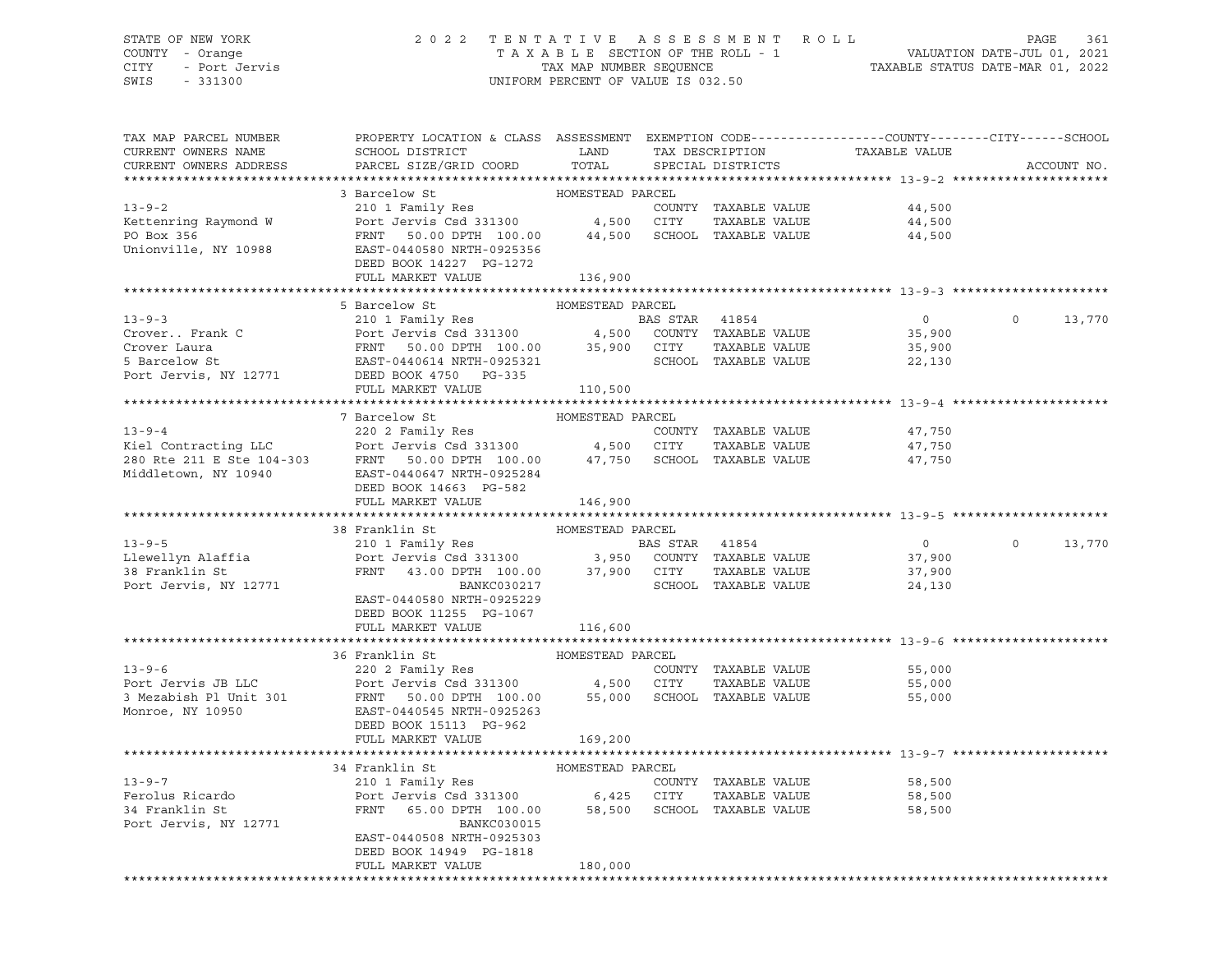| STATE OF NEW YORK<br>COUNTY - Orange<br>CITY<br>- Port Jervis<br>SWIS<br>$-331300$ | 2022 TENTATIVE ASSESSMENT ROLL<br>PAGE<br>362<br>T A X A B L E SECTION OF THE ROLL - 1<br>T A X A B L E SECTION OF THE ROLL - 1<br>TAXABLE STATUS DATE-MAR 01, 2022<br>UNIFORM PERCENT OF VALUE IS 032.50                                              |                                       |                |                                      |                  |         |             |  |  |
|------------------------------------------------------------------------------------|--------------------------------------------------------------------------------------------------------------------------------------------------------------------------------------------------------------------------------------------------------|---------------------------------------|----------------|--------------------------------------|------------------|---------|-------------|--|--|
| TAX MAP PARCEL NUMBER                                                              | PROPERTY LOCATION & CLASS ASSESSMENT EXEMPTION CODE----------------COUNTY--------CITY------SCHOOL                                                                                                                                                      |                                       |                |                                      |                  |         |             |  |  |
| CURRENT OWNERS NAME<br>CURRENT OWNERS ADDRESS                                      | SCHOOL DISTRICT<br>PARCEL SIZE/GRID COORD                                                                                                                                                                                                              | <b>EXAMPLE SETTING STATE</b><br>TOTAL |                | TAX DESCRIPTION<br>SPECIAL DISTRICTS | TAXABLE VALUE    |         | ACCOUNT NO. |  |  |
|                                                                                    |                                                                                                                                                                                                                                                        |                                       |                |                                      |                  |         |             |  |  |
|                                                                                    | 49 Fowler St                                                                                                                                                                                                                                           | HOMESTEAD PARCEL                      |                |                                      |                  |         |             |  |  |
| $13 - 9 - 8$                                                                       | 210 1 Family Res                                                                                                                                                                                                                                       |                                       |                | COUNTY TAXABLE VALUE                 | 47,700           |         |             |  |  |
| Millien Regine                                                                     | Port Jervis Csd 331300 4,150 CITY TAXABLE VALUE                                                                                                                                                                                                        |                                       |                |                                      | 47,700           |         |             |  |  |
| 49 Fowler St                                                                       | FRNT 50.00 DPTH 85.00 47,700 SCHOOL TAXABLE VALUE                                                                                                                                                                                                      |                                       |                |                                      | 47,700           |         |             |  |  |
| Port Jervis, NY 12771                                                              | BANKC210014                                                                                                                                                                                                                                            |                                       |                |                                      |                  |         |             |  |  |
|                                                                                    | EAST-0440432 NRTH-0925349<br>DEED BOOK 14574 PG-908                                                                                                                                                                                                    |                                       |                |                                      |                  |         |             |  |  |
|                                                                                    | FULL MARKET VALUE                                                                                                                                                                                                                                      | 146,800                               |                |                                      |                  |         |             |  |  |
|                                                                                    |                                                                                                                                                                                                                                                        |                                       |                |                                      |                  |         |             |  |  |
|                                                                                    | 53 Fowler St                                                                                                                                                                                                                                           | HOMESTEAD PARCEL                      |                |                                      |                  |         |             |  |  |
|                                                                                    |                                                                                                                                                                                                                                                        |                                       |                |                                      | $\overline{0}$   | $\circ$ | 13,770      |  |  |
|                                                                                    |                                                                                                                                                                                                                                                        |                                       |                |                                      | 41,100           |         |             |  |  |
|                                                                                    | 13-9-9<br>McAndrew John T<br>210 1 Family Res<br>Port Jervis Csd 331300<br>FRNT 50.00 DPTH 100.00<br>PORT 100.00<br>EXS STAR 41854<br>4,500 COUNTY TAXABLE VALUE<br>210 1 Family Res<br>210 1 Family Res<br>210 1 Family Res<br>210 1 Family Res<br>21 |                                       |                |                                      | 41,100           |         |             |  |  |
|                                                                                    | DEED BOOK 4398 PG-325                                                                                                                                                                                                                                  |                                       |                |                                      | 27,330           |         |             |  |  |
|                                                                                    | FULL MARKET VALUE                                                                                                                                                                                                                                      | 126,500                               |                |                                      |                  |         |             |  |  |
|                                                                                    |                                                                                                                                                                                                                                                        |                                       |                |                                      |                  |         |             |  |  |
|                                                                                    | 55 Fowler St                                                                                                                                                                                                                                           | HOMESTEAD PARCEL                      |                |                                      |                  |         |             |  |  |
| $13 - 9 - 10$                                                                      | 220 2 Family Res                                                                                                                                                                                                                                       |                                       | BAS STAR 41854 |                                      | $\overline{0}$   | $\circ$ | 13,770      |  |  |
| Fuller Walter                                                                      |                                                                                                                                                                                                                                                        |                                       |                |                                      | 56,500           |         |             |  |  |
| Fuller Margo R<br>55 Fowler St Apt #1                                              | 220 2 Family Res<br>Port Jervis Csd 331300 4,500 COUNTY TAXABLE VALUE<br>FRNT 50.00 DPTH 100.00 56,500 CITY TAXABLE VALUE<br>SCHOOL TAXABLE VALUE                                                                                                      |                                       |                | SCHOOL TAXABLE VALUE                 | 56,500<br>42,730 |         |             |  |  |
| Port Jervis, NY 12771                                                              | EAST-0440510 NRTH-0925393                                                                                                                                                                                                                              |                                       |                |                                      |                  |         |             |  |  |
|                                                                                    | DEED BOOK 13643 PG-1663                                                                                                                                                                                                                                |                                       |                |                                      |                  |         |             |  |  |
|                                                                                    | FULL MARKET VALUE                                                                                                                                                                                                                                      | 173,800                               |                |                                      |                  |         |             |  |  |
|                                                                                    |                                                                                                                                                                                                                                                        |                                       |                |                                      |                  |         |             |  |  |
|                                                                                    | 9 Barcelow St                                                                                                                                                                                                                                          | HOMESTEAD PARCEL                      |                |                                      |                  |         |             |  |  |
| $13 - 10 - 1$                                                                      | 220 2 Family Res                                                                                                                                                                                                                                       |                                       |                | COUNTY TAXABLE VALUE                 | 44,150           |         |             |  |  |
| Cramer Sherry A                                                                    | Port Jervis Csd 331300 3,950 CITY TAXABLE VALUE<br>FRNT 44.00 DPTH 100.00 44,150 SCHOOL TAXABLE VALUE                                                                                                                                                  |                                       |                |                                      | 44,150           |         |             |  |  |
| 9 Barcelow St<br>Port Jervis, NY 12771                                             | BANKC180196                                                                                                                                                                                                                                            |                                       |                |                                      | 44,150           |         |             |  |  |
|                                                                                    | EAST-0440683 NRTH-0925242                                                                                                                                                                                                                              |                                       |                |                                      |                  |         |             |  |  |
|                                                                                    | DEED BOOK 11510 PG-658                                                                                                                                                                                                                                 |                                       |                |                                      |                  |         |             |  |  |
|                                                                                    | FULL MARKET VALUE                                                                                                                                                                                                                                      | 135,800                               |                |                                      |                  |         |             |  |  |
|                                                                                    |                                                                                                                                                                                                                                                        |                                       |                |                                      |                  |         |             |  |  |
|                                                                                    | 11 Barcelow St                                                                                                                                                                                                                                         | HOMESTEAD PARCEL                      |                |                                      |                  |         |             |  |  |
| $13 - 10 - 2$                                                                      | 220 2 Family Res<br>Port Jervis Csd 331300 4,500 CITY                                                                                                                                                                                                  |                                       |                | COUNTY TAXABLE VALUE                 | 48,050           |         |             |  |  |
| Plaka 11 Barcelow LLC                                                              | FRNT 50.00 DPTH 100.00 48,050 SCHOOL TAXABLE VALUE                                                                                                                                                                                                     |                                       |                | TAXABLE VALUE                        | 48,050<br>48,050 |         |             |  |  |
| C/o Eduard Plaka<br>2131 80th St                                                   | EAST-0440724 NRTH-0925214                                                                                                                                                                                                                              |                                       |                |                                      |                  |         |             |  |  |
| East Elmhurst, NY 11370                                                            | DEED BOOK 14857 PG-398                                                                                                                                                                                                                                 |                                       |                |                                      |                  |         |             |  |  |
|                                                                                    | FULL MARKET VALUE                                                                                                                                                                                                                                      | 147,800                               |                |                                      |                  |         |             |  |  |
|                                                                                    |                                                                                                                                                                                                                                                        |                                       |                |                                      |                  |         |             |  |  |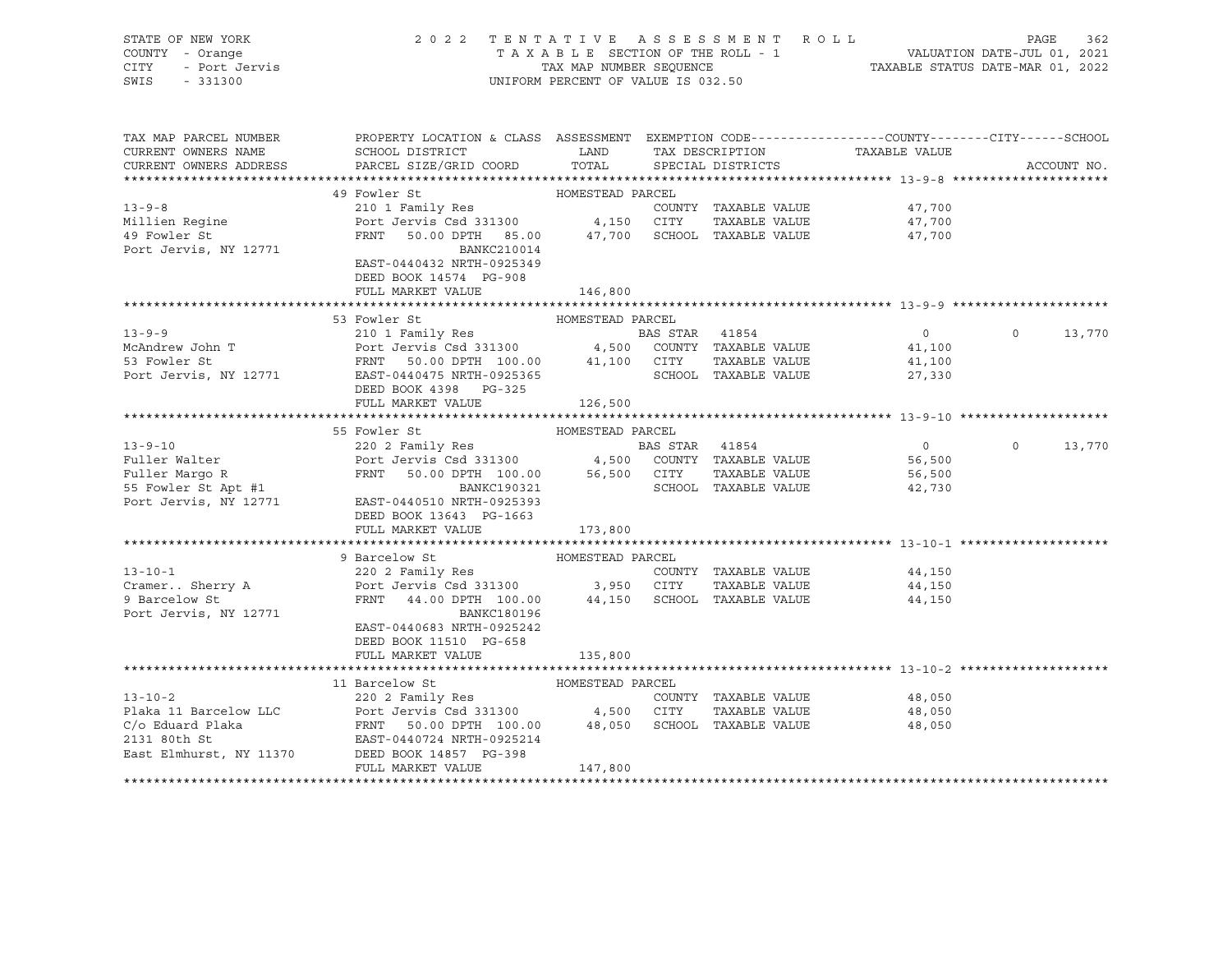## STATE OF NEW YORK 2 0 2 2 T E N T A T I V E A S S E S S M E N T R O L L PAGE 363 COUNTY - Orange T A X A B L E SECTION OF THE ROLL - 1 VALUATION DATE-JUL 01, 2021 CITY - Port Jervis TAX MAP NUMBER SEQUENCE TAXABLE STATUS DATE-MAR 01, 2022 SWIS - 331300 UNIFORM PERCENT OF VALUE IS 032.50

| TAX MAP PARCEL NUMBER<br>CURRENT OWNERS NAME    | PROPERTY LOCATION & CLASS ASSESSMENT EXEMPTION CODE---------------COUNTY-------CITY------SCHOOL<br>SCHOOL DISTRICT                                                                                                                                                                                                                                                                                                                   | LAND<br>TOTAL        | TAX DESCRIPTION                       | TAXABLE VALUE    |                    |
|-------------------------------------------------|--------------------------------------------------------------------------------------------------------------------------------------------------------------------------------------------------------------------------------------------------------------------------------------------------------------------------------------------------------------------------------------------------------------------------------------|----------------------|---------------------------------------|------------------|--------------------|
| CURRENT OWNERS ADDRESS                          | PARCEL SIZE/GRID COORD                                                                                                                                                                                                                                                                                                                                                                                                               |                      | SPECIAL DISTRICTS                     |                  | ACCOUNT NO.        |
|                                                 | 32 Church St                                                                                                                                                                                                                                                                                                                                                                                                                         | NON-HOMESTEAD PARCEL |                                       |                  |                    |
| $13 - 10 - 3$                                   | 411 Apartment                                                                                                                                                                                                                                                                                                                                                                                                                        |                      | COUNTY TAXABLE VALUE                  | 35,000           |                    |
| Lubowicki Eugene                                |                                                                                                                                                                                                                                                                                                                                                                                                                                      |                      | TAXABLE VALUE                         | 35,000           |                    |
| PO Box 7                                        | Port Jervis Csd 331300 13,000 CITY<br>FRNT 50.00 DPTH 100.00 35,000 SCHOOL                                                                                                                                                                                                                                                                                                                                                           |                      | SCHOOL TAXABLE VALUE                  | 35,000           |                    |
| McAfee, NJ 07428                                | EAST-0440778 NRTH-0925168                                                                                                                                                                                                                                                                                                                                                                                                            |                      |                                       |                  |                    |
|                                                 | DEED BOOK 14559 PG-1626                                                                                                                                                                                                                                                                                                                                                                                                              |                      |                                       |                  |                    |
|                                                 | FULL MARKET VALUE                                                                                                                                                                                                                                                                                                                                                                                                                    | 107,700              |                                       |                  |                    |
|                                                 |                                                                                                                                                                                                                                                                                                                                                                                                                                      |                      |                                       |                  |                    |
|                                                 | 30 Church St                                                                                                                                                                                                                                                                                                                                                                                                                         | HOMESTEAD PARCEL     |                                       |                  |                    |
| $13 - 10 - 4$                                   | 210 1 Family Res                                                                                                                                                                                                                                                                                                                                                                                                                     |                      | COUNTY TAXABLE VALUE                  | 37,900           |                    |
| Ellera Victor                                   |                                                                                                                                                                                                                                                                                                                                                                                                                                      |                      | TAXABLE VALUE                         | 37,900           |                    |
| 502 South St                                    | Port Jeruis Csd 331300<br>Port Jervis Csd 331300 4,500 CITY TAXABLE VALUE<br>FRNT 50.00 DPTH 100.00 37,900 SCHOOL TAXABLE VALUE<br>EAST-0440753 NRTH-0925150                                                                                                                                                                                                                                                                         |                      |                                       | 37,900           |                    |
| Newburgh, NY 12550                              |                                                                                                                                                                                                                                                                                                                                                                                                                                      |                      |                                       |                  |                    |
|                                                 | DEED BOOK 14794 PG-883                                                                                                                                                                                                                                                                                                                                                                                                               |                      |                                       |                  |                    |
|                                                 | FULL MARKET VALUE                                                                                                                                                                                                                                                                                                                                                                                                                    | 116,600              |                                       |                  |                    |
|                                                 |                                                                                                                                                                                                                                                                                                                                                                                                                                      |                      |                                       |                  |                    |
| $13 - 10 - 5$                                   | 26 Church St<br>220 2 Family Res<br>Port Jervis Csd 331300 8,650 CITY TAXABLE VALUE<br>FRNT 100.00 DPTH 90.00 52,400 SCHOOL TAXABLE VALUE                                                                                                                                                                                                                                                                                            | HOMESTEAD PARCEL     |                                       |                  |                    |
|                                                 |                                                                                                                                                                                                                                                                                                                                                                                                                                      |                      | COUNTY TAXABLE VALUE<br>TAXABLE VALUE | 52,400<br>52,400 |                    |
|                                                 |                                                                                                                                                                                                                                                                                                                                                                                                                                      |                      |                                       | 52,400           |                    |
| Spano Joseph A<br>6-8 Hammond St<br>PO Box 3136 |                                                                                                                                                                                                                                                                                                                                                                                                                                      |                      |                                       |                  |                    |
| Port Jervis, NY 12771                           | EAST-0440707 NRTH-0925106<br>DEED BOOK 3538 PG-00303                                                                                                                                                                                                                                                                                                                                                                                 |                      |                                       |                  |                    |
|                                                 | FULL MARKET VALUE                                                                                                                                                                                                                                                                                                                                                                                                                    | 161,200              |                                       |                  |                    |
|                                                 |                                                                                                                                                                                                                                                                                                                                                                                                                                      |                      |                                       |                  |                    |
|                                                 | 42 Franklin St                                                                                                                                                                                                                                                                                                                                                                                                                       | HOMESTEAD PARCEL     |                                       |                  |                    |
|                                                 |                                                                                                                                                                                                                                                                                                                                                                                                                                      |                      | COUNTY TAXABLE VALUE                  | 51,500           |                    |
|                                                 |                                                                                                                                                                                                                                                                                                                                                                                                                                      |                      | TAXABLE VALUE                         | 51,500           |                    |
|                                                 |                                                                                                                                                                                                                                                                                                                                                                                                                                      |                      | 51,500 SCHOOL TAXABLE VALUE           | 51,500           |                    |
|                                                 | 13-10-6<br>Mehedin Bridget L<br>Mehedin Bridget L<br>Port Jervis Csd 331300 5,400 CITY<br>Port Jervis Csd 331300 5,400 CITY<br>Port Jervis, NY 12771 EAST-0440649 NRTH-0925145<br>PORT COMPTH 100.00 51,500 SCHOC<br>PORT COMPTH 100.00 51,5                                                                                                                                                                                         |                      |                                       |                  |                    |
|                                                 | DEED BOOK 15146 PG-282                                                                                                                                                                                                                                                                                                                                                                                                               |                      |                                       |                  |                    |
|                                                 | FULL MARKET VALUE                                                                                                                                                                                                                                                                                                                                                                                                                    | 158,500              |                                       |                  |                    |
|                                                 |                                                                                                                                                                                                                                                                                                                                                                                                                                      |                      |                                       |                  |                    |
| $13 - 10 - 7$                                   | 40 Franklin St                                                                                                                                                                                                                                                                                                                                                                                                                       | HOMESTEAD PARCEL     |                                       | $\overline{0}$   | 13,770<br>$\Omega$ |
| Aumick Daniel                                   | 210 1 Family Res<br>Port Jervis Csd 331300 3,950 COUNTY TAXABLE VALUE                                                                                                                                                                                                                                                                                                                                                                |                      |                                       | 43,100           |                    |
| 40 Franklin St                                  |                                                                                                                                                                                                                                                                                                                                                                                                                                      |                      | TAXABLE VALUE                         | 43,100           |                    |
| Port Jervis, NY 12771                           | $\begin{tabular}{lllllll} \multicolumn{2}{c}{\textbf{FRNT}} & \multicolumn{2}{c}{\textbf{43.00 DPTH}} & \multicolumn{2}{c}{\textbf{100.00}} & \multicolumn{2}{c}{\textbf{43.100}} & \multicolumn{2}{c}{\textbf{CITY}} \\ & \multicolumn{2}{c}{\textbf{BANKC180381}} & & \multicolumn{2}{c}{\textbf{5.000}} \\ \multicolumn{2}{c}{\textbf{BANKC180381}} & & \multicolumn{2}{c}{\textbf{5.000}} \\ \multicolumn{2}{c}{\textbf{BANKC18$ |                      | SCHOOL TAXABLE VALUE                  | 29,330           |                    |
|                                                 | EAST-0440620 NRTH-0925186                                                                                                                                                                                                                                                                                                                                                                                                            |                      |                                       |                  |                    |
|                                                 | DEED BOOK 13514 PG-593                                                                                                                                                                                                                                                                                                                                                                                                               |                      |                                       |                  |                    |
|                                                 | FULL MARKET VALUE                                                                                                                                                                                                                                                                                                                                                                                                                    | 132,600              |                                       |                  |                    |
|                                                 |                                                                                                                                                                                                                                                                                                                                                                                                                                      |                      |                                       |                  |                    |
|                                                 | 43 Fowler St<br>FOWLer St<br>411 Apartment                                                                                                                                                                                                                                                                                                                                                                                           | NON-HOMESTEAD PARCEL |                                       |                  |                    |
| $13 - 11 - 1$                                   |                                                                                                                                                                                                                                                                                                                                                                                                                                      |                      | COUNTY TAXABLE VALUE                  | 59,700           |                    |
| Fowler St LLC                                   | Port Jervis Csd 331300                                                                                                                                                                                                                                                                                                                                                                                                               | 14,350 CITY          | TAXABLE VALUE                         | 59,700           |                    |
| 6 Cedar Ln                                      | 4a<br>FRNT                                                                                                                                                                                                                                                                                                                                                                                                                           |                      | 59,700 SCHOOL TAXABLE VALUE           | 59,700           |                    |
| Warwick, NY 10990                               | 56.00 DPTH 100.00                                                                                                                                                                                                                                                                                                                                                                                                                    |                      |                                       |                  |                    |
|                                                 | EAST-0440381 NRTH-0925266                                                                                                                                                                                                                                                                                                                                                                                                            |                      |                                       |                  |                    |
|                                                 | DEED BOOK 12760 PG-177                                                                                                                                                                                                                                                                                                                                                                                                               |                      |                                       |                  |                    |
|                                                 | FULL MARKET VALUE                                                                                                                                                                                                                                                                                                                                                                                                                    | 183,700              |                                       |                  |                    |
|                                                 |                                                                                                                                                                                                                                                                                                                                                                                                                                      |                      |                                       |                  |                    |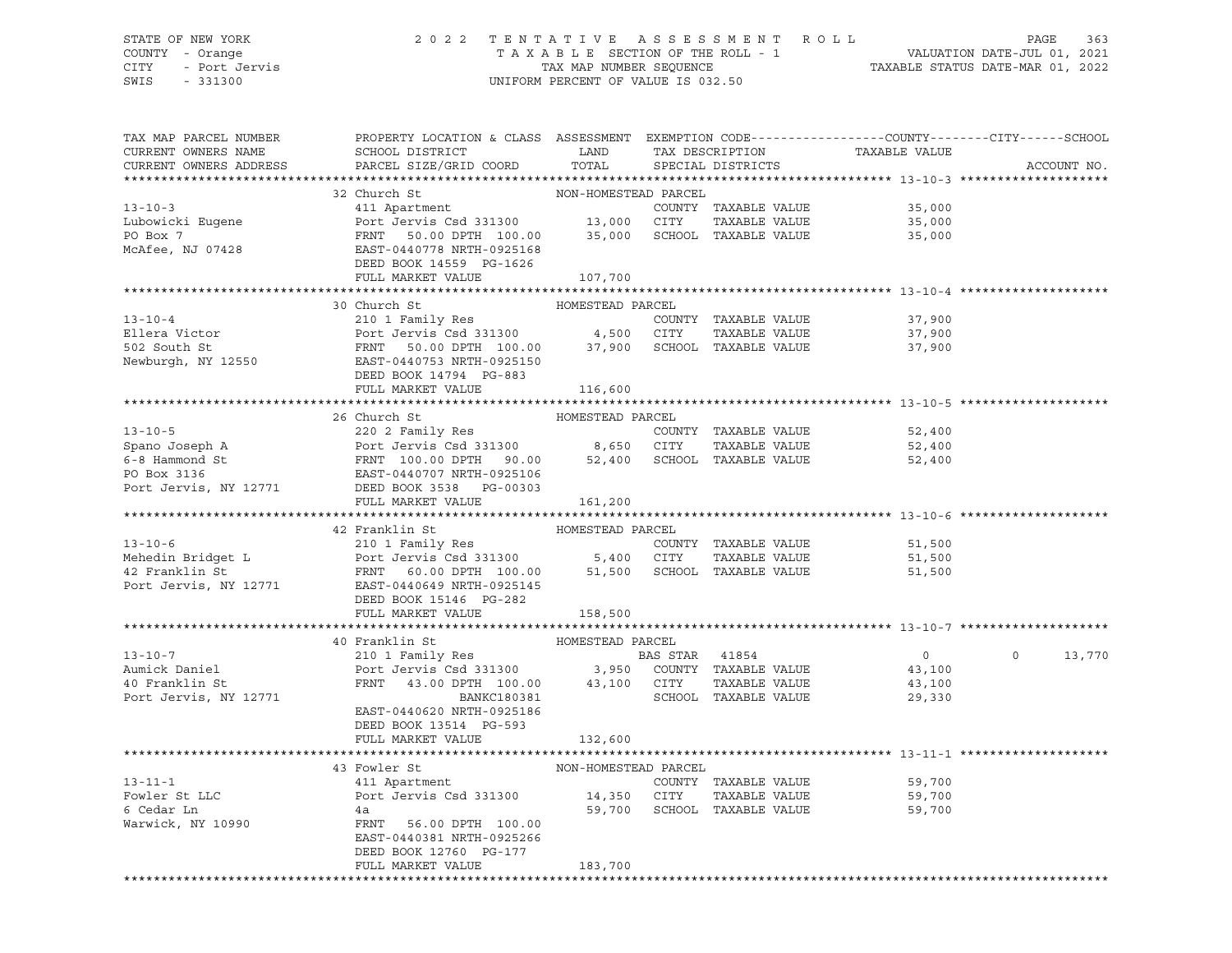## STATE OF NEW YORK 2 0 2 2 T E N T A T I V E A S S E S S M E N T R O L L PAGE 364 COUNTY - Orange T A X A B L E SECTION OF THE ROLL - 1 VALUATION DATE-JUL 01, 2021 CITY - Port Jervis TAX MAP NUMBER SEQUENCE TAXABLE STATUS DATE-MAR 01, 2022

| TAX MAP PARCEL NUMBER<br>CURRENT OWNERS NAME<br>CURRENT OWNERS ADDRESS | PROPERTY LOCATION & CLASS ASSESSMENT EXEMPTION CODE----------------COUNTY-------CITY------SCHOOL<br>SCHOOL DISTRICT<br>PARCEL SIZE/GRID COORD TOTAL SPECIAL DISTRICTS                                                                                              | <b>EXAMPLE THE STATE OF STATE OF STATE OF STATE OF STATE OF STATE OF STATE OF STATE OF STATE OF STATE</b> |  | TAX DESCRIPTION TAXABLE VALUE |          | ACCOUNT NO. |
|------------------------------------------------------------------------|--------------------------------------------------------------------------------------------------------------------------------------------------------------------------------------------------------------------------------------------------------------------|-----------------------------------------------------------------------------------------------------------|--|-------------------------------|----------|-------------|
|                                                                        |                                                                                                                                                                                                                                                                    |                                                                                                           |  |                               |          |             |
|                                                                        | 33 Franklin St MOMESTEAD PARCEL                                                                                                                                                                                                                                    |                                                                                                           |  |                               |          |             |
|                                                                        |                                                                                                                                                                                                                                                                    |                                                                                                           |  | $\overline{0}$                | $\Omega$ | 34,390      |
|                                                                        |                                                                                                                                                                                                                                                                    |                                                                                                           |  | 56,300<br>56,300              |          |             |
|                                                                        |                                                                                                                                                                                                                                                                    |                                                                                                           |  |                               |          |             |
|                                                                        |                                                                                                                                                                                                                                                                    |                                                                                                           |  | 21,910                        |          |             |
|                                                                        | 13-11-2<br>Decker Daryl L<br>Decker Daryl L<br>Decker Deborah<br>210 1 Family Res<br>Port Jervis Csd 331300<br>FRNT 100.00 DPTH 100.00<br>FRNT 100.00 PTH 100.00<br>56,300 CITY TAXABLE VALUE<br>23 Franklin St<br>216 PRNT 100.00 DPTH 100.00<br>25               |                                                                                                           |  |                               |          |             |
|                                                                        | FULL MARKET VALUE                                                                                                                                                                                                                                                  | 173,200                                                                                                   |  |                               |          |             |
|                                                                        |                                                                                                                                                                                                                                                                    |                                                                                                           |  |                               |          |             |
|                                                                        | 37 Franklin St<br>13-11-3<br>Jenks Bruce 210 1 Family Res<br>Jenks Beverly FRNT 43.00 DPTH 101.00<br>3,875 COUNTY TAXABLE VALUE<br>37 Franklin St<br>Port Jervis Csd 331300<br>210 1 Family Res<br>Port Jervis Csd 331300<br>FRNT 43.00 DPTH 101.00<br>40,550 CITY | HOMESTEAD PARCEL                                                                                          |  |                               |          |             |
|                                                                        |                                                                                                                                                                                                                                                                    |                                                                                                           |  | $\overline{0}$                | $\Omega$ | 34,390      |
|                                                                        |                                                                                                                                                                                                                                                                    |                                                                                                           |  | 40,550                        |          |             |
|                                                                        |                                                                                                                                                                                                                                                                    |                                                                                                           |  | 40,550                        |          |             |
|                                                                        |                                                                                                                                                                                                                                                                    |                                                                                                           |  | SCHOOL TAXABLE VALUE 6,160    |          |             |
|                                                                        |                                                                                                                                                                                                                                                                    |                                                                                                           |  |                               |          |             |
|                                                                        | FULL MARKET VALUE                                                                                                                                                                                                                                                  | 124,800                                                                                                   |  |                               |          |             |
|                                                                        |                                                                                                                                                                                                                                                                    |                                                                                                           |  |                               |          |             |
|                                                                        | 39 Franklin St MOMESTEAD PARCEL                                                                                                                                                                                                                                    |                                                                                                           |  |                               |          |             |
|                                                                        | 210 1 Family Res                                                                                                                                                                                                                                                   |                                                                                                           |  | COUNTY TAXABLE VALUE 41,900   |          |             |
|                                                                        |                                                                                                                                                                                                                                                                    |                                                                                                           |  | 41,900                        |          |             |
|                                                                        |                                                                                                                                                                                                                                                                    |                                                                                                           |  | 41,900                        |          |             |
|                                                                        | Port Jervis, NY 12771 EAST-0440490 NRTH-0925090                                                                                                                                                                                                                    |                                                                                                           |  |                               |          |             |
|                                                                        | DEED BOOK 14381 PG-288                                                                                                                                                                                                                                             |                                                                                                           |  |                               |          |             |
|                                                                        | FULL MARKET VALUE                                                                                                                                                                                                                                                  | 128,900                                                                                                   |  |                               |          |             |
|                                                                        |                                                                                                                                                                                                                                                                    |                                                                                                           |  |                               |          |             |
|                                                                        | 41 Franklin St<br>13-11-5<br>PJ MAZZ LLC 210 1 Family Res<br>PJ MAZZ LLC POrt Jervis Csd 331300<br>210 1 Family Res<br>PORT 50.00 DPTH 100.00 44,000 CITY TAXABLE VALUE 44,000<br>244,000 CITY TAXABLE VALUE 44,000<br>244,000 CITY TAXABLE VALUE 44,000<br>24     |                                                                                                           |  |                               |          |             |
|                                                                        |                                                                                                                                                                                                                                                                    |                                                                                                           |  |                               | $\Omega$ |             |
|                                                                        |                                                                                                                                                                                                                                                                    |                                                                                                           |  |                               |          |             |
|                                                                        |                                                                                                                                                                                                                                                                    |                                                                                                           |  |                               |          |             |
|                                                                        |                                                                                                                                                                                                                                                                    |                                                                                                           |  |                               |          |             |
|                                                                        | EAST-0440517 NRTH-0925056                                                                                                                                                                                                                                          |                                                                                                           |  |                               |          |             |
|                                                                        | DEED BOOK 14665 PG-759                                                                                                                                                                                                                                             |                                                                                                           |  |                               |          |             |
|                                                                        | FULL MARKET VALUE                                                                                                                                                                                                                                                  | 135,400                                                                                                   |  |                               |          |             |
|                                                                        |                                                                                                                                                                                                                                                                    |                                                                                                           |  |                               |          |             |
|                                                                        | 24 Church St                                                                                                                                                                                                                                                       |                                                                                                           |  |                               |          |             |
| $13 - 11 - 6$                                                          |                                                                                                                                                                                                                                                                    |                                                                                                           |  | COUNTY TAXABLE VALUE 39,000   |          |             |
|                                                                        | Coxson Catherine Port Jervis Csd 331300 4,500 CITY                                                                                                                                                                                                                 |                                                                                                           |  | TAXABLE VALUE 39,000          |          |             |
| 24 Church St                                                           | FRNT 50.00 DPTH 100.00 39,000 SCHOOL TAXABLE VALUE                                                                                                                                                                                                                 |                                                                                                           |  | 39,000                        |          |             |
| Port Jervis, NY 12771                                                  | BANKC170031                                                                                                                                                                                                                                                        |                                                                                                           |  |                               |          |             |
|                                                                        | EAST-0440591 NRTH-0925018                                                                                                                                                                                                                                          |                                                                                                           |  |                               |          |             |
|                                                                        | DEED BOOK 14921 PG-678                                                                                                                                                                                                                                             |                                                                                                           |  |                               |          |             |
|                                                                        | FULL MARKET VALUE                                                                                                                                                                                                                                                  | 120,000                                                                                                   |  |                               |          |             |
|                                                                        |                                                                                                                                                                                                                                                                    |                                                                                                           |  |                               |          |             |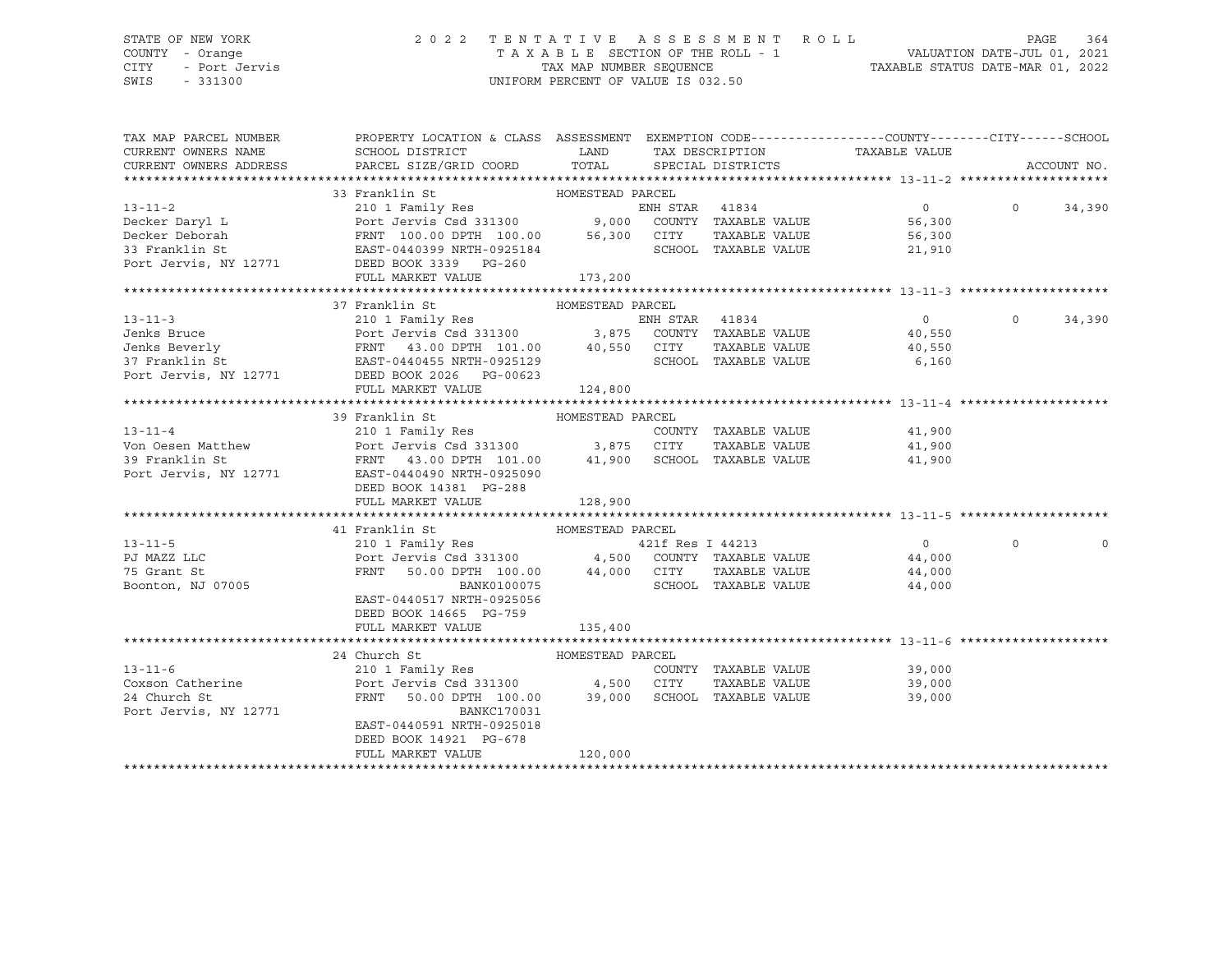| STATE OF NEW YORK<br>COUNTY - Orange<br>- Port Jervis<br><b>CITY</b><br>SWIS<br>$-331300$ | 2022 TENTATIVE ASSESSMENT ROLL                                                                        | UNIFORM PERCENT OF VALUE IS 032.50 |                |                                      |               | PAGE     | 365         |
|-------------------------------------------------------------------------------------------|-------------------------------------------------------------------------------------------------------|------------------------------------|----------------|--------------------------------------|---------------|----------|-------------|
| TAX MAP PARCEL NUMBER                                                                     | PROPERTY LOCATION & CLASS ASSESSMENT EXEMPTION CODE----------------COUNTY-------CITY------SCHOOL      |                                    |                |                                      |               |          |             |
| CURRENT OWNERS NAME<br>CURRENT OWNERS ADDRESS                                             | SCHOOL DISTRICT<br>PARCEL SIZE/GRID COORD                                                             | LAND<br>TOTAL                      |                | TAX DESCRIPTION<br>SPECIAL DISTRICTS | TAXABLE VALUE |          | ACCOUNT NO. |
|                                                                                           |                                                                                                       |                                    |                |                                      |               |          |             |
|                                                                                           | 84 Hammond St                                                                                         | HOMESTEAD PARCEL                   |                |                                      |               |          |             |
| $13 - 11 - 8$                                                                             | 210 1 Family Res                                                                                      |                                    | ENH STAR 41834 |                                      | $\Omega$      | $\Omega$ | 34,390      |
| Pflanz Diane                                                                              | Port Jervis Csd 331300 4,500 COUNTY TAXABLE VALUE<br>FRNT 50.00 DPTH 100.00 44,000 CITY TAXABLE VALUE |                                    |                |                                      | 44,000        |          |             |
| Pflanz Daniel                                                                             |                                                                                                       |                                    |                |                                      | 44,000        |          |             |
| 84 Hammond St                                                                             | BANKN140687                                                                                           |                                    |                | SCHOOL TAXABLE VALUE                 | 9,610         |          |             |
| Port Jervis, NY 12771                                                                     | EAST-0440453 NRTH-0924994                                                                             |                                    |                |                                      |               |          |             |
|                                                                                           | DEED BOOK 1946 PG-00967                                                                               |                                    |                |                                      |               |          |             |
|                                                                                           | FULL MARKET VALUE                                                                                     | 135,400                            |                |                                      |               |          |             |
|                                                                                           | 82 Hammond St                                                                                         | HOMESTEAD PARCEL                   |                |                                      |               |          |             |
| $13 - 11 - 9$                                                                             | 210 1 Family Res                                                                                      |                                    |                | COUNTY TAXABLE VALUE                 | 39,000        |          |             |
| Eaddy Sharon                                                                              |                                                                                                       |                                    |                | TAXABLE VALUE                        | 39,000        |          |             |
| PO Box 322                                                                                | Port Jervis Csd 331300 4,500 CITY TAXABLE VALUE FRNT 50.00 DPTH 100.00 39,000 SCHOOL TAXABLE VALUE    |                                    |                |                                      | 39,000        |          |             |
| Port Jervis, NY 12771                                                                     | <b>BANKC170031</b>                                                                                    |                                    |                |                                      |               |          |             |
|                                                                                           | EAST-0440421 NRTH-0925029                                                                             |                                    |                |                                      |               |          |             |
|                                                                                           | DEED BOOK 14175 PG-1047                                                                               |                                    |                |                                      |               |          |             |
|                                                                                           | FULL MARKET VALUE                                                                                     | 120,000                            |                |                                      |               |          |             |
|                                                                                           |                                                                                                       |                                    |                |                                      |               |          |             |
|                                                                                           | 78 Hammond St                                                                                         | HOMESTEAD PARCEL                   |                |                                      |               |          |             |
| $13 - 11 - 10$                                                                            | 220 2 Family Res                                                                                      |                                    |                | COUNTY TAXABLE VALUE                 | 51,600        |          |             |
| Wickham Jason D                                                                           | Port Jervis Csd 331300 4,500 CITY                                                                     |                                    |                | TAXABLE VALUE                        | 51,600        |          |             |
| PO Box 7                                                                                  | FRNT<br>50.00 DPTH 100.00                                                                             |                                    |                | 51,600 SCHOOL TAXABLE VALUE          | 51,600        |          |             |
| Florida, NY 10921                                                                         | EAST-0440387 NRTH-0925067                                                                             |                                    |                |                                      |               |          |             |
|                                                                                           | DEED BOOK 15106 PG-769                                                                                |                                    |                |                                      |               |          |             |
|                                                                                           | FULL MARKET VALUE                                                                                     | 158,800                            |                |                                      |               |          |             |
|                                                                                           |                                                                                                       |                                    |                |                                      |               |          |             |
|                                                                                           | 74 Hammond St                                                                                         | HOMESTEAD PARCEL                   |                |                                      |               |          |             |
| $13 - 11 - 11$                                                                            | 210 1 Family Res                                                                                      |                                    |                | COUNTY TAXABLE VALUE                 | 42,950        |          |             |
| Espinoza Miguel A                                                                         | Port Jervis Csd 331300 7,650 CITY                                                                     |                                    |                | TAXABLE VALUE                        | 42,950        |          |             |
| 7 Kingsley Pl                                                                             | FRNT 86.00 DPTH 100.00                                                                                |                                    |                | 42,950 SCHOOL TAXABLE VALUE          | 42,950        |          |             |
| Newburgh, NY 12550                                                                        | EAST-0440326 NRTH-0925125                                                                             |                                    |                |                                      |               |          |             |
|                                                                                           | DEED BOOK 14963 PG-1878                                                                               |                                    |                |                                      |               |          |             |
|                                                                                           | FULL MARKET VALUE                                                                                     | 132,200                            |                |                                      |               |          |             |
|                                                                                           |                                                                                                       |                                    |                |                                      |               |          |             |
|                                                                                           | 72 Hammond St                                                                                         | HOMESTEAD PARCEL                   |                |                                      |               |          |             |
| $13 - 11 - 12$                                                                            | 210 1 Family Res                                                                                      |                                    |                | COUNTY TAXABLE VALUE                 | 44,100        |          |             |
| Port Jervis Group LLC                                                                     | Port Jervis Csd 331300                                                                                | 2,575 CITY                         |                | TAXABLE VALUE                        | 44,100        |          |             |
| 4 Homelawn Ct                                                                             | FRNT 42.00 DPTH 47.00                                                                                 | 44,100                             |                | SCHOOL TAXABLE VALUE                 | 44,100        |          |             |
| Spring Valley, NY 10977                                                                   | EAST-0440268 NRTH-0925157<br>DEED BOOK 15005 PG-401                                                   |                                    |                |                                      |               |          |             |

FULL MARKET VALUE 135,700 \*\*\*\*\*\*\*\*\*\*\*\*\*\*\*\*\*\*\*\*\*\*\*\*\*\*\*\*\*\*\*\*\*\*\*\*\*\*\*\*\*\*\*\*\*\*\*\*\*\*\*\*\*\*\*\*\*\*\*\*\*\*\*\*\*\*\*\*\*\*\*\*\*\*\*\*\*\*\*\*\*\*\*\*\*\*\*\*\*\*\*\*\*\*\*\*\*\*\*\*\*\*\* 13-11-13 \*\*\*\*\*\*\*\*\*\*\*\*\*\*\*\*\*\*\* 35 Fowler St HOMESTEAD PARCEL<br>210 1 Eamily Per 13-11-13 210 1 Family Res COUNTY TAXABLE VALUE 48,000 Soto Marianna M **Port Jervis Csd 331300** 3,150 CITY TAXABLE VALUE 48,000 35 Fowler St FRNT 46.00 DPTH 58.00 48,000 SCHOOL TAXABLE VALUE 48,000 Port Jervis, NY 12771 BANKC080370 EAST-0440233 NRTH-0925213 DEED BOOK 14743 PG-1727 FULL MARKET VALUE 147,700 \*\*\*\*\*\*\*\*\*\*\*\*\*\*\*\*\*\*\*\*\*\*\*\*\*\*\*\*\*\*\*\*\*\*\*\*\*\*\*\*\*\*\*\*\*\*\*\*\*\*\*\*\*\*\*\*\*\*\*\*\*\*\*\*\*\*\*\*\*\*\*\*\*\*\*\*\*\*\*\*\*\*\*\*\*\*\*\*\*\*\*\*\*\*\*\*\*\*\*\*\*\*\*\*\*\*\*\*\*\*\*\*\*\*\*\*\*\*\*\*\*\*\*\*\*\*\*\*\*\*\*\*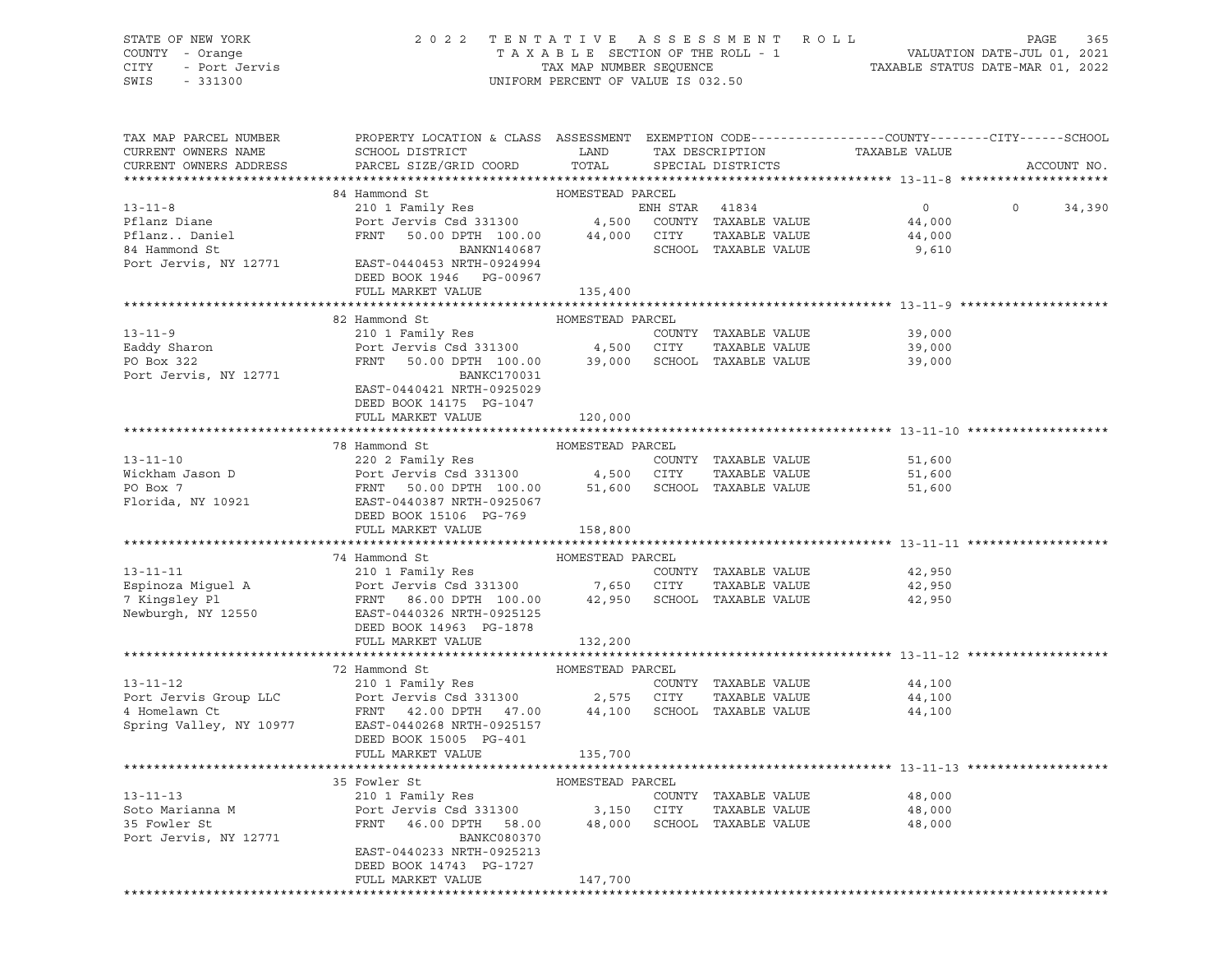## STATE OF NEW YORK 2 0 2 2 T E N T A T I V E A S S E S S M E N T R O L L PAGE 366 COUNTY - Orange T A X A B L E SECTION OF THE ROLL - 1 VALUATION DATE-JUL 01, 2021 CITY - Port Jervis TAX MAP NUMBER SEQUENCE TAXABLE STATUS DATE-MAR 01, 2022

| TAX MAP PARCEL NUMBER<br>CURRENT OWNERS NAME | PROPERTY LOCATION & CLASS ASSESSMENT EXEMPTION CODE----------------COUNTY-------CITY------SCHOOL<br>SCHOOL DISTRICT                                                                                                                              | LAND                 |                | TAX DESCRIPTION      | TAXABLE VALUE  |                    |
|----------------------------------------------|--------------------------------------------------------------------------------------------------------------------------------------------------------------------------------------------------------------------------------------------------|----------------------|----------------|----------------------|----------------|--------------------|
| CURRENT OWNERS ADDRESS                       | PARCEL SIZE/GRID COORD                                                                                                                                                                                                                           | TOTAL                |                | SPECIAL DISTRICTS    |                | ACCOUNT NO.        |
|                                              |                                                                                                                                                                                                                                                  |                      |                |                      |                |                    |
|                                              | 37 Fowler St                                                                                                                                                                                                                                     | HOMESTEAD PARCEL     |                |                      |                |                    |
| $13 - 11 - 14$                               | 210 1 Family Res                                                                                                                                                                                                                                 |                      |                | COUNTY TAXABLE VALUE | 43,000         |                    |
|                                              |                                                                                                                                                                                                                                                  |                      |                | TAXABLE VALUE        | 43,000         |                    |
|                                              | COUNTRES<br>Cala Rosario (2,700 CITY TAXABLE VALUE)<br>37 Fowler St FRNT 28.00 DPTH 100.00 43,000 SCHOOL TAXABLE VALUE<br>Port Jervis, NY 12771 EAST-0440285 NRTH-0925200                                                                        |                      |                |                      | 43,000         |                    |
|                                              |                                                                                                                                                                                                                                                  |                      |                |                      |                |                    |
|                                              | DEED BOOK 12458 PG-1594                                                                                                                                                                                                                          |                      |                |                      |                |                    |
|                                              | FULL MARKET VALUE                                                                                                                                                                                                                                | 132,300              |                |                      |                |                    |
|                                              |                                                                                                                                                                                                                                                  |                      |                |                      |                |                    |
|                                              | 39 Fowler St                                                                                                                                                                                                                                     | HOMESTEAD PARCEL     |                |                      |                |                    |
| $13 - 11 - 15$                               | 220 2 Family Res                                                                                                                                                                                                                                 |                      |                | COUNTY TAXABLE VALUE | 42,450         |                    |
| Itzkowitz Avraham                            |                                                                                                                                                                                                                                                  |                      |                |                      | 42,450         |                    |
| PO Box 593                                   | Port Jervis Csd 331300<br>Port Jervis Csd 331300<br>FRNT 25.00 DPTH 100.00 42,450 SCHOOL TAXABLE VALUE<br>EAST-0440295 NRTH-0925212<br>DEED BOOK 15168 PG-247<br>THE RESON CONSISTENT OF TAXABLE VALUE                                           |                      |                |                      | 42,450         |                    |
| Monsey, NY 10952                             |                                                                                                                                                                                                                                                  |                      |                |                      |                |                    |
|                                              |                                                                                                                                                                                                                                                  |                      |                |                      |                |                    |
|                                              | FULL MARKET VALUE                                                                                                                                                                                                                                | 130,600              |                |                      |                |                    |
|                                              |                                                                                                                                                                                                                                                  | NON-HOMESTEAD PARCEL |                |                      |                |                    |
|                                              | 13-11-16<br>Gessner Albert C<br>Gessner Patricia E<br>Sesner Patricia E<br>FRNT 45.00 DPTH 80.00<br>SCHOOL TAXABLE VALUE<br>POTT JEED POOK 2304 PG-00420<br>POTT JEED POOK 2304 PG-00420<br>POTT JEED POOK 2304 PG-00420<br>POTT MANAGE COMPRESS |                      |                |                      | 39,000         |                    |
|                                              |                                                                                                                                                                                                                                                  |                      |                |                      | 39,000         |                    |
|                                              |                                                                                                                                                                                                                                                  |                      |                |                      | 39,000         |                    |
|                                              |                                                                                                                                                                                                                                                  |                      |                |                      |                |                    |
|                                              |                                                                                                                                                                                                                                                  |                      |                |                      |                |                    |
|                                              | FULL MARKET VALUE                                                                                                                                                                                                                                | 120,000              |                |                      |                |                    |
|                                              |                                                                                                                                                                                                                                                  |                      |                |                      |                |                    |
|                                              |                                                                                                                                                                                                                                                  |                      |                |                      |                |                    |
|                                              | 33 Fowler St                                                                                                                                                                                                                                     | HOMESTEAD PARCEL     |                |                      |                |                    |
| $13 - 12 - 1$                                | 210 1 Family Res                                                                                                                                                                                                                                 |                      |                |                      | $\overline{0}$ | $0 \t 13,770$      |
|                                              |                                                                                                                                                                                                                                                  |                      |                |                      | 49,800         |                    |
| Diawara Assitan<br>33 Fowler St              |                                                                                                                                                                                                                                                  |                      |                |                      | 49,800         |                    |
| Port Jervis, NY 12771                        |                                                                                                                                                                                                                                                  |                      |                |                      | 36,030         |                    |
|                                              | EAST-0440172 NRTH-0925114                                                                                                                                                                                                                        |                      |                |                      |                |                    |
|                                              | DEED BOOK 12886 PG-222                                                                                                                                                                                                                           |                      |                |                      |                |                    |
|                                              | FULL MARKET VALUE                                                                                                                                                                                                                                | 153,200              |                |                      |                |                    |
|                                              |                                                                                                                                                                                                                                                  |                      |                |                      |                |                    |
|                                              | 73 Hammond St                                                                                                                                                                                                                                    | HOMESTEAD PARCEL     |                |                      |                |                    |
| $13 - 12 - 2$                                | Hammond St<br>210 1 Family Res                                                                                                                                                                                                                   |                      | ENH STAR 41834 |                      | $\overline{0}$ | $\Omega$<br>34,390 |
| Bartha Kevin A                               |                                                                                                                                                                                                                                                  |                      |                |                      | 51,000         |                    |
| 73 Hammond St                                | Port Jervis Csd 331300 4,500 COUNTY TAXABLE VALUE<br>FRNT 50.00 DPTH 100.00 51,000 CITY TAXABLE VALUE                                                                                                                                            |                      |                | TAXABLE VALUE        | 51,000         |                    |
| Port Jervis, NY 12771                        | BANKC040281                                                                                                                                                                                                                                      |                      |                | SCHOOL TAXABLE VALUE | 16,610         |                    |
|                                              | EAST-0440187 NRTH-0925037                                                                                                                                                                                                                        |                      |                |                      |                |                    |
|                                              | DEED BOOK 6180 PG-135                                                                                                                                                                                                                            |                      |                |                      |                |                    |
|                                              | FULL MARKET VALUE                                                                                                                                                                                                                                | 156,900              |                |                      |                |                    |
|                                              | 75 Hammond St                                                                                                                                                                                                                                    |                      |                |                      |                |                    |
| $13 - 12 - 3$                                | HOMESTEAD PARCEL<br>220 2 Family Res                                                                                                                                                                                                             |                      |                | COUNTY TAXABLE VALUE | 53,700         |                    |
| Small Kristen                                |                                                                                                                                                                                                                                                  |                      |                |                      | 53,700         |                    |
| 75 Hammond St                                | Port Jervis Csd 331300 6,750 CITY TAXABLE VALUE<br>FRNT 75.00 DPTH 100.00 53,700 SCHOOL TAXABLE VALUE                                                                                                                                            |                      |                |                      | 53,700         |                    |
| Port Jervis, NY 12771                        | BANKC160275                                                                                                                                                                                                                                      |                      |                |                      |                |                    |
|                                              | EAST-0440225 NRTH-0925002                                                                                                                                                                                                                        |                      |                |                      |                |                    |
|                                              | DEED BOOK 14883 PG-1890                                                                                                                                                                                                                          |                      |                |                      |                |                    |
|                                              | FULL MARKET VALUE                                                                                                                                                                                                                                | 165,200              |                |                      |                |                    |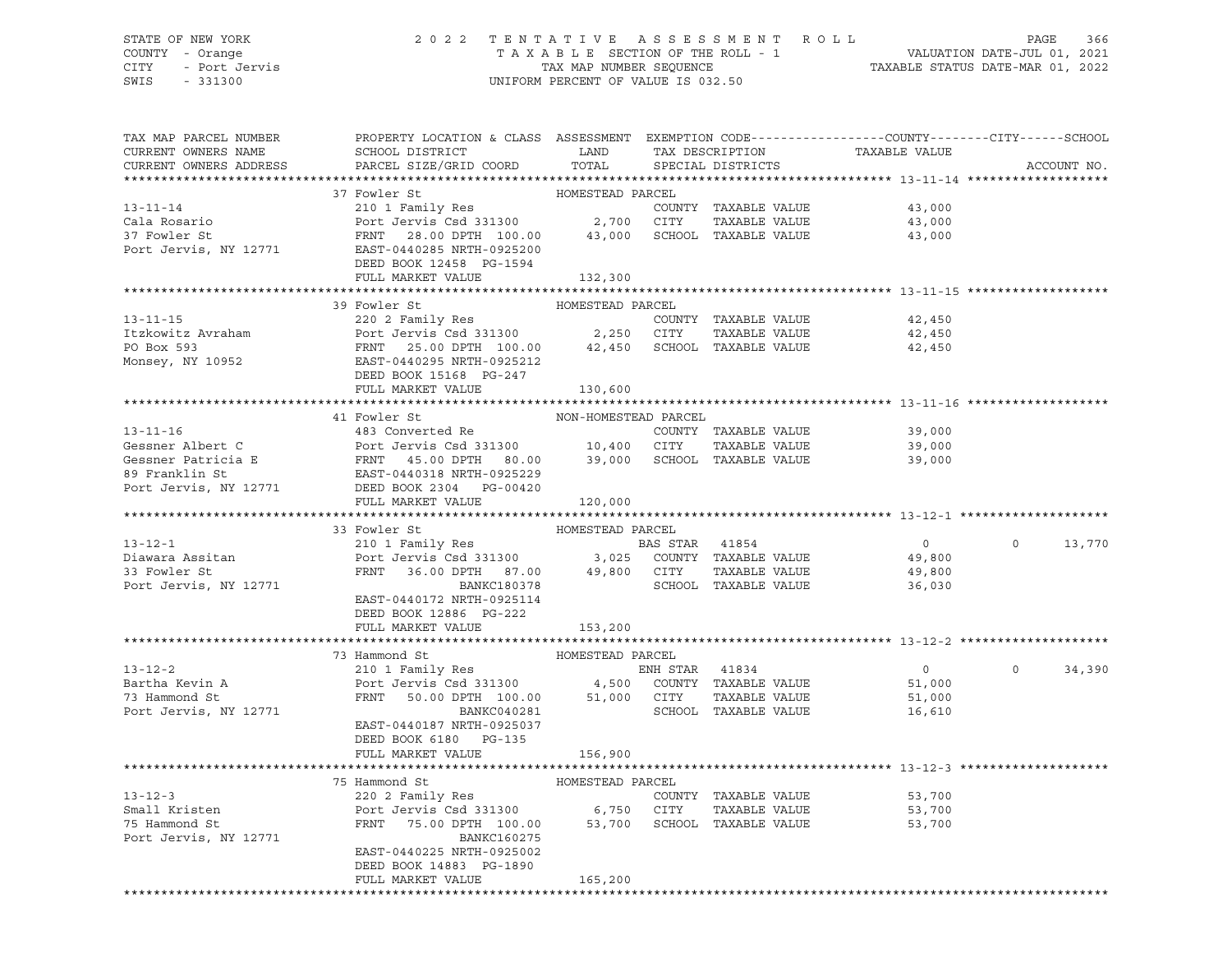| STATE OF NEW YORK<br>COUNTY - Orange<br>CITY<br>SWIS             | 2022 TENTATIVE ASSESSMENT ROLL<br>UNIFORM PERCENT OF VALUE IS 032.50                                                                                                                                                                                                          |                  |  |                                        |                          |                |                |  |
|------------------------------------------------------------------|-------------------------------------------------------------------------------------------------------------------------------------------------------------------------------------------------------------------------------------------------------------------------------|------------------|--|----------------------------------------|--------------------------|----------------|----------------|--|
| CURRENT OWNERS NAME                                              | TAX MAP PARCEL NUMBER THE PROPERTY LOCATION & CLASS ASSESSMENT EXEMPTION CODE--------------COUNTY-------CUTY------SCHOOL<br>SCHOOL DISTRICT                     LAND         TAX DESCRIPTION                   TAXABLE VALUE<br>CURRENT OWNERS ADDRESS PARCEL SIZE/GRID COORD | TOTAL            |  |                                        |                          | ACCOUNT NO.    |                |  |
|                                                                  |                                                                                                                                                                                                                                                                               |                  |  | SPECIAL DISTRICTS                      |                          |                |                |  |
|                                                                  | 79 Hammond St                                                                                                                                                                                                                                                                 | HOMESTEAD PARCEL |  |                                        |                          |                |                |  |
| $13 - 12 - 4$                                                    | 220 2 Family Res                                                                                                                                                                                                                                                              |                  |  | COUNTY TAXABLE VALUE                   | 59,300                   |                |                |  |
| Parker Harry                                                     |                                                                                                                                                                                                                                                                               |                  |  |                                        | 59,300                   |                |                |  |
| Parker Rosemary<br>223 Sparta Mountain Rd<br>Oak Ridge, NJ 07438 | 220 2 Family Res<br>Port Jervis Csd 331300 7,650 CITY TAXABLE VALUE<br>FRNT 85.00 DPTH 100.00 59,300 SCHOOL TAXABLE VALUE<br>BANKC190321<br>EAST-0439293 NRTH-0924934                                                                                                         |                  |  |                                        | 59,300                   |                |                |  |
|                                                                  | DEED BOOK 14063 PG-1005                                                                                                                                                                                                                                                       |                  |  |                                        |                          |                |                |  |
|                                                                  | FULL MARKET VALUE                                                                                                                                                                                                                                                             | 182,500          |  |                                        |                          |                |                |  |
|                                                                  | 81 Hammond St                                                                                                                                                                                                                                                                 | HOMESTEAD PARCEL |  |                                        |                          |                |                |  |
|                                                                  |                                                                                                                                                                                                                                                                               |                  |  |                                        |                          | $\Omega$       | 13,770         |  |
|                                                                  |                                                                                                                                                                                                                                                                               |                  |  |                                        |                          |                |                |  |
|                                                                  |                                                                                                                                                                                                                                                                               |                  |  |                                        |                          |                |                |  |
|                                                                  |                                                                                                                                                                                                                                                                               |                  |  |                                        |                          |                |                |  |
|                                                                  | 13-12-5<br>Small Edward L<br>Edward L<br>Edward L<br>Port Jervis Csd 331300<br>Roberts Margaret A<br>FRNT 40.00 DPTH 100.00<br>SL BANKC190616<br>Port Jervis, NY 12771<br>EAST-0440328 NRTH-09248980<br>Port Jervis Csd 331300<br>Port Jervis Csd 33<br>DEED BOOK 6020 PG-344 |                  |  |                                        |                          |                |                |  |
|                                                                  | FULL MARKET VALUE                                                                                                                                                                                                                                                             | 124,600          |  |                                        |                          |                |                |  |
|                                                                  | 83 Hammond St                                                                                                                                                                                                                                                                 | HOMESTEAD PARCEL |  |                                        |                          |                |                |  |
| $13 - 12 - 6$                                                    |                                                                                                                                                                                                                                                                               |                  |  |                                        |                          |                |                |  |
|                                                                  |                                                                                                                                                                                                                                                                               |                  |  |                                        |                          |                |                |  |
|                                                                  | 83 Hammond St<br>210 1 Family Res<br>Port Jervis Csd 331300 3,150 CITY TAXABLE VALUE<br>FRNT 50.00 DPTH 50.00 45,000 SCHOOL TAXABLE VALUE<br>45,000 45,000 SCHOOL TAXABLE VALUE                                                                                               |                  |  |                                        |                          |                |                |  |
| Smith Jackie L<br>3 Stoll St<br>Port Jervis, NY 12771            | EAST-0440373 NRTH-0924862                                                                                                                                                                                                                                                     |                  |  |                                        |                          |                |                |  |
|                                                                  | DEED BOOK 14173 PG-1974                                                                                                                                                                                                                                                       |                  |  |                                        |                          |                |                |  |
|                                                                  | FULL MARKET VALUE                                                                                                                                                                                                                                                             | 138,500          |  |                                        |                          |                |                |  |
|                                                                  |                                                                                                                                                                                                                                                                               |                  |  |                                        |                          |                |                |  |
|                                                                  | 14 Church St                                                                                                                                                                                                                                                                  | HOMESTEAD PARCEL |  |                                        |                          |                |                |  |
| $13 - 12 - 7$                                                    |                                                                                                                                                                                                                                                                               |                  |  |                                        | $\overline{0}$           | $\Omega$       | 13,770         |  |
| Lauture Maurice<br>14 Church St                                  | 14 Church St<br>210 1 Family Res<br>Port Jervis Csd 331300 3,150 COUNTY TAXABLE VALUE<br>FRNT 50.00 DPTH 50.00 35,800 CITY TAXABLE VALUE<br>FRNT 50.00 DPTH 50.00 35,800 CITY TAXABLE VALUE                                                                                   |                  |  |                                        | 35,800<br>35,800         |                |                |  |
| Port Jervis, NY 12771                                            | BANKC160210                                                                                                                                                                                                                                                                   |                  |  | SCHOOL TAXABLE VALUE                   | 22,030                   |                |                |  |
|                                                                  | EAST-0440412 NRTH-0924829                                                                                                                                                                                                                                                     |                  |  |                                        |                          |                |                |  |
|                                                                  | DEED BOOK 12229 PG-336                                                                                                                                                                                                                                                        |                  |  |                                        |                          |                |                |  |
|                                                                  | FULL MARKET VALUE                                                                                                                                                                                                                                                             | 110,200          |  |                                        |                          |                |                |  |
|                                                                  |                                                                                                                                                                                                                                                                               |                  |  |                                        |                          |                |                |  |
|                                                                  | 12 Church St                                                                                                                                                                                                                                                                  | HOMESTEAD PARCEL |  |                                        |                          |                |                |  |
| $13 - 12 - 8$                                                    | 210 1 Family Res<br>Port Jervis Csd 331300 2,425 AGED-T 41803<br>FRNT 27.00 DPTH 100.00 39,450 AGED-CS 41805<br>EAST-0440367 NRTH-0924833 ENH STAR 41834                                                                                                                      |                  |  |                                        | 9,863                    | 7,536          | 7,536          |  |
|                                                                  |                                                                                                                                                                                                                                                                               |                  |  |                                        | $\overline{0}$           | 6,383          | $\overline{0}$ |  |
|                                                                  |                                                                                                                                                                                                                                                                               |                  |  |                                        | 14,794                   | $\overline{0}$ | 15,957         |  |
|                                                                  |                                                                                                                                                                                                                                                                               |                  |  | ENH STAR 41834<br>COUNTY TAXABLE VALUE | $\overline{0}$<br>14,793 | $\circ$        | 15,957         |  |
|                                                                  | FULL MARKET VALUE                                                                                                                                                                                                                                                             | 121,400 CITY     |  | TAXABLE VALUE                          | 25,531                   |                |                |  |
|                                                                  |                                                                                                                                                                                                                                                                               |                  |  | SCHOOL TAXABLE VALUE                   | $\Omega$                 |                |                |  |

\*\*\*\*\*\*\*\*\*\*\*\*\*\*\*\*\*\*\*\*\*\*\*\*\*\*\*\*\*\*\*\*\*\*\*\*\*\*\*\*\*\*\*\*\*\*\*\*\*\*\*\*\*\*\*\*\*\*\*\*\*\*\*\*\*\*\*\*\*\*\*\*\*\*\*\*\*\*\*\*\*\*\*\*\*\*\*\*\*\*\*\*\*\*\*\*\*\*\*\*\*\*\*\*\*\*\*\*\*\*\*\*\*\*\*\*\*\*\*\*\*\*\*\*\*\*\*\*\*\*\*\*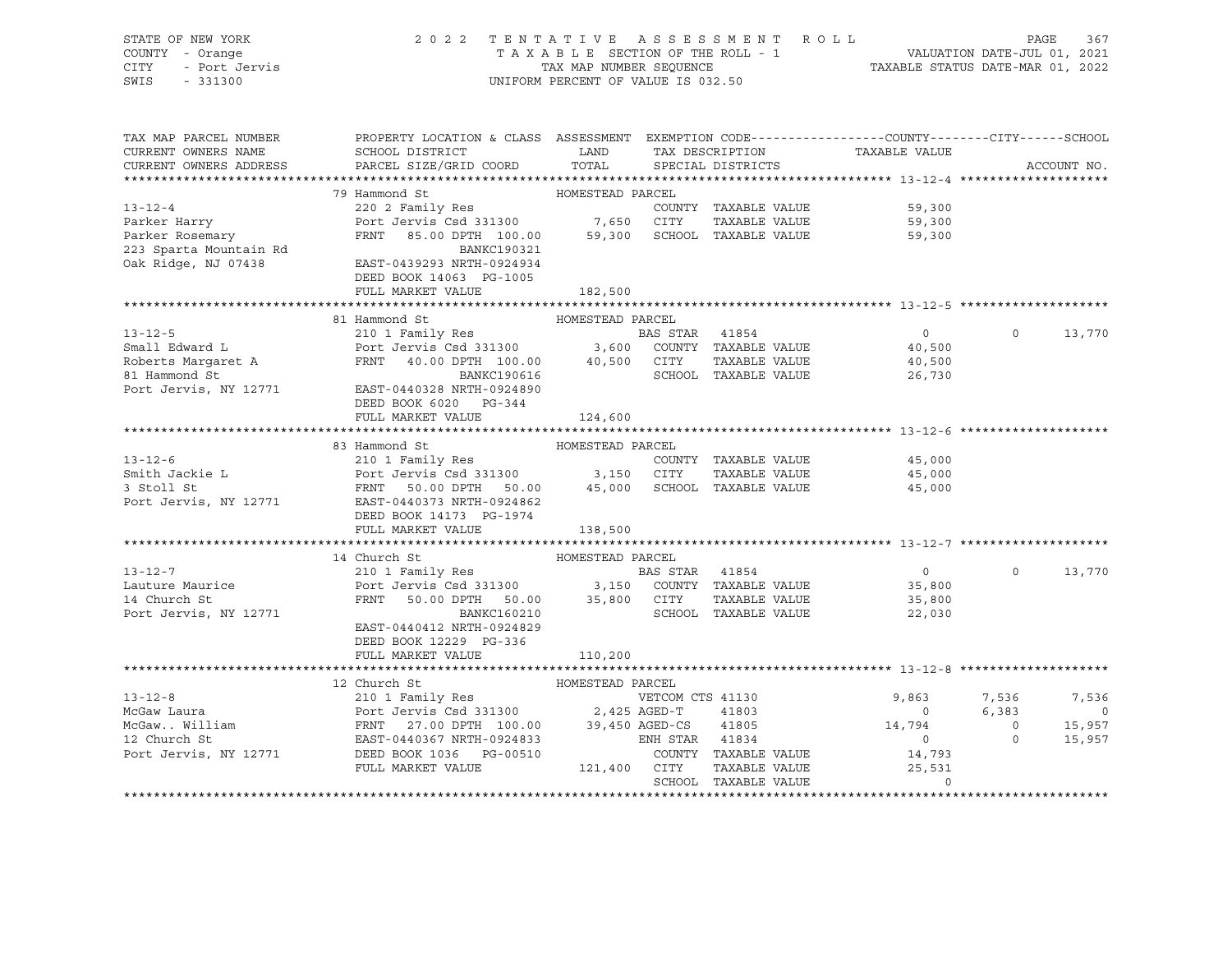## STATE OF NEW YORK 2 0 2 2 T E N T A T I V E A S S E S S M E N T R O L L PAGE 368 COUNTY - Orange T A X A B L E SECTION OF THE ROLL - 1 VALUATION DATE-JUL 01, 2021 CITY - Port Jervis TAX MAP NUMBER SEQUENCE TAXABLE STATUS DATE-MAR 01, 2022 SWIS - 331300 UNIFORM PERCENT OF VALUE IS 032.50

| TAX MAP PARCEL NUMBER<br>CURRENT OWNERS NAME<br>CURRENT OWNERS ADDRESS                                                                                                                                                                                   | PROPERTY LOCATION & CLASS ASSESSMENT EXEMPTION CODE----------------CUNTY-------CITY------SCHOOL<br>SCHOOL DISTRICT<br>PARCEL SIZE/GRID COORD |                  |                      | LAND TAX DESCRIPTION TAXABLE VALUE COORD TOTAL SPECIAL DISTRICTS                                                                                                                                                                                                                                                                                                                                                                                                                                  |          | ACCOUNT NO.    |
|----------------------------------------------------------------------------------------------------------------------------------------------------------------------------------------------------------------------------------------------------------|----------------------------------------------------------------------------------------------------------------------------------------------|------------------|----------------------|---------------------------------------------------------------------------------------------------------------------------------------------------------------------------------------------------------------------------------------------------------------------------------------------------------------------------------------------------------------------------------------------------------------------------------------------------------------------------------------------------|----------|----------------|
|                                                                                                                                                                                                                                                          |                                                                                                                                              |                  |                      |                                                                                                                                                                                                                                                                                                                                                                                                                                                                                                   |          |                |
| 13-12-9<br>10 Church St<br>210 1 Family Res<br>Lapriore Alice Port Jervis Csd 331300<br>FRNT 26.00 DPTH 100.00<br>10 Church St<br>FRNT 26.00 DPTH 100.00<br>39,550 AGED-CS 41805<br>16,809<br>16,809<br>16,809<br>2.350 AGED-CS 41805<br>16,809<br>16,80 |                                                                                                                                              |                  |                      |                                                                                                                                                                                                                                                                                                                                                                                                                                                                                                   |          |                |
|                                                                                                                                                                                                                                                          |                                                                                                                                              |                  |                      |                                                                                                                                                                                                                                                                                                                                                                                                                                                                                                   |          | 4,522          |
|                                                                                                                                                                                                                                                          |                                                                                                                                              |                  |                      |                                                                                                                                                                                                                                                                                                                                                                                                                                                                                                   |          | $\overline{0}$ |
|                                                                                                                                                                                                                                                          |                                                                                                                                              |                  |                      |                                                                                                                                                                                                                                                                                                                                                                                                                                                                                                   |          | 17,514         |
|                                                                                                                                                                                                                                                          |                                                                                                                                              |                  |                      |                                                                                                                                                                                                                                                                                                                                                                                                                                                                                                   |          | 17,514         |
|                                                                                                                                                                                                                                                          |                                                                                                                                              |                  |                      |                                                                                                                                                                                                                                                                                                                                                                                                                                                                                                   |          |                |
|                                                                                                                                                                                                                                                          | FULL MARKET VALUE                                                                                                                            | 121,700 CITY     |                      |                                                                                                                                                                                                                                                                                                                                                                                                                                                                                                   |          |                |
|                                                                                                                                                                                                                                                          |                                                                                                                                              |                  |                      | $\begin{tabular}{llllll} \multicolumn{2}{c}{\text{CITY}} & \multicolumn{2}{c}{\text{TAXABLE VALUE}} & \multicolumn{2}{c}{\text{YALUE}} & \multicolumn{2}{c}{\text{XCAV}} \\ & & & & & & \\ \multicolumn{2}{c}{\text{SCHOOL}} & \multicolumn{2}{c}{\text{TAXABLE VALUE}} & \multicolumn{2}{c}{\text{YALUE}} & \multicolumn{2}{c}{\text{YCAV}} \\ \multicolumn{2}{c}{\text{SCHOOL}} & \multicolumn{2}{c}{\text{TAXABLE VALUE}} & \multicolumn{2}{c}{\text{YACV}} & \multicolumn{2}{c}{\text{YACV}}$ |          |                |
| 3 -12-10<br>8 Church St<br>220 2 Family Res<br>Burrascano John<br>230 2 Family Res<br>230 2 Family Res<br>230 2 Family Res<br>230 2 Family Res<br>230 2 Family Res<br>230 2 Family Res<br>230 0 2 -1,750 CITY<br>23.00 DPH 50.00<br>240,600 SCHOOL TAX   |                                                                                                                                              |                  |                      |                                                                                                                                                                                                                                                                                                                                                                                                                                                                                                   |          |                |
|                                                                                                                                                                                                                                                          |                                                                                                                                              |                  |                      |                                                                                                                                                                                                                                                                                                                                                                                                                                                                                                   |          |                |
|                                                                                                                                                                                                                                                          |                                                                                                                                              |                  |                      | COUNTY TAXABLE VALUE 40,600                                                                                                                                                                                                                                                                                                                                                                                                                                                                       |          |                |
|                                                                                                                                                                                                                                                          |                                                                                                                                              |                  |                      | 40,600<br>40,600                                                                                                                                                                                                                                                                                                                                                                                                                                                                                  |          |                |
|                                                                                                                                                                                                                                                          |                                                                                                                                              |                  |                      |                                                                                                                                                                                                                                                                                                                                                                                                                                                                                                   |          |                |
|                                                                                                                                                                                                                                                          |                                                                                                                                              |                  |                      |                                                                                                                                                                                                                                                                                                                                                                                                                                                                                                   |          |                |
|                                                                                                                                                                                                                                                          |                                                                                                                                              |                  |                      |                                                                                                                                                                                                                                                                                                                                                                                                                                                                                                   |          |                |
|                                                                                                                                                                                                                                                          | DEED BOOK 11881 PG-1575                                                                                                                      |                  |                      |                                                                                                                                                                                                                                                                                                                                                                                                                                                                                                   |          |                |
|                                                                                                                                                                                                                                                          | FULL MARKET VALUE                                                                                                                            | 124,900          |                      |                                                                                                                                                                                                                                                                                                                                                                                                                                                                                                   |          |                |
|                                                                                                                                                                                                                                                          |                                                                                                                                              |                  |                      |                                                                                                                                                                                                                                                                                                                                                                                                                                                                                                   |          |                |
|                                                                                                                                                                                                                                                          |                                                                                                                                              |                  |                      |                                                                                                                                                                                                                                                                                                                                                                                                                                                                                                   |          |                |
|                                                                                                                                                                                                                                                          |                                                                                                                                              |                  |                      |                                                                                                                                                                                                                                                                                                                                                                                                                                                                                                   | $\Omega$ | 13,770         |
|                                                                                                                                                                                                                                                          |                                                                                                                                              |                  |                      |                                                                                                                                                                                                                                                                                                                                                                                                                                                                                                   |          |                |
|                                                                                                                                                                                                                                                          |                                                                                                                                              |                  |                      |                                                                                                                                                                                                                                                                                                                                                                                                                                                                                                   |          |                |
|                                                                                                                                                                                                                                                          |                                                                                                                                              |                  |                      |                                                                                                                                                                                                                                                                                                                                                                                                                                                                                                   |          |                |
|                                                                                                                                                                                                                                                          | DEED BOOK 12680 PG-1409<br>FULL MARKET VALUE<br>FULL MARKET VALUE                                                                            | 130,800          |                      |                                                                                                                                                                                                                                                                                                                                                                                                                                                                                                   |          |                |
|                                                                                                                                                                                                                                                          |                                                                                                                                              |                  |                      |                                                                                                                                                                                                                                                                                                                                                                                                                                                                                                   |          |                |
|                                                                                                                                                                                                                                                          | 80 Ball St                                                                                                                                   | HOMESTEAD PARCEL |                      |                                                                                                                                                                                                                                                                                                                                                                                                                                                                                                   |          |                |
|                                                                                                                                                                                                                                                          |                                                                                                                                              |                  |                      |                                                                                                                                                                                                                                                                                                                                                                                                                                                                                                   |          |                |
|                                                                                                                                                                                                                                                          |                                                                                                                                              |                  |                      |                                                                                                                                                                                                                                                                                                                                                                                                                                                                                                   |          |                |
|                                                                                                                                                                                                                                                          |                                                                                                                                              |                  |                      |                                                                                                                                                                                                                                                                                                                                                                                                                                                                                                   |          |                |
| Port Jervis, NY 12771 EAST-0440298 NRTH-0924797                                                                                                                                                                                                          |                                                                                                                                              |                  |                      |                                                                                                                                                                                                                                                                                                                                                                                                                                                                                                   |          |                |
|                                                                                                                                                                                                                                                          | DEED BOOK 14666 PG-1178                                                                                                                      |                  |                      |                                                                                                                                                                                                                                                                                                                                                                                                                                                                                                   |          |                |
|                                                                                                                                                                                                                                                          | FULL MARKET VALUE                                                                                                                            | 150,000          |                      |                                                                                                                                                                                                                                                                                                                                                                                                                                                                                                   |          |                |
|                                                                                                                                                                                                                                                          |                                                                                                                                              |                  |                      |                                                                                                                                                                                                                                                                                                                                                                                                                                                                                                   |          |                |
|                                                                                                                                                                                                                                                          |                                                                                                                                              |                  |                      |                                                                                                                                                                                                                                                                                                                                                                                                                                                                                                   |          |                |
|                                                                                                                                                                                                                                                          |                                                                                                                                              |                  |                      | $\overline{0}$                                                                                                                                                                                                                                                                                                                                                                                                                                                                                    | $\Omega$ | 13,770         |
|                                                                                                                                                                                                                                                          |                                                                                                                                              |                  |                      | 47,450                                                                                                                                                                                                                                                                                                                                                                                                                                                                                            |          |                |
|                                                                                                                                                                                                                                                          |                                                                                                                                              |                  |                      | TAXABLE VALUE 47,450                                                                                                                                                                                                                                                                                                                                                                                                                                                                              |          |                |
|                                                                                                                                                                                                                                                          |                                                                                                                                              |                  | SCHOOL TAXABLE VALUE | 33,680                                                                                                                                                                                                                                                                                                                                                                                                                                                                                            |          |                |
|                                                                                                                                                                                                                                                          |                                                                                                                                              |                  |                      |                                                                                                                                                                                                                                                                                                                                                                                                                                                                                                   |          |                |
|                                                                                                                                                                                                                                                          | DEED BOOK 5635 PG-313                                                                                                                        |                  |                      |                                                                                                                                                                                                                                                                                                                                                                                                                                                                                                   |          |                |
|                                                                                                                                                                                                                                                          | FULL MARKET VALUE                                                                                                                            | 146,000          |                      |                                                                                                                                                                                                                                                                                                                                                                                                                                                                                                   |          |                |
|                                                                                                                                                                                                                                                          |                                                                                                                                              |                  |                      |                                                                                                                                                                                                                                                                                                                                                                                                                                                                                                   |          |                |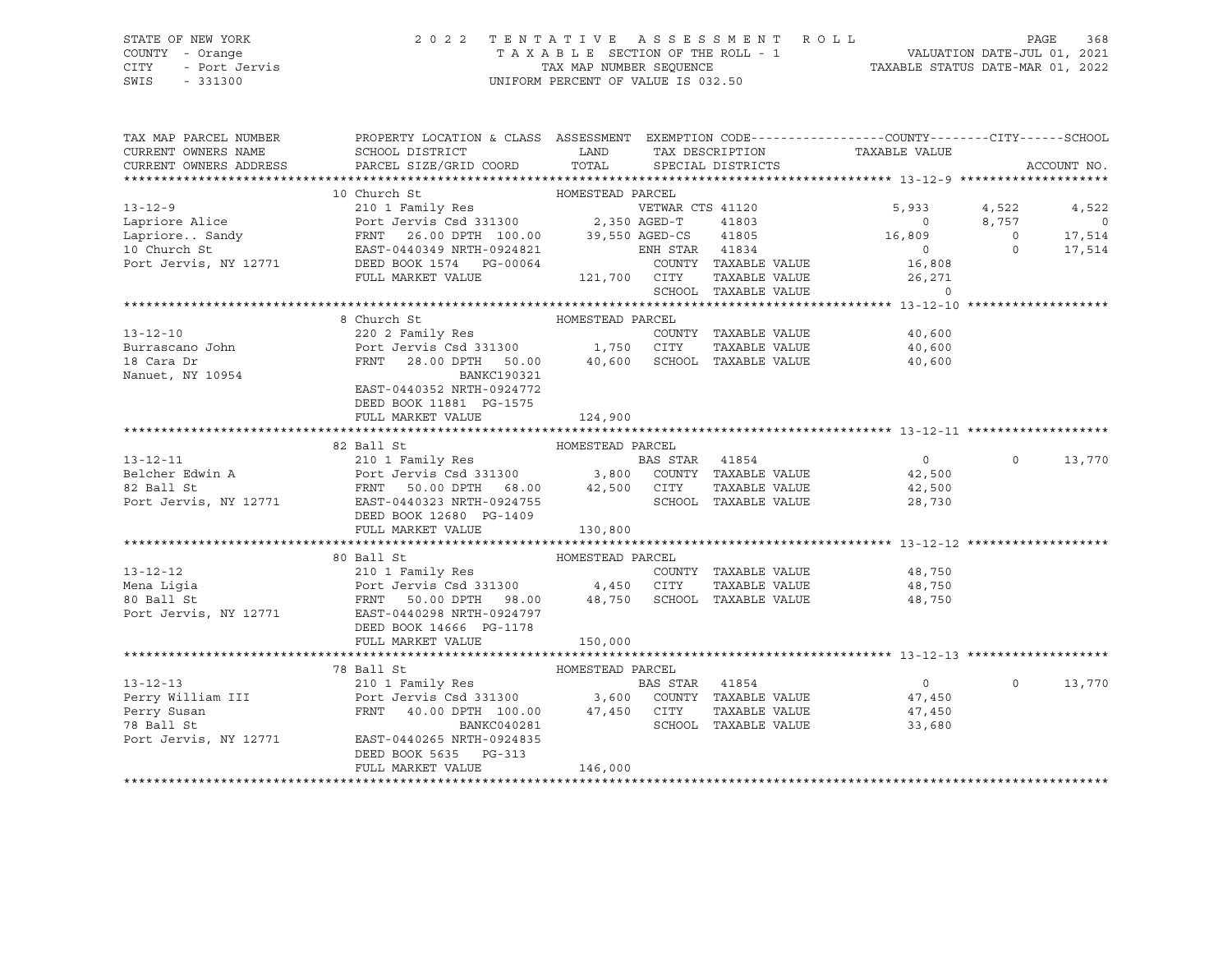STATE OF NEW YORK 2 0 2 2 T E N T A T I V E A S S E S S M E N T R O L L PAGE 369 COUNTY - Orange T A X A B L E SECTION OF THE ROLL - 1 VALUATION DATE-JUL 01, 2021 CITY - Port Jervis TAX MAP NUMBER SEQUENCE TAXABLE STATUS DATE-MAR 01, 2022 SWIS - 331300 UNIFORM PERCENT OF VALUE IS 032.50

| TAX MAP PARCEL NUMBER<br>CURRENT OWNERS NAME<br>CURRENT OWNERS ADDRESS                                                                                                                                                                               | PROPERTY LOCATION & CLASS ASSESSMENT EXEMPTION CODE----------------COUNTY-------CITY------SCHOOL<br>SCHOOL DISTRICT<br>PARCEL SIZE/GRID COORD | LAND                 | TAX DESCRIPTION<br>TOTAL SPECIAL DISTRICTS                           | TAXABLE VALUE              |          | ACCOUNT NO. |
|------------------------------------------------------------------------------------------------------------------------------------------------------------------------------------------------------------------------------------------------------|-----------------------------------------------------------------------------------------------------------------------------------------------|----------------------|----------------------------------------------------------------------|----------------------------|----------|-------------|
|                                                                                                                                                                                                                                                      |                                                                                                                                               |                      |                                                                      |                            |          |             |
|                                                                                                                                                                                                                                                      | 76 Ball St                                                                                                                                    | HOMESTEAD PARCEL     |                                                                      |                            |          |             |
| $13 - 12 - 14$<br>Perry William III and Port Jervis Csd 331300 3,900 CITY TAXABLE VALUE<br>Perry Susan FRNT 60.00 DPTH 100.00 3,900 SCHOOL TAXABLE VALUE<br>78 Ball St BANKC040281                                                                   | 311 Res vac land                                                                                                                              |                      | COUNTY TAXABLE VALUE                                                 | 3,900<br>3,900<br>3,900    |          |             |
| Port Jervis, NY 12771 EAST-0440229 NRTH-0924869                                                                                                                                                                                                      | DEED BOOK 5635 PG-313<br>FULL MARKET VALUE                                                                                                    | 12,000               |                                                                      |                            |          |             |
|                                                                                                                                                                                                                                                      |                                                                                                                                               |                      |                                                                      |                            |          |             |
|                                                                                                                                                                                                                                                      | 74 Ball St                                                                                                                                    | NON-HOMESTEAD PARCEL |                                                                      |                            |          |             |
| $13 - 12 - 15$<br>Miller Latonza<br>6 Lorelei Dr                                                                                                                                                                                                     | 411 Apartment<br>Port Jervis Csd 331300 13,000 CITY<br>4a                                                                                     |                      | COUNTY TAXABLE VALUE<br>TAXABLE VALUE<br>57,750 SCHOOL TAXABLE VALUE | 57,750<br>57,750<br>57,750 |          |             |
| Middletown, NY 10940                                                                                                                                                                                                                                 | FRNT 50.00 DPTH 100.00<br>EAST-0440194 NRTH-0924901<br>DEED BOOK 14352 PG-6<br>FULL MARKET VALUE                                              | 177,700              |                                                                      |                            |          |             |
|                                                                                                                                                                                                                                                      |                                                                                                                                               |                      |                                                                      |                            |          |             |
|                                                                                                                                                                                                                                                      | 72 Ball St                                                                                                                                    | HOMESTEAD PARCEL     |                                                                      |                            |          |             |
|                                                                                                                                                                                                                                                      |                                                                                                                                               |                      |                                                                      | $\overline{0}$             | $\Omega$ | 34,390      |
|                                                                                                                                                                                                                                                      |                                                                                                                                               |                      |                                                                      | 37,500                     |          |             |
|                                                                                                                                                                                                                                                      |                                                                                                                                               |                      |                                                                      | 37,500                     |          |             |
|                                                                                                                                                                                                                                                      |                                                                                                                                               |                      |                                                                      | 3,110                      |          |             |
| 13-12-16<br>Kent Linda J<br>Kent Linda J<br>ENH STAR 41834<br>Kent Linda J<br>FRNT 50.00 DPTH 100.00 37,500 COUNTY TAXABLE VALUE<br>TARABLE VALUE<br>TARABLE VALUE<br>TARABLE VALUE<br>POTT JERST-0440159 NRTH-0924945<br>POTT JERST-0440159 NRTH-   | FULL MARKET VALUE 115,400                                                                                                                     |                      |                                                                      |                            |          |             |
|                                                                                                                                                                                                                                                      |                                                                                                                                               |                      |                                                                      |                            |          |             |
|                                                                                                                                                                                                                                                      | 70 Ball St                                                                                                                                    | HOMESTEAD PARCEL     |                                                                      |                            |          |             |
|                                                                                                                                                                                                                                                      |                                                                                                                                               |                      |                                                                      | 7,830                      | 4,522    | 4,522       |
|                                                                                                                                                                                                                                                      |                                                                                                                                               |                      |                                                                      | $\overline{0}$             | $\sim$ 0 | 34,390      |
| 13-12-17<br>Connelly Jane T<br>Connelly Francis J<br>Connelly, Francis J<br>Connelly, Francis J<br>Connelly, Kathleen A<br>ERST-0440132 NRTH-0924979<br>TO Ball St<br>DEED BOOK 13806 PG-1456<br>TO Ball St<br>PEED BOOK 13806 PG-1456<br>TO BALLY S |                                                                                                                                               |                      |                                                                      | 44,370                     |          |             |
|                                                                                                                                                                                                                                                      |                                                                                                                                               |                      |                                                                      | 47,678<br>13,288           |          |             |
|                                                                                                                                                                                                                                                      |                                                                                                                                               |                      |                                                                      |                            |          |             |
|                                                                                                                                                                                                                                                      |                                                                                                                                               |                      |                                                                      |                            |          |             |
|                                                                                                                                                                                                                                                      |                                                                                                                                               |                      |                                                                      |                            |          |             |
|                                                                                                                                                                                                                                                      |                                                                                                                                               |                      | COUNTY TAXABLE VALUE                                                 | 37,500                     |          |             |
|                                                                                                                                                                                                                                                      |                                                                                                                                               |                      | TAXABLE VALUE                                                        | 37,500                     |          |             |
| 4 Homelawn Ct ERST-0440092 NRTH-0925007<br>Family Res (210 1 Family Res (210 1 Family Res (210 1 Family Res (210 1 Family Res (210 1 Family Res (210 1 Family Res (216 2,450 CITY TAXABLE VALUE PORT CHANGE PARCEL)<br>4 Homelawn                    | DEED BOOK 15005 PG-402                                                                                                                        |                      |                                                                      | 37,500                     |          |             |
|                                                                                                                                                                                                                                                      | FULL MARKET VALUE                                                                                                                             | 115,400              |                                                                      |                            |          |             |
|                                                                                                                                                                                                                                                      | 66 Ball St                                                                                                                                    | NON-HOMESTEAD PARCEL |                                                                      |                            |          |             |
| $13 - 12 - 19$                                                                                                                                                                                                                                       | Ball St<br>411 Apartment                                                                                                                      |                      | COUNTY TAXABLE VALUE                                                 | 73,350                     |          |             |
| DeCarolis Patrick G                                                                                                                                                                                                                                  |                                                                                                                                               | 18,000 CITY          | TAXABLE VALUE                                                        | 73,350                     |          |             |
| DeCarolis Frances A                                                                                                                                                                                                                                  |                                                                                                                                               |                      | 73,350 SCHOOL TAXABLE VALUE                                          | 73,350                     |          |             |
| 1 Old Farm Rd                                                                                                                                                                                                                                        | POIL UL.<br>4a<br>FRNT 70.00 DPTH 98.00<br>→↑↑™-0440076 NRTH-0925046                                                                          |                      |                                                                      |                            |          |             |
| East Hills, NY 11577                                                                                                                                                                                                                                 | DEED BOOK 11416 PG-4                                                                                                                          |                      |                                                                      |                            |          |             |
|                                                                                                                                                                                                                                                      | FULL MARKET VALUE                                                                                                                             | 225,700              |                                                                      |                            |          |             |
|                                                                                                                                                                                                                                                      |                                                                                                                                               |                      |                                                                      |                            |          |             |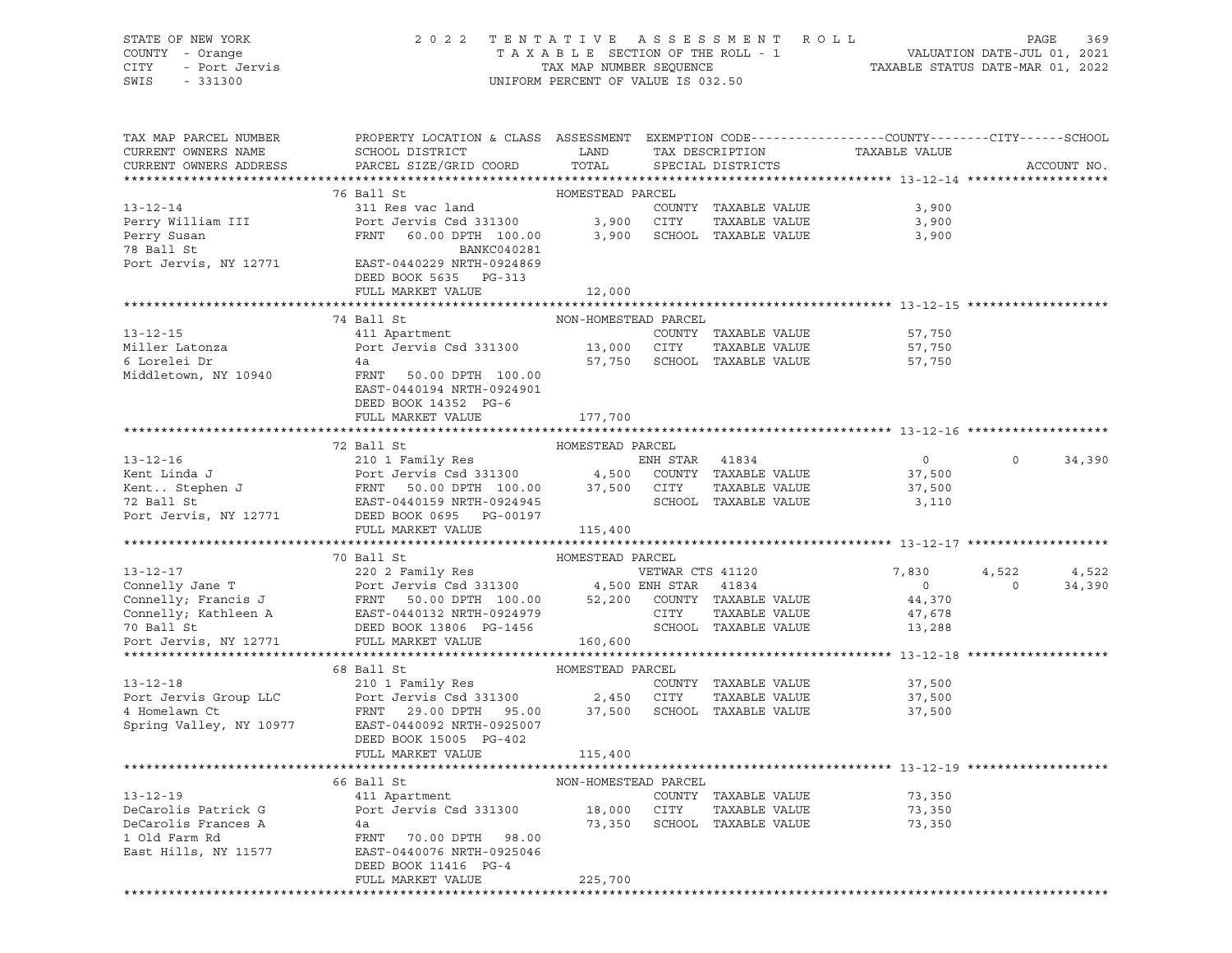# STATE OF NEW YORK 2 0 2 2 T E N T A T I V E A S S E S S M E N T R O L L PAGE 370 COUNTY - Orange T A X A B L E SECTION OF THE ROLL - 1 VALUATION DATE-JUL 01, 2021 CITY - Port Jervis TAX MAP NUMBER SEQUENCE TAXABLE STATUS DATE-MAR 01, 2022

| TAX MAP PARCEL NUMBER           | PROPERTY LOCATION & CLASS ASSESSMENT EXEMPTION CODE---------------COUNTY-------CITY------SCHOOL                                                                                                                                                   |                  |                      |                |             |
|---------------------------------|---------------------------------------------------------------------------------------------------------------------------------------------------------------------------------------------------------------------------------------------------|------------------|----------------------|----------------|-------------|
| CURRENT OWNERS NAME             | SCHOOL DISTRICT LAND                                                                                                                                                                                                                              |                  | TAX DESCRIPTION      | TAXABLE VALUE  |             |
| CURRENT OWNERS ADDRESS          | PARCEL SIZE/GRID COORD                                                                                                                                                                                                                            | TOTAL            | SPECIAL DISTRICTS    |                | ACCOUNT NO. |
|                                 |                                                                                                                                                                                                                                                   |                  |                      |                |             |
|                                 |                                                                                                                                                                                                                                                   |                  |                      |                |             |
|                                 |                                                                                                                                                                                                                                                   |                  | COUNTY TAXABLE VALUE | 52,000         |             |
|                                 |                                                                                                                                                                                                                                                   |                  |                      | 52,000         |             |
|                                 |                                                                                                                                                                                                                                                   |                  |                      | 52,000         |             |
|                                 |                                                                                                                                                                                                                                                   |                  |                      |                |             |
|                                 |                                                                                                                                                                                                                                                   |                  |                      |                |             |
|                                 |                                                                                                                                                                                                                                                   |                  |                      |                |             |
|                                 |                                                                                                                                                                                                                                                   |                  |                      |                |             |
|                                 | 31 Fowler St                                                                                                                                                                                                                                      | HOMESTEAD PARCEL |                      |                |             |
| $13 - 12 - 21$                  | 210 1 Family Res                                                                                                                                                                                                                                  |                  | COUNTY TAXABLE VALUE | 46,000         |             |
| Morton Erik                     |                                                                                                                                                                                                                                                   |                  |                      | 46,000         |             |
| 31 Fowler St                    | Port Jerwis Csd 331300 3,100 CITY TAXABLE VALUE<br>FRNT 36.00 DPTH 90.00 46,000 SCHOOL TAXABLE VALUE                                                                                                                                              |                  |                      | 46,000         |             |
| Port Jervis, NY 12771           | BANKC180281                                                                                                                                                                                                                                       |                  |                      |                |             |
|                                 | EAST-0439153 NRTH-0925084                                                                                                                                                                                                                         |                  |                      |                |             |
|                                 | DEED BOOK 15134 PG-1479                                                                                                                                                                                                                           |                  |                      |                |             |
|                                 | FULL MARKET VALUE                                                                                                                                                                                                                                 | 141,500          |                      |                |             |
|                                 |                                                                                                                                                                                                                                                   |                  |                      |                |             |
|                                 | 67 Ball St                                                                                                                                                                                                                                        | HOMESTEAD PARCEL |                      |                |             |
|                                 |                                                                                                                                                                                                                                                   |                  |                      | 71,600         |             |
|                                 |                                                                                                                                                                                                                                                   |                  |                      | 71,600         |             |
|                                 | 13-13-1<br>EPM Resources LLC<br>EPM Resources LLC<br>EPM Resources LLC<br>Port Jervis Csd 331300<br>Port Jervis Csd 331300<br>Port Jervis Csd 331300<br>Port Jervis Csd 331300<br>Port Jervis Csd 331300<br>Port Jervis Csd 331300<br>Port Jervis |                  |                      | 71,600         |             |
|                                 |                                                                                                                                                                                                                                                   |                  |                      |                |             |
|                                 |                                                                                                                                                                                                                                                   |                  |                      |                |             |
|                                 | DEED BOOK 14575 PG-1562<br>FULL MARKET VALUE                                                                                                                                                                                                      |                  |                      |                |             |
|                                 |                                                                                                                                                                                                                                                   | 220,300          |                      |                |             |
|                                 |                                                                                                                                                                                                                                                   |                  |                      |                |             |
|                                 | 69 Ball St<br>69 Bail St<br>210 1 Family Res<br>Port Jervis Csd 331300 4,500 COUNTY TAXABLE VALUE<br>FRNT 50.00 DPTH 100.00 57,150 CITY TAXABLE VALUE<br>EAST-0440004 NRTH-0924882 SCHOOL TAXABLE VALUE                                           | HOMESTEAD PARCEL |                      |                | $\sim$ 0    |
| $13 - 13 - 2$                   |                                                                                                                                                                                                                                                   |                  |                      | $\overline{0}$ | 34,390      |
| Misczuk Rose<br>Emai            |                                                                                                                                                                                                                                                   |                  |                      | 57,150         |             |
|                                 | ETAL FRIM FRIM SOLOOM NRTH-0924882<br>FAST-0440004 NRTH-0924882<br>Port Jervis, NY 12771 DEED BOOK 14190 PG-214                                                                                                                                   |                  | TAXABLE VALUE        | 57,150         |             |
|                                 |                                                                                                                                                                                                                                                   |                  |                      | 22,760         |             |
|                                 |                                                                                                                                                                                                                                                   |                  |                      |                |             |
|                                 | FULL MARKET VALUE                                                                                                                                                                                                                                 | 175,800          |                      |                |             |
|                                 |                                                                                                                                                                                                                                                   |                  |                      |                |             |
|                                 | 71 Ball St                                                                                                                                                                                                                                        | HOMESTEAD PARCEL |                      |                |             |
| $13 - 13 - 3$                   |                                                                                                                                                                                                                                                   |                  |                      | 3,250          |             |
| Dominguez Eduardo<br>73 Ball St | 311 Res vac land<br>Port Jervis Csd 331300 3,250 CITY TAXABLE VALUE<br>FRNT 50.00 DPTH 100.00 3,250 SCHOOL TAXABLE VALUE<br>EAST-0440038 NRTH-0924843                                                                                             |                  |                      | 3,250          |             |
| 73 Ball St                      |                                                                                                                                                                                                                                                   |                  |                      | 3,250          |             |
| Port Jervis, NY 12771           |                                                                                                                                                                                                                                                   |                  |                      |                |             |
|                                 | DEED BOOK 15091 PG-307                                                                                                                                                                                                                            |                  |                      |                |             |
|                                 | FULL MARKET VALUE                                                                                                                                                                                                                                 | 10,000           |                      |                |             |
|                                 |                                                                                                                                                                                                                                                   |                  |                      |                |             |
|                                 | 73 Ball St                                                                                                                                                                                                                                        | HOMESTEAD PARCEL |                      |                |             |
| $13 - 13 - 4$                   |                                                                                                                                                                                                                                                   |                  | COUNTY TAXABLE VALUE | 53,350         |             |
| Dominguez Eduardo<br>73 Ball St | Port Jerus (2002)<br>Port Jervis Csd 331300 (1999) A SOUTY TAXABLE VALUE<br>FRNT 50.00 DPTH 100.00 53,350 SCHOOL TAXABLE VALUE                                                                                                                    |                  |                      | 53,350         |             |
| 73 Ball St                      |                                                                                                                                                                                                                                                   |                  |                      | 53,350         |             |
| Port Jervis, NY 12771           | BANKC080370                                                                                                                                                                                                                                       |                  |                      |                |             |
|                                 | EAST-0440069 NRTH-0924806                                                                                                                                                                                                                         |                  |                      |                |             |
|                                 | DEED BOOK 15091 PG-307                                                                                                                                                                                                                            |                  |                      |                |             |
|                                 | FULL MARKET VALUE                                                                                                                                                                                                                                 | 164,200          |                      |                |             |
|                                 |                                                                                                                                                                                                                                                   |                  |                      |                |             |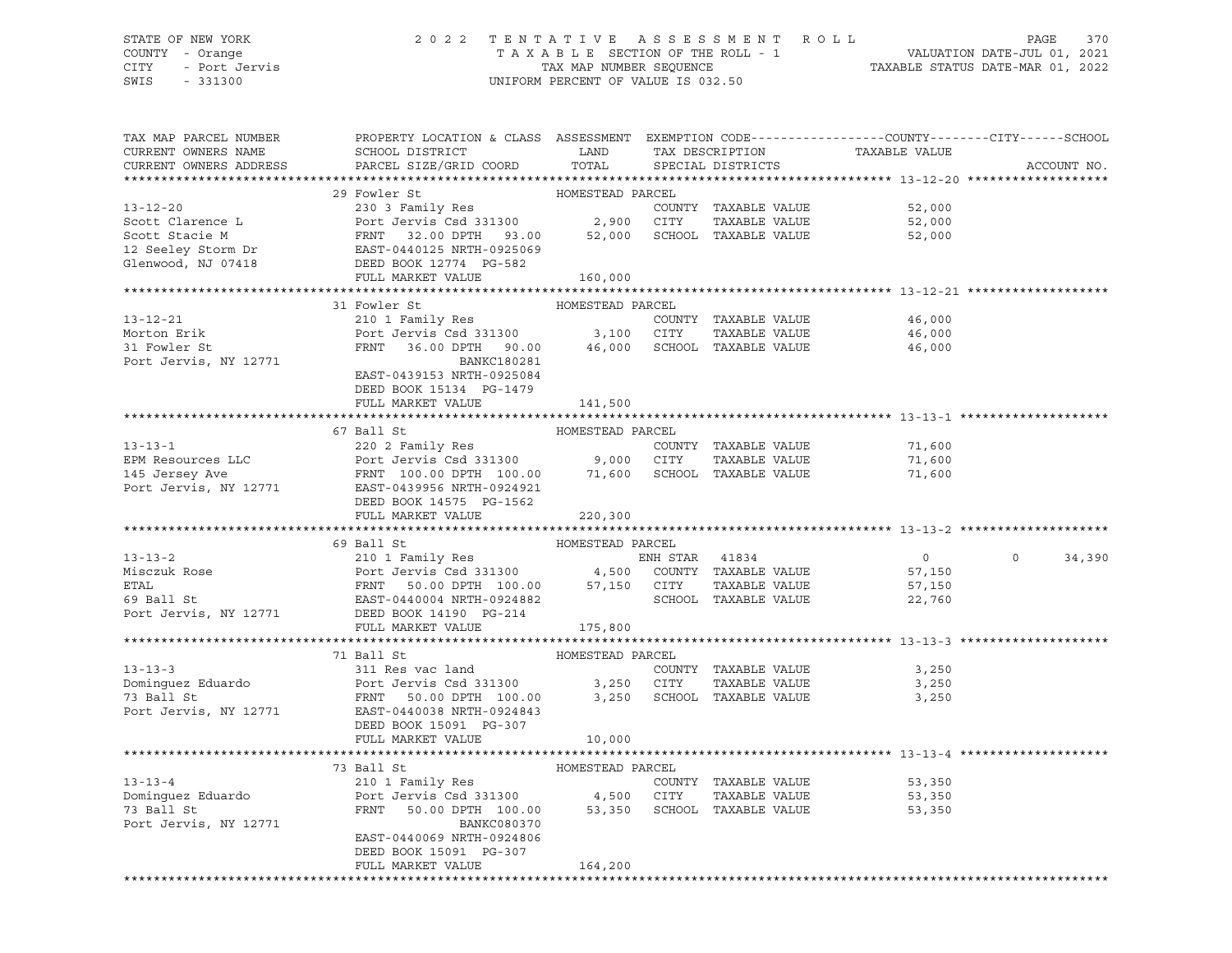|      | STATE OF NEW YORK | 2022 TENTATIVE ASSESSMENT ROLL                              | PAGE                        | 371 |
|------|-------------------|-------------------------------------------------------------|-----------------------------|-----|
|      | COUNTY - Orange   | TAXABLE SECTION OF THE ROLL - 1                             | VALUATION DATE-JUL 01, 2021 |     |
| CITY | - Port Jervis     | TAXABLE STATUS DATE-MAR 01, 2022<br>TAX MAP NUMBER SEOUENCE |                             |     |
| SWIS | - 331300          | UNIFORM PERCENT OF VALUE IS 032.50                          |                             |     |
|      |                   |                                                             |                             |     |

| TAX MAP PARCEL NUMBER               | PROPERTY LOCATION & CLASS ASSESSMENT EXEMPTION CODE---------------COUNTY-------CITY------SCHOOL                                                                                                                                                                                                                                                                                                                                                      |         |  |                               |             |
|-------------------------------------|------------------------------------------------------------------------------------------------------------------------------------------------------------------------------------------------------------------------------------------------------------------------------------------------------------------------------------------------------------------------------------------------------------------------------------------------------|---------|--|-------------------------------|-------------|
|                                     | CURRENT OWNERS NAME SCHOOL DISTRICT LAND                                                                                                                                                                                                                                                                                                                                                                                                             |         |  | TAX DESCRIPTION TAXABLE VALUE |             |
| CURRENT OWNERS ADDRESS              | PARCEL SIZE/GRID COORD TOTAL                                                                                                                                                                                                                                                                                                                                                                                                                         |         |  | SPECIAL DISTRICTS             | ACCOUNT NO. |
|                                     | 75 Ball St<br>75 Ball St<br>210 1 Family Res<br>210 1 Family Res<br>210 1 Family Res<br>210 1 Family Res<br>210 1 Family Res<br>210 1 Family Res<br>210 1 Family Res<br>210 1 Family Res<br>210 1 Family Res<br>210 1 Family Res<br>210 1 Family Res<br>                                                                                                                                                                                             |         |  |                               |             |
|                                     |                                                                                                                                                                                                                                                                                                                                                                                                                                                      |         |  |                               |             |
|                                     |                                                                                                                                                                                                                                                                                                                                                                                                                                                      |         |  |                               |             |
|                                     |                                                                                                                                                                                                                                                                                                                                                                                                                                                      |         |  |                               |             |
|                                     |                                                                                                                                                                                                                                                                                                                                                                                                                                                      |         |  |                               |             |
| 75 Ball St<br>Port Jervis, NY 12771 | $\begin{tabular}{lllllllllll} \multicolumn{2}{c}{\textbf{FRNT}} & \multicolumn{2}{c}{\textbf{50.00 DPTH}} & \multicolumn{2}{c}{\textbf{100.00}} & \multicolumn{2}{c}{\textbf{41,500}} & \multicolumn{2}{c}{\textbf{CITY}} & \multicolumn{2}{c}{\textbf{TAXABLE VALUE}} & \multicolumn{2}{c}{\textbf{41,500}} \\ & \multicolumn{2}{c}{\textbf{BANKC190616}} & \multicolumn{2}{c}{\textbf{41,500}} & \multicolumn{2}{c}{\textbf{STY}} & \multicolumn{$ |         |  |                               |             |
|                                     | EAST-0440102 NRTH-0924766                                                                                                                                                                                                                                                                                                                                                                                                                            |         |  |                               |             |
|                                     | DEED BOOK 11311 PG-740                                                                                                                                                                                                                                                                                                                                                                                                                               |         |  |                               |             |
|                                     | FULL MARKET VALUE                                                                                                                                                                                                                                                                                                                                                                                                                                    | 127,700 |  |                               |             |
|                                     |                                                                                                                                                                                                                                                                                                                                                                                                                                                      |         |  |                               |             |
|                                     | 37 Ball St<br>31-13-6 210 1 Family Res<br>310 1 Family Res<br>6 210 1 Family Res<br>6 210 1 Family Res<br>6 210 1 Family Res<br>8 20 2 34,390<br>6 210 20 34,390<br>4 500 VETWAR CTS 41120<br>4 500 VETWAR CTS 41120<br>37 718 4,522<br>77 Ball St<br>                                                                                                                                                                                               |         |  |                               |             |
|                                     |                                                                                                                                                                                                                                                                                                                                                                                                                                                      |         |  |                               |             |
|                                     |                                                                                                                                                                                                                                                                                                                                                                                                                                                      |         |  |                               |             |
|                                     |                                                                                                                                                                                                                                                                                                                                                                                                                                                      |         |  |                               |             |
|                                     |                                                                                                                                                                                                                                                                                                                                                                                                                                                      |         |  |                               |             |
|                                     |                                                                                                                                                                                                                                                                                                                                                                                                                                                      |         |  |                               |             |
|                                     | FULL MARKET VALUE 158,300                                                                                                                                                                                                                                                                                                                                                                                                                            |         |  |                               |             |
|                                     |                                                                                                                                                                                                                                                                                                                                                                                                                                                      |         |  |                               |             |
|                                     | 79 Ball St<br>HOMESTEAD PARCEL                                                                                                                                                                                                                                                                                                                                                                                                                       |         |  |                               |             |
|                                     |                                                                                                                                                                                                                                                                                                                                                                                                                                                      |         |  |                               |             |
|                                     |                                                                                                                                                                                                                                                                                                                                                                                                                                                      |         |  |                               |             |
|                                     |                                                                                                                                                                                                                                                                                                                                                                                                                                                      |         |  |                               |             |
|                                     |                                                                                                                                                                                                                                                                                                                                                                                                                                                      |         |  |                               |             |
|                                     | DEED BOOK 13882 PG-1516                                                                                                                                                                                                                                                                                                                                                                                                                              |         |  |                               |             |
|                                     | FULL MARKET VALUE                                                                                                                                                                                                                                                                                                                                                                                                                                    | 128,300 |  |                               |             |
|                                     |                                                                                                                                                                                                                                                                                                                                                                                                                                                      |         |  |                               |             |
|                                     |                                                                                                                                                                                                                                                                                                                                                                                                                                                      |         |  |                               |             |
|                                     |                                                                                                                                                                                                                                                                                                                                                                                                                                                      |         |  |                               | 7,536       |
|                                     |                                                                                                                                                                                                                                                                                                                                                                                                                                                      |         |  |                               | $\sim$ 0    |
|                                     |                                                                                                                                                                                                                                                                                                                                                                                                                                                      |         |  |                               | 6,893       |
|                                     |                                                                                                                                                                                                                                                                                                                                                                                                                                                      |         |  |                               | 27,571      |
|                                     |                                                                                                                                                                                                                                                                                                                                                                                                                                                      |         |  |                               |             |
|                                     |                                                                                                                                                                                                                                                                                                                                                                                                                                                      |         |  |                               |             |
|                                     |                                                                                                                                                                                                                                                                                                                                                                                                                                                      |         |  |                               |             |
|                                     |                                                                                                                                                                                                                                                                                                                                                                                                                                                      |         |  |                               |             |
|                                     |                                                                                                                                                                                                                                                                                                                                                                                                                                                      |         |  |                               |             |
|                                     |                                                                                                                                                                                                                                                                                                                                                                                                                                                      |         |  |                               |             |
|                                     |                                                                                                                                                                                                                                                                                                                                                                                                                                                      |         |  |                               |             |
|                                     | 33 Ball St<br>MOMESTEAD PARCEL<br>210 1 Family Res<br>Mora Jose M<br>210 1 Family Res<br>POMESTEAD PARCEL<br>210 1 Family Res<br>2,950 CITY TAXABLE VALUE<br>2,950 CITY TAXABLE VALUE<br>47,000<br>2,950 CITY TAXABLE VALUE<br>47,000<br>2,950 CITY TA                                                                                                                                                                                               |         |  |                               |             |
|                                     |                                                                                                                                                                                                                                                                                                                                                                                                                                                      |         |  |                               |             |
|                                     |                                                                                                                                                                                                                                                                                                                                                                                                                                                      |         |  |                               |             |
|                                     | DEED BOOK 14564 PG-333                                                                                                                                                                                                                                                                                                                                                                                                                               |         |  |                               |             |
|                                     | FULL MARKET VALUE                                                                                                                                                                                                                                                                                                                                                                                                                                    | 144,600 |  |                               |             |
|                                     |                                                                                                                                                                                                                                                                                                                                                                                                                                                      |         |  |                               |             |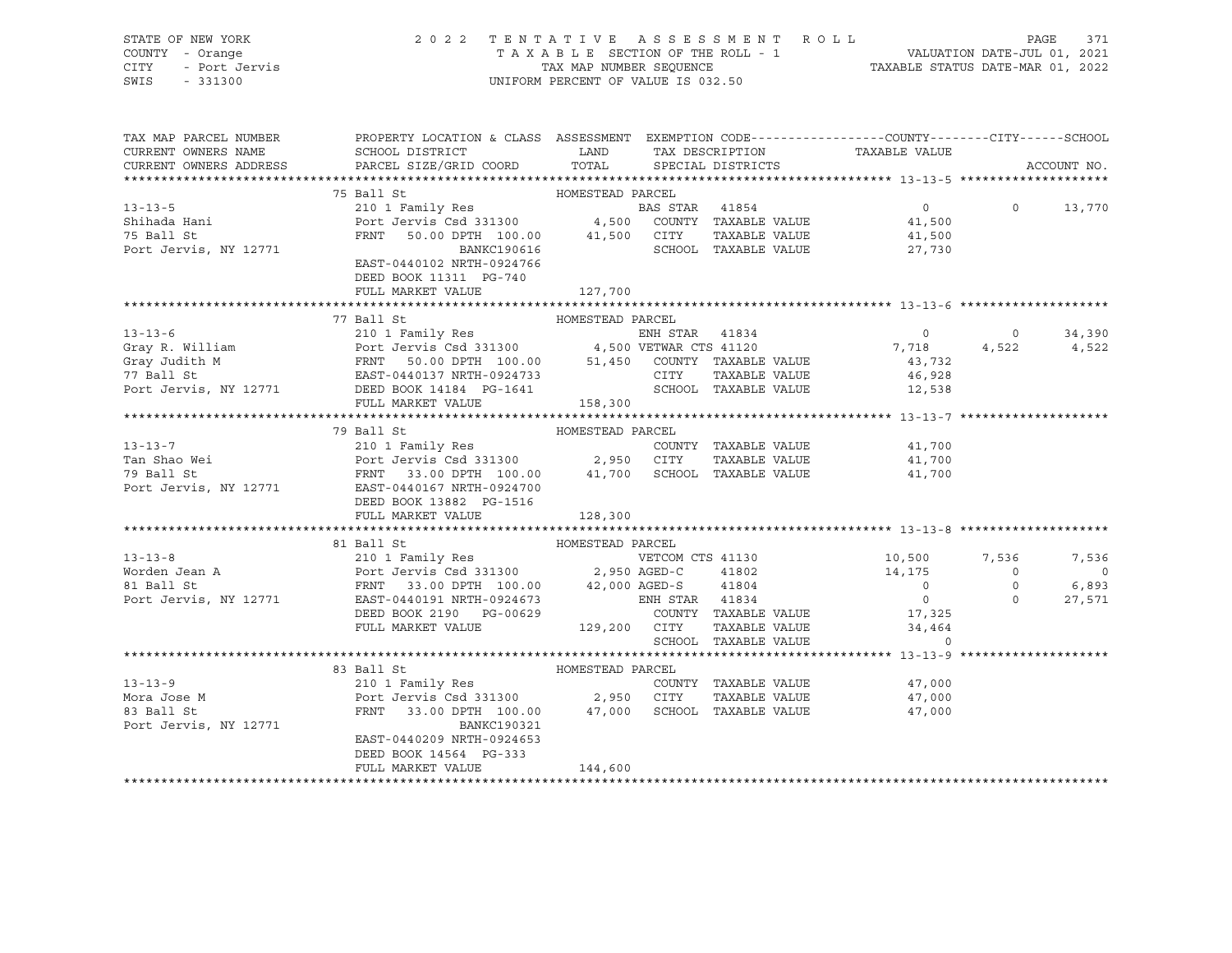# STATE OF NEW YORK 2 0 2 2 T E N T A T I V E A S S E S S M E N T R O L L PAGE 372 COUNTY - Orange T A X A B L E SECTION OF THE ROLL - 1 VALUATION DATE-JUL 01, 2021 CITY - Port Jervis TAX MAP NUMBER SEQUENCE TAXABLE STATUS DATE-MAR 01, 2022

| TAX MAP PARCEL NUMBER<br>CURRENT OWNERS NAME<br>CURRENT OWNERS ADDRESS                                                                                                        | PROPERTY LOCATION & CLASS ASSESSMENT EXEMPTION CODE----------------COUNTY-------CITY------SCHOOL<br>SCHOOL DISTRICT<br>PARCEL SIZE/GRID COORD                          | LAND<br>TOTAL        | TAX DESCRIPTION<br>SPECIAL DISTRICTS | TAXABLE VALUE                                              | ACCOUNT NO. |
|-------------------------------------------------------------------------------------------------------------------------------------------------------------------------------|------------------------------------------------------------------------------------------------------------------------------------------------------------------------|----------------------|--------------------------------------|------------------------------------------------------------|-------------|
|                                                                                                                                                                               |                                                                                                                                                                        |                      |                                      |                                                            |             |
|                                                                                                                                                                               | 4 Church St                                                                                                                                                            | HOMESTEAD PARCEL     |                                      |                                                            |             |
| $13 - 13 - 10$                                                                                                                                                                | EXAMPLE VALUE<br>210 1 Family Res<br>Port Jervis Csd 331300 1,900 CITY TAXABLE VALUE<br>FRNT 30.00 DPTH 50.00 34,000 SCHOOL TAXABLE VALUE<br>EAST-0440163 NRTH-0924614 |                      |                                      |                                                            |             |
|                                                                                                                                                                               |                                                                                                                                                                        |                      |                                      |                                                            |             |
|                                                                                                                                                                               |                                                                                                                                                                        |                      |                                      |                                                            |             |
| Ona Gap Group Inc<br>PO Box 17<br>Chester, NY 10918                                                                                                                           |                                                                                                                                                                        |                      |                                      |                                                            |             |
|                                                                                                                                                                               | DEED BOOK 14015 PG-1565                                                                                                                                                |                      |                                      |                                                            |             |
|                                                                                                                                                                               | FULL MARKET VALUE                                                                                                                                                      | 104,600              |                                      |                                                            |             |
|                                                                                                                                                                               |                                                                                                                                                                        |                      |                                      |                                                            |             |
|                                                                                                                                                                               | 110 Front St                                                                                                                                                           | NON-HOMESTEAD PARCEL |                                      |                                                            |             |
| $13 - 13 - 11$                                                                                                                                                                | 438 Parking lot                                                                                                                                                        |                      | COUNTY TAXABLE VALUE                 | 12,850                                                     |             |
|                                                                                                                                                                               |                                                                                                                                                                        |                      | TAXABLE VALUE                        | 12,850                                                     |             |
| The Schields Living Trust Port Jervis Csd 331300 9,450 CITY TAXABLE VALUE<br>The Janet M Schields Irrev Trs FRNT 50.00 DPTH 70.00 12,850 SCHOOL TAXABLE VALUE                 |                                                                                                                                                                        |                      |                                      | 12,850                                                     |             |
|                                                                                                                                                                               |                                                                                                                                                                        |                      |                                      |                                                            |             |
|                                                                                                                                                                               |                                                                                                                                                                        |                      |                                      |                                                            |             |
| Port Jervis, NY 12771 FULL MARKET VALUE                                                                                                                                       |                                                                                                                                                                        | 39,500               |                                      |                                                            |             |
|                                                                                                                                                                               |                                                                                                                                                                        |                      |                                      |                                                            |             |
|                                                                                                                                                                               |                                                                                                                                                                        | NON-HOMESTEAD PARCEL |                                      |                                                            |             |
| 106 Front St MON-HOMESTEAD PARCEL<br>438 Parking lot COUNTY<br>The Schields Living Trust Port Jervis Csd 331300 9,700 CITY                                                    |                                                                                                                                                                        |                      | COUNTY TAXABLE VALUE                 | 9,700                                                      |             |
|                                                                                                                                                                               |                                                                                                                                                                        |                      | TAXABLE VALUE                        | 9,700                                                      |             |
| The Janet M Schields Irrev Trs FRNT 50.00 DPTH 100.00 9,700 SCHOOL TAXABLE VALUE                                                                                              |                                                                                                                                                                        |                      |                                      | 9,700                                                      |             |
|                                                                                                                                                                               |                                                                                                                                                                        |                      |                                      |                                                            |             |
| $\begin{tabular}{lllllllllll} C/o & \text{Robert Schields} & \text{EAST-0440100 NRTH-0924641} \\ \textbf{98 Front St} & \text{DEED BOK 14403} & \text{PG-1608} \end{tabular}$ |                                                                                                                                                                        |                      |                                      |                                                            |             |
| 98 Front St<br>Port Jervis, NY 12771                                                                                                                                          | FULL MARKET VALUE                                                                                                                                                      | 29,800               |                                      |                                                            |             |
|                                                                                                                                                                               |                                                                                                                                                                        |                      |                                      |                                                            |             |
|                                                                                                                                                                               | 104 Front St                                                                                                                                                           |                      |                                      |                                                            |             |
| $13 - 13 - 13$                                                                                                                                                                |                                                                                                                                                                        |                      | COUNTY TAXABLE VALUE                 | 9,700                                                      |             |
| The Schields Living Trust Port Jervis Csd 331300 9,700 CITY TAXABLE VALUE<br>The Janet M Schields Irrev Trs FRNT 50.00 DPTH 100.00 9,700 SCHOOL TAXABLE VALUE                 |                                                                                                                                                                        |                      | TAXABLE VALUE                        | 9,700                                                      |             |
|                                                                                                                                                                               |                                                                                                                                                                        |                      |                                      | 9,700                                                      |             |
|                                                                                                                                                                               |                                                                                                                                                                        |                      |                                      |                                                            |             |
|                                                                                                                                                                               |                                                                                                                                                                        |                      |                                      |                                                            |             |
| Port Jervis, NY 12771                                                                                                                                                         | FULL MARKET VALUE                                                                                                                                                      | 29,800               |                                      |                                                            |             |
|                                                                                                                                                                               |                                                                                                                                                                        |                      |                                      |                                                            |             |
|                                                                                                                                                                               |                                                                                                                                                                        |                      |                                      |                                                            |             |
|                                                                                                                                                                               |                                                                                                                                                                        |                      |                                      | COUNTY TAXABLE VALUE 105,400<br>CITY TAXABLE VALUE 105,400 |             |
|                                                                                                                                                                               |                                                                                                                                                                        |                      |                                      |                                                            |             |
| The Janet M Schields Irrev Trs FRNT 50.00 DPTH 100.00 105,400 SCHOOL TAXABLE VALUE 105,400                                                                                    |                                                                                                                                                                        |                      |                                      |                                                            |             |
|                                                                                                                                                                               |                                                                                                                                                                        |                      |                                      |                                                            |             |
|                                                                                                                                                                               |                                                                                                                                                                        |                      |                                      |                                                            |             |
|                                                                                                                                                                               |                                                                                                                                                                        | 324,300              |                                      |                                                            |             |
|                                                                                                                                                                               |                                                                                                                                                                        |                      |                                      |                                                            |             |
|                                                                                                                                                                               |                                                                                                                                                                        |                      |                                      |                                                            |             |
|                                                                                                                                                                               |                                                                                                                                                                        |                      | COUNTY TAXABLE VALUE                 | 2,250                                                      |             |
| The Schields Living Trust Port Jervis Csd 331300 2,250 CITY<br>The Janet M Schields Irrev Trs FRNT 10.00 DPTH 100.00 2,250 SCHOOL                                             |                                                                                                                                                                        |                      | TAXABLE VALUE                        | 2,250                                                      |             |
|                                                                                                                                                                               |                                                                                                                                                                        |                      | SCHOOL TAXABLE VALUE                 | 2,250                                                      |             |
| $C/O$ Robert Schields<br>98 Front St<br>198 Front St<br>198 Front St<br>198 BOOK 14403 PG-1608                                                                                |                                                                                                                                                                        |                      |                                      |                                                            |             |
|                                                                                                                                                                               |                                                                                                                                                                        |                      |                                      |                                                            |             |
| Port Jervis, NY 12771 FULL MARKET VALUE                                                                                                                                       |                                                                                                                                                                        | 6,900                |                                      |                                                            |             |
|                                                                                                                                                                               |                                                                                                                                                                        |                      |                                      |                                                            |             |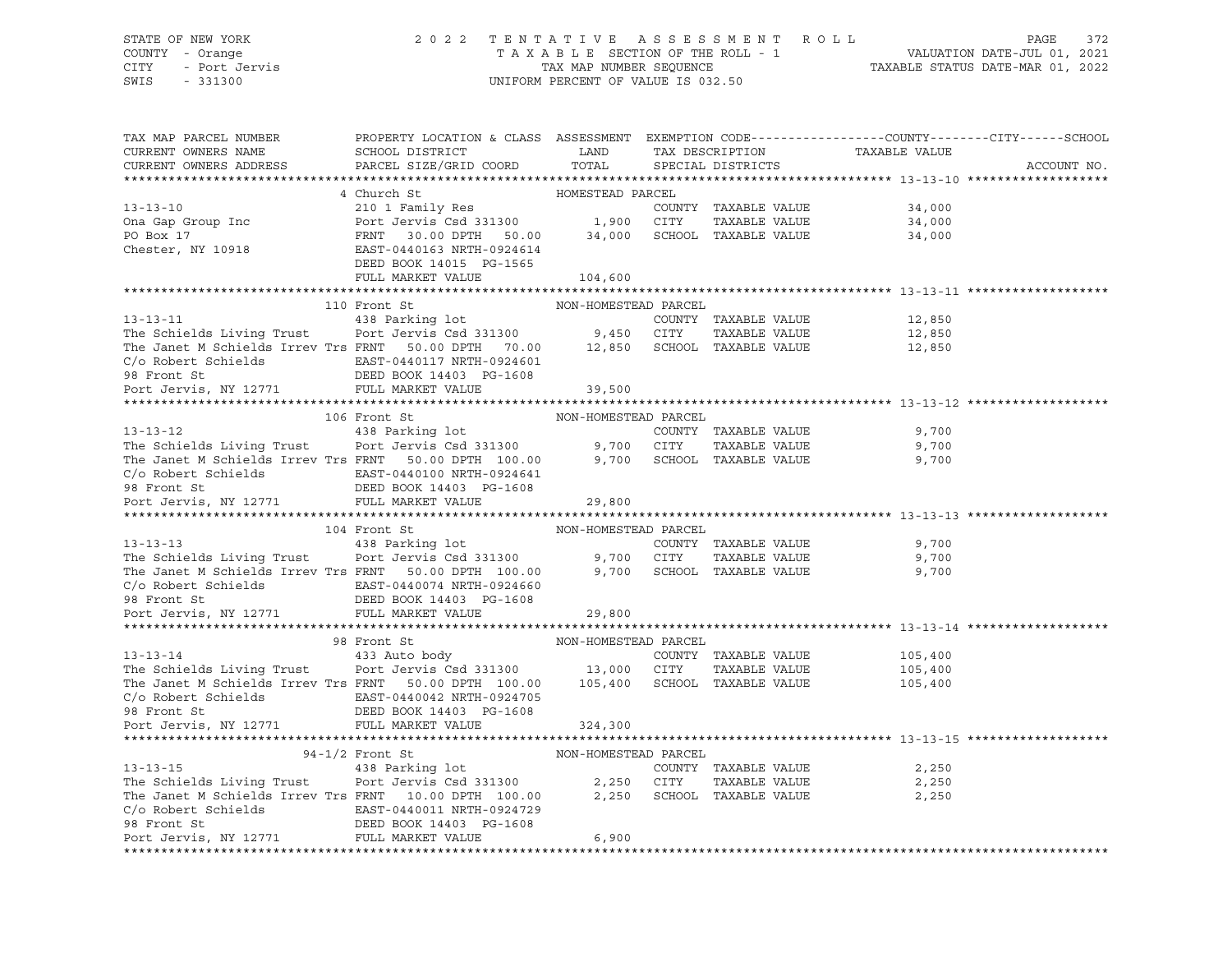## STATE OF NEW YORK 2 0 2 2 T E N T A T I V E A S S E S S M E N T R O L L PAGE 373 COUNTY - Orange T A X A B L E SECTION OF THE ROLL - 1 VALUATION DATE-JUL 01, 2021 CITY - Port Jervis TAX MAP NUMBER SEQUENCE TAXABLE STATUS DATE-MAR 01, 2022

| TAX MAP PARCEL NUMBER                                                                                                                                                                                                                                  | PROPERTY LOCATION & CLASS ASSESSMENT EXEMPTION CODE---------------COUNTY-------CITY------SCHOOL                                                                               |                      |                      |                                                     |                   |
|--------------------------------------------------------------------------------------------------------------------------------------------------------------------------------------------------------------------------------------------------------|-------------------------------------------------------------------------------------------------------------------------------------------------------------------------------|----------------------|----------------------|-----------------------------------------------------|-------------------|
| CURRENT OWNERS NAME                                                                                                                                                                                                                                    | SCHOOL DISTRICT LAND                                                                                                                                                          |                      |                      |                                                     |                   |
| CURRENT OWNERS ADDRESS                                                                                                                                                                                                                                 | PARCEL SIZE/GRID COORD                                                                                                                                                        | TOTAL                |                      | TAX DESCRIPTION TAXABLE VALUE SPECIAL DISTRICTS     | ACCOUNT NO.       |
|                                                                                                                                                                                                                                                        |                                                                                                                                                                               |                      |                      |                                                     |                   |
|                                                                                                                                                                                                                                                        | 94 Front St                                                                                                                                                                   | NON-HOMESTEAD PARCEL |                      |                                                     |                   |
| $13 - 13 - 16$                                                                                                                                                                                                                                         | 331 Com vac w/im                                                                                                                                                              |                      | COUNTY TAXABLE VALUE | 10,450                                              |                   |
|                                                                                                                                                                                                                                                        |                                                                                                                                                                               |                      | TAXABLE VALUE        |                                                     |                   |
| The Schields Living Trust Port Jervis Csd 331300 9,000 CITY TAXABLE VALUE<br>The Janet M Schields Irrev Trs FRNT 40.00 DPTH 100.00 10,450 SCHOOL TAXABLE VALUE                                                                                         |                                                                                                                                                                               |                      |                      | 10,450<br>10,450                                    |                   |
|                                                                                                                                                                                                                                                        |                                                                                                                                                                               |                      |                      |                                                     |                   |
|                                                                                                                                                                                                                                                        |                                                                                                                                                                               |                      |                      |                                                     |                   |
| C/O Robert Schields<br>28 Front St BAST-0440002 NRTH-0924752<br>28 Front St BEED BOOK 14403 PG-1608<br>28 Front Jervis, NY 12771 FULL MARKET VALUE                                                                                                     |                                                                                                                                                                               | 32,200               |                      |                                                     |                   |
|                                                                                                                                                                                                                                                        |                                                                                                                                                                               |                      |                      | ********************************** 13-13-17 ******* |                   |
|                                                                                                                                                                                                                                                        | 92 Front St                                                                                                                                                                   | NON-HOMESTEAD PARCEL |                      |                                                     |                   |
| 13-13-17<br>92 Front St LLC<br>24 Cheryl Hills Dr<br>24 Cheryl Hills Dr<br>24 Cheryl Hills Dr<br>24 Cheryl Hills Dr<br>24 Cheryl Hills Dr<br>24 Cheryl Hills Dr<br>24 Cheryl Hills Dr<br>24 Cheryl Hills Dr<br>2506<br>27 CHOOL TAXABLE VALUE<br>27 CH |                                                                                                                                                                               |                      |                      | 62,000                                              |                   |
|                                                                                                                                                                                                                                                        |                                                                                                                                                                               |                      |                      | TAXABLE VALUE 62,000                                |                   |
|                                                                                                                                                                                                                                                        |                                                                                                                                                                               |                      |                      |                                                     |                   |
|                                                                                                                                                                                                                                                        |                                                                                                                                                                               |                      |                      | 62,000                                              |                   |
|                                                                                                                                                                                                                                                        |                                                                                                                                                                               |                      |                      |                                                     |                   |
|                                                                                                                                                                                                                                                        | DEED BOOK 13712 PG-1112                                                                                                                                                       |                      |                      |                                                     |                   |
|                                                                                                                                                                                                                                                        | FULL MARKET VALUE                                                                                                                                                             | 190,800              |                      |                                                     |                   |
|                                                                                                                                                                                                                                                        |                                                                                                                                                                               |                      |                      |                                                     |                   |
|                                                                                                                                                                                                                                                        | 88-90 Front St                                                                                                                                                                | NON-HOMESTEAD PARCEL |                      |                                                     |                   |
|                                                                                                                                                                                                                                                        |                                                                                                                                                                               |                      |                      | 48,550                                              | 48,550<br>$\circ$ |
|                                                                                                                                                                                                                                                        |                                                                                                                                                                               |                      |                      | $\circ$                                             |                   |
|                                                                                                                                                                                                                                                        |                                                                                                                                                                               |                      |                      | $\circ$                                             |                   |
|                                                                                                                                                                                                                                                        |                                                                                                                                                                               |                      |                      | 48,550                                              |                   |
|                                                                                                                                                                                                                                                        | DEED BOOK 14900 PG-1050                                                                                                                                                       |                      |                      |                                                     |                   |
|                                                                                                                                                                                                                                                        | FULL MARKET VALUE 149,400                                                                                                                                                     |                      |                      |                                                     |                   |
|                                                                                                                                                                                                                                                        |                                                                                                                                                                               |                      |                      |                                                     |                   |
|                                                                                                                                                                                                                                                        | 86 Front St                                                                                                                                                                   | NON-HOMESTEAD PARCEL |                      |                                                     |                   |
| $13 - 13 - 19$                                                                                                                                                                                                                                         | 331 Com vac w/im                                                                                                                                                              |                      | COUNTY TAXABLE VALUE | 12,200                                              |                   |
| 13 Fowler Street LLC<br>Port Jervis Csd 331300 6,500 CITY TAXABLE VALUE<br>PO Box 111 FRNT 25.00 DPTH 101.00 12,200 SCHOOL TAXABLE VALUE<br>Port Jervis, NY 12771 EAST-0439911 NRTH-0924839                                                            |                                                                                                                                                                               |                      |                      | TAXABLE VALUE 12,200                                |                   |
|                                                                                                                                                                                                                                                        |                                                                                                                                                                               |                      |                      | 12,200                                              |                   |
|                                                                                                                                                                                                                                                        |                                                                                                                                                                               |                      |                      |                                                     |                   |
|                                                                                                                                                                                                                                                        | DEED BOOK 14364 PG-1044                                                                                                                                                       |                      |                      |                                                     |                   |
|                                                                                                                                                                                                                                                        | FULL MARKET VALUE                                                                                                                                                             | 37,500               |                      |                                                     |                   |
|                                                                                                                                                                                                                                                        |                                                                                                                                                                               |                      |                      |                                                     |                   |
|                                                                                                                                                                                                                                                        | 13 Fowler St                                                                                                                                                                  | NON-HOMESTEAD PARCEL |                      |                                                     |                   |
| $13 - 13 - 20$                                                                                                                                                                                                                                         |                                                                                                                                                                               |                      |                      |                                                     |                   |
| 13 Fowler Street LLC                                                                                                                                                                                                                                   | 13 Fowler St<br>482 Det row bldg<br>Port Jervis Csd 331300 11,950 CITY TAXABLE VALUE<br>FRNT 50.00 DPTH 84.00 65,900 SCHOOL TAXABLE VALUE 65,900 FRNT 50.00 DPTH 84.00 65,900 |                      |                      |                                                     |                   |
| PO Box 111                                                                                                                                                                                                                                             |                                                                                                                                                                               |                      |                      |                                                     |                   |
| Port Jervis, NY 12771 EAST-0439856 NRTH-0924847                                                                                                                                                                                                        |                                                                                                                                                                               |                      |                      |                                                     |                   |
|                                                                                                                                                                                                                                                        | DEED BOOK 14364 PG-1044                                                                                                                                                       |                      |                      |                                                     |                   |
|                                                                                                                                                                                                                                                        | FULL MARKET VALUE                                                                                                                                                             | 202,800              |                      |                                                     |                   |
|                                                                                                                                                                                                                                                        |                                                                                                                                                                               |                      |                      |                                                     |                   |
|                                                                                                                                                                                                                                                        | 15 Fowler St                                                                                                                                                                  | NON-HOMESTEAD PARCEL |                      |                                                     |                   |
|                                                                                                                                                                                                                                                        |                                                                                                                                                                               |                      | COUNTY TAXABLE VALUE | 18,750                                              |                   |
|                                                                                                                                                                                                                                                        |                                                                                                                                                                               |                      | TAXABLE VALUE        | 18,750                                              |                   |
| 13-13-21 13-13-21<br>13-21 13-21 13-21 15 Fowler St<br>13 Fowler Street LLC 13 Port Jervis Csd 331300 11,950 CITY TAXABLE VALUE<br>18,750 SCHOOL TAXABLE VALUE<br>18,750 SCHOOL TAXABLE VALUE                                                          |                                                                                                                                                                               |                      |                      | 18,750                                              |                   |
| Port Jervis, NY 12771                                                                                                                                                                                                                                  | EAST-0439901 NRTH-0924876                                                                                                                                                     |                      |                      |                                                     |                   |
|                                                                                                                                                                                                                                                        | DEED BOOK 14364 PG-1044                                                                                                                                                       |                      |                      |                                                     |                   |
|                                                                                                                                                                                                                                                        | FULL MARKET VALUE                                                                                                                                                             | 57,700               |                      |                                                     |                   |
|                                                                                                                                                                                                                                                        |                                                                                                                                                                               |                      |                      |                                                     |                   |
|                                                                                                                                                                                                                                                        |                                                                                                                                                                               |                      |                      |                                                     |                   |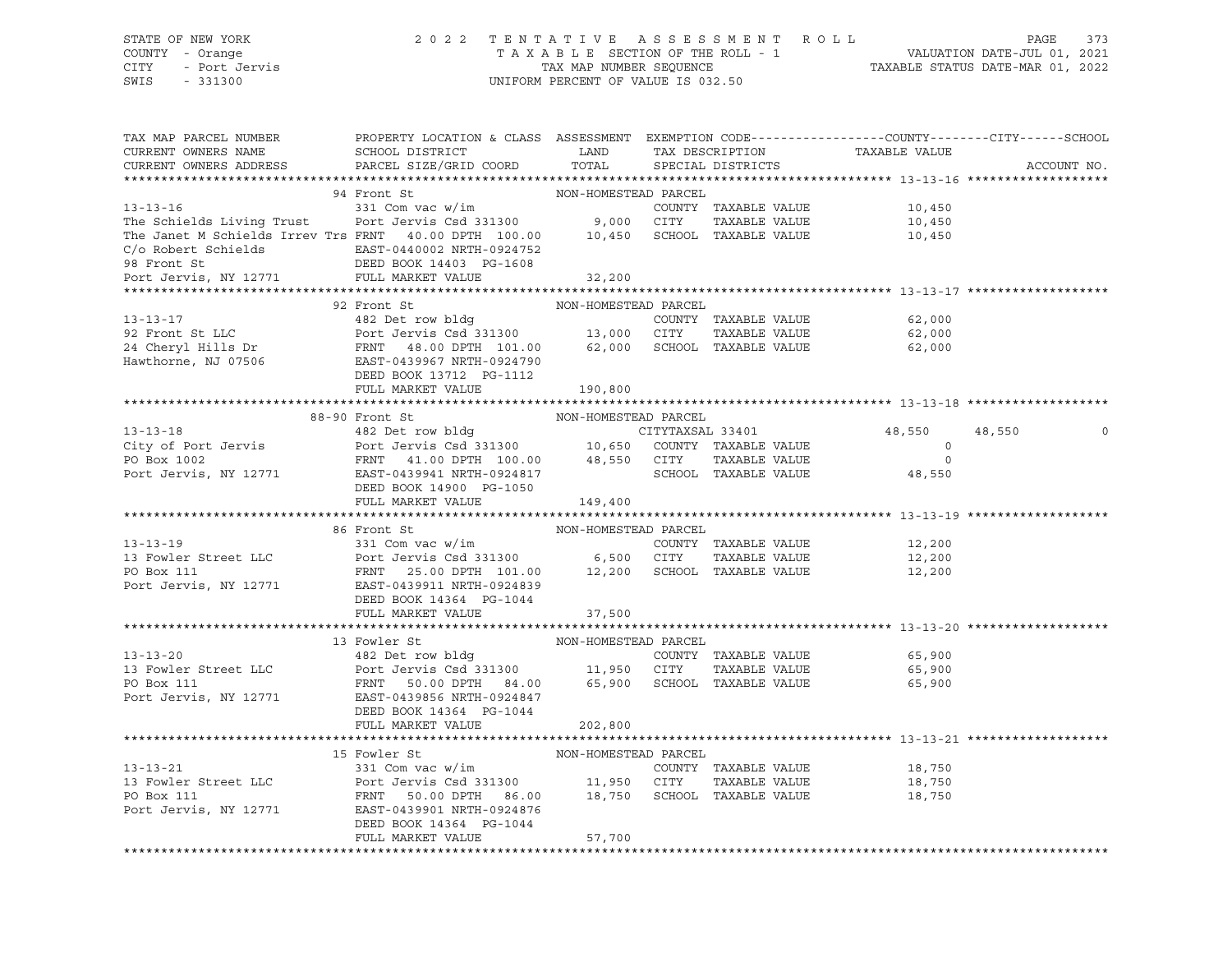# STATE OF NEW YORK 2 0 2 2 T E N T A T I V E A S S E S S M E N T R O L L PAGE 374 COUNTY - Orange T A X A B L E SECTION OF THE ROLL - 1 VALUATION DATE-JUL 01, 2021 CITY - Port Jervis TAX MAP NUMBER SEQUENCE TAXABLE STATUS DATE-MAR 01, 2022

| TAX MAP PARCEL NUMBER | PROPERTY LOCATION & CLASS ASSESSMENT EXEMPTION CODE----------------COUNTY-------CITY------SCHOOL                                                                                                                                                                                                                                                                                                                                                                                    |          |                                                                                    |                |
|-----------------------|-------------------------------------------------------------------------------------------------------------------------------------------------------------------------------------------------------------------------------------------------------------------------------------------------------------------------------------------------------------------------------------------------------------------------------------------------------------------------------------|----------|------------------------------------------------------------------------------------|----------------|
|                       |                                                                                                                                                                                                                                                                                                                                                                                                                                                                                     |          |                                                                                    | ACCOUNT NO.    |
|                       | 26-30 Jersey Ave MON-HOMESTEAD PARCEL<br>26-30 Jersey Ave MON-HOMESTEAD PARCEL<br>26-30 Jersey Ave MON-HOMESTEAD PARCEL<br>26-30 Vacant comm<br>26-30 Vacant comm<br>26-30 Vacant comm<br>26-30 Vacant comm<br>26-30 Vacant comm<br>26-30 Vaca                                                                                                                                                                                                                                      |          |                                                                                    |                |
|                       |                                                                                                                                                                                                                                                                                                                                                                                                                                                                                     |          |                                                                                    |                |
|                       |                                                                                                                                                                                                                                                                                                                                                                                                                                                                                     |          |                                                                                    |                |
|                       |                                                                                                                                                                                                                                                                                                                                                                                                                                                                                     |          |                                                                                    |                |
|                       |                                                                                                                                                                                                                                                                                                                                                                                                                                                                                     |          |                                                                                    |                |
|                       |                                                                                                                                                                                                                                                                                                                                                                                                                                                                                     |          |                                                                                    |                |
|                       | DEED BOOK 5790 PG-276                                                                                                                                                                                                                                                                                                                                                                                                                                                               |          |                                                                                    |                |
|                       | FULL MARKET VALUE                                                                                                                                                                                                                                                                                                                                                                                                                                                                   | 105,500  |                                                                                    |                |
|                       | 52-54 Jersey Ave LLC<br>52-54 Jersey Ave NON-HOMESTEAD PARABLE VALUE<br>24 Cheryl Hills Dr (NJ 07506 FRNT 127.00 DPTH 104.00<br>EAST-0439852 NRTH-0924672                                                                                                                                                                                                                                                                                                                           |          |                                                                                    |                |
|                       |                                                                                                                                                                                                                                                                                                                                                                                                                                                                                     |          |                                                                                    |                |
|                       |                                                                                                                                                                                                                                                                                                                                                                                                                                                                                     |          | 185,000<br>TAXABLE VALUE 185,000<br>TAXABLE VALUE 185,000<br>TAXABLE VALUE 185,000 |                |
|                       |                                                                                                                                                                                                                                                                                                                                                                                                                                                                                     |          |                                                                                    |                |
|                       |                                                                                                                                                                                                                                                                                                                                                                                                                                                                                     |          |                                                                                    |                |
|                       |                                                                                                                                                                                                                                                                                                                                                                                                                                                                                     |          |                                                                                    |                |
|                       |                                                                                                                                                                                                                                                                                                                                                                                                                                                                                     |          |                                                                                    |                |
|                       |                                                                                                                                                                                                                                                                                                                                                                                                                                                                                     |          |                                                                                    |                |
|                       | DEED BOOK 5372 PG-147                                                                                                                                                                                                                                                                                                                                                                                                                                                               |          |                                                                                    |                |
|                       | FULL MARKET VALUE                                                                                                                                                                                                                                                                                                                                                                                                                                                                   | 569,200  |                                                                                    |                |
|                       |                                                                                                                                                                                                                                                                                                                                                                                                                                                                                     |          |                                                                                    |                |
|                       |                                                                                                                                                                                                                                                                                                                                                                                                                                                                                     |          |                                                                                    |                |
|                       |                                                                                                                                                                                                                                                                                                                                                                                                                                                                                     |          |                                                                                    |                |
|                       |                                                                                                                                                                                                                                                                                                                                                                                                                                                                                     |          |                                                                                    |                |
|                       |                                                                                                                                                                                                                                                                                                                                                                                                                                                                                     |          |                                                                                    |                |
|                       |                                                                                                                                                                                                                                                                                                                                                                                                                                                                                     |          |                                                                                    |                |
|                       |                                                                                                                                                                                                                                                                                                                                                                                                                                                                                     |          |                                                                                    |                |
|                       |                                                                                                                                                                                                                                                                                                                                                                                                                                                                                     |          |                                                                                    |                |
|                       | 58-60 Jersey Avenue LLC<br>58-60 Jersey Avenue LLC<br>EAST-0439962 NRTH-0924561<br>PORT EAST-0439962 NRTH-0924561<br>PORT JERNIT 50.00 DPTH 127.00<br>DEED BOOK 14107 PG-1252<br>THE VALUE<br>TAXABLE VALUE<br>TAXABLE VALUE<br>SCHOOL TAXABLE V                                                                                                                                                                                                                                    |          |                                                                                    |                |
|                       |                                                                                                                                                                                                                                                                                                                                                                                                                                                                                     |          | 5,813                                                                              | 5,813<br>5,813 |
|                       |                                                                                                                                                                                                                                                                                                                                                                                                                                                                                     |          |                                                                                    |                |
|                       |                                                                                                                                                                                                                                                                                                                                                                                                                                                                                     |          |                                                                                    |                |
|                       |                                                                                                                                                                                                                                                                                                                                                                                                                                                                                     |          |                                                                                    |                |
|                       |                                                                                                                                                                                                                                                                                                                                                                                                                                                                                     |          |                                                                                    |                |
|                       |                                                                                                                                                                                                                                                                                                                                                                                                                                                                                     |          |                                                                                    |                |
|                       |                                                                                                                                                                                                                                                                                                                                                                                                                                                                                     |          |                                                                                    |                |
|                       | $\begin{tabular}{lllllllllll} \multicolumn{2}{c }{\multicolumn{2}{c}{\multicolumn{2}{c}{\multicolumn{2}{c}{\multicolumn{2}{c}{\multicolumn{2}{c}{\multicolumn{2}{c}{\multicolumn{2}{c}{\multicolumn{2}{c}{\multicolumn{2}{c}{\multicolumn{2}{c}{\multicolumn{2}{c}{\multicolumn{2}{c}{\multicolumn{2}{c}{\multicolumn{2}{c}{\multicolumn{2}{c}{\multicolumn{2}{c}{\multicolumn{2}{c}{\multicolumn{2}{c}{\multicolumn{2}{c}{\multicolumn{2}{c}{\multicolumn{2}{c}{\multicolumn{2}{c$ |          |                                                                                    |                |
|                       |                                                                                                                                                                                                                                                                                                                                                                                                                                                                                     |          | 142,000                                                                            |                |
|                       |                                                                                                                                                                                                                                                                                                                                                                                                                                                                                     |          | TAXABLE VALUE 142,000                                                              |                |
|                       |                                                                                                                                                                                                                                                                                                                                                                                                                                                                                     |          | 142,000                                                                            |                |
|                       |                                                                                                                                                                                                                                                                                                                                                                                                                                                                                     |          |                                                                                    |                |
|                       | DEED BOOK 5728 PG-84                                                                                                                                                                                                                                                                                                                                                                                                                                                                |          |                                                                                    |                |
|                       | FULL MARKET VALUE                                                                                                                                                                                                                                                                                                                                                                                                                                                                   | 436,900  |                                                                                    |                |
|                       |                                                                                                                                                                                                                                                                                                                                                                                                                                                                                     |          |                                                                                    |                |
|                       |                                                                                                                                                                                                                                                                                                                                                                                                                                                                                     |          |                                                                                    |                |
|                       |                                                                                                                                                                                                                                                                                                                                                                                                                                                                                     |          |                                                                                    |                |
|                       |                                                                                                                                                                                                                                                                                                                                                                                                                                                                                     |          |                                                                                    |                |
|                       |                                                                                                                                                                                                                                                                                                                                                                                                                                                                                     |          |                                                                                    |                |
|                       |                                                                                                                                                                                                                                                                                                                                                                                                                                                                                     |          |                                                                                    |                |
|                       |                                                                                                                                                                                                                                                                                                                                                                                                                                                                                     |          |                                                                                    |                |
|                       | FULL MARKET VALUE                                                                                                                                                                                                                                                                                                                                                                                                                                                                   | 301, 100 |                                                                                    |                |
|                       |                                                                                                                                                                                                                                                                                                                                                                                                                                                                                     |          |                                                                                    |                |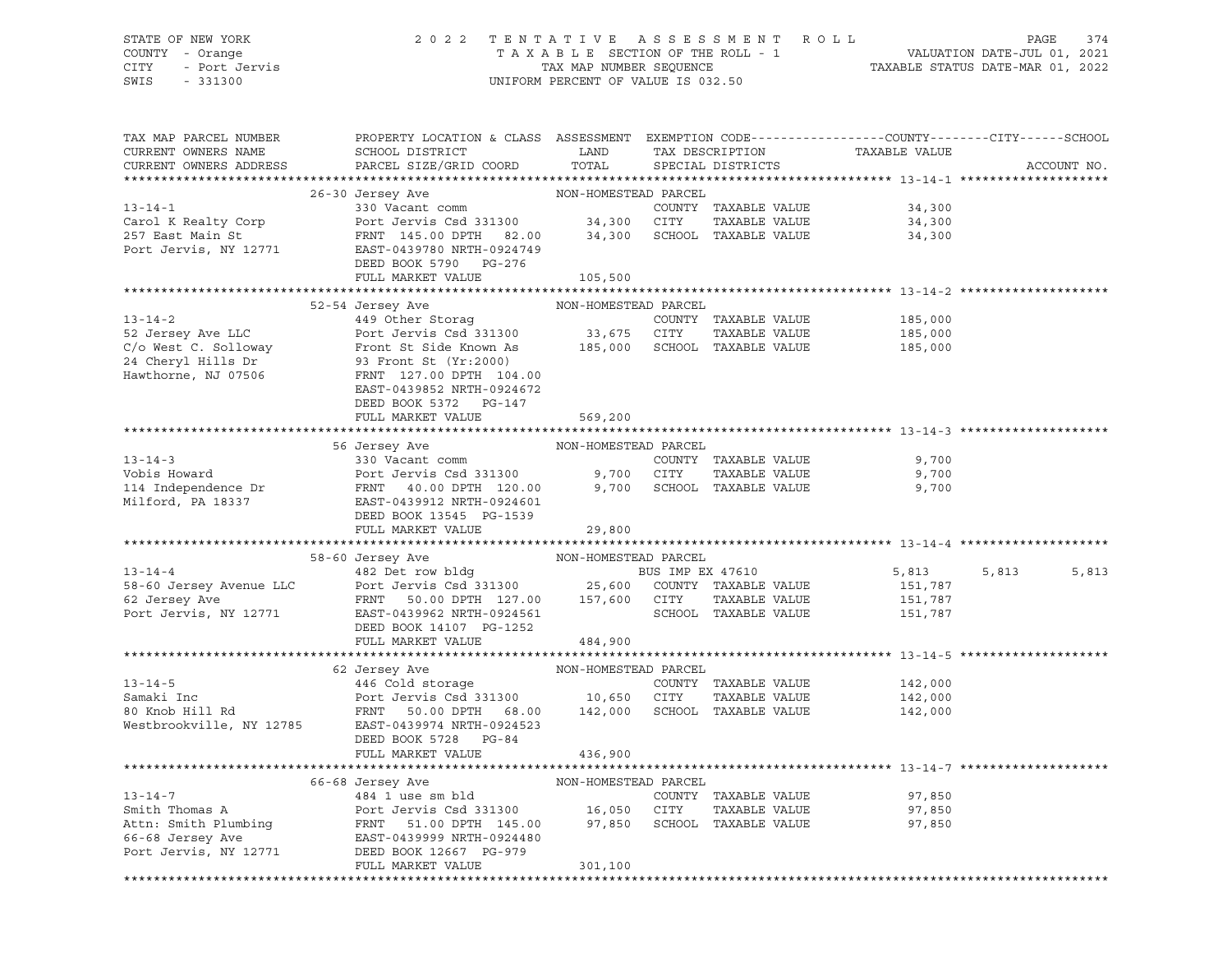# STATE OF NEW YORK 2 0 2 2 T E N T A T I V E A S S E S S M E N T R O L L PAGE 375 COUNTY - Orange T A X A B L E SECTION OF THE ROLL - 1 VALUATION DATE-JUL 01, 2021 CITY - Port Jervis TAX MAP NUMBER SEQUENCE TAXABLE STATUS DATE-MAR 01, 2022

| TAX MAP PARCEL NUMBER<br>CURRENT OWNERS NAME<br>CURRENT OWNERS ADDRESS                                                                                                                                                                                                                                             | PROPERTY LOCATION & CLASS ASSESSMENT EXEMPTION CODE----------------COUNTY-------CITY------SCHOOL<br>SCHOOL DISTRICT LAND<br>PARCEL SIZE/GRID COORD | TOTAL                | TAX DESCRIPTION<br>SPECIAL DISTRICTS | TAXABLE VALUE                         | ACCOUNT NO. |
|--------------------------------------------------------------------------------------------------------------------------------------------------------------------------------------------------------------------------------------------------------------------------------------------------------------------|----------------------------------------------------------------------------------------------------------------------------------------------------|----------------------|--------------------------------------|---------------------------------------|-------------|
|                                                                                                                                                                                                                                                                                                                    |                                                                                                                                                    |                      |                                      |                                       |             |
|                                                                                                                                                                                                                                                                                                                    | 115 Front St                                                                                                                                       | NON-HOMESTEAD PARCEL |                                      |                                       |             |
| $13 - 15 - 1$                                                                                                                                                                                                                                                                                                      | 484 1 use sm bld<br>Port Jervis Csd 331300 9,750 CITY                                                                                              |                      |                                      | COUNTY TAXABLE VALUE 49,450           |             |
|                                                                                                                                                                                                                                                                                                                    |                                                                                                                                                    |                      |                                      |                                       |             |
|                                                                                                                                                                                                                                                                                                                    |                                                                                                                                                    |                      |                                      |                                       |             |
| Smith Thomas A<br>66 Jersey Ave<br>Port Jervis, NY 12771                                                                                                                                                                                                                                                           | Port Jervis Csd 331300 9,750 CITY TAXABLE VALUE 49,450<br>FRNT 50.00 DPTH 57.00 49,450 SCHOOL TAXABLE VALUE 49,450<br>EAST-0440117 NRTH-0924420    |                      |                                      |                                       |             |
|                                                                                                                                                                                                                                                                                                                    | DEED BOOK 4604 PG-310                                                                                                                              |                      |                                      |                                       |             |
|                                                                                                                                                                                                                                                                                                                    | FULL MARKET VALUE                                                                                                                                  | 152,200              |                                      |                                       |             |
|                                                                                                                                                                                                                                                                                                                    |                                                                                                                                                    |                      |                                      |                                       |             |
|                                                                                                                                                                                                                                                                                                                    | 117 Front St                                                                                                                                       | NON-HOMESTEAD PARCEL |                                      |                                       |             |
| $13 - 15 - 2$                                                                                                                                                                                                                                                                                                      | 438 Parking lot                                                                                                                                    |                      | COUNTY TAXABLE VALUE                 | 13,100                                |             |
|                                                                                                                                                                                                                                                                                                                    |                                                                                                                                                    |                      | TAXABLE VALUE                        | 13,100                                |             |
| Smith Thomas A<br>66 Jersey Ave                                                                                                                                                                                                                                                                                    | Port Jervis Csd 331300 13,100 CITY TAXABLE VALUE<br>FRNT 60.00 DPTH 70.00 13,100 SCHOOL TAXABLE VALUE                                              |                      |                                      | 13,100                                |             |
| Port Jervis, NY 12771 EAST-0440140 NRTH-0924375                                                                                                                                                                                                                                                                    |                                                                                                                                                    |                      |                                      |                                       |             |
|                                                                                                                                                                                                                                                                                                                    | DEED BOOK 5519 PG-43                                                                                                                               |                      |                                      |                                       |             |
|                                                                                                                                                                                                                                                                                                                    | FULL MARKET VALUE                                                                                                                                  | 40,300               |                                      |                                       |             |
|                                                                                                                                                                                                                                                                                                                    |                                                                                                                                                    |                      |                                      |                                       |             |
|                                                                                                                                                                                                                                                                                                                    | 119 Front St                                                                                                                                       | HOMESTEAD PARCEL     |                                      |                                       |             |
|                                                                                                                                                                                                                                                                                                                    |                                                                                                                                                    |                      |                                      |                                       |             |
|                                                                                                                                                                                                                                                                                                                    |                                                                                                                                                    |                      |                                      | COUNTY TAXABLE VALUE 43,700<br>43,700 |             |
| COUNTY TAXABLE VALUE<br>Port Jervis Portfolio Holdings Port Jervis Csd 331300 (COUNTY TAXABLE VALUE<br>777 Chestnut Ridge Rd Ste 301 FRNT 50.00 DPTH 74.00 43,700 SCHOOL TAXABLE VALUE                                                                                                                             |                                                                                                                                                    |                      |                                      | 43,700                                |             |
| Chestnut Ridge, NY 10977 EAST-0440181 NRTH-0924338                                                                                                                                                                                                                                                                 |                                                                                                                                                    |                      |                                      |                                       |             |
|                                                                                                                                                                                                                                                                                                                    |                                                                                                                                                    |                      |                                      |                                       |             |
|                                                                                                                                                                                                                                                                                                                    | DEED BOOK 14521 PG-590<br>FULL MARKET VALUE                                                                                                        |                      |                                      |                                       |             |
|                                                                                                                                                                                                                                                                                                                    |                                                                                                                                                    | 134,500              |                                      |                                       |             |
|                                                                                                                                                                                                                                                                                                                    |                                                                                                                                                    |                      |                                      |                                       |             |
| $13 - 15 - 4$                                                                                                                                                                                                                                                                                                      | 121 Front St                                                                                                                                       |                      |                                      |                                       |             |
|                                                                                                                                                                                                                                                                                                                    |                                                                                                                                                    |                      | COUNTY TAXABLE VALUE                 | 43,300                                |             |
| Earganis Richard 220 2 Family Res<br>Farganis Georgia Port Jervis Csd 331300 5,450 CITY TAXABLE VALUE<br>Farganis Georgia FRNT 65.00 DPTH 86.00 43,300 SCHOOL TAXABLE VALUE<br>FRNT 65.00 DPTH 86.00 43,300 SCHOOL TAXABLE VALUE<br>Mo                                                                             |                                                                                                                                                    |                      | TAXABLE VALUE                        | 43,300                                |             |
|                                                                                                                                                                                                                                                                                                                    |                                                                                                                                                    |                      |                                      | 43,300                                |             |
|                                                                                                                                                                                                                                                                                                                    |                                                                                                                                                    |                      |                                      |                                       |             |
|                                                                                                                                                                                                                                                                                                                    |                                                                                                                                                    |                      |                                      |                                       |             |
|                                                                                                                                                                                                                                                                                                                    | FULL MARKET VALUE                                                                                                                                  | 133,200              |                                      |                                       |             |
|                                                                                                                                                                                                                                                                                                                    |                                                                                                                                                    |                      |                                      |                                       |             |
|                                                                                                                                                                                                                                                                                                                    |                                                                                                                                                    |                      |                                      |                                       |             |
|                                                                                                                                                                                                                                                                                                                    |                                                                                                                                                    |                      |                                      | 70,850<br>70,850                      |             |
|                                                                                                                                                                                                                                                                                                                    |                                                                                                                                                    |                      |                                      |                                       |             |
|                                                                                                                                                                                                                                                                                                                    |                                                                                                                                                    |                      |                                      | 70,850                                |             |
|                                                                                                                                                                                                                                                                                                                    |                                                                                                                                                    |                      |                                      |                                       |             |
|                                                                                                                                                                                                                                                                                                                    |                                                                                                                                                    |                      |                                      |                                       |             |
|                                                                                                                                                                                                                                                                                                                    |                                                                                                                                                    |                      |                                      |                                       |             |
|                                                                                                                                                                                                                                                                                                                    |                                                                                                                                                    |                      |                                      |                                       |             |
|                                                                                                                                                                                                                                                                                                                    | 4 Seward Ave                                                                                                                                       | HOMESTEAD PARCEL     |                                      |                                       |             |
| $13 - 15 - 7$                                                                                                                                                                                                                                                                                                      |                                                                                                                                                    |                      | COUNTY TAXABLE VALUE                 | 48,000                                |             |
|                                                                                                                                                                                                                                                                                                                    |                                                                                                                                                    |                      | TAXABLE VALUE                        | 48,000                                |             |
| $\begin{array}{ccccccccc} \texttt{Myers Michael} & \texttt{Myers Michael} & \texttt{Port Jervis Csd 331300} & 2,525 & \texttt{CITY} & \texttt{TAXABLE VALUE} \\ 3. \texttt{Cole St} & \texttt{St} & \texttt{FRNT} & 40.00 & \texttt{DFTH} & 50.00 & 48,000 & \texttt{SCHOOL} & \texttt{TAXABLE VALUE} \end{array}$ |                                                                                                                                                    |                      |                                      | 48,000                                |             |
| Port Jervis, NY 12771                                                                                                                                                                                                                                                                                              |                                                                                                                                                    |                      |                                      |                                       |             |
|                                                                                                                                                                                                                                                                                                                    | EAST-0440196 NRTH-0924206                                                                                                                          |                      |                                      |                                       |             |
|                                                                                                                                                                                                                                                                                                                    | DEED BOOK 14241 PG-1819                                                                                                                            |                      |                                      |                                       |             |
|                                                                                                                                                                                                                                                                                                                    | FULL MARKET VALUE                                                                                                                                  | 147,700              |                                      |                                       |             |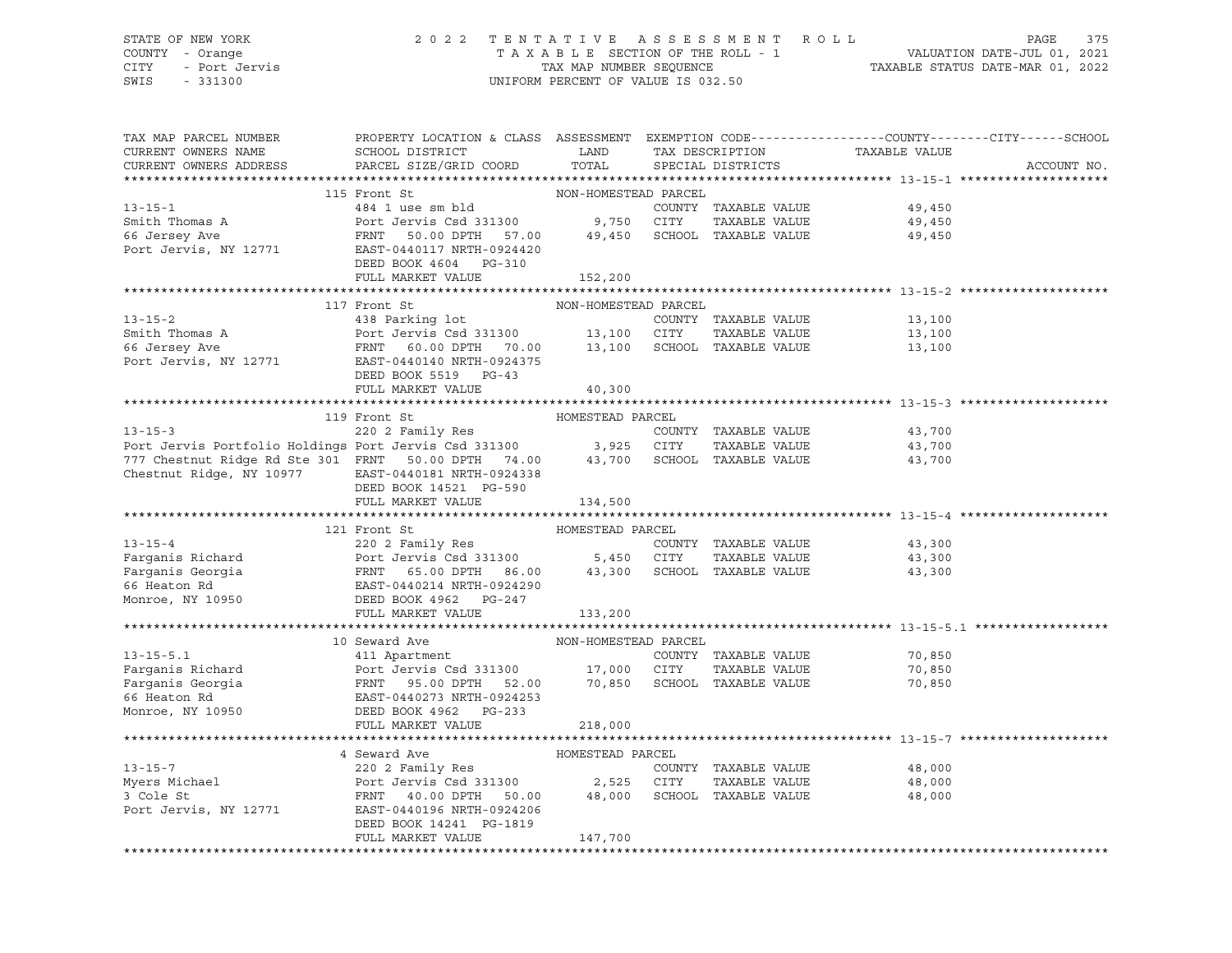| STATE OF NEW YORK<br>COUNTY - Orange<br><b>CITY</b><br>- Port Jervis<br>SWIS<br>$-331300$        | 2 0 2 2                                                                                                                                                              | TAXABLE SECTION OF THE ROLL - 1<br>TAX MAP NUMBER SEQUENCE<br>UNIFORM PERCENT OF VALUE IS 032.50 |                | TENTATIVE ASSESSMENT<br>R O L L                               | PAGE<br>376<br>VALUATION DATE-JUL 01, 2021<br>TAXABLE STATUS DATE-MAR 01, 2022                                                   |
|--------------------------------------------------------------------------------------------------|----------------------------------------------------------------------------------------------------------------------------------------------------------------------|--------------------------------------------------------------------------------------------------|----------------|---------------------------------------------------------------|----------------------------------------------------------------------------------------------------------------------------------|
| TAX MAP PARCEL NUMBER<br>CURRENT OWNERS NAME<br>CURRENT OWNERS ADDRESS                           | SCHOOL DISTRICT<br>PARCEL SIZE/GRID COORD                                                                                                                            | LAND<br>TOTAL                                                                                    |                | TAX DESCRIPTION<br>SPECIAL DISTRICTS                          | PROPERTY LOCATION & CLASS ASSESSMENT EXEMPTION CODE----------------COUNTY-------CITY------SCHOOL<br>TAXABLE VALUE<br>ACCOUNT NO. |
|                                                                                                  | 92 Jersey Ave                                                                                                                                                        | NON-HOMESTEAD PARCEL                                                                             |                |                                                               |                                                                                                                                  |
| $13 - 15 - 8$<br>92 Jersey Ave LLC<br>92 Jersey Ave<br>Port Jervis, NY 12771                     | 482 Det row bldg<br>Port Jervis Csd 331300<br>FRNT<br>52.00 DPTH 60.00<br>BANKC060326<br>EAST-0440174 NRTH-0924198<br>DEED BOOK 14305 PG-739                         | 10,000<br>65,000                                                                                 | CITY           | COUNTY TAXABLE VALUE<br>TAXABLE VALUE<br>SCHOOL TAXABLE VALUE | 65,000<br>65,000<br>65,000                                                                                                       |
|                                                                                                  | FULL MARKET VALUE                                                                                                                                                    | 200,000                                                                                          |                |                                                               |                                                                                                                                  |
|                                                                                                  |                                                                                                                                                                      |                                                                                                  |                |                                                               |                                                                                                                                  |
|                                                                                                  | 84 Jersey Ave                                                                                                                                                        | HOMESTEAD PARCEL                                                                                 |                |                                                               |                                                                                                                                  |
| $13 - 15 - 9$<br>Entrust Admin Inc<br>555 12th St Ste 1250<br>Oakland, CA 94607                  | 210 1 Family Res<br>Port Jervis Csd 331300<br>FRNT<br>50.00 DPTH 100.00<br>EAST-0440159 NRTH-0924239<br>DEED BOOK 11892 PG-442                                       | 4,500<br>45,000                                                                                  | CITY           | COUNTY TAXABLE VALUE<br>TAXABLE VALUE<br>SCHOOL TAXABLE VALUE | 45,000<br>45,000<br>45,000                                                                                                       |
|                                                                                                  | FULL MARKET VALUE                                                                                                                                                    | 138,500                                                                                          |                |                                                               |                                                                                                                                  |
|                                                                                                  |                                                                                                                                                                      |                                                                                                  |                |                                                               |                                                                                                                                  |
|                                                                                                  | 82 Jersey Ave                                                                                                                                                        | HOMESTEAD PARCEL                                                                                 |                |                                                               |                                                                                                                                  |
| $13 - 15 - 10$                                                                                   | 210 1 Family Res                                                                                                                                                     |                                                                                                  |                | COUNTY TAXABLE VALUE                                          | 45,400                                                                                                                           |
| Marquez Leon Angel                                                                               | Port Jervis Csd 331300                                                                                                                                               | 8,325                                                                                            | CITY           | TAXABLE VALUE                                                 | 45,400                                                                                                                           |
| Barreto Ana M<br>5 Grant St<br>Poughkeepsie, NY 12601                                            | FRNT<br>32.00 DPTH 100.00<br>EAST-0440139 NRTH-0924270<br>DEED BOOK 14931 PG-1664                                                                                    | 45,400                                                                                           |                | SCHOOL TAXABLE VALUE                                          | 45,400                                                                                                                           |
|                                                                                                  | FULL MARKET VALUE                                                                                                                                                    | 139,700                                                                                          |                |                                                               |                                                                                                                                  |
|                                                                                                  | 80 Jersey Ave                                                                                                                                                        | NON-HOMESTEAD PARCEL                                                                             |                |                                                               |                                                                                                                                  |
| $13 - 15 - 11$                                                                                   | $485$ >luse sm bld                                                                                                                                                   |                                                                                                  |                | COUNTY TAXABLE VALUE                                          | 23,000                                                                                                                           |
| Hurra-K-9-Corp                                                                                   | Port Jervis Csd 331300                                                                                                                                               | 7,300                                                                                            | CITY           | TAXABLE VALUE                                                 | 23,000                                                                                                                           |
| C/o Charles Kozora Jr<br>4 Amberjack Pl<br>Placida, FL 33946                                     | FRNT 28.00 DPTH 100.00<br>EAST-0440114 NRTH-0924300<br>DEED BOOK 13290 PG-1030<br>FULL MARKET VALUE                                                                  | 23,000<br>70,800                                                                                 |                | SCHOOL TAXABLE VALUE                                          | 23,000                                                                                                                           |
|                                                                                                  |                                                                                                                                                                      |                                                                                                  |                |                                                               |                                                                                                                                  |
|                                                                                                  | 78 Jersey Ave                                                                                                                                                        | NON-HOMESTEAD PARCEL                                                                             |                |                                                               |                                                                                                                                  |
| $13 - 15 - 12$<br>Hurra-K-9-Corp<br>C/o Charles Kozora Jr<br>4 Amberjack Pl<br>Placida, FL 33946 | 330 Vacant comm<br>Port Jervis Csd 331300<br>FRNT<br>38.00 DPTH 100.00<br>EAST-0440094 NRTH-0924330<br>DEED BOOK 13290 PG-1030<br>FULL MARKET VALUE                  | 6,750<br>6,750<br>20,800                                                                         | CITY           | COUNTY TAXABLE VALUE<br>TAXABLE VALUE<br>SCHOOL TAXABLE VALUE | 6,750<br>6,750<br>6,750                                                                                                          |
|                                                                                                  |                                                                                                                                                                      |                                                                                                  |                |                                                               |                                                                                                                                  |
| $13 - 15 - 13.2$<br>VanInwegen Lisa M<br>15 Parks Rd<br>PO Box 614<br>Sparrowbush, NY 12780      | 76 Jersey Ave<br>210 1 Family Res<br>Port Jervis Csd 331300<br>FRNT<br>31.00 DPTH<br>99.00<br>EAST-0440079 NRTH-0924353<br>DEED BOOK 5297 PG-52<br>FULL MARKET VALUE | HOMESTEAD PARCEL<br>2,800<br>25,600<br>78,800                                                    | CITY<br>SCHOOL | COUNTY TAXABLE VALUE<br>TAXABLE VALUE<br>TAXABLE VALUE        | 25,600<br>25,600<br>25,600                                                                                                       |
|                                                                                                  |                                                                                                                                                                      |                                                                                                  |                |                                                               |                                                                                                                                  |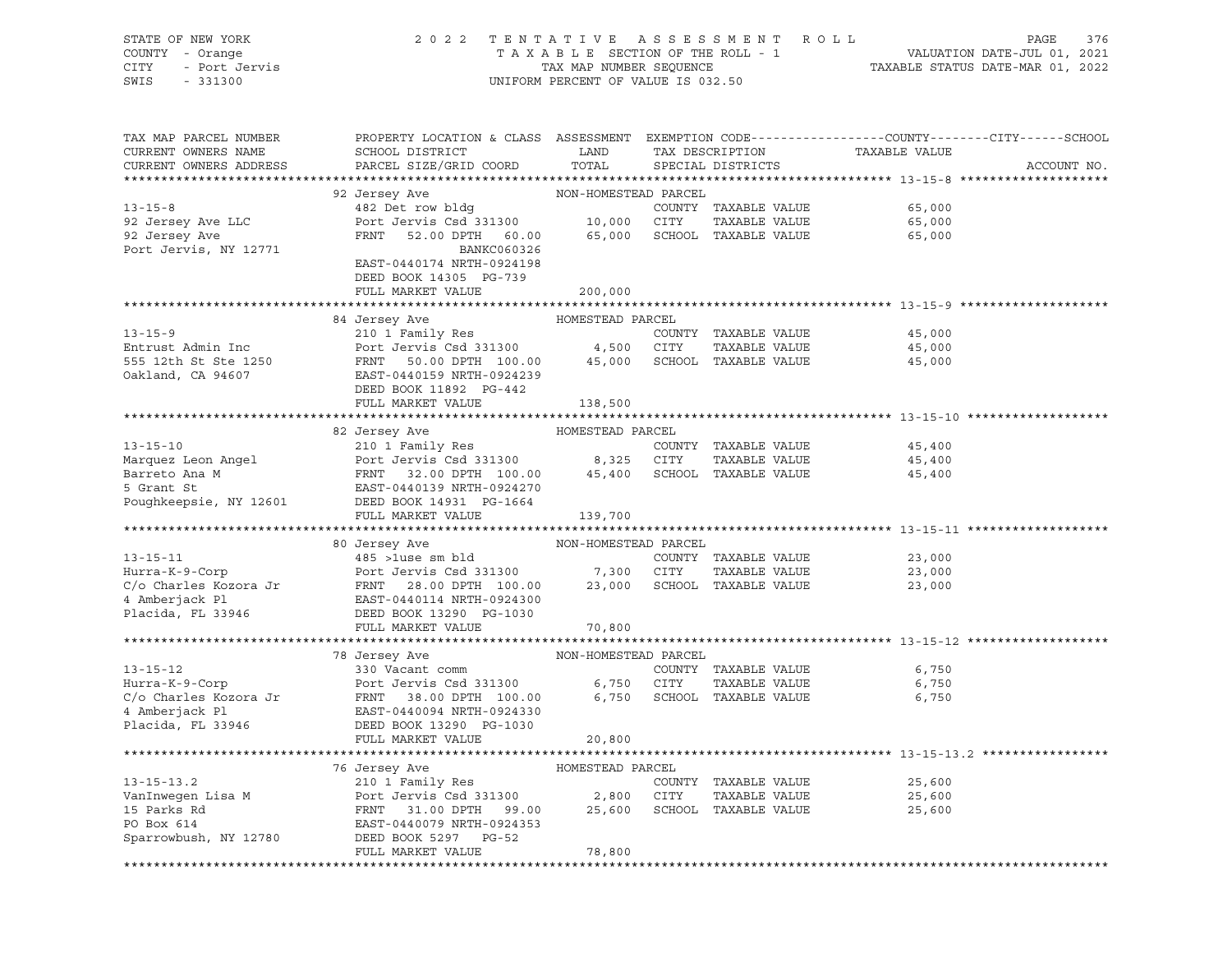| STATE OF NEW YORK<br>COUNTY - Orange<br>- Port Jervis<br>- 331300<br><b>CITY</b><br>SWIS<br>$-331300$ | 2022 TENTATIVE ASSESSMENT ROLL                                                                  | UNIFORM PERCENT OF VALUE IS 032.50         |                  |                      |                               | PAGE  | 377         |
|-------------------------------------------------------------------------------------------------------|-------------------------------------------------------------------------------------------------|--------------------------------------------|------------------|----------------------|-------------------------------|-------|-------------|
| TAX MAP PARCEL NUMBER                                                                                 | PROPERTY LOCATION & CLASS ASSESSMENT EXEMPTION CODE---------------COUNTY-------CITY------SCHOOL |                                            |                  |                      |                               |       |             |
| CURRENT OWNERS NAME                                                                                   | SCHOOL DISTRICT                                                                                 | <b>EXAMPLE THE STATE OF STATE OF STATE</b> |                  |                      | TAX DESCRIPTION TAXABLE VALUE |       |             |
| CURRENT OWNERS ADDRESS                                                                                | PARCEL SIZE/GRID COORD TOTAL SPECIAL DISTRICTS                                                  |                                            |                  |                      |                               |       | ACCOUNT NO. |
|                                                                                                       |                                                                                                 |                                            |                  |                      |                               |       |             |
|                                                                                                       | NON-HOMESTEAD PARCEL<br>74 Jersey Ave                                                           |                                            |                  |                      |                               |       |             |
| $13 - 15 - 14.1$                                                                                      | 484 1 use sm bld                                                                                |                                            |                  | COUNTY TAXABLE VALUE | 47,600                        |       |             |
| Johnson & Conroy Agency Inc. Port Jervis Csd 331300 8,650 CITY                                        |                                                                                                 |                                            |                  | TAXABLE VALUE        | 47,600                        |       |             |
| 74 Jersey Ave                                                                                         | FRNT 32.00 DPTH 100.00 47,600                                                                   |                                            |                  | SCHOOL TAXABLE VALUE | 47,600                        |       |             |
| Port Jervis, NY 12771                                                                                 | BANK0060806                                                                                     |                                            |                  |                      |                               |       |             |
|                                                                                                       | EAST-0440064 NRTH-0924380                                                                       |                                            |                  |                      |                               |       |             |
|                                                                                                       | DEED BOOK 3925 PG-275                                                                           |                                            |                  |                      |                               |       |             |
|                                                                                                       | FULL MARKET VALUE                                                                               | 146,500                                    |                  |                      |                               |       |             |
|                                                                                                       |                                                                                                 |                                            |                  |                      |                               |       |             |
|                                                                                                       | HOMESTEAD PARCEL<br>85 Ball St                                                                  |                                            |                  |                      |                               |       |             |
| $13 - 16 - 1$                                                                                         | 220 2 Family Res                                                                                |                                            |                  | COUNTY TAXABLE VALUE | 49,900                        |       |             |
| Wang Yongxin<br>21 Grandview Ave FRNT                                                                 | Port Jervis Csd 331300 4,500 CITY                                                               |                                            |                  | TAXABLE VALUE        | 49,900                        |       |             |
|                                                                                                       | 50.00 DPTH 100.00 49,900                                                                        |                                            |                  | SCHOOL TAXABLE VALUE | 49,900                        |       |             |
| Middletown, NY 10940                                                                                  | EAST-0440286 NRTH-0924594<br>DEED BOOK 14684 PG-748                                             |                                            |                  |                      |                               |       |             |
|                                                                                                       | FULL MARKET VALUE                                                                               | 153,500                                    |                  |                      |                               |       |             |
|                                                                                                       |                                                                                                 |                                            |                  |                      |                               |       |             |
|                                                                                                       | 87 Ball St                                                                                      | NON-HOMESTEAD PARCEL                       |                  |                      |                               |       |             |
| $13 - 16 - 2$                                                                                         | 411 Apartment                                                                                   |                                            |                  | COUNTY TAXABLE VALUE | 65,450                        |       |             |
| Williamson Charles                                                                                    | Port Jervis Csd 331300 13,000 CITY                                                              |                                            |                  | TAXABLE VALUE        | 65,450                        |       |             |
| Williamson Juli                                                                                       | FRNT 50.00 DPTH 100.00 65,450                                                                   |                                            |                  | SCHOOL TAXABLE VALUE | 65,450                        |       |             |
| 135 White Bridge Rd                                                                                   | <b>BANKC190616</b>                                                                              |                                            |                  |                      |                               |       |             |
| Middletown, NY 10940                                                                                  | EAST-0440320 NRTH-0924557                                                                       |                                            |                  |                      |                               |       |             |
|                                                                                                       | DEED BOOK 11767 PG-783                                                                          |                                            |                  |                      |                               |       |             |
|                                                                                                       | FULL MARKET VALUE                                                                               | 201,400                                    |                  |                      |                               |       |             |
|                                                                                                       |                                                                                                 |                                            |                  |                      |                               |       |             |
|                                                                                                       | 89 Ball St                                                                                      | HOMESTEAD PARCEL                           |                  |                      |                               |       |             |
| $13 - 16 - 3$                                                                                         | 210 1 Family Res                                                                                |                                            | FIRE/AMBCT 41690 |                      | 1,130                         | 1,130 | 1,130       |

Ewing Jeffrey W Port Jervis Csd 331300 4,500 BAS STAR 41854 0 0 13,770 Ewing Cheryl A FRNT 50.00 DPTH 100.00 43,350 COUNTY TAXABLE VALUE 42,220 89 Ball St EAST-0440353 NRTH-0924520 CITY TAXABLE VALUE 42,220 Port Jervis, NY 12771 DEED BOOK 2211 PG-00074 SCHOOL TAXABLE VALUE 28,450 FULL MARKET VALUE 133,400 \*\*\*\*\*\*\*\*\*\*\*\*\*\*\*\*\*\*\*\*\*\*\*\*\*\*\*\*\*\*\*\*\*\*\*\*\*\*\*\*\*\*\*\*\*\*\*\*\*\*\*\*\*\*\*\*\*\*\*\*\*\*\*\*\*\*\*\*\*\*\*\*\*\*\*\*\*\*\*\*\*\*\*\*\*\*\*\*\*\*\*\*\*\*\*\*\*\*\*\*\*\*\* 13-16-4 \*\*\*\*\*\*\*\*\*\*\*\*\*\*\*\*\*\*\*\* 91 Ball St HOMESTEAD PARCEL 13-16-4 210 1 Family Res COUNTY TAXABLE VALUE 43,500 Riviello Kathryn Port Jervis Csd 331300 4,500 CITY TAXABLE VALUE 43,500 680 Rte 211 E #3B FRNT 50.00 DPTH 100.00 43,500 SCHOOL TAXABLE VALUE 43,500 Middletown, NY 10941 BANKC180381 EAST-0440387 NRTH-0924484 DEED BOOK 12606 PG-1071 FULL MARKET VALUE 133,800

\*\*\*\*\*\*\*\*\*\*\*\*\*\*\*\*\*\*\*\*\*\*\*\*\*\*\*\*\*\*\*\*\*\*\*\*\*\*\*\*\*\*\*\*\*\*\*\*\*\*\*\*\*\*\*\*\*\*\*\*\*\*\*\*\*\*\*\*\*\*\*\*\*\*\*\*\*\*\*\*\*\*\*\*\*\*\*\*\*\*\*\*\*\*\*\*\*\*\*\*\*\*\*\*\*\*\*\*\*\*\*\*\*\*\*\*\*\*\*\*\*\*\*\*\*\*\*\*\*\*\*\*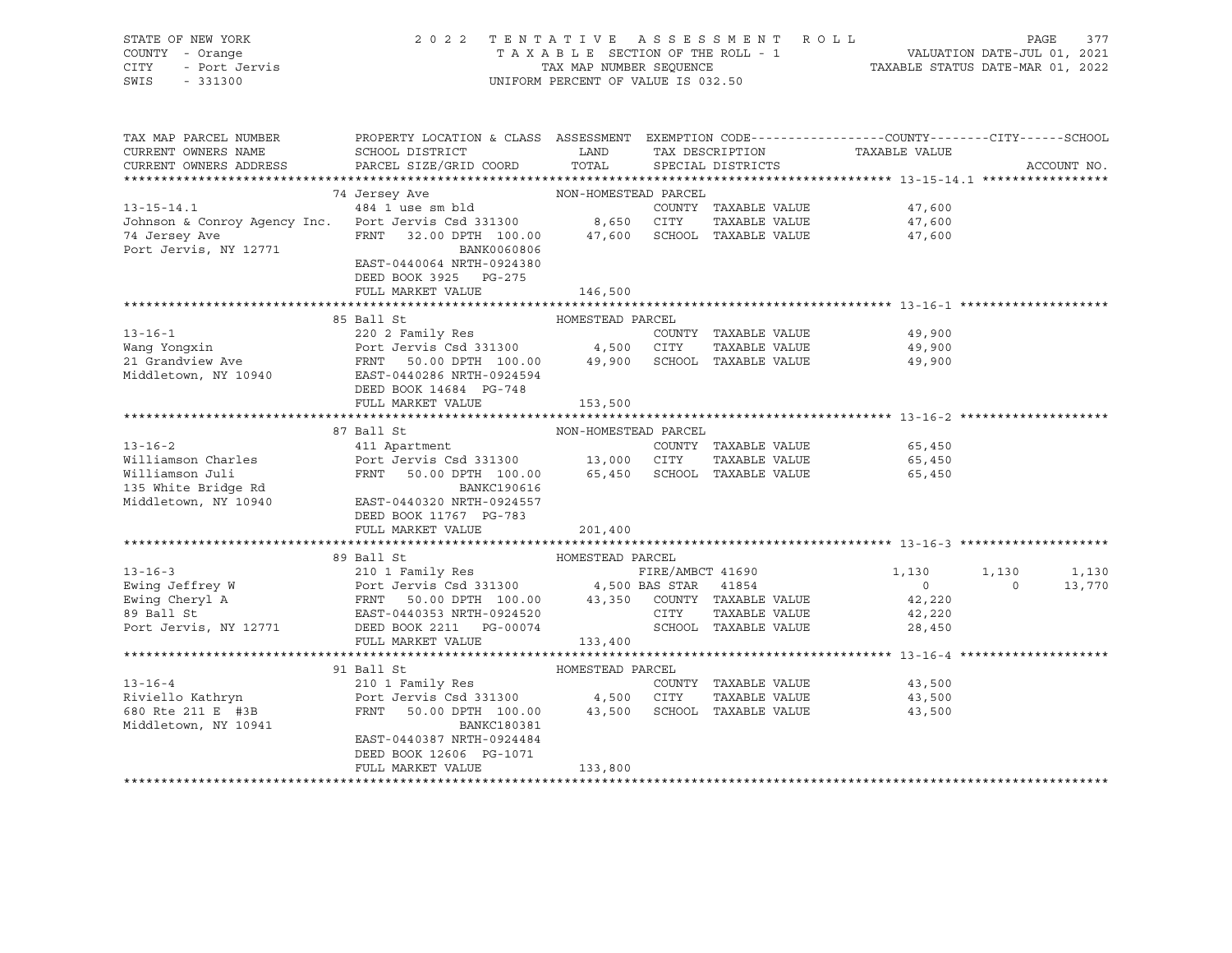## STATE OF NEW YORK 2 0 2 2 T E N T A T I V E A S S E S S M E N T R O L L PAGE 378 COUNTY - Orange T A X A B L E SECTION OF THE ROLL - 1 VALUATION DATE-JUL 01, 2021 CITY - Port Jervis TAX MAP NUMBER SEQUENCE TAXABLE STATUS DATE-MAR 01, 2022 SWIS - 331300 UNIFORM PERCENT OF VALUE IS 032.50

| TAX MAP PARCEL NUMBER<br>CURRENT OWNERS NAME<br>CURRENT OWNERS ADDRESS | PROPERTY LOCATION & CLASS ASSESSMENT EXEMPTION CODE---------------COUNTY-------CITY------SCHOOL<br>SCHOOL DISTRICT LAND<br>PARCEL SIZE/GRID COORD                                                                                                                          | TOTAL            | TAX DESCRIPTION<br>SPECIAL DISTRICTS           | TAXABLE VALUE              |          | ACCOUNT NO.                                                                        |
|------------------------------------------------------------------------|----------------------------------------------------------------------------------------------------------------------------------------------------------------------------------------------------------------------------------------------------------------------------|------------------|------------------------------------------------|----------------------------|----------|------------------------------------------------------------------------------------|
|                                                                        |                                                                                                                                                                                                                                                                            |                  |                                                |                            |          |                                                                                    |
|                                                                        | 93 Ball St                                                                                                                                                                                                                                                                 | HOMESTEAD PARCEL |                                                |                            |          |                                                                                    |
| $13 - 16 - 5$                                                          | 210 1 Family Res<br>Port Jervis Csd 331300 2,750 AGED-S 41804                                                                                                                                                                                                              |                  | AGED-C 41802                                   | 18,950                     |          |                                                                                    |
|                                                                        |                                                                                                                                                                                                                                                                            |                  |                                                | $\overline{0}$             |          |                                                                                    |
| Rudy John M<br>93 Ball St                                              |                                                                                                                                                                                                                                                                            |                  |                                                | $\overline{0}$             |          | $\begin{array}{ccc} 0 & & & 0 \\ 0 & & & 13\,,265 \\ 0 & & & 24\,,635 \end{array}$ |
| Port Jervis, NY 12771                                                  |                                                                                                                                                                                                                                                                            |                  |                                                |                            |          |                                                                                    |
|                                                                        | DEED BOOK 1973 PG-00968                                                                                                                                                                                                                                                    |                  | COUNTY TAXABLE VALUE<br>CITY     TAXABLE VALUE | $18,950$<br>$-7,900$       |          |                                                                                    |
|                                                                        | FULL MARKET VALUE                                                                                                                                                                                                                                                          |                  |                                                |                            |          |                                                                                    |
|                                                                        |                                                                                                                                                                                                                                                                            |                  |                                                |                            |          |                                                                                    |
|                                                                        | 20 Seward Ave                                                                                                                                                                                                                                                              | HOMESTEAD PARCEL |                                                |                            |          |                                                                                    |
|                                                                        |                                                                                                                                                                                                                                                                            |                  |                                                |                            | $\Omega$ |                                                                                    |
|                                                                        |                                                                                                                                                                                                                                                                            |                  |                                                |                            |          |                                                                                    |
|                                                                        |                                                                                                                                                                                                                                                                            |                  |                                                |                            |          |                                                                                    |
|                                                                        |                                                                                                                                                                                                                                                                            |                  |                                                |                            |          |                                                                                    |
|                                                                        | 13-16-7<br>LaCourt Holdings LLC 210 1 Family Res<br>210 1 Family Res<br>Port Jervis Csd 331300 32,250 COUNTY TAXABLE VALUE 49,000<br>30 College Ave FRNT 33.00 DPTH 96.00 49,000 CITY TAXABLE VALUE 49,000<br>Somerville, MA 02144 EAST-<br>DEED BOOK 13832 PG-1469        |                  |                                                |                            |          |                                                                                    |
|                                                                        | FULL MARKET VALUE 150,800                                                                                                                                                                                                                                                  |                  |                                                |                            |          |                                                                                    |
|                                                                        |                                                                                                                                                                                                                                                                            |                  |                                                |                            |          |                                                                                    |
|                                                                        | 18 Seward Ave                                                                                                                                                                                                                                                              | HOMESTEAD PARCEL |                                                |                            |          |                                                                                    |
|                                                                        |                                                                                                                                                                                                                                                                            |                  |                                                |                            |          |                                                                                    |
|                                                                        |                                                                                                                                                                                                                                                                            |                  |                                                |                            |          |                                                                                    |
|                                                                        |                                                                                                                                                                                                                                                                            |                  |                                                |                            |          |                                                                                    |
|                                                                        |                                                                                                                                                                                                                                                                            |                  |                                                |                            |          |                                                                                    |
|                                                                        |                                                                                                                                                                                                                                                                            |                  |                                                |                            |          |                                                                                    |
|                                                                        | DEED BOOK 12390 PG-1912                                                                                                                                                                                                                                                    |                  |                                                |                            |          |                                                                                    |
|                                                                        | FULL MARKET VALUE                                                                                                                                                                                                                                                          | 150,800          |                                                |                            |          |                                                                                    |
|                                                                        |                                                                                                                                                                                                                                                                            |                  |                                                |                            |          |                                                                                    |
|                                                                        |                                                                                                                                                                                                                                                                            |                  |                                                |                            |          |                                                                                    |
|                                                                        |                                                                                                                                                                                                                                                                            |                  |                                                | $\sim$ 0                   |          | $0 \t34,390$                                                                       |
|                                                                        |                                                                                                                                                                                                                                                                            |                  |                                                | 41,350<br>41,350           |          |                                                                                    |
|                                                                        |                                                                                                                                                                                                                                                                            |                  |                                                |                            |          |                                                                                    |
|                                                                        |                                                                                                                                                                                                                                                                            |                  |                                                | SCHOOL TAXABLE VALUE 6,960 |          |                                                                                    |
|                                                                        | DEED BOOK 4728 PG-286                                                                                                                                                                                                                                                      |                  |                                                |                            |          |                                                                                    |
|                                                                        | FULL MARKET VALUE                                                                                                                                                                                                                                                          | 127,200          |                                                |                            |          |                                                                                    |
|                                                                        |                                                                                                                                                                                                                                                                            |                  |                                                |                            |          |                                                                                    |
|                                                                        | 122 Front St                                                                                                                                                                                                                                                               | HOMESTEAD PARCEL |                                                |                            |          |                                                                                    |
|                                                                        |                                                                                                                                                                                                                                                                            |                  |                                                |                            |          |                                                                                    |
|                                                                        |                                                                                                                                                                                                                                                                            |                  |                                                |                            |          |                                                                                    |
|                                                                        | 13-16-11 230 3 Family Res<br>Law Susan Port Jervis Csd 331300 4,500 CITY TAXABLE VALUE<br>136 Lexington Ave FRNT 50.00 DPTH 100.00 46,750 SCHOOL TAXABLE VALUE<br>New York, NY 10016 EAST-0440314 NRTH-0924416<br>The Same Port School                                     |                  |                                                |                            |          |                                                                                    |
|                                                                        |                                                                                                                                                                                                                                                                            |                  |                                                |                            |          |                                                                                    |
|                                                                        | DEED BOOK 3108 PG-00160                                                                                                                                                                                                                                                    |                  |                                                |                            |          |                                                                                    |
|                                                                        | FULL MARKET VALUE                                                                                                                                                                                                                                                          | 143,800          |                                                |                            |          |                                                                                    |
|                                                                        |                                                                                                                                                                                                                                                                            |                  |                                                |                            |          |                                                                                    |
|                                                                        |                                                                                                                                                                                                                                                                            |                  |                                                |                            |          |                                                                                    |
|                                                                        |                                                                                                                                                                                                                                                                            |                  |                                                | 43,550                     |          |                                                                                    |
|                                                                        |                                                                                                                                                                                                                                                                            |                  |                                                | 43,550                     |          |                                                                                    |
|                                                                        |                                                                                                                                                                                                                                                                            |                  |                                                |                            |          |                                                                                    |
|                                                                        |                                                                                                                                                                                                                                                                            |                  |                                                | 43,550                     |          |                                                                                    |
|                                                                        |                                                                                                                                                                                                                                                                            |                  |                                                |                            |          |                                                                                    |
|                                                                        | DEED BOOK 13839 PG-89                                                                                                                                                                                                                                                      |                  |                                                |                            |          |                                                                                    |
|                                                                        | 13-16-12<br>13-16-12<br>Homesteri<br>220 2 Family Res<br>Forowitz Sherri<br>Port Jervis Csd 331300<br>PO Box 3897<br>FRNT 50.00 DPTH 100.00<br>230 PTH 100.00<br>43,550 SCHOOL TAXABLE VALUE<br>230 PTH 100.00<br>43,550 SCHOOL TAXABLE VALUE<br>Dana<br>FULL MARKET VALUE | 134,000          |                                                |                            |          |                                                                                    |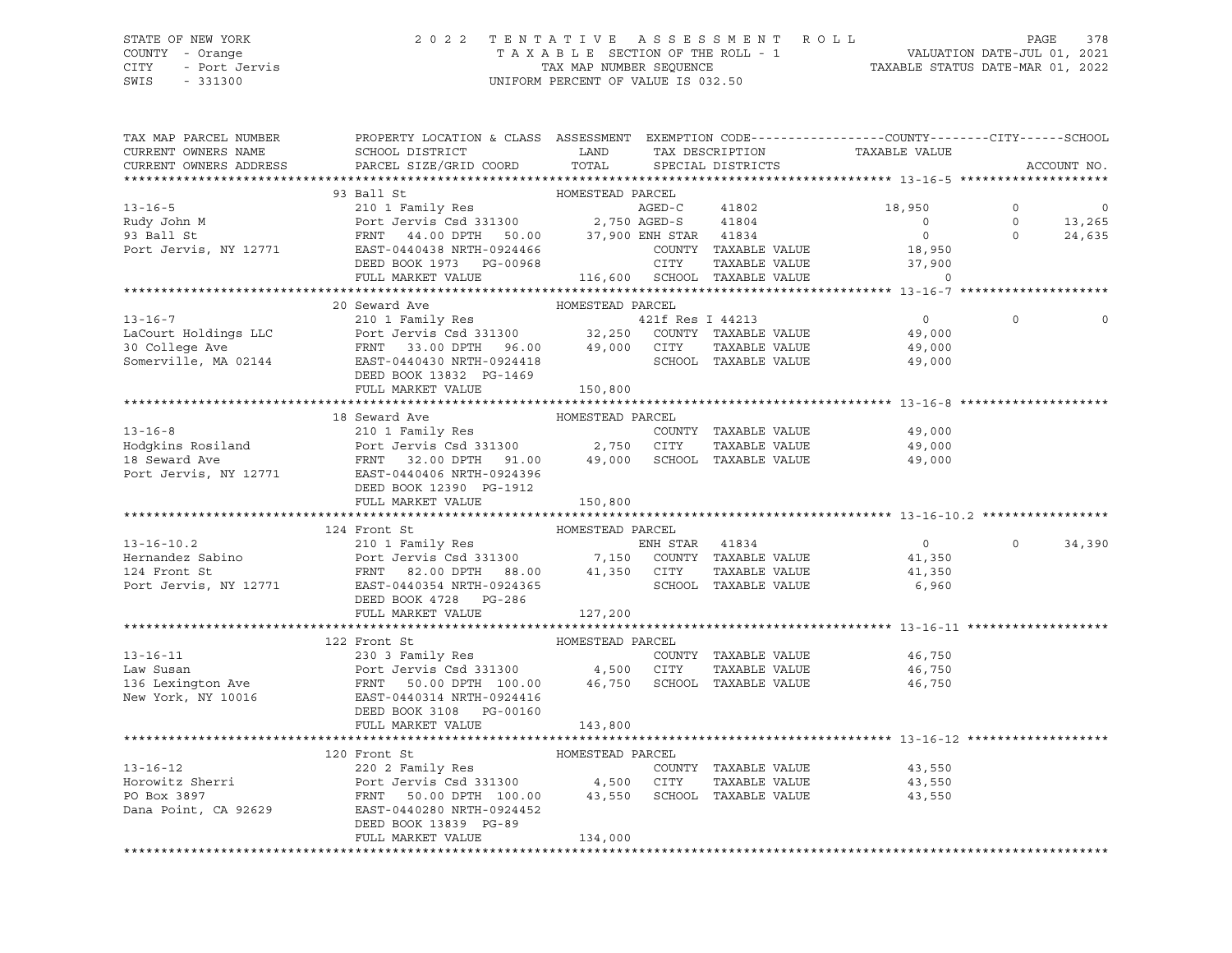## STATE OF NEW YORK 2 0 2 2 T E N T A T I V E A S S E S S M E N T R O L L PAGE 379 COUNTY - Orange T A X A B L E SECTION OF THE ROLL - 1 VALUATION DATE-JUL 01, 2021 CITY - Port Jervis TAX MAP NUMBER SEQUENCE TAXABLE STATUS DATE-MAR 01, 2022

| TAX MAP PARCEL NUMBER<br>CURRENT OWNERS NAME<br>CURRENT OWNERS ADDRESS | PROPERTY LOCATION & CLASS ASSESSMENT EXEMPTION CODE----------------COUNTY-------CITY------SCHOOL<br>SCHOOL DISTRICT TAND TAX DESCRIPTION<br>PARCEL SIZE/GRID COORD TOTAL                                                                                                                                                                                                                                           |                      | SPECIAL DISTRICTS    | TAXABLE VALUE                                    | ACCOUNT NO.           |
|------------------------------------------------------------------------|--------------------------------------------------------------------------------------------------------------------------------------------------------------------------------------------------------------------------------------------------------------------------------------------------------------------------------------------------------------------------------------------------------------------|----------------------|----------------------|--------------------------------------------------|-----------------------|
|                                                                        |                                                                                                                                                                                                                                                                                                                                                                                                                    |                      |                      |                                                  |                       |
|                                                                        | 118 Front St                                                                                                                                                                                                                                                                                                                                                                                                       | HOMESTEAD PARCEL     |                      |                                                  |                       |
|                                                                        | 13-16-13<br>230 3 Family Res<br>230 3 Family Res<br>Port Jervis Csd 331300<br>230 FRNT 50.00 DPTH 100.00<br>25,000<br>27,000<br>27,000<br>27,000<br>27,000<br>27,000<br>27,000<br>27,000<br>27,000<br>27,000<br>27,000<br>27,000<br>27,000<br>27,000<br>27,000<br>27,0                                                                                                                                             |                      |                      |                                                  |                       |
|                                                                        |                                                                                                                                                                                                                                                                                                                                                                                                                    |                      |                      |                                                  |                       |
|                                                                        |                                                                                                                                                                                                                                                                                                                                                                                                                    |                      |                      |                                                  |                       |
|                                                                        |                                                                                                                                                                                                                                                                                                                                                                                                                    |                      |                      |                                                  |                       |
|                                                                        | DEED BOOK 13933 PG-1098                                                                                                                                                                                                                                                                                                                                                                                            |                      |                      |                                                  |                       |
|                                                                        | FULL MARKET VALUE                                                                                                                                                                                                                                                                                                                                                                                                  | 160,000              |                      |                                                  |                       |
|                                                                        |                                                                                                                                                                                                                                                                                                                                                                                                                    |                      |                      |                                                  |                       |
|                                                                        | 116 Front St<br>13-16-14<br>149 Other Storag<br>22,500<br>Royal Of Port Jervis Inc Port Jervis Csd 331300<br>13,000 CITY TAXABLE VALUE<br>22,500<br>13,000 CITY TAXABLE VALUE<br>22,500<br>22,500<br>Port Jervis, NY 12771<br>EXABLE VALUE<br>22,500<br>Port Jervis, N                                                                                                                                             | NON-HOMESTEAD PARCEL |                      |                                                  |                       |
|                                                                        |                                                                                                                                                                                                                                                                                                                                                                                                                    |                      |                      |                                                  |                       |
|                                                                        |                                                                                                                                                                                                                                                                                                                                                                                                                    |                      |                      |                                                  |                       |
|                                                                        |                                                                                                                                                                                                                                                                                                                                                                                                                    |                      |                      |                                                  |                       |
|                                                                        |                                                                                                                                                                                                                                                                                                                                                                                                                    |                      |                      |                                                  |                       |
|                                                                        | DEED BOOK 1894 PG-00290<br>FULL MARKET VALUE 100,000                                                                                                                                                                                                                                                                                                                                                               |                      |                      |                                                  |                       |
|                                                                        |                                                                                                                                                                                                                                                                                                                                                                                                                    |                      |                      |                                                  |                       |
|                                                                        | 13 Church St                                                                                                                                                                                                                                                                                                                                                                                                       |                      |                      |                                                  |                       |
| $13 - 17 - 1.2$                                                        |                                                                                                                                                                                                                                                                                                                                                                                                                    |                      | COUNTY TAXABLE VALUE | 43,925                                           |                       |
|                                                                        | Fleischman Yoseph Port Jervis Csd 331300 3,925 CITY TAXABLE VALUE<br>Fleischman Yitty FRNT 65.00 DPTH 45.00 3,925 CHOOL TAXABLE VALUE<br>170 Saddle River Rd BANKC080355<br>Airmont, NY 10952 EAST-0440482 NRTH-0924771                                                                                                                                                                                            |                      | TAXABLE VALUE        |                                                  |                       |
|                                                                        |                                                                                                                                                                                                                                                                                                                                                                                                                    |                      |                      | 43,925<br>43,925                                 |                       |
|                                                                        |                                                                                                                                                                                                                                                                                                                                                                                                                    |                      |                      |                                                  |                       |
|                                                                        |                                                                                                                                                                                                                                                                                                                                                                                                                    |                      |                      |                                                  |                       |
|                                                                        | DEED BOOK 14121 PG-316                                                                                                                                                                                                                                                                                                                                                                                             |                      |                      |                                                  |                       |
|                                                                        | FULL MARKET VALUE 135,200                                                                                                                                                                                                                                                                                                                                                                                          |                      |                      |                                                  |                       |
|                                                                        |                                                                                                                                                                                                                                                                                                                                                                                                                    |                      |                      |                                                  |                       |
|                                                                        |                                                                                                                                                                                                                                                                                                                                                                                                                    |                      |                      |                                                  |                       |
|                                                                        |                                                                                                                                                                                                                                                                                                                                                                                                                    |                      |                      | 40,000                                           | 40,000<br>$\mathsf O$ |
|                                                                        |                                                                                                                                                                                                                                                                                                                                                                                                                    |                      |                      |                                                  |                       |
|                                                                        |                                                                                                                                                                                                                                                                                                                                                                                                                    |                      |                      | $\begin{array}{c}0\\0\\0\\40\,,\,000\end{array}$ |                       |
|                                                                        |                                                                                                                                                                                                                                                                                                                                                                                                                    |                      |                      |                                                  |                       |
|                                                                        |                                                                                                                                                                                                                                                                                                                                                                                                                    |                      |                      |                                                  |                       |
|                                                                        | FULL MARKET VALUE 123,100                                                                                                                                                                                                                                                                                                                                                                                          |                      |                      |                                                  |                       |
|                                                                        |                                                                                                                                                                                                                                                                                                                                                                                                                    |                      |                      |                                                  |                       |
|                                                                        | 91 Hammond St                                                                                                                                                                                                                                                                                                                                                                                                      |                      |                      |                                                  |                       |
|                                                                        |                                                                                                                                                                                                                                                                                                                                                                                                                    |                      |                      |                                                  |                       |
|                                                                        |                                                                                                                                                                                                                                                                                                                                                                                                                    |                      |                      |                                                  |                       |
|                                                                        |                                                                                                                                                                                                                                                                                                                                                                                                                    |                      |                      |                                                  |                       |
|                                                                        |                                                                                                                                                                                                                                                                                                                                                                                                                    |                      |                      |                                                  |                       |
|                                                                        | 13-17-2.2 311 Res vac land<br>Argenal Yimmy Port Jervis Csd 331300 2,025 CITY TAXABLE VALUE 2,025<br>107 Ball St FRNT 28.00 DPTH 65.00 2,025 SCHOOL TAXABLE VALUE 2,025<br>Port Jervis, NY 12771 EAST-0440524 NRTH-0924727<br>DEED BOO                                                                                                                                                                             |                      |                      |                                                  |                       |
|                                                                        |                                                                                                                                                                                                                                                                                                                                                                                                                    | 6,200                |                      |                                                  |                       |
|                                                                        |                                                                                                                                                                                                                                                                                                                                                                                                                    |                      |                      |                                                  |                       |
|                                                                        |                                                                                                                                                                                                                                                                                                                                                                                                                    |                      |                      | 4,500                                            |                       |
|                                                                        |                                                                                                                                                                                                                                                                                                                                                                                                                    |                      |                      | TAXABLE VALUE 4,500                              |                       |
|                                                                        | $\begin{tabular}{lllllllllllll} \textbf{13--17--3} & \textbf{93-Hammond St} & \textbf{HOMESTEAD PARCEL} \\ \textbf{Argenal Yimmy} & \textbf{POTL Jervis Csd 331300} & \textbf{4,500 CITY TAXABLE VALUE} \\ \textbf{107 Ball St} & \textbf{FRNT} & \textbf{50.00 DPTH} & \textbf{100.00} & \textbf{4,500 CHCY} & \textbf{TAXABLE VALUE} \\ \textbf{2018\_PRT} & \textbf{12771} & \textbf{EAST-0440538 NRTH-0924672$ |                      |                      | 4,500                                            |                       |
|                                                                        |                                                                                                                                                                                                                                                                                                                                                                                                                    |                      |                      |                                                  |                       |
|                                                                        |                                                                                                                                                                                                                                                                                                                                                                                                                    |                      |                      |                                                  |                       |
|                                                                        | FULL MARKET VALUE                                                                                                                                                                                                                                                                                                                                                                                                  | 13,800               |                      |                                                  |                       |
|                                                                        |                                                                                                                                                                                                                                                                                                                                                                                                                    |                      |                      |                                                  |                       |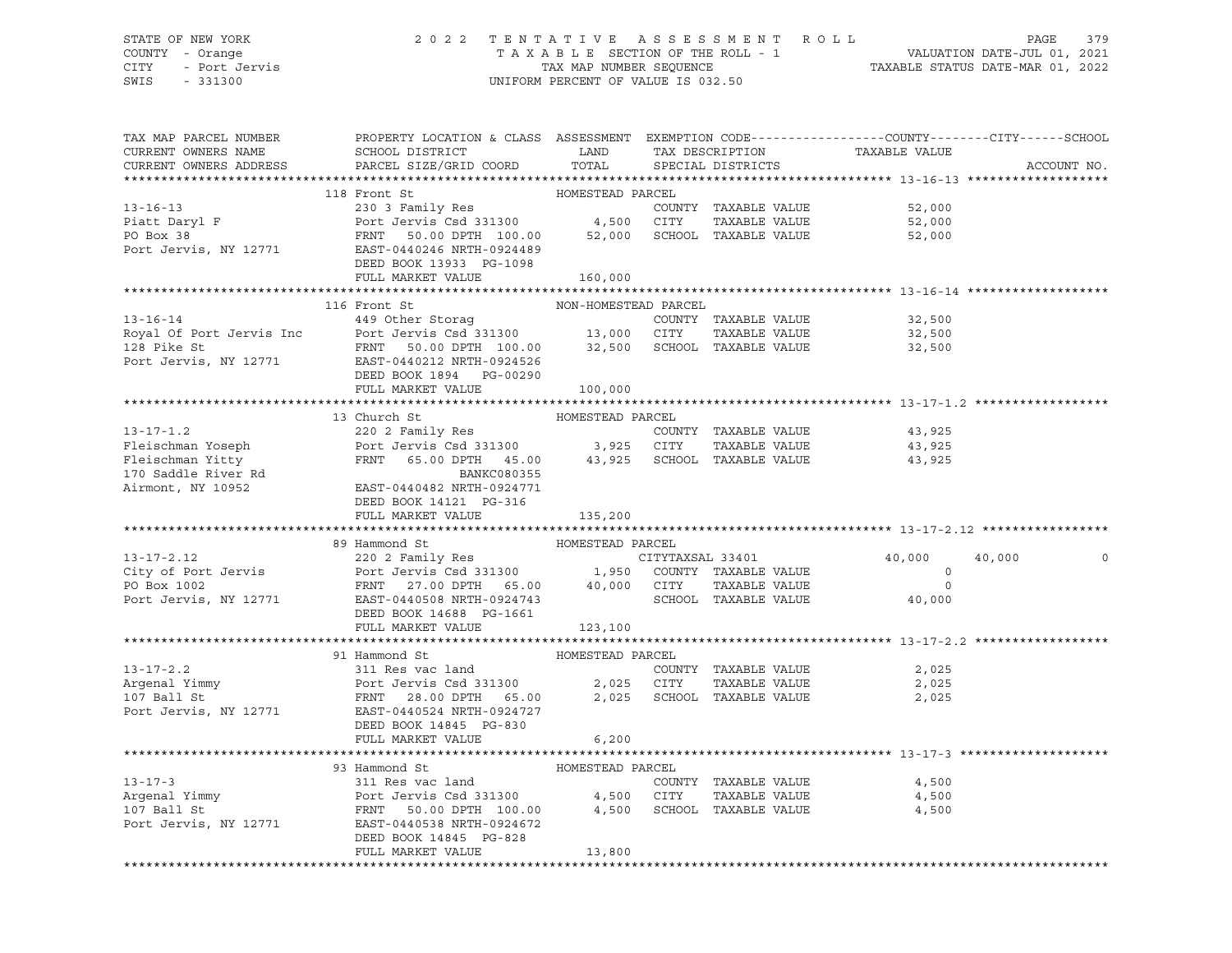## STATE OF NEW YORK 2 0 2 2 T E N T A T I V E A S S E S S M E N T R O L L PAGE 380 COUNTY - Orange T A X A B L E SECTION OF THE ROLL - 1 VALUATION DATE-JUL 01, 2021 CITY - Port Jervis TAX MAP NUMBER SEQUENCE TAXABLE STATUS DATE-MAR 01, 2022

| TAX MAP PARCEL NUMBER<br>CURRENT OWNERS NAME<br>CURRENT OWNERS ADDRESS | PROPERTY LOCATION & CLASS ASSESSMENT EXEMPTION CODE---------------COUNTY-------CITY------SCHOOL<br>SCHOOL DISTRICT<br><b>Example 12 The LAND</b><br>PARCEL SIZE/GRID COORD                                | TOTAL                |                      | TAX DESCRIPTION TAXABLE VALUE SPECIAL DISTRICTS          | ACCOUNT NO. |
|------------------------------------------------------------------------|-----------------------------------------------------------------------------------------------------------------------------------------------------------------------------------------------------------|----------------------|----------------------|----------------------------------------------------------|-------------|
|                                                                        |                                                                                                                                                                                                           |                      |                      |                                                          |             |
|                                                                        | 95 Hammond St                                                                                                                                                                                             | HOMESTEAD PARCEL     |                      |                                                          |             |
| $13 - 17 - 4$                                                          | Bannon St.<br>311 Res vac land                                                                                                                                                                            |                      |                      | COUNTY TAXABLE VALUE 3,250                               |             |
| WH Mutual Inc                                                          | Port Jervis Csd 331300 3,250 CITY                                                                                                                                                                         |                      | TAXABLE VALUE        | 3,250                                                    |             |
|                                                                        |                                                                                                                                                                                                           |                      |                      |                                                          |             |
|                                                                        |                                                                                                                                                                                                           |                      |                      |                                                          |             |
|                                                                        | DEED BOOK 14453 PG-1989                                                                                                                                                                                   |                      |                      |                                                          |             |
|                                                                        | FULL MARKET VALUE                                                                                                                                                                                         | 10,000               |                      |                                                          |             |
|                                                                        |                                                                                                                                                                                                           |                      |                      |                                                          |             |
|                                                                        | 97 Hammond St                                                                                                                                                                                             | HOMESTEAD PARCEL     |                      |                                                          |             |
| $13 - 17 - 5$                                                          | 220 2 Family Res                                                                                                                                                                                          |                      | 421f Res I 44213     | $\overline{0}$                                           | 7,250<br>0  |
| WH Mutual Inc                                                          | 220 2 Family Res 331300<br>Port Jervis Csd 331300 2,200 COUNTY TAXABLE VALUE<br>FRNT 35.00 DPTH 50.00 50,000 CITY TAXABLE VALUE<br>EAST-0440633 NRTH-0924628 SCHOOL TAXABLE VALUE<br>SCHOOL TAXABLE VALUE |                      |                      | 50,000                                                   |             |
| 55 Walnut St Ste 205                                                   |                                                                                                                                                                                                           |                      |                      |                                                          |             |
|                                                                        |                                                                                                                                                                                                           |                      |                      | 42,750                                                   |             |
| Norwood, NJ 07648                                                      |                                                                                                                                                                                                           |                      |                      | 50,000                                                   |             |
|                                                                        | DEED BOOK 14453 PG-1989                                                                                                                                                                                   |                      |                      |                                                          |             |
|                                                                        | FULL MARKET VALUE 153,800                                                                                                                                                                                 |                      |                      |                                                          |             |
|                                                                        |                                                                                                                                                                                                           |                      |                      |                                                          |             |
|                                                                        | 30 Seward Ave                                                                                                                                                                                             | NON-HOMESTEAD PARCEL |                      |                                                          |             |
|                                                                        |                                                                                                                                                                                                           |                      |                      | 67,200                                                   |             |
|                                                                        |                                                                                                                                                                                                           |                      |                      | 67,200                                                   |             |
|                                                                        | 13-17-6<br>Balmville Equities LLC<br>Port Jervis Csd 331300<br>7 Apta Way<br>Monroe, NY 10950<br>Monroe, NY 10950<br>Port Jervis Csd 331300<br>FRNT 50.00 DPTH 87.00<br>EXET-0440653 NRTH-0924585         |                      |                      | 67,200                                                   |             |
|                                                                        |                                                                                                                                                                                                           |                      |                      |                                                          |             |
|                                                                        | DEED BOOK 14355 PG-165                                                                                                                                                                                    |                      |                      |                                                          |             |
|                                                                        | FULL MARKET VALUE                                                                                                                                                                                         | 206,800              |                      |                                                          |             |
|                                                                        |                                                                                                                                                                                                           |                      |                      |                                                          |             |
|                                                                        | 24 Seward Ave                                                                                                                                                                                             |                      |                      |                                                          |             |
| $13 - 17 - 8$                                                          |                                                                                                                                                                                                           |                      | COUNTY TAXABLE VALUE | 40,500                                                   |             |
|                                                                        |                                                                                                                                                                                                           |                      |                      | TAXABLE VALUE 40,500                                     |             |
|                                                                        | 24 Seward LLC<br>24 Seward LLC<br>38 Warwick Lake Pkwy FRNT 73.00 DPTH 50.00 40,500 SCHOOL TAXABLE VALUE<br>24 Warwick, NY 10990 EAST-0440599 NRTH-0924524<br>DEED BOOK 12961 PG-572                      |                      |                      | 40,500                                                   |             |
|                                                                        |                                                                                                                                                                                                           |                      |                      |                                                          |             |
|                                                                        | DEED BOOK 12961 PG-572                                                                                                                                                                                    |                      |                      |                                                          |             |
|                                                                        | FULL MARKET VALUE                                                                                                                                                                                         | 124,600              |                      |                                                          |             |
|                                                                        |                                                                                                                                                                                                           |                      |                      |                                                          |             |
|                                                                        | 96 Ball St                                                                                                                                                                                                | HOMESTEAD PARCEL     |                      |                                                          |             |
| $13 - 17 - 10.1$                                                       |                                                                                                                                                                                                           |                      |                      |                                                          |             |
|                                                                        | 210 1 Family Res COUNTY<br>Port Jervis Csd 331300 3,750 CITY                                                                                                                                              |                      |                      | COUNTY TAXABLE VALUE 45,000<br>CITY TAXABLE VALUE 45,000 |             |
|                                                                        |                                                                                                                                                                                                           |                      |                      |                                                          |             |
|                                                                        |                                                                                                                                                                                                           |                      |                      |                                                          |             |
|                                                                        | DEED BOOK 14498 PG-1095                                                                                                                                                                                   |                      |                      |                                                          |             |
|                                                                        | FULL MARKET VALUE                                                                                                                                                                                         | 138,500              |                      |                                                          |             |
|                                                                        |                                                                                                                                                                                                           |                      |                      |                                                          |             |
|                                                                        | 26 Seward Ave MOMESTEAD PARCEL                                                                                                                                                                            |                      |                      |                                                          |             |
| $13 - 17 - 10.2$                                                       | 311 Res vac land                                                                                                                                                                                          |                      | COUNTY TAXABLE VALUE | 250                                                      |             |
| 24 Seward LLC                                                          |                                                                                                                                                                                                           |                      |                      | 250                                                      |             |
|                                                                        |                                                                                                                                                                                                           |                      |                      | 250                                                      |             |
| ---<br>38 Warwick Lake Pkwy<br>Warwick - NV 10000<br>Warwick, NY 10990 | EAST-0440653 NRTH-0924537                                                                                                                                                                                 |                      |                      |                                                          |             |
|                                                                        | DEED BOOK 12961 PG-572                                                                                                                                                                                    |                      |                      |                                                          |             |
|                                                                        | FULL MARKET VALUE                                                                                                                                                                                         | 800                  |                      |                                                          |             |
|                                                                        |                                                                                                                                                                                                           |                      |                      |                                                          |             |
|                                                                        |                                                                                                                                                                                                           |                      |                      |                                                          |             |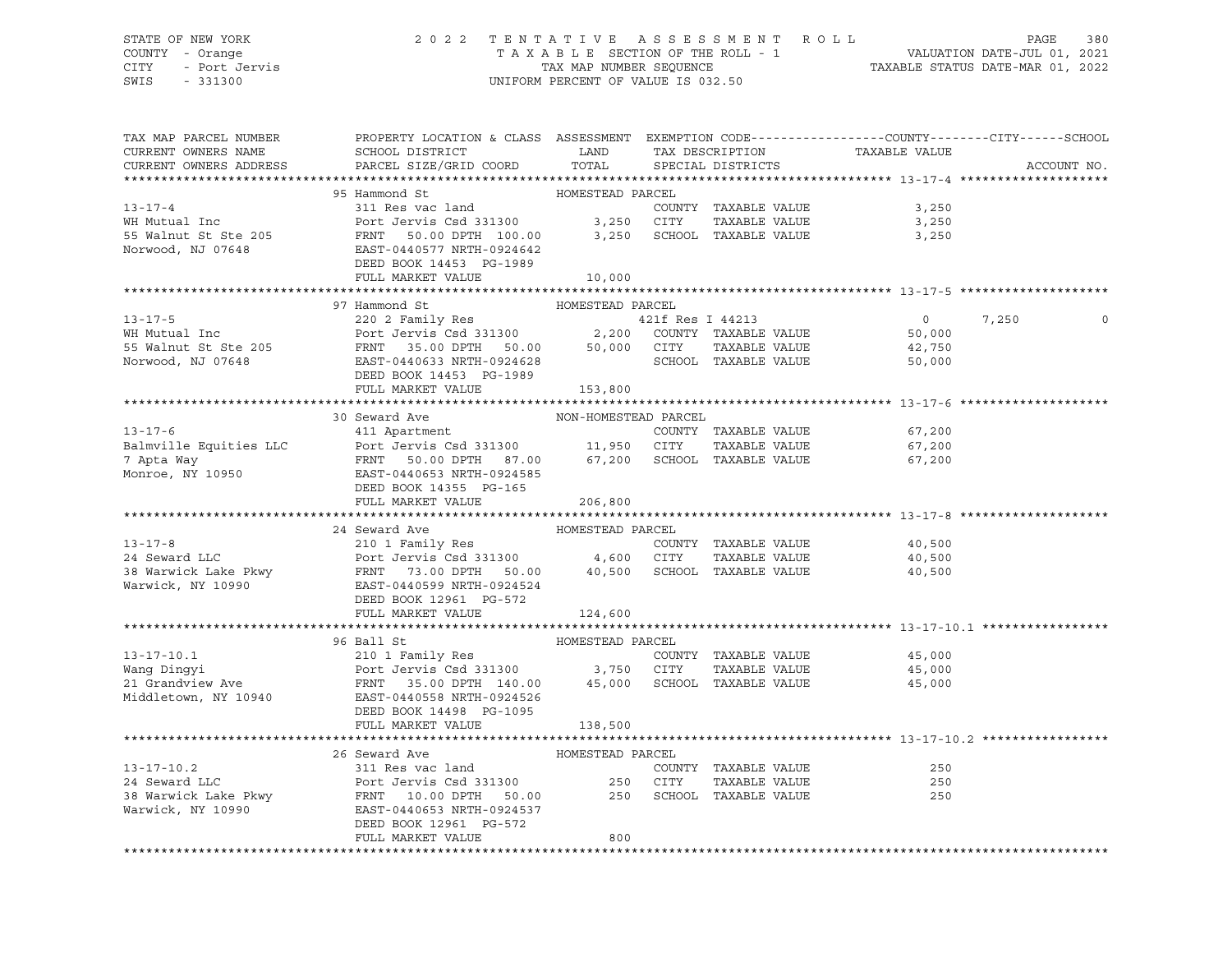| TAX MAP PARCEL NUMBER<br>PROPERTY LOCATION & CLASS ASSESSMENT EXEMPTION CODE----------------COUNTY--------CITY------SCHOOL<br>SCHOOL DISTRICT TAND TAX DESCRIPTION<br>CURRENT OWNERS NAME<br>TAXABLE VALUE<br>PARCEL SIZE/GRID COORD<br>TOTAL<br>CURRENT OWNERS ADDRESS<br>SPECIAL DISTRICTS<br>ACCOUNT NO.<br>94 Ball St<br>HOMESTEAD PARCEL<br>$13 - 17 - 11.2$<br>210 1 Family Res<br>COUNTY TAXABLE VALUE<br>49,275<br>Port Jervis Csd 331300 8,425 CITY TAXABLE VALUE<br>FRNT 35.00 DPTH 145.00 49,275 SCHOOL TAXABLE VALUE<br>Cartagena Joseph<br>94 Ball St<br>49,275<br>49,275<br>Port Jervis, NY 12771<br>BANKC180281<br>EAST-0440570 NRTH-0924585<br>DEED BOOK 15130 PG-1429<br>FULL MARKET VALUE<br>151,600<br>92 Ball St<br>HOMESTEAD PARCEL<br>220 2 Family Res<br>Port Jervis Csd 331300 4,500 CITY TAXABLE VALUE<br>$13 - 17 - 12$<br>55,000<br>Kolenovic Rafet<br>55,000<br>140-21 Burden Crescent Apt 202 FRNT 50.00 DPTH 100.00 55,000 SCHOOL TAXABLE VALUE<br>55,000<br>Jamaica, NY 11435<br>EAST-0440505 NRTH-0924582<br>DEED BOOK 11851 PG-1833<br>FULL MARKET VALUE<br>169,200<br>55,000<br>55,000<br>55,000<br>FULL MARKET VALUE<br>169,200<br>86 Ball St<br>HOMESTEAD PARCEL<br>220 2 Family Res 60 8 8 BAS STAR 41854<br>$13 - 17 - 14$<br>13,770<br>$\overline{0}$<br>$\Omega$<br>Port Jervis Csd 331300 6,750 COUNTY TAXABLE VALUE<br>FRNT 75.00 DPTH 100.00 48,900 CITY TAXABLE VALUE<br>Drummond Douglas<br>86 Ball St<br>48,900<br>86 Ball St<br>48,900<br>SCHOOL TAXABLE VALUE<br>Port Jervis, NY 12771<br>BANKC130170<br>35,130<br>EAST-0440417 NRTH-0924675<br>DEED BOOK 12022 PG-1431<br>FULL MARKET VALUE<br>150,500<br>HOMESTEAD PARCEL<br>9 Church St<br>210 1 Family Res<br>210 1 Family Res<br>Port Jervis Csd 331300 3,150 CITY TAXABLE VALUE<br>FRNT 35.00 DPTH 100.00 38,250 SCHOOL TAXABLE VALUE<br>$13 - 17 - 15$<br>38,250<br>Lucero Jose<br>38,250<br>9 Church St<br>38,250<br>Port Jervis, NY 12771 EAST-0440464 NRTH-0924714<br>DEED BOOK 14927 PG-1828 | STATE OF NEW YORK<br>COUNTY - Orange<br>CITY - Port Jervis<br>SWIS - 331300<br>SWIS - 331300 | 2022 TENTATIVE ASSESSMENT ROLL | UNIFORM PERCENT OF VALUE IS 032.50 |  | TENTATIVE ASSESSMENT ROLL<br>TAXABLE SECTION OF THE ROLL - 1 VALUATION DATE-JUL 01, 2021<br>TAX MAP NUMBER SEQUENCE TAXABLE STATUS DATE-MAR 01, 2022 |  |
|---------------------------------------------------------------------------------------------------------------------------------------------------------------------------------------------------------------------------------------------------------------------------------------------------------------------------------------------------------------------------------------------------------------------------------------------------------------------------------------------------------------------------------------------------------------------------------------------------------------------------------------------------------------------------------------------------------------------------------------------------------------------------------------------------------------------------------------------------------------------------------------------------------------------------------------------------------------------------------------------------------------------------------------------------------------------------------------------------------------------------------------------------------------------------------------------------------------------------------------------------------------------------------------------------------------------------------------------------------------------------------------------------------------------------------------------------------------------------------------------------------------------------------------------------------------------------------------------------------------------------------------------------------------------------------------------------------------------------------------------------------------------------------------------------------------------------------------------------------------------------------------------------------------------------------------------------------------------------------------------------------|----------------------------------------------------------------------------------------------|--------------------------------|------------------------------------|--|------------------------------------------------------------------------------------------------------------------------------------------------------|--|
|                                                                                                                                                                                                                                                                                                                                                                                                                                                                                                                                                                                                                                                                                                                                                                                                                                                                                                                                                                                                                                                                                                                                                                                                                                                                                                                                                                                                                                                                                                                                                                                                                                                                                                                                                                                                                                                                                                                                                                                                         |                                                                                              |                                |                                    |  |                                                                                                                                                      |  |
|                                                                                                                                                                                                                                                                                                                                                                                                                                                                                                                                                                                                                                                                                                                                                                                                                                                                                                                                                                                                                                                                                                                                                                                                                                                                                                                                                                                                                                                                                                                                                                                                                                                                                                                                                                                                                                                                                                                                                                                                         |                                                                                              |                                |                                    |  |                                                                                                                                                      |  |
|                                                                                                                                                                                                                                                                                                                                                                                                                                                                                                                                                                                                                                                                                                                                                                                                                                                                                                                                                                                                                                                                                                                                                                                                                                                                                                                                                                                                                                                                                                                                                                                                                                                                                                                                                                                                                                                                                                                                                                                                         |                                                                                              |                                |                                    |  |                                                                                                                                                      |  |
|                                                                                                                                                                                                                                                                                                                                                                                                                                                                                                                                                                                                                                                                                                                                                                                                                                                                                                                                                                                                                                                                                                                                                                                                                                                                                                                                                                                                                                                                                                                                                                                                                                                                                                                                                                                                                                                                                                                                                                                                         |                                                                                              |                                |                                    |  |                                                                                                                                                      |  |
|                                                                                                                                                                                                                                                                                                                                                                                                                                                                                                                                                                                                                                                                                                                                                                                                                                                                                                                                                                                                                                                                                                                                                                                                                                                                                                                                                                                                                                                                                                                                                                                                                                                                                                                                                                                                                                                                                                                                                                                                         |                                                                                              |                                |                                    |  |                                                                                                                                                      |  |
|                                                                                                                                                                                                                                                                                                                                                                                                                                                                                                                                                                                                                                                                                                                                                                                                                                                                                                                                                                                                                                                                                                                                                                                                                                                                                                                                                                                                                                                                                                                                                                                                                                                                                                                                                                                                                                                                                                                                                                                                         |                                                                                              |                                |                                    |  |                                                                                                                                                      |  |
|                                                                                                                                                                                                                                                                                                                                                                                                                                                                                                                                                                                                                                                                                                                                                                                                                                                                                                                                                                                                                                                                                                                                                                                                                                                                                                                                                                                                                                                                                                                                                                                                                                                                                                                                                                                                                                                                                                                                                                                                         |                                                                                              |                                |                                    |  |                                                                                                                                                      |  |
|                                                                                                                                                                                                                                                                                                                                                                                                                                                                                                                                                                                                                                                                                                                                                                                                                                                                                                                                                                                                                                                                                                                                                                                                                                                                                                                                                                                                                                                                                                                                                                                                                                                                                                                                                                                                                                                                                                                                                                                                         |                                                                                              |                                |                                    |  |                                                                                                                                                      |  |
|                                                                                                                                                                                                                                                                                                                                                                                                                                                                                                                                                                                                                                                                                                                                                                                                                                                                                                                                                                                                                                                                                                                                                                                                                                                                                                                                                                                                                                                                                                                                                                                                                                                                                                                                                                                                                                                                                                                                                                                                         |                                                                                              |                                |                                    |  |                                                                                                                                                      |  |
|                                                                                                                                                                                                                                                                                                                                                                                                                                                                                                                                                                                                                                                                                                                                                                                                                                                                                                                                                                                                                                                                                                                                                                                                                                                                                                                                                                                                                                                                                                                                                                                                                                                                                                                                                                                                                                                                                                                                                                                                         |                                                                                              |                                |                                    |  |                                                                                                                                                      |  |
|                                                                                                                                                                                                                                                                                                                                                                                                                                                                                                                                                                                                                                                                                                                                                                                                                                                                                                                                                                                                                                                                                                                                                                                                                                                                                                                                                                                                                                                                                                                                                                                                                                                                                                                                                                                                                                                                                                                                                                                                         |                                                                                              |                                |                                    |  |                                                                                                                                                      |  |
|                                                                                                                                                                                                                                                                                                                                                                                                                                                                                                                                                                                                                                                                                                                                                                                                                                                                                                                                                                                                                                                                                                                                                                                                                                                                                                                                                                                                                                                                                                                                                                                                                                                                                                                                                                                                                                                                                                                                                                                                         |                                                                                              |                                |                                    |  |                                                                                                                                                      |  |
|                                                                                                                                                                                                                                                                                                                                                                                                                                                                                                                                                                                                                                                                                                                                                                                                                                                                                                                                                                                                                                                                                                                                                                                                                                                                                                                                                                                                                                                                                                                                                                                                                                                                                                                                                                                                                                                                                                                                                                                                         |                                                                                              |                                |                                    |  |                                                                                                                                                      |  |
|                                                                                                                                                                                                                                                                                                                                                                                                                                                                                                                                                                                                                                                                                                                                                                                                                                                                                                                                                                                                                                                                                                                                                                                                                                                                                                                                                                                                                                                                                                                                                                                                                                                                                                                                                                                                                                                                                                                                                                                                         |                                                                                              |                                |                                    |  |                                                                                                                                                      |  |
|                                                                                                                                                                                                                                                                                                                                                                                                                                                                                                                                                                                                                                                                                                                                                                                                                                                                                                                                                                                                                                                                                                                                                                                                                                                                                                                                                                                                                                                                                                                                                                                                                                                                                                                                                                                                                                                                                                                                                                                                         |                                                                                              |                                |                                    |  |                                                                                                                                                      |  |
|                                                                                                                                                                                                                                                                                                                                                                                                                                                                                                                                                                                                                                                                                                                                                                                                                                                                                                                                                                                                                                                                                                                                                                                                                                                                                                                                                                                                                                                                                                                                                                                                                                                                                                                                                                                                                                                                                                                                                                                                         |                                                                                              |                                |                                    |  |                                                                                                                                                      |  |
|                                                                                                                                                                                                                                                                                                                                                                                                                                                                                                                                                                                                                                                                                                                                                                                                                                                                                                                                                                                                                                                                                                                                                                                                                                                                                                                                                                                                                                                                                                                                                                                                                                                                                                                                                                                                                                                                                                                                                                                                         |                                                                                              |                                |                                    |  |                                                                                                                                                      |  |
|                                                                                                                                                                                                                                                                                                                                                                                                                                                                                                                                                                                                                                                                                                                                                                                                                                                                                                                                                                                                                                                                                                                                                                                                                                                                                                                                                                                                                                                                                                                                                                                                                                                                                                                                                                                                                                                                                                                                                                                                         |                                                                                              |                                |                                    |  |                                                                                                                                                      |  |
|                                                                                                                                                                                                                                                                                                                                                                                                                                                                                                                                                                                                                                                                                                                                                                                                                                                                                                                                                                                                                                                                                                                                                                                                                                                                                                                                                                                                                                                                                                                                                                                                                                                                                                                                                                                                                                                                                                                                                                                                         |                                                                                              |                                |                                    |  |                                                                                                                                                      |  |
|                                                                                                                                                                                                                                                                                                                                                                                                                                                                                                                                                                                                                                                                                                                                                                                                                                                                                                                                                                                                                                                                                                                                                                                                                                                                                                                                                                                                                                                                                                                                                                                                                                                                                                                                                                                                                                                                                                                                                                                                         |                                                                                              |                                |                                    |  |                                                                                                                                                      |  |
|                                                                                                                                                                                                                                                                                                                                                                                                                                                                                                                                                                                                                                                                                                                                                                                                                                                                                                                                                                                                                                                                                                                                                                                                                                                                                                                                                                                                                                                                                                                                                                                                                                                                                                                                                                                                                                                                                                                                                                                                         |                                                                                              |                                |                                    |  |                                                                                                                                                      |  |
|                                                                                                                                                                                                                                                                                                                                                                                                                                                                                                                                                                                                                                                                                                                                                                                                                                                                                                                                                                                                                                                                                                                                                                                                                                                                                                                                                                                                                                                                                                                                                                                                                                                                                                                                                                                                                                                                                                                                                                                                         |                                                                                              |                                |                                    |  |                                                                                                                                                      |  |
|                                                                                                                                                                                                                                                                                                                                                                                                                                                                                                                                                                                                                                                                                                                                                                                                                                                                                                                                                                                                                                                                                                                                                                                                                                                                                                                                                                                                                                                                                                                                                                                                                                                                                                                                                                                                                                                                                                                                                                                                         |                                                                                              |                                |                                    |  |                                                                                                                                                      |  |
|                                                                                                                                                                                                                                                                                                                                                                                                                                                                                                                                                                                                                                                                                                                                                                                                                                                                                                                                                                                                                                                                                                                                                                                                                                                                                                                                                                                                                                                                                                                                                                                                                                                                                                                                                                                                                                                                                                                                                                                                         |                                                                                              |                                |                                    |  |                                                                                                                                                      |  |
|                                                                                                                                                                                                                                                                                                                                                                                                                                                                                                                                                                                                                                                                                                                                                                                                                                                                                                                                                                                                                                                                                                                                                                                                                                                                                                                                                                                                                                                                                                                                                                                                                                                                                                                                                                                                                                                                                                                                                                                                         |                                                                                              |                                |                                    |  |                                                                                                                                                      |  |
|                                                                                                                                                                                                                                                                                                                                                                                                                                                                                                                                                                                                                                                                                                                                                                                                                                                                                                                                                                                                                                                                                                                                                                                                                                                                                                                                                                                                                                                                                                                                                                                                                                                                                                                                                                                                                                                                                                                                                                                                         |                                                                                              |                                |                                    |  |                                                                                                                                                      |  |
|                                                                                                                                                                                                                                                                                                                                                                                                                                                                                                                                                                                                                                                                                                                                                                                                                                                                                                                                                                                                                                                                                                                                                                                                                                                                                                                                                                                                                                                                                                                                                                                                                                                                                                                                                                                                                                                                                                                                                                                                         |                                                                                              |                                |                                    |  |                                                                                                                                                      |  |
|                                                                                                                                                                                                                                                                                                                                                                                                                                                                                                                                                                                                                                                                                                                                                                                                                                                                                                                                                                                                                                                                                                                                                                                                                                                                                                                                                                                                                                                                                                                                                                                                                                                                                                                                                                                                                                                                                                                                                                                                         |                                                                                              |                                |                                    |  |                                                                                                                                                      |  |
|                                                                                                                                                                                                                                                                                                                                                                                                                                                                                                                                                                                                                                                                                                                                                                                                                                                                                                                                                                                                                                                                                                                                                                                                                                                                                                                                                                                                                                                                                                                                                                                                                                                                                                                                                                                                                                                                                                                                                                                                         |                                                                                              |                                |                                    |  |                                                                                                                                                      |  |
|                                                                                                                                                                                                                                                                                                                                                                                                                                                                                                                                                                                                                                                                                                                                                                                                                                                                                                                                                                                                                                                                                                                                                                                                                                                                                                                                                                                                                                                                                                                                                                                                                                                                                                                                                                                                                                                                                                                                                                                                         |                                                                                              |                                |                                    |  |                                                                                                                                                      |  |
|                                                                                                                                                                                                                                                                                                                                                                                                                                                                                                                                                                                                                                                                                                                                                                                                                                                                                                                                                                                                                                                                                                                                                                                                                                                                                                                                                                                                                                                                                                                                                                                                                                                                                                                                                                                                                                                                                                                                                                                                         |                                                                                              |                                |                                    |  |                                                                                                                                                      |  |
|                                                                                                                                                                                                                                                                                                                                                                                                                                                                                                                                                                                                                                                                                                                                                                                                                                                                                                                                                                                                                                                                                                                                                                                                                                                                                                                                                                                                                                                                                                                                                                                                                                                                                                                                                                                                                                                                                                                                                                                                         |                                                                                              |                                |                                    |  |                                                                                                                                                      |  |
|                                                                                                                                                                                                                                                                                                                                                                                                                                                                                                                                                                                                                                                                                                                                                                                                                                                                                                                                                                                                                                                                                                                                                                                                                                                                                                                                                                                                                                                                                                                                                                                                                                                                                                                                                                                                                                                                                                                                                                                                         |                                                                                              |                                |                                    |  |                                                                                                                                                      |  |
|                                                                                                                                                                                                                                                                                                                                                                                                                                                                                                                                                                                                                                                                                                                                                                                                                                                                                                                                                                                                                                                                                                                                                                                                                                                                                                                                                                                                                                                                                                                                                                                                                                                                                                                                                                                                                                                                                                                                                                                                         |                                                                                              |                                |                                    |  |                                                                                                                                                      |  |
|                                                                                                                                                                                                                                                                                                                                                                                                                                                                                                                                                                                                                                                                                                                                                                                                                                                                                                                                                                                                                                                                                                                                                                                                                                                                                                                                                                                                                                                                                                                                                                                                                                                                                                                                                                                                                                                                                                                                                                                                         |                                                                                              |                                |                                    |  |                                                                                                                                                      |  |
|                                                                                                                                                                                                                                                                                                                                                                                                                                                                                                                                                                                                                                                                                                                                                                                                                                                                                                                                                                                                                                                                                                                                                                                                                                                                                                                                                                                                                                                                                                                                                                                                                                                                                                                                                                                                                                                                                                                                                                                                         |                                                                                              |                                |                                    |  |                                                                                                                                                      |  |
|                                                                                                                                                                                                                                                                                                                                                                                                                                                                                                                                                                                                                                                                                                                                                                                                                                                                                                                                                                                                                                                                                                                                                                                                                                                                                                                                                                                                                                                                                                                                                                                                                                                                                                                                                                                                                                                                                                                                                                                                         |                                                                                              |                                |                                    |  |                                                                                                                                                      |  |
|                                                                                                                                                                                                                                                                                                                                                                                                                                                                                                                                                                                                                                                                                                                                                                                                                                                                                                                                                                                                                                                                                                                                                                                                                                                                                                                                                                                                                                                                                                                                                                                                                                                                                                                                                                                                                                                                                                                                                                                                         |                                                                                              |                                |                                    |  |                                                                                                                                                      |  |
|                                                                                                                                                                                                                                                                                                                                                                                                                                                                                                                                                                                                                                                                                                                                                                                                                                                                                                                                                                                                                                                                                                                                                                                                                                                                                                                                                                                                                                                                                                                                                                                                                                                                                                                                                                                                                                                                                                                                                                                                         |                                                                                              |                                |                                    |  |                                                                                                                                                      |  |
|                                                                                                                                                                                                                                                                                                                                                                                                                                                                                                                                                                                                                                                                                                                                                                                                                                                                                                                                                                                                                                                                                                                                                                                                                                                                                                                                                                                                                                                                                                                                                                                                                                                                                                                                                                                                                                                                                                                                                                                                         |                                                                                              |                                |                                    |  |                                                                                                                                                      |  |
|                                                                                                                                                                                                                                                                                                                                                                                                                                                                                                                                                                                                                                                                                                                                                                                                                                                                                                                                                                                                                                                                                                                                                                                                                                                                                                                                                                                                                                                                                                                                                                                                                                                                                                                                                                                                                                                                                                                                                                                                         |                                                                                              |                                |                                    |  |                                                                                                                                                      |  |
|                                                                                                                                                                                                                                                                                                                                                                                                                                                                                                                                                                                                                                                                                                                                                                                                                                                                                                                                                                                                                                                                                                                                                                                                                                                                                                                                                                                                                                                                                                                                                                                                                                                                                                                                                                                                                                                                                                                                                                                                         |                                                                                              |                                |                                    |  |                                                                                                                                                      |  |
| 117,700<br>FULL MARKET VALUE                                                                                                                                                                                                                                                                                                                                                                                                                                                                                                                                                                                                                                                                                                                                                                                                                                                                                                                                                                                                                                                                                                                                                                                                                                                                                                                                                                                                                                                                                                                                                                                                                                                                                                                                                                                                                                                                                                                                                                            |                                                                                              |                                |                                    |  |                                                                                                                                                      |  |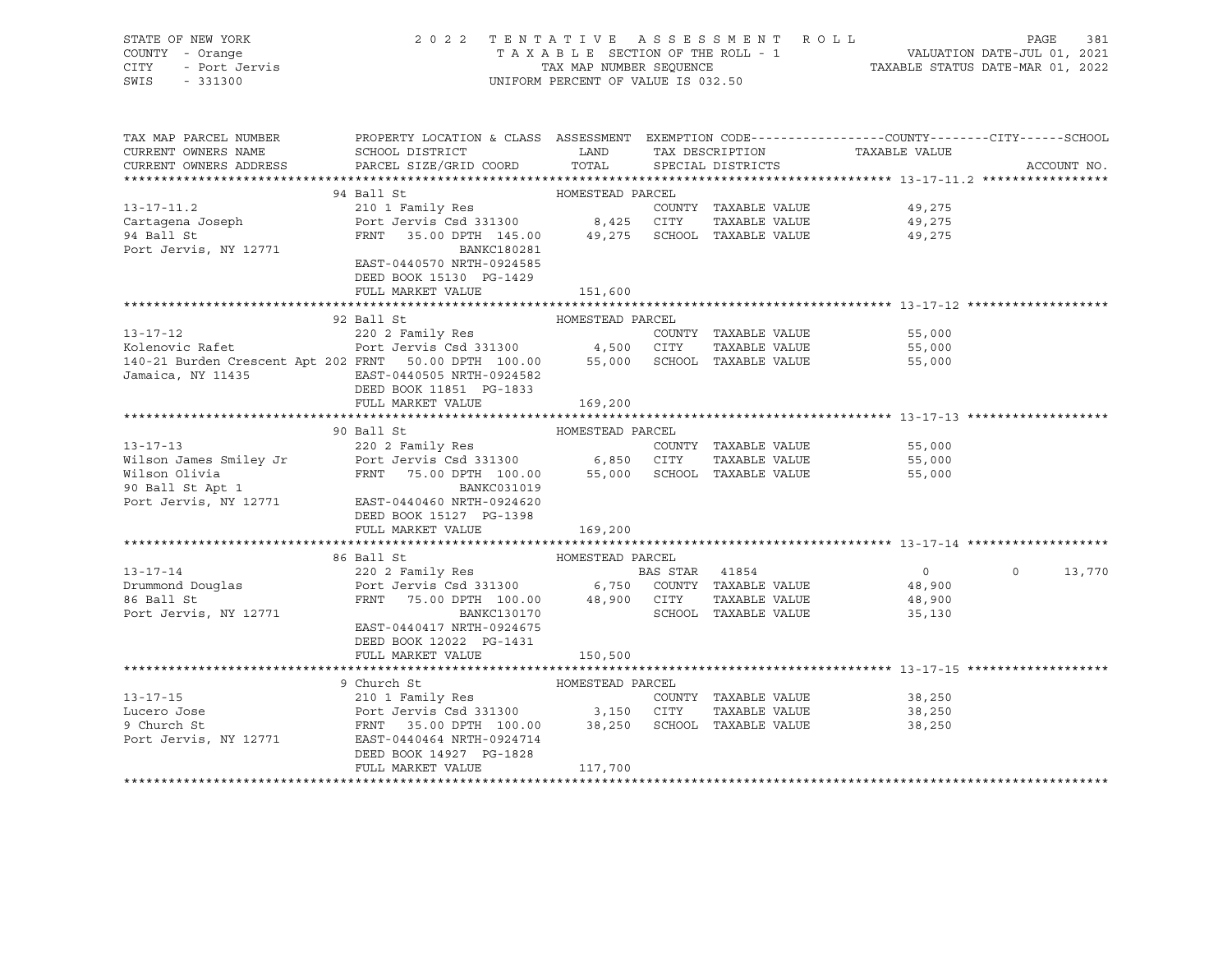# STATE OF NEW YORK 2 0 2 2 T E N T A T I V E A S S E S S M E N T R O L L PAGE 382 COUNTY - Orange T A X A B L E SECTION OF THE ROLL - 1 VALUATION DATE-JUL 01, 2021 CITY - Port Jervis TAX MAP NUMBER SEQUENCE TAXABLE STATUS DATE-MAR 01, 2022

| TAX MAP PARCEL NUMBER<br>CURRENT OWNERS NAME<br>CURRENT OWNERS ADDRESS | PROPERTY LOCATION & CLASS ASSESSMENT EXEMPTION CODE---------------COUNTY-------CITY------SCHOOL<br>SCHOOL DISTRICT LAND<br>PARCEL SIZE/GRID COORD                                                                                                                    | TOTAL                | TAX DESCRIPTION<br>SPECIAL DISTRICTS | TAXABLE VALUE               | ACCOUNT NO.   |
|------------------------------------------------------------------------|----------------------------------------------------------------------------------------------------------------------------------------------------------------------------------------------------------------------------------------------------------------------|----------------------|--------------------------------------|-----------------------------|---------------|
|                                                                        |                                                                                                                                                                                                                                                                      |                      |                                      |                             |               |
|                                                                        | HOWESTEAD PARCEL<br>220 2 Family Res<br>220 2 Family Res<br>230 2 Family Res<br>230 2 Family Res<br>220 2 Family Res<br>220 2 Family Res<br>220 2 Family Res<br>220 2 Family Res<br>220 2 Family Res<br>220 2 Family Res<br>220 3,925 CITY TAXABLE V                 |                      |                                      |                             |               |
|                                                                        |                                                                                                                                                                                                                                                                      |                      |                                      |                             |               |
|                                                                        |                                                                                                                                                                                                                                                                      |                      |                                      |                             |               |
|                                                                        |                                                                                                                                                                                                                                                                      |                      |                                      |                             |               |
|                                                                        |                                                                                                                                                                                                                                                                      |                      |                                      |                             |               |
|                                                                        | DEED BOOK 14695 PG-1094                                                                                                                                                                                                                                              |                      |                                      |                             |               |
|                                                                        | FULL MARKET VALUE                                                                                                                                                                                                                                                    | 145,800              |                                      |                             |               |
|                                                                        |                                                                                                                                                                                                                                                                      |                      |                                      |                             |               |
|                                                                        | 65 Franklin St                                                                                                                                                                                                                                                       | HOMESTEAD PARCEL     |                                      |                             |               |
| $13 - 18 - 2$                                                          | 312 Vac w/imprv                                                                                                                                                                                                                                                      |                      | COUNTY TAXABLE VALUE                 | 4,950                       |               |
|                                                                        |                                                                                                                                                                                                                                                                      |                      | TAXABLE VALUE                        | 4,950                       |               |
|                                                                        | L and P 3216 Inc<br>L and P 3216 Inc<br>FRNT 50.00 DPTH 100.00 3,250 CITY TAXABLE VALUE<br>Port Chester, NY 10573 EAST-0440707 NRTH-0924851<br>EAST-0440707 NRTH-0924851                                                                                             |                      |                                      | 4,950                       |               |
|                                                                        |                                                                                                                                                                                                                                                                      |                      |                                      |                             |               |
|                                                                        | DEED BOOK 14497 PG-1807                                                                                                                                                                                                                                              |                      |                                      |                             |               |
|                                                                        | FULL MARKET VALUE                                                                                                                                                                                                                                                    | 15,200               |                                      |                             |               |
|                                                                        |                                                                                                                                                                                                                                                                      |                      |                                      |                             |               |
|                                                                        | 67 Franklin St<br>13-18-3<br>13-18-3<br>L and P 3216 Inc<br>508 Westchester Ave FRNT<br>FRNT 50.00 DPTH 100.00<br>FRNT 50.00 DPTH 100.00<br>52,550 SCHOOL TAXABLE VALUE<br>FRNT 50.00 DPTH 100.00<br>52,550 SCHOOL TAXABLE VALUE<br>FRNT 50.00 DPTH 100.00<br>FRNT 5 | HOMESTEAD PARCEL     |                                      |                             |               |
|                                                                        |                                                                                                                                                                                                                                                                      |                      |                                      | 52,550                      |               |
|                                                                        |                                                                                                                                                                                                                                                                      |                      |                                      | 52,550                      |               |
|                                                                        |                                                                                                                                                                                                                                                                      |                      |                                      | 52,550                      |               |
|                                                                        |                                                                                                                                                                                                                                                                      |                      |                                      |                             |               |
|                                                                        | DEED BOOK 14497 PG-1807                                                                                                                                                                                                                                              |                      |                                      |                             |               |
|                                                                        | FULL MARKET VALUE                                                                                                                                                                                                                                                    | 161,700              |                                      |                             |               |
|                                                                        |                                                                                                                                                                                                                                                                      |                      |                                      |                             |               |
| $13 - 18 - 4$                                                          | 69 Franklin St                                                                                                                                                                                                                                                       |                      |                                      |                             |               |
|                                                                        |                                                                                                                                                                                                                                                                      |                      |                                      | $\overline{0}$              | $0 \t 13,770$ |
|                                                                        |                                                                                                                                                                                                                                                                      |                      |                                      | 46,400                      |               |
|                                                                        |                                                                                                                                                                                                                                                                      |                      |                                      | 46,400                      |               |
|                                                                        | DEED BOOK 13339 PG-750                                                                                                                                                                                                                                               |                      |                                      | SCHOOL TAXABLE VALUE 32,630 |               |
|                                                                        | FULL MARKET VALUE                                                                                                                                                                                                                                                    |                      |                                      |                             |               |
|                                                                        |                                                                                                                                                                                                                                                                      | 142,800              |                                      |                             |               |
|                                                                        | 38-40 Seward Ave                                                                                                                                                                                                                                                     | NON-HOMESTEAD PARCEL |                                      |                             |               |
| $13 - 18 - 5$                                                          |                                                                                                                                                                                                                                                                      |                      |                                      |                             |               |
| Mills Allan                                                            | 433 Auto body<br>433 Auto body<br>Port Jervis Csd 331300 25,000 CITY TAXABLE VALUE<br>FRNT 201.00 DPTH 150.00 81,600 SCHOOL TAXABLE VALUE 81,600<br>81,600                                                                                                           |                      |                                      |                             |               |
| 505 Ave 0                                                              |                                                                                                                                                                                                                                                                      |                      |                                      |                             |               |
|                                                                        | Matamoras, PA 18336 EAST-0440813 NRTH-0924715                                                                                                                                                                                                                        |                      |                                      |                             |               |
|                                                                        | DEED BOOK 6125 PG-14                                                                                                                                                                                                                                                 |                      |                                      |                             |               |
|                                                                        | FULL MARKET VALUE                                                                                                                                                                                                                                                    | 251,100              |                                      |                             |               |
|                                                                        |                                                                                                                                                                                                                                                                      |                      |                                      |                             |               |
|                                                                        | 92 Hammond St                                                                                                                                                                                                                                                        | NON-HOMESTEAD PARCEL |                                      |                             |               |
|                                                                        |                                                                                                                                                                                                                                                                      |                      |                                      | 122,100                     |               |
|                                                                        |                                                                                                                                                                                                                                                                      |                      |                                      | 122,100                     |               |
|                                                                        | 13-18-8 (COUNTY TAXABLE VALUE)<br>Royal Of Port Jervis Inc Port Jervis Csd 331300 (179 - 179 100 111 1420 126-128 Pike St (179 126-128 Pike St                                                                                                                       |                      |                                      | 122,100                     |               |
|                                                                        | Port Jervis, NY 12771 EAST-0440624 NRTH-0924782                                                                                                                                                                                                                      |                      |                                      |                             |               |
|                                                                        | DEED BOOK 4619 PG-149                                                                                                                                                                                                                                                |                      |                                      |                             |               |
|                                                                        | FULL MARKET VALUE                                                                                                                                                                                                                                                    | 375,700              |                                      |                             |               |
|                                                                        |                                                                                                                                                                                                                                                                      |                      |                                      |                             |               |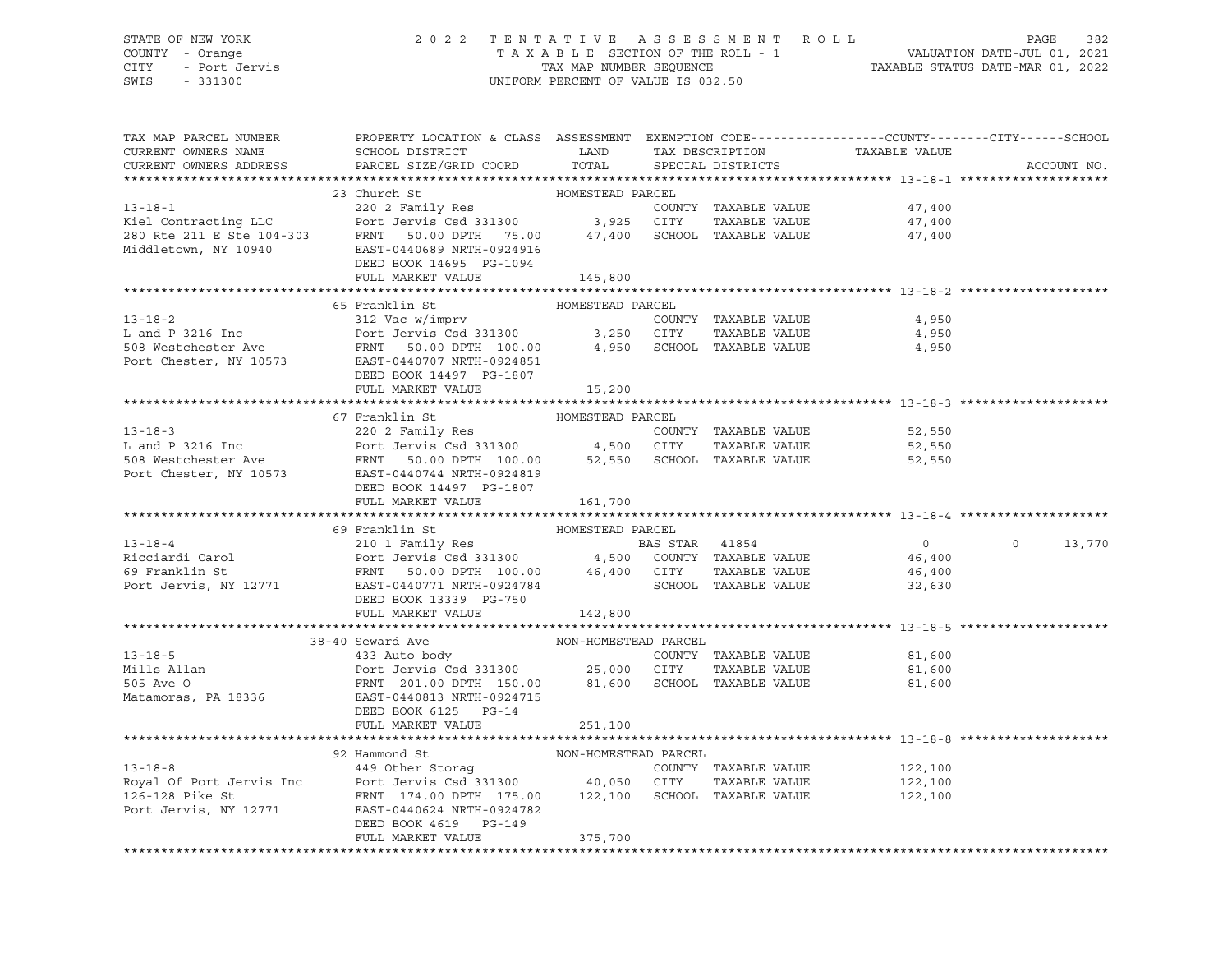| STATE OF NEW YORK<br>COUNTY - Orange<br>CITY<br>- Port Jervis<br>SWIS<br>$-331300$ | 2022 TENTATIVE ASSESSMENT ROLL                                                                | UNIFORM PERCENT OF VALUE IS 032.50 |                                      | PAGE<br>T A X A B L E SECTION OF THE ROLL - 1<br>T A X A B L E SECTION OF THE ROLL - 1<br>TAXABLE STATUS DATE-MAR 01, 2022 | 383         |
|------------------------------------------------------------------------------------|-----------------------------------------------------------------------------------------------|------------------------------------|--------------------------------------|----------------------------------------------------------------------------------------------------------------------------|-------------|
| TAX MAP PARCEL NUMBER<br>CURRENT OWNERS NAME<br>CURRENT OWNERS ADDRESS             | SCHOOL DISTRICT<br>PARCEL SIZE/GRID COORD                                                     | LAND<br>TOTAL                      | TAX DESCRIPTION<br>SPECIAL DISTRICTS | PROPERTY LOCATION & CLASS ASSESSMENT EXEMPTION CODE---------------COUNTY-------CITY------SCHOOL<br>TAXABLE VALUE           | ACCOUNT NO. |
|                                                                                    |                                                                                               |                                    |                                      |                                                                                                                            |             |
|                                                                                    | 19 Barcelow St                                                                                | HOMESTEAD PARCEL                   |                                      |                                                                                                                            |             |
| $13 - 19 - 2$                                                                      | 210 1 Family Res                                                                              |                                    | COUNTY TAXABLE VALUE                 | 35,000                                                                                                                     |             |
| Theodore Joshua                                                                    | Port Jervis Csd 331300 3,600 CITY TAXABLE VALUE                                               |                                    |                                      | 35,000                                                                                                                     |             |
| 19 Barcelow St<br>Port Jervis, NY 12771                                            | FRNT 40.00 DPTH 101.00<br>BANKC130015<br>EAST-0440901 NRTH-0925014<br>DEED BOOK 14083 PG-1559 |                                    | 35,000 SCHOOL TAXABLE VALUE          | 35,000                                                                                                                     |             |
|                                                                                    | FULL MARKET VALUE                                                                             | 107,700                            |                                      |                                                                                                                            |             |
|                                                                                    |                                                                                               |                                    |                                      |                                                                                                                            |             |
|                                                                                    | 21 Barcelow St                                                                                | HOMESTEAD PARCEL                   |                                      |                                                                                                                            |             |
| $13 - 19 - 3$                                                                      | 210 1 Family Res<br>Port Jervis Csd 331300 3,600 CITY                                         |                                    | COUNTY TAXABLE VALUE                 | 36,050                                                                                                                     |             |
| ZMG Properties LLC                                                                 |                                                                                               |                                    | TAXABLE VALUE                        | 36,050                                                                                                                     |             |
| 38 Warwick Lake Pkwy<br>Warwick, NY 10990                                          | FRNT 40.00 DPTH 100.00 36,050<br>EAST-0440929 NRTH-0924978<br>DEED BOOK 13706 PG-1728         |                                    | SCHOOL TAXABLE VALUE                 | 36,050                                                                                                                     |             |
|                                                                                    | FULL MARKET VALUE                                                                             | 110,900                            |                                      |                                                                                                                            |             |
|                                                                                    | 23 Barcelow St                                                                                | HOMESTEAD PARCEL                   |                                      |                                                                                                                            |             |
| $13 - 19 - 4$                                                                      | 210 1 Family Res                                                                              |                                    | COUNTY TAXABLE VALUE                 | 34,000                                                                                                                     |             |
| Talmadge Alana                                                                     | Port Jervis Csd 331300 3,050 CITY                                                             |                                    | TAXABLE VALUE                        | 34,000                                                                                                                     |             |
| 23 Barcelow St                                                                     | 8888885                                                                                       |                                    | 34,000 SCHOOL TAXABLE VALUE          | 34,000                                                                                                                     |             |
| Port Jervis, NY 12771                                                              | FRNT 34.00 DPTH 100.00<br>EAST-0440953 NRTH-0924953<br>DEED BOOK 14110 PG-860                 |                                    |                                      |                                                                                                                            |             |
|                                                                                    | FULL MARKET VALUE                                                                             | 104,600                            |                                      |                                                                                                                            |             |
|                                                                                    | 25 Barcelow St                                                                                | HOMESTEAD PARCEL                   |                                      |                                                                                                                            |             |
| $13 - 19 - 5$                                                                      | 210 1 Family Res                                                                              |                                    | COUNTY TAXABLE VALUE                 | 32,400                                                                                                                     |             |
| Deerpark Partners LLC                                                              | Port Jervis Csd 331300 3,300 CITY                                                             |                                    | TAXABLE VALUE                        | 32,400                                                                                                                     |             |
| 131 Shin Hollow Rd<br>Port Jervis, NY 12771                                        | FRNT 38.00 DPTH 100.00 32,400<br>EAST-0440981 NRTH-0924932                                    |                                    | SCHOOL TAXABLE VALUE                 | 32,400                                                                                                                     |             |
|                                                                                    | DEED BOOK 14309 PG-1                                                                          |                                    |                                      |                                                                                                                            |             |
|                                                                                    | FULL MARKET VALUE                                                                             | 99,700                             |                                      |                                                                                                                            |             |
|                                                                                    |                                                                                               |                                    |                                      |                                                                                                                            |             |
|                                                                                    | 54 Seward Ave                                                                                 | HOMESTEAD PARCEL                   |                                      |                                                                                                                            |             |
| $13 - 19 - 6.1$<br>Faria David Jr                                                  | 210 1 Family Res                                                                              |                                    | COUNTY TAXABLE VALUE                 | 42,200                                                                                                                     |             |
| Faria Joanna M                                                                     | Port Jervis Csd 331300 3,975 CITY<br>FRNT<br>45.00 DPTH 95.00                                 |                                    | TAXABLE VALUE                        | 42,200<br>42,200                                                                                                           |             |
| 54 Seward Ave                                                                      | BANKC080370                                                                                   |                                    | 42,200 SCHOOL TAXABLE VALUE          |                                                                                                                            |             |
| Port Jervis, NY 12771                                                              | EAST-0441044 NRTH-0924920                                                                     |                                    |                                      |                                                                                                                            |             |
|                                                                                    | DEED BOOK 14947 PG-1239<br>FULL MARKET VALUE                                                  | 129,800                            |                                      |                                                                                                                            |             |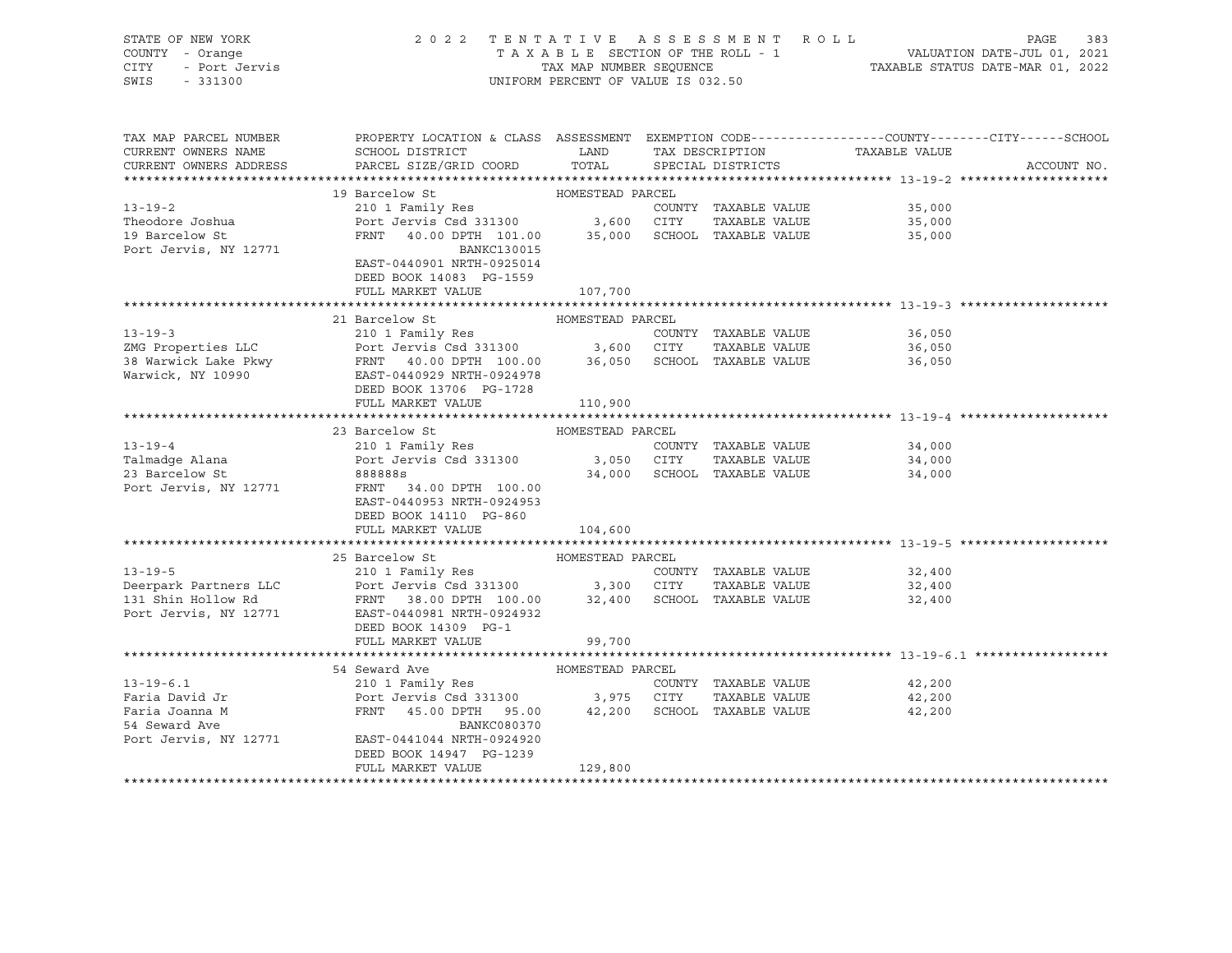## STATE OF NEW YORK 2 0 2 2 T E N T A T I V E A S S E S S M E N T R O L L PAGE 384 COUNTY - Orange T A X A B L E SECTION OF THE ROLL - 1 VALUATION DATE-JUL 01, 2021 CITY - Port Jervis TAX MAP NUMBER SEQUENCE TAXABLE STATUS DATE-MAR 01, 2022 SWIS - 331300 UNIFORM PERCENT OF VALUE IS 032.50

| TAX MAP PARCEL NUMBER<br>CURRENT OWNERS NAME<br>CURRENT OWNERS ADDRESS                                                                                                                                                                                                                                                                                                                                                                                            | PROPERTY LOCATION & CLASS ASSESSMENT EXEMPTION CODE---------------COUNTY-------CITY------SCHOOL<br>SCHOOL DISTRICT LAND TAX DESCRIPTION<br>PARCEL SIZE/GRID COORD TOTAL SPECIAL DISTRICTS |                  |  | TAXABLE VALUE                                                                                                        |         | ACCOUNT NO.           |
|-------------------------------------------------------------------------------------------------------------------------------------------------------------------------------------------------------------------------------------------------------------------------------------------------------------------------------------------------------------------------------------------------------------------------------------------------------------------|-------------------------------------------------------------------------------------------------------------------------------------------------------------------------------------------|------------------|--|----------------------------------------------------------------------------------------------------------------------|---------|-----------------------|
|                                                                                                                                                                                                                                                                                                                                                                                                                                                                   |                                                                                                                                                                                           |                  |  |                                                                                                                      |         |                       |
|                                                                                                                                                                                                                                                                                                                                                                                                                                                                   | 52 Seward Ave                                                                                                                                                                             | HOMESTEAD PARCEL |  |                                                                                                                      |         |                       |
| 33-19-6.2<br>Ostrom Lester W<br>52 Seward Ave Port Jervis Csd 331300<br>52 Seward Ave FRNT 36.00 DPTH 93.00<br>Port Jervis, NY 12771<br>EAST-0441003 NRTH-0924892<br>DEED BOOK 38,200 ENH STAR 41834<br>DEED BOOK 38,200 ENH STAR 41834<br>COU                                                                                                                                                                                                                    |                                                                                                                                                                                           |                  |  | 11,270                                                                                                               | $\circ$ | $\mathbf{0}$          |
|                                                                                                                                                                                                                                                                                                                                                                                                                                                                   |                                                                                                                                                                                           |                  |  | $\overline{0}$                                                                                                       |         | $0$ 1,610<br>0 30,590 |
|                                                                                                                                                                                                                                                                                                                                                                                                                                                                   |                                                                                                                                                                                           |                  |  | $\overline{0}$                                                                                                       |         |                       |
|                                                                                                                                                                                                                                                                                                                                                                                                                                                                   |                                                                                                                                                                                           |                  |  |                                                                                                                      |         |                       |
|                                                                                                                                                                                                                                                                                                                                                                                                                                                                   | FULL MARKET VALUE                                                                                                                                                                         |                  |  | 32,200 ENH STAR 41834 0<br>COUNTY TAXABLE VALUE 20,930<br>CITY TAXABLE VALUE 32,200<br>99,100 SCHOOL TAXABLE VALUE 0 |         |                       |
|                                                                                                                                                                                                                                                                                                                                                                                                                                                                   |                                                                                                                                                                                           |                  |  |                                                                                                                      |         |                       |
| 13-19-7<br>220 2 Family Res<br>220 2 Family Res<br>220 2 Family Res<br>220 2 Family Res<br>220 2 Family Res<br>220 2 Family Res<br>220 2 Family Res<br>220 2 Family Res<br>220 2 Family Res<br>220 2 Family Res<br>220 2 Family Res<br>220 2 Family Re                                                                                                                                                                                                            |                                                                                                                                                                                           |                  |  |                                                                                                                      |         |                       |
|                                                                                                                                                                                                                                                                                                                                                                                                                                                                   |                                                                                                                                                                                           |                  |  | 45,650                                                                                                               |         |                       |
|                                                                                                                                                                                                                                                                                                                                                                                                                                                                   |                                                                                                                                                                                           |                  |  | TAXABLE VALUE 45,650                                                                                                 |         |                       |
|                                                                                                                                                                                                                                                                                                                                                                                                                                                                   |                                                                                                                                                                                           |                  |  | 45,650                                                                                                               |         |                       |
|                                                                                                                                                                                                                                                                                                                                                                                                                                                                   |                                                                                                                                                                                           |                  |  |                                                                                                                      |         |                       |
|                                                                                                                                                                                                                                                                                                                                                                                                                                                                   |                                                                                                                                                                                           |                  |  |                                                                                                                      |         |                       |
|                                                                                                                                                                                                                                                                                                                                                                                                                                                                   | FULL MARKET VALUE                                                                                                                                                                         | 140,500          |  |                                                                                                                      |         |                       |
|                                                                                                                                                                                                                                                                                                                                                                                                                                                                   |                                                                                                                                                                                           |                  |  |                                                                                                                      |         |                       |
| 13-19-8<br>Carver Alexander R<br>Carver Karuss (210 1 Family Res<br>Carver Karuss (210 1 Family Res<br>Carver Karuss (210 1 Family Res<br>Port Jervis Csd 331300 3,150 CITY TAXABLE VALUE<br>26,000 SCHOOL TAXABLE VALUE<br>26,000 SCHOOL TA                                                                                                                                                                                                                      | 46 Seward Ave                                                                                                                                                                             | HOMESTEAD PARCEL |  |                                                                                                                      |         |                       |
|                                                                                                                                                                                                                                                                                                                                                                                                                                                                   |                                                                                                                                                                                           |                  |  |                                                                                                                      |         |                       |
|                                                                                                                                                                                                                                                                                                                                                                                                                                                                   |                                                                                                                                                                                           |                  |  |                                                                                                                      |         |                       |
|                                                                                                                                                                                                                                                                                                                                                                                                                                                                   |                                                                                                                                                                                           |                  |  |                                                                                                                      |         |                       |
|                                                                                                                                                                                                                                                                                                                                                                                                                                                                   |                                                                                                                                                                                           |                  |  |                                                                                                                      |         |                       |
|                                                                                                                                                                                                                                                                                                                                                                                                                                                                   |                                                                                                                                                                                           |                  |  |                                                                                                                      |         |                       |
|                                                                                                                                                                                                                                                                                                                                                                                                                                                                   | DEED BOOK 14312 PG-1260                                                                                                                                                                   |                  |  |                                                                                                                      |         |                       |
|                                                                                                                                                                                                                                                                                                                                                                                                                                                                   | FULL MARKET VALUE                                                                                                                                                                         | 110,800          |  |                                                                                                                      |         |                       |
|                                                                                                                                                                                                                                                                                                                                                                                                                                                                   |                                                                                                                                                                                           |                  |  |                                                                                                                      |         |                       |
|                                                                                                                                                                                                                                                                                                                                                                                                                                                                   |                                                                                                                                                                                           |                  |  |                                                                                                                      |         |                       |
|                                                                                                                                                                                                                                                                                                                                                                                                                                                                   |                                                                                                                                                                                           |                  |  |                                                                                                                      |         |                       |
|                                                                                                                                                                                                                                                                                                                                                                                                                                                                   |                                                                                                                                                                                           |                  |  |                                                                                                                      |         |                       |
|                                                                                                                                                                                                                                                                                                                                                                                                                                                                   |                                                                                                                                                                                           |                  |  |                                                                                                                      |         |                       |
|                                                                                                                                                                                                                                                                                                                                                                                                                                                                   |                                                                                                                                                                                           |                  |  |                                                                                                                      |         |                       |
| $\begin{tabular}{cccccc} \textbf{13--19--9.1} & \textbf{44} \textbf{Seward Ave} & \textbf{HOMESTEAD PARCHL} \\ \textbf{13--19--9.1} & \textbf{210 1 Family Res} & \textbf{VETWAR} CTS & 41120 & 6,360 & 4,522 & 4,522 \\ \textbf{Ramsay Patricia} & \textbf{Port Jervis Csd 331300} & 2,950 AGED & 41800 & 18,020 & 18,939 & 18,939 \\ \textbf{44} \textbf{Seward Ave} & \textbf{FRNT} & 34.0$                                                                    |                                                                                                                                                                                           |                  |  |                                                                                                                      |         |                       |
|                                                                                                                                                                                                                                                                                                                                                                                                                                                                   |                                                                                                                                                                                           |                  |  |                                                                                                                      |         |                       |
| 68-70 Franklin St<br>2002 Family Res<br>The William M Kinne Irrev Trst Port Jervis Csd 331300<br>2002 Family Res<br>2002 Family Res<br>2002 Family Res<br>5,400 CITY TAXABLE VALUE<br>26,950<br>26,950<br>26,950<br>26,950<br>26,950<br>26,950<br>26,950                                                                                                                                                                                                          |                                                                                                                                                                                           |                  |  |                                                                                                                      |         |                       |
|                                                                                                                                                                                                                                                                                                                                                                                                                                                                   |                                                                                                                                                                                           |                  |  |                                                                                                                      |         |                       |
|                                                                                                                                                                                                                                                                                                                                                                                                                                                                   |                                                                                                                                                                                           |                  |  |                                                                                                                      |         |                       |
|                                                                                                                                                                                                                                                                                                                                                                                                                                                                   |                                                                                                                                                                                           |                  |  |                                                                                                                      |         |                       |
| Gottlieb as Trustee Timothy E EAST-0440899 NRTH-0924880                                                                                                                                                                                                                                                                                                                                                                                                           |                                                                                                                                                                                           |                  |  |                                                                                                                      |         |                       |
| 70 Franklin St<br>Port Jervis, NY 12771 PULL MARKET VALUE                                                                                                                                                                                                                                                                                                                                                                                                         |                                                                                                                                                                                           |                  |  |                                                                                                                      |         |                       |
|                                                                                                                                                                                                                                                                                                                                                                                                                                                                   | FULL MARKET VALUE                                                                                                                                                                         | 144,500          |  |                                                                                                                      |         |                       |
|                                                                                                                                                                                                                                                                                                                                                                                                                                                                   |                                                                                                                                                                                           |                  |  |                                                                                                                      |         |                       |
|                                                                                                                                                                                                                                                                                                                                                                                                                                                                   |                                                                                                                                                                                           |                  |  |                                                                                                                      |         |                       |
|                                                                                                                                                                                                                                                                                                                                                                                                                                                                   |                                                                                                                                                                                           |                  |  | 39,850                                                                                                               |         | $0 \t 0 \t 13,770$    |
| ${\small \begin{tabular}{lcccc} \texttt{13--19--11} & \texttt{66 Franklin St} & \texttt{HOMESTEAD} & \texttt{PARCEL} & \texttt{BRACEL} \\ \texttt{Belcher Donald J} & \texttt{210 1 Family Res} & \texttt{BAS STAR} & \texttt{41854} \\ \texttt{Belcher Debra M} & \texttt{Port Jervis Csd 331300} & \texttt{4,500} & \texttt{COUNTY} & \texttt{TAXABLE VALUE} \\ \texttt{66 Franklin St} & \texttt{FRNT} & \texttt{50.00 DPTH} & \texttt{101.00} & \texttt{39,8$ |                                                                                                                                                                                           |                  |  | TAXABLE VALUE 39,850                                                                                                 |         |                       |
|                                                                                                                                                                                                                                                                                                                                                                                                                                                                   |                                                                                                                                                                                           |                  |  | 26,080                                                                                                               |         |                       |
|                                                                                                                                                                                                                                                                                                                                                                                                                                                                   |                                                                                                                                                                                           |                  |  |                                                                                                                      |         |                       |
|                                                                                                                                                                                                                                                                                                                                                                                                                                                                   | DEED BOOK 12252 PG-1615                                                                                                                                                                   |                  |  |                                                                                                                      |         |                       |
|                                                                                                                                                                                                                                                                                                                                                                                                                                                                   | FULL MARKET VALUE                                                                                                                                                                         | 122,600          |  |                                                                                                                      |         |                       |
|                                                                                                                                                                                                                                                                                                                                                                                                                                                                   |                                                                                                                                                                                           |                  |  |                                                                                                                      |         |                       |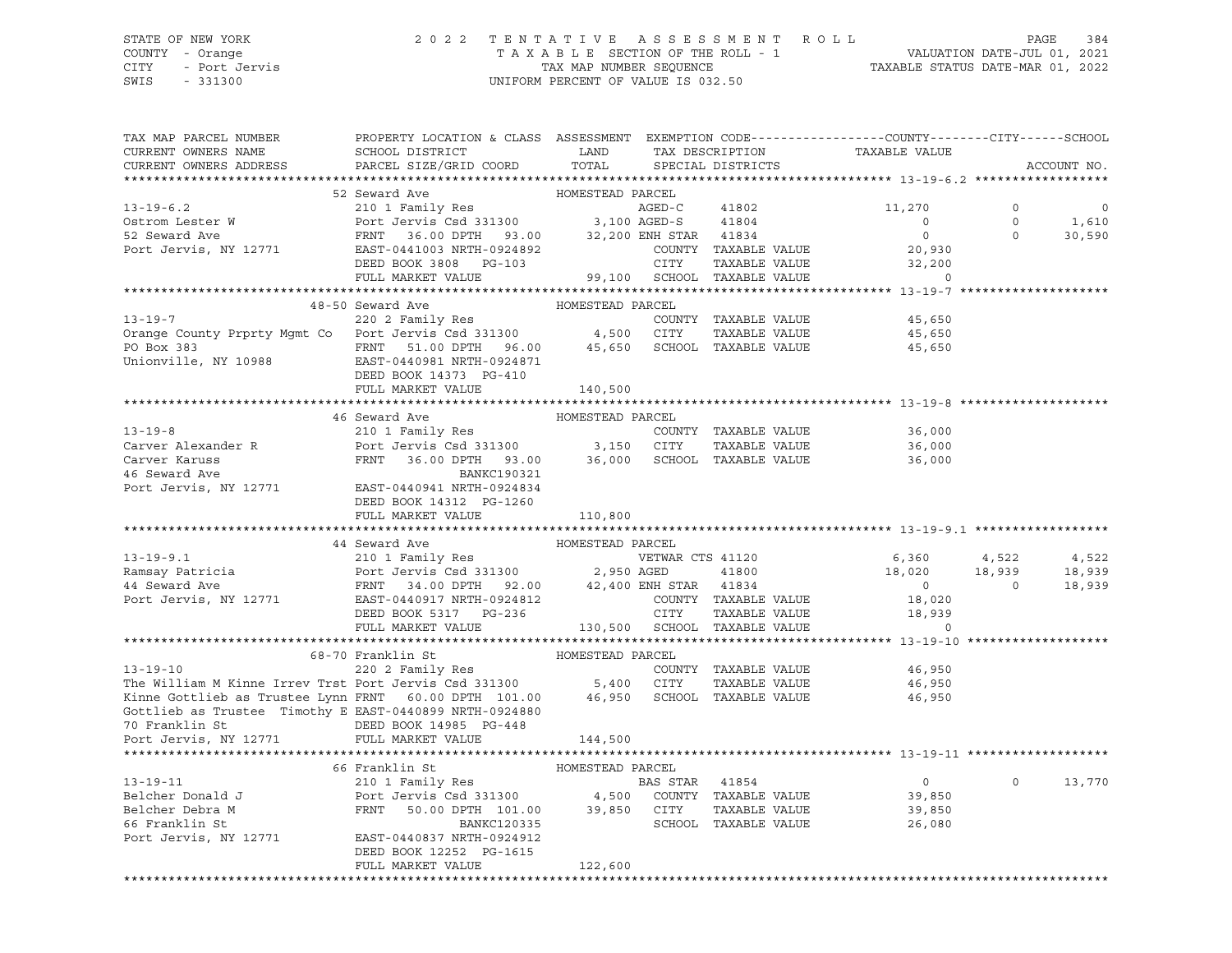## STATE OF NEW YORK 2 0 2 2 T E N T A T I V E A S S E S S M E N T R O L L PAGE 385 COUNTY - Orange T A X A B L E SECTION OF THE ROLL - 1 VALUATION DATE-JUL 01, 2021 CITY - Port Jervis TAX MAP NUMBER SEQUENCE TAXABLE STATUS DATE-MAR 01, 2022

| TAX MAP PARCEL NUMBER<br>CURRENT OWNERS NAME<br>CURRENT OWNERS ADDRESS                                                                                                                                              | PROPERTY LOCATION & CLASS ASSESSMENT EXEMPTION CODE----------------COUNTY-------CITY------SCHOOL<br>SCHOOL DISTRICT<br>PARCEL SIZE/GRID COORD | LAND<br>TOTAL    |                  | TAX DESCRIPTION<br>SPECIAL DISTRICTS          | TAXABLE VALUE               |          | ACCOUNT NO. |
|---------------------------------------------------------------------------------------------------------------------------------------------------------------------------------------------------------------------|-----------------------------------------------------------------------------------------------------------------------------------------------|------------------|------------------|-----------------------------------------------|-----------------------------|----------|-------------|
|                                                                                                                                                                                                                     |                                                                                                                                               |                  |                  |                                               |                             |          |             |
|                                                                                                                                                                                                                     | 64 Franklin St                                                                                                                                | HOMESTEAD PARCEL |                  |                                               |                             |          |             |
| $13 - 19 - 12$                                                                                                                                                                                                      | 220 2 Family Res                                                                                                                              |                  |                  |                                               | COUNTY TAXABLE VALUE 48,950 |          |             |
|                                                                                                                                                                                                                     | Port Jervis Csd 331300 4,500 CITY                                                                                                             |                  |                  | TAXABLE VALUE                                 | 48,950                      |          |             |
|                                                                                                                                                                                                                     | FRNT 50.00 DPTH 101.00 48,950 SCHOOL TAXABLE VALUE                                                                                            |                  |                  |                                               | 48,950                      |          |             |
|                                                                                                                                                                                                                     |                                                                                                                                               |                  |                  |                                               |                             |          |             |
|                                                                                                                                                                                                                     |                                                                                                                                               |                  |                  |                                               |                             |          |             |
| OLeary Timothy James Port Jervis Csd 331300<br>C/o Xiaojian Zhu and FRNT 50.00 DPTH 101.00<br>Shuping Gao EAST-0440830 NRTH-0924958<br>4 Martins Rd DEED BOOK 3645 PG-00344<br>Huguenot, NY 12476 FULL MARKET VALUE |                                                                                                                                               | 150,600          |                  |                                               |                             |          |             |
|                                                                                                                                                                                                                     |                                                                                                                                               |                  |                  |                                               |                             |          |             |
|                                                                                                                                                                                                                     | 25 Church St                                                                                                                                  | HOMESTEAD PARCEL |                  |                                               |                             |          |             |
| $13 - 19 - 13$                                                                                                                                                                                                      | 210 1 Family Res                                                                                                                              |                  |                  | COUNTY TAXABLE VALUE                          | 48,800                      |          |             |
| Medina Luis                                                                                                                                                                                                         | Port Jervis Csd 331300 7,900                                                                                                                  |                  | CITY             | TAXABLE VALUE                                 | 48,800                      |          |             |
| 25 Church St                                                                                                                                                                                                        | FRNT 101.00 DPTH 75.00 48,800                                                                                                                 |                  |                  | SCHOOL TAXABLE VALUE                          | 48,800                      |          |             |
| Port Jervis, NY 12771                                                                                                                                                                                               | EAST-0440808 NRTH-0924993                                                                                                                     |                  |                  |                                               |                             |          |             |
|                                                                                                                                                                                                                     | DEED BOOK 14097 PG-19                                                                                                                         |                  |                  |                                               |                             |          |             |
|                                                                                                                                                                                                                     | FULL MARKET VALUE                                                                                                                             | 150,200          |                  |                                               |                             |          |             |
|                                                                                                                                                                                                                     |                                                                                                                                               |                  |                  |                                               |                             |          |             |
|                                                                                                                                                                                                                     | 55 Seward Ave                                                                                                                                 |                  |                  | NON-HMSTD PCL-50 PCT OF A/V USED FOR HMSTD EX |                             |          |             |
| $13 - 20 - 1$                                                                                                                                                                                                       | 484 1 use sm bld                                                                                                                              |                  |                  | COUNTY TAXABLE VALUE                          | 42,000                      |          |             |
|                                                                                                                                                                                                                     | Port Jervis Csd 331300 13,250 CITY                                                                                                            |                  |                  | TAXABLE VALUE                                 | 42,000                      |          |             |
|                                                                                                                                                                                                                     |                                                                                                                                               |                  |                  | 42,000 SCHOOL TAXABLE VALUE                   | 42,000                      |          |             |
| Example Trilochan Mort Jervis Csd 331300<br>Singh Trilochan Mort Jervis Csd 331300<br>55 Seward Ave EAST-0441133 NRTH-0924805<br>Port Jervis, NY 12771 DEED BOOK 14260 PG-1057                                      |                                                                                                                                               |                  |                  |                                               |                             |          |             |
|                                                                                                                                                                                                                     |                                                                                                                                               |                  |                  |                                               |                             |          |             |
|                                                                                                                                                                                                                     | FULL MARKET VALUE                                                                                                                             | 129,200          |                  |                                               |                             |          |             |
|                                                                                                                                                                                                                     |                                                                                                                                               |                  |                  |                                               |                             |          |             |
|                                                                                                                                                                                                                     | 41 Barcelow St                                                                                                                                | HOMESTEAD PARCEL |                  |                                               |                             |          |             |
| $13 - 20 - 2$                                                                                                                                                                                                       | 210 1 Family Res                                                                                                                              |                  | VETCOM CTS 41130 |                                               | 9,588                       | 7,536    | 7,536       |
|                                                                                                                                                                                                                     |                                                                                                                                               |                  |                  |                                               | $\overline{0}$              | $\Omega$ | 30,814      |
|                                                                                                                                                                                                                     |                                                                                                                                               |                  |                  |                                               | 28,762                      |          |             |
| Sayers Linda S<br>41 Barcelow St<br>Port Jervis, NY 12771                                                                                                                                                           | EAST-0441166 NRTH-0924710                                                                                                                     |                  | CITY             | TAXABLE VALUE                                 | 30,814                      |          |             |
|                                                                                                                                                                                                                     |                                                                                                                                               |                  |                  | SCHOOL TAXABLE VALUE                          | $\circ$                     |          |             |
|                                                                                                                                                                                                                     | FULL MARKET VALUE                                                                                                                             | 118,000          |                  |                                               |                             |          |             |
|                                                                                                                                                                                                                     |                                                                                                                                               |                  |                  |                                               |                             |          |             |
|                                                                                                                                                                                                                     | 43 Barcelow St                                                                                                                                | HOMESTEAD PARCEL |                  |                                               |                             |          |             |
| $13 - 20 - 3$                                                                                                                                                                                                       | 210 1 Family Res                                                                                                                              |                  |                  | COUNTY TAXABLE VALUE                          | 39,950                      |          |             |
| Harford Louis                                                                                                                                                                                                       | Port Jervis Csd 331300 4,500 CITY                                                                                                             |                  |                  | TAXABLE VALUE                                 | 39,950                      |          |             |
| 43 Barcelow St                                                                                                                                                                                                      | FRNT 50.00 DPTH 100.00 39,950                                                                                                                 |                  |                  | SCHOOL TAXABLE VALUE                          | 39,950                      |          |             |
| Port Jervis, NY 12771                                                                                                                                                                                               | EAST-0441196 NRTH-0924670                                                                                                                     |                  |                  |                                               |                             |          |             |
|                                                                                                                                                                                                                     | DEED BOOK 2057 PG-00024                                                                                                                       |                  |                  |                                               |                             |          |             |
|                                                                                                                                                                                                                     | FULL MARKET VALUE                                                                                                                             | 122,900          |                  |                                               |                             |          |             |
|                                                                                                                                                                                                                     |                                                                                                                                               |                  |                  |                                               |                             |          |             |
|                                                                                                                                                                                                                     | 45 Barcelow St                                                                                                                                | HOMESTEAD PARCEL |                  |                                               |                             |          |             |
| $13 - 20 - 4$                                                                                                                                                                                                       | 220 2 Family Res                                                                                                                              |                  |                  | COUNTY TAXABLE VALUE                          | 41,850                      |          |             |
|                                                                                                                                                                                                                     |                                                                                                                                               |                  | CITY             | TAXABLE VALUE                                 | 41,850                      |          |             |
| wayner Mark<br>79 Mitchell Ln<br>Mesti                                                                                                                                                                              | Port Jervis Csd 331300 4,500<br>FRNT 50.00 DPTH 100.00 41,850                                                                                 |                  |                  | SCHOOL TAXABLE VALUE                          | 41,850                      |          |             |
| Westtown, NY 10998                                                                                                                                                                                                  | EAST-0441224 NRTH-0924636                                                                                                                     |                  |                  |                                               |                             |          |             |
|                                                                                                                                                                                                                     | DEED BOOK 14519 PG-1644                                                                                                                       |                  |                  |                                               |                             |          |             |
|                                                                                                                                                                                                                     | FULL MARKET VALUE                                                                                                                             | 128,800          |                  |                                               |                             |          |             |
|                                                                                                                                                                                                                     |                                                                                                                                               |                  |                  |                                               |                             |          |             |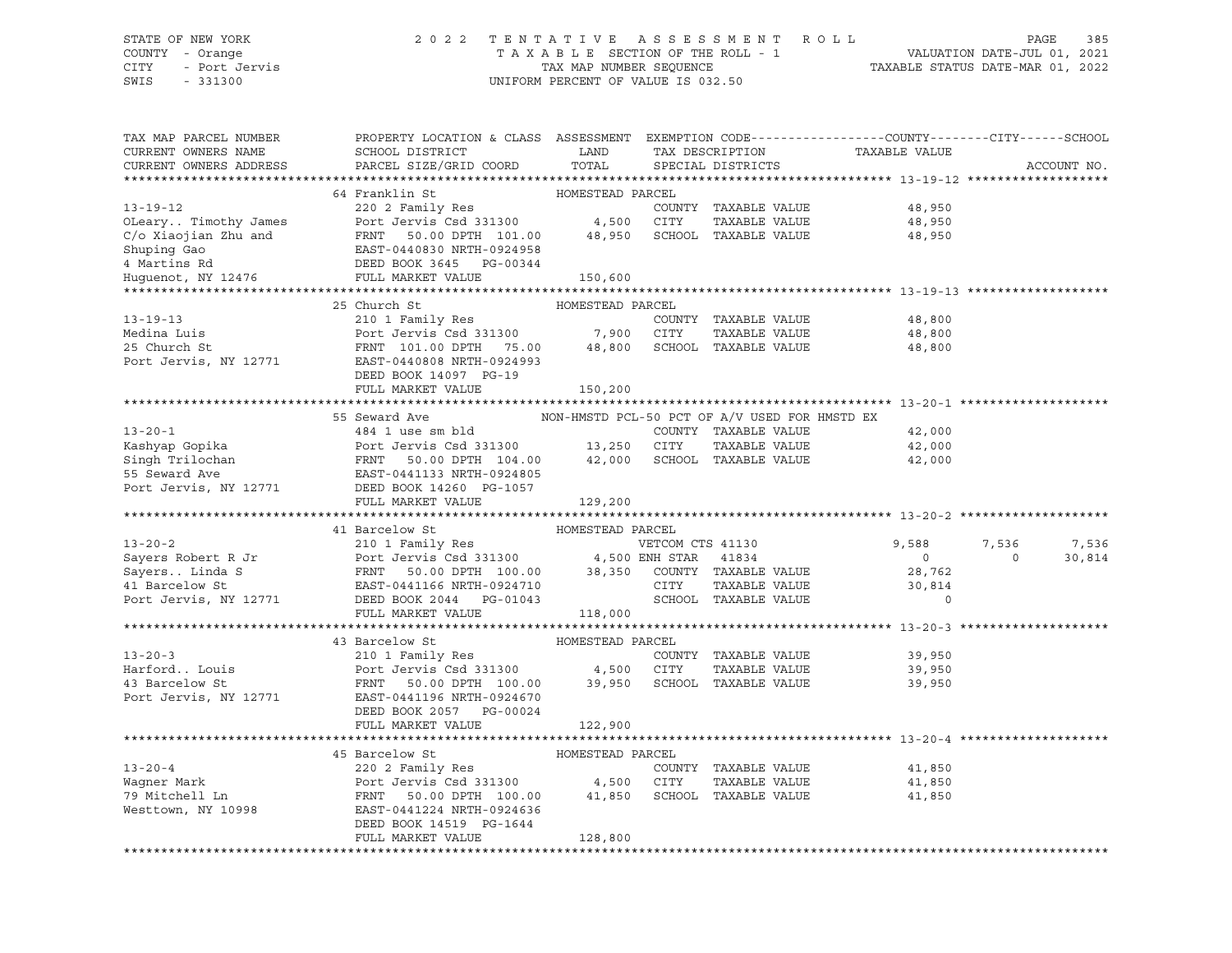## STATE OF NEW YORK 2 0 2 2 T E N T A T I V E A S S E S S M E N T R O L L PAGE 386 COUNTY - Orange T A X A B L E SECTION OF THE ROLL - 1 VALUATION DATE-JUL 01, 2021 CITY - Port Jervis TAX MAP NUMBER SEQUENCE TAXABLE STATUS DATE-MAR 01, 2022

| TAX MAP PARCEL NUMBER<br>CURRENT OWNERS NAME<br>CURRENT OWNERS ADDRESS | PROPERTY LOCATION & CLASS ASSESSMENT EXEMPTION CODE---------------COUNTY-------CITY------SCHOOL<br>SCHOOL DISTRICT LAND<br>PARCEL SIZE/GRID COORD TOTAL SPECIAL DISTRICTS                                                                                                                                                                                |                             | TAX DESCRIPTION                 | TAXABLE VALUE                                          |          | ACCOUNT NO.   |
|------------------------------------------------------------------------|----------------------------------------------------------------------------------------------------------------------------------------------------------------------------------------------------------------------------------------------------------------------------------------------------------------------------------------------------------|-----------------------------|---------------------------------|--------------------------------------------------------|----------|---------------|
|                                                                        |                                                                                                                                                                                                                                                                                                                                                          |                             |                                 |                                                        |          |               |
|                                                                        | 49 Barcelow St<br>13-20-6<br>210 1 Family Res<br>210 1 Family Res<br>210 1 Family Res<br>210 1 Family Res<br>210 1 Family Res<br>210 1 Family Res<br>210 1 Family Res<br>210 200<br>210 200<br>210 200<br>210 200<br>210 200<br>21,000<br>22,000<br>22,000<br>22,000<br>22,000<br>22                                                                     | HOMESTEAD PARCEL            |                                 |                                                        | $\Omega$ | 34,390        |
|                                                                        | FULL MARKET VALUE                                                                                                                                                                                                                                                                                                                                        | 129,200                     |                                 |                                                        |          |               |
|                                                                        | 51 Barcelow St<br>Purton Cassandra M<br>Surton Cassandra M<br>SI Barcelow St<br>Port Jervis, NY 12771<br>BAST-0441314 NRTH-0924513<br>Port Jervis, NY 12771<br>BAST-0441314 NRTH-0924513<br>DEED BOOK 12559 PG-862<br>FULL MARKET VALUE                                                                                                                  | HOMESTEAD PARCEL<br>132,300 |                                 | $\overline{0}$                                         | $\Omega$ | 13,770        |
|                                                                        |                                                                                                                                                                                                                                                                                                                                                          |                             |                                 |                                                        |          |               |
|                                                                        | 55 Barcelow St                                                                                                                                                                                                                                                                                                                                           | HOMESTEAD PARCEL            |                                 |                                                        |          |               |
|                                                                        | 55 Barcelow St (13-20-8.1)<br>210 1 Family Res (210 1 Family Res (210 1 Family Res (210 1 Family Res (210 1 Family Res (210 1 Family Res (210 1 Family Res (210 1 Family Res (210 1 Family Res (210 1 Family Res (210 2014)<br>210                                                                                                                       |                             |                                 | $\overline{0}$<br>52,900<br>52,900<br>18,510<br>18,510 | $\Omega$ | 34,390        |
|                                                                        | FULL MARKET VALUE                                                                                                                                                                                                                                                                                                                                        | 162,800                     |                                 |                                                        |          |               |
|                                                                        |                                                                                                                                                                                                                                                                                                                                                          |                             |                                 |                                                        |          |               |
|                                                                        | 53 Barcelow St<br>210 1 Family Res<br>Tamburino George<br>Tamburino Robin S<br>Tamburino Robin S<br>ERNT 42.00 DPTH 101.00<br>BANKN140687<br>BANKN140687<br>BANKN140687<br>SCHOOL TAXABLE VALUE<br>SCHOOL TAXABLE VALUE<br>BANKN140687<br>SCHOOL TAXAB<br>Port Jervis, NY 12771 EAST-0441340 NRTH-0924484<br>DEED BOOK 11070 PG-361<br>FULL MARKET VALUE | 138,500                     | BAS STAR 41854<br>TAXABLE VALUE | $\overline{0}$<br>45,000<br>45,000<br>31,230           |          | $0 \t 13,770$ |
|                                                                        |                                                                                                                                                                                                                                                                                                                                                          |                             |                                 |                                                        |          |               |
|                                                                        | 13-20-9<br>Wagner Mark and Dent Jeruis California Ave HOMESTEAD PARCEL<br>Wagner Mark Port Jeruis Csd 331300 3,300 CITY TAXABLE VALUE<br>79 Mitchell Ln FRNT 34.00 DPTH 115.00 38,500 SCHOOL TAXABLE VALUE<br>Westtown, NY 10998 BAST-                                                                                                                   |                             |                                 | 38,500<br>TAXABLE VALUE 38,500<br>38,500               |          |               |
|                                                                        | FULL MARKET VALUE                                                                                                                                                                                                                                                                                                                                        | 118,500                     |                                 | ********************************** 13-20-10 ******     |          |               |
|                                                                        | 36 Pennsylvania Ave MOMESTEAD PARCEL<br>210 1 Family Res<br>AVF Holdings LLC Port Jervis Csd 331300 3,100 CITY TAXABLE VALUE<br>131 Sunflower Cir FRNT 32.00 DPTH 115.00 36,750 SCHOOL TAXABLE VALUE<br>Wappingers Falls, NY 12590 EAS<br>DEED BOOK 14494 PG-1272<br>FULL MARKET VALUE                                                                   | 113,100                     | COUNTY TAXABLE VALUE            | 36,750<br>TAXABLE VALUE 36,750<br>36,750               |          |               |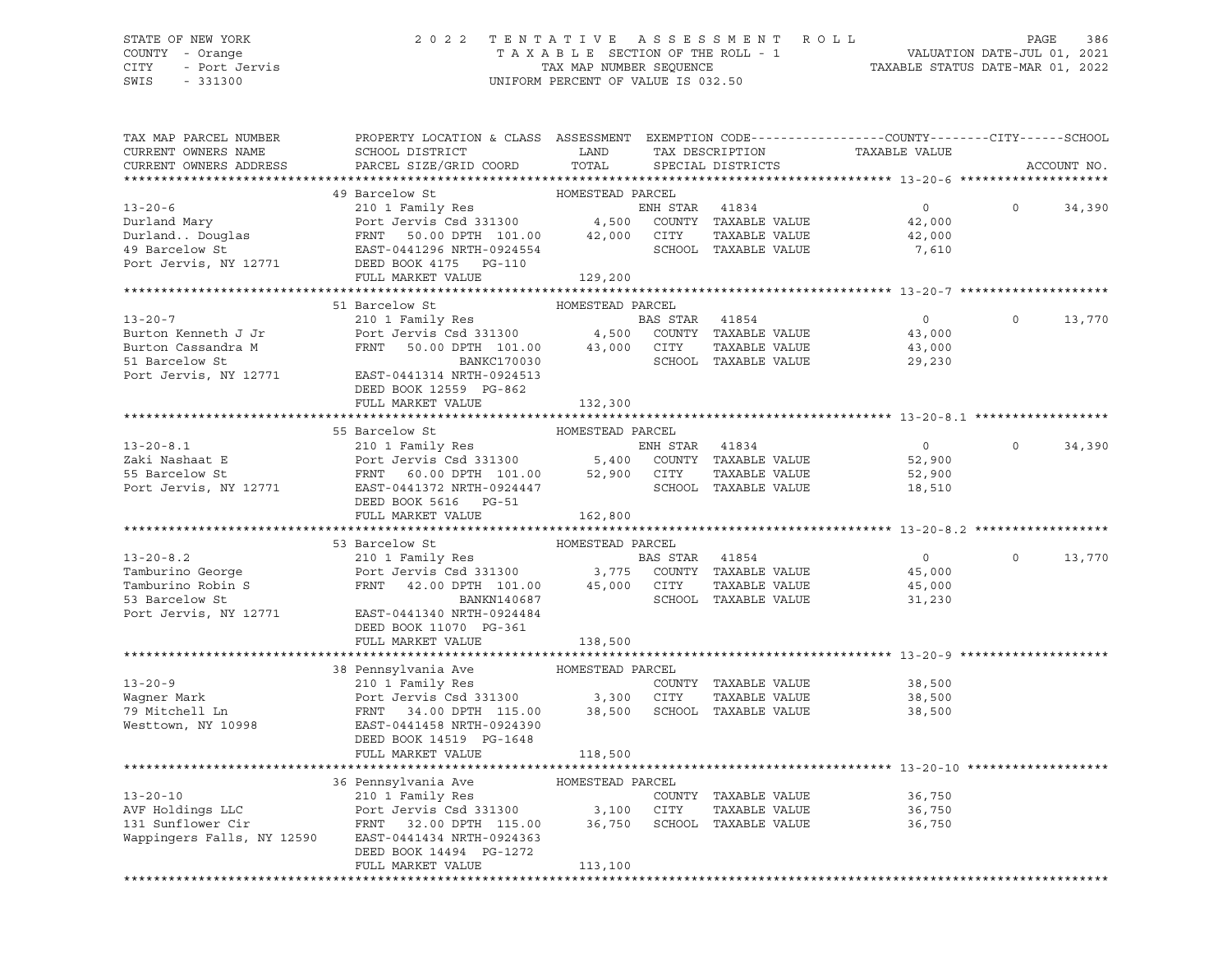## STATE OF NEW YORK 2 0 2 2 T E N T A T I V E A S S E S S M E N T R O L L PAGE 387 COUNTY - Orange T A X A B L E SECTION OF THE ROLL - 1 VALUATION DATE-JUL 01, 2021 CITY - Port Jervis TAX MAP NUMBER SEQUENCE TAXABLE STATUS DATE-MAR 01, 2022

| TAX MAP PARCEL NUMBER<br>CURRENT OWNERS NAME<br>CURRENT OWNERS ADDRESS                                                                                                                                                                                                                                                                                                                                                                      | PROPERTY LOCATION & CLASS ASSESSMENT EXEMPTION CODE----------------COUNTY-------CITY------SCHOOL<br>SCHOOL DISTRICT LAND<br>PARCEL SIZE/GRID COORD TOTAL |                  | TAX DESCRIPTION<br>SPECIAL DISTRICTS |                                                | TAXABLE VALUE    |          | ACCOUNT NO. |
|---------------------------------------------------------------------------------------------------------------------------------------------------------------------------------------------------------------------------------------------------------------------------------------------------------------------------------------------------------------------------------------------------------------------------------------------|----------------------------------------------------------------------------------------------------------------------------------------------------------|------------------|--------------------------------------|------------------------------------------------|------------------|----------|-------------|
|                                                                                                                                                                                                                                                                                                                                                                                                                                             |                                                                                                                                                          |                  |                                      |                                                |                  |          |             |
| $\begin{tabular}{lcccccc} \textbf{34} & \textbf{Pansylvania Ave} & \textbf{HOMESTEAD PARCH} \\ \textbf{13-20-11} & 34 & \textbf{Pennsylvania Ave} & \textbf{HOMESTEAD PARCH} \\ \textbf{Coklin Clarence Jr} & \textbf{Port Jervis Csd 331300} & 3,300 & \textbf{COUNTY} & TAXABLE VALUE \\ \textbf{Coklin Michaelle} & \textbf{FRNT} & 34.00 DPTH & 115.00 & 46,000 & \textbf{CTTY} &$                                                      |                                                                                                                                                          |                  |                                      |                                                |                  |          |             |
|                                                                                                                                                                                                                                                                                                                                                                                                                                             |                                                                                                                                                          |                  |                                      |                                                | $\overline{0}$   | $\Omega$ | 34,390      |
|                                                                                                                                                                                                                                                                                                                                                                                                                                             |                                                                                                                                                          |                  |                                      |                                                | 46,000           |          |             |
|                                                                                                                                                                                                                                                                                                                                                                                                                                             |                                                                                                                                                          |                  |                                      |                                                | 46,000           |          |             |
|                                                                                                                                                                                                                                                                                                                                                                                                                                             |                                                                                                                                                          |                  |                                      |                                                | 11,610           |          |             |
| Port Jervis, NY 12771                                                                                                                                                                                                                                                                                                                                                                                                                       | DEED BOOK 1967 PG-00047                                                                                                                                  |                  |                                      |                                                |                  |          |             |
|                                                                                                                                                                                                                                                                                                                                                                                                                                             | FULL MARKET VALUE                                                                                                                                        | 141,500          |                                      |                                                |                  |          |             |
|                                                                                                                                                                                                                                                                                                                                                                                                                                             | 102 Franklin St                                                                                                                                          | HOMESTEAD PARCEL |                                      |                                                |                  |          |             |
|                                                                                                                                                                                                                                                                                                                                                                                                                                             |                                                                                                                                                          |                  |                                      |                                                | $\overline{0}$   | $\Omega$ | 34,390      |
|                                                                                                                                                                                                                                                                                                                                                                                                                                             |                                                                                                                                                          |                  |                                      |                                                | 48,200           |          |             |
|                                                                                                                                                                                                                                                                                                                                                                                                                                             |                                                                                                                                                          |                  |                                      | TAXABLE VALUE                                  | 48,200           |          |             |
|                                                                                                                                                                                                                                                                                                                                                                                                                                             |                                                                                                                                                          |                  |                                      |                                                | 13,810           |          |             |
|                                                                                                                                                                                                                                                                                                                                                                                                                                             |                                                                                                                                                          |                  |                                      |                                                |                  |          |             |
| $\begin{tabular}{lllllllllllll} \multicolumn{1.0}{l} \multicolumn{1.0}{l} \multicolumn{1.0}{l} \multicolumn{1.0}{l} \multicolumn{1.0}{l} \multicolumn{1.0}{l} \multicolumn{1.0}{l} \multicolumn{1.0}{l} \multicolumn{1.0}{l} \multicolumn{1.0}{l} \multicolumn{1.0}{l} \multicolumn{1.0}{l} \multicolumn{1.0}{l} \multicolumn{1.0}{l} \multicolumn{1.0}{l} \multicolumn{1.0}{l} \multicolumn{1.0}{l} \multicolumn{1.0}{l} \multicolumn{1.0$ |                                                                                                                                                          |                  |                                      |                                                |                  |          |             |
|                                                                                                                                                                                                                                                                                                                                                                                                                                             |                                                                                                                                                          |                  |                                      |                                                |                  |          |             |
|                                                                                                                                                                                                                                                                                                                                                                                                                                             | 100 Franklin St                                                                                                                                          |                  |                                      |                                                |                  |          |             |
| $13 - 20 - 13$                                                                                                                                                                                                                                                                                                                                                                                                                              |                                                                                                                                                          |                  | COUNTY TAXABLE VALUE                 |                                                | 53,500           |          |             |
|                                                                                                                                                                                                                                                                                                                                                                                                                                             |                                                                                                                                                          |                  |                                      | TAXABLE VALUE 53,500<br>TAXABLE VALUE 53,500   |                  |          |             |
| Rafferty Glendon<br>Port Jervis Csd 331300 4,500 CITY TAXABLE VALUE<br>Pichardo Jennifer FRNT 50.00 DPTH 100.00 53,500 SCHOOL TAXABLE VALUE<br>BANKC190321                                                                                                                                                                                                                                                                                  |                                                                                                                                                          |                  |                                      |                                                | 53,500           |          |             |
|                                                                                                                                                                                                                                                                                                                                                                                                                                             |                                                                                                                                                          |                  |                                      |                                                |                  |          |             |
| Port Jervis, NY 12771                                                                                                                                                                                                                                                                                                                                                                                                                       | EAST-0441341 NRTH-0924335                                                                                                                                |                  |                                      |                                                |                  |          |             |
|                                                                                                                                                                                                                                                                                                                                                                                                                                             | DEED BOOK 14829 PG-627                                                                                                                                   |                  |                                      |                                                |                  |          |             |
|                                                                                                                                                                                                                                                                                                                                                                                                                                             | FULL MARKET VALUE                                                                                                                                        | 164,600          |                                      |                                                |                  |          |             |
|                                                                                                                                                                                                                                                                                                                                                                                                                                             |                                                                                                                                                          |                  |                                      |                                                |                  |          |             |
| 13-20-14<br>210 1 Family Res<br>COUNTY TAXABLE VALUE<br>210 1 Family Res<br>Port Jervis Csd 331300<br>210 Port Jervis Csd 331300<br>4,500 CITY TAXABLE VALUE<br>210 Port Jervis Csd 331300<br>210 000 SCHOOL TAXABLE VALUE<br>210 PORT 50.00 DPT                                                                                                                                                                                            | 98 Franklin St                                                                                                                                           | HOMESTEAD PARCEL |                                      |                                                |                  |          |             |
|                                                                                                                                                                                                                                                                                                                                                                                                                                             |                                                                                                                                                          |                  |                                      |                                                | 40,000           |          |             |
|                                                                                                                                                                                                                                                                                                                                                                                                                                             |                                                                                                                                                          |                  |                                      |                                                | 40,000<br>40,000 |          |             |
|                                                                                                                                                                                                                                                                                                                                                                                                                                             |                                                                                                                                                          |                  |                                      |                                                |                  |          |             |
|                                                                                                                                                                                                                                                                                                                                                                                                                                             | DEED BOOK 12713 PG-89                                                                                                                                    |                  |                                      |                                                |                  |          |             |
|                                                                                                                                                                                                                                                                                                                                                                                                                                             | FULL MARKET VALUE                                                                                                                                        | 123,100          |                                      |                                                |                  |          |             |
|                                                                                                                                                                                                                                                                                                                                                                                                                                             |                                                                                                                                                          |                  |                                      |                                                |                  |          |             |
|                                                                                                                                                                                                                                                                                                                                                                                                                                             | 92-96 Franklin St NON-HOMESTEAD PARCEL                                                                                                                   |                  |                                      |                                                |                  |          |             |
|                                                                                                                                                                                                                                                                                                                                                                                                                                             |                                                                                                                                                          |                  |                                      |                                                | 44,200           |          |             |
|                                                                                                                                                                                                                                                                                                                                                                                                                                             |                                                                                                                                                          |                  |                                      | TAXABLE VALUE                                  |                  |          |             |
|                                                                                                                                                                                                                                                                                                                                                                                                                                             |                                                                                                                                                          |                  |                                      |                                                | 44,200<br>44,200 |          |             |
|                                                                                                                                                                                                                                                                                                                                                                                                                                             |                                                                                                                                                          |                  |                                      |                                                |                  |          |             |
|                                                                                                                                                                                                                                                                                                                                                                                                                                             | DEED BOOK 13653 PG-542                                                                                                                                   |                  |                                      |                                                |                  |          |             |
|                                                                                                                                                                                                                                                                                                                                                                                                                                             | FULL MARKET VALUE                                                                                                                                        | 136,000          |                                      |                                                |                  |          |             |
|                                                                                                                                                                                                                                                                                                                                                                                                                                             |                                                                                                                                                          |                  |                                      | ****************************** 13-20-16 ****** |                  |          |             |
|                                                                                                                                                                                                                                                                                                                                                                                                                                             |                                                                                                                                                          |                  |                                      |                                                |                  |          |             |
|                                                                                                                                                                                                                                                                                                                                                                                                                                             |                                                                                                                                                          |                  |                                      |                                                | 45,950           |          |             |
|                                                                                                                                                                                                                                                                                                                                                                                                                                             |                                                                                                                                                          |                  |                                      | TAXABLE VALUE 45,950                           |                  |          |             |
|                                                                                                                                                                                                                                                                                                                                                                                                                                             |                                                                                                                                                          |                  |                                      |                                                | 45,950           |          |             |
|                                                                                                                                                                                                                                                                                                                                                                                                                                             |                                                                                                                                                          |                  |                                      |                                                |                  |          |             |
|                                                                                                                                                                                                                                                                                                                                                                                                                                             |                                                                                                                                                          |                  |                                      |                                                |                  |          |             |
| 13-20-16<br>220 2 Family Res<br>Kainthan Rajesh Port Jervis Csd 331300<br>Vayakkal Jyothisma FRNT 50.00 DPTH 100.00 45,950 SCHOOL TAXABLE VALUE<br>220 2 Family Res<br>220 2 Family Res<br>220 2 Family Res<br>220 2 Family Res<br>220 2 Famil                                                                                                                                                                                              |                                                                                                                                                          |                  |                                      |                                                |                  |          |             |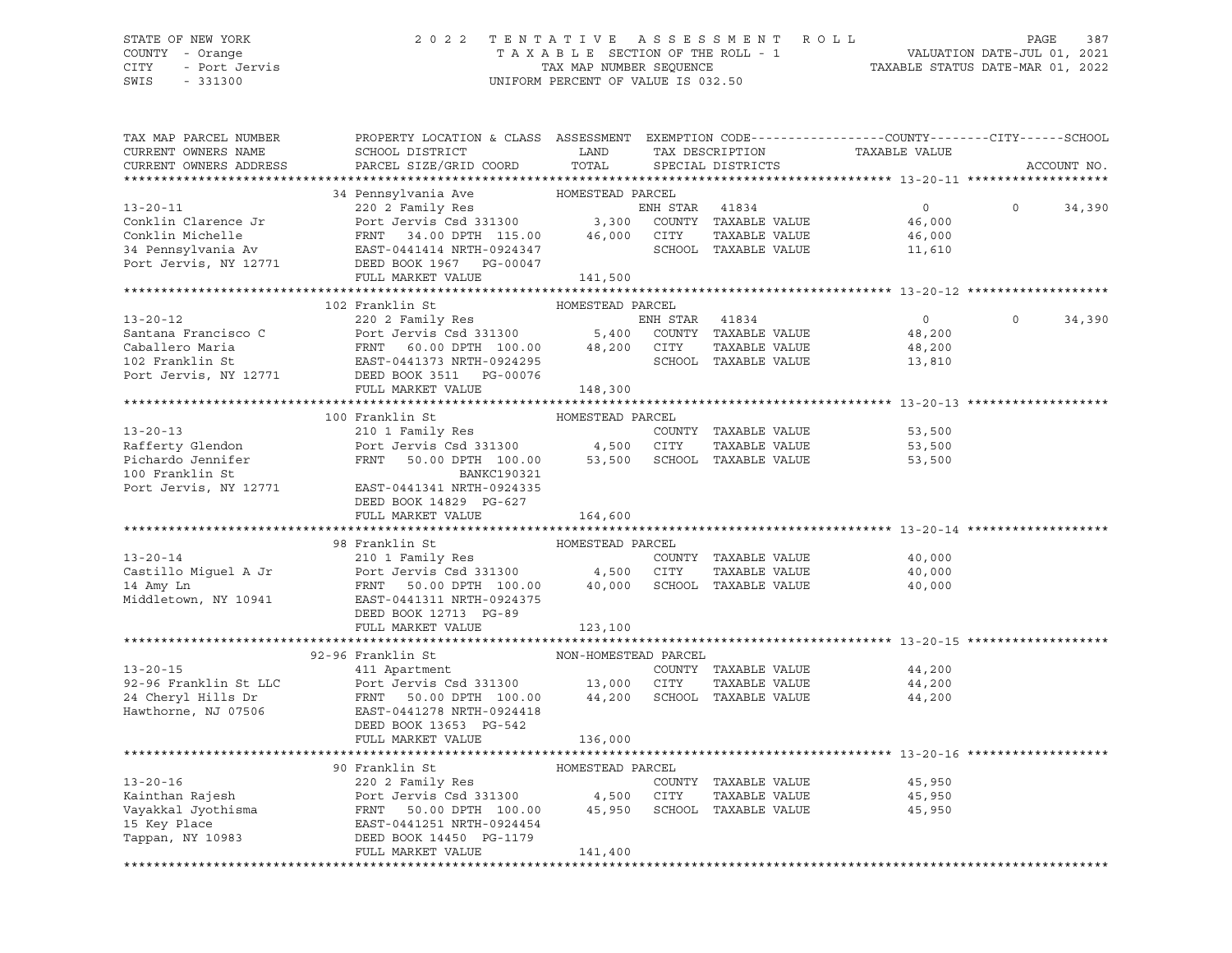| STATE OF NEW YORK<br>COUNTY - Orange<br>CITY<br>SWIS<br>$-331300$      | 2022 TENTATIVE ASSESSMENT ROLL                                                                                                                                                                                                                                                                         | UNIFORM PERCENT OF VALUE IS 032.50 |                |                      | TAXABLE SECTION OF THE ROLL - 1<br>TAXABLE STATUS DATE-JUL 01, 2021<br>TAXABLE STATUS DATE-MAR 01, 2022 | PAGE         | 388         |
|------------------------------------------------------------------------|--------------------------------------------------------------------------------------------------------------------------------------------------------------------------------------------------------------------------------------------------------------------------------------------------------|------------------------------------|----------------|----------------------|---------------------------------------------------------------------------------------------------------|--------------|-------------|
| TAX MAP PARCEL NUMBER<br>CURRENT OWNERS NAME<br>CURRENT OWNERS ADDRESS | PROPERTY LOCATION & CLASS ASSESSMENT EXEMPTION CODE---------------COUNTY-------CITY------SCHOOL<br>SCHOOL DISTRICT LAND TAX DESCRIPTION<br>PARCEL SIZE/GRID COORD                                                                                                                                      | TOTAL SPECIAL DISTRICTS            |                |                      | TAXABLE VALUE                                                                                           |              | ACCOUNT NO. |
|                                                                        |                                                                                                                                                                                                                                                                                                        |                                    |                |                      |                                                                                                         |              |             |
|                                                                        | 88 Franklin St                                                                                                                                                                                                                                                                                         | HOMESTEAD PARCEL                   |                |                      |                                                                                                         |              |             |
| $13 - 20 - 17$                                                         | 210 1 Family Res<br>Port Jervis Csd 331300 $\begin{array}{cccc} 4,500 & \text{CONITY} & \text{TAXABLE VALUE} \\ \text{FRNT} & 50.00 \text{ DPTH} & 100.00 & 48,000 & \text{CTTY} & \text{TAXABLE VALUE} \\ \text{BART} & 0.00 & \text{BINTU} & 0.024400 & 95000 & \text{TAXABLE VALUE} \\ \end{array}$ |                                    |                |                      | $\overline{0}$                                                                                          | $\Omega$     | 34,390      |
| Shaffsick Robert W                                                     |                                                                                                                                                                                                                                                                                                        |                                    |                |                      | 48,000                                                                                                  |              |             |
| 88 Franklin St                                                         |                                                                                                                                                                                                                                                                                                        |                                    |                |                      | 48,000                                                                                                  |              |             |
| Port Jervis, NY 12771                                                  | EAST-0441218 NRTH-0924490                                                                                                                                                                                                                                                                              |                                    |                |                      | 13,610                                                                                                  |              |             |
|                                                                        | DEED BOOK 13673 PG-118                                                                                                                                                                                                                                                                                 |                                    |                |                      |                                                                                                         |              |             |
|                                                                        | FULL MARKET VALUE                                                                                                                                                                                                                                                                                      | 147,700                            |                |                      |                                                                                                         |              |             |
|                                                                        |                                                                                                                                                                                                                                                                                                        |                                    |                |                      |                                                                                                         |              |             |
|                                                                        | 86 Franklin St                                                                                                                                                                                                                                                                                         | HOMESTEAD PARCEL                   |                |                      |                                                                                                         |              |             |
| $13 - 20 - 18$                                                         | 210 1 Family Res                                                                                                                                                                                                                                                                                       |                                    | ENH STAR 41834 |                      | $\overline{0}$                                                                                          | $0 \t34,390$ |             |
| Ortiz Johnson Corliss D                                                |                                                                                                                                                                                                                                                                                                        |                                    |                |                      | 38,200                                                                                                  |              |             |
| 86 Franklin St                                                         |                                                                                                                                                                                                                                                                                                        |                                    |                | TAXABLE VALUE        | 38,200                                                                                                  |              |             |
| Port Jervis, NY 12771                                                  | Port Jervis Csd 331300 $\begin{array}{cccc} 4,500 & \text{COUNTY} & \text{TAXABLE VALUE} \\ \text{FRNT} & 50.00 \text{ DPTH} & 100.00 & 38,200 & \text{CITY} & \text{TAXABLE VALUE} \\ \text{BANKC190321} & \text{SCHOOL} & \text{TAXABLE VALUE} \end{array}$                                          |                                    |                |                      | 3,810                                                                                                   |              |             |
|                                                                        | EAST-0441191 NRTH-0924533                                                                                                                                                                                                                                                                              |                                    |                |                      |                                                                                                         |              |             |
|                                                                        | DEED BOOK 5933 PG-173                                                                                                                                                                                                                                                                                  |                                    |                |                      |                                                                                                         |              |             |
|                                                                        | FULL MARKET VALUE                                                                                                                                                                                                                                                                                      | 117,500                            |                |                      |                                                                                                         |              |             |
|                                                                        |                                                                                                                                                                                                                                                                                                        |                                    |                |                      |                                                                                                         |              |             |
|                                                                        | 82 Franklin St                                                                                                                                                                                                                                                                                         | HOMESTEAD PARCEL                   |                |                      |                                                                                                         |              |             |
| $13 - 20 - 19$                                                         |                                                                                                                                                                                                                                                                                                        |                                    |                |                      | 39,100                                                                                                  |              |             |
|                                                                        |                                                                                                                                                                                                                                                                                                        |                                    |                | TAXABLE VALUE        | 39,100                                                                                                  |              |             |
| Saindon Richard<br>PO Box 466<br>Goshen, NY 10924                      |                                                                                                                                                                                                                                                                                                        |                                    |                |                      | 39,100                                                                                                  |              |             |
|                                                                        | 210 1 Family Res<br>Port Jervis Csd 331300 4,500 CITY TAXABLE VALUE<br>FRNT 50.00 DPTH 100.00 39,100 SCHOOL TAXABLE VALUE<br>EAST-0441161 NRTH-0924573                                                                                                                                                 |                                    |                |                      |                                                                                                         |              |             |
|                                                                        | DEED BOOK 14441 PG-1166                                                                                                                                                                                                                                                                                |                                    |                |                      |                                                                                                         |              |             |
|                                                                        | FULL MARKET VALUE                                                                                                                                                                                                                                                                                      | 120,300                            |                |                      |                                                                                                         |              |             |
|                                                                        |                                                                                                                                                                                                                                                                                                        |                                    |                |                      |                                                                                                         |              |             |
|                                                                        | 80 Franklin St                                                                                                                                                                                                                                                                                         | HOMESTEAD PARCEL                   |                |                      |                                                                                                         |              |             |
| $13 - 20 - 20$                                                         | 210 1 Family Res                                                                                                                                                                                                                                                                                       |                                    |                | COUNTY TAXABLE VALUE | 38,900                                                                                                  |              |             |
|                                                                        |                                                                                                                                                                                                                                                                                                        |                                    |                |                      | 38,900                                                                                                  |              |             |
|                                                                        |                                                                                                                                                                                                                                                                                                        |                                    |                |                      | 38,900                                                                                                  |              |             |
| Port Jervis, NY 12771                                                  | EAST-0441134 NRTH-0924607                                                                                                                                                                                                                                                                              |                                    |                |                      |                                                                                                         |              |             |
|                                                                        | DEED BOOK 3660 PG-00323<br>FULL MARKET VALUE                                                                                                                                                                                                                                                           |                                    |                |                      |                                                                                                         |              |             |
|                                                                        |                                                                                                                                                                                                                                                                                                        | 119,700                            |                |                      |                                                                                                         |              |             |
|                                                                        | 78 Franklin St                                                                                                                                                                                                                                                                                         | HOMESTEAD PARCEL                   |                |                      |                                                                                                         |              |             |
| $13 - 20 - 21$                                                         |                                                                                                                                                                                                                                                                                                        |                                    |                | COUNTY TAXABLE VALUE | 43,000                                                                                                  |              |             |
| Morales Builders Corp                                                  |                                                                                                                                                                                                                                                                                                        |                                    |                | TAXABLE VALUE        | 43,000                                                                                                  |              |             |
| 35 Boswell Rd                                                          |                                                                                                                                                                                                                                                                                                        |                                    |                |                      | 43,000                                                                                                  |              |             |
| Putnam Valley, NY 10579                                                | EAST-0441102 NRTH-0924650                                                                                                                                                                                                                                                                              |                                    |                |                      |                                                                                                         |              |             |
|                                                                        | DEED BOOK 15099 PG-1098                                                                                                                                                                                                                                                                                |                                    |                |                      |                                                                                                         |              |             |
|                                                                        | FULL MARKET VALUE                                                                                                                                                                                                                                                                                      | 132,300                            |                |                      |                                                                                                         |              |             |
|                                                                        |                                                                                                                                                                                                                                                                                                        |                                    |                |                      |                                                                                                         |              |             |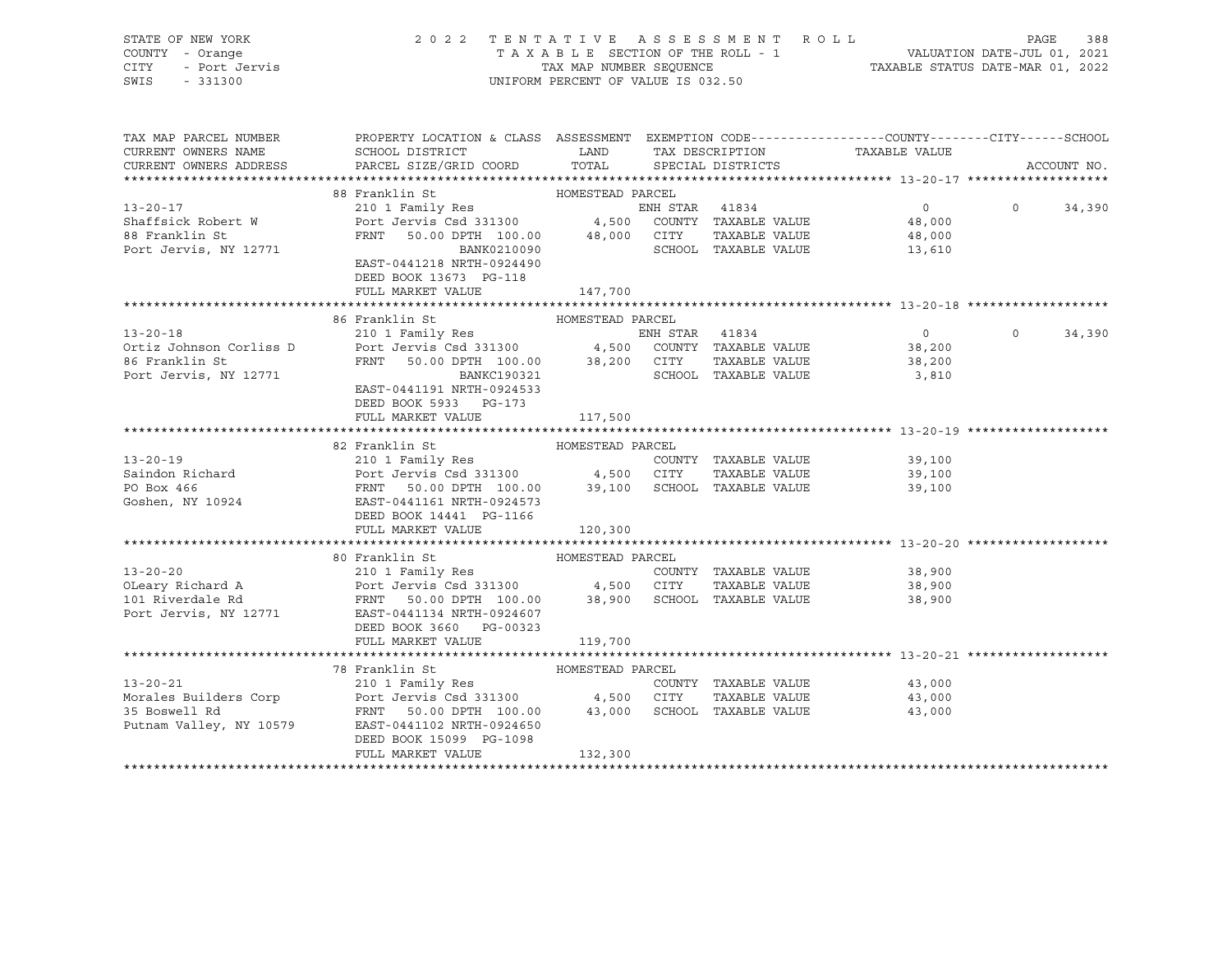## STATE OF NEW YORK 2 0 2 2 T E N T A T I V E A S S E S S M E N T R O L L PAGE 389 COUNTY - Orange T A X A B L E SECTION OF THE ROLL - 1 VALUATION DATE-JUL 01, 2021 CITY - Port Jervis TAX MAP NUMBER SEQUENCE TAXABLE STATUS DATE-MAR 01, 2022

| TAX MAP PARCEL NUMBER<br>CURRENT OWNERS NAME<br>CURRENT OWNERS ADDRESS | PROPERTY LOCATION & CLASS ASSESSMENT EXEMPTION CODE---------------COUNTY-------CITY------SCHOOL<br>SCHOOL DISTRICT TAND TAX DESCRIPTION<br>PARCEL SIZE/GRID COORD                                                                                                                                                                                                                                                                                                         | TOTAL            | SPECIAL DISTRICTS    | TAXABLE VALUE                                      |                | ACCOUNT NO. |
|------------------------------------------------------------------------|---------------------------------------------------------------------------------------------------------------------------------------------------------------------------------------------------------------------------------------------------------------------------------------------------------------------------------------------------------------------------------------------------------------------------------------------------------------------------|------------------|----------------------|----------------------------------------------------|----------------|-------------|
|                                                                        |                                                                                                                                                                                                                                                                                                                                                                                                                                                                           |                  |                      |                                                    |                |             |
|                                                                        | 74 Franklin St<br>FRIERD PARCEL<br>210 1 Family Res<br>210 1 Family Res<br>210 1 Family Res<br>210 1 Family Res<br>210 1 Family Res<br>210 1 Family Res<br>2131300<br>2131300<br>21450 2000 COUNTY TAXABLE VALUE<br>2000 50,000<br>2287-0441075 NRTH-0924694<br>26,000<br>                                                                                                                                                                                                |                  |                      |                                                    |                |             |
| $13 - 20 - 22$                                                         |                                                                                                                                                                                                                                                                                                                                                                                                                                                                           |                  |                      |                                                    | $\circ$        | 13,770      |
| Mench William C                                                        |                                                                                                                                                                                                                                                                                                                                                                                                                                                                           |                  |                      |                                                    |                |             |
|                                                                        |                                                                                                                                                                                                                                                                                                                                                                                                                                                                           |                  |                      |                                                    |                |             |
|                                                                        |                                                                                                                                                                                                                                                                                                                                                                                                                                                                           |                  |                      |                                                    |                |             |
| Mench Debbie L<br>74 Franklin St<br>Port Jervis, NY 12771              |                                                                                                                                                                                                                                                                                                                                                                                                                                                                           |                  |                      |                                                    |                |             |
|                                                                        | FULL MARKET VALUE 153,800                                                                                                                                                                                                                                                                                                                                                                                                                                                 |                  |                      |                                                    |                |             |
|                                                                        |                                                                                                                                                                                                                                                                                                                                                                                                                                                                           |                  |                      |                                                    |                |             |
|                                                                        | 72 Franklin St                                                                                                                                                                                                                                                                                                                                                                                                                                                            | HOMESTEAD PARCEL |                      |                                                    |                |             |
| $13 - 20 - 23$                                                         |                                                                                                                                                                                                                                                                                                                                                                                                                                                                           |                  |                      | $\overline{0}$                                     | $\Omega$       | 13,770      |
| Chalmers Leonard S Jr                                                  |                                                                                                                                                                                                                                                                                                                                                                                                                                                                           |                  |                      | 51,550                                             |                |             |
| 72 Franklin St                                                         |                                                                                                                                                                                                                                                                                                                                                                                                                                                                           |                  |                      | 51,550                                             |                |             |
| Port Jervis, NY 12771                                                  |                                                                                                                                                                                                                                                                                                                                                                                                                                                                           |                  |                      | 37,780                                             |                |             |
|                                                                        | EAST-0441058 NRTH-0924760                                                                                                                                                                                                                                                                                                                                                                                                                                                 |                  |                      |                                                    |                |             |
|                                                                        | DEED BOOK 5366 PG-219                                                                                                                                                                                                                                                                                                                                                                                                                                                     |                  |                      |                                                    |                |             |
|                                                                        | FULL MARKET VALUE                                                                                                                                                                                                                                                                                                                                                                                                                                                         | 158,600          |                      |                                                    |                |             |
|                                                                        |                                                                                                                                                                                                                                                                                                                                                                                                                                                                           |                  |                      |                                                    |                |             |
|                                                                        |                                                                                                                                                                                                                                                                                                                                                                                                                                                                           |                  |                      |                                                    |                |             |
|                                                                        |                                                                                                                                                                                                                                                                                                                                                                                                                                                                           |                  |                      | 52,000                                             |                |             |
|                                                                        |                                                                                                                                                                                                                                                                                                                                                                                                                                                                           |                  |                      | 52,000                                             |                |             |
|                                                                        |                                                                                                                                                                                                                                                                                                                                                                                                                                                                           |                  |                      | 52,000                                             |                |             |
|                                                                        |                                                                                                                                                                                                                                                                                                                                                                                                                                                                           |                  |                      |                                                    |                |             |
|                                                                        |                                                                                                                                                                                                                                                                                                                                                                                                                                                                           | 160,000          |                      |                                                    |                |             |
|                                                                        |                                                                                                                                                                                                                                                                                                                                                                                                                                                                           |                  |                      |                                                    |                |             |
|                                                                        |                                                                                                                                                                                                                                                                                                                                                                                                                                                                           |                  |                      |                                                    |                |             |
|                                                                        | $\begin{array}{cccc} \text{73 Franklin St} & \text{HOMESTEAD PARCH} \\ \text{210 1 Family Res} & \text{BAS STAR} & \text{41854} \\ \text{Rene Mikerson} & \text{Port Jervis Csd 331300} & \text{4,500} & \text{COUNTY TAXABLE VALUE} \\ \text{Sotelo Vanessa} & \text{FRNT} & \text{50.00 DPTH} & \text{100.00} & \text{49,000} & \text{CITY} & \text{TAXABLE VALUE} \\ \text{73 Franklin St} & \text{STAR} & \text{SCABUE} & \text{SCABUE} & \text{STAR} \\ \end{array}$ |                  |                      | $\overline{0}$                                     | $\overline{0}$ | 13,770      |
|                                                                        |                                                                                                                                                                                                                                                                                                                                                                                                                                                                           |                  |                      | 49,000                                             |                |             |
|                                                                        |                                                                                                                                                                                                                                                                                                                                                                                                                                                                           |                  | TAXABLE VALUE        | 49,000                                             |                |             |
|                                                                        |                                                                                                                                                                                                                                                                                                                                                                                                                                                                           |                  |                      | 35,230                                             |                |             |
|                                                                        | Port Jervis, NY 12771 EAST-0440938 NRTH-0924590                                                                                                                                                                                                                                                                                                                                                                                                                           |                  |                      |                                                    |                |             |
|                                                                        | DEED BOOK 12858 PG-529                                                                                                                                                                                                                                                                                                                                                                                                                                                    |                  |                      |                                                    |                |             |
|                                                                        | FULL MARKET VALUE                                                                                                                                                                                                                                                                                                                                                                                                                                                         | 150,800          |                      |                                                    |                |             |
|                                                                        |                                                                                                                                                                                                                                                                                                                                                                                                                                                                           |                  |                      |                                                    |                |             |
|                                                                        | 75-77 Franklin St                                                                                                                                                                                                                                                                                                                                                                                                                                                         | HOMESTEAD PARCEL |                      |                                                    |                |             |
|                                                                        |                                                                                                                                                                                                                                                                                                                                                                                                                                                                           |                  |                      | 48,150                                             |                |             |
|                                                                        |                                                                                                                                                                                                                                                                                                                                                                                                                                                                           |                  |                      | TAXABLE VALUE 48,150                               |                |             |
|                                                                        |                                                                                                                                                                                                                                                                                                                                                                                                                                                                           |                  |                      | 48,150                                             |                |             |
|                                                                        | Port Jervis, NY 12771 EAST-0440973 NRTH-0924552                                                                                                                                                                                                                                                                                                                                                                                                                           |                  |                      |                                                    |                |             |
|                                                                        | DEED BOOK 2553 PG-00051                                                                                                                                                                                                                                                                                                                                                                                                                                                   |                  |                      |                                                    |                |             |
|                                                                        | FULL MARKET VALUE                                                                                                                                                                                                                                                                                                                                                                                                                                                         | 148,200          |                      |                                                    |                |             |
|                                                                        |                                                                                                                                                                                                                                                                                                                                                                                                                                                                           |                  |                      | ********************************** 13-21-4 ******* |                |             |
|                                                                        | 79 Franklin St                                                                                                                                                                                                                                                                                                                                                                                                                                                            | HOMESTEAD PARCEL |                      |                                                    |                |             |
|                                                                        |                                                                                                                                                                                                                                                                                                                                                                                                                                                                           |                  | COUNTY TAXABLE VALUE | 36,100                                             |                |             |
|                                                                        | 13-21-4<br>OLeary Richard A<br>210 1 Family Res<br>210 1 Family Res<br>Port Jervis Csd 331300<br>2,975 CITY TAXABLE VALUE<br>2000 2,975 CITY TAXABLE VALUE<br>Port Jervis, NY 12771<br>EART-0440993 NRTH-0924517                                                                                                                                                                                                                                                          |                  | TAXABLE VALUE        | 36,100                                             |                |             |
|                                                                        |                                                                                                                                                                                                                                                                                                                                                                                                                                                                           |                  |                      | 36,100                                             |                |             |
|                                                                        |                                                                                                                                                                                                                                                                                                                                                                                                                                                                           |                  |                      |                                                    |                |             |
|                                                                        | DEED BOOK 3660 PG-00319                                                                                                                                                                                                                                                                                                                                                                                                                                                   |                  |                      |                                                    |                |             |
|                                                                        | FULL MARKET VALUE                                                                                                                                                                                                                                                                                                                                                                                                                                                         | 111,100          |                      |                                                    |                |             |
|                                                                        |                                                                                                                                                                                                                                                                                                                                                                                                                                                                           |                  |                      |                                                    |                |             |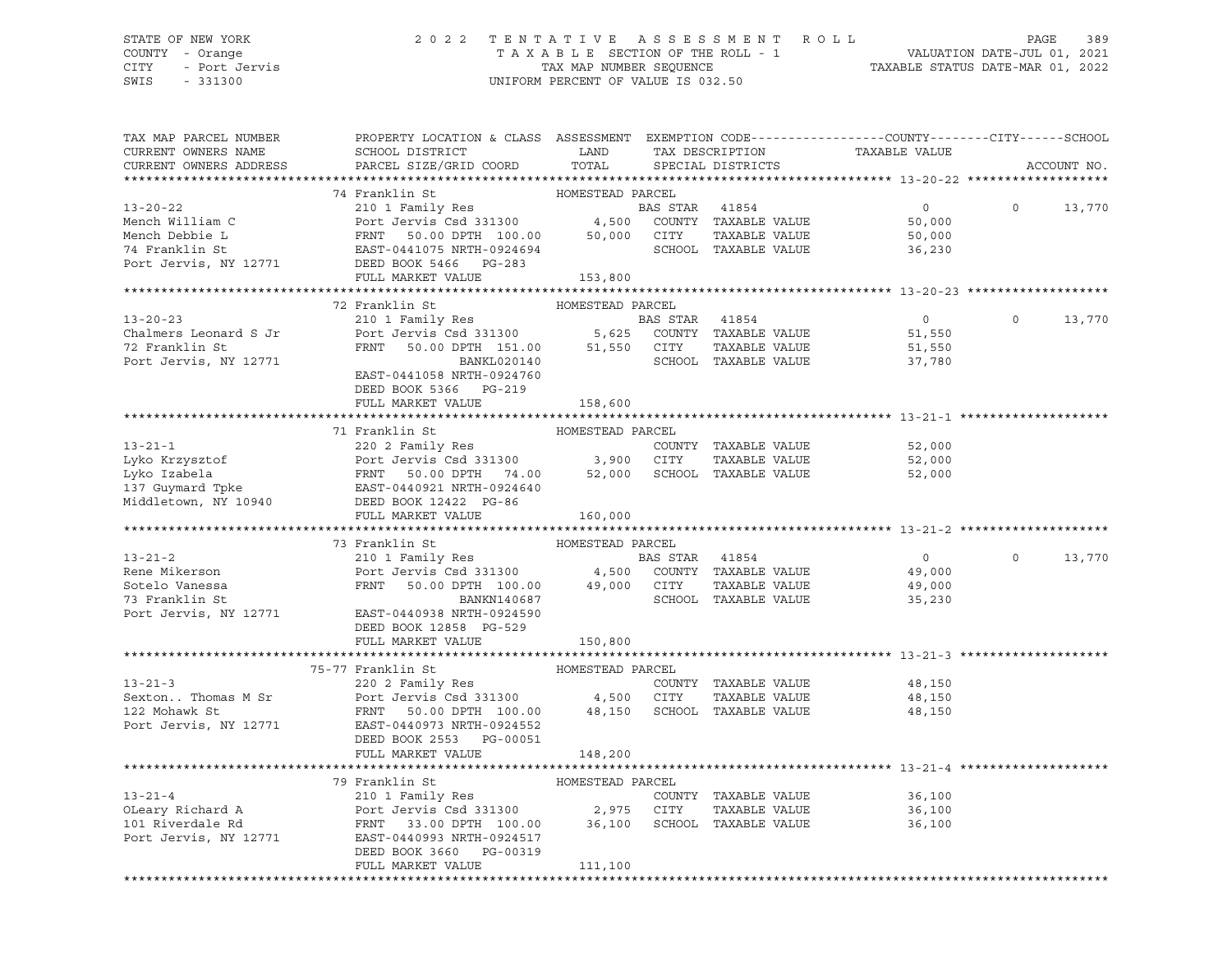## STATE OF NEW YORK 2 0 2 2 T E N T A T I V E A S S E S S M E N T R O L L PAGE 390 COUNTY - Orange T A X A B L E SECTION OF THE ROLL - 1 VALUATION DATE-JUL 01, 2021 CITY - Port Jervis TAX MAP NUMBER SEQUENCE TAXABLE STATUS DATE-MAR 01, 2022

| TAX MAP PARCEL NUMBER<br>CURRENT OWNERS NAME<br>CURRENT OWNERS ADDRESS | PROPERTY LOCATION & CLASS ASSESSMENT EXEMPTION CODE----------------COUNTY-------CITY------SCHOOL<br>SCHOOL DISTRICT<br>PARCEL SIZE/GRID COORD                                | LAND<br>TOTAL    | TAX DESCRIPTION<br>SPECIAL DISTRICTS | TAXABLE VALUE  | ACCOUNT NO.        |
|------------------------------------------------------------------------|------------------------------------------------------------------------------------------------------------------------------------------------------------------------------|------------------|--------------------------------------|----------------|--------------------|
|                                                                        |                                                                                                                                                                              |                  |                                      |                |                    |
|                                                                        | 81 Franklin St                                                                                                                                                               | HOMESTEAD PARCEL |                                      |                |                    |
| $13 - 21 - 5$                                                          |                                                                                                                                                                              |                  | COUNTY TAXABLE VALUE                 | 42,000         |                    |
| Brescia Louis                                                          | 210 1 Family Res<br>Port Jervis Csd 331300 2,950 CITY                                                                                                                        |                  | TAXABLE VALUE                        | 42,000         |                    |
| Brescia Eileen                                                         |                                                                                                                                                                              |                  | SCHOOL TAXABLE VALUE                 | 42,000         |                    |
| 60 Dekay Rd                                                            |                                                                                                                                                                              |                  |                                      |                |                    |
| $\frac{60 \text{ Lcm}}{2}$ In 10990                                    |                                                                                                                                                                              |                  |                                      |                |                    |
|                                                                        | Port Jervis Csd 331300<br>FRNT 33.00 DPTH 100.00 42,000<br>EAST-0441010 NRTH-0924497<br>DEED BOOK 13901 PG-253<br>129,200<br>FULL MARKET VALUE                               | 129,200          |                                      |                |                    |
|                                                                        |                                                                                                                                                                              |                  |                                      |                |                    |
|                                                                        | 83 Franklin St                                                                                                                                                               | HOMESTEAD PARCEL |                                      |                |                    |
| $13 - 21 - 6$                                                          | 210 1 Family Res                                                                                                                                                             |                  | COUNTY TAXABLE VALUE                 | 44,050         |                    |
| Acevedo Luz M                                                          | Port Jervis Csd 331300 2,975 CITY                                                                                                                                            |                  | TAXABLE VALUE                        | 44,050         |                    |
| Diaz Paulo M                                                           | FRNT 33.00 DPTH 100.00                                                                                                                                                       |                  | 44,050 SCHOOL TAXABLE VALUE          | 44,050         |                    |
| 83 Franklin St                                                         | BANKC070290                                                                                                                                                                  |                  |                                      |                |                    |
| Port Jervis, NY 12771                                                  | EAST-0441036 NRTH-0924469                                                                                                                                                    |                  |                                      |                |                    |
|                                                                        | DEED BOOK 14945 PG-702                                                                                                                                                       |                  |                                      |                |                    |
|                                                                        | FULL MARKET VALUE                                                                                                                                                            | 135,500          |                                      |                |                    |
|                                                                        |                                                                                                                                                                              |                  |                                      |                |                    |
|                                                                        | 85 Franklin St                                                                                                                                                               | HOMESTEAD PARCEL |                                      |                |                    |
| $13 - 21 - 7$                                                          | 210 1 Family Res<br>210 1 Family Kes<br>Port Jervis Csd 331300               4,500   CITY    TAXABLE VALUE<br>FRNT   50.00 DPTH  100.00       36,650   SCHOOL  TAXABLE VALUE |                  | COUNTY TAXABLE VALUE                 | 36,650         |                    |
| Leonard Lawrence                                                       |                                                                                                                                                                              |                  | TAXABLE VALUE                        | 36,650         |                    |
| 64 Myers Rd                                                            |                                                                                                                                                                              |                  |                                      | 36,650         |                    |
| Godeffroy, NY 12729                                                    | EAST-0441063 NRTH-0924442                                                                                                                                                    |                  |                                      |                |                    |
|                                                                        | DEED BOOK 13902 PG-580<br>FULL MARKET VALUE                                                                                                                                  | 112,800          |                                      |                |                    |
|                                                                        |                                                                                                                                                                              |                  |                                      |                |                    |
|                                                                        | 87 Franklin St                                                                                                                                                               | HOMESTEAD PARCEL |                                      |                |                    |
| $13 - 21 - 8$                                                          |                                                                                                                                                                              |                  |                                      | $\overline{0}$ | $\Omega$<br>13,770 |
| Heussy Charles D                                                       | 210 1 Family Res<br>Port Jervis Csd 331300                      4,500   COUNTY TAXABLE VALUE                                                                                 |                  |                                      | 44,450         |                    |
|                                                                        |                                                                                                                                                                              |                  | TAXABLE VALUE                        | 44,450         |                    |
|                                                                        |                                                                                                                                                                              |                  | SCHOOL TAXABLE VALUE                 | 30,680         |                    |
|                                                                        | Heussy Patricia<br>Heussy Patricia<br>87 Franklin St<br>BERNT 50.00 DPTH 100.00 44,450 CITY<br>87 Franklin St<br>BERD BOOK 3844 PG-81<br>POTT JERD BOOK 3844 PG-81           |                  |                                      |                |                    |
|                                                                        | FULL MARKET VALUE                                                                                                                                                            | 136,800          |                                      |                |                    |
|                                                                        |                                                                                                                                                                              |                  |                                      |                |                    |
|                                                                        | 89 Franklin St                                                                                                                                                               | HOMESTEAD PARCEL |                                      |                |                    |
| $13 - 21 - 9$                                                          | 210 1 Family Res                                                                                                                                                             |                  | COUNTY TAXABLE VALUE                 | 42,500         |                    |
| Gessner Kate                                                           | Port Jervis Csd 331300 4,500 CITY                                                                                                                                            |                  | TAXABLE VALUE                        | 42,500         |                    |
| 89 Franklin St                                                         | FRNT 50.00 DPTH 100.00 42,500 SCHOOL TAXABLE VALUE                                                                                                                           |                  |                                      | 42,500         |                    |
| Port Jervis, NY 12771                                                  | EAST-0441122 NRTH-0924360                                                                                                                                                    |                  |                                      |                |                    |
|                                                                        | DEED BOOK 14458 PG-1264                                                                                                                                                      |                  |                                      |                |                    |
|                                                                        | FULL MARKET VALUE                                                                                                                                                            | 130,800          |                                      |                |                    |
|                                                                        |                                                                                                                                                                              |                  |                                      |                |                    |
|                                                                        | 91 Franklin St                                                                                                                                                               | HOMESTEAD PARCEL |                                      |                |                    |
| $13 - 21 - 10$                                                         | 210 1 Family Res                                                                                                                                                             |                  | COUNTY TAXABLE VALUE                 | 44,600         |                    |
| Culvert LLC                                                            | Port Jervis Csd 331300 3,425 CITY                                                                                                                                            |                  | TAXABLE VALUE                        | 44,600         |                    |
| 25 Wiener Dr Unit 101                                                  | FRNT 38.00 DPTH 100.00                                                                                                                                                       |                  | 44,600 SCHOOL TAXABLE VALUE          | 44,600         |                    |
| Monsey, NY 10952                                                       | EAST-0441148 NRTH-0924319                                                                                                                                                    |                  |                                      |                |                    |
|                                                                        | DEED BOOK 14937 PG-1874<br>FULL MARKET VALUE                                                                                                                                 |                  |                                      |                |                    |
|                                                                        |                                                                                                                                                                              | 137,200          |                                      |                |                    |
|                                                                        |                                                                                                                                                                              |                  |                                      |                |                    |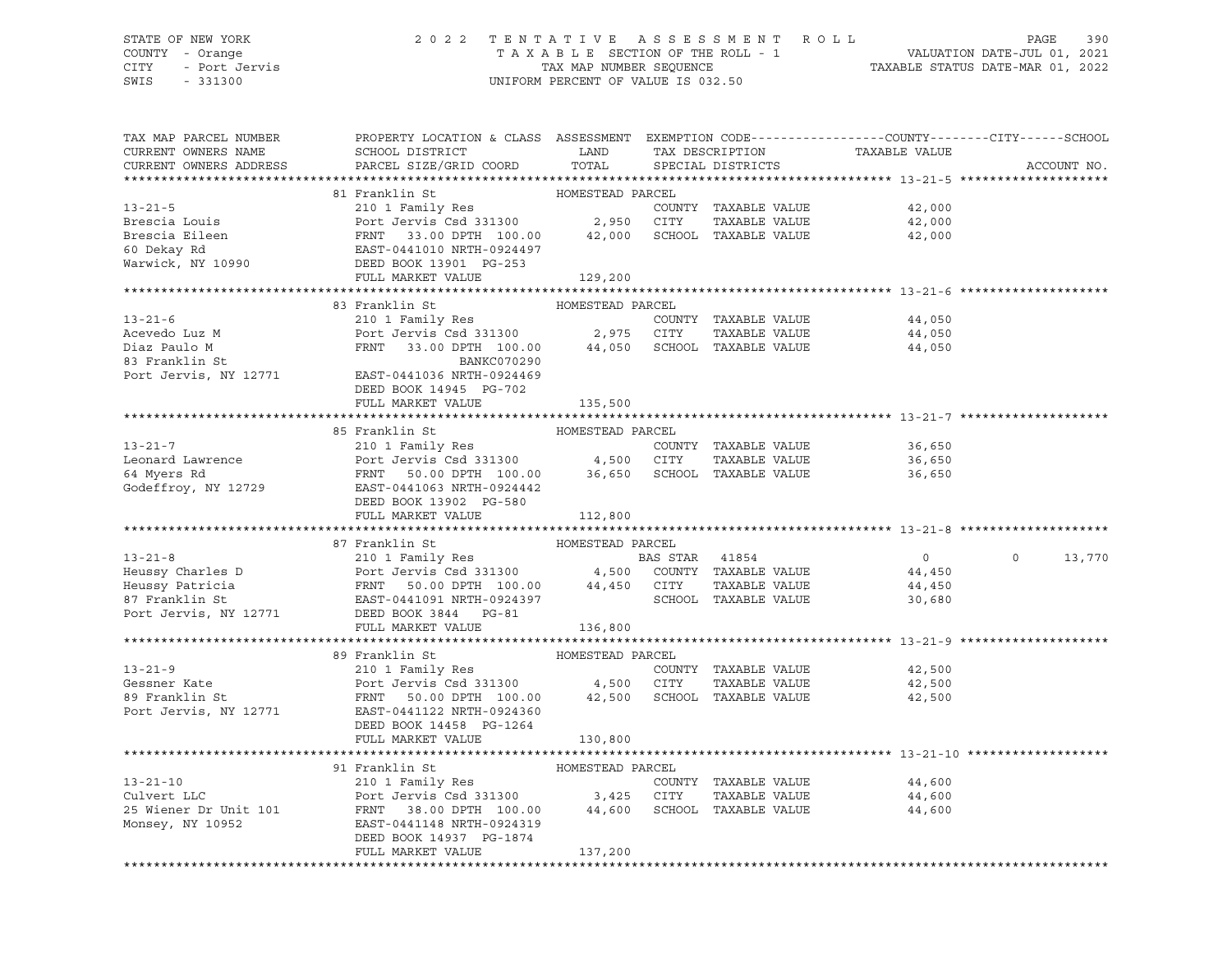## STATE OF NEW YORK 2 0 2 2 T E N T A T I V E A S S E S S M E N T R O L L PAGE 391 COUNTY - Orange T A X A B L E SECTION OF THE ROLL - 1 VALUATION DATE-JUL 01, 2021 CITY - Port Jervis TAX MAP NUMBER SEQUENCE TAXABLE STATUS DATE-MAR 01, 2022

| TAX MAP PARCEL NUMBER<br>CURRENT OWNERS NAME<br>CURRENT OWNERS ADDRESS | PROPERTY LOCATION & CLASS ASSESSMENT EXEMPTION CODE---------------COUNTY-------CITY------SCHOOL<br>SCHOOL DISTRICT<br>PARCEL SIZE/GRID COORD | LAND<br>TOTAL    |      | TAX DESCRIPTION<br>SPECIAL DISTRICTS | TAXABLE VALUE  | ACCOUNT NO.        |
|------------------------------------------------------------------------|----------------------------------------------------------------------------------------------------------------------------------------------|------------------|------|--------------------------------------|----------------|--------------------|
|                                                                        |                                                                                                                                              |                  |      |                                      |                |                    |
|                                                                        | 97 Franklin St                                                                                                                               | HOMESTEAD PARCEL |      |                                      |                |                    |
| $13 - 21 - 11$                                                         | 210 1 Family Res                                                                                                                             |                  |      | COUNTY TAXABLE VALUE                 | 34,550         |                    |
| Itzkowitz Chava Z                                                      | Ziu I ramily Res<br>Port Jervis Csd 331300                                                                                                   | 4,325            | CITY | TAXABLE VALUE                        | 34,550         |                    |
| Itzkowitz Avrohom M                                                    | FRNT 48.00 DPTH 100.00 34,550 SCHOOL TAXABLE VALUE                                                                                           |                  |      |                                      | 34,550         |                    |
| 25 Wiener Dr Unit 101                                                  | EAST-0441176 NRTH-0924282                                                                                                                    |                  |      |                                      |                |                    |
| Monsey, NY 10952                                                       | DEED BOOK 14571 PG-1248                                                                                                                      |                  |      |                                      |                |                    |
|                                                                        | FULL MARKET VALUE                                                                                                                            | 106,300          |      |                                      |                |                    |
|                                                                        |                                                                                                                                              |                  |      |                                      |                |                    |
|                                                                        | 99 Franklin St                                                                                                                               | HOMESTEAD PARCEL |      |                                      |                |                    |
| $13 - 21 - 12$                                                         | 210 1 Family Res                                                                                                                             |                  |      | COUNTY TAXABLE VALUE                 | 31,400         |                    |
| Sensale Joseph A                                                       | Port Jervis Csd 331300<br>FRNT 50.00 DPTH 100.00                                                                                             | 4,500 CITY       |      | TAXABLE VALUE                        | 31,400         |                    |
| 24 South Barnyard Ln                                                   |                                                                                                                                              |                  |      | 31,400 SCHOOL TAXABLE VALUE          | 31,400         |                    |
| Mahwah, NJ 07430                                                       | BANK0210090                                                                                                                                  |                  |      |                                      |                |                    |
|                                                                        | EAST-0441209 NRTH-0924242                                                                                                                    |                  |      |                                      |                |                    |
|                                                                        | DEED BOOK 14634 PG-1263                                                                                                                      |                  |      |                                      |                |                    |
|                                                                        | FULL MARKET VALUE                                                                                                                            | 96,600           |      |                                      |                |                    |
|                                                                        |                                                                                                                                              |                  |      |                                      |                |                    |
|                                                                        | 30 Pennsylvania Ave                                                                                                                          | HOMESTEAD PARCEL |      |                                      |                |                    |
| $13 - 21 - 13$                                                         | 210 1 Family Res<br>Port Jeruis Csd 331300 3,500 COUNTY TAXABLE VALUE                                                                        |                  |      |                                      | $\overline{0}$ | $\circ$<br>13,770  |
| Winters Kenneth G                                                      | FRNT 50.00 DPTH 62.00                                                                                                                        |                  |      | TAXABLE VALUE                        | 42,650         |                    |
| 30 Pennsylvania Ave                                                    |                                                                                                                                              | 42,650           | CITY |                                      | 42,650         |                    |
| Port Jervis, NY 12771                                                  | EAST-0441285 NRTH-0924214<br>DEED BOOK 13371 PG-1855                                                                                         |                  |      | SCHOOL TAXABLE VALUE                 | 28,880         |                    |
|                                                                        | FULL MARKET VALUE                                                                                                                            | 131,200          |      |                                      |                |                    |
|                                                                        |                                                                                                                                              |                  |      |                                      |                |                    |
|                                                                        | 28 Pennsylvania Ave                                                                                                                          | HOMESTEAD PARCEL |      |                                      |                |                    |
| $13 - 21 - 14.2$                                                       | 210 1 Family Res<br>Port Jervis Csd 331300 5,950 COUNTY TAXABLE VALUE<br>FRNT 75.00 DPTH 66.00 43,300 CITY TAXABLE VALUE                     |                  |      |                                      | $\circ$        | $\Omega$<br>34,390 |
| Van Horn Linda J                                                       |                                                                                                                                              |                  |      |                                      | 43,300         |                    |
| Van Horn Harold C                                                      |                                                                                                                                              |                  |      |                                      | 43,300         |                    |
| PO Box 655                                                             | EAST-0441225 NRTH-0924210                                                                                                                    |                  |      | SCHOOL TAXABLE VALUE                 | 8,910          |                    |
| Sparrowbush, NY 12780                                                  | DEED BOOK 1933 PG-00637                                                                                                                      |                  |      |                                      |                |                    |
|                                                                        | FULL MARKET VALUE                                                                                                                            | 133,200          |      |                                      |                |                    |
|                                                                        |                                                                                                                                              |                  |      |                                      |                |                    |
|                                                                        | 26 Pennsylvania Ave                                                                                                                          | HOMESTEAD PARCEL |      |                                      |                |                    |
| $13 - 21 - 16$                                                         | 210 1 Family Res                                                                                                                             |                  |      | COUNTY TAXABLE VALUE                 | 37,650         |                    |
| Sui Hongzhi                                                            |                                                                                                                                              |                  |      | TAXABLE VALUE                        | 37,650         |                    |
| Chenguang Song                                                         | Port Jervis Csd 331300 3,925 CITY<br>FRNT 50.00 DPTH 75.00 37,650 SCHOO<br>Port Je<br>FRNT<br>EAST-04                                        |                  |      | 37,650 SCHOOL TAXABLE VALUE          | 37,650         |                    |
| 2176 Mountain Rd                                                       | EAST-0441173 NRTH-0924137                                                                                                                    |                  |      |                                      |                |                    |
| Otisville, NY 10963                                                    | DEED BOOK 13688 PG-1929                                                                                                                      |                  |      |                                      |                |                    |
|                                                                        | FULL MARKET VALUE                                                                                                                            | 115,800          |      |                                      |                |                    |
|                                                                        |                                                                                                                                              |                  |      |                                      |                |                    |
|                                                                        | 136 Hammond St                                                                                                                               | HOMESTEAD PARCEL |      |                                      |                |                    |
| $13 - 21 - 17$                                                         | 311 Res vac land                                                                                                                             |                  |      | COUNTY TAXABLE VALUE                 | 2,850          |                    |
| Sui Hongzhi<br>$\frac{1}{3}$                                           | Port Jervis Csd 331300                                                                                                                       | 2,850            | CITY | TAXABLE VALUE                        | 2,850          |                    |
| Chenquang Song                                                         | FRNT<br>50.00 DPTH 75.00                                                                                                                     | 2,850            |      | SCHOOL TAXABLE VALUE                 | 2,850          |                    |
| 2176 Mountain Rd                                                       | EAST-0441139 NRTH-0924176                                                                                                                    |                  |      |                                      |                |                    |
| Otisville, NY 10963                                                    | DEED BOOK 13688 PG-1929                                                                                                                      |                  |      |                                      |                |                    |
|                                                                        | FULL MARKET VALUE                                                                                                                            | 8,800            |      |                                      |                |                    |
|                                                                        |                                                                                                                                              |                  |      |                                      |                |                    |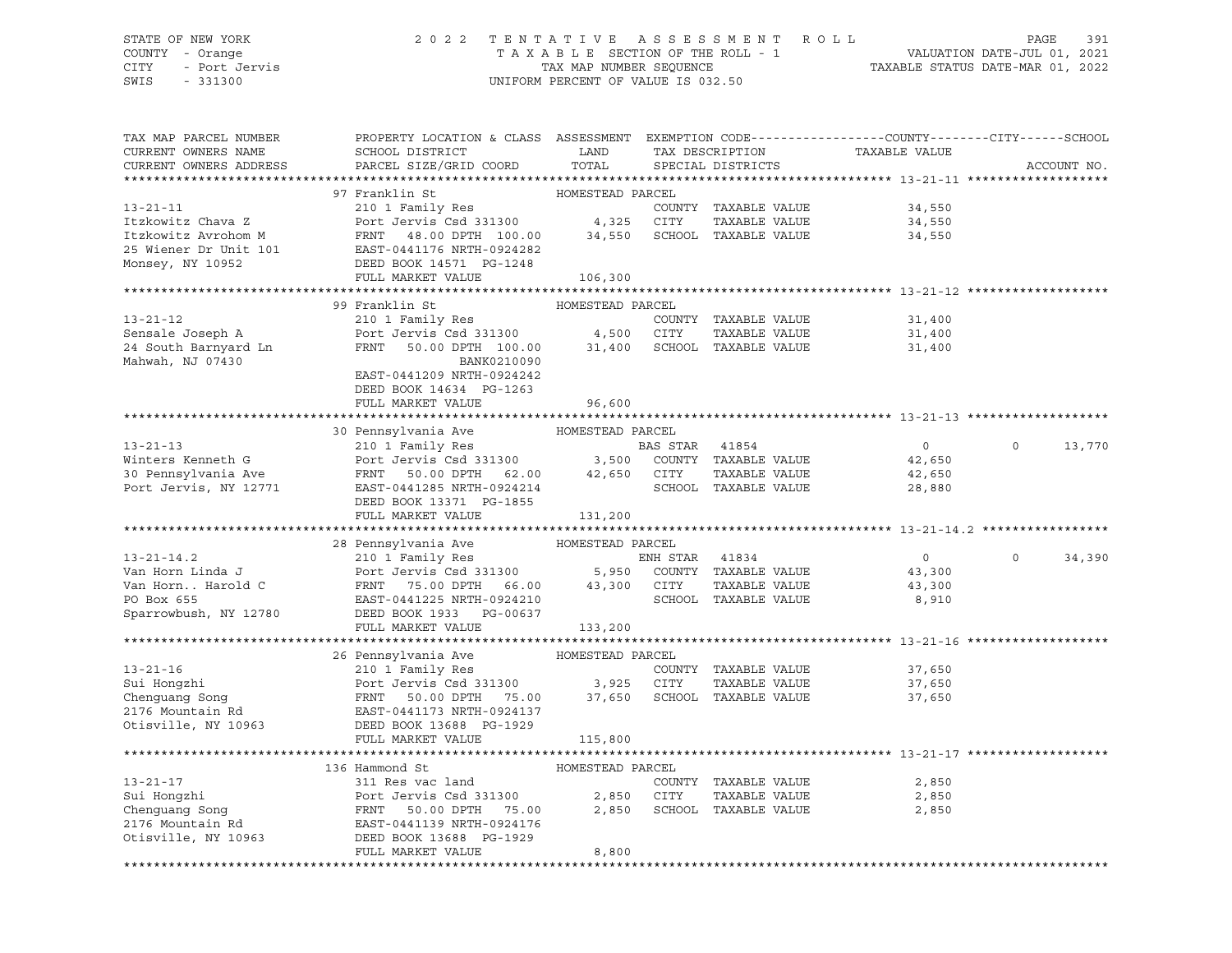## STATE OF NEW YORK 2 0 2 2 T E N T A T I V E A S S E S S M E N T R O L L PAGE 392 COUNTY - Orange T A X A B L E SECTION OF THE ROLL - 1 VALUATION DATE-JUL 01, 2021 CITY - Port Jervis TAX MAP NUMBER SEQUENCE TAXABLE STATUS DATE-MAR 01, 2022

SWIS - 331300 UNIFORM PERCENT OF VALUE IS 032.50

| ACCOUNT NO.<br>DEED BOOK 13986 PG-1439<br>---<br>FULL MARKET VALUE<br>17,400<br>13-21-19<br>128 Hammond St<br>220 1 Family Res<br>Eckert Margaret C<br>238 Hammond St<br>238 Hammond St<br>238 Hammond St<br>238 Hammond St<br>238 Hammond St<br>238 Hammond St<br>238 Hammond St<br>238 Hammond St<br>239 Hammond St<br>239 Hammond St<br><br>13-21-20<br>126 Hammond St<br>210 1 Family Res<br>K&B Elite Properties LLC<br>POTT Jervis Csd 331300<br>210 1 Family Res<br>FRNT 50.00 DPTH 100.00<br>217 100.00<br>27,000<br>27,000<br>27,000<br>27,000<br>27,000<br>27,000<br>27,000<br>27,000<br>27,000<br>27<br>FULL MARKET VALUE 113,800<br>13-21-21<br>13-21-21<br>210 1 Family Res<br>Cai Jingyan Port Jervis Csd 331300<br>210 1 Family Res<br>Port Jervis Csd 331300<br>212 Hammond St<br>22 Hammond St<br>22 Hammond St<br>22 Hammond St<br>22 Hammond St<br>22 Hammond St<br>22 Hammond St<br><br>FULL MARKET VALUE<br>139,400<br>********************************** 13-21-22 ********<br>13-21-22<br>13-21-22<br>20 Hammond St<br>20 Hammond St<br>20 2 Family Res<br>331300<br>C/o Joseph Fischer FRNT 50.00 DPTH 100.00 64,000 SCHOOL TAXABLE VALUE<br>21 Mill Ridge Rd<br>21 Mill Ridge Rd<br>22 Mill Ridge Rd<br>22 Mill Ridge Rd<br>22 M<br>196,900 | TAX MAP PARCEL NUMBER | PROPERTY LOCATION & CLASS ASSESSMENT EXEMPTION CODE----------------COUNTY-------CITY------SCHOOL |  |  |  |
|---------------------------------------------------------------------------------------------------------------------------------------------------------------------------------------------------------------------------------------------------------------------------------------------------------------------------------------------------------------------------------------------------------------------------------------------------------------------------------------------------------------------------------------------------------------------------------------------------------------------------------------------------------------------------------------------------------------------------------------------------------------------------------------------------------------------------------------------------------------------------------------------------------------------------------------------------------------------------------------------------------------------------------------------------------------------------------------------------------------------------------------------------------------------------------------------------------------------------------------------------------------------|-----------------------|--------------------------------------------------------------------------------------------------|--|--|--|
|                                                                                                                                                                                                                                                                                                                                                                                                                                                                                                                                                                                                                                                                                                                                                                                                                                                                                                                                                                                                                                                                                                                                                                                                                                                                     |                       |                                                                                                  |  |  |  |
|                                                                                                                                                                                                                                                                                                                                                                                                                                                                                                                                                                                                                                                                                                                                                                                                                                                                                                                                                                                                                                                                                                                                                                                                                                                                     |                       |                                                                                                  |  |  |  |
|                                                                                                                                                                                                                                                                                                                                                                                                                                                                                                                                                                                                                                                                                                                                                                                                                                                                                                                                                                                                                                                                                                                                                                                                                                                                     |                       |                                                                                                  |  |  |  |
|                                                                                                                                                                                                                                                                                                                                                                                                                                                                                                                                                                                                                                                                                                                                                                                                                                                                                                                                                                                                                                                                                                                                                                                                                                                                     |                       |                                                                                                  |  |  |  |
|                                                                                                                                                                                                                                                                                                                                                                                                                                                                                                                                                                                                                                                                                                                                                                                                                                                                                                                                                                                                                                                                                                                                                                                                                                                                     |                       |                                                                                                  |  |  |  |
|                                                                                                                                                                                                                                                                                                                                                                                                                                                                                                                                                                                                                                                                                                                                                                                                                                                                                                                                                                                                                                                                                                                                                                                                                                                                     |                       |                                                                                                  |  |  |  |
|                                                                                                                                                                                                                                                                                                                                                                                                                                                                                                                                                                                                                                                                                                                                                                                                                                                                                                                                                                                                                                                                                                                                                                                                                                                                     |                       |                                                                                                  |  |  |  |
|                                                                                                                                                                                                                                                                                                                                                                                                                                                                                                                                                                                                                                                                                                                                                                                                                                                                                                                                                                                                                                                                                                                                                                                                                                                                     |                       |                                                                                                  |  |  |  |
|                                                                                                                                                                                                                                                                                                                                                                                                                                                                                                                                                                                                                                                                                                                                                                                                                                                                                                                                                                                                                                                                                                                                                                                                                                                                     |                       |                                                                                                  |  |  |  |
|                                                                                                                                                                                                                                                                                                                                                                                                                                                                                                                                                                                                                                                                                                                                                                                                                                                                                                                                                                                                                                                                                                                                                                                                                                                                     |                       |                                                                                                  |  |  |  |
|                                                                                                                                                                                                                                                                                                                                                                                                                                                                                                                                                                                                                                                                                                                                                                                                                                                                                                                                                                                                                                                                                                                                                                                                                                                                     |                       |                                                                                                  |  |  |  |
|                                                                                                                                                                                                                                                                                                                                                                                                                                                                                                                                                                                                                                                                                                                                                                                                                                                                                                                                                                                                                                                                                                                                                                                                                                                                     |                       |                                                                                                  |  |  |  |
|                                                                                                                                                                                                                                                                                                                                                                                                                                                                                                                                                                                                                                                                                                                                                                                                                                                                                                                                                                                                                                                                                                                                                                                                                                                                     |                       |                                                                                                  |  |  |  |
|                                                                                                                                                                                                                                                                                                                                                                                                                                                                                                                                                                                                                                                                                                                                                                                                                                                                                                                                                                                                                                                                                                                                                                                                                                                                     |                       |                                                                                                  |  |  |  |
|                                                                                                                                                                                                                                                                                                                                                                                                                                                                                                                                                                                                                                                                                                                                                                                                                                                                                                                                                                                                                                                                                                                                                                                                                                                                     |                       |                                                                                                  |  |  |  |
|                                                                                                                                                                                                                                                                                                                                                                                                                                                                                                                                                                                                                                                                                                                                                                                                                                                                                                                                                                                                                                                                                                                                                                                                                                                                     |                       |                                                                                                  |  |  |  |
|                                                                                                                                                                                                                                                                                                                                                                                                                                                                                                                                                                                                                                                                                                                                                                                                                                                                                                                                                                                                                                                                                                                                                                                                                                                                     |                       |                                                                                                  |  |  |  |
|                                                                                                                                                                                                                                                                                                                                                                                                                                                                                                                                                                                                                                                                                                                                                                                                                                                                                                                                                                                                                                                                                                                                                                                                                                                                     |                       |                                                                                                  |  |  |  |
|                                                                                                                                                                                                                                                                                                                                                                                                                                                                                                                                                                                                                                                                                                                                                                                                                                                                                                                                                                                                                                                                                                                                                                                                                                                                     |                       |                                                                                                  |  |  |  |
|                                                                                                                                                                                                                                                                                                                                                                                                                                                                                                                                                                                                                                                                                                                                                                                                                                                                                                                                                                                                                                                                                                                                                                                                                                                                     |                       |                                                                                                  |  |  |  |
|                                                                                                                                                                                                                                                                                                                                                                                                                                                                                                                                                                                                                                                                                                                                                                                                                                                                                                                                                                                                                                                                                                                                                                                                                                                                     |                       |                                                                                                  |  |  |  |
|                                                                                                                                                                                                                                                                                                                                                                                                                                                                                                                                                                                                                                                                                                                                                                                                                                                                                                                                                                                                                                                                                                                                                                                                                                                                     |                       |                                                                                                  |  |  |  |
|                                                                                                                                                                                                                                                                                                                                                                                                                                                                                                                                                                                                                                                                                                                                                                                                                                                                                                                                                                                                                                                                                                                                                                                                                                                                     |                       |                                                                                                  |  |  |  |
|                                                                                                                                                                                                                                                                                                                                                                                                                                                                                                                                                                                                                                                                                                                                                                                                                                                                                                                                                                                                                                                                                                                                                                                                                                                                     |                       |                                                                                                  |  |  |  |
|                                                                                                                                                                                                                                                                                                                                                                                                                                                                                                                                                                                                                                                                                                                                                                                                                                                                                                                                                                                                                                                                                                                                                                                                                                                                     |                       |                                                                                                  |  |  |  |
|                                                                                                                                                                                                                                                                                                                                                                                                                                                                                                                                                                                                                                                                                                                                                                                                                                                                                                                                                                                                                                                                                                                                                                                                                                                                     |                       |                                                                                                  |  |  |  |
|                                                                                                                                                                                                                                                                                                                                                                                                                                                                                                                                                                                                                                                                                                                                                                                                                                                                                                                                                                                                                                                                                                                                                                                                                                                                     |                       |                                                                                                  |  |  |  |
|                                                                                                                                                                                                                                                                                                                                                                                                                                                                                                                                                                                                                                                                                                                                                                                                                                                                                                                                                                                                                                                                                                                                                                                                                                                                     |                       |                                                                                                  |  |  |  |
|                                                                                                                                                                                                                                                                                                                                                                                                                                                                                                                                                                                                                                                                                                                                                                                                                                                                                                                                                                                                                                                                                                                                                                                                                                                                     |                       |                                                                                                  |  |  |  |
|                                                                                                                                                                                                                                                                                                                                                                                                                                                                                                                                                                                                                                                                                                                                                                                                                                                                                                                                                                                                                                                                                                                                                                                                                                                                     |                       |                                                                                                  |  |  |  |
|                                                                                                                                                                                                                                                                                                                                                                                                                                                                                                                                                                                                                                                                                                                                                                                                                                                                                                                                                                                                                                                                                                                                                                                                                                                                     |                       |                                                                                                  |  |  |  |
|                                                                                                                                                                                                                                                                                                                                                                                                                                                                                                                                                                                                                                                                                                                                                                                                                                                                                                                                                                                                                                                                                                                                                                                                                                                                     |                       |                                                                                                  |  |  |  |
|                                                                                                                                                                                                                                                                                                                                                                                                                                                                                                                                                                                                                                                                                                                                                                                                                                                                                                                                                                                                                                                                                                                                                                                                                                                                     |                       |                                                                                                  |  |  |  |
|                                                                                                                                                                                                                                                                                                                                                                                                                                                                                                                                                                                                                                                                                                                                                                                                                                                                                                                                                                                                                                                                                                                                                                                                                                                                     |                       |                                                                                                  |  |  |  |
|                                                                                                                                                                                                                                                                                                                                                                                                                                                                                                                                                                                                                                                                                                                                                                                                                                                                                                                                                                                                                                                                                                                                                                                                                                                                     |                       |                                                                                                  |  |  |  |
|                                                                                                                                                                                                                                                                                                                                                                                                                                                                                                                                                                                                                                                                                                                                                                                                                                                                                                                                                                                                                                                                                                                                                                                                                                                                     |                       |                                                                                                  |  |  |  |
|                                                                                                                                                                                                                                                                                                                                                                                                                                                                                                                                                                                                                                                                                                                                                                                                                                                                                                                                                                                                                                                                                                                                                                                                                                                                     |                       |                                                                                                  |  |  |  |
|                                                                                                                                                                                                                                                                                                                                                                                                                                                                                                                                                                                                                                                                                                                                                                                                                                                                                                                                                                                                                                                                                                                                                                                                                                                                     |                       |                                                                                                  |  |  |  |
|                                                                                                                                                                                                                                                                                                                                                                                                                                                                                                                                                                                                                                                                                                                                                                                                                                                                                                                                                                                                                                                                                                                                                                                                                                                                     |                       |                                                                                                  |  |  |  |
|                                                                                                                                                                                                                                                                                                                                                                                                                                                                                                                                                                                                                                                                                                                                                                                                                                                                                                                                                                                                                                                                                                                                                                                                                                                                     |                       |                                                                                                  |  |  |  |
|                                                                                                                                                                                                                                                                                                                                                                                                                                                                                                                                                                                                                                                                                                                                                                                                                                                                                                                                                                                                                                                                                                                                                                                                                                                                     |                       |                                                                                                  |  |  |  |
|                                                                                                                                                                                                                                                                                                                                                                                                                                                                                                                                                                                                                                                                                                                                                                                                                                                                                                                                                                                                                                                                                                                                                                                                                                                                     |                       |                                                                                                  |  |  |  |
|                                                                                                                                                                                                                                                                                                                                                                                                                                                                                                                                                                                                                                                                                                                                                                                                                                                                                                                                                                                                                                                                                                                                                                                                                                                                     |                       |                                                                                                  |  |  |  |
|                                                                                                                                                                                                                                                                                                                                                                                                                                                                                                                                                                                                                                                                                                                                                                                                                                                                                                                                                                                                                                                                                                                                                                                                                                                                     |                       |                                                                                                  |  |  |  |
|                                                                                                                                                                                                                                                                                                                                                                                                                                                                                                                                                                                                                                                                                                                                                                                                                                                                                                                                                                                                                                                                                                                                                                                                                                                                     |                       |                                                                                                  |  |  |  |
|                                                                                                                                                                                                                                                                                                                                                                                                                                                                                                                                                                                                                                                                                                                                                                                                                                                                                                                                                                                                                                                                                                                                                                                                                                                                     |                       |                                                                                                  |  |  |  |
|                                                                                                                                                                                                                                                                                                                                                                                                                                                                                                                                                                                                                                                                                                                                                                                                                                                                                                                                                                                                                                                                                                                                                                                                                                                                     |                       |                                                                                                  |  |  |  |
|                                                                                                                                                                                                                                                                                                                                                                                                                                                                                                                                                                                                                                                                                                                                                                                                                                                                                                                                                                                                                                                                                                                                                                                                                                                                     |                       |                                                                                                  |  |  |  |
|                                                                                                                                                                                                                                                                                                                                                                                                                                                                                                                                                                                                                                                                                                                                                                                                                                                                                                                                                                                                                                                                                                                                                                                                                                                                     |                       |                                                                                                  |  |  |  |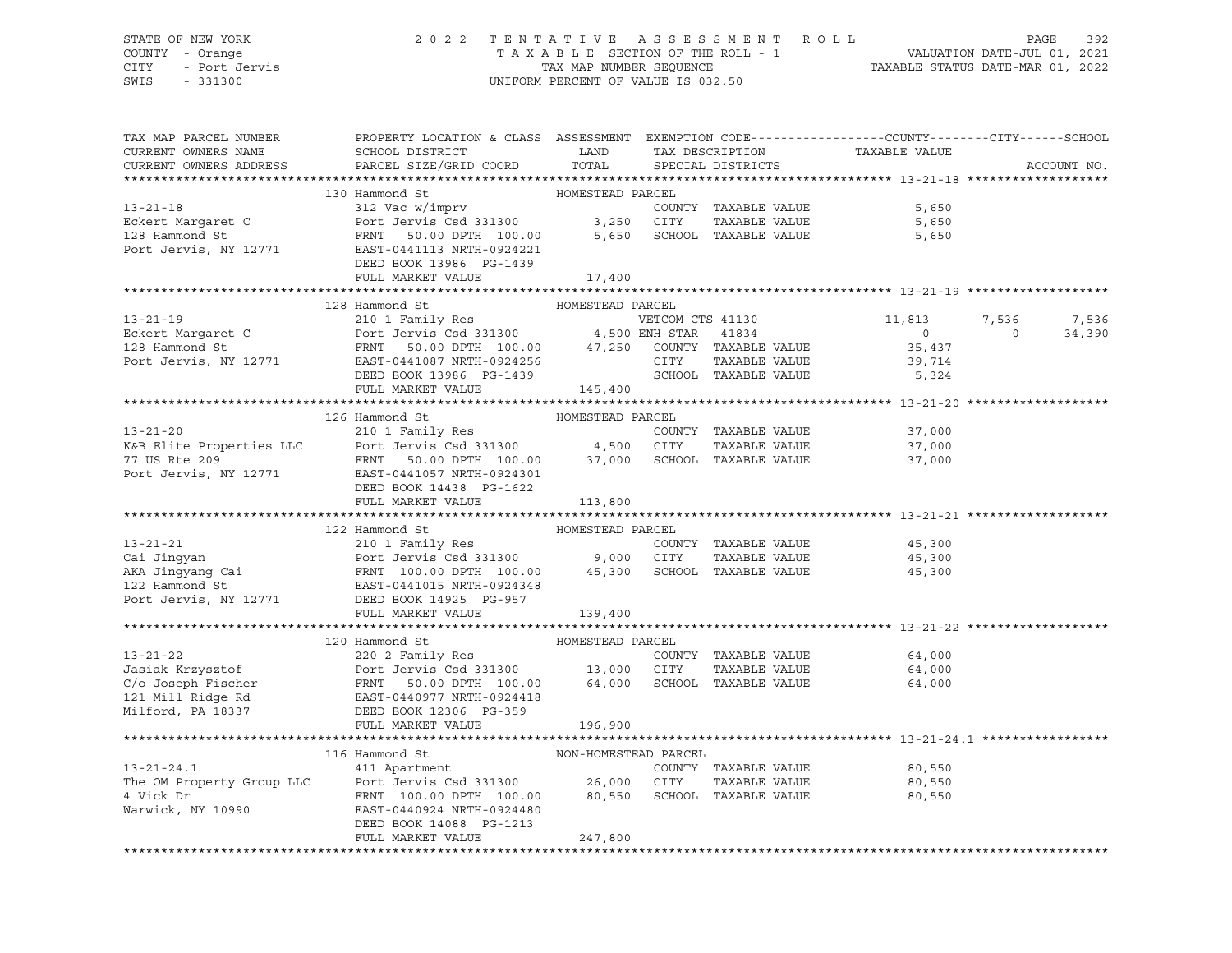| STATE OF NEW YORK<br>COUNTY - Orange<br>CITY<br>- Port Jervis<br>SWIS<br>$-331300$ | 2 0 2 2                                                                                          | UNIFORM PERCENT OF VALUE IS 032.50 |      | TENTATIVE ASSESSMENT ROLL   |               | PAGE<br>393<br>T A X A B L E SECTION OF THE ROLL - 1 VALUATION DATE-JUL 01, 2021<br>TAX MAP NUMBER SEQUENCE TAXABLE STATUS DATE-MAR 01, 2022 |
|------------------------------------------------------------------------------------|--------------------------------------------------------------------------------------------------|------------------------------------|------|-----------------------------|---------------|----------------------------------------------------------------------------------------------------------------------------------------------|
|                                                                                    |                                                                                                  |                                    |      |                             |               |                                                                                                                                              |
| TAX MAP PARCEL NUMBER                                                              | PROPERTY LOCATION & CLASS ASSESSMENT EXEMPTION CODE----------------COUNTY-------CITY------SCHOOL |                                    |      |                             |               |                                                                                                                                              |
| CURRENT OWNERS NAME                                                                | SCHOOL DISTRICT                                                                                  | LAND                               |      | TAX DESCRIPTION             | TAXABLE VALUE |                                                                                                                                              |
| CURRENT OWNERS ADDRESS                                                             | PARCEL SIZE/GRID COORD                                                                           | TOTAL                              |      | SPECIAL DISTRICTS           |               | ACCOUNT NO.                                                                                                                                  |
|                                                                                    |                                                                                                  |                                    |      |                             |               |                                                                                                                                              |
|                                                                                    | 31 Seward Ave                                                                                    | HOMESTEAD PARCEL                   |      |                             |               |                                                                                                                                              |
| $13 - 21 - 25$                                                                     | 220 2 Family Res                                                                                 |                                    |      | COUNTY TAXABLE VALUE        | 46,100        |                                                                                                                                              |
| Soracco John P                                                                     | Port Jervis Csd 331300 4,775 CITY<br>52.00 DPTH 104.00 46,100 SCHOOL TAXABLE VALUE               |                                    |      | TAXABLE VALUE               | 46,100        |                                                                                                                                              |
| Soracco Margaret<br>PO Box 4712<br>PO Box 4712                                     | FRNT<br>BANKN140687                                                                              |                                    |      |                             | 46,100        |                                                                                                                                              |
| Port Jervis, NY 12771                                                              | EAST-0440852 NRTH-0924538                                                                        |                                    |      |                             |               |                                                                                                                                              |
|                                                                                    | DEED BOOK 12939 PG-562                                                                           |                                    |      |                             |               |                                                                                                                                              |
|                                                                                    | FULL MARKET VALUE                                                                                | 141,800                            |      |                             |               |                                                                                                                                              |
|                                                                                    |                                                                                                  |                                    |      |                             |               |                                                                                                                                              |
|                                                                                    | 33 Seward Ave                                                                                    | HOMESTEAD PARCEL                   |      |                             |               |                                                                                                                                              |
| $13 - 21 - 26$                                                                     | 210 1 Family Res                                                                                 |                                    |      | COUNTY TAXABLE VALUE        | 30,000        |                                                                                                                                              |
| Mejia Glenda                                                                       | Port Jervis Csd 331300 4,500 CITY                                                                |                                    |      | TAXABLE VALUE               | 30,000        |                                                                                                                                              |
| 33 Seward Ave                                                                      | FRNT 48.00 DPTH 100.00 30,000 SCHOOL TAXABLE VALUE                                               |                                    |      |                             | 30,000        |                                                                                                                                              |
| Port Jervis, NY 12771                                                              | EAST-0440878 NRTH-0924571                                                                        |                                    |      |                             |               |                                                                                                                                              |
|                                                                                    | DEED BOOK 14488 PG-820<br>FULL MARKET VALUE                                                      | 92,300                             |      |                             |               |                                                                                                                                              |
|                                                                                    |                                                                                                  |                                    |      |                             |               |                                                                                                                                              |
|                                                                                    | 35 Seward Ave                                                                                    | HOMESTEAD PARCEL                   |      |                             |               |                                                                                                                                              |
| $13 - 21 - 27$                                                                     | 210 1 Family Res                                                                                 |                                    |      | COUNTY TAXABLE VALUE        | 33,800        |                                                                                                                                              |
| Karma Connections Inc                                                              | Port Jervis Csd 331300 1,650 CITY                                                                |                                    |      | TAXABLE VALUE               | 33,800        |                                                                                                                                              |
| 214 Bishop St                                                                      | FRNT 26.00 DPTH 50.00                                                                            |                                    |      | 33,800 SCHOOL TAXABLE VALUE | 33,800        |                                                                                                                                              |
| Staten Island, NY 10306                                                            | EAST-0440902 NRTH-0924603                                                                        |                                    |      |                             |               |                                                                                                                                              |
|                                                                                    | DEED BOOK 14681 PG-1454                                                                          |                                    |      |                             |               |                                                                                                                                              |
|                                                                                    | FULL MARKET VALUE                                                                                | 104,000                            |      |                             |               |                                                                                                                                              |
|                                                                                    | 29 Seward Ave                                                                                    | HOMESTEAD PARCEL                   |      |                             |               |                                                                                                                                              |
| $13 - 22 - 1$                                                                      | 220 2 Family Res                                                                                 |                                    |      | COUNTY TAXABLE VALUE        | 52,000        |                                                                                                                                              |
| Goshen Invest Property LLC                                                         | Port Jervis Csd 331300 4,500 CITY                                                                |                                    |      | TAXABLE VALUE               | 52,000        |                                                                                                                                              |
| PO Box 59                                                                          | FRNT<br>50.00 DPTH 100.00                                                                        |                                    |      | 52,000 SCHOOL TAXABLE VALUE | 52,000        |                                                                                                                                              |
| Monroe, NY 10949                                                                   | EAST-0440752 NRTH-0924479                                                                        |                                    |      |                             |               |                                                                                                                                              |
|                                                                                    | DEED BOOK 14047 PG-365                                                                           |                                    |      |                             |               |                                                                                                                                              |
|                                                                                    | FULL MARKET VALUE                                                                                | 160,000                            |      |                             |               |                                                                                                                                              |
|                                                                                    |                                                                                                  |                                    |      |                             |               |                                                                                                                                              |
| $13 - 22 - 2$                                                                      | 115 Hammond St<br>210 1 Family Res                                                               | HOMESTEAD PARCEL                   |      | COUNTY TAXABLE VALUE        | 42,100        |                                                                                                                                              |
| McCoach David T                                                                    | Port Jervis Csd 331300 4,500 CITY                                                                |                                    |      | TAXABLE VALUE               | 42,100        |                                                                                                                                              |
| 30 Rymph Rd                                                                        | FRNT 50.00 DPTH 100.00 42,100 SCHOOL TAXABLE VALUE                                               |                                    |      |                             | 42,100        |                                                                                                                                              |
| LaGrangeville, NY 12540                                                            | EAST-0440778 NRTH-0924394                                                                        |                                    |      |                             |               |                                                                                                                                              |
|                                                                                    | DEED BOOK 14564 PG-1178                                                                          |                                    |      |                             |               |                                                                                                                                              |
|                                                                                    | FULL MARKET VALUE                                                                                | 129,500                            |      |                             |               |                                                                                                                                              |
|                                                                                    |                                                                                                  |                                    |      |                             |               |                                                                                                                                              |
|                                                                                    | 117 Hammond St                                                                                   | HOMESTEAD PARCEL                   |      |                             |               |                                                                                                                                              |
| $13 - 22 - 3$                                                                      | 220 2 Family Res                                                                                 |                                    |      | COUNTY TAXABLE VALUE        | 46,250        |                                                                                                                                              |
| Kowalski Roger E                                                                   | Port Jervis Csd 331300                                                                           | 4,500                              | CITY | TAXABLE VALUE               | 46,250        |                                                                                                                                              |
| 117 Santos Dr                                                                      | 50.00 DPTH 100.00<br>FRNT<br>EAST-0440809 NRTH-0924356                                           | 46,250                             |      | SCHOOL TAXABLE VALUE        | 46,250        |                                                                                                                                              |
| Milford, PA 18337                                                                  | DEED BOOK 5042<br>PG-251                                                                         |                                    |      |                             |               |                                                                                                                                              |
|                                                                                    | FULL MARKET VALUE                                                                                | 142,300                            |      |                             |               |                                                                                                                                              |
|                                                                                    |                                                                                                  |                                    |      |                             |               |                                                                                                                                              |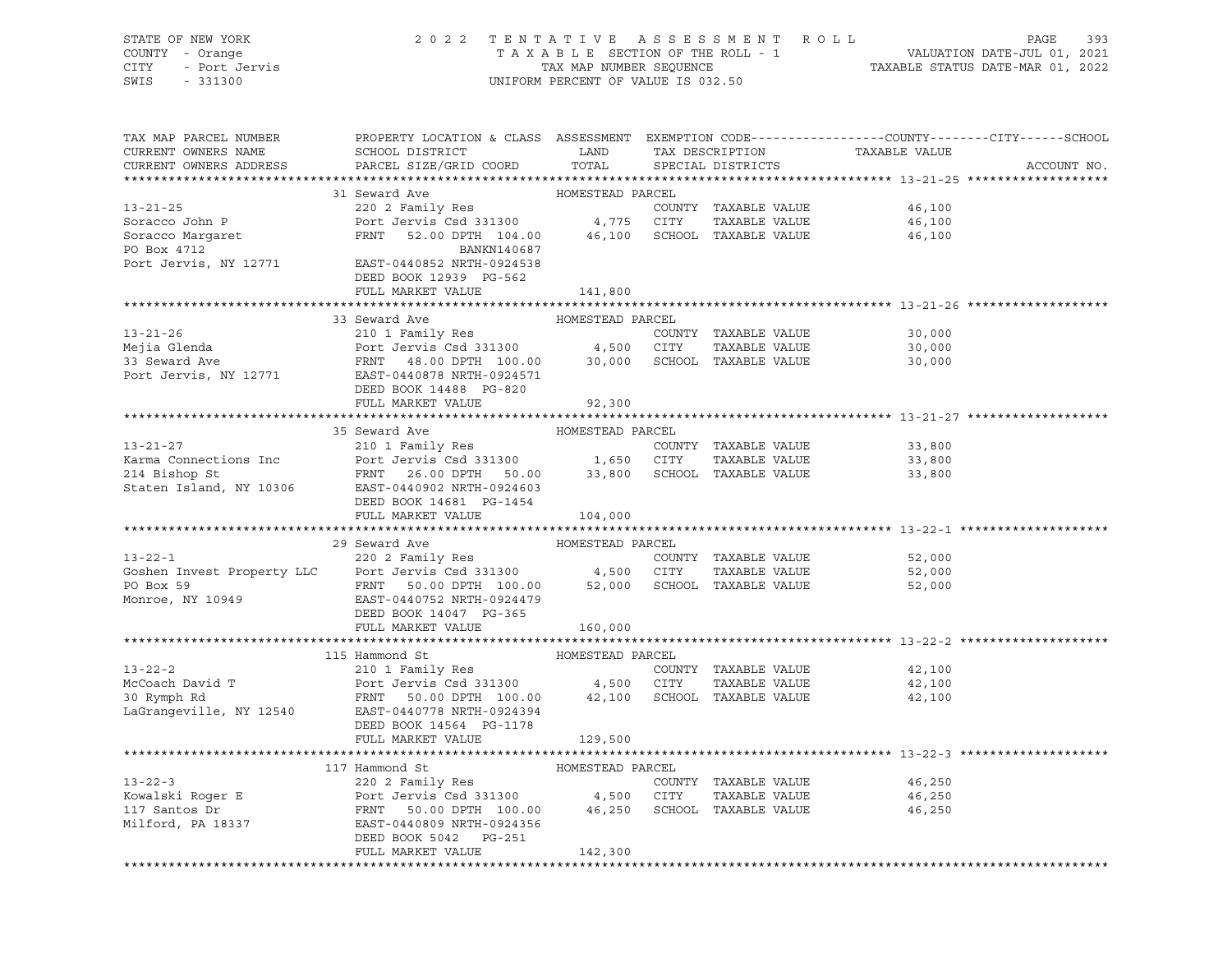## STATE OF NEW YORK 2 0 2 2 T E N T A T I V E A S S E S S M E N T R O L L PAGE 394 COUNTY - Orange T A X A B L E SECTION OF THE ROLL - 1 VALUATION DATE-JUL 01, 2021 CITY - Port Jervis TAX MAP NUMBER SEQUENCE TAXABLE STATUS DATE-MAR 01, 2022

| TAX MAP PARCEL NUMBER<br>CURRENT OWNERS NAME                                                                                                                                                                                                           | PROPERTY LOCATION & CLASS ASSESSMENT EXEMPTION CODE----------------COUNTY-------CITY------SCHOOL<br>SCHOOL DISTRICT LAND |                  | TAX DESCRIPTION      | TAXABLE VALUE              |                    |
|--------------------------------------------------------------------------------------------------------------------------------------------------------------------------------------------------------------------------------------------------------|--------------------------------------------------------------------------------------------------------------------------|------------------|----------------------|----------------------------|--------------------|
| CURRENT OWNERS ADDRESS                                                                                                                                                                                                                                 | PARCEL SIZE/GRID COORD                                                                                                   | TOTAL            | SPECIAL DISTRICTS    |                            | ACCOUNT NO.        |
|                                                                                                                                                                                                                                                        |                                                                                                                          |                  |                      |                            |                    |
|                                                                                                                                                                                                                                                        | 119 Hammond St                                                                                                           | HOMESTEAD PARCEL |                      |                            |                    |
| 13-22-4<br>Sickles Terry L<br>Sickles Joann FRNT 50.00 DPTH 100.00 43,100 CUNTY TAXABLE VALUE 43,100<br>Sickles Joann FRNT 50.00 DPTH 100.00 43,100 CITY TAXABLE VALUE 43,100<br>119 Hammond St<br>Port Jervis, NY 12771 DEED BOOK 6044                |                                                                                                                          |                  |                      |                            | $\Omega$<br>34,390 |
|                                                                                                                                                                                                                                                        |                                                                                                                          |                  |                      |                            |                    |
|                                                                                                                                                                                                                                                        |                                                                                                                          |                  |                      |                            |                    |
|                                                                                                                                                                                                                                                        |                                                                                                                          |                  |                      |                            |                    |
|                                                                                                                                                                                                                                                        |                                                                                                                          |                  |                      |                            |                    |
|                                                                                                                                                                                                                                                        | FULL MARKET VALUE                                                                                                        | 132,600          |                      |                            |                    |
|                                                                                                                                                                                                                                                        |                                                                                                                          |                  |                      |                            |                    |
|                                                                                                                                                                                                                                                        |                                                                                                                          |                  |                      |                            |                    |
|                                                                                                                                                                                                                                                        |                                                                                                                          |                  |                      | 55,000                     |                    |
|                                                                                                                                                                                                                                                        |                                                                                                                          |                  | TAXABLE VALUE        |                            |                    |
|                                                                                                                                                                                                                                                        |                                                                                                                          |                  |                      | 55,000<br>55,000<br>55,000 |                    |
|                                                                                                                                                                                                                                                        | BANKC030230                                                                                                              |                  |                      |                            |                    |
| 1536 Rhinelander Ave FANI 50.00 DFTH 100.00<br>BANKC030230<br>Bronx, NY 10461 EAST-0440868 NRTH-0924279                                                                                                                                                |                                                                                                                          |                  |                      |                            |                    |
|                                                                                                                                                                                                                                                        | DEED BOOK 14971 PG-1344                                                                                                  |                  |                      |                            |                    |
|                                                                                                                                                                                                                                                        | FULL MARKET VALUE                                                                                                        | 169,200          |                      |                            |                    |
|                                                                                                                                                                                                                                                        |                                                                                                                          |                  |                      |                            |                    |
|                                                                                                                                                                                                                                                        | HOMESTEAD PARCEL<br>123 Hammond St                                                                                       |                  |                      |                            |                    |
| $13 - 22 - 6$                                                                                                                                                                                                                                          | 210 1 Family Res                                                                                                         |                  | COUNTY TAXABLE VALUE | 52,000                     |                    |
|                                                                                                                                                                                                                                                        |                                                                                                                          |                  |                      | TAXABLE VALUE 52,000       |                    |
|                                                                                                                                                                                                                                                        |                                                                                                                          |                  |                      | 52,000                     |                    |
| Port Jervis, NY 12771                                                                                                                                                                                                                                  | BANKC160113                                                                                                              |                  |                      |                            |                    |
|                                                                                                                                                                                                                                                        | EAST-0440898 NRTH-0924239                                                                                                |                  |                      |                            |                    |
|                                                                                                                                                                                                                                                        | DEED BOOK 14558 PG-1177                                                                                                  |                  |                      |                            |                    |
|                                                                                                                                                                                                                                                        | FULL MARKET VALUE                                                                                                        | 160,000          |                      |                            |                    |
|                                                                                                                                                                                                                                                        |                                                                                                                          |                  |                      |                            |                    |
| MOMESTEAD PARCEL<br>13-22-7<br>220 2 Family Res<br>220 2 Family Res<br>220 2 Family Res<br>220 2 Family Res<br>220 2 Family Res<br>220 2 Family Res<br>220 2 Family Res<br>220 2 Family Res<br>220 2 Family Res<br>220 2 Family Res<br>220 2 Family Re |                                                                                                                          | HOMESTEAD PARCEL |                      |                            |                    |
|                                                                                                                                                                                                                                                        |                                                                                                                          |                  |                      |                            |                    |
|                                                                                                                                                                                                                                                        |                                                                                                                          |                  |                      | 49,350<br>49,350           |                    |
|                                                                                                                                                                                                                                                        |                                                                                                                          |                  |                      | 49,350                     |                    |
|                                                                                                                                                                                                                                                        |                                                                                                                          |                  |                      |                            |                    |
|                                                                                                                                                                                                                                                        | DEED BOOK 4751 PG-23                                                                                                     |                  |                      |                            |                    |
|                                                                                                                                                                                                                                                        | FULL MARKET VALUE                                                                                                        | 151,800          |                      |                            |                    |
|                                                                                                                                                                                                                                                        |                                                                                                                          |                  |                      |                            |                    |
|                                                                                                                                                                                                                                                        | 127 Hammond St                                                                                                           | HOMESTEAD PARCEL |                      |                            |                    |
|                                                                                                                                                                                                                                                        |                                                                                                                          |                  | COUNTY TAXABLE VALUE | 44,700                     |                    |
|                                                                                                                                                                                                                                                        |                                                                                                                          |                  | TAXABLE VALUE        | 44,700                     |                    |
|                                                                                                                                                                                                                                                        |                                                                                                                          |                  |                      | 44,700                     |                    |
|                                                                                                                                                                                                                                                        |                                                                                                                          |                  |                      |                            |                    |
|                                                                                                                                                                                                                                                        | DEED BOOK 2637 PG-00231                                                                                                  |                  |                      |                            |                    |
|                                                                                                                                                                                                                                                        | FULL MARKET VALUE 137,500                                                                                                |                  |                      |                            |                    |
|                                                                                                                                                                                                                                                        |                                                                                                                          |                  |                      |                            |                    |
|                                                                                                                                                                                                                                                        | Hammond St<br>220 2 Family Res<br>COUN<br>129 Hammond St                                                                 |                  |                      |                            |                    |
| $13 - 22 - 9$                                                                                                                                                                                                                                          |                                                                                                                          |                  | COUNTY TAXABLE VALUE | 45,050                     |                    |
|                                                                                                                                                                                                                                                        |                                                                                                                          |                  | TAXABLE VALUE        | 45,050<br>45,050           |                    |
|                                                                                                                                                                                                                                                        |                                                                                                                          |                  |                      |                            |                    |
| Yonkers, NY 10701                                                                                                                                                                                                                                      | BANKC030230                                                                                                              |                  |                      |                            |                    |
|                                                                                                                                                                                                                                                        | EAST-0440988 NRTH-0924126                                                                                                |                  |                      |                            |                    |
|                                                                                                                                                                                                                                                        | DEED BOOK 14770 PG-817                                                                                                   |                  |                      |                            |                    |
|                                                                                                                                                                                                                                                        | FULL MARKET VALUE                                                                                                        | 138,600          |                      |                            |                    |
|                                                                                                                                                                                                                                                        |                                                                                                                          |                  |                      |                            |                    |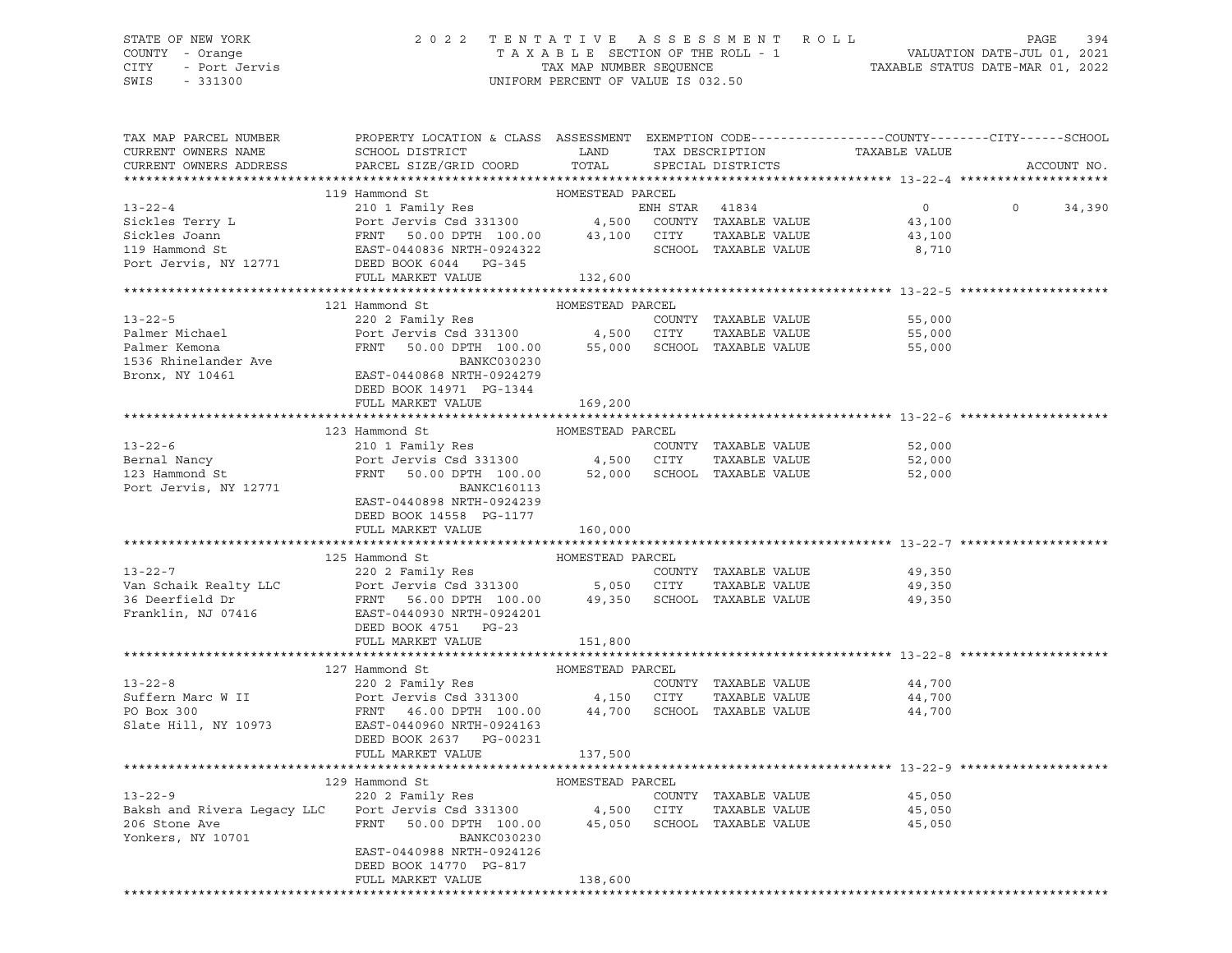## STATE OF NEW YORK 2 0 2 2 T E N T A T I V E A S S E S S M E N T R O L L PAGE 395 COUNTY - Orange T A X A B L E SECTION OF THE ROLL - 1 VALUATION DATE-JUL 01, 2021 CITY - Port Jervis TAX MAP NUMBER SEQUENCE TAXABLE STATUS DATE-MAR 01, 2022

| TAX MAP PARCEL NUMBER<br>CURRENT OWNERS NAME<br>CURRENT OWNERS ADDRESS | PROPERTY LOCATION & CLASS ASSESSMENT EXEMPTION CODE---------------COUNTY-------CITY------SCHOOL<br>SCHOOL DISTRICT<br>PARCEL SIZE/GRID COORD                                                                                         | <b>EXAMPLE SETTING STATE</b><br>TOTAL |                      | TAX DESCRIPTION TAXABLE VALUE SPECIAL DISTRICTS | ACCOUNT NO.              |
|------------------------------------------------------------------------|--------------------------------------------------------------------------------------------------------------------------------------------------------------------------------------------------------------------------------------|---------------------------------------|----------------------|-------------------------------------------------|--------------------------|
|                                                                        |                                                                                                                                                                                                                                      |                                       |                      |                                                 |                          |
|                                                                        | 131 Hammond St MOMESTEAD PARCEL                                                                                                                                                                                                      |                                       |                      |                                                 |                          |
| $13 - 22 - 10$                                                         | 210 1 Family Res                                                                                                                                                                                                                     |                                       |                      | COUNTY TAXABLE VALUE 42,000                     |                          |
| Abdul Rauf                                                             |                                                                                                                                                                                                                                      |                                       |                      | 42,000                                          |                          |
| 10 Stella St                                                           |                                                                                                                                                                                                                                      |                                       |                      | 42,000                                          |                          |
| Matamoras, PA 18336                                                    | EAST-0441011 NRTH-0924090                                                                                                                                                                                                            |                                       |                      |                                                 |                          |
|                                                                        | DEED BOOK 14674 PG-201                                                                                                                                                                                                               |                                       |                      |                                                 |                          |
|                                                                        | FULL MARKET VALUE                                                                                                                                                                                                                    | 129,200                               |                      |                                                 |                          |
|                                                                        |                                                                                                                                                                                                                                      |                                       |                      |                                                 |                          |
|                                                                        | 133 Hammond St                                                                                                                                                                                                                       | HOMESTEAD PARCEL                      |                      |                                                 |                          |
|                                                                        |                                                                                                                                                                                                                                      |                                       |                      | $\overline{0}$                                  | $\Omega$<br>13,770       |
|                                                                        |                                                                                                                                                                                                                                      |                                       |                      | 34,000                                          |                          |
|                                                                        |                                                                                                                                                                                                                                      |                                       |                      | TAXABLE VALUE 34,000                            |                          |
|                                                                        | 13-22-11 210 1 Family Res BAS STAR 41854<br>Silvestri Anthony J Port Jervis Csd 331300 2,250 COUNTY TAXABLE VALUE<br>133 Hammond St FRNT 25.00 DPTH 100.00 34,000 CITY TAXABLE VALUE<br>Port Jervis, NY 12771 BANKC030614 SCHOOL TAX |                                       | SCHOOL TAXABLE VALUE | 20,230                                          |                          |
|                                                                        | EAST-0441025 NRTH-0924078                                                                                                                                                                                                            |                                       |                      |                                                 |                          |
|                                                                        | DEED BOOK 12942 PG-930                                                                                                                                                                                                               |                                       |                      |                                                 |                          |
|                                                                        | FULL MARKET VALUE                                                                                                                                                                                                                    | 104,600                               |                      |                                                 |                          |
|                                                                        |                                                                                                                                                                                                                                      |                                       |                      |                                                 |                          |
|                                                                        | 135 Hammond St                                                                                                                                                                                                                       |                                       |                      |                                                 |                          |
| $13 - 22 - 12$                                                         |                                                                                                                                                                                                                                      |                                       |                      | $\overline{0}$                                  | $\overline{0}$<br>13,770 |
| 13-22-12<br>Stetz Joseph                                               |                                                                                                                                                                                                                                      |                                       |                      |                                                 |                          |
| 135 Hammond St                                                         |                                                                                                                                                                                                                                      |                                       |                      |                                                 |                          |
| Port Jervis, NY 12771                                                  | BANKC180281                                                                                                                                                                                                                          |                                       | SCHOOL TAXABLE VALUE | 19,080                                          |                          |
|                                                                        | EAST-0441051 NRTH-0924049                                                                                                                                                                                                            |                                       |                      |                                                 |                          |
|                                                                        | DEED BOOK 6082 PG-252                                                                                                                                                                                                                |                                       |                      |                                                 |                          |
|                                                                        | FULL MARKET VALUE                                                                                                                                                                                                                    | 101,100                               |                      |                                                 |                          |
|                                                                        |                                                                                                                                                                                                                                      |                                       |                      |                                                 |                          |
|                                                                        | 16 Pennsylvania Ave MOMESTEAD PARCEL                                                                                                                                                                                                 |                                       |                      |                                                 |                          |
|                                                                        |                                                                                                                                                                                                                                      |                                       | COUNTY TAXABLE VALUE | 31,350                                          |                          |
|                                                                        | 13-22-13<br>210 1 Family Res<br>Bowley Raymond<br>Port Jervis Csd 331300 2,075 CITY TAXABLE VALUE<br>14 Hidden Valley Rd<br>14 Hidden Valley Rd<br>PRNT 33.00 DPTH 50.00 31,350 SCHOOL TAXABLE VALUE                                 |                                       | TAXABLE VALUE        | 31,350                                          |                          |
|                                                                        |                                                                                                                                                                                                                                      |                                       |                      | 31,350                                          |                          |
|                                                                        | Port Jervis, NY 12771 EAST-0441022 NRTH-0924042                                                                                                                                                                                      |                                       |                      |                                                 |                          |
|                                                                        | DEED BOOK 12587 PG-34                                                                                                                                                                                                                |                                       |                      |                                                 |                          |
|                                                                        | FULL MARKET VALUE                                                                                                                                                                                                                    | 96,500                                |                      |                                                 |                          |
|                                                                        |                                                                                                                                                                                                                                      |                                       |                      |                                                 |                          |
|                                                                        | 134 Ball St                                                                                                                                                                                                                          | HOMESTEAD PARCEL                      |                      |                                                 |                          |
|                                                                        | 230 3 Family Res                                                                                                                                                                                                                     |                                       |                      | COUNTY TAXABLE VALUE 46,850                     |                          |
|                                                                        |                                                                                                                                                                                                                                      |                                       | TAXABLE VALUE        | 46,850                                          |                          |
|                                                                        |                                                                                                                                                                                                                                      |                                       |                      | 46,850                                          |                          |
| Milford, PA 18337                                                      | EAST-0440980 NRTH-0923989                                                                                                                                                                                                            |                                       |                      |                                                 |                          |
|                                                                        | DEED BOOK 15035 PG-78                                                                                                                                                                                                                |                                       |                      |                                                 |                          |
|                                                                        | FULL MARKET VALUE                                                                                                                                                                                                                    | 144,200                               |                      |                                                 |                          |
|                                                                        |                                                                                                                                                                                                                                      |                                       |                      |                                                 |                          |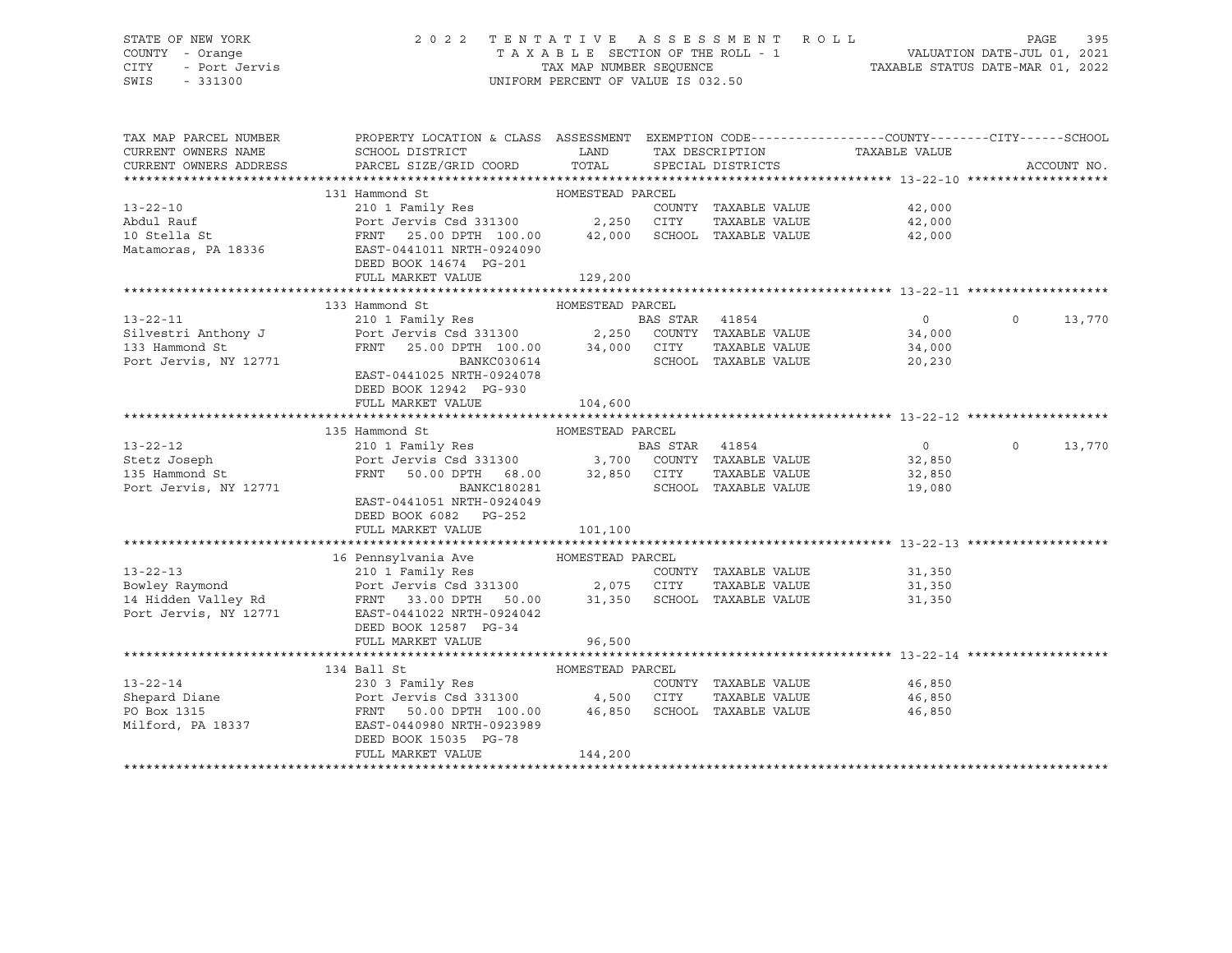# STATE OF NEW YORK 2 0 2 2 T E N T A T I V E A S S E S S M E N T R O L L PAGE 396 COUNTY - Orange T A X A B L E SECTION OF THE ROLL - 1 VALUATION DATE-JUL 01, 2021 CITY - Port Jervis TAX MAP NUMBER SEQUENCE TAXABLE STATUS DATE-MAR 01, 2022

| TAX MAP PARCEL NUMBER<br>CURRENT OWNERS NAME<br>CURRENT OWNERS ADDRESS | PROPERTY LOCATION & CLASS ASSESSMENT EXEMPTION CODE----------------COUNTY-------CITY------SCHOOL<br>SCHOOL DISTRICT LAND TAX DESCRIPTION<br>PARCEL SIZE/GRID COORD                                                                                                                 |                  | TOTAL SPECIAL DISTRICTS | TAXABLE VALUE                                         |          | ACCOUNT NO.     |
|------------------------------------------------------------------------|------------------------------------------------------------------------------------------------------------------------------------------------------------------------------------------------------------------------------------------------------------------------------------|------------------|-------------------------|-------------------------------------------------------|----------|-----------------|
|                                                                        |                                                                                                                                                                                                                                                                                    |                  |                         |                                                       |          |                 |
|                                                                        | 130 Ball St                                                                                                                                                                                                                                                                        | HOMESTEAD PARCEL |                         |                                                       |          |                 |
|                                                                        |                                                                                                                                                                                                                                                                                    |                  |                         |                                                       | $\Omega$ | 0<br>$0$ 34,390 |
|                                                                        |                                                                                                                                                                                                                                                                                    |                  |                         | $\begin{array}{c} 0 \\ 38,000 \end{array}$            |          |                 |
|                                                                        |                                                                                                                                                                                                                                                                                    |                  |                         |                                                       |          |                 |
|                                                                        |                                                                                                                                                                                                                                                                                    |                  |                         |                                                       |          |                 |
|                                                                        |                                                                                                                                                                                                                                                                                    |                  |                         |                                                       |          |                 |
|                                                                        | 130 Ball St 2,000<br>Mackin William J<br>Mackin Linda C<br>Mackin Linda C<br>Mackin Linda C<br>POTT JOUNTY 100.00 40,000 COUNTY TAXABLE VALUE<br>2,000<br>Mackin Linda C<br>POTT 50.00 DPTH 100.00 40,000 COUNTY TAXABLE VALUE<br>28,000<br>POTT J                                 |                  |                         |                                                       |          |                 |
|                                                                        |                                                                                                                                                                                                                                                                                    |                  |                         |                                                       |          |                 |
|                                                                        | 126 Ball St                                                                                                                                                                                                                                                                        | HOMESTEAD PARCEL |                         |                                                       |          |                 |
|                                                                        |                                                                                                                                                                                                                                                                                    |                  |                         | 41,150                                                |          |                 |
|                                                                        |                                                                                                                                                                                                                                                                                    |                  |                         | 41,150                                                |          |                 |
|                                                                        | 13-22-16<br>Piatt Daryl<br>Powers 1.2002 Family Res<br>Powers COUNTY TAXABLE VALUE<br>PO Box 38<br>PO Box 38<br>PO Box 38<br>PO Box 38<br>PO Box 38<br>PO Box 38<br>PO Box 38<br>PO Box 38<br>PO Box 38<br>PO BOX 38<br>PO BOX 38<br>PO BOX 38<br>PO BOX 38<br>P                   |                  |                         | 41,150                                                |          |                 |
|                                                                        |                                                                                                                                                                                                                                                                                    |                  |                         |                                                       |          |                 |
|                                                                        |                                                                                                                                                                                                                                                                                    |                  |                         |                                                       |          |                 |
|                                                                        | DEED BOOK 13340 PG-1913                                                                                                                                                                                                                                                            |                  |                         |                                                       |          |                 |
|                                                                        | FULL MARKET VALUE                                                                                                                                                                                                                                                                  | 126,600          |                         |                                                       |          |                 |
|                                                                        |                                                                                                                                                                                                                                                                                    |                  |                         |                                                       |          |                 |
|                                                                        | 122 Ball St                                                                                                                                                                                                                                                                        | HOMESTEAD PARCEL |                         |                                                       |          |                 |
|                                                                        |                                                                                                                                                                                                                                                                                    |                  |                         | 50,000                                                | 50,000   | $\mathbf 0$     |
|                                                                        |                                                                                                                                                                                                                                                                                    |                  |                         | $\begin{bmatrix} 0 \\ 0 \\ 50,000 \end{bmatrix}$      |          |                 |
|                                                                        |                                                                                                                                                                                                                                                                                    |                  |                         |                                                       |          |                 |
|                                                                        |                                                                                                                                                                                                                                                                                    |                  |                         |                                                       |          |                 |
|                                                                        |                                                                                                                                                                                                                                                                                    |                  |                         |                                                       |          |                 |
|                                                                        | 13-22-18<br>22-18<br>22-218<br>22-218<br>22-211<br>22-211<br>22-211<br>22-211<br>22-211<br>22-211<br>22-211<br>22-211<br>22-211<br>22-211<br>22-211<br>22-211<br>22-211<br>22-211<br>22-211<br>22-211<br>22-2110<br>22-2110<br>22-2110<br>22-2110<br>22-2110<br>22-2110<br>22-2110 |                  |                         |                                                       |          |                 |
|                                                                        |                                                                                                                                                                                                                                                                                    |                  |                         |                                                       |          |                 |
|                                                                        | MOMESTEAD PARCEL<br>13-22-19<br>Morgan Clive Port Jervis Csd 331300<br>20 Ball St<br>Port Jervis Csd 331300<br>Port Jervis Csd 331300<br>20 Ball St<br>Port Jervis, NY 12771<br>20 Ball St<br>Port Jervis, NY 12771<br>20 Ball St<br>20 Ball St<br>20                              |                  |                         |                                                       |          |                 |
|                                                                        |                                                                                                                                                                                                                                                                                    |                  |                         | $\begin{array}{c} 0 \\ 45,700 \end{array}$            |          | $0 \t 13,770$   |
|                                                                        |                                                                                                                                                                                                                                                                                    |                  |                         | 45,700                                                |          |                 |
|                                                                        |                                                                                                                                                                                                                                                                                    |                  |                         | 45,700<br>31,930                                      |          |                 |
|                                                                        | EAST-0440860 NRTH-0924140                                                                                                                                                                                                                                                          |                  |                         |                                                       |          |                 |
|                                                                        |                                                                                                                                                                                                                                                                                    |                  |                         |                                                       |          |                 |
|                                                                        | DEED BOOK 12695 PG-1637                                                                                                                                                                                                                                                            |                  |                         |                                                       |          |                 |
|                                                                        | FULL MARKET VALUE 140,600                                                                                                                                                                                                                                                          |                  |                         |                                                       |          |                 |
|                                                                        |                                                                                                                                                                                                                                                                                    |                  |                         |                                                       |          |                 |
|                                                                        | HOMESTEAD PARCEL<br>116 Ball St                                                                                                                                                                                                                                                    |                  |                         |                                                       |          |                 |
|                                                                        |                                                                                                                                                                                                                                                                                    |                  |                         | 49,150                                                |          |                 |
|                                                                        |                                                                                                                                                                                                                                                                                    |                  |                         | TAXABLE VALUE 49,150                                  |          |                 |
|                                                                        | 13-22-20<br>COUNTY TAXABLE VALUE<br>COUNTY TAXABLE VALUE<br>The COUNTY TAXABLE VALUE<br>POTT JERN TAXABLE VALUE<br>POTT JERN TAXABLE VALUE<br>POTT JERN TAXABLE VALUE<br>POTT JERN PORT 100.00<br>TAXABLE VALUE<br>POTT JERN PORT PORT PORT POSS                                   |                  |                         | 49,150                                                |          |                 |
|                                                                        |                                                                                                                                                                                                                                                                                    |                  |                         |                                                       |          |                 |
|                                                                        | DEED BOOK 14631 PG-585                                                                                                                                                                                                                                                             |                  |                         |                                                       |          |                 |
|                                                                        | FULL MARKET VALUE                                                                                                                                                                                                                                                                  | 151,200          |                         |                                                       |          |                 |
|                                                                        |                                                                                                                                                                                                                                                                                    |                  |                         | ********************************** 13-22-21 ********* |          |                 |
|                                                                        | 114 Ball St                                                                                                                                                                                                                                                                        | HOMESTEAD PARCEL |                         |                                                       |          |                 |
|                                                                        |                                                                                                                                                                                                                                                                                    |                  |                         |                                                       |          |                 |
|                                                                        |                                                                                                                                                                                                                                                                                    |                  |                         |                                                       |          |                 |
|                                                                        | 13-22-21<br>210 1 Family Res<br>Port Jervis JB LLC<br>3 Mezabish P1 Unit 301<br>Monroe, NY 10950<br>250 CITY TAXABLE VALUE<br>250 CITY TAXABLE VALUE<br>27.250 CITY TAXABLE VALUE<br>27.250 CITY TAXABLE VALUE<br>27.250 CITY TAXABLE VALUE<br>26,                                 |                  |                         |                                                       |          |                 |
|                                                                        |                                                                                                                                                                                                                                                                                    |                  |                         |                                                       |          |                 |
|                                                                        |                                                                                                                                                                                                                                                                                    |                  |                         |                                                       |          |                 |
|                                                                        | FULL MARKET VALUE                                                                                                                                                                                                                                                                  | 111,500          |                         |                                                       |          |                 |
|                                                                        |                                                                                                                                                                                                                                                                                    |                  |                         |                                                       |          |                 |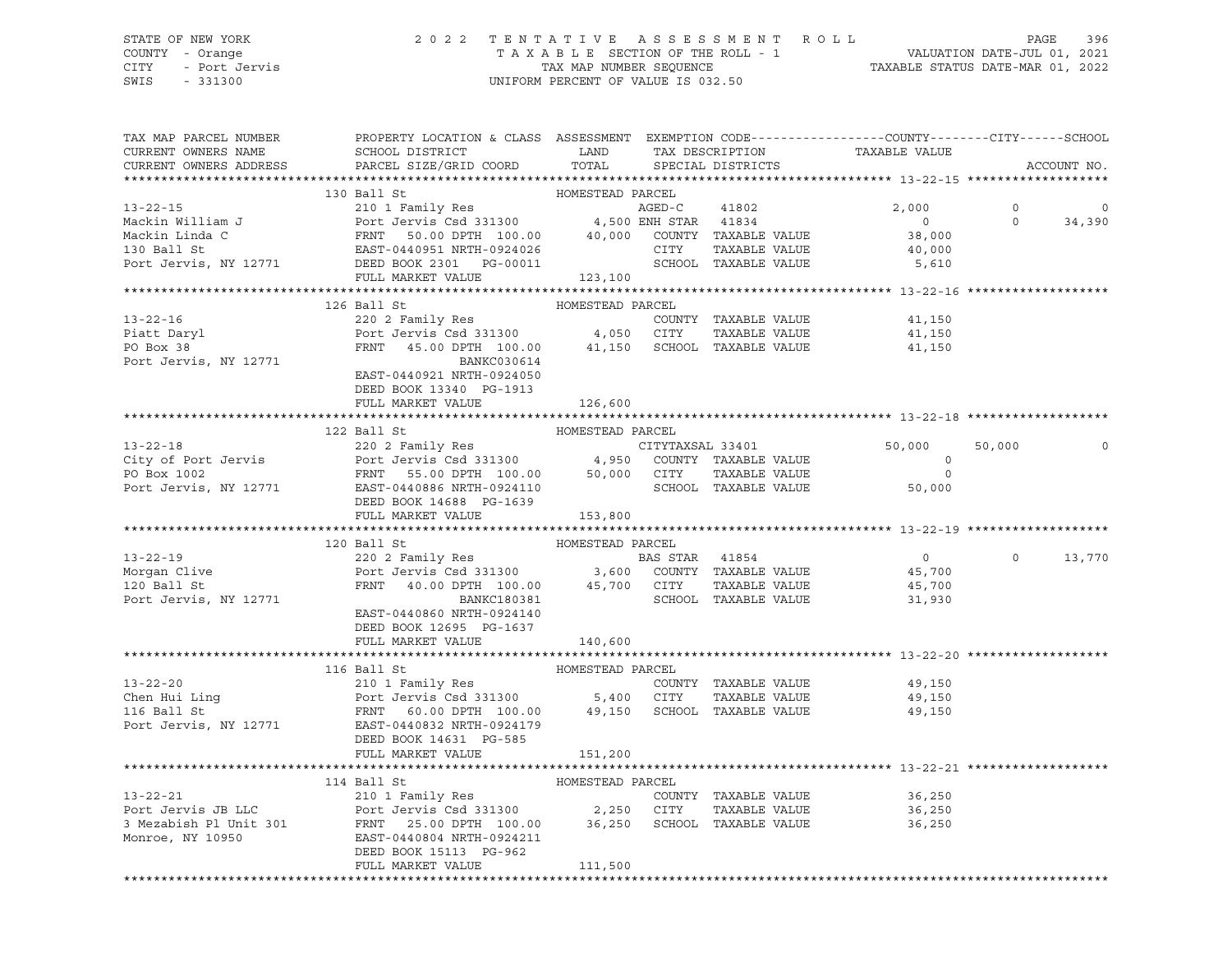#### STATE OF NEW YORK 2 0 2 2 T E N T A T I V E A S S E S S M E N T R O L L PAGE 397 COUNTY - Orange T A X A B L E SECTION OF THE ROLL - 1 VALUATION DATE-JUL 01, 2021 CITY - Port Jervis TAX MAP NUMBER SEQUENCE TAXABLE STATUS DATE-MAR 01, 2022

| TAX MAP PARCEL NUMBER<br>CURRENT OWNERS NAME<br>CURRENT OWNERS ADDRESS | PROPERTY LOCATION & CLASS ASSESSMENT EXEMPTION CODE---------------COUNTY-------CITY------SCHOOL<br>SCHOOL DISTRICT LAND<br>PARCEL SIZE/GRID COORD TOTAL                                                                                                  |                      | TAX DESCRIPTION TAXABLE VALUE<br>SPECIAL DISTRICTS |                                       | ACCOUNT NO. |
|------------------------------------------------------------------------|----------------------------------------------------------------------------------------------------------------------------------------------------------------------------------------------------------------------------------------------------------|----------------------|----------------------------------------------------|---------------------------------------|-------------|
|                                                                        |                                                                                                                                                                                                                                                          |                      |                                                    |                                       |             |
|                                                                        | 112 Ball St                                                                                                                                                                                                                                              | HOMESTEAD PARCEL     |                                                    |                                       |             |
|                                                                        | 13-22-22<br>Port Jervis JB LLC<br>2002 Family Res<br>Port Jervis JB LLC<br>2002 Family Res<br>Port Jervis Csd 331300<br>2,250 CITY TAXABLE VALUE<br>2,250 CITY TAXABLE VALUE<br>44,400<br>Monroe. NY 10950<br>Monroe. NY 10950<br>2,250 CITY TAXABLE     |                      |                                                    |                                       |             |
|                                                                        |                                                                                                                                                                                                                                                          |                      |                                                    |                                       |             |
|                                                                        |                                                                                                                                                                                                                                                          |                      |                                                    |                                       |             |
| Monroe, NY 10950                                                       | EAST-0440790 NRTH-0924230                                                                                                                                                                                                                                |                      |                                                    |                                       |             |
|                                                                        | DEED BOOK 15113 PG-962                                                                                                                                                                                                                                   |                      |                                                    |                                       |             |
|                                                                        | FULL MARKET VALUE                                                                                                                                                                                                                                        | 136,600              |                                                    |                                       |             |
|                                                                        |                                                                                                                                                                                                                                                          |                      |                                                    |                                       |             |
|                                                                        | 110 Ball St                                                                                                                                                                                                                                              | HOMESTEAD PARCEL     |                                                    |                                       |             |
|                                                                        |                                                                                                                                                                                                                                                          |                      |                                                    | 37,600                                |             |
|                                                                        | 220 2 Family Res<br>Port Jervis JB LLC<br>220 2 Family Res<br>220 2 Family Res<br>220 2 Family Res<br>220 2 Family Res<br>220 2 Family Res<br>220 2 Family Res<br>220 2 Family Res<br>220 2 Family Res<br>220 2 Family Res<br>220 2 Family Res<br>220    |                      |                                                    | 37,600                                |             |
|                                                                        |                                                                                                                                                                                                                                                          |                      |                                                    | 37,600                                |             |
|                                                                        |                                                                                                                                                                                                                                                          |                      |                                                    |                                       |             |
|                                                                        | DEED BOOK 15113 PG-962<br>FULL MARKET VALUE                                                                                                                                                                                                              |                      |                                                    |                                       |             |
|                                                                        |                                                                                                                                                                                                                                                          | 115,700              |                                                    |                                       |             |
|                                                                        |                                                                                                                                                                                                                                                          |                      |                                                    |                                       |             |
|                                                                        | 13-22-24<br>210 1 Family Res<br>Sexton Irene F<br>Sexton. Thomas M Sr<br>FRNT 40.00 DPTH 100.00 39,450 SCHOOL TAXABLE VALUE<br>22 Mohawk St<br>22 Mohawk St<br>22 Mohawk St<br>22 Mohawk St<br>23 Mohawk St<br>23 Mohawk St<br>23 Mohawk St<br>23 Moha   |                      |                                                    |                                       |             |
|                                                                        |                                                                                                                                                                                                                                                          |                      |                                                    |                                       |             |
|                                                                        |                                                                                                                                                                                                                                                          |                      |                                                    |                                       |             |
|                                                                        |                                                                                                                                                                                                                                                          |                      |                                                    |                                       |             |
|                                                                        | Port Jervis, NY 12771 EAST-0440738 NRTH-0924294                                                                                                                                                                                                          |                      |                                                    |                                       |             |
|                                                                        | DEED BOOK 2194    PG-00408                                                                                                                                                                                                                               |                      |                                                    |                                       |             |
|                                                                        | FULL MARKET VALUE                                                                                                                                                                                                                                        | 121,400              |                                                    |                                       |             |
|                                                                        |                                                                                                                                                                                                                                                          |                      |                                                    |                                       |             |
|                                                                        |                                                                                                                                                                                                                                                          |                      |                                                    |                                       |             |
|                                                                        |                                                                                                                                                                                                                                                          |                      |                                                    | 44,700                                | 44,700<br>0 |
|                                                                        |                                                                                                                                                                                                                                                          |                      |                                                    | $\begin{array}{c} 0 \\ 0 \end{array}$ |             |
|                                                                        |                                                                                                                                                                                                                                                          |                      |                                                    |                                       |             |
|                                                                        |                                                                                                                                                                                                                                                          |                      |                                                    | 44,700                                |             |
|                                                                        | DEED BOOK 14900 PG-1074                                                                                                                                                                                                                                  |                      |                                                    |                                       |             |
|                                                                        | FULL MARKET VALUE                                                                                                                                                                                                                                        | 137,500              |                                                    |                                       |             |
|                                                                        | 104 Ball St                                                                                                                                                                                                                                              | HOMESTEAD PARCEL     |                                                    |                                       |             |
|                                                                        |                                                                                                                                                                                                                                                          |                      |                                                    | 45,700                                |             |
|                                                                        |                                                                                                                                                                                                                                                          |                      |                                                    | 45,700                                |             |
|                                                                        |                                                                                                                                                                                                                                                          |                      |                                                    | 45,700                                |             |
| Monroe, NY 10950                                                       | BANKC120338                                                                                                                                                                                                                                              |                      |                                                    |                                       |             |
|                                                                        | EAST-0440681 NRTH-0924384                                                                                                                                                                                                                                |                      |                                                    |                                       |             |
|                                                                        | DEED BOOK 15104 PG-1440                                                                                                                                                                                                                                  |                      |                                                    |                                       |             |
|                                                                        | FULL MARKET VALUE                                                                                                                                                                                                                                        | 140,600              |                                                    |                                       |             |
|                                                                        |                                                                                                                                                                                                                                                          |                      |                                                    |                                       |             |
|                                                                        | 100 Ball St                                                                                                                                                                                                                                              | NON-HOMESTEAD PARCEL |                                                    |                                       |             |
|                                                                        |                                                                                                                                                                                                                                                          |                      |                                                    |                                       |             |
|                                                                        |                                                                                                                                                                                                                                                          |                      |                                                    |                                       |             |
|                                                                        | 13-22-27<br>Hylas Kathleen T<br>238 E Main St<br>Port Jervis Csd 331300<br>238 E Main St<br>Port Jervis, NY 12771<br>238 E Main St<br>238 E Main St<br>239 E Main St<br>239 E Main St<br>239 E Main St<br>239 E Main St<br>239 E Main St<br>239 E Main S |                      |                                                    |                                       |             |
|                                                                        |                                                                                                                                                                                                                                                          |                      |                                                    |                                       |             |
|                                                                        | DEED BOOK 4717 PG-42                                                                                                                                                                                                                                     |                      |                                                    |                                       |             |
|                                                                        | FULL MARKET VALUE                                                                                                                                                                                                                                        | 175,400              |                                                    |                                       |             |
|                                                                        |                                                                                                                                                                                                                                                          |                      |                                                    |                                       |             |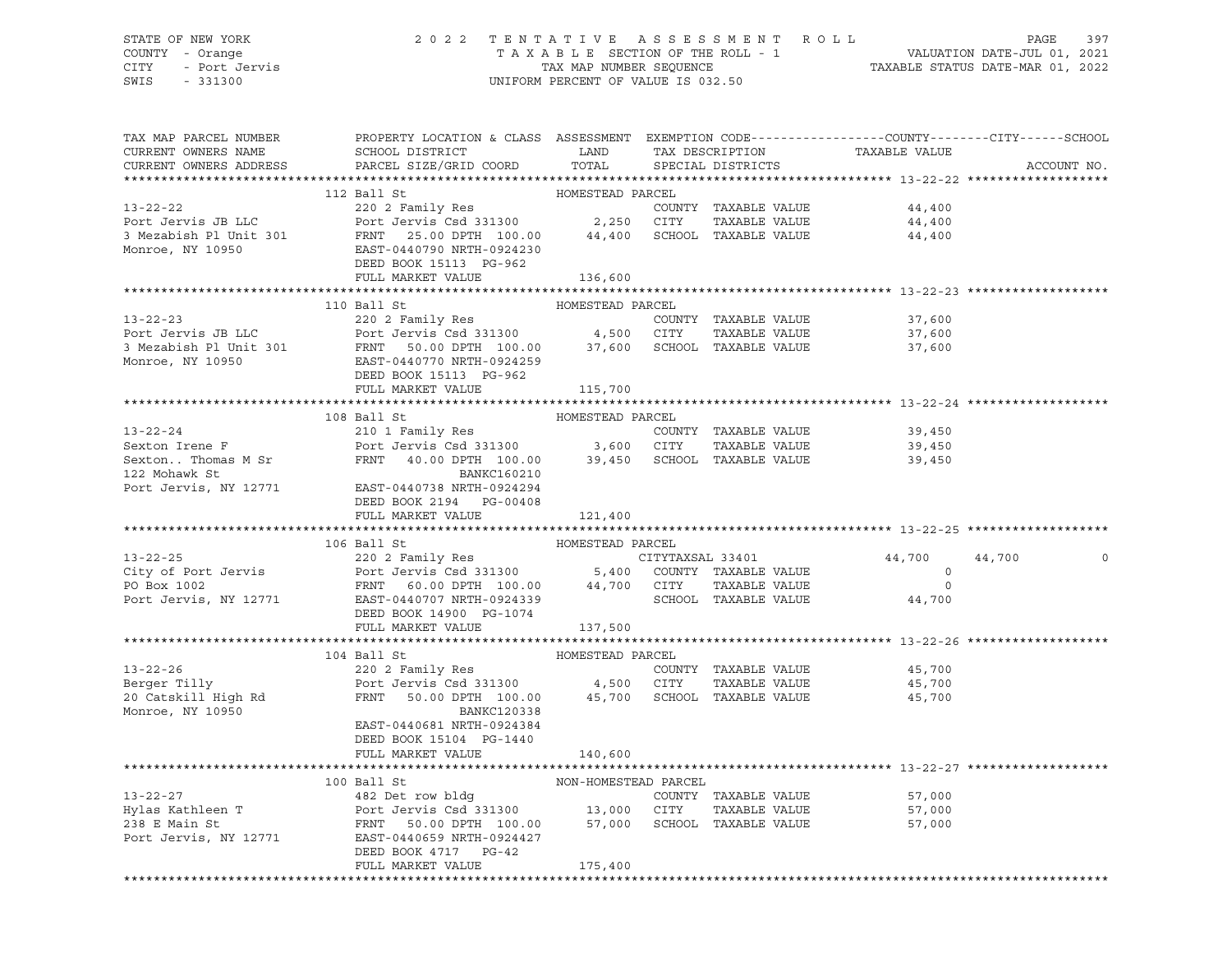#### STATE OF NEW YORK 2 0 2 2 T E N T A T I V E A S S E S S M E N T R O L L PAGE 398 COUNTY - Orange T A X A B L E SECTION OF THE ROLL - 1 VALUATION DATE-JUL 01, 2021 CITY - Port Jervis TAX MAP NUMBER SEQUENCE TAXABLE STATUS DATE-MAR 01, 2022

| TAX MAP PARCEL NUMBER  | PROPERTY LOCATION & CLASS ASSESSMENT EXEMPTION CODE---------------COUNTY-------CITY------SCHOOL                                                                                                                                                      |                  |                             |                             |             |
|------------------------|------------------------------------------------------------------------------------------------------------------------------------------------------------------------------------------------------------------------------------------------------|------------------|-----------------------------|-----------------------------|-------------|
| CURRENT OWNERS NAME    |                                                                                                                                                                                                                                                      |                  |                             |                             |             |
| CURRENT OWNERS ADDRESS |                                                                                                                                                                                                                                                      |                  |                             |                             | ACCOUNT NO. |
|                        |                                                                                                                                                                                                                                                      |                  |                             |                             |             |
|                        |                                                                                                                                                                                                                                                      |                  |                             |                             |             |
|                        |                                                                                                                                                                                                                                                      |                  |                             |                             | $\circ$     |
|                        |                                                                                                                                                                                                                                                      |                  |                             |                             | 25,000      |
|                        |                                                                                                                                                                                                                                                      |                  |                             |                             |             |
|                        |                                                                                                                                                                                                                                                      |                  |                             |                             |             |
|                        |                                                                                                                                                                                                                                                      |                  |                             |                             |             |
|                        | FULL MARKET VALUE                                                                                                                                                                                                                                    | 153,800          |                             |                             |             |
|                        |                                                                                                                                                                                                                                                      |                  |                             |                             |             |
|                        | 101 Ball St                                                                                                                                                                                                                                          | HOMESTEAD PARCEL |                             |                             |             |
|                        | 13-23-2<br>Purachew John M<br>210 1 Family Res<br>Port Jervis Csd 331300<br>2,600 CITY TAXABLE VALUE<br>2,600 CITY TAXABLE VALUE<br>49,000<br>SCHOOL TAXABLE VALUE<br>49,000<br>Westminster, MD 21157-6534<br>EAST-0440543 NRTH-0924304<br>TAXABLE V |                  |                             |                             |             |
|                        |                                                                                                                                                                                                                                                      |                  |                             |                             |             |
|                        |                                                                                                                                                                                                                                                      |                  |                             |                             |             |
|                        |                                                                                                                                                                                                                                                      |                  |                             |                             |             |
|                        |                                                                                                                                                                                                                                                      |                  |                             |                             |             |
|                        | DEED BOOK 12276 PG-598                                                                                                                                                                                                                               |                  |                             |                             |             |
|                        | FULL MARKET VALUE                                                                                                                                                                                                                                    | 150,800          |                             |                             |             |
|                        |                                                                                                                                                                                                                                                      |                  |                             |                             |             |
|                        | 103 Ball St                                                                                                                                                                                                                                          |                  |                             |                             |             |
| $13 - 23 - 3$          |                                                                                                                                                                                                                                                      |                  |                             | COUNTY TAXABLE VALUE 43,550 |             |
|                        |                                                                                                                                                                                                                                                      |                  |                             | TAXABLE VALUE 43,550        |             |
|                        | Example of the state of the state of the state of the state of the state of the state of the state of the state of the state of the state of the state of the state of the state of the state of the state of the state of the                       |                  |                             | 43,550                      |             |
|                        |                                                                                                                                                                                                                                                      |                  |                             |                             |             |
|                        | DEED BOOK 14381 PG-1768                                                                                                                                                                                                                              |                  |                             |                             |             |
|                        | FULL MARKET VALUE                                                                                                                                                                                                                                    | 134,000          |                             |                             |             |
|                        |                                                                                                                                                                                                                                                      |                  |                             |                             |             |
|                        | 105 Ball St 600 BONESTEAD PARCEL                                                                                                                                                                                                                     |                  |                             |                             |             |
|                        |                                                                                                                                                                                                                                                      |                  |                             |                             |             |
|                        | 13-23-4<br>210 1 Family Res<br>Mestyanek Dorothy M Port Jervis Csd 331300 4,500 CITY TAXABLE VALUE<br>105 Ball St PRNT 50.00 DPTH 100.00 43,800 SCHOOL TAXABLE VALUE 43,800                                                                          |                  |                             |                             |             |
|                        |                                                                                                                                                                                                                                                      |                  |                             |                             |             |
| Port Jervis, NY 12771  | BANKC130015                                                                                                                                                                                                                                          |                  |                             |                             |             |
|                        | EAST-0440584 NRTH-0924246                                                                                                                                                                                                                            |                  |                             |                             |             |
|                        | DEED BOOK 14326 PG-322                                                                                                                                                                                                                               |                  |                             |                             |             |
|                        | FULL MARKET VALUE 134,800                                                                                                                                                                                                                            |                  |                             |                             |             |
|                        |                                                                                                                                                                                                                                                      |                  |                             |                             |             |
|                        | 107 Ball St<br>13-23-5 210 1 Family Res<br>Argenal Yimmy Port Jervis Csd 331300 4,500 CUTY<br>107 Ball St 99999                                                                                                                                      |                  |                             |                             |             |
|                        |                                                                                                                                                                                                                                                      |                  |                             | COUNTY TAXABLE VALUE 36,250 |             |
|                        |                                                                                                                                                                                                                                                      |                  |                             | TAXABLE VALUE 36,250        |             |
|                        |                                                                                                                                                                                                                                                      |                  | 36,250 SCHOOL TAXABLE VALUE | 36,250                      |             |
| Port Jervis, NY 12771  | $\mathsf{C}$                                                                                                                                                                                                                                         |                  |                             |                             |             |
|                        | FRNT<br>50.00 DPTH 100.00                                                                                                                                                                                                                            |                  |                             |                             |             |
|                        | EAST-0440609 NRTH-0924206                                                                                                                                                                                                                            |                  |                             |                             |             |
|                        | DEED BOOK 13942 PG-668                                                                                                                                                                                                                               |                  |                             |                             |             |
|                        | FULL MARKET VALUE                                                                                                                                                                                                                                    | 111,500          |                             |                             |             |
|                        |                                                                                                                                                                                                                                                      |                  |                             |                             |             |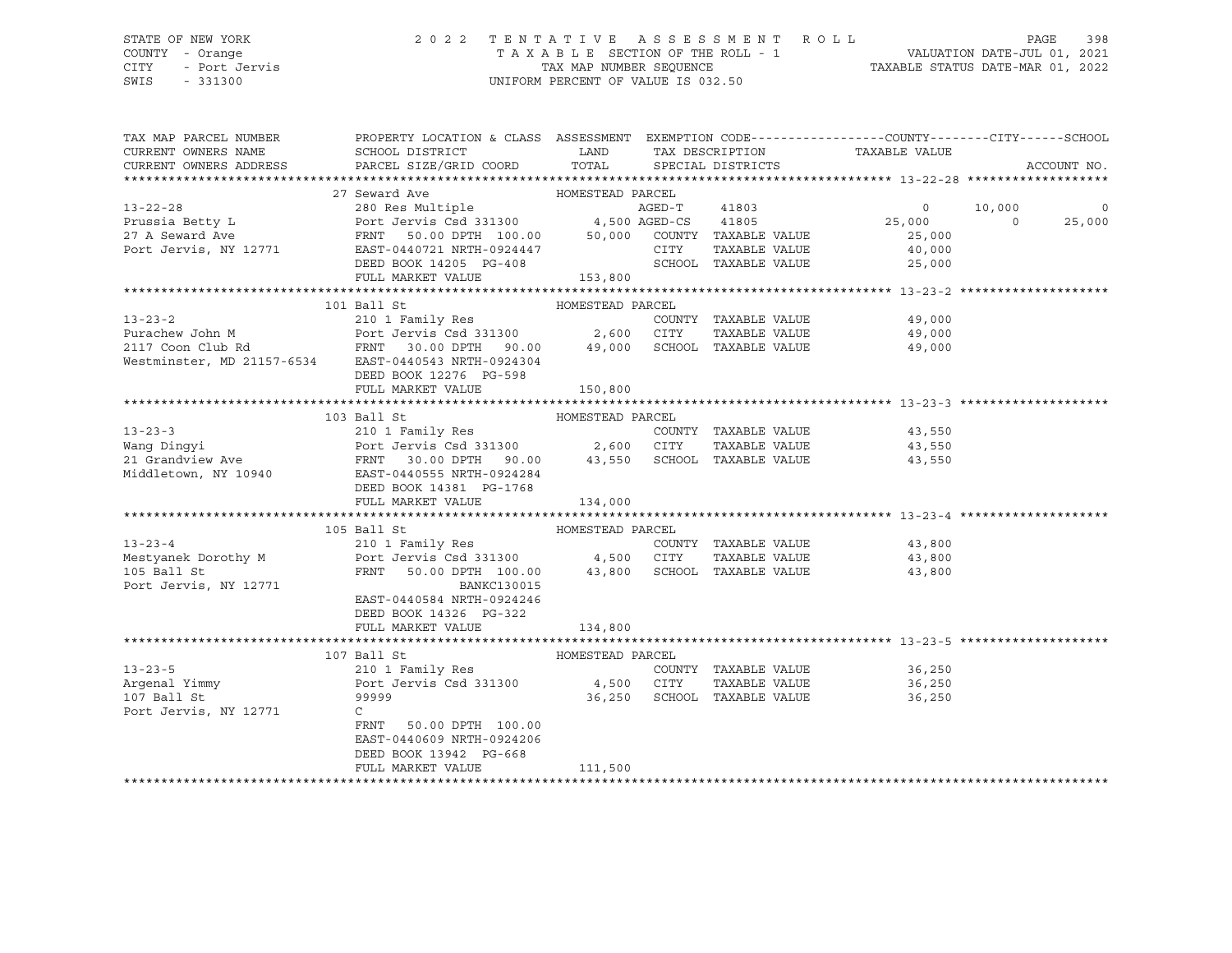| PROPERTY LOCATION & CLASS ASSESSMENT EXEMPTION CODE---------------COUNTY-------CITY------SCHOOL<br>TAX MAP PARCEL NUMBER<br>TAX DESCRIPTION TAXABLE VALUE<br>CURRENT OWNERS NAME<br>SCHOOL DISTRICT<br>LAND<br>PARCEL SIZE/GRID COORD TOTAL<br>CURRENT OWNERS ADDRESS<br>SPECIAL DISTRICTS<br>ACCOUNT NO.<br>109 Ball St<br>$13 - 23 - 6$<br>COUNTY TAXABLE VALUE<br>45,650<br>13-23-6<br>109 Ball Street Property LLC Port Jervis Csd 331300 4,500 CITY TAXABLE VALUE<br>15 Fox Run Ln FRNT 50.00 DPTH 100.00 45,650 SCHOOL TAXABLE VALUE<br>TAXABLE VALUE 45,650<br>45,650<br>Port Jervis, NY 12771<br>BANKC080370<br>EAST-0440637 NRTH-0924166<br>DEED BOOK 12831 PG-1826<br>FULL MARKET VALUE<br>140,500<br>113 Ball St<br>HOMESTEAD PARCEL<br>220 2 Family Res<br>$13 - 23 - 7$<br>COUNTY TAXABLE VALUE 60,000<br>Port Jervis Csd 331300 $\begin{array}{cccc} 4,500 & CITY & TAXABLE & VALUE & 60,000\\ FRNT & 50.00 & DPTH & 100.00 & 60,000 & SCHOOL & TAXABLE & VALUE & 60,000 \end{array}$<br>Toro Raymond L Jr<br>180 County Rd 2001<br>Milford, PA 18337<br>BANKN140687<br>EAST-0440669 NRTH-0924129<br>DEED BOOK 13268 PG-613<br>FULL MARKET VALUE<br>184,600<br>115 Ball St<br>HOMESTEAD PARCEL<br>Port Jervis, NY 12771<br>DEED BOOK 5415 PG-101<br>FULL MARKET VALUE<br>149,200<br>119 Ball St<br>HOMESTEAD PARCEL<br>13-23-9<br>230 2 Family Res<br>220 2 Family Res<br>220 2 Family Res<br>220 2 Family Res<br>220 2 Family Res<br>220 2 Family Res<br>220 2 Family Res<br>220 2 Family Res<br>220 3 700<br>24,250 CITY TAXABLE VALUE<br>27.00 DPTH 100.00<br>39,700 SCHOO<br>39,700<br>TAXABLE VALUE 39,700<br>39,700<br>Chester, NY 10918 EAST-0440729 NRTH-0924049<br>DEED BOOK 14015 PG-1565<br>FULL MARKET VALUE<br>122,200<br>121 Ball St<br>HOMESTEAD PARCEL<br>13-23-10<br>13-23-10<br>210 1 Family Res<br>Garagorry Kathleen L Port Jervis Csd 331300<br>PERNT 53.00 DPTH 100.00 41,000 CITY TAXABLE VALUE 41,000<br>27,230<br>27,230<br>PACT-0440760 NRTH-0924011<br>EXT-0440760 NRTH-0924011<br>PACT-0440760<br>$\circ$<br>13,770<br>DEED BOOK 13037 PG-1645<br>FULL MARKET VALUE<br>126,200<br>125 Ball St<br>HOMESTEAD PARCEL<br>$13 - 23 - 11$<br>210 1 Family Res<br>COUNTY TAXABLE VALUE<br>46,900<br>Miller Surie<br>46,900<br>Port Jervis Csd 331300<br>4,500<br>CITY<br>TAXABLE VALUE<br>13 Karlsburg Rd Unit #301<br>50.00 DPTH 100.00<br>46,900<br>SCHOOL TAXABLE VALUE<br>46,900<br>FRNT<br>Monroe, NY 10950<br>EAST-0440795 NRTH-0923970<br>DEED BOOK 14325 PG-817<br>FULL MARKET VALUE<br>144,300 | STATE OF NEW YORK<br>OF NEW YORK<br>f - Orange<br>- Port Jervis<br>Allen Control<br>COUNTY - Orange<br>CITY<br>SWIS | 2022 TENTATIVE ASSESSMENT ROLL |  | $\begin{tabular}{lllllllllllll} \multicolumn{2}{c l} \multicolumn{2}{c l} \multicolumn{2}{c l} \multicolumn{2}{c l} \multicolumn{2}{c l} \multicolumn{2}{c l} \multicolumn{2}{c l} \multicolumn{2}{c l} \multicolumn{2}{c l} \multicolumn{2}{c l} \multicolumn{2}{c l} \multicolumn{2}{c l} \multicolumn{2}{c l} \multicolumn{2}{c l} \multicolumn{2}{c l} \multicolumn{2}{c l} \multicolumn{2}{c l} \multicolumn{2}{c l} \multicolumn{2}{c$ | PAGE<br>399 |
|--------------------------------------------------------------------------------------------------------------------------------------------------------------------------------------------------------------------------------------------------------------------------------------------------------------------------------------------------------------------------------------------------------------------------------------------------------------------------------------------------------------------------------------------------------------------------------------------------------------------------------------------------------------------------------------------------------------------------------------------------------------------------------------------------------------------------------------------------------------------------------------------------------------------------------------------------------------------------------------------------------------------------------------------------------------------------------------------------------------------------------------------------------------------------------------------------------------------------------------------------------------------------------------------------------------------------------------------------------------------------------------------------------------------------------------------------------------------------------------------------------------------------------------------------------------------------------------------------------------------------------------------------------------------------------------------------------------------------------------------------------------------------------------------------------------------------------------------------------------------------------------------------------------------------------------------------------------------------------------------------------------------------------------------------------------------------------------------------------------------------------------------------------------------------------------------------------------------------------------------------------------------------------------------------------------------------------------------------------------------------------------------------------------------------------------------------------------------------------------------------------------------------------------------|---------------------------------------------------------------------------------------------------------------------|--------------------------------|--|----------------------------------------------------------------------------------------------------------------------------------------------------------------------------------------------------------------------------------------------------------------------------------------------------------------------------------------------------------------------------------------------------------------------------------------------|-------------|
|                                                                                                                                                                                                                                                                                                                                                                                                                                                                                                                                                                                                                                                                                                                                                                                                                                                                                                                                                                                                                                                                                                                                                                                                                                                                                                                                                                                                                                                                                                                                                                                                                                                                                                                                                                                                                                                                                                                                                                                                                                                                                                                                                                                                                                                                                                                                                                                                                                                                                                                                            |                                                                                                                     |                                |  |                                                                                                                                                                                                                                                                                                                                                                                                                                              |             |
|                                                                                                                                                                                                                                                                                                                                                                                                                                                                                                                                                                                                                                                                                                                                                                                                                                                                                                                                                                                                                                                                                                                                                                                                                                                                                                                                                                                                                                                                                                                                                                                                                                                                                                                                                                                                                                                                                                                                                                                                                                                                                                                                                                                                                                                                                                                                                                                                                                                                                                                                            |                                                                                                                     |                                |  |                                                                                                                                                                                                                                                                                                                                                                                                                                              |             |
|                                                                                                                                                                                                                                                                                                                                                                                                                                                                                                                                                                                                                                                                                                                                                                                                                                                                                                                                                                                                                                                                                                                                                                                                                                                                                                                                                                                                                                                                                                                                                                                                                                                                                                                                                                                                                                                                                                                                                                                                                                                                                                                                                                                                                                                                                                                                                                                                                                                                                                                                            |                                                                                                                     |                                |  |                                                                                                                                                                                                                                                                                                                                                                                                                                              |             |
|                                                                                                                                                                                                                                                                                                                                                                                                                                                                                                                                                                                                                                                                                                                                                                                                                                                                                                                                                                                                                                                                                                                                                                                                                                                                                                                                                                                                                                                                                                                                                                                                                                                                                                                                                                                                                                                                                                                                                                                                                                                                                                                                                                                                                                                                                                                                                                                                                                                                                                                                            |                                                                                                                     |                                |  |                                                                                                                                                                                                                                                                                                                                                                                                                                              |             |
|                                                                                                                                                                                                                                                                                                                                                                                                                                                                                                                                                                                                                                                                                                                                                                                                                                                                                                                                                                                                                                                                                                                                                                                                                                                                                                                                                                                                                                                                                                                                                                                                                                                                                                                                                                                                                                                                                                                                                                                                                                                                                                                                                                                                                                                                                                                                                                                                                                                                                                                                            |                                                                                                                     |                                |  |                                                                                                                                                                                                                                                                                                                                                                                                                                              |             |
|                                                                                                                                                                                                                                                                                                                                                                                                                                                                                                                                                                                                                                                                                                                                                                                                                                                                                                                                                                                                                                                                                                                                                                                                                                                                                                                                                                                                                                                                                                                                                                                                                                                                                                                                                                                                                                                                                                                                                                                                                                                                                                                                                                                                                                                                                                                                                                                                                                                                                                                                            |                                                                                                                     |                                |  |                                                                                                                                                                                                                                                                                                                                                                                                                                              |             |
|                                                                                                                                                                                                                                                                                                                                                                                                                                                                                                                                                                                                                                                                                                                                                                                                                                                                                                                                                                                                                                                                                                                                                                                                                                                                                                                                                                                                                                                                                                                                                                                                                                                                                                                                                                                                                                                                                                                                                                                                                                                                                                                                                                                                                                                                                                                                                                                                                                                                                                                                            |                                                                                                                     |                                |  |                                                                                                                                                                                                                                                                                                                                                                                                                                              |             |
|                                                                                                                                                                                                                                                                                                                                                                                                                                                                                                                                                                                                                                                                                                                                                                                                                                                                                                                                                                                                                                                                                                                                                                                                                                                                                                                                                                                                                                                                                                                                                                                                                                                                                                                                                                                                                                                                                                                                                                                                                                                                                                                                                                                                                                                                                                                                                                                                                                                                                                                                            |                                                                                                                     |                                |  |                                                                                                                                                                                                                                                                                                                                                                                                                                              |             |
|                                                                                                                                                                                                                                                                                                                                                                                                                                                                                                                                                                                                                                                                                                                                                                                                                                                                                                                                                                                                                                                                                                                                                                                                                                                                                                                                                                                                                                                                                                                                                                                                                                                                                                                                                                                                                                                                                                                                                                                                                                                                                                                                                                                                                                                                                                                                                                                                                                                                                                                                            |                                                                                                                     |                                |  |                                                                                                                                                                                                                                                                                                                                                                                                                                              |             |
|                                                                                                                                                                                                                                                                                                                                                                                                                                                                                                                                                                                                                                                                                                                                                                                                                                                                                                                                                                                                                                                                                                                                                                                                                                                                                                                                                                                                                                                                                                                                                                                                                                                                                                                                                                                                                                                                                                                                                                                                                                                                                                                                                                                                                                                                                                                                                                                                                                                                                                                                            |                                                                                                                     |                                |  |                                                                                                                                                                                                                                                                                                                                                                                                                                              |             |
|                                                                                                                                                                                                                                                                                                                                                                                                                                                                                                                                                                                                                                                                                                                                                                                                                                                                                                                                                                                                                                                                                                                                                                                                                                                                                                                                                                                                                                                                                                                                                                                                                                                                                                                                                                                                                                                                                                                                                                                                                                                                                                                                                                                                                                                                                                                                                                                                                                                                                                                                            |                                                                                                                     |                                |  |                                                                                                                                                                                                                                                                                                                                                                                                                                              |             |
|                                                                                                                                                                                                                                                                                                                                                                                                                                                                                                                                                                                                                                                                                                                                                                                                                                                                                                                                                                                                                                                                                                                                                                                                                                                                                                                                                                                                                                                                                                                                                                                                                                                                                                                                                                                                                                                                                                                                                                                                                                                                                                                                                                                                                                                                                                                                                                                                                                                                                                                                            |                                                                                                                     |                                |  |                                                                                                                                                                                                                                                                                                                                                                                                                                              |             |
|                                                                                                                                                                                                                                                                                                                                                                                                                                                                                                                                                                                                                                                                                                                                                                                                                                                                                                                                                                                                                                                                                                                                                                                                                                                                                                                                                                                                                                                                                                                                                                                                                                                                                                                                                                                                                                                                                                                                                                                                                                                                                                                                                                                                                                                                                                                                                                                                                                                                                                                                            |                                                                                                                     |                                |  |                                                                                                                                                                                                                                                                                                                                                                                                                                              |             |
|                                                                                                                                                                                                                                                                                                                                                                                                                                                                                                                                                                                                                                                                                                                                                                                                                                                                                                                                                                                                                                                                                                                                                                                                                                                                                                                                                                                                                                                                                                                                                                                                                                                                                                                                                                                                                                                                                                                                                                                                                                                                                                                                                                                                                                                                                                                                                                                                                                                                                                                                            |                                                                                                                     |                                |  |                                                                                                                                                                                                                                                                                                                                                                                                                                              |             |
|                                                                                                                                                                                                                                                                                                                                                                                                                                                                                                                                                                                                                                                                                                                                                                                                                                                                                                                                                                                                                                                                                                                                                                                                                                                                                                                                                                                                                                                                                                                                                                                                                                                                                                                                                                                                                                                                                                                                                                                                                                                                                                                                                                                                                                                                                                                                                                                                                                                                                                                                            |                                                                                                                     |                                |  |                                                                                                                                                                                                                                                                                                                                                                                                                                              |             |
|                                                                                                                                                                                                                                                                                                                                                                                                                                                                                                                                                                                                                                                                                                                                                                                                                                                                                                                                                                                                                                                                                                                                                                                                                                                                                                                                                                                                                                                                                                                                                                                                                                                                                                                                                                                                                                                                                                                                                                                                                                                                                                                                                                                                                                                                                                                                                                                                                                                                                                                                            |                                                                                                                     |                                |  |                                                                                                                                                                                                                                                                                                                                                                                                                                              |             |
|                                                                                                                                                                                                                                                                                                                                                                                                                                                                                                                                                                                                                                                                                                                                                                                                                                                                                                                                                                                                                                                                                                                                                                                                                                                                                                                                                                                                                                                                                                                                                                                                                                                                                                                                                                                                                                                                                                                                                                                                                                                                                                                                                                                                                                                                                                                                                                                                                                                                                                                                            |                                                                                                                     |                                |  |                                                                                                                                                                                                                                                                                                                                                                                                                                              |             |
|                                                                                                                                                                                                                                                                                                                                                                                                                                                                                                                                                                                                                                                                                                                                                                                                                                                                                                                                                                                                                                                                                                                                                                                                                                                                                                                                                                                                                                                                                                                                                                                                                                                                                                                                                                                                                                                                                                                                                                                                                                                                                                                                                                                                                                                                                                                                                                                                                                                                                                                                            |                                                                                                                     |                                |  |                                                                                                                                                                                                                                                                                                                                                                                                                                              |             |
|                                                                                                                                                                                                                                                                                                                                                                                                                                                                                                                                                                                                                                                                                                                                                                                                                                                                                                                                                                                                                                                                                                                                                                                                                                                                                                                                                                                                                                                                                                                                                                                                                                                                                                                                                                                                                                                                                                                                                                                                                                                                                                                                                                                                                                                                                                                                                                                                                                                                                                                                            |                                                                                                                     |                                |  |                                                                                                                                                                                                                                                                                                                                                                                                                                              |             |
|                                                                                                                                                                                                                                                                                                                                                                                                                                                                                                                                                                                                                                                                                                                                                                                                                                                                                                                                                                                                                                                                                                                                                                                                                                                                                                                                                                                                                                                                                                                                                                                                                                                                                                                                                                                                                                                                                                                                                                                                                                                                                                                                                                                                                                                                                                                                                                                                                                                                                                                                            |                                                                                                                     |                                |  |                                                                                                                                                                                                                                                                                                                                                                                                                                              |             |
|                                                                                                                                                                                                                                                                                                                                                                                                                                                                                                                                                                                                                                                                                                                                                                                                                                                                                                                                                                                                                                                                                                                                                                                                                                                                                                                                                                                                                                                                                                                                                                                                                                                                                                                                                                                                                                                                                                                                                                                                                                                                                                                                                                                                                                                                                                                                                                                                                                                                                                                                            |                                                                                                                     |                                |  |                                                                                                                                                                                                                                                                                                                                                                                                                                              |             |
|                                                                                                                                                                                                                                                                                                                                                                                                                                                                                                                                                                                                                                                                                                                                                                                                                                                                                                                                                                                                                                                                                                                                                                                                                                                                                                                                                                                                                                                                                                                                                                                                                                                                                                                                                                                                                                                                                                                                                                                                                                                                                                                                                                                                                                                                                                                                                                                                                                                                                                                                            |                                                                                                                     |                                |  |                                                                                                                                                                                                                                                                                                                                                                                                                                              |             |
|                                                                                                                                                                                                                                                                                                                                                                                                                                                                                                                                                                                                                                                                                                                                                                                                                                                                                                                                                                                                                                                                                                                                                                                                                                                                                                                                                                                                                                                                                                                                                                                                                                                                                                                                                                                                                                                                                                                                                                                                                                                                                                                                                                                                                                                                                                                                                                                                                                                                                                                                            |                                                                                                                     |                                |  |                                                                                                                                                                                                                                                                                                                                                                                                                                              |             |
|                                                                                                                                                                                                                                                                                                                                                                                                                                                                                                                                                                                                                                                                                                                                                                                                                                                                                                                                                                                                                                                                                                                                                                                                                                                                                                                                                                                                                                                                                                                                                                                                                                                                                                                                                                                                                                                                                                                                                                                                                                                                                                                                                                                                                                                                                                                                                                                                                                                                                                                                            |                                                                                                                     |                                |  |                                                                                                                                                                                                                                                                                                                                                                                                                                              |             |
|                                                                                                                                                                                                                                                                                                                                                                                                                                                                                                                                                                                                                                                                                                                                                                                                                                                                                                                                                                                                                                                                                                                                                                                                                                                                                                                                                                                                                                                                                                                                                                                                                                                                                                                                                                                                                                                                                                                                                                                                                                                                                                                                                                                                                                                                                                                                                                                                                                                                                                                                            |                                                                                                                     |                                |  |                                                                                                                                                                                                                                                                                                                                                                                                                                              |             |
|                                                                                                                                                                                                                                                                                                                                                                                                                                                                                                                                                                                                                                                                                                                                                                                                                                                                                                                                                                                                                                                                                                                                                                                                                                                                                                                                                                                                                                                                                                                                                                                                                                                                                                                                                                                                                                                                                                                                                                                                                                                                                                                                                                                                                                                                                                                                                                                                                                                                                                                                            |                                                                                                                     |                                |  |                                                                                                                                                                                                                                                                                                                                                                                                                                              |             |
|                                                                                                                                                                                                                                                                                                                                                                                                                                                                                                                                                                                                                                                                                                                                                                                                                                                                                                                                                                                                                                                                                                                                                                                                                                                                                                                                                                                                                                                                                                                                                                                                                                                                                                                                                                                                                                                                                                                                                                                                                                                                                                                                                                                                                                                                                                                                                                                                                                                                                                                                            |                                                                                                                     |                                |  |                                                                                                                                                                                                                                                                                                                                                                                                                                              |             |
|                                                                                                                                                                                                                                                                                                                                                                                                                                                                                                                                                                                                                                                                                                                                                                                                                                                                                                                                                                                                                                                                                                                                                                                                                                                                                                                                                                                                                                                                                                                                                                                                                                                                                                                                                                                                                                                                                                                                                                                                                                                                                                                                                                                                                                                                                                                                                                                                                                                                                                                                            |                                                                                                                     |                                |  |                                                                                                                                                                                                                                                                                                                                                                                                                                              |             |
|                                                                                                                                                                                                                                                                                                                                                                                                                                                                                                                                                                                                                                                                                                                                                                                                                                                                                                                                                                                                                                                                                                                                                                                                                                                                                                                                                                                                                                                                                                                                                                                                                                                                                                                                                                                                                                                                                                                                                                                                                                                                                                                                                                                                                                                                                                                                                                                                                                                                                                                                            |                                                                                                                     |                                |  |                                                                                                                                                                                                                                                                                                                                                                                                                                              |             |
|                                                                                                                                                                                                                                                                                                                                                                                                                                                                                                                                                                                                                                                                                                                                                                                                                                                                                                                                                                                                                                                                                                                                                                                                                                                                                                                                                                                                                                                                                                                                                                                                                                                                                                                                                                                                                                                                                                                                                                                                                                                                                                                                                                                                                                                                                                                                                                                                                                                                                                                                            |                                                                                                                     |                                |  |                                                                                                                                                                                                                                                                                                                                                                                                                                              |             |
|                                                                                                                                                                                                                                                                                                                                                                                                                                                                                                                                                                                                                                                                                                                                                                                                                                                                                                                                                                                                                                                                                                                                                                                                                                                                                                                                                                                                                                                                                                                                                                                                                                                                                                                                                                                                                                                                                                                                                                                                                                                                                                                                                                                                                                                                                                                                                                                                                                                                                                                                            |                                                                                                                     |                                |  |                                                                                                                                                                                                                                                                                                                                                                                                                                              |             |
|                                                                                                                                                                                                                                                                                                                                                                                                                                                                                                                                                                                                                                                                                                                                                                                                                                                                                                                                                                                                                                                                                                                                                                                                                                                                                                                                                                                                                                                                                                                                                                                                                                                                                                                                                                                                                                                                                                                                                                                                                                                                                                                                                                                                                                                                                                                                                                                                                                                                                                                                            |                                                                                                                     |                                |  |                                                                                                                                                                                                                                                                                                                                                                                                                                              |             |
|                                                                                                                                                                                                                                                                                                                                                                                                                                                                                                                                                                                                                                                                                                                                                                                                                                                                                                                                                                                                                                                                                                                                                                                                                                                                                                                                                                                                                                                                                                                                                                                                                                                                                                                                                                                                                                                                                                                                                                                                                                                                                                                                                                                                                                                                                                                                                                                                                                                                                                                                            |                                                                                                                     |                                |  |                                                                                                                                                                                                                                                                                                                                                                                                                                              |             |
|                                                                                                                                                                                                                                                                                                                                                                                                                                                                                                                                                                                                                                                                                                                                                                                                                                                                                                                                                                                                                                                                                                                                                                                                                                                                                                                                                                                                                                                                                                                                                                                                                                                                                                                                                                                                                                                                                                                                                                                                                                                                                                                                                                                                                                                                                                                                                                                                                                                                                                                                            |                                                                                                                     |                                |  |                                                                                                                                                                                                                                                                                                                                                                                                                                              |             |
|                                                                                                                                                                                                                                                                                                                                                                                                                                                                                                                                                                                                                                                                                                                                                                                                                                                                                                                                                                                                                                                                                                                                                                                                                                                                                                                                                                                                                                                                                                                                                                                                                                                                                                                                                                                                                                                                                                                                                                                                                                                                                                                                                                                                                                                                                                                                                                                                                                                                                                                                            |                                                                                                                     |                                |  |                                                                                                                                                                                                                                                                                                                                                                                                                                              |             |
|                                                                                                                                                                                                                                                                                                                                                                                                                                                                                                                                                                                                                                                                                                                                                                                                                                                                                                                                                                                                                                                                                                                                                                                                                                                                                                                                                                                                                                                                                                                                                                                                                                                                                                                                                                                                                                                                                                                                                                                                                                                                                                                                                                                                                                                                                                                                                                                                                                                                                                                                            |                                                                                                                     |                                |  |                                                                                                                                                                                                                                                                                                                                                                                                                                              |             |
|                                                                                                                                                                                                                                                                                                                                                                                                                                                                                                                                                                                                                                                                                                                                                                                                                                                                                                                                                                                                                                                                                                                                                                                                                                                                                                                                                                                                                                                                                                                                                                                                                                                                                                                                                                                                                                                                                                                                                                                                                                                                                                                                                                                                                                                                                                                                                                                                                                                                                                                                            |                                                                                                                     |                                |  |                                                                                                                                                                                                                                                                                                                                                                                                                                              |             |
|                                                                                                                                                                                                                                                                                                                                                                                                                                                                                                                                                                                                                                                                                                                                                                                                                                                                                                                                                                                                                                                                                                                                                                                                                                                                                                                                                                                                                                                                                                                                                                                                                                                                                                                                                                                                                                                                                                                                                                                                                                                                                                                                                                                                                                                                                                                                                                                                                                                                                                                                            |                                                                                                                     |                                |  |                                                                                                                                                                                                                                                                                                                                                                                                                                              |             |
|                                                                                                                                                                                                                                                                                                                                                                                                                                                                                                                                                                                                                                                                                                                                                                                                                                                                                                                                                                                                                                                                                                                                                                                                                                                                                                                                                                                                                                                                                                                                                                                                                                                                                                                                                                                                                                                                                                                                                                                                                                                                                                                                                                                                                                                                                                                                                                                                                                                                                                                                            |                                                                                                                     |                                |  |                                                                                                                                                                                                                                                                                                                                                                                                                                              |             |
|                                                                                                                                                                                                                                                                                                                                                                                                                                                                                                                                                                                                                                                                                                                                                                                                                                                                                                                                                                                                                                                                                                                                                                                                                                                                                                                                                                                                                                                                                                                                                                                                                                                                                                                                                                                                                                                                                                                                                                                                                                                                                                                                                                                                                                                                                                                                                                                                                                                                                                                                            |                                                                                                                     |                                |  |                                                                                                                                                                                                                                                                                                                                                                                                                                              |             |
|                                                                                                                                                                                                                                                                                                                                                                                                                                                                                                                                                                                                                                                                                                                                                                                                                                                                                                                                                                                                                                                                                                                                                                                                                                                                                                                                                                                                                                                                                                                                                                                                                                                                                                                                                                                                                                                                                                                                                                                                                                                                                                                                                                                                                                                                                                                                                                                                                                                                                                                                            |                                                                                                                     |                                |  |                                                                                                                                                                                                                                                                                                                                                                                                                                              |             |
|                                                                                                                                                                                                                                                                                                                                                                                                                                                                                                                                                                                                                                                                                                                                                                                                                                                                                                                                                                                                                                                                                                                                                                                                                                                                                                                                                                                                                                                                                                                                                                                                                                                                                                                                                                                                                                                                                                                                                                                                                                                                                                                                                                                                                                                                                                                                                                                                                                                                                                                                            |                                                                                                                     |                                |  |                                                                                                                                                                                                                                                                                                                                                                                                                                              |             |
|                                                                                                                                                                                                                                                                                                                                                                                                                                                                                                                                                                                                                                                                                                                                                                                                                                                                                                                                                                                                                                                                                                                                                                                                                                                                                                                                                                                                                                                                                                                                                                                                                                                                                                                                                                                                                                                                                                                                                                                                                                                                                                                                                                                                                                                                                                                                                                                                                                                                                                                                            |                                                                                                                     |                                |  |                                                                                                                                                                                                                                                                                                                                                                                                                                              |             |
|                                                                                                                                                                                                                                                                                                                                                                                                                                                                                                                                                                                                                                                                                                                                                                                                                                                                                                                                                                                                                                                                                                                                                                                                                                                                                                                                                                                                                                                                                                                                                                                                                                                                                                                                                                                                                                                                                                                                                                                                                                                                                                                                                                                                                                                                                                                                                                                                                                                                                                                                            |                                                                                                                     |                                |  |                                                                                                                                                                                                                                                                                                                                                                                                                                              |             |
| ***************                                                                                                                                                                                                                                                                                                                                                                                                                                                                                                                                                                                                                                                                                                                                                                                                                                                                                                                                                                                                                                                                                                                                                                                                                                                                                                                                                                                                                                                                                                                                                                                                                                                                                                                                                                                                                                                                                                                                                                                                                                                                                                                                                                                                                                                                                                                                                                                                                                                                                                                            |                                                                                                                     | ****************************   |  |                                                                                                                                                                                                                                                                                                                                                                                                                                              |             |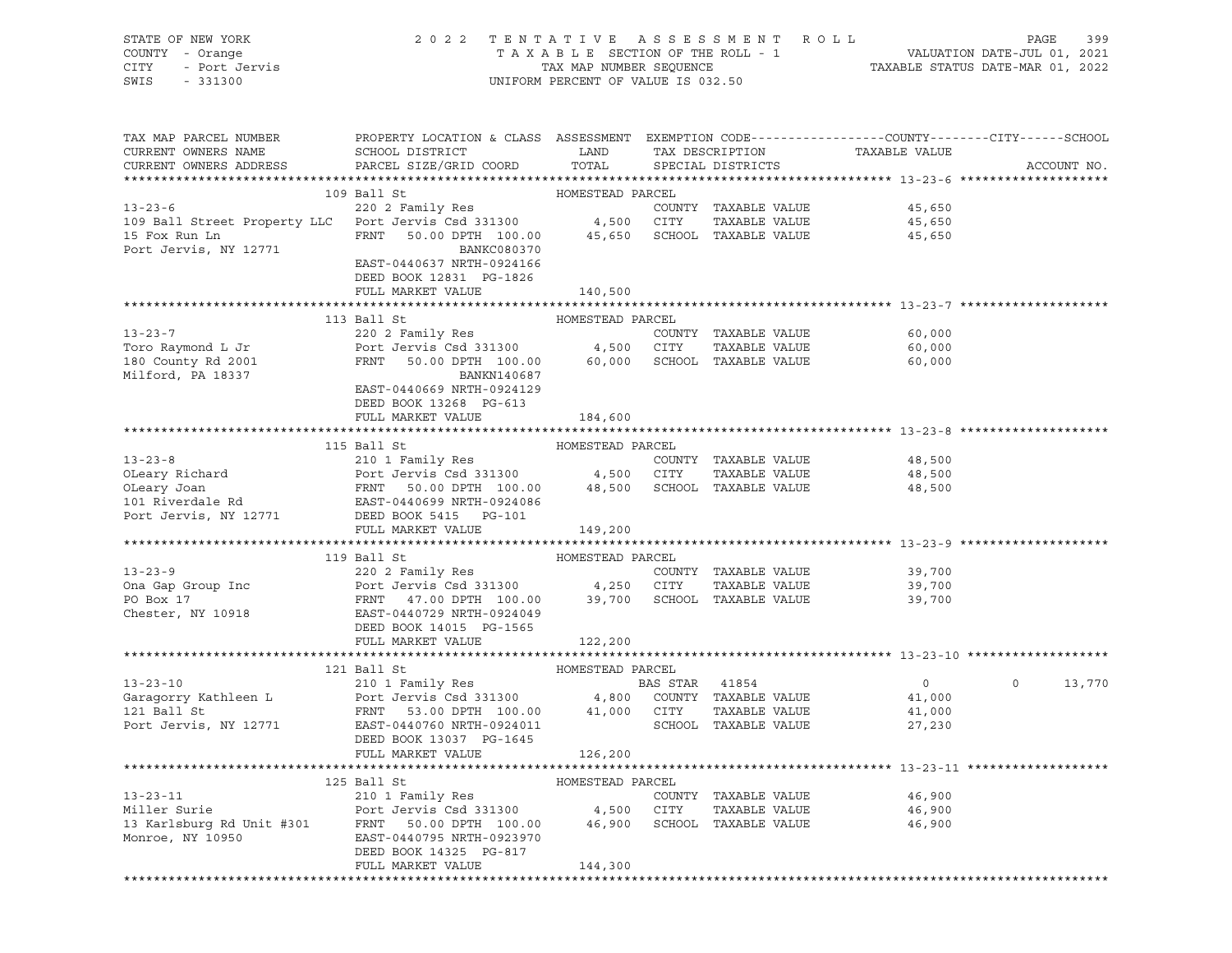| STATE OF NEW YORK<br>COUNTY - Orange<br>7 - Orange<br>- Port Jervis<br>CITY<br>SWIS<br>$-331300$                                                                                             | 2022 TENTATIVE ASSESSMENT ROLL                                                                                                  | UNIFORM PERCENT OF VALUE IS 032.50 |                                       | T A X A B L E SECTION OF THE ROLL - 1 WALUATION DATE-JUL 01, 2021 TAX MAP NUMBER SEQUENCE TAXABLE STATUS DATE-MAR 01, 2022 | PAGE<br>400 |
|----------------------------------------------------------------------------------------------------------------------------------------------------------------------------------------------|---------------------------------------------------------------------------------------------------------------------------------|------------------------------------|---------------------------------------|----------------------------------------------------------------------------------------------------------------------------|-------------|
| TAX MAP PARCEL NUMBER THE PROPERTY LOCATION & CLASS ASSESSMENT EXEMPTION CODE--------------COUNTY-------CUTY------SCHOOL<br>CURRENT OWNERS NAME                                              | SCHOOL DISTRICT LAND                                                                                                            |                                    | TAX DESCRIPTION                       | TAXABLE VALUE                                                                                                              |             |
| CURRENT OWNERS ADDRESS                                                                                                                                                                       | PARCEL SIZE/GRID COORD                                                                                                          | TOTAL                              | SPECIAL DISTRICTS                     |                                                                                                                            | ACCOUNT NO. |
|                                                                                                                                                                                              |                                                                                                                                 |                                    |                                       |                                                                                                                            |             |
|                                                                                                                                                                                              | 129 Ball St                                                                                                                     | HOMESTEAD PARCEL                   |                                       |                                                                                                                            |             |
| $13 - 23 - 12$                                                                                                                                                                               | 220 2 Family Res                                                                                                                |                                    | COUNTY TAXABLE VALUE                  | 50,000                                                                                                                     |             |
| Baksh and Rivera Legacy LLC                                                                                                                                                                  | Port Jervis Csd 331300 4,500 CITY TAXABLE VALUE                                                                                 |                                    | 50,000 SCHOOL TAXABLE VALUE           | 50,000                                                                                                                     |             |
| 206 Stone Ave<br>Yonkers, NY 10701                                                                                                                                                           | FRNT 50.00 DPTH 100.00<br>BANKC080370                                                                                           |                                    |                                       | 50,000                                                                                                                     |             |
|                                                                                                                                                                                              | EAST-0440822 NRTH-0923928                                                                                                       |                                    |                                       |                                                                                                                            |             |
|                                                                                                                                                                                              | DEED BOOK 14716 PG-1600                                                                                                         |                                    |                                       |                                                                                                                            |             |
|                                                                                                                                                                                              | FULL MARKET VALUE                                                                                                               | 153,800                            |                                       |                                                                                                                            |             |
|                                                                                                                                                                                              |                                                                                                                                 |                                    |                                       |                                                                                                                            |             |
|                                                                                                                                                                                              | 131 Ball St                                                                                                                     | HOMESTEAD PARCEL                   |                                       |                                                                                                                            |             |
| $13 - 23 - 13$                                                                                                                                                                               | 311 Res vac land                                                                                                                |                                    | COUNTY TAXABLE VALUE                  | 3,250                                                                                                                      |             |
| Rivera David                                                                                                                                                                                 |                                                                                                                                 |                                    | TAXABLE VALUE<br>SCHOOL TAXABLE VALUE | 3,250<br>3,250                                                                                                             |             |
| Rivera Brittany<br>206 Stone Ave<br>Yonkers, NY 10701                                                                                                                                        | Port Jervis Csd 331300 3,250 CITY<br>FRNT 50.00 DPTH 100.00 3,250 SCHOOL<br>EAST-0440850 NRTH-0923894<br>DEED BOOK 14574 PG-507 |                                    |                                       |                                                                                                                            |             |
|                                                                                                                                                                                              |                                                                                                                                 |                                    |                                       |                                                                                                                            |             |
|                                                                                                                                                                                              | FULL MARKET VALUE                                                                                                               | 10,000                             |                                       |                                                                                                                            |             |
|                                                                                                                                                                                              |                                                                                                                                 |                                    |                                       |                                                                                                                            |             |
|                                                                                                                                                                                              | 152 Front St                                                                                                                    | HOMESTEAD PARCEL                   |                                       |                                                                                                                            |             |
| 13-23-14 210 1 Family Res COUNTY<br>Port Jervis Portfolio Holdings Port Jervis Csd 331300 4,500 CITY                                                                                         |                                                                                                                                 |                                    | COUNTY TAXABLE VALUE                  | 49,000                                                                                                                     |             |
| 777 Chestnut Ridge Rd Ste 301 FRNT 50.00 DPTH 100.00 49,000 SCHOOL TAXABLE VALUE                                                                                                             |                                                                                                                                 |                                    | TAXABLE VALUE                         | 49,000                                                                                                                     |             |
|                                                                                                                                                                                              |                                                                                                                                 |                                    |                                       |                                                                                                                            |             |
|                                                                                                                                                                                              |                                                                                                                                 |                                    |                                       | 49,000                                                                                                                     |             |
|                                                                                                                                                                                              | Chestnut Ridge, NY 10977 EAST-0440778 NRTH-0923837                                                                              |                                    |                                       |                                                                                                                            |             |
|                                                                                                                                                                                              | DEED BOOK 14521 PG-583<br>FULL MARKET VALUE                                                                                     | 150,800                            |                                       |                                                                                                                            |             |
|                                                                                                                                                                                              |                                                                                                                                 |                                    |                                       |                                                                                                                            |             |
|                                                                                                                                                                                              | 150 Front St                                                                                                                    | HOMESTEAD PARCEL                   |                                       |                                                                                                                            |             |
| $13 - 23 - 15$                                                                                                                                                                               |                                                                                                                                 |                                    | COUNTY TAXABLE VALUE                  | 43,000                                                                                                                     |             |
|                                                                                                                                                                                              | 210 1 Family Res<br>Port Jervis Csd 331300 4,500 CITY                                                                           |                                    | TAXABLE VALUE                         | 43,000                                                                                                                     |             |
| 13-23-12<br>Garabito Catiria<br>150 Front St                                                                                                                                                 | $50.00$ DPTH $100.00$ $43,000$ SCHOOL TAXABLE VALUE<br>FRNT                                                                     |                                    |                                       | 43,000                                                                                                                     |             |
| Port Jervis, NY 12771                                                                                                                                                                        | BANKC190321<br>EAST-0440752 NRTH-0923873                                                                                        |                                    |                                       |                                                                                                                            |             |
|                                                                                                                                                                                              | DEED BOOK 14961 PG-695                                                                                                          |                                    |                                       |                                                                                                                            |             |
|                                                                                                                                                                                              | FULL MARKET VALUE                                                                                                               | 132,300                            |                                       |                                                                                                                            |             |
|                                                                                                                                                                                              |                                                                                                                                 |                                    |                                       |                                                                                                                            |             |
|                                                                                                                                                                                              | 148 Front St                                                                                                                    | HOMESTEAD PARCEL                   |                                       |                                                                                                                            |             |
| $13 - 23 - 16$                                                                                                                                                                               | 210 1 Family Res                                                                                                                |                                    | COUNTY TAXABLE VALUE                  | 49,000                                                                                                                     |             |
|                                                                                                                                                                                              |                                                                                                                                 |                                    | TAXABLE VALUE                         | 49,000<br>49,000                                                                                                           |             |
| Spangenberg Judith $V = V + 1$<br>Spangenberg Judith Port Jervis Csd 331300 4,500 CITY TAXABLE VALUE<br>C/O Ideal Property FRNT 50.00 DPTH 100.00 49,000 SCHOOL TAXABLE VALUE<br>PO Box 3136 | BANKC030385                                                                                                                     |                                    |                                       |                                                                                                                            |             |
| Port Jervis, NY 12771                                                                                                                                                                        | EAST-0440721 NRTH-0923910                                                                                                       |                                    |                                       |                                                                                                                            |             |
|                                                                                                                                                                                              | DEED BOOK 11697 PG-78<br>FULL MARKET VALUE                                                                                      | 150,800                            |                                       |                                                                                                                            |             |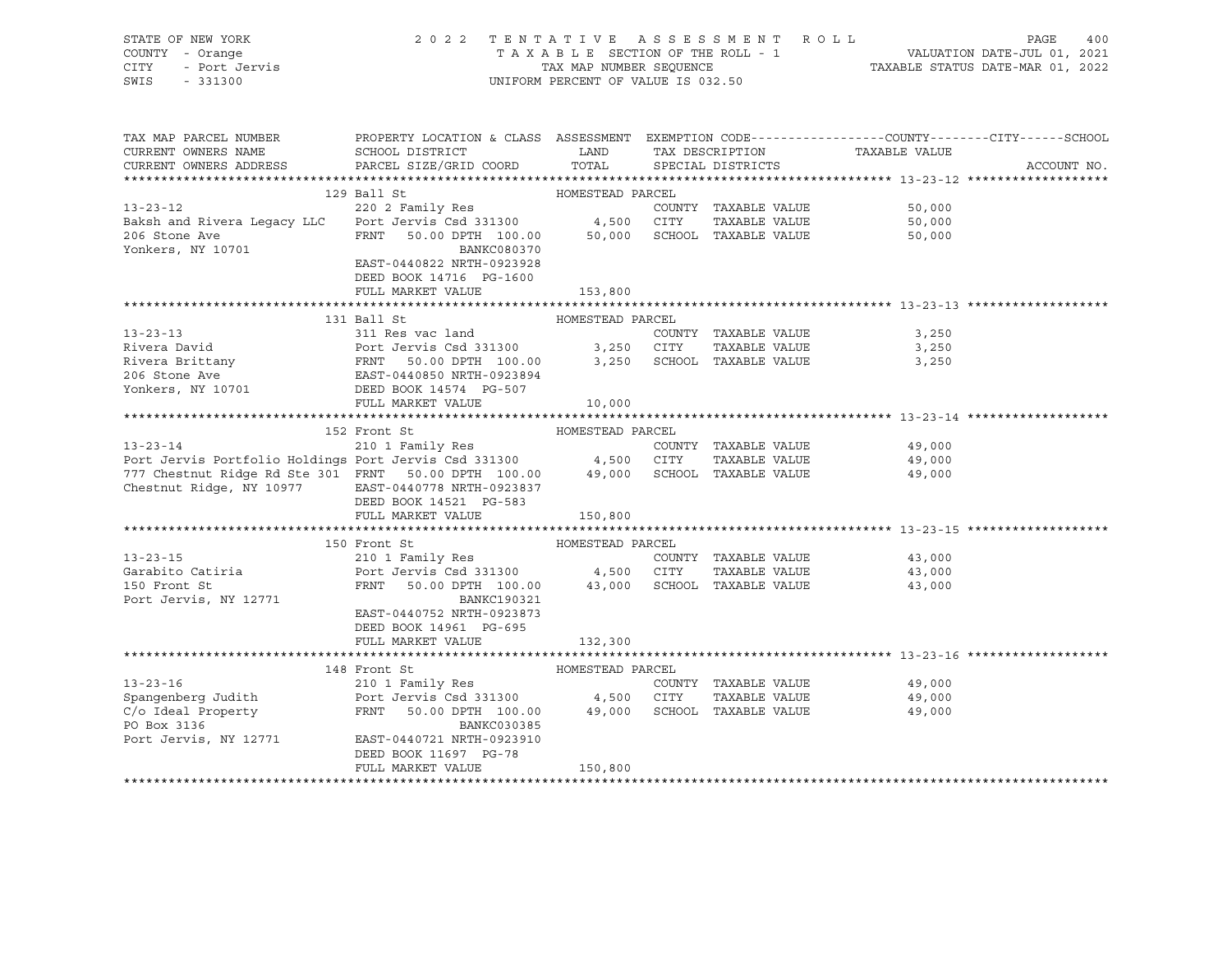| STATE OF NEW YORK<br>STATE OF NEW JORN<br>COUNTY - Orange<br>CITY - Port Jervis                                                                                                                                                                      | 2022 TENTATIVE ASSESSMENT ROLL PAGE 401<br>TAXABLE SECTION OF THE ROLL - 1 VALUATION DATE-JUL 01, 2021<br>TAX MAP NUMBER SEQUENCE TAXABLE STATUS DATE-MAR 01, 2022<br>UNIFORM PERCENT OF VALUE IS 032.50 |                  |                   |                                                         |                    |             |
|------------------------------------------------------------------------------------------------------------------------------------------------------------------------------------------------------------------------------------------------------|----------------------------------------------------------------------------------------------------------------------------------------------------------------------------------------------------------|------------------|-------------------|---------------------------------------------------------|--------------------|-------------|
|                                                                                                                                                                                                                                                      |                                                                                                                                                                                                          |                  |                   |                                                         |                    |             |
|                                                                                                                                                                                                                                                      |                                                                                                                                                                                                          |                  |                   |                                                         |                    |             |
|                                                                                                                                                                                                                                                      |                                                                                                                                                                                                          |                  |                   |                                                         |                    |             |
|                                                                                                                                                                                                                                                      |                                                                                                                                                                                                          |                  |                   |                                                         |                    |             |
|                                                                                                                                                                                                                                                      |                                                                                                                                                                                                          |                  |                   |                                                         |                    |             |
| TAX MAP PARCEL NUMBER                                                                                                                                                                                                                                | PROPERTY LOCATION & CLASS ASSESSMENT EXEMPTION CODE----------------COUNTY-------CITY------SCHOOL                                                                                                         |                  |                   |                                                         |                    |             |
| CURRENT OWNERS NAME                                                                                                                                                                                                                                  | SCHOOL DISTRICT LAND                                                                                                                                                                                     |                  |                   |                                                         |                    |             |
| CURRENT OWNERS ADDRESS                                                                                                                                                                                                                               | PARCEL SIZE/GRID COORD                                                                                                                                                                                   | TOTAL            | SPECIAL DISTRICTS | -<br>TAX DESCRIPTION TAXABLE VALUE<br>SPECIAL DISTRICTS |                    | ACCOUNT NO. |
|                                                                                                                                                                                                                                                      |                                                                                                                                                                                                          |                  |                   |                                                         |                    |             |
|                                                                                                                                                                                                                                                      |                                                                                                                                                                                                          |                  |                   |                                                         |                    |             |
|                                                                                                                                                                                                                                                      |                                                                                                                                                                                                          |                  |                   |                                                         | $0 \t 0 \t 13,770$ |             |
|                                                                                                                                                                                                                                                      |                                                                                                                                                                                                          |                  |                   |                                                         |                    |             |
|                                                                                                                                                                                                                                                      |                                                                                                                                                                                                          |                  |                   |                                                         |                    |             |
|                                                                                                                                                                                                                                                      |                                                                                                                                                                                                          |                  |                   |                                                         |                    |             |
|                                                                                                                                                                                                                                                      |                                                                                                                                                                                                          |                  |                   |                                                         |                    |             |
|                                                                                                                                                                                                                                                      | DEED BOOK 12739 PG-1623                                                                                                                                                                                  |                  |                   |                                                         |                    |             |
|                                                                                                                                                                                                                                                      | FULL MARKET VALUE 120,300                                                                                                                                                                                |                  |                   |                                                         |                    |             |
|                                                                                                                                                                                                                                                      |                                                                                                                                                                                                          |                  |                   |                                                         |                    |             |
|                                                                                                                                                                                                                                                      | 144 Front St                                                                                                                                                                                             | HOMESTEAD PARCEL |                   |                                                         |                    |             |
|                                                                                                                                                                                                                                                      |                                                                                                                                                                                                          |                  |                   | 40,650                                                  |                    |             |
|                                                                                                                                                                                                                                                      |                                                                                                                                                                                                          |                  |                   | 40,650                                                  |                    |             |
|                                                                                                                                                                                                                                                      |                                                                                                                                                                                                          |                  |                   | 40,650                                                  |                    |             |
| 13-23-18<br>Santos Ezequiel Jr<br>Santos Ezequiel Jr<br>Santos Ezequiel Jr<br>Part Jervis Csd 331300<br>PERNT 50.00 DPTH 100.00<br>BANKL080370<br>BANKL080370<br>HIST-0440662 NRTH-0923993<br>DEED BOOK 12520 PG-1127                                |                                                                                                                                                                                                          |                  |                   |                                                         |                    |             |
|                                                                                                                                                                                                                                                      |                                                                                                                                                                                                          |                  |                   |                                                         |                    |             |
|                                                                                                                                                                                                                                                      |                                                                                                                                                                                                          |                  |                   |                                                         |                    |             |
|                                                                                                                                                                                                                                                      | FULL MARKET VALUE                                                                                                                                                                                        | 125,100          |                   |                                                         |                    |             |
|                                                                                                                                                                                                                                                      |                                                                                                                                                                                                          |                  |                   |                                                         |                    |             |
|                                                                                                                                                                                                                                                      |                                                                                                                                                                                                          |                  |                   |                                                         |                    |             |
|                                                                                                                                                                                                                                                      |                                                                                                                                                                                                          |                  |                   |                                                         |                    |             |
|                                                                                                                                                                                                                                                      |                                                                                                                                                                                                          |                  |                   |                                                         |                    |             |
|                                                                                                                                                                                                                                                      |                                                                                                                                                                                                          |                  |                   |                                                         |                    |             |
| EANKN140687<br>255 Locust Dr<br>Milford, PA 18337 EAST-0440626 NRTH-0924029<br>DEED BOOK 13142 PG-286                                                                                                                                                |                                                                                                                                                                                                          |                  |                   |                                                         |                    |             |
|                                                                                                                                                                                                                                                      |                                                                                                                                                                                                          |                  |                   |                                                         |                    |             |
|                                                                                                                                                                                                                                                      |                                                                                                                                                                                                          |                  |                   |                                                         |                    |             |
|                                                                                                                                                                                                                                                      | FULL MARKET VALUE                                                                                                                                                                                        | 127,100          |                   |                                                         |                    |             |
|                                                                                                                                                                                                                                                      |                                                                                                                                                                                                          |                  |                   |                                                         |                    |             |
|                                                                                                                                                                                                                                                      | 138-140 Front St                                                                                                                                                                                         | HOMESTEAD PARCEL |                   |                                                         |                    |             |
| $13 - 23 - 20$                                                                                                                                                                                                                                       |                                                                                                                                                                                                          |                  |                   | 45,400                                                  |                    |             |
| Matiatos Tommy<br>PO Box 3033                                                                                                                                                                                                                        |                                                                                                                                                                                                          |                  |                   | 45,400                                                  |                    |             |
|                                                                                                                                                                                                                                                      |                                                                                                                                                                                                          |                  |                   | 45,400                                                  |                    |             |
| Middletown, NY 10940                                                                                                                                                                                                                                 | BANKC030217                                                                                                                                                                                              |                  |                   |                                                         |                    |             |
|                                                                                                                                                                                                                                                      | EAST-0440600 NRTH-0924065                                                                                                                                                                                |                  |                   |                                                         |                    |             |
|                                                                                                                                                                                                                                                      | DEED BOOK 5354 PG-120                                                                                                                                                                                    |                  |                   |                                                         |                    |             |
|                                                                                                                                                                                                                                                      | FULL MARKET VALUE                                                                                                                                                                                        | 139,700          |                   |                                                         |                    |             |
|                                                                                                                                                                                                                                                      |                                                                                                                                                                                                          |                  |                   |                                                         |                    |             |
|                                                                                                                                                                                                                                                      | 136 Front St                                                                                                                                                                                             | HOMESTEAD PARCEL |                   |                                                         |                    |             |
| 13-23-21<br>Pantis Stephen<br>210 1 Family Res<br>Pantis Stephen<br>210 1 Family Res<br>Port Jervis Csd 331300<br>216 Front St<br>FRNT 50.00 DPTH 100.00<br>22,700 SCHOOL TAXABLE VALUE<br>Port Jervis, NY 12771<br>EAST-044102<br>Port Jervis, NY 1 |                                                                                                                                                                                                          |                  |                   | 42,700                                                  |                    |             |
|                                                                                                                                                                                                                                                      |                                                                                                                                                                                                          |                  |                   | 42,700                                                  |                    |             |
|                                                                                                                                                                                                                                                      |                                                                                                                                                                                                          |                  |                   | 42,700                                                  |                    |             |
|                                                                                                                                                                                                                                                      |                                                                                                                                                                                                          |                  |                   |                                                         |                    |             |
|                                                                                                                                                                                                                                                      | DEED BOOK 13445 PG-389                                                                                                                                                                                   |                  |                   |                                                         |                    |             |
|                                                                                                                                                                                                                                                      | FULL MARKET VALUE                                                                                                                                                                                        | 131,400          |                   |                                                         |                    |             |
|                                                                                                                                                                                                                                                      |                                                                                                                                                                                                          |                  |                   |                                                         |                    |             |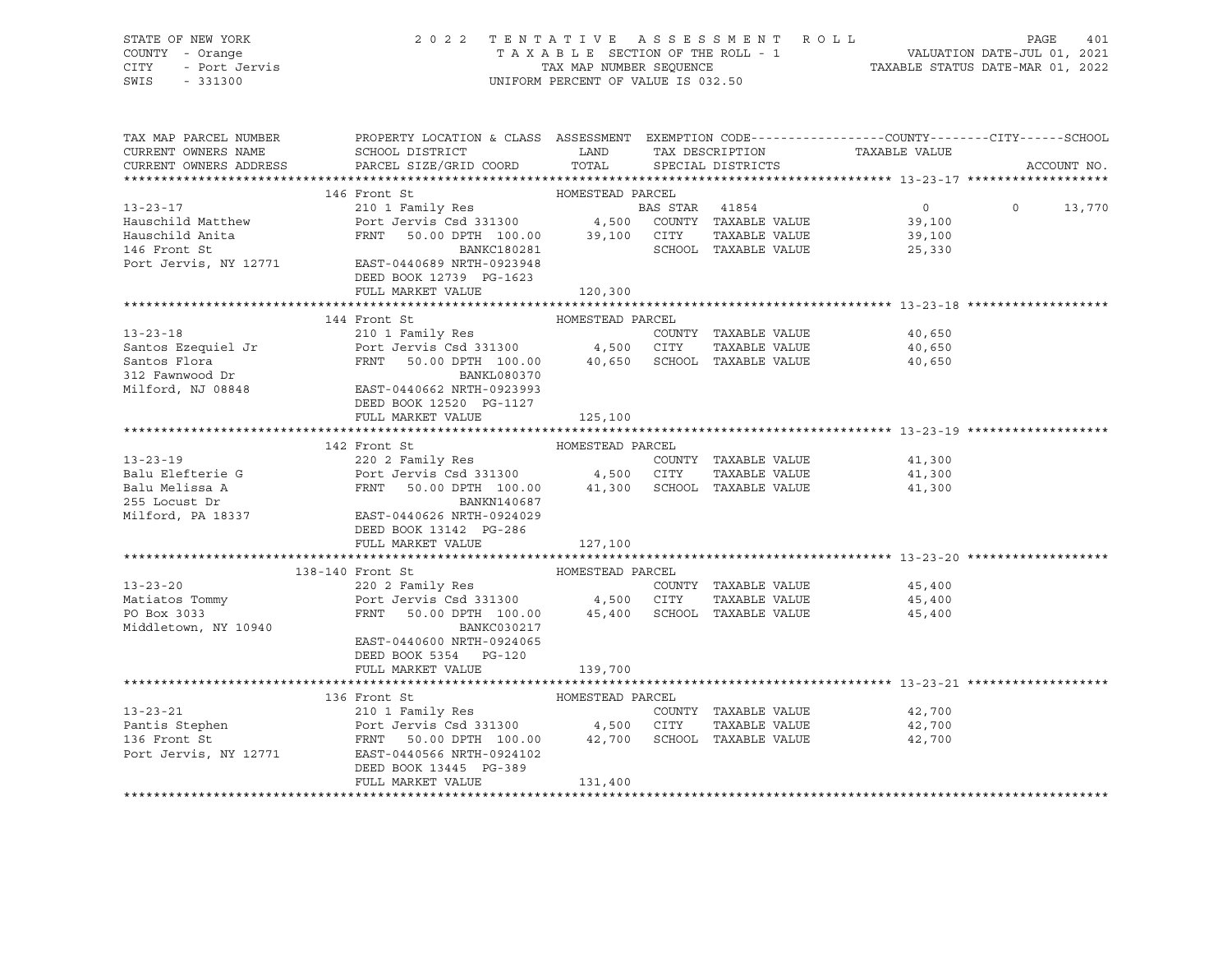# STATE OF NEW YORK 2 0 2 2 T E N T A T I V E A S S E S S M E N T R O L L PAGE 402 COUNTY - Orange T A X A B L E SECTION OF THE ROLL - 1 VALUATION DATE-JUL 01, 2021 CITY - Port Jervis TAX MAP NUMBER SEQUENCE TAXABLE STATUS DATE-MAR 01, 2022

| TAX MAP PARCEL NUMBER<br>CURRENT OWNERS NAME<br>CURRENT OWNERS ADDRESS | PROPERTY LOCATION & CLASS ASSESSMENT EXEMPTION CODE----------------COUNTY-------CITY------SCHOOL<br>SCHOOL DISTRICT LAND<br>PARCEL SIZE/GRID COORD TOTAL                                                                                                   |                          | TAX DESCRIPTION<br>SPECIAL DISTRICTS | TAXABLE VALUE                                    | ACCOUNT NO.        |
|------------------------------------------------------------------------|------------------------------------------------------------------------------------------------------------------------------------------------------------------------------------------------------------------------------------------------------------|--------------------------|--------------------------------------|--------------------------------------------------|--------------------|
|                                                                        |                                                                                                                                                                                                                                                            |                          |                                      |                                                  |                    |
|                                                                        | 132 Front St                                                                                                                                                                                                                                               | HOMESTEAD PARCEL         |                                      |                                                  |                    |
|                                                                        |                                                                                                                                                                                                                                                            |                          |                                      |                                                  | $\Omega$<br>34,390 |
|                                                                        |                                                                                                                                                                                                                                                            |                          |                                      |                                                  |                    |
|                                                                        |                                                                                                                                                                                                                                                            |                          |                                      |                                                  |                    |
|                                                                        | 13-23-22<br>Rumsey George A Sr<br>Rumsey Sherrill L<br>Rumsey Sherrill L<br>FRNT 50.00 DPTH 100.00<br>ENN STAR 41834<br>4,500 COUNTY TAXABLE VALUE<br>44,000<br>CITY TAXABLE VALUE<br>44,000<br>132 Front St<br>Port Jervis, NY 12771<br>DEED BOOK 465     |                          |                                      |                                                  |                    |
|                                                                        | FULL MARKET VALUE 135,400                                                                                                                                                                                                                                  |                          |                                      |                                                  |                    |
|                                                                        |                                                                                                                                                                                                                                                            |                          |                                      |                                                  |                    |
|                                                                        | 13-23-23<br>210 1 Family Res<br>210 1 Family Res<br>210 1 Family Res<br>210 1 Family Res<br>210 1 Family Res<br>210 1 Family Res<br>210 1 Family Res<br>210 2 Family Res<br>210 2 Family Res<br>210 2007<br>2131300<br>21,900 CITY<br>21,900 SCHOOL<br>21, |                          |                                      |                                                  |                    |
|                                                                        |                                                                                                                                                                                                                                                            |                          |                                      | 41,900                                           |                    |
|                                                                        |                                                                                                                                                                                                                                                            |                          |                                      | TAXABLE VALUE 41,900                             |                    |
|                                                                        |                                                                                                                                                                                                                                                            |                          |                                      | 41,900                                           |                    |
|                                                                        |                                                                                                                                                                                                                                                            |                          |                                      |                                                  |                    |
|                                                                        |                                                                                                                                                                                                                                                            |                          |                                      |                                                  |                    |
|                                                                        | FULL MARKET VALUE                                                                                                                                                                                                                                          | 128,900                  |                                      |                                                  |                    |
|                                                                        | 128 Front St                                                                                                                                                                                                                                               | HOMESTEAD PARCEL         |                                      |                                                  |                    |
|                                                                        |                                                                                                                                                                                                                                                            |                          |                                      | 43,650                                           |                    |
|                                                                        |                                                                                                                                                                                                                                                            |                          |                                      | 43,650                                           |                    |
|                                                                        |                                                                                                                                                                                                                                                            |                          |                                      | 43,650                                           |                    |
|                                                                        |                                                                                                                                                                                                                                                            |                          |                                      |                                                  |                    |
|                                                                        | 13-23-24<br>220 2 Family Res<br>COUNTY TAXABLE VALUE<br>COUNTY TAXABLE VALUE<br>COUNTY TAXABLE VALUE<br>COUNTY TAXABLE VALUE<br>COUNTY TAXABLE VALUE<br>COUNTY TAXABLE VALUE<br>COUNTY TAXABLE VALUE<br>COUNTY TAXABLE VALUE<br>COUNTY TAXABLE VAL         |                          |                                      |                                                  |                    |
|                                                                        | DEED BOOK 13196 PG-850                                                                                                                                                                                                                                     |                          |                                      |                                                  |                    |
|                                                                        | FULL MARKET VALUE                                                                                                                                                                                                                                          | 134,300                  |                                      |                                                  |                    |
|                                                                        |                                                                                                                                                                                                                                                            |                          |                                      |                                                  |                    |
| $13 - 23 - 25$                                                         | 126 Front St                                                                                                                                                                                                                                               | HOMESTEAD PARCEL<br>COUN |                                      |                                                  |                    |
|                                                                        | 311 Res vac land<br>Shadow Paugh William Port Jervis Csd 331300 3,150 CITY                                                                                                                                                                                 |                          | COUNTY TAXABLE VALUE                 | 3,150<br>3,150                                   |                    |
|                                                                        | 354 E Moshulu Pkwy S Apt 5A FRNT 50.00 DPTH 50.00 3,150 SCHOOL TAXABLE VALUE 3,150 3,150                                                                                                                                                                   |                          | TAXABLE VALUE                        |                                                  |                    |
| Bronx, NY 10458                                                        | BANKC080370                                                                                                                                                                                                                                                |                          |                                      |                                                  |                    |
|                                                                        | EAST-0440400 NRTH-0924230                                                                                                                                                                                                                                  |                          |                                      |                                                  |                    |
|                                                                        | DEED BOOK 12501 PG-523                                                                                                                                                                                                                                     |                          |                                      |                                                  |                    |
|                                                                        | FULL MARKET VALUE                                                                                                                                                                                                                                          | 9,700                    |                                      |                                                  |                    |
|                                                                        |                                                                                                                                                                                                                                                            |                          |                                      |                                                  |                    |
|                                                                        | 15 Seward Ave                                                                                                                                                                                                                                              | NON-HOMESTEAD PARCEL     |                                      |                                                  |                    |
| $13 - 23 - 26$                                                         | 330 Vacant comm                                                                                                                                                                                                                                            |                          | COUNTY TAXABLE VALUE                 | 6,575                                            |                    |
|                                                                        |                                                                                                                                                                                                                                                            |                          |                                      | TAXABLE VALUE 6,575                              |                    |
|                                                                        |                                                                                                                                                                                                                                                            |                          |                                      | 6,575                                            |                    |
|                                                                        |                                                                                                                                                                                                                                                            |                          |                                      |                                                  |                    |
|                                                                        | 13-23-26<br>COUNTY TAXABLE VALUE<br>City of Port Jervis Sales (1992)<br>Country TAXABLE VALUE<br>Country TAXABLE VALUE<br>COUNTY TAXABLE VALUE<br>COUNTY TAXABLE VALUE<br>COUNTY TAXABLE VALUE<br>COUNTY TAXABLE VALUE<br>COUNTY TAXABLE VALUE<br>         |                          |                                      |                                                  |                    |
|                                                                        |                                                                                                                                                                                                                                                            |                          |                                      | ******************************** 13-24-1 ******* |                    |
|                                                                        | 125 Front St                                                                                                                                                                                                                                               | HOMESTEAD PARCEL         |                                      |                                                  |                    |
|                                                                        |                                                                                                                                                                                                                                                            |                          |                                      | 46,050                                           |                    |
|                                                                        |                                                                                                                                                                                                                                                            |                          |                                      | TAXABLE VALUE 46,050                             |                    |
|                                                                        |                                                                                                                                                                                                                                                            |                          |                                      | 46,050                                           |                    |
|                                                                        |                                                                                                                                                                                                                                                            |                          |                                      |                                                  |                    |
|                                                                        | 13-24-1<br>220 2 Family Res<br>Muir James M<br>Muir Joanne M<br>Muir Joanne M<br>220 2 Family Res<br>220 2 Family Res<br>220 2 Family Res<br>220 2 Family Res<br>220 2 Family Res<br>241 6 Euclid Ave<br>241 S Euclid Ave<br>241 S Euclid Ave<br>241 S E   |                          |                                      |                                                  |                    |
|                                                                        | FULL MARKET VALUE                                                                                                                                                                                                                                          | 141,700                  |                                      |                                                  |                    |
|                                                                        |                                                                                                                                                                                                                                                            |                          |                                      |                                                  |                    |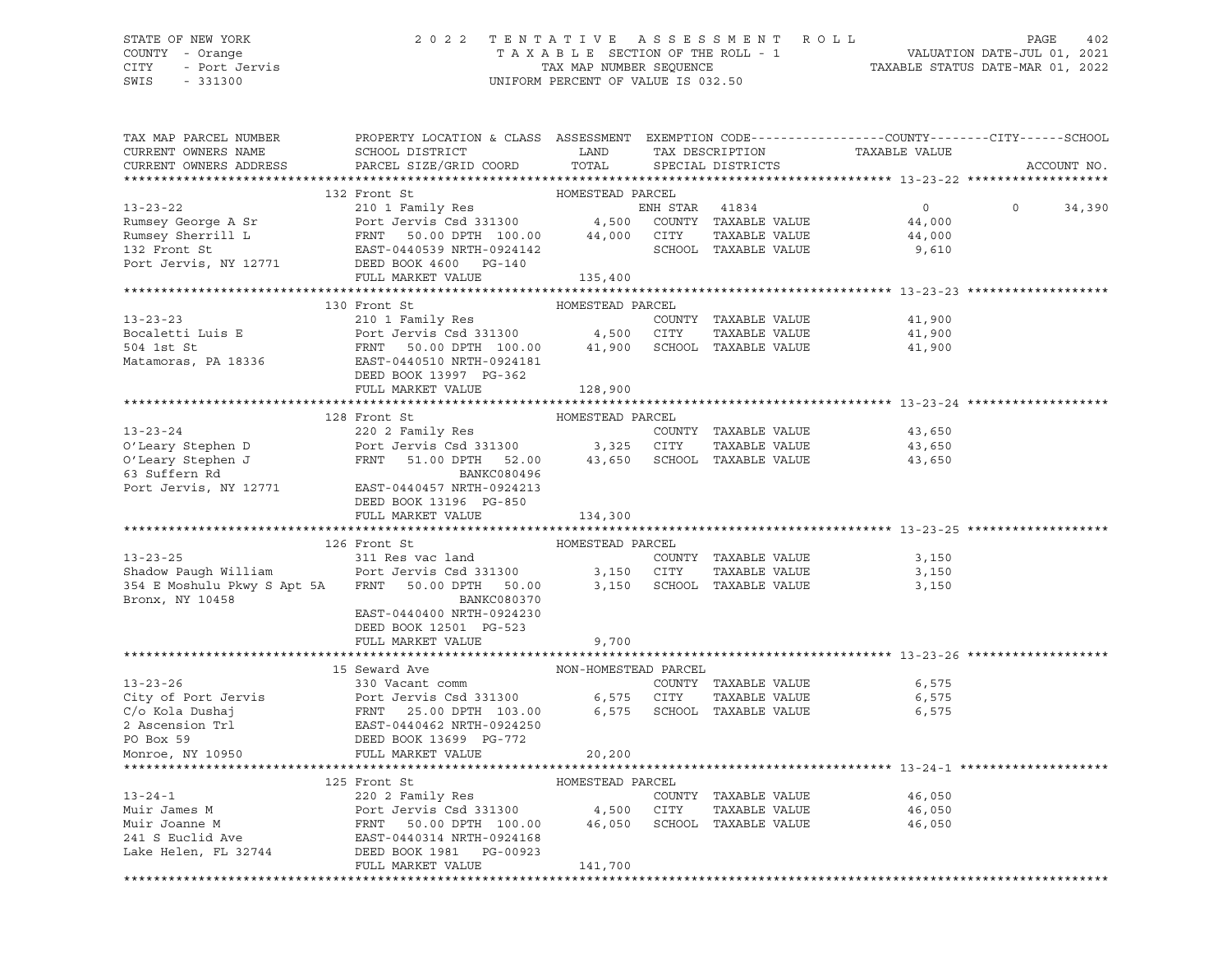# STATE OF NEW YORK 2 0 2 2 T E N T A T I V E A S S E S S M E N T R O L L PAGE 403 COUNTY - Orange T A X A B L E SECTION OF THE ROLL - 1 VALUATION DATE-JUL 01, 2021 CITY - Port Jervis TAX MAP NUMBER SEQUENCE TAXABLE STATUS DATE-MAR 01, 2022

| TAX MAP PARCEL NUMBER<br>CURRENT OWNERS NAME<br>CURRENT OWNERS ADDRESS | PROPERTY LOCATION & CLASS ASSESSMENT EXEMPTION CODE----------------COUNTY-------CITY------SCHOOL<br>SCHOOL DISTRICT LAND<br>PARCEL SIZE/GRID COORD TOTAL                                                                                                                                                                                                                                                                                               |                  | TAX DESCRIPTION<br>SPECIAL DISTRICTS | TAXABLE VALUE                                     | ACCOUNT NO. |
|------------------------------------------------------------------------|--------------------------------------------------------------------------------------------------------------------------------------------------------------------------------------------------------------------------------------------------------------------------------------------------------------------------------------------------------------------------------------------------------------------------------------------------------|------------------|--------------------------------------|---------------------------------------------------|-------------|
|                                                                        |                                                                                                                                                                                                                                                                                                                                                                                                                                                        |                  |                                      |                                                   |             |
|                                                                        | 127 Front St                                                                                                                                                                                                                                                                                                                                                                                                                                           | HOMESTEAD PARCEL |                                      |                                                   |             |
|                                                                        |                                                                                                                                                                                                                                                                                                                                                                                                                                                        |                  |                                      |                                                   |             |
|                                                                        |                                                                                                                                                                                                                                                                                                                                                                                                                                                        |                  |                                      |                                                   |             |
|                                                                        |                                                                                                                                                                                                                                                                                                                                                                                                                                                        |                  |                                      |                                                   |             |
|                                                                        | 13-24-2<br>Cohen Edwin 220 2 Family Res<br>Cohen Mary FRNT 50.00 DPTH 100.00 49,900 SCHOOL TAXABLE VALUE<br>27 Front St<br>Port Jervis CSd 331300 49,900 SCHOOL TAXABLE VALUE<br>29,900 FRNT 50.00 DPTH 100.00 49,900 SCHOOL TAXABLE                                                                                                                                                                                                                   |                  |                                      |                                                   |             |
|                                                                        |                                                                                                                                                                                                                                                                                                                                                                                                                                                        |                  |                                      |                                                   |             |
|                                                                        | FULL MARKET VALUE 153,500                                                                                                                                                                                                                                                                                                                                                                                                                              |                  |                                      |                                                   |             |
|                                                                        |                                                                                                                                                                                                                                                                                                                                                                                                                                                        |                  |                                      |                                                   |             |
|                                                                        | 129 Front St                                                                                                                                                                                                                                                                                                                                                                                                                                           | HOMESTEAD PARCEL |                                      |                                                   |             |
|                                                                        |                                                                                                                                                                                                                                                                                                                                                                                                                                                        |                  |                                      |                                                   | 0 0 13,770  |
|                                                                        |                                                                                                                                                                                                                                                                                                                                                                                                                                                        |                  |                                      |                                                   |             |
|                                                                        |                                                                                                                                                                                                                                                                                                                                                                                                                                                        |                  |                                      |                                                   |             |
|                                                                        | 13-24-3<br>Torres Reyes<br>Torres Gina M<br>129 Front Jerus Csd 331300<br>129 Front St<br>25.00 DPTH 100.00<br>2,250 COUNTY TAXABLE VALUE<br>33,050<br>2,250 COUNTY TAXABLE VALUE<br>33,050<br>2,250 COUNTY TAXABLE VALUE<br>33,050<br>2,250 COUNTY TA                                                                                                                                                                                                 |                  |                                      |                                                   |             |
|                                                                        | Port Jervis, NY 12771 EAST-0440368 NRTH-0924099                                                                                                                                                                                                                                                                                                                                                                                                        |                  |                                      |                                                   |             |
|                                                                        | DEED BOOK 12225 PG-338                                                                                                                                                                                                                                                                                                                                                                                                                                 |                  |                                      |                                                   |             |
|                                                                        | FULL MARKET VALUE                                                                                                                                                                                                                                                                                                                                                                                                                                      | 101,700          |                                      |                                                   |             |
|                                                                        | 13-24-4<br>210 1 Family Res<br>210 1 Family Res<br>210 1 Family Res<br>210 1 Family Res<br>2250 CITY TAXABLE VALUE<br>25.00 DPTH 100.00<br>2250 CITY TAXABLE VALUE<br>2250 CITY TAXABLE VALUE<br>2250 CITY TAXABLE VALUE<br>41,050<br>2250 CITY TAXA                                                                                                                                                                                                   |                  |                                      |                                                   |             |
|                                                                        |                                                                                                                                                                                                                                                                                                                                                                                                                                                        |                  |                                      |                                                   |             |
|                                                                        |                                                                                                                                                                                                                                                                                                                                                                                                                                                        |                  |                                      |                                                   |             |
|                                                                        |                                                                                                                                                                                                                                                                                                                                                                                                                                                        |                  |                                      |                                                   |             |
|                                                                        |                                                                                                                                                                                                                                                                                                                                                                                                                                                        |                  |                                      |                                                   |             |
|                                                                        |                                                                                                                                                                                                                                                                                                                                                                                                                                                        |                  |                                      |                                                   |             |
|                                                                        |                                                                                                                                                                                                                                                                                                                                                                                                                                                        |                  |                                      |                                                   |             |
|                                                                        | FULL MARKET VALUE                                                                                                                                                                                                                                                                                                                                                                                                                                      | 126,300          |                                      |                                                   |             |
|                                                                        |                                                                                                                                                                                                                                                                                                                                                                                                                                                        |                  |                                      |                                                   |             |
|                                                                        |                                                                                                                                                                                                                                                                                                                                                                                                                                                        |                  |                                      |                                                   |             |
|                                                                        |                                                                                                                                                                                                                                                                                                                                                                                                                                                        |                  |                                      |                                                   |             |
|                                                                        |                                                                                                                                                                                                                                                                                                                                                                                                                                                        |                  |                                      |                                                   |             |
|                                                                        |                                                                                                                                                                                                                                                                                                                                                                                                                                                        |                  |                                      |                                                   |             |
|                                                                        |                                                                                                                                                                                                                                                                                                                                                                                                                                                        |                  |                                      |                                                   |             |
|                                                                        |                                                                                                                                                                                                                                                                                                                                                                                                                                                        |                  |                                      |                                                   |             |
|                                                                        |                                                                                                                                                                                                                                                                                                                                                                                                                                                        |                  |                                      |                                                   |             |
|                                                                        |                                                                                                                                                                                                                                                                                                                                                                                                                                                        |                  |                                      |                                                   |             |
|                                                                        | $13-24-6 \qquad \qquad 135 \text{ Front St} \qquad \qquad \text{HOMESTEAD PARCH} \qquad \qquad \text{ENH STR} \qquad 41834 \qquad \qquad \text{PNH STR} \qquad 41834 \qquad \qquad \text{Port Jerris Csd 331300} \qquad \qquad \text{4,500}\qquad \text{COUNTY} \qquad \text{TAXABLE VALUE} \qquad \text{TAXABLE VALUE} \qquad \text{TRNT} \qquad 50.00 \text{ DPTH} \qquad 100.00 \qquad \qquad 58,500 \qquad \text{CITY} \qquad \text{TAXABLE VALUE$ |                  |                                      |                                                   | $\Omega$    |
|                                                                        |                                                                                                                                                                                                                                                                                                                                                                                                                                                        |                  |                                      | $\overline{0}$                                    | 34,390      |
|                                                                        |                                                                                                                                                                                                                                                                                                                                                                                                                                                        |                  |                                      | 58,500<br>58,500                                  |             |
|                                                                        |                                                                                                                                                                                                                                                                                                                                                                                                                                                        |                  |                                      |                                                   |             |
| Port Jervis, NY 12771                                                  | BANKC190321                                                                                                                                                                                                                                                                                                                                                                                                                                            |                  | SCHOOL TAXABLE VALUE                 | 24,110                                            |             |
|                                                                        | EAST-0440436 NRTH-0924014                                                                                                                                                                                                                                                                                                                                                                                                                              |                  |                                      |                                                   |             |
|                                                                        | DEED BOOK 12045 PG-26                                                                                                                                                                                                                                                                                                                                                                                                                                  |                  |                                      |                                                   |             |
|                                                                        | FULL MARKET VALUE                                                                                                                                                                                                                                                                                                                                                                                                                                      | 180,000          |                                      |                                                   |             |
|                                                                        |                                                                                                                                                                                                                                                                                                                                                                                                                                                        |                  |                                      | ********************************* 13-24-7 ******* |             |
|                                                                        | 139 Front St                                                                                                                                                                                                                                                                                                                                                                                                                                           | HOMESTEAD PARCEL |                                      |                                                   |             |
|                                                                        |                                                                                                                                                                                                                                                                                                                                                                                                                                                        |                  |                                      |                                                   |             |
|                                                                        |                                                                                                                                                                                                                                                                                                                                                                                                                                                        |                  |                                      |                                                   |             |
|                                                                        | 13-24-7<br>210 1 Family Res<br>SSS Realty LLC<br>210 1 Family Res<br>Port Jervis Csd 331300<br>210 Stella St<br>210 1 Family Res<br>210 1 Family Res<br>210 1 Family Res<br>210 1 Family Res<br>210 1 Family Res<br>210 200 4,500 CITY<br>26,000 SCHOO                                                                                                                                                                                                 |                  |                                      |                                                   |             |
|                                                                        |                                                                                                                                                                                                                                                                                                                                                                                                                                                        |                  |                                      |                                                   |             |
|                                                                        | DEED BOOK 14950 PG-1530<br>FULL MARKET VALUE                                                                                                                                                                                                                                                                                                                                                                                                           | 172,300          |                                      |                                                   |             |
|                                                                        |                                                                                                                                                                                                                                                                                                                                                                                                                                                        |                  |                                      |                                                   |             |
|                                                                        |                                                                                                                                                                                                                                                                                                                                                                                                                                                        |                  |                                      |                                                   |             |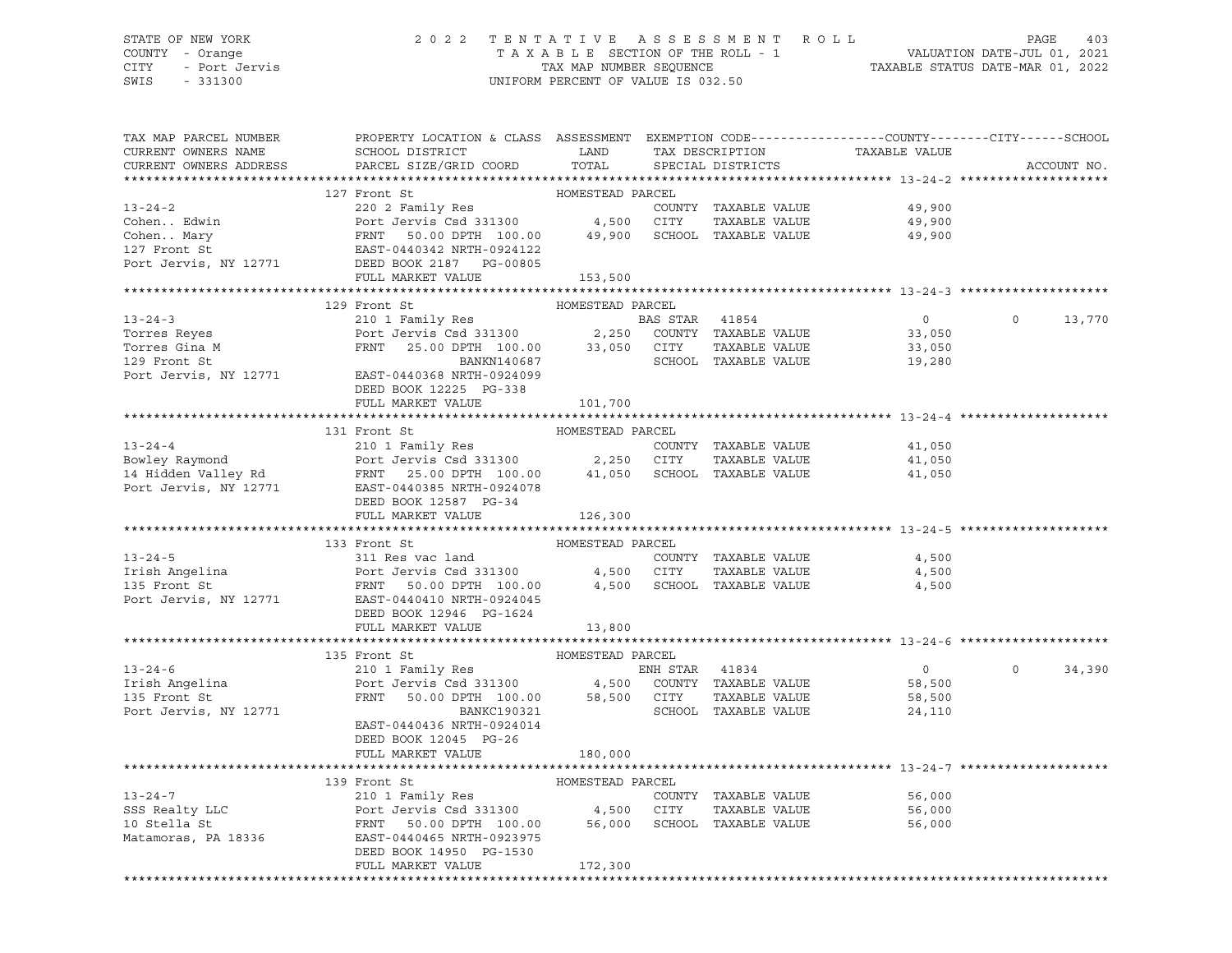## STATE OF NEW YORK 2 0 2 2 T E N T A T I V E A S S E S S M E N T R O L L PAGE 404 COUNTY - Orange T A X A B L E SECTION OF THE ROLL - 1 VALUATION DATE-JUL 01, 2021 CITY - Port Jervis TAX MAP NUMBER SEQUENCE TAXABLE STATUS DATE-MAR 01, 2022

| TAX MAP PARCEL NUMBER<br>CURRENT OWNERS NAME<br>CURRENT OWNERS ADDRESS | PROPERTY LOCATION & CLASS ASSESSMENT EXEMPTION CODE---------------COUNTY-------CITY------SCHOOL<br>SCHOOL DISTRICT LAND<br>PARCEL SIZE/GRID COORD                                                                                                                                                        | TOTAL            | TAX DESCRIPTION<br>SPECIAL DISTRICTS | TAXABLE VALUE                               |                | ACCOUNT NO. |
|------------------------------------------------------------------------|----------------------------------------------------------------------------------------------------------------------------------------------------------------------------------------------------------------------------------------------------------------------------------------------------------|------------------|--------------------------------------|---------------------------------------------|----------------|-------------|
|                                                                        |                                                                                                                                                                                                                                                                                                          |                  |                                      |                                             |                |             |
|                                                                        | 141 Front St<br>13-24-8<br>220 2 Family Res<br>220 2 Family Res<br>220 2 Family Res<br>220 2 Family Res<br>220 2 Family Res<br>220 2 Family Res<br>220 2 Family Res<br>220 2 Family Res<br>220 2 Family Res<br>220 2 Family Res<br>220 2 Family Res<br>220 2 Family Re<br>DEED BOOK 5552 PG-295          | HOMESTEAD PARCEL |                                      | $\overline{0}$<br>43,950<br>43,950<br>9,560 | $\overline{0}$ | 34,390      |
|                                                                        | FULL MARKET VALUE                                                                                                                                                                                                                                                                                        | 135,200          |                                      |                                             |                |             |
|                                                                        |                                                                                                                                                                                                                                                                                                          |                  |                                      |                                             |                |             |
|                                                                        | 143 Front St                                                                                                                                                                                                                                                                                             | HOMESTEAD PARCEL |                                      |                                             |                |             |
|                                                                        |                                                                                                                                                                                                                                                                                                          |                  |                                      | 47,800                                      |                |             |
|                                                                        |                                                                                                                                                                                                                                                                                                          |                  | TAXABLE VALUE                        | 47,800                                      |                |             |
|                                                                        |                                                                                                                                                                                                                                                                                                          |                  |                                      | 47,800                                      |                |             |
|                                                                        | FULL MARKET VALUE                                                                                                                                                                                                                                                                                        | 147,100          |                                      |                                             |                |             |
|                                                                        |                                                                                                                                                                                                                                                                                                          |                  |                                      |                                             |                |             |
|                                                                        | 145 Front St                                                                                                                                                                                                                                                                                             | HOMESTEAD PARCEL |                                      |                                             |                |             |
| $13 - 24 - 10$                                                         |                                                                                                                                                                                                                                                                                                          |                  |                                      | $\overline{0}$                              | $\circ$        | 13,770      |
| $13-24-10$<br>Scholts Thomas                                           |                                                                                                                                                                                                                                                                                                          |                  |                                      | 50,000                                      |                |             |
|                                                                        |                                                                                                                                                                                                                                                                                                          |                  |                                      | 50,000                                      |                |             |
| Port Jervis, NY 12771                                                  | Pront Strainly Res<br>Port Jervis Csd 331300 4,500 COUNTY TAXABLE VALUE<br>FRNT 50.00 DPTH 100.00 50,000 CITY TAXABLE VALUE<br>BAS STAR 41854<br>BANCCO205737<br>SCHOOL TAXABLE VALUE<br>BANCCO205737<br>SCHOOL TAXABLE VALUE<br>EAST-0440554 NRTH-0923852<br>DEED BOOK 11493 PG-1298                    |                  | SCHOOL TAXABLE VALUE                 | 36,230                                      |                |             |
|                                                                        | FULL MARKET VALUE                                                                                                                                                                                                                                                                                        | 153,800          |                                      |                                             |                |             |
|                                                                        |                                                                                                                                                                                                                                                                                                          |                  |                                      |                                             |                |             |
|                                                                        | 147 Front St                                                                                                                                                                                                                                                                                             | HOMESTEAD PARCEL |                                      |                                             |                |             |
| $13 - 24 - 11$                                                         | 311 Res vac land                                                                                                                                                                                                                                                                                         |                  | COUNTY TAXABLE VALUE                 | 3,250                                       |                |             |
|                                                                        |                                                                                                                                                                                                                                                                                                          |                  |                                      |                                             |                |             |
|                                                                        | The Ona-Gap Group Inc and Fort Jervis Csd 331300<br>PO Box 17<br>CO Box 17<br>Chester, NY 10918<br>Chester, NY 10918<br>Chester, NY 10918<br>Chester, NY 10918<br>Chester, NY 10918<br>Chester, NY 10918<br>Chester, NY 10918<br>Chester, NY 10918                                                       |                  |                                      |                                             |                |             |
|                                                                        | FULL MARKET VALUE                                                                                                                                                                                                                                                                                        | 10,000           |                                      |                                             |                |             |
|                                                                        |                                                                                                                                                                                                                                                                                                          |                  |                                      |                                             |                |             |
|                                                                        |                                                                                                                                                                                                                                                                                                          |                  |                                      |                                             |                |             |
|                                                                        |                                                                                                                                                                                                                                                                                                          |                  | COUNTY TAXABLE VALUE                 | 35,000                                      |                |             |
|                                                                        | 13-24-12<br>13-24-12<br>220 2 Family Res<br>The Ona-Gap Group Inc<br>PO Box 17<br>COUNTY TAXABLE VALUE<br>PO Box 17<br>Chester, NY 10918<br>Chester, NY 10918<br>Chester, NY 10918<br>PO BOR 10,105<br>EAST-0440633<br>NRTH-0923761<br>PO BOR 12600 SCHO<br>DEED BOOK 13865 PG-1109<br>FULL MARKET VALUE | 107,700          |                                      | 35,000<br>35,000                            |                |             |
|                                                                        |                                                                                                                                                                                                                                                                                                          |                  |                                      |                                             |                |             |
|                                                                        |                                                                                                                                                                                                                                                                                                          |                  |                                      |                                             |                |             |
| $13 - 24 - 13$                                                         |                                                                                                                                                                                                                                                                                                          |                  | COUNTY TAXABLE VALUE                 | 54,450                                      |                |             |
|                                                                        |                                                                                                                                                                                                                                                                                                          |                  |                                      |                                             |                |             |
| Brink Properties LLC<br>129 Bike St<br>139 Pike St                     | Port Jervis Csd 331300 12,500 CITY TAXABLE VALUE 54,450<br>FRNT 50.00 DPTH 90.00 54,450 SCHOOL TAXABLE VALUE 54,450                                                                                                                                                                                      |                  |                                      |                                             |                |             |
| Port Jervis, NY 12771                                                  | BANKC160480<br>EAST-0440566 NRTH-0923663<br>DEED BOOK 14019 PG-363                                                                                                                                                                                                                                       |                  |                                      |                                             |                |             |
|                                                                        | FULL MARKET VALUE                                                                                                                                                                                                                                                                                        | 167,500          |                                      |                                             |                |             |
|                                                                        |                                                                                                                                                                                                                                                                                                          |                  |                                      |                                             |                |             |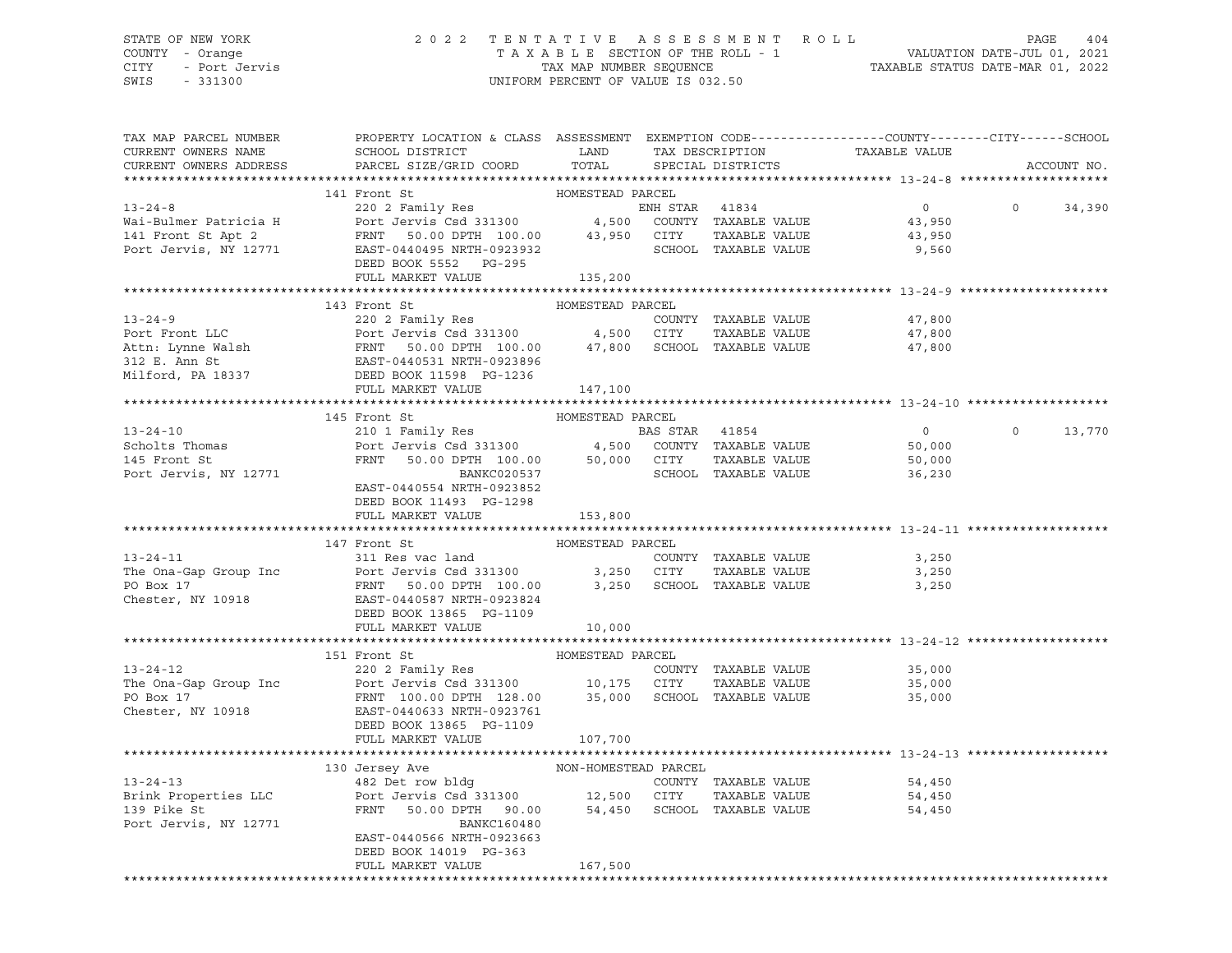| STATE OF NEW YORK<br>COUNTY - Orange<br>- Port Jervis<br>CITY<br>SWIS<br>$-331300$ | 2 0 2 2                                                                                                                                      | TAXABLE SECTION OF THE ROLL - 1<br>TAX MAP NUMBER SEQUENCE<br>UNIFORM PERCENT OF VALUE IS 032.50 |                | TENTATIVE ASSESSMENT                          | R O L L       | PAGE<br>405<br>VALUATION DATE-JUL 01, 2021<br>TAXABLE STATUS DATE-MAR 01, 2022 |
|------------------------------------------------------------------------------------|----------------------------------------------------------------------------------------------------------------------------------------------|--------------------------------------------------------------------------------------------------|----------------|-----------------------------------------------|---------------|--------------------------------------------------------------------------------|
| TAX MAP PARCEL NUMBER<br>CURRENT OWNERS NAME<br>CURRENT OWNERS ADDRESS             | PROPERTY LOCATION & CLASS ASSESSMENT EXEMPTION CODE---------------COUNTY-------CITY------SCHOOL<br>SCHOOL DISTRICT<br>PARCEL SIZE/GRID COORD | LAND<br>TOTAL                                                                                    |                | TAX DESCRIPTION<br>SPECIAL DISTRICTS          | TAXABLE VALUE | ACCOUNT NO.                                                                    |
| $13 - 24 - 14$                                                                     | 128 Jersey Ave<br>431 Auto dealer                                                                                                            | NON-HOMESTEAD PARCEL                                                                             |                | COUNTY TAXABLE VALUE                          | 35,450        |                                                                                |
| Brink Properties LLC                                                               | Port Jervis Csd 331300                                                                                                                       | 12,500 CITY                                                                                      |                | TAXABLE VALUE                                 | 35,450        |                                                                                |
| 139 Pike St                                                                        | FRNT<br>50.00 DPTH 90.00                                                                                                                     | 35,450                                                                                           |                | SCHOOL TAXABLE VALUE                          | 35,450        |                                                                                |
| Port Jervis, NY 12771                                                              | BANKC160480                                                                                                                                  |                                                                                                  |                |                                               |               |                                                                                |
|                                                                                    | EAST-0440540 NRTH-0923702                                                                                                                    |                                                                                                  |                |                                               |               |                                                                                |
|                                                                                    | DEED BOOK 14019 PG-363<br>FULL MARKET VALUE                                                                                                  | 109,100                                                                                          |                |                                               |               |                                                                                |
|                                                                                    |                                                                                                                                              |                                                                                                  |                |                                               |               |                                                                                |
|                                                                                    | 124 Jersey Ave                                                                                                                               | NON-HOMESTEAD PARCEL                                                                             |                |                                               |               |                                                                                |
| $13 - 24 - 15$                                                                     | 482 Det row bldg                                                                                                                             |                                                                                                  |                | COUNTY TAXABLE VALUE                          | 65,800        |                                                                                |
| Fearghus LLC                                                                       | Port Jervis Csd 331300                                                                                                                       | 12,500                                                                                           | CITY           | TAXABLE VALUE                                 | 65,800        |                                                                                |
| 124 Jersey Ave                                                                     | FRNT<br>50.00 DPTH 90.00                                                                                                                     | 65,800                                                                                           |                | SCHOOL TAXABLE VALUE                          | 65,800        |                                                                                |
| Port Jervis, NY 12771                                                              | EAST-0440525 NRTH-0923749<br>DEED BOOK 14143 PG-526                                                                                          |                                                                                                  |                |                                               |               |                                                                                |
|                                                                                    | FULL MARKET VALUE                                                                                                                            | 202,500                                                                                          |                |                                               |               |                                                                                |
|                                                                                    |                                                                                                                                              |                                                                                                  |                |                                               |               |                                                                                |
|                                                                                    | 122 Jersey Ave                                                                                                                               | HOMESTEAD PARCEL                                                                                 |                |                                               |               |                                                                                |
| $13 - 24 - 17$                                                                     | 220 2 Family Res                                                                                                                             |                                                                                                  |                | COUNTY TAXABLE VALUE                          | 52,000        |                                                                                |
| Sicherer Robert H                                                                  | Port Jervis Csd 331300                                                                                                                       | 4,500 CITY                                                                                       |                | TAXABLE VALUE                                 | 52,000        |                                                                                |
| PO Box 197                                                                         | FRNT<br>50.00 DPTH 100.00                                                                                                                    | 52,000                                                                                           |                | SCHOOL TAXABLE VALUE                          | 52,000        |                                                                                |
| Huguenot, NY 12746                                                                 | EAST-0440475 NRTH-0923787                                                                                                                    |                                                                                                  |                |                                               |               |                                                                                |
|                                                                                    | DEED BOOK 1849 PG-00420<br>FULL MARKET VALUE                                                                                                 | 160,000                                                                                          |                |                                               |               |                                                                                |
|                                                                                    |                                                                                                                                              |                                                                                                  |                |                                               |               |                                                                                |
|                                                                                    | 120 Jersey Ave                                                                                                                               |                                                                                                  |                | NON-HMSTD PCL-50 PCT OF A/V USED FOR HMSTD EX |               |                                                                                |
| $13 - 24 - 18$                                                                     | 482 Det row bldg                                                                                                                             |                                                                                                  | ENH STAR 41834 |                                               | $\circ$       | $\circ$<br>27,000                                                              |
| Lem Linda                                                                          | Port Jervis Csd 331300                                                                                                                       | 13,000                                                                                           |                | COUNTY TAXABLE VALUE                          | 54,000        |                                                                                |
| 120 Jersey Ave                                                                     | FRNT<br>50.00 DPTH 97.00                                                                                                                     | 54,000                                                                                           | CITY           | TAXABLE VALUE                                 | 54,000        |                                                                                |
| Port Jervis, NY 12771                                                              | EAST-0440447 NRTH-0923827<br>DEED BOOK 6227 PG-34                                                                                            |                                                                                                  |                | SCHOOL TAXABLE VALUE                          | 27,000        |                                                                                |
|                                                                                    | FULL MARKET VALUE                                                                                                                            | 166,200                                                                                          |                |                                               |               |                                                                                |
|                                                                                    |                                                                                                                                              |                                                                                                  |                |                                               |               |                                                                                |
|                                                                                    | 118 Jersey Ave                                                                                                                               | NON-HOMESTEAD PARCEL                                                                             |                |                                               |               |                                                                                |
| $13 - 24 - 19$                                                                     | 330 Vacant comm                                                                                                                              |                                                                                                  |                | COUNTY TAXABLE VALUE                          | 4,750         |                                                                                |
| Myers Michael                                                                      | Port Jervis Csd 331300                                                                                                                       | 4,750                                                                                            | CITY           | TAXABLE VALUE                                 | 4,750         |                                                                                |
| Worden William                                                                     | FRNT<br>20.00 DPTH 100.00                                                                                                                    | 4,750                                                                                            |                | SCHOOL TAXABLE VALUE                          | 4,750         |                                                                                |
| Marie Cain-Sicuro                                                                  | EAST-0440433 NRTH-0923855<br>DEED BOOK 12623 PG-1314                                                                                         |                                                                                                  |                |                                               |               |                                                                                |
| 3 Cole St<br>Port Jervis, NY 12771                                                 | FULL MARKET VALUE                                                                                                                            | 14,600                                                                                           |                |                                               |               |                                                                                |
|                                                                                    |                                                                                                                                              |                                                                                                  |                |                                               |               |                                                                                |
|                                                                                    | 114-116 Jersey Ave                                                                                                                           | NON-HOMESTEAD PARCEL                                                                             |                |                                               |               |                                                                                |
| $13 - 24 - 20$                                                                     | 482 Det row bldg                                                                                                                             |                                                                                                  |                | COUNTY TAXABLE VALUE                          | 50,000        |                                                                                |
| Krupunich Brian                                                                    | Port Jervis Csd 331300                                                                                                                       | 20,800                                                                                           | CITY           | TAXABLE VALUE                                 | 50,000        |                                                                                |
| Tschopp Warner Sr                                                                  | FRNT<br>80.00 DPTH 100.00                                                                                                                    | 50,000                                                                                           | SCHOOL         | TAXABLE VALUE                                 | 50,000        |                                                                                |
| 116 Jersey Ave                                                                     | EAST-0440397 NRTH-0923901                                                                                                                    |                                                                                                  |                |                                               |               |                                                                                |
| Port Jervis, NY 12771                                                              | DEED BOOK 14790 PG-1221<br>FULL MARKET VALUE                                                                                                 | 153,800                                                                                          |                |                                               |               |                                                                                |
|                                                                                    |                                                                                                                                              |                                                                                                  |                |                                               |               |                                                                                |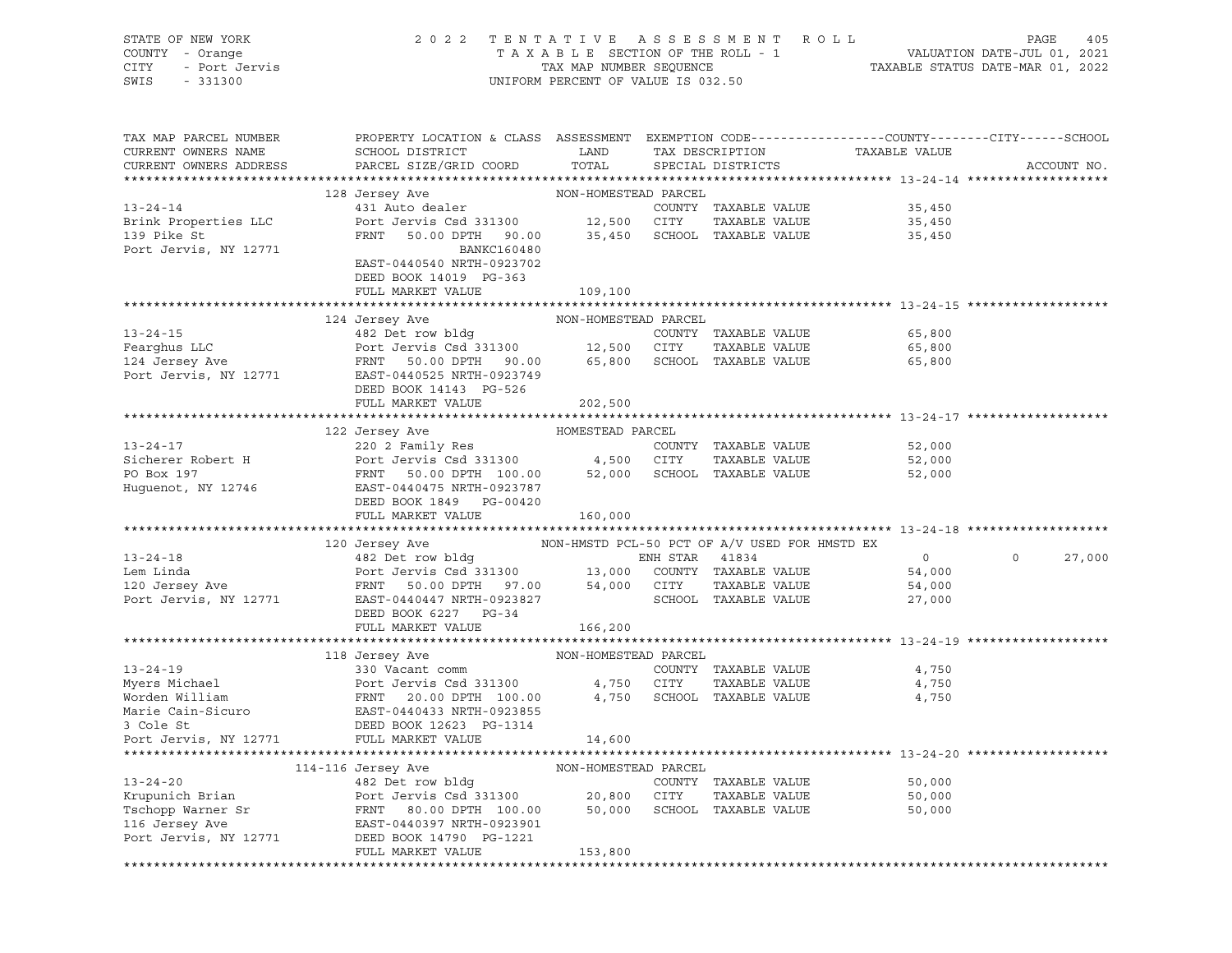# STATE OF NEW YORK 2 0 2 2 T E N T A T I V E A S S E S S M E N T R O L L PAGE 406 COUNTY - Orange T A X A B L E SECTION OF THE ROLL - 1 VALUATION DATE-JUL 01, 2021 CITY - Port Jervis TAX MAP NUMBER SEQUENCE TAXABLE STATUS DATE-MAR 01, 2022

| TAX MAP PARCEL NUMBER<br>CURRENT OWNERS NAME<br>CURRENT OWNERS ADDRESS | PROPERTY LOCATION & CLASS ASSESSMENT EXEMPTION CODE----------------COUNTY-------CITY------SCHOOL<br>SCHOOL DISTRICT LAND<br>PARCEL SIZE/GRID COORD                                                                                                                                                                                                                                                                                                                     | TOTAL   | TAX DESCRIPTION<br>SPECIAL DISTRICTS | TAXABLE VALUE                                                                                                   | ACCOUNT NO. |
|------------------------------------------------------------------------|------------------------------------------------------------------------------------------------------------------------------------------------------------------------------------------------------------------------------------------------------------------------------------------------------------------------------------------------------------------------------------------------------------------------------------------------------------------------|---------|--------------------------------------|-----------------------------------------------------------------------------------------------------------------|-------------|
|                                                                        |                                                                                                                                                                                                                                                                                                                                                                                                                                                                        |         |                                      |                                                                                                                 |             |
|                                                                        | 110-112 Jersey Ave<br>110-112 Jersey Ave<br>482 Det row bldg<br>2011 City of Port Jervis Bort Jervis Csd 331300 13,000 COUNTY TAXABLE VALUE<br>20 Box 1002 FRNT 50.00 DPTH 100.00 65,000 CITY TAXABLE VALUE<br>2011 Port Jervis, NY 12<br>DEED BOOK 14900 PG-1078                                                                                                                                                                                                      |         |                                      | ---<br>CITYTAXSAL 33401 65,000<br>COUNTY TAXABLE VALUE 0<br>CITY TAXABLE VALUE 0<br>SCHOOL TAXABLE VALUE 65,000 | 65,000<br>0 |
|                                                                        | FULL MARKET VALUE                                                                                                                                                                                                                                                                                                                                                                                                                                                      | 200,000 |                                      |                                                                                                                 |             |
|                                                                        |                                                                                                                                                                                                                                                                                                                                                                                                                                                                        |         |                                      |                                                                                                                 |             |
|                                                                        | $\begin{tabular}{lllllllllll} \multicolumn{3}{c c c c c} \multicolumn{3}{c c c c} \multicolumn{3}{c c c} \multicolumn{3}{c c c} \multicolumn{3}{c c c} \multicolumn{3}{c c c} \multicolumn{3}{c c c} \multicolumn{3}{c c} \multicolumn{3}{c c} \multicolumn{3}{c c} \multicolumn{3}{c c} \multicolumn{3}{c c} \multicolumn{3}{c c} \multicolumn{3}{c c} \multicolumn{3}{c c} \multicolumn{3}{c c} \multicolumn{3}{c c}$<br>DEED BOOK 13258 PG-958<br>FULL MARKET VALUE | 141,200 |                                      |                                                                                                                 |             |
|                                                                        |                                                                                                                                                                                                                                                                                                                                                                                                                                                                        |         |                                      |                                                                                                                 |             |
|                                                                        |                                                                                                                                                                                                                                                                                                                                                                                                                                                                        |         |                                      |                                                                                                                 |             |
|                                                                        | FULL MARKET VALUE 166,200                                                                                                                                                                                                                                                                                                                                                                                                                                              |         |                                      |                                                                                                                 |             |
|                                                                        |                                                                                                                                                                                                                                                                                                                                                                                                                                                                        |         |                                      |                                                                                                                 |             |
|                                                                        | 13-24-24<br>13-24-24<br>13-24-24<br>1482 Det row bldg<br>2000 Der Jervis Csd 331300<br>2000 Der Jervis Csd 331300<br>2100 CITY TAXABLE VALUE<br>2000 Der Jervis Csd 331300<br>2100 CITY TAXABLE VALUE<br>2000 Der FRNT 50.00 DPTH 50.00<br>217,000                                                                                                                                                                                                                     |         |                                      | 47,000<br>47,000<br>47,000                                                                                      |             |
|                                                                        |                                                                                                                                                                                                                                                                                                                                                                                                                                                                        |         |                                      |                                                                                                                 |             |
|                                                                        | FULL MARKET VALUE                                                                                                                                                                                                                                                                                                                                                                                                                                                      | 25,200  |                                      |                                                                                                                 |             |
|                                                                        |                                                                                                                                                                                                                                                                                                                                                                                                                                                                        |         |                                      |                                                                                                                 |             |
|                                                                        | 3 Seward Ave HOMESTEAD PARCEL<br>3 3 Seward Ave HOMESTEAD PARCEL<br>220 2 Family Res COUNTY TAXABLE VALUE<br>PO Box 471 FRNT 50.00 DPTH 100.00 48,950 SCHOOL TAXABLE VALUE<br>Westbrookville, NY 12785 EAST-0440289 NRTH-0924107<br>DEED<br>FULL MARKET VALUE                                                                                                                                                                                                          | 150,600 | TAXABLE VALUE                        | 48,950<br>48,950<br>48,950                                                                                      |             |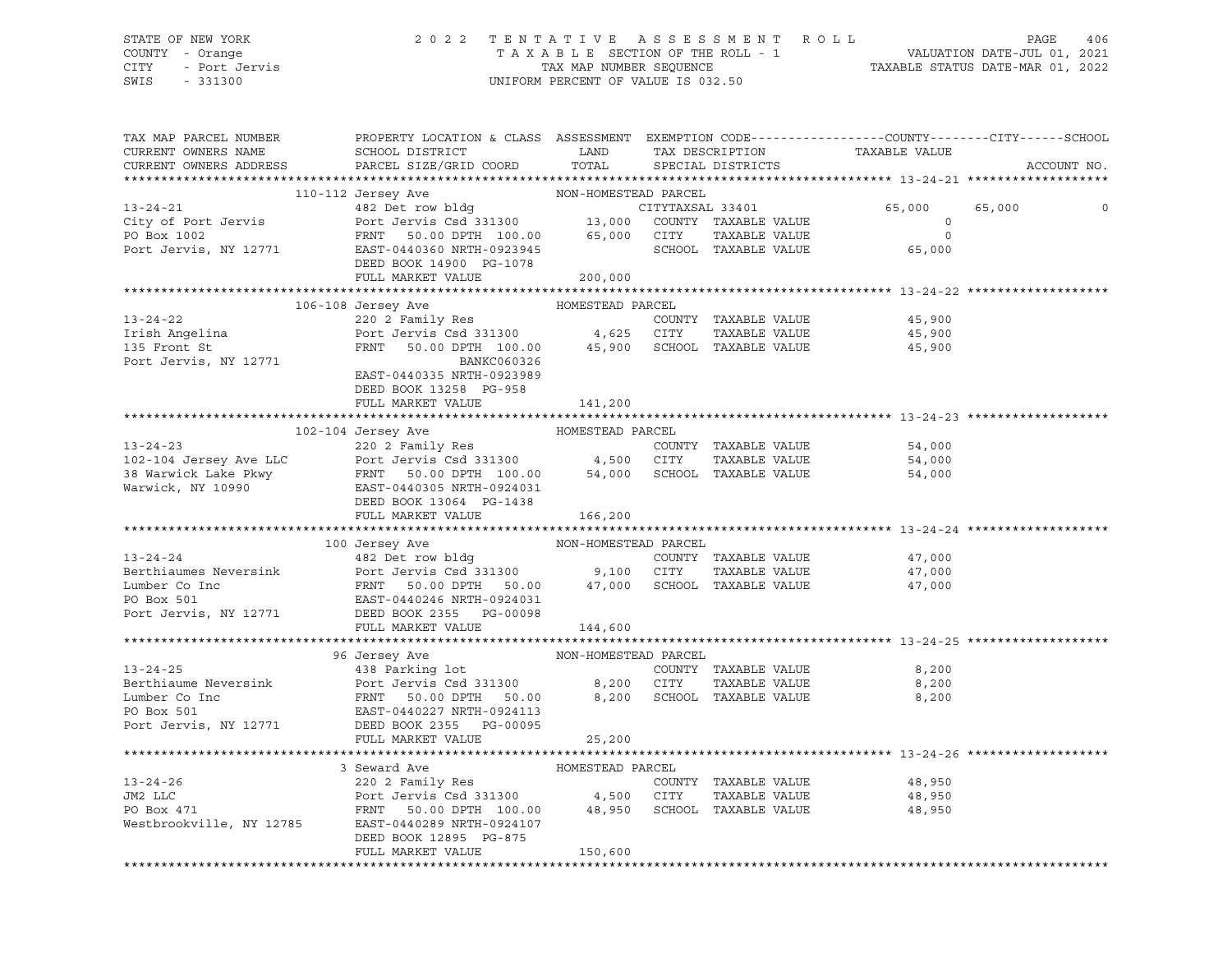#### STATE OF NEW YORK 2 0 2 2 T E N T A T I V E A S S E S S M E N T R O L L PAGE 407 COUNTY - Orange T A X A B L E SECTION OF THE ROLL - 1 VALUATION DATE-JUL 01, 2021 CITY - Port Jervis TAX MAP NUMBER SEQUENCE TAXABLE STATUS DATE-MAR 01, 2022

| TAX MAP PARCEL NUMBER<br>CURRENT OWNERS NAME<br>CURRENT OWNERS ADDRESS                                                                                                                       | PROPERTY LOCATION & CLASS ASSESSMENT EXEMPTION CODE---------------COUNTY-------CITY------SCHOOL<br>SCHOOL DISTRICT<br>PARCEL SIZE/GRID COORD          | LAND<br>TOTAL        |                | TAX DESCRIPTION<br>SPECIAL DISTRICTS | TAXABLE VALUE  |          | ACCOUNT NO. |
|----------------------------------------------------------------------------------------------------------------------------------------------------------------------------------------------|-------------------------------------------------------------------------------------------------------------------------------------------------------|----------------------|----------------|--------------------------------------|----------------|----------|-------------|
|                                                                                                                                                                                              |                                                                                                                                                       |                      |                |                                      |                |          |             |
|                                                                                                                                                                                              |                                                                                                                                                       |                      |                |                                      |                |          |             |
| $14 - 1 - 1$                                                                                                                                                                                 |                                                                                                                                                       |                      | BAS STAR 41854 |                                      | $\circ$        | $\Omega$ | 13,770      |
| Lee Hong Mun                                                                                                                                                                                 | Port Jervis Csd 331300                                                                                                                                | 4,500                |                | COUNTY TAXABLE VALUE                 | 40,300         |          |             |
| Cheng Ming Hua                                                                                                                                                                               | FRNT 50.00 DPTH 100.00                                                                                                                                | 40,300               | CITY           | TAXABLE VALUE                        | 40,300         |          |             |
| 37 Pennsylvania Ave                                                                                                                                                                          | EAST-0441532 NRTH-0924285                                                                                                                             |                      |                | SCHOOL TAXABLE VALUE                 | 26,530         |          |             |
| Port Jervis, NY 12771                                                                                                                                                                        | DEED BOOK 13827 PG-775                                                                                                                                |                      |                |                                      |                |          |             |
|                                                                                                                                                                                              | FULL MARKET VALUE                                                                                                                                     | 124,000              |                |                                      |                |          |             |
|                                                                                                                                                                                              |                                                                                                                                                       |                      |                |                                      |                |          |             |
|                                                                                                                                                                                              | 59 Barcelow St                                                                                                                                        | HOMESTEAD PARCEL     |                |                                      |                |          |             |
| $14 - 1 - 2$                                                                                                                                                                                 | BAS STAR 41854<br>Port Jervis Csd 331300 (4,500 COUNTY TAXABLE VALUE<br>FRNT 50.00 DPTH 100.00 51,000 CITY TAXABLE VALUE<br>EAST-0441566 NRTH-0924194 |                      |                |                                      | $\overline{0}$ | $\circ$  | 13,770      |
| Culver Michael L                                                                                                                                                                             |                                                                                                                                                       |                      |                |                                      | 51,000         |          |             |
| Culver Gail S                                                                                                                                                                                |                                                                                                                                                       |                      |                | TAXABLE VALUE                        | 51,000         |          |             |
| 59 Barcelow St                                                                                                                                                                               |                                                                                                                                                       |                      |                |                                      | 37,230         |          |             |
| Port Jervis, NY 12771 DEED BOOK 3113 PG-00161                                                                                                                                                |                                                                                                                                                       |                      |                |                                      |                |          |             |
|                                                                                                                                                                                              | FULL MARKET VALUE                                                                                                                                     | 156,900              |                |                                      |                |          |             |
|                                                                                                                                                                                              |                                                                                                                                                       |                      |                |                                      |                |          |             |
|                                                                                                                                                                                              | $61-61$ $1/2$ Barcelow St                                                                                                                             | NON-HOMESTEAD PARCEL |                |                                      |                |          |             |
| $14 - 1 - 3$                                                                                                                                                                                 | 449 Other Storaq                                                                                                                                      |                      |                | COUNTY TAXABLE VALUE                 | 45,800         |          |             |
| 61 Barcelow LLC                                                                                                                                                                              | Port Jervis Csd 331300 22,425 CITY                                                                                                                    |                      |                | TAXABLE VALUE                        | 45,800         |          |             |
| PO Box 656                                                                                                                                                                                   | FRNT 100.00 DPTH 73.00                                                                                                                                |                      |                | 45,800 SCHOOL TAXABLE VALUE          | 45,800         |          |             |
| Sparrowbush, NY 12780                                                                                                                                                                        | EAST-0441615 NRTH-0924129                                                                                                                             |                      |                |                                      |                |          |             |
|                                                                                                                                                                                              | DEED BOOK 12800 PG-464                                                                                                                                |                      |                |                                      |                |          |             |
|                                                                                                                                                                                              | FULL MARKET VALUE                                                                                                                                     | 140,900              |                |                                      |                |          |             |
|                                                                                                                                                                                              |                                                                                                                                                       |                      |                |                                      |                |          |             |
|                                                                                                                                                                                              | 73 Barcelow St                                                                                                                                        | HOMESTEAD PARCEL     |                |                                      |                |          |             |
| $14 - 1 - 4$                                                                                                                                                                                 | 210 1 Family Res                                                                                                                                      |                      |                | COUNTY TAXABLE VALUE                 | 40,850         |          |             |
|                                                                                                                                                                                              |                                                                                                                                                       |                      |                | TAXABLE VALUE                        | 40,850         |          |             |
|                                                                                                                                                                                              |                                                                                                                                                       |                      |                | SCHOOL TAXABLE VALUE                 | 40,850         |          |             |
| Sherwood Forest of PJ LLC Port Jervis Csd 331300 6,400 CITY<br>611 Macintosh Way FRNT 71.00 DPTH 100.00 40,850 SCHOC<br>Matamoras, PA 18336 EAST-0441676 NRTH-0924067<br>Matamoras, PA 18336 |                                                                                                                                                       |                      |                |                                      |                |          |             |
|                                                                                                                                                                                              | DEED BOOK 13612 PG-1360                                                                                                                               |                      |                |                                      |                |          |             |
|                                                                                                                                                                                              | FULL MARKET VALUE                                                                                                                                     | 125,700              |                |                                      |                |          |             |
|                                                                                                                                                                                              |                                                                                                                                                       |                      |                |                                      |                |          |             |
|                                                                                                                                                                                              | 75 Barcelow St                                                                                                                                        | HOMESTEAD PARCEL     |                |                                      |                |          |             |
| $14 - 1 - 5.1$                                                                                                                                                                               | 210 1 Family Res<br>Port Jervis Csd 331300                                                                                                            |                      |                | COUNTY TAXABLE VALUE                 | 39,100         |          |             |
| Britt Colby                                                                                                                                                                                  |                                                                                                                                                       | 4,950 CITY           |                | TAXABLE VALUE                        | 39,100         |          |             |
| 23 Hillcrest Dr                                                                                                                                                                              | FRNT 55.00 DPTH 100.00                                                                                                                                |                      |                | 39,100 SCHOOL TAXABLE VALUE          | 39,100         |          |             |
| Smithtown, NY 11787                                                                                                                                                                          | EAST-0441702 NRTH-0924025                                                                                                                             |                      |                |                                      |                |          |             |
|                                                                                                                                                                                              | DEED BOOK 14526 PG-1900                                                                                                                               |                      |                |                                      |                |          |             |
|                                                                                                                                                                                              | FULL MARKET VALUE                                                                                                                                     | 120,300              |                |                                      |                |          |             |
|                                                                                                                                                                                              |                                                                                                                                                       |                      |                |                                      |                |          |             |
|                                                                                                                                                                                              | 79 Barcelow St                                                                                                                                        | HOMESTEAD PARCEL     |                |                                      |                |          |             |
| $14 - 1 - 5.21$                                                                                                                                                                              | 210 1 Family Res                                                                                                                                      |                      | BAS STAR 41854 |                                      | $\overline{0}$ | $\Omega$ | 13,770      |
| Cargill John                                                                                                                                                                                 |                                                                                                                                                       |                      |                | COUNTY TAXABLE VALUE                 | 43,000         |          |             |
| Cargill Kelly                                                                                                                                                                                | Port Jervis Csd 331300 5,850<br>FRNT 65.00 DPTH 100.00 43,000                                                                                         | 43,000 CITY          |                | TAXABLE VALUE                        | 43,000         |          |             |
| 79 Barcelow St                                                                                                                                                                               | BANKC140330                                                                                                                                           |                      |                | SCHOOL TAXABLE VALUE                 | 29,230         |          |             |
| Port Jervis, NY 12771                                                                                                                                                                        | EAST-0441776 NRTH-0923929                                                                                                                             |                      |                |                                      |                |          |             |
|                                                                                                                                                                                              | DEED BOOK 12083 PG-1387                                                                                                                               |                      |                |                                      |                |          |             |
|                                                                                                                                                                                              | FULL MARKET VALUE                                                                                                                                     | 132,300              |                |                                      |                |          |             |
|                                                                                                                                                                                              |                                                                                                                                                       |                      |                |                                      |                |          |             |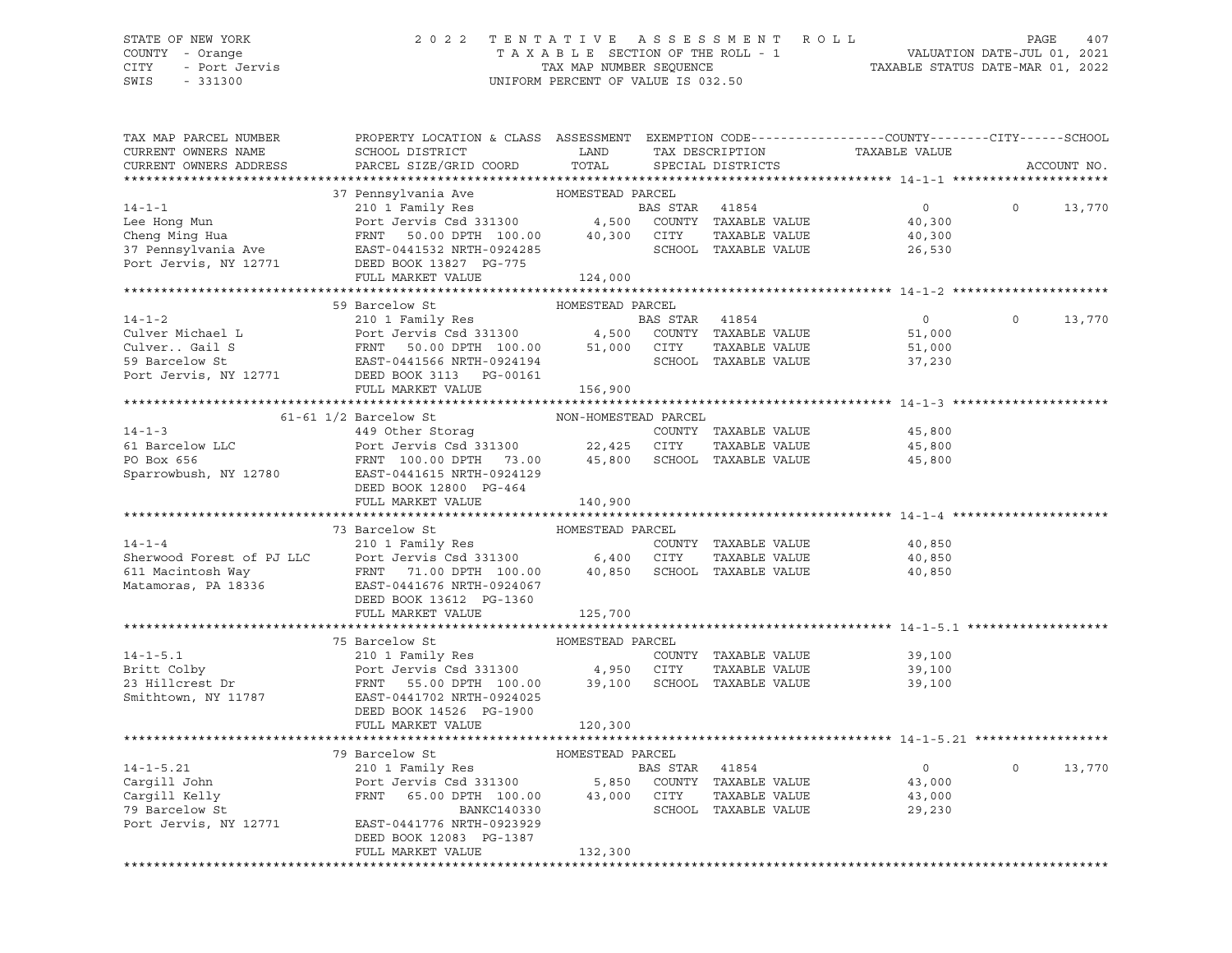| PROPERTY LOCATION & CLASS ASSESSMENT EXEMPTION CODE----------------COUNTY-------CITY------SCHOOL<br>TAX MAP PARCEL NUMBER<br>ACCOUNT NO.<br>BAS STAR 41854<br>$14 - 1 - 5.22$<br>$\overline{0}$<br>$\Omega$<br>13,770<br>Port Jervis Csd 331300<br>Port Jervis Csd 331300 4,950 COUNTY TAXABLE VALUE<br>FRNT 55.00 DELINE 100.00 37,750 CITY TAXABLE VALUE<br>Potter Michael J<br>37,750<br>37,750<br>Potter Silvia L<br>SCHOOL TAXABLE VALUE<br>BANKC080370<br>23,980<br>77 Barcelow St<br>Port Jervis, NY 12771 EAST-0441737 NRTH-0923975<br>Fort 11000 Politics NY 12771<br>DEED BOOK 11909 PG-1000<br>FULL MARKET VALUE<br>116,200<br>116-122 Franklin St<br>NON-HOMESTEAD PARCEL<br>75,500<br>75,500<br>TAXABLE VALUE<br>75,500<br>FULL MARKET VALUE<br>232,300<br>HOMESTEAD PARCEL<br>114 Franklin St<br>14-1-7<br>Steffen Frank G<br>Steffen Frank G<br>Port Jervis Csd 331300 3,150 CITY TAXABLE VALUE<br>OStrom Tammy FRNT 35.00 DPTH 100.00 36,550 SCHOOL TAXABLE VALUE<br>114 Franklin St.<br>36,550<br>36,550<br>Ostrom Tammy<br>114 Franklin St<br>36,550<br>BANK0180378 |
|---------------------------------------------------------------------------------------------------------------------------------------------------------------------------------------------------------------------------------------------------------------------------------------------------------------------------------------------------------------------------------------------------------------------------------------------------------------------------------------------------------------------------------------------------------------------------------------------------------------------------------------------------------------------------------------------------------------------------------------------------------------------------------------------------------------------------------------------------------------------------------------------------------------------------------------------------------------------------------------------------------------------------------------------------------------------------------------|
|                                                                                                                                                                                                                                                                                                                                                                                                                                                                                                                                                                                                                                                                                                                                                                                                                                                                                                                                                                                                                                                                                       |
|                                                                                                                                                                                                                                                                                                                                                                                                                                                                                                                                                                                                                                                                                                                                                                                                                                                                                                                                                                                                                                                                                       |
|                                                                                                                                                                                                                                                                                                                                                                                                                                                                                                                                                                                                                                                                                                                                                                                                                                                                                                                                                                                                                                                                                       |
|                                                                                                                                                                                                                                                                                                                                                                                                                                                                                                                                                                                                                                                                                                                                                                                                                                                                                                                                                                                                                                                                                       |
|                                                                                                                                                                                                                                                                                                                                                                                                                                                                                                                                                                                                                                                                                                                                                                                                                                                                                                                                                                                                                                                                                       |
|                                                                                                                                                                                                                                                                                                                                                                                                                                                                                                                                                                                                                                                                                                                                                                                                                                                                                                                                                                                                                                                                                       |
|                                                                                                                                                                                                                                                                                                                                                                                                                                                                                                                                                                                                                                                                                                                                                                                                                                                                                                                                                                                                                                                                                       |
|                                                                                                                                                                                                                                                                                                                                                                                                                                                                                                                                                                                                                                                                                                                                                                                                                                                                                                                                                                                                                                                                                       |
|                                                                                                                                                                                                                                                                                                                                                                                                                                                                                                                                                                                                                                                                                                                                                                                                                                                                                                                                                                                                                                                                                       |
|                                                                                                                                                                                                                                                                                                                                                                                                                                                                                                                                                                                                                                                                                                                                                                                                                                                                                                                                                                                                                                                                                       |
|                                                                                                                                                                                                                                                                                                                                                                                                                                                                                                                                                                                                                                                                                                                                                                                                                                                                                                                                                                                                                                                                                       |
|                                                                                                                                                                                                                                                                                                                                                                                                                                                                                                                                                                                                                                                                                                                                                                                                                                                                                                                                                                                                                                                                                       |
|                                                                                                                                                                                                                                                                                                                                                                                                                                                                                                                                                                                                                                                                                                                                                                                                                                                                                                                                                                                                                                                                                       |
|                                                                                                                                                                                                                                                                                                                                                                                                                                                                                                                                                                                                                                                                                                                                                                                                                                                                                                                                                                                                                                                                                       |
|                                                                                                                                                                                                                                                                                                                                                                                                                                                                                                                                                                                                                                                                                                                                                                                                                                                                                                                                                                                                                                                                                       |
|                                                                                                                                                                                                                                                                                                                                                                                                                                                                                                                                                                                                                                                                                                                                                                                                                                                                                                                                                                                                                                                                                       |
|                                                                                                                                                                                                                                                                                                                                                                                                                                                                                                                                                                                                                                                                                                                                                                                                                                                                                                                                                                                                                                                                                       |
|                                                                                                                                                                                                                                                                                                                                                                                                                                                                                                                                                                                                                                                                                                                                                                                                                                                                                                                                                                                                                                                                                       |
|                                                                                                                                                                                                                                                                                                                                                                                                                                                                                                                                                                                                                                                                                                                                                                                                                                                                                                                                                                                                                                                                                       |
|                                                                                                                                                                                                                                                                                                                                                                                                                                                                                                                                                                                                                                                                                                                                                                                                                                                                                                                                                                                                                                                                                       |
|                                                                                                                                                                                                                                                                                                                                                                                                                                                                                                                                                                                                                                                                                                                                                                                                                                                                                                                                                                                                                                                                                       |
|                                                                                                                                                                                                                                                                                                                                                                                                                                                                                                                                                                                                                                                                                                                                                                                                                                                                                                                                                                                                                                                                                       |
| Port Jervis, NY 12771 EAST-0441592 NRTH-0924012                                                                                                                                                                                                                                                                                                                                                                                                                                                                                                                                                                                                                                                                                                                                                                                                                                                                                                                                                                                                                                       |
| DEED BOOK 14623 PG-473                                                                                                                                                                                                                                                                                                                                                                                                                                                                                                                                                                                                                                                                                                                                                                                                                                                                                                                                                                                                                                                                |
| FULL MARKET VALUE<br>112,500                                                                                                                                                                                                                                                                                                                                                                                                                                                                                                                                                                                                                                                                                                                                                                                                                                                                                                                                                                                                                                                          |
|                                                                                                                                                                                                                                                                                                                                                                                                                                                                                                                                                                                                                                                                                                                                                                                                                                                                                                                                                                                                                                                                                       |
| 14-1-8<br>210 1 Family Res<br>Ramos Ignacio<br>Ramos Marianne<br>FRNT 65.00 DPTH 114.00<br>FRNT 65.00 DPTH 114.00<br>212 Franklin St<br>FRNT 65.00 DPTH 114.00<br>213 Franklin St<br>213 Franklin St<br>213 FRNT 65.00 DPTH 114.00<br>246,000 CITY T                                                                                                                                                                                                                                                                                                                                                                                                                                                                                                                                                                                                                                                                                                                                                                                                                                  |
| $\overline{0}$<br>13,770<br>$\overline{O}$                                                                                                                                                                                                                                                                                                                                                                                                                                                                                                                                                                                                                                                                                                                                                                                                                                                                                                                                                                                                                                            |
| 46,000                                                                                                                                                                                                                                                                                                                                                                                                                                                                                                                                                                                                                                                                                                                                                                                                                                                                                                                                                                                                                                                                                |
| 46,000                                                                                                                                                                                                                                                                                                                                                                                                                                                                                                                                                                                                                                                                                                                                                                                                                                                                                                                                                                                                                                                                                |
| 32,230                                                                                                                                                                                                                                                                                                                                                                                                                                                                                                                                                                                                                                                                                                                                                                                                                                                                                                                                                                                                                                                                                |
| 141,500                                                                                                                                                                                                                                                                                                                                                                                                                                                                                                                                                                                                                                                                                                                                                                                                                                                                                                                                                                                                                                                                               |
|                                                                                                                                                                                                                                                                                                                                                                                                                                                                                                                                                                                                                                                                                                                                                                                                                                                                                                                                                                                                                                                                                       |
|                                                                                                                                                                                                                                                                                                                                                                                                                                                                                                                                                                                                                                                                                                                                                                                                                                                                                                                                                                                                                                                                                       |
|                                                                                                                                                                                                                                                                                                                                                                                                                                                                                                                                                                                                                                                                                                                                                                                                                                                                                                                                                                                                                                                                                       |
|                                                                                                                                                                                                                                                                                                                                                                                                                                                                                                                                                                                                                                                                                                                                                                                                                                                                                                                                                                                                                                                                                       |
|                                                                                                                                                                                                                                                                                                                                                                                                                                                                                                                                                                                                                                                                                                                                                                                                                                                                                                                                                                                                                                                                                       |
|                                                                                                                                                                                                                                                                                                                                                                                                                                                                                                                                                                                                                                                                                                                                                                                                                                                                                                                                                                                                                                                                                       |
| 14-1-9<br>108 Franklin St<br>220 2 Family Res<br>220 2 Family Res<br>Port Jervis Csd 331300<br>230 2 Family Res<br>220 2 Family Res<br>220 2 Family Res<br>220 2 Family Res<br>220 2 Family Res<br>220 2 Family Res<br>220 2 Family Res<br>220 2 Famil<br>Port Jervis, NY 12771<br>FRNT 50.00 DPTH 100.00                                                                                                                                                                                                                                                                                                                                                                                                                                                                                                                                                                                                                                                                                                                                                                             |
| EAST-0441524 NRTH-0924096                                                                                                                                                                                                                                                                                                                                                                                                                                                                                                                                                                                                                                                                                                                                                                                                                                                                                                                                                                                                                                                             |
| DEED BOOK 13947 PG-1869<br>FULL MARKET VALUE<br>134,800                                                                                                                                                                                                                                                                                                                                                                                                                                                                                                                                                                                                                                                                                                                                                                                                                                                                                                                                                                                                                               |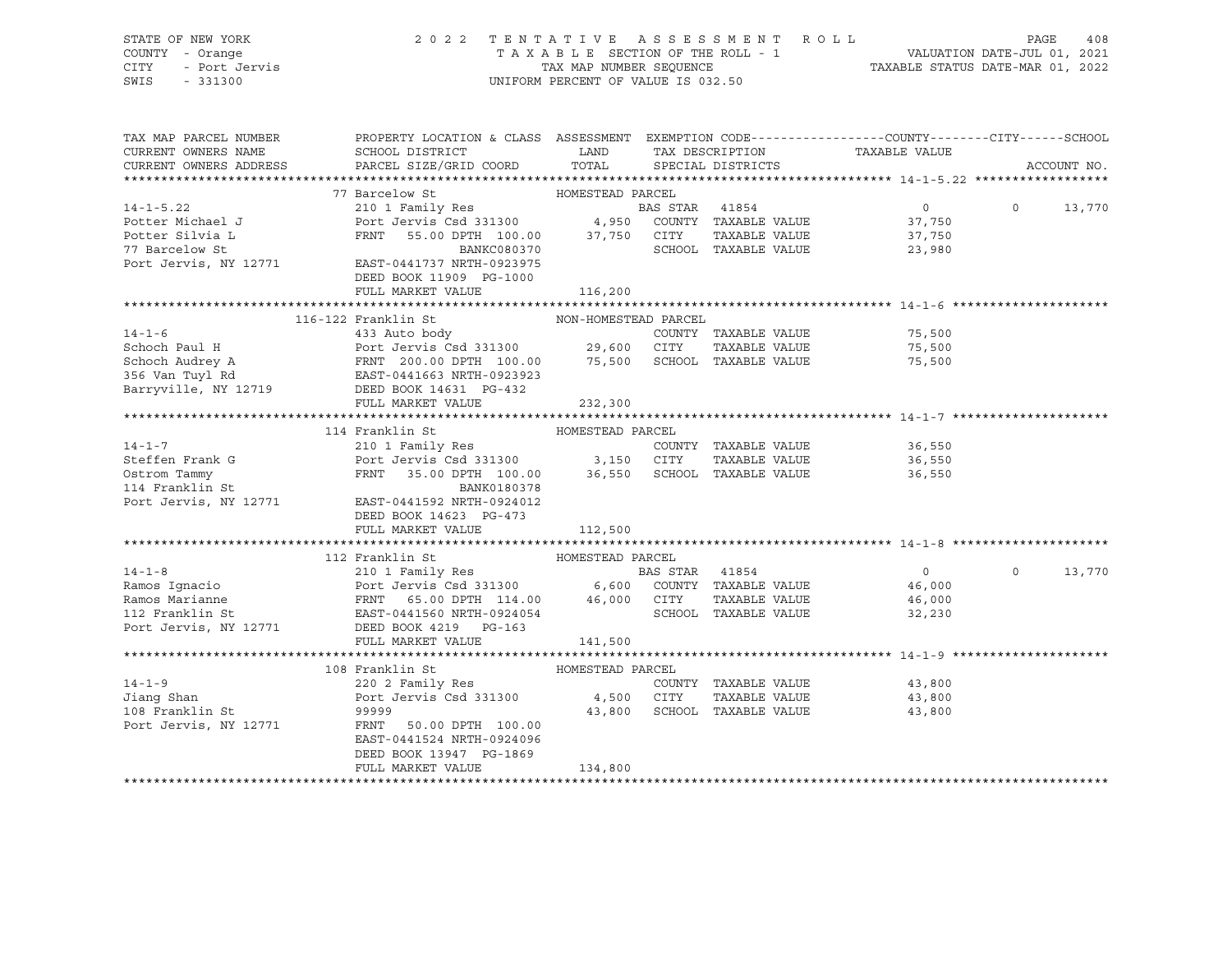# STATE OF NEW YORK 2 0 2 2 T E N T A T I V E A S S E S S M E N T R O L L PAGE 409 COUNTY - Orange T A X A B L E SECTION OF THE ROLL - 1 VALUATION DATE-JUL 01, 2021

SWIS - 331300 UNIFORM PERCENT OF VALUE IS 032.50

CITY - Port Jervis TAX MAP NUMBER SEQUENCE TAXABLE STATUS DATE-MAR 01, 2022

| TAX MAP PARCEL NUMBER  | PROPERTY LOCATION & CLASS ASSESSMENT EXEMPTION CODE----------------COUNTY-------CITY------SCHOOL                                                                                                                                                   |                  |                |                                                   |                             |          |                          |
|------------------------|----------------------------------------------------------------------------------------------------------------------------------------------------------------------------------------------------------------------------------------------------|------------------|----------------|---------------------------------------------------|-----------------------------|----------|--------------------------|
| CURRENT OWNERS NAME    | SCHOOL DISTRICT                                                                                                                                                                                                                                    | <b>LAND</b>      |                | TAX DESCRIPTION                                   | TAXABLE VALUE               |          |                          |
| CURRENT OWNERS ADDRESS | PARCEL SIZE/GRID COORD                                                                                                                                                                                                                             | TOTAL            |                | SPECIAL DISTRICTS                                 |                             |          | ACCOUNT NO.              |
|                        |                                                                                                                                                                                                                                                    |                  |                |                                                   |                             |          |                          |
|                        |                                                                                                                                                                                                                                                    |                  |                |                                                   |                             |          |                          |
|                        |                                                                                                                                                                                                                                                    |                  |                | COUNTY TAXABLE VALUE                              | 49,550<br>49,550            |          |                          |
|                        |                                                                                                                                                                                                                                                    |                  |                | TAXABLE VALUE                                     |                             |          |                          |
|                        |                                                                                                                                                                                                                                                    |                  |                |                                                   | 49,550                      |          |                          |
|                        |                                                                                                                                                                                                                                                    |                  |                |                                                   |                             |          |                          |
|                        | MacAlla Livingston Jane<br>MacAlla Livingston Jane<br>FRNT 50.00 DPTH 100.00 49,550 SCHOOL TAXABLE VALUE<br>Port Jervis, NY 12771 DEED BOOK 14421 PG-1233                                                                                          |                  |                |                                                   |                             |          |                          |
|                        | FULL MARKET VALUE                                                                                                                                                                                                                                  | 152,500          |                |                                                   |                             |          |                          |
|                        |                                                                                                                                                                                                                                                    |                  |                |                                                   |                             |          |                          |
|                        | 31 Pennsylvania Ave MOMESTEAD PARCEL                                                                                                                                                                                                               |                  |                |                                                   |                             |          |                          |
| $14 - 1 - 11$          |                                                                                                                                                                                                                                                    |                  |                | AGED-C 41802                                      | 20,025                      | 0        | $\overline{\phantom{0}}$ |
| Bates Adaego           |                                                                                                                                                                                                                                                    |                  |                |                                                   | $\overline{0}$              | $\circ$  | 14,018                   |
| 31 Pennsylvania Ave    | FRNT 50.00 DPTH 100.00 40,050 ENH STAR 41834                                                                                                                                                                                                       |                  |                |                                                   | $\overline{0}$              | $\Omega$ | 26,032                   |
| Port Jervis, NY 12771  | BANKN140687<br>EAST-0441428 NRTH-0924195                                                                                                                                                                                                           |                  |                | COUNTY TAXABLE VALUE                              | 20,025<br>40,050            |          |                          |
|                        |                                                                                                                                                                                                                                                    |                  | CITY           | TAXABLE VALUE                                     |                             |          |                          |
|                        | DEED BOOK 5647 PG-90                                                                                                                                                                                                                               |                  |                | SCHOOL TAXABLE VALUE                              | $\circ$                     |          |                          |
|                        | FULL MARKET VALUE                                                                                                                                                                                                                                  | 123,200          |                |                                                   |                             |          |                          |
|                        |                                                                                                                                                                                                                                                    |                  |                |                                                   |                             |          |                          |
|                        |                                                                                                                                                                                                                                                    |                  |                |                                                   |                             |          |                          |
| $14 - 1 - 12$          | 210 1 Family Res                                                                                                                                                                                                                                   |                  | BAS STAR 41854 |                                                   | $\overline{0}$              | $\Omega$ | 13,770                   |
|                        | Rimlinger Mary M <b>Example 2018</b> Port Jervis Csd 331300 4,500 COUNTY TAXABLE VALUE 46,000                                                                                                                                                      |                  |                |                                                   |                             |          |                          |
|                        |                                                                                                                                                                                                                                                    |                  |                | CITY      TAXABLE VALUE<br>SCHOOL   TAXABLE VALUE | 46,000<br>32.230            |          |                          |
|                        |                                                                                                                                                                                                                                                    |                  |                |                                                   | 32,230                      |          |                          |
|                        | DEED BOOK 13348 PG-1621                                                                                                                                                                                                                            |                  |                |                                                   |                             |          |                          |
|                        |                                                                                                                                                                                                                                                    |                  |                |                                                   |                             |          |                          |
|                        |                                                                                                                                                                                                                                                    |                  |                |                                                   |                             |          |                          |
|                        | 35 Pennsylvania Ave                     HOMESTEAD PARCEL                                                                                                                                                                                           |                  |                |                                                   |                             |          |                          |
|                        |                                                                                                                                                                                                                                                    |                  |                |                                                   | 37,550                      |          |                          |
|                        |                                                                                                                                                                                                                                                    |                  |                |                                                   | TAXABLE VALUE 37,550        |          |                          |
|                        | 14-1-13<br>Pope Dennis J<br>Port Jervis Csd 331300<br>Port Jervis Csd 331300<br>Port Jervis Csd 331300<br>4,500 CITY TAXABLE VALUE<br>TAXABLE VALUE<br>Pope Kathleen Diane<br>FRNT 50.00 DPTH 100.00<br>27,550 SCHOOL TAXABLE VALUE<br>Pope Kathle |                  |                |                                                   | 37,550                      |          |                          |
|                        |                                                                                                                                                                                                                                                    |                  |                |                                                   |                             |          |                          |
|                        | Port Jervis, NY 12771 DEED BOOK 14671 PG-806                                                                                                                                                                                                       |                  |                |                                                   |                             |          |                          |
|                        | FULL MARKET VALUE                                                                                                                                                                                                                                  | 115,500          |                |                                                   |                             |          |                          |
|                        |                                                                                                                                                                                                                                                    |                  |                |                                                   |                             |          |                          |
| $14 - 2 - 2.1$         | 45 Owen St                                                                                                                                                                                                                                         | HOMESTEAD PARCEL |                |                                                   | COUNTY TAXABLE VALUE 30,500 |          |                          |
|                        |                                                                                                                                                                                                                                                    |                  |                |                                                   |                             |          |                          |
| Addy Tyler             | Port Jervis Csd 331300 4,050 CITY                                                                                                                                                                                                                  |                  |                |                                                   | TAXABLE VALUE<br>30,500     |          |                          |
| 45 Owen St             | FRNT 10.00 DPTH 100.00 30,500<br>ACPES 0.27 BANKC180281                                                                                                                                                                                            |                  |                | SCHOOL TAXABLE VALUE                              | 30,500                      |          |                          |
| Port Jervis, NY 12771  | ACRES<br>0.27 BANKC180281                                                                                                                                                                                                                          |                  |                |                                                   |                             |          |                          |
|                        | EAST-0441759 NRTH-0923594                                                                                                                                                                                                                          |                  |                |                                                   |                             |          |                          |
|                        | DEED BOOK 14691 PG-146                                                                                                                                                                                                                             |                  |                |                                                   |                             |          |                          |
|                        | FULL MARKET VALUE                                                                                                                                                                                                                                  | 93,800           |                |                                                   |                             |          |                          |
|                        |                                                                                                                                                                                                                                                    |                  |                |                                                   |                             |          |                          |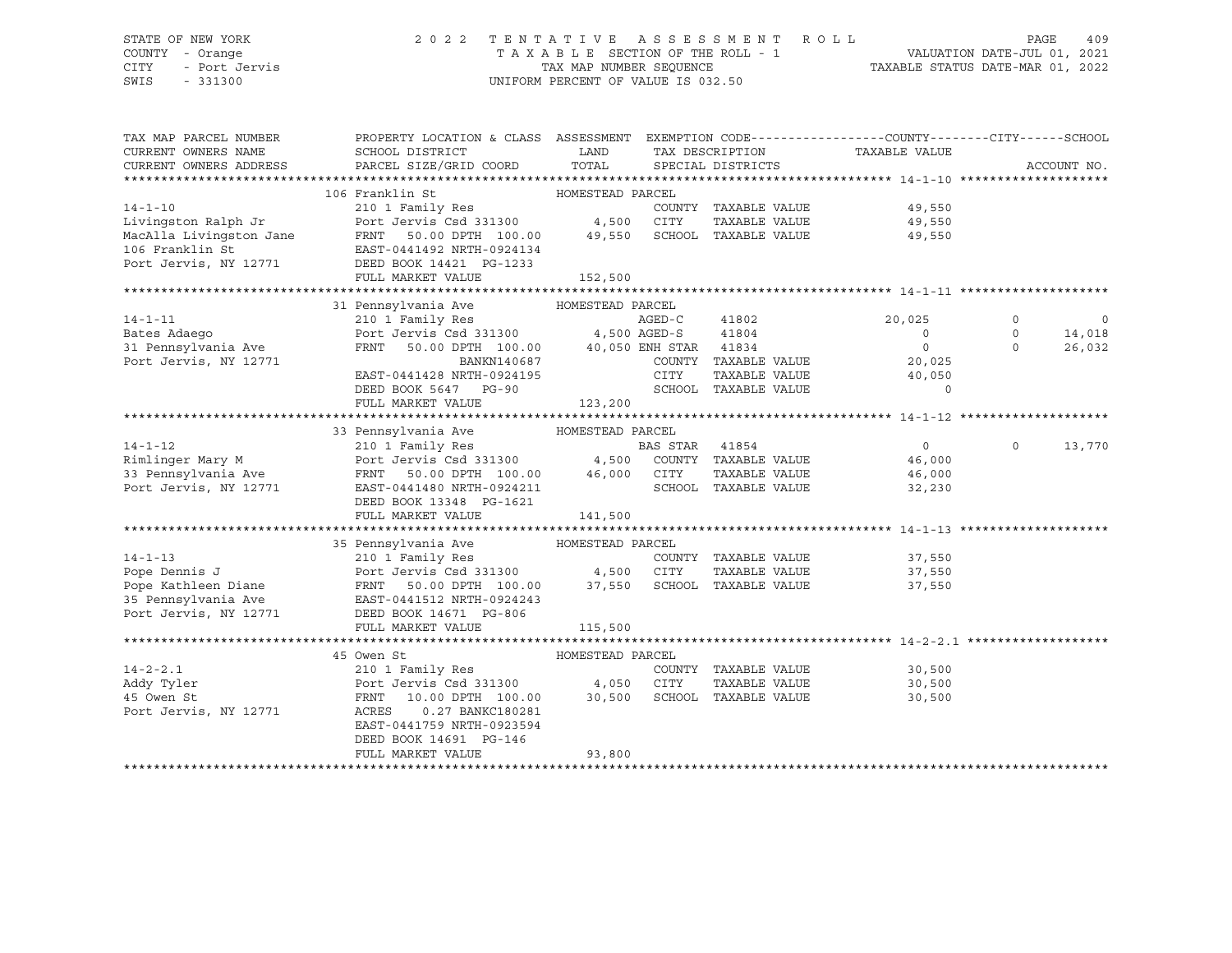# STATE OF NEW YORK 2 0 2 2 T E N T A T I V E A S S E S S M E N T R O L L PAGE 410 COUNTY - Orange T A X A B L E SECTION OF THE ROLL - 1 VALUATION DATE-JUL 01, 2021 CITY - Port Jervis TAX MAP NUMBER SEQUENCE TAXABLE STATUS DATE-MAR 01, 2022

| TAX MAP PARCEL NUMBER<br>CURRENT OWNERS NAME<br>CURRENT OWNERS ADDRESS                                                                                                                                                                                   | PROPERTY LOCATION & CLASS ASSESSMENT EXEMPTION CODE---------------COUNTY-------CITY------SCHOOL<br>SCHOOL DISTRICT TAND TAX DESCRIPTION<br>PARCEL SIZE/GRID COORD | TOTAL                                    |                      | TAX DESCRIPTION TAXABLE VALUE SPECIAL DISTRICTS                                                                                                                                                                                                                                      | ACCOUNT NO. |
|----------------------------------------------------------------------------------------------------------------------------------------------------------------------------------------------------------------------------------------------------------|-------------------------------------------------------------------------------------------------------------------------------------------------------------------|------------------------------------------|----------------------|--------------------------------------------------------------------------------------------------------------------------------------------------------------------------------------------------------------------------------------------------------------------------------------|-------------|
|                                                                                                                                                                                                                                                          |                                                                                                                                                                   |                                          |                      |                                                                                                                                                                                                                                                                                      |             |
| 43 OWER Straing Lillian I<br>43 OWER Straing Lillian I<br>45 ORE Moughtaling Lillian I<br>45 Ort Jervis Csd 331300<br>47,500 AGED<br>47,000 ENH STAR 41834<br>47,000 ENH STAR 41834<br>15,750<br>200 ENH STAR 41834<br>29 OCUNTY TAXABLE VALUE<br>       | 43 Owen St                                                                                                                                                        | HOMESTEAD PARCEL                         |                      | $\begin{tabular}{lcccccc} \tt VETCOM & CTS & 41130 & & & & & 10,500 & & 7,536 & & 7,536 \\ \tt AGED & & 41800 & & & 15,750 & & 17,232 & & 17,232 \\ \tt ENH & STAR & 41834 & & & & 0 & & 0 & 17,232 \\ \tt COUNT & TAXABLE & VALUE & & & 15,750 & & & 0 & & 17,232 \\ \end{tabular}$ |             |
|                                                                                                                                                                                                                                                          |                                                                                                                                                                   |                                          |                      |                                                                                                                                                                                                                                                                                      |             |
| 14-2-4<br>Morales Segundo<br>Morales Segundo<br>Morales Segundo<br>20 Port Jervis Csd 331300<br>Port Jervis Csd 331300<br>FRNT 50.00 DPTH 150.00<br>54,000<br>54,000<br>54,000<br>SCHOOL TAXABLE VALUE<br>20 Pine Ave<br>EAST-0441659 NRTH-0923640<br>Os | 39 Owen St<br>FULL MARKET VALUE 166,200                                                                                                                           | HOMESTEAD PARCEL                         |                      |                                                                                                                                                                                                                                                                                      |             |
|                                                                                                                                                                                                                                                          |                                                                                                                                                                   |                                          |                      |                                                                                                                                                                                                                                                                                      |             |
|                                                                                                                                                                                                                                                          | 35 Owen St                                                                                                                                                        | HOMESTEAD PARCEL                         |                      |                                                                                                                                                                                                                                                                                      |             |
| 14-2-5<br>Marini Nora (1990) 210 1 Family Res<br>Marini Nora (210 1 Family Res<br>Port Jervis Csd 331300 5,550 CITY TAXABLE VALUE<br>94 Wilmont Rd FRNT 54.00 DPTH 397.00 44,900 SCHOOL TAXABLE VALUE<br>Scarsdale, NY 10583 EAST-044166                 |                                                                                                                                                                   |                                          |                      |                                                                                                                                                                                                                                                                                      |             |
|                                                                                                                                                                                                                                                          | FULL MARKET VALUE                                                                                                                                                 | 138,200                                  |                      |                                                                                                                                                                                                                                                                                      |             |
|                                                                                                                                                                                                                                                          | 27 Owen St                                                                                                                                                        |                                          |                      |                                                                                                                                                                                                                                                                                      |             |
| $14 - 2 - 6.2$<br>RGMOB LP<br>RGMOB LP<br>RGMOB LP<br>16,400 CITY TAXABLE VALUE<br>16,400 CITY TAXABLE VALUE<br>Scranton, PA 18508<br>2008 EAST-0441611 NRTH-0923371<br>DEED BOOK 12526 PG-698                                                           | 330 Vacant comm<br>FULL MARKET VALUE                                                                                                                              | NON-HOMESTEAD PARCEL<br>COUNTY<br>50,500 | COUNTY TAXABLE VALUE | 16,400<br>TAXABLE VALUE 16,400<br>TAXABLE VALUE 16,400                                                                                                                                                                                                                               |             |
|                                                                                                                                                                                                                                                          |                                                                                                                                                                   |                                          |                      |                                                                                                                                                                                                                                                                                      |             |
| 14-2-7<br>164 Ball St LLC<br>2002 Family Res<br>2002 Family Res<br>2002 Family Res<br>2002 Family Res<br>2002 Family Res<br>2002 Family Res<br>2003 Family Res<br>2003 Family Res<br>2003 Family Res<br>2003 Family Res<br>2003 Family Res<br>2003 Famil | 164 Ball St<br>DEED BOOK 14702 PG-531<br>FULL MARKET VALUE                                                                                                        | HOMESTEAD PARCEL<br>153,800              |                      | COUNTY TAXABLE VALUE 50,000<br>CITY TAXABLE VALUE 50,000<br>50,000                                                                                                                                                                                                                   |             |
|                                                                                                                                                                                                                                                          |                                                                                                                                                                   |                                          |                      |                                                                                                                                                                                                                                                                                      |             |
|                                                                                                                                                                                                                                                          | FULL MARKET VALUE                                                                                                                                                 | 10,000                                   |                      | 3,250<br>3,250<br>3,250                                                                                                                                                                                                                                                              |             |
|                                                                                                                                                                                                                                                          |                                                                                                                                                                   |                                          |                      |                                                                                                                                                                                                                                                                                      |             |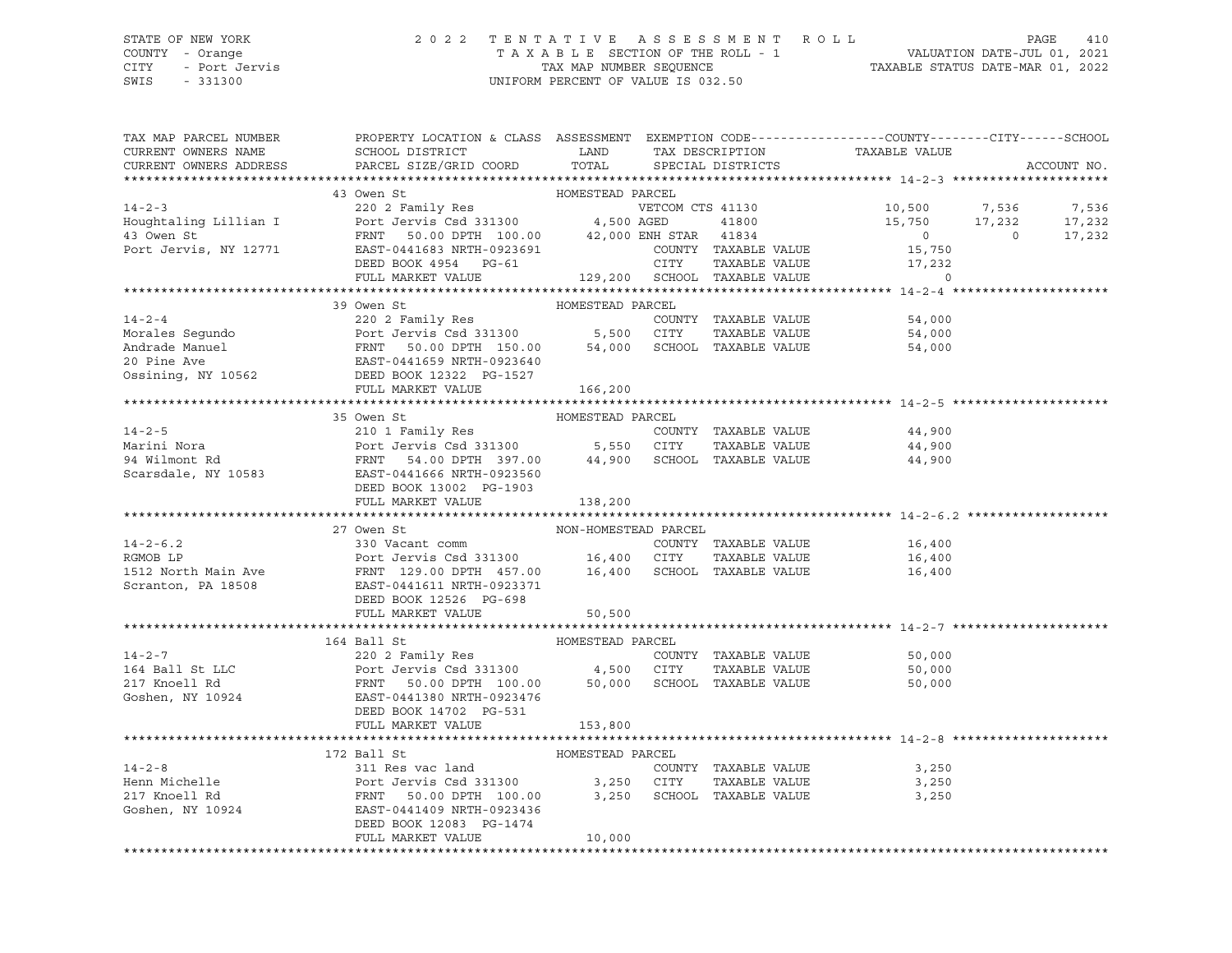# STATE OF NEW YORK 2 0 2 2 T E N T A T I V E A S S E S S M E N T R O L L PAGE 411 COUNTY - Orange T A X A B L E SECTION OF THE ROLL - 1 VALUATION DATE-JUL 01, 2021 CITY - Port Jervis TAX MAP NUMBER SEQUENCE TAXABLE STATUS DATE-MAR 01, 2022

| TAX MAP PARCEL NUMBER<br>CURRENT OWNERS NAME<br>CURRENT OWNERS ADDRESS                                                                                                                                                                                                                                                                                                                                                                     | PROPERTY LOCATION & CLASS ASSESSMENT EXEMPTION CODE---------------COUNTY-------CITY------SCHOOL<br>SCHOOL DISTRICT LAND<br>PARCEL SIZE/GRID COORD TOTAL |                  | TAX DESCRIPTION TAXABLE VALUE<br>SPECIAL DISTRICTS |                                           | ACCOUNT NO.   |
|--------------------------------------------------------------------------------------------------------------------------------------------------------------------------------------------------------------------------------------------------------------------------------------------------------------------------------------------------------------------------------------------------------------------------------------------|---------------------------------------------------------------------------------------------------------------------------------------------------------|------------------|----------------------------------------------------|-------------------------------------------|---------------|
| 17-2-9<br>17-2-9<br>Heller Donald P<br>Heller Gilda V<br>Heller Gilda V<br>FRNT 50.00 DPTH 100.00<br>Heller Gilda V<br>FRNT 50.00 DPTH 100.00<br>239,850 CITY TAXABLE VALUE<br>210 1 Family Res<br>210 1 Family Res<br>POTT 4154<br>210 PCT JERNT 50.0                                                                                                                                                                                     |                                                                                                                                                         |                  |                                                    |                                           |               |
|                                                                                                                                                                                                                                                                                                                                                                                                                                            |                                                                                                                                                         |                  |                                                    |                                           |               |
|                                                                                                                                                                                                                                                                                                                                                                                                                                            |                                                                                                                                                         |                  | BAS STAR 41854                                     | $\begin{array}{c} 0 \ 39,850 \end{array}$ | $0 \t 13,770$ |
|                                                                                                                                                                                                                                                                                                                                                                                                                                            |                                                                                                                                                         |                  |                                                    |                                           |               |
|                                                                                                                                                                                                                                                                                                                                                                                                                                            |                                                                                                                                                         |                  | TAXABLE VALUE                                      | 39,850                                    |               |
|                                                                                                                                                                                                                                                                                                                                                                                                                                            |                                                                                                                                                         |                  | SCHOOL TAXABLE VALUE                               | 26,080                                    |               |
|                                                                                                                                                                                                                                                                                                                                                                                                                                            |                                                                                                                                                         |                  |                                                    |                                           |               |
|                                                                                                                                                                                                                                                                                                                                                                                                                                            |                                                                                                                                                         |                  |                                                    |                                           |               |
|                                                                                                                                                                                                                                                                                                                                                                                                                                            |                                                                                                                                                         |                  |                                                    |                                           |               |
|                                                                                                                                                                                                                                                                                                                                                                                                                                            | 176 Ball St                                                                                                                                             | HOMESTEAD PARCEL |                                                    |                                           |               |
|                                                                                                                                                                                                                                                                                                                                                                                                                                            |                                                                                                                                                         |                  |                                                    |                                           |               |
|                                                                                                                                                                                                                                                                                                                                                                                                                                            |                                                                                                                                                         |                  |                                                    |                                           |               |
|                                                                                                                                                                                                                                                                                                                                                                                                                                            |                                                                                                                                                         |                  |                                                    |                                           |               |
| 14-2-10<br>14-2-10<br>135 Front St<br>210 1 Family Res<br>210 1 Family Res<br>210 1 Family Res<br>210 1 Family Res<br>210 1 Family Res<br>210 1 Family Res<br>210 1 Family Res<br>210 1 Family Res<br>210 1 Family Res<br>210 1 Family Res<br>210 1 Fami                                                                                                                                                                                   |                                                                                                                                                         |                  |                                                    |                                           |               |
|                                                                                                                                                                                                                                                                                                                                                                                                                                            | DEED BOOK 14030 PG-482                                                                                                                                  |                  |                                                    |                                           |               |
|                                                                                                                                                                                                                                                                                                                                                                                                                                            | FULL MARKET VALUE 147,700                                                                                                                               |                  |                                                    |                                           |               |
|                                                                                                                                                                                                                                                                                                                                                                                                                                            |                                                                                                                                                         |                  |                                                    |                                           |               |
|                                                                                                                                                                                                                                                                                                                                                                                                                                            |                                                                                                                                                         |                  |                                                    |                                           |               |
|                                                                                                                                                                                                                                                                                                                                                                                                                                            |                                                                                                                                                         |                  |                                                    |                                           |               |
|                                                                                                                                                                                                                                                                                                                                                                                                                                            |                                                                                                                                                         |                  |                                                    |                                           |               |
|                                                                                                                                                                                                                                                                                                                                                                                                                                            |                                                                                                                                                         |                  |                                                    |                                           |               |
|                                                                                                                                                                                                                                                                                                                                                                                                                                            |                                                                                                                                                         |                  |                                                    |                                           |               |
|                                                                                                                                                                                                                                                                                                                                                                                                                                            |                                                                                                                                                         |                  |                                                    |                                           |               |
| 14-2-11<br>14-2-11<br>14-2-11<br>14-2-11<br>14-2-11<br>2000 East St Apt #3<br>2000 EAST DRIVE<br>2000 EAST DRIVE<br>2000 EAST DRIVE<br>2000 EAST DRIVE<br>2000 EAST DRIVE<br>2000 EAST DRIVE<br>2000 EAST DRIVE<br>2000 EAST DRIVE<br>2000 EAST DRIVE<br>200                                                                                                                                                                               |                                                                                                                                                         |                  |                                                    |                                           |               |
|                                                                                                                                                                                                                                                                                                                                                                                                                                            |                                                                                                                                                         |                  |                                                    |                                           |               |
|                                                                                                                                                                                                                                                                                                                                                                                                                                            |                                                                                                                                                         |                  |                                                    |                                           |               |
|                                                                                                                                                                                                                                                                                                                                                                                                                                            |                                                                                                                                                         |                  |                                                    | 2,600                                     |               |
|                                                                                                                                                                                                                                                                                                                                                                                                                                            |                                                                                                                                                         |                  | TAXABLE VALUE 2,600                                |                                           |               |
|                                                                                                                                                                                                                                                                                                                                                                                                                                            |                                                                                                                                                         |                  |                                                    | 2,600                                     |               |
|                                                                                                                                                                                                                                                                                                                                                                                                                                            |                                                                                                                                                         |                  |                                                    |                                           |               |
|                                                                                                                                                                                                                                                                                                                                                                                                                                            |                                                                                                                                                         |                  |                                                    |                                           |               |
|                                                                                                                                                                                                                                                                                                                                                                                                                                            | FULL MARKET VALUE                                                                                                                                       | 8,000            |                                                    |                                           |               |
|                                                                                                                                                                                                                                                                                                                                                                                                                                            |                                                                                                                                                         |                  |                                                    |                                           |               |
|                                                                                                                                                                                                                                                                                                                                                                                                                                            |                                                                                                                                                         |                  |                                                    |                                           |               |
|                                                                                                                                                                                                                                                                                                                                                                                                                                            |                                                                                                                                                         |                  |                                                    |                                           |               |
|                                                                                                                                                                                                                                                                                                                                                                                                                                            |                                                                                                                                                         |                  |                                                    |                                           |               |
|                                                                                                                                                                                                                                                                                                                                                                                                                                            |                                                                                                                                                         |                  |                                                    |                                           |               |
|                                                                                                                                                                                                                                                                                                                                                                                                                                            |                                                                                                                                                         |                  |                                                    |                                           |               |
|                                                                                                                                                                                                                                                                                                                                                                                                                                            |                                                                                                                                                         |                  |                                                    |                                           |               |
| Port Jervis, NY 12771 DEED BOOK 14757 PG-1583                                                                                                                                                                                                                                                                                                                                                                                              |                                                                                                                                                         | 105,500          |                                                    |                                           |               |
|                                                                                                                                                                                                                                                                                                                                                                                                                                            | FULL MARKET VALUE                                                                                                                                       |                  |                                                    |                                           |               |
|                                                                                                                                                                                                                                                                                                                                                                                                                                            |                                                                                                                                                         |                  |                                                    |                                           |               |
|                                                                                                                                                                                                                                                                                                                                                                                                                                            |                                                                                                                                                         |                  |                                                    |                                           |               |
|                                                                                                                                                                                                                                                                                                                                                                                                                                            |                                                                                                                                                         |                  |                                                    | 43,000                                    |               |
|                                                                                                                                                                                                                                                                                                                                                                                                                                            |                                                                                                                                                         |                  |                                                    | 43,000<br>43.000                          |               |
|                                                                                                                                                                                                                                                                                                                                                                                                                                            |                                                                                                                                                         |                  |                                                    | 43,000                                    |               |
|                                                                                                                                                                                                                                                                                                                                                                                                                                            |                                                                                                                                                         |                  |                                                    |                                           |               |
| $\begin{tabular}{lcccc} & & 184\text{ Ball St} & & & \text{HOMESTEAD PARCH} \\ 14-2-14 & & 2101 Family Res & & \text{COMESTEAD PARCH} \\ 0 \text{Leary Richard} & & \text{Port Jervis Csd 331300} & & 3,775 & \text{CITY} & \text{TAXABLE VALUE} \\ 0 \text{Deary Joan} & & \text{FRNT} & 42.00 DPH1 100.00 & & 43,000 & \text{SCHOOL TAXABLE VALUE} \\ 101 Riverdale Rd & & \text{EAST-0441569 NRH-0923228} & & & \\ 2 \text{Port Jervis$ |                                                                                                                                                         |                  |                                                    |                                           |               |
|                                                                                                                                                                                                                                                                                                                                                                                                                                            | FULL MARKET VALUE                                                                                                                                       | 132,300          |                                                    |                                           |               |
|                                                                                                                                                                                                                                                                                                                                                                                                                                            |                                                                                                                                                         |                  |                                                    |                                           |               |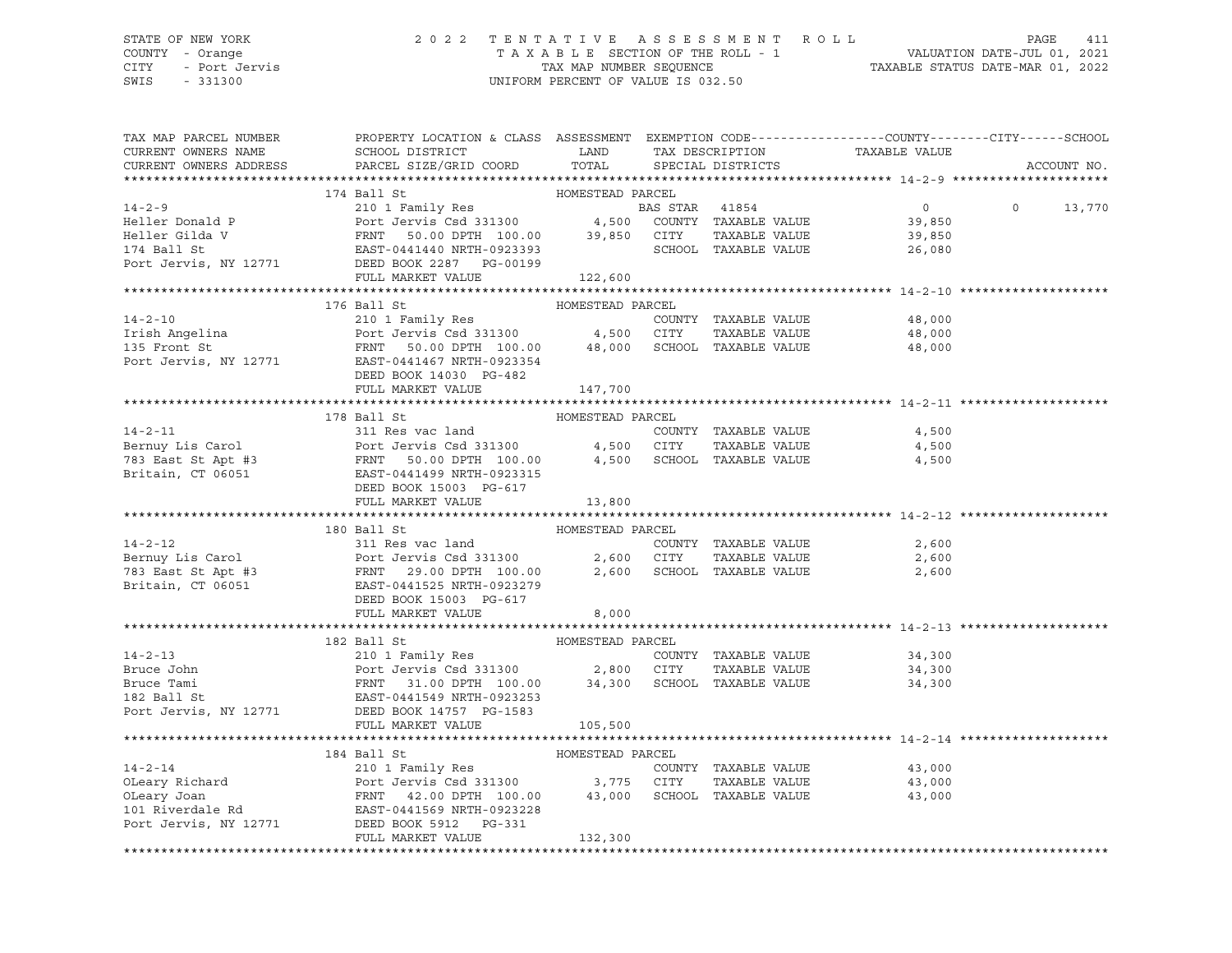#### STATE OF NEW YORK 2 0 2 2 T E N T A T I V E A S S E S S M E N T R O L L PAGE 412 COUNTY - Orange T A X A B L E SECTION OF THE ROLL - 1 VALUATION DATE-JUL 01, 2021 CITY - Port Jervis TAX MAP NUMBER SEQUENCE TAXABLE STATUS DATE-MAR 01, 2022 SWIS - 331300 UNIFORM PERCENT OF VALUE IS 032.50

| TAX MAP PARCEL NUMBER<br>CURRENT OWNERS NAME<br>CURRENT OWNERS ADDRESS         | PROPERTY LOCATION & CLASS ASSESSMENT EXEMPTION CODE----------------COUNTY-------CITY------SCHOOL<br>SCHOOL DISTRICT<br>PARCEL SIZE/GRID COORD | <b>LAND</b><br>TOTAL | TAX DESCRIPTION<br>SPECIAL DISTRICTS | TAXABLE VALUE        | ACCOUNT NO. |
|--------------------------------------------------------------------------------|-----------------------------------------------------------------------------------------------------------------------------------------------|----------------------|--------------------------------------|----------------------|-------------|
|                                                                                |                                                                                                                                               |                      |                                      |                      |             |
|                                                                                | 186 Ball St                                                                                                                                   | NON-HOMESTEAD PARCEL |                                      |                      |             |
| $14 - 2 - 15$                                                                  | 411 Apartment                                                                                                                                 |                      |                                      | 80,000               |             |
| Morgan Jacob T                                                                 |                                                                                                                                               |                      |                                      | 80,000               |             |
| Magill Robert C                                                                |                                                                                                                                               |                      |                                      | 80,000               |             |
| 211 S Main St                                                                  |                                                                                                                                               |                      |                                      |                      |             |
| 211 S Main St<br>Mercersburg, PA 17236           DEED BOOK 14250 PG-168        |                                                                                                                                               |                      |                                      |                      |             |
|                                                                                | FULL MARKET VALUE                                                                                                                             | 246, 200             |                                      |                      |             |
|                                                                                |                                                                                                                                               |                      |                                      |                      |             |
|                                                                                | Jersey Ave                                                                                                                                    | NON-HOMESTEAD PARCEL |                                      |                      |             |
|                                                                                |                                                                                                                                               |                      | COUNTY TAXABLE VALUE                 | 12,500               |             |
| 14-3-1.1 (COUNTY Portside Property Mgmt LLC Port Jervis Csd 331300 12,500 CITY |                                                                                                                                               |                      |                                      | TAXABLE VALUE 12,500 |             |
|                                                                                |                                                                                                                                               |                      |                                      |                      |             |
|                                                                                |                                                                                                                                               |                      |                                      |                      |             |
|                                                                                | EAST-0441284 NRTH-0922934                                                                                                                     |                      |                                      |                      |             |
|                                                                                | DEED BOOK 14772 PG-915                                                                                                                        |                      |                                      |                      |             |
|                                                                                | FULL MARKET VALUE                                                                                                                             | 38,500               |                                      |                      |             |
|                                                                                |                                                                                                                                               |                      |                                      |                      |             |
|                                                                                | 139 East Main St                                                                                                                              | HOMESTEAD PARCEL     |                                      |                      |             |
| $14 - 4 - 1$                                                                   |                                                                                                                                               |                      |                                      | 64,950               |             |
| Miglionico Leonard                                                             |                                                                                                                                               |                      |                                      | 64,950               |             |
| 58 Hudson St                                                                   |                                                                                                                                               |                      |                                      | 64,950               |             |
| Port Jervis, NY 12771                                                          | EAST-0442037 NRTH-0923895                                                                                                                     |                      |                                      |                      |             |
|                                                                                | DEED BOOK 14396 PG-495<br>FULL MARKET VALUE                                                                                                   |                      |                                      |                      |             |
|                                                                                |                                                                                                                                               | 199,800              |                                      |                      |             |
|                                                                                | 141 East Main St<br>HOMESTEAD PARCEL                                                                                                          |                      |                                      |                      |             |
| $14 - 4 - 2$                                                                   | 210 1 Family Res                                                                                                                              |                      | COUNTY TAXABLE VALUE                 | 64,000               |             |
| Marchese Adrienne                                                              | Port Jervis Csd 331300 4,875 CITY                                                                                                             |                      |                                      | TAXABLE VALUE 64,000 |             |
| PO Box 9293                                                                    | FRNT 59.00 DPTH 86.00 64,000 SCHOOL TAXABLE VALUE                                                                                             |                      |                                      | 64,000               |             |
| Bardonia, NY 10954                                                             | BANKC080370                                                                                                                                   |                      |                                      |                      |             |
|                                                                                | EAST-0442037 NRTH-0923840                                                                                                                     |                      |                                      |                      |             |
|                                                                                | DEED BOOK 13680 PG-86                                                                                                                         |                      |                                      |                      |             |
|                                                                                | FULL MARKET VALUE                                                                                                                             | 196,900              |                                      |                      |             |
|                                                                                |                                                                                                                                               |                      |                                      |                      |             |
|                                                                                | HOMESTEAD PARCEL<br>143 East Main St                                                                                                          |                      |                                      |                      |             |
| $14 - 4 - 3$                                                                   | 210 1 Family Res                                                                                                                              |                      | COUNTY TAXABLE VALUE                 | 46,600               |             |
| Cartagena Michael                                                              |                                                                                                                                               |                      | TAXABLE VALUE                        | 46,600               |             |
| Casanova Linda                                                                 | FRNT 55.00 DPTH 64.00 46,600 SCHOOL TAXABLE VALUE                                                                                             |                      |                                      | 46,600               |             |
| 143 East Main St                                                               | BANKC061339                                                                                                                                   |                      |                                      |                      |             |
| Port Jervis, NY 12771                                                          | EAST-0442029 NRTH-0923782                                                                                                                     |                      |                                      |                      |             |
|                                                                                | DEED BOOK 15113 PG-772                                                                                                                        |                      |                                      |                      |             |
|                                                                                | FULL MARKET VALUE                                                                                                                             | 143,400              |                                      |                      |             |
|                                                                                |                                                                                                                                               |                      |                                      |                      |             |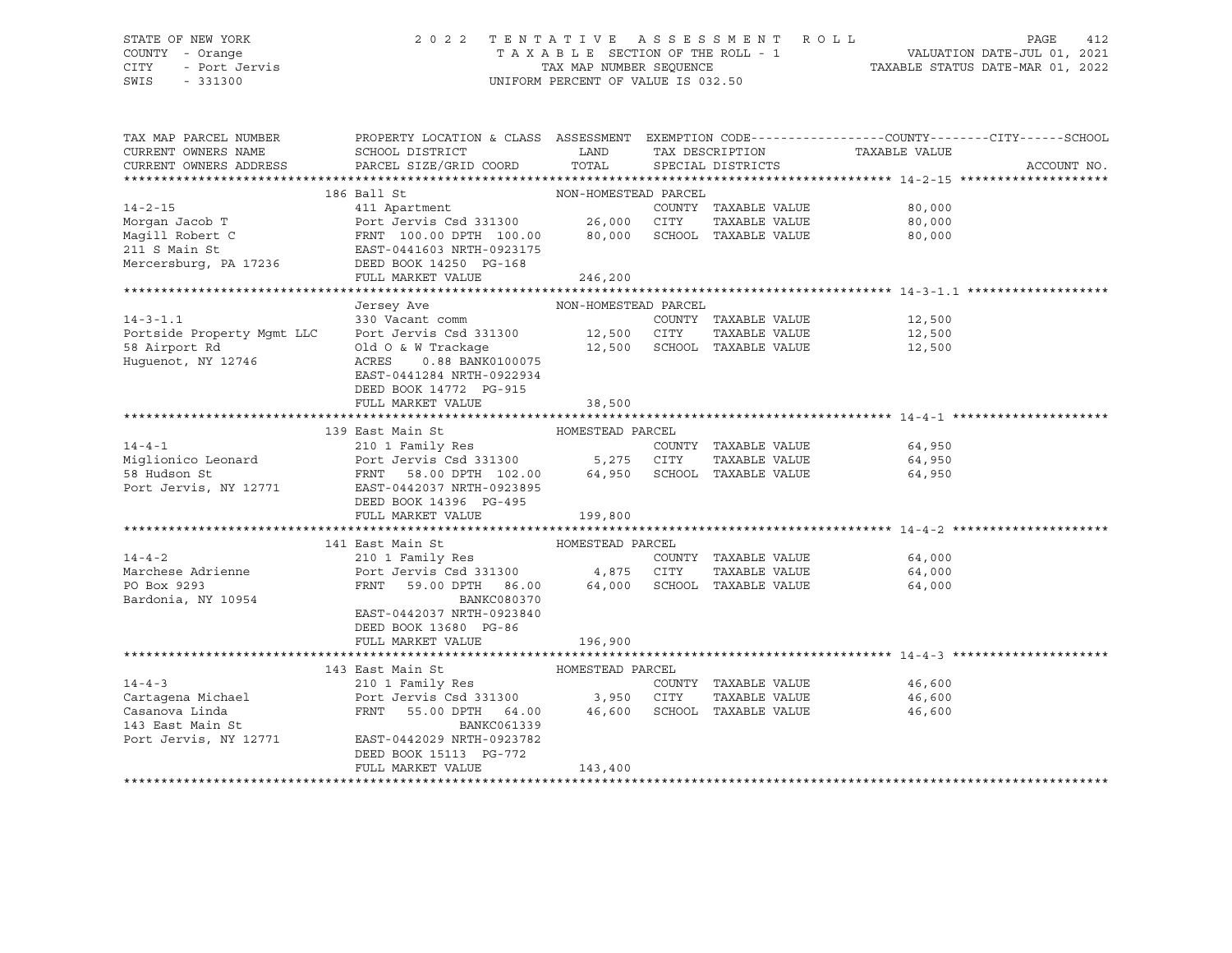# STATE OF NEW YORK 2 0 2 2 T E N T A T I V E A S S E S S M E N T R O L L PAGE 413 COUNTY - Orange T A X A B L E SECTION OF THE ROLL - 1 VALUATION DATE-JUL 01, 2021

CITY - Port Jervis TAX MAP NUMBER SEQUENCE TAXABLE STATUS DATE-MAR 01, 2022

| TAX MAP PARCEL NUMBER<br>CURRENT OWNERS NAME | PROPERTY LOCATION & CLASS ASSESSMENT EXEMPTION CODE----------------COUNTY-------CITY------SCHOOL<br>SCHOOL DISTRICT                                                                                                                                                               | LAND                 | TAX DESCRIPTION      | TAXABLE VALUE                                                                                                                                                                                                                   |         |             |
|----------------------------------------------|-----------------------------------------------------------------------------------------------------------------------------------------------------------------------------------------------------------------------------------------------------------------------------------|----------------------|----------------------|---------------------------------------------------------------------------------------------------------------------------------------------------------------------------------------------------------------------------------|---------|-------------|
| CURRENT OWNERS ADDRESS                       | PARCEL SIZE/GRID COORD                                                                                                                                                                                                                                                            | TOTAL                | SPECIAL DISTRICTS    |                                                                                                                                                                                                                                 |         | ACCOUNT NO. |
|                                              | 145 East Main St                                                                                                                                                                                                                                                                  | HOMESTEAD PARCEL     |                      |                                                                                                                                                                                                                                 |         |             |
| $14 - 4 - 5$                                 | 210 1 Family Res<br>Port Jervis Csd 331300 3,725 CITY                                                                                                                                                                                                                             |                      | COUNTY TAXABLE VALUE | 39,100                                                                                                                                                                                                                          |         |             |
| Plemenitas William                           |                                                                                                                                                                                                                                                                                   |                      | TAXABLE VALUE        | 39,100                                                                                                                                                                                                                          |         |             |
| PO Box 102                                   | FRNT 55.00 DPTH 59.00 39,100 SCHOOL TAXABLE VALUE                                                                                                                                                                                                                                 |                      |                      | 39,100                                                                                                                                                                                                                          |         |             |
|                                              | Port Jervis, NY 12771 EAST-0442026 NRTH-0923727                                                                                                                                                                                                                                   |                      |                      |                                                                                                                                                                                                                                 |         |             |
|                                              | DEED BOOK 14588 PG-1315                                                                                                                                                                                                                                                           |                      |                      |                                                                                                                                                                                                                                 |         |             |
|                                              | FULL MARKET VALUE 120,300                                                                                                                                                                                                                                                         |                      |                      |                                                                                                                                                                                                                                 |         |             |
|                                              | 155 East Main St                                                                                                                                                                                                                                                                  | NON-HOMESTEAD PARCEL |                      |                                                                                                                                                                                                                                 |         |             |
|                                              | 14-4-7.2<br>MILA of New York LLC<br>155 East Main St<br>Port Jervis Csd 331300<br>Port Jervis Csd 331300<br>FRNT 260.00 DPTH 60.00<br>26.00 DPTH 60.00<br>26.00 CUNTY TAXABLE VALUE<br>Port Jervis, NY 12771<br>260.00 DPTH 60.00<br>275,000 CITY<br>                             |                      |                      | 6,690 5,500 6,500 6,500 6,500 6,500 6,500 6,500 6,500 6,500 6,500 6,500 6,500 6,500 6,500 6,500 6,500 6,500 6,500 6,500 6,500 6,500 6,500 6,500 6,500 6,500 6,500 6,500 6,500 6,500 6,500 6,500 6,500 6,500 6,500 6,500 6,500 6 | 6,690   | 6,690       |
|                                              |                                                                                                                                                                                                                                                                                   |                      |                      | 118,310                                                                                                                                                                                                                         |         |             |
|                                              |                                                                                                                                                                                                                                                                                   |                      |                      | 118,310                                                                                                                                                                                                                         |         |             |
|                                              |                                                                                                                                                                                                                                                                                   |                      |                      | SCHOOL TAXABLE VALUE 118,310                                                                                                                                                                                                    |         |             |
|                                              | DEED BOOK 12095 PG-177                                                                                                                                                                                                                                                            |                      |                      |                                                                                                                                                                                                                                 |         |             |
|                                              | FULL MARKET VALUE                                                                                                                                                                                                                                                                 | 384,600              |                      |                                                                                                                                                                                                                                 |         |             |
|                                              |                                                                                                                                                                                                                                                                                   |                      |                      |                                                                                                                                                                                                                                 |         |             |
|                                              | 167 East Main St                                                                                                                                                                                                                                                                  | HOMESTEAD PARCEL     |                      |                                                                                                                                                                                                                                 |         |             |
| $14 - 4 - 12$                                | 210 1 Family Res<br>Port Jervis Csd 331300 7,075 COUNTY TAXABLE VALUE                                                                                                                                                                                                             |                      |                      | $\overline{0}$                                                                                                                                                                                                                  | $\circ$ | 34,390      |
|                                              |                                                                                                                                                                                                                                                                                   |                      | TAXABLE VALUE        | 57,350<br>57,350                                                                                                                                                                                                                |         |             |
|                                              |                                                                                                                                                                                                                                                                                   |                      | SCHOOL TAXABLE VALUE | 22,960                                                                                                                                                                                                                          |         |             |
|                                              | Gerle Fred W<br>Gerle Sarah E<br>Gerle Sarah E<br>167 East Main St<br>2000 EPTH 187.00 7,075 COUNTY<br>2011 EAST-0441889 NRTH-0923167 57,350 CITY<br>2013 EAST-0441889 NRTH-0923167 SCHOOL<br>2013 POE BED BOOK 1751 DEG-00882<br>2014 DESD BO                                    |                      |                      |                                                                                                                                                                                                                                 |         |             |
|                                              | FULL MARKET VALUE                                                                                                                                                                                                                                                                 | 176,500              |                      |                                                                                                                                                                                                                                 |         |             |
|                                              |                                                                                                                                                                                                                                                                                   |                      |                      |                                                                                                                                                                                                                                 |         |             |
|                                              | 1 Cole St                                                                                                                                                                                                                                                                         | NON-HOMESTEAD PARCEL |                      |                                                                                                                                                                                                                                 |         |             |
|                                              |                                                                                                                                                                                                                                                                                   |                      | COUNTY TAXABLE VALUE | 80,000                                                                                                                                                                                                                          |         |             |
|                                              |                                                                                                                                                                                                                                                                                   |                      | TAXABLE VALUE        | 80,000                                                                                                                                                                                                                          |         |             |
|                                              |                                                                                                                                                                                                                                                                                   |                      |                      | 80,000                                                                                                                                                                                                                          |         |             |
|                                              | 14-4-13<br>Stratton Place LLC<br>164 Office bldg.<br>201.00<br>201.00<br>201.00<br>201.00<br>201.00<br>201.00<br>201.00<br>201.00<br>201.00<br>201.00<br>201.00<br>201.00<br>201.00<br>201.00<br>201.00<br>201.00<br>201.00<br>201.00<br>201.00<br>201.00<br>201.00<br>201.00<br> |                      |                      |                                                                                                                                                                                                                                 |         |             |
|                                              | DEED BOOK 12291 PG-306<br>FULL MARKET VALUE                                                                                                                                                                                                                                       | 246,200              |                      |                                                                                                                                                                                                                                 |         |             |
|                                              |                                                                                                                                                                                                                                                                                   |                      |                      |                                                                                                                                                                                                                                 |         |             |
|                                              | 3 Cole St                                                                                                                                                                                                                                                                         | HOMESTEAD PARCEL     |                      |                                                                                                                                                                                                                                 |         |             |
|                                              | 14-4-14<br>Myers Michael A 210 1 Family Res<br>Myers Donna M FRNT 50.00 DPTH 196.00 85,000 CITY TAXABLE VALUE<br>3 Cole St EAST-0441826 NRTH-0923089 SCHOOL TAXABLE VALUE                                                                                                         |                      |                      | $\overline{0}$                                                                                                                                                                                                                  | 9,863   | $\circ$     |
|                                              |                                                                                                                                                                                                                                                                                   |                      |                      | 85,000                                                                                                                                                                                                                          |         |             |
|                                              |                                                                                                                                                                                                                                                                                   |                      |                      | 75,137                                                                                                                                                                                                                          |         |             |
|                                              |                                                                                                                                                                                                                                                                                   |                      |                      | 85,000                                                                                                                                                                                                                          |         |             |
| Port Jervis, NY 12771                        | DEED BOOK 14530 PG-50                                                                                                                                                                                                                                                             |                      |                      |                                                                                                                                                                                                                                 |         |             |
|                                              | FULL MARKET VALUE                                                                                                                                                                                                                                                                 | 261,500              |                      |                                                                                                                                                                                                                                 |         |             |
|                                              |                                                                                                                                                                                                                                                                                   |                      |                      |                                                                                                                                                                                                                                 |         |             |
| $14 - 4 - 15.2$                              | 161 East Main St                                                                                                                                                                                                                                                                  | NON-HOMESTEAD PARCEL | COUNTY TAXABLE VALUE |                                                                                                                                                                                                                                 |         |             |
| RGMOB LP                                     |                                                                                                                                                                                                                                                                                   |                      | TAXABLE VALUE        | $1100,$<br>1188,000                                                                                                                                                                                                             |         |             |
|                                              | Partial 2009 and 2010 1188,000 SCHOOL TAXABLE VALUE                                                                                                                                                                                                                               |                      |                      | 1188,000                                                                                                                                                                                                                        |         |             |
| 1512 North Main Ave<br>Scranton, PA 18508    | FRNT 320.00 DPTH 139.00                                                                                                                                                                                                                                                           |                      |                      |                                                                                                                                                                                                                                 |         |             |
|                                              | BANK0140583                                                                                                                                                                                                                                                                       |                      |                      |                                                                                                                                                                                                                                 |         |             |
|                                              | EAST-0441906 NRTH-0923352                                                                                                                                                                                                                                                         |                      |                      |                                                                                                                                                                                                                                 |         |             |
|                                              | DEED BOOK 12526 PG-698                                                                                                                                                                                                                                                            |                      |                      |                                                                                                                                                                                                                                 |         |             |
|                                              | FULL MARKET VALUE                                                                                                                                                                                                                                                                 | 3655,400             |                      |                                                                                                                                                                                                                                 |         |             |
|                                              |                                                                                                                                                                                                                                                                                   |                      |                      |                                                                                                                                                                                                                                 |         |             |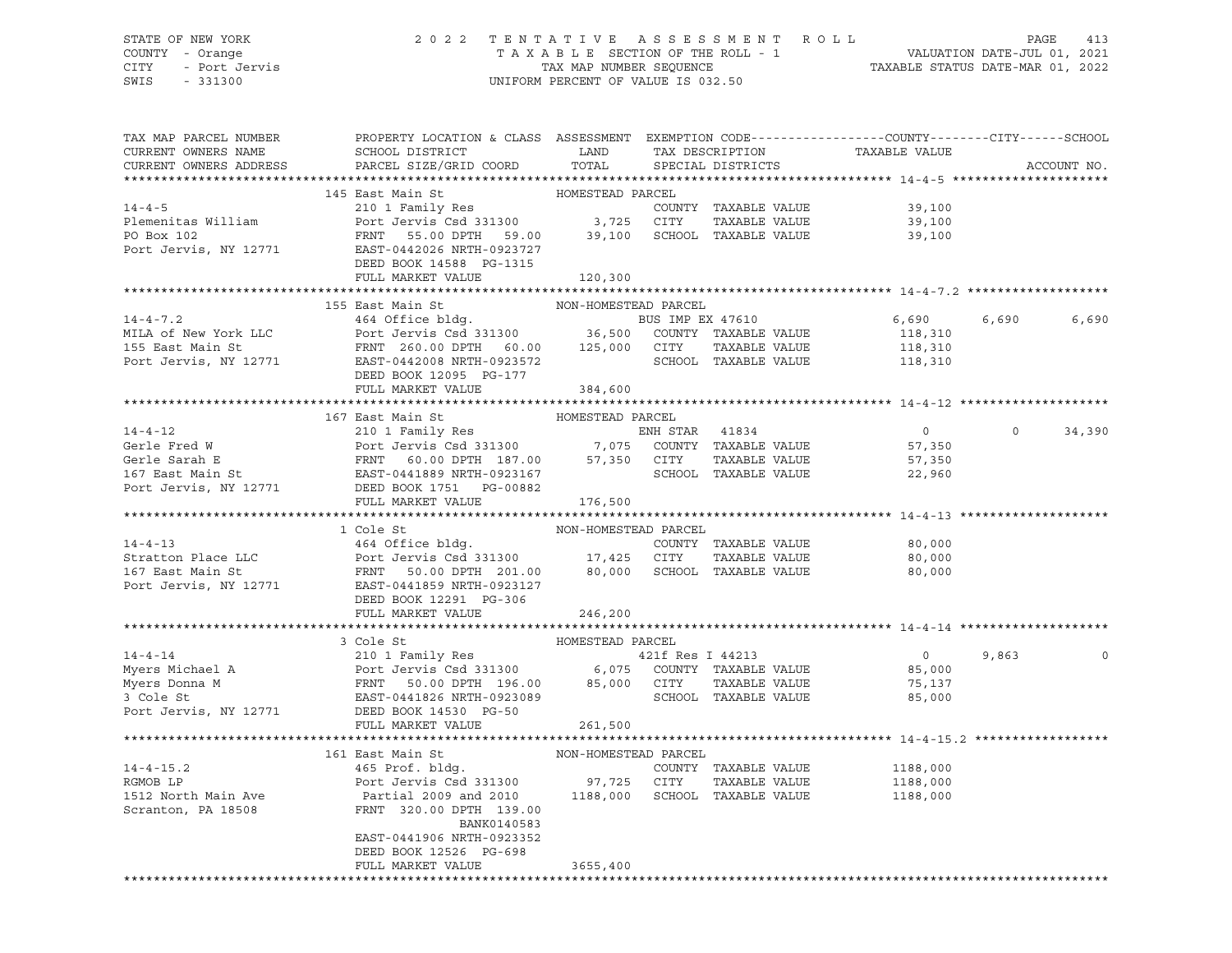STATE OF NEW YORK 2 0 2 2 T E N T A T I V E A S S E S S M E N T R O L L PAGE 414 COUNTY - Orange T A X A B L E SECTION OF THE ROLL - 1 CITY - Port Jervis COMPUS CITY - Port Jervis COMPUS CITY - Port Jervis COMPUS COMPUS CHARABLE STATUS DATE-MAR 01, 2022<br>CNIS - 331300 UNIFORM PERCENT OF VALUE IS 032.50 TAX MAP PARCEL NUMBER PROPERTY LOCATION & CLASS ASSESSMENT EXEMPTION CODE------------------COUNTY--------CITY------SCHOOL CURRENT OWNERS NAME SCHOOL DISTRICT LAND TAX DESCRIPTION TAXABLE VALUE CURRENT OWNERS ADDRESS PARCEL SIZE/GRID COORD TOTAL SPECIAL DISTRICTS ACCOUNT NO. \*\*\*\*\*\*\*\*\*\*\*\*\*\*\*\*\*\*\*\*\*\*\*\*\*\*\*\*\*\*\*\*\*\*\*\*\*\*\*\*\*\*\*\*\*\*\*\*\*\*\*\*\*\*\*\*\*\*\*\*\*\*\*\*\*\*\*\*\*\*\*\*\*\*\*\*\*\*\*\*\*\*\*\*\*\*\*\*\*\*\*\*\*\*\*\*\*\*\*\*\*\*\* 14-6-1 \*\*\*\*\*\*\*\*\*\*\*\*\*\*\*\*\*\*\*\*\* 154 East Main St NON-HOMESTEAD PARCEL 14-6-1 471 Funeral home COUNTY TAXABLE VALUE 165,250 Auchmoody Robert James Port Jervis Csd 331300 52,150 CITY TAXABLE VALUE 165,250 Auchmoody Doreen M FRNT 192.00 DPTH 210.00 165,250 SCHOOL TAXABLE VALUE 165,250 154 E Main St EAST-0442256 NRTH-0923424 DEED BOOK 4020 PG-157 Port Jervis, NY 12771 FULL MARKET VALUE 508,500 \*\*\*\*\*\*\*\*\*\*\*\*\*\*\*\*\*\*\*\*\*\*\*\*\*\*\*\*\*\*\*\*\*\*\*\*\*\*\*\*\*\*\*\*\*\*\*\*\*\*\*\*\*\*\*\*\*\*\*\*\*\*\*\*\*\*\*\*\*\*\*\*\*\*\*\*\*\*\*\*\*\*\*\*\*\*\*\*\*\*\*\*\*\*\*\*\*\*\*\*\*\*\* 14-6-1.-1 \*\*\*\*\*\*\*\*\*\*\*\*\*\*\*\*\*\* 154 Rear East Main St NON-HOMESTEAD PARCEL 14-6-1.-1 331 Com vac w/im COUNTY TAXABLE VALUE 125,000 Auchmoody Robert and Doreen Port Jervis Csd 331300 50,500 CITY TAXABLE VALUE 125,000 PO Box 605 FRNT 230.00 DPTH 231.00 125,000 SCHOOL TAXABLE VALUE 125,000 Port Jervis, NY 12771 EAST-0442256 NRTH-0923424 FULL MARKET VALUE 384,600 \*\*\*\*\*\*\*\*\*\*\*\*\*\*\*\*\*\*\*\*\*\*\*\*\*\*\*\*\*\*\*\*\*\*\*\*\*\*\*\*\*\*\*\*\*\*\*\*\*\*\*\*\*\*\*\*\*\*\*\*\*\*\*\*\*\*\*\*\*\*\*\*\*\*\*\*\*\*\*\*\*\*\*\*\*\*\*\*\*\*\*\*\*\*\*\*\*\*\*\*\*\*\* 14-6-2.-1 \*\*\*\*\*\*\*\*\*\*\*\*\*\*\*\*\*\* 160 RTBA East Main St NON-HOMESTEAD PARCEL 14-6-2.-1 837 Cell Tower COUNTY TAXABLE VALUE 21,600 Bon Secours Community Hospital Port Jervis Csd 331300 0 CITY TAXABLE VALUE 21,600 C/o OC-Poughkeepsie LP Bell Atlantic 99 21,600 SCHOOL TAXABLE VALUE 21,600 d/b/a Verizon Wireless ACRES 0.01 Attn: Duff & Phelps LLC EAST-0442241 NRTH-0923226 PO Box 2549 FULL MARKET VALUE 66,500 Addison, TX 75001 \*\*\*\*\*\*\*\*\*\*\*\*\*\*\*\*\*\*\*\*\*\*\*\*\*\*\*\*\*\*\*\*\*\*\*\*\*\*\*\*\*\*\*\*\*\*\*\*\*\*\*\*\*\*\*\*\*\*\*\*\*\*\*\*\*\*\*\*\*\*\*\*\*\*\*\*\*\*\*\*\*\*\*\*\*\*\*\*\*\*\*\*\*\*\*\*\*\*\*\*\*\*\* 14-6-2.-2 \*\*\*\*\*\*\*\*\*\*\*\*\*\*\*\*\*\* 160 RTMOB East Main St NON-HOMESTEAD PARCEL 14-6-2.-2 837 Cell Tower COUNTY TAXABLE VALUE 21,600 Bon Secours Community Hospital Port Jervis Csd 331300 0 CITY TAXABLE VALUE 21,600 PO Box 1014 Mobil 99 21,600 SCHOOL TAXABLE VALUE 21,600 Port Jervis, NY 12771 ACRES 0.01 EAST-0442241 NRTH-0923226 FULL MARKET VALUE 66,500 \*\*\*\*\*\*\*\*\*\*\*\*\*\*\*\*\*\*\*\*\*\*\*\*\*\*\*\*\*\*\*\*\*\*\*\*\*\*\*\*\*\*\*\*\*\*\*\*\*\*\*\*\*\*\*\*\*\*\*\*\*\*\*\*\*\*\*\*\*\*\*\*\*\*\*\*\*\*\*\*\*\*\*\*\*\*\*\*\*\*\*\*\*\*\*\*\*\*\*\*\*\*\* 14-6-3 \*\*\*\*\*\*\*\*\*\*\*\*\*\*\*\*\*\*\*\*\* 2 Skinner St HOMESTEAD PARCEL 14-6-3 311 Res vac land COUNTY TAXABLE VALUE 3,650 Bon Secours Community Hospital Port Jervis Csd 331300 3,650 CITY TAXABLE VALUE 3,650 PO Box 1014 **FRNT 50.00 DPTH 127.00** 3,650 SCHOOL TAXABLE VALUE 3,650 3,650 Port Jervis, NY 12771 EAST-0442183 NRTH-0923046 DEED BOOK 14666 PG-201 FULL MARKET VALUE 11,200 \*\*\*\*\*\*\*\*\*\*\*\*\*\*\*\*\*\*\*\*\*\*\*\*\*\*\*\*\*\*\*\*\*\*\*\*\*\*\*\*\*\*\*\*\*\*\*\*\*\*\*\*\*\*\*\*\*\*\*\*\*\*\*\*\*\*\*\*\*\*\*\*\*\*\*\*\*\*\*\*\*\*\*\*\*\*\*\*\*\*\*\*\*\*\*\*\*\*\*\*\*\*\* 14-6-4 \*\*\*\*\*\*\*\*\*\*\*\*\*\*\*\*\*\*\*\*\* 4 Skinner St HOMESTEAD PARCEL 14-6-4 210 1 Family Res COUNTY TAXABLE VALUE 45,350 Bon Secours Community Hospital Port Jervis Csd 331300 5,100 CITY TAXABLE VALUE 45,350 PO Box 1014 **FRNT 50.00 DPTH 129.00** 45,350 SCHOOL TAXABLE VALUE 45,350 Port Jervis, NY 12771 EAST-0442232 NRTH-0923032 DEED BOOK 14666 PG-201 FULL MARKET VALUE 139,500 \*\*\*\*\*\*\*\*\*\*\*\*\*\*\*\*\*\*\*\*\*\*\*\*\*\*\*\*\*\*\*\*\*\*\*\*\*\*\*\*\*\*\*\*\*\*\*\*\*\*\*\*\*\*\*\*\*\*\*\*\*\*\*\*\*\*\*\*\*\*\*\*\*\*\*\*\*\*\*\*\*\*\*\*\*\*\*\*\*\*\*\*\*\*\*\*\*\*\*\*\*\*\*\*\*\*\*\*\*\*\*\*\*\*\*\*\*\*\*\*\*\*\*\*\*\*\*\*\*\*\*\*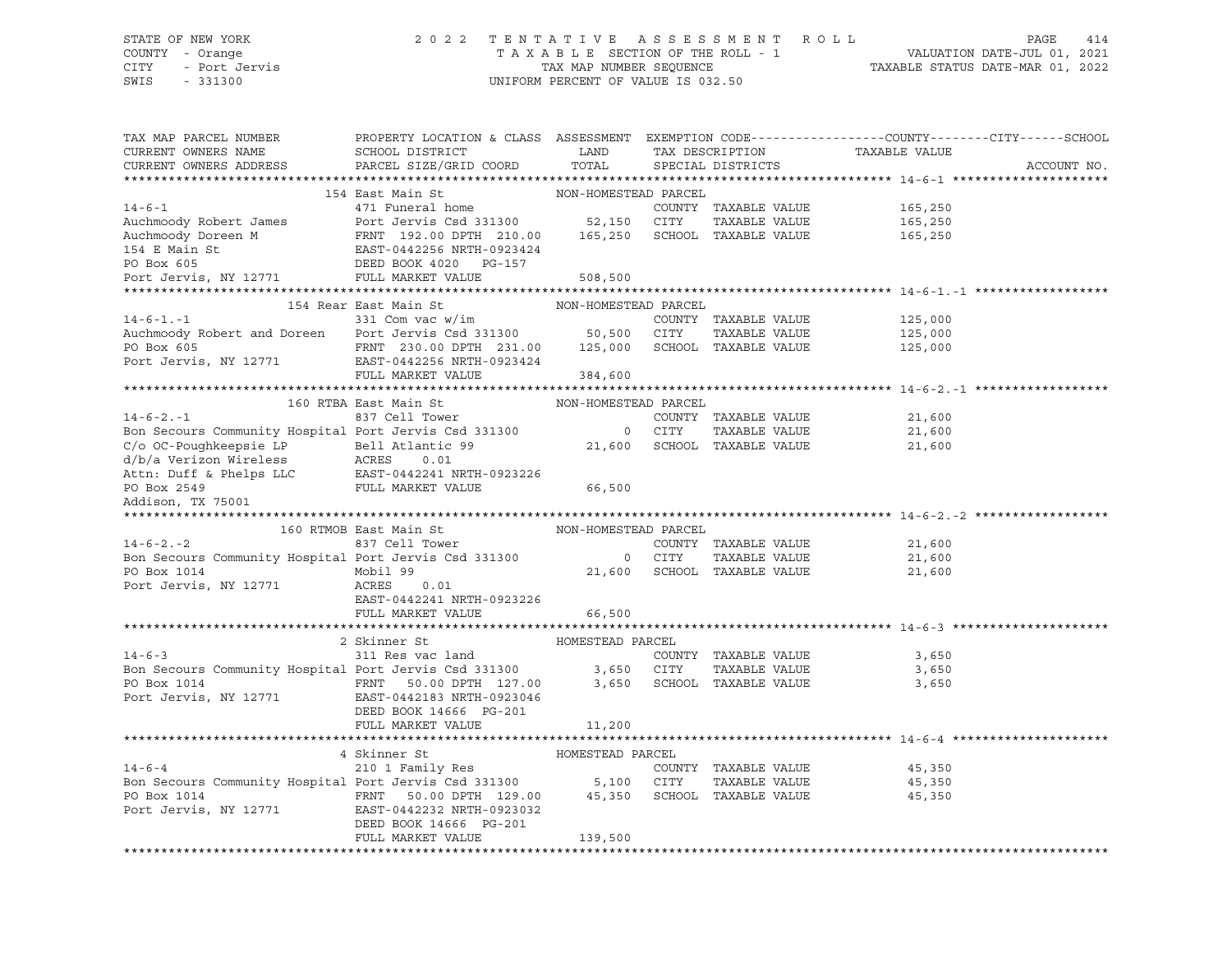#### STATE OF NEW YORK 2 0 2 2 T E N T A T I V E A S S E S S M E N T R O L L PAGE 415 COUNTY - Orange T A X A B L E SECTION OF THE ROLL - 1 VALUATION DATE-JUL 01, 2021 CITY - Port Jervis TAX MAP NUMBER SEQUENCE TAXABLE STATUS DATE-MAR 01, 2022 SWIS - 331300 UNIFORM PERCENT OF VALUE IS 032.50

| TAX MAP PARCEL NUMBER<br>CURRENT OWNERS NAME<br>CURRENT OWNERS ADDRESS                                                                                                                                                                                                                         | PROPERTY LOCATION & CLASS ASSESSMENT EXEMPTION CODE---------------COUNTY-------CITY------SCHOOL |                  |                      |                  | ACCOUNT NO. |
|------------------------------------------------------------------------------------------------------------------------------------------------------------------------------------------------------------------------------------------------------------------------------------------------|-------------------------------------------------------------------------------------------------|------------------|----------------------|------------------|-------------|
| $\begin{tabular}{lcccc} 14-6-5 & 6 Skinner St & 14-6-5 \\ 14-6-5 & 438 Parking lot & 13,750 \\ 13,750 & 13,750 & 13,750 \\ 13,750 & 13,750 & 13,750 \\ 13,750 & 13,750 & 13,750 \\ 13,750 & 13,750 & 13,750 \\ 13,750 & 13,750 & 13,750 \\ 13,750 & 13,750 & 13,750 \\ 13,750 & 13,750 & 13,7$ |                                                                                                 |                  |                      |                  |             |
|                                                                                                                                                                                                                                                                                                |                                                                                                 |                  |                      |                  |             |
|                                                                                                                                                                                                                                                                                                |                                                                                                 |                  |                      |                  |             |
|                                                                                                                                                                                                                                                                                                |                                                                                                 |                  |                      |                  |             |
|                                                                                                                                                                                                                                                                                                |                                                                                                 |                  |                      |                  |             |
|                                                                                                                                                                                                                                                                                                |                                                                                                 |                  |                      |                  |             |
|                                                                                                                                                                                                                                                                                                |                                                                                                 |                  |                      |                  |             |
|                                                                                                                                                                                                                                                                                                | FULL MARKET VALUE                                                                               | 42,300           |                      |                  |             |
|                                                                                                                                                                                                                                                                                                |                                                                                                 |                  |                      |                  |             |
|                                                                                                                                                                                                                                                                                                | NON-HOMESTEAD PARCEL<br>8 Skinner St                                                            |                  |                      |                  |             |
|                                                                                                                                                                                                                                                                                                |                                                                                                 |                  |                      |                  |             |
| 14-6-6<br>How-novies-like PAKCEL<br>2000 EONNTY TAXABLE VALUE<br>2000 EO Box 1014<br>2010 ENT 50.00 DPTH 133.00<br>2010 PO Box 1014<br>2117,300<br>2010 ENT 50.00 DPTH 133.00<br>2117,300<br>2010 EATH-0922994<br>2117,300<br>2011 EAST-0442325 NRTH                                           |                                                                                                 |                  |                      |                  |             |
|                                                                                                                                                                                                                                                                                                |                                                                                                 |                  |                      |                  |             |
|                                                                                                                                                                                                                                                                                                |                                                                                                 |                  |                      |                  |             |
|                                                                                                                                                                                                                                                                                                | DEED BOOK 14117 PG-1289                                                                         |                  |                      |                  |             |
|                                                                                                                                                                                                                                                                                                | FULL MARKET VALUE                                                                               | 360,900          |                      |                  |             |
|                                                                                                                                                                                                                                                                                                |                                                                                                 |                  |                      |                  |             |
|                                                                                                                                                                                                                                                                                                | 3 Skinner St                                                                                    | HOMESTEAD PARCEL |                      |                  |             |
|                                                                                                                                                                                                                                                                                                |                                                                                                 |                  |                      |                  |             |
|                                                                                                                                                                                                                                                                                                |                                                                                                 |                  |                      |                  |             |
|                                                                                                                                                                                                                                                                                                |                                                                                                 |                  |                      |                  |             |
| 14-6-9<br>210 1 Family Res<br>210 1 Family Res<br>210 1 Family Res<br>210 1 Family Res<br>210 1 Family Res<br>210 1 Family Res<br>210 1 Family Res<br>210 1 Family Res<br>210 1 Family Res<br>210 1 Family Res<br>210 1 Family Res<br>210 1 Family Res                                         |                                                                                                 |                  |                      |                  |             |
|                                                                                                                                                                                                                                                                                                | DEED BOOK 14217 PG-1139                                                                         |                  |                      |                  |             |
|                                                                                                                                                                                                                                                                                                | FULL MARKET VALUE                                                                               | 123,400          |                      |                  |             |
|                                                                                                                                                                                                                                                                                                |                                                                                                 |                  |                      |                  |             |
|                                                                                                                                                                                                                                                                                                | 1 Skinner St                                                                                    |                  |                      |                  |             |
| $14 - 6 - 10$                                                                                                                                                                                                                                                                                  | Skinner St<br>$\verb NON-HOMESTEAD PARCEL 330 Vacant comm $                                     |                  | COUNTY TAXABLE VALUE | 3,650            |             |
|                                                                                                                                                                                                                                                                                                |                                                                                                 |                  |                      |                  |             |
| Bon Secours Community Hospital Port Jervis Csd 331300<br>PO Box 1014<br>Port Jervis, NY 12771<br>EXECOURD PORT 125.00<br>Port Jervis, NY 12771<br>EXECOURD PORT 125.00<br>Port Jervis, NY 12771<br>EXECOURD PORT 125.00<br>Port Jervis, NY 127                                                 |                                                                                                 |                  |                      |                  |             |
|                                                                                                                                                                                                                                                                                                |                                                                                                 |                  |                      |                  |             |
|                                                                                                                                                                                                                                                                                                | DEED BOOK 1854 PG-00978                                                                         |                  |                      |                  |             |
|                                                                                                                                                                                                                                                                                                | FULL MARKET VALUE                                                                               | 11,200           |                      |                  |             |
|                                                                                                                                                                                                                                                                                                |                                                                                                 |                  |                      |                  |             |
|                                                                                                                                                                                                                                                                                                |                                                                                                 |                  |                      |                  |             |
|                                                                                                                                                                                                                                                                                                |                                                                                                 |                  |                      |                  |             |
| 168 East Main St<br>19,850 NON-HOMESTEAD PARCEL<br>15,850 EOUNTY TAXABLE VALUE<br>15,850 ETTY TAXABLE VALUE And Scrours Community Hospital Port Jervis Csd 331300 15,850 CITY TAXABLE VALUE                                                                                                    |                                                                                                 |                  |                      |                  |             |
|                                                                                                                                                                                                                                                                                                | FRNT 50.00 DPTH 150.00 15,850 SCHOOL TAXABLE VALUE 15,850                                       |                  |                      |                  |             |
| PO Box 1014<br>Port Jervis, NY 12771<br>EAST-0442061 NRTH-0923445                                                                                                                                                                                                                              |                                                                                                 |                  |                      |                  |             |
|                                                                                                                                                                                                                                                                                                | DEED BOOK 1824   PG-00142                                                                       |                  |                      |                  |             |
|                                                                                                                                                                                                                                                                                                | FULL MARKET VALUE                                                                               | 48,800           |                      |                  |             |
|                                                                                                                                                                                                                                                                                                |                                                                                                 |                  |                      |                  |             |
|                                                                                                                                                                                                                                                                                                |                                                                                                 |                  |                      |                  |             |
| 172 East Main St<br>210 1 Family Res<br>Hernandez Welligton<br>Hernandez Marlene<br>172 East Main St<br>210 1 Family Res<br>Port Jervis Csd 331300<br>5,500 CITY<br>5,500 CITY<br>2171 East Main St<br>22 East Main St<br>22 East Main St<br>22 East M                                         |                                                                                                 |                  |                      |                  |             |
|                                                                                                                                                                                                                                                                                                |                                                                                                 |                  |                      | 60,000           |             |
|                                                                                                                                                                                                                                                                                                |                                                                                                 |                  |                      | 60,000<br>60.000 |             |
|                                                                                                                                                                                                                                                                                                |                                                                                                 |                  |                      | 60,000           |             |
|                                                                                                                                                                                                                                                                                                |                                                                                                 |                  |                      |                  |             |
|                                                                                                                                                                                                                                                                                                |                                                                                                 |                  |                      |                  |             |
|                                                                                                                                                                                                                                                                                                | FULL MARKET VALUE                                                                               | 184,600          |                      |                  |             |
|                                                                                                                                                                                                                                                                                                |                                                                                                 |                  |                      |                  |             |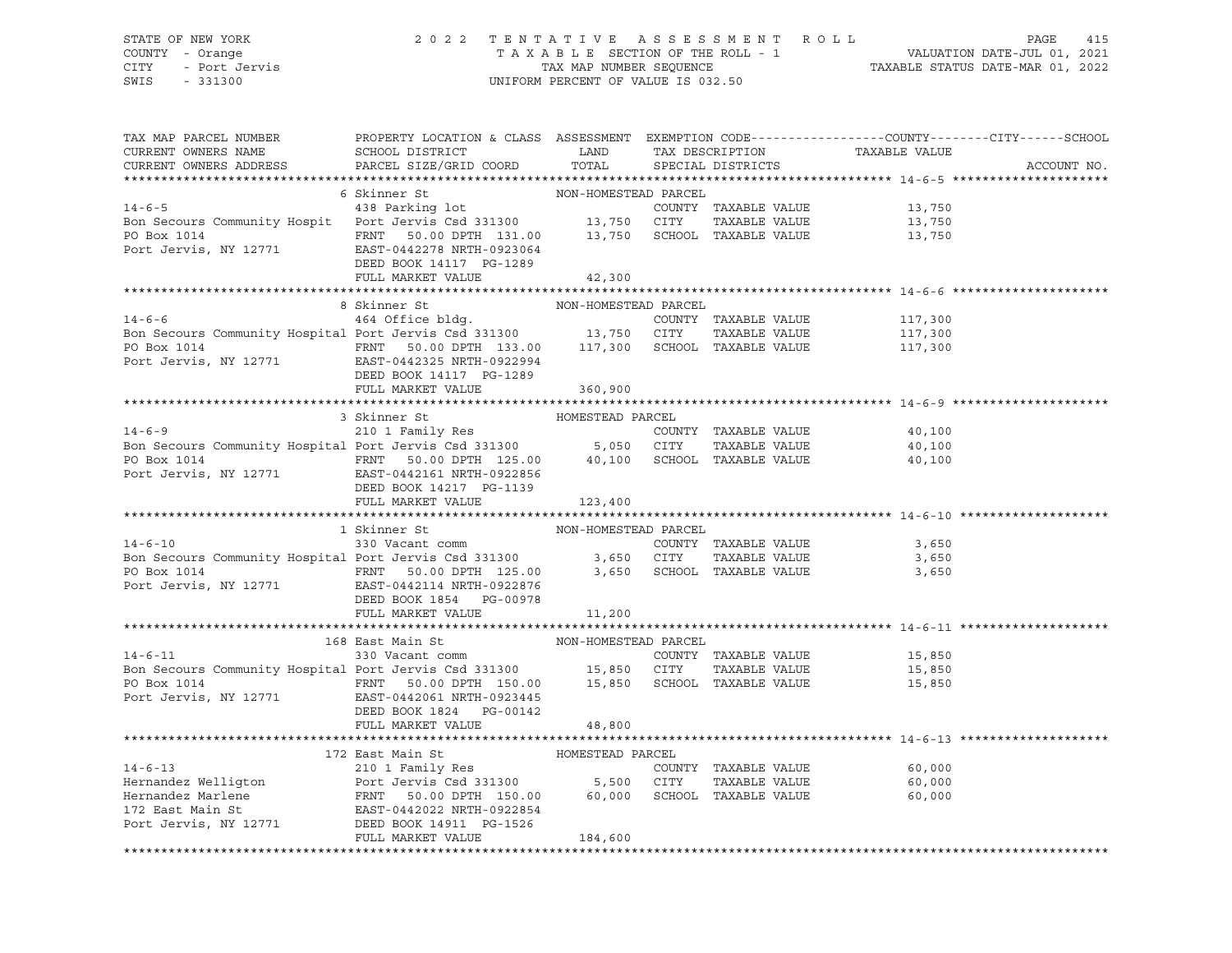| STATE OF NEW YORK<br>COUNTY - Orange<br>Y - Orange<br>- Port Jervis<br>- 331300<br>CITY<br>SWIS - 331300                                                                                                                                                                                                                                                                                | 2022 TENTATIVE ASSESSMENT ROLL PAGE 416<br>TAXABLE SECTION OF THE ROLL - 1 VALUATION DATE-JUL 01, 2021<br>TAX MAP NUMBER SEQUENCE TAXABLE STATUS DATE-MAR 01, 2022                                                                                                       | UNIFORM PERCENT OF VALUE IS 032.50 |                   |                |               |
|-----------------------------------------------------------------------------------------------------------------------------------------------------------------------------------------------------------------------------------------------------------------------------------------------------------------------------------------------------------------------------------------|--------------------------------------------------------------------------------------------------------------------------------------------------------------------------------------------------------------------------------------------------------------------------|------------------------------------|-------------------|----------------|---------------|
| TAX MAP PARCEL NUMBER<br>CURRENT OWNERS NAME                                                                                                                                                                                                                                                                                                                                            | PROPERTY LOCATION & CLASS ASSESSMENT EXEMPTION CODE---------------COUNTY-------CITY------SCHOOL<br>${\tt SCHOOD\,\, \, {\tt DISTRTCT}} {\small\quad \, {\tt LAND}} {\small\quad \, {\tt TAX\,\, \, {\tt DESCRIPTION}} {\small\quad \, {\tt TAXABLE\,\, VALUE}}$          |                                    |                   |                |               |
| $\verb CURRENT ~OWNERS ~\verb ADDRESS ~ \verb PARCEL ~\verb SIZE/GRID ~ \verb COORD ~ \verb TOTAL ~ \verb CORD ~ \verb CORD ~ \verb CORD ~ \verb CORD ~ \verb CORD ~ \verb CORD ~ \verb CARCEL ~ \verb SIZE/GRID ~ \verb CORD ~ \verb CORD ~ \verb CORD ~ \verb CARCEL ~ \verb CARCEL ~ \verb CARCEL ~ \verb CARCEL ~ \verb CORD ~ \verb CARCEL ~ \verb CARCEL ~ \verb CARCLE ~ \verb $ |                                                                                                                                                                                                                                                                          |                                    | SPECIAL DISTRICTS |                | ACCOUNT NO.   |
|                                                                                                                                                                                                                                                                                                                                                                                         |                                                                                                                                                                                                                                                                          |                                    |                   |                |               |
| $14 - 6 - 14$                                                                                                                                                                                                                                                                                                                                                                           | 176 East Main St<br>210 1 Family Res<br>210 1 Family Res<br>210 1 Family Res<br>210 1 Family Res<br>210 1 Family Res<br>210 2000 50,000 CITY<br>210 2000 FRNT<br>210 2000 50,000 CITY<br>2210 2010 EANKC190321<br>2210 2010 2011 2012<br>2210 2010 2012<br>2210 2010 201 | HOMESTEAD PARCEL                   |                   | $\overline{0}$ | $0 \t 13,770$ |
| Reiser Senie                                                                                                                                                                                                                                                                                                                                                                            |                                                                                                                                                                                                                                                                          |                                    |                   | 50,000         |               |
| 176 East Main St                                                                                                                                                                                                                                                                                                                                                                        |                                                                                                                                                                                                                                                                          |                                    |                   | 50,000         |               |
| Port Jervis, NY 12771                                                                                                                                                                                                                                                                                                                                                                   |                                                                                                                                                                                                                                                                          |                                    |                   | 36,230         |               |
|                                                                                                                                                                                                                                                                                                                                                                                         | EAST-0442005 NRTH-0922807<br>DEED BOOK 13568 PG-451                                                                                                                                                                                                                      |                                    |                   |                |               |
|                                                                                                                                                                                                                                                                                                                                                                                         | FULL MARKET VALUE                                                                                                                                                                                                                                                        | 153,800                            |                   |                |               |
|                                                                                                                                                                                                                                                                                                                                                                                         |                                                                                                                                                                                                                                                                          |                                    |                   |                |               |
|                                                                                                                                                                                                                                                                                                                                                                                         | 178 East Main St                                                                                                                                                                                                                                                         | HOMESTEAD PARCEL                   |                   | 73,200         |               |
|                                                                                                                                                                                                                                                                                                                                                                                         |                                                                                                                                                                                                                                                                          |                                    |                   | 73,200         |               |
|                                                                                                                                                                                                                                                                                                                                                                                         |                                                                                                                                                                                                                                                                          |                                    |                   | 73,200         |               |
|                                                                                                                                                                                                                                                                                                                                                                                         |                                                                                                                                                                                                                                                                          |                                    |                   |                |               |
| 14-6-15<br>Kainthan Rajesh 230 3 Family Res COUNTY TAXABLE VALUE<br>Vayakkal Jyothishma FRNT 50.00 DPTH 150.00 73,200 SCHOOL TAXABLE VALUE<br>Tappan, NY 10983 EAST-0441987 NETER PO2Z7142<br>FRNT 50.00 PTH 150.00 73,200 SCHOOL TAXA                                                                                                                                                  |                                                                                                                                                                                                                                                                          |                                    |                   |                |               |
|                                                                                                                                                                                                                                                                                                                                                                                         | DEED BOOK 14685 PG-128                                                                                                                                                                                                                                                   |                                    |                   |                |               |
|                                                                                                                                                                                                                                                                                                                                                                                         | FULL MARKET VALUE                                                                                                                                                                                                                                                        | 225,200                            |                   |                |               |
|                                                                                                                                                                                                                                                                                                                                                                                         |                                                                                                                                                                                                                                                                          |                                    |                   |                |               |
| 206 New Ball St MON-HOMESTEAD PARCEL<br>14-6-16 465 Prof. bldg. COUNTY TAXABLE VALUE<br>14,250 CUNTY TAXABLE VALUE 41,250 APP 41,250 APP 41,250 CITY ANABLE VALUE                                                                                                                                                                                                                       |                                                                                                                                                                                                                                                                          |                                    |                   |                |               |
|                                                                                                                                                                                                                                                                                                                                                                                         |                                                                                                                                                                                                                                                                          |                                    |                   |                |               |
|                                                                                                                                                                                                                                                                                                                                                                                         |                                                                                                                                                                                                                                                                          |                                    |                   |                |               |
|                                                                                                                                                                                                                                                                                                                                                                                         |                                                                                                                                                                                                                                                                          |                                    |                   |                |               |
|                                                                                                                                                                                                                                                                                                                                                                                         | DEED BOOK 2142    PG-00050                                                                                                                                                                                                                                               |                                    |                   |                |               |
|                                                                                                                                                                                                                                                                                                                                                                                         | FULL MARKET VALUE 126,900                                                                                                                                                                                                                                                |                                    |                   |                |               |
|                                                                                                                                                                                                                                                                                                                                                                                         | 208 New Ball St                                                                                                                                                                                                                                                          | HOMESTEAD PARCEL                   |                   |                |               |
|                                                                                                                                                                                                                                                                                                                                                                                         |                                                                                                                                                                                                                                                                          |                                    |                   |                |               |
|                                                                                                                                                                                                                                                                                                                                                                                         |                                                                                                                                                                                                                                                                          |                                    |                   |                |               |
|                                                                                                                                                                                                                                                                                                                                                                                         |                                                                                                                                                                                                                                                                          |                                    |                   |                |               |
| 14-6-17<br>210 1 Family Res<br>210 1 Family Res<br>205 New Ball St<br>205 New Ball St<br>205 New Ball St<br>205 New Ball St<br>205 New Ball St<br>205 New Ball St<br>205 New Ball St<br>205 New Ball St<br>205 New Ball St<br>205 New Ball St<br>205 New                                                                                                                                |                                                                                                                                                                                                                                                                          |                                    |                   |                |               |
|                                                                                                                                                                                                                                                                                                                                                                                         | DEED BOOK 13606 PG-1748                                                                                                                                                                                                                                                  |                                    |                   |                |               |
|                                                                                                                                                                                                                                                                                                                                                                                         | FULL MARKET VALUE                                                                                                                                                                                                                                                        | 121,100                            |                   |                |               |
|                                                                                                                                                                                                                                                                                                                                                                                         |                                                                                                                                                                                                                                                                          |                                    |                   |                |               |
|                                                                                                                                                                                                                                                                                                                                                                                         |                                                                                                                                                                                                                                                                          |                                    |                   |                |               |
|                                                                                                                                                                                                                                                                                                                                                                                         |                                                                                                                                                                                                                                                                          |                                    |                   |                |               |
|                                                                                                                                                                                                                                                                                                                                                                                         |                                                                                                                                                                                                                                                                          |                                    |                   |                |               |
| Port Jervis, NY 12771                                                                                                                                                                                                                                                                                                                                                                   | FRNT 100.00 DPTH 125.00                                                                                                                                                                                                                                                  |                                    |                   |                |               |
|                                                                                                                                                                                                                                                                                                                                                                                         | EAST-0442187 NRTH-0922719                                                                                                                                                                                                                                                |                                    |                   |                |               |
|                                                                                                                                                                                                                                                                                                                                                                                         | DEED BOOK 4533 PG-4                                                                                                                                                                                                                                                      |                                    |                   |                |               |
|                                                                                                                                                                                                                                                                                                                                                                                         | FULL MARKET VALUE                                                                                                                                                                                                                                                        | 92,300                             |                   |                |               |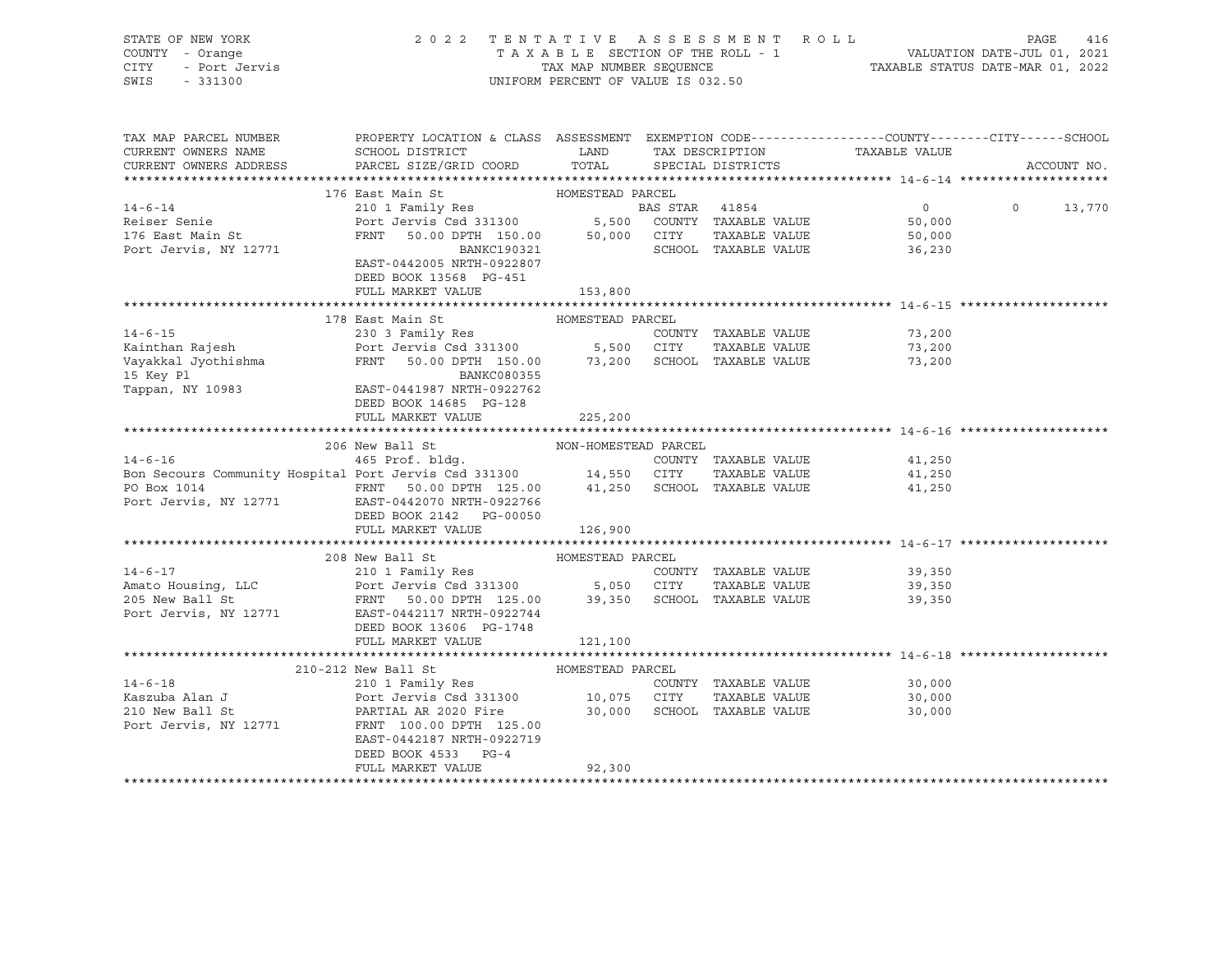### STATE OF NEW YORK 2 0 2 2 T E N T A T I V E A S S E S S M E N T R O L L PAGE 417 COUNTY - Orange T A X A B L E SECTION OF THE ROLL - 1 VALUATION DATE-JUL 01, 2021 CITY - Port Jervis TAX MAP NUMBER SEQUENCE TAXABLE STATUS DATE-MAR 01, 2022

| TAX MAP PARCEL NUMBER<br>CURRENT OWNERS NAME<br>CURRENT OWNERS ADDRESS                                                                                                                                                                                         | PROPERTY LOCATION & CLASS ASSESSMENT EXEMPTION CODE---------------COUNTY-------CITY------SCHOOL<br><b>EXAMPLE STATE SERVICE STATE</b><br>SCHOOL DISTRICT<br>PARCEL SIZE/GRID COORD | TOTAL            |  | TAX DESCRIPTION TAXABLE VALUE SPECIAL DISTRICTS |                | ACCOUNT NO.    |
|----------------------------------------------------------------------------------------------------------------------------------------------------------------------------------------------------------------------------------------------------------------|------------------------------------------------------------------------------------------------------------------------------------------------------------------------------------|------------------|--|-------------------------------------------------|----------------|----------------|
|                                                                                                                                                                                                                                                                |                                                                                                                                                                                    |                  |  |                                                 |                |                |
|                                                                                                                                                                                                                                                                | 213 New Ball St                                                                                                                                                                    | HOMESTEAD PARCEL |  |                                                 |                |                |
| 14-6-19<br>14-6-19<br>Krentz Christie E 210 1 Family Res<br>213 New Ball St<br>213 New Ball St<br>213 New Ball St<br>213 New Ball St<br>213 New Ball St<br>213 New Ball St<br>22,950<br>223 New Ball St<br>22,950<br>23,950<br>23,950<br>23,950<br>23,950<br>2 |                                                                                                                                                                                    |                  |  |                                                 |                |                |
|                                                                                                                                                                                                                                                                |                                                                                                                                                                                    |                  |  |                                                 |                |                |
|                                                                                                                                                                                                                                                                |                                                                                                                                                                                    |                  |  |                                                 |                |                |
|                                                                                                                                                                                                                                                                |                                                                                                                                                                                    |                  |  |                                                 |                |                |
|                                                                                                                                                                                                                                                                | DEED BOOK 14787 PG-1506                                                                                                                                                            |                  |  |                                                 |                |                |
|                                                                                                                                                                                                                                                                | FULL MARKET VALUE                                                                                                                                                                  | 101,400          |  |                                                 |                |                |
|                                                                                                                                                                                                                                                                |                                                                                                                                                                                    |                  |  |                                                 |                |                |
| 14-6-20<br>220 2 Family Res<br>220 2 Family Res<br>220 2 Family Res<br>220 2 Family Res<br>220 2 Family Res<br>220 2 Family Res<br>220 2 Family Res<br>220 2 Family Res<br>220 2 Family Res<br>24,500 CITY<br>24,500 CITY<br>211 New Ball St<br>211 New        | 211 New Ball St                                                                                                                                                                    | HOMESTEAD PARCEL |  |                                                 |                |                |
|                                                                                                                                                                                                                                                                |                                                                                                                                                                                    |                  |  | 43,000                                          |                |                |
|                                                                                                                                                                                                                                                                |                                                                                                                                                                                    |                  |  | 43,000                                          |                |                |
|                                                                                                                                                                                                                                                                |                                                                                                                                                                                    |                  |  | 43,000                                          |                |                |
|                                                                                                                                                                                                                                                                |                                                                                                                                                                                    |                  |  |                                                 |                |                |
|                                                                                                                                                                                                                                                                |                                                                                                                                                                                    |                  |  |                                                 |                |                |
|                                                                                                                                                                                                                                                                | DEED BOOK 14183 PG-1335                                                                                                                                                            |                  |  |                                                 |                |                |
|                                                                                                                                                                                                                                                                | FULL MARKET VALUE                                                                                                                                                                  | 132,300          |  |                                                 |                |                |
|                                                                                                                                                                                                                                                                |                                                                                                                                                                                    |                  |  |                                                 |                |                |
| 209 New Ball St MON-HOMESTEAD PARCEL<br>209 New Ball St MON-HOMESTEAD PARCEL<br>464 Office bldg.<br>209 New Ball St COUNTY TAXABLE VALUE<br>209 New Ball St<br>464 Office bldg.<br>209 New Ball St<br>464 Office bldg.<br>209 New Ball St<br>464               |                                                                                                                                                                                    |                  |  |                                                 |                |                |
|                                                                                                                                                                                                                                                                |                                                                                                                                                                                    |                  |  |                                                 |                |                |
|                                                                                                                                                                                                                                                                |                                                                                                                                                                                    |                  |  |                                                 |                |                |
|                                                                                                                                                                                                                                                                |                                                                                                                                                                                    |                  |  |                                                 |                |                |
|                                                                                                                                                                                                                                                                |                                                                                                                                                                                    |                  |  |                                                 |                |                |
|                                                                                                                                                                                                                                                                | DEED BOOK 5185 PG-243                                                                                                                                                              |                  |  |                                                 |                |                |
|                                                                                                                                                                                                                                                                | FULL MARKET VALUE                                                                                                                                                                  | 175,400          |  |                                                 |                |                |
|                                                                                                                                                                                                                                                                |                                                                                                                                                                                    |                  |  |                                                 |                |                |
|                                                                                                                                                                                                                                                                | 207 New Ball St                                                                                                                                                                    | HOMESTEAD PARCEL |  |                                                 |                |                |
|                                                                                                                                                                                                                                                                |                                                                                                                                                                                    |                  |  |                                                 | $\Omega$       | $\overline{0}$ |
|                                                                                                                                                                                                                                                                |                                                                                                                                                                                    |                  |  |                                                 | $\circ$        | 11,950         |
|                                                                                                                                                                                                                                                                |                                                                                                                                                                                    |                  |  | $\overline{0}$                                  | $\overline{0}$ | 34,390         |
|                                                                                                                                                                                                                                                                |                                                                                                                                                                                    |                  |  |                                                 |                |                |
|                                                                                                                                                                                                                                                                |                                                                                                                                                                                    |                  |  |                                                 |                |                |
| 207 New Ball St<br>Rodriguez Juan Port Jervis Csd 331300 4,500 AGED-C 41802 23,900<br>Rodriguez Aurora FRNT 50.00 DPTH 100.00 47,800 ENH STAR 41834 0<br>207 New Ball St<br>207 New Ball St<br>207 New Ball St<br>207 New Ball St<br>23,900<br>                |                                                                                                                                                                                    |                  |  |                                                 |                |                |
|                                                                                                                                                                                                                                                                |                                                                                                                                                                                    |                  |  |                                                 |                |                |
| 180 East Main St<br>210 1 Family Res<br>210 1 Family Res<br>210 1 Family Res<br>210 1 Family Res<br>210 1 Family Res<br>210 1 Family Res<br>210 1 Family Res<br>210 1 Family Res<br>210 1 Family Res<br>210 1 Family Res<br>210 1 Family Res<br>210 1          |                                                                                                                                                                                    |                  |  |                                                 |                |                |
|                                                                                                                                                                                                                                                                |                                                                                                                                                                                    |                  |  | $\begin{array}{c}0\\1,130\end{array}$           |                | $0 \t34,390$   |
|                                                                                                                                                                                                                                                                |                                                                                                                                                                                    |                  |  |                                                 |                | 1,130 1,130    |
|                                                                                                                                                                                                                                                                |                                                                                                                                                                                    |                  |  | 55,770                                          |                |                |
|                                                                                                                                                                                                                                                                |                                                                                                                                                                                    |                  |  | 55,770                                          |                |                |
|                                                                                                                                                                                                                                                                |                                                                                                                                                                                    |                  |  | 21,380                                          |                |                |
|                                                                                                                                                                                                                                                                |                                                                                                                                                                                    |                  |  |                                                 |                |                |
|                                                                                                                                                                                                                                                                |                                                                                                                                                                                    |                  |  |                                                 |                |                |
|                                                                                                                                                                                                                                                                |                                                                                                                                                                                    |                  |  |                                                 |                |                |
|                                                                                                                                                                                                                                                                |                                                                                                                                                                                    |                  |  |                                                 | $\circ$        | 13,770         |
|                                                                                                                                                                                                                                                                |                                                                                                                                                                                    |                  |  |                                                 |                |                |
|                                                                                                                                                                                                                                                                |                                                                                                                                                                                    |                  |  |                                                 |                |                |
| 205 New Ball St<br>205 New Ball St<br>205 New Ball St<br>205 New Ball St<br>205 New Ball St<br>205 New Ball St<br>205 New Ball St<br>205 New Ball St<br>205 New Ball St<br>205 New Ball St<br>205 New Ball St<br>205 New Ball St<br>205 New Ball St<br>2       |                                                                                                                                                                                    |                  |  |                                                 |                |                |
|                                                                                                                                                                                                                                                                | DEED BOOK 12939 PG-776                                                                                                                                                             |                  |  |                                                 |                |                |
|                                                                                                                                                                                                                                                                | FULL MARKET VALUE                                                                                                                                                                  | 163, 100         |  |                                                 |                |                |
|                                                                                                                                                                                                                                                                |                                                                                                                                                                                    |                  |  |                                                 |                |                |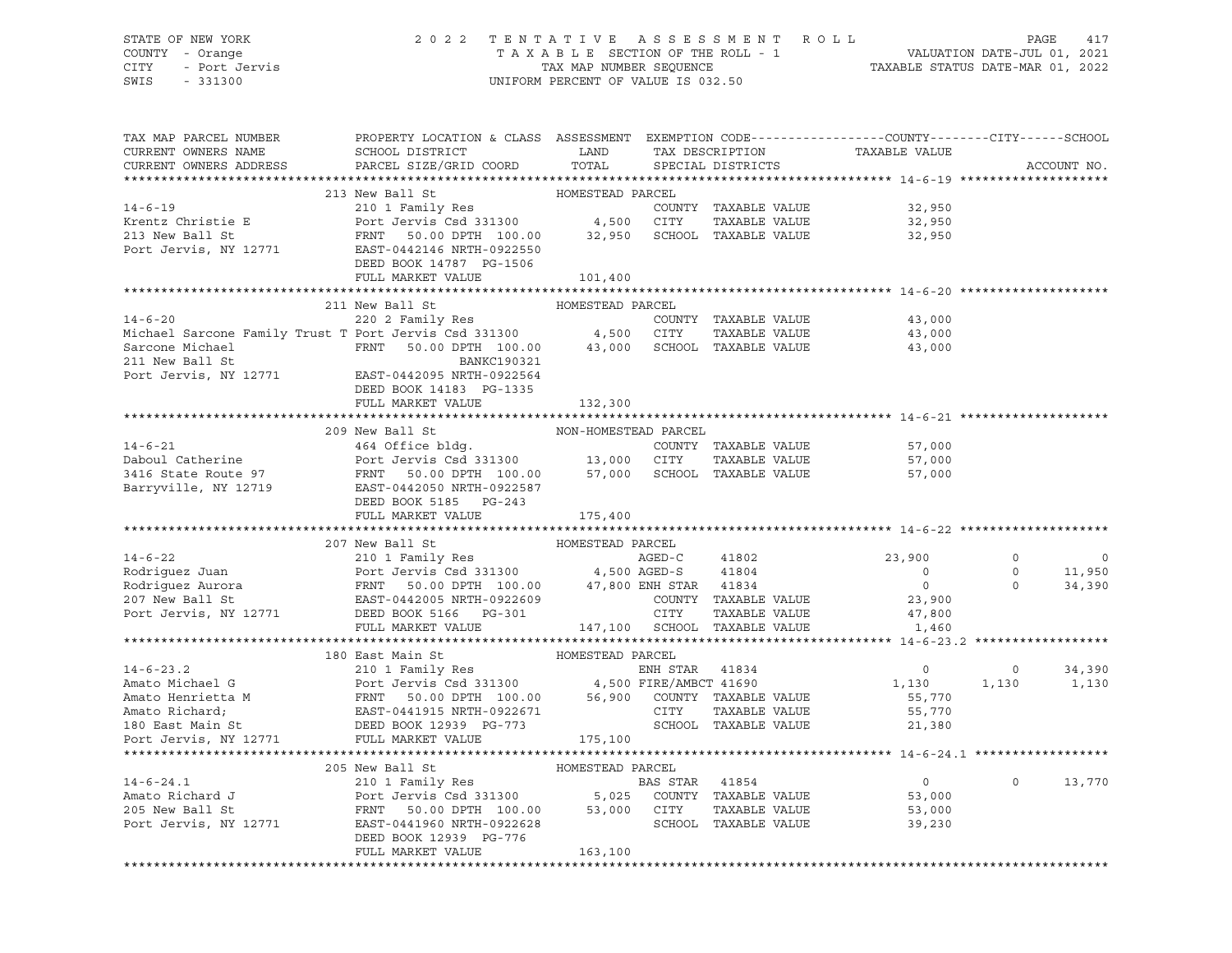#### STATE OF NEW YORK 2 0 2 2 T E N T A T I V E A S S E S S M E N T R O L L PAGE 418 COUNTY - Orange T A X A B L E SECTION OF THE ROLL - 1 VALUATION DATE-JUL 01, 2021 CITY - Port Jervis TAX MAP NUMBER SEQUENCE TAXABLE STATUS DATE-MAR 01, 2022

| TAX MAP PARCEL NUMBER<br>CURRENT OWNERS NAME<br>CURRENT OWNERS ADDRESS | PROPERTY LOCATION & CLASS ASSESSMENT EXEMPTION CODE----------------COUNTY-------CITY------SCHOOL<br>SCHOOL DISTRICT<br>PARCEL SIZE/GRID COORD | LAND<br>TOTAL        | TAX DESCRIPTION<br>SPECIAL DISTRICTS | TAXABLE VALUE | ACCOUNT NO.          |
|------------------------------------------------------------------------|-----------------------------------------------------------------------------------------------------------------------------------------------|----------------------|--------------------------------------|---------------|----------------------|
|                                                                        |                                                                                                                                               |                      |                                      |               |                      |
|                                                                        | 182 East Main St                                                                                                                              | HOMESTEAD PARCEL     |                                      |               |                      |
| $14 - 6 - 25$                                                          | 210 1 Family Res                                                                                                                              |                      | COUNTY TAXABLE VALUE                 | 40,350        |                      |
| Amato Housing, LLC                                                     | Port Jervis Csd 331300 4,100                                                                                                                  |                      | CITY<br>TAXABLE VALUE                | 40,350        |                      |
| 205 New Ball St                                                        | FRNT 50.00 DPTH 83.00                                                                                                                         |                      | 40,350 SCHOOL TAXABLE VALUE          | 40,350        |                      |
| Port Jervis, NY 12771                                                  | EAST-0441898 NRTH-0922635                                                                                                                     |                      |                                      |               |                      |
|                                                                        | DEED BOOK 13606 PG-1748                                                                                                                       |                      |                                      |               |                      |
|                                                                        | FULL MARKET VALUE                                                                                                                             | 124,200              |                                      |               |                      |
|                                                                        |                                                                                                                                               |                      |                                      |               |                      |
|                                                                        | 216 East Main St                                                                                                                              | NON-HOMESTEAD PARCEL |                                      |               |                      |
| $14 - 6 - 28.11$                                                       | 411 Apartment                                                                                                                                 |                      | UDC PROJEC 48600                     | 615,900       | 615,900<br>615,900   |
| Waters Edge 32                                                         | Port Jervis Csd 331300 71,900                                                                                                                 |                      | COUNTY TAXABLE VALUE                 | $\mathbf 0$   |                      |
| Limited Partnership                                                    | Phase II 32 Units                                                                                                                             | 615,900 CITY         | TAXABLE VALUE                        | $\circ$       |                      |
| 2 Liberty Ct Ste #3                                                    | CO RECD 2004                                                                                                                                  |                      | SCHOOL TAXABLE VALUE                 | $\Omega$      |                      |
| Warwick, NY 10990                                                      | ACRES<br>1.40 BANKC060021                                                                                                                     |                      |                                      |               |                      |
|                                                                        | EAST-0441628 NRTH-0921623                                                                                                                     |                      |                                      |               |                      |
|                                                                        | DEED BOOK 6150 PG-50                                                                                                                          |                      |                                      |               |                      |
|                                                                        | FULL MARKET VALUE                                                                                                                             | 1895,100             |                                      |               |                      |
|                                                                        |                                                                                                                                               |                      |                                      |               |                      |
|                                                                        | 208 East Main St                                                                                                                              | NON-HOMESTEAD PARCEL |                                      |               |                      |
| $14 - 6 - 28.12$                                                       | 411 Apartment                                                                                                                                 |                      |                                      | 1700,000      | 1700,000<br>1700,000 |
| Waters Edge                                                            |                                                                                                                                               |                      |                                      | 0             |                      |
| Limited Partnership                                                    | Phase I                                                                                                                                       | 1700,000 CITY        | TAXABLE VALUE                        | $\circ$       |                      |
| 2 Liberty Ct Ste #3                                                    | Yr: 2002                                                                                                                                      |                      | SCHOOL TAXABLE VALUE                 | $\circ$       |                      |
| Warwick, NY 10990                                                      | ACRES<br>4.10 BANKC060021                                                                                                                     |                      |                                      |               |                      |
|                                                                        | EAST-0441931 NRTH-0921759                                                                                                                     |                      |                                      |               |                      |
|                                                                        | DEED BOOK 5580 PG-290                                                                                                                         |                      |                                      |               |                      |
|                                                                        | FULL MARKET VALUE                                                                                                                             | 5230,800             |                                      |               |                      |
|                                                                        |                                                                                                                                               |                      |                                      |               |                      |
|                                                                        | 214 East Main St                                                                                                                              | NON-HOMESTEAD PARCEL |                                      |               |                      |
| $14 - 6 - 28.2$                                                        | 411 Apartment                                                                                                                                 |                      | UDC PROJEC 48600                     | 680,000       | 680,000<br>680,000   |
| Waters Edge 40                                                         | Port Jervis Csd 331300                                                                                                                        |                      | 63,800 COUNTY TAXABLE VALUE          | $\circ$       |                      |
| Limited Partnership                                                    | PILOT                                                                                                                                         | 680,000 CITY         | TAXABLE VALUE                        | $\circ$       |                      |
| 2 Liberty Ct Ste #3                                                    | ACRES<br>1.20                                                                                                                                 |                      | SCHOOL TAXABLE VALUE                 | $\Omega$      |                      |
| Warwick, NY 10990                                                      | EAST-0441614 NRTH-0921871                                                                                                                     |                      |                                      |               |                      |
|                                                                        | DEED BOOK 11319 PG-1389                                                                                                                       |                      |                                      |               |                      |
|                                                                        | FULL MARKET VALUE                                                                                                                             | 2092,300             |                                      |               |                      |
|                                                                        |                                                                                                                                               |                      |                                      |               |                      |
|                                                                        | NON-HOMESTEAD PARCEL<br>204 East Main St                                                                                                      |                      |                                      |               |                      |
| $14 - 6 - 28.3$                                                        | 330 Vacant comm                                                                                                                               |                      | UDC PROJEC 48600                     | 28,000        | 28,000<br>28,000     |
| Orange Development LLC                                                 | Port Jervis Csd 331300 28,000 COUNTY TAXABLE VALUE                                                                                            |                      |                                      | $\circ$       |                      |
| 2 Liberty Ct Ste #3                                                    | FRNT 198.00 DPTH 90.00                                                                                                                        |                      | 28,000 CITY<br>TAXABLE VALUE         | $\circ$       |                      |
| Warwick, NY 10990                                                      | EAST-0441924 NRTH-0922022                                                                                                                     |                      | SCHOOL TAXABLE VALUE                 | $\circ$       |                      |
|                                                                        | DEED BOOK 11319 PG-1524                                                                                                                       |                      |                                      |               |                      |
|                                                                        | FULL MARKET VALUE                                                                                                                             | 86,200               |                                      |               |                      |
|                                                                        |                                                                                                                                               |                      |                                      |               |                      |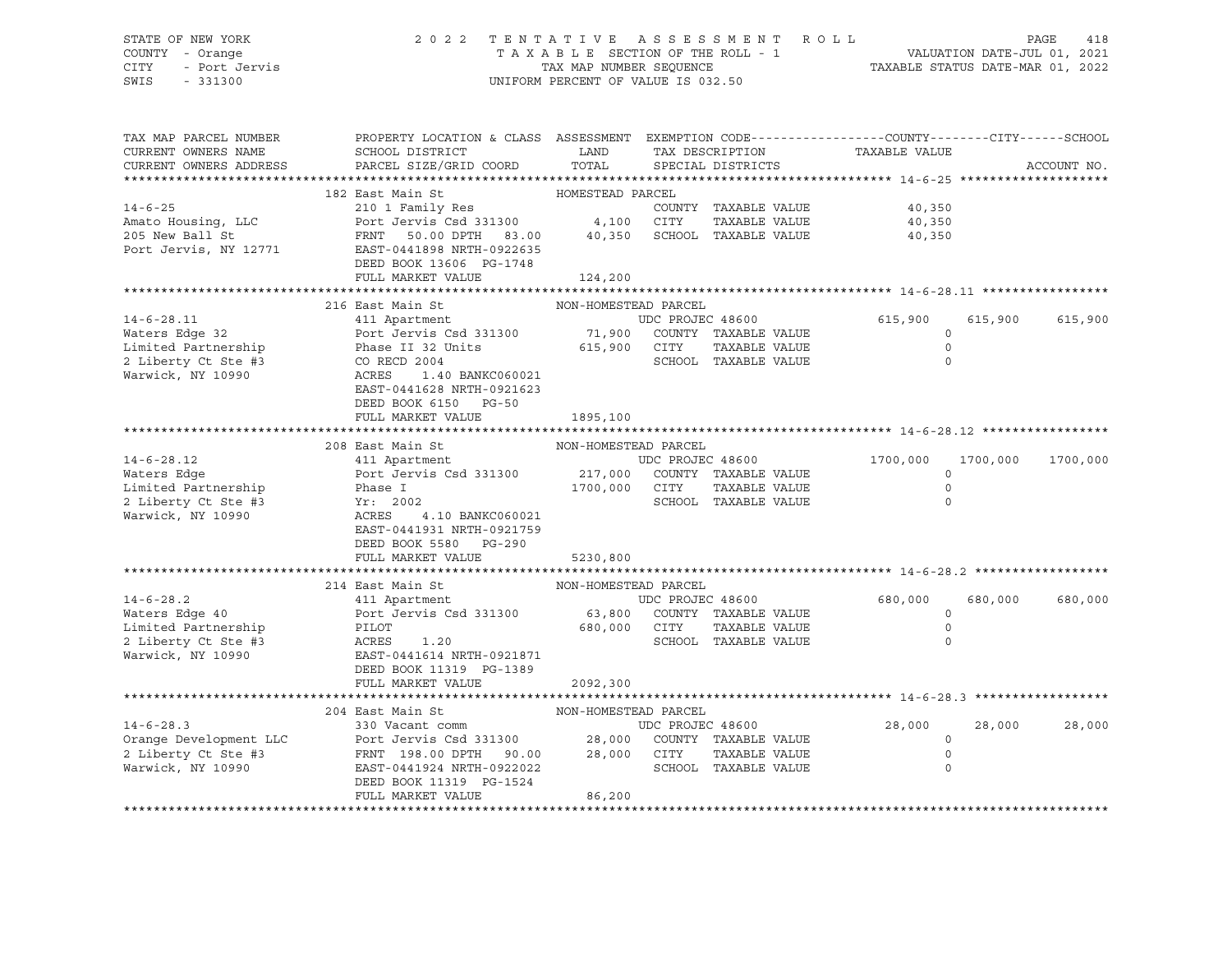# STATE OF NEW YORK 2 0 2 2 T E N T A T I V E A S S E S S M E N T R O L L PAGE 419 COUNTY - Orange T A X A B L E SECTION OF THE ROLL - 1 VALUATION DATE-JUL 01, 2021 CITY - Port Jervis TAX MAP NUMBER SEQUENCE TAXABLE STATUS DATE-MAR 01, 2022

| TAX MAP PARCEL NUMBER<br>CURRENT OWNERS NAME<br>CURRENT OWNERS ADDRESS | PROPERTY LOCATION & CLASS ASSESSMENT EXEMPTION CODE----------------COUNTY-------CITY------SCHOOL<br>SCHOOL DISTRICT<br>PARCEL SIZE/GRID COORD                                                                                                                                   | LAND                 | TAX DESCRIPTION<br>TOTAL SPECIAL DISTRICTS | TAXABLE VALUE        |         | ACCOUNT NO. |
|------------------------------------------------------------------------|---------------------------------------------------------------------------------------------------------------------------------------------------------------------------------------------------------------------------------------------------------------------------------|----------------------|--------------------------------------------|----------------------|---------|-------------|
|                                                                        |                                                                                                                                                                                                                                                                                 |                      |                                            |                      |         |             |
|                                                                        | 206 East Main St                                                                                                                                                                                                                                                                | NON-HOMESTEAD PARCEL |                                            |                      | 262,000 | 262,000     |
|                                                                        |                                                                                                                                                                                                                                                                                 |                      |                                            | 262,000              |         |             |
|                                                                        |                                                                                                                                                                                                                                                                                 |                      |                                            | $\overline{0}$       |         |             |
|                                                                        |                                                                                                                                                                                                                                                                                 |                      |                                            | $\mathbf 0$          |         |             |
|                                                                        | 14-6-28.42<br>Waters Edge 12 Assoc. LLC<br>2 Liberty Ct Ste #3<br>Warwick, NY 10990<br>Marwick, NY 10990<br>Marwick, NY 10990<br>Marwick, NY 10990<br>Marwick, NY 10990<br>Marwick, NY 10990<br>Marwick, NY 10990<br>Marwick, NY 10990<br>Marwick, N                            |                      |                                            |                      |         |             |
|                                                                        | FULL MARKET VALUE                                                                                                                                                                                                                                                               | 806,200              |                                            |                      |         |             |
|                                                                        |                                                                                                                                                                                                                                                                                 |                      |                                            |                      |         |             |
|                                                                        | 7 Skinner St                                                                                                                                                                                                                                                                    | NON-HOMESTEAD PARCEL |                                            |                      |         |             |
| $14 - 6 - 29$                                                          | 330 Vacant comm                                                                                                                                                                                                                                                                 |                      | COUNTY TAXABLE VALUE                       | 8,000                |         |             |
|                                                                        | Bon Secours Community Hospital Port Jervis Csd 331300<br>PO Box 1014<br>PO Box 1014<br>Port Jervis, NY 12771<br>EXEST-0441967 NRTH-0922829<br>Port Jervis, NY 12771<br>EXEST-0441967 NRTH-0922829<br>Port Jervis, NY 12771<br>EXEST-0441967 NR                                  |                      |                                            | TAXABLE VALUE 8,000  |         |             |
|                                                                        |                                                                                                                                                                                                                                                                                 |                      |                                            | 8,000                |         |             |
|                                                                        |                                                                                                                                                                                                                                                                                 |                      |                                            |                      |         |             |
|                                                                        | DEED BOOK 3433 PG-00227                                                                                                                                                                                                                                                         |                      |                                            |                      |         |             |
|                                                                        | FULL MARKET VALUE                                                                                                                                                                                                                                                               | 24,600               |                                            |                      |         |             |
|                                                                        | 187 East Main St                                                                                                                                                                                                                                                                | HOMESTEAD PARCEL     |                                            |                      |         |             |
|                                                                        | 14-7-2<br>Hankins Andrew J<br>16/ East Main St<br>210 1 Family Res<br>210 1 Family Res<br>210 1 Family Res<br>210 1 Family Res<br>210 1 Family Res<br>210 1 Family Res<br>210 1 Family Res<br>210 1 Family Res<br>210 1 Family Res<br>210 1 Family Res                          |                      |                                            | 53,050               |         |             |
|                                                                        |                                                                                                                                                                                                                                                                                 |                      |                                            | 53,050               |         |             |
|                                                                        |                                                                                                                                                                                                                                                                                 |                      |                                            | 53,050               |         |             |
|                                                                        | 187 East Main St<br>187 East Main St<br>Port Jervis, NY 12771 EAST-0441682 NRTH-0922577                                                                                                                                                                                         |                      |                                            |                      |         |             |
|                                                                        | DEED BOOK 14425 PG-248                                                                                                                                                                                                                                                          |                      |                                            |                      |         |             |
|                                                                        | FULL MARKET VALUE                                                                                                                                                                                                                                                               | 163,200              |                                            |                      |         |             |
|                                                                        |                                                                                                                                                                                                                                                                                 |                      |                                            |                      |         |             |
|                                                                        |                                                                                                                                                                                                                                                                                 |                      |                                            |                      |         |             |
|                                                                        | 189 East Main St                                                                                                                                                                                                                                                                | HOMESTEAD PARCEL     |                                            |                      |         |             |
|                                                                        |                                                                                                                                                                                                                                                                                 |                      |                                            | 40,000               |         |             |
|                                                                        |                                                                                                                                                                                                                                                                                 |                      |                                            | TAXABLE VALUE 40,000 |         |             |
|                                                                        |                                                                                                                                                                                                                                                                                 |                      |                                            | 40,000               |         |             |
|                                                                        | 14-7-3<br>McElroy Jennie 210 1 Family Res<br>McElroy Jennie Port Jervis Csd 331300 4,900 CITY TAXABLE VALUE<br>McBride Ralph FRNT 50.00 DPTH 117.00 40,000 SCHOOL TAXABLE VALUE<br>189 East Main St<br>EANKC190321                                                              |                      |                                            |                      |         |             |
|                                                                        | Port Jervis, NY 12771 EAST-0441645 NRTH-0922518                                                                                                                                                                                                                                 |                      |                                            |                      |         |             |
|                                                                        | DEED BOOK 14795 PG-1156                                                                                                                                                                                                                                                         |                      |                                            |                      |         |             |
|                                                                        | FULL MARKET VALUE                                                                                                                                                                                                                                                               | 123,100              |                                            |                      |         |             |
|                                                                        |                                                                                                                                                                                                                                                                                 |                      |                                            |                      |         |             |
|                                                                        |                                                                                                                                                                                                                                                                                 |                      |                                            | 11,550 11,550 11,550 |         |             |
|                                                                        |                                                                                                                                                                                                                                                                                 |                      |                                            | 52,950               |         |             |
|                                                                        |                                                                                                                                                                                                                                                                                 |                      |                                            | 52,950               |         |             |
|                                                                        |                                                                                                                                                                                                                                                                                 |                      |                                            | 52,950               |         |             |
|                                                                        | 191 East Main St<br>191 East Main St<br>191 East Main St<br>191 East Main St<br>191 East Main St<br>191 East Main St<br>191 East Main St<br>191 East Main St<br>191 East Main St<br>191 East Main St<br>1926 26,000 COUNTY TAXABLE VALUE<br>1926 26,<br>DEED BOOK 14289 PG-1996 |                      |                                            |                      |         |             |
|                                                                        | FULL MARKET VALUE 198,500                                                                                                                                                                                                                                                       |                      |                                            |                      |         |             |
|                                                                        |                                                                                                                                                                                                                                                                                 |                      |                                            |                      |         |             |
|                                                                        |                                                                                                                                                                                                                                                                                 |                      |                                            |                      |         |             |
| $14 - 7 - 5$                                                           | ${\small \begin{tabular}{lcl} \bf 230 Jersey Ave & & & & \bf 10N-HOMESTEAD PARCEL \\ 411 Apartment & & & & \bf 1000WSTED & & \\ & & & & \bf 2200WSTSE & & \\ \hline \end{tabular}}$                                                                                             |                      | COUNTY TAXABLE VALUE                       | 677,250              |         |             |
|                                                                        |                                                                                                                                                                                                                                                                                 |                      |                                            |                      |         |             |
|                                                                        | PJ Housing Preservation LP Port Jervis Csd 331300 56,000 CITY TAXABLE VALUE 677,250 C/o NYS Housing Fin. Agency Machackemack Village 677,250 SCHOOL TAXABLE VALUE 677,250                                                                                                       |                      |                                            |                      |         |             |
|                                                                        |                                                                                                                                                                                                                                                                                 |                      |                                            |                      |         |             |
|                                                                        |                                                                                                                                                                                                                                                                                 |                      |                                            |                      |         |             |
|                                                                        | Attn: Gary Weinstock (ACRES 1.30 BANK0060333<br>641 Lexington Ave (BAST-0441521 NRTH-0922378<br>New York, NY 10022 (DEED BOOK 13256 PG-922<br>FULL MARKET VALUE                                                                                                                 | 2083,800             |                                            |                      |         |             |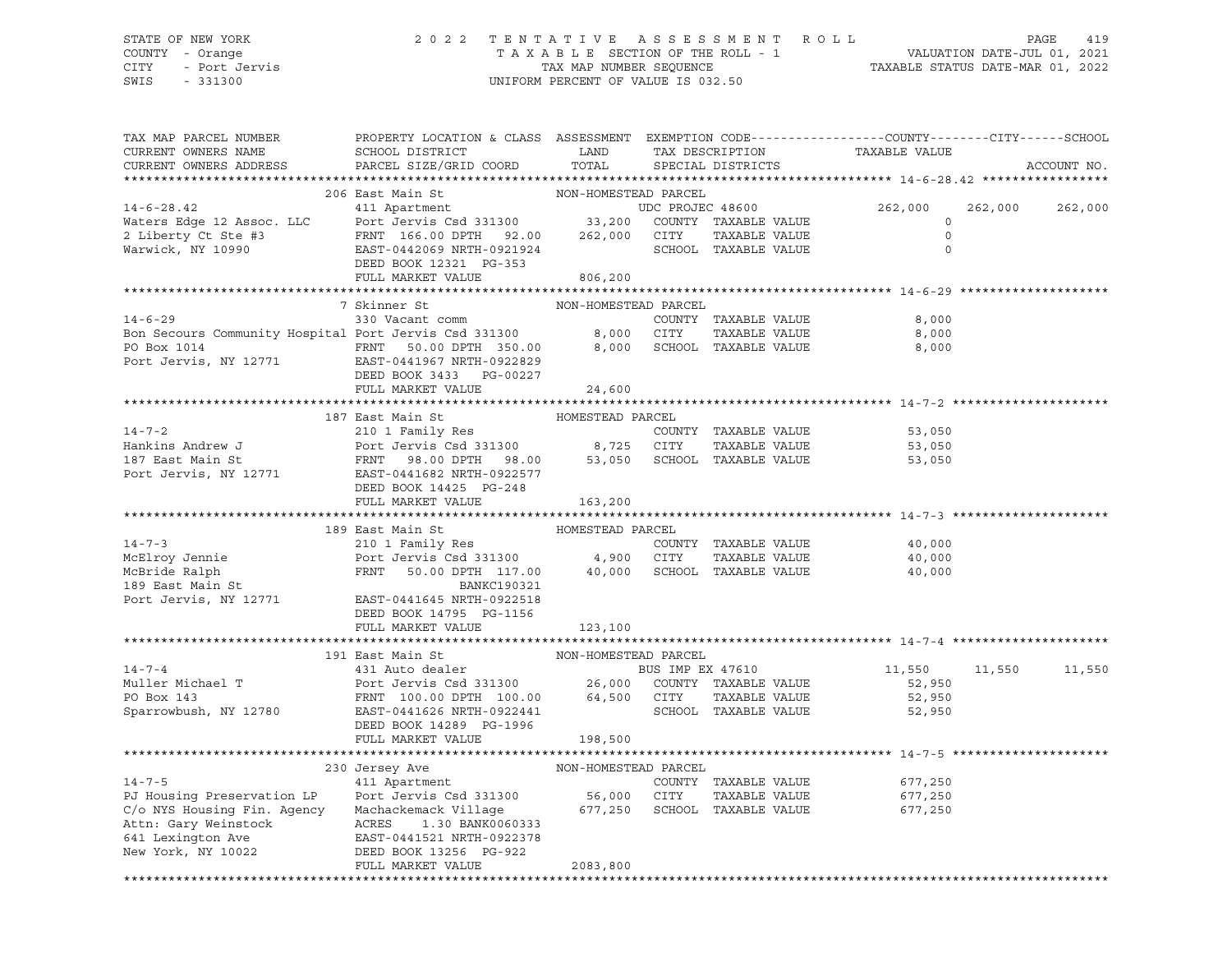STATE OF NEW YORK 2 0 2 2 T E N T A T I V E A S S E S S M E N T R O L L PAGE 420 SWIS - 331300 UNIFORM PERCENT OF VALUE IS 032.50

# COUNTY - Orange T A X A B L E SECTION OF THE ROLL - 1 VALUATION DATE-JUL 01, 2021 CITY - Port Jervis TAX MAP NUMBER SEQUENCE TAXABLE STATUS DATE-MAR 01, 2022

| TAX MAP PARCEL NUMBER<br>CURRENT OWNERS NAME                                                                                                                                                                                                                                                                                                                                                                                                                      | PROPERTY LOCATION & CLASS ASSESSMENT EXEMPTION CODE---------------COUNTY-------CITY------SCHOOL<br>SCHOOL DISTRICT LAND                                                                                                       |                  |                      | TAX DESCRIPTION TAXABLE VALUE |          |             |
|-------------------------------------------------------------------------------------------------------------------------------------------------------------------------------------------------------------------------------------------------------------------------------------------------------------------------------------------------------------------------------------------------------------------------------------------------------------------|-------------------------------------------------------------------------------------------------------------------------------------------------------------------------------------------------------------------------------|------------------|----------------------|-------------------------------|----------|-------------|
| CURRENT OWNERS ADDRESS                                                                                                                                                                                                                                                                                                                                                                                                                                            | PARCEL SIZE/GRID COORD TOTAL                                                                                                                                                                                                  |                  | SPECIAL DISTRICTS    |                               |          | ACCOUNT NO. |
|                                                                                                                                                                                                                                                                                                                                                                                                                                                                   | 26 Cole St                                                                                                                                                                                                                    | HOMESTEAD PARCEL |                      |                               |          |             |
| $14 - 7 - 7$                                                                                                                                                                                                                                                                                                                                                                                                                                                      | ACTED MARKLED FRAME ON THE STAR 41834 ON THE STAR 41834 ON THE STAR 41834 ON THE STAR 41834 ON THE STAR STAR 41834 ON THE STAR STAR 4.950 COUNTY TAXABLE VALUE 53,450 COUNTY TAXABLE VALUE 53,450 COUNTY TAXABLE VALUE 53,450 |                  |                      |                               | $\Omega$ | 34,390      |
| Jaccoi Nicholas                                                                                                                                                                                                                                                                                                                                                                                                                                                   |                                                                                                                                                                                                                               |                  |                      |                               |          |             |
|                                                                                                                                                                                                                                                                                                                                                                                                                                                                   |                                                                                                                                                                                                                               |                  |                      |                               |          |             |
| Jaccoi Diane<br>26 Cole St                                                                                                                                                                                                                                                                                                                                                                                                                                        | <b>BANKC061097</b>                                                                                                                                                                                                            |                  | SCHOOL TAXABLE VALUE | 19,060                        |          |             |
| Port Jervis, NY 12771 EAST-0441563 NRTH-0922579                                                                                                                                                                                                                                                                                                                                                                                                                   | DEED BOOK 13298 PG-680                                                                                                                                                                                                        |                  |                      |                               |          |             |
|                                                                                                                                                                                                                                                                                                                                                                                                                                                                   | FULL MARKET VALUE                                                                                                                                                                                                             | 164,500          |                      |                               |          |             |
|                                                                                                                                                                                                                                                                                                                                                                                                                                                                   |                                                                                                                                                                                                                               |                  |                      |                               |          |             |
|                                                                                                                                                                                                                                                                                                                                                                                                                                                                   | 24 Cole St                                                                                                                                                                                                                    | HOMESTEAD PARCEL |                      |                               |          |             |
| 14-7-8.1<br>March Michael A<br>March Michael A<br>March Erin L<br>March Erin L<br>Port Jervis Csd 331300<br>FRNT 120.00 DPTH 101.00<br>FRNT 120.00 DPTH 101.00<br>53,300 CITY TAXABLE VALUE<br>SCHOOL TAXABLE VALUE<br>SCHOOL TAXABLE VALUE<br>SCHOO                                                                                                                                                                                                              |                                                                                                                                                                                                                               |                  |                      | $\overline{0}$                | $\Omega$ | 13,770      |
|                                                                                                                                                                                                                                                                                                                                                                                                                                                                   |                                                                                                                                                                                                                               |                  |                      |                               |          |             |
|                                                                                                                                                                                                                                                                                                                                                                                                                                                                   |                                                                                                                                                                                                                               |                  |                      |                               |          |             |
|                                                                                                                                                                                                                                                                                                                                                                                                                                                                   |                                                                                                                                                                                                                               |                  |                      |                               |          |             |
|                                                                                                                                                                                                                                                                                                                                                                                                                                                                   |                                                                                                                                                                                                                               |                  |                      |                               |          |             |
|                                                                                                                                                                                                                                                                                                                                                                                                                                                                   | FULL MARKET VALUE 164,000                                                                                                                                                                                                     |                  |                      |                               |          |             |
|                                                                                                                                                                                                                                                                                                                                                                                                                                                                   |                                                                                                                                                                                                                               |                  |                      |                               |          |             |
|                                                                                                                                                                                                                                                                                                                                                                                                                                                                   |                                                                                                                                                                                                                               |                  |                      |                               |          |             |
|                                                                                                                                                                                                                                                                                                                                                                                                                                                                   |                                                                                                                                                                                                                               |                  |                      | 330,000                       |          |             |
|                                                                                                                                                                                                                                                                                                                                                                                                                                                                   |                                                                                                                                                                                                                               |                  |                      | TAXABLE VALUE 330,000         |          |             |
|                                                                                                                                                                                                                                                                                                                                                                                                                                                                   |                                                                                                                                                                                                                               |                  |                      | 330,000                       |          |             |
|                                                                                                                                                                                                                                                                                                                                                                                                                                                                   |                                                                                                                                                                                                                               |                  |                      |                               |          |             |
|                                                                                                                                                                                                                                                                                                                                                                                                                                                                   |                                                                                                                                                                                                                               |                  |                      |                               |          |             |
|                                                                                                                                                                                                                                                                                                                                                                                                                                                                   | FULL MARKET VALUE                                                                                                                                                                                                             | 1015,400         |                      |                               |          |             |
|                                                                                                                                                                                                                                                                                                                                                                                                                                                                   |                                                                                                                                                                                                                               |                  |                      |                               |          |             |
| HOMESTEAD PARCEL<br>14-8-2<br>Serritella Anthony P Jr<br>Serritella Jane Y<br>FRNT 59.00 DPTH 217.00<br>23 Cole St<br>Port Jervis, NY 12771<br>EAST-0441476 NRTH-0922795<br>Port Service Care Cole St<br>Port Jervis, NY 12771<br>EAST-0441476 NRT                                                                                                                                                                                                                |                                                                                                                                                                                                                               |                  |                      |                               |          |             |
|                                                                                                                                                                                                                                                                                                                                                                                                                                                                   |                                                                                                                                                                                                                               |                  |                      |                               | $\circ$  | 34,390      |
|                                                                                                                                                                                                                                                                                                                                                                                                                                                                   |                                                                                                                                                                                                                               |                  |                      |                               |          |             |
|                                                                                                                                                                                                                                                                                                                                                                                                                                                                   |                                                                                                                                                                                                                               |                  |                      |                               |          |             |
|                                                                                                                                                                                                                                                                                                                                                                                                                                                                   |                                                                                                                                                                                                                               |                  |                      |                               |          |             |
|                                                                                                                                                                                                                                                                                                                                                                                                                                                                   | DEED BOOK 5407 PG-347                                                                                                                                                                                                         |                  |                      |                               |          |             |
|                                                                                                                                                                                                                                                                                                                                                                                                                                                                   | FULL MARKET VALUE                                                                                                                                                                                                             | 204,600          |                      |                               |          |             |
|                                                                                                                                                                                                                                                                                                                                                                                                                                                                   |                                                                                                                                                                                                                               |                  |                      |                               |          |             |
|                                                                                                                                                                                                                                                                                                                                                                                                                                                                   |                                                                                                                                                                                                                               |                  |                      |                               |          |             |
|                                                                                                                                                                                                                                                                                                                                                                                                                                                                   |                                                                                                                                                                                                                               |                  | COUNTY TAXABLE VALUE | 8,850                         |          |             |
|                                                                                                                                                                                                                                                                                                                                                                                                                                                                   |                                                                                                                                                                                                                               |                  |                      | TAXABLE VALUE 8,850           |          |             |
| $\begin{tabular}{lllllllllllllllll} \multicolumn{3}{c }{\multicolumn{3}{c }{\multicolumn{3}{c }{\multicolumn{3}{c }{\multicolumn{3}{c }{\multicolumn{3}{c }{\multicolumn{3}{c }{\multicolumn{3}{c }{\multicolumn{3}{c }{\multicolumn{3}{c }{\multicolumn{3}{c }{\multicolumn{3}{c }{\multicolumn{3}{c }{\multicolumn{3}{c }{\multicolumn{3}{c }{\multicolumn{3}{c }{\multicolumn{3}{c }{\multicolumn{3}{c }{\multicolumn{3}{c }{\multicolumn{3}{c }{\multicolumn$ |                                                                                                                                                                                                                               |                  |                      | 8,850                         |          |             |
|                                                                                                                                                                                                                                                                                                                                                                                                                                                                   |                                                                                                                                                                                                                               |                  |                      |                               |          |             |
|                                                                                                                                                                                                                                                                                                                                                                                                                                                                   | DEED BOOK 13634 PG-713                                                                                                                                                                                                        |                  |                      |                               |          |             |
|                                                                                                                                                                                                                                                                                                                                                                                                                                                                   | FULL MARKET VALUE                                                                                                                                                                                                             | 27,200           |                      |                               |          |             |
|                                                                                                                                                                                                                                                                                                                                                                                                                                                                   |                                                                                                                                                                                                                               |                  |                      |                               |          |             |
|                                                                                                                                                                                                                                                                                                                                                                                                                                                                   |                                                                                                                                                                                                                               |                  |                      |                               |          |             |
|                                                                                                                                                                                                                                                                                                                                                                                                                                                                   |                                                                                                                                                                                                                               |                  |                      |                               |          |             |
|                                                                                                                                                                                                                                                                                                                                                                                                                                                                   |                                                                                                                                                                                                                               |                  |                      |                               |          |             |
|                                                                                                                                                                                                                                                                                                                                                                                                                                                                   |                                                                                                                                                                                                                               |                  |                      |                               |          |             |
|                                                                                                                                                                                                                                                                                                                                                                                                                                                                   |                                                                                                                                                                                                                               |                  |                      |                               |          |             |
|                                                                                                                                                                                                                                                                                                                                                                                                                                                                   | EAST-0441231 NRTH-0922830                                                                                                                                                                                                     |                  |                      |                               |          |             |
|                                                                                                                                                                                                                                                                                                                                                                                                                                                                   | DEED BOOK 14772 PG-915                                                                                                                                                                                                        |                  |                      |                               |          |             |
|                                                                                                                                                                                                                                                                                                                                                                                                                                                                   | FULL MARKET VALUE                                                                                                                                                                                                             | 558,600          |                      |                               |          |             |
|                                                                                                                                                                                                                                                                                                                                                                                                                                                                   |                                                                                                                                                                                                                               |                  |                      |                               |          |             |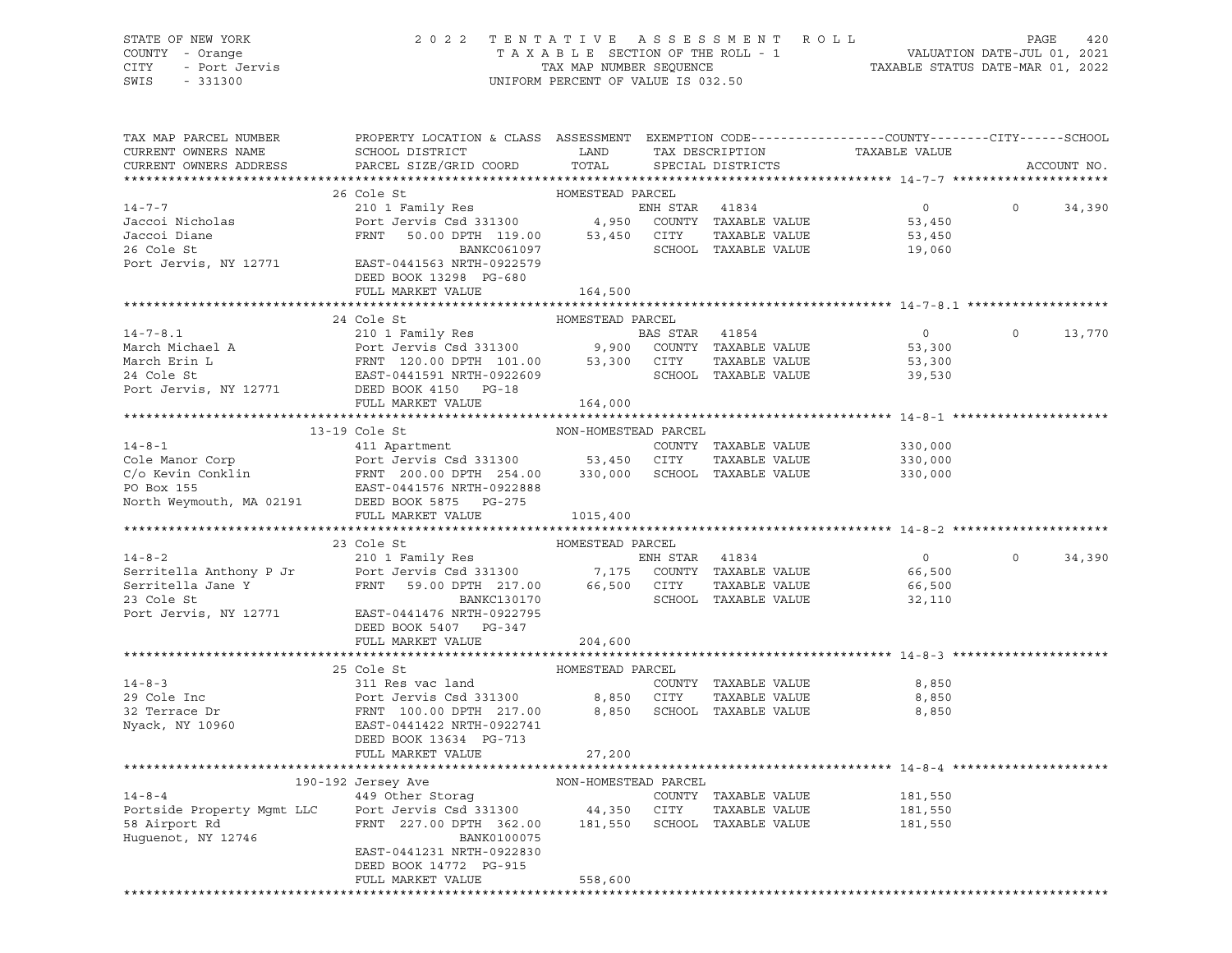| STATE OF NEW YORK<br>COUNTY - Orange<br>CITY<br>- Port Jervis<br>SWIS<br>$-331300$ | 2022 TENTATIVE ASSESSMENT ROLL                                                                                                                                                                                                                                            | UNIFORM PERCENT OF VALUE IS 032.50 |                              | TAXABLE SECTION OF THE ROLL - 1<br>TAXABLE SECTION OF THE ROLL - 1<br>TAXABLE STATUS DATE-MAR 01, 2022 | PAGE<br>421       |
|------------------------------------------------------------------------------------|---------------------------------------------------------------------------------------------------------------------------------------------------------------------------------------------------------------------------------------------------------------------------|------------------------------------|------------------------------|--------------------------------------------------------------------------------------------------------|-------------------|
| TAX MAP PARCEL NUMBER<br>CURRENT OWNERS NAME                                       | PROPERTY LOCATION & CLASS ASSESSMENT EXEMPTION CODE---------------COUNTY-------CITY------SCHOOL<br>SCHOOL DISTRICT LAND                                                                                                                                                   |                                    |                              | TAX DESCRIPTION TAXABLE VALUE                                                                          |                   |
| CURRENT OWNERS ADDRESS                                                             | PARCEL SIZE/GRID COORD                                                                                                                                                                                                                                                    | TOTAL                              | SPECIAL DISTRICTS            |                                                                                                        | ACCOUNT NO.       |
|                                                                                    |                                                                                                                                                                                                                                                                           |                                    |                              |                                                                                                        |                   |
|                                                                                    | 29 Cole St                                                                                                                                                                                                                                                                | NON-HOMESTEAD PARCEL               |                              |                                                                                                        |                   |
| $14 - 8 - 5$                                                                       | 411 Apartment                                                                                                                                                                                                                                                             |                                    | COUNTY TAXABLE VALUE         | 120,550                                                                                                |                   |
| 29 Cole Inc                                                                        | Port Jervis Csd 331300                                                                                                                                                                                                                                                    | 47,250 CITY                        | TAXABLE VALUE                | 120,550                                                                                                |                   |
| 32 Terrace Dr                                                                      | 6a                                                                                                                                                                                                                                                                        |                                    | 120,550 SCHOOL TAXABLE VALUE | 120,550                                                                                                |                   |
| Nyack, NY 10960                                                                    | FRNT 184.00 DPTH 217.00<br>EAST-0441309 NRTH-0922657<br>DEED BOOK 13634 PG-713                                                                                                                                                                                            |                                    |                              |                                                                                                        |                   |
|                                                                                    | FULL MARKET VALUE                                                                                                                                                                                                                                                         | 370,900                            |                              |                                                                                                        |                   |
|                                                                                    |                                                                                                                                                                                                                                                                           |                                    |                              |                                                                                                        |                   |
|                                                                                    | 14-9-1<br>14-9-1<br>Longwell Mary C<br>Longwell . Barry D Sr<br>ERS TAR 41854<br>220 2 Family Res<br>Port Jervis Csd 331300<br>9,000 COUNTY TAXABLE VALUE<br>169 Ball St<br>28 FRNT 100.00 DPTH 100.00<br>29,150 CITY TAXABLE VALUE<br>28 FRNT 100.0                      |                                    |                              | $\overline{0}$                                                                                         | $\circ$<br>13,770 |
|                                                                                    |                                                                                                                                                                                                                                                                           |                                    |                              | 49,150                                                                                                 |                   |
|                                                                                    |                                                                                                                                                                                                                                                                           |                                    |                              | 49,150                                                                                                 |                   |
|                                                                                    |                                                                                                                                                                                                                                                                           |                                    |                              | 35,380                                                                                                 |                   |
| Port Jervis, NY 12771                                                              | DEED BOOK 2182    PG-01089                                                                                                                                                                                                                                                |                                    |                              |                                                                                                        |                   |
|                                                                                    | FULL MARKET VALUE                                                                                                                                                                                                                                                         | 151,200                            |                              |                                                                                                        |                   |
|                                                                                    |                                                                                                                                                                                                                                                                           |                                    |                              |                                                                                                        |                   |
|                                                                                    | 173 Ball St                                                                                                                                                                                                                                                               | HOMESTEAD PARCEL                   |                              |                                                                                                        |                   |
| $14 - 9 - 2$                                                                       | 210 1 Family Res COUNTY<br>Port Jervis Csd 331300 4,000 CITY                                                                                                                                                                                                              |                                    | COUNTY TAXABLE VALUE         | 35,000                                                                                                 |                   |
|                                                                                    |                                                                                                                                                                                                                                                                           |                                    | TAXABLE VALUE                | 35,000                                                                                                 |                   |
|                                                                                    | FRNT 33.00 DPTH 200.00 35,000 SCHOOL TAXABLE VALUE                                                                                                                                                                                                                        |                                    |                              | 35,000                                                                                                 |                   |
|                                                                                    | BANKC190321                                                                                                                                                                                                                                                               |                                    |                              |                                                                                                        |                   |
| Addus Gloria J<br>34 Edgewater Ln<br>Port Jervis Anno -                            | Port Jervis, NY 12771 EAST-0441258 NRTH-0923265                                                                                                                                                                                                                           |                                    |                              |                                                                                                        |                   |
|                                                                                    | DEED BOOK 11823 PG-714                                                                                                                                                                                                                                                    |                                    |                              |                                                                                                        |                   |
|                                                                                    | FULL MARKET VALUE                                                                                                                                                                                                                                                         | 107,700                            |                              |                                                                                                        |                   |
|                                                                                    |                                                                                                                                                                                                                                                                           |                                    |                              |                                                                                                        |                   |
|                                                                                    | 175-179 Ball St<br>14-9-3<br>280 Res Multiple<br>280 Res Multiple<br>280 Res Multiple<br>280 Res Multiple<br>280 Res Multiple<br>280 Res Multiple<br>280 Res Multiple<br>280 Res Multiple<br>280 Res Multiple<br>280 Res Multiple<br>280 Res Multiple<br>280 Res Multiple | NON-HOMESTEAD PARCEL               |                              |                                                                                                        |                   |
|                                                                                    |                                                                                                                                                                                                                                                                           |                                    |                              |                                                                                                        |                   |
|                                                                                    |                                                                                                                                                                                                                                                                           |                                    |                              |                                                                                                        |                   |
| Monroe, NY 10950                                                                   | FRNT 117.00 DPTH 200.00<br>BANKC020537<br>EAST-0441318 NRTH-0923220                                                                                                                                                                                                       |                                    |                              |                                                                                                        |                   |
|                                                                                    | DEED BOOK 14429 PG-1080                                                                                                                                                                                                                                                   |                                    |                              |                                                                                                        |                   |
|                                                                                    | FULL MARKET VALUE                                                                                                                                                                                                                                                         | 440,000                            |                              |                                                                                                        |                   |
|                                                                                    |                                                                                                                                                                                                                                                                           |                                    |                              |                                                                                                        |                   |
|                                                                                    | 181 Ball St                                                                                                                                                                                                                                                               | HOMESTEAD PARCEL                   |                              |                                                                                                        |                   |
| $14 - 9 - 4$                                                                       | 210 1 Family Res<br>Port Jervis Csd 331300 6,050 CITY                                                                                                                                                                                                                     |                                    | COUNTY TAXABLE VALUE         | 47,050                                                                                                 |                   |
|                                                                                    |                                                                                                                                                                                                                                                                           |                                    | TAXABLE VALUE                | 47,050                                                                                                 |                   |
|                                                                                    | Port Jervis Csd 331300 6,050<br>13 Karlsburg Rd Unit 301 FRNT 50.00 DPTH 200.00 47,050<br>200.00 EAST-0441374 NRTH-092156                                                                                                                                                 |                                    | SCHOOL TAXABLE VALUE         | 47,050                                                                                                 |                   |
|                                                                                    | DEED BOOK 14314 PG-1464                                                                                                                                                                                                                                                   |                                    |                              |                                                                                                        |                   |
|                                                                                    | FULL MARKET VALUE                                                                                                                                                                                                                                                         | 144,800                            |                              |                                                                                                        |                   |
|                                                                                    |                                                                                                                                                                                                                                                                           |                                    |                              |                                                                                                        |                   |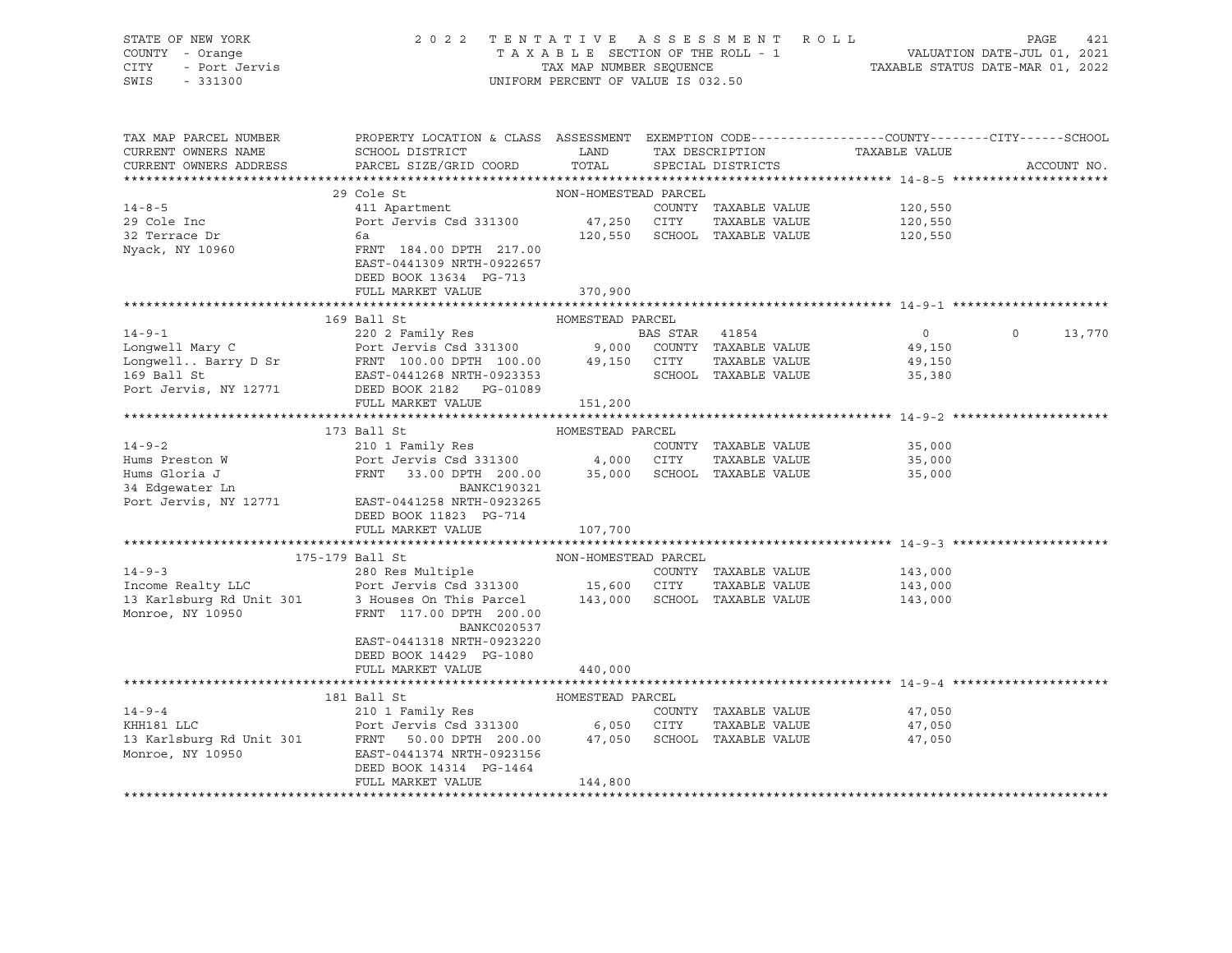# STATE OF NEW YORK 2 0 2 2 T E N T A T I V E A S S E S S M E N T R O L L PAGE 422 COUNTY - Orange T A X A B L E SECTION OF THE ROLL - 1 VALUATION DATE-JUL 01, 2021 CITY - Port Jervis TAX MAP NUMBER SEQUENCE TAXABLE STATUS DATE-MAR 01, 2022

| TAX MAP PARCEL NUMBER<br>CURRENT OWNERS NAME<br>CURRENT OWNERS ADDRESS                                                                                                                                                                                             | PROPERTY LOCATION & CLASS ASSESSMENT EXEMPTION CODE---------------COUNTY-------CITY------SCHOOL<br>SCHOOL DISTRICT LAND<br>PARCEL SIZE/GRID COORD | TOTAL            |                      | TAX DESCRIPTION TAXABLE VALUE SPECIAL DISTRICTS | ACCOUNT NO.        |
|--------------------------------------------------------------------------------------------------------------------------------------------------------------------------------------------------------------------------------------------------------------------|---------------------------------------------------------------------------------------------------------------------------------------------------|------------------|----------------------|-------------------------------------------------|--------------------|
|                                                                                                                                                                                                                                                                    |                                                                                                                                                   |                  |                      |                                                 |                    |
| 14-9-5<br>14-9-5<br>220 2 Family Res<br>220 2 Family Res<br>220 2 Family Res<br>220 2 Family Res<br>220 2 Family Res<br>220 2 Family Res<br>20,000 6,025 CITY<br>6,025 CITY<br>20,000 SCHOOL TAXABLE VALUE<br>20,000 SCHOOL TAXABLE VALUE<br>New Brita             |                                                                                                                                                   |                  |                      |                                                 |                    |
|                                                                                                                                                                                                                                                                    |                                                                                                                                                   |                  |                      | COUNTY TAXABLE VALUE 20,000                     |                    |
|                                                                                                                                                                                                                                                                    |                                                                                                                                                   |                  |                      | 20,000                                          |                    |
|                                                                                                                                                                                                                                                                    |                                                                                                                                                   |                  |                      | 20,000                                          |                    |
|                                                                                                                                                                                                                                                                    |                                                                                                                                                   |                  |                      |                                                 |                    |
|                                                                                                                                                                                                                                                                    |                                                                                                                                                   |                  |                      |                                                 |                    |
|                                                                                                                                                                                                                                                                    | FULL MARKET VALUE                                                                                                                                 | 61,500           |                      |                                                 |                    |
|                                                                                                                                                                                                                                                                    |                                                                                                                                                   |                  |                      |                                                 |                    |
|                                                                                                                                                                                                                                                                    | 14 Mill St                                                                                                                                        | HOMESTEAD PARCEL |                      |                                                 |                    |
| $14 - 9 - 7$                                                                                                                                                                                                                                                       | 210 1 Family Res                                                                                                                                  |                  | COUNTY TAXABLE VALUE | 34,000                                          |                    |
|                                                                                                                                                                                                                                                                    |                                                                                                                                                   |                  |                      | TAXABLE VALUE 34,000                            |                    |
|                                                                                                                                                                                                                                                                    |                                                                                                                                                   |                  |                      | 34,000                                          |                    |
|                                                                                                                                                                                                                                                                    |                                                                                                                                                   |                  |                      |                                                 |                    |
|                                                                                                                                                                                                                                                                    | DEED BOOK 14259 PG-1565                                                                                                                           |                  |                      |                                                 |                    |
|                                                                                                                                                                                                                                                                    | FULL MARKET VALUE                                                                                                                                 | 104,600          |                      |                                                 |                    |
|                                                                                                                                                                                                                                                                    |                                                                                                                                                   |                  |                      |                                                 |                    |
| Are a comparison of the Magnetic Comparison of the Magnetic Companies of the Companies of the Companies of the Companies of the Companies of the Companies of the Companies of the Companies of the Companies of the Companies                                     | 12 Mill St                                                                                                                                        | HOMESTEAD PARCEL |                      |                                                 |                    |
|                                                                                                                                                                                                                                                                    |                                                                                                                                                   |                  |                      | $\overline{0}$                                  | $\Omega$<br>13,770 |
|                                                                                                                                                                                                                                                                    |                                                                                                                                                   |                  |                      | 26,450                                          |                    |
|                                                                                                                                                                                                                                                                    |                                                                                                                                                   |                  | TAXABLE VALUE        | 26,450                                          |                    |
|                                                                                                                                                                                                                                                                    |                                                                                                                                                   |                  |                      | 12,680                                          |                    |
|                                                                                                                                                                                                                                                                    | DEED BOOK 11291 PG-127<br>FULL MARKET VALUE                                                                                                       | 81,400           |                      |                                                 |                    |
|                                                                                                                                                                                                                                                                    |                                                                                                                                                   |                  |                      |                                                 |                    |
|                                                                                                                                                                                                                                                                    | 10 Mill St                                                                                                                                        | HOMESTEAD PARCEL |                      |                                                 |                    |
| $14 - 9 - 9$                                                                                                                                                                                                                                                       | 311 Res vac land                                                                                                                                  |                  | COUNTY TAXABLE VALUE | 3,400                                           |                    |
|                                                                                                                                                                                                                                                                    |                                                                                                                                                   |                  |                      | TAXABLE VALUE 3,400                             |                    |
|                                                                                                                                                                                                                                                                    |                                                                                                                                                   |                  |                      | 3,400                                           |                    |
|                                                                                                                                                                                                                                                                    |                                                                                                                                                   |                  |                      |                                                 |                    |
| Fuller Kenneth C Jr<br>Fuller . Patricia A FRNT 45.00 DPTH 76.00 3,400 CITY TAXABLE VALUE<br>C/o Kenneth Fuller Jr EAST-0441221 NRTH-0923128<br>2242 Somerset Pl DEED BOOK 12734 PG-196                                                                            |                                                                                                                                                   |                  |                      |                                                 |                    |
| Naples, FL 34120                                                                                                                                                                                                                                                   | FULL MARKET VALUE                                                                                                                                 | 10,500           |                      |                                                 |                    |
|                                                                                                                                                                                                                                                                    |                                                                                                                                                   |                  |                      |                                                 |                    |
|                                                                                                                                                                                                                                                                    | 8 Mill St                                                                                                                                         | HOMESTEAD PARCEL |                      |                                                 |                    |
|                                                                                                                                                                                                                                                                    |                                                                                                                                                   |                  |                      |                                                 |                    |
| 14-9-10<br>210 1 Family Res<br>210 1 Family Res<br>2242 Somerset Pl<br>2242 Somerset Pl<br>239,250<br>2242 Somerset Pl<br>239,250<br>2242 Somerset Pl<br>239,250<br>239,250<br>239,250<br>239,250<br>239,250<br>239,250<br>239,250<br>239,250<br>239,250<br>239,25 |                                                                                                                                                   |                  |                      |                                                 |                    |
|                                                                                                                                                                                                                                                                    |                                                                                                                                                   |                  |                      |                                                 |                    |
|                                                                                                                                                                                                                                                                    |                                                                                                                                                   |                  |                      |                                                 |                    |
|                                                                                                                                                                                                                                                                    | DEED BOOK 14262 PG-453                                                                                                                            |                  |                      |                                                 |                    |
|                                                                                                                                                                                                                                                                    | FULL MARKET VALUE                                                                                                                                 | 120,800          |                      |                                                 |                    |
|                                                                                                                                                                                                                                                                    |                                                                                                                                                   |                  |                      |                                                 |                    |
|                                                                                                                                                                                                                                                                    |                                                                                                                                                   |                  |                      |                                                 |                    |
|                                                                                                                                                                                                                                                                    |                                                                                                                                                   |                  | COUNTY TAXABLE VALUE | 6,250                                           |                    |
|                                                                                                                                                                                                                                                                    |                                                                                                                                                   |                  | TAXABLE VALUE        | 6,250                                           |                    |
|                                                                                                                                                                                                                                                                    |                                                                                                                                                   |                  | SCHOOL TAXABLE VALUE | 6,250                                           |                    |
|                                                                                                                                                                                                                                                                    |                                                                                                                                                   |                  |                      |                                                 |                    |
|                                                                                                                                                                                                                                                                    |                                                                                                                                                   |                  |                      |                                                 |                    |
| 14-9-11<br>Fuller; Kenneth C Jr<br>Fuller, Eeneth C Jr<br>Fuller. Patricia<br>Fuller  Patricia<br>Fuller Jr. EAST-0441173 NRTH-0923192<br>2242 Somerset Pl<br>Naples, FL 34120<br>FULL MARKET VALUE<br>FULL MARKET VALUE<br>FULL MARKET VALUE<br>                  |                                                                                                                                                   |                  |                      |                                                 |                    |
|                                                                                                                                                                                                                                                                    |                                                                                                                                                   |                  |                      |                                                 |                    |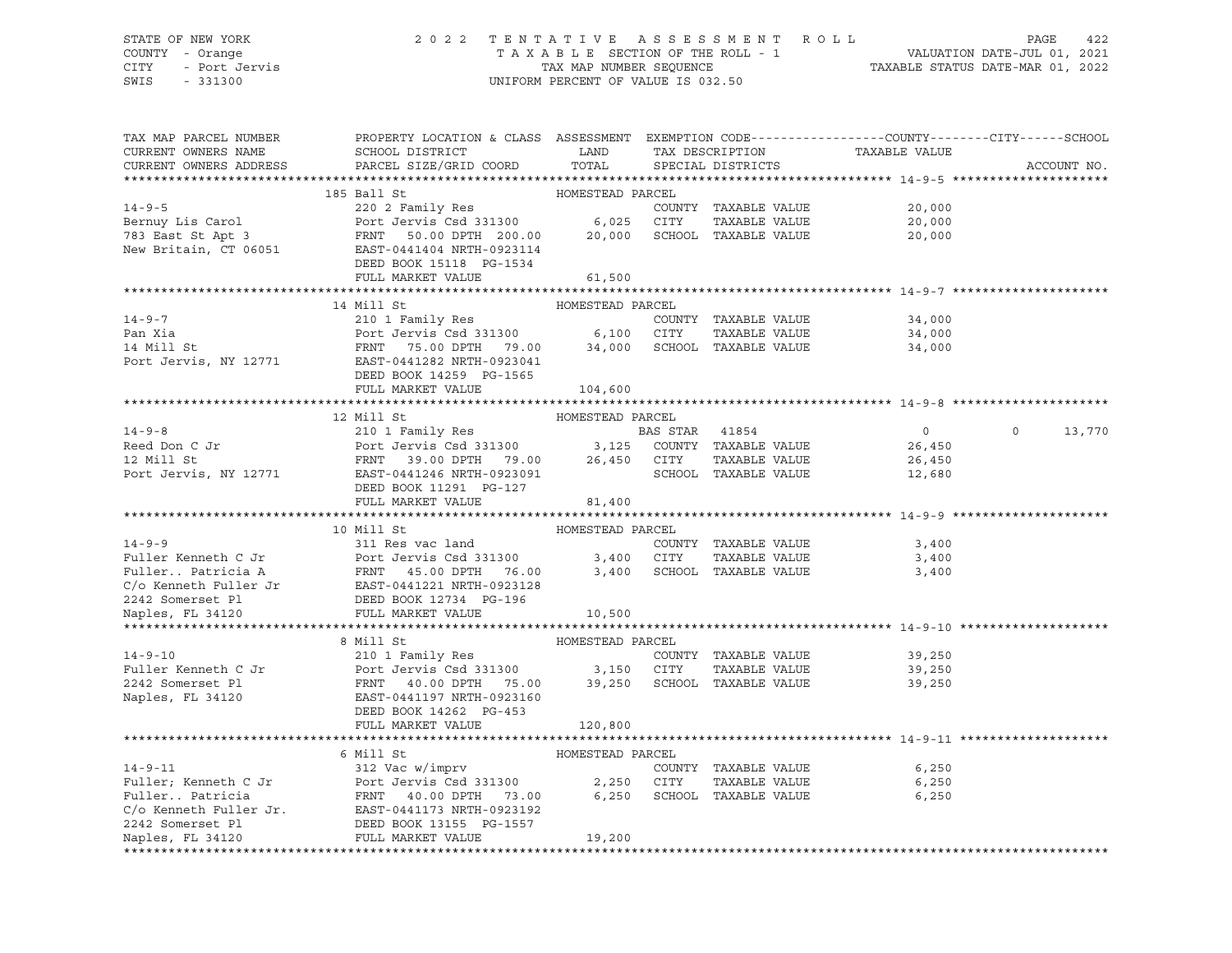#### STATE OF NEW YORK 2 0 2 2 T E N T A T I V E A S S E S S M E N T R O L L PAGE 423 COUNTY - Orange T A X A B L E SECTION OF THE ROLL - 1 VALUATION DATE-JUL 01, 2021 CITY - Port Jervis TAX MAP NUMBER SEQUENCE TAXABLE STATUS DATE-MAR 01, 2022

| TAX MAP PARCEL NUMBER<br>CURRENT OWNERS NAME                                                                                                                                                                                                           | PROPERTY LOCATION & CLASS ASSESSMENT<br>SCHOOL DISTRICT | LAND                 | TAX DESCRIPTION                       | EXEMPTION CODE-----------------COUNTY-------CITY------SCHOOL<br>TAXABLE VALUE |             |
|--------------------------------------------------------------------------------------------------------------------------------------------------------------------------------------------------------------------------------------------------------|---------------------------------------------------------|----------------------|---------------------------------------|-------------------------------------------------------------------------------|-------------|
| CURRENT OWNERS ADDRESS                                                                                                                                                                                                                                 | PARCEL SIZE/GRID COORD                                  | TOTAL                | SPECIAL DISTRICTS                     |                                                                               | ACCOUNT NO. |
|                                                                                                                                                                                                                                                        |                                                         |                      |                                       |                                                                               |             |
| $14 - 9 - 12.11$                                                                                                                                                                                                                                       | 5-7 Mill St<br>710 Manufacture                          | NON-HOMESTEAD PARCEL |                                       |                                                                               |             |
| The Spiezio Irrevocable Trust Port Jervis Csd 331300                                                                                                                                                                                                   |                                                         | 20,800 CITY          | COUNTY TAXABLE VALUE<br>TAXABLE VALUE | 57,400<br>57,400                                                              |             |
| Salvatore Spiezio as Trustee FRNT 80.00 DPTH 100.00 57,400 SCHOOL TAXABLE VALUE                                                                                                                                                                        |                                                         |                      |                                       | 57,400                                                                        |             |
| Margaret Ann Spiezio as Truste EAST-0441075 NRTH-0923097                                                                                                                                                                                               |                                                         |                      |                                       |                                                                               |             |
| 344 Old Mountain Rd DEED BOOK 14390 PG-460                                                                                                                                                                                                             |                                                         |                      |                                       |                                                                               |             |
| Port Jervis, NY 12771                                                                                                                                                                                                                                  | FULL MARKET VALUE                                       | 176,600              |                                       |                                                                               |             |
|                                                                                                                                                                                                                                                        |                                                         |                      |                                       |                                                                               |             |
|                                                                                                                                                                                                                                                        | 180 Jersey Ave                                          | NON-HOMESTEAD PARCEL |                                       |                                                                               |             |
| 14-9-12.12 (OUNT 449 Other Storag COUNT<br>Tri State Business Plaza LLC Port Jervis Csd 331300 12,450 CITY                                                                                                                                             |                                                         |                      | COUNTY TAXABLE VALUE                  | 67,000                                                                        |             |
|                                                                                                                                                                                                                                                        |                                                         |                      | TAXABLE VALUE                         | 67,000                                                                        |             |
| 180 Jersey Ave                                                                                                                                                                                                                                         | 0.54<br>ACRES                                           |                      | 67,000 SCHOOL TAXABLE VALUE           | 67,000                                                                        |             |
| Port Jervis, NY 12771 EAST-0441095 NRTH-0922974                                                                                                                                                                                                        |                                                         |                      |                                       |                                                                               |             |
|                                                                                                                                                                                                                                                        | DEED BOOK 14830 PG-1229                                 |                      |                                       |                                                                               |             |
|                                                                                                                                                                                                                                                        | FULL MARKET VALUE                                       | 206,200              |                                       |                                                                               |             |
|                                                                                                                                                                                                                                                        |                                                         |                      |                                       |                                                                               |             |
|                                                                                                                                                                                                                                                        | 176 Jersey Ave                                          | NON-HOMESTEAD PARCEL |                                       |                                                                               |             |
| $14 - 9 - 12.2$                                                                                                                                                                                                                                        | 482 Det row bldg<br>Port Jervis Csd 331300 11,475 CITY  |                      | COUNTY TAXABLE VALUE                  | 98,000                                                                        |             |
| Maiorano LLC                                                                                                                                                                                                                                           |                                                         |                      | TAXABLE VALUE                         | 98,000                                                                        |             |
| C/o 176 Jersey Avenue LLC                                                                                                                                                                                                                              | FRNT 44.00 DPTH 100.00                                  |                      | 98,000 SCHOOL TAXABLE VALUE           | 98,000                                                                        |             |
| 2176 Mountain Rd<br>Otisville, NY 10963                                                                                                                                                                                                                | BANKC160480                                             |                      |                                       |                                                                               |             |
|                                                                                                                                                                                                                                                        | EAST-0441017 NRTH-0923022                               |                      |                                       |                                                                               |             |
|                                                                                                                                                                                                                                                        | DEED BOOK 13218 PG-1978                                 |                      |                                       |                                                                               |             |
|                                                                                                                                                                                                                                                        | FULL MARKET VALUE                                       | 301,500              |                                       |                                                                               |             |
|                                                                                                                                                                                                                                                        | 174 Jersey Ave                                          | NON-HOMESTEAD PARCEL |                                       |                                                                               |             |
| $14 - 9 - 13$                                                                                                                                                                                                                                          | 438 Parking lot                                         |                      | COUNTY TAXABLE VALUE                  | 6,800                                                                         |             |
| Maiorano LLC                                                                                                                                                                                                                                           | Port Jervis Csd 331300                                  | 6,800 CITY           | TAXABLE VALUE                         | 6,800                                                                         |             |
| C/o 176 Jersey Avenue LLC FRNT 40.00 DPTH 84.00 6,800 SCHOOL TAXABLE VALUE 6,800 6,800                                                                                                                                                                 |                                                         |                      |                                       |                                                                               |             |
|                                                                                                                                                                                                                                                        | BANKC160480                                             |                      |                                       |                                                                               |             |
| 2176 Mountain Rd<br>Otisville, NY 10963                                                                                                                                                                                                                | EAST-0440994 NRTH-0923053                               |                      |                                       |                                                                               |             |
|                                                                                                                                                                                                                                                        | DEED BOOK 13218 PG-1978                                 |                      |                                       |                                                                               |             |
|                                                                                                                                                                                                                                                        | FULL MARKET VALUE                                       | 20,900               |                                       |                                                                               |             |
|                                                                                                                                                                                                                                                        |                                                         |                      |                                       |                                                                               |             |
|                                                                                                                                                                                                                                                        | 172 Jersey Ave                                          | NON-HOMESTEAD PARCEL |                                       |                                                                               |             |
| $14 - 9 - 14$                                                                                                                                                                                                                                          | 483 Converted Re                                        |                      | COUNTY TAXABLE VALUE                  | 44,700                                                                        |             |
| Weyant Family Irrevoc Trust Port Jervis Csd 331300 13,000 CITY                                                                                                                                                                                         |                                                         |                      | TAXABLE VALUE                         | 44,700                                                                        |             |
| Weyant Eric Communic Changes (Mayant ERNT 50.00 DPTH 100.00<br>Craig Weyant Changes EAST-0440970 NRTH-0923094<br>Monahan Rd CDEED BOOK 14653 PG-1941                                                                                                   |                                                         |                      | 44,700 SCHOOL TAXABLE VALUE           | 44,700                                                                        |             |
|                                                                                                                                                                                                                                                        |                                                         |                      |                                       |                                                                               |             |
|                                                                                                                                                                                                                                                        |                                                         |                      |                                       |                                                                               |             |
| Port Jervis, NY 12771                                                                                                                                                                                                                                  | FULL MARKET VALUE                                       | 137,500              |                                       |                                                                               |             |
|                                                                                                                                                                                                                                                        |                                                         | NON-HOMESTEAD PARCEL |                                       | ********************************* 14-9-15 *****                               |             |
|                                                                                                                                                                                                                                                        | 170 Jersey Ave<br>482 Det row bldg                      |                      |                                       | 69,700                                                                        |             |
|                                                                                                                                                                                                                                                        |                                                         |                      | COUNTY TAXABLE VALUE<br>TAXABLE VALUE | 69,700                                                                        |             |
| 14-9-15<br>Meas Sokha<br>Meas Sokha<br>Meas Sokha<br>Meas Sokha<br>Port Jervis Csd 331300<br>Port Jervis Csd 331300<br>Port Jervis Csd 331300<br>9,100 CITY<br>SCHOOL TAXABLE VALUE<br>TO Jersey Ave<br>EAST-0440944 NRTH-0923131<br>Port Jervis, NY 1 |                                                         |                      |                                       | 69,700                                                                        |             |
|                                                                                                                                                                                                                                                        |                                                         |                      |                                       |                                                                               |             |
|                                                                                                                                                                                                                                                        |                                                         |                      |                                       |                                                                               |             |
|                                                                                                                                                                                                                                                        | FULL MARKET VALUE                                       | 214,500              |                                       |                                                                               |             |
|                                                                                                                                                                                                                                                        |                                                         |                      |                                       |                                                                               |             |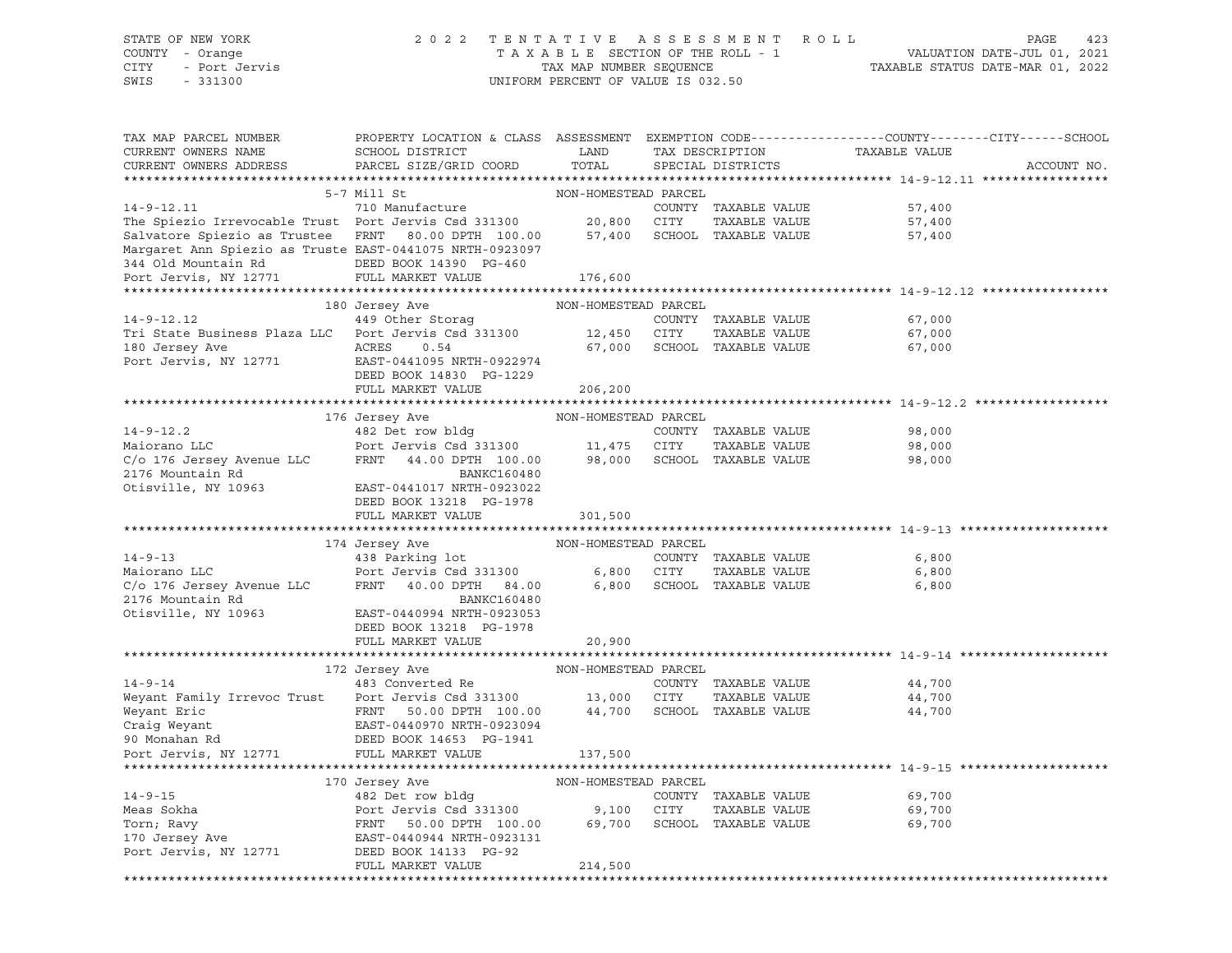#### STATE OF NEW YORK 2 0 2 2 T E N T A T I V E A S S E S S M E N T R O L L PAGE 424 COUNTY - Orange T A X A B L E SECTION OF THE ROLL - 1 VALUATION DATE-JUL 01, 2021 CITY - Port Jervis TAX MAP NUMBER SEQUENCE TAXABLE STATUS DATE-MAR 01, 2022 SWIS - 331300 UNIFORM PERCENT OF VALUE IS 032.50

| TAX MAP PARCEL NUMBER<br>CURRENT OWNERS NAME                                                                                                                                                                                                           | PROPERTY LOCATION & CLASS ASSESSMENT EXEMPTION CODE----------------COUNTY-------CITY------SCHOOL<br>${\tt SCHOOL\,\, DISTRICT}\qquad \qquad {\tt LAND}\qquad \qquad {\tt TAX\,\, DESCRIPTION}\qquad \qquad {\tt TAXABLE\,\, VALUE}$ |                      |                   |                             |                                                                                                                   |
|--------------------------------------------------------------------------------------------------------------------------------------------------------------------------------------------------------------------------------------------------------|-------------------------------------------------------------------------------------------------------------------------------------------------------------------------------------------------------------------------------------|----------------------|-------------------|-----------------------------|-------------------------------------------------------------------------------------------------------------------|
| CURRENT OWNERS ADDRESS                                                                                                                                                                                                                                 | PARCEL SIZE/GRID COORD TOTAL                                                                                                                                                                                                        |                      | SPECIAL DISTRICTS |                             | ACCOUNT NO.                                                                                                       |
|                                                                                                                                                                                                                                                        | 5 Owen St                                                                                                                                                                                                                           | HOMESTEAD PARCEL     |                   |                             |                                                                                                                   |
| 14-9-16<br>Wang Dingyi<br>210 1 Family Res<br>210 1 Family Res<br>210 1 Family Res<br>210 1 Family Res<br>210 1 Family Res<br>210 1 Family Res<br>210 21 GUNTY TAXABLE VALUE<br>28,500<br>4,500 CITY TAXABLE VALUE<br>28,500<br>21 GUNTY TAXABLE VALUE |                                                                                                                                                                                                                                     |                      |                   |                             |                                                                                                                   |
|                                                                                                                                                                                                                                                        |                                                                                                                                                                                                                                     |                      |                   |                             |                                                                                                                   |
|                                                                                                                                                                                                                                                        |                                                                                                                                                                                                                                     |                      |                   |                             |                                                                                                                   |
|                                                                                                                                                                                                                                                        |                                                                                                                                                                                                                                     |                      |                   |                             |                                                                                                                   |
|                                                                                                                                                                                                                                                        | DEED BOOK 14397 PG-1607                                                                                                                                                                                                             |                      |                   |                             |                                                                                                                   |
|                                                                                                                                                                                                                                                        | FULL MARKET VALUE                                                                                                                                                                                                                   | 118,500              |                   |                             |                                                                                                                   |
|                                                                                                                                                                                                                                                        |                                                                                                                                                                                                                                     |                      |                   |                             |                                                                                                                   |
|                                                                                                                                                                                                                                                        | 7 Owen St                                                                                                                                                                                                                           | NON-HOMESTEAD PARCEL |                   |                             |                                                                                                                   |
| 411 Apartment<br>EXECTION TRAVABLE VALUE<br>Manzo as Trustee Vincent<br>Manzo as Trustee Vincent<br>Manzo as Trustee Vincent<br>FRNT 50.00 DPTH 100.00 81,000 SCHOOL TAXABLE VALUE<br>125 Timber Ridge Dr<br>Shohola, PA 18458<br>DEED BOOK 14         |                                                                                                                                                                                                                                     |                      |                   | 81,000                      |                                                                                                                   |
|                                                                                                                                                                                                                                                        |                                                                                                                                                                                                                                     |                      |                   |                             |                                                                                                                   |
|                                                                                                                                                                                                                                                        |                                                                                                                                                                                                                                     |                      |                   | 81,000<br>81,000            |                                                                                                                   |
|                                                                                                                                                                                                                                                        |                                                                                                                                                                                                                                     |                      |                   |                             |                                                                                                                   |
|                                                                                                                                                                                                                                                        |                                                                                                                                                                                                                                     |                      |                   |                             |                                                                                                                   |
|                                                                                                                                                                                                                                                        | FULL MARKET VALUE                                                                                                                                                                                                                   | 249,200              |                   |                             |                                                                                                                   |
|                                                                                                                                                                                                                                                        |                                                                                                                                                                                                                                     |                      |                   |                             |                                                                                                                   |
|                                                                                                                                                                                                                                                        | 11 Owen St                                                                                                                                                                                                                          | HOMESTEAD PARCEL     |                   |                             |                                                                                                                   |
|                                                                                                                                                                                                                                                        |                                                                                                                                                                                                                                     |                      |                   |                             |                                                                                                                   |
|                                                                                                                                                                                                                                                        |                                                                                                                                                                                                                                     |                      |                   |                             |                                                                                                                   |
|                                                                                                                                                                                                                                                        |                                                                                                                                                                                                                                     |                      |                   |                             |                                                                                                                   |
| 14-9-18<br>Fu Shaoying<br>Port Jervis Csd 331300<br>Port Jervis Csd 331300<br>Port Jervis Csd 331300<br>Port Jervis Csd 331300<br>Port Jervis Csd 331300<br>Port Jervis Csd 331300<br>Port Jervis Csd 331300<br>Port Jervis Csd 331300<br>Port Jer     |                                                                                                                                                                                                                                     |                      |                   |                             |                                                                                                                   |
|                                                                                                                                                                                                                                                        | DEED BOOK 14454 PG-1910                                                                                                                                                                                                             |                      |                   |                             |                                                                                                                   |
|                                                                                                                                                                                                                                                        | FULL MARKET VALUE 119,800                                                                                                                                                                                                           |                      |                   |                             |                                                                                                                   |
|                                                                                                                                                                                                                                                        |                                                                                                                                                                                                                                     |                      |                   |                             |                                                                                                                   |
| 13 Owen St<br>210 1 Family Res<br>210 1 Family Res<br>210 1 Family Res<br>29,000 COUNTY TAXABLE VALUE<br>277 Chestnut Ridge Rd Ste 301 FRNT 33.00 DPTH 100.00 32,000 SCHOOL TAXABLE VALUE<br>32,000 32,000 SCHOOL TAXABLE VALUE<br>32,000 32           |                                                                                                                                                                                                                                     |                      |                   |                             |                                                                                                                   |
|                                                                                                                                                                                                                                                        |                                                                                                                                                                                                                                     |                      |                   |                             |                                                                                                                   |
|                                                                                                                                                                                                                                                        |                                                                                                                                                                                                                                     |                      |                   |                             |                                                                                                                   |
|                                                                                                                                                                                                                                                        |                                                                                                                                                                                                                                     |                      |                   |                             |                                                                                                                   |
| Chestnut Ridge, NY 10977 EAST-0441148 NRTH-0923255                                                                                                                                                                                                     |                                                                                                                                                                                                                                     |                      |                   |                             |                                                                                                                   |
|                                                                                                                                                                                                                                                        | DEED BOOK 14521 PG-583                                                                                                                                                                                                              |                      |                   |                             |                                                                                                                   |
|                                                                                                                                                                                                                                                        | FULL MARKET VALUE                                                                                                                                                                                                                   | 98,500               |                   |                             |                                                                                                                   |
|                                                                                                                                                                                                                                                        |                                                                                                                                                                                                                                     |                      |                   |                             |                                                                                                                   |
|                                                                                                                                                                                                                                                        | 15 Owen St                                                                                                                                                                                                                          | HOMESTEAD PARCEL     |                   |                             |                                                                                                                   |
| 14-9-20<br>Bernuy Lis Carol 210 1 Family Res<br>Port Jervis Csd 331300 2,950 CITY TAXABLE VALUE 32,800<br>783 East St Apt 3 FRNT 33.00 DPTH 100.00 32,800 SCHOOL TAXABLE VALUE 32,800<br>New Britain, CT 06051 EAST-0441178 NRTH-09232                 |                                                                                                                                                                                                                                     |                      |                   |                             |                                                                                                                   |
|                                                                                                                                                                                                                                                        |                                                                                                                                                                                                                                     |                      |                   |                             |                                                                                                                   |
|                                                                                                                                                                                                                                                        |                                                                                                                                                                                                                                     |                      |                   |                             |                                                                                                                   |
|                                                                                                                                                                                                                                                        |                                                                                                                                                                                                                                     |                      |                   |                             |                                                                                                                   |
|                                                                                                                                                                                                                                                        | DEED BOOK 14554 PG-1557                                                                                                                                                                                                             |                      |                   |                             |                                                                                                                   |
|                                                                                                                                                                                                                                                        | FULL MARKET VALUE                                                                                                                                                                                                                   | 100,900              |                   |                             |                                                                                                                   |
|                                                                                                                                                                                                                                                        |                                                                                                                                                                                                                                     |                      |                   |                             |                                                                                                                   |
|                                                                                                                                                                                                                                                        |                                                                                                                                                                                                                                     |                      |                   |                             |                                                                                                                   |
|                                                                                                                                                                                                                                                        |                                                                                                                                                                                                                                     |                      |                   |                             | $\begin{array}{cccc} & 0 & & 0 & & 13\,,770 \\ 1\,,130 & & 1\,,130 & & 1\,,130 \\ & 30\,,670 & & & & \end{array}$ |
|                                                                                                                                                                                                                                                        |                                                                                                                                                                                                                                     |                      |                   |                             |                                                                                                                   |
|                                                                                                                                                                                                                                                        |                                                                                                                                                                                                                                     |                      |                   | 30,670                      |                                                                                                                   |
|                                                                                                                                                                                                                                                        |                                                                                                                                                                                                                                     |                      |                   | SCHOOL TAXABLE VALUE 16,900 |                                                                                                                   |
|                                                                                                                                                                                                                                                        |                                                                                                                                                                                                                                     |                      |                   |                             |                                                                                                                   |
|                                                                                                                                                                                                                                                        |                                                                                                                                                                                                                                     |                      |                   |                             |                                                                                                                   |
|                                                                                                                                                                                                                                                        |                                                                                                                                                                                                                                     |                      |                   |                             |                                                                                                                   |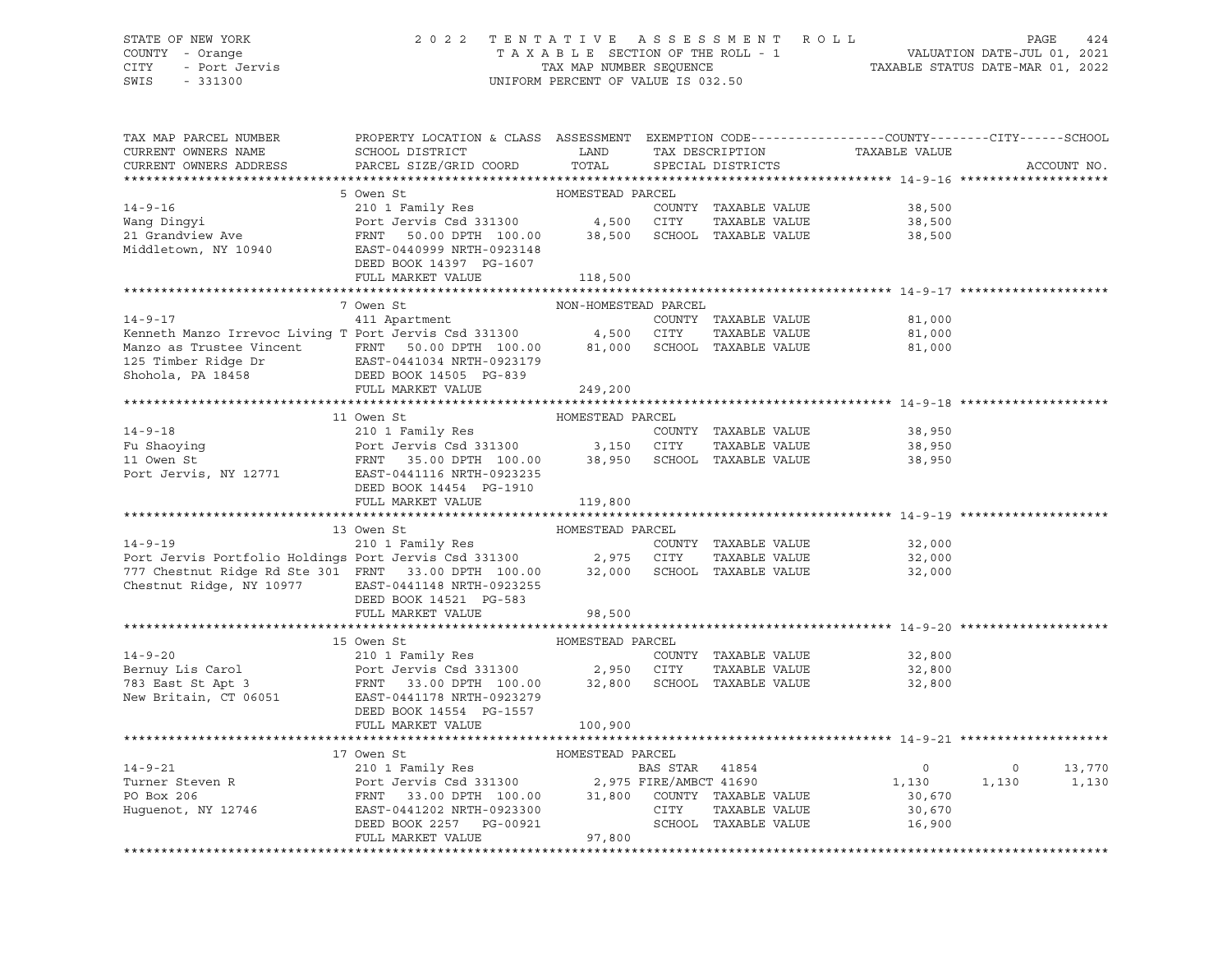# STATE OF NEW YORK 2 0 2 2 T E N T A T I V E A S S E S S M E N T R O L L PAGE 425 COUNTY - Orange T A X A B L E SECTION OF THE ROLL - 1 VALUATION DATE-JUL 01, 2021 CITY - Port Jervis TAX MAP NUMBER SEQUENCE TAXABLE STATUS DATE-MAR 01, 2022

| TAX MAP PARCEL NUMBER<br>CURRENT OWNERS NAME<br>CURRENT OWNERS ADDRESS                                                                                                                                                                                 | PROPERTY LOCATION & CLASS ASSESSMENT EXEMPTION CODE----------------COUNTY-------CITY------SCHOOL<br><b>Example 12 TEAMPLE 12 TEAMPLE</b><br>SCHOOL DISTRICT<br>PARCEL SIZE/GRID COORD | TOTAL            | TAX DESCRIPTION<br>SPECIAL DISTRICTS | TAXABLE VALUE                         | ACCOUNT NO. |
|--------------------------------------------------------------------------------------------------------------------------------------------------------------------------------------------------------------------------------------------------------|---------------------------------------------------------------------------------------------------------------------------------------------------------------------------------------|------------------|--------------------------------------|---------------------------------------|-------------|
|                                                                                                                                                                                                                                                        |                                                                                                                                                                                       |                  |                                      |                                       |             |
|                                                                                                                                                                                                                                                        | 19 Owen St                                                                                                                                                                            | HOMESTEAD PARCEL |                                      |                                       |             |
| 14-9-22<br>2002 Family Res<br>2002 Family Res<br>2002 Family Res<br>2002 Family Res<br>2003 Family Res<br>2003 Family Res<br>2003 Family Res<br>2003 FaxABLE VALUE<br>2003 FAXABLE VALUE<br>2003 FAXABLE VALUE<br>2003 FAXABLE VALUE<br>2003 CHOOL TAX |                                                                                                                                                                                       |                  |                                      |                                       |             |
|                                                                                                                                                                                                                                                        |                                                                                                                                                                                       |                  |                                      |                                       |             |
|                                                                                                                                                                                                                                                        |                                                                                                                                                                                       |                  |                                      |                                       |             |
|                                                                                                                                                                                                                                                        |                                                                                                                                                                                       |                  |                                      |                                       |             |
| Port Jervis, NY 12771 DEED BOOK 14348 PG-1670                                                                                                                                                                                                          |                                                                                                                                                                                       |                  |                                      |                                       |             |
|                                                                                                                                                                                                                                                        | FULL MARKET VALUE                                                                                                                                                                     | 138,500          |                                      |                                       |             |
|                                                                                                                                                                                                                                                        |                                                                                                                                                                                       |                  |                                      |                                       |             |
|                                                                                                                                                                                                                                                        | 153 Front St                                                                                                                                                                          | HOMESTEAD PARCEL |                                      |                                       |             |
| $14 - 10 - 1$                                                                                                                                                                                                                                          | 230 3 Family Res                                                                                                                                                                      |                  | COUNTY TAXABLE VALUE                 | 50,875                                |             |
|                                                                                                                                                                                                                                                        |                                                                                                                                                                                       |                  |                                      | 50,875                                |             |
|                                                                                                                                                                                                                                                        |                                                                                                                                                                                       |                  |                                      | 50,875                                |             |
| Jess Curtis Inc<br>7 Ferguson St<br>Port Jervis Csd 331300 4,150 CITY TAXABLE VALUE<br>Port Jervis, NY 12771 EAST-0440728 NRTH-0923660                                                                                                                 |                                                                                                                                                                                       |                  |                                      |                                       |             |
|                                                                                                                                                                                                                                                        | DEED BOOK 14927 PG-1537                                                                                                                                                               |                  |                                      |                                       |             |
|                                                                                                                                                                                                                                                        | FULL MARKET VALUE                                                                                                                                                                     | 156,500          |                                      |                                       |             |
|                                                                                                                                                                                                                                                        |                                                                                                                                                                                       |                  |                                      |                                       |             |
|                                                                                                                                                                                                                                                        | HOMESTEAD PARCEL<br>155 Front St                                                                                                                                                      |                  |                                      |                                       |             |
| $14 - 10 - 2$                                                                                                                                                                                                                                          | 220 2 Family Res                                                                                                                                                                      |                  | COUNTY TAXABLE VALUE                 | 44,250                                |             |
|                                                                                                                                                                                                                                                        |                                                                                                                                                                                       |                  | TAXABLE VALUE                        | 44,250                                |             |
|                                                                                                                                                                                                                                                        |                                                                                                                                                                                       |                  |                                      | 44,250                                |             |
| PO Box 3897<br>Dana Point, CA 92629<br>Dana Point, CA 92629<br>Point Poor 13830, PO-77                                                                                                                                                                 |                                                                                                                                                                                       |                  |                                      |                                       |             |
|                                                                                                                                                                                                                                                        | DEED BOOK 13839 PG-77                                                                                                                                                                 |                  |                                      |                                       |             |
|                                                                                                                                                                                                                                                        | FULL MARKET VALUE                                                                                                                                                                     | 136,200          |                                      |                                       |             |
|                                                                                                                                                                                                                                                        |                                                                                                                                                                                       |                  |                                      |                                       |             |
|                                                                                                                                                                                                                                                        | 157 Front St                                                                                                                                                                          | HOMESTEAD PARCEL |                                      |                                       |             |
|                                                                                                                                                                                                                                                        |                                                                                                                                                                                       |                  |                                      |                                       |             |
|                                                                                                                                                                                                                                                        |                                                                                                                                                                                       |                  |                                      |                                       |             |
|                                                                                                                                                                                                                                                        |                                                                                                                                                                                       |                  |                                      |                                       |             |
| 14-10-3<br>210 1 Family Res<br>210 1 Family Res<br>210 1 Family Res<br>210 1 Family Res<br>210 1 Family Res<br>210 1 Family Res<br>27.075 CITY TAXABLE VALUE<br>27.075 CITY TAXABLE VALUE<br>40,000<br>27.075 CITY TAXABLE VALUE<br>40,000<br>27.075 C |                                                                                                                                                                                       |                  |                                      |                                       |             |
|                                                                                                                                                                                                                                                        | DEED BOOK 14684 PG-702                                                                                                                                                                |                  |                                      |                                       |             |
|                                                                                                                                                                                                                                                        | FULL MARKET VALUE                                                                                                                                                                     | 123,100          |                                      |                                       |             |
|                                                                                                                                                                                                                                                        |                                                                                                                                                                                       |                  |                                      |                                       |             |
|                                                                                                                                                                                                                                                        | 159 Front St                                                                                                                                                                          | HOMESTEAD PARCEL |                                      |                                       |             |
|                                                                                                                                                                                                                                                        |                                                                                                                                                                                       |                  |                                      | 38,900                                |             |
|                                                                                                                                                                                                                                                        |                                                                                                                                                                                       |                  |                                      | 38,900                                |             |
| 14-10-4<br>14-10-4<br>210 1 Family Res<br>Piatt Daryl Port Jervis Csd 331300<br>Port Jervis Csd 331300<br>PO Box 38<br>PRNT 25.00 DPTH 84.00 38,900 SCHOOL TAXABLE VALUE                                                                               |                                                                                                                                                                                       |                  |                                      | 38,900                                |             |
| Port Jervis, NY 12771                                                                                                                                                                                                                                  | BANK0230040                                                                                                                                                                           |                  |                                      |                                       |             |
|                                                                                                                                                                                                                                                        | EAST-0440789 NRTH-0923576                                                                                                                                                             |                  |                                      |                                       |             |
|                                                                                                                                                                                                                                                        | DEED BOOK 13145 PG-529                                                                                                                                                                |                  |                                      |                                       |             |
|                                                                                                                                                                                                                                                        | FULL MARKET VALUE                                                                                                                                                                     | 119,700          |                                      |                                       |             |
|                                                                                                                                                                                                                                                        |                                                                                                                                                                                       |                  |                                      |                                       |             |
|                                                                                                                                                                                                                                                        |                                                                                                                                                                                       |                  |                                      |                                       |             |
|                                                                                                                                                                                                                                                        |                                                                                                                                                                                       |                  |                                      |                                       |             |
|                                                                                                                                                                                                                                                        |                                                                                                                                                                                       |                  |                                      | COUNTY TAXABLE VALUE 15,450<br>15,450 |             |
|                                                                                                                                                                                                                                                        |                                                                                                                                                                                       |                  |                                      | 15,450                                |             |
|                                                                                                                                                                                                                                                        |                                                                                                                                                                                       |                  |                                      |                                       |             |
|                                                                                                                                                                                                                                                        | DEED BOOK 12167 PG-1281                                                                                                                                                               |                  |                                      |                                       |             |
|                                                                                                                                                                                                                                                        | FULL MARKET VALUE                                                                                                                                                                     | 47,500           |                                      |                                       |             |
|                                                                                                                                                                                                                                                        |                                                                                                                                                                                       |                  |                                      |                                       |             |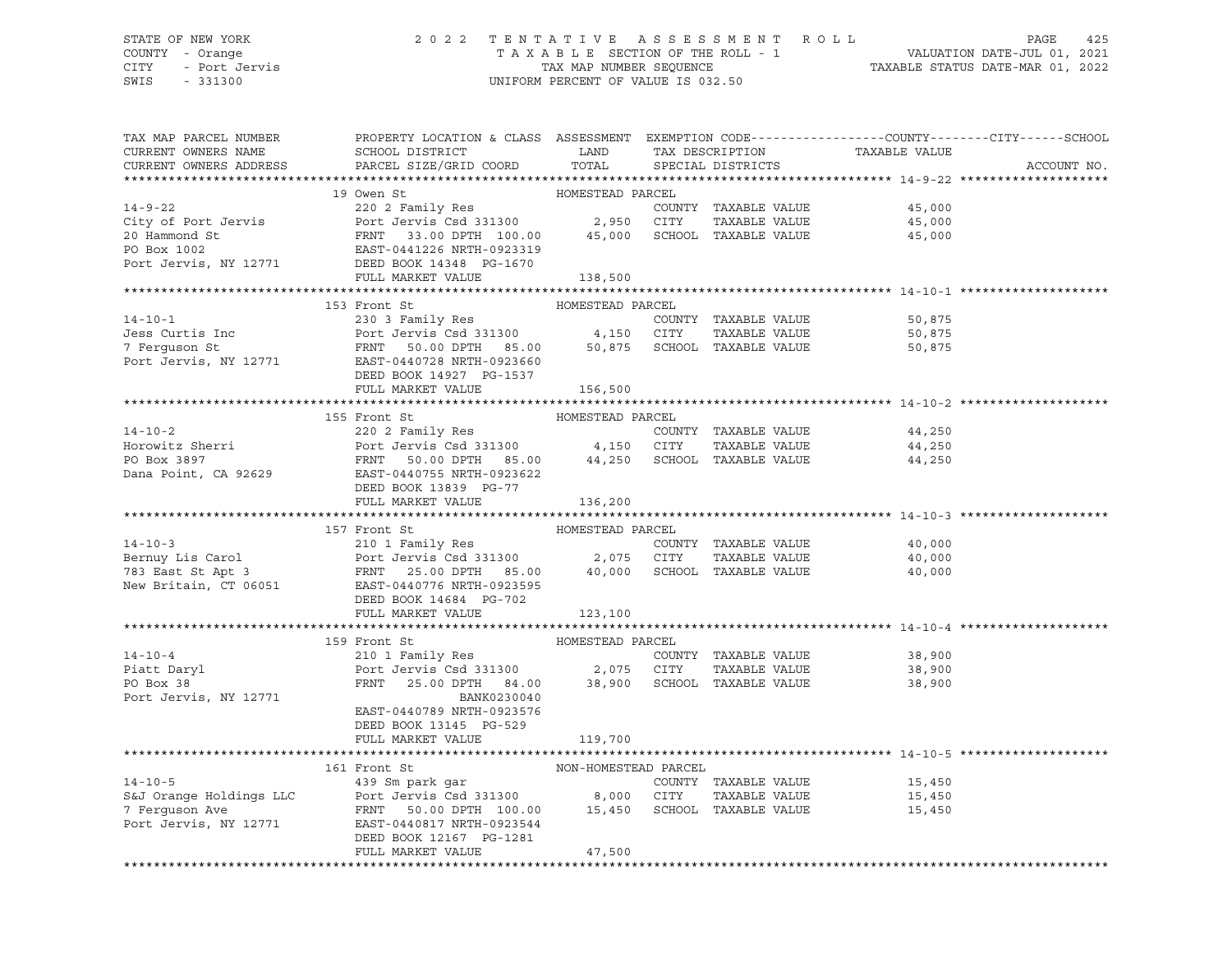#### STATE OF NEW YORK 2 0 2 2 T E N T A T I V E A S S E S S M E N T R O L L PAGE 426 COUNTY - Orange T A X A B L E SECTION OF THE ROLL - 1 VALUATION DATE-JUL 01, 2021 CITY - Port Jervis TAX MAP NUMBER SEQUENCE TAXABLE STATUS DATE-MAR 01, 2022

| TAX MAP PARCEL NUMBER                                                                                                                                                                                                                                    | PROPERTY LOCATION & CLASS ASSESSMENT EXEMPTION CODE----------------COUNTY-------CITY------SCHOOL |                  |                      |                                                 |                |             |
|----------------------------------------------------------------------------------------------------------------------------------------------------------------------------------------------------------------------------------------------------------|--------------------------------------------------------------------------------------------------|------------------|----------------------|-------------------------------------------------|----------------|-------------|
| CURRENT OWNERS NAME                                                                                                                                                                                                                                      | <b>LAND</b><br>SCHOOL DISTRICT                                                                   |                  |                      | TAX DESCRIPTION TAXABLE VALUE SPECIAL DISTRICTS |                |             |
| CURRENT OWNERS ADDRESS                                                                                                                                                                                                                                   | PARCEL SIZE/GRID COORD                                                                           | TOTAL            |                      |                                                 |                | ACCOUNT NO. |
|                                                                                                                                                                                                                                                          |                                                                                                  |                  |                      |                                                 |                |             |
|                                                                                                                                                                                                                                                          | 163 Front St                                                                                     |                  |                      |                                                 |                |             |
|                                                                                                                                                                                                                                                          |                                                                                                  |                  | COUNTY TAXABLE VALUE | 37,750                                          |                |             |
|                                                                                                                                                                                                                                                          |                                                                                                  |                  |                      | TAXABLE VALUE 37,750<br>TAXABLE VALUE 37,750    |                |             |
|                                                                                                                                                                                                                                                          |                                                                                                  |                  |                      |                                                 |                |             |
| Port Jervis, NY 12771 EAST-0440849 NRTH-0923510                                                                                                                                                                                                          |                                                                                                  |                  |                      |                                                 |                |             |
|                                                                                                                                                                                                                                                          | DEED BOOK 14241 PG-1815                                                                          |                  |                      |                                                 |                |             |
|                                                                                                                                                                                                                                                          | FULL MARKET VALUE                                                                                | 116,200          |                      |                                                 |                |             |
|                                                                                                                                                                                                                                                          |                                                                                                  |                  |                      |                                                 |                |             |
|                                                                                                                                                                                                                                                          | 165 Front St                                                                                     | HOMESTEAD PARCEL |                      |                                                 |                |             |
|                                                                                                                                                                                                                                                          |                                                                                                  |                  |                      | 1,130<br>6,233                                  | 1,130          | 1,130       |
| 14-10-7<br>Finch Raymond<br>Finch Dolores<br>Finch Dolores<br>FRNT 38.00 DPTH 117.00<br>FIRE/AMBCT 41690<br>FIRE/AMBCT 41690<br>FIRE/AMBCT 41690<br>FIRE/AMBCT 41690<br>FIRE/AMBCT 41690<br>FIRE/AMBCT 41690<br>FIRE/AMBCT 41690<br>220 2 Family Res<br> |                                                                                                  |                  |                      |                                                 | 4,522          | 4,522       |
|                                                                                                                                                                                                                                                          |                                                                                                  |                  |                      | $\overline{0}$                                  | $\overline{0}$ | 34,390      |
|                                                                                                                                                                                                                                                          |                                                                                                  |                  | COUNTY TAXABLE VALUE | 34,187                                          |                |             |
|                                                                                                                                                                                                                                                          |                                                                                                  |                  |                      | 35,898                                          |                |             |
|                                                                                                                                                                                                                                                          |                                                                                                  |                  |                      | 1,508                                           |                |             |
|                                                                                                                                                                                                                                                          |                                                                                                  |                  |                      |                                                 |                |             |
|                                                                                                                                                                                                                                                          | 167 Front St                                                                                     | HOMESTEAD PARCEL |                      |                                                 |                |             |
|                                                                                                                                                                                                                                                          |                                                                                                  |                  |                      | COUNTY TAXABLE VALUE 39,000                     |                |             |
| 197 FIGHT ST<br>210 1 Family Res<br>Port Jervis Portfolio Holdings Port Jervis Csd 331300 3,750 CITY TAXABLE VALUE<br>777 Chestnut Ridge Rd Ste 301 FRNT 38.00 DPTH 117.00 39,000 SCHOOL TAXABLE VALUE                                                   |                                                                                                  |                  |                      | 39,000                                          |                |             |
|                                                                                                                                                                                                                                                          |                                                                                                  |                  |                      | 39,000                                          |                |             |
| Chestnut Ridge, NY 10977 EAST-0440896 NRTH-0923431                                                                                                                                                                                                       |                                                                                                  |                  |                      |                                                 |                |             |
|                                                                                                                                                                                                                                                          | DEED BOOK 14521 PG-590                                                                           |                  |                      |                                                 |                |             |
|                                                                                                                                                                                                                                                          | FULL MARKET VALUE                                                                                | 120,000          |                      |                                                 |                |             |
|                                                                                                                                                                                                                                                          |                                                                                                  |                  |                      |                                                 |                |             |
|                                                                                                                                                                                                                                                          | 169 Front St                                                                                     | HOMESTEAD PARCEL |                      |                                                 |                |             |
| $14 - 10 - 9$                                                                                                                                                                                                                                            | 311 Res vac land                                                                                 |                  | COUNTY TAXABLE VALUE | 2,675                                           |                |             |
|                                                                                                                                                                                                                                                          |                                                                                                  |                  |                      | TAXABLE VALUE 2,675                             |                |             |
|                                                                                                                                                                                                                                                          |                                                                                                  |                  |                      | 2,675                                           |                |             |
|                                                                                                                                                                                                                                                          |                                                                                                  |                  |                      |                                                 |                |             |
|                                                                                                                                                                                                                                                          | DEED BOOK 14733 PG-1577                                                                          |                  |                      |                                                 |                |             |
|                                                                                                                                                                                                                                                          | FULL MARKET VALUE                                                                                | 8,200            |                      |                                                 |                |             |
|                                                                                                                                                                                                                                                          |                                                                                                  |                  |                      |                                                 |                |             |
|                                                                                                                                                                                                                                                          | 171 Front St                                                                                     | HOMESTEAD PARCEL |                      |                                                 |                |             |
|                                                                                                                                                                                                                                                          |                                                                                                  |                  |                      | $\overline{0}$                                  | $\circ$        | 34,390      |
|                                                                                                                                                                                                                                                          |                                                                                                  |                  |                      | 37,450                                          |                |             |
| 1/1 Front St<br>210 1 Family Res<br>Conklin William P Port Jervis Csd 331300 4,250 COUNTY TAXABLE VALUE<br>Conklin Lynnann Marie FRNT 43.00 DPTH 121.00 37,450 CITY TAXABLE VALUE<br>171 Front St<br>EAST-0440936 NRTH-0923381 SCHOOL TA                 |                                                                                                  |                  | TAXABLE VALUE        | 37,450                                          |                |             |
|                                                                                                                                                                                                                                                          |                                                                                                  |                  |                      | 3,060                                           |                |             |
| Port Jervis, NY 12771 DEED BOOK 14015 PG-1744                                                                                                                                                                                                            |                                                                                                  |                  |                      |                                                 |                |             |
|                                                                                                                                                                                                                                                          | FULL MARKET VALUE                                                                                | 115,200          |                      |                                                 |                |             |
|                                                                                                                                                                                                                                                          |                                                                                                  |                  |                      |                                                 |                |             |
|                                                                                                                                                                                                                                                          | 175-177 Front St                                                                                 | HOMESTEAD PARCEL |                      |                                                 |                |             |
| $14 - 10 - 11$                                                                                                                                                                                                                                           | 311 Res vac land                                                                                 |                  | COUNTY TAXABLE VALUE | 7,200                                           |                |             |
|                                                                                                                                                                                                                                                          |                                                                                                  |                  | TAXABLE VALUE        | 7,200                                           |                |             |
|                                                                                                                                                                                                                                                          |                                                                                                  |                  | SCHOOL TAXABLE VALUE | 7,200                                           |                |             |
| Port Jervis, NY 12771                                                                                                                                                                                                                                    | EAST-0440972 NRTH-0923327                                                                        |                  |                      |                                                 |                |             |
|                                                                                                                                                                                                                                                          | DEED BOOK 14575 PG-1562                                                                          |                  |                      |                                                 |                |             |
|                                                                                                                                                                                                                                                          | FULL MARKET VALUE                                                                                | 22,200           |                      |                                                 |                |             |
|                                                                                                                                                                                                                                                          |                                                                                                  |                  |                      |                                                 |                |             |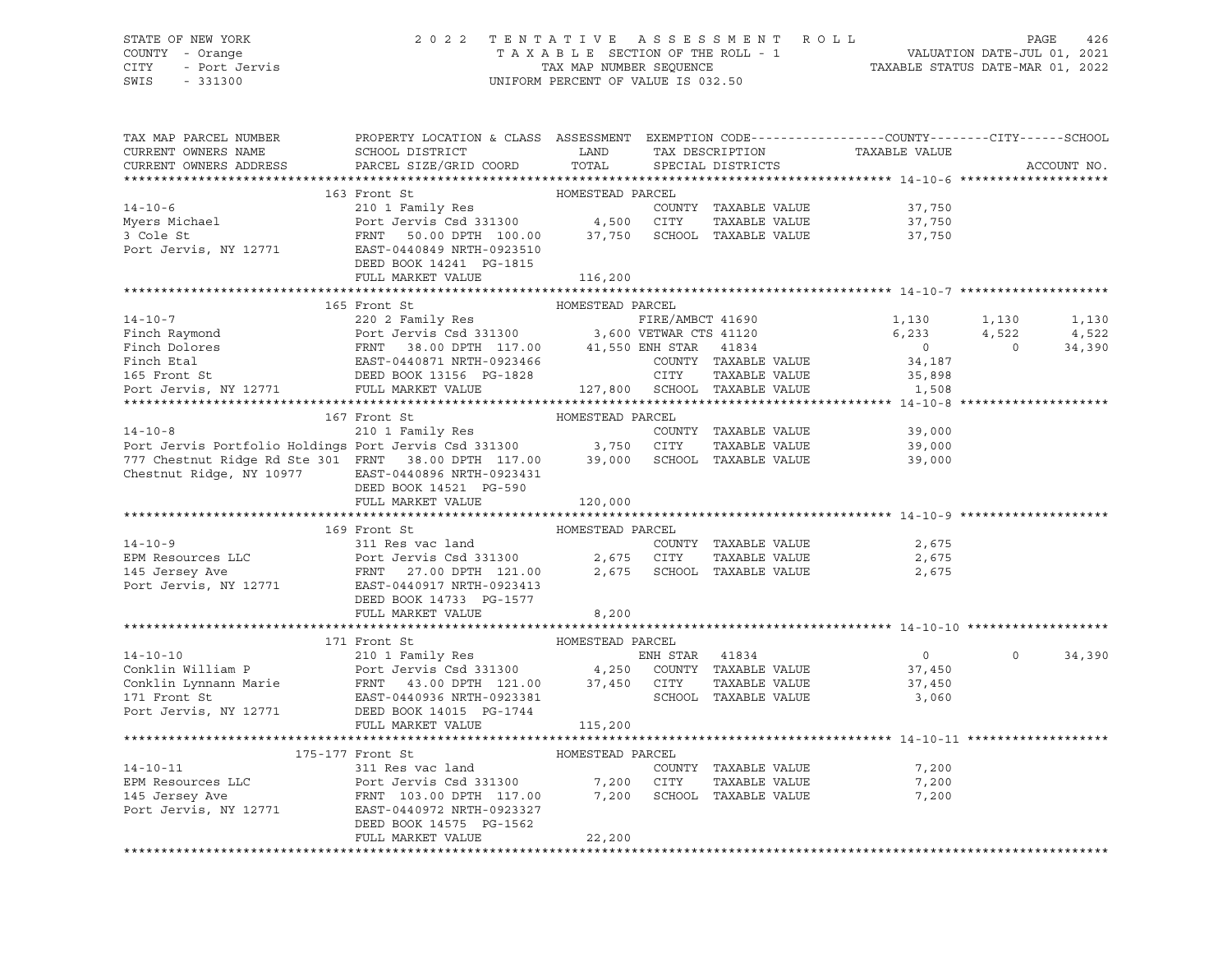## STATE OF NEW YORK 2 0 2 2 T E N T A T I V E A S S E S S M E N T R O L L PAGE 427 COUNTY - Orange T A X A B L E SECTION OF THE ROLL - 1 VALUATION DATE-JUL 01, 2021 CITY - Port Jervis TAX MAP NUMBER SEQUENCE TAXABLE STATUS DATE-MAR 01, 2022

| TAX MAP PARCEL NUMBER<br>CURRENT OWNERS NAME<br>CURRENT OWNERS ADDRESS                                                                                                                                                                                                                                                                                                                                                                           | PROPERTY LOCATION & CLASS ASSESSMENT EXEMPTION CODE----------------COUNTY-------CITY------SCHOOL<br><b>EXAMPLE SERVICE SERVICE SERVICE SERVICE SERVICE SERVICE SERVICE SERVICE SERVICE SERVICE SERVICE SERVICE SERVICE</b><br>SCHOOL DISTRICT<br>PARCEL SIZE/GRID COORD | TOTAL            | TAX DESCRIPTION<br>SPECIAL DISTRICTS          | TAXABLE VALUE                                     | ACCOUNT NO. |
|--------------------------------------------------------------------------------------------------------------------------------------------------------------------------------------------------------------------------------------------------------------------------------------------------------------------------------------------------------------------------------------------------------------------------------------------------|-------------------------------------------------------------------------------------------------------------------------------------------------------------------------------------------------------------------------------------------------------------------------|------------------|-----------------------------------------------|---------------------------------------------------|-------------|
|                                                                                                                                                                                                                                                                                                                                                                                                                                                  |                                                                                                                                                                                                                                                                         |                  |                                               |                                                   |             |
|                                                                                                                                                                                                                                                                                                                                                                                                                                                  | 6 Owen St                                                                                                                                                                                                                                                               | HOMESTEAD PARCEL |                                               |                                                   |             |
| $14 - 10 - 12$                                                                                                                                                                                                                                                                                                                                                                                                                                   | 210 1 Family Res<br>Port Jervis Csd 331300 3,600 CITY                                                                                                                                                                                                                   |                  |                                               | COUNTY TAXABLE VALUE 37,000                       |             |
| EPM Resources LLC                                                                                                                                                                                                                                                                                                                                                                                                                                |                                                                                                                                                                                                                                                                         |                  | TAXABLE VALUE                                 | 37,000                                            |             |
| 145 Jersey Ave                                                                                                                                                                                                                                                                                                                                                                                                                                   | FRNT 40.00 DPTH 100.00 37,000 SCHOOL TAXABLE VALUE                                                                                                                                                                                                                      |                  |                                               | 37,000                                            |             |
| Port Jervis, NY 12771                                                                                                                                                                                                                                                                                                                                                                                                                            | EAST-0440913 NRTH-0923273                                                                                                                                                                                                                                               |                  |                                               |                                                   |             |
|                                                                                                                                                                                                                                                                                                                                                                                                                                                  | DEED BOOK 14575 PG-1562                                                                                                                                                                                                                                                 |                  |                                               |                                                   |             |
|                                                                                                                                                                                                                                                                                                                                                                                                                                                  | FULL MARKET VALUE                                                                                                                                                                                                                                                       | 113,800          |                                               |                                                   |             |
| $\begin{tabular}{lcccc} 14-10-13 & 168 Jersey Ave & NON-HMSTD PCL-50 PCT OF A/V USED FOR \\ \hline & 482 Det row bldg & ENH STAR & 41834 \\ \hline & Junek Eva & Port Jervis Csd 331300 & 13,000 COUNTY TAXABLE VALUE \\ \hline & FNNT & FNNTT & 50.00 DPTH & 100.00 & 57,950 CITY TAXABLE VALUE \\ \hline & 168 Jersey Ave & EAST-0440878 NRTH-0923217 & SCHOOL TAXABLE VALUE \\ \hline & 168 Jersey Ave & EAST-0440878 NRTH-0$                 |                                                                                                                                                                                                                                                                         |                  |                                               |                                                   |             |
|                                                                                                                                                                                                                                                                                                                                                                                                                                                  |                                                                                                                                                                                                                                                                         |                  | NON-HMSTD PCL-50 PCT OF A/V USED FOR HMSTD EX |                                                   |             |
|                                                                                                                                                                                                                                                                                                                                                                                                                                                  |                                                                                                                                                                                                                                                                         |                  |                                               | $\overline{0}$                                    | 28,975      |
|                                                                                                                                                                                                                                                                                                                                                                                                                                                  |                                                                                                                                                                                                                                                                         |                  |                                               | 57,950                                            |             |
|                                                                                                                                                                                                                                                                                                                                                                                                                                                  |                                                                                                                                                                                                                                                                         |                  | TAXABLE VALUE                                 | 57,950                                            |             |
|                                                                                                                                                                                                                                                                                                                                                                                                                                                  |                                                                                                                                                                                                                                                                         |                  | SCHOOL TAXABLE VALUE                          | 28,975                                            |             |
|                                                                                                                                                                                                                                                                                                                                                                                                                                                  |                                                                                                                                                                                                                                                                         |                  |                                               |                                                   |             |
|                                                                                                                                                                                                                                                                                                                                                                                                                                                  | FULL MARKET VALUE                                                                                                                                                                                                                                                       | 178,300          |                                               |                                                   |             |
|                                                                                                                                                                                                                                                                                                                                                                                                                                                  | HOMESTEAD PARCEL<br>162 Jersey Ave                                                                                                                                                                                                                                      |                  |                                               |                                                   |             |
| $14 - 10 - 14$                                                                                                                                                                                                                                                                                                                                                                                                                                   | 230 3 Family Res                                                                                                                                                                                                                                                        |                  | COUNTY TAXABLE VALUE                          | 48,050                                            |             |
| Proactive Home Solutions LLC Port Jervis Csd 331300 4,500 CITY                                                                                                                                                                                                                                                                                                                                                                                   |                                                                                                                                                                                                                                                                         |                  | TAXABLE VALUE                                 | 48,050                                            |             |
|                                                                                                                                                                                                                                                                                                                                                                                                                                                  |                                                                                                                                                                                                                                                                         |                  | 48,050 SCHOOL TAXABLE VALUE                   | 48,050                                            |             |
|                                                                                                                                                                                                                                                                                                                                                                                                                                                  |                                                                                                                                                                                                                                                                         |                  |                                               |                                                   |             |
|                                                                                                                                                                                                                                                                                                                                                                                                                                                  | DEED BOOK 12961 PG-575                                                                                                                                                                                                                                                  |                  |                                               |                                                   |             |
|                                                                                                                                                                                                                                                                                                                                                                                                                                                  | FULL MARKET VALUE                                                                                                                                                                                                                                                       | 147,800          |                                               |                                                   |             |
|                                                                                                                                                                                                                                                                                                                                                                                                                                                  |                                                                                                                                                                                                                                                                         |                  |                                               |                                                   |             |
|                                                                                                                                                                                                                                                                                                                                                                                                                                                  | 158 Jersey Ave                                                                                                                                                                                                                                                          | HOMESTEAD PARCEL |                                               |                                                   |             |
| 14-10-15<br>220 2 Family Res COUNT<br>220 2 Family Res COUNTER COUNTER COUNTER                                                                                                                                                                                                                                                                                                                                                                   |                                                                                                                                                                                                                                                                         |                  | COUNTY TAXABLE VALUE                          | 44,650                                            |             |
|                                                                                                                                                                                                                                                                                                                                                                                                                                                  |                                                                                                                                                                                                                                                                         |                  | TAXABLE VALUE                                 | 44,650                                            |             |
|                                                                                                                                                                                                                                                                                                                                                                                                                                                  |                                                                                                                                                                                                                                                                         |                  |                                               | 44,650                                            |             |
|                                                                                                                                                                                                                                                                                                                                                                                                                                                  |                                                                                                                                                                                                                                                                         |                  |                                               |                                                   |             |
|                                                                                                                                                                                                                                                                                                                                                                                                                                                  | DEED BOOK 12961 PG-580                                                                                                                                                                                                                                                  |                  |                                               |                                                   |             |
|                                                                                                                                                                                                                                                                                                                                                                                                                                                  | FULL MARKET VALUE                                                                                                                                                                                                                                                       | 137,400          |                                               |                                                   |             |
|                                                                                                                                                                                                                                                                                                                                                                                                                                                  |                                                                                                                                                                                                                                                                         |                  |                                               |                                                   |             |
| $\begin{tabular}{lllllllllll} & \multicolumn{3}{c }{\text{\small{1-1}}}\hspace{1.2cm} & \multicolumn{3}{c }{\text{\small{1-1}}}\hspace{1.2cm} & \multicolumn{3}{c }{\text{\small{1-1}}}\hspace{1.2cm} & \multicolumn{3}{c }{\text{\small{1-1}}}\hspace{1.2cm} & \multicolumn{3}{c }{\text{\small{1-1}}}\hspace{1.2cm} & \multicolumn{3}{c }{\text{\small{1-1}}}\hspace{1.2cm} & \multicolumn{3}{c }{\text{\small{1-1}}}\hspace{1.2cm} & \multic$ |                                                                                                                                                                                                                                                                         |                  |                                               |                                                   |             |
|                                                                                                                                                                                                                                                                                                                                                                                                                                                  |                                                                                                                                                                                                                                                                         |                  | COUNTY TAXABLE VALUE                          | 35,000                                            |             |
|                                                                                                                                                                                                                                                                                                                                                                                                                                                  |                                                                                                                                                                                                                                                                         |                  | TAXABLE VALUE                                 | 35,000                                            |             |
|                                                                                                                                                                                                                                                                                                                                                                                                                                                  |                                                                                                                                                                                                                                                                         |                  |                                               | 35,000                                            |             |
|                                                                                                                                                                                                                                                                                                                                                                                                                                                  |                                                                                                                                                                                                                                                                         |                  |                                               |                                                   |             |
|                                                                                                                                                                                                                                                                                                                                                                                                                                                  |                                                                                                                                                                                                                                                                         |                  |                                               |                                                   |             |
|                                                                                                                                                                                                                                                                                                                                                                                                                                                  |                                                                                                                                                                                                                                                                         |                  |                                               |                                                   |             |
|                                                                                                                                                                                                                                                                                                                                                                                                                                                  |                                                                                                                                                                                                                                                                         |                  |                                               |                                                   |             |
|                                                                                                                                                                                                                                                                                                                                                                                                                                                  |                                                                                                                                                                                                                                                                         |                  |                                               | ******************************** 14-10-17 ******* |             |
|                                                                                                                                                                                                                                                                                                                                                                                                                                                  | 152 Jersey Ave                                                                                                                                                                                                                                                          | HOMESTEAD PARCEL |                                               |                                                   |             |
|                                                                                                                                                                                                                                                                                                                                                                                                                                                  |                                                                                                                                                                                                                                                                         |                  | COUNTY TAXABLE VALUE                          | 42,400                                            |             |
| 14-10-17<br>PJ NY Holding LLC<br>PJ NY Holding LLC<br>PD NY Holding LLC<br>PD NY Holding LLC<br>PD TERNT<br>POT JETTY<br>POT JETTY<br>POT JETTY<br>POT SCHOPTH 130.00<br>21202 Union Tpke<br>SCHOO!                                                                                                                                                                                                                                              |                                                                                                                                                                                                                                                                         |                  | TAXABLE VALUE                                 | 42,400                                            |             |
| Hollis Hills, NY 11364 EAST-0440770 NRTH-0923381                                                                                                                                                                                                                                                                                                                                                                                                 |                                                                                                                                                                                                                                                                         |                  | SCHOOL TAXABLE VALUE                          | 42,400                                            |             |
|                                                                                                                                                                                                                                                                                                                                                                                                                                                  |                                                                                                                                                                                                                                                                         |                  |                                               |                                                   |             |
|                                                                                                                                                                                                                                                                                                                                                                                                                                                  | DEED BOOK 14688 PG-1567<br>FULL MARKET VALUE                                                                                                                                                                                                                            |                  |                                               |                                                   |             |
|                                                                                                                                                                                                                                                                                                                                                                                                                                                  |                                                                                                                                                                                                                                                                         | 130,500          |                                               |                                                   |             |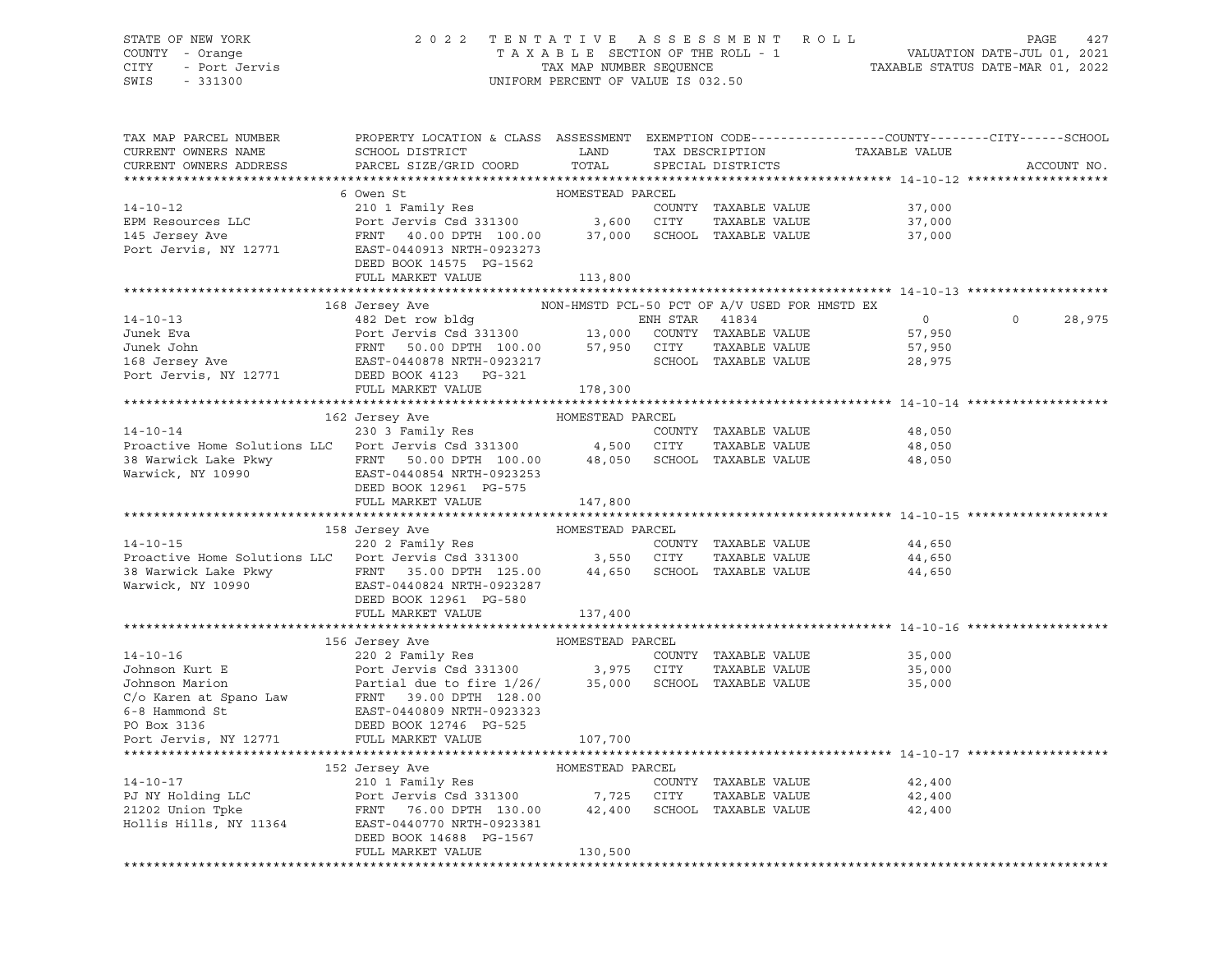#### STATE OF NEW YORK 2 0 2 2 T E N T A T I V E A S S E S S M E N T R O L L PAGE 428 COUNTY - Orange T A X A B L E SECTION OF THE ROLL - 1 VALUATION DATE-JUL 01, 2021 CITY - Port Jervis TAX MAP NUMBER SEQUENCE TAXABLE STATUS DATE-MAR 01, 2022

| TAX MAP PARCEL NUMBER<br>CURRENT OWNERS NAME<br>CURRENT OWNERS ADDRESS                                                                                                                                                                                     | PROPERTY LOCATION & CLASS ASSESSMENT EXEMPTION CODE---------------COUNTY-------CITY------SCHOOL<br>SCHOOL DISTRICT LAND<br>PARCEL SIZE/GRID COORD | TOTAL                | TAX DESCRIPTION<br>SPECIAL DISTRICTS | TAXABLE VALUE               |       | ACCOUNT NO.   |
|------------------------------------------------------------------------------------------------------------------------------------------------------------------------------------------------------------------------------------------------------------|---------------------------------------------------------------------------------------------------------------------------------------------------|----------------------|--------------------------------------|-----------------------------|-------|---------------|
| 14-10-18<br>150 Jersey Ave HOMESTEAD PARCEL<br>210 1 Family Res<br>McCourt Evan Port Jervis Csd 331300<br>150 Jersey Ave Port Jervis Csd 331300<br>150 Jersey Ave FRNT 50.00 DPTH 100.00<br>28,950 SCHOOL TAXABLE VALUE<br>28,950 SCHOOL TAX               |                                                                                                                                                   |                      |                                      |                             |       |               |
|                                                                                                                                                                                                                                                            |                                                                                                                                                   |                      |                                      |                             |       |               |
|                                                                                                                                                                                                                                                            |                                                                                                                                                   |                      |                                      |                             |       |               |
|                                                                                                                                                                                                                                                            |                                                                                                                                                   |                      |                                      |                             |       |               |
|                                                                                                                                                                                                                                                            |                                                                                                                                                   |                      |                                      |                             |       |               |
|                                                                                                                                                                                                                                                            |                                                                                                                                                   |                      |                                      |                             |       |               |
|                                                                                                                                                                                                                                                            |                                                                                                                                                   |                      |                                      |                             |       |               |
|                                                                                                                                                                                                                                                            | FULL MARKET VALUE                                                                                                                                 | 119,800              |                                      |                             |       |               |
|                                                                                                                                                                                                                                                            |                                                                                                                                                   |                      |                                      |                             |       |               |
|                                                                                                                                                                                                                                                            | 146 Jersey Ave                                                                                                                                    | NON-HOMESTEAD PARCEL |                                      |                             |       |               |
|                                                                                                                                                                                                                                                            |                                                                                                                                                   |                      |                                      | 54,000                      |       |               |
|                                                                                                                                                                                                                                                            |                                                                                                                                                   |                      |                                      | 54,000                      |       |               |
|                                                                                                                                                                                                                                                            |                                                                                                                                                   |                      |                                      | 54,000                      |       |               |
|                                                                                                                                                                                                                                                            |                                                                                                                                                   |                      |                                      |                             |       |               |
| 14-10-19<br>14-10-19<br>Kantlis Angelo<br>26-20 203rd St<br>26-20 203rd St<br>26-20 203rd St<br>26-20 203rd St<br>26-20 203rd St<br>26-20 203rd St<br>26-20 203rd St<br>26-20 203rd St<br>26-20 203rd St<br>26-20 203rd St<br>26-20 203rd St<br>26-20 203r |                                                                                                                                                   |                      |                                      |                             |       |               |
|                                                                                                                                                                                                                                                            |                                                                                                                                                   |                      |                                      |                             |       |               |
| 14-10-20<br>144 Jersey Ave HOMESTEAD PARCEL<br>220 2 Family Res<br>220 2 Family Res<br>220 2 Family Res<br>220 2 Family Res<br>220 2 Family Res<br>220 2 Family Res<br>220 2 Family Res<br>220 2 Family Res<br>220 2 Family Res<br>220 2 Family Res<br>    |                                                                                                                                                   |                      |                                      |                             |       |               |
|                                                                                                                                                                                                                                                            |                                                                                                                                                   |                      |                                      | $\overline{0}$              |       | $0 \t 13,770$ |
|                                                                                                                                                                                                                                                            |                                                                                                                                                   |                      |                                      |                             |       |               |
|                                                                                                                                                                                                                                                            |                                                                                                                                                   |                      |                                      | 47,400<br>47,400            |       |               |
|                                                                                                                                                                                                                                                            |                                                                                                                                                   |                      | SCHOOL TAXABLE VALUE                 | 33,630                      |       |               |
|                                                                                                                                                                                                                                                            | DEED BOOK 4785 PG-313                                                                                                                             |                      |                                      |                             |       |               |
|                                                                                                                                                                                                                                                            | FULL MARKET VALUE                                                                                                                                 | 145,800              |                                      |                             |       |               |
|                                                                                                                                                                                                                                                            |                                                                                                                                                   |                      |                                      |                             |       |               |
|                                                                                                                                                                                                                                                            | 142 Jersey Ave                                                                                                                                    | NON-HOMESTEAD PARCEL |                                      |                             |       |               |
|                                                                                                                                                                                                                                                            |                                                                                                                                                   |                      | COUNTY TAXABLE VALUE                 | 28,100                      |       |               |
|                                                                                                                                                                                                                                                            |                                                                                                                                                   |                      | TAXABLE VALUE                        | 28,100                      |       |               |
|                                                                                                                                                                                                                                                            | FRNT 30.00 DPTH 100.00 28,100 SCHOOL TAXABLE VALUE                                                                                                |                      |                                      | 28,100                      |       |               |
|                                                                                                                                                                                                                                                            |                                                                                                                                                   |                      |                                      |                             |       |               |
| 14-10-21<br>Roberts Richard K<br>Roberts Michele M<br>Roberts Michele M<br>Port Jervis Csd 331300<br>Port Jervis Csd 331300<br>7,800 CITY<br>7,800 CITY<br>28,100 SCHOOL<br>29 North Orange St<br>Port Jervis, NY 12771<br>EAST-0440688 NRTH-0923491       |                                                                                                                                                   |                      |                                      |                             |       |               |
|                                                                                                                                                                                                                                                            | DEED BOOK 13572 PG-1227                                                                                                                           |                      |                                      |                             |       |               |
|                                                                                                                                                                                                                                                            | FULL MARKET VALUE                                                                                                                                 | 86,500               |                                      |                             |       |               |
|                                                                                                                                                                                                                                                            |                                                                                                                                                   |                      |                                      |                             |       |               |
|                                                                                                                                                                                                                                                            |                                                                                                                                                   |                      |                                      |                             |       |               |
|                                                                                                                                                                                                                                                            |                                                                                                                                                   |                      |                                      | 50,000                      |       |               |
|                                                                                                                                                                                                                                                            |                                                                                                                                                   |                      |                                      | 50,000<br>50,000            |       |               |
|                                                                                                                                                                                                                                                            |                                                                                                                                                   |                      |                                      | 50,000                      |       |               |
|                                                                                                                                                                                                                                                            |                                                                                                                                                   |                      |                                      |                             |       |               |
|                                                                                                                                                                                                                                                            |                                                                                                                                                   |                      |                                      |                             |       |               |
|                                                                                                                                                                                                                                                            | FULL MARKET VALUE                                                                                                                                 | 153,800              |                                      |                             |       |               |
|                                                                                                                                                                                                                                                            |                                                                                                                                                   |                      |                                      |                             |       |               |
|                                                                                                                                                                                                                                                            |                                                                                                                                                   |                      |                                      |                             |       |               |
|                                                                                                                                                                                                                                                            |                                                                                                                                                   |                      |                                      | 1,000                       | 1,000 | 1,000         |
|                                                                                                                                                                                                                                                            |                                                                                                                                                   |                      |                                      | 69,000<br>69,000            |       |               |
| 136 Jersey Ave MON-HOMESTEAD PARCEL<br>482 Det row bldg BUS IMP EX 47610<br>EX 47610<br>EX 47610<br>EX 47610<br>299 West Main St FRNT 50.00 DPTH 100.00 70,000 CUNTY TAXABLE VALUE<br>POTT Jervis, NY 12771<br>EX 12771<br>EX 12771<br>EX 12771<br>        |                                                                                                                                                   |                      |                                      | SCHOOL TAXABLE VALUE 69,000 |       |               |
|                                                                                                                                                                                                                                                            | DEED BOOK 13523 PG-1523                                                                                                                           |                      |                                      |                             |       |               |
|                                                                                                                                                                                                                                                            | FULL MARKET VALUE                                                                                                                                 | 215,400              |                                      |                             |       |               |
|                                                                                                                                                                                                                                                            |                                                                                                                                                   |                      |                                      |                             |       |               |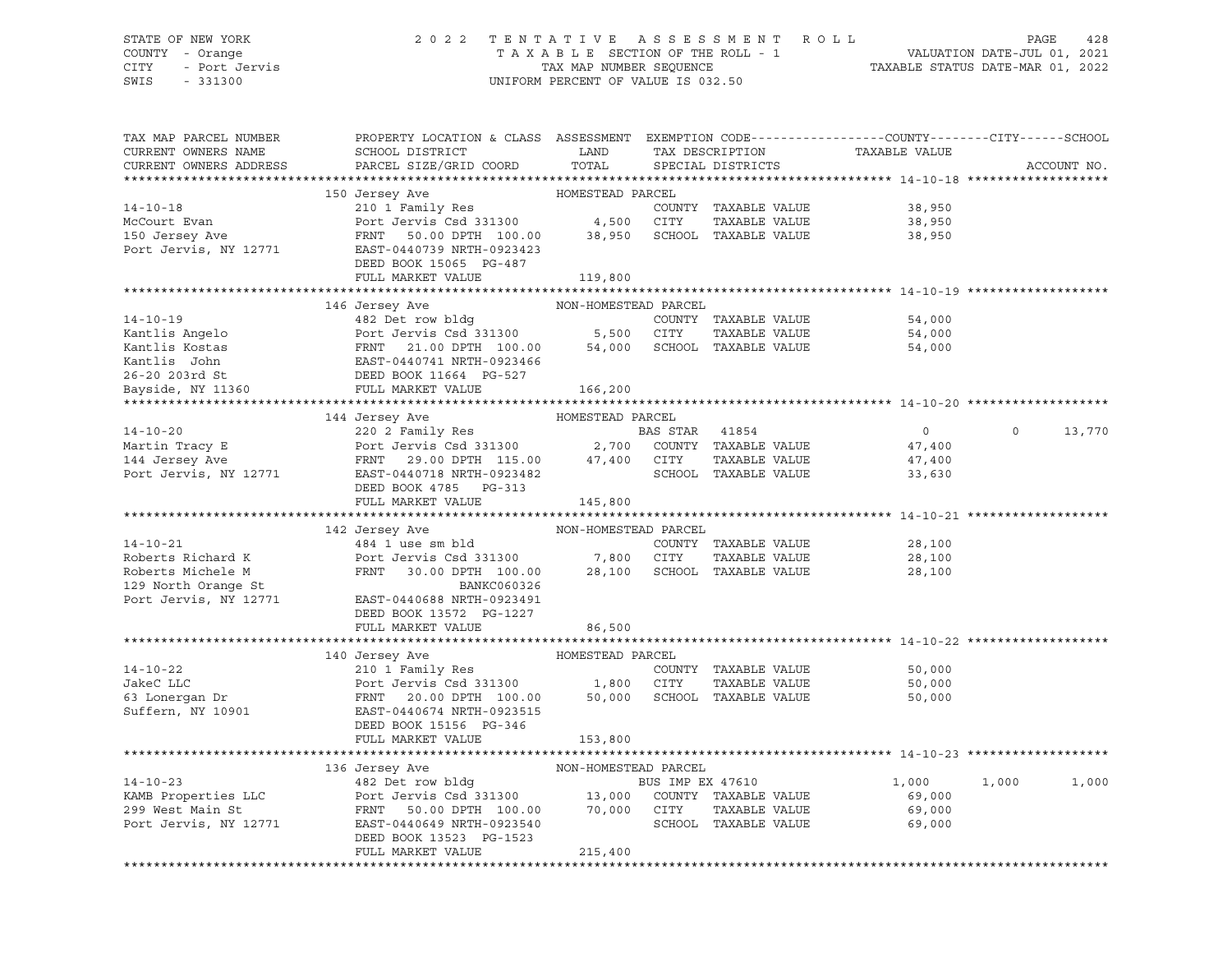# STATE OF NEW YORK 2 0 2 2 T E N T A T I V E A S S E S S M E N T R O L L PAGE 429 COUNTY - Orange T A X A B L E SECTION OF THE ROLL - 1 VALUATION DATE-JUL 01, 2021 CITY - Port Jervis TAX MAP NUMBER SEQUENCE TAXABLE STATUS DATE-MAR 01, 2022

| TAX MAP PARCEL NUMBER<br>CURRENT OWNERS NAME<br>CURRENT OWNERS ADDRESS                                                                                                                                                                                       | PROPERTY LOCATION & CLASS ASSESSMENT EXEMPTION CODE---------------COUNTY-------CITY------SCHOOL<br>SCHOOL DISTRICT<br>PARCEL SIZE/GRID COORD      | LAND<br>TOTAL |                                | TAX DESCRIPTION TAXABLE VALUE<br>SPECIAL DISTRICTS       | ACCOUNT NO. |
|--------------------------------------------------------------------------------------------------------------------------------------------------------------------------------------------------------------------------------------------------------------|---------------------------------------------------------------------------------------------------------------------------------------------------|---------------|--------------------------------|----------------------------------------------------------|-------------|
|                                                                                                                                                                                                                                                              |                                                                                                                                                   |               |                                |                                                          |             |
|                                                                                                                                                                                                                                                              | $134 - 1/2 \text{ Jersey Ave} \hspace{2.5cm} \text{NON-HOMESTEAD PARCEL} \label{eq:134-1/2}$<br>$484$ 1 use sm bld $\hspace{2.5cm} \text{COUNTY}$ |               |                                |                                                          |             |
| 14-10-24<br>Grisonichi Ana D<br>101 Thiel Dr<br>101 Thiel Dr<br>101 Thiel Dr<br>101 Thiel Dr<br>101 Thiel Dr<br>101 Thiel Dr<br>101 Thiel Dr<br>101 Thiel Dr<br>101 Thiel Dr<br>101 Thiel Dr<br>10328<br>10328<br>10440609 NRTH-0923564<br>1046609 NRTH-0923 |                                                                                                                                                   |               |                                | COUNTY TAXABLE VALUE 21,100                              |             |
|                                                                                                                                                                                                                                                              |                                                                                                                                                   |               |                                | 21,100                                                   |             |
|                                                                                                                                                                                                                                                              |                                                                                                                                                   |               |                                | 21,100                                                   |             |
|                                                                                                                                                                                                                                                              |                                                                                                                                                   |               |                                |                                                          |             |
|                                                                                                                                                                                                                                                              | DEED BOOK 13736 PG-233                                                                                                                            |               |                                |                                                          |             |
|                                                                                                                                                                                                                                                              | FULL MARKET VALUE                                                                                                                                 | 64,900        |                                |                                                          |             |
|                                                                                                                                                                                                                                                              |                                                                                                                                                   |               |                                |                                                          |             |
| 14-10-25<br>S & J Orange Holdings LLC<br>Terguson Ave FRNT 27.00 DPTH 75.00<br>POTT JERNE TRNT 27.00 DPTH 75.00<br>POTT 57,400 SCHOOL TAXABLE VALUE<br>POTT JERNE POTT PORT 1923591<br>POTT SCHOOL TAXABLE VALUE<br>POTT JERNE PORT 1923591                  | 134 Jersey Ave NON-HOMESTEAD PARCEL                                                                                                               |               |                                |                                                          |             |
|                                                                                                                                                                                                                                                              |                                                                                                                                                   |               |                                | 57,400                                                   |             |
|                                                                                                                                                                                                                                                              |                                                                                                                                                   |               | TAXABLE VALUE                  | 57,400                                                   |             |
|                                                                                                                                                                                                                                                              |                                                                                                                                                   |               |                                | 57,400                                                   |             |
|                                                                                                                                                                                                                                                              |                                                                                                                                                   |               |                                |                                                          |             |
|                                                                                                                                                                                                                                                              | DEED BOOK 12167 PG-1312                                                                                                                           |               |                                |                                                          |             |
|                                                                                                                                                                                                                                                              | FULL MARKET VALUE                                                                                                                                 | 176,600       |                                |                                                          |             |
|                                                                                                                                                                                                                                                              |                                                                                                                                                   |               |                                |                                                          |             |
|                                                                                                                                                                                                                                                              | 3 Pennsylvania Ave         HOMESTEAD PARCEL                                                                                                       |               |                                |                                                          |             |
|                                                                                                                                                                                                                                                              |                                                                                                                                                   |               |                                | 30,750                                                   |             |
|                                                                                                                                                                                                                                                              |                                                                                                                                                   |               |                                | 30,750                                                   |             |
|                                                                                                                                                                                                                                                              |                                                                                                                                                   |               |                                | 30,750                                                   |             |
|                                                                                                                                                                                                                                                              |                                                                                                                                                   |               |                                |                                                          |             |
|                                                                                                                                                                                                                                                              | DEED BOOK 12167 PG-1271<br>FULL MARKET VALUE 94,600                                                                                               |               |                                |                                                          |             |
|                                                                                                                                                                                                                                                              |                                                                                                                                                   |               |                                |                                                          |             |
| Xoronusydania Ave Alman Homestead PARCEL<br>220 2 Family Res COUNTY TAXABLE VALUE<br>220 2 Family Res COUNTY TAXABLE VALUE<br>220 2 Family Res COUNTY TAXABLE VALUE<br>220 2 Family Res COUNTY TAXABLE VALUE<br>220 2 Family Res COUNTY                      |                                                                                                                                                   |               |                                |                                                          |             |
|                                                                                                                                                                                                                                                              |                                                                                                                                                   |               |                                | 44,150                                                   |             |
|                                                                                                                                                                                                                                                              |                                                                                                                                                   |               |                                |                                                          |             |
|                                                                                                                                                                                                                                                              |                                                                                                                                                   |               |                                | TAXABLE VALUE 44,150<br>44,150                           |             |
|                                                                                                                                                                                                                                                              |                                                                                                                                                   |               |                                |                                                          |             |
|                                                                                                                                                                                                                                                              |                                                                                                                                                   |               |                                |                                                          |             |
|                                                                                                                                                                                                                                                              | FULL MARKET VALUE                                                                                                                                 | 135,800       |                                |                                                          |             |
|                                                                                                                                                                                                                                                              |                                                                                                                                                   |               |                                |                                                          |             |
|                                                                                                                                                                                                                                                              |                                                                                                                                                   |               |                                |                                                          |             |
|                                                                                                                                                                                                                                                              |                                                                                                                                                   |               |                                |                                                          |             |
|                                                                                                                                                                                                                                                              |                                                                                                                                                   |               |                                | COUNTY TAXABLE VALUE 16,700<br>CITY TAXABLE VALUE 16,700 |             |
|                                                                                                                                                                                                                                                              |                                                                                                                                                   |               |                                | 16,700                                                   |             |
|                                                                                                                                                                                                                                                              |                                                                                                                                                   |               |                                |                                                          |             |
|                                                                                                                                                                                                                                                              | DEED BOOK 14455 PG-856                                                                                                                            |               |                                |                                                          |             |
|                                                                                                                                                                                                                                                              | FULL MARKET VALUE                                                                                                                                 | 51,400        |                                |                                                          |             |
|                                                                                                                                                                                                                                                              |                                                                                                                                                   |               |                                |                                                          |             |
|                                                                                                                                                                                                                                                              |                                                                                                                                                   |               |                                |                                                          |             |
|                                                                                                                                                                                                                                                              |                                                                                                                                                   |               | COUNTY TAXABLE VALUE           | 53,550                                                   |             |
| 14-11-2<br>230 3 Family Res<br>Atereth Developments LLC<br>230 3 Family Res<br>230 3 Family Res<br>230 3 Family Res<br>230 3 Family Res<br>230 3 Family Res<br>230 3 Family Res<br>230 3 Family Res<br>230 3 Family Res<br>230 3 Family Res<br>230 3 F       |                                                                                                                                                   |               |                                | 53,550                                                   |             |
|                                                                                                                                                                                                                                                              |                                                                                                                                                   |               | TAXABLE VALUE<br>TAXARLE VALUE | 53,550                                                   |             |
|                                                                                                                                                                                                                                                              |                                                                                                                                                   |               |                                |                                                          |             |
|                                                                                                                                                                                                                                                              | DEED BOOK 14455 PG-856                                                                                                                            |               |                                |                                                          |             |
|                                                                                                                                                                                                                                                              | FULL MARKET VALUE                                                                                                                                 | 164,800       |                                |                                                          |             |
|                                                                                                                                                                                                                                                              |                                                                                                                                                   |               |                                |                                                          |             |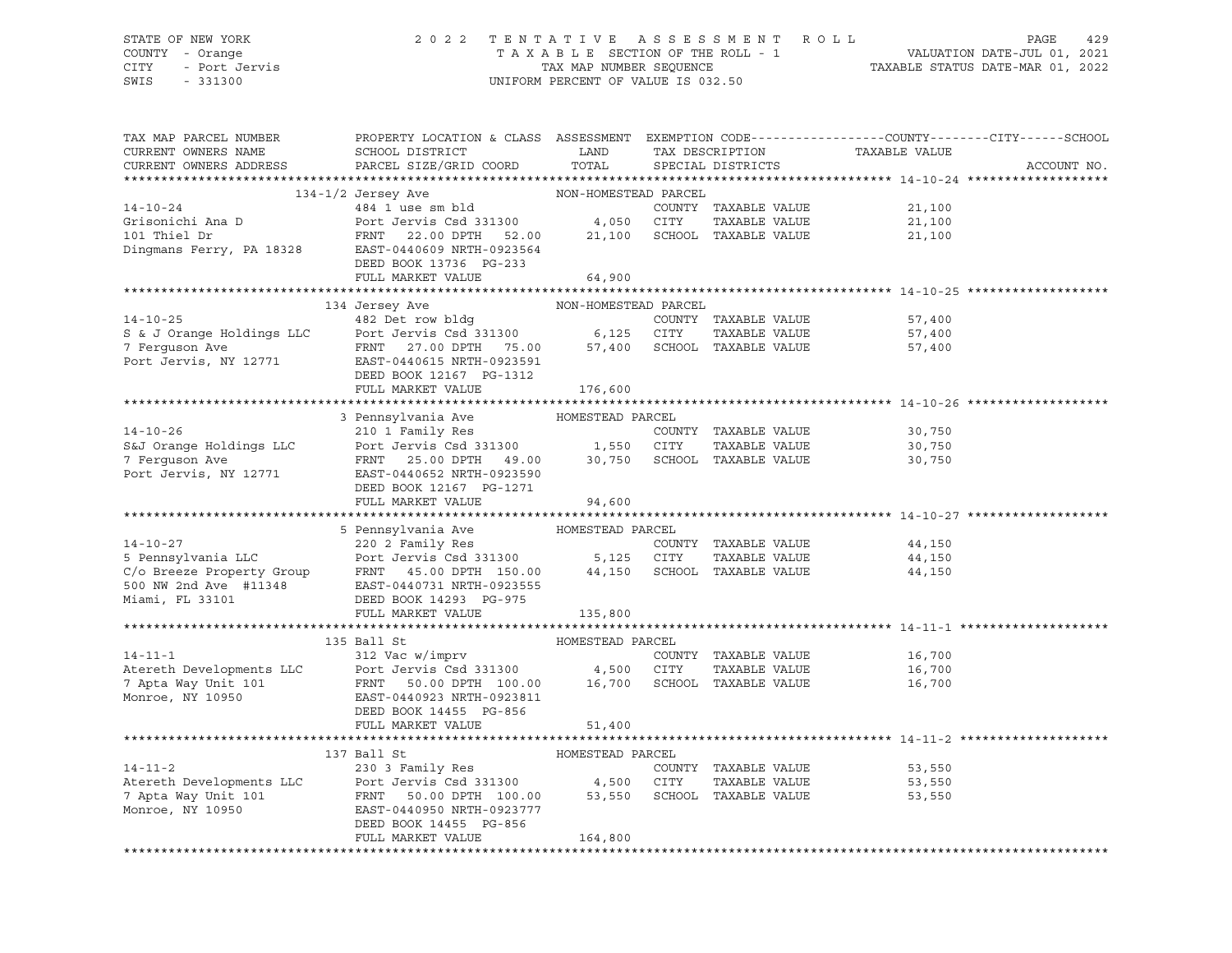STATE OF NEW YORK 2 0 2 2 T E N T A T I V E A S S E S S M E N T R O L L PAGE 430 COUNTY - Orange T A X A B L E SECTION OF THE ROLL - 1 VALUATION DATE-JUL 01, 2021 CITY - Port Jervis TAX MAP NUMBER SEQUENCE TAXABLE STATUS DATE-MAR 01, 2022 SWIS - 331300 UNIFORM PERCENT OF VALUE IS 032.50

| TAX MAP PARCEL NUMBER<br>CURRENT OWNERS NAME<br>CURRENT OWNERS ADDRESS | PROPERTY LOCATION & CLASS ASSESSMENT<br>SCHOOL DISTRICT<br>PARCEL SIZE/GRID COORD                                                                                                                                                                                                                                                                                                                                                    | LAND<br>TOTAL    |                | TAX DESCRIPTION<br>SPECIAL DISTRICTS  | TAXABLE VALUE    | EXEMPTION CODE-----------------COUNTY-------CITY------SCHOOL<br>ACCOUNT NO. |
|------------------------------------------------------------------------|--------------------------------------------------------------------------------------------------------------------------------------------------------------------------------------------------------------------------------------------------------------------------------------------------------------------------------------------------------------------------------------------------------------------------------------|------------------|----------------|---------------------------------------|------------------|-----------------------------------------------------------------------------|
|                                                                        |                                                                                                                                                                                                                                                                                                                                                                                                                                      |                  |                |                                       |                  |                                                                             |
|                                                                        | 139 Ball St                                                                                                                                                                                                                                                                                                                                                                                                                          | HOMESTEAD PARCEL |                |                                       |                  |                                                                             |
| $14 - 11 - 3$                                                          | 220 2 Family Res<br>Port Jervis Csd 331300 2,950 CITY                                                                                                                                                                                                                                                                                                                                                                                |                  |                | COUNTY TAXABLE VALUE                  | 45,100           |                                                                             |
| Weinberger Lazer                                                       |                                                                                                                                                                                                                                                                                                                                                                                                                                      |                  |                | TAXABLE VALUE                         | 45,100           |                                                                             |
| 3 Karlsburg Rd Unit 102                                                | FRNT 33.00 DPTH 100.00 45,100 SCHOOL TAXABLE VALUE                                                                                                                                                                                                                                                                                                                                                                                   |                  |                |                                       | 45,100           |                                                                             |
| Monroe, NY 10950                                                       | <b>BANKC080370</b>                                                                                                                                                                                                                                                                                                                                                                                                                   |                  |                |                                       |                  |                                                                             |
|                                                                        | EAST-0440978 NRTH-0923743                                                                                                                                                                                                                                                                                                                                                                                                            |                  |                |                                       |                  |                                                                             |
|                                                                        | DEED BOOK 14802 PG-1936                                                                                                                                                                                                                                                                                                                                                                                                              |                  |                |                                       |                  |                                                                             |
|                                                                        | FULL MARKET VALUE                                                                                                                                                                                                                                                                                                                                                                                                                    | 138,800          |                |                                       |                  |                                                                             |
|                                                                        |                                                                                                                                                                                                                                                                                                                                                                                                                                      |                  |                |                                       |                  |                                                                             |
|                                                                        | 141 Ball St                                                                                                                                                                                                                                                                                                                                                                                                                          | HOMESTEAD PARCEL |                |                                       |                  |                                                                             |
| $14 - 11 - 4$                                                          | 210 1 Family Res                                                                                                                                                                                                                                                                                                                                                                                                                     |                  |                | COUNTY TAXABLE VALUE                  | 45,000           |                                                                             |
|                                                                        |                                                                                                                                                                                                                                                                                                                                                                                                                                      |                  |                | TAXABLE VALUE                         | 45,000           |                                                                             |
|                                                                        |                                                                                                                                                                                                                                                                                                                                                                                                                                      |                  |                | 45,000 SCHOOL TAXABLE VALUE           | 45,000           |                                                                             |
|                                                                        |                                                                                                                                                                                                                                                                                                                                                                                                                                      |                  |                |                                       |                  |                                                                             |
|                                                                        |                                                                                                                                                                                                                                                                                                                                                                                                                                      |                  |                |                                       |                  |                                                                             |
|                                                                        | FULL MARKET VALUE                                                                                                                                                                                                                                                                                                                                                                                                                    | 138,500          |                |                                       |                  |                                                                             |
|                                                                        |                                                                                                                                                                                                                                                                                                                                                                                                                                      |                  |                |                                       |                  |                                                                             |
|                                                                        | 143 Ball St                                                                                                                                                                                                                                                                                                                                                                                                                          | HOMESTEAD PARCEL |                |                                       |                  |                                                                             |
|                                                                        | $\begin{array}{cccccccc} \texttt{14-11-5} & \texttt{210 1 Family Res} & \texttt{COUNTY} & \texttt{TAXABLE VALUE} \\ \texttt{Port J Money LLC} & \texttt{Port J errors} & \texttt{Cold} & \texttt{331300} & \texttt{2,950} & \texttt{CITY} & \texttt{TAXABLE VALUE} \\ \texttt{30 Bush Ln Apt 5} & \texttt{FRNT} & \texttt{33.00 DPTH} & \texttt{100.00} & \texttt{42,000} & \texttt{SCHOOL} & \texttt{TAXABLE VALUE} \\ \end{array}$ |                  |                | COUNTY TAXABLE VALUE<br>TAXABLE VALUE | 42,000<br>42,000 |                                                                             |
|                                                                        |                                                                                                                                                                                                                                                                                                                                                                                                                                      |                  |                |                                       | 42,000           |                                                                             |
|                                                                        | Spring Valley, NY 10977 EAST-0441016 NRTH-0923691                                                                                                                                                                                                                                                                                                                                                                                    |                  |                |                                       |                  |                                                                             |
|                                                                        | DEED BOOK 15161 PG-1346                                                                                                                                                                                                                                                                                                                                                                                                              |                  |                |                                       |                  |                                                                             |
|                                                                        | FULL MARKET VALUE                                                                                                                                                                                                                                                                                                                                                                                                                    | 129,200          |                |                                       |                  |                                                                             |
|                                                                        |                                                                                                                                                                                                                                                                                                                                                                                                                                      |                  |                |                                       |                  |                                                                             |
|                                                                        | 145 Ball St                                                                                                                                                                                                                                                                                                                                                                                                                          | HOMESTEAD PARCEL |                |                                       |                  |                                                                             |
| $14 - 11 - 6$                                                          | 210 1 Family Res                                                                                                                                                                                                                                                                                                                                                                                                                     |                  | BAS STAR 41854 |                                       | $\Omega$         | $\Omega$<br>13,770                                                          |
| Hobson Eva Marie                                                       |                                                                                                                                                                                                                                                                                                                                                                                                                                      |                  |                |                                       | 46,000           |                                                                             |
|                                                                        |                                                                                                                                                                                                                                                                                                                                                                                                                                      |                  |                |                                       | 46,000           |                                                                             |
| 145 Ball St<br>Port Jervis, NY 12771                                   |                                                                                                                                                                                                                                                                                                                                                                                                                                      |                  |                |                                       | 32,230           |                                                                             |
|                                                                        | DEED BOOK 14814 PG-1832                                                                                                                                                                                                                                                                                                                                                                                                              |                  |                |                                       |                  |                                                                             |
|                                                                        | FULL MARKET VALUE                                                                                                                                                                                                                                                                                                                                                                                                                    | 141,500          |                |                                       |                  |                                                                             |
|                                                                        |                                                                                                                                                                                                                                                                                                                                                                                                                                      |                  |                |                                       |                  |                                                                             |
|                                                                        | 149 Ball St                                                                                                                                                                                                                                                                                                                                                                                                                          | HOMESTEAD PARCEL |                |                                       |                  |                                                                             |
|                                                                        | 14-11-7<br>Worden; R Michael Port Jervis Csd 331300<br>Worden Marjorie FRNT 30.00 DPTH 100.00<br>EAST-0441066 NRTH-0923629<br>EAST-0441066 NRTH-0923629                                                                                                                                                                                                                                                                              |                  |                | COUNTY TAXABLE VALUE                  | 43,600           |                                                                             |
|                                                                        | Port Jervis Csd 331300 2,700 CITY                                                                                                                                                                                                                                                                                                                                                                                                    |                  |                | TAXABLE VALUE                         | 43,600           |                                                                             |
|                                                                        |                                                                                                                                                                                                                                                                                                                                                                                                                                      |                  |                | 43,600 SCHOOL TAXABLE VALUE           | 43,600           |                                                                             |
|                                                                        |                                                                                                                                                                                                                                                                                                                                                                                                                                      |                  |                |                                       |                  |                                                                             |
|                                                                        | Port Jervis, NY 12771 DEED BOOK 11713 PG-932                                                                                                                                                                                                                                                                                                                                                                                         |                  |                |                                       |                  |                                                                             |
|                                                                        | FULL MARKET VALUE                                                                                                                                                                                                                                                                                                                                                                                                                    | 134,200          |                |                                       |                  |                                                                             |
|                                                                        |                                                                                                                                                                                                                                                                                                                                                                                                                                      |                  |                |                                       |                  |                                                                             |
|                                                                        | 151 Ball St                                                                                                                                                                                                                                                                                                                                                                                                                          | HOMESTEAD PARCEL |                |                                       |                  |                                                                             |
| $14 - 11 - 8$                                                          | 210 1 Family Res                                                                                                                                                                                                                                                                                                                                                                                                                     |                  |                | COUNTY TAXABLE VALUE                  | 33,200           |                                                                             |
| Amato Housing, LLC                                                     | Port Jervis Csd 331300 1,800 CITY<br>FRNT 20.00 DPTH 100.00 33,200 SCHOO                                                                                                                                                                                                                                                                                                                                                             |                  |                | TAXABLE VALUE                         | 33,200           |                                                                             |
| 205 New Ball St                                                        |                                                                                                                                                                                                                                                                                                                                                                                                                                      |                  |                | SCHOOL TAXABLE VALUE                  | 33,200           |                                                                             |
| Port Jervis, NY 12771                                                  | EAST-0441081 NRTH-0923606                                                                                                                                                                                                                                                                                                                                                                                                            |                  |                |                                       |                  |                                                                             |
|                                                                        | DEED BOOK 13606 PG-1748                                                                                                                                                                                                                                                                                                                                                                                                              |                  |                |                                       |                  |                                                                             |
|                                                                        | FULL MARKET VALUE                                                                                                                                                                                                                                                                                                                                                                                                                    | 102,200          |                |                                       |                  |                                                                             |
|                                                                        |                                                                                                                                                                                                                                                                                                                                                                                                                                      |                  |                |                                       |                  |                                                                             |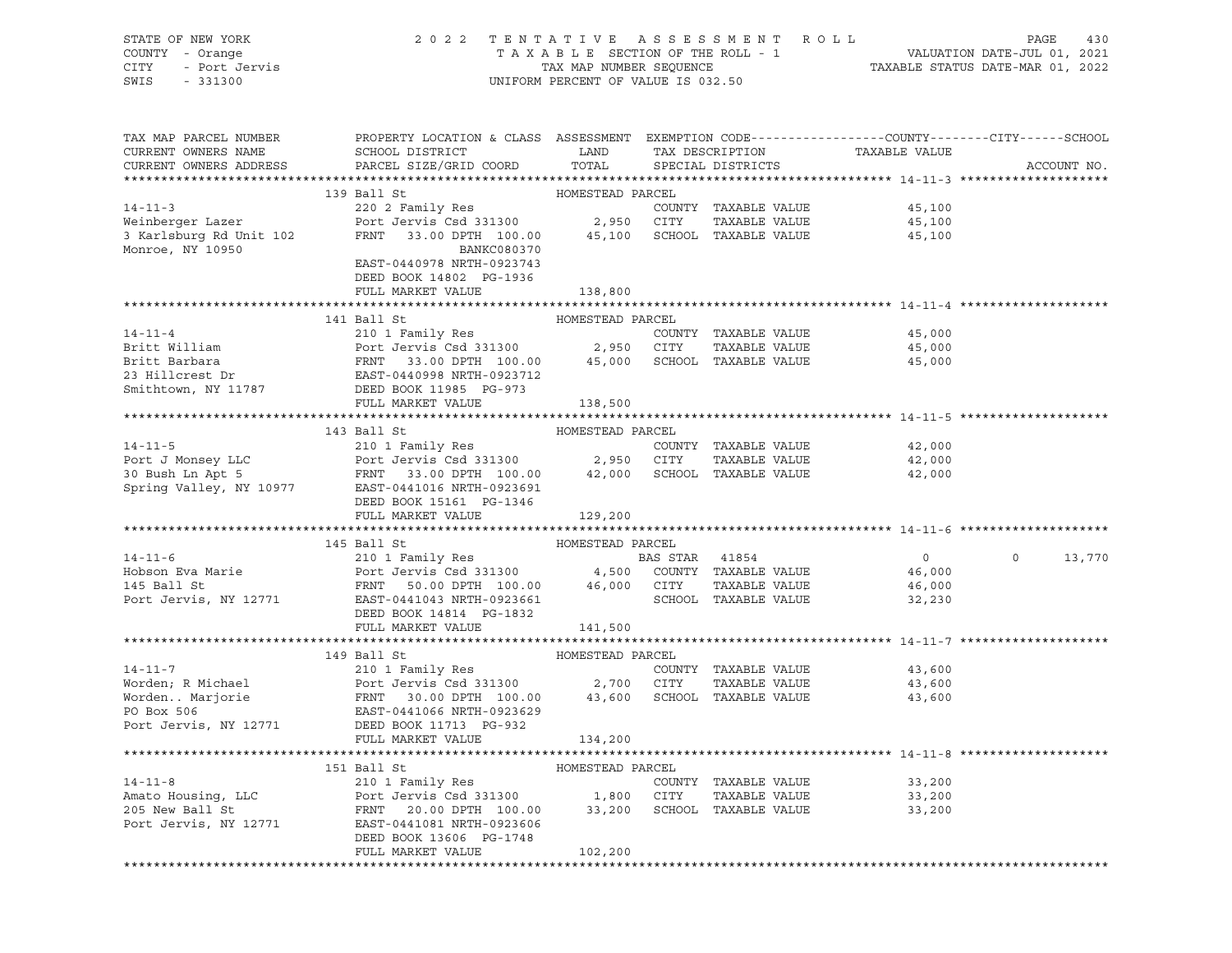| STATE OF NEW YORK<br>COUNTY - Orange<br>Y - Orange<br>- Port Jervis<br>CITY<br>SWIS<br>$-331300$ | 2022 TENTATIVE ASSESSMENT ROLL                                                                                                                    | UNIFORM PERCENT OF VALUE IS 032.50 |                      | TAXABLE SECTION OF THE ROLL - 1<br>TAXABLE SECTION OF THE ROLL - 1<br>TAXABLE STATUS DATE-MAR 01, 2022 | PAGE<br>431 |
|--------------------------------------------------------------------------------------------------|---------------------------------------------------------------------------------------------------------------------------------------------------|------------------------------------|----------------------|--------------------------------------------------------------------------------------------------------|-------------|
| TAX MAP PARCEL NUMBER<br>CURRENT OWNERS NAME<br>CURRENT OWNERS ADDRESS                           | PROPERTY LOCATION & CLASS ASSESSMENT EXEMPTION CODE---------------COUNTY-------CITY------SCHOOL<br>SCHOOL DISTRICT LAND<br>PARCEL SIZE/GRID COORD | TOTAL                              | SPECIAL DISTRICTS    | TAX DESCRIPTION TAXABLE VALUE                                                                          | ACCOUNT NO. |
|                                                                                                  | 153 Ball St                                                                                                                                       | HOMESTEAD PARCEL                   |                      |                                                                                                        |             |
| $14 - 11 - 9$                                                                                    | 280 Res Multiple                                                                                                                                  |                                    | COUNTY TAXABLE VALUE | 74,000                                                                                                 |             |
| DeCarolis Patrick G                                                                              |                                                                                                                                                   |                                    | TAXABLE VALUE        | 74,000                                                                                                 |             |
| DeCarolis Frances A                                                                              | Port Jervis Csd 331300 5,750 CITY TAXABLE VALUE<br>2 Houses On This Lot 574,000 SCHOOL TAXABLE VALUE                                              |                                    |                      | 74,000                                                                                                 |             |
| 1 Old Farm Rd                                                                                    | FRNT 50.00 DPTH 100.00                                                                                                                            |                                    |                      |                                                                                                        |             |
| East Hills, NY 11577                                                                             | BANKC040280                                                                                                                                       |                                    |                      |                                                                                                        |             |
|                                                                                                  | EAST-0441103 NRTH-0923578                                                                                                                         |                                    |                      |                                                                                                        |             |
|                                                                                                  | DEED BOOK 11794 PG-1826                                                                                                                           |                                    |                      |                                                                                                        |             |
|                                                                                                  | FULL MARKET VALUE                                                                                                                                 | 227,700                            |                      |                                                                                                        |             |
|                                                                                                  |                                                                                                                                                   |                                    |                      |                                                                                                        |             |
| $14 - 11 - 10$                                                                                   | 155 Ball St                                                                                                                                       | HOMESTEAD PARCEL                   |                      |                                                                                                        |             |
|                                                                                                  |                                                                                                                                                   |                                    |                      | 45,500<br>45,500                                                                                       |             |
| Delgado Martinez Angel<br>246 Beachwood Dr                                                       | 210 1 Family Res<br>Port Jervis Csd 331300 4,500 CITY TAXABLE VALUE<br>FRNT 50.00 DPTH 100.00 45,500 SCHOOL TAXABLE VALUE                         |                                    |                      | 45,500                                                                                                 |             |
| Paramus, NJ 07652                                                                                | BANKC031426                                                                                                                                       |                                    |                      |                                                                                                        |             |
|                                                                                                  | EAST-0441137 NRTH-0923538                                                                                                                         |                                    |                      |                                                                                                        |             |
|                                                                                                  | DEED BOOK 15108 PG-482                                                                                                                            |                                    |                      |                                                                                                        |             |
|                                                                                                  | FULL MARKET VALUE                                                                                                                                 | 140,000                            |                      |                                                                                                        |             |
|                                                                                                  |                                                                                                                                                   |                                    |                      |                                                                                                        |             |
|                                                                                                  | 157 Ball St                                                                                                                                       | NON-HOMESTEAD PARCEL               |                      |                                                                                                        |             |
|                                                                                                  |                                                                                                                                                   |                                    | COUNTY TAXABLE VALUE | 110,000                                                                                                |             |
| Fischer Mordchi<br>C/o Acupainteur' -                                                            |                                                                                                                                                   |                                    |                      | 110,000                                                                                                |             |
| C/o Acupointouch International FRNT 49.00 DPTH 100.00 110,000 SCHOOL TAXABLE VALUE               |                                                                                                                                                   |                                    |                      | 110,000                                                                                                |             |
|                                                                                                  |                                                                                                                                                   |                                    |                      |                                                                                                        |             |
|                                                                                                  | FULL MARKET VALUE                                                                                                                                 | 338,500                            |                      |                                                                                                        |             |
|                                                                                                  |                                                                                                                                                   |                                    |                      |                                                                                                        |             |
|                                                                                                  | 178 Front St                                                                                                                                      | HOMESTEAD PARCEL                   |                      |                                                                                                        |             |
| $14 - 11 - 13$                                                                                   | 220 2 Family Res                                                                                                                                  |                                    | COUNTY TAXABLE VALUE | 50,000                                                                                                 |             |
| Chenaphun Kietipong                                                                              | Port Jervis Csd 331300 2,975 CITY TAXABLE VALUE<br>FRNT 33.00 DPTH 100.00 50,000 SCHOOL TAXABLE VALUE                                             |                                    | TAXABLE VALUE        | 50,000                                                                                                 |             |
| PO Box 236                                                                                       |                                                                                                                                                   |                                    |                      | 50,000                                                                                                 |             |
| New Milford, NJ 07646                                                                            | BANKC080370                                                                                                                                       |                                    |                      |                                                                                                        |             |
|                                                                                                  | EAST-0441122 NRTH-0923394                                                                                                                         |                                    |                      |                                                                                                        |             |
|                                                                                                  | DEED BOOK 12634 PG-841                                                                                                                            |                                    |                      |                                                                                                        |             |
|                                                                                                  | FULL MARKET VALUE                                                                                                                                 | 153,800                            |                      |                                                                                                        |             |
|                                                                                                  |                                                                                                                                                   | HOMESTEAD PARCEL                   |                      |                                                                                                        |             |
| $14 - 11 - 14$                                                                                   | 176 Front St<br>210 1 Family Res                                                                                                                  |                                    | COUNTY TAXABLE VALUE | 52,000                                                                                                 |             |
|                                                                                                  |                                                                                                                                                   |                                    | TAXABLE VALUE        | 52,000                                                                                                 |             |
| Range Andrew C<br>176 Front St<br>176 Front St                                                   | Port Jervis Csd 331300 2,900 CITY TAXABLE VALUE<br>FRNT 32.00 DPTH 100.00 52,000 SCHOOL TAXABLE VALUE                                             |                                    |                      | 52,000                                                                                                 |             |
| Port Jervis, NY 12771                                                                            | BANKC061339                                                                                                                                       |                                    |                      |                                                                                                        |             |
|                                                                                                  | EAST-0441100 NRTH-0923423                                                                                                                         |                                    |                      |                                                                                                        |             |
|                                                                                                  | DEED BOOK 14469 PG-1842                                                                                                                           |                                    |                      |                                                                                                        |             |
|                                                                                                  | FULL MARKET VALUE                                                                                                                                 | 160,000                            |                      |                                                                                                        |             |
|                                                                                                  |                                                                                                                                                   |                                    |                      |                                                                                                        |             |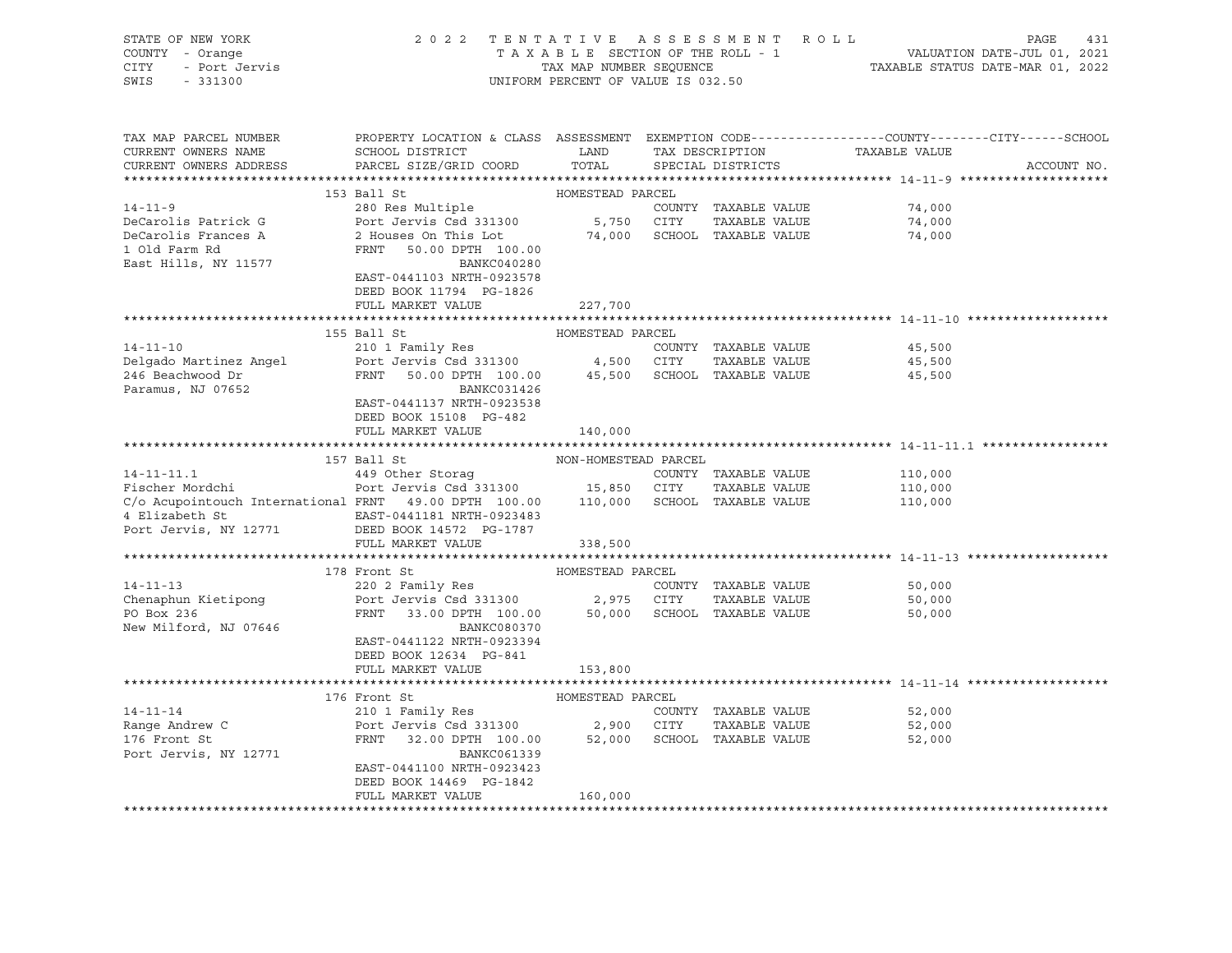| STATE OF NEW YORK<br>COUNTY - Orange<br>CITY - Port Jervis<br>SWIS - 331300                                                                                                                                                                          | 2022 TENTATIVE ASSESSMENT ROLL PAGE 432<br>TAXABLE SECTION OF THE ROLL - 1 VALUATION DATE-JUL 01, 2021<br>TAXABLE STATUS DATE-MAR 01, 2022<br>TAXABLE STATUS DATE-MAR 01, 2022                                                                              | UNIFORM PERCENT OF VALUE IS 032.50 |                      |                                              |                    |
|------------------------------------------------------------------------------------------------------------------------------------------------------------------------------------------------------------------------------------------------------|-------------------------------------------------------------------------------------------------------------------------------------------------------------------------------------------------------------------------------------------------------------|------------------------------------|----------------------|----------------------------------------------|--------------------|
| TAX MAP PARCEL NUMBER<br>CURRENT OWNERS NAME                                                                                                                                                                                                         | PROPERTY LOCATION & CLASS ASSESSMENT EXEMPTION CODE----------------COUNTY-------CITY------SCHOOL<br>SCHOOL DISTRICT                       LAND        TAX DESCRIPTION                  TAXABLE VALUE                                                        |                                    |                      |                                              |                    |
| CURRENT OWNERS ADDRESS PARCEL SIZE/GRID COORD TOTAL SPECIAL DISTRICTS                                                                                                                                                                                |                                                                                                                                                                                                                                                             |                                    |                      |                                              | ACCOUNT NO.        |
|                                                                                                                                                                                                                                                      |                                                                                                                                                                                                                                                             |                                    |                      |                                              |                    |
|                                                                                                                                                                                                                                                      | The montrate of the HOMESTEAD PARCEL<br>210 1 Family Res<br>210 1 Family Res<br>210 1 Family Res<br>210 2,875 CITY TAXABLE VALUE<br>200 2,875 CITY TAXABLE VALUE<br>23,700 2,875 CITY TAXABLE VALUE<br>23,700 235,700 25,700 SCHOOL TAXABLE<br>174 Front St |                                    |                      |                                              |                    |
| $14 - 11 - 15$                                                                                                                                                                                                                                       |                                                                                                                                                                                                                                                             |                                    |                      |                                              |                    |
| Marchese Michael                                                                                                                                                                                                                                     |                                                                                                                                                                                                                                                             |                                    |                      |                                              |                    |
| 25 Red Barn Ln                                                                                                                                                                                                                                       |                                                                                                                                                                                                                                                             |                                    |                      |                                              |                    |
| Middletown, NY 10940                                                                                                                                                                                                                                 | BANKC030614                                                                                                                                                                                                                                                 |                                    |                      |                                              |                    |
|                                                                                                                                                                                                                                                      | EAST-0441083 NRTH-0923446                                                                                                                                                                                                                                   |                                    |                      |                                              |                    |
|                                                                                                                                                                                                                                                      | DEED BOOK 11039 PG-1478                                                                                                                                                                                                                                     |                                    |                      |                                              |                    |
|                                                                                                                                                                                                                                                      | FULL MARKET VALUE                                                                                                                                                                                                                                           | 109,800                            |                      |                                              |                    |
|                                                                                                                                                                                                                                                      | 172-172 1/ Front St $$\tt{NON-HMSTD}$ PCL-25 PCT OF A/V USED FOR HMSTD EX                                                                                                                                                                                   |                                    |                      |                                              |                    |
|                                                                                                                                                                                                                                                      | 411 Apartment Communications of the STAR 41834                                                                                                                                                                                                              |                                    |                      |                                              | $\Omega$<br>13,575 |
|                                                                                                                                                                                                                                                      |                                                                                                                                                                                                                                                             |                                    |                      |                                              |                    |
|                                                                                                                                                                                                                                                      |                                                                                                                                                                                                                                                             |                                    |                      |                                              |                    |
| Port Jervis, NY 12771                                                                                                                                                                                                                                | FRNT 48.00 DPTH 100.00 SCHOOL TAXABLE VALUE                                                                                                                                                                                                                 |                                    |                      | 40,725                                       |                    |
|                                                                                                                                                                                                                                                      | BANKC080012                                                                                                                                                                                                                                                 |                                    |                      |                                              |                    |
|                                                                                                                                                                                                                                                      | EAST-0441056 NRTH-0923476                                                                                                                                                                                                                                   |                                    |                      |                                              |                    |
|                                                                                                                                                                                                                                                      | DEED BOOK 2082    PG-00105                                                                                                                                                                                                                                  |                                    |                      |                                              |                    |
|                                                                                                                                                                                                                                                      | FULL MARKET VALUE                                                                                                                                                                                                                                           | 167,100                            |                      |                                              |                    |
|                                                                                                                                                                                                                                                      |                                                                                                                                                                                                                                                             |                                    |                      |                                              |                    |
| 170 Front St<br>210 1 Family Res<br>Port Jervis Portfolio Holdings Port Jervis Csd 331300<br>2,250 CITY TAXABLE VALUE<br>2577 Chestnut Ridge Rd Ste 301 FRNT 25.00 DPTH 100.00 36,000 SCHOOL TAXABLE VALUE                                           |                                                                                                                                                                                                                                                             |                                    |                      |                                              |                    |
|                                                                                                                                                                                                                                                      |                                                                                                                                                                                                                                                             |                                    |                      | 36,000<br>36,000                             |                    |
|                                                                                                                                                                                                                                                      |                                                                                                                                                                                                                                                             |                                    |                      | 36,000                                       |                    |
| Chestnut Ridge, NY 10977 EAST-0441032 NRTH-0923506                                                                                                                                                                                                   |                                                                                                                                                                                                                                                             |                                    |                      |                                              |                    |
|                                                                                                                                                                                                                                                      | DEED BOOK 14521 PG-590                                                                                                                                                                                                                                      |                                    |                      |                                              |                    |
|                                                                                                                                                                                                                                                      | FULL MARKET VALUE                                                                                                                                                                                                                                           | 110,800                            |                      |                                              |                    |
|                                                                                                                                                                                                                                                      |                                                                                                                                                                                                                                                             |                                    |                      |                                              |                    |
|                                                                                                                                                                                                                                                      | 168 Front St                                                                                                                                                                                                                                                |                                    |                      |                                              |                    |
| $14 - 11 - 18$                                                                                                                                                                                                                                       |                                                                                                                                                                                                                                                             |                                    | COUNTY TAXABLE VALUE | 33,000                                       |                    |
| Port Jervis Portfolio Holdings Port Jervis Csd 331300 2,250 CITY TAXABLE VALUE<br>777 Chestnut Ridge Rd Ste 301 FRNT 25.00 DPTH 100.00 33,000 SCHOOL TAXABLE VALUE                                                                                   |                                                                                                                                                                                                                                                             |                                    |                      | TAXABLE VALUE 33,000<br>TAXABLE VALUE 33,000 |                    |
|                                                                                                                                                                                                                                                      |                                                                                                                                                                                                                                                             |                                    |                      |                                              |                    |
| Chestnut Ridge, NY 10977 EAST-0441018 NRTH-0923529                                                                                                                                                                                                   |                                                                                                                                                                                                                                                             |                                    |                      |                                              |                    |
|                                                                                                                                                                                                                                                      | DEED BOOK 14521 PG-590                                                                                                                                                                                                                                      |                                    |                      |                                              |                    |
|                                                                                                                                                                                                                                                      | FULL MARKET VALUE                                                                                                                                                                                                                                           | 101,500                            |                      |                                              |                    |
|                                                                                                                                                                                                                                                      |                                                                                                                                                                                                                                                             |                                    |                      |                                              |                    |
| 14-11-19<br>Scott Clarence<br>Scott Clarence<br>Scott Stacie<br>Scott Stacie<br>FRNT 50.00 DPTH 100.00 43,550 SCHOOL TAXABLE VALUE<br>2202 Family Res<br>POTT JERES 2202 Family Res<br>2202 Family Res<br>2202 Family Res<br>2202 Family Res<br>2202 | 166 Front St                                                                                                                                                                                                                                                | HOMESTEAD PARCEL                   |                      | 43,550                                       |                    |
|                                                                                                                                                                                                                                                      |                                                                                                                                                                                                                                                             |                                    |                      | TAXABLE VALUE 43,550                         |                    |
|                                                                                                                                                                                                                                                      |                                                                                                                                                                                                                                                             |                                    |                      | 43,550                                       |                    |
|                                                                                                                                                                                                                                                      |                                                                                                                                                                                                                                                             |                                    |                      |                                              |                    |
|                                                                                                                                                                                                                                                      |                                                                                                                                                                                                                                                             |                                    |                      |                                              |                    |
|                                                                                                                                                                                                                                                      | FULL MARKET VALUE                                                                                                                                                                                                                                           | 134,000                            |                      |                                              |                    |
|                                                                                                                                                                                                                                                      |                                                                                                                                                                                                                                                             |                                    |                      |                                              |                    |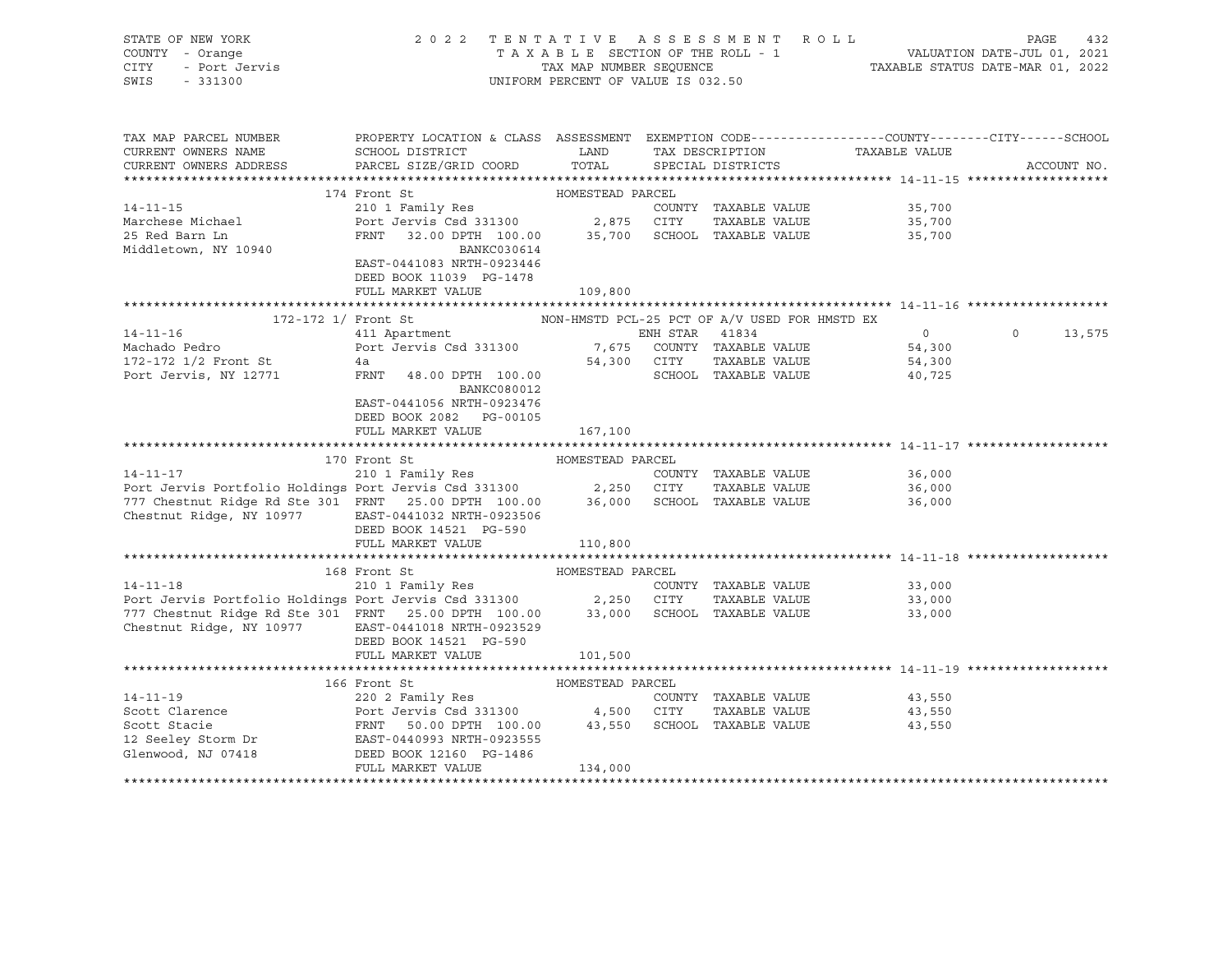### STATE OF NEW YORK 2 0 2 2 T E N T A T I V E A S S E S S M E N T R O L L PAGE 433 COUNTY - Orange T A X A B L E SECTION OF THE ROLL - 1 VALUATION DATE-JUL 01, 2021 CITY - Port Jervis TAX MAP NUMBER SEQUENCE TAXABLE STATUS DATE-MAR 01, 2022

| TAX MAP PARCEL NUMBER                                   | PROPERTY LOCATION & CLASS ASSESSMENT EXEMPTION CODE---------------COUNTY-------CITY------SCHOOL                                                                                                                                                                    |                      |                                |                                                 |             |  |
|---------------------------------------------------------|--------------------------------------------------------------------------------------------------------------------------------------------------------------------------------------------------------------------------------------------------------------------|----------------------|--------------------------------|-------------------------------------------------|-------------|--|
| CURRENT OWNERS NAME                                     | SCHOOL DISTRICT<br><b>EXAMPLE EXAMPLE EXAMPLE EXAMPLE EXAMPLE EXAMPLE EXAMPLE EXAMPLE EXAMPLE EXAMPLE EXAMPLE EXAMPLE EXAMPLE EXAMPLE E</b>                                                                                                                        |                      |                                |                                                 |             |  |
| CURRENT OWNERS ADDRESS                                  | PARCEL SIZE/GRID COORD                                                                                                                                                                                                                                             | TOTAL                |                                | TAX DESCRIPTION TAXABLE VALUE SPECIAL DISTRICTS | ACCOUNT NO. |  |
|                                                         |                                                                                                                                                                                                                                                                    |                      |                                |                                                 |             |  |
|                                                         | 164 Front St                                                                                                                                                                                                                                                       | HOMESTEAD PARCEL     |                                |                                                 |             |  |
|                                                         | 14-11-20<br>14-11-20<br>2002 Family Res<br>2002 Family Res<br>2002 Family Res<br>2002 Family Res<br>2002 Family Res<br>2002 Family Res<br>2002 Family Res<br>2003 Family Res<br>2003 Family Res<br>2003 Family Res<br>2003 Family Res<br>2003 Family Res           |                      |                                |                                                 |             |  |
|                                                         |                                                                                                                                                                                                                                                                    |                      |                                |                                                 |             |  |
|                                                         |                                                                                                                                                                                                                                                                    |                      |                                |                                                 |             |  |
|                                                         |                                                                                                                                                                                                                                                                    |                      |                                |                                                 |             |  |
|                                                         |                                                                                                                                                                                                                                                                    |                      |                                |                                                 |             |  |
|                                                         | Brooklyn, NY 11211 DEED BOOK 1938 PG-00626                                                                                                                                                                                                                         |                      |                                |                                                 |             |  |
|                                                         | FULL MARKET VALUE                                                                                                                                                                                                                                                  | 134,800              |                                |                                                 |             |  |
|                                                         |                                                                                                                                                                                                                                                                    |                      |                                |                                                 |             |  |
|                                                         | 162 Front St                                                                                                                                                                                                                                                       | HOMESTEAD PARCEL     |                                |                                                 |             |  |
|                                                         | 14-11-21 220 2 Family Res<br>220 2 Family Res<br>220 2 Family Res<br>220 2 Family Res<br>220 2 Family Res<br>220 2 Family Res<br>220 2 Family Res<br>231300 3,050 CITY TAXABLE VALUE<br>34.00 DPTH 100.00 40,750 SCHOOL TAXABLE VALUE                              |                      |                                | 40,750                                          |             |  |
|                                                         |                                                                                                                                                                                                                                                                    |                      |                                | TAXABLE VALUE 40,750                            |             |  |
|                                                         |                                                                                                                                                                                                                                                                    |                      |                                | 40,750                                          |             |  |
|                                                         | $\begin{tabular}{lllllll} \bf 175 $N$ & \tt 8th $St$ & \tt 75 $N$ & \tt 8th $St$ \\ \bf 275 $N$ & \tt 8th $St$ & \tt 8th $St$ & \tt 8th $St$ & \tt 940942 $ NRTH-0923631 \\ \end{tabular}$                                                                         |                      |                                |                                                 |             |  |
|                                                         |                                                                                                                                                                                                                                                                    |                      |                                |                                                 |             |  |
|                                                         | DEED BOOK 2662 PG-00006                                                                                                                                                                                                                                            |                      |                                |                                                 |             |  |
|                                                         | FULL MARKET VALUE                                                                                                                                                                                                                                                  | 125,400              |                                |                                                 |             |  |
|                                                         |                                                                                                                                                                                                                                                                    |                      |                                |                                                 |             |  |
|                                                         | 160 Front St<br>14-11-22<br>James Harold<br>16631 Crimson Sargent Dr<br>COUNTY TAXABLE VALUE<br>Port Jervis Csd 331300<br>Port Jervis Csd 331300<br>2,875 CITY TAXABLE VALUE<br>2,875 CITY TAXABLE VALUE<br>Charlotte, NC 28213<br>EAST-0449220 NRTH-0923661<br>EA | HOMESTEAD PARCEL     |                                |                                                 |             |  |
|                                                         |                                                                                                                                                                                                                                                                    |                      |                                | 41,200                                          |             |  |
|                                                         |                                                                                                                                                                                                                                                                    |                      |                                | 41,200                                          |             |  |
|                                                         |                                                                                                                                                                                                                                                                    |                      |                                | 41,200                                          |             |  |
|                                                         |                                                                                                                                                                                                                                                                    |                      |                                |                                                 |             |  |
|                                                         | DEED BOOK 14085 PG-263                                                                                                                                                                                                                                             |                      |                                |                                                 |             |  |
|                                                         | FULL MARKET VALUE                                                                                                                                                                                                                                                  | 126,800              |                                |                                                 |             |  |
|                                                         |                                                                                                                                                                                                                                                                    |                      |                                |                                                 |             |  |
|                                                         | 158 Front St                                                                                                                                                                                                                                                       |                      |                                |                                                 |             |  |
| $14 - 11 - 23$                                          |                                                                                                                                                                                                                                                                    |                      |                                |                                                 |             |  |
|                                                         |                                                                                                                                                                                                                                                                    |                      | COUNTY TAXABLE VALUE           | 39,150                                          |             |  |
|                                                         |                                                                                                                                                                                                                                                                    |                      |                                | TAXABLE VALUE 39,150                            |             |  |
|                                                         |                                                                                                                                                                                                                                                                    |                      |                                | 39,150                                          |             |  |
|                                                         |                                                                                                                                                                                                                                                                    |                      |                                |                                                 |             |  |
|                                                         | 14-11-23 210 1 Family Res<br>COUNTY TAXABLE VALUE<br>Collins Joan FRNT 32.00 DPTH 100.00 39,150 SCHOOL TAXABLE VALUE<br>C/o James Garrity EAST-0440901 NRTH-0923684<br>35 Holbrook St. DEED BOOK 13223 PG-1654<br>TAXABLE VALUE<br>DEED BO                         |                      |                                |                                                 |             |  |
| Port Jervis, NY 12771                                   | FULL MARKET VALUE                                                                                                                                                                                                                                                  | 120,500              |                                |                                                 |             |  |
|                                                         |                                                                                                                                                                                                                                                                    |                      |                                |                                                 |             |  |
|                                                         | 154 Front St                                                                                                                                                                                                                                                       | HOMESTEAD PARCEL     |                                |                                                 |             |  |
| $14 - 11 - 25.1$                                        | 154 Front St<br>210 1 Family Res<br>Port Jervis Csd 331300 9,000 COUNTY TAXABLE VALUE<br>FRNT 100.00 DPTH 100.00 50,000 CITY TAXABLE VALUE<br>EAST-0440867 NRTH-0923734 SCHOOL TAXABLE VALUE                                                                       |                      | 421f Res I 44213               | $\overline{0}$                                  | 6,667       |  |
| Chasers LLC                                             |                                                                                                                                                                                                                                                                    |                      |                                | 50,000                                          |             |  |
|                                                         |                                                                                                                                                                                                                                                                    |                      |                                | 43,333                                          |             |  |
| Chasers LLC<br>18 Catherine St<br>Port Jervis, NY 12771 |                                                                                                                                                                                                                                                                    |                      |                                | 50,000                                          |             |  |
|                                                         |                                                                                                                                                                                                                                                                    |                      |                                |                                                 |             |  |
|                                                         | DEED BOOK 14724 PG-399                                                                                                                                                                                                                                             |                      |                                |                                                 |             |  |
|                                                         | FULL MARKET VALUE                                                                                                                                                                                                                                                  | 153,800              |                                |                                                 |             |  |
|                                                         |                                                                                                                                                                                                                                                                    |                      |                                |                                                 |             |  |
|                                                         | 137 Hammond St                                                                                                                                                                                                                                                     | NON-HOMESTEAD PARCEL |                                |                                                 |             |  |
|                                                         |                                                                                                                                                                                                                                                                    |                      | COUNTY TAXABLE VALUE           | 80,200                                          |             |  |
|                                                         | 137 Hammond St<br>14-12-1 12-1 12-1<br>HSTE Enterprise LLC 165 Prof. bldg. COUNTY TAXABLE VALUE<br>143 County Rt Unit 1 1 100.00 DPTH 50.00 180,200 SCHOOL TAXABLE VALUE                                                                                           |                      | TAXABLE VALUE<br>TAXABLE VALUE | 80,200                                          |             |  |
|                                                         |                                                                                                                                                                                                                                                                    |                      |                                | 80,200                                          |             |  |
| Warwick, NY 10990                                       | EAST-0441142 NRTH-0923974                                                                                                                                                                                                                                          |                      |                                |                                                 |             |  |
|                                                         | DEED BOOK 5968 PG-234                                                                                                                                                                                                                                              |                      |                                |                                                 |             |  |
|                                                         | FULL MARKET VALUE                                                                                                                                                                                                                                                  | 246,800              |                                |                                                 |             |  |
|                                                         |                                                                                                                                                                                                                                                                    |                      |                                |                                                 |             |  |
|                                                         |                                                                                                                                                                                                                                                                    |                      |                                |                                                 |             |  |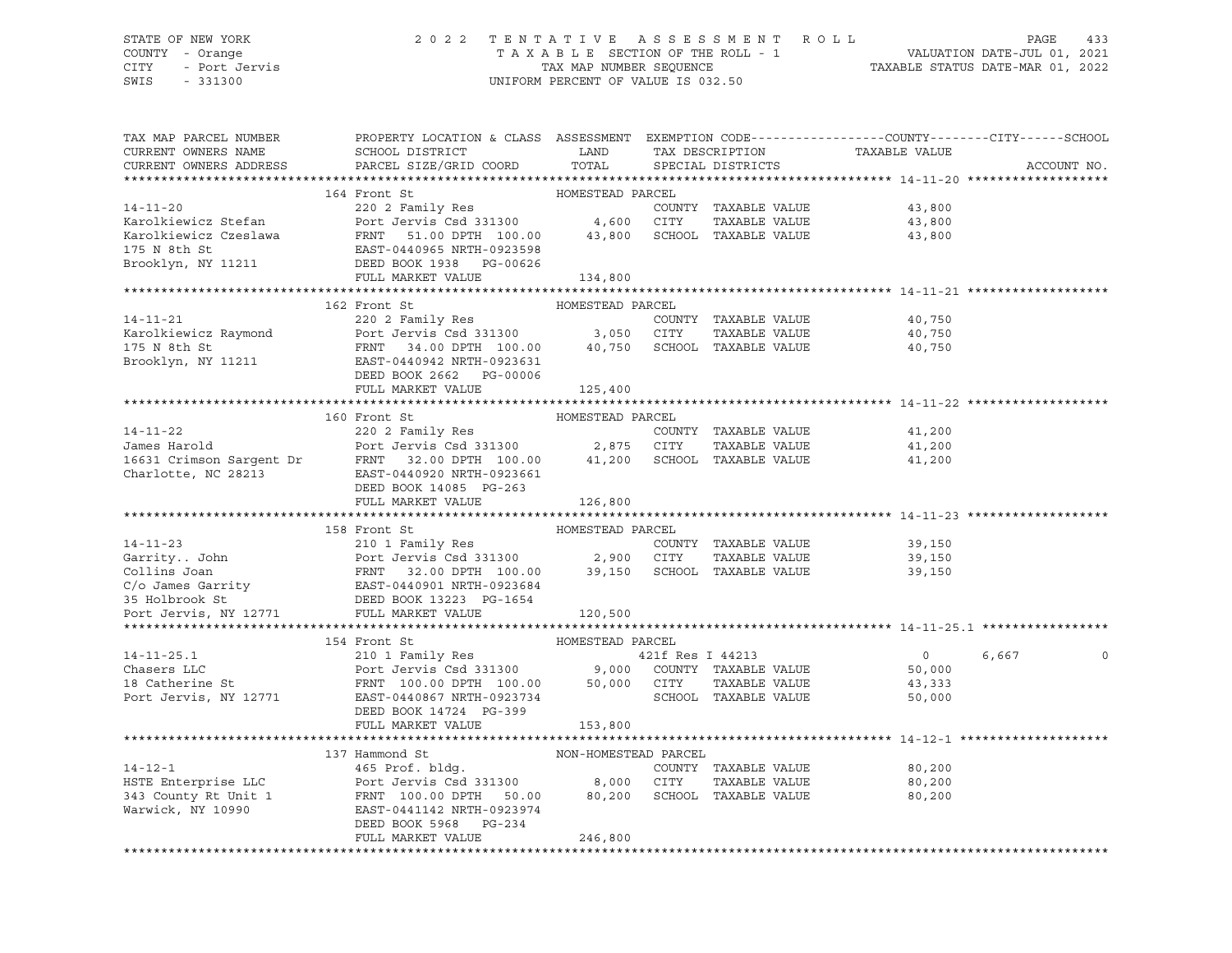| STATE OF NEW YORK<br>COUNTY - Orange<br>CITY - Port Jervis<br>331300 |                                                                                                                                                                                                                                                          | UNIFORM PERCENT OF VALUE IS 032.50 |      |                      |                                                 | 2022 TENTATIVE ASSESSMENT ROLL PAGE 434<br>TAXABLE SECTION OF THE ROLL - 1 VALUATION DATE-JUL 01, 2021<br>TAX MAP NUMBER SEQUENCE TAXABLE STATUS DATE-MAR 01, 2022 |
|----------------------------------------------------------------------|----------------------------------------------------------------------------------------------------------------------------------------------------------------------------------------------------------------------------------------------------------|------------------------------------|------|----------------------|-------------------------------------------------|--------------------------------------------------------------------------------------------------------------------------------------------------------------------|
| CURRENT OWNERS NAME<br>CURRENT OWNERS ADDRESS                        | TAX MAP PARCEL NUMBER THE PROPERTY LOCATION & CLASS ASSESSMENT EXEMPTION CODE--------------COUNTY-------CITY------SCHOOL<br>SCHOOL DISTRICT LAND<br>PARCEL SIZE/GRID COORD TOTAL                                                                         |                                    |      |                      | TAX DESCRIPTION TAXABLE VALUE SPECIAL DISTRICTS | ACCOUNT NO.                                                                                                                                                        |
|                                                                      | 141 Hammond St                                                                                                                                                                                                                                           |                                    |      |                      |                                                 |                                                                                                                                                                    |
| $14 - 12 - 2$                                                        |                                                                                                                                                                                                                                                          |                                    |      | COUNTY TAXABLE VALUE | 31,000                                          |                                                                                                                                                                    |
|                                                                      |                                                                                                                                                                                                                                                          |                                    |      |                      | TAXABLE VALUE 31,000                            |                                                                                                                                                                    |
|                                                                      | Sexton Irene F<br>Sexton Thomas M Sr<br>Sexton Thomas M Sr<br>TRAXABLE VALUE<br>TRAXABLE VALUE<br>TRAXABLE VALUE<br>TRAXABLE VALUE<br>TRAXABLE VALUE<br>TRAXABLE VALUE<br>TRAXABLE VALUE<br>TRAXABLE VALUE<br>TRAXABLE VALUE<br>TRAXABLE VALUE<br>       |                                    |      |                      | 31,000                                          |                                                                                                                                                                    |
|                                                                      |                                                                                                                                                                                                                                                          |                                    |      |                      |                                                 |                                                                                                                                                                    |
|                                                                      |                                                                                                                                                                                                                                                          |                                    |      |                      |                                                 |                                                                                                                                                                    |
|                                                                      | DEED BOOK 3783 PG-55                                                                                                                                                                                                                                     |                                    |      |                      |                                                 |                                                                                                                                                                    |
|                                                                      | FULL MARKET VALUE                                                                                                                                                                                                                                        | 95,400                             |      |                      |                                                 |                                                                                                                                                                    |
|                                                                      |                                                                                                                                                                                                                                                          |                                    |      |                      |                                                 |                                                                                                                                                                    |
|                                                                      |                                                                                                                                                                                                                                                          |                                    |      |                      |                                                 |                                                                                                                                                                    |
|                                                                      |                                                                                                                                                                                                                                                          |                                    |      |                      | COUNTY TAXABLE VALUE 56,950                     |                                                                                                                                                                    |
|                                                                      |                                                                                                                                                                                                                                                          |                                    |      |                      | 56,950                                          |                                                                                                                                                                    |
|                                                                      |                                                                                                                                                                                                                                                          |                                    |      |                      | 56,950                                          |                                                                                                                                                                    |
|                                                                      |                                                                                                                                                                                                                                                          |                                    |      |                      |                                                 |                                                                                                                                                                    |
|                                                                      |                                                                                                                                                                                                                                                          |                                    |      |                      |                                                 |                                                                                                                                                                    |
|                                                                      |                                                                                                                                                                                                                                                          |                                    |      |                      |                                                 |                                                                                                                                                                    |
|                                                                      |                                                                                                                                                                                                                                                          |                                    |      |                      |                                                 |                                                                                                                                                                    |
|                                                                      | 147 Hammond St                                                                                                                                                                                                                                           |                                    |      |                      |                                                 |                                                                                                                                                                    |
| $14 - 12 - 4$                                                        | HOMESTEAD PARCEL                                                                                                                                                                                                                                         |                                    |      |                      | 40,400                                          |                                                                                                                                                                    |
|                                                                      |                                                                                                                                                                                                                                                          |                                    |      |                      | TAXABLE VALUE 40,400                            |                                                                                                                                                                    |
|                                                                      |                                                                                                                                                                                                                                                          |                                    |      |                      | 40,400                                          |                                                                                                                                                                    |
|                                                                      | 14-12-4<br>Amato Housing, LLC<br>205 New Ball St<br>205 New Ball St<br>205 New Ball St<br>205 New Ball St<br>205 New Ball St<br>205 New Ball St<br>205 New Ball St<br>205 New Ball St<br>205 New Ball St<br>205 New Ball St<br>205 New Ball St<br>205 Ne |                                    |      |                      |                                                 |                                                                                                                                                                    |
|                                                                      | DEED BOOK 13606 PG-1748                                                                                                                                                                                                                                  |                                    |      |                      |                                                 |                                                                                                                                                                    |
|                                                                      | FULL MARKET VALUE                                                                                                                                                                                                                                        | 124,300                            |      |                      |                                                 |                                                                                                                                                                    |
|                                                                      | 14-12-5<br>Miller Surie 210 1 Family Res<br>Miller Surie Port Jervis Csd 331300<br>13 Karlsburg Rd Unit 301<br>Monroe, NY 10950<br>2.250 DEED BOOK 14418 PG-408<br>2.250 CITY TAXABLE VALUE<br>Monroe, NY 10950<br>2.250 CITY TAXABLE VALUE<br>M         |                                    |      |                      |                                                 |                                                                                                                                                                    |
|                                                                      |                                                                                                                                                                                                                                                          |                                    |      |                      |                                                 |                                                                                                                                                                    |
|                                                                      |                                                                                                                                                                                                                                                          |                                    |      |                      | 40,000                                          |                                                                                                                                                                    |
|                                                                      |                                                                                                                                                                                                                                                          |                                    |      |                      | TAXABLE VALUE 40,000                            |                                                                                                                                                                    |
|                                                                      |                                                                                                                                                                                                                                                          |                                    |      |                      | 40,000                                          |                                                                                                                                                                    |
|                                                                      |                                                                                                                                                                                                                                                          |                                    |      |                      |                                                 |                                                                                                                                                                    |
|                                                                      |                                                                                                                                                                                                                                                          |                                    |      |                      |                                                 |                                                                                                                                                                    |
|                                                                      |                                                                                                                                                                                                                                                          |                                    |      |                      |                                                 |                                                                                                                                                                    |
|                                                                      |                                                                                                                                                                                                                                                          |                                    |      |                      |                                                 |                                                                                                                                                                    |
|                                                                      | 149-1/2 Hammond St MOMESTEAD PARCEL                                                                                                                                                                                                                      |                                    |      |                      |                                                 |                                                                                                                                                                    |
| $14 - 12 - 6$                                                        | 210 1 Family Res                                                                                                                                                                                                                                         |                                    |      | COUNTY TAXABLE VALUE | 43,000                                          |                                                                                                                                                                    |
| Liu Cui                                                              |                                                                                                                                                                                                                                                          |                                    |      |                      | TAXABLE VALUE 43,000                            |                                                                                                                                                                    |
| Liu cui<br>Qian Zhizheng                                             | Port Jervis Csd 331300<br>Port Jervis Csd 331300 2,250 CITY TAXABLE VALUE<br>FRNT 25.00 DPTH 100.00 43,000 SCHOOL TAXABLE VALUE                                                                                                                          |                                    |      |                      | 43,000                                          |                                                                                                                                                                    |
| 51 Rome St                                                           | EAST-0441280 NRTH-0923762                                                                                                                                                                                                                                |                                    |      |                      |                                                 |                                                                                                                                                                    |
| San Francisco, CA 94112                                              | DEED BOOK 14602 PG-1264                                                                                                                                                                                                                                  |                                    |      |                      |                                                 |                                                                                                                                                                    |
|                                                                      | FULL MARKET VALUE                                                                                                                                                                                                                                        | 132,300                            |      |                      |                                                 |                                                                                                                                                                    |
|                                                                      |                                                                                                                                                                                                                                                          |                                    |      |                      |                                                 |                                                                                                                                                                    |
|                                                                      | 151 Hammond St                                                                                                                                                                                                                                           | HOMESTEAD PARCEL                   |      |                      |                                                 |                                                                                                                                                                    |
| $14 - 12 - 7$                                                        | 210 1 Family Res                                                                                                                                                                                                                                         |                                    |      | COUNTY TAXABLE VALUE | 37,250                                          |                                                                                                                                                                    |
| Turner Steven                                                        | Port Jervis Csd 331300                                                                                                                                                                                                                                   | 4,500                              | CITY | TAXABLE VALUE        | 37,250                                          |                                                                                                                                                                    |
| PO Box 206                                                           | 50.00 DPTH 100.00<br>FRNT                                                                                                                                                                                                                                | 37,250                             |      | SCHOOL TAXABLE VALUE | 37,250                                          |                                                                                                                                                                    |
| Huguenot, NY 12746                                                   | EAST-0441305 NRTH-0923734                                                                                                                                                                                                                                |                                    |      |                      |                                                 |                                                                                                                                                                    |
|                                                                      | DEED BOOK 11440 PG-507                                                                                                                                                                                                                                   |                                    |      |                      |                                                 |                                                                                                                                                                    |
|                                                                      | FULL MARKET VALUE                                                                                                                                                                                                                                        | 114,600                            |      |                      |                                                 |                                                                                                                                                                    |
|                                                                      |                                                                                                                                                                                                                                                          |                                    |      |                      |                                                 |                                                                                                                                                                    |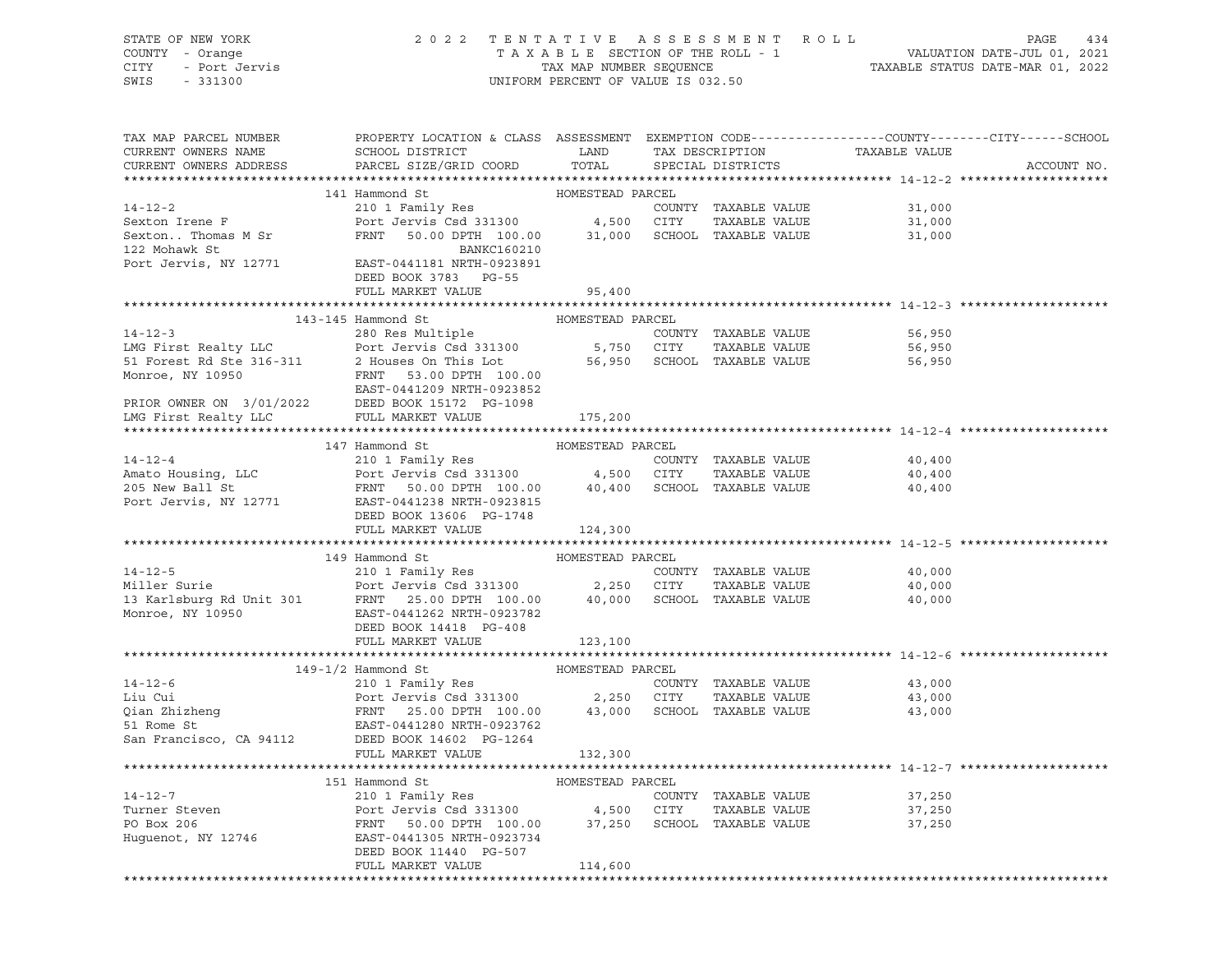| STATE OF NEW YORK<br>COUNTY - Orange<br>- Port Jervis<br>- 331300<br>CITY<br>SWIS<br>$-331300$ | 2022 TENTATIVE ASSESSMENT ROLL                                                                        | UNIFORM PERCENT OF VALUE IS 032.50 |                |                      |                               | PAGE<br>435<br>TAXABLE SECTION OF THE ROLL - 1 VALUATION DATE-JUL 01, 2021<br>TAX MAP NUMBER SEQUENCE TAXABLE STATUS DATE-MAR 01, 2022 |
|------------------------------------------------------------------------------------------------|-------------------------------------------------------------------------------------------------------|------------------------------------|----------------|----------------------|-------------------------------|----------------------------------------------------------------------------------------------------------------------------------------|
| TAX MAP PARCEL NUMBER                                                                          | PROPERTY LOCATION & CLASS ASSESSMENT EXEMPTION CODE---------------COUNTY-------CITY------SCHOOL       |                                    |                |                      |                               |                                                                                                                                        |
| CURRENT OWNERS NAME<br>CURRENT OWNERS ADDRESS                                                  | SCHOOL DISTRICT<br>PARCEL SIZE/GRID COORD TOTAL                                                       | LAND                               |                | SPECIAL DISTRICTS    | TAX DESCRIPTION TAXABLE VALUE | ACCOUNT NO.                                                                                                                            |
|                                                                                                |                                                                                                       |                                    |                |                      |                               |                                                                                                                                        |
|                                                                                                | 153 Hammond St                                                                                        | HOMESTEAD PARCEL                   |                |                      |                               |                                                                                                                                        |
| $14 - 12 - 8$                                                                                  | 210 1 Family Res                                                                                      |                                    |                | COUNTY TAXABLE VALUE | 43,400                        |                                                                                                                                        |
| Hernandez David A                                                                              | Port Jervis Csd 331300 4,500 CITY                                                                     |                                    |                | TAXABLE VALUE        | 43,400                        |                                                                                                                                        |
| 153 Hammond St                                                                                 | FRNT 50.00 DPTH 100.00 43,400 SCHOOL TAXABLE VALUE                                                    |                                    |                |                      | 43,400                        |                                                                                                                                        |
| Port Jervis, NY 12771                                                                          | BANKC120337                                                                                           |                                    |                |                      |                               |                                                                                                                                        |
|                                                                                                | EAST-0441332 NRTH-0923692                                                                             |                                    |                |                      |                               |                                                                                                                                        |
|                                                                                                | DEED BOOK 14525 PG-1240                                                                               |                                    |                |                      |                               |                                                                                                                                        |
|                                                                                                | FULL MARKET VALUE                                                                                     | 133,500                            |                |                      |                               |                                                                                                                                        |
|                                                                                                |                                                                                                       |                                    |                |                      |                               |                                                                                                                                        |
| $14 - 12 - 9$                                                                                  | 155 Hammond St<br>210 1 Family Res                                                                    | HOMESTEAD PARCEL                   |                |                      |                               |                                                                                                                                        |
|                                                                                                |                                                                                                       |                                    |                |                      | COUNTY TAXABLE VALUE 32,000   |                                                                                                                                        |
|                                                                                                |                                                                                                       |                                    |                | TAXABLE VALUE        | 32,000                        |                                                                                                                                        |
| 414 River Rd<br>Newburgh, NY 12550                                                             | EAST-0441362 NRTH-0923653                                                                             |                                    |                |                      | 32,000                        |                                                                                                                                        |
|                                                                                                | DEED BOOK 14978 PG-1441                                                                               |                                    |                |                      |                               |                                                                                                                                        |
|                                                                                                | FULL MARKET VALUE                                                                                     | 98,500                             |                |                      |                               |                                                                                                                                        |
|                                                                                                |                                                                                                       |                                    |                |                      |                               |                                                                                                                                        |
|                                                                                                | 157 Hammond St                                                                                        | HOMESTEAD PARCEL                   |                |                      |                               |                                                                                                                                        |
| $14 - 12 - 10$                                                                                 |                                                                                                       |                                    | BAS STAR 41854 |                      | $\overline{0}$                | $\circ$<br>13,770                                                                                                                      |
|                                                                                                |                                                                                                       |                                    |                |                      | 43,500                        |                                                                                                                                        |
| Brito Jose<br>Brito Beverly                                                                    | Port Jervis Csd 331300 7,500 COUNTY TAXABLE VALUE<br>FRNT 50.00 DPTH 100.00 43,500 CITY TAXABLE VALUE |                                    |                |                      | 43,500                        |                                                                                                                                        |
| 157 Hammond St                                                                                 | <b>BANKC080370</b>                                                                                    |                                    |                | SCHOOL TAXABLE VALUE | 29,730                        |                                                                                                                                        |
| Port Jervis, NY 12771                                                                          | EAST-0441392 NRTH-0923616                                                                             |                                    |                |                      |                               |                                                                                                                                        |
|                                                                                                | DEED BOOK 12460 PG-1959                                                                               |                                    |                |                      |                               |                                                                                                                                        |
|                                                                                                | FULL MARKET VALUE                                                                                     | 133,800                            |                |                      |                               |                                                                                                                                        |
|                                                                                                |                                                                                                       |                                    |                |                      |                               |                                                                                                                                        |
|                                                                                                | 162 Ball St                                                                                           | NON-HOMESTEAD PARCEL               |                |                      |                               |                                                                                                                                        |
| $14 - 12 - 11$                                                                                 | 330 Vacant comm                                                                                       |                                    |                | COUNTY TAXABLE VALUE | 13,000                        |                                                                                                                                        |
|                                                                                                |                                                                                                       |                                    |                |                      | 13,000                        |                                                                                                                                        |
|                                                                                                |                                                                                                       |                                    |                |                      | 13,000                        |                                                                                                                                        |
|                                                                                                |                                                                                                       |                                    |                |                      |                               |                                                                                                                                        |
| Port Jervis, NY 12771                                                                          | DEED BOOK 13857 PG-690                                                                                |                                    |                |                      |                               |                                                                                                                                        |
|                                                                                                | FULL MARKET VALUE                                                                                     | 40,000                             |                |                      |                               |                                                                                                                                        |
|                                                                                                |                                                                                                       |                                    |                |                      |                               |                                                                                                                                        |
|                                                                                                | 160 Ball St                                                                                           | HOMESTEAD PARCEL                   |                |                      |                               |                                                                                                                                        |
| $14 - 12 - 12$                                                                                 | 312 Vac w/imprv                                                                                       |                                    |                | COUNTY TAXABLE VALUE | 4,300                         |                                                                                                                                        |
| Amato Michael G                                                                                | Port Jervis Csd 331300 3,250 CITY                                                                     |                                    |                | TAXABLE VALUE        | 4,300                         |                                                                                                                                        |
| Amato Henrietta M                                                                              | FRNT 50.00 DPTH 100.00                                                                                | 4,300                              |                | SCHOOL TAXABLE VALUE | 4,300                         |                                                                                                                                        |
| Richard J                                                                                      | EAST-0441285 NRTH-0923594                                                                             |                                    |                |                      |                               |                                                                                                                                        |
| 180 East Main St<br>Port Jervis, NY 12771                                                      | DEED BOOK 4893 PG-323<br>FULL MARKET VALUE                                                            | 13,200                             |                |                      |                               |                                                                                                                                        |
|                                                                                                |                                                                                                       |                                    |                |                      |                               |                                                                                                                                        |
|                                                                                                | 156 Ball St                                                                                           | HOMESTEAD PARCEL                   |                |                      |                               |                                                                                                                                        |
| $14 - 12 - 13$                                                                                 | 220 2 Family Res                                                                                      |                                    |                | COUNTY TAXABLE VALUE | 50,000                        |                                                                                                                                        |
| Horowitz Sherri                                                                                | Port Jervis Csd 331300                                                                                | 5,750                              | CITY           | TAXABLE VALUE        | 50,000                        |                                                                                                                                        |
| PO Box 3897                                                                                    | FRNT<br>50.00 DPTH 100.00                                                                             | 50,000                             |                | SCHOOL TAXABLE VALUE | 50,000                        |                                                                                                                                        |
| Dana Point, CA 92629                                                                           | BANKN140687                                                                                           |                                    |                |                      |                               |                                                                                                                                        |
|                                                                                                | EAST-0441258 NRTH-0923632                                                                             |                                    |                |                      |                               |                                                                                                                                        |
|                                                                                                | DEED BOOK 11783 PG-150                                                                                |                                    |                |                      |                               |                                                                                                                                        |
|                                                                                                | FULL MARKET VALUE                                                                                     | 153,800                            |                |                      |                               |                                                                                                                                        |
|                                                                                                |                                                                                                       |                                    |                |                      |                               |                                                                                                                                        |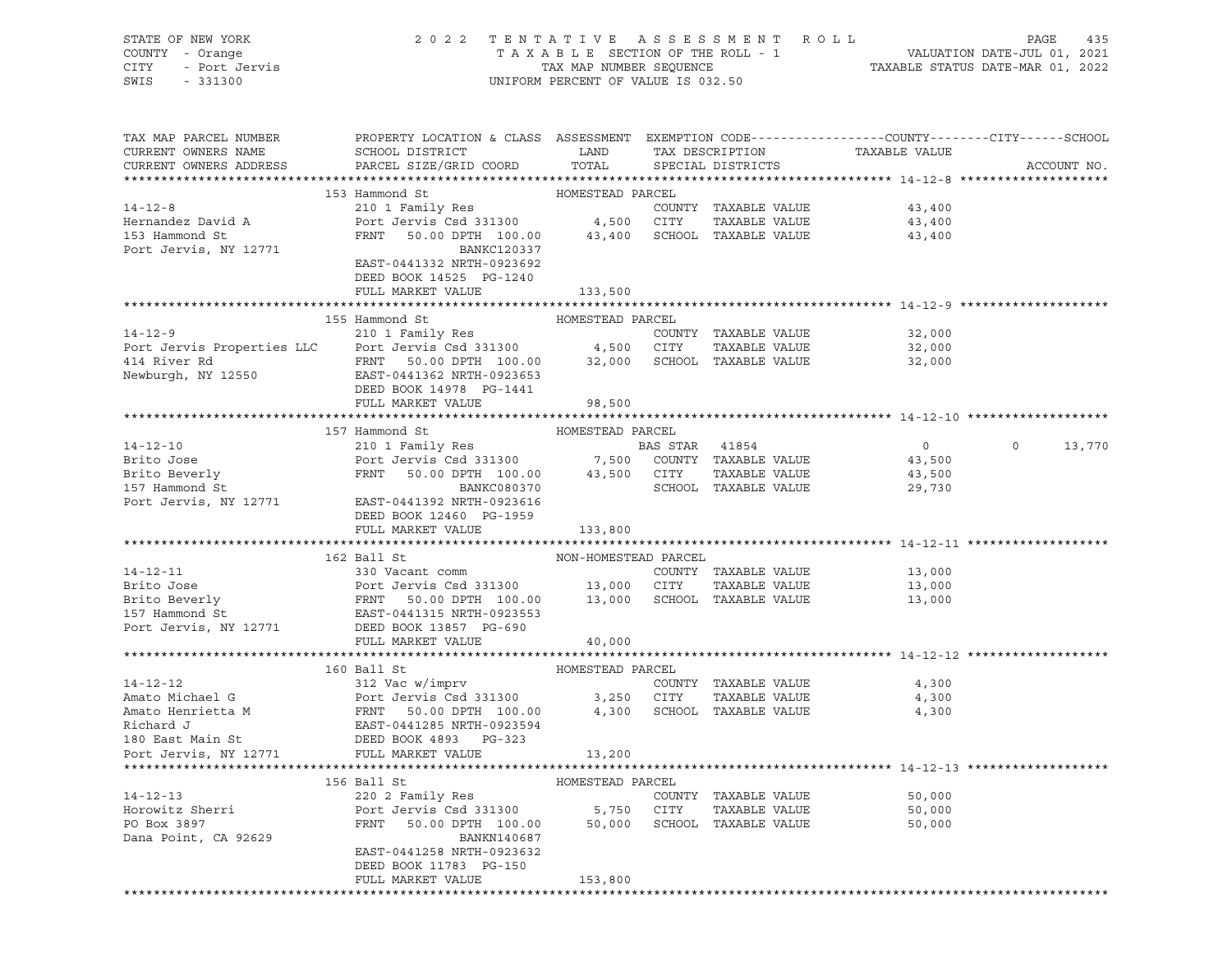# STATE OF NEW YORK 2 0 2 2 T E N T A T I V E A S S E S S M E N T R O L L PAGE 436 COUNTY - Orange T A X A B L E SECTION OF THE ROLL - 1 VALUATION DATE-JUL 01, 2021 CITY - Port Jervis TAX MAP NUMBER SEQUENCE TAXABLE STATUS DATE-MAR 01, 2022

| TAX MAP PARCEL NUMBER | PROPERTY LOCATION & CLASS ASSESSMENT EXEMPTION CODE---------------COUNTY-------CITY------SCHOOL                                                                                                                                                                                                                                                                                                                                                           |                  |                             |                                                        | ACCOUNT NO.              |
|-----------------------|-----------------------------------------------------------------------------------------------------------------------------------------------------------------------------------------------------------------------------------------------------------------------------------------------------------------------------------------------------------------------------------------------------------------------------------------------------------|------------------|-----------------------------|--------------------------------------------------------|--------------------------|
|                       | DEED BOOK 15161 PG-1342<br>FULL MARKET VALUE                                                                                                                                                                                                                                                                                                                                                                                                              | 138,500          |                             |                                                        |                          |
|                       | 150 Ball St                                                                                                                                                                                                                                                                                                                                                                                                                                               | HOMESTEAD PARCEL |                             |                                                        |                          |
|                       | 14-12-15<br>210 1 Family Res<br>210 1 Family Res<br>210 1 Family Res<br>Port Jervis Csd 331300<br>22,400<br>22,400<br>22,400<br>22,400<br>22,400<br>22,400<br>22,400<br>22,400<br>22,400<br>22,400<br>22,400<br>22,400<br>22,630<br>22,630<br>22,630<br>22,630<br>22,630<br>EAST-0441197 NRTH-0923712<br>DEED BOOK 11938 PG-1217<br>FULL MARKET VALUE                                                                                                     | 130,500          |                             |                                                        | $\overline{0}$<br>13,770 |
|                       |                                                                                                                                                                                                                                                                                                                                                                                                                                                           |                  |                             |                                                        |                          |
|                       | $\begin{tabular}{ccccc} 14-12-16 & 148 Ball St & HOMESTEAD PARCHC & 14-12-16 & 210 1 Family Res & 210 1 Family Res & 210 1 Family Res & 210 1 Family Res & 210 1 Family Res & 210 1 Family Res & 210 1 Family Res & 210 1 Family Res & 210 1 Family Res & 210 1 Family Res & 210 1 Family Res & 210 1 Family Res & 210 1 Family Res & 210 1, 211 2, 20 2, 21, 22, 250 & 21, 20 1, 21, 22, 250 & 2$<br>DEED BOOK 14299 PG-330<br>FULL MARKET VALUE 100,800 |                  |                             |                                                        |                          |
|                       |                                                                                                                                                                                                                                                                                                                                                                                                                                                           |                  |                             |                                                        |                          |
|                       |                                                                                                                                                                                                                                                                                                                                                                                                                                                           |                  |                             |                                                        |                          |
| Gordon Leonne M       |                                                                                                                                                                                                                                                                                                                                                                                                                                                           |                  |                             |                                                        |                          |
|                       |                                                                                                                                                                                                                                                                                                                                                                                                                                                           |                  |                             |                                                        |                          |
| $14 - 12 - 18$        | 144 Ball St<br>$C/O$ and $C/O$ and $C/O$ and $C/O$ and $C/O$ and $C/O$ and $C/O$ and $C/O$ and $C/O$ and $C/O$ and $C/O$ and $C/O$ and $C/O$ and $C/O$ and $C/O$ and $RNTF$ 33.00 $DPTF$ 100.00 $45,000$ SCHOOL TAXABLE VALUE<br>PO Box 17 $RAST$ -0441143 NRTH-0                                                                                                                                                                                         |                  | COUNTY TAXABLE VALUE 45,000 | TAXABLE VALUE 45,000<br>TAXABLE VALUE 45,000<br>45,000 |                          |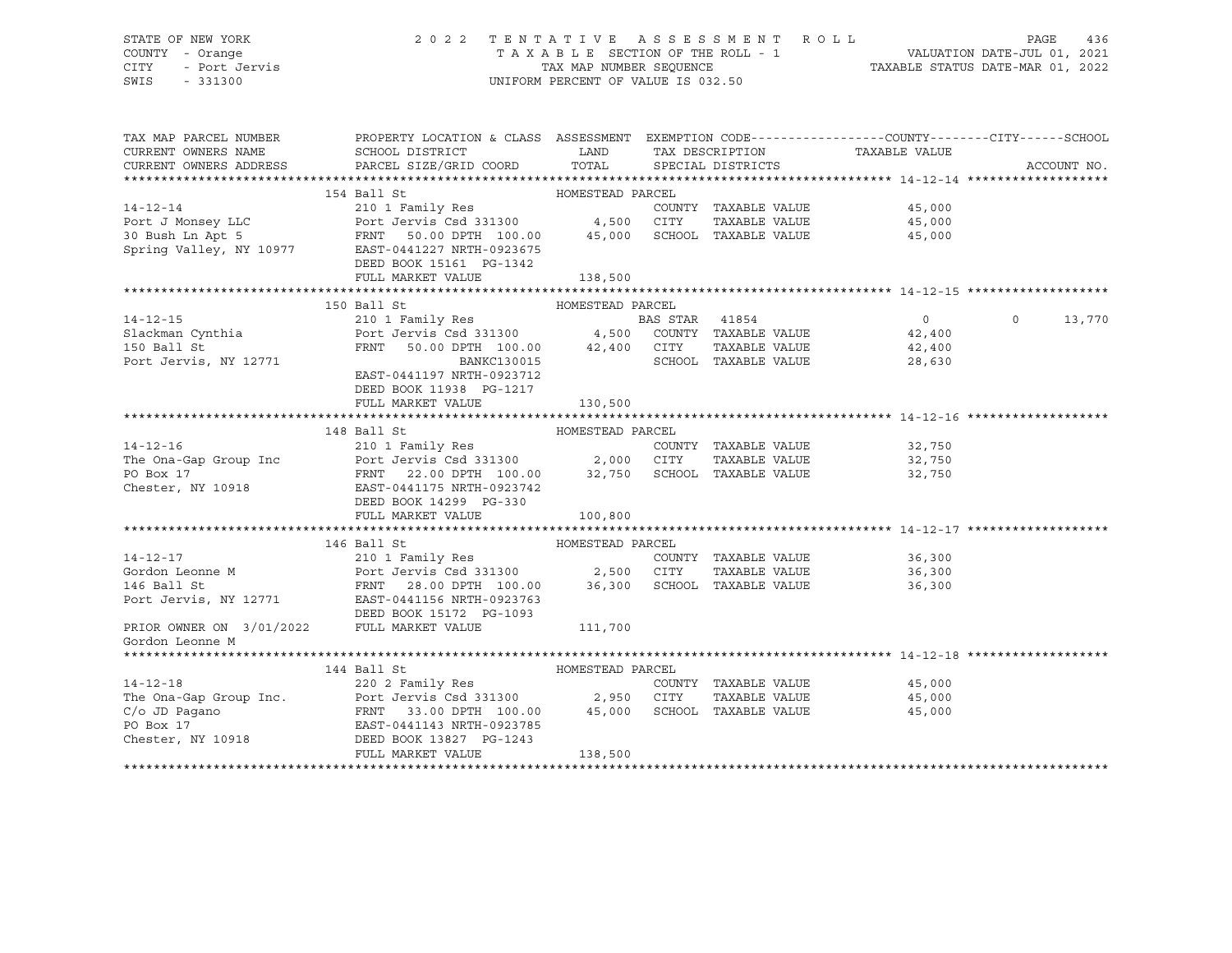|      | STATE OF NEW YORK | 2022 TENTATIVE ASSESSMENT ROLL     | PAGE                             | 437 |
|------|-------------------|------------------------------------|----------------------------------|-----|
|      | COUNTY - Orange   | TAXABLE SECTION OF THE ROLL - 1    | VALUATION DATE-JUL 01, 2021      |     |
| CITY | - Port Jervis     | TAX MAP NUMBER SEOUENCE            | TAXABLE STATUS DATE-MAR 01, 2022 |     |
| SWIS | - 331300          | UNIFORM PERCENT OF VALUE IS 032.50 |                                  |     |
|      |                   |                                    |                                  |     |

| TAX MAP PARCEL NUMBER<br>CURRENT OWNERS NAME<br>CURRENT OWNERS ADDRESS | PROPERTY LOCATION & CLASS ASSESSMENT EXEMPTION CODE---------------COUNTY-------CITY------SCHOOL<br>SCHOOL DISTRICT LAND<br>PARCEL SIZE/GRID COORD                                                                                                    | TOTAL            | TAX DESCRIPTION<br>SPECIAL DISTRICTS                     | TAXABLE VALUE | ACCOUNT NO. |
|------------------------------------------------------------------------|------------------------------------------------------------------------------------------------------------------------------------------------------------------------------------------------------------------------------------------------------|------------------|----------------------------------------------------------|---------------|-------------|
|                                                                        |                                                                                                                                                                                                                                                      |                  |                                                          |               |             |
|                                                                        | 142 Ball St                                                                                                                                                                                                                                          | HOMESTEAD PARCEL |                                                          |               |             |
| $14 - 12 - 19$                                                         |                                                                                                                                                                                                                                                      |                  | BAS STAR 41854                                           | 0 0 13,770    |             |
|                                                                        |                                                                                                                                                                                                                                                      |                  |                                                          |               |             |
|                                                                        |                                                                                                                                                                                                                                                      |                  |                                                          |               |             |
|                                                                        |                                                                                                                                                                                                                                                      |                  | SCHOOL TAXABLE VALUE                                     |               |             |
|                                                                        | EAST-0441117 NRTH-0923816                                                                                                                                                                                                                            |                  |                                                          |               |             |
|                                                                        | DEED BOOK 11493 PG-274                                                                                                                                                                                                                               |                  |                                                          |               |             |
|                                                                        | FULL MARKET VALUE                                                                                                                                                                                                                                    | 150,000          |                                                          |               |             |
|                                                                        | 140 Ball St                                                                                                                                                                                                                                          | HOMESTEAD PARCEL |                                                          |               |             |
| $14 - 12 - 20$                                                         | 210 1 Family Res                                                                                                                                                                                                                                     |                  | COUNTY TAXABLE VALUE                                     | 36,000        |             |
|                                                                        | Facture 2.1 1 and 2.800 CITY TAXABLE VALUE<br>140 Ball St FRNT 31.00 DPTH 100.00 36,000 SCHOOL TAXABLE VALUE<br>Port Jervis, NY 12771 EAST-0441096 NRTH-0923839                                                                                      |                  | TAXABLE VALUE 36,000                                     |               |             |
|                                                                        |                                                                                                                                                                                                                                                      |                  |                                                          | 36,000        |             |
|                                                                        |                                                                                                                                                                                                                                                      |                  |                                                          |               |             |
|                                                                        | DEED BOOK 11652 PG-1422                                                                                                                                                                                                                              |                  |                                                          |               |             |
|                                                                        | FULL MARKET VALUE                                                                                                                                                                                                                                    | 110,800          |                                                          |               |             |
|                                                                        |                                                                                                                                                                                                                                                      |                  |                                                          |               |             |
|                                                                        | HOMESTEAD PARCEL<br>138 Ball St                                                                                                                                                                                                                      |                  |                                                          |               |             |
| $14 - 12 - 21$                                                         |                                                                                                                                                                                                                                                      |                  |                                                          | 28,500        |             |
| Itzkowitz Avraham                                                      |                                                                                                                                                                                                                                                      |                  |                                                          | 28,500        |             |
| PO Box 593                                                             | 210 1 Family Res<br>210 1 Family Res<br>Port Jervis Csd 331300 4,500 CITY TAXABLE VALUE<br>Jsph & Ruth Kaczkowski Tr 28,500 SCHOOL TAXABLE VALUE<br>PRNT 50.00 DPTH 100.00                                                                           |                  |                                                          | 28,500        |             |
| Monsey, NY 10952                                                       | EAST-0441073 NRTH-0923868                                                                                                                                                                                                                            |                  |                                                          |               |             |
|                                                                        | DEED BOOK 15168 PG-255                                                                                                                                                                                                                               |                  |                                                          |               |             |
|                                                                        | FULL MARKET VALUE                                                                                                                                                                                                                                    | 87,700           |                                                          |               |             |
|                                                                        |                                                                                                                                                                                                                                                      |                  |                                                          |               |             |
|                                                                        | 136 Ball St MOMESTEAD PARCEL                                                                                                                                                                                                                         |                  |                                                          |               |             |
|                                                                        | 14-12-22<br>Stephens Brian<br>Stephens Brittany<br>Stephens Brittany<br>Stephens Brittany<br>Stephens Brittany<br>FRNT 50.00 DPTH 55.00<br>22,000 SCHOOL TAXABLE VALUE<br>19 Belmont Ave<br>EAST-0441033 NRTH-0923905<br>Middletown, NY 10940<br>DEE |                  | COUNTY TAXABLE VALUE 32,000<br>CITY TAXABLE VALUE 32.000 |               |             |
|                                                                        |                                                                                                                                                                                                                                                      |                  |                                                          | 32,000        |             |
|                                                                        |                                                                                                                                                                                                                                                      |                  |                                                          | 32,000        |             |
|                                                                        |                                                                                                                                                                                                                                                      |                  |                                                          |               |             |
|                                                                        |                                                                                                                                                                                                                                                      |                  |                                                          |               |             |
|                                                                        | FULL MARKET VALUE 98,500                                                                                                                                                                                                                             |                  |                                                          |               |             |
| PRIOR OWNER ON 3/01/2022                                               |                                                                                                                                                                                                                                                      |                  |                                                          |               |             |
| Stephens Brian                                                         |                                                                                                                                                                                                                                                      |                  |                                                          |               |             |
|                                                                        |                                                                                                                                                                                                                                                      |                  |                                                          |               |             |
|                                                                        | 15 Pennsylvania Ave MOMESTEAD PARCEL                                                                                                                                                                                                                 |                  |                                                          | 38,000        |             |
|                                                                        |                                                                                                                                                                                                                                                      |                  | TAXABLE VALUE                                            | 38,000        |             |
|                                                                        |                                                                                                                                                                                                                                                      |                  |                                                          | 38,000        |             |
|                                                                        |                                                                                                                                                                                                                                                      |                  |                                                          |               |             |
|                                                                        |                                                                                                                                                                                                                                                      |                  |                                                          |               |             |
|                                                                        | FULL MARKET VALUE                                                                                                                                                                                                                                    | 116,900          |                                                          |               |             |
|                                                                        |                                                                                                                                                                                                                                                      |                  |                                                          |               |             |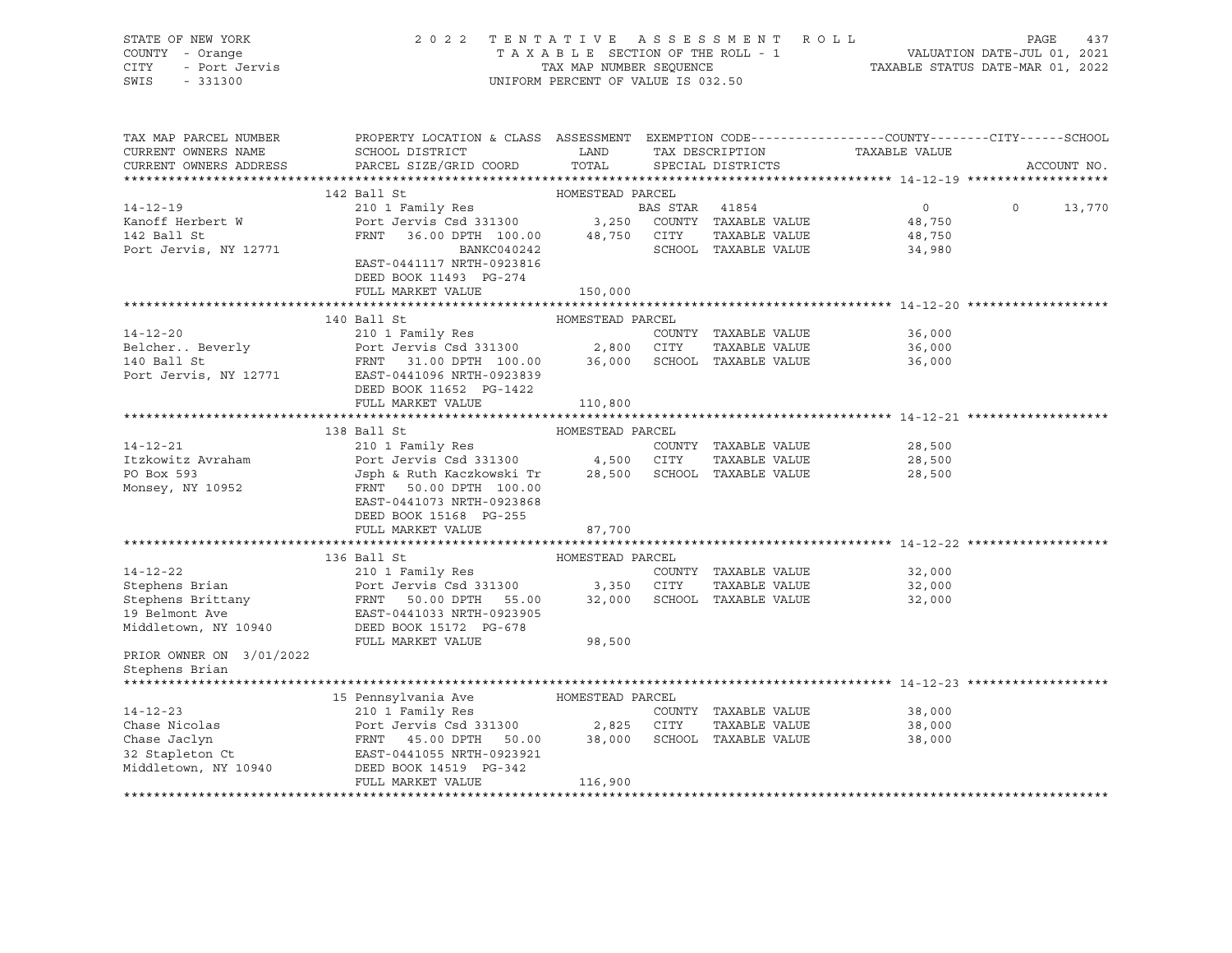| STATE OF NEW YORK<br>COUNTY - Orange<br>CITY<br>- Port Jervis<br>SWIS - 331300 | 2022 TENTATIVE ASSESSMENT ROLL                                                                                      | UNIFORM PERCENT OF VALUE IS 032.50 |                |                      | TAXABLE SECTION OF THE ROLL - 1<br>TAXABLE SECTION OF THE ROLL - 1<br>TAXABLE STATUS DATE-MAR 01, 2022 | PAGE    | 438         |
|--------------------------------------------------------------------------------|---------------------------------------------------------------------------------------------------------------------|------------------------------------|----------------|----------------------|--------------------------------------------------------------------------------------------------------|---------|-------------|
| TAX MAP PARCEL NUMBER<br>CURRENT OWNERS NAME                                   | PROPERTY LOCATION & CLASS ASSESSMENT EXEMPTION CODE----------------COUNTY-------CITY------SCHOOL<br>SCHOOL DISTRICT | <b>LAND</b>                        |                | TAX DESCRIPTION      | TAXABLE VALUE                                                                                          |         |             |
| CURRENT OWNERS ADDRESS                                                         | PARCEL SIZE/GRID COORD                                                                                              | TOTAL                              |                | SPECIAL DISTRICTS    |                                                                                                        |         | ACCOUNT NO. |
|                                                                                | 17 Pennsylvania Ave                                                                                                 | HOMESTEAD PARCEL                   |                |                      |                                                                                                        |         |             |
| $14 - 12 - 24$                                                                 | 210 1 Family Res                                                                                                    |                                    |                | COUNTY TAXABLE VALUE | 33,150                                                                                                 |         |             |
| Montanez Karen                                                                 | Port Jervis Csd 331300 4,500 CITY TAXABLE VALUE                                                                     |                                    |                |                      | 33,150                                                                                                 |         |             |
| 17 Pennsylania Ave                                                             | FRNT 50.00 DPTH 100.00 33,150 SCHOOL TAXABLE VALUE                                                                  |                                    |                |                      | 33,150                                                                                                 |         |             |
| Port Jervis, NY 12771                                                          | BANKC180281                                                                                                         |                                    |                |                      |                                                                                                        |         |             |
|                                                                                | EAST-0441112 NRTH-0923925                                                                                           |                                    |                |                      |                                                                                                        |         |             |
|                                                                                | DEED BOOK 14037 PG-1561                                                                                             |                                    |                |                      |                                                                                                        |         |             |
|                                                                                | FULL MARKET VALUE                                                                                                   | 102,000                            |                |                      |                                                                                                        |         |             |
|                                                                                |                                                                                                                     |                                    |                |                      |                                                                                                        |         |             |
|                                                                                | 29 Pennsylvania Ave                                                                                                 | HOMESTEAD PARCEL                   |                |                      |                                                                                                        |         |             |
| $14 - 13 - 1$                                                                  | 210 1 Family Res<br>210 1 Family Res<br>Port Jervis Csd 331300 4,700 CITY                                           |                                    |                | COUNTY TAXABLE VALUE | 36,100                                                                                                 |         |             |
| Vegh Solomon I                                                                 |                                                                                                                     |                                    |                | TAXABLE VALUE        | 36,100                                                                                                 |         |             |
| 12 Craftwood Dr<br>Spring Valley, NY 10977                                     | FRNT 52.00 DPTH 100.00 36,100 SCHOOL TAXABLE VALUE<br>BANKC190903                                                   |                                    |                |                      | 36,100                                                                                                 |         |             |
|                                                                                | EAST-0441337 NRTH-0924124                                                                                           |                                    |                |                      |                                                                                                        |         |             |
|                                                                                | DEED BOOK 14881 PG-681                                                                                              |                                    |                |                      |                                                                                                        |         |             |
|                                                                                | FULL MARKET VALUE                                                                                                   | 111,100                            |                |                      |                                                                                                        |         |             |
|                                                                                |                                                                                                                     |                                    |                |                      |                                                                                                        |         |             |
|                                                                                | 105 Franklin St                                                                                                     | HOMESTEAD PARCEL                   |                |                      |                                                                                                        |         |             |
| $14 - 13 - 2$                                                                  | 220 2 Family Res                                                                                                    |                                    |                | COUNTY TAXABLE VALUE | 45,950                                                                                                 |         |             |
|                                                                                |                                                                                                                     |                                    |                |                      |                                                                                                        |         |             |
|                                                                                |                                                                                                                     |                                    |                |                      |                                                                                                        |         |             |
|                                                                                |                                                                                                                     |                                    |                |                      |                                                                                                        |         |             |
|                                                                                | Port Jervis, NY 12771 DEED BOOK 2229 PG-01141                                                                       |                                    |                |                      |                                                                                                        |         |             |
|                                                                                | FULL MARKET VALUE                                                                                                   | 141,400                            |                |                      |                                                                                                        |         |             |
|                                                                                | 107 Franklin St                                                                                                     | HOMESTEAD PARCEL                   |                |                      |                                                                                                        |         |             |
| $14 - 13 - 3$                                                                  | 210 1 Family Res                                                                                                    |                                    | BAS STAR 41854 |                      | $\overline{0}$                                                                                         | $\circ$ | 13,770      |
|                                                                                | Port Jervis Csd 331300 4,500 COUNTY TAXABLE VALUE                                                                   |                                    |                |                      | 39,500                                                                                                 |         |             |
| comen Stanley<br>Vealy Michelle L<br>107 Franklin St                           | FRNT 50.00 DPTH 100.00 39,500 CITY                                                                                  |                                    |                | TAXABLE VALUE        | 39,500                                                                                                 |         |             |
|                                                                                | BANKC150024                                                                                                         |                                    |                | SCHOOL TAXABLE VALUE | 25,730                                                                                                 |         |             |
| Port Jervis, NY 12771                                                          | EAST-0441407 NRTH-0924004                                                                                           |                                    |                |                      |                                                                                                        |         |             |
|                                                                                | DEED BOOK 11924 PG-1767                                                                                             |                                    |                |                      |                                                                                                        |         |             |
|                                                                                | FULL MARKET VALUE                                                                                                   | 121,500                            |                |                      |                                                                                                        |         |             |
|                                                                                |                                                                                                                     |                                    |                |                      |                                                                                                        |         |             |
|                                                                                | 109 Franklin St                                                                                                     | HOMESTEAD PARCEL                   |                |                      |                                                                                                        |         |             |
| $14 - 13 - 4$                                                                  | 210 1 Family Res                                                                                                    |                                    |                | COUNTY TAXABLE VALUE | 37,250                                                                                                 |         |             |
| Arghir Claudia                                                                 | Port Jervis Csd 331300 3,600 CITY<br>FRNT 40.00 DPTH 100.00 37,250 SCHOOL TAXABLE VALUE                             |                                    |                | TAXABLE VALUE        | 37,250                                                                                                 |         |             |
| 109 Franklin St<br>Port Jervis, NY 12771                                       | EAST-0441434 NRTH-0923964                                                                                           |                                    |                |                      | 37,250                                                                                                 |         |             |
|                                                                                | DEED BOOK 15050 PG-874                                                                                              |                                    |                |                      |                                                                                                        |         |             |
|                                                                                | FULL MARKET VALUE                                                                                                   | 114,600                            |                |                      |                                                                                                        |         |             |
|                                                                                |                                                                                                                     |                                    |                |                      |                                                                                                        |         |             |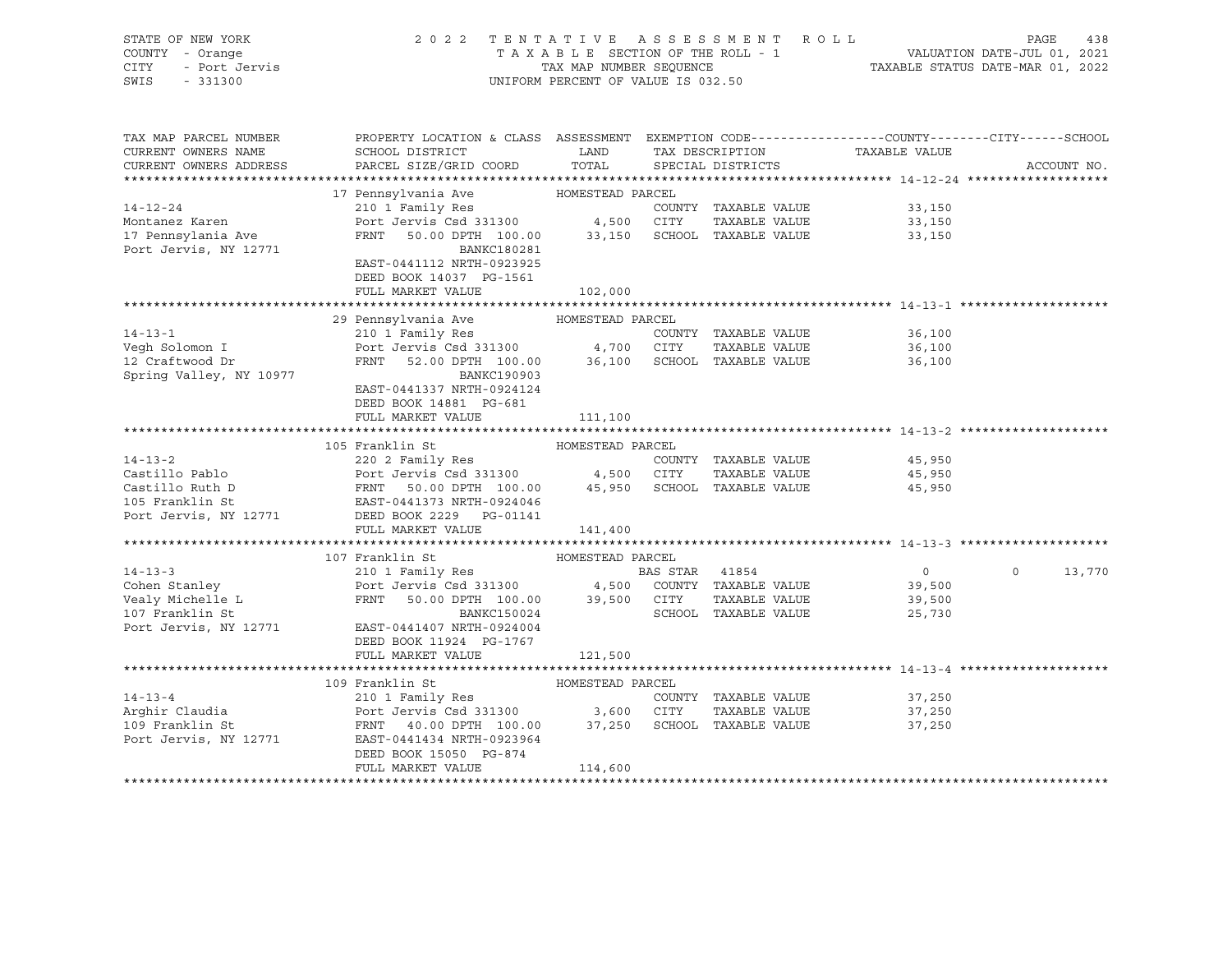| STATE OF NEW YORK<br>COUNTY - Orange<br>CITY<br>- Port Jervis<br>SWIS<br>$-331300$ | 2022 TENTATIVE ASSESSMENT ROLL                                                                                                                               | UNIFORM PERCENT OF VALUE IS 032.50 |                |                                                   | TAXABLE SECTION OF THE ROLL - 1<br>TAXABLE SECTION OF THE ROLL - 1<br>TAXABLE STATUS DATE-MAR 01, 2021 | PAGE              | 439         |
|------------------------------------------------------------------------------------|--------------------------------------------------------------------------------------------------------------------------------------------------------------|------------------------------------|----------------|---------------------------------------------------|--------------------------------------------------------------------------------------------------------|-------------------|-------------|
| TAX MAP PARCEL NUMBER                                                              | PROPERTY LOCATION & CLASS ASSESSMENT EXEMPTION CODE----------------COUNTY-------CITY------SCHOOL                                                             |                                    |                |                                                   |                                                                                                        |                   |             |
| CURRENT OWNERS NAME                                                                | <b>Example 12</b><br>SCHOOL DISTRICT                                                                                                                         |                                    |                | TAX DESCRIPTION                                   | TAXABLE VALUE                                                                                          |                   |             |
| CURRENT OWNERS ADDRESS                                                             | PARCEL SIZE/GRID COORD                                                                                                                                       | TOTAL                              |                | SPECIAL DISTRICTS                                 |                                                                                                        |                   | ACCOUNT NO. |
|                                                                                    |                                                                                                                                                              |                                    |                |                                                   |                                                                                                        |                   |             |
|                                                                                    | 111 Franklin St                                                                                                                                              | HOMESTEAD PARCEL                   |                |                                                   |                                                                                                        |                   |             |
| $14 - 13 - 5$                                                                      | 210 1 Family Res                                                                                                                                             |                                    | BAS STAR 41854 |                                                   | $\overline{0}$                                                                                         | $\Omega$          | 13,770      |
| Smith Douglas W                                                                    | Port Jervis Csd 331300 $\qquad \qquad$ 3,150 COUNTY TAXABLE VALUE                                                                                            |                                    |                |                                                   | 35,500                                                                                                 |                   |             |
| Smith Katherine A<br>111 Franklin St                                               | FRNT 35.00 DPTH 100.00                                                                                                                                       |                                    |                | 35,500 CITY TAXABLE VALUE<br>SCHOOL TAXABLE VALUE | 35,500                                                                                                 |                   |             |
| Port Jervis, NY 12771                                                              | BANKC030614<br>EAST-0441464 NRTH-0923929                                                                                                                     |                                    |                |                                                   | 21,730                                                                                                 |                   |             |
|                                                                                    | DEED BOOK 5320 PG-193                                                                                                                                        |                                    |                |                                                   |                                                                                                        |                   |             |
|                                                                                    | FULL MARKET VALUE                                                                                                                                            | 109,200                            |                |                                                   |                                                                                                        |                   |             |
|                                                                                    |                                                                                                                                                              |                                    |                |                                                   |                                                                                                        |                   |             |
|                                                                                    | 115 Franklin St                                                                                                                                              | HOMESTEAD PARCEL                   |                |                                                   |                                                                                                        |                   |             |
| $14 - 13 - 6$                                                                      | 210 1 Family Res                                                                                                                                             |                                    |                | COUNTY TAXABLE VALUE                              | 35,300                                                                                                 |                   |             |
| Cantos Hosbal                                                                      |                                                                                                                                                              |                                    |                | TAXABLE VALUE                                     | 35,300                                                                                                 |                   |             |
| 115 Franklin St                                                                    | Port Jervis Csd 331300 4,950 CITY TAXABLE VALUE<br>FRNT 55.00 DPTH 100.00 35,300 SCHOOL TAXABLE VALUE                                                        |                                    |                |                                                   | 35,300                                                                                                 |                   |             |
| Port Jervis, NY 12771                                                              | BANKC170031                                                                                                                                                  |                                    |                |                                                   |                                                                                                        |                   |             |
|                                                                                    | EAST-0441491 NRTH-0923899                                                                                                                                    |                                    |                |                                                   |                                                                                                        |                   |             |
|                                                                                    | DEED BOOK 14629 PG-1433                                                                                                                                      |                                    |                |                                                   |                                                                                                        |                   |             |
|                                                                                    | FULL MARKET VALUE                                                                                                                                            | 108,600                            |                |                                                   |                                                                                                        |                   |             |
|                                                                                    |                                                                                                                                                              |                                    |                |                                                   |                                                                                                        |                   |             |
|                                                                                    | 117 Franklin St                                                                                                                                              | HOMESTEAD PARCEL                   |                |                                                   |                                                                                                        |                   |             |
| $14 - 13 - 7$                                                                      | 210 1 Family Res                                                                                                                                             |                                    |                | COUNTY TAXABLE VALUE                              | 40,000                                                                                                 |                   |             |
|                                                                                    | Port Jervis Csd 331300 3,150 CITY                                                                                                                            |                                    |                | TAXABLE VALUE                                     | 40,000                                                                                                 |                   |             |
|                                                                                    |                                                                                                                                                              |                                    |                | 40,000 SCHOOL TAXABLE VALUE                       | 40,000                                                                                                 |                   |             |
|                                                                                    | Port Jervis Csd 331300<br>117 Franklin St (FRNT 35.00 DPTH 100.00<br>Port Jervis, NY 12771 (DEED BOOK 14090 PC                                               |                                    |                |                                                   |                                                                                                        |                   |             |
|                                                                                    |                                                                                                                                                              | 123,100                            |                |                                                   |                                                                                                        |                   |             |
|                                                                                    |                                                                                                                                                              |                                    |                |                                                   |                                                                                                        |                   |             |
|                                                                                    | 119 Franklin St                                                                                                                                              | HOMESTEAD PARCEL                   |                |                                                   |                                                                                                        |                   |             |
| $14 - 13 - 8.2$                                                                    | 210 1 Family Res                                                                                                                                             |                                    | BAS STAR 41854 |                                                   | $\overline{0}$                                                                                         | $0 \qquad \qquad$ | 13,770      |
| Parry Matthew                                                                      |                                                                                                                                                              |                                    |                |                                                   | 45,500                                                                                                 |                   |             |
| 119 Franklin St                                                                    |                                                                                                                                                              |                                    |                |                                                   | 45,500                                                                                                 |                   |             |
| Port Jervis, NY 12771                                                              | EAST-0441547 NRTH-0923839                                                                                                                                    |                                    |                | SCHOOL TAXABLE VALUE                              | 31,730                                                                                                 |                   |             |
|                                                                                    | DEED BOOK 5354 PG-74                                                                                                                                         |                                    |                |                                                   |                                                                                                        |                   |             |
|                                                                                    | FULL MARKET VALUE                                                                                                                                            | 140,000                            |                |                                                   |                                                                                                        |                   |             |
|                                                                                    |                                                                                                                                                              |                                    |                |                                                   |                                                                                                        |                   |             |
|                                                                                    | 121 Franklin St                                                                                                                                              | NON-HOMESTEAD PARCEL               |                |                                                   |                                                                                                        |                   |             |
| $14 - 13 - 9$                                                                      | 484 1 use sm bld                                                                                                                                             |                                    |                | COUNTY TAXABLE VALUE                              | 52,550                                                                                                 |                   |             |
|                                                                                    | Fort Jerus Csd 331300 18,000 CITY TAXABLE VALUE<br>JohnsonSandra L<br>C/o Clarissa Fuchylo EAST-0441570 NRTH-0923794<br>529 Sawkill Rd DEED BOOK 4130 PG-300 |                                    |                | TAXABLE VALUE                                     | 52,550                                                                                                 |                   |             |
|                                                                                    |                                                                                                                                                              |                                    |                |                                                   | 52,550                                                                                                 |                   |             |
|                                                                                    |                                                                                                                                                              |                                    |                |                                                   |                                                                                                        |                   |             |
| Milford, PA 18337                                                                  | FULL MARKET VALUE                                                                                                                                            | 161,700                            |                |                                                   |                                                                                                        |                   |             |
|                                                                                    |                                                                                                                                                              |                                    |                |                                                   |                                                                                                        |                   |             |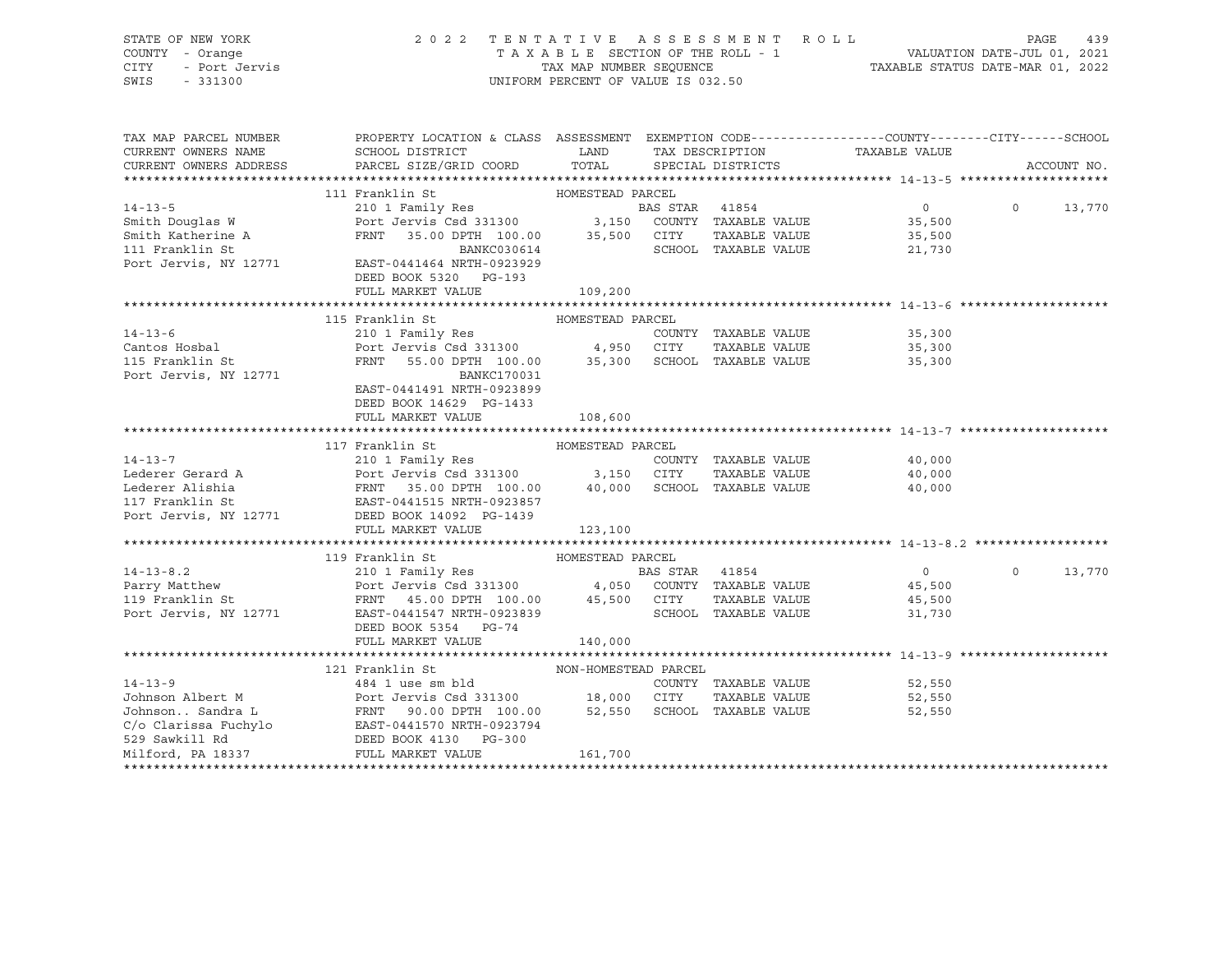# STATE OF NEW YORK 2 0 2 2 T E N T A T I V E A S S E S S M E N T R O L L PAGE 440 COUNTY - Orange T A X A B L E SECTION OF THE ROLL - 1 VALUATION DATE-JUL 01, 2021 CITY - Port Jervis TAX MAP NUMBER SEQUENCE TAXABLE STATUS DATE-MAR 01, 2022

| TAX MAP PARCEL NUMBER<br>CURRENT OWNERS NAME<br>CURRENT OWNERS ADDRESS                                                                                                                                                                                   | PROPERTY LOCATION & CLASS ASSESSMENT EXEMPTION CODE---------------COUNTY-------CITY------SCHOOL<br>SCHOOL DISTRICT<br>PARCEL SIZE/GRID COORD | LAND<br>TOTAL        |                | TAX DESCRIPTION<br>SPECIAL DISTRICTS | TAXABLE VALUE  |          | ACCOUNT NO. |
|----------------------------------------------------------------------------------------------------------------------------------------------------------------------------------------------------------------------------------------------------------|----------------------------------------------------------------------------------------------------------------------------------------------|----------------------|----------------|--------------------------------------|----------------|----------|-------------|
|                                                                                                                                                                                                                                                          |                                                                                                                                              |                      |                |                                      |                |          |             |
|                                                                                                                                                                                                                                                          | 27 Pennsylvania Ave MOMESTEAD PARCEL                                                                                                         |                      |                |                                      |                |          |             |
| $14 - 13 - 11$                                                                                                                                                                                                                                           | 210 1 Family Res<br>Port Jervis Csd 331300 4,500                                                                                             |                      | ENH STAR 41834 |                                      | $\overline{0}$ | $\circ$  | 30,800      |
| Tufano Nicholas A                                                                                                                                                                                                                                        |                                                                                                                                              |                      |                | COUNTY TAXABLE VALUE                 | 30,800         |          |             |
| Tufano Maureen                                                                                                                                                                                                                                           | FRNT 50.00 DPTH 100.00 30,800<br>EAST-0441317 NRTH-0924088                                                                                   |                      | CITY           | TAXABLE VALUE                        | 30,800         |          |             |
| 27 Pennsylvania Ave                                                                                                                                                                                                                                      |                                                                                                                                              |                      |                | SCHOOL TAXABLE VALUE                 | $\overline{0}$ |          |             |
| Port Jervis, NY 12771                                                                                                                                                                                                                                    | DEED BOOK 1919 PG-00541                                                                                                                      |                      |                |                                      |                |          |             |
|                                                                                                                                                                                                                                                          | FULL MARKET VALUE                                                                                                                            | 94,800               |                |                                      |                |          |             |
|                                                                                                                                                                                                                                                          |                                                                                                                                              |                      |                |                                      |                |          |             |
|                                                                                                                                                                                                                                                          | Woodland Dr                                                                                                                                  | NON-HOMESTEAD PARCEL |                |                                      |                |          |             |
| $15 - 3 - 1.2$                                                                                                                                                                                                                                           | 330 Vacant comm                                                                                                                              |                      |                | COUNTY TAXABLE VALUE                 | 16,500         |          |             |
| Fuller James C                                                                                                                                                                                                                                           |                                                                                                                                              |                      |                |                                      | 16,500         |          |             |
| 8 Avenue G                                                                                                                                                                                                                                               |                                                                                                                                              |                      |                |                                      | 16,500         |          |             |
| Matamoras, PA 18336                                                                                                                                                                                                                                      | EAST-0442609 NRTH-0920640                                                                                                                    |                      |                |                                      |                |          |             |
|                                                                                                                                                                                                                                                          | DEED BOOK 12279 PG-1311                                                                                                                      |                      |                |                                      |                |          |             |
|                                                                                                                                                                                                                                                          | FULL MARKET VALUE                                                                                                                            | 50,800               |                |                                      |                |          |             |
|                                                                                                                                                                                                                                                          | Minisink Ave                                                                                                                                 | HOMESTEAD PARCEL     |                |                                      |                |          |             |
| $15 - 4 - 2$                                                                                                                                                                                                                                             | 311 Res vac land                                                                                                                             |                      |                | COUNTY TAXABLE VALUE                 | 1,500          |          |             |
| Parker Nathan                                                                                                                                                                                                                                            | Port Jervis Csd 331300 1,500 CITY                                                                                                            |                      |                | TAXABLE VALUE                        | 1,500          |          |             |
|                                                                                                                                                                                                                                                          | FRNT 39.00 DPTH 517.00 1,500 SCHOOL TAXABLE VALUE                                                                                            |                      |                |                                      | 1,500          |          |             |
| 5 Old Greenville Tpke<br>Port Jervis, NY 12771                                                                                                                                                                                                           | EAST-0442819 NRTH-0919880                                                                                                                    |                      |                |                                      |                |          |             |
|                                                                                                                                                                                                                                                          | DEED BOOK 13889 PG-1254                                                                                                                      |                      |                |                                      |                |          |             |
|                                                                                                                                                                                                                                                          | FULL MARKET VALUE                                                                                                                            | 4,600                |                |                                      |                |          |             |
|                                                                                                                                                                                                                                                          |                                                                                                                                              |                      |                |                                      |                |          |             |
|                                                                                                                                                                                                                                                          | 24 Minisink Ave                                                                                                                              | HOMESTEAD PARCEL     |                |                                      |                |          |             |
| $15 - 4 - 3$                                                                                                                                                                                                                                             | 210 1 Family Res                                                                                                                             |                      | AGED           | 41800                                | 26,150         | 26,150   | 26,150      |
|                                                                                                                                                                                                                                                          |                                                                                                                                              |                      |                |                                      | $\overline{0}$ | $\Omega$ | 26,150      |
|                                                                                                                                                                                                                                                          | Port Jervis Csd 331300 21,100 ENH STAR 41834<br>FRNT 196.00 DPTH 200.00 52,300 COUNTY TAXABLE VALUE                                          |                      |                |                                      | 26,150         |          |             |
|                                                                                                                                                                                                                                                          | EAST-0442770 NRTH-0920013                                                                                                                    |                      | CITY           | TAXABLE VALUE                        | 26,150         |          |             |
| Brundage Brent K<br>Brundage Hermine A<br>24 Minisink Ave<br>Port Jervis, NY 12771                                                                                                                                                                       | DEED BOOK 11642 PG-1714                                                                                                                      |                      |                | SCHOOL TAXABLE VALUE                 | $\Omega$       |          |             |
|                                                                                                                                                                                                                                                          | FULL MARKET VALUE                                                                                                                            | 160,900              |                |                                      |                |          |             |
|                                                                                                                                                                                                                                                          |                                                                                                                                              |                      |                |                                      |                |          |             |
|                                                                                                                                                                                                                                                          | 20 Minisink Ave                                                                                                                              | HOMESTEAD PARCEL     |                |                                      |                |          |             |
| $15 - 4 - 4.1$                                                                                                                                                                                                                                           |                                                                                                                                              |                      |                | COUNTY TAXABLE VALUE                 | 33,500         |          |             |
| Fuller James C<br>Fuller Dawn<br>8 Avenue G                                                                                                                                                                                                              | EXECTIVE AND THE RESERVE THE COUNT<br>POTT Jervis Csd 331300 8,300 CITY<br>FRNT 90.00 DPTH 93.00 33,500 SCHOC<br>EAST-0442443 NRTH-0920012   |                      |                | TAXABLE VALUE                        | 33,500         |          |             |
|                                                                                                                                                                                                                                                          |                                                                                                                                              |                      |                | SCHOOL TAXABLE VALUE                 | 33,500         |          |             |
|                                                                                                                                                                                                                                                          |                                                                                                                                              |                      |                |                                      |                |          |             |
| Matamoras, PA 18336                                                                                                                                                                                                                                      | DEED BOOK 14503 PG-951                                                                                                                       |                      |                |                                      |                |          |             |
|                                                                                                                                                                                                                                                          |                                                                                                                                              |                      |                |                                      |                |          |             |
|                                                                                                                                                                                                                                                          | FULL MARKET VALUE                                                                                                                            | 103,100              |                |                                      |                |          |             |
|                                                                                                                                                                                                                                                          |                                                                                                                                              |                      |                |                                      |                |          |             |
|                                                                                                                                                                                                                                                          | 22 Minisink Ave                                                                                                                              | HOMESTEAD PARCEL     |                |                                      |                |          |             |
|                                                                                                                                                                                                                                                          |                                                                                                                                              |                      |                |                                      | $\overline{0}$ | $\circ$  | 34,390      |
|                                                                                                                                                                                                                                                          |                                                                                                                                              |                      |                |                                      | 7,913          | 4,522    | 4,522       |
|                                                                                                                                                                                                                                                          |                                                                                                                                              |                      |                |                                      | 78,787         |          |             |
| 15-4-4.2<br>Mosher Gloria J<br>Mosher Gloria J<br>210 1 Family Res<br>Port Jervis Csd 331300<br>22 Minisink Ave<br>22 Minisink Ave<br>22 Minisink Ave<br>22 Minisink Ave<br>22 Minisink Ave<br>23 Minisink Ave<br>23 Minisink Ave<br>23 Minisink Ave<br> |                                                                                                                                              |                      |                | TAXABLE VALUE                        | 82,178         |          |             |
| 22 Minisink Ave EAST-0442523 NRTH-0920016<br>Port Jervis, NY 12771 DEED BOOK 14251 PG-1610                                                                                                                                                               |                                                                                                                                              |                      |                | SCHOOL TAXABLE VALUE                 | 47,788         |          |             |
|                                                                                                                                                                                                                                                          | FULL MARKET VALUE                                                                                                                            | 266,800              |                |                                      |                |          |             |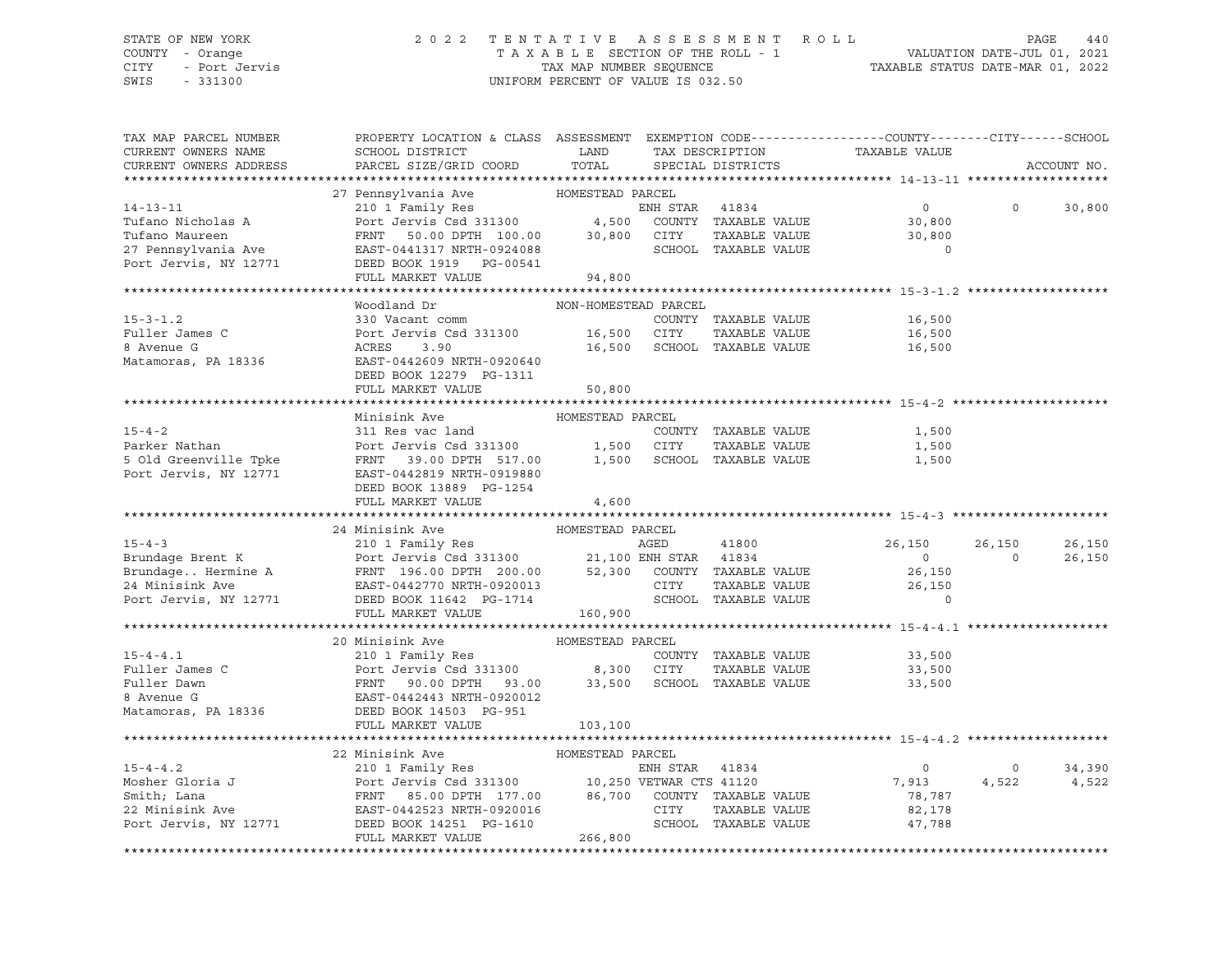# STATE OF NEW YORK 2 0 2 2 T E N T A T I V E A S S E S S M E N T R O L L PAGE 441 COUNTY - Orange T A X A B L E SECTION OF THE ROLL - 1 VALUATION DATE-JUL 01, 2021

CITY - Port Jervis TAX MAP NUMBER SEQUENCE TAXABLE STATUS DATE-MAR 01, 2022

| TAX MAP PARCEL NUMBER                                        | PROPERTY LOCATION & CLASS ASSESSMENT EXEMPTION CODE----------------COUNTY-------CITY------SCHOOL                                                                               |                                       |                             |                      |               |                               |                |         |             |
|--------------------------------------------------------------|--------------------------------------------------------------------------------------------------------------------------------------------------------------------------------|---------------------------------------|-----------------------------|----------------------|---------------|-------------------------------|----------------|---------|-------------|
| CURRENT OWNERS NAME                                          | SCHOOL DISTRICT                                                                                                                                                                | <b>LAND</b>                           |                             |                      |               | TAX DESCRIPTION TAXABLE VALUE |                |         |             |
| CURRENT OWNERS ADDRESS                                       | PARCEL SIZE/GRID COORD TOTAL                                                                                                                                                   |                                       |                             | SPECIAL DISTRICTS    |               |                               |                |         | ACCOUNT NO. |
|                                                              |                                                                                                                                                                                |                                       |                             |                      |               |                               |                |         |             |
|                                                              | 18-1/2 Minisink Ave                                                                                                                                                            | HOMESTEAD PARCEL                      |                             |                      |               |                               |                |         |             |
| $15 - 4 - 5$                                                 | 311 Res vac land                                                                                                                                                               |                                       |                             | COUNTY TAXABLE VALUE |               |                               | 7,350          |         |             |
| Fuller James C                                               |                                                                                                                                                                                |                                       |                             | TAXABLE VALUE        |               |                               | 7,350          |         |             |
| Fuller Dawn A                                                | Port Jervis Csd 331300 7,350 CITY<br>ACRES 1.50 7,350 SCHOO                                                                                                                    |                                       | 7,350 SCHOOL TAXABLE VALUE  |                      |               |                               | 7,350          |         |             |
| 8 Avenue G                                                   |                                                                                                                                                                                |                                       |                             |                      |               |                               |                |         |             |
|                                                              | EAST-0442643 NRTH-0920160<br>DEED BOOK 11791 PG-174                                                                                                                            |                                       |                             |                      |               |                               |                |         |             |
| Matamoras, PA 18336                                          |                                                                                                                                                                                |                                       |                             |                      |               |                               |                |         |             |
|                                                              | FULL MARKET VALUE                                                                                                                                                              | 22,600                                |                             |                      |               |                               |                |         |             |
|                                                              | 9 Woodland Dr                                                                                                                                                                  | HOMESTEAD PARCEL                      |                             |                      |               |                               |                |         |             |
| $15 - 4 - 6.11$                                              |                                                                                                                                                                                |                                       |                             |                      |               |                               |                | $\circ$ |             |
|                                                              |                                                                                                                                                                                |                                       |                             |                      |               |                               | $\overline{0}$ |         | 34,390      |
| Appel Gregory V                                              | 210 1 Family Res<br>Port Jervis Csd 331300 13,550 COUNTY TAXABLE VALUE<br>FRNT 125.00 DPTH 129.00 115,000 CITY TAXABLE VALUE<br>EAST-0442424 NRTH-0920260 SCHOOL TAXABLE VALUE |                                       |                             |                      |               |                               | 115,000        |         |             |
| Appel Annamarie                                              |                                                                                                                                                                                |                                       |                             |                      | TAXABLE VALUE |                               | 115,000        |         |             |
| 9 Woodland Dr<br>Port Jervis, NY 12771 DEED BOOK 5526 PG-172 |                                                                                                                                                                                |                                       |                             |                      |               |                               | 80,610         |         |             |
|                                                              |                                                                                                                                                                                |                                       |                             |                      |               |                               |                |         |             |
|                                                              | FULL MARKET VALUE                                                                                                                                                              | 353,800                               |                             |                      |               |                               |                |         |             |
|                                                              |                                                                                                                                                                                |                                       |                             |                      |               |                               |                |         |             |
|                                                              | 3 Woodland Dr                                                                                                                                                                  | HOMESTEAD PARCEL                      |                             |                      |               |                               |                |         |             |
| $15 - 4 - 6.12$                                              | 210 1 Family Res                                                                                                                                                               |                                       |                             | COUNTY TAXABLE VALUE |               |                               | 113,000        |         |             |
|                                                              |                                                                                                                                                                                |                                       |                             |                      |               | TAXABLE VALUE 113,000         |                |         |             |
|                                                              |                                                                                                                                                                                |                                       |                             |                      |               |                               | 113,000        |         |             |
| 3 Woodland Dr                                                | EAST-0442291 NRTH-0920148                                                                                                                                                      |                                       |                             |                      |               |                               |                |         |             |
| Port Jervis, NY 12771                                        | DEED BOOK 15144 PG-1650                                                                                                                                                        |                                       |                             |                      |               |                               |                |         |             |
|                                                              | FULL MARKET VALUE                                                                                                                                                              | 347,700                               |                             |                      |               |                               |                |         |             |
|                                                              |                                                                                                                                                                                |                                       |                             |                      |               |                               |                |         |             |
|                                                              | Woodland Dr + Wood St                                                                                                                                                          | HOMESTEAD PART OF PARCEL              |                             |                      |               |                               |                |         |             |
| $15 - 4 - 6.2$                                               | 210 1 Family Res                                                                                                                                                               | 0.05 A COUNTY TAXABLE VALUE           |                             |                      |               |                               | 32,600         |         |             |
| Fuller James C                                               | Port Jervis Csd 331300 1,250 CITY TAXABLE VALUE FRNT 94.00 DPTH 263.00 32,600 SCHOOL TAXABLE VALUE                                                                             |                                       |                             |                      |               |                               | 32,600         |         |             |
| 8 Avenue G                                                   |                                                                                                                                                                                |                                       |                             |                      |               |                               | 32,600         |         |             |
| Matamoras, PA 18336                                          | ACRES<br>0.45                                                                                                                                                                  |                                       |                             |                      |               |                               |                |         |             |
|                                                              | EAST-0442550 NRTH-0920404                                                                                                                                                      |                                       |                             |                      |               |                               |                |         |             |
|                                                              | DEED BOOK 12279 PG-1311                                                                                                                                                        |                                       |                             |                      |               |                               |                |         |             |
|                                                              | FULL MARKET VALUE                                                                                                                                                              | 179,100                               |                             |                      |               |                               |                |         |             |
|                                                              |                                                                                                                                                                                |                                       |                             |                      |               |                               |                |         |             |
|                                                              |                                                                                                                                                                                | NON-HOMESTEAD PART OF PARCEL          |                             |                      |               |                               |                |         |             |
|                                                              |                                                                                                                                                                                | $0.40$ A                              | COUNTY TAXABLE VALUE        |                      |               |                               | 25,600         |         |             |
|                                                              |                                                                                                                                                                                | 18,250                                | CITY                        | TAXABLE VALUE        |               |                               | 25,600         |         |             |
|                                                              |                                                                                                                                                                                |                                       | 25,600 SCHOOL TAXABLE VALUE |                      |               |                               | 25,600         |         |             |
|                                                              |                                                                                                                                                                                | المناصر والمراوية والمراوية والمراوية |                             |                      |               |                               |                |         |             |
|                                                              |                                                                                                                                                                                | PARCEL TOTALS                         |                             |                      |               |                               |                |         |             |
|                                                              |                                                                                                                                                                                |                                       |                             | COUNTY TAXABLE VALUE |               |                               | 58,200         |         |             |
|                                                              |                                                                                                                                                                                | 19,500                                | CITY                        | TAXABLE VALUE        |               |                               | 58,200         |         |             |
|                                                              |                                                                                                                                                                                | 58,200                                |                             | SCHOOL TAXABLE VALUE |               |                               | 58,200         |         |             |
|                                                              |                                                                                                                                                                                |                                       |                             |                      |               |                               |                |         |             |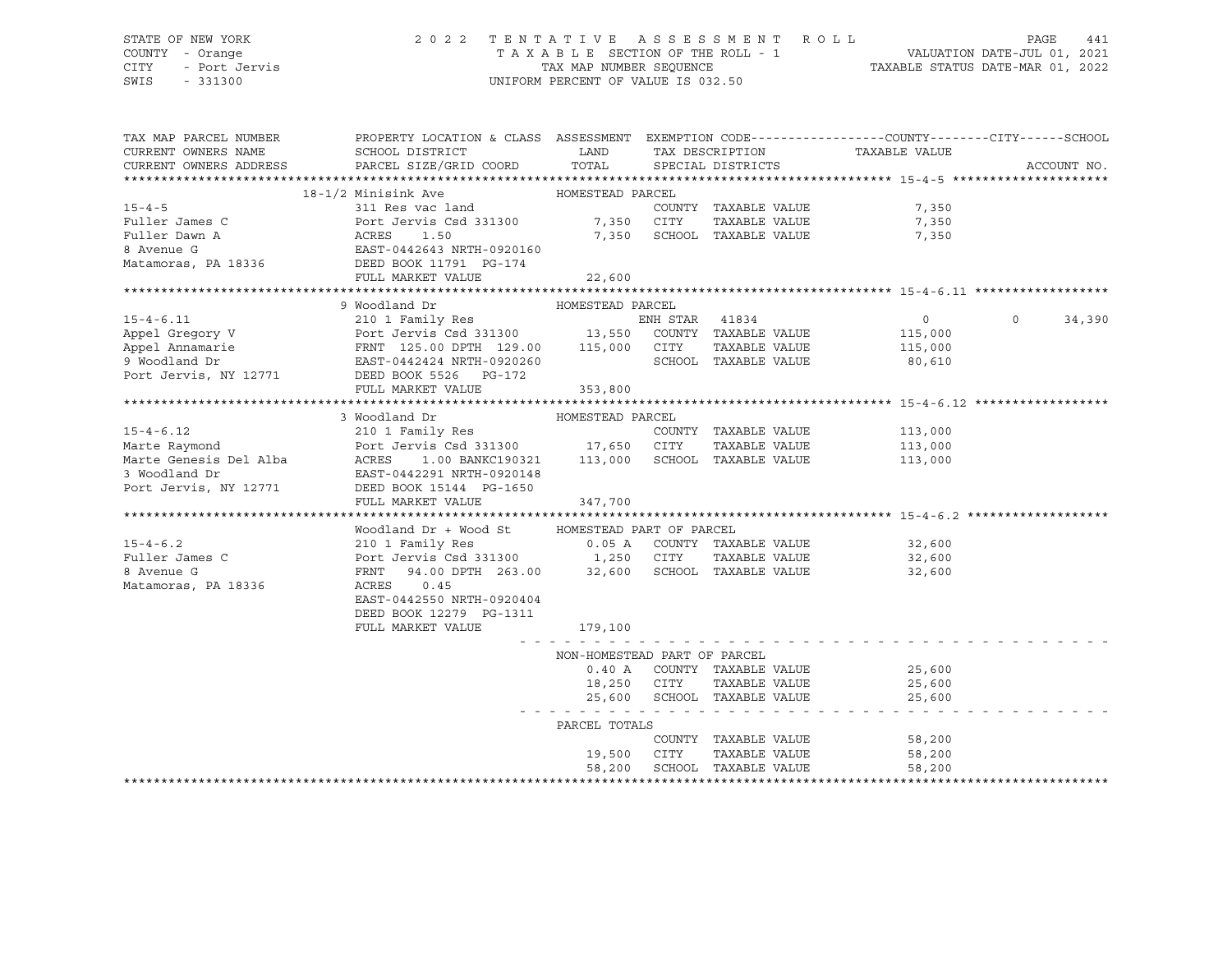# STATE OF NEW YORK 2 0 2 2 T E N T A T I V E A S S E S S M E N T R O L L PAGE 442 COUNTY - Orange T A X A B L E SECTION OF THE ROLL - 1 VALUATION DATE-JUL 01, 2021 CITY - Port Jervis TAX MAP NUMBER SEQUENCE TAXABLE STATUS DATE-MAR 01, 2022

| TAX MAP PARCEL NUMBER<br>CURRENT OWNERS NAME                                        | PROPERTY LOCATION & CLASS ASSESSMENT EXEMPTION CODE----------------COUNTY-------CITY------SCHOOL<br>SCHOOL DISTRICT                       | LAND                 |                  | TAX DESCRIPTION             | TAXABLE VALUE        |          |             |
|-------------------------------------------------------------------------------------|-------------------------------------------------------------------------------------------------------------------------------------------|----------------------|------------------|-----------------------------|----------------------|----------|-------------|
| CURRENT OWNERS ADDRESS                                                              | PARCEL SIZE/GRID COORD                                                                                                                    | TOTAL                |                  | SPECIAL DISTRICTS           |                      |          | ACCOUNT NO. |
|                                                                                     |                                                                                                                                           |                      |                  |                             |                      |          |             |
|                                                                                     | 16 Woodland Dr                                                                                                                            | NON-HOMESTEAD PARCEL |                  |                             |                      |          |             |
| $15 - 4 - 7$                                                                        | 330 Vacant comm                                                                                                                           |                      |                  | COUNTY TAXABLE VALUE        | 8,000                |          |             |
| Fuller James C                                                                      | Port Jervis Csd 331300                                                                                                                    |                      | 8,000 CITY       | TAXABLE VALUE               | 8,000                |          |             |
| 8 Avenue G                                                                          | ACRES<br>1.60                                                                                                                             | 8,000                |                  | SCHOOL TAXABLE VALUE        | 8,000                |          |             |
| Matamoras, PA 18336                                                                 | EAST-0442392 NRTH-0920471                                                                                                                 |                      |                  |                             |                      |          |             |
|                                                                                     | DEED BOOK 13591 PG-613                                                                                                                    |                      |                  |                             |                      |          |             |
|                                                                                     | FULL MARKET VALUE                                                                                                                         | 24,600               |                  |                             |                      |          |             |
|                                                                                     |                                                                                                                                           |                      |                  |                             |                      |          |             |
|                                                                                     | 26-28 Patterson St                                                                                                                        | HOMESTEAD PARCEL     |                  |                             |                      |          |             |
| $15 - 4 - 8$                                                                        | 220 2 Family Res                                                                                                                          |                      |                  | COUNTY TAXABLE VALUE        | 56,900               |          |             |
| EPM Resources LLC                                                                   |                                                                                                                                           |                      |                  |                             | TAXABLE VALUE 56,900 |          |             |
| 145 Jersey Ave<br>Port Jervis, NY 12771                                             | 220 2 Family Res<br>Port Jervis Csd 331300 12,725 CITY TAXABLE VALUE<br>FRNT 110.00 DPTH 274.00 56,900 SCHOOL TAXABLE VALUE<br>ACRES 0.55 |                      |                  |                             | 56,900               |          |             |
|                                                                                     |                                                                                                                                           |                      |                  |                             |                      |          |             |
|                                                                                     | EAST-0442271 NRTH-0920586                                                                                                                 |                      |                  |                             |                      |          |             |
|                                                                                     | DEED BOOK 14575 PG-1562                                                                                                                   |                      |                  |                             |                      |          |             |
|                                                                                     | FULL MARKET VALUE                                                                                                                         | 175,100              |                  |                             |                      |          |             |
|                                                                                     |                                                                                                                                           |                      |                  |                             |                      |          |             |
|                                                                                     | 24 Patterson St                                                                                                                           | HOMESTEAD PARCEL     |                  |                             |                      |          |             |
|                                                                                     |                                                                                                                                           |                      | FIRE/AMBCT 41690 |                             | 1,130                | 1,130    | 1,130       |
| 15-4-9 FIRE/AMBCT 41690<br>Klimkiewicz Joseph 210 1 Family Res 6,500 ENH STAR 41834 |                                                                                                                                           |                      |                  |                             | $\overline{0}$       | $\Omega$ | 34,390      |
|                                                                                     |                                                                                                                                           |                      |                  |                             | 55,670               |          |             |
|                                                                                     |                                                                                                                                           |                      | CITY             | TAXABLE VALUE               | 55,670               |          |             |
|                                                                                     |                                                                                                                                           |                      |                  | SCHOOL TAXABLE VALUE        | 21,280               |          |             |
|                                                                                     | FULL MARKET VALUE                                                                                                                         | 174,800              |                  |                             |                      |          |             |
|                                                                                     |                                                                                                                                           |                      |                  |                             |                      |          |             |
|                                                                                     | 22 Patterson St                                                                                                                           | HOMESTEAD PARCEL     |                  |                             |                      |          |             |
| $15 - 4 - 10$                                                                       | 210 1 Family Res                                                                                                                          |                      |                  | COUNTY TAXABLE VALUE        | 57,000               |          |             |
| Mason Laura                                                                         | Port Jervis Csd 331300 12,900 CITY                                                                                                        |                      |                  | TAXABLE VALUE               | 57,000               |          |             |
| 22 Patterson St                                                                     | 99999                                                                                                                                     |                      |                  | 57,000 SCHOOL TAXABLE VALUE | 57,000               |          |             |
| Port Jervis, NY 12771                                                               | $\mathcal{C}$                                                                                                                             |                      |                  |                             |                      |          |             |
|                                                                                     | FRNT 100.00 DPTH 262.00                                                                                                                   |                      |                  |                             |                      |          |             |
|                                                                                     | EAST-0442182 NRTH-0920691                                                                                                                 |                      |                  |                             |                      |          |             |
|                                                                                     | DEED BOOK 13898 PG-1900                                                                                                                   |                      |                  |                             |                      |          |             |
|                                                                                     | FULL MARKET VALUE                                                                                                                         | 175,400              |                  |                             |                      |          |             |
|                                                                                     |                                                                                                                                           |                      |                  |                             |                      |          |             |
|                                                                                     | 16 Patterson St                                                                                                                           | HOMESTEAD PARCEL     |                  |                             |                      |          |             |
| $15 - 4 - 11$                                                                       | 210 1 Family Res                                                                                                                          |                      |                  | COUNTY TAXABLE VALUE        | 37,100               |          |             |
| Somarelli Frank J Jr                                                                | Port Jervis Csd 331300 5,350 CITY                                                                                                         |                      |                  | TAXABLE VALUE               | 37,100               |          |             |
| Somarelli Nancy                                                                     | FRNT 50.00 DPTH 127.00 37,100 SCHOOL TAXABLE VALUE<br>EAST-0442094 NRTH-0920722                                                           |                      |                  |                             | 37,100               |          |             |
| 125 Martin Rd                                                                       |                                                                                                                                           |                      |                  |                             |                      |          |             |
| Huquenot, NY 12746                                                                  | DEED BOOK 2161    PG-00164                                                                                                                |                      |                  |                             |                      |          |             |
|                                                                                     | FULL MARKET VALUE                                                                                                                         | 114,200              |                  |                             |                      |          |             |
|                                                                                     |                                                                                                                                           |                      |                  |                             |                      |          |             |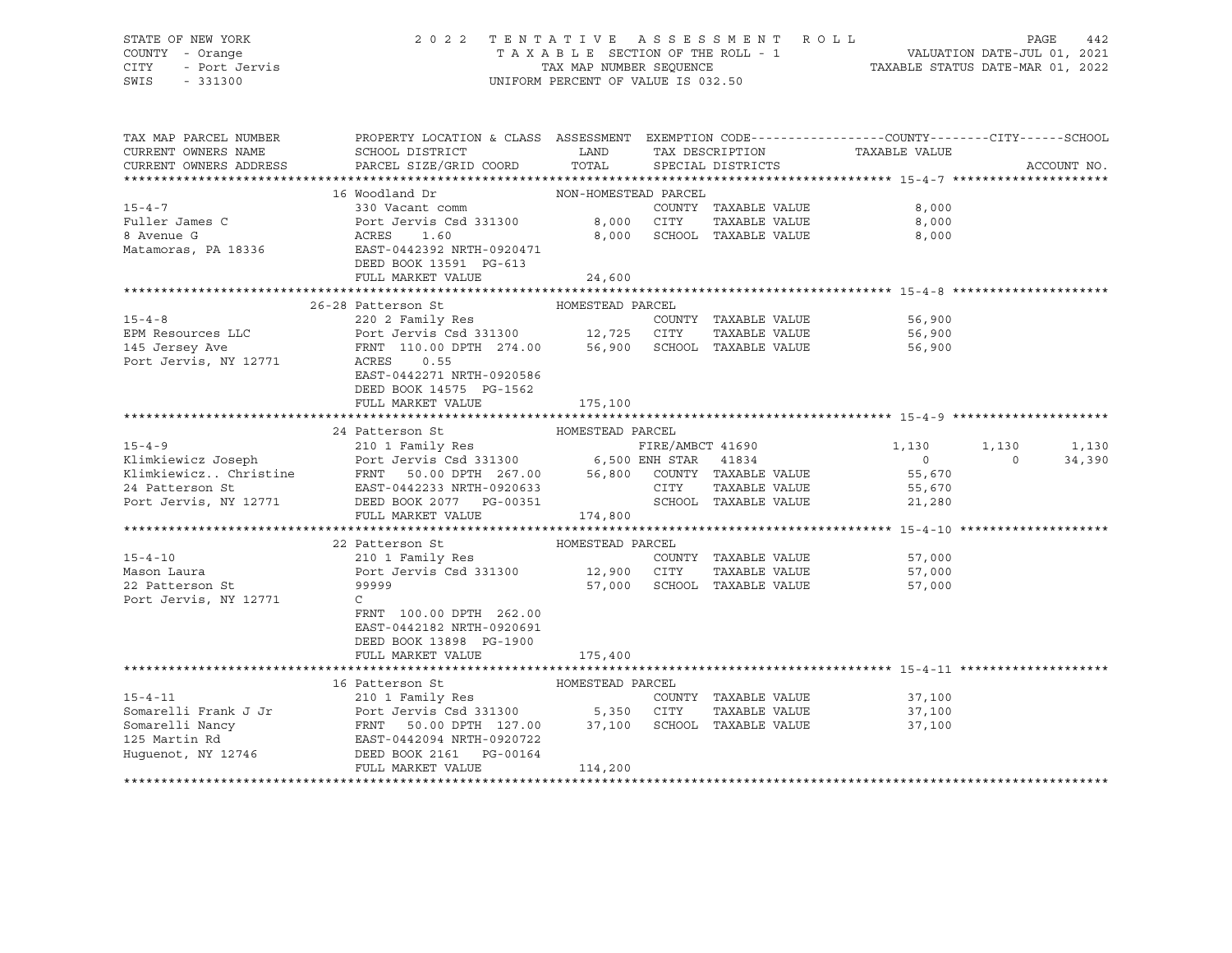# STATE OF NEW YORK 2 0 2 2 T E N T A T I V E A S S E S S M E N T R O L L PAGE 443 COUNTY - Orange T A X A B L E SECTION OF THE ROLL - 1 VALUATION DATE-JUL 01, 2021 CITY - Port Jervis TAX MAP NUMBER SEQUENCE TAXABLE STATUS DATE-MAR 01, 2022

| PARCEL SIZE/GRID COORD<br>ACCOUNT NO.<br>SPECIAL DISTRICTS<br>HOMESTEAD PARCEL<br>Patterson St<br>15-4-12<br>Puller James C<br>Port Jervis Csd 331300<br>8 Avenue G<br>Matamoras, PA 18336<br>Matamoras, PA 18336<br>Port Jervis Csd 331300<br>EXP 106.00<br>EXP 106.00<br>PORT 106.00<br>2,550<br>SCHOOL TAXABLE VALUE<br>Matamoras, PA 18336<br>PORT 144<br>COUNTY TAXABLE VALUE<br>3,550<br>3,550<br>3,550<br>DEED BOOK 12279 PG-1311<br>FULL MARKET VALUE<br>10,900<br>HOMESTEAD PARCEL<br>14 Patterson St<br>210 1 Family Res<br>Port Jervis Csd 331300<br>FRNT 52.00 DPTH 221.00 46,600 ENH STAR 41834<br>BANKC190321 COUNTY TAXABLE VALUE<br>$15 - 4 - 13$<br>18,640<br>$\overline{\phantom{0}}$<br>$\mathbf 0$<br>$23,300$ 0<br>0 0<br>Burnsby Thomas J<br>23,300<br>Burnby nomes .<br>23,300<br>Port Jervis, NY 12771<br>COUNTY TAXABLE VALUE<br>23,300<br>CITY<br>EAST-0442103 NRTH-0920789<br>TAXABLE VALUE<br>27,960<br>SCHOOL TAXABLE VALUE<br>$\mathbf{0}$<br>DEED BOOK 11406 PG-1434<br>143,400<br>FULL MARKET VALUE<br>$\begin{tabular}{lllllllllllll} \multicolumn{4}{c}{15-4-14} & 10 \text{ PatternsOn St} & \multicolumn{4}{c}{\text{HOMESTEAD PARCH}} \\ & 210 1 \text{ Family Res} & 421f \text{ Res I 44213} \\ & \multicolumn{4}{c}{\text{Orboy Kathleen}} & \multicolumn{4}{c}{\text{Port Jervis Csd 331300}} & 12,725 & \text{COUNTY TAXABLE VALUE} \\ & \multicolumn{4}{c}{\text{Yorke Allyson}} & \multicolumn{4}{c}{\text{FRNT 100.00 DPTH 202.00}} & 59$<br>$\overline{0}$<br>7,250<br>0<br>59,000<br>51,750<br>59,000<br>181,500<br>FULL MARKET VALUE<br>8 Patterson St<br>HOMESTEAD PARCEL<br>15-4-15<br>15-4-15<br>Lembo Stephen M<br>Lembo Michelle L<br>Ernbo Michelle L<br>ERST-0441951 NRTH-0920856<br>Port Jervis, NY 12771<br>DEED<br>ERST-0441951 NRTH-0920856<br>Port Jervis, NY 12771<br>DEED<br>ERST-0441951 NRTH-0920856<br>Port Jervis,<br>8,000<br>FULL MARKET VALUE<br>6 Patterson St<br>HOMESTEAD PARCEL<br>15-4-16<br>Lembo Stephen M<br>Lembo Michelle L<br>Exaction Stephen M<br>Lembo Michelle L<br>Exaction Strategy Res<br>Port Jervis Csd 331300<br>FRNT 20.00 DPTH 80.00<br>42,000 SCHOOL TAXABLE VALUE<br>FRNT 20.00 DPTH 80.00<br>42,000 SCHOOL TAXA<br>42,000<br>42,000<br>42,000<br>FULL MARKET VALUE<br>129,200<br>4 Patterson St<br>4 Patterson St<br>210 1 Family Res<br>210 1 Family Res<br>210 1 Family Res<br>210 1 Family Res<br>210 1 Family Res<br>210 1 Family Res<br>210 1 Family Res<br>210 1 Family Res<br>210 1 Family Res<br>210 1 Family Res<br>210 1 Fami<br>Port Jervis, NY 12771<br>BANKC040281<br>EAST-0441915 NRTH-0920906<br>DEED BOOK 14563 PG-539<br>FULL MARKET VALUE<br>210,800 | TAX MAP PARCEL NUMBER<br>CURRENT OWNERS NAME | PROPERTY LOCATION & CLASS ASSESSMENT EXEMPTION CODE----------------COUNTY-------CITY------SCHOOL<br><b>EXAMPLE SERVICE SERVICE SERVICE SERVICE SERVICE SERVICE SERVICE SERVICE SERVICE SERVICE SERVICE SERVICE SERVICE</b><br>SCHOOL DISTRICT |       | TAX DESCRIPTION | TAXABLE VALUE |  |
|-----------------------------------------------------------------------------------------------------------------------------------------------------------------------------------------------------------------------------------------------------------------------------------------------------------------------------------------------------------------------------------------------------------------------------------------------------------------------------------------------------------------------------------------------------------------------------------------------------------------------------------------------------------------------------------------------------------------------------------------------------------------------------------------------------------------------------------------------------------------------------------------------------------------------------------------------------------------------------------------------------------------------------------------------------------------------------------------------------------------------------------------------------------------------------------------------------------------------------------------------------------------------------------------------------------------------------------------------------------------------------------------------------------------------------------------------------------------------------------------------------------------------------------------------------------------------------------------------------------------------------------------------------------------------------------------------------------------------------------------------------------------------------------------------------------------------------------------------------------------------------------------------------------------------------------------------------------------------------------------------------------------------------------------------------------------------------------------------------------------------------------------------------------------------------------------------------------------------------------------------------------------------------------------------------------------------------------------------------------------------------------------------------------------------------------------------------------------------------------------------------------------------------------------------------------------------------------------------------------------------------------------------------------------------|----------------------------------------------|-----------------------------------------------------------------------------------------------------------------------------------------------------------------------------------------------------------------------------------------------|-------|-----------------|---------------|--|
|                                                                                                                                                                                                                                                                                                                                                                                                                                                                                                                                                                                                                                                                                                                                                                                                                                                                                                                                                                                                                                                                                                                                                                                                                                                                                                                                                                                                                                                                                                                                                                                                                                                                                                                                                                                                                                                                                                                                                                                                                                                                                                                                                                                                                                                                                                                                                                                                                                                                                                                                                                                                                                                                       | CURRENT OWNERS ADDRESS                       |                                                                                                                                                                                                                                               | TOTAL |                 |               |  |
|                                                                                                                                                                                                                                                                                                                                                                                                                                                                                                                                                                                                                                                                                                                                                                                                                                                                                                                                                                                                                                                                                                                                                                                                                                                                                                                                                                                                                                                                                                                                                                                                                                                                                                                                                                                                                                                                                                                                                                                                                                                                                                                                                                                                                                                                                                                                                                                                                                                                                                                                                                                                                                                                       |                                              |                                                                                                                                                                                                                                               |       |                 |               |  |
|                                                                                                                                                                                                                                                                                                                                                                                                                                                                                                                                                                                                                                                                                                                                                                                                                                                                                                                                                                                                                                                                                                                                                                                                                                                                                                                                                                                                                                                                                                                                                                                                                                                                                                                                                                                                                                                                                                                                                                                                                                                                                                                                                                                                                                                                                                                                                                                                                                                                                                                                                                                                                                                                       |                                              |                                                                                                                                                                                                                                               |       |                 |               |  |
|                                                                                                                                                                                                                                                                                                                                                                                                                                                                                                                                                                                                                                                                                                                                                                                                                                                                                                                                                                                                                                                                                                                                                                                                                                                                                                                                                                                                                                                                                                                                                                                                                                                                                                                                                                                                                                                                                                                                                                                                                                                                                                                                                                                                                                                                                                                                                                                                                                                                                                                                                                                                                                                                       |                                              |                                                                                                                                                                                                                                               |       |                 |               |  |
|                                                                                                                                                                                                                                                                                                                                                                                                                                                                                                                                                                                                                                                                                                                                                                                                                                                                                                                                                                                                                                                                                                                                                                                                                                                                                                                                                                                                                                                                                                                                                                                                                                                                                                                                                                                                                                                                                                                                                                                                                                                                                                                                                                                                                                                                                                                                                                                                                                                                                                                                                                                                                                                                       |                                              |                                                                                                                                                                                                                                               |       |                 |               |  |
|                                                                                                                                                                                                                                                                                                                                                                                                                                                                                                                                                                                                                                                                                                                                                                                                                                                                                                                                                                                                                                                                                                                                                                                                                                                                                                                                                                                                                                                                                                                                                                                                                                                                                                                                                                                                                                                                                                                                                                                                                                                                                                                                                                                                                                                                                                                                                                                                                                                                                                                                                                                                                                                                       |                                              |                                                                                                                                                                                                                                               |       |                 |               |  |
|                                                                                                                                                                                                                                                                                                                                                                                                                                                                                                                                                                                                                                                                                                                                                                                                                                                                                                                                                                                                                                                                                                                                                                                                                                                                                                                                                                                                                                                                                                                                                                                                                                                                                                                                                                                                                                                                                                                                                                                                                                                                                                                                                                                                                                                                                                                                                                                                                                                                                                                                                                                                                                                                       |                                              |                                                                                                                                                                                                                                               |       |                 |               |  |
|                                                                                                                                                                                                                                                                                                                                                                                                                                                                                                                                                                                                                                                                                                                                                                                                                                                                                                                                                                                                                                                                                                                                                                                                                                                                                                                                                                                                                                                                                                                                                                                                                                                                                                                                                                                                                                                                                                                                                                                                                                                                                                                                                                                                                                                                                                                                                                                                                                                                                                                                                                                                                                                                       |                                              |                                                                                                                                                                                                                                               |       |                 |               |  |
|                                                                                                                                                                                                                                                                                                                                                                                                                                                                                                                                                                                                                                                                                                                                                                                                                                                                                                                                                                                                                                                                                                                                                                                                                                                                                                                                                                                                                                                                                                                                                                                                                                                                                                                                                                                                                                                                                                                                                                                                                                                                                                                                                                                                                                                                                                                                                                                                                                                                                                                                                                                                                                                                       |                                              |                                                                                                                                                                                                                                               |       |                 |               |  |
|                                                                                                                                                                                                                                                                                                                                                                                                                                                                                                                                                                                                                                                                                                                                                                                                                                                                                                                                                                                                                                                                                                                                                                                                                                                                                                                                                                                                                                                                                                                                                                                                                                                                                                                                                                                                                                                                                                                                                                                                                                                                                                                                                                                                                                                                                                                                                                                                                                                                                                                                                                                                                                                                       |                                              |                                                                                                                                                                                                                                               |       |                 |               |  |
|                                                                                                                                                                                                                                                                                                                                                                                                                                                                                                                                                                                                                                                                                                                                                                                                                                                                                                                                                                                                                                                                                                                                                                                                                                                                                                                                                                                                                                                                                                                                                                                                                                                                                                                                                                                                                                                                                                                                                                                                                                                                                                                                                                                                                                                                                                                                                                                                                                                                                                                                                                                                                                                                       |                                              |                                                                                                                                                                                                                                               |       |                 |               |  |
|                                                                                                                                                                                                                                                                                                                                                                                                                                                                                                                                                                                                                                                                                                                                                                                                                                                                                                                                                                                                                                                                                                                                                                                                                                                                                                                                                                                                                                                                                                                                                                                                                                                                                                                                                                                                                                                                                                                                                                                                                                                                                                                                                                                                                                                                                                                                                                                                                                                                                                                                                                                                                                                                       |                                              |                                                                                                                                                                                                                                               |       |                 |               |  |
|                                                                                                                                                                                                                                                                                                                                                                                                                                                                                                                                                                                                                                                                                                                                                                                                                                                                                                                                                                                                                                                                                                                                                                                                                                                                                                                                                                                                                                                                                                                                                                                                                                                                                                                                                                                                                                                                                                                                                                                                                                                                                                                                                                                                                                                                                                                                                                                                                                                                                                                                                                                                                                                                       |                                              |                                                                                                                                                                                                                                               |       |                 |               |  |
|                                                                                                                                                                                                                                                                                                                                                                                                                                                                                                                                                                                                                                                                                                                                                                                                                                                                                                                                                                                                                                                                                                                                                                                                                                                                                                                                                                                                                                                                                                                                                                                                                                                                                                                                                                                                                                                                                                                                                                                                                                                                                                                                                                                                                                                                                                                                                                                                                                                                                                                                                                                                                                                                       |                                              |                                                                                                                                                                                                                                               |       |                 |               |  |
|                                                                                                                                                                                                                                                                                                                                                                                                                                                                                                                                                                                                                                                                                                                                                                                                                                                                                                                                                                                                                                                                                                                                                                                                                                                                                                                                                                                                                                                                                                                                                                                                                                                                                                                                                                                                                                                                                                                                                                                                                                                                                                                                                                                                                                                                                                                                                                                                                                                                                                                                                                                                                                                                       |                                              |                                                                                                                                                                                                                                               |       |                 |               |  |
|                                                                                                                                                                                                                                                                                                                                                                                                                                                                                                                                                                                                                                                                                                                                                                                                                                                                                                                                                                                                                                                                                                                                                                                                                                                                                                                                                                                                                                                                                                                                                                                                                                                                                                                                                                                                                                                                                                                                                                                                                                                                                                                                                                                                                                                                                                                                                                                                                                                                                                                                                                                                                                                                       |                                              |                                                                                                                                                                                                                                               |       |                 |               |  |
|                                                                                                                                                                                                                                                                                                                                                                                                                                                                                                                                                                                                                                                                                                                                                                                                                                                                                                                                                                                                                                                                                                                                                                                                                                                                                                                                                                                                                                                                                                                                                                                                                                                                                                                                                                                                                                                                                                                                                                                                                                                                                                                                                                                                                                                                                                                                                                                                                                                                                                                                                                                                                                                                       |                                              |                                                                                                                                                                                                                                               |       |                 |               |  |
|                                                                                                                                                                                                                                                                                                                                                                                                                                                                                                                                                                                                                                                                                                                                                                                                                                                                                                                                                                                                                                                                                                                                                                                                                                                                                                                                                                                                                                                                                                                                                                                                                                                                                                                                                                                                                                                                                                                                                                                                                                                                                                                                                                                                                                                                                                                                                                                                                                                                                                                                                                                                                                                                       |                                              |                                                                                                                                                                                                                                               |       |                 |               |  |
|                                                                                                                                                                                                                                                                                                                                                                                                                                                                                                                                                                                                                                                                                                                                                                                                                                                                                                                                                                                                                                                                                                                                                                                                                                                                                                                                                                                                                                                                                                                                                                                                                                                                                                                                                                                                                                                                                                                                                                                                                                                                                                                                                                                                                                                                                                                                                                                                                                                                                                                                                                                                                                                                       |                                              |                                                                                                                                                                                                                                               |       |                 |               |  |
|                                                                                                                                                                                                                                                                                                                                                                                                                                                                                                                                                                                                                                                                                                                                                                                                                                                                                                                                                                                                                                                                                                                                                                                                                                                                                                                                                                                                                                                                                                                                                                                                                                                                                                                                                                                                                                                                                                                                                                                                                                                                                                                                                                                                                                                                                                                                                                                                                                                                                                                                                                                                                                                                       |                                              |                                                                                                                                                                                                                                               |       |                 |               |  |
|                                                                                                                                                                                                                                                                                                                                                                                                                                                                                                                                                                                                                                                                                                                                                                                                                                                                                                                                                                                                                                                                                                                                                                                                                                                                                                                                                                                                                                                                                                                                                                                                                                                                                                                                                                                                                                                                                                                                                                                                                                                                                                                                                                                                                                                                                                                                                                                                                                                                                                                                                                                                                                                                       |                                              |                                                                                                                                                                                                                                               |       |                 |               |  |
|                                                                                                                                                                                                                                                                                                                                                                                                                                                                                                                                                                                                                                                                                                                                                                                                                                                                                                                                                                                                                                                                                                                                                                                                                                                                                                                                                                                                                                                                                                                                                                                                                                                                                                                                                                                                                                                                                                                                                                                                                                                                                                                                                                                                                                                                                                                                                                                                                                                                                                                                                                                                                                                                       |                                              |                                                                                                                                                                                                                                               |       |                 |               |  |
|                                                                                                                                                                                                                                                                                                                                                                                                                                                                                                                                                                                                                                                                                                                                                                                                                                                                                                                                                                                                                                                                                                                                                                                                                                                                                                                                                                                                                                                                                                                                                                                                                                                                                                                                                                                                                                                                                                                                                                                                                                                                                                                                                                                                                                                                                                                                                                                                                                                                                                                                                                                                                                                                       |                                              |                                                                                                                                                                                                                                               |       |                 |               |  |
|                                                                                                                                                                                                                                                                                                                                                                                                                                                                                                                                                                                                                                                                                                                                                                                                                                                                                                                                                                                                                                                                                                                                                                                                                                                                                                                                                                                                                                                                                                                                                                                                                                                                                                                                                                                                                                                                                                                                                                                                                                                                                                                                                                                                                                                                                                                                                                                                                                                                                                                                                                                                                                                                       |                                              |                                                                                                                                                                                                                                               |       |                 |               |  |
|                                                                                                                                                                                                                                                                                                                                                                                                                                                                                                                                                                                                                                                                                                                                                                                                                                                                                                                                                                                                                                                                                                                                                                                                                                                                                                                                                                                                                                                                                                                                                                                                                                                                                                                                                                                                                                                                                                                                                                                                                                                                                                                                                                                                                                                                                                                                                                                                                                                                                                                                                                                                                                                                       |                                              |                                                                                                                                                                                                                                               |       |                 |               |  |
|                                                                                                                                                                                                                                                                                                                                                                                                                                                                                                                                                                                                                                                                                                                                                                                                                                                                                                                                                                                                                                                                                                                                                                                                                                                                                                                                                                                                                                                                                                                                                                                                                                                                                                                                                                                                                                                                                                                                                                                                                                                                                                                                                                                                                                                                                                                                                                                                                                                                                                                                                                                                                                                                       |                                              |                                                                                                                                                                                                                                               |       |                 |               |  |
|                                                                                                                                                                                                                                                                                                                                                                                                                                                                                                                                                                                                                                                                                                                                                                                                                                                                                                                                                                                                                                                                                                                                                                                                                                                                                                                                                                                                                                                                                                                                                                                                                                                                                                                                                                                                                                                                                                                                                                                                                                                                                                                                                                                                                                                                                                                                                                                                                                                                                                                                                                                                                                                                       |                                              |                                                                                                                                                                                                                                               |       |                 |               |  |
|                                                                                                                                                                                                                                                                                                                                                                                                                                                                                                                                                                                                                                                                                                                                                                                                                                                                                                                                                                                                                                                                                                                                                                                                                                                                                                                                                                                                                                                                                                                                                                                                                                                                                                                                                                                                                                                                                                                                                                                                                                                                                                                                                                                                                                                                                                                                                                                                                                                                                                                                                                                                                                                                       |                                              |                                                                                                                                                                                                                                               |       |                 |               |  |
|                                                                                                                                                                                                                                                                                                                                                                                                                                                                                                                                                                                                                                                                                                                                                                                                                                                                                                                                                                                                                                                                                                                                                                                                                                                                                                                                                                                                                                                                                                                                                                                                                                                                                                                                                                                                                                                                                                                                                                                                                                                                                                                                                                                                                                                                                                                                                                                                                                                                                                                                                                                                                                                                       |                                              |                                                                                                                                                                                                                                               |       |                 |               |  |
|                                                                                                                                                                                                                                                                                                                                                                                                                                                                                                                                                                                                                                                                                                                                                                                                                                                                                                                                                                                                                                                                                                                                                                                                                                                                                                                                                                                                                                                                                                                                                                                                                                                                                                                                                                                                                                                                                                                                                                                                                                                                                                                                                                                                                                                                                                                                                                                                                                                                                                                                                                                                                                                                       |                                              |                                                                                                                                                                                                                                               |       |                 |               |  |
|                                                                                                                                                                                                                                                                                                                                                                                                                                                                                                                                                                                                                                                                                                                                                                                                                                                                                                                                                                                                                                                                                                                                                                                                                                                                                                                                                                                                                                                                                                                                                                                                                                                                                                                                                                                                                                                                                                                                                                                                                                                                                                                                                                                                                                                                                                                                                                                                                                                                                                                                                                                                                                                                       |                                              |                                                                                                                                                                                                                                               |       |                 |               |  |
|                                                                                                                                                                                                                                                                                                                                                                                                                                                                                                                                                                                                                                                                                                                                                                                                                                                                                                                                                                                                                                                                                                                                                                                                                                                                                                                                                                                                                                                                                                                                                                                                                                                                                                                                                                                                                                                                                                                                                                                                                                                                                                                                                                                                                                                                                                                                                                                                                                                                                                                                                                                                                                                                       |                                              |                                                                                                                                                                                                                                               |       |                 |               |  |
|                                                                                                                                                                                                                                                                                                                                                                                                                                                                                                                                                                                                                                                                                                                                                                                                                                                                                                                                                                                                                                                                                                                                                                                                                                                                                                                                                                                                                                                                                                                                                                                                                                                                                                                                                                                                                                                                                                                                                                                                                                                                                                                                                                                                                                                                                                                                                                                                                                                                                                                                                                                                                                                                       |                                              |                                                                                                                                                                                                                                               |       |                 |               |  |
|                                                                                                                                                                                                                                                                                                                                                                                                                                                                                                                                                                                                                                                                                                                                                                                                                                                                                                                                                                                                                                                                                                                                                                                                                                                                                                                                                                                                                                                                                                                                                                                                                                                                                                                                                                                                                                                                                                                                                                                                                                                                                                                                                                                                                                                                                                                                                                                                                                                                                                                                                                                                                                                                       |                                              |                                                                                                                                                                                                                                               |       |                 |               |  |
|                                                                                                                                                                                                                                                                                                                                                                                                                                                                                                                                                                                                                                                                                                                                                                                                                                                                                                                                                                                                                                                                                                                                                                                                                                                                                                                                                                                                                                                                                                                                                                                                                                                                                                                                                                                                                                                                                                                                                                                                                                                                                                                                                                                                                                                                                                                                                                                                                                                                                                                                                                                                                                                                       |                                              |                                                                                                                                                                                                                                               |       |                 |               |  |
|                                                                                                                                                                                                                                                                                                                                                                                                                                                                                                                                                                                                                                                                                                                                                                                                                                                                                                                                                                                                                                                                                                                                                                                                                                                                                                                                                                                                                                                                                                                                                                                                                                                                                                                                                                                                                                                                                                                                                                                                                                                                                                                                                                                                                                                                                                                                                                                                                                                                                                                                                                                                                                                                       |                                              |                                                                                                                                                                                                                                               |       |                 |               |  |
|                                                                                                                                                                                                                                                                                                                                                                                                                                                                                                                                                                                                                                                                                                                                                                                                                                                                                                                                                                                                                                                                                                                                                                                                                                                                                                                                                                                                                                                                                                                                                                                                                                                                                                                                                                                                                                                                                                                                                                                                                                                                                                                                                                                                                                                                                                                                                                                                                                                                                                                                                                                                                                                                       |                                              |                                                                                                                                                                                                                                               |       |                 |               |  |
|                                                                                                                                                                                                                                                                                                                                                                                                                                                                                                                                                                                                                                                                                                                                                                                                                                                                                                                                                                                                                                                                                                                                                                                                                                                                                                                                                                                                                                                                                                                                                                                                                                                                                                                                                                                                                                                                                                                                                                                                                                                                                                                                                                                                                                                                                                                                                                                                                                                                                                                                                                                                                                                                       |                                              |                                                                                                                                                                                                                                               |       |                 |               |  |
|                                                                                                                                                                                                                                                                                                                                                                                                                                                                                                                                                                                                                                                                                                                                                                                                                                                                                                                                                                                                                                                                                                                                                                                                                                                                                                                                                                                                                                                                                                                                                                                                                                                                                                                                                                                                                                                                                                                                                                                                                                                                                                                                                                                                                                                                                                                                                                                                                                                                                                                                                                                                                                                                       |                                              |                                                                                                                                                                                                                                               |       |                 |               |  |
|                                                                                                                                                                                                                                                                                                                                                                                                                                                                                                                                                                                                                                                                                                                                                                                                                                                                                                                                                                                                                                                                                                                                                                                                                                                                                                                                                                                                                                                                                                                                                                                                                                                                                                                                                                                                                                                                                                                                                                                                                                                                                                                                                                                                                                                                                                                                                                                                                                                                                                                                                                                                                                                                       |                                              |                                                                                                                                                                                                                                               |       |                 |               |  |
|                                                                                                                                                                                                                                                                                                                                                                                                                                                                                                                                                                                                                                                                                                                                                                                                                                                                                                                                                                                                                                                                                                                                                                                                                                                                                                                                                                                                                                                                                                                                                                                                                                                                                                                                                                                                                                                                                                                                                                                                                                                                                                                                                                                                                                                                                                                                                                                                                                                                                                                                                                                                                                                                       |                                              |                                                                                                                                                                                                                                               |       |                 |               |  |
|                                                                                                                                                                                                                                                                                                                                                                                                                                                                                                                                                                                                                                                                                                                                                                                                                                                                                                                                                                                                                                                                                                                                                                                                                                                                                                                                                                                                                                                                                                                                                                                                                                                                                                                                                                                                                                                                                                                                                                                                                                                                                                                                                                                                                                                                                                                                                                                                                                                                                                                                                                                                                                                                       |                                              |                                                                                                                                                                                                                                               |       |                 |               |  |
|                                                                                                                                                                                                                                                                                                                                                                                                                                                                                                                                                                                                                                                                                                                                                                                                                                                                                                                                                                                                                                                                                                                                                                                                                                                                                                                                                                                                                                                                                                                                                                                                                                                                                                                                                                                                                                                                                                                                                                                                                                                                                                                                                                                                                                                                                                                                                                                                                                                                                                                                                                                                                                                                       |                                              |                                                                                                                                                                                                                                               |       |                 |               |  |
|                                                                                                                                                                                                                                                                                                                                                                                                                                                                                                                                                                                                                                                                                                                                                                                                                                                                                                                                                                                                                                                                                                                                                                                                                                                                                                                                                                                                                                                                                                                                                                                                                                                                                                                                                                                                                                                                                                                                                                                                                                                                                                                                                                                                                                                                                                                                                                                                                                                                                                                                                                                                                                                                       |                                              |                                                                                                                                                                                                                                               |       |                 |               |  |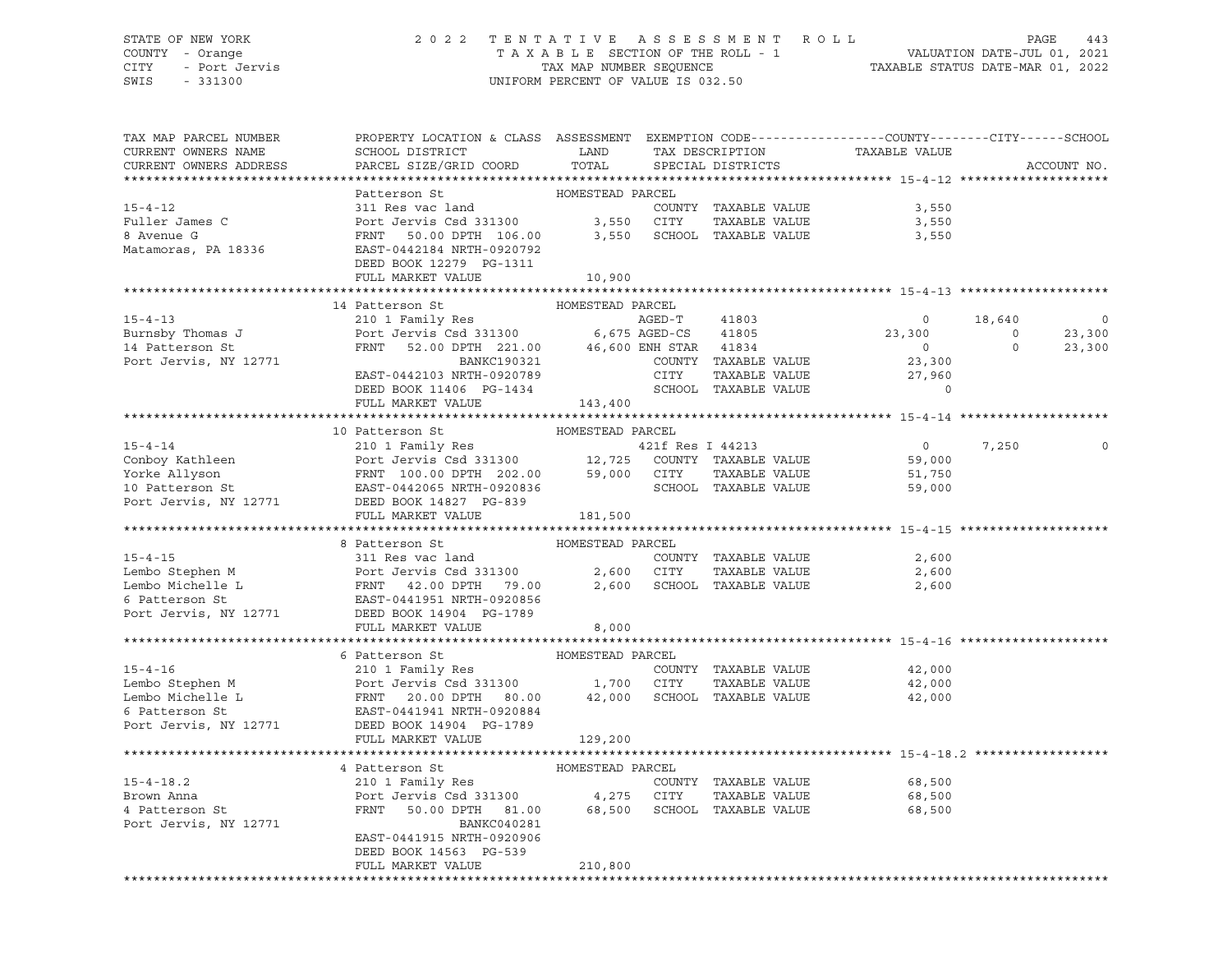#### STATE OF NEW YORK 2 0 2 2 T E N T A T I V E A S S E S S M E N T R O L L PAGE 444 COUNTY - Orange T A X A B L E SECTION OF THE ROLL - 1 VALUATION DATE-JUL 01, 2021 CITY - Port Jervis TAX MAP NUMBER SEQUENCE TAXABLE STATUS DATE-MAR 01, 2022

| TAX MAP PARCEL NUMBER<br>CURRENT OWNERS NAME<br>CURRENT OWNERS ADDRESS | PROPERTY LOCATION & CLASS ASSESSMENT EXEMPTION CODE---------------COUNTY-------CITY------SCHOOL<br>SCHOOL DISTRICT<br>LAND<br>PARCEL SIZE/GRID COORD TOTAL                                                                                                              |                  | TAX DESCRIPTION<br>SPECIAL DISTRICTS | TAXABLE VALUE  |                | ACCOUNT NO. |
|------------------------------------------------------------------------|-------------------------------------------------------------------------------------------------------------------------------------------------------------------------------------------------------------------------------------------------------------------------|------------------|--------------------------------------|----------------|----------------|-------------|
|                                                                        |                                                                                                                                                                                                                                                                         |                  |                                      |                |                |             |
|                                                                        | 35 North Maple Ave MOMESTEAD PARCEL                                                                                                                                                                                                                                     |                  |                                      |                |                |             |
|                                                                        |                                                                                                                                                                                                                                                                         |                  |                                      | 6,250          |                |             |
|                                                                        |                                                                                                                                                                                                                                                                         |                  |                                      | 6,250          |                |             |
|                                                                        |                                                                                                                                                                                                                                                                         |                  |                                      | 6,250          |                |             |
|                                                                        |                                                                                                                                                                                                                                                                         |                  |                                      |                |                |             |
|                                                                        | 15-4-19.2<br>Lembo Stephen M<br>Lembo Michelle L<br>Embo Michelle L<br>FRNT 94.00 DPTH 89.00<br>Embo Michelle L<br>FRNT 94.00 DPTH 89.00<br>6,250 CITY TAXABLE VALUE<br>COUNTY TAXABLE VALUE<br>TAXABLE VALUE<br>FRNT 94.00 DPTH 89.00<br>6,250 SCHO                    |                  |                                      |                |                |             |
|                                                                        | FULL MARKET VALUE                                                                                                                                                                                                                                                       | 19,200           |                                      |                |                |             |
|                                                                        |                                                                                                                                                                                                                                                                         |                  |                                      |                |                |             |
|                                                                        | 18 Minisink Ave                                                                                                                                                                                                                                                         | HOMESTEAD PARCEL |                                      |                |                |             |
| $15 - 4 - 20$                                                          | 210 1 Family Res                                                                                                                                                                                                                                                        |                  | COUNTY TAXABLE VALUE                 | 38,250         |                |             |
|                                                                        |                                                                                                                                                                                                                                                                         |                  |                                      | 38,250         |                |             |
|                                                                        |                                                                                                                                                                                                                                                                         |                  |                                      | 38,250         |                |             |
|                                                                        | 15-4-20 210 1 Family Res COUNTY TAXABLE VALUE<br>Fuller James C Port Jervis Csd 331300 5,625 CITY TAXABLE VALUE<br>Fuller Dawn A Rear Land 38,250 SCHOOL TAXABLE VALUE<br>8 Avenue G Ave ACRES 0.70<br>Matamoras, PA 18336 EAST-044261                                  |                  |                                      |                |                |             |
|                                                                        |                                                                                                                                                                                                                                                                         |                  |                                      |                |                |             |
|                                                                        |                                                                                                                                                                                                                                                                         |                  |                                      |                |                |             |
|                                                                        | FULL MARKET VALUE                                                                                                                                                                                                                                                       | 117,700          |                                      |                |                |             |
|                                                                        | 272 West Main St Manuel HOMESTEAD PARCEL                                                                                                                                                                                                                                |                  |                                      |                |                |             |
|                                                                        |                                                                                                                                                                                                                                                                         |                  |                                      | 7,913          | 4,522          | 4,522       |
|                                                                        |                                                                                                                                                                                                                                                                         |                  |                                      | $\overline{0}$ | $\overline{0}$ | 34,390      |
|                                                                        |                                                                                                                                                                                                                                                                         |                  |                                      | 64,037         |                |             |
|                                                                        |                                                                                                                                                                                                                                                                         |                  | TAXABLE VALUE                        | 67,428         |                |             |
|                                                                        |                                                                                                                                                                                                                                                                         |                  | SCHOOL TAXABLE VALUE                 | 33,038         |                |             |
|                                                                        | 16-1-1.1<br>Decker Carol A 210 1 Family Res - WTRFNT<br>Etal<br>FRNT 100.00 DPTH 125.00 71,950 COUNTY TAXABLE VALUE<br>POTT JERST-0434328 NRTH-0929765 CITY TAXABLE VALUE<br>POTT JERST-0434328 NRTH-0929765 CITY TAXABLE VALUE<br>POTT JE<br>FULL MARKET VALUE 221,400 |                  |                                      |                |                |             |
|                                                                        |                                                                                                                                                                                                                                                                         |                  |                                      |                |                |             |
|                                                                        | 270 West Main St Management HOMESTEAD PARCEL                                                                                                                                                                                                                            |                  |                                      |                |                |             |
|                                                                        |                                                                                                                                                                                                                                                                         |                  |                                      | $\overline{0}$ | $\Omega$       | 13,770      |
|                                                                        |                                                                                                                                                                                                                                                                         |                  |                                      | 65,000         |                |             |
|                                                                        |                                                                                                                                                                                                                                                                         |                  |                                      | 65,000         |                |             |
|                                                                        |                                                                                                                                                                                                                                                                         |                  |                                      | 51,230         |                |             |
|                                                                        | 16-1-1.2<br>Duryea Steve R<br>Duryea Tanya M<br>270 West Main St<br>270 West Main St<br>270 West Main St<br>270 West Main St<br>270 West Main St<br>270 West Main St<br>270 West Main St<br>270 West Main St<br>270 West Main St<br>270 West Main St<br>                |                  |                                      |                |                |             |
|                                                                        | FULL MARKET VALUE                                                                                                                                                                                                                                                       | 200,000          |                                      |                |                |             |
|                                                                        |                                                                                                                                                                                                                                                                         |                  |                                      |                |                |             |
|                                                                        | HOMESTEAD PARCEL<br>276 West Main St                                                                                                                                                                                                                                    |                  |                                      |                |                |             |
|                                                                        |                                                                                                                                                                                                                                                                         |                  |                                      | 3,200          |                |             |
|                                                                        |                                                                                                                                                                                                                                                                         |                  |                                      | 3,200          |                |             |
|                                                                        |                                                                                                                                                                                                                                                                         |                  |                                      | 3,200          |                |             |
|                                                                        |                                                                                                                                                                                                                                                                         |                  |                                      |                |                |             |
|                                                                        | 16-1-1.3<br>Chadwick Heather Port Jervis Cad 331300<br>Mauro Florence R<br>274 West Main St<br>274 West Main St<br>274 West Main St<br>274 West Main St<br>274 West Main St<br>274 West Main St<br>274 West Main St<br>274 West Main St<br>274 West                     |                  |                                      |                |                |             |
|                                                                        | FULL MARKET VALUE                                                                                                                                                                                                                                                       | 9,800            |                                      |                |                |             |
|                                                                        |                                                                                                                                                                                                                                                                         |                  |                                      |                |                |             |
|                                                                        | 274 West Main St                                                                                                                                                                                                                                                        | HOMESTEAD PARCEL |                                      |                |                |             |
|                                                                        |                                                                                                                                                                                                                                                                         |                  |                                      |                | $\Omega$       | 34,390      |
|                                                                        |                                                                                                                                                                                                                                                                         |                  |                                      |                |                |             |
|                                                                        |                                                                                                                                                                                                                                                                         |                  |                                      |                |                |             |
|                                                                        |                                                                                                                                                                                                                                                                         |                  |                                      |                |                |             |
|                                                                        | 16-1-2<br>Chadwick Heather 210 1 Family Res - WTRFNT ENNE STAR 41834<br>Mauro Florence R<br>274 West Main St<br>274 West Main St<br>274 West Main St<br>274 West Main St<br>274 West Main St<br>274 West Main St<br>274 West Main St<br>274 West M                      |                  |                                      |                |                |             |
|                                                                        | FULL MARKET VALUE                                                                                                                                                                                                                                                       | 200,000          |                                      |                |                |             |
|                                                                        |                                                                                                                                                                                                                                                                         |                  |                                      |                |                |             |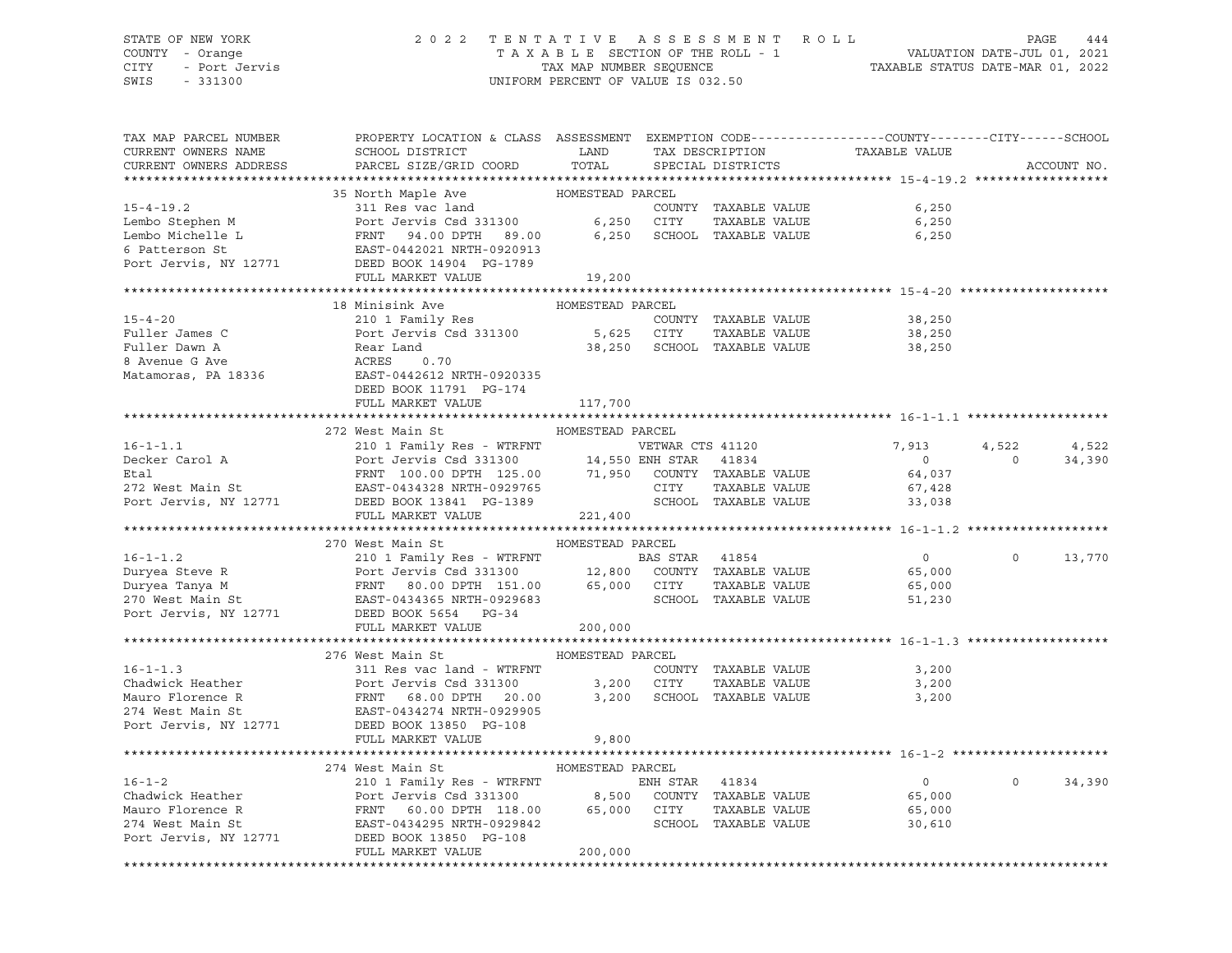#### STATE OF NEW YORK 2 0 2 2 T E N T A T I V E A S S E S S M E N T R O L L PAGE 445 COUNTY - Orange T A X A B L E SECTION OF THE ROLL - 1 VALUATION DATE-JUL 01, 2021 CITY - Port Jervis TAX MAP NUMBER SEQUENCE TAXABLE STATUS DATE-MAR 01, 2022

| TAX MAP PARCEL NUMBER                                                                                                                                                                                                                                                                                                                                                                                                                                                                  | PROPERTY LOCATION & CLASS ASSESSMENT EXEMPTION CODE----------------COUNTY-------CITY------SCHOOL |                  |                      |                                                    |                |             |
|----------------------------------------------------------------------------------------------------------------------------------------------------------------------------------------------------------------------------------------------------------------------------------------------------------------------------------------------------------------------------------------------------------------------------------------------------------------------------------------|--------------------------------------------------------------------------------------------------|------------------|----------------------|----------------------------------------------------|----------------|-------------|
| CURRENT OWNERS NAME                                                                                                                                                                                                                                                                                                                                                                                                                                                                    | <b>Example 12</b> LAND<br>SCHOOL DISTRICT                                                        |                  |                      | TAX DESCRIPTION TAXABLE VALUE<br>SPECIAL DISTRICTS |                |             |
| CURRENT OWNERS ADDRESS                                                                                                                                                                                                                                                                                                                                                                                                                                                                 | PARCEL SIZE/GRID COORD                                                                           | TOTAL            | SPECIAL DISTRICTS    |                                                    |                | ACCOUNT NO. |
|                                                                                                                                                                                                                                                                                                                                                                                                                                                                                        |                                                                                                  |                  |                      |                                                    |                |             |
|                                                                                                                                                                                                                                                                                                                                                                                                                                                                                        | HOMESTEAD PARCEL<br>268 West Main St                                                             |                  |                      |                                                    |                |             |
| $16 - 1 - 3$                                                                                                                                                                                                                                                                                                                                                                                                                                                                           | 210 1 Family Res - WTRFNT                                                                        |                  | COUNTY TAXABLE VALUE | 59,000                                             |                |             |
| Sweeney Emogene<br>Sweeney Emogene<br>Jeffrey Alan Hawkins<br>Port Jervis Csd 331300<br>FRNT 60.00 DPTH 169.00 59,000 SCHOOL TAXABLE VALUE<br>2375 Mount Carmel Ave EAST-0434398 NRTH-0929626<br>Glenside, PA 19038<br>DEED BOOK 1467<br>P                                                                                                                                                                                                                                             |                                                                                                  |                  |                      |                                                    |                |             |
|                                                                                                                                                                                                                                                                                                                                                                                                                                                                                        |                                                                                                  |                  |                      |                                                    |                |             |
|                                                                                                                                                                                                                                                                                                                                                                                                                                                                                        |                                                                                                  |                  |                      |                                                    |                |             |
|                                                                                                                                                                                                                                                                                                                                                                                                                                                                                        |                                                                                                  |                  |                      |                                                    |                |             |
|                                                                                                                                                                                                                                                                                                                                                                                                                                                                                        | FULL MARKET VALUE                                                                                | 181,500          |                      |                                                    |                |             |
|                                                                                                                                                                                                                                                                                                                                                                                                                                                                                        |                                                                                                  |                  |                      |                                                    |                |             |
| 16-1-4<br>210 1 Family Res - WTRFNT<br>Desplantes Eugene<br>Desplantes Lourdes<br>Desplantes Lourdes<br>26 West Main St<br>26 West Main St<br>26 West Main St<br>26 West Main St<br>26 West Main St<br>26 West Main St<br>26 West Main St<br>26 West M                                                                                                                                                                                                                                 |                                                                                                  |                  |                      |                                                    |                |             |
|                                                                                                                                                                                                                                                                                                                                                                                                                                                                                        |                                                                                                  |                  |                      |                                                    |                |             |
|                                                                                                                                                                                                                                                                                                                                                                                                                                                                                        |                                                                                                  |                  |                      | 61,050<br>61,050                                   |                |             |
|                                                                                                                                                                                                                                                                                                                                                                                                                                                                                        |                                                                                                  |                  |                      | 61,050                                             |                |             |
|                                                                                                                                                                                                                                                                                                                                                                                                                                                                                        |                                                                                                  |                  |                      |                                                    |                |             |
|                                                                                                                                                                                                                                                                                                                                                                                                                                                                                        |                                                                                                  |                  |                      |                                                    |                |             |
|                                                                                                                                                                                                                                                                                                                                                                                                                                                                                        |                                                                                                  |                  |                      |                                                    |                |             |
|                                                                                                                                                                                                                                                                                                                                                                                                                                                                                        |                                                                                                  |                  |                      |                                                    |                |             |
|                                                                                                                                                                                                                                                                                                                                                                                                                                                                                        |                                                                                                  |                  |                      |                                                    |                |             |
|                                                                                                                                                                                                                                                                                                                                                                                                                                                                                        |                                                                                                  |                  |                      |                                                    | 32,325         |             |
|                                                                                                                                                                                                                                                                                                                                                                                                                                                                                        |                                                                                                  |                  | 41801                | 32,325<br>$\sim$ 0 $\sim$                          | $\overline{0}$ | $\circ$     |
|                                                                                                                                                                                                                                                                                                                                                                                                                                                                                        |                                                                                                  |                  |                      | 32,325                                             |                | 34,390      |
|                                                                                                                                                                                                                                                                                                                                                                                                                                                                                        |                                                                                                  |                  |                      |                                                    |                |             |
|                                                                                                                                                                                                                                                                                                                                                                                                                                                                                        |                                                                                                  |                  |                      | 32,325                                             |                |             |
|                                                                                                                                                                                                                                                                                                                                                                                                                                                                                        |                                                                                                  |                  |                      | SCHOOL TAXABLE VALUE 30,260                        |                |             |
| $\begin{tabular}{lcccccc} 16-1-5 & 264 West Main St & {\small \texttt{MULTD}{} & \texttt{ACT}{} & \texttt{ACT}{} & \texttt{ACT}{} & \texttt{ACT}{} & \texttt{ACT}{} & \texttt{ACT}{} & \texttt{ACT}{} & \texttt{ACT}{} & \texttt{ACT}{} & \texttt{ACT}{} & \texttt{ACT}{} & \texttt{ACT}{} & \texttt{ACT}{} & \texttt{ACT}{} & \texttt{ACT}{} & \texttt{ACT}{} & \texttt{ACT}{} & \texttt{ACT}{} & \texttt{ACT}{} & \texttt{ACT}{} & \texttt{ACT}{} & \texttt{ACT}{} & \texttt{ACT}{}$ |                                                                                                  |                  |                      |                                                    |                |             |
|                                                                                                                                                                                                                                                                                                                                                                                                                                                                                        |                                                                                                  |                  |                      |                                                    |                |             |
|                                                                                                                                                                                                                                                                                                                                                                                                                                                                                        | 262 West Main St                                                                                 | HOMESTEAD PARCEL |                      |                                                    |                |             |
| $16 - 1 - 6$                                                                                                                                                                                                                                                                                                                                                                                                                                                                           | 210 1 Family Res - WTRFNT                                                                        |                  | VETWAR CTS 41120     | 7,913                                              | 4,522          | 4,522       |
|                                                                                                                                                                                                                                                                                                                                                                                                                                                                                        |                                                                                                  |                  |                      | $\overline{0}$                                     | $\Omega$       | 13,770      |
|                                                                                                                                                                                                                                                                                                                                                                                                                                                                                        |                                                                                                  |                  |                      | 62,087                                             |                |             |
|                                                                                                                                                                                                                                                                                                                                                                                                                                                                                        |                                                                                                  |                  | TAXABLE VALUE        | 65,478<br>51,708                                   |                |             |
| Dunn Robert B<br>Dunn Nancy R<br>262 West Main St<br>262 West Main St<br>262 West Main St<br>262 West Main St<br>262 West Main St<br>262 West Main St<br>262 West Main St<br>262 West Main St<br>262 West Main St<br>262 West Main St<br>262 West Main                                                                                                                                                                                                                                 |                                                                                                  |                  |                      |                                                    |                |             |
|                                                                                                                                                                                                                                                                                                                                                                                                                                                                                        | FULL MARKET VALUE 215,400                                                                        |                  |                      |                                                    |                |             |
|                                                                                                                                                                                                                                                                                                                                                                                                                                                                                        |                                                                                                  |                  |                      |                                                    |                |             |
| 16-1-7<br>16-1-7<br>210 1 Family Res - WTRFNT<br>210 1 Family Res - WTRFNT<br>210 1 Family Res - WTRFNT<br>210 1 Family Res - WTRFNT<br>260 Kest Main St<br>260 West Main St<br>260 West Main St<br>260 West Main St<br>260 West Main St<br>260 West                                                                                                                                                                                                                                   |                                                                                                  |                  |                      |                                                    |                |             |
|                                                                                                                                                                                                                                                                                                                                                                                                                                                                                        |                                                                                                  |                  |                      |                                                    | 7,536          | 7,536       |
|                                                                                                                                                                                                                                                                                                                                                                                                                                                                                        |                                                                                                  |                  |                      |                                                    | $\overline{0}$ | 34,390      |
|                                                                                                                                                                                                                                                                                                                                                                                                                                                                                        |                                                                                                  |                  |                      |                                                    |                |             |
|                                                                                                                                                                                                                                                                                                                                                                                                                                                                                        |                                                                                                  |                  |                      |                                                    |                |             |
|                                                                                                                                                                                                                                                                                                                                                                                                                                                                                        |                                                                                                  |                  |                      |                                                    |                |             |
|                                                                                                                                                                                                                                                                                                                                                                                                                                                                                        | FULL MARKET VALUE                                                                                | 184,600          |                      |                                                    |                |             |
|                                                                                                                                                                                                                                                                                                                                                                                                                                                                                        |                                                                                                  |                  |                      |                                                    |                |             |
|                                                                                                                                                                                                                                                                                                                                                                                                                                                                                        | 258 West Main St                                                                                 | HOMESTEAD PARCEL |                      |                                                    |                |             |
|                                                                                                                                                                                                                                                                                                                                                                                                                                                                                        |                                                                                                  |                  | COUNTY TAXABLE VALUE | 64,250                                             |                |             |
|                                                                                                                                                                                                                                                                                                                                                                                                                                                                                        |                                                                                                  |                  | ---<br>TAXABLE VALUE | 64,250                                             |                |             |
|                                                                                                                                                                                                                                                                                                                                                                                                                                                                                        |                                                                                                  |                  |                      | 64,250                                             |                |             |
|                                                                                                                                                                                                                                                                                                                                                                                                                                                                                        |                                                                                                  |                  |                      |                                                    |                |             |
| 16-1-8 210 1 Family Res - WTRFNT COUNTY TAXABLE VALUE<br>Hack Mary Lou Port Jervis Csd 331300 8,700 CITY TAXABLE VALUE<br>Henry Kathleen A FRNT 50.00 DPTH 205.00 64,250 SCHOOL TAXABLE VALUE<br>3 Cross St EAST-0434530 NRTH-092937                                                                                                                                                                                                                                                   |                                                                                                  |                  |                      |                                                    |                |             |
|                                                                                                                                                                                                                                                                                                                                                                                                                                                                                        | FULL MARKET VALUE                                                                                | 197,700          |                      |                                                    |                |             |
|                                                                                                                                                                                                                                                                                                                                                                                                                                                                                        |                                                                                                  |                  |                      |                                                    |                |             |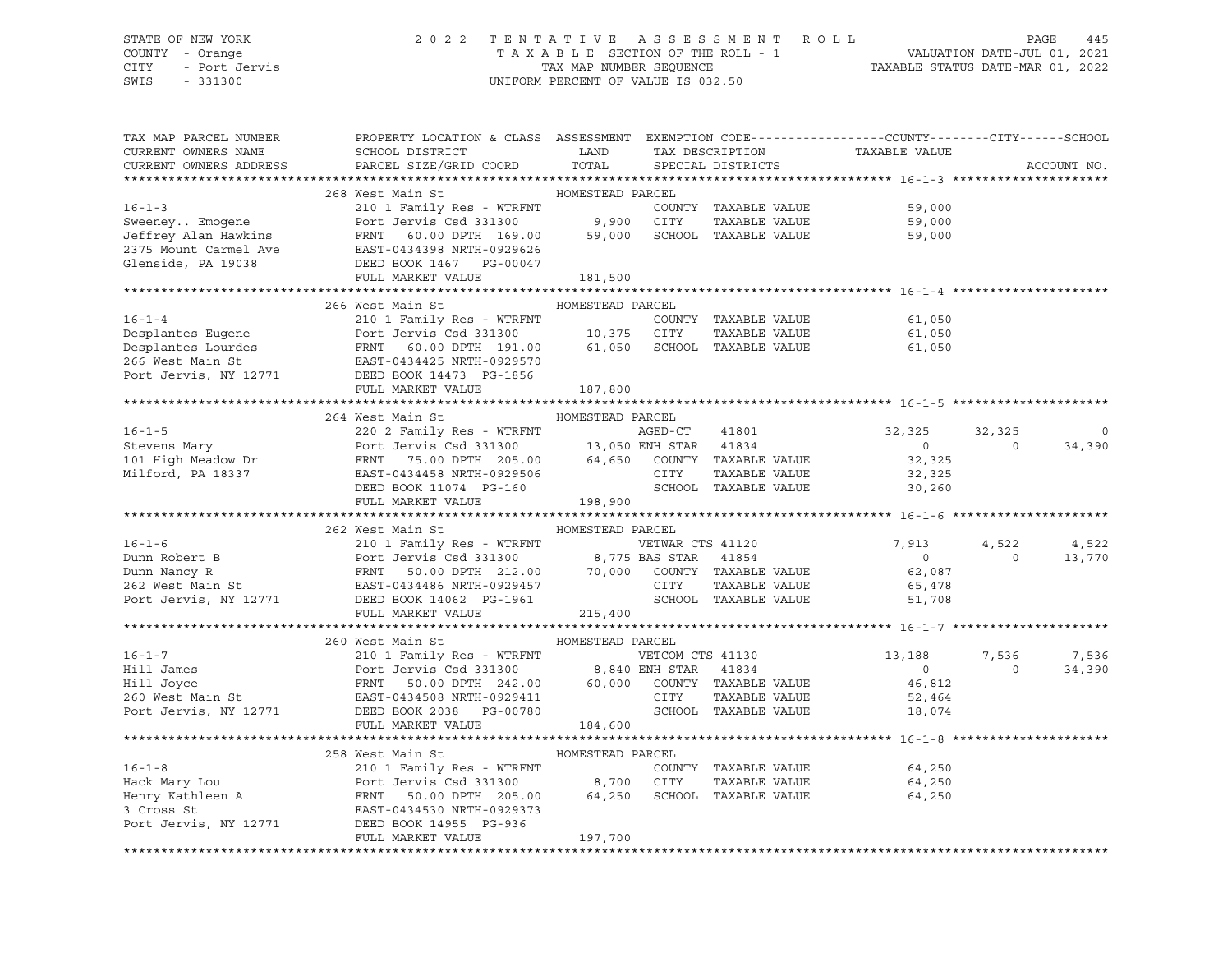#### STATE OF NEW YORK 2 0 2 2 T E N T A T I V E A S S E S S M E N T R O L L PAGE 446 COUNTY - Orange T A X A B L E SECTION OF THE ROLL - 1 VALUATION DATE-JUL 01, 2021 CITY - Port Jervis TAX MAP NUMBER SEQUENCE TAXABLE STATUS DATE-MAR 01, 2022

| TAX MAP PARCEL NUMBER                                                                                                                                                                                                                | PROPERTY LOCATION & CLASS ASSESSMENT EXEMPTION CODE---------------COUNTY-------CITY------SCHOOL |                  |                             |                  |          |             |
|--------------------------------------------------------------------------------------------------------------------------------------------------------------------------------------------------------------------------------------|-------------------------------------------------------------------------------------------------|------------------|-----------------------------|------------------|----------|-------------|
| CURRENT OWNERS NAME                                                                                                                                                                                                                  | SCHOOL DISTRICT                                                                                 | <b>LAND</b>      | TAX DESCRIPTION             | TAXABLE VALUE    |          |             |
| CURRENT OWNERS ADDRESS                                                                                                                                                                                                               | PARCEL SIZE/GRID COORD TOTAL SPECIAL DISTRICTS                                                  |                  |                             |                  |          | ACCOUNT NO. |
|                                                                                                                                                                                                                                      |                                                                                                 |                  |                             |                  |          |             |
|                                                                                                                                                                                                                                      |                                                                                                 |                  |                             |                  |          |             |
|                                                                                                                                                                                                                                      |                                                                                                 |                  |                             | $\overline{0}$   | $\Omega$ | 13,770      |
|                                                                                                                                                                                                                                      |                                                                                                 |                  |                             | 63,400           |          |             |
|                                                                                                                                                                                                                                      |                                                                                                 |                  |                             | 63,400           |          |             |
|                                                                                                                                                                                                                                      |                                                                                                 |                  |                             | 49,630           |          |             |
| EREL 220 2 Family Res - WTRFNT<br>Schafer Joseph J Jr Port Jervis Csd 331300 8,850 COUNTY TAXABLE VALUE<br>Schafer Donna M FRNT 50.00 DPTH 204.00 63,400 CITY TAXABLE VALUE<br>256 West Main St EAST-0434553 NRTH-0929324 SCHOOL TAX |                                                                                                 |                  |                             |                  |          |             |
|                                                                                                                                                                                                                                      | FULL MARKET VALUE                                                                               | 195, 100         |                             |                  |          |             |
|                                                                                                                                                                                                                                      | 254 West Main St                                                                                | HOMESTEAD PARCEL |                             |                  |          |             |
| $16 - 1 - 9.2$                                                                                                                                                                                                                       | 210 1 Family Res - WTRFNT                                                                       |                  | COUNTY TAXABLE VALUE        |                  |          |             |
|                                                                                                                                                                                                                                      |                                                                                                 |                  | TAXABLE VALUE               | 72,000<br>72,000 |          |             |
| Vicciariello Shannon K                                                                                                                                                                                                               | FRNT 50.00 DPTH 236.00 72,000 SCHOOL TAXABLE VALUE                                              |                  |                             | 72,000           |          |             |
| 254 West Main St                                                                                                                                                                                                                     | BANKC031871                                                                                     |                  |                             |                  |          |             |
| Port Jervis, NY 12771                                                                                                                                                                                                                | EAST-0434574 NRTH-0929274                                                                       |                  |                             |                  |          |             |
|                                                                                                                                                                                                                                      | DEED BOOK 14058 PG-1367                                                                         |                  |                             |                  |          |             |
|                                                                                                                                                                                                                                      | FULL MARKET VALUE                                                                               | 221,500          |                             |                  |          |             |
|                                                                                                                                                                                                                                      |                                                                                                 |                  |                             |                  |          |             |
|                                                                                                                                                                                                                                      | 252 West Main St                                                                                | HOMESTEAD PARCEL |                             |                  |          |             |
| 16-1-10 210 1 Family Res - WTRFNT 421f Res I 44213<br>Fisher Blake A Port Jervis Csd 331300 10,700 BAS STAR 41854<br>Fisher Teena D FRNT 60.00 DPTH 250.00 67,000 COUNTY TAXABLE VALUE<br>252 West Main St EAST-0434595 NRTH-0929221 |                                                                                                 |                  |                             | $\circ$          | $\Omega$ | 0           |
|                                                                                                                                                                                                                                      |                                                                                                 |                  |                             | $\overline{0}$   | $\Omega$ | 13,770      |
|                                                                                                                                                                                                                                      |                                                                                                 |                  |                             | 67,000           |          |             |
|                                                                                                                                                                                                                                      |                                                                                                 |                  |                             | 67,000           |          |             |
| Port Jervis, NY 12771 DEED BOOK 11756 PG-1852                                                                                                                                                                                        |                                                                                                 |                  | SCHOOL TAXABLE VALUE        | 53,230           |          |             |
|                                                                                                                                                                                                                                      | FULL MARKET VALUE                                                                               | 206,200          |                             |                  |          |             |
|                                                                                                                                                                                                                                      |                                                                                                 |                  |                             |                  |          |             |
|                                                                                                                                                                                                                                      | 250 West Main St MoMESTEAD PARCEL                                                               |                  |                             |                  |          |             |
|                                                                                                                                                                                                                                      |                                                                                                 |                  |                             |                  |          |             |
| 16-1-11 210 1 Family Res - WTRFNT COUNTY TAXABLE VALUE 71,200<br>The Lois A Decker Irrev Trust Port Jervis Csd 331300 16,050 CITY TAXABLE VALUE 71,200<br>Leeper as Trustee Randolph J S FRNT 90.00 DPTH 248.00 71,200 SCHOOL TAXABL |                                                                                                 |                  |                             |                  |          |             |
|                                                                                                                                                                                                                                      |                                                                                                 |                  |                             |                  |          |             |
| JoEllen Leeper as Trustee EAST-0434627 NRTH-0929161<br>250 West Main St               DEED BOOK 14546 PG-10                                                                                                                          |                                                                                                 |                  |                             |                  |          |             |
| Port Jervis, NY 12771                                                                                                                                                                                                                | FULL MARKET VALUE                                                                               | 219,100          |                             |                  |          |             |
|                                                                                                                                                                                                                                      |                                                                                                 |                  |                             |                  |          |             |
|                                                                                                                                                                                                                                      | 246 West Main St                                                                                | HOMESTEAD PARCEL |                             |                  |          |             |
| $16 - 1 - 12$                                                                                                                                                                                                                        | 220 2 Family Res - WTRFNT                                                                       |                  | COUNTY TAXABLE VALUE        | 60,800           |          |             |
| Maginsky Valerie <b>Example 1998</b> Port Jervis Csd 331300 8,900 CITY                                                                                                                                                               |                                                                                                 |                  | TAXABLE VALUE               | 60,800           |          |             |
| 246 West Main St                                                                                                                                                                                                                     | FRNT<br>50.00 DPTH 259.00                                                                       |                  | 60,800 SCHOOL TAXABLE VALUE | 60,800           |          |             |
| Port Jervis, NY 12771                                                                                                                                                                                                                | BANKC130015                                                                                     |                  |                             |                  |          |             |
|                                                                                                                                                                                                                                      | EAST-0434670 NRTH-0929097                                                                       |                  |                             |                  |          |             |
|                                                                                                                                                                                                                                      | DEED BOOK 14369 PG-1898                                                                         |                  |                             |                  |          |             |
|                                                                                                                                                                                                                                      | FULL MARKET VALUE                                                                               | 187,100          |                             |                  |          |             |
|                                                                                                                                                                                                                                      |                                                                                                 |                  |                             |                  |          |             |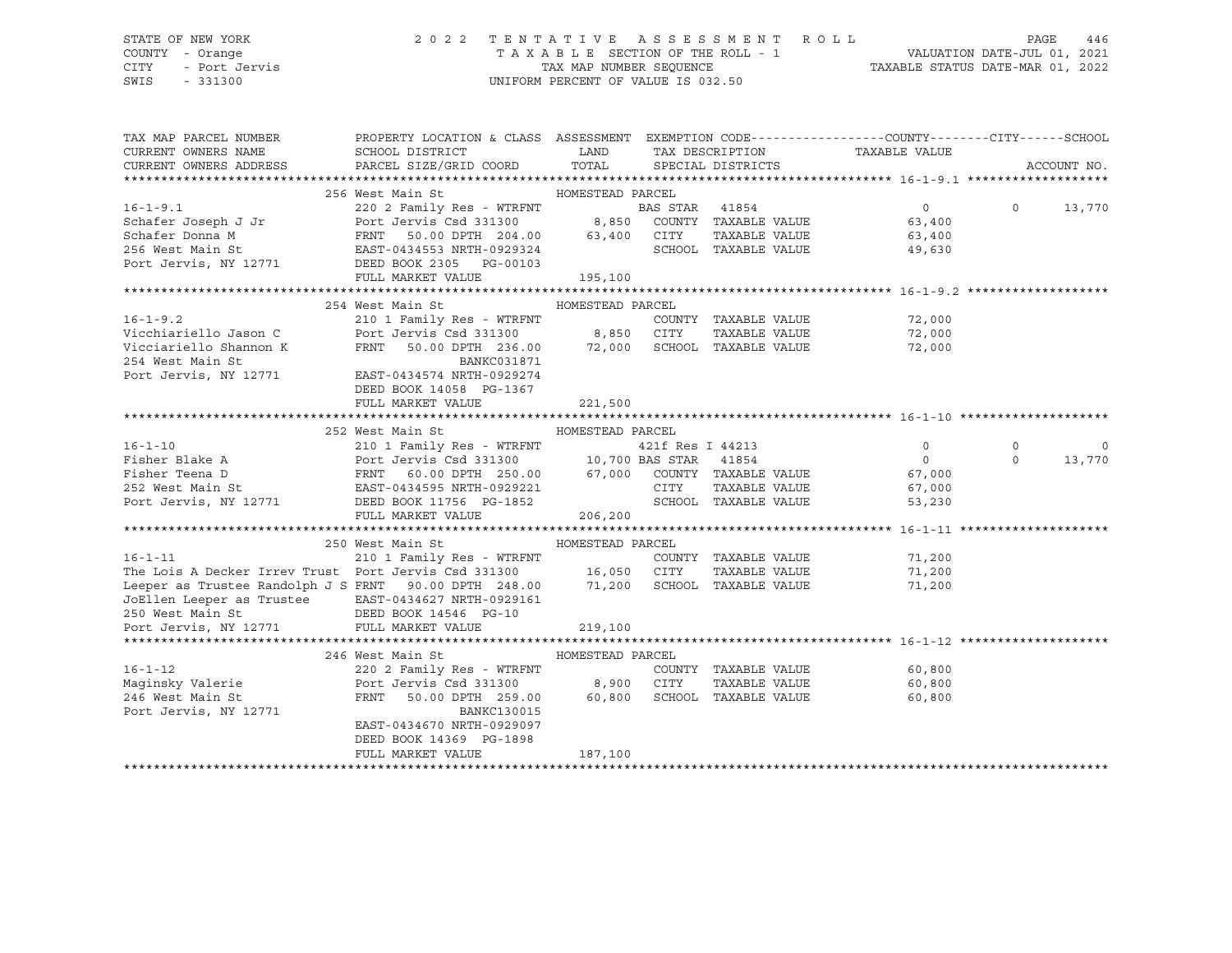CITY - Port Jervis TAX MAP NUMBER SEQUENCE TAXABLE STATUS DATE-MAR 01, 2022 SWIS - 331300 UNIFORM PERCENT OF VALUE IS 032.50

#### STATE OF NEW YORK 2 0 2 2 T E N T A T I V E A S S E S S M E N T R O L L PAGE 447 COUNTY - Orange T A X A B L E SECTION OF THE ROLL - 1 VALUATION DATE-JUL 01, 2021

| TAX MAP PARCEL NUMBER  | PROPERTY LOCATION & CLASS ASSESSMENT EXEMPTION CODE----------------COUNTY-------CITY------SCHOOL                                                                                                                                                                                                                                                                                                                                                                                              |                  |                      |                    |                |             |
|------------------------|-----------------------------------------------------------------------------------------------------------------------------------------------------------------------------------------------------------------------------------------------------------------------------------------------------------------------------------------------------------------------------------------------------------------------------------------------------------------------------------------------|------------------|----------------------|--------------------|----------------|-------------|
| CURRENT OWNERS NAME    |                                                                                                                                                                                                                                                                                                                                                                                                                                                                                               |                  |                      |                    |                |             |
| CURRENT OWNERS ADDRESS |                                                                                                                                                                                                                                                                                                                                                                                                                                                                                               |                  |                      |                    |                | ACCOUNT NO. |
|                        |                                                                                                                                                                                                                                                                                                                                                                                                                                                                                               |                  |                      |                    |                |             |
|                        |                                                                                                                                                                                                                                                                                                                                                                                                                                                                                               |                  |                      |                    |                |             |
|                        |                                                                                                                                                                                                                                                                                                                                                                                                                                                                                               |                  |                      | $\overline{0}$     | $\overline{0}$ | 13,770      |
|                        |                                                                                                                                                                                                                                                                                                                                                                                                                                                                                               |                  |                      | 76,000             |                |             |
|                        |                                                                                                                                                                                                                                                                                                                                                                                                                                                                                               |                  | TAXABLE VALUE        | $76,000$<br>62,230 |                |             |
|                        |                                                                                                                                                                                                                                                                                                                                                                                                                                                                                               |                  |                      |                    |                |             |
|                        |                                                                                                                                                                                                                                                                                                                                                                                                                                                                                               |                  |                      |                    |                |             |
|                        | 16-2-1<br>220 2 Family Res - WTRFNT<br>220 2 Family Res - WTRFNT<br>220 2 Family Res - WTRFNT<br>220 2 Family Res - WTRFNT<br>24 BAS STAR<br>24 West Main St<br>244 West Main St<br>244 West Main St<br>26 EAST-0434696 NRTH-0929053<br>24596 NRTH                                                                                                                                                                                                                                            | 233,800          |                      |                    |                |             |
|                        |                                                                                                                                                                                                                                                                                                                                                                                                                                                                                               |                  |                      |                    |                |             |
|                        | 242 West Main St                                                                                                                                                                                                                                                                                                                                                                                                                                                                              | HOMESTEAD PARCEL |                      |                    |                |             |
|                        |                                                                                                                                                                                                                                                                                                                                                                                                                                                                                               |                  |                      |                    | 4,522 4,522    |             |
|                        |                                                                                                                                                                                                                                                                                                                                                                                                                                                                                               |                  |                      |                    | $\overline{0}$ | 34,390      |
|                        |                                                                                                                                                                                                                                                                                                                                                                                                                                                                                               |                  |                      |                    |                |             |
|                        |                                                                                                                                                                                                                                                                                                                                                                                                                                                                                               |                  |                      |                    |                |             |
|                        |                                                                                                                                                                                                                                                                                                                                                                                                                                                                                               |                  |                      |                    |                |             |
|                        |                                                                                                                                                                                                                                                                                                                                                                                                                                                                                               |                  |                      |                    |                |             |
|                        |                                                                                                                                                                                                                                                                                                                                                                                                                                                                                               |                  |                      |                    |                |             |
|                        |                                                                                                                                                                                                                                                                                                                                                                                                                                                                                               |                  |                      |                    |                |             |
|                        |                                                                                                                                                                                                                                                                                                                                                                                                                                                                                               |                  |                      |                    |                |             |
|                        |                                                                                                                                                                                                                                                                                                                                                                                                                                                                                               |                  |                      | $\overline{0}$     | $\circ$        |             |
|                        |                                                                                                                                                                                                                                                                                                                                                                                                                                                                                               |                  |                      | 72,000             |                |             |
|                        |                                                                                                                                                                                                                                                                                                                                                                                                                                                                                               |                  |                      | 72,000<br>72,000   |                |             |
|                        |                                                                                                                                                                                                                                                                                                                                                                                                                                                                                               |                  |                      |                    |                |             |
|                        |                                                                                                                                                                                                                                                                                                                                                                                                                                                                                               |                  |                      |                    |                |             |
|                        | $\begin{tabular}{lllllllllllll} 16-2-3 & \multicolumn{3}{l}{{\small \hbox{L}}{\small \hbox{L}}{\small \hbox{Green Arnold}} & \multicolumn{3}{l}{{\small \hbox{L}}{\small \hbox{L}}{\small \hbox{L}}{\small \hbox{L}}{\small \hbox{Green Arnold}} & \multicolumn{3}{l}{{\small \hbox{L}}{\small \hbox{L}}{\small \hbox{L}}{\small \hbox{L}}{\small \hbox{L}}{\small \hbox{R}}{\small \hbox{L}}{\small \hbox{L}}{\small \hbox{L}}{\small \hbox{L}}{\small \hbox{L}}{\small \hbox{L}}{\small \h$ | 221,500          |                      |                    |                |             |
|                        |                                                                                                                                                                                                                                                                                                                                                                                                                                                                                               |                  |                      |                    |                |             |
|                        | 238 West Main St                                                                                                                                                                                                                                                                                                                                                                                                                                                                              | HOMESTEAD PARCEL |                      |                    |                |             |
| $16 - 2 - 4$           | 210 1 Family Res - WTRFNT 421f Res I 44213                                                                                                                                                                                                                                                                                                                                                                                                                                                    |                  |                      | $\overline{0}$     | $\Omega$       |             |
| Polanis James P        |                                                                                                                                                                                                                                                                                                                                                                                                                                                                                               |                  |                      | 110,000            |                |             |
|                        | Port Jervis Csd 331300 11,850 COUNTY TAXABLE VALUE<br>99999 110,000 CITY TAXABLE VALUE<br>Polanis Claire 0<br>238 West Main St<br>Port Jervis, NY 12771<br>Port Jervis, NY 12771<br>Port Content of Content 117.00                                                                                                                                                                                                                                                                            |                  |                      |                    |                |             |
|                        |                                                                                                                                                                                                                                                                                                                                                                                                                                                                                               |                  | SCHOOL TAXABLE VALUE | 110,000<br>110,000 |                |             |
|                        |                                                                                                                                                                                                                                                                                                                                                                                                                                                                                               |                  |                      |                    |                |             |
|                        | EAST-0434770 NRTH-0928903                                                                                                                                                                                                                                                                                                                                                                                                                                                                     |                  |                      |                    |                |             |
|                        |                                                                                                                                                                                                                                                                                                                                                                                                                                                                                               |                  |                      |                    |                |             |
|                        | DEED BOOK 13991 PG-334                                                                                                                                                                                                                                                                                                                                                                                                                                                                        |                  |                      |                    |                |             |
|                        | FULL MARKET VALUE 338,500                                                                                                                                                                                                                                                                                                                                                                                                                                                                     |                  |                      |                    |                |             |
|                        |                                                                                                                                                                                                                                                                                                                                                                                                                                                                                               |                  |                      |                    |                |             |
|                        | 236 West Main St<br>16-2-5<br>Hannigan Linda<br>SchultzRobert<br>SchultzRobert<br>SchultzRobert<br>SchultzRobert<br>SchultzRobert<br>SchultzRobert<br>SchultzRobert<br>SchultzRobert<br>SchultzRobert<br>SchultzRobert<br>SchultzRobert<br>                                                                                                                                                                                                                                                   | HOMESTEAD PARCEL |                      |                    |                |             |
|                        |                                                                                                                                                                                                                                                                                                                                                                                                                                                                                               |                  |                      | $\overline{0}$     | $\circ$        | 13,770      |
|                        |                                                                                                                                                                                                                                                                                                                                                                                                                                                                                               |                  |                      |                    |                |             |
|                        |                                                                                                                                                                                                                                                                                                                                                                                                                                                                                               |                  |                      |                    |                |             |
|                        |                                                                                                                                                                                                                                                                                                                                                                                                                                                                                               |                  |                      |                    |                |             |
|                        |                                                                                                                                                                                                                                                                                                                                                                                                                                                                                               |                  |                      |                    |                |             |
|                        | FULL MARKET VALUE                                                                                                                                                                                                                                                                                                                                                                                                                                                                             | 323,100          |                      |                    |                |             |
|                        |                                                                                                                                                                                                                                                                                                                                                                                                                                                                                               |                  |                      |                    |                |             |
|                        | 232 West Main St                                                                                                                                                                                                                                                                                                                                                                                                                                                                              | HOMESTEAD PARCEL |                      |                    |                |             |
|                        |                                                                                                                                                                                                                                                                                                                                                                                                                                                                                               |                  |                      | 96,000             |                |             |
|                        |                                                                                                                                                                                                                                                                                                                                                                                                                                                                                               |                  | TAXABLE VALUE        | 96,000             |                |             |
|                        |                                                                                                                                                                                                                                                                                                                                                                                                                                                                                               |                  |                      | 96,000             |                |             |
|                        | 232 West Main St<br>Port Jervis, NY 12771 EAST-0434834 NRTH-0928770                                                                                                                                                                                                                                                                                                                                                                                                                           |                  |                      |                    |                |             |
|                        | DEED BOOK 14809 PG-1299                                                                                                                                                                                                                                                                                                                                                                                                                                                                       |                  |                      |                    |                |             |
|                        | FULL MARKET VALUE                                                                                                                                                                                                                                                                                                                                                                                                                                                                             | 295,400          |                      |                    |                |             |
|                        |                                                                                                                                                                                                                                                                                                                                                                                                                                                                                               |                  |                      |                    |                |             |
|                        |                                                                                                                                                                                                                                                                                                                                                                                                                                                                                               |                  |                      |                    |                |             |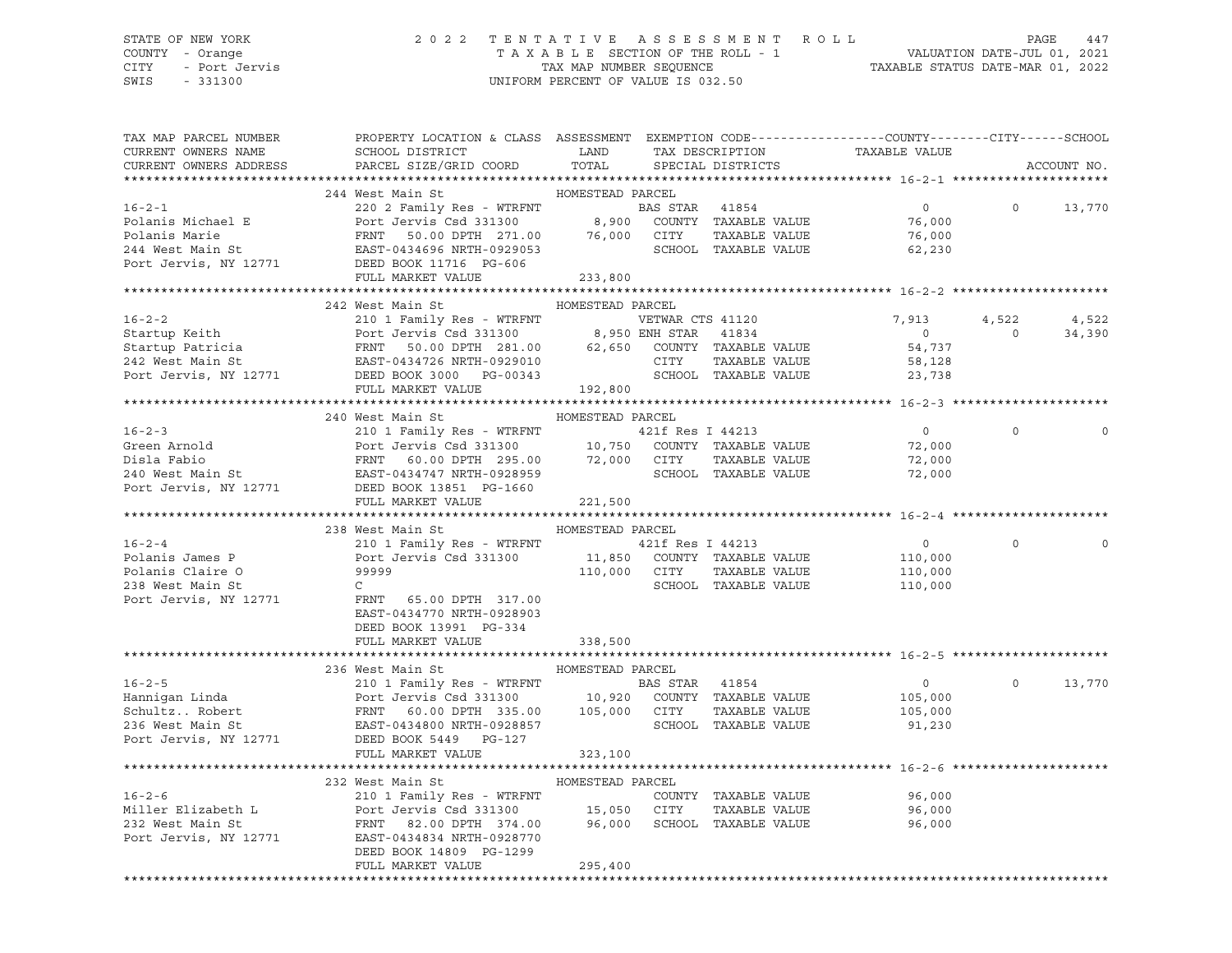# STATE OF NEW YORK 2 0 2 2 T E N T A T I V E A S S E S S M E N T R O L L PAGE 448 COUNTY - Orange T A X A B L E SECTION OF THE ROLL - 1 VALUATION DATE-JUL 01, 2021

CITY - Port Jervis TAX MAP NUMBER SEQUENCE TAXABLE STATUS DATE-MAR 01, 2022

| TAX MAP PARCEL NUMBER  | PROPERTY LOCATION & CLASS ASSESSMENT EXEMPTION CODE----------------COUNTY-------CITY------SCHOOL                                                                                                                                                         |                  |  |                                                                    |          |             |
|------------------------|----------------------------------------------------------------------------------------------------------------------------------------------------------------------------------------------------------------------------------------------------------|------------------|--|--------------------------------------------------------------------|----------|-------------|
| CURRENT OWNERS NAME    |                                                                                                                                                                                                                                                          |                  |  |                                                                    |          |             |
| CURRENT OWNERS ADDRESS |                                                                                                                                                                                                                                                          |                  |  |                                                                    |          | ACCOUNT NO. |
|                        |                                                                                                                                                                                                                                                          |                  |  |                                                                    |          |             |
|                        | 230 West Main St                                                                                                                                                                                                                                         | HOMESTEAD PARCEL |  |                                                                    |          |             |
|                        | 16-2-7<br>Quinn Marion R<br>Quinn Jeffrey M<br>210 1 Family Res - WTRFNT<br>Port Jervis Csd 331300<br>FRNT 50.00 DPTH 412.00<br>230 West Main St<br>230 West Main St<br>24,964<br>Port Jervis, NY 12771<br>20,574<br>20,574<br>Port Jervis, NY 12771<br> |                  |  |                                                                    |          |             |
|                        |                                                                                                                                                                                                                                                          |                  |  | VETCOM CTS 41130<br>ENH STAR 41834<br>ENH STAR 41834<br>0 0 34,390 |          |             |
|                        |                                                                                                                                                                                                                                                          |                  |  |                                                                    |          |             |
|                        |                                                                                                                                                                                                                                                          |                  |  |                                                                    |          |             |
|                        |                                                                                                                                                                                                                                                          |                  |  |                                                                    |          |             |
|                        | FULL MARKET VALUE 192,300                                                                                                                                                                                                                                |                  |  |                                                                    |          |             |
|                        |                                                                                                                                                                                                                                                          |                  |  |                                                                    |          |             |
|                        |                                                                                                                                                                                                                                                          |                  |  |                                                                    |          |             |
|                        | 228 West Main St Manager HOMESTEAD PARCEL                                                                                                                                                                                                                |                  |  |                                                                    |          |             |
|                        | 16-2-8<br>Norrell Joseph P<br>210 1 Family Res - WTRFNT<br>210 1 Family Res - WTRFNT<br>228 West Main St<br>228 West Main St<br>228 West Main St<br>228 West Main St<br>228 West Main St<br>228 West Main St<br>228 West Main St<br>228 West Main St     |                  |  |                                                                    | $\Omega$ | 13,770      |
|                        |                                                                                                                                                                                                                                                          |                  |  |                                                                    |          |             |
|                        |                                                                                                                                                                                                                                                          |                  |  |                                                                    |          |             |
|                        |                                                                                                                                                                                                                                                          |                  |  |                                                                    |          |             |
|                        | Port Jervis, NY 12771 DEED BOOK 5345 PG-302                                                                                                                                                                                                              |                  |  |                                                                    |          |             |
|                        | FULL MARKET VALUE                                                                                                                                                                                                                                        | 224,600          |  |                                                                    |          |             |
|                        |                                                                                                                                                                                                                                                          |                  |  |                                                                    |          |             |
|                        | 226 West Main St                                                                                                                                                                                                                                         | HOMESTEAD PARCEL |  |                                                                    |          |             |
|                        | 16-2-9.1 210 1 Family Res - WTRFNT COUNTY TAXABLE VALUE<br>Morley Michael Port Jervis Csd 331300 18,325 CITY TAXABLE VALUE 83,000<br>Morley Susan FRNT 100.00 DPTH 496.00 83,000 SCHOOL TAXABLE VALUE 83,000<br>148 Beach 144th St B                     |                  |  |                                                                    |          |             |
|                        |                                                                                                                                                                                                                                                          |                  |  |                                                                    |          |             |
|                        |                                                                                                                                                                                                                                                          |                  |  |                                                                    |          |             |
|                        |                                                                                                                                                                                                                                                          |                  |  |                                                                    |          |             |
|                        |                                                                                                                                                                                                                                                          |                  |  |                                                                    |          |             |
|                        |                                                                                                                                                                                                                                                          |                  |  |                                                                    |          |             |
|                        | DEED BOOK 14917 PG-562                                                                                                                                                                                                                                   |                  |  |                                                                    |          |             |
|                        | FULL MARKET VALUE                                                                                                                                                                                                                                        | 255,400          |  |                                                                    |          |             |
|                        |                                                                                                                                                                                                                                                          |                  |  |                                                                    |          |             |
|                        | 222 West Main St                                                                                                                                                                                                                                         | HOMESTEAD PARCEL |  |                                                                    |          |             |
|                        | 16-2-11 210 1 Family Res - WTRFNT BAS STAR 41854 0<br>Rauner Joseph A Port Jervis Csd 331300 11,000 COUNTY TAXABLE VALUE 88,000<br>222 West Main St FRNT 60.00 DPTH 515.00 88,000 CITY TAXABLE VALUE 88,000<br>Port Jervis, NY 12771                     |                  |  | $\overline{0}$                                                     | $\circ$  | 13,770      |
|                        |                                                                                                                                                                                                                                                          |                  |  |                                                                    |          |             |
|                        |                                                                                                                                                                                                                                                          |                  |  |                                                                    |          |             |
|                        |                                                                                                                                                                                                                                                          |                  |  |                                                                    |          |             |
|                        | DEED BOOK 13335 PG-1243                                                                                                                                                                                                                                  |                  |  |                                                                    |          |             |
|                        | FULL MARKET VALUE                                                                                                                                                                                                                                        | 270,800          |  |                                                                    |          |             |
|                        |                                                                                                                                                                                                                                                          |                  |  |                                                                    |          |             |
|                        | 220 West Main St                                                                                                                                                                                                                                         | HOMESTEAD PARCEL |  |                                                                    |          |             |
|                        |                                                                                                                                                                                                                                                          |                  |  |                                                                    |          |             |
|                        |                                                                                                                                                                                                                                                          |                  |  |                                                                    |          |             |
|                        |                                                                                                                                                                                                                                                          |                  |  |                                                                    |          |             |
| 220 West Main St       | $\mathbb{C}$                                                                                                                                                                                                                                             |                  |  |                                                                    |          |             |
|                        | Port Jervis, NY 12771 FRNT 50.00 DPTH 548.00                                                                                                                                                                                                             |                  |  |                                                                    |          |             |
|                        |                                                                                                                                                                                                                                                          |                  |  |                                                                    |          |             |
|                        | BANKC061339                                                                                                                                                                                                                                              |                  |  |                                                                    |          |             |
|                        | EAST-0435050 NRTH-0928502                                                                                                                                                                                                                                |                  |  |                                                                    |          |             |
|                        | DEED BOOK 13988 PG-927                                                                                                                                                                                                                                   |                  |  |                                                                    |          |             |
|                        | FULL MARKET VALUE                                                                                                                                                                                                                                        | 215,400          |  |                                                                    |          |             |
|                        |                                                                                                                                                                                                                                                          |                  |  |                                                                    |          |             |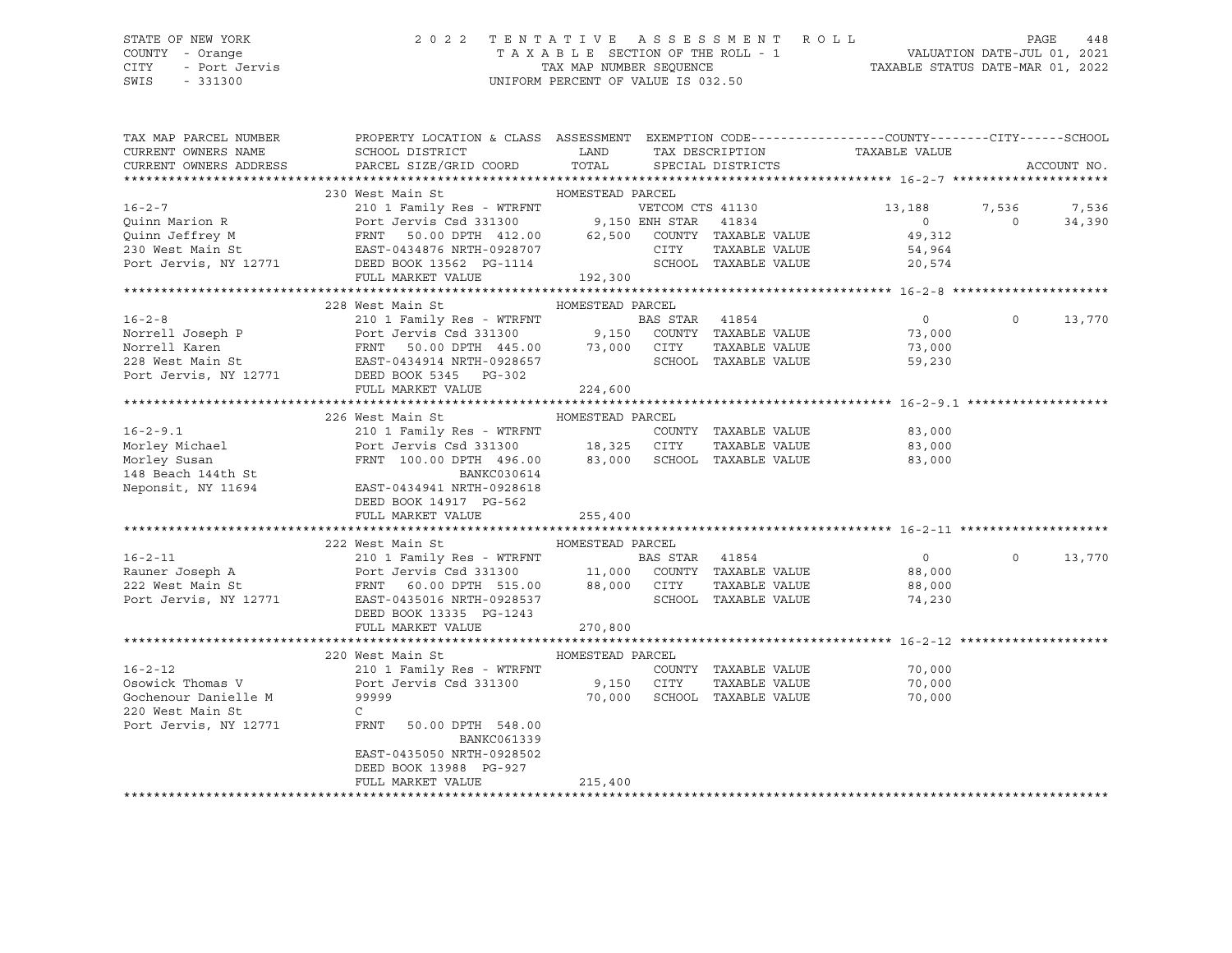#### STATE OF NEW YORK 2 0 2 2 T E N T A T I V E A S S E S S M E N T R O L L PAGE 449 COUNTY - Orange T A X A B L E SECTION OF THE ROLL - 1 VALUATION DATE-JUL 01, 2021 CITY - Port Jervis TAX MAP NUMBER SEQUENCE TAXABLE STATUS DATE-MAR 01, 2022

| TAX MAP PARCEL NUMBER<br>CURRENT OWNERS NAME | PROPERTY LOCATION & CLASS ASSESSMENT EXEMPTION CODE---------------COUNTY-------CITY------SCHOOL<br>SCHOOL DISTRICT LAND                                                                                                                                                          |                  | TAX DESCRIPTION             | TAXABLE VALUE    |                   |
|----------------------------------------------|----------------------------------------------------------------------------------------------------------------------------------------------------------------------------------------------------------------------------------------------------------------------------------|------------------|-----------------------------|------------------|-------------------|
| CURRENT OWNERS ADDRESS                       | PARCEL SIZE/GRID COORD                                                                                                                                                                                                                                                           | TOTAL            | SPECIAL DISTRICTS           |                  | ACCOUNT NO.       |
|                                              | 218 West Main St                                                                                                                                                                                                                                                                 | HOMESTEAD PARCEL |                             |                  |                   |
|                                              | 16-2-13<br>Elston-Mills Susan and COUNTY TAXABLE VALUE<br>Mills Jacob FRNT 50.00 DPTH 565.00 7,400 SCHOOL TAXABLE VALUE<br>216 West Main St EAST-0435037 NRTH-0928418<br>Port Jervis, NY 12771 DEED BOOK 148 FRNT 50.00 DPTH 565.00 7,                                           |                  | COUNTY TAXABLE VALUE        | 7,400            |                   |
|                                              |                                                                                                                                                                                                                                                                                  |                  |                             | 7,400            |                   |
|                                              |                                                                                                                                                                                                                                                                                  |                  |                             | 7,400            |                   |
|                                              |                                                                                                                                                                                                                                                                                  |                  |                             |                  |                   |
|                                              |                                                                                                                                                                                                                                                                                  |                  |                             |                  |                   |
|                                              | FULL MARKET VALUE 22,800                                                                                                                                                                                                                                                         |                  |                             |                  |                   |
|                                              |                                                                                                                                                                                                                                                                                  | HOMESTEAD PARCEL |                             |                  |                   |
|                                              | 216 West Main St<br>16-2-14<br>Mills Jacob 210 1 Family Res COUNTY<br>Elston-Mills Susan 99999<br>216 West Main St Port Jervis Csd 331300 9,200 CITY<br>216 West Main St PRNT 50.00 DPTH 583.00<br>Port Jervis, NY 12771 EAST-0435069 NRTH-0928380<br>NPTH DOW                   |                  | COUNTY TAXABLE VALUE        | 85,000           |                   |
|                                              |                                                                                                                                                                                                                                                                                  |                  | TAXABLE VALUE               | 85,000           |                   |
|                                              |                                                                                                                                                                                                                                                                                  |                  | 85,000 SCHOOL TAXABLE VALUE | 85,000           |                   |
|                                              |                                                                                                                                                                                                                                                                                  |                  |                             |                  |                   |
|                                              |                                                                                                                                                                                                                                                                                  |                  |                             |                  |                   |
|                                              | DEED BOOK 13929 PG-1831                                                                                                                                                                                                                                                          |                  |                             |                  |                   |
|                                              | FULL MARKET VALUE                                                                                                                                                                                                                                                                | 261,500          |                             |                  |                   |
|                                              |                                                                                                                                                                                                                                                                                  |                  |                             |                  |                   |
|                                              | 214 West Main St                                                                                                                                                                                                                                                                 | HOMESTEAD PARCEL |                             |                  |                   |
|                                              |                                                                                                                                                                                                                                                                                  |                  |                             | $\overline{0}$   | $\circ$<br>13,770 |
|                                              |                                                                                                                                                                                                                                                                                  |                  |                             | 48,550           |                   |
|                                              |                                                                                                                                                                                                                                                                                  |                  |                             | 48,550<br>34,780 |                   |
|                                              | 16-2-15<br>BAS STAR 41854<br>BAS STAR 41854<br>214 West Main St<br>214 West Main St<br>216 West Main St<br>214 West Main St<br>214 West Main St<br>214 West Main St<br>214 West Main St<br>214 West Main St<br>214 West Main St<br>214 West Main St<br>2<br>DEED BOOK 2858 PG-42 |                  |                             |                  |                   |
|                                              | FULL MARKET VALUE                                                                                                                                                                                                                                                                | 149,400          |                             |                  |                   |
|                                              |                                                                                                                                                                                                                                                                                  |                  |                             |                  |                   |
|                                              | 212 West Main St<br>And Communist Moment HOMESTEAD PARCEL<br>210 1 Family Res<br>Port Journal Communist Communist Parcel                                                                                                                                                         |                  |                             |                  |                   |
| $16 - 2 - 16$                                |                                                                                                                                                                                                                                                                                  |                  | COUNTY TAXABLE VALUE        | 56,000           |                   |
|                                              |                                                                                                                                                                                                                                                                                  |                  |                             |                  |                   |
|                                              |                                                                                                                                                                                                                                                                                  |                  |                             |                  |                   |
|                                              |                                                                                                                                                                                                                                                                                  |                  |                             |                  |                   |
|                                              | COONTI TANADE VALUE<br>COONTI TANADE VALUE<br>Timme Laura K<br>FRNT 50.00 DPTH 618.00<br>83-10 35th Ave Apt 1N<br>EAST-0435136 NRTH-0928306<br>Jackson Heights, NY 11372<br>DEED BOOK 1486 PG-1113<br>DEED BOOK 1486 PG-1113<br>DEED BOOK 1486 P                                 |                  |                             |                  |                   |
|                                              | FULL MARKET VALUE                                                                                                                                                                                                                                                                | 172,300          |                             |                  |                   |
|                                              |                                                                                                                                                                                                                                                                                  |                  |                             |                  |                   |
| $16 - 2 - 17$                                |                                                                                                                                                                                                                                                                                  |                  |                             | 30,000           |                   |
|                                              |                                                                                                                                                                                                                                                                                  |                  |                             | 30,000           |                   |
| Cortes Jorge<br>87 Minisink Trl              | 210 West Main St<br>210 1 Family Res<br>Port Jervis Csd 331300<br>PARTIAL 2010<br>FRNT 50.00 DPTH 635.00<br>PARTIAL 2010<br>20,000 SCHOOL TAXABLE VALUE<br>PARTIAL 2010<br>20,000 SCHOOL TAXABLE VALUE                                                                           |                  |                             | 30,000           |                   |
| Glen Spey, NY 12737                          |                                                                                                                                                                                                                                                                                  |                  |                             |                  |                   |
|                                              | EAST-0435163 NRTH-0928264                                                                                                                                                                                                                                                        |                  |                             |                  |                   |
|                                              | DEED BOOK 12977 PG-1479                                                                                                                                                                                                                                                          |                  |                             |                  |                   |
|                                              | FULL MARKET VALUE                                                                                                                                                                                                                                                                | 92,300           |                             |                  |                   |
|                                              |                                                                                                                                                                                                                                                                                  |                  |                             |                  |                   |
|                                              | 206-208 West Main St                                                                                                                                                                                                                                                             | HOMESTEAD PARCEL |                             |                  |                   |
|                                              |                                                                                                                                                                                                                                                                                  |                  | COUNTY TAXABLE VALUE        | 62,050           |                   |
|                                              | 16-2-18<br>200-200 West Main Strain Strain Strain Strain Strain Strain Strain Strain Strain Strain Strain Strain Strain Strain Strain Strain Strain Strain Strain Strain Strain Strain Strain Strain Strain Strain Strain Strain                                                 |                  |                             | 62,050<br>62,050 |                   |
|                                              |                                                                                                                                                                                                                                                                                  |                  |                             |                  |                   |
|                                              |                                                                                                                                                                                                                                                                                  |                  |                             |                  |                   |
| Middletown, NY 10940 FULL MARKET VALUE       |                                                                                                                                                                                                                                                                                  | 190,900          |                             |                  |                   |
|                                              |                                                                                                                                                                                                                                                                                  |                  |                             |                  |                   |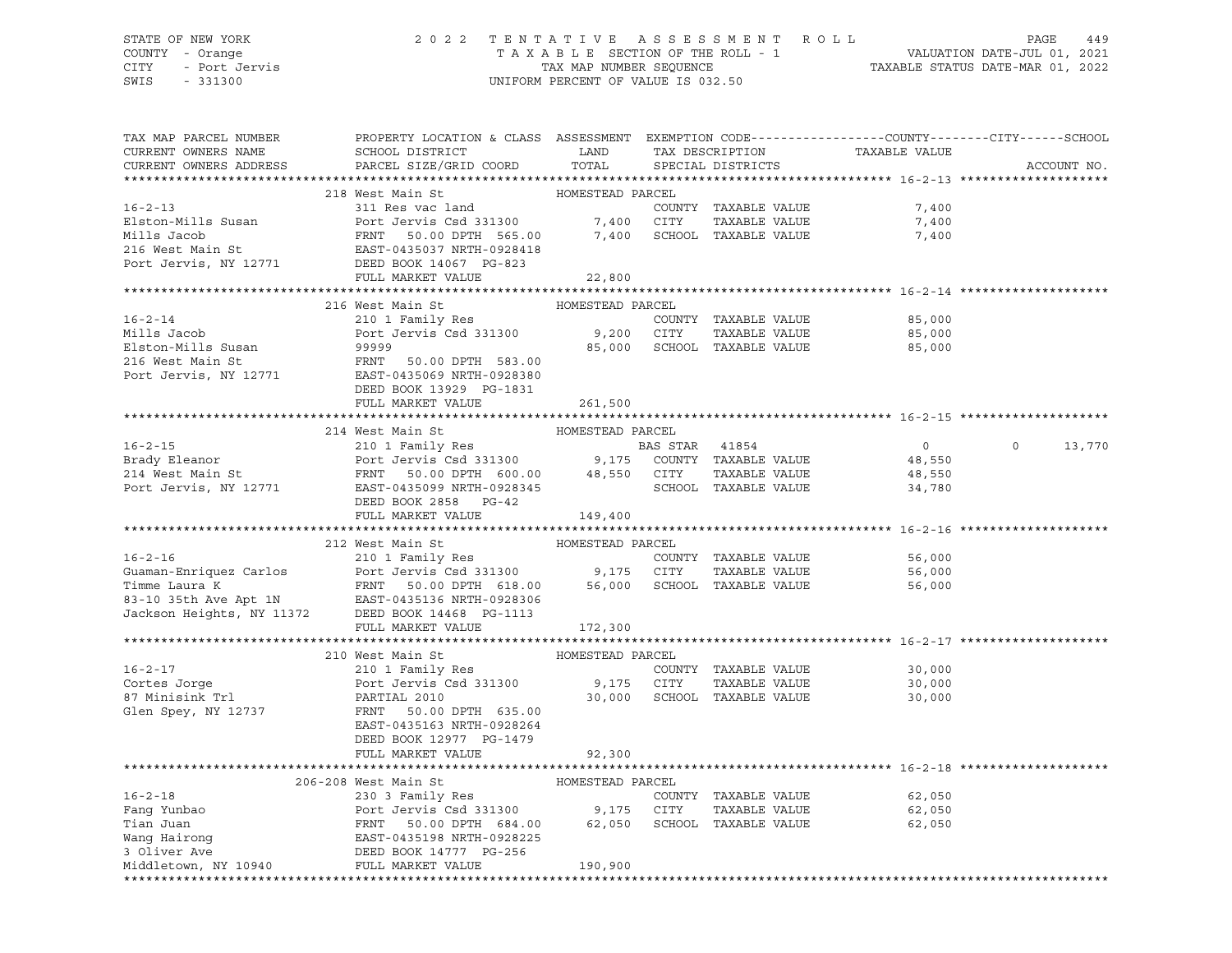#### STATE OF NEW YORK 2 0 2 2 T E N T A T I V E A S S E S S M E N T R O L L PAGE 450 COUNTY - Orange T A X A B L E SECTION OF THE ROLL - 1 VALUATION DATE-JUL 01, 2021 CITY - Port Jervis TAX MAP NUMBER SEQUENCE TAXABLE STATUS DATE-MAR 01, 2022 UNIFORM PERCENT OF VALUE IS 032.50

| TAX MAP PARCEL NUMBER<br>CURRENT OWNERS NAME<br>CURRENT OWNERS ADDRESS                                                                                                                                                                                                             | PROPERTY LOCATION & CLASS ASSESSMENT EXEMPTION CODE----------------COUNTY-------CITY------SCHOOL<br>SCHOOL DISTRICT<br>PARCEL SIZE/GRID COORD                                                                                           | LAND<br>TOTAL               |                | TAX DESCRIPTION<br>SPECIAL DISTRICTS  | TAXABLE VALUE                                |          | ACCOUNT NO. |
|------------------------------------------------------------------------------------------------------------------------------------------------------------------------------------------------------------------------------------------------------------------------------------|-----------------------------------------------------------------------------------------------------------------------------------------------------------------------------------------------------------------------------------------|-----------------------------|----------------|---------------------------------------|----------------------------------------------|----------|-------------|
|                                                                                                                                                                                                                                                                                    |                                                                                                                                                                                                                                         |                             |                |                                       |                                              |          |             |
| 16-2-19.1<br>Cheshire George Port Jervis Csd 331300 5,625 CITY TAXABLE VALUE<br>COUNTY TAXABLE VALUE<br>COUNTY TAXABLE VALUE<br>COUNTY TAXABLE VALUE<br>COUNTY TAXABLE VALUE<br>COUNTY TAXABLE VALUE<br>COUNTY TAXABLE VALUE<br>COUNTY TAXABL                                      | 204 West Main St                                                                                                                                                                                                                        | NON-HOMESTEAD PARCEL        |                |                                       | 18,000<br>18,000<br>18,000                   |          |             |
|                                                                                                                                                                                                                                                                                    | FULL MARKET VALUE                                                                                                                                                                                                                       | 55,400                      |                |                                       |                                              |          |             |
|                                                                                                                                                                                                                                                                                    |                                                                                                                                                                                                                                         |                             |                |                                       |                                              |          |             |
| Cheshire Mary Ann 210 1 Family Res ENH STAR 41834<br>Cheshire Mary Ann Port Jervis Csd 331300 7,500 COUNTY TAXABLE VALUE<br>Cheshire Gerald S Sr FRNT 50.00 DPTH 674.00 45,950 CITY TAXABLE VALUE<br>204 West Main St EAST-043519                                                  | 204 Rear West Main St                                                                                                                                                                                                                   | HOMESTEAD PARCEL            |                |                                       | $\overline{0}$<br>45,950<br>45,950<br>11,560 | $\Omega$ | 34,390      |
|                                                                                                                                                                                                                                                                                    | FULL MARKET VALUE                                                                                                                                                                                                                       | 141,400                     |                |                                       |                                              |          |             |
|                                                                                                                                                                                                                                                                                    | 202-1/2 West Main St MON-HMSTD PCL-99 PCT OF A/V USED FOR HMSTD EX                                                                                                                                                                      |                             |                |                                       |                                              |          |             |
| 2021/2 West Main St<br>2021/2 West Main St<br>2021/2 West Main St<br>2021/2 West Main St<br>2021/2 West Main St<br>2021/2 West Main St<br>2021/2 West Main St<br>2021/2 West Main St<br>2021/2 West Main St<br>2021/2 West Main St<br>2021/2 West                                  | DEED BOOK 12498 PG-832                                                                                                                                                                                                                  |                             |                |                                       | $\overline{0}$<br>60,000<br>60,000<br>46,230 | $\Omega$ | 13,770      |
|                                                                                                                                                                                                                                                                                    | FULL MARKET VALUE                                                                                                                                                                                                                       | 184,600                     |                |                                       |                                              |          |             |
|                                                                                                                                                                                                                                                                                    | 202 West Main St                                                                                                                                                                                                                        | HOMESTEAD PARCEL            |                |                                       |                                              |          |             |
| $16 - 2 - 20.2$<br>Cheshire Gerald S Jr<br>202 West Main St<br>Port Jervis, NY 12771                                                                                                                                                                                               | Nest main St<br>210 1 Family Res<br>Port Jervis Csd 331300 5,200 COUNTY TAXABLE VALUE<br>FRNT 40.00 DPTH 100.00 50,650 CITY TAXABLE VALUE<br>SCHOOL TAXABLE VALUE<br>BANKC180281<br>EAST-0435465 NRTH-0928269<br>DEED BOOK 11822 PG-318 |                             |                | SCHOOL TAXABLE VALUE                  | $\overline{0}$<br>50,650<br>50,650<br>36,880 | $\Omega$ | 13,770      |
|                                                                                                                                                                                                                                                                                    | FULL MARKET VALUE                                                                                                                                                                                                                       | 155,800                     |                |                                       |                                              |          |             |
| 16-2-21<br>Ey Robert P Jr Port Jervis Csd 331300 15,950 CITY TAXABLE VALUE<br>Ey James ACRES 2.10 BANKL020140 66,500 SCHOOL TAXABLE VALUE<br>198-200 West Main St EAST-0435283 NRTH-0928068<br>Port Jervis, NY 12771 DEED BOOK 4907 PG                                             | 198-200 West Main St<br>FULL MARKET VALUE                                                                                                                                                                                               | HOMESTEAD PARCEL<br>204,600 |                | COUNTY TAXABLE VALUE<br>TAXABLE VALUE | 66,500<br>66,500<br>66,500                   |          |             |
|                                                                                                                                                                                                                                                                                    |                                                                                                                                                                                                                                         |                             |                |                                       |                                              |          |             |
| $16 - 2 - 22$<br>16-2-22<br>Rohrer Jeffrey M<br>Rohrer Christine (Port Jervis Csd 331300 1,950 COUNTY TAXABLE VALUE<br>Rohrer Christine (PRNT 50.00 DPTH 150.00 50,100 CITY TAXABLE VALUE<br>216 West Main St<br>22 210 1 ranii New SCROO1 7,950 COUNTY T<br>Port Jervis, NY 12771 | EAST-0435522 NRTH-0928157<br>DEED BOOK 3548 PG-00111<br>FULL MARKET VALUE                                                                                                                                                               | 154,200                     | BAS STAR 41854 | SCHOOL TAXABLE VALUE                  | $\overline{0}$<br>50,100<br>50,100<br>36,330 | $\Omega$ | 13,770      |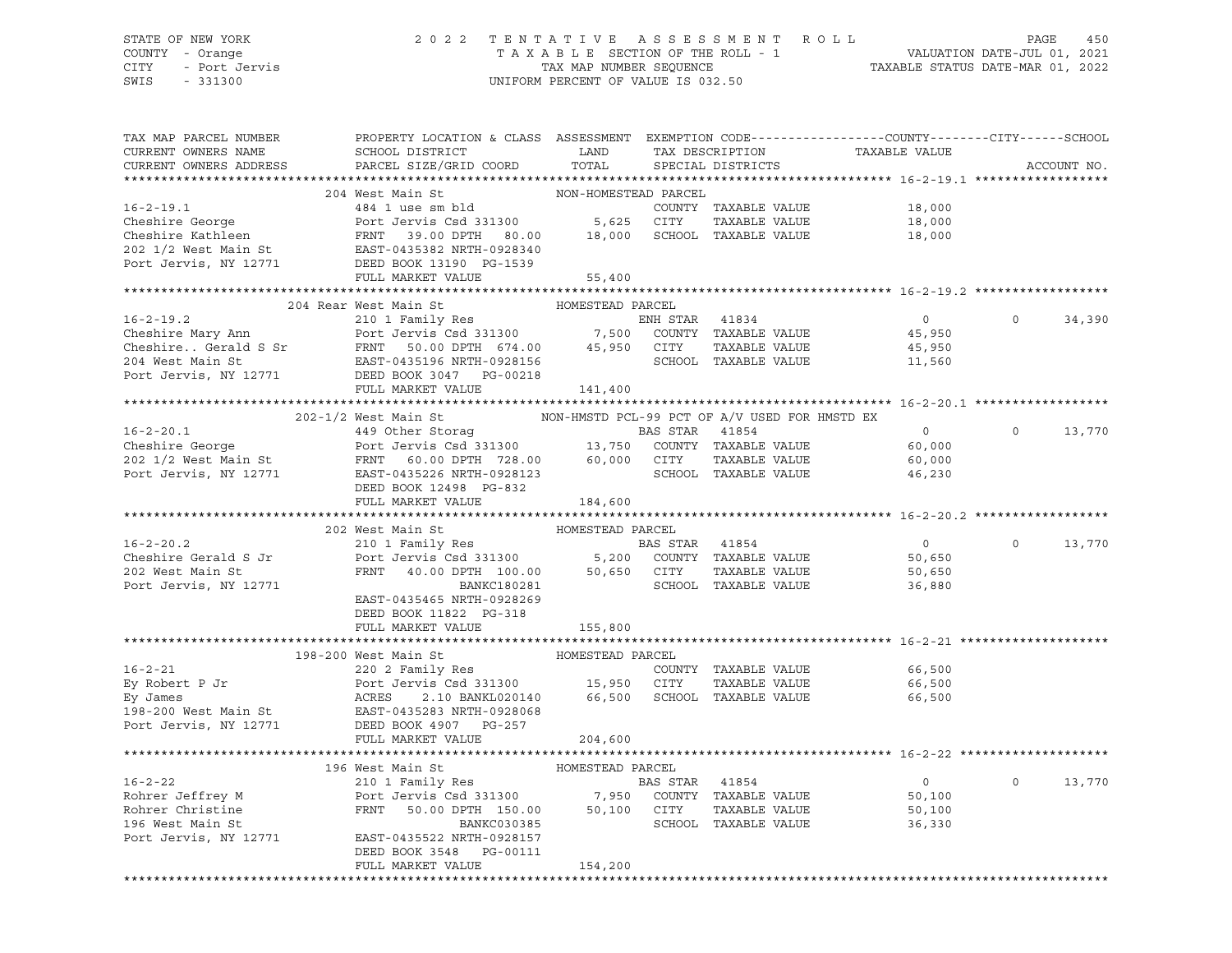| TAX MAP PARCEL NUMBER<br>PROPERTY LOCATION & CLASS ASSESSMENT EXEMPTION CODE---------------COUNTY-------CITY------SCHOOL<br>CURRENT OWNERS NAME<br>SCHOOL DISTRICT LAND<br>TAX DESCRIPTION<br>TAXABLE VALUE<br>PARCEL SIZE/GRID COORD<br>TOTAL<br>CURRENT OWNERS ADDRESS<br>SPECIAL DISTRICTS<br>ACCOUNT NO.<br>16 Holbrook St<br>NON-HOMESTEAD PARCEL<br>$16 - 2 - 23$<br>COUNTY TAXABLE VALUE<br>411 Apartment<br>80,750<br>Port Jervis Csd 331300 17,400 CITY TAXABLE VALUE<br>Sukhraj Timothy<br>80,750<br>80,750 SCHOOL TAXABLE VALUE<br>Sukhraj Roy<br>4a<br>80,750<br>16 Holbrook St<br>FRNT<br>75.00 DPTH 150.00<br>Port Jervis, NY 12771<br>BANKC120337<br>EAST-0435564 NRTH-0928121<br>DEED BOOK 14938 PG-1087<br>FULL MARKET VALUE<br>248,500<br>HOMESTEAD PARCEL<br>8 Holbrook St<br>Connelly Mary and Market (1120)<br>Connelly Mary Port Jervis Csd 331300 11,650 BAS STAR 41854<br>Connelly Michael FRNT 80.00 DPTH 125.00 51,500 COUNTY TAXABLE VALUE<br>Living Trust EAST-0435453 NRTH-0928061 CITY TAXABLE VALUE<br>VETWAR CTS 41120<br>7,725<br>4,522<br>4,522<br>13,770<br>$\overline{0}$<br>$\overline{0}$<br>43,775<br>CITY TAXABLE VALUE 46,978<br>SCHOOL TAXABLE VALUE 33,208<br>Port Jervis, NY 12771<br>2 Holbrook St<br>HOMESTEAD PARCEL<br>210 1 Family Res<br>$16 - 2 - 25$<br>BAS STAR 41854<br>$\overline{0}$<br>13,770<br>$\circ$<br>Port Jervis Csd 331300 13,850 COUNTY TAXABLE VALUE<br>Vega Josefa<br>62,500<br>Cardashian Victoria ACRES<br>$62,500$ CITY<br>SCHOOL<br>TAXABLE VALUE<br>1.70<br>62,500<br>2 Holbrook St<br>EAST-0435284 NRTH-0927890<br>SCHOOL TAXABLE VALUE<br>48,730<br>Port Jervis, NY 12771 DEED BOOK 5100 PG-42<br>FULL MARKET VALUE<br>192,300<br>190 West Main St<br>HOMESTEAD PARCEL<br>$16 - 3 - 1$<br>210 1 Family Res 60 BAS STAR 41854<br>$\overline{0}$<br>$\circ$<br>13,770<br>Port Jervis Csd 331300 13,000 COUNTY TAXABLE VALUE<br>FRNT 100.00 DPTH 100.00 65,400 CITY TAXABLE VALUE<br>Engelsman Konstance L<br>65,400<br>190 West Main St<br>65,400<br>Port Jervis, NY 12771<br>SCHOOL TAXABLE VALUE<br>BANKC030614<br>51,630<br>EAST-0435669 NRTH-0928033<br>DEED BOOK 13766 PG-736<br>FULL MARKET VALUE<br>201,200<br>188 West Main St<br>HOMESTEAD PARCEL<br>West Main St<br>210 1 Family Res<br>Port Jervis Csd 331300 6,500 ENH STAR 41834<br>FRNT 50.00 DPTH 100.00 57,000 COUNTY TAXABLE VALUE<br>EAST-0435720 NRTH-0927971 CITY TAXABLE VALUE<br>DEED BOOK 3886 PG-211 SCHOOL TAXABLE VALUE<br>$16 - 3 - 2$<br>7,913<br>4,522<br>4,522<br>$\overline{0}$<br>Horsham Arthur T<br>$\overline{0}$<br>34,390<br>Horsham Anne P<br>49,087<br>TAXABLE VALUE<br>188 West Main St<br>52,478<br>SCHOOL TAXABLE VALUE<br>Port Jervis, NY 12771<br>18,088<br>175,400<br>FULL MARKET VALUE | STATE OF NEW YORK<br>COUNTY - Orange<br>CITY<br>- Port Jervis<br>SWIS<br>$-331300$ | 2022 TENTATIVE ASSESSMENT ROLL | UNIFORM PERCENT OF VALUE IS 032.50 |  | TAXABLE SECTION OF THE ROLL - 1<br>TAXABLE SECTION OF THE ROLL - 1<br>TAXABLE STATUS DATE-MAR 01, 2022 | PAGE | 451 |
|---------------------------------------------------------------------------------------------------------------------------------------------------------------------------------------------------------------------------------------------------------------------------------------------------------------------------------------------------------------------------------------------------------------------------------------------------------------------------------------------------------------------------------------------------------------------------------------------------------------------------------------------------------------------------------------------------------------------------------------------------------------------------------------------------------------------------------------------------------------------------------------------------------------------------------------------------------------------------------------------------------------------------------------------------------------------------------------------------------------------------------------------------------------------------------------------------------------------------------------------------------------------------------------------------------------------------------------------------------------------------------------------------------------------------------------------------------------------------------------------------------------------------------------------------------------------------------------------------------------------------------------------------------------------------------------------------------------------------------------------------------------------------------------------------------------------------------------------------------------------------------------------------------------------------------------------------------------------------------------------------------------------------------------------------------------------------------------------------------------------------------------------------------------------------------------------------------------------------------------------------------------------------------------------------------------------------------------------------------------------------------------------------------------------------------------------------------------------------------------------------------------------------------------------------------------------------------------------------------------------------------------------------------------------------------------------------------------------------------------------------------------|------------------------------------------------------------------------------------|--------------------------------|------------------------------------|--|--------------------------------------------------------------------------------------------------------|------|-----|
|                                                                                                                                                                                                                                                                                                                                                                                                                                                                                                                                                                                                                                                                                                                                                                                                                                                                                                                                                                                                                                                                                                                                                                                                                                                                                                                                                                                                                                                                                                                                                                                                                                                                                                                                                                                                                                                                                                                                                                                                                                                                                                                                                                                                                                                                                                                                                                                                                                                                                                                                                                                                                                                                                                                                                               |                                                                                    |                                |                                    |  |                                                                                                        |      |     |
|                                                                                                                                                                                                                                                                                                                                                                                                                                                                                                                                                                                                                                                                                                                                                                                                                                                                                                                                                                                                                                                                                                                                                                                                                                                                                                                                                                                                                                                                                                                                                                                                                                                                                                                                                                                                                                                                                                                                                                                                                                                                                                                                                                                                                                                                                                                                                                                                                                                                                                                                                                                                                                                                                                                                                               |                                                                                    |                                |                                    |  |                                                                                                        |      |     |
|                                                                                                                                                                                                                                                                                                                                                                                                                                                                                                                                                                                                                                                                                                                                                                                                                                                                                                                                                                                                                                                                                                                                                                                                                                                                                                                                                                                                                                                                                                                                                                                                                                                                                                                                                                                                                                                                                                                                                                                                                                                                                                                                                                                                                                                                                                                                                                                                                                                                                                                                                                                                                                                                                                                                                               |                                                                                    |                                |                                    |  |                                                                                                        |      |     |
|                                                                                                                                                                                                                                                                                                                                                                                                                                                                                                                                                                                                                                                                                                                                                                                                                                                                                                                                                                                                                                                                                                                                                                                                                                                                                                                                                                                                                                                                                                                                                                                                                                                                                                                                                                                                                                                                                                                                                                                                                                                                                                                                                                                                                                                                                                                                                                                                                                                                                                                                                                                                                                                                                                                                                               |                                                                                    |                                |                                    |  |                                                                                                        |      |     |
|                                                                                                                                                                                                                                                                                                                                                                                                                                                                                                                                                                                                                                                                                                                                                                                                                                                                                                                                                                                                                                                                                                                                                                                                                                                                                                                                                                                                                                                                                                                                                                                                                                                                                                                                                                                                                                                                                                                                                                                                                                                                                                                                                                                                                                                                                                                                                                                                                                                                                                                                                                                                                                                                                                                                                               |                                                                                    |                                |                                    |  |                                                                                                        |      |     |
|                                                                                                                                                                                                                                                                                                                                                                                                                                                                                                                                                                                                                                                                                                                                                                                                                                                                                                                                                                                                                                                                                                                                                                                                                                                                                                                                                                                                                                                                                                                                                                                                                                                                                                                                                                                                                                                                                                                                                                                                                                                                                                                                                                                                                                                                                                                                                                                                                                                                                                                                                                                                                                                                                                                                                               |                                                                                    |                                |                                    |  |                                                                                                        |      |     |
|                                                                                                                                                                                                                                                                                                                                                                                                                                                                                                                                                                                                                                                                                                                                                                                                                                                                                                                                                                                                                                                                                                                                                                                                                                                                                                                                                                                                                                                                                                                                                                                                                                                                                                                                                                                                                                                                                                                                                                                                                                                                                                                                                                                                                                                                                                                                                                                                                                                                                                                                                                                                                                                                                                                                                               |                                                                                    |                                |                                    |  |                                                                                                        |      |     |
|                                                                                                                                                                                                                                                                                                                                                                                                                                                                                                                                                                                                                                                                                                                                                                                                                                                                                                                                                                                                                                                                                                                                                                                                                                                                                                                                                                                                                                                                                                                                                                                                                                                                                                                                                                                                                                                                                                                                                                                                                                                                                                                                                                                                                                                                                                                                                                                                                                                                                                                                                                                                                                                                                                                                                               |                                                                                    |                                |                                    |  |                                                                                                        |      |     |
|                                                                                                                                                                                                                                                                                                                                                                                                                                                                                                                                                                                                                                                                                                                                                                                                                                                                                                                                                                                                                                                                                                                                                                                                                                                                                                                                                                                                                                                                                                                                                                                                                                                                                                                                                                                                                                                                                                                                                                                                                                                                                                                                                                                                                                                                                                                                                                                                                                                                                                                                                                                                                                                                                                                                                               |                                                                                    |                                |                                    |  |                                                                                                        |      |     |
|                                                                                                                                                                                                                                                                                                                                                                                                                                                                                                                                                                                                                                                                                                                                                                                                                                                                                                                                                                                                                                                                                                                                                                                                                                                                                                                                                                                                                                                                                                                                                                                                                                                                                                                                                                                                                                                                                                                                                                                                                                                                                                                                                                                                                                                                                                                                                                                                                                                                                                                                                                                                                                                                                                                                                               |                                                                                    |                                |                                    |  |                                                                                                        |      |     |
|                                                                                                                                                                                                                                                                                                                                                                                                                                                                                                                                                                                                                                                                                                                                                                                                                                                                                                                                                                                                                                                                                                                                                                                                                                                                                                                                                                                                                                                                                                                                                                                                                                                                                                                                                                                                                                                                                                                                                                                                                                                                                                                                                                                                                                                                                                                                                                                                                                                                                                                                                                                                                                                                                                                                                               |                                                                                    |                                |                                    |  |                                                                                                        |      |     |
|                                                                                                                                                                                                                                                                                                                                                                                                                                                                                                                                                                                                                                                                                                                                                                                                                                                                                                                                                                                                                                                                                                                                                                                                                                                                                                                                                                                                                                                                                                                                                                                                                                                                                                                                                                                                                                                                                                                                                                                                                                                                                                                                                                                                                                                                                                                                                                                                                                                                                                                                                                                                                                                                                                                                                               |                                                                                    |                                |                                    |  |                                                                                                        |      |     |
|                                                                                                                                                                                                                                                                                                                                                                                                                                                                                                                                                                                                                                                                                                                                                                                                                                                                                                                                                                                                                                                                                                                                                                                                                                                                                                                                                                                                                                                                                                                                                                                                                                                                                                                                                                                                                                                                                                                                                                                                                                                                                                                                                                                                                                                                                                                                                                                                                                                                                                                                                                                                                                                                                                                                                               |                                                                                    |                                |                                    |  |                                                                                                        |      |     |
|                                                                                                                                                                                                                                                                                                                                                                                                                                                                                                                                                                                                                                                                                                                                                                                                                                                                                                                                                                                                                                                                                                                                                                                                                                                                                                                                                                                                                                                                                                                                                                                                                                                                                                                                                                                                                                                                                                                                                                                                                                                                                                                                                                                                                                                                                                                                                                                                                                                                                                                                                                                                                                                                                                                                                               |                                                                                    |                                |                                    |  |                                                                                                        |      |     |
|                                                                                                                                                                                                                                                                                                                                                                                                                                                                                                                                                                                                                                                                                                                                                                                                                                                                                                                                                                                                                                                                                                                                                                                                                                                                                                                                                                                                                                                                                                                                                                                                                                                                                                                                                                                                                                                                                                                                                                                                                                                                                                                                                                                                                                                                                                                                                                                                                                                                                                                                                                                                                                                                                                                                                               |                                                                                    |                                |                                    |  |                                                                                                        |      |     |
|                                                                                                                                                                                                                                                                                                                                                                                                                                                                                                                                                                                                                                                                                                                                                                                                                                                                                                                                                                                                                                                                                                                                                                                                                                                                                                                                                                                                                                                                                                                                                                                                                                                                                                                                                                                                                                                                                                                                                                                                                                                                                                                                                                                                                                                                                                                                                                                                                                                                                                                                                                                                                                                                                                                                                               |                                                                                    |                                |                                    |  |                                                                                                        |      |     |
|                                                                                                                                                                                                                                                                                                                                                                                                                                                                                                                                                                                                                                                                                                                                                                                                                                                                                                                                                                                                                                                                                                                                                                                                                                                                                                                                                                                                                                                                                                                                                                                                                                                                                                                                                                                                                                                                                                                                                                                                                                                                                                                                                                                                                                                                                                                                                                                                                                                                                                                                                                                                                                                                                                                                                               |                                                                                    |                                |                                    |  |                                                                                                        |      |     |
|                                                                                                                                                                                                                                                                                                                                                                                                                                                                                                                                                                                                                                                                                                                                                                                                                                                                                                                                                                                                                                                                                                                                                                                                                                                                                                                                                                                                                                                                                                                                                                                                                                                                                                                                                                                                                                                                                                                                                                                                                                                                                                                                                                                                                                                                                                                                                                                                                                                                                                                                                                                                                                                                                                                                                               |                                                                                    |                                |                                    |  |                                                                                                        |      |     |
|                                                                                                                                                                                                                                                                                                                                                                                                                                                                                                                                                                                                                                                                                                                                                                                                                                                                                                                                                                                                                                                                                                                                                                                                                                                                                                                                                                                                                                                                                                                                                                                                                                                                                                                                                                                                                                                                                                                                                                                                                                                                                                                                                                                                                                                                                                                                                                                                                                                                                                                                                                                                                                                                                                                                                               |                                                                                    |                                |                                    |  |                                                                                                        |      |     |
|                                                                                                                                                                                                                                                                                                                                                                                                                                                                                                                                                                                                                                                                                                                                                                                                                                                                                                                                                                                                                                                                                                                                                                                                                                                                                                                                                                                                                                                                                                                                                                                                                                                                                                                                                                                                                                                                                                                                                                                                                                                                                                                                                                                                                                                                                                                                                                                                                                                                                                                                                                                                                                                                                                                                                               |                                                                                    |                                |                                    |  |                                                                                                        |      |     |
|                                                                                                                                                                                                                                                                                                                                                                                                                                                                                                                                                                                                                                                                                                                                                                                                                                                                                                                                                                                                                                                                                                                                                                                                                                                                                                                                                                                                                                                                                                                                                                                                                                                                                                                                                                                                                                                                                                                                                                                                                                                                                                                                                                                                                                                                                                                                                                                                                                                                                                                                                                                                                                                                                                                                                               |                                                                                    |                                |                                    |  |                                                                                                        |      |     |
|                                                                                                                                                                                                                                                                                                                                                                                                                                                                                                                                                                                                                                                                                                                                                                                                                                                                                                                                                                                                                                                                                                                                                                                                                                                                                                                                                                                                                                                                                                                                                                                                                                                                                                                                                                                                                                                                                                                                                                                                                                                                                                                                                                                                                                                                                                                                                                                                                                                                                                                                                                                                                                                                                                                                                               |                                                                                    |                                |                                    |  |                                                                                                        |      |     |
|                                                                                                                                                                                                                                                                                                                                                                                                                                                                                                                                                                                                                                                                                                                                                                                                                                                                                                                                                                                                                                                                                                                                                                                                                                                                                                                                                                                                                                                                                                                                                                                                                                                                                                                                                                                                                                                                                                                                                                                                                                                                                                                                                                                                                                                                                                                                                                                                                                                                                                                                                                                                                                                                                                                                                               |                                                                                    |                                |                                    |  |                                                                                                        |      |     |
|                                                                                                                                                                                                                                                                                                                                                                                                                                                                                                                                                                                                                                                                                                                                                                                                                                                                                                                                                                                                                                                                                                                                                                                                                                                                                                                                                                                                                                                                                                                                                                                                                                                                                                                                                                                                                                                                                                                                                                                                                                                                                                                                                                                                                                                                                                                                                                                                                                                                                                                                                                                                                                                                                                                                                               |                                                                                    |                                |                                    |  |                                                                                                        |      |     |
|                                                                                                                                                                                                                                                                                                                                                                                                                                                                                                                                                                                                                                                                                                                                                                                                                                                                                                                                                                                                                                                                                                                                                                                                                                                                                                                                                                                                                                                                                                                                                                                                                                                                                                                                                                                                                                                                                                                                                                                                                                                                                                                                                                                                                                                                                                                                                                                                                                                                                                                                                                                                                                                                                                                                                               |                                                                                    |                                |                                    |  |                                                                                                        |      |     |
|                                                                                                                                                                                                                                                                                                                                                                                                                                                                                                                                                                                                                                                                                                                                                                                                                                                                                                                                                                                                                                                                                                                                                                                                                                                                                                                                                                                                                                                                                                                                                                                                                                                                                                                                                                                                                                                                                                                                                                                                                                                                                                                                                                                                                                                                                                                                                                                                                                                                                                                                                                                                                                                                                                                                                               |                                                                                    |                                |                                    |  |                                                                                                        |      |     |
|                                                                                                                                                                                                                                                                                                                                                                                                                                                                                                                                                                                                                                                                                                                                                                                                                                                                                                                                                                                                                                                                                                                                                                                                                                                                                                                                                                                                                                                                                                                                                                                                                                                                                                                                                                                                                                                                                                                                                                                                                                                                                                                                                                                                                                                                                                                                                                                                                                                                                                                                                                                                                                                                                                                                                               |                                                                                    |                                |                                    |  |                                                                                                        |      |     |
|                                                                                                                                                                                                                                                                                                                                                                                                                                                                                                                                                                                                                                                                                                                                                                                                                                                                                                                                                                                                                                                                                                                                                                                                                                                                                                                                                                                                                                                                                                                                                                                                                                                                                                                                                                                                                                                                                                                                                                                                                                                                                                                                                                                                                                                                                                                                                                                                                                                                                                                                                                                                                                                                                                                                                               |                                                                                    |                                |                                    |  |                                                                                                        |      |     |
|                                                                                                                                                                                                                                                                                                                                                                                                                                                                                                                                                                                                                                                                                                                                                                                                                                                                                                                                                                                                                                                                                                                                                                                                                                                                                                                                                                                                                                                                                                                                                                                                                                                                                                                                                                                                                                                                                                                                                                                                                                                                                                                                                                                                                                                                                                                                                                                                                                                                                                                                                                                                                                                                                                                                                               |                                                                                    |                                |                                    |  |                                                                                                        |      |     |
|                                                                                                                                                                                                                                                                                                                                                                                                                                                                                                                                                                                                                                                                                                                                                                                                                                                                                                                                                                                                                                                                                                                                                                                                                                                                                                                                                                                                                                                                                                                                                                                                                                                                                                                                                                                                                                                                                                                                                                                                                                                                                                                                                                                                                                                                                                                                                                                                                                                                                                                                                                                                                                                                                                                                                               |                                                                                    |                                |                                    |  |                                                                                                        |      |     |
|                                                                                                                                                                                                                                                                                                                                                                                                                                                                                                                                                                                                                                                                                                                                                                                                                                                                                                                                                                                                                                                                                                                                                                                                                                                                                                                                                                                                                                                                                                                                                                                                                                                                                                                                                                                                                                                                                                                                                                                                                                                                                                                                                                                                                                                                                                                                                                                                                                                                                                                                                                                                                                                                                                                                                               |                                                                                    |                                |                                    |  |                                                                                                        |      |     |
|                                                                                                                                                                                                                                                                                                                                                                                                                                                                                                                                                                                                                                                                                                                                                                                                                                                                                                                                                                                                                                                                                                                                                                                                                                                                                                                                                                                                                                                                                                                                                                                                                                                                                                                                                                                                                                                                                                                                                                                                                                                                                                                                                                                                                                                                                                                                                                                                                                                                                                                                                                                                                                                                                                                                                               |                                                                                    |                                |                                    |  |                                                                                                        |      |     |
|                                                                                                                                                                                                                                                                                                                                                                                                                                                                                                                                                                                                                                                                                                                                                                                                                                                                                                                                                                                                                                                                                                                                                                                                                                                                                                                                                                                                                                                                                                                                                                                                                                                                                                                                                                                                                                                                                                                                                                                                                                                                                                                                                                                                                                                                                                                                                                                                                                                                                                                                                                                                                                                                                                                                                               |                                                                                    |                                |                                    |  |                                                                                                        |      |     |
|                                                                                                                                                                                                                                                                                                                                                                                                                                                                                                                                                                                                                                                                                                                                                                                                                                                                                                                                                                                                                                                                                                                                                                                                                                                                                                                                                                                                                                                                                                                                                                                                                                                                                                                                                                                                                                                                                                                                                                                                                                                                                                                                                                                                                                                                                                                                                                                                                                                                                                                                                                                                                                                                                                                                                               |                                                                                    |                                |                                    |  |                                                                                                        |      |     |
|                                                                                                                                                                                                                                                                                                                                                                                                                                                                                                                                                                                                                                                                                                                                                                                                                                                                                                                                                                                                                                                                                                                                                                                                                                                                                                                                                                                                                                                                                                                                                                                                                                                                                                                                                                                                                                                                                                                                                                                                                                                                                                                                                                                                                                                                                                                                                                                                                                                                                                                                                                                                                                                                                                                                                               |                                                                                    |                                |                                    |  |                                                                                                        |      |     |
|                                                                                                                                                                                                                                                                                                                                                                                                                                                                                                                                                                                                                                                                                                                                                                                                                                                                                                                                                                                                                                                                                                                                                                                                                                                                                                                                                                                                                                                                                                                                                                                                                                                                                                                                                                                                                                                                                                                                                                                                                                                                                                                                                                                                                                                                                                                                                                                                                                                                                                                                                                                                                                                                                                                                                               |                                                                                    |                                |                                    |  |                                                                                                        |      |     |
|                                                                                                                                                                                                                                                                                                                                                                                                                                                                                                                                                                                                                                                                                                                                                                                                                                                                                                                                                                                                                                                                                                                                                                                                                                                                                                                                                                                                                                                                                                                                                                                                                                                                                                                                                                                                                                                                                                                                                                                                                                                                                                                                                                                                                                                                                                                                                                                                                                                                                                                                                                                                                                                                                                                                                               |                                                                                    |                                |                                    |  |                                                                                                        |      |     |
|                                                                                                                                                                                                                                                                                                                                                                                                                                                                                                                                                                                                                                                                                                                                                                                                                                                                                                                                                                                                                                                                                                                                                                                                                                                                                                                                                                                                                                                                                                                                                                                                                                                                                                                                                                                                                                                                                                                                                                                                                                                                                                                                                                                                                                                                                                                                                                                                                                                                                                                                                                                                                                                                                                                                                               |                                                                                    |                                |                                    |  |                                                                                                        |      |     |
|                                                                                                                                                                                                                                                                                                                                                                                                                                                                                                                                                                                                                                                                                                                                                                                                                                                                                                                                                                                                                                                                                                                                                                                                                                                                                                                                                                                                                                                                                                                                                                                                                                                                                                                                                                                                                                                                                                                                                                                                                                                                                                                                                                                                                                                                                                                                                                                                                                                                                                                                                                                                                                                                                                                                                               |                                                                                    |                                |                                    |  |                                                                                                        |      |     |
|                                                                                                                                                                                                                                                                                                                                                                                                                                                                                                                                                                                                                                                                                                                                                                                                                                                                                                                                                                                                                                                                                                                                                                                                                                                                                                                                                                                                                                                                                                                                                                                                                                                                                                                                                                                                                                                                                                                                                                                                                                                                                                                                                                                                                                                                                                                                                                                                                                                                                                                                                                                                                                                                                                                                                               |                                                                                    |                                |                                    |  |                                                                                                        |      |     |
|                                                                                                                                                                                                                                                                                                                                                                                                                                                                                                                                                                                                                                                                                                                                                                                                                                                                                                                                                                                                                                                                                                                                                                                                                                                                                                                                                                                                                                                                                                                                                                                                                                                                                                                                                                                                                                                                                                                                                                                                                                                                                                                                                                                                                                                                                                                                                                                                                                                                                                                                                                                                                                                                                                                                                               |                                                                                    |                                |                                    |  |                                                                                                        |      |     |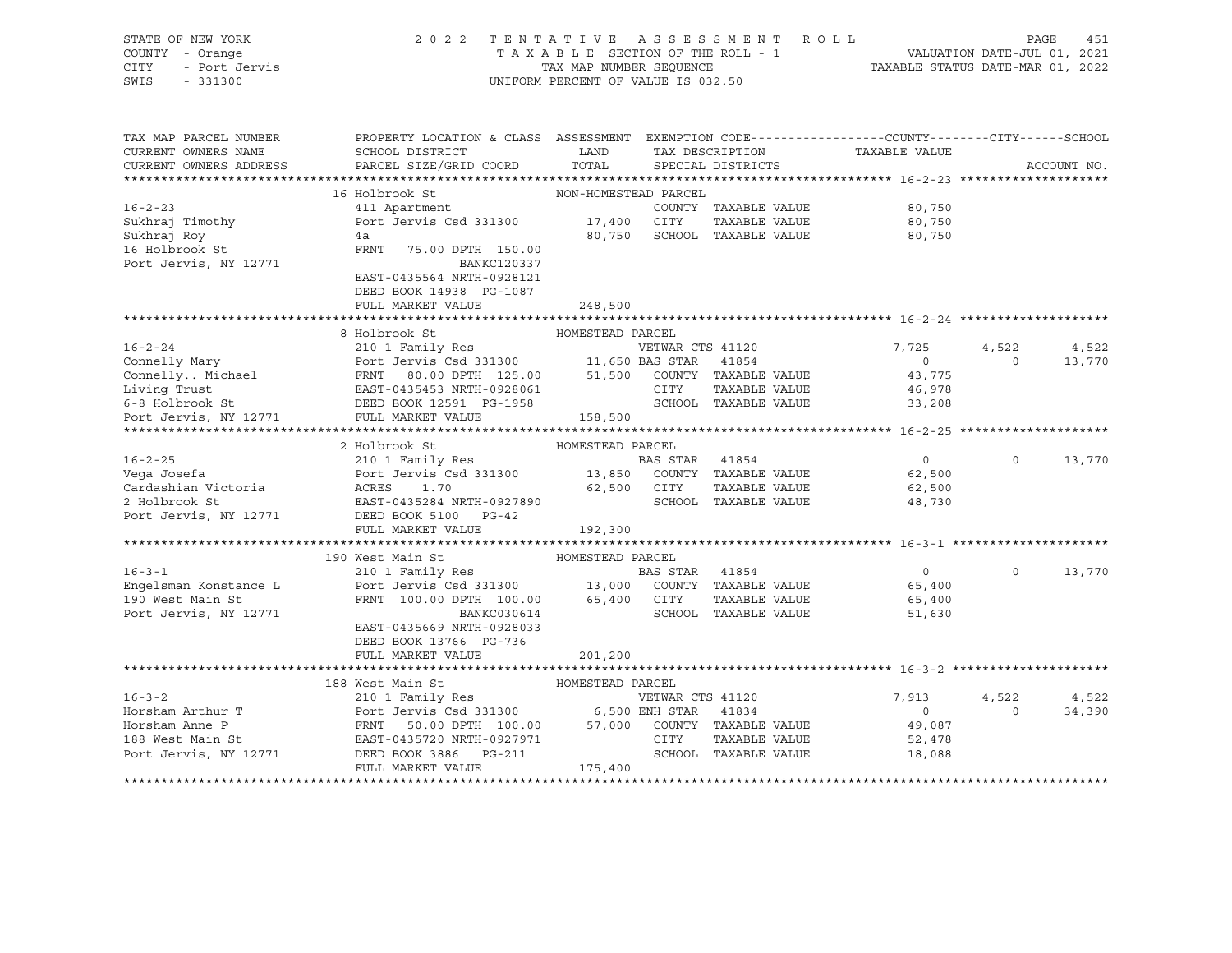# STATE OF NEW YORK 2 0 2 2 T E N T A T I V E A S S E S S M E N T R O L L PAGE 452 COUNTY - Orange T A X A B L E SECTION OF THE ROLL - 1 VALUATION DATE-JUL 01, 2021 CITY - Port Jervis TAX MAP NUMBER SEQUENCE TAXABLE STATUS DATE-MAR 01, 2022

| TAX MAP PARCEL NUMBER<br>CURRENT OWNERS NAME<br>CURRENT OWNERS ADDRESS                                                                                                                                                                     | PROPERTY LOCATION & CLASS ASSESSMENT EXEMPTION CODE----------------COUNTY-------CITY------SCHOOL<br>SCHOOL DISTRICT<br>PARCEL SIZE/GRID COORD | LAND<br>TOTAL        |                | TAX DESCRIPTION<br>SPECIAL DISTRICTS | TAXABLE VALUE    |          | ACCOUNT NO. |
|--------------------------------------------------------------------------------------------------------------------------------------------------------------------------------------------------------------------------------------------|-----------------------------------------------------------------------------------------------------------------------------------------------|----------------------|----------------|--------------------------------------|------------------|----------|-------------|
|                                                                                                                                                                                                                                            |                                                                                                                                               |                      |                |                                      |                  |          |             |
|                                                                                                                                                                                                                                            | 186 West Main St                                                                                                                              | NON-HOMESTEAD PARCEL |                |                                      |                  |          |             |
| 16-3-3   421 Restaurant   COUNTY<br>The Markle Irrevocable Trust   Port Jervis Csd 331300   8,000   CITY                                                                                                                                   |                                                                                                                                               |                      |                | COUNTY TAXABLE VALUE                 | 52,350           |          |             |
|                                                                                                                                                                                                                                            |                                                                                                                                               |                      |                | TAXABLE VALUE                        | 52,350           |          |             |
| PO Box 175                                                                                                                                                                                                                                 | FRNT 50.00 DPTH 100.00 52,350                                                                                                                 |                      |                | SCHOOL TAXABLE VALUE                 | 52,350           |          |             |
| Pond Eddy, NY 12770                                                                                                                                                                                                                        | EAST-0435756 NRTH-0927932                                                                                                                     |                      |                |                                      |                  |          |             |
|                                                                                                                                                                                                                                            | DEED BOOK 13862 PG-1410                                                                                                                       |                      |                |                                      |                  |          |             |
|                                                                                                                                                                                                                                            | FULL MARKET VALUE                                                                                                                             | 161,100              |                |                                      |                  |          |             |
|                                                                                                                                                                                                                                            |                                                                                                                                               |                      |                |                                      |                  |          |             |
|                                                                                                                                                                                                                                            | 8 Buckley St                                                                                                                                  | HOMESTEAD PARCEL     |                |                                      |                  |          |             |
| $16 - 3 - 4$                                                                                                                                                                                                                               | 210 1 Family Res                                                                                                                              |                      |                | COUNTY TAXABLE VALUE                 | 50,000           |          |             |
| Cox Terrence James                                                                                                                                                                                                                         | Port Jervis Csd 331300 13,000 CITY                                                                                                            |                      |                | TAXABLE VALUE                        | 50,000           |          |             |
| Cox Rachael M                                                                                                                                                                                                                              | FRNT 100.00 DPTH 100.00 50,000 SCHOOL TAXABLE VALUE                                                                                           |                      |                |                                      | 50,000           |          |             |
| 8 Buckley St                                                                                                                                                                                                                               | <b>BANKC160113</b>                                                                                                                            |                      |                |                                      |                  |          |             |
| Port Jervis, NY 12771                                                                                                                                                                                                                      | EAST-0435660 NRTH-0927889                                                                                                                     |                      |                |                                      |                  |          |             |
|                                                                                                                                                                                                                                            | DEED BOOK 14619 PG-1350                                                                                                                       |                      |                |                                      |                  |          |             |
|                                                                                                                                                                                                                                            | FULL MARKET VALUE                                                                                                                             | 153,800              |                |                                      |                  |          |             |
|                                                                                                                                                                                                                                            |                                                                                                                                               |                      |                |                                      |                  |          |             |
|                                                                                                                                                                                                                                            | 6 Buckley St                                                                                                                                  | HOMESTEAD PARCEL     |                |                                      |                  |          |             |
| $16 - 3 - 5$                                                                                                                                                                                                                               |                                                                                                                                               |                      |                | COUNTY TAXABLE VALUE                 | 50,100           |          |             |
| Liu Sophie                                                                                                                                                                                                                                 | 220 2 Family Res<br>Port Jervis Csd 331300 6,500 CITY TAXABLE VALUE<br>FRNT 50.00 DPTH 100.00 50,100 SCHOOL TAXABLE VALUE                     |                      |                | TAXABLE VALUE                        | 50,100           |          |             |
| 24 Drago Ln                                                                                                                                                                                                                                |                                                                                                                                               |                      |                |                                      | 50,100           |          |             |
| Middletown, NY 10940 EAST-0435618 NRTH-0927853                                                                                                                                                                                             |                                                                                                                                               |                      |                |                                      |                  |          |             |
|                                                                                                                                                                                                                                            | DEED BOOK 14634 PG-135                                                                                                                        |                      |                |                                      |                  |          |             |
|                                                                                                                                                                                                                                            | FULL MARKET VALUE                                                                                                                             | 154,200              |                |                                      |                  |          |             |
| A BOOK STEAD PARCEL<br>MOMESTEAD PARCEL<br>EXERCEL 210 1 Family Res<br>POTT Jervis Csd 331300 6,500 COUNTY TAXABLE VALUE<br>46,000 CITY TAXABLE VALUE<br>46,000 CITY TAXABLE VALUE<br>POTT JERNT 50.00 DPTH 100.00 46,000 CITY TAXABLE VAL |                                                                                                                                               |                      |                |                                      |                  |          |             |
|                                                                                                                                                                                                                                            |                                                                                                                                               |                      |                |                                      | $\overline{0}$   | $\Omega$ |             |
|                                                                                                                                                                                                                                            |                                                                                                                                               |                      |                |                                      |                  |          | 13,770      |
|                                                                                                                                                                                                                                            |                                                                                                                                               |                      |                |                                      | 46,000<br>46,000 |          |             |
|                                                                                                                                                                                                                                            |                                                                                                                                               |                      |                |                                      | 32,230           |          |             |
|                                                                                                                                                                                                                                            |                                                                                                                                               |                      |                |                                      |                  |          |             |
|                                                                                                                                                                                                                                            |                                                                                                                                               |                      |                |                                      |                  |          |             |
|                                                                                                                                                                                                                                            |                                                                                                                                               |                      |                |                                      |                  |          |             |
|                                                                                                                                                                                                                                            |                                                                                                                                               |                      |                |                                      |                  |          |             |
|                                                                                                                                                                                                                                            |                                                                                                                                               |                      |                |                                      | $\sim$ 0         | $\Omega$ | 34,390      |
|                                                                                                                                                                                                                                            |                                                                                                                                               |                      |                |                                      | 46,850           |          |             |
|                                                                                                                                                                                                                                            |                                                                                                                                               |                      |                | TAXABLE VALUE                        | 46,850           |          |             |
|                                                                                                                                                                                                                                            |                                                                                                                                               |                      |                |                                      | 12,460           |          |             |
| 2 Buckley St<br>Port Jervis, NY 12771 DEED BOOK 2993 PG-00331                                                                                                                                                                              |                                                                                                                                               |                      |                |                                      |                  |          |             |
|                                                                                                                                                                                                                                            | FULL MARKET VALUE                                                                                                                             | 144,200              |                |                                      |                  |          |             |
|                                                                                                                                                                                                                                            |                                                                                                                                               |                      |                |                                      |                  |          |             |
|                                                                                                                                                                                                                                            | 1 Holbrook St                                                                                                                                 | HOMESTEAD PARCEL     |                |                                      |                  |          |             |
| $16 - 3 - 8$                                                                                                                                                                                                                               | 210 1 Family Res                                                                                                                              |                      | BAS STAR 41854 |                                      | $\overline{0}$   | $\Omega$ | 13,770      |
|                                                                                                                                                                                                                                            |                                                                                                                                               |                      |                |                                      | 42,400           |          |             |
|                                                                                                                                                                                                                                            |                                                                                                                                               |                      |                |                                      | 42,400           |          |             |
| Mills William Mills William Port Jervis Csd 331300 6,500 COUNTY TAXABLE VALUE<br>Ellison Cherelyn FRNT 50.00 DPTH 100.00 42,400 CITY TAXABLE VALUE<br>1 Holbrook St EAST-0435490 NRTH-0927844 SCHOOL TAXABLE VALUE<br>Port Jervis, NY 1    |                                                                                                                                               |                      |                |                                      | 28,630           |          |             |
|                                                                                                                                                                                                                                            |                                                                                                                                               |                      |                |                                      |                  |          |             |
|                                                                                                                                                                                                                                            | FULL MARKET VALUE                                                                                                                             | 130,500              |                |                                      |                  |          |             |
|                                                                                                                                                                                                                                            |                                                                                                                                               |                      |                |                                      |                  |          |             |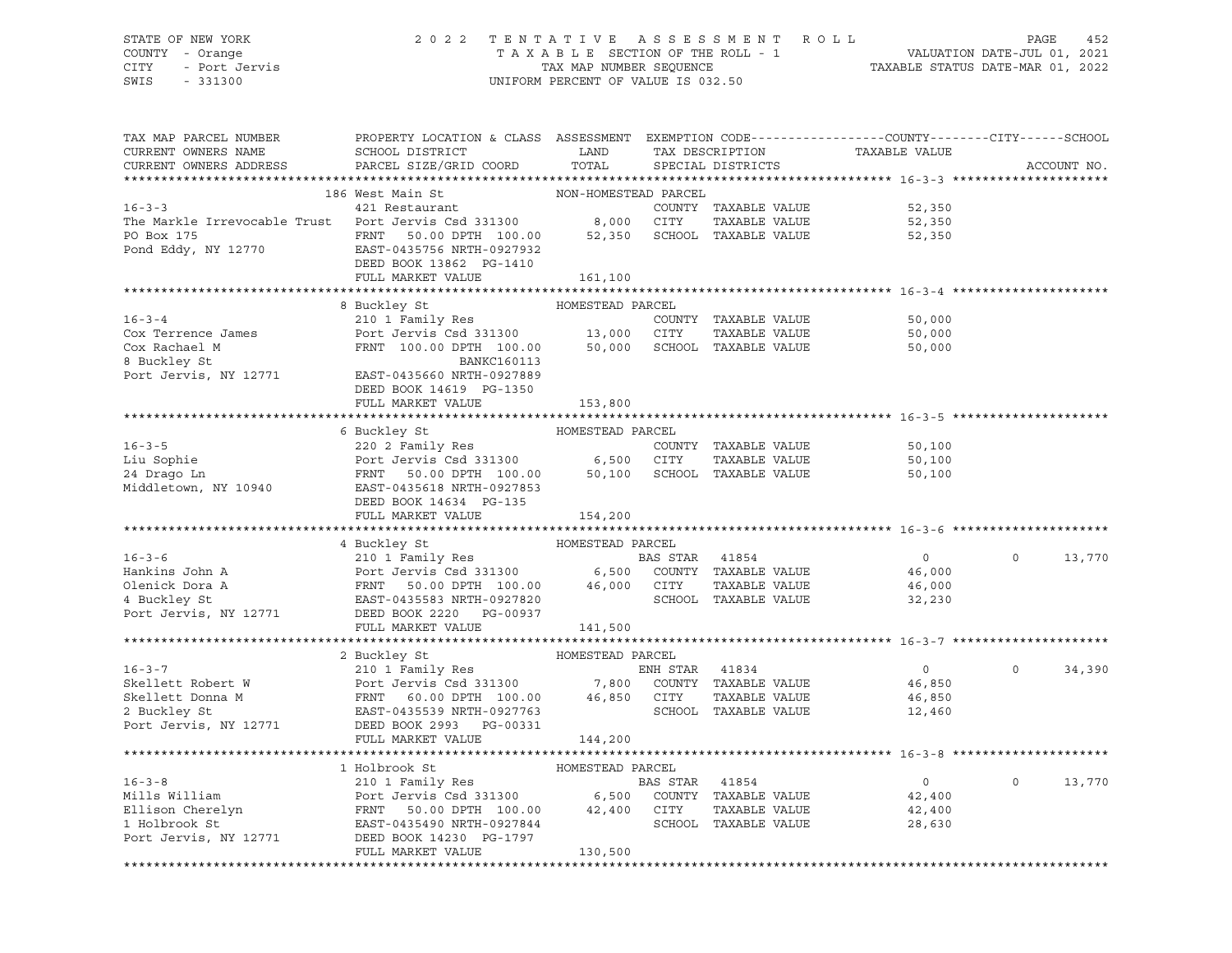| STATE OF NEW YORK<br>COUNTY - Orange<br>Y - Orange<br>- Port Jervis<br>CITY<br>SWIS<br>$-331300$ |                                                                                                                                                                                                                                                                                                                                                                                                                                   | UNIFORM PERCENT OF VALUE IS 032.50 |                                             | 2022 TENTATIVE ASSESSMENT ROLL | PAGE     | 453         |
|--------------------------------------------------------------------------------------------------|-----------------------------------------------------------------------------------------------------------------------------------------------------------------------------------------------------------------------------------------------------------------------------------------------------------------------------------------------------------------------------------------------------------------------------------|------------------------------------|---------------------------------------------|--------------------------------|----------|-------------|
| CURRENT OWNERS NAME                                                                              | TAX MAP PARCEL NUMBER THE PROPERTY LOCATION & CLASS ASSESSMENT EXEMPTION CODE--------------COUNTY-------CITY------SCHOOL<br>SCHOOL DISTRICT                                                                                                                                                                                                                                                                                       | LAND                               |                                             | TAX DESCRIPTION TAXABLE VALUE  |          |             |
| CURRENT OWNERS ADDRESS                                                                           | PARCEL SIZE/GRID COORD                                                                                                                                                                                                                                                                                                                                                                                                            | TOTAL                              | SPECIAL DISTRICTS                           |                                |          | ACCOUNT NO. |
|                                                                                                  |                                                                                                                                                                                                                                                                                                                                                                                                                                   |                                    |                                             |                                |          |             |
|                                                                                                  | 5 Holbrook St<br>210 1 Family Res                                                                                                                                                                                                                                                                                                                                                                                                 | HOMESTEAD PARCEL                   |                                             |                                |          |             |
| $16 - 3 - 10$                                                                                    |                                                                                                                                                                                                                                                                                                                                                                                                                                   |                                    | ENH STAR 41834                              | $\overline{0}$                 | $\Omega$ | 34,390      |
|                                                                                                  |                                                                                                                                                                                                                                                                                                                                                                                                                                   |                                    |                                             | 62,000<br>62,000               |          |             |
|                                                                                                  |                                                                                                                                                                                                                                                                                                                                                                                                                                   |                                    |                                             | 27,610                         |          |             |
| Port Jervis, NY 12771                                                                            | EAST-0435549 NRTH-0927895                                                                                                                                                                                                                                                                                                                                                                                                         |                                    |                                             |                                |          |             |
|                                                                                                  | DEED BOOK 5342 PG-46                                                                                                                                                                                                                                                                                                                                                                                                              |                                    |                                             |                                |          |             |
|                                                                                                  | FULL MARKET VALUE                                                                                                                                                                                                                                                                                                                                                                                                                 | 190,800                            |                                             |                                |          |             |
|                                                                                                  |                                                                                                                                                                                                                                                                                                                                                                                                                                   |                                    |                                             |                                |          |             |
|                                                                                                  | 7 Holbrook St                                                                                                                                                                                                                                                                                                                                                                                                                     | HOMESTEAD PARCEL                   |                                             |                                |          |             |
| $16 - 3 - 11.2$                                                                                  | 210 1 Family Res<br>Port Jervis Csd 331300 13,000 COUNTY TAXABLE VALUE                                                                                                                                                                                                                                                                                                                                                            |                                    |                                             | $\overline{0}$                 | $\circ$  | 13,770      |
| Vasquez Robert                                                                                   |                                                                                                                                                                                                                                                                                                                                                                                                                                   |                                    |                                             | 66,500                         |          |             |
| Vasquez Wanda<br>7 Holbrook St                                                                   | $\begin{tabular}{lllllllllll} \multicolumn{2}{c}{\textbf{FRNT}} & 100.00 & {\textbf{DPTH}} & 100.00 & 66,500 & {\textbf{CITY}} & {\textbf{TAXABLE VALUE}} \\ & \multicolumn{2}{c}{\textbf{BANKC180281}} & & \\ \multicolumn{2}{c}{\textbf{BANKC180281}} & & \\ \multicolumn{2}{c}{\textbf{BANKC180281}} & & \\ \multicolumn{2}{c}{\textbf{BANKC180281}} & & \\ \multicolumn{2}{c}{\textbf{BANKC180281}} & & \\ \multicolumn{2}{c$ |                                    | SCHOOL TAXABLE VALUE                        | 66,500<br>52,730               |          |             |
| Port Jervis, NY 12771                                                                            | EAST-0435620 NRTH-0927965                                                                                                                                                                                                                                                                                                                                                                                                         |                                    |                                             |                                |          |             |
|                                                                                                  | DEED BOOK 5934 PG-124                                                                                                                                                                                                                                                                                                                                                                                                             |                                    |                                             |                                |          |             |
|                                                                                                  | FULL MARKET VALUE                                                                                                                                                                                                                                                                                                                                                                                                                 | 204,600                            |                                             |                                |          |             |
|                                                                                                  |                                                                                                                                                                                                                                                                                                                                                                                                                                   |                                    |                                             |                                |          |             |
|                                                                                                  |                                                                                                                                                                                                                                                                                                                                                                                                                                   |                                    |                                             |                                |          |             |
| $16 - 3 - 13.1$                                                                                  |                                                                                                                                                                                                                                                                                                                                                                                                                                   |                                    | COUNTY TAXABLE VALUE                        | 1,750                          |          |             |
| Skellett Robert W                                                                                |                                                                                                                                                                                                                                                                                                                                                                                                                                   |                                    | TAXABLE VALUE<br>1,750 SCHOOL TAXABLE VALUE | 1,750                          |          |             |
| Skellett Donna M<br>2 Buckley St                                                                 | Example of the HOMESTEAD PARCEL<br>311 Res vac land<br>Port Jervis Csd 331300 1,750 CITY<br>Land Over Dike 1,750 SCHOOL<br>2771 EAST-042536                                                                                                                                                                                                                                                                                       |                                    |                                             | 1,750                          |          |             |
|                                                                                                  | Port Jervis, NY 12771 EAST-0435346 NRTH-0927576                                                                                                                                                                                                                                                                                                                                                                                   |                                    |                                             |                                |          |             |
|                                                                                                  | DEED BOOK 2993 PG-00334                                                                                                                                                                                                                                                                                                                                                                                                           |                                    |                                             |                                |          |             |
|                                                                                                  | FULL MARKET VALUE                                                                                                                                                                                                                                                                                                                                                                                                                 | 5,400                              |                                             |                                |          |             |
|                                                                                                  |                                                                                                                                                                                                                                                                                                                                                                                                                                   |                                    |                                             |                                |          |             |
|                                                                                                  | Holbrook St                                                                                                                                                                                                                                                                                                                                                                                                                       | HOMESTEAD PARCEL                   |                                             |                                |          |             |
| $16 - 3 - 13.2$                                                                                  | 311 Res vac land                                                                                                                                                                                                                                                                                                                                                                                                                  |                                    | COUNTY TAXABLE VALUE                        | 1,750                          |          |             |
| Mills William                                                                                    |                                                                                                                                                                                                                                                                                                                                                                                                                                   |                                    | TAXABLE VALUE                               | 1,750                          |          |             |
| Ellison Cherelyn<br>1 Holbrook St<br>Port Jervis, NY 12771                                       | 311 Res vac land<br>Port Jervis Csd 331300 1,750 CITY<br>ACRES 1.30 1,750 SCHOO:<br>EAST-0435272 NRTH-0927648<br>DEED BOOK 14230 PG-1797 5 400                                                                                                                                                                                                                                                                                    |                                    | 1,750 SCHOOL TAXABLE VALUE                  | 1,750                          |          |             |
|                                                                                                  |                                                                                                                                                                                                                                                                                                                                                                                                                                   |                                    |                                             |                                |          |             |
|                                                                                                  | FULL MARKET VALUE                                                                                                                                                                                                                                                                                                                                                                                                                 | 5,400                              |                                             |                                |          |             |
|                                                                                                  |                                                                                                                                                                                                                                                                                                                                                                                                                                   |                                    |                                             |                                |          |             |
|                                                                                                  |                                                                                                                                                                                                                                                                                                                                                                                                                                   |                                    |                                             |                                |          |             |
|                                                                                                  | 184 West Main St<br>230 3 Family Res<br>230 3 Family Res<br>230 3 Family Res<br>230 3 Family Res<br>230 3 Family Res<br>230 3 Family Res<br>230 3 Family Res<br>230 3 Family Res<br>230 3 Family Res<br>230 3 Family Res<br>230 3 Family Res<br>230 3                                                                                                                                                                             |                                    |                                             | 57,900                         |          |             |
|                                                                                                  |                                                                                                                                                                                                                                                                                                                                                                                                                                   |                                    |                                             | 57,900                         |          |             |
|                                                                                                  |                                                                                                                                                                                                                                                                                                                                                                                                                                   |                                    |                                             | 57,900                         |          |             |
|                                                                                                  |                                                                                                                                                                                                                                                                                                                                                                                                                                   |                                    |                                             |                                |          |             |
|                                                                                                  | DEED BOOK 14918 PG-687                                                                                                                                                                                                                                                                                                                                                                                                            |                                    |                                             |                                |          |             |
|                                                                                                  | FULL MARKET VALUE                                                                                                                                                                                                                                                                                                                                                                                                                 | 178,200                            |                                             |                                |          |             |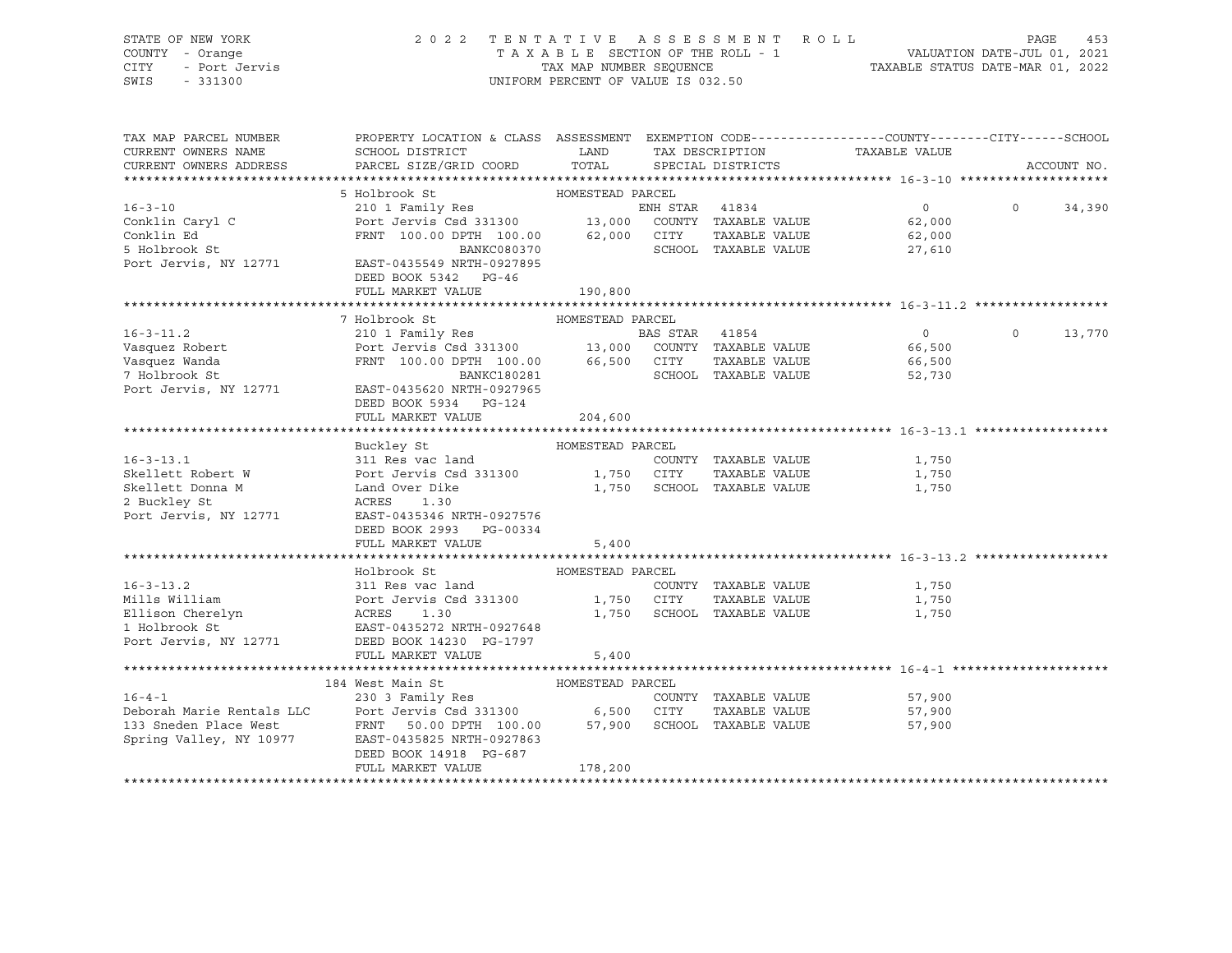# STATE OF NEW YORK 2 0 2 2 T E N T A T I V E A S S E S S M E N T R O L L PAGE 454 COUNTY - Orange T A X A B L E SECTION OF THE ROLL - 1 VALUATION DATE-JUL 01, 2021 CITY - Port Jervis TAX MAP NUMBER SEQUENCE TAXABLE STATUS DATE-MAR 01, 2022

| TAX MAP PARCEL NUMBER                                                                                                                                                                                                                      | PROPERTY LOCATION & CLASS ASSESSMENT EXEMPTION CODE---------------COUNTY-------CITY------SCHOOL                           |                  |                      |                                |         |             |
|--------------------------------------------------------------------------------------------------------------------------------------------------------------------------------------------------------------------------------------------|---------------------------------------------------------------------------------------------------------------------------|------------------|----------------------|--------------------------------|---------|-------------|
| CURRENT OWNERS NAME                                                                                                                                                                                                                        |                                                                                                                           |                  |                      |                                |         |             |
| CURRENT OWNERS ADDRESS                                                                                                                                                                                                                     |                                                                                                                           |                  |                      |                                |         | ACCOUNT NO. |
|                                                                                                                                                                                                                                            |                                                                                                                           |                  |                      |                                |         |             |
|                                                                                                                                                                                                                                            | HOMESTEAD PARCEL<br>182 West Main St                                                                                      |                  |                      |                                |         |             |
| $16 - 4 - 2$                                                                                                                                                                                                                               | 220 2 Family Res                                                                                                          |                  | COUNTY TAXABLE VALUE | 56,000                         |         |             |
|                                                                                                                                                                                                                                            |                                                                                                                           |                  |                      | TAXABLE VALUE 56,000           |         |             |
|                                                                                                                                                                                                                                            |                                                                                                                           |                  |                      | 56,000                         |         |             |
|                                                                                                                                                                                                                                            |                                                                                                                           |                  |                      |                                |         |             |
| Brescia Louis<br>Brescia Eileen<br>FROM FROM FROM FORD PORT SOLOD DPTH 100.00 6,500 CITY TAXABLE VALUE<br>FROM FROM FROM FOR 100.00 5CHOOL TAXABLE VALUE<br>Pine Island, NY 10969 DEED BOOK 14478 PG-1034<br>FROM TAXABLE VALUE<br>FROM TA |                                                                                                                           |                  |                      |                                |         |             |
|                                                                                                                                                                                                                                            | FULL MARKET VALUE                                                                                                         | 172,300          |                      |                                |         |             |
|                                                                                                                                                                                                                                            |                                                                                                                           |                  |                      |                                |         |             |
|                                                                                                                                                                                                                                            | 180 West Main St                                                                                                          | HOMESTEAD PARCEL |                      |                                |         |             |
|                                                                                                                                                                                                                                            |                                                                                                                           |                  |                      | COUNTY TAXABLE VALUE 54,000    |         |             |
|                                                                                                                                                                                                                                            |                                                                                                                           |                  |                      | TAXABLE VALUE 54,000           |         |             |
|                                                                                                                                                                                                                                            |                                                                                                                           |                  |                      | 54,000                         |         |             |
| Sparrowbush, NY 12780                                                                                                                                                                                                                      | EAST-0435903 NRTH-0927779                                                                                                 |                  |                      |                                |         |             |
|                                                                                                                                                                                                                                            | DEED BOOK 4820 PG-175                                                                                                     |                  |                      |                                |         |             |
|                                                                                                                                                                                                                                            | FULL MARKET VALUE                                                                                                         | 166,200          |                      |                                |         |             |
|                                                                                                                                                                                                                                            |                                                                                                                           |                  |                      |                                |         |             |
|                                                                                                                                                                                                                                            | 178 West Main St Manager HOMESTEAD PARCEL                                                                                 |                  |                      |                                |         |             |
| $16 - 4 - 4$                                                                                                                                                                                                                               |                                                                                                                           |                  |                      | 56,100                         |         |             |
| Muller Kenneth C                                                                                                                                                                                                                           |                                                                                                                           |                  | TAXABLE VALUE        |                                |         |             |
| PO Box 488                                                                                                                                                                                                                                 | 220 2 Family Res<br>Port Jervis Csd 331300 6,500 CITY TAXABLE VALUE<br>FRNT 50.00 DPTH 100.00 56,100 SCHOOL TAXABLE VALUE |                  |                      | 56,100<br>56.100<br>56,100     |         |             |
| Sparrowbush, NY 12780                                                                                                                                                                                                                      | BANKC160210                                                                                                               |                  |                      |                                |         |             |
|                                                                                                                                                                                                                                            | EAST-0435928 NRTH-0927759                                                                                                 |                  |                      |                                |         |             |
|                                                                                                                                                                                                                                            | DEED BOOK 4445 PG-218                                                                                                     |                  |                      |                                |         |             |
|                                                                                                                                                                                                                                            | FULL MARKET VALUE                                                                                                         | 172,600          |                      |                                |         |             |
|                                                                                                                                                                                                                                            |                                                                                                                           |                  |                      |                                |         |             |
|                                                                                                                                                                                                                                            | 10 Mechanic St                                                                                                            | HOMESTEAD PARCEL |                      |                                |         |             |
|                                                                                                                                                                                                                                            |                                                                                                                           |                  |                      |                                | $\circ$ | 34,390      |
|                                                                                                                                                                                                                                            |                                                                                                                           |                  |                      |                                |         |             |
|                                                                                                                                                                                                                                            |                                                                                                                           |                  |                      |                                |         |             |
| 16-4-5<br>Williams Roger K 220 2 Family Res<br>Williams Roger K Port Jervis Csd 331300 13,000 COUNTY TAXABLE VALUE 62,000<br>Rush Roberta FRNT 100.00 DPTH 100.00 62,000 CITY TAXABLE VALUE 62,000<br>10 Mechanic St EAST-0435832 NRTH     |                                                                                                                           |                  |                      |                                |         |             |
| Port Jervis, NY 12771 DEED BOOK 3329 PG-1                                                                                                                                                                                                  |                                                                                                                           |                  |                      |                                |         |             |
|                                                                                                                                                                                                                                            | FULL MARKET VALUE                                                                                                         | 190,800          |                      |                                |         |             |
|                                                                                                                                                                                                                                            |                                                                                                                           |                  |                      |                                |         |             |
|                                                                                                                                                                                                                                            | 8 Mechanic St                                                                                                             | HOMESTEAD PARCEL |                      |                                |         |             |
| $16 - 4 - 6$                                                                                                                                                                                                                               | 210 1 Family Res                                                                                                          |                  | COUNTY TAXABLE VALUE |                                |         |             |
| Ryan Megan                                                                                                                                                                                                                                 | Port Jervis Csd 331300 6,500 CITY                                                                                         |                  |                      | 47,100<br>TAXABLE VALUE 47,100 |         |             |
| 8 Mechanic St                                                                                                                                                                                                                              |                                                                                                                           |                  |                      |                                |         |             |
|                                                                                                                                                                                                                                            | FRNT 50.00 DPTH 100.00 47,100 SCHOOL TAXABLE VALUE                                                                        |                  |                      | 47,100                         |         |             |
| Port Jervis, NY 12771                                                                                                                                                                                                                      | BANKC040281<br>EAST-0435777 NRTH-0927648                                                                                  |                  |                      |                                |         |             |
|                                                                                                                                                                                                                                            |                                                                                                                           |                  |                      |                                |         |             |
|                                                                                                                                                                                                                                            | DEED BOOK 14653 PG-866                                                                                                    |                  |                      |                                |         |             |
|                                                                                                                                                                                                                                            | FULL MARKET VALUE                                                                                                         | 144,900          |                      |                                |         |             |
|                                                                                                                                                                                                                                            |                                                                                                                           |                  |                      |                                |         |             |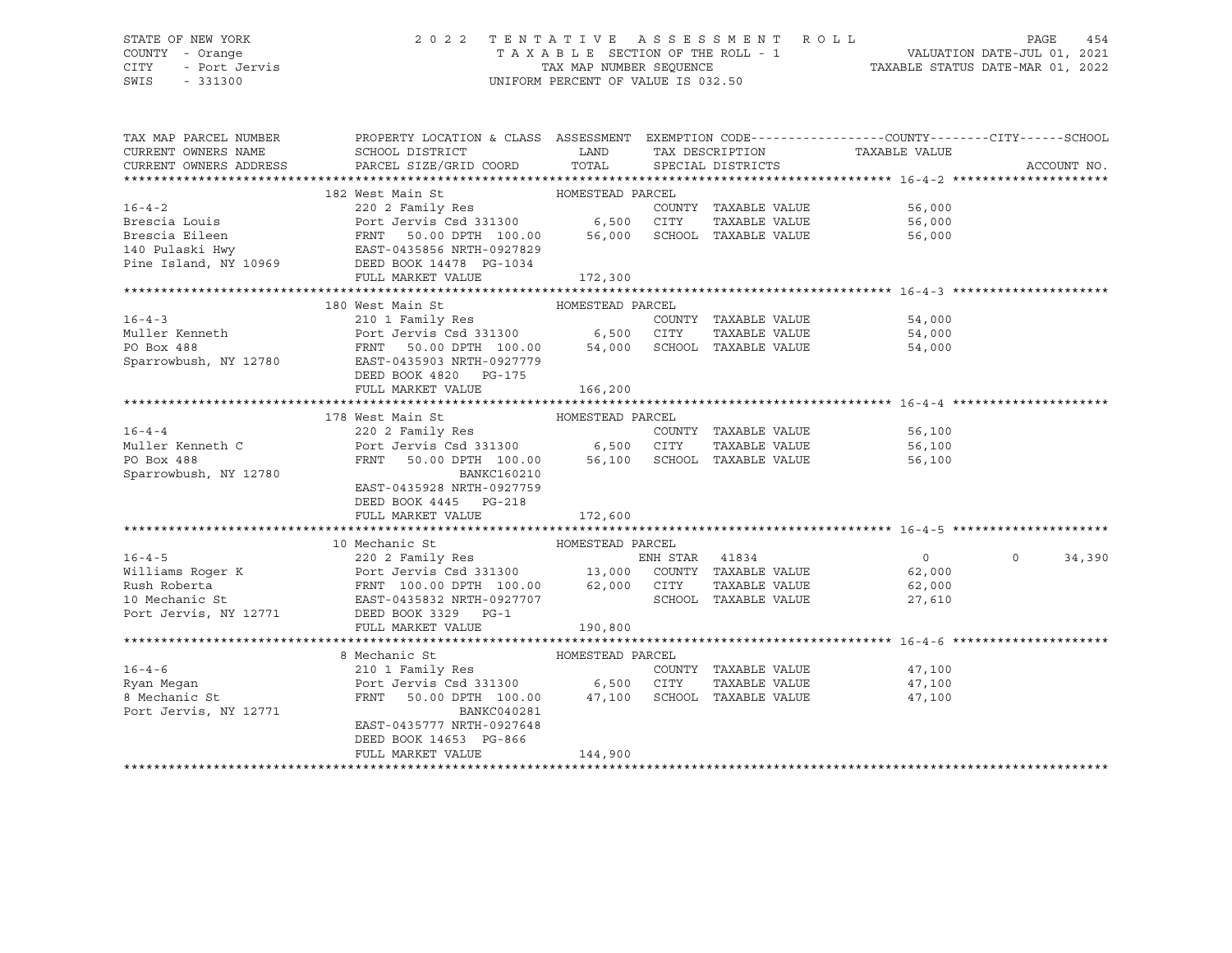STATE OF NEW YORK 2 0 2 2 T E N T A T I V E A S S E S S M E N T R O L L PAGE 455 COUNTY - Orange T A X A B L E SECTION OF THE ROLL - 1 VALUATION DATE-JUL 01, 2021 CITY - Port Jervis TAX MAP NUMBER SEQUENCE TAXABLE STATUS DATE-MAR 01, 2022 SWIS - 331300 UNIFORM PERCENT OF VALUE IS 032.50

| TAX MAP PARCEL NUMBER                                                                                                                                                                                                                                  | PROPERTY LOCATION & CLASS ASSESSMENT EXEMPTION CODE---------------COUNTY-------CITY------SCHOOL |                  |                |                                          |                                              |                |               |
|--------------------------------------------------------------------------------------------------------------------------------------------------------------------------------------------------------------------------------------------------------|-------------------------------------------------------------------------------------------------|------------------|----------------|------------------------------------------|----------------------------------------------|----------------|---------------|
| CURRENT OWNERS NAME                                                                                                                                                                                                                                    | SCHOOL DISTRICT<br><b>LAND</b>                                                                  |                  |                | TAX DESCRIPTION                          | TAXABLE VALUE                                |                |               |
| CURRENT OWNERS ADDRESS                                                                                                                                                                                                                                 | PARCEL SIZE/GRID COORD                                                                          | TOTAL            |                | SPECIAL DISTRICTS                        |                                              |                | ACCOUNT NO.   |
|                                                                                                                                                                                                                                                        |                                                                                                 |                  |                |                                          |                                              |                |               |
|                                                                                                                                                                                                                                                        | 6 Mechanic St                                                                                   |                  |                |                                          |                                              |                |               |
| $16 - 4 - 7$                                                                                                                                                                                                                                           |                                                                                                 |                  | BAS STAR 41854 |                                          | $0 \qquad \qquad$                            |                | $0 \t 13,770$ |
| Polarski Peter                                                                                                                                                                                                                                         | Port Jervis Csd 331300 6,500 COUNTY TAXABLE VALUE 48,700                                        |                  |                |                                          |                                              |                |               |
| Polarski Jennifer                                                                                                                                                                                                                                      | FRNT 50.00 DPTH 100.00 48,700 CITY                                                              |                  |                |                                          | TAXABLE VALUE 48,700<br>TAXABLE VALUE 34,930 |                |               |
| 6 Mechanic St                                                                                                                                                                                                                                          | BANKC080370                                                                                     |                  |                | SCHOOL TAXABLE VALUE                     |                                              |                |               |
| Port Jervis, NY 12771 EAST-0435747 NRTH-0927618                                                                                                                                                                                                        |                                                                                                 |                  |                |                                          |                                              |                |               |
|                                                                                                                                                                                                                                                        | DEED BOOK 12846 PG-1898                                                                         |                  |                |                                          |                                              |                |               |
|                                                                                                                                                                                                                                                        | FULL MARKET VALUE                                                                               | 149,800          |                |                                          |                                              |                |               |
|                                                                                                                                                                                                                                                        |                                                                                                 |                  |                |                                          |                                              |                |               |
|                                                                                                                                                                                                                                                        | 2 Mechanic St                                                                                   | HOMESTEAD PARCEL |                |                                          |                                              |                |               |
|                                                                                                                                                                                                                                                        |                                                                                                 |                  |                | COUNTY TAXABLE VALUE                     | 57,150                                       |                |               |
|                                                                                                                                                                                                                                                        |                                                                                                 |                  |                | TAXABLE VALUE                            | 57,150                                       |                |               |
|                                                                                                                                                                                                                                                        |                                                                                                 |                  |                | 57,150 SCHOOL TAXABLE VALUE              | 57,150                                       |                |               |
| 16-4-8<br>Pagano Joseph L<br>Fort Jervis Csd 331300<br>Fort Jervis Csd 331300<br>9,550 CITY<br>5010 Samall Ct<br>Milford, PA 18337<br>Milford, PA 18337<br>Fort Pagano 3020 NRTH-0927470<br>Example 1.30<br>Fort Pagano 27,150<br>SCHOOI<br>Fort Pagan |                                                                                                 |                  |                |                                          |                                              |                |               |
|                                                                                                                                                                                                                                                        | DEED BOOK 3123 PG-00025                                                                         |                  |                |                                          |                                              |                |               |
|                                                                                                                                                                                                                                                        | FULL MARKET VALUE                                                                               | 175,800          |                |                                          |                                              |                |               |
|                                                                                                                                                                                                                                                        |                                                                                                 |                  |                |                                          |                                              |                |               |
|                                                                                                                                                                                                                                                        | HOMESTEAD PARCEL<br>1 Buckley St                                                                |                  |                |                                          |                                              |                |               |
| 16-4-9 210 1 Pamily Res ENH STAR 41834<br>Gunderman Warren F Port Jervis Csd 331300 8,450 COUNTY TAXABLE VALUE<br>Gunderman Lillian E FRNT 50.00 DPTH 100.00 55,000 CITY TAXABLE VALUE<br>1 Buckley St                                                 |                                                                                                 |                  |                |                                          | $\overline{0}$                               | $\circ$        | 34,390        |
|                                                                                                                                                                                                                                                        |                                                                                                 |                  |                |                                          | 55,000                                       |                |               |
|                                                                                                                                                                                                                                                        |                                                                                                 |                  |                |                                          | TAXABLE VALUE 55,000                         |                |               |
|                                                                                                                                                                                                                                                        |                                                                                                 |                  |                |                                          | 20,610                                       |                |               |
| Port Jervis, NY 12771 EAST-0435530 NRTH-0927548                                                                                                                                                                                                        |                                                                                                 |                  |                |                                          |                                              |                |               |
|                                                                                                                                                                                                                                                        | DEED BOOK 4884 PG-269                                                                           |                  |                |                                          |                                              |                |               |
|                                                                                                                                                                                                                                                        | FULL MARKET VALUE                                                                               | 169,200          |                |                                          |                                              |                |               |
|                                                                                                                                                                                                                                                        |                                                                                                 |                  |                |                                          |                                              |                |               |
|                                                                                                                                                                                                                                                        | 5 Buckley St                                                                                    | HOMESTEAD PARCEL |                |                                          |                                              |                |               |
| $16 - 4 - 10$                                                                                                                                                                                                                                          |                                                                                                 |                  |                |                                          | COUNTY TAXABLE VALUE 5,250                   |                |               |
| Presto Dana J                                                                                                                                                                                                                                          |                                                                                                 |                  |                |                                          | 5,250                                        |                |               |
| 7 Buckley St                                                                                                                                                                                                                                           |                                                                                                 |                  |                |                                          | 5,250                                        |                |               |
| Port Jervis, NY 12771 EAST-0435700 NRTH-0927696                                                                                                                                                                                                        |                                                                                                 |                  |                |                                          |                                              |                |               |
|                                                                                                                                                                                                                                                        | DEED BOOK 5145 PG-301                                                                           |                  |                |                                          |                                              |                |               |
|                                                                                                                                                                                                                                                        | FULL MARKET VALUE                                                                               | 16,200           |                |                                          |                                              |                |               |
|                                                                                                                                                                                                                                                        |                                                                                                 |                  |                |                                          |                                              |                |               |
|                                                                                                                                                                                                                                                        | HOMESTEAD PARCEL<br>7 Buckley St                                                                |                  |                |                                          |                                              |                |               |
| $16 - 4 - 11$                                                                                                                                                                                                                                          |                                                                                                 |                  |                | ARCEL<br>BAS STAR 41854<br>Company 41690 | $\overline{0}$                               | $\overline{0}$ | 13,770        |
| Presto Dana                                                                                                                                                                                                                                            |                                                                                                 |                  |                |                                          | 1,130                                        | 1,130          | 1,130         |
| 7 Buckley                                                                                                                                                                                                                                              | FRNT 50.00 DPTH 100.00 43,950 COUNTY TAXABLE VALUE                                              |                  |                |                                          | 42,820                                       |                |               |
| Port Jervis, NY 12771                                                                                                                                                                                                                                  | BANKC080370                                                                                     |                  | CITY           | TAXABLE VALUE                            | 42,820                                       |                |               |
|                                                                                                                                                                                                                                                        | EAST-0435739 NRTH-0927732                                                                       |                  |                | SCHOOL TAXABLE VALUE                     | 29,050                                       |                |               |
|                                                                                                                                                                                                                                                        | DEED BOOK 5085 PG-19                                                                            |                  |                |                                          |                                              |                |               |
|                                                                                                                                                                                                                                                        | FULL MARKET VALUE                                                                               | 135,200          |                |                                          |                                              |                |               |
|                                                                                                                                                                                                                                                        |                                                                                                 |                  |                |                                          |                                              |                |               |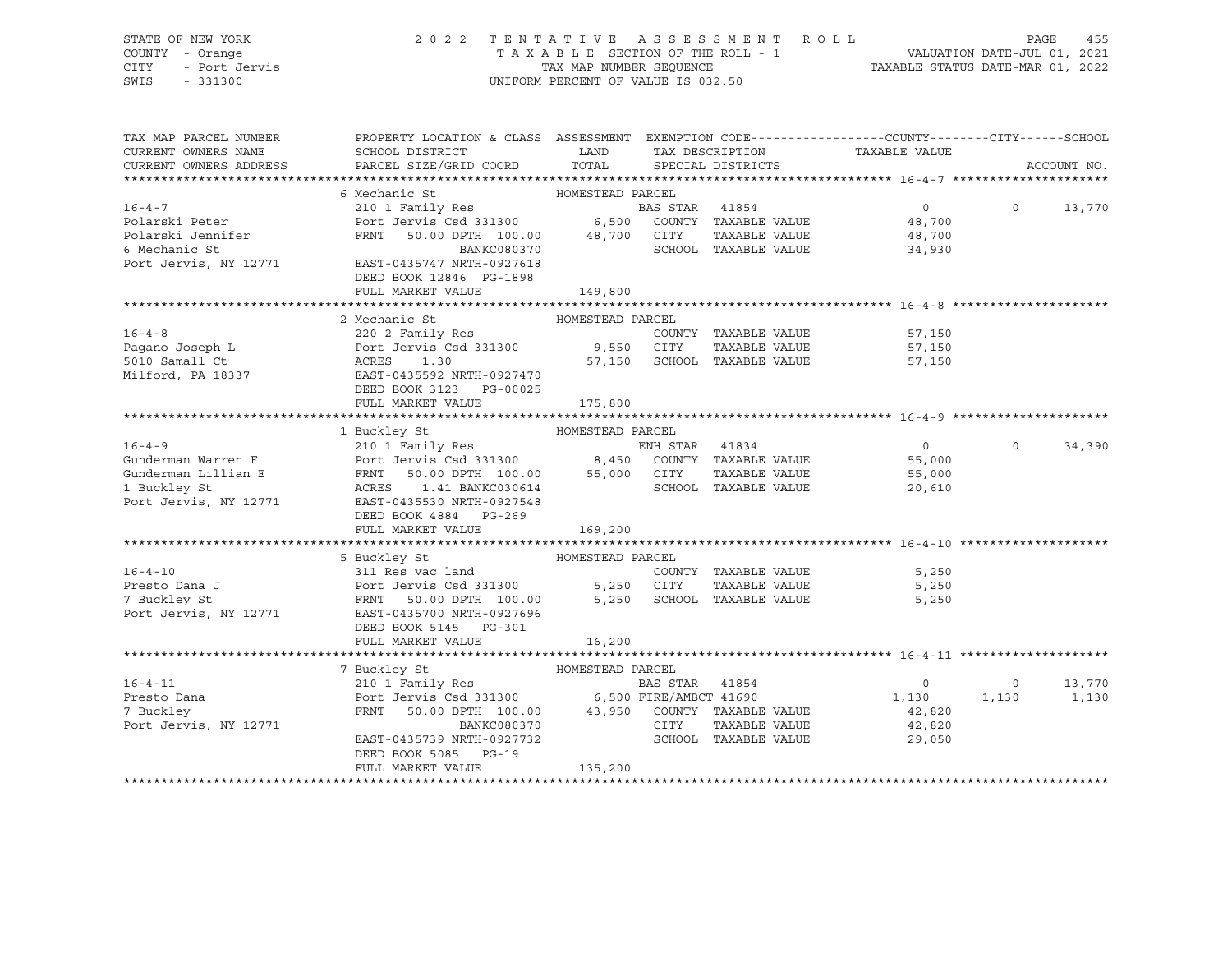STATE OF NEW YORK 2 0 2 2 T E N T A T I V E A S S E S S M E N T R O L L PAGE 456 COUNTY - Orange T A X A B L E SECTION OF THE ROLL - 1 VALUATION DATE-JUL 01, 2021 CITY - Port Jervis TAX MAP NUMBER SEQUENCE TAXABLE STATUS DATE-MAR 01, 2022 SWIS - 331300 UNIFORM PERCENT OF VALUE IS 032.50

| 9 Buckley St<br>HOMESTEAD PARCEL<br>$16 - 4 - 12$<br>210 1 Family Res<br>BAS STAR 41854<br>$\overline{0}$<br>13,770<br>$\Omega$<br>Port Jeruiny New 210 1 Family New 210 1 Family New 210 1 Family New 213 13,000 2000 2000 7AXABLE VALUE<br>FRNT 100.00 DPTH 100.00 57,000 CITY TAXABLE VALUE BANKC130170 SCHOOL TAXABLE VALUE<br>Mackin Donald W Jr<br>57,000<br>Mackin Tammy L<br>57,000<br>SCHOOL TAXABLE VALUE<br>9 Buckley St<br>43,230<br>Port Jervis, NY 12771<br>EAST-0435776 NRTH-0927760<br>DEED BOOK 5997 PG-41<br>FULL MARKET VALUE<br>175,400<br>176 West Main St<br>HOMESTEAD PARCEL<br>$16 - 5 - 1$<br>210 1 Family Res<br>ENH STAR 41834<br>$\overline{0}$<br>$\Omega$<br>34,390<br>Port Jervis Csd 331300 3,575 COUNTY TAXABLE VALUE<br>Bray Sharon C<br>55,000<br>176 West Main St<br>FRNT 50.00 DPTH 105.00 55,000 CITY<br>TAXABLE VALUE<br>55,000<br>Port Jervis, NY 12771<br>EAST-0435985 NRTH-0927684<br>SCHOOL TAXABLE VALUE<br>20,610<br>DEED BOOK 12467 PG-716<br>FULL MARKET VALUE<br>169,200<br>174 West Main St<br>HOMESTEAD PARCEL<br>$16 - 5 - 2$<br>210 1 Family Res<br>$\overline{0}$<br>$\circ$<br>13,770<br>BAS STAR 41854<br>Port Jervis Csd 331300 3,500 COUNTY TAXABLE VALUE<br>47,300<br>TAXABLE VALUE<br>FRNT<br>50.00 DPTH 100.00 47,300 CITY<br>BANKC080370 SCHOOL<br>47,300<br>Port Jervis, NY 12771<br>SCHOOL TAXABLE VALUE<br>33,530<br>EAST-0436022 NRTH-0927651<br>DEED BOOK 13173 PG-832<br>FULL MARKET VALUE<br>145,500<br>2 McAllister St<br>HOMESTEAD PARCEL<br>280 Res Multiple<br>$16 - 5 - 5$<br>COUNTY TAXABLE VALUE<br>72,000<br>280 Res Multipie<br>Port Jervis Csd 331300 8,950 CITY<br>Vicaretti Janice L<br>TAXABLE VALUE<br>72,000<br>Two Houses On This Lot 72,000<br>2087 Greenville Tpke<br>SCHOOL TAXABLE VALUE<br>72,000<br>Port Jervis, NY 12771<br>2 McAllister<br>4 McAllister<br>ACRES<br>1.30<br>EAST-0435654 NRTH-0927227<br>DEED BOOK 11270 PG-464<br>FULL MARKET VALUE<br>221,500<br>Mechanic St<br>HOMESTEAD PARCEL<br>$16 - 5 - 6$<br>311 Res vac land<br>COUNTY TAXABLE VALUE<br>1,750<br>Port Jervis Csd 331300 1,750 CITY<br>Nestler Terry B<br>TAXABLE VALUE<br>1,750<br>Burton Debbie J<br>Land Over Dike<br>1,750 SCHOOL TAXABLE VALUE<br>1,750<br>1 Mechanic St<br>ACRES<br>1.50<br>Port Jervis, NY 12771<br>EAST-0435641 NRTH-0927321<br>DEED BOOK 14676 PG-181<br>FULL MARKET VALUE<br>5,400<br>******************************* | TAX MAP PARCEL NUMBER<br>CURRENT OWNERS NAME<br>CURRENT OWNERS ADDRESS | PROPERTY LOCATION & CLASS ASSESSMENT<br>SCHOOL DISTRICT<br>PARCEL SIZE/GRID COORD | LAND<br>TOTAL | TAX DESCRIPTION<br>SPECIAL DISTRICTS | EXEMPTION CODE------------------COUNTY-------CITY------SCHOOL<br>TAXABLE VALUE | ACCOUNT NO. |
|----------------------------------------------------------------------------------------------------------------------------------------------------------------------------------------------------------------------------------------------------------------------------------------------------------------------------------------------------------------------------------------------------------------------------------------------------------------------------------------------------------------------------------------------------------------------------------------------------------------------------------------------------------------------------------------------------------------------------------------------------------------------------------------------------------------------------------------------------------------------------------------------------------------------------------------------------------------------------------------------------------------------------------------------------------------------------------------------------------------------------------------------------------------------------------------------------------------------------------------------------------------------------------------------------------------------------------------------------------------------------------------------------------------------------------------------------------------------------------------------------------------------------------------------------------------------------------------------------------------------------------------------------------------------------------------------------------------------------------------------------------------------------------------------------------------------------------------------------------------------------------------------------------------------------------------------------------------------------------------------------------------------------------------------------------------------------------------------------------------------------------------------------------------------------------------------------------------------------------------------------------------------------------------------------------------------------------------------------------------------------------------------------------------------|------------------------------------------------------------------------|-----------------------------------------------------------------------------------|---------------|--------------------------------------|--------------------------------------------------------------------------------|-------------|
|                                                                                                                                                                                                                                                                                                                                                                                                                                                                                                                                                                                                                                                                                                                                                                                                                                                                                                                                                                                                                                                                                                                                                                                                                                                                                                                                                                                                                                                                                                                                                                                                                                                                                                                                                                                                                                                                                                                                                                                                                                                                                                                                                                                                                                                                                                                                                                                                                      |                                                                        |                                                                                   |               |                                      |                                                                                |             |
|                                                                                                                                                                                                                                                                                                                                                                                                                                                                                                                                                                                                                                                                                                                                                                                                                                                                                                                                                                                                                                                                                                                                                                                                                                                                                                                                                                                                                                                                                                                                                                                                                                                                                                                                                                                                                                                                                                                                                                                                                                                                                                                                                                                                                                                                                                                                                                                                                      |                                                                        |                                                                                   |               |                                      |                                                                                |             |
|                                                                                                                                                                                                                                                                                                                                                                                                                                                                                                                                                                                                                                                                                                                                                                                                                                                                                                                                                                                                                                                                                                                                                                                                                                                                                                                                                                                                                                                                                                                                                                                                                                                                                                                                                                                                                                                                                                                                                                                                                                                                                                                                                                                                                                                                                                                                                                                                                      |                                                                        |                                                                                   |               |                                      |                                                                                |             |
|                                                                                                                                                                                                                                                                                                                                                                                                                                                                                                                                                                                                                                                                                                                                                                                                                                                                                                                                                                                                                                                                                                                                                                                                                                                                                                                                                                                                                                                                                                                                                                                                                                                                                                                                                                                                                                                                                                                                                                                                                                                                                                                                                                                                                                                                                                                                                                                                                      |                                                                        |                                                                                   |               |                                      |                                                                                |             |
|                                                                                                                                                                                                                                                                                                                                                                                                                                                                                                                                                                                                                                                                                                                                                                                                                                                                                                                                                                                                                                                                                                                                                                                                                                                                                                                                                                                                                                                                                                                                                                                                                                                                                                                                                                                                                                                                                                                                                                                                                                                                                                                                                                                                                                                                                                                                                                                                                      |                                                                        |                                                                                   |               |                                      |                                                                                |             |
|                                                                                                                                                                                                                                                                                                                                                                                                                                                                                                                                                                                                                                                                                                                                                                                                                                                                                                                                                                                                                                                                                                                                                                                                                                                                                                                                                                                                                                                                                                                                                                                                                                                                                                                                                                                                                                                                                                                                                                                                                                                                                                                                                                                                                                                                                                                                                                                                                      |                                                                        |                                                                                   |               |                                      |                                                                                |             |
|                                                                                                                                                                                                                                                                                                                                                                                                                                                                                                                                                                                                                                                                                                                                                                                                                                                                                                                                                                                                                                                                                                                                                                                                                                                                                                                                                                                                                                                                                                                                                                                                                                                                                                                                                                                                                                                                                                                                                                                                                                                                                                                                                                                                                                                                                                                                                                                                                      |                                                                        |                                                                                   |               |                                      |                                                                                |             |
|                                                                                                                                                                                                                                                                                                                                                                                                                                                                                                                                                                                                                                                                                                                                                                                                                                                                                                                                                                                                                                                                                                                                                                                                                                                                                                                                                                                                                                                                                                                                                                                                                                                                                                                                                                                                                                                                                                                                                                                                                                                                                                                                                                                                                                                                                                                                                                                                                      |                                                                        |                                                                                   |               |                                      |                                                                                |             |
|                                                                                                                                                                                                                                                                                                                                                                                                                                                                                                                                                                                                                                                                                                                                                                                                                                                                                                                                                                                                                                                                                                                                                                                                                                                                                                                                                                                                                                                                                                                                                                                                                                                                                                                                                                                                                                                                                                                                                                                                                                                                                                                                                                                                                                                                                                                                                                                                                      |                                                                        |                                                                                   |               |                                      |                                                                                |             |
|                                                                                                                                                                                                                                                                                                                                                                                                                                                                                                                                                                                                                                                                                                                                                                                                                                                                                                                                                                                                                                                                                                                                                                                                                                                                                                                                                                                                                                                                                                                                                                                                                                                                                                                                                                                                                                                                                                                                                                                                                                                                                                                                                                                                                                                                                                                                                                                                                      |                                                                        |                                                                                   |               |                                      |                                                                                |             |
|                                                                                                                                                                                                                                                                                                                                                                                                                                                                                                                                                                                                                                                                                                                                                                                                                                                                                                                                                                                                                                                                                                                                                                                                                                                                                                                                                                                                                                                                                                                                                                                                                                                                                                                                                                                                                                                                                                                                                                                                                                                                                                                                                                                                                                                                                                                                                                                                                      |                                                                        |                                                                                   |               |                                      |                                                                                |             |
|                                                                                                                                                                                                                                                                                                                                                                                                                                                                                                                                                                                                                                                                                                                                                                                                                                                                                                                                                                                                                                                                                                                                                                                                                                                                                                                                                                                                                                                                                                                                                                                                                                                                                                                                                                                                                                                                                                                                                                                                                                                                                                                                                                                                                                                                                                                                                                                                                      |                                                                        |                                                                                   |               |                                      |                                                                                |             |
|                                                                                                                                                                                                                                                                                                                                                                                                                                                                                                                                                                                                                                                                                                                                                                                                                                                                                                                                                                                                                                                                                                                                                                                                                                                                                                                                                                                                                                                                                                                                                                                                                                                                                                                                                                                                                                                                                                                                                                                                                                                                                                                                                                                                                                                                                                                                                                                                                      |                                                                        |                                                                                   |               |                                      |                                                                                |             |
|                                                                                                                                                                                                                                                                                                                                                                                                                                                                                                                                                                                                                                                                                                                                                                                                                                                                                                                                                                                                                                                                                                                                                                                                                                                                                                                                                                                                                                                                                                                                                                                                                                                                                                                                                                                                                                                                                                                                                                                                                                                                                                                                                                                                                                                                                                                                                                                                                      |                                                                        |                                                                                   |               |                                      |                                                                                |             |
|                                                                                                                                                                                                                                                                                                                                                                                                                                                                                                                                                                                                                                                                                                                                                                                                                                                                                                                                                                                                                                                                                                                                                                                                                                                                                                                                                                                                                                                                                                                                                                                                                                                                                                                                                                                                                                                                                                                                                                                                                                                                                                                                                                                                                                                                                                                                                                                                                      |                                                                        |                                                                                   |               |                                      |                                                                                |             |
|                                                                                                                                                                                                                                                                                                                                                                                                                                                                                                                                                                                                                                                                                                                                                                                                                                                                                                                                                                                                                                                                                                                                                                                                                                                                                                                                                                                                                                                                                                                                                                                                                                                                                                                                                                                                                                                                                                                                                                                                                                                                                                                                                                                                                                                                                                                                                                                                                      |                                                                        |                                                                                   |               |                                      |                                                                                |             |
|                                                                                                                                                                                                                                                                                                                                                                                                                                                                                                                                                                                                                                                                                                                                                                                                                                                                                                                                                                                                                                                                                                                                                                                                                                                                                                                                                                                                                                                                                                                                                                                                                                                                                                                                                                                                                                                                                                                                                                                                                                                                                                                                                                                                                                                                                                                                                                                                                      |                                                                        |                                                                                   |               |                                      |                                                                                |             |
|                                                                                                                                                                                                                                                                                                                                                                                                                                                                                                                                                                                                                                                                                                                                                                                                                                                                                                                                                                                                                                                                                                                                                                                                                                                                                                                                                                                                                                                                                                                                                                                                                                                                                                                                                                                                                                                                                                                                                                                                                                                                                                                                                                                                                                                                                                                                                                                                                      |                                                                        |                                                                                   |               |                                      |                                                                                |             |
|                                                                                                                                                                                                                                                                                                                                                                                                                                                                                                                                                                                                                                                                                                                                                                                                                                                                                                                                                                                                                                                                                                                                                                                                                                                                                                                                                                                                                                                                                                                                                                                                                                                                                                                                                                                                                                                                                                                                                                                                                                                                                                                                                                                                                                                                                                                                                                                                                      |                                                                        |                                                                                   |               |                                      |                                                                                |             |
|                                                                                                                                                                                                                                                                                                                                                                                                                                                                                                                                                                                                                                                                                                                                                                                                                                                                                                                                                                                                                                                                                                                                                                                                                                                                                                                                                                                                                                                                                                                                                                                                                                                                                                                                                                                                                                                                                                                                                                                                                                                                                                                                                                                                                                                                                                                                                                                                                      | DeJesus Jose                                                           |                                                                                   |               |                                      |                                                                                |             |
|                                                                                                                                                                                                                                                                                                                                                                                                                                                                                                                                                                                                                                                                                                                                                                                                                                                                                                                                                                                                                                                                                                                                                                                                                                                                                                                                                                                                                                                                                                                                                                                                                                                                                                                                                                                                                                                                                                                                                                                                                                                                                                                                                                                                                                                                                                                                                                                                                      | 174 West Main St                                                       |                                                                                   |               |                                      |                                                                                |             |
|                                                                                                                                                                                                                                                                                                                                                                                                                                                                                                                                                                                                                                                                                                                                                                                                                                                                                                                                                                                                                                                                                                                                                                                                                                                                                                                                                                                                                                                                                                                                                                                                                                                                                                                                                                                                                                                                                                                                                                                                                                                                                                                                                                                                                                                                                                                                                                                                                      |                                                                        |                                                                                   |               |                                      |                                                                                |             |
|                                                                                                                                                                                                                                                                                                                                                                                                                                                                                                                                                                                                                                                                                                                                                                                                                                                                                                                                                                                                                                                                                                                                                                                                                                                                                                                                                                                                                                                                                                                                                                                                                                                                                                                                                                                                                                                                                                                                                                                                                                                                                                                                                                                                                                                                                                                                                                                                                      |                                                                        |                                                                                   |               |                                      |                                                                                |             |
|                                                                                                                                                                                                                                                                                                                                                                                                                                                                                                                                                                                                                                                                                                                                                                                                                                                                                                                                                                                                                                                                                                                                                                                                                                                                                                                                                                                                                                                                                                                                                                                                                                                                                                                                                                                                                                                                                                                                                                                                                                                                                                                                                                                                                                                                                                                                                                                                                      |                                                                        |                                                                                   |               |                                      |                                                                                |             |
|                                                                                                                                                                                                                                                                                                                                                                                                                                                                                                                                                                                                                                                                                                                                                                                                                                                                                                                                                                                                                                                                                                                                                                                                                                                                                                                                                                                                                                                                                                                                                                                                                                                                                                                                                                                                                                                                                                                                                                                                                                                                                                                                                                                                                                                                                                                                                                                                                      |                                                                        |                                                                                   |               |                                      |                                                                                |             |
|                                                                                                                                                                                                                                                                                                                                                                                                                                                                                                                                                                                                                                                                                                                                                                                                                                                                                                                                                                                                                                                                                                                                                                                                                                                                                                                                                                                                                                                                                                                                                                                                                                                                                                                                                                                                                                                                                                                                                                                                                                                                                                                                                                                                                                                                                                                                                                                                                      |                                                                        |                                                                                   |               |                                      |                                                                                |             |
|                                                                                                                                                                                                                                                                                                                                                                                                                                                                                                                                                                                                                                                                                                                                                                                                                                                                                                                                                                                                                                                                                                                                                                                                                                                                                                                                                                                                                                                                                                                                                                                                                                                                                                                                                                                                                                                                                                                                                                                                                                                                                                                                                                                                                                                                                                                                                                                                                      |                                                                        |                                                                                   |               |                                      |                                                                                |             |
|                                                                                                                                                                                                                                                                                                                                                                                                                                                                                                                                                                                                                                                                                                                                                                                                                                                                                                                                                                                                                                                                                                                                                                                                                                                                                                                                                                                                                                                                                                                                                                                                                                                                                                                                                                                                                                                                                                                                                                                                                                                                                                                                                                                                                                                                                                                                                                                                                      |                                                                        |                                                                                   |               |                                      |                                                                                |             |
|                                                                                                                                                                                                                                                                                                                                                                                                                                                                                                                                                                                                                                                                                                                                                                                                                                                                                                                                                                                                                                                                                                                                                                                                                                                                                                                                                                                                                                                                                                                                                                                                                                                                                                                                                                                                                                                                                                                                                                                                                                                                                                                                                                                                                                                                                                                                                                                                                      |                                                                        |                                                                                   |               |                                      |                                                                                |             |
|                                                                                                                                                                                                                                                                                                                                                                                                                                                                                                                                                                                                                                                                                                                                                                                                                                                                                                                                                                                                                                                                                                                                                                                                                                                                                                                                                                                                                                                                                                                                                                                                                                                                                                                                                                                                                                                                                                                                                                                                                                                                                                                                                                                                                                                                                                                                                                                                                      |                                                                        |                                                                                   |               |                                      |                                                                                |             |
|                                                                                                                                                                                                                                                                                                                                                                                                                                                                                                                                                                                                                                                                                                                                                                                                                                                                                                                                                                                                                                                                                                                                                                                                                                                                                                                                                                                                                                                                                                                                                                                                                                                                                                                                                                                                                                                                                                                                                                                                                                                                                                                                                                                                                                                                                                                                                                                                                      |                                                                        |                                                                                   |               |                                      |                                                                                |             |
|                                                                                                                                                                                                                                                                                                                                                                                                                                                                                                                                                                                                                                                                                                                                                                                                                                                                                                                                                                                                                                                                                                                                                                                                                                                                                                                                                                                                                                                                                                                                                                                                                                                                                                                                                                                                                                                                                                                                                                                                                                                                                                                                                                                                                                                                                                                                                                                                                      |                                                                        |                                                                                   |               |                                      |                                                                                |             |
|                                                                                                                                                                                                                                                                                                                                                                                                                                                                                                                                                                                                                                                                                                                                                                                                                                                                                                                                                                                                                                                                                                                                                                                                                                                                                                                                                                                                                                                                                                                                                                                                                                                                                                                                                                                                                                                                                                                                                                                                                                                                                                                                                                                                                                                                                                                                                                                                                      |                                                                        |                                                                                   |               |                                      |                                                                                |             |
|                                                                                                                                                                                                                                                                                                                                                                                                                                                                                                                                                                                                                                                                                                                                                                                                                                                                                                                                                                                                                                                                                                                                                                                                                                                                                                                                                                                                                                                                                                                                                                                                                                                                                                                                                                                                                                                                                                                                                                                                                                                                                                                                                                                                                                                                                                                                                                                                                      |                                                                        |                                                                                   |               |                                      |                                                                                |             |
|                                                                                                                                                                                                                                                                                                                                                                                                                                                                                                                                                                                                                                                                                                                                                                                                                                                                                                                                                                                                                                                                                                                                                                                                                                                                                                                                                                                                                                                                                                                                                                                                                                                                                                                                                                                                                                                                                                                                                                                                                                                                                                                                                                                                                                                                                                                                                                                                                      |                                                                        |                                                                                   |               |                                      |                                                                                |             |
|                                                                                                                                                                                                                                                                                                                                                                                                                                                                                                                                                                                                                                                                                                                                                                                                                                                                                                                                                                                                                                                                                                                                                                                                                                                                                                                                                                                                                                                                                                                                                                                                                                                                                                                                                                                                                                                                                                                                                                                                                                                                                                                                                                                                                                                                                                                                                                                                                      |                                                                        |                                                                                   |               |                                      |                                                                                |             |
|                                                                                                                                                                                                                                                                                                                                                                                                                                                                                                                                                                                                                                                                                                                                                                                                                                                                                                                                                                                                                                                                                                                                                                                                                                                                                                                                                                                                                                                                                                                                                                                                                                                                                                                                                                                                                                                                                                                                                                                                                                                                                                                                                                                                                                                                                                                                                                                                                      |                                                                        |                                                                                   |               |                                      |                                                                                |             |
|                                                                                                                                                                                                                                                                                                                                                                                                                                                                                                                                                                                                                                                                                                                                                                                                                                                                                                                                                                                                                                                                                                                                                                                                                                                                                                                                                                                                                                                                                                                                                                                                                                                                                                                                                                                                                                                                                                                                                                                                                                                                                                                                                                                                                                                                                                                                                                                                                      |                                                                        |                                                                                   |               |                                      |                                                                                |             |
|                                                                                                                                                                                                                                                                                                                                                                                                                                                                                                                                                                                                                                                                                                                                                                                                                                                                                                                                                                                                                                                                                                                                                                                                                                                                                                                                                                                                                                                                                                                                                                                                                                                                                                                                                                                                                                                                                                                                                                                                                                                                                                                                                                                                                                                                                                                                                                                                                      |                                                                        |                                                                                   |               |                                      |                                                                                |             |
|                                                                                                                                                                                                                                                                                                                                                                                                                                                                                                                                                                                                                                                                                                                                                                                                                                                                                                                                                                                                                                                                                                                                                                                                                                                                                                                                                                                                                                                                                                                                                                                                                                                                                                                                                                                                                                                                                                                                                                                                                                                                                                                                                                                                                                                                                                                                                                                                                      |                                                                        |                                                                                   |               |                                      |                                                                                |             |
|                                                                                                                                                                                                                                                                                                                                                                                                                                                                                                                                                                                                                                                                                                                                                                                                                                                                                                                                                                                                                                                                                                                                                                                                                                                                                                                                                                                                                                                                                                                                                                                                                                                                                                                                                                                                                                                                                                                                                                                                                                                                                                                                                                                                                                                                                                                                                                                                                      |                                                                        |                                                                                   |               |                                      |                                                                                |             |
|                                                                                                                                                                                                                                                                                                                                                                                                                                                                                                                                                                                                                                                                                                                                                                                                                                                                                                                                                                                                                                                                                                                                                                                                                                                                                                                                                                                                                                                                                                                                                                                                                                                                                                                                                                                                                                                                                                                                                                                                                                                                                                                                                                                                                                                                                                                                                                                                                      |                                                                        |                                                                                   |               |                                      |                                                                                |             |
|                                                                                                                                                                                                                                                                                                                                                                                                                                                                                                                                                                                                                                                                                                                                                                                                                                                                                                                                                                                                                                                                                                                                                                                                                                                                                                                                                                                                                                                                                                                                                                                                                                                                                                                                                                                                                                                                                                                                                                                                                                                                                                                                                                                                                                                                                                                                                                                                                      |                                                                        |                                                                                   |               |                                      |                                                                                |             |
|                                                                                                                                                                                                                                                                                                                                                                                                                                                                                                                                                                                                                                                                                                                                                                                                                                                                                                                                                                                                                                                                                                                                                                                                                                                                                                                                                                                                                                                                                                                                                                                                                                                                                                                                                                                                                                                                                                                                                                                                                                                                                                                                                                                                                                                                                                                                                                                                                      |                                                                        |                                                                                   |               |                                      |                                                                                |             |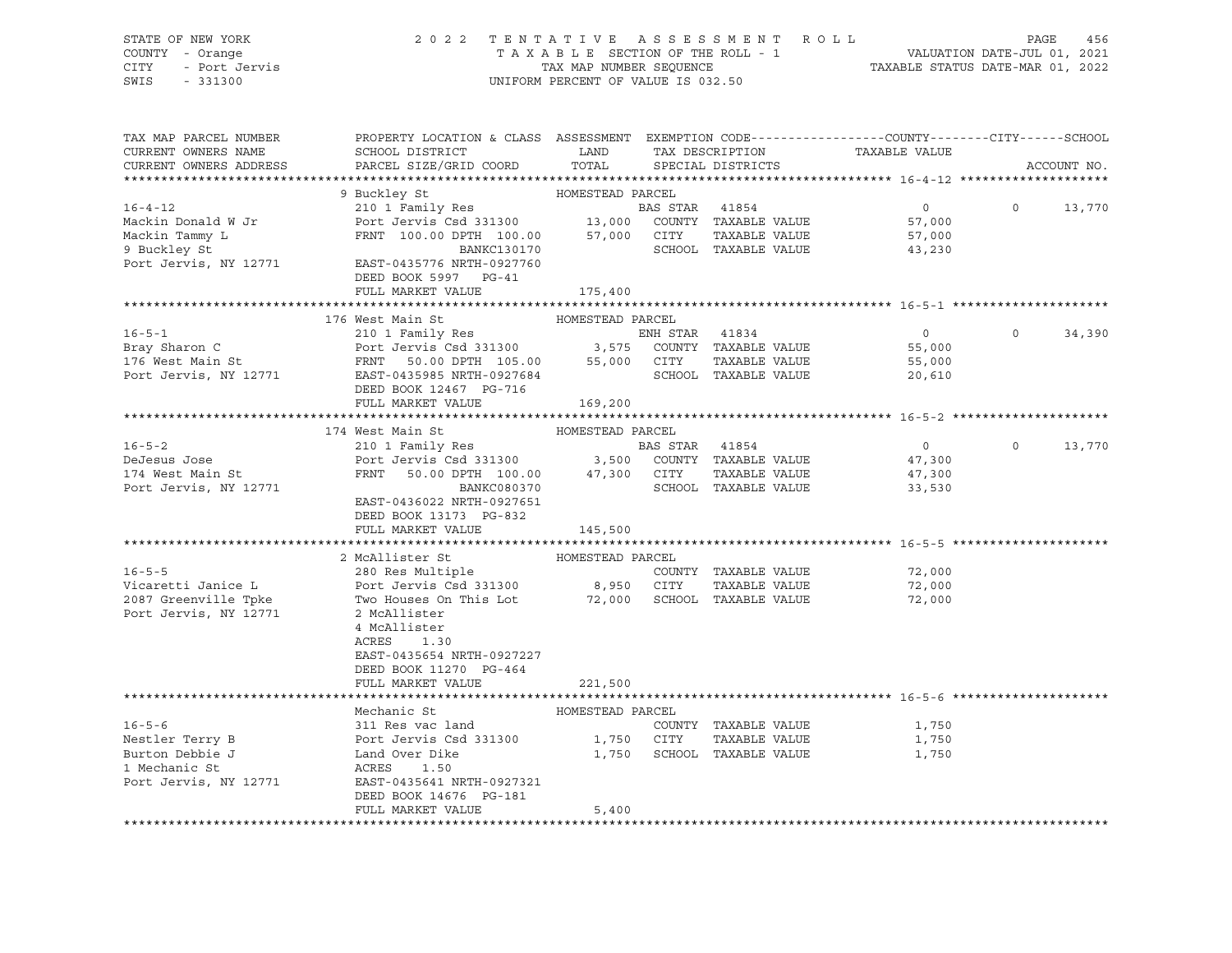# STATE OF NEW YORK 2 0 2 2 T E N T A T I V E A S S E S S M E N T R O L L PAGE 457 COUNTY - Orange T A X A B L E SECTION OF THE ROLL - 1 VALUATION DATE-JUL 01, 2021 CITY - Port Jervis TAX MAP NUMBER SEQUENCE TAXABLE STATUS DATE-MAR 01, 2022

| TAX MAP PARCEL NUMBER       | PROPERTY LOCATION & CLASS ASSESSMENT EXEMPTION CODE---------------COUNTY-------CITY------SCHOOL                                                                                                                                                                                                                                                                                                            |                  |                      |                                                 |               |
|-----------------------------|------------------------------------------------------------------------------------------------------------------------------------------------------------------------------------------------------------------------------------------------------------------------------------------------------------------------------------------------------------------------------------------------------------|------------------|----------------------|-------------------------------------------------|---------------|
| CURRENT OWNERS NAME         | SCHOOL DISTRICT LAND                                                                                                                                                                                                                                                                                                                                                                                       |                  |                      |                                                 |               |
| CURRENT OWNERS ADDRESS      | PARCEL SIZE/GRID COORD TOTAL                                                                                                                                                                                                                                                                                                                                                                               |                  |                      | TAX DESCRIPTION TAXABLE VALUE SPECIAL DISTRICTS | ACCOUNT NO.   |
|                             |                                                                                                                                                                                                                                                                                                                                                                                                            |                  |                      |                                                 |               |
|                             |                                                                                                                                                                                                                                                                                                                                                                                                            |                  |                      |                                                 |               |
|                             |                                                                                                                                                                                                                                                                                                                                                                                                            |                  |                      | $\overline{0}$                                  | $0 \t 13,770$ |
|                             |                                                                                                                                                                                                                                                                                                                                                                                                            |                  |                      | 47,950                                          |               |
|                             |                                                                                                                                                                                                                                                                                                                                                                                                            |                  |                      |                                                 |               |
|                             |                                                                                                                                                                                                                                                                                                                                                                                                            |                  | TAXABLE VALUE        | 47,950                                          |               |
|                             |                                                                                                                                                                                                                                                                                                                                                                                                            |                  |                      | 34,180                                          |               |
|                             |                                                                                                                                                                                                                                                                                                                                                                                                            |                  |                      |                                                 |               |
|                             | $\begin{tabular}{lllllllllllll} \texttt{10--5--}\ \texttt{10--5--}\ \texttt{2101 Family Res} & & & \texttt{HOMESTEAD PARCH} & & & \texttt{10--5--}\ \texttt{2101 Family Res} & & & \texttt{BOMESTEAD PARCH} & & & \texttt{1054} & \texttt{100--101} & \texttt{10154} & \texttt{10154} & \texttt{10154} & \texttt{10154} & \texttt{10154} & \texttt{10154} & \texttt{10154} & \texttt{10154} & \texttt{101$ |                  |                      |                                                 |               |
|                             |                                                                                                                                                                                                                                                                                                                                                                                                            |                  |                      |                                                 |               |
|                             | 3 Mechanic St                                                                                                                                                                                                                                                                                                                                                                                              | HOMESTEAD PARCEL |                      |                                                 |               |
| $16 - 5 - 8$                | 210 1 Family Res                                                                                                                                                                                                                                                                                                                                                                                           |                  | COUNTY TAXABLE VALUE | 48,900                                          |               |
| Ellis John<br>3 Mechanic St |                                                                                                                                                                                                                                                                                                                                                                                                            |                  |                      | 48,900                                          |               |
|                             | Port Jervis Csd 331300<br>Port Jervis Csd 331300 2,300 CITY TAXABLE VALUE<br>FRNT 33.00 DPTH 100.00 48,900 SCHOOL TAXABLE VALUE                                                                                                                                                                                                                                                                            |                  |                      | 48,900                                          |               |
| Port Jervis, NY 12771       | BANKC061201                                                                                                                                                                                                                                                                                                                                                                                                |                  |                      |                                                 |               |
|                             | EAST-0435813 NRTH-0927477                                                                                                                                                                                                                                                                                                                                                                                  |                  |                      |                                                 |               |
|                             | DEED BOOK 14707 PG-1305                                                                                                                                                                                                                                                                                                                                                                                    |                  |                      |                                                 |               |
|                             | FULL MARKET VALUE                                                                                                                                                                                                                                                                                                                                                                                          | 150,500          |                      |                                                 |               |
|                             |                                                                                                                                                                                                                                                                                                                                                                                                            |                  |                      |                                                 |               |
|                             | 9 Mechanic St                                                                                                                                                                                                                                                                                                                                                                                              | HOMESTEAD PARCEL |                      |                                                 |               |
|                             | FRAME COUNTY TAXABLE VALUE<br>COUNTY TAXABLE VALUE<br>COUNTY TAXABLE VALUE<br>COUNTY TAXABLE VALUE<br>COUNTY TAXABLE VALUE<br>COUNTY TAXABLE VALUE<br>220 2 Family Res<br>Port Jervis Csd 331300<br>FRNT 50.00 DPTH 100.00<br>49,100<br>212 Camby                                                                                                                                                          |                  |                      |                                                 |               |
|                             |                                                                                                                                                                                                                                                                                                                                                                                                            |                  |                      |                                                 |               |
|                             |                                                                                                                                                                                                                                                                                                                                                                                                            |                  |                      |                                                 |               |
|                             |                                                                                                                                                                                                                                                                                                                                                                                                            |                  |                      |                                                 |               |
|                             |                                                                                                                                                                                                                                                                                                                                                                                                            |                  |                      |                                                 |               |
|                             |                                                                                                                                                                                                                                                                                                                                                                                                            |                  |                      |                                                 |               |
|                             | FULL MARKET VALUE                                                                                                                                                                                                                                                                                                                                                                                          | 151,100          |                      |                                                 |               |
|                             |                                                                                                                                                                                                                                                                                                                                                                                                            |                  |                      |                                                 |               |
|                             | 16-5-11<br>210 1 Family Res<br>210 1 Family Res<br>210 1 Family Res<br>210 1 Family Res<br>210 1 Family Res<br>210 1 Family Res<br>210 2 Family Res<br>210 2 Family Res<br>210 3,300 CITY<br>3,300 CITY<br>3,300 CITY<br>21 TAXABLE VALUE<br>210 AVABLE                                                                                                                                                    |                  |                      |                                                 |               |
|                             |                                                                                                                                                                                                                                                                                                                                                                                                            |                  |                      | 64,000                                          |               |
|                             |                                                                                                                                                                                                                                                                                                                                                                                                            |                  |                      | 64,000                                          |               |
|                             |                                                                                                                                                                                                                                                                                                                                                                                                            |                  |                      | 64,000                                          |               |
|                             |                                                                                                                                                                                                                                                                                                                                                                                                            |                  |                      |                                                 |               |
|                             |                                                                                                                                                                                                                                                                                                                                                                                                            |                  |                      |                                                 |               |
|                             | FULL MARKET VALUE                                                                                                                                                                                                                                                                                                                                                                                          | 196,900          |                      |                                                 |               |
|                             |                                                                                                                                                                                                                                                                                                                                                                                                            |                  |                      |                                                 |               |
|                             | 168 West Main St                                                                                                                                                                                                                                                                                                                                                                                           |                  |                      |                                                 |               |
| $17 - 1 - 1$                |                                                                                                                                                                                                                                                                                                                                                                                                            |                  |                      |                                                 |               |
|                             |                                                                                                                                                                                                                                                                                                                                                                                                            |                  |                      |                                                 |               |
|                             |                                                                                                                                                                                                                                                                                                                                                                                                            |                  |                      |                                                 |               |
|                             |                                                                                                                                                                                                                                                                                                                                                                                                            |                  |                      |                                                 |               |
|                             |                                                                                                                                                                                                                                                                                                                                                                                                            |                  |                      |                                                 |               |
|                             | DEED BOOK 12568 PG-890                                                                                                                                                                                                                                                                                                                                                                                     |                  |                      |                                                 |               |
|                             | FULL MARKET VALUE                                                                                                                                                                                                                                                                                                                                                                                          | 207,800          |                      |                                                 |               |
|                             |                                                                                                                                                                                                                                                                                                                                                                                                            |                  |                      |                                                 |               |
|                             | 166 West Main St                                                                                                                                                                                                                                                                                                                                                                                           | HOMESTEAD PARCEL |                      |                                                 |               |
|                             | 210 1 Family Res                                                                                                                                                                                                                                                                                                                                                                                           |                  | COUNTY TAXABLE VALUE | 39,000                                          |               |
|                             |                                                                                                                                                                                                                                                                                                                                                                                                            |                  | TAXABLE VALUE        | 39,000                                          |               |
|                             |                                                                                                                                                                                                                                                                                                                                                                                                            |                  |                      | 39,000                                          |               |
|                             |                                                                                                                                                                                                                                                                                                                                                                                                            |                  |                      |                                                 |               |
|                             | 17-1-2 210 1 Family Res COUNTY TAXABLE VALUE<br>Vicaretti Robert Port Jervis Csd 331300 2,300 CITY TAXABLE VALUE<br>Vicaretti Janice FRNT 33.00 DPTH 99.00 39,000 SCHOOL TAXABLE VALUE<br>2087 Greenville Tpke EAST-0436175 NRTH-092                                                                                                                                                                       |                  |                      |                                                 |               |
|                             | FULL MARKET VALUE                                                                                                                                                                                                                                                                                                                                                                                          | 120,000          |                      |                                                 |               |
|                             |                                                                                                                                                                                                                                                                                                                                                                                                            |                  |                      |                                                 |               |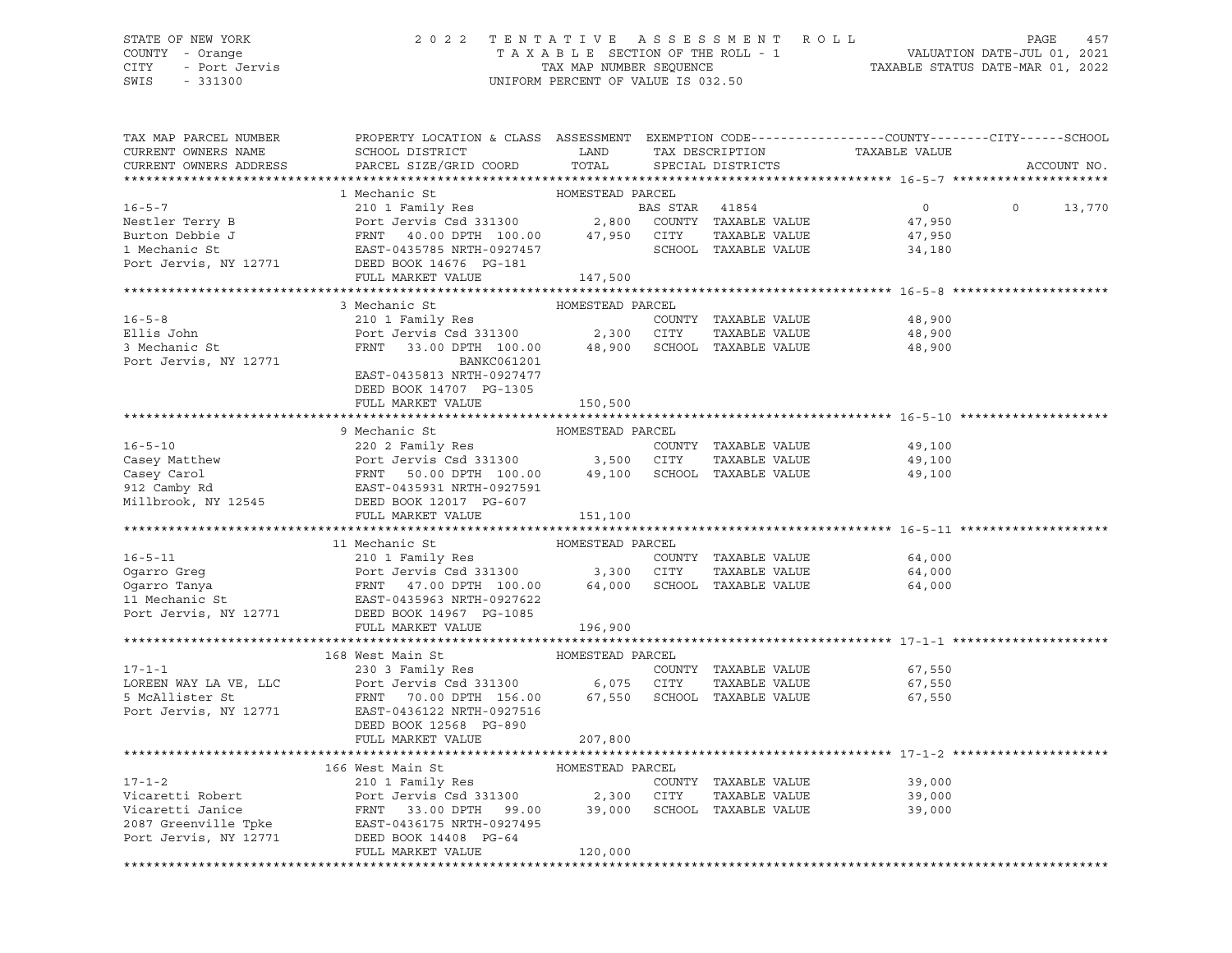| STATE OF NEW YORK      | 2022 TENTATIVE ASSESSMENT ROLL                                                                                                                                                                                                                                       |                                    |  |                      |        | PAGE<br>458 |  |  |
|------------------------|----------------------------------------------------------------------------------------------------------------------------------------------------------------------------------------------------------------------------------------------------------------------|------------------------------------|--|----------------------|--------|-------------|--|--|
| COUNTY - Orange        |                                                                                                                                                                                                                                                                      |                                    |  |                      |        |             |  |  |
| - Port Jervis<br>CITY  |                                                                                                                                                                                                                                                                      |                                    |  |                      |        |             |  |  |
| SWIS<br>$-331300$      |                                                                                                                                                                                                                                                                      | UNIFORM PERCENT OF VALUE IS 032.50 |  |                      |        |             |  |  |
|                        |                                                                                                                                                                                                                                                                      |                                    |  |                      |        |             |  |  |
|                        |                                                                                                                                                                                                                                                                      |                                    |  |                      |        |             |  |  |
|                        |                                                                                                                                                                                                                                                                      |                                    |  |                      |        |             |  |  |
| TAX MAP PARCEL NUMBER  | PROPERTY LOCATION & CLASS ASSESSMENT EXEMPTION CODE---------------COUNTY-------CITY------SCHOOL                                                                                                                                                                      |                                    |  |                      |        |             |  |  |
| CURRENT OWNERS NAME    | ${\tt SCHOOD\,\, \, {\tt DISTRTCT}} {\small\quad \, {\tt LAND}} {\small\quad \, {\tt TAX\,\, \, {\tt DESCRIPTION}} {\small\quad \, {\tt TAXABLE\,\, \, VALUE}}$                                                                                                      |                                    |  |                      |        |             |  |  |
| CURRENT OWNERS ADDRESS | PARCEL SIZE/GRID COORD TOTAL                                                                                                                                                                                                                                         |                                    |  | SPECIAL DISTRICTS    |        | ACCOUNT NO. |  |  |
|                        |                                                                                                                                                                                                                                                                      |                                    |  |                      |        |             |  |  |
|                        | 164 West Main St                                                                                                                                                                                                                                                     | HOMESTEAD PARCEL                   |  |                      |        |             |  |  |
| $17 - 1 - 3$           |                                                                                                                                                                                                                                                                      |                                    |  |                      | 41,750 |             |  |  |
| Collado III Antonio    |                                                                                                                                                                                                                                                                      |                                    |  |                      |        |             |  |  |
|                        | 210 1 Family Res<br>Port Jervis Csd 331300<br>FRNT 33.00 DPTH 99.00 41,750 SCHOOL TAXABLE VALUE                                                                                                                                                                      |                                    |  |                      | 41,750 |             |  |  |
| 164 West Main St       |                                                                                                                                                                                                                                                                      |                                    |  |                      | 41,750 |             |  |  |
| Port Jervis, NY 12771  | BANKC170031                                                                                                                                                                                                                                                          |                                    |  |                      |        |             |  |  |
|                        | EAST-0436201 NRTH-0927474                                                                                                                                                                                                                                            |                                    |  |                      |        |             |  |  |
|                        | DEED BOOK 14781 PG-1773                                                                                                                                                                                                                                              |                                    |  |                      |        |             |  |  |
|                        | FULL MARKET VALUE                                                                                                                                                                                                                                                    | 128,500                            |  |                      |        |             |  |  |
|                        |                                                                                                                                                                                                                                                                      |                                    |  |                      |        |             |  |  |
|                        | 162 West Main St                                                                                                                                                                                                                                                     | HOMESTEAD PARCEL                   |  |                      |        |             |  |  |
| $17 - 1 - 4$           | 210 1 Family Res                                                                                                                                                                                                                                                     |                                    |  | COUNTY TAXABLE VALUE | 48,800 |             |  |  |
|                        |                                                                                                                                                                                                                                                                      |                                    |  |                      | 48,800 |             |  |  |
|                        |                                                                                                                                                                                                                                                                      |                                    |  |                      | 48,800 |             |  |  |
|                        | Shipman Daniel J<br>Shipman Dena<br>Shipman Dena<br>In Bank Dena<br>ERNT 42.00 DPTH 99.00<br>BANKC170031<br>BANKC170031                                                                                                                                              |                                    |  |                      |        |             |  |  |
| Port Jervis, NY 12771  | EAST-0436224 NRTH-0927446                                                                                                                                                                                                                                            |                                    |  |                      |        |             |  |  |
|                        |                                                                                                                                                                                                                                                                      |                                    |  |                      |        |             |  |  |
|                        | DEED BOOK 14101 PG-463                                                                                                                                                                                                                                               |                                    |  |                      |        |             |  |  |
|                        | FULL MARKET VALUE                                                                                                                                                                                                                                                    | 150,200                            |  |                      |        |             |  |  |
|                        |                                                                                                                                                                                                                                                                      |                                    |  |                      |        |             |  |  |
|                        | 160 West Main St<br>17-1-5<br>Shipman Daniel J<br>Shipman Daniel J<br>Shipman Dena<br>Shipman Dena<br>FRNT 24.00 DPTH 99.00 1,300 SCHOOL TAXABLE VALUE<br>1,300 SCHOOL TAXABLE VALUE<br>1,300 SCHOOL TAXABLE VALUE<br>1,300 SCHOOL TAXABLE VALUE<br>1,300 SCHOOL TAX | HOMESTEAD PARCEL                   |  |                      |        |             |  |  |
|                        |                                                                                                                                                                                                                                                                      |                                    |  |                      |        |             |  |  |
|                        |                                                                                                                                                                                                                                                                      |                                    |  |                      |        |             |  |  |
|                        |                                                                                                                                                                                                                                                                      |                                    |  |                      |        |             |  |  |
|                        |                                                                                                                                                                                                                                                                      |                                    |  |                      |        |             |  |  |
|                        | EXAMINENT DE BANKCI70031<br>Port Jervis, NY 12771 EAST-0436250 NRTH-0927420                                                                                                                                                                                          |                                    |  |                      |        |             |  |  |
|                        | DEED BOOK 14101 PG-463                                                                                                                                                                                                                                               |                                    |  |                      |        |             |  |  |
|                        | FULL MARKET VALUE                                                                                                                                                                                                                                                    | 4,000                              |  |                      |        |             |  |  |
|                        |                                                                                                                                                                                                                                                                      |                                    |  |                      |        |             |  |  |
|                        | 158 West Main St Manager (1998) HOMESTEAD PARCEL                                                                                                                                                                                                                     |                                    |  |                      |        |             |  |  |
|                        | 17-1-6<br>OLeary Richard 220 2 Family Res<br>OLeary Joan FRNT 68.00 DPTH 54.00 3,475 CITY TAXABLE VALUE<br>COUNTY TAXABLE VALUE<br>OLeary Joan FRNT 68.00 DPTH 54.00 49,800 SCHOOL TAXABLE VALUE<br>101 Riverdale Rd EAST-0436300 NRTH-0                             |                                    |  |                      | 49,800 |             |  |  |
|                        |                                                                                                                                                                                                                                                                      |                                    |  | TAXABLE VALUE        | 49,800 |             |  |  |
|                        |                                                                                                                                                                                                                                                                      |                                    |  |                      |        |             |  |  |
|                        |                                                                                                                                                                                                                                                                      |                                    |  |                      | 49,800 |             |  |  |
|                        |                                                                                                                                                                                                                                                                      |                                    |  |                      |        |             |  |  |
|                        |                                                                                                                                                                                                                                                                      |                                    |  |                      |        |             |  |  |
|                        | FULL MARKET VALUE                                                                                                                                                                                                                                                    | 153,200                            |  |                      |        |             |  |  |
|                        |                                                                                                                                                                                                                                                                      |                                    |  |                      |        |             |  |  |
|                        | 22 River St                                                                                                                                                                                                                                                          | HOMESTEAD PARCEL                   |  |                      |        |             |  |  |
| $17 - 1 - 7$           | 210 1 Family Res<br>210 1 Family Res<br>Port Jervis Csd 331300 2,550 CITY TAXABLE VALUE<br>FRNT 45.00 DPTH 71.00 55,000 SCHOOL TAXABLE VALUE                                                                                                                         |                                    |  |                      | 55,000 |             |  |  |
| Port Jervis Group LLC  |                                                                                                                                                                                                                                                                      |                                    |  | TAXABLE VALUE        | 55,000 |             |  |  |
| 4 Homelawn Ct          |                                                                                                                                                                                                                                                                      |                                    |  |                      | 55,000 |             |  |  |
|                        | Spring Valley, NY 10977 EAST-0436269 NRTH-0927395                                                                                                                                                                                                                    |                                    |  |                      |        |             |  |  |
|                        | DEED BOOK 15005 PG-401                                                                                                                                                                                                                                               |                                    |  |                      |        |             |  |  |
|                        | FULL MARKET VALUE                                                                                                                                                                                                                                                    | 169,200                            |  |                      |        |             |  |  |
|                        |                                                                                                                                                                                                                                                                      |                                    |  |                      |        |             |  |  |
|                        |                                                                                                                                                                                                                                                                      |                                    |  |                      |        |             |  |  |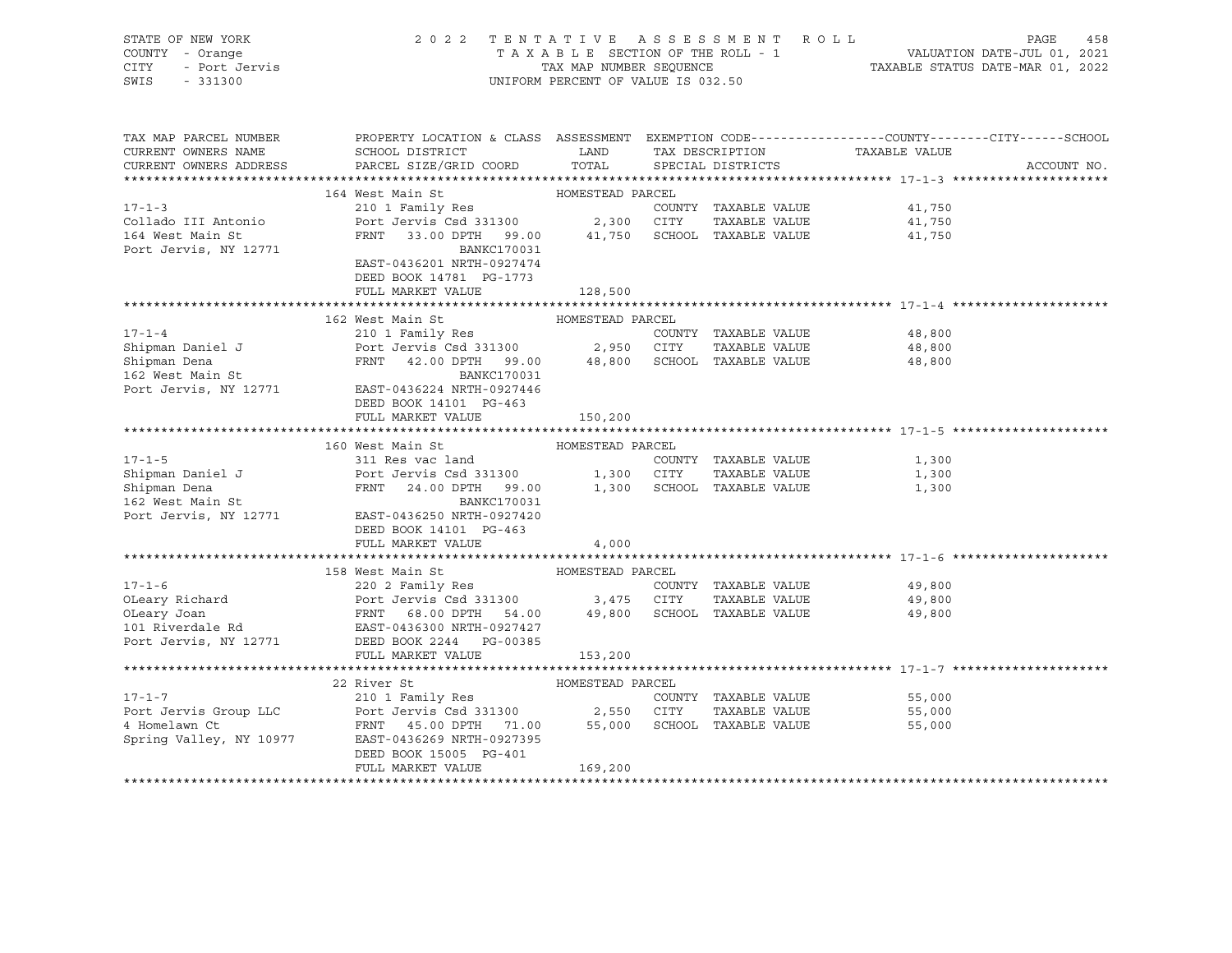# STATE OF NEW YORK 2 0 2 2 T E N T A T I V E A S S E S S M E N T R O L L PAGE 459 COUNTY - Orange T A X A B L E SECTION OF THE ROLL - 1 VALUATION DATE-JUL 01, 2021 CITY - Port Jervis TAX MAP NUMBER SEQUENCE TAXABLE STATUS DATE-MAR 01, 2022

| TAX MAP PARCEL NUMBER<br>CURRENT OWNERS NAME<br>CURRENT OWNERS ADDRESS | PROPERTY LOCATION & CLASS ASSESSMENT EXEMPTION CODE----------------COUNTY-------CITY------SCHOOL<br>SCHOOL DISTRICT<br>PARCEL SIZE/GRID COORD | LAND<br>TOTAL    |                | TAX DESCRIPTION<br>SPECIAL DISTRICTS  | TAXABLE VALUE  |          | ACCOUNT NO. |
|------------------------------------------------------------------------|-----------------------------------------------------------------------------------------------------------------------------------------------|------------------|----------------|---------------------------------------|----------------|----------|-------------|
|                                                                        |                                                                                                                                               |                  |                |                                       |                |          |             |
|                                                                        | 20 River St                                                                                                                                   | HOMESTEAD PARCEL |                |                                       |                |          |             |
| $17 - 1 - 8$                                                           | 210 1 Family Res                                                                                                                              |                  |                | COUNTY TAXABLE VALUE                  | 47,700         |          |             |
| Garewal Karan                                                          | Port Jervis Csd 331300 3,100 CITY                                                                                                             |                  |                | TAXABLE VALUE                         | 47,700         |          |             |
|                                                                        |                                                                                                                                               |                  |                | 47,700 SCHOOL TAXABLE VALUE           | 47,700         |          |             |
|                                                                        |                                                                                                                                               |                  |                |                                       |                |          |             |
|                                                                        |                                                                                                                                               |                  |                |                                       |                |          |             |
|                                                                        | FULL MARKET VALUE                                                                                                                             | 146,800          |                |                                       |                |          |             |
|                                                                        |                                                                                                                                               |                  |                |                                       |                |          |             |
|                                                                        | 18 River St                                                                                                                                   | HOMESTEAD PARCEL |                |                                       |                |          |             |
| $17 - 1 - 9$                                                           | 210 1 Family Res                                                                                                                              |                  |                | COUNTY TAXABLE VALUE                  | 41,250         |          |             |
| Hahulski Jennifer                                                      | Port Jervis Csd 331300 3,100 CITY                                                                                                             |                  |                | TAXABLE VALUE                         | 41,250         |          |             |
| Zaczkiewicz Paul A                                                     | FRNT 33.00 DPTH 208.00                                                                                                                        |                  |                | 41,250 SCHOOL TAXABLE VALUE           | 41,250         |          |             |
| 18 River St                                                            | BANKC031870                                                                                                                                   |                  |                |                                       |                |          |             |
| Port Jervis, NY 12771                                                  | EAST-0436182 NRTH-0927363                                                                                                                     |                  |                |                                       |                |          |             |
|                                                                        | DEED BOOK 14496 PG-1371                                                                                                                       |                  |                |                                       |                |          |             |
|                                                                        | FULL MARKET VALUE                                                                                                                             | 126,900          |                |                                       |                |          |             |
|                                                                        |                                                                                                                                               |                  |                |                                       |                |          |             |
|                                                                        | 14 River St                                                                                                                                   | HOMESTEAD PARCEL |                |                                       |                |          |             |
| $17 - 1 - 10$                                                          | 210 1 Family Res<br>Port Jervis Csd 331300 6,200 CITY                                                                                         |                  |                | COUNTY TAXABLE VALUE<br>TAXABLE VALUE | 46,350         |          |             |
| Murphy Elizabeth A<br>14 River St                                      | 99999                                                                                                                                         |                  |                | SCHOOL TAXABLE VALUE                  | 46,350         |          |             |
| Port Jervis, NY 12771                                                  | C                                                                                                                                             | 46,350           |                |                                       | 46,350         |          |             |
|                                                                        | FRNT<br>66.00 DPTH 210.00                                                                                                                     |                  |                |                                       |                |          |             |
|                                                                        | <b>BANKC190321</b>                                                                                                                            |                  |                |                                       |                |          |             |
|                                                                        | EAST-0436152 NRTH-0927330                                                                                                                     |                  |                |                                       |                |          |             |
|                                                                        | DEED BOOK 13940 PG-1015                                                                                                                       |                  |                |                                       |                |          |             |
|                                                                        | FULL MARKET VALUE                                                                                                                             | 142,600          |                |                                       |                |          |             |
|                                                                        |                                                                                                                                               |                  |                |                                       |                |          |             |
|                                                                        | 12 River St                                                                                                                                   | HOMESTEAD PARCEL |                |                                       |                |          |             |
| $17 - 1 - 11$                                                          | 210 1 Family Res                                                                                                                              |                  | BAS STAR 41854 |                                       | $\overline{0}$ | $\Omega$ | 13,770      |
| Ostrom Joseph<br>Ostrom Victoria A                                     | Port Jervis Csd 331300 3,100 COUNTY TAXABLE VALUE                                                                                             |                  |                |                                       | 51,000         |          |             |
|                                                                        | 33.00 DPTH 213.00 51,000 CITY<br>FRNT                                                                                                         |                  |                | TAXABLE VALUE                         | 51,000         |          |             |
| 12 River St                                                            | BANKC140330                                                                                                                                   |                  |                | SCHOOL TAXABLE VALUE                  | 37,230         |          |             |
| Port Jervis, NY 12771                                                  | EAST-0436122 NRTH-0927297                                                                                                                     |                  |                |                                       |                |          |             |
|                                                                        | DEED BOOK 2185 PG-00090                                                                                                                       |                  |                |                                       |                |          |             |
|                                                                        | FULL MARKET VALUE                                                                                                                             | 156,900          |                |                                       |                |          |             |
|                                                                        |                                                                                                                                               |                  |                |                                       |                |          |             |
|                                                                        | 10 River St                                                                                                                                   | HOMESTEAD PARCEL |                |                                       |                |          |             |
| $17 - 1 - 12.2$                                                        | 210 1 Family Res                                                                                                                              |                  | AGED           | 41800                                 | 27,500         | 27,500   | 27,500      |
| Pfeiffer Ellen Marie                                                   | Port Jervis Csd 331300 2,300 COUNTY TAXABLE VALUE                                                                                             |                  |                |                                       | 27,500         |          |             |
| 10 River St                                                            | 99999                                                                                                                                         | 55,000 CITY      |                | TAXABLE VALUE                         | 27,500         |          |             |
| Port Jervis, NY 12771                                                  | FRNT<br>33.00 DPTH 100.00                                                                                                                     |                  |                | SCHOOL TAXABLE VALUE                  | 27,500         |          |             |
|                                                                        | EAST-0436097 NRTH-0927271                                                                                                                     |                  |                |                                       |                |          |             |
|                                                                        | DEED BOOK 13927 PG-408                                                                                                                        |                  |                |                                       |                |          |             |
|                                                                        | FULL MARKET VALUE                                                                                                                             | 169,200          |                |                                       |                |          |             |
|                                                                        |                                                                                                                                               |                  |                |                                       |                |          |             |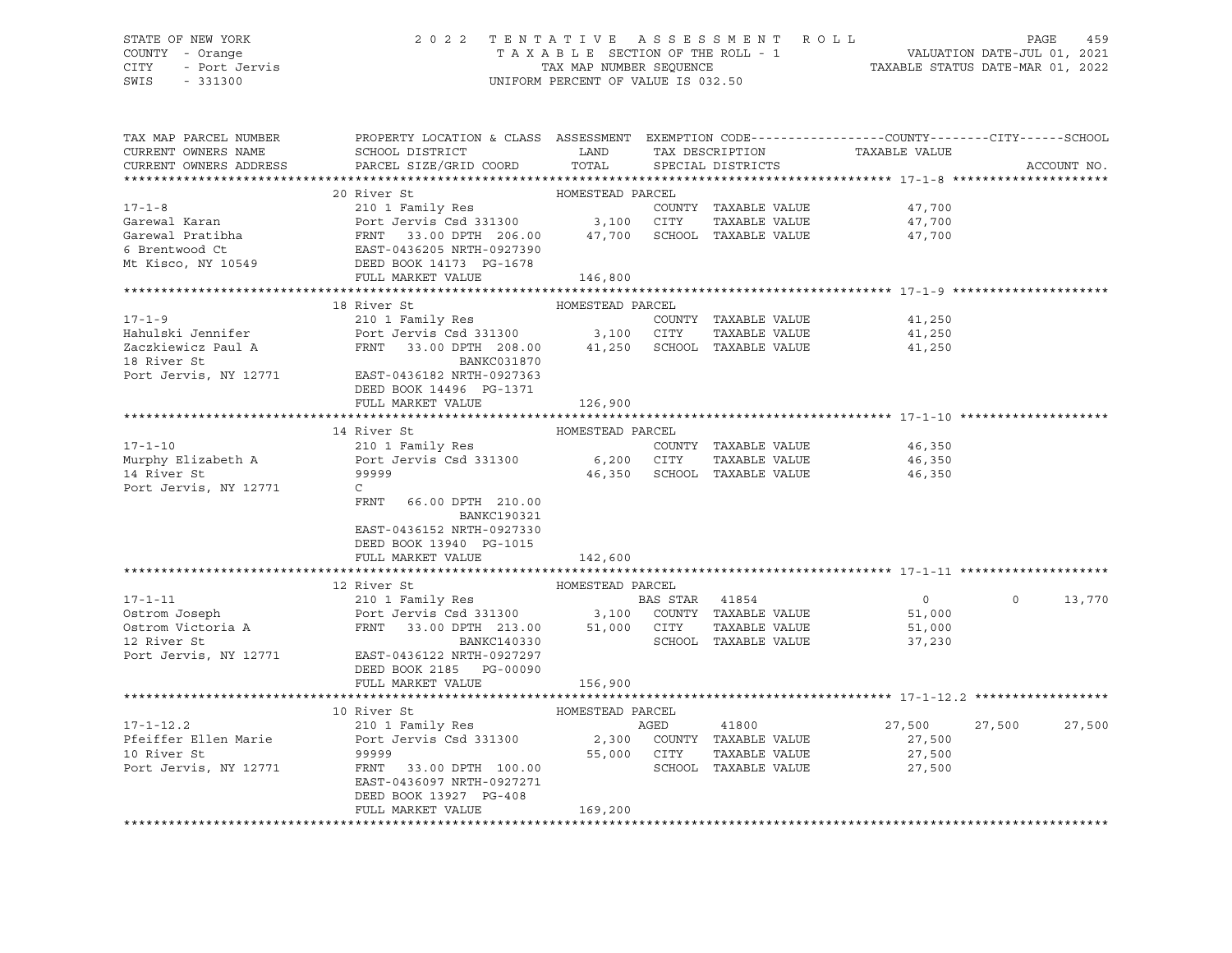| STATE OF NEW YORK<br>COUNTY<br>- Orange<br>CITY<br>- Port Jervis<br>SWIS<br>$-331300$ | 2 0 2 2                                             |                  | TENTATIVE ASSESSMENT ROLL<br>T A X A B L E SECTION OF THE ROLL - 1<br>TAX MAP NUMBER SEQUENCE TAXABLE STATUS DATE-MAR 01, 2022<br>UNIFORM PERCENT OF VALUE IS 032.50 |               | 460<br>PAGE<br>VALUATION DATE-JUL 01, 2021 |
|---------------------------------------------------------------------------------------|-----------------------------------------------------|------------------|----------------------------------------------------------------------------------------------------------------------------------------------------------------------|---------------|--------------------------------------------|
| TAX MAP PARCEL NUMBER                                                                 | PROPERTY LOCATION & CLASS                           | ASSESSMENT       | EXEMPTION CODE-----------------COUNTY-------CITY------SCHOOL                                                                                                         |               |                                            |
| CURRENT OWNERS NAME                                                                   | SCHOOL DISTRICT                                     | LAND             | TAX DESCRIPTION                                                                                                                                                      | TAXABLE VALUE |                                            |
|                                                                                       | CURRENT OWNERS ADDRESS PARCEL SIZE/GRID COORD TOTAL |                  | SPECIAL DISTRICTS                                                                                                                                                    |               | ACCOUNT NO.                                |
|                                                                                       |                                                     |                  |                                                                                                                                                                      |               |                                            |
|                                                                                       | 8 River St                                          | HOMESTEAD PARCEL |                                                                                                                                                                      |               |                                            |
| $17 - 1 - 13$                                                                         | 210 1 Family Res                                    |                  | TAXABLE VALUE<br>COUNTY                                                                                                                                              | 51,000        |                                            |
| Ferqus Tanya                                                                          | Port Jervis Csd 331300                              | 5,675            | CITY<br>TAXABLE VALUE                                                                                                                                                | 51,000        |                                            |
| 8 River St                                                                            | FRNT 60.00 DPTH 217.00                              | 51,000           | SCHOOL<br>TAXABLE VALUE                                                                                                                                              | 51,000        |                                            |
| Port Jervis, NY 12771                                                                 | BANKC130780                                         |                  |                                                                                                                                                                      |               |                                            |
|                                                                                       | EAST-0436065 NRTH-0927240                           |                  |                                                                                                                                                                      |               |                                            |
|                                                                                       | DEED BOOK 14476 PG-1528                             |                  |                                                                                                                                                                      |               |                                            |
|                                                                                       | FULL MARKET VALUE                                   | 156,900          |                                                                                                                                                                      |               |                                            |

|                      | 4 River St                | HOMESTEAD PARCEL            |                      |        |
|----------------------|---------------------------|-----------------------------|----------------------|--------|
| $17 - 1 - 14$        | 220 2 Family Res          |                             | COUNTY TAXABLE VALUE | 58,500 |
| LaCourt Holdings LLC | Port Jervis Csd 331300    | CITY<br>7,750               | TAXABLE VALUE        | 58,500 |
| 30 College Ave       | FRNT 82.00 DPTH 218.00    | 58,500 SCHOOL TAXABLE VALUE |                      | 58,500 |
| Somerville, MA 02144 | EAST-0436022 NRTH-0927199 |                             |                      |        |
|                      | DEED BOOK 13832 PG-1477   |                             |                      |        |

|                       | FULL MARKET VALUE 180,000                             |                             |                      |          |          |         |
|-----------------------|-------------------------------------------------------|-----------------------------|----------------------|----------|----------|---------|
|                       |                                                       |                             |                      |          |          |         |
|                       | 1 River St                                            | HOMESTEAD PARCEL            |                      |          |          |         |
| $17 - 1 - 15$         | 210 1 Family Res                                      | AGED-C                      | 41802                | 23,700   |          | $\circ$ |
|                       | Margarum Judith F Port Jervis Csd 331300 3,700 AGED-S |                             | 41804                | $\Omega$ | $\circ$  | 16,590  |
| Margarum Charles J    | Five                                                  | 47,400 ENH STAR 41834       |                      | $\Omega$ | $\Omega$ | 30,810  |
| 1 River St            | FRNT 41.00 DPTH 172.00                                | COUNTY                      | TAXABLE VALUE        | 23,700   |          |         |
| Port Jervis, NY 12771 |                                                       |                             | TAXABLE VALUE        | 47,400   |          |         |
|                       | DEED BOOK 4588 PG-207 SCHOOL TAXABLE VALUE            |                             |                      | $\Omega$ |          |         |
|                       | FULL MARKET VALUE                                     | 145,800                     |                      |          |          |         |
|                       |                                                       |                             |                      |          |          |         |
|                       | 7 River St                                            | HOMESTEAD PARCEL            |                      |          |          |         |
| $17 - 1 - 16$         | 220 2 Family Res                                      |                             | COUNTY TAXABLE VALUE | 60,100   |          |         |
| Smith Kyle L          | Port Jervis Csd 331300 9,200 CITY                     |                             | TAXABLE VALUE        | 60,100   |          |         |
| 7 River St            | Five                                                  | 60,100 SCHOOL TAXABLE VALUE |                      | 60,100   |          |         |
| Port Jervis, NY 12771 | FRNT 108.00 DPTH 173.00                               |                             |                      |          |          |         |
|                       | EAST-0436217 NRTH-0927055                             |                             |                      |          |          |         |
|                       | DEED BOOK 14563 PG-802                                |                             |                      |          |          |         |
|                       | FULL MARKET VALUE                                     | 184,900                     |                      |          |          |         |
|                       |                                                       |                             |                      |          |          |         |
|                       | 9 River St                                            | HOMESTEAD PARCEL            |                      |          |          |         |
| $17 - 1 - 17$         | 220 2 Family Res                                      |                             | COUNTY TAXABLE VALUE | 48,000   |          |         |
| Simonson Billie L     | Port Jervis Csd 331300 5,000 CITY                     |                             | TAXABLE VALUE        | 48,000   |          |         |
| 202 West Main St      | FRNT 55.00 DPTH 180.00                                | 48,000 SCHOOL TAXABLE VALUE |                      | 48,000   |          |         |
| Port Jervis, NY 12771 | BANKC140330                                           |                             |                      |          |          |         |
|                       | EAST-0436280 NRTH-0927122                             |                             |                      |          |          |         |
|                       | DEED BOOK 11488 PG-265                                |                             |                      |          |          |         |
|                       | FULL MARKET VALUE                                     | 147,700                     |                      |          |          |         |

\*\*\*\*\*\*\*\*\*\*\*\*\*\*\*\*\*\*\*\*\*\*\*\*\*\*\*\*\*\*\*\*\*\*\*\*\*\*\*\*\*\*\*\*\*\*\*\*\*\*\*\*\*\*\*\*\*\*\*\*\*\*\*\*\*\*\*\*\*\*\*\*\*\*\*\*\*\*\*\*\*\*\*\*\*\*\*\*\*\*\*\*\*\*\*\*\*\*\*\*\*\*\*\*\*\*\*\*\*\*\*\*\*\*\*\*\*\*\*\*\*\*\*\*\*\*\*\*\*\*\*\*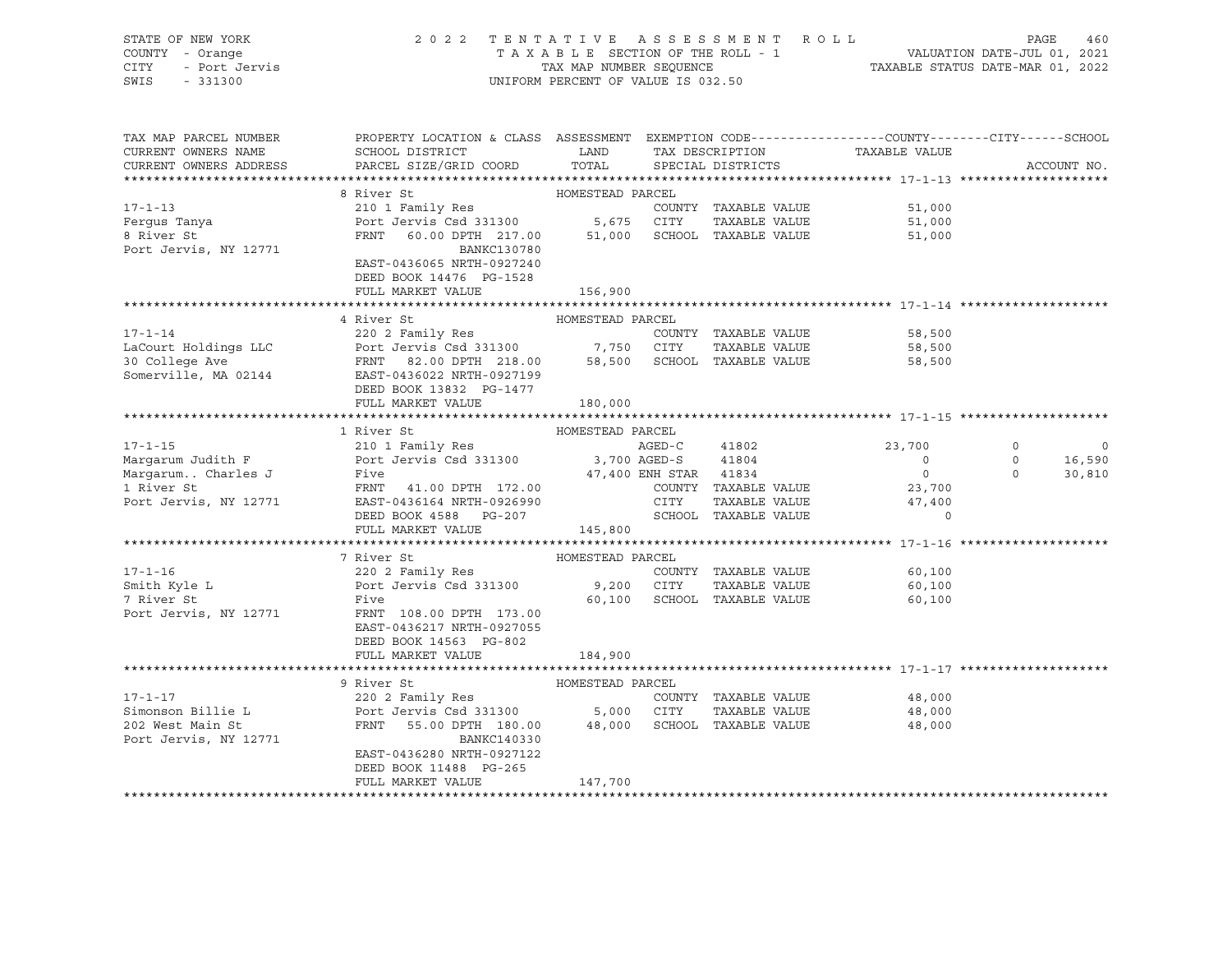### STATE OF NEW YORK 2 0 2 2 T E N T A T I V E A S S E S S M E N T R O L L PAGE 461 COUNTY - Orange T A X A B L E SECTION OF THE ROLL - 1 VALUATION DATE-JUL 01, 2021 CITY - Port Jervis TAX MAP NUMBER SEQUENCE TAXABLE STATUS DATE-MAR 01, 2022 SWIS - 331300 UNIFORM PERCENT OF VALUE IS 032.50

| TAX MAP PARCEL NUMBER<br>CURRENT OWNERS NAME<br>CURRENT OWNERS ADDRESS | PROPERTY LOCATION & CLASS ASSESSMENT EXEMPTION CODE----------------COUNTY-------CITY------SCHOOL<br>SCHOOL DISTRICT<br>PARCEL SIZE/GRID COORD                                                                                                                                                                                                                                                                                            | LAND<br>TOTAL        | TAX DESCRIPTION<br>SPECIAL DISTRICTS | TAXABLE VALUE | ACCOUNT NO. |
|------------------------------------------------------------------------|------------------------------------------------------------------------------------------------------------------------------------------------------------------------------------------------------------------------------------------------------------------------------------------------------------------------------------------------------------------------------------------------------------------------------------------|----------------------|--------------------------------------|---------------|-------------|
|                                                                        |                                                                                                                                                                                                                                                                                                                                                                                                                                          |                      |                                      |               |             |
|                                                                        | 11-13 River St                                                                                                                                                                                                                                                                                                                                                                                                                           | NON-HOMESTEAD PARCEL |                                      |               |             |
| $17 - 1 - 18$                                                          | 438 Parking lot                                                                                                                                                                                                                                                                                                                                                                                                                          |                      | COUNTY TAXABLE VALUE                 | 19,600        |             |
| Dicarlo Frank                                                          | Port Jervis Csd 331300 19,600 CITY                                                                                                                                                                                                                                                                                                                                                                                                       |                      | TAXABLE VALUE                        | 19,600        |             |
| 9 Amy Powers Ct                                                        | FRNT 150.00 DPTH 283.00 19,600 SCHOOL TAXABLE VALUE                                                                                                                                                                                                                                                                                                                                                                                      |                      |                                      | 19,600        |             |
| Sparrowbush, NY 12780                                                  | EAST-0436382 NRTH-0927167                                                                                                                                                                                                                                                                                                                                                                                                                |                      |                                      |               |             |
|                                                                        | DEED BOOK 2131 PG-00400                                                                                                                                                                                                                                                                                                                                                                                                                  |                      |                                      |               |             |
|                                                                        | FULL MARKET VALUE                                                                                                                                                                                                                                                                                                                                                                                                                        | 60,300               |                                      |               |             |
|                                                                        |                                                                                                                                                                                                                                                                                                                                                                                                                                          |                      |                                      |               |             |
|                                                                        | 138 West Main St                                                                                                                                                                                                                                                                                                                                                                                                                         | NON-HOMESTEAD PARCEL |                                      |               |             |
| $17 - 1 - 27$                                                          | 484 1 use sm bld                                                                                                                                                                                                                                                                                                                                                                                                                         |                      | COUNTY TAXABLE VALUE                 | 67,300        |             |
|                                                                        | Port Jervis Csd 331300<br>17 - 17<br>138 West Main LLC<br>27 Lumber St<br>POrt Jervis, NY 12771<br>EAST-0436534 NRTH-0927144<br>FRNT 60.00 DPTH 131.00<br>PORT 14484 PG-3                                                                                                                                                                                                                                                                | 7,700 CITY           | TAXABLE VALUE                        | 67,300        |             |
|                                                                        | FRNT 60.00 DPTH 131.00 67,300 SCHOOL TAXABLE VALUE                                                                                                                                                                                                                                                                                                                                                                                       |                      |                                      | 67,300        |             |
|                                                                        |                                                                                                                                                                                                                                                                                                                                                                                                                                          |                      |                                      |               |             |
|                                                                        | DEED BOOK 14484 PG-3                                                                                                                                                                                                                                                                                                                                                                                                                     |                      |                                      |               |             |
|                                                                        | FULL MARKET VALUE                                                                                                                                                                                                                                                                                                                                                                                                                        | 207,100              |                                      |               |             |
|                                                                        |                                                                                                                                                                                                                                                                                                                                                                                                                                          |                      |                                      |               |             |
|                                                                        | 8 Ferry St                                                                                                                                                                                                                                                                                                                                                                                                                               | HOMESTEAD PARCEL     |                                      |               |             |
| $17 - 1 - 29$                                                          | 210 1 Family Res                                                                                                                                                                                                                                                                                                                                                                                                                         |                      | COUNTY TAXABLE VALUE                 | 30,800        |             |
| Force Mary                                                             | Port Jervis Csd 331300               3,550    CITY      TAXABLE VALUE<br>FRNT    50.00 DPTH  102.00        30,800    SCHOOL  TAXABLE VALUE                                                                                                                                                                                                                                                                                               |                      | TAXABLE VALUE                        | 30,800        |             |
| 8 Ferry St                                                             |                                                                                                                                                                                                                                                                                                                                                                                                                                          |                      |                                      | 30,800        |             |
| Port Jervis, NY 12771                                                  | BANKC140330                                                                                                                                                                                                                                                                                                                                                                                                                              |                      |                                      |               |             |
|                                                                        | EAST-0436326 NRTH-0926987                                                                                                                                                                                                                                                                                                                                                                                                                |                      |                                      |               |             |
|                                                                        | DEED BOOK 12402 PG-1979                                                                                                                                                                                                                                                                                                                                                                                                                  |                      |                                      |               |             |
|                                                                        | FULL MARKET VALUE                                                                                                                                                                                                                                                                                                                                                                                                                        | 94,800               |                                      |               |             |
|                                                                        | 12 Ferry St                                                                                                                                                                                                                                                                                                                                                                                                                              | HOMESTEAD PARCEL     |                                      |               |             |
|                                                                        | 17-1-30<br>Bernuy Lis Carol 2,650<br>783 East St Apt 3<br>New Britain, CT 06051<br>Passet St Apt 3<br>REAGED 2,650<br>REAGED 2,650<br>REAGED 2,650<br>REAGED 2,650<br>REAGED 2,650<br>REAGED 2,650<br>REAGED 2,650<br>REAGED 2,650<br>REAGED 2,650<br>REAG                                                                                                                                                                               |                      | COUNTY TAXABLE VALUE                 | 2,650         |             |
|                                                                        |                                                                                                                                                                                                                                                                                                                                                                                                                                          |                      | TAXABLE VALUE                        | 2,650         |             |
|                                                                        |                                                                                                                                                                                                                                                                                                                                                                                                                                          |                      | 2,650 SCHOOL TAXABLE VALUE           | 2,650         |             |
|                                                                        |                                                                                                                                                                                                                                                                                                                                                                                                                                          |                      |                                      |               |             |
|                                                                        | DEED BOOK 14546 PG-182                                                                                                                                                                                                                                                                                                                                                                                                                   |                      |                                      |               |             |
|                                                                        | FULL MARKET VALUE                                                                                                                                                                                                                                                                                                                                                                                                                        | 8,200                |                                      |               |             |
|                                                                        |                                                                                                                                                                                                                                                                                                                                                                                                                                          |                      |                                      |               |             |
|                                                                        |                                                                                                                                                                                                                                                                                                                                                                                                                                          |                      |                                      |               |             |
|                                                                        | AUPILITY TO PARCEL<br>210 1 Family Res<br>Bernuy Lis Carol Port Jervis Csd 331300 3,700 CITY TAXABLE VALUE<br>783 East St Apt 3 FRNT 50.00 DPTH 105.00 31,250 SCHOOL TAXABLE VALUE<br>New Britain, CT 06051 EAST-0436257 NRTH-0926920                                                                                                                                                                                                    |                      |                                      | 31,250        |             |
|                                                                        |                                                                                                                                                                                                                                                                                                                                                                                                                                          |                      |                                      | 31,250        |             |
|                                                                        |                                                                                                                                                                                                                                                                                                                                                                                                                                          |                      |                                      | 31,250        |             |
|                                                                        |                                                                                                                                                                                                                                                                                                                                                                                                                                          |                      |                                      |               |             |
|                                                                        | DEED BOOK 14546 PG-182                                                                                                                                                                                                                                                                                                                                                                                                                   |                      |                                      |               |             |
|                                                                        | FULL MARKET VALUE                                                                                                                                                                                                                                                                                                                                                                                                                        | 96,200               |                                      |               |             |
|                                                                        |                                                                                                                                                                                                                                                                                                                                                                                                                                          |                      |                                      |               |             |
|                                                                        | 14 Ferry St                                                                                                                                                                                                                                                                                                                                                                                                                              | HOMESTEAD PARCEL     |                                      |               |             |
|                                                                        | 220 2 Family Res                                                                                                                                                                                                                                                                                                                                                                                                                         |                      | COUNTY TAXABLE VALUE                 | 38,650        |             |
|                                                                        | $\begin{tabular}{lllllllllllllllllllll} 17-1-32 & 220\,\,\hat{2} & \text{Family Res} & \text{COUNTY} & \text{TXABLE VALUE} \\ \text{Dicarlo Frank V} & \text{Port Jervis Csd 331300} & 4,250 & \text{CITY} & \text{TAXABLE VALUE} \\ \text{Dicarlo Rosanne R} & \text{FRNT} & 60.00 DPTH & 102.00 & 38,650 & \text{SCHOOL TAXABLE VALUE} \\ \text{9 Amy Powers Ct} & \text{EAST-0436217 NRTH-0926875} \\ \text{Sparrowbush, NY 12780} &$ |                      | TAXABLE VALUE                        | 38,650        |             |
|                                                                        |                                                                                                                                                                                                                                                                                                                                                                                                                                          |                      |                                      | 38,650        |             |
|                                                                        |                                                                                                                                                                                                                                                                                                                                                                                                                                          |                      |                                      |               |             |
|                                                                        |                                                                                                                                                                                                                                                                                                                                                                                                                                          |                      |                                      |               |             |
|                                                                        | FULL MARKET VALUE                                                                                                                                                                                                                                                                                                                                                                                                                        | 118,900              |                                      |               |             |
|                                                                        |                                                                                                                                                                                                                                                                                                                                                                                                                                          |                      |                                      |               |             |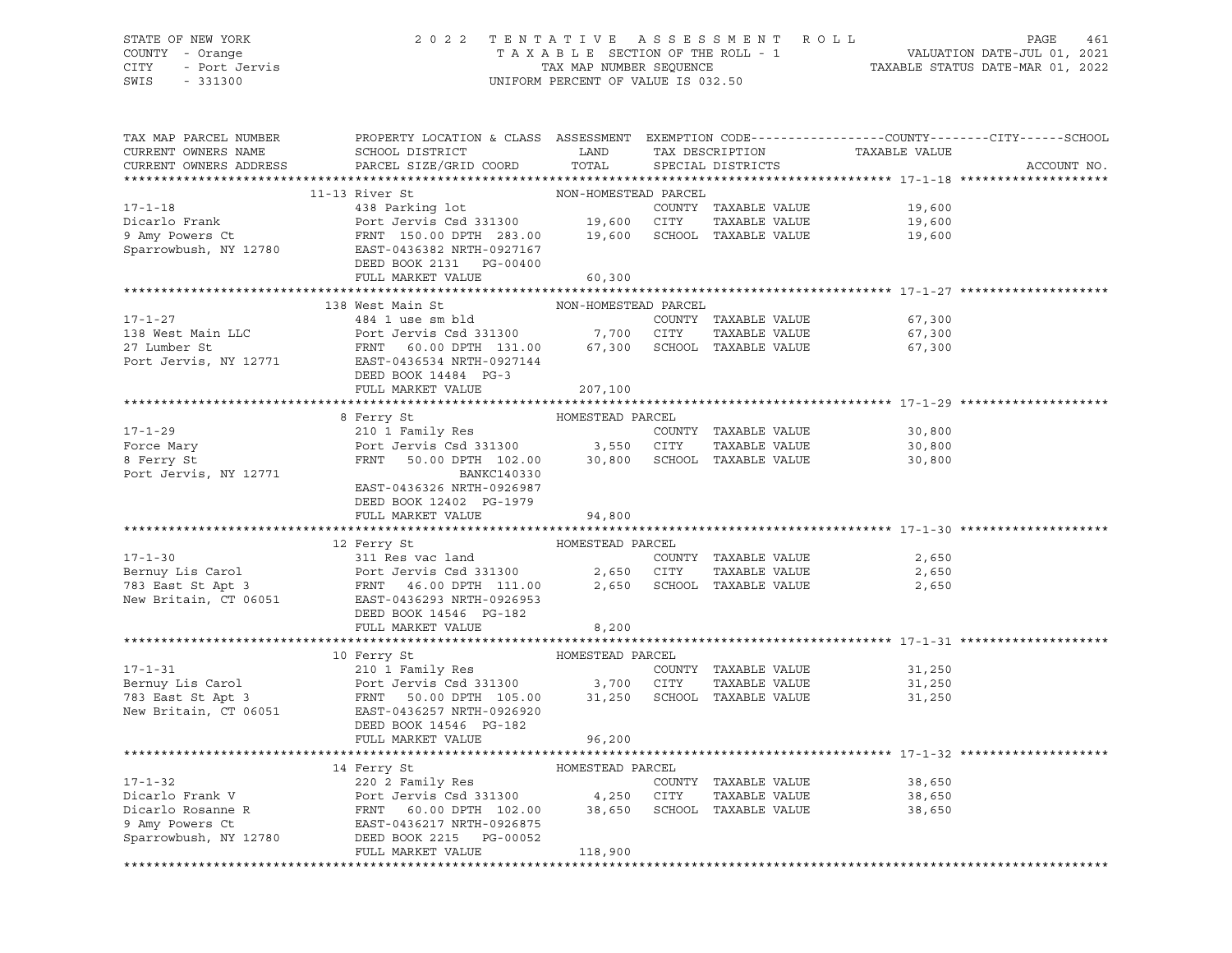| COUNTY - Orange<br><b>CITY</b><br>- Port Jervis<br>SWIS<br>$-331300$ |                                                                                                 | TAXABLE SECTION OF THE ROLL - 1<br>TAX MAP NUMBER SEQUENCE<br>UNIFORM PERCENT OF VALUE IS 032.50 |                        |                             | VALUATION DATE-JUL 01, 2021<br>TAXABLE STATUS DATE-MAR 01, 2022 |         |             |
|----------------------------------------------------------------------|-------------------------------------------------------------------------------------------------|--------------------------------------------------------------------------------------------------|------------------------|-----------------------------|-----------------------------------------------------------------|---------|-------------|
| TAX MAP PARCEL NUMBER                                                | PROPERTY LOCATION & CLASS ASSESSMENT EXEMPTION CODE---------------COUNTY-------CITY------SCHOOL |                                                                                                  |                        |                             |                                                                 |         |             |
| CURRENT OWNERS NAME                                                  | SCHOOL DISTRICT                                                                                 | LAND                                                                                             |                        | TAX DESCRIPTION             | TAXABLE VALUE                                                   |         |             |
| CURRENT OWNERS ADDRESS                                               | PARCEL SIZE/GRID COORD                                                                          | TOTAL                                                                                            |                        | SPECIAL DISTRICTS           |                                                                 |         | ACCOUNT NO. |
|                                                                      |                                                                                                 |                                                                                                  |                        |                             |                                                                 |         |             |
|                                                                      | 1 McAllister St                                                                                 | HOMESTEAD PARCEL                                                                                 |                        |                             |                                                                 |         |             |
| $17 - 1 - 35$                                                        | 210 1 Family Res                                                                                |                                                                                                  |                        | COUNTY TAXABLE VALUE        | 49,900                                                          |         |             |
| Smith Patrick                                                        | Port Jervis Csd 331300                                                                          | 5,425                                                                                            | CITY                   | TAXABLE VALUE               | 49,900                                                          |         |             |
| Worthy Sarah                                                         | FRNT<br>90.00 DPTH 73.00                                                                        | 49,900                                                                                           |                        | SCHOOL TAXABLE VALUE        | 49,900                                                          |         |             |
| 1 McAllister St                                                      | BANKC080496                                                                                     |                                                                                                  |                        |                             |                                                                 |         |             |
| Port Jervis, NY 12771                                                | EAST-0435881 NRTH-0927291<br>DEED BOOK 14172 PG-681                                             |                                                                                                  |                        |                             |                                                                 |         |             |
|                                                                      | FULL MARKET VALUE                                                                               | 153,500                                                                                          |                        |                             |                                                                 |         |             |
|                                                                      |                                                                                                 |                                                                                                  |                        |                             |                                                                 |         |             |
|                                                                      | 3 McAllister St                                                                                 | HOMESTEAD PARCEL                                                                                 |                        |                             |                                                                 |         |             |
| $17 - 1 - 36$                                                        | 210 1 Family Res                                                                                |                                                                                                  |                        | COUNTY TAXABLE VALUE        | 48,000                                                          |         |             |
| Hoppe Brianne                                                        | Port Jervis Csd 331300                                                                          | 2,350                                                                                            | CITY                   | TAXABLE VALUE               | 48,000                                                          |         |             |
| 3 McAllister St                                                      | FRNT<br>40.00 DPTH 70.00                                                                        | 48,000                                                                                           |                        | SCHOOL TAXABLE VALUE        | 48,000                                                          |         |             |
| Port Jervis, NY 12771                                                | BANKC080496<br>EAST-0435959 NRTH-0927340<br>DEED BOOK 14709 PG-306                              |                                                                                                  |                        |                             |                                                                 |         |             |
|                                                                      | FULL MARKET VALUE                                                                               | 147,700                                                                                          |                        |                             |                                                                 |         |             |
|                                                                      |                                                                                                 |                                                                                                  |                        |                             |                                                                 |         |             |
|                                                                      | 5 McAllister St                                                                                 | HOMESTEAD PARCEL                                                                                 |                        |                             |                                                                 |         |             |
| $17 - 1 - 37.12$                                                     | 210 1 Family Res                                                                                |                                                                                                  | ENH STAR 41834         |                             | $\circ$                                                         | $\circ$ | 34,390      |
| Kidney Wayne E                                                       | Port Jervis Csd 331300                                                                          |                                                                                                  | 7,325 VETWAR CTS 41120 |                             | 7,913                                                           | 4,522   | 4,522       |
| Kidney Lavern A                                                      | 80.00 DPTH 185.00<br>FRNT                                                                       |                                                                                                  |                        | 61,000 COUNTY TAXABLE VALUE | 53,087                                                          |         |             |
| 5 McAllister St                                                      | EAST-0435987 NRTH-0927383                                                                       |                                                                                                  | CITY                   | TAXABLE VALUE               | 56,478                                                          |         |             |
| Port Jervis, NY 12771                                                | DEED BOOK 11594 PG-1936                                                                         |                                                                                                  |                        | SCHOOL TAXABLE VALUE        | 22,088                                                          |         |             |
|                                                                      | FULL MARKET VALUE                                                                               | 187,700                                                                                          |                        |                             |                                                                 |         |             |
|                                                                      | 9 McAllister St                                                                                 | HOMESTEAD PARCEL                                                                                 |                        |                             |                                                                 |         |             |
| $17 - 1 - 38$                                                        | 210 1 Family Res                                                                                |                                                                                                  |                        | COUNTY TAXABLE VALUE        | 48,800                                                          |         |             |
| D'Ambra Edith                                                        | Port Jervis Csd 331300                                                                          | 4,700                                                                                            | CITY                   | TAXABLE VALUE               | 48,800                                                          |         |             |
| 9 McAllister St                                                      | FRNT<br>80.00 DPTH<br>70.00                                                                     | 48,800                                                                                           |                        | SCHOOL TAXABLE VALUE        | 48,800                                                          |         |             |
| Port Jervis, NY 12771                                                | EAST-0436036 NRTH-0927414                                                                       |                                                                                                  |                        |                             |                                                                 |         |             |
|                                                                      | DEED BOOK 15086 PG-1071                                                                         |                                                                                                  |                        |                             |                                                                 |         |             |
|                                                                      | FULL MARKET VALUE                                                                               | 150,200                                                                                          |                        |                             |                                                                 |         |             |
|                                                                      |                                                                                                 |                                                                                                  |                        |                             |                                                                 |         |             |
|                                                                      | 2 River St                                                                                      | HOMESTEAD PARCEL                                                                                 |                        |                             |                                                                 |         |             |
| $17 - 1 - 40$                                                        | 311 Res vac land                                                                                |                                                                                                  |                        | COUNTY TAXABLE VALUE        | 750                                                             |         |             |
| LaCourt Holdings LLC                                                 | Port Jervis Csd 331300                                                                          | 750                                                                                              | CITY                   | TAXABLE VALUE               | 750                                                             |         |             |
| 30 College Ave                                                       | ACRES<br>0.21                                                                                   | 750                                                                                              |                        | SCHOOL TAXABLE VALUE        | 750                                                             |         |             |
| Somerville, MA 02144                                                 | EAST-0435989 NRTH-0927154                                                                       |                                                                                                  |                        |                             |                                                                 |         |             |
|                                                                      | DEED BOOK 13832 PG-1477<br>FULL MARKET VALUE                                                    | 2,300                                                                                            |                        |                             |                                                                 |         |             |
|                                                                      |                                                                                                 |                                                                                                  |                        |                             |                                                                 |         |             |
|                                                                      | 132 West Main St                                                                                | HOMESTEAD PARCEL                                                                                 |                        |                             |                                                                 |         |             |
| $17 - 2 - 2$                                                         | 220 2 Family Res                                                                                |                                                                                                  |                        | COUNTY TAXABLE VALUE        | 47,000                                                          |         |             |
| James William H                                                      | Port Jervis Csd 331300                                                                          | 4,025                                                                                            | <b>CITY</b>            | TAXABLE VALUE               | 47,000                                                          |         |             |
| Evans Kathryn                                                        | Five                                                                                            | 47,000                                                                                           | SCHOOL                 | TAXABLE VALUE               | 47,000                                                          |         |             |
| 590 Lake Shore Ln                                                    | FRNT<br>50.00 DPTH 133.00                                                                       |                                                                                                  |                        |                             |                                                                 |         |             |
| Narrowsburg, NY 12764                                                | BANKC210462                                                                                     |                                                                                                  |                        |                             |                                                                 |         |             |
|                                                                      | EAST-0436653 NRTH-0927034                                                                       |                                                                                                  |                        |                             |                                                                 |         |             |
|                                                                      | DEED BOOK 14767 PG-1415                                                                         |                                                                                                  |                        |                             |                                                                 |         |             |
|                                                                      | FULL MARKET VALUE                                                                               | 144,600                                                                                          |                        |                             |                                                                 |         |             |

\*\*\*\*\*\*\*\*\*\*\*\*\*\*\*\*\*\*\*\*\*\*\*\*\*\*\*\*\*\*\*\*\*\*\*\*\*\*\*\*\*\*\*\*\*\*\*\*\*\*\*\*\*\*\*\*\*\*\*\*\*\*\*\*\*\*\*\*\*\*\*\*\*\*\*\*\*\*\*\*\*\*\*\*\*\*\*\*\*\*\*\*\*\*\*\*\*\*\*\*\*\*\*\*\*\*\*\*\*\*\*\*\*\*\*\*\*\*\*\*\*\*\*\*\*\*\*\*\*\*\*\*

# STATE OF NEW YORK 2 0 2 2 2 T E N T A T I V E A S S E S S M E N T R O L L PAGE 462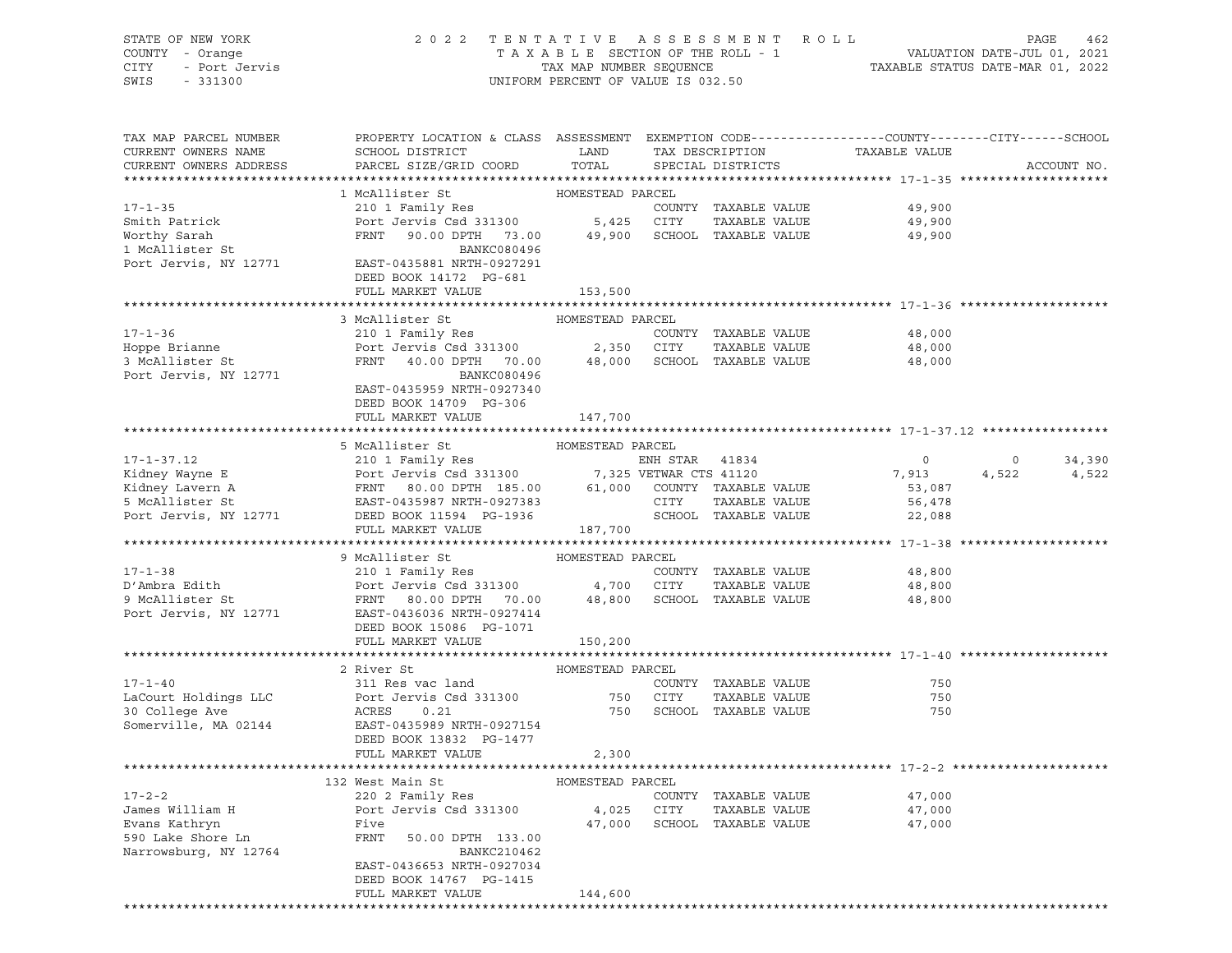# STATE OF NEW YORK 2 0 2 2 T E N T A T I V E A S S E S S M E N T R O L L PAGE 463 COUNTY - Orange T A X A B L E SECTION OF THE ROLL - 1 VALUATION DATE-JUL 01, 2021 CITY - Port Jervis TAX MAP NUMBER SEQUENCE TAXABLE STATUS DATE-MAR 01, 2022

| TAX MAP PARCEL NUMBER<br>CURRENT OWNERS NAME<br>CURRENT OWNERS ADDRESS   | PROPERTY LOCATION & CLASS ASSESSMENT EXEMPTION CODE----------------COUNTY-------CITY------SCHOOL<br>SCHOOL DISTRICT LAND<br>PARCEL SIZE/GRID COORD TOTAL                                                                                                                                |                             | TAX DESCRIPTION<br>SPECIAL DISTRICTS  | TAXABLE VALUE                                 | ACCOUNT NO. |
|--------------------------------------------------------------------------|-----------------------------------------------------------------------------------------------------------------------------------------------------------------------------------------------------------------------------------------------------------------------------------------|-----------------------------|---------------------------------------|-----------------------------------------------|-------------|
|                                                                          |                                                                                                                                                                                                                                                                                         |                             |                                       |                                               |             |
|                                                                          | 17-2-3.1<br>SSS Realty LLC<br>SSS Realty LLC<br>220 2 Family Res<br>PODE Jervis Csd 331300<br>220 2 Family Res<br>PODE TO A 250<br>4,500 CITY<br>4,500 CITY<br>220 2 Family Res<br>220 2 Family Res<br>220 2 Family Res<br>220 2 Family Res<br>220 2 Fam<br>DEED BOOK 13923 PG-1294     | HOMESTEAD PARCEL            |                                       | 58,250<br>58,250<br>58,250                    |             |
|                                                                          | FULL MARKET VALUE 179,200                                                                                                                                                                                                                                                               |                             |                                       |                                               |             |
|                                                                          |                                                                                                                                                                                                                                                                                         |                             |                                       |                                               |             |
| $17 - 2 - 4.1$                                                           | 1 New St<br>210 1 Family Res<br>SSS Realty (NY) LLC<br>SSS Realty (NY) LLC<br>10 Stella St<br>Matamoras, PA 18336<br>Matamoras, PA 18336<br>SCHOOL TAXABLE VALUE<br>Matamoras, PA 18336<br>DEED BOOK 13536<br>PEED BOOK 13536<br>PG-996                                                 | HOMESTEAD PARCEL            | COUNTY TAXABLE VALUE<br>TAXABLE VALUE | 50,000<br>50,000<br>50,000                    |             |
|                                                                          | FULL MARKET VALUE                                                                                                                                                                                                                                                                       | 153,800                     |                                       |                                               |             |
|                                                                          |                                                                                                                                                                                                                                                                                         |                             |                                       |                                               |             |
|                                                                          | 3 New St                                                                                                                                                                                                                                                                                | HOMESTEAD PARCEL            |                                       |                                               |             |
| $17 - 2 - 5$<br>Entwistle Sabrina<br>973 Hill Ave<br>Pine Bush, NY 12566 | BANKC130015<br>EAST-0436760 NRTH-0926961                                                                                                                                                                                                                                                |                             |                                       | 49,000<br>49,000<br>49,000                    |             |
|                                                                          | DEED BOOK 12385 PG-1691<br>FULL MARKET VALUE                                                                                                                                                                                                                                            | 150,800                     |                                       |                                               |             |
|                                                                          |                                                                                                                                                                                                                                                                                         |                             |                                       |                                               |             |
|                                                                          | 5 New St<br>210 1 Family Res<br>Evers Nancy<br>Evers Nancy<br>Evers Nancy<br>210 1 Family Res<br>Port Jervis Csd 331300<br>54,000<br>210 1 Family Res<br>210 1 Family Res<br>210 1 Family Res<br>210 21 Family Res<br>210 21 Family Res<br>24,000<br>3,900<br>DEED BOOK 14353 PG-1583   |                             |                                       |                                               |             |
|                                                                          | FULL MARKET VALUE                                                                                                                                                                                                                                                                       | 166,200                     |                                       |                                               |             |
|                                                                          |                                                                                                                                                                                                                                                                                         |                             |                                       |                                               |             |
| Spring Valley, NY 10977                                                  | 7 New St<br>BANKC080355<br>EAST-0436858 NRTH-0926910<br>DEED BOOK 14692 PG-1180                                                                                                                                                                                                         | HOMESTEAD PARCEL            |                                       | 40,200<br>40,200<br>40,200                    |             |
|                                                                          | FULL MARKET VALUE                                                                                                                                                                                                                                                                       | 123,700                     |                                       |                                               |             |
|                                                                          |                                                                                                                                                                                                                                                                                         |                             |                                       | ****************************** 17-2-8 ******* |             |
|                                                                          | 9 New St<br>17-2-8 COUNTY TAXABLE VALUE<br>Port Jervis Group LLC Port Jervis Csd 331300 3,450 CITY TAXABLE VALUE<br>4 Homelawn Ct FRNT 50.00 DPTH 85.00 54,500 SCHOOL TAXABLE VALUE<br>Spring Valley, NY 10977 EAST-0436865 NRTH-0926866<br>DEED BOOK 15005 PG-401<br>FULL MARKET VALUE | HOMESTEAD PARCEL<br>167,700 |                                       | 54,500<br>54,500<br>54,500                    |             |
|                                                                          |                                                                                                                                                                                                                                                                                         |                             |                                       |                                               |             |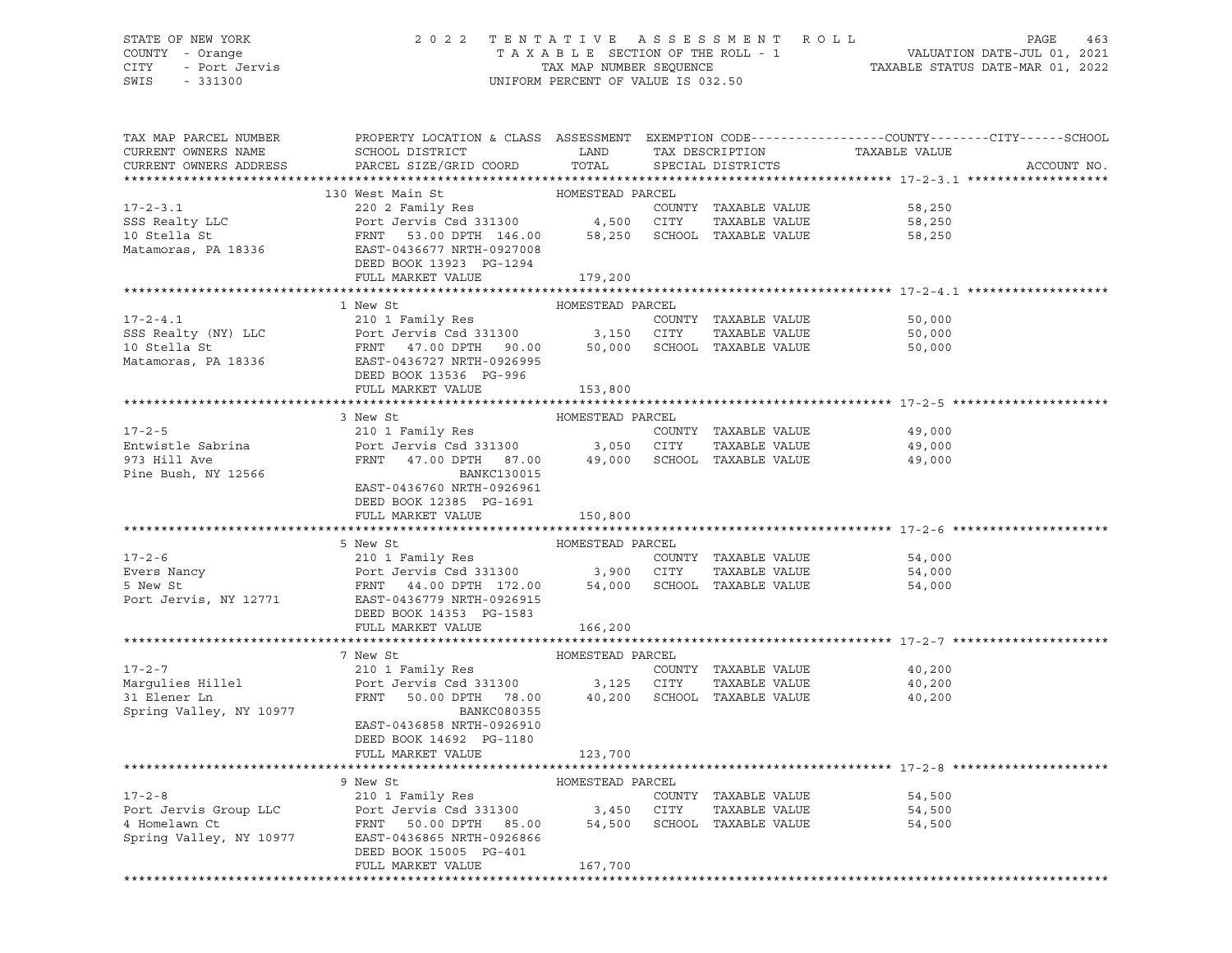# STATE OF NEW YORK 2 0 2 2 T E N T A T I V E A S S E S S M E N T R O L L PAGE 464 COUNTY - Orange T A X A B L E SECTION OF THE ROLL - 1 VALUATION DATE-JUL 01, 2021 CITY - Port Jervis TAX MAP NUMBER SEQUENCE TAXABLE STATUS DATE-MAR 01, 2022

| TAX MAP PARCEL NUMBER<br>CURRENT OWNERS NAME<br>CURRENT OWNERS ADDRESS | PROPERTY LOCATION & CLASS ASSESSMENT EXEMPTION CODE---------------COUNTY-------CITY------SCHOOL<br><b>EXAMPLE SERVICE SERVICE SERVICE SERVICE SERVICE SERVICE SERVICE SERVICE SERVICE SERVICE SERVICE SERVICE SERVICE</b><br>SCHOOL DISTRICT<br>PARCEL SIZE/GRID COORD | TOTAL            | TAX DESCRIPTION<br>SPECIAL DISTRICTS | TAXABLE VALUE | ACCOUNT NO. |
|------------------------------------------------------------------------|------------------------------------------------------------------------------------------------------------------------------------------------------------------------------------------------------------------------------------------------------------------------|------------------|--------------------------------------|---------------|-------------|
|                                                                        |                                                                                                                                                                                                                                                                        |                  |                                      |               |             |
|                                                                        | 15 New St                                                                                                                                                                                                                                                              | HOMESTEAD PARCEL |                                      |               |             |
| $17 - 2 - 9$                                                           | 220 2 Family Res                                                                                                                                                                                                                                                       |                  | COUNTY TAXABLE VALUE                 | 41,300        |             |
|                                                                        |                                                                                                                                                                                                                                                                        |                  | TAXABLE VALUE                        | 41,300        |             |
|                                                                        | Meridian Mngmnt Assoc LLC<br>107 Stage Rd Apt 1 FRNT 51.00 DPTH 81.00 41,300 SCHOC<br>Monroe, NY 10950 EAST-0436922 NRTH-0926835                                                                                                                                       |                  | 41,300 SCHOOL TAXABLE VALUE          | 41,300        |             |
|                                                                        |                                                                                                                                                                                                                                                                        |                  |                                      |               |             |
|                                                                        | DEED BOOK 13446 PG-1023                                                                                                                                                                                                                                                |                  |                                      |               |             |
|                                                                        | FULL MARKET VALUE                                                                                                                                                                                                                                                      | 127,100          |                                      |               |             |
|                                                                        | 17 Union St                                                                                                                                                                                                                                                            |                  |                                      |               |             |
| 17-2-10                                                                | 210 1 Family Res                                                                                                                                                                                                                                                       | HOMESTEAD PARCEL | COUNTY TAXABLE VALUE                 | 43,000        |             |
| Ciardullo Richard                                                      | Port Jervis Csd 331300 6,800 CITY                                                                                                                                                                                                                                      |                  | TAXABLE VALUE                        | 43,000        |             |
| 2465 Hemlock Farms                                                     | FRNT 97.00 DPTH 96.00 43,000 SCHOOL TAXABLE VALUE                                                                                                                                                                                                                      |                  |                                      | 43,000        |             |
| Lords Valley, PA 18428                                                 | BANKC230070                                                                                                                                                                                                                                                            |                  |                                      |               |             |
|                                                                        | EAST-0436839 NRTH-0926813                                                                                                                                                                                                                                              |                  |                                      |               |             |
|                                                                        | DEED BOOK 11314 PG-277                                                                                                                                                                                                                                                 |                  |                                      |               |             |
|                                                                        | FULL MARKET VALUE                                                                                                                                                                                                                                                      | 132,300          |                                      |               |             |
|                                                                        |                                                                                                                                                                                                                                                                        |                  |                                      |               |             |
|                                                                        | 10 Union St                                                                                                                                                                                                                                                            | HOMESTEAD PARCEL |                                      |               |             |
| $17 - 2 - 12$                                                          | 311 Res vac land                                                                                                                                                                                                                                                       |                  | COUNTY TAXABLE VALUE                 | 1,850         |             |
| Bhasathiti Suvitthaya                                                  | Port Jervis Csd 331300                                                                                                                                                                                                                                                 | 1,850 CITY       | TAXABLE VALUE                        | 1,850         |             |
| Bhasathiti Wantana                                                     | Five                                                                                                                                                                                                                                                                   |                  | 1,850 SCHOOL TAXABLE VALUE           | 1,850         |             |
| 8 New Florida Ave                                                      | FRNT<br>30.00 DPTH 77.00                                                                                                                                                                                                                                               |                  |                                      |               |             |
| Beverly Hills, FL 34465                                                | <b>BANKC020537</b>                                                                                                                                                                                                                                                     |                  |                                      |               |             |
|                                                                        | EAST-0436721 NRTH-0926930                                                                                                                                                                                                                                              |                  |                                      |               |             |
|                                                                        | DEED BOOK 11932 PG-1139                                                                                                                                                                                                                                                |                  |                                      |               |             |
|                                                                        | FULL MARKET VALUE                                                                                                                                                                                                                                                      | 5,700            |                                      |               |             |
|                                                                        |                                                                                                                                                                                                                                                                        |                  |                                      |               |             |
|                                                                        | 8 Union St                                                                                                                                                                                                                                                             | HOMESTEAD PARCEL |                                      |               |             |
| $17 - 2 - 13$                                                          | 210 1 Family Res                                                                                                                                                                                                                                                       |                  | COUNTY TAXABLE VALUE                 | 45,000        |             |
| Bhasathiti Suvitthaya                                                  | Port Jervis Csd 331300 2,300 CITY                                                                                                                                                                                                                                      |                  | TAXABLE VALUE                        | 45,000        |             |
| Bhasathiti Wantana<br>8 New Florida Ave                                | FRNT 40.00 DPTH 67.00 45,000 SCHOOL TAXABLE VALUE                                                                                                                                                                                                                      |                  |                                      | 45,000        |             |
| Beverly Hills, FL 34465                                                | BANKC020537<br>EAST-0436694 NRTH-0926955                                                                                                                                                                                                                               |                  |                                      |               |             |
|                                                                        | DEED BOOK 11932 PG-1139                                                                                                                                                                                                                                                |                  |                                      |               |             |
|                                                                        | FULL MARKET VALUE                                                                                                                                                                                                                                                      | 138,500          |                                      |               |             |
|                                                                        |                                                                                                                                                                                                                                                                        |                  |                                      |               |             |
|                                                                        | 38 Railroad Cir                                                                                                                                                                                                                                                        | HOMESTEAD PARCEL |                                      |               |             |
| $17 - 3 - 3.2$                                                         | 210 1 Family Res                                                                                                                                                                                                                                                       |                  | COUNTY TAXABLE VALUE                 | 45,400        |             |
| Fromowitz Mayer                                                        | Port Jervis Csd 331300 5,600 CITY                                                                                                                                                                                                                                      |                  | TAXABLE VALUE                        | 45,400        |             |
| 30 Bush Ln                                                             | FRNT 100.00 DPTH 65.00                                                                                                                                                                                                                                                 | 45,400           | SCHOOL TAXABLE VALUE                 | 45,400        |             |
| Spring Valley, NY 10977                                                | EAST-0437515 NRTH-0927060                                                                                                                                                                                                                                              |                  |                                      |               |             |
|                                                                        | DEED BOOK 15211 PG-85                                                                                                                                                                                                                                                  |                  |                                      |               |             |
| PRIOR OWNER ON 3/01/2022                                               | FULL MARKET VALUE                                                                                                                                                                                                                                                      | 139,700          |                                      |               |             |
| Fromowitz Mayer                                                        |                                                                                                                                                                                                                                                                        |                  |                                      |               |             |
|                                                                        |                                                                                                                                                                                                                                                                        |                  |                                      |               |             |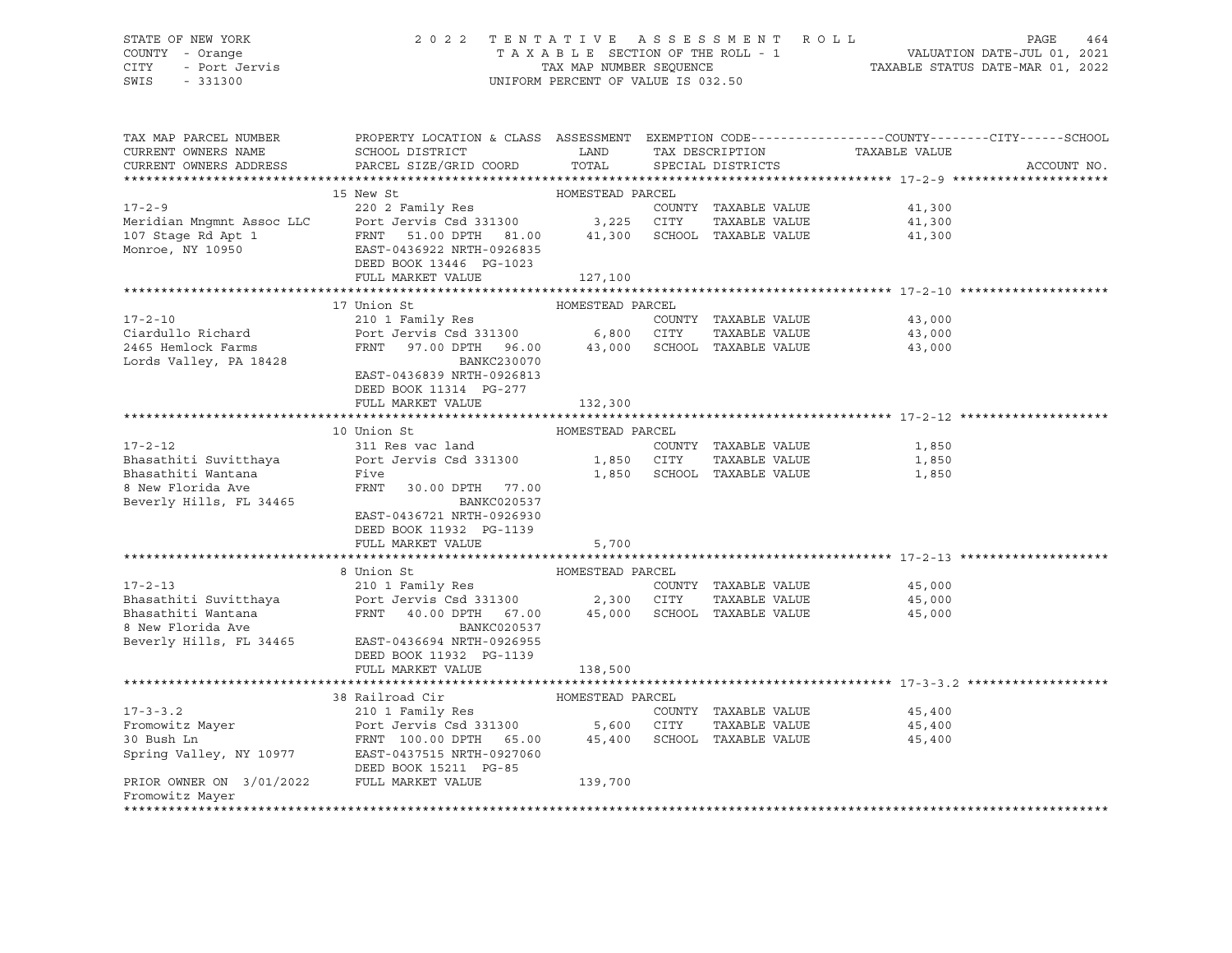| STATE OF NEW YORK<br>r<br>- Orange<br>- Port Jervis<br>COUNTY - Orange<br>CITY<br>SWIS<br>$-331300$                                                                                                                                           | 2022 TENTATIVE ASSESSMENT ROLL                                                                                                                     | UNIFORM PERCENT OF VALUE IS 032.50 |                                      | TAXABLE SECTION OF THE ROLL - 1<br>TAXABLE SECTION OF THE ROLL - 1<br>TAXABLE STATUS DATE-MAR 01, 2022 | PAGE     | 465         |
|-----------------------------------------------------------------------------------------------------------------------------------------------------------------------------------------------------------------------------------------------|----------------------------------------------------------------------------------------------------------------------------------------------------|------------------------------------|--------------------------------------|--------------------------------------------------------------------------------------------------------|----------|-------------|
| TAX MAP PARCEL NUMBER<br>CURRENT OWNERS NAME<br>CURRENT OWNERS ADDRESS                                                                                                                                                                        | PROPERTY LOCATION & CLASS ASSESSMENT EXEMPTION CODE----------------COUNTY-------CITY------SCHOOL<br>SCHOOL DISTRICT LAND<br>PARCEL SIZE/GRID COORD | TOTAL                              | TAX DESCRIPTION<br>SPECIAL DISTRICTS | TAXABLE VALUE                                                                                          |          | ACCOUNT NO. |
|                                                                                                                                                                                                                                               |                                                                                                                                                    |                                    |                                      |                                                                                                        |          |             |
|                                                                                                                                                                                                                                               | 36 Railroad Cir                                                                                                                                    | HOMESTEAD PARCEL                   |                                      |                                                                                                        |          |             |
| $17 - 3 - 4$                                                                                                                                                                                                                                  |                                                                                                                                                    |                                    | COUNTY TAXABLE VALUE                 | 42,200                                                                                                 |          |             |
| McGuire William                                                                                                                                                                                                                               |                                                                                                                                                    |                                    | TAXABLE VALUE                        | 42,200                                                                                                 |          |             |
| Ford Christopher                                                                                                                                                                                                                              | FRNT 50.00 DPTH 80.00 42,200 SCHOOL TAXABLE VALUE                                                                                                  |                                    |                                      | 42,200                                                                                                 |          |             |
| C/o McGuire Ford Realty Inc                                                                                                                                                                                                                   | BANKC190321                                                                                                                                        |                                    |                                      |                                                                                                        |          |             |
| PO Box 436                                                                                                                                                                                                                                    | EAST-0437210 NRTH-0927042                                                                                                                          |                                    |                                      |                                                                                                        |          |             |
| Stony Point, NY 10980                                                                                                                                                                                                                         | DEED BOOK 12612 PG-1765                                                                                                                            |                                    |                                      |                                                                                                        |          |             |
|                                                                                                                                                                                                                                               | FULL MARKET VALUE                                                                                                                                  | 129,800                            |                                      |                                                                                                        |          |             |
|                                                                                                                                                                                                                                               |                                                                                                                                                    |                                    |                                      |                                                                                                        |          |             |
|                                                                                                                                                                                                                                               |                                                                                                                                                    |                                    |                                      | 41,000                                                                                                 |          |             |
|                                                                                                                                                                                                                                               |                                                                                                                                                    |                                    |                                      | 41,000                                                                                                 |          |             |
|                                                                                                                                                                                                                                               | FRNT 50.00 DPTH 109.00 41,000 SCHOOL TAXABLE VALUE 41,000                                                                                          |                                    |                                      |                                                                                                        |          |             |
|                                                                                                                                                                                                                                               |                                                                                                                                                    |                                    |                                      |                                                                                                        |          |             |
| Port Jervis, NY 12771 EAST-0437193 NRTH-0926985                                                                                                                                                                                               |                                                                                                                                                    |                                    |                                      |                                                                                                        |          |             |
|                                                                                                                                                                                                                                               | DEED BOOK 13915 PG-1164                                                                                                                            |                                    |                                      |                                                                                                        |          |             |
|                                                                                                                                                                                                                                               | FULL MARKET VALUE                                                                                                                                  | 126,200                            |                                      |                                                                                                        |          |             |
|                                                                                                                                                                                                                                               |                                                                                                                                                    |                                    |                                      |                                                                                                        |          |             |
|                                                                                                                                                                                                                                               | 32 Railroad Cir                                                                                                                                    | HOMESTEAD PARCEL                   |                                      |                                                                                                        |          |             |
| $17 - 3 - 6$                                                                                                                                                                                                                                  | 210 1 Family Res                                                                                                                                   |                                    | COUNTY TAXABLE VALUE                 | 44,000                                                                                                 |          |             |
| Valdez Argenis<br>32 Railroad Cir<br>-                                                                                                                                                                                                        | Port Jervis Csd 331300 3,500 CITY TAXABLE VALUE<br>FRNT 50.00 DPTH 100.00 44,000 SCHOOL TAXABLE VALUE                                              |                                    |                                      | 44,000                                                                                                 |          |             |
|                                                                                                                                                                                                                                               |                                                                                                                                                    |                                    |                                      | 44,000                                                                                                 |          |             |
| Port Jervis, NY 12771                                                                                                                                                                                                                         | BANKC030614                                                                                                                                        |                                    |                                      |                                                                                                        |          |             |
|                                                                                                                                                                                                                                               | EAST-0437150 NRTH-0926971<br>DEED BOOK 14382 PG-636                                                                                                |                                    |                                      |                                                                                                        |          |             |
|                                                                                                                                                                                                                                               | FULL MARKET VALUE                                                                                                                                  | 135,400                            |                                      |                                                                                                        |          |             |
|                                                                                                                                                                                                                                               |                                                                                                                                                    |                                    |                                      |                                                                                                        |          |             |
|                                                                                                                                                                                                                                               | 30 Railroad Cir                                                                                                                                    | HOMESTEAD PARCEL                   |                                      |                                                                                                        |          |             |
| Meyer George<br>Meyer George 210 1 Family Res<br>Meyer Gloria Ann<br>Meyer Gloria Ann<br>Meyer Gloria Ann<br>RES 2000 28,000 COUNTY TAXABLE VALUE<br>Attn: Msgt George Meyer<br>EAST-0437103 NRTH-0926956 CITY TAXABLE VALUE<br>28,000 COUNTY |                                                                                                                                                    |                                    |                                      | 7,000                                                                                                  | 7,000    | 7,000       |
|                                                                                                                                                                                                                                               |                                                                                                                                                    |                                    |                                      | $\overline{0}$                                                                                         | $\sim$ 0 | 21,000      |
|                                                                                                                                                                                                                                               |                                                                                                                                                    |                                    |                                      | 21,000                                                                                                 |          |             |
|                                                                                                                                                                                                                                               |                                                                                                                                                    |                                    |                                      | 21,000                                                                                                 |          |             |
|                                                                                                                                                                                                                                               |                                                                                                                                                    |                                    | SCHOOL TAXABLE VALUE                 | $\Omega$                                                                                               |          |             |
|                                                                                                                                                                                                                                               |                                                                                                                                                    |                                    |                                      |                                                                                                        |          |             |
|                                                                                                                                                                                                                                               |                                                                                                                                                    |                                    |                                      |                                                                                                        |          |             |
|                                                                                                                                                                                                                                               | 8 New St                                                                                                                                           | HOMESTEAD PARCEL                   |                                      |                                                                                                        |          |             |
| $17 - 3 - 8.2$                                                                                                                                                                                                                                | 220 2 Family Res                                                                                                                                   |                                    | COUNTY TAXABLE VALUE                 | 52,000                                                                                                 |          |             |
| Smalls James N                                                                                                                                                                                                                                | Port Jervis Csd 331300 7,325 CITY TAXABLE VALUE<br>FRNT 91.00 DPTH 131.00 52,000 SCHOOL TAXABLE VALUE                                              |                                    |                                      | 52,000                                                                                                 |          |             |
| 8 New St                                                                                                                                                                                                                                      |                                                                                                                                                    |                                    |                                      | 52,000                                                                                                 |          |             |
| Port Jervis, NY 12771                                                                                                                                                                                                                         | BANKC160113                                                                                                                                        |                                    |                                      |                                                                                                        |          |             |
|                                                                                                                                                                                                                                               | EAST-0436960 NRTH-0926995<br>DEED BOOK 14380 PG-529                                                                                                |                                    |                                      |                                                                                                        |          |             |
|                                                                                                                                                                                                                                               | FULL MARKET VALUE                                                                                                                                  | 160,000                            |                                      |                                                                                                        |          |             |
|                                                                                                                                                                                                                                               |                                                                                                                                                    |                                    |                                      |                                                                                                        |          |             |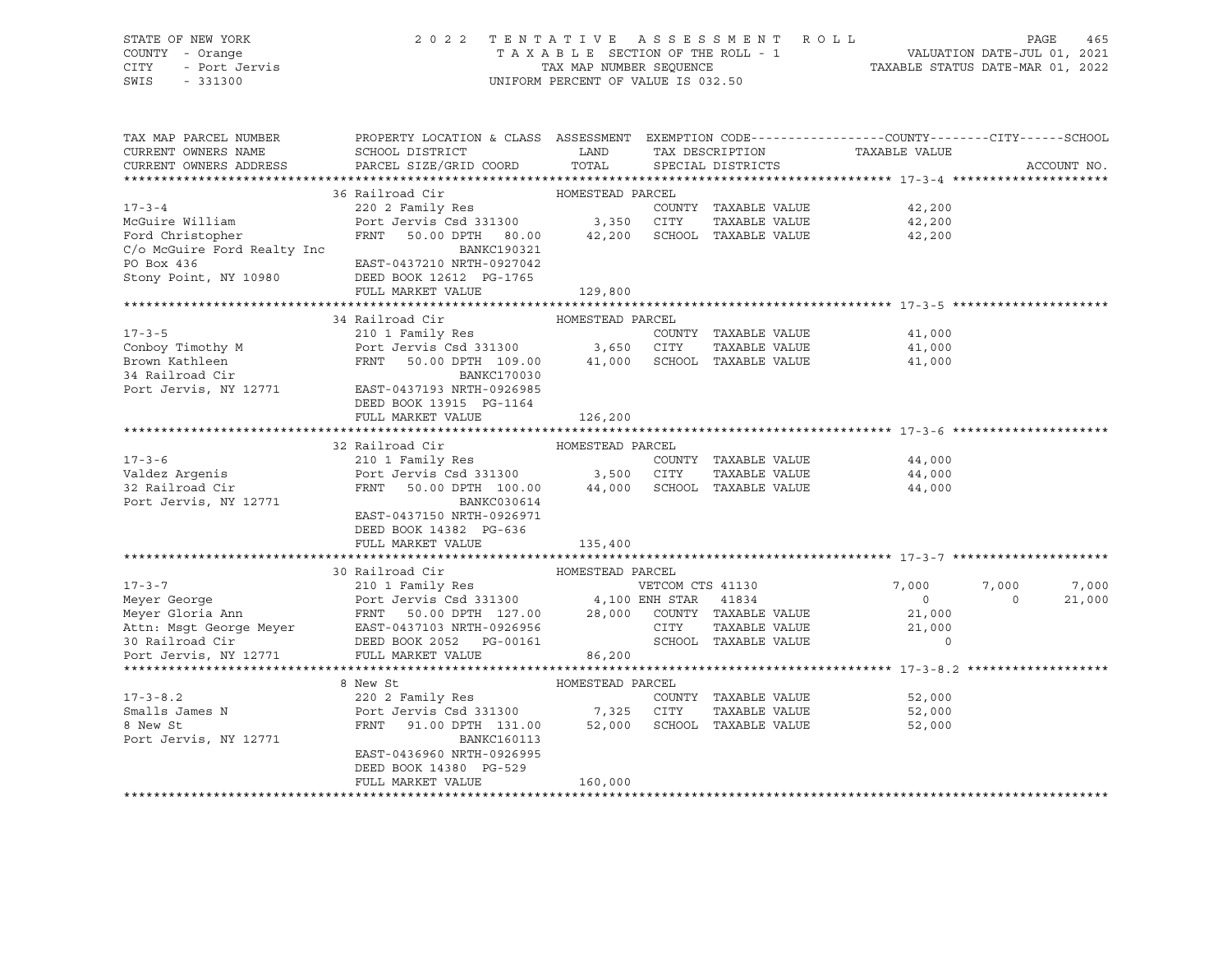| STATE OF NEW YORK<br>COUNTY<br>- Orange<br>CITY<br>- Port Jervis<br>SWIS<br>$-331300$                                                                                                                                                    | 2 0 2 2                                                                                                                   | TAX MAP NUMBER SEQUENCE<br>UNIFORM PERCENT OF VALUE IS 032.50                                             | TENTATIVE ASSESSMENT ROLL             | T A X A B L E SECTION OF THE ROLL - 1 VALUATION DATE-JUL 01, 2021<br>TAXABLE STATUS DATE-MAR 01, 2022 | PAGE<br>466 |
|------------------------------------------------------------------------------------------------------------------------------------------------------------------------------------------------------------------------------------------|---------------------------------------------------------------------------------------------------------------------------|-----------------------------------------------------------------------------------------------------------|---------------------------------------|-------------------------------------------------------------------------------------------------------|-------------|
| TAX MAP PARCEL NUMBER THE PROPERTY LOCATION & CLASS ASSESSMENT EXEMPTION CODE--------------COUNTY-------CITY------SCHOOL<br>CURRENT OWNERS NAME SCHOOL DISTRICT<br>CURRENT OWNERS ADDRESS PARCEL SIZE/GRID COORD TOTAL SPECIAL DISTRICTS |                                                                                                                           | <b>EXAMPLE THE STATE OF STATE OF STATE OF STATE OF STATE OF STATE OF STATE OF STATE OF STATE OF STATE</b> |                                       | TAX DESCRIPTION TAXABLE VALUE                                                                         | ACCOUNT NO. |
|                                                                                                                                                                                                                                          |                                                                                                                           |                                                                                                           |                                       |                                                                                                       |             |
| $17 - 3 - 9$<br>Port Jervis, NY 12771 EAST-0437042 NRTH-0926922                                                                                                                                                                          | HOMESTEAD PARCEL<br>16 New St<br>210 1 Family Res<br>DEED BOOK 15010 PG-825<br>FULL MARKET VALUE                          | 179,500                                                                                                   | COUNTY TAXABLE VALUE<br>TAXABLE VALUE | 58,350<br>58,350<br>58,350                                                                            |             |
|                                                                                                                                                                                                                                          |                                                                                                                           |                                                                                                           |                                       |                                                                                                       |             |
| $17 - 4 - 2.1$<br>Port Jervis Laboratories, Inc Port Jervis Csd 331300 10,550 CITY<br>d/b/a kdc / one - Port Jervis Lumber & King St<br>Accounts Payable Dept<br>PO Box 1111<br>Port Jervis, NY 12771 DEED BOOK 4700 PG-114              | 2-16 West King St NON-HOMESTEAD PARCEL<br>710 Manufacture<br>ACRES 1.30<br>EAST-0437891 NRTH-0926063<br>FULL MARKET VALUE | 1278,500                                                                                                  | 415,500 SCHOOL TAXABLE VALUE          | COUNTY TAXABLE VALUE 415,500<br>TAXABLE VALUE 415,500<br>415,500                                      |             |

|                                                                                                                                                                                                                                                                            | 20 West King St NON-HOMESTEAD PARCEL |         |                      |                               |  |
|----------------------------------------------------------------------------------------------------------------------------------------------------------------------------------------------------------------------------------------------------------------------------|--------------------------------------|---------|----------------------|-------------------------------|--|
| 17-4-2.2 710 Manufacture                                                                                                                                                                                                                                                   |                                      |         |                      | COUNTY TAXABLE VALUE 1350,200 |  |
| Port Jervis Laboratories, Inc Port Jervis Csd 331300 54,750 CITY TAXABLE VALUE                                                                                                                                                                                             |                                      |         |                      | 1350,200                      |  |
| d/b/a kdc / one - Port Jervis ACRES 3.90 1350,200 SCHOOL TAXABLE VALUE                                                                                                                                                                                                     |                                      |         |                      | 1350,200                      |  |
| Accounts Payable Dept EAST-0437826 NRTH-0926336                                                                                                                                                                                                                            |                                      |         |                      |                               |  |
| PO Box 1111 DEED BOOK 1915 PG-00509                                                                                                                                                                                                                                        |                                      |         |                      |                               |  |
| Port Jervis, NY 12771 FULL MARKET VALUE 4154,500                                                                                                                                                                                                                           |                                      |         |                      |                               |  |
|                                                                                                                                                                                                                                                                            |                                      |         |                      |                               |  |
|                                                                                                                                                                                                                                                                            | 16 Lumber St<br>HOMESTEAD PARCEL     |         |                      |                               |  |
| 17-4-5.1 210 1 Family Res<br>Wildeman David 20 0 Family Res<br>26,600<br>26,600<br>26,600<br>26,600<br>26,600<br>26,600<br>26,600<br>26,600<br>26,600<br>26,600<br>26,600<br>26,600<br>26,600<br>26,600<br>26,600<br>26,600<br>26,600<br>26,600<br>26,600<br>26,600<br>26, |                                      |         |                      |                               |  |
|                                                                                                                                                                                                                                                                            |                                      |         |                      |                               |  |
|                                                                                                                                                                                                                                                                            |                                      |         |                      |                               |  |
|                                                                                                                                                                                                                                                                            |                                      |         |                      |                               |  |
|                                                                                                                                                                                                                                                                            | DEED BOOK 13982 PG-1436              |         |                      |                               |  |
|                                                                                                                                                                                                                                                                            | FULL MARKET VALUE 81,800             |         |                      |                               |  |
|                                                                                                                                                                                                                                                                            |                                      |         |                      |                               |  |
|                                                                                                                                                                                                                                                                            | 12 Lumber St<br>HOMESTEAD PARCEL     |         |                      |                               |  |
| 17-4-5.2 210 1 Family Res                                                                                                                                                                                                                                                  |                                      |         | COUNTY TAXABLE VALUE | 50,500                        |  |
|                                                                                                                                                                                                                                                                            |                                      |         |                      | TAXABLE VALUE 50,500          |  |
|                                                                                                                                                                                                                                                                            |                                      |         |                      | 50,500                        |  |
| Port Jervis, NY 12771                                                                                                                                                                                                                                                      | BANKC210009                          |         |                      |                               |  |
|                                                                                                                                                                                                                                                                            | EAST-0437797 NRTH-0925810            |         |                      |                               |  |
|                                                                                                                                                                                                                                                                            | DEED BOOK 14136 PG-440               |         |                      |                               |  |
|                                                                                                                                                                                                                                                                            | FULL MARKET VALUE                    | 155,400 |                      |                               |  |

# \*\*\*\*\*\*\*\*\*\*\*\*\*\*\*\*\*\*\*\*\*\*\*\*\*\*\*\*\*\*\*\*\*\*\*\*\*\*\*\*\*\*\*\*\*\*\*\*\*\*\*\*\*\*\*\*\*\*\*\*\*\*\*\*\*\*\*\*\*\*\*\*\*\*\*\*\*\*\*\*\*\*\*\*\*\*\*\*\*\*\*\*\*\*\*\*\*\*\*\*\*\*\*\*\*\*\*\*\*\*\*\*\*\*\*\*\*\*\*\*\*\*\*\*\*\*\*\*\*\*\*\*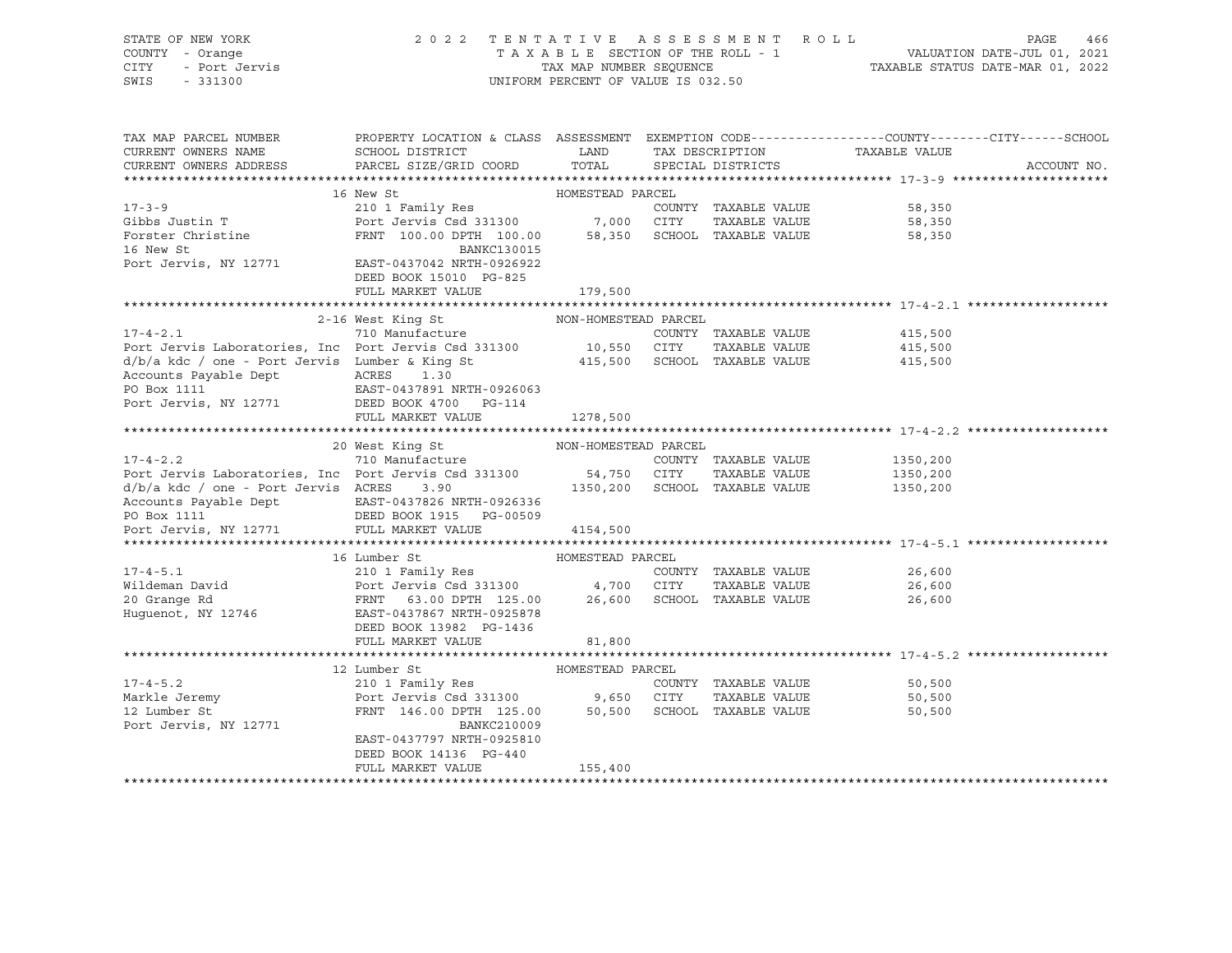# STATE OF NEW YORK 2 0 2 2 T E N T A T I V E A S S E S S M E N T R O L L PAGE 467 COUNTY - Orange T A X A B L E SECTION OF THE ROLL - 1 VALUATION DATE-JUL 01, 2021 CITY - Port Jervis TAX MAP NUMBER SEQUENCE TAXABLE STATUS DATE-MAR 01, 2022

| TAX MAP PARCEL NUMBER<br>CURRENT OWNERS NAME<br>CURRENT OWNERS ADDRESS | PROPERTY LOCATION & CLASS ASSESSMENT EXEMPTION CODE----------------COUNTY-------CITY------SCHOOL<br>SCHOOL DISTRICT<br>PARCEL SIZE/GRID COORD | LAND<br>TOTAL        |                | TAX DESCRIPTION<br>SPECIAL DISTRICTS         | TAXABLE VALUE    |          | ACCOUNT NO. |
|------------------------------------------------------------------------|-----------------------------------------------------------------------------------------------------------------------------------------------|----------------------|----------------|----------------------------------------------|------------------|----------|-------------|
|                                                                        |                                                                                                                                               |                      |                |                                              |                  |          |             |
|                                                                        | 8 Lumber St                                                                                                                                   | HOMESTEAD PARCEL     |                |                                              |                  |          |             |
| $17 - 4 - 5.3$                                                         | 210 1 Family Res                                                                                                                              |                      | BAS STAR 41854 |                                              | $\overline{0}$   | $\Omega$ | 13,770      |
| Gonzalez Julio                                                         | Port Jervis Csd 331300 9,350 COUNTY TAXABLE VALUE                                                                                             |                      |                |                                              | 38,750           |          |             |
| 8 Lumber St                                                            | FRNT 138.00 DPTH 125.00 38,750 CITY                                                                                                           |                      |                | TAXABLE VALUE                                | 38,750           |          |             |
| Port Jervis, NY 12771                                                  | EAST-0437692 NRTH-0925715                                                                                                                     |                      |                | SCHOOL TAXABLE VALUE                         | 24,980           |          |             |
|                                                                        | DEED BOOK 12541 PG-51                                                                                                                         |                      |                |                                              |                  |          |             |
|                                                                        | FULL MARKET VALUE                                                                                                                             | 119,200              |                |                                              |                  |          |             |
|                                                                        |                                                                                                                                               |                      |                |                                              |                  |          |             |
|                                                                        | 4 Lumber St                                                                                                                                   | HOMESTEAD PARCEL     |                |                                              |                  |          |             |
| $17 - 4 - 5.4$                                                         | 311 Res vac land                                                                                                                              |                      |                | COUNTY TAXABLE VALUE                         | 4,850            |          |             |
| Hubbard Roseann T                                                      |                                                                                                                                               |                      |                | TAXABLE VALUE                                | 4,850            |          |             |
| Ryan Patrick<br>$\frac{11}{2}$ $\frac{1}{2}$                           |                                                                                                                                               |                      |                | 4,850 SCHOOL TAXABLE VALUE                   | 4,850            |          |             |
| 15 King St                                                             |                                                                                                                                               |                      |                |                                              |                  |          |             |
| Port Jervis, NY 12771                                                  | Port Jervis Csd 331300 4,850 CITY<br>FRNT 201.00 DPTH 125.00 4,850 SCHOOL<br>EAST-0437607 NRTH-0925634                                        |                      |                |                                              |                  |          |             |
|                                                                        | FULL MARKET VALUE                                                                                                                             | 14,900               |                |                                              |                  |          |             |
|                                                                        |                                                                                                                                               |                      |                |                                              |                  |          |             |
|                                                                        | 30-40 West King St                                                                                                                            | NON-HOMESTEAD PARCEL |                |                                              |                  |          |             |
| $17 - 4 - 6$                                                           | 710 Manufacture                                                                                                                               |                      |                | COUNTY TAXABLE VALUE                         | 873,700          |          |             |
| Port Jervis Laboratories, Inc Port Jervis Csd 331300                   |                                                                                                                                               | 14,700 CITY          |                | TAXABLE VALUE                                | 873,700          |          |             |
| d/b/a kdc / one Port Jervis                                            | ACRES<br>3.60                                                                                                                                 |                      |                | 873,700 SCHOOL TAXABLE VALUE                 | 873,700          |          |             |
| Accounts Payable Dept                                                  | EAST-0437659 NRTH-0926653                                                                                                                     |                      |                |                                              |                  |          |             |
| PO Box 1111<br>Port Jervis, NY 12771                                   | DEED BOOK 4700 PG-118                                                                                                                         |                      |                |                                              |                  |          |             |
|                                                                        | FULL MARKET VALUE                                                                                                                             | 2688,300             |                |                                              |                  |          |             |
|                                                                        |                                                                                                                                               |                      |                |                                              |                  |          |             |
| $17 - 4 - 7$                                                           | 20 River Rd                                                                                                                                   | NON-HOMESTEAD PARCEL |                |                                              |                  |          |             |
| Port Jervis Laboratories Inc. Port Jervis Csd 331300 39,000 CITY       | 331 Com vac w/im                                                                                                                              |                      |                | COUNTY TAXABLE VALUE                         | 45,100<br>45,100 |          |             |
| d/b/a kdc / one - Port Jervis ACRES                                    | 3.90                                                                                                                                          |                      |                | TAXABLE VALUE<br>45,100 SCHOOL TAXABLE VALUE |                  |          |             |
|                                                                        |                                                                                                                                               |                      |                |                                              | 45,100           |          |             |
|                                                                        |                                                                                                                                               |                      |                |                                              |                  |          |             |
| Port Jervis, NY 12771                                                  | FULL MARKET VALUE                                                                                                                             | 138,800              |                |                                              |                  |          |             |
|                                                                        |                                                                                                                                               |                      |                |                                              |                  |          |             |
|                                                                        | 3 Ferry St                                                                                                                                    | HOMESTEAD PARCEL     |                |                                              |                  |          |             |
| $17 - 4 - 8$                                                           |                                                                                                                                               |                      |                |                                              | $\overline{0}$   | $\circ$  | 34,390      |
| Tripp Robert C Jr                                                      |                                                                                                                                               |                      |                |                                              | 47,800           |          |             |
|                                                                        |                                                                                                                                               |                      |                | TAXABLE VALUE                                | 47,800           |          |             |
| Port Jervis, NY 12771                                                  | FRNT 81.00 DPTH 113.00 47,800 CITY<br>EAST-0436340 NRTH-0926775 SCHOO<br>EAST-0436340 NRTH-0926775                                            |                      |                | SCHOOL TAXABLE VALUE                         | 13,410           |          |             |
|                                                                        | DEED BOOK 2944 PG-00318                                                                                                                       |                      |                |                                              |                  |          |             |
|                                                                        | FULL MARKET VALUE                                                                                                                             | 147,100              |                |                                              |                  |          |             |
|                                                                        |                                                                                                                                               |                      |                |                                              |                  |          |             |
|                                                                        | 7 Water St                                                                                                                                    | NON-HOMESTEAD PARCEL |                |                                              |                  |          |             |
| $17 - 5 - 1.1$                                                         | 330 Vacant comm                                                                                                                               |                      |                | COUNTY TAXABLE VALUE                         | 17,850           |          |             |
|                                                                        |                                                                                                                                               |                      |                |                                              | 17,850           |          |             |
|                                                                        |                                                                                                                                               |                      |                |                                              | 17,850           |          |             |
|                                                                        |                                                                                                                                               |                      |                |                                              |                  |          |             |
|                                                                        |                                                                                                                                               |                      |                |                                              |                  |          |             |
|                                                                        | FULL MARKET VALUE                                                                                                                             | 54,900               |                |                                              |                  |          |             |
|                                                                        |                                                                                                                                               |                      |                |                                              |                  |          |             |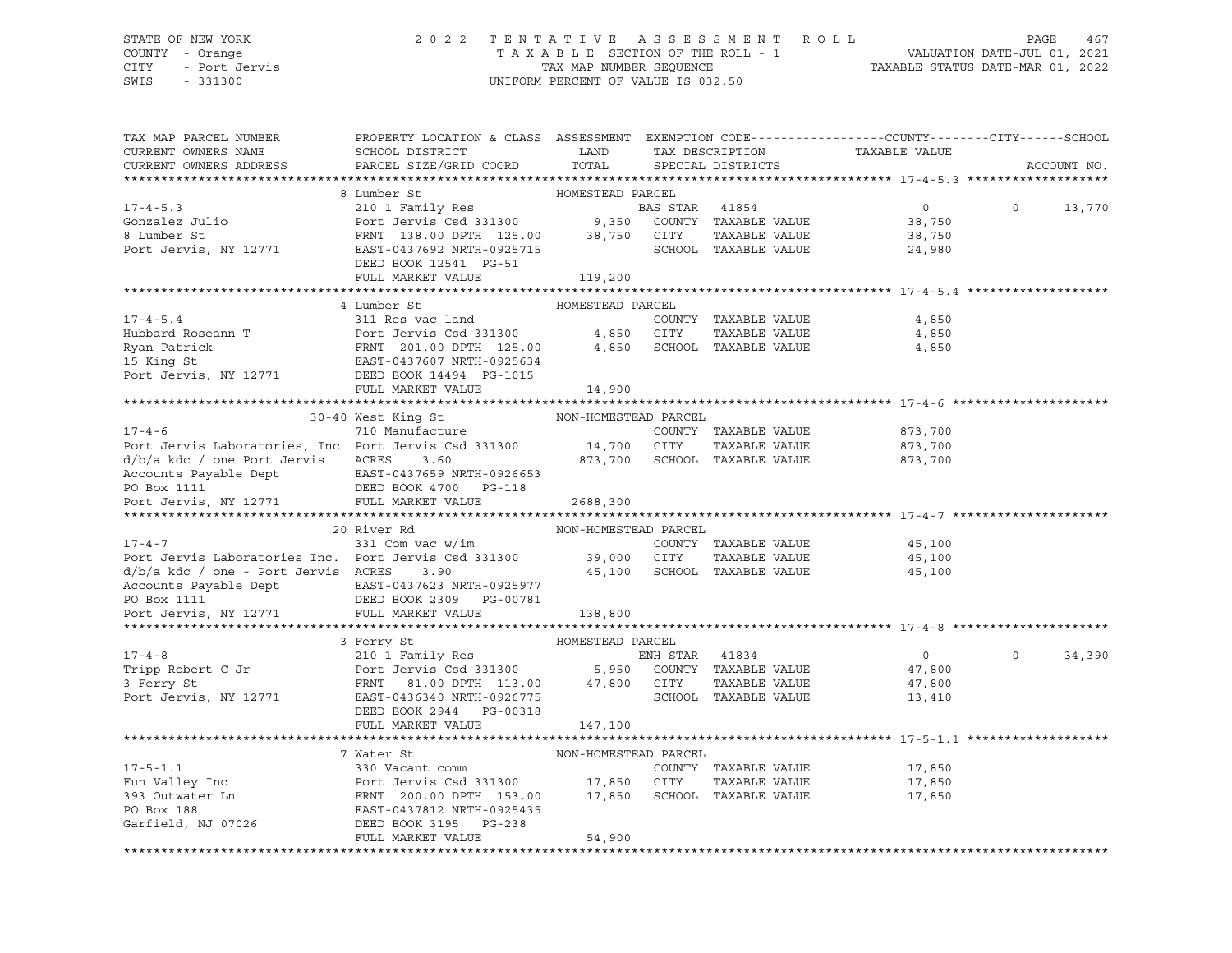| STATE OF NEW YORK<br>COUNTY - Orange<br>- Port Jervis<br>CITY<br>SWIS<br>$-331300$ | 2022 TENTATIVE ASSESSMENT ROLL<br>TAXABLE SECTION OF THE ROLL - 1<br>TAX MAP NUMBER SEOUENCE<br>UNIFORM PERCENT OF VALUE IS 032.50 | PAGE<br>VALUATION DATE-JUL 01, 2021<br>TAXABLE STATUS DATE-MAR 01, 2022 | 468 |
|------------------------------------------------------------------------------------|------------------------------------------------------------------------------------------------------------------------------------|-------------------------------------------------------------------------|-----|
| TAX MAP PARCEL NUMBER                                                              | PROPERTY LOCATION & CLASS ASSESSMENT EXEMPTION CODE----------------COUNTY-------CITY------SCHOOL                                   |                                                                         |     |

| CURRENT OWNERS NAME          | bocht a child<br>SCHOOL DISTRICT                                                                      | .<br>LAND        | 1111111111011001011 | TAX DESCRIPTION             | ~~~ <u>**</u><br>TAXABLE VALUE |                |             |
|------------------------------|-------------------------------------------------------------------------------------------------------|------------------|---------------------|-----------------------------|--------------------------------|----------------|-------------|
| CURRENT OWNERS ADDRESS       | PARCEL SIZE/GRID COORD TOTAL SPECIAL DISTRICTS                                                        |                  |                     |                             |                                |                | ACCOUNT NO. |
|                              |                                                                                                       |                  |                     |                             |                                |                |             |
|                              | 3 King St                                                                                             | HOMESTEAD PARCEL |                     |                             |                                |                |             |
| $17 - 6 - 1$                 | 210 1 Family Res                                                                                      |                  |                     | COUNTY TAXABLE VALUE        | 43,000                         |                |             |
| Chaffee Erin                 | Port Jervis Csd 331300 4,900 CITY                                                                     |                  |                     |                             | TAXABLE VALUE 43,000           |                |             |
| Chaffee Charles<br>3 King St | FRNT 109.00 DPTH 50.00 43,000                                                                         |                  |                     | SCHOOL TAXABLE VALUE        | 43,000                         |                |             |
| 3 King St                    | BANKC030230                                                                                           |                  |                     |                             |                                |                |             |
| Port Jervis, NY 12771        | EAST-0437974 NRTH-0925764                                                                             |                  |                     |                             |                                |                |             |
|                              | DEED BOOK 14876 PG-1701                                                                               |                  |                     |                             |                                |                |             |
|                              | FULL MARKET VALUE                                                                                     | 132,300          |                     |                             |                                |                |             |
|                              |                                                                                                       |                  |                     |                             |                                |                |             |
|                              | 7-9 King St                                                                                           | HOMESTEAD PARCEL |                     |                             |                                |                |             |
| $17 - 6 - 2$                 | 220 2 Family Res                                                                                      |                  |                     | COUNTY TAXABLE VALUE        | 50,000                         |                |             |
|                              |                                                                                                       |                  |                     |                             | 50,000<br>50.000               |                |             |
|                              |                                                                                                       |                  |                     |                             | 50,000                         |                |             |
| Milford, PA 18337            | EAST-0438035 NRTH-0925683                                                                             |                  |                     |                             |                                |                |             |
|                              | DEED BOOK 14901 PG-631                                                                                |                  |                     |                             |                                |                |             |
|                              | FULL MARKET VALUE                                                                                     | 153,800          |                     |                             |                                |                |             |
|                              | 18 Thompson St MOMESTEAD PARCEL                                                                       |                  |                     |                             |                                |                |             |
| $17 - 6 - 3$                 | 220 2 Family Res                                                                                      |                  |                     | COUNTY TAXABLE VALUE        | 45,900                         |                |             |
| Port Jervis Group LLC        |                                                                                                       |                  |                     | TAXABLE VALUE               | 45,900                         |                |             |
| 4 Homelawn Ct                | Port Jervis Csd 331300 3,500 CITY<br>Fifteen 45,900 SCHOC                                             |                  |                     | 45,900 SCHOOL TAXABLE VALUE | 45,900                         |                |             |
| Spring Valley, NY 10977      | FRNT 50.00 DPTH 100.00                                                                                |                  |                     |                             |                                |                |             |
|                              | EAST-0438012 NRTH-0925650                                                                             |                  |                     |                             |                                |                |             |
|                              | DEED BOOK 15005 PG-398                                                                                |                  |                     |                             |                                |                |             |
|                              | FULL MARKET VALUE                                                                                     | 141,200          |                     |                             |                                |                |             |
|                              |                                                                                                       |                  |                     |                             |                                |                |             |
|                              | 14 Thompson St                                                                                        | HOMESTEAD PARCEL |                     |                             |                                |                |             |
| $17 - 6 - 4$                 | 210 I Family Res<br>Port Jervis Csd 331300 5,600 VETCOM CTS 41130                                     |                  |                     |                             | $\overline{0}$                 | $\overline{0}$ | 34,390      |
| Petitti Julio A              |                                                                                                       |                  |                     |                             | 11,425                         | 7,536          | 7,536       |
| Petitti Anna                 | Ten                                                                                                   |                  |                     | 45,700 COUNTY TAXABLE VALUE | 34,275                         |                |             |
| 14 Thompson St               | FRNT 80.00 DPTH 100.00                                                                                |                  | CITY                | TAXABLE VALUE               | 38,164                         |                |             |
| Port Jervis, NY 12771        | EAST-0437974 NRTH-0925610                                                                             |                  |                     | SCHOOL TAXABLE VALUE        | 3,774                          |                |             |
|                              | DEED BOOK 2542 PG-00230                                                                               |                  |                     |                             |                                |                |             |
|                              | FULL MARKET VALUE                                                                                     | 140,600          |                     |                             |                                |                |             |
|                              |                                                                                                       |                  |                     |                             |                                |                |             |
|                              | 10 Thompson St                                                                                        | HOMESTEAD PARCEL |                     |                             |                                |                |             |
| $17 - 6 - 5$                 | 220 2 Family Res                                                                                      |                  |                     |                             | COUNTY TAXABLE VALUE 42,150    |                |             |
| Wai-Bulmer Patricia H        | Port Jervis Csd 331300 4,900 CITY TAXABLE VALUE<br>FRNT 70.00 DPTH 100.00 42,150 SCHOOL TAXABLE VALUE |                  |                     | TAXABLE VALUE               | 42,150                         |                |             |
| 141 Front St Apt 2           |                                                                                                       |                  |                     |                             | 42,150                         |                |             |
| Port Jervis, NY 12771        | EAST-0437909 NRTH-0925551                                                                             |                  |                     |                             |                                |                |             |
|                              | DEED BOOK 5552 PG-299                                                                                 |                  |                     |                             |                                |                |             |
|                              | FULL MARKET VALUE                                                                                     | 129,700          |                     |                             |                                |                |             |
|                              |                                                                                                       |                  |                     |                             |                                |                |             |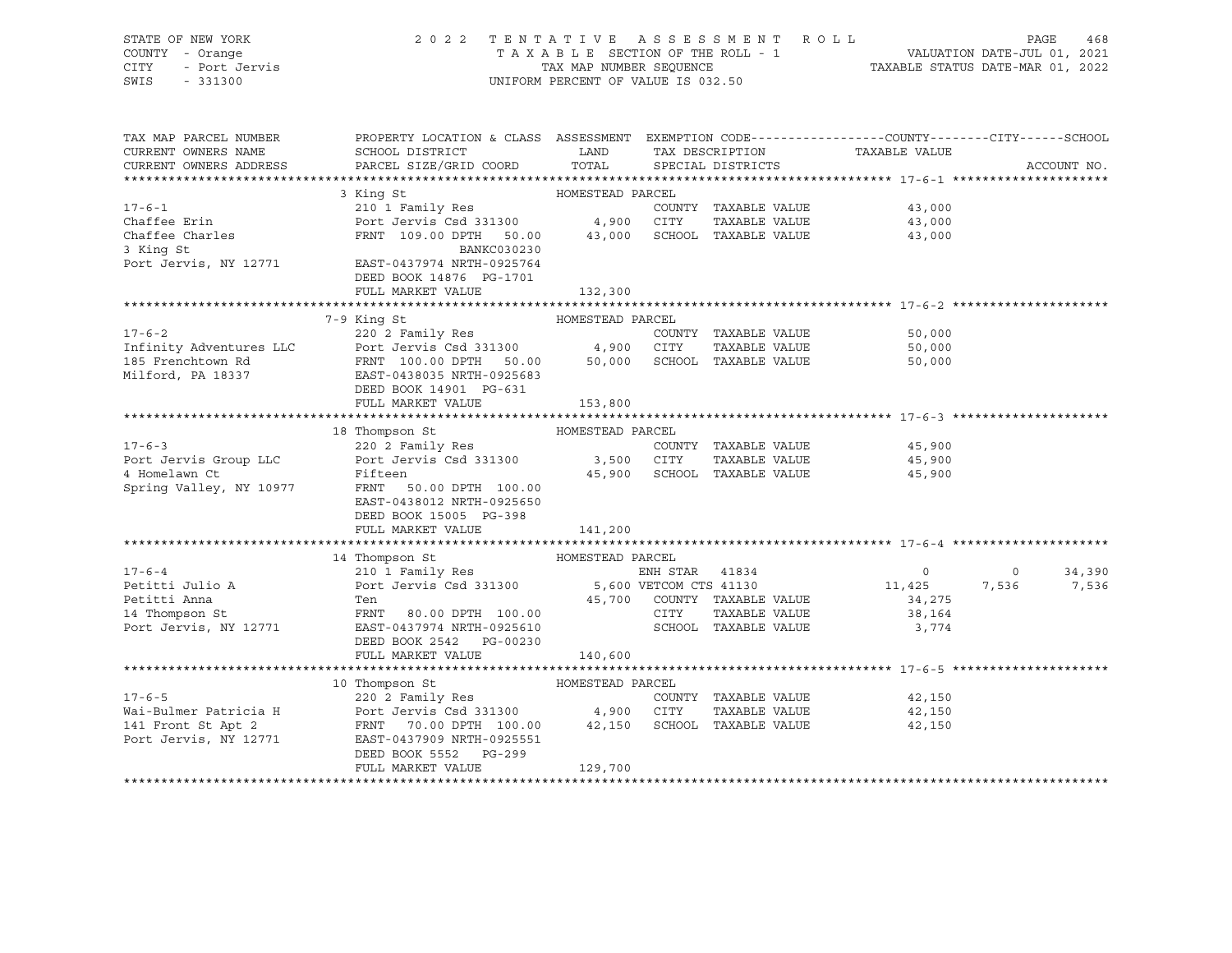# STATE OF NEW YORK 2 0 2 2 T E N T A T I V E A S S E S S M E N T R O L L PAGE 469 COUNTY - Orange T A X A B L E SECTION OF THE ROLL - 1 VALUATION DATE-JUL 01, 2021 CITY - Port Jervis TAX MAP NUMBER SEQUENCE TAXABLE STATUS DATE-MAR 01, 2022

| TAX MAP PARCEL NUMBER<br>CURRENT OWNERS NAME<br>CURRENT OWNERS ADDRESS                       | PROPERTY LOCATION & CLASS ASSESSMENT EXEMPTION CODE----------------COUNTY-------CITY------SCHOOL<br><b>Example 12</b> LAND<br>SCHOOL DISTRICT<br>PARCEL SIZE/GRID COORD                                                                                                                   | TOTAL                       | TAX DESCRIPTION<br>SPECIAL DISTRICTS                                        | TAXABLE VALUE                      | ACCOUNT NO.        |
|----------------------------------------------------------------------------------------------|-------------------------------------------------------------------------------------------------------------------------------------------------------------------------------------------------------------------------------------------------------------------------------------------|-----------------------------|-----------------------------------------------------------------------------|------------------------------------|--------------------|
| $17 - 6 - 6$<br>Altadonna John<br>8 Front St<br>8 Front St<br>Port Jervis, NY 12771          | HOMESTEAD PARCEL<br>6 Thompson St<br>220 2 Family Res<br>Port Jervis Csd 331300 3,500 CITY<br>FRNT 50.00 DPTH 100.00<br>EAST-0437875 NRTH-0925512<br>50.00 DPTH 100.00 42,300 SCHOOL TAXABLE VALUE<br>DEED BOOK 12764 PG-1590<br>FULL MARKET VALUE                                        | 130, 200                    | COUNTY TAXABLE VALUE<br>TAXABLE VALUE                                       | 42,300<br>42,300<br>42,300         |                    |
| $17 - 6 - 7$<br>DeJesus Samuel<br>DeJesus Madeline<br>2 Water St                             | 2 Water St<br>2002 Family Res<br>Port Jervis Csd 331300 (4,900 COUNTY TAXABLE VALUE<br>FRNT 100.00 DPTH 50.00 45,700 CITY TAXABLE VALUE<br>BANKC140330<br>Port Jervis, NY 12771 EAST-0437815 NRTH-0925583<br>DEED BOOK 13113 PG-1398<br>FULL MARKET VALUE                                 | HOMESTEAD PARCEL<br>140,600 | TAXABLE VALUE 45,700<br>SCHOOL TAXABLE VALUE                                | $\overline{0}$<br>45,700<br>31,930 | $\Omega$<br>13,770 |
|                                                                                              | 7 Lumber St<br>220 2 Family Res<br>17-6-8<br>Davey Frank Port Jervis Csd 331300<br>Davey Donna FRNT 50.00 DPTH 100.00<br>7 Lumber St<br>FORT 100.00 PTH 100.00<br>FRNT 50.00 DPTH 100.00 40,400 SCHOOL TAXABLE VALUE<br>Port Jervis, NY 12771 DEED BOOK 14091 PG-340<br>FULL MARKET VALUE | HOMESTEAD PARCEL<br>124,300 | COUNTY TAXABLE VALUE                                                        | 40,400<br>40,400<br>40,400         |                    |
| Hughson Arichilia J Five<br>9 Lumber St FRNT<br>Port Jervis, NY 12771                        | 9 Lumber St<br>FRNT 50.00 DPTH 100.00<br>EAST-0437884 NRTH-0925655<br>DEED BOOK 13777 PG-944<br>FULL MARKET VALUE                                                                                                                                                                         | HOMESTEAD PARCEL<br>142,300 | COUNTY TAXABLE VALUE<br>TAXABLE VALUE 46,250<br>46,250 SCHOOL TAXABLE VALUE | 46,250<br>46,250                   |                    |
| $17 - 6 - 10$<br>Garcia David<br>Garcia Rosemary<br>Carcia Rosemary<br>Port Jervis, NY 12771 | 11 Lumber St<br>210 1 Family Res<br>Port Jervis Csd 331300 3,500 CITY<br>Ten<br>FRNT 50.00 DPTH 100.00<br><b>BANKL020140</b><br>EAST-0437906 NRTH-0925671<br>DEED BOOK 15139 PG-737<br>FULL MARKET VALUE                                                                                  | HOMESTEAD PARCEL<br>147,700 | COUNTY TAXABLE VALUE<br>TAXABLE VALUE 48,000<br>48,000 SCHOOL TAXABLE VALUE | 48,000<br>48,000                   |                    |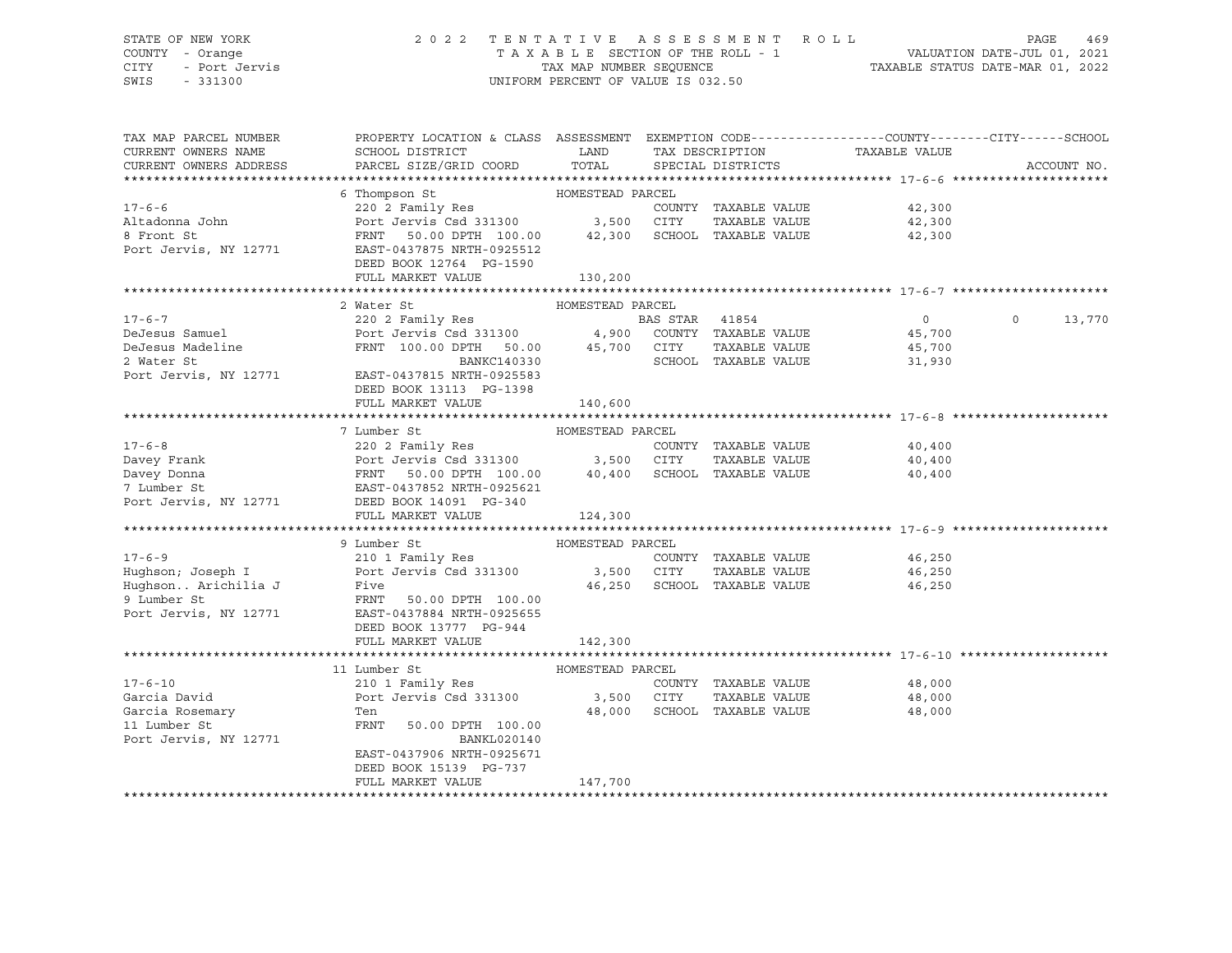STATE OF NEW YORK 2 0 2 2 T E N T A T I V E A S S E S S M E N T R O L L PAGE 470 COUNTY - Orange T A X A B L E SECTION OF THE ROLL - 1 VALUATION DATE-JUL 01, 2021 CITY - Port Jervis TAX MAP NUMBER SEQUENCE TAXABLE STATUS DATE-MAR 01, 2022 SWIS - 331300 UNIFORM PERCENT OF VALUE IS 032.50

| TAX MAP PARCEL NUMBER<br>CURRENT OWNERS NAME<br>CURRENT OWNERS ADDRESS | PROPERTY LOCATION & CLASS ASSESSMENT EXEMPTION CODE----------------COUNTY-------CITY------SCHOOL<br>SCHOOL DISTRICT<br>PARCEL SIZE/GRID COORD                                                                                                        | <b>EXAMPLE SERVICE SERVICE SERVICE SERVICE SERVICE SERVICE SERVICE SERVICE SERVICE SERVICE SERVICE SERVICE SERVICE</b><br>TOTAL | TAX DESCRIPTION<br>SPECIAL DISTRICTS                                | TAXABLE VALUE                  | ACCOUNT NO.        |
|------------------------------------------------------------------------|------------------------------------------------------------------------------------------------------------------------------------------------------------------------------------------------------------------------------------------------------|---------------------------------------------------------------------------------------------------------------------------------|---------------------------------------------------------------------|--------------------------------|--------------------|
|                                                                        |                                                                                                                                                                                                                                                      |                                                                                                                                 |                                                                     |                                |                    |
| $17 - 6 - 11$                                                          | 13 Lumber St<br>210 1 Family Res<br>210 1 Family Res<br>210 1 Family Res<br>216 1 Family Res<br>216 217 EXABLE VALUE<br>216 217 EXABLE VALUE<br>2216 217 222 23 24 24 25 25 26 27 24 24 25 26 27 24 24 25 26 26 27 24 24 25 26 26 27 27 28 2         |                                                                                                                                 |                                                                     | $\overline{0}$                 | $\Omega$<br>13,770 |
|                                                                        |                                                                                                                                                                                                                                                      |                                                                                                                                 |                                                                     | 40,950<br>TAXABLE VALUE 40,950 |                    |
|                                                                        | Clune Clare W Port Jervis Csd 331300<br>Clune Lisa FRNT 50.00 DPTH 100.00<br>13 Lumber St BANKC040281<br>Port Jervis, NY 12771 EAST-0437964 NRTH-0925725<br>BANKC040281<br>DEED BOOK 3698 PG-00072<br>FULL MARKET VALUE                              | 126,000                                                                                                                         | SCHOOL TAXABLE VALUE                                                | 27,180                         |                    |
|                                                                        |                                                                                                                                                                                                                                                      |                                                                                                                                 |                                                                     |                                |                    |
|                                                                        | 11 Railroad Ave                                                                                                                                                                                                                                      | HOMESTEAD PARCEL                                                                                                                |                                                                     |                                |                    |
|                                                                        | 17-7-1<br>Rico Nancy<br>C/o Alex Rico<br>C/o Alex Rico<br>C/o Alex Rico<br>EAST-0438257 NRTH-0926052<br>Bardonia, NY 10954<br>THE VALUE<br>COUNTY TAXABLE VALUE<br>S5,000<br>C/o Alex Rico<br>EAST-0438257 NRTH-0926052<br>DEED BOOK 128257 NRTH-092 |                                                                                                                                 |                                                                     |                                |                    |
|                                                                        |                                                                                                                                                                                                                                                      |                                                                                                                                 |                                                                     |                                |                    |
|                                                                        | FULL MARKET VALUE                                                                                                                                                                                                                                    | 169,200                                                                                                                         |                                                                     |                                |                    |
|                                                                        | 17 Railroad Ave                                                                                                                                                                                                                                      |                                                                                                                                 |                                                                     |                                |                    |
| $17 - 7 - 2$                                                           | 210 1 Family Res                                                                                                                                                                                                                                     | HOMESTEAD PARCEL                                                                                                                | COUNTY TAXABLE VALUE                                                | 38,000                         |                    |
|                                                                        | Vegh Solomon I Port Jervis Csd 331300 3,900 CITY                                                                                                                                                                                                     |                                                                                                                                 |                                                                     | TAXABLE VALUE 38,000           |                    |
| 12 Craftwood Dr<br>Spring Valley, NY 10977                             | FRNT 50.00 DPTH 125.00 38,000 SCHOOL TAXABLE VALUE<br>BANKC190903<br>EAST-0438272 NRTH-0925997                                                                                                                                                       |                                                                                                                                 |                                                                     | 38,000                         |                    |
|                                                                        | DEED BOOK 14881 PG-501<br>FULL MARKET VALUE                                                                                                                                                                                                          | 116,900                                                                                                                         |                                                                     |                                |                    |
|                                                                        |                                                                                                                                                                                                                                                      |                                                                                                                                 |                                                                     |                                |                    |
|                                                                        | 19 Railroad Ave                                                                                                                                                                                                                                      | HOMESTEAD PARCEL                                                                                                                |                                                                     |                                |                    |
| $17 - 7 - 3$                                                           | 311 Res vac land<br>North Plainfield, NJ 07060 EAST-0438303 NRTH-0925960<br>DEED BOOK 14837 PG-1357                                                                                                                                                  |                                                                                                                                 | COUNTY TAXABLE VALUE<br>TAXABLE VALUE<br>4,000 SCHOOL TAXABLE VALUE | 4,000<br>4,000<br>4,000        |                    |
|                                                                        | FULL MARKET VALUE                                                                                                                                                                                                                                    | 12,300                                                                                                                          |                                                                     |                                |                    |
|                                                                        |                                                                                                                                                                                                                                                      |                                                                                                                                 |                                                                     |                                |                    |
|                                                                        | 23 Railroad Ave<br>HOMESTEAD PARCEL                                                                                                                                                                                                                  |                                                                                                                                 |                                                                     |                                |                    |
| $17 - 7 - 4$                                                           | 311 Res vac land                                                                                                                                                                                                                                     |                                                                                                                                 |                                                                     | COUNTY TAXABLE VALUE 2,100     |                    |
|                                                                        |                                                                                                                                                                                                                                                      |                                                                                                                                 |                                                                     | TAXABLE VALUE 2,100            |                    |
|                                                                        | Graham James G<br>30 Thompson St<br>Port Jervis, NY 12771 EAST-0438359 NRTH-0925939<br>EAST-0438359 NRTH-0925939<br>DEED BOOK 3438 PG-00112                                                                                                          |                                                                                                                                 | 2,100 SCHOOL TAXABLE VALUE                                          | 2,100                          |                    |
|                                                                        | FULL MARKET VALUE                                                                                                                                                                                                                                    | 6,500                                                                                                                           |                                                                     |                                |                    |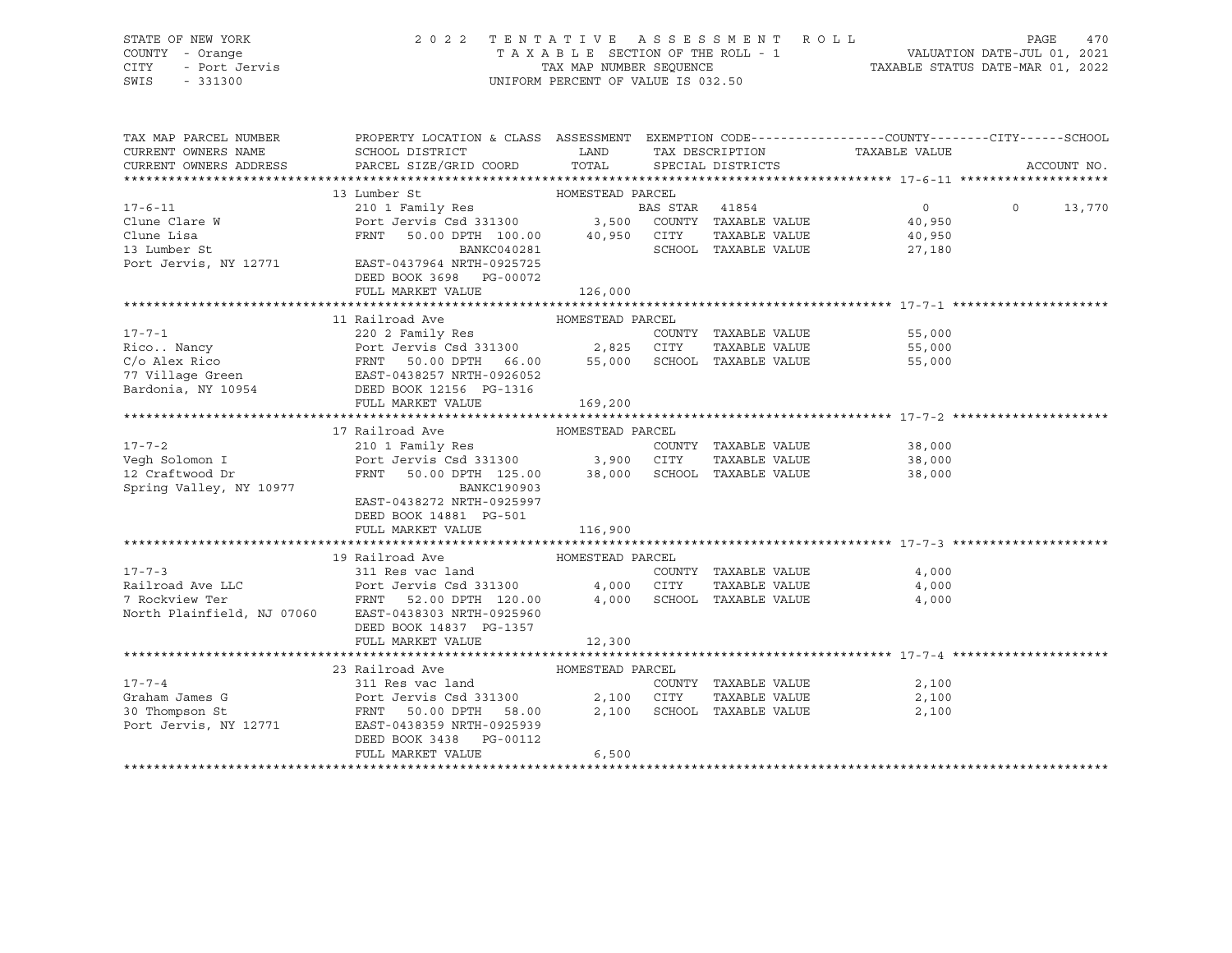## STATE OF NEW YORK 2 0 2 2 T E N T A T I V E A S S E S S M E N T R O L L PAGE 471 COUNTY - Orange T A X A B L E SECTION OF THE ROLL - 1 VALUATION DATE-JUL 01, 2021 CITY - Port Jervis TAX MAP NUMBER SEQUENCE TAXABLE STATUS DATE-MAR 01, 2022

| TAX MAP PARCEL NUMBER                                     | PROPERTY LOCATION & CLASS ASSESSMENT EXEMPTION CODE----------------COUNTY-------CITY------SCHOOL                                                                                                                                                          |                          |                             |                                                 |         |             |
|-----------------------------------------------------------|-----------------------------------------------------------------------------------------------------------------------------------------------------------------------------------------------------------------------------------------------------------|--------------------------|-----------------------------|-------------------------------------------------|---------|-------------|
| CURRENT OWNERS NAME                                       | SCHOOL DISTRICT                                                                                                                                                                                                                                           | LAND                     |                             | TAX DESCRIPTION TAXABLE VALUE SPECIAL DISTRICTS |         |             |
| CURRENT OWNERS ADDRESS                                    | PARCEL SIZE/GRID COORD                                                                                                                                                                                                                                    | TOTAL                    | SPECIAL DISTRICTS           |                                                 |         | ACCOUNT NO. |
|                                                           |                                                                                                                                                                                                                                                           |                          |                             |                                                 |         |             |
|                                                           | 30 Thompson St                                                                                                                                                                                                                                            | HOMESTEAD PARCEL         |                             |                                                 |         |             |
|                                                           |                                                                                                                                                                                                                                                           |                          |                             | 0                                               | $\circ$ | 13,770      |
|                                                           |                                                                                                                                                                                                                                                           |                          |                             | 41,650                                          |         |             |
|                                                           |                                                                                                                                                                                                                                                           |                          |                             | 41,650                                          |         |             |
|                                                           | 30 INOWESTEAD PARCEL<br>310 I Family Res<br>310 1 Family Res<br>310 2,750 COUNTY TAXABLE VALUE<br>30 Thompson St<br>30 Thompson St<br>30 Thompson St<br>310 EAST-0438327 NRTH-0925922<br>2008 POTT STATE SCHOOL TAXABLE VALUE<br>30 Thompson St<br>       |                          |                             | 27,880                                          |         |             |
|                                                           |                                                                                                                                                                                                                                                           |                          |                             |                                                 |         |             |
|                                                           | FULL MARKET VALUE 128,200                                                                                                                                                                                                                                 |                          |                             |                                                 |         |             |
|                                                           |                                                                                                                                                                                                                                                           |                          |                             |                                                 |         |             |
|                                                           | 28 Thompson St                                                                                                                                                                                                                                            | HOMESTEAD PARCEL         |                             |                                                 |         |             |
| $17 - 7 - 6$                                              | 210 1 Family Res                                                                                                                                                                                                                                          |                          | COUNTY TAXABLE VALUE        | 36,200                                          |         |             |
|                                                           |                                                                                                                                                                                                                                                           |                          | TAXABLE VALUE               |                                                 |         |             |
|                                                           | Cooper James<br>Cooper James<br>210 1 1 2003 131300<br>210 1 1 2003 131300<br>210 1 210 1 2003 200 3,500<br>210 210 36,200<br>210 36,200<br>210 36,200<br>210 36,200<br>210 211 225887<br>2210 211 2003 2887<br>2210 2121 2003 2887<br>2210 2212 2003<br> |                          |                             | 36,200<br>36.200<br>36,200                      |         |             |
|                                                           |                                                                                                                                                                                                                                                           |                          |                             |                                                 |         |             |
|                                                           |                                                                                                                                                                                                                                                           |                          |                             |                                                 |         |             |
|                                                           | DEED BOOK 1594 PG-00533                                                                                                                                                                                                                                   |                          |                             |                                                 |         |             |
|                                                           | FULL MARKET VALUE                                                                                                                                                                                                                                         | 111,400                  |                             |                                                 |         |             |
|                                                           |                                                                                                                                                                                                                                                           |                          |                             |                                                 |         |             |
|                                                           | 26 Thompson St                                                                                                                                                                                                                                            | HOMESTEAD PARCEL         |                             |                                                 |         |             |
| $17 - 7 - 7$                                              |                                                                                                                                                                                                                                                           |                          |                             | 20,000                                          |         |             |
| Dorba Realty Inc<br>2 Joyce Plz                           |                                                                                                                                                                                                                                                           |                          |                             | 20,000                                          |         |             |
|                                                           |                                                                                                                                                                                                                                                           |                          |                             | 20,000                                          |         |             |
| Stony Point, NY 10980                                     | FRNT 40.00 DPTH 100.00                                                                                                                                                                                                                                    |                          |                             |                                                 |         |             |
|                                                           | EAST-0438234 NRTH-0925863                                                                                                                                                                                                                                 |                          |                             |                                                 |         |             |
|                                                           | DEED BOOK 15113 PG-1248                                                                                                                                                                                                                                   |                          |                             |                                                 |         |             |
|                                                           | FULL MARKET VALUE                                                                                                                                                                                                                                         | 61,500                   |                             |                                                 |         |             |
|                                                           |                                                                                                                                                                                                                                                           |                          |                             |                                                 |         |             |
|                                                           | 24 Thompson St                                                                                                                                                                                                                                            | HOMESTEAD PARCEL         |                             |                                                 |         |             |
| $17 - 7 - 8$                                              |                                                                                                                                                                                                                                                           |                          |                             | $\overline{0}$                                  | $\circ$ | 13,770      |
|                                                           |                                                                                                                                                                                                                                                           |                          |                             | 47,600                                          |         |             |
| Barbarino John<br>24 Thompson St                          |                                                                                                                                                                                                                                                           |                          |                             | 47,600                                          |         |             |
| Port Jervis, NY 12771                                     | EAST-0438202 NRTH-0925826 SCHOOL TAXABLE VALUE                                                                                                                                                                                                            |                          |                             | 33,830                                          |         |             |
|                                                           | DEED BOOK 4692 PG-111                                                                                                                                                                                                                                     |                          |                             |                                                 |         |             |
|                                                           | FULL MARKET VALUE                                                                                                                                                                                                                                         | 146,500                  |                             |                                                 |         |             |
|                                                           |                                                                                                                                                                                                                                                           |                          |                             |                                                 |         |             |
|                                                           |                                                                                                                                                                                                                                                           |                          |                             |                                                 |         |             |
| $17 - 7 - 9$                                              | 22 Thompson St<br>312 Vac w/imprv                                                                                                                                                                                                                         | HOMESTEAD PARCEL<br>COUI | COUNTY TAXABLE VALUE        | 4,500                                           |         |             |
|                                                           | Port Jervis Csd 331300 2,750 CITY                                                                                                                                                                                                                         |                          | TAXABLE VALUE               | 4,500                                           |         |             |
|                                                           | FRNT 50.00 DPTH 100.00 4,500 SCHOOL TAXABLE VALUE                                                                                                                                                                                                         |                          |                             | 4,500                                           |         |             |
| Barbarino John<br>24 Thompson St<br>Port Jervis, NY 12771 | EAST-0438156 NRTH-0925785                                                                                                                                                                                                                                 |                          |                             |                                                 |         |             |
|                                                           | DEED BOOK 4692    PG-111                                                                                                                                                                                                                                  |                          |                             |                                                 |         |             |
|                                                           | FULL MARKET VALUE                                                                                                                                                                                                                                         | 13,800                   |                             |                                                 |         |             |
|                                                           |                                                                                                                                                                                                                                                           |                          |                             |                                                 |         |             |
|                                                           | 20 Thompson St                                                                                                                                                                                                                                            | NON-HOMESTEAD PARCEL     |                             |                                                 |         |             |
| $17 - 7 - 10$                                             | 411 Apartment                                                                                                                                                                                                                                             |                          | COUNTY TAXABLE VALUE        | 61,100                                          |         |             |
| Miller Surie                                              | Port Jervis Csd 331300 5,500 CITY                                                                                                                                                                                                                         |                          | TAXABLE VALUE               | 61,100                                          |         |             |
| 13 Karlsburg Rd Unit 301                                  | 4a                                                                                                                                                                                                                                                        |                          | 61,100 SCHOOL TAXABLE VALUE | 61,100                                          |         |             |
| Monroe, NY 10918                                          | FRNT<br>50.00 DPTH 100.00                                                                                                                                                                                                                                 |                          |                             |                                                 |         |             |
|                                                           | BANKC040281                                                                                                                                                                                                                                               |                          |                             |                                                 |         |             |
|                                                           | EAST-0438121 NRTH-0925757                                                                                                                                                                                                                                 |                          |                             |                                                 |         |             |
|                                                           | DEED BOOK 14378 PG-148                                                                                                                                                                                                                                    |                          |                             |                                                 |         |             |
|                                                           | FULL MARKET VALUE                                                                                                                                                                                                                                         |                          |                             |                                                 |         |             |
|                                                           |                                                                                                                                                                                                                                                           | 188,000                  |                             |                                                 |         |             |
|                                                           |                                                                                                                                                                                                                                                           |                          |                             |                                                 |         |             |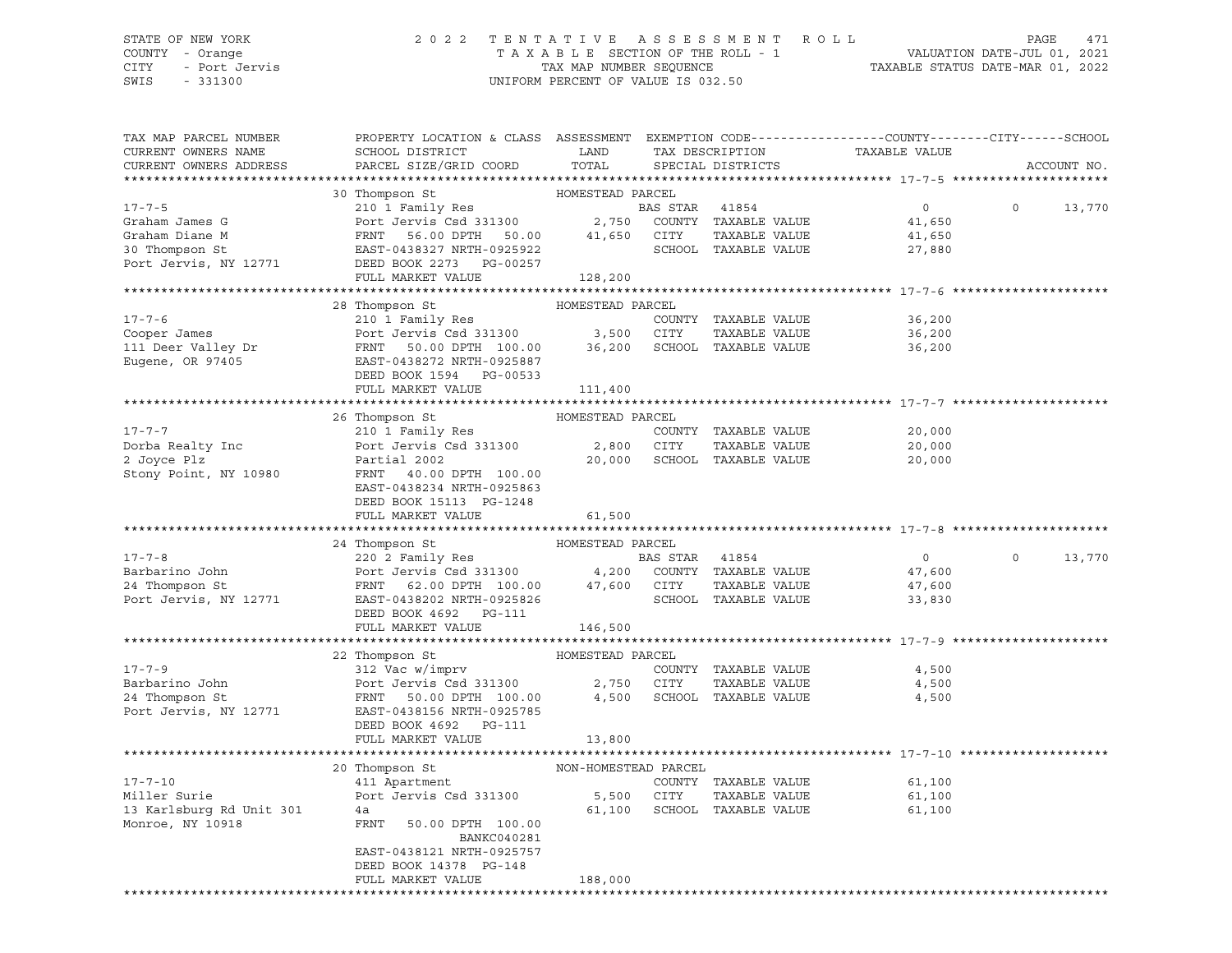#### STATE OF NEW YORK 2 0 2 2 T E N T A T I V E A S S E S S M E N T R O L L PAGE 472 COUNTY - Orange T A X A B L E SECTION OF THE ROLL - 1 VALUATION DATE-JUL 01, 2021 CITY - Port Jervis TAX MAP NUMBER SEQUENCE TAXABLE STATUS DATE-MAR 01, 2022

| TAX MAP PARCEL NUMBER                                                                                                                                                                                                                            | PROPERTY LOCATION & CLASS ASSESSMENT EXEMPTION CODE----------------COUNTY--------CITY------SCHOOL                                                      |                  |                |                             |                |          |             |
|--------------------------------------------------------------------------------------------------------------------------------------------------------------------------------------------------------------------------------------------------|--------------------------------------------------------------------------------------------------------------------------------------------------------|------------------|----------------|-----------------------------|----------------|----------|-------------|
| CURRENT OWNERS NAME                                                                                                                                                                                                                              | SCHOOL DISTRICT<br>PARCEL SIZE/GRID COORD                                                                                                              | LAND<br>TOTAL    |                | TAX DESCRIPTION             | TAXABLE VALUE  |          | ACCOUNT NO. |
| CURRENT OWNERS ADDRESS<br>*************************                                                                                                                                                                                              |                                                                                                                                                        |                  |                | SPECIAL DISTRICTS           |                |          |             |
|                                                                                                                                                                                                                                                  | 4 King St                                                                                                                                              | HOMESTEAD PARCEL |                |                             |                |          |             |
| $17 - 7 - 11.2$                                                                                                                                                                                                                                  | 210 1 Family Res                                                                                                                                       |                  |                | COUNTY TAXABLE VALUE        | 47,475         |          |             |
| Rosario Frances N<br>Dawson Richard A<br>155 Log Tavern Rd<br>155 Log Tavern Rd<br>167 CHOL ERNT 38.00 DPTH 100.00<br>167 CHOL ERST-0438101 NRTH-0925841<br>2000 Milford, PA 18337<br>2000 Milford, PA 18337<br>2000 Milford, PA 18337<br>2000 M |                                                                                                                                                        |                  |                | TAXABLE VALUE               | 47,475         |          |             |
|                                                                                                                                                                                                                                                  |                                                                                                                                                        |                  |                | 47,475 SCHOOL TAXABLE VALUE | 47,475         |          |             |
|                                                                                                                                                                                                                                                  |                                                                                                                                                        |                  |                |                             |                |          |             |
|                                                                                                                                                                                                                                                  |                                                                                                                                                        |                  |                |                             |                |          |             |
|                                                                                                                                                                                                                                                  | FULL MARKET VALUE                                                                                                                                      | 146,100          |                |                             |                |          |             |
| **********************                                                                                                                                                                                                                           |                                                                                                                                                        |                  |                |                             |                |          |             |
|                                                                                                                                                                                                                                                  | 2 King St                                                                                                                                              | HOMESTEAD PARCEL |                |                             |                |          |             |
| 17-7-12                                                                                                                                                                                                                                          | 210 1 Family Res                                                                                                                                       |                  | BAS STAR 41854 |                             | $\overline{0}$ | $\Omega$ | 13,770      |
| O Donnell Kevin J                                                                                                                                                                                                                                | Port Jervis Csd 331300 3,175 COUNTY TAXABLE VALUE<br>FRNT 72.00 DPTH 53.00 39,050 CITY TAXABLE VALUE<br>EAST-0438054 NRTH-0925845 SCHOOL TAXABLE VALUE |                  |                |                             | 39,050         |          |             |
| O Donnell Michele L                                                                                                                                                                                                                              |                                                                                                                                                        |                  |                |                             | 39,050         |          |             |
| 2 King St                                                                                                                                                                                                                                        |                                                                                                                                                        |                  |                |                             | 25,280         |          |             |
| Port Jervis, NY 12771 DEED BOOK 4208 PG-332                                                                                                                                                                                                      |                                                                                                                                                        |                  |                |                             |                |          |             |
|                                                                                                                                                                                                                                                  | FULL MARKET VALUE                                                                                                                                      | 120,200          |                |                             |                |          |             |
|                                                                                                                                                                                                                                                  |                                                                                                                                                        |                  |                |                             |                |          |             |
|                                                                                                                                                                                                                                                  | 27 Lumber St                                                                                                                                           | HOMESTEAD PARCEL |                |                             |                |          |             |
| $17 - 7 - 17.12$                                                                                                                                                                                                                                 | 210 1 Family Res                                                                                                                                       |                  | BAS STAR 41854 |                             | $\overline{0}$ | $\circ$  | 13,770      |
| The Doviak Penner Trust                                                                                                                                                                                                                          |                                                                                                                                                        |                  |                |                             | 83,000         |          |             |
| Jeffrey M Penner as Trustee                                                                                                                                                                                                                      | Port Jervis Csd 331300 7,350 COUNTY TAXABLE VALUE<br>FRNT 100.00 DPTH 110.00 83,000 CITY TAXABLE VALUE                                                 |                  |                |                             | 83,000         |          |             |
| James F Doviak as Trustee                                                                                                                                                                                                                        | BANKC170031                                                                                                                                            |                  |                | SCHOOL TAXABLE VALUE        | 69,230         |          |             |
| 27 Lumber St                                                                                                                                                                                                                                     | EAST-0438143 NRTH-0925909                                                                                                                              |                  |                |                             |                |          |             |
| Port Jervis, NY 12771                                                                                                                                                                                                                            | DEED BOOK 14922 PG-1625                                                                                                                                |                  |                |                             |                |          |             |
|                                                                                                                                                                                                                                                  | FULL MARKET VALUE                                                                                                                                      | 255,400          |                |                             |                |          |             |
|                                                                                                                                                                                                                                                  |                                                                                                                                                        |                  |                |                             |                |          |             |
|                                                                                                                                                                                                                                                  | 31 Lumber St                                                                                                                                           | HOMESTEAD PARCEL |                |                             |                |          |             |
| $17 - 7 - 18$                                                                                                                                                                                                                                    | 220 2 Family Res                                                                                                                                       |                  |                | COUNTY TAXABLE VALUE        | 36,000         |          |             |
| Garewal Karan                                                                                                                                                                                                                                    | Port Jervis Csd 331300                                                                                                                                 | 3,500 CITY       |                | TAXABLE VALUE               | 36,000         |          |             |
| 6 Brentwood Ct                                                                                                                                                                                                                                   | Ten                                                                                                                                                    |                  |                | 36,000 SCHOOL TAXABLE VALUE | 36,000         |          |             |
| Mt Kisco, NY 10549                                                                                                                                                                                                                               | FRNT 50.00 DPTH 100.00                                                                                                                                 |                  |                |                             |                |          |             |
|                                                                                                                                                                                                                                                  | EAST-0438207 NRTH-0925956                                                                                                                              |                  |                |                             |                |          |             |
|                                                                                                                                                                                                                                                  | DEED BOOK 14658 PG-777                                                                                                                                 |                  |                |                             |                |          |             |
|                                                                                                                                                                                                                                                  | FULL MARKET VALUE                                                                                                                                      | 110,800          |                |                             |                |          |             |
|                                                                                                                                                                                                                                                  |                                                                                                                                                        |                  |                |                             |                |          |             |
|                                                                                                                                                                                                                                                  | 33 Lumber St                                                                                                                                           | HOMESTEAD PARCEL |                |                             |                |          |             |
|                                                                                                                                                                                                                                                  |                                                                                                                                                        |                  |                | COUNTY TAXABLE VALUE        | 2,550          |          |             |
|                                                                                                                                                                                                                                                  |                                                                                                                                                        |                  | 2,550 CITY     | TAXABLE VALUE               | 2,550          |          |             |
|                                                                                                                                                                                                                                                  |                                                                                                                                                        | 2,550            |                | SCHOOL TAXABLE VALUE        | 2,550          |          |             |
|                                                                                                                                                                                                                                                  |                                                                                                                                                        |                  |                |                             |                |          |             |
|                                                                                                                                                                                                                                                  |                                                                                                                                                        |                  |                |                             |                |          |             |
|                                                                                                                                                                                                                                                  |                                                                                                                                                        | 7,800            |                |                             |                |          |             |
|                                                                                                                                                                                                                                                  |                                                                                                                                                        |                  |                |                             |                |          |             |
|                                                                                                                                                                                                                                                  | 25 Railroad Ave                                                                                                                                        | HOMESTEAD PARCEL |                |                             |                |          |             |
| $17 - 8 - 1$                                                                                                                                                                                                                                     | 220 2 Family Res                                                                                                                                       |                  |                | COUNTY TAXABLE VALUE        | 49,500         |          |             |
| NF Managing Corp                                                                                                                                                                                                                                 | Port Jervis Csd 331300                                                                                                                                 | 2,725 CITY       |                | TAXABLE VALUE               | 49,500         |          |             |
| 101 Forest Rd Unit 302                                                                                                                                                                                                                           | Five                                                                                                                                                   |                  |                | 49,500 SCHOOL TAXABLE VALUE | 49,500         |          |             |
| Monroe, NY 10950                                                                                                                                                                                                                                 | FRNT 50.00 DPTH 61.00                                                                                                                                  |                  |                |                             |                |          |             |
|                                                                                                                                                                                                                                                  | EAST-0438420 NRTH-0925841                                                                                                                              |                  |                |                             |                |          |             |
|                                                                                                                                                                                                                                                  | DEED BOOK 15124 PG-1781                                                                                                                                |                  |                |                             |                |          |             |
|                                                                                                                                                                                                                                                  | FULL MARKET VALUE                                                                                                                                      | 152,300          |                |                             |                |          |             |
|                                                                                                                                                                                                                                                  |                                                                                                                                                        |                  |                |                             |                |          |             |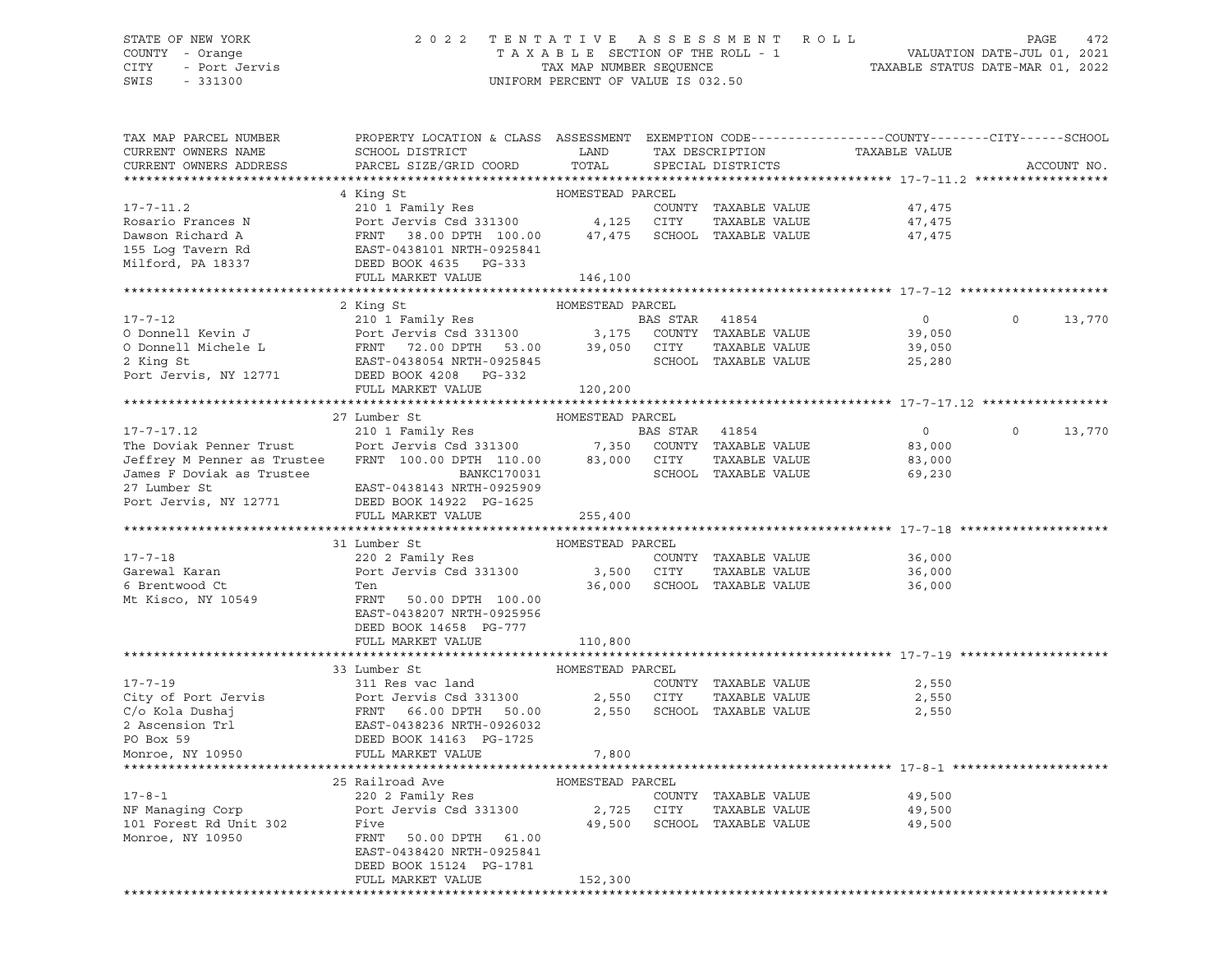#### STATE OF NEW YORK 2 0 2 2 T E N T A T I V E A S S E S S M E N T R O L L PAGE 473 COUNTY - Orange T A X A B L E SECTION OF THE ROLL - 1 VALUATION DATE-JUL 01, 2021 CITY - Port Jervis TAX MAP NUMBER SEQUENCE TAXABLE STATUS DATE-MAR 01, 2022

| TAX MAP PARCEL NUMBER                   | PROPERTY LOCATION & CLASS ASSESSMENT EXEMPTION CODE----------------COUNTY-------CITY------SCHOOL                                                                                                                                                                                                                                               |                  |                |                            |                               |                   |
|-----------------------------------------|------------------------------------------------------------------------------------------------------------------------------------------------------------------------------------------------------------------------------------------------------------------------------------------------------------------------------------------------|------------------|----------------|----------------------------|-------------------------------|-------------------|
| CURRENT OWNERS NAME                     | SCHOOL DISTRICT                                                                                                                                                                                                                                                                                                                                | LAND             |                |                            | TAX DESCRIPTION TAXABLE VALUE |                   |
| CURRENT OWNERS ADDRESS                  | PARCEL SIZE/GRID COORD TOTAL SPECIAL DISTRICTS                                                                                                                                                                                                                                                                                                 |                  |                |                            |                               | ACCOUNT NO.       |
|                                         |                                                                                                                                                                                                                                                                                                                                                |                  |                |                            |                               |                   |
|                                         | 27 Railroad Ave MOMESTEAD PARCEL                                                                                                                                                                                                                                                                                                               |                  |                |                            |                               |                   |
| $17 - 8 - 2$                            | 311 Res vac land                                                                                                                                                                                                                                                                                                                               |                  |                |                            |                               |                   |
|                                         |                                                                                                                                                                                                                                                                                                                                                |                  |                | COUNTY TAXABLE VALUE       | 2,700                         |                   |
| Luis James R                            | Port Jervis Csd 331300 2,700 CITY<br>FRNT 50.00 DPTH 98.00 2,700 SCHOOL                                                                                                                                                                                                                                                                        |                  |                | TAXABLE VALUE              | 2,700                         |                   |
| 256 Church Rd                           |                                                                                                                                                                                                                                                                                                                                                |                  |                | 2,700 SCHOOL TAXABLE VALUE | 2,700                         |                   |
| Pine Bush, NY 12566                     | EAST-0438436 NRTH-0925796                                                                                                                                                                                                                                                                                                                      |                  |                |                            |                               |                   |
|                                         | DEED BOOK 11538 PG-1885                                                                                                                                                                                                                                                                                                                        |                  |                |                            |                               |                   |
|                                         | FULL MARKET VALUE                                                                                                                                                                                                                                                                                                                              | 8,300            |                |                            |                               |                   |
|                                         |                                                                                                                                                                                                                                                                                                                                                |                  |                |                            |                               |                   |
|                                         | 29 Railroad Ave                                                                                                                                                                                                                                                                                                                                | HOMESTEAD PARCEL |                |                            |                               |                   |
| $17 - 8 - 3$                            |                                                                                                                                                                                                                                                                                                                                                |                  |                |                            | 62,000                        |                   |
|                                         |                                                                                                                                                                                                                                                                                                                                                |                  |                |                            |                               |                   |
| Lopez Delilah                           |                                                                                                                                                                                                                                                                                                                                                |                  |                |                            | 62,000                        |                   |
| 29 Railroad Ave                         | FRNT 50.00 DPTH 92.00 62,000 SCHOOL TAXABLE VALUE                                                                                                                                                                                                                                                                                              |                  |                |                            | 62,000                        |                   |
| Port Jervis, NY 12771                   | BANKC080370                                                                                                                                                                                                                                                                                                                                    |                  |                |                            |                               |                   |
|                                         | EAST-0438469 NRTH-0925759                                                                                                                                                                                                                                                                                                                      |                  |                |                            |                               |                   |
|                                         | DEED BOOK 12479 PG-187                                                                                                                                                                                                                                                                                                                         |                  |                |                            |                               |                   |
|                                         | FULL MARKET VALUE                                                                                                                                                                                                                                                                                                                              | 190,800          |                |                            |                               |                   |
|                                         |                                                                                                                                                                                                                                                                                                                                                |                  |                |                            |                               |                   |
|                                         | 31 Railroad Ave MOMESTEAD PARCEL                                                                                                                                                                                                                                                                                                               |                  |                |                            |                               |                   |
|                                         |                                                                                                                                                                                                                                                                                                                                                |                  |                |                            |                               |                   |
|                                         |                                                                                                                                                                                                                                                                                                                                                |                  |                |                            |                               |                   |
|                                         |                                                                                                                                                                                                                                                                                                                                                |                  |                |                            |                               |                   |
|                                         |                                                                                                                                                                                                                                                                                                                                                |                  |                |                            |                               |                   |
| Port Jervis, NY 12771                   | EAST-0438502 NRTH-0925727                                                                                                                                                                                                                                                                                                                      |                  |                |                            |                               |                   |
|                                         | DEED BOOK 14575 PG-1562                                                                                                                                                                                                                                                                                                                        |                  |                |                            |                               |                   |
|                                         | FULL MARKET VALUE                                                                                                                                                                                                                                                                                                                              | 190,800          |                |                            |                               |                   |
|                                         |                                                                                                                                                                                                                                                                                                                                                |                  |                |                            |                               |                   |
|                                         | 26 Brown St                                                                                                                                                                                                                                                                                                                                    |                  |                |                            |                               |                   |
| $17 - 8 - 5$                            |                                                                                                                                                                                                                                                                                                                                                |                  | ENH STAR 41834 |                            | $\overline{0}$                | $\circ$<br>34,390 |
|                                         |                                                                                                                                                                                                                                                                                                                                                |                  |                |                            |                               |                   |
|                                         | $210114 \text{ mm} + 1000 \text{ cm}$ $210114 \text{ mm} + 1000 \text{ cm}$ $210114 \text{ mm} + 1000 \text{ cm}$ $210114 \text{ mm} + 1000 \text{ cm}$ $210114 \text{ mm} + 1000 \text{ cm}$ $210114 \text{ mm} + 1000 \text{ cm}$ $261,000 \text{ mm} + 1000 \text{ cm}$ $261,000 \text{ mm} + 1000 \text{ cm}$ $26,610 \text{ mm} + 1000 \$ |                  |                |                            |                               |                   |
|                                         |                                                                                                                                                                                                                                                                                                                                                |                  |                |                            |                               |                   |
| Port Jervis, NY 12771                   | BANKC190321                                                                                                                                                                                                                                                                                                                                    |                  |                | SCHOOL TAXABLE VALUE       | 26,610                        |                   |
|                                         | EAST-0438447 NRTH-0925700                                                                                                                                                                                                                                                                                                                      |                  |                |                            |                               |                   |
|                                         | DEED BOOK 12559 PG-1885                                                                                                                                                                                                                                                                                                                        |                  |                |                            |                               |                   |
|                                         | FULL MARKET VALUE                                                                                                                                                                                                                                                                                                                              | 187,700          |                |                            |                               |                   |
|                                         |                                                                                                                                                                                                                                                                                                                                                |                  |                |                            |                               |                   |
|                                         | HOMESTEAD PARCEL<br>24 Brown St                                                                                                                                                                                                                                                                                                                |                  |                |                            |                               |                   |
|                                         |                                                                                                                                                                                                                                                                                                                                                |                  |                |                            | $\overline{0}$                | $\circ$<br>13,770 |
|                                         |                                                                                                                                                                                                                                                                                                                                                |                  |                |                            |                               |                   |
| 17-8-6<br>Logan Sherheba<br>^^ Prown St | 24 DICH CONTRACT DESCRIPTION OF THE PASS TAR 41854<br>Port Jervis Csd 331300 3,500 COUNTY TAXABLE VALUE<br>FRNT 50.00 DPTH 100.00 61,000 CITY TAXABLE VALUE                                                                                                                                                                                    |                  |                |                            | 61,000                        |                   |
|                                         |                                                                                                                                                                                                                                                                                                                                                |                  |                |                            | 61,000                        |                   |
| Port Jervis, NY 12771                   | BANKC020537                                                                                                                                                                                                                                                                                                                                    |                  |                | SCHOOL TAXABLE VALUE       | 47,230                        |                   |
|                                         | EAST-0438414 NRTH-0925677                                                                                                                                                                                                                                                                                                                      |                  |                |                            |                               |                   |
|                                         | DEED BOOK 12577 PG-6                                                                                                                                                                                                                                                                                                                           |                  |                |                            |                               |                   |
|                                         | FULL MARKET VALUE                                                                                                                                                                                                                                                                                                                              | 187,700          |                |                            |                               |                   |
|                                         |                                                                                                                                                                                                                                                                                                                                                |                  |                |                            |                               |                   |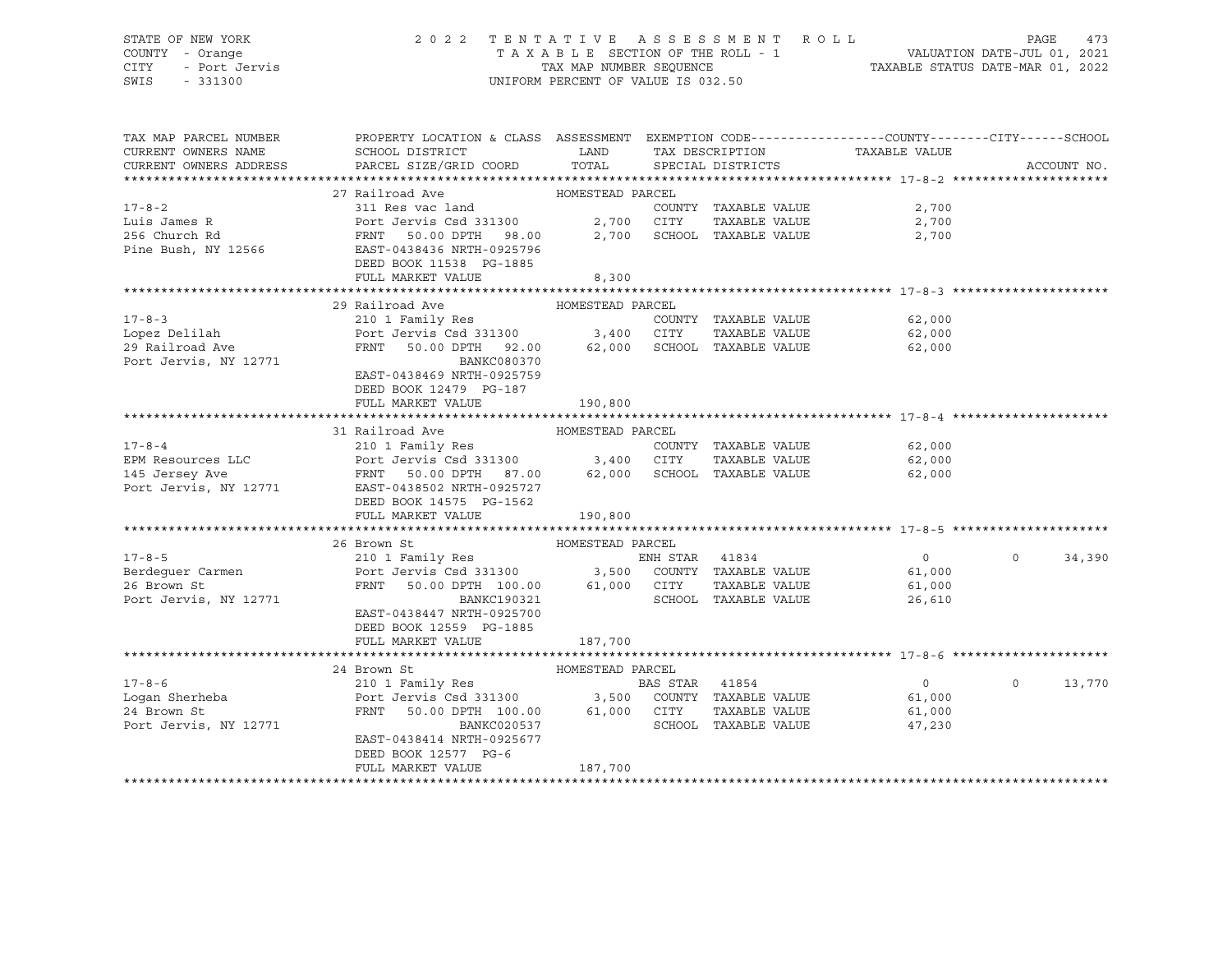| $-331300$<br>UNIFORM PERCENT OF VALUE IS 032.50<br>TAX MAP PARCEL NUMBER<br>PROPERTY LOCATION & CLASS ASSESSMENT EXEMPTION CODE----------------COUNTY-------CITY------SCHOOL<br>TAX DESCRIPTION<br>CURRENT OWNERS NAME<br>SCHOOL DISTRICT<br>LAND<br>TAXABLE VALUE<br>TOTAL<br>CURRENT OWNERS ADDRESS<br>PARCEL SIZE/GRID COORD<br>ACCOUNT NO.<br>SPECIAL DISTRICTS<br>22 Brown St<br>HOMESTEAD PARCEL<br>$0 \qquad \qquad$<br>$\circ$<br>210 1 Family Res<br>BAS STAR 41854<br>13,770<br>Port Jervis Csd 331300<br>5,250 COUNTY TAXABLE VALUE<br>45,600<br>45,600 CITY<br>TAXABLE VALUE<br>Ten<br>45,600<br>FRNT<br>SCHOOL TAXABLE VALUE<br>75.00 DPTH 100.00<br>31,830<br>BANKC080370<br>EAST-0438369 NRTH-0925630<br>DEED BOOK 12934 PG-1780<br>FULL MARKET VALUE<br>140,300<br>$20-22$ King St<br>NON-HOMESTEAD PARCEL<br>411 Apartment<br>$17 - 8 - 9.1$<br>COUNTY TAXABLE VALUE<br>65,050<br>Port Jervis Csd 331300 6,325 CITY<br>Seabury Matthew D<br>20-22 King St Unit 2<br>TAXABLE VALUE<br>65,050<br>FRNT 71.00 DPTH 66.00 65,050 SCHOOL TAXABLE VALUE<br>65,050<br>Port Jervis, NY 12771<br>BANKC080370<br>EAST-0438305 NRTH-0925563<br>DEED BOOK 14636 PG-1601<br>FULL MARKET VALUE<br>200,200<br>18 King St<br>HOMESTEAD PARCEL<br>$17 - 8 - 10$<br>COUNTY TAXABLE VALUE<br>311 Res vac land<br>1,800<br>Fendershot Marilyn I<br>Hendershot, Robyn L<br>Hendershot, Robyn L<br>FRNT 29.00 DPTH 76.00 1,800 CITY TAXABLE VALUE<br>Mark Hendershot EAST-0438279 NRTH-0925578<br>16 King St<br>DEED BOOK 14359 PG-1343<br>POTT JEVIL MARKET VALUE<br>5,500<br>TAXABLE VALUE<br>1,800<br>1,800<br>16 King St<br>HOMESTEAD PARCEL<br>$17 - 8 - 11$<br>210 1 Family Res<br>VETWAR CTS 41120<br>6,938<br>4,522<br>4,522<br>Port Jervis Csd 331300<br>Hendershot Marilyn I<br>2,450 AGED-C<br>41802<br>17,690<br>$\overline{0}$<br>$\overline{0}$<br>Hendershot; Robyn L<br>Fifteen<br>FRNT 50.00 DPTH 50.00<br>46,250 AGED-S<br>41804<br>$\overline{0}$<br>$\circ$<br>8,346<br>Hendershot, Mark<br>16 King St<br>$\overline{0}$<br>$\circ$<br>ENH STAR 41834<br>33,382<br>21,622<br>EAST-0438242 NRTH-0925623<br>COUNTY TAXABLE VALUE<br>CITY<br>Port Jervis, NY 12771<br>41,728<br>DEED BOOK 14359 PG-1343<br>TAXABLE VALUE<br>142,300 SCHOOL TAXABLE VALUE<br>FULL MARKET VALUE<br>$\Omega$<br>12 King St<br>HOMESTEAD PARCEL<br>220 2 Family Res<br>$17 - 8 - 12$<br>COUNTY TAXABLE VALUE<br>47,250<br>$220$ 2 ramily $\kappa = 5$<br>Port Jervis Csd 331300 $2,450$ CITY<br>BEM NGUYEN LLC<br>TAXABLE VALUE<br>47,250<br>FRNT 50.00 DPTH 50.00 47,250 SCHOOL TAXABLE VALUE<br>102 W Meadow Wind Ln<br>47,250 | STATE OF NEW YORK<br>COUNTY - Orange<br>- Port Jervis<br>CITY | 2 0 2 2                 |  | TENTATIVE ASSESSMENT ROLL | PAGE<br>474 |  |  |  |
|-------------------------------------------------------------------------------------------------------------------------------------------------------------------------------------------------------------------------------------------------------------------------------------------------------------------------------------------------------------------------------------------------------------------------------------------------------------------------------------------------------------------------------------------------------------------------------------------------------------------------------------------------------------------------------------------------------------------------------------------------------------------------------------------------------------------------------------------------------------------------------------------------------------------------------------------------------------------------------------------------------------------------------------------------------------------------------------------------------------------------------------------------------------------------------------------------------------------------------------------------------------------------------------------------------------------------------------------------------------------------------------------------------------------------------------------------------------------------------------------------------------------------------------------------------------------------------------------------------------------------------------------------------------------------------------------------------------------------------------------------------------------------------------------------------------------------------------------------------------------------------------------------------------------------------------------------------------------------------------------------------------------------------------------------------------------------------------------------------------------------------------------------------------------------------------------------------------------------------------------------------------------------------------------------------------------------------------------------------------------------------------------------------------------------------------------------------------------------------------------------------------------------------------------------------------------------------------------------------------------------|---------------------------------------------------------------|-------------------------|--|---------------------------|-------------|--|--|--|
|                                                                                                                                                                                                                                                                                                                                                                                                                                                                                                                                                                                                                                                                                                                                                                                                                                                                                                                                                                                                                                                                                                                                                                                                                                                                                                                                                                                                                                                                                                                                                                                                                                                                                                                                                                                                                                                                                                                                                                                                                                                                                                                                                                                                                                                                                                                                                                                                                                                                                                                                                                                                                         | SWIS                                                          |                         |  |                           |             |  |  |  |
|                                                                                                                                                                                                                                                                                                                                                                                                                                                                                                                                                                                                                                                                                                                                                                                                                                                                                                                                                                                                                                                                                                                                                                                                                                                                                                                                                                                                                                                                                                                                                                                                                                                                                                                                                                                                                                                                                                                                                                                                                                                                                                                                                                                                                                                                                                                                                                                                                                                                                                                                                                                                                         |                                                               |                         |  |                           |             |  |  |  |
|                                                                                                                                                                                                                                                                                                                                                                                                                                                                                                                                                                                                                                                                                                                                                                                                                                                                                                                                                                                                                                                                                                                                                                                                                                                                                                                                                                                                                                                                                                                                                                                                                                                                                                                                                                                                                                                                                                                                                                                                                                                                                                                                                                                                                                                                                                                                                                                                                                                                                                                                                                                                                         |                                                               |                         |  |                           |             |  |  |  |
|                                                                                                                                                                                                                                                                                                                                                                                                                                                                                                                                                                                                                                                                                                                                                                                                                                                                                                                                                                                                                                                                                                                                                                                                                                                                                                                                                                                                                                                                                                                                                                                                                                                                                                                                                                                                                                                                                                                                                                                                                                                                                                                                                                                                                                                                                                                                                                                                                                                                                                                                                                                                                         |                                                               |                         |  |                           |             |  |  |  |
|                                                                                                                                                                                                                                                                                                                                                                                                                                                                                                                                                                                                                                                                                                                                                                                                                                                                                                                                                                                                                                                                                                                                                                                                                                                                                                                                                                                                                                                                                                                                                                                                                                                                                                                                                                                                                                                                                                                                                                                                                                                                                                                                                                                                                                                                                                                                                                                                                                                                                                                                                                                                                         |                                                               |                         |  |                           |             |  |  |  |
|                                                                                                                                                                                                                                                                                                                                                                                                                                                                                                                                                                                                                                                                                                                                                                                                                                                                                                                                                                                                                                                                                                                                                                                                                                                                                                                                                                                                                                                                                                                                                                                                                                                                                                                                                                                                                                                                                                                                                                                                                                                                                                                                                                                                                                                                                                                                                                                                                                                                                                                                                                                                                         | $17 - 8 - 7$                                                  |                         |  |                           |             |  |  |  |
|                                                                                                                                                                                                                                                                                                                                                                                                                                                                                                                                                                                                                                                                                                                                                                                                                                                                                                                                                                                                                                                                                                                                                                                                                                                                                                                                                                                                                                                                                                                                                                                                                                                                                                                                                                                                                                                                                                                                                                                                                                                                                                                                                                                                                                                                                                                                                                                                                                                                                                                                                                                                                         | Townsend William M Jr                                         |                         |  |                           |             |  |  |  |
|                                                                                                                                                                                                                                                                                                                                                                                                                                                                                                                                                                                                                                                                                                                                                                                                                                                                                                                                                                                                                                                                                                                                                                                                                                                                                                                                                                                                                                                                                                                                                                                                                                                                                                                                                                                                                                                                                                                                                                                                                                                                                                                                                                                                                                                                                                                                                                                                                                                                                                                                                                                                                         | Scott Sonya                                                   |                         |  |                           |             |  |  |  |
|                                                                                                                                                                                                                                                                                                                                                                                                                                                                                                                                                                                                                                                                                                                                                                                                                                                                                                                                                                                                                                                                                                                                                                                                                                                                                                                                                                                                                                                                                                                                                                                                                                                                                                                                                                                                                                                                                                                                                                                                                                                                                                                                                                                                                                                                                                                                                                                                                                                                                                                                                                                                                         | 22 Brown St                                                   |                         |  |                           |             |  |  |  |
|                                                                                                                                                                                                                                                                                                                                                                                                                                                                                                                                                                                                                                                                                                                                                                                                                                                                                                                                                                                                                                                                                                                                                                                                                                                                                                                                                                                                                                                                                                                                                                                                                                                                                                                                                                                                                                                                                                                                                                                                                                                                                                                                                                                                                                                                                                                                                                                                                                                                                                                                                                                                                         | Port Jervis, NY 12771                                         |                         |  |                           |             |  |  |  |
|                                                                                                                                                                                                                                                                                                                                                                                                                                                                                                                                                                                                                                                                                                                                                                                                                                                                                                                                                                                                                                                                                                                                                                                                                                                                                                                                                                                                                                                                                                                                                                                                                                                                                                                                                                                                                                                                                                                                                                                                                                                                                                                                                                                                                                                                                                                                                                                                                                                                                                                                                                                                                         |                                                               |                         |  |                           |             |  |  |  |
|                                                                                                                                                                                                                                                                                                                                                                                                                                                                                                                                                                                                                                                                                                                                                                                                                                                                                                                                                                                                                                                                                                                                                                                                                                                                                                                                                                                                                                                                                                                                                                                                                                                                                                                                                                                                                                                                                                                                                                                                                                                                                                                                                                                                                                                                                                                                                                                                                                                                                                                                                                                                                         |                                                               |                         |  |                           |             |  |  |  |
|                                                                                                                                                                                                                                                                                                                                                                                                                                                                                                                                                                                                                                                                                                                                                                                                                                                                                                                                                                                                                                                                                                                                                                                                                                                                                                                                                                                                                                                                                                                                                                                                                                                                                                                                                                                                                                                                                                                                                                                                                                                                                                                                                                                                                                                                                                                                                                                                                                                                                                                                                                                                                         |                                                               |                         |  |                           |             |  |  |  |
|                                                                                                                                                                                                                                                                                                                                                                                                                                                                                                                                                                                                                                                                                                                                                                                                                                                                                                                                                                                                                                                                                                                                                                                                                                                                                                                                                                                                                                                                                                                                                                                                                                                                                                                                                                                                                                                                                                                                                                                                                                                                                                                                                                                                                                                                                                                                                                                                                                                                                                                                                                                                                         |                                                               |                         |  |                           |             |  |  |  |
|                                                                                                                                                                                                                                                                                                                                                                                                                                                                                                                                                                                                                                                                                                                                                                                                                                                                                                                                                                                                                                                                                                                                                                                                                                                                                                                                                                                                                                                                                                                                                                                                                                                                                                                                                                                                                                                                                                                                                                                                                                                                                                                                                                                                                                                                                                                                                                                                                                                                                                                                                                                                                         |                                                               |                         |  |                           |             |  |  |  |
|                                                                                                                                                                                                                                                                                                                                                                                                                                                                                                                                                                                                                                                                                                                                                                                                                                                                                                                                                                                                                                                                                                                                                                                                                                                                                                                                                                                                                                                                                                                                                                                                                                                                                                                                                                                                                                                                                                                                                                                                                                                                                                                                                                                                                                                                                                                                                                                                                                                                                                                                                                                                                         |                                                               |                         |  |                           |             |  |  |  |
|                                                                                                                                                                                                                                                                                                                                                                                                                                                                                                                                                                                                                                                                                                                                                                                                                                                                                                                                                                                                                                                                                                                                                                                                                                                                                                                                                                                                                                                                                                                                                                                                                                                                                                                                                                                                                                                                                                                                                                                                                                                                                                                                                                                                                                                                                                                                                                                                                                                                                                                                                                                                                         |                                                               |                         |  |                           |             |  |  |  |
|                                                                                                                                                                                                                                                                                                                                                                                                                                                                                                                                                                                                                                                                                                                                                                                                                                                                                                                                                                                                                                                                                                                                                                                                                                                                                                                                                                                                                                                                                                                                                                                                                                                                                                                                                                                                                                                                                                                                                                                                                                                                                                                                                                                                                                                                                                                                                                                                                                                                                                                                                                                                                         |                                                               |                         |  |                           |             |  |  |  |
|                                                                                                                                                                                                                                                                                                                                                                                                                                                                                                                                                                                                                                                                                                                                                                                                                                                                                                                                                                                                                                                                                                                                                                                                                                                                                                                                                                                                                                                                                                                                                                                                                                                                                                                                                                                                                                                                                                                                                                                                                                                                                                                                                                                                                                                                                                                                                                                                                                                                                                                                                                                                                         |                                                               |                         |  |                           |             |  |  |  |
|                                                                                                                                                                                                                                                                                                                                                                                                                                                                                                                                                                                                                                                                                                                                                                                                                                                                                                                                                                                                                                                                                                                                                                                                                                                                                                                                                                                                                                                                                                                                                                                                                                                                                                                                                                                                                                                                                                                                                                                                                                                                                                                                                                                                                                                                                                                                                                                                                                                                                                                                                                                                                         |                                                               |                         |  |                           |             |  |  |  |
|                                                                                                                                                                                                                                                                                                                                                                                                                                                                                                                                                                                                                                                                                                                                                                                                                                                                                                                                                                                                                                                                                                                                                                                                                                                                                                                                                                                                                                                                                                                                                                                                                                                                                                                                                                                                                                                                                                                                                                                                                                                                                                                                                                                                                                                                                                                                                                                                                                                                                                                                                                                                                         |                                                               |                         |  |                           |             |  |  |  |
|                                                                                                                                                                                                                                                                                                                                                                                                                                                                                                                                                                                                                                                                                                                                                                                                                                                                                                                                                                                                                                                                                                                                                                                                                                                                                                                                                                                                                                                                                                                                                                                                                                                                                                                                                                                                                                                                                                                                                                                                                                                                                                                                                                                                                                                                                                                                                                                                                                                                                                                                                                                                                         |                                                               |                         |  |                           |             |  |  |  |
|                                                                                                                                                                                                                                                                                                                                                                                                                                                                                                                                                                                                                                                                                                                                                                                                                                                                                                                                                                                                                                                                                                                                                                                                                                                                                                                                                                                                                                                                                                                                                                                                                                                                                                                                                                                                                                                                                                                                                                                                                                                                                                                                                                                                                                                                                                                                                                                                                                                                                                                                                                                                                         |                                                               |                         |  |                           |             |  |  |  |
|                                                                                                                                                                                                                                                                                                                                                                                                                                                                                                                                                                                                                                                                                                                                                                                                                                                                                                                                                                                                                                                                                                                                                                                                                                                                                                                                                                                                                                                                                                                                                                                                                                                                                                                                                                                                                                                                                                                                                                                                                                                                                                                                                                                                                                                                                                                                                                                                                                                                                                                                                                                                                         |                                                               |                         |  |                           |             |  |  |  |
|                                                                                                                                                                                                                                                                                                                                                                                                                                                                                                                                                                                                                                                                                                                                                                                                                                                                                                                                                                                                                                                                                                                                                                                                                                                                                                                                                                                                                                                                                                                                                                                                                                                                                                                                                                                                                                                                                                                                                                                                                                                                                                                                                                                                                                                                                                                                                                                                                                                                                                                                                                                                                         |                                                               |                         |  |                           |             |  |  |  |
|                                                                                                                                                                                                                                                                                                                                                                                                                                                                                                                                                                                                                                                                                                                                                                                                                                                                                                                                                                                                                                                                                                                                                                                                                                                                                                                                                                                                                                                                                                                                                                                                                                                                                                                                                                                                                                                                                                                                                                                                                                                                                                                                                                                                                                                                                                                                                                                                                                                                                                                                                                                                                         |                                                               |                         |  |                           |             |  |  |  |
|                                                                                                                                                                                                                                                                                                                                                                                                                                                                                                                                                                                                                                                                                                                                                                                                                                                                                                                                                                                                                                                                                                                                                                                                                                                                                                                                                                                                                                                                                                                                                                                                                                                                                                                                                                                                                                                                                                                                                                                                                                                                                                                                                                                                                                                                                                                                                                                                                                                                                                                                                                                                                         |                                                               |                         |  |                           |             |  |  |  |
|                                                                                                                                                                                                                                                                                                                                                                                                                                                                                                                                                                                                                                                                                                                                                                                                                                                                                                                                                                                                                                                                                                                                                                                                                                                                                                                                                                                                                                                                                                                                                                                                                                                                                                                                                                                                                                                                                                                                                                                                                                                                                                                                                                                                                                                                                                                                                                                                                                                                                                                                                                                                                         |                                                               |                         |  |                           |             |  |  |  |
|                                                                                                                                                                                                                                                                                                                                                                                                                                                                                                                                                                                                                                                                                                                                                                                                                                                                                                                                                                                                                                                                                                                                                                                                                                                                                                                                                                                                                                                                                                                                                                                                                                                                                                                                                                                                                                                                                                                                                                                                                                                                                                                                                                                                                                                                                                                                                                                                                                                                                                                                                                                                                         |                                                               |                         |  |                           |             |  |  |  |
|                                                                                                                                                                                                                                                                                                                                                                                                                                                                                                                                                                                                                                                                                                                                                                                                                                                                                                                                                                                                                                                                                                                                                                                                                                                                                                                                                                                                                                                                                                                                                                                                                                                                                                                                                                                                                                                                                                                                                                                                                                                                                                                                                                                                                                                                                                                                                                                                                                                                                                                                                                                                                         |                                                               |                         |  |                           |             |  |  |  |
|                                                                                                                                                                                                                                                                                                                                                                                                                                                                                                                                                                                                                                                                                                                                                                                                                                                                                                                                                                                                                                                                                                                                                                                                                                                                                                                                                                                                                                                                                                                                                                                                                                                                                                                                                                                                                                                                                                                                                                                                                                                                                                                                                                                                                                                                                                                                                                                                                                                                                                                                                                                                                         |                                                               |                         |  |                           |             |  |  |  |
|                                                                                                                                                                                                                                                                                                                                                                                                                                                                                                                                                                                                                                                                                                                                                                                                                                                                                                                                                                                                                                                                                                                                                                                                                                                                                                                                                                                                                                                                                                                                                                                                                                                                                                                                                                                                                                                                                                                                                                                                                                                                                                                                                                                                                                                                                                                                                                                                                                                                                                                                                                                                                         |                                                               |                         |  |                           |             |  |  |  |
|                                                                                                                                                                                                                                                                                                                                                                                                                                                                                                                                                                                                                                                                                                                                                                                                                                                                                                                                                                                                                                                                                                                                                                                                                                                                                                                                                                                                                                                                                                                                                                                                                                                                                                                                                                                                                                                                                                                                                                                                                                                                                                                                                                                                                                                                                                                                                                                                                                                                                                                                                                                                                         |                                                               |                         |  |                           |             |  |  |  |
|                                                                                                                                                                                                                                                                                                                                                                                                                                                                                                                                                                                                                                                                                                                                                                                                                                                                                                                                                                                                                                                                                                                                                                                                                                                                                                                                                                                                                                                                                                                                                                                                                                                                                                                                                                                                                                                                                                                                                                                                                                                                                                                                                                                                                                                                                                                                                                                                                                                                                                                                                                                                                         |                                                               |                         |  |                           |             |  |  |  |
|                                                                                                                                                                                                                                                                                                                                                                                                                                                                                                                                                                                                                                                                                                                                                                                                                                                                                                                                                                                                                                                                                                                                                                                                                                                                                                                                                                                                                                                                                                                                                                                                                                                                                                                                                                                                                                                                                                                                                                                                                                                                                                                                                                                                                                                                                                                                                                                                                                                                                                                                                                                                                         |                                                               |                         |  |                           |             |  |  |  |
|                                                                                                                                                                                                                                                                                                                                                                                                                                                                                                                                                                                                                                                                                                                                                                                                                                                                                                                                                                                                                                                                                                                                                                                                                                                                                                                                                                                                                                                                                                                                                                                                                                                                                                                                                                                                                                                                                                                                                                                                                                                                                                                                                                                                                                                                                                                                                                                                                                                                                                                                                                                                                         |                                                               |                         |  |                           |             |  |  |  |
|                                                                                                                                                                                                                                                                                                                                                                                                                                                                                                                                                                                                                                                                                                                                                                                                                                                                                                                                                                                                                                                                                                                                                                                                                                                                                                                                                                                                                                                                                                                                                                                                                                                                                                                                                                                                                                                                                                                                                                                                                                                                                                                                                                                                                                                                                                                                                                                                                                                                                                                                                                                                                         |                                                               |                         |  |                           |             |  |  |  |
|                                                                                                                                                                                                                                                                                                                                                                                                                                                                                                                                                                                                                                                                                                                                                                                                                                                                                                                                                                                                                                                                                                                                                                                                                                                                                                                                                                                                                                                                                                                                                                                                                                                                                                                                                                                                                                                                                                                                                                                                                                                                                                                                                                                                                                                                                                                                                                                                                                                                                                                                                                                                                         |                                                               |                         |  |                           |             |  |  |  |
|                                                                                                                                                                                                                                                                                                                                                                                                                                                                                                                                                                                                                                                                                                                                                                                                                                                                                                                                                                                                                                                                                                                                                                                                                                                                                                                                                                                                                                                                                                                                                                                                                                                                                                                                                                                                                                                                                                                                                                                                                                                                                                                                                                                                                                                                                                                                                                                                                                                                                                                                                                                                                         |                                                               |                         |  |                           |             |  |  |  |
|                                                                                                                                                                                                                                                                                                                                                                                                                                                                                                                                                                                                                                                                                                                                                                                                                                                                                                                                                                                                                                                                                                                                                                                                                                                                                                                                                                                                                                                                                                                                                                                                                                                                                                                                                                                                                                                                                                                                                                                                                                                                                                                                                                                                                                                                                                                                                                                                                                                                                                                                                                                                                         |                                                               |                         |  |                           |             |  |  |  |
|                                                                                                                                                                                                                                                                                                                                                                                                                                                                                                                                                                                                                                                                                                                                                                                                                                                                                                                                                                                                                                                                                                                                                                                                                                                                                                                                                                                                                                                                                                                                                                                                                                                                                                                                                                                                                                                                                                                                                                                                                                                                                                                                                                                                                                                                                                                                                                                                                                                                                                                                                                                                                         |                                                               |                         |  |                           |             |  |  |  |
|                                                                                                                                                                                                                                                                                                                                                                                                                                                                                                                                                                                                                                                                                                                                                                                                                                                                                                                                                                                                                                                                                                                                                                                                                                                                                                                                                                                                                                                                                                                                                                                                                                                                                                                                                                                                                                                                                                                                                                                                                                                                                                                                                                                                                                                                                                                                                                                                                                                                                                                                                                                                                         |                                                               |                         |  |                           |             |  |  |  |
| EAST-0438197 NRTH-0925654                                                                                                                                                                                                                                                                                                                                                                                                                                                                                                                                                                                                                                                                                                                                                                                                                                                                                                                                                                                                                                                                                                                                                                                                                                                                                                                                                                                                                                                                                                                                                                                                                                                                                                                                                                                                                                                                                                                                                                                                                                                                                                                                                                                                                                                                                                                                                                                                                                                                                                                                                                                               | Newburgh, NY 12550                                            |                         |  |                           |             |  |  |  |
|                                                                                                                                                                                                                                                                                                                                                                                                                                                                                                                                                                                                                                                                                                                                                                                                                                                                                                                                                                                                                                                                                                                                                                                                                                                                                                                                                                                                                                                                                                                                                                                                                                                                                                                                                                                                                                                                                                                                                                                                                                                                                                                                                                                                                                                                                                                                                                                                                                                                                                                                                                                                                         |                                                               | DEED BOOK 14879 PG-1355 |  |                           |             |  |  |  |
|                                                                                                                                                                                                                                                                                                                                                                                                                                                                                                                                                                                                                                                                                                                                                                                                                                                                                                                                                                                                                                                                                                                                                                                                                                                                                                                                                                                                                                                                                                                                                                                                                                                                                                                                                                                                                                                                                                                                                                                                                                                                                                                                                                                                                                                                                                                                                                                                                                                                                                                                                                                                                         |                                                               |                         |  |                           |             |  |  |  |
|                                                                                                                                                                                                                                                                                                                                                                                                                                                                                                                                                                                                                                                                                                                                                                                                                                                                                                                                                                                                                                                                                                                                                                                                                                                                                                                                                                                                                                                                                                                                                                                                                                                                                                                                                                                                                                                                                                                                                                                                                                                                                                                                                                                                                                                                                                                                                                                                                                                                                                                                                                                                                         |                                                               |                         |  |                           |             |  |  |  |
| FULL MARKET VALUE<br>145,400                                                                                                                                                                                                                                                                                                                                                                                                                                                                                                                                                                                                                                                                                                                                                                                                                                                                                                                                                                                                                                                                                                                                                                                                                                                                                                                                                                                                                                                                                                                                                                                                                                                                                                                                                                                                                                                                                                                                                                                                                                                                                                                                                                                                                                                                                                                                                                                                                                                                                                                                                                                            |                                                               |                         |  |                           |             |  |  |  |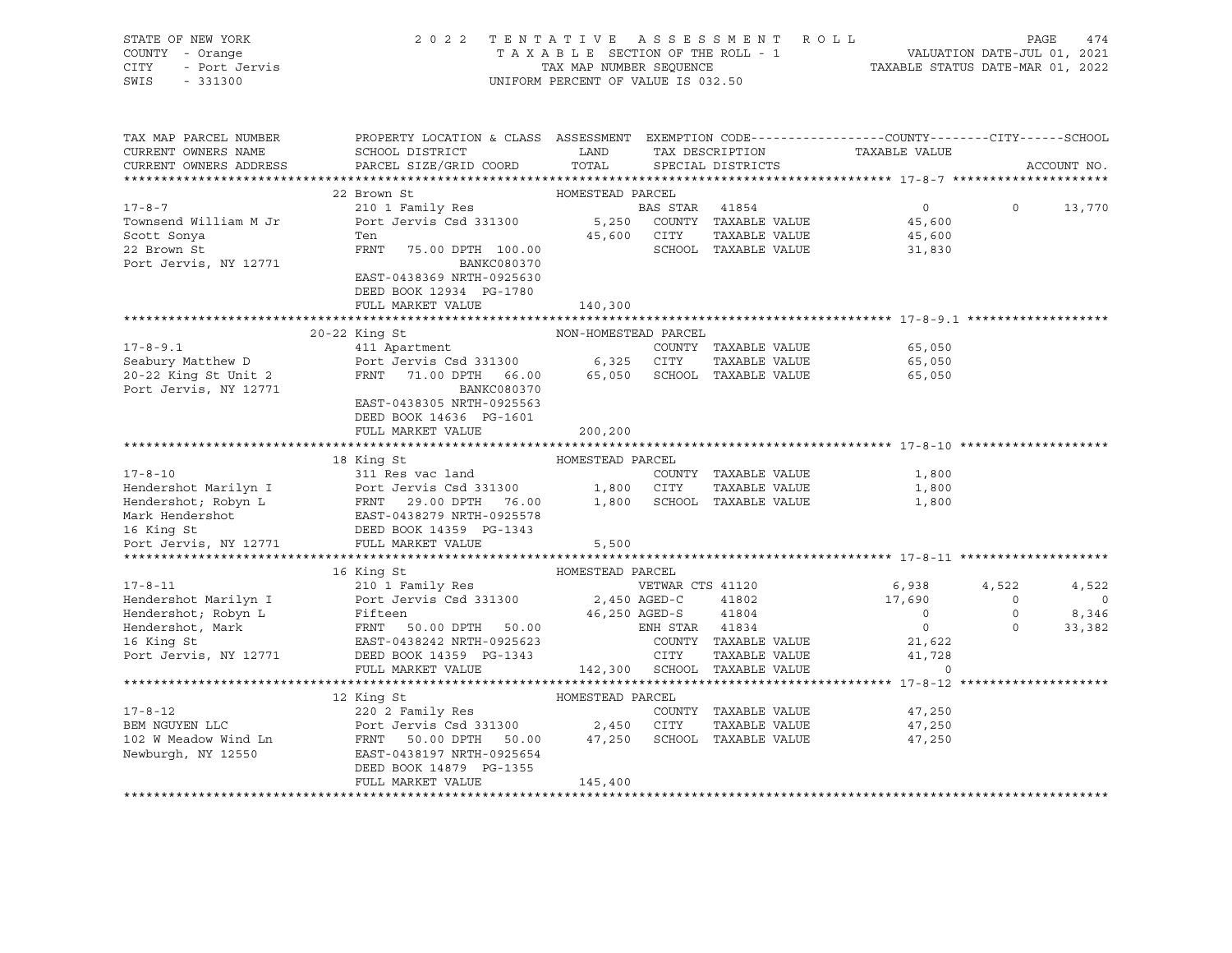### STATE OF NEW YORK 2 0 2 2 T E N T A T I V E A S S E S S M E N T R O L L PAGE 475 COUNTY - Orange T A X A B L E SECTION OF THE ROLL - 1 VALUATION DATE-JUL 01, 2021 CITY - Port Jervis TAX MAP NUMBER SEQUENCE TAXABLE STATUS DATE-MAR 01, 2022

| TAX MAP PARCEL NUMBER  | PROPERTY LOCATION & CLASS ASSESSMENT EXEMPTION CODE----------------COUNTY-------CITY------SCHOOL |                  |                |                      |               |          |             |
|------------------------|--------------------------------------------------------------------------------------------------|------------------|----------------|----------------------|---------------|----------|-------------|
| CURRENT OWNERS NAME    | SCHOOL DISTRICT                                                                                  | LAND             |                | TAX DESCRIPTION      | TAXABLE VALUE |          |             |
| CURRENT OWNERS ADDRESS | PARCEL SIZE/GRID COORD                                                                           | TOTAL            |                | SPECIAL DISTRICTS    |               |          | ACCOUNT NO. |
|                        |                                                                                                  |                  |                |                      |               |          |             |
|                        | 21 Thompson St                                                                                   | HOMESTEAD PARCEL |                |                      |               |          |             |
| $17 - 8 - 13$          | 210 1 Family Res                                                                                 |                  | BAS STAR 41854 |                      | $\Omega$      | $\Omega$ | 13,770      |
| Pagano Joseph          | Port Jervis Csd 331300                                                                           | 3,500            |                | COUNTY TAXABLE VALUE | 40,400        |          |             |
| 21 Thompson St         | FRNT<br>50.00 DPTH 100.00                                                                        | 40,400           | CITY           | TAXABLE VALUE        | 40,400        |          |             |
| Port Jervis, NY 12771  | EAST-0438275 NRTH-0925665                                                                        |                  |                | SCHOOL TAXABLE VALUE | 26,630        |          |             |
|                        | DEED BOOK 11780 PG-1611                                                                          |                  |                |                      |               |          |             |
|                        | FULL MARKET VALUE                                                                                | 124,300          |                |                      |               |          |             |
|                        |                                                                                                  |                  |                |                      |               |          |             |
|                        | 23 Thompson St                                                                                   | HOMESTEAD PARCEL |                |                      |               |          |             |
| $17 - 8 - 14$          | 220 2 Family Res                                                                                 |                  |                | COUNTY TAXABLE VALUE | 48,200        |          |             |
| Connelly Carey Sue     | Port Jervis Csd 331300                                                                           | 3,500            | CITY           | TAXABLE VALUE        | 48,200        |          |             |
| Connelly Thomas        | Fifteen                                                                                          | 48,200           |                | SCHOOL TAXABLE VALUE | 48,200        |          |             |
| 6 Ann Lynn Ct          | FRNT<br>50.00 DPTH 100.00                                                                        |                  |                |                      |               |          |             |
| Port Jervis, NY 12771  | EAST-0438303 NRTH-0925691                                                                        |                  |                |                      |               |          |             |
|                        | DEED BOOK 13816 PG-1848                                                                          |                  |                |                      |               |          |             |
|                        | FULL MARKET VALUE                                                                                | 148,300          |                |                      |               |          |             |
|                        |                                                                                                  |                  |                |                      |               |          |             |
|                        | 27 Thompson St                                                                                   | HOMESTEAD PARCEL |                |                      |               |          |             |
| $17 - 8 - 15.11$       | 210 1 Family Res                                                                                 |                  |                | COUNTY TAXABLE VALUE | 65,000        |          |             |
| Barnes Kevin E         | Port Jervis Csd 331300                                                                           | 3,500            | CITY           | TAXABLE VALUE        | 65,000        |          |             |
| Barnes Tracey L        | FRNT<br>50.00 DPTH 100.00                                                                        | 65,000           |                | SCHOOL TAXABLE VALUE | 65,000        |          |             |
| 27 Thompson St         | BANKC160210                                                                                      |                  |                |                      |               |          |             |
| Port Jervis, NY 12771  | EAST-0438376 NRTH-0925771                                                                        |                  |                |                      |               |          |             |
|                        | DEED BOOK 11753 PG-1649                                                                          |                  |                |                      |               |          |             |
|                        | FULL MARKET VALUE                                                                                | 200,000          |                |                      |               |          |             |
|                        |                                                                                                  |                  |                |                      |               |          |             |
|                        | 25 Thompson St                                                                                   | HOMESTEAD PARCEL |                |                      |               |          |             |
| $17 - 8 - 15.12$       | 210 1 Family Res                                                                                 |                  |                | COUNTY TAXABLE VALUE | 61,000        |          |             |
| Vandermark Richard H   | Port Jervis Csd 331300                                                                           | 3,500            | CITY           | TAXABLE VALUE        | 61,000        |          |             |
| 25 Thompson St         | FRNT<br>50.00 DPTH 100.00                                                                        | 61,000           |                | SCHOOL TAXABLE VALUE | 61,000        |          |             |
| Port Jervis, NY 12771  | BANKC140330                                                                                      |                  |                |                      |               |          |             |
|                        | EAST-0438341 NRTH-0925740                                                                        |                  |                |                      |               |          |             |
|                        | DEED BOOK 14575 PG-1085                                                                          |                  |                |                      |               |          |             |
|                        | FULL MARKET VALUE                                                                                | 187,700          |                |                      |               |          |             |
|                        |                                                                                                  |                  |                |                      |               |          |             |
|                        | 29 Thompson St                                                                                   | HOMESTEAD PARCEL |                |                      |               |          |             |
| $17 - 8 - 17$          | 210 1 Family Res                                                                                 |                  |                | COUNTY TAXABLE VALUE | 41,200        |          |             |
| Schmager Walter K Jr   | Port Jervis Csd 331300                                                                           | 1,950            | CITY           | TAXABLE VALUE        | 41,200        |          |             |
| 307 Highland Ave Ext   | FRNT<br>42.00 DPTH<br>50.00                                                                      | 41,200           |                | SCHOOL TAXABLE VALUE | 41,200        |          |             |
| Middletown, NY 10940   | BANKN140687                                                                                      |                  |                |                      |               |          |             |
|                        | EAST-0438377 NRTH-0925824                                                                        |                  |                |                      |               |          |             |
|                        | DEED BOOK 13240 PG-86                                                                            |                  |                |                      |               |          |             |
|                        | FULL MARKET VALUE                                                                                | 126,800          |                |                      |               |          |             |
|                        |                                                                                                  |                  |                |                      |               |          |             |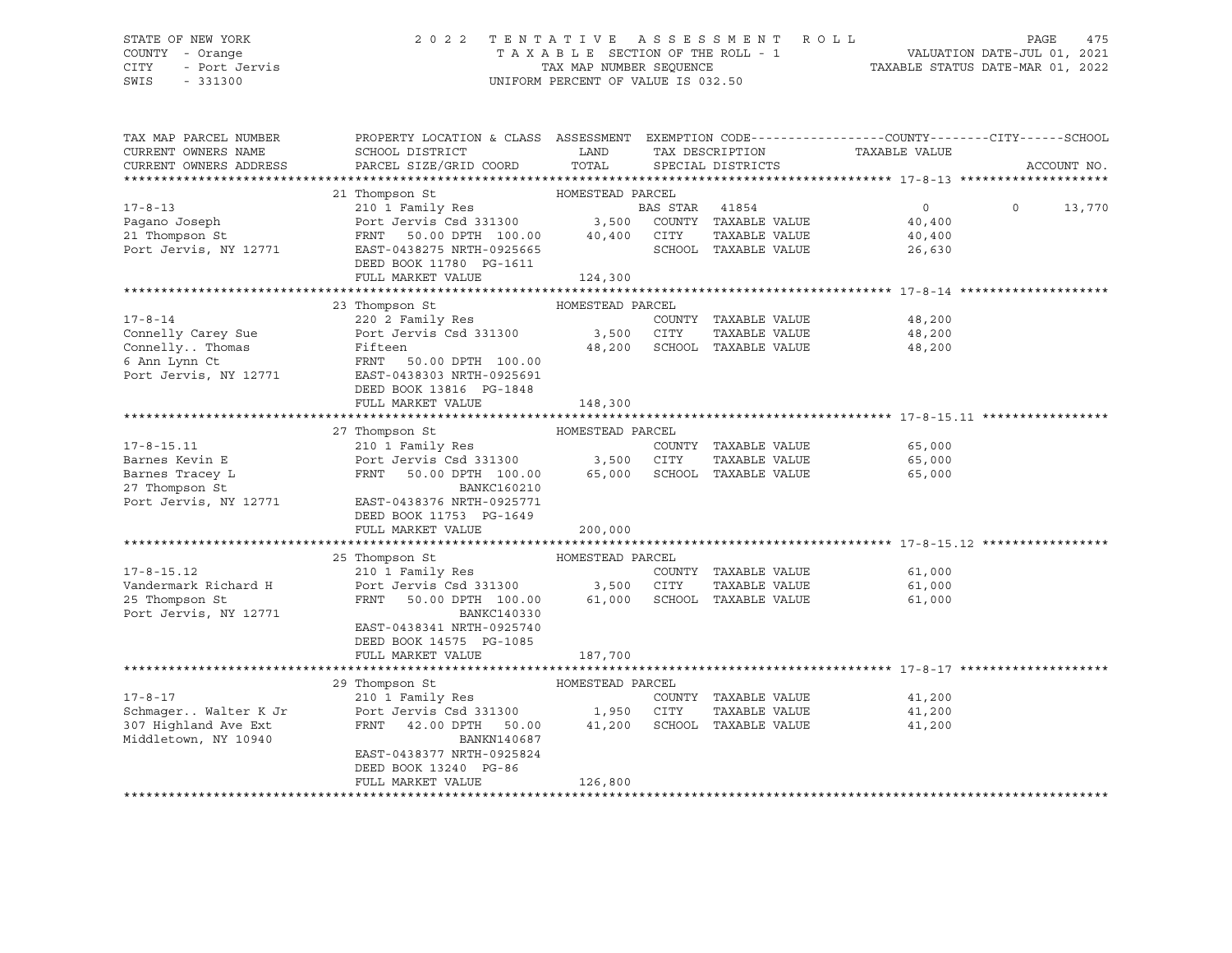## STATE OF NEW YORK 2 0 2 2 T E N T A T I V E A S S E S S M E N T R O L L PAGE 476 COUNTY - Orange T A X A B L E SECTION OF THE ROLL - 1 VALUATION DATE-JUL 01, 2021 CITY - Port Jervis TAX MAP NUMBER SEQUENCE TAXABLE STATUS DATE-MAR 01, 2022

| TAX MAP PARCEL NUMBER<br>CURRENT OWNERS NAME<br>CURRENT OWNERS ADDRESS | PROPERTY LOCATION & CLASS ASSESSMENT EXEMPTION CODE---------------COUNTY-------CITY------SCHOOL                                                                                                                                                                                                                                                                                                                                                            |                  |                             |                  | ACCOUNT NO.       |
|------------------------------------------------------------------------|------------------------------------------------------------------------------------------------------------------------------------------------------------------------------------------------------------------------------------------------------------------------------------------------------------------------------------------------------------------------------------------------------------------------------------------------------------|------------------|-----------------------------|------------------|-------------------|
|                                                                        |                                                                                                                                                                                                                                                                                                                                                                                                                                                            |                  |                             |                  |                   |
|                                                                        |                                                                                                                                                                                                                                                                                                                                                                                                                                                            |                  |                             |                  |                   |
|                                                                        |                                                                                                                                                                                                                                                                                                                                                                                                                                                            |                  | COUNTY TAXABLE VALUE        | 43,000           |                   |
|                                                                        |                                                                                                                                                                                                                                                                                                                                                                                                                                                            |                  |                             | 43,000<br>43,000 |                   |
|                                                                        |                                                                                                                                                                                                                                                                                                                                                                                                                                                            |                  |                             |                  |                   |
|                                                                        | $\begin{tabular}{lcccccc} & & & & 11\; King\; St & & & \text{HOMESTEAD PARCH} \\\hline \end{tabular} \begin{tabular}{lcccccc} & & 11\; King\; St & & & \text{HOMESTEAD PARCH} \\\hline \end{tabular} \begin{tabular}{lcccccc} & & 210\;1\; Family\; Res & & & \text{COUNTY} & TAXABLE\; VALUE \\ & Port\; Jerry & & 50.00\; DPTH & 61.00 & & 43,000 & \text{SCHOOL} & TAXABLE\; VALUE \\ & & & \text{Spring Valley, NY 10977} & & \text{EAST-0438135 NRTH$ |                  |                             |                  |                   |
|                                                                        | DEED BOOK 15005 PG-402                                                                                                                                                                                                                                                                                                                                                                                                                                     |                  |                             |                  |                   |
|                                                                        | FULL MARKET VALUE                                                                                                                                                                                                                                                                                                                                                                                                                                          | 132,300          |                             |                  |                   |
|                                                                        |                                                                                                                                                                                                                                                                                                                                                                                                                                                            |                  |                             |                  |                   |
|                                                                        | 15 King St                                                                                                                                                                                                                                                                                                                                                                                                                                                 | HOMESTEAD PARCEL |                             |                  |                   |
|                                                                        |                                                                                                                                                                                                                                                                                                                                                                                                                                                            |                  |                             | $\overline{0}$   | $\circ$<br>34,390 |
|                                                                        |                                                                                                                                                                                                                                                                                                                                                                                                                                                            |                  |                             |                  |                   |
|                                                                        |                                                                                                                                                                                                                                                                                                                                                                                                                                                            |                  |                             |                  |                   |
|                                                                        | 17-9-2<br>Hubbard Roseann T<br>Hubbard Roseann T<br>Port Jervis Csd 331300<br>FRNT 52.00 DPTH 61.00<br>BANKC030614<br>BANKC030614<br>SCHOOL TAXABLE VALUE<br>SCHOOL TAXABLE VALUE<br>SCHOOL TAXABLE VALUE<br>SCHOOL TAXABLE VALUE<br>6,860                                                                                                                                                                                                                 |                  |                             |                  |                   |
| Port Jervis, NY 12771                                                  | EAST-0438176 NRTH-0925562                                                                                                                                                                                                                                                                                                                                                                                                                                  |                  |                             |                  |                   |
|                                                                        | DEED BOOK 14494 PG-1011                                                                                                                                                                                                                                                                                                                                                                                                                                    |                  |                             |                  |                   |
|                                                                        | FULL MARKET VALUE                                                                                                                                                                                                                                                                                                                                                                                                                                          | 126,900          |                             |                  |                   |
|                                                                        |                                                                                                                                                                                                                                                                                                                                                                                                                                                            |                  |                             |                  |                   |
|                                                                        | 21 King St                                                                                                                                                                                                                                                                                                                                                                                                                                                 |                  |                             |                  |                   |
| $17 - 9 - 3$                                                           |                                                                                                                                                                                                                                                                                                                                                                                                                                                            |                  | COUNTY TAXABLE VALUE        | 6,525            |                   |
|                                                                        |                                                                                                                                                                                                                                                                                                                                                                                                                                                            |                  |                             |                  |                   |
|                                                                        | 17-9-3 311 Res vac land COUNTY TAXABLE VALUE 6,525<br>King Street 21 LLC Port Jervis Csd 331300 6,525 CITY TAXABLE VALUE 6,525<br>PO Box 790236 FRNT 100.00 DPTH 75.00 6,525 SCHOOL TAXABLE VALUE 6,525<br>Middle Village, NY 11379                                                                                                                                                                                                                        |                  |                             |                  |                   |
|                                                                        |                                                                                                                                                                                                                                                                                                                                                                                                                                                            |                  |                             |                  |                   |
|                                                                        | DEED BOOK 14246 PG-1986                                                                                                                                                                                                                                                                                                                                                                                                                                    |                  |                             |                  |                   |
|                                                                        | FULL MARKET VALUE 20,100                                                                                                                                                                                                                                                                                                                                                                                                                                   |                  |                             |                  |                   |
|                                                                        |                                                                                                                                                                                                                                                                                                                                                                                                                                                            |                  |                             |                  |                   |
|                                                                        |                                                                                                                                                                                                                                                                                                                                                                                                                                                            |                  |                             |                  |                   |
|                                                                        |                                                                                                                                                                                                                                                                                                                                                                                                                                                            |                  |                             |                  |                   |
|                                                                        |                                                                                                                                                                                                                                                                                                                                                                                                                                                            |                  |                             |                  |                   |
|                                                                        | 17-9-4<br>14 Brown St<br>210 1 Family Res<br>210 1 Family Res<br>210 1 Family Res<br>210 1 Family Res<br>210 1 Family Res<br>210 1 Family Res<br>210 1 Family Res<br>210 1 Family Res<br>210 1 Family Res<br>210 1 Family Res<br>210 1 Family Res<br>210                                                                                                                                                                                                   |                  |                             |                  |                   |
|                                                                        |                                                                                                                                                                                                                                                                                                                                                                                                                                                            |                  |                             |                  |                   |
|                                                                        | DEED BOOK 14665 PG-240                                                                                                                                                                                                                                                                                                                                                                                                                                     |                  |                             |                  |                   |
|                                                                        | FULL MARKET VALUE                                                                                                                                                                                                                                                                                                                                                                                                                                          | 141,500          |                             |                  |                   |
|                                                                        |                                                                                                                                                                                                                                                                                                                                                                                                                                                            |                  |                             |                  |                   |
|                                                                        | 12 Brown St                                                                                                                                                                                                                                                                                                                                                                                                                                                |                  |                             |                  |                   |
| $17 - 9 - 5$                                                           |                                                                                                                                                                                                                                                                                                                                                                                                                                                            |                  | COUNTY TAXABLE VALUE 45,000 |                  |                   |
|                                                                        |                                                                                                                                                                                                                                                                                                                                                                                                                                                            |                  | TAXABLE VALUE 45,000        |                  |                   |
|                                                                        | 4303 20th Road #2 $Partial$ 2018 dec, 2021 in 45,000 SCHOOL TAXABLE VALUE 45,000 Astoria, NY 11105 $45,000$                                                                                                                                                                                                                                                                                                                                                |                  |                             |                  |                   |
|                                                                        |                                                                                                                                                                                                                                                                                                                                                                                                                                                            |                  |                             |                  |                   |
|                                                                        | EAST-0438150 NRTH-0925420                                                                                                                                                                                                                                                                                                                                                                                                                                  |                  |                             |                  |                   |
|                                                                        | DEED BOOK 14674 PG-997                                                                                                                                                                                                                                                                                                                                                                                                                                     |                  |                             |                  |                   |
|                                                                        | FULL MARKET VALUE                                                                                                                                                                                                                                                                                                                                                                                                                                          | 138,500          |                             |                  |                   |
|                                                                        |                                                                                                                                                                                                                                                                                                                                                                                                                                                            |                  |                             |                  |                   |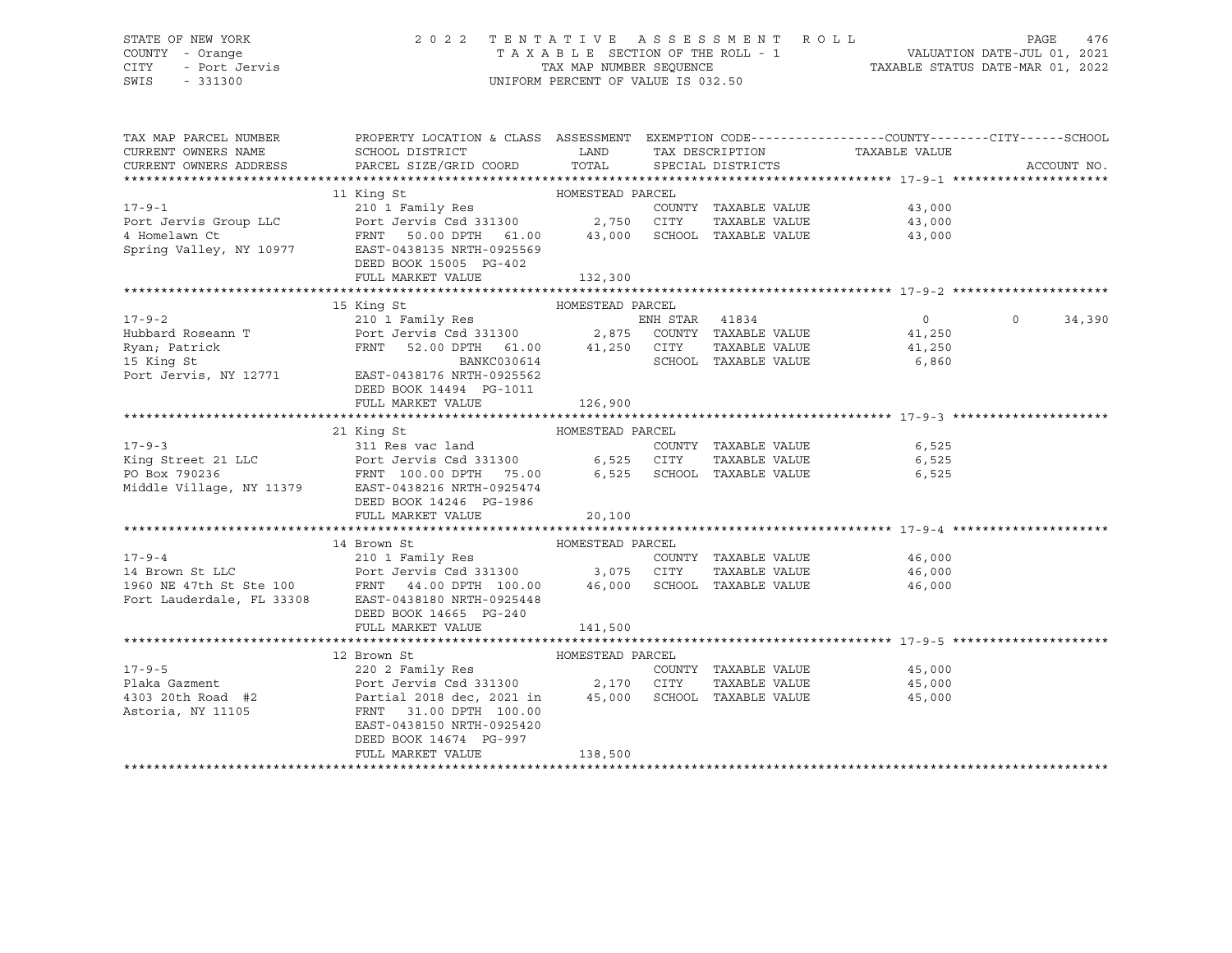# STATE OF NEW YORK 2 0 2 2 T E N T A T I V E A S S E S S M E N T R O L L PAGE 477 COUNTY - Orange T A X A B L E SECTION OF THE ROLL - 1 VALUATION DATE-JUL 01, 2021 CITY - Port Jervis TAX MAP NUMBER SEQUENCE TAXABLE STATUS DATE-MAR 01, 2022

| TAX MAP PARCEL NUMBER<br>CURRENT OWNERS NAME<br>CURRENT OWNERS ADDRESS | PROPERTY LOCATION & CLASS ASSESSMENT EXEMPTION CODE----------------COUNTY-------CITY------SCHOOL<br>SCHOOL DISTRICT<br>PARCEL SIZE/GRID COORD | <b>LAND</b><br>TOTAL | TAX DESCRIPTION<br>SPECIAL DISTRICTS | TAXABLE VALUE               | ACCOUNT NO.        |
|------------------------------------------------------------------------|-----------------------------------------------------------------------------------------------------------------------------------------------|----------------------|--------------------------------------|-----------------------------|--------------------|
|                                                                        |                                                                                                                                               |                      |                                      |                             |                    |
|                                                                        |                                                                                                                                               |                      |                                      |                             |                    |
| $17 - 9 - 7.1$                                                         |                                                                                                                                               |                      |                                      | $\overline{0}$              | $\Omega$<br>13,770 |
| Burton Joseph                                                          |                                                                                                                                               |                      |                                      | 53,000                      |                    |
| Burton Joann                                                           | FRNT 100.00 DPTH 100.00 53,000 CITY<br>EAST-0438105 NRTH-0925369 53,000 SCHOO                                                                 |                      | TAXABLE VALUE                        | 53,000                      |                    |
| 8 Brown St                                                             | EAST-0438105 NRTH-0925369                                                                                                                     |                      | SCHOOL TAXABLE VALUE                 | 39,230                      |                    |
|                                                                        | Port Jervis, NY 12771 DEED BOOK 11740 PG-424                                                                                                  |                      |                                      |                             |                    |
|                                                                        | FULL MARKET VALUE                                                                                                                             | 163, 100             |                                      |                             |                    |
|                                                                        |                                                                                                                                               |                      |                                      |                             |                    |
|                                                                        | 4 Brown St                                                                                                                                    | HOMESTEAD PARCEL     |                                      |                             |                    |
| $17 - 9 - 8$                                                           | 210 1 Family Res                                                                                                                              |                      | COUNTY TAXABLE VALUE                 | 40,000                      |                    |
| Wong Koon Fah                                                          | Port Jervis Csd 331300 3,500 CITY                                                                                                             |                      | TAXABLE VALUE                        | 40,000                      |                    |
| 4 Brown St                                                             | Five                                                                                                                                          |                      | 40,000 SCHOOL TAXABLE VALUE          | 40,000                      |                    |
| Port Jervis, NY 12771                                                  | FRNT<br>50.00 DPTH 100.00                                                                                                                     |                      |                                      |                             |                    |
|                                                                        | EAST-0438055 NRTH-0925328                                                                                                                     |                      |                                      |                             |                    |
|                                                                        | DEED BOOK 14471 PG-1044                                                                                                                       |                      |                                      |                             |                    |
|                                                                        | FULL MARKET VALUE                                                                                                                             | 123,100              |                                      |                             |                    |
|                                                                        |                                                                                                                                               |                      |                                      |                             |                    |
|                                                                        | 11 Thompson St                                                                                                                                | HOMESTEAD PARCEL     |                                      |                             |                    |
| $17 - 9 - 10$                                                          | 210 I Family Res<br>Port Jervis Csd 331300 3,500 CITY                                                                                         |                      | COUNTY TAXABLE VALUE                 | 40,450                      |                    |
| Rivera Miriam                                                          |                                                                                                                                               |                      | TAXABLE VALUE                        | 40,450                      |                    |
| 11 Thompson St                                                         | Ten                                                                                                                                           |                      | 40,450 SCHOOL TAXABLE VALUE          | 40,450                      |                    |
| Port Jervis, NY 12771                                                  | FRNT 50.00 DPTH 100.00                                                                                                                        |                      |                                      |                             |                    |
|                                                                        | EAST-0438043 NRTH-0925450                                                                                                                     |                      |                                      |                             |                    |
|                                                                        | DEED BOOK 14455 PG-1985                                                                                                                       |                      |                                      |                             |                    |
|                                                                        | FULL MARKET VALUE                                                                                                                             | 124,500              |                                      |                             |                    |
|                                                                        |                                                                                                                                               |                      |                                      |                             |                    |
|                                                                        | 13 Thompson St MOMESTEAD PARCEL                                                                                                               |                      |                                      |                             |                    |
| $17 - 9 - 11$                                                          | 210 1 Family Res                                                                                                                              |                      |                                      | COUNTY TAXABLE VALUE 40,400 |                    |
|                                                                        | Port Jervis Csd 331300 3,500 CITY TAXABLE VALUE<br>FRNT 50.00 DPTH 100.00 40,400 SCHOOL TAXABLE VALUE                                         |                      |                                      | 40,400                      |                    |
|                                                                        |                                                                                                                                               |                      |                                      | 40,400                      |                    |
| Bronx, NY 10461                                                        | EAST-0438101 NRTH-0925504                                                                                                                     |                      |                                      |                             |                    |
|                                                                        | DEED BOOK 14964 PG-401                                                                                                                        |                      |                                      |                             |                    |
|                                                                        | FULL MARKET VALUE                                                                                                                             | 124,300              |                                      |                             |                    |
|                                                                        |                                                                                                                                               |                      |                                      |                             |                    |
|                                                                        | 17 Thompson St                                                                                                                                | HOMESTEAD PARCEL     |                                      |                             |                    |
| $17 - 9 - 12$                                                          | 210 1 Family Res                                                                                                                              |                      | COUNTY TAXABLE VALUE                 | 41,500                      |                    |
| Farley Daniel                                                          | Port Jervis Csd 331300 2,550 CITY                                                                                                             |                      | TAXABLE VALUE                        | 41,500                      |                    |
| 17 Thompson St                                                         | Ten                                                                                                                                           |                      | 41,500 SCHOOL TAXABLE VALUE          | 41,500                      |                    |
| Port Jervis, NY 12771                                                  | FRNT 42.00 DPTH 75.00                                                                                                                         |                      |                                      |                             |                    |
|                                                                        | EAST-0438131 NRTH-0925539                                                                                                                     |                      |                                      |                             |                    |
|                                                                        | DEED BOOK 14241 PG-369                                                                                                                        |                      |                                      |                             |                    |
|                                                                        | FULL MARKET VALUE                                                                                                                             | 127,700              |                                      |                             |                    |
|                                                                        |                                                                                                                                               |                      |                                      |                             |                    |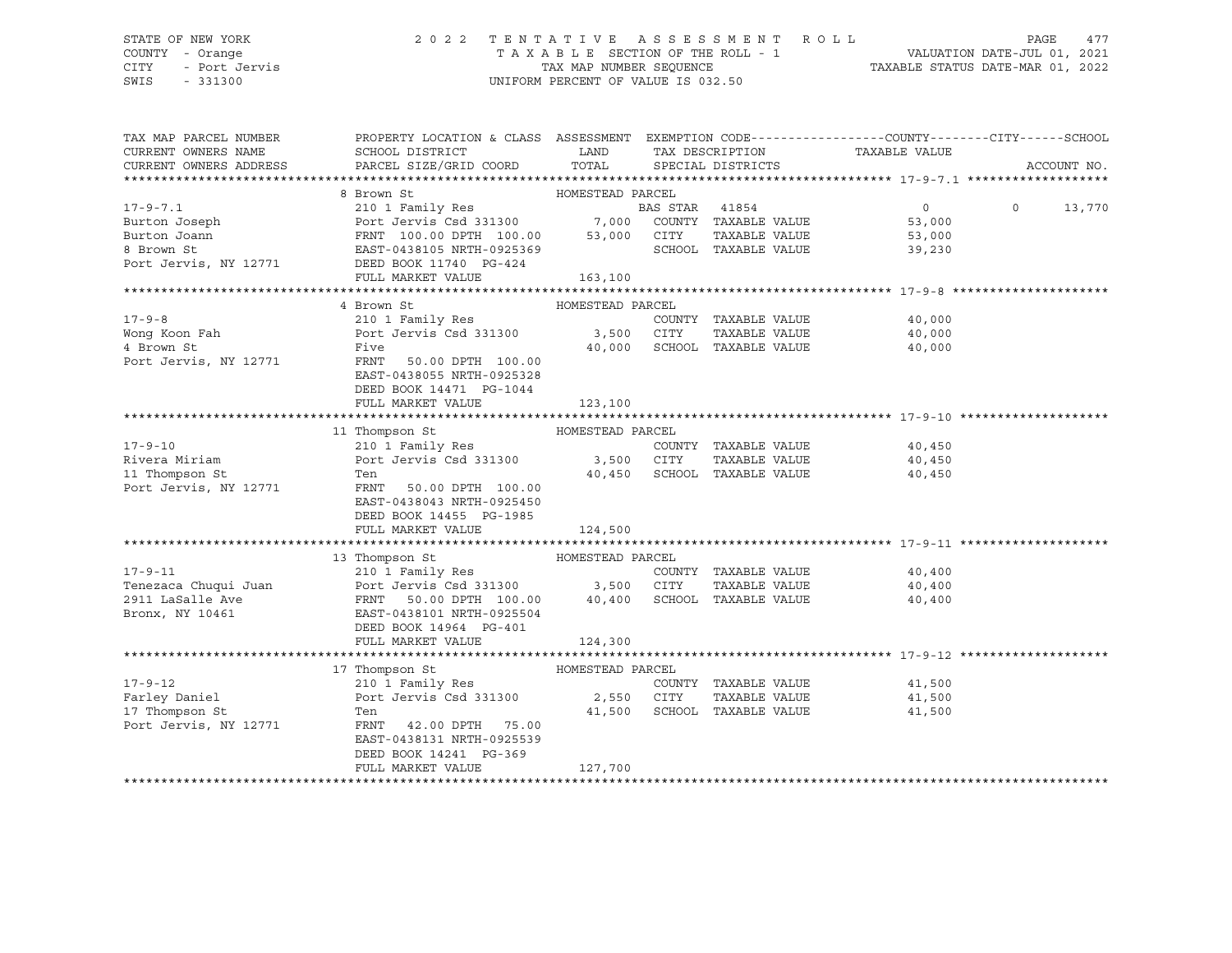#### STATE OF NEW YORK 2 0 2 2 T E N T A T I V E A S S E S S M E N T R O L L PAGE 478 COUNTY - Orange T A X A B L E SECTION OF THE ROLL - 1 VALUATION DATE-JUL 01, 2021 CITY - Port Jervis TAX MAP NUMBER SEQUENCE TAXABLE STATUS DATE-MAR 01, 2022 SWIS - 331300 UNIFORM PERCENT OF VALUE IS 032.50

| TAX MAP PARCEL NUMBER<br>CURRENT OWNERS NAME<br>CURRENT OWNERS ADDRESS                                                                                                                                                                                                                                                                                                            | PROPERTY LOCATION & CLASS ASSESSMENT EXEMPTION CODE----------------COUNTY-------CITY------SCHOOL<br>SCHOOL DISTRICT LAND<br>PARCEL SIZE/GRID COORD | TOTAL                | TAX DESCRIPTION<br>SPECIAL DISTRICTS | TAXABLE VALUE                |         | ACCOUNT NO. |
|-----------------------------------------------------------------------------------------------------------------------------------------------------------------------------------------------------------------------------------------------------------------------------------------------------------------------------------------------------------------------------------|----------------------------------------------------------------------------------------------------------------------------------------------------|----------------------|--------------------------------------|------------------------------|---------|-------------|
|                                                                                                                                                                                                                                                                                                                                                                                   |                                                                                                                                                    |                      |                                      |                              |         |             |
| 17-10-1.1<br>Fun Valley Inc (1/10-1<br>For the State of State of State of State of State of State of State of State of State of State of State of State of State of State of State of State of State of State of State of State of                                                                                                                                                |                                                                                                                                                    |                      |                                      |                              |         |             |
|                                                                                                                                                                                                                                                                                                                                                                                   |                                                                                                                                                    |                      |                                      |                              |         |             |
|                                                                                                                                                                                                                                                                                                                                                                                   |                                                                                                                                                    |                      |                                      |                              |         |             |
|                                                                                                                                                                                                                                                                                                                                                                                   |                                                                                                                                                    |                      |                                      |                              |         |             |
|                                                                                                                                                                                                                                                                                                                                                                                   |                                                                                                                                                    |                      |                                      |                              |         |             |
|                                                                                                                                                                                                                                                                                                                                                                                   |                                                                                                                                                    |                      |                                      |                              |         |             |
|                                                                                                                                                                                                                                                                                                                                                                                   | FULL MARKET VALUE                                                                                                                                  | 170,800              |                                      |                              |         |             |
|                                                                                                                                                                                                                                                                                                                                                                                   |                                                                                                                                                    |                      |                                      |                              |         |             |
|                                                                                                                                                                                                                                                                                                                                                                                   |                                                                                                                                                    |                      |                                      |                              |         |             |
|                                                                                                                                                                                                                                                                                                                                                                                   |                                                                                                                                                    |                      |                                      | 89,500                       |         |             |
|                                                                                                                                                                                                                                                                                                                                                                                   |                                                                                                                                                    |                      | TAXABLE VALUE                        | 89,500                       |         |             |
|                                                                                                                                                                                                                                                                                                                                                                                   |                                                                                                                                                    |                      |                                      | 89,500                       |         |             |
|                                                                                                                                                                                                                                                                                                                                                                                   |                                                                                                                                                    |                      |                                      |                              |         |             |
|                                                                                                                                                                                                                                                                                                                                                                                   | DEED BOOK 6189 PG-120                                                                                                                              |                      |                                      |                              |         |             |
|                                                                                                                                                                                                                                                                                                                                                                                   | FULL MARKET VALUE 275,400                                                                                                                          |                      |                                      |                              |         |             |
|                                                                                                                                                                                                                                                                                                                                                                                   |                                                                                                                                                    |                      |                                      |                              |         |             |
|                                                                                                                                                                                                                                                                                                                                                                                   | 15 Front St                                                                                                                                        | NON-HOMESTEAD PARCEL |                                      |                              |         |             |
|                                                                                                                                                                                                                                                                                                                                                                                   |                                                                                                                                                    |                      |                                      |                              |         |             |
|                                                                                                                                                                                                                                                                                                                                                                                   |                                                                                                                                                    |                      |                                      |                              |         |             |
| 18-1-6<br>Meyer Laura (1992)<br>Meyer Laura (1992)<br>Meyer Laura (1992)<br>Port Jervis Csd 331300<br>FRNT 26.00 DPTH 93.00 (1992)<br>FRNT 26.00 DPTH 93.00 (1992)<br>SCHOOL TAXABLE VALUE (1992)<br>SCHOOL TAXABLE VALUE (1992)<br>TANABLE VALU                                                                                                                                  |                                                                                                                                                    |                      |                                      |                              |         |             |
|                                                                                                                                                                                                                                                                                                                                                                                   |                                                                                                                                                    |                      |                                      |                              |         |             |
|                                                                                                                                                                                                                                                                                                                                                                                   | DEED BOOK 14131 PG-1952                                                                                                                            |                      |                                      |                              |         |             |
|                                                                                                                                                                                                                                                                                                                                                                                   | FULL MARKET VALUE                                                                                                                                  | 200,000              |                                      |                              |         |             |
|                                                                                                                                                                                                                                                                                                                                                                                   |                                                                                                                                                    |                      |                                      |                              |         |             |
|                                                                                                                                                                                                                                                                                                                                                                                   |                                                                                                                                                    |                      |                                      |                              |         |             |
|                                                                                                                                                                                                                                                                                                                                                                                   |                                                                                                                                                    |                      |                                      | 66,800                       |         |             |
|                                                                                                                                                                                                                                                                                                                                                                                   |                                                                                                                                                    |                      | TAXABLE VALUE                        | 66,800<br>66,800             |         |             |
|                                                                                                                                                                                                                                                                                                                                                                                   |                                                                                                                                                    |                      |                                      |                              |         |             |
|                                                                                                                                                                                                                                                                                                                                                                                   |                                                                                                                                                    |                      |                                      |                              |         |             |
|                                                                                                                                                                                                                                                                                                                                                                                   |                                                                                                                                                    |                      |                                      |                              |         |             |
|                                                                                                                                                                                                                                                                                                                                                                                   | FULL MARKET VALUE                                                                                                                                  | 205,500              |                                      |                              |         |             |
|                                                                                                                                                                                                                                                                                                                                                                                   |                                                                                                                                                    |                      |                                      |                              |         |             |
| 19-2-1<br>19-23 Front St<br>28 Det row bldg<br>28 Church Street LLC<br>28 Church St Ste 7<br>28 Church St Ste 7<br>28 Church St Ste 7<br>29 Det Jervis Csd 331300<br>29 Det Jervis Csd 331300<br>29 Det Jervis Csd 331300<br>29 Det Jervis Csd 331                                                                                                                                |                                                                                                                                                    |                      |                                      | 1,100 1,100                  |         | 1,100       |
|                                                                                                                                                                                                                                                                                                                                                                                   |                                                                                                                                                    |                      |                                      | 158,900                      |         |             |
|                                                                                                                                                                                                                                                                                                                                                                                   |                                                                                                                                                    |                      |                                      | 158,900                      |         |             |
|                                                                                                                                                                                                                                                                                                                                                                                   |                                                                                                                                                    |                      |                                      | SCHOOL TAXABLE VALUE 150,900 |         |             |
|                                                                                                                                                                                                                                                                                                                                                                                   | DEED BOOK 13048 PG-509                                                                                                                             |                      |                                      |                              |         |             |
|                                                                                                                                                                                                                                                                                                                                                                                   | FULL MARKET VALUE                                                                                                                                  | 492,300              |                                      |                              |         |             |
|                                                                                                                                                                                                                                                                                                                                                                                   |                                                                                                                                                    |                      |                                      |                              |         |             |
|                                                                                                                                                                                                                                                                                                                                                                                   |                                                                                                                                                    |                      |                                      |                              |         |             |
|                                                                                                                                                                                                                                                                                                                                                                                   |                                                                                                                                                    |                      |                                      | $\overline{0}$               | $\circ$ | 20,790      |
|                                                                                                                                                                                                                                                                                                                                                                                   |                                                                                                                                                    |                      |                                      | 63,000                       |         |             |
|                                                                                                                                                                                                                                                                                                                                                                                   |                                                                                                                                                    |                      |                                      | 63,000                       |         |             |
| $\begin{tabular}{lcccc} 18-2-2 & 25 Front St & 18-2-2 \\ 482 Det row bldg & 25 Front St & 41834 \\ 25 Front St & 25 Front St & 500 DPTH 106.00 & 63,000 CITY TAXABLE VALUE \\ 26 Port Jervis, NY 12771 & EAST-0439152 NRTH-0925386 & 5700 CONTY TAXABLE VALUE \\ 275 Font St & 25.00 DPTH 106.00 & 63,000 CITY TAXABLE VALUE \\ 285 Fcont Jervis, NY 12771 & 25.00 DPTH 106.00 &$ |                                                                                                                                                    |                      |                                      | 42,210                       |         |             |
|                                                                                                                                                                                                                                                                                                                                                                                   | DEED BOOK 5449 PG-132                                                                                                                              |                      |                                      |                              |         |             |
|                                                                                                                                                                                                                                                                                                                                                                                   | FULL MARKET VALUE                                                                                                                                  | 193,800              |                                      |                              |         |             |
|                                                                                                                                                                                                                                                                                                                                                                                   |                                                                                                                                                    |                      |                                      |                              |         |             |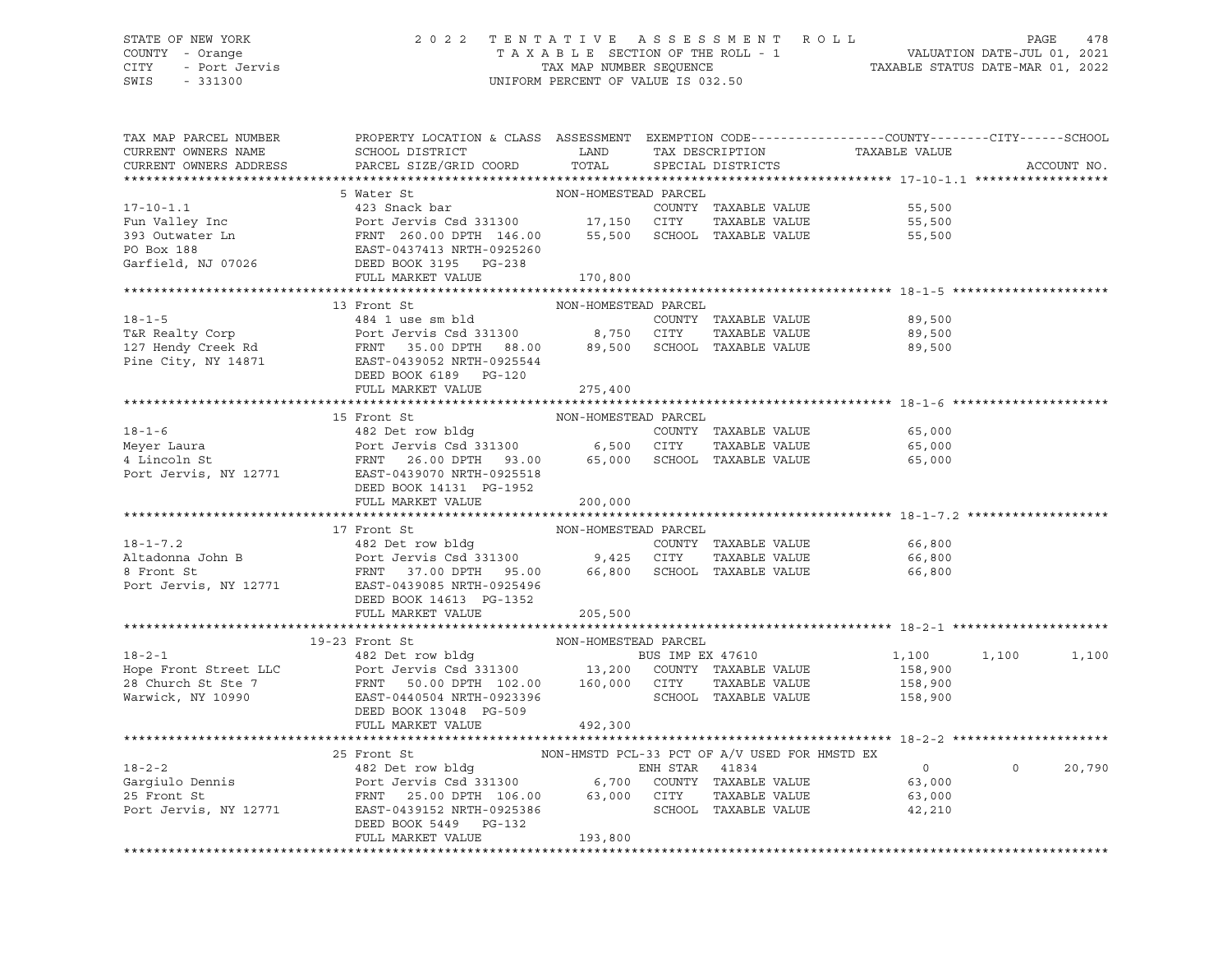#### STATE OF NEW YORK 2 0 2 2 T E N T A T I V E A S S E S S M E N T R O L L PAGE 479 COUNTY - Orange T A X A B L E SECTION OF THE ROLL - 1 VALUATION DATE-JUL 01, 2021 CITY - Port Jervis TAX MAP NUMBER SEQUENCE TAXABLE STATUS DATE-MAR 01, 2022 SWIS - 331300 UNIFORM PERCENT OF VALUE IS 032.50

| NON-HMSTD PCL-50 PCT OF A/V USED FOR HMSTD EX<br>27 Front St<br>18-2-3<br>27 Front St<br>27 Front St<br>27 Front St<br>27 Front St<br>27 Front St<br>27 Front St<br>27 Front St<br>27 Front St<br>27 Front St<br>28.00 DPTH 116.00<br>2925379<br>2925379<br>2925379<br>2925379<br>2925379<br>2925379<br>2925379<br>2925379<br>AGED-T 41803 0<br>AGED-CS 41805 13,000<br>ENH STAR 41834 0<br>COUNTY TAXABLE VALUE 39,000<br>$5,200$ 0<br>0<br>0<br>13,000<br>0<br>13,000<br>COUNTY<br>CITY<br>$\begin{tabular}{lllllllllllll} \texttt{DEED BOOK} & 14691 & PG-792 & & & & \texttt{CITY} & \texttt{TAXABLE VALUE} & & & 46,800 \\ \texttt{FULL MARKET VALUE} & & & 160,000 & \texttt{SCHOOL} & \texttt{TAXABLE VALUE} & & & 26,000 \\ \end{tabular}$<br>NON-HOMESTEAD PARCEL<br>29 Front St<br>$\begin{tabular}{lcccccc} & & 29 & \texttt{front St} & & & \texttt{NON-HOMESTEAD PARCH} \\ 18-2-4.2 & & 482 Det row bldg & & & \texttt{COUNTY TAXABLE VALUE} & & 79,650 \\ 19,650 & & 16,400 & CITY & TAXABLE VALUE & & 79,650 \\ 19,650 & & 16,400 & CITY & TAXABLE VALUE & & 79,650 \\ 19,650 & & 16,400 & CITY & TAXABLE VALUE & & 79,650 \\ 19,650 & & 16,400 & CITY & TAXABLE VALUE & & 79,650 \\$<br>35-39 FOOL SEED BOOK 11747 PG-1529<br>MON-HOMESTEAD PARCEL<br>26 C/o John Catrambone FRNT 57.00 DPTH 90.00 103,750 SCHOOL TAXABLE VALUE<br>26 Port Jervis Csd 331300 14,400 CITY TAXABLE VALUE<br>26 PORT 57.00 DPTH 90.00 103,750 SCH<br>41 Front St<br>NON-HOMESTEAD PARCEL<br>18-2-7<br>Mazzara Antonino<br>Mazzara Antonino<br>18-2-7<br>Mazzara Antonino<br>Port Jervis Csd 331300<br>Port Jervis Csd 331300<br>FRNT 21.00 DPTH 92.00<br>FORT 192.00<br>FRNT 21.00 DPTH 92.00<br>57,000<br>SCHOOL TAXABLE VALUE<br>FRNT 21.00 DPTH<br>DEED BOOK 3608 PG-00155<br>FULL MARKET VALUE 175,400<br>NON-HOMESTEAD PARCEL<br>18-2-8<br>Front Track Properties LLC<br>Front Track Properties LLC<br>Port Jervis Csd 331300<br>C/o Travis Vanstrander<br>PENT<br>19.00 DPTH 100.00<br>BANK0100075<br>261 Newtrander<br>261 Newtrander<br>261 Newtrander<br>261 Newtrander<br>261 Newt<br>COUNTY TAXABLE VALUE 38,400<br>CITY TAXABLE VALUE 38,400<br>38,400<br>Port Jervis, NY 12771 EAST-0439296 NRTH-0925238<br>DEED BOOK 14132 PG-1196<br>FULL MARKET VALUE<br>118,200<br>45 Front St<br>NON-HOMESTEAD PARCEL<br>18-2-9<br>482 Det row bldg<br>482 Det row bldg<br>20.00 DPTH 93.00<br>5,200 CITY TAXABLE VALUE<br>7 White Bridge Rd<br>37 White Bridge Rd<br>37 White Bridge Rd<br>37 White Bridge Rd<br>37 White Bridge Rd<br>38.00 SCHOOL TAXABLE VALUE<br>20.00 D<br>59,400<br>59,400<br>59,400<br>FULL MARKET VALUE<br>182,800 | TAX MAP PARCEL NUMBER<br>CURRENT OWNERS NAME<br>CURRENT OWNERS ADDRESS | PROPERTY LOCATION & CLASS ASSESSMENT EXEMPTION CODE----------------COUNTY-------CITY------SCHOOL<br>SCHOOL DISTRICT LAND<br>PARCEL SIZE/GRID COORD | TOTAL | SPECIAL DISTRICTS | TAX DESCRIPTION TAXABLE VALUE | ACCOUNT NO. |
|--------------------------------------------------------------------------------------------------------------------------------------------------------------------------------------------------------------------------------------------------------------------------------------------------------------------------------------------------------------------------------------------------------------------------------------------------------------------------------------------------------------------------------------------------------------------------------------------------------------------------------------------------------------------------------------------------------------------------------------------------------------------------------------------------------------------------------------------------------------------------------------------------------------------------------------------------------------------------------------------------------------------------------------------------------------------------------------------------------------------------------------------------------------------------------------------------------------------------------------------------------------------------------------------------------------------------------------------------------------------------------------------------------------------------------------------------------------------------------------------------------------------------------------------------------------------------------------------------------------------------------------------------------------------------------------------------------------------------------------------------------------------------------------------------------------------------------------------------------------------------------------------------------------------------------------------------------------------------------------------------------------------------------------------------------------------------------------------------------------------------------------------------------------------------------------------------------------------------------------------------------------------------------------------------------------------------------------------------------------------------------------------------------------------------------------------------------------------------------------------------------------------------------------------------------------------------------------------------------------------------------------------|------------------------------------------------------------------------|----------------------------------------------------------------------------------------------------------------------------------------------------|-------|-------------------|-------------------------------|-------------|
|                                                                                                                                                                                                                                                                                                                                                                                                                                                                                                                                                                                                                                                                                                                                                                                                                                                                                                                                                                                                                                                                                                                                                                                                                                                                                                                                                                                                                                                                                                                                                                                                                                                                                                                                                                                                                                                                                                                                                                                                                                                                                                                                                                                                                                                                                                                                                                                                                                                                                                                                                                                                                                            |                                                                        |                                                                                                                                                    |       |                   |                               |             |
|                                                                                                                                                                                                                                                                                                                                                                                                                                                                                                                                                                                                                                                                                                                                                                                                                                                                                                                                                                                                                                                                                                                                                                                                                                                                                                                                                                                                                                                                                                                                                                                                                                                                                                                                                                                                                                                                                                                                                                                                                                                                                                                                                                                                                                                                                                                                                                                                                                                                                                                                                                                                                                            |                                                                        |                                                                                                                                                    |       |                   |                               |             |
|                                                                                                                                                                                                                                                                                                                                                                                                                                                                                                                                                                                                                                                                                                                                                                                                                                                                                                                                                                                                                                                                                                                                                                                                                                                                                                                                                                                                                                                                                                                                                                                                                                                                                                                                                                                                                                                                                                                                                                                                                                                                                                                                                                                                                                                                                                                                                                                                                                                                                                                                                                                                                                            |                                                                        |                                                                                                                                                    |       |                   |                               |             |
|                                                                                                                                                                                                                                                                                                                                                                                                                                                                                                                                                                                                                                                                                                                                                                                                                                                                                                                                                                                                                                                                                                                                                                                                                                                                                                                                                                                                                                                                                                                                                                                                                                                                                                                                                                                                                                                                                                                                                                                                                                                                                                                                                                                                                                                                                                                                                                                                                                                                                                                                                                                                                                            |                                                                        |                                                                                                                                                    |       |                   |                               |             |
|                                                                                                                                                                                                                                                                                                                                                                                                                                                                                                                                                                                                                                                                                                                                                                                                                                                                                                                                                                                                                                                                                                                                                                                                                                                                                                                                                                                                                                                                                                                                                                                                                                                                                                                                                                                                                                                                                                                                                                                                                                                                                                                                                                                                                                                                                                                                                                                                                                                                                                                                                                                                                                            |                                                                        |                                                                                                                                                    |       |                   |                               |             |
|                                                                                                                                                                                                                                                                                                                                                                                                                                                                                                                                                                                                                                                                                                                                                                                                                                                                                                                                                                                                                                                                                                                                                                                                                                                                                                                                                                                                                                                                                                                                                                                                                                                                                                                                                                                                                                                                                                                                                                                                                                                                                                                                                                                                                                                                                                                                                                                                                                                                                                                                                                                                                                            |                                                                        |                                                                                                                                                    |       |                   |                               |             |
|                                                                                                                                                                                                                                                                                                                                                                                                                                                                                                                                                                                                                                                                                                                                                                                                                                                                                                                                                                                                                                                                                                                                                                                                                                                                                                                                                                                                                                                                                                                                                                                                                                                                                                                                                                                                                                                                                                                                                                                                                                                                                                                                                                                                                                                                                                                                                                                                                                                                                                                                                                                                                                            |                                                                        |                                                                                                                                                    |       |                   |                               |             |
|                                                                                                                                                                                                                                                                                                                                                                                                                                                                                                                                                                                                                                                                                                                                                                                                                                                                                                                                                                                                                                                                                                                                                                                                                                                                                                                                                                                                                                                                                                                                                                                                                                                                                                                                                                                                                                                                                                                                                                                                                                                                                                                                                                                                                                                                                                                                                                                                                                                                                                                                                                                                                                            |                                                                        |                                                                                                                                                    |       |                   |                               |             |
|                                                                                                                                                                                                                                                                                                                                                                                                                                                                                                                                                                                                                                                                                                                                                                                                                                                                                                                                                                                                                                                                                                                                                                                                                                                                                                                                                                                                                                                                                                                                                                                                                                                                                                                                                                                                                                                                                                                                                                                                                                                                                                                                                                                                                                                                                                                                                                                                                                                                                                                                                                                                                                            |                                                                        |                                                                                                                                                    |       |                   |                               |             |
|                                                                                                                                                                                                                                                                                                                                                                                                                                                                                                                                                                                                                                                                                                                                                                                                                                                                                                                                                                                                                                                                                                                                                                                                                                                                                                                                                                                                                                                                                                                                                                                                                                                                                                                                                                                                                                                                                                                                                                                                                                                                                                                                                                                                                                                                                                                                                                                                                                                                                                                                                                                                                                            |                                                                        |                                                                                                                                                    |       |                   |                               |             |
|                                                                                                                                                                                                                                                                                                                                                                                                                                                                                                                                                                                                                                                                                                                                                                                                                                                                                                                                                                                                                                                                                                                                                                                                                                                                                                                                                                                                                                                                                                                                                                                                                                                                                                                                                                                                                                                                                                                                                                                                                                                                                                                                                                                                                                                                                                                                                                                                                                                                                                                                                                                                                                            |                                                                        |                                                                                                                                                    |       |                   |                               |             |
|                                                                                                                                                                                                                                                                                                                                                                                                                                                                                                                                                                                                                                                                                                                                                                                                                                                                                                                                                                                                                                                                                                                                                                                                                                                                                                                                                                                                                                                                                                                                                                                                                                                                                                                                                                                                                                                                                                                                                                                                                                                                                                                                                                                                                                                                                                                                                                                                                                                                                                                                                                                                                                            |                                                                        |                                                                                                                                                    |       |                   |                               |             |
|                                                                                                                                                                                                                                                                                                                                                                                                                                                                                                                                                                                                                                                                                                                                                                                                                                                                                                                                                                                                                                                                                                                                                                                                                                                                                                                                                                                                                                                                                                                                                                                                                                                                                                                                                                                                                                                                                                                                                                                                                                                                                                                                                                                                                                                                                                                                                                                                                                                                                                                                                                                                                                            |                                                                        |                                                                                                                                                    |       |                   |                               |             |
|                                                                                                                                                                                                                                                                                                                                                                                                                                                                                                                                                                                                                                                                                                                                                                                                                                                                                                                                                                                                                                                                                                                                                                                                                                                                                                                                                                                                                                                                                                                                                                                                                                                                                                                                                                                                                                                                                                                                                                                                                                                                                                                                                                                                                                                                                                                                                                                                                                                                                                                                                                                                                                            |                                                                        |                                                                                                                                                    |       |                   |                               |             |
|                                                                                                                                                                                                                                                                                                                                                                                                                                                                                                                                                                                                                                                                                                                                                                                                                                                                                                                                                                                                                                                                                                                                                                                                                                                                                                                                                                                                                                                                                                                                                                                                                                                                                                                                                                                                                                                                                                                                                                                                                                                                                                                                                                                                                                                                                                                                                                                                                                                                                                                                                                                                                                            |                                                                        |                                                                                                                                                    |       |                   |                               |             |
|                                                                                                                                                                                                                                                                                                                                                                                                                                                                                                                                                                                                                                                                                                                                                                                                                                                                                                                                                                                                                                                                                                                                                                                                                                                                                                                                                                                                                                                                                                                                                                                                                                                                                                                                                                                                                                                                                                                                                                                                                                                                                                                                                                                                                                                                                                                                                                                                                                                                                                                                                                                                                                            |                                                                        |                                                                                                                                                    |       |                   |                               |             |
|                                                                                                                                                                                                                                                                                                                                                                                                                                                                                                                                                                                                                                                                                                                                                                                                                                                                                                                                                                                                                                                                                                                                                                                                                                                                                                                                                                                                                                                                                                                                                                                                                                                                                                                                                                                                                                                                                                                                                                                                                                                                                                                                                                                                                                                                                                                                                                                                                                                                                                                                                                                                                                            |                                                                        |                                                                                                                                                    |       |                   |                               |             |
|                                                                                                                                                                                                                                                                                                                                                                                                                                                                                                                                                                                                                                                                                                                                                                                                                                                                                                                                                                                                                                                                                                                                                                                                                                                                                                                                                                                                                                                                                                                                                                                                                                                                                                                                                                                                                                                                                                                                                                                                                                                                                                                                                                                                                                                                                                                                                                                                                                                                                                                                                                                                                                            |                                                                        |                                                                                                                                                    |       |                   |                               |             |
|                                                                                                                                                                                                                                                                                                                                                                                                                                                                                                                                                                                                                                                                                                                                                                                                                                                                                                                                                                                                                                                                                                                                                                                                                                                                                                                                                                                                                                                                                                                                                                                                                                                                                                                                                                                                                                                                                                                                                                                                                                                                                                                                                                                                                                                                                                                                                                                                                                                                                                                                                                                                                                            |                                                                        |                                                                                                                                                    |       |                   |                               |             |
|                                                                                                                                                                                                                                                                                                                                                                                                                                                                                                                                                                                                                                                                                                                                                                                                                                                                                                                                                                                                                                                                                                                                                                                                                                                                                                                                                                                                                                                                                                                                                                                                                                                                                                                                                                                                                                                                                                                                                                                                                                                                                                                                                                                                                                                                                                                                                                                                                                                                                                                                                                                                                                            |                                                                        |                                                                                                                                                    |       |                   |                               |             |
|                                                                                                                                                                                                                                                                                                                                                                                                                                                                                                                                                                                                                                                                                                                                                                                                                                                                                                                                                                                                                                                                                                                                                                                                                                                                                                                                                                                                                                                                                                                                                                                                                                                                                                                                                                                                                                                                                                                                                                                                                                                                                                                                                                                                                                                                                                                                                                                                                                                                                                                                                                                                                                            |                                                                        |                                                                                                                                                    |       |                   |                               |             |
|                                                                                                                                                                                                                                                                                                                                                                                                                                                                                                                                                                                                                                                                                                                                                                                                                                                                                                                                                                                                                                                                                                                                                                                                                                                                                                                                                                                                                                                                                                                                                                                                                                                                                                                                                                                                                                                                                                                                                                                                                                                                                                                                                                                                                                                                                                                                                                                                                                                                                                                                                                                                                                            |                                                                        |                                                                                                                                                    |       |                   |                               |             |
|                                                                                                                                                                                                                                                                                                                                                                                                                                                                                                                                                                                                                                                                                                                                                                                                                                                                                                                                                                                                                                                                                                                                                                                                                                                                                                                                                                                                                                                                                                                                                                                                                                                                                                                                                                                                                                                                                                                                                                                                                                                                                                                                                                                                                                                                                                                                                                                                                                                                                                                                                                                                                                            |                                                                        |                                                                                                                                                    |       |                   |                               |             |
|                                                                                                                                                                                                                                                                                                                                                                                                                                                                                                                                                                                                                                                                                                                                                                                                                                                                                                                                                                                                                                                                                                                                                                                                                                                                                                                                                                                                                                                                                                                                                                                                                                                                                                                                                                                                                                                                                                                                                                                                                                                                                                                                                                                                                                                                                                                                                                                                                                                                                                                                                                                                                                            |                                                                        |                                                                                                                                                    |       |                   |                               |             |
|                                                                                                                                                                                                                                                                                                                                                                                                                                                                                                                                                                                                                                                                                                                                                                                                                                                                                                                                                                                                                                                                                                                                                                                                                                                                                                                                                                                                                                                                                                                                                                                                                                                                                                                                                                                                                                                                                                                                                                                                                                                                                                                                                                                                                                                                                                                                                                                                                                                                                                                                                                                                                                            |                                                                        |                                                                                                                                                    |       |                   |                               |             |
|                                                                                                                                                                                                                                                                                                                                                                                                                                                                                                                                                                                                                                                                                                                                                                                                                                                                                                                                                                                                                                                                                                                                                                                                                                                                                                                                                                                                                                                                                                                                                                                                                                                                                                                                                                                                                                                                                                                                                                                                                                                                                                                                                                                                                                                                                                                                                                                                                                                                                                                                                                                                                                            |                                                                        |                                                                                                                                                    |       |                   |                               |             |
|                                                                                                                                                                                                                                                                                                                                                                                                                                                                                                                                                                                                                                                                                                                                                                                                                                                                                                                                                                                                                                                                                                                                                                                                                                                                                                                                                                                                                                                                                                                                                                                                                                                                                                                                                                                                                                                                                                                                                                                                                                                                                                                                                                                                                                                                                                                                                                                                                                                                                                                                                                                                                                            |                                                                        |                                                                                                                                                    |       |                   |                               |             |
|                                                                                                                                                                                                                                                                                                                                                                                                                                                                                                                                                                                                                                                                                                                                                                                                                                                                                                                                                                                                                                                                                                                                                                                                                                                                                                                                                                                                                                                                                                                                                                                                                                                                                                                                                                                                                                                                                                                                                                                                                                                                                                                                                                                                                                                                                                                                                                                                                                                                                                                                                                                                                                            |                                                                        |                                                                                                                                                    |       |                   |                               |             |
|                                                                                                                                                                                                                                                                                                                                                                                                                                                                                                                                                                                                                                                                                                                                                                                                                                                                                                                                                                                                                                                                                                                                                                                                                                                                                                                                                                                                                                                                                                                                                                                                                                                                                                                                                                                                                                                                                                                                                                                                                                                                                                                                                                                                                                                                                                                                                                                                                                                                                                                                                                                                                                            |                                                                        |                                                                                                                                                    |       |                   |                               |             |
|                                                                                                                                                                                                                                                                                                                                                                                                                                                                                                                                                                                                                                                                                                                                                                                                                                                                                                                                                                                                                                                                                                                                                                                                                                                                                                                                                                                                                                                                                                                                                                                                                                                                                                                                                                                                                                                                                                                                                                                                                                                                                                                                                                                                                                                                                                                                                                                                                                                                                                                                                                                                                                            |                                                                        |                                                                                                                                                    |       |                   |                               |             |
|                                                                                                                                                                                                                                                                                                                                                                                                                                                                                                                                                                                                                                                                                                                                                                                                                                                                                                                                                                                                                                                                                                                                                                                                                                                                                                                                                                                                                                                                                                                                                                                                                                                                                                                                                                                                                                                                                                                                                                                                                                                                                                                                                                                                                                                                                                                                                                                                                                                                                                                                                                                                                                            |                                                                        |                                                                                                                                                    |       |                   |                               |             |
|                                                                                                                                                                                                                                                                                                                                                                                                                                                                                                                                                                                                                                                                                                                                                                                                                                                                                                                                                                                                                                                                                                                                                                                                                                                                                                                                                                                                                                                                                                                                                                                                                                                                                                                                                                                                                                                                                                                                                                                                                                                                                                                                                                                                                                                                                                                                                                                                                                                                                                                                                                                                                                            |                                                                        |                                                                                                                                                    |       |                   |                               |             |
|                                                                                                                                                                                                                                                                                                                                                                                                                                                                                                                                                                                                                                                                                                                                                                                                                                                                                                                                                                                                                                                                                                                                                                                                                                                                                                                                                                                                                                                                                                                                                                                                                                                                                                                                                                                                                                                                                                                                                                                                                                                                                                                                                                                                                                                                                                                                                                                                                                                                                                                                                                                                                                            |                                                                        |                                                                                                                                                    |       |                   |                               |             |
|                                                                                                                                                                                                                                                                                                                                                                                                                                                                                                                                                                                                                                                                                                                                                                                                                                                                                                                                                                                                                                                                                                                                                                                                                                                                                                                                                                                                                                                                                                                                                                                                                                                                                                                                                                                                                                                                                                                                                                                                                                                                                                                                                                                                                                                                                                                                                                                                                                                                                                                                                                                                                                            |                                                                        |                                                                                                                                                    |       |                   |                               |             |
|                                                                                                                                                                                                                                                                                                                                                                                                                                                                                                                                                                                                                                                                                                                                                                                                                                                                                                                                                                                                                                                                                                                                                                                                                                                                                                                                                                                                                                                                                                                                                                                                                                                                                                                                                                                                                                                                                                                                                                                                                                                                                                                                                                                                                                                                                                                                                                                                                                                                                                                                                                                                                                            |                                                                        |                                                                                                                                                    |       |                   |                               |             |
|                                                                                                                                                                                                                                                                                                                                                                                                                                                                                                                                                                                                                                                                                                                                                                                                                                                                                                                                                                                                                                                                                                                                                                                                                                                                                                                                                                                                                                                                                                                                                                                                                                                                                                                                                                                                                                                                                                                                                                                                                                                                                                                                                                                                                                                                                                                                                                                                                                                                                                                                                                                                                                            |                                                                        |                                                                                                                                                    |       |                   |                               |             |
|                                                                                                                                                                                                                                                                                                                                                                                                                                                                                                                                                                                                                                                                                                                                                                                                                                                                                                                                                                                                                                                                                                                                                                                                                                                                                                                                                                                                                                                                                                                                                                                                                                                                                                                                                                                                                                                                                                                                                                                                                                                                                                                                                                                                                                                                                                                                                                                                                                                                                                                                                                                                                                            |                                                                        |                                                                                                                                                    |       |                   |                               |             |
|                                                                                                                                                                                                                                                                                                                                                                                                                                                                                                                                                                                                                                                                                                                                                                                                                                                                                                                                                                                                                                                                                                                                                                                                                                                                                                                                                                                                                                                                                                                                                                                                                                                                                                                                                                                                                                                                                                                                                                                                                                                                                                                                                                                                                                                                                                                                                                                                                                                                                                                                                                                                                                            |                                                                        |                                                                                                                                                    |       |                   |                               |             |
|                                                                                                                                                                                                                                                                                                                                                                                                                                                                                                                                                                                                                                                                                                                                                                                                                                                                                                                                                                                                                                                                                                                                                                                                                                                                                                                                                                                                                                                                                                                                                                                                                                                                                                                                                                                                                                                                                                                                                                                                                                                                                                                                                                                                                                                                                                                                                                                                                                                                                                                                                                                                                                            |                                                                        |                                                                                                                                                    |       |                   |                               |             |
|                                                                                                                                                                                                                                                                                                                                                                                                                                                                                                                                                                                                                                                                                                                                                                                                                                                                                                                                                                                                                                                                                                                                                                                                                                                                                                                                                                                                                                                                                                                                                                                                                                                                                                                                                                                                                                                                                                                                                                                                                                                                                                                                                                                                                                                                                                                                                                                                                                                                                                                                                                                                                                            |                                                                        |                                                                                                                                                    |       |                   |                               |             |
|                                                                                                                                                                                                                                                                                                                                                                                                                                                                                                                                                                                                                                                                                                                                                                                                                                                                                                                                                                                                                                                                                                                                                                                                                                                                                                                                                                                                                                                                                                                                                                                                                                                                                                                                                                                                                                                                                                                                                                                                                                                                                                                                                                                                                                                                                                                                                                                                                                                                                                                                                                                                                                            |                                                                        |                                                                                                                                                    |       |                   |                               |             |
|                                                                                                                                                                                                                                                                                                                                                                                                                                                                                                                                                                                                                                                                                                                                                                                                                                                                                                                                                                                                                                                                                                                                                                                                                                                                                                                                                                                                                                                                                                                                                                                                                                                                                                                                                                                                                                                                                                                                                                                                                                                                                                                                                                                                                                                                                                                                                                                                                                                                                                                                                                                                                                            |                                                                        |                                                                                                                                                    |       |                   |                               |             |
|                                                                                                                                                                                                                                                                                                                                                                                                                                                                                                                                                                                                                                                                                                                                                                                                                                                                                                                                                                                                                                                                                                                                                                                                                                                                                                                                                                                                                                                                                                                                                                                                                                                                                                                                                                                                                                                                                                                                                                                                                                                                                                                                                                                                                                                                                                                                                                                                                                                                                                                                                                                                                                            |                                                                        |                                                                                                                                                    |       |                   |                               |             |
|                                                                                                                                                                                                                                                                                                                                                                                                                                                                                                                                                                                                                                                                                                                                                                                                                                                                                                                                                                                                                                                                                                                                                                                                                                                                                                                                                                                                                                                                                                                                                                                                                                                                                                                                                                                                                                                                                                                                                                                                                                                                                                                                                                                                                                                                                                                                                                                                                                                                                                                                                                                                                                            |                                                                        |                                                                                                                                                    |       |                   |                               |             |
|                                                                                                                                                                                                                                                                                                                                                                                                                                                                                                                                                                                                                                                                                                                                                                                                                                                                                                                                                                                                                                                                                                                                                                                                                                                                                                                                                                                                                                                                                                                                                                                                                                                                                                                                                                                                                                                                                                                                                                                                                                                                                                                                                                                                                                                                                                                                                                                                                                                                                                                                                                                                                                            |                                                                        |                                                                                                                                                    |       |                   |                               |             |
|                                                                                                                                                                                                                                                                                                                                                                                                                                                                                                                                                                                                                                                                                                                                                                                                                                                                                                                                                                                                                                                                                                                                                                                                                                                                                                                                                                                                                                                                                                                                                                                                                                                                                                                                                                                                                                                                                                                                                                                                                                                                                                                                                                                                                                                                                                                                                                                                                                                                                                                                                                                                                                            |                                                                        |                                                                                                                                                    |       |                   |                               |             |
|                                                                                                                                                                                                                                                                                                                                                                                                                                                                                                                                                                                                                                                                                                                                                                                                                                                                                                                                                                                                                                                                                                                                                                                                                                                                                                                                                                                                                                                                                                                                                                                                                                                                                                                                                                                                                                                                                                                                                                                                                                                                                                                                                                                                                                                                                                                                                                                                                                                                                                                                                                                                                                            |                                                                        |                                                                                                                                                    |       |                   |                               |             |
|                                                                                                                                                                                                                                                                                                                                                                                                                                                                                                                                                                                                                                                                                                                                                                                                                                                                                                                                                                                                                                                                                                                                                                                                                                                                                                                                                                                                                                                                                                                                                                                                                                                                                                                                                                                                                                                                                                                                                                                                                                                                                                                                                                                                                                                                                                                                                                                                                                                                                                                                                                                                                                            |                                                                        |                                                                                                                                                    |       |                   |                               |             |
|                                                                                                                                                                                                                                                                                                                                                                                                                                                                                                                                                                                                                                                                                                                                                                                                                                                                                                                                                                                                                                                                                                                                                                                                                                                                                                                                                                                                                                                                                                                                                                                                                                                                                                                                                                                                                                                                                                                                                                                                                                                                                                                                                                                                                                                                                                                                                                                                                                                                                                                                                                                                                                            |                                                                        |                                                                                                                                                    |       |                   |                               |             |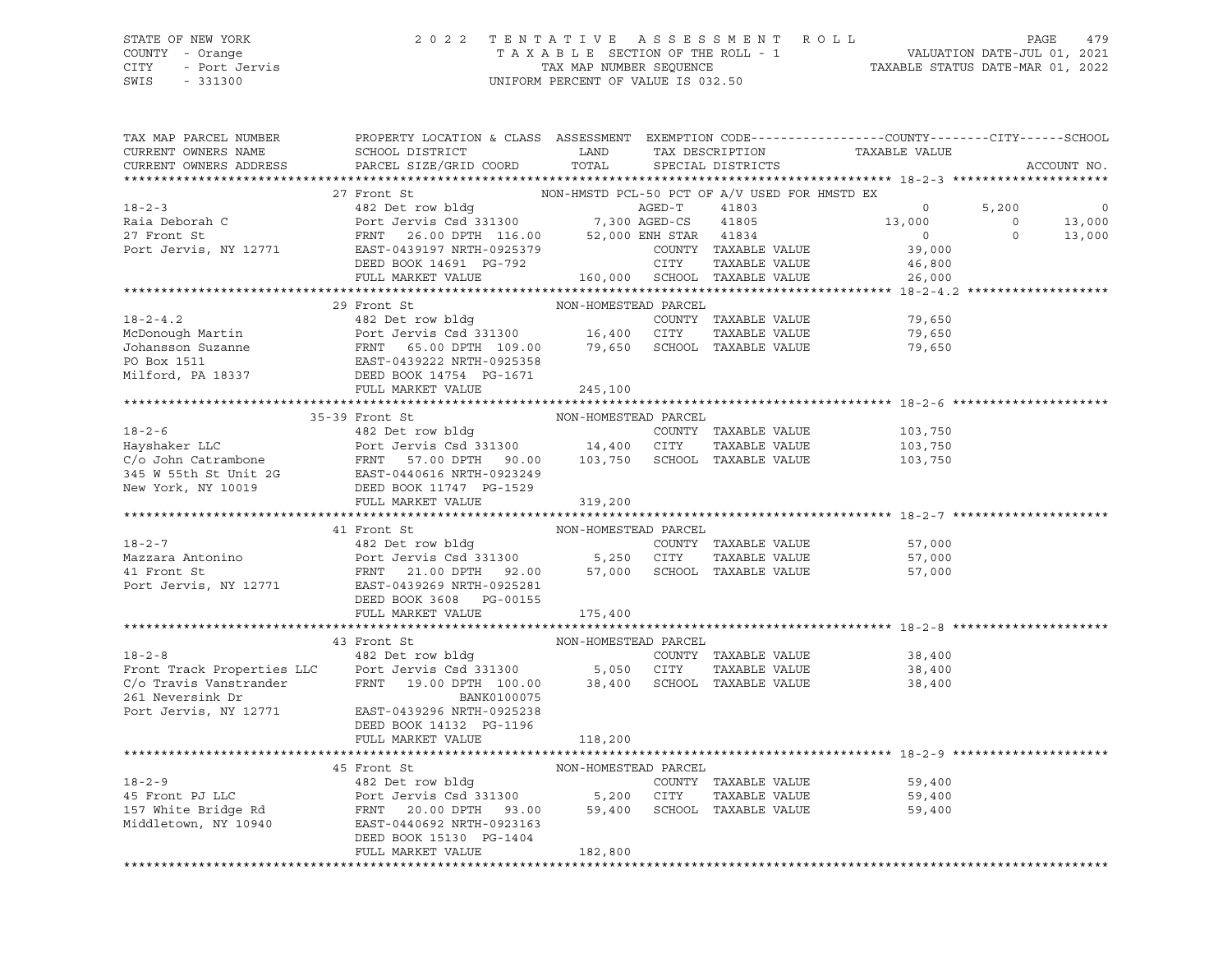STATE OF NEW YORK 2 0 2 2 T E N T A T I V E A S S E S S M E N T R O L L PAGE 480 COUNTY - Orange T A X A B L E SECTION OF THE ROLL - 1 VALUATION DATE-JUL 01, 2021 CITY - Port Jervis TAX MAP NUMBER SEQUENCE TAXABLE STATUS DATE-MAR 01, 2022 SWIS - 331300 UNIFORM PERCENT OF VALUE IS 032.50

| TAX MAP PARCEL NUMBER<br>CURRENT OWNERS NAME                                                                                                                                                                                                                                                                                                                                            | PROPERTY LOCATION & CLASS ASSESSMENT EXEMPTION CODE---------------COUNTY-------CITY------SCHOOL<br>SCHOOL DISTRICT | LAND    | TAX DESCRIPTION   | TAXABLE VALUE |                           |             |
|-----------------------------------------------------------------------------------------------------------------------------------------------------------------------------------------------------------------------------------------------------------------------------------------------------------------------------------------------------------------------------------------|--------------------------------------------------------------------------------------------------------------------|---------|-------------------|---------------|---------------------------|-------------|
| CURRENT OWNERS ADDRESS                                                                                                                                                                                                                                                                                                                                                                  | PARCEL SIZE/GRID COORD                                                                                             | TOTAL   | SPECIAL DISTRICTS |               |                           | ACCOUNT NO. |
|                                                                                                                                                                                                                                                                                                                                                                                         |                                                                                                                    |         |                   |               |                           |             |
|                                                                                                                                                                                                                                                                                                                                                                                         |                                                                                                                    |         |                   |               |                           |             |
|                                                                                                                                                                                                                                                                                                                                                                                         |                                                                                                                    |         |                   |               | $\overline{0}$<br>$\circ$ | 13,770      |
|                                                                                                                                                                                                                                                                                                                                                                                         |                                                                                                                    |         |                   |               |                           |             |
|                                                                                                                                                                                                                                                                                                                                                                                         |                                                                                                                    |         |                   |               |                           |             |
|                                                                                                                                                                                                                                                                                                                                                                                         |                                                                                                                    |         |                   |               |                           |             |
|                                                                                                                                                                                                                                                                                                                                                                                         |                                                                                                                    |         |                   |               |                           |             |
|                                                                                                                                                                                                                                                                                                                                                                                         |                                                                                                                    |         |                   |               |                           |             |
|                                                                                                                                                                                                                                                                                                                                                                                         |                                                                                                                    |         |                   |               |                           |             |
| 51-55 Front St<br>$18-2-11$<br>51-55 Front Street LLC<br>Fort Jervis Csd 331300<br>839 Stewart Ave<br>Feartial 2006, 2019<br>Garden City, NY 11530<br>FRNT 67.00 DPTH 99.00<br>EAST-0440757 NRTH-0923096<br>EAST-0440757 NRTH-0923096                                                                                                                                                   |                                                                                                                    |         |                   |               |                           |             |
|                                                                                                                                                                                                                                                                                                                                                                                         |                                                                                                                    |         |                   |               |                           |             |
|                                                                                                                                                                                                                                                                                                                                                                                         |                                                                                                                    |         |                   |               |                           |             |
|                                                                                                                                                                                                                                                                                                                                                                                         |                                                                                                                    |         |                   |               |                           |             |
|                                                                                                                                                                                                                                                                                                                                                                                         |                                                                                                                    |         |                   |               |                           |             |
|                                                                                                                                                                                                                                                                                                                                                                                         |                                                                                                                    |         |                   |               |                           |             |
|                                                                                                                                                                                                                                                                                                                                                                                         | DEED BOOK 14197 PG-1558                                                                                            |         |                   |               |                           |             |
|                                                                                                                                                                                                                                                                                                                                                                                         | FULL MARKET VALUE 400,000                                                                                          |         |                   |               |                           |             |
|                                                                                                                                                                                                                                                                                                                                                                                         |                                                                                                                    |         |                   |               |                           |             |
|                                                                                                                                                                                                                                                                                                                                                                                         |                                                                                                                    |         |                   |               |                           |             |
|                                                                                                                                                                                                                                                                                                                                                                                         |                                                                                                                    |         |                   |               |                           |             |
|                                                                                                                                                                                                                                                                                                                                                                                         |                                                                                                                    |         |                   |               |                           |             |
|                                                                                                                                                                                                                                                                                                                                                                                         |                                                                                                                    |         |                   |               |                           |             |
|                                                                                                                                                                                                                                                                                                                                                                                         |                                                                                                                    |         |                   |               |                           |             |
|                                                                                                                                                                                                                                                                                                                                                                                         |                                                                                                                    |         |                   |               |                           |             |
|                                                                                                                                                                                                                                                                                                                                                                                         | FULL MARKET VALUE                                                                                                  | 220,900 |                   |               |                           |             |
|                                                                                                                                                                                                                                                                                                                                                                                         |                                                                                                                    |         |                   |               |                           |             |
|                                                                                                                                                                                                                                                                                                                                                                                         |                                                                                                                    |         |                   |               |                           |             |
|                                                                                                                                                                                                                                                                                                                                                                                         |                                                                                                                    |         |                   |               |                           |             |
|                                                                                                                                                                                                                                                                                                                                                                                         |                                                                                                                    |         |                   |               |                           |             |
|                                                                                                                                                                                                                                                                                                                                                                                         |                                                                                                                    |         |                   |               |                           |             |
|                                                                                                                                                                                                                                                                                                                                                                                         |                                                                                                                    |         |                   |               |                           |             |
|                                                                                                                                                                                                                                                                                                                                                                                         | EAST-0439401 NRTH-0925080                                                                                          |         |                   |               |                           |             |
|                                                                                                                                                                                                                                                                                                                                                                                         | DEED BOOK 12222 PG-1431                                                                                            |         |                   |               |                           |             |
|                                                                                                                                                                                                                                                                                                                                                                                         | FULL MARKET VALUE                                                                                                  | 323,100 |                   |               |                           |             |
|                                                                                                                                                                                                                                                                                                                                                                                         |                                                                                                                    |         |                   |               |                           |             |
|                                                                                                                                                                                                                                                                                                                                                                                         |                                                                                                                    |         |                   |               |                           |             |
| $\begin{tabular}{lllllllllllllllllll} \hline 18-2-15.2 & 414& \text{Hotel} & & & \text{BUS IMP EX 47610} & 2,925 \\ 1-5 Jersey Avenue Inc & Port Jervis Csd 331300 & 11,850 & COUNTY TAXABLE VALUE & 192,075 \\ 9 Jersey Ave & FRNT & 76.00 DPTH & 109.00 & 195,000 CITY & TAXABLE VALUE & 192,075 \\ 192,075 & FRNT & 76.00 DPTH & 109.00 & 195,000 CITY & TAXABLE VALUE & 192,075 \\$ |                                                                                                                    |         |                   | 2,925         | 2,925                     | 2,925       |
|                                                                                                                                                                                                                                                                                                                                                                                         |                                                                                                                    |         |                   |               |                           |             |
|                                                                                                                                                                                                                                                                                                                                                                                         |                                                                                                                    |         |                   |               |                           |             |
|                                                                                                                                                                                                                                                                                                                                                                                         |                                                                                                                    |         |                   |               |                           |             |
|                                                                                                                                                                                                                                                                                                                                                                                         |                                                                                                                    |         |                   |               |                           |             |
|                                                                                                                                                                                                                                                                                                                                                                                         |                                                                                                                    |         |                   |               |                           |             |
|                                                                                                                                                                                                                                                                                                                                                                                         |                                                                                                                    |         |                   |               |                           |             |
|                                                                                                                                                                                                                                                                                                                                                                                         |                                                                                                                    |         |                   |               |                           |             |
|                                                                                                                                                                                                                                                                                                                                                                                         |                                                                                                                    |         |                   |               |                           |             |
|                                                                                                                                                                                                                                                                                                                                                                                         |                                                                                                                    |         |                   |               |                           |             |
|                                                                                                                                                                                                                                                                                                                                                                                         |                                                                                                                    |         |                   |               |                           |             |
|                                                                                                                                                                                                                                                                                                                                                                                         |                                                                                                                    |         |                   |               |                           |             |
| L. Miglionico & D. McKeeby Sr. FRNT 225.00 DPTH 116.00                                                                                                                                                                                                                                                                                                                                  |                                                                                                                    |         |                   |               |                           |             |
| 2<br>86 Fowler St<br>Port Jervis, NY 12771 DEED BOOK 13768 PG-1530                                                                                                                                                                                                                                                                                                                      |                                                                                                                    |         |                   |               |                           |             |
|                                                                                                                                                                                                                                                                                                                                                                                         |                                                                                                                    |         |                   |               |                           |             |
|                                                                                                                                                                                                                                                                                                                                                                                         | FULL MARKET VALUE                                                                                                  | 769,200 |                   |               |                           |             |
|                                                                                                                                                                                                                                                                                                                                                                                         |                                                                                                                    |         |                   |               |                           |             |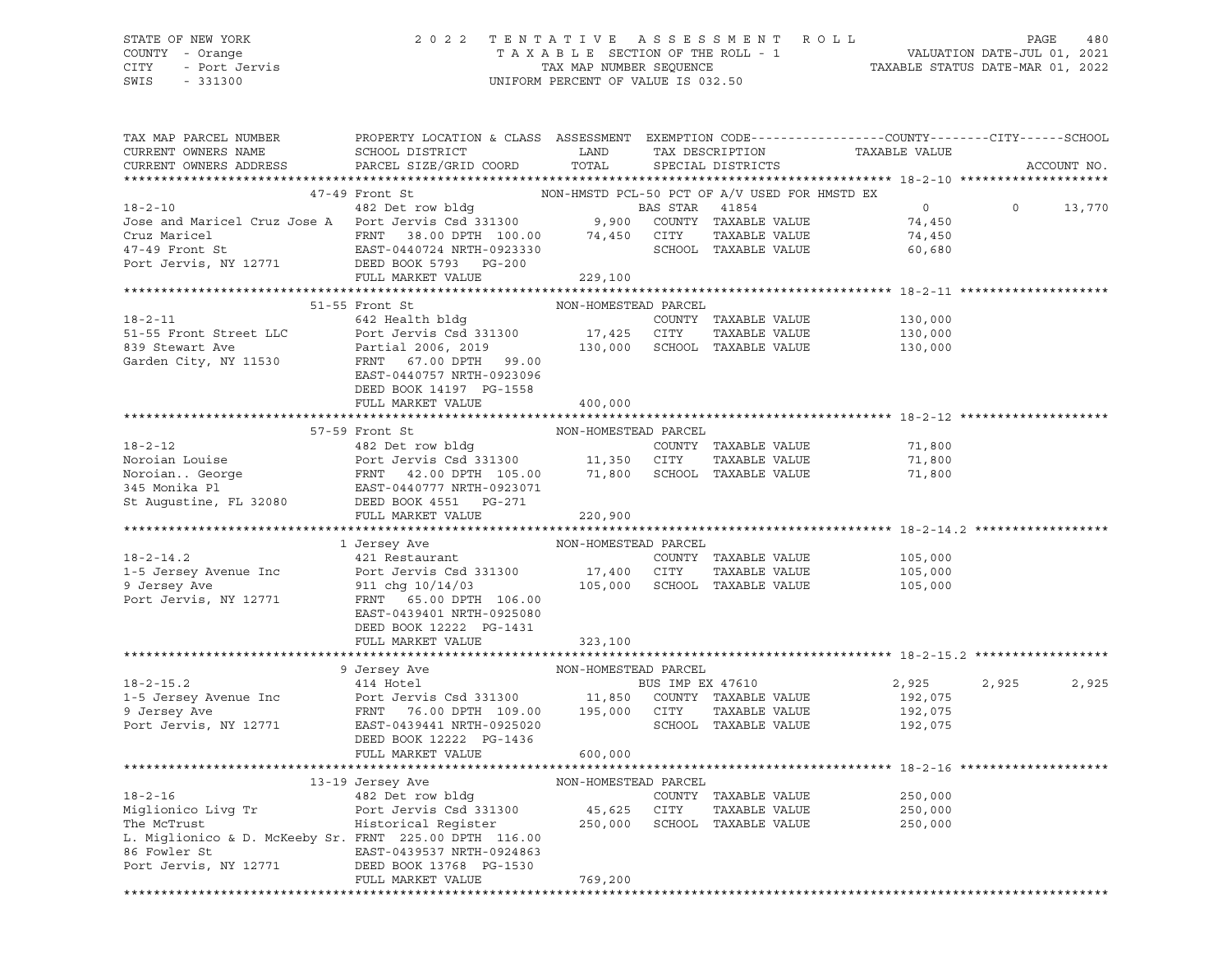#### STATE OF NEW YORK 2 0 2 2 T E N T A T I V E A S S E S S M E N T R O L L PAGE 481 COUNTY - Orange T A X A B L E SECTION OF THE ROLL - 1 VALUATION DATE-JUL 01, 2021 CITY - Port Jervis TAX MAP NUMBER SEQUENCE TAXABLE STATUS DATE-MAR 01, 2022 SWIS - 331300 UNIFORM PERCENT OF VALUE IS 032.50

| TAX MAP PARCEL NUMBER<br>CURRENT OWNERS NAME<br>CURRENT OWNERS ADDRESS | PROPERTY LOCATION & CLASS ASSESSMENT EXEMPTION CODE----------------COUNTY-------CITY------SCHOOL<br>SCHOOL DISTRICT<br>PARCEL SIZE/GRID COORD                                                                                    | <b>LAND</b><br>TOTAL | TAX DESCRIPTION<br>SPECIAL DISTRICTS | TAXABLE VALUE              | ACCOUNT NO. |
|------------------------------------------------------------------------|----------------------------------------------------------------------------------------------------------------------------------------------------------------------------------------------------------------------------------|----------------------|--------------------------------------|----------------------------|-------------|
|                                                                        |                                                                                                                                                                                                                                  |                      |                                      |                            |             |
|                                                                        |                                                                                                                                                                                                                                  |                      | COUNTY TAXABLE VALUE                 | 75,000                     |             |
|                                                                        |                                                                                                                                                                                                                                  |                      |                                      | 75,000                     |             |
|                                                                        |                                                                                                                                                                                                                                  |                      |                                      | 75,000                     |             |
|                                                                        |                                                                                                                                                                                                                                  |                      |                                      |                            |             |
|                                                                        | DEED BOOK 14137 PG-1089                                                                                                                                                                                                          |                      |                                      |                            |             |
|                                                                        | FULL MARKET VALUE                                                                                                                                                                                                                | 230,800              |                                      |                            |             |
|                                                                        |                                                                                                                                                                                                                                  |                      |                                      |                            |             |
|                                                                        | 31 Jersey Ave                                                                                                                                                                                                                    | NON-HOMESTEAD PARCEL |                                      |                            |             |
|                                                                        |                                                                                                                                                                                                                                  |                      |                                      | 45,000                     |             |
|                                                                        |                                                                                                                                                                                                                                  |                      |                                      | 45,000                     |             |
|                                                                        | 18-3-2<br>Graff Gordon<br>Graff Gordon<br>Port Jervis Csd 331300<br>Port Jervis Csd 331300<br>Port Jervis County TAXABLE VALUE<br>Port Jervis, NY 12771<br>EAST-0439681 NRTH-0924688<br>PORT 127.00<br>EAST-0439681 NRTH-0924688 |                      |                                      | 45,000                     |             |
|                                                                        |                                                                                                                                                                                                                                  |                      |                                      |                            |             |
|                                                                        | DEED BOOK 14691 PG-796                                                                                                                                                                                                           |                      |                                      |                            |             |
|                                                                        | FULL MARKET VALUE                                                                                                                                                                                                                | 138,500              |                                      |                            |             |
|                                                                        |                                                                                                                                                                                                                                  |                      |                                      |                            |             |
|                                                                        | $33\,$ Jersey Ave $$\tt{NON-HOMESTEAD}$ PARCEL $472\,$ Kennel $/$ vet $$\tt{COUNTY}$                                                                                                                                             |                      |                                      |                            |             |
| $18 - 3 - 3$                                                           |                                                                                                                                                                                                                                  |                      | COUNTY TAXABLE VALUE                 | 123,000                    |             |
|                                                                        |                                                                                                                                                                                                                                  |                      | TAXABLE VALUE                        | 123,000<br>123,000         |             |
|                                                                        |                                                                                                                                                                                                                                  |                      |                                      |                            |             |
|                                                                        | TDM Realty Group LLC<br>FOR Route 94 N<br>FRIT 97.00 DPTH 131.00<br>Warwick, NY 10990<br>Marwick, NY 10990<br>EAST-0439699 NRTH-0924629<br>DEED BOOK 14900 PG-748                                                                |                      |                                      |                            |             |
|                                                                        |                                                                                                                                                                                                                                  |                      |                                      |                            |             |
|                                                                        | FULL MARKET VALUE                                                                                                                                                                                                                | 378,500              |                                      |                            |             |
|                                                                        |                                                                                                                                                                                                                                  |                      |                                      |                            |             |
|                                                                        | 39-55 Jersey Ave                                                                                                                                                                                                                 | NON-HOMESTEAD PARCEL |                                      |                            |             |
|                                                                        |                                                                                                                                                                                                                                  |                      |                                      | 170,000<br>170,000         |             |
|                                                                        |                                                                                                                                                                                                                                  |                      |                                      |                            |             |
|                                                                        | EAST-0439784 NRTH-0924516                                                                                                                                                                                                        |                      |                                      | 170,000                    |             |
| Brooklyn, NY 11204                                                     |                                                                                                                                                                                                                                  |                      |                                      |                            |             |
|                                                                        | DEED BOOK 15169 PG-504                                                                                                                                                                                                           |                      |                                      |                            |             |
| PRIOR OWNER ON 3/01/2022<br>Lowy Morris                                | FULL MARKET VALUE                                                                                                                                                                                                                | 523,100              |                                      |                            |             |
|                                                                        |                                                                                                                                                                                                                                  |                      |                                      |                            |             |
|                                                                        | 57-63 Jersey Ave                                                                                                                                                                                                                 |                      |                                      |                            |             |
| $18 - 3 - 5$                                                           | NON-HOMESTEAD PARCEL lot COUNTY                                                                                                                                                                                                  |                      |                                      | 22,000                     |             |
|                                                                        | 18-3-5 (OUNTY TAXABLE VALUE Lutfy George 18-31300 (OUNTY TAXABLE VALUE MALUE Lutfy George 18-31300 (17Y MAXABLE VALUE 22,000 (17Y TAXABLE VALUE 18-31300 (17Y MAXABLE VALUE 18-31300 (17Y MAXABLE VALUE 18-18)                   |                      | TAXABLE VALUE                        |                            |             |
|                                                                        |                                                                                                                                                                                                                                  |                      |                                      | 22,000<br>22.000<br>22,000 |             |
| Port Jervis, NY 12771                                                  | EAST-0439856 NRTH-0924419                                                                                                                                                                                                        |                      |                                      |                            |             |
|                                                                        | DEED BOOK 13740 PG-1508                                                                                                                                                                                                          |                      |                                      |                            |             |
|                                                                        | FULL MARKET VALUE                                                                                                                                                                                                                | 67,700               |                                      |                            |             |
|                                                                        |                                                                                                                                                                                                                                  |                      |                                      |                            |             |
|                                                                        | 65-69 Jersey Ave                                                                                                                                                                                                                 | NON-HOMESTEAD PARCEL |                                      |                            |             |
|                                                                        |                                                                                                                                                                                                                                  |                      |                                      | 66,150                     |             |
|                                                                        | 18-3-6<br>18-3-6<br>19-03 Octavis Collect Article COUNTY TAXABLE VALUE<br>2010 COUNTY TAXABLE VALUE<br>2011,200 CITY TAXABLE VALUE<br>57 Jersey Ave FRNT 50.00 DPTH 147.00 66,150 SCHOOL TAXABLE VALUE                           |                      | TAXABLE VALUE                        | 66,150                     |             |
|                                                                        |                                                                                                                                                                                                                                  |                      |                                      | 66,150                     |             |
| Port Jervis, NY 12771                                                  | EAST-0439889 NRTH-0924344                                                                                                                                                                                                        |                      |                                      |                            |             |
|                                                                        | DEED BOOK 13740 PG-1508                                                                                                                                                                                                          |                      |                                      |                            |             |
|                                                                        | FULL MARKET VALUE                                                                                                                                                                                                                | 203,500              |                                      |                            |             |
|                                                                        |                                                                                                                                                                                                                                  |                      |                                      |                            |             |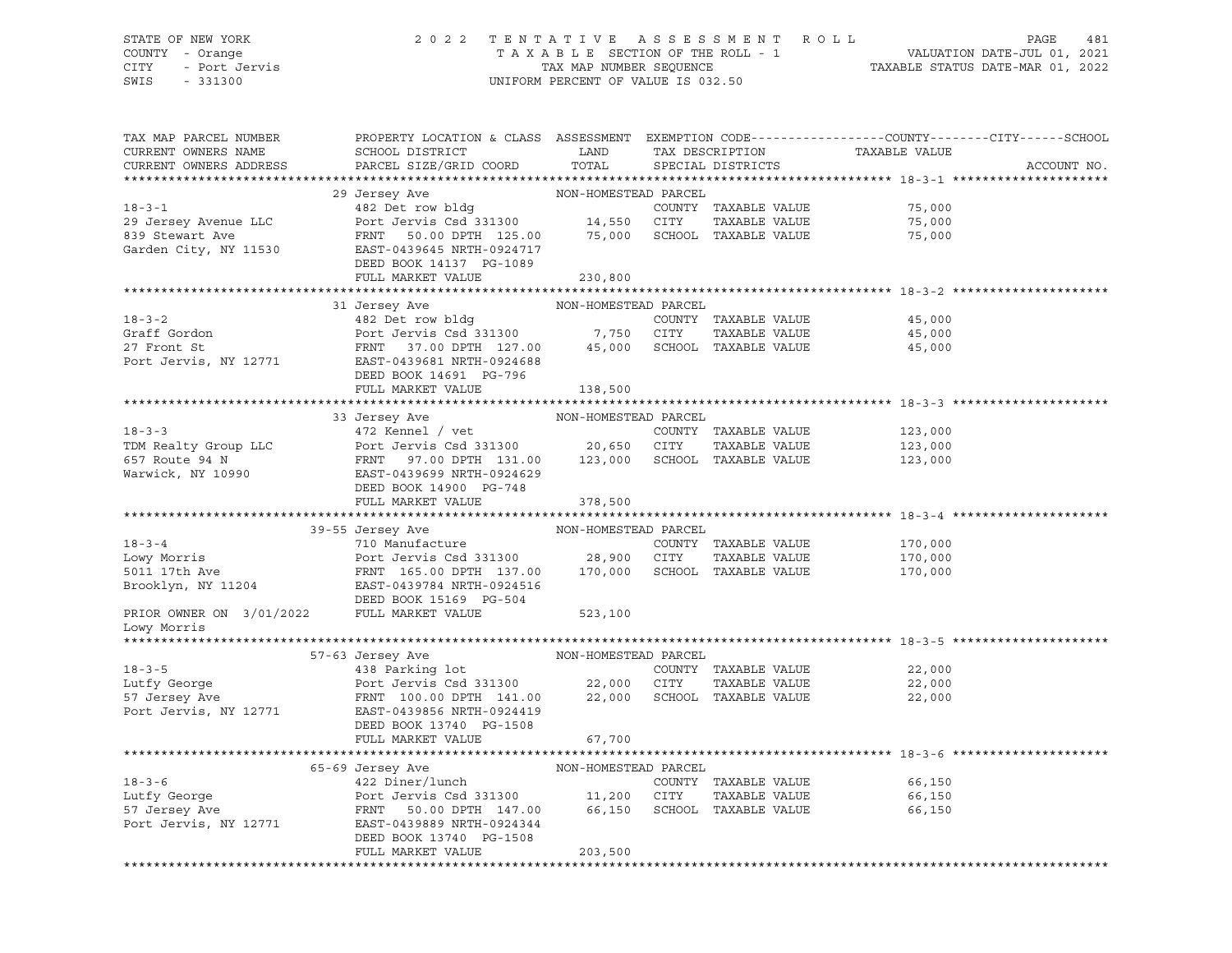| STATE OF NEW YORK<br>COUNTY - Orange<br>CITY<br>- Port Jervis<br>SWIS<br>$-331300$ | 2 0 2 2                                                                                                             | TAXABLE SECTION OF THE ROLL - 1<br>TAX MAP NUMBER SEQUENCE<br>UNIFORM PERCENT OF VALUE IS 032.50 |      | TENTATIVE ASSESSMENT ROLL                    | VALUATION DATE-JUL 01, 2021<br>TAXABLE STATUS DATE-MAR 01, 2022 | PAGE<br>482 |
|------------------------------------------------------------------------------------|---------------------------------------------------------------------------------------------------------------------|--------------------------------------------------------------------------------------------------|------|----------------------------------------------|-----------------------------------------------------------------|-------------|
|                                                                                    |                                                                                                                     |                                                                                                  |      |                                              |                                                                 |             |
| TAX MAP PARCEL NUMBER<br>CURRENT OWNERS NAME                                       | PROPERTY LOCATION & CLASS ASSESSMENT EXEMPTION CODE----------------COUNTY-------CITY------SCHOOL<br>SCHOOL DISTRICT | LAND                                                                                             |      | TAX DESCRIPTION                              | TAXABLE VALUE                                                   |             |
| CURRENT OWNERS ADDRESS                                                             | PARCEL SIZE/GRID COORD                                                                                              | TOTAL                                                                                            |      | SPECIAL DISTRICTS                            |                                                                 | ACCOUNT NO. |
|                                                                                    |                                                                                                                     |                                                                                                  |      |                                              |                                                                 |             |
|                                                                                    | 71-73 Jersey Ave                                                                                                    | HOMESTEAD PARCEL                                                                                 |      |                                              |                                                                 |             |
| $18 - 3 - 7$                                                                       | 230 3 Family Res                                                                                                    |                                                                                                  |      | COUNTY TAXABLE VALUE                         | 57,000                                                          |             |
| Martinez David J<br>71-73 Jersey Ave                                               | Port Jervis Csd 331300 5,500 CITY<br>FRNT 50.00 DPTH 150.00 57,000 SCHOOL                                           |                                                                                                  |      | TAXABLE VALUE<br>57,000 SCHOOL TAXABLE VALUE | 57,000<br>57,000                                                |             |
| Port Jervis, NY 12771                                                              | BANKC160113                                                                                                         |                                                                                                  |      |                                              |                                                                 |             |
|                                                                                    | EAST-0439916 NRTH-0924302<br>DEED BOOK 14512 PG-1358                                                                |                                                                                                  |      |                                              |                                                                 |             |
|                                                                                    | FULL MARKET VALUE                                                                                                   | 175,400                                                                                          |      |                                              |                                                                 |             |
|                                                                                    |                                                                                                                     |                                                                                                  |      |                                              |                                                                 |             |
|                                                                                    | 75-77 Jersey Ave                                                                                                    | HOMESTEAD PARCEL                                                                                 |      |                                              |                                                                 |             |
| $18 - 3 - 8$<br>J&S Orange Holdings LLC                                            | 210 1 Family Res<br>Port Jervis Csd 331300 5,500 CITY                                                               |                                                                                                  |      | COUNTY TAXABLE VALUE<br>TAXABLE VALUE        | 35,600                                                          |             |
|                                                                                    | FRNT 50.00 DPTH 153.00 35,600 SCHOOL TAXABLE VALUE                                                                  |                                                                                                  |      |                                              | 35,600<br>35,600                                                |             |
| 7 Ferguson Ave<br>Port Jervis, NY 12771                                            | EAST-0439950 NRTH-0924258                                                                                           |                                                                                                  |      |                                              |                                                                 |             |
|                                                                                    | DEED BOOK 12167 PG-1266                                                                                             |                                                                                                  |      |                                              |                                                                 |             |
|                                                                                    | FULL MARKET VALUE                                                                                                   | 109,500                                                                                          |      |                                              |                                                                 |             |
|                                                                                    |                                                                                                                     |                                                                                                  |      |                                              |                                                                 |             |
|                                                                                    | 85-89 Jersey Ave NON-HOMESTEAD PARCEL                                                                               |                                                                                                  |      |                                              |                                                                 |             |
| $18 - 3 - 9$                                                                       | 482 Det row bldg                                                                                                    |                                                                                                  |      | COUNTY TAXABLE VALUE                         | 133,300                                                         |             |
|                                                                                    | J&S Orange Holdings LLC Port Jervis Csd 331300 28,650 CITY                                                          |                                                                                                  |      | TAXABLE VALUE                                | 133,300                                                         |             |
|                                                                                    | FRNT 150.00 DPTH 156.00 133,300 SCHOOL TAXABLE VALUE                                                                |                                                                                                  |      |                                              | 133,300                                                         |             |
|                                                                                    | DEED BOOK 12167 PG-1276                                                                                             |                                                                                                  |      |                                              |                                                                 |             |
|                                                                                    | FULL MARKET VALUE                                                                                                   | 410,200                                                                                          |      |                                              |                                                                 |             |
|                                                                                    |                                                                                                                     |                                                                                                  |      |                                              |                                                                 |             |
|                                                                                    | 91-93 Jersey Ave                                                                                                    | NON-HOMESTEAD PARCEL                                                                             |      |                                              |                                                                 |             |
| $18 - 3 - 10$                                                                      | 438 Parking lot                                                                                                     |                                                                                                  |      | COUNTY TAXABLE VALUE                         | 24,350                                                          |             |
| Berthiaume Neversink                                                               | Port Jervis Csd 331300 17,350 CITY                                                                                  |                                                                                                  |      | TAXABLE VALUE                                | 24,350                                                          |             |
| Lumber Co Inc<br>PO Box 501                                                        | FRNT 75.00 DPTH 163.00 24,350 SCHOOL TAXABLE VALUE                                                                  |                                                                                                  |      |                                              | 24,350                                                          |             |
| Port Jervis, NY 12771                                                              | EAST-0440575 NRTH-0924080<br>DEED BOOK 2358 PG-00207                                                                |                                                                                                  |      |                                              |                                                                 |             |
|                                                                                    | FULL MARKET VALUE                                                                                                   | 74,900                                                                                           |      |                                              |                                                                 |             |
|                                                                                    |                                                                                                                     |                                                                                                  |      |                                              |                                                                 |             |
|                                                                                    | 95-101 Jersey Ave                                                                                                   | NON-HOMESTEAD PARCEL                                                                             |      |                                              |                                                                 |             |
| $18 - 3 - 11$                                                                      | 444 Lumber yd/ml                                                                                                    |                                                                                                  |      | COUNTY TAXABLE VALUE                         | 283,450                                                         |             |
| Berthiaume Neversink                                                               | Port Jervis Csd 331300 26,350 CITY                                                                                  |                                                                                                  |      | TAXABLE VALUE                                | 283,450                                                         |             |
| Co Inc                                                                             | FRNT 125.00 DPTH 167.00 283,450 SCHOOL TAXABLE VALUE                                                                |                                                                                                  |      |                                              | 283,450                                                         |             |
| PO Box 501                                                                         | EAST-0440122 NRTH-0924003                                                                                           |                                                                                                  |      |                                              |                                                                 |             |
| Port Jervis, NY 12771                                                              | DEED BOOK 1785<br>PG-00599<br>FULL MARKET VALUE                                                                     | 872,200                                                                                          |      |                                              |                                                                 |             |
|                                                                                    |                                                                                                                     |                                                                                                  |      |                                              |                                                                 |             |
|                                                                                    | 103-129 Jersey Ave                                                                                                  | NON-HOMESTEAD PARCEL                                                                             |      |                                              |                                                                 |             |
| $18 - 3 - 12.1$                                                                    | 452 Nbh shop ctr                                                                                                    |                                                                                                  |      | COUNTY TAXABLE VALUE                         | 482,800                                                         |             |
| BNT Property Holdings                                                              | Port Jervis Csd 331300                                                                                              | 67,900                                                                                           | CITY | TAXABLE VALUE                                | 482,800                                                         |             |
| C/o Brett Gartner                                                                  | 105 Ja Rest                                                                                                         | 482,800                                                                                          |      | SCHOOL TAXABLE VALUE                         | 482,800                                                         |             |
| 210 West 15th St Apt #1                                                            | 107 Ja Super                                                                                                        |                                                                                                  |      |                                              |                                                                 |             |
| New York, NY 10011                                                                 | 111 Ja Family                                                                                                       |                                                                                                  |      |                                              |                                                                 |             |
|                                                                                    | ACRES<br>2.10 BANK0100075                                                                                           |                                                                                                  |      |                                              |                                                                 |             |
|                                                                                    | EAST-0440271 NRTH-0923690<br>DEED BOOK 13919 PG-1655                                                                |                                                                                                  |      |                                              |                                                                 |             |
|                                                                                    | FULL MARKET VALUE                                                                                                   | 1485,500                                                                                         |      |                                              |                                                                 |             |
|                                                                                    |                                                                                                                     |                                                                                                  |      |                                              |                                                                 |             |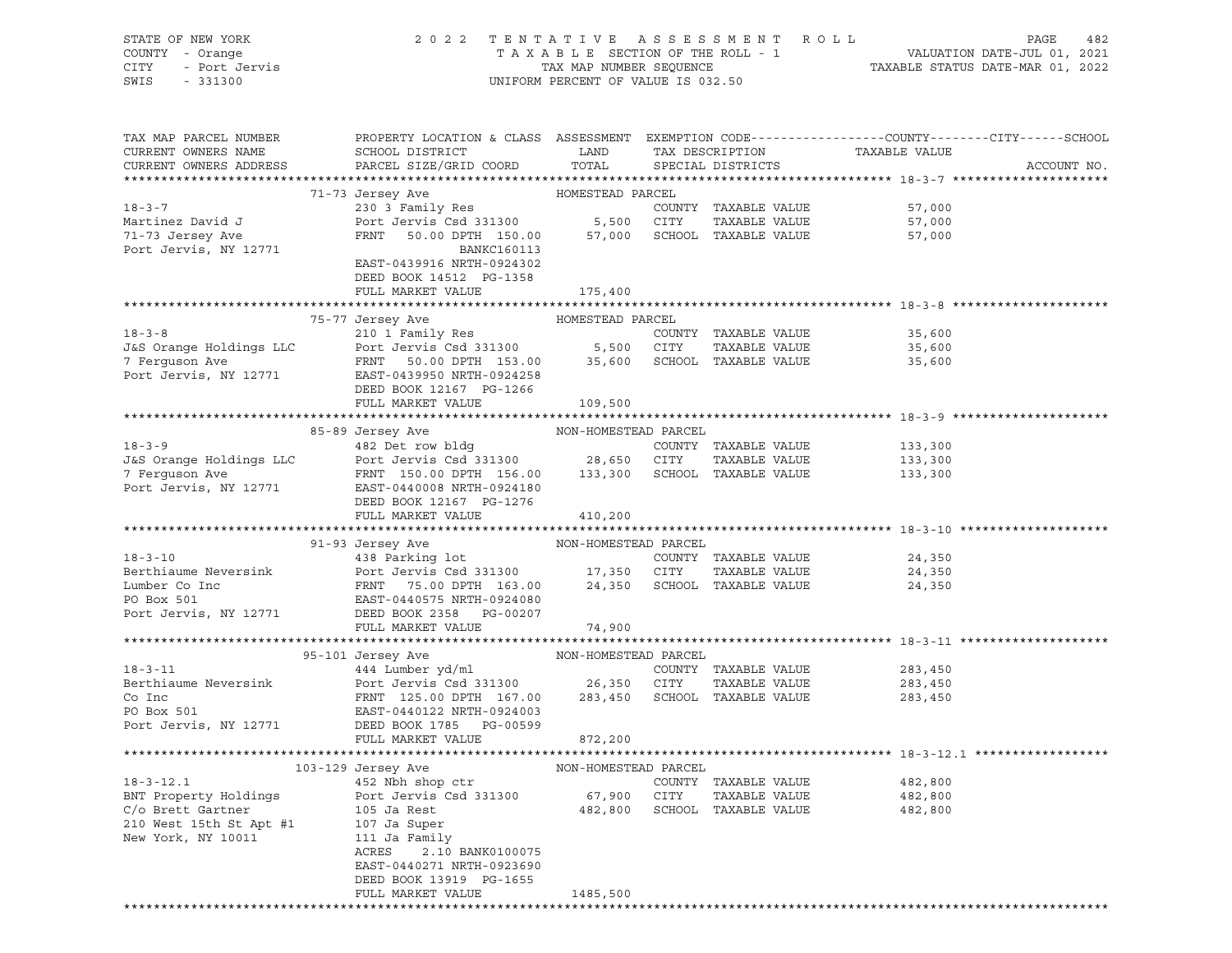| STATE OF NEW YORK<br>Y - Orange<br>- Port Jervis<br>COUNTY - Orange<br>CITY<br>SWIS<br>$-331300$                                               |                                                                                                                                      | UNIFORM PERCENT OF VALUE IS 032.50 |             |                             | 2022 TENTATIVE ASSESSMENT ROLL<br>TAXABLE SECTION OF THE ROLL - 1 VALUATION DATE-JUL 01, 2021<br>TAXABLE STATUS DATE-MAR 01, 2022 |                   |             |  |
|------------------------------------------------------------------------------------------------------------------------------------------------|--------------------------------------------------------------------------------------------------------------------------------------|------------------------------------|-------------|-----------------------------|-----------------------------------------------------------------------------------------------------------------------------------|-------------------|-------------|--|
| TAX MAP PARCEL NUMBER                                                                                                                          | PROPERTY LOCATION & CLASS ASSESSMENT EXEMPTION CODE---------------COUNTY-------CITY------SCHOOL                                      |                                    |             |                             |                                                                                                                                   |                   |             |  |
| CURRENT OWNERS NAME                                                                                                                            | SCHOOL DISTRICT LAND<br>PARCEL SIZE/GRID COORD                                                                                       | TOTAL                              |             | TAX DESCRIPTION             | TAXABLE VALUE                                                                                                                     |                   | ACCOUNT NO. |  |
| CURRENT OWNERS ADDRESS                                                                                                                         |                                                                                                                                      |                                    |             | SPECIAL DISTRICTS           |                                                                                                                                   |                   |             |  |
|                                                                                                                                                |                                                                                                                                      |                                    |             |                             |                                                                                                                                   |                   |             |  |
| 131-135 Jersey Ave MON-HOMESTEAD PARCEL 18-3-12.2<br>484 1 use sm bld COUNTY The Kathleen T Hylas LvgTr III Port Jervis Csd 331300 31,725 CITY |                                                                                                                                      |                                    |             | COUNTY TAXABLE VALUE        | 94,650                                                                                                                            |                   |             |  |
|                                                                                                                                                |                                                                                                                                      |                                    |             | TAXABLE VALUE               | 94,650                                                                                                                            |                   |             |  |
|                                                                                                                                                |                                                                                                                                      |                                    |             | 94,650 SCHOOL TAXABLE VALUE | 94,650                                                                                                                            |                   |             |  |
|                                                                                                                                                |                                                                                                                                      |                                    |             |                             |                                                                                                                                   |                   |             |  |
| Port Jervis, NY 12771                                                                                                                          | FRNT 91.00 DPTH 199.00                                                                                                               |                                    |             |                             |                                                                                                                                   |                   |             |  |
|                                                                                                                                                | EAST-0440437 NRTH-0922991                                                                                                            |                                    |             |                             |                                                                                                                                   |                   |             |  |
|                                                                                                                                                | DEED BOOK 14000 PG-1866                                                                                                              |                                    |             |                             |                                                                                                                                   |                   |             |  |
|                                                                                                                                                | FULL MARKET VALUE                                                                                                                    | 291,200                            |             |                             |                                                                                                                                   |                   |             |  |
|                                                                                                                                                |                                                                                                                                      |                                    |             |                             |                                                                                                                                   |                   |             |  |
|                                                                                                                                                | $41-49$ Pike St                                                                                                                      | NON-HOMESTEAD PARCEL               |             |                             |                                                                                                                                   |                   |             |  |
| $18 - 5 - 2$                                                                                                                                   | 449 Other Storag                                                                                                                     |                                    |             | COUNTY TAXABLE VALUE        | 58,850                                                                                                                            |                   |             |  |
| Sarro Katherine                                                                                                                                |                                                                                                                                      |                                    |             |                             | 58,850                                                                                                                            |                   |             |  |
|                                                                                                                                                |                                                                                                                                      |                                    |             |                             | 58,850                                                                                                                            |                   |             |  |
| Safford Municipality<br>Sarro Thomas<br>41-49 Pike St<br>Port Jervis, NY 12771                                                                 | Port Jervis Csd 331300 17,025 CITY TAXABLE VALUE<br>FRNT 125.00 DPTH 151.00 58,850 SCHOOL TAXABLE VALUE<br>EAST-0438773 NRTH-0925318 |                                    |             |                             |                                                                                                                                   |                   |             |  |
|                                                                                                                                                | DEED BOOK 2487 PG-00056                                                                                                              |                                    |             |                             |                                                                                                                                   |                   |             |  |
|                                                                                                                                                | FULL MARKET VALUE                                                                                                                    | 181,100                            |             |                             |                                                                                                                                   |                   |             |  |
|                                                                                                                                                |                                                                                                                                      |                                    |             |                             |                                                                                                                                   |                   |             |  |
|                                                                                                                                                | 22 First St                                                                                                                          | NON-HOMESTEAD PARCEL               |             |                             |                                                                                                                                   |                   |             |  |
| $18 - 5 - 3$                                                                                                                                   | 312 Vac w/imprv                                                                                                                      |                                    |             | COUNTY TAXABLE VALUE        | 11,350                                                                                                                            |                   |             |  |
| Latini                                                                                                                                         | Port Jervis Csd 331300 4,100 CITY TAXABLE VALUE                                                                                      |                                    |             |                             | 11,350                                                                                                                            |                   |             |  |
| ETAL                                                                                                                                           | FRNT 114.00 DPTH 50.00 11,350 SCHOOL TAXABLE VALUE                                                                                   |                                    |             |                             | 11,350                                                                                                                            |                   |             |  |
|                                                                                                                                                |                                                                                                                                      |                                    |             |                             |                                                                                                                                   |                   |             |  |
|                                                                                                                                                |                                                                                                                                      |                                    |             |                             |                                                                                                                                   |                   |             |  |
| Port Jervis, NY 12771                                                                                                                          | FULL MARKET VALUE                                                                                                                    | 34,900                             |             |                             |                                                                                                                                   |                   |             |  |
|                                                                                                                                                |                                                                                                                                      |                                    |             |                             |                                                                                                                                   |                   |             |  |
|                                                                                                                                                | First St<br>210 1 Family Res<br>20 First St                                                                                          | HOMESTEAD PARCEL                   |             |                             |                                                                                                                                   |                   |             |  |
| $18 - 5 - 4$                                                                                                                                   |                                                                                                                                      | <b>BAS STAR 41854</b>              |             |                             | $\overline{0}$                                                                                                                    | $0 \qquad \qquad$ | 13,770      |  |
| Sherman Rob                                                                                                                                    | Port Jervis Csd 331300                                                                                                               |                                    |             | 4,525 COUNTY TAXABLE VALUE  | 33,000                                                                                                                            |                   |             |  |
| Sherman Kathaleen                                                                                                                              | POTL Jervis CSG 331300 4,525<br>PARTIAL 2006 33,000<br>FRNT 64.00 DPTH 103.00                                                        |                                    | 33,000 CITY | TAXABLE VALUE               | 33,000                                                                                                                            |                   |             |  |
| 20 First St                                                                                                                                    |                                                                                                                                      |                                    |             | SCHOOL TAXABLE VALUE        | 19,230                                                                                                                            |                   |             |  |
| Port Jervis, NY 12771                                                                                                                          | BANKC030614<br>EAST-0438738 NRTH-0925254                                                                                             |                                    |             |                             |                                                                                                                                   |                   |             |  |
|                                                                                                                                                | DEED BOOK 14834 PG-335                                                                                                               |                                    |             |                             |                                                                                                                                   |                   |             |  |
|                                                                                                                                                | FULL MARKET VALUE                                                                                                                    | 101,500                            |             |                             |                                                                                                                                   |                   |             |  |
|                                                                                                                                                |                                                                                                                                      |                                    |             |                             |                                                                                                                                   |                   |             |  |
|                                                                                                                                                | 18 First St                                                                                                                          | HOMESTEAD PARCEL                   |             |                             |                                                                                                                                   |                   |             |  |
| $18 - 5 - 5$                                                                                                                                   | 210 1 Family Res                                                                                                                     |                                    |             | COUNTY TAXABLE VALUE        | 41,100                                                                                                                            |                   |             |  |
|                                                                                                                                                | Port Jervis Csd 331300                                                                                                               |                                    |             | 3,500 CITY TAXABLE VALUE    | 41,100                                                                                                                            |                   |             |  |
| Speedling Thomas<br>Speedling Jill A<br>18 First St                                                                                            | Ten                                                                                                                                  |                                    |             | 41,100 SCHOOL TAXABLE VALUE | 41,100                                                                                                                            |                   |             |  |
|                                                                                                                                                | FRNT<br>50.00 DPTH 100.00                                                                                                            |                                    |             |                             |                                                                                                                                   |                   |             |  |
| Port Jervis, NY 12771                                                                                                                          | BANKC030015                                                                                                                          |                                    |             |                             |                                                                                                                                   |                   |             |  |
|                                                                                                                                                | EAST-0438705 NRTH-0925221                                                                                                            |                                    |             |                             |                                                                                                                                   |                   |             |  |
|                                                                                                                                                | DEED BOOK 14540 PG-533                                                                                                               |                                    |             |                             |                                                                                                                                   |                   |             |  |
|                                                                                                                                                | FULL MARKET VALUE                                                                                                                    | 126,500                            |             |                             |                                                                                                                                   |                   |             |  |
|                                                                                                                                                |                                                                                                                                      |                                    |             |                             |                                                                                                                                   |                   |             |  |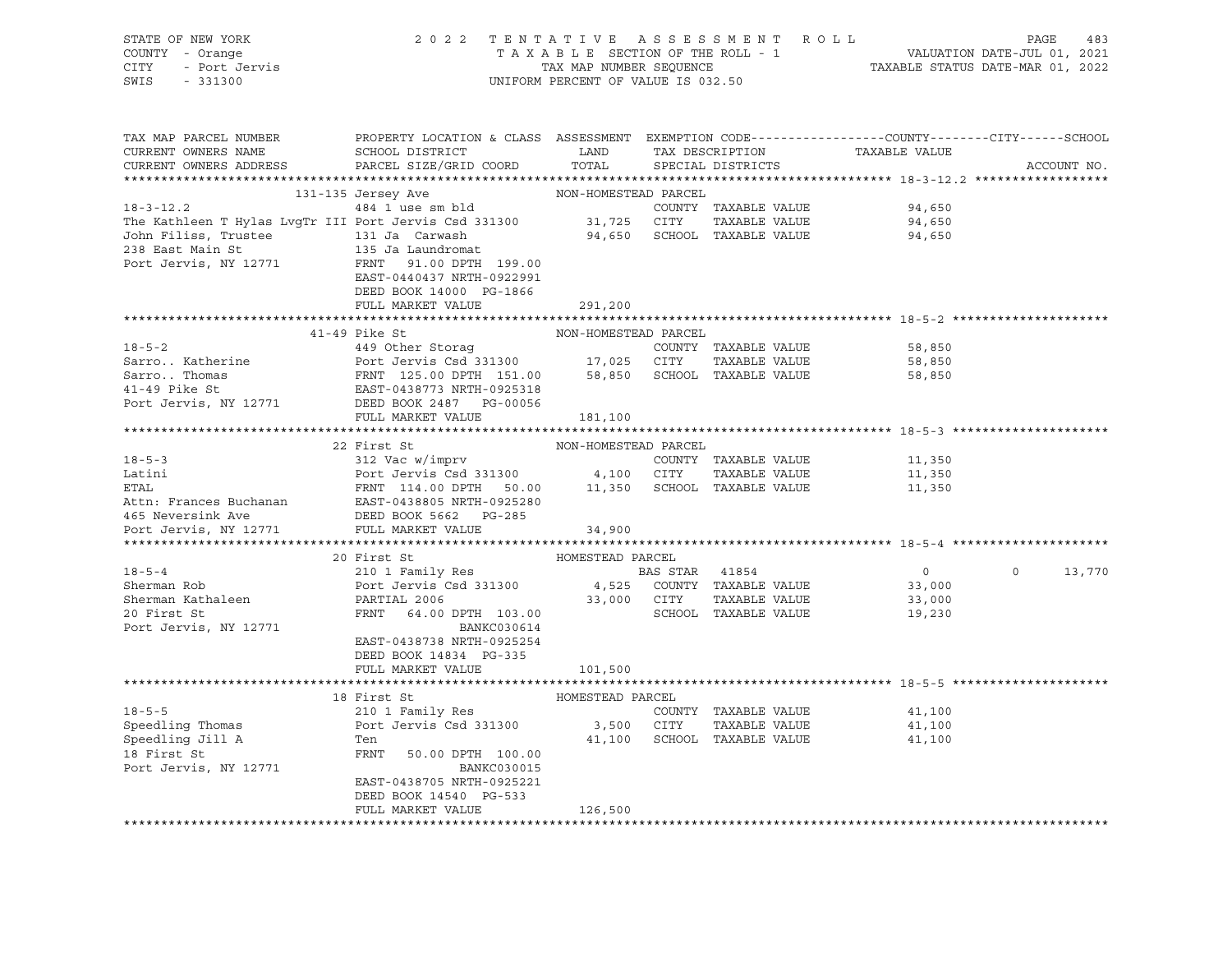| STATE OF NEW YORK<br>COUNTY - Orange<br>CITY - Port Jervis<br>SWIS - 331300<br>SWIS - 331300 | 2022 TENTATIVE ASSESSMENT ROLL                                                                                                                                                                                                                                                                           | UNIFORM PERCENT OF VALUE IS 032.50 |                                                                      | TAXABLE SECTION OF THE ROLL - 1<br>TAXABLE SECTION OF THE ROLL - 1<br>TAXABLE STATUS DATE-JUL 01, 2021<br>TAXABLE STATUS DATE-MAR 01, 2022 | PAGE<br>484 |
|----------------------------------------------------------------------------------------------|----------------------------------------------------------------------------------------------------------------------------------------------------------------------------------------------------------------------------------------------------------------------------------------------------------|------------------------------------|----------------------------------------------------------------------|--------------------------------------------------------------------------------------------------------------------------------------------|-------------|
| TAX MAP PARCEL NUMBER<br>CURRENT OWNERS NAME<br>CURRENT OWNERS ADDRESS                       | PROPERTY LOCATION & CLASS ASSESSMENT EXEMPTION CODE----------------COUNTY-------CITY------SCHOOL                                                                                                                                                                                                         |                                    |                                                                      |                                                                                                                                            | ACCOUNT NO. |
|                                                                                              |                                                                                                                                                                                                                                                                                                          |                                    |                                                                      |                                                                                                                                            |             |
|                                                                                              |                                                                                                                                                                                                                                                                                                          |                                    |                                                                      |                                                                                                                                            |             |
|                                                                                              | 18-5-6<br>18-5-6<br>Tschopp Warner Sr<br>Tschopp Warner Sr<br>Tschopp Warner Sr<br>220 2 Family Res<br>Port Jervis Csd 331300<br>2,450 CITY TAXABLE VALUE<br>2,450 CITY TAXABLE VALUE<br>TAXABLE VALUE<br>Milford, PA 18337<br>Milford, PA 18337<br>PR<br>EAST-0438694 NRTH-0925178                      |                                    |                                                                      | 50,000<br>50,000<br>50,000                                                                                                                 |             |
|                                                                                              | DEED BOOK 12661 PG-1045                                                                                                                                                                                                                                                                                  |                                    |                                                                      |                                                                                                                                            |             |
|                                                                                              | FULL MARKET VALUE                                                                                                                                                                                                                                                                                        | 153,800                            |                                                                      |                                                                                                                                            |             |
|                                                                                              | 40 King St                                                                                                                                                                                                                                                                                               | HOMESTEAD PARCEL                   |                                                                      |                                                                                                                                            |             |
| 195-14 McLaughlin Ave<br>Queens, NY 11423                                                    | 18-5-7 220 2 Family Res COUNTY<br>Patel Narendrakumar Port Jervis Csd 331300 1,225 CITY<br>Ten<br>FRNT 25.00 DPTH 50.00                                                                                                                                                                                  |                                    | COUNTY TAXABLE VALUE<br>TAXABLE VALUE<br>37,950 SCHOOL TAXABLE VALUE | 37,950<br>37,950<br>37,950                                                                                                                 |             |
|                                                                                              | EAST-0438670 NRTH-0925206<br>DEED BOOK 14702 PG-342<br>FULL MARKET VALUE                                                                                                                                                                                                                                 | 116,800                            |                                                                      |                                                                                                                                            |             |
|                                                                                              |                                                                                                                                                                                                                                                                                                          |                                    |                                                                      |                                                                                                                                            |             |
|                                                                                              | 38 King St<br>210 1 Family Res<br>Tufano Joseph PARCEL<br>210 1 Family Res<br>POTT JET SERIE VALUE<br>210 1 Family Res<br>210 1 Family Res<br>210 1 Family Res<br>210 1 Family Res<br>210 2 1,225 CITY TAXABLE VALUE<br>24,700<br>24,700<br>24,700<br>24<br>Port Jervis, NY 12771 DEED BOOK 14755 PG-692 |                                    |                                                                      |                                                                                                                                            |             |
|                                                                                              | FULL MARKET VALUE                                                                                                                                                                                                                                                                                        | 106,800                            |                                                                      |                                                                                                                                            |             |
|                                                                                              |                                                                                                                                                                                                                                                                                                          |                                    |                                                                      |                                                                                                                                            |             |
|                                                                                              |                                                                                                                                                                                                                                                                                                          |                                    |                                                                      |                                                                                                                                            |             |
| Clintondale, NY 12515                                                                        | BANKC030385<br>EAST-0438618 NRTH-0925244<br>DEED BOOK 12872 PG-205                                                                                                                                                                                                                                       |                                    |                                                                      | COUNTY TAXABLE VALUE 43,400<br>43,400<br>43,400                                                                                            |             |
|                                                                                              | FULL MARKET VALUE                                                                                                                                                                                                                                                                                        | 133,500                            |                                                                      |                                                                                                                                            |             |
|                                                                                              |                                                                                                                                                                                                                                                                                                          |                                    |                                                                      |                                                                                                                                            |             |
|                                                                                              | 31 Pike St<br>18-5-10<br>Tufano Joseph M<br>Tufano Heather N<br>Port Jervis Csd 331300<br>Port Jervis Csd 331300<br>FRNT 50.00 DPTH 57.00<br>FRNT 50.00 DPTH 57.00<br>54,000<br>SCHOOL TAXABLE VALUE<br>S4,000<br>SCHOOL TAXABLE VALUE<br>54,000<br>SCHOOL TAXABLE V                                     | NON-HOMESTEAD PARCEL               |                                                                      |                                                                                                                                            |             |
|                                                                                              | FULL MARKET VALUE                                                                                                                                                                                                                                                                                        | 166,200                            |                                                                      |                                                                                                                                            |             |
|                                                                                              |                                                                                                                                                                                                                                                                                                          |                                    |                                                                      |                                                                                                                                            |             |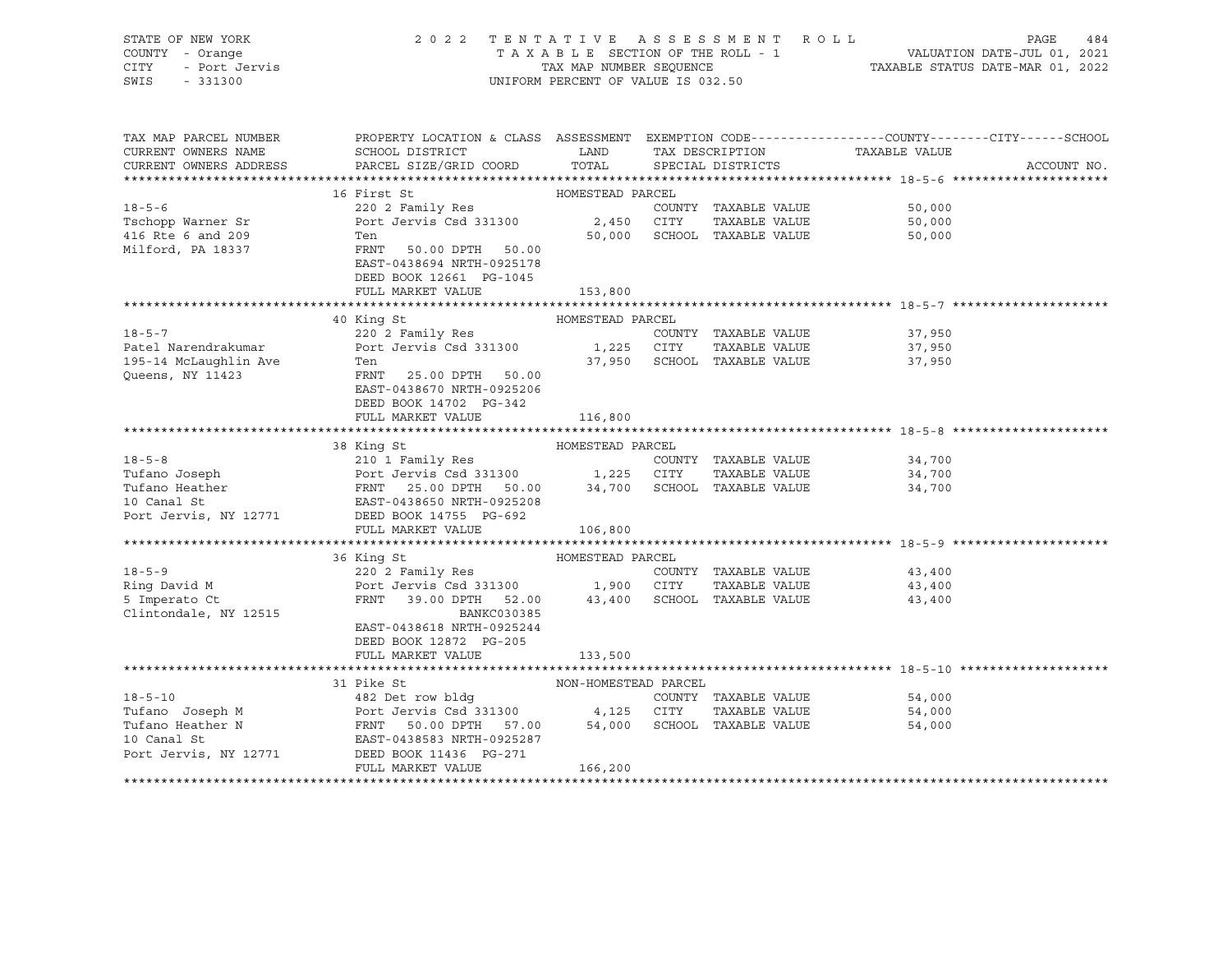#### STATE OF NEW YORK 2 0 2 2 T E N T A T I V E A S S E S S M E N T R O L L PAGE 485 COUNTY - Orange T A X A B L E SECTION OF THE ROLL - 1 VALUATION DATE-JUL 01, 2021 CITY - Port Jervis TAX MAP NUMBER SEQUENCE TAXABLE STATUS DATE-MAR 01, 2022 SWIS - 331300 UNIFORM PERCENT OF VALUE IS 032.50

| TAX MAP PARCEL NUMBER<br>CURRENT OWNERS NAME | PROPERTY LOCATION & CLASS ASSESSMENT EXEMPTION CODE---------------COUNTY-------CITY------SCHOOL<br>SCHOOL DISTRICT LAND                                                                                                                                                                                                                                                       |                      | TAX DESCRIPTION         | TAXABLE VALUE                                |             |
|----------------------------------------------|-------------------------------------------------------------------------------------------------------------------------------------------------------------------------------------------------------------------------------------------------------------------------------------------------------------------------------------------------------------------------------|----------------------|-------------------------|----------------------------------------------|-------------|
| CURRENT OWNERS ADDRESS                       | PARCEL SIZE/GRID COORD                                                                                                                                                                                                                                                                                                                                                        |                      | TOTAL SPECIAL DISTRICTS |                                              | ACCOUNT NO. |
|                                              |                                                                                                                                                                                                                                                                                                                                                                               |                      |                         |                                              |             |
|                                              | 33-35 Pike St                                                                                                                                                                                                                                                                                                                                                                 | NON-HOMESTEAD PARCEL |                         |                                              |             |
|                                              | 18-5-11<br>Example of the country of the country of the country of the country of the country of the country of the country of the country of the country of the country of the country of the country of the country of the cou                                                                                                                                              |                      |                         | 77,600<br>77,600                             |             |
|                                              |                                                                                                                                                                                                                                                                                                                                                                               |                      |                         | 77,600                                       |             |
|                                              |                                                                                                                                                                                                                                                                                                                                                                               |                      |                         |                                              |             |
|                                              | DEED BOOK 2237 PG-00876                                                                                                                                                                                                                                                                                                                                                       |                      |                         |                                              |             |
|                                              | FULL MARKET VALUE                                                                                                                                                                                                                                                                                                                                                             | 238,800              |                         |                                              |             |
|                                              |                                                                                                                                                                                                                                                                                                                                                                               |                      |                         |                                              |             |
|                                              |                                                                                                                                                                                                                                                                                                                                                                               |                      |                         |                                              |             |
|                                              |                                                                                                                                                                                                                                                                                                                                                                               |                      |                         |                                              |             |
|                                              |                                                                                                                                                                                                                                                                                                                                                                               |                      |                         |                                              |             |
|                                              |                                                                                                                                                                                                                                                                                                                                                                               |                      |                         |                                              |             |
|                                              |                                                                                                                                                                                                                                                                                                                                                                               |                      |                         |                                              |             |
|                                              | Port Jervis, NY 12771 EAST-0438673 NRTH-0925313                                                                                                                                                                                                                                                                                                                               |                      |                         |                                              |             |
|                                              | DEED BOOK 1787 PG-00513                                                                                                                                                                                                                                                                                                                                                       |                      |                         |                                              |             |
|                                              | FULL MARKET VALUE 120,800                                                                                                                                                                                                                                                                                                                                                     |                      |                         |                                              |             |
|                                              |                                                                                                                                                                                                                                                                                                                                                                               |                      |                         |                                              |             |
|                                              | 39 Pike St                                                                                                                                                                                                                                                                                                                                                                    | NON-HOMESTEAD PARCEL |                         |                                              |             |
| $18 - 5 - 13$                                | 330 Vacant comm                                                                                                                                                                                                                                                                                                                                                               |                      | COUNTY TAXABLE VALUE    | 1,650                                        |             |
|                                              |                                                                                                                                                                                                                                                                                                                                                                               |                      |                         | 1,650                                        |             |
|                                              |                                                                                                                                                                                                                                                                                                                                                                               |                      |                         | 1,650                                        |             |
|                                              | Sarro Katherine<br>37 Pike St<br>37 Pike St<br>27 Pike St<br>27 Port Jervis (21 PORT 25.00 DPTH 75.00 2009)<br>27 Port Jervis, NY 12771 2257-0438697 NRTH-0925348<br>28 PG-00718                                                                                                                                                                                              |                      |                         |                                              |             |
|                                              |                                                                                                                                                                                                                                                                                                                                                                               |                      |                         |                                              |             |
|                                              | FULL MARKET VALUE                                                                                                                                                                                                                                                                                                                                                             | 5,100                |                         |                                              |             |
|                                              |                                                                                                                                                                                                                                                                                                                                                                               |                      |                         |                                              |             |
|                                              |                                                                                                                                                                                                                                                                                                                                                                               |                      |                         |                                              |             |
|                                              |                                                                                                                                                                                                                                                                                                                                                                               |                      |                         |                                              |             |
|                                              |                                                                                                                                                                                                                                                                                                                                                                               |                      |                         |                                              |             |
|                                              |                                                                                                                                                                                                                                                                                                                                                                               |                      |                         |                                              |             |
|                                              | 31 First 5t<br>31 First 5t<br>220 2 Family Res<br>220 2 Family Res<br>220 2 Family Res<br>220 2 Family Res<br>220 2 Family Res<br>220 2 Family Res<br>230 2 Family Res<br>26 MONESTEAD PARCEL<br>220 2 Family Res<br>26 MONESTEAD PARCEL<br>220 2 Fami                                                                                                                        |                      |                         |                                              |             |
|                                              | DEED BOOK 14974 PG-131                                                                                                                                                                                                                                                                                                                                                        |                      |                         |                                              |             |
|                                              | FULL MARKET VALUE                                                                                                                                                                                                                                                                                                                                                             | 132,300              |                         |                                              |             |
|                                              | $\begin{tabular}{l l l l} \hline 18-6-2 & 210 1 Family Res & 3,350 CITY TAXABLE VALUE \\ 4. Homelawn C't & Ten & Ten. 210 1 & 3,350 CITY TAXABLE VALUE \\ 5. A. 210 1 & 5.331300 & 3,350 CITY TAXABLE VALUE \\ 6. 4. 4. 5.331300 & 3.350 CITY TAXABLE VALUE \\ 7. 5.33200 & 3.350 CITY TAXABLE VALUE \\ 8. 5.33200 & 1.5.33200 & 3.350 CITY TAXABLE VALUE \\ 10. 5.33200 & 1$ |                      |                         |                                              |             |
|                                              |                                                                                                                                                                                                                                                                                                                                                                               |                      |                         |                                              |             |
|                                              |                                                                                                                                                                                                                                                                                                                                                                               |                      |                         | 39,700                                       |             |
|                                              |                                                                                                                                                                                                                                                                                                                                                                               |                      |                         | 39,700<br>39,700 SCHOOL TAXABLE VALUE 39,700 |             |
|                                              | FRNT 53.00 DPTH 85.00                                                                                                                                                                                                                                                                                                                                                         |                      |                         |                                              |             |
| Spring Valley, NY 10977                      | EAST-0438932 NRTH-0925097                                                                                                                                                                                                                                                                                                                                                     |                      |                         |                                              |             |
|                                              | DEED BOOK 15005 PG-401                                                                                                                                                                                                                                                                                                                                                        |                      |                         |                                              |             |
|                                              | FULL MARKET VALUE                                                                                                                                                                                                                                                                                                                                                             | 122,200              |                         |                                              |             |
|                                              |                                                                                                                                                                                                                                                                                                                                                                               |                      |                         |                                              |             |
|                                              |                                                                                                                                                                                                                                                                                                                                                                               |                      |                         |                                              |             |
|                                              |                                                                                                                                                                                                                                                                                                                                                                               |                      |                         |                                              |             |
|                                              |                                                                                                                                                                                                                                                                                                                                                                               |                      |                         |                                              |             |
|                                              | 18 Second St BOMESTEAD PARCEL<br>210 1 Family Res<br>Port Jervis Group LLC Port Jervis Csd 331300 4,200 CITY TAXABLE VALUE<br>4 Homelawn Ct Ten 39,100 39,100 SCHOOL TAXABLE VALUE<br>39,100 SCHOOL TAXABLE VALUE<br>39,100 SCHOOL TAXAB                                                                                                                                      |                      |                         |                                              |             |
|                                              | Spring Valley, NY 10977 FRNT 65.00 DPTH 85.00                                                                                                                                                                                                                                                                                                                                 |                      |                         |                                              |             |
|                                              | EAST-0438886 NRTH-0925065                                                                                                                                                                                                                                                                                                                                                     |                      |                         |                                              |             |
|                                              | DEED BOOK 15005 PG-401                                                                                                                                                                                                                                                                                                                                                        |                      |                         |                                              |             |
|                                              | FULL MARKET VALUE                                                                                                                                                                                                                                                                                                                                                             | 120,300              |                         |                                              |             |
|                                              |                                                                                                                                                                                                                                                                                                                                                                               |                      |                         |                                              |             |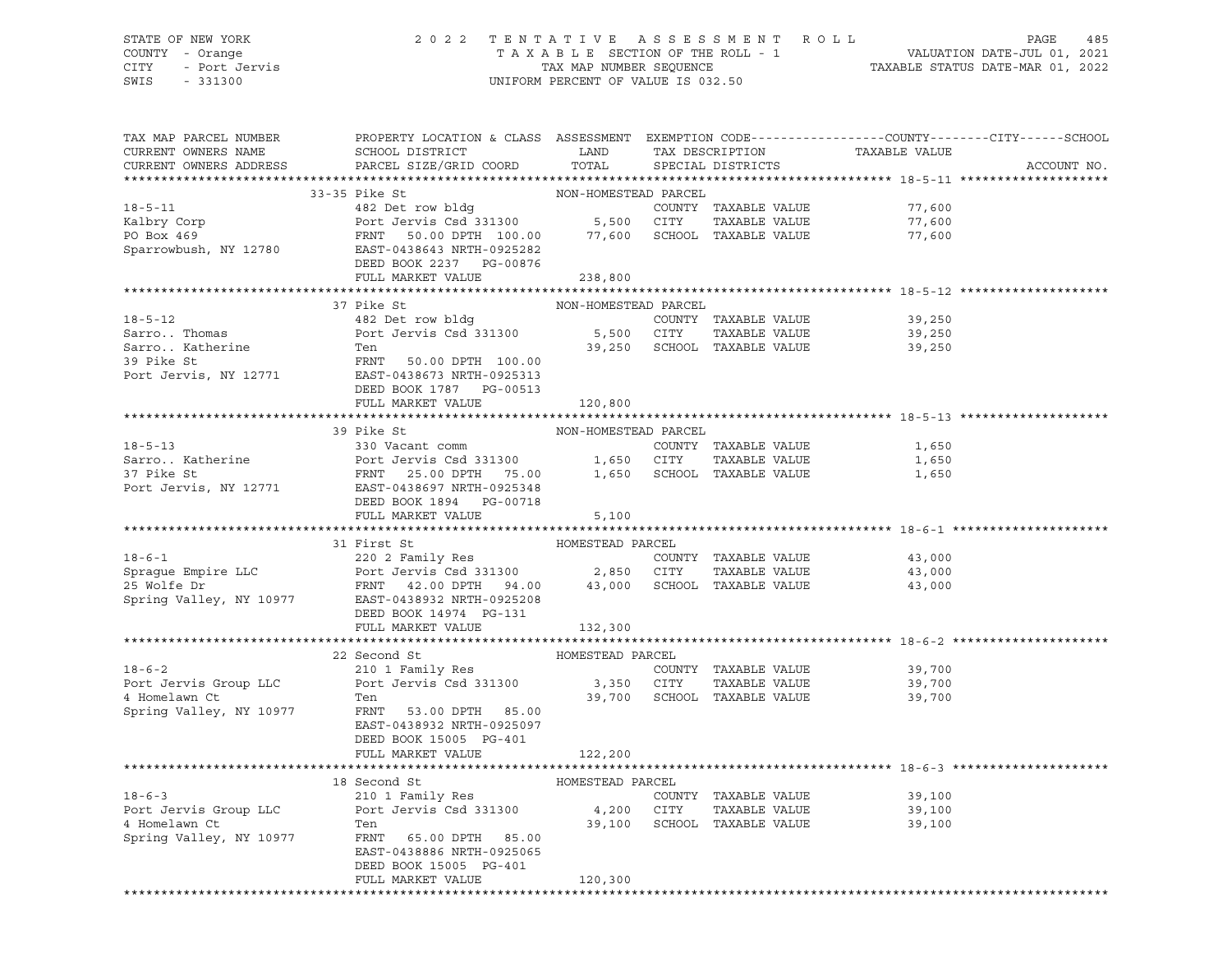| STATE OF NEW YORK<br>COUNTY - Orange<br>- Port Jervis<br>CITY<br>SWIS<br>$-331300$                                                                                                                                                                                                                                                                                                                                                                                                                          | 2022 TENTATIVE ASSESSMENT ROLL                                                                                                              | UNIFORM PERCENT OF VALUE IS 032.50 |                             |                                    | PAGE              | 486         |
|-------------------------------------------------------------------------------------------------------------------------------------------------------------------------------------------------------------------------------------------------------------------------------------------------------------------------------------------------------------------------------------------------------------------------------------------------------------------------------------------------------------|---------------------------------------------------------------------------------------------------------------------------------------------|------------------------------------|-----------------------------|------------------------------------|-------------------|-------------|
| TAX MAP PARCEL NUMBER<br>CURRENT OWNERS NAME<br>CURRENT OWNERS ADDRESS                                                                                                                                                                                                                                                                                                                                                                                                                                      | PROPERTY LOCATION & CLASS ASSESSMENT EXEMPTION CODE---------------COUNTY-------CITY-----SCHOOL<br>SCHOOL DISTRICT<br>PARCEL SIZE/GRID COORD | LAND<br>TOTAL                      | SPECIAL DISTRICTS           | TAX DESCRIPTION TAXABLE VALUE      |                   | ACCOUNT NO. |
|                                                                                                                                                                                                                                                                                                                                                                                                                                                                                                             |                                                                                                                                             |                                    |                             |                                    |                   |             |
|                                                                                                                                                                                                                                                                                                                                                                                                                                                                                                             | 54 King St                                                                                                                                  | HOMESTEAD PARCEL                   |                             |                                    |                   |             |
| $18 - 6 - 5$                                                                                                                                                                                                                                                                                                                                                                                                                                                                                                | 210 1 Family Res                                                                                                                            |                                    | ENH STAR 41834              | $\overline{0}$                     | $0 \qquad \qquad$ | 34,390      |
| $\begin{array}{ll}\n\text{L8--0--}\n\text{Clune Clare W}\n\\ \n\text{C1} & \text{A}^{\text{L}}\n\end{array}$                                                                                                                                                                                                                                                                                                                                                                                                | Port Jervis Csd 331300 5,225 COUNTY TAXABLE VALUE                                                                                           |                                    |                             | 40,850                             |                   |             |
|                                                                                                                                                                                                                                                                                                                                                                                                                                                                                                             | Fifteen                                                                                                                                     |                                    | TAXABLE VALUE               | 40,850                             |                   |             |
| Port Jervis, NY 12771                                                                                                                                                                                                                                                                                                                                                                                                                                                                                       | Fifteen 40,850 CITY<br>FRNT 85.00 DPTH 76.00 40,850 SCHOOL<br>EAST-0438822 NRTH-0925014<br>DEED BOOK 1277 PG-00563<br>FULL MARKET VALUE     | 125,700                            | SCHOOL TAXABLE VALUE        | 6,460                              |                   |             |
|                                                                                                                                                                                                                                                                                                                                                                                                                                                                                                             |                                                                                                                                             |                                    |                             |                                    |                   |             |
| And State and Marie and Marie and Marie and Marie and Marie and Tamily Res<br>Foster Ann Marie Port Jervis Csd 331300 4,300 CITY TAXABLE VALUE<br>Seddio. Frank J Jr FRNT 88.00 DPTH 50.00 42,550 SCHOOL TAXABLE VALUE<br>Seddio, Fr                                                                                                                                                                                                                                                                        |                                                                                                                                             |                                    |                             |                                    |                   |             |
|                                                                                                                                                                                                                                                                                                                                                                                                                                                                                                             |                                                                                                                                             |                                    |                             | 42,550                             |                   |             |
|                                                                                                                                                                                                                                                                                                                                                                                                                                                                                                             |                                                                                                                                             |                                    |                             | 42,550                             |                   |             |
|                                                                                                                                                                                                                                                                                                                                                                                                                                                                                                             |                                                                                                                                             |                                    |                             | 42,550                             |                   |             |
|                                                                                                                                                                                                                                                                                                                                                                                                                                                                                                             |                                                                                                                                             |                                    |                             |                                    |                   |             |
|                                                                                                                                                                                                                                                                                                                                                                                                                                                                                                             |                                                                                                                                             |                                    |                             |                                    |                   |             |
|                                                                                                                                                                                                                                                                                                                                                                                                                                                                                                             |                                                                                                                                             |                                    |                             |                                    |                   |             |
|                                                                                                                                                                                                                                                                                                                                                                                                                                                                                                             |                                                                                                                                             |                                    |                             |                                    |                   |             |
|                                                                                                                                                                                                                                                                                                                                                                                                                                                                                                             |                                                                                                                                             |                                    |                             |                                    |                   |             |
|                                                                                                                                                                                                                                                                                                                                                                                                                                                                                                             | 17 First St                                                                                                                                 | HOMESTEAD PARCEL                   |                             |                                    |                   |             |
| $18 - 6 - 7$                                                                                                                                                                                                                                                                                                                                                                                                                                                                                                | 210 1 Family Res                                                                                                                            |                                    | COUNTY TAXABLE VALUE        | 41,950                             |                   |             |
| Itzowitz Avraham                                                                                                                                                                                                                                                                                                                                                                                                                                                                                            | Port Jervis Csd 331300 3,350 CITY<br>Ten 11 950 SCHOOL                                                                                      |                                    | TAXABLE VALUE               | 41,950                             |                   |             |
| PO Box 593                                                                                                                                                                                                                                                                                                                                                                                                                                                                                                  | Ten                                                                                                                                         |                                    |                             | 41,950 SCHOOL TAXABLE VALUE 41,950 |                   |             |
| Monsey, NY 10952                                                                                                                                                                                                                                                                                                                                                                                                                                                                                            | FRNT 50.00 DPTH 90.00<br>EAST-0438805 NRTH-0925102<br>DEED BOOK 14983 PG-562                                                                |                                    |                             |                                    |                   |             |
|                                                                                                                                                                                                                                                                                                                                                                                                                                                                                                             | FULL MARKET VALUE                                                                                                                           | 129,100                            |                             |                                    |                   |             |
|                                                                                                                                                                                                                                                                                                                                                                                                                                                                                                             |                                                                                                                                             |                                    |                             |                                    |                   |             |
|                                                                                                                                                                                                                                                                                                                                                                                                                                                                                                             | 65-67 Railroad Ave MOMESTEAD PARCEL                                                                                                         |                                    |                             |                                    |                   |             |
|                                                                                                                                                                                                                                                                                                                                                                                                                                                                                                             |                                                                                                                                             |                                    | COUNTY TAXABLE VALUE        | 43,000                             |                   |             |
| $\begin{tabular}{lllllllllllllll} \multicolumn{4}{c }{\begin{tabular}{l} \multicolumn{4}{c}{\begin{tabular}{l} \multicolumn{4}{c}{\begin{tabular}{l} \multicolumn{4}{c}{\begin{tabular}{l} \multicolumn{4}{c}{\begin{tabular}{l} \multicolumn{4}{c}{\begin{tabular}{l} \multicolumn{4}{c}{\begin{tabular}{l} \multicolumn{4}{c}{\begin{tabular}{l} \multicolumn{4}{c}{\begin{tabular}{l} \multicolumn{4}{c}{\begin{tabular}{l} \multicolumn{4}{c}{\begin{tabular}{l} \multicolumn{4}{c}{\begin{tabular}{l}$ |                                                                                                                                             |                                    | TAXABLE VALUE               | 43,000                             |                   |             |
|                                                                                                                                                                                                                                                                                                                                                                                                                                                                                                             |                                                                                                                                             |                                    |                             | 43,000                             |                   |             |
|                                                                                                                                                                                                                                                                                                                                                                                                                                                                                                             |                                                                                                                                             |                                    |                             |                                    |                   |             |
|                                                                                                                                                                                                                                                                                                                                                                                                                                                                                                             |                                                                                                                                             |                                    |                             |                                    |                   |             |
|                                                                                                                                                                                                                                                                                                                                                                                                                                                                                                             |                                                                                                                                             |                                    |                             |                                    |                   |             |
|                                                                                                                                                                                                                                                                                                                                                                                                                                                                                                             | 23 Second St                                                                                                                                | HOMESTEAD PARCEL                   |                             |                                    |                   |             |
| $18 - 7 - 1$                                                                                                                                                                                                                                                                                                                                                                                                                                                                                                | 210 1 Family Res                                                                                                                            |                                    | COUNTY TAXABLE VALUE        | 43,100                             |                   |             |
| Beasley Gulsen                                                                                                                                                                                                                                                                                                                                                                                                                                                                                              | Port Jervis Csd 331300                                                                                                                      | 3,050 CITY                         | TAXABLE VALUE               | 43,100                             |                   |             |
| 20 Elizabeth St                                                                                                                                                                                                                                                                                                                                                                                                                                                                                             | Fifteen                                                                                                                                     |                                    | 43,100 SCHOOL TAXABLE VALUE | 43,100                             |                   |             |
| Port Jervis, NY 12771                                                                                                                                                                                                                                                                                                                                                                                                                                                                                       | FRNT 50.00 DPTH 75.00<br>EAST-0439033 NRTH-0925009<br>DEED BOOK 13860 PG-267                                                                |                                    |                             |                                    |                   |             |
|                                                                                                                                                                                                                                                                                                                                                                                                                                                                                                             | FULL MARKET VALUE                                                                                                                           | 132,600                            |                             |                                    |                   |             |
|                                                                                                                                                                                                                                                                                                                                                                                                                                                                                                             |                                                                                                                                             |                                    |                             |                                    |                   |             |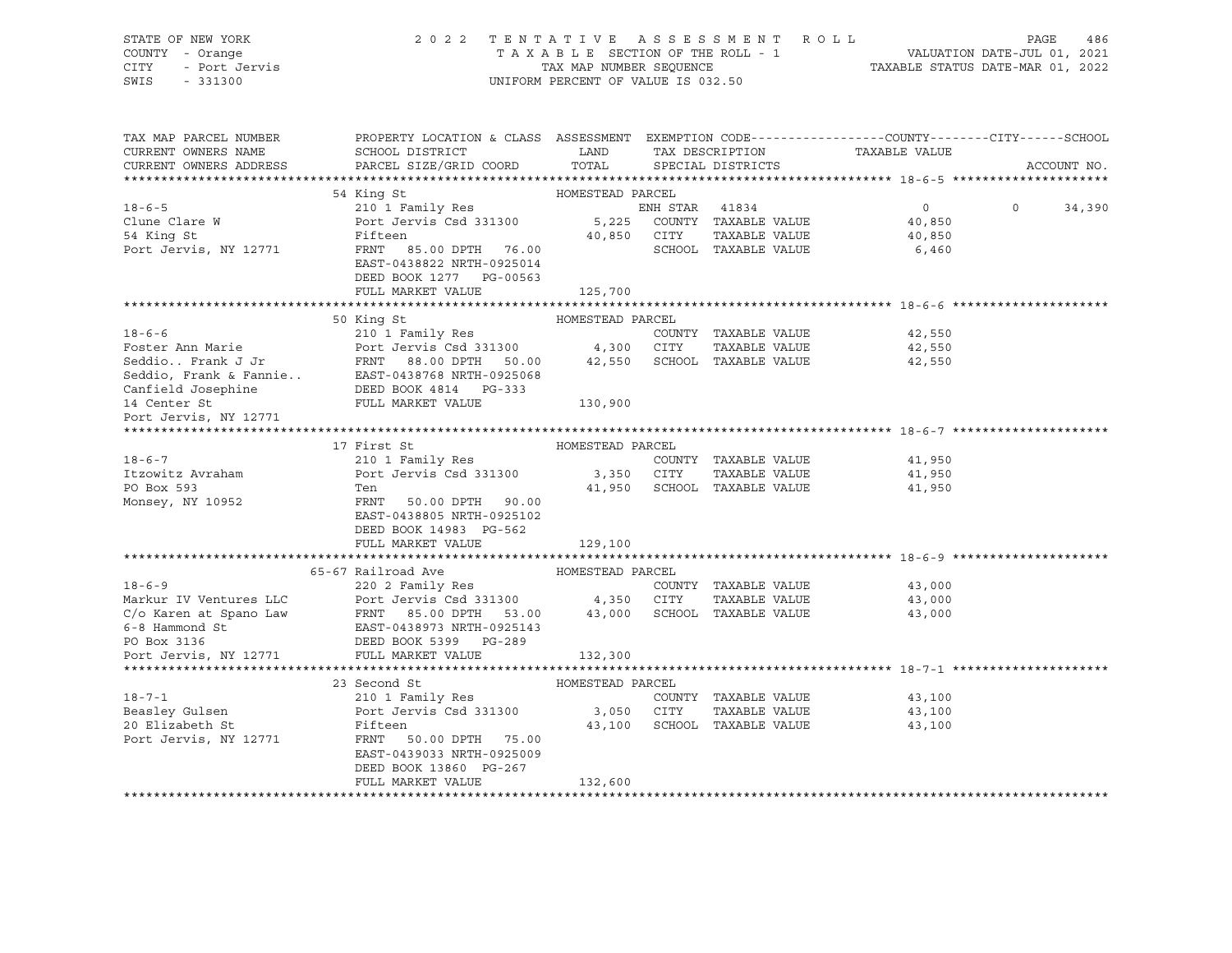|      | STATE OF NEW YORK | 2022 TENTATIVE ASSESSMENT ROLL     | 487<br>PAGE                      |
|------|-------------------|------------------------------------|----------------------------------|
|      | COUNTY - Orange   | TAXABLE SECTION OF THE ROLL - 1    | VALUATION DATE-JUL 01, 2021      |
| CITY | - Port Jervis     | TAX MAP NUMBER SEOUENCE            | TAXABLE STATUS DATE-MAR 01, 2022 |
| SWIS | - 331300          | UNIFORM PERCENT OF VALUE IS 032.50 |                                  |

| TAX MAP PARCEL NUMBER<br>CURRENT OWNERS NAME | PROPERTY LOCATION & CLASS ASSESSMENT EXEMPTION CODE---------------COUNTY-------CITY------SCHOOL<br>SCHOOL DISTRICT LAND                                                                                                                                                                                                                                                                 |                  | TAX DESCRIPTION             | TAXABLE VALUE               |          |             |
|----------------------------------------------|-----------------------------------------------------------------------------------------------------------------------------------------------------------------------------------------------------------------------------------------------------------------------------------------------------------------------------------------------------------------------------------------|------------------|-----------------------------|-----------------------------|----------|-------------|
| CURRENT OWNERS ADDRESS                       | PARCEL SIZE/GRID COORD                                                                                                                                                                                                                                                                                                                                                                  | TOTAL            | SPECIAL DISTRICTS           |                             |          | ACCOUNT NO. |
|                                              |                                                                                                                                                                                                                                                                                                                                                                                         |                  |                             |                             |          |             |
|                                              |                                                                                                                                                                                                                                                                                                                                                                                         |                  |                             | COUNTY TAXABLE VALUE 42,500 |          |             |
|                                              |                                                                                                                                                                                                                                                                                                                                                                                         |                  |                             | TAXABLE VALUE 42,500        |          |             |
|                                              | Ten                                                                                                                                                                                                                                                                                                                                                                                     |                  | 42,500 SCHOOL TAXABLE VALUE | 42,500                      |          |             |
| 7 Apta Way<br>Monroe, NY 10950               | FRNT 50.00 DPTH 75.00<br>EAST-0439076 NRTH-0924953<br>DEED BOOK 14985 PG-128                                                                                                                                                                                                                                                                                                            |                  |                             |                             |          |             |
|                                              | FULL MARKET VALUE                                                                                                                                                                                                                                                                                                                                                                       | 130,800          |                             |                             |          |             |
|                                              | 14 Third St                                                                                                                                                                                                                                                                                                                                                                             | HOMESTEAD PARCEL |                             |                             |          |             |
|                                              |                                                                                                                                                                                                                                                                                                                                                                                         |                  | COUNTY TAXABLE VALUE        | 39,600                      |          |             |
|                                              | 18-7-3 210 1 Family Res COUNT<br>Mann Kathleen A Port Jervis Csd 331300 3,050 CITY                                                                                                                                                                                                                                                                                                      |                  |                             | TAXABLE VALUE 39,600        |          |             |
| 14 Third St                                  | Ten                                                                                                                                                                                                                                                                                                                                                                                     |                  | 39,600 SCHOOL TAXABLE VALUE | 39,600                      |          |             |
| Port Jervis, NY 12771                        | FRNT 50.00 DPTH 75.00<br>EAST-0439045 NRTH-0924923<br>DEED BOOK 14442 PG-655                                                                                                                                                                                                                                                                                                            |                  |                             |                             |          |             |
|                                              | FULL MARKET VALUE                                                                                                                                                                                                                                                                                                                                                                       | 121,800          |                             |                             |          |             |
|                                              |                                                                                                                                                                                                                                                                                                                                                                                         |                  |                             |                             |          |             |
| $18 - 7 - 4$                                 | 12 Third St                                                                                                                                                                                                                                                                                                                                                                             | HOMESTEAD PARCEL | COUNTY TAXABLE VALUE        | 39,050                      |          |             |
| Johnson King                                 |                                                                                                                                                                                                                                                                                                                                                                                         |                  |                             | TAXABLE VALUE 39,050        |          |             |
|                                              | Ten                                                                                                                                                                                                                                                                                                                                                                                     |                  | 39,050 SCHOOL TAXABLE VALUE | 39,050                      |          |             |
| 12 Third St<br>Port Jervis, NY 12771         | FRNT 49.00 DPTH 75.00<br><b>BANKC080370</b><br>EAST-0439005 NRTH-0924892<br>DEED BOOK 12562 PG-840                                                                                                                                                                                                                                                                                      |                  |                             |                             |          |             |
|                                              | FULL MARKET VALUE                                                                                                                                                                                                                                                                                                                                                                       | 120,200          |                             |                             |          |             |
|                                              |                                                                                                                                                                                                                                                                                                                                                                                         |                  |                             |                             |          |             |
|                                              |                                                                                                                                                                                                                                                                                                                                                                                         |                  |                             | COUNTY TAXABLE VALUE 4,300  |          |             |
|                                              |                                                                                                                                                                                                                                                                                                                                                                                         |                  |                             | 4,300                       |          |             |
|                                              | 18-7-5<br>19-7-5<br>20 311 Res vac land<br>2008 Teresita M<br>2008 Teresita M<br>2008 Teresita M<br>2007 Tervis Csd 331300<br>2018 FRNT<br>2019 PORT 68.00<br>2019 PORT 68.00<br>2019 PORT 4,300<br>2019 SCHOOL<br>2019 PORT 75.00 DPTH<br>2024856<br>2021<br>DEED BOOK 12746 PG-766                                                                                                    |                  |                             | 4,300                       |          |             |
|                                              | FULL MARKET VALUE                                                                                                                                                                                                                                                                                                                                                                       | 13,200           |                             |                             |          |             |
|                                              |                                                                                                                                                                                                                                                                                                                                                                                         |                  |                             |                             |          |             |
|                                              | 58 King St                                                                                                                                                                                                                                                                                                                                                                              |                  |                             | 21,150                      | 21,150   | 21,150      |
|                                              |                                                                                                                                                                                                                                                                                                                                                                                         |                  |                             | $\overline{0}$              | $\Omega$ | 21,150      |
|                                              |                                                                                                                                                                                                                                                                                                                                                                                         |                  |                             | 21,150                      |          |             |
|                                              |                                                                                                                                                                                                                                                                                                                                                                                         |                  | TAXABLE VALUE               | 21,150                      |          |             |
|                                              | $\begin{tabular}{lllllllllllllllllllll} \multicolumn{4}{c}{18-7-6.2} & & & & & & & & & & & & & \\ 18-7-6.2 & & & & & & & & & & & & \\ \multicolumn{4}{c}{18-7-6.2} & & & & & & & & & & \\ 18-7-6.2 & & & & & & & & & & & \\ 18-7-6.2 & & & & & & & & & & & \\ 18-7-6.2 & & & & & & & & & & & \\ 18-7-6.2 & & & & & & & & & & & \\ 18-7-7-7 & & & & & & & & & & & \\ 18-7-7-7 & & & & &$ |                  | SCHOOL TAXABLE VALUE        | $\overline{0}$              |          |             |
|                                              |                                                                                                                                                                                                                                                                                                                                                                                         |                  |                             |                             |          |             |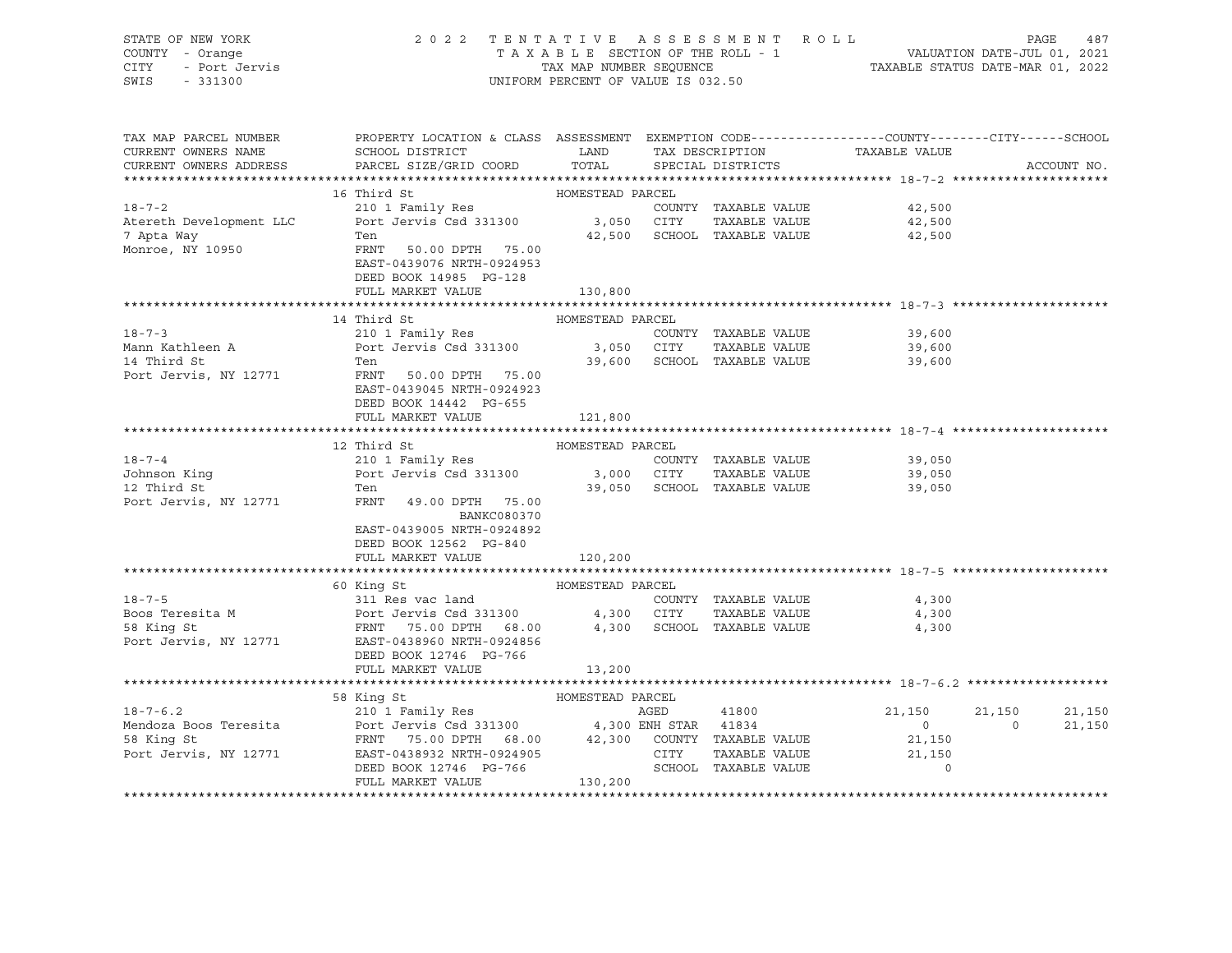| STATE OF NEW YORK<br>COUNTY - Orange                        | 2 0 2 2                                                                                         | TAXABLE SECTION OF THE ROLL - 1    |                  | TENTATIVE ASSESSMENT ROLL   | VALUATION DATE-JUL 01, 2021<br>TAXABLE STATUS DATE-MAR 01, 2022 | PAGE             | 488         |
|-------------------------------------------------------------|-------------------------------------------------------------------------------------------------|------------------------------------|------------------|-----------------------------|-----------------------------------------------------------------|------------------|-------------|
| CITY<br>- Port Jervis                                       |                                                                                                 | TAX MAP NUMBER SEQUENCE            |                  |                             |                                                                 |                  |             |
| SWIS<br>$-331300$                                           |                                                                                                 | UNIFORM PERCENT OF VALUE IS 032.50 |                  |                             |                                                                 |                  |             |
|                                                             |                                                                                                 |                                    |                  |                             |                                                                 |                  |             |
| TAX MAP PARCEL NUMBER                                       | PROPERTY LOCATION & CLASS ASSESSMENT EXEMPTION CODE---------------COUNTY-------CITY------SCHOOL |                                    |                  |                             |                                                                 |                  |             |
| CURRENT OWNERS NAME                                         | SCHOOL DISTRICT                                                                                 | LAND                               |                  | TAX DESCRIPTION             | TAXABLE VALUE                                                   |                  |             |
| CURRENT OWNERS ADDRESS                                      | PARCEL SIZE/GRID COORD                                                                          | TOTAL                              |                  | SPECIAL DISTRICTS           |                                                                 |                  | ACCOUNT NO. |
|                                                             |                                                                                                 |                                    |                  |                             |                                                                 |                  |             |
| $18 - 7 - 8$                                                | 17 Second St                                                                                    | HOMESTEAD PARCEL                   | BAS STAR 41854   |                             | $\overline{0}$                                                  | $\circ$          | 13,770      |
| Banks Kenneth B                                             | 210 1 Family Res<br>Port Jervis Csd 331300                                                      |                                    |                  | 3,050 COUNTY TAXABLE VALUE  | 47,000                                                          |                  |             |
| Banks Catherine A                                           | Ten                                                                                             | 47,000 CITY                        |                  | TAXABLE VALUE               | 47,000                                                          |                  |             |
| 17 Second St                                                | FRNT 50.00 DPTH 75.00                                                                           |                                    |                  | SCHOOL TAXABLE VALUE        | 33,230                                                          |                  |             |
| Port Jervis, NY 12771                                       | BANKC190321                                                                                     |                                    |                  |                             |                                                                 |                  |             |
|                                                             | EAST-0438964 NRTH-0924948                                                                       |                                    |                  |                             |                                                                 |                  |             |
|                                                             | DEED BOOK 13534 PG-438                                                                          |                                    |                  |                             |                                                                 |                  |             |
|                                                             | FULL MARKET VALUE                                                                               | 144,600                            |                  |                             |                                                                 |                  |             |
|                                                             |                                                                                                 |                                    |                  |                             |                                                                 |                  |             |
|                                                             | 19 Second St                                                                                    | HOMESTEAD PARCEL                   |                  |                             |                                                                 |                  |             |
| $18 - 7 - 9$                                                | 210 1 Family Res                                                                                |                                    |                  | COUNTY TAXABLE VALUE        | 46,000                                                          |                  |             |
| Davis Keith                                                 | Port Jervis Csd 331300 3,050 CITY                                                               |                                    |                  | TAXABLE VALUE               | 46,000                                                          |                  |             |
| Davis Sandra                                                | FRNT 50.00 DPTH 75.00                                                                           |                                    |                  | 46,000 SCHOOL TAXABLE VALUE | 46,000                                                          |                  |             |
| 30 Riverside Dr                                             | BANKC160275                                                                                     |                                    |                  |                             |                                                                 |                  |             |
| Pine Bush, NY 12566                                         | EAST-0439044 NRTH-0924981                                                                       |                                    |                  |                             |                                                                 |                  |             |
|                                                             | DEED BOOK 12799 PG-1429                                                                         |                                    |                  |                             |                                                                 |                  |             |
|                                                             | FULL MARKET VALUE                                                                               | 141,500                            |                  |                             |                                                                 |                  |             |
|                                                             |                                                                                                 |                                    |                  |                             |                                                                 |                  |             |
|                                                             | 15 Third St                                                                                     | HOMESTEAD PARCEL                   |                  |                             |                                                                 |                  |             |
| $18 - 8 - 1.2$                                              | 210 1 Family Res                                                                                |                                    | VETWAR CTS 41120 |                             | 5,978<br>$\overline{0}$                                         | 4,522<br>$\circ$ | 4,522       |
| Innella Ryan L<br>PO Box 525                                | Port Jervis Csd 331300<br>Twelve                                                                | 5,800 BAS STAR 41854               |                  | 39,850 COUNTY TAXABLE VALUE | 33,872                                                          |                  | 13,770      |
| Port Jervis, NY 12771                                       | FRNT 92.00 DPTH 81.00                                                                           |                                    | CITY             | TAXABLE VALUE               | 35,328                                                          |                  |             |
|                                                             | EAST-0439159 NRTH-0924850                                                                       |                                    |                  | SCHOOL TAXABLE VALUE        | 21,558                                                          |                  |             |
|                                                             | DEED BOOK 11022 PG-696                                                                          |                                    |                  |                             |                                                                 |                  |             |
|                                                             | FULL MARKET VALUE                                                                               | 122,600                            |                  |                             |                                                                 |                  |             |
|                                                             |                                                                                                 |                                    |                  |                             |                                                                 |                  |             |
|                                                             | 94 Railroad Ave                                                                                 | HOMESTEAD PARCEL                   |                  |                             |                                                                 |                  |             |
| $18 - 8 - 2$                                                | 210 1 Family Res                                                                                |                                    |                  | COUNTY TAXABLE VALUE        | 42,000                                                          |                  |             |
| Vegh Solomon I                                              | Port Jervis Csd 331300                                                                          | 3,550 CITY                         |                  | TAXABLE VALUE               | 42,000                                                          |                  |             |
| 12 Craftwood Dr                                             | FRNT<br>50.00 DPTH 111.00                                                                       |                                    |                  | 42,000 SCHOOL TAXABLE VALUE | 42,000                                                          |                  |             |
| Spring Valley, NY 10977                                     | BANKC120337                                                                                     |                                    |                  |                             |                                                                 |                  |             |
|                                                             | EAST-0439178 NRTH-0924786                                                                       |                                    |                  |                             |                                                                 |                  |             |
|                                                             | DEED BOOK 14985 PG-1576                                                                         |                                    |                  |                             |                                                                 |                  |             |
|                                                             | FULL MARKET VALUE                                                                               | 129,200                            |                  |                             |                                                                 |                  |             |
|                                                             |                                                                                                 |                                    |                  |                             |                                                                 |                  |             |
|                                                             | 64-66 King St                                                                                   | NON-HOMESTEAD PARCEL               |                  |                             |                                                                 |                  |             |
| $18 - 8 - 3$                                                | 449 Other Storaq                                                                                |                                    |                  | COUNTY TAXABLE VALUE        | 69,250                                                          |                  |             |
| Galactic LLC                                                | Port Jervis Csd 331300 12,400 CITY                                                              |                                    |                  | TAXABLE VALUE               | 69,250                                                          |                  |             |
| PO Box 777<br>82 Sleepy Hollow Rd EAST-0439113 NRTH-0924718 | FRNT 115.00 DPTH 111.00                                                                         |                                    |                  | 69,250 SCHOOL TAXABLE VALUE | 69,250                                                          |                  |             |
|                                                             |                                                                                                 |                                    |                  |                             |                                                                 |                  |             |
| Sparrowbush, NY 12780                                       | DEED BOOK 11726 PG-568<br>FULL MARKET VALUE                                                     | 213,100                            |                  |                             |                                                                 |                  |             |
|                                                             |                                                                                                 |                                    |                  |                             |                                                                 |                  |             |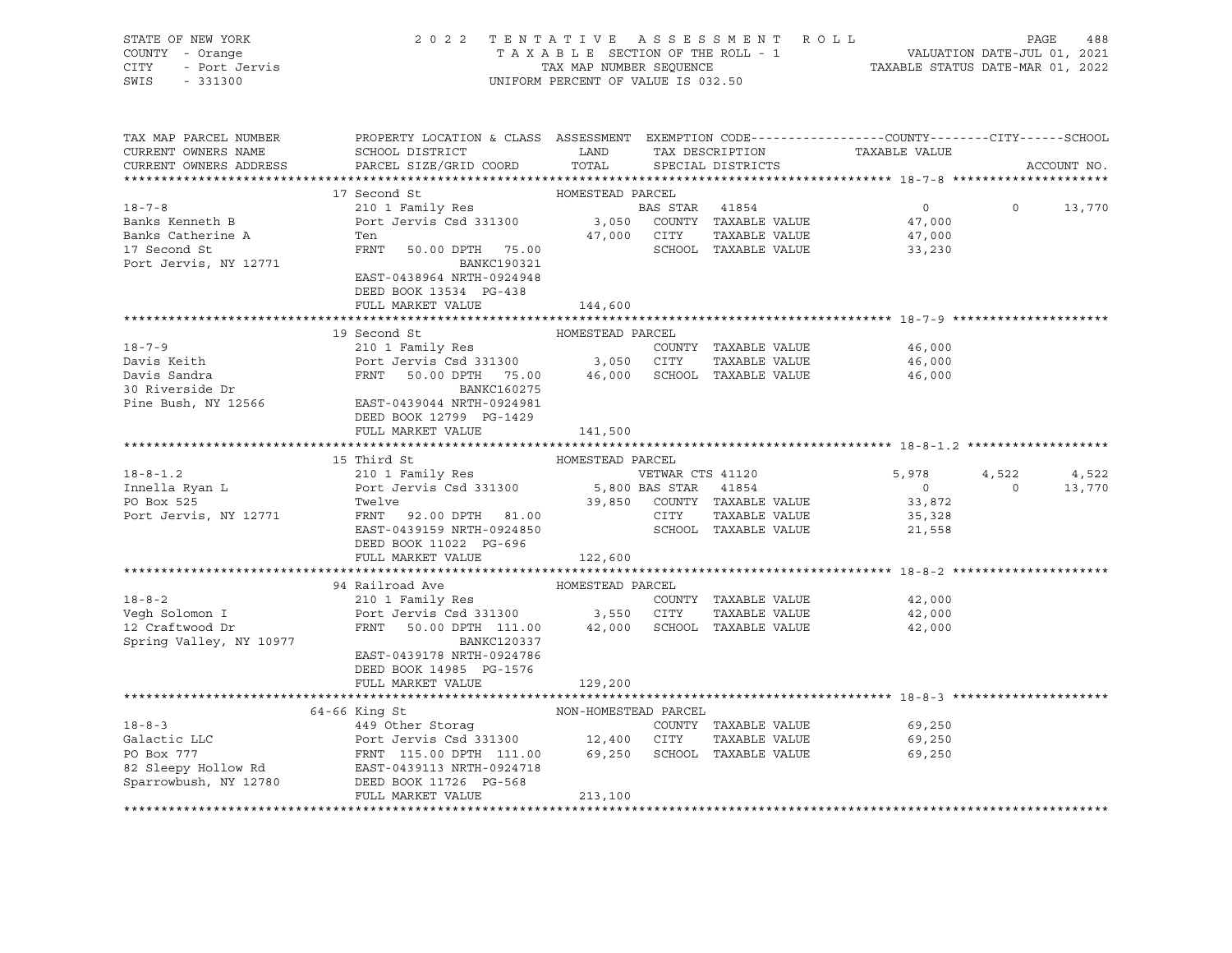#### STATE OF NEW YORK 2 0 2 2 T E N T A T I V E A S S E S S M E N T R O L L PAGE 489 COUNTY - Orange T A X A B L E SECTION OF THE ROLL - 1 VALUATION DATE-JUL 01, 2021 CITY - Port Jervis TAX MAP NUMBER SEQUENCE TAXABLE STATUS DATE-MAR 01, 2022 SWIS - 331300 UNIFORM PERCENT OF VALUE IS 032.50

| TAX MAP PARCEL NUMBER<br>CURRENT OWNERS NAME<br>CURRENT OWNERS ADDRESS | PROPERTY LOCATION & CLASS ASSESSMENT EXEMPTION CODE----------------COUNTY-------CITY------SCHOOL<br>SCHOOL DISTRICT<br>PARCEL SIZE/GRID COORD                                                                                                               | LAND<br>TOTAL        | TAX DESCRIPTION<br>SPECIAL DISTRICTS | TAXABLE VALUE               | ACCOUNT NO. |
|------------------------------------------------------------------------|-------------------------------------------------------------------------------------------------------------------------------------------------------------------------------------------------------------------------------------------------------------|----------------------|--------------------------------------|-----------------------------|-------------|
|                                                                        |                                                                                                                                                                                                                                                             |                      |                                      |                             |             |
|                                                                        | 18-8-4<br>449 Other Storag<br>Galactic LLC<br>PO Box 777<br>FRNT 55.00 DPTH 77.00<br>82 Sleepy Hollow Rd<br>EAST-0439044 NRTH-0924743<br>FRNT 55.00 DPTH 77.00<br>82 Sleepy Hollow Rd<br>EAST-0439044 NRTH-0924743<br>FIII.T, MAPKET VALUE<br>FIII.T        |                      |                                      |                             |             |
|                                                                        |                                                                                                                                                                                                                                                             |                      |                                      | COUNTY TAXABLE VALUE 30,000 |             |
|                                                                        |                                                                                                                                                                                                                                                             |                      |                                      | 30,000                      |             |
|                                                                        |                                                                                                                                                                                                                                                             |                      |                                      | 30,000                      |             |
|                                                                        |                                                                                                                                                                                                                                                             |                      |                                      |                             |             |
|                                                                        |                                                                                                                                                                                                                                                             |                      |                                      |                             |             |
|                                                                        |                                                                                                                                                                                                                                                             |                      |                                      |                             |             |
|                                                                        |                                                                                                                                                                                                                                                             |                      |                                      |                             |             |
|                                                                        | 9 Third St                                                                                                                                                                                                                                                  | HOMESTEAD PARCEL     |                                      |                             |             |
| $18 - 8 - 5$                                                           | 311 Res vac land                                                                                                                                                                                                                                            |                      | COUNTY TAXABLE VALUE                 | 2,075                       |             |
|                                                                        |                                                                                                                                                                                                                                                             |                      | TAXABLE VALUE                        | 2,075                       |             |
|                                                                        |                                                                                                                                                                                                                                                             |                      | 2,075 SCHOOL TAXABLE VALUE           | 2,075                       |             |
|                                                                        | Forestburgh, NY 12777 EAST-0439074 NRTH-0924766                                                                                                                                                                                                             |                      |                                      |                             |             |
|                                                                        | DEED BOOK 13417 PG-1738                                                                                                                                                                                                                                     |                      |                                      |                             |             |
|                                                                        | FULL MARKET VALUE                                                                                                                                                                                                                                           | 6,400                |                                      |                             |             |
|                                                                        |                                                                                                                                                                                                                                                             |                      |                                      |                             |             |
|                                                                        | 11 Third St                                                                                                                                                                                                                                                 | HOMESTEAD PARCEL     |                                      |                             |             |
|                                                                        |                                                                                                                                                                                                                                                             |                      |                                      | 2,850                       |             |
|                                                                        |                                                                                                                                                                                                                                                             |                      |                                      | 2,850                       |             |
|                                                                        | 18-8-6.2<br>Innella Ryan L<br>Port Jervis Csd 331300<br>PO Box 525<br>Port Jervis, NY 12771<br>EAST-0439107 NRTH-0924791<br>FRNT 44.00 DPTH 86.00<br>Port Jervis, NY 12771<br>EAST-0439107 NRTH-0924791<br>FRNT 10210<br>PORT 2200                          |                      |                                      | 2,850                       |             |
|                                                                        |                                                                                                                                                                                                                                                             |                      |                                      |                             |             |
|                                                                        | DEED BOOK 12110 PG-330                                                                                                                                                                                                                                      |                      |                                      |                             |             |
|                                                                        | FULL MARKET VALUE                                                                                                                                                                                                                                           | 8,800                |                                      |                             |             |
|                                                                        | 98-1/2 Railroad Ave                                                                                                                                                                                                                                         |                      |                                      |                             |             |
| $18 - 8 - 9$                                                           | 330 Vacant comm                                                                                                                                                                                                                                             | NON-HOMESTEAD PARCEL | COUNTY TAXABLE VALUE                 | 3,900                       |             |
|                                                                        |                                                                                                                                                                                                                                                             |                      | TAXABLE VALUE                        | 3,900                       |             |
|                                                                        |                                                                                                                                                                                                                                                             |                      |                                      | 3,900                       |             |
|                                                                        |                                                                                                                                                                                                                                                             |                      |                                      |                             |             |
|                                                                        |                                                                                                                                                                                                                                                             |                      |                                      |                             |             |
|                                                                        | FULL MARKET VALUE                                                                                                                                                                                                                                           | 12,000               |                                      |                             |             |
|                                                                        |                                                                                                                                                                                                                                                             |                      |                                      |                             |             |
|                                                                        | 100 Railroad Ave MON-HOMESTEAD PARCEL                                                                                                                                                                                                                       |                      |                                      |                             |             |
|                                                                        |                                                                                                                                                                                                                                                             |                      |                                      |                             |             |
|                                                                        |                                                                                                                                                                                                                                                             |                      |                                      |                             |             |
|                                                                        |                                                                                                                                                                                                                                                             |                      |                                      |                             |             |
|                                                                        |                                                                                                                                                                                                                                                             |                      |                                      |                             |             |
|                                                                        |                                                                                                                                                                                                                                                             |                      |                                      |                             |             |
|                                                                        |                                                                                                                                                                                                                                                             |                      |                                      |                             |             |
| Sparrowbush, NY 12780                                                  | DEED BOOK 11726 PG-568                                                                                                                                                                                                                                      |                      |                                      |                             |             |
|                                                                        | FULL MARKET VALUE                                                                                                                                                                                                                                           | 12,000               |                                      |                             |             |
|                                                                        | 102 Railroad Ave                                                                                                                                                                                                                                            | NON-HOMESTEAD PARCEL |                                      |                             |             |
|                                                                        |                                                                                                                                                                                                                                                             |                      | COUNTY TAXABLE VALUE                 | 3,900                       |             |
|                                                                        |                                                                                                                                                                                                                                                             |                      |                                      | 3,900                       |             |
|                                                                        |                                                                                                                                                                                                                                                             |                      | TAXABLE VALUE                        | 3,900                       |             |
|                                                                        |                                                                                                                                                                                                                                                             |                      |                                      |                             |             |
|                                                                        |                                                                                                                                                                                                                                                             |                      |                                      |                             |             |
|                                                                        | 18-8-11 330 Vacant comm COUNTY TAXABLE VALUE<br>Galactic LLC Port Jervis Csd 331300 3,900 CITY TAXABLE VALUE<br>PO Box 777 FRNT 60.00 DPTH 74.00 3,900 SCHOOL TAXABLE VALUE<br>82 Sleepy Hollow Rd EAST-0439255 NRTH-0924568<br>Sparro<br>FULL MARKET VALUE | 12,000               |                                      |                             |             |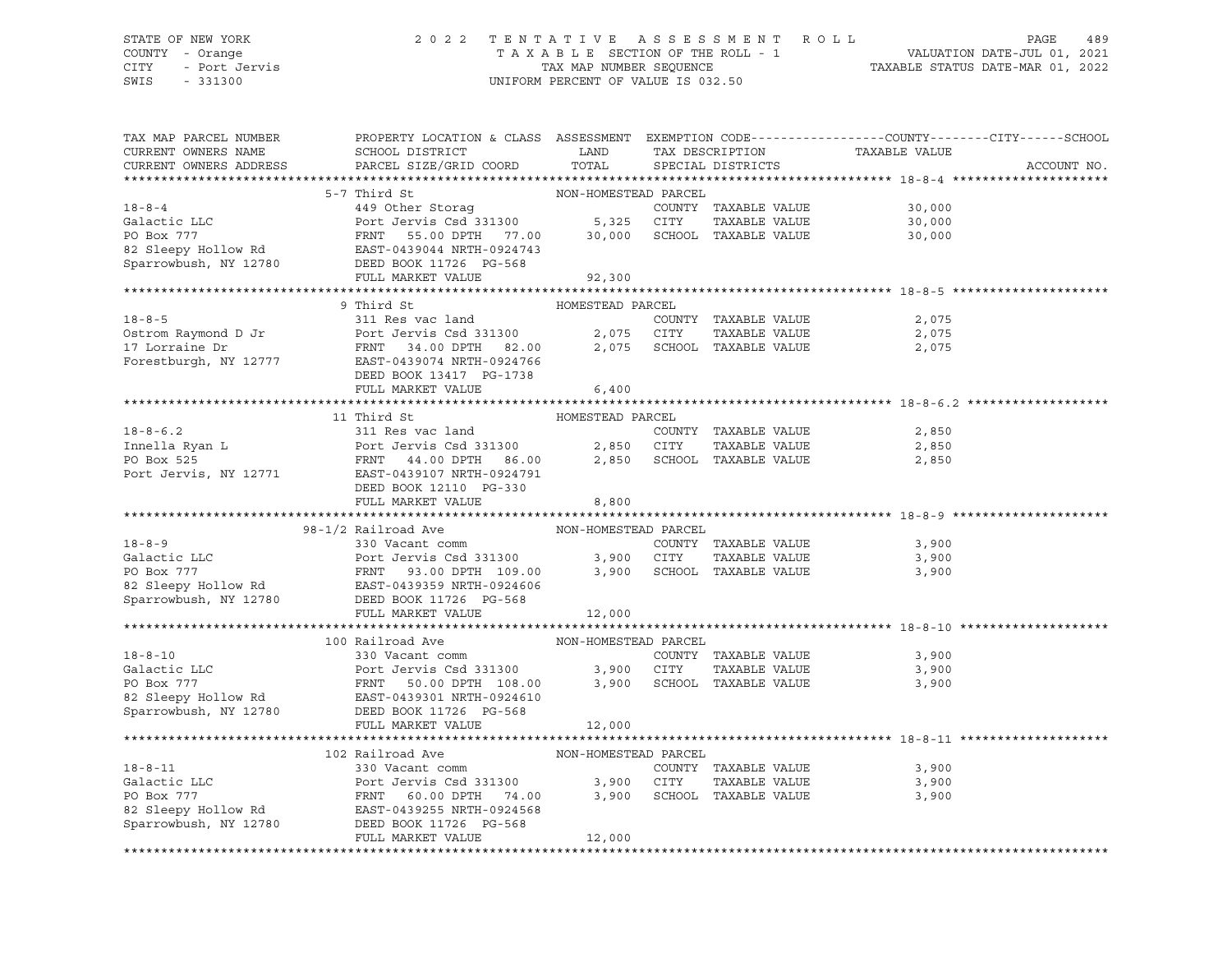# STATE OF NEW YORK 2 0 2 2 T E N T A T I V E A S S E S S M E N T R O L L PAGE 490 COUNTY - Orange T A X A B L E SECTION OF THE ROLL - 1 VALUATION DATE-JUL 01, 2021 CITY - Port Jervis TAX MAP NUMBER SEQUENCE TAXABLE STATUS DATE-MAR 01, 2022

| TAX MAP PARCEL NUMBER<br>CURRENT OWNERS NAME<br>CURRENT OWNERS ADDRESS | PROPERTY LOCATION & CLASS ASSESSMENT EXEMPTION CODE----------------COUNTY-------CITY------SCHOOL<br>SCHOOL DISTRICT<br><b>EXAMPLE STATE</b><br>PARCEL SIZE/GRID COORD                                                                                                                                                                                                                                                                                      | TOTAL                | TAX DESCRIPTION<br>SPECIAL DISTRICTS                                | TAXABLE VALUE                                       | ACCOUNT NO.       |
|------------------------------------------------------------------------|------------------------------------------------------------------------------------------------------------------------------------------------------------------------------------------------------------------------------------------------------------------------------------------------------------------------------------------------------------------------------------------------------------------------------------------------------------|----------------------|---------------------------------------------------------------------|-----------------------------------------------------|-------------------|
|                                                                        |                                                                                                                                                                                                                                                                                                                                                                                                                                                            |                      |                                                                     |                                                     |                   |
| $18 - 8 - 13$<br>Galactic LLC<br>82 Sleepy Hollow Rd                   | 72 King St<br>330 Vacant comm<br>Port Jervis Csd 331300 5,500 CITY<br>Port Jervis Csd 331300 5,500 CITY<br>FRNT 95.00 DPTH 60.00 5,500 SCHOOL<br>Sparrowbush, NY 12780 EAST-0439255 NRTH-0924517                                                                                                                                                                                                                                                           | NON-HOMESTEAD PARCEL | COUNTY TAXABLE VALUE<br>TAXABLE VALUE<br>5,500 SCHOOL TAXABLE VALUE | 5,500<br>5,500<br>5,500                             |                   |
|                                                                        | DEED BOOK 12064 PG-198                                                                                                                                                                                                                                                                                                                                                                                                                                     |                      |                                                                     |                                                     |                   |
|                                                                        | FULL MARKET VALUE                                                                                                                                                                                                                                                                                                                                                                                                                                          | 16,900               |                                                                     |                                                     |                   |
|                                                                        | 70 King St                                                                                                                                                                                                                                                                                                                                                                                                                                                 | NON-HOMESTEAD PARCEL |                                                                     |                                                     |                   |
| $18 - 8 - 14$                                                          | 330 Vacant comm<br>COONTI TAXABLE VALUE<br>Galactic LLC<br>82 Sleepy Hollow Rd<br>Sparrowbush, NY 12780<br>EAST-0439206 NRTH-0924555<br>EAST-0439206 NRTH-0924555<br>DEED BOOK 12064 PG-198                                                                                                                                                                                                                                                                |                      | COUNTY TAXABLE VALUE                                                | 3,250<br>3,250<br>3,250                             |                   |
|                                                                        | FULL MARKET VALUE                                                                                                                                                                                                                                                                                                                                                                                                                                          | 10,000               |                                                                     |                                                     |                   |
|                                                                        |                                                                                                                                                                                                                                                                                                                                                                                                                                                            |                      |                                                                     |                                                     |                   |
|                                                                        | 68 King St                                                                                                                                                                                                                                                                                                                                                                                                                                                 | NON-HOMESTEAD PARCEL |                                                                     |                                                     |                   |
|                                                                        |                                                                                                                                                                                                                                                                                                                                                                                                                                                            |                      |                                                                     | 5,200                                               |                   |
|                                                                        |                                                                                                                                                                                                                                                                                                                                                                                                                                                            |                      |                                                                     | 5,200                                               |                   |
|                                                                        | 18-8-15<br>Galactic LLC<br>Port Jervis Csd 331300<br>Port Jervis Csd 331300<br>Port Jervis Csd 331300<br>5,200 CITY TAXABLE VALUE<br>FRNT 62.00 DPTH 109.00<br>5,200 SCHOOL TAXABLE VALUE<br>82 Sleepy Hollow Rd<br>EAST-0439194 NRTH-0924627<br>S                                                                                                                                                                                                         |                      |                                                                     | 5,200                                               |                   |
|                                                                        | FULL MARKET VALUE                                                                                                                                                                                                                                                                                                                                                                                                                                          | 16,000               |                                                                     |                                                     |                   |
|                                                                        |                                                                                                                                                                                                                                                                                                                                                                                                                                                            |                      |                                                                     |                                                     |                   |
|                                                                        | 69-75 King St                                                                                                                                                                                                                                                                                                                                                                                                                                              | NON-HOMESTEAD PARCEL |                                                                     |                                                     |                   |
|                                                                        | 18-11-1.2<br>Galactic LLC<br>PO Box 777<br>FRNT 336.00 DPTH 150.00<br>SCHOOL TAXABLE VALUE<br>PO Box 777<br>FRNT 336.00 DPTH 150.00<br>SCHOOL TAXABLE VALUE<br>Sparrowbush, NY 12780<br>DEED BOOK 171<br>DEED BOOK 1740<br>DEED BOOK 1740<br>DEED BOOK                                                                                                                                                                                                     |                      |                                                                     | 33,600<br>33,600                                    |                   |
|                                                                        |                                                                                                                                                                                                                                                                                                                                                                                                                                                            |                      |                                                                     | 33,600                                              |                   |
|                                                                        |                                                                                                                                                                                                                                                                                                                                                                                                                                                            |                      |                                                                     |                                                     |                   |
|                                                                        |                                                                                                                                                                                                                                                                                                                                                                                                                                                            |                      |                                                                     |                                                     |                   |
|                                                                        | FULL MARKET VALUE                                                                                                                                                                                                                                                                                                                                                                                                                                          | 103,400              |                                                                     |                                                     |                   |
|                                                                        |                                                                                                                                                                                                                                                                                                                                                                                                                                                            |                      |                                                                     |                                                     |                   |
|                                                                        | 55 King St                                                                                                                                                                                                                                                                                                                                                                                                                                                 | HOMESTEAD PARCEL     |                                                                     |                                                     |                   |
| $18 - 12 - 1$                                                          | 210 1 Family Res<br>Port Jervis Csd 331300 2,450 COUNTY TAXABLE VALUE                                                                                                                                                                                                                                                                                                                                                                                      |                      |                                                                     | $\overline{0}$                                      | $\circ$<br>13,770 |
| Bodon Cynthia<br>55 King St                                            |                                                                                                                                                                                                                                                                                                                                                                                                                                                            |                      |                                                                     | 42,700                                              |                   |
| 55 King St<br>Port Jervis, NY 12771                                    | Ten<br>FRNT<br>38.00 DPTH 86.00<br><b>BANKC190321</b><br>EAST-0438800 NRTH-0924837<br>DEED BOOK 14012 PG-1259                                                                                                                                                                                                                                                                                                                                              | 42,700 CITY          | TAXABLE VALUE<br>SCHOOL TAXABLE VALUE                               | 42,700<br>28,930                                    |                   |
|                                                                        | FULL MARKET VALUE                                                                                                                                                                                                                                                                                                                                                                                                                                          | 131,400              |                                                                     |                                                     |                   |
|                                                                        |                                                                                                                                                                                                                                                                                                                                                                                                                                                            |                      |                                                                     | *********************************** 18-12-2 ******* |                   |
|                                                                        | 57 King St                                                                                                                                                                                                                                                                                                                                                                                                                                                 | HOMESTEAD PARCEL     |                                                                     |                                                     |                   |
|                                                                        |                                                                                                                                                                                                                                                                                                                                                                                                                                                            |                      | COUNTY TAXABLE VALUE                                                | 42,500                                              |                   |
|                                                                        | $\begin{tabular}{lllllllllllllllllll} 18-12-2 & 220&2 Family Res & \multicolumn{3}{c }{\textbf{Camily Res}} & \multicolumn{3}{c }{\textbf{C} \textbf{O} \textbf{N} \textbf{TPY}} & \textbf{TAXABLE VALUE} \\ \textbf{Markur IV Ventures LLC} & \textbf{Port Jervis Csd 331300} & 2,600 & \multicolumn{3}{c }{\textbf{C} \textbf{TPY}} & \textbf{TAXABLE VALUE} \\ \textbf{C/o Karen at Spano Law} & \textbf{FRNT} & 39.00 DPTH & 88.00 & 42,500 & \textbf$ |                      | TAXABLE VALUE                                                       | 42,500                                              |                   |
|                                                                        |                                                                                                                                                                                                                                                                                                                                                                                                                                                            |                      |                                                                     | 42,500                                              |                   |
|                                                                        |                                                                                                                                                                                                                                                                                                                                                                                                                                                            |                      |                                                                     |                                                     |                   |
|                                                                        |                                                                                                                                                                                                                                                                                                                                                                                                                                                            |                      |                                                                     |                                                     |                   |
| Port Jervis, NY 12771                                                  | FULL MARKET VALUE                                                                                                                                                                                                                                                                                                                                                                                                                                          | 130,800              |                                                                     |                                                     |                   |
|                                                                        |                                                                                                                                                                                                                                                                                                                                                                                                                                                            |                      |                                                                     |                                                     |                   |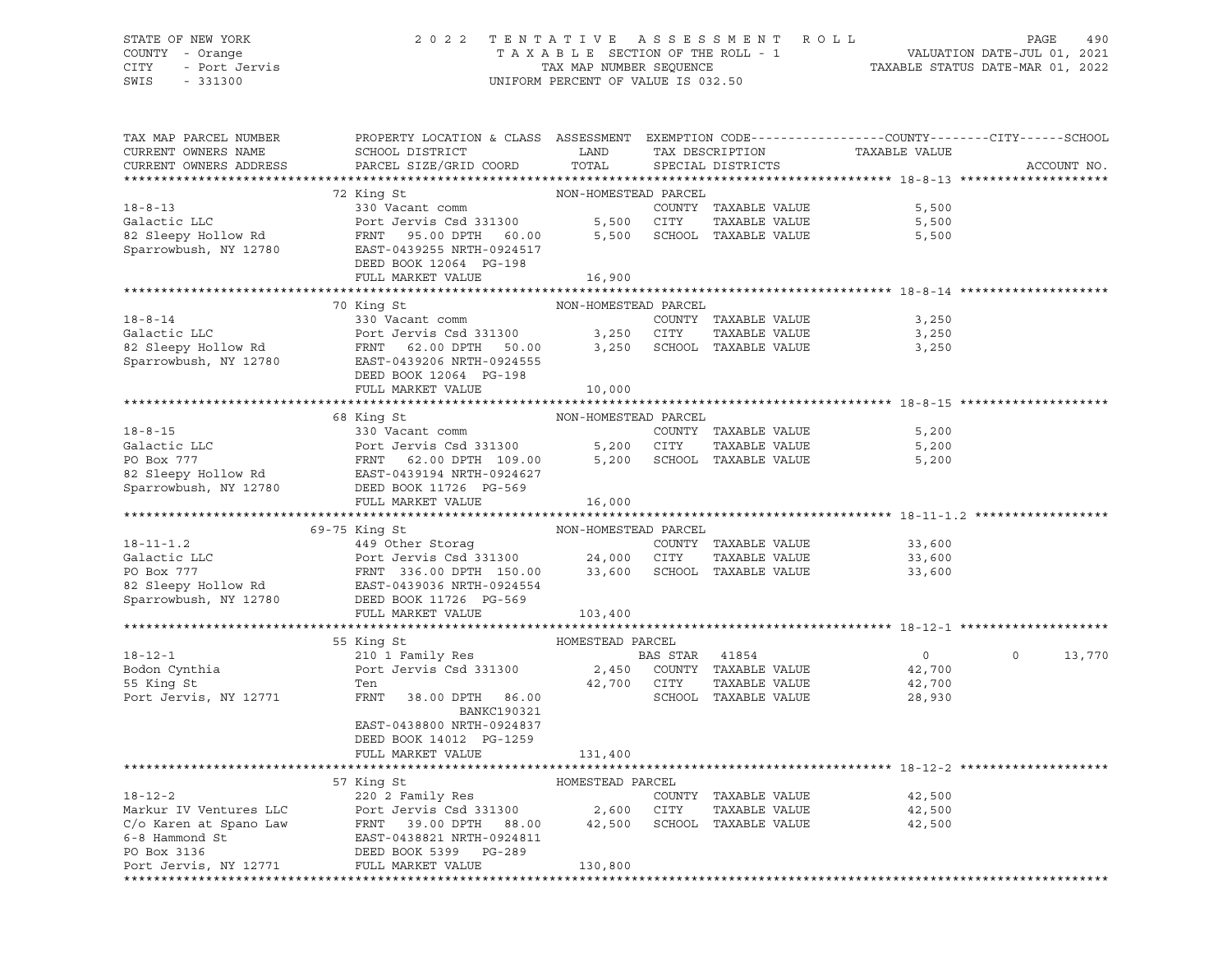#### STATE OF NEW YORK 2 0 2 2 T E N T A T I V E A S S E S S M E N T R O L L PAGE 491 COUNTY - Orange T A X A B L E SECTION OF THE ROLL - 1 VALUATION DATE-JUL 01, 2021 CITY - Port Jervis TAX MAP NUMBER SEQUENCE TAXABLE STATUS DATE-MAR 01, 2022

| TAX MAP PARCEL NUMBER<br>CURRENT OWNERS NAME  | PROPERTY LOCATION & CLASS ASSESSMENT EXEMPTION CODE---------------COUNTY-------CITY------SCHOOL<br>SCHOOL DISTRICT                                                                                                          | LAND             |            | TAX DESCRIPTION             | TAXABLE VALUE                                       |             |
|-----------------------------------------------|-----------------------------------------------------------------------------------------------------------------------------------------------------------------------------------------------------------------------------|------------------|------------|-----------------------------|-----------------------------------------------------|-------------|
| CURRENT OWNERS ADDRESS                        | PARCEL SIZE/GRID COORD                                                                                                                                                                                                      | TOTAL            |            | SPECIAL DISTRICTS           |                                                     | ACCOUNT NO. |
|                                               |                                                                                                                                                                                                                             |                  |            |                             |                                                     |             |
|                                               | 59 King St                                                                                                                                                                                                                  | HOMESTEAD PARCEL |            |                             |                                                     |             |
| $18 - 12 - 3$                                 | 311 Res vac land                                                                                                                                                                                                            |                  |            | COUNTY TAXABLE VALUE        | 1,200                                               |             |
| Markur IV Ventures LLC                        |                                                                                                                                                                                                                             |                  | 1,200 CITY | TAXABLE VALUE               | 1,200                                               |             |
| C/o Karen At Spano Law                        |                                                                                                                                                                                                                             | 1,200            |            | SCHOOL TAXABLE VALUE        | 1,200                                               |             |
| 6-8 Hammond St                                |                                                                                                                                                                                                                             |                  |            |                             |                                                     |             |
| PO Box 3136                                   | Port Jervis Csd 331300<br>FRNT 23.00 DPTH 88.00<br>EAST-0438856 NRTH-0924796<br>DEED BOOK 12060 PG-1988                                                                                                                     |                  |            |                             |                                                     |             |
| Port Jervis, NY 12771                         | FULL MARKET VALUE                                                                                                                                                                                                           | 3,700            |            |                             |                                                     |             |
|                                               |                                                                                                                                                                                                                             |                  |            |                             |                                                     |             |
|                                               | 61 King St                                                                                                                                                                                                                  | HOMESTEAD PARCEL |            |                             |                                                     |             |
| $18 - 12 - 4$                                 | 230 3 Family Res                                                                                                                                                                                                            |                  |            | COUNTY TAXABLE VALUE        | 54,000                                              |             |
|                                               | Port Jervis Csd 331300                                                                                                                                                                                                      | 3,325 CITY       |            | TAXABLE VALUE               | 54,000                                              |             |
|                                               |                                                                                                                                                                                                                             |                  |            | 54,000 SCHOOL TAXABLE VALUE | 54,000                                              |             |
|                                               |                                                                                                                                                                                                                             |                  |            |                             |                                                     |             |
|                                               |                                                                                                                                                                                                                             |                  |            |                             |                                                     |             |
|                                               | Markur IV Ventures LLC Port Jervis Csd 331300<br>C/o Karen at Spano Law FRNT 50.00 DPTH 88.00<br>6-8 Hammond St EAST-0438863 NRTH-0924760<br>PO Box 3136 DEED BOOK 12060 PG-1988<br>Port Jervis, NY 12771 FULL MARKET VALUE | 166,200          |            |                             |                                                     |             |
|                                               |                                                                                                                                                                                                                             |                  |            |                             |                                                     |             |
|                                               | 4 Third St                                                                                                                                                                                                                  | HOMESTEAD PARCEL |            |                             |                                                     |             |
| $18 - 12 - 5$                                 | 311 Res vac land                                                                                                                                                                                                            |                  |            | COUNTY TAXABLE VALUE        | 2,400                                               |             |
| Keyes Gloria J<br>11 Second St                | Port Jervis Csd 331300<br>FRNT 50.00 DPTH 75.00                                                                                                                                                                             |                  | 2,400 CITY | TAXABLE VALUE               | 2,400                                               |             |
|                                               |                                                                                                                                                                                                                             |                  |            | 2,400 SCHOOL TAXABLE VALUE  | 2,400                                               |             |
| Port Jervis, NY 12771                         | EAST-0438814 NRTH-0924754                                                                                                                                                                                                   |                  |            |                             |                                                     |             |
|                                               | DEED BOOK 5395 PG-242                                                                                                                                                                                                       |                  |            |                             |                                                     |             |
|                                               | FULL MARKET VALUE                                                                                                                                                                                                           | 7,400            |            |                             |                                                     |             |
|                                               |                                                                                                                                                                                                                             |                  |            |                             |                                                     |             |
|                                               | 2 Third St                                                                                                                                                                                                                  |                  |            |                             |                                                     |             |
|                                               |                                                                                                                                                                                                                             | HOMESTEAD PARCEL |            |                             |                                                     |             |
| $18 - 12 - 6.1$                               |                                                                                                                                                                                                                             |                  |            | COUNTY TAXABLE VALUE        | 38,000                                              |             |
| Gannuscio Kelly Ann                           | 210 1 Family Res<br>Port Jervis Csd 331300                                                                                                                                                                                  |                  | 2,125 CITY | TAXABLE VALUE               | 38,000                                              |             |
| Gannuscio Steven Anthony                      | 99999                                                                                                                                                                                                                       |                  |            | 38,000 SCHOOL TAXABLE VALUE | 38,000                                              |             |
| 2 Third St                                    | $\mathsf{C}$                                                                                                                                                                                                                |                  |            |                             |                                                     |             |
| Port Jervis, NY 12771                         | FRNT 35.00 DPTH 75.00                                                                                                                                                                                                       |                  |            |                             |                                                     |             |
|                                               | EAST-0438745 NRTH-0924656                                                                                                                                                                                                   |                  |            |                             |                                                     |             |
| PRIOR OWNER ON 3/01/2022 DEED BOOK 15177 PG-1 |                                                                                                                                                                                                                             |                  |            |                             |                                                     |             |
| Gannuscio Kelly Ann                           | FULL MARKET VALUE                                                                                                                                                                                                           | 116,900          |            |                             |                                                     |             |
|                                               |                                                                                                                                                                                                                             |                  |            |                             | *********************************** 18-12-7 ******* |             |
|                                               | 3 Second St                                                                                                                                                                                                                 | HOMESTEAD PARCEL |            |                             |                                                     |             |
| $18 - 12 - 7$                                 | 210 1 Family Res                                                                                                                                                                                                            |                  |            | COUNTY TAXABLE VALUE        | 43,000                                              |             |
| ACREI LLC                                     |                                                                                                                                                                                                                             |                  |            | TAXABLE VALUE               | 43,000                                              |             |
| 1960 NE 47th St Ste 100                       | Port Jervis Csd 331300 5,000 CITY<br>FRNT 81.00 DPTH 77.00                                                                                                                                                                  |                  |            | 43,000 SCHOOL TAXABLE VALUE | 43,000                                              |             |
| Fort Lauderdale, FL 33308                     | EAST-0438687 NRTH-0924728                                                                                                                                                                                                   |                  |            |                             |                                                     |             |
|                                               | DEED BOOK 14553 PG-1687                                                                                                                                                                                                     |                  |            |                             |                                                     |             |
|                                               | FULL MARKET VALUE                                                                                                                                                                                                           | 132,300          |            |                             |                                                     |             |
|                                               |                                                                                                                                                                                                                             |                  |            |                             |                                                     |             |
|                                               | 7 Second St                                                                                                                                                                                                                 | HOMESTEAD PARCEL |            |                             |                                                     |             |
| $18 - 12 - 8$                                 | 312 Vac w/imprv                                                                                                                                                                                                             |                  |            | COUNTY TAXABLE VALUE        | 5,150                                               |             |
| Corcoran Daniel                               | Port Jervis Csd 331300                                                                                                                                                                                                      | 2,050 CITY       |            | TAXABLE VALUE               | 5,150                                               |             |
| 117 Academy Ave                               | Ten                                                                                                                                                                                                                         |                  |            | 5,150 SCHOOL TAXABLE VALUE  | 5,150                                               |             |
| Sparrowbush, NY 12780                         | FRNT 43.00 DPTH 74.00                                                                                                                                                                                                       |                  |            |                             |                                                     |             |
|                                               | EAST-0438739 NRTH-0924765                                                                                                                                                                                                   |                  |            |                             |                                                     |             |
|                                               | DEED BOOK 4141 PG-266                                                                                                                                                                                                       |                  |            |                             |                                                     |             |
|                                               | FULL MARKET VALUE                                                                                                                                                                                                           | 15,800           |            |                             |                                                     |             |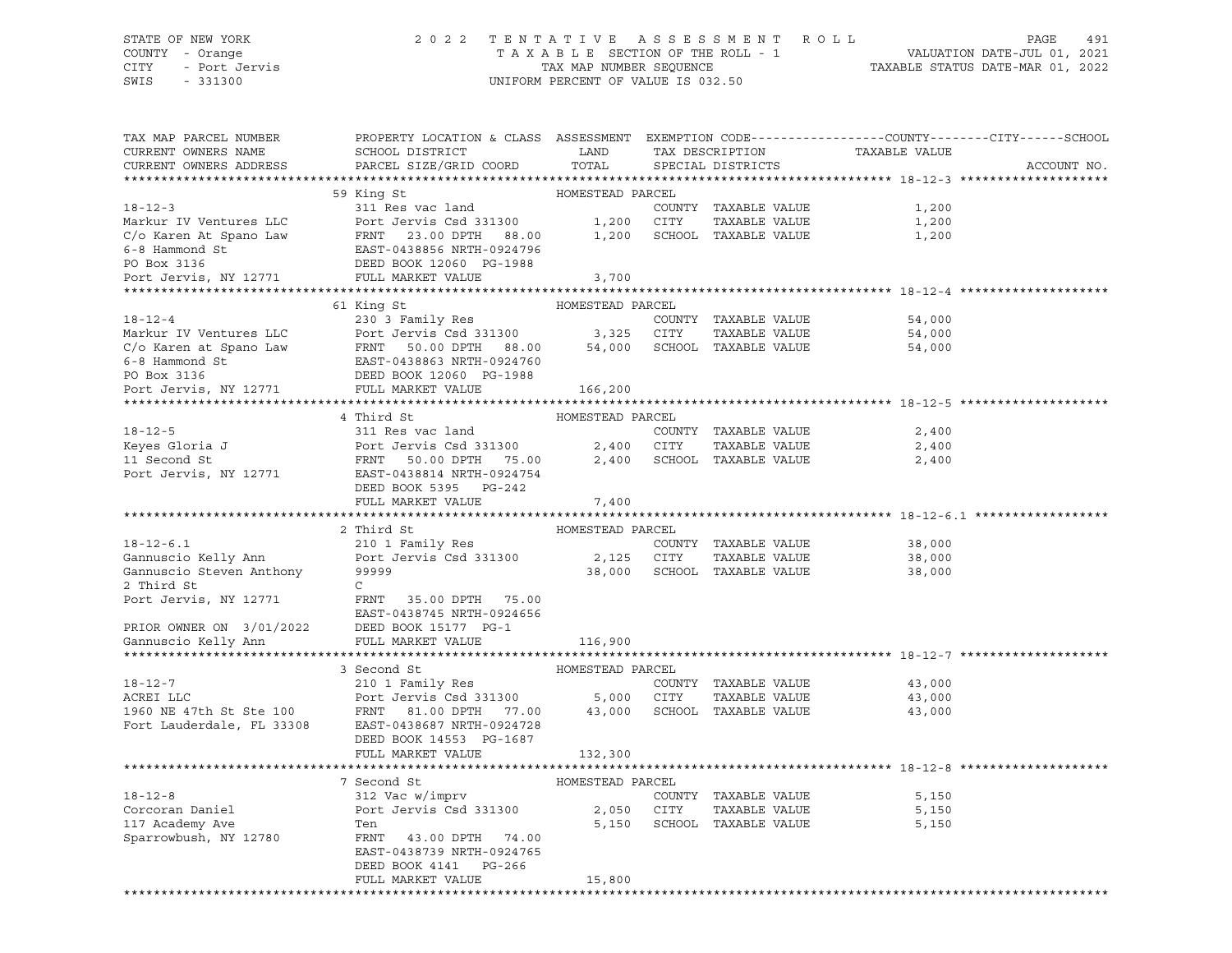| STATE OF NEW YORK<br>COUNTY - Orange<br><b>CITY</b><br>- Port Jervis<br>SWIS<br>$-331300$ | TENTATIVE ASSESSMENT ROLL<br>2 0 2 2<br>TAXABLE SECTION OF THE ROLL - 1<br>TAX MAP NUMBER SEOUENCE<br>UNIFORM PERCENT OF VALUE IS 032.50 | PAGE<br>492<br>VALUATION DATE-JUL 01, 2021<br>TAXABLE STATUS DATE-MAR 01, 2022 |                |                                       |                               |          |             |
|-------------------------------------------------------------------------------------------|------------------------------------------------------------------------------------------------------------------------------------------|--------------------------------------------------------------------------------|----------------|---------------------------------------|-------------------------------|----------|-------------|
|                                                                                           |                                                                                                                                          |                                                                                |                |                                       |                               |          |             |
| TAX MAP PARCEL NUMBER                                                                     | PROPERTY LOCATION & CLASS ASSESSMENT EXEMPTION CODE----------------COUNTY-------CITY-----SCHOOL                                          |                                                                                |                |                                       |                               |          |             |
| CURRENT OWNERS NAME                                                                       | SCHOOL DISTRICT                                                                                                                          | LAND                                                                           |                |                                       | TAX DESCRIPTION TAXABLE VALUE |          |             |
| CURRENT OWNERS ADDRESS                                                                    | PARCEL SIZE/GRID COORD                                                                                                                   | TOTAL                                                                          |                | SPECIAL DISTRICTS                     |                               |          | ACCOUNT NO. |
|                                                                                           | 11 Second St                                                                                                                             | HOMESTEAD PARCEL                                                               |                |                                       |                               |          |             |
| $18 - 12 - 9$                                                                             | 210 1 Family Res                                                                                                                         |                                                                                | ENH STAR 41834 |                                       | $\overline{0}$                | $\Omega$ | 34,390      |
| Keyes Gloria J                                                                            | Port Jervis Csd 331300                                                                                                                   |                                                                                |                | 2,975 COUNTY TAXABLE VALUE            | 38,000                        |          |             |
| 11 Second St                                                                              | Ten                                                                                                                                      |                                                                                | 38,000 CITY    | TAXABLE VALUE                         | 38,000                        |          |             |
| Port Jervis, NY 12771                                                                     | FRNT 49.00 DPTH 75.00                                                                                                                    |                                                                                |                | SCHOOL TAXABLE VALUE                  | 3,610                         |          |             |
|                                                                                           | EAST-0438787 NRTH-0924787                                                                                                                |                                                                                |                |                                       |                               |          |             |
|                                                                                           | DEED BOOK 5395 PG-242                                                                                                                    |                                                                                |                |                                       |                               |          |             |
|                                                                                           | FULL MARKET VALUE                                                                                                                        | 116,900                                                                        |                |                                       |                               |          |             |
|                                                                                           |                                                                                                                                          |                                                                                |                |                                       |                               |          |             |
| $18 - 13 - 1$                                                                             | 47 King St                                                                                                                               | HOMESTEAD PARCEL                                                               |                |                                       |                               |          |             |
|                                                                                           | 220 2 Family Res<br>Port Jervis Csd 331300                                                                                               | 1,850                                                                          | CITY           | COUNTY TAXABLE VALUE<br>TAXABLE VALUE | 46,000<br>46,000              |          |             |
|                                                                                           |                                                                                                                                          | 46,000                                                                         |                | SCHOOL TAXABLE VALUE                  | 46,000                        |          |             |
|                                                                                           |                                                                                                                                          |                                                                                |                |                                       |                               |          |             |
| PO Box 3136                                                                               | DEED BOOK 5399 PG-289                                                                                                                    |                                                                                |                |                                       |                               |          |             |
| Port Jervis, NY 12771                                                                     | FULL MARKET VALUE                                                                                                                        | 141,500                                                                        |                |                                       |                               |          |             |
|                                                                                           |                                                                                                                                          |                                                                                |                |                                       |                               |          |             |
|                                                                                           | 49 King St                                                                                                                               | HOMESTEAD PARCEL                                                               |                |                                       |                               |          |             |
| $18 - 13 - 2$                                                                             | 210 1 Family Res                                                                                                                         |                                                                                |                | COUNTY TAXABLE VALUE                  | 35,700                        |          |             |
| AVF Holdings LLC<br>131 Sunflower Cir                                                     | Port Jervis Csd 331300                                                                                                                   | 2,100 CITY                                                                     |                | TAXABLE VALUE                         | 35,700                        |          |             |
| 131 Sunflower Cir                                                                         | Twelve                                                                                                                                   |                                                                                |                | 35,700 SCHOOL TAXABLE VALUE           | 35,700                        |          |             |
| Wappingers Falls, NY 12590                                                                | FRNT 39.00 DPTH 60.00<br>EAST-0438702 NRTH-0924973                                                                                       |                                                                                |                |                                       |                               |          |             |
|                                                                                           | DEED BOOK 14363 PG-1104                                                                                                                  |                                                                                |                |                                       |                               |          |             |
|                                                                                           | FULL MARKET VALUE                                                                                                                        | 109,800                                                                        |                |                                       |                               |          |             |
|                                                                                           |                                                                                                                                          |                                                                                |                |                                       |                               |          |             |
|                                                                                           | 53 King St                                                                                                                               | HOMESTEAD PARCEL                                                               |                |                                       |                               |          |             |
| $18 - 13 - 3$                                                                             | 210 1 Family Res                                                                                                                         |                                                                                | BAS STAR 41854 |                                       | $\overline{0}$                | $\circ$  | 13,770      |
| Fournier Jerome T                                                                         | 210 1 ramily<br>Port Jervis Csd 331300                                                                                                   |                                                                                |                | 4,300 COUNTY TAXABLE VALUE            | 41,000                        |          |             |
| Fournier Robin M                                                                          | Twelve                                                                                                                                   |                                                                                | 41,000 CITY    | TAXABLE VALUE                         | 41,000                        |          |             |
| 53 King St                                                                                | FRNT 88.00 DPTH 50.00                                                                                                                    |                                                                                |                | SCHOOL TAXABLE VALUE                  | 27,230                        |          |             |
| Port Jervis, NY 12771                                                                     | EAST-0438751 NRTH-0924944                                                                                                                |                                                                                |                |                                       |                               |          |             |
|                                                                                           | DEED BOOK 3078 PG-00078                                                                                                                  |                                                                                |                |                                       |                               |          |             |
|                                                                                           | FULL MARKET VALUE                                                                                                                        | 126,200                                                                        |                |                                       |                               |          |             |
|                                                                                           |                                                                                                                                          |                                                                                |                |                                       |                               |          |             |
| $18 - 13 - 4$                                                                             | 8 Second St                                                                                                                              | HOMESTEAD PARCEL                                                               | ENH STAR 41834 |                                       | $\circ$                       | $\Omega$ | 34,390      |
| The Kaminski Trust                                                                        | 210 1 Family Res<br>Port Jervis Csd 331300                                                                                               | 3,750                                                                          |                | COUNTY TAXABLE VALUE                  | 48,000                        |          |             |
| Zawadzki as Trustee Barbara                                                               | Twelve                                                                                                                                   | 48,000 CITY                                                                    |                | TAXABLE VALUE                         | 48,000                        |          |             |
| C/o Paulina Kaminski                                                                      | FRNT 56.00 DPTH 90.00                                                                                                                    |                                                                                |                | SCHOOL TAXABLE VALUE                  | 13,610                        |          |             |
| 8 Second St                                                                               | EAST-0438714 NRTH-0924919                                                                                                                |                                                                                |                |                                       |                               |          |             |
| Port Jervis, NY 12771                                                                     | DEED BOOK 15007 PG-1109                                                                                                                  |                                                                                |                |                                       |                               |          |             |
|                                                                                           | FULL MARKET VALUE                                                                                                                        | 147,700                                                                        |                |                                       |                               |          |             |

\*\*\*\*\*\*\*\*\*\*\*\*\*\*\*\*\*\*\*\*\*\*\*\*\*\*\*\*\*\*\*\*\*\*\*\*\*\*\*\*\*\*\*\*\*\*\*\*\*\*\*\*\*\*\*\*\*\*\*\*\*\*\*\*\*\*\*\*\*\*\*\*\*\*\*\*\*\*\*\*\*\*\*\*\*\*\*\*\*\*\*\*\*\*\*\*\*\*\*\*\*\*\*\*\*\*\*\*\*\*\*\*\*\*\*\*\*\*\*\*\*\*\*\*\*\*\*\*\*\*\*\*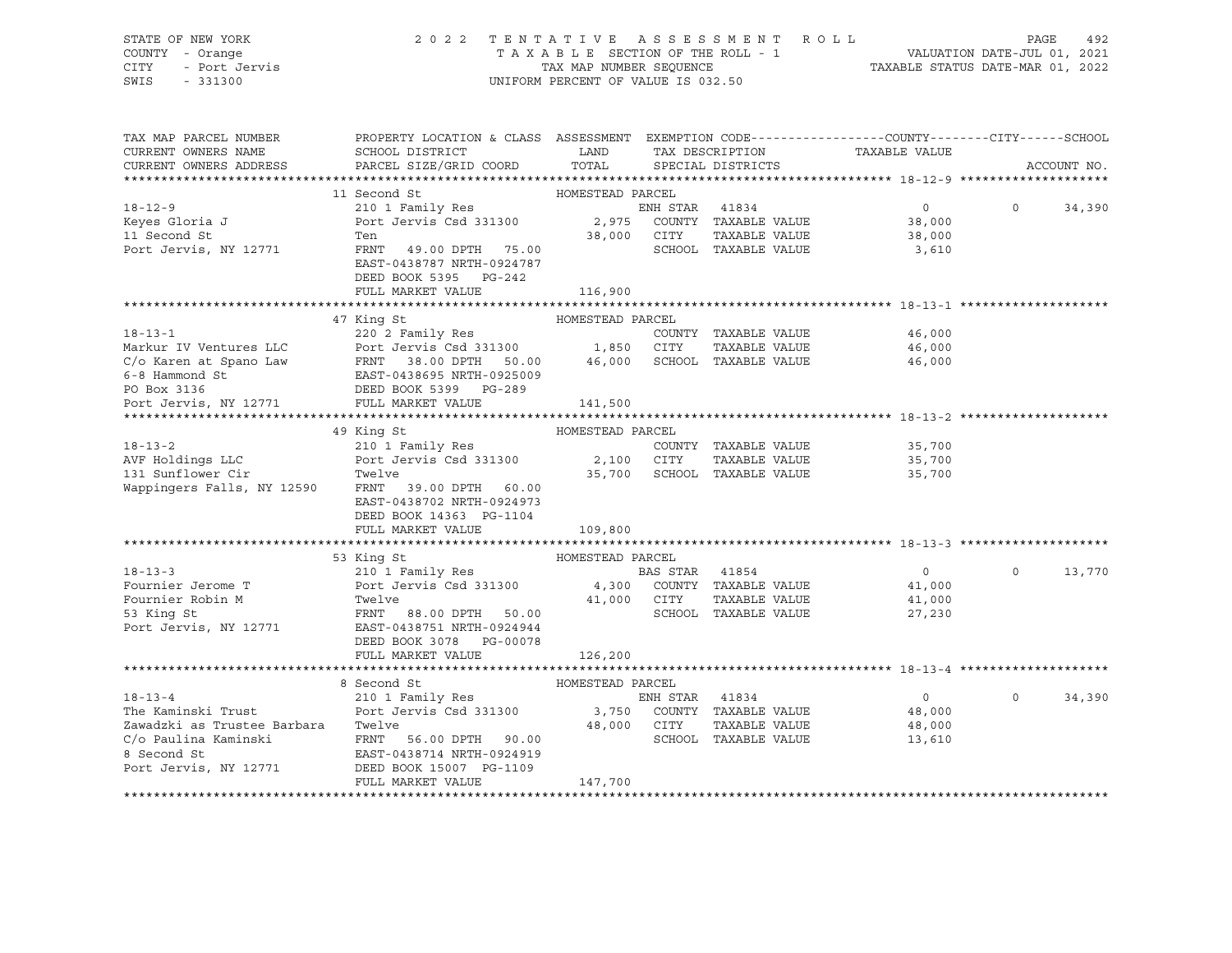| STATE OF NEW YORK<br>Y - Orange<br>- Port Jervis<br>- 331300<br>COUNTY - Orange<br>CITY<br>SWIS - 331300 | 2022 TENTATIVE ASSESSMENT ROLL                                                                                                                                                                                                                         | UNIFORM PERCENT OF VALUE IS 032.50 |                      |                                              | PAGE<br>493        |
|----------------------------------------------------------------------------------------------------------|--------------------------------------------------------------------------------------------------------------------------------------------------------------------------------------------------------------------------------------------------------|------------------------------------|----------------------|----------------------------------------------|--------------------|
| TAX MAP PARCEL NUMBER<br>CURRENT OWNERS NAME<br>CURRENT OWNERS ADDRESS                                   | PROPERTY LOCATION & CLASS ASSESSMENT EXEMPTION CODE----------------COUNTY-------CITY------SCHOOL                                                                                                                                                       |                                    |                      |                                              | ACCOUNT NO.        |
|                                                                                                          |                                                                                                                                                                                                                                                        |                                    |                      |                                              |                    |
|                                                                                                          | 6 Second St<br>Second St<br>210 1 Family Res                                                                                                                                                                                                           | HOMESTEAD PARCEL                   |                      |                                              |                    |
| $18 - 13 - 5$<br>WSY Management Inc<br>2-10 Constitution Pl Apt C<br>College Point, NY 11356             | Port Jervis Csd 331300 1,775 CITY TAXABLE VALUE<br>Twelve 36,300 36,300 SCHOOL TAXABLE VALUE<br>Twelve<br>FRNT 26.00 DPTH 93.00<br>EAST-0438675 NRTH-0924881<br>DEED BOOK 15097 PG-1131                                                                |                                    | COUNTY TAXABLE VALUE | 36,300<br>36,300<br>36,300                   |                    |
|                                                                                                          | FULL MARKET VALUE                                                                                                                                                                                                                                      | 111,700                            |                      |                                              |                    |
|                                                                                                          |                                                                                                                                                                                                                                                        |                                    |                      |                                              |                    |
|                                                                                                          | 4 Second St                                                                                                                                                                                                                                            | HOMESTEAD PARCEL                   |                      |                                              |                    |
| $18 - 13 - 6$<br>Myers James A<br>4 Second St<br>4 Second St<br>Port Jervis, NY 12771                    | 210 1 Family Res<br>Port Jervis Csd 331300 8,900 COUNTY TAXABLE VALUE<br>FRNT 127.00 DPTH 100.00 49,200 CITY TAXABLE VALUE<br>BANKC130170 SCHOOL TAXABLE VALUE<br>PAST 0438630 NPTH 033434<br>EAST-0438620 NRTH-0924834                                |                                    |                      | $\overline{0}$<br>49,200<br>49,200<br>35,430 | $\Omega$<br>13,770 |
|                                                                                                          | DEED BOOK 5663 PG-214<br>FULL MARKET VALUE                                                                                                                                                                                                             | 151,400                            |                      |                                              |                    |
|                                                                                                          | 1-3 First St                                                                                                                                                                                                                                           | HOMESTEAD PARCEL                   |                      |                                              |                    |
| $18 - 13 - 7$                                                                                            | 220 2 Family Res                                                                                                                                                                                                                                       |                                    | ENH STAR 41834       |                                              | 0 0 34,390         |
|                                                                                                          | Port Jervis, NY 12771 DEED BOOK 2109 PG-00313                                                                                                                                                                                                          |                                    | TAXABLE VALUE        | 47,900<br>47,900<br>13,510                   |                    |
|                                                                                                          | FULL MARKET VALUE                                                                                                                                                                                                                                      | 147,400                            |                      |                                              |                    |
|                                                                                                          |                                                                                                                                                                                                                                                        |                                    |                      |                                              |                    |
|                                                                                                          |                                                                                                                                                                                                                                                        |                                    |                      |                                              |                    |
|                                                                                                          | 18-13-8<br>Sayaves Smarn<br>Sayaves Smarn<br>Sayaves Smarn<br>Sayaves Smarn<br>Sayaves Suda<br>FRNT 50.00 DPTH 74.00<br>1862 Stan Hope St<br>Ridgewood, NY 11385<br>Ridgewood, NY 11385<br>FRNT 50.00 DPTH 74.00<br>EAST-0438536 NRTH-0924873<br>Ridge |                                    | COUNTY TAXABLE VALUE | 43,000<br>43,000<br>43,000                   |                    |
|                                                                                                          |                                                                                                                                                                                                                                                        | 132,300                            |                      |                                              |                    |
|                                                                                                          |                                                                                                                                                                                                                                                        |                                    |                      |                                              |                    |
| $18 - 13 - 9$<br>Harts Shawndelle S<br>7 First St<br>Port Jervis, NY 12771                               | 7 First St<br>210 1 Family Res<br>Port Jervis Csd 331300 2,850 CITY TAXABLE VALUE<br>FRNT 50.00 DPTH 76.00 42,000 SCHOOL TAXABLE VALUE<br>BANKC031019<br>EAST-0438570 NRTH-0924920<br>DEED BOOK 14931 PG-913<br>FULL MARKET VALUE                      | HOMESTEAD PARCEL<br>129,200        | COUNTY TAXABLE VALUE | 42,000<br>42,000<br>42,000                   |                    |
|                                                                                                          |                                                                                                                                                                                                                                                        |                                    |                      |                                              |                    |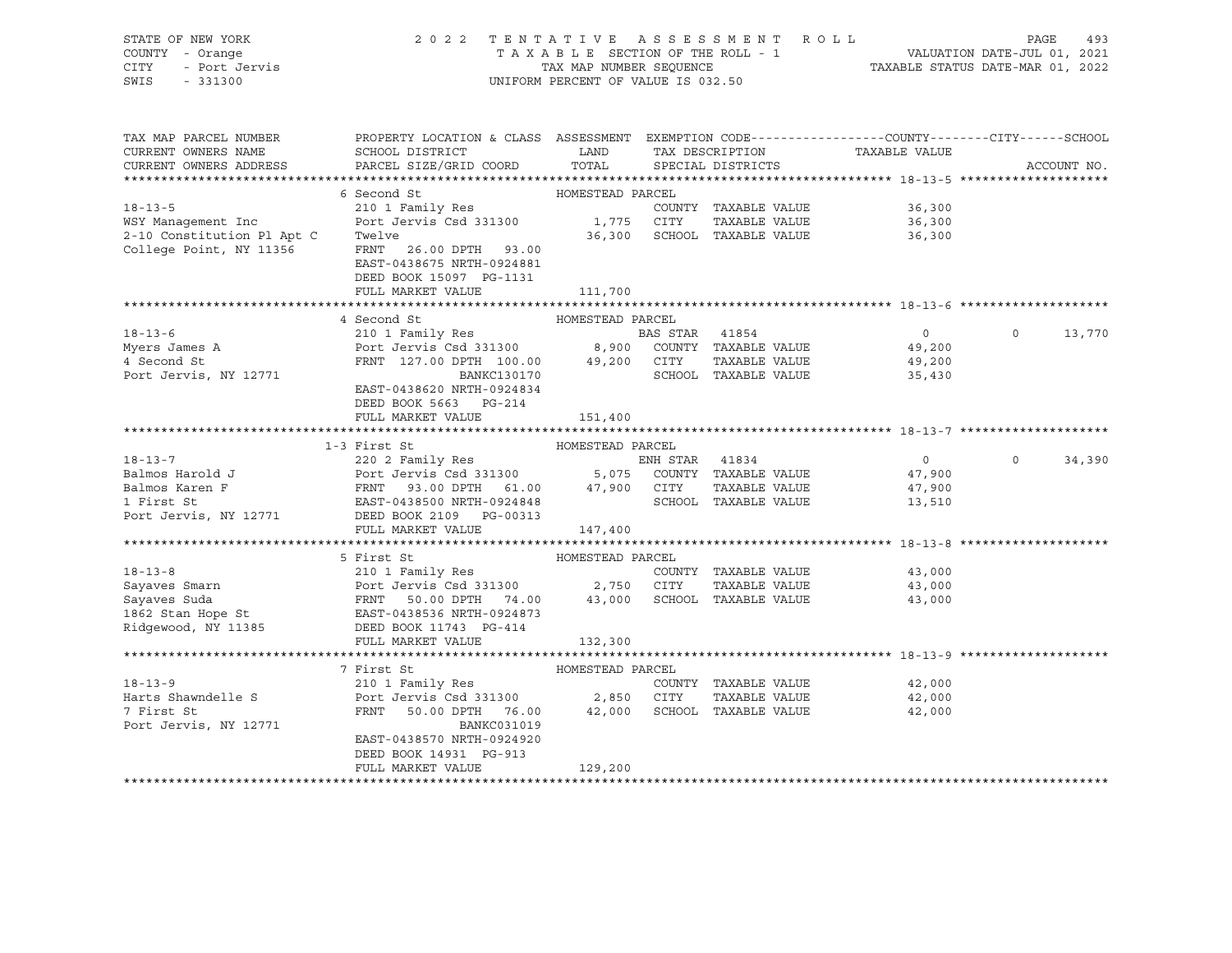#### STATE OF NEW YORK 2 0 2 2 T E N T A T I V E A S S E S S M E N T R O L L PAGE 494 COUNTY - Orange T A X A B L E SECTION OF THE ROLL - 1 VALUATION DATE-JUL 01, 2021 CITY - Port Jervis TAX MAP NUMBER SEQUENCE TAXABLE STATUS DATE-MAR 01, 2022 SWIS - 331300 UNIFORM PERCENT OF VALUE IS 032.50

| TAX MAP PARCEL NUMBER<br>CURRENT OWNERS NAME<br>CURRENT OWNERS ADDRESS                                                                       | PROPERTY LOCATION & CLASS ASSESSMENT EXEMPTION CODE----------------COUNTY-------CITY------SCHOOL<br>SCHOOL DISTRICT<br>PARCEL SIZE/GRID COORD                                                                                                                                                                                                                                                                                                                                                                                                | LAND<br>TOTAL               |            | TAX DESCRIPTION<br>SPECIAL DISTRICTS                                 | TAXABLE VALUE                                | ACCOUNT NO.       |
|----------------------------------------------------------------------------------------------------------------------------------------------|----------------------------------------------------------------------------------------------------------------------------------------------------------------------------------------------------------------------------------------------------------------------------------------------------------------------------------------------------------------------------------------------------------------------------------------------------------------------------------------------------------------------------------------------|-----------------------------|------------|----------------------------------------------------------------------|----------------------------------------------|-------------------|
| **************************                                                                                                                   |                                                                                                                                                                                                                                                                                                                                                                                                                                                                                                                                              |                             |            |                                                                      |                                              |                   |
| $18 - 13 - 10$<br>Cangemi Vincent<br>21 Elizabeth St<br>Port Jervis, NY 12771                                                                | 9 First St<br>220 2 Family Res<br>Port Jervis Csd 331300 3,000 CITY<br>FRNT 50.00 DPTH 75.00<br>EAST-0438596 NRTH-0924939<br>DEED BOOK 11768 PG-1200                                                                                                                                                                                                                                                                                                                                                                                         | HOMESTEAD PARCEL            |            | COUNTY TAXABLE VALUE<br>TAXABLE VALUE<br>47,400 SCHOOL TAXABLE VALUE | 47,400<br>47,400<br>47,400                   |                   |
|                                                                                                                                              | FULL MARKET VALUE                                                                                                                                                                                                                                                                                                                                                                                                                                                                                                                            | 145,800                     |            |                                                                      |                                              |                   |
|                                                                                                                                              |                                                                                                                                                                                                                                                                                                                                                                                                                                                                                                                                              |                             |            |                                                                      |                                              |                   |
|                                                                                                                                              | 11 First St                                                                                                                                                                                                                                                                                                                                                                                                                                                                                                                                  | HOMESTEAD PARCEL            |            |                                                                      |                                              |                   |
| $18 - 13 - 11$<br>Cangemi Vincent<br>21 Elizabeth St                                                                                         | 312 Vac w/imprv<br>Port Jervis Csd 331300 3,050 CITY TAXABLE VALUE<br>FRNT 50.00 DPTH 75.00 11,600 SCHOOL TAXABLE VALUE<br>Port Jervis, NY 12771 EAST-0438648 NRTH-0924951<br>DEED BOOK 11768 PG-1200                                                                                                                                                                                                                                                                                                                                        |                             |            | COUNTY TAXABLE VALUE<br>TAXABLE VALUE                                | 11,600<br>11,600<br>11,600                   |                   |
|                                                                                                                                              | FULL MARKET VALUE                                                                                                                                                                                                                                                                                                                                                                                                                                                                                                                            | 35,700                      |            |                                                                      |                                              |                   |
|                                                                                                                                              |                                                                                                                                                                                                                                                                                                                                                                                                                                                                                                                                              |                             |            |                                                                      |                                              |                   |
|                                                                                                                                              | 12 Second St                                                                                                                                                                                                                                                                                                                                                                                                                                                                                                                                 | HOMESTEAD PARCEL            |            |                                                                      |                                              |                   |
| $18 - 13 - 13$<br>Hughson Arichilia J<br>Hughson Joseph I<br>$\mathbf{r}$ is the set of $\mathbf{r}$<br>9 Lumber St<br>Port Jervis, NY 12771 | 210 1 Family Res<br>Port Jervis Csd 331300 3,175 CITY<br>Twelve<br>FRNT 50.00 DPTH 82.00<br>-------- NRTH-0924918<br>DEED BOOK 13777 PG-948                                                                                                                                                                                                                                                                                                                                                                                                  |                             |            | COUNTY TAXABLE VALUE<br>TAXABLE VALUE<br>42,300 SCHOOL TAXABLE VALUE | 42,300<br>42,300<br>42,300                   |                   |
|                                                                                                                                              | FULL MARKET VALUE                                                                                                                                                                                                                                                                                                                                                                                                                                                                                                                            | 130,200                     |            |                                                                      |                                              |                   |
|                                                                                                                                              | 27 Pike St                                                                                                                                                                                                                                                                                                                                                                                                                                                                                                                                   | NON-HOMESTEAD PARCEL        |            |                                                                      |                                              |                   |
| $18 - 14 - 1$                                                                                                                                | 330 Vacant comm<br>Port Jervis, NY 12771 DEED BOOK 14755 PG-692                                                                                                                                                                                                                                                                                                                                                                                                                                                                              |                             | 2,500 CITY | COUNTY TAXABLE VALUE<br>TAXABLE VALUE<br>2,500 SCHOOL TAXABLE VALUE  | 2,500<br>2,500<br>2,500                      |                   |
|                                                                                                                                              | FULL MARKET VALUE                                                                                                                                                                                                                                                                                                                                                                                                                                                                                                                            | 7,700                       |            |                                                                      |                                              |                   |
| $18 - 14 - 2$<br>Itzkowitz Avraham<br>PO Box 593<br>Monsey, NY 10952                                                                         | 37 King St<br>37 King St<br>220 2 Family Res<br>Port Jervis Csd 331300<br>FRNT 50.00 DPTH 62.00<br>EAST-0438532 NRTH-0925151<br>DEED BOOK 14925 PG-1506                                                                                                                                                                                                                                                                                                                                                                                      | HOMESTEAD PARCEL            | 2,725 CITY | COUNTY TAXABLE VALUE<br>TAXABLE VALUE<br>57,500 SCHOOL TAXABLE VALUE | 57,500<br>57,500<br>57,500                   |                   |
|                                                                                                                                              | FULL MARKET VALUE                                                                                                                                                                                                                                                                                                                                                                                                                                                                                                                            | 176,900                     |            |                                                                      |                                              |                   |
|                                                                                                                                              |                                                                                                                                                                                                                                                                                                                                                                                                                                                                                                                                              |                             |            |                                                                      |                                              |                   |
| $18 - 14 - 3$<br>Caravella Scott<br>43 King St<br>Port Jervis, NY 12771                                                                      | 43 King St<br>$\begin{tabular}{lllllllll} & & \multicolumn{3}{l}{{\footnotesize \texttt{EAD}}}\qquad \qquad & \multicolumn{3}{l}{\footnotesize \texttt{BAS STAR}} & 41854 \vspace{0.00000} \\ \multicolumn{3}{l}{\footnotesize \texttt{Ien}} & 5,100 & \multicolumn{3}{l}{\footnotesize \texttt{CONTY}} & \texttt{TAXABLE VALUE} \\ \multicolumn{3}{l}{\footnotesize \texttt{FRNT}} & 100.00 & \texttt{DPTH} & 49.00 & \texttt{CTTY} \\ \multicolumn{3}{l}{\footnotesize \texttt{FRNT}} & 10$<br>DEED BOOK 12861 PG-479<br>FULL MARKET VALUE | HOMESTEAD PARCEL<br>145,500 |            | TAXABLE VALUE                                                        | $\overline{0}$<br>47,300<br>47,300<br>33,530 | $\circ$<br>13,770 |
|                                                                                                                                              |                                                                                                                                                                                                                                                                                                                                                                                                                                                                                                                                              |                             |            |                                                                      |                                              |                   |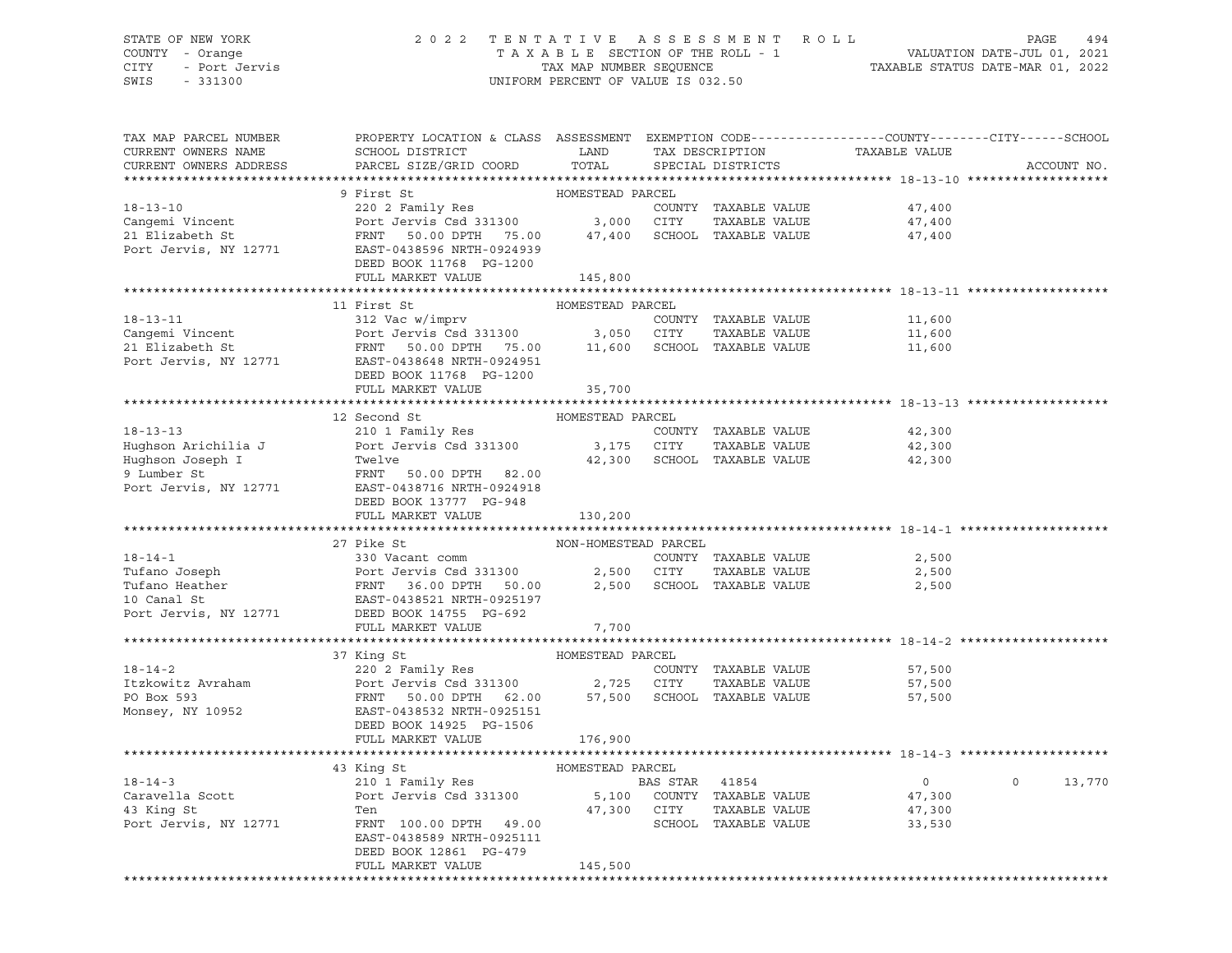# STATE OF NEW YORK 2 0 2 2 T E N T A T I V E A S S E S S M E N T R O L L PAGE 495 COUNTY - Orange T A X A B L E SECTION OF THE ROLL - 1 VALUATION DATE-JUL 01, 2021 CITY - Port Jervis TAX MAP NUMBER SEQUENCE TAXABLE STATUS DATE-MAR 01, 2022

| TAX MAP PARCEL NUMBER  | PROPERTY LOCATION & CLASS ASSESSMENT EXEMPTION CODE---------------COUNTY-------CITY------SCHOOL                                                                                                                                                                                                                                                                                                                                |                  |                             |                                |                |             |
|------------------------|--------------------------------------------------------------------------------------------------------------------------------------------------------------------------------------------------------------------------------------------------------------------------------------------------------------------------------------------------------------------------------------------------------------------------------|------------------|-----------------------------|--------------------------------|----------------|-------------|
| CURRENT OWNERS NAME    | SCHOOL DISTRICT LAND TAX DESCRIPTION                                                                                                                                                                                                                                                                                                                                                                                           |                  |                             | TAXABLE VALUE                  |                |             |
| CURRENT OWNERS ADDRESS | PARCEL SIZE/GRID COORD TOTAL                                                                                                                                                                                                                                                                                                                                                                                                   |                  | SPECIAL DISTRICTS           |                                |                | ACCOUNT NO. |
|                        |                                                                                                                                                                                                                                                                                                                                                                                                                                |                  |                             |                                |                |             |
|                        |                                                                                                                                                                                                                                                                                                                                                                                                                                |                  |                             |                                |                |             |
|                        |                                                                                                                                                                                                                                                                                                                                                                                                                                |                  |                             |                                |                |             |
|                        |                                                                                                                                                                                                                                                                                                                                                                                                                                |                  |                             |                                |                |             |
|                        | 3 Mezabish P1 Unit 301<br>SMEZabish P1 Unit 301<br>Monroe, NY 10950<br>EAST-0438557 NRTH-0925084<br>EAST-0438557 NRTH-0925084                                                                                                                                                                                                                                                                                                  |                  |                             | 56,300                         |                |             |
|                        |                                                                                                                                                                                                                                                                                                                                                                                                                                |                  |                             |                                |                |             |
|                        | DEED BOOK 15113 PG-961                                                                                                                                                                                                                                                                                                                                                                                                         |                  |                             |                                |                |             |
|                        | FULL MARKET VALUE 173,200                                                                                                                                                                                                                                                                                                                                                                                                      |                  |                             |                                |                |             |
|                        |                                                                                                                                                                                                                                                                                                                                                                                                                                |                  |                             |                                |                |             |
|                        |                                                                                                                                                                                                                                                                                                                                                                                                                                |                  | COUNTY TAXABLE VALUE        | 45,950                         |                |             |
|                        |                                                                                                                                                                                                                                                                                                                                                                                                                                |                  |                             |                                |                |             |
|                        |                                                                                                                                                                                                                                                                                                                                                                                                                                |                  | 45,950 SCHOOL TAXABLE VALUE | TAXABLE VALUE 45,950<br>45,950 |                |             |
|                        |                                                                                                                                                                                                                                                                                                                                                                                                                                |                  |                             |                                |                |             |
|                        |                                                                                                                                                                                                                                                                                                                                                                                                                                |                  |                             |                                |                |             |
|                        |                                                                                                                                                                                                                                                                                                                                                                                                                                |                  |                             |                                |                |             |
|                        | FULL MARKET VALUE                                                                                                                                                                                                                                                                                                                                                                                                              | 141,400          |                             |                                |                |             |
|                        |                                                                                                                                                                                                                                                                                                                                                                                                                                |                  |                             |                                |                |             |
|                        | 8 First St                                                                                                                                                                                                                                                                                                                                                                                                                     | HOMESTEAD PARCEL |                             |                                |                |             |
|                        |                                                                                                                                                                                                                                                                                                                                                                                                                                |                  |                             |                                |                |             |
|                        |                                                                                                                                                                                                                                                                                                                                                                                                                                |                  |                             |                                |                |             |
|                        |                                                                                                                                                                                                                                                                                                                                                                                                                                |                  |                             |                                |                |             |
|                        | 18-14-6<br>Williams Robert J<br>Williams Robert J<br>Port Jervis Csd 331300<br>8 First St<br>PARTIAL 2013<br>PORTIAL 2013<br>PORTIAL 2013<br>PORTIAL 2013<br>PORTIAL 2013<br>PORTIAL 2013<br>PORTIAL 2013<br>PORTIAL 2013<br>PORTIAL 2013<br>PORTIAL 2013<br>                                                                                                                                                                  |                  |                             |                                |                |             |
|                        | EAST-0438486 NRTH-0925010                                                                                                                                                                                                                                                                                                                                                                                                      |                  |                             |                                |                |             |
|                        | DEED BOOK 13512 PG-254                                                                                                                                                                                                                                                                                                                                                                                                         |                  |                             |                                |                |             |
|                        | FULL MARKET VALUE                                                                                                                                                                                                                                                                                                                                                                                                              | 113,800          |                             |                                |                |             |
|                        |                                                                                                                                                                                                                                                                                                                                                                                                                                |                  |                             |                                |                |             |
|                        | 6 First St                                                                                                                                                                                                                                                                                                                                                                                                                     | HOMESTEAD PARCEL |                             |                                |                |             |
|                        |                                                                                                                                                                                                                                                                                                                                                                                                                                |                  |                             |                                | $\overline{0}$ | 34,390      |
|                        |                                                                                                                                                                                                                                                                                                                                                                                                                                |                  |                             |                                |                | 4,522 4,522 |
|                        |                                                                                                                                                                                                                                                                                                                                                                                                                                |                  |                             |                                |                |             |
|                        |                                                                                                                                                                                                                                                                                                                                                                                                                                |                  |                             |                                |                |             |
|                        |                                                                                                                                                                                                                                                                                                                                                                                                                                |                  |                             |                                |                |             |
|                        | FULL MARKET VALUE                                                                                                                                                                                                                                                                                                                                                                                                              | 147,700          |                             |                                |                |             |
|                        |                                                                                                                                                                                                                                                                                                                                                                                                                                |                  |                             |                                |                |             |
|                        |                                                                                                                                                                                                                                                                                                                                                                                                                                |                  |                             |                                |                |             |
|                        |                                                                                                                                                                                                                                                                                                                                                                                                                                |                  |                             |                                |                |             |
|                        |                                                                                                                                                                                                                                                                                                                                                                                                                                |                  |                             |                                |                |             |
|                        | $\begin{tabular}{lllllllllllllllllllll} \textbf{18-14-8.2} & \textbf{2 First St} & \textbf{HOMESTEAD PARCEL} & \textbf{210 1 Family Res} & \textbf{COMESTEAD PARCEL} & \textbf{229,100} \\ & & \textbf{210 1 Family Res} & \textbf{COMESTEAD PARCEL} & \textbf{229,100} \\ & & \textbf{Port Jervis Csd 331300} & \textbf{7,150 CITY TAXABLE VALUE} & \textbf{129,100} \\ \textbf{Ietti: Ex} & \textbf{FRNT 102.00 DPTH 100.00$ |                  |                             |                                |                |             |
|                        |                                                                                                                                                                                                                                                                                                                                                                                                                                |                  |                             |                                |                |             |
|                        |                                                                                                                                                                                                                                                                                                                                                                                                                                |                  |                             |                                |                |             |
| PO Box 3006            | FULL MARKET VALUE                                                                                                                                                                                                                                                                                                                                                                                                              | 397,200          |                             |                                |                |             |
| Pearl River, NY 10965  |                                                                                                                                                                                                                                                                                                                                                                                                                                |                  |                             |                                |                |             |
|                        |                                                                                                                                                                                                                                                                                                                                                                                                                                |                  |                             |                                |                |             |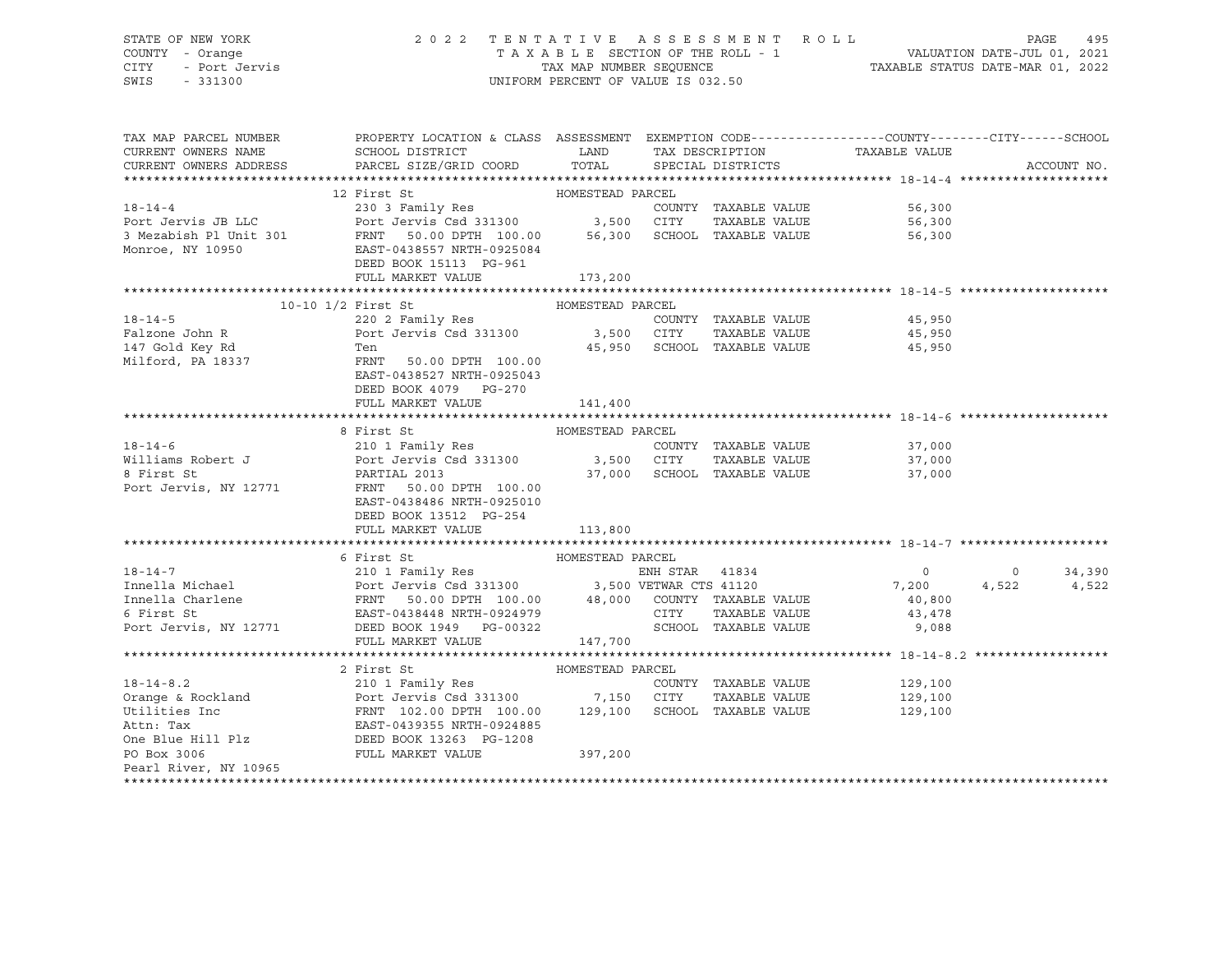| STATE OF NEW YORK                                                                                                                                                                                                                       | 2022 TENTATIVE ASSESSMENT ROLL                                                                                       |                                    |  |                             | PAGE                                                                                             | 496         |  |  |
|-----------------------------------------------------------------------------------------------------------------------------------------------------------------------------------------------------------------------------------------|----------------------------------------------------------------------------------------------------------------------|------------------------------------|--|-----------------------------|--------------------------------------------------------------------------------------------------|-------------|--|--|
| COUNTY - Orange                                                                                                                                                                                                                         |                                                                                                                      |                                    |  |                             |                                                                                                  |             |  |  |
| - Port Jervis<br>CITY                                                                                                                                                                                                                   |                                                                                                                      |                                    |  |                             |                                                                                                  |             |  |  |
| SWIS<br>$-331300$                                                                                                                                                                                                                       |                                                                                                                      | UNIFORM PERCENT OF VALUE IS 032.50 |  |                             |                                                                                                  |             |  |  |
|                                                                                                                                                                                                                                         |                                                                                                                      |                                    |  |                             |                                                                                                  |             |  |  |
|                                                                                                                                                                                                                                         |                                                                                                                      |                                    |  |                             |                                                                                                  |             |  |  |
| TAX MAP PARCEL NUMBER                                                                                                                                                                                                                   |                                                                                                                      |                                    |  |                             | PROPERTY LOCATION & CLASS ASSESSMENT EXEMPTION CODE----------------COUNTY-------CITY------SCHOOL |             |  |  |
| CURRENT OWNERS NAME                                                                                                                                                                                                                     | SCHOOL DISTRICT                                                                                                      | LAND                               |  |                             | TAX DESCRIPTION TAXABLE VALUE                                                                    |             |  |  |
| CURRENT OWNERS ADDRESS                                                                                                                                                                                                                  | PARCEL SIZE/GRID COORD                                                                                               | TOTAL                              |  | SPECIAL DISTRICTS           |                                                                                                  | ACCOUNT NO. |  |  |
|                                                                                                                                                                                                                                         |                                                                                                                      |                                    |  |                             |                                                                                                  |             |  |  |
|                                                                                                                                                                                                                                         | 1-9 Pike St                                                                                                          | NON-HOMESTEAD PARCEL               |  |                             |                                                                                                  |             |  |  |
| $18 - 14 - 9.11$                                                                                                                                                                                                                        | 482 Det row bldg                                                                                                     |                                    |  | COUNTY TAXABLE VALUE        | 239,700                                                                                          |             |  |  |
|                                                                                                                                                                                                                                         |                                                                                                                      |                                    |  |                             | 239,700                                                                                          |             |  |  |
|                                                                                                                                                                                                                                         |                                                                                                                      |                                    |  |                             | 239,700                                                                                          |             |  |  |
| 0range & Rockland<br>Utilities Inc Merge W/18-14-9.1,10,11 239,700 SCHOOL TAXABLE VALUE<br>Attn: Tax FRNT 243.00 DPTH 100.00<br>One Blue Hill Plz EAST-0439361 NRTH-0924971<br>PO BOX 3006 13261 DEED BOOK 13263 PG-1208<br>Paxal Piyce |                                                                                                                      |                                    |  |                             |                                                                                                  |             |  |  |
|                                                                                                                                                                                                                                         |                                                                                                                      |                                    |  |                             |                                                                                                  |             |  |  |
|                                                                                                                                                                                                                                         |                                                                                                                      |                                    |  |                             |                                                                                                  |             |  |  |
| Pearl River, NY 10965 FULL MARKET VALUE                                                                                                                                                                                                 |                                                                                                                      | 737,500                            |  |                             |                                                                                                  |             |  |  |
|                                                                                                                                                                                                                                         |                                                                                                                      |                                    |  |                             |                                                                                                  |             |  |  |
|                                                                                                                                                                                                                                         | 13 Pike St                                                                                                           | HOMESTEAD PARCEL                   |  |                             |                                                                                                  |             |  |  |
| $18 - 14 - 12$                                                                                                                                                                                                                          | 210 1 Family Res                                                                                                     |                                    |  | COUNTY TAXABLE VALUE        | 38,600                                                                                           |             |  |  |
| Delaware River Holding LLC                                                                                                                                                                                                              | Port Jervis Csd 331300                                                                                               | 1,675 CITY                         |  | TAXABLE VALUE               | 38,600                                                                                           |             |  |  |
| PO Box 304                                                                                                                                                                                                                              | Ten                                                                                                                  |                                    |  | 38,600 SCHOOL TAXABLE VALUE | 38,600                                                                                           |             |  |  |
| Lyndhurst, NJ 07071                                                                                                                                                                                                                     | FRNT 24.00 DPTH 100.00                                                                                               |                                    |  |                             |                                                                                                  |             |  |  |
|                                                                                                                                                                                                                                         | EAST-0438425 NRTH-0925089                                                                                            |                                    |  |                             |                                                                                                  |             |  |  |
|                                                                                                                                                                                                                                         | DEED BOOK 14672 PG-1787                                                                                              |                                    |  |                             |                                                                                                  |             |  |  |
|                                                                                                                                                                                                                                         | FULL MARKET VALUE                                                                                                    | 118,800                            |  |                             |                                                                                                  |             |  |  |
|                                                                                                                                                                                                                                         |                                                                                                                      |                                    |  |                             |                                                                                                  |             |  |  |
|                                                                                                                                                                                                                                         | 15-17 Pike St                                                                                                        | NON-HOMESTEAD PARCEL               |  |                             |                                                                                                  |             |  |  |
| $18 - 14 - 13$                                                                                                                                                                                                                          | 431 Auto dealer                                                                                                      |                                    |  | COUNTY TAXABLE VALUE        | 50,500                                                                                           |             |  |  |
| Delaware River Holding LLC Port Jervis Csd 331300                                                                                                                                                                                       |                                                                                                                      |                                    |  | 5,600 CITY TAXABLE VALUE    | 50,500                                                                                           |             |  |  |
| PO Box 304                                                                                                                                                                                                                              | Twelve                                                                                                               |                                    |  |                             |                                                                                                  |             |  |  |
|                                                                                                                                                                                                                                         |                                                                                                                      |                                    |  | 50,500 SCHOOL TAXABLE VALUE | 50,500                                                                                           |             |  |  |
|                                                                                                                                                                                                                                         | FRNT 51.00 DPTH 101.00                                                                                               |                                    |  |                             |                                                                                                  |             |  |  |
| Lyndhurst, NJ 07071                                                                                                                                                                                                                     | EAST-0438465 NRTH-0925125                                                                                            |                                    |  |                             |                                                                                                  |             |  |  |
|                                                                                                                                                                                                                                         | DEED BOOK 14672 PG-1787                                                                                              |                                    |  |                             |                                                                                                  |             |  |  |
|                                                                                                                                                                                                                                         | FULL MARKET VALUE                                                                                                    | 155,400                            |  |                             |                                                                                                  |             |  |  |
|                                                                                                                                                                                                                                         |                                                                                                                      |                                    |  |                             |                                                                                                  |             |  |  |
|                                                                                                                                                                                                                                         | 21 Pike St                                                                                                           | NON-HOMESTEAD PARCEL               |  |                             |                                                                                                  |             |  |  |
| $18 - 14 - 14.1$                                                                                                                                                                                                                        | 482 Det row bldg                                                                                                     |                                    |  | COUNTY TAXABLE VALUE        | 70,000                                                                                           |             |  |  |
| Hosking Daniel                                                                                                                                                                                                                          |                                                                                                                      |                                    |  |                             | 70,000                                                                                           |             |  |  |
|                                                                                                                                                                                                                                         |                                                                                                                      |                                    |  |                             | 70,000                                                                                           |             |  |  |
| 67 Galley Hill Rd                                                                                                                                                                                                                       | Port Jervis Csd 331300 8,150 CITY TAXABLE VALUE<br>FRNT 74.00 DPTH 101.00 70,000 SCHOOL TAXABLE VALUE<br>BANKC130715 |                                    |  |                             |                                                                                                  |             |  |  |
| Cuddebackville, NY 12729                                                                                                                                                                                                                |                                                                                                                      |                                    |  |                             |                                                                                                  |             |  |  |
|                                                                                                                                                                                                                                         | EAST-0438488 NRTH-0925151                                                                                            |                                    |  |                             |                                                                                                  |             |  |  |
|                                                                                                                                                                                                                                         | DEED BOOK 13795 PG-1262                                                                                              |                                    |  |                             |                                                                                                  |             |  |  |
|                                                                                                                                                                                                                                         | FULL MARKET VALUE                                                                                                    | 215,400                            |  |                             |                                                                                                  |             |  |  |
|                                                                                                                                                                                                                                         | 3 Water St                                                                                                           | NON-HOMESTEAD PARCEL               |  |                             |                                                                                                  |             |  |  |
|                                                                                                                                                                                                                                         |                                                                                                                      |                                    |  |                             |                                                                                                  |             |  |  |
|                                                                                                                                                                                                                                         |                                                                                                                      |                                    |  | COUNTY TAXABLE VALUE        | 6,600                                                                                            |             |  |  |
|                                                                                                                                                                                                                                         |                                                                                                                      |                                    |  | TAXABLE VALUE               | 6,600                                                                                            |             |  |  |
|                                                                                                                                                                                                                                         |                                                                                                                      |                                    |  | 6,600 SCHOOL TAXABLE VALUE  | 6,600                                                                                            |             |  |  |
|                                                                                                                                                                                                                                         |                                                                                                                      |                                    |  |                             |                                                                                                  |             |  |  |
| 18-15-1<br>Fun Valley Inc 330 Vacant comm country<br>Port Jervis Csd 331300 6,600 CITY<br>393 Outwater Ln FRNT 91.00 DPTH 44.00 6,600 SCHOOL<br>PO Box 188 EAST-0438096 NRTH-0925122<br>Garfield, NJ 07026 DEED BOOK 2917 PG-108        | FULL MARKET VALUE                                                                                                    | 20,300                             |  |                             |                                                                                                  |             |  |  |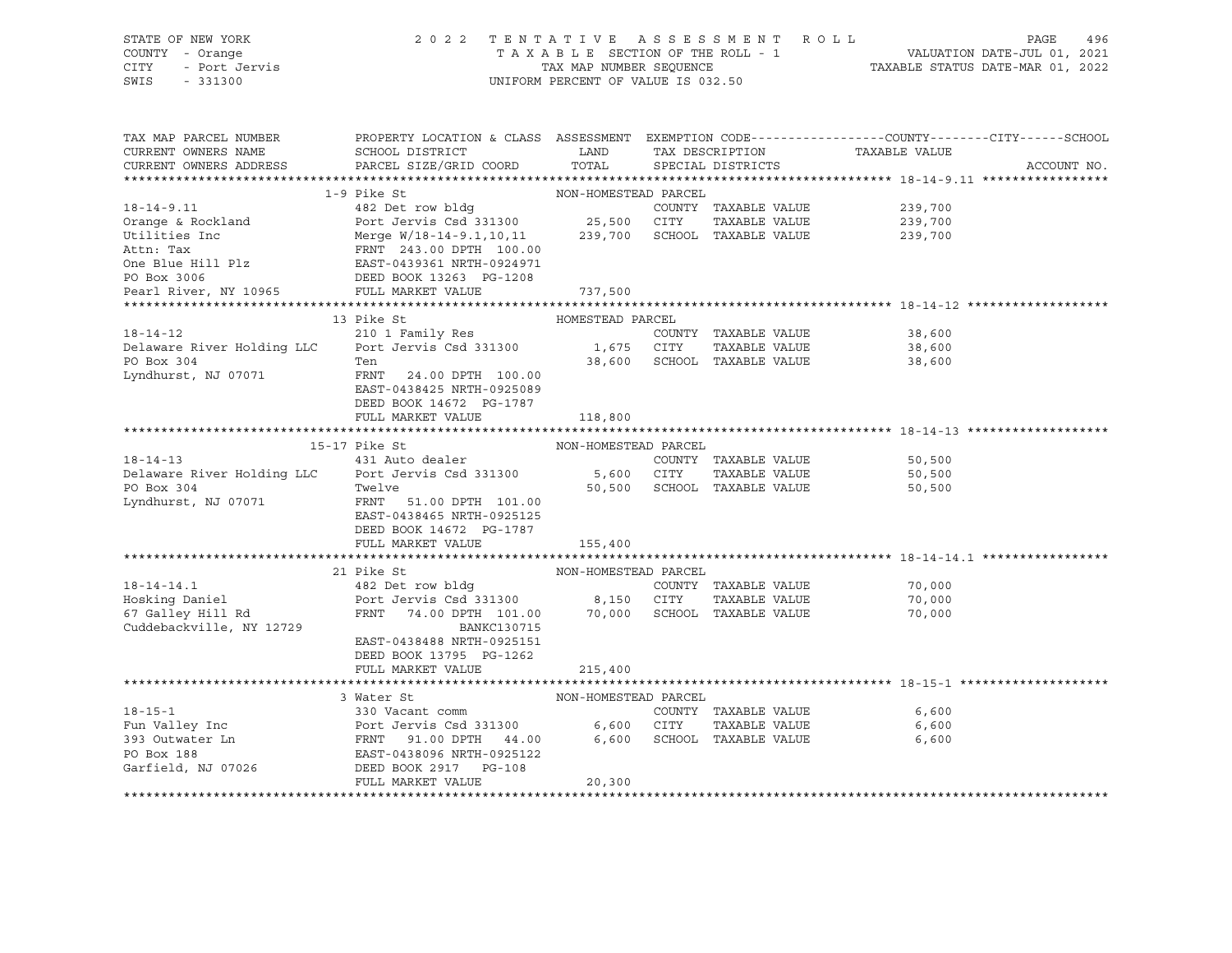#### STATE OF NEW YORK 2 0 2 2 T E N T A T I V E A S S E S S M E N T R O L L PAGE 497 COUNTY - Orange T A X A B L E SECTION OF THE ROLL - 1 VALUATION DATE-JUL 01, 2021 CITY - Port Jervis TAX MAP NUMBER SEQUENCE TAXABLE STATUS DATE-MAR 01, 2022 SWIS - 331300 UNIFORM PERCENT OF VALUE IS 032.50

| TAX MAP PARCEL NUMBER                         | PROPERTY LOCATION & CLASS ASSESSMENT EXEMPTION CODE----------------COUNTY-------CITY------SCHOOL     |                      |                |                                      |                |                    |
|-----------------------------------------------|------------------------------------------------------------------------------------------------------|----------------------|----------------|--------------------------------------|----------------|--------------------|
| CURRENT OWNERS NAME<br>CURRENT OWNERS ADDRESS | SCHOOL DISTRICT<br>PARCEL SIZE/GRID COORD                                                            | LAND<br>TOTAL        |                | TAX DESCRIPTION<br>SPECIAL DISTRICTS | TAXABLE VALUE  | ACCOUNT NO.        |
|                                               |                                                                                                      |                      |                |                                      |                |                    |
|                                               | 1 Water St                                                                                           | NON-HOMESTEAD PARCEL |                |                                      |                |                    |
| $18 - 15 - 2$                                 | 330 Vacant comm                                                                                      |                      |                | COUNTY TAXABLE VALUE                 | 10,650         |                    |
| Fun Valley Inc                                | Port Jervis Csd 331300 10,650 CITY                                                                   |                      |                | TAXABLE VALUE                        | 10,650         |                    |
| 393 Outwater Ln                               |                                                                                                      |                      |                | 10,650 SCHOOL TAXABLE VALUE          | 10,650         |                    |
| PO Box 188                                    | FRNT 118.00 DPTH 68.00<br>EAST-0438156 NRTH-0925038                                                  |                      |                |                                      |                |                    |
| Garfield, NJ 07026<br>DEED BOOK 2917 PG-108   |                                                                                                      |                      |                |                                      |                |                    |
|                                               | FULL MARKET VALUE                                                                                    | 32,800               |                |                                      |                |                    |
|                                               |                                                                                                      |                      |                |                                      |                |                    |
|                                               | 28 Pike St                                                                                           | NON-HOMESTEAD PARCEL |                |                                      |                |                    |
| $18 - 16 - 1$                                 | 330 Vacant comm                                                                                      |                      |                | COUNTY TAXABLE VALUE                 | 4,225          |                    |
| Orange & Rockland                             | Port Jervis Csd 331300                                                                               | 4,225                | CITY           | TAXABLE VALUE                        | 4,225          |                    |
| Utilities Inc.                                |                                                                                                      | 4,225                |                | SCHOOL TAXABLE VALUE                 | 4,225          |                    |
| Attn: Tax                                     | FRNT 50.00 DPTH 60.00<br>EAST-0438424 NRTH-0925296                                                   |                      |                |                                      |                |                    |
| One Blue Hill Plz<br>DEED BOOK 13188 PG-241   |                                                                                                      |                      |                |                                      |                |                    |
|                                               | FULL MARKET VALUE                                                                                    | 13,000               |                |                                      |                |                    |
| PO Box 3006<br>Pearl River, NY 10965          |                                                                                                      |                      |                |                                      |                |                    |
|                                               |                                                                                                      |                      |                |                                      |                |                    |
|                                               | 12-14 Pike St                                                                                        | NON-HOMESTEAD PARCEL |                |                                      |                |                    |
| $18 - 16 - 3$                                 | 330 Vacant comm                                                                                      |                      |                | COUNTY TAXABLE VALUE                 | 4,725          |                    |
| Orange & Rockland                             | Port Jervis Csd 331300                                                                               |                      | 4,725 CITY     | TAXABLE VALUE                        | 4,725          |                    |
| Utilities Inc                                 | FRNT<br>58.00 DPTH 55.00                                                                             |                      |                | 4,725 SCHOOL TAXABLE VALUE           | 4,725          |                    |
| Attn: Tax                                     | EAST-0438273 NRTH-0925159                                                                            |                      |                |                                      |                |                    |
| One Blue Hill Plz DEED BOOK 5008 PG-207       |                                                                                                      |                      |                |                                      |                |                    |
| PO Box 3006                                   | FULL MARKET VALUE                                                                                    | 14,500               |                |                                      |                |                    |
| Pearl River, NY 10965                         |                                                                                                      |                      |                |                                      |                |                    |
|                                               |                                                                                                      |                      |                |                                      |                |                    |
|                                               | 35 Railroad Ave                                                                                      | HOMESTEAD PARCEL     |                |                                      |                |                    |
| $18 - 17 - 1$                                 | 220 2 Family Res                                                                                     |                      | ENH STAR 41834 |                                      | $\overline{0}$ | $\Omega$<br>34,390 |
| DeJesus Samuel                                |                                                                                                      |                      |                |                                      | 48,000         |                    |
| DeJesus Hilda                                 | Port Jervis Csd 331300 3,100 COUNTY TAXABLE VALUE<br>FRNT 57.00 DPTH 62.00 48,000 CITY TAXABLE VALUE |                      |                |                                      | 48,000         |                    |
| 35 Railroad Ave                               | BANKC030614                                                                                          |                      |                | SCHOOL TAXABLE VALUE                 | 13,610         |                    |
| Port Jervis, NY 12771                         | EAST-0438600 NRTH-0925649                                                                            |                      |                |                                      |                |                    |
|                                               | DEED BOOK 12717 PG-1519                                                                              |                      |                |                                      |                |                    |
|                                               | FULL MARKET VALUE                                                                                    | 147,700              |                |                                      |                |                    |
|                                               |                                                                                                      |                      |                |                                      |                |                    |
|                                               | 37 Railroad Ave                                                                                      | NON-HOMESTEAD PARCEL |                |                                      |                |                    |
| $18 - 17 - 2$                                 | 311 Res vac land                                                                                     |                      |                | COUNTY TAXABLE VALUE                 | 2,700          |                    |
| Jennings John A Jr                            | Port Jervis Csd 331300                                                                               | 2,700 CITY           |                | TAXABLE VALUE                        | 2,700          |                    |
| Jennings Joy A                                | FRNT 50.00 DPTH 95.00                                                                                |                      |                | 2,700 SCHOOL TAXABLE VALUE           | 2,700          |                    |
| 25 Brown St                                   | EAST-0438623 NRTH-0925585                                                                            |                      |                |                                      |                |                    |
| Port Jervis, NY 12771                         | DEED BOOK 2293 PG-00653                                                                              |                      |                |                                      |                |                    |
|                                               | FULL MARKET VALUE                                                                                    | 8,300                |                |                                      |                |                    |
|                                               |                                                                                                      |                      |                |                                      |                |                    |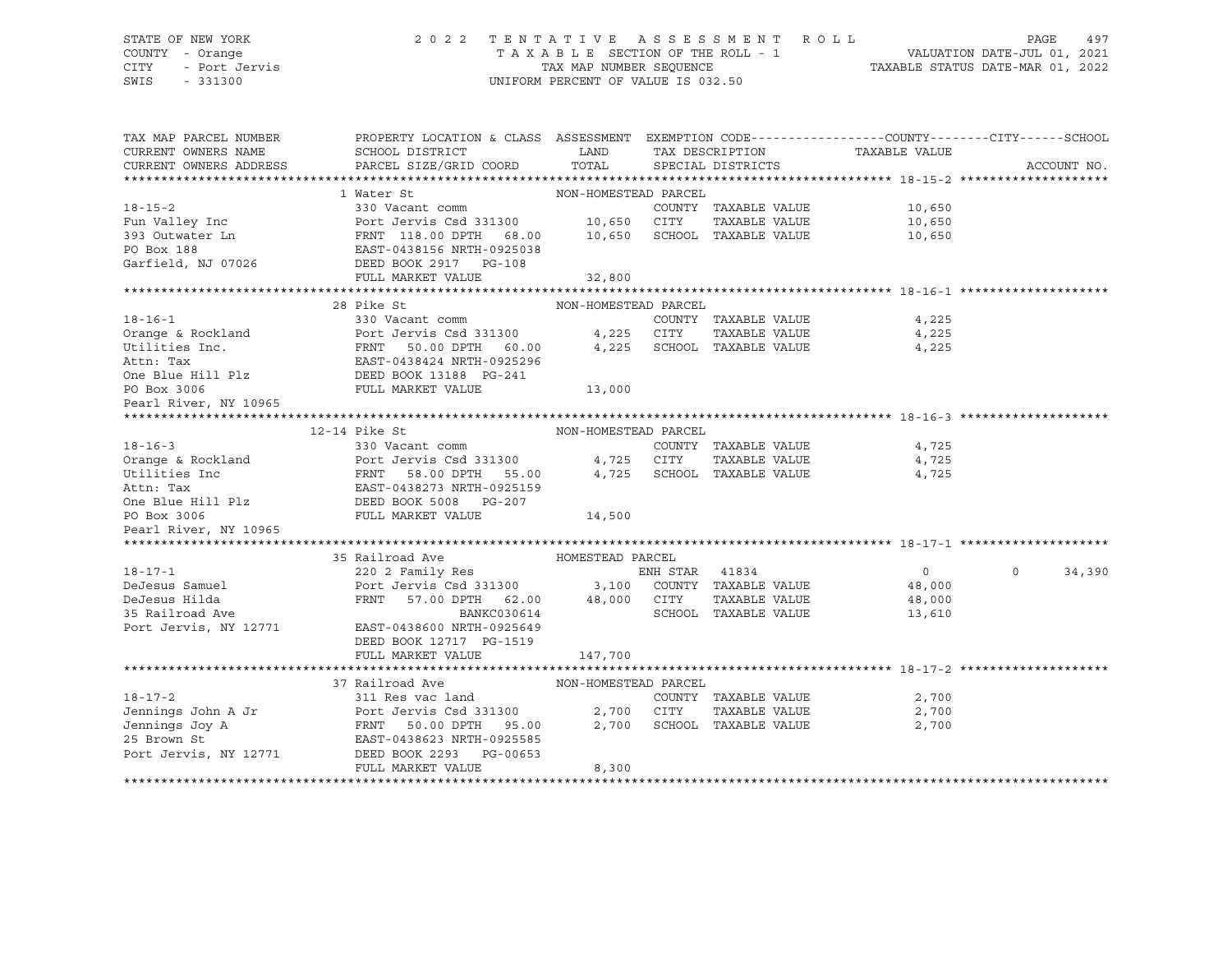# STATE OF NEW YORK 2 0 2 2 T E N T A T I V E A S S E S S M E N T R O L L PAGE 498 COUNTY - Orange T A X A B L E SECTION OF THE ROLL - 1 VALUATION DATE-JUL 01, 2021 CITY - Port Jervis TAX MAP NUMBER SEQUENCE TAXABLE STATUS DATE-MAR 01, 2022

| TAX MAP PARCEL NUMBER<br>CURRENT OWNERS NAME<br>CURRENT OWNERS ADDRESS | PROPERTY LOCATION & CLASS ASSESSMENT EXEMPTION CODE----------------COUNTY-------CITY------SCHOOL<br>SCHOOL DISTRICT<br>PARCEL SIZE/GRID COORD | <b>EXAMPLE SERVICE SERVICE SERVICE SERVICE SERVICE SERVICE SERVICE SERVICE SERVICE SERVICE SERVICE SERVICE SERVICE</b><br>TOTAL | TAX DESCRIPTION<br>SPECIAL DISTRICTS | TAXABLE VALUE               | ACCOUNT NO. |
|------------------------------------------------------------------------|-----------------------------------------------------------------------------------------------------------------------------------------------|---------------------------------------------------------------------------------------------------------------------------------|--------------------------------------|-----------------------------|-------------|
|                                                                        | 44 Pike St                                                                                                                                    |                                                                                                                                 |                                      |                             |             |
| $18 - 17 - 3$                                                          | 311 Res vac land                                                                                                                              | NON-HOMESTEAD PARCEL                                                                                                            | COUNTY TAXABLE VALUE                 | 300                         |             |
|                                                                        | Port Jervis Csd 331300 300 CITY                                                                                                               |                                                                                                                                 | TAXABLE VALUE                        | 300                         |             |
| Jennings John A Jr<br>Jennings Joy A                                   |                                                                                                                                               |                                                                                                                                 | 300 SCHOOL TAXABLE VALUE             | 300                         |             |
| 25 Brown St                                                            | FRNT 45.00 DPTH 29.00<br>EAST-0438596 NRTH-0925531                                                                                            |                                                                                                                                 |                                      |                             |             |
| Port Jervis, NY 12771                                                  | DEED BOOK 2293 PG-00653                                                                                                                       |                                                                                                                                 |                                      |                             |             |
|                                                                        | FULL MARKET VALUE                                                                                                                             | 900                                                                                                                             |                                      |                             |             |
|                                                                        |                                                                                                                                               |                                                                                                                                 |                                      |                             |             |
|                                                                        | 42 Pike St                                                                                                                                    | HOMESTEAD PARCEL                                                                                                                |                                      |                             |             |
| $18 - 17 - 4$                                                          | 311 Res vac land                                                                                                                              |                                                                                                                                 | COUNTY TAXABLE VALUE                 | 1,000                       |             |
| City of Port Jervis                                                    | Port Jervis Csd 331300 1,000 CITY                                                                                                             |                                                                                                                                 | TAXABLE VALUE                        | 1,000                       |             |
|                                                                        |                                                                                                                                               |                                                                                                                                 | 1,000 SCHOOL TAXABLE VALUE           | 1,000                       |             |
|                                                                        |                                                                                                                                               |                                                                                                                                 |                                      |                             |             |
| Jersey City, NJ 07307                                                  | EAST-0438582 NRTH-0925488                                                                                                                     |                                                                                                                                 |                                      |                             |             |
|                                                                        | DEED BOOK 14348 PG-1648                                                                                                                       |                                                                                                                                 |                                      |                             |             |
|                                                                        | FULL MARKET VALUE                                                                                                                             | 3,100                                                                                                                           |                                      |                             |             |
|                                                                        |                                                                                                                                               |                                                                                                                                 |                                      |                             |             |
|                                                                        | 30 King St                                                                                                                                    | NON-HOMESTEAD PARCEL                                                                                                            |                                      |                             |             |
| $18 - 17 - 6.2$                                                        | 482 Det row bldg                                                                                                                              |                                                                                                                                 | COUNTY TAXABLE VALUE                 | 16,500                      |             |
| Serdsev Irene                                                          |                                                                                                                                               |                                                                                                                                 | TAXABLE VALUE                        | 16,500                      |             |
| 32 Terrace Dr                                                          |                                                                                                                                               |                                                                                                                                 | 16,500 SCHOOL TAXABLE VALUE          | 16,500                      |             |
| Nyack, NY 10960                                                        | FRNT 83.00 DPTH 154.00                                                                                                                        |                                                                                                                                 |                                      |                             |             |
|                                                                        | EAST-0438510 NRTH-0925415                                                                                                                     |                                                                                                                                 |                                      |                             |             |
|                                                                        | DEED BOOK 12931 PG-1038                                                                                                                       |                                                                                                                                 |                                      |                             |             |
|                                                                        | FULL MARKET VALUE                                                                                                                             | 50,800                                                                                                                          |                                      |                             |             |
|                                                                        |                                                                                                                                               |                                                                                                                                 |                                      |                             |             |
|                                                                        | 28 King St                                                                                                                                    | HOMESTEAD PARCEL                                                                                                                |                                      |                             |             |
| $18 - 17 - 7$                                                          | 210 1 Family Res                                                                                                                              |                                                                                                                                 |                                      | COUNTY TAXABLE VALUE 35,000 |             |
| Serdsev Irene                                                          |                                                                                                                                               |                                                                                                                                 | TAXABLE VALUE                        | 35,000                      |             |
| 32 Terrace Dr                                                          |                                                                                                                                               |                                                                                                                                 |                                      | 35,000                      |             |
| Nyack, NY 10960                                                        | FRNT 30.00 DPTH 50.00                                                                                                                         |                                                                                                                                 |                                      |                             |             |
|                                                                        | EAST-0438441 NRTH-0925414                                                                                                                     |                                                                                                                                 |                                      |                             |             |
|                                                                        | DEED BOOK 12931 PG-1038                                                                                                                       |                                                                                                                                 |                                      |                             |             |
|                                                                        | FULL MARKET VALUE                                                                                                                             | 107,700                                                                                                                         |                                      |                             |             |
|                                                                        |                                                                                                                                               |                                                                                                                                 |                                      |                             |             |
|                                                                        | 15 Brown St                                                                                                                                   | HOMESTEAD PARCEL                                                                                                                |                                      |                             |             |
| $18 - 17 - 8$                                                          |                                                                                                                                               |                                                                                                                                 | COUNTY TAXABLE VALUE                 | 49,000                      |             |
| Mohammed Rafi                                                          |                                                                                                                                               |                                                                                                                                 | TAXABLE VALUE                        | 49,000                      |             |
| Mohammed Sherine                                                       | FRNT    43.00 DPTH    65.00        49,000<br>EAST-0438405 NRTH-0925471                                                                        |                                                                                                                                 | SCHOOL TAXABLE VALUE                 | 49,000                      |             |
| 167 Mt Pleasant Rd                                                     |                                                                                                                                               |                                                                                                                                 |                                      |                             |             |
| Smithtown, NY 11787                                                    | DEED BOOK 15184 PG-1219                                                                                                                       |                                                                                                                                 |                                      |                             |             |
|                                                                        | FULL MARKET VALUE                                                                                                                             | 150,800                                                                                                                         |                                      |                             |             |
| PRIOR OWNER ON 3/01/2022                                               |                                                                                                                                               |                                                                                                                                 |                                      |                             |             |
| Mohammed Rafi                                                          |                                                                                                                                               |                                                                                                                                 |                                      |                             |             |
|                                                                        |                                                                                                                                               |                                                                                                                                 |                                      |                             |             |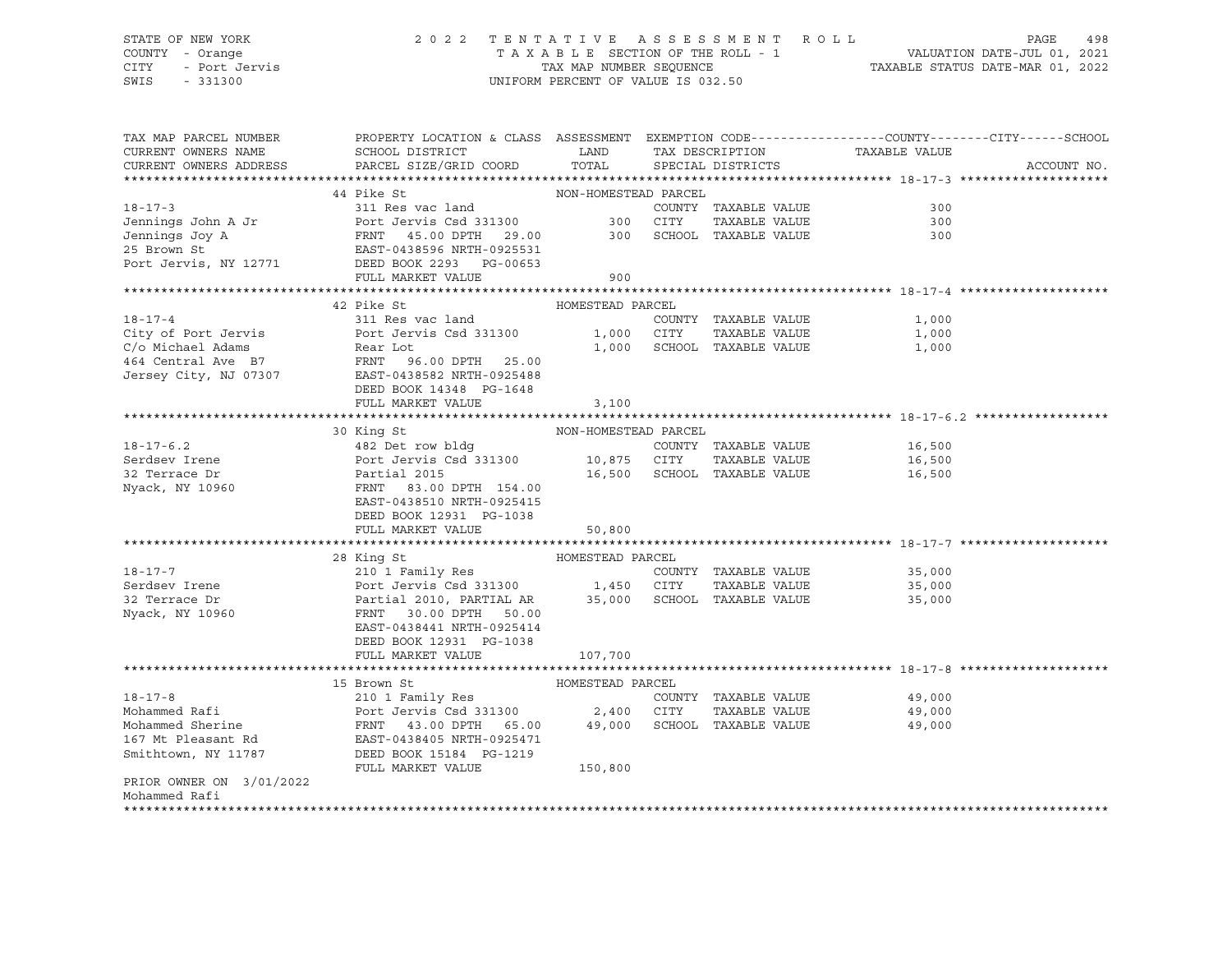CITY - Port Jervis TAX MAP NUMBER SEQUENCE TAXABLE STATUS DATE-MAR 01, 2022 SWIS - 331300 UNIFORM PERCENT OF VALUE IS 032.50

# STATE OF NEW YORK 2 0 2 2 T E N T A T I V E A S S E S S M E N T R O L L PAGE 499 COUNTY - Orange T A X A B L E SECTION OF THE ROLL - 1 VALUATION DATE-JUL 01, 2021

| TAX MAP PARCEL NUMBER                        | PROPERTY LOCATION & CLASS ASSESSMENT EXEMPTION CODE---------------COUNTY-------CITY------SCHOOL |                  |                |                             |                  |          |             |
|----------------------------------------------|-------------------------------------------------------------------------------------------------|------------------|----------------|-----------------------------|------------------|----------|-------------|
| CURRENT OWNERS NAME                          | SCHOOL DISTRICT                                                                                 | LAND             |                | TAX DESCRIPTION             | TAXABLE VALUE    |          |             |
| CURRENT OWNERS ADDRESS                       | PARCEL SIZE/GRID COORD                                                                          | TOTAL            |                | SPECIAL DISTRICTS           |                  |          | ACCOUNT NO. |
|                                              |                                                                                                 |                  |                |                             |                  |          |             |
|                                              | 17 Brown St                                                                                     | HOMESTEAD PARCEL |                |                             |                  |          |             |
| $18 - 17 - 9$                                | 210 1 Family Res                                                                                |                  | ENH STAR 41834 |                             | $\Omega$         | $\circ$  | 34,390      |
| Tique Paul B<br>Tigue rau.<br>Tigue Sharon K | Port Jervis Csd 331300 2,875 VETWAR CTS 41120                                                   |                  |                |                             | 5,843            | 4,522    | 4,522       |
|                                              | Ten                                                                                             |                  |                | 38,950 COUNTY TAXABLE VALUE | 33,107           |          |             |
|                                              | FRNT 42.00 DPTH 95.00                                                                           |                  | CITY           | TAXABLE VALUE               | 34,428           |          |             |
| Port Jervis, NY 12771                        | EAST-0438455 NRTH-0925478                                                                       |                  |                | SCHOOL TAXABLE VALUE        | 38               |          |             |
|                                              | DEED BOOK 2268 PG-00674                                                                         |                  |                |                             |                  |          |             |
|                                              | FULL MARKET VALUE                                                                               | 119,800          |                |                             |                  |          |             |
|                                              |                                                                                                 |                  |                |                             |                  |          |             |
|                                              | 19 Brown St                                                                                     | HOMESTEAD PARCEL |                |                             |                  |          |             |
| $18 - 17 - 10$                               | 210 1 Family Res                                                                                |                  | ENH STAR 41834 |                             | $\overline{0}$   | $\Omega$ | 34,390      |
| Scott Dona                                   | Port Jervis Csd 331300 2,275 COUNTY TAXABLE VALUE                                               |                  |                |                             | 37,700           |          |             |
| Scott Charles                                | Ten                                                                                             | 37,700 CITY      |                | TAXABLE VALUE               | 37,700           |          |             |
| 19 Brown St                                  | FRNT 33.00 DPTH 95.00                                                                           |                  |                | SCHOOL TAXABLE VALUE        | 3,310            |          |             |
| Port Jervis, NY 12771                        | EAST-0438486 NRTH-0925499                                                                       |                  |                |                             |                  |          |             |
|                                              | DEED BOOK 2029 PG-00486                                                                         |                  |                |                             |                  |          |             |
|                                              | FULL MARKET VALUE                                                                               | 116,000          |                |                             |                  |          |             |
|                                              |                                                                                                 |                  |                |                             |                  |          |             |
|                                              | 21 Brown St                                                                                     | HOMESTEAD PARCEL |                |                             |                  |          |             |
| $18 - 17 - 11$                               | 210 1 Family Res                                                                                |                  |                | COUNTY TAXABLE VALUE        | 39,400           |          |             |
| Weiss Barry S                                | Port Jervis Csd 331300 2,275 CITY                                                               |                  |                | TAXABLE VALUE               | 39,400           |          |             |
| Weiss Kathleen D                             | Ten                                                                                             |                  |                | 39,400 SCHOOL TAXABLE VALUE | 39,400           |          |             |
| 1216 James St                                | FRNT 33.00 DPTH 95.00                                                                           |                  |                |                             |                  |          |             |
| Syracuse, NY 13203                           | EAST-0438504 NRTH-0925517                                                                       |                  |                |                             |                  |          |             |
|                                              | DEED BOOK 14999 PG-1362                                                                         |                  |                |                             |                  |          |             |
|                                              | FULL MARKET VALUE                                                                               | 121,200          |                |                             |                  |          |             |
|                                              |                                                                                                 |                  |                |                             |                  |          |             |
|                                              | 23 Brown St                                                                                     | HOMESTEAD PARCEL |                |                             |                  |          |             |
| $18 - 17 - 12$                               | 210 1 Family Res<br>210 1 Family ACD<br>Port Jervis Csd 331300 3,350 CITY                       |                  |                | COUNTY TAXABLE VALUE        | 41,050<br>41 N50 |          |             |
| Adams Michael A                              |                                                                                                 |                  |                | TAXABLE VALUE               | 41,050           |          |             |
| 464 Central Avenue B7                        | FRNT<br>50.00 DPTH 95.00 41,050 SCHOOL TAXABLE VALUE                                            |                  |                |                             | 41,050           |          |             |
| Jersey City, NJ 07307                        | EAST-0438522 NRTH-0925560                                                                       |                  |                |                             |                  |          |             |
|                                              | DEED BOOK 14341 PG-468<br>FULL MARKET VALUE                                                     |                  |                |                             |                  |          |             |
|                                              |                                                                                                 | 126,300          |                |                             |                  |          |             |
|                                              | 25 Brown St                                                                                     | HOMESTEAD PARCEL |                |                             |                  |          |             |
| $18 - 17 - 13$                               | 210 1 Family Res                                                                                |                  | BAS STAR 41854 |                             | $\overline{0}$   | $\Omega$ | 13,770      |
| Jennings John A Jr                           |                                                                                                 |                  |                |                             | 39,000           |          |             |
| Jennings Joy A                               | Ten                                                                                             | 39,000 CITY      |                | TAXABLE VALUE               | 39,000           |          |             |
| 25 Brown St                                  | FRNT 27.00 DPTH 91.00                                                                           |                  |                | SCHOOL TAXABLE VALUE        | 25,230           |          |             |
| Port Jervis, NY 12771                        | EAST-0438562 NRTH-0925561                                                                       |                  |                |                             |                  |          |             |
|                                              | DEED BOOK 2293 PG-00653                                                                         |                  |                |                             |                  |          |             |
|                                              | FULL MARKET VALUE                                                                               | 120,000          |                |                             |                  |          |             |
|                                              |                                                                                                 |                  |                |                             |                  |          |             |
|                                              |                                                                                                 |                  |                |                             |                  |          |             |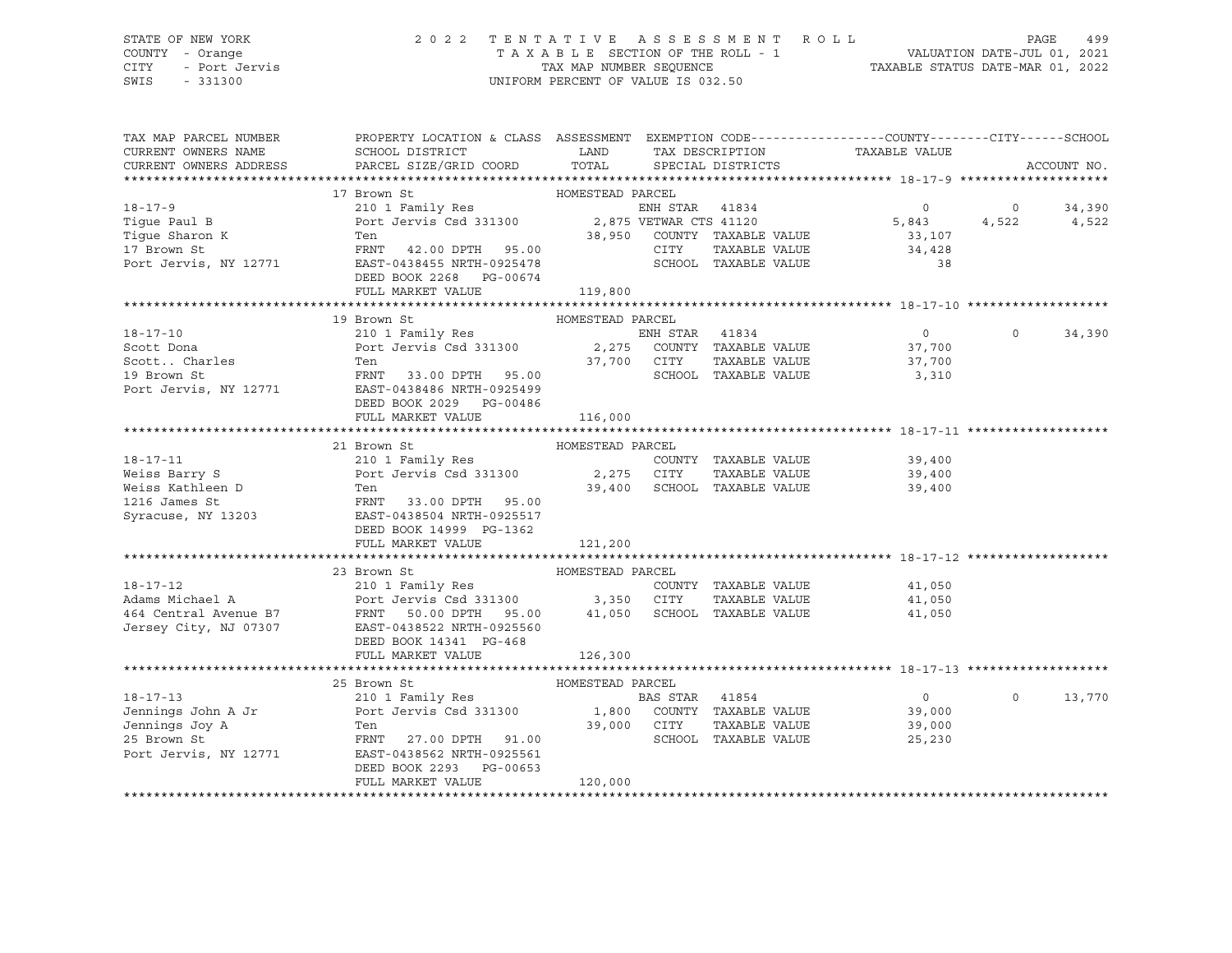| STATE OF NEW YORK                                                                                                                                                                                                            | 2 0 2 2                                                                                         | TENTATIVE ASSESSMENT               |            | R O L L                     |                                                                 | PAGE<br>500 |
|------------------------------------------------------------------------------------------------------------------------------------------------------------------------------------------------------------------------------|-------------------------------------------------------------------------------------------------|------------------------------------|------------|-----------------------------|-----------------------------------------------------------------|-------------|
| COUNTY - Orange                                                                                                                                                                                                              |                                                                                                 | TAXABLE SECTION OF THE ROLL - 1    |            |                             |                                                                 |             |
| <b>CITY</b><br>- Port Jervis                                                                                                                                                                                                 |                                                                                                 | TAX MAP NUMBER SEQUENCE            |            |                             | VALUATION DATE-JUL 01, 2021<br>TAXABLE STATUS DATE-MAR 01, 2022 |             |
| SWIS<br>$-331300$                                                                                                                                                                                                            |                                                                                                 | UNIFORM PERCENT OF VALUE IS 032.50 |            |                             |                                                                 |             |
|                                                                                                                                                                                                                              |                                                                                                 |                                    |            |                             |                                                                 |             |
|                                                                                                                                                                                                                              |                                                                                                 |                                    |            |                             |                                                                 |             |
|                                                                                                                                                                                                                              |                                                                                                 |                                    |            |                             |                                                                 |             |
|                                                                                                                                                                                                                              |                                                                                                 |                                    |            |                             |                                                                 |             |
| TAX MAP PARCEL NUMBER                                                                                                                                                                                                        | PROPERTY LOCATION & CLASS ASSESSMENT EXEMPTION CODE---------------COUNTY-------CITY------SCHOOL |                                    |            |                             |                                                                 |             |
| CURRENT OWNERS NAME                                                                                                                                                                                                          | SCHOOL DISTRICT                                                                                 | LAND                               |            | TAX DESCRIPTION             | TAXABLE VALUE                                                   |             |
| CURRENT OWNERS ADDRESS                                                                                                                                                                                                       | PARCEL SIZE/GRID COORD                                                                          | TOTAL                              |            | SPECIAL DISTRICTS           |                                                                 | ACCOUNT NO. |
|                                                                                                                                                                                                                              |                                                                                                 |                                    |            |                             |                                                                 |             |
|                                                                                                                                                                                                                              | 27 Brown St                                                                                     | HOMESTEAD PARCEL                   |            |                             |                                                                 |             |
| 18-17-14                                                                                                                                                                                                                     | 210 1 Family Res                                                                                |                                    |            | COUNTY TAXABLE VALUE        | 42,000                                                          |             |
| Enright Elizabeth                                                                                                                                                                                                            | Port Jervis Csd 331300 1,950 CITY                                                               |                                    |            | TAXABLE VALUE               | 42,000                                                          |             |
| 27 Brown St                                                                                                                                                                                                                  | Ten                                                                                             |                                    |            | 42,000 SCHOOL TAXABLE VALUE | 42,000                                                          |             |
| Port Jervis, NY 12771                                                                                                                                                                                                        | FRNT<br>36.00 DPTH 60.00                                                                        |                                    |            |                             |                                                                 |             |
|                                                                                                                                                                                                                              |                                                                                                 |                                    |            |                             |                                                                 |             |
|                                                                                                                                                                                                                              | BANKL060049                                                                                     |                                    |            |                             |                                                                 |             |
|                                                                                                                                                                                                                              | EAST-0438554 NRTH-0925614                                                                       |                                    |            |                             |                                                                 |             |
|                                                                                                                                                                                                                              | DEED BOOK 11992 PG-1152                                                                         |                                    |            |                             |                                                                 |             |
|                                                                                                                                                                                                                              | FULL MARKET VALUE                                                                               | 129,200                            |            |                             |                                                                 |             |
|                                                                                                                                                                                                                              |                                                                                                 |                                    |            |                             |                                                                 |             |
|                                                                                                                                                                                                                              | 139 Jersey Ave                                                                                  | NON-HOMESTEAD PARCEL               |            |                             |                                                                 |             |
| $19 - 2 - 1$                                                                                                                                                                                                                 | 330 Vacant comm                                                                                 |                                    |            | COUNTY TAXABLE VALUE        | 5,750                                                           |             |
| The Kathleen T Hylas Lvg Tr II Port Jervis Csd 331300<br>John Filiss, Trustee FRNT 44.00 DPTH 196.00<br>238 East Main St EAST-0440521 NRTH-0922781                                                                           |                                                                                                 |                                    | 5,750 CITY | TAXABLE VALUE               | 5,750                                                           |             |
|                                                                                                                                                                                                                              |                                                                                                 |                                    |            | 5,750 SCHOOL TAXABLE VALUE  | 5,750                                                           |             |
|                                                                                                                                                                                                                              |                                                                                                 |                                    |            |                             |                                                                 |             |
|                                                                                                                                                                                                                              |                                                                                                 |                                    |            |                             |                                                                 |             |
| Port Jervis, NY 12771                                                                                                                                                                                                        | DEED BOOK 14000 PG-1986                                                                         |                                    |            |                             |                                                                 |             |
|                                                                                                                                                                                                                              | FULL MARKET VALUE                                                                               | 17,700                             |            |                             |                                                                 |             |
|                                                                                                                                                                                                                              |                                                                                                 |                                    |            |                             |                                                                 |             |
|                                                                                                                                                                                                                              | 141 Jersey Ave                                                                                  | HOMESTEAD PARCEL                   |            |                             |                                                                 |             |
| $19 - 2 - 2$                                                                                                                                                                                                                 | Jersey Ave<br>210 1 Family Res                                                                  |                                    |            | COUNTY TAXABLE VALUE        | 32,000                                                          |             |
| The Kathleen T Hylas Lvg Tr II Port Jervis Csd 331300<br>John Filiss, Trustee FRNT 25.00 DPTH 199.00 32,000 SCHOOL TAXABLE VALUE<br>238 East Main St EAST 0440554 NRTH-0923364<br>238 East Main St EAST 0440554 NRTH-0923364 |                                                                                                 |                                    |            | TAXABLE VALUE               | 32,000                                                          |             |
|                                                                                                                                                                                                                              |                                                                                                 |                                    |            |                             | 32,000                                                          |             |
|                                                                                                                                                                                                                              |                                                                                                 |                                    |            |                             |                                                                 |             |
| Port Jervis, NY 12771                                                                                                                                                                                                        | DEED BOOK 14000 PG-1851                                                                         |                                    |            |                             |                                                                 |             |
|                                                                                                                                                                                                                              | FULL MARKET VALUE                                                                               | 98,500                             |            |                             |                                                                 |             |
|                                                                                                                                                                                                                              |                                                                                                 |                                    |            |                             |                                                                 |             |
|                                                                                                                                                                                                                              |                                                                                                 |                                    |            |                             |                                                                 |             |
|                                                                                                                                                                                                                              | 143 Jersey Ave<br>Jersey Ave<br>210 1 Family Res                                                | HOMESTEAD PARCEL                   |            |                             |                                                                 |             |
| $19 - 2 - 3$                                                                                                                                                                                                                 |                                                                                                 |                                    |            | COUNTY TAXABLE VALUE        | 30,800                                                          |             |
|                                                                                                                                                                                                                              |                                                                                                 |                                    | CITY       | TAXABLE VALUE               | 30,800                                                          |             |
| The Kathleen T Hylas Lvg Tr II Port Jervis Csd 331300 3,150<br>John Filiss, Trustee FRNT 25.00 DPTH 200.00 30,800<br>238 East Main St EAST-0440571 NRTH-0923342<br>EAST 0440571 NRTH-0923342                                 |                                                                                                 |                                    |            | 30,800 SCHOOL TAXABLE VALUE | 30,800                                                          |             |
|                                                                                                                                                                                                                              |                                                                                                 |                                    |            |                             |                                                                 |             |
| Port Jervis, NY 12771                                                                                                                                                                                                        | DEED BOOK 14000 PG-1851                                                                         |                                    |            |                             |                                                                 |             |
|                                                                                                                                                                                                                              | FULL MARKET VALUE                                                                               | 94,800                             |            |                             |                                                                 |             |
|                                                                                                                                                                                                                              |                                                                                                 |                                    |            |                             |                                                                 |             |
|                                                                                                                                                                                                                              | 145 Jersey Ave                                                                                  | NON-HOMESTEAD PARCEL               |            |                             |                                                                 |             |
| $19 - 2 - 4$                                                                                                                                                                                                                 |                                                                                                 |                                    |            | COUNTY TAXABLE VALUE        | 50,700                                                          |             |
|                                                                                                                                                                                                                              | 482 Det row bldg                                                                                |                                    |            |                             |                                                                 |             |
| EPM Resources LLC                                                                                                                                                                                                            | Port Jervis Csd 331300 12,400                                                                   |                                    | CITY       | TAXABLE VALUE               | 50,700                                                          |             |
| 145 Jersey Ave                                                                                                                                                                                                               | FRNT 50.00 DPTH 202.00                                                                          | 50,700                             |            | SCHOOL TAXABLE VALUE        | 50,700                                                          |             |
| Port Jervis, NY 12771                                                                                                                                                                                                        | EAST-0440593 NRTH-0923313                                                                       |                                    |            |                             |                                                                 |             |
|                                                                                                                                                                                                                              | DEED BOOK 14575 PG-1563                                                                         |                                    |            |                             |                                                                 |             |
|                                                                                                                                                                                                                              | FULL MARKET VALUE                                                                               | 156,000                            |            |                             |                                                                 |             |
| ******************************                                                                                                                                                                                               |                                                                                                 |                                    |            |                             |                                                                 |             |
|                                                                                                                                                                                                                              | 149 Jersey Ave                                                                                  | HOMESTEAD PARCEL                   |            |                             |                                                                 |             |
| $19 - 2 - 5$                                                                                                                                                                                                                 | 220 2 Family Res                                                                                |                                    |            | COUNTY TAXABLE VALUE        | 49,700                                                          |             |
| Wu Tzu-I                                                                                                                                                                                                                     | Port Jervis Csd 331300                                                                          |                                    |            |                             |                                                                 |             |
|                                                                                                                                                                                                                              |                                                                                                 | 6,375                              | CITY       | TAXABLE VALUE               | 49,700                                                          |             |
| C/o Hsiu-Chuen Chou                                                                                                                                                                                                          | 50.00 DPTH 198.00<br>FRNT                                                                       | 49,700                             |            | SCHOOL TAXABLE VALUE        | 49,700                                                          |             |
| 41-05 College PT BL 3E                                                                                                                                                                                                       | EAST-0440606 NRTH-0923263                                                                       |                                    |            |                             |                                                                 |             |
| Flushing, NY 11355                                                                                                                                                                                                           | DEED BOOK 13650 PG-1393                                                                         |                                    |            |                             |                                                                 |             |
|                                                                                                                                                                                                                              | FULL MARKET VALUE                                                                               | 152,900                            |            |                             |                                                                 |             |
|                                                                                                                                                                                                                              |                                                                                                 |                                    |            |                             |                                                                 |             |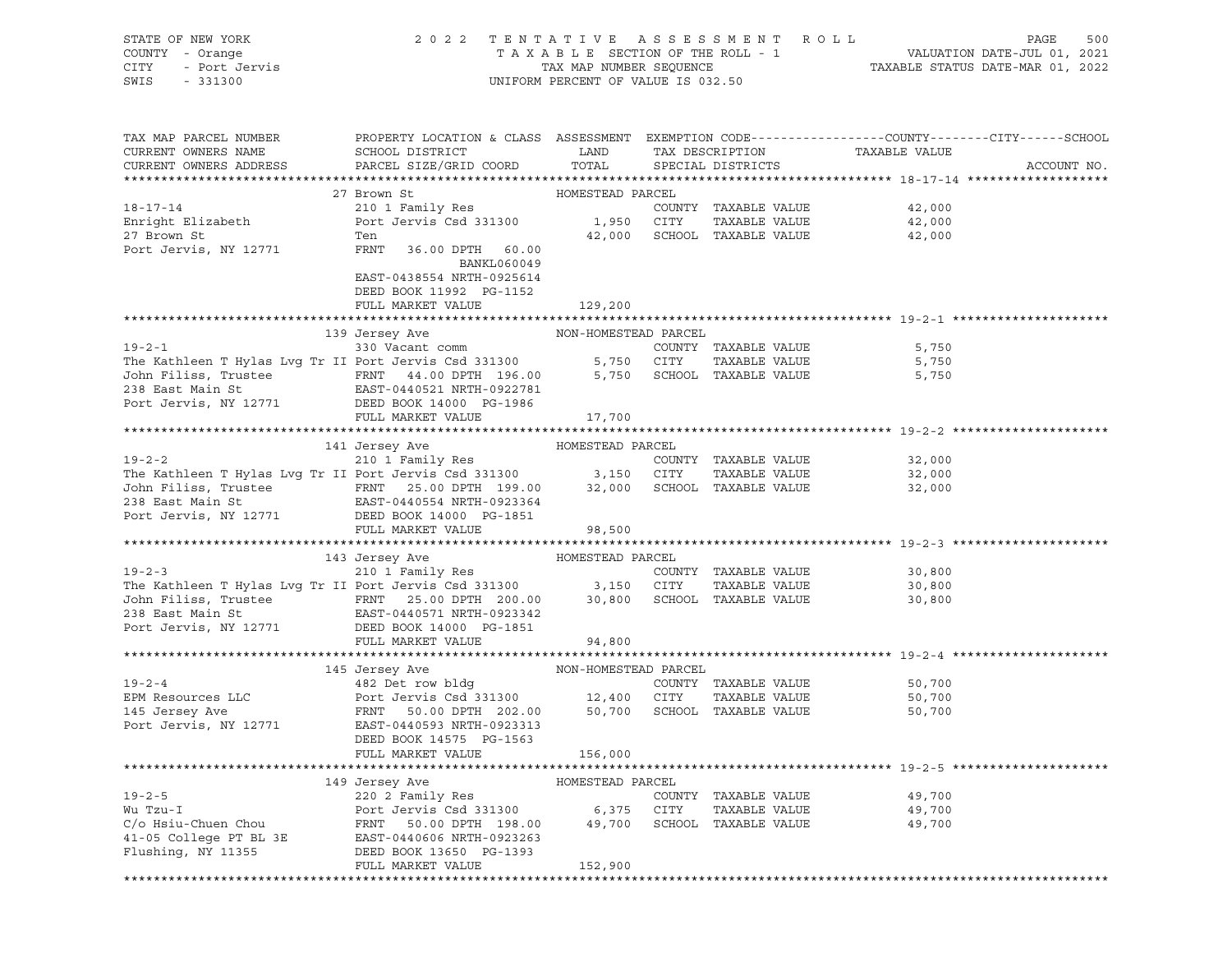| STATE OF NEW YORK<br>COUNTY - Orange<br>CITY<br>- Port Jervis<br>SWIS<br>$-331300$ | 2 0 2 2                                                                                         | TENTATIVE<br>TAXABLE SECTION OF THE ROLL - 1<br>TAX MAP NUMBER SEQUENCE<br>UNIFORM PERCENT OF VALUE IS 032.50 |          | A S S E S S M E N T<br>R O L L       | TAXABLE STATUS DATE-MAR 01, 2022 | VALUATION DATE-JUL 01, 2021 | 501<br>PAGE |
|------------------------------------------------------------------------------------|-------------------------------------------------------------------------------------------------|---------------------------------------------------------------------------------------------------------------|----------|--------------------------------------|----------------------------------|-----------------------------|-------------|
|                                                                                    |                                                                                                 |                                                                                                               |          |                                      |                                  |                             |             |
| TAX MAP PARCEL NUMBER                                                              | PROPERTY LOCATION & CLASS ASSESSMENT EXEMPTION CODE----------------CUNTY-------CITY------SCHOOL |                                                                                                               |          |                                      |                                  |                             |             |
| CURRENT OWNERS NAME<br>CURRENT OWNERS ADDRESS                                      | SCHOOL DISTRICT<br>PARCEL SIZE/GRID COORD                                                       | LAND<br>TOTAL                                                                                                 |          | TAX DESCRIPTION<br>SPECIAL DISTRICTS | TAXABLE VALUE                    |                             | ACCOUNT NO. |
|                                                                                    |                                                                                                 |                                                                                                               |          |                                      |                                  |                             |             |
|                                                                                    | 153 Jersey Ave                                                                                  | HOMESTEAD PARCEL                                                                                              |          |                                      |                                  |                             |             |
| $19 - 2 - 6$                                                                       | 210 1 Family Res                                                                                |                                                                                                               |          | COUNTY TAXABLE VALUE                 | 37,850                           |                             |             |
| Prestimonico Luigi                                                                 | Port Jervis Csd 331300 3,150 CITY                                                               |                                                                                                               |          | TAXABLE VALUE                        | 37,850                           |                             |             |
| 153 Jersey Ave                                                                     | 25.00 DPTH 192.00 37,850 SCHOOL TAXABLE VALUE<br>FRNT                                           |                                                                                                               |          |                                      | 37,850                           |                             |             |
| Port Jervis, NY 12771                                                              | BANKC030614                                                                                     |                                                                                                               |          |                                      |                                  |                             |             |
|                                                                                    | EAST-0440629 NRTH-0923234                                                                       |                                                                                                               |          |                                      |                                  |                             |             |
|                                                                                    | DEED BOOK 12377 PG-1746                                                                         |                                                                                                               |          |                                      |                                  |                             |             |
|                                                                                    | FULL MARKET VALUE                                                                               | 116,500                                                                                                       |          |                                      |                                  |                             |             |
|                                                                                    | 155 Jersey Ave                                                                                  | HOMESTEAD PARCEL                                                                                              |          |                                      |                                  |                             |             |
| $19 - 2 - 7$                                                                       | 210 1 Family Res                                                                                |                                                                                                               | ENH STAR | 41834                                | $\overline{0}$                   | $\circ$                     | 34,390      |
| Smith Donald W                                                                     | Port Jervis Csd 331300 3,150 COUNTY TAXABLE VALUE                                               |                                                                                                               |          |                                      | 37,200                           |                             |             |
| Schanzenbacher; Donna L                                                            | FRNT 25.00 DPTH 190.00 37,200 CITY                                                              |                                                                                                               |          | TAXABLE VALUE                        | 37,200                           |                             |             |
| 155 Jersey Ave                                                                     | EAST-0440644 NRTH-0923216                                                                       |                                                                                                               |          | SCHOOL TAXABLE VALUE                 | 2,810                            |                             |             |
| Port Jervis, NY 12771                                                              | DEED BOOK 11598 PG-1176                                                                         |                                                                                                               |          |                                      |                                  |                             |             |
|                                                                                    | FULL MARKET VALUE                                                                               | 114,500                                                                                                       |          |                                      |                                  |                             |             |
|                                                                                    |                                                                                                 |                                                                                                               |          |                                      |                                  |                             |             |
|                                                                                    | 159 Jersey Ave                                                                                  | HOMESTEAD PARCEL                                                                                              |          |                                      |                                  |                             |             |
| $19 - 2 - 8$                                                                       | 210 1 Family Res                                                                                |                                                                                                               | AGED     | 41800                                | 18,800                           | 18,800                      | 18,800      |
| Rowlands Joan Marie                                                                | Port Jervis Csd 331300 6,175 ENH STAR 41834                                                     |                                                                                                               |          |                                      | $\circ$                          | $\mathbf 0$                 | 18,800      |
| 159 Jersey Ave                                                                     | FRNT 50.00 DPTH 180.00 37,600 COUNTY TAXABLE VALUE<br>EAST-0440676 NRTH-0923188                 |                                                                                                               | CITY     | TAXABLE VALUE                        | 18,800                           |                             |             |
| Port Jervis, NY 12771                                                              | DEED BOOK 1614 PG-01085                                                                         |                                                                                                               |          | SCHOOL TAXABLE VALUE                 | 18,800<br>$\Omega$               |                             |             |
|                                                                                    | FULL MARKET VALUE                                                                               | 115,700                                                                                                       |          |                                      |                                  |                             |             |
|                                                                                    |                                                                                                 |                                                                                                               |          |                                      |                                  |                             |             |
|                                                                                    | 161 Jersey Ave                                                                                  | NON-HOMESTEAD PARCEL                                                                                          |          |                                      |                                  |                             |             |
| $19 - 2 - 9$                                                                       | 464 Office bldg.                                                                                |                                                                                                               |          | COUNTY TAXABLE VALUE                 | 30,750                           |                             |             |
|                                                                                    | Port Jervis Csd 331300 11,650 CITY                                                              |                                                                                                               |          | TAXABLE VALUE                        | 30,750                           |                             |             |
|                                                                                    | 50.00 DPTH 166.00<br>FRNT                                                                       |                                                                                                               |          | 30,750 SCHOOL TAXABLE VALUE          | 30,750                           |                             |             |
| PO Box 160                                                                         | EAST-0440709 NRTH-0923152                                                                       |                                                                                                               |          |                                      |                                  |                             |             |
| Huguenot, NY 12746                                                                 | DEED BOOK 2054 PG-00489                                                                         |                                                                                                               |          |                                      |                                  |                             |             |
|                                                                                    | FULL MARKET VALUE                                                                               | 94,600                                                                                                        |          |                                      |                                  |                             |             |
|                                                                                    |                                                                                                 |                                                                                                               |          |                                      |                                  |                             |             |
| $19 - 2 - 10$                                                                      | 165 Jersey Ave<br>210 1 Family Res                                                              | HOMESTEAD PARCEL                                                                                              |          | COUNTY TAXABLE VALUE                 | 46,000                           |                             |             |
| Fugazzotto Anthony                                                                 | Port Jervis Csd 331300 11,375 CITY                                                              |                                                                                                               |          | TAXABLE VALUE                        | 46,000                           |                             |             |
| Fugazzotto Josephine                                                               | FRNT<br>50.00 DPTH 151.00                                                                       | 46,000                                                                                                        |          | SCHOOL TAXABLE VALUE                 | 46,000                           |                             |             |
| 165 Jersey Ave                                                                     | EAST-0440746 NRTH-0923116                                                                       |                                                                                                               |          |                                      |                                  |                             |             |
| Port Jervis, NY 12771                                                              | DEED BOOK 14934 PG-1248                                                                         |                                                                                                               |          |                                      |                                  |                             |             |
|                                                                                    | FULL MARKET VALUE                                                                               | 141,500                                                                                                       |          |                                      |                                  |                             |             |
| ******************************                                                     |                                                                                                 |                                                                                                               |          |                                      |                                  |                             |             |
|                                                                                    | 167 Jersey Ave                                                                                  | HOMESTEAD PARCEL                                                                                              |          |                                      |                                  |                             |             |
| $19 - 2 - 11$                                                                      | 210 1 Family Res                                                                                |                                                                                                               |          | COUNTY TAXABLE VALUE                 | 39,750                           |                             |             |
| Muller Patricia Mcbride                                                            | Port Jervis Csd 331300                                                                          | 3,800                                                                                                         | CITY     | TAXABLE VALUE                        | 39,750                           |                             |             |
| PO Box 90                                                                          | 34.00 DPTH 142.00<br>FRNT                                                                       | 39,750                                                                                                        |          | SCHOOL TAXABLE VALUE                 | 39,750                           |                             |             |
| Sparrowbush, NY 12780                                                              | EAST-0440774 NRTH-0923087<br>PG-74                                                              |                                                                                                               |          |                                      |                                  |                             |             |
|                                                                                    | DEED BOOK 4001<br>FULL MARKET VALUE                                                             | 122,300                                                                                                       |          |                                      |                                  |                             |             |
|                                                                                    |                                                                                                 |                                                                                                               |          |                                      |                                  |                             |             |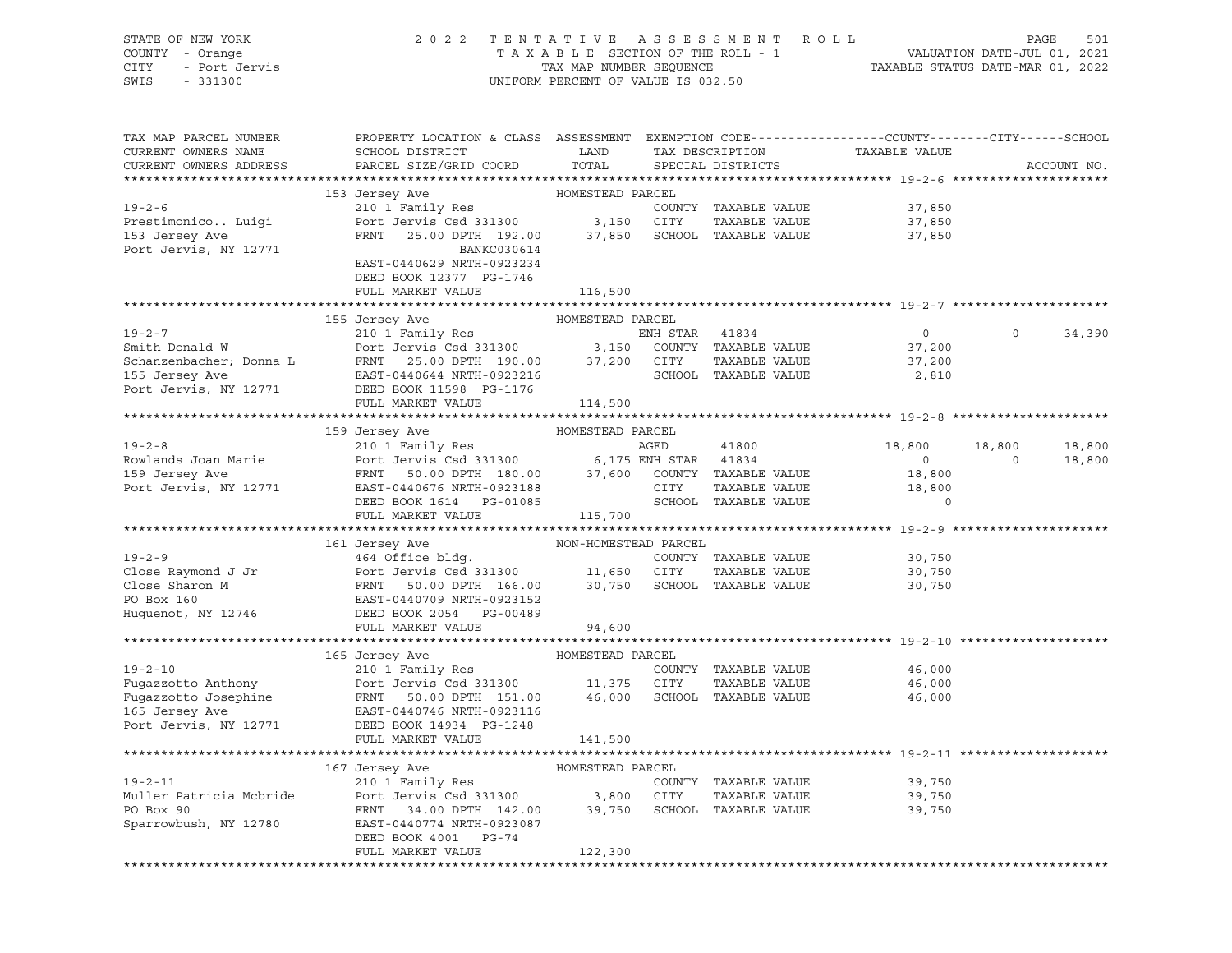## STATE OF NEW YORK 2 0 2 2 T E N T A T I V E A S S E S S M E N T R O L L PAGE 502 COUNTY - Orange T A X A B L E SECTION OF THE ROLL - 1 VALUATION DATE-JUL 01, 2021 CITY - Port Jervis TAX MAP NUMBER SEQUENCE TAXABLE STATUS DATE-MAR 01, 2022

| TAX MAP PARCEL NUMBER<br>CURRENT OWNERS NAME<br>CURRENT OWNERS ADDRESS                                                                                                                                                                   | PROPERTY LOCATION & CLASS ASSESSMENT EXEMPTION CODE---------------COUNTY-------CITY------SCHOOL<br><b>Example 12</b> LAND<br>SCHOOL DISTRICT<br>PARCEL SIZE/GRID COORD | TOTAL                | TAX DESCRIPTION<br>SPECIAL DISTRICTS | TAXABLE VALUE               | ACCOUNT NO. |
|------------------------------------------------------------------------------------------------------------------------------------------------------------------------------------------------------------------------------------------|------------------------------------------------------------------------------------------------------------------------------------------------------------------------|----------------------|--------------------------------------|-----------------------------|-------------|
|                                                                                                                                                                                                                                          |                                                                                                                                                                        |                      |                                      |                             |             |
|                                                                                                                                                                                                                                          |                                                                                                                                                                        |                      |                                      |                             |             |
| 169 Jersey Ave MON-HOMESTEAD PARCEL 19-2-12<br>484 1 use sm bld COUNTY William F. Carroll Agency Inc Port Jervis Csd 331300 6,775 CITY                                                                                                   |                                                                                                                                                                        |                      |                                      | COUNTY TAXABLE VALUE 48,800 |             |
|                                                                                                                                                                                                                                          |                                                                                                                                                                        |                      | TAXABLE VALUE                        | 48,800                      |             |
| PO Box 701                                                                                                                                                                                                                               | FRNT 33.00 DPTH 123.00 48,800 SCHOOL TAXABLE VALUE<br>EAST-0440778 NRTH-0923069 48,800 SCHOOL TAXABLE VALUE                                                            |                      |                                      | 48,800                      |             |
| Port Jervis, NY 12771                                                                                                                                                                                                                    |                                                                                                                                                                        |                      |                                      |                             |             |
|                                                                                                                                                                                                                                          | DEED BOOK 12981 PG-58                                                                                                                                                  |                      |                                      |                             |             |
|                                                                                                                                                                                                                                          | FULL MARKET VALUE                                                                                                                                                      | 150,200              |                                      |                             |             |
|                                                                                                                                                                                                                                          |                                                                                                                                                                        |                      |                                      |                             |             |
|                                                                                                                                                                                                                                          | 171 Jersey Ave                                                                                                                                                         | NON-HOMESTEAD PARCEL |                                      |                             |             |
|                                                                                                                                                                                                                                          |                                                                                                                                                                        |                      |                                      | 49,000                      |             |
|                                                                                                                                                                                                                                          |                                                                                                                                                                        |                      |                                      | 49,000                      |             |
|                                                                                                                                                                                                                                          |                                                                                                                                                                        |                      |                                      | 49,000                      |             |
|                                                                                                                                                                                                                                          |                                                                                                                                                                        |                      |                                      |                             |             |
|                                                                                                                                                                                                                                          | DEED BOOK 14880 PG-158                                                                                                                                                 |                      |                                      |                             |             |
|                                                                                                                                                                                                                                          | FULL MARKET VALUE                                                                                                                                                      | 150,800              |                                      |                             |             |
|                                                                                                                                                                                                                                          |                                                                                                                                                                        |                      |                                      |                             |             |
|                                                                                                                                                                                                                                          | 173 Jersey Ave                                                                                                                                                         | NON-HOMESTEAD PARCEL |                                      |                             |             |
|                                                                                                                                                                                                                                          |                                                                                                                                                                        |                      |                                      | 11,500                      |             |
|                                                                                                                                                                                                                                          |                                                                                                                                                                        |                      |                                      | 11,500                      |             |
|                                                                                                                                                                                                                                          |                                                                                                                                                                        |                      |                                      | 11,500                      |             |
| 19-2-14<br>19-2-14<br>COUNTY TAXABLE VALUE<br>COUNTY TAXABLE VALUE<br>246 Wilson Rd<br>Sparrowbush, NY 12780<br>247.000 EANT 2000 DPTH 82.00<br>246 Wilson Rd<br>2780<br>246 Wilson Rd<br>2780<br>28.00 EANT 2780<br>28.000 EANT-0923009 |                                                                                                                                                                        |                      |                                      |                             |             |
|                                                                                                                                                                                                                                          | DEED BOOK 14880 PG-158                                                                                                                                                 |                      |                                      |                             |             |
|                                                                                                                                                                                                                                          | FULL MARKET VALUE                                                                                                                                                      | 35,400               |                                      |                             |             |
|                                                                                                                                                                                                                                          |                                                                                                                                                                        |                      |                                      |                             |             |
|                                                                                                                                                                                                                                          | 175 Jersey Ave NON-HOMESTEAD PARCEL                                                                                                                                    |                      |                                      |                             |             |
| $19 - 2 - 15$                                                                                                                                                                                                                            | 331 Com vac w/im                                                                                                                                                       |                      | COUNTY TAXABLE VALUE                 | 8,100                       |             |
| CVH Holdings LLC                                                                                                                                                                                                                         | Port Jervis Csd 331300 6,300 CITY<br>Port Jervis Csd 331300 6,300 CITY<br>FRNT 50.00 DPTH 46.00 8,100 SCHOO                                                            |                      | TAXABLE VALUE                        | 8,100                       |             |
| 246 Wilson Rd                                                                                                                                                                                                                            |                                                                                                                                                                        |                      | 8,100 SCHOOL TAXABLE VALUE           | 8,100                       |             |
| Sparrowbush, NY 12780 EAST-0440889 NRTH-0922988                                                                                                                                                                                          |                                                                                                                                                                        |                      |                                      |                             |             |
|                                                                                                                                                                                                                                          | DEED BOOK 14880 PG-158                                                                                                                                                 |                      |                                      |                             |             |
|                                                                                                                                                                                                                                          | FULL MARKET VALUE                                                                                                                                                      | 24,900               |                                      |                             |             |
|                                                                                                                                                                                                                                          |                                                                                                                                                                        |                      |                                      |                             |             |
|                                                                                                                                                                                                                                          |                                                                                                                                                                        |                      |                                      |                             |             |
| $19 - 2 - 16.2$                                                                                                                                                                                                                          |                                                                                                                                                                        |                      |                                      | COUNTY TAXABLE VALUE 1,000  |             |
| CVH Holdings LLC                                                                                                                                                                                                                         |                                                                                                                                                                        |                      |                                      | 1,000                       |             |
| 246 Wilson Rd                                                                                                                                                                                                                            |                                                                                                                                                                        |                      |                                      | 1,000                       |             |
| Sparrowbush, NY 12780                                                                                                                                                                                                                    | EAST-0440590 NRTH-0923061                                                                                                                                              |                      |                                      |                             |             |
|                                                                                                                                                                                                                                          | DEED BOOK 14880 PG-158<br>FULL MARKET VALUE                                                                                                                            |                      |                                      |                             |             |
|                                                                                                                                                                                                                                          |                                                                                                                                                                        | 3,100                |                                      |                             |             |
|                                                                                                                                                                                                                                          | 177-183 Jersey Ave                                                                                                                                                     | NON-HOMESTEAD PARCEL |                                      |                             |             |
| $19 - 2 - 17$                                                                                                                                                                                                                            |                                                                                                                                                                        |                      | COUNTY TAXABLE VALUE                 | 215,000                     |             |
| CVH Holdings LLC                                                                                                                                                                                                                         |                                                                                                                                                                        |                      | TAXABLE VALUE                        | 215,000                     |             |
| 246 Wilson Rd                                                                                                                                                                                                                            |                                                                                                                                                                        |                      | 215,000 SCHOOL TAXABLE VALUE         | 215,000                     |             |
| Sparrowbush, NY 12780                                                                                                                                                                                                                    | 485 > 1use sm bld<br>Port Jervis Csd 331300 31,000 CITY<br>ACRES 1.70 215,000 SCHOOL<br>EAST-0440782 NRTH-0922822                                                      |                      |                                      |                             |             |
|                                                                                                                                                                                                                                          | DEED BOOK 14880 PG-158                                                                                                                                                 |                      |                                      |                             |             |
|                                                                                                                                                                                                                                          | FULL MARKET VALUE                                                                                                                                                      | 661,500              |                                      |                             |             |
|                                                                                                                                                                                                                                          |                                                                                                                                                                        |                      |                                      |                             |             |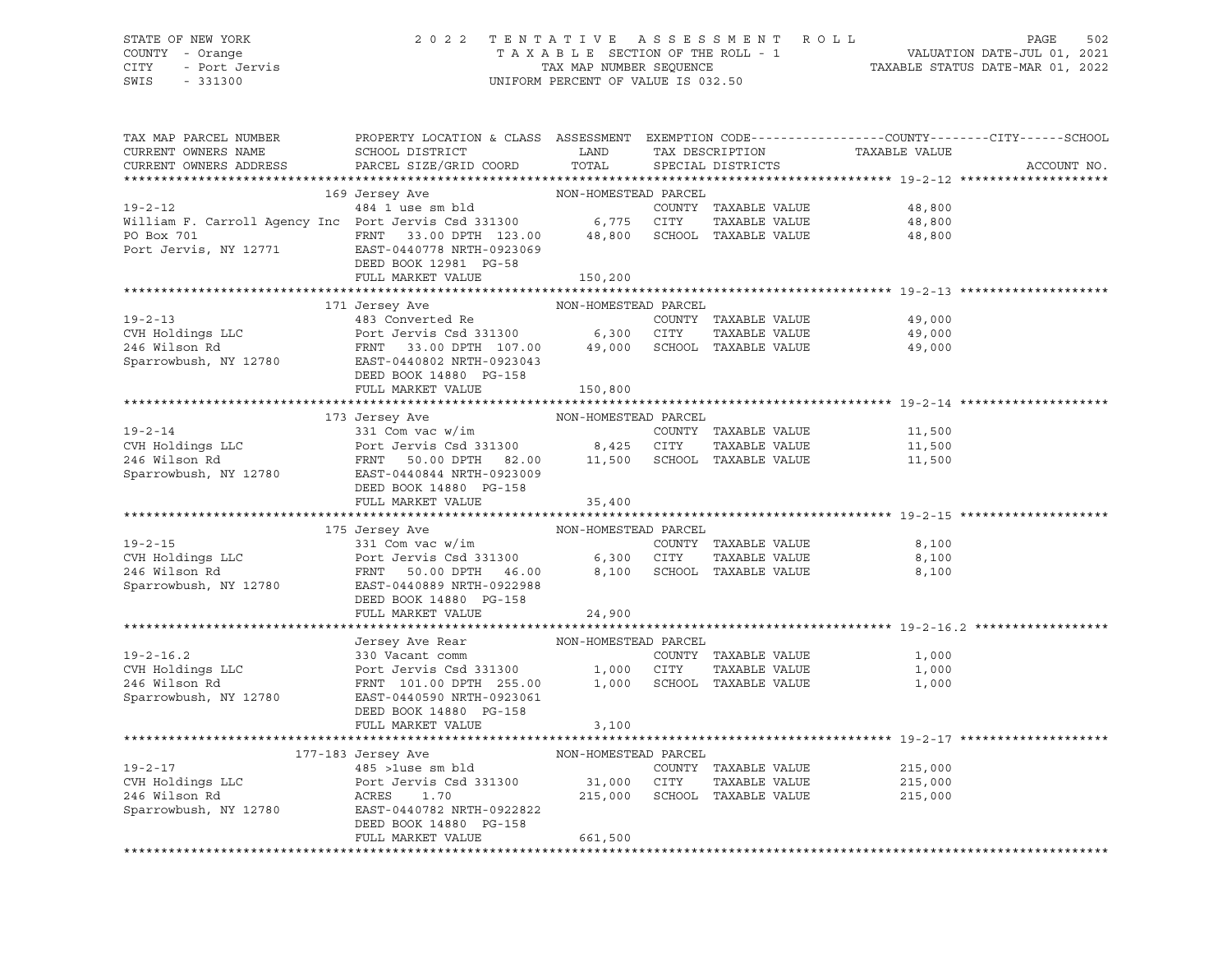## STATE OF NEW YORK 2 0 2 2 T E N T A T I V E A S S E S S M E N T R O L L PAGE 503 COUNTY - Orange T A X A B L E SECTION OF THE ROLL - 1 VALUATION DATE-JUL 01, 2021 CITY - Port Jervis TAX MAP NUMBER SEQUENCE TAXABLE STATUS DATE-MAR 01, 2022

| TAX MAP PARCEL NUMBER                                                                                                                                                                                                                                                                                                                                                                                                                                                            | PROPERTY LOCATION & CLASS ASSESSMENT EXEMPTION CODE---------------COUNTY-------CITY------SCHOOL |                  |                      |                                      |                  |             |
|----------------------------------------------------------------------------------------------------------------------------------------------------------------------------------------------------------------------------------------------------------------------------------------------------------------------------------------------------------------------------------------------------------------------------------------------------------------------------------|-------------------------------------------------------------------------------------------------|------------------|----------------------|--------------------------------------|------------------|-------------|
|                                                                                                                                                                                                                                                                                                                                                                                                                                                                                  |                                                                                                 |                  |                      | TAX DESCRIPTION TAXABLE VALUE        |                  |             |
|                                                                                                                                                                                                                                                                                                                                                                                                                                                                                  |                                                                                                 |                  |                      |                                      |                  | ACCOUNT NO. |
|                                                                                                                                                                                                                                                                                                                                                                                                                                                                                  |                                                                                                 |                  |                      |                                      |                  |             |
|                                                                                                                                                                                                                                                                                                                                                                                                                                                                                  |                                                                                                 |                  |                      |                                      |                  |             |
| $19 - 2 - 18$                                                                                                                                                                                                                                                                                                                                                                                                                                                                    |                                                                                                 |                  | COUNTY TAXABLE VALUE |                                      | 234,000          |             |
| Eton Centers Co                                                                                                                                                                                                                                                                                                                                                                                                                                                                  |                                                                                                 |                  |                      | TAXABLE VALUE 234,000                |                  |             |
|                                                                                                                                                                                                                                                                                                                                                                                                                                                                                  |                                                                                                 |                  |                      | 234,000 SCHOOL TAXABLE VALUE 234,000 |                  |             |
|                                                                                                                                                                                                                                                                                                                                                                                                                                                                                  |                                                                                                 |                  |                      |                                      |                  |             |
|                                                                                                                                                                                                                                                                                                                                                                                                                                                                                  |                                                                                                 |                  |                      |                                      |                  |             |
|                                                                                                                                                                                                                                                                                                                                                                                                                                                                                  | FULL MARKET VALUE                                                                               |                  |                      |                                      |                  |             |
|                                                                                                                                                                                                                                                                                                                                                                                                                                                                                  |                                                                                                 | 720,000          |                      |                                      |                  |             |
| $\begin{tabular}{lllllllllllll} \multicolumn{3}{c }{19-2-19} & 209 Jersey Ave & 19-2-19 & 438 Parking lot & 200NTY TAXABLE VALUE & 16,400 \\ & 438 Parking lot & 200NTY TAXABLE VALUE & 16,400 \\ & 438 Parking lot & 295.00 & 11,550 CITY TAXABLE VALUE & 16,400 \\ & 438 Parking lot & 295.00 & 16,400 SCHOOL TAXABLE VALUE & 16,400 \\ & 52 Vanderbill Ave & EAST-0441046 NRTH-0922524 & 16,400$                                                                              |                                                                                                 |                  |                      |                                      |                  |             |
|                                                                                                                                                                                                                                                                                                                                                                                                                                                                                  |                                                                                                 |                  |                      |                                      |                  |             |
|                                                                                                                                                                                                                                                                                                                                                                                                                                                                                  |                                                                                                 |                  |                      |                                      |                  |             |
|                                                                                                                                                                                                                                                                                                                                                                                                                                                                                  |                                                                                                 |                  |                      |                                      |                  |             |
|                                                                                                                                                                                                                                                                                                                                                                                                                                                                                  |                                                                                                 |                  |                      |                                      |                  |             |
|                                                                                                                                                                                                                                                                                                                                                                                                                                                                                  |                                                                                                 |                  |                      |                                      |                  |             |
|                                                                                                                                                                                                                                                                                                                                                                                                                                                                                  |                                                                                                 |                  |                      |                                      |                  |             |
|                                                                                                                                                                                                                                                                                                                                                                                                                                                                                  | FULL MARKET VALUE                                                                               | 50, 500          |                      |                                      |                  |             |
|                                                                                                                                                                                                                                                                                                                                                                                                                                                                                  |                                                                                                 |                  |                      |                                      |                  |             |
| $\begin{tabular}{lllllllllllll} \multicolumn{3}{l}{} & \multicolumn{3}{l}{} & \multicolumn{3}{l}{} & \multicolumn{3}{l}{} & \multicolumn{3}{l}{} & \multicolumn{3}{l}{} & \multicolumn{3}{l}{} & \multicolumn{3}{l}{} & \multicolumn{3}{l}{} & \multicolumn{3}{l}{} & \multicolumn{3}{l}{} & \multicolumn{3}{l}{} & \multicolumn{3}{l}{} & \multicolumn{3}{l}{} & \multicolumn{3}{l}{} & \multicolumn{3}{l}{} & \multicolumn{3}{l}{} & \multicolumn{3}{l}{} & \multicolumn{3}{l$ |                                                                                                 |                  |                      |                                      |                  |             |
|                                                                                                                                                                                                                                                                                                                                                                                                                                                                                  |                                                                                                 |                  |                      |                                      |                  |             |
|                                                                                                                                                                                                                                                                                                                                                                                                                                                                                  |                                                                                                 |                  |                      |                                      |                  |             |
|                                                                                                                                                                                                                                                                                                                                                                                                                                                                                  |                                                                                                 |                  |                      |                                      |                  |             |
|                                                                                                                                                                                                                                                                                                                                                                                                                                                                                  |                                                                                                 |                  |                      |                                      |                  |             |
|                                                                                                                                                                                                                                                                                                                                                                                                                                                                                  |                                                                                                 |                  |                      |                                      |                  |             |
|                                                                                                                                                                                                                                                                                                                                                                                                                                                                                  |                                                                                                 |                  |                      |                                      |                  |             |
|                                                                                                                                                                                                                                                                                                                                                                                                                                                                                  |                                                                                                 |                  |                      |                                      |                  |             |
|                                                                                                                                                                                                                                                                                                                                                                                                                                                                                  |                                                                                                 |                  |                      |                                      |                  |             |
|                                                                                                                                                                                                                                                                                                                                                                                                                                                                                  |                                                                                                 |                  |                      | COUNTY TAXABLE VALUE 11,700          |                  |             |
|                                                                                                                                                                                                                                                                                                                                                                                                                                                                                  |                                                                                                 |                  |                      | TAXABLE VALUE                        |                  |             |
|                                                                                                                                                                                                                                                                                                                                                                                                                                                                                  |                                                                                                 |                  |                      |                                      | 11,700<br>11,700 |             |
|                                                                                                                                                                                                                                                                                                                                                                                                                                                                                  |                                                                                                 |                  |                      |                                      |                  |             |
|                                                                                                                                                                                                                                                                                                                                                                                                                                                                                  |                                                                                                 |                  |                      |                                      |                  |             |
| Port Jervis, NY 12771 DEED BOOK 14000 PG-1986                                                                                                                                                                                                                                                                                                                                                                                                                                    | FULL MARKET VALUE                                                                               | 36,000           |                      |                                      |                  |             |
|                                                                                                                                                                                                                                                                                                                                                                                                                                                                                  |                                                                                                 |                  |                      |                                      |                  |             |
|                                                                                                                                                                                                                                                                                                                                                                                                                                                                                  |                                                                                                 | HOMESTEAD PARCEL |                      |                                      |                  |             |
| $19 - 3 - 1$                                                                                                                                                                                                                                                                                                                                                                                                                                                                     | 2 Wagner Pl                          HOMESTEAD<br>210 1 Family Res                              |                  |                      | COUNTY TAXABLE VALUE 45,400          |                  |             |
|                                                                                                                                                                                                                                                                                                                                                                                                                                                                                  |                                                                                                 |                  |                      |                                      |                  |             |
|                                                                                                                                                                                                                                                                                                                                                                                                                                                                                  |                                                                                                 |                  |                      | TAXABLE VALUE 45,400                 |                  |             |
|                                                                                                                                                                                                                                                                                                                                                                                                                                                                                  |                                                                                                 |                  |                      |                                      | 45,400           |             |
| Port Jervis, NY 12771                                                                                                                                                                                                                                                                                                                                                                                                                                                            | BANKC030217                                                                                     |                  |                      |                                      |                  |             |
|                                                                                                                                                                                                                                                                                                                                                                                                                                                                                  | EAST-0441221 NRTH-0922482                                                                       |                  |                      |                                      |                  |             |
|                                                                                                                                                                                                                                                                                                                                                                                                                                                                                  | DEED BOOK 14463 PG-1309                                                                         |                  |                      |                                      |                  |             |
|                                                                                                                                                                                                                                                                                                                                                                                                                                                                                  | FULL MARKET VALUE                                                                               | 139,700          |                      |                                      |                  |             |
|                                                                                                                                                                                                                                                                                                                                                                                                                                                                                  |                                                                                                 |                  |                      |                                      |                  |             |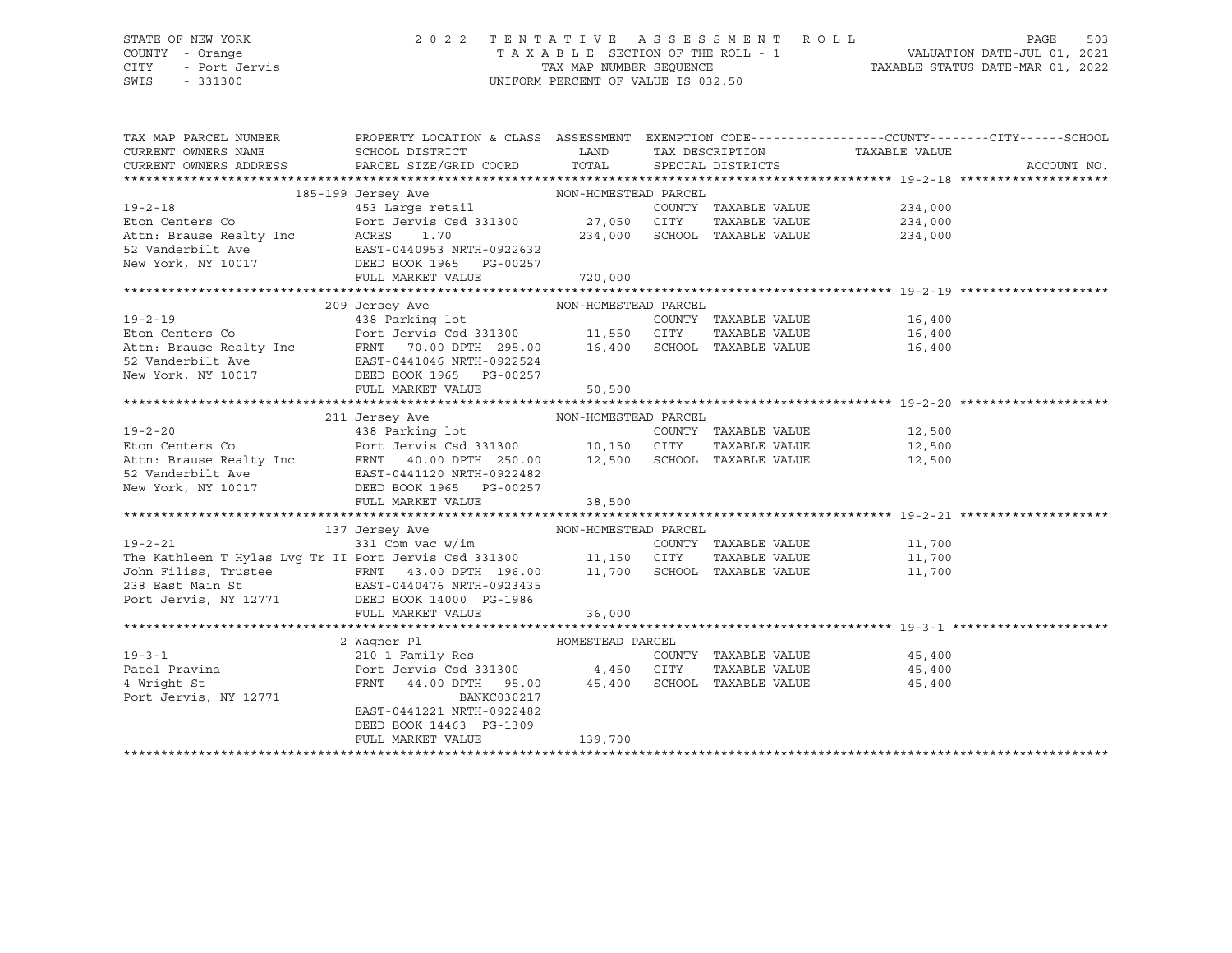#### STATE OF NEW YORK 2 0 2 2 T E N T A T I V E A S S E S S M E N T R O L L PAGE 504 COUNTY - Orange T A X A B L E SECTION OF THE ROLL - 1 VALUATION DATE-JUL 01, 2021 CITY - Port Jervis TAX MAP NUMBER SEQUENCE TAXABLE STATUS DATE-MAR 01, 2022

| TAX MAP PARCEL NUMBER<br>CURRENT OWNERS NAME         | SCHOOL DISTRICT                                                                                      | LAND                       | PROPERTY LOCATION & CLASS ASSESSMENT EXEMPTION CODE----------------COUNTY-------CITY------SCHOOL<br>TAX DESCRIPTION TAXABLE VALUE |                             |          |             |         |  |
|------------------------------------------------------|------------------------------------------------------------------------------------------------------|----------------------------|-----------------------------------------------------------------------------------------------------------------------------------|-----------------------------|----------|-------------|---------|--|
| CURRENT OWNERS ADDRESS                               | PARCEL SIZE/GRID COORD                                                                               | TOTAL<br>SPECIAL DISTRICTS |                                                                                                                                   |                             |          | ACCOUNT NO. |         |  |
|                                                      |                                                                                                      |                            |                                                                                                                                   |                             |          |             |         |  |
|                                                      | 221 Jersey Ave<br>HOMESTEAD PARCEL                                                                   |                            |                                                                                                                                   |                             |          |             |         |  |
| $19 - 3 - 2.2$                                       | 210 1 Family Res                                                                                     |                            | BAS STAR 41854                                                                                                                    |                             | $\Omega$ | $\Omega$    | 13,770  |  |
| Sumnick Stephen M<br>221 Jersev Ave                  | Port Jervis Csd 331300 12,975 421f Res I 44213<br>FRNT 99.00 DPTH 314.00 49,225 COUNTY TAXABLE VALUE |                            |                                                                                                                                   |                             | $\circ$  | $\Omega$    | $\circ$ |  |
| 221 Jersey Ave                                       |                                                                                                      |                            |                                                                                                                                   |                             | 49,225   |             |         |  |
| Port Jervis, NY 12771                                | EAST-0441199 NRTH-0922319                                                                            |                            | CITY                                                                                                                              | TAXABLE VALUE               | 49,225   |             |         |  |
|                                                      | DEED BOOK 14709 PG-192                                                                               |                            |                                                                                                                                   | SCHOOL TAXABLE VALUE        | 35,455   |             |         |  |
|                                                      | FULL MARKET VALUE                                                                                    | 151,500                    |                                                                                                                                   |                             |          |             |         |  |
| HOMESTEAD PARCEL                                     |                                                                                                      |                            |                                                                                                                                   |                             |          |             |         |  |
| $19 - 3 - 4$                                         | 225 Jersey Ave                                                                                       |                            |                                                                                                                                   |                             |          |             |         |  |
|                                                      | 220 2 Family Res<br>220 2 Family Res COUNT<br>Port Jervis Csd 331300 6,425 CITY                      |                            |                                                                                                                                   | COUNTY TAXABLE VALUE        | 52,000   |             |         |  |
|                                                      | FRNT 49.00 DPTH 320.00 52,000 SCHOOL TAXABLE VALUE                                                   |                            |                                                                                                                                   | TAXABLE VALUE               | 52,000   |             |         |  |
| Olamiju Olusegun<br>Olamiju Dionne<br>9 Princeton Dr | BANKC190294                                                                                          |                            |                                                                                                                                   |                             | 52,000   |             |         |  |
| Highland Mills, NY 10930                             | EAST-0441233 NRTH-0922258                                                                            |                            |                                                                                                                                   |                             |          |             |         |  |
|                                                      | DEED BOOK 15036 PG-303                                                                               |                            |                                                                                                                                   |                             |          |             |         |  |
|                                                      | FULL MARKET VALUE                                                                                    | 160,000                    |                                                                                                                                   |                             |          |             |         |  |
|                                                      |                                                                                                      |                            |                                                                                                                                   |                             |          |             |         |  |
| NON-HOMESTEAD PARCEL<br>227 Jersey Ave               |                                                                                                      |                            |                                                                                                                                   |                             |          |             |         |  |
| $19 - 3 - 5$                                         | 312 Vac w/imprv                                                                                      |                            |                                                                                                                                   | COUNTY TAXABLE VALUE        | 6,950    |             |         |  |
|                                                      | Port Jervis Csd 331300 4,800 CITY                                                                    |                            |                                                                                                                                   | TAXABLE VALUE               | 6,950    |             |         |  |
| Olamiju Olusegun<br>Olamiju Dionne                   | FRNT 49.00 DPTH 323.00                                                                               |                            |                                                                                                                                   | 6,950 SCHOOL TAXABLE VALUE  | 6,950    |             |         |  |
| 9 Princeton Dr                                       | BANKC190294                                                                                          |                            |                                                                                                                                   |                             |          |             |         |  |
| Highland Mills, NY 10930                             | EAST-0441253 NRTH-0922207                                                                            |                            |                                                                                                                                   |                             |          |             |         |  |
|                                                      | DEED BOOK 15036 PG-303                                                                               |                            |                                                                                                                                   |                             |          |             |         |  |
|                                                      | FULL MARKET VALUE                                                                                    | 21,400                     |                                                                                                                                   |                             |          |             |         |  |
|                                                      |                                                                                                      |                            |                                                                                                                                   |                             |          |             |         |  |
|                                                      | 229 Jersey Ave<br>HOMESTEAD PARCEL                                                                   |                            |                                                                                                                                   |                             |          |             |         |  |
| $19 - 3 - 6.2$                                       | 220 2 Family Res                                                                                     |                            |                                                                                                                                   | COUNTY TAXABLE VALUE        | 50,000   |             |         |  |
| Nquyen Thien                                         |                                                                                                      |                            |                                                                                                                                   |                             | 50,000   |             |         |  |
| 102 West Meadow Wind                                 | Port Jervis Csd 331300 5,125 CITY TAXABLE VALUE FRNT 50.00 DPTH 115.00 50,000 SCHOOL TAXABLE VALUE   |                            |                                                                                                                                   |                             | 50,000   |             |         |  |
| Newburgh, NY 12550                                   | <b>BANKC120338</b>                                                                                   |                            |                                                                                                                                   |                             |          |             |         |  |
|                                                      | EAST-0441366 NRTH-0922222                                                                            |                            |                                                                                                                                   |                             |          |             |         |  |
|                                                      | DEED BOOK 15004 PG-1425                                                                              |                            |                                                                                                                                   |                             |          |             |         |  |
|                                                      | FULL MARKET VALUE                                                                                    | 153,800                    |                                                                                                                                   |                             |          |             |         |  |
|                                                      |                                                                                                      |                            |                                                                                                                                   |                             |          |             |         |  |
|                                                      | 231 Jersey Ave<br>NON-HOMESTEAD PARCEL<br>$-2$ ave<br>433 Auto body<br>Port <sup>-</sup>             |                            |                                                                                                                                   |                             |          |             |         |  |
| $19 - 3 - 7$                                         |                                                                                                      |                            |                                                                                                                                   | COUNTY TAXABLE VALUE        | 40,550   |             |         |  |
| Dobbs Inc                                            | Port Jervis Csd 331300 12,775 CITY                                                                   |                            |                                                                                                                                   | TAXABLE VALUE               | 40,550   |             |         |  |
| 1 Kingston Ave                                       | FRNT 50.00 DPTH 318.00                                                                               |                            |                                                                                                                                   | 40,550 SCHOOL TAXABLE VALUE | 40,550   |             |         |  |
| Port Jervis, NY 12771                                | EAST-0441329 NRTH-0922131                                                                            |                            |                                                                                                                                   |                             |          |             |         |  |
|                                                      | DEED BOOK 12425 PG-1664                                                                              |                            |                                                                                                                                   |                             |          |             |         |  |
|                                                      | FULL MARKET VALUE                                                                                    | 124,800                    |                                                                                                                                   |                             |          |             |         |  |
|                                                      |                                                                                                      |                            |                                                                                                                                   |                             |          |             |         |  |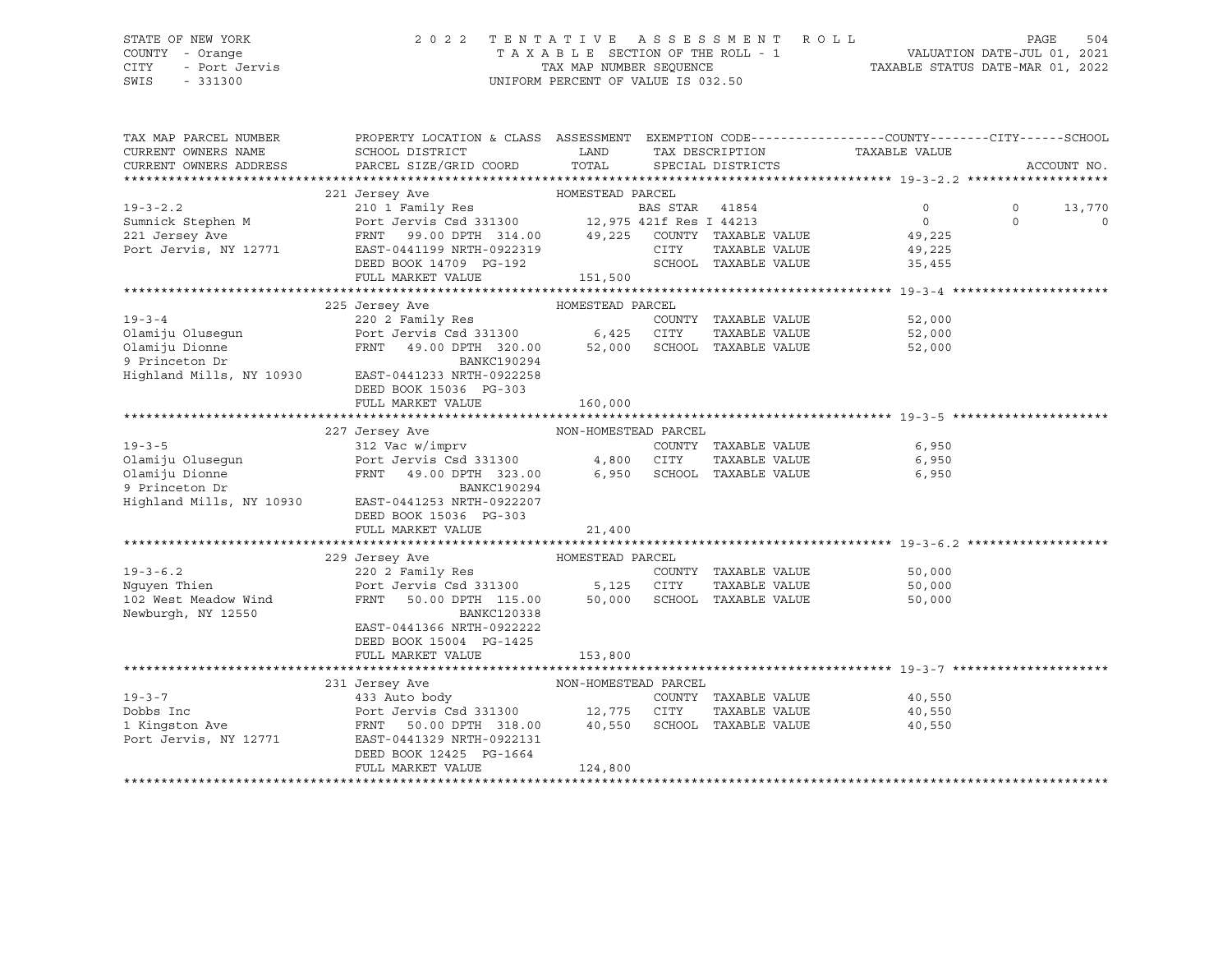| STATE OF NEW YORK<br>OF NEW YORK<br>Y - Orange<br>- Port Jervis<br>201300<br>COUNTY - Orange<br>CITY<br>SWIS                                                                                                                                                                                                                                                                                                                                                                                                     |                                                                                                                                                                                                   | UNIFORM PERCENT OF VALUE IS 032.50 |             |                      | 2022 TENTATIVE ASSESSMENT ROLL PAGE 505<br>TAXABLE SECTION OF THE ROLL - 1<br>TAXABLE SECTION OF THE ROLL - 1<br>TAXABLE STATUS DATE-MAR 01, 2022 |             |
|------------------------------------------------------------------------------------------------------------------------------------------------------------------------------------------------------------------------------------------------------------------------------------------------------------------------------------------------------------------------------------------------------------------------------------------------------------------------------------------------------------------|---------------------------------------------------------------------------------------------------------------------------------------------------------------------------------------------------|------------------------------------|-------------|----------------------|---------------------------------------------------------------------------------------------------------------------------------------------------|-------------|
|                                                                                                                                                                                                                                                                                                                                                                                                                                                                                                                  |                                                                                                                                                                                                   |                                    |             |                      |                                                                                                                                                   |             |
| TAX MAP PARCEL NUMBER PROPERTY LOCATION & CLASS ASSESSMENT EXEMPTION CODE---------------COUNTY-------CITY------SCHOOL                                                                                                                                                                                                                                                                                                                                                                                            |                                                                                                                                                                                                   |                                    |             |                      |                                                                                                                                                   |             |
|                                                                                                                                                                                                                                                                                                                                                                                                                                                                                                                  |                                                                                                                                                                                                   |                                    |             |                      |                                                                                                                                                   |             |
| $\begin{tabular}{lllllllll} \multicolumn{3}{l}{{\small\textbf{C}}{\small\textbf{C}}{\small\textbf{C}}{\small\textbf{C}}{\small\textbf{C}}{\small\textbf{C}}{\small\textbf{C}}{\small\textbf{C}}{\small\textbf{C}}{\small\textbf{C}}{\small\textbf{C}}{\small\textbf{C}}{\small\textbf{C}}{\small\textbf{C}}{\small\textbf{C}}{\small\textbf{C}}{\small\textbf{C}}{\small\textbf{C}}{\small\textbf{C}}{\small\textbf{C}}{\small\textbf{C}}{\small\textbf{C}}{\small\textbf{C}}{\small\textbf{C}}{\small\textbf{C$ |                                                                                                                                                                                                   |                                    |             |                      |                                                                                                                                                   | ACCOUNT NO. |
|                                                                                                                                                                                                                                                                                                                                                                                                                                                                                                                  |                                                                                                                                                                                                   |                                    |             |                      |                                                                                                                                                   |             |
| $19 - 3 - 8.1$                                                                                                                                                                                                                                                                                                                                                                                                                                                                                                   |                                                                                                                                                                                                   |                                    |             |                      | COUNTY TAXABLE VALUE 319,850                                                                                                                      |             |
|                                                                                                                                                                                                                                                                                                                                                                                                                                                                                                                  |                                                                                                                                                                                                   |                                    |             |                      |                                                                                                                                                   |             |
| 1.0.1 Tubes Inc and the Marine Sead 331300 56,050 CITY TAXABLE VALUE 11,000 319,850<br>Hudson United Bank FRNT 160.00 DPTH 182.00 319,850 SCHOOL TAXABLE VALUE 319,850<br>C/o TD Bank EAST-0441355 NRTH-0922084                                                                                                                                                                                                                                                                                                  |                                                                                                                                                                                                   |                                    |             |                      |                                                                                                                                                   |             |
|                                                                                                                                                                                                                                                                                                                                                                                                                                                                                                                  |                                                                                                                                                                                                   |                                    |             |                      |                                                                                                                                                   |             |
| Attn: Lease and Tax Admin Dept DEED BOOK 3954 PG-207                                                                                                                                                                                                                                                                                                                                                                                                                                                             |                                                                                                                                                                                                   |                                    |             |                      |                                                                                                                                                   |             |
| 380 Wellington St Tower B Fl 1 FULL MARKET VALUE 984,200                                                                                                                                                                                                                                                                                                                                                                                                                                                         |                                                                                                                                                                                                   |                                    |             |                      |                                                                                                                                                   |             |
| London, Ontario CanaN6A4S4                                                                                                                                                                                                                                                                                                                                                                                                                                                                                       |                                                                                                                                                                                                   |                                    |             |                      |                                                                                                                                                   |             |
|                                                                                                                                                                                                                                                                                                                                                                                                                                                                                                                  |                                                                                                                                                                                                   |                                    |             |                      |                                                                                                                                                   |             |
|                                                                                                                                                                                                                                                                                                                                                                                                                                                                                                                  | 207-209 East Main St Manuel HOMESTEAD PARCEL                                                                                                                                                      |                                    |             |                      |                                                                                                                                                   |             |
| 19-3-11<br>210 1 Family Res<br>Terrasi Anthony P Port Jervis Csd 331300<br>Terrasi Liza M FRNT 100.00 DPTH 216.00<br>207-209 East Main St EAST-0441377 NRTH-0921934<br>Port Jervis, NY 12771 DEED MATHEMARY WARE SON TAXABLE VALUE<br>207-                                                                                                                                                                                                                                                                       |                                                                                                                                                                                                   |                                    |             |                      |                                                                                                                                                   |             |
|                                                                                                                                                                                                                                                                                                                                                                                                                                                                                                                  |                                                                                                                                                                                                   |                                    |             |                      |                                                                                                                                                   |             |
|                                                                                                                                                                                                                                                                                                                                                                                                                                                                                                                  |                                                                                                                                                                                                   |                                    |             |                      |                                                                                                                                                   |             |
|                                                                                                                                                                                                                                                                                                                                                                                                                                                                                                                  |                                                                                                                                                                                                   |                                    |             |                      |                                                                                                                                                   |             |
|                                                                                                                                                                                                                                                                                                                                                                                                                                                                                                                  |                                                                                                                                                                                                   |                                    |             |                      |                                                                                                                                                   |             |
|                                                                                                                                                                                                                                                                                                                                                                                                                                                                                                                  | FULL MARKET VALUE                                                                                                                                                                                 | 138,600                            |             |                      |                                                                                                                                                   |             |
|                                                                                                                                                                                                                                                                                                                                                                                                                                                                                                                  | 211 East Main St Manager HOMESTEAD PARCEL                                                                                                                                                         |                                    |             |                      |                                                                                                                                                   |             |
|                                                                                                                                                                                                                                                                                                                                                                                                                                                                                                                  |                                                                                                                                                                                                   |                                    |             |                      |                                                                                                                                                   |             |
|                                                                                                                                                                                                                                                                                                                                                                                                                                                                                                                  |                                                                                                                                                                                                   |                                    |             |                      |                                                                                                                                                   |             |
|                                                                                                                                                                                                                                                                                                                                                                                                                                                                                                                  |                                                                                                                                                                                                   |                                    |             |                      |                                                                                                                                                   |             |
|                                                                                                                                                                                                                                                                                                                                                                                                                                                                                                                  |                                                                                                                                                                                                   |                                    |             |                      |                                                                                                                                                   |             |
| 19-3-12<br>COUNTY TAXABLE VALUE<br>Guity Wesleen Port Jervis Csd 331300 5,100 CITY TAXABLE VALUE<br>Guity Veronica FRNT 41.00 DPTH 183.00 48,000 SCHOOL TAXABLE VALUE 48,000<br>211 East Main St BANKC030217<br>Port Jervis, NY 12771 EA                                                                                                                                                                                                                                                                         |                                                                                                                                                                                                   |                                    |             |                      |                                                                                                                                                   |             |
|                                                                                                                                                                                                                                                                                                                                                                                                                                                                                                                  | DEED BOOK 14944 PG-639                                                                                                                                                                            |                                    |             |                      |                                                                                                                                                   |             |
|                                                                                                                                                                                                                                                                                                                                                                                                                                                                                                                  | FULL MARKET VALUE                                                                                                                                                                                 | 147,700                            |             |                      |                                                                                                                                                   |             |
|                                                                                                                                                                                                                                                                                                                                                                                                                                                                                                                  |                                                                                                                                                                                                   |                                    |             |                      |                                                                                                                                                   |             |
|                                                                                                                                                                                                                                                                                                                                                                                                                                                                                                                  |                                                                                                                                                                                                   |                                    |             |                      |                                                                                                                                                   |             |
|                                                                                                                                                                                                                                                                                                                                                                                                                                                                                                                  |                                                                                                                                                                                                   |                                    |             |                      | 45,500                                                                                                                                            |             |
|                                                                                                                                                                                                                                                                                                                                                                                                                                                                                                                  |                                                                                                                                                                                                   |                                    |             |                      | TAXABLE VALUE 45,500                                                                                                                              |             |
|                                                                                                                                                                                                                                                                                                                                                                                                                                                                                                                  |                                                                                                                                                                                                   |                                    |             |                      | 45,500                                                                                                                                            |             |
| 213 East Main St MON-HOMESTEAD PARCEL<br>433 Auto body<br>Eendershot Marilyn I Port Jervis Csd 331300 10,700 CITY TAXABLE VALUE<br>Hendershot Mark K FRNT 70.00 DPTH 121.00 45,500 SCHOOL TAXABLE VALUE<br>213 East Main St EAST-04413                                                                                                                                                                                                                                                                           |                                                                                                                                                                                                   |                                    |             |                      |                                                                                                                                                   |             |
|                                                                                                                                                                                                                                                                                                                                                                                                                                                                                                                  | FULL MARKET VALUE                                                                                                                                                                                 | 140,000                            |             |                      |                                                                                                                                                   |             |
|                                                                                                                                                                                                                                                                                                                                                                                                                                                                                                                  |                                                                                                                                                                                                   |                                    |             |                      |                                                                                                                                                   |             |
|                                                                                                                                                                                                                                                                                                                                                                                                                                                                                                                  |                                                                                                                                                                                                   |                                    |             |                      |                                                                                                                                                   |             |
| $19 - 3 - 14$                                                                                                                                                                                                                                                                                                                                                                                                                                                                                                    |                                                                                                                                                                                                   |                                    |             |                      | 31,350                                                                                                                                            |             |
| Rattiner Victoria L                                                                                                                                                                                                                                                                                                                                                                                                                                                                                              |                                                                                                                                                                                                   |                                    |             | TAXABLE VALUE        | 31,350                                                                                                                                            |             |
| 705 Eagles Ridge Rd                                                                                                                                                                                                                                                                                                                                                                                                                                                                                              |                                                                                                                                                                                                   |                                    |             |                      | 31,350                                                                                                                                            |             |
| Brewster, NY 10509                                                                                                                                                                                                                                                                                                                                                                                                                                                                                               | 217 East Main St<br>210 1 Family Res<br>Port Jervis Csd 331300 COMYY TAXABLE VALUE<br>FRNT 30.00 DPTH 90.00 31,350 SCHOOL TAXABLE VALUE<br>EAST-0441372 NRTH-0921747<br>EAST-0441372 NRTH-0921747 |                                    |             |                      |                                                                                                                                                   |             |
|                                                                                                                                                                                                                                                                                                                                                                                                                                                                                                                  | DEED BOOK 13778 PG-1816                                                                                                                                                                           |                                    |             |                      |                                                                                                                                                   |             |
|                                                                                                                                                                                                                                                                                                                                                                                                                                                                                                                  | FULL MARKET VALUE                                                                                                                                                                                 | 96,500                             |             |                      |                                                                                                                                                   |             |
|                                                                                                                                                                                                                                                                                                                                                                                                                                                                                                                  |                                                                                                                                                                                                   |                                    |             |                      |                                                                                                                                                   |             |
|                                                                                                                                                                                                                                                                                                                                                                                                                                                                                                                  | 12 Waqner Pl                                                                                                                                                                                      | HOMESTEAD PARCEL                   |             |                      |                                                                                                                                                   |             |
| $19 - 3 - 16$                                                                                                                                                                                                                                                                                                                                                                                                                                                                                                    | 210 1 Family Res                                                                                                                                                                                  |                                    |             | COUNTY TAXABLE VALUE | 36,000                                                                                                                                            |             |
| Castaldo Kathryn                                                                                                                                                                                                                                                                                                                                                                                                                                                                                                 | Port Jervis Csd 331300                                                                                                                                                                            | 4,975                              | <b>CITY</b> | TAXABLE VALUE        | 36,000                                                                                                                                            |             |
| 12 Waqner Pl                                                                                                                                                                                                                                                                                                                                                                                                                                                                                                     | 55.00 DPTH<br>88.00<br>FRNT                                                                                                                                                                       | 36,000                             |             | SCHOOL TAXABLE VALUE | 36,000                                                                                                                                            |             |
| Port Jervis, NY 12771                                                                                                                                                                                                                                                                                                                                                                                                                                                                                            | EAST-0441080 NRTH-0922345<br>DEED BOOK 14479 PG-1386                                                                                                                                              |                                    |             |                      |                                                                                                                                                   |             |
|                                                                                                                                                                                                                                                                                                                                                                                                                                                                                                                  | FULL MARKET VALUE                                                                                                                                                                                 | 110,800                            |             |                      |                                                                                                                                                   |             |
|                                                                                                                                                                                                                                                                                                                                                                                                                                                                                                                  |                                                                                                                                                                                                   |                                    |             |                      |                                                                                                                                                   |             |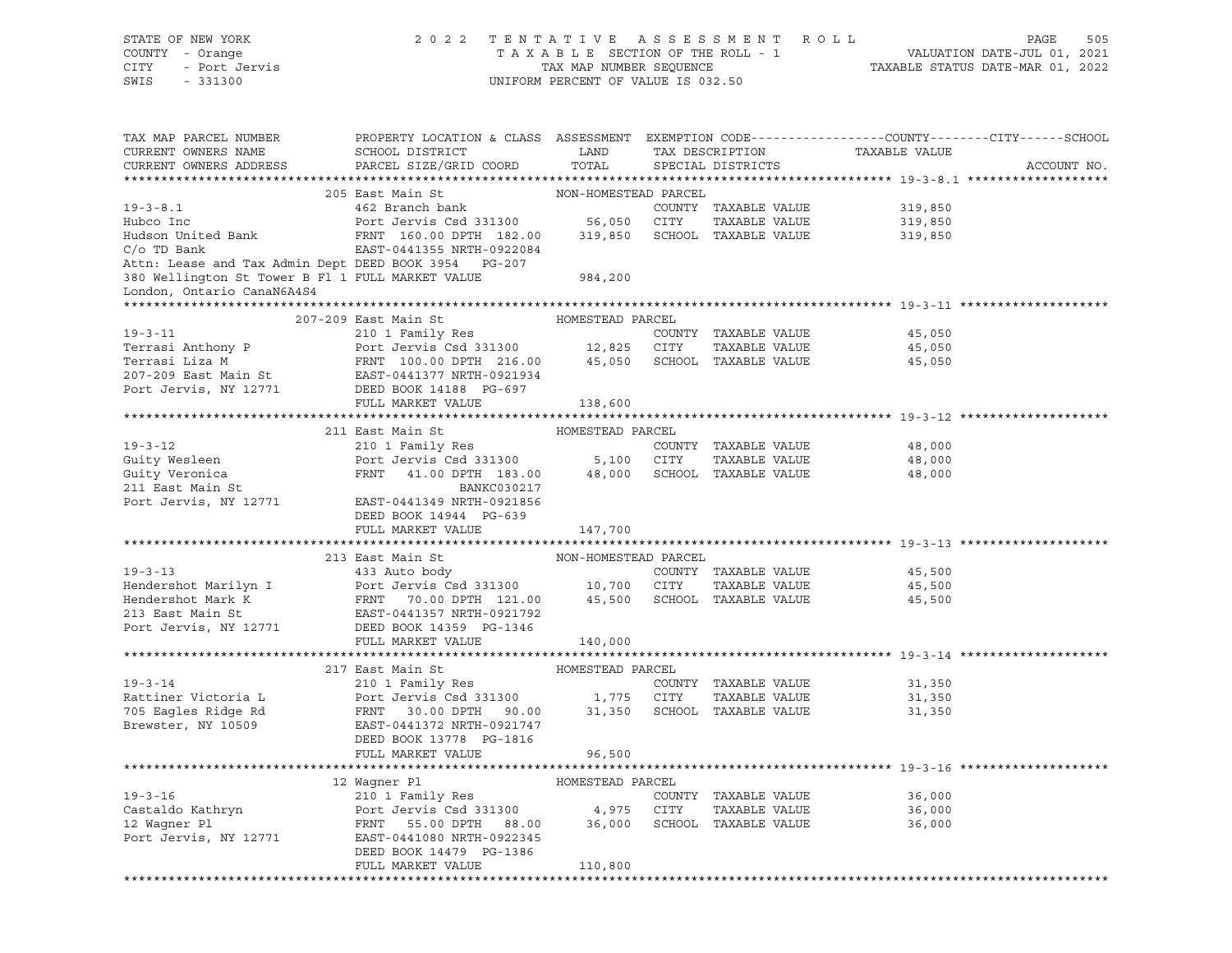## STATE OF NEW YORK 2 0 2 2 T E N T A T I V E A S S E S S M E N T R O L L PAGE 506 COUNTY - Orange T A X A B L E SECTION OF THE ROLL - 1 VALUATION DATE-JUL 01, 2021 CITY - Port Jervis TAX MAP NUMBER SEQUENCE TAXABLE STATUS DATE-MAR 01, 2022

| TAX MAP PARCEL NUMBER<br>CURRENT OWNERS NAME<br>CURRENT OWNERS ADDRESS | PROPERTY LOCATION & CLASS ASSESSMENT EXEMPTION CODE----------------COUNTY-------CITY------SCHOOL<br>SCHOOL DISTRICT<br>PARCEL SIZE/GRID COORD TOTAL SPECIAL DISTRICTS                                                                                                                    |         |  |                      | LAND TAX DESCRIPTION TAXABLE VALUE COORD TOTAL SPECIAL DISTRICTS                                                                                                                                                                                                                                                                                                                                                                                                                                |                   | ACCOUNT NO. |
|------------------------------------------------------------------------|------------------------------------------------------------------------------------------------------------------------------------------------------------------------------------------------------------------------------------------------------------------------------------------|---------|--|----------------------|-------------------------------------------------------------------------------------------------------------------------------------------------------------------------------------------------------------------------------------------------------------------------------------------------------------------------------------------------------------------------------------------------------------------------------------------------------------------------------------------------|-------------------|-------------|
|                                                                        |                                                                                                                                                                                                                                                                                          |         |  |                      |                                                                                                                                                                                                                                                                                                                                                                                                                                                                                                 |                   |             |
|                                                                        |                                                                                                                                                                                                                                                                                          |         |  |                      |                                                                                                                                                                                                                                                                                                                                                                                                                                                                                                 |                   |             |
|                                                                        |                                                                                                                                                                                                                                                                                          |         |  |                      |                                                                                                                                                                                                                                                                                                                                                                                                                                                                                                 |                   |             |
|                                                                        |                                                                                                                                                                                                                                                                                          |         |  |                      |                                                                                                                                                                                                                                                                                                                                                                                                                                                                                                 |                   |             |
|                                                                        |                                                                                                                                                                                                                                                                                          |         |  |                      |                                                                                                                                                                                                                                                                                                                                                                                                                                                                                                 |                   |             |
|                                                                        |                                                                                                                                                                                                                                                                                          |         |  |                      |                                                                                                                                                                                                                                                                                                                                                                                                                                                                                                 |                   |             |
|                                                                        | 19-3-17<br>19-3-17<br>210 1 Family Res<br>Cangialosi Angela<br>Port Jervis Csd 331300<br>Port Jervis Csd 331300<br>210 1 Family Res<br>210 1 Family Res<br>210 1 Family Res<br>210 1 Family Res<br>210 21 Family Res<br>210 21 Family Res<br>210 21 Fa                                   |         |  |                      |                                                                                                                                                                                                                                                                                                                                                                                                                                                                                                 |                   |             |
|                                                                        | DEED BOOK 12918 PG-196                                                                                                                                                                                                                                                                   |         |  |                      |                                                                                                                                                                                                                                                                                                                                                                                                                                                                                                 |                   |             |
|                                                                        | FULL MARKET VALUE 135,400                                                                                                                                                                                                                                                                |         |  |                      |                                                                                                                                                                                                                                                                                                                                                                                                                                                                                                 |                   |             |
|                                                                        |                                                                                                                                                                                                                                                                                          |         |  |                      |                                                                                                                                                                                                                                                                                                                                                                                                                                                                                                 |                   |             |
|                                                                        | 8 Waqner Pl<br>HOMESTEAD PARCEL                                                                                                                                                                                                                                                          |         |  |                      |                                                                                                                                                                                                                                                                                                                                                                                                                                                                                                 |                   |             |
|                                                                        |                                                                                                                                                                                                                                                                                          |         |  |                      |                                                                                                                                                                                                                                                                                                                                                                                                                                                                                                 |                   | 4,522       |
|                                                                        |                                                                                                                                                                                                                                                                                          |         |  |                      |                                                                                                                                                                                                                                                                                                                                                                                                                                                                                                 |                   | $\sim$ 0    |
|                                                                        | 19-3-18<br>Fisher Adelia<br>Fisher Adelia<br>ETAL<br>ETAL<br>ETAL<br>ETAL<br>ETAL<br>ETAL<br>ETAL<br>ETAL<br>ETAL<br>ETAL<br>ETAL<br>ETAL<br>ETAL<br>ETAL<br>ETAL<br>ETAL<br>ETAL<br>ETAL<br>ETAL<br>ETAL<br>ETAL<br>ETAL<br>ETAL<br>ETAL<br>ETAL<br>ETAST-0441157 NRTH-0922396<br>ETAST |         |  |                      |                                                                                                                                                                                                                                                                                                                                                                                                                                                                                                 |                   | 18,489      |
|                                                                        |                                                                                                                                                                                                                                                                                          |         |  |                      |                                                                                                                                                                                                                                                                                                                                                                                                                                                                                                 |                   | 18,489      |
|                                                                        |                                                                                                                                                                                                                                                                                          |         |  |                      |                                                                                                                                                                                                                                                                                                                                                                                                                                                                                                 |                   |             |
|                                                                        |                                                                                                                                                                                                                                                                                          |         |  |                      |                                                                                                                                                                                                                                                                                                                                                                                                                                                                                                 |                   |             |
|                                                                        |                                                                                                                                                                                                                                                                                          |         |  |                      | $\begin{tabular}{lllllllll} \multicolumn{2}{c}{\text{CTTY}} & \multicolumn{2}{c}{\text{TAXABLE VALUE}} & \multicolumn{2}{c}{\text{YALUE}} & \multicolumn{2}{c}{\text{31,431}} \\ \multicolumn{2}{c}{\text{SCHOOL}} & \multicolumn{2}{c}{\text{TAXABLE VALUE}} & \multicolumn{2}{c}{\text{0}} \\ \multicolumn{2}{c}{\text{SCHOOL}} & \multicolumn{2}{c}{\text{TAXABLE VALUE}} & \multicolumn{2}{c}{\text{0}} \\ \multicolumn{2}{c}{\text{0}} & \multicolumn{2}{c}{\text{0}} & \multicolumn{2}{c$ |                   |             |
|                                                                        |                                                                                                                                                                                                                                                                                          |         |  |                      |                                                                                                                                                                                                                                                                                                                                                                                                                                                                                                 |                   |             |
|                                                                        |                                                                                                                                                                                                                                                                                          |         |  |                      |                                                                                                                                                                                                                                                                                                                                                                                                                                                                                                 |                   |             |
|                                                                        |                                                                                                                                                                                                                                                                                          |         |  |                      |                                                                                                                                                                                                                                                                                                                                                                                                                                                                                                 | $0 \qquad \qquad$ | 34,390      |
|                                                                        |                                                                                                                                                                                                                                                                                          |         |  |                      |                                                                                                                                                                                                                                                                                                                                                                                                                                                                                                 |                   |             |
|                                                                        |                                                                                                                                                                                                                                                                                          |         |  |                      |                                                                                                                                                                                                                                                                                                                                                                                                                                                                                                 |                   |             |
|                                                                        |                                                                                                                                                                                                                                                                                          |         |  |                      |                                                                                                                                                                                                                                                                                                                                                                                                                                                                                                 |                   |             |
|                                                                        | 19-3-19<br>6 Wagner P1<br>210 1 Family Res<br>6 Wagner P1<br>ENH STAR 41834<br>210 1 Family Res<br>FRNT 33.00 DPTH 88.00<br>FRNT 33.00 DPTH 88.00<br>210 Family Res<br>210 1 Family Res<br>210 1 Family Res<br>210 1 Family Res<br>210 1 Family Res<br>2                                 |         |  |                      |                                                                                                                                                                                                                                                                                                                                                                                                                                                                                                 |                   |             |
|                                                                        |                                                                                                                                                                                                                                                                                          |         |  |                      |                                                                                                                                                                                                                                                                                                                                                                                                                                                                                                 |                   |             |
|                                                                        |                                                                                                                                                                                                                                                                                          |         |  |                      |                                                                                                                                                                                                                                                                                                                                                                                                                                                                                                 |                   |             |
|                                                                        |                                                                                                                                                                                                                                                                                          |         |  |                      |                                                                                                                                                                                                                                                                                                                                                                                                                                                                                                 |                   |             |
|                                                                        |                                                                                                                                                                                                                                                                                          |         |  |                      |                                                                                                                                                                                                                                                                                                                                                                                                                                                                                                 |                   |             |
|                                                                        |                                                                                                                                                                                                                                                                                          |         |  | COUNTY TAXABLE VALUE | 52,000                                                                                                                                                                                                                                                                                                                                                                                                                                                                                          |                   |             |
|                                                                        |                                                                                                                                                                                                                                                                                          |         |  |                      | TAXABLE VALUE 52,000<br>TAXABLE VALUE 52,000                                                                                                                                                                                                                                                                                                                                                                                                                                                    |                   |             |
|                                                                        | 4 Wagner P1<br>220 2 Family Res<br>220 2 Family Res<br>220 2 Family Res<br>220 2 Family Res<br>220 2 Family Res<br>220 2 Family Res<br>220 2 Family Res<br>220 3,700 CITY TAXABLE VALUE<br>3,700 CITY TAXABLE VALUE<br>23,000 SCHOOL TAXABLE VALUE                                       |         |  |                      | 52,000                                                                                                                                                                                                                                                                                                                                                                                                                                                                                          |                   |             |
|                                                                        |                                                                                                                                                                                                                                                                                          |         |  |                      |                                                                                                                                                                                                                                                                                                                                                                                                                                                                                                 |                   |             |
|                                                                        | DEED BOOK 14985 PG-681                                                                                                                                                                                                                                                                   |         |  |                      |                                                                                                                                                                                                                                                                                                                                                                                                                                                                                                 |                   |             |
|                                                                        | FULL MARKET VALUE                                                                                                                                                                                                                                                                        | 160,000 |  |                      |                                                                                                                                                                                                                                                                                                                                                                                                                                                                                                 |                   |             |
|                                                                        |                                                                                                                                                                                                                                                                                          |         |  |                      |                                                                                                                                                                                                                                                                                                                                                                                                                                                                                                 |                   |             |
|                                                                        |                                                                                                                                                                                                                                                                                          |         |  |                      |                                                                                                                                                                                                                                                                                                                                                                                                                                                                                                 |                   |             |
| $19 - 4 - 1.2$                                                         |                                                                                                                                                                                                                                                                                          |         |  |                      | COUNTY TAXABLE VALUE 3,150                                                                                                                                                                                                                                                                                                                                                                                                                                                                      |                   |             |
|                                                                        |                                                                                                                                                                                                                                                                                          |         |  |                      | TAXABLE VALUE 3,150                                                                                                                                                                                                                                                                                                                                                                                                                                                                             |                   |             |
|                                                                        |                                                                                                                                                                                                                                                                                          |         |  |                      | 3,150                                                                                                                                                                                                                                                                                                                                                                                                                                                                                           |                   |             |
|                                                                        |                                                                                                                                                                                                                                                                                          |         |  |                      |                                                                                                                                                                                                                                                                                                                                                                                                                                                                                                 |                   |             |
|                                                                        | DEED BOOK 13699 PG-764                                                                                                                                                                                                                                                                   |         |  |                      |                                                                                                                                                                                                                                                                                                                                                                                                                                                                                                 |                   |             |
|                                                                        | FULL MARKET VALUE                                                                                                                                                                                                                                                                        | 9,700   |  |                      |                                                                                                                                                                                                                                                                                                                                                                                                                                                                                                 |                   |             |
|                                                                        |                                                                                                                                                                                                                                                                                          |         |  |                      |                                                                                                                                                                                                                                                                                                                                                                                                                                                                                                 |                   |             |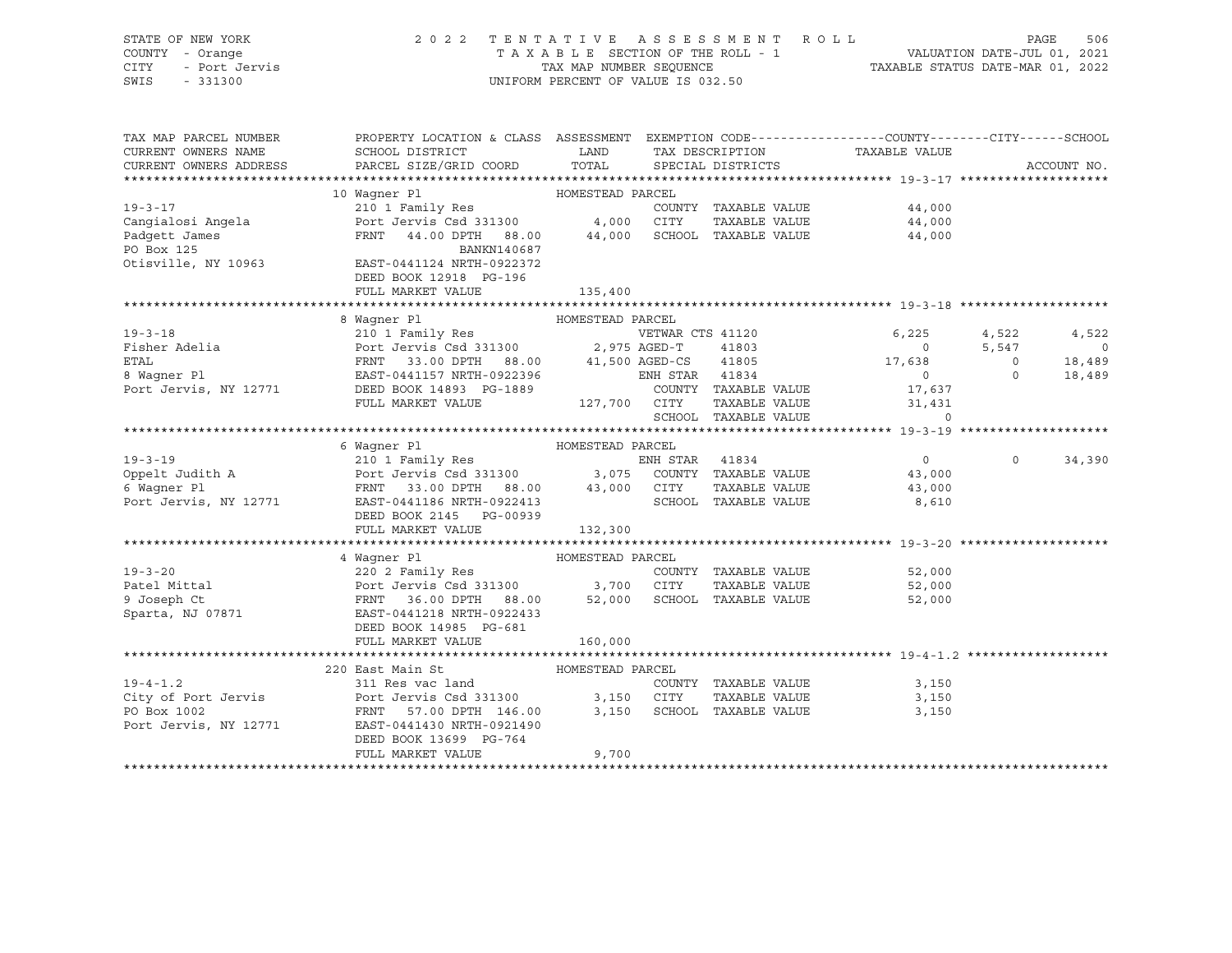### STATE OF NEW YORK 2 0 2 2 T E N T A T I V E A S S E S S M E N T R O L L PAGE 507 COUNTY - Orange T A X A B L E SECTION OF THE ROLL - 1 VALUATION DATE-JUL 01, 2021 CITY - Port Jervis TAX MAP NUMBER SEQUENCE TAXABLE STATUS DATE-MAR 01, 2022

SWIS - 331300 UNIFORM PERCENT OF VALUE IS 032.50

| TAX MAP PARCEL NUMBER<br>CURRENT OWNERS NAME                                                                                                                                                                                                         | PROPERTY LOCATION & CLASS ASSESSMENT EXEMPTION CODE----------------COUNTY-------CITY------SCHOOL<br><b>LAND</b><br>SCHOOL DISTRICT |                  |                |                            | TAX DESCRIPTION TAXABLE VALUE |          |             |
|------------------------------------------------------------------------------------------------------------------------------------------------------------------------------------------------------------------------------------------------------|------------------------------------------------------------------------------------------------------------------------------------|------------------|----------------|----------------------------|-------------------------------|----------|-------------|
| CURRENT OWNERS ADDRESS                                                                                                                                                                                                                               | PARCEL SIZE/GRID COORD                                                                                                             |                  |                | TOTAL SPECIAL DISTRICTS    |                               |          | ACCOUNT NO. |
|                                                                                                                                                                                                                                                      |                                                                                                                                    |                  |                |                            |                               |          |             |
|                                                                                                                                                                                                                                                      | 222-224 East Main St Management HOMESTEAD PARCEL                                                                                   |                  |                |                            |                               |          |             |
| 19-4-3<br>Martin Kathleen J<br>Martin. Wally B<br>210 1 Family Res<br>Port Jervis Csd 331300<br>FRNT 57.00 DPTH 276.00<br>53,000 CITY TAXABLE VALUE<br>224 East Main St<br>224 East Main St<br>224 East Main St<br>224 East Main St<br>224 East Main |                                                                                                                                    |                  |                |                            | $\overline{0}$                | $\Omega$ | 34,390      |
|                                                                                                                                                                                                                                                      |                                                                                                                                    |                  |                |                            | 53,000                        |          |             |
|                                                                                                                                                                                                                                                      |                                                                                                                                    |                  |                |                            | 53,000                        |          |             |
|                                                                                                                                                                                                                                                      |                                                                                                                                    |                  |                |                            | 18,610                        |          |             |
|                                                                                                                                                                                                                                                      |                                                                                                                                    |                  |                |                            |                               |          |             |
|                                                                                                                                                                                                                                                      | FULL MARKET VALUE 163,100                                                                                                          |                  |                |                            |                               |          |             |
|                                                                                                                                                                                                                                                      |                                                                                                                                    |                  |                |                            |                               |          |             |
|                                                                                                                                                                                                                                                      | 226 East Main St                                                                                                                   | HOMESTEAD PARCEL |                |                            |                               |          |             |
|                                                                                                                                                                                                                                                      |                                                                                                                                    |                  |                |                            | 5,750                         |          |             |
|                                                                                                                                                                                                                                                      |                                                                                                                                    |                  |                | TAXABLE VALUE              | 5,750                         |          |             |
|                                                                                                                                                                                                                                                      |                                                                                                                                    |                  |                |                            | 5,750                         |          |             |
|                                                                                                                                                                                                                                                      |                                                                                                                                    |                  |                |                            |                               |          |             |
|                                                                                                                                                                                                                                                      |                                                                                                                                    |                  |                |                            |                               |          |             |
|                                                                                                                                                                                                                                                      |                                                                                                                                    |                  |                |                            |                               |          |             |
|                                                                                                                                                                                                                                                      |                                                                                                                                    |                  |                |                            |                               |          |             |
|                                                                                                                                                                                                                                                      | 228 East Main St                                                                                                                   |                  |                |                            |                               |          |             |
| $19 - 4 - 5$                                                                                                                                                                                                                                         | East Main St<br>210 1 Family Res<br>Port Jewis Cad 2000000                                                                         |                  | BAS STAR 41854 |                            | $\overline{0}$                | $\circ$  | 13,770      |
|                                                                                                                                                                                                                                                      |                                                                                                                                    |                  |                |                            | 61,300                        |          |             |
|                                                                                                                                                                                                                                                      |                                                                                                                                    |                  |                | TAXABLE VALUE              |                               |          |             |
|                                                                                                                                                                                                                                                      |                                                                                                                                    |                  |                |                            | 61,300                        |          |             |
|                                                                                                                                                                                                                                                      |                                                                                                                                    |                  |                |                            | 47,530                        |          |             |
| Prieto Carole<br>Port Jervis Csd 331300 9,750 COUNTY TAXABLE VALUE<br>C/o Deborah Figueroa FRNT 75.00 DPTH 252.00 61,300 CITY TAXABLE VALUE<br>Family Empowerment Council BANK0180378 SCHOOL TAXABLE VALUE<br>225 Dolson Ave Ste 403 E               |                                                                                                                                    |                  |                |                            |                               |          |             |
|                                                                                                                                                                                                                                                      | FULL MARKET VALUE                                                                                                                  |                  |                |                            |                               |          |             |
|                                                                                                                                                                                                                                                      |                                                                                                                                    | 188,600          |                |                            |                               |          |             |
|                                                                                                                                                                                                                                                      | HOMESTEAD PARCEL<br>234 East Main St                                                                                               |                  |                |                            |                               |          |             |
|                                                                                                                                                                                                                                                      |                                                                                                                                    |                  |                |                            | $\overline{0}$                | $\Omega$ | 34,390      |
|                                                                                                                                                                                                                                                      |                                                                                                                                    |                  |                |                            |                               |          |             |
|                                                                                                                                                                                                                                                      |                                                                                                                                    |                  |                |                            | 75,250                        |          |             |
|                                                                                                                                                                                                                                                      |                                                                                                                                    |                  |                |                            | 75,250                        |          |             |
|                                                                                                                                                                                                                                                      |                                                                                                                                    |                  |                |                            | 40,860                        |          |             |
|                                                                                                                                                                                                                                                      | DEED BOOK 13297 PG-589                                                                                                             | 231,500          |                |                            |                               |          |             |
|                                                                                                                                                                                                                                                      | FULL MARKET VALUE                                                                                                                  |                  |                |                            |                               |          |             |
|                                                                                                                                                                                                                                                      |                                                                                                                                    |                  |                |                            |                               |          |             |
|                                                                                                                                                                                                                                                      | 238-242 East Main St                                                                                                               |                  |                |                            |                               |          |             |
|                                                                                                                                                                                                                                                      |                                                                                                                                    |                  |                |                            | $\overline{0}$                | $\circ$  | 13,770      |
|                                                                                                                                                                                                                                                      |                                                                                                                                    |                  |                |                            | 76,700                        |          |             |
|                                                                                                                                                                                                                                                      |                                                                                                                                    |                  |                | TAXABLE VALUE              | 76,700                        |          |             |
|                                                                                                                                                                                                                                                      |                                                                                                                                    |                  |                |                            | 62,930                        |          |             |
| 19-4-7.1 210 1 Family Res BAS STAR 41854<br>Hylas Michael K Port Jervis Csd 331300 17,875 COUNTY TAXABLE VALUE<br>Hylas Kathleen T FRNT 240.00 DPTH 210.00 76,700 CITY TAXABLE VALUE<br>238 East Main St EAST-0441285 NRTH-0921070 S                 |                                                                                                                                    |                  |                |                            |                               |          |             |
|                                                                                                                                                                                                                                                      | FULL MARKET VALUE                                                                                                                  | 236,000          |                |                            |                               |          |             |
|                                                                                                                                                                                                                                                      |                                                                                                                                    |                  |                |                            |                               |          |             |
|                                                                                                                                                                                                                                                      | 244 East Main St                                                                                                                   | HOMESTEAD PARCEL |                |                            |                               |          |             |
| EXAMPLE FOR THE STATE THE STATE OF THE SAMPLE TO THE SOUNT:<br>238 East Main St<br>2,800 CITY<br>Port Jervis. NY 19771 TERRY COMPRESSED PORT OF THE SAMPLE PORT OF THE PORT OF THE STATE OF THE STATE OF THE STATE THE STATE OF THE                  |                                                                                                                                    |                  |                | COUNTY TAXABLE VALUE       | 2,800                         |          |             |
|                                                                                                                                                                                                                                                      |                                                                                                                                    |                  |                | TAXABLE VALUE              | 2,800                         |          |             |
|                                                                                                                                                                                                                                                      |                                                                                                                                    |                  |                | 2,800 SCHOOL TAXABLE VALUE | 2,800                         |          |             |
| 238 East Main St<br>Port Jervis, NY 12771 EAST-0441242 NRTH-0920980                                                                                                                                                                                  |                                                                                                                                    |                  |                |                            |                               |          |             |
|                                                                                                                                                                                                                                                      | DEED BOOK 5126 PG-268                                                                                                              |                  |                |                            |                               |          |             |
|                                                                                                                                                                                                                                                      | FULL MARKET VALUE                                                                                                                  | 8,600            |                |                            |                               |          |             |
|                                                                                                                                                                                                                                                      |                                                                                                                                    |                  |                |                            |                               |          |             |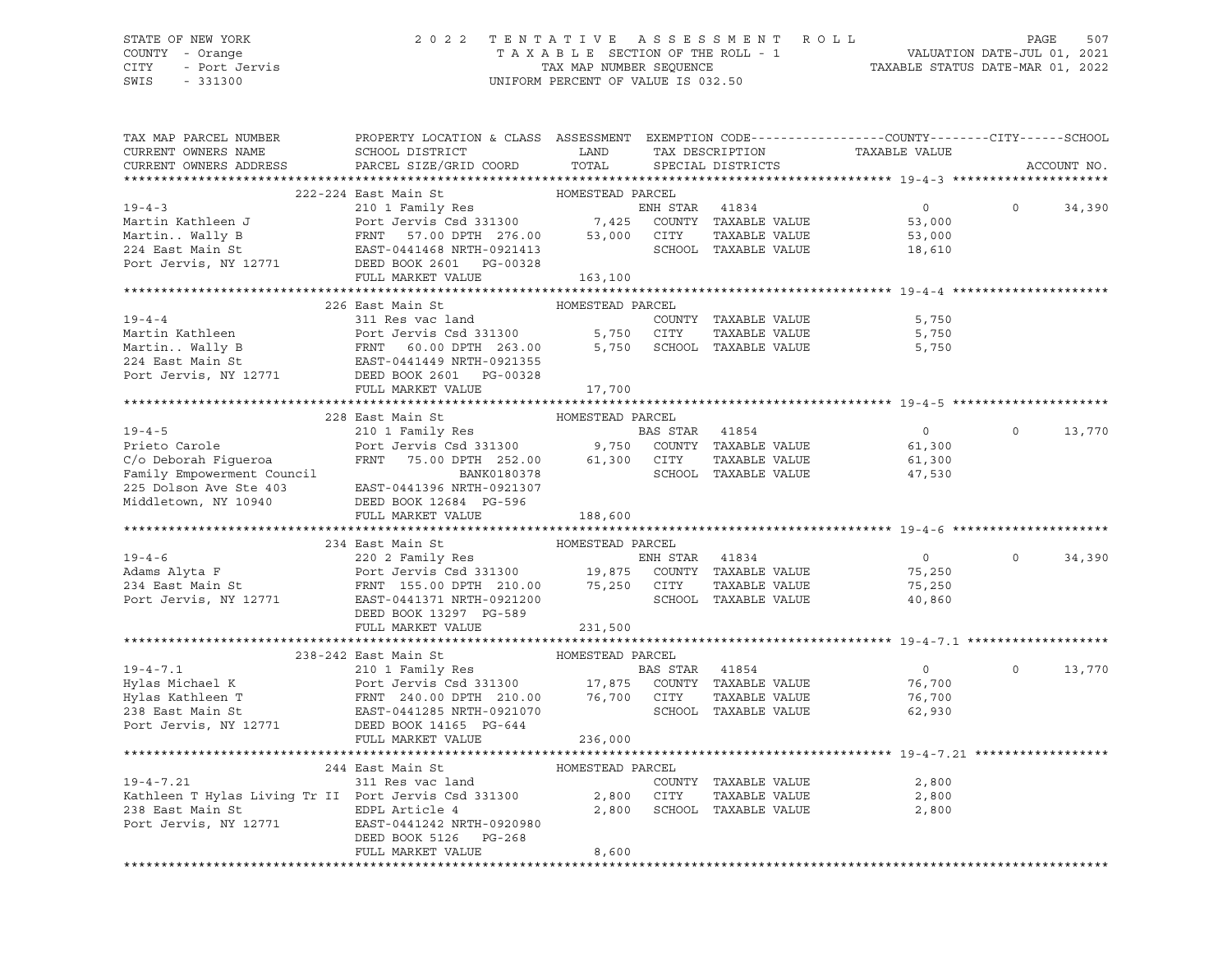## STATE OF NEW YORK 2 0 2 2 T E N T A T I V E A S S E S S M E N T R O L L PAGE 508 COUNTY - Orange T A X A B L E SECTION OF THE ROLL - 1 VALUATION DATE-JUL 01, 2021

SWIS - 331300 UNIFORM PERCENT OF VALUE IS 032.50

CITY - Port Jervis TAX MAP NUMBER SEQUENCE TAXABLE STATUS DATE-MAR 01, 2022

|                                                                                                                                                                                                                                                           | TAX MAP PARCEL NUMBER THE PROPERTY LOCATION & CLASS ASSESSMENT EXEMPTION CODE--------------COUNTY-------CITY------SCHOOL |         |  |  |                |
|-----------------------------------------------------------------------------------------------------------------------------------------------------------------------------------------------------------------------------------------------------------|--------------------------------------------------------------------------------------------------------------------------|---------|--|--|----------------|
|                                                                                                                                                                                                                                                           |                                                                                                                          |         |  |  |                |
| 246 East Main St<br>246 East Main St<br>311 Res vac land<br>21,800<br>21,800<br>21,800<br>21,800<br>21,800<br>21,800<br>2011 East Of Taxable VALUE<br>21,800<br>2011 Port Jervis Csd 331300<br>2011 2011 2021<br>2011 2022                                |                                                                                                                          |         |  |  |                |
|                                                                                                                                                                                                                                                           |                                                                                                                          |         |  |  |                |
|                                                                                                                                                                                                                                                           | DEED BOOK 5126 PG-268                                                                                                    |         |  |  |                |
|                                                                                                                                                                                                                                                           | FULL MARKET VALUE 5,500                                                                                                  |         |  |  |                |
|                                                                                                                                                                                                                                                           |                                                                                                                          |         |  |  |                |
|                                                                                                                                                                                                                                                           | 4 South St NON-HOMESTEAD PARCEL                                                                                          |         |  |  |                |
|                                                                                                                                                                                                                                                           |                                                                                                                          |         |  |  |                |
|                                                                                                                                                                                                                                                           |                                                                                                                          |         |  |  |                |
|                                                                                                                                                                                                                                                           |                                                                                                                          |         |  |  |                |
|                                                                                                                                                                                                                                                           |                                                                                                                          |         |  |  |                |
|                                                                                                                                                                                                                                                           |                                                                                                                          |         |  |  |                |
|                                                                                                                                                                                                                                                           |                                                                                                                          |         |  |  |                |
| 4 SOULD SL AND HANGE COUNTY TAXABLE VALUE<br>2018 19-5-1 (2018) 19-5-1 (2018) 2018 14:150 CUNTY TAXABLE VALUE<br>2018 14:150 CITY TAXABLE VALUE (2019) 2018<br>2018 16 High St EAST-0441071 NRTH-0921022<br>206,200 2018 206,200 EXABL                    |                                                                                                                          |         |  |  |                |
| 6 North St<br>210 1 Family Res<br>Sickles Robert C<br>Sickles Dolores G<br>6 North St<br>6 North St<br>EAST-0441192 NRTH-0921618<br>Port Jervis, NY 12771<br>DEED BOOK 2095 PG-00947<br>FULL MARKET VALUE<br>210 1 Family Res<br>4,425 AGED-S<br>4,425    |                                                                                                                          |         |  |  |                |
|                                                                                                                                                                                                                                                           |                                                                                                                          |         |  |  | $\overline{0}$ |
|                                                                                                                                                                                                                                                           |                                                                                                                          |         |  |  | 13,980         |
|                                                                                                                                                                                                                                                           |                                                                                                                          |         |  |  | 20,970         |
|                                                                                                                                                                                                                                                           |                                                                                                                          |         |  |  |                |
|                                                                                                                                                                                                                                                           |                                                                                                                          |         |  |  |                |
|                                                                                                                                                                                                                                                           |                                                                                                                          |         |  |  |                |
|                                                                                                                                                                                                                                                           |                                                                                                                          |         |  |  |                |
|                                                                                                                                                                                                                                                           |                                                                                                                          |         |  |  |                |
|                                                                                                                                                                                                                                                           |                                                                                                                          |         |  |  |                |
|                                                                                                                                                                                                                                                           |                                                                                                                          |         |  |  |                |
| 4 North St<br>210 1 Family Res<br>210 1 Family Res<br>210 1 Family Res<br>210 1 Family Res<br>210 1 Family Res<br>210 1 Family Res<br>210 1 Family Res<br>210 1 Family Res<br>210 1 Family Res<br>210 216 11 COUNTY TAXABLE VALUE<br>39,050<br>39,050<br> |                                                                                                                          |         |  |  |                |
|                                                                                                                                                                                                                                                           |                                                                                                                          |         |  |  |                |
|                                                                                                                                                                                                                                                           | DEED BOOK 14978 PG-1407                                                                                                  |         |  |  |                |
|                                                                                                                                                                                                                                                           | FULL MARKET VALUE                                                                                                        | 120,200 |  |  |                |
|                                                                                                                                                                                                                                                           |                                                                                                                          |         |  |  |                |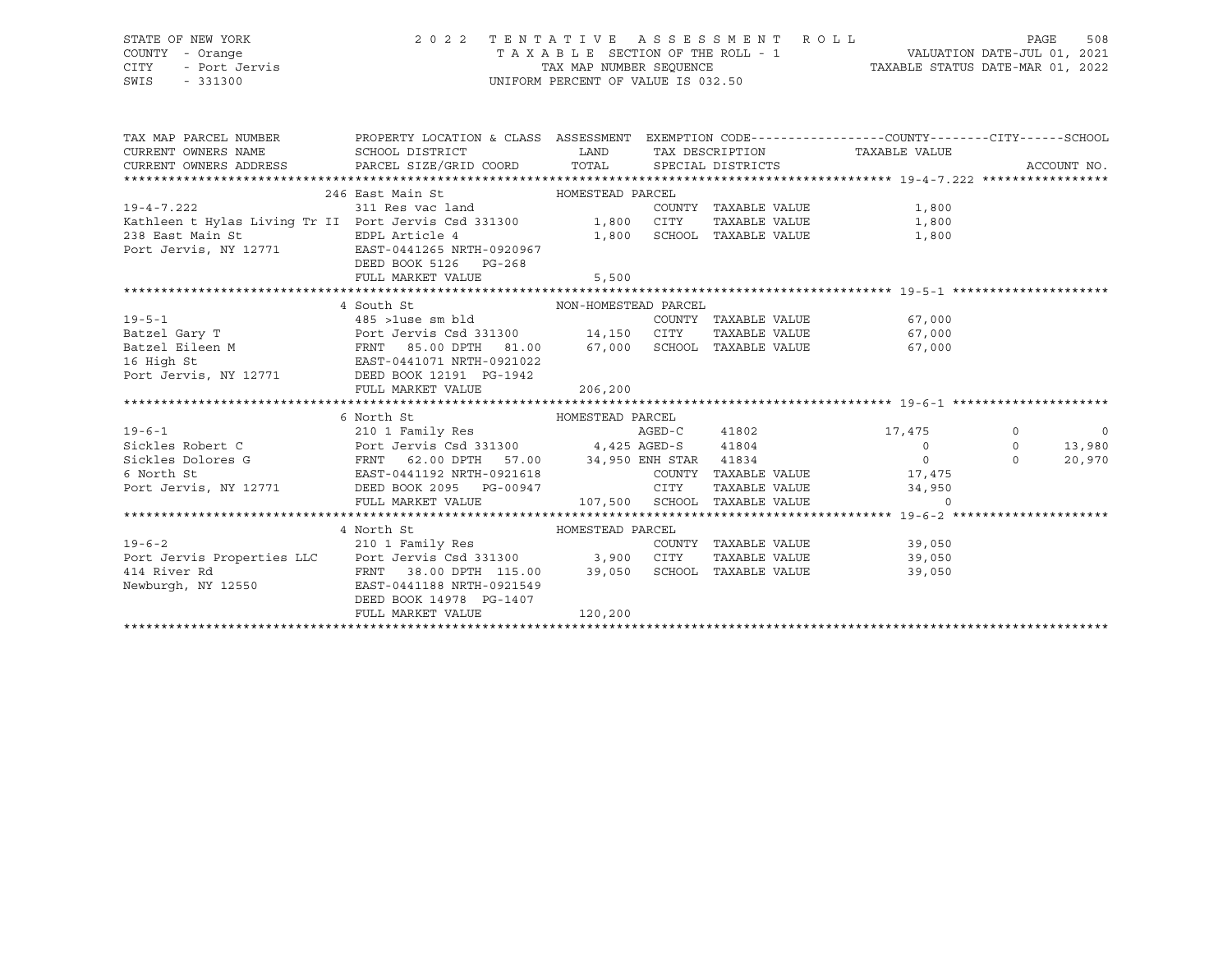| STATE OF NEW YORK<br>COUNTY - Orange<br>CITY<br>SWIS<br>$-331300$                                                                                                                                                                                                                                                                                          | OF NEW YORK 2022 TENTATIVE ASSESSMENT ROLL<br>Y - Orange TAXABLE SECTION OF THE ROLL - 1<br>- Port Jervis<br>2022 TENTATIVE ASSESSMENT ROLL - 1<br>TAX MAP NUMBER SEQUENCE<br>TAX MAP NUMBER SEQUENCE<br>UNIFORM PERCENT OF VALUE IS 032.50 | FENTATIVE ASSESSMENT ROLL PAGE 509<br>TAXABLE SECTION OF THE ROLL - 1 VALUATION DATE-JUL 01, 2021<br>TAX MAP NUMBER SEQUENCE TAXABLE STATUS DATE-MAR 01, 2022 |             |                                            |                                                             |             |
|------------------------------------------------------------------------------------------------------------------------------------------------------------------------------------------------------------------------------------------------------------------------------------------------------------------------------------------------------------|---------------------------------------------------------------------------------------------------------------------------------------------------------------------------------------------------------------------------------------------|---------------------------------------------------------------------------------------------------------------------------------------------------------------|-------------|--------------------------------------------|-------------------------------------------------------------|-------------|
| TAX MAP PARCEL NUMBER<br>CURRENT OWNERS NAME<br>CURRENT OWNERS ADDRESS                                                                                                                                                                                                                                                                                     | PROPERTY LOCATION & CLASS ASSESSMENT EXEMPTION CODE----------------COUNTY-------CITY------SCHOOL<br>SCHOOL DISTRICT LAND<br>PARCEL SIZE/GRID COORD                                                                                          | TOTAL                                                                                                                                                         |             |                                            | HAN DESCRIPTION TAXABLE VALUE TAX DESCRIPTION TAXABLE VALUE | ACCOUNT NO. |
|                                                                                                                                                                                                                                                                                                                                                            | 221 East Main St                                                                                                                                                                                                                            | HOMESTEAD PART OF PARCEL                                                                                                                                      |             |                                            |                                                             |             |
|                                                                                                                                                                                                                                                                                                                                                            |                                                                                                                                                                                                                                             |                                                                                                                                                               |             |                                            | 38,000                                                      |             |
|                                                                                                                                                                                                                                                                                                                                                            |                                                                                                                                                                                                                                             |                                                                                                                                                               |             |                                            | 38,000                                                      |             |
| 221 Bast Main Dr. (19-6-3<br>221 Bastmant 11 Apartment 0.00 A COUNTY TAXABLE VALUE<br>Port Jervis Portfolio Holdings Port Jervis Csd 331300 1,250 CITY TAXABLE VALUE<br>777 Chestnut Ridge Rd Ste 301 221 Em St (1) 38,000 SCHOOL TA<br>777 Chestnut Ridge Rd Ste 301 221 Em St (1)<br>Chestnut Ridge, NY 10977 2 North St (4)<br>Chestnut Ridge, NY 10977 | 2 North St (4)<br>FRNT<br>55.00 DPTH 102.00<br>EAST-0441242 NRTH-0921548<br>DEED BOOK 14521 PG-579<br>FULL MARKET VALUE                                                                                                                     |                                                                                                                                                               |             |                                            | 38,000                                                      |             |
|                                                                                                                                                                                                                                                                                                                                                            |                                                                                                                                                                                                                                             | 332,300<br>.                                                                                                                                                  |             |                                            |                                                             |             |
|                                                                                                                                                                                                                                                                                                                                                            |                                                                                                                                                                                                                                             | NON-HOMESTEAD PART OF PARCEL<br>0.00 A<br>10,275                                                                                                              |             | COUNTY TAXABLE VALUE<br>CITY TAXABLE VALUE | 70,000<br>70,000                                            |             |
|                                                                                                                                                                                                                                                                                                                                                            |                                                                                                                                                                                                                                             | .                                                                                                                                                             |             | 70,000 SCHOOL TAXABLE VALUE                | 70,000                                                      |             |
|                                                                                                                                                                                                                                                                                                                                                            |                                                                                                                                                                                                                                             | PARCEL TOTALS                                                                                                                                                 |             |                                            |                                                             |             |
|                                                                                                                                                                                                                                                                                                                                                            |                                                                                                                                                                                                                                             |                                                                                                                                                               |             | COUNTY TAXABLE VALUE                       | 108,000                                                     |             |
|                                                                                                                                                                                                                                                                                                                                                            |                                                                                                                                                                                                                                             |                                                                                                                                                               | 11,525 CITY | TAXABLE VALUE                              | 108,000                                                     |             |
|                                                                                                                                                                                                                                                                                                                                                            |                                                                                                                                                                                                                                             |                                                                                                                                                               |             | 108,000 SCHOOL TAXABLE VALUE               | 108,000                                                     |             |
|                                                                                                                                                                                                                                                                                                                                                            |                                                                                                                                                                                                                                             |                                                                                                                                                               |             |                                            |                                                             |             |
|                                                                                                                                                                                                                                                                                                                                                            | 223 East Main St                                                                                                                                                                                                                            | HOMESTEAD PARCEL                                                                                                                                              |             |                                            |                                                             |             |
|                                                                                                                                                                                                                                                                                                                                                            |                                                                                                                                                                                                                                             |                                                                                                                                                               |             | COUNTY TAXABLE VALUE                       | 35,000                                                      |             |
|                                                                                                                                                                                                                                                                                                                                                            |                                                                                                                                                                                                                                             |                                                                                                                                                               |             |                                            | 35,000<br>35,000                                            |             |
| 19-6-4<br>Munoz Lliguizupa Libia L<br>Munoz Lliguizupa Libia L<br>Port Jervis Csd 331300 (171 TAXABLE VALUE<br>PARTIAL 2013 FIRE 8/28/2 35,000 SCHOOL TAXABLE VALUE<br>Hackensack, NJ 07601 Partial AR 2022<br>PARTIAL 2013 FIRE 8/28/2 35                                                                                                                 | FRNT 50.00 DPTH 105.00<br>EAST-0441252 NRTH-0921499<br>DEED BOOK 14946 PG-721                                                                                                                                                               |                                                                                                                                                               |             |                                            |                                                             |             |
|                                                                                                                                                                                                                                                                                                                                                            | FULL MARKET VALUE                                                                                                                                                                                                                           | 107,700                                                                                                                                                       |             |                                            |                                                             |             |
|                                                                                                                                                                                                                                                                                                                                                            |                                                                                                                                                                                                                                             | HOMESTEAD PARCEL                                                                                                                                              |             |                                            |                                                             |             |
| $19 - 6 - 5$                                                                                                                                                                                                                                                                                                                                               | 225 East Main St<br>210 1 Family Res                                                                                                                                                                                                        |                                                                                                                                                               |             | COUNTY TAXABLE VALUE                       | 40,000                                                      |             |
|                                                                                                                                                                                                                                                                                                                                                            |                                                                                                                                                                                                                                             |                                                                                                                                                               |             |                                            | 40,000                                                      |             |
| 225 East Main LLC<br>25 East Main LLC<br>38 Warwick Lake Pkwy FRNT 50.00 PTH 108.00 4,950 CITY TAXABLE VALUE<br>38 Warwick, NY 10990 EAST-0441235 NRTH-0921455<br>2000 BCHOOL TAXABLE VALUE<br>2004 13094 PT 1711                                                                                                                                          | DEED BOOK 13084 PG-1711                                                                                                                                                                                                                     |                                                                                                                                                               |             |                                            | 40,000                                                      |             |
|                                                                                                                                                                                                                                                                                                                                                            | FULL MARKET VALUE                                                                                                                                                                                                                           | 123,100                                                                                                                                                       |             |                                            |                                                             |             |
|                                                                                                                                                                                                                                                                                                                                                            |                                                                                                                                                                                                                                             |                                                                                                                                                               |             |                                            |                                                             |             |
| $19 - 6 - 6$                                                                                                                                                                                                                                                                                                                                               | 227 East Main St                                                                                                                                                                                                                            | HOMESTEAD PARCEL                                                                                                                                              |             | COUNTY TAXABLE VALUE                       | 57,450                                                      |             |
| Celentano Keith                                                                                                                                                                                                                                                                                                                                            |                                                                                                                                                                                                                                             |                                                                                                                                                               |             |                                            | 57,450                                                      |             |
| 397 Main St                                                                                                                                                                                                                                                                                                                                                | 230 3 Family Res<br>Port Jervis Csd 331300 5,000 CITY TAXABLE VALUE<br>FRNT 50.00 DTH 111.00 57,450 SCHOOL TAXABLE VALUE                                                                                                                    |                                                                                                                                                               |             |                                            | 57,450                                                      |             |
| Goshen, NY 10924                                                                                                                                                                                                                                                                                                                                           | BANKC160210<br>EAST-0441212 NRTH-0921406<br>DEED BOOK 11001 PG-323                                                                                                                                                                          |                                                                                                                                                               |             |                                            |                                                             |             |
|                                                                                                                                                                                                                                                                                                                                                            | FULL MARKET VALUE                                                                                                                                                                                                                           | 176,800                                                                                                                                                       |             |                                            |                                                             |             |
|                                                                                                                                                                                                                                                                                                                                                            |                                                                                                                                                                                                                                             |                                                                                                                                                               |             |                                            |                                                             |             |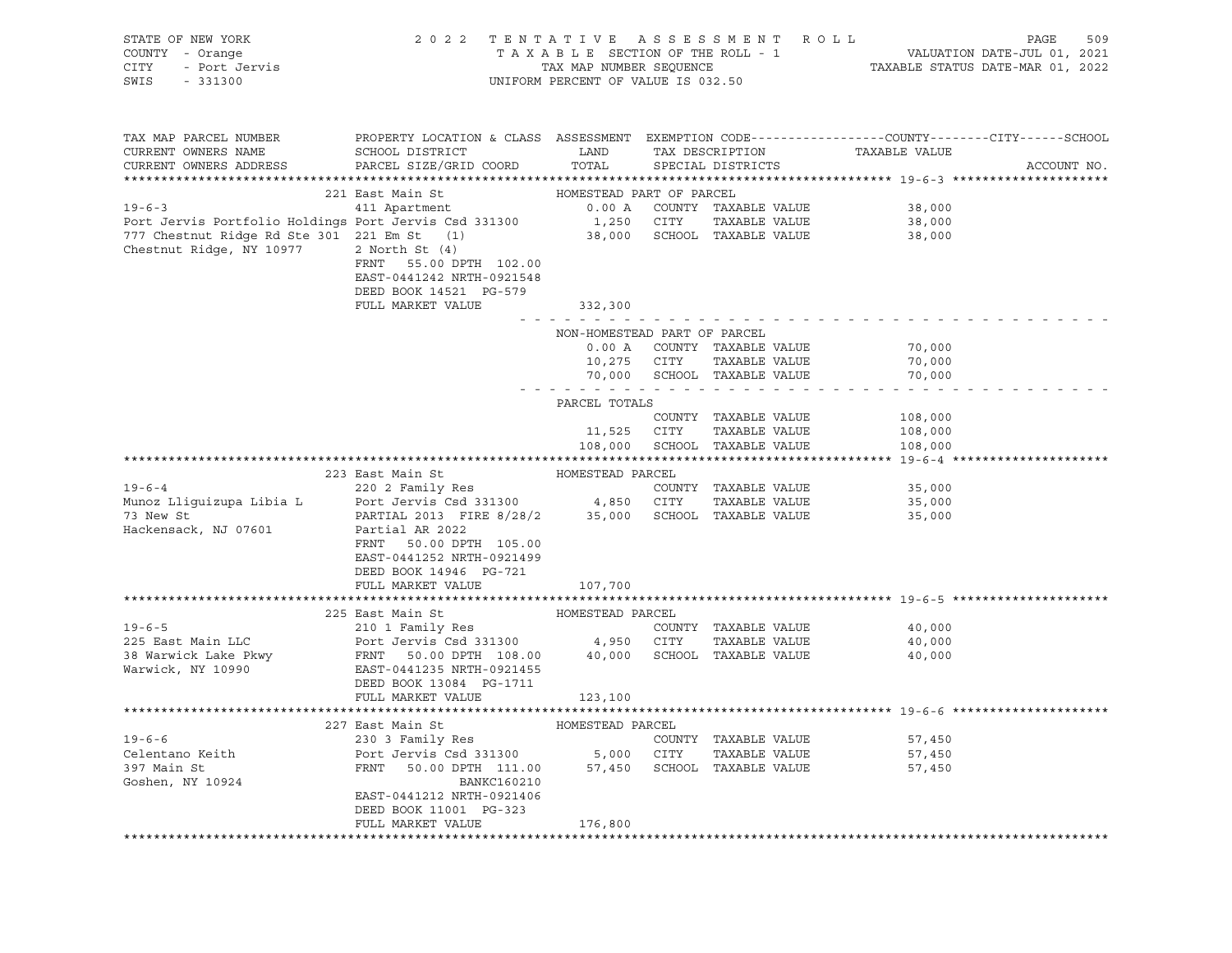### STATE OF NEW YORK 2 0 2 2 T E N T A T I V E A S S E S S M E N T R O L L PAGE 510 COUNTY - Orange T A X A B L E SECTION OF THE ROLL - 1 VALUATION DATE-JUL 01, 2021 CITY - Port Jervis TAX MAP NUMBER SEQUENCE TAXABLE STATUS DATE-MAR 01, 2022

| TAX MAP PARCEL NUMBER                                                  | PROPERTY LOCATION & CLASS ASSESSMENT EXEMPTION CODE----------------COUNTY-------CITY------SCHOOL                                                                                                                               |                  |                  |                      |                                |                |             |
|------------------------------------------------------------------------|--------------------------------------------------------------------------------------------------------------------------------------------------------------------------------------------------------------------------------|------------------|------------------|----------------------|--------------------------------|----------------|-------------|
| CURRENT OWNERS NAME                                                    | SCHOOL DISTRICT                                                                                                                                                                                                                | <b>LAND</b>      |                  |                      | TAX DESCRIPTION TAXABLE VALUE  |                |             |
| CURRENT OWNERS ADDRESS PARCEL SIZE/GRID COORD TOTAL SPECIAL DISTRICTS  |                                                                                                                                                                                                                                |                  |                  |                      |                                |                | ACCOUNT NO. |
|                                                                        |                                                                                                                                                                                                                                |                  |                  |                      |                                |                |             |
|                                                                        | 229 East Main St<br>HOMESTEAD PARCEL                                                                                                                                                                                           |                  |                  |                      |                                |                |             |
| $19 - 6 - 7$                                                           |                                                                                                                                                                                                                                |                  |                  | COUNTY TAXABLE VALUE | 43,200                         |                |             |
| Manna Jesse                                                            |                                                                                                                                                                                                                                |                  |                  | TAXABLE VALUE        | 43,200                         |                |             |
| 229 East Main St                                                       | FRNT 50.00 DPTH 114.00 43,200 SCHOOL TAXABLE VALUE                                                                                                                                                                             |                  |                  |                      | 43,200                         |                |             |
| Port Jervis, NY 12771                                                  | EAST-0441190 NRTH-0921363                                                                                                                                                                                                      |                  |                  |                      |                                |                |             |
|                                                                        | DEED BOOK 13061 PG-1523                                                                                                                                                                                                        |                  |                  |                      |                                |                |             |
|                                                                        | FULL MARKET VALUE                                                                                                                                                                                                              | 132,900          |                  |                      |                                |                |             |
|                                                                        |                                                                                                                                                                                                                                |                  |                  |                      |                                |                |             |
| $19 - 6 - 8$                                                           | 231 East Main St                                                                                                                                                                                                               | HOMESTEAD PARCEL |                  |                      |                                |                |             |
| Jackson Charlene <b>Fort Jervis</b> Csd 331300 5,200 CITY              | 210 1 Family Res                                                                                                                                                                                                               |                  |                  | COUNTY TAXABLE VALUE | 41,550<br>TAXABLE VALUE 41,550 |                |             |
|                                                                        |                                                                                                                                                                                                                                |                  |                  |                      | 41,550                         |                |             |
|                                                                        |                                                                                                                                                                                                                                |                  |                  |                      |                                |                |             |
|                                                                        | DEED BOOK 14300 PG-1344                                                                                                                                                                                                        |                  |                  |                      |                                |                |             |
|                                                                        | FULL MARKET VALUE                                                                                                                                                                                                              | 127,800          |                  |                      |                                |                |             |
|                                                                        |                                                                                                                                                                                                                                |                  |                  |                      |                                |                |             |
|                                                                        | 233 East Main St<br>210 1 Family Res<br>210 1 Family Res<br>Port Jervis Csd 331300<br>FRNT 50.00 DPTH 121.00 47,050 COUNTY TAXABLE VALUE<br>21.0711 EAST-0441151 NRTH-0921271 CITY TAXABLE VALUE<br>21.0711 CITY TAXABLE VALUE |                  |                  |                      |                                |                |             |
| $19 - 6 - 9$                                                           |                                                                                                                                                                                                                                |                  |                  |                      | 4,522                          | $\circ$        | 0           |
| Hendershot Robyn L                                                     |                                                                                                                                                                                                                                |                  |                  |                      | $\overline{0}$                 | $\Omega$       | 13,770      |
| Knab; Matthew J                                                        |                                                                                                                                                                                                                                |                  |                  |                      | 42,528                         |                |             |
| 233 East Main St                                                       |                                                                                                                                                                                                                                |                  |                  |                      | 47,050                         |                |             |
| Port Jervis, NY 12771 DEED BOOK 12802 PG-1874                          |                                                                                                                                                                                                                                |                  |                  | SCHOOL TAXABLE VALUE | 33,280                         |                |             |
|                                                                        | FULL MARKET VALUE                                                                                                                                                                                                              | 144,800          |                  |                      |                                |                |             |
|                                                                        |                                                                                                                                                                                                                                |                  |                  |                      |                                |                |             |
|                                                                        | 237 East Main St Management HOMESTEAD PARCEL                                                                                                                                                                                   |                  |                  |                      |                                |                |             |
| $19 - 6 - 10$                                                          | 210 1 Family Res                                                                                                                                                                                                               |                  | BAS STAR 41854   |                      | $\overline{0}$                 | $\Omega$       | 13,770      |
|                                                                        |                                                                                                                                                                                                                                |                  |                  |                      | $43,500$<br>$43,500$           |                |             |
| Flores Matthew<br>Flores George<br>237 East Main St                    | Port Jervis Csd 331300 5,325 COUNTY TAXABLE VALUE<br>FRNT 50.00 DPTH 124.00 43,500 CITY TAXABLE VALUE<br>BANKC130170 SCHOOL TAXABLE VALUE                                                                                      |                  |                  |                      |                                |                |             |
|                                                                        |                                                                                                                                                                                                                                |                  |                  |                      | 29,730                         |                |             |
| Port Jervis, NY 12771                                                  | EAST-0441123 NRTH-0921227                                                                                                                                                                                                      |                  |                  |                      |                                |                |             |
|                                                                        | DEED BOOK 11637 PG-405<br>FULL MARKET VALUE                                                                                                                                                                                    | 133,800          |                  |                      |                                |                |             |
|                                                                        |                                                                                                                                                                                                                                |                  |                  |                      |                                |                |             |
|                                                                        | 239 East Main St<br>HOMESTEAD PARCEL                                                                                                                                                                                           |                  |                  |                      |                                |                |             |
| $19 - 6 - 11$                                                          | 210 1 Family Res                                                                                                                                                                                                               |                  | VETCOM CTS 41130 |                      | 13,075                         | 7,536          | 7,536       |
| Sutton Wm A. and Barbara J Port Jervis Csd 331300 5,375 BAS STAR 41854 |                                                                                                                                                                                                                                |                  |                  |                      | $\circ$                        | $\overline{0}$ | 13,770      |
|                                                                        |                                                                                                                                                                                                                                |                  |                  |                      | 39,225                         |                |             |
|                                                                        |                                                                                                                                                                                                                                |                  |                  |                      | 44,764                         |                |             |
|                                                                        |                                                                                                                                                                                                                                |                  |                  |                      | 30,994                         |                |             |
| 239 East Main St                                                       | FULL MARKET VALUE                                                                                                                                                                                                              | 160,900          |                  |                      |                                |                |             |
| Port Jervis, NY 12771                                                  |                                                                                                                                                                                                                                |                  |                  |                      |                                |                |             |
|                                                                        |                                                                                                                                                                                                                                |                  |                  |                      |                                |                |             |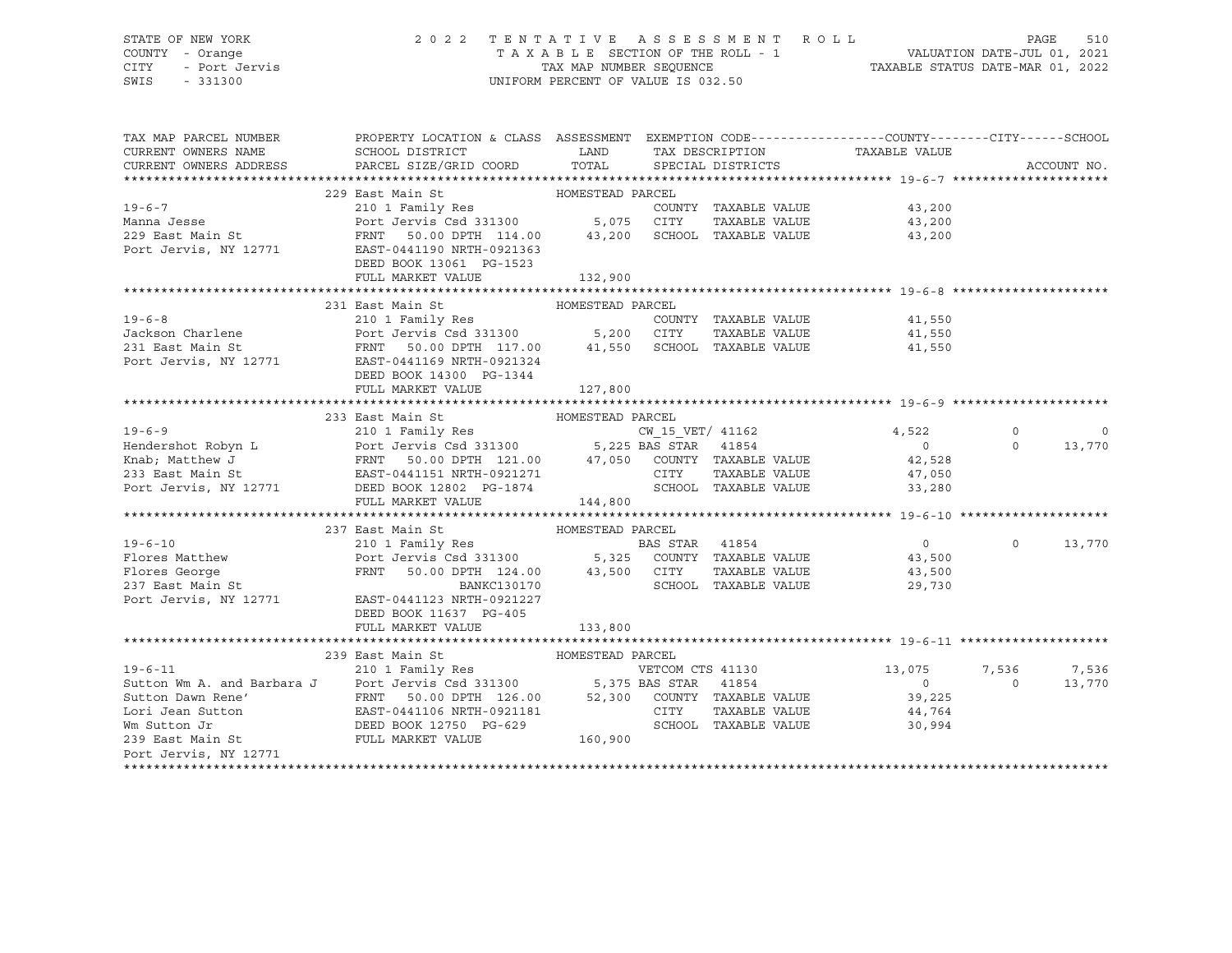| STATE OF NEW YORK<br>OF NEW YORK<br>- Orange<br>- Port Jervis<br>- 201200<br>COUNTY - Orange<br>CITY<br>SWIS                                                                                                                                           |                                                                                                                                                    | UNIFORM PERCENT OF VALUE IS 032.50 |             |                                      |                          |                |                       |
|--------------------------------------------------------------------------------------------------------------------------------------------------------------------------------------------------------------------------------------------------------|----------------------------------------------------------------------------------------------------------------------------------------------------|------------------------------------|-------------|--------------------------------------|--------------------------|----------------|-----------------------|
| TAX MAP PARCEL NUMBER<br>CURRENT OWNERS NAME<br>CURRENT OWNERS ADDRESS                                                                                                                                                                                 | PROPERTY LOCATION & CLASS ASSESSMENT EXEMPTION CODE----------------COUNTY-------CITY------SCHOOL<br>SCHOOL DISTRICT LAND<br>PARCEL SIZE/GRID COORD | TOTAL                              |             | TAX DESCRIPTION<br>SPECIAL DISTRICTS | TAXABLE VALUE            |                | ACCOUNT NO.           |
|                                                                                                                                                                                                                                                        |                                                                                                                                                    |                                    |             |                                      |                          |                |                       |
| Schuetzler Brian D<br>Schuetzler Brian D<br>Schuetzler Deborah A<br>Port Jervis Csd 331300<br>FRNT 35.00 DPTH 130.00<br>241 East Main St<br>241 East Main St                                                                                           | 241 East Main St                                                                                                                                   | HOMESTEAD PARCEL                   |             |                                      |                          |                |                       |
|                                                                                                                                                                                                                                                        |                                                                                                                                                    |                                    |             |                                      | $\overline{0}$           | $\circ$        | 13,770                |
|                                                                                                                                                                                                                                                        |                                                                                                                                                    |                                    |             |                                      | 43,000                   |                |                       |
|                                                                                                                                                                                                                                                        | FRNT 35.00 DPTH 130.00 43,000 CITY TAXABLE VALUE<br>BANKC120337 SCHOOL TAXABLE VALUE                                                               |                                    |             |                                      | 43,000                   |                |                       |
| Port Jervis, NY 12771                                                                                                                                                                                                                                  | EAST-0441091 NRTH-0921144<br>DEED BOOK 4570 PG-309                                                                                                 |                                    |             |                                      | 29,230                   |                |                       |
|                                                                                                                                                                                                                                                        | FULL MARKET VALUE                                                                                                                                  | 132,300                            |             |                                      |                          |                |                       |
|                                                                                                                                                                                                                                                        |                                                                                                                                                    |                                    |             |                                      |                          |                |                       |
|                                                                                                                                                                                                                                                        | 243 East Main St                                                                                                                                   | NON-HOMESTEAD PARCEL               |             |                                      |                          |                |                       |
|                                                                                                                                                                                                                                                        |                                                                                                                                                    |                                    |             | COUNTY TAXABLE VALUE                 | 60,000                   |                |                       |
|                                                                                                                                                                                                                                                        |                                                                                                                                                    |                                    |             | TAXABLE VALUE                        | 60,000                   |                |                       |
|                                                                                                                                                                                                                                                        |                                                                                                                                                    |                                    |             | 60,000 SCHOOL TAXABLE VALUE          | 60,000                   |                |                       |
|                                                                                                                                                                                                                                                        |                                                                                                                                                    |                                    |             |                                      |                          |                |                       |
| 19-6-13<br>Meloi Paula J<br>Meloi Paula J<br>Meloi Rocco J<br>Meloi Rocco J<br>Port Jervis Cad 331300<br>Port Jervis Cad 331300<br>Port Jervis Cad 331300<br>FRNT 28.00 DPTH 133.00<br>60,000 SCHOOL<br>SCHOOL<br>Port Jervis, NY 12771<br>DEED BOOK 2 |                                                                                                                                                    |                                    |             |                                      |                          |                |                       |
|                                                                                                                                                                                                                                                        | FULL MARKET VALUE                                                                                                                                  | 184,600                            |             |                                      |                          |                |                       |
|                                                                                                                                                                                                                                                        |                                                                                                                                                    |                                    |             |                                      |                          |                |                       |
| $19 - 6 - 14$                                                                                                                                                                                                                                          | 9 South St                                                                                                                                         | HOMESTEAD PARCEL                   |             |                                      |                          |                |                       |
| Snowder John E                                                                                                                                                                                                                                         | 210 1 Family Res<br>Port Jervis Csd 331300 10,075 BAS STAR 41854                                                                                   |                                    |             | VETCOM CTS 41130                     | 11,800<br>$\overline{0}$ | $\overline{0}$ | 7,536 7,536<br>13,770 |
|                                                                                                                                                                                                                                                        |                                                                                                                                                    |                                    |             |                                      | 2,360                    | 2,360          | 2,360                 |
| Showder Kathleen<br>Showder John T<br>Showder John T<br>Showder John T<br>Showder Showder The State of the COUNTY TAXABLE VALUE<br>Showder John T<br>COUNTY TAXABLE VALUE                                                                              |                                                                                                                                                    |                                    |             |                                      | 33,040                   |                |                       |
| 9 South St                                                                                                                                                                                                                                             | EAST-0440952 NRTH-0921201                                                                                                                          |                                    | <b>CITY</b> | TAXABLE VALUE                        | 37,304                   |                |                       |
| Port Jervis, NY 12771                                                                                                                                                                                                                                  | DEED BOOK 11955 PG-1560                                                                                                                            |                                    |             | SCHOOL TAXABLE VALUE                 | 23,534                   |                |                       |
|                                                                                                                                                                                                                                                        | FULL MARKET VALUE                                                                                                                                  | 145,200                            |             |                                      |                          |                |                       |
|                                                                                                                                                                                                                                                        |                                                                                                                                                    |                                    |             |                                      |                          |                |                       |
|                                                                                                                                                                                                                                                        | South St                                                                                                                                           | HOMESTEAD PARCEL                   |             |                                      |                          |                |                       |
| $19 - 6 - 15$                                                                                                                                                                                                                                          |                                                                                                                                                    |                                    |             | COUNTY TAXABLE VALUE                 | 500                      |                |                       |
|                                                                                                                                                                                                                                                        |                                                                                                                                                    |                                    |             | TAXABLE VALUE                        | 500                      |                |                       |
|                                                                                                                                                                                                                                                        |                                                                                                                                                    |                                    |             |                                      | 500                      |                |                       |
| 241 East Main St                                                                                                                                                                                                                                       | BANKC120337                                                                                                                                        |                                    |             |                                      |                          |                |                       |
| Port Jervis, NY 12771                                                                                                                                                                                                                                  | EAST-0440952 NRTH-0921199                                                                                                                          |                                    |             |                                      |                          |                |                       |
|                                                                                                                                                                                                                                                        | DEED BOOK 4570 PG-309                                                                                                                              |                                    |             |                                      |                          |                |                       |
|                                                                                                                                                                                                                                                        | FULL MARKET VALUE                                                                                                                                  | 1,500                              |             |                                      |                          |                |                       |
|                                                                                                                                                                                                                                                        | 18 Chestnut St                                                                                                                                     | HOMESTEAD PARCEL                   |             |                                      |                          |                |                       |
|                                                                                                                                                                                                                                                        |                                                                                                                                                    |                                    |             |                                      | 4,522                    | $\circ$        |                       |
|                                                                                                                                                                                                                                                        |                                                                                                                                                    |                                    |             |                                      | 62,278                   |                |                       |
|                                                                                                                                                                                                                                                        |                                                                                                                                                    |                                    |             |                                      | 66,800                   |                |                       |
| 19-6-16<br>Reveron Orlando<br>210 1 Family Res<br>Port Jervis Csd 331300<br>210 1 Family Res<br>Port Jervis Csd 331300<br>216 08,050 COUNTY TAXABLE VALUE<br>210 1 Family Res<br>Port Jervis Csd 331300<br>26,050 COUNTY TAXABLE VALUE<br>26,000 C     |                                                                                                                                                    |                                    |             | SCHOOL TAXABLE VALUE                 | 66,800                   |                |                       |
|                                                                                                                                                                                                                                                        | EAST-0441015 NRTH-0921279                                                                                                                          |                                    |             |                                      |                          |                |                       |
|                                                                                                                                                                                                                                                        | DEED BOOK 14746 PG-888                                                                                                                             |                                    |             |                                      |                          |                |                       |
|                                                                                                                                                                                                                                                        | FULL MARKET VALUE                                                                                                                                  | 205,500                            |             |                                      |                          |                |                       |
|                                                                                                                                                                                                                                                        |                                                                                                                                                    |                                    |             |                                      |                          |                |                       |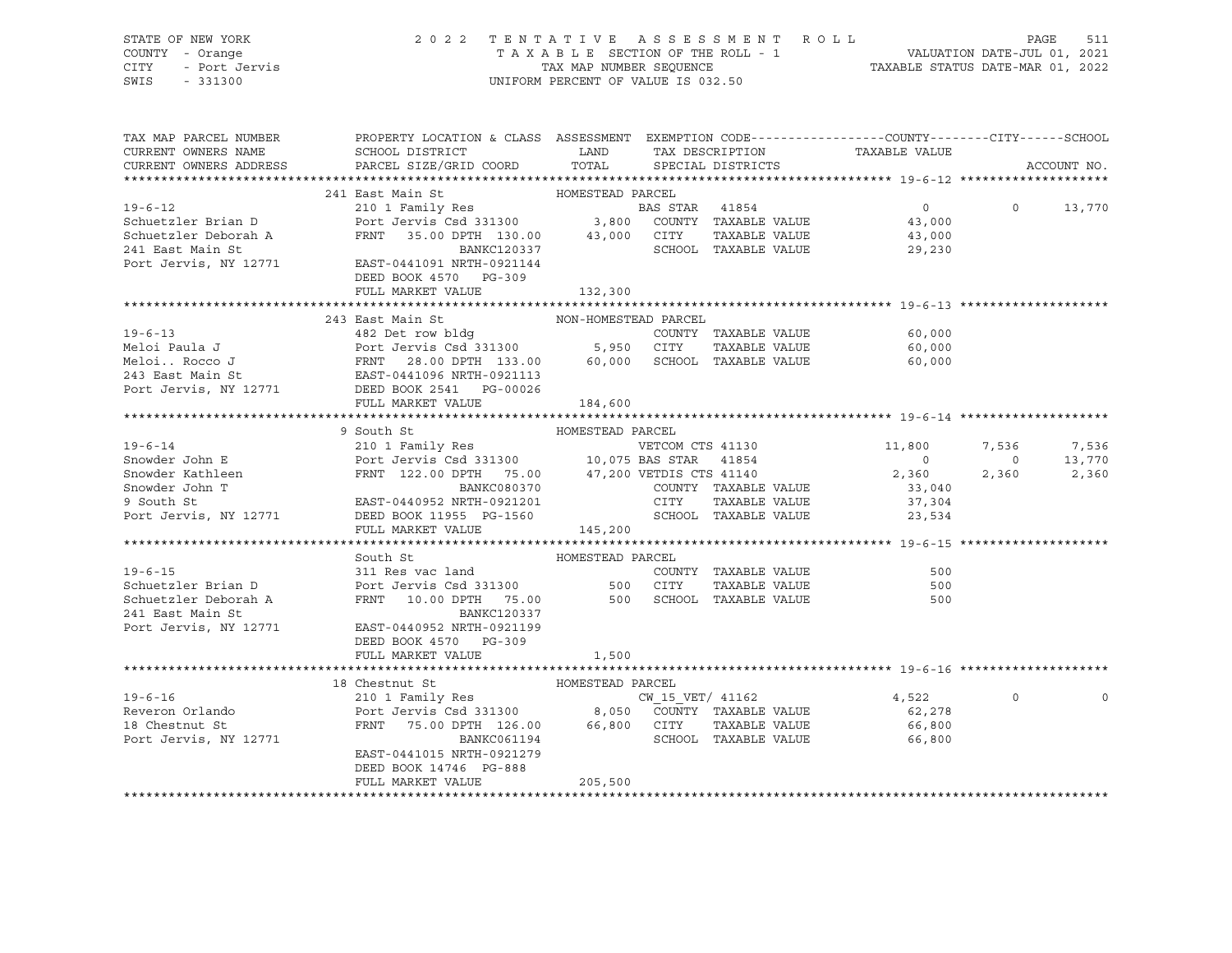### STATE OF NEW YORK 2 0 2 2 T E N T A T I V E A S S E S S M E N T R O L L PAGE 512 COUNTY - Orange T A X A B L E SECTION OF THE ROLL - 1 VALUATION DATE-JUL 01, 2021 CITY - Port Jervis TAX MAP NUMBER SEQUENCE TAXABLE STATUS DATE-MAR 01, 2022

SWIS - 331300 UNIFORM PERCENT OF VALUE IS 032.50

| TAX MAP PARCEL NUMBER<br>CURRENT OWNERS NAME | PROPERTY LOCATION & CLASS ASSESSMENT EXEMPTION CODE----------------COUNTY-------CITY------SCHOOL<br>SCHOOL DISTRICT<br><b>EXAMPLE STATE STATE</b> |                  |                | TAX DESCRIPTION             | TAXABLE VALUE  |          |             |
|----------------------------------------------|---------------------------------------------------------------------------------------------------------------------------------------------------|------------------|----------------|-----------------------------|----------------|----------|-------------|
| CURRENT OWNERS ADDRESS                       | PARCEL SIZE/GRID COORD                                                                                                                            | TOTAL            |                | SPECIAL DISTRICTS           |                |          | ACCOUNT NO. |
|                                              | 16 Chestnut St                                                                                                                                    | HOMESTEAD PARCEL |                |                             |                |          |             |
| $19 - 6 - 17$                                | 210 1 Family Res                                                                                                                                  |                  |                | ENH STAR 41834              | $\overline{0}$ |          | 0 $34,390$  |
| Clune Daniel J                               |                                                                                                                                                   |                  |                |                             | 7,343          |          | 4,522 4,522 |
| Clune Sharon F                               | Port Jervis Csd 331300 5,275 VETWAR CTS 41120<br>FRNT 50.00 DPTH 122.00 48,950 COUNTY TAXABLE VALUE<br>Port Je<br>FRNT<br>EAST-04<br>DEED BO      |                  |                |                             | 41,607         |          |             |
| 16 Chestnut St                               | EAST-0441043 NRTH-0921335                                                                                                                         |                  | CITY           | TAXABLE VALUE               | 44,428         |          |             |
| Port Jervis, NY 12771                        | DEED BOOK 1908  PG-00163                                                                                                                          |                  |                | SCHOOL TAXABLE VALUE        | 10,038         |          |             |
|                                              | FULL MARKET VALUE                                                                                                                                 | 150,600          |                |                             |                |          |             |
|                                              |                                                                                                                                                   |                  |                |                             |                |          |             |
|                                              | 14 Chestnut St                                                                                                                                    | HOMESTEAD PARCEL |                |                             |                |          |             |
| $19 - 6 - 18$                                | 210 1 Family Res                                                                                                                                  |                  | ENH STAR 41834 |                             | $\overline{0}$ | $\Omega$ | 34,390      |
| Cullen Thomas F Sr                           |                                                                                                                                                   |                  |                |                             | 37,600         |          |             |
| 14 Chestnut St                               | Port Jervis Csd 331300 5,250 COUNTY TAXABLE VALUE<br>FRNT 50.00 DPTH 119.00 37,600 CITY TAXABLE VALUE                                             |                  |                |                             | 37,600         |          |             |
| Port Jervis, NY 12771                        | BANKC040280                                                                                                                                       |                  |                | SCHOOL TAXABLE VALUE        | 3,210          |          |             |
|                                              | EAST-0441068 NRTH-0921383                                                                                                                         |                  |                |                             |                |          |             |
|                                              | DEED BOOK 11781 PG-630                                                                                                                            |                  |                |                             |                |          |             |
|                                              | FULL MARKET VALUE                                                                                                                                 | 115,700          |                |                             |                |          |             |
|                                              |                                                                                                                                                   |                  |                |                             |                |          |             |
|                                              | 12 Chestnut St                                                                                                                                    | HOMESTEAD PARCEL |                |                             |                |          |             |
| $19 - 6 - 19$                                | 311 Res vac land                                                                                                                                  |                  |                | COUNTY TAXABLE VALUE        | 3,800          |          |             |
| Mege Barry S                                 | Port Jervis Csd 331300 3,800 CITY                                                                                                                 |                  |                | TAXABLE VALUE               | 3,800          |          |             |
| 1 Wood Rd                                    | 50.00 DPTH 116.00 3,800 SCHOOL TAXABLE VALUE<br>FRNT                                                                                              |                  |                |                             | 3,800          |          |             |
| Westtown, NY 10998                           | BANKL020140                                                                                                                                       |                  |                |                             |                |          |             |
|                                              | EAST-0441092 NRTH-0921430                                                                                                                         |                  |                |                             |                |          |             |
|                                              | DEED BOOK 4702 PG-205<br>FULL MARKET VALUE                                                                                                        | 11,700           |                |                             |                |          |             |
|                                              |                                                                                                                                                   |                  |                |                             |                |          |             |
|                                              | 8 Chestnut St                                                                                                                                     | HOMESTEAD PARCEL |                |                             |                |          |             |
| $19 - 6 - 20$                                |                                                                                                                                                   |                  |                | COUNTY TAXABLE VALUE        | 50,600         |          |             |
| Mege Barry S                                 | 210 1 Family Res COUNT<br>COUNT Port Jervis Csd 331300 5,075 CITY                                                                                 |                  |                | TAXABLE VALUE               | 50,600         |          |             |
| 1 Wood Rd                                    | FRNT 50.00 DPTH 113.00 50,600 SCHOOL TAXABLE VALUE                                                                                                |                  |                |                             | 50,600         |          |             |
| Westtown, NY 10998                           | BANKL020140                                                                                                                                       |                  |                |                             |                |          |             |
|                                              | EAST-0441120 NRTH-0921468                                                                                                                         |                  |                |                             |                |          |             |
|                                              | DEED BOOK 4702 PG-205                                                                                                                             |                  |                |                             |                |          |             |
|                                              | FULL MARKET VALUE                                                                                                                                 | 155,700          |                |                             |                |          |             |
|                                              |                                                                                                                                                   |                  |                |                             |                |          |             |
|                                              | 6 Chestnut St                                                                                                                                     | HOMESTEAD PARCEL |                |                             |                |          |             |
| $19 - 6 - 21$                                | 210 1 Family Res                                                                                                                                  |                  |                | COUNTY TAXABLE VALUE        | 47,700         |          |             |
| Valdez Zoe Emily V                           | Port Jervis Csd 331300 4,950 CITY                                                                                                                 |                  |                | TAXABLE VALUE               | 47,700         |          |             |
| 6 Chestnut St                                | 99999                                                                                                                                             |                  |                | 47,700 SCHOOL TAXABLE VALUE | 47,700         |          |             |
| Port Jervis, NY 12771                        | $\mathsf{C}$                                                                                                                                      |                  |                |                             |                |          |             |
|                                              | FRNT<br>50.00 DPTH 109.00<br><b>BANKC031870</b>                                                                                                   |                  |                |                             |                |          |             |
|                                              | EAST-0441110 NRTH-0921495                                                                                                                         |                  |                |                             |                |          |             |
|                                              | DEED BOOK 13922 PG-173                                                                                                                            |                  |                |                             |                |          |             |
|                                              | FULL MARKET VALUE                                                                                                                                 | 146,800          |                |                             |                |          |             |
|                                              |                                                                                                                                                   |                  |                |                             |                |          |             |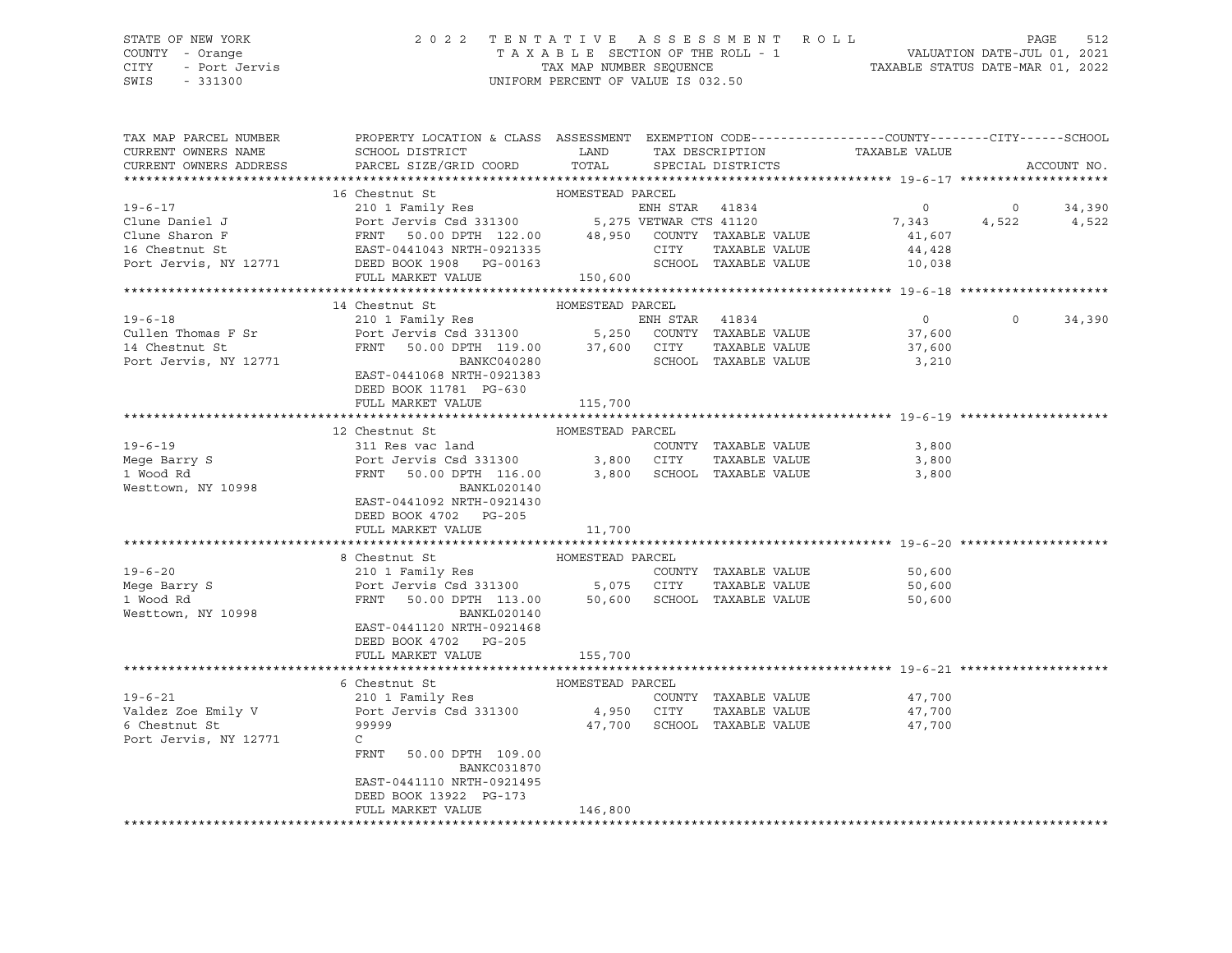| STATE OF NEW YORK<br>COUNTY - Orange<br>- Port Jervis<br>CITY<br>SWIS<br>$-331300$ | 2022 TENTATIVE ASSESSMENT ROLL                                                                                                               | UNIFORM PERCENT OF VALUE IS 032.50 |                |                                                                     | TAXABLE SECTION OF THE ROLL - 1<br>TAXABLE SECTION OF THE ROLL - 1<br>TAXABLE STATUS DATE-MAR 01, 2022 | PAGE     | 513         |
|------------------------------------------------------------------------------------|----------------------------------------------------------------------------------------------------------------------------------------------|------------------------------------|----------------|---------------------------------------------------------------------|--------------------------------------------------------------------------------------------------------|----------|-------------|
| TAX MAP PARCEL NUMBER<br>CURRENT OWNERS NAME<br>CURRENT OWNERS ADDRESS             | PROPERTY LOCATION & CLASS ASSESSMENT EXEMPTION CODE---------------COUNTY-------CITY------SCHOOL<br>SCHOOL DISTRICT<br>PARCEL SIZE/GRID COORD | LAND<br>TOTAL                      |                | TAX DESCRIPTION<br>SPECIAL DISTRICTS                                | TAXABLE VALUE                                                                                          |          | ACCOUNT NO. |
|                                                                                    | 4 Chestnut St                                                                                                                                | HOMESTEAD PARCEL                   |                |                                                                     |                                                                                                        |          |             |
| $19 - 6 - 22$<br>Lindner Thomas Jr<br>4 Chestnut St                                | 210 1 Family Res<br>Port Jervis Csd 331300 4,250 CITY<br>FRNT 58.00 DPTH 60.00 32,250 SCHOOL TAXABLE VALUE                                   |                                    |                | COUNTY TAXABLE VALUE<br>TAXABLE VALUE                               | 32,250<br>32,250<br>32,250                                                                             |          |             |
| Port Jervis, NY 12771                                                              | BANKC080496<br>EAST-0441133 NRTH-0921572<br>DEED BOOK 14317 PG-711<br>FULL MARKET VALUE                                                      | 99,200                             |                |                                                                     |                                                                                                        |          |             |
|                                                                                    |                                                                                                                                              |                                    |                |                                                                     |                                                                                                        |          |             |
|                                                                                    | 2 High St                                                                                                                                    | HOMESTEAD PARCEL                   |                |                                                                     |                                                                                                        |          |             |
| $19 - 7 - 1$<br>Boule Pierre<br>6 High St<br>Port Jervis, NY 12771                 | 312 Vac w/imprv<br>Port Jervis Csd 331300 3,700 CITY<br>FRNT 55.00 DPTH 90.00<br>BANKC030015<br>EAST-0440957 NRTH-0921714                    |                                    |                | COUNTY TAXABLE VALUE<br>TAXABLE VALUE<br>5,700 SCHOOL TAXABLE VALUE | 5,700<br>5,700<br>5,700                                                                                |          |             |
|                                                                                    | DEED BOOK 14830 PG-518                                                                                                                       |                                    |                |                                                                     |                                                                                                        |          |             |
|                                                                                    | FULL MARKET VALUE                                                                                                                            | 17,500                             |                |                                                                     |                                                                                                        |          |             |
|                                                                                    |                                                                                                                                              |                                    |                |                                                                     |                                                                                                        |          |             |
|                                                                                    | 1 Chestnut St                                                                                                                                | HOMESTEAD PARCEL                   |                |                                                                     |                                                                                                        |          |             |
| $19 - 7 - 2$                                                                       | 210 1 Family Res                                                                                                                             |                                    |                | COUNTY TAXABLE VALUE                                                | 30,400<br>30,400                                                                                       |          |             |
|                                                                                    |                                                                                                                                              |                                    |                |                                                                     | 30,400                                                                                                 |          |             |
| 1 Chestnut St                                                                      | EAST-0441029 NRTH-0921673                                                                                                                    |                                    |                |                                                                     |                                                                                                        |          |             |
| Port Jervis, NY 12771 DEED BOOK 0000                                               |                                                                                                                                              |                                    |                |                                                                     |                                                                                                        |          |             |
|                                                                                    | FULL MARKET VALUE                                                                                                                            | 93,500                             |                |                                                                     |                                                                                                        |          |             |
|                                                                                    |                                                                                                                                              |                                    |                |                                                                     |                                                                                                        |          |             |
|                                                                                    | 3 Chestnut St                                                                                                                                | HOMESTEAD PARCEL                   |                |                                                                     |                                                                                                        |          |             |
| $19 - 7 - 3$                                                                       | 210 1 Family Res<br>Port Jervis Csd 331300 4,550 COUNTY TAXABLE VALUE                                                                        |                                    | BAS STAR 41854 |                                                                     | $\overline{0}$<br>50,000                                                                               | $\circ$  | 13,770      |
| Culleny Robert<br>Culleny Michelle                                                 | FRNT 50.00 DPTH 90.00 50,000 CITY                                                                                                            |                                    |                | TAXABLE VALUE                                                       | 50,000                                                                                                 |          |             |
| 3 Chestnut St                                                                      | BANKC230122                                                                                                                                  |                                    |                | SCHOOL TAXABLE VALUE                                                | 36,230                                                                                                 |          |             |
| Port Jervis, NY 12771                                                              | EAST-0441004 NRTH-0921633                                                                                                                    |                                    |                |                                                                     |                                                                                                        |          |             |
|                                                                                    | DEED BOOK 11127 PG-794                                                                                                                       |                                    |                |                                                                     |                                                                                                        |          |             |
|                                                                                    | FULL MARKET VALUE                                                                                                                            | 153,800                            |                |                                                                     |                                                                                                        |          |             |
|                                                                                    |                                                                                                                                              |                                    |                |                                                                     |                                                                                                        |          |             |
|                                                                                    | 5 Chestnut St                                                                                                                                | HOMESTEAD PARCEL                   |                |                                                                     |                                                                                                        |          |             |
| $19 - 7 - 4$<br>Randazzo Lisa M                                                    | 210 1 Family Res                                                                                                                             |                                    | BAS STAR 41854 |                                                                     | $\overline{0}$<br>50,550                                                                               | $\Omega$ | 13,770      |
| 5 Chestnut St                                                                      | Port Jervis Csd 331300 3,650 COUNTY TAXABLE VALUE<br>FRNT 40.00 DPTH 90.00 50,550 CITY TAXABLE VALUE                                         |                                    |                |                                                                     | 50,550                                                                                                 |          |             |
| Port Jervis, NY 12771                                                              | BANKN140687                                                                                                                                  |                                    |                | SCHOOL TAXABLE VALUE                                                | 36,780                                                                                                 |          |             |
|                                                                                    | EAST-0440980 NRTH-0921592                                                                                                                    |                                    |                |                                                                     |                                                                                                        |          |             |
|                                                                                    | DEED BOOK 12428 PG-1527                                                                                                                      |                                    |                |                                                                     |                                                                                                        |          |             |
|                                                                                    | FULL MARKET VALUE                                                                                                                            | 155,500                            |                |                                                                     |                                                                                                        |          |             |
|                                                                                    |                                                                                                                                              |                                    |                |                                                                     |                                                                                                        |          |             |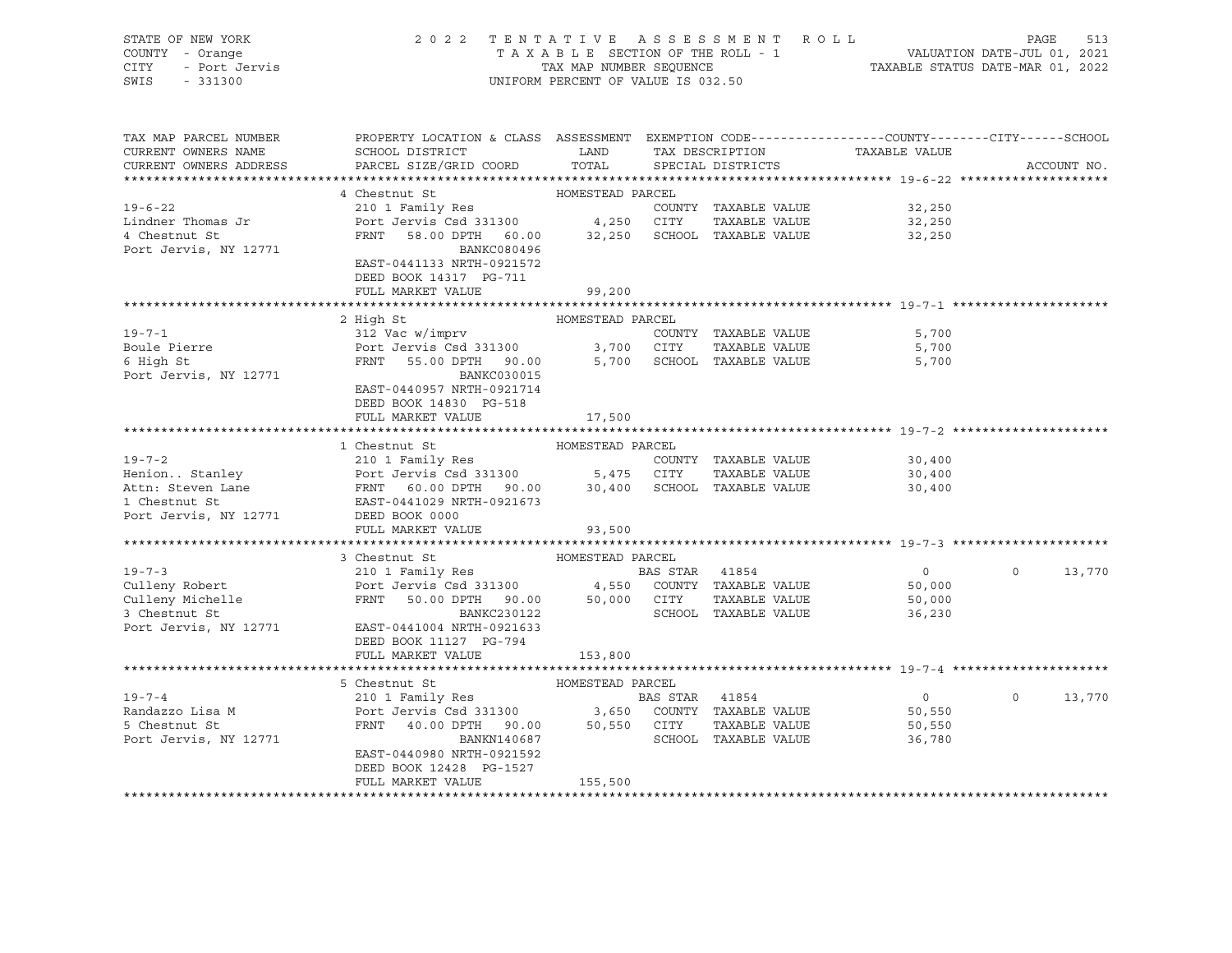## STATE OF NEW YORK 2 0 2 2 T E N T A T I V E A S S E S S M E N T R O L L PAGE 514 COUNTY - Orange T A X A B L E SECTION OF THE ROLL - 1 VALUATION DATE-JUL 01, 2021 CITY - Port Jervis TAX MAP NUMBER SEQUENCE TAXABLE STATUS DATE-MAR 01, 2022

| TAX MAP PARCEL NUMBER<br>CURRENT OWNERS NAME<br>CURRENT OWNERS ADDRESS | PROPERTY LOCATION & CLASS ASSESSMENT EXEMPTION CODE----------------COUNTY-------CITY------SCHOOL<br>SCHOOL DISTRICT LAND<br>PARCEL SIZE/GRID COORD                                                                                                               | TOTAL            | TAX DESCRIPTION | SPECIAL DISTRICTS    | TAXABLE VALUE    | ACCOUNT NO.       |
|------------------------------------------------------------------------|------------------------------------------------------------------------------------------------------------------------------------------------------------------------------------------------------------------------------------------------------------------|------------------|-----------------|----------------------|------------------|-------------------|
|                                                                        |                                                                                                                                                                                                                                                                  |                  |                 |                      |                  |                   |
|                                                                        | 7 Chestnut St                                                                                                                                                                                                                                                    | HOMESTEAD PARCEL |                 |                      |                  |                   |
| $19 - 7 - 5$                                                           | 210 1 Family Res<br>Port Jervis Csd 331300 9,100 CITY                                                                                                                                                                                                            |                  |                 | COUNTY TAXABLE VALUE | 49,800<br>49,800 |                   |
| Beemer Daniel J                                                        |                                                                                                                                                                                                                                                                  |                  |                 | TAXABLE VALUE        |                  |                   |
|                                                                        |                                                                                                                                                                                                                                                                  |                  |                 |                      |                  |                   |
|                                                                        |                                                                                                                                                                                                                                                                  |                  |                 |                      |                  |                   |
|                                                                        | Springstead. Debra A<br>TRNT 100.00 DPTH 90.00 49,800 SCHOOL TAXABLE VALUE<br>7 Chestnut St<br>EAST-0440941 NRTH-0921520<br>Port Jervis, NY 12771 DEED BOOK 2797 PG-00218<br>FULL MARKET VALUE<br>PULL MARKET VALUE<br>153.200                                   |                  |                 |                      |                  |                   |
|                                                                        | FULL MARKET VALUE                                                                                                                                                                                                                                                | 153,200          |                 |                      |                  |                   |
|                                                                        |                                                                                                                                                                                                                                                                  |                  |                 |                      |                  |                   |
|                                                                        | 11 Chestnut St<br>19-7-6<br>COUNTY TAXABLE VALUE<br>COUNTY TAXABLE VALUE<br>COUNTY TAXABLE VALUE<br>POTT Jensile COUNTY Of CITY TAXABLE VALUE<br>POTT JENSILE FRNT 100.00 DPTH 90.00<br>POTT 49,700<br>SCHOOL TAXABLE VALUE<br>POTT JENSILE PORT -0440905 NRTH-0 | HOMESTEAD PARCEL |                 |                      |                  |                   |
|                                                                        |                                                                                                                                                                                                                                                                  |                  |                 |                      | 49,700           |                   |
|                                                                        |                                                                                                                                                                                                                                                                  |                  |                 |                      | 49,700           |                   |
|                                                                        |                                                                                                                                                                                                                                                                  |                  |                 |                      | 49,700           |                   |
|                                                                        |                                                                                                                                                                                                                                                                  |                  |                 |                      |                  |                   |
|                                                                        | DEED BOOK 15126 PG-1861                                                                                                                                                                                                                                          |                  |                 |                      |                  |                   |
|                                                                        | FULL MARKET VALUE                                                                                                                                                                                                                                                | 152,900          |                 |                      |                  |                   |
|                                                                        |                                                                                                                                                                                                                                                                  |                  |                 |                      |                  |                   |
|                                                                        |                                                                                                                                                                                                                                                                  |                  |                 |                      | 84,150           |                   |
|                                                                        |                                                                                                                                                                                                                                                                  |                  |                 | TAXABLE VALUE        | 84,150           |                   |
|                                                                        |                                                                                                                                                                                                                                                                  |                  |                 |                      | 84,150           |                   |
|                                                                        |                                                                                                                                                                                                                                                                  |                  |                 |                      |                  |                   |
|                                                                        | DEED BOOK 5291 PG-34                                                                                                                                                                                                                                             |                  |                 |                      |                  |                   |
|                                                                        | FULL MARKET VALUE                                                                                                                                                                                                                                                | 258,900          |                 |                      |                  |                   |
|                                                                        |                                                                                                                                                                                                                                                                  |                  |                 |                      |                  |                   |
|                                                                        | 12 High St                                                                                                                                                                                                                                                       | HOMESTEAD PARCEL |                 |                      |                  |                   |
|                                                                        |                                                                                                                                                                                                                                                                  |                  |                 |                      | $\overline{0}$   | $\circ$<br>34,390 |
|                                                                        |                                                                                                                                                                                                                                                                  |                  |                 |                      | 67,700           |                   |
|                                                                        |                                                                                                                                                                                                                                                                  |                  |                 |                      | 67,700           |                   |
|                                                                        | 19-7-8<br>Weiss Judith M<br>210 1 Family Res<br>Port Jervis Csd 331300<br>PORT 100.00 DPTH 90.00<br>PORT 90.00<br>FRNT 100.00 DPTH 90.00<br>67,700 CITY TAXABLE VALUE<br>SCHOOL TAXABLE VALUE<br>SCHOOL TAXABLE VALUE<br>PORT PORT PORT 1001453<br>P             |                  |                 |                      | 33,310           |                   |
|                                                                        | DEED BOOK 11551 PG-1214                                                                                                                                                                                                                                          |                  |                 |                      |                  |                   |
|                                                                        | FULL MARKET VALUE 208,300                                                                                                                                                                                                                                        |                  |                 |                      |                  |                   |
|                                                                        |                                                                                                                                                                                                                                                                  |                  |                 |                      |                  |                   |
|                                                                        | 19-7-9<br>210 1 Family Res<br>210 1 Family Res<br>210 1 Family Res<br>210 1 Family Res<br>210 1 Family Res<br>210 1 Family Res<br>23 Filliam G<br>23 Filliam G<br>23 Hillcrest Dr<br>23 Hillcrest Dr<br>23 Hillcrest Dr<br>23 Hillcrest Dr<br>23 Hillcre         |                  |                 |                      |                  |                   |
|                                                                        |                                                                                                                                                                                                                                                                  |                  |                 | COUNTY TAXABLE VALUE | 38,350           |                   |
|                                                                        |                                                                                                                                                                                                                                                                  |                  |                 |                      | 38,350           |                   |
|                                                                        |                                                                                                                                                                                                                                                                  |                  |                 |                      | 38,350           |                   |
|                                                                        |                                                                                                                                                                                                                                                                  |                  |                 |                      |                  |                   |
|                                                                        |                                                                                                                                                                                                                                                                  |                  |                 |                      |                  |                   |
|                                                                        |                                                                                                                                                                                                                                                                  |                  |                 |                      |                  |                   |
|                                                                        |                                                                                                                                                                                                                                                                  |                  |                 |                      |                  |                   |
|                                                                        | 6 High St                                                                                                                                                                                                                                                        | HOMESTEAD PARCEL |                 |                      |                  |                   |
| $19 - 7 - 10$                                                          | 210 1 Family Res                                                                                                                                                                                                                                                 |                  |                 | COUNTY TAXABLE VALUE | 50,150           |                   |
| Boule Pierre                                                           |                                                                                                                                                                                                                                                                  |                  |                 |                      | 50,150           |                   |
| 6 High St                                                              |                                                                                                                                                                                                                                                                  |                  |                 |                      | 50,150           |                   |
| Port Jervis, NY 12771                                                  | BANKC030015                                                                                                                                                                                                                                                      |                  |                 |                      |                  |                   |
|                                                                        | EAST-0440934 NRTH-0921634                                                                                                                                                                                                                                        |                  |                 |                      |                  |                   |
|                                                                        | DEED BOOK 14830 PG-518<br>FULL MARKET VALUE                                                                                                                                                                                                                      | 154,300          |                 |                      |                  |                   |
|                                                                        |                                                                                                                                                                                                                                                                  |                  |                 |                      |                  |                   |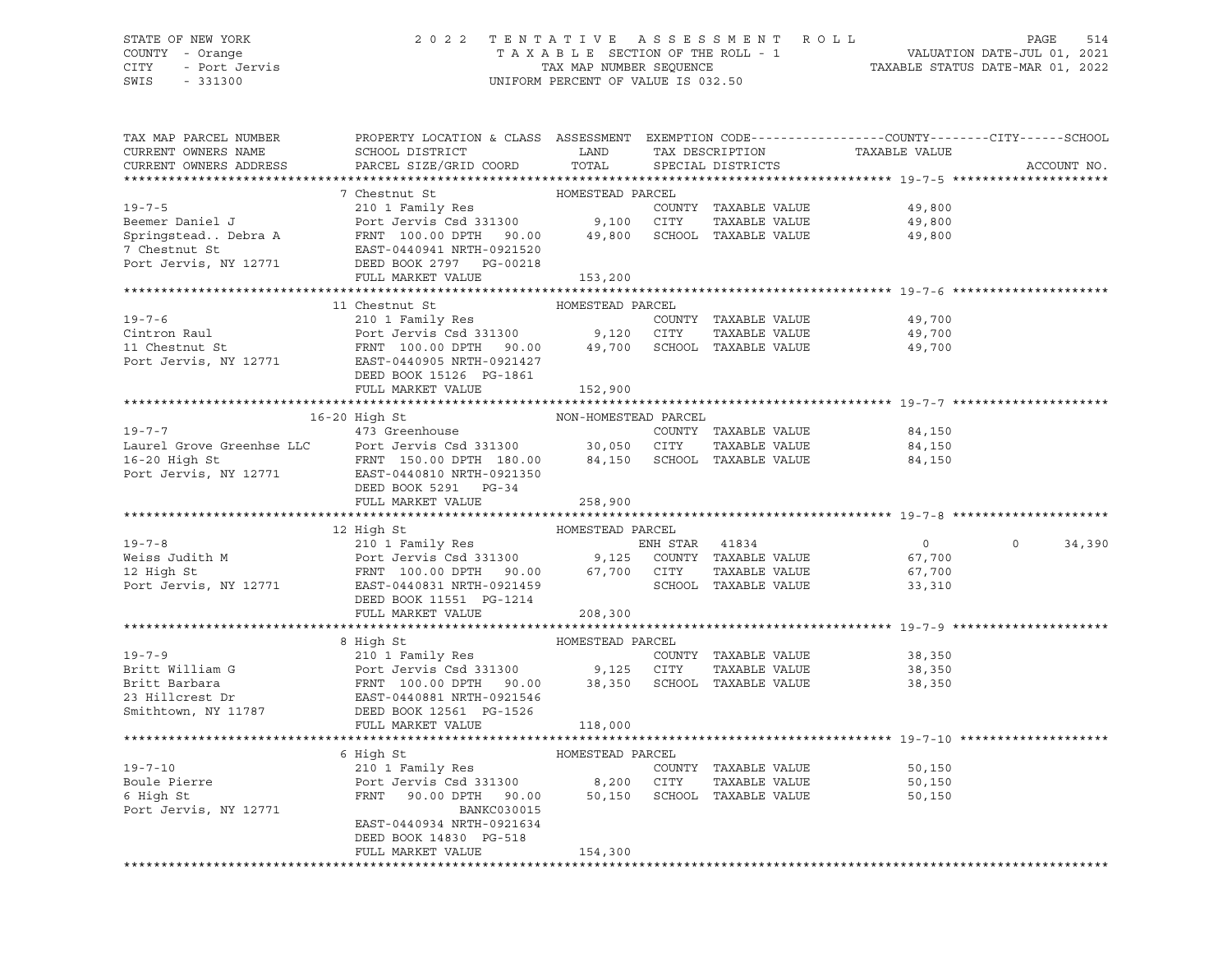| STATE OF NEW YORK                                                                                                                                                                                                                                    | 2022 TENTATIVE ASSESSMENT ROLL PAGE 515<br>TAXABLE SECTION OF THE ROLL - 1 VALUATION DATE-JUL 01, 2021<br>TAX MAP NUMBER SEQUENCE TAXABLE STATUS DATE-MAR 01, 2022<br>UNIFORM PERCENT OF VALUE IS 032.50                                                                                                  |                         |  |                                                             |             |
|------------------------------------------------------------------------------------------------------------------------------------------------------------------------------------------------------------------------------------------------------|-----------------------------------------------------------------------------------------------------------------------------------------------------------------------------------------------------------------------------------------------------------------------------------------------------------|-------------------------|--|-------------------------------------------------------------|-------------|
| TAX MAP PARCEL NUMBER<br>CURRENT OWNERS NAME<br>CURRENT OWNERS ADDRESS                                                                                                                                                                               | PROPERTY LOCATION & CLASS ASSESSMENT EXEMPTION CODE---------------COUNTY-------CITY------SCHOOL<br>${\tt SCHOOL\ DISTRICT} \hspace{2.0cm} {\tt LAND} \hspace{2.0cm} {\tt TAX\ DESCRIPTION} \hspace{2.0cm} {\tt TAXABLE\ VALUE}$<br>SCHOOL DISIRICI<br>PARCEL SIZE/GRID COORD<br>COOL COOL SIZE/GRID COORD | TOTAL SPECIAL DISTRICTS |  |                                                             | ACCOUNT NO. |
|                                                                                                                                                                                                                                                      |                                                                                                                                                                                                                                                                                                           |                         |  |                                                             |             |
|                                                                                                                                                                                                                                                      | High St                                                                                                                                                                                                                                                                                                   | HOMESTEAD PARCEL        |  |                                                             |             |
|                                                                                                                                                                                                                                                      |                                                                                                                                                                                                                                                                                                           |                         |  | 500                                                         |             |
|                                                                                                                                                                                                                                                      |                                                                                                                                                                                                                                                                                                           |                         |  | 500                                                         |             |
| Port Jervis, NY 12771                                                                                                                                                                                                                                | BANKC030015<br>EAST-0440917 NRTH-0921610<br>DEED BOOK 14830 PG-518                                                                                                                                                                                                                                        |                         |  | 500                                                         |             |
|                                                                                                                                                                                                                                                      | FULL MARKET VALUE 1,500                                                                                                                                                                                                                                                                                   |                         |  |                                                             |             |
|                                                                                                                                                                                                                                                      |                                                                                                                                                                                                                                                                                                           | HOMESTEAD PARCEL        |  |                                                             |             |
| 1 Algo by the Martin Adam J<br>19-8-5.1 210 1 Family Res<br>Port Jervis Csd 331300 9,650 CITY TAXABLE VALUE<br>1 High St FRNT 84.00 DPTH 140.00 20,000 SCHOOL TAXABLE VALUE                                                                          | 1 High St                                                                                                                                                                                                                                                                                                 |                         |  |                                                             |             |
|                                                                                                                                                                                                                                                      |                                                                                                                                                                                                                                                                                                           |                         |  | COUNTY TAXABLE VALUE 20,000<br>CITY TAXABLE VALUE 20,000    |             |
|                                                                                                                                                                                                                                                      |                                                                                                                                                                                                                                                                                                           |                         |  | 20,000                                                      |             |
| Port Jervis, NY 12771                                                                                                                                                                                                                                | BANKC170031<br>EAST-0440841 NRTH-0921788<br>DEED BOOK 14231 PG-351<br>FULL MARKET VALUE                                                                                                                                                                                                                   | 61,500                  |  |                                                             |             |
|                                                                                                                                                                                                                                                      |                                                                                                                                                                                                                                                                                                           |                         |  |                                                             |             |
|                                                                                                                                                                                                                                                      |                                                                                                                                                                                                                                                                                                           |                         |  |                                                             |             |
|                                                                                                                                                                                                                                                      |                                                                                                                                                                                                                                                                                                           |                         |  |                                                             |             |
|                                                                                                                                                                                                                                                      |                                                                                                                                                                                                                                                                                                           |                         |  |                                                             |             |
| 3 High St HOMESTEAD PARCEL<br>Ruger Robert 210 1 Family Res COUNTY TAXABLE VALUE<br>Port Jervis Csd 331300 5,850 CITY TAXABLE VALUE 44,350<br>Castenaro Victoria FRNT 50.00 DPTH 154.00 44,350 SCHOOL TAXABLE VALUE 44,350<br>38 Dogwo               |                                                                                                                                                                                                                                                                                                           |                         |  |                                                             |             |
|                                                                                                                                                                                                                                                      |                                                                                                                                                                                                                                                                                                           |                         |  |                                                             |             |
|                                                                                                                                                                                                                                                      |                                                                                                                                                                                                                                                                                                           |                         |  |                                                             |             |
|                                                                                                                                                                                                                                                      |                                                                                                                                                                                                                                                                                                           |                         |  |                                                             |             |
|                                                                                                                                                                                                                                                      |                                                                                                                                                                                                                                                                                                           |                         |  |                                                             |             |
|                                                                                                                                                                                                                                                      |                                                                                                                                                                                                                                                                                                           |                         |  |                                                             |             |
|                                                                                                                                                                                                                                                      |                                                                                                                                                                                                                                                                                                           |                         |  |                                                             |             |
|                                                                                                                                                                                                                                                      |                                                                                                                                                                                                                                                                                                           |                         |  |                                                             |             |
|                                                                                                                                                                                                                                                      |                                                                                                                                                                                                                                                                                                           |                         |  |                                                             |             |
|                                                                                                                                                                                                                                                      |                                                                                                                                                                                                                                                                                                           |                         |  |                                                             |             |
| 3 Figh Strategy Market Market Market (1916)<br>FRIM SHIGHT (1916) Homes PROCEL<br>210 1 Family Res<br>210 1 Family Res<br>210 1 Family Res<br>210 1 Family Res<br>210 1 Family Res<br>210 1 Family Res<br>210 1 Family Res<br>22,032<br>22,032<br>22 |                                                                                                                                                                                                                                                                                                           |                         |  |                                                             |             |
|                                                                                                                                                                                                                                                      |                                                                                                                                                                                                                                                                                                           |                         |  | 158,800 CITY TAXABLE VALUE 35,251<br>SCHOOL TAXABLE VALUE 0 |             |
|                                                                                                                                                                                                                                                      |                                                                                                                                                                                                                                                                                                           |                         |  |                                                             |             |
|                                                                                                                                                                                                                                                      |                                                                                                                                                                                                                                                                                                           |                         |  |                                                             |             |
| $19 - 8 - 8$                                                                                                                                                                                                                                         |                                                                                                                                                                                                                                                                                                           |                         |  |                                                             |             |
|                                                                                                                                                                                                                                                      |                                                                                                                                                                                                                                                                                                           |                         |  |                                                             |             |
|                                                                                                                                                                                                                                                      |                                                                                                                                                                                                                                                                                                           |                         |  |                                                             |             |
|                                                                                                                                                                                                                                                      |                                                                                                                                                                                                                                                                                                           |                         |  |                                                             |             |
|                                                                                                                                                                                                                                                      |                                                                                                                                                                                                                                                                                                           |                         |  |                                                             |             |
|                                                                                                                                                                                                                                                      |                                                                                                                                                                                                                                                                                                           |                         |  |                                                             |             |
|                                                                                                                                                                                                                                                      |                                                                                                                                                                                                                                                                                                           |                         |  |                                                             |             |
|                                                                                                                                                                                                                                                      |                                                                                                                                                                                                                                                                                                           |                         |  |                                                             |             |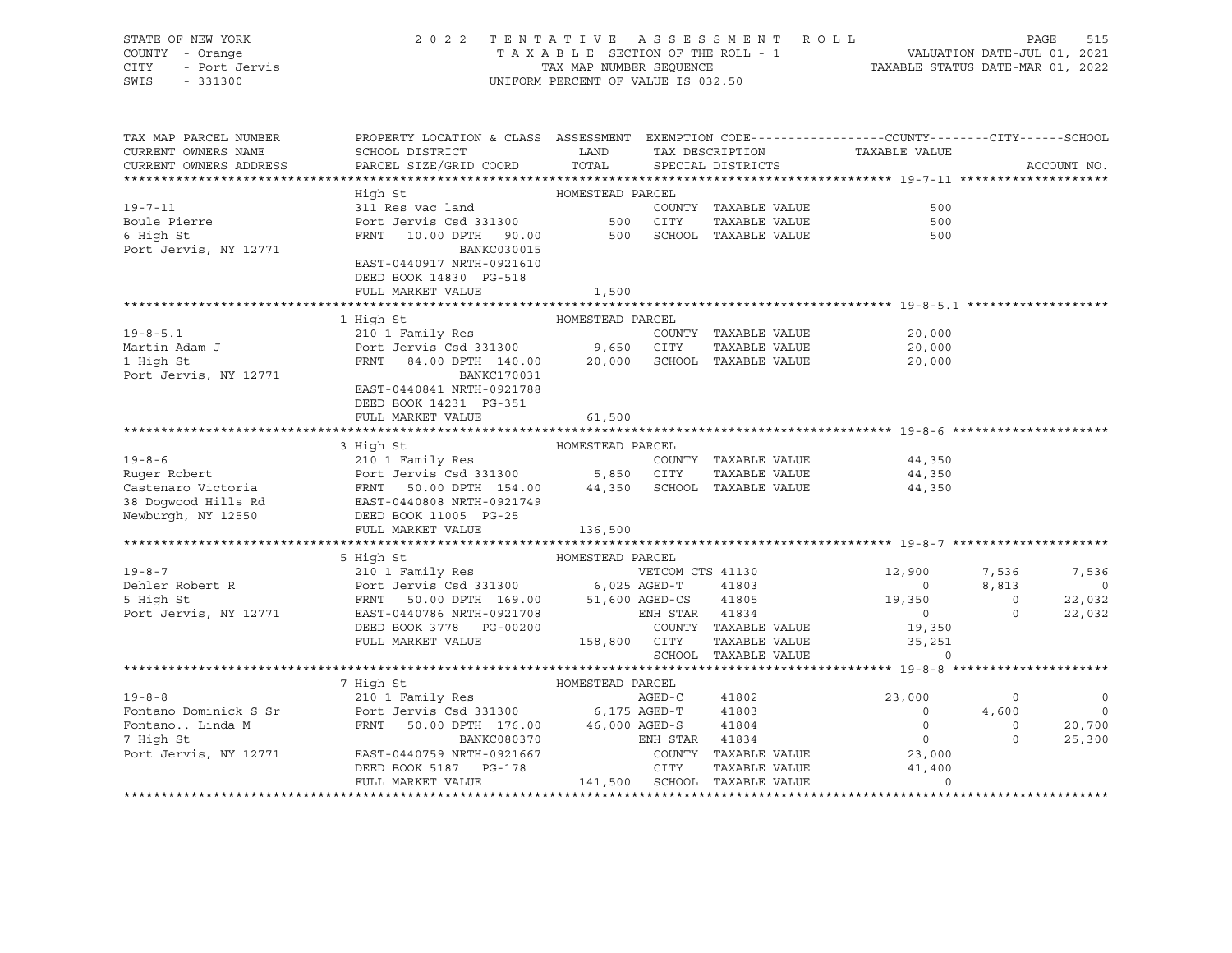STATE OF NEW YORK 2 0 2 2 T E N T A T I V E A S S E S S M E N T R O L L PAGE 516 SWIS - 331300 UNIFORM PERCENT OF VALUE IS 032.50

# COUNTY - Orange T A X A B L E SECTION OF THE ROLL - 1 VALUATION DATE-JUL 01, 2021 CITY - Port Jervis TAX MAP NUMBER SEQUENCE TAXABLE STATUS DATE-MAR 01, 2022

| TAX MAP PARCEL NUMBER<br>CURRENT OWNERS NAME<br>CURRENT OWNERS ADDRESS | PROPERTY LOCATION & CLASS ASSESSMENT EXEMPTION CODE----------------COUNTY-------CITY------SCHOOL<br>SCHOOL DISTRICT<br>PARCEL SIZE/GRID COORD                                                                                                             | LAND<br>TOTAL    | TAX DESCRIPTION<br>SPECIAL DISTRICTS          |                                                               | TAXABLE VALUE                                |                  | ACCOUNT NO.     |
|------------------------------------------------------------------------|-----------------------------------------------------------------------------------------------------------------------------------------------------------------------------------------------------------------------------------------------------------|------------------|-----------------------------------------------|---------------------------------------------------------------|----------------------------------------------|------------------|-----------------|
|                                                                        |                                                                                                                                                                                                                                                           |                  |                                               |                                                               |                                              |                  |                 |
| $19 - 8 - 9$<br>Harding Diana K<br>9 High St<br>Port Jervis, NY 12771  | 9 High St<br>210 1 Family Res<br>Port Jervis Csd 331300 6,175<br>FRNT 50.00 DPTH 182.00 59,450<br>BANKN140687                                                                                                                                             | HOMESTEAD PARCEL | ENH STAR 41834<br>CITY                        | COUNTY TAXABLE VALUE<br>TAXABLE VALUE<br>SCHOOL TAXABLE VALUE | $\overline{0}$<br>59,450<br>59,450<br>25,060 | $\mathsf{O}$     | 34,390          |
|                                                                        | EAST-0440724 NRTH-0921628<br>DEED BOOK 3597 PG-00330<br>FULL MARKET VALUE                                                                                                                                                                                 | 182,900          |                                               |                                                               |                                              |                  |                 |
|                                                                        |                                                                                                                                                                                                                                                           |                  |                                               |                                                               |                                              |                  |                 |
|                                                                        | 15 High St                                                                                                                                                                                                                                                |                  |                                               |                                                               |                                              |                  |                 |
| $19 - 8 - 10$                                                          |                                                                                                                                                                                                                                                           |                  | ENH STAR 41834                                |                                                               | $\overline{0}$                               | $\circ$<br>4,522 | 34,390<br>4,522 |
|                                                                        |                                                                                                                                                                                                                                                           |                  |                                               |                                                               | 7,913<br>65,087                              |                  |                 |
|                                                                        | Latini Michael B<br>18 High St<br>18 High St<br>18 High St<br>18 High St<br>18 FRNT 150.00 DPTH 182.00<br>18,525 VETWAR CTS 41120<br>210 TAXABLE VALUE<br>210 TAXABLE VALUE<br>210 TAXABLE VALUE<br>210 COUNTY TAXABLE VALUE<br>211 TAXABLE VALUE<br>2    |                  |                                               |                                                               | 68,478                                       |                  |                 |
|                                                                        | 1001-0440078 NKTH-0921535<br>DEED BOOK 13721 PG-1204<br>FULL MARIUS 100                                                                                                                                                                                   |                  |                                               | SCHOOL TAXABLE VALUE                                          | 34,088                                       |                  |                 |
|                                                                        | FULL MARKET VALUE                                                                                                                                                                                                                                         | 224,600          |                                               |                                                               |                                              |                  |                 |
|                                                                        |                                                                                                                                                                                                                                                           |                  |                                               |                                                               |                                              |                  |                 |
|                                                                        | 17-19 High St                                                                                                                                                                                                                                             |                  | NON-HMSTD PCL-76 PCT OF A/V USED FOR HMSTD EX |                                                               |                                              |                  |                 |
|                                                                        |                                                                                                                                                                                                                                                           |                  |                                               | 41854                                                         | $\overline{0}$                               | $\Omega$         | 13,770          |
|                                                                        |                                                                                                                                                                                                                                                           |                  |                                               | COUNTY TAXABLE VALUE                                          | 98,000                                       |                  |                 |
|                                                                        |                                                                                                                                                                                                                                                           |                  |                                               | TAXABLE VALUE                                                 | 98,000                                       |                  |                 |
|                                                                        |                                                                                                                                                                                                                                                           |                  |                                               | SCHOOL TAXABLE VALUE                                          | 84,230                                       |                  |                 |
|                                                                        | 19-8-12<br>Batzel Gary T<br>Batzel Eileen M<br>Batzel Eileen M<br>FRNT 150.00 DPTH 38.00<br>Port Jervis Csd 331300<br>98,000 CITY<br>16 High St<br>Port Jervis, NY 12771<br>DEED BOOK 5291<br>PORT-0921393<br>Port Jervis, NY 12771<br>DEED BOOK 5291<br> |                  |                                               |                                                               |                                              |                  |                 |
|                                                                        | FULL MARKET VALUE                                                                                                                                                                                                                                         | 301,500          |                                               |                                                               |                                              |                  |                 |
|                                                                        |                                                                                                                                                                                                                                                           |                  |                                               |                                                               |                                              |                  |                 |
|                                                                        |                                                                                                                                                                                                                                                           |                  |                                               |                                                               |                                              |                  |                 |
|                                                                        |                                                                                                                                                                                                                                                           |                  |                                               | COUNTY TAXABLE VALUE                                          | 46,800                                       |                  |                 |
|                                                                        |                                                                                                                                                                                                                                                           |                  |                                               | TAXABLE VALUE                                                 | 46,800                                       |                  |                 |
|                                                                        | DEED BOOK 14684 PG-700                                                                                                                                                                                                                                    |                  |                                               |                                                               | 46,800                                       |                  |                 |
|                                                                        | FULL MARKET VALUE                                                                                                                                                                                                                                         | 144,000          |                                               |                                                               |                                              |                  |                 |
|                                                                        |                                                                                                                                                                                                                                                           |                  |                                               |                                                               |                                              |                  |                 |
|                                                                        |                                                                                                                                                                                                                                                           |                  |                                               |                                                               |                                              |                  |                 |
|                                                                        |                                                                                                                                                                                                                                                           |                  | ENH STAR 41834                                |                                                               | $\overline{0}$                               | $\Omega$         | 34,390          |
|                                                                        | 20-1-3<br>Spradling Launt Mildred G<br>Theodore Frank A<br>Theodore Frank A<br>28-30 North Maple Ave<br>PEAST-0441810 NRTH-0921067<br>POT Jervis, NY 12771<br>DEED BOOK 12369<br>PC-1682<br>PEAST-0441810 NRTH-0921067<br>POT Jervis, NY 12771<br>DE      |                  |                                               | COUNTY TAXABLE VALUE                                          | 48,700                                       |                  |                 |
|                                                                        | FRNT 63.00 DPTH 305.00 48,700 CITY                                                                                                                                                                                                                        |                  |                                               | TAXABLE VALUE                                                 | 48,700                                       |                  |                 |
|                                                                        |                                                                                                                                                                                                                                                           |                  |                                               | SCHOOL TAXABLE VALUE                                          | 14,310                                       |                  |                 |
|                                                                        | FULL MARKET VALUE                                                                                                                                                                                                                                         |                  |                                               |                                                               |                                              |                  |                 |
|                                                                        |                                                                                                                                                                                                                                                           | 149,800          |                                               |                                                               |                                              |                  |                 |
|                                                                        | 22 North Maple Ave                                                                                                                                                                                                                                        | HOMESTEAD PARCEL |                                               |                                                               |                                              |                  |                 |
| $20 - 1 - 4.12$                                                        | 230 3 Family Res                                                                                                                                                                                                                                          |                  |                                               | COUNTY TAXABLE VALUE                                          | 50,600                                       |                  |                 |
| BVH Sapphire Trust                                                     | Port Jervis Csd 331300 8,775                                                                                                                                                                                                                              |                  | CITY                                          | TAXABLE VALUE                                                 | 50,600                                       |                  |                 |
| 19 Fox Hill Rd                                                         | FRNT 68.00 DPTH 245.00                                                                                                                                                                                                                                    | 50,600           |                                               | SCHOOL TAXABLE VALUE                                          | 50,600                                       |                  |                 |
| Spring Valley, NY 10977                                                | EAST-0441645 NRTH-0921000<br>DEED BOOK 15077 PG-1060                                                                                                                                                                                                      |                  |                                               |                                                               |                                              |                  |                 |
|                                                                        | FULL MARKET VALUE                                                                                                                                                                                                                                         | 155,700          |                                               |                                                               |                                              |                  |                 |
|                                                                        |                                                                                                                                                                                                                                                           |                  |                                               |                                                               |                                              |                  |                 |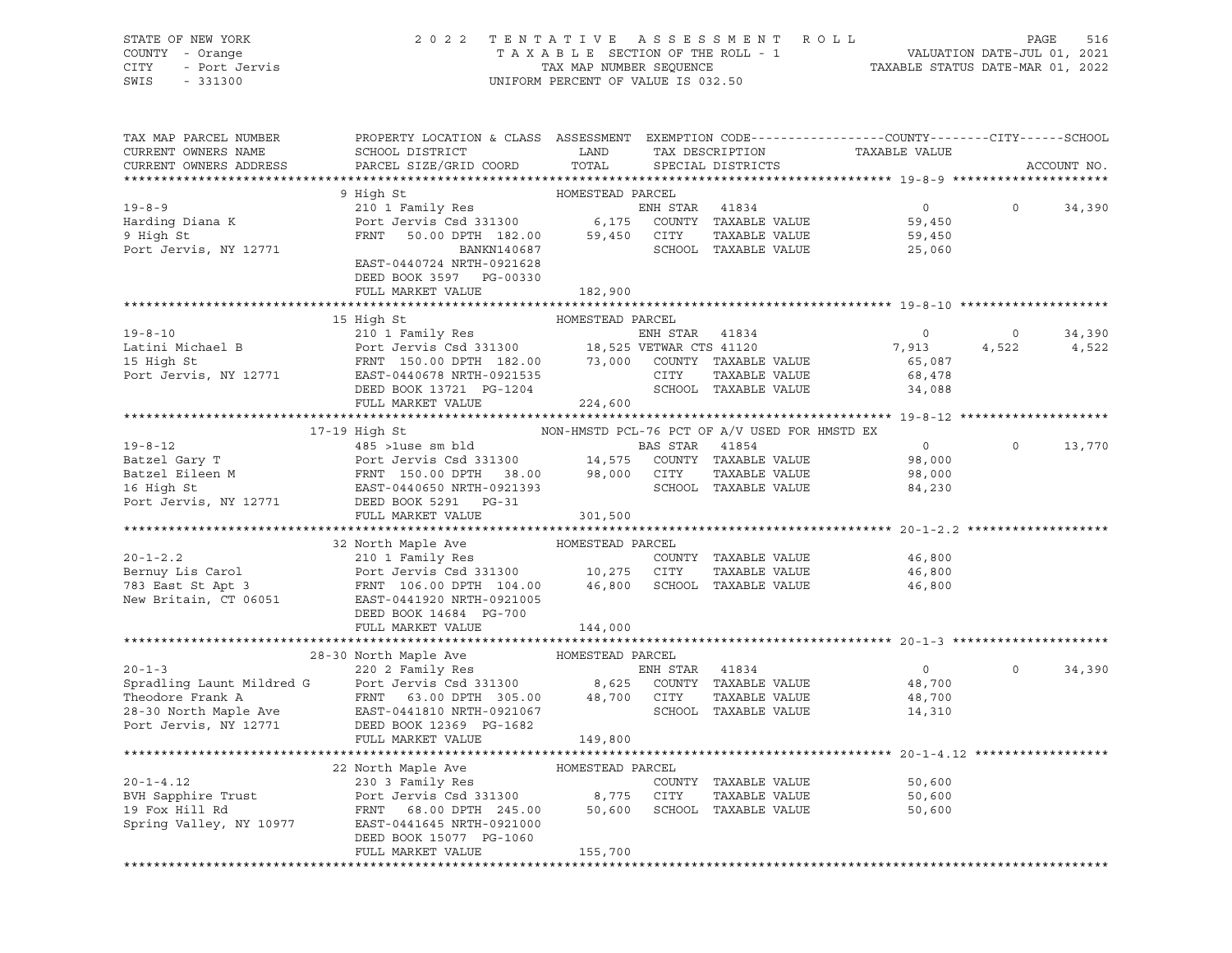| STATE OF NEW YORK<br>COUNTY - Orange<br>CITY<br>- Port Jervis<br>SWIS<br>$-331300$ | 2 0 2 2                                                                                          | TAXABLE SECTION OF THE ROLL - 1<br>TAX MAP NUMBER SEQUENCE<br>UNIFORM PERCENT OF VALUE IS 032.50 |             | TENTATIVE ASSESSMENT ROLL             | VALUATION DATE-JUL 01, 2021<br>TAXABLE STATUS DATE-MAR 01, 2022 | PAGE<br>517 |
|------------------------------------------------------------------------------------|--------------------------------------------------------------------------------------------------|--------------------------------------------------------------------------------------------------|-------------|---------------------------------------|-----------------------------------------------------------------|-------------|
| TAX MAP PARCEL NUMBER                                                              | PROPERTY LOCATION & CLASS ASSESSMENT EXEMPTION CODE----------------COUNTY-------CITY------SCHOOL |                                                                                                  |             |                                       |                                                                 |             |
| CURRENT OWNERS NAME<br>CURRENT OWNERS ADDRESS                                      | SCHOOL DISTRICT<br>PARCEL SIZE/GRID COORD                                                        | LAND<br>TOTAL                                                                                    |             | TAX DESCRIPTION<br>SPECIAL DISTRICTS  | TAXABLE VALUE                                                   | ACCOUNT NO. |
|                                                                                    |                                                                                                  |                                                                                                  |             |                                       |                                                                 |             |
|                                                                                    | 24-26 North Maple Ave                                                                            | HOMESTEAD PARCEL                                                                                 |             |                                       |                                                                 |             |
| $20 - 1 - 4.22$                                                                    | 210 1 Family Res                                                                                 |                                                                                                  |             | COUNTY TAXABLE VALUE                  | 64,650                                                          |             |
| Szwakob John                                                                       | Port Jervis Csd 331300                                                                           | 13,575 CITY                                                                                      |             | TAXABLE VALUE                         | 64,650                                                          |             |
| Szwakob Wendy                                                                      | FRNT 107.00 DPTH 286.00                                                                          |                                                                                                  |             | 64,650 SCHOOL TAXABLE VALUE           | 64,650                                                          |             |
| 24-26 North Maple Ave                                                              | BANKC040281                                                                                      |                                                                                                  |             |                                       |                                                                 |             |
| Port Jervis, NY 12771                                                              | EAST-0441715 NRTH-0921035                                                                        |                                                                                                  |             |                                       |                                                                 |             |
|                                                                                    | DEED BOOK 14811 PG-1357<br>FULL MARKET VALUE                                                     | 198,900                                                                                          |             |                                       |                                                                 |             |
|                                                                                    |                                                                                                  |                                                                                                  |             |                                       |                                                                 |             |
|                                                                                    | 20 North Maple Ave                                                                               | HOMESTEAD PARCEL                                                                                 |             |                                       |                                                                 |             |
| $20 - 1 - 5$                                                                       | 220 2 Family Res                                                                                 |                                                                                                  |             | COUNTY TAXABLE VALUE                  | 45,650                                                          |             |
| Port Jervis Properties LLC                                                         | Port Jervis Csd 331300                                                                           |                                                                                                  | 6,025 CITY  | TAXABLE VALUE                         | 45,650                                                          |             |
| 414 River Rd                                                                       | FRNT<br>47.00 DPTH 198.00                                                                        |                                                                                                  |             | 45,650 SCHOOL TAXABLE VALUE           | 45,650                                                          |             |
| Newburgh, NY 12550                                                                 | EAST-0441631 NRTH-0920968                                                                        |                                                                                                  |             |                                       |                                                                 |             |
|                                                                                    | DEED BOOK 14978 PG-1469                                                                          |                                                                                                  |             |                                       |                                                                 |             |
|                                                                                    | FULL MARKET VALUE                                                                                | 140,500                                                                                          |             |                                       |                                                                 |             |
|                                                                                    | 8 North Maple Ave                                                                                | NON-HOMESTEAD PARCEL                                                                             |             |                                       |                                                                 |             |
| $20 - 1 - 6.12$                                                                    | 330 Vacant comm                                                                                  |                                                                                                  |             | COUNTY TAXABLE VALUE                  | 20,450                                                          |             |
| Seperac Associates LLC                                                             | Port Jervis Csd 331300                                                                           |                                                                                                  | 20,450 CITY | TAXABLE VALUE                         | 20,450                                                          |             |
| PO Box 565                                                                         | FRNT 173.00 DPTH 86.00                                                                           |                                                                                                  |             | 20,450 SCHOOL TAXABLE VALUE           | 20,450                                                          |             |
| Goshen, NY 10924                                                                   | EAST-0441455 NRTH-0920835                                                                        |                                                                                                  |             |                                       |                                                                 |             |
|                                                                                    | DEED BOOK 4390 PG-263                                                                            |                                                                                                  |             |                                       |                                                                 |             |
|                                                                                    | FULL MARKET VALUE                                                                                | 62,900                                                                                           |             |                                       |                                                                 |             |
|                                                                                    |                                                                                                  |                                                                                                  |             |                                       |                                                                 |             |
| $20 - 1 - 6.2$                                                                     | 12 North Maple Ave<br>230 3 Family Res                                                           | HOMESTEAD PARCEL                                                                                 |             | COUNTY TAXABLE VALUE                  | 74,500                                                          |             |
| Seperac Associates LLC                                                             | Port Jervis Csd 331300                                                                           | 9,000 CITY                                                                                       |             | TAXABLE VALUE                         | 74,500                                                          |             |
| PO Box 565                                                                         | FRNT<br>77.00 DPTH 154.00                                                                        |                                                                                                  |             | 74,500 SCHOOL TAXABLE VALUE           | 74,500                                                          |             |
| Goshen, NY 10924                                                                   | EAST-0441573 NRTH-0920938                                                                        |                                                                                                  |             |                                       |                                                                 |             |
|                                                                                    | DEED BOOK 14335 PG-800                                                                           |                                                                                                  |             |                                       |                                                                 |             |
|                                                                                    | FULL MARKET VALUE                                                                                | 229,200                                                                                          |             |                                       |                                                                 |             |
|                                                                                    |                                                                                                  |                                                                                                  |             |                                       |                                                                 |             |
|                                                                                    | 21 North Maple Ave                                                                               | HOMESTEAD PARCEL                                                                                 |             |                                       |                                                                 |             |
| $20 - 2 - 1.1$                                                                     | 210 1 Family Res                                                                                 |                                                                                                  |             | COUNTY TAXABLE VALUE                  | 51,400                                                          |             |
| Lopez Digna<br>21 North Maple Ave                                                  | Port Jervis Csd 331300<br>FRNT<br>51.00 DPTH 92.00                                               | 4,650 CITY<br>51,400                                                                             |             | TAXABLE VALUE<br>SCHOOL TAXABLE VALUE | 51,400<br>51,400                                                |             |
| Port Jervis, NY 12771                                                              | <b>BANKC160113</b>                                                                               |                                                                                                  |             |                                       |                                                                 |             |
|                                                                                    | EAST-0441746 NRTH-0920813                                                                        |                                                                                                  |             |                                       |                                                                 |             |
|                                                                                    | DEED BOOK 14615 PG-1630                                                                          |                                                                                                  |             |                                       |                                                                 |             |
|                                                                                    | FULL MARKET VALUE                                                                                | 158,200                                                                                          |             |                                       |                                                                 |             |
| ***********************                                                            |                                                                                                  |                                                                                                  |             |                                       |                                                                 |             |
|                                                                                    | 22-24 Barclay St                                                                                 | HOMESTEAD PARCEL                                                                                 |             |                                       |                                                                 |             |
| $20 - 2 - 2$                                                                       | 210 1 Family Res                                                                                 |                                                                                                  |             | COUNTY TAXABLE VALUE                  | 31,900                                                          |             |
| Keys J.R. Dares                                                                    | Port Jervis Csd 331300                                                                           | 6,150                                                                                            | CITY        | TAXABLE VALUE                         | 31,900                                                          |             |
| Keys Michael<br>22-24 Barclay St                                                   | 66.00 DPTH<br>FRNT<br>86.00<br>EAST-0441840 NRTH-0920787                                         | 31,900                                                                                           |             | SCHOOL TAXABLE VALUE                  | 31,900                                                          |             |
| Port Jervis, NY 12771                                                              | DEED BOOK 14148 PG-1900                                                                          |                                                                                                  |             |                                       |                                                                 |             |
|                                                                                    | FULL MARKET VALUE                                                                                | 98,200                                                                                           |             |                                       |                                                                 |             |
|                                                                                    |                                                                                                  |                                                                                                  |             |                                       |                                                                 |             |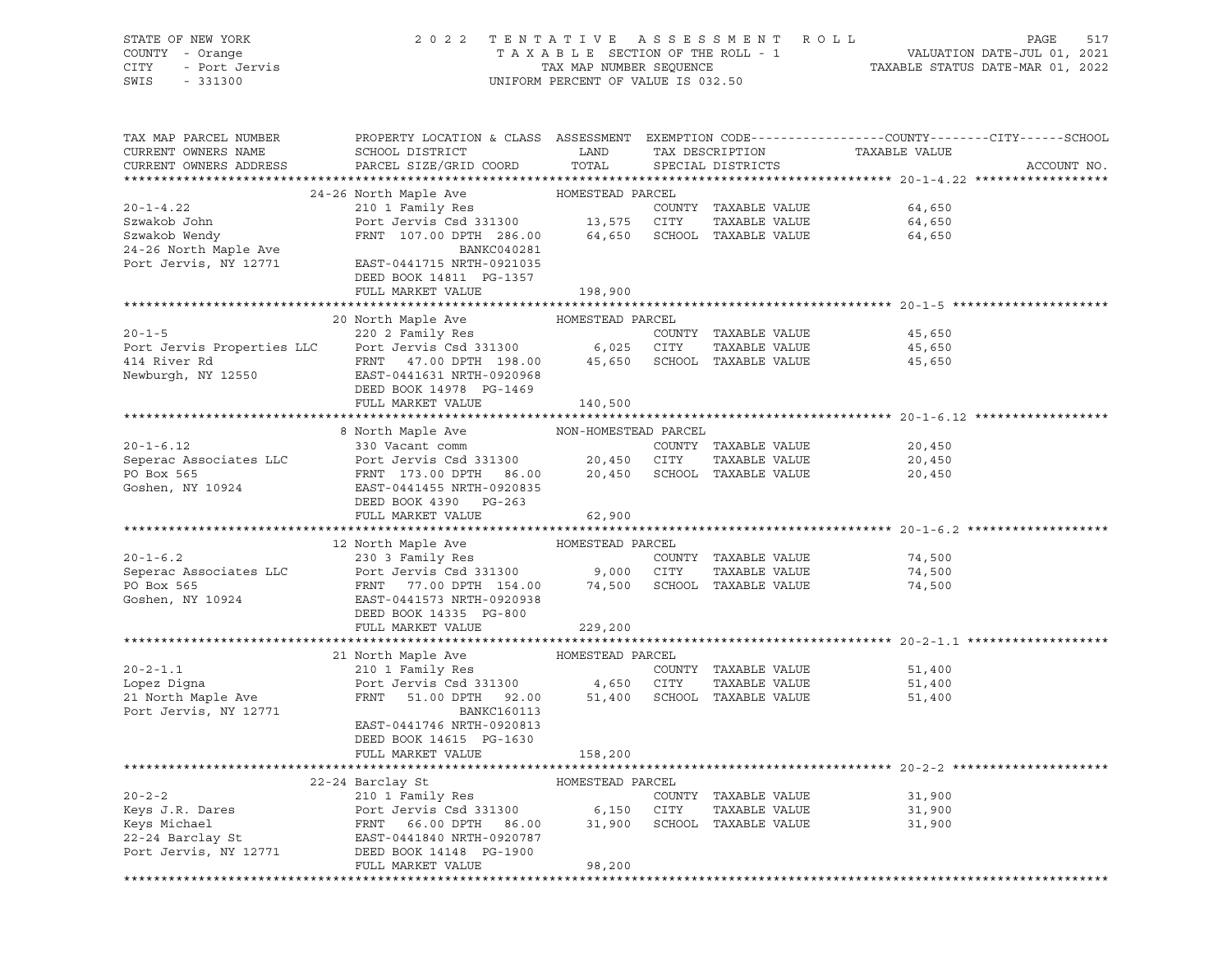| STATE OF NEW YORK<br>COUNTY - Orange<br>CITY<br>- Port Jervis<br>SWIS<br>$-331300$ | 2 0 2 2                                                                                                                                                        | TAX MAP NUMBER SEQUENCE<br>UNIFORM PERCENT OF VALUE IS 032.50 |                | TENTATIVE ASSESSMENT ROLL<br>TAXABLE SECTION OF THE ROLL - 1 | 1 VALUATION DATE-JUL 01, 2021<br>TAXABLE STATUS DATE-MAR 01, 2022 | PAGE     | 518         |
|------------------------------------------------------------------------------------|----------------------------------------------------------------------------------------------------------------------------------------------------------------|---------------------------------------------------------------|----------------|--------------------------------------------------------------|-------------------------------------------------------------------|----------|-------------|
| TAX MAP PARCEL NUMBER<br>CURRENT OWNERS NAME<br>CURRENT OWNERS ADDRESS             | PROPERTY LOCATION & CLASS ASSESSMENT EXEMPTION CODE---------------COUNTY-------CITY------SCHOOL<br>SCHOOL DISTRICT<br>PARCEL SIZE/GRID COORD                   | <b>LAND</b><br>TOTAL                                          |                | TAX DESCRIPTION<br>SPECIAL DISTRICTS                         | TAXABLE VALUE                                                     |          | ACCOUNT NO. |
|                                                                                    |                                                                                                                                                                |                                                               |                |                                                              |                                                                   |          |             |
|                                                                                    | 18-20 Barclay St                                                                                                                                               | HOMESTEAD PARCEL                                              |                |                                                              |                                                                   |          |             |
| $20 - 2 - 3$                                                                       | 220 2 Family Res                                                                                                                                               |                                                               |                | COUNTY TAXABLE VALUE                                         | 47,000                                                            |          |             |
| Johnson Kurt E                                                                     | Port Jervis Csd 331300                                                                                                                                         | 4,750 CITY                                                    |                | TAXABLE VALUE                                                | 47,000                                                            |          |             |
|                                                                                    | FRNT 52.00 DPTH 90.00                                                                                                                                          | 47,000                                                        |                | SCHOOL TAXABLE VALUE                                         | 47,000                                                            |          |             |
|                                                                                    |                                                                                                                                                                |                                                               |                |                                                              |                                                                   |          |             |
|                                                                                    | Johnson Marion<br>C/o Karen at Spano Law EAST-0441791 NRTH-0920757<br>C <sup>1</sup> <sup>1</sup> <sup>1</sup> <sup>1</sup> <sup>1</sup> DEED BOOK 13320 PG-72 |                                                               |                |                                                              |                                                                   |          |             |
| PO Box 3136                                                                        | FULL MARKET VALUE                                                                                                                                              | 144,600                                                       |                |                                                              |                                                                   |          |             |
| Port Jervis, NY 12771                                                              |                                                                                                                                                                |                                                               |                |                                                              |                                                                   |          |             |
|                                                                                    |                                                                                                                                                                |                                                               |                |                                                              |                                                                   |          |             |
|                                                                                    | 16 Barclay St                                                                                                                                                  | HOMESTEAD PARCEL                                              |                |                                                              |                                                                   |          |             |
| $20 - 2 - 4$                                                                       | 210 1 Family Res                                                                                                                                               |                                                               |                | COUNTY TAXABLE VALUE                                         | 33,250                                                            |          |             |
| Rodriguez Realty Group LLC                                                         | Port Jervis Csd 331300 3,425                                                                                                                                   |                                                               | CITY           | TAXABLE VALUE                                                | 33,250                                                            |          |             |
| 9 Bert Crawford Rd                                                                 | FRNT 36.00 DPTH 100.00                                                                                                                                         | 33,250                                                        |                | SCHOOL TAXABLE VALUE                                         | 33,250                                                            |          |             |
| Middletown, NY 10940                                                               | EAST-0441750 NRTH-0920728                                                                                                                                      |                                                               |                |                                                              |                                                                   |          |             |
|                                                                                    | DEED BOOK 15172 PG-451                                                                                                                                         |                                                               |                |                                                              |                                                                   |          |             |
| PRIOR OWNER ON 3/01/2022                                                           | FULL MARKET VALUE                                                                                                                                              | 102,300                                                       |                |                                                              |                                                                   |          |             |
| Rodriguez Realty Group LLC                                                         |                                                                                                                                                                |                                                               |                |                                                              |                                                                   |          |             |
|                                                                                    |                                                                                                                                                                |                                                               |                |                                                              |                                                                   |          |             |
|                                                                                    | 14 Barclay St                                                                                                                                                  | HOMESTEAD PARCEL                                              |                |                                                              |                                                                   |          |             |
| $20 - 2 - 5$                                                                       | 210 1 Family Res                                                                                                                                               |                                                               |                | COUNTY TAXABLE VALUE                                         | 37,750                                                            |          |             |
| Storms Stephen D<br>Coleman Jamie<br>84 Wilson Rd                                  |                                                                                                                                                                |                                                               |                | TAXABLE VALUE                                                | 37,750                                                            |          |             |
|                                                                                    |                                                                                                                                                                |                                                               |                | SCHOOL TAXABLE VALUE                                         | 37,750                                                            |          |             |
|                                                                                    | Port Jervis Csd 331300 4,075 CITY<br>FRNT 43.00 DPTH 100.00 37,750 SCHOC<br>EAST-0441720 NRTH-0920703                                                          |                                                               |                |                                                              |                                                                   |          |             |
| Sparrowbush, NY 12780                                                              | DEED BOOK 11236 PG-644                                                                                                                                         |                                                               |                |                                                              |                                                                   |          |             |
|                                                                                    | FULL MARKET VALUE                                                                                                                                              | 116,200                                                       |                |                                                              |                                                                   |          |             |
|                                                                                    |                                                                                                                                                                |                                                               |                |                                                              |                                                                   |          |             |
|                                                                                    | 8 Barclay St                                                                                                                                                   | HOMESTEAD PARCEL                                              |                |                                                              |                                                                   |          |             |
| $20 - 2 - 6.1$                                                                     |                                                                                                                                                                |                                                               | BAS STAR 41854 |                                                              | $\overline{0}$                                                    | $\Omega$ | 13,770      |
| McCoy Robert                                                                       | HOME<br>210 1 Family Res<br>Port Jervis Csd 331300<br>FRNT 75.00 DPTH 100.00<br>EAST-0441613 NRTH-0920623                                                      |                                                               |                | 7,125 COUNTY TAXABLE VALUE                                   | 56,600                                                            |          |             |
| McCoy Michele                                                                      |                                                                                                                                                                |                                                               | 56,600 CITY    | TAXABLE VALUE                                                | 56,600                                                            |          |             |
| 8 Barclay St                                                                       |                                                                                                                                                                |                                                               |                | SCHOOL TAXABLE VALUE                                         | 42,830                                                            |          |             |
| Port Jervis, NY 12771                                                              | DEED BOOK 12339 PG-1188                                                                                                                                        |                                                               |                |                                                              |                                                                   |          |             |
|                                                                                    | FULL MARKET VALUE                                                                                                                                              | 174,200                                                       |                |                                                              |                                                                   |          |             |
|                                                                                    |                                                                                                                                                                |                                                               |                |                                                              |                                                                   |          |             |
|                                                                                    | 10-12 Barclay St                                                                                                                                               | HOMESTEAD PARCEL                                              |                |                                                              |                                                                   |          |             |
| $20 - 2 - 6.2$                                                                     | 210 1 Family Res                                                                                                                                               |                                                               | BAS STAR 41854 |                                                              | $\overline{0}$                                                    | $\circ$  | 13,770      |
| Martin Jeffrey                                                                     | Port Jervis Csd 331300<br>FRNT 75.00 DPTH 100.00                                                                                                               |                                                               |                | 7,125 COUNTY TAXABLE VALUE                                   | 38,250                                                            |          |             |
| 12 Barclay St                                                                      |                                                                                                                                                                | 38,250 CITY                                                   |                | TAXABLE VALUE                                                | 38,250                                                            |          |             |
| Port Jervis, NY 12771                                                              | BANKC180381                                                                                                                                                    |                                                               |                | SCHOOL TAXABLE VALUE                                         | 24,480                                                            |          |             |
|                                                                                    | EAST-0441681 NRTH-0920668                                                                                                                                      |                                                               |                |                                                              |                                                                   |          |             |
|                                                                                    | DEED BOOK 5105 PG-208                                                                                                                                          |                                                               |                |                                                              |                                                                   |          |             |
|                                                                                    | FULL MARKET VALUE                                                                                                                                              | 117,700                                                       |                |                                                              |                                                                   |          |             |
|                                                                                    |                                                                                                                                                                |                                                               |                |                                                              |                                                                   |          |             |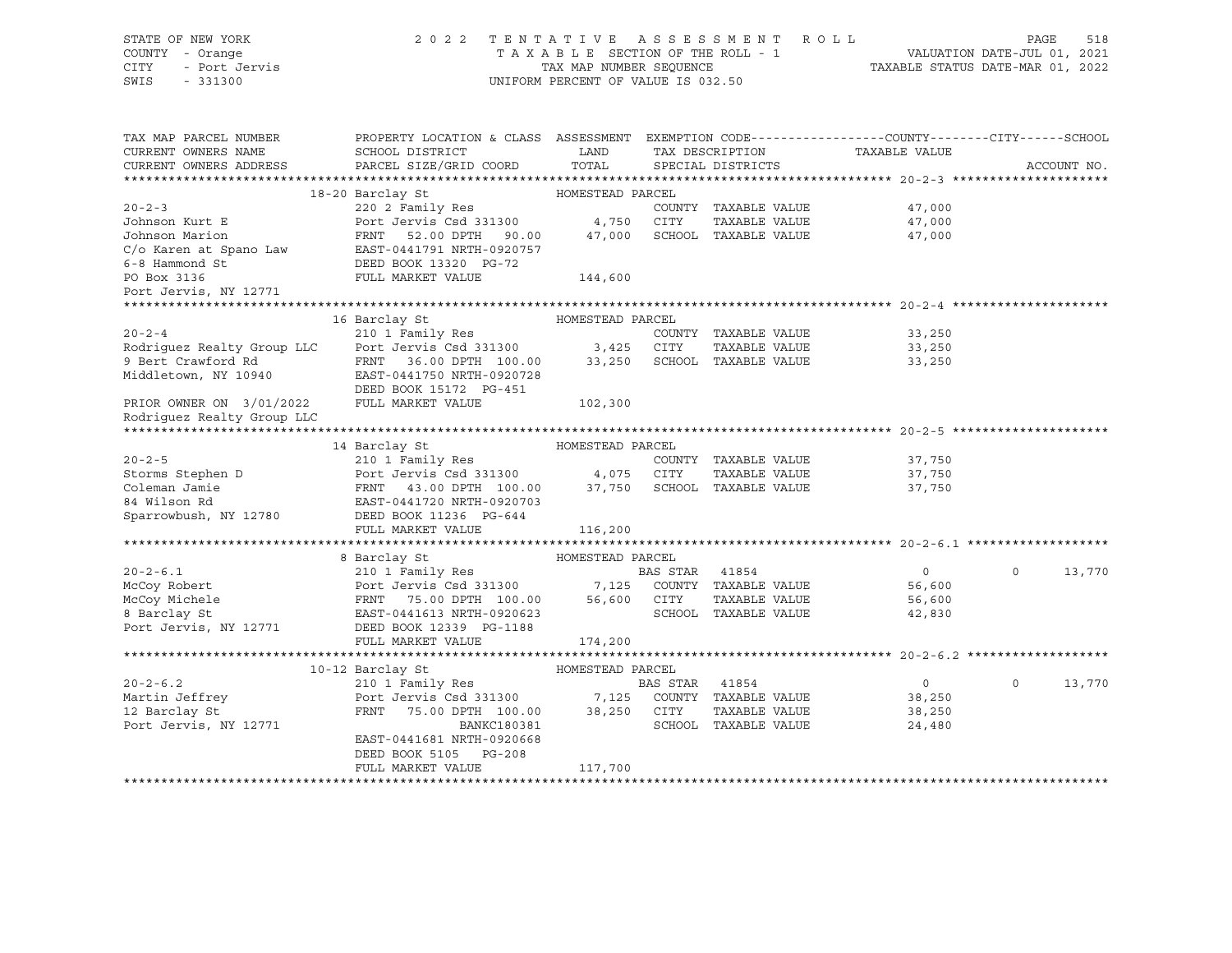| STATE OF NEW YORK<br>COUNTY - Orange<br>CITY<br>- Port Jervis<br>SWIS<br>$-331300$ | 2022 TENTATIVE ASSESSMENT ROLL                                                                                                                                                | $\begin{tabular}{lllllllll} T\ & A\ & X\ & B\ & L\ & E\ & SECTION OF THE ROLL & - & 1\\ & & TAX\ & MAP\ & NUMBER\ & SEQUENCE & & & TAXA\\ \end{tabular}$<br>UNIFORM PERCENT OF VALUE IS 032.50 |                |                             | VALUATION DATE-JUL 01, 2021<br>TAXABLE STATUS DATE-MAR 01, 2022 | PAGE     | 519         |
|------------------------------------------------------------------------------------|-------------------------------------------------------------------------------------------------------------------------------------------------------------------------------|------------------------------------------------------------------------------------------------------------------------------------------------------------------------------------------------|----------------|-----------------------------|-----------------------------------------------------------------|----------|-------------|
| TAX MAP PARCEL NUMBER<br>CURRENT OWNERS NAME                                       | PROPERTY LOCATION & CLASS ASSESSMENT EXEMPTION CODE---------------COUNTY-------CITY------SCHOOL<br>SCHOOL DISTRICT                                                            | <b>EXAMPLE DESCRIPTION OF STREET AND STREET AND STREET AND STREET AND STREET AND STREET AND STREET AND STREET AND</b>                                                                          |                | TAX DESCRIPTION             | TAXABLE VALUE                                                   |          |             |
| CURRENT OWNERS ADDRESS                                                             | PARCEL SIZE/GRID COORD                                                                                                                                                        | TOTAL                                                                                                                                                                                          |                | SPECIAL DISTRICTS           |                                                                 |          | ACCOUNT NO. |
|                                                                                    |                                                                                                                                                                               |                                                                                                                                                                                                |                |                             |                                                                 |          |             |
| $20 - 2 - 7$                                                                       | 6 Barclay St                                                                                                                                                                  | HOMESTEAD PARCEL                                                                                                                                                                               |                |                             | $\circ$                                                         | $\Omega$ |             |
| The Ronson Family Irrev Trust Port Jervis Csd 331300 4,750 COUNTY TAXABLE VALUE    | 210 1 Family Res                                                                                                                                                              |                                                                                                                                                                                                | ENH STAR 41834 |                             | 42,400                                                          |          | 34,390      |
| McGrath as Trustee Kelly M                                                         | FRNT 50.00 DPTH 100.00                                                                                                                                                        | 42,400 CITY                                                                                                                                                                                    |                | TAXABLE VALUE               | 42,400                                                          |          |             |
|                                                                                    | EAST-0441559 NRTH-0920582                                                                                                                                                     |                                                                                                                                                                                                |                | SCHOOL TAXABLE VALUE        | 8,010                                                           |          |             |
|                                                                                    |                                                                                                                                                                               |                                                                                                                                                                                                |                |                             |                                                                 |          |             |
| 6 Barclay St                                                                       | FULL MARKET VALUE                                                                                                                                                             | 130,500                                                                                                                                                                                        |                |                             |                                                                 |          |             |
| Port Jervis, NY 12771                                                              |                                                                                                                                                                               |                                                                                                                                                                                                |                |                             |                                                                 |          |             |
|                                                                                    |                                                                                                                                                                               |                                                                                                                                                                                                |                |                             |                                                                 |          |             |
|                                                                                    | 4 Barclay St                                                                                                                                                                  | HOMESTEAD PARCEL                                                                                                                                                                               |                |                             |                                                                 |          |             |
| $20 - 2 - 8.2$                                                                     | 210 1 Family Res                                                                                                                                                              |                                                                                                                                                                                                |                | COUNTY TAXABLE VALUE        | 52,000                                                          |          |             |
| GKMM LLC                                                                           | Port Jervis Csd 331300<br>FRNT 102.00 DPTH 94.00                                                                                                                              | 6,900 CITY TAXABLE VALUE<br>52,000 SCHOOL TAXABLE VALUE                                                                                                                                        |                | TAXABLE VALUE               | 52,000                                                          |          |             |
| 16 Reagan Way                                                                      |                                                                                                                                                                               |                                                                                                                                                                                                |                |                             | 52,000                                                          |          |             |
| Kinnelon, NJ 07405                                                                 | EAST-0441527 NRTH-0920529<br>DEED BOOK 14315 PG-1699                                                                                                                          |                                                                                                                                                                                                |                |                             |                                                                 |          |             |
|                                                                                    | FULL MARKET VALUE                                                                                                                                                             | 160,000                                                                                                                                                                                        |                |                             |                                                                 |          |             |
|                                                                                    |                                                                                                                                                                               |                                                                                                                                                                                                |                |                             | ****************************** 20-2-9.1 ******                  |          |             |
|                                                                                    | 254 East Main St                                                                                                                                                              | HOMESTEAD PARCEL                                                                                                                                                                               |                |                             |                                                                 |          |             |
| $20 - 2 - 9.1$                                                                     | 210 1 Family Res                                                                                                                                                              |                                                                                                                                                                                                |                | COUNTY TAXABLE VALUE        | 43,800                                                          |          |             |
| EPM Resources LLC                                                                  | Port Jervis Csd 331300 7,100 CITY                                                                                                                                             |                                                                                                                                                                                                |                | TAXABLE VALUE               | 43,800                                                          |          |             |
| 145 Jersey Ave<br>Port Jervis, NY 12771                                            | FRNT 110.00 DPTH 47.00 43,800<br>EAST-0441449 NRTH-0920593                                                                                                                    |                                                                                                                                                                                                |                | SCHOOL TAXABLE VALUE        | 43,800                                                          |          |             |
|                                                                                    | DEED BOOK 14575 PG-1563                                                                                                                                                       |                                                                                                                                                                                                |                |                             |                                                                 |          |             |
|                                                                                    | FULL MARKET VALUE                                                                                                                                                             | 134,800                                                                                                                                                                                        |                |                             |                                                                 |          |             |
|                                                                                    |                                                                                                                                                                               |                                                                                                                                                                                                |                |                             |                                                                 |          |             |
|                                                                                    | 5 North Maple Ave                                                                                                                                                             | HOMESTEAD PARCEL                                                                                                                                                                               |                |                             |                                                                 |          |             |
| $20 - 2 - 10.1$                                                                    | 210 1 Family Res                                                                                                                                                              |                                                                                                                                                                                                |                | COUNTY TAXABLE VALUE        | 45,700                                                          |          |             |
| Behrendt Valentin                                                                  | Port Jervis Csd 331300                                                                                                                                                        | 6,850 CITY                                                                                                                                                                                     |                | TAXABLE VALUE               | 45,700                                                          |          |             |
| Alba Dennis Juan Pablo                                                             | FRNT 65.00 DPTH 122.00                                                                                                                                                        |                                                                                                                                                                                                |                | 45,700 SCHOOL TAXABLE VALUE | 45,700                                                          |          |             |
| 5 North Maple Ave                                                                  | BANKN140687                                                                                                                                                                   |                                                                                                                                                                                                |                |                             |                                                                 |          |             |
| Port Jervis, NY 12771                                                              | EAST-0441508 NRTH-0920662                                                                                                                                                     |                                                                                                                                                                                                |                |                             |                                                                 |          |             |
|                                                                                    | DEED BOOK 14784 PG-1300                                                                                                                                                       |                                                                                                                                                                                                |                |                             |                                                                 |          |             |
|                                                                                    | FULL MARKET VALUE                                                                                                                                                             | 140,600                                                                                                                                                                                        |                |                             |                                                                 |          |             |
|                                                                                    |                                                                                                                                                                               |                                                                                                                                                                                                |                |                             |                                                                 |          |             |
|                                                                                    | 7-13 North Maple Ave<br>210 1 Family Res                                                                                                                                      | HOMESTEAD PARCEL                                                                                                                                                                               |                |                             |                                                                 |          |             |
| $20 - 2 - 11$<br>Banghart Otto                                                     | 210 1 Family Res<br>Port Jervis Csd 331300 12,850 COUNTY TAXABLE VALUE<br>FRNT 123.00 DPTH 120.00 50,050 CITY TAXABLE VALUE<br>PACT-0441592 NRTH-0920714 SCHOOL TAXABLE VALUE |                                                                                                                                                                                                |                |                             | $\overline{0}$<br>50,050                                        | $\circ$  | 34,390      |
| 7-13 North Maple Ave                                                               |                                                                                                                                                                               |                                                                                                                                                                                                |                |                             | 50,050                                                          |          |             |
| Port Jervis, NY 12771                                                              |                                                                                                                                                                               |                                                                                                                                                                                                |                |                             | 15,660                                                          |          |             |
|                                                                                    | DEED BOOK 5394 PG-145                                                                                                                                                         |                                                                                                                                                                                                |                |                             |                                                                 |          |             |
|                                                                                    | FULL MARKET VALUE                                                                                                                                                             | 154,000                                                                                                                                                                                        |                |                             |                                                                 |          |             |
|                                                                                    |                                                                                                                                                                               |                                                                                                                                                                                                |                |                             |                                                                 |          |             |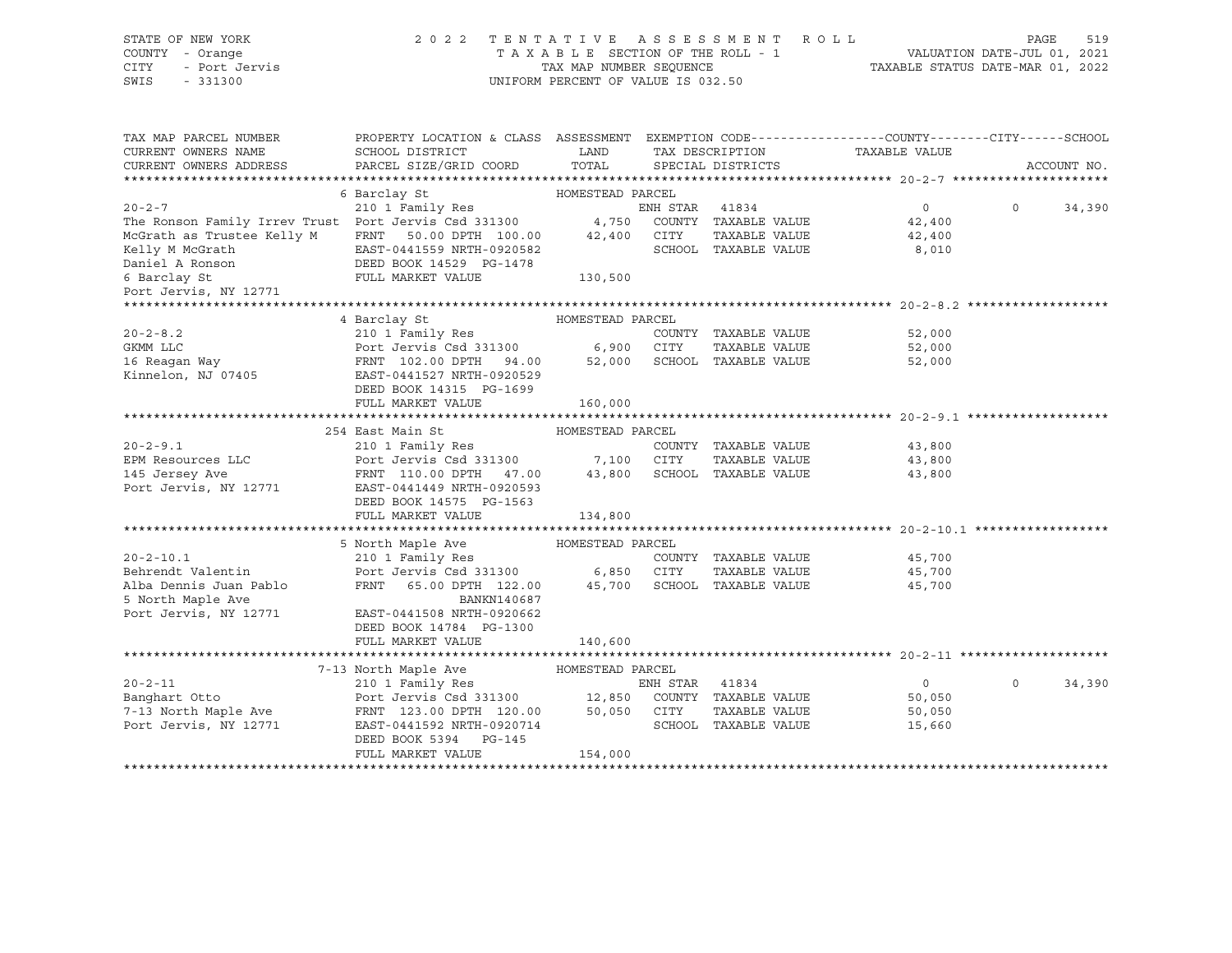## STATE OF NEW YORK 2 0 2 2 T E N T A T I V E A S S E S S M E N T R O L L PAGE 520 COUNTY - Orange T A X A B L E SECTION OF THE ROLL - 1 VALUATION DATE-JUL 01, 2021 CITY - Port Jervis TAX MAP NUMBER SEQUENCE TAXABLE STATUS DATE-MAR 01, 2022

| TAX MAP PARCEL NUMBER<br>CURRENT OWNERS NAME                                                                                                                                                                                                                                                                                                                                                                                                                      | PROPERTY LOCATION & CLASS ASSESSMENT EXEMPTION CODE---------------COUNTY-------CITY------SCHOOL<br>SCHOOL DISTRICT | LAND    | TAX DESCRIPTION      | TAXABLE VALUE  |                   |
|-------------------------------------------------------------------------------------------------------------------------------------------------------------------------------------------------------------------------------------------------------------------------------------------------------------------------------------------------------------------------------------------------------------------------------------------------------------------|--------------------------------------------------------------------------------------------------------------------|---------|----------------------|----------------|-------------------|
| CURRENT OWNERS ADDRESS                                                                                                                                                                                                                                                                                                                                                                                                                                            | PARCEL SIZE/GRID COORD                                                                                             | TOTAL   | SPECIAL DISTRICTS    |                | ACCOUNT NO.       |
| 15 North Maple Ave HOMESTEAD PARCEL<br>20-2-13 210 1 Family Res<br>20-2-13 210 1 Family Res<br>20-2-13 210 2,825 COUNTY TAXABLE VALUE<br>20-2-13 201 1 Family Res<br>20-2-13 201 2,825 COUNTY TAXABLE VALUE<br>20-2-13 201 2,825 COUNTY TA                                                                                                                                                                                                                        |                                                                                                                    |         |                      |                |                   |
|                                                                                                                                                                                                                                                                                                                                                                                                                                                                   |                                                                                                                    |         |                      | $\overline{0}$ | $\circ$<br>13,770 |
|                                                                                                                                                                                                                                                                                                                                                                                                                                                                   |                                                                                                                    |         |                      | 33,700         |                   |
|                                                                                                                                                                                                                                                                                                                                                                                                                                                                   |                                                                                                                    |         |                      | 33,700         |                   |
|                                                                                                                                                                                                                                                                                                                                                                                                                                                                   |                                                                                                                    |         |                      | 19,930         |                   |
|                                                                                                                                                                                                                                                                                                                                                                                                                                                                   | DEED BOOK 3634 PG-00164                                                                                            |         |                      |                |                   |
|                                                                                                                                                                                                                                                                                                                                                                                                                                                                   | FULL MARKET VALUE 103,700                                                                                          |         |                      |                |                   |
|                                                                                                                                                                                                                                                                                                                                                                                                                                                                   |                                                                                                                    |         |                      |                |                   |
|                                                                                                                                                                                                                                                                                                                                                                                                                                                                   | 17 North Maple Ave MOMESTEAD PARCEL                                                                                |         |                      |                |                   |
|                                                                                                                                                                                                                                                                                                                                                                                                                                                                   |                                                                                                                    |         |                      | 60,000         |                   |
|                                                                                                                                                                                                                                                                                                                                                                                                                                                                   |                                                                                                                    |         |                      | 60,000         |                   |
| 20-2-14 210 1 Family Res<br>Port Jervis Portfolio Holdings Port Jervis Csd 331300 4,275 CITY TAXABLE VALUE<br>777 Chestnut Ridge Rd Ste 301 FRNT 44.00 DPTH 105.00 60,000 SCHOOL TAXABLE VALUE                                                                                                                                                                                                                                                                    |                                                                                                                    |         |                      | 60,000         |                   |
| Chestnut Ridge, NY 10977 EAST-0441661 NRTH-0920780                                                                                                                                                                                                                                                                                                                                                                                                                |                                                                                                                    |         |                      |                |                   |
|                                                                                                                                                                                                                                                                                                                                                                                                                                                                   | DEED BOOK 14521 PG-583                                                                                             |         |                      |                |                   |
|                                                                                                                                                                                                                                                                                                                                                                                                                                                                   | FULL MARKET VALUE                                                                                                  | 184,600 |                      |                |                   |
|                                                                                                                                                                                                                                                                                                                                                                                                                                                                   |                                                                                                                    |         |                      |                |                   |
|                                                                                                                                                                                                                                                                                                                                                                                                                                                                   |                                                                                                                    |         |                      |                |                   |
|                                                                                                                                                                                                                                                                                                                                                                                                                                                                   |                                                                                                                    |         | COUNTY TAXABLE VALUE | 65,000         |                   |
|                                                                                                                                                                                                                                                                                                                                                                                                                                                                   |                                                                                                                    |         | TAXABLE VALUE        | 65,000         |                   |
| Farr as Trustee James<br>Tark Dr. (1997) FRNT 103.00 65,000 SCHOOL TAXABLE VALUE<br>7 Stark Dr. (1992) EAST-0441206 NRTH-0920787<br>Matamoras, PA 18336 DEED BOOK 15010 PG-479                                                                                                                                                                                                                                                                                    |                                                                                                                    |         |                      | 65,000         |                   |
|                                                                                                                                                                                                                                                                                                                                                                                                                                                                   |                                                                                                                    |         |                      |                |                   |
|                                                                                                                                                                                                                                                                                                                                                                                                                                                                   |                                                                                                                    |         |                      |                |                   |
|                                                                                                                                                                                                                                                                                                                                                                                                                                                                   | FULL MARKET VALUE                                                                                                  | 200,000 |                      |                |                   |
| $\begin{tabular}{lllllllllll} $\text{\tt 2U$-2$-16}$ & $\text{\tt 2U$-1$-6}$ & $210$1 Family Res & $\text{\tt Family Res}$ & $\text{\tt COMESTEAD PARCEL}$ \\ & $210$1 Family Res & $\text{\tt CONESTEAD PARCEL}$ & $\text{\tt COUNTY T AXABLE VALUE}} \\ & $210$1 Family Res & $\text{\tt 2U1 T} & $\text{\tt FRMT}$ & $70.00 {\tt DPTH}$ & $85.00$ & $6,125$ CITY & $TAXABLE VALUE \\ & $85.00$ & $48,000$ & $8\text{\tt 2UCD} & $7\text{\tt AXABLE VALUE}} \\$ |                                                                                                                    |         |                      |                |                   |
|                                                                                                                                                                                                                                                                                                                                                                                                                                                                   |                                                                                                                    |         |                      | 48,000         |                   |
|                                                                                                                                                                                                                                                                                                                                                                                                                                                                   |                                                                                                                    |         |                      | 48,000         |                   |
|                                                                                                                                                                                                                                                                                                                                                                                                                                                                   |                                                                                                                    |         |                      | 48,000         |                   |
|                                                                                                                                                                                                                                                                                                                                                                                                                                                                   |                                                                                                                    |         |                      |                |                   |
|                                                                                                                                                                                                                                                                                                                                                                                                                                                                   |                                                                                                                    |         |                      |                |                   |
|                                                                                                                                                                                                                                                                                                                                                                                                                                                                   | DEED BOOK 14600 PG-1341                                                                                            |         |                      |                |                   |
|                                                                                                                                                                                                                                                                                                                                                                                                                                                                   | FULL MARKET VALUE                                                                                                  | 147,700 |                      |                |                   |
|                                                                                                                                                                                                                                                                                                                                                                                                                                                                   |                                                                                                                    |         |                      |                |                   |
| 11 Patterson St<br>20-3-1<br>220 2 Family Res<br>DeCarlo Jr Daniel<br>Port Jervis Csd 331300<br>PeCarlo Sr Daniel<br>FRNT 100.00 DPTH 100.00<br>55,200 SCHOOL TAXABLE VALUE<br>FRNT 100.00 DPTH 100.00<br>55,200 SCHOOL TAXABLE VALUE<br>Port Jerv                                                                                                                                                                                                                |                                                                                                                    |         |                      |                |                   |
|                                                                                                                                                                                                                                                                                                                                                                                                                                                                   |                                                                                                                    |         |                      | 55,200         |                   |
|                                                                                                                                                                                                                                                                                                                                                                                                                                                                   |                                                                                                                    |         |                      | 55,200         |                   |
|                                                                                                                                                                                                                                                                                                                                                                                                                                                                   |                                                                                                                    |         |                      | 55,200         |                   |
|                                                                                                                                                                                                                                                                                                                                                                                                                                                                   |                                                                                                                    |         |                      |                |                   |
|                                                                                                                                                                                                                                                                                                                                                                                                                                                                   |                                                                                                                    |         |                      |                |                   |
|                                                                                                                                                                                                                                                                                                                                                                                                                                                                   | FULL MARKET VALUE                                                                                                  | 169,800 |                      |                |                   |
|                                                                                                                                                                                                                                                                                                                                                                                                                                                                   |                                                                                                                    |         |                      |                |                   |
|                                                                                                                                                                                                                                                                                                                                                                                                                                                                   |                                                                                                                    |         |                      |                |                   |
|                                                                                                                                                                                                                                                                                                                                                                                                                                                                   |                                                                                                                    |         |                      | 58,000         |                   |
|                                                                                                                                                                                                                                                                                                                                                                                                                                                                   |                                                                                                                    |         |                      | 58,000         |                   |
| 20-3-2<br>22-24 Bennett St<br>220 2 Family Res<br>Chorba Edward A<br>Port Jervis Csd 331300<br>FRNT 50.00 DPTH 100.00<br>58,000 SCHOOL TAXABLE VALUE<br>Country TAXABLE VALUE<br>CHORE CALLUME<br>FRNT 50.00 DPTH 100.00<br>FRNT 50.00 PTH 100.00<br>                                                                                                                                                                                                             |                                                                                                                    |         |                      | 58,000         |                   |
| 69 Jay St                                                                                                                                                                                                                                                                                                                                                                                                                                                         | BANKC030614                                                                                                        |         |                      |                |                   |
| Stony Point, NY 10980 EAST-0441989 NRTH-0920594                                                                                                                                                                                                                                                                                                                                                                                                                   |                                                                                                                    |         |                      |                |                   |
|                                                                                                                                                                                                                                                                                                                                                                                                                                                                   | DEED BOOK 11844 PG-228<br>FULL MARKET VALUE                                                                        | 178,500 |                      |                |                   |
|                                                                                                                                                                                                                                                                                                                                                                                                                                                                   |                                                                                                                    |         |                      |                |                   |
|                                                                                                                                                                                                                                                                                                                                                                                                                                                                   |                                                                                                                    |         |                      |                |                   |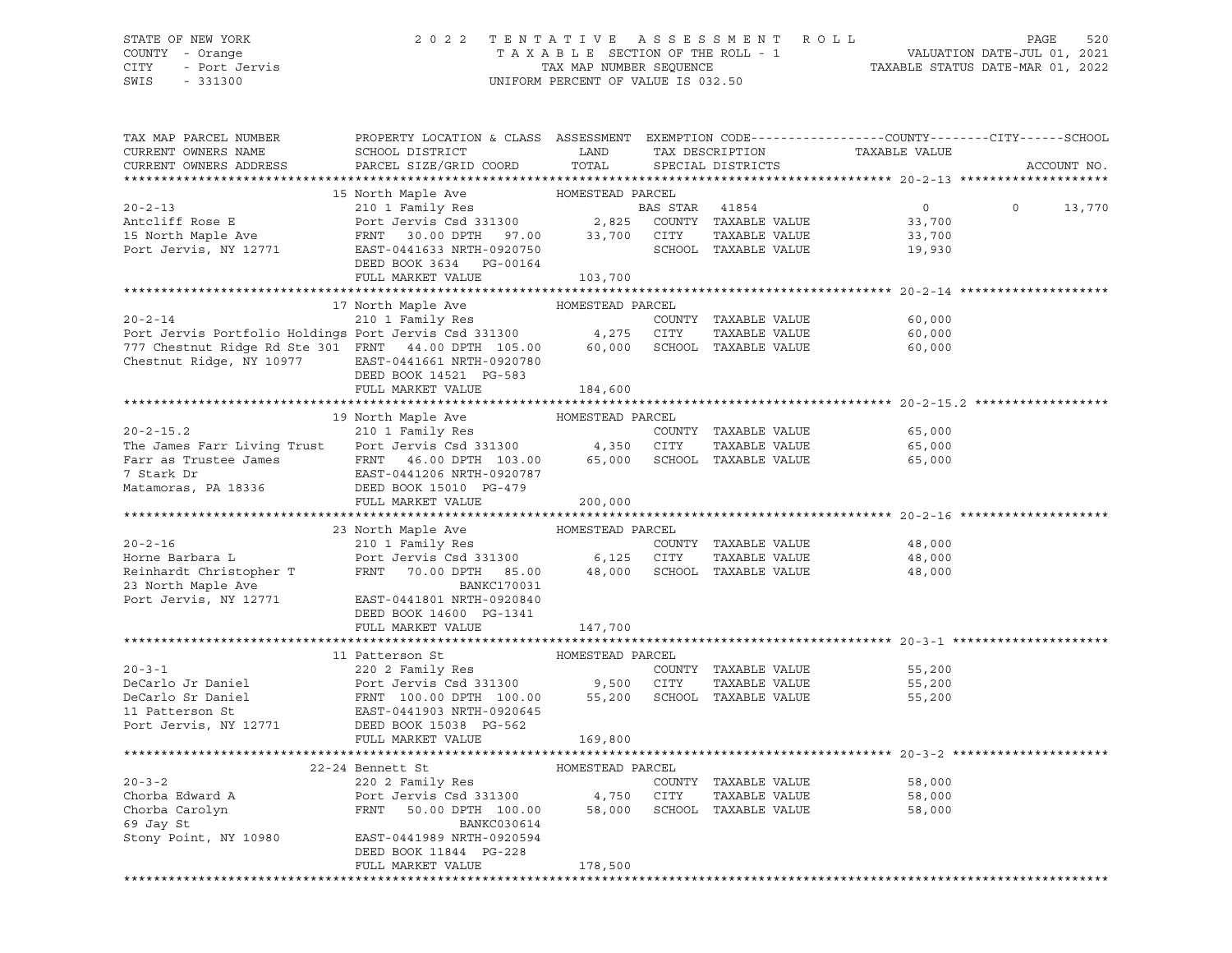### STATE OF NEW YORK 2 0 2 2 T E N T A T I V E A S S E S S M E N T R O L L PAGE 521 COUNTY - Orange T A X A B L E SECTION OF THE ROLL - 1 VALUATION DATE-JUL 01, 2021 CITY - Port Jervis TAX MAP NUMBER SEQUENCE TAXABLE STATUS DATE-MAR 01, 2022

| TAX MAP PARCEL NUMBER    | PROPERTY LOCATION & CLASS ASSESSMENT EXEMPTION CODE---------------COUNTY-------CITY------SCHOOL                                                                                                                                                               |                  |                |                             |                                                 |                |             |
|--------------------------|---------------------------------------------------------------------------------------------------------------------------------------------------------------------------------------------------------------------------------------------------------------|------------------|----------------|-----------------------------|-------------------------------------------------|----------------|-------------|
| CURRENT OWNERS NAME      | SCHOOL DISTRICT LAND                                                                                                                                                                                                                                          |                  |                |                             | TAX DESCRIPTION TAXABLE VALUE SPECIAL DISTRICTS |                |             |
| CURRENT OWNERS ADDRESS   | PARCEL SIZE/GRID COORD TOTAL                                                                                                                                                                                                                                  |                  |                |                             |                                                 |                | ACCOUNT NO. |
|                          |                                                                                                                                                                                                                                                               |                  |                |                             |                                                 |                |             |
|                          |                                                                                                                                                                                                                                                               |                  |                |                             |                                                 |                |             |
|                          |                                                                                                                                                                                                                                                               |                  |                |                             |                                                 |                |             |
|                          |                                                                                                                                                                                                                                                               |                  |                |                             |                                                 |                |             |
|                          |                                                                                                                                                                                                                                                               |                  |                |                             |                                                 |                |             |
|                          |                                                                                                                                                                                                                                                               |                  |                |                             |                                                 |                |             |
|                          |                                                                                                                                                                                                                                                               |                  |                |                             |                                                 |                |             |
|                          |                                                                                                                                                                                                                                                               |                  |                |                             |                                                 |                |             |
|                          |                                                                                                                                                                                                                                                               |                  |                |                             |                                                 |                |             |
|                          | 16 Bennett St<br>Card Richard L<br>Card Richard L<br>Card Margaret M<br>Card Margaret M<br>FRNT 50.00 DPTH 100.00 42,300 CITY TAXABLE VALUE<br>Card Margaret M<br>FRNT 50.00 DPTH 100.00 42,300 CITY TAXABLE VALUE<br>Port Jervis, NY 12771 DEED BOOK 13179 P | HOMESTEAD PARCEL |                |                             |                                                 |                |             |
|                          |                                                                                                                                                                                                                                                               |                  |                |                             | $\overline{0}$                                  | $\Omega$       | 34,390      |
|                          |                                                                                                                                                                                                                                                               |                  |                |                             | 42,300                                          |                |             |
|                          |                                                                                                                                                                                                                                                               |                  |                |                             | 42,300                                          |                |             |
|                          |                                                                                                                                                                                                                                                               |                  |                |                             | 7,910                                           |                |             |
|                          |                                                                                                                                                                                                                                                               |                  |                |                             |                                                 |                |             |
|                          |                                                                                                                                                                                                                                                               | 130,200          |                |                             |                                                 |                |             |
|                          |                                                                                                                                                                                                                                                               |                  |                |                             |                                                 |                |             |
|                          |                                                                                                                                                                                                                                                               |                  |                |                             |                                                 |                |             |
|                          |                                                                                                                                                                                                                                                               |                  |                |                             | $\overline{0}$                                  | $\Omega$       | 34,390      |
|                          |                                                                                                                                                                                                                                                               |                  |                |                             | 43,350                                          |                |             |
|                          |                                                                                                                                                                                                                                                               |                  |                |                             | 43,350                                          |                |             |
|                          |                                                                                                                                                                                                                                                               |                  |                |                             | 8,960                                           |                |             |
|                          |                                                                                                                                                                                                                                                               |                  |                |                             |                                                 |                |             |
|                          |                                                                                                                                                                                                                                                               |                  |                |                             |                                                 |                |             |
|                          |                                                                                                                                                                                                                                                               |                  |                |                             |                                                 |                |             |
|                          |                                                                                                                                                                                                                                                               |                  |                |                             |                                                 |                |             |
|                          | 10 Bennett St MOMESTEAD PARCEL                                                                                                                                                                                                                                |                  |                |                             |                                                 |                |             |
| $20 - 3 - 6$             | 210 1 Family Res                                                                                                                                                                                                                                              |                  | BAS STAR 41854 |                             | $\overline{0}$                                  | $\overline{0}$ | 13,770      |
|                          |                                                                                                                                                                                                                                                               |                  |                |                             | 45,050                                          |                |             |
|                          |                                                                                                                                                                                                                                                               |                  |                |                             | 45,050                                          |                |             |
|                          |                                                                                                                                                                                                                                                               |                  |                |                             | 31,280                                          |                |             |
|                          | Port Jervis, NY 12771 EAST-0441838 NRTH-0920471                                                                                                                                                                                                               |                  |                |                             |                                                 |                |             |
|                          | DEED BOOK 12610 PG-750                                                                                                                                                                                                                                        |                  |                |                             |                                                 |                |             |
|                          | FULL MARKET VALUE                                                                                                                                                                                                                                             | 138,600          |                |                             |                                                 |                |             |
|                          |                                                                                                                                                                                                                                                               |                  |                |                             |                                                 |                |             |
|                          | 8 Bennett St                                                                                                                                                                                                                                                  | HOMESTEAD PARCEL |                |                             |                                                 |                |             |
|                          |                                                                                                                                                                                                                                                               |                  |                | COUNTY TAXABLE VALUE        | 46,000                                          |                |             |
|                          |                                                                                                                                                                                                                                                               |                  |                | TAXABLE VALUE               | 46,000                                          |                |             |
| $20-3-7$<br>Feng Grace X | 210 1 Family Res<br>Port Jervis Csd 331300 4,550 CITY<br>FRNT 48.00 DPTH 100.00 46,000 SCHOO<br>EAST-0441796 NRTH-0920438                                                                                                                                     |                  |                | 46,000 SCHOOL TAXABLE VALUE | 46,000                                          |                |             |
|                          |                                                                                                                                                                                                                                                               |                  |                |                             |                                                 |                |             |
|                          |                                                                                                                                                                                                                                                               |                  |                |                             |                                                 |                |             |
|                          | FULL MARKET VALUE                                                                                                                                                                                                                                             | 141,500          |                |                             |                                                 |                |             |
|                          |                                                                                                                                                                                                                                                               |                  |                |                             |                                                 |                |             |
|                          | 6 Bennett St                                                                                                                                                                                                                                                  | HOMESTEAD PARCEL |                |                             |                                                 |                |             |
|                          |                                                                                                                                                                                                                                                               |                  |                | COUNTY TAXABLE VALUE        | 40,000                                          |                |             |
|                          | 20-3-8<br>Patterson Bryan<br>Patterson Donna<br>Patterson Donna<br>Patterson Donna<br>Patterson Donna<br>FRNT 47.00 DPTH 100.00<br>EAST 40,000<br>SCHOOL TAXABLE VALUE<br>SWARE VALUE<br>TAXABLE VALUE<br>TAXABLE VALUE<br>TAXABLE VALUE<br>TAXABLE VALU      |                  |                |                             | 40,000                                          |                |             |
|                          |                                                                                                                                                                                                                                                               |                  |                |                             | 40,000                                          |                |             |
|                          |                                                                                                                                                                                                                                                               |                  |                |                             |                                                 |                |             |
|                          |                                                                                                                                                                                                                                                               |                  |                |                             |                                                 |                |             |
|                          | FULL MARKET VALUE                                                                                                                                                                                                                                             | 123,100          |                |                             |                                                 |                |             |
|                          |                                                                                                                                                                                                                                                               |                  |                |                             |                                                 |                |             |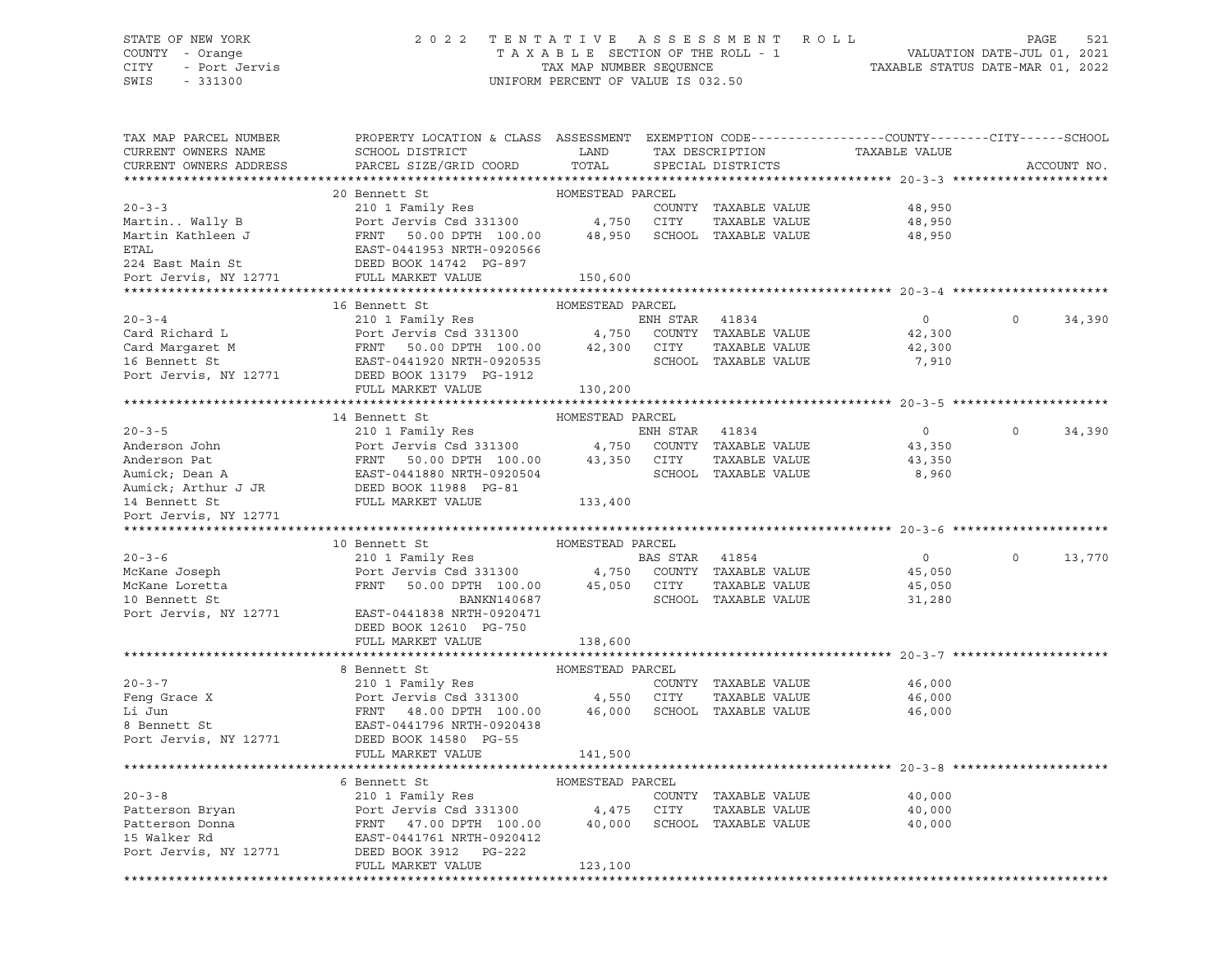## STATE OF NEW YORK 2 0 2 2 T E N T A T I V E A S S E S S M E N T R O L L PAGE 522 COUNTY - Orange T A X A B L E SECTION OF THE ROLL - 1 VALUATION DATE-JUL 01, 2021 CITY - Port Jervis TAX MAP NUMBER SEQUENCE TAXABLE STATUS DATE-MAR 01, 2022

| TAX MAP PARCEL NUMBER<br>CURRENT OWNERS NAME<br>CURRENT OWNERS ADDRESS                                                                                                                                                                  | PROPERTY LOCATION & CLASS ASSESSMENT EXEMPTION CODE---------------COUNTY-------CITY------SCHOOL<br>SCHOOL DISTRICT<br>PARCEL SIZE/GRID COORD                                         | <b>LAND</b><br>TOTAL |                  | TAX DESCRIPTION<br>SPECIAL DISTRICTS         | TAXABLE VALUE                                |          | ACCOUNT NO. |
|-----------------------------------------------------------------------------------------------------------------------------------------------------------------------------------------------------------------------------------------|--------------------------------------------------------------------------------------------------------------------------------------------------------------------------------------|----------------------|------------------|----------------------------------------------|----------------------------------------------|----------|-------------|
|                                                                                                                                                                                                                                         |                                                                                                                                                                                      |                      |                  |                                              |                                              |          |             |
|                                                                                                                                                                                                                                         | Bennett St<br>210 1 Family Res<br>Port Jervis Csd 331300 9,500 BAS STAR 41854<br>FRNT 97.00 DPTH 107.00 44,350 CW_15_VET/41162<br>BANKC170031 COUNTY TAXABLE VALUE<br>2-4 Bennett St |                      |                  |                                              |                                              |          |             |
| $20 - 3 - 9$                                                                                                                                                                                                                            |                                                                                                                                                                                      |                      |                  |                                              | 4,435                                        | $\circ$  | $\circ$     |
| Doyle Donald J                                                                                                                                                                                                                          |                                                                                                                                                                                      |                      |                  |                                              |                                              | $\Omega$ | 13,770      |
| 2-4 Bennett St                                                                                                                                                                                                                          |                                                                                                                                                                                      |                      |                  |                                              | $\begin{array}{c}0\\4,522\end{array}$        | $\circ$  | $\circ$     |
| Port Jervis, NY 12771                                                                                                                                                                                                                   |                                                                                                                                                                                      |                      |                  |                                              | 35,393                                       |          |             |
|                                                                                                                                                                                                                                         | EAST-0441697 NRTH-0920359                                                                                                                                                            |                      | CITY             |                                              | TAXABLE VALUE 44,350                         |          |             |
|                                                                                                                                                                                                                                         | DEED BOOK 13361 PG-280                                                                                                                                                               |                      |                  | SCHOOL TAXABLE VALUE                         | 30,580                                       |          |             |
|                                                                                                                                                                                                                                         | FULL MARKET VALUE                                                                                                                                                                    | 136,500              |                  |                                              |                                              |          |             |
|                                                                                                                                                                                                                                         |                                                                                                                                                                                      |                      |                  |                                              |                                              |          |             |
|                                                                                                                                                                                                                                         | 7 Barclay St<br>HOMESTEAD PARCEL                                                                                                                                                     |                      |                  |                                              |                                              |          |             |
| $20 - 3 - 12$                                                                                                                                                                                                                           | 210 1 Family Res                                                                                                                                                                     |                      | 421f Res I 44213 |                                              | $\overline{0}$                               | 5,550    | 0           |
|                                                                                                                                                                                                                                         |                                                                                                                                                                                      |                      |                  |                                              | 52,000                                       |          |             |
|                                                                                                                                                                                                                                         |                                                                                                                                                                                      |                      |                  |                                              | TAXABLE VALUE 46,450<br>TAXABLE VALUE 52,000 |          |             |
| 210 1 ramily Res (2008) 2008 1211 Nes 1 11215<br>Carvajal Santiago (210 1 Port Jervis Csd 331300 1,750 COUNTY TAXABLE VALUE<br>Ortega Xiomara (210 1 PRNT 50.00 DPTH 100.00 52,000 CITY TAXABLE VALUE<br>7 Barclay St (210 1 RAST-04417 |                                                                                                                                                                                      |                      |                  |                                              | 52,000                                       |          |             |
| Port Jervis, NY 12771 DEED BOOK 14136 PG-323                                                                                                                                                                                            |                                                                                                                                                                                      |                      |                  |                                              |                                              |          |             |
|                                                                                                                                                                                                                                         | FULL MARKET VALUE                                                                                                                                                                    | 160,000              |                  |                                              |                                              |          |             |
|                                                                                                                                                                                                                                         |                                                                                                                                                                                      |                      |                  |                                              |                                              |          |             |
|                                                                                                                                                                                                                                         | HOMESTEAD PARCEL<br>9 Barclay St                                                                                                                                                     |                      |                  |                                              |                                              |          |             |
| $20 - 3 - 13$                                                                                                                                                                                                                           |                                                                                                                                                                                      |                      |                  |                                              | $\overline{0}$                               | $\Omega$ | 13,770      |
| Petrides Theodore                                                                                                                                                                                                                       |                                                                                                                                                                                      |                      |                  |                                              | 50,000                                       |          |             |
| 9 Barclay St                                                                                                                                                                                                                            | 210 1 Family Res<br>Port Jervis Csd 331300 4,550 COUNTY TAXABLE VALUE<br>FRNT 48.00 DPTH 100.00 50,000 CITY TAXABLE VALUE                                                            |                      |                  | TAXABLE VALUE                                | 50,000                                       |          |             |
| Port Jervis, NY 12771                                                                                                                                                                                                                   | BANKC140330                                                                                                                                                                          |                      |                  | SCHOOL TAXABLE VALUE                         | 36,230                                       |          |             |
|                                                                                                                                                                                                                                         | EAST-0441752 NRTH-0920519                                                                                                                                                            |                      |                  |                                              |                                              |          |             |
|                                                                                                                                                                                                                                         | DEED BOOK 12686 PG-675                                                                                                                                                               |                      |                  |                                              |                                              |          |             |
|                                                                                                                                                                                                                                         | FULL MARKET VALUE                                                                                                                                                                    | 153,800              |                  |                                              |                                              |          |             |
|                                                                                                                                                                                                                                         | 11 Barclay St<br>210 1 Family Res<br>PARCEL<br>210 1 Family Res<br>Port Jervis Csd 331300<br>24,550 CITY<br>299999                                                                   |                      |                  |                                              |                                              |          |             |
|                                                                                                                                                                                                                                         |                                                                                                                                                                                      |                      |                  |                                              |                                              |          |             |
| $20 - 3 - 14$                                                                                                                                                                                                                           |                                                                                                                                                                                      |                      |                  | COUNTY TAXABLE VALUE                         | 43,100                                       |          |             |
| Pasanen Marcella<br>Pasanen James                                                                                                                                                                                                       |                                                                                                                                                                                      |                      |                  | TAXABLE VALUE<br>43,100 SCHOOL TAXABLE VALUE | 43,100                                       |          |             |
|                                                                                                                                                                                                                                         |                                                                                                                                                                                      |                      |                  |                                              | 43,100                                       |          |             |
| 11 Barclay St                                                                                                                                                                                                                           | $\mathsf{C}$                                                                                                                                                                         |                      |                  |                                              |                                              |          |             |
| Port Jervis, NY 12771                                                                                                                                                                                                                   | FRNT<br>48.00 DPTH 100.00<br>EAST-0441791 NRTH-0920549                                                                                                                               |                      |                  |                                              |                                              |          |             |
|                                                                                                                                                                                                                                         |                                                                                                                                                                                      |                      |                  |                                              |                                              |          |             |
|                                                                                                                                                                                                                                         | DEED BOOK 13968 PG-1621<br>FULL MARKET VALUE                                                                                                                                         | 132,600              |                  |                                              |                                              |          |             |
|                                                                                                                                                                                                                                         |                                                                                                                                                                                      |                      |                  |                                              |                                              |          |             |
|                                                                                                                                                                                                                                         | 13 Barclay St<br>HOMESTEAD PARCEL                                                                                                                                                    |                      |                  |                                              |                                              |          |             |
| $20 - 3 - 15$                                                                                                                                                                                                                           | 210 1 Family Res                                                                                                                                                                     |                      |                  | COUNTY TAXABLE VALUE                         | 43,000                                       |          |             |
| Reed Danielle K                                                                                                                                                                                                                         |                                                                                                                                                                                      |                      |                  |                                              | TAXABLE VALUE 43,000                         |          |             |
|                                                                                                                                                                                                                                         |                                                                                                                                                                                      |                      |                  |                                              | 43,000                                       |          |             |
| 13 Barclay St<br>Port Jervis, NY 12771                                                                                                                                                                                                  | 210 1 ramin Res 20131300<br>POIT JERNE 25.00 DPTH 100.00 2,400 CITY TAXABLE VALUE<br>ERST-0441813 NRTH-0920566 43,000 SCHOOL TAXABLE VALUE<br>EAST-0441813 NRTH-0920566              |                      |                  |                                              |                                              |          |             |
|                                                                                                                                                                                                                                         | DEED BOOK 14366 PG-482                                                                                                                                                               |                      |                  |                                              |                                              |          |             |
|                                                                                                                                                                                                                                         | FULL MARKET VALUE                                                                                                                                                                    | 132,300              |                  |                                              |                                              |          |             |
|                                                                                                                                                                                                                                         |                                                                                                                                                                                      |                      |                  |                                              |                                              |          |             |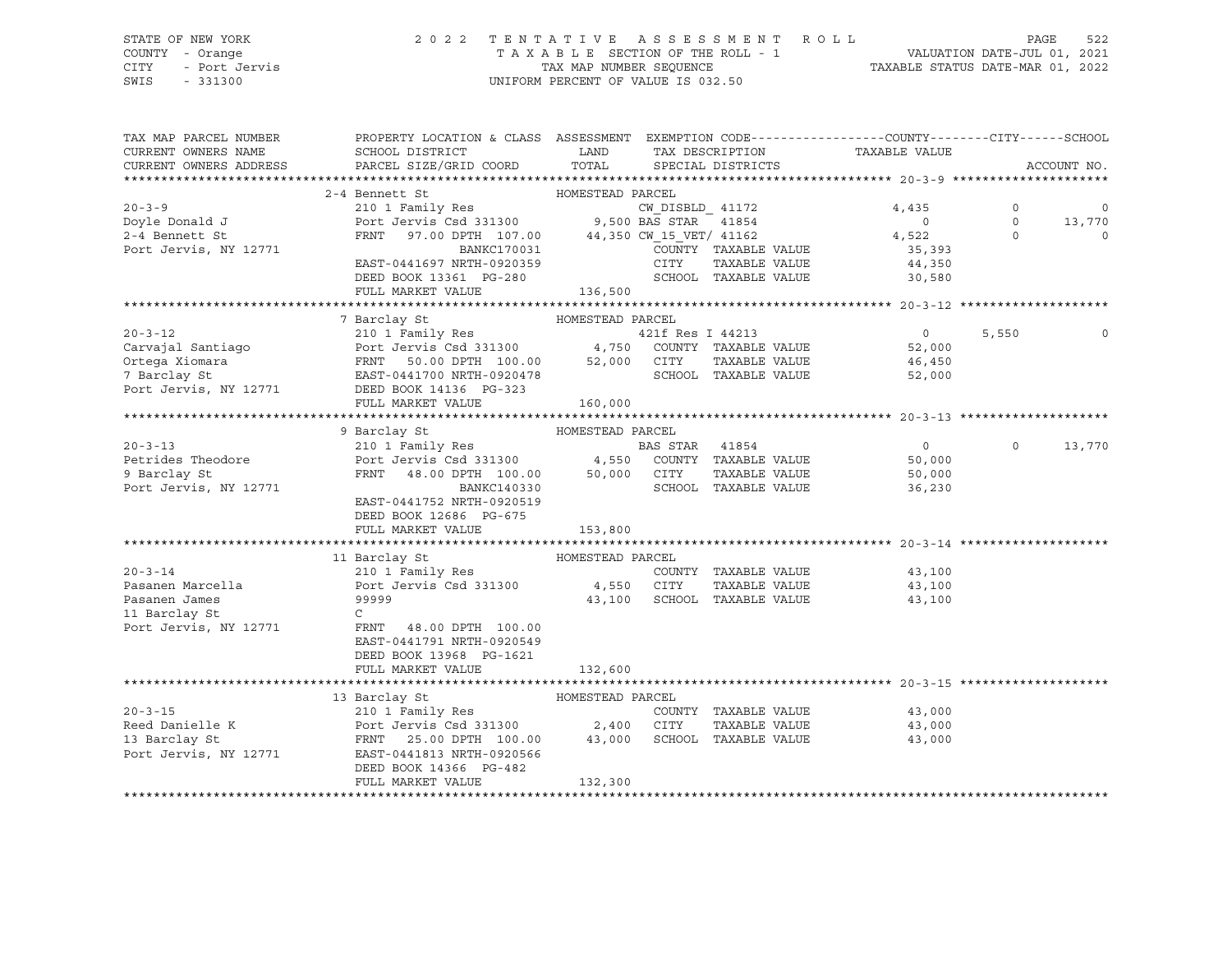| STATE OF NEW YORK<br>COUNTY - Orange<br>- Port Jervis<br>CITY | 2 0 2 2                                                                                                                                                     | TENTATIVE<br>TAXABLE SECTION OF THE ROLL - 1<br>TAX MAP NUMBER SEQUENCE |                | ASSESSMENT ROLL                      | 523<br>PAGE<br>VALUATION DATE-JUL 01, 2021<br>TAXABLE STATUS DATE-MAR 01, 2022 |                    |  |
|---------------------------------------------------------------|-------------------------------------------------------------------------------------------------------------------------------------------------------------|-------------------------------------------------------------------------|----------------|--------------------------------------|--------------------------------------------------------------------------------|--------------------|--|
| SWIS<br>$-331300$                                             |                                                                                                                                                             | UNIFORM PERCENT OF VALUE IS 032.50                                      |                |                                      |                                                                                |                    |  |
| TAX MAP PARCEL NUMBER                                         | PROPERTY LOCATION & CLASS ASSESSMENT EXEMPTION CODE----------------COUNTY-------CITY------SCHOOL                                                            |                                                                         |                |                                      |                                                                                |                    |  |
| CURRENT OWNERS NAME<br>CURRENT OWNERS ADDRESS                 | SCHOOL DISTRICT<br>PARCEL SIZE/GRID COORD                                                                                                                   | LAND<br>TOTAL                                                           |                | TAX DESCRIPTION<br>SPECIAL DISTRICTS | TAXABLE VALUE                                                                  | ACCOUNT NO.        |  |
|                                                               |                                                                                                                                                             |                                                                         |                |                                      |                                                                                |                    |  |
|                                                               | 15 Barclay St                                                                                                                                               | HOMESTEAD PARCEL                                                        |                |                                      |                                                                                |                    |  |
| $20 - 3 - 16$                                                 | 220 2 Family Res                                                                                                                                            |                                                                         |                | COUNTY TAXABLE VALUE                 | 45,000                                                                         |                    |  |
| Conte Richard F                                               | Port Jervis Csd 331300 2,375 CITY                                                                                                                           |                                                                         |                | TAXABLE VALUE                        | 45,000                                                                         |                    |  |
| 856 Stagecoach Rd                                             | FRNT 25.00 DPTH 100.00                                                                                                                                      |                                                                         |                | 45,000 SCHOOL TAXABLE VALUE          | 45,000                                                                         |                    |  |
| Stowe, VT 05672                                               | BANKC180281                                                                                                                                                 |                                                                         |                |                                      |                                                                                |                    |  |
|                                                               | EAST-0441832 NRTH-0920579                                                                                                                                   |                                                                         |                |                                      |                                                                                |                    |  |
|                                                               | DEED BOOK 14510 PG-867                                                                                                                                      |                                                                         |                |                                      |                                                                                |                    |  |
|                                                               | FULL MARKET VALUE                                                                                                                                           | 138,500                                                                 |                |                                      |                                                                                |                    |  |
|                                                               |                                                                                                                                                             |                                                                         |                |                                      |                                                                                |                    |  |
|                                                               | 17 Barclay St                                                                                                                                               | HOMESTEAD PARCEL                                                        |                |                                      |                                                                                |                    |  |
| $20 - 3 - 17$                                                 | 210 1 Family Res                                                                                                                                            |                                                                         | BAS STAR 41854 |                                      | $\overline{0}$                                                                 | $\Omega$<br>13,770 |  |
| Jackson John                                                  | Port Jervis Csd 331300 4,750 COUNTY TAXABLE VALUE                                                                                                           |                                                                         |                |                                      | 54,000                                                                         |                    |  |
| 17 Barclay St                                                 |                                                                                                                                                             |                                                                         |                | TAXABLE VALUE                        | 54,000                                                                         |                    |  |
| Port Jervis, NY 12771                                         | DEED BOOK 12364 PG-473                                                                                                                                      |                                                                         |                | SCHOOL TAXABLE VALUE                 | 40,230                                                                         |                    |  |
|                                                               | FULL MARKET VALUE                                                                                                                                           | 166,200                                                                 |                |                                      |                                                                                |                    |  |
|                                                               |                                                                                                                                                             |                                                                         |                |                                      |                                                                                |                    |  |
|                                                               | 21-23 Bennett St                                                                                                                                            | HOMESTEAD PARCEL                                                        |                |                                      |                                                                                |                    |  |
| $20 - 4 - 1$                                                  | 220 2 Family Res                                                                                                                                            |                                                                         |                | COUNTY TAXABLE VALUE                 | 53,900                                                                         |                    |  |
| Clune Patrick                                                 | Port Jervis Csd 331300                                                                                                                                      |                                                                         | 4,750 CITY     | TAXABLE VALUE                        | 53,900                                                                         |                    |  |
| Holmes Stephanie                                              | 99999                                                                                                                                                       |                                                                         |                | 53,900 SCHOOL TAXABLE VALUE          | 53,900                                                                         |                    |  |
| 23 Bennett St                                                 | $\mathbb{C}$                                                                                                                                                |                                                                         |                |                                      |                                                                                |                    |  |
| Port Jervis, NY 12771                                         | FRNT<br>50.00 DPTH 100.00<br>BANKC030614                                                                                                                    |                                                                         |                |                                      |                                                                                |                    |  |
|                                                               | EAST-0442084 NRTH-0920458                                                                                                                                   |                                                                         |                |                                      |                                                                                |                    |  |
|                                                               | DEED BOOK 13956 PG-155                                                                                                                                      |                                                                         |                |                                      |                                                                                |                    |  |
|                                                               | FULL MARKET VALUE                                                                                                                                           | 165,800                                                                 |                |                                      |                                                                                |                    |  |
|                                                               |                                                                                                                                                             |                                                                         |                |                                      |                                                                                |                    |  |
|                                                               | 29 Patterson St                                                                                                                                             | HOMESTEAD PARCEL                                                        |                |                                      |                                                                                |                    |  |
| $20 - 4 - 2$                                                  | 210 1 Family Res                                                                                                                                            |                                                                         |                | COUNTY TAXABLE VALUE                 | 38,400                                                                         |                    |  |
| Brighton Natasha                                              | Port Jervis Csd 331300 4,750 CITY                                                                                                                           |                                                                         |                | TAXABLE VALUE                        | 38,400                                                                         |                    |  |
| 29 Patterson St<br>Port Jervis, NY 12771                      | FRNT<br>50.00 DPTH 100.00<br>BANKC180281                                                                                                                    |                                                                         |                | 38,400 SCHOOL TAXABLE VALUE          | 38,400                                                                         |                    |  |
|                                                               | EAST-0442105 NRTH-0920388<br>DEED BOOK 15046 PG-1013                                                                                                        |                                                                         |                |                                      |                                                                                |                    |  |
|                                                               | FULL MARKET VALUE                                                                                                                                           | 118,200                                                                 |                |                                      |                                                                                |                    |  |
|                                                               |                                                                                                                                                             |                                                                         |                |                                      |                                                                                |                    |  |
|                                                               | 31 Patterson St                                                                                                                                             | HOMESTEAD PARCEL                                                        |                |                                      |                                                                                |                    |  |
| $20 - 4 - 3$                                                  | 210 1 Family Res                                                                                                                                            |                                                                         | BAS STAR 41854 |                                      | $\overline{0}$                                                                 | $\circ$<br>13,770  |  |
| Torns Paul                                                    | BAS STAR 41854<br>Port Jervis Csd 331300 3,850 COUNTY TAXABLE VALUE<br>FRNT 40.00 DPTH 102.00 50,000 CITY TAXABLE VALUE<br>BANKC130780 SCHOOL TAXABLE VALUE |                                                                         |                |                                      | 50,000                                                                         |                    |  |
| Gallagher Patricia N                                          |                                                                                                                                                             |                                                                         |                |                                      | 50,000                                                                         |                    |  |
| 31 Patterson St                                               |                                                                                                                                                             |                                                                         |                |                                      | 36,230                                                                         |                    |  |
| Port Jervis, NY 12771                                         | EAST-0442135 NRTH-0920352                                                                                                                                   |                                                                         |                |                                      |                                                                                |                    |  |
|                                                               | DEED BOOK 11167 PG-1688                                                                                                                                     |                                                                         |                |                                      |                                                                                |                    |  |
|                                                               | FULL MARKET VALUE                                                                                                                                           | 153,800                                                                 |                |                                      |                                                                                |                    |  |
|                                                               |                                                                                                                                                             |                                                                         |                |                                      |                                                                                |                    |  |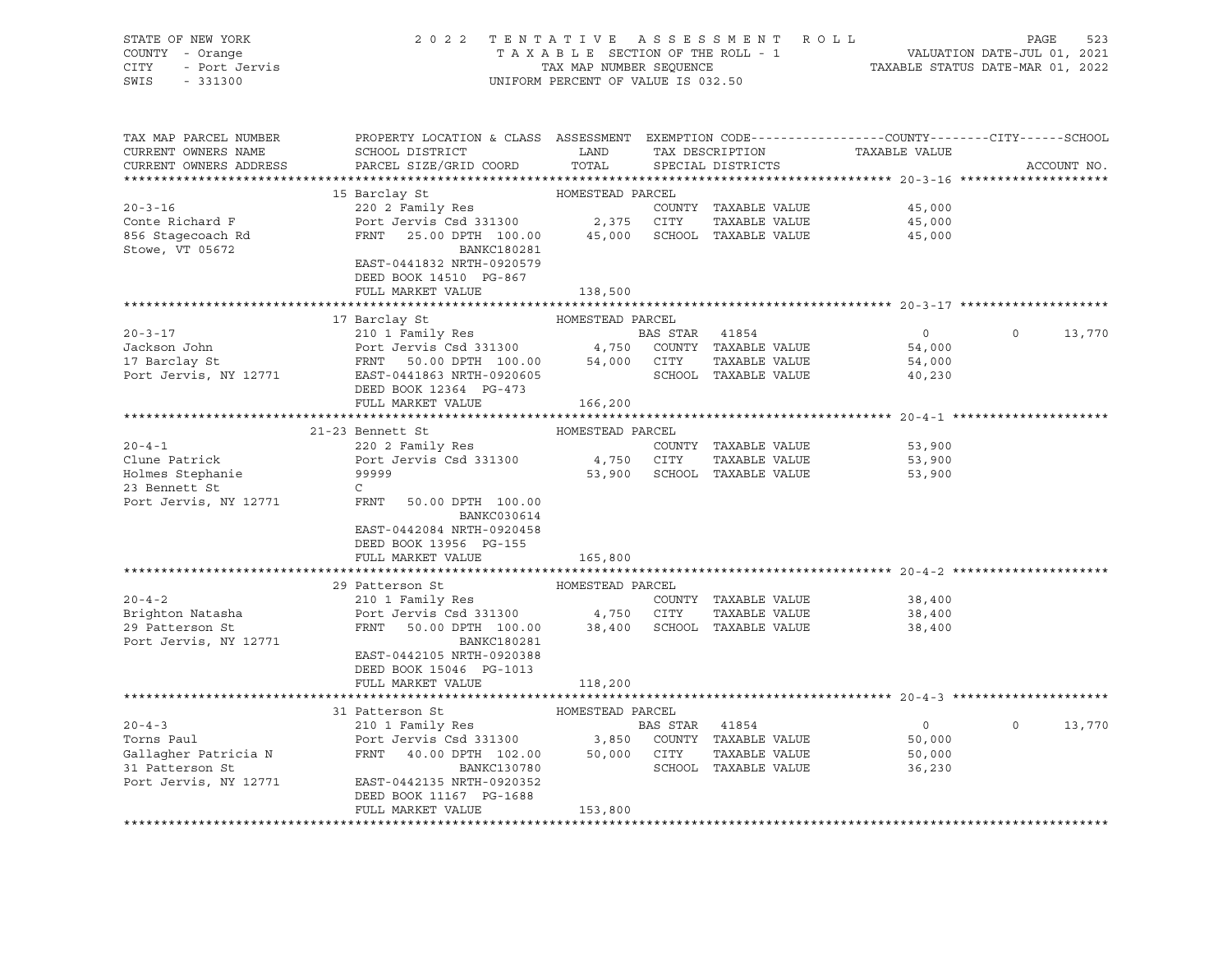## STATE OF NEW YORK 2 0 2 2 T E N T A T I V E A S S E S S M E N T R O L L PAGE 524 COUNTY - Orange T A X A B L E SECTION OF THE ROLL - 1 VALUATION DATE-JUL 01, 2021 CITY - Port Jervis TAX MAP NUMBER SEQUENCE TAXABLE STATUS DATE-MAR 01, 2022

| TAX MAP PARCEL NUMBER<br>CURRENT OWNERS NAME<br>CURRENT OWNERS ADDRESS                                                                                                                                                                                                 | PROPERTY LOCATION & CLASS ASSESSMENT EXEMPTION CODE----------------COUNTY-------CITY------SCHOOL<br>SCHOOL DISTRICT | LAND             |                      | TAX DESCRIPTION TAXABLE VALUE SPECIAL DISTRICTS                           | ACCOUNT NO. |
|------------------------------------------------------------------------------------------------------------------------------------------------------------------------------------------------------------------------------------------------------------------------|---------------------------------------------------------------------------------------------------------------------|------------------|----------------------|---------------------------------------------------------------------------|-------------|
|                                                                                                                                                                                                                                                                        |                                                                                                                     |                  |                      |                                                                           |             |
| 10 Wright St<br>20-4-4<br>210 1 Family Res<br>20-4-4<br>210 1 Family Res<br>20-1 Family Res<br>20-70 20031300<br>210 FENT 50.00 DPTH 100.00<br>210 Wright St<br>2000 2003132<br>26,728<br>26,728<br>26,992<br>29 2<br>29 2<br>29 2<br>29 2<br>29 2<br>29 2<br>29 2<br> |                                                                                                                     |                  |                      |                                                                           |             |
|                                                                                                                                                                                                                                                                        |                                                                                                                     |                  |                      |                                                                           |             |
|                                                                                                                                                                                                                                                                        |                                                                                                                     |                  |                      |                                                                           |             |
|                                                                                                                                                                                                                                                                        |                                                                                                                     |                  |                      |                                                                           |             |
|                                                                                                                                                                                                                                                                        |                                                                                                                     |                  |                      |                                                                           |             |
| Port Jervis, NY 12771 DEED BOOK 1888 PG-00574                                                                                                                                                                                                                          |                                                                                                                     |                  |                      | $-0.0574$ CITY TAXABLE VALUE 39,198<br>138,000 SCHOOL TAXABLE VALUE 4,808 |             |
|                                                                                                                                                                                                                                                                        | FULL MARKET VALUE                                                                                                   |                  |                      |                                                                           |             |
|                                                                                                                                                                                                                                                                        |                                                                                                                     |                  |                      |                                                                           |             |
|                                                                                                                                                                                                                                                                        | 8 Wright St                                                                                                         | HOMESTEAD PARCEL |                      |                                                                           |             |
| $20 - 4 - 5$                                                                                                                                                                                                                                                           | 210 1 Family Res                                                                                                    |                  |                      | COUNTY TAXABLE VALUE 42,000                                               |             |
|                                                                                                                                                                                                                                                                        |                                                                                                                     |                  | TAXABLE VALUE        | 42,000                                                                    |             |
|                                                                                                                                                                                                                                                                        |                                                                                                                     |                  |                      | 42,000                                                                    |             |
| Predmore Robert<br>8 Wright St<br>2771 FRNT 50.00 DPTH 117.00 42,000 SCHOOL TAXABLE VALUE<br>27001 SCHOOL TAXABLE VALUE<br>271 BANKL020140                                                                                                                             |                                                                                                                     |                  |                      |                                                                           |             |
|                                                                                                                                                                                                                                                                        | EAST-0442024 NRTH-0920303                                                                                           |                  |                      |                                                                           |             |
|                                                                                                                                                                                                                                                                        | DEED BOOK 11559 PG-1992                                                                                             |                  |                      |                                                                           |             |
|                                                                                                                                                                                                                                                                        | FULL MARKET VALUE                                                                                                   | 129,200          |                      |                                                                           |             |
|                                                                                                                                                                                                                                                                        |                                                                                                                     |                  |                      |                                                                           |             |
|                                                                                                                                                                                                                                                                        |                                                                                                                     |                  |                      |                                                                           |             |
| $20 - 4 - 6$                                                                                                                                                                                                                                                           |                                                                                                                     |                  | COUNTY TAXABLE VALUE | 40,950                                                                    |             |
| -----<br>Dain Brad                                                                                                                                                                                                                                                     | HOMESTEAD PARCEL<br>210 1 Family Res<br>Port Jervis Csd 331300 4,750 CITY<br>FRNT 50.00 DPTH 100.00 40.00           |                  | TAXABLE VALUE        | 40,950                                                                    |             |
| Dain Danielle                                                                                                                                                                                                                                                          | FRNT 50.00 DPTH 100.00 40,950 SCHOOL TAXABLE VALUE 40,950                                                           |                  |                      |                                                                           |             |
|                                                                                                                                                                                                                                                                        | BANKC180281                                                                                                         |                  |                      |                                                                           |             |
| 6 Wright St<br>Port Jervis, NY 12771 EAST-0441                                                                                                                                                                                                                         | EAST-0441984 NRTH-0920269                                                                                           |                  |                      |                                                                           |             |
|                                                                                                                                                                                                                                                                        | DEED BOOK 15020 PG-1046                                                                                             |                  |                      |                                                                           |             |
|                                                                                                                                                                                                                                                                        | FULL MARKET VALUE                                                                                                   | 126,000          |                      |                                                                           |             |
|                                                                                                                                                                                                                                                                        |                                                                                                                     |                  |                      |                                                                           |             |
|                                                                                                                                                                                                                                                                        |                                                                                                                     |                  |                      |                                                                           |             |
|                                                                                                                                                                                                                                                                        |                                                                                                                     |                  |                      |                                                                           |             |
|                                                                                                                                                                                                                                                                        |                                                                                                                     |                  | COUNTY TAXABLE VALUE | 52,000                                                                    |             |
|                                                                                                                                                                                                                                                                        |                                                                                                                     |                  |                      | TAXABLE VALUE 52,000                                                      |             |
| 4 Wright St<br>20-4-7<br>220 2 Family Res<br>Patel Mittal Port Jervis Csd 331300<br>9 Joseph Ct<br>Sparta, NJ 07871<br>220 2 Family Res<br>220 2 Family Res<br>220 2 Family Res<br>220 2 Family Res<br>220 2 Family Res<br>220 2 Family Res<br>220 2 F                 |                                                                                                                     |                  |                      | 52,000                                                                    |             |
|                                                                                                                                                                                                                                                                        |                                                                                                                     |                  |                      |                                                                           |             |
|                                                                                                                                                                                                                                                                        | DEED BOOK 14985 PG-681                                                                                              |                  |                      |                                                                           |             |
|                                                                                                                                                                                                                                                                        | FULL MARKET VALUE                                                                                                   | 160,000          |                      |                                                                           |             |
|                                                                                                                                                                                                                                                                        |                                                                                                                     |                  |                      |                                                                           |             |
|                                                                                                                                                                                                                                                                        | 2 Wright St                                                                                                         | HOMESTEAD PARCEL |                      |                                                                           |             |
| $20 - 4 - 8$                                                                                                                                                                                                                                                           | 220 <sup>2</sup> Family Res                                                                                         |                  |                      | COUNTY TAXABLE VALUE 52,150                                               |             |
|                                                                                                                                                                                                                                                                        |                                                                                                                     |                  |                      | TAXABLE VALUE 52,150                                                      |             |
|                                                                                                                                                                                                                                                                        |                                                                                                                     |                  |                      | 52,150                                                                    |             |
|                                                                                                                                                                                                                                                                        |                                                                                                                     |                  |                      |                                                                           |             |
|                                                                                                                                                                                                                                                                        |                                                                                                                     |                  |                      |                                                                           |             |
|                                                                                                                                                                                                                                                                        | FULL MARKET VALUE                                                                                                   | 160,500          |                      |                                                                           |             |
|                                                                                                                                                                                                                                                                        |                                                                                                                     |                  |                      |                                                                           |             |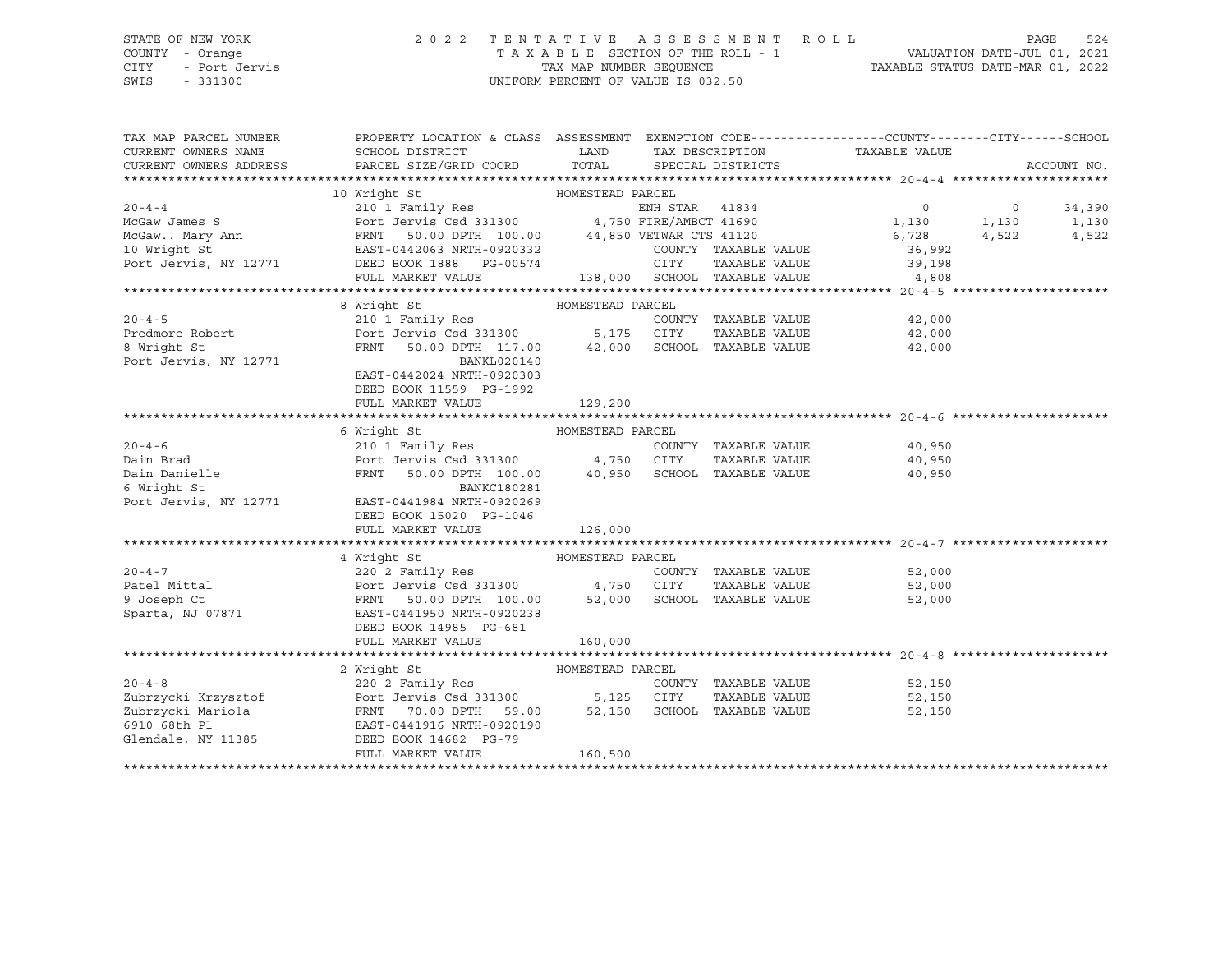## STATE OF NEW YORK 2 0 2 2 T E N T A T I V E A S S E S S M E N T R O L L PAGE 525 COUNTY - Orange T A X A B L E SECTION OF THE ROLL - 1 VALUATION DATE-JUL 01, 2021 CITY - Port Jervis TAX MAP NUMBER SEQUENCE TAXABLE STATUS DATE-MAR 01, 2022

| TAX MAP PARCEL NUMBER                                                                                         | PROPERTY LOCATION & CLASS ASSESSMENT EXEMPTION CODE----------------COUNTY-------CITY------SCHOOL                                         |                  |                |                      |                |          |             |
|---------------------------------------------------------------------------------------------------------------|------------------------------------------------------------------------------------------------------------------------------------------|------------------|----------------|----------------------|----------------|----------|-------------|
| CURRENT OWNERS NAME                                                                                           | SCHOOL DISTRICT<br><b>EXAMPLE DESCRIPTION OF STREET AND STREET AND STREET AND STREET AND STREET AND STREET AND STREET AND STREET AND</b> |                  |                | TAX DESCRIPTION      | TAXABLE VALUE  |          |             |
| CURRENT OWNERS ADDRESS                                                                                        | PARCEL SIZE/GRID COORD                                                                                                                   | TOTAL            |                | SPECIAL DISTRICTS    |                |          | ACCOUNT NO. |
|                                                                                                               |                                                                                                                                          |                  |                |                      |                |          |             |
|                                                                                                               | 6 Minisink Ave                                                                                                                           | HOMESTEAD PARCEL |                |                      |                |          |             |
| $20 - 4 - 9$                                                                                                  | 210 1 Family Res                                                                                                                         |                  | BAS STAR 41854 |                      | $\overline{0}$ | $\Omega$ | 13,770      |
| Romer Laurie A                                                                                                | Port Jervis Csd 331300 3,825 COUNTY TAXABLE VALUE                                                                                        |                  |                |                      | 38,750         |          |             |
| Romer Donald A                                                                                                | FRNT 42.00 DPTH 90.00 38,750 CITY<br>EAST-0441888 NRTH-0920225 SCHOOI                                                                    |                  |                | TAXABLE VALUE        | 38,750         |          |             |
| 6 Minisink Ave                                                                                                |                                                                                                                                          |                  |                | SCHOOL TAXABLE VALUE | 24,980         |          |             |
| Port Jervis, NY 12771 DEED BOOK 2448 PG-00068                                                                 |                                                                                                                                          |                  |                |                      |                |          |             |
|                                                                                                               | FULL MARKET VALUE                                                                                                                        | 119,200          |                |                      |                |          |             |
|                                                                                                               |                                                                                                                                          |                  |                |                      |                |          |             |
|                                                                                                               | 2 Minisink Ave                                                                                                                           | HOMESTEAD PARCEL |                |                      |                |          |             |
| $20 - 4 - 10$                                                                                                 | 210 1 Family Res                                                                                                                         |                  | BAS STAR 41854 |                      | $\overline{0}$ | $\Omega$ | 13,770      |
| Bell Barbara E                 Port Jervis Csd 331300        10,075 COUNTY TAXABLE VALUE               61,000 |                                                                                                                                          |                  |                |                      |                |          |             |
| Viserta; Robert<br>? Minisink Ave                                                                             | FRNT 103.00 DPTH 107.00 61,000 CITY<br>BANKC190321 SCHOOL                                                                                |                  |                | TAXABLE VALUE        | 61,000         |          |             |
|                                                                                                               |                                                                                                                                          |                  |                | SCHOOL TAXABLE VALUE | 47,230         |          |             |
| Port Jervis, NY 12771 EAST-0441837 NRTH-0920269                                                               |                                                                                                                                          |                  |                |                      |                |          |             |
|                                                                                                               | DEED BOOK 14397 PG-194                                                                                                                   |                  |                |                      |                |          |             |
|                                                                                                               | FULL MARKET VALUE                                                                                                                        | 187,700          |                |                      |                |          |             |
|                                                                                                               |                                                                                                                                          |                  |                |                      |                |          |             |
|                                                                                                               | 11 Bennett St                                                                                                                            | HOMESTEAD PARCEL |                |                      |                |          |             |
|                                                                                                               |                                                                                                                                          |                  |                |                      | 82,000         |          |             |
|                                                                                                               |                                                                                                                                          |                  |                | TAXABLE VALUE        | 82,000         |          |             |
|                                                                                                               |                                                                                                                                          |                  |                |                      | 82,000         |          |             |
|                                                                                                               |                                                                                                                                          |                  |                |                      |                |          |             |
| Port Jervis, NY 12771                                                                                         | DEED BOOK 15128 PG-153                                                                                                                   |                  |                |                      |                |          |             |
|                                                                                                               | FULL MARKET VALUE                                                                                                                        | 252,300          |                |                      |                |          |             |
|                                                                                                               |                                                                                                                                          |                  |                |                      |                |          |             |
|                                                                                                               | 13 Bennett St                                                                                                                            | HOMESTEAD PARCEL |                |                      |                |          |             |
| $20 - 4 - 12$                                                                                                 | 210 1 Family Res                                                                                                                         |                  |                | COUNTY TAXABLE VALUE | 50,000         |          |             |
| Menzzasalma Christine                                                                                         | Port Jervis Csd 331300 4,750 CITY                                                                                                        |                  |                | TAXABLE VALUE        | 50,000         |          |             |
| 13 Bennett St                                                                                                 | FRNT 50.00 DPTH 100.00 50,000 SCHOOL TAXABLE VALUE                                                                                       |                  |                |                      | 50,000         |          |             |
| Port Jervis, NY 12771                                                                                         | BANKC080496                                                                                                                              |                  |                |                      |                |          |             |
|                                                                                                               | EAST-0441929 NRTH-0920330                                                                                                                |                  |                |                      |                |          |             |
|                                                                                                               | DEED BOOK 14292 PG-1849                                                                                                                  |                  |                |                      |                |          |             |
|                                                                                                               | FULL MARKET VALUE                                                                                                                        | 153,800          |                |                      |                |          |             |
|                                                                                                               |                                                                                                                                          |                  |                |                      |                |          |             |
|                                                                                                               | 15 Bennett St                                                                                                                            | HOMESTEAD PARCEL |                |                      |                |          |             |
| $20 - 4 - 13$                                                                                                 | 210 1 Family Res                                                                                                                         |                  |                | COUNTY TAXABLE VALUE | 47,350         |          |             |
| Long Nicole                                                                                                   | Port Jervis Csd 331300 4,375 CITY                                                                                                        |                  |                | TAXABLE VALUE        | 47,350         |          |             |
|                                                                                                               |                                                                                                                                          |                  |                |                      |                |          |             |
| Long Brian                                                                                                    | FRNT 50.00 DPTH 85.00 47,350 SCHOOL TAXABLE VALUE                                                                                        |                  |                |                      | 47,350         |          |             |
| 15 Bennett St                                                                                                 | <b>BANKC180378</b>                                                                                                                       |                  |                |                      |                |          |             |
| Port Jervis, NY 12771                                                                                         | EAST-0441967 NRTH-0920364                                                                                                                |                  |                |                      |                |          |             |
|                                                                                                               | DEED BOOK 14943 PG-1307                                                                                                                  |                  |                |                      |                |          |             |
|                                                                                                               | FULL MARKET VALUE                                                                                                                        | 145,700          |                |                      |                |          |             |
|                                                                                                               |                                                                                                                                          |                  |                |                      |                |          |             |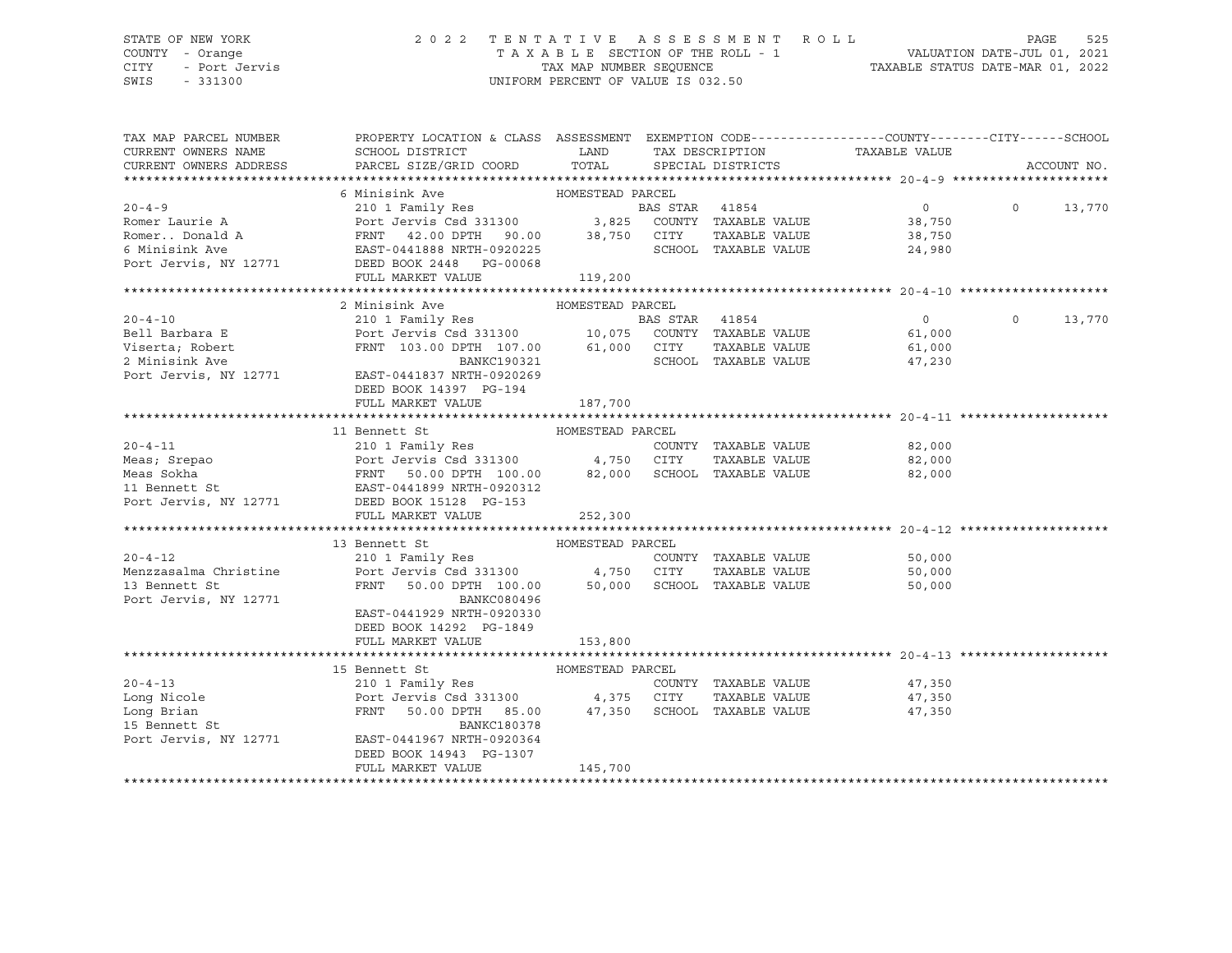## STATE OF NEW YORK 2 0 2 2 T E N T A T I V E A S S E S S M E N T R O L L PAGE 526 COUNTY - Orange T A X A B L E SECTION OF THE ROLL - 1 VALUATION DATE-JUL 01, 2021 CITY - Port Jervis TAX MAP NUMBER SEQUENCE TAXABLE STATUS DATE-MAR 01, 2022

| TAX MAP PARCEL NUMBER<br>CURRENT OWNERS NAME<br>CURRENT OWNERS ADDRESS | PROPERTY LOCATION & CLASS ASSESSMENT EXEMPTION CODE----------------COUNTY-------CITY------SCHOOL<br>SCHOOL DISTRICT LAND<br>PARCEL SIZE/GRID COORD TOTAL                                                                                               |                  | TAX DESCRIPTION<br>SPECIAL DISTRICTS | TAXABLE VALUE               | ACCOUNT NO. |
|------------------------------------------------------------------------|--------------------------------------------------------------------------------------------------------------------------------------------------------------------------------------------------------------------------------------------------------|------------------|--------------------------------------|-----------------------------|-------------|
|                                                                        |                                                                                                                                                                                                                                                        |                  |                                      |                             |             |
|                                                                        | 17 Bennett St                                                                                                                                                                                                                                          | HOMESTEAD PARCEL |                                      |                             |             |
|                                                                        | 20-4-14<br>Russo Douglas<br>Russo Douglas<br>Stoddard Gretchen<br>Stoddard Gretchen<br>ERNT 50.00 DPTH 100.00<br>SCHOOL TAXABLE VALUE<br>PORT TRIT 50.00 DPTH 100.00<br>3,500 SCHOOL TAXABLE VALUE<br>PORT JP Bennett St<br>PORT JP BENSIS PORT 12     |                  |                                      | 3,500                       |             |
|                                                                        |                                                                                                                                                                                                                                                        |                  | TAXABLE VALUE                        | 3,500                       |             |
|                                                                        |                                                                                                                                                                                                                                                        |                  |                                      | 3,500                       |             |
|                                                                        |                                                                                                                                                                                                                                                        |                  |                                      |                             |             |
|                                                                        |                                                                                                                                                                                                                                                        |                  |                                      |                             |             |
|                                                                        | FULL MARKET VALUE                                                                                                                                                                                                                                      | 10,800           |                                      |                             |             |
|                                                                        | 19 Bennett St                                                                                                                                                                                                                                          | HOMESTEAD PARCEL |                                      |                             |             |
|                                                                        | 20-4-15<br>Russo Douglas<br>Stoddard Gretchen<br>Stoddard Gretchen<br>210 1 Family Res<br>Port Jervis Csd 331300<br>210 1 Family Res<br>Port Jervis Csd 331300<br>44,000 SCHOOL TAXABLE VALUE<br>210 2042042<br>210 1 Family Res<br>210 1 Family Res   |                  |                                      | 44,000                      |             |
|                                                                        |                                                                                                                                                                                                                                                        |                  |                                      | TAXABLE VALUE 44,000        |             |
|                                                                        |                                                                                                                                                                                                                                                        |                  |                                      | 44,000                      |             |
|                                                                        |                                                                                                                                                                                                                                                        |                  |                                      |                             |             |
|                                                                        |                                                                                                                                                                                                                                                        |                  |                                      |                             |             |
|                                                                        | DEED BOOK 14873 PG-1108                                                                                                                                                                                                                                |                  |                                      |                             |             |
|                                                                        | FULL MARKET VALUE                                                                                                                                                                                                                                      | 135,400          |                                      |                             |             |
|                                                                        |                                                                                                                                                                                                                                                        |                  |                                      |                             |             |
|                                                                        | 12 Woodland Dr                                                                                                                                                                                                                                         | HOMESTEAD PARCEL |                                      |                             |             |
|                                                                        |                                                                                                                                                                                                                                                        |                  |                                      | COUNTY TAXABLE VALUE 30,600 |             |
|                                                                        |                                                                                                                                                                                                                                                        |                  |                                      | 30,600                      |             |
|                                                                        |                                                                                                                                                                                                                                                        |                  |                                      | 30,600                      |             |
|                                                                        | 20-5-1<br>Potter Russell R<br>210 1 Family Res<br>Pott Jervis Csd 331300<br>30 West St<br>Port Jervis, NY 12771<br>Example 2268 NRTH-0920304<br>Port Jervis, NY 12771<br>EXABLE VALUE<br>Port Jervis, NY 12771<br>EXABLE VALUE<br>Port Jervis, NY 12   |                  |                                      |                             |             |
|                                                                        | DEED BOOK 13351 PG-79                                                                                                                                                                                                                                  |                  |                                      |                             |             |
|                                                                        | FULL MARKET VALUE                                                                                                                                                                                                                                      | 94,200           |                                      |                             |             |
|                                                                        |                                                                                                                                                                                                                                                        |                  |                                      |                             |             |
|                                                                        | 8-10 Woodland Dr                                                                                                                                                                                                                                       |                  |                                      |                             |             |
| $20 - 5 - 2$                                                           |                                                                                                                                                                                                                                                        |                  |                                      |                             |             |
|                                                                        |                                                                                                                                                                                                                                                        |                  |                                      |                             |             |
| March Michael A<br>8-10 Woodland Dr                                    |                                                                                                                                                                                                                                                        |                  |                                      |                             |             |
| Port Jervis, NY 12771                                                  | <b>BANKC130015</b>                                                                                                                                                                                                                                     |                  |                                      |                             |             |
|                                                                        | EAST-0442185 NRTH-0920241                                                                                                                                                                                                                              |                  |                                      |                             |             |
|                                                                        | DEED BOOK 15001 PG-1753                                                                                                                                                                                                                                |                  |                                      |                             |             |
|                                                                        | FULL MARKET VALUE                                                                                                                                                                                                                                      | 199,100          |                                      |                             |             |
|                                                                        | 9 Wright St<br>20-5-3<br>210 1 Family Res<br>210 1 Family Res<br>210 1 Family Res<br>210 1 Family Res<br>210 1 Family Res<br>210 1 Family Res<br>210 4,750 CITY TAXABLE VALUE<br>4,750 CITY TAXABLE VALUE<br>214 River Rd<br>214 River Rd<br>214 River |                  |                                      |                             |             |
|                                                                        |                                                                                                                                                                                                                                                        |                  |                                      |                             |             |
|                                                                        |                                                                                                                                                                                                                                                        |                  |                                      | 36,600                      |             |
|                                                                        |                                                                                                                                                                                                                                                        |                  |                                      | TAXABLE VALUE 36,600        |             |
|                                                                        |                                                                                                                                                                                                                                                        |                  |                                      | 36,600                      |             |
|                                                                        |                                                                                                                                                                                                                                                        |                  |                                      |                             |             |
|                                                                        | FULL MARKET VALUE                                                                                                                                                                                                                                      |                  |                                      |                             |             |
|                                                                        |                                                                                                                                                                                                                                                        | 112,600          |                                      |                             |             |
|                                                                        | 7 Wright St                                                                                                                                                                                                                                            | HOMESTEAD PARCEL |                                      |                             |             |
|                                                                        |                                                                                                                                                                                                                                                        |                  |                                      | 45,000                      |             |
|                                                                        | 20-5-4<br>210 1 Family Res<br>210 1 Family Res<br>210 1 Family Res<br>210 1 Family Res<br>210 1 Family Res<br>210 1 Family Res<br>210 200 300 4,750 CITY<br>45,000 SCHOOL TAXABLE VALUE<br>200 45,000 SCHOOL TAXABLE VALUE                             |                  |                                      | TAXABLE VALUE 45,000        |             |
|                                                                        |                                                                                                                                                                                                                                                        |                  |                                      | 45,000                      |             |
|                                                                        | Port Jervis, NY 12771 EAST-0442124 NRTH-0920192                                                                                                                                                                                                        |                  |                                      |                             |             |
|                                                                        | DEED BOOK 15177 PG-1929                                                                                                                                                                                                                                |                  |                                      |                             |             |
|                                                                        | FULL MARKET VALUE                                                                                                                                                                                                                                      | 138,500          |                                      |                             |             |
|                                                                        |                                                                                                                                                                                                                                                        |                  |                                      |                             |             |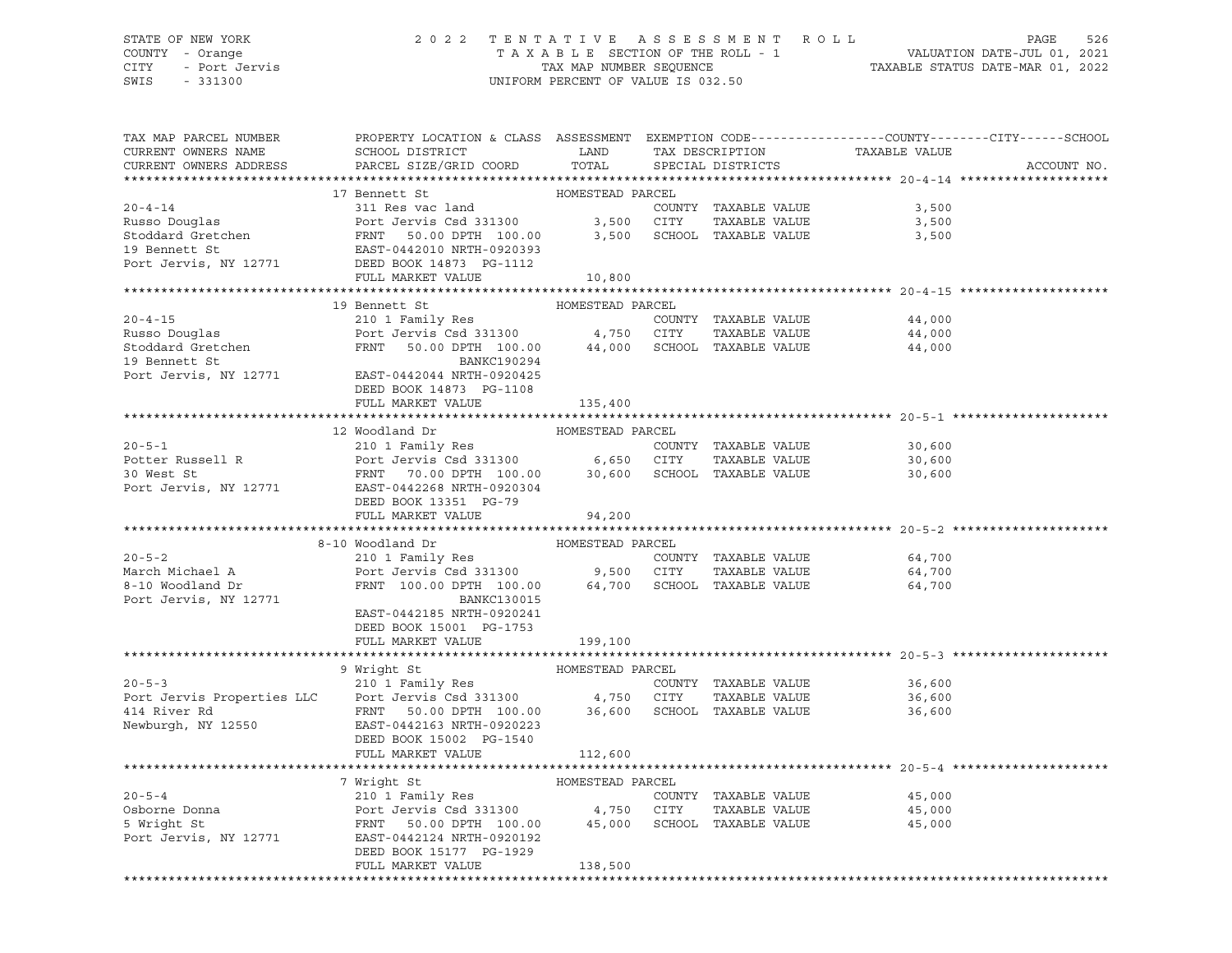## STATE OF NEW YORK 2 0 2 2 T E N T A T I V E A S S E S S M E N T R O L L PAGE 527 COUNTY - Orange T A X A B L E SECTION OF THE ROLL - 1 VALUATION DATE-JUL 01, 2021 CITY - Port Jervis TAX MAP NUMBER SEQUENCE TAXABLE STATUS DATE-MAR 01, 2022

| TAX MAP PARCEL NUMBER<br>CURRENT OWNERS NAME<br>CURRENT OWNERS ADDRESS                                                                                                                                                                                 | PROPERTY LOCATION & CLASS ASSESSMENT EXEMPTION CODE----------------COUNTY-------CITY------SCHOOL |                    |  |                            |          | ACCOUNT NO. |
|--------------------------------------------------------------------------------------------------------------------------------------------------------------------------------------------------------------------------------------------------------|--------------------------------------------------------------------------------------------------|--------------------|--|----------------------------|----------|-------------|
|                                                                                                                                                                                                                                                        |                                                                                                  |                    |  |                            |          |             |
|                                                                                                                                                                                                                                                        |                                                                                                  |                    |  |                            |          |             |
|                                                                                                                                                                                                                                                        |                                                                                                  |                    |  |                            |          |             |
|                                                                                                                                                                                                                                                        |                                                                                                  |                    |  |                            |          |             |
|                                                                                                                                                                                                                                                        |                                                                                                  |                    |  |                            |          |             |
|                                                                                                                                                                                                                                                        |                                                                                                  |                    |  |                            |          |             |
|                                                                                                                                                                                                                                                        |                                                                                                  |                    |  |                            |          |             |
|                                                                                                                                                                                                                                                        | FULL MARKET VALUE                                                                                | 141,500            |  |                            |          |             |
|                                                                                                                                                                                                                                                        |                                                                                                  |                    |  |                            |          |             |
|                                                                                                                                                                                                                                                        |                                                                                                  |                    |  |                            |          |             |
|                                                                                                                                                                                                                                                        |                                                                                                  |                    |  |                            | $\Omega$ |             |
|                                                                                                                                                                                                                                                        |                                                                                                  |                    |  |                            |          |             |
|                                                                                                                                                                                                                                                        |                                                                                                  |                    |  |                            |          |             |
|                                                                                                                                                                                                                                                        |                                                                                                  |                    |  |                            |          |             |
|                                                                                                                                                                                                                                                        |                                                                                                  |                    |  |                            |          |             |
|                                                                                                                                                                                                                                                        |                                                                                                  | 180,000            |  |                            |          |             |
|                                                                                                                                                                                                                                                        |                                                                                                  |                    |  |                            |          |             |
|                                                                                                                                                                                                                                                        | 260 East Main St MoN-HOMESTEAD PARCEL                                                            |                    |  |                            |          |             |
|                                                                                                                                                                                                                                                        |                                                                                                  |                    |  |                            |          |             |
|                                                                                                                                                                                                                                                        |                                                                                                  |                    |  |                            |          |             |
|                                                                                                                                                                                                                                                        |                                                                                                  |                    |  |                            |          |             |
| 1,800 7 1.12 1.800 7 1.900 7 1.800 7 1.800 7 1.800 7 1.800 7 1.800 7 1.800 7 1.800 7 1.800 7 1.800 7 1.800 7 1.800 7 1.800 7 1.800 7 1.800 7 1.800 7 1.800 7 1.800 7 1.800 7 1.800 7 1.800 7 1.800 7 1.800 7 1.800 7 1.800 7 1                         |                                                                                                  |                    |  |                            |          |             |
|                                                                                                                                                                                                                                                        | DEED BOOK 11854 PG-1756                                                                          |                    |  |                            |          |             |
|                                                                                                                                                                                                                                                        | FULL MARKET VALUE                                                                                | 5,500              |  |                            |          |             |
|                                                                                                                                                                                                                                                        |                                                                                                  |                    |  |                            |          |             |
|                                                                                                                                                                                                                                                        |                                                                                                  |                    |  |                            |          |             |
|                                                                                                                                                                                                                                                        |                                                                                                  |                    |  |                            |          |             |
|                                                                                                                                                                                                                                                        |                                                                                                  |                    |  |                            |          |             |
|                                                                                                                                                                                                                                                        |                                                                                                  |                    |  |                            |          |             |
|                                                                                                                                                                                                                                                        |                                                                                                  |                    |  |                            |          |             |
|                                                                                                                                                                                                                                                        |                                                                                                  |                    |  |                            |          |             |
| 20-6-2.2<br>20-6-2.2<br>210 1 Family Res<br>Tarbell Terry Port Jervis Csd 331300<br>264 East Main St<br>264 East Main St<br>264 East Main St<br>264 East Main St<br>264 East Main St<br>264 East Main St<br>264 East Main St<br>264 East Main St<br>26 |                                                                                                  |                    |  |                            |          |             |
|                                                                                                                                                                                                                                                        |                                                                                                  |                    |  |                            |          |             |
|                                                                                                                                                                                                                                                        |                                                                                                  |                    |  |                            |          |             |
|                                                                                                                                                                                                                                                        |                                                                                                  |                    |  |                            |          |             |
|                                                                                                                                                                                                                                                        |                                                                                                  |                    |  |                            |          |             |
|                                                                                                                                                                                                                                                        |                                                                                                  |                    |  |                            |          |             |
|                                                                                                                                                                                                                                                        | FULL MARKET VALUE 161,700                                                                        |                    |  |                            |          |             |
|                                                                                                                                                                                                                                                        |                                                                                                  |                    |  |                            |          |             |
|                                                                                                                                                                                                                                                        |                                                                                                  |                    |  |                            |          |             |
|                                                                                                                                                                                                                                                        |                                                                                                  |                    |  | COUNTY TAXABLE VALUE 9,700 |          |             |
|                                                                                                                                                                                                                                                        |                                                                                                  |                    |  | 9,700                      |          |             |
|                                                                                                                                                                                                                                                        |                                                                                                  |                    |  | 9,700                      |          |             |
|                                                                                                                                                                                                                                                        |                                                                                                  |                    |  |                            |          |             |
|                                                                                                                                                                                                                                                        |                                                                                                  |                    |  |                            |          |             |
|                                                                                                                                                                                                                                                        | FULL MARKET VALUE                                                                                | $-0000$ - $29,800$ |  |                            |          |             |
|                                                                                                                                                                                                                                                        |                                                                                                  |                    |  |                            |          |             |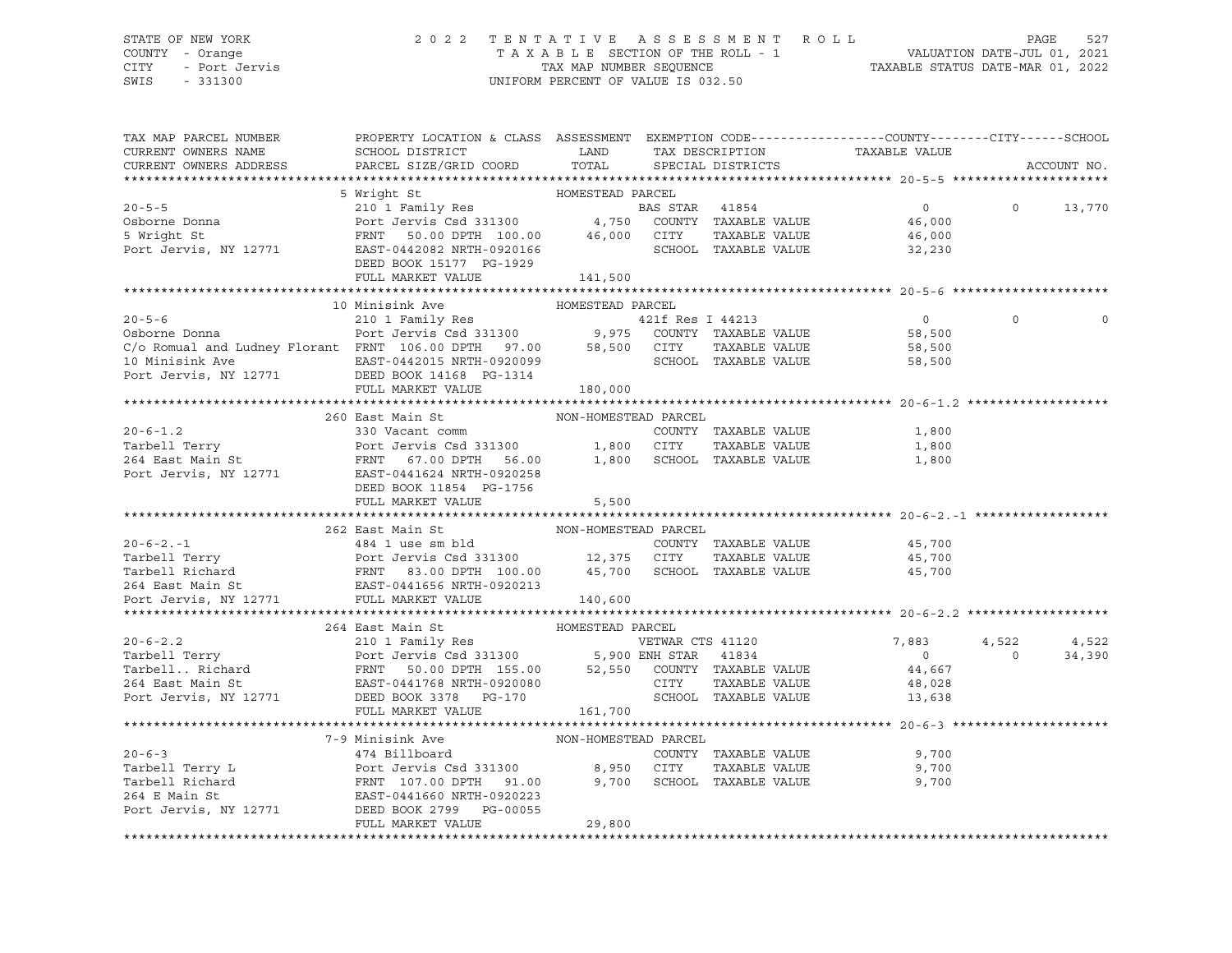## STATE OF NEW YORK 2 0 2 2 T E N T A T I V E A S S E S S M E N T R O L L PAGE 528 COUNTY - Orange T A X A B L E SECTION OF THE ROLL - 1 VALUATION DATE-JUL 01, 2021 CITY - Port Jervis TAX MAP NUMBER SEQUENCE TAXABLE STATUS DATE-MAR 01, 2022

| TAX MAP PARCEL NUMBER<br>CURRENT OWNERS NAME<br>CURRENT OWNERS ADDRESS | PROPERTY LOCATION & CLASS ASSESSMENT EXEMPTION CODE----------------COUNTY-------CITY------SCHOOL<br>SCHOOL DISTRICT<br>PARCEL SIZE/GRID COORD | LAND<br>TOTAL        | TAX DESCRIPTION<br>SPECIAL DISTRICTS | TAXABLE VALUE | ACCOUNT NO. |
|------------------------------------------------------------------------|-----------------------------------------------------------------------------------------------------------------------------------------------|----------------------|--------------------------------------|---------------|-------------|
|                                                                        |                                                                                                                                               |                      |                                      |               |             |
|                                                                        | 15 Minisink Ave                                                                                                                               | HOMESTEAD PARCEL     |                                      |               |             |
| $20 - 6 - 4$                                                           | 220 2 Family Res                                                                                                                              |                      | COUNTY TAXABLE VALUE                 | 54,000        |             |
| LaCourt Holdings LLC                                                   | Port Jervis Csd 331300 13,075 CITY                                                                                                            |                      | TAXABLE VALUE                        | 54,000        |             |
| 30 College Ave                                                         | FRNT 253.00 DPTH 226.00 54,000 SCHOOL TAXABLE VALUE                                                                                           |                      |                                      | 54,000        |             |
| Somerville, MA 02144                                                   | EAST-0441859 NRTH-0919952                                                                                                                     |                      |                                      |               |             |
|                                                                        | DEED BOOK 13832 PG-1473                                                                                                                       |                      |                                      |               |             |
|                                                                        | FULL MARKET VALUE                                                                                                                             | 166,200              |                                      |               |             |
|                                                                        | 19 Minisink Ave                                                                                                                               | HOMESTEAD PARCEL     |                                      |               |             |
| $20 - 6 - 6$                                                           | 210 1 Family Res                                                                                                                              |                      | COUNTY TAXABLE VALUE                 | 52,550        |             |
| Garey Evan                                                             | Port Jervis Csd 331300 15,100 CITY                                                                                                            |                      | TAXABLE VALUE                        | 52,550        |             |
| 19 Minisink Ave                                                        | FRNT 134.00 DPTH 173.00                                                                                                                       |                      | 52,550 SCHOOL TAXABLE VALUE          | 52,550        |             |
| Port Jervis, NY 12771                                                  | EAST-0441965 NRTH-0919800                                                                                                                     |                      |                                      |               |             |
|                                                                        | DEED BOOK 14633 PG-1371                                                                                                                       |                      |                                      |               |             |
|                                                                        | FULL MARKET VALUE                                                                                                                             | 161,700              |                                      |               |             |
|                                                                        |                                                                                                                                               |                      |                                      |               |             |
|                                                                        | Minisink Ave                                                                                                                                  | NON-HOMESTEAD PARCEL |                                      |               |             |
| $20 - 6 - 7.1$                                                         | 340 Vacant indus                                                                                                                              |                      | COUNTY TAXABLE VALUE                 | 5,450         |             |
| Rose Realty Holdings Inc                                               |                                                                                                                                               |                      |                                      | 5,450         |             |
| 85 Sherwood Ave                                                        | Port Jervis Csd 331300 5,450 CITY TAXABLE VALUE<br>FRNT 32.00 DPTH 86.00 5,450 SCHOOL TAXABLE VALUE                                           |                      |                                      | 5,450         |             |
| Farmingdale, NY 11735                                                  | EAST-0442400 NRTH-0919437                                                                                                                     |                      |                                      |               |             |
|                                                                        | DEED BOOK 4938 PG-118                                                                                                                         |                      |                                      |               |             |
|                                                                        | FULL MARKET VALUE                                                                                                                             | 16,800               |                                      |               |             |
|                                                                        |                                                                                                                                               |                      |                                      |               |             |
|                                                                        | 304 East Main St                                                                                                                              | NON-HOMESTEAD PARCEL |                                      |               |             |
| $20 - 6 - 7.2$                                                         | 449 Other Storag                                                                                                                              |                      | COUNTY TAXABLE VALUE                 | 670,000       |             |
| Rose Realty Holdings Inc                                               | Port Jervis Csd 331300 25,800 CITY                                                                                                            |                      | TAXABLE VALUE                        | 670,000       |             |
| 85 Sherwood Ave                                                        | ACRES<br>1.60                                                                                                                                 |                      | 670,000 SCHOOL TAXABLE VALUE         | 670,000       |             |
| Farmingdale, NY 11735                                                  | EAST-0442444 NRTH-0919489                                                                                                                     |                      |                                      |               |             |
|                                                                        | DEED BOOK 4938 PG-118                                                                                                                         |                      |                                      |               |             |
|                                                                        | FULL MARKET VALUE                                                                                                                             | 2061,500             |                                      |               |             |
|                                                                        | 302 East Main St                                                                                                                              | HOMESTEAD PARCEL     |                                      |               |             |
| $20 - 6 - 8$                                                           | 340 Vacant indus                                                                                                                              |                      | COUNTY TAXABLE VALUE                 | 6,650         |             |
|                                                                        | Port Jervis Csd 331300                                                                                                                        | 6,650 CITY           | TAXABLE VALUE                        | 6,650         |             |
| Rose Realty Holdings Inc<br>85 Sherwood Ave<br>85 Sherwood Ave         | ACRES<br>1.30                                                                                                                                 |                      | 6,650 SCHOOL TAXABLE VALUE           | 6,650         |             |
| Farmingdale, NY 11735                                                  | EAST-0442333 NRTH-0919587                                                                                                                     |                      |                                      |               |             |
|                                                                        | DEED BOOK 4938 PG-118                                                                                                                         |                      |                                      |               |             |
|                                                                        | FULL MARKET VALUE                                                                                                                             | 20,500               |                                      |               |             |
|                                                                        |                                                                                                                                               |                      |                                      |               |             |
|                                                                        | 300 East Main St                                                                                                                              | HOMESTEAD PARCEL     |                                      |               |             |
| $20 - 6 - 9$                                                           | 210 1 Family Res                                                                                                                              |                      | COUNTY TAXABLE VALUE                 | 40,535        |             |
| Tufano Bernadette                                                      | Port Jervis Csd 331300 10,075 CITY                                                                                                            |                      | TAXABLE VALUE                        | 40,535        |             |
| King Nancy                                                             | FRNT 101.00 DPTH 115.00 40,535 SCHOOL TAXABLE VALUE                                                                                           |                      |                                      | 40,535        |             |
| 821 Shenandoah Ave                                                     | <b>BANKC190321</b>                                                                                                                            |                      |                                      |               |             |
| Deltona, FL 32725                                                      | EAST-0442031 NRTH-0919601                                                                                                                     |                      |                                      |               |             |
|                                                                        | DEED BOOK 11786 PG-1848                                                                                                                       |                      |                                      |               |             |
|                                                                        | FULL MARKET VALUE                                                                                                                             | 124,700              |                                      |               |             |
|                                                                        |                                                                                                                                               |                      |                                      |               |             |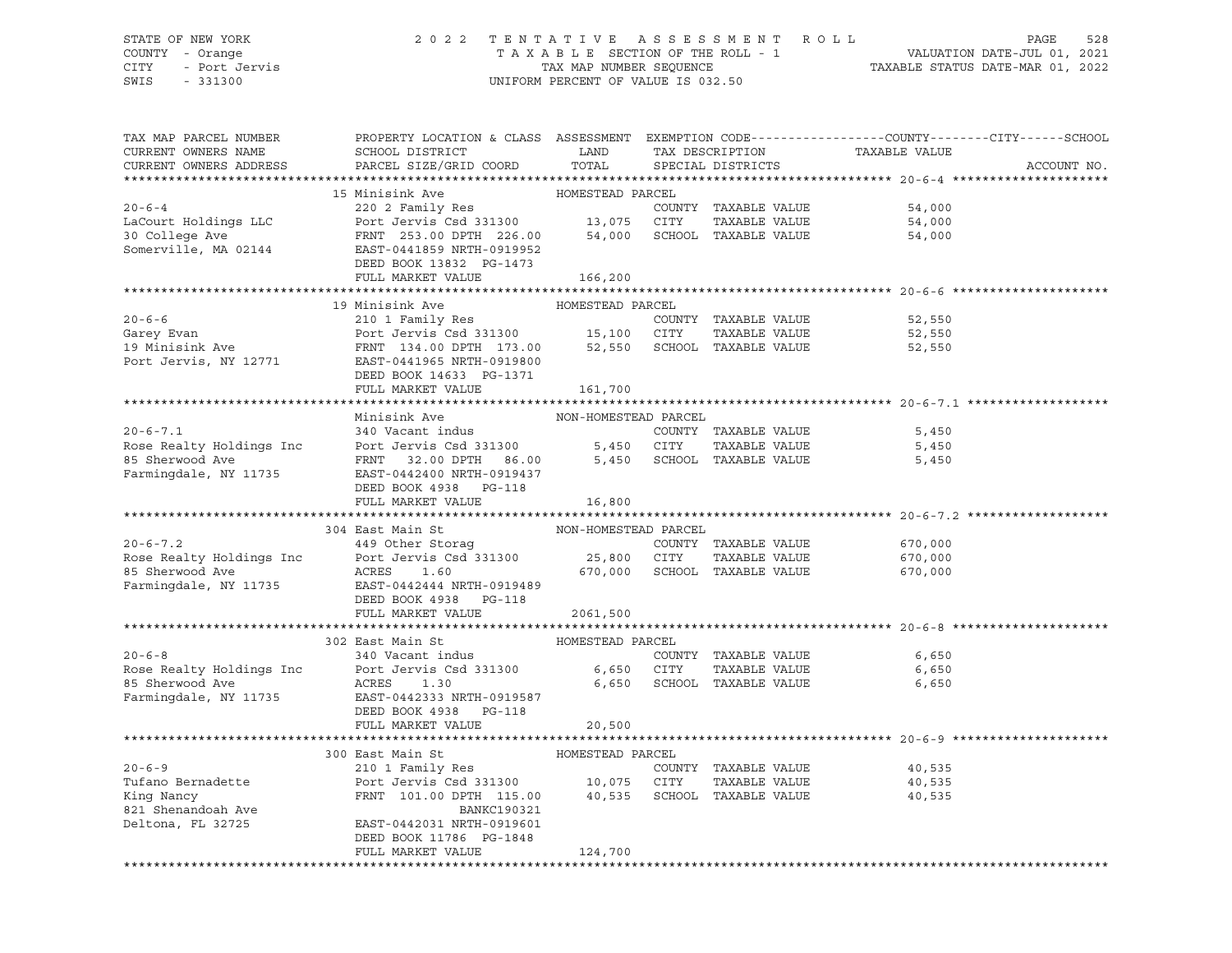## STATE OF NEW YORK 2 0 2 2 T E N T A T I V E A S S E S S M E N T R O L L PAGE 529 COUNTY - Orange T A X A B L E SECTION OF THE ROLL - 1 VALUATION DATE-JUL 01, 2021 CITY - Port Jervis TAX MAP NUMBER SEQUENCE TAXABLE STATUS DATE-MAR 01, 2022

| TAX MAP PARCEL NUMBER<br>CURRENT OWNERS NAME | PROPERTY LOCATION & CLASS ASSESSMENT EXEMPTION CODE----------------COUNTY-------CITY------SCHOOL<br>SCHOOL DISTRICT                                                                                                                                                                                                                                                                                                                         | LAND                 | TAX DESCRIPTION |                             | TAXABLE VALUE |             |
|----------------------------------------------|---------------------------------------------------------------------------------------------------------------------------------------------------------------------------------------------------------------------------------------------------------------------------------------------------------------------------------------------------------------------------------------------------------------------------------------------|----------------------|-----------------|-----------------------------|---------------|-------------|
| CURRENT OWNERS ADDRESS                       | PARCEL SIZE/GRID COORD                                                                                                                                                                                                                                                                                                                                                                                                                      | TOTAL                |                 | SPECIAL DISTRICTS           |               | ACCOUNT NO. |
|                                              |                                                                                                                                                                                                                                                                                                                                                                                                                                             |                      |                 |                             |               |             |
|                                              | 298 East Main St<br>484 1 use sm bld                                                                                                                                                                                                                                                                                                                                                                                                        | NON-HOMESTEAD PARCEL |                 |                             |               |             |
| $20 - 6 - 10$                                | Port Jervis Csd 331300 16,600 CITY                                                                                                                                                                                                                                                                                                                                                                                                          |                      |                 | COUNTY TAXABLE VALUE        | 85,000        |             |
| CL Dreamland Inc                             |                                                                                                                                                                                                                                                                                                                                                                                                                                             |                      |                 | TAXABLE VALUE               | 85,000        |             |
| 298 East Main St<br>Port Jervis, NY 12771    | FRNT 94.00 DPTH 100.00 85,000 SCHOOL TAXABLE VALUE<br>---<br>EAST-0441977 NRTH-0919688                                                                                                                                                                                                                                                                                                                                                      |                      |                 |                             | 85,000        |             |
|                                              | DEED BOOK 14172 PG-1218                                                                                                                                                                                                                                                                                                                                                                                                                     |                      |                 |                             |               |             |
|                                              | FULL MARKET VALUE                                                                                                                                                                                                                                                                                                                                                                                                                           | 261,500              |                 |                             |               |             |
|                                              |                                                                                                                                                                                                                                                                                                                                                                                                                                             |                      |                 |                             |               |             |
|                                              | 290 East Main St                                                                                                                                                                                                                                                                                                                                                                                                                            | NON-HOMESTEAD PARCEL |                 |                             |               |             |
| $20 - 6 - 11.22$                             | 426 Fast food                                                                                                                                                                                                                                                                                                                                                                                                                               |                      |                 | COUNTY TAXABLE VALUE        | 155,500       |             |
| Aditya Port Jervis<br>Realty I LLC           | Aditya Port Jervis Nort Jervis Csd 331300 33,700 CITY TAXABLE VALUE<br>Realty I LLC FRNT 145.00 DPTH 157.00 155,500 SCHOOL TAXABLE VALUE<br>C/o Chhandra Aditya ACRES 0.60<br>226 Mountainside Rd EAST-0441950 NRTH-0919810<br>Mendham                                                                                                                                                                                                      |                      |                 | TAXABLE VALUE               | 155,500       |             |
|                                              |                                                                                                                                                                                                                                                                                                                                                                                                                                             |                      |                 |                             | 155,500       |             |
|                                              |                                                                                                                                                                                                                                                                                                                                                                                                                                             |                      |                 |                             |               |             |
|                                              |                                                                                                                                                                                                                                                                                                                                                                                                                                             |                      |                 |                             |               |             |
|                                              |                                                                                                                                                                                                                                                                                                                                                                                                                                             |                      |                 |                             |               |             |
|                                              | FULL MARKET VALUE                                                                                                                                                                                                                                                                                                                                                                                                                           | 478,500              |                 |                             |               |             |
|                                              |                                                                                                                                                                                                                                                                                                                                                                                                                                             |                      |                 |                             |               |             |
|                                              | 270 East Main St                                                                                                                                                                                                                                                                                                                                                                                                                            | NON-HOMESTEAD PARCEL |                 |                             |               |             |
|                                              | 331 Com vac w/im                                                                                                                                                                                                                                                                                                                                                                                                                            |                      |                 | COUNTY TAXABLE VALUE        | 38,550        |             |
|                                              |                                                                                                                                                                                                                                                                                                                                                                                                                                             |                      |                 | TAXABLE VALUE               | 38,550        |             |
|                                              |                                                                                                                                                                                                                                                                                                                                                                                                                                             |                      |                 |                             | 38,550        |             |
|                                              |                                                                                                                                                                                                                                                                                                                                                                                                                                             |                      |                 |                             |               |             |
|                                              |                                                                                                                                                                                                                                                                                                                                                                                                                                             |                      |                 |                             |               |             |
|                                              | $\begin{tabular}{lllllllllllllllllllllll} \hline 20-6-12.22 & 331\;Com\;vac\;w/im & \mbox{\sc covint1& known}\\ \hline \hline \text{Aditya Port Jervis} & \mbox{\sc Port Jervis} & \mbox{\sc Total U} & 35,150\; & \mbox{\sc CITY}& \mbox{\sc TAXABLE VALUE}\\ \text{Realty I LLC} & \mbox{\sc FNNT}& 204.00\; \mbox{\sc DPTH}& 162.00 & 38,550\; & \mbox{\sc SCHOOL}& \mbox{\sc TAXABLE VALUE}\\ \text{C/o Chhandra Aditya} & \mbox{\sc E$ |                      |                 |                             |               |             |
|                                              |                                                                                                                                                                                                                                                                                                                                                                                                                                             |                      |                 |                             |               |             |
|                                              | 281-283 East Main St                                                                                                                                                                                                                                                                                                                                                                                                                        | NON-HOMESTEAD PARCEL |                 |                             |               |             |
| $20 - 7 - 2.1$                               |                                                                                                                                                                                                                                                                                                                                                                                                                                             |                      |                 | COUNTY TAXABLE VALUE        | 105,300       |             |
| K & S Brenner                                |                                                                                                                                                                                                                                                                                                                                                                                                                                             |                      |                 | TAXABLE VALUE               | 105,300       |             |
|                                              | 449 Other Storag COUNTY TAXABLE VALUE<br>Port Jervis Csd 331300 25,650 CITY TAXABLE VALUE<br>FRNT 120.00 DPTH 166.00 105,300 SCHOOL TAXABLE VALUE<br>EAST-0441643 NRTH-0919905                                                                                                                                                                                                                                                              |                      |                 |                             | 105,300       |             |
|                                              |                                                                                                                                                                                                                                                                                                                                                                                                                                             |                      |                 |                             |               |             |
|                                              | Management Inc FRNT 120.00 DPTH 166.00<br>281 East Main St EAST-0441643 NRTH-0919905<br>Port Jervis, NY 12771 DEED BOOK 2310 PG-00142                                                                                                                                                                                                                                                                                                       |                      |                 |                             |               |             |
|                                              | FULL MARKET VALUE                                                                                                                                                                                                                                                                                                                                                                                                                           | 324,000              |                 |                             |               |             |
|                                              |                                                                                                                                                                                                                                                                                                                                                                                                                                             |                      |                 |                             |               |             |
| $20 - 7 - 2.21$                              | 273-279 East Main St<br>449 Other Storaq                                                                                                                                                                                                                                                                                                                                                                                                    | NON-HOMESTEAD PARCEL |                 | COUNTY TAXABLE VALUE        | 88,200        |             |
| K & S Brenner                                |                                                                                                                                                                                                                                                                                                                                                                                                                                             |                      |                 | TAXABLE VALUE               | 88,200        |             |
|                                              | Port Jervis Csd <sup>-</sup> 331300 27,175 CITY<br>FRNT 126.00 DPTH 180.00 88,200 SCHOO                                                                                                                                                                                                                                                                                                                                                     |                      |                 | 88,200 SCHOOL TAXABLE VALUE | 88,200        |             |
|                                              |                                                                                                                                                                                                                                                                                                                                                                                                                                             |                      |                 |                             |               |             |
|                                              |                                                                                                                                                                                                                                                                                                                                                                                                                                             |                      |                 |                             |               |             |
|                                              | FULL MARKET VALUE                                                                                                                                                                                                                                                                                                                                                                                                                           | 271,400              |                 |                             |               |             |
|                                              |                                                                                                                                                                                                                                                                                                                                                                                                                                             |                      |                 |                             |               |             |
|                                              | 285 East Main St                                                                                                                                                                                                                                                                                                                                                                                                                            | HOMESTEAD PARCEL     |                 |                             |               |             |
|                                              | 210 1 Family Res                                                                                                                                                                                                                                                                                                                                                                                                                            |                      |                 | COUNTY TAXABLE VALUE        | 36,100        |             |
|                                              |                                                                                                                                                                                                                                                                                                                                                                                                                                             |                      |                 | TAXABLE VALUE               | 36,100        |             |
|                                              |                                                                                                                                                                                                                                                                                                                                                                                                                                             |                      |                 |                             | 36,100        |             |
|                                              | Spring Valley, NY 10977 EAST-0441668 NRTH-0919818                                                                                                                                                                                                                                                                                                                                                                                           |                      |                 |                             |               |             |
|                                              | DEED BOOK 15161 PG-1338                                                                                                                                                                                                                                                                                                                                                                                                                     |                      |                 |                             |               |             |
|                                              | FULL MARKET VALUE                                                                                                                                                                                                                                                                                                                                                                                                                           | 111,100              |                 |                             |               |             |
|                                              |                                                                                                                                                                                                                                                                                                                                                                                                                                             |                      |                 |                             |               |             |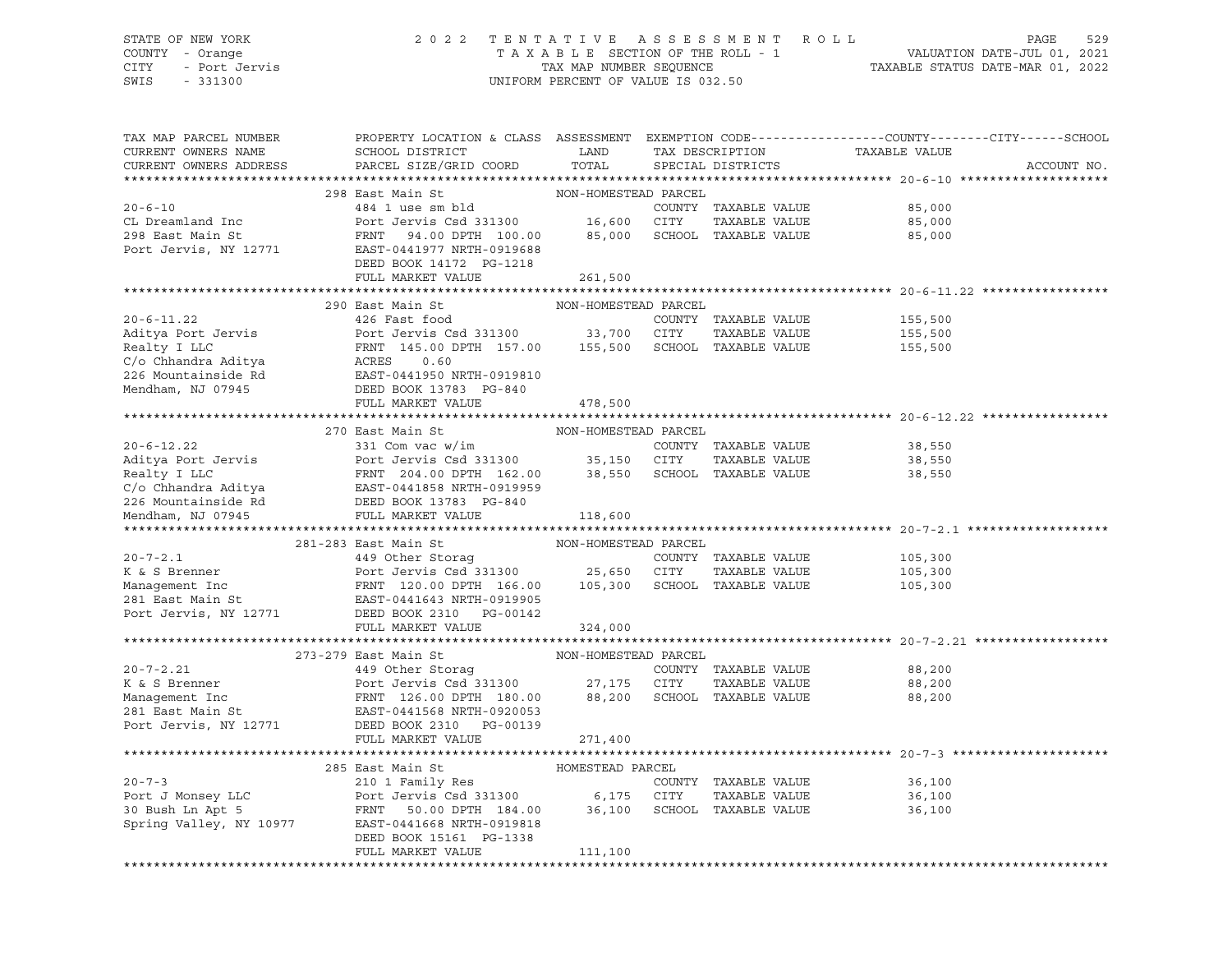STATE OF NEW YORK 2 0 2 2 T E N T A T I V E A S S E S S M E N T R O L L PAGE 530 COUNTY - Orange T A X A B L E SECTION OF THE ROLL - 1 VALUATION DATE-JUL 01, 2021 CITY - Port Jervis TAX MAP NUMBER SEQUENCE TAXABLE STATUS DATE-MAR 01, 2022 SWIS - 331300 UNIFORM PERCENT OF VALUE IS 032.50

| TAX MAP PARCEL NUMBER PROPERTY LOCATION & CLASS ASSESSMENT EXEMPTION CODE--------------COUNTY-------CITY------SCHOOL                                                                                                                                            |                                   |                      |  |                                                        |              |             |
|-----------------------------------------------------------------------------------------------------------------------------------------------------------------------------------------------------------------------------------------------------------------|-----------------------------------|----------------------|--|--------------------------------------------------------|--------------|-------------|
|                                                                                                                                                                                                                                                                 |                                   |                      |  |                                                        |              |             |
|                                                                                                                                                                                                                                                                 |                                   |                      |  |                                                        |              | ACCOUNT NO. |
|                                                                                                                                                                                                                                                                 |                                   |                      |  |                                                        |              |             |
| 20-7-4<br>287-289 East Main St<br>210 1 Family Res<br>210 1 Family Res<br>210 1 Family Res<br>210 1 Family Res<br>210 1 Family Res<br>210 210 1 Family Res<br>210 210 210 200 200 2011 27 28 200 2011<br>26,300 2012 29 2013<br>26,300 2012 29 2013<br>26,300 2 |                                   |                      |  |                                                        |              |             |
|                                                                                                                                                                                                                                                                 |                                   |                      |  |                                                        |              |             |
|                                                                                                                                                                                                                                                                 |                                   |                      |  |                                                        |              |             |
|                                                                                                                                                                                                                                                                 |                                   |                      |  |                                                        |              |             |
|                                                                                                                                                                                                                                                                 |                                   |                      |  |                                                        |              |             |
| 11410 E Stearn Ave EAST-0441700 NRTH-0919752<br>Mesa, AZ 85212 DEED BOOK 15145 PG-1038<br>FULL MARKET VALUE                                                                                                                                                     |                                   |                      |  |                                                        |              |             |
|                                                                                                                                                                                                                                                                 | FULL MARKET VALUE 142,500         |                      |  |                                                        |              |             |
|                                                                                                                                                                                                                                                                 |                                   |                      |  |                                                        |              |             |
|                                                                                                                                                                                                                                                                 | 291 East Main St                  | NON-HOMESTEAD PARCEL |  |                                                        |              |             |
|                                                                                                                                                                                                                                                                 |                                   |                      |  | 100,738 100,738 100,738<br>125,887                     |              |             |
|                                                                                                                                                                                                                                                                 |                                   |                      |  |                                                        |              |             |
| 20-7-5<br>MP Port Realty LLC<br>291 East Main St<br>291 East Main St<br>291 East Main St<br>291 East Main St<br>291 East Main St<br>291 East Main St<br>291 East Main St<br>291 East Main St<br>291 East Main St<br>291 East Main St<br>291 East Main           |                                   |                      |  |                                                        |              |             |
|                                                                                                                                                                                                                                                                 |                                   |                      |  |                                                        |              |             |
|                                                                                                                                                                                                                                                                 | EAST-0441749 NRTH-0919671         |                      |  |                                                        |              |             |
|                                                                                                                                                                                                                                                                 | DEED BOOK 14820 PG-1121           |                      |  |                                                        |              |             |
|                                                                                                                                                                                                                                                                 | FULL MARKET VALUE                 | 697,300              |  |                                                        |              |             |
|                                                                                                                                                                                                                                                                 |                                   |                      |  |                                                        |              |             |
|                                                                                                                                                                                                                                                                 | 295 East Main St MoMESTEAD PARCEL |                      |  |                                                        |              |             |
|                                                                                                                                                                                                                                                                 |                                   |                      |  | 42,150                                                 |              |             |
|                                                                                                                                                                                                                                                                 |                                   |                      |  | TAXABLE VALUE 42,150                                   |              |             |
| 200-7-6<br>200-7-6<br>210 1 Family Res<br>226 Mountainside Rd<br>226 Mountainside Rd<br>226 Mountainside Rd<br>226 Mountainside Rd<br>226 Mountainside Rd<br>226 Mountainside Rd<br>226 Mountainside Rd<br>226 Mountainside Rd<br>226 Mountainside R            |                                   |                      |  | 42,150                                                 |              |             |
|                                                                                                                                                                                                                                                                 |                                   |                      |  |                                                        |              |             |
|                                                                                                                                                                                                                                                                 | FULL MARKET VALUE 129,700         |                      |  |                                                        |              |             |
|                                                                                                                                                                                                                                                                 |                                   |                      |  |                                                        |              |             |
|                                                                                                                                                                                                                                                                 |                                   |                      |  |                                                        |              |             |
|                                                                                                                                                                                                                                                                 |                                   |                      |  |                                                        |              | 4,522       |
|                                                                                                                                                                                                                                                                 |                                   |                      |  |                                                        | $4,522$<br>0 | 34,390      |
|                                                                                                                                                                                                                                                                 |                                   |                      |  |                                                        |              |             |
|                                                                                                                                                                                                                                                                 |                                   |                      |  |                                                        |              |             |
|                                                                                                                                                                                                                                                                 |                                   |                      |  |                                                        |              |             |
|                                                                                                                                                                                                                                                                 |                                   |                      |  |                                                        |              |             |
|                                                                                                                                                                                                                                                                 |                                   |                      |  |                                                        |              |             |
|                                                                                                                                                                                                                                                                 |                                   |                      |  |                                                        |              |             |
|                                                                                                                                                                                                                                                                 |                                   |                      |  |                                                        |              |             |
|                                                                                                                                                                                                                                                                 |                                   |                      |  |                                                        |              |             |
|                                                                                                                                                                                                                                                                 |                                   |                      |  |                                                        |              |             |
|                                                                                                                                                                                                                                                                 |                                   |                      |  |                                                        |              |             |
|                                                                                                                                                                                                                                                                 |                                   |                      |  |                                                        |              |             |
|                                                                                                                                                                                                                                                                 |                                   |                      |  |                                                        |              |             |
|                                                                                                                                                                                                                                                                 |                                   |                      |  |                                                        |              |             |
|                                                                                                                                                                                                                                                                 |                                   |                      |  |                                                        |              |             |
|                                                                                                                                                                                                                                                                 |                                   |                      |  | 48,000                                                 |              |             |
| South Maple Ave HOMESTEAD PARCEL<br>311 Res vac land COUNTY TAXABLE VALUE<br>River Country Town Square LLC Port Jervis Csd 331300 48,000 CITY TAXABLE VALUE<br>PO Box 94 ACRES 6.40 48,000 SCHOOL TAXABLE VALUE                                                 |                                   |                      |  |                                                        |              |             |
|                                                                                                                                                                                                                                                                 |                                   |                      |  | TAXABLE VALUE 48,000<br>TAXABLE VALUE 48,000<br>48,000 |              |             |
| PO Box 94<br>PO Box 94<br>Port Jervis, NY 12771<br>EAST-0441309 NRTH-0919742<br>FOOK 13461 PO-251                                                                                                                                                               |                                   |                      |  |                                                        |              |             |
|                                                                                                                                                                                                                                                                 | DEED BOOK 12461 PG-351            |                      |  |                                                        |              |             |
|                                                                                                                                                                                                                                                                 | FULL MARKET VALUE                 | 147,700              |  |                                                        |              |             |
|                                                                                                                                                                                                                                                                 |                                   |                      |  |                                                        |              |             |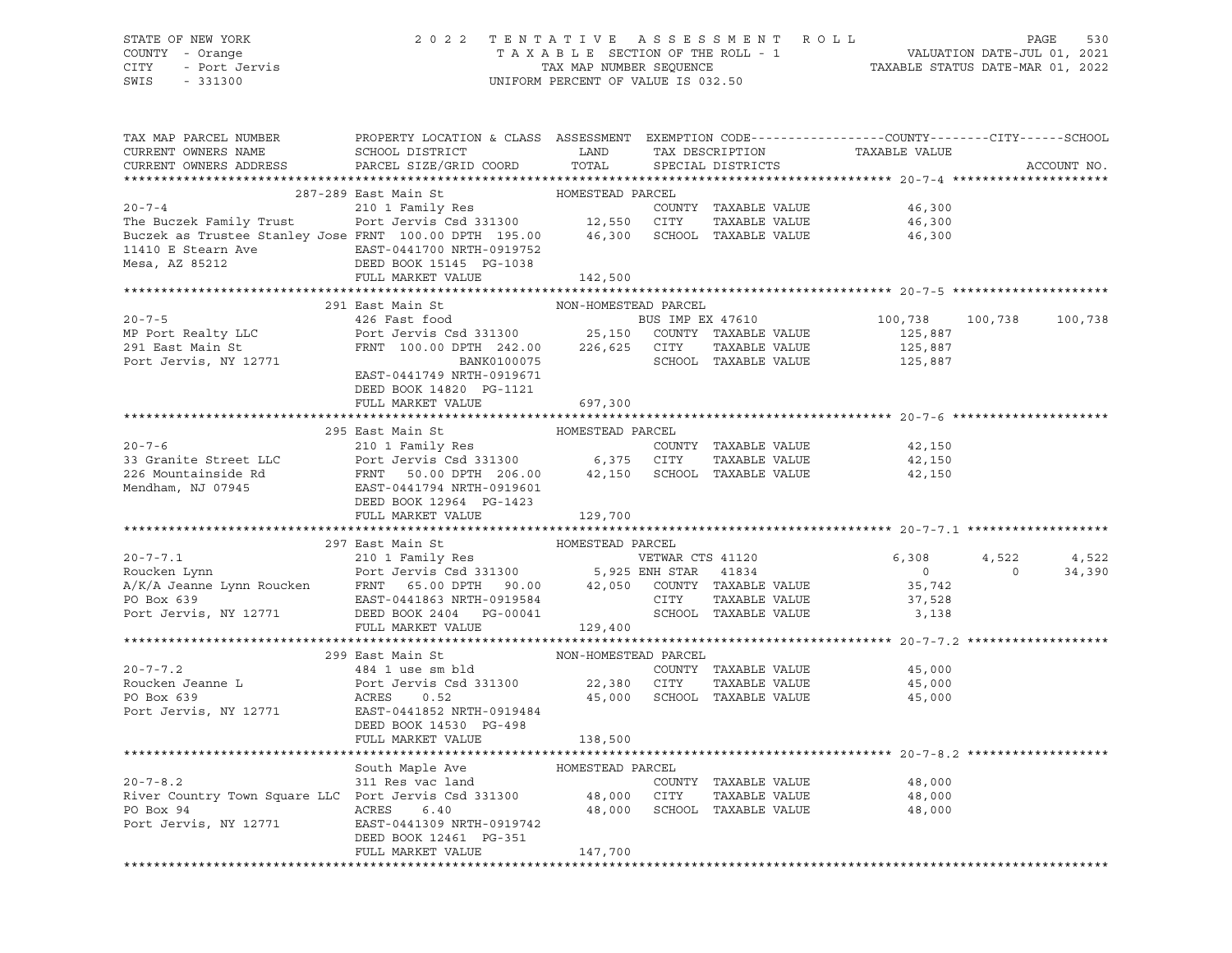## STATE OF NEW YORK 2 0 2 2 T E N T A T I V E A S S E S S M E N T R O L L PAGE 531 COUNTY - Orange T A X A B L E SECTION OF THE ROLL - 1 VALUATION DATE-JUL 01, 2021 CITY - Port Jervis TAX MAP NUMBER SEQUENCE TAXABLE STATUS DATE-MAR 01, 2022

| TAX MAP PARCEL NUMBER<br>CURRENT OWNERS NAME<br>CURRENT OWNERS ADDRESS | PROPERTY LOCATION & CLASS ASSESSMENT EXEMPTION CODE----------------COUNTY-------CITY------SCHOOL<br>SCHOOL DISTRICT<br>PARCEL SIZE/GRID COORD                                                                                                                                                                                                                                                                                                              | LAND<br>TOTAL        | TAX DESCRIPTION<br>SPECIAL DISTRICTS | TAXABLE VALUE  | ACCOUNT NO.       |
|------------------------------------------------------------------------|------------------------------------------------------------------------------------------------------------------------------------------------------------------------------------------------------------------------------------------------------------------------------------------------------------------------------------------------------------------------------------------------------------------------------------------------------------|----------------------|--------------------------------------|----------------|-------------------|
|                                                                        |                                                                                                                                                                                                                                                                                                                                                                                                                                                            |                      |                                      |                |                   |
|                                                                        |                                                                                                                                                                                                                                                                                                                                                                                                                                                            |                      | COUNTY TAXABLE VALUE                 | 70,400         |                   |
|                                                                        |                                                                                                                                                                                                                                                                                                                                                                                                                                                            |                      |                                      | 70,400         |                   |
|                                                                        |                                                                                                                                                                                                                                                                                                                                                                                                                                                            |                      |                                      | 70,400         |                   |
|                                                                        |                                                                                                                                                                                                                                                                                                                                                                                                                                                            |                      |                                      |                |                   |
|                                                                        | DEED BOOK 14261 PG-647                                                                                                                                                                                                                                                                                                                                                                                                                                     |                      |                                      |                |                   |
|                                                                        | FULL MARKET VALUE                                                                                                                                                                                                                                                                                                                                                                                                                                          | 216,600              |                                      |                |                   |
|                                                                        |                                                                                                                                                                                                                                                                                                                                                                                                                                                            |                      |                                      |                |                   |
|                                                                        | 24-26 South Maple Ave                                                                                                                                                                                                                                                                                                                                                                                                                                      | HOMESTEAD PARCEL     |                                      |                |                   |
| $20 - 7 - 10$                                                          | 210 1 Family Res<br>Port Jervis Csd 331300 10,400 CITY TAXABLE VALUE<br>FRNT 92.00 DPTH 164.00 60,000 SCHOOL TAXABLE VALUE                                                                                                                                                                                                                                                                                                                                 |                      | COUNTY TAXABLE VALUE                 | 60,000         |                   |
| Thomas Taylor                                                          |                                                                                                                                                                                                                                                                                                                                                                                                                                                            |                      | TAXABLE VALUE                        | 60,000         |                   |
| 24-26 South Maple Ave                                                  |                                                                                                                                                                                                                                                                                                                                                                                                                                                            |                      |                                      | 60,000         |                   |
| Port Jervis, NY 12771                                                  | BANKC170031                                                                                                                                                                                                                                                                                                                                                                                                                                                |                      |                                      |                |                   |
|                                                                        | EAST-0441274 NRTH-0920169                                                                                                                                                                                                                                                                                                                                                                                                                                  |                      |                                      |                |                   |
|                                                                        | DEED BOOK 14721 PG-1499                                                                                                                                                                                                                                                                                                                                                                                                                                    |                      |                                      |                |                   |
|                                                                        | FULL MARKET VALUE                                                                                                                                                                                                                                                                                                                                                                                                                                          | 184,600              |                                      |                |                   |
|                                                                        |                                                                                                                                                                                                                                                                                                                                                                                                                                                            |                      |                                      |                |                   |
|                                                                        | 22 South Maple Ave                                                                                                                                                                                                                                                                                                                                                                                                                                         | NON-HOMESTEAD PARCEL |                                      |                |                   |
| $20 - 7 - 11$                                                          | 330 Vacant comm                                                                                                                                                                                                                                                                                                                                                                                                                                            |                      | COUNTY TAXABLE VALUE                 | 4,350          |                   |
|                                                                        |                                                                                                                                                                                                                                                                                                                                                                                                                                                            |                      |                                      | 4,350          |                   |
|                                                                        |                                                                                                                                                                                                                                                                                                                                                                                                                                                            |                      |                                      | 4,350          |                   |
| Port Jervis, NY 12771                                                  | BANKC170031                                                                                                                                                                                                                                                                                                                                                                                                                                                |                      |                                      |                |                   |
|                                                                        | EAST-0441311 NRTH-0920217                                                                                                                                                                                                                                                                                                                                                                                                                                  |                      |                                      |                |                   |
|                                                                        | DEED BOOK 14721 PG-1499                                                                                                                                                                                                                                                                                                                                                                                                                                    |                      |                                      |                |                   |
|                                                                        | FULL MARKET VALUE                                                                                                                                                                                                                                                                                                                                                                                                                                          | 13,400               |                                      |                |                   |
|                                                                        |                                                                                                                                                                                                                                                                                                                                                                                                                                                            |                      |                                      |                |                   |
|                                                                        |                                                                                                                                                                                                                                                                                                                                                                                                                                                            |                      |                                      |                |                   |
|                                                                        |                                                                                                                                                                                                                                                                                                                                                                                                                                                            |                      |                                      | $\overline{0}$ | 34,390<br>$\circ$ |
|                                                                        |                                                                                                                                                                                                                                                                                                                                                                                                                                                            |                      |                                      | 38,950         |                   |
|                                                                        |                                                                                                                                                                                                                                                                                                                                                                                                                                                            |                      |                                      | 38,950         |                   |
|                                                                        |                                                                                                                                                                                                                                                                                                                                                                                                                                                            |                      |                                      | 4,560          |                   |
| Port Jervis, NY 12771                                                  | DEED BOOK 4170 PG-33                                                                                                                                                                                                                                                                                                                                                                                                                                       |                      |                                      |                |                   |
|                                                                        | FULL MARKET VALUE                                                                                                                                                                                                                                                                                                                                                                                                                                          | 119,800              |                                      |                |                   |
|                                                                        |                                                                                                                                                                                                                                                                                                                                                                                                                                                            |                      |                                      |                |                   |
|                                                                        | 255-257 East Main St                                                                                                                                                                                                                                                                                                                                                                                                                                       | NON-HOMESTEAD PARCEL |                                      |                |                   |
| $20 - 7 - 13$                                                          | 431 Auto dealer                                                                                                                                                                                                                                                                                                                                                                                                                                            |                      | COUNTY TAXABLE VALUE                 | 131,350        |                   |
|                                                                        |                                                                                                                                                                                                                                                                                                                                                                                                                                                            |                      | TAXABLE VALUE                        | 131,350        |                   |
|                                                                        | Experiment Howard E Port Jervis Csd 331300 45,800 CITY TAXABLE VALUE<br>Kuperman Philip FRNT 281.00 DPTH 224.00 131,350 SCHOOL TAXABLE VALUE<br>PO Box 1110 EAST-0441392 NRTH-0920336<br>Experman Philip<br>ERNT 281.00 DPTH 224.0<br>PO Box 1110<br>PO Box 1110<br>PO Box 12771<br>DEED BOOK 13394<br>PG-254<br>PO BOOK 13394<br>PG-254                                                                                                                   |                      |                                      | 131,350        |                   |
|                                                                        |                                                                                                                                                                                                                                                                                                                                                                                                                                                            |                      |                                      |                |                   |
|                                                                        |                                                                                                                                                                                                                                                                                                                                                                                                                                                            |                      |                                      |                |                   |
|                                                                        | FULL MARKET VALUE                                                                                                                                                                                                                                                                                                                                                                                                                                          | 404,200              |                                      |                |                   |
|                                                                        |                                                                                                                                                                                                                                                                                                                                                                                                                                                            |                      |                                      |                |                   |
|                                                                        |                                                                                                                                                                                                                                                                                                                                                                                                                                                            |                      |                                      |                |                   |
|                                                                        |                                                                                                                                                                                                                                                                                                                                                                                                                                                            |                      |                                      | 49,800         |                   |
|                                                                        |                                                                                                                                                                                                                                                                                                                                                                                                                                                            |                      |                                      | 49,800         |                   |
|                                                                        |                                                                                                                                                                                                                                                                                                                                                                                                                                                            |                      |                                      | 49,800         |                   |
|                                                                        | $\begin{tabular}{lllllllllll} \multicolumn{3}{l}{{\small 2097-267\text{ East Main St}}&\multicolumn{3}{l}{{\small 2097-267\text{ East Main St}}&\multicolumn{3}{l}{{\small 2097-267\text{ East Main St}}&\multicolumn{3}{l}{{\small 2097-267\text{ East Main St}}&\multicolumn{3}{l}{{\small 2097-267\text{ East Main St}}&\multicolumn{3}{l}{{\small 2097-267\text{ East Main St}}&\multicolumn{3}{l}{{\small 2097-267\text{ East Main St}}&\multicolumn$ |                      |                                      |                |                   |
|                                                                        |                                                                                                                                                                                                                                                                                                                                                                                                                                                            |                      |                                      |                |                   |
|                                                                        |                                                                                                                                                                                                                                                                                                                                                                                                                                                            |                      |                                      |                |                   |
|                                                                        | EAST-0441469 NRTH-0920173                                                                                                                                                                                                                                                                                                                                                                                                                                  |                      |                                      |                |                   |
|                                                                        | DEED BOOK 14973 PG-1780                                                                                                                                                                                                                                                                                                                                                                                                                                    |                      |                                      |                |                   |
|                                                                        | FULL MARKET VALUE                                                                                                                                                                                                                                                                                                                                                                                                                                          | 153,200              |                                      |                |                   |
|                                                                        |                                                                                                                                                                                                                                                                                                                                                                                                                                                            |                      |                                      |                |                   |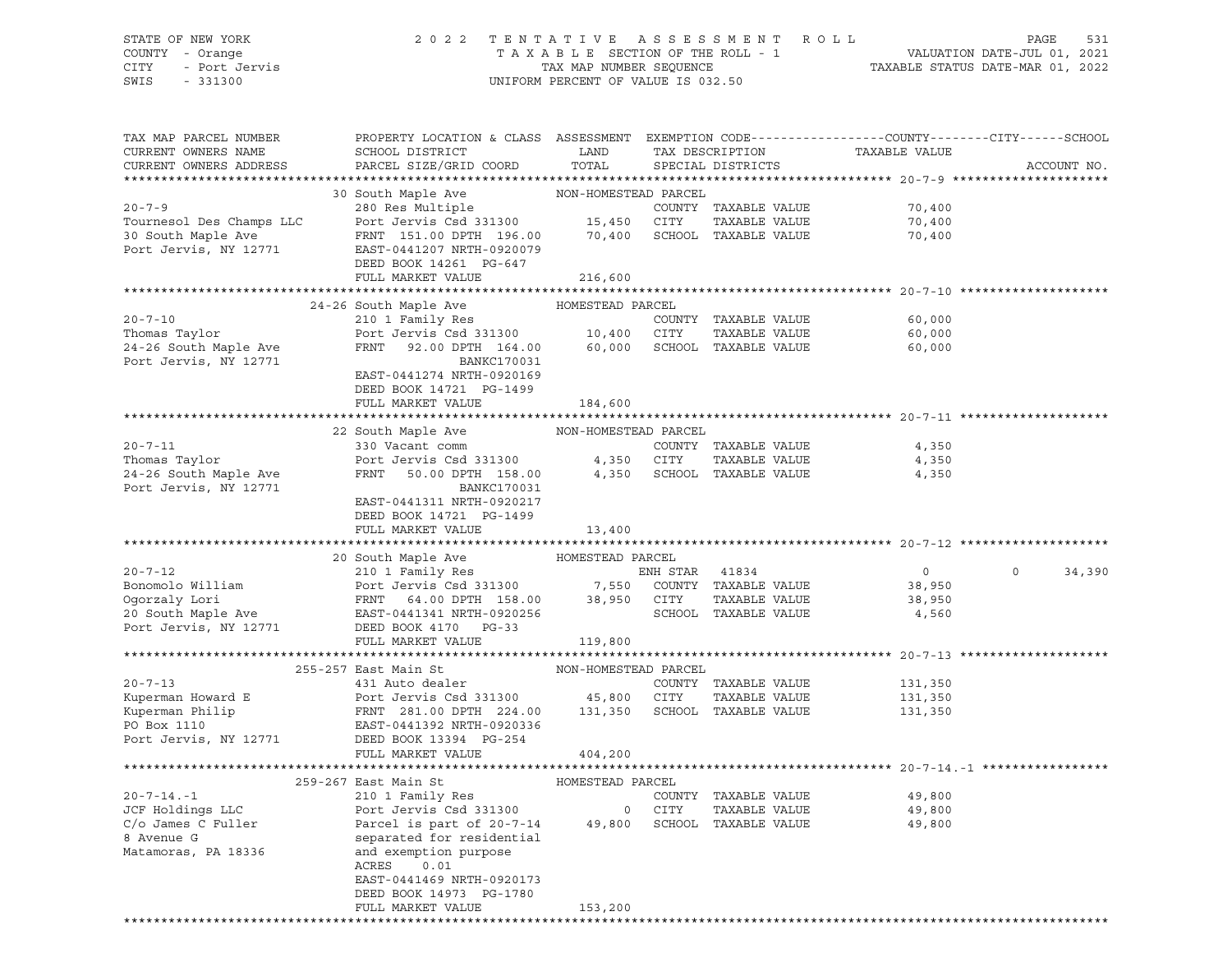| STATE OF NEW YORK<br>COUNTY - Orange<br>- Orange<br>- Port Jervis<br>- 221200<br>CITY<br>SWIS<br>$-331300$ | 2 0 2 2<br>TENTATIVE<br>TAXABLE SECTION OF THE ROLL - 1<br>TAX MAP NUMBER SEQUENCE<br>UNIFORM PERCENT OF VALUE IS 032.50                                                                                                                                                                | ROLL<br>PAGE<br>532<br>VALUATION DATE-JUL 01, 2021<br>TAXABLE STATUS DATE-MAR 01, 2022 |             |                                                                             |                                                                              |                |             |
|------------------------------------------------------------------------------------------------------------|-----------------------------------------------------------------------------------------------------------------------------------------------------------------------------------------------------------------------------------------------------------------------------------------|----------------------------------------------------------------------------------------|-------------|-----------------------------------------------------------------------------|------------------------------------------------------------------------------|----------------|-------------|
| TAX MAP PARCEL NUMBER<br>CURRENT OWNERS NAME<br>CURRENT OWNERS ADDRESS                                     | PROPERTY LOCATION & CLASS ASSESSMENT EXEMPTION CODE---------------COUNTY-------CITY------SCHOOL<br>SCHOOL DISTRICT<br>PARCEL SIZE/GRID COORD                                                                                                                                            | LAND<br>TOTAL                                                                          |             | TAX DESCRIPTION<br>SPECIAL DISTRICTS                                        | TAXABLE VALUE                                                                |                | ACCOUNT NO. |
|                                                                                                            | 259-267 East Main St                                                                                                                                                                                                                                                                    | HOMESTEAD PART OF PARCEL                                                               |             |                                                                             |                                                                              |                |             |
| $20 - 7 - 14.2$<br>JCF Holdings LLC<br>C/o James C Fuller<br>8 Avenue G<br>Matamoras, PA 18336             | 422 Diner/lunch<br>Port Jervis Csd 331300<br>Row File 3/01/00Bk5253pg1 32,274 SCHOOL TAXABLE VALUE<br>20-7-14.2 has another sit<br>$20-7-14.-1$ split for resi<br>FRNT 170.00 DPTH 232.00<br>ACRES<br>0.91<br>EAST-0441469 NRTH-0920173<br>DEED BOOK 14973 PG-1780<br>FULL MARKET VALUE | 2,359 CITY<br>275,800                                                                  |             | 0.01 A COUNTY TAXABLE VALUE<br>TAXABLE VALUE                                | 32,274<br>32,274<br>32,274                                                   |                |             |
|                                                                                                            |                                                                                                                                                                                                                                                                                         | والمناصر مناصر مناصرها                                                                 |             |                                                                             |                                                                              |                |             |
|                                                                                                            |                                                                                                                                                                                                                                                                                         | NON-HOMESTEAD PART OF PARCEL<br>. <i>.</i> .                                           | 31,341 CITY | 0.90 A COUNTY TAXABLE VALUE<br>TAXABLE VALUE<br>57,376 SCHOOL TAXABLE VALUE | 57,376<br>57,376<br>57,376                                                   |                |             |
|                                                                                                            |                                                                                                                                                                                                                                                                                         | PARCEL TOTALS                                                                          |             |                                                                             |                                                                              |                |             |
|                                                                                                            |                                                                                                                                                                                                                                                                                         | 33,700<br>89,650                                                                       | CITY        | COUNTY TAXABLE VALUE<br>TAXABLE VALUE<br>SCHOOL TAXABLE VALUE               | 89,650<br>89,650<br>89,650                                                   |                |             |
|                                                                                                            |                                                                                                                                                                                                                                                                                         |                                                                                        |             |                                                                             |                                                                              |                |             |
| $20 - 8 - 4.2$<br>Kuperman Howard E<br>Kuperman Philip<br>257 East Main St<br>Port Jervis, NY 12771        | 11 South Maple Ave<br>330 Vacant comm<br>Port Jervis Csd 331300<br>FRNT 114.00 DPTH 146.00<br>EAST-0441200 NRTH-0920560<br>DEED BOOK 14258 PG-487<br>FULL MARKET VALUE                                                                                                                  | NON-HOMESTEAD PARCEL<br>12,100                                                         | 3,925 CITY  | COUNTY TAXABLE VALUE<br>TAXABLE VALUE<br>3,925 SCHOOL TAXABLE VALUE         | 3,925<br>3,925<br>3,925<br>********************************* 20-8-5.2 ****** |                |             |
|                                                                                                            | 19 South Maple Ave                                                                                                                                                                                                                                                                      | NON-HOMESTEAD PARCEL                                                                   |             |                                                                             |                                                                              |                |             |
| $20 - 8 - 5.2$<br>Kuperman Howard E<br>Kuperman Philip<br>257 East Main St<br>Port Jervis, NY 12771        | 330 Vacant comm<br>Port Jervis Csd 331300<br>FRNT 136.00 DPTH 34.00<br>EAST-0441220 NRTH-0920390<br>DEED BOOK 14258 PG-487<br>FULL MARKET VALUE                                                                                                                                         | 5,000                                                                                  | 1,625 CITY  | COUNTY TAXABLE VALUE<br>TAXABLE VALUE<br>1,625 SCHOOL TAXABLE VALUE         | 1,625<br>1,625<br>1,625                                                      |                |             |
|                                                                                                            |                                                                                                                                                                                                                                                                                         |                                                                                        |             |                                                                             |                                                                              |                |             |
| $20 - 8 - 6.1$<br>Rivera Angel A<br>31 South Maple Ave<br>Port Jervis, NY 12771                            | 31 South Maple Ave<br>210 1 Family Res<br>Port Jervis Csd 331300 19,125 COUNTY TAXABLE VALUE<br>ACRES 1.80 BANKC080496 21 240 25 COUNTY TAXABLE VALUE<br>ACRES 1.80 BANKC080496 81,240 CITY<br>EAST-0440912 NRTH-0920267 SCHOOL<br>DEED BOOK 13215 PG-314<br>FULL MARKET VALUE          | HOMESTEAD PARCEL<br>250,000                                                            |             | SCHOOL TAXABLE VALUE                                                        | $\overline{0}$<br>81,240<br>81,240<br>67,470                                 | $\overline{0}$ | 13,770      |
|                                                                                                            |                                                                                                                                                                                                                                                                                         |                                                                                        |             |                                                                             |                                                                              |                |             |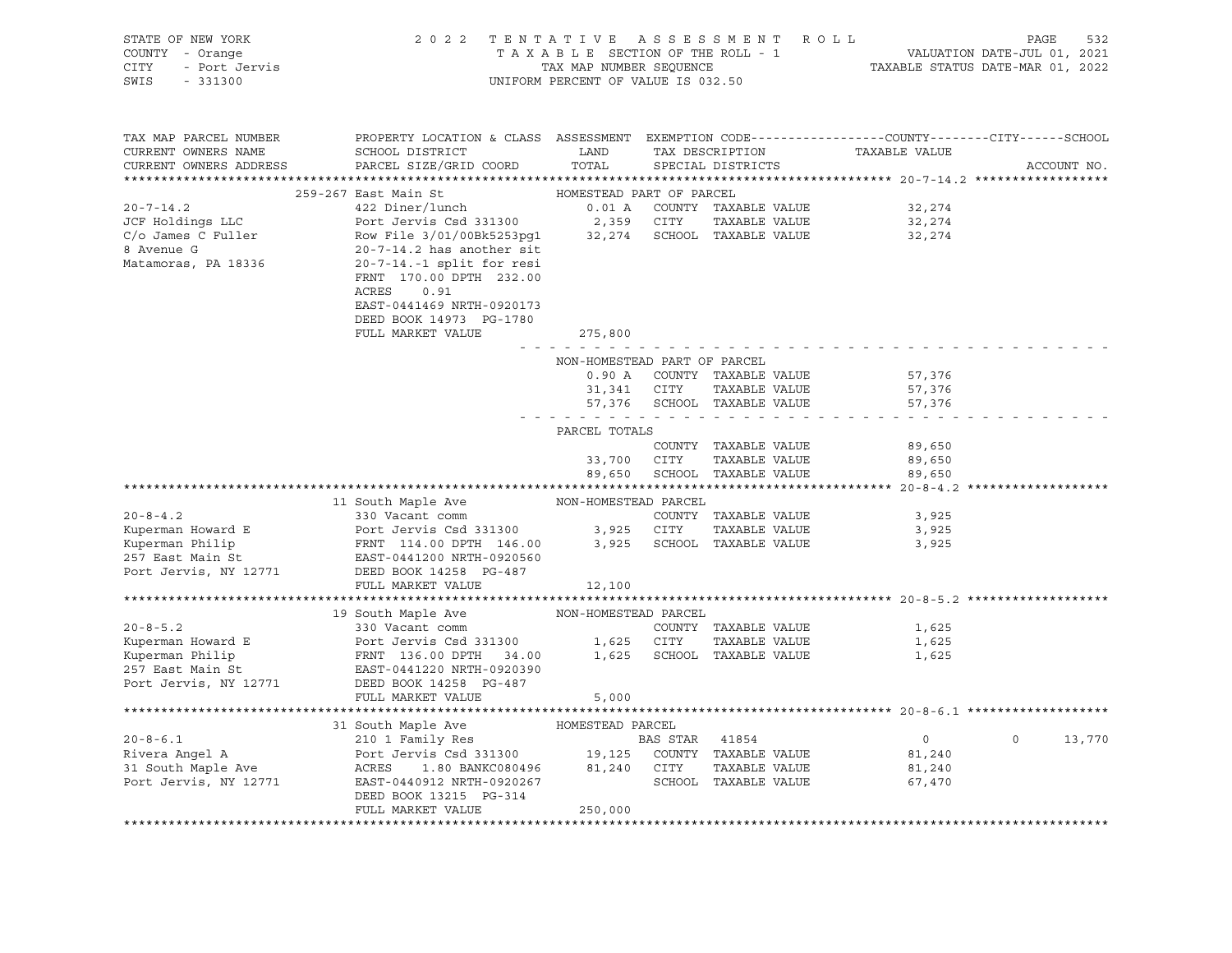### STATE OF NEW YORK 2 0 2 2 T E N T A T I V E A S S E S S M E N T R O L L PAGE 533 COUNTY - Orange T A X A B L E SECTION OF THE ROLL - 1 VALUATION DATE-JUL 01, 2021 CITY - Port Jervis TAX MAP NUMBER SEQUENCE TAXABLE STATUS DATE-MAR 01, 2022

| TAX MAP PARCEL NUMBER                                                                                                                                                                                                                                  | PROPERTY LOCATION & CLASS ASSESSMENT EXEMPTION CODE----------------COUNTY-------CITY------SCHOOL |         |      |                             |                                    |                             |
|--------------------------------------------------------------------------------------------------------------------------------------------------------------------------------------------------------------------------------------------------------|--------------------------------------------------------------------------------------------------|---------|------|-----------------------------|------------------------------------|-----------------------------|
| CURRENT OWNERS NAME                                                                                                                                                                                                                                    |                                                                                                  |         |      |                             | TAX DESCRIPTION TAXABLE VALUE      |                             |
| CURRENT OWNERS ADDRESS                                                                                                                                                                                                                                 |                                                                                                  |         |      |                             |                                    | ACCOUNT NO.                 |
|                                                                                                                                                                                                                                                        |                                                                                                  |         |      |                             |                                    |                             |
|                                                                                                                                                                                                                                                        | 29 South Maple Ave MON-HOMESTEAD PARCEL                                                          |         |      |                             |                                    |                             |
| $20 - 8 - 6.22$                                                                                                                                                                                                                                        | 330 Vacant comm                                                                                  |         |      |                             | 19,700                             |                             |
| Kuperman Howard E<br>Kuperman Philip                                                                                                                                                                                                                   |                                                                                                  |         |      | TAXABLE VALUE               | 19,700                             |                             |
| Kuperman Philip                                                                                                                                                                                                                                        |                                                                                                  |         |      |                             | 19,700                             |                             |
|                                                                                                                                                                                                                                                        |                                                                                                  |         |      |                             |                                    |                             |
|                                                                                                                                                                                                                                                        |                                                                                                  |         |      |                             |                                    |                             |
|                                                                                                                                                                                                                                                        | FULL MARKET VALUE                                                                                | 60,600  |      |                             |                                    |                             |
|                                                                                                                                                                                                                                                        |                                                                                                  |         |      |                             |                                    |                             |
|                                                                                                                                                                                                                                                        | 33-35 South Maple Ave MOMESTEAD PARCEL                                                           |         |      |                             |                                    |                             |
|                                                                                                                                                                                                                                                        |                                                                                                  |         |      | COUNTY TAXABLE VALUE        | 19,750                             |                             |
|                                                                                                                                                                                                                                                        |                                                                                                  |         |      | TAXABLE VALUE               | 19,750                             |                             |
| 20-8-7<br>March Jack D<br>March Diane<br>March Diane<br>27 South Maple Ave<br>27 South Maple Ave<br>27 South Maple Ave<br>27 South Maple Ave<br>27 South Maple Ave<br>27 South Maple Ave<br>27 South Maple Ave<br>27 South Maple Ave<br>28 BAST-044077 |                                                                                                  |         |      |                             | 19,750 SCHOOL TAXABLE VALUE 19,750 |                             |
|                                                                                                                                                                                                                                                        |                                                                                                  |         |      |                             |                                    |                             |
|                                                                                                                                                                                                                                                        |                                                                                                  |         |      |                             |                                    |                             |
|                                                                                                                                                                                                                                                        | FULL MARKET VALUE                                                                                | 60,800  |      |                             |                                    |                             |
|                                                                                                                                                                                                                                                        |                                                                                                  |         |      |                             |                                    |                             |
|                                                                                                                                                                                                                                                        |                                                                                                  |         |      |                             |                                    |                             |
|                                                                                                                                                                                                                                                        |                                                                                                  |         |      |                             |                                    | $0 \qquad \qquad$<br>13,770 |
|                                                                                                                                                                                                                                                        |                                                                                                  |         |      |                             |                                    |                             |
|                                                                                                                                                                                                                                                        |                                                                                                  |         |      |                             |                                    |                             |
|                                                                                                                                                                                                                                                        |                                                                                                  |         |      |                             |                                    |                             |
| Port Jervis, NY 12771 EAST-0440660 NRTH-0920088                                                                                                                                                                                                        |                                                                                                  |         |      |                             |                                    |                             |
|                                                                                                                                                                                                                                                        | DEED BOOK 1911 PG-00258                                                                          |         |      |                             |                                    |                             |
|                                                                                                                                                                                                                                                        | FULL MARKET VALUE                                                                                | 298,200 |      |                             |                                    |                             |
|                                                                                                                                                                                                                                                        |                                                                                                  |         |      |                             |                                    |                             |
|                                                                                                                                                                                                                                                        | 41 South Maple Ave           HOMESTEAD PARCEL                                                    |         |      |                             |                                    |                             |
| $20 - 8 - 9$                                                                                                                                                                                                                                           | 230 3 Family Res                                                                                 |         |      | COUNTY TAXABLE VALUE        | 69,850                             |                             |
| Brook Trout LLC                                                                                                                                                                                                                                        | Port Jervis Csd 331300 11,100 CITY                                                               |         |      |                             | TAXABLE VALUE 69,850               |                             |
| 74 Highland Ave                                                                                                                                                                                                                                        | ACRES<br>1.30                                                                                    |         |      | 69,850 SCHOOL TAXABLE VALUE | 69,850                             |                             |
| Middletown, NY 10940                                                                                                                                                                                                                                   | EAST-0440518 NRTH-0920030                                                                        |         |      |                             |                                    |                             |
|                                                                                                                                                                                                                                                        | DEED BOOK 13458 PG-1854                                                                          |         |      |                             |                                    |                             |
|                                                                                                                                                                                                                                                        | FULL MARKET VALUE                                                                                | 214,900 |      |                             |                                    |                             |
|                                                                                                                                                                                                                                                        |                                                                                                  |         |      |                             |                                    |                             |
|                                                                                                                                                                                                                                                        |                                                                                                  |         |      |                             |                                    |                             |
| $20 - 8 - 10$                                                                                                                                                                                                                                          | South Maple Ave MOMESTEAD PARCEL                                                                 |         |      | COUNTY TAXABLE VALUE        | 800                                |                             |
| Dallis Steven                                                                                                                                                                                                                                          | 311 Res vac land<br>Port Jervis Csd 331300 800                                                   |         | CITY | TAXABLE VALUE               | 800                                |                             |
| Dallis Cynthia L                                                                                                                                                                                                                                       | Back Land                                                                                        | 800     |      | SCHOOL TAXABLE VALUE        | 800                                |                             |
| 46 South Maple Ave                                                                                                                                                                                                                                     | Front Part in Deerpark 57                                                                        |         |      |                             |                                    |                             |
| Port Jervis, NY 12771                                                                                                                                                                                                                                  | ACRES<br>0.53 BANKC030614                                                                        |         |      |                             |                                    |                             |
|                                                                                                                                                                                                                                                        | EAST-0440359 NRTH-0920059                                                                        |         |      |                             |                                    |                             |
|                                                                                                                                                                                                                                                        |                                                                                                  |         |      |                             |                                    |                             |
|                                                                                                                                                                                                                                                        | DEED BOOK 12475 PG-625<br>FULL MARKET VALUE                                                      |         |      |                             |                                    |                             |
|                                                                                                                                                                                                                                                        |                                                                                                  | 2,500   |      |                             |                                    |                             |
|                                                                                                                                                                                                                                                        |                                                                                                  |         |      |                             |                                    |                             |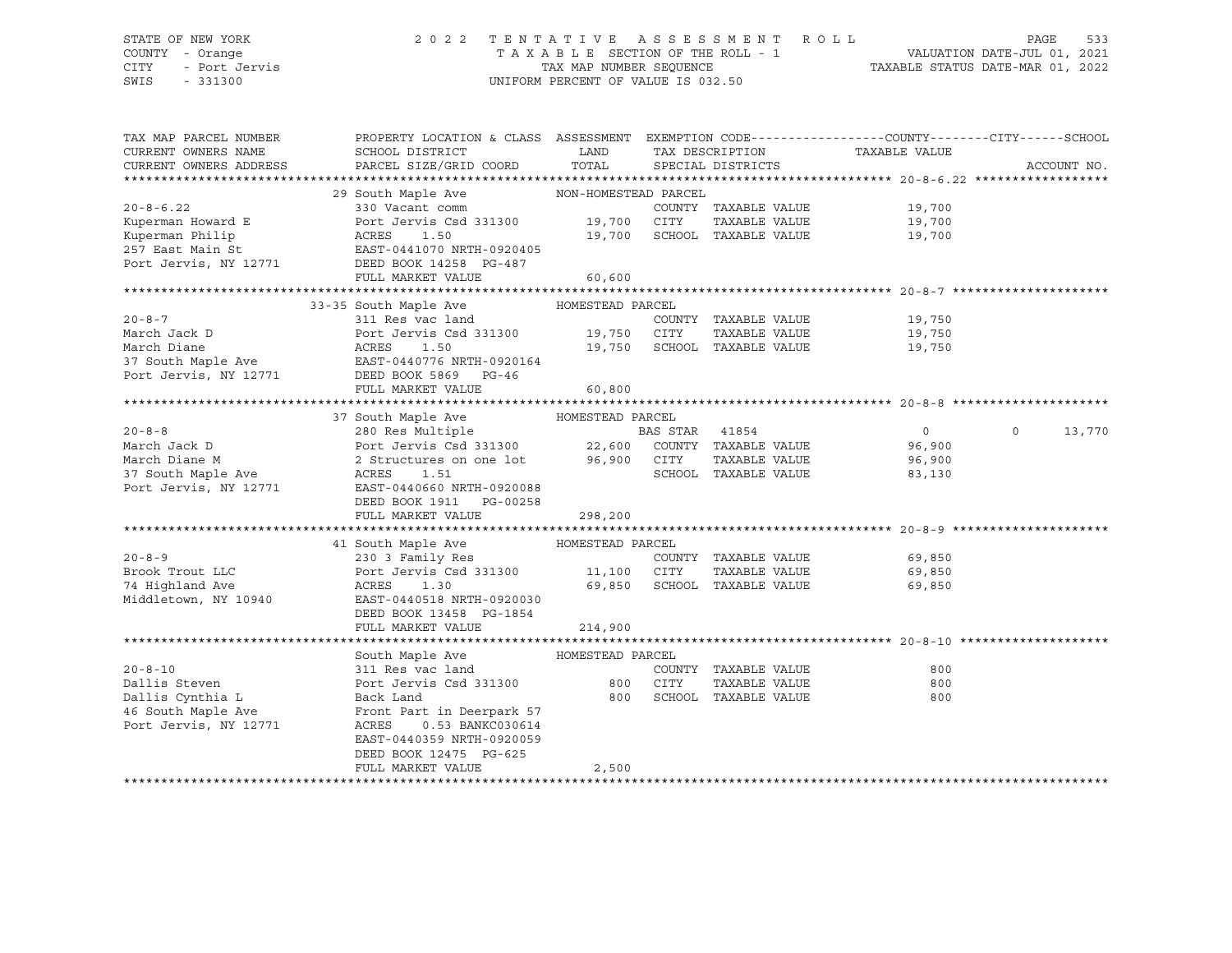### STATE OF NEW YORK 2 0 2 2 T E N T A T I V E A S S E S S M E N T R O L L PAGE 534 COUNTY - Orange T A X A B L E SECTION OF THE ROLL - 1 VALUATION DATE-JUL 01, 2021 CITY - Port Jervis TAX MAP NUMBER SEQUENCE TAXABLE STATUS DATE-MAR 01, 2022

| TAX MAP PARCEL NUMBER  | PROPERTY LOCATION & CLASS ASSESSMENT EXEMPTION CODE----------------COUNTY-------CITY------SCHOOL                                                                            |         |                         |                               |             |             |
|------------------------|-----------------------------------------------------------------------------------------------------------------------------------------------------------------------------|---------|-------------------------|-------------------------------|-------------|-------------|
| CURRENT OWNERS NAME    | SCHOOL DISTRICT                                                                                                                                                             | LAND    |                         | TAX DESCRIPTION TAXABLE VALUE |             |             |
| CURRENT OWNERS ADDRESS | PARCEL SIZE/GRID COORD TOTAL                                                                                                                                                |         | SPECIAL DISTRICTS       |                               |             | ACCOUNT NO. |
|                        |                                                                                                                                                                             |         |                         |                               |             |             |
|                        | South Maple Ave MOMESTEAD PARCEL                                                                                                                                            |         |                         |                               |             |             |
| $20 - 8 - 11$          | 311 Res vac land CITY OWNED 13350<br>Port Jervis Csd 331300 350 COUNTY TAXABLE VALUE<br>ACRES 0.23 350 CITY TAXABLE VALUE<br>EAST-0440240 NRTH-0920059 SCHOOL TAXABLE VALUE |         |                         | 350                           | 350         | 350         |
| City of Port Jervis    |                                                                                                                                                                             |         |                         |                               | $\mathbf 0$ |             |
| PO Box 1002            |                                                                                                                                                                             |         |                         |                               | $\Omega$    |             |
| Port Jervis, NY 12771  |                                                                                                                                                                             |         |                         |                               | $\Omega$    |             |
|                        | DEED BOOK 13500 PG-1275                                                                                                                                                     |         |                         |                               |             |             |
|                        | FULL MARKET VALUE                                                                                                                                                           | 1,100   |                         |                               |             |             |
|                        |                                                                                                                                                                             |         |                         |                               |             |             |
|                        |                                                                                                                                                                             |         |                         |                               |             |             |
| $20 - 8 - 12$          | Port Jervis Csd 331300<br>Port Jervis Csd 331300<br>Back Land PJ 2007<br>Front Portic 1                                                                                     |         | COUNTY TAXABLE VALUE    |                               | 50          |             |
| Bock Joseph            |                                                                                                                                                                             |         | TAXABLE VALUE           |                               | 50          |             |
| Engvik Clara           |                                                                                                                                                                             |         | 50 SCHOOL TAXABLE VALUE |                               | 50          |             |
| 50 South Maple Ave     | Front Portion in Deerpark                                                                                                                                                   |         |                         |                               |             |             |
| Port Jervis, NY 12771  | $57 - 3 - 11.1$                                                                                                                                                             |         |                         |                               |             |             |
|                        | ACRES<br>0.03                                                                                                                                                               |         |                         |                               |             |             |
|                        | EAST-0440161 NRTH-0920096                                                                                                                                                   |         |                         |                               |             |             |
|                        | FULL MARKET VALUE                                                                                                                                                           | 200     |                         |                               |             |             |
|                        |                                                                                                                                                                             |         |                         |                               |             |             |
|                        | 264 North Orange St Rear HOMESTEAD PARCEL                                                                                                                                   |         |                         |                               |             |             |
| $22 - 1 - 1$           | 311 Res vac land                                                                                                                                                            |         | COUNTY TAXABLE VALUE    |                               | 150         |             |
| Carmody Walter J       | Port Jervis Csd 331300 150 CITY                                                                                                                                             |         | TAXABLE VALUE           |                               | 150         |             |
| Darcy Eileen F         |                                                                                                                                                                             |         |                         |                               | 150         |             |
| 264 North Orange St    | ACRES 0.07                                                                                                                                                                  |         |                         |                               |             |             |
| Port Jervis, NY 12771  | EAST-0441744 NRTH-0932799                                                                                                                                                   |         |                         |                               |             |             |
|                        | DEED BOOK 2289 PG-00194                                                                                                                                                     |         |                         |                               |             |             |
|                        | FULL MARKET VALUE                                                                                                                                                           | 500     |                         |                               |             |             |
|                        |                                                                                                                                                                             |         |                         |                               |             |             |
|                        | North Orange St MOMESTEAD PARCEL                                                                                                                                            |         |                         |                               |             |             |
| $22 - 1 - 2$           | 311 Res vac land                                                                                                                                                            |         | COUNTY TAXABLE VALUE    |                               | 500         |             |
| Mills Marion           | Port Jervis Csd 331300 500 CITY                                                                                                                                             |         | TAXABLE VALUE           |                               | 500         |             |
|                        |                                                                                                                                                                             |         |                         |                               |             |             |
| 262 North Orange St    | ACRES<br>0.26                                                                                                                                                               |         |                         | 500 SCHOOL TAXABLE VALUE      | 500         |             |
| Port Jervis, NY 12771  | EAST-0441776 NRTH-0932736                                                                                                                                                   |         |                         |                               |             |             |
|                        | DEED BOOK 1762 PG-00375                                                                                                                                                     |         |                         |                               |             |             |
|                        | FULL MARKET VALUE                                                                                                                                                           | 1,500   |                         |                               |             |             |
|                        |                                                                                                                                                                             |         |                         |                               |             |             |
|                        | 262 North Orange St MOMESTEAD PARCEL                                                                                                                                        |         |                         |                               |             |             |
| $22 - 1 - 4$           | 210 1 Family Res<br>Port Jervis Csd 331300 10,050 COUNTY TAXABLE VALUE<br>See Deed-Bk 2196 Page 866 42,850 CITY TAXABLE VALUE<br>NCEES 220                                  |         |                         | $\overline{0}$                | $\circ$     | 13,770      |
| Mills Marion           |                                                                                                                                                                             |         |                         | 42,850                        |             |             |
| 262 North Orange St    |                                                                                                                                                                             |         |                         | 42,850                        |             |             |
| Port Jervis, NY 12771  | ACRES<br>2.30                                                                                                                                                               |         | SCHOOL TAXABLE VALUE    | 29,080                        |             |             |
|                        | EAST-0441780 NRTH-0932569                                                                                                                                                   |         |                         |                               |             |             |
|                        | DEED BOOK 2196 PG-00866                                                                                                                                                     |         |                         |                               |             |             |
|                        | FULL MARKET VALUE                                                                                                                                                           | 131,800 |                         |                               |             |             |
|                        |                                                                                                                                                                             |         |                         |                               |             |             |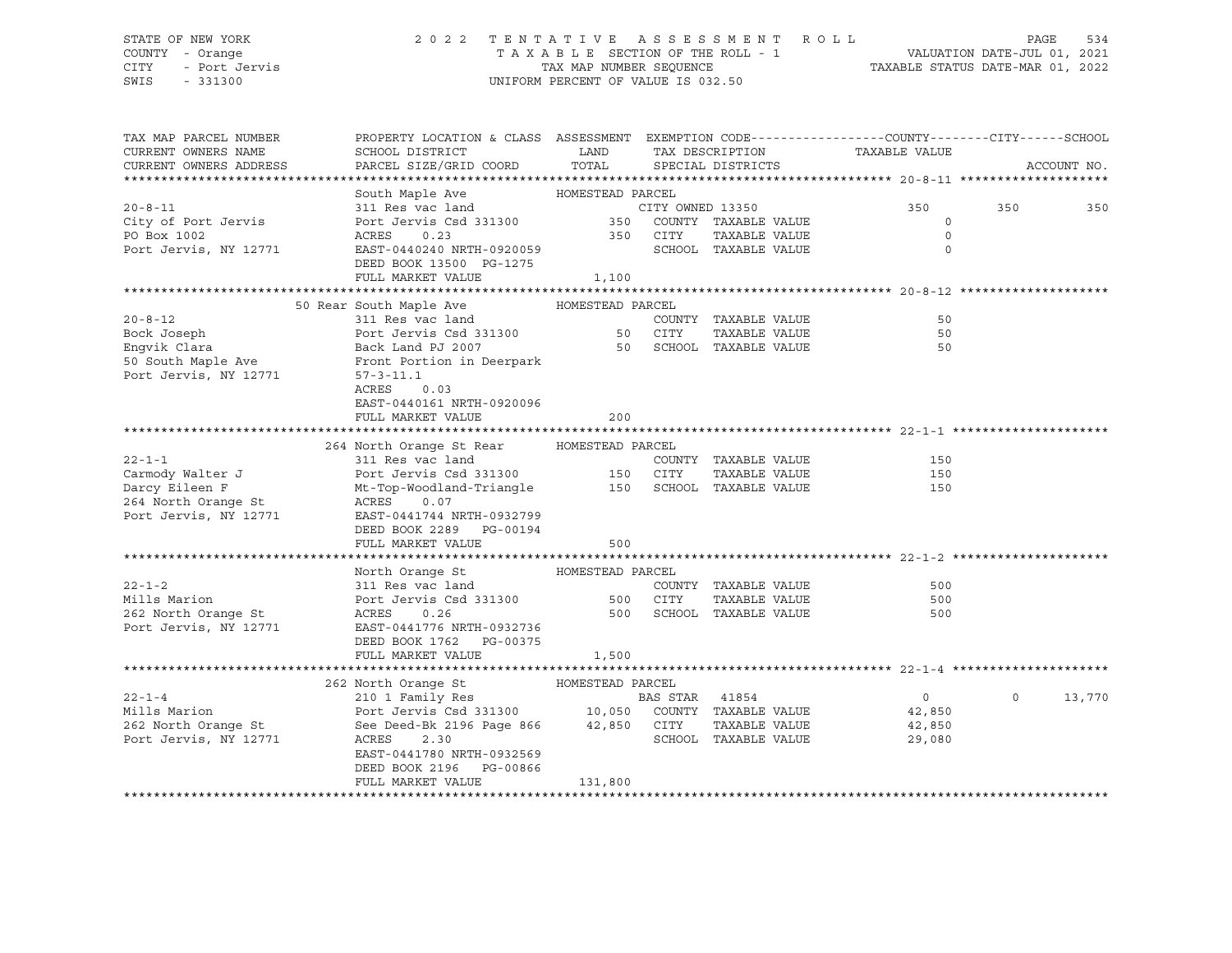| STATE OF NEW YORK<br>COUNTY<br>- Orange<br>- Port Jervis<br>CITY<br>SWIS<br>$-331300$ | 2 0 2 2                                                                                                                           |                    | TENTATIVE ASSESSMENT ROLL<br>T A X A B L E SECTION OF THE ROLL - 1<br>TAX MAP NUMBER SEQUENCE<br>UNIFORM PERCENT OF VALUE IS 032.50 | 535<br>PAGE<br>VALUATION DATE-JUL 01, 2021<br>TAXABLE STATUS DATE-MAR 01, 2022                |
|---------------------------------------------------------------------------------------|-----------------------------------------------------------------------------------------------------------------------------------|--------------------|-------------------------------------------------------------------------------------------------------------------------------------|-----------------------------------------------------------------------------------------------|
| TAX MAP PARCEL NUMBER<br>CURRENT OWNERS NAME                                          | PROPERTY LOCATION & CLASS<br>SCHOOL DISTRICT<br>CURRENT OWNERS ADDRESS     PARCEL SIZE/GRID COORD     TOTAL     SPECIAL DISTRICTS | ASSESSMENT<br>LAND | TAX DESCRIPTION                                                                                                                     | EXEMPTION CODE-----------------COUNTY--------CITY------SCHOOL<br>TAXABLE VALUE<br>ACCOUNT NO. |
|                                                                                       |                                                                                                                                   |                    |                                                                                                                                     |                                                                                               |
|                                                                                       | 260 North Orange St MOMESTEAD PARCEL                                                                                              |                    |                                                                                                                                     |                                                                                               |
| $22 - 1 - 5$                                                                          | 210 1 Family Res                                                                                                                  |                    | COUNTY<br>TAXABLE VALUE                                                                                                             | 41,150                                                                                        |
| Little-Young Julie                                                                    | Port Jervis Csd 331300 11,575                                                                                                     |                    | CITY<br>TAXABLE VALUE                                                                                                               | 41,150                                                                                        |
| Young III William H                                                                   | FRNT 60.00 DPTH 200.00                                                                                                            | 41,150             | SCHOOL<br>TAXABLE VALUE                                                                                                             | 41,150                                                                                        |
| 260 North Orange St                                                                   | EAST-0441639 NRTH-0932445                                                                                                         |                    |                                                                                                                                     |                                                                                               |
| Port Jervis, NY 12771                                                                 | DEED BOOK 14978 PG-1286                                                                                                           |                    |                                                                                                                                     |                                                                                               |

| CORRENI OWNERS ADDRESS FARCEL SIZE/GRID COORD TOTAL SPECIAL DISIRICIS                                                                                                                                                               |                                                |         |                            | ACCOUNT NO.                 |
|-------------------------------------------------------------------------------------------------------------------------------------------------------------------------------------------------------------------------------------|------------------------------------------------|---------|----------------------------|-----------------------------|
|                                                                                                                                                                                                                                     |                                                |         |                            |                             |
|                                                                                                                                                                                                                                     | 260 North Orange St MOMESTEAD PARCEL           |         |                            |                             |
|                                                                                                                                                                                                                                     |                                                |         | COUNTY TAXABLE VALUE       | 41,150                      |
|                                                                                                                                                                                                                                     |                                                |         | TAXABLE VALUE              | 41,150                      |
|                                                                                                                                                                                                                                     |                                                |         |                            |                             |
| 260 North Orange St 60 EAST-0441639 NRTH-0932445                                                                                                                                                                                    |                                                |         |                            |                             |
| Port Jervis, NY 12771 DEED BOOK 14978 PG-1286                                                                                                                                                                                       |                                                |         |                            |                             |
|                                                                                                                                                                                                                                     | FULL MARKET VALUE                              | 126,600 |                            |                             |
|                                                                                                                                                                                                                                     |                                                |         |                            |                             |
|                                                                                                                                                                                                                                     | 258 North Orange St MOMESTEAD PARCEL           |         |                            |                             |
| $22 - 1 - 6$                                                                                                                                                                                                                        | 311 Res vac land                               |         |                            | COUNTY TAXABLE VALUE 17,850 |
| 21 - Tried Philip (1992)<br>Parterson Bruce (1993) - The Port Jervis Csd 331300 (1994) - TAXABLE VALUE (1995) - TAXABLE VALUE (1995)<br>249 North Orange St (1995) - EAST-0441440 NRTH-0931980 (1996) - SCHOOL TAXABLE VALUE (1996) |                                                |         |                            |                             |
|                                                                                                                                                                                                                                     |                                                |         |                            |                             |
|                                                                                                                                                                                                                                     |                                                |         |                            |                             |
| Port Jervis, NY 12771 DEED BOOK 14900 PG-987                                                                                                                                                                                        |                                                |         |                            |                             |
|                                                                                                                                                                                                                                     | FULL MARKET VALUE                              | 54,900  |                            |                             |
|                                                                                                                                                                                                                                     |                                                |         |                            |                             |
|                                                                                                                                                                                                                                     | North Orange St MOMESTEAD PARCEL               |         |                            |                             |
| $22 - 1 - 7$                                                                                                                                                                                                                        | 311 Res vac land                               |         | COUNTY TAXABLE VALUE       | 3,000                       |
| Tri-State Rod & Gun Club Inc. Port Jervis Csd 331300 3,000 CITY TAXABLE VALUE                                                                                                                                                       |                                                |         |                            | 3,000                       |
| 267 North Orange St Moodland & Pond                                                                                                                                                                                                 |                                                |         | 3,000 SCHOOL TAXABLE VALUE | 3,000                       |
| Port Jervis, NY 12771 ACRES 1.08                                                                                                                                                                                                    |                                                |         |                            |                             |
|                                                                                                                                                                                                                                     | EAST-0442142 NRTH-0932248<br>FULL MARKET VALUE | 9,200   |                            |                             |
|                                                                                                                                                                                                                                     |                                                |         |                            |                             |
|                                                                                                                                                                                                                                     | 261 North Orange St MOMESTEAD PARCEL           |         |                            |                             |
| $22 - 1 - 8.1$ 311 Res vac land                                                                                                                                                                                                     |                                                |         |                            | COUNTY TAXABLE VALUE 11,250 |
|                                                                                                                                                                                                                                     |                                                |         |                            | 11,250                      |
|                                                                                                                                                                                                                                     |                                                |         |                            | 11,250                      |
| 259 North Orange St EAST-0441896 NRTH-0932230                                                                                                                                                                                       |                                                |         |                            |                             |
| Port Jervis, NY 12771 DEED BOOK 4995 PG-33                                                                                                                                                                                          |                                                |         |                            |                             |
|                                                                                                                                                                                                                                     | FULL MARKET VALUE                              | 34,600  |                            |                             |
|                                                                                                                                                                                                                                     |                                                |         |                            |                             |
|                                                                                                                                                                                                                                     |                                                |         |                            |                             |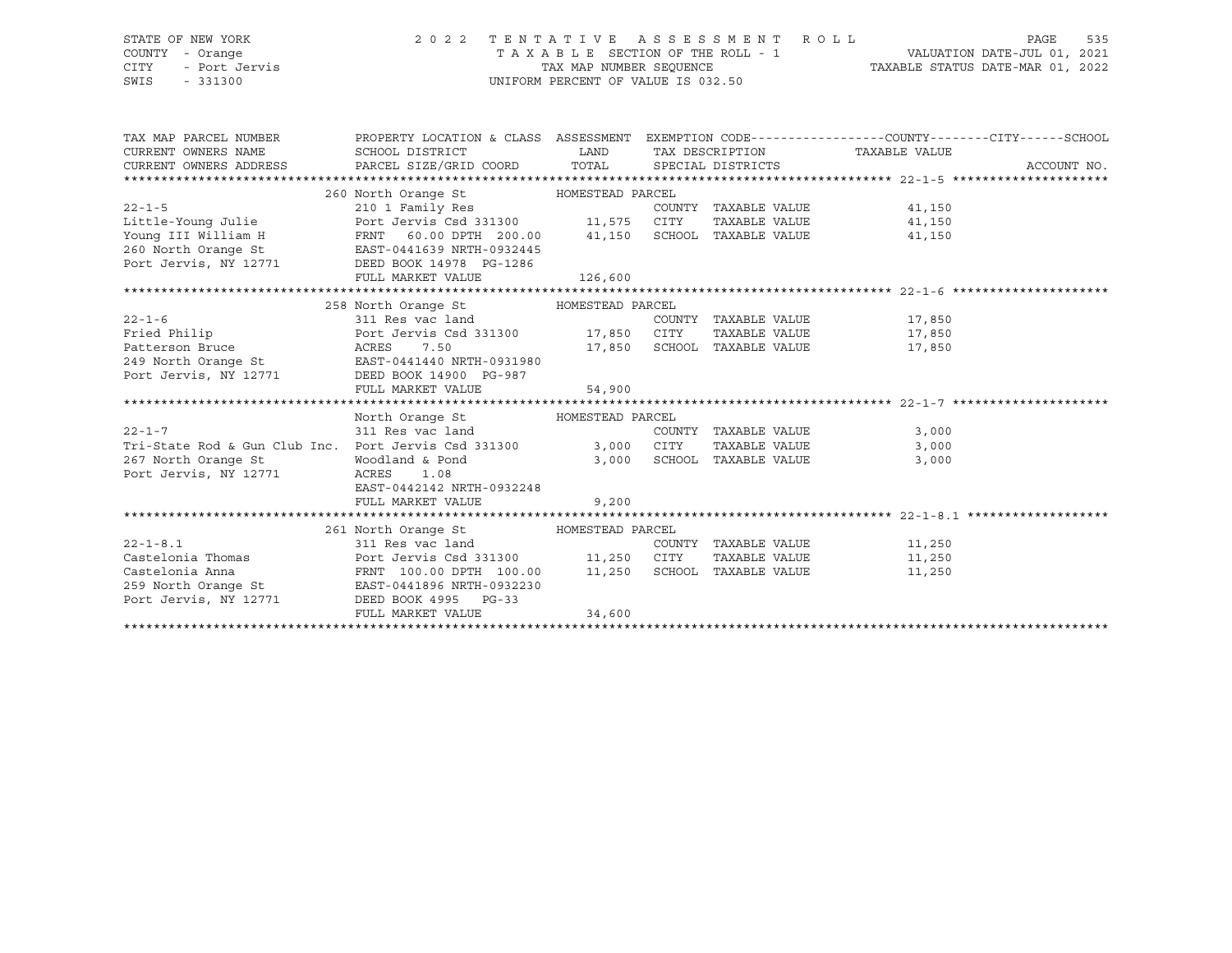| STATE OF NEW YORK<br>OF NEW YORK<br>1 - Orange<br>- Port Jervis<br>10100<br>COUNTY - Orange<br>CITY<br>SWIS                                                                                                                                        | 2022 TENTATIVE ASSESSMENT ROLL<br>UNIFORM PERCENT OF VALUE IS 032.50                                                                                      | PAGE<br>536<br>TAXABLE SECTION OF THE ROLL - 1 VALUATION DATE-JUL 01, 2021<br>TAXABLE STATUS DATE-MAR 01, 2022<br>NIFORM DEDGENTE OF UNIES SEQUENCE |                |                                             |                                   |              |  |
|----------------------------------------------------------------------------------------------------------------------------------------------------------------------------------------------------------------------------------------------------|-----------------------------------------------------------------------------------------------------------------------------------------------------------|-----------------------------------------------------------------------------------------------------------------------------------------------------|----------------|---------------------------------------------|-----------------------------------|--------------|--|
| TAX MAP PARCEL NUMBER<br>CURRENT OWNERS NAME                                                                                                                                                                                                       | PROPERTY LOCATION & CLASS ASSESSMENT EXEMPTION CODE----------------COUNTY-------CITY------SCHOOL<br><b>EXAMPLE STATE SERVICE STATE</b><br>SCHOOL DISTRICT |                                                                                                                                                     |                | TAX DESCRIPTION TAXABI<br>SPECIAL DISTRICTS | TAXABLE VALUE                     |              |  |
| CURRENT OWNERS ADDRESS                                                                                                                                                                                                                             | PARCEL SIZE/GRID COORD                                                                                                                                    | TOTAL                                                                                                                                               |                |                                             |                                   | ACCOUNT NO.  |  |
|                                                                                                                                                                                                                                                    |                                                                                                                                                           |                                                                                                                                                     |                |                                             |                                   |              |  |
| $22 - 1 - 8.2$                                                                                                                                                                                                                                     | 259 North Orange St MOMESTEAD PART OF PARCEL<br>210 1 Family Res 6.00 A ENH STAR 41834                                                                    |                                                                                                                                                     |                |                                             | $\overline{0}$                    | $0 \t34,390$ |  |
|                                                                                                                                                                                                                                                    | Port Jervis Csd 331300 26,150 COUNTY TAXABLE VALUE                                                                                                        |                                                                                                                                                     |                |                                             | 65,750                            |              |  |
|                                                                                                                                                                                                                                                    |                                                                                                                                                           |                                                                                                                                                     |                |                                             | 65,750                            |              |  |
|                                                                                                                                                                                                                                                    |                                                                                                                                                           | 65,750 CITY TAXABLE VALUE<br>SCHOOL TAXABLE VALUE                                                                                                   |                |                                             | 31,360                            |              |  |
| Port Jervis, NY 12771                                                                                                                                                                                                                              | DEED BOOK 4995 PG-33<br>FULL MARKET VALUE                                                                                                                 | 205,400                                                                                                                                             |                |                                             |                                   |              |  |
|                                                                                                                                                                                                                                                    |                                                                                                                                                           |                                                                                                                                                     |                |                                             |                                   |              |  |
|                                                                                                                                                                                                                                                    |                                                                                                                                                           | NON-HOMESTEAD PART OF PARCEL<br>10.90 A                                                                                                             |                | COUNTY TAXABLE VALUE                        | 1,000                             |              |  |
|                                                                                                                                                                                                                                                    |                                                                                                                                                           | 1,000                                                                                                                                               | CITY           |                                             | TAXABLE VALUE<br>1,000            |              |  |
|                                                                                                                                                                                                                                                    |                                                                                                                                                           |                                                                                                                                                     |                | 1,000 SCHOOL TAXABLE VALUE                  | 1,000                             |              |  |
|                                                                                                                                                                                                                                                    |                                                                                                                                                           |                                                                                                                                                     |                |                                             |                                   |              |  |
|                                                                                                                                                                                                                                                    |                                                                                                                                                           | PARCEL TOTALS                                                                                                                                       |                |                                             |                                   |              |  |
|                                                                                                                                                                                                                                                    |                                                                                                                                                           |                                                                                                                                                     |                | COUNTY TAXABLE VALUE                        | 66,750                            |              |  |
|                                                                                                                                                                                                                                                    |                                                                                                                                                           |                                                                                                                                                     | 27,150 CITY    | TAXABLE VALUE                               | 66,750                            |              |  |
|                                                                                                                                                                                                                                                    |                                                                                                                                                           |                                                                                                                                                     |                | 66,750 SCHOOL TAXABLE VALUE                 | 32,360                            |              |  |
|                                                                                                                                                                                                                                                    |                                                                                                                                                           |                                                                                                                                                     |                |                                             |                                   |              |  |
|                                                                                                                                                                                                                                                    | 249 North Orange St MOMESTEAD PARCEL                                                                                                                      |                                                                                                                                                     |                |                                             |                                   |              |  |
|                                                                                                                                                                                                                                                    |                                                                                                                                                           |                                                                                                                                                     |                |                                             | 67,000                            |              |  |
|                                                                                                                                                                                                                                                    |                                                                                                                                                           |                                                                                                                                                     |                | 67,000 SCHOOL TAXABLE VALUE                 | TAXABLE VALUE<br>67,000<br>67,000 |              |  |
| 22-1-9<br>Fried Phillip<br>Port Jervis Csd 331300<br>Port Jervis Csd 331300<br>Port Jervis Csd 331300<br>8,100 CITY TAXABLE VALUE<br>COUNTY TAXABLE VALUE<br>Port Jervis Csd 331300<br>8,100 CITY TAXABLE VALUE<br>249 North Orange St<br>EAST-044 |                                                                                                                                                           |                                                                                                                                                     |                |                                             |                                   |              |  |
| Port Jervis, NY 12771                                                                                                                                                                                                                              | DEED BOOK 5053 PG-109                                                                                                                                     |                                                                                                                                                     |                |                                             |                                   |              |  |
|                                                                                                                                                                                                                                                    | FULL MARKET VALUE                                                                                                                                         | 206,200                                                                                                                                             |                |                                             |                                   |              |  |
|                                                                                                                                                                                                                                                    |                                                                                                                                                           |                                                                                                                                                     |                |                                             |                                   |              |  |
|                                                                                                                                                                                                                                                    | North Orange St NON-HOMESTEAD PARCEL                                                                                                                      |                                                                                                                                                     |                |                                             |                                   |              |  |
|                                                                                                                                                                                                                                                    | 322 Rural vac>10 and the COUNTY TAXABLE VALUE                                                                                                             |                                                                                                                                                     |                |                                             | 29,000                            |              |  |
|                                                                                                                                                                                                                                                    |                                                                                                                                                           |                                                                                                                                                     |                |                                             | TAXABLE VALUE<br>29,000           |              |  |
|                                                                                                                                                                                                                                                    |                                                                                                                                                           |                                                                                                                                                     |                | 29,000 SCHOOL TAXABLE VALUE                 | 29,000                            |              |  |
|                                                                                                                                                                                                                                                    |                                                                                                                                                           |                                                                                                                                                     |                |                                             |                                   |              |  |
| Huguenot, NY 12746                                                                                                                                                                                                                                 | DEED BOOK 3498 PG-00211<br>FULL MARKET VALUE                                                                                                              | 89,200                                                                                                                                              |                |                                             |                                   |              |  |
|                                                                                                                                                                                                                                                    |                                                                                                                                                           |                                                                                                                                                     |                |                                             |                                   |              |  |
|                                                                                                                                                                                                                                                    | North Orange St                                                                                                                                           | HOMESTEAD PARCEL                                                                                                                                    |                |                                             |                                   |              |  |
| $22 - 1 - 12$                                                                                                                                                                                                                                      | 311 Res vac land<br>Port Jervis Csd 331300 4,600 CITY<br>FRNT 40.00 DPTH 495.00 4,600 SCHOO                                                               |                                                                                                                                                     |                | COUNTY TAXABLE VALUE                        | 4,600                             |              |  |
| Mills Marion                                                                                                                                                                                                                                       |                                                                                                                                                           |                                                                                                                                                     |                |                                             | TAXABLE VALUE<br>4,600            |              |  |
| 262 North Orange St                                                                                                                                                                                                                                |                                                                                                                                                           |                                                                                                                                                     |                | SCHOOL TAXABLE VALUE                        | 4,600                             |              |  |
| Port Jervis, NY 12771                                                                                                                                                                                                                              | EAST-0441671 NRTH-0932482                                                                                                                                 |                                                                                                                                                     |                |                                             |                                   |              |  |
|                                                                                                                                                                                                                                                    | FULL MARKET VALUE                                                                                                                                         | 14,200                                                                                                                                              |                |                                             |                                   |              |  |
|                                                                                                                                                                                                                                                    |                                                                                                                                                           |                                                                                                                                                     |                |                                             |                                   |              |  |
|                                                                                                                                                                                                                                                    | 103 Ryan St                                                                                                                                               | NON-HOMESTEAD PARCEL                                                                                                                                |                |                                             |                                   |              |  |
| $24 - 1 - 1$                                                                                                                                                                                                                                       | 411 Apartment                                                                                                                                             |                                                                                                                                                     |                | COUNTY TAXABLE VALUE                        | 300,800                           |              |  |
| Tudor Gardens De LLC<br>PO Box 580                                                                                                                                                                                                                 | Port Jervis Csd 331300<br>911 32 To 103 Yr01                                                                                                              | 33,350                                                                                                                                              | CITY<br>SCHOOL | TAXABLE VALUE                               | 300,800                           |              |  |
| Lakewood, NJ 08701                                                                                                                                                                                                                                 | 2.20<br>ACRES                                                                                                                                             | 300,800                                                                                                                                             |                | TAXABLE VALUE                               | 300,800                           |              |  |
|                                                                                                                                                                                                                                                    | EAST-0443651 NRTH-0928681                                                                                                                                 |                                                                                                                                                     |                |                                             |                                   |              |  |
|                                                                                                                                                                                                                                                    | DEED BOOK 15134 PG-753                                                                                                                                    |                                                                                                                                                     |                |                                             |                                   |              |  |
|                                                                                                                                                                                                                                                    | FULL MARKET VALUE                                                                                                                                         | 925,500                                                                                                                                             |                |                                             |                                   |              |  |
|                                                                                                                                                                                                                                                    |                                                                                                                                                           |                                                                                                                                                     |                |                                             |                                   |              |  |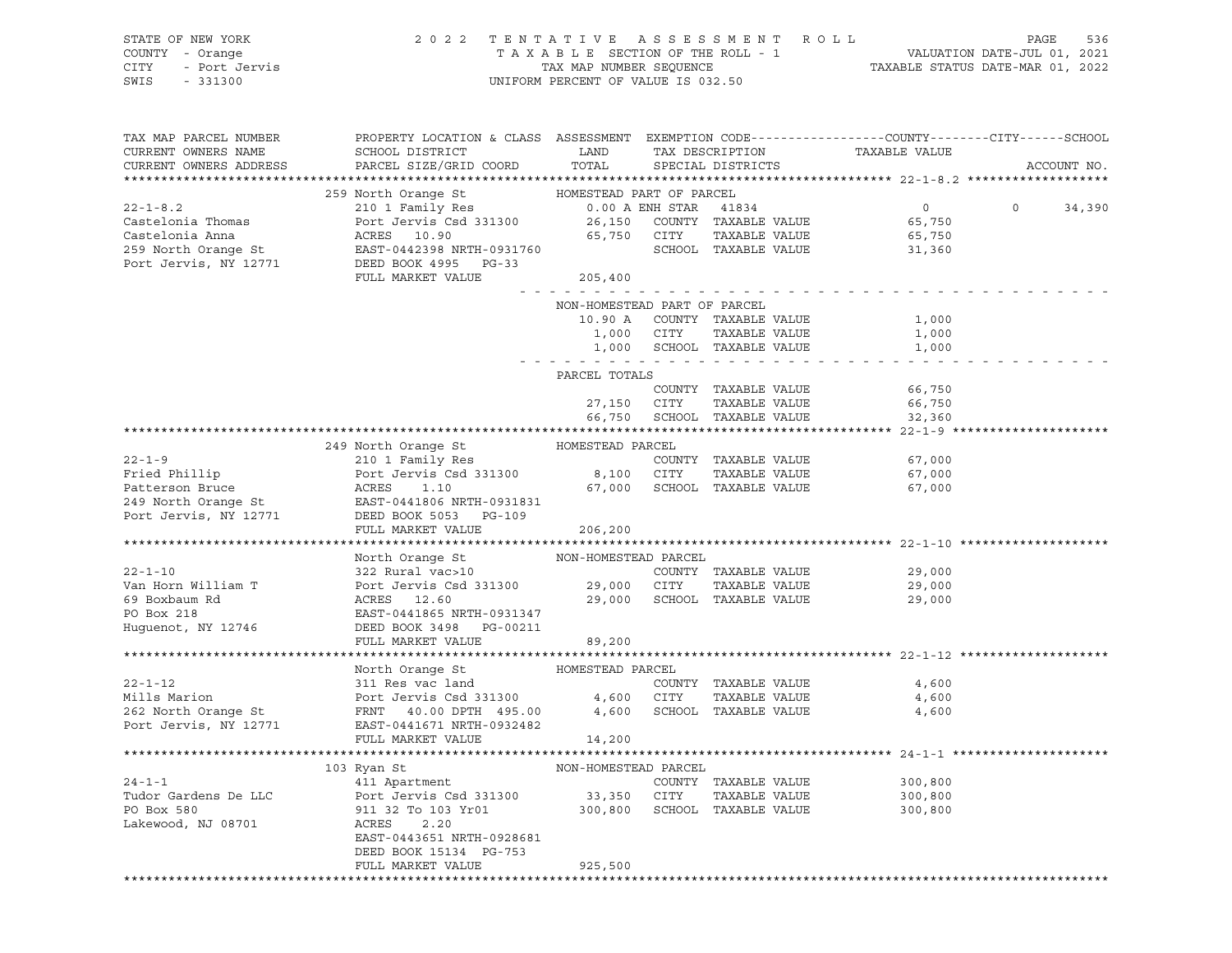| STATE OF NEW YORK<br>COUNTY - Orange<br>- Port Jervis<br><b>CITY</b><br>SWIS<br>$-331300$ | 2022 TENTATIVE ASSESSMENT ROLL<br>TAXABLE SECTION OF THE ROLL - 1<br>TAX MAP NUMBER SEQUENCE<br>UNIFORM PERCENT OF VALUE IS 032.50                                                                                                                   | ROLL - 1 VALUATION DATE-JUL 01, 2021<br>TAXABLE STATUS DATE-MAR 01, 2022 | 537<br>PAGE                  |               |             |
|-------------------------------------------------------------------------------------------|------------------------------------------------------------------------------------------------------------------------------------------------------------------------------------------------------------------------------------------------------|--------------------------------------------------------------------------|------------------------------|---------------|-------------|
| TAX MAP PARCEL NUMBER<br>CURRENT OWNERS NAME                                              | PROPERTY LOCATION & CLASS ASSESSMENT EXEMPTION CODE----------------COUNTY-------CITY------SCHOOL<br>SCHOOL DISTRICT                                                                                                                                  | LAND TAX DESCRIPTION                                                     |                              | TAXABLE VALUE |             |
| CURRENT OWNERS ADDRESS                                                                    | PARCEL SIZE/GRID COORD                                                                                                                                                                                                                               |                                                                          | TOTAL SPECIAL DISTRICTS      |               | ACCOUNT NO. |
|                                                                                           |                                                                                                                                                                                                                                                      |                                                                          |                              |               |             |
| $24 - 1 - 2.1$                                                                            | 123 Ryan St<br>720 Mining                                                                                                                                                                                                                            | NON-HOMESTEAD PARCEL                                                     | COUNTY TAXABLE VALUE         | 153,800       |             |
|                                                                                           |                                                                                                                                                                                                                                                      |                                                                          | TAXABLE VALUE                | 153,800       |             |
|                                                                                           |                                                                                                                                                                                                                                                      |                                                                          |                              | 153,800       |             |
| New Hampton, NY 10958                                                                     | ACRES 16.70                                                                                                                                                                                                                                          |                                                                          |                              |               |             |
|                                                                                           | EAST-0444012 NRTH-0929581                                                                                                                                                                                                                            |                                                                          |                              |               |             |
|                                                                                           | DEED BOOK 4101 PG-277                                                                                                                                                                                                                                |                                                                          |                              |               |             |
|                                                                                           | FULL MARKET VALUE                                                                                                                                                                                                                                    | 473,200                                                                  |                              |               |             |
|                                                                                           |                                                                                                                                                                                                                                                      |                                                                          |                              |               |             |
|                                                                                           | 111 Ryan St                                                                                                                                                                                                                                          | NON-HOMESTEAD PARCEL                                                     |                              |               |             |
| $24 - 1 - 2.21$                                                                           | 411 Apartment                                                                                                                                                                                                                                        |                                                                          | COUNTY TAXABLE VALUE         | 500,000       |             |
| Port Jervis Townhouses                                                                    | Port Jervis Csd 331300                                                                                                                                                                                                                               | 56,050 CITY                                                              | TAXABLE VALUE                | 500,000       |             |
|                                                                                           | Limited Partnership<br>ACRES 4.00<br>Attn: Lexington Prop Mgmt<br>200 Main St Ste A<br>200 Main St Ste A<br>200 Main St Ste A<br>200 Main St Ste A<br>200 Main St Ste A<br>200 Main St Ste A<br>200 Main St Ste A<br>200 Main St Ste A<br>200 Main S |                                                                          | 500,000 SCHOOL TAXABLE VALUE | 500,000       |             |
|                                                                                           |                                                                                                                                                                                                                                                      |                                                                          |                              |               |             |
|                                                                                           |                                                                                                                                                                                                                                                      |                                                                          |                              |               |             |
|                                                                                           |                                                                                                                                                                                                                                                      | 1538,500                                                                 |                              |               |             |
|                                                                                           | 150 Kingston Ave                                                                                                                                                                                                                                     | HOMESTEAD PARCEL                                                         |                              |               |             |
| $24 - 1 - 2.22$                                                                           | 210 1 Family Res                                                                                                                                                                                                                                     |                                                                          | COUNTY TAXABLE VALUE         | 85,550        |             |
|                                                                                           |                                                                                                                                                                                                                                                      |                                                                          |                              | 85,550        |             |
|                                                                                           | Auchmoody Robert J<br>Auchmoody Doreen M<br>ACRES 7.50 331300 17,850 CITY TAXABLE VALUE<br>150 Kingston Ave EAST-0444145 NRTH-0928912                                                                                                                |                                                                          |                              | 85,550        |             |
| 150 Kingston Ave                                                                          | EAST-0444145 NRTH-0928912                                                                                                                                                                                                                            |                                                                          |                              |               |             |
|                                                                                           | Port Jervis, NY 12771 DEED BOOK 2054 PG-00836                                                                                                                                                                                                        |                                                                          |                              |               |             |
|                                                                                           | FULL MARKET VALUE                                                                                                                                                                                                                                    | 263,200                                                                  |                              |               |             |
|                                                                                           |                                                                                                                                                                                                                                                      |                                                                          |                              |               |             |
|                                                                                           | Rt 209                                                                                                                                                                                                                                               | NON-HOMESTEAD PARCEL                                                     |                              |               |             |
| $24 - 1 - 3.1$                                                                            | 330 Vacant comm                                                                                                                                                                                                                                      |                                                                          | COUNTY TAXABLE VALUE         | 10,275        |             |
|                                                                                           |                                                                                                                                                                                                                                                      |                                                                          | TAXABLE VALUE                | 10,275        |             |
| 1053 County Route 37                                                                      | Rear Land                                                                                                                                                                                                                                            |                                                                          | 10,275 SCHOOL TAXABLE VALUE  | 10,275        |             |
| New Hampton, NY 10958                                                                     | ACRES<br>2.20                                                                                                                                                                                                                                        |                                                                          |                              |               |             |
|                                                                                           | EAST-0444570 NRTH-0929479                                                                                                                                                                                                                            |                                                                          |                              |               |             |
|                                                                                           | DEED BOOK 4101 PG-277                                                                                                                                                                                                                                |                                                                          |                              |               |             |
|                                                                                           | FULL MARKET VALUE                                                                                                                                                                                                                                    | 31,600                                                                   |                              |               |             |
|                                                                                           |                                                                                                                                                                                                                                                      | HOMESTEAD PARCEL                                                         |                              |               |             |
| $24 - 1 - 3.21$                                                                           | 198 Kingston Ave                                                                                                                                                                                                                                     |                                                                          | COUNTY TAXABLE VALUE         | 49,700        |             |
| CB Landholder LLC                                                                         |                                                                                                                                                                                                                                                      |                                                                          | TAXABLE VALUE                | 49,700        |             |
| 1 Van Ave                                                                                 |                                                                                                                                                                                                                                                      |                                                                          | 49,700 SCHOOL TAXABLE VALUE  | 49,700        |             |
| Port Jervis, NY 12771                                                                     | PARCEL<br>Port Jervis Csd 331300 8,100 CITY<br>ACRES 1.00 49.700 CITY<br>EAST-0444005 The COUNTY<br>EAST-0444905 NRTH-0928853                                                                                                                        |                                                                          |                              |               |             |
|                                                                                           | DEED BOOK 15021 PG-198                                                                                                                                                                                                                               |                                                                          |                              |               |             |
|                                                                                           | FULL MARKET VALUE                                                                                                                                                                                                                                    | 152,900                                                                  |                              |               |             |
|                                                                                           |                                                                                                                                                                                                                                                      |                                                                          |                              |               |             |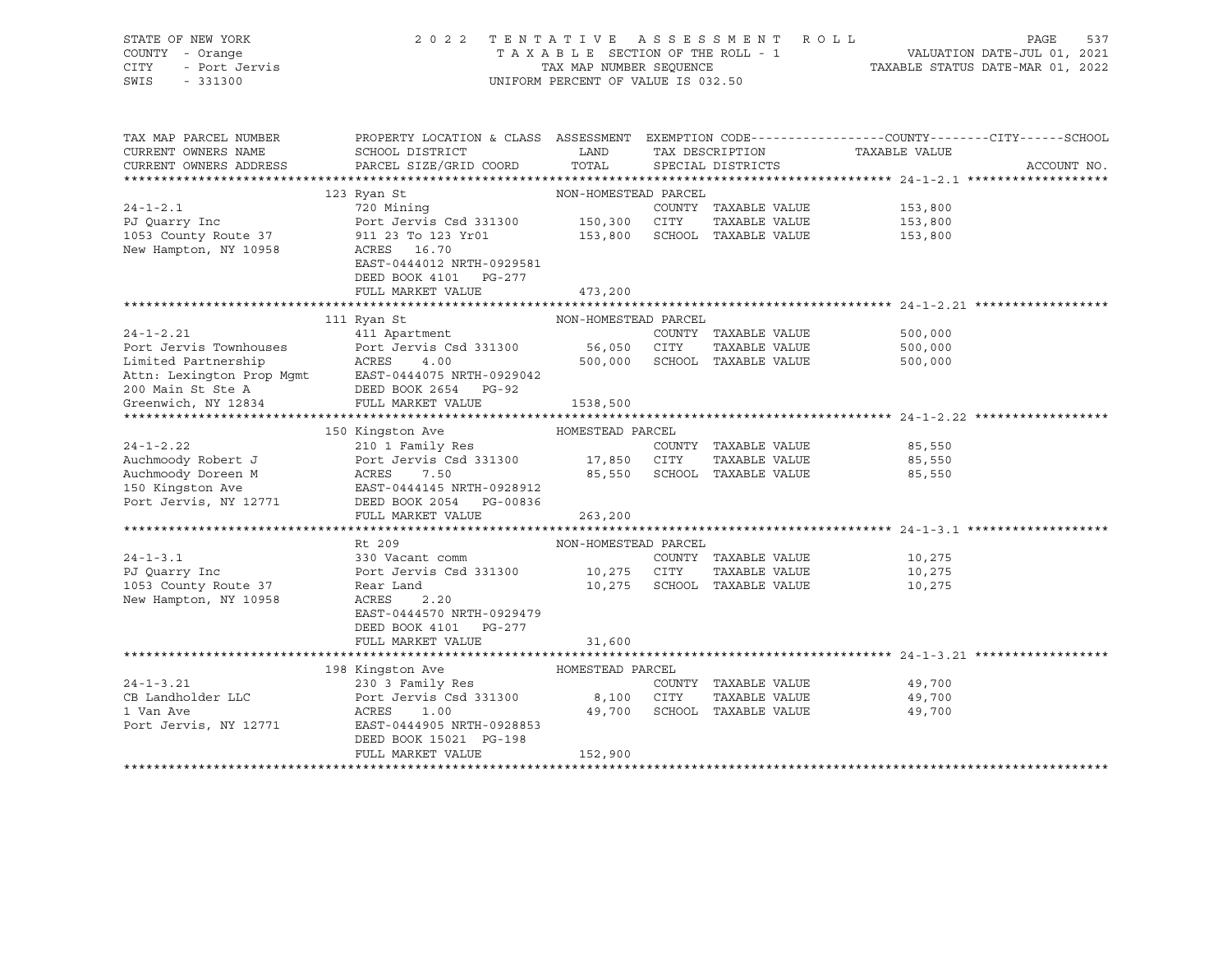### STATE OF NEW YORK 2 0 2 2 T E N T A T I V E A S S E S S M E N T R O L L PAGE 538 COUNTY - Orange T A X A B L E SECTION OF THE ROLL - 1 VALUATION DATE-JUL 01, 2021 CITY - Port Jervis TAX MAP NUMBER SEQUENCE TAXABLE STATUS DATE-MAR 01, 2022

| TAX MAP PARCEL NUMBER                                                                                                                                                                                                                                                  | PROPERTY LOCATION & CLASS ASSESSMENT EXEMPTION CODE----------------COUNTY-------CITY------SCHOOL |                  |                 |                      |                                                 |          |             |
|------------------------------------------------------------------------------------------------------------------------------------------------------------------------------------------------------------------------------------------------------------------------|--------------------------------------------------------------------------------------------------|------------------|-----------------|----------------------|-------------------------------------------------|----------|-------------|
| CURRENT OWNERS NAME                                                                                                                                                                                                                                                    | SCHOOL DISTRICT LAND                                                                             |                  |                 |                      | TAX DESCRIPTION TAXABLE VALUE SPECIAL DISTRICTS |          |             |
| CURRENT OWNERS ADDRESS                                                                                                                                                                                                                                                 | PARCEL SIZE/GRID COORD TOTAL                                                                     |                  |                 |                      |                                                 |          | ACCOUNT NO. |
|                                                                                                                                                                                                                                                                        |                                                                                                  |                  |                 |                      |                                                 |          |             |
| 1 Van Ave HOMESTEAD PARCEL<br>210 1 Family Res FIRE/AMBCT 41690<br>Chant Charles B Port Jervis Csd 331300<br>210 1 Family Res FIRE/AMBCT 41690<br>Port Jervis God 331300<br>21 2,575 ENH STAR 41834<br>26,050 COUNTY TAXABLE VALUE<br>21 Van                           |                                                                                                  |                  |                 |                      |                                                 |          |             |
|                                                                                                                                                                                                                                                                        |                                                                                                  |                  |                 |                      | 1,130                                           | 1,130    | 1,130       |
|                                                                                                                                                                                                                                                                        |                                                                                                  |                  |                 | 41834                | $\Omega$                                        | $\Omega$ | 34,390      |
|                                                                                                                                                                                                                                                                        |                                                                                                  |                  |                 |                      | 94,920                                          |          |             |
|                                                                                                                                                                                                                                                                        |                                                                                                  |                  |                 |                      | 94,920                                          |          |             |
|                                                                                                                                                                                                                                                                        |                                                                                                  |                  |                 |                      | 60,530                                          |          |             |
|                                                                                                                                                                                                                                                                        | FULL MARKET VALUE                                                                                | 295,500          |                 |                      |                                                 |          |             |
|                                                                                                                                                                                                                                                                        |                                                                                                  |                  |                 |                      |                                                 |          |             |
|                                                                                                                                                                                                                                                                        | 2 Van Ave                                                                                        | HOMESTEAD PARCEL |                 |                      |                                                 |          |             |
| $24 - 1 - 4$                                                                                                                                                                                                                                                           | 210 1 Family Res                                                                                 |                  |                 | COUNTY TAXABLE VALUE | 35,900                                          |          |             |
|                                                                                                                                                                                                                                                                        |                                                                                                  |                  |                 |                      | TAXABLE VALUE 35,900                            |          |             |
|                                                                                                                                                                                                                                                                        |                                                                                                  |                  |                 |                      | 35,900                                          |          |             |
|                                                                                                                                                                                                                                                                        |                                                                                                  |                  |                 |                      |                                                 |          |             |
|                                                                                                                                                                                                                                                                        | DEED BOOK 12516 PG-1518                                                                          |                  |                 |                      |                                                 |          |             |
|                                                                                                                                                                                                                                                                        | FULL MARKET VALUE                                                                                | 110,500          |                 |                      |                                                 |          |             |
|                                                                                                                                                                                                                                                                        |                                                                                                  |                  |                 |                      |                                                 |          |             |
|                                                                                                                                                                                                                                                                        |                                                                                                  |                  |                 |                      |                                                 |          |             |
|                                                                                                                                                                                                                                                                        | 23 Lane St                                                                                       | HOMESTEAD PARCEL |                 |                      |                                                 |          |             |
| $24 - 1 - 5$                                                                                                                                                                                                                                                           | 311 Res vac land                                                                                 |                  |                 | COUNTY TAXABLE VALUE | 13,375                                          |          |             |
| Gonzalez Santos<br>21 Lane St<br>21 Lane St<br>21 Lane St<br>21 Lane St<br>21 Lane St<br>21 Lane St<br>21 Lane St<br>21 Lane St<br>21 Lane St<br>22 PRNT<br>225.00 DPTH 113.00<br>23,375<br>23,375<br>23,375<br>23,375<br>23,275<br>23,275<br>23,275<br>23,275<br>23,2 |                                                                                                  |                  |                 | TAXABLE VALUE        | 13,375<br>13,375                                |          |             |
|                                                                                                                                                                                                                                                                        |                                                                                                  |                  |                 |                      |                                                 |          |             |
|                                                                                                                                                                                                                                                                        |                                                                                                  |                  |                 |                      |                                                 |          |             |
|                                                                                                                                                                                                                                                                        | EAST-0443733 NRTH-0929886                                                                        |                  |                 |                      |                                                 |          |             |
|                                                                                                                                                                                                                                                                        | DEED BOOK 12370 PG-357                                                                           |                  |                 |                      |                                                 |          |             |
|                                                                                                                                                                                                                                                                        | FULL MARKET VALUE                                                                                | 41,200           |                 |                      |                                                 |          |             |
|                                                                                                                                                                                                                                                                        |                                                                                                  |                  |                 |                      |                                                 |          |             |
|                                                                                                                                                                                                                                                                        | 4 Van Ave                                                                                        | HOMESTEAD PARCEL |                 |                      |                                                 |          |             |
|                                                                                                                                                                                                                                                                        |                                                                                                  |                  |                 | COUNTY TAXABLE VALUE | 65,000                                          |          |             |
|                                                                                                                                                                                                                                                                        |                                                                                                  |                  |                 | TAXABLE VALUE        | 65,000                                          |          |             |
|                                                                                                                                                                                                                                                                        |                                                                                                  |                  |                 |                      | 65,000                                          |          |             |
|                                                                                                                                                                                                                                                                        |                                                                                                  |                  |                 |                      |                                                 |          |             |
| Port Jervis, NY 12771                                                                                                                                                                                                                                                  | FULL MARKET VALUE                                                                                | 200,000          |                 |                      |                                                 |          |             |
|                                                                                                                                                                                                                                                                        |                                                                                                  |                  |                 |                      |                                                 |          |             |
|                                                                                                                                                                                                                                                                        | 39 Church St                                                                                     | HOMESTEAD PARCEL |                 |                      |                                                 |          |             |
| $25 - 1 - 1 - 1$                                                                                                                                                                                                                                                       | 210 1 Family Res - CONDO                                                                         |                  |                 |                      | CONDO C/S 51005 10,400                          | $\Omega$ | 10,400      |
| 25-1-1.-1 210 1 Family Res - CONDO (S 51005<br>210 1 Family Res - CONDO (S 51005<br>26,800 CITY TAXABLE VALUE<br>26,800 CITY TAXABLE VALUE                                                                                                                             |                                                                                                  |                  |                 |                      | 16,400                                          |          |             |
|                                                                                                                                                                                                                                                                        |                                                                                                  |                  |                 | TAXABLE VALUE        | 26,800                                          |          |             |
| Sunny Isles Beach, FL 33160 DEED BOOK 12267 PG-1863                                                                                                                                                                                                                    |                                                                                                  |                  |                 | SCHOOL TAXABLE VALUE | 16,400                                          |          |             |
|                                                                                                                                                                                                                                                                        | FULL MARKET VALUE                                                                                | 82,500           |                 |                      |                                                 |          |             |
|                                                                                                                                                                                                                                                                        |                                                                                                  |                  |                 |                      |                                                 |          |             |
|                                                                                                                                                                                                                                                                        |                                                                                                  |                  |                 |                      |                                                 |          |             |
|                                                                                                                                                                                                                                                                        | 39 Church St                                                                                     | HOMESTEAD PARCEL |                 |                      |                                                 | $\Omega$ |             |
| $25 - 1 - 1 - 2$                                                                                                                                                                                                                                                       | 210 1 Family Res - CONDO                                                                         |                  | CONDO C/S 51005 |                      | 8,500                                           |          | 8,500       |
|                                                                                                                                                                                                                                                                        |                                                                                                  |                  |                 |                      | 18,800                                          |          |             |
|                                                                                                                                                                                                                                                                        |                                                                                                  |                  |                 |                      | 27,300                                          |          |             |
| 25-1-1.-2<br>210 1 Family Res - CONDO C/S 51005<br>210 1 Family Res - CONDO CONDO C/S 51005<br>27,300 CUNTY TAXABLE VALUE<br>27,300 CITY TAXABLE VALUE<br>27,300 CITY TAXABLE VALUE<br>27,300 CITY TAXABLE VALUE<br>27,300 CITY TAXABLE VALU                           |                                                                                                  | 84,000           |                 |                      | 18,800                                          |          |             |
|                                                                                                                                                                                                                                                                        | FULL MARKET VALUE                                                                                |                  |                 |                      |                                                 |          |             |
|                                                                                                                                                                                                                                                                        |                                                                                                  |                  |                 |                      |                                                 |          |             |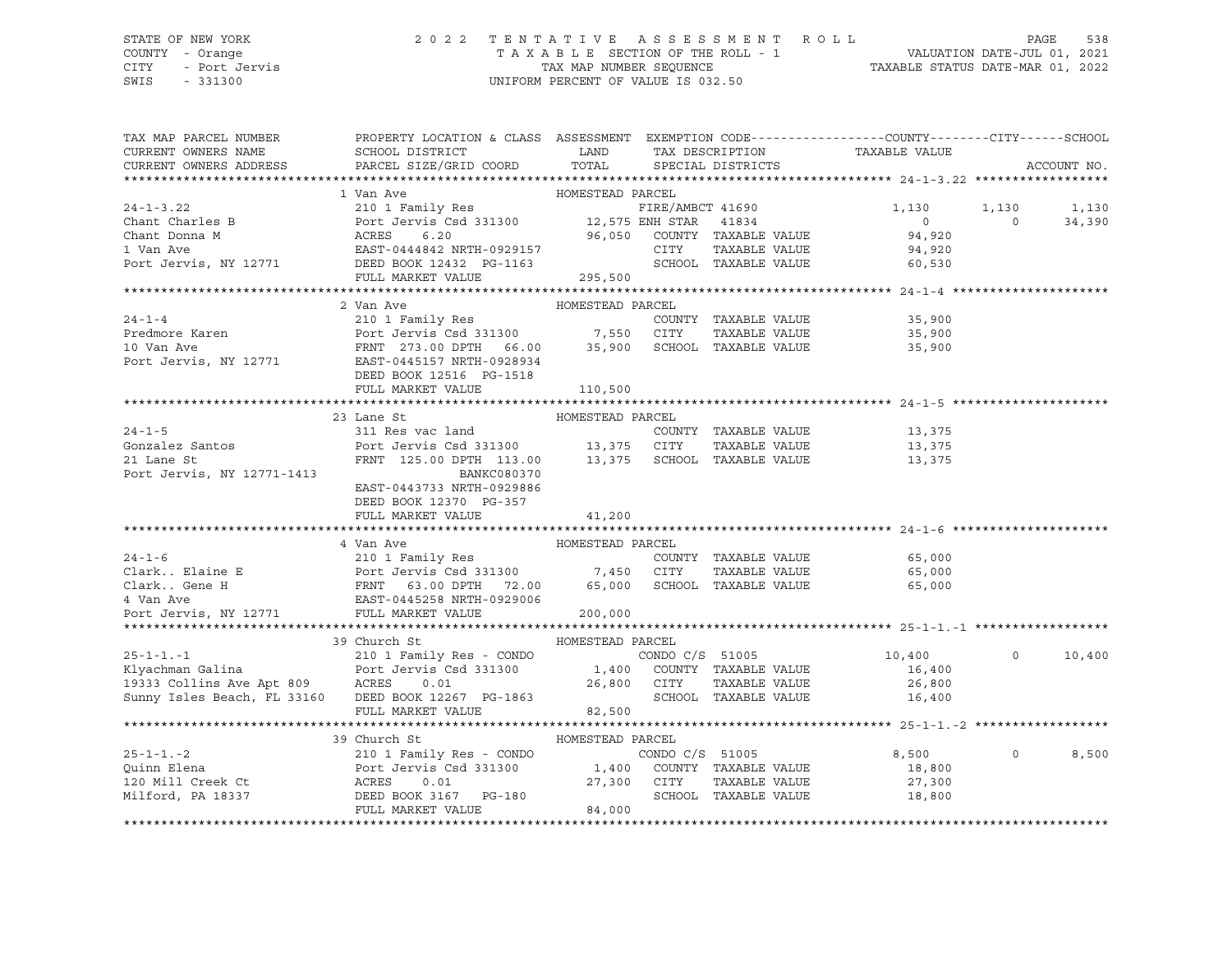CITY - Port Jervis TAX MAP NUMBER SEQUENCE TAXABLE STATUS DATE-MAR 01, 2022 SWIS - 331300 UNIFORM PERCENT OF VALUE IS 032.50

### STATE OF NEW YORK 2 0 2 2 T E N T A T I V E A S S E S S M E N T R O L L PAGE 539 COUNTY - Orange T A X A B L E SECTION OF THE ROLL - 1 VALUATION DATE-JUL 01, 2021

| TAX MAP PARCEL NUMBER    | PROPERTY LOCATION & CLASS ASSESSMENT EXEMPTION CODE----------------COUNTY-------CITY------SCHOOL<br>FRUEBRIT =                                                                                                                                        |                  |                 |                                                         |                                       |          |             |
|--------------------------|-------------------------------------------------------------------------------------------------------------------------------------------------------------------------------------------------------------------------------------------------------|------------------|-----------------|---------------------------------------------------------|---------------------------------------|----------|-------------|
| CURRENT OWNERS NAME      | CURRENT OWNERS ADDRESS PARCEL SIZE/GRID COORD TOTAL SPECIAL DISTRICTS                                                                                                                                                                                 |                  |                 |                                                         | LAND TAX DESCRIPTION TAXABLE VALUE    |          |             |
|                          |                                                                                                                                                                                                                                                       |                  |                 |                                                         |                                       |          | ACCOUNT NO. |
|                          |                                                                                                                                                                                                                                                       |                  |                 |                                                         |                                       |          |             |
| $25 - 1 - 1 - 3$         | 39 Church St                                                                                                                                                                                                                                          | HOMESTEAD PARCEL |                 |                                                         |                                       | $\circ$  |             |
|                          | 210 1 Family Res - CONDO<br>Pedi Joseph P<br>Port Jervis Csd 331300<br>28,100 COUNTY TAXABLE VALUE<br>28,100 CITY TAXABLE VALUE<br>28,100 CITY TAXABLE VALUE<br>28,100 CITY TAXABLE VALUE<br>28,100 CITY TAXABLE VALUE<br>28,500 SCHOOL TAXABLE VALUE |                  |                 | CONDO $C/S$ 51005                                       | 7,050                                 |          | 7,050       |
|                          |                                                                                                                                                                                                                                                       |                  |                 |                                                         | 21,050                                |          |             |
|                          |                                                                                                                                                                                                                                                       |                  |                 |                                                         | 28,100<br>SCHOOL TAXABLE VALUE 21,050 |          |             |
|                          |                                                                                                                                                                                                                                                       |                  |                 |                                                         |                                       |          |             |
|                          |                                                                                                                                                                                                                                                       |                  |                 |                                                         |                                       |          |             |
|                          | 39 Church St                                                                                                                                                                                                                                          | HOMESTEAD PARCEL |                 |                                                         |                                       |          |             |
|                          |                                                                                                                                                                                                                                                       |                  |                 |                                                         | CONDO C/S 51005 7,100                 | $\circ$  | 7,100       |
|                          |                                                                                                                                                                                                                                                       |                  |                 |                                                         |                                       |          |             |
|                          |                                                                                                                                                                                                                                                       |                  |                 |                                                         | 20,400<br>27,500                      |          |             |
|                          |                                                                                                                                                                                                                                                       |                  |                 |                                                         | SCHOOL TAXABLE VALUE 20,400           |          |             |
|                          | 25-1-1.-4<br>210 1 Family Res - CONDO CONDO C/S 51005<br>210 1 Family Res - CONDO 1,400 CONDO C/S 51005<br>212 Munro Ave Apt 3B<br>27,500 CITY TAXABLE VALUE<br>Mamaroneck, NY 10543<br>27,500 CITY TAXABLE VALUE<br>27,500 CITY TAXABLE VAL          |                  |                 |                                                         |                                       |          |             |
|                          |                                                                                                                                                                                                                                                       |                  |                 |                                                         |                                       |          |             |
|                          | 39 Church St                                                                                                                                                                                                                                          | HOMESTEAD PARCEL |                 |                                                         |                                       |          |             |
|                          |                                                                                                                                                                                                                                                       |                  |                 |                                                         | 6,600                                 | $\circ$  | 6,600       |
|                          |                                                                                                                                                                                                                                                       |                  |                 |                                                         |                                       |          |             |
|                          |                                                                                                                                                                                                                                                       |                  |                 |                                                         |                                       |          |             |
|                          |                                                                                                                                                                                                                                                       |                  |                 |                                                         |                                       |          |             |
|                          | 25-1-1.-5<br>210 1 Family Res - CONDO CONDO C/S 51005<br>210 1 Family Res - CONDO 1,400 COUNTY TAXABLE VALUE<br>21,800<br>28,400 CITY TAXABLE VALUE<br>28,400 CITY TAXABLE VALUE<br>28,400 CITY TAXABLE VALUE<br>28,400 CITY TAXABLE VALUE<br>        |                  |                 |                                                         |                                       |          |             |
|                          |                                                                                                                                                                                                                                                       |                  |                 |                                                         |                                       |          |             |
|                          | 39 Church St                                                                                                                                                                                                                                          | HOMESTEAD PARCEL |                 |                                                         |                                       |          |             |
|                          |                                                                                                                                                                                                                                                       |                  |                 |                                                         | 6,700                                 | $\circ$  | 6,700       |
|                          |                                                                                                                                                                                                                                                       |                  |                 |                                                         | 21,700                                |          |             |
|                          |                                                                                                                                                                                                                                                       |                  |                 | TAXABLE VALUE<br>TAXABLE VALUE<br>TAYARLE VALUE         |                                       |          |             |
|                          | 25-1-1.-6<br>Ford Kristen<br>39 Church St Unit 6<br>Port Jervis Csd 331300<br>28,400 CUNTY TAXABLE VALUE<br>28,400 CITY TAXABLE VALUE<br>Port Jervis, NY 12771<br>DEED BOOK 15153 PG-1673<br>28,400 CITY TAXABLE VALUE<br>SCHOOL TAXABLE VALUE        |                  |                 |                                                         | 28,400<br>21,700                      |          |             |
|                          | FULL MARKET VALUE                                                                                                                                                                                                                                     | 87,400           |                 |                                                         |                                       |          |             |
| PRIOR OWNER ON 3/01/2022 |                                                                                                                                                                                                                                                       |                  |                 |                                                         |                                       |          |             |
| Ford Kristen             |                                                                                                                                                                                                                                                       |                  |                 |                                                         |                                       |          |             |
| *******************      |                                                                                                                                                                                                                                                       |                  |                 |                                                         |                                       |          |             |
|                          | 39 Church St                                                                                                                                                                                                                                          | HOMESTEAD PARCEL |                 |                                                         |                                       |          |             |
|                          |                                                                                                                                                                                                                                                       |                  |                 |                                                         | 6,400                                 | $\circ$  | 6,400       |
|                          |                                                                                                                                                                                                                                                       |                  |                 |                                                         | 22,100                                |          |             |
|                          |                                                                                                                                                                                                                                                       |                  |                 |                                                         | 28,500                                |          |             |
|                          |                                                                                                                                                                                                                                                       |                  |                 | SCHOOL TAXABLE VALUE                                    | 22,100                                |          |             |
|                          | FULL MARKET VALUE                                                                                                                                                                                                                                     | 87,700           |                 |                                                         |                                       |          |             |
|                          |                                                                                                                                                                                                                                                       |                  |                 |                                                         |                                       |          |             |
|                          | 39 Church St                                                                                                                                                                                                                                          | HOMESTEAD PARCEL |                 |                                                         |                                       |          |             |
| $25 - 1 - 1 - 8$         | 210 1 Family Res - CONDO                                                                                                                                                                                                                              |                  | CONDO C/S 51005 |                                                         | 5,600                                 | $\Omega$ | 5,600       |
|                          |                                                                                                                                                                                                                                                       |                  |                 |                                                         | 23,200<br>28,800                      |          |             |
|                          |                                                                                                                                                                                                                                                       |                  |                 | 1,400 COUNTY TAXABLE VALUE<br>28,800 CITY TAXABLE VALUE |                                       |          |             |
|                          | Martinez Jennifer<br>Martinez Eric ACRES 0.01<br>39 Church St Unit 8 DEED BOOK 14477 PG-290<br>Port Jervis, NY 12771 FULL MARKET VALUE                                                                                                                |                  |                 | SCHOOL TAXABLE VALUE                                    | 23,200                                |          |             |
|                          |                                                                                                                                                                                                                                                       | 88,600           |                 |                                                         |                                       |          |             |
|                          |                                                                                                                                                                                                                                                       |                  |                 |                                                         |                                       |          |             |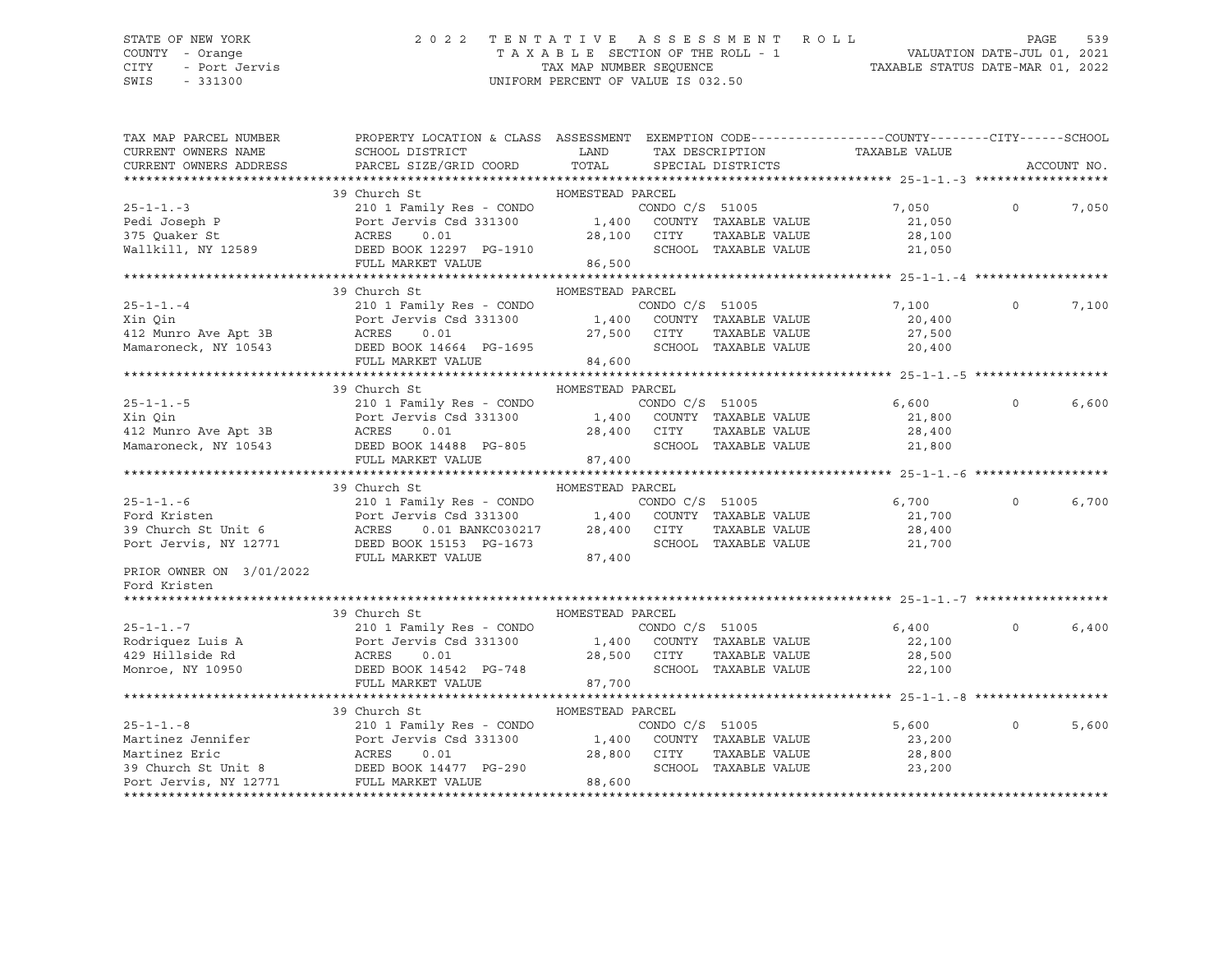## STATE OF NEW YORK 2 0 2 2 T E N T A T I V E A S S E S S M E N T R O L L PAGE 540 COUNTY - Orange T A X A B L E SECTION OF THE ROLL - 1 VALUATION DATE-JUL 01, 2021

SWIS - 331300 UNIFORM PERCENT OF VALUE IS 032.50

CITY - Port Jervis TAX MAP NUMBER SEQUENCE TAXABLE STATUS DATE-MAR 01, 2022

| TAX MAP PARCEL NUMBER  | PROPERTY LOCATION & CLASS ASSESSMENT EXEMPTION CODE---------------COUNTY-------CITY------SCHOOL                                                                                                                                                                                                                                                                                                                              |                                   |                 |                             |                |          |             |
|------------------------|------------------------------------------------------------------------------------------------------------------------------------------------------------------------------------------------------------------------------------------------------------------------------------------------------------------------------------------------------------------------------------------------------------------------------|-----------------------------------|-----------------|-----------------------------|----------------|----------|-------------|
| CURRENT OWNERS NAME    | SCHOOL DISTRICT                                                                                                                                                                                                                                                                                                                                                                                                              | <b>EXAMPLE THE STATE OF STATE</b> |                 | TAX DESCRIPTION             | TAXABLE VALUE  |          |             |
| CURRENT OWNERS ADDRESS | PARCEL SIZE/GRID COORD                                                                                                                                                                                                                                                                                                                                                                                                       | TOTAL                             |                 | SPECIAL DISTRICTS           |                |          | ACCOUNT NO. |
|                        |                                                                                                                                                                                                                                                                                                                                                                                                                              |                                   |                 |                             |                |          |             |
|                        | 39 Church St                                                                                                                                                                                                                                                                                                                                                                                                                 | HOMESTEAD PARCEL                  |                 |                             |                |          |             |
| $25 - 1 - 1 - 9$       | 210 1 Family Res - CONDO BAS STAR 41854<br>Port Jervis Csd 331300 1,400 CONDO C/S 51005                                                                                                                                                                                                                                                                                                                                      |                                   |                 |                             | $\overline{0}$ | $\Omega$ | 13,770      |
| Thomas Pierre R        |                                                                                                                                                                                                                                                                                                                                                                                                                              |                                   |                 |                             | 6,700          | $\Omega$ | 6,700       |
|                        | 39 Church St Unit 9<br>Port Jervis, NY 12771 DEED BOOK 12735 PG-466<br>DEED BOOK 12771 DEED BOOK 12735 PG-466                                                                                                                                                                                                                                                                                                                |                                   |                 | 28,400 COUNTY TAXABLE VALUE | 21,700         |          |             |
|                        |                                                                                                                                                                                                                                                                                                                                                                                                                              |                                   | CITY            | TAXABLE VALUE               | 28,400         |          |             |
|                        | FULL MARKET VALUE                                                                                                                                                                                                                                                                                                                                                                                                            |                                   |                 | 87,400 SCHOOL TAXABLE VALUE | 7,930          |          |             |
|                        |                                                                                                                                                                                                                                                                                                                                                                                                                              |                                   |                 |                             |                |          |             |
|                        | 39 Church St                                                                                                                                                                                                                                                                                                                                                                                                                 | HOMESTEAD PARCEL                  |                 |                             |                |          |             |
| $25 - 1 - 1. - 10$     | 210 1 Family Res - CONDO                                                                                                                                                                                                                                                                                                                                                                                                     |                                   | CONDO C/S 51005 |                             | 6,450          | $\Omega$ | 6,450       |
|                        |                                                                                                                                                                                                                                                                                                                                                                                                                              |                                   |                 |                             | 22,050         |          |             |
|                        |                                                                                                                                                                                                                                                                                                                                                                                                                              |                                   |                 |                             | 28,500         |          |             |
|                        |                                                                                                                                                                                                                                                                                                                                                                                                                              |                                   |                 | SCHOOL TAXABLE VALUE        | 22,050         |          |             |
|                        | FULL MARKET VALUE 87,700                                                                                                                                                                                                                                                                                                                                                                                                     |                                   |                 |                             |                |          |             |
|                        |                                                                                                                                                                                                                                                                                                                                                                                                                              |                                   |                 |                             |                |          |             |
|                        | 39 Church St                                                                                                                                                                                                                                                                                                                                                                                                                 | HOMESTEAD PARCEL                  |                 |                             |                |          |             |
| $25 - 1 - 1. -11$      | 210 1 Family Res - CONDO                                                                                                                                                                                                                                                                                                                                                                                                     |                                   | CONDO C/S 51005 |                             | 8,200          | $\Omega$ | 8,200       |
|                        |                                                                                                                                                                                                                                                                                                                                                                                                                              |                                   |                 |                             | 19,500         |          |             |
|                        |                                                                                                                                                                                                                                                                                                                                                                                                                              |                                   |                 | TAXABLE VALUE               | 27,700         |          |             |
|                        |                                                                                                                                                                                                                                                                                                                                                                                                                              | 27,700 CITY<br>SCHOC 37,700 SCHOC |                 | SCHOOL TAXABLE VALUE        | 19,500         |          |             |
|                        | Ginzberg Inna V<br>11 Overlook Rdg<br>20 Oakland, NJ 07436<br>20 Oakland, NJ 07436<br>20 Oakland, NJ 07436<br>20 Oakland, NJ 07436<br>20 Oakland, NJ 07436<br>20 Oakland, NJ 07436<br>20 Oakland, NJ 07436                                                                                                                                                                                                                   | 85,200                            |                 |                             |                |          |             |
|                        |                                                                                                                                                                                                                                                                                                                                                                                                                              |                                   |                 |                             |                |          |             |
|                        | 39 Church St                                                                                                                                                                                                                                                                                                                                                                                                                 | HOMESTEAD PARCEL                  |                 |                             |                |          |             |
|                        |                                                                                                                                                                                                                                                                                                                                                                                                                              |                                   |                 |                             | 5,400          | $\Omega$ | 5,400       |
|                        |                                                                                                                                                                                                                                                                                                                                                                                                                              |                                   |                 |                             | 23,200         |          |             |
|                        |                                                                                                                                                                                                                                                                                                                                                                                                                              |                                   |                 | TAXABLE VALUE               | 28,600         |          |             |
|                        | 25-1-1.-12<br>Ding Lawrence<br>210 1 Family Res - CONDO C/S 51005<br>28,600 CITY TAXABLE VALUE<br>28,600 CITY TAXABLE VALUE<br>PULSNing, NY 11354<br>28,600 CITY TAXABLE VALUE<br>28,600 CITY TAXABLE VALUE<br>28,600 CITY TAXABLE VALUE<br>28,6                                                                                                                                                                             |                                   |                 |                             | 23,200         |          |             |
|                        | FULL MARKET VALUE                                                                                                                                                                                                                                                                                                                                                                                                            | 88,000                            |                 |                             |                |          |             |
|                        |                                                                                                                                                                                                                                                                                                                                                                                                                              |                                   |                 |                             |                |          |             |
|                        | 39 Church St                                                                                                                                                                                                                                                                                                                                                                                                                 | HOMESTEAD PARCEL                  |                 |                             |                |          |             |
| $25 - 1 - 1 - 13$      | 210 1 Family Res - CONDO                                                                                                                                                                                                                                                                                                                                                                                                     |                                   | CONDO C/S 51005 |                             | 6,800          | $\Omega$ | 6,800       |
|                        | Port Jervis Csd 331300                                                                                                                                                                                                                                                                                                                                                                                                       |                                   |                 | 1,400 COUNTY TAXABLE VALUE  | 21,700         |          |             |
|                        |                                                                                                                                                                                                                                                                                                                                                                                                                              |                                   |                 | TAXABLE VALUE               | 28,500         |          |             |
|                        |                                                                                                                                                                                                                                                                                                                                                                                                                              | 28,500 CITY<br>PG-1325 SCHOOL     |                 | SCHOOL TAXABLE VALUE        | 21,700         |          |             |
|                        | Niehaus Shevonne<br>Lopez Yvette (1997)<br>2732 Arnold St (1993)<br>2732 Arnold St (1993)<br>2732 Arnold St (1993)<br>2732 PULL MARKET VALUE                                                                                                                                                                                                                                                                                 | 87,700                            |                 |                             |                |          |             |
|                        |                                                                                                                                                                                                                                                                                                                                                                                                                              |                                   |                 |                             |                |          |             |
|                        | 39 Church St                                                                                                                                                                                                                                                                                                                                                                                                                 | HOMESTEAD PARCEL                  |                 |                             |                |          |             |
|                        |                                                                                                                                                                                                                                                                                                                                                                                                                              |                                   |                 |                             | 6,200          | $\Omega$ | 6,200       |
|                        |                                                                                                                                                                                                                                                                                                                                                                                                                              |                                   |                 |                             | 22,200         |          |             |
|                        |                                                                                                                                                                                                                                                                                                                                                                                                                              |                                   |                 | TAXABLE VALUE               | 28,400         |          |             |
|                        | $\begin{tabular}{lllllllllllll} \multicolumn{3}{c l}{} 25-1-1.-14 & 210 1 Family Res - CONDO & CONDO C/S & 51005 \\ \multicolumn{3}{c l}{} & 210 1 Family Res - CONDO & CONDO C/S & 51005 \\ \multicolumn{3}{c l}{} & 210 1 Family Res - CONDO & 20000 C/S & 51005 \\ \multicolumn{3}{c l}{} & 210 1 Family Res - CONDO & 20000 C/S & 51005 \\ \multicolumn{3}{c l}{} & 210 1 Family Res - CONDO & 28,400 & CONTY & TAXABLE$ |                                   |                 |                             | 22,200         |          |             |
|                        | FULL MARKET VALUE                                                                                                                                                                                                                                                                                                                                                                                                            | 87,400                            |                 |                             |                |          |             |
|                        |                                                                                                                                                                                                                                                                                                                                                                                                                              |                                   |                 |                             |                |          |             |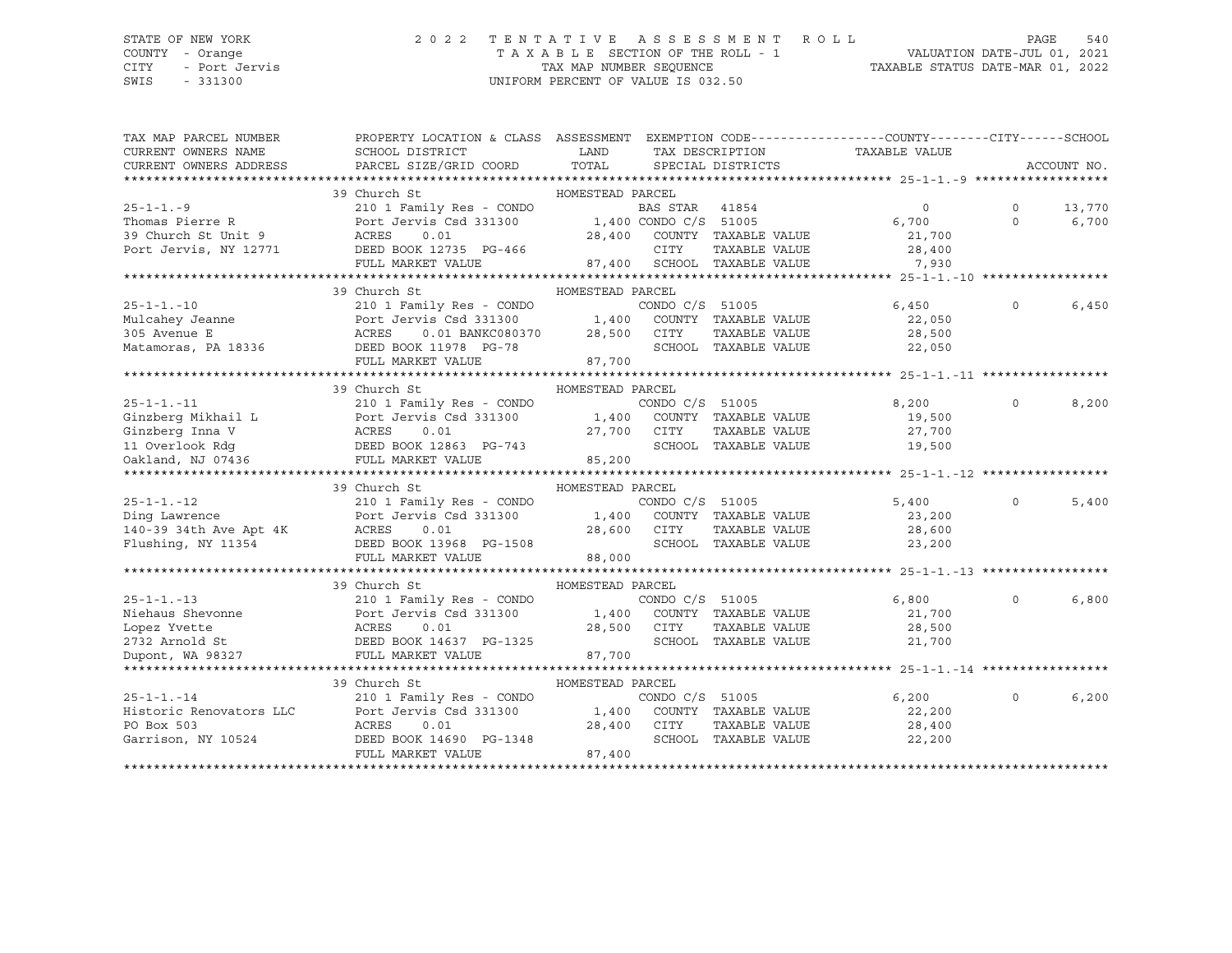## STATE OF NEW YORK 2 0 2 2 T E N T A T I V E A S S E S S M E N T R O L L PAGE 541 COUNTY - Orange T A X A B L E SECTION OF THE ROLL - 1 VALUATION DATE-JUL 01, 2021

| TAX MAP PARCEL NUMBER                                                  | PROPERTY LOCATION & CLASS ASSESSMENT EXEMPTION CODE----------------COUNTY-------CITY------SCHOOL                                                                                                                                     |                  |                 |                                               |                             |          |             |
|------------------------------------------------------------------------|--------------------------------------------------------------------------------------------------------------------------------------------------------------------------------------------------------------------------------------|------------------|-----------------|-----------------------------------------------|-----------------------------|----------|-------------|
| CURRENT OWNERS NAME                                                    | SCHOOL DISTRICT                                                                                                                                                                                                                      | LAND             |                 | TAX DESCRIPTION                               | TAXABLE VALUE               |          |             |
| CURRENT OWNERS ADDRESS                                                 | PARCEL SIZE/GRID COORD                                                                                                                                                                                                               | TOTAL            |                 | SPECIAL DISTRICTS                             |                             |          | ACCOUNT NO. |
|                                                                        |                                                                                                                                                                                                                                      |                  |                 |                                               |                             |          |             |
|                                                                        | 39 Church St                                                                                                                                                                                                                         | HOMESTEAD PARCEL |                 |                                               |                             |          |             |
| $25 - 1 - 1. - 15$                                                     | 210 1 Family Res - CONDO<br>Port Jervis Csd 331300 1,400 COUNTY TAXABLE VALUE                                                                                                                                                        |                  |                 | CONDO C/S 51005                               | 6,300                       | $\Omega$ | 6,300       |
| Brown Ralph<br>39 Church St Unit $15$<br>Port Issued in $\overline{ }$ |                                                                                                                                                                                                                                      |                  |                 |                                               | 22,100<br>28,400            |          |             |
|                                                                        | ACRES<br>0.01                                                                                                                                                                                                                        |                  | 28,400 CITY     | TAXABLE VALUE                                 |                             |          |             |
|                                                                        | Port Jervis, NY 12771 DEED BOOK 14792 PG-1728                                                                                                                                                                                        |                  |                 |                                               | SCHOOL TAXABLE VALUE 22,100 |          |             |
|                                                                        | FULL MARKET VALUE                                                                                                                                                                                                                    | 87,400           |                 |                                               |                             |          |             |
|                                                                        | 39 Church St                                                                                                                                                                                                                         |                  |                 |                                               |                             |          |             |
|                                                                        |                                                                                                                                                                                                                                      | HOMESTEAD PARCEL | CONDO C/S 51005 |                                               |                             | $\Omega$ |             |
| $25 - 1 - 1 - 16$                                                      | 210 1 Family Res - CONDO                                                                                                                                                                                                             |                  |                 |                                               | 6,700                       |          | 6,700       |
| Xin Oin                                                                | Port Jervis Cs<br>ACRES     0.01<br>Port Jervis Csd 331300 1,400 COUNTY TAXABLE VALUE                                                                                                                                                |                  |                 |                                               | 21,600                      |          |             |
| Li Donq                                                                |                                                                                                                                                                                                                                      |                  | 28,300 CITY     | TAXABLE VALUE                                 | 28,300                      |          |             |
|                                                                        | 412 Munro Ave Apt 3B DEED BOOK 14988 PG-1086                                                                                                                                                                                         |                  |                 | SCHOOL TAXABLE VALUE                          | 21,600                      |          |             |
| Mamaroneck, NY 10543                                                   | FULL MARKET VALUE                                                                                                                                                                                                                    | 87,100           |                 |                                               |                             |          |             |
|                                                                        |                                                                                                                                                                                                                                      |                  |                 |                                               |                             |          |             |
|                                                                        | 39 Church St                                                                                                                                                                                                                         | HOMESTEAD PARCEL |                 |                                               |                             | $\Omega$ |             |
| $25 - 1 - 1 - 17$                                                      | 210 1 Family Res - CONDO                                                                                                                                                                                                             |                  |                 | CONDO C/S 51005                               | 6,200                       |          | 6,200       |
|                                                                        |                                                                                                                                                                                                                                      |                  |                 |                                               | 22,400                      |          |             |
|                                                                        |                                                                                                                                                                                                                                      |                  |                 | SCHOOL TAXABLE VALUE                          | 28,600                      |          |             |
|                                                                        |                                                                                                                                                                                                                                      |                  |                 |                                               | 22,400                      |          |             |
|                                                                        | FULL MARKET VALUE                                                                                                                                                                                                                    | 88,000           |                 |                                               |                             |          |             |
|                                                                        | 39 Church St                                                                                                                                                                                                                         | HOMESTEAD PARCEL |                 |                                               |                             |          |             |
| $25 - 1 - 1 - 18$                                                      | 210 1 Family Res - CONDO                                                                                                                                                                                                             |                  |                 | CONDO $C/S$ 51005                             | 3,800                       | $\Omega$ | 3,800       |
| Burns Kathleen G                                                       |                                                                                                                                                                                                                                      |                  |                 |                                               | 25,700                      |          |             |
|                                                                        |                                                                                                                                                                                                                                      | 29,500           | CITY            |                                               |                             |          |             |
|                                                                        |                                                                                                                                                                                                                                      |                  |                 | TAXABLE VALUE<br>SCHOOL TAXABLE VALUE         | 29,500<br>25,700            |          |             |
|                                                                        | FULL MARKET VALUE                                                                                                                                                                                                                    | 90,800           |                 |                                               |                             |          |             |
|                                                                        |                                                                                                                                                                                                                                      |                  |                 |                                               |                             |          |             |
|                                                                        | 39 Church St                                                                                                                                                                                                                         | HOMESTEAD PARCEL |                 |                                               |                             |          |             |
|                                                                        |                                                                                                                                                                                                                                      |                  |                 |                                               | 5,500                       | $\Omega$ | 5,500       |
|                                                                        |                                                                                                                                                                                                                                      |                  |                 |                                               | 23,300                      |          |             |
|                                                                        | 25-1-1.-19 210 1 Family Res - CONDO CONDO C/S 51005<br>Rivera Joseph Port Jervis Csd 331300 1,400 COUNTY TAXABLE VALUE<br>Rivera Michelle ACRES 0.01 BANKC080496 28,800 CITY TAXABLE VALUE<br>PO Box 1682 DEED BOOK 12890 PG-261 SCH |                  |                 |                                               | 28,800                      |          |             |
|                                                                        |                                                                                                                                                                                                                                      |                  |                 |                                               | 23,300                      |          |             |
| PO Box 1682<br>Pinebush, NY 12566                                      | FULL MARKET VALUE                                                                                                                                                                                                                    | 88,600           |                 |                                               |                             |          |             |
|                                                                        |                                                                                                                                                                                                                                      |                  |                 |                                               |                             |          |             |
|                                                                        | 39 Church St                                                                                                                                                                                                                         | HOMESTEAD PARCEL |                 |                                               |                             |          |             |
|                                                                        |                                                                                                                                                                                                                                      |                  |                 |                                               | 8,700                       | $\Omega$ | 8,700       |
|                                                                        |                                                                                                                                                                                                                                      |                  |                 | CONDO C/S 51005<br>1,400 COUNTY TAXABLE VALUE | 18,500                      |          |             |
|                                                                        |                                                                                                                                                                                                                                      | 27,200 CITY      |                 | TAXABLE VALUE                                 | 27,200                      |          |             |
|                                                                        |                                                                                                                                                                                                                                      |                  |                 | SCHOOL TAXABLE VALUE                          | 18,500                      |          |             |
|                                                                        | 25-1-1.-20<br>Forbes Carol J<br>Forbes Carol J<br>C/o Daniel DeCarlo<br>11 Patterson St<br>Port Jervis, NY 12771<br>PULL MARKET VALUE<br>PORT JERED BOOK 3599<br>PG-00289<br>PG-00289                                                | 83,700           |                 |                                               |                             |          |             |
|                                                                        |                                                                                                                                                                                                                                      |                  |                 |                                               |                             |          |             |
|                                                                        |                                                                                                                                                                                                                                      |                  |                 |                                               |                             |          |             |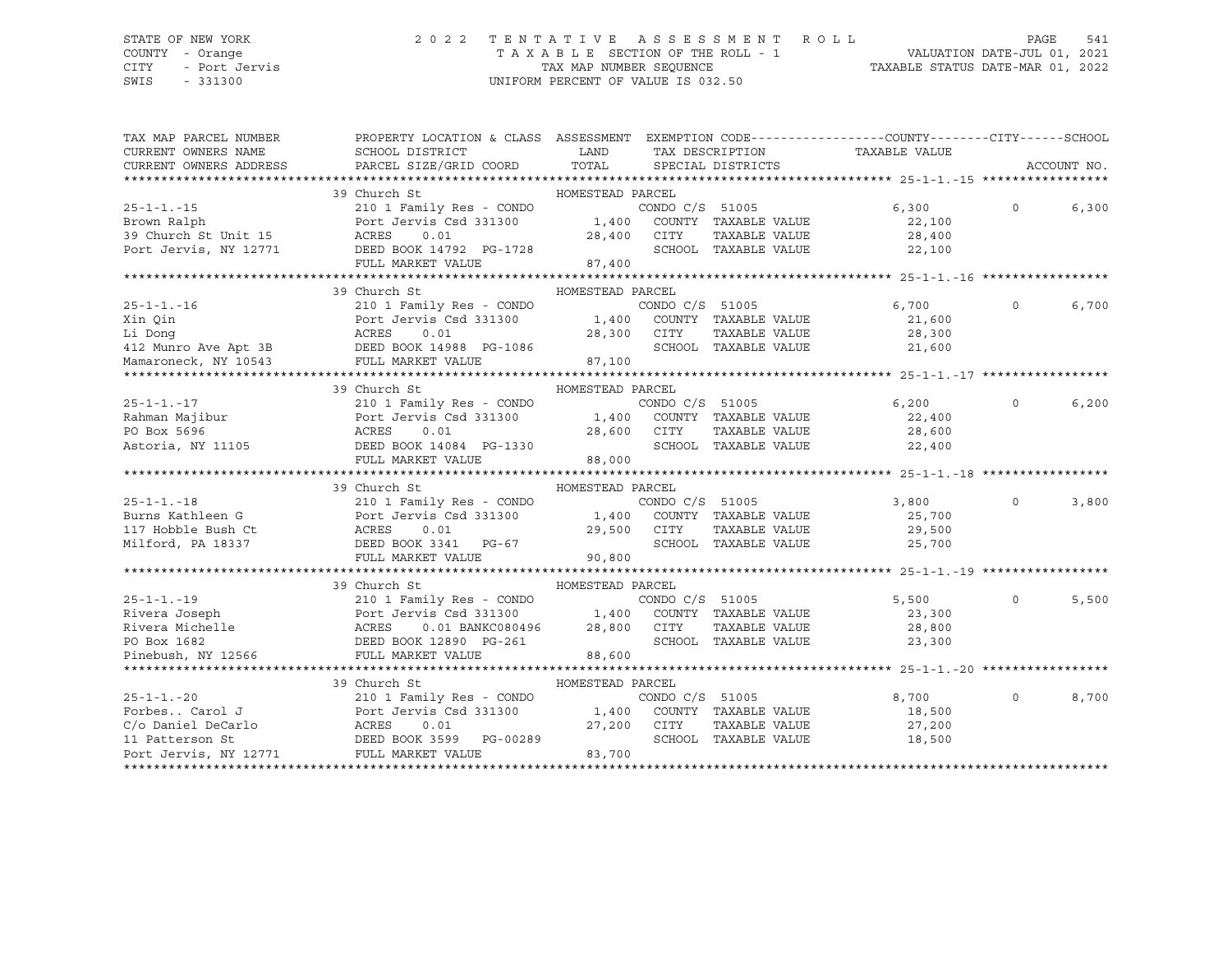# STATE OF NEW YORK 2 0 2 2 T E N T A T I V E A S S E S S M E N T R O L L PAGE 542 COUNTY - Orange T A X A B L E SECTION OF THE ROLL - 1 VALUATION DATE-JUL 01, 2021

| TAX MAP PARCEL NUMBER<br>CURRENT OWNERS NAME<br>CURRENT OWNERS ADDRESS                                                                                                                                                                                     | PROPERTY LOCATION & CLASS ASSESSMENT EXEMPTION CODE----------------COUNTY-------CITY------SCHOOL<br>SCHOOL DISTRICT<br>PARCEL SIZE/GRID COORD TOTAL | LAND                            |                      | SPECIAL DISTRICTS                     |                      | TAX DESCRIPTION TAXABLE VALUE |          | ACCOUNT NO. |
|------------------------------------------------------------------------------------------------------------------------------------------------------------------------------------------------------------------------------------------------------------|-----------------------------------------------------------------------------------------------------------------------------------------------------|---------------------------------|----------------------|---------------------------------------|----------------------|-------------------------------|----------|-------------|
|                                                                                                                                                                                                                                                            | 39 Church St                                                                                                                                        | HOMESTEAD PARCEL                |                      |                                       |                      |                               |          |             |
| $25 - 1 - 1 - 21$                                                                                                                                                                                                                                          | 210 1 Family Res - CONDO                                                                                                                            |                                 | CONDO C/S 51005      |                                       |                      | 7,300                         | $\Omega$ | 7,300       |
| Haunming Michael Cui Port Jervis Csd 331300 1,400                                                                                                                                                                                                          | ACRES                                                                                                                                               |                                 | COUNTY TAXABLE VALUE |                                       |                      | 20,700                        |          |             |
| Zheng Li Rebecca                                                                                                                                                                                                                                           | 0.01                                                                                                                                                | 28,000                          | CITY                 | TAXABLE VALUE<br>SCHOOL TAXABLE VALUE |                      | 28,000<br>20,700              |          |             |
| 3593 Ellengale Dr Mississaug DEED BOOK 15111 PG-195<br>ON, Canada, L5C1Z8                                                                                                                                                                                  | DEED BOOK 15111 PG-195<br>FULL MARKET VALUE 86,200                                                                                                  |                                 |                      |                                       |                      |                               |          |             |
|                                                                                                                                                                                                                                                            |                                                                                                                                                     |                                 |                      |                                       |                      |                               |          |             |
|                                                                                                                                                                                                                                                            | 39 Church St                                                                                                                                        | HOMESTEAD PARCEL                |                      |                                       |                      |                               |          |             |
|                                                                                                                                                                                                                                                            |                                                                                                                                                     |                                 |                      |                                       |                      | 6,600                         | $\Omega$ | 6,600       |
|                                                                                                                                                                                                                                                            |                                                                                                                                                     |                                 |                      |                                       |                      | 21,700                        |          |             |
|                                                                                                                                                                                                                                                            |                                                                                                                                                     | $28,300$ CITY                   |                      |                                       |                      | TAXABLE VALUE 28,300          |          |             |
|                                                                                                                                                                                                                                                            |                                                                                                                                                     |                                 |                      |                                       | SCHOOL TAXABLE VALUE | 21,700                        |          |             |
| DeCarlo Daniel B Jr<br>11 Patterson St<br>2011 Patterson St<br>2011 Patterson St<br>2012 POOK 14364 PG-50<br>2011 Patterson St<br>2012 POOK 14364 PG-50<br>2011 Patterson St<br>2012 PULL MARKET VALUE                                                     |                                                                                                                                                     | $50$ 87,100                     |                      |                                       |                      |                               |          |             |
|                                                                                                                                                                                                                                                            |                                                                                                                                                     |                                 |                      |                                       |                      |                               |          |             |
|                                                                                                                                                                                                                                                            | 39 Church St                                                                                                                                        | HOMESTEAD PARCEL                |                      |                                       |                      |                               |          |             |
| 25-1-1.-23<br>210 1 Family Res - CONDO C/S 51005<br>Historic Renovators Inc Port Jervis Csd 331300 1,400 COUNTY TAXABLE VALUE<br>28,500 CITY TAXABLE VALUE<br>28,500 CITY TAXABLE VALUE                                                                    |                                                                                                                                                     |                                 | CONDO C/S 51005      |                                       |                      | 6,800                         | $\circ$  | 6,800       |
|                                                                                                                                                                                                                                                            |                                                                                                                                                     |                                 |                      |                                       |                      | 21,700                        |          |             |
|                                                                                                                                                                                                                                                            |                                                                                                                                                     |                                 |                      |                                       |                      | TAXABLE VALUE 28,500          |          |             |
| Garrison, NY 10524 DEED BOOK 14717 PG-19                                                                                                                                                                                                                   |                                                                                                                                                     |                                 |                      |                                       |                      | SCHOOL TAXABLE VALUE 21,700   |          |             |
|                                                                                                                                                                                                                                                            | FULL MARKET VALUE                                                                                                                                   | 28,500 CITY<br>SCHOO:<br>87,700 |                      |                                       |                      |                               |          |             |
|                                                                                                                                                                                                                                                            |                                                                                                                                                     |                                 |                      |                                       |                      |                               |          |             |
|                                                                                                                                                                                                                                                            | 39 Church St                                                                                                                                        | HOMESTEAD PARCEL                |                      |                                       |                      |                               |          |             |
| $25 - 1 - 1 - 24$                                                                                                                                                                                                                                          | 210 1 Family Res - CONDO                                                                                                                            |                                 | CONDO C/S 51005      |                                       |                      | 9,100                         | $\Omega$ | 9,100       |
|                                                                                                                                                                                                                                                            |                                                                                                                                                     | 1,400 COUNTY TAXABLE VALUE      |                      |                                       |                      | 17,600                        |          |             |
| Example 210 1 1 and 1 y Rivera Joseph<br>Port Jervis Csd 331300<br>PO Box 1682<br>Pinebush, NY 12566<br>DEED BOOK 12693 PG-1142                                                                                                                            |                                                                                                                                                     | 26,700 CITY<br>SCHOO            |                      | TAXABLE VALUE<br>SCHOOL TAXABLE VALUE |                      | 26,700                        |          |             |
|                                                                                                                                                                                                                                                            | FULL MARKET VALUE                                                                                                                                   | 82,200                          |                      |                                       |                      | 17,600                        |          |             |
|                                                                                                                                                                                                                                                            |                                                                                                                                                     |                                 |                      |                                       |                      |                               |          |             |
|                                                                                                                                                                                                                                                            | 39 Church St                                                                                                                                        | HOMESTEAD PARCEL                |                      |                                       |                      |                               |          |             |
| $25 - 1 - 1 - 25$                                                                                                                                                                                                                                          | 210 1 Family Res - CONDO                                                                                                                            |                                 | CONDO C/S 51005      |                                       |                      | 7,800                         | $\Omega$ | 7,800       |
|                                                                                                                                                                                                                                                            |                                                                                                                                                     |                                 |                      |                                       |                      | 19,900                        |          |             |
|                                                                                                                                                                                                                                                            |                                                                                                                                                     |                                 |                      |                                       | TAXABLE VALUE        | 27,700                        |          |             |
|                                                                                                                                                                                                                                                            |                                                                                                                                                     |                                 |                      |                                       |                      | 19,900                        |          |             |
| Borowik Beata<br>Borowik Beata<br>Lim Andrew J<br>CONDUCTS 3100<br>Lim Andrew J<br>CONDUCTS 3100<br>Lim Andrew J<br>ACRES<br>CONDUCTS 3100<br>27,700<br>COUNTY TAXABLE VALUE<br>27,700<br>CITY TAXABLE VALUE<br>SCHOOL TAXABLE VALUE<br>Rego Park, NY 1137 |                                                                                                                                                     |                                 |                      |                                       |                      |                               |          |             |
|                                                                                                                                                                                                                                                            |                                                                                                                                                     |                                 |                      |                                       |                      |                               |          |             |
|                                                                                                                                                                                                                                                            | 39 Church St                                                                                                                                        | HOMESTEAD PARCEL                |                      |                                       |                      |                               |          |             |
| $25 - 1 - 1 - 26$                                                                                                                                                                                                                                          |                                                                                                                                                     |                                 |                      |                                       |                      | 8,900                         | $\circ$  | 8,900       |
| Koby Malqorzata                                                                                                                                                                                                                                            |                                                                                                                                                     |                                 |                      |                                       |                      | 18,300                        |          |             |
| 10555 62nd Dr Apt 6D ACRES                                                                                                                                                                                                                                 | 0.01                                                                                                                                                | 27,200 CITY                     |                      |                                       | TAXABLE VALUE        | 27,200                        |          |             |
| Forest Hills, NY 11375                                                                                                                                                                                                                                     | DEED BOOK 12211 PG-282                                                                                                                              |                                 |                      | SCHOOL TAXABLE VALUE                  |                      | 18,300                        |          |             |
|                                                                                                                                                                                                                                                            | FULL MARKET VALUE                                                                                                                                   | 83,700                          |                      |                                       |                      |                               |          |             |
|                                                                                                                                                                                                                                                            |                                                                                                                                                     |                                 |                      |                                       |                      |                               |          |             |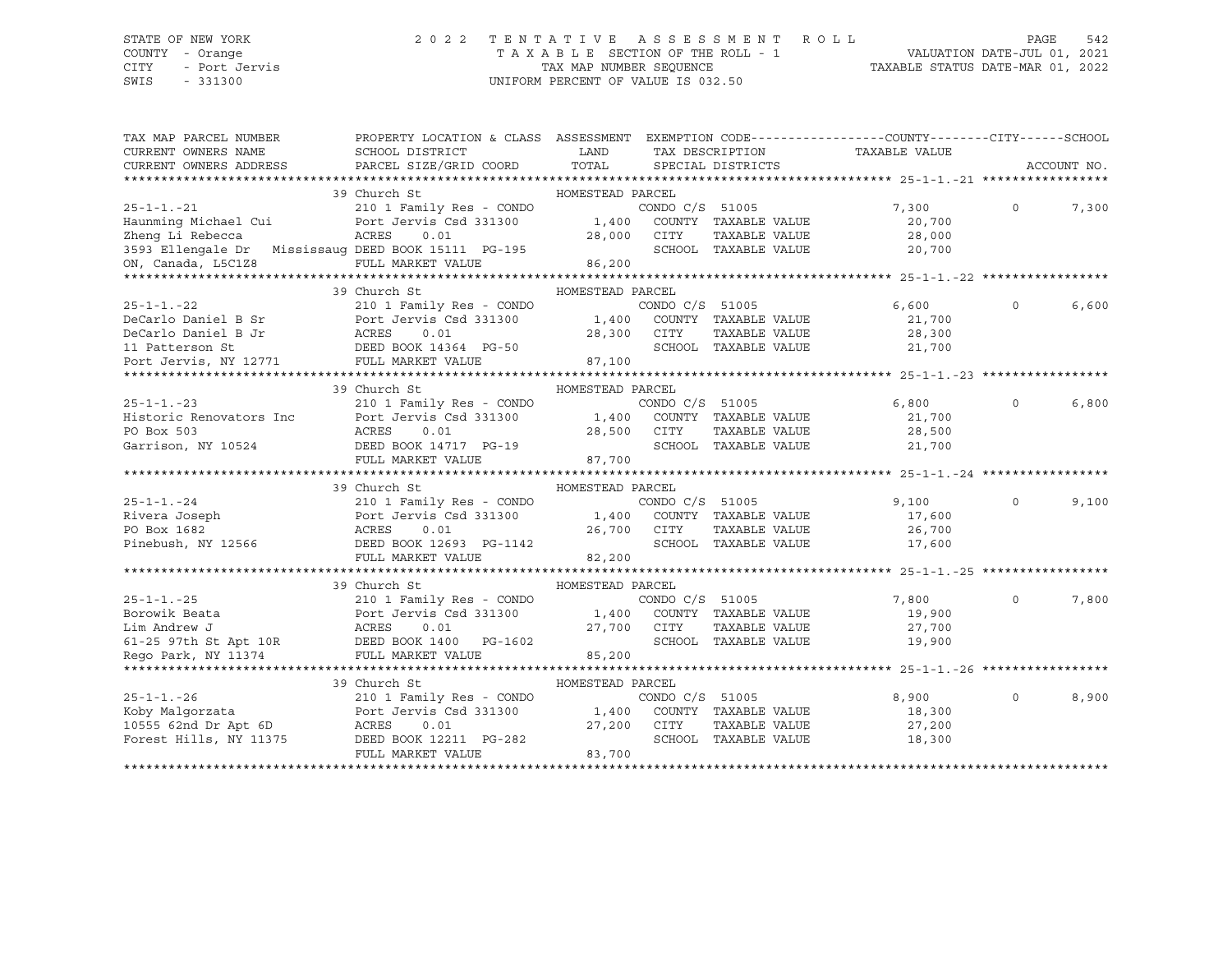## STATE OF NEW YORK 2 0 2 2 T E N T A T I V E A S S E S S M E N T R O L L PAGE 543 COUNTY - Orange T A X A B L E SECTION OF THE ROLL - 1 VALUATION DATE-JUL 01, 2021

CITY - Port Jervis TAX MAP NUMBER SEQUENCE TAXABLE STATUS DATE-MAR 01, 2022

| TAX MAP PARCEL NUMBER<br>CURRENT OWNERS NAME<br>CURRENT OWNERS ADDRESS | PROPERTY LOCATION & CLASS ASSESSMENT<br>SCHOOL DISTRICT<br>PARCEL SIZE/GRID COORD | LAND<br>TOTAL    |                 | TAX DESCRIPTION<br>SPECIAL DISTRICTS | EXEMPTION CODE-----------------COUNTY-------CITY------SCHOOL<br>TAXABLE VALUE |          | ACCOUNT NO. |
|------------------------------------------------------------------------|-----------------------------------------------------------------------------------|------------------|-----------------|--------------------------------------|-------------------------------------------------------------------------------|----------|-------------|
|                                                                        |                                                                                   |                  |                 |                                      |                                                                               |          |             |
|                                                                        | 39 Church St                                                                      | HOMESTEAD PARCEL |                 |                                      |                                                                               |          |             |
| $25 - 1 - 1 - 27$                                                      | 210 1 Family Res - CONDO                                                          |                  | CONDO C/S 51005 |                                      | 11,200                                                                        | $\Omega$ | 11,200      |
| Lyko Krzysztof                                                         | Port Jervis Csd 331300                                                            | 1,400            |                 | COUNTY TAXABLE VALUE                 | 14,100                                                                        |          |             |
| Lyko Izabela M                                                         | Port J<br>ACRES<br>0.01                                                           | 25,300           | CITY            | TAXABLE VALUE                        | 25,300                                                                        |          |             |
| 137 Guymard Tpke                                                       | DEED BOOK 12489 PG-244                                                            |                  |                 | SCHOOL TAXABLE VALUE                 | 14,100                                                                        |          |             |
| Middletown, NY 10940                                                   | FULL MARKET VALUE                                                                 | 77,800           |                 |                                      |                                                                               |          |             |
|                                                                        |                                                                                   |                  |                 |                                      |                                                                               |          |             |
|                                                                        | 39 Church St                                                                      | HOMESTEAD PARCEL |                 |                                      |                                                                               |          |             |
| $25 - 1 - 1 - 28$                                                      | 210 1 Family Res - CONDO                                                          |                  | CONDO C/S 51005 |                                      | 10,400                                                                        | $\Omega$ | 10,400      |
| Thompson Otis                                                          | Port Jervis Csd 331300                                                            | 1,400            |                 | COUNTY TAXABLE VALUE                 | 16,400                                                                        |          |             |
|                                                                        |                                                                                   | 26,800 CITY      |                 | TAXABLE VALUE                        | 26,800                                                                        |          |             |
|                                                                        | DEED BOOK 14436 PG-447                                                            |                  |                 | SCHOOL TAXABLE VALUE                 | 16,400                                                                        |          |             |
|                                                                        |                                                                                   | 82,500           |                 |                                      |                                                                               |          |             |
|                                                                        |                                                                                   |                  |                 |                                      |                                                                               |          |             |
|                                                                        | 39 Church St                                                                      | HOMESTEAD PARCEL |                 |                                      |                                                                               |          |             |
| $25 - 1 - 1 - 29$                                                      | 210 1 Family Res - CONDO                                                          |                  | CONDO C/S 51005 |                                      | 8,500                                                                         | $\circ$  | 8,500       |
| Martinez Keliann                                                       | Port Jervis Csd 331300                                                            |                  |                 | 1,400 COUNTY TAXABLE VALUE           | 18,800                                                                        |          |             |
| Melo Silvalina                                                         | 0.01                                                                              | 27,300           | CITY            | TAXABLE VALUE                        | 27,300                                                                        |          |             |
| ACRES<br>DEED E<br>82 Canal St                                         | DEED BOOK 14757 PG-1505                                                           |                  |                 | SCHOOL TAXABLE VALUE                 | 18,800                                                                        |          |             |
| Port Jervis, NY 12771                                                  | FULL MARKET VALUE                                                                 | 84,000           |                 |                                      |                                                                               |          |             |
|                                                                        |                                                                                   |                  |                 |                                      |                                                                               |          |             |
|                                                                        | 39 Church St                                                                      | HOMESTEAD PARCEL |                 |                                      |                                                                               |          |             |
| $25 - 1 - 1 - 30$                                                      | 210 1 Family Res - CONDO                                                          |                  | CONDO C/S 51005 |                                      | 7,050                                                                         | $\Omega$ | 7,050       |
| Galvin Steven D                                                        | Port Jervis Csd 331300                                                            |                  |                 |                                      | $\overline{0}$                                                                | $\Omega$ | 13,770      |
| 39 Church St Unit 30                                                   | Port J<br>ACRES                                                                   |                  |                 |                                      | 21,050                                                                        |          |             |
| Port Jervis, NY 12771                                                  | DEED BOOK 6187 PG-215                                                             |                  | CITY            | TAXABLE VALUE                        | 28,100                                                                        |          |             |
|                                                                        | FULL MARKET VALUE                                                                 |                  |                 | 86,500 SCHOOL TAXABLE VALUE          | 7,280                                                                         |          |             |
|                                                                        |                                                                                   |                  |                 |                                      |                                                                               |          |             |
|                                                                        | 39 Church St                                                                      | HOMESTEAD PARCEL |                 |                                      |                                                                               |          |             |
| $25 - 1 - 1 - 31$                                                      | 210 1 Family Res - CONDO                                                          |                  | CONDO C/S 51005 |                                      | 7,100                                                                         | $\Omega$ | 7,100       |
| Klimkiewicz Beth                                                       | Port Jervis Csd 331300                                                            | 1,400            |                 | COUNTY TAXABLE VALUE                 | 20,400                                                                        |          |             |
| 26 Hamilton St Apt 4                                                   |                                                                                   | 27,500 CITY      |                 | TAXABLE VALUE                        | 27,500                                                                        |          |             |
| Port Jervis, NY 12771                                                  | ACKES U.U.<br>DEED BOOK 5290 PG-124                                               |                  |                 | SCHOOL TAXABLE VALUE                 | 20,400                                                                        |          |             |
|                                                                        | FULL MARKET VALUE                                                                 | 84,600           |                 |                                      |                                                                               |          |             |
|                                                                        |                                                                                   |                  |                 |                                      |                                                                               |          |             |
|                                                                        | 39 Church St                                                                      | HOMESTEAD PARCEL |                 |                                      |                                                                               |          |             |
|                                                                        | 210 1 Family Res - CONDO                                                          |                  | CONDO C/S 51005 |                                      | 6,600                                                                         | $\Omega$ | 6,600       |
| 25-1-1.-32<br>Rahman Majibur<br>Free                                   | Port Jervis Csd 331300                                                            |                  |                 | 1,400 COUNTY TAXABLE VALUE           | 21,800                                                                        |          |             |
|                                                                        | ACRES<br>0.01                                                                     | 28,400           | CITY            | TAXABLE VALUE                        | 28,400                                                                        |          |             |
| Astoria, NY 11105                                                      | DEED BOOK 13888 PG-1744                                                           |                  |                 | SCHOOL TAXABLE VALUE                 | 21,800                                                                        |          |             |
|                                                                        | FULL MARKET VALUE                                                                 | 87,400           |                 |                                      |                                                                               |          |             |
|                                                                        |                                                                                   |                  |                 |                                      |                                                                               |          |             |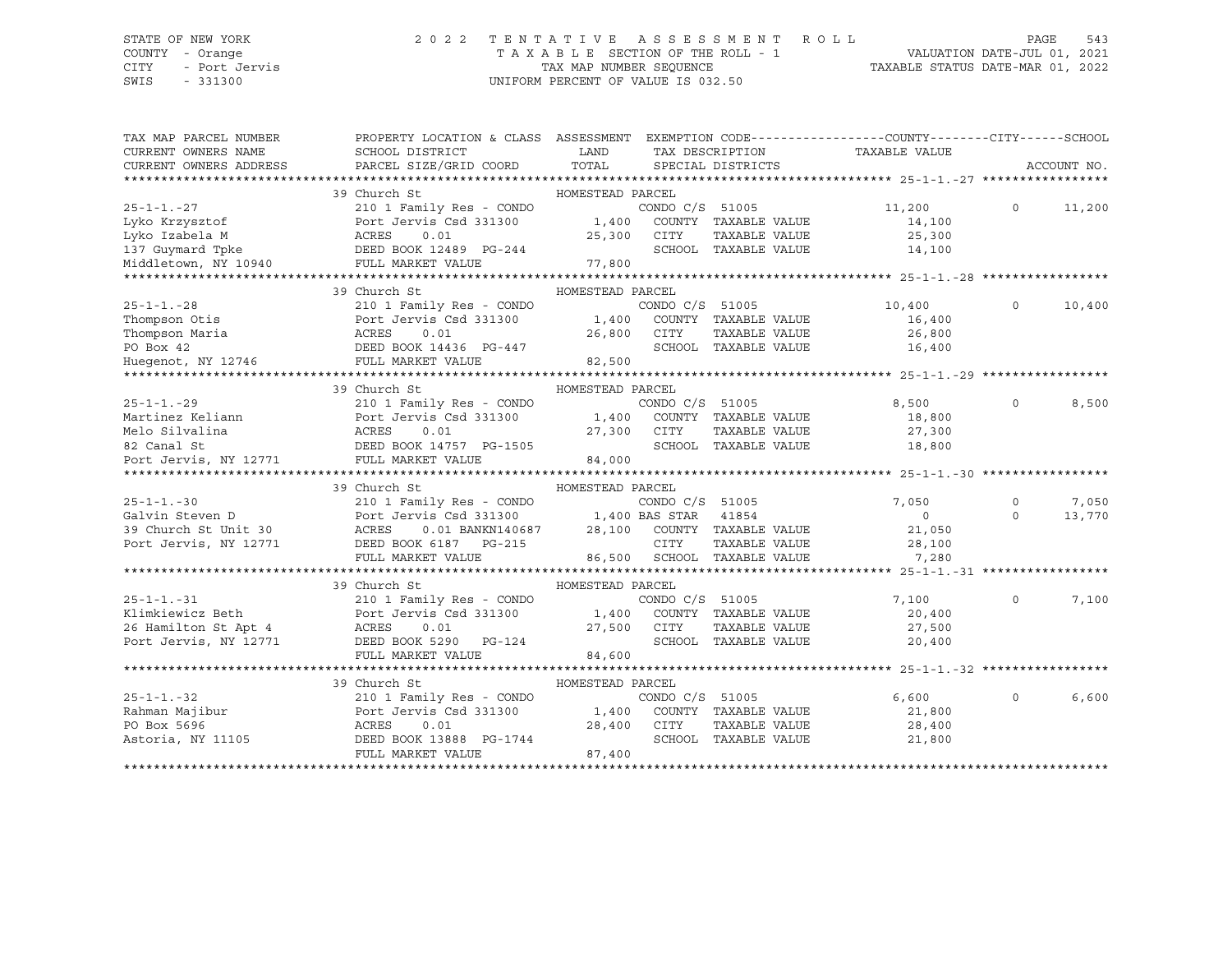## STATE OF NEW YORK 2 0 2 2 T E N T A T I V E A S S E S S M E N T R O L L PAGE 544 COUNTY - Orange T A X A B L E SECTION OF THE ROLL - 1 VALUATION DATE-JUL 01, 2021

| TAX MAP PARCEL NUMBER<br>CURRENT OWNERS NAME<br>CURRENT OWNERS ADDRESS                                                                                                                                           | PROPERTY LOCATION & CLASS ASSESSMENT EXEMPTION CODE---------------COUNTY-------CITY------SCHOOL<br>SCHOOL DISTRICT<br>PARCEL SIZE/GRID COORD TOTAL           | <b>EXAMPLE TO A LAND</b>   |                             | SPECIAL DISTRICTS    | TAX DESCRIPTION             | TAXABLE VALUE    |              | ACCOUNT NO. |
|------------------------------------------------------------------------------------------------------------------------------------------------------------------------------------------------------------------|--------------------------------------------------------------------------------------------------------------------------------------------------------------|----------------------------|-----------------------------|----------------------|-----------------------------|------------------|--------------|-------------|
|                                                                                                                                                                                                                  | 39 Church St                                                                                                                                                 | HOMESTEAD PARCEL           |                             |                      |                             |                  |              |             |
| $25 - 1 - 1 - 33$                                                                                                                                                                                                | 210 1 Family Res - CONDO                                                                                                                                     |                            | CONDO C/S 51005             |                      |                             | 6,700            | $\mathsf{O}$ | 6,700       |
| Li Dong                                                                                                                                                                                                          | Port Jervis Csd 331300                                                                                                                                       | 1,400 COUNTY TAXABLE VALUE |                             |                      |                             | 21,700           |              |             |
| Xin Qin                                                                                                                                                                                                          | ACRES<br>0.01                                                                                                                                                | 28,400                     | CITY                        | TAXABLE VALUE        |                             | 28,400           |              |             |
| 412 Murno Ave Apt 3B DEED BOOK 15146 PG-3697                                                                                                                                                                     |                                                                                                                                                              |                            |                             | SCHOOL TAXABLE VALUE |                             | 21,700           |              |             |
| Mamaroneck, NY 10543                                                                                                                                                                                             | FULL MARKET VALUE                                                                                                                                            | 87,400                     |                             |                      |                             |                  |              |             |
|                                                                                                                                                                                                                  |                                                                                                                                                              |                            |                             |                      |                             |                  |              |             |
|                                                                                                                                                                                                                  | 39 Church St                                                                                                                                                 | HOMESTEAD PARCEL           |                             |                      |                             |                  |              |             |
| $25 - 1 - 1 - 34$                                                                                                                                                                                                | 210 1 Family Res - CONDO                                                                                                                                     |                            | CONDO C/S 51005             |                      |                             | 6,400            | $\Omega$     | 6,400       |
| Xin Oin                                                                                                                                                                                                          | Port Jervis Csd 331300                                                                                                                                       | 1,400 COUNTY TAXABLE VALUE |                             |                      |                             | 22,100           |              |             |
| 412 Munro Ave Apt 3B                                                                                                                                                                                             | ACRES<br>0.01                                                                                                                                                | 28,500 CITY                |                             | TAXABLE VALUE        |                             | 28,500           |              |             |
| Mamaroneck, NY 10543                                                                                                                                                                                             | DEED BOOK 14782 PG-52                                                                                                                                        |                            |                             |                      | SCHOOL TAXABLE VALUE 22,100 |                  |              |             |
|                                                                                                                                                                                                                  | FULL MARKET VALUE                                                                                                                                            | $-52$ 87,700               |                             |                      |                             |                  |              |             |
|                                                                                                                                                                                                                  |                                                                                                                                                              |                            |                             |                      |                             |                  |              |             |
|                                                                                                                                                                                                                  | 39 Church St                                                                                                                                                 | HOMESTEAD PARCEL           |                             |                      |                             |                  |              |             |
| $25 - 1 - 1 - 35$                                                                                                                                                                                                | 210 1 Family Res - CONDO                                                                                                                                     |                            | CONDO C/S 51005             |                      |                             | 5,600            | $\Omega$     | 5,600       |
|                                                                                                                                                                                                                  |                                                                                                                                                              |                            |                             |                      |                             | $\overline{0}$   | $\Omega$     | 13,770      |
|                                                                                                                                                                                                                  | $\begin{tabular}{lllllllllll} \hline 0.01 BANKC190321 & 28,800 & COUNTY TAXABLE VALUE \\ OOK 12351 & PG-1656 & CITY & TAXABLE VALUE \\ \hline \end{tabular}$ |                            |                             |                      |                             | 23,200           |              |             |
| Taub Jonathan S<br>Taub Jonathan S<br>28,800 County TAXABLE<br>Port Jervis Recruit Carvis Cad 331300 1,400 BAS STAR 41854<br>28,800 COUNTY TAXABLE<br>Port Jervis, NY 12771 DEED BOOK 12351 PG-1656 CITY TAXABLE |                                                                                                                                                              |                            |                             |                      | TAXABLE VALUE 28,800        |                  |              |             |
|                                                                                                                                                                                                                  | FULL MARKET VALUE                                                                                                                                            |                            | 88,600 SCHOOL TAXABLE VALUE |                      |                             | 9,430            |              |             |
|                                                                                                                                                                                                                  |                                                                                                                                                              |                            |                             |                      |                             |                  |              |             |
|                                                                                                                                                                                                                  | 39 Church St                                                                                                                                                 | HOMESTEAD PARCEL           |                             |                      |                             |                  |              |             |
| $25 - 1 - 1 - 36$                                                                                                                                                                                                | 210 1 Family Res - CONDO                                                                                                                                     |                            | CONDO C/S 51005             |                      |                             | 6,700            | $\circ$      | 6,700       |
| Haunming Michael Cui Port Jervis Csd 331300 1,400 COUNTY TAXABLE VALUE                                                                                                                                           |                                                                                                                                                              |                            |                             |                      |                             | 21,700           |              |             |
| Zheng Li Rebecca                                                                                                                                                                                                 | ACRES 0.01                                                                                                                                                   | 28,400 CITY<br>SCHOO       |                             | TAXABLE VALUE        |                             | 28,400           |              |             |
| 3593 Ellengale Dr Mississauga DEED BOOK 15111 PG-101                                                                                                                                                             |                                                                                                                                                              |                            |                             |                      | SCHOOL TAXABLE VALUE        | 21,700           |              |             |
| ON, Canada, L5C1Z8                                                                                                                                                                                               | FULL MARKET VALUE 87,400                                                                                                                                     |                            |                             |                      |                             |                  |              |             |
|                                                                                                                                                                                                                  |                                                                                                                                                              |                            |                             |                      |                             |                  |              |             |
|                                                                                                                                                                                                                  | 39 Church St                                                                                                                                                 | HOMESTEAD PARCEL           |                             |                      |                             |                  |              |             |
| $25 - 1 - 1 - 37$                                                                                                                                                                                                | 210 1 Family Res - CONDO                                                                                                                                     |                            | CONDO C/S 51005             |                      |                             | 6,600            | $\Omega$     | 6,600       |
| Vallejo Annalie                                                                                                                                                                                                  | Port Jervis Csd 331300 1,400 COUNTY TAXABLE VALUE                                                                                                            |                            |                             |                      |                             | 21,600           |              |             |
| 193 Creamery Pond Rd<br>Chester, NY 10918                                                                                                                                                                        | ACRES<br>0.01                                                                                                                                                | 28,200                     | CITY                        | TAXABLE VALUE        |                             | 28,200           |              |             |
|                                                                                                                                                                                                                  | DEED BOOK 14911 PG-1442                                                                                                                                      |                            |                             | SCHOOL TAXABLE VALUE |                             | 21,600           |              |             |
|                                                                                                                                                                                                                  | FULL MARKET VALUE                                                                                                                                            | 86,800                     |                             |                      |                             |                  |              |             |
|                                                                                                                                                                                                                  |                                                                                                                                                              |                            |                             |                      |                             |                  |              |             |
| $25 - 1 - 1 - 38$                                                                                                                                                                                                | 39 Church St<br>210 1 Family Res - CONDO                                                                                                                     | HOMESTEAD PARCEL           |                             |                      |                             | 8,200            | $\Omega$     | 8,200       |
|                                                                                                                                                                                                                  |                                                                                                                                                              |                            | CONDO C/S 51005             |                      | COUNTY TAXABLE VALUE        |                  |              |             |
|                                                                                                                                                                                                                  |                                                                                                                                                              |                            | CITY                        |                      |                             | 19,500           |              |             |
| Maffucci Shuk Ching<br>C/o Silk Mill Condominium<br>Hort Jervis Csd 331300 1,400<br>C/o Silk Mill Condominium<br>Homeowner Association DEED BOOK 12288 PG-851                                                    |                                                                                                                                                              |                            |                             | TAXABLE VALUE        |                             | 27,700<br>19,500 |              |             |
| 39 Church St Box60                                                                                                                                                                                               |                                                                                                                                                              | $G-851$ 85,200             |                             | SCHOOL TAXABLE VALUE |                             |                  |              |             |
| Port Jervis, NY 12771                                                                                                                                                                                            | FULL MARKET VALUE                                                                                                                                            |                            |                             |                      |                             |                  |              |             |
|                                                                                                                                                                                                                  |                                                                                                                                                              |                            |                             |                      |                             |                  |              |             |
|                                                                                                                                                                                                                  |                                                                                                                                                              |                            |                             |                      |                             |                  |              |             |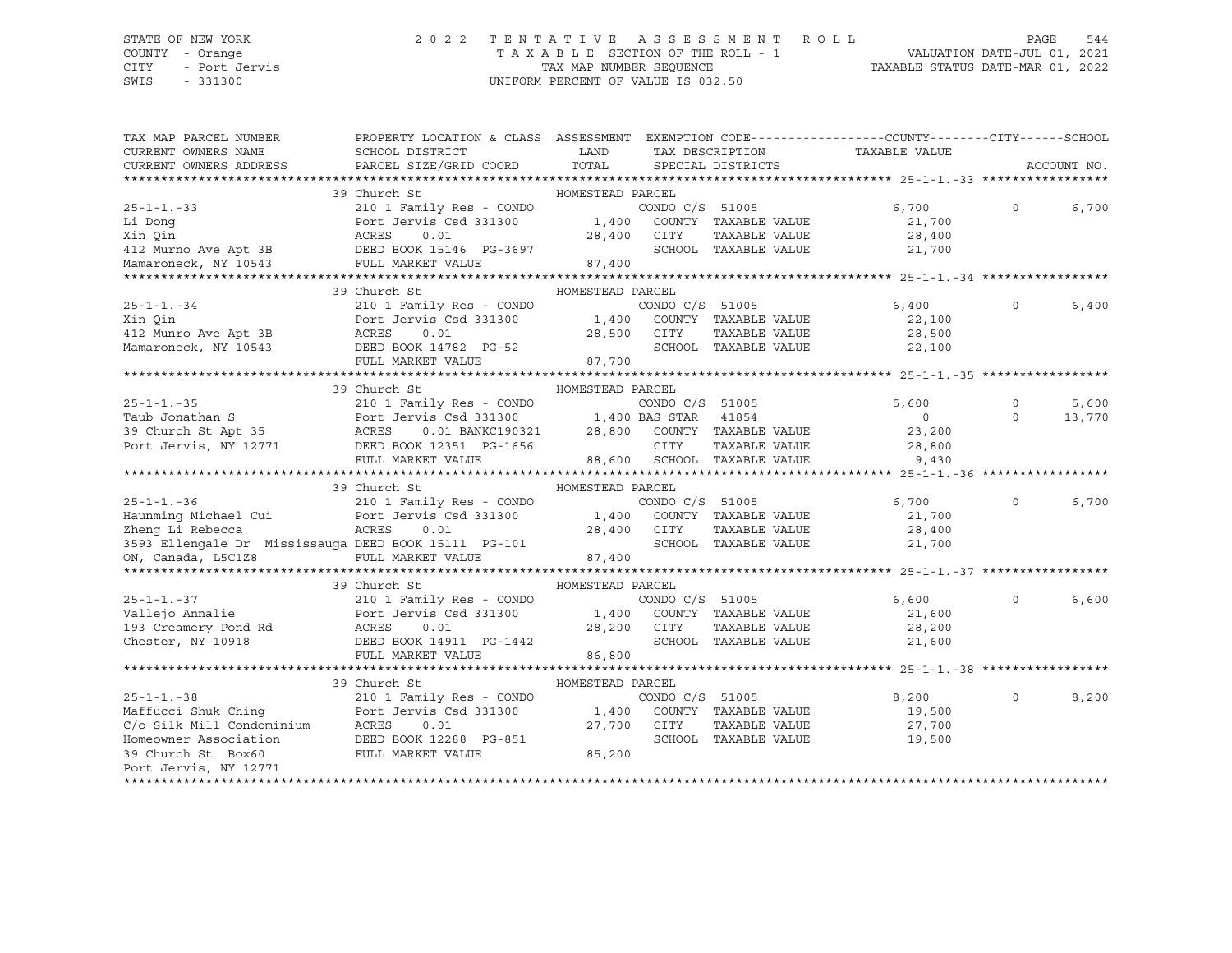## STATE OF NEW YORK 2 0 2 2 T E N T A T I V E A S S E S S M E N T R O L L PAGE 545 COUNTY - Orange T A X A B L E SECTION OF THE ROLL - 1 VALUATION DATE-JUL 01, 2021

| TAX MAP PARCEL NUMBER<br>CURRENT OWNERS NAME<br>CURRENT OWNERS ADDRESS | PROPERTY LOCATION & CLASS ASSESSMENT EXEMPTION CODE---------------COUNTY-------CITY------SCHOOL<br>SCHOOL DISTRICT<br>PARCEL SIZE/GRID COORD | LAND<br>TOTAL              |                 | SPECIAL DISTRICTS                                       | TAX DESCRIPTION TAXABLE VALUE |          | ACCOUNT NO. |
|------------------------------------------------------------------------|----------------------------------------------------------------------------------------------------------------------------------------------|----------------------------|-----------------|---------------------------------------------------------|-------------------------------|----------|-------------|
|                                                                        |                                                                                                                                              |                            |                 |                                                         |                               |          |             |
|                                                                        | 39 Church St                                                                                                                                 | HOMESTEAD PARCEL           |                 |                                                         |                               |          |             |
| $25 - 1 - 1 - 39$                                                      | 210 1 Family Res - CONDO                                                                                                                     |                            | CONDO C/S 51005 |                                                         | 5,400                         | $\Omega$ | 5,400       |
| Gross Roi                                                              | Port Jervis Csd 331300                                                                                                                       | 1,400 COUNTY TAXABLE VALUE |                 |                                                         | 23,200                        |          |             |
| Gross Dana                                                             | ACRES<br>0.01<br>DEED BOOK 14765 PG-917                                                                                                      | 28,600                     | CITY            | TAXABLE VALUE                                           | 28,600                        |          |             |
| C/o Sharon Klein                                                       |                                                                                                                                              |                            |                 | SCHOOL TAXABLE VALUE                                    | 23,200                        |          |             |
| 34 Alan St                                                             | FULL MARKET VALUE                                                                                                                            | 88,000                     |                 |                                                         |                               |          |             |
| Stone Ridge, NY 12484                                                  |                                                                                                                                              |                            |                 |                                                         |                               |          |             |
|                                                                        |                                                                                                                                              |                            |                 |                                                         |                               |          |             |
|                                                                        | 39 Church St                                                                                                                                 | HOMESTEAD PARCEL           |                 |                                                         |                               |          |             |
| $25 - 1 - 1 - 40$                                                      | 210 1 Family Res - CONDO                                                                                                                     |                            | CONDO C/S 51005 |                                                         | 6,800                         | $\circ$  | 6,800       |
| Hogan Thomas C                                                         | Port Jervis Csd 331300                                                                                                                       |                            |                 | 1,400 COUNTY TAXABLE VALUE                              | 21,700                        |          |             |
| Hogan Judith A                                                         | ACRES<br>0.01                                                                                                                                | 28,500                     | CITY            | TAXABLE VALUE                                           | 28,500                        |          |             |
| 131 Senate Rd                                                          | DEED BOOK 5327 PG-334                                                                                                                        | 87,700                     |                 | SCHOOL TAXABLE VALUE                                    | 21,700                        |          |             |
| Milford, PA 18337                                                      | FULL MARKET VALUE                                                                                                                            |                            |                 |                                                         |                               |          |             |
| ********************                                                   |                                                                                                                                              |                            |                 |                                                         |                               |          |             |
|                                                                        | 39 Church St                                                                                                                                 | HOMESTEAD PARCEL           |                 |                                                         |                               |          |             |
| $25 - 1 - 1 - 41$                                                      | 210 1 Family Res - CONDO                                                                                                                     |                            | BAS STAR        | 41854                                                   | $\Omega$                      | $\Omega$ | 13,770      |
| Kaplan Brandon                                                         | Port Jervis Csd 331300<br>vis Csd 331300 1,400 CONDO C/S 51005<br>0.01 BANKC020440 28,400 COUNTY TAXABLE VALUE<br>Port<br>ACRES              |                            |                 |                                                         | 6,200                         | $\Omega$ | 6, 200      |
| Mapes Cara                                                             |                                                                                                                                              |                            |                 |                                                         | 22,200                        |          |             |
|                                                                        | 39 Church St Unit 41 DEED BOOK 12341 PG-1172                                                                                                 |                            | CITY            | TAXABLE VALUE                                           | 28,400                        |          |             |
| Port Jervis, NY 12771                                                  | FULL MARKET VALUE                                                                                                                            |                            |                 | 87,400 SCHOOL TAXABLE VALUE                             | 8,430                         |          |             |
|                                                                        |                                                                                                                                              |                            |                 |                                                         |                               |          |             |
|                                                                        | 39 Church St                                                                                                                                 | HOMESTEAD PARCEL           |                 |                                                         |                               |          |             |
| $25 - 1 - 1 - 42$                                                      | 210 1 Family Res - CONDO                                                                                                                     |                            | CONDO C/S 51005 |                                                         | 6,300                         | $\Omega$ | 6,300       |
| Koby Malqorzata                                                        | Port Jervis Csd 331300                                                                                                                       |                            |                 | 1,400 COUNTY TAXABLE VALUE<br>28,400 CITY TAXABLE VALUE | 22,100                        |          |             |
| $10555$ 62nd Dr Apt 6D                                                 | ACRES<br>0.01                                                                                                                                |                            |                 |                                                         | 28,400                        |          |             |
| Forest Hills, NY 11375                                                 | DEED BOOK 12750 PG-1394                                                                                                                      |                            |                 | SCHOOL TAXABLE VALUE                                    | 22,100                        |          |             |
|                                                                        | FULL MARKET VALUE                                                                                                                            | 87,400                     |                 |                                                         |                               |          |             |
|                                                                        |                                                                                                                                              |                            |                 |                                                         |                               |          |             |
|                                                                        | 39 Church St                                                                                                                                 | HOMESTEAD PARCEL           |                 |                                                         |                               |          |             |
| $25 - 1 - 1 - 43$                                                      | 210 1 Family Res - CONDO                                                                                                                     |                            | CONDO C/S 51005 |                                                         | 6,700                         | $\Omega$ | 6,700       |
| Ginzberg Mikhail<br>Ginzberg Inna                                      | 210 1 Family Res - COND<br>Port Jervis Csd 331300<br>ACRES     0.01                                                                          |                            |                 | 1,400 COUNTY TAXABLE VALUE                              | 21,600                        |          |             |
| Ginzberg Inna                                                          |                                                                                                                                              | 28,300                     | CITY            | TAXABLE VALUE                                           | 28,300                        |          |             |
|                                                                        |                                                                                                                                              |                            |                 | SCHOOL TAXABLE VALUE                                    | 21,600                        |          |             |
| Oakland, NJ 07436                                                      | FULL MARKET VALUE                                                                                                                            | 87,100                     |                 |                                                         |                               |          |             |
| *******************                                                    |                                                                                                                                              |                            |                 |                                                         |                               |          |             |
|                                                                        | 39 Church St                                                                                                                                 | HOMESTEAD PARCEL           |                 |                                                         |                               |          |             |
| $25 - 1 - 1 - 44$                                                      | 210 1 Family Res - CONDO                                                                                                                     |                            | CONDO C/S 51005 |                                                         | 6,200                         | $\Omega$ | 6, 200      |
| Ding Lawrence                                                          | Port Jervis Csd 331300                                                                                                                       |                            |                 | 1,400 COUNTY TAXABLE VALUE                              | 22,400                        |          |             |
| 140-39 34th Ave Apt 4K                                                 | ACRES<br>0.01                                                                                                                                | 28,600                     | CITY            | TAXABLE VALUE                                           | 28,600                        |          |             |
| Flushing, NY 11354                                                     | DEED BOOK 13965 PG-81                                                                                                                        |                            |                 | SCHOOL TAXABLE VALUE                                    | 22,400                        |          |             |
|                                                                        | FULL MARKET VALUE                                                                                                                            | 88,000                     |                 |                                                         |                               |          |             |
|                                                                        |                                                                                                                                              |                            |                 |                                                         |                               |          |             |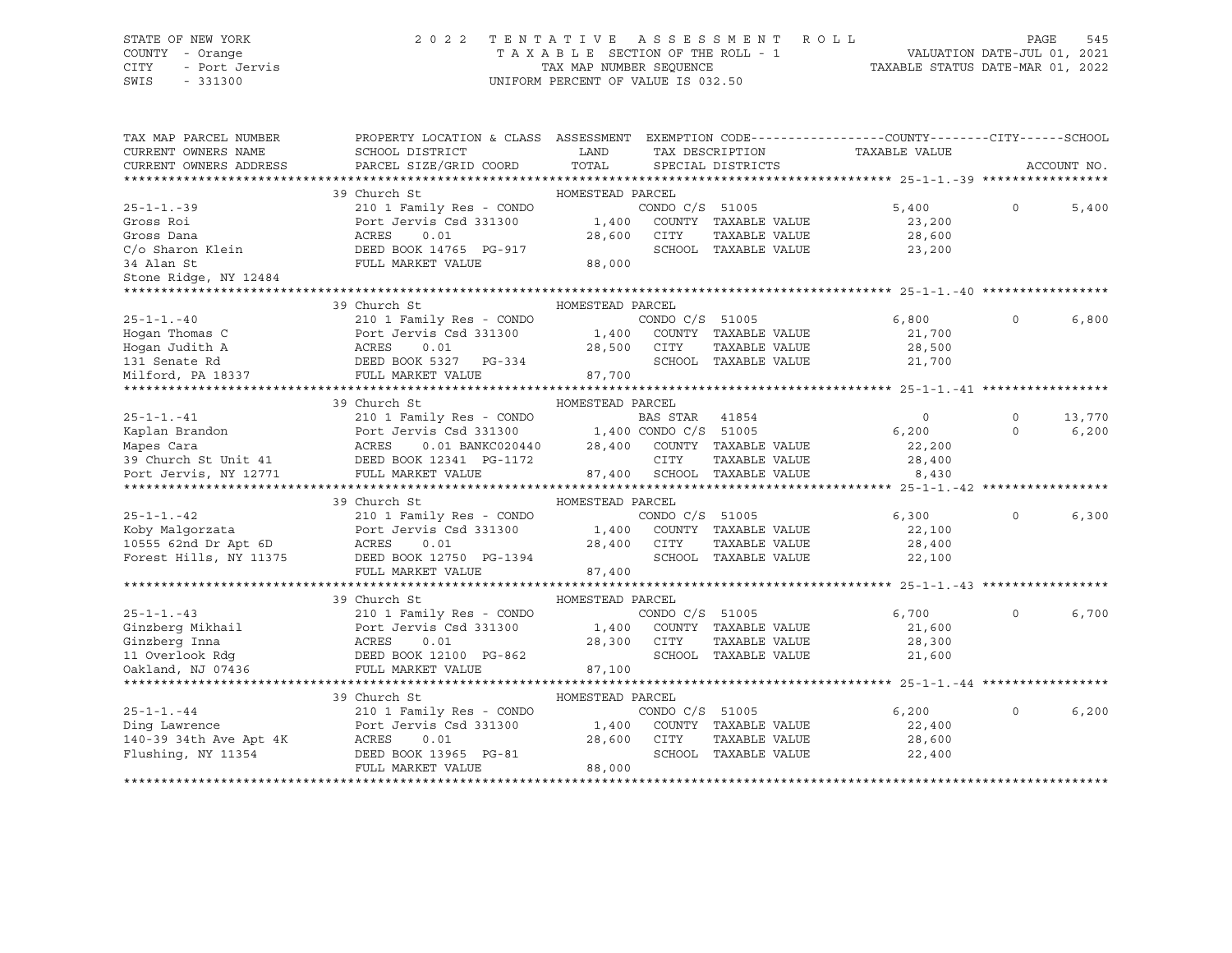## STATE OF NEW YORK 2 0 2 2 T E N T A T I V E A S S E S S M E N T R O L L PAGE 546 COUNTY - Orange T A X A B L E SECTION OF THE ROLL - 1 VALUATION DATE-JUL 01, 2021

| TAX MAP PARCEL NUMBER                                     | PROPERTY LOCATION & CLASS ASSESSMENT EXEMPTION CODE----------------COUNTY-------CITY------SCHOOL |                  |                 |                                                                                                               |               |          |             |
|-----------------------------------------------------------|--------------------------------------------------------------------------------------------------|------------------|-----------------|---------------------------------------------------------------------------------------------------------------|---------------|----------|-------------|
| CURRENT OWNERS NAME                                       | SCHOOL DISTRICT                                                                                  | LAND             | TAX DESCRIPTION |                                                                                                               | TAXABLE VALUE |          |             |
| CURRENT OWNERS ADDRESS                                    | PARCEL SIZE/GRID COORD                                                                           | TOTAL            |                 | SPECIAL DISTRICTS                                                                                             |               |          | ACCOUNT NO. |
|                                                           |                                                                                                  |                  |                 |                                                                                                               |               |          |             |
|                                                           | 39 Church St                                                                                     | HOMESTEAD PARCEL |                 |                                                                                                               |               |          |             |
| $25 - 1 - 1 - 45$                                         | 210 1 Family Res - CONDO                                                                         |                  | CONDO C/S 51005 |                                                                                                               | 3,800         | $\Omega$ | 3,800       |
| Ginzberg Michael                                          | Port Jervis Csd 331300                                                                           |                  |                 | 1,400 COUNTY TAXABLE VALUE                                                                                    | 25,700        |          |             |
| Ginzberg Inna<br>11 Overlook Rdg                          | ACRES<br>0.01                                                                                    | 29,500           | CITY            | TAXABLE VALUE<br>SCHOOL TAXABLE VALUE                                                                         | 29,500        |          |             |
|                                                           | DEED BOOK 14082 PG-1363                                                                          |                  |                 |                                                                                                               | 25,700        |          |             |
| Oakland, NJ 07436                                         | FULL MARKET VALUE                                                                                | 90,800           |                 |                                                                                                               |               |          |             |
|                                                           | 39 Church St                                                                                     | HOMESTEAD PARCEL |                 |                                                                                                               |               |          |             |
| $25 - 1 - 1 - 46$                                         | 210 1 Family Res - CONDO                                                                         |                  | CONDO C/S 51005 |                                                                                                               | 5,500         | $\circ$  | 5,500       |
| Roqowska Monika                                           | Port Jervis Csd 331300                                                                           | 1,400            |                 | COUNTY TAXABLE VALUE                                                                                          | 23,300        |          |             |
| C/o Vladimir Danilchenko                                  | ACRES<br>0.01                                                                                    | 28,800           | CITY            | TAXABLE VALUE                                                                                                 | 28,800        |          |             |
| 2730 Neptune Ave                                          | DEED BOOK 13721 PG-1131                                                                          |                  |                 | SCHOOL TAXABLE VALUE                                                                                          | 23,300        |          |             |
| Brooklyn, NY 11224                                        | FULL MARKET VALUE                                                                                | 88,600           |                 |                                                                                                               |               |          |             |
|                                                           |                                                                                                  |                  |                 |                                                                                                               |               |          |             |
|                                                           | 39 Church St                                                                                     | HOMESTEAD PARCEL |                 |                                                                                                               |               |          |             |
| $25 - 1 - 1. - 47$                                        | 210 1 Family Res - CONDO                                                                         |                  | CONDO C/S 51005 |                                                                                                               | 8,700         | $\Omega$ | 8,700       |
| Jackler Jason                                             | Port Jervis Csd 331300                                                                           |                  |                 | 1,400 COUNTY TAXABLE VALUE                                                                                    | 18,500        |          |             |
| 18 Kings Ln                                               | ACRES<br>0.01                                                                                    |                  | 27,200 CITY     | TAXABLE VALUE                                                                                                 | 27,200        |          |             |
| Slate Hill, NY 10973                                      | DEED BOOK 14201 PG-1483                                                                          |                  |                 | SCHOOL TAXABLE VALUE                                                                                          | 18,500        |          |             |
|                                                           | FULL MARKET VALUE                                                                                | 83,700           |                 |                                                                                                               |               |          |             |
|                                                           |                                                                                                  |                  |                 |                                                                                                               |               |          |             |
|                                                           | 39 Church St                                                                                     | HOMESTEAD PARCEL |                 |                                                                                                               |               |          |             |
| $25 - 1 - 1 - 48$                                         | 210 1 Family Res - CONDO                                                                         |                  |                 |                                                                                                               | 7,300         | 0        | 7,300       |
| Dillin James M                                            | Port Jervis Csd 331300                                                                           |                  |                 | $\begin{array}{cccc}\n\text{COND C/S} & 51005 \\ 1,400 & \text{COUNTY} & \text{TAXABLE VALUE} \\ \end{array}$ | 20,700        |          |             |
| Dillin James A                                            | ACRES<br>0.01                                                                                    | 28,000           | CITY            | TAXABLE VALUE                                                                                                 | 28,000        |          |             |
|                                                           | DEED BOOK 12764 PG-1098                                                                          |                  |                 | SCHOOL TAXABLE VALUE                                                                                          | 20,700        |          |             |
| 38 Scotchtown Ave<br>Goshen, NY 10924<br>Goshen, NY 10924 | FULL MARKET VALUE                                                                                | 86,200           |                 |                                                                                                               |               |          |             |
|                                                           |                                                                                                  |                  |                 |                                                                                                               |               |          |             |
|                                                           | 39 Church St                                                                                     | HOMESTEAD PARCEL |                 |                                                                                                               |               |          |             |
| $25 - 1 - 1. - 49$                                        | 210 1 Family Res - CONDO                                                                         |                  | CONDO C/S 51005 |                                                                                                               | 6,600         | $\Omega$ | 6,600       |
| Rania LLC                                                 | Port Jervis Csd 331300                                                                           |                  |                 | 1,400 COUNTY TAXABLE VALUE                                                                                    | 21,700        |          |             |
| PO Box 577                                                | ACRES<br>0.01                                                                                    | 28,300           | CITY            | TAXABLE VALUE                                                                                                 | 28,300        |          |             |
| Suffern, NY 10901                                         | DEED BOOK 13711 PG-1018                                                                          |                  |                 | SCHOOL TAXABLE VALUE                                                                                          | 21,700        |          |             |
|                                                           | FULL MARKET VALUE                                                                                | 87,100           |                 |                                                                                                               |               |          |             |
|                                                           |                                                                                                  |                  |                 |                                                                                                               |               |          |             |
|                                                           | 39 Church St                                                                                     | HOMESTEAD PARCEL |                 |                                                                                                               |               |          |             |
| $25 - 1 - 1. - 50$                                        | 210 1 Family Res - CONDO                                                                         |                  | CONDO C/S 51005 |                                                                                                               | 6,800         | $\Omega$ | 6,800       |
| Li Dong                                                   | Port Jervis Csd 331300                                                                           |                  |                 | 1,400 COUNTY TAXABLE VALUE                                                                                    | 21,700        |          |             |
| Xin Qin                                                   | ACRES<br>0.01                                                                                    | 28,500           | CITY            | TAXABLE VALUE                                                                                                 | 28,500        |          |             |
|                                                           | 412 Munro Ave Apt 3B DEED BOOK 14667 PG-929                                                      |                  |                 | SCHOOL TAXABLE VALUE                                                                                          | 21,700        |          |             |
| Mamaroneck, NY 10543                                      | FULL MARKET VALUE                                                                                | 87,700           |                 |                                                                                                               |               |          |             |
|                                                           |                                                                                                  |                  |                 |                                                                                                               |               |          |             |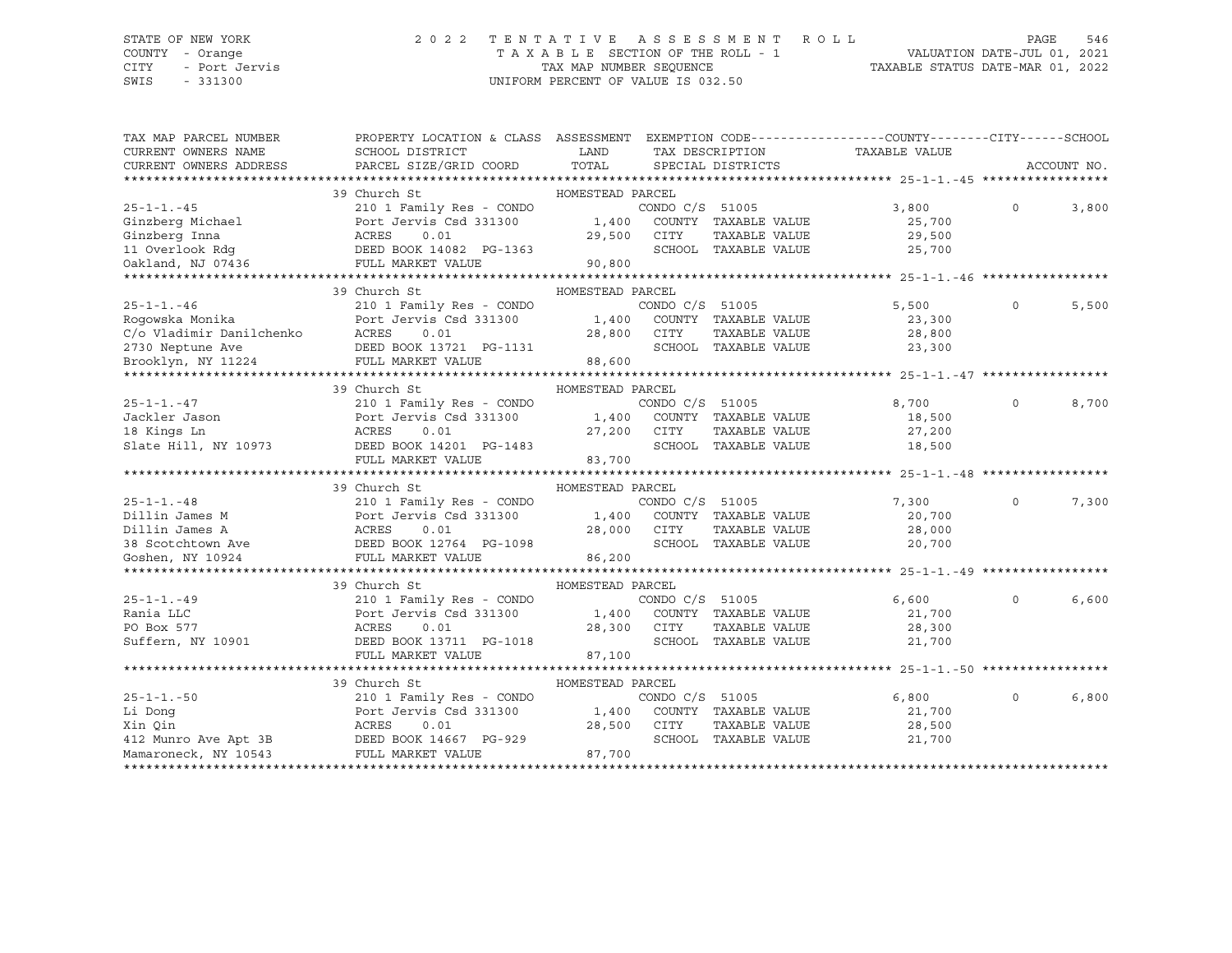## STATE OF NEW YORK 2 0 2 2 T E N T A T I V E A S S E S S M E N T R O L L PAGE 547 COUNTY - Orange T A X A B L E SECTION OF THE ROLL - 1 VALUATION DATE-JUL 01, 2021 CITY - Port Jervis TAX MAP NUMBER SEQUENCE TAXABLE STATUS DATE-MAR 01, 2022

| TAX MAP PARCEL NUMBER<br>CURRENT OWNERS NAME | PROPERTY LOCATION & CLASS ASSESSMENT EXEMPTION CODE---------------COUNTY-------CITY------SCHOOL<br>SCHOOL DISTRICT<br>CURRENT OWNERS ADDRESS FARCEL SIZE/GRID COORD TOTAL SPECIAL DISTRICTS | <b>LAND</b>                 |                 |                      | TAX DESCRIPTION TAXABLE VALUE      |          | ACCOUNT NO.    |
|----------------------------------------------|---------------------------------------------------------------------------------------------------------------------------------------------------------------------------------------------|-----------------------------|-----------------|----------------------|------------------------------------|----------|----------------|
|                                              |                                                                                                                                                                                             |                             |                 |                      |                                    |          |                |
|                                              | 39 Church St                                                                                                                                                                                | HOMESTEAD PARCEL            |                 |                      |                                    |          |                |
| $25 - 1 - 1. -51$                            | 210 1 Family Res - CONDO                                                                                                                                                                    |                             | AGED-T          | 41803                | $\overline{0}$                     | 10,680   | $\overline{0}$ |
| Arroyo Nelly                                 | Port Jervis Csd 331300                                                                                                                                                                      | 1,400 AGED-CS               |                 | 41805                | 8,800                              | $\Omega$ | 8,800          |
| 39 Church St Unit 51                         | 0.01<br>ACRES                                                                                                                                                                               | 26,700 CONDO C/S 51005      |                 |                      | 9,100                              | $\Omega$ | 9,100          |
| Port Jervis, NY 12771                        | DEED BOOK 3787 PG-155                                                                                                                                                                       |                             | ENH STAR 41834  |                      | $\overline{0}$                     | $\Omega$ | 8,800          |
|                                              | FULL MARKET VALUE                                                                                                                                                                           | 82,200 COUNTY TAXABLE VALUE |                 |                      | 8,800                              |          |                |
|                                              |                                                                                                                                                                                             |                             | CITY            | TAXABLE VALUE        | 16,020                             |          |                |
|                                              |                                                                                                                                                                                             |                             |                 | SCHOOL TAXABLE VALUE | $\Omega$                           |          |                |
|                                              |                                                                                                                                                                                             |                             |                 |                      |                                    |          |                |
|                                              | 39 Church St                                                                                                                                                                                | HOMESTEAD PARCEL            |                 |                      |                                    |          |                |
| $25 - 1 - 1 - 52$                            | 210 1 Family Res - CONDO CONDO C/S 51005                                                                                                                                                    |                             |                 |                      | 7,800 0                            |          | 7,800          |
|                                              |                                                                                                                                                                                             |                             |                 |                      | 19,900                             |          |                |
|                                              | Western Orange Realty Inc Correct Devis Consort Consort Consort Consort Consort Consort Consort Consort Consor<br>C/o Vladimir Danilchenko ACRES 0.01 27,700 CITY TAXABLE VALUE             |                             |                 |                      | TAXABLE VALUE 27,700               |          |                |
| 2730 Neptune Ave                             | DEED BOOK 14953 PG-1575                                                                                                                                                                     |                             |                 | SCHOOL TAXABLE VALUE | 19,900                             |          |                |
| Brooklyn, NY 11224 FULL MARKET VALUE         |                                                                                                                                                                                             | 85,200                      |                 |                      |                                    |          |                |
|                                              |                                                                                                                                                                                             |                             |                 |                      |                                    |          |                |
|                                              | 39 Church St<br>HOMESTEAD PARCEL                                                                                                                                                            |                             |                 |                      |                                    |          |                |
| $25 - 1 - 1 - 53$                            | 210 1 Family Res - CONDO $\sim$ CONDO C/S 51005<br>210 1 Family Res - CONDO (S 51005 CONDO C/S 51005 Port Jervis Csd 331300 1,400 COUNTY TAXABLE VALUE                                      |                             |                 |                      | 8,900                              | $\circ$  | 8,900          |
| Rossi Franco Jr                              |                                                                                                                                                                                             |                             |                 |                      | 18,300                             |          |                |
| 245 Conners Rd<br><b>ACRES</b>               | 0.01                                                                                                                                                                                        | 27,200 CITY                 |                 |                      | TAXABLE VALUE 27,200               |          |                |
|                                              | Middletown, NY 10941 DEED BOOK 12767 PG-1593                                                                                                                                                |                             |                 | SCHOOL TAXABLE VALUE | 18,300                             |          |                |
|                                              | FULL MARKET VALUE                                                                                                                                                                           | 83,700                      |                 |                      |                                    |          |                |
|                                              |                                                                                                                                                                                             |                             |                 |                      |                                    |          |                |
|                                              | 39 Church St                                                                                                                                                                                | HOMESTEAD PARCEL            |                 |                      |                                    |          |                |
| $25 - 1 - 1 - 54$                            | 210 1 Family Res - CONDO                                                                                                                                                                    |                             | CONDO C/S 51005 |                      | 11,200                             | $\circ$  | 11,200         |
| Southard Annette                             | Port Jervis Csd 331300 1,400 ENH STAR                                                                                                                                                       |                             |                 | 41834                | $\sim$ 0                           | $\Omega$ | 14,100         |
| 39 Church St Unit 54                         | 0.01<br>ACRES                                                                                                                                                                               |                             |                 |                      | 25,300 COUNTY TAXABLE VALUE 14,100 |          |                |
| Port Jervis, NY 12771                        | DEED BOOK 11330 PG-875                                                                                                                                                                      |                             | CITY            | TAXABLE VALUE        | 25,300                             |          |                |
|                                              | FULL MARKET VALUE                                                                                                                                                                           | 77,800 SCHOOL TAXABLE VALUE |                 |                      |                                    |          |                |
|                                              |                                                                                                                                                                                             |                             |                 |                      |                                    |          |                |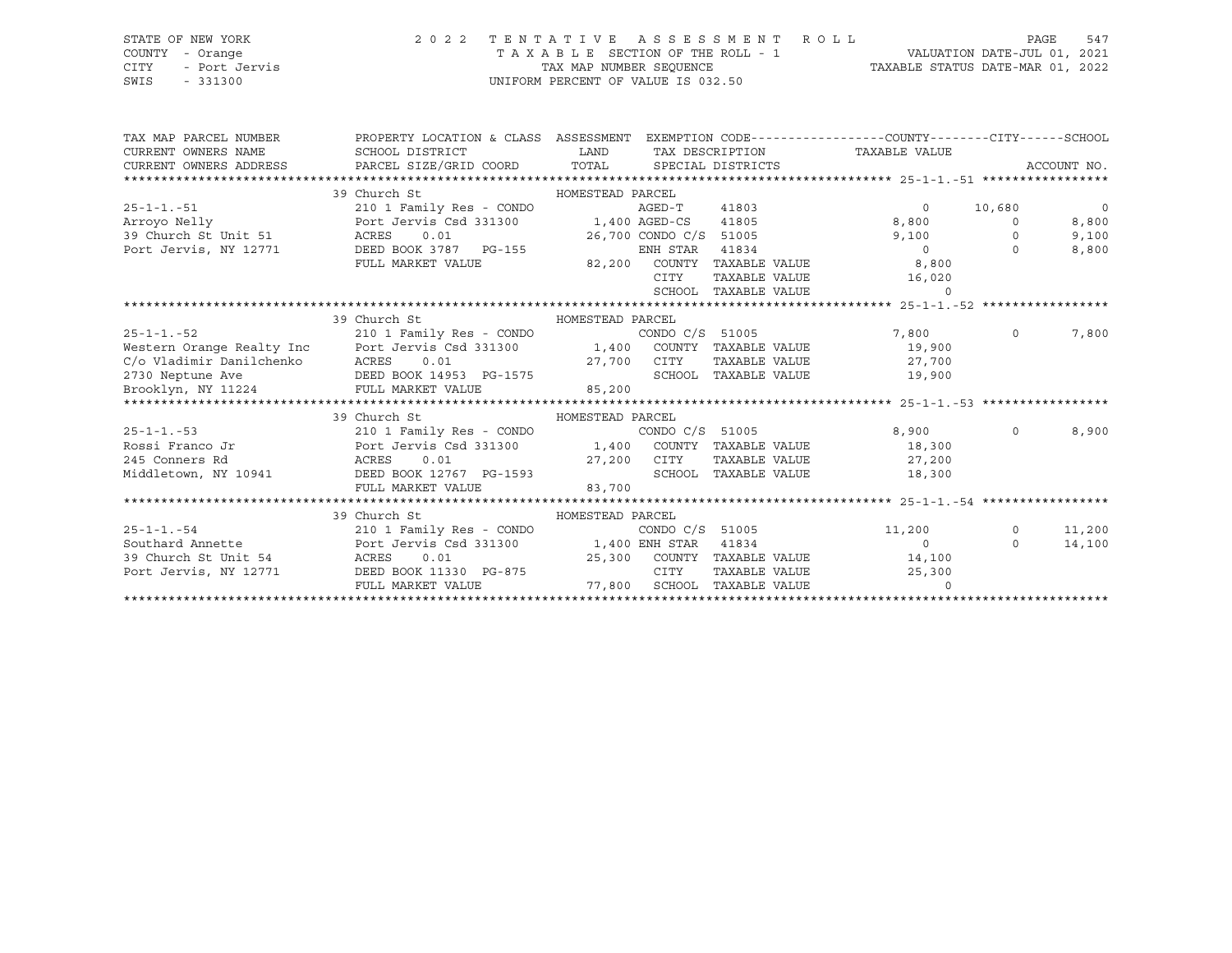|      | STATE OF NEW YORK | 2022 TENTATIVE ASSESSMENT ROLL     |  |                                  | PAGE                     | 548 |
|------|-------------------|------------------------------------|--|----------------------------------|--------------------------|-----|
|      | COUNTY - Orange   | TAXABLE SECTION OF THE ROLL - 1    |  | VALUATION DATE-JUL 01, 2021      |                          |     |
| CITY | - Port Jervis     |                                    |  | TAXABLE STATUS DATE-MAR 01, 2022 |                          |     |
| SWIS | - 331300          | UNIFORM PERCENT OF VALUE IS 032.50 |  |                                  | RPS150/V04/L015          |     |
|      |                   |                                    |  |                                  | CURRENT DATE $4/26/2022$ |     |

## \*\*\* S P E C I A L D I S T R I C T S U M M A R Y \*\*\*

|        |                  | ``              | ЭN | ')N | <b>HIV</b><br>$\sqrt{ }$<br>ΑL |     |    |
|--------|------------------|-----------------|----|-----|--------------------------------|-----|----|
| $\sim$ | י החי<br>∖IA M i | $\cup$ $\wedge$ |    |     | , n                            | -IN | תי |

### NO SPECIAL DISTRICTS AT THIS LEVEL

## \*\*\* S C H O O L D I S T R I C T S U M M A R Y \*\*\*

| CODE   | DISTRICT NAME   | TOTAL<br>PARCELS | ASSESSED<br>LAND | ASSESSED<br>TOTAL | EXEMPT<br>AMOUNT | TOTAL<br>TAXABLE | STAR<br>AMOUNT | <b>STAR</b><br>TAXABLE |
|--------|-----------------|------------------|------------------|-------------------|------------------|------------------|----------------|------------------------|
| 331300 | Port Jervis Csd | 2,989            | 25668,200        | 165956,230        | 6751,450         | 159204,780       | 19897,654      | 139307,126             |
|        | SUB-TOTAL       | 2,989            | 25668,200        | 165956,230        | 6751,450         | 159204,780       | 19897,654      | 139307,126             |
|        | TOTAL           | 2,989            | 25668,200        | 165956,230        | 6751,450         | 159204,780       | 19897,654      | 139307,126             |

### \*\*\* S Y S T E M C O D E S S U M M A R Y \*\*\*

| CODE  | DESCRIPTION        | TOTAL<br>PARCELS | COUNTY             | CITY | SCHOOL             |
|-------|--------------------|------------------|--------------------|------|--------------------|
| 51005 | CONDO C/S<br>тотаь | 54<br>54         | 386,150<br>386,150 |      | 386,150<br>386,150 |

## \*\*\* E X E M P T I O N S U M M A R Y \*\*\*

|       |                | TOTAL   |         |             |         |
|-------|----------------|---------|---------|-------------|---------|
| CODE  | DESCRIPTION    | PARCELS | COUNTY  | <b>CITY</b> | SCHOOL  |
| 13350 | CITY OWNED     |         | 350     | 350         | 350     |
| 33401 | CITYTAXSAL     | 10      | 459,400 | 459,400     |         |
| 41101 | VETERANS       |         | 400     | 400         |         |
| 41120 | VETWAR CTS     | 90      | 676,790 | 411,502     | 411,502 |
| 41130 | VETCOM CTS     | 77      | 935,715 | 579,563     | 579,563 |
| 41140 | VETDIS CTS     | 37      | 678,266 | 446,720     | 446,720 |
| 41162 | $CW$ 15 $VET/$ | 19      | 85,918  |             |         |
| 41172 | CW DISBLD      |         | 34,579  |             |         |
| 41690 | FIRE/AMBCT     | 24      | 27,120  | 27,120      | 27,120  |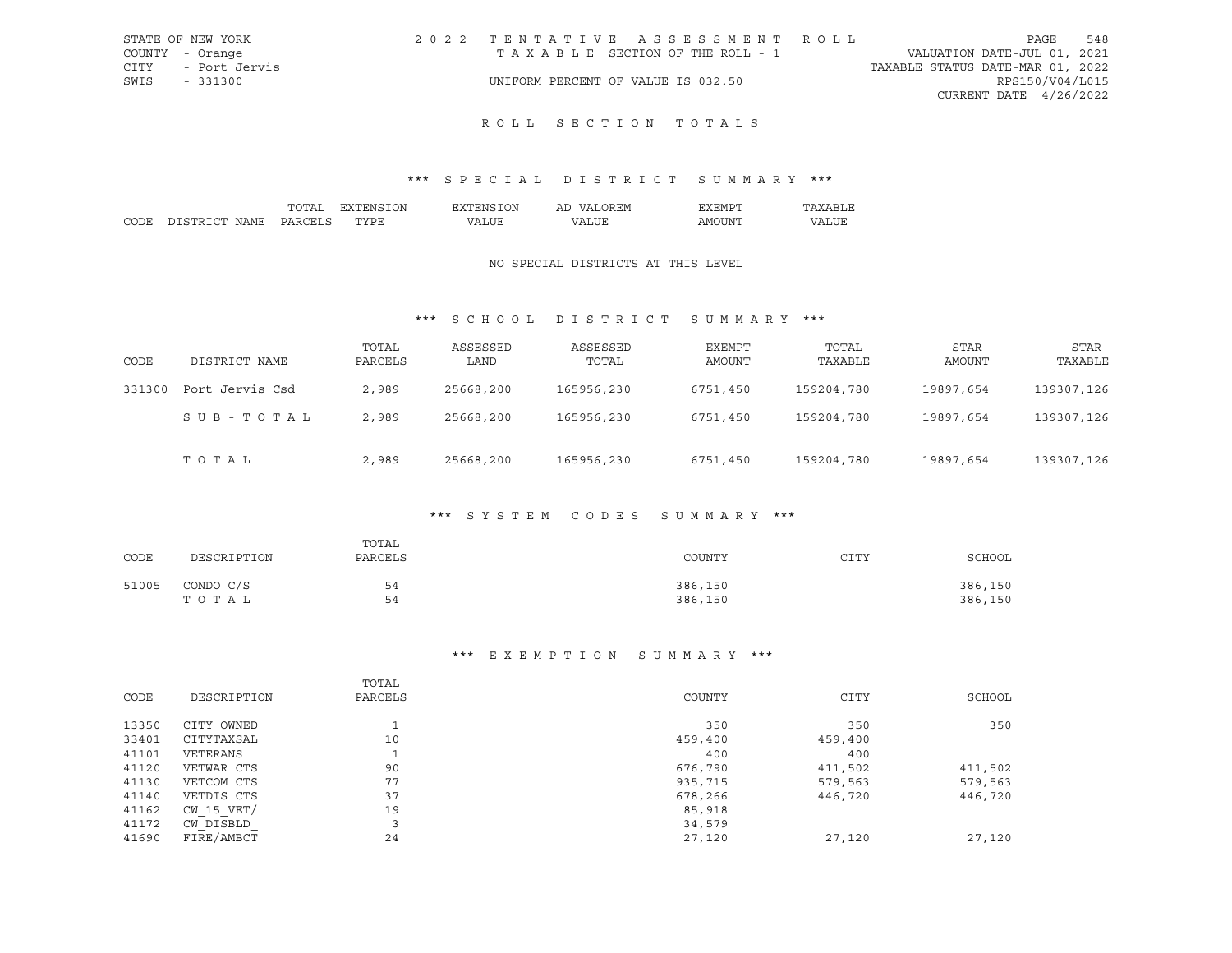|      | STATE OF NEW YORK  | 2022 TENTATIVE ASSESSMENT ROLL     |  |  |                                  | PAGE                     | 549 |
|------|--------------------|------------------------------------|--|--|----------------------------------|--------------------------|-----|
|      | COUNTY - Orange    | TAXABLE SECTION OF THE ROLL - 1    |  |  | VALUATION DATE-JUL 01, 2021      |                          |     |
|      | CITY - Port Jervis |                                    |  |  | TAXABLE STATUS DATE-MAR 01, 2022 |                          |     |
| SWIS | $-331300$          | UNIFORM PERCENT OF VALUE IS 032.50 |  |  |                                  | RPS150/V04/L015          |     |
|      |                    |                                    |  |  |                                  | CURRENT DATE $4/26/2022$ |     |

# R O L L S E C T I O N T O T A L S

# \*\*\* E X E M P T I O N S U M M A R Y \*\*\*

|       |                 | TOTAL             |          |             |           |
|-------|-----------------|-------------------|----------|-------------|-----------|
| CODE  | DESCRIPTION     | PARCELS           | COUNTY   | <b>CITY</b> | SCHOOL    |
|       |                 |                   |          |             |           |
| 41800 | AGED            | 15                | 338,207  | 346,260     | 346,260   |
| 41801 | AGED-CT         | $\mathbf{a}$<br>ᆚ | 32,325   | 32,325      |           |
| 41802 | AGED-C          | 43                | 741,553  |             |           |
| 41803 | AGED-T          | 31                |          | 346,384     |           |
| 41804 | $AGED-S$        | 31                |          |             | 418,065   |
| 41805 | AGED-CS         | 26                | 547,810  |             | 562,079   |
| 41834 | ENH STAR        | 375               |          |             | 12090,064 |
| 41854 | <b>BAS STAR</b> | 567               |          |             | 7807,590  |
| 44213 | 421f Res I      | 41                |          | 172,701     |           |
| 47610 | BUS IMP EX      | 17                | 287,741  | 287,741     | 287,741   |
| 48600 | UDC PROJEC      | 5                 | 3285,900 | 3285,900    | 3285,900  |
|       | TOTAL           | 1,414             | 8132,074 | 6396,366    | 26262,954 |

| ROLL       |             | TOTAL   | ASSESSED  | ASSESSED   | TAXABLE    | TAXABLE    | TAXABLE    | <b>STAR</b> |
|------------|-------------|---------|-----------|------------|------------|------------|------------|-------------|
| <b>SEC</b> | DESCRIPTION | PARCELS | LAND      | TOTAL      | COUNTY     | CITY       | SCHOOL     | TAXABLE     |
|            | TAXABLE     | .,989   | 25668,200 | 165956,230 | 157438,006 | 159559,864 | 159204,780 | 139307,126  |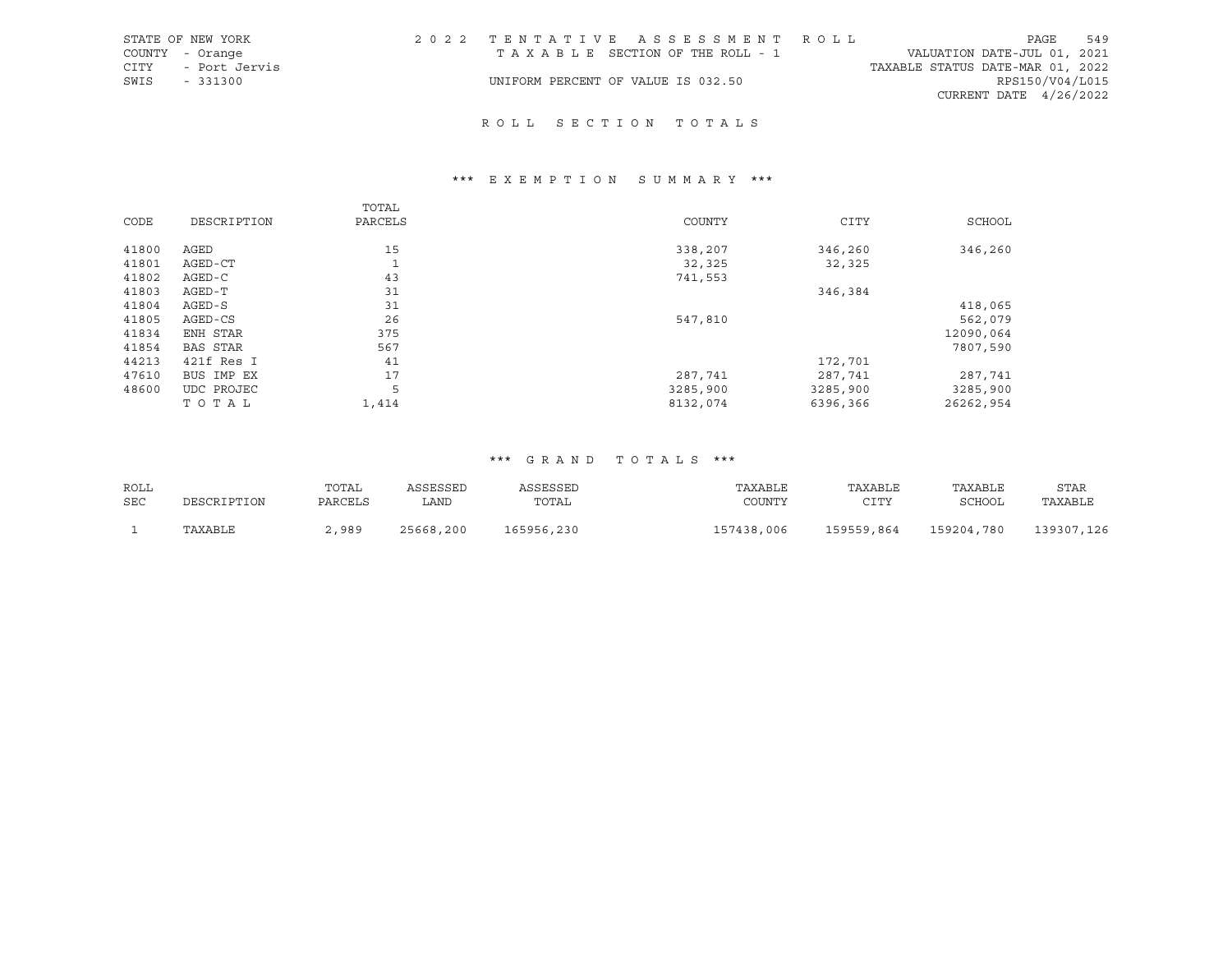| STATE OF NEW YORK                                                           |                                                                                                     |       | 2022 TENTATIVE ASSESSMENT ROLL                                |     | PAGE                        | 550     |
|-----------------------------------------------------------------------------|-----------------------------------------------------------------------------------------------------|-------|---------------------------------------------------------------|-----|-----------------------------|---------|
| COUNTY<br>- Orange                                                          |                                                                                                     |       | STATE OWNED LAND SECTION OF THE ROLL - 3                      |     | VALUATION DATE-JUL 01, 2021 |         |
| CITY<br>- Port Jervis                                                       |                                                                                                     |       | TAX MAP NUMBER SEQUENCE TAXABLE STATUS DATE-MAR 01, 2022      |     |                             |         |
| SWIS<br>$-331300$                                                           |                                                                                                     |       | UNIFORM PERCENT OF VALUE IS 032.50                            |     |                             |         |
|                                                                             |                                                                                                     |       |                                                               |     |                             |         |
|                                                                             |                                                                                                     |       |                                                               |     |                             |         |
| TAX MAP PARCEL NUMBER                                                       | PROPERTY LOCATION & CLASS ASSESSMENT                                                                |       | EXEMPTION CODE-----------------COUNTY--------CITY------SCHOOL |     |                             |         |
| CURRENT OWNERS NAME                                                         | SCHOOL DISTRICT                       LAND         TAX DESCRIPTION                    TAXABLE VALUE |       |                                                               |     |                             |         |
| CURRENT OWNERS ADDRESS 6 PARCEL SIZE/GRID COORD 6 TOTAL 6 SPECIAL DISTRICTS |                                                                                                     |       |                                                               |     | ACCOUNT NO.                 |         |
|                                                                             |                                                                                                     |       |                                                               |     |                             |         |
|                                                                             | Woodland Dr               HOMESTEAD PARCEL                                                          |       |                                                               |     |                             |         |
| $15 - 4 - 1$                                                                | 311 Res vac land NY Refr Ld 32252                                                                   |       |                                                               | 803 | $\circ$                     | $\circ$ |
| NYS DEC                                                                     | Port Jervis Csd 331300 603 COUNTY TAXABLE VALUE                                                     |       |                                                               |     |                             |         |
| c/o City of Port Jervis                                                     | 803<br>ACRES 0.23                                                                                   |       | CITY<br>TAXABLE VALUE                                         | 803 |                             |         |
| Clerk-Treasurer                                                             | EAST-0442940 NRTH-0920256                                                                           |       | SCHOOL<br>TAXABLE VALUE                                       | 803 |                             |         |
| 20 Hammond St                                                               | DEED BOOK 12688 PG-227                                                                              |       |                                                               |     |                             |         |
| PO Box 1002                                                                 | FULL MARKET VALUE                                                                                   | 2,500 |                                                               |     |                             |         |
| Port Jervis, NY 12771                                                       |                                                                                                     |       |                                                               |     |                             |         |

\*\*\*\*\*\*\*\*\*\*\*\*\*\*\*\*\*\*\*\*\*\*\*\*\*\*\*\*\*\*\*\*\*\*\*\*\*\*\*\*\*\*\*\*\*\*\*\*\*\*\*\*\*\*\*\*\*\*\*\*\*\*\*\*\*\*\*\*\*\*\*\*\*\*\*\*\*\*\*\*\*\*\*\*\*\*\*\*\*\*\*\*\*\*\*\*\*\*\*\*\*\*\*\*\*\*\*\*\*\*\*\*\*\*\*\*\*\*\*\*\*\*\*\*\*\*\*\*\*\*\*\*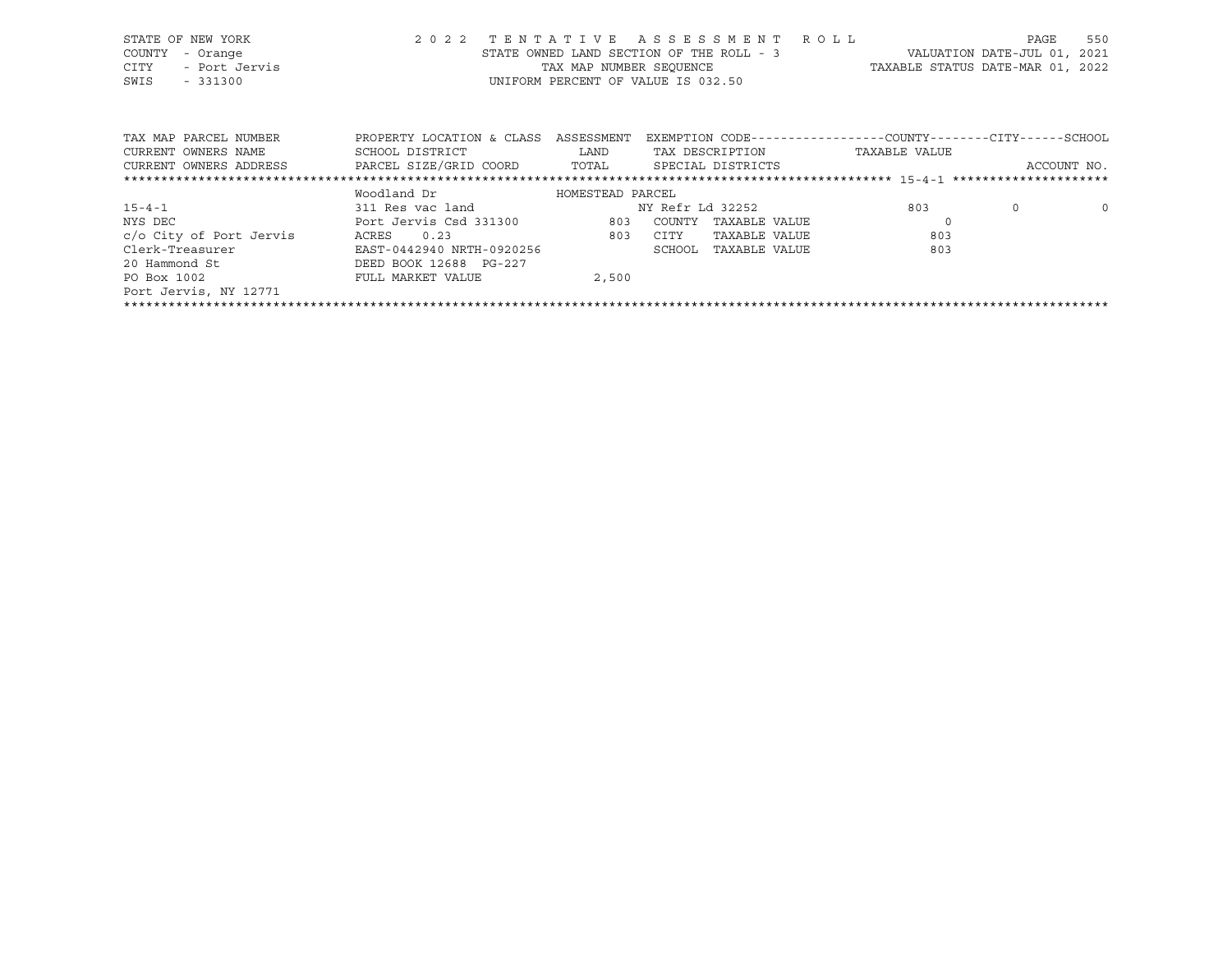| STATE OF NEW YORK  | 2022 TENTATIVE ASSESSMENT ROLL           | PAGE                             | 551 |
|--------------------|------------------------------------------|----------------------------------|-----|
| COUNTY - Orange    | STATE OWNED LAND SECTION OF THE ROLL - 3 | VALUATION DATE-JUL 01, 2021      |     |
| CITY - Port Jervis |                                          | TAXABLE STATUS DATE-MAR 01, 2022 |     |
| SWIS<br>- 331300   | UNIFORM PERCENT OF VALUE IS 032.50       | RPS150/V04/L015                  |     |
|                    |                                          | CURRENT DATE 4/26/2022           |     |
|                    |                                          |                                  |     |

## \*\*\* S P E C I A L D I S T R I C T S U M M A R Y \*\*\*

|      |                                  | ')N<br>'NL        | `)Nı | <b>HIVI</b><br>ы |    |   |
|------|----------------------------------|-------------------|------|------------------|----|---|
| CODE | $\cap$ mr<br><b>CIT</b><br>4 M F | $m \times m$<br>∼ |      | ת י              | ιn | T |

## NO SPECIAL DISTRICTS AT THIS LEVEL

## \*\*\* S C H O O L D I S T R I C T S U M M A R Y \*\*\*

| CODE   | DISTRICT NAME   | TOTAL<br>PARCELS | ASSESSED<br>LAND | ASSESSED<br>TOTAL | <b>EXEMPT</b><br>AMOUNT | TOTAL<br>TAXABLE | <b>STAR</b><br><b>AMOUNT</b> | <b>STAR</b><br>TAXABLE |
|--------|-----------------|------------------|------------------|-------------------|-------------------------|------------------|------------------------------|------------------------|
| 331300 | Port Jervis Csd |                  | 803              | 803               |                         | 803              |                              | 803                    |
|        | SUB-TOTAL       |                  | 803              | 803               |                         | 803              |                              | 803                    |
|        | TOTAL           |                  | 803              | 803               |                         | 803              |                              | 803                    |

### \*\*\* S Y S T E M C O D E S S U M M A R Y \*\*\*

## NO SYSTEM EXEMPTIONS AT THIS LEVEL

## \*\*\* E X E M P T I O N S U M M A R Y \*\*\*

| CODE  | DESCRIPTION         | TOTAL<br>PARCELS | COUNTY     | CTTV | <b>SCHOOL</b> |
|-------|---------------------|------------------|------------|------|---------------|
| 32252 | NY Refr Ld<br>TOTAL |                  | 803<br>803 |      |               |

| ROLL       |                  | TOTAL   | ASSESSED | ASSESSED        | TAXABLE | TAXABLE     | TAXABLE | <b>STAR</b> |
|------------|------------------|---------|----------|-----------------|---------|-------------|---------|-------------|
| <b>SEC</b> | DESCRIPTION      | PARCELS | LAND     | TOTAL           | COUNTY  | otra<br>ᇰᆂᆂ | SCHOOL  | TAXABLE     |
|            | STATE OWNED LAND |         | 80.      | 80 <sup>°</sup> |         | 80.         | 803     | 803         |
|            |                  |         |          |                 |         |             |         |             |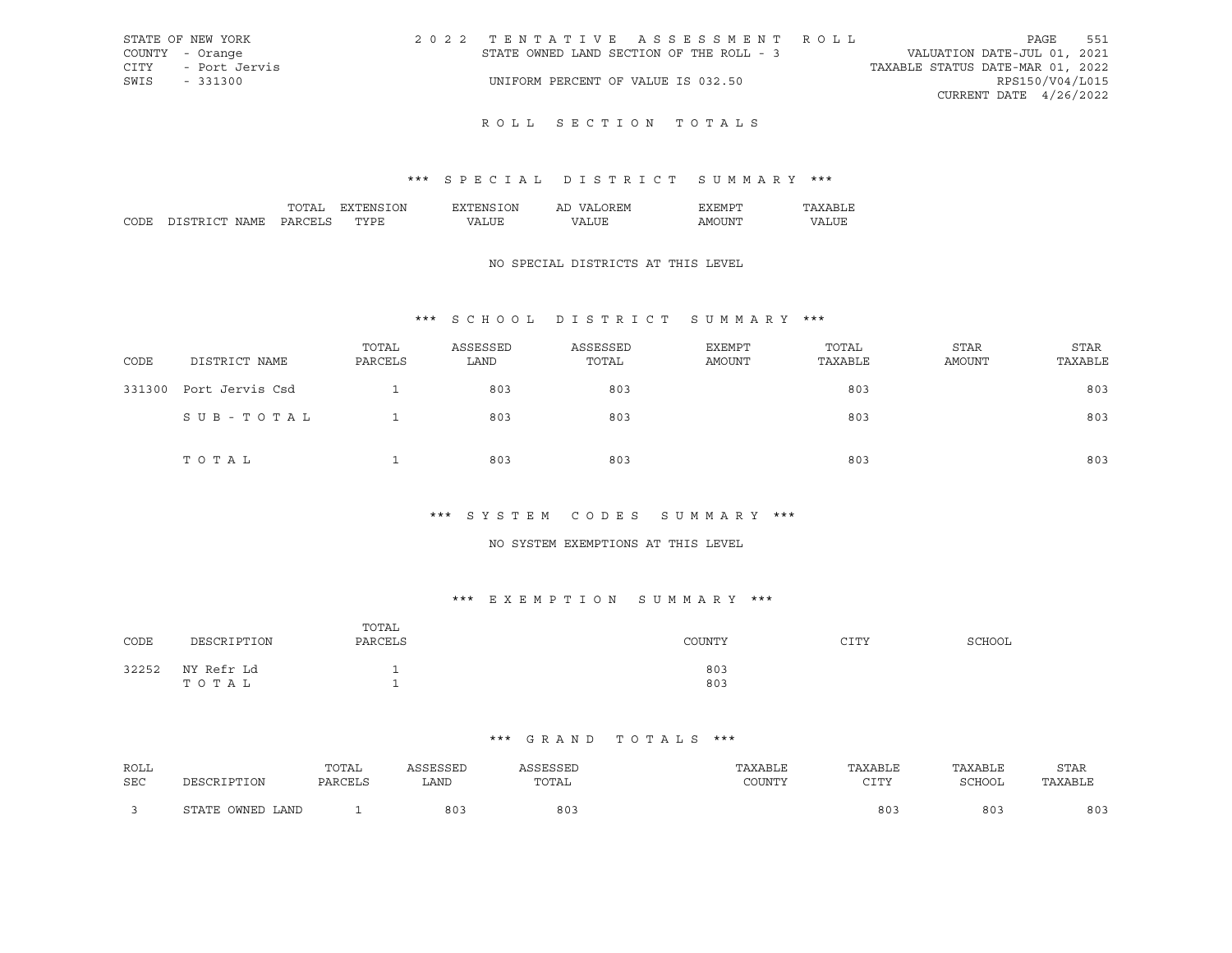# STATE OF NEW YORK 2 0 2 2 T E N T A T I V E A S S E S S M E N T R O L L PAGE 552 COUNTY - Orange SPECIAL FRANCHISE SECTION OF THE ROLL - 5 VALUATION DATE-JUL 01, 2021 CITY - Port Jervis TAX MAP NUMBER SEQUENCE TAXABLE STATUS DATE-MAR 01, 2022

| TAX MAP PARCEL NUMBER                                   | PROPERTY LOCATION & CLASS ASSESSMENT EXEMPTION CODE----------------COUNTY-------CITY------SCHOOL |                      |        |                      |               |             |
|---------------------------------------------------------|--------------------------------------------------------------------------------------------------|----------------------|--------|----------------------|---------------|-------------|
| CURRENT OWNERS NAME                                     | SCHOOL DISTRICT                                                                                  | LAND                 |        | TAX DESCRIPTION      | TAXABLE VALUE |             |
| CURRENT OWNERS ADDRESS                                  | PARCEL SIZE/GRID COORD                                                                           | TOTAL                |        | SPECIAL DISTRICTS    |               | ACCOUNT NO. |
|                                                         |                                                                                                  |                      |        |                      |               |             |
|                                                         |                                                                                                  | NON-HOMESTEAD PARCEL |        |                      |               |             |
| $999 - 1 - 88$                                          | 866 Telephone                                                                                    |                      |        | COUNTY TAXABLE VALUE | 3,461         |             |
| Frontier Comm. of New York                              | Port Jervis Csd 331300                                                                           |                      | 0 CITY | TAXABLE VALUE        | 3,461         |             |
|                                                         | Special Franchise-Propert                                                                        | 3,461                |        | SCHOOL TAXABLE VALUE | 3,461         |             |
| PO Box 2629                                             | 621700                                                                                           |                      |        |                      |               |             |
| Addison, TX 75001                                       | ACRES<br>0.01                                                                                    |                      |        |                      |               |             |
|                                                         | FULL MARKET VALUE                                                                                | 10,600               |        |                      |               |             |
|                                                         |                                                                                                  |                      |        |                      |               |             |
|                                                         |                                                                                                  | NON-HOMESTEAD PARCEL |        |                      |               |             |
| $999 - 1 - 89$                                          | 866 Telephone                                                                                    |                      |        | COUNTY TAXABLE VALUE | 215,307       |             |
| Citizens Tele-Comm                                      | Port Jervis Csd 331300                                                                           | $\circ$              | CITY   | TAXABLE VALUE        | 215,307       |             |
| aka Frontier Comm of New York Special Franchise-Propert |                                                                                                  | 215,307              |        | SCHOOL TAXABLE VALUE | 215,307       |             |
| $C/O$ Duff & Phelps                                     | Over/under/thru-Public Hw                                                                        |                      |        |                      |               |             |
| Attn: Complex Prop/ Telcom Gr Assmt #618750             |                                                                                                  |                      |        |                      |               |             |
| PO Box 2629                                             | DEED BOOK 1902 PG-00106                                                                          |                      |        |                      |               |             |
| Addison, TX 75001                                       | FULL MARKET VALUE                                                                                | 662,500              |        |                      |               |             |
|                                                         |                                                                                                  |                      |        |                      |               |             |
|                                                         |                                                                                                  | NON-HOMESTEAD PARCEL |        |                      |               |             |
| $999 - 1 - 90$                                          | 861 Elec & qas                                                                                   |                      |        | COUNTY TAXABLE VALUE | 11363,941     |             |
| Orange & Rockland                                       | Port Jervis Csd 331300                                                                           |                      | 0 CITY | TAXABLE VALUE        | 11363,941     |             |
| Utilities Inc                                           | Special Franchise-Propert                                                                        | 11363,941            |        | SCHOOL TAXABLE VALUE | 11363,941     |             |
| Attn: Tax                                               | Over/under/thru Public Hw                                                                        |                      |        |                      |               |             |
| One Blue Hill Plz                                       | Assmt # 134100                                                                                   |                      |        |                      |               |             |
| PO Box 3006                                             | DEED BOOK 1902 PG-00106                                                                          |                      |        |                      |               |             |
| Pearl River, NY 10965                                   | FULL MARKET VALUE                                                                                | 34966,000            |        |                      |               |             |
|                                                         |                                                                                                  |                      |        |                      |               |             |
|                                                         |                                                                                                  | NON-HOMESTEAD PARCEL |        |                      |               |             |
| $999 - 1 - 91$                                          | 869 Television                                                                                   |                      |        | COUNTY TAXABLE VALUE | 83,072        |             |
| Port Video Corp                                         | Port Jervis Csd 331300                                                                           |                      | 0 CITY | TAXABLE VALUE        | 83,072        |             |
| Aka Cablevision Ind Inc                                 | Special Franchise-Propert                                                                        | 83,072               |        | SCHOOL TAXABLE VALUE | 83,072        |             |
| Attn: Time Warner Mid Hudson                            | Over/under/thru Public Hw                                                                        |                      |        |                      |               |             |
| Tax Dept                                                | Assmt #937400-3313                                                                               |                      |        |                      |               |             |
| PO Box 7467                                             | DEED BOOK 1902 PG-00106                                                                          |                      |        |                      |               |             |
| Charlotte, NC 28241                                     | FULL MARKET VALUE                                                                                | 255,600              |        |                      |               |             |
|                                                         |                                                                                                  |                      |        |                      |               |             |
|                                                         |                                                                                                  | NON-HOMESTEAD PARCEL |        |                      |               |             |
| $999 - 1 - 92$                                          | 830 Communicatin                                                                                 |                      |        | COUNTY TAXABLE VALUE | 64,910        |             |
| ION Holdco LLC                                          | Port Jervis Csd 331300                                                                           | $\overline{0}$       | CITY   | TAXABLE VALUE        | 64,910        |             |
| TVC Albany Inc. A/K/A                                   | Initial YR: AR 2015                                                                              | 64,910               |        | SCHOOL TAXABLE VALUE | 64,910        |             |
| 41 State St                                             | #704000-3313 ION                                                                                 |                      |        |                      |               |             |
| Albany, NY 12207                                        | #701390 AR2020 TVC                                                                               |                      |        |                      |               |             |
|                                                         | FULL MARKET VALUE                                                                                | 199,700              |        |                      |               |             |
|                                                         |                                                                                                  |                      |        |                      |               |             |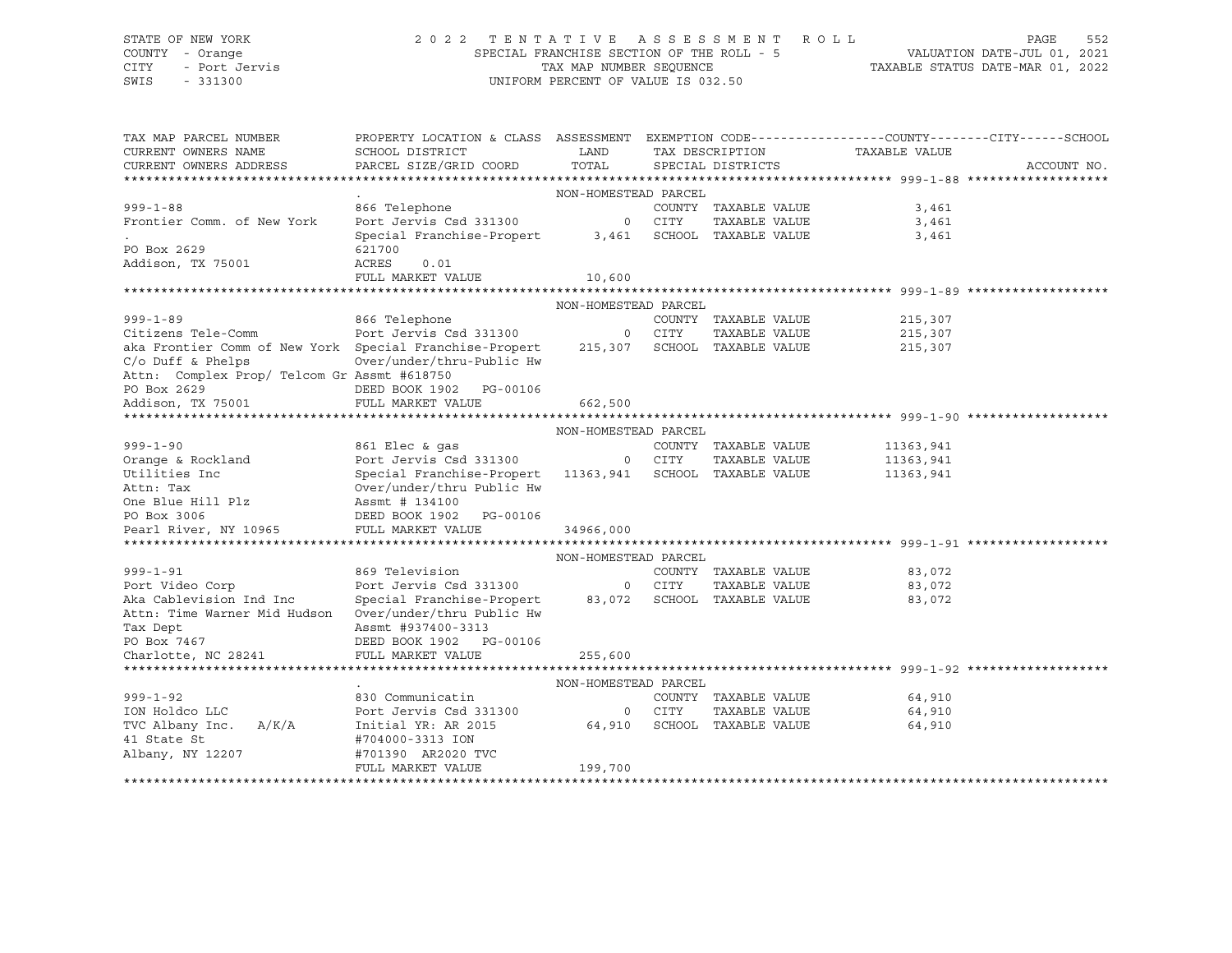| STATE OF NEW YORK |               |  |                                           |  |  | 2022 TENTATIVE ASSESSMENT ROLL |                                  | PAGE | 553 |
|-------------------|---------------|--|-------------------------------------------|--|--|--------------------------------|----------------------------------|------|-----|
| COUNTY - Orange   |               |  | SPECIAL FRANCHISE SECTION OF THE ROLL - 5 |  |  |                                | VALUATION DATE-JUL 01, 2021      |      |     |
| CITY              | - Port Jervis |  | TAX MAP NUMBER SEOUENCE                   |  |  |                                | TAXABLE STATUS DATE-MAR 01, 2022 |      |     |
| SWIS              | $-331300$     |  | UNIFORM PERCENT OF VALUE IS 032.50        |  |  |                                |                                  |      |     |

| TAX MAP PARCEL NUMBER  | PROPERTY LOCATION & CLASS | ASSESSMENT           |        |                   |               | EXEMPTION CODE-----------------COUNTY-------CITY------SCHOOL |
|------------------------|---------------------------|----------------------|--------|-------------------|---------------|--------------------------------------------------------------|
| CURRENT OWNERS NAME    | SCHOOL DISTRICT           | LAND                 |        | TAX DESCRIPTION   | TAXABLE VALUE |                                                              |
| CURRENT OWNERS ADDRESS | PARCEL SIZE/GRID COORD    | TOTAL                |        | SPECIAL DISTRICTS |               | ACCOUNT NO.                                                  |
|                        |                           |                      |        |                   |               |                                                              |
|                        |                           | NON-HOMESTEAD PARCEL |        |                   |               |                                                              |
| $999 - 1 - 96$         | 830 Communicatin          |                      | COUNTY | TAXABLE VALUE     | 456,773       |                                                              |
| Crown Castle Fiber LLC | Port Jervis Csd 331300    | $\Omega$             | CITY   | TAXABLE VALUE     | 456,773       |                                                              |
| Attn: Tax Dept.        | Initial year AR 2020      | 456,773              | SCHOOL | TAXABLE VALUE     | 456,773       |                                                              |
| 2000 Corporate Dr      | #797400-3313              |                      |        |                   |               |                                                              |
| Canonsburg, PA 15317   | FULL MARKET VALUE         | 1405,500             |        |                   |               |                                                              |
|                        |                           |                      |        |                   |               |                                                              |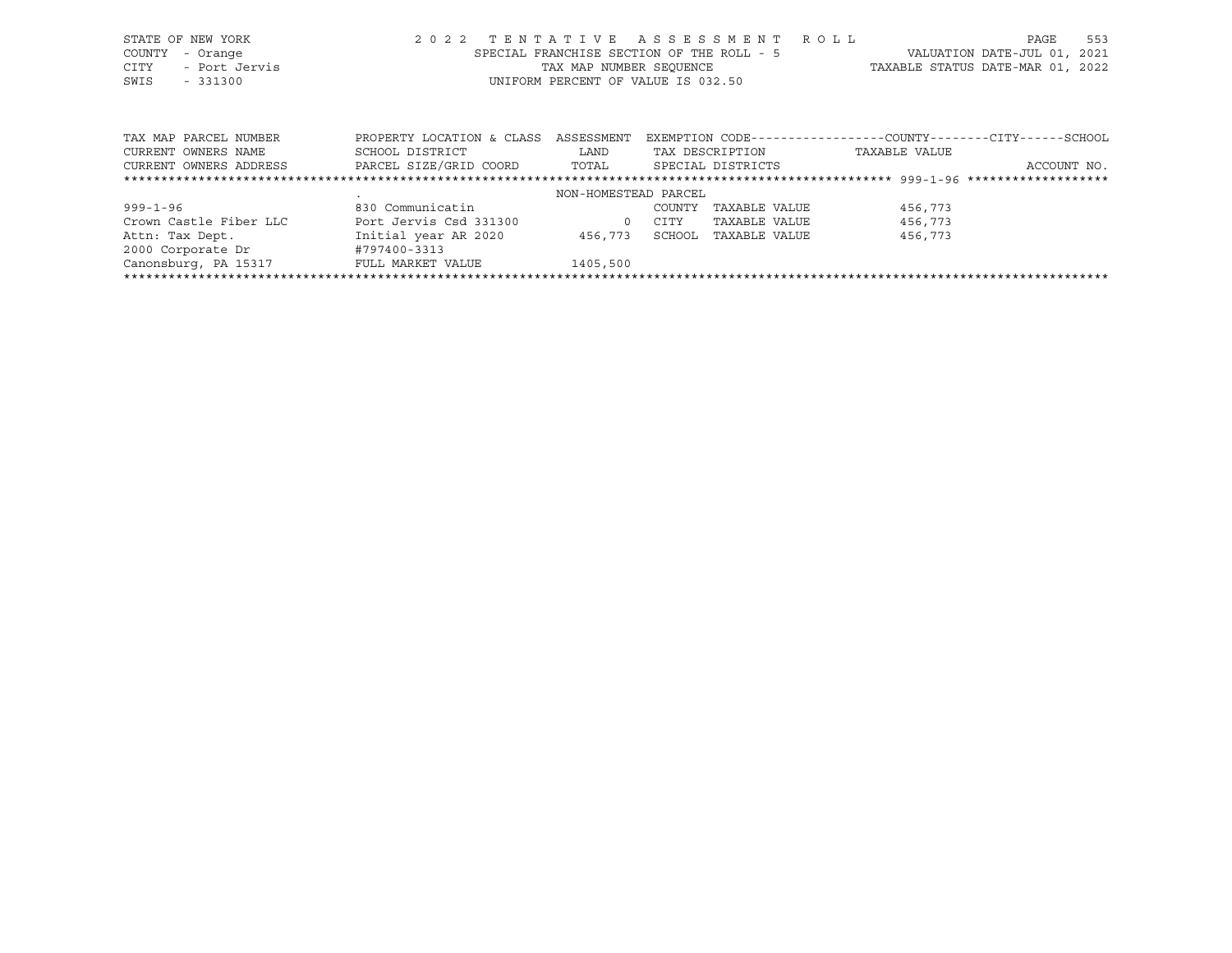| STATE OF NEW YORK  | 2022 TENTATIVE ASSESSMENT ROLL            | 554<br>PAGE                      |
|--------------------|-------------------------------------------|----------------------------------|
| COUNTY - Orange    | SPECIAL FRANCHISE SECTION OF THE ROLL - 5 | VALUATION DATE-JUL 01, 2021      |
| CITY - Port Jervis |                                           | TAXABLE STATUS DATE-MAR 01, 2022 |
| SWIS - 331300      | UNIFORM PERCENT OF VALUE IS 032.50        | RPS150/V04/L015                  |
|                    |                                           | CURRENT DATE $4/26/2022$         |
|                    |                                           |                                  |

## \*\*\* S P E C I A L D I S T R I C T S U M M A R Y \*\*\*

|        |                  | ``              | ЭN | ')N | <b>HIV</b><br>$\sqrt{ }$<br>ΑL |     |    |
|--------|------------------|-----------------|----|-----|--------------------------------|-----|----|
| $\sim$ | י החי<br>∖IA M i | $\cup$ $\wedge$ |    |     | , n                            | -IN | תי |

## NO SPECIAL DISTRICTS AT THIS LEVEL

## \*\*\* S C H O O L D I S T R I C T S U M M A R Y \*\*\*

| CODE   | DISTRICT NAME   | TOTAL<br>PARCELS | ASSESSED<br>LAND | ASSESSED<br>TOTAL | EXEMPT<br>AMOUNT | TOTAL<br>TAXABLE | <b>STAR</b><br>AMOUNT | STAR<br>TAXABLE |
|--------|-----------------|------------------|------------------|-------------------|------------------|------------------|-----------------------|-----------------|
| 331300 | Port Jervis Csd | 6                |                  | 12187,464         |                  | 12187,464        |                       | 12187,464       |
|        | SUB-TOTAL       | 6                |                  | 12187,464         |                  | 12187,464        |                       | 12187,464       |
|        | TOTAL           | 6                |                  | 12187,464         |                  | 12187,464        |                       | 12187,464       |

### \*\*\* S Y S T E M C O D E S S U M M A R Y \*\*\*

#### NO SYSTEM EXEMPTIONS AT THIS LEVEL

#### \*\*\* E X E M P T I O N S U M M A R Y \*\*\*

### NO EXEMPTIONS AT THIS LEVEL

| ROLL<br>SEC | DESCRIPTION       | TOTAL<br>PARCELS | ASSESSED<br>LAND | ASSESSED<br>TOTAL | TAXABLE<br>COUNTY | TAXABLE<br>CTTY<br>ᅩᅩᅩ | TAXABLE<br>SCHOOL | STAR<br>TAXABLE |
|-------------|-------------------|------------------|------------------|-------------------|-------------------|------------------------|-------------------|-----------------|
|             | SPECIAL FRANCHISE |                  |                  | 12187,464         | 12187,464         | 12187,464              | 12187.464         | 12187.464       |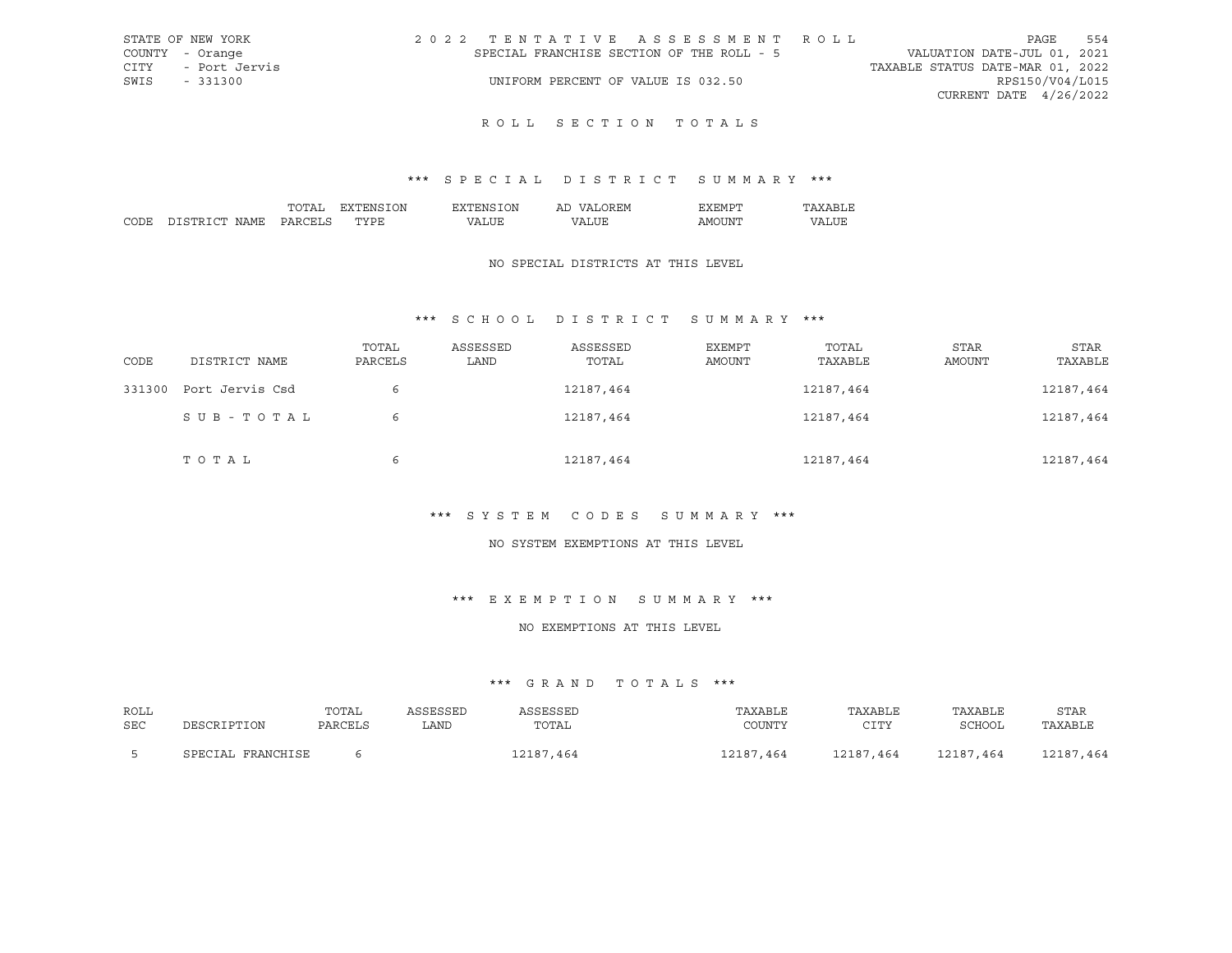| STATE OF NEW YORK                                                                                                                                                                                                                                            | 2022 TENTATIVE ASSESSMENT ROLL                                                                                                                               |                                    |                                |                                                                                                                                                      | PAGE        | 555 |
|--------------------------------------------------------------------------------------------------------------------------------------------------------------------------------------------------------------------------------------------------------------|--------------------------------------------------------------------------------------------------------------------------------------------------------------|------------------------------------|--------------------------------|------------------------------------------------------------------------------------------------------------------------------------------------------|-------------|-----|
| COUNTY - Orange                                                                                                                                                                                                                                              |                                                                                                                                                              |                                    |                                |                                                                                                                                                      |             |     |
| 1 - Ulanye<br>- Port Jervis<br>CITY                                                                                                                                                                                                                          |                                                                                                                                                              |                                    |                                | UTILITY & R.R. SECTION OF THE ROLL - $6$ $$\tt VALUATION\ DATE-JUL\ 01,\ 2021$$ TAX MAP NUMBER SEQUENCE $$\tt TXXABLE\ STATUS\ DATE-MAR\ 01,\ 2022$$ |             |     |
| SWIS<br>$-331300$                                                                                                                                                                                                                                            |                                                                                                                                                              | UNIFORM PERCENT OF VALUE IS 032.50 |                                |                                                                                                                                                      |             |     |
|                                                                                                                                                                                                                                                              |                                                                                                                                                              |                                    |                                |                                                                                                                                                      |             |     |
|                                                                                                                                                                                                                                                              |                                                                                                                                                              |                                    |                                |                                                                                                                                                      |             |     |
|                                                                                                                                                                                                                                                              |                                                                                                                                                              |                                    |                                |                                                                                                                                                      |             |     |
| TAX MAP PARCEL NUMBER                                                                                                                                                                                                                                        | PROPERTY LOCATION & CLASS ASSESSMENT EXEMPTION CODE----------------COUNTY-------CITY------SCHOOL                                                             |                                    |                                |                                                                                                                                                      |             |     |
| CURRENT OWNERS NAME                                                                                                                                                                                                                                          | ${\tt SCHOOD\,\, \, {\tt DISTRTCT}} {\small\quad \, {\tt LAND}} {\small\quad \, {\tt TAX\,\, \, {\tt DESCRIPTION}} {\small\quad \, {\tt TAXABLE\,\, VALUE}}$ |                                    |                                |                                                                                                                                                      |             |     |
| CURRENT OWNERS ADDRESS PARCEL SIZE/GRID COORD                                                                                                                                                                                                                |                                                                                                                                                              |                                    | TOTAL SPECIAL DISTRICTS        |                                                                                                                                                      | ACCOUNT NO. |     |
|                                                                                                                                                                                                                                                              |                                                                                                                                                              |                                    |                                |                                                                                                                                                      |             |     |
|                                                                                                                                                                                                                                                              |                                                                                                                                                              | NON-HOMESTEAD PARCEL               |                                |                                                                                                                                                      |             |     |
| $8 - 16 - 9$                                                                                                                                                                                                                                                 | 164-168 Pike St                                                                                                                                              |                                    |                                |                                                                                                                                                      |             |     |
|                                                                                                                                                                                                                                                              | 831 Tele Comm<br>Port Jervis Csd 331300 18,850 CITY                                                                                                          |                                    | COUNTY TAXABLE VALUE           | 157,500                                                                                                                                              |             |     |
| Citizens UCI                                                                                                                                                                                                                                                 |                                                                                                                                                              |                                    | TAXABLE VALUE                  | 157,500                                                                                                                                              |             |     |
| Of New York Inc                                                                                                                                                                                                                                              | 006613                                                                                                                                                       |                                    | 157,500 SCHOOL TAXABLE VALUE   | 157,500                                                                                                                                              |             |     |
| $C/O$ Duff & Phelps                                                                                                                                                                                                                                          | EquipmtRM/Storage/Reportg                                                                                                                                    |                                    |                                |                                                                                                                                                      |             |     |
| Attn: Complex Prop/ Telcom Gr Co Code 618750                                                                                                                                                                                                                 |                                                                                                                                                              |                                    |                                |                                                                                                                                                      |             |     |
| PO Box $2629$<br>Addison, TX 75001<br>RAST-0439875 NRTH-0926684                                                                                                                                                                                              |                                                                                                                                                              |                                    |                                |                                                                                                                                                      |             |     |
|                                                                                                                                                                                                                                                              |                                                                                                                                                              |                                    |                                |                                                                                                                                                      |             |     |
|                                                                                                                                                                                                                                                              | DEED BOOK 4078 PG-303                                                                                                                                        |                                    |                                |                                                                                                                                                      |             |     |
|                                                                                                                                                                                                                                                              | FULL MARKET VALUE                                                                                                                                            | 484,600                            |                                |                                                                                                                                                      |             |     |
|                                                                                                                                                                                                                                                              |                                                                                                                                                              |                                    |                                |                                                                                                                                                      |             |     |
|                                                                                                                                                                                                                                                              | 303 West Main St                                                                                                                                             | NON-HOMESTEAD PARCEL               |                                |                                                                                                                                                      |             |     |
| $10 - 2 - 1$                                                                                                                                                                                                                                                 | 380 Pub Util Vac<br>Port Josef L                                                                                                                             |                                    |                                | COUNTY TAXABLE VALUE 19,450                                                                                                                          |             |     |
| For the conduct of the Mility Vacant Land<br>Utilities Inc Utility Vacant Land<br>20 Orange & Rockland<br>219,450<br>Utility Vacant Land<br>219,450<br>219,450<br>219,450<br>219,450<br>219,450<br>219,450<br>219,450<br>219,450<br>219,450<br>219,450<br>21 |                                                                                                                                                              |                                    |                                |                                                                                                                                                      |             |     |
|                                                                                                                                                                                                                                                              |                                                                                                                                                              |                                    |                                |                                                                                                                                                      |             |     |
|                                                                                                                                                                                                                                                              |                                                                                                                                                              |                                    |                                |                                                                                                                                                      |             |     |
|                                                                                                                                                                                                                                                              |                                                                                                                                                              |                                    |                                |                                                                                                                                                      |             |     |
|                                                                                                                                                                                                                                                              |                                                                                                                                                              |                                    |                                |                                                                                                                                                      |             |     |
|                                                                                                                                                                                                                                                              |                                                                                                                                                              |                                    |                                |                                                                                                                                                      |             |     |
| Pearl River, NY 10965 DEED BOOK 0691 PG-00056                                                                                                                                                                                                                |                                                                                                                                                              |                                    |                                |                                                                                                                                                      |             |     |
|                                                                                                                                                                                                                                                              | FULL MARKET VALUE                                                                                                                                            | 59,800                             |                                |                                                                                                                                                      |             |     |
|                                                                                                                                                                                                                                                              |                                                                                                                                                              |                                    |                                |                                                                                                                                                      |             |     |
|                                                                                                                                                                                                                                                              | 24 Park Ave                                                                                                                                                  | NON-HOMESTEAD PARCEL               |                                |                                                                                                                                                      |             |     |
| $12 - 1 - 29.2$                                                                                                                                                                                                                                              | Park Ave Research Manuscript Park Ave North Manuscript Park Ave North Manuscript Park Ave North Manuscript Park Ave<br>872 Elec-Substation                   |                                    |                                | COUNTY TAXABLE VALUE 14318,400                                                                                                                       |             |     |
|                                                                                                                                                                                                                                                              |                                                                                                                                                              |                                    | 20,048 CITY TAXABLE VALUE      | 14318,400                                                                                                                                            |             |     |
|                                                                                                                                                                                                                                                              |                                                                                                                                                              |                                    | 14318,400 SCHOOL TAXABLE VALUE | 14318,400                                                                                                                                            |             |     |
|                                                                                                                                                                                                                                                              |                                                                                                                                                              |                                    |                                |                                                                                                                                                      |             |     |
|                                                                                                                                                                                                                                                              |                                                                                                                                                              |                                    |                                |                                                                                                                                                      |             |     |
| 12 12 2<br>Orange & Rockland<br>Utilities Inc 000059<br>Attn: Tax Port Jervis Substation #6<br>One Blue Hill Plz Co Code 134100<br>PO Box 3006<br>ACRES 1.10<br>20 2006                                                                                      |                                                                                                                                                              |                                    |                                |                                                                                                                                                      |             |     |
| Pearl River, NY 10965                                                                                                                                                                                                                                        | EAST-0438470 NRTH-0926982                                                                                                                                    |                                    |                                |                                                                                                                                                      |             |     |
|                                                                                                                                                                                                                                                              | DEED BOOK 12835 PG-686                                                                                                                                       |                                    |                                |                                                                                                                                                      |             |     |
|                                                                                                                                                                                                                                                              | FULL MARKET VALUE                                                                                                                                            | 44056,600                          |                                |                                                                                                                                                      |             |     |
|                                                                                                                                                                                                                                                              |                                                                                                                                                              |                                    |                                |                                                                                                                                                      |             |     |
|                                                                                                                                                                                                                                                              | 16-26 Pike St                                                                                                                                                | NON-HOMESTEAD PARCEL               |                                |                                                                                                                                                      |             |     |
| $18 - 16 - 2$                                                                                                                                                                                                                                                |                                                                                                                                                              |                                    |                                | 315,700                                                                                                                                              |             |     |
|                                                                                                                                                                                                                                                              |                                                                                                                                                              |                                    |                                |                                                                                                                                                      |             |     |
|                                                                                                                                                                                                                                                              |                                                                                                                                                              |                                    |                                | 315,700                                                                                                                                              |             |     |
| The People of the State of New Port Jervis Csd 331300 37,600 CITY TAXABLE VALUE<br>NYSDEC Location # 000058 315,700 SCHOOL TAXABLE VALUE<br>625 Broadway ServBldg/GasRegEquip/SelS<br>Albany, NY 12233 134100 Off King&Water Sts                             |                                                                                                                                                              |                                    |                                | 315,700                                                                                                                                              |             |     |
|                                                                                                                                                                                                                                                              |                                                                                                                                                              |                                    |                                |                                                                                                                                                      |             |     |
| Albany, NY 12233                                                                                                                                                                                                                                             |                                                                                                                                                              |                                    |                                |                                                                                                                                                      |             |     |
|                                                                                                                                                                                                                                                              | ACRES<br>1.20                                                                                                                                                |                                    |                                |                                                                                                                                                      |             |     |
| PRIOR OWNER ON 3/01/2022                                                                                                                                                                                                                                     | EAST-0438308 NRTH-0925255                                                                                                                                    |                                    |                                |                                                                                                                                                      |             |     |
| Orange & Roackland Utilities I DEED BOOK 15177 PG-87                                                                                                                                                                                                         |                                                                                                                                                              |                                    |                                |                                                                                                                                                      |             |     |
|                                                                                                                                                                                                                                                              | FULL MARKET VALUE                                                                                                                                            | 971,400                            |                                |                                                                                                                                                      |             |     |
|                                                                                                                                                                                                                                                              |                                                                                                                                                              |                                    |                                |                                                                                                                                                      |             |     |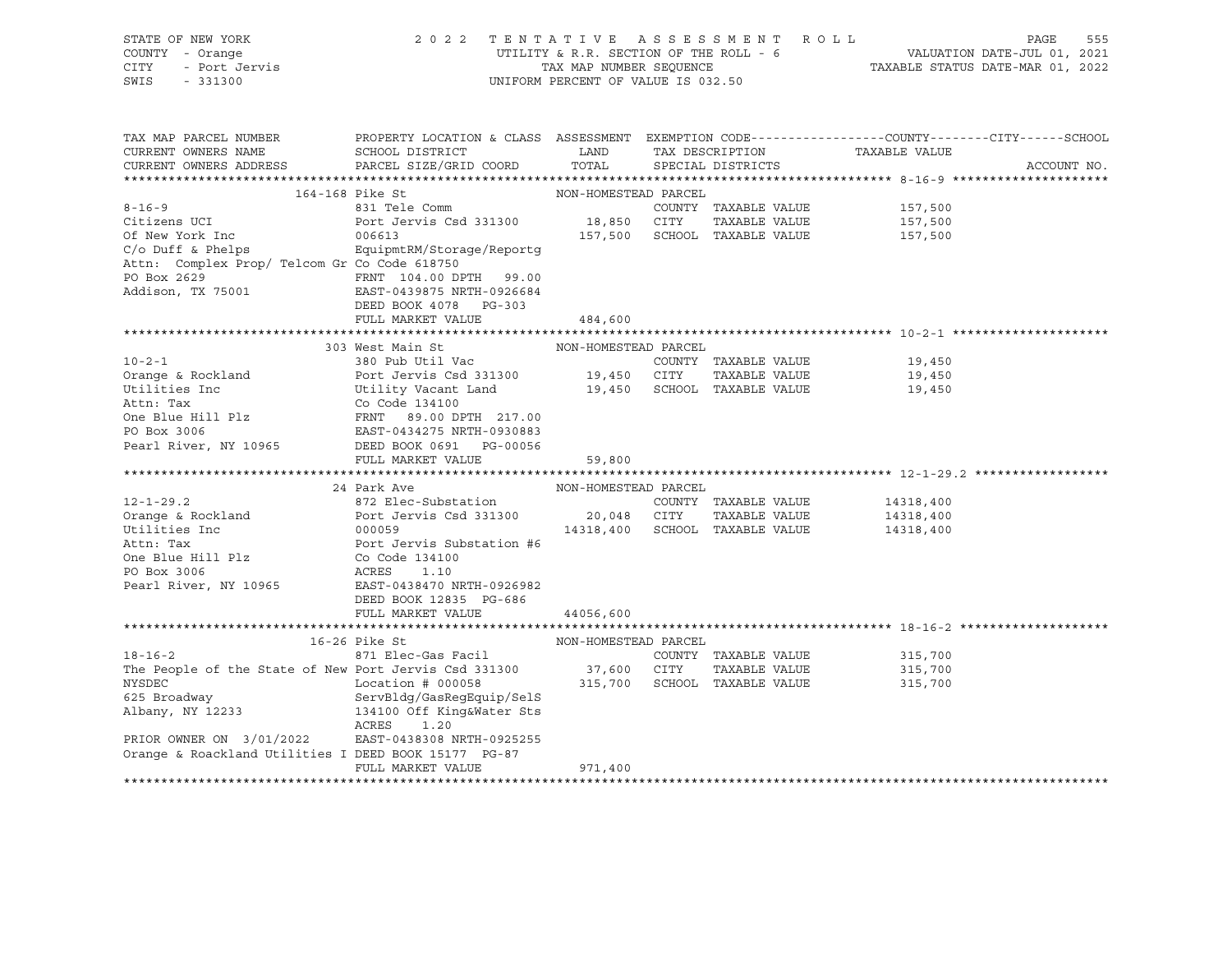STATE OF NEW YORK 2 0 2 2 T E N T A T I V E A S S E S S M E N T R O L L PAGE 556 COUNTY - Orange UTILITY & R.R. SECTION OF THE ROLL - 6 VALUATION DATE-JUL 01, 2021 CITY - Port Jervis TAX MAP NUMBER SEQUENCE TAXABLE STATUS DATE-MAR 01, 2022 UNIFORM PERCENT OF VALUE IS 032.50 TAX MAP PARCEL NUMBER PROPERTY LOCATION & CLASS ASSESSMENT EXEMPTION CODE----------------COUNTY-------CITY------SCHOOL CURRENT OWNERS NAME SCHOOL DISTRICT LAND TAX DESCRIPTION TAXABLE VALUE CURRENT OWNERS ADDRESS PARCEL SIZE/GRID COORD TOTAL SPECIAL DISTRICTS ACCOUNT NO. \*\*\*\*\*\*\*\*\*\*\*\*\*\*\*\*\*\*\*\*\*\*\*\*\*\*\*\*\*\*\*\*\*\*\*\*\*\*\*\*\*\*\*\*\*\*\*\*\*\*\*\*\*\*\*\*\*\*\*\*\*\*\*\*\*\*\*\*\*\*\*\*\*\*\*\*\*\*\*\*\*\*\*\*\*\*\*\*\*\*\*\*\*\*\*\*\*\*\*\*\*\*\* 613.000-0000-618.750-1881\*\*\* NON-HOMESTEAD PARCEL<br>COUNTY TAXABLE VALUE 613.000-0000-618.750-1881 836 Telecom. eq. COUNTY TAXABLE VALUE 41,349 Citizens Telecom Co of NY Inc. Port Jervis Csd 331300 0 CITY TAXABLE VALUE 41,349 C/o Duff & Phelps 888888 Outside Plant 41,349 SCHOOL TAXABLE VALUE 41,349 Attn: Complex Prop/ Telcom Gr App Factor 1.0000 PO Box 2629 CO 618750 Poles Wires Cab Addison, TX 75001 FULL MARKET VALUE 127,200 \*\*\*\*\*\*\*\*\*\*\*\*\*\*\*\*\*\*\*\*\*\*\*\*\*\*\*\*\*\*\*\*\*\*\*\*\*\*\*\*\*\*\*\*\*\*\*\*\*\*\*\*\*\*\*\*\*\*\*\*\*\*\*\*\*\*\*\*\*\*\*\*\*\*\*\*\*\*\*\*\*\*\*\*\*\*\*\*\*\*\*\*\*\*\*\*\*\*\*\*\*\*\* 613.000-0000-701.390-1881\*\*\* . NON-HOMESTEAD PARCEL 613.000-0000-701.390-1881 836 Telecom. eq. COUNTY TAXABLE VALUE 1,226 First Light Fiber **Port Jervis Csd 331300** 0 CITY TAXABLE VALUE 1,226 41 State Street Fl 10th #701390 Ceiling 1,226 SCHOOL TAXABLE VALUE 1,226 Albany, NY 12207 FULL MARKET VALUE 3,800 \*\*\*\*\*\*\*\*\*\*\*\*\*\*\*\*\*\*\*\*\*\*\*\*\*\*\*\*\*\*\*\*\*\*\*\*\*\*\*\*\*\*\*\*\*\*\*\*\*\*\*\*\*\*\*\*\*\*\*\*\*\*\*\*\*\*\*\*\*\*\*\*\*\*\*\*\*\*\*\*\*\*\*\*\*\*\*\*\*\*\*\*\*\*\*\*\*\*\*\*\*\*\* 613-9999-134.100-1011 \*\*\*\*\*\* Elec Trans NON-HOMESTEAD PARCEL 613-9999-134.100-1011 882 Elec Trans Imp COUNTY TAXABLE VALUE 5,950 Orange & Rockland Port Jervis Csd 331300 0 CITY TAXABLE VALUE 5,950 Utilities Inc Loc # 000506 Circuit #12 5,950 SCHOOL TAXABLE VALUE 5,950 Attn: Tax App Factor 1.000 One Blue Hill Plz 134100Port Jervis to Shoe PO Box 3006 FULL MARKET VALUE 18,300 Pearl River, NY 10965 \*\*\*\*\*\*\*\*\*\*\*\*\*\*\*\*\*\*\*\*\*\*\*\*\*\*\*\*\*\*\*\*\*\*\*\*\*\*\*\*\*\*\*\*\*\*\*\*\*\*\*\*\*\*\*\*\*\*\*\*\*\*\*\*\*\*\*\*\*\*\*\*\*\*\*\*\*\*\*\*\*\*\*\*\*\*\*\*\*\*\*\*\*\*\*\*\*\*\*\*\*\*\* 613-9999-134.100-1021 \*\*\*\*\*\* Elec Trans NON-HOMESTEAD PARCEL 613-9999-134.100-1021 882 Elec Trans Imp COUNTY TAXABLE VALUE 139,250 Orange & Rockland Port Jervis Csd 331300 0 CITY TAXABLE VALUE 139,250 Utilities Inc Location #000508 139,250 SCHOOL TAXABLE VALUE 139,250 Attn: Tax App Factor 1.0000 One Blue Hill Plz CoCode 134100 PO Box 3006 FULL MARKET VALUE 428,500 Pearl River, NY 10965 \*\*\*\*\*\*\*\*\*\*\*\*\*\*\*\*\*\*\*\*\*\*\*\*\*\*\*\*\*\*\*\*\*\*\*\*\*\*\*\*\*\*\*\*\*\*\*\*\*\*\*\*\*\*\*\*\*\*\*\*\*\*\*\*\*\*\*\*\*\*\*\*\*\*\*\*\*\*\*\*\*\*\*\*\*\*\*\*\*\*\*\*\*\*\*\*\*\*\*\*\*\*\* 613-9999-134.100-1881 \*\*\*\*\*\* Outside Plant NON-HOMESTEAD PARCEL 613-9999-134.100-1881 884 Elec Dist Out COUNTY TAXABLE VALUE 174,000 Orange & Rockland **Port Jervis Csd 331300** 0 CITY TAXABLE VALUE 174,000 Utilities Inc Loc #888888 174,000 SCHOOL TAXABLE VALUE 174,000 Attn: Tax App Factor 1.0000 One Blue Hill Plz 134100 Poles Wires Cables PO Box 3006 FULL MARKET VALUE 535,400 Pearl River, NY 10965 \*\*\*\*\*\*\*\*\*\*\*\*\*\*\*\*\*\*\*\*\*\*\*\*\*\*\*\*\*\*\*\*\*\*\*\*\*\*\*\*\*\*\*\*\*\*\*\*\*\*\*\*\*\*\*\*\*\*\*\*\*\*\*\*\*\*\*\*\*\*\*\*\*\*\*\*\*\*\*\*\*\*\*\*\*\*\*\*\*\*\*\*\*\*\*\*\*\*\*\*\*\*\* 613-9999-134.100-2021 \*\*\*\*\*\* 112 Erie St NON-HOMESTEAD PARCEL 613-9999-134.100-2021 873 Gas Meas Sta COUNTY TAXABLE VALUE 11,200 Orange & Rockland **Port Jervis Csd 331300** 0 CITY TAXABLE VALUE 11,200 Utilities Inc Location # 000772 11,200 SCHOOL TAXABLE VALUE 11,200 Attn: Tax App Factor 1.0000 One Blue Hill Plz CoCode 134100 Equipment PO Box 3006 FULL MARKET VALUE 34,500 Pearl River, NY 10965

\*\*\*\*\*\*\*\*\*\*\*\*\*\*\*\*\*\*\*\*\*\*\*\*\*\*\*\*\*\*\*\*\*\*\*\*\*\*\*\*\*\*\*\*\*\*\*\*\*\*\*\*\*\*\*\*\*\*\*\*\*\*\*\*\*\*\*\*\*\*\*\*\*\*\*\*\*\*\*\*\*\*\*\*\*\*\*\*\*\*\*\*\*\*\*\*\*\*\*\*\*\*\*\*\*\*\*\*\*\*\*\*\*\*\*\*\*\*\*\*\*\*\*\*\*\*\*\*\*\*\*\*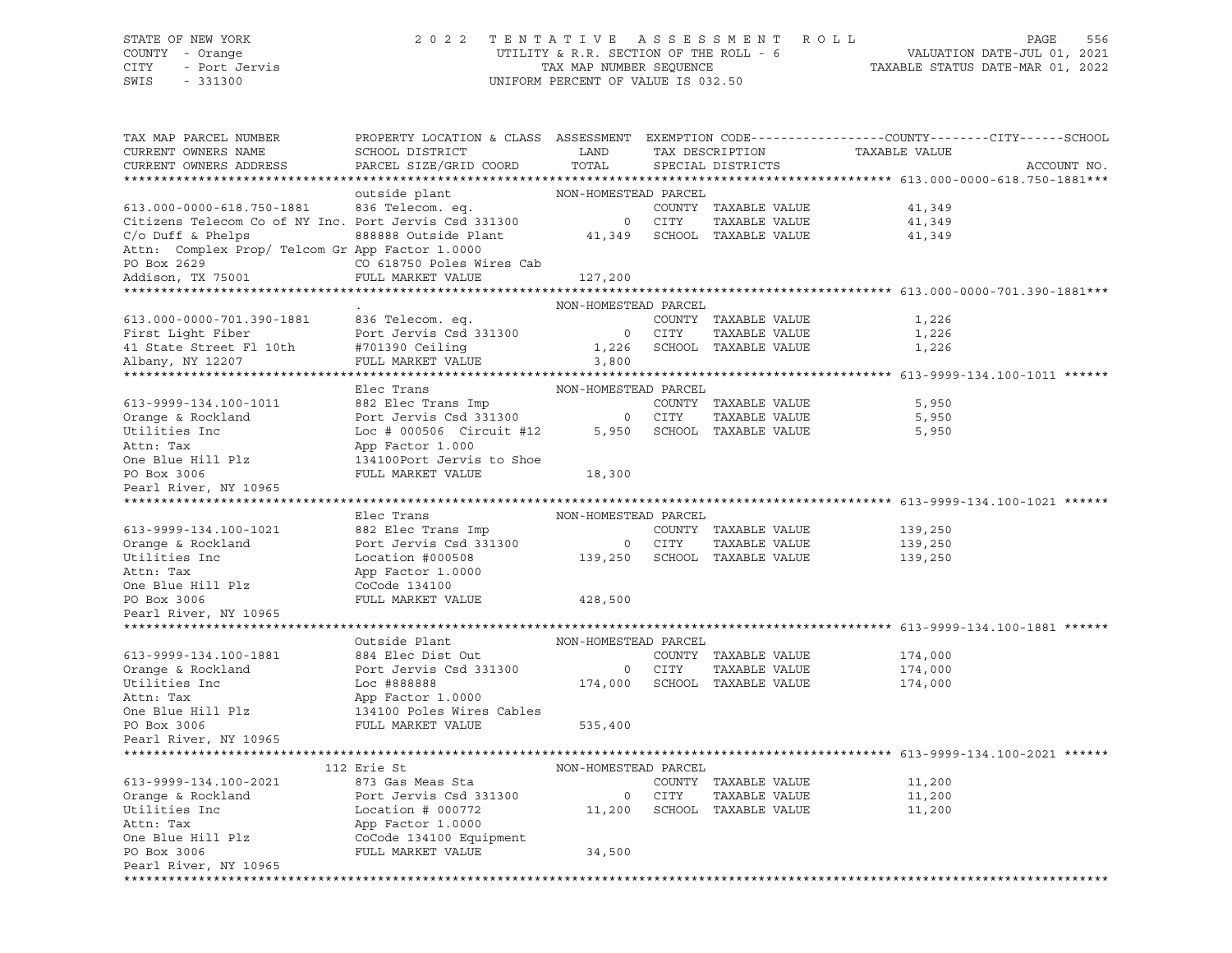| STATE OF NEW YORK<br>COUNTY - Orange<br>CITY<br>- Port Jervis<br>SWIS<br>$-331300$ | 2 0 2 2                                      | TAX MAP NUMBER SEQUENCE<br>UNIFORM PERCENT OF VALUE IS 032.50 | TENTATIVE ASSESSMENT ROLL   | PAGE<br>557<br>UTILITY & R.R. SECTION OF THE ROLL - 6 WALUATION DATE-JUL 01, 2021<br>TAXABLE STATUS DATE-MAR 01, 2022 |
|------------------------------------------------------------------------------------|----------------------------------------------|---------------------------------------------------------------|-----------------------------|-----------------------------------------------------------------------------------------------------------------------|
| TAX MAP PARCEL NUMBER<br>CURRENT OWNERS NAME                                       | SCHOOL DISTRICT                              | LAND                                                          | TAX DESCRIPTION             | PROPERTY LOCATION & CLASS ASSESSMENT EXEMPTION CODE----------------COUNTY-------CITY------SCHOOL<br>TAXABLE VALUE     |
| CURRENT OWNERS ADDRESS                                                             | PARCEL SIZE/GRID COORD                       | TOTAL                                                         | SPECIAL DISTRICTS           | ACCOUNT NO.                                                                                                           |
|                                                                                    |                                              |                                                               |                             |                                                                                                                       |
|                                                                                    | 118 Ball St                                  | NON-HOMESTEAD PARCEL                                          |                             |                                                                                                                       |
| 613-9999-134.100-2041                                                              | 873 Gas Meas Sta                             |                                                               | COUNTY TAXABLE VALUE        | 2,400                                                                                                                 |
| Orange & Rockland                                                                  | Port Jervis Csd 331300                       | 0 CITY                                                        | TAXABLE VALUE               | 2,400                                                                                                                 |
| Utilities Inc<br>Attn: Tax                                                         | Location #000776                             |                                                               | 2,400 SCHOOL TAXABLE VALUE  | 2,400                                                                                                                 |
| One Blue Hill Plz                                                                  | App Factor 1.0000<br>CoCode 134100 Equipment |                                                               |                             |                                                                                                                       |
| PO Box 3006                                                                        | FULL MARKET VALUE                            | 7,400                                                         |                             |                                                                                                                       |
| Pearl River, NY 10965                                                              |                                              |                                                               |                             |                                                                                                                       |
|                                                                                    |                                              |                                                               |                             |                                                                                                                       |
|                                                                                    | M & R Sta                                    | NON-HOMESTEAD PARCEL                                          |                             |                                                                                                                       |
| 613-9999-134.100-2051                                                              | 873 Gas Meas Sta                             |                                                               | COUNTY TAXABLE VALUE        | 18,650                                                                                                                |
| Orange & Rockland                                                                  | Port Jervis Csd 331300                       | 0 CITY                                                        | TAXABLE VALUE               | 18,650                                                                                                                |
| Utilities Inc                                                                      | $Loc$ # 000849                               |                                                               | 18,650 SCHOOL TAXABLE VALUE | 18,650                                                                                                                |
| Attn: Tax                                                                          | App Factor 1.0000                            |                                                               |                             |                                                                                                                       |
| One Blue Hill Plz<br>PO Box 3006                                                   | CoCode 134100 Equipment<br>FULL MARKET VALUE | 57,400                                                        |                             |                                                                                                                       |
| Pearl River, NY 10965                                                              |                                              |                                                               |                             |                                                                                                                       |
|                                                                                    |                                              |                                                               |                             |                                                                                                                       |
|                                                                                    | M & R Sta                                    | NON-HOMESTEAD PARCEL                                          |                             |                                                                                                                       |
| 613-9999-134.100-2061                                                              | 873 Gas Meas Sta                             |                                                               | COUNTY TAXABLE VALUE        | 30,000                                                                                                                |
| Orange & Rockland                                                                  | Port Jervis Csd 331300                       | 0 CITY                                                        | TAXABLE VALUE               | 30,000                                                                                                                |
| Utilities Inc                                                                      | Loc # 000877                                 |                                                               | 30,000 SCHOOL TAXABLE VALUE | 30,000                                                                                                                |
| Attn: Tax                                                                          | App Factor 1.0000                            |                                                               |                             |                                                                                                                       |
| One Blue Hill Plz                                                                  | CoCode 134100 Equipment                      |                                                               |                             |                                                                                                                       |
| PO Box 3006<br>Pearl River, NY 10965                                               | FULL MARKET VALUE                            | 92,300                                                        |                             |                                                                                                                       |
|                                                                                    |                                              |                                                               |                             |                                                                                                                       |
|                                                                                    | 104 Hamilton St                              | NON-HOMESTEAD PARCEL                                          |                             |                                                                                                                       |
| 613-9999-134.100-2071                                                              | 873 Gas Meas Sta                             |                                                               | COUNTY TAXABLE VALUE        | 9,150                                                                                                                 |
| Orange & Rockland                                                                  | Port Jervis Csd 331300                       | 0 CITY                                                        | TAXABLE VALUE               | 9,150                                                                                                                 |
| Utilities Inc                                                                      | Loc #000906                                  |                                                               | 9,150 SCHOOL TAXABLE VALUE  | 9,150                                                                                                                 |
| Attn: Tax                                                                          | App Factor 1.0000                            |                                                               |                             |                                                                                                                       |
| One Blue Hill Plz                                                                  | CoCode 134100 Equipment                      |                                                               |                             |                                                                                                                       |
| PO Box 3006                                                                        | FULL MARKET VALUE                            | 28,200                                                        |                             |                                                                                                                       |
| Pearl River, NY 10965                                                              |                                              |                                                               |                             |                                                                                                                       |
|                                                                                    | M & R Sta                                    | NON-HOMESTEAD PARCEL                                          |                             |                                                                                                                       |
| 613-9999-134.100-2081                                                              | 873 Gas Meas Sta                             |                                                               | COUNTY TAXABLE VALUE        | 30,000                                                                                                                |
| Orange & Rockland                                                                  | Port Jervis Csd 331300                       | 0 CITY                                                        | TAXABLE VALUE               | 30,000                                                                                                                |
| Utilities Inc                                                                      | Loc #000763                                  |                                                               | 30,000 SCHOOL TAXABLE VALUE | 30,000                                                                                                                |
| Attn: Tax                                                                          | App Factor 1.000                             |                                                               |                             |                                                                                                                       |
| One Blue Hill Plz                                                                  | CoCode 134100 Equipment                      |                                                               |                             |                                                                                                                       |
| PO Box 3006                                                                        | FULL MARKET VALUE                            | 92,300                                                        |                             |                                                                                                                       |
| Pearl River, NY 10965                                                              |                                              |                                                               |                             |                                                                                                                       |
|                                                                                    |                                              |                                                               |                             |                                                                                                                       |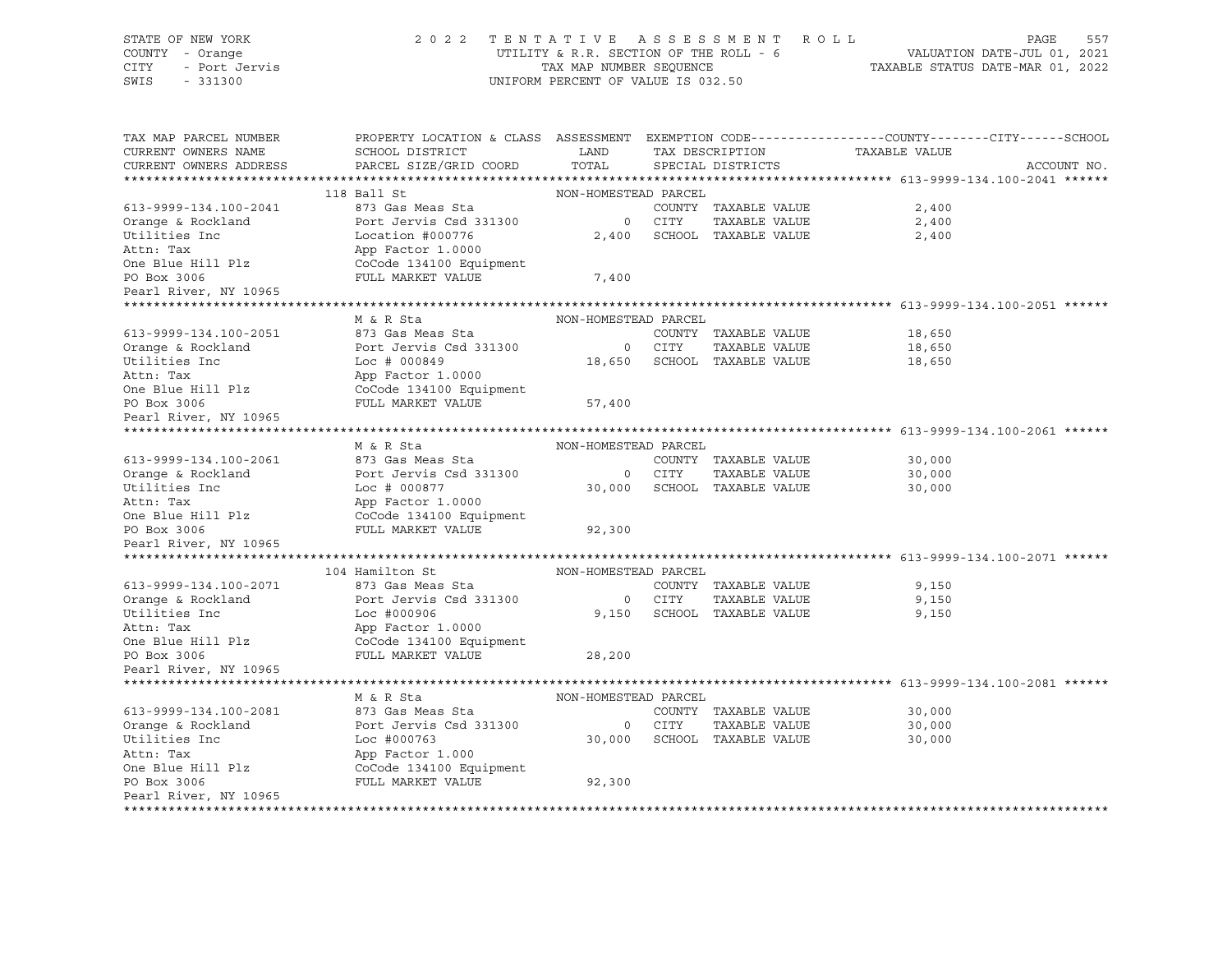| STATE OF NEW YORK<br>COUNTY - Orange<br><b>CITY</b><br>- Port Jervis<br>SWIS<br>$-331300$ | 2 0 2 2                                                                                         | UTILITY & R.R. SECTION OF THE ROLL - 6<br>TAX MAP NUMBER SEOUENCE<br>UNIFORM PERCENT OF VALUE IS 032.50 | TENTATIVE ASSESSMENT ROLL                    |                      | 558<br>PAGE |
|-------------------------------------------------------------------------------------------|-------------------------------------------------------------------------------------------------|---------------------------------------------------------------------------------------------------------|----------------------------------------------|----------------------|-------------|
| TAX MAP PARCEL NUMBER                                                                     | PROPERTY LOCATION & CLASS ASSESSMENT EXEMPTION CODE---------------COUNTY-------CITY------SCHOOL |                                                                                                         |                                              |                      |             |
| CURRENT OWNERS NAME                                                                       | SCHOOL DISTRICT                                                                                 | <b>EXAMPLE TO A LAND</b>                                                                                | TAX DESCRIPTION TAXABLE VALUE                |                      |             |
| CURRENT OWNERS ADDRESS                                                                    | PARCEL SIZE/GRID COORD TOTAL SPECIAL DISTRICTS                                                  |                                                                                                         |                                              |                      | ACCOUNT NO. |
|                                                                                           |                                                                                                 |                                                                                                         |                                              |                      |             |
|                                                                                           | M & R Station MON-HOMESTEAD PARCEL                                                              |                                                                                                         |                                              |                      |             |
| 613-9999-134.100-2091                                                                     | 873 Gas Meas Sta<br>Port Jervis Csd 331300                                                      | 0 CITY                                                                                                  | COUNTY TAXABLE VALUE                         | 30,000               |             |
| Orange & Rockland<br>Utilities Inc                                                        | $Loc$ # 000764                                                                                  |                                                                                                         | TAXABLE VALUE<br>30,000 SCHOOL TAXABLE VALUE | 30,000               |             |
| Attn: Tax                                                                                 | App Factor 1.0000 (Pine S                                                                       |                                                                                                         |                                              | 30,000               |             |
| One Blue Hill Plz CoCode 134100 Equipment                                                 |                                                                                                 |                                                                                                         |                                              |                      |             |
| PO Box 3006                                                                               | FULL MARKET VALUE                                                                               | 92,300                                                                                                  |                                              |                      |             |
| Pearl River, NY 10965                                                                     |                                                                                                 |                                                                                                         |                                              |                      |             |
|                                                                                           |                                                                                                 |                                                                                                         |                                              |                      |             |
|                                                                                           | M & R Station                                                                                   | NON-HOMESTEAD PARCEL                                                                                    |                                              |                      |             |
| 613-9999-134.100-2101                                                                     | 873 Gas Meas Sta                                                                                |                                                                                                         | COUNTY TAXABLE VALUE                         | 30,000               |             |
| Orange & Rockland                                                                         | Port Jervis Csd 331300 0 CITY                                                                   |                                                                                                         | TAXABLE VALUE                                | 30,000               |             |
| Utilities Inc                                                                             | Loc#000774                                                                                      |                                                                                                         | 30,000 SCHOOL TAXABLE VALUE                  | 30,000               |             |
| Attn: Tax                                                                                 | App Factor 1.0000 South/M                                                                       |                                                                                                         |                                              |                      |             |
| One Blue Hill Plz CoCode 134100 Equipment                                                 |                                                                                                 |                                                                                                         |                                              |                      |             |
| PO Box 3006                                                                               | FULL MARKET VALUE 92,300                                                                        |                                                                                                         |                                              |                      |             |
| Pearl River, NY 10965                                                                     |                                                                                                 |                                                                                                         |                                              |                      |             |
|                                                                                           |                                                                                                 |                                                                                                         |                                              |                      |             |
|                                                                                           | Gas Dist                                                                                        | NON-HOMESTEAD PARCEL                                                                                    |                                              |                      |             |
| 613-9999-134.100-2881                                                                     | 885 Gas Outside Pla                                                                             |                                                                                                         | COUNTY TAXABLE VALUE                         | 52,550               |             |
| Orange & Rockland                                                                         | Port Jervis Csd 331300 0 CITY                                                                   |                                                                                                         |                                              | TAXABLE VALUE 52,550 |             |
| Utilities Inc                                                                             | Loc # 888888                                                                                    |                                                                                                         | 52,550 SCHOOL TAXABLE VALUE                  | 52,550               |             |
| Attn: Tax                                                                                 | App Factor 1.0000                                                                               |                                                                                                         |                                              |                      |             |
|                                                                                           |                                                                                                 |                                                                                                         |                                              |                      |             |
| PO Box 3006                                                                               | FULL MARKET VALUE                                                                               | 161,700                                                                                                 |                                              |                      |             |
| Pearl River, NY 10965                                                                     |                                                                                                 |                                                                                                         |                                              |                      |             |
|                                                                                           |                                                                                                 |                                                                                                         |                                              |                      |             |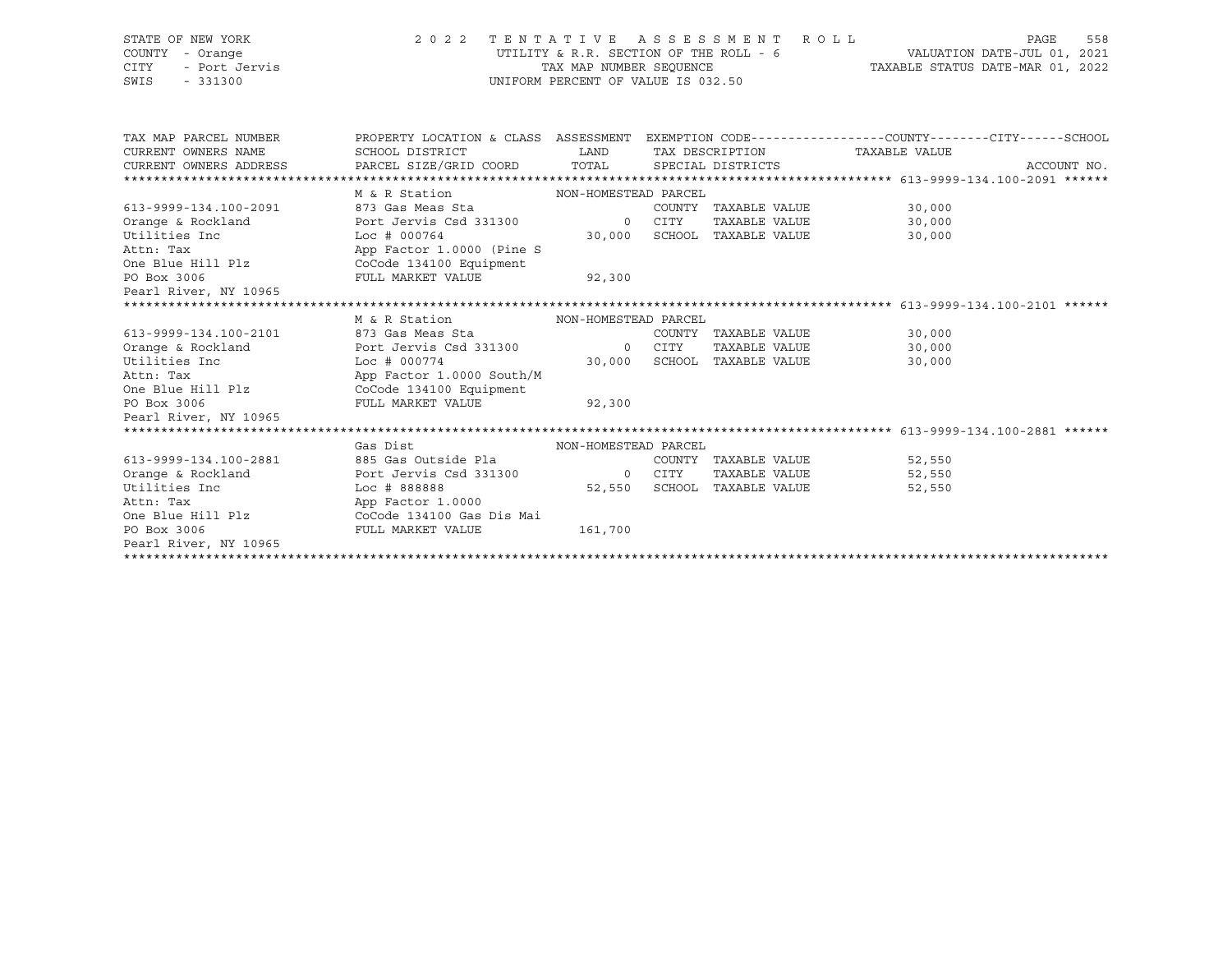| STATE OF NEW YORK     |                                    | 2022 TENTATIVE ASSESSMENT ROLL         |                                  |                          | PAGE | 559 |
|-----------------------|------------------------------------|----------------------------------------|----------------------------------|--------------------------|------|-----|
| COUNTY - Orange       |                                    | UTILITY & R.R. SECTION OF THE ROLL - 6 | VALUATION DATE-JUL 01, 2021      |                          |      |     |
| CITY<br>- Port Jervis |                                    |                                        | TAXABLE STATUS DATE-MAR 01, 2022 |                          |      |     |
| SWIS<br>- 331300      | UNIFORM PERCENT OF VALUE IS 032.50 |                                        |                                  | RPS150/V04/L015          |      |     |
|                       |                                    |                                        |                                  | CURRENT DATE $4/26/2022$ |      |     |
|                       |                                    |                                        |                                  |                          |      |     |

## \*\*\* S P E C I A L D I S T R I C T S U M M A R Y \*\*\*

|      |                     | ᠇ <i>᠆</i> | ΩN     | λN<br>'NH    | Αl             |                                                                                                                                                                                                                                                                                                                                                                                                                                                                                              |    |
|------|---------------------|------------|--------|--------------|----------------|----------------------------------------------------------------------------------------------------------------------------------------------------------------------------------------------------------------------------------------------------------------------------------------------------------------------------------------------------------------------------------------------------------------------------------------------------------------------------------------------|----|
| וחרי | $\cap$ mr<br>$\cap$ | י הדר      | .<br>້ | $\mathbf{v}$ | $\prime\prime$ | ∡ INP<br>ישו ב<br>$\frac{1}{2} \left( \frac{1}{2} \right) \left( \frac{1}{2} \right) \left( \frac{1}{2} \right) \left( \frac{1}{2} \right) \left( \frac{1}{2} \right) \left( \frac{1}{2} \right) \left( \frac{1}{2} \right) \left( \frac{1}{2} \right) \left( \frac{1}{2} \right) \left( \frac{1}{2} \right) \left( \frac{1}{2} \right) \left( \frac{1}{2} \right) \left( \frac{1}{2} \right) \left( \frac{1}{2} \right) \left( \frac{1}{2} \right) \left( \frac{1}{2} \right) \left( \frac$ | חי |

#### NO SPECIAL DISTRICTS AT THIS LEVEL

## \*\*\* S C H O O L D I S T R I C T S U M M A R Y \*\*\*

| CODE   | DISTRICT NAME   | TOTAL<br>PARCELS | ASSESSED<br>LAND | ASSESSED<br>TOTAL | <b>EXEMPT</b><br>AMOUNT | TOTAL<br>TAXABLE | <b>STAR</b><br>AMOUNT | STAR<br>TAXABLE |
|--------|-----------------|------------------|------------------|-------------------|-------------------------|------------------|-----------------------|-----------------|
| 331300 | Port Jervis Csd | 18               | 95,948           | 15386,775         |                         | 15386,775        |                       | 15386,775       |
|        | SUB-TOTAL       | 18               | 95,948           | 15386,775         | 15386,775               |                  |                       | 15386,775       |
|        | TOTAL           | 18               | 95,948           | 15386,775         |                         | 15386,775        |                       | 15386,775       |

### \*\*\* S Y S T E M C O D E S S U M M A R Y \*\*\*

### NO SYSTEM EXEMPTIONS AT THIS LEVEL

### \*\*\* E X E M P T I O N S U M M A R Y \*\*\*

### NO EXEMPTIONS AT THIS LEVEL

| ROLL<br>SEC | DESCRIPTION      | TOTAL<br>PARCELS | ASSESSED<br>LAND | ASSESSED<br>TOTAL | TAXABLE<br>COUNTY | TAXABLE<br>CTTV<br>ᅩᅩᅩ | TAXABLE<br>SCHOOL | STAR<br>TAXABLE |
|-------------|------------------|------------------|------------------|-------------------|-------------------|------------------------|-------------------|-----------------|
|             | UTILITIES & N.C. | 18               | 95,948           | 15386,775         | 15386,775         | 15386,775              | 15386,775         | 15386,775       |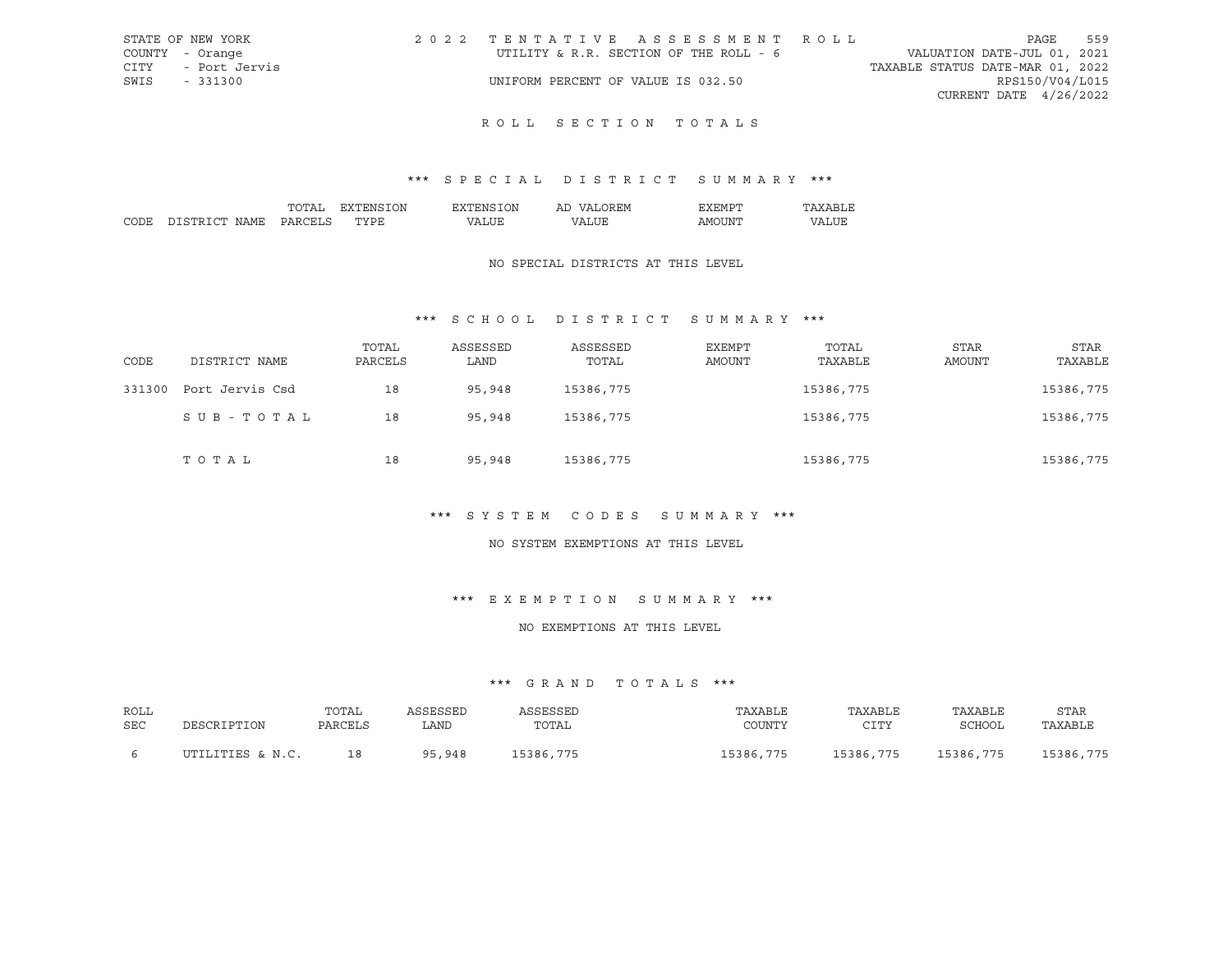| STATE OF NEW YORK<br>COUNTY - Orange<br>CITY<br>- Port Jervis<br>SWIS<br>$-331300$ | 2 0 2 2                                                                                                                                       | CEILING RAILROAD SECTION OF THE ROLL - 7<br>TAX MAP NUMBER SEQUENCE<br>UNIFORM PERCENT OF VALUE IS 032.50 |        | TENTATIVE ASSESSMENT ROLL               |               | PAGE<br>560<br>VALUATION DATE-JUL 01, 2021<br>TAXABLE STATUS DATE-MAR 01, 2022 |
|------------------------------------------------------------------------------------|-----------------------------------------------------------------------------------------------------------------------------------------------|-----------------------------------------------------------------------------------------------------------|--------|-----------------------------------------|---------------|--------------------------------------------------------------------------------|
| TAX MAP PARCEL NUMBER<br>CURRENT OWNERS NAME<br>CURRENT OWNERS ADDRESS             | PROPERTY LOCATION & CLASS ASSESSMENT EXEMPTION CODE----------------COUNTY-------CITY------SCHOOL<br>SCHOOL DISTRICT<br>PARCEL SIZE/GRID COORD | LAND<br>TOTAL                                                                                             |        | TAX DESCRIPTION<br>SPECIAL DISTRICTS    | TAXABLE VALUE | ACCOUNT NO.                                                                    |
|                                                                                    |                                                                                                                                               | NON-HOMESTEAD PARCEL                                                                                      |        |                                         |               |                                                                                |
| $10 - 1 - 1$                                                                       | 842 Ceiling rr                                                                                                                                |                                                                                                           |        | COUNTY TAXABLE VALUE                    | 0             |                                                                                |
| Pennsylvania Lines LLC                                                             | Port Jervis Csd 331300                                                                                                                        |                                                                                                           | 0 CITY | TAXABLE VALUE                           | $\mathbf 0$   |                                                                                |
| Attn: Norfolk South Corp.                                                          | Trans Property Rr Ceiling                                                                                                                     |                                                                                                           |        | 0 SCHOOL TAXABLE VALUE                  | 0             |                                                                                |
| Taxation Dept.<br>650 West Peachtree St NW                                         | Main Line With Tracks<br>ACRES 21.20                                                                                                          |                                                                                                           |        |                                         |               |                                                                                |
| Atlanta, GA 30308                                                                  | EAST-0435107 NRTH-0930392                                                                                                                     |                                                                                                           |        |                                         |               |                                                                                |
|                                                                                    | DEED BOOK 2110 PG-00885                                                                                                                       |                                                                                                           |        |                                         |               |                                                                                |
|                                                                                    | FULL MARKET VALUE                                                                                                                             | 0                                                                                                         |        |                                         |               |                                                                                |
|                                                                                    |                                                                                                                                               |                                                                                                           |        |                                         |               |                                                                                |
|                                                                                    |                                                                                                                                               | NON-HOMESTEAD PARCEL                                                                                      |        |                                         |               |                                                                                |
| $11 - 1 - 1$                                                                       | 842 Ceiling rr                                                                                                                                |                                                                                                           |        | COUNTY TAXABLE VALUE                    | 0             |                                                                                |
| Pennsylvania Lines LLC<br>Attn: Norfolk South Corp.                                | Port Jervis Csd 331300                                                                                                                        |                                                                                                           | 0 CITY | TAXABLE VALUE<br>0 SCHOOL TAXABLE VALUE | $\circ$<br>0  |                                                                                |
| Taxation Dept.                                                                     | Trans Property Rr Ceiling<br>Main Line With Tracks                                                                                            |                                                                                                           |        |                                         |               |                                                                                |
| 650 West Peachtree St NW                                                           | ACRES 15.80                                                                                                                                   |                                                                                                           |        |                                         |               |                                                                                |
| Atlanta, GA 30308                                                                  | EAST-0436641 NRTH-0928665                                                                                                                     |                                                                                                           |        |                                         |               |                                                                                |
|                                                                                    | DEED BOOK 2110 PG-00885                                                                                                                       |                                                                                                           |        |                                         |               |                                                                                |
|                                                                                    | FULL MARKET VALUE                                                                                                                             | 0                                                                                                         |        |                                         |               |                                                                                |
|                                                                                    |                                                                                                                                               |                                                                                                           |        |                                         |               |                                                                                |
| $12 - 9 - 4$                                                                       | Railroad Ave West<br>842 Ceiling rr                                                                                                           | NON-HOMESTEAD PARCEL                                                                                      |        | COUNTY TAXABLE VALUE                    | 0             |                                                                                |
| Pennsylvania Lines LLC                                                             | Port Jervis Csd 331300                                                                                                                        |                                                                                                           | 0 CITY | TAXABLE VALUE                           | $\mathbf 0$   |                                                                                |
| Attn: Norfolk South Corp                                                           | Trans Property Rr Ceiling                                                                                                                     |                                                                                                           |        | 0 SCHOOL TAXABLE VALUE                  | 0             |                                                                                |
| Taxation Dept.                                                                     | Main Line-Trackage                                                                                                                            |                                                                                                           |        |                                         |               |                                                                                |
| 650 West Peachtree St NW                                                           | ACRES<br>5.90                                                                                                                                 |                                                                                                           |        |                                         |               |                                                                                |
| Atlanta, GA 30308                                                                  | EAST-0438362 NRTH-0926520                                                                                                                     |                                                                                                           |        |                                         |               |                                                                                |
|                                                                                    | DEED BOOK 2110 PG-00885                                                                                                                       |                                                                                                           |        |                                         |               |                                                                                |
|                                                                                    | FULL MARKET VALUE                                                                                                                             | 0                                                                                                         |        |                                         |               |                                                                                |
|                                                                                    | North Maple Ave                                                                                                                               | NON-HOMESTEAD PARCEL                                                                                      |        |                                         |               |                                                                                |
| $15 - 3 - 1.1$                                                                     | 842 Ceiling rr                                                                                                                                |                                                                                                           |        | COUNTY TAXABLE VALUE                    | 0             |                                                                                |
| Pennsylvania Lines LLC                                                             | Port Jervis Csd 331300                                                                                                                        |                                                                                                           | 0 CITY | TAXABLE VALUE                           | $\circ$       |                                                                                |
| Attn: Norfolk South Corp.                                                          | Trans Property Rr Ceiling                                                                                                                     |                                                                                                           |        | 0 SCHOOL TAXABLE VALUE                  | $\circ$       |                                                                                |
| Taxation Dept.                                                                     | Main Line & Tracks                                                                                                                            |                                                                                                           |        |                                         |               |                                                                                |
| 650 West Peachtree St NW                                                           | ACRES<br>3.40                                                                                                                                 |                                                                                                           |        |                                         |               |                                                                                |
| Atlanta, GA 30308                                                                  | EAST-0442247 NRTH-0920882<br>DEED BOOK 2110<br>PG-00885                                                                                       |                                                                                                           |        |                                         |               |                                                                                |
|                                                                                    | FULL MARKET VALUE                                                                                                                             | $\circ$                                                                                                   |        |                                         |               |                                                                                |
|                                                                                    |                                                                                                                                               |                                                                                                           |        |                                         |               |                                                                                |
|                                                                                    | х                                                                                                                                             | NON-HOMESTEAD PARCEL                                                                                      |        |                                         |               |                                                                                |
| $17 - 4 - 1.22$                                                                    | 842 Ceiling rr                                                                                                                                |                                                                                                           |        | COUNTY TAXABLE VALUE                    | 0             |                                                                                |
| Pennsylvania Lines LLC                                                             | Port Jervis Csd 331300                                                                                                                        |                                                                                                           | 0 CITY | TAXABLE VALUE                           | $\circ$       |                                                                                |
| Attn: Norfolk South Corp.                                                          | Trans Property Rr Ceiling                                                                                                                     | $\circ$                                                                                                   |        | SCHOOL TAXABLE VALUE                    | 0             |                                                                                |
| Taxation Dept.<br>650 West Peachtree St NW                                         | Yards-Trackage-Bldgs & Eq                                                                                                                     |                                                                                                           |        |                                         |               |                                                                                |
| Atlanta, GA 30308                                                                  | ACRES 18.00<br>EAST-0437311 NRTH-0926419                                                                                                      |                                                                                                           |        |                                         |               |                                                                                |
|                                                                                    | DEED BOOK 2110<br>PG-00885                                                                                                                    |                                                                                                           |        |                                         |               |                                                                                |
|                                                                                    | FULL MARKET VALUE                                                                                                                             | 0                                                                                                         |        |                                         |               |                                                                                |
|                                                                                    |                                                                                                                                               |                                                                                                           |        |                                         |               |                                                                                |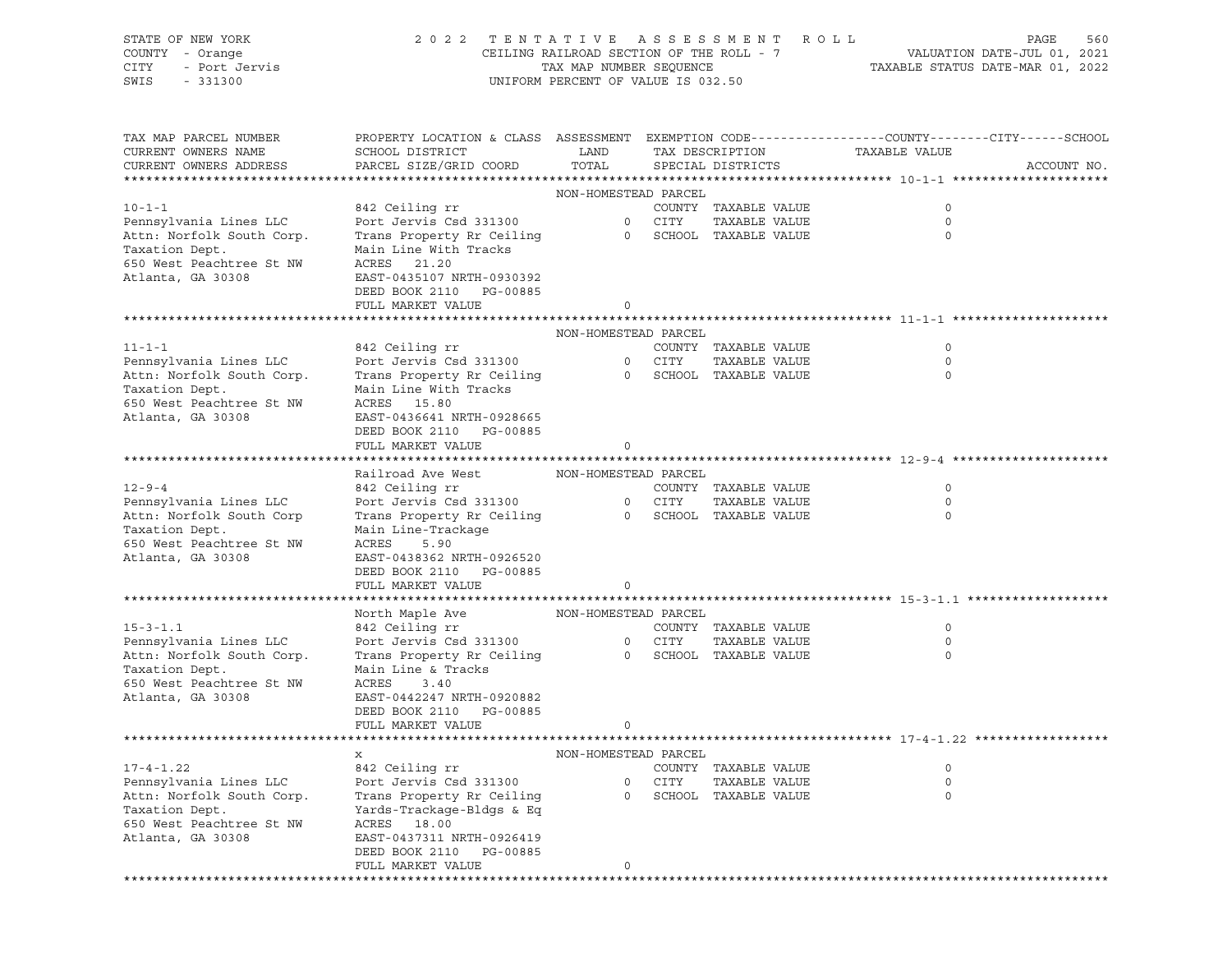| STATE OF NEW YORK<br>COUNTY - Orange<br>- Port Jervis<br>CITY<br>SWIS<br>$-331300$ | 2022 TENTATIVE ASSESSMENT ROLL                                                                   | CEILING RAILROAD SECTION OF THE ROLL - 7<br>TAX MAP NUMBER SEOUENCE<br>UNIFORM PERCENT OF VALUE IS 032.50 |                        | TAXABLE STATUS DATE-MAR 01, 2022 | PAGE<br>561<br>VALUATION DATE-JUL 01, 2021 |
|------------------------------------------------------------------------------------|--------------------------------------------------------------------------------------------------|-----------------------------------------------------------------------------------------------------------|------------------------|----------------------------------|--------------------------------------------|
| TAX MAP PARCEL NUMBER                                                              | PROPERTY LOCATION & CLASS ASSESSMENT EXEMPTION CODE----------------COUNTY-------CITY------SCHOOL |                                                                                                           |                        |                                  |                                            |
| CURRENT OWNERS NAME                                                                | SCHOOL DISTRICT                                                                                  | LAND                                                                                                      | TAX DESCRIPTION        | TAXABLE VALUE                    |                                            |
| CURRENT OWNERS ADDRESS                                                             | PARCEL SIZE/GRID COORD TOTAL                                                                     |                                                                                                           | SPECIAL DISTRICTS      |                                  | ACCOUNT NO.                                |
|                                                                                    |                                                                                                  |                                                                                                           |                        |                                  |                                            |
|                                                                                    |                                                                                                  | NON-HOMESTEAD PARCEL                                                                                      |                        |                                  |                                            |
| $18 - 4 - 1$                                                                       | 842 Ceiling rr                                                                                   |                                                                                                           | COUNTY TAXABLE VALUE   | $\circ$                          |                                            |
| Pennsylvania Lines LLC                                                             | Port Jervis Csd 331300                                                                           | 0 CITY                                                                                                    | TAXABLE VALUE          | $\Omega$                         |                                            |
| Attn: Norfolk South Corp.                                                          | Trans Property Rr Ceiling                                                                        |                                                                                                           | 0 SCHOOL TAXABLE VALUE | $\Omega$                         |                                            |
| Taxation Dept.                                                                     | Main Line & Tracks                                                                               |                                                                                                           |                        |                                  |                                            |
| 650 West Peachtree St NW                                                           | ACRES<br>9.20                                                                                    |                                                                                                           |                        |                                  |                                            |
| Atlanta, GA 30308                                                                  | EAST-0439559 NRTH-0924619                                                                        |                                                                                                           |                        |                                  |                                            |
|                                                                                    | DEED BOOK 2110 PG-00885                                                                          |                                                                                                           |                        |                                  |                                            |
|                                                                                    | FULL MARKET VALUE                                                                                |                                                                                                           |                        |                                  |                                            |
|                                                                                    |                                                                                                  |                                                                                                           |                        |                                  |                                            |
|                                                                                    |                                                                                                  | NON-HOMESTEAD PARCEL                                                                                      |                        |                                  |                                            |
| $19 - 8 - 1$                                                                       | 842 Ceiling rr<br>Port Jervis Csd 331300 0 CITY                                                  |                                                                                                           |                        | COUNTY TAXABLE VALUE 75,867      |                                            |
| Pennsylvania Lines LLC<br>Attn: Norfolk South Corp.                                | Rr Ceiling Prop-19-8-1 75,867 SCHOOL TAXABLE VALUE                                               |                                                                                                           |                        | TAXABLE VALUE 75,867<br>75,867   |                                            |
| Taxation Dept.                                                                     | $10 - 1 - 1$ $11 - 1 - 1$ $12 - 9 - 4$                                                           |                                                                                                           |                        |                                  |                                            |
| 650 West Peachtree St NW                                                           | $17-4$ 1.22 18-4-1 15-3-1.1                                                                      |                                                                                                           |                        |                                  |                                            |
| Atlanta, GA 30308                                                                  | ACRES<br>5.10                                                                                    |                                                                                                           |                        |                                  |                                            |
|                                                                                    | EAST-0440734 NRTH-0922479                                                                        |                                                                                                           |                        |                                  |                                            |
|                                                                                    | DEED BOOK 2110 PG-00885                                                                          |                                                                                                           |                        |                                  |                                            |
|                                                                                    | FULL MARKET VALUE                                                                                | 233,400                                                                                                   |                        |                                  |                                            |
|                                                                                    |                                                                                                  |                                                                                                           |                        |                                  |                                            |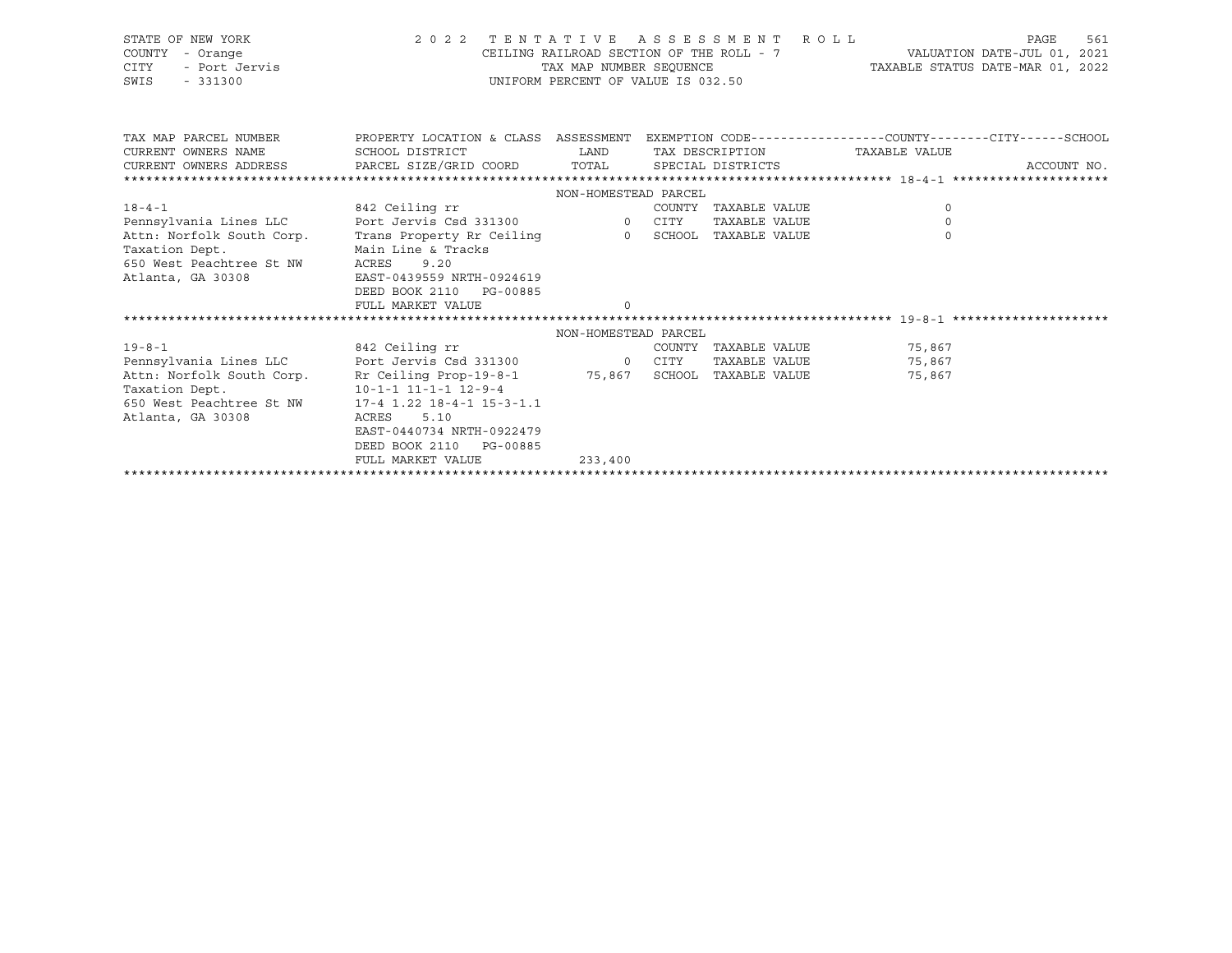| STATE OF NEW YORK     |                                    | 2022 TENTATIVE ASSESSMENT ROLL           |                                  | PAGE                     | 562 |
|-----------------------|------------------------------------|------------------------------------------|----------------------------------|--------------------------|-----|
| COUNTY - Orange       |                                    | CEILING RAILROAD SECTION OF THE ROLL - 7 | VALUATION DATE-JUL 01, 2021      |                          |     |
| CITY<br>- Port Jervis |                                    |                                          | TAXABLE STATUS DATE-MAR 01, 2022 |                          |     |
| SWIS<br>$-331300$     | UNIFORM PERCENT OF VALUE IS 032.50 |                                          |                                  | RPS150/V04/L015          |     |
|                       |                                    |                                          |                                  | CURRENT DATE $4/26/2022$ |     |
|                       |                                    |                                          |                                  |                          |     |

## \*\*\* S P E C I A L D I S T R I C T S U M M A R Y \*\*\*

|      |                     | ᠇ <i>᠆</i> | ΩN     | λN<br>' IN I | Αl             |                                                                                                                                                                                                                                                                                                                                                                                                                                                                                              |    |
|------|---------------------|------------|--------|--------------|----------------|----------------------------------------------------------------------------------------------------------------------------------------------------------------------------------------------------------------------------------------------------------------------------------------------------------------------------------------------------------------------------------------------------------------------------------------------------------------------------------------------|----|
| וחרי | $\cap$ mr<br>$\cap$ | י הדר      | .<br>້ | $\mathbf{v}$ | $\prime\prime$ | ∡ INP<br>ישו ב<br>$\frac{1}{2} \left( \frac{1}{2} \right) \left( \frac{1}{2} \right) \left( \frac{1}{2} \right) \left( \frac{1}{2} \right) \left( \frac{1}{2} \right) \left( \frac{1}{2} \right) \left( \frac{1}{2} \right) \left( \frac{1}{2} \right) \left( \frac{1}{2} \right) \left( \frac{1}{2} \right) \left( \frac{1}{2} \right) \left( \frac{1}{2} \right) \left( \frac{1}{2} \right) \left( \frac{1}{2} \right) \left( \frac{1}{2} \right) \left( \frac{1}{2} \right) \left( \frac$ | חי |

### NO SPECIAL DISTRICTS AT THIS LEVEL

## \*\*\* S C H O O L D I S T R I C T S U M M A R Y \*\*\*

| CODE   | DISTRICT NAME   | TOTAL<br>PARCELS | ASSESSED<br>LAND | ASSESSED<br>TOTAL | <b>EXEMPT</b><br>AMOUNT | TOTAL<br>TAXABLE | <b>STAR</b><br>AMOUNT | STAR<br>TAXABLE |
|--------|-----------------|------------------|------------------|-------------------|-------------------------|------------------|-----------------------|-----------------|
| 331300 | Port Jervis Csd |                  |                  | 75,867            |                         | 75,867           |                       | 75,867          |
|        | SUB-TOTAL       |                  |                  | 75,867            |                         | 75,867           |                       | 75,867          |
|        | TOTAL           | $\mathcal{L}$    |                  | 75,867            |                         | 75,867           |                       | 75,867          |

### \*\*\* S Y S T E M C O D E S S U M M A R Y \*\*\*

## NO SYSTEM EXEMPTIONS AT THIS LEVEL

## \*\*\* E X E M P T I O N S U M M A R Y \*\*\*

### NO EXEMPTIONS AT THIS LEVEL

| ROLL       |                   | TOTAL   | ASSESSED | ASSESSED | TAXABLE | TAXABLE | TAXABLE | <b>STAR</b> |
|------------|-------------------|---------|----------|----------|---------|---------|---------|-------------|
| <b>SEC</b> | DESCRIPTION       | PARCELS | LAND     | TOTAL    | COUNTY  | CTTY    | SCHOOL  | TAXABLE     |
|            | CEILING RAILROADS |         |          | 75,867   | 75,867  | 75,867  | 75,867  | 75,867      |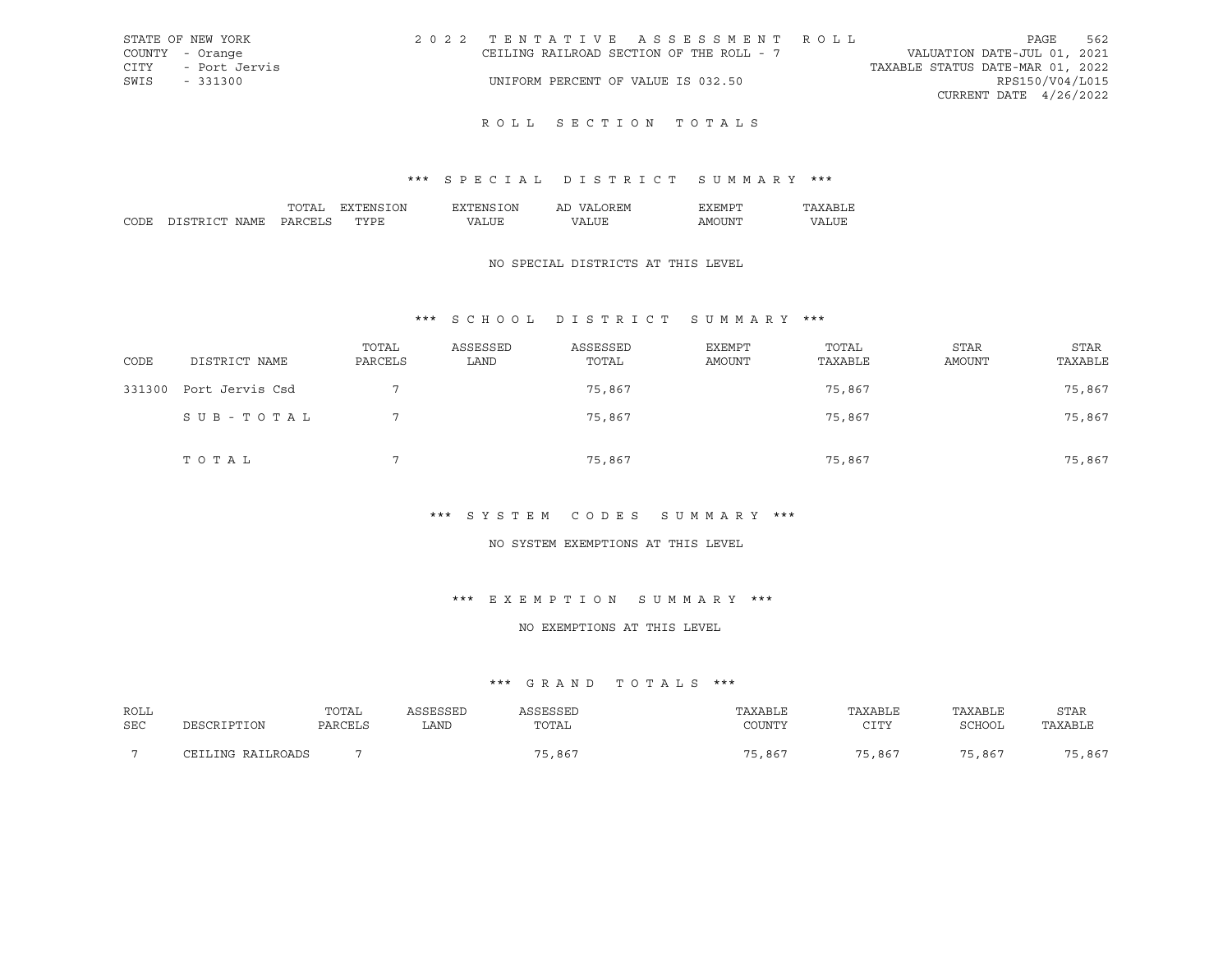# STATE OF NEW YORK 2 0 2 2 T E N T A T I V E A S S E S S M E N T R O L L PAGE 563 COUNTY - Orange WHOLLY EXEMPT SECTION OF THE ROLL - 8 VALUATION DATE-JUL 01, 2021 CITY - Port Jervis TAX MAP NUMBER SEQUENCE TAXABLE STATUS DATE-MAR 01, 2022

| TAX MAP PARCEL NUMBER<br>CURRENT OWNERS NAME<br>CURRENT OWNERS ADDRESS                                                                             | PROPERTY LOCATION & CLASS ASSESSMENT EXEMPTION CODE----------------COUNTY-------CITY------SCHOOL<br>SCHOOL DISTRICT<br>PARCEL SIZE/GRID COORD     | LAND<br>TOTAL                       |                 | TAX DESCRIPTION<br>SPECIAL DISTRICTS  | TAXABLE VALUE                            |         | ACCOUNT NO. |
|----------------------------------------------------------------------------------------------------------------------------------------------------|---------------------------------------------------------------------------------------------------------------------------------------------------|-------------------------------------|-----------------|---------------------------------------|------------------------------------------|---------|-------------|
|                                                                                                                                                    |                                                                                                                                                   |                                     |                 |                                       |                                          |         |             |
| $1 - 1 - 2$<br>State Of New York<br>Office Of MRDD                                                                                                 | 238 North Orange St<br>614 Spec. school<br>Port Jervis Csd 331300 11,100 COUNTY TAXABLE VALUE<br>B O A R 10/29/84 175,000 CITY TAXABLE VALUE      | NON-HOMESTEAD PARCEL                | NYS OWNED 12100 |                                       | 175,000<br>$\circ$<br>$\Omega$           | 175,000 | 175,000     |
| C/o The New York Foundling<br>Attn: Accounting Dept<br>590 Avenue of the Americas DEED BOOK 2283 PG-00629<br>New York, NY 10011<br>*************** | ACRES<br>3.00<br>EAST-0441414 NRTH-0931677<br>FULL MARKET VALUE                                                                                   | 538,500                             |                 | SCHOOL TAXABLE VALUE                  | $\Omega$                                 |         |             |
|                                                                                                                                                    | Orange St                                                                                                                                         | NON-HOMESTEAD PARCEL                |                 |                                       |                                          |         |             |
| $1 - 1 - 4$<br>City Of Port Jervis<br>PO Box 1002<br>Port Jervis, NY 12771                                                                         | 822 Water supply CITY OWNED 13350<br>Port Jervis Csd 331300 26,400 COUNTY TAXABLE VALUE<br>water shed<br>ACRES 17.60<br>EAST-0440800 NRTH-0931658 | $26,400$ CITY                       |                 | TAXABLE VALUE<br>SCHOOL TAXABLE VALUE | 26,400<br>$\circ$<br>$\circ$<br>$\Omega$ | 26,400  | 26,400      |
|                                                                                                                                                    | FULL MARKET VALUE                                                                                                                                 | 81,200                              |                 |                                       |                                          |         |             |
|                                                                                                                                                    |                                                                                                                                                   |                                     |                 |                                       |                                          |         |             |
| $2 - 1 - 3$<br>Temple Beth El<br>88 East Main St<br>Port Jervis, NY 12771                                                                          | North Orange St<br>695 Cemetery<br>Port Jervis Csd 331300 29,550 COUNTY TAXABLE VALUE<br>ACRES<br>1.90<br>EAST-0441787 NRTH-0931076               | NON-HOMESTEAD PARCEL<br>29,550 CITY | PRIV CEM 27350  | TAXABLE VALUE<br>SCHOOL TAXABLE VALUE | 29,550<br>$\circ$<br>$\circ$<br>$\Omega$ | 29,550  | 29,550      |
|                                                                                                                                                    | DEED BOOK 13996 PG-1272                                                                                                                           |                                     |                 |                                       |                                          |         |             |
|                                                                                                                                                    | FULL MARKET VALUE                                                                                                                                 | 90, 900                             |                 |                                       |                                          |         |             |
|                                                                                                                                                    |                                                                                                                                                   |                                     |                 |                                       |                                          |         |             |
| $2 - 1 - 4$                                                                                                                                        | North Orange St                                                                                                                                   | NON-HOMESTEAD PARCEL                |                 |                                       | 28,300                                   | 28,300  | 28,300      |
| Aqudath Achim Cemetery                                                                                                                             |                                                                                                                                                   |                                     |                 |                                       | $\circ$                                  |         |             |
| 88 East Main St<br>Port Jervis, NY 12771                                                                                                           | ACRES<br>1.80<br>EAST-0441789 NRTH-0930918<br>DEED BOOK 0505 PG-00334<br>FULL MARKET VALUE                                                        | 28,300 CITY<br>SCHOO<br>87,100      |                 | TAXABLE VALUE<br>SCHOOL TAXABLE VALUE | $\circ$<br>$\Omega$                      |         |             |
|                                                                                                                                                    |                                                                                                                                                   |                                     |                 |                                       |                                          |         |             |
|                                                                                                                                                    | Hamilton St                                                                                                                                       | NON-HOMESTEAD PARCEL                |                 |                                       |                                          |         |             |
| $3 - 3 - 4$<br>Port Jervis Central School Dst Port Jervis Csd 331300 110,200 COUNTY TAXABLE VALUE                                                  | 330 Vacant comm                                                                                                                                   |                                     | SCH OWNED 13800 |                                       | 110,200<br>$\circ$                       | 110,200 | 110,200     |
| PO Box 1104                                                                                                                                        | High School                                                                                                                                       | 110,200 CITY                        |                 | TAXABLE VALUE                         | $\mathbf 0$                              |         |             |
| Port Jervis, NY 12771                                                                                                                              | ACRES<br>8.30<br>EAST-0443953 NRTH-0927958<br>DEED BOOK 1445 PG-00277<br>FULL MARKET VALUE                                                        | 339,100                             |                 | SCHOOL TAXABLE VALUE                  | $\circ$                                  |         |             |
|                                                                                                                                                    |                                                                                                                                                   |                                     |                 |                                       |                                          |         |             |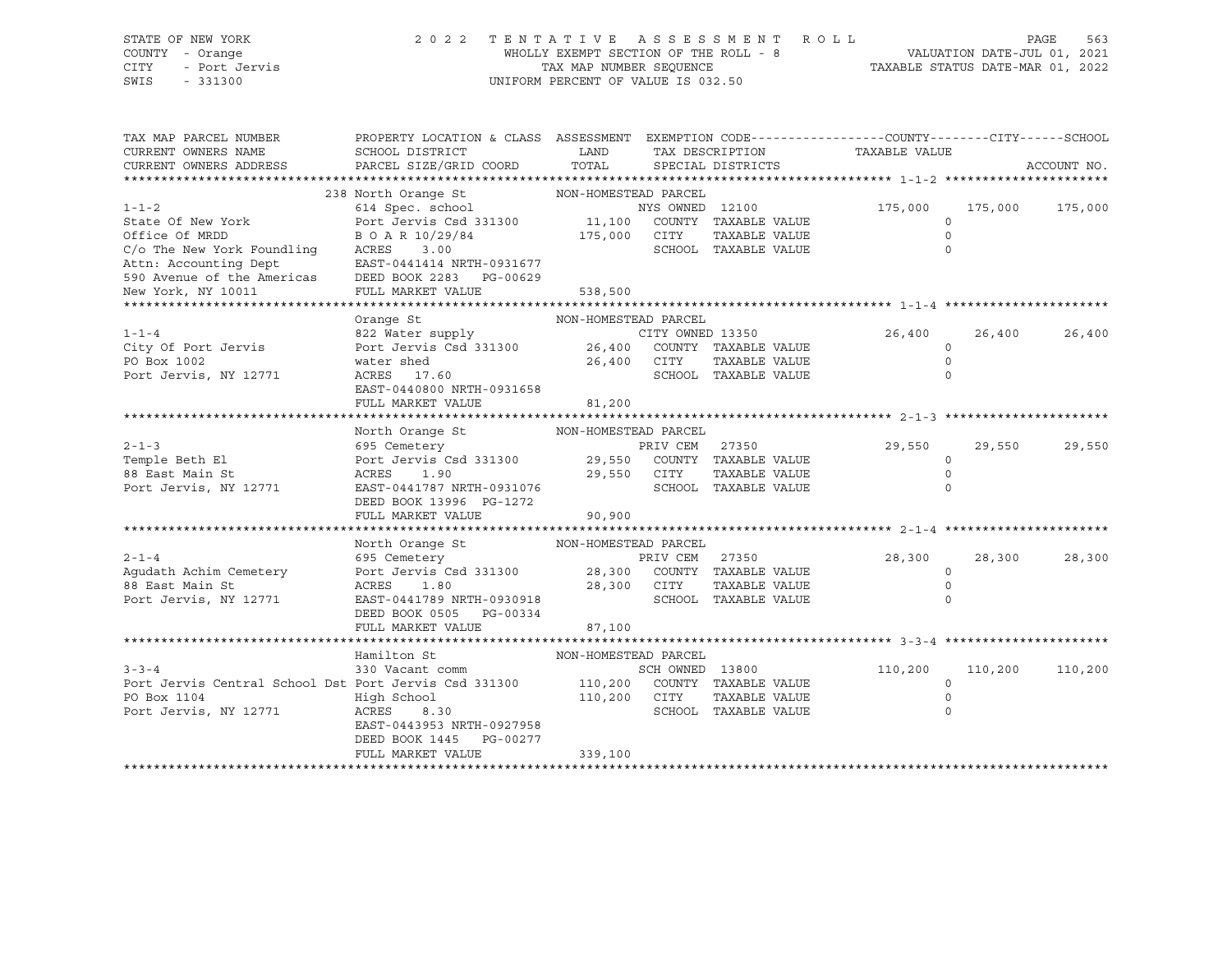| STATE OF NEW YORK<br>COUNTY - Orange<br>- Didinger<br>- Port Jervis<br>CITY<br>SWIS<br>$-331300$                                                                                                                                  | 2022 TENTATIVE ASSESSMENT ROLL<br>WHOLLY EXEMPT SECTION OF THE ROLL - 8<br>TAX MAP NUMBER SEQUENCE<br>TAX MAP NUMBER SEQUENCE<br>TAXABLE STATUS DATE-MAR 01, 2022<br>UNIFORM PERCENT OF VALUE IS 032.50 |                      |            |                             |                                    |                   | 564<br>PAGE |
|-----------------------------------------------------------------------------------------------------------------------------------------------------------------------------------------------------------------------------------|---------------------------------------------------------------------------------------------------------------------------------------------------------------------------------------------------------|----------------------|------------|-----------------------------|------------------------------------|-------------------|-------------|
| TAX MAP PARCEL NUMBER<br>CURRENT OWNERS NAME<br>CURRENT OWNERS ADDRESS                                                                                                                                                            | PROPERTY LOCATION & CLASS ASSESSMENT EXEMPTION CODE----------------COUNTY-------CITY------SCHOOL<br>SCHOOL DISTRICT<br>PARCEL SIZE/GRID COORD                                                           | TOTAL                |            | SPECIAL DISTRICTS           | LAND TAX DESCRIPTION TAXABLE VALUE |                   | ACCOUNT NO. |
|                                                                                                                                                                                                                                   |                                                                                                                                                                                                         |                      |            |                             |                                    |                   |             |
|                                                                                                                                                                                                                                   | 15 Cahoonzie St                                                                                                                                                                                         | NON-HOMESTEAD PARCEL |            |                             |                                    |                   |             |
| $3 - 10 - 34$                                                                                                                                                                                                                     | 591 Playqround<br>Port Jervis Csd 331300 9,300 COUNTY TAXABLE VALUE                                                                                                                                     |                      |            | CITY OWNED 13350            | 9,300<br>$\circ$                   | 9,300             | 9,300       |
| City Of Port Jervis<br>PO Box 1002                                                                                                                                                                                                |                                                                                                                                                                                                         |                      | 9,300 CITY | TAXABLE VALUE               | $\circ$                            |                   |             |
| Port Jervis, NY 12771                                                                                                                                                                                                             | Lt 60 Neversink Pk Dev<br>John Glen Playg<br>FRNT 59.00 DPTH 99.00<br>EAST-0442479 NRTH-0928749<br>DEED BOOK 1354 PG-00039                                                                              |                      |            | SCHOOL TAXABLE VALUE        | $\Omega$                           |                   |             |
|                                                                                                                                                                                                                                   | FULL MARKET VALUE                                                                                                                                                                                       | 28,600               |            |                             |                                    |                   |             |
|                                                                                                                                                                                                                                   | 71 Reservoir Ave                                                                                                                                                                                        | NON-HOMESTEAD PARCEL |            |                             |                                    |                   |             |
| $4 - 1 - 1$                                                                                                                                                                                                                       | 823 Water Treat                                                                                                                                                                                         |                      |            | CITY OWNED 13350            | 3560,000                           | 3560,000 3560,000 |             |
| City Of Port Jervis                                                                                                                                                                                                               | Port Jervis Csd 331300                                                                                                                                                                                  |                      |            | 27,725 COUNTY TAXABLE VALUE | $\circ$                            |                   |             |
| PO Box 1002                                                                                                                                                                                                                       | Reservoir                                                                                                                                                                                               |                      |            | TAXABLE VALUE               | $\circ$                            |                   |             |
| Port Jervis, NY 12771                                                                                                                                                                                                             | S CSU 331300<br>3560,000 CITY TAXABLE VALUE<br>SCHOOL TAXABLE VALUE<br>Water Treatment Plant<br>ACRES<br>2.20<br>EAST-0439807 NRTH-0931022<br>DEED BOOK 0697 PG-00373<br>FULL MARKET VALUE              | 10953,800            |            |                             | $\Omega$                           |                   |             |
|                                                                                                                                                                                                                                   |                                                                                                                                                                                                         |                      |            |                             |                                    |                   |             |
|                                                                                                                                                                                                                                   | 63 Reservoir Ave                                                                                                                                                                                        | NON-HOMESTEAD PARCEL |            |                             |                                    |                   |             |
| $4 - 1 - 18$                                                                                                                                                                                                                      |                                                                                                                                                                                                         |                      |            |                             | 382,950                            | 382,950           | 382,950     |
| City Of Port Jervis                                                                                                                                                                                                               | 822 Water supply<br>Port Jervis Csd 331300 12,950 COUNTY TAXABLE VALUE                                                                                                                                  |                      |            |                             | $\circ$                            |                   |             |
| PO Box 1002                                                                                                                                                                                                                       | ACRES 3.10 382,950 CITY                                                                                                                                                                                 |                      |            | TAXABLE VALUE               | $\mathbb O$                        |                   |             |
| PO BOA 1002<br>Port Jervis, NY 12771 EAST-0439832 NRTH-0930651                                                                                                                                                                    | DEED BOOK 2038 PG-00073                                                                                                                                                                                 |                      |            | SCHOOL TAXABLE VALUE        | $\Omega$                           |                   |             |
|                                                                                                                                                                                                                                   | FULL MARKET VALUE                                                                                                                                                                                       | 1178,300             |            |                             |                                    |                   |             |
|                                                                                                                                                                                                                                   | 19-21 Dubois St                                                                                                                                                                                         | HOMESTEAD PARCEL     |            |                             |                                    |                   |             |
|                                                                                                                                                                                                                                   |                                                                                                                                                                                                         |                      |            |                             | 69,000                             | 69,000            | 69,000      |
|                                                                                                                                                                                                                                   |                                                                                                                                                                                                         |                      |            |                             | $\circ$                            |                   |             |
|                                                                                                                                                                                                                                   |                                                                                                                                                                                                         |                      |            |                             | $\Omega$                           |                   |             |
| and a strong for the state of the state of the state of the state of the state of the state of the state of the<br>The state of the state of the state of the state of the state of the state of the state of the state of the st |                                                                                                                                                                                                         |                      |            |                             | $\Omega$                           |                   |             |
| Thiells, NY 10984                                                                                                                                                                                                                 | DEED BOOK 4038 PG-248                                                                                                                                                                                   |                      |            |                             |                                    |                   |             |
|                                                                                                                                                                                                                                   | FULL MARKET VALUE                                                                                                                                                                                       | 212,300              |            |                             |                                    |                   |             |
|                                                                                                                                                                                                                                   |                                                                                                                                                                                                         |                      |            |                             |                                    |                   |             |
|                                                                                                                                                                                                                                   | 51 Canal St<br>411 Apartment                                                                                                                                                                            | NON-HOMESTEAD PARCEL |            |                             |                                    |                   |             |
| $5 - 14 - 11$                                                                                                                                                                                                                     |                                                                                                                                                                                                         |                      |            | CHARITABLE 25130            | 71,700<br>$\circ$                  | 71,700            | 71,700      |
|                                                                                                                                                                                                                                   |                                                                                                                                                                                                         |                      |            |                             | $\mathbb O$                        |                   |             |
| 9-14-11 411 Apartment<br>211 Apartment 126 5-14-11 6000 60000 71,700 60000 71,700 717 7AXABLE<br>216 FRNT 124.00 DPTH 92.00 71,700 CITY TAXABLE VALUE<br>316 EAST-0441406 NRTH-0927574 5CHOOL TAXABLE VALUE                       | DEED BOOK 15028 PG-827                                                                                                                                                                                  |                      |            |                             | $\circ$                            |                   |             |
|                                                                                                                                                                                                                                   | FULL MARKET VALUE                                                                                                                                                                                       | 220,600              |            |                             |                                    |                   |             |
|                                                                                                                                                                                                                                   |                                                                                                                                                                                                         |                      |            |                             |                                    |                   |             |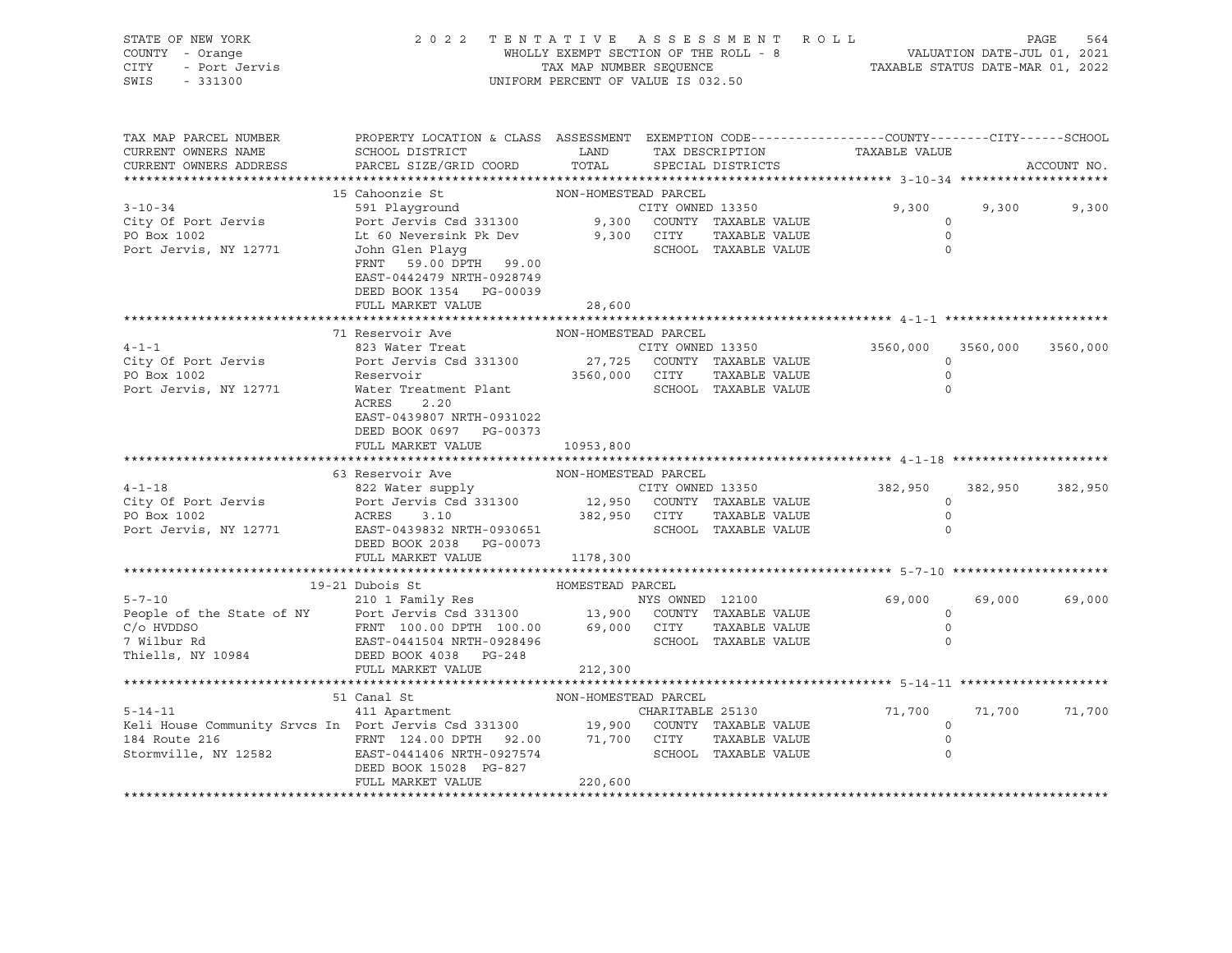## STATE OF NEW YORK 2 0 2 2 T E N T A T I V E A S S E S S M E N T R O L L PAGE 565 COUNTY - Orange WHOLLY EXEMPT SECTION OF THE ROLL - 8 VALUATION DATE-JUL 01, 2021 CITY - Port Jervis TAX MAP NUMBER SEQUENCE TAXABLE STATUS DATE-MAR 01, 2022 SWIS - 331300 UNIFORM PERCENT OF VALUE IS 032.50

| TAX MAP PARCEL NUMBER<br>CURRENT OWNERS NAME<br>CURRENT OWNERS ADDRESS                                                                     | PROPERTY LOCATION & CLASS ASSESSMENT EXEMPTION CODE---------------COUNTY-------CITY------SCHOOL<br>SCHOOL DISTRICT<br>PARCEL SIZE/GRID COORD | LAND<br>TOTAL         |                  | SPECIAL DISTRICTS    | TAX DESCRIPTION TAXABLE VALUE |         | ACCOUNT NO. |
|--------------------------------------------------------------------------------------------------------------------------------------------|----------------------------------------------------------------------------------------------------------------------------------------------|-----------------------|------------------|----------------------|-------------------------------|---------|-------------|
|                                                                                                                                            | 27 Beach Rd                                                                                                                                  |                       |                  |                      |                               |         |             |
| $6 - 5 - 3$                                                                                                                                | NON-HOMESTEAD PARCEL<br>853 Sewaqe                                                                                                           |                       | CITY OWNED 13350 |                      | 170,000                       | 170,000 | 170,000     |
| City of Port Jervis                                                                                                                        |                                                                                                                                              |                       |                  | COUNTY TAXABLE VALUE | $\circ$                       |         |             |
| 20 Hammond St                                                                                                                              | Port Jervis Csd 331300 12,400 COUNT<br>FRNT 77.00 DPTH 74.00 170,000 CITY                                                                    |                       |                  | TAXABLE VALUE        | $\circ$                       |         |             |
| PO Box 1002                                                                                                                                | EAST-0442840 NRTH-0926715                                                                                                                    |                       |                  | SCHOOL TAXABLE VALUE | $\Omega$                      |         |             |
|                                                                                                                                            |                                                                                                                                              |                       |                  |                      |                               |         |             |
| Port Jervis, NY 12771 DEED BOOK 13568 PG-483                                                                                               | FULL MARKET VALUE                                                                                                                            |                       |                  |                      |                               |         |             |
|                                                                                                                                            |                                                                                                                                              | 523,100               |                  |                      |                               |         |             |
|                                                                                                                                            |                                                                                                                                              |                       |                  |                      |                               |         |             |
|                                                                                                                                            | 24 Beach Rd                                                                                                                                  | NON-HOMESTEAD PARCEL  |                  |                      |                               |         |             |
| 6-7-12<br>First Assembly of God Inc Port Jervis Csd 331300<br>The First Assembly of God Inc Port Jervis Csd 331300<br>COUNTY TAXABLE VALUE |                                                                                                                                              |                       |                  |                      | RELIGIOUS 21600 58,000        | 58,000  | 58,000      |
|                                                                                                                                            |                                                                                                                                              |                       |                  |                      | $\circ$                       |         |             |
| PO Box 39                                                                                                                                  | Parsonage                                                                                                                                    | 58,000 CITY<br>SCHOO  |                  | TAXABLE VALUE        | $\circ$                       |         |             |
| Port Jervis, NY 12771                                                                                                                      | FRNT 50.00 DPTH 95.00                                                                                                                        |                       |                  | SCHOOL TAXABLE VALUE | $\Omega$                      |         |             |
|                                                                                                                                            | EAST-0442640 NRTH-0926680                                                                                                                    |                       |                  |                      |                               |         |             |
|                                                                                                                                            | DEED BOOK 13687 PG-1358                                                                                                                      |                       |                  |                      |                               |         |             |
|                                                                                                                                            | FULL MARKET VALUE                                                                                                                            | 178,500               |                  |                      |                               |         |             |
|                                                                                                                                            |                                                                                                                                              |                       |                  |                      |                               |         |             |
|                                                                                                                                            | 32 Bruce St                                                                                                                                  | NON-HOMESTEAD PARCEL  |                  |                      |                               |         |             |
| $6 - 11 - 13$                                                                                                                              | 620 Religious                                                                                                                                |                       | RELIGIOUS 25110  |                      | 60,000                        | 60,000  | 60,000      |
| Wickham Methodist Church Inc Port Jervis Csd 331300 14,450 COUNTY TAXABLE VALUE                                                            |                                                                                                                                              |                       |                  |                      | $\circ$                       |         |             |
| Attn: Dorothy Keyes                                                                                                                        | 60,000 CITY<br>Church                                                                                                                        |                       |                  | TAXABLE VALUE        | $\mathbf 0$                   |         |             |
| PO Box 104                                                                                                                                 | FRNT<br>78.00 DPTH 100.00                                                                                                                    |                       |                  | SCHOOL TAXABLE VALUE | $\Omega$                      |         |             |
| Port Jervis, NY 12771                                                                                                                      | EAST-0442421 NRTH-0926244                                                                                                                    |                       |                  |                      |                               |         |             |
|                                                                                                                                            | DEED BOOK 4377 PG-277                                                                                                                        |                       |                  |                      |                               |         |             |
|                                                                                                                                            | FULL MARKET VALUE                                                                                                                            | 184,600               |                  |                      |                               |         |             |
|                                                                                                                                            |                                                                                                                                              |                       |                  |                      |                               |         |             |
|                                                                                                                                            | Skyline Dr                                                                                                                                   | NON-HOMESTEAD PARCEL  |                  |                      |                               |         |             |
| $7 - 1 - 2.2$                                                                                                                              |                                                                                                                                              |                       |                  |                      | 110,000                       | 110,000 | 110,000     |
| City Of Port Jervis                                                                                                                        | 963 Municpl park<br>Port Jervis Csd 331300 110,000 COUNTY TAXABLE VALUE                                                                      |                       |                  |                      | $\circ$                       |         |             |
| PO Box 1002                                                                                                                                | Elks Brox Park                                                                                                                               |                       |                  | TAXABLE VALUE        | $\circ$                       |         |             |
| Port Jervis, NY 12771                                                                                                                      | ACRES 295.90                                                                                                                                 | 110,000 CITY<br>SCHOC |                  | SCHOOL TAXABLE VALUE | $\Omega$                      |         |             |
|                                                                                                                                            | EAST-0438820 NRTH-0929258                                                                                                                    |                       |                  |                      |                               |         |             |
|                                                                                                                                            | FULL MARKET VALUE                                                                                                                            | 338,500               |                  |                      |                               |         |             |
|                                                                                                                                            |                                                                                                                                              |                       |                  |                      |                               |         |             |
|                                                                                                                                            | 32 Orange St                                                                                                                                 | NON-HOMESTEAD PARCEL  |                  |                      |                               |         |             |
| $8 - 2 - 7$                                                                                                                                |                                                                                                                                              |                       | CHARITABLE 25130 |                      | 74,300                        | 74,300  | 74,300      |
|                                                                                                                                            |                                                                                                                                              |                       |                  |                      | $\circ$                       |         |             |
|                                                                                                                                            |                                                                                                                                              |                       |                  |                      | $\circ$                       |         |             |
| 75 S Broadway Ste 340 EAST-0440520 NRTH-0927700                                                                                            |                                                                                                                                              |                       |                  | SCHOOL TAXABLE VALUE | $\Omega$                      |         |             |
| White Plains, NY 10601                                                                                                                     | DEED BOOK 13592 PG-1386                                                                                                                      |                       |                  |                      |                               |         |             |
|                                                                                                                                            | FULL MARKET VALUE                                                                                                                            | 228,600               |                  |                      |                               |         |             |
|                                                                                                                                            |                                                                                                                                              |                       |                  |                      |                               |         |             |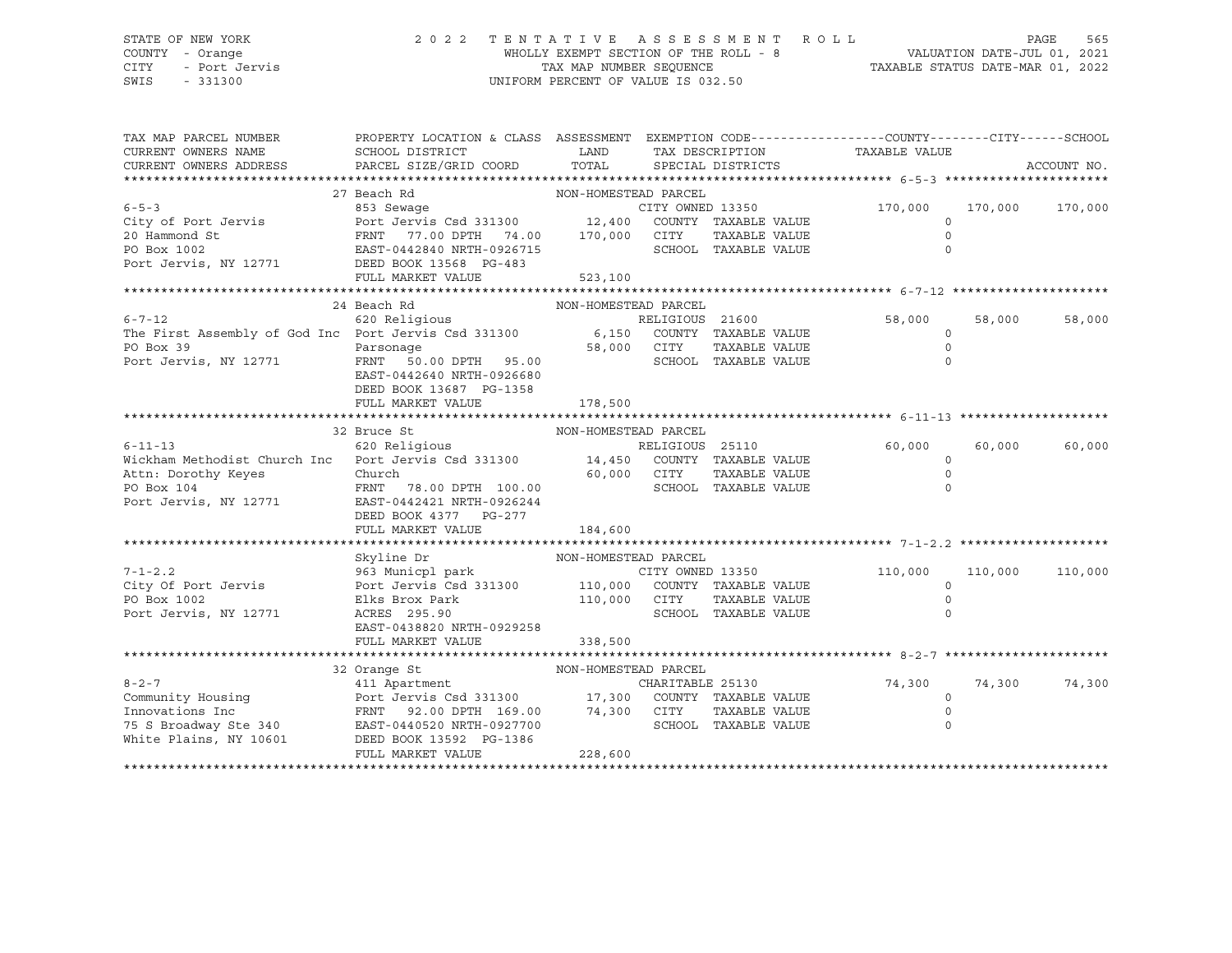## STATE OF NEW YORK 2 0 2 2 T E N T A T I V E A S S E S S M E N T R O L L PAGE 566 COUNTY - Orange WHOLLY EXEMPT SECTION OF THE ROLL - 8 VALUATION DATE-JUL 01, 2021 CITY - Port Jervis TAX MAP NUMBER SEQUENCE TAXABLE STATUS DATE-MAR 01, 2022 SWIS - 331300 UNIFORM PERCENT OF VALUE IS 032.50

| TAX MAP PARCEL NUMBER                                                                                                                                 | PROPERTY LOCATION & CLASS ASSESSMENT EXEMPTION CODE---------------COUNTY-------CITY------SCHOOL          |                      |                  |                      |                    |         |             |
|-------------------------------------------------------------------------------------------------------------------------------------------------------|----------------------------------------------------------------------------------------------------------|----------------------|------------------|----------------------|--------------------|---------|-------------|
| CURRENT OWNERS NAME                                                                                                                                   | SCHOOL DISTRICT                                                                                          | LAND                 | TAX DESCRIPTION  |                      | TAXABLE VALUE      |         |             |
| CURRENT OWNERS ADDRESS                                                                                                                                | PARCEL SIZE/GRID COORD                                                                                   | TOTAL                |                  | SPECIAL DISTRICTS    |                    |         | ACCOUNT NO. |
|                                                                                                                                                       |                                                                                                          |                      |                  |                      |                    |         |             |
| $8 - 2 - 8$                                                                                                                                           | 28 Orange St                                                                                             | NON-HOMESTEAD PARCEL |                  |                      |                    |         |             |
|                                                                                                                                                       | 464 Office bldg.                                                                                         |                      |                  | PRIV HOSP 25210      | 130,000<br>$\circ$ | 130,000 | 130,000     |
| Bon Secours Charity<br>Health System Inc                                                                                                              | Port Jervis Csd 331300 19,925 COUNTY TAXABLE VALUE<br>FRNT 81.00 DPTH 191.00 130,000 CITY TAXABLE VALUE  |                      |                  |                      | $\Omega$           |         |             |
|                                                                                                                                                       |                                                                                                          |                      |                  | SCHOOL TAXABLE VALUE | $\Omega$           |         |             |
| 255 Lafayette Ave<br>255 Lafayette Ave<br>315 Suffern, NY 10901 CDEED BOOK 14013 PG-1444                                                              |                                                                                                          |                      |                  |                      |                    |         |             |
|                                                                                                                                                       | FULL MARKET VALUE                                                                                        | 400,000              |                  |                      |                    |         |             |
|                                                                                                                                                       |                                                                                                          |                      |                  |                      |                    |         |             |
|                                                                                                                                                       | 5 Hudson St                                                                                              | NON-HOMESTEAD PARCEL |                  |                      |                    |         |             |
| $8 - 2 - 16$                                                                                                                                          | 311 Res vac land                                                                                         |                      | RELIGIOUS 25110  |                      | 10,450             | 10,450  | 10,450      |
| St Peters Evangelical Lutheran Port Jervis Csd 331300 10,450 COUNTY TAXABLE VALUE<br>31 West Main St FRNT 110.00 DPTH 89.00 10,450 CITY TAXABLE VALUE |                                                                                                          |                      |                  |                      | $\mathbf 0$        |         |             |
|                                                                                                                                                       |                                                                                                          |                      |                  |                      | $\circ$            |         |             |
| Port Jervis, NY 12771 EAST-0439929 NRTH-0927320                                                                                                       |                                                                                                          |                      |                  | SCHOOL TAXABLE VALUE | $\Omega$           |         |             |
|                                                                                                                                                       | DEED BOOK 14121 PG-1438                                                                                  |                      |                  |                      |                    |         |             |
|                                                                                                                                                       | FULL MARKET VALUE                                                                                        | 32,200               |                  |                      |                    |         |             |
|                                                                                                                                                       |                                                                                                          |                      |                  |                      |                    |         |             |
|                                                                                                                                                       | 8 Orange St                                                                                              | NON-HOMESTEAD PARCEL |                  |                      |                    |         |             |
| $8 - 3 - 6$                                                                                                                                           | 662 Police/fire                                                                                          |                      | CITY OWNED 13350 |                      | 70,000             | 70,000  | 70,000      |
| City Of Port Jervis                                                                                                                                   | Port Jervis Csd 331300 5,300 COUNTY TAXABLE VALUE                                                        |                      |                  |                      | $\circ$            |         |             |
| PO Box 1002                                                                                                                                           | Fire Museum                                                                                              | 70,000 CITY          |                  | TAXABLE VALUE        | $\mathbf 0$        |         |             |
| Port Jervis, NY 12771                                                                                                                                 | FRNT 33.00 DPTH 74.00                                                                                    |                      |                  | SCHOOL TAXABLE VALUE | $\Omega$           |         |             |
|                                                                                                                                                       | EAST-0440263 NRTH-0927107                                                                                |                      |                  |                      |                    |         |             |
|                                                                                                                                                       | DEED BOOK 0891 PG-00473                                                                                  |                      |                  |                      |                    |         |             |
|                                                                                                                                                       | FULL MARKET VALUE                                                                                        | 215,400              |                  |                      |                    |         |             |
|                                                                                                                                                       |                                                                                                          |                      |                  |                      |                    |         |             |
|                                                                                                                                                       | 21 Ulster Pl                                                                                             | NON-HOMESTEAD PARCEL |                  |                      |                    |         |             |
| $8 - 4 - 1$                                                                                                                                           | 652 Govt bldgs                                                                                           |                      | CITY OWNED 13350 |                      | 125,000            | 125,000 | 125,000     |
| City Of Port Jervis                                                                                                                                   | Port Jervis Csd 331300 32,100 COUNTY TAXABLE VALUE<br>Farnum Hse 21 Ulster Pl 125,000 CITY TAXABLE VALUE |                      |                  |                      | $\circ$            |         |             |
| PO Box 1002                                                                                                                                           |                                                                                                          |                      |                  |                      | $\Omega$           |         |             |
| Port Jervis, NY 12771                                                                                                                                 | Playground 35 Ulster Pl                                                                                  |                      |                  | SCHOOL TAXABLE VALUE | $\Omega$           |         |             |
|                                                                                                                                                       | ACRES<br>2.10                                                                                            |                      |                  |                      |                    |         |             |
|                                                                                                                                                       | EAST-0440811 NRTH-0927293                                                                                |                      |                  |                      |                    |         |             |
|                                                                                                                                                       | DEED BOOK 0778 PG-00133                                                                                  |                      |                  |                      |                    |         |             |
|                                                                                                                                                       | FULL MARKET VALUE                                                                                        | 384,600              |                  |                      |                    |         |             |
|                                                                                                                                                       | 25-27 Orange St                                                                                          | NON-HOMESTEAD PARCEL |                  |                      |                    |         |             |
| $8 - 4 - 1 - 1$                                                                                                                                       | 662 Police/fire                                                                                          |                      | CITY OWNED 13350 |                      | 300,000            | 300,000 | 300,000     |
| City Of Port Jervis                                                                                                                                   | Port Jervis Csd 331300 1,250                                                                             |                      |                  | COUNTY TAXABLE VALUE | $\mathbf 0$        |         |             |
| PO Box 1002                                                                                                                                           | Neversink & Maghomack 300,000 CITY                                                                       |                      |                  | TAXABLE VALUE        | $\circ$            |         |             |
| Port Jervis, NY 12771                                                                                                                                 | Fh Eng 1&7 25&27 Orange                                                                                  |                      |                  | SCHOOL TAXABLE VALUE | $\Omega$           |         |             |
|                                                                                                                                                       | ACRES<br>0.01                                                                                            |                      |                  |                      |                    |         |             |
|                                                                                                                                                       | EAST-0440811 NRTH-0927293                                                                                |                      |                  |                      |                    |         |             |
|                                                                                                                                                       | DEED BOOK 0778 PG-00133                                                                                  |                      |                  |                      |                    |         |             |
|                                                                                                                                                       | FULL MARKET VALUE                                                                                        | 923,100              |                  |                      |                    |         |             |
|                                                                                                                                                       |                                                                                                          |                      |                  |                      |                    |         |             |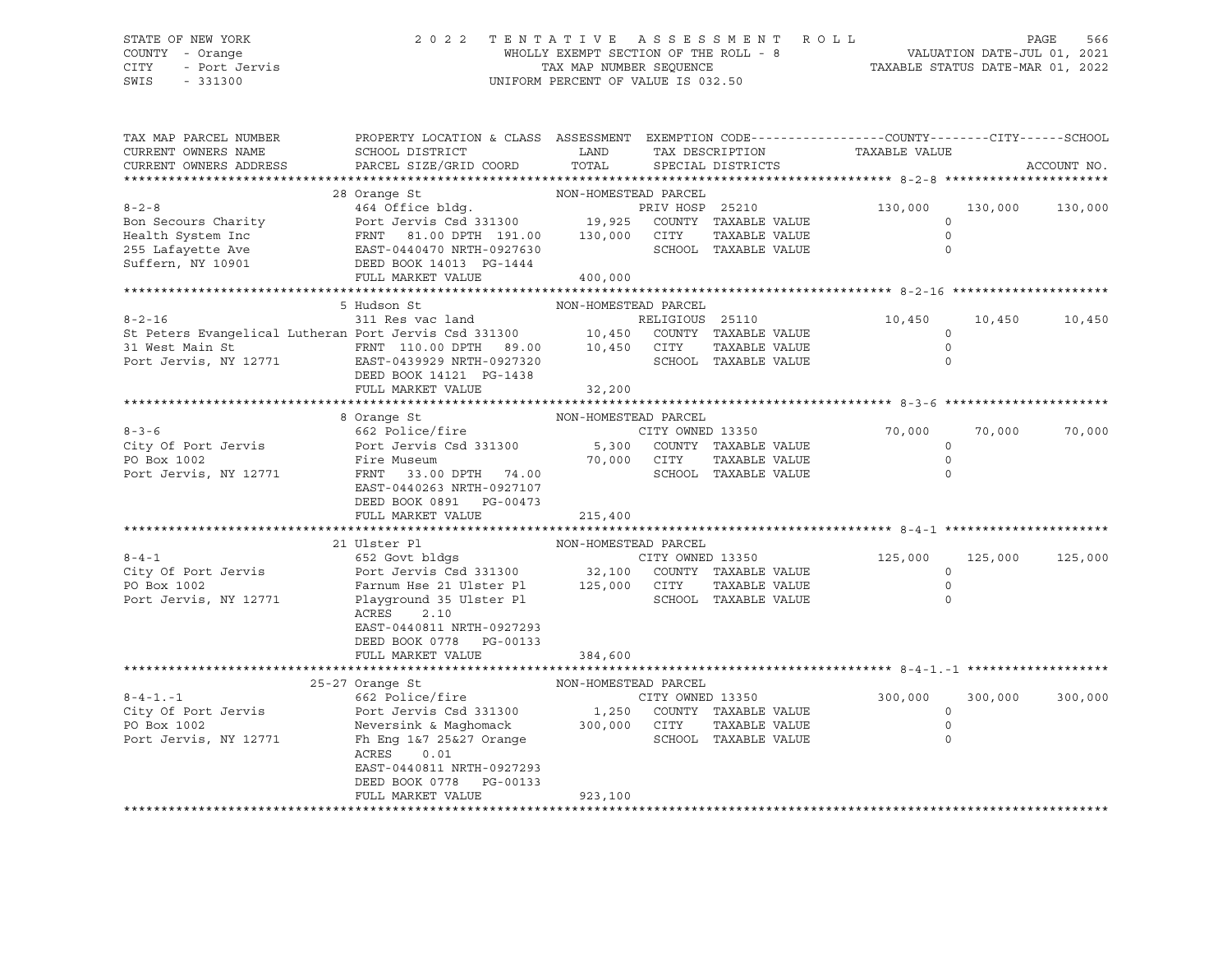| STATE OF NEW YORK<br>COUNTY - Orange<br><b>CITY</b><br>- Port Jervis<br>SWIS<br>$-331300$                       | 2 0 2 2<br>TENTATIVE ASSESSMENT<br>WHOLLY EXEMPT SECTION OF THE ROLL - 8<br>TAX MAP NUMBER SEQUENCE<br>UNIFORM PERCENT OF VALUE IS 032.50                                                                                               | ROLL<br>PAGE<br>567<br>VALUATION DATE-JUL 01, 2021<br>TAXABLE STATUS DATE-MAR 01, 2022 |                                 |                                                                      |                                                 |         |             |
|-----------------------------------------------------------------------------------------------------------------|-----------------------------------------------------------------------------------------------------------------------------------------------------------------------------------------------------------------------------------------|----------------------------------------------------------------------------------------|---------------------------------|----------------------------------------------------------------------|-------------------------------------------------|---------|-------------|
| TAX MAP PARCEL NUMBER<br>CURRENT OWNERS NAME<br>CURRENT OWNERS ADDRESS                                          | PROPERTY LOCATION & CLASS ASSESSMENT EXEMPTION CODE---------------COUNTY-------CITY------SCHOOL<br>SCHOOL DISTRICT<br>PARCEL SIZE/GRID COORD                                                                                            | LAND<br>TOTAL                                                                          |                                 | TAX DESCRIPTION<br>SPECIAL DISTRICTS                                 | TAXABLE VALUE                                   |         | ACCOUNT NO. |
|                                                                                                                 | 30-32 Canal St                                                                                                                                                                                                                          | NON-HOMESTEAD PARCEL                                                                   |                                 |                                                                      |                                                 |         |             |
| $8 - 5 - 6.12$<br>Bon Secours Community Hospital Port Jervis Csd 331300<br>PO Box 1014<br>Port Jervis, NY 12771 | 465 Prof. bldg.<br>Comb. 8-5-4.1,6.1 & 8.2<br>4/23/02 Roll Yr: 2003<br>FRNT 301.00 DPTH 100.00<br>EAST-0440940 NRTH-0927541<br>DEED BOOK 14720 PG-1948<br>FULL MARKET VALUE                                                             | 700,000                                                                                | PRIV HOSP 25210<br>227,500 CITY | 38,350 COUNTY TAXABLE VALUE<br>TAXABLE VALUE<br>SCHOOL TAXABLE VALUE | 227,500<br>$\circ$<br>$\circ$<br>$\mathbf 0$    | 227,500 | 227,500     |
|                                                                                                                 | ***************************                                                                                                                                                                                                             |                                                                                        |                                 |                                                                      |                                                 |         |             |
| $8 - 6 - 17.12$<br>Grace Fellowship Church Inc<br>25-27 Sullivan Ave<br>Port Jervis, NY 12771                   | 25-27 Sullivan Ave<br>620 Religious<br>Port Jervis Csd 331300<br>Church<br>FRNT 75.00 DPTH 120.00<br>EAST-0441200 NRTH-0927234<br>DEED BOOK 5075 PG-178                                                                                 | NON-HOMESTEAD PARCEL<br>15,250<br>71,150 CITY                                          | RELIGIOUS 25110                 | COUNTY TAXABLE VALUE<br>TAXABLE VALUE<br>SCHOOL TAXABLE VALUE        | 71,150<br>$\circ$<br>$\circ$<br>$\Omega$        | 71,150  | 71,150      |
|                                                                                                                 | FULL MARKET VALUE                                                                                                                                                                                                                       | 218,900                                                                                |                                 |                                                                      |                                                 |         |             |
|                                                                                                                 |                                                                                                                                                                                                                                         |                                                                                        |                                 |                                                                      |                                                 |         |             |
| $8 - 8 - 2$<br>Port Jervis City School Dst Port Jervis Csd 331300<br>PO Box 1104<br>Port Jervis, NY 12771       | 3 Mary St<br>330 Vacant comm<br>FRNT 41.00 DPTH 67.00<br>EAST-0441032 NRTH-0926955<br>DEED BOOK 14020 PG-1413<br>FULL MARKET VALUE                                                                                                      | NON-HOMESTEAD PARCEL<br>5,850<br>18,000                                                | SCH OWNED 13800<br>5,850 CITY   | COUNTY TAXABLE VALUE<br>TAXABLE VALUE<br>SCHOOL TAXABLE VALUE        | 5,850<br>$\circ$<br>$\mathbb O$<br>$\Omega$     | 5,850   | 5,850       |
|                                                                                                                 |                                                                                                                                                                                                                                         |                                                                                        |                                 |                                                                      |                                                 |         |             |
| $8 - 8 - 11$<br>1st Baptist Church of NY Inc Port Jervis Csd 331300<br>8 Ferguson Ave<br>Port Jervis, NY 12771  | 8 Ferguson Ave<br>620 Religious<br>parsonage<br>FRNT 50.00 DPTH 128.00<br>EAST-0441176 NRTH-0926592<br>DEED BOOK 4389 PG-340                                                                                                            | NON-HOMESTEAD PARCEL                                                                   | RELIGIOUS 21600<br>85,000 CITY  | 10,550 COUNTY TAXABLE VALUE<br>TAXABLE VALUE<br>SCHOOL TAXABLE VALUE | 85,000<br>$\circ$<br>$\mathbf 0$<br>$\mathbf 0$ | 85,000  | 85,000      |
|                                                                                                                 | FULL MARKET VALUE                                                                                                                                                                                                                       | 261,500                                                                                |                                 |                                                                      |                                                 |         |             |
|                                                                                                                 | 6 Ferquson Ave                                                                                                                                                                                                                          | NON-HOMESTEAD PARCEL                                                                   |                                 |                                                                      |                                                 |         |             |
| $8 - 8 - 12$<br>1st Baptist Church of NY Inc Port Jervis Csd 331300<br>8 Ferquson Ave<br>Port Jervis, NY 12771  | 620 Religious<br>Port Jervis Csu 331300<br>youth center: flr 1 70,00<br>continuous contractionaries<br>Apt not rented church use<br>FRNT 50.00 DPTH 131.00<br>EAST-0441148 NRTH-0926556<br>DEED BOOK 2059 PG-00219<br>FULL MARKET VALUE | 10,650<br>70,000<br>215,400                                                            | RELIGIOUS 25110<br>CITY         | COUNTY TAXABLE VALUE<br>TAXABLE VALUE<br>SCHOOL TAXABLE VALUE        | 70,000<br>$\circ$<br>$\circ$<br>$\mathbf 0$     | 70,000  | 70,000      |
|                                                                                                                 |                                                                                                                                                                                                                                         |                                                                                        |                                 |                                                                      |                                                 |         |             |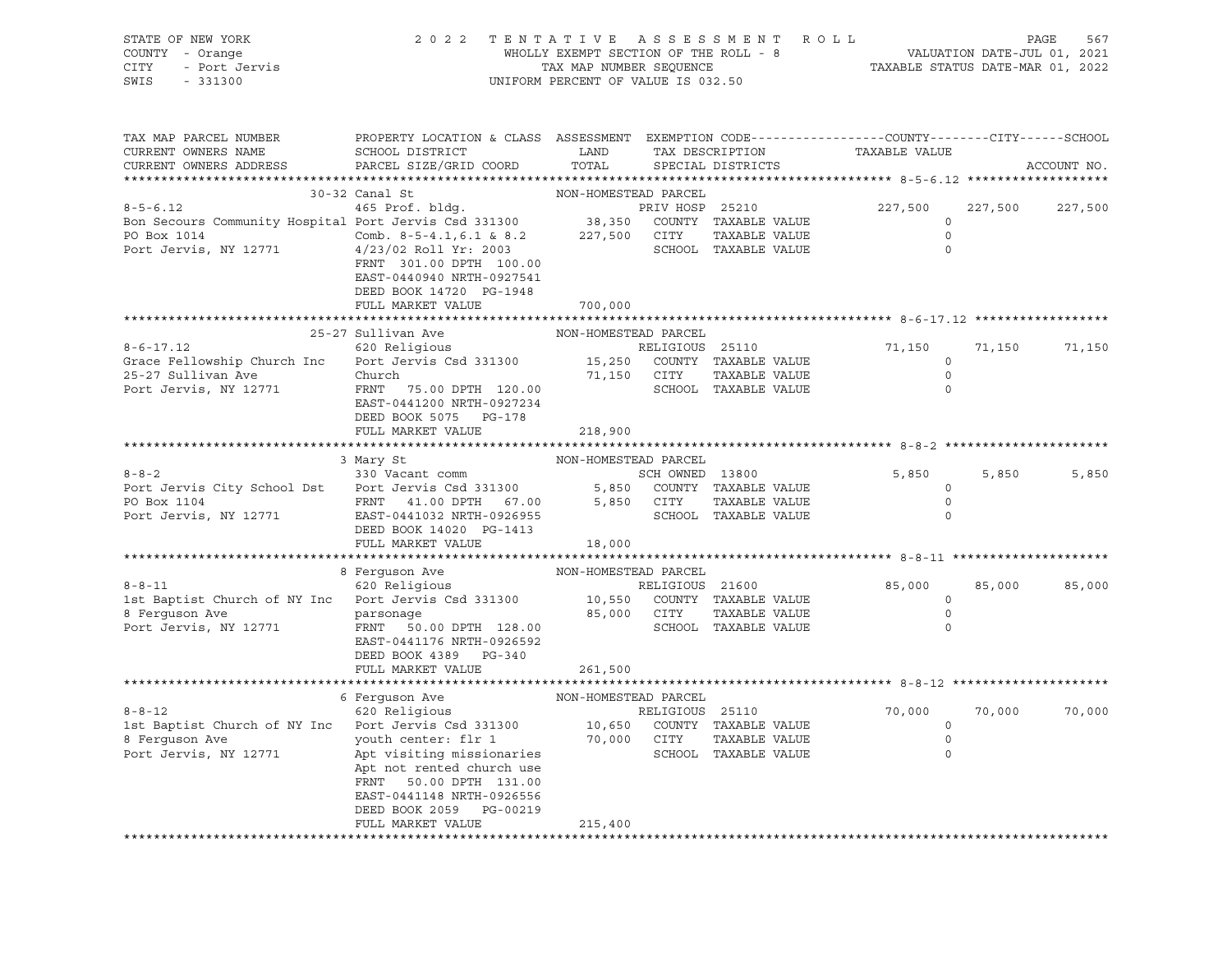|      | STATE OF NEW YORK | 2022 TENTATIVE ASSESSMENT ROLL        |                                  | PAGE | 568 |
|------|-------------------|---------------------------------------|----------------------------------|------|-----|
|      | COUNTY - Orange   | WHOLLY EXEMPT SECTION OF THE ROLL - 8 | VALUATION DATE-JUL 01, 2021      |      |     |
| CITY | - Port Jervis     | TAX MAP NUMBER SEOUENCE               | TAXABLE STATUS DATE-MAR 01, 2022 |      |     |
| SWIS | $-331300$         | UNIFORM PERCENT OF VALUE IS 032.50    |                                  |      |     |

| TAX MAP PARCEL NUMBER<br>CURRENT OWNERS NAME<br>CURRENT OWNERS ADDRESS                                                                                                                                                 | PROPERTY LOCATION & CLASS ASSESSMENT<br>SCHOOL DISTRICT<br>PARCEL SIZE/GRID COORD                                                                                                                                                | LAND<br>TOTAL                        |                 | TAX DESCRIPTION<br>SPECIAL DISTRICTS                                 | EXEMPTION CODE-----------------COUNTY-------CITY------SCHOOL<br>TAXABLE VALUE |         | ACCOUNT NO.     |
|------------------------------------------------------------------------------------------------------------------------------------------------------------------------------------------------------------------------|----------------------------------------------------------------------------------------------------------------------------------------------------------------------------------------------------------------------------------|--------------------------------------|-----------------|----------------------------------------------------------------------|-------------------------------------------------------------------------------|---------|-----------------|
|                                                                                                                                                                                                                        |                                                                                                                                                                                                                                  |                                      |                 |                                                                      |                                                                               |         |                 |
| $8 - 8 - 13$<br>1st Baptist Church of NY Inc Port Jervis Csd 331300<br>8 Ferquson Ave<br>Port Jervis, NY 12771                                                                                                         | 34 East Main St<br>620 Religious<br>Church<br>FRNT 82.00 DPTH 137.00<br>EAST-0441117 NRTH-0926466<br>DEED BOOK 0404 PG-00266                                                                                                     | NON-HOMESTEAD PARCEL<br>127,050 CITY | RELIGIOUS 25110 | 25,150 COUNTY TAXABLE VALUE<br>TAXABLE VALUE<br>SCHOOL TAXABLE VALUE | 127,050<br>$\mathbf 0$<br>$\Omega$                                            |         | 127,050 127,050 |
|                                                                                                                                                                                                                        | FULL MARKET VALUE                                                                                                                                                                                                                | 390,900                              |                 |                                                                      |                                                                               |         |                 |
|                                                                                                                                                                                                                        |                                                                                                                                                                                                                                  |                                      |                 |                                                                      |                                                                               |         |                 |
| $8 - 8 - 14$<br>1st Baptist Church of NY Inc Port Jervis Csd 331300 8,550 COUNTY TAXABLE VALUE 8 Ferguson Ave Church Parking Lot 8,550 CITY TAXABLE VALUE<br>Port Jervis, NY 12771                                     | 32 East Main St<br>620 Religious<br>FRNT 60.00 DPTH 125.00<br>EAST-0441063 NRTH-0926511<br>DEED BOOK 2188 PG-00290                                                                                                               | NON-HOMESTEAD PARCEL                 | RELIGIOUS 25110 | SCHOOL TAXABLE VALUE                                                 | 8,550<br>$\circ$<br>$\circ$<br>$\Omega$                                       | 8,550   | 8,550           |
|                                                                                                                                                                                                                        | FULL MARKET VALUE                                                                                                                                                                                                                | 26,300                               |                 |                                                                      |                                                                               |         |                 |
|                                                                                                                                                                                                                        |                                                                                                                                                                                                                                  |                                      |                 |                                                                      |                                                                               |         |                 |
|                                                                                                                                                                                                                        | 30 East Main St                                                                                                                                                                                                                  | NON-HOMESTEAD PARCEL                 |                 |                                                                      |                                                                               |         |                 |
| $8 - 8 - 15$<br>Reformed Dutch Church of DP Port Jervis Csd 331300 32,925 COUNTY TAXABLE VALUE<br>Attn: Thomas Smith<br>30 East Main St<br>Port Jervis, NY 12771 DEED BOOK 0209 PG-00326                               | 483 Converted Re                                                                                                                                                                                                                 |                                      | RELIGIOUS 21600 | TAXABLE VALUE<br>SCHOOL TAXABLE VALUE                                | 125,500<br>$\Omega$<br>$\circ$<br>$\Omega$                                    | 125,500 | 125,500         |
|                                                                                                                                                                                                                        | FULL MARKET VALUE                                                                                                                                                                                                                | 386,200                              |                 |                                                                      |                                                                               |         |                 |
|                                                                                                                                                                                                                        |                                                                                                                                                                                                                                  |                                      |                 |                                                                      |                                                                               |         |                 |
| $8 - 8 - 16$<br>Reformed Dutch Church of DP<br>Attn: Thomas Smith<br>30 East Main St<br>Port Jervis, NY 12771                                                                                                          | 28 East Main St<br>620 Religious<br>Port Jervis Csd 331300 36,775 COUNTY TAXABLE VALUE Church 200,000 CITY TAXABLE VALUE<br>FRNT 142.00 DPTH 344.00<br>EAST-0440941 NRTH-0926720<br>DEED BOOK 0061 PG-00043<br>FULL MARKET VALUE | NON-HOMESTEAD PARCEL<br>615,400      | RELIGIOUS 25110 | SCHOOL TAXABLE VALUE                                                 | 200,000<br>$\circ$<br>$\Omega$                                                | 200,000 | 200,000         |
|                                                                                                                                                                                                                        |                                                                                                                                                                                                                                  |                                      |                 |                                                                      |                                                                               |         |                 |
| $8 - 8 - 17$<br>Port Jervis City School Dst<br>Port Jervis Csd 331300 36,200 COUNTY TAXABLE VALUE<br>PO Box 1104 FRNT 359.00 DPTH 76.00 36,200 CITY TAXABLE VALUE<br>Port Jerusal Party 19571<br>Port Jervis, NY 12771 | 9 Sullivan Ave<br>330 Vacant comm<br>EAST-0440902 NRTH-0926847<br>DEED BOOK 14020 PG-1413<br>FULL MARKET VALUE                                                                                                                   | NON-HOMESTEAD PARCEL<br>111,400      | SCH OWNED 13800 | SCHOOL TAXABLE VALUE                                                 | 36,200<br>$\circ$                                                             | 36,200  | 36,200          |
|                                                                                                                                                                                                                        |                                                                                                                                                                                                                                  |                                      |                 |                                                                      |                                                                               |         |                 |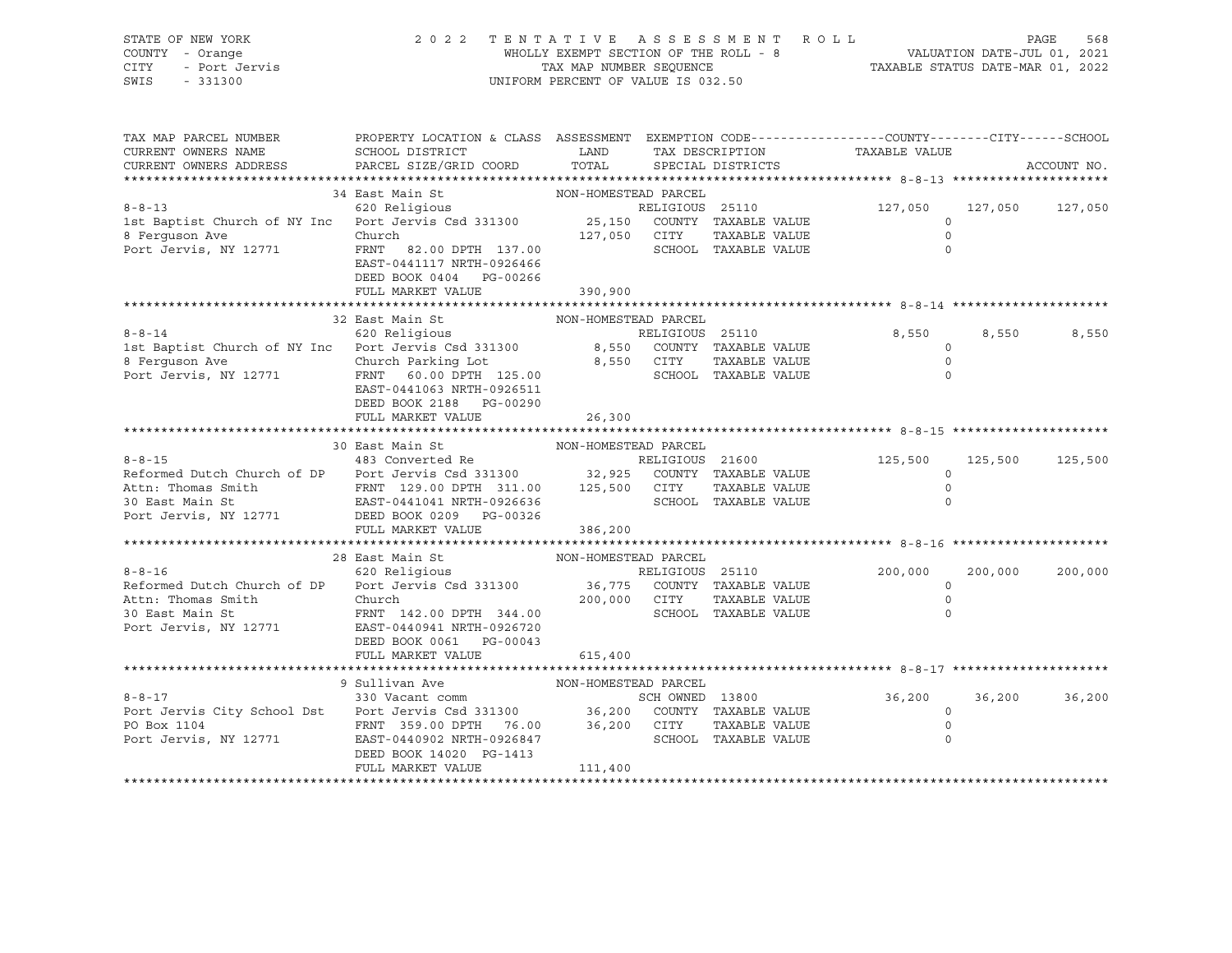| STATE OF NEW YORK<br>COUNTY - Orange<br>- Port Jervis<br>CITY<br>SWIS<br>$-331300$                         | 2022 TENTATIVE ASSESSMENT ROLL                                                                                                               | UNIFORM PERCENT OF VALUE IS 032.50 |                 |                                                                   | WHOLLY EXEMPT SECTION OF THE ROLL - 8<br>TAX MAP NUMBER SEQUENCE THE ROLL - 8<br>TAX MAP NUMBER SEQUENCE TAXABLE STATUS DATE-MAR 01, 2022 |         | PAGE<br>569 |
|------------------------------------------------------------------------------------------------------------|----------------------------------------------------------------------------------------------------------------------------------------------|------------------------------------|-----------------|-------------------------------------------------------------------|-------------------------------------------------------------------------------------------------------------------------------------------|---------|-------------|
| TAX MAP PARCEL NUMBER<br>CURRENT OWNERS NAME<br>CURRENT OWNERS ADDRESS                                     | PROPERTY LOCATION & CLASS ASSESSMENT EXEMPTION CODE---------------COUNTY-------CITY------SCHOOL<br>SCHOOL DISTRICT<br>PARCEL SIZE/GRID COORD | LAND<br>TOTAL                      |                 | TAX DESCRIPTION<br>SPECIAL DISTRICTS                              | TAXABLE VALUE                                                                                                                             |         | ACCOUNT NO. |
|                                                                                                            |                                                                                                                                              |                                    |                 |                                                                   |                                                                                                                                           |         |             |
|                                                                                                            | 157 Pike St                                                                                                                                  | NON-HOMESTEAD PARCEL               |                 |                                                                   |                                                                                                                                           |         |             |
| $8 - 14 - 1$                                                                                               | 963 Municpl park CITY OWNED 13350                                                                                                            |                                    |                 |                                                                   | 62,550                                                                                                                                    | 62,550  | 62,550      |
| City Of Port Jervis                                                                                        | Post number paint<br>Port Jervis Csd 331300 24,100 COUNTY TAXABLE VALUE<br>Orange Square 62,550 CITY TAXABLE VALUE                           |                                    |                 |                                                                   | $\circ$                                                                                                                                   |         |             |
| PO Box 1002<br>Port Jervis, NY 12771                                                                       | Orange Square<br>Veterans Park                                                                                                               |                                    |                 | SCHOOL TAXABLE VALUE                                              | $\circ$<br>$\circ$                                                                                                                        |         |             |
|                                                                                                            | FRNT 140.00 DPTH 200.00                                                                                                                      |                                    |                 |                                                                   |                                                                                                                                           |         |             |
|                                                                                                            | EAST-0439946 NRTH-0926483                                                                                                                    |                                    |                 |                                                                   |                                                                                                                                           |         |             |
|                                                                                                            | FULL MARKET VALUE                                                                                                                            | 192,500                            |                 |                                                                   |                                                                                                                                           |         |             |
|                                                                                                            |                                                                                                                                              |                                    |                 |                                                                   |                                                                                                                                           |         |             |
|                                                                                                            | 8 North Broome St                                                                                                                            | NON-HOMESTEAD PARCEL               |                 |                                                                   |                                                                                                                                           |         |             |
| $8 - 15 - 9$                                                                                               | 620 Religious                                                                                                                                |                                    |                 | RELIGIOUS 25110<br>RELIGIOUS 25110<br>17,025 COUNTY TAXABLE VALUE | 225,000                                                                                                                                   | 225,000 | 225,000     |
| First Presbyterian Church                                                                                  | Port Jervis Csd 331300                                                                                                                       |                                    |                 |                                                                   | $\circ$                                                                                                                                   |         |             |
| Attn: Bill Bavoso                                                                                          | Church 225,00<br>E-911 Chg 5/13/98 225,00                                                                                                    |                                    | 225,000 CITY    | TAXABLE VALUE                                                     | $\circ$                                                                                                                                   |         |             |
| 60 Sussex St                                                                                               |                                                                                                                                              |                                    |                 | SCHOOL TAXABLE VALUE                                              | $\Omega$                                                                                                                                  |         |             |
| Port Jervis, NY 12771                                                                                      | FRNT 75.00 DPTH 150.00                                                                                                                       |                                    |                 |                                                                   |                                                                                                                                           |         |             |
|                                                                                                            | EAST-0440150 NRTH-0926597                                                                                                                    |                                    |                 |                                                                   |                                                                                                                                           |         |             |
|                                                                                                            | DEED BOOK 0243 PG-00591                                                                                                                      |                                    |                 |                                                                   |                                                                                                                                           |         |             |
|                                                                                                            | FULL MARKET VALUE                                                                                                                            | 692,300                            |                 |                                                                   |                                                                                                                                           |         |             |
|                                                                                                            | 6 North Broome St                                                                                                                            | NON-HOMESTEAD PARCEL               |                 |                                                                   |                                                                                                                                           |         |             |
| $8 - 15 - 10$                                                                                              | 620 Religious                                                                                                                                | RELIGIOUS 25110                    |                 |                                                                   | 65,450                                                                                                                                    | 65,450  | 65,450      |
|                                                                                                            |                                                                                                                                              |                                    |                 | 8,150 COUNTY TAXABLE VALUE                                        | $\circ$                                                                                                                                   |         |             |
| First Presbyterian Church Port Jervis Csd 331300 8,150 COUNTY<br>Of Port Jervis Church offices 65,450 CITY |                                                                                                                                              |                                    |                 | TAXABLE VALUE                                                     | $\circ$                                                                                                                                   |         |             |
|                                                                                                            |                                                                                                                                              |                                    |                 | SCHOOL TAXABLE VALUE                                              | $\mathbf 0$                                                                                                                               |         |             |
|                                                                                                            |                                                                                                                                              |                                    |                 |                                                                   |                                                                                                                                           |         |             |
| Port Jervis, NY 12771 DEED BOOK 2485 PG-00169                                                              |                                                                                                                                              |                                    |                 |                                                                   |                                                                                                                                           |         |             |
|                                                                                                            | FULL MARKET VALUE                                                                                                                            | 201,400                            |                 |                                                                   |                                                                                                                                           |         |             |
|                                                                                                            |                                                                                                                                              |                                    |                 |                                                                   |                                                                                                                                           |         |             |
|                                                                                                            | 31 West Main St                                                                                                                              | NON-HOMESTEAD PARCEL               |                 |                                                                   |                                                                                                                                           |         |             |
| $8 - 18 - 5$                                                                                               | 620 Religious                                                                                                                                |                                    | RELIGIOUS 25110 |                                                                   | 300,000                                                                                                                                   | 300,000 | 300,000     |
| St Peter's Evangelical                                                                                     | Port Jervis Csd 331300                                                                                                                       |                                    |                 | 36,675 COUNTY TAXABLE VALUE                                       | $\circ$                                                                                                                                   |         |             |
| Lutheran Church                                                                                            | Church                                                                                                                                       |                                    | 300,000 CITY    | TAXABLE VALUE                                                     | $\circ$                                                                                                                                   |         |             |
| 31 West Main St                                                                                            | ${\tt FRNT} \quad 102.00 \text{ DPTH} \quad 195.00 \qquad \qquad {\tt SCHOOL} \quad {\tt TAXABLE \text{ VALUE}}$                             |                                    |                 |                                                                   | $\Omega$                                                                                                                                  |         |             |
| Port Jervis, NY 12771                                                                                      | EAST-0439674 NRTH-0927325                                                                                                                    |                                    |                 |                                                                   |                                                                                                                                           |         |             |
|                                                                                                            | DEED BOOK 1127 PG-00498                                                                                                                      |                                    |                 |                                                                   |                                                                                                                                           |         |             |
|                                                                                                            | FULL MARKET VALUE                                                                                                                            | 923,100                            |                 |                                                                   |                                                                                                                                           |         |             |
|                                                                                                            | 11 Jones St                                                                                                                                  | NON-HOMESTEAD PARCEL               |                 |                                                                   |                                                                                                                                           |         |             |
| $9 - 3 - 5.2$                                                                                              | 620 Religious                                                                                                                                |                                    | RELIGIOUS 25110 |                                                                   | 25,100                                                                                                                                    | 25,100  | 25,100      |
| Temple Beth El                                                                                             |                                                                                                                                              |                                    |                 |                                                                   | $\circ$                                                                                                                                   |         |             |
| 82-84 E Main St                                                                                            |                                                                                                                                              |                                    |                 |                                                                   | $\circ$                                                                                                                                   |         |             |
| Port Jervis, NY 12771                                                                                      | FRNT 166.00 DPTH 155.00 SCHOOL TAXABLE VALUE                                                                                                 |                                    |                 |                                                                   | $\mathbf 0$                                                                                                                               |         |             |
|                                                                                                            | EAST-0442030 NRTH-0925543                                                                                                                    |                                    |                 |                                                                   |                                                                                                                                           |         |             |
|                                                                                                            | DEED BOOK 1663 PG-00745                                                                                                                      |                                    |                 |                                                                   |                                                                                                                                           |         |             |
|                                                                                                            | FULL MARKET VALUE                                                                                                                            | 77,200                             |                 |                                                                   |                                                                                                                                           |         |             |
|                                                                                                            |                                                                                                                                              |                                    |                 |                                                                   |                                                                                                                                           |         |             |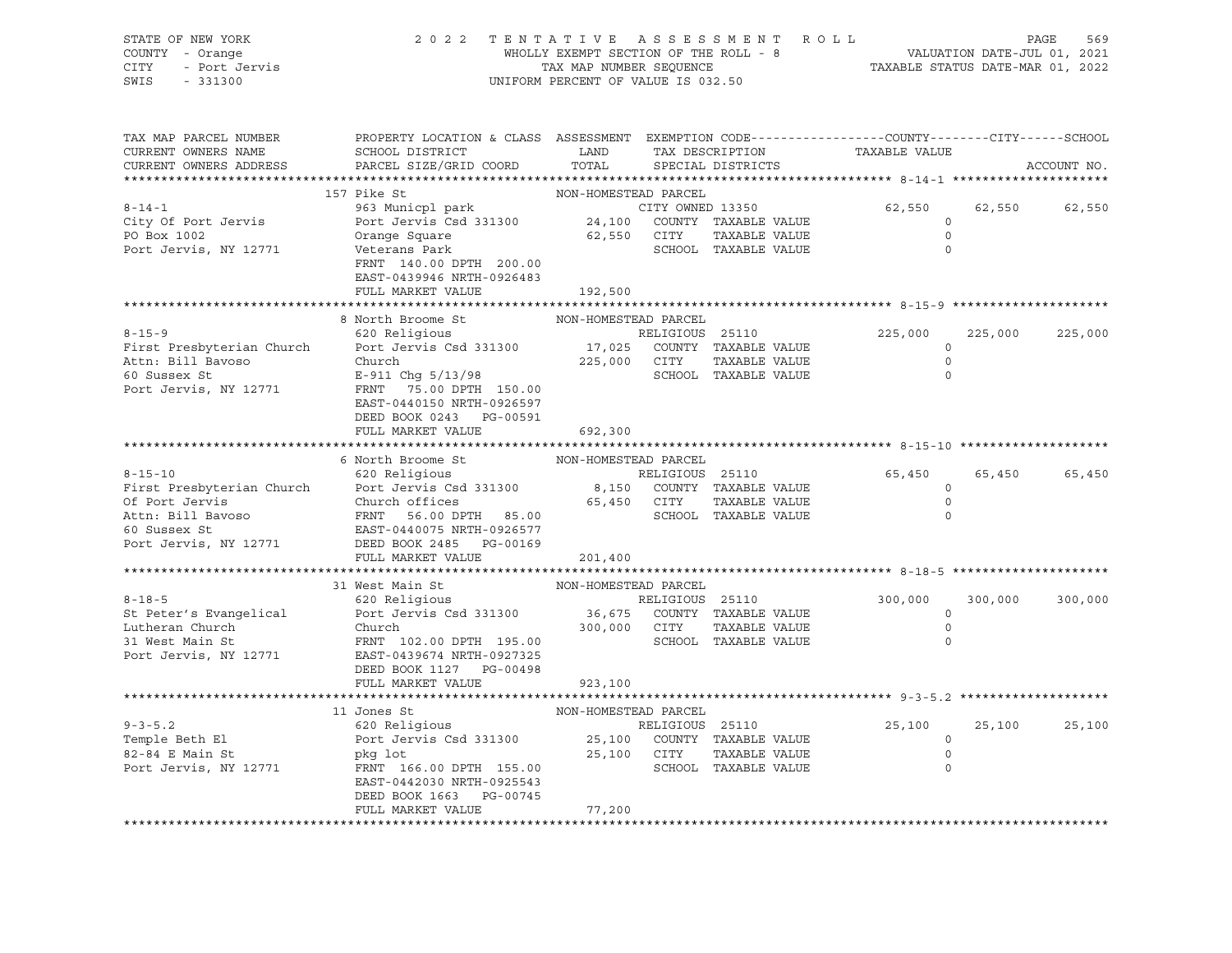| STATE OF NEW YORK<br>COUNTY - Orange<br>- Port Jervis<br>- Port Jervis<br>- 331300<br>CITY<br>SWIS - 331300                                                                                                                                  | 2022 TENTATIVE ASSESSMENT ROLL                                                                                                                                                                    | UNIFORM PERCENT OF VALUE IS 032.50 | $\begin{minipage}{.45\textwidth} \begin{tabular}{lcccccc} \textbf{WHOLLY EXEMPT SECTION OF THE ROLL - 8} & & & & & \textbf{VALUATION DATE-JUL 01, 2021} \\ \textbf{TAX MAP NUMBER SEQUENCE} & & & & & \textbf{TAXABLE STATUS DATE-MAR 01, 2022} \end{tabular} \end{minipage}$                             |                      |         | 570<br>PAGE   |
|----------------------------------------------------------------------------------------------------------------------------------------------------------------------------------------------------------------------------------------------|---------------------------------------------------------------------------------------------------------------------------------------------------------------------------------------------------|------------------------------------|-----------------------------------------------------------------------------------------------------------------------------------------------------------------------------------------------------------------------------------------------------------------------------------------------------------|----------------------|---------|---------------|
| TAX MAP PARCEL NUMBER<br>CURRENT OWNERS NAME                                                                                                                                                                                                 | PROPERTY LOCATION & CLASS ASSESSMENT EXEMPTION CODE----------------COUNTY-------CITY------SCHOOL<br>SCHOOL DISTRICT                     LAND        TAX DESCRIPTION                 TAXABLE VALUE |                                    |                                                                                                                                                                                                                                                                                                           |                      |         |               |
| CURRENT OWNERS ADDRESS                                                                                                                                                                                                                       | PARCEL SIZE/GRID COORD TOTAL SPECIAL DISTRICTS                                                                                                                                                    |                                    |                                                                                                                                                                                                                                                                                                           |                      |         | ACCOUNT NO.   |
|                                                                                                                                                                                                                                              |                                                                                                                                                                                                   |                                    |                                                                                                                                                                                                                                                                                                           |                      |         |               |
|                                                                                                                                                                                                                                              |                                                                                                                                                                                                   |                                    |                                                                                                                                                                                                                                                                                                           |                      |         |               |
| $9 - 3 - 17$                                                                                                                                                                                                                                 |                                                                                                                                                                                                   |                                    | $\frac{1}{100}$ $\frac{1}{100}$ $\frac{1}{100}$ $\frac{1}{100}$ $\frac{1}{100}$ $\frac{1}{100}$ $\frac{1}{100}$ $\frac{1}{100}$ $\frac{1}{100}$ $\frac{1}{100}$ $\frac{1}{100}$ $\frac{1}{100}$ $\frac{1}{100}$ $\frac{1}{100}$ $\frac{1}{100}$ $\frac{1}{100}$ $\frac{1}{100}$ $\frac{1}{100}$ $\frac{1$ |                      | 276,750 | 276,750       |
| Temple Beth El<br>1emple Bech Bi<br>88 East Main St                                                                                                                                                                                          | Port Jervis Csd 331300 39,250 COUNTY TAXABLE VALUE<br>Church 276,750 CITY TAXABLE VALUE                                                                                                           |                                    |                                                                                                                                                                                                                                                                                                           | $\circ$              |         |               |
| Port Jervis, NY 12771                                                                                                                                                                                                                        |                                                                                                                                                                                                   |                                    |                                                                                                                                                                                                                                                                                                           | $\Omega$<br>$\Omega$ |         |               |
|                                                                                                                                                                                                                                              | FRNT 212.00 DPTH 204.00<br>EAST-0441897 NRTH-0925480<br>DEED BOOK 1352 PG-00339                                                                                                                   |                                    | SCHOOL TAXABLE VALUE                                                                                                                                                                                                                                                                                      |                      |         |               |
|                                                                                                                                                                                                                                              | FULL MARKET VALUE                                                                                                                                                                                 | 851,500                            |                                                                                                                                                                                                                                                                                                           |                      |         |               |
|                                                                                                                                                                                                                                              |                                                                                                                                                                                                   |                                    |                                                                                                                                                                                                                                                                                                           |                      |         |               |
|                                                                                                                                                                                                                                              |                                                                                                                                                                                                   |                                    |                                                                                                                                                                                                                                                                                                           |                      |         |               |
|                                                                                                                                                                                                                                              |                                                                                                                                                                                                   |                                    | SCH OWNED 13800 1071,500 1071,500 1071,500                                                                                                                                                                                                                                                                |                      |         |               |
|                                                                                                                                                                                                                                              |                                                                                                                                                                                                   |                                    |                                                                                                                                                                                                                                                                                                           | $\Omega$             |         |               |
| PO Box 1104                                                                                                                                                                                                                                  |                                                                                                                                                                                                   |                                    |                                                                                                                                                                                                                                                                                                           | $\circ$              |         |               |
| Port Jervis, NY 12771                                                                                                                                                                                                                        |                                                                                                                                                                                                   |                                    |                                                                                                                                                                                                                                                                                                           | $\circ$              |         |               |
|                                                                                                                                                                                                                                              | EAST-0442515 NRTH-0925052                                                                                                                                                                         |                                    |                                                                                                                                                                                                                                                                                                           |                      |         |               |
|                                                                                                                                                                                                                                              | DEED BOOK 0586    PG-00206                                                                                                                                                                        |                                    |                                                                                                                                                                                                                                                                                                           |                      |         |               |
|                                                                                                                                                                                                                                              | FULL MARKET VALUE 3296,900                                                                                                                                                                        |                                    |                                                                                                                                                                                                                                                                                                           |                      |         |               |
|                                                                                                                                                                                                                                              | 108 East Main St                                                                                                                                                                                  | NON-HOMESTEAD PARCEL               |                                                                                                                                                                                                                                                                                                           |                      |         |               |
|                                                                                                                                                                                                                                              |                                                                                                                                                                                                   |                                    |                                                                                                                                                                                                                                                                                                           | 21,750               | 21,750  | 21,750        |
|                                                                                                                                                                                                                                              |                                                                                                                                                                                                   |                                    |                                                                                                                                                                                                                                                                                                           | $\circ$              |         |               |
|                                                                                                                                                                                                                                              |                                                                                                                                                                                                   |                                    |                                                                                                                                                                                                                                                                                                           | $\overline{0}$       |         |               |
| 9-3-48<br>City Of Port Jervis 331 Com vac w/im<br>Port Jervis Csd 331300 20,750 COUNTY TAXABLE VALUE<br>PO Box 1002<br>Port Jervis, NY 12771 EAST-04422650NRTH-0925009<br>PORT CITY TAXABLE VALUE<br>PORT CITY TAXABLE VALUE<br>SCHOOL TAXAB | DEED BOOK 5291 PG-138                                                                                                                                                                             |                                    |                                                                                                                                                                                                                                                                                                           |                      |         |               |
|                                                                                                                                                                                                                                              | FULL MARKET VALUE                                                                                                                                                                                 | 66,900                             |                                                                                                                                                                                                                                                                                                           |                      |         |               |
|                                                                                                                                                                                                                                              |                                                                                                                                                                                                   |                                    |                                                                                                                                                                                                                                                                                                           |                      |         |               |
|                                                                                                                                                                                                                                              |                                                                                                                                                                                                   |                                    |                                                                                                                                                                                                                                                                                                           |                      |         |               |
| $9 - 7 - 3$                                                                                                                                                                                                                                  |                                                                                                                                                                                                   |                                    | CITY OWNED 13350                                                                                                                                                                                                                                                                                          | 773,250              | 773,250 | 773,250       |
|                                                                                                                                                                                                                                              |                                                                                                                                                                                                   |                                    |                                                                                                                                                                                                                                                                                                           | $\overline{0}$       |         |               |
|                                                                                                                                                                                                                                              |                                                                                                                                                                                                   |                                    |                                                                                                                                                                                                                                                                                                           | $\overline{0}$       |         |               |
|                                                                                                                                                                                                                                              | DEED BOOK 1990 PG-00554                                                                                                                                                                           |                                    |                                                                                                                                                                                                                                                                                                           |                      |         |               |
|                                                                                                                                                                                                                                              | FULL MARKET VALUE                                                                                                                                                                                 | 2379,200                           |                                                                                                                                                                                                                                                                                                           |                      |         |               |
|                                                                                                                                                                                                                                              |                                                                                                                                                                                                   |                                    |                                                                                                                                                                                                                                                                                                           |                      |         |               |
|                                                                                                                                                                                                                                              |                                                                                                                                                                                                   |                                    |                                                                                                                                                                                                                                                                                                           |                      |         |               |
|                                                                                                                                                                                                                                              |                                                                                                                                                                                                   |                                    |                                                                                                                                                                                                                                                                                                           | 62,500               |         | 62,500 62,500 |
|                                                                                                                                                                                                                                              |                                                                                                                                                                                                   |                                    |                                                                                                                                                                                                                                                                                                           | $\overline{0}$       |         |               |
|                                                                                                                                                                                                                                              |                                                                                                                                                                                                   |                                    |                                                                                                                                                                                                                                                                                                           | $\overline{0}$       |         |               |
|                                                                                                                                                                                                                                              |                                                                                                                                                                                                   |                                    |                                                                                                                                                                                                                                                                                                           | $\mathbf 0$          |         |               |
|                                                                                                                                                                                                                                              |                                                                                                                                                                                                   |                                    |                                                                                                                                                                                                                                                                                                           |                      |         |               |
|                                                                                                                                                                                                                                              | FULL MARKET VALUE                                                                                                                                                                                 | 192,300                            |                                                                                                                                                                                                                                                                                                           |                      |         |               |
|                                                                                                                                                                                                                                              |                                                                                                                                                                                                   |                                    |                                                                                                                                                                                                                                                                                                           |                      |         |               |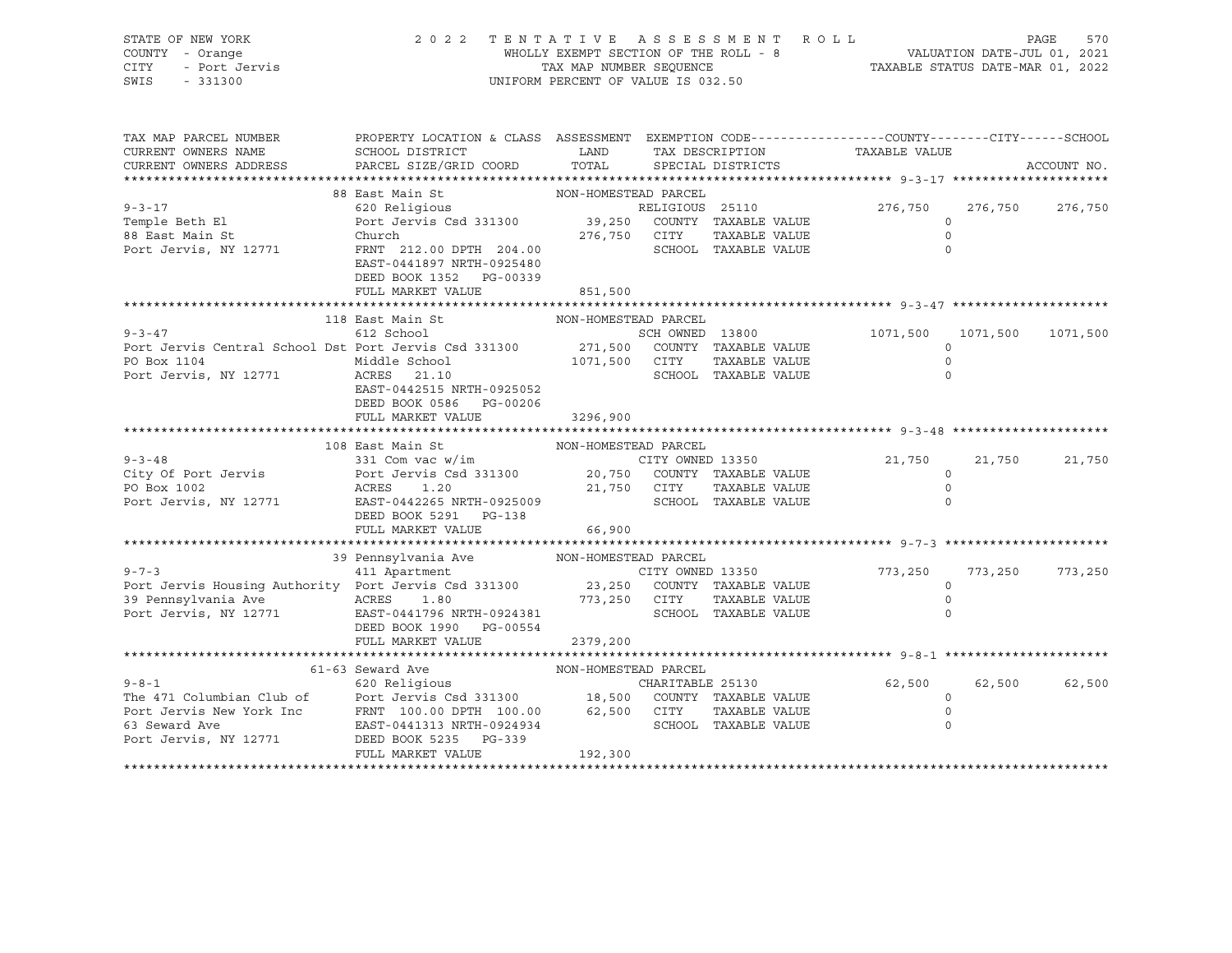| STATE OF NEW YORK<br>COUNTY - Orange<br>CITY<br>- Port Jervis<br>SWIS<br>$-331300$                                                                                                                                                     | 2 0 2 2                                                                                                                                   | WHOLLY EXEMPT SECTION OF THE ROLL - 8<br>TAX MAP NUMBER SEQUENCE<br>UNIFORM PERCENT OF VALUE IS 032.50 |                  | TENTATIVE ASSESSMENT ROLL | ROLL - 8<br>TAXABLE STATUS DATE-MAR 01, 2021<br>TAXABLE STATUS DATE-MAR 01, 2022 |         | PAGE<br>571 |
|----------------------------------------------------------------------------------------------------------------------------------------------------------------------------------------------------------------------------------------|-------------------------------------------------------------------------------------------------------------------------------------------|--------------------------------------------------------------------------------------------------------|------------------|---------------------------|----------------------------------------------------------------------------------|---------|-------------|
| TAX MAP PARCEL NUMBER<br>CURRENT OWNERS NAME                                                                                                                                                                                           | PROPERTY LOCATION & CLASS ASSESSMENT EXEMPTION CODE----------------COUNTY-------CITY------SCHOOL<br>SCHOOL DISTRICT                       |                                                                                                        |                  |                           | LAND TAX DESCRIPTION TAXABLE VALUE                                               |         |             |
| CURRENT OWNERS ADDRESS                                                                                                                                                                                                                 | PARCEL SIZE/GRID COORD TOTAL                                                                                                              |                                                                                                        |                  | SPECIAL DISTRICTS         |                                                                                  |         | ACCOUNT NO. |
|                                                                                                                                                                                                                                        |                                                                                                                                           |                                                                                                        |                  |                           |                                                                                  |         |             |
|                                                                                                                                                                                                                                        | 44-46 Barcelow St                                                                                                                         | NON-HOMESTEAD PARCEL                                                                                   |                  |                           |                                                                                  |         |             |
| $9 - 8 - 17$                                                                                                                                                                                                                           | 19<br>534 Social org.<br>Port Jervis Csd 331300<br>Port Jervis Csd 331300<br>2010 - 2021 - 2021 - 2021 - 2021 - 2021 - 2021 - 2022 - 2023 |                                                                                                        |                  |                           | 71,750                                                                           | 71,750  | 71,750      |
| Tri-States Naval Ship                                                                                                                                                                                                                  |                                                                                                                                           |                                                                                                        |                  |                           | $\circ$                                                                          |         |             |
| No 7241 VFW                                                                                                                                                                                                                            | The 9-8-18<br>Naval Ship No 7241Vfw 71,750 CITY TAXABLE VALUE<br>SCHOOL TAXABLE VALUE                                                     |                                                                                                        |                  |                           | $\overline{0}$                                                                   |         |             |
| 46 Barcelow St                                                                                                                                                                                                                         |                                                                                                                                           |                                                                                                        |                  |                           | $\bigcap$                                                                        |         |             |
| Port Jervis, NY 12771                                                                                                                                                                                                                  | FRNT 50.00 DPTH 100.00                                                                                                                    |                                                                                                        |                  |                           |                                                                                  |         |             |
|                                                                                                                                                                                                                                        | EAST-0441354 NRTH-0924745                                                                                                                 |                                                                                                        |                  |                           |                                                                                  |         |             |
|                                                                                                                                                                                                                                        | DEED BOOK 2107 PG-00672<br>FULL MARKET VALUE                                                                                              |                                                                                                        |                  |                           |                                                                                  |         |             |
|                                                                                                                                                                                                                                        |                                                                                                                                           | 220,800                                                                                                |                  |                           |                                                                                  |         |             |
|                                                                                                                                                                                                                                        | 44 Barcelow St                                                                                                                            | NON-HOMESTEAD PARCEL                                                                                   |                  |                           |                                                                                  |         |             |
| $9 - 8 - 18$                                                                                                                                                                                                                           | 330 Vacant comm                                                                                                                           |                                                                                                        | VETORG CTS 26100 |                           | 5,000                                                                            | 5,000   | 5,000       |
|                                                                                                                                                                                                                                        |                                                                                                                                           |                                                                                                        |                  |                           | $\circ$                                                                          |         |             |
|                                                                                                                                                                                                                                        |                                                                                                                                           |                                                                                                        |                  |                           | $\circ$                                                                          |         |             |
| Tri-State Naval Ship<br>No 7241 VFW FRNT 50.00 DPTH 100.00 5,000 COUNTY TAXABLE VALUE<br>FRNT 50.00 DPTH 100.00 5,000 CITY TAXABLE VALUE<br>EAST-0441322 NRTH-0924783 SCHOOL TAXABLE VALUE<br>EAST-0441322 NRTH-0924783 SCHOOL TAXABLE |                                                                                                                                           |                                                                                                        |                  |                           |                                                                                  |         |             |
| Port Jervis, NY 12771                                                                                                                                                                                                                  | DEED BOOK 2104    PG-00105                                                                                                                |                                                                                                        |                  |                           |                                                                                  |         |             |
|                                                                                                                                                                                                                                        | FULL MARKET VALUE                                                                                                                         | 15,400                                                                                                 |                  |                           |                                                                                  |         |             |
|                                                                                                                                                                                                                                        |                                                                                                                                           |                                                                                                        |                  |                           |                                                                                  |         |             |
|                                                                                                                                                                                                                                        | 57-59 Seward Ave                                                                                                                          | NON-HOMESTEAD PARCEL                                                                                   |                  |                           |                                                                                  |         |             |
| 9-8-20<br>The 471 Columbian Club of Port Jervis Csd 331300 (CHARITABLE 25130<br>Port Jervis New York Inc FRNT 100.00 DPTH 71.00 6,000 COUNTY TAXABLE VALUE<br>EAST-0441245 NRTH-0924894 SCHOOL TAXABLE VALUE                           |                                                                                                                                           |                                                                                                        |                  | CHARITABLE 25130          | 6,000                                                                            | 6,000   | 6,000       |
|                                                                                                                                                                                                                                        |                                                                                                                                           |                                                                                                        |                  |                           | $\circ$                                                                          |         |             |
|                                                                                                                                                                                                                                        |                                                                                                                                           |                                                                                                        |                  |                           | $\circ$                                                                          |         |             |
|                                                                                                                                                                                                                                        |                                                                                                                                           |                                                                                                        |                  |                           | $\Omega$                                                                         |         |             |
| Port Jervis, NY 12771 DEED BOOK 5235 PG-339                                                                                                                                                                                            |                                                                                                                                           |                                                                                                        |                  |                           |                                                                                  |         |             |
|                                                                                                                                                                                                                                        | FULL MARKET VALUE                                                                                                                         | 18,500                                                                                                 |                  |                           |                                                                                  |         |             |
|                                                                                                                                                                                                                                        | 85 East Main St                                                                                                                           | NON-HOMESTEAD PARCEL                                                                                   |                  |                           |                                                                                  |         |             |
|                                                                                                                                                                                                                                        |                                                                                                                                           |                                                                                                        |                  |                           | 155,500                                                                          | 155,500 | 155,500     |
|                                                                                                                                                                                                                                        |                                                                                                                                           |                                                                                                        |                  |                           | $\Omega$                                                                         |         |             |
| 85 East Main St MON-HOMESTEAD PARCEL<br>620 Religious RELIGIOUS 25110<br>Grace Episcopal Church Port Jervis Csd 331300 29,350 COUNTY TAXABLE VALUE<br>C/o Father David Lee Carlson Church 85 East Main St 155,500 CITY TAXABLE VALUE   |                                                                                                                                           |                                                                                                        |                  |                           | $\overline{0}$                                                                   |         |             |
| 84 Seward Ave                                                                                                                                                                                                                          | Parsonage suffixed 9-10-                                                                                                                  |                                                                                                        |                  | SCHOOL TAXABLE VALUE      | 0                                                                                |         |             |
| Port Jervis, NY 12771                                                                                                                                                                                                                  | FRNT 152.00 DPTH 149.00                                                                                                                   |                                                                                                        |                  |                           |                                                                                  |         |             |
|                                                                                                                                                                                                                                        | EAST-0441612 NRTH-0925453                                                                                                                 |                                                                                                        |                  |                           |                                                                                  |         |             |
|                                                                                                                                                                                                                                        | FULL MARKET VALUE                                                                                                                         | 478,500                                                                                                |                  |                           |                                                                                  |         |             |
|                                                                                                                                                                                                                                        |                                                                                                                                           |                                                                                                        |                  |                           |                                                                                  |         |             |
|                                                                                                                                                                                                                                        | 84 Seward Ave                                                                                                                             | NON-HOMESTEAD PARCEL                                                                                   |                  |                           |                                                                                  |         |             |
| $9 - 10 - 5 - 1$                                                                                                                                                                                                                       | 620 Religious Religious                                                                                                                   |                                                                                                        |                  | RELIGIOUS 25110           | 50,000                                                                           | 50,000  | 50,000      |
| Grace Episcopal Church Correspondent Carterials of the 1,250 COUNTY TAXABLE VALUE                                                                                                                                                      |                                                                                                                                           |                                                                                                        |                  |                           | $\circ$                                                                          |         |             |
|                                                                                                                                                                                                                                        |                                                                                                                                           |                                                                                                        |                  | TAXABLE VALUE             | $\circ$                                                                          |         |             |
|                                                                                                                                                                                                                                        |                                                                                                                                           |                                                                                                        |                  | SCHOOL TAXABLE VALUE      | 0                                                                                |         |             |
|                                                                                                                                                                                                                                        |                                                                                                                                           |                                                                                                        |                  |                           |                                                                                  |         |             |
|                                                                                                                                                                                                                                        | FULL MARKET VALUE                                                                                                                         | 153,800                                                                                                |                  |                           |                                                                                  |         |             |
|                                                                                                                                                                                                                                        |                                                                                                                                           |                                                                                                        |                  |                           |                                                                                  |         |             |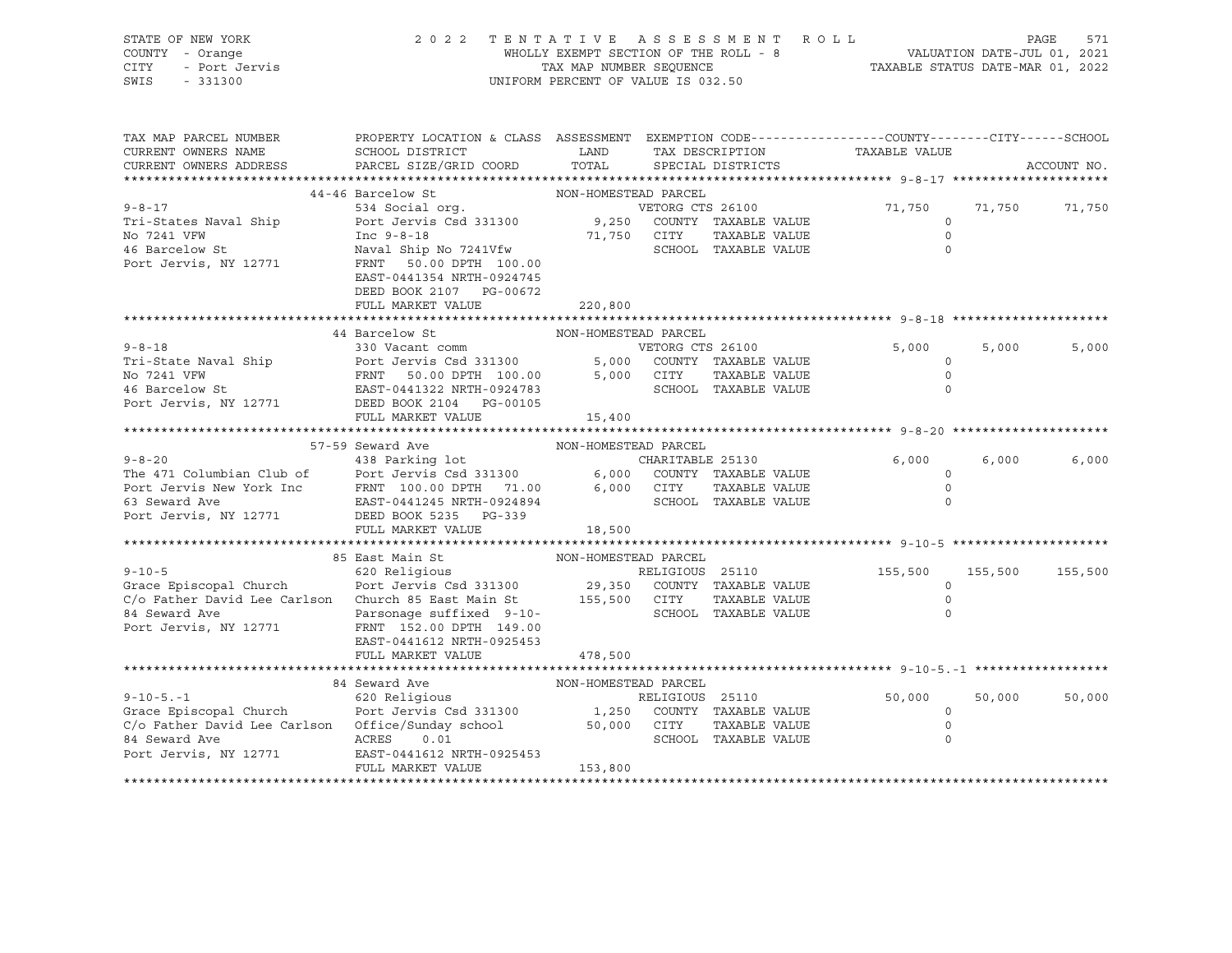| STATE OF NEW YORK<br>COUNTY - Orange<br>CITY<br>- Port Jervis<br>SWIS<br>$-331300$                                                                                                                                                           | 2022 TENTATIVE ASSESSMENT ROLL                                                                                                                                                                                  | UNIFORM PERCENT OF VALUE IS 032.50 |             | WHOLLY EXEMPT SECTION OF THE ROLL - 8<br>TAX MAP NUMBER SEQUENCE TAX TAXABLE STATUS DATE-MAR 01, 2022 |                                |         | PAGE<br>572   |
|----------------------------------------------------------------------------------------------------------------------------------------------------------------------------------------------------------------------------------------------|-----------------------------------------------------------------------------------------------------------------------------------------------------------------------------------------------------------------|------------------------------------|-------------|-------------------------------------------------------------------------------------------------------|--------------------------------|---------|---------------|
| TAX MAP PARCEL NUMBER<br>CURRENT OWNERS NAME<br>CURRENT OWNERS ADDRESS                                                                                                                                                                       | PROPERTY LOCATION & CLASS ASSESSMENT EXEMPTION CODE---------------COUNTY-------CITY------SCHOOL<br>SCHOOL DISTRICT LAND<br>PARCEL SIZE/GRID COORD                                                               | TOTAL                              |             | TAX DESCRIPTION<br>SPECIAL DISTRICTS                                                                  | TAXABLE VALUE                  |         | ACCOUNT NO.   |
|                                                                                                                                                                                                                                              | 55 Church St                                                                                                                                                                                                    | NON-HOMESTEAD PARCEL               |             |                                                                                                       |                                |         |               |
| $9 - 10 - 7.12$                                                                                                                                                                                                                              | 963 Municpl park                                                                                                                                                                                                |                                    |             |                                                                                                       | 31,500                         |         | 31,500 31,500 |
| City Of Port Jervis                                                                                                                                                                                                                          | 963 Municpl park<br>Port Jervis Csd 331300 31,500 COUNTY TAXABLE VALUE                                                                                                                                          |                                    |             |                                                                                                       | $\circ$                        |         |               |
| PO Box 1002                                                                                                                                                                                                                                  | Play Ground                                                                                                                                                                                                     |                                    | 31,500 CITY | TAXABLE VALUE                                                                                         | $\circ$                        |         |               |
| Port Jervis, NY 12771                                                                                                                                                                                                                        | Seq#1 70 Seward Baseball<br>ACRES<br>1.30<br>EAST-0441367 NRTH-0925346                                                                                                                                          |                                    |             | SCHOOL TAXABLE VALUE                                                                                  | $\overline{0}$                 |         |               |
|                                                                                                                                                                                                                                              | DEED BOOK 3588 PG-00010                                                                                                                                                                                         |                                    |             |                                                                                                       |                                |         |               |
|                                                                                                                                                                                                                                              | FULL MARKET VALUE                                                                                                                                                                                               | 96,900                             |             |                                                                                                       |                                |         |               |
|                                                                                                                                                                                                                                              |                                                                                                                                                                                                                 |                                    |             |                                                                                                       |                                |         |               |
|                                                                                                                                                                                                                                              | 51 Church St<br>963 Municpl park<br>Port Jervis Csd 331300<br>Tamis Court<br>Port Court<br>21,500 COUNTY TAXABLE VALUE<br>21,500 CITY<br>21,500 CITY<br>2017 TAXABLE VALUE<br>2010 SCHOOL<br>2010 TAXABLE VALUE | NON-HOMESTEAD PARCEL               |             |                                                                                                       |                                |         |               |
| $9 - 10 - 7.2$                                                                                                                                                                                                                               |                                                                                                                                                                                                                 |                                    |             |                                                                                                       | 41,500<br>$\circ$              | 41,500  | 41,500        |
| City Of Port Jervis<br>PO Box 1002                                                                                                                                                                                                           |                                                                                                                                                                                                                 |                                    |             |                                                                                                       | $\circ$                        |         |               |
| Port Jervis, NY 12771                                                                                                                                                                                                                        |                                                                                                                                                                                                                 |                                    |             |                                                                                                       | $\Omega$                       |         |               |
|                                                                                                                                                                                                                                              | ACRES<br>1.50<br>EAST-0441332 NRTH-0925312<br>DEED BOOK 1636 PG-00071<br>FULL MARKET VALUE                                                                                                                      | 127,700                            |             |                                                                                                       |                                |         |               |
|                                                                                                                                                                                                                                              |                                                                                                                                                                                                                 |                                    |             |                                                                                                       |                                |         |               |
| 9-14-9<br>67 East Main St<br>620 Religious<br>The First Assembly Of God Inc Port Jervis Csd 331300<br>Port Collect Capace 331300<br>For The Collect Capace 21600<br>The Pirst Assembly Of God Inc Port Jervis Csd 331300<br>Port Collect Cap |                                                                                                                                                                                                                 |                                    |             |                                                                                                       |                                |         |               |
|                                                                                                                                                                                                                                              |                                                                                                                                                                                                                 |                                    |             | RELIGIOUS 21600                                                                                       | 58,750                         | 58,750  | 58,750        |
|                                                                                                                                                                                                                                              |                                                                                                                                                                                                                 |                                    |             |                                                                                                       | $\overline{0}$                 |         |               |
| PO Box 39<br><b>Example 2</b> Parsonage                                                                                                                                                                                                      |                                                                                                                                                                                                                 |                                    |             | 58,750 CITY TAXABLE VALUE                                                                             | $\overline{0}$                 |         |               |
| Port Jervis, NY 12771                                                                                                                                                                                                                        | FRNT 53.00 DPTH 225.00<br>EAST-0441332 NRTH-0925697<br>DEED BOOK 2134 PG-00484                                                                                                                                  |                                    |             | SCHOOL TAXABLE VALUE                                                                                  | 0                              |         |               |
|                                                                                                                                                                                                                                              | FULL MARKET VALUE                                                                                                                                                                                               | 180,800                            |             |                                                                                                       |                                |         |               |
|                                                                                                                                                                                                                                              | 56-58 Church St                                                                                                                                                                                                 | NON-HOMESTEAD PARCEL               |             |                                                                                                       |                                |         |               |
| $9 - 14 - 11.2$                                                                                                                                                                                                                              | 612 School                                                                                                                                                                                                      |                                    |             | CHARITABLE 25130                                                                                      | 152,050                        | 152,050 | 152,050       |
| Pacer Inc                                                                                                                                                                                                                                    |                                                                                                                                                                                                                 |                                    |             |                                                                                                       | $\circ$                        |         |               |
| 40 Smith St                                                                                                                                                                                                                                  | Port Jervis Csd 331300 18,100 COUNTY TAXABLE VALUE<br>Nursery School 152,050 CITY TAXABLE VALUE                                                                                                                 |                                    |             |                                                                                                       | $\overline{0}$                 |         |               |
| Middletown, NY 10940                                                                                                                                                                                                                         | FRNT 103.00 DPTH 88.00                                                                                                                                                                                          |                                    |             | SCHOOL TAXABLE VALUE                                                                                  | $\mathbf{0}$                   |         |               |
|                                                                                                                                                                                                                                              | EAST-0441342 NRTH-0925630                                                                                                                                                                                       |                                    |             |                                                                                                       |                                |         |               |
|                                                                                                                                                                                                                                              | DEED BOOK 14568 PG-1863                                                                                                                                                                                         |                                    |             |                                                                                                       |                                |         |               |
|                                                                                                                                                                                                                                              | FULL MARKET VALUE                                                                                                                                                                                               | 467,800                            |             |                                                                                                       |                                |         |               |
|                                                                                                                                                                                                                                              |                                                                                                                                                                                                                 |                                    |             |                                                                                                       |                                |         |               |
|                                                                                                                                                                                                                                              | W S St Hwy 42                                                                                                                                                                                                   | NON-HOMESTEAD PARCEL               |             |                                                                                                       |                                |         |               |
| $10 - 1 - 3$                                                                                                                                                                                                                                 | 682 Rec facility<br>Fort Jervis Csd 331300<br>Port Jervis Csd 331300<br>P/o D&H trail 14,700 COUNTY TAXABLE VALUE<br>ACRES 3.60<br>ACRES 3.60                                                                   |                                    |             |                                                                                                       | 14,700                         | 14,700  | 14,700        |
| City Of Port Jervis                                                                                                                                                                                                                          |                                                                                                                                                                                                                 |                                    |             |                                                                                                       | $\circ$                        |         |               |
| PO Box 1002                                                                                                                                                                                                                                  |                                                                                                                                                                                                                 |                                    |             |                                                                                                       | $\overline{0}$<br>$\mathbf{0}$ |         |               |
| Port Jervis, NY 12771                                                                                                                                                                                                                        | EAST-0435431 NRTH-0930707                                                                                                                                                                                       |                                    |             |                                                                                                       |                                |         |               |
|                                                                                                                                                                                                                                              | DEED BOOK 3562 PG-00244                                                                                                                                                                                         |                                    |             |                                                                                                       |                                |         |               |
|                                                                                                                                                                                                                                              | FULL MARKET VALUE                                                                                                                                                                                               | 45,200                             |             |                                                                                                       |                                |         |               |
|                                                                                                                                                                                                                                              |                                                                                                                                                                                                                 |                                    |             |                                                                                                       |                                |         |               |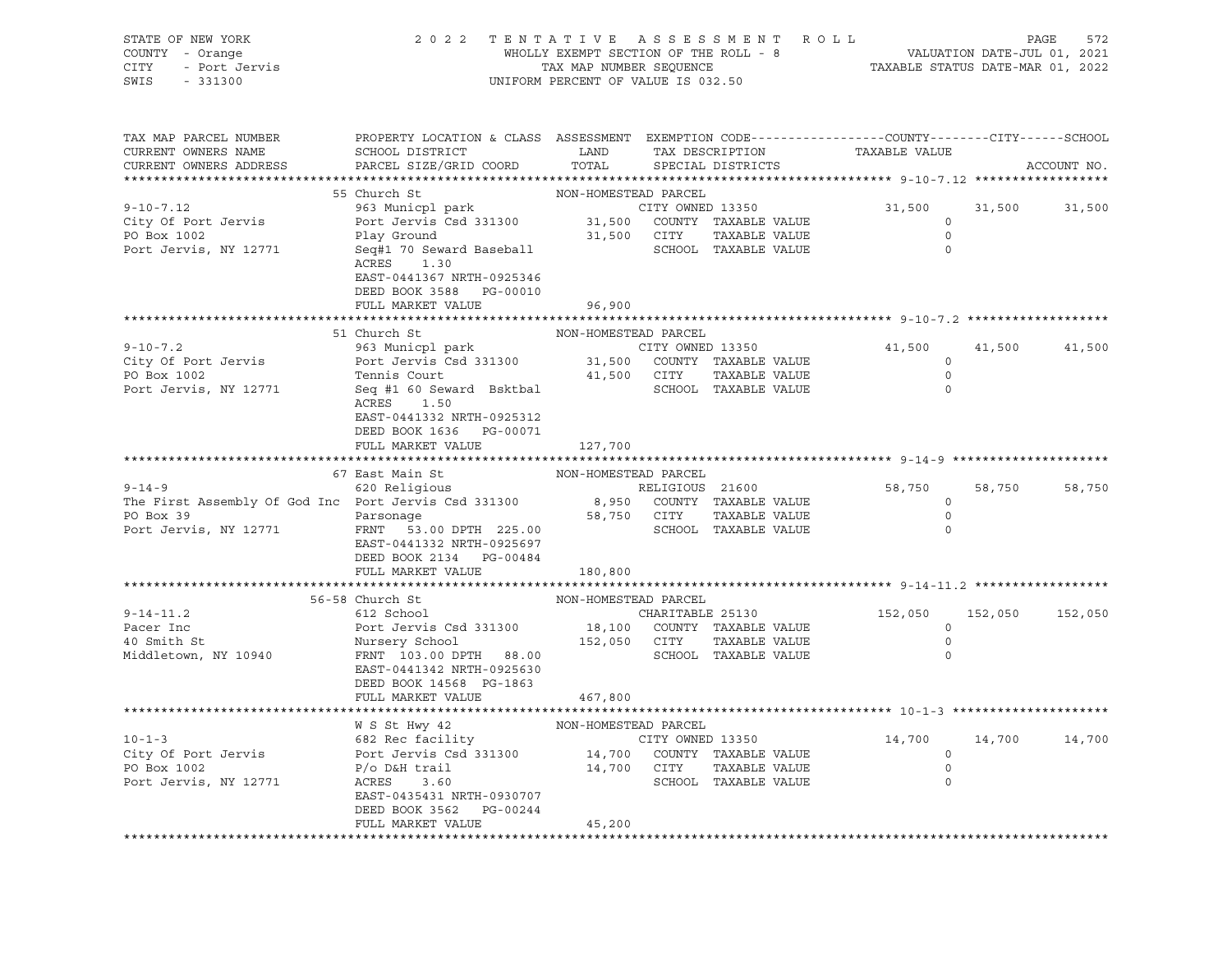| STATE OF NEW YORK<br>COUNTY - Orange<br>- Port Jervis<br>- 331300<br>CITY<br>SWIS                                                                                                                                                    | 2022 TENTATIVE ASSESSMENT ROLL                                                                                                   | UNIFORM PERCENT OF VALUE IS 032.50 |                 |                      | WHOLLY EXEMPT SECTION OF THE ROLL - 8<br>TAXABLE STATUS DATE-JUL 01, 2021<br>TAX MAP NUMBER SEQUENCE TAXABLE STATUS DATE-MAR 01, 2022 |        | PAGE<br>573 |
|--------------------------------------------------------------------------------------------------------------------------------------------------------------------------------------------------------------------------------------|----------------------------------------------------------------------------------------------------------------------------------|------------------------------------|-----------------|----------------------|---------------------------------------------------------------------------------------------------------------------------------------|--------|-------------|
| TAX MAP PARCEL NUMBER<br>CURRENT OWNERS NAME<br>CURRENT OWNERS ADDRESS                                                                                                                                                               | PROPERTY LOCATION & CLASS ASSESSMENT EXEMPTION CODE---------------COUNTY-------CITY------SCHOOL                                  |                                    | TAX DESCRIPTION | SPECIAL DISTRICTS    | TAXABLE VALUE                                                                                                                         |        | ACCOUNT NO. |
|                                                                                                                                                                                                                                      |                                                                                                                                  |                                    |                 |                      |                                                                                                                                       |        |             |
|                                                                                                                                                                                                                                      | West Main St Tract MON-HOMESTEAD PARCEL                                                                                          |                                    |                 |                      |                                                                                                                                       |        |             |
| $10 - 7 - 3$                                                                                                                                                                                                                         | 340 Vacant indus The CITY OWNED 13350                                                                                            |                                    |                 |                      | 1,450<br>$\circ$                                                                                                                      | 1,450  | 1,450       |
| City Of Port Jervis<br>PO Box 1002                                                                                                                                                                                                   | Port Jervis Csd 331300 1,450 COUNTY TAXABLE VALUE<br>Industrial Devel Tract                                                      |                                    | 1,450 CITY      | TAXABLE VALUE        | $\circ$                                                                                                                               |        |             |
| Port Jervis, NY 12771                                                                                                                                                                                                                | FRNT 100.00 DPTH 21.00                                                                                                           |                                    |                 | SCHOOL TAXABLE VALUE | $\circ$                                                                                                                               |        |             |
|                                                                                                                                                                                                                                      | EAST-0435174 NRTH-0929830                                                                                                        |                                    |                 |                      |                                                                                                                                       |        |             |
|                                                                                                                                                                                                                                      | DEED BOOK 2244 PG-00063                                                                                                          |                                    |                 |                      |                                                                                                                                       |        |             |
|                                                                                                                                                                                                                                      | FULL MARKET VALUE                                                                                                                | 4,500                              |                 |                      |                                                                                                                                       |        |             |
|                                                                                                                                                                                                                                      |                                                                                                                                  |                                    |                 |                      |                                                                                                                                       |        |             |
|                                                                                                                                                                                                                                      | 6 Grand View Ave MON-HOMESTEAD PARCEL<br>682 Rec facility CITY OWNED 13350<br>Port Jervis Csd 331300 22,100 COUNTY TAXABLE VALUE |                                    |                 |                      |                                                                                                                                       |        |             |
| $11 - 1 - 2$                                                                                                                                                                                                                         |                                                                                                                                  |                                    |                 | CITY OWNED 13350     | 22,100                                                                                                                                | 22,100 | 22,100      |
| City Of Port Jervis<br>PO Box 1002                                                                                                                                                                                                   | Entrance to D&H Canal tra 22,100 CITY                                                                                            |                                    |                 | TAXABLE VALUE        | $\Omega$<br>$\circ$                                                                                                                   |        |             |
| Port Jervis, NY 12771                                                                                                                                                                                                                | ACRES 6.00                                                                                                                       |                                    |                 | SCHOOL TAXABLE VALUE | $\Omega$                                                                                                                              |        |             |
|                                                                                                                                                                                                                                      | EAST-0436816 NRTH-0928685                                                                                                        |                                    |                 |                      |                                                                                                                                       |        |             |
|                                                                                                                                                                                                                                      | DEED BOOK 3562 PG-00232                                                                                                          |                                    |                 |                      |                                                                                                                                       |        |             |
|                                                                                                                                                                                                                                      | FULL MARKET VALUE                                                                                                                | 68,000                             |                 |                      |                                                                                                                                       |        |             |
|                                                                                                                                                                                                                                      |                                                                                                                                  |                                    |                 |                      |                                                                                                                                       |        |             |
|                                                                                                                                                                                                                                      | 125 West Main St                                                                                                                 | NON-HOMESTEAD PARCEL               |                 |                      |                                                                                                                                       |        |             |
|                                                                                                                                                                                                                                      | 311 Res vac land                                                                                                                 |                                    | COMM SERV 26250 |                      | 4,450                                                                                                                                 | 4,450  | 4,450       |
|                                                                                                                                                                                                                                      |                                                                                                                                  |                                    |                 |                      | $\Omega$                                                                                                                              |        |             |
| Minisink Vly Historical Minisink Vly Historical Port Jervis Csd 331300 4,450 COUNTY TAXABLE VALUE<br>Society Inc FRNT 50.00 DPTH 170.00 4,450 CTTY TAXABLE VALUE<br>PO Box 659 EAST-0436820 NRTH-0927219 SCHOOL TAXABLE VALUE<br>Por |                                                                                                                                  |                                    |                 |                      | $\circ$                                                                                                                               |        |             |
|                                                                                                                                                                                                                                      |                                                                                                                                  |                                    |                 |                      | $\Omega$                                                                                                                              |        |             |
| Port Jervis, NY 12771                                                                                                                                                                                                                | DEED BOOK 2809 PG-00273<br>FULL MARKET VALUE                                                                                     | 13,700                             |                 |                      |                                                                                                                                       |        |             |
|                                                                                                                                                                                                                                      |                                                                                                                                  |                                    |                 |                      |                                                                                                                                       |        |             |
|                                                                                                                                                                                                                                      | 127 West Main St                                                                                                                 | NON-HOMESTEAD PARCEL               |                 |                      |                                                                                                                                       |        |             |
| $11 - 4 - 10$                                                                                                                                                                                                                        | 681 Culture bldg<br>Paris -                                                                                                      |                                    |                 | COMM SERV 26250      | 42,100                                                                                                                                | 42,100 | 42,100      |
| Minisink Vly Historical                                                                                                                                                                                                              | Port Jervis Csd 331300 4,600 COUNTY TAXABLE VALUE                                                                                |                                    |                 |                      | $\circ$                                                                                                                               |        |             |
| Society Inc                                                                                                                                                                                                                          | FRNT 50.00 DPTH 70.00 42,100 CITY                                                                                                |                                    |                 | TAXABLE VALUE        | $\circ$                                                                                                                               |        |             |
| PO Box 659                                                                                                                                                                                                                           | EAST-0436814 NRTH-0927151                                                                                                        |                                    |                 | SCHOOL TAXABLE VALUE | $\mathbf 0$                                                                                                                           |        |             |
| Port Jervis, NY 12771 DEED BOOK 1846 PG-00487                                                                                                                                                                                        |                                                                                                                                  |                                    |                 |                      |                                                                                                                                       |        |             |
|                                                                                                                                                                                                                                      | FULL MARKET VALUE                                                                                                                | 129,500                            |                 |                      |                                                                                                                                       |        |             |
|                                                                                                                                                                                                                                      | 131 West Main St                                                                                                                 |                                    |                 |                      |                                                                                                                                       |        |             |
| $11 - 4 - 11$                                                                                                                                                                                                                        | 681 Culture bldg COMM SERV 26250                                                                                                 | NON-HOMESTEAD PARCEL               |                 |                      | 44,700                                                                                                                                | 44,700 | 44,700      |
| Minisink Vly Historical                                                                                                                                                                                                              | Port Jervis Csd 331300<br>FRNT 45.00 DPTH 107.00 44,700 CITY TAXABLE VALUE<br>EAST 0436780 NRTH-0927185 SCHOOL TAXABLE VALUE     |                                    |                 |                      | $\overline{0}$                                                                                                                        |        |             |
| Society Inc                                                                                                                                                                                                                          |                                                                                                                                  |                                    |                 |                      | $\circ$                                                                                                                               |        |             |
| PO Box 659                                                                                                                                                                                                                           |                                                                                                                                  |                                    |                 |                      | $\mathbf 0$                                                                                                                           |        |             |
| Port Jervis, NY 12771                                                                                                                                                                                                                | DEED BOOK 2176 PG-00913                                                                                                          |                                    |                 |                      |                                                                                                                                       |        |             |
|                                                                                                                                                                                                                                      | FULL MARKET VALUE                                                                                                                | 137,500                            |                 |                      |                                                                                                                                       |        |             |
|                                                                                                                                                                                                                                      |                                                                                                                                  |                                    |                 |                      |                                                                                                                                       |        |             |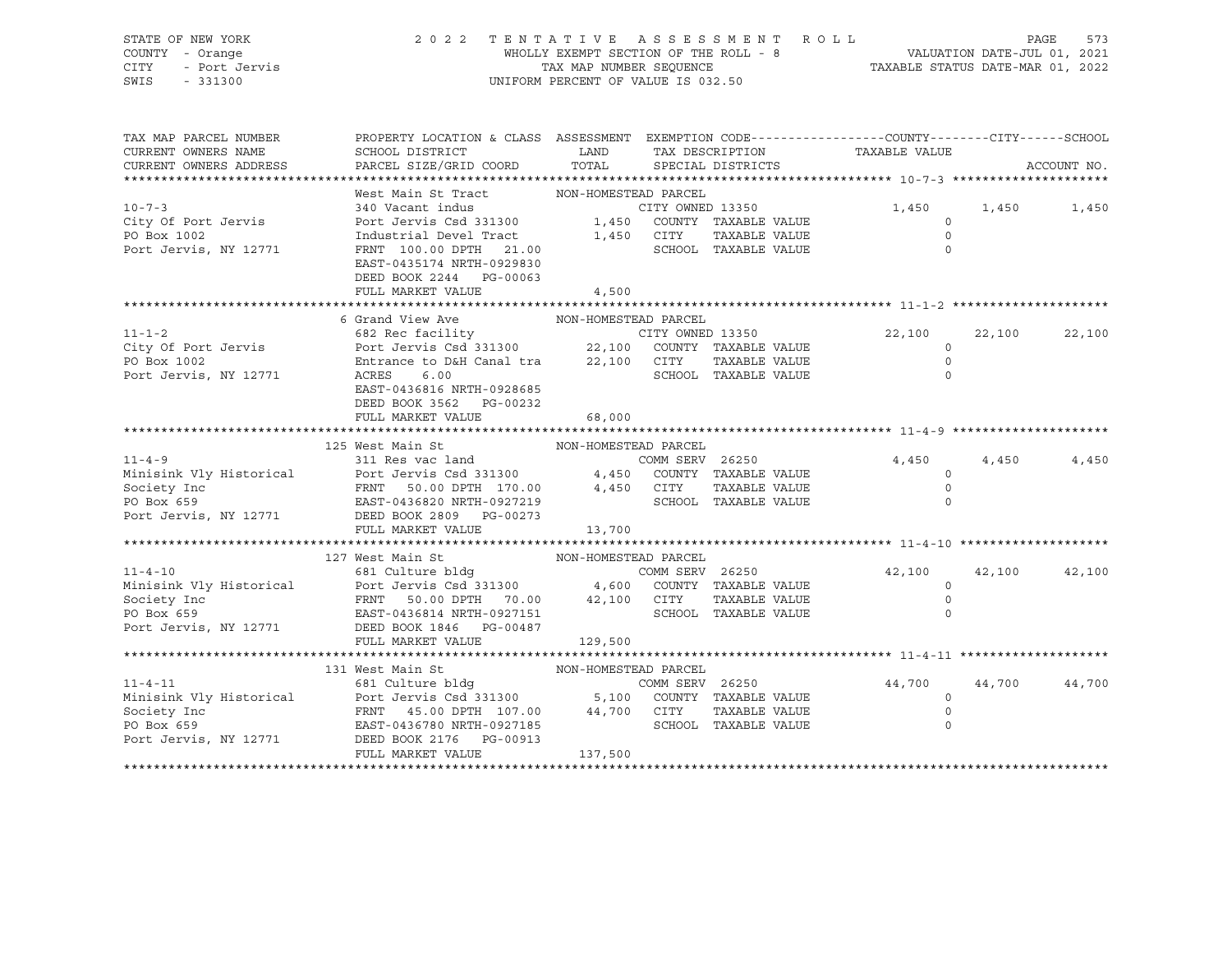# STATE OF NEW YORK 2 0 2 2 T E N T A T I V E A S S E S S M E N T R O L L PAGE 574 COUNTY - Orange WHOLLY EXEMPT SECTION OF THE ROLL - 8 VALUATION DATE-JUL 01, 2021 CITY - Port Jervis TAX MAP NUMBER SEQUENCE TAXABLE STATUS DATE-MAR 01, 2022

| NON-HOMESTEAD PARCEL<br>133 West Main St<br>311 Res vac land<br>$11 - 4 - 12$<br>COMM SERV 26250<br>2,700 2,700<br>2,700<br>Port Jervis Csd 331300 2,700 COUNTY TAXABLE VALUE<br>Minisink Vly Historical<br>$\circ$<br>FRNT 50.00 DPTH 100.00 2,700 CITY<br>Society Inc<br>TAXABLE VALUE<br>$\Omega$<br>SCHOOL TAXABLE VALUE<br>$\Omega$<br>FULL MARKET VALUE<br>8,300<br>141-143 West Main St<br>NON-HOMESTEAD PARCEL<br>120,000<br>120,000<br>120,000<br>$\Omega$<br>PO Box 1002<br>Port Jervis, NY 12771<br>Fire Police 141 Wm<br>SCHOO<br>TAXABLE VALUE<br>$\mathbb O$<br>SCHOOL TAXABLE VALUE<br>$\Omega$<br>FRNT 145.00 DPTH 125.00<br>EAST-0436689 NRTH-0927278<br>DEED BOOK 2899 PG-00152<br>FULL MARKET VALUE 369,200<br>NON-HOMESTEAD PARCEL<br>41 West Main St<br>$12 - 5 - 3$<br>RELIGIOUS 21600<br>620 Religious<br>68,000<br>68,000<br>68,000<br>Examplical and the part of the control of the control of the control of the control of the control of the control of the control of the control of the control of the control of the control of the control of the control of<br>$\circ$<br>$\circ$<br>$\Omega$<br>DEED BOOK 1456 PG-00534<br>209,200<br>FULL MARKET VALUE<br>NON-HOMESTEAD PARCEL<br>37 West Main St<br>12-5-4<br>St Peter's Evangelical and the strategy of the strategy of the strategy of the strategy of the strategy of the strategy of the strategy of the strategy of the strategy of the strategy of the strategy of the strateg<br>16,600<br>16,600<br>16,600<br>$\Omega$<br>$\circ$<br>$\Omega$<br>FULL MARKET VALUE<br>51,100<br>144 Pike St<br>14,550 14,550 14,550<br>COMM SERV 25300<br>$12 - 8 - 3$<br>Port Jervis Free Library Port Jervis Csd 331300 14,550 COUNTY TAXABLE VALUE<br>138 Pike St FRNT 60.00 DPTH 129.00 14,550 CITY TAXABLE VALUE<br>Port Jervis, NY 12771 EAST-0439549 NRTH-0926413 SCHOOL TAXABLE VALUE<br>$\overline{0}$<br>$\circ$<br>$\Omega$<br>DEED BOOK 13173 PG-848<br>44,800<br>FULL MARKET VALUE | TAX MAP PARCEL NUMBER<br>CURRENT OWNERS NAME<br>CURRENT OWNERS ADDRESS | PROPERTY LOCATION & CLASS ASSESSMENT EXEMPTION CODE----------------COUNTY-------CITY------SCHOOL<br>SCHOOL DISTRICT<br>PARCEL SIZE/GRID COORD | <b>LAND</b><br>TOTAL | SPECIAL DISTRICTS | TAX DESCRIPTION TAXABLE VALUE | ACCOUNT NO. |
|-----------------------------------------------------------------------------------------------------------------------------------------------------------------------------------------------------------------------------------------------------------------------------------------------------------------------------------------------------------------------------------------------------------------------------------------------------------------------------------------------------------------------------------------------------------------------------------------------------------------------------------------------------------------------------------------------------------------------------------------------------------------------------------------------------------------------------------------------------------------------------------------------------------------------------------------------------------------------------------------------------------------------------------------------------------------------------------------------------------------------------------------------------------------------------------------------------------------------------------------------------------------------------------------------------------------------------------------------------------------------------------------------------------------------------------------------------------------------------------------------------------------------------------------------------------------------------------------------------------------------------------------------------------------------------------------------------------------------------------------------------------------------------------------------------------------------------------------------------------------------------------------------------------------------------------------------------------------------------|------------------------------------------------------------------------|-----------------------------------------------------------------------------------------------------------------------------------------------|----------------------|-------------------|-------------------------------|-------------|
|                                                                                                                                                                                                                                                                                                                                                                                                                                                                                                                                                                                                                                                                                                                                                                                                                                                                                                                                                                                                                                                                                                                                                                                                                                                                                                                                                                                                                                                                                                                                                                                                                                                                                                                                                                                                                                                                                                                                                                             |                                                                        |                                                                                                                                               |                      |                   |                               |             |
|                                                                                                                                                                                                                                                                                                                                                                                                                                                                                                                                                                                                                                                                                                                                                                                                                                                                                                                                                                                                                                                                                                                                                                                                                                                                                                                                                                                                                                                                                                                                                                                                                                                                                                                                                                                                                                                                                                                                                                             |                                                                        |                                                                                                                                               |                      |                   |                               |             |
|                                                                                                                                                                                                                                                                                                                                                                                                                                                                                                                                                                                                                                                                                                                                                                                                                                                                                                                                                                                                                                                                                                                                                                                                                                                                                                                                                                                                                                                                                                                                                                                                                                                                                                                                                                                                                                                                                                                                                                             |                                                                        |                                                                                                                                               |                      |                   |                               |             |
|                                                                                                                                                                                                                                                                                                                                                                                                                                                                                                                                                                                                                                                                                                                                                                                                                                                                                                                                                                                                                                                                                                                                                                                                                                                                                                                                                                                                                                                                                                                                                                                                                                                                                                                                                                                                                                                                                                                                                                             |                                                                        |                                                                                                                                               |                      |                   |                               |             |
|                                                                                                                                                                                                                                                                                                                                                                                                                                                                                                                                                                                                                                                                                                                                                                                                                                                                                                                                                                                                                                                                                                                                                                                                                                                                                                                                                                                                                                                                                                                                                                                                                                                                                                                                                                                                                                                                                                                                                                             |                                                                        |                                                                                                                                               |                      |                   |                               |             |
|                                                                                                                                                                                                                                                                                                                                                                                                                                                                                                                                                                                                                                                                                                                                                                                                                                                                                                                                                                                                                                                                                                                                                                                                                                                                                                                                                                                                                                                                                                                                                                                                                                                                                                                                                                                                                                                                                                                                                                             |                                                                        |                                                                                                                                               |                      |                   |                               |             |
|                                                                                                                                                                                                                                                                                                                                                                                                                                                                                                                                                                                                                                                                                                                                                                                                                                                                                                                                                                                                                                                                                                                                                                                                                                                                                                                                                                                                                                                                                                                                                                                                                                                                                                                                                                                                                                                                                                                                                                             |                                                                        |                                                                                                                                               |                      |                   |                               |             |
|                                                                                                                                                                                                                                                                                                                                                                                                                                                                                                                                                                                                                                                                                                                                                                                                                                                                                                                                                                                                                                                                                                                                                                                                                                                                                                                                                                                                                                                                                                                                                                                                                                                                                                                                                                                                                                                                                                                                                                             |                                                                        |                                                                                                                                               |                      |                   |                               |             |
|                                                                                                                                                                                                                                                                                                                                                                                                                                                                                                                                                                                                                                                                                                                                                                                                                                                                                                                                                                                                                                                                                                                                                                                                                                                                                                                                                                                                                                                                                                                                                                                                                                                                                                                                                                                                                                                                                                                                                                             |                                                                        |                                                                                                                                               |                      |                   |                               |             |
|                                                                                                                                                                                                                                                                                                                                                                                                                                                                                                                                                                                                                                                                                                                                                                                                                                                                                                                                                                                                                                                                                                                                                                                                                                                                                                                                                                                                                                                                                                                                                                                                                                                                                                                                                                                                                                                                                                                                                                             |                                                                        |                                                                                                                                               |                      |                   |                               |             |
|                                                                                                                                                                                                                                                                                                                                                                                                                                                                                                                                                                                                                                                                                                                                                                                                                                                                                                                                                                                                                                                                                                                                                                                                                                                                                                                                                                                                                                                                                                                                                                                                                                                                                                                                                                                                                                                                                                                                                                             |                                                                        |                                                                                                                                               |                      |                   |                               |             |
|                                                                                                                                                                                                                                                                                                                                                                                                                                                                                                                                                                                                                                                                                                                                                                                                                                                                                                                                                                                                                                                                                                                                                                                                                                                                                                                                                                                                                                                                                                                                                                                                                                                                                                                                                                                                                                                                                                                                                                             |                                                                        |                                                                                                                                               |                      |                   |                               |             |
|                                                                                                                                                                                                                                                                                                                                                                                                                                                                                                                                                                                                                                                                                                                                                                                                                                                                                                                                                                                                                                                                                                                                                                                                                                                                                                                                                                                                                                                                                                                                                                                                                                                                                                                                                                                                                                                                                                                                                                             |                                                                        |                                                                                                                                               |                      |                   |                               |             |
|                                                                                                                                                                                                                                                                                                                                                                                                                                                                                                                                                                                                                                                                                                                                                                                                                                                                                                                                                                                                                                                                                                                                                                                                                                                                                                                                                                                                                                                                                                                                                                                                                                                                                                                                                                                                                                                                                                                                                                             |                                                                        |                                                                                                                                               |                      |                   |                               |             |
|                                                                                                                                                                                                                                                                                                                                                                                                                                                                                                                                                                                                                                                                                                                                                                                                                                                                                                                                                                                                                                                                                                                                                                                                                                                                                                                                                                                                                                                                                                                                                                                                                                                                                                                                                                                                                                                                                                                                                                             |                                                                        |                                                                                                                                               |                      |                   |                               |             |
|                                                                                                                                                                                                                                                                                                                                                                                                                                                                                                                                                                                                                                                                                                                                                                                                                                                                                                                                                                                                                                                                                                                                                                                                                                                                                                                                                                                                                                                                                                                                                                                                                                                                                                                                                                                                                                                                                                                                                                             |                                                                        |                                                                                                                                               |                      |                   |                               |             |
|                                                                                                                                                                                                                                                                                                                                                                                                                                                                                                                                                                                                                                                                                                                                                                                                                                                                                                                                                                                                                                                                                                                                                                                                                                                                                                                                                                                                                                                                                                                                                                                                                                                                                                                                                                                                                                                                                                                                                                             |                                                                        |                                                                                                                                               |                      |                   |                               |             |
|                                                                                                                                                                                                                                                                                                                                                                                                                                                                                                                                                                                                                                                                                                                                                                                                                                                                                                                                                                                                                                                                                                                                                                                                                                                                                                                                                                                                                                                                                                                                                                                                                                                                                                                                                                                                                                                                                                                                                                             |                                                                        |                                                                                                                                               |                      |                   |                               |             |
|                                                                                                                                                                                                                                                                                                                                                                                                                                                                                                                                                                                                                                                                                                                                                                                                                                                                                                                                                                                                                                                                                                                                                                                                                                                                                                                                                                                                                                                                                                                                                                                                                                                                                                                                                                                                                                                                                                                                                                             |                                                                        |                                                                                                                                               |                      |                   |                               |             |
|                                                                                                                                                                                                                                                                                                                                                                                                                                                                                                                                                                                                                                                                                                                                                                                                                                                                                                                                                                                                                                                                                                                                                                                                                                                                                                                                                                                                                                                                                                                                                                                                                                                                                                                                                                                                                                                                                                                                                                             |                                                                        |                                                                                                                                               |                      |                   |                               |             |
|                                                                                                                                                                                                                                                                                                                                                                                                                                                                                                                                                                                                                                                                                                                                                                                                                                                                                                                                                                                                                                                                                                                                                                                                                                                                                                                                                                                                                                                                                                                                                                                                                                                                                                                                                                                                                                                                                                                                                                             |                                                                        |                                                                                                                                               |                      |                   |                               |             |
|                                                                                                                                                                                                                                                                                                                                                                                                                                                                                                                                                                                                                                                                                                                                                                                                                                                                                                                                                                                                                                                                                                                                                                                                                                                                                                                                                                                                                                                                                                                                                                                                                                                                                                                                                                                                                                                                                                                                                                             |                                                                        |                                                                                                                                               |                      |                   |                               |             |
|                                                                                                                                                                                                                                                                                                                                                                                                                                                                                                                                                                                                                                                                                                                                                                                                                                                                                                                                                                                                                                                                                                                                                                                                                                                                                                                                                                                                                                                                                                                                                                                                                                                                                                                                                                                                                                                                                                                                                                             |                                                                        |                                                                                                                                               |                      |                   |                               |             |
|                                                                                                                                                                                                                                                                                                                                                                                                                                                                                                                                                                                                                                                                                                                                                                                                                                                                                                                                                                                                                                                                                                                                                                                                                                                                                                                                                                                                                                                                                                                                                                                                                                                                                                                                                                                                                                                                                                                                                                             |                                                                        |                                                                                                                                               |                      |                   |                               |             |
|                                                                                                                                                                                                                                                                                                                                                                                                                                                                                                                                                                                                                                                                                                                                                                                                                                                                                                                                                                                                                                                                                                                                                                                                                                                                                                                                                                                                                                                                                                                                                                                                                                                                                                                                                                                                                                                                                                                                                                             |                                                                        |                                                                                                                                               |                      |                   |                               |             |
|                                                                                                                                                                                                                                                                                                                                                                                                                                                                                                                                                                                                                                                                                                                                                                                                                                                                                                                                                                                                                                                                                                                                                                                                                                                                                                                                                                                                                                                                                                                                                                                                                                                                                                                                                                                                                                                                                                                                                                             |                                                                        |                                                                                                                                               |                      |                   |                               |             |
|                                                                                                                                                                                                                                                                                                                                                                                                                                                                                                                                                                                                                                                                                                                                                                                                                                                                                                                                                                                                                                                                                                                                                                                                                                                                                                                                                                                                                                                                                                                                                                                                                                                                                                                                                                                                                                                                                                                                                                             |                                                                        |                                                                                                                                               |                      |                   |                               |             |
|                                                                                                                                                                                                                                                                                                                                                                                                                                                                                                                                                                                                                                                                                                                                                                                                                                                                                                                                                                                                                                                                                                                                                                                                                                                                                                                                                                                                                                                                                                                                                                                                                                                                                                                                                                                                                                                                                                                                                                             |                                                                        |                                                                                                                                               |                      |                   |                               |             |
|                                                                                                                                                                                                                                                                                                                                                                                                                                                                                                                                                                                                                                                                                                                                                                                                                                                                                                                                                                                                                                                                                                                                                                                                                                                                                                                                                                                                                                                                                                                                                                                                                                                                                                                                                                                                                                                                                                                                                                             |                                                                        |                                                                                                                                               |                      |                   |                               |             |
|                                                                                                                                                                                                                                                                                                                                                                                                                                                                                                                                                                                                                                                                                                                                                                                                                                                                                                                                                                                                                                                                                                                                                                                                                                                                                                                                                                                                                                                                                                                                                                                                                                                                                                                                                                                                                                                                                                                                                                             |                                                                        |                                                                                                                                               |                      |                   |                               |             |
|                                                                                                                                                                                                                                                                                                                                                                                                                                                                                                                                                                                                                                                                                                                                                                                                                                                                                                                                                                                                                                                                                                                                                                                                                                                                                                                                                                                                                                                                                                                                                                                                                                                                                                                                                                                                                                                                                                                                                                             |                                                                        |                                                                                                                                               |                      |                   |                               |             |
|                                                                                                                                                                                                                                                                                                                                                                                                                                                                                                                                                                                                                                                                                                                                                                                                                                                                                                                                                                                                                                                                                                                                                                                                                                                                                                                                                                                                                                                                                                                                                                                                                                                                                                                                                                                                                                                                                                                                                                             |                                                                        |                                                                                                                                               |                      |                   |                               |             |
|                                                                                                                                                                                                                                                                                                                                                                                                                                                                                                                                                                                                                                                                                                                                                                                                                                                                                                                                                                                                                                                                                                                                                                                                                                                                                                                                                                                                                                                                                                                                                                                                                                                                                                                                                                                                                                                                                                                                                                             |                                                                        |                                                                                                                                               |                      |                   |                               |             |
|                                                                                                                                                                                                                                                                                                                                                                                                                                                                                                                                                                                                                                                                                                                                                                                                                                                                                                                                                                                                                                                                                                                                                                                                                                                                                                                                                                                                                                                                                                                                                                                                                                                                                                                                                                                                                                                                                                                                                                             |                                                                        |                                                                                                                                               |                      |                   |                               |             |
|                                                                                                                                                                                                                                                                                                                                                                                                                                                                                                                                                                                                                                                                                                                                                                                                                                                                                                                                                                                                                                                                                                                                                                                                                                                                                                                                                                                                                                                                                                                                                                                                                                                                                                                                                                                                                                                                                                                                                                             |                                                                        |                                                                                                                                               |                      |                   |                               |             |
|                                                                                                                                                                                                                                                                                                                                                                                                                                                                                                                                                                                                                                                                                                                                                                                                                                                                                                                                                                                                                                                                                                                                                                                                                                                                                                                                                                                                                                                                                                                                                                                                                                                                                                                                                                                                                                                                                                                                                                             |                                                                        |                                                                                                                                               |                      |                   |                               |             |
|                                                                                                                                                                                                                                                                                                                                                                                                                                                                                                                                                                                                                                                                                                                                                                                                                                                                                                                                                                                                                                                                                                                                                                                                                                                                                                                                                                                                                                                                                                                                                                                                                                                                                                                                                                                                                                                                                                                                                                             |                                                                        |                                                                                                                                               |                      |                   |                               |             |
|                                                                                                                                                                                                                                                                                                                                                                                                                                                                                                                                                                                                                                                                                                                                                                                                                                                                                                                                                                                                                                                                                                                                                                                                                                                                                                                                                                                                                                                                                                                                                                                                                                                                                                                                                                                                                                                                                                                                                                             |                                                                        |                                                                                                                                               |                      |                   |                               |             |
|                                                                                                                                                                                                                                                                                                                                                                                                                                                                                                                                                                                                                                                                                                                                                                                                                                                                                                                                                                                                                                                                                                                                                                                                                                                                                                                                                                                                                                                                                                                                                                                                                                                                                                                                                                                                                                                                                                                                                                             |                                                                        |                                                                                                                                               |                      |                   |                               |             |
|                                                                                                                                                                                                                                                                                                                                                                                                                                                                                                                                                                                                                                                                                                                                                                                                                                                                                                                                                                                                                                                                                                                                                                                                                                                                                                                                                                                                                                                                                                                                                                                                                                                                                                                                                                                                                                                                                                                                                                             |                                                                        |                                                                                                                                               |                      |                   |                               |             |
|                                                                                                                                                                                                                                                                                                                                                                                                                                                                                                                                                                                                                                                                                                                                                                                                                                                                                                                                                                                                                                                                                                                                                                                                                                                                                                                                                                                                                                                                                                                                                                                                                                                                                                                                                                                                                                                                                                                                                                             |                                                                        |                                                                                                                                               |                      |                   |                               |             |
|                                                                                                                                                                                                                                                                                                                                                                                                                                                                                                                                                                                                                                                                                                                                                                                                                                                                                                                                                                                                                                                                                                                                                                                                                                                                                                                                                                                                                                                                                                                                                                                                                                                                                                                                                                                                                                                                                                                                                                             |                                                                        |                                                                                                                                               |                      |                   |                               |             |
|                                                                                                                                                                                                                                                                                                                                                                                                                                                                                                                                                                                                                                                                                                                                                                                                                                                                                                                                                                                                                                                                                                                                                                                                                                                                                                                                                                                                                                                                                                                                                                                                                                                                                                                                                                                                                                                                                                                                                                             |                                                                        |                                                                                                                                               |                      |                   |                               |             |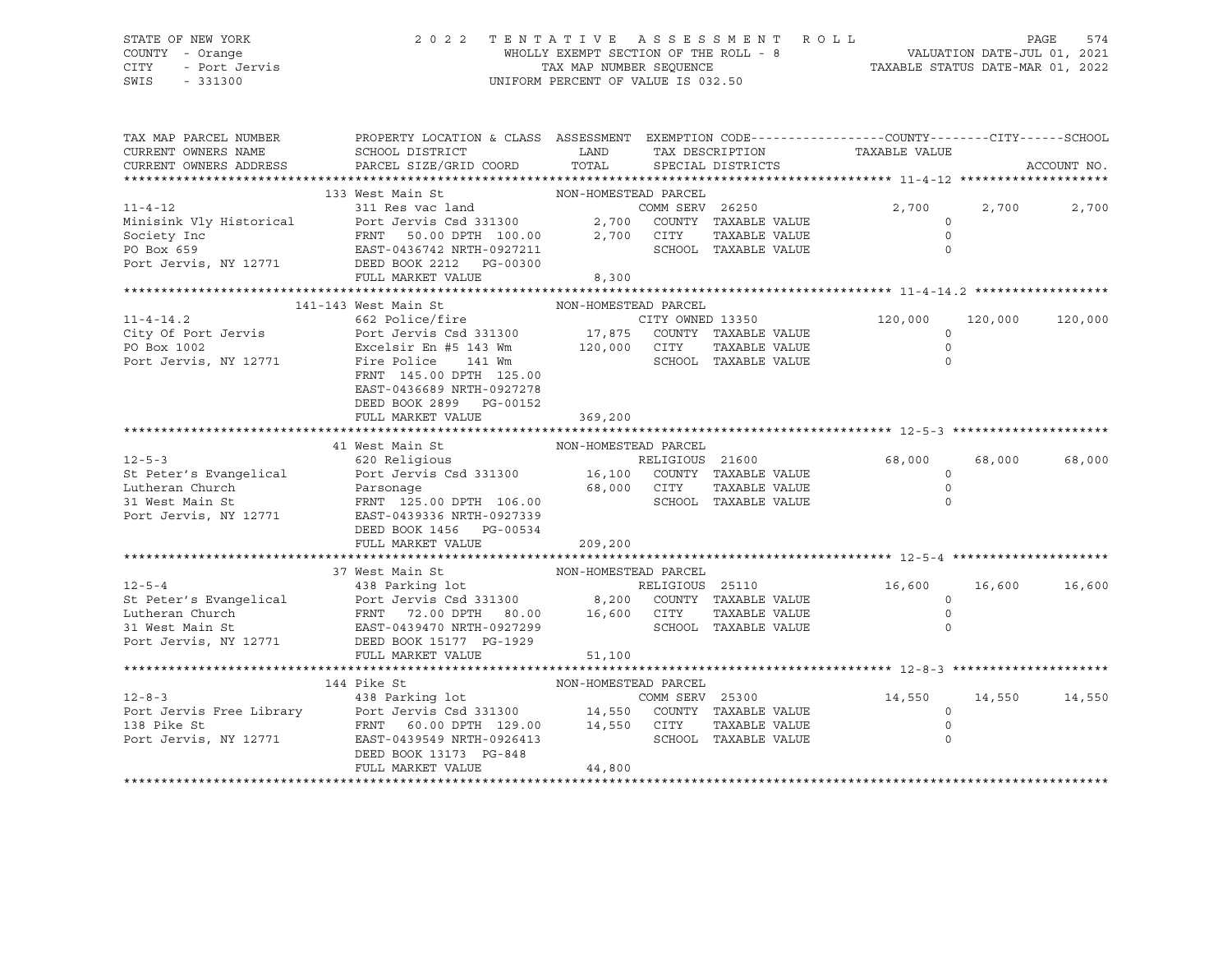| STATE OF NEW YORK<br>COUNTY - Orange<br>V <sub>r</sub><br>- Dorange<br>- Port Jervis<br>- Portagan<br>CITY<br>SWIS | 2 0 2 2                                                                                                                                                                                                                                                                | UNIFORM PERCENT OF VALUE IS 032.50 | TENTATIVE ASSESSMENT ROLL                          | WHOLLY EXEMPT SECTION OF THE ROLL - 8 VALUATION DATE-JUL 01, 2021<br>TAX MAP NUMBER SEQUENCE TAILS TAXABLE STATUS DATE-MAR 01, 2022 |        | PAGE<br>575 |
|--------------------------------------------------------------------------------------------------------------------|------------------------------------------------------------------------------------------------------------------------------------------------------------------------------------------------------------------------------------------------------------------------|------------------------------------|----------------------------------------------------|-------------------------------------------------------------------------------------------------------------------------------------|--------|-------------|
| TAX MAP PARCEL NUMBER<br>CURRENT OWNERS NAME<br>CURRENT OWNERS ADDRESS                                             | PROPERTY LOCATION & CLASS ASSESSMENT EXEMPTION CODE----------------COUNTY-------CITY------SCHOOL<br>SCHOOL DISTRICT<br>PARCEL SIZE/GRID COORD TOTAL                                                                                                                    | <b>LAND</b>                        | TAX DESCRIPTION TAXABLE VALUE<br>SPECIAL DISTRICTS |                                                                                                                                     |        | ACCOUNT NO. |
|                                                                                                                    | 134 Pike St                                                                                                                                                                                                                                                            | NON-HOMESTEAD PARCEL               |                                                    |                                                                                                                                     |        |             |
| $12 - 8 - 5$                                                                                                       |                                                                                                                                                                                                                                                                        |                                    |                                                    | 90,000                                                                                                                              | 90,000 | 90,000      |
| City Of Port Jervis<br>PO Box 1002<br>Port Jervis, NY 12771                                                        |                                                                                                                                                                                                                                                                        |                                    | TAXABLE VALUE                                      | $\circ$<br>$\circ$                                                                                                                  |        |             |
|                                                                                                                    | EAST-0439449 NRTH-0926288<br>DEED BOOK 4157 PG-306                                                                                                                                                                                                                     |                                    | SCHOOL TAXABLE VALUE                               | $\circ$                                                                                                                             |        |             |
|                                                                                                                    | FULL MARKET VALUE 276,900                                                                                                                                                                                                                                              |                                    |                                                    |                                                                                                                                     |        |             |
|                                                                                                                    |                                                                                                                                                                                                                                                                        |                                    |                                                    |                                                                                                                                     |        |             |
|                                                                                                                    | 134 Rear Pike St<br>134 Kear Fire 5th<br>438 Parking lot<br>238 Parking lot<br>238 Parking lot<br>238 Parking lot<br>238 Parking lot<br>238 Parking lot<br>238 2000 1,750 COUNTY TAXABLE VALUE<br>26 2023 PRNT 60.00 DPTH 80.00<br>26338 PARTH-0926338<br>2791 EAST-04 | NON-HOMESTEAD PARCEL               |                                                    | 1,750                                                                                                                               | 1,750  | 1,750       |
|                                                                                                                    |                                                                                                                                                                                                                                                                        |                                    |                                                    | $\circ$                                                                                                                             |        |             |
|                                                                                                                    |                                                                                                                                                                                                                                                                        |                                    | TAXABLE VALUE                                      | $\circ$                                                                                                                             |        |             |
|                                                                                                                    |                                                                                                                                                                                                                                                                        |                                    |                                                    | $\Omega$                                                                                                                            |        |             |
|                                                                                                                    | DEED BOOK 4157 PG-306                                                                                                                                                                                                                                                  |                                    |                                                    |                                                                                                                                     |        |             |
|                                                                                                                    | FULL MARKET VALUE                                                                                                                                                                                                                                                      | 5,400                              |                                                    |                                                                                                                                     |        |             |
|                                                                                                                    |                                                                                                                                                                                                                                                                        |                                    |                                                    |                                                                                                                                     |        |             |
|                                                                                                                    | 130 Pike St                                                                                                                                                                                                                                                            | NON-HOMESTEAD PARCEL               |                                                    |                                                                                                                                     |        |             |
|                                                                                                                    |                                                                                                                                                                                                                                                                        |                                    |                                                    | 55,000                                                                                                                              | 55,000 | 55,000      |
|                                                                                                                    |                                                                                                                                                                                                                                                                        |                                    |                                                    | $\circ$                                                                                                                             |        |             |
|                                                                                                                    |                                                                                                                                                                                                                                                                        |                                    |                                                    | $\circ$                                                                                                                             |        |             |
|                                                                                                                    |                                                                                                                                                                                                                                                                        |                                    |                                                    | $\Omega$                                                                                                                            |        |             |
|                                                                                                                    | 12-8-8<br>Salvation Army Rort Jervis Csd 331300<br>Greater NY Div Hq<br>Thrift Store 55,000 CITY TAXABLE VALUE<br>120 W 14Th St<br>New York, NY 10011 EAST-0439413 NRTH-0926252<br>DEED BOOK 2109 PG-00210<br>New York, NY 10011 EAST-04394                            |                                    |                                                    |                                                                                                                                     |        |             |
|                                                                                                                    |                                                                                                                                                                                                                                                                        |                                    |                                                    |                                                                                                                                     |        |             |
|                                                                                                                    | FULL MARKET VALUE                                                                                                                                                                                                                                                      | 169,200                            |                                                    |                                                                                                                                     |        |             |
|                                                                                                                    |                                                                                                                                                                                                                                                                        |                                    |                                                    |                                                                                                                                     |        |             |
|                                                                                                                    | 138 Pike St MON-HOMESTEAD PARCEL<br>611 Library SCH OWNED 13800<br>Port Jervis Free Library Port Jervis Csd 331300<br>138 Pike St Public Library 93,950 CITY TAXABLE VALUE<br>Port Jervis, NY 12771 FRNT 105.00 DPTH 130.00<br>FRNT 105.                               |                                    |                                                    | SCH OWNED 13800 93,950                                                                                                              | 93,950 | 93,950      |
|                                                                                                                    |                                                                                                                                                                                                                                                                        |                                    |                                                    | $\circ$                                                                                                                             |        |             |
|                                                                                                                    |                                                                                                                                                                                                                                                                        |                                    | TAXABLE VALUE                                      | $\circ$                                                                                                                             |        |             |
|                                                                                                                    |                                                                                                                                                                                                                                                                        |                                    |                                                    | $\circ$                                                                                                                             |        |             |
|                                                                                                                    | EAST-0439521 NRTH-0926329                                                                                                                                                                                                                                              |                                    |                                                    |                                                                                                                                     |        |             |
|                                                                                                                    | DEED BOOK 3236 PG-00100                                                                                                                                                                                                                                                |                                    |                                                    |                                                                                                                                     |        |             |
|                                                                                                                    | FULL MARKET VALUE                                                                                                                                                                                                                                                      | 289,100                            |                                                    |                                                                                                                                     |        |             |
|                                                                                                                    |                                                                                                                                                                                                                                                                        |                                    |                                                    |                                                                                                                                     |        |             |
|                                                                                                                    |                                                                                                                                                                                                                                                                        |                                    |                                                    |                                                                                                                                     |        |             |
| $12 - 8 - 13$                                                                                                      |                                                                                                                                                                                                                                                                        |                                    |                                                    | 21,450                                                                                                                              | 21,450 | 21,450      |
| City Of Port Jervis                                                                                                |                                                                                                                                                                                                                                                                        |                                    |                                                    | $\circ$                                                                                                                             |        |             |
| PO Box 1002                                                                                                        |                                                                                                                                                                                                                                                                        |                                    |                                                    | $\circ$                                                                                                                             |        |             |
| Port Jervis, NY 12771                                                                                              | FRNT 215.00 DPTH 119.00                                                                                                                                                                                                                                                |                                    | SCHOOL TAXABLE VALUE                               | $\Omega$                                                                                                                            |        |             |

\*\*\*\*\*\*\*\*\*\*\*\*\*\*\*\*\*\*\*\*\*\*\*\*\*\*\*\*\*\*\*\*\*\*\*\*\*\*\*\*\*\*\*\*\*\*\*\*\*\*\*\*\*\*\*\*\*\*\*\*\*\*\*\*\*\*\*\*\*\*\*\*\*\*\*\*\*\*\*\*\*\*\*\*\*\*\*\*\*\*\*\*\*\*\*\*\*\*\*\*\*\*\*\*\*\*\*\*\*\*\*\*\*\*\*\*\*\*\*\*\*\*\*\*\*\*\*\*\*\*\*\*

EAST-0439219 NRTH-0926037

FULL MARKET VALUE 66,000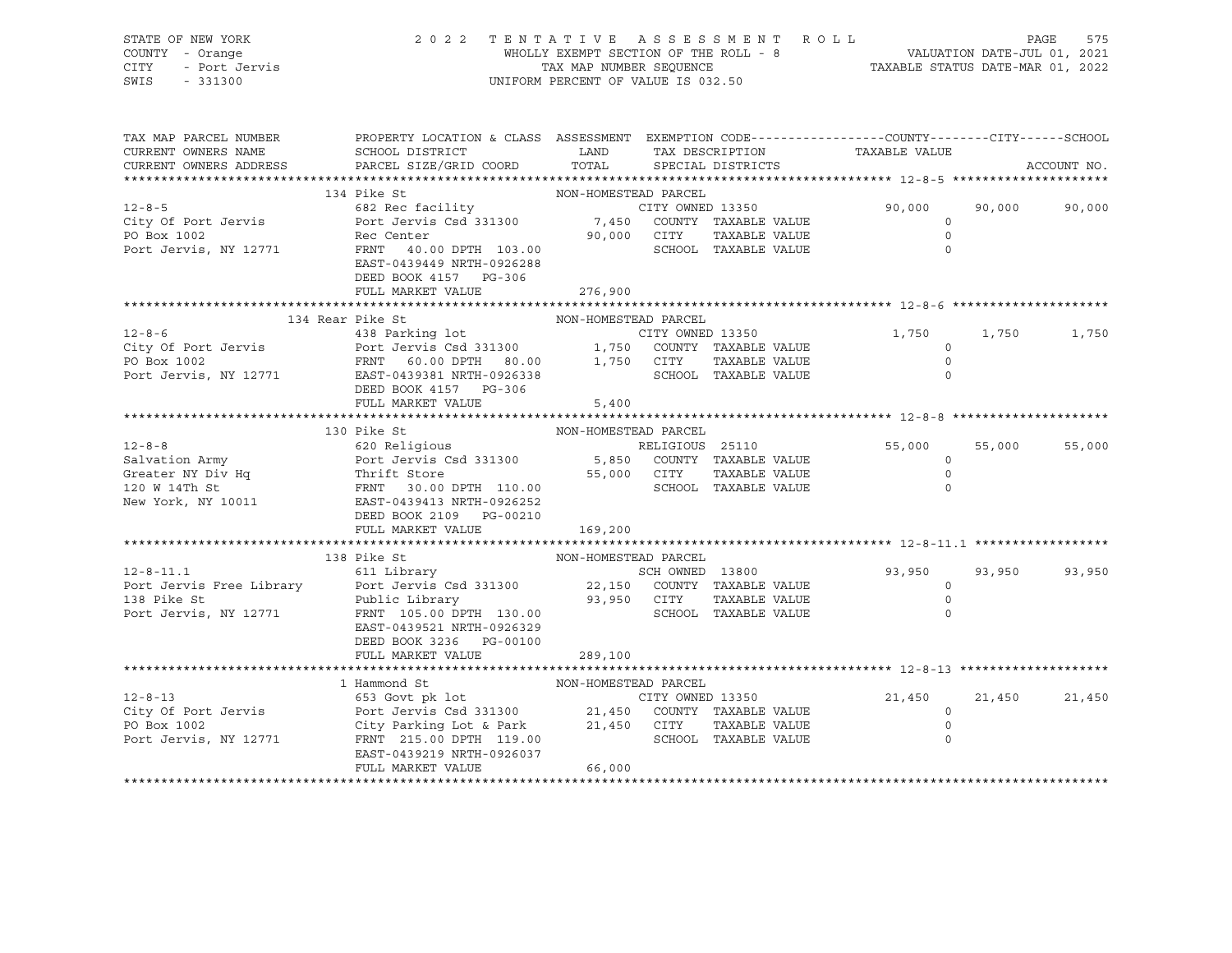| STATE OF NEW YORK     | 2022 TENTATIVE ASSESSMENT ROLL        | PAGE                             | 576 |
|-----------------------|---------------------------------------|----------------------------------|-----|
| COUNTY - Orange       | WHOLLY EXEMPT SECTION OF THE ROLL - 8 | VALUATION DATE-JUL 01, 2021      |     |
| - Port Jervis<br>CITY | TAX MAP NUMBER SEOUENCE               | TAXABLE STATUS DATE-MAR 01, 2022 |     |
| SWIS<br>$-331300$     | UNIFORM PERCENT OF VALUE IS 032.50    |                                  |     |
|                       |                                       |                                  |     |

| TAX MAP PARCEL NUMBER<br>CURRENT OWNERS NAME<br>CURRENT OWNERS ADDRESS                                                | PROPERTY LOCATION & CLASS ASSESSMENT<br>SCHOOL DISTRICT<br>PARCEL SIZE/GRID COORD                                                                                                                                                    | LAND<br>TOTAL                                                            |                                                | TAX DESCRIPTION<br>SPECIAL DISTRICTS                          | EXEMPTION CODE-----------------COUNTY-------CITY------SCHOOL<br>TAXABLE VALUE |                                              | ACCOUNT NO.   |
|-----------------------------------------------------------------------------------------------------------------------|--------------------------------------------------------------------------------------------------------------------------------------------------------------------------------------------------------------------------------------|--------------------------------------------------------------------------|------------------------------------------------|---------------------------------------------------------------|-------------------------------------------------------------------------------|----------------------------------------------|---------------|
|                                                                                                                       |                                                                                                                                                                                                                                      |                                                                          |                                                |                                                               |                                                                               |                                              |               |
| $12 - 9 - 1.1$<br>3312 Group LLC<br>295 Main St Ste 700<br>Buffalo, NY 14203                                          | 100 Pike St<br>452 Nbh shop ctr<br>Port Jervis Csd 331300<br>Port Jervis Plaza<br>PARTIAL 2012 IDA 2014 AR<br>Partial AV Inc 2014 AR Ri<br>ACRES<br>8.90<br>EAST-0438896 NRTH-0926329<br>DEED BOOK 13356 PG-947<br>FULL MARKET VALUE | NON-HOMESTEAD PARCEL<br>113,400 BUS IMP EX 47610<br>1371,050<br>4218,600 | MUNI IDA 18020<br>COUNTY TAXABLE VALUE<br>CITY | TAXABLE VALUE<br>SCHOOL TAXABLE VALUE                         | 1371,050<br>$\Omega$                                                          | 1371,050<br>$\Omega$<br>$\Omega$<br>$\Omega$ | 1371,050<br>0 |
|                                                                                                                       | *****************                                                                                                                                                                                                                    |                                                                          |                                                |                                                               |                                                                               |                                              |               |
| $12 - 9 - 1.21$<br>Metro-North Commuter RR Co<br>Commuter Train Station Area<br>347 Madison Ave<br>New York, NY 10017 | 60 Pike St<br>653 Govt pk lot<br>Port Jervis Csd 331300<br>5.60<br>ACRES<br>EAST-0438256 NRTH-0926385<br>DEED BOOK 2652<br>PG-00222<br>FULL MARKET VALUE                                                                             | NON-HOMESTEAD PARCEL<br>76,200<br>76,200<br>234,500                      | MUNIC RR 19950<br>CITY                         | COUNTY TAXABLE VALUE<br>TAXABLE VALUE<br>SCHOOL TAXABLE VALUE | 76,200                                                                        | 76,200<br>$\circ$<br>$\mathbf 0$<br>$\Omega$ | 76,200        |
|                                                                                                                       |                                                                                                                                                                                                                                      |                                                                          |                                                |                                                               |                                                                               |                                              |               |
| $12 - 9 - 2$<br>City Of Port Jervis<br>PO Box 1002<br>Port Jervis, NY 12771                                           | Ss W Main St<br>682 Rec facility<br>Port Jervis Csd 331300<br>Towpath<br>ACRES<br>1.40<br>EAST-0438272 NRTH-0926946<br>DEED BOOK 3562 PG-00238<br>FULL MARKET VALUE                                                                  | NON-HOMESTEAD PARCEL<br>5,600<br>5,600<br>17,200                         | CITY OWNED 13350<br>CITY                       | COUNTY TAXABLE VALUE<br>TAXABLE VALUE<br>SCHOOL TAXABLE VALUE | 5,600                                                                         | 5,600<br>$\Omega$<br>$\circ$<br>$\circ$      | 5,600         |
|                                                                                                                       |                                                                                                                                                                                                                                      |                                                                          |                                                |                                                               |                                                                               |                                              |               |
| $12 - 9 - 3$<br>City Of Port Jervis<br>PO Box 1002<br>Port Jervis, NY 12771                                           | 86 Pike St<br>340 Vacant indus<br>Port Jervis Csd 331300<br>Industrial Park<br>Turn Table<br>Dog Park<br>ACRES<br>8.70<br>EAST-0438240 NRTH-0926796<br>DEED BOOK 3019 PG-00321                                                       | NON-HOMESTEAD PARCEL<br>87,000<br>87,000 CITY                            | CITY OWNED 13350                               | COUNTY TAXABLE VALUE<br>TAXABLE VALUE<br>SCHOOL TAXABLE VALUE | 87,000                                                                        | 87,000<br>$\circ$<br>$\circ$<br>$\Omega$     | 87,000        |
|                                                                                                                       | FULL MARKET VALUE                                                                                                                                                                                                                    | 267,700                                                                  |                                                |                                                               |                                                                               |                                              |               |
|                                                                                                                       | 22 Sussex St                                                                                                                                                                                                                         | NON-HOMESTEAD PARCEL                                                     |                                                |                                                               |                                                                               |                                              |               |
| $13 - 2 - 2$<br>US Government Post Office<br>22 Sussex St<br>Port Jervis, NY 12771                                    | 652 Govt bldgs<br>Port Jervis Csd 331300<br>FRNT 100.00 DPTH 120.00<br>EAST-0439408 NRTH-0925875<br>DEED BOOK 0526<br>PG-00460<br>FULL MARKET VALUE                                                                                  | 28,600<br>353,600<br>1088,000                                            | US OWNED 14110<br>CITY                         | COUNTY TAXABLE VALUE<br>TAXABLE VALUE<br>SCHOOL TAXABLE VALUE | 353,600                                                                       | 353,600<br>$\circ$<br>$\circ$                | 353,600       |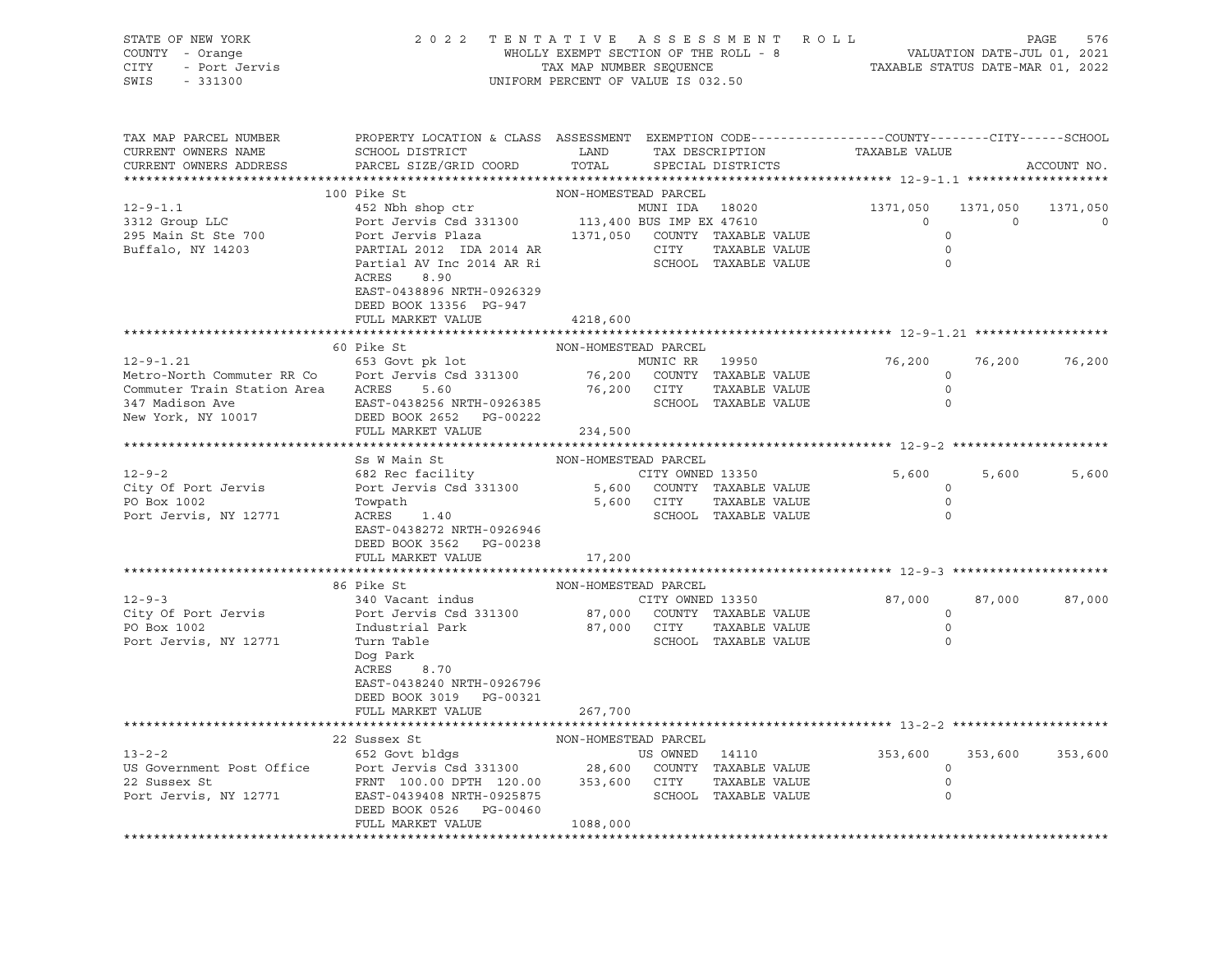| STATE OF NEW YORK<br>COUNTY - Orange<br>- Port Jervis<br>CITY<br>SWIS<br>$-331300$ | 2 0 2 2<br>TENTATIVE ASSESSMENT ROLL<br>WHOLLY EXEMPT SECTION OF THE ROLL - 8<br>TAX MAP NUMBER SEQUENCE<br>UNIFORM PERCENT OF VALUE IS 032.50                                     | 577<br>PAGE<br>VALUATION DATE-JUL 01, 2021<br>TAXABLE STATUS DATE-MAR 01, 2022 |                  |                                                       |                    |         |             |
|------------------------------------------------------------------------------------|------------------------------------------------------------------------------------------------------------------------------------------------------------------------------------|--------------------------------------------------------------------------------|------------------|-------------------------------------------------------|--------------------|---------|-------------|
| TAX MAP PARCEL NUMBER<br>CURRENT OWNERS NAME<br>CURRENT OWNERS ADDRESS             | PROPERTY LOCATION & CLASS ASSESSMENT EXEMPTION CODE----------------COUNTY-------CITY------SCHOOL<br>SCHOOL DISTRICT<br>PARCEL SIZE/GRID COORD                                      | LAND<br>TOTAL                                                                  |                  | TAX DESCRIPTION<br>SPECIAL DISTRICTS                  | TAXABLE VALUE      |         | ACCOUNT NO. |
|                                                                                    | 54 Front St                                                                                                                                                                        | NON-HOMESTEAD PARCEL                                                           |                  |                                                       |                    |         |             |
| $13 - 4 - 1.2$                                                                     | 682 Rec facility                                                                                                                                                                   |                                                                                |                  | CITY OWNED 13350                                      | 121,600            | 121,600 | 121,600     |
| City Of Port Jervis                                                                | Port Jervis Csd 331300                                                                                                                                                             |                                                                                |                  | CITY OWNED 13350<br>54,080    COUNTY   TAXABLE  VALUE | $\circ$            |         |             |
| PO Box 1002                                                                        | Promenade                                                                                                                                                                          | 121,600 CITY                                                                   |                  | TAXABLE VALUE                                         | $\circ$            |         |             |
| Port Jervis, NY 12771                                                              | FRNT 420.00 DPTH 65.00<br>ACRES<br>0.43<br>EAST-0439505 NRTH-0925185                                                                                                               |                                                                                |                  | SCHOOL TAXABLE VALUE                                  | $\circ$            |         |             |
|                                                                                    | DEED BOOK 2074 PG-00001                                                                                                                                                            |                                                                                |                  |                                                       |                    |         |             |
|                                                                                    | FULL MARKET VALUE                                                                                                                                                                  | 374,200                                                                        |                  |                                                       |                    |         |             |
|                                                                                    |                                                                                                                                                                                    |                                                                                |                  |                                                       |                    |         |             |
|                                                                                    | 56 Front St                                                                                                                                                                        | NON-HOMESTEAD PARCEL                                                           |                  |                                                       |                    |         |             |
| $13 - 5 - 4.22$                                                                    | 653 Govt pk lot                                                                                                                                                                    |                                                                                | CITY OWNED 13350 |                                                       | 70,000             | 70,000  | 70,000      |
| City Of Port Jervis                                                                |                                                                                                                                                                                    |                                                                                |                  |                                                       | $\circ$            |         |             |
| PO Box 1002                                                                        | Port Jervis Csd 331300 52,250 COUNTY TAXABLE VALUE<br>Parking Lot 10,000 CITY TAXABLE VALUE<br>FRNT 200.00 DPTH 201.00 70,000 SCHOOL TAXABLE VALUE                                 |                                                                                |                  |                                                       | $\overline{0}$     |         |             |
| Port Jervis, NY 12771                                                              | EAST-0439660 NRTH-0925185<br>DEED BOOK 2093 PG-01091                                                                                                                               |                                                                                |                  |                                                       | $\Omega$           |         |             |
|                                                                                    | FULL MARKET VALUE                                                                                                                                                                  | 215,400                                                                        |                  |                                                       |                    |         |             |
|                                                                                    |                                                                                                                                                                                    |                                                                                |                  |                                                       |                    |         |             |
|                                                                                    | 50 Ball St                                                                                                                                                                         | NON-HOMESTEAD PARCEL                                                           |                  |                                                       |                    |         |             |
|                                                                                    |                                                                                                                                                                                    |                                                                                |                  |                                                       | 99,600             | 99,600  | 99,600      |
|                                                                                    |                                                                                                                                                                                    |                                                                                |                  |                                                       | $\circ$<br>$\circ$ |         |             |
|                                                                                    | Church Of The<br>The ELIGIOUS 25110<br>The Port Jervis Csd 331300<br>The Convent, Chapel, Church Of 99,600 CITY TAXABLE VALUE<br>Attn: Fr. Matthew Necomb ACRES 0.01<br>PO Box 712 |                                                                                |                  |                                                       | $\Omega$           |         |             |
| PO Box 712                                                                         | EAST-0439749 NRTH-0925357                                                                                                                                                          |                                                                                |                  |                                                       |                    |         |             |
| Port Jervis, NY 12771                                                              | DEED BOOK 0931 PG-00072                                                                                                                                                            |                                                                                |                  |                                                       |                    |         |             |
|                                                                                    | FULL MARKET VALUE                                                                                                                                                                  | 306,500                                                                        |                  |                                                       |                    |         |             |
|                                                                                    |                                                                                                                                                                                    |                                                                                |                  |                                                       |                    |         |             |
|                                                                                    | 48 Ball St                                                                                                                                                                         | NON-HOMESTEAD PARCEL                                                           |                  |                                                       |                    |         |             |
| $13 - 6 - 10 - 2$                                                                  | 620 Religious                                                                                                                                                                      |                                                                                | RELIGIOUS 25110  |                                                       | 775,000            | 775,000 | 775,000     |
| Church Of The                                                                      | Port Jervis Csd 331300 74,025 COUNTY TAXABLE VALUE                                                                                                                                 |                                                                                |                  |                                                       | 0                  |         |             |
| Immaculate Conception                                                              | Church                                                                                                                                                                             | 775,000 CITY                                                                   |                  | TAXABLE VALUE                                         | $\circ$            |         |             |
| Attn: Fr. Matthew Necomb                                                           | FRNT 325.00 DPTH 202.00                                                                                                                                                            |                                                                                |                  | SCHOOL TAXABLE VALUE                                  | $\Omega$           |         |             |
| PO Box 712                                                                         | EAST-0439749 NRTH-0925357                                                                                                                                                          |                                                                                |                  |                                                       |                    |         |             |
| Port Jervis, NY 12771                                                              | DEED BOOK 0931 PG-00072                                                                                                                                                            |                                                                                |                  |                                                       |                    |         |             |
|                                                                                    | FULL MARKET VALUE                                                                                                                                                                  | 2384,600                                                                       |                  |                                                       |                    |         |             |
|                                                                                    |                                                                                                                                                                                    |                                                                                |                  |                                                       |                    |         |             |
|                                                                                    | 46 Ball St                                                                                                                                                                         | NON-HOMESTEAD PARCEL                                                           |                  |                                                       |                    |         |             |
| $13 - 6 - 10 - 3$                                                                  | 620 Religious                                                                                                                                                                      |                                                                                | RELIGIOUS 25110  |                                                       | 115,000            | 115,000 | 115,000     |
| Church Of The                                                                      | Port Jervis Csd 331300 1,250 COUNTY TAXABLE VALUE                                                                                                                                  |                                                                                |                  |                                                       | $\circ$            |         |             |
| Immaculate Conception Rectory<br>Attn: Fr. Matthew Necomb ACRES                    |                                                                                                                                                                                    | 115,000 CITY                                                                   |                  | TAXABLE VALUE                                         | $\mathbf 0$        |         |             |
|                                                                                    | 0.01                                                                                                                                                                               |                                                                                |                  | SCHOOL TAXABLE VALUE                                  | $\Omega$           |         |             |
| PO Box 712                                                                         | EAST-0439749 NRTH-0925357                                                                                                                                                          |                                                                                |                  |                                                       |                    |         |             |
| Port Jervis, NY 12771                                                              | DEED BOOK 0931 PG-00072                                                                                                                                                            |                                                                                |                  |                                                       |                    |         |             |
|                                                                                    | FULL MARKET VALUE                                                                                                                                                                  | 353,800                                                                        |                  |                                                       |                    |         |             |
|                                                                                    |                                                                                                                                                                                    |                                                                                |                  |                                                       |                    |         |             |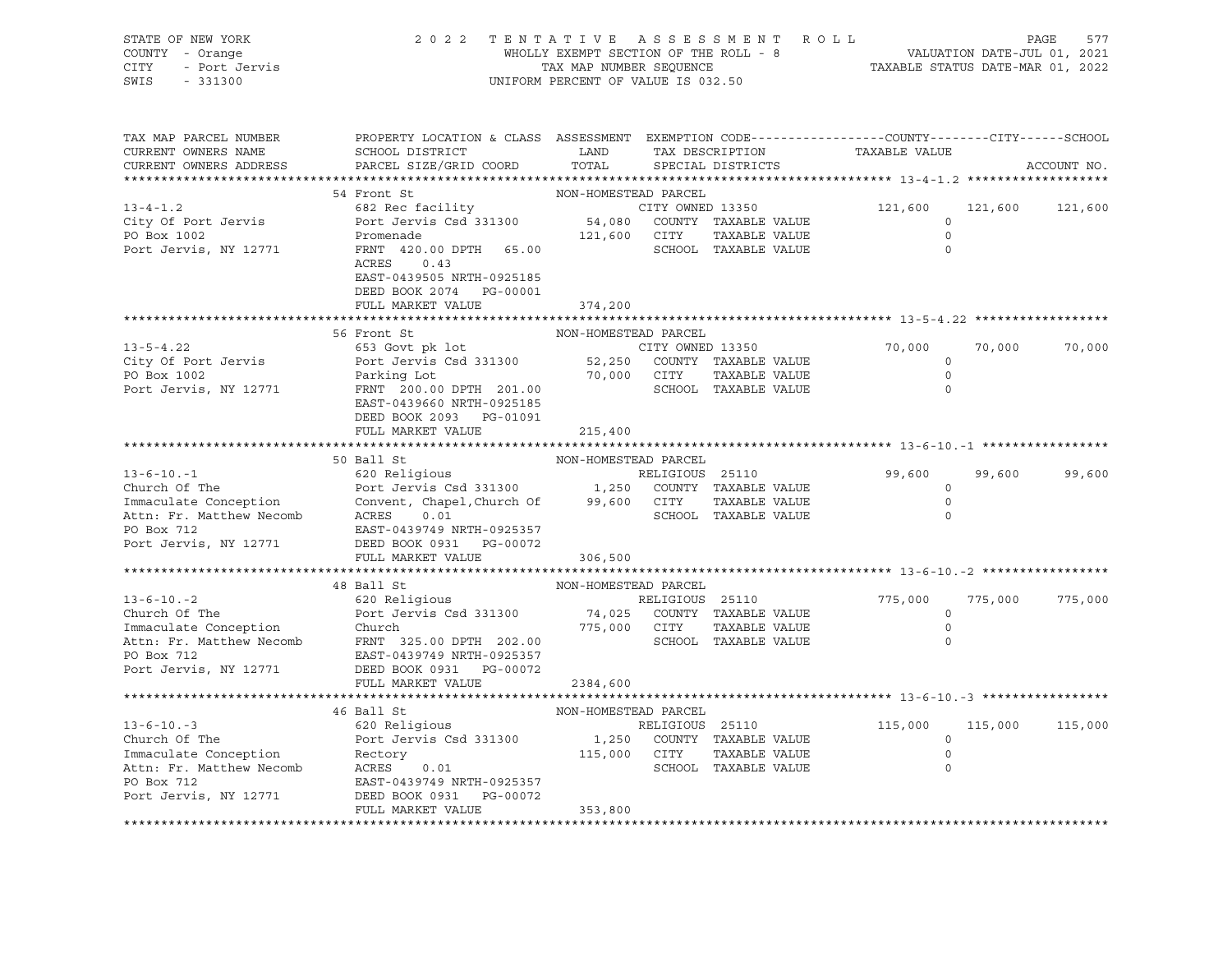SWIS - 331300 UNIFORM PERCENT OF VALUE IS 032.50

# STATE OF NEW YORK 2 0 2 2 T E N T A T I V E A S S E S S M E N T R O L L PAGE 578 COUNTY - Orange WHOLLY EXEMPT SECTION OF THE ROLL - 8 VALUATION DATE-JUL 01, 2021 CITY - Port Jervis TAX MAP NUMBER SEQUENCE TAXABLE STATUS DATE-MAR 01, 2022

| TAX MAP PARCEL NUMBER<br>CURRENT OWNERS NAME                                                                                             | PROPERTY LOCATION & CLASS ASSESSMENT EXEMPTION CODE----------------COUNTY-------CITY------SCHOOL<br>SCHOOL DISTRICT | LAND                  | TAX DESCRIPTION                               | TAXABLE VALUE |         |             |
|------------------------------------------------------------------------------------------------------------------------------------------|---------------------------------------------------------------------------------------------------------------------|-----------------------|-----------------------------------------------|---------------|---------|-------------|
| CURRENT OWNERS ADDRESS                                                                                                                   | PARCEL SIZE/GRID COORD                                                                                              | TOTAL                 | SPECIAL DISTRICTS                             |               |         | ACCOUNT NO. |
|                                                                                                                                          |                                                                                                                     |                       |                                               |               |         |             |
|                                                                                                                                          | 44 Ball St                                                                                                          | NON-HOMESTEAD PARCEL  |                                               |               |         |             |
| $13 - 6 - 10 - 4$                                                                                                                        | 620 Religious                                                                                                       |                       | RELIGIOUS 21600<br>1,250 COUNTY TAXABLE VALUE | 145,000       | 145,000 | 145,000     |
| Church Of The                                                                                                                            | Port Jervis Csd 331300                                                                                              |                       |                                               | $\circ$       |         |             |
| Immaculate Conception                                                                                                                    | School                                                                                                              | 145,000 CITY          | TAXABLE VALUE                                 | $\Omega$      |         |             |
| Attn: Fr. Matthew Necomb                                                                                                                 | ACRES<br>0.01                                                                                                       |                       | SCHOOL TAXABLE VALUE                          | $\Omega$      |         |             |
| PO Box 712                                                                                                                               | EAST-0439749 NRTH-0925357                                                                                           |                       |                                               |               |         |             |
| Port Jervis, NY 12771                                                                                                                    | DEED BOOK 0931 PG-00072                                                                                             |                       |                                               |               |         |             |
|                                                                                                                                          | FULL MARKET VALUE                                                                                                   | 446,200               |                                               |               |         |             |
|                                                                                                                                          | 51 Sussex St                                                                                                        | NON-HOMESTEAD PARCEL  |                                               |               |         |             |
| $13 - 8 - 1.1$                                                                                                                           |                                                                                                                     |                       |                                               | 490,000       | 490,000 | 490,000     |
|                                                                                                                                          |                                                                                                                     |                       |                                               | $\Omega$      |         |             |
|                                                                                                                                          | Church and Fellowship Hal 490,000 CITY                                                                              |                       | TAXABLE VALUE                                 | $\mathbf 0$   |         |             |
| Drew Methodist<br>Episcopal Church                                                                                                       | FRNT 104.00 DPTH 150.00                                                                                             |                       | SCHOOL TAXABLE VALUE                          | $\Omega$      |         |             |
| Port Jervis, NY 12771                                                                                                                    | EAST-0440055 NRTH-0926255                                                                                           |                       |                                               |               |         |             |
|                                                                                                                                          | DEED BOOK 0209 PG-00085                                                                                             |                       |                                               |               |         |             |
|                                                                                                                                          | FULL MARKET VALUE                                                                                                   | 1507,700              |                                               |               |         |             |
|                                                                                                                                          |                                                                                                                     |                       |                                               |               |         |             |
|                                                                                                                                          | 3 Ridge Ave                                                                                                         | NON-HOMESTEAD PARCEL  |                                               |               |         |             |
| $13 - 8 - 9$                                                                                                                             |                                                                                                                     |                       |                                               | 69,000        | 69,000  | 69,000      |
| Taconic Innovations Inc                                                                                                                  |                                                                                                                     |                       |                                               | $\circ$       |         |             |
| 872 Route 376                                                                                                                            |                                                                                                                     | 69,000 CITY           | TAXABLE VALUE                                 | $\circ$       |         |             |
| Wappingers Falls, NY 12590 EAST-0440115 NRTH-0925855                                                                                     | Port Jervis Csu 331300<br>FRNT 50.00 DPTH 100.00 69,00                                                              |                       | SCHOOL TAXABLE VALUE                          | $\Omega$      |         |             |
|                                                                                                                                          | DEED BOOK 14794 PG-1296                                                                                             |                       |                                               |               |         |             |
|                                                                                                                                          | FULL MARKET VALUE                                                                                                   | 212,300               |                                               |               |         |             |
|                                                                                                                                          |                                                                                                                     |                       |                                               |               |         |             |
|                                                                                                                                          | 20 Franklin St                                                                                                      | NON-HOMESTEAD PARCEL  |                                               |               |         |             |
| 13-8-19 620 Religious 620 Religious RELIGIOUS 25110<br>Faith Tabernacle International Port Jervis Csd 331300 13,000 COUNTY TAXABLE VALUE | 620 Religious                                                                                                       |                       |                                               | 50,000        | 50,000  | 50,000      |
|                                                                                                                                          |                                                                                                                     |                       |                                               | $\circ$       |         |             |
| Ministries Inc                                                                                                                           | Church 50.00 DPTH 100.00 50,000 CITY<br>FRNT 50.00 DPTH 100.00 SCHOO                                                |                       | TAXABLE VALUE                                 | $\circ$       |         |             |
| 20 Franklin St                                                                                                                           |                                                                                                                     |                       | SCHOOL TAXABLE VALUE                          | $\Omega$      |         |             |
| Port Jervis, NY 12771                                                                                                                    | EAST-0440215 NRTH-0925554                                                                                           |                       |                                               |               |         |             |
|                                                                                                                                          | DEED BOOK 13761 PG-150                                                                                              |                       |                                               |               |         |             |
|                                                                                                                                          | FULL MARKET VALUE                                                                                                   | 153,800               |                                               |               |         |             |
|                                                                                                                                          | 14-20 Hammond St                                                                                                    | NON-HOMESTEAD PARCEL  |                                               |               |         |             |
|                                                                                                                                          |                                                                                                                     |                       |                                               | 764,600       | 764,600 | 764,600     |
| 13-8-30 652 Govt bldgs CITY OWNED 13350<br>City of Port Jervis Municipal Port Jervis Csd 331300 64,600 COUNTY TAXABLE VALUE              |                                                                                                                     |                       |                                               | $\circ$       |         |             |
| Complex                                                                                                                                  | Pd 20 Hammond                                                                                                       |                       | TAXABLE VALUE                                 | 0             |         |             |
| PO Box 1002                                                                                                                              | Engine 2 & 3 22 Hammond                                                                                             | 764,600 CITY<br>SCHOC | SCHOOL TAXABLE VALUE                          | $\Omega$      |         |             |
| Port Jervis, NY 12771                                                                                                                    | Dpw Off 1 Franklin Gar 8                                                                                            |                       |                                               |               |         |             |
|                                                                                                                                          | ACRES 1.82                                                                                                          |                       |                                               |               |         |             |
|                                                                                                                                          | EAST-0439756 NRTH-0925888                                                                                           |                       |                                               |               |         |             |
|                                                                                                                                          | FULL MARKET VALUE                                                                                                   | 2352,600              |                                               |               |         |             |
|                                                                                                                                          |                                                                                                                     |                       |                                               |               |         |             |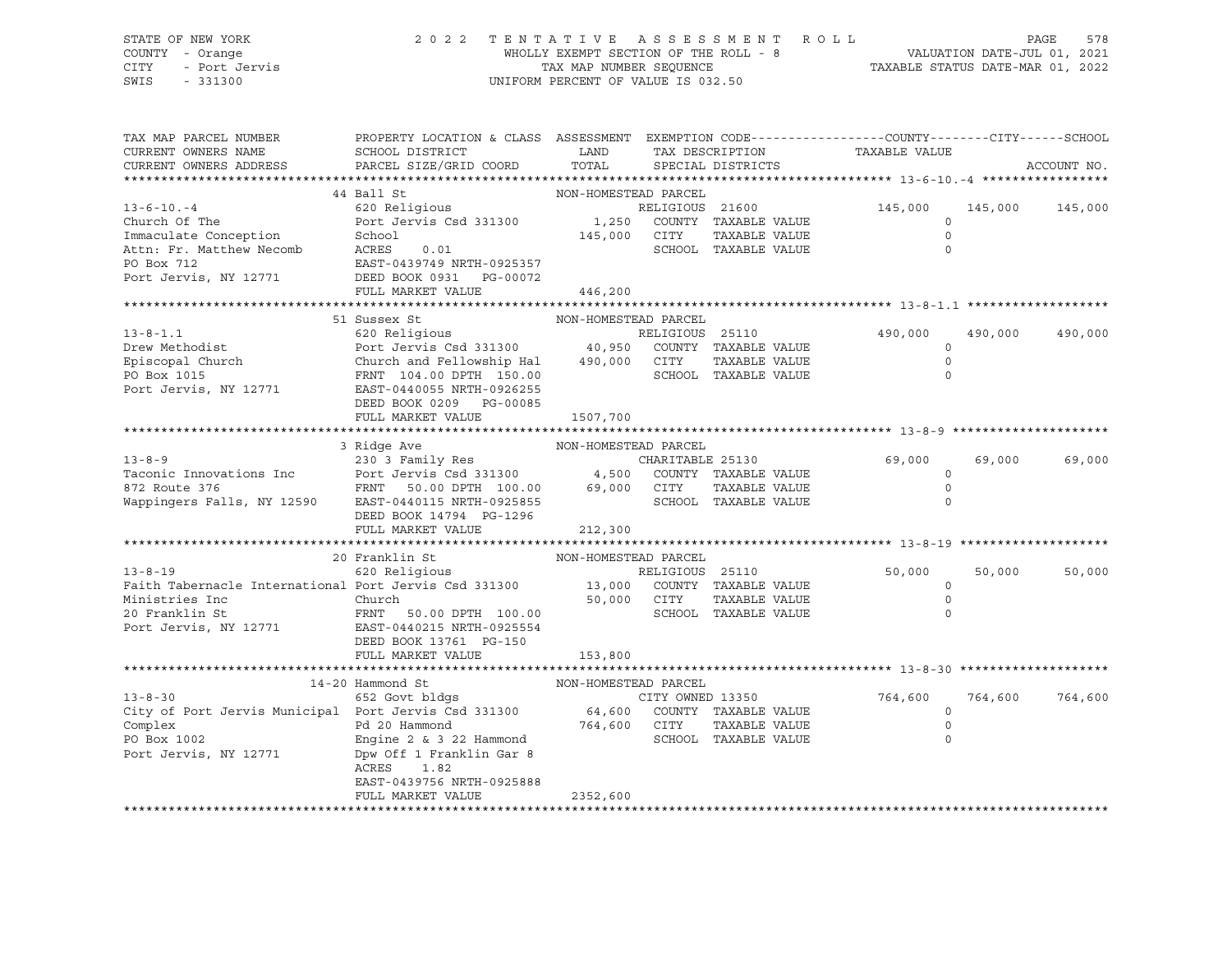| STATE OF NEW YORK<br>COUNTY - Orange<br>CITY - Port Jervis<br>SWIS - 331300                                                                                                                                                                                                                                                                                                                                                             | 2022 TENTATIVE ASSESSMENT ROLL<br>WHOLLY EXEMPT SECTION OF THE ROLL - 8<br>TAX MAP NUMBER SEQUENCE TAN ARE STATUS DATE-JUL 01, 2021<br>TAXABLE STATUS DATE-MAR 01, 2022                   | UNIFORM PERCENT OF VALUE IS 032.50 |                         |                              |        |                 |
|-----------------------------------------------------------------------------------------------------------------------------------------------------------------------------------------------------------------------------------------------------------------------------------------------------------------------------------------------------------------------------------------------------------------------------------------|-------------------------------------------------------------------------------------------------------------------------------------------------------------------------------------------|------------------------------------|-------------------------|------------------------------|--------|-----------------|
| TAX MAP PARCEL NUMBER<br>CURRENT OWNERS NAME<br>CURRENT OWNERS ADDRESS                                                                                                                                                                                                                                                                                                                                                                  | PROPERTY LOCATION & CLASS ASSESSMENT EXEMPTION CODE----------------COUNTY-------CITY------SCHOOL<br>SCHOOL DISTRICT COMMUNICATION TAX DESCRIPTION TAXABLE VALUE<br>PARCEL SIZE/GRID COORD |                                    | TOTAL SPECIAL DISTRICTS |                              |        | ACCOUNT NO.     |
|                                                                                                                                                                                                                                                                                                                                                                                                                                         |                                                                                                                                                                                           |                                    |                         |                              |        |                 |
|                                                                                                                                                                                                                                                                                                                                                                                                                                         |                                                                                                                                                                                           |                                    |                         | 275,000                      |        | 275,000 275,000 |
|                                                                                                                                                                                                                                                                                                                                                                                                                                         |                                                                                                                                                                                           |                                    |                         | $\overline{a}$               |        |                 |
| 13-8-30.-1<br>22 Hammond St<br>22 Hammond St<br>662 Police/fire<br>City of Port Jervis Municipal Port Jervis Csd 331300<br>27,875 COUNTY TAXABLE VALUE<br>Engine Co 2 and 3<br>291: 22Hammond FowlerRes<br>275,000 CITY TAXABLE VALUE<br>PO Box                                                                                                                                                                                         | ACRES 80.00                                                                                                                                                                               |                                    |                         | $\overline{0}$<br>$\bigcirc$ |        |                 |
|                                                                                                                                                                                                                                                                                                                                                                                                                                         | EAST-0439756 NRTH-0925888<br>FULL MARKET VALUE                                                                                                                                            | 846,200                            |                         |                              |        |                 |
|                                                                                                                                                                                                                                                                                                                                                                                                                                         |                                                                                                                                                                                           |                                    |                         |                              |        |                 |
|                                                                                                                                                                                                                                                                                                                                                                                                                                         |                                                                                                                                                                                           |                                    |                         |                              |        |                 |
|                                                                                                                                                                                                                                                                                                                                                                                                                                         |                                                                                                                                                                                           |                                    |                         | 28,150                       | 28,150 | 28,150          |
|                                                                                                                                                                                                                                                                                                                                                                                                                                         |                                                                                                                                                                                           |                                    |                         | $\overline{0}$               |        |                 |
|                                                                                                                                                                                                                                                                                                                                                                                                                                         |                                                                                                                                                                                           |                                    |                         | $\overline{0}$               |        |                 |
| $\begin{tabular}{lllllllllll} \multicolumn{3}{c }{\mbox{13--11--7}} & & & & & & & & & & & \multicolumn{3}{c }{\mbox{13--11--7}} & & & & & & & & \multicolumn{3}{c }{\mbox{13--11--7}} & & & & & & & \multicolumn{3}{c }{\mbox{13--11--7}} & & & & & & & \multicolumn{3}{c }{\mbox{13--11--7}} & & & & & & & \multicolumn{3}{c }{\mbox{13--11--7}} & & & & & & & \multicolumn{3}{c }{\mbox{13--11--7}} & & & & & &$                      | DEED BOOK 1869 PG-00163                                                                                                                                                                   |                                    |                         | $\circ$                      |        |                 |
|                                                                                                                                                                                                                                                                                                                                                                                                                                         | FULL MARKET VALUE                                                                                                                                                                         | 86,600                             |                         |                              |        |                 |
| 13-16-6<br>13-16-6<br>97 Ball St MON-HOMESTEAD PARCEL<br>438 Parking lot RELIGIOUS 25110<br>FRNT 56.00 DPTH 50.00<br>120 W 14Th St EAST-0440473 NRTH-0924429<br>New York, NY 10011<br>DEED PARCEL<br>5,700<br>COUNTY TAXABLE VALUE<br>25 DOK 301 P                                                                                                                                                                                      |                                                                                                                                                                                           |                                    |                         |                              |        |                 |
|                                                                                                                                                                                                                                                                                                                                                                                                                                         |                                                                                                                                                                                           |                                    |                         |                              |        |                 |
|                                                                                                                                                                                                                                                                                                                                                                                                                                         |                                                                                                                                                                                           |                                    |                         |                              | 5,700  | 5,700           |
|                                                                                                                                                                                                                                                                                                                                                                                                                                         |                                                                                                                                                                                           |                                    |                         |                              |        |                 |
|                                                                                                                                                                                                                                                                                                                                                                                                                                         |                                                                                                                                                                                           |                                    |                         |                              |        |                 |
|                                                                                                                                                                                                                                                                                                                                                                                                                                         |                                                                                                                                                                                           |                                    |                         |                              |        |                 |
|                                                                                                                                                                                                                                                                                                                                                                                                                                         | FULL MARKET VALUE 17,500                                                                                                                                                                  |                                    |                         |                              |        |                 |
|                                                                                                                                                                                                                                                                                                                                                                                                                                         |                                                                                                                                                                                           |                                    |                         |                              |        |                 |
| $\begin{tabular}{l c c c c c} \multicolumn{1}{c}{\textbf{3}-17-9}} & 98 \text{ Ball St} & \multicolumn{1}{c}{\textbf{20 N 147h St}} & 98 \text{ Ball St} & \multicolumn{1}{c}{\textbf{210 N 147h St}} & 98 \text{ Ball St} & \multicolumn{1}{c}{\textbf{220 N 147h St}} & 98 \text{ Ball St} & \multicolumn{1}{c}{\textbf{23 N 1300}} & 5,500 \text{ COUNTY TAXABLE VALUE} \\ & 98 \text{ Parking lot} & \multicolumn{1}{c}{\textbf{24$ |                                                                                                                                                                                           |                                    |                         |                              |        |                 |
|                                                                                                                                                                                                                                                                                                                                                                                                                                         |                                                                                                                                                                                           |                                    |                         | $5,500$ $5,500$              |        | 5,500           |
|                                                                                                                                                                                                                                                                                                                                                                                                                                         |                                                                                                                                                                                           |                                    |                         | $\overline{0}$               |        |                 |
|                                                                                                                                                                                                                                                                                                                                                                                                                                         |                                                                                                                                                                                           |                                    |                         | $\circ$                      |        |                 |
|                                                                                                                                                                                                                                                                                                                                                                                                                                         |                                                                                                                                                                                           |                                    |                         |                              |        |                 |
|                                                                                                                                                                                                                                                                                                                                                                                                                                         | FULL MARKET VALUE 16,900                                                                                                                                                                  |                                    |                         |                              |        |                 |
|                                                                                                                                                                                                                                                                                                                                                                                                                                         |                                                                                                                                                                                           |                                    |                         |                              |        |                 |
|                                                                                                                                                                                                                                                                                                                                                                                                                                         | 29-31 Church St NON-HOMESTEAD PARCEL                                                                                                                                                      |                                    |                         |                              |        |                 |
|                                                                                                                                                                                                                                                                                                                                                                                                                                         |                                                                                                                                                                                           |                                    |                         | 61,750                       |        | 61,750 61,750   |
|                                                                                                                                                                                                                                                                                                                                                                                                                                         |                                                                                                                                                                                           |                                    |                         |                              |        |                 |
|                                                                                                                                                                                                                                                                                                                                                                                                                                         |                                                                                                                                                                                           |                                    |                         |                              |        |                 |
| 13-19-1<br>Port Jervis Lions Vol<br>Port Jervis CHOI Port Jervis Cad 331300<br>Ambulance Corps<br>Po Box 133<br>Port Jervis, NY 12771<br>Po Box 133<br>Port Jervis, NY 12771<br>Port Jervis CHOI PO BOX 131<br>Port Jervis, NY 12771<br>Port Jervi                                                                                                                                                                                      |                                                                                                                                                                                           |                                    |                         |                              |        |                 |
|                                                                                                                                                                                                                                                                                                                                                                                                                                         | DEED BOOK 1543 PG-00240                                                                                                                                                                   |                                    |                         |                              |        |                 |
|                                                                                                                                                                                                                                                                                                                                                                                                                                         | FULL MARKET VALUE                                                                                                                                                                         | 190,000                            |                         |                              |        |                 |
|                                                                                                                                                                                                                                                                                                                                                                                                                                         |                                                                                                                                                                                           |                                    |                         |                              |        |                 |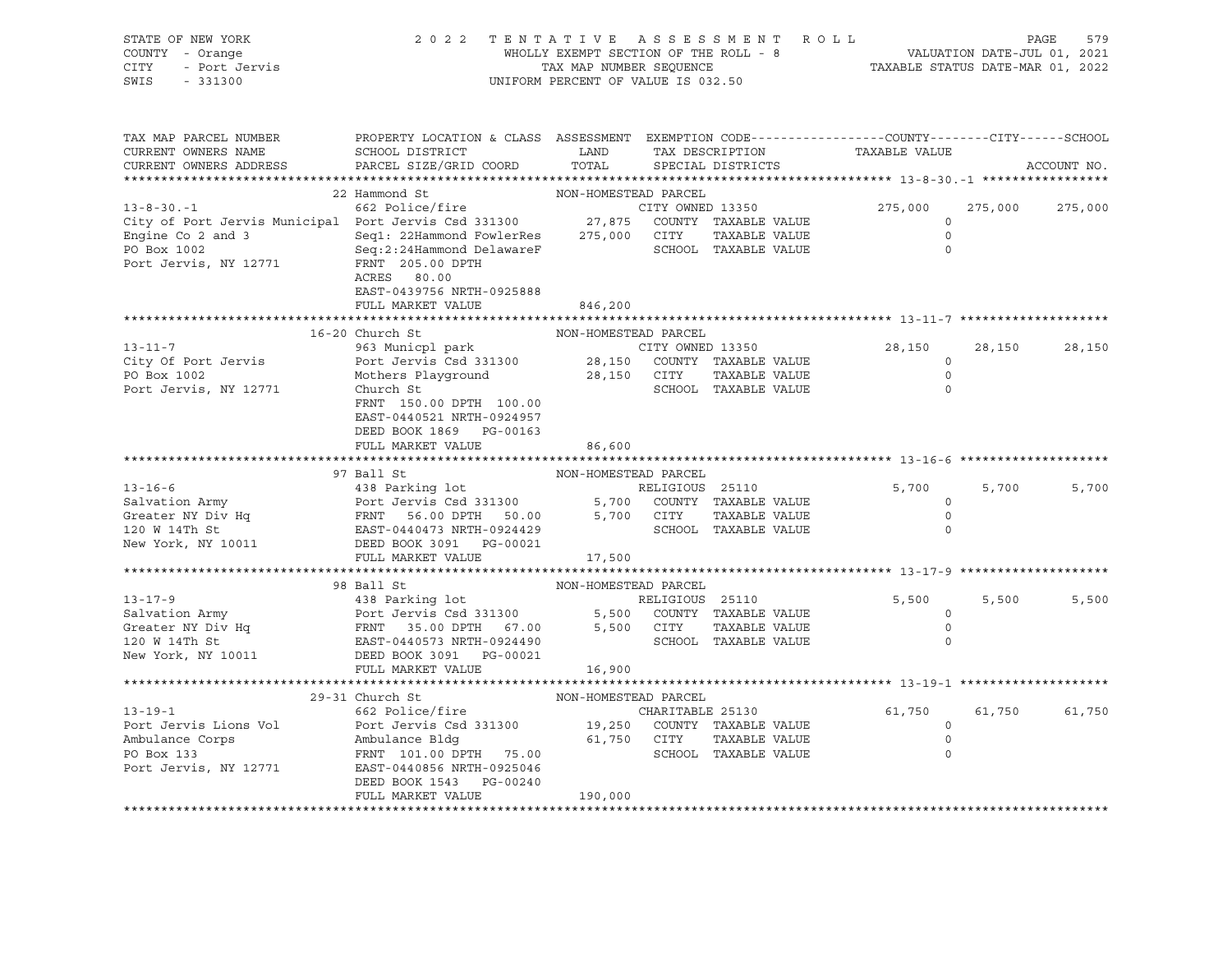SWIS - 331300 UNIFORM PERCENT OF VALUE IS 032.50

# STATE OF NEW YORK 2 0 2 2 T E N T A T I V E A S S E S S M E N T R O L L PAGE 580 COUNTY - Orange WHOLLY EXEMPT SECTION OF THE ROLL - 8 VALUATION DATE-JUL 01, 2021 CITY - Port Jervis TAX MAP NUMBER SEQUENCE TAXABLE STATUS DATE-MAR 01, 2022

| TAX MAP PARCEL NUMBER<br>CURRENT OWNERS NAME<br>CURRENT OWNERS ADDRESS<br>13-20-5<br>13-20-5<br>13-20-5<br>13-20-5<br>138 Parking lot<br>138 Parking lot<br>138 Parking lot<br>138 Parking lot<br>138 Parking lot<br>1271<br>1271 PERNT 50.00 DPTH 100.00<br>5,750 COUNTY TAXABLE VALUE<br>138 Parking lot<br>1271 PERNT 50.00 DPT | PROPERTY LOCATION & CLASS ASSESSMENT EXEMPTION CODE---------------COUNTY-------CITY------SCHOOL<br>SCHOOL DISTRICT<br>PARCEL SIZE/GRID COORD | <b>LAND</b>          | TAX DESCRIPTION<br>TOTAL SPECIAL DISTRICTS | TAXABLE VALUE |                    | ACCOUNT NO.     |
|------------------------------------------------------------------------------------------------------------------------------------------------------------------------------------------------------------------------------------------------------------------------------------------------------------------------------------|----------------------------------------------------------------------------------------------------------------------------------------------|----------------------|--------------------------------------------|---------------|--------------------|-----------------|
|                                                                                                                                                                                                                                                                                                                                    |                                                                                                                                              |                      |                                            |               |                    |                 |
|                                                                                                                                                                                                                                                                                                                                    |                                                                                                                                              |                      |                                            |               |                    |                 |
|                                                                                                                                                                                                                                                                                                                                    |                                                                                                                                              |                      |                                            | 5,750         |                    | 5,750<br>5,750  |
|                                                                                                                                                                                                                                                                                                                                    |                                                                                                                                              |                      |                                            | TAXABLE VALUE | $\circ$<br>$\circ$ |                 |
|                                                                                                                                                                                                                                                                                                                                    |                                                                                                                                              |                      |                                            |               | $\Omega$           |                 |
|                                                                                                                                                                                                                                                                                                                                    |                                                                                                                                              |                      |                                            |               |                    |                 |
|                                                                                                                                                                                                                                                                                                                                    |                                                                                                                                              |                      |                                            |               |                    |                 |
|                                                                                                                                                                                                                                                                                                                                    |                                                                                                                                              |                      |                                            |               |                    |                 |
|                                                                                                                                                                                                                                                                                                                                    | 99 Ball St                                                                                                                                   | NON-HOMESTEAD PARCEL |                                            |               |                    |                 |
|                                                                                                                                                                                                                                                                                                                                    |                                                                                                                                              |                      |                                            |               |                    |                 |
|                                                                                                                                                                                                                                                                                                                                    |                                                                                                                                              |                      |                                            |               |                    |                 |
|                                                                                                                                                                                                                                                                                                                                    |                                                                                                                                              |                      |                                            |               |                    |                 |
|                                                                                                                                                                                                                                                                                                                                    |                                                                                                                                              |                      |                                            |               |                    |                 |
|                                                                                                                                                                                                                                                                                                                                    |                                                                                                                                              |                      |                                            |               |                    |                 |
|                                                                                                                                                                                                                                                                                                                                    |                                                                                                                                              |                      |                                            |               |                    |                 |
|                                                                                                                                                                                                                                                                                                                                    |                                                                                                                                              |                      |                                            |               |                    |                 |
|                                                                                                                                                                                                                                                                                                                                    |                                                                                                                                              |                      |                                            |               |                    |                 |
|                                                                                                                                                                                                                                                                                                                                    |                                                                                                                                              |                      |                                            |               |                    | 125,000 125,000 |
|                                                                                                                                                                                                                                                                                                                                    |                                                                                                                                              |                      |                                            |               |                    |                 |
|                                                                                                                                                                                                                                                                                                                                    |                                                                                                                                              |                      |                                            |               |                    |                 |
|                                                                                                                                                                                                                                                                                                                                    |                                                                                                                                              |                      |                                            |               |                    |                 |
|                                                                                                                                                                                                                                                                                                                                    |                                                                                                                                              |                      |                                            |               |                    |                 |
|                                                                                                                                                                                                                                                                                                                                    |                                                                                                                                              |                      |                                            |               |                    |                 |
|                                                                                                                                                                                                                                                                                                                                    |                                                                                                                                              |                      |                                            |               |                    |                 |
| 31 Owen St<br>31 Owen St<br>662 Police/fire<br>City Of Port Jervis (562 Police/fire<br>Port Jervis Port Jervis Csd 331300<br>203,000<br>203,000<br>203,000<br>203,000<br>203,000<br>203,000<br>203,000<br>203,000<br>203,000<br>203,000<br>203,000<br>203,000<br>                                                                  |                                                                                                                                              |                      |                                            |               |                    |                 |
|                                                                                                                                                                                                                                                                                                                                    |                                                                                                                                              |                      |                                            |               |                    | 203,000         |
|                                                                                                                                                                                                                                                                                                                                    |                                                                                                                                              |                      |                                            |               |                    |                 |
|                                                                                                                                                                                                                                                                                                                                    |                                                                                                                                              |                      |                                            |               |                    |                 |
|                                                                                                                                                                                                                                                                                                                                    |                                                                                                                                              |                      |                                            |               |                    |                 |
|                                                                                                                                                                                                                                                                                                                                    | EAST-0441640 NRTH-0923508                                                                                                                    |                      |                                            |               |                    |                 |
|                                                                                                                                                                                                                                                                                                                                    | DEED BOOK 3436 PG-00148                                                                                                                      |                      |                                            |               |                    |                 |
|                                                                                                                                                                                                                                                                                                                                    | FULL MARKET VALUE                                                                                                                            | 624,600              |                                            |               |                    |                 |
|                                                                                                                                                                                                                                                                                                                                    | 179 East Main St                                                                                                                             |                      |                                            |               |                    |                 |
| $14 - 5 - 1$                                                                                                                                                                                                                                                                                                                       |                                                                                                                                              |                      |                                            |               |                    | 21,500          |
|                                                                                                                                                                                                                                                                                                                                    |                                                                                                                                              |                      |                                            |               | $\circ$            |                 |
|                                                                                                                                                                                                                                                                                                                                    |                                                                                                                                              |                      |                                            |               | $\circ$            |                 |
| The City of Port Jervis Port Jervis Csd 331300 21,500 COUNTY TAXABLE VALUE<br>PO Box 1002 Skinners Triangle Park 21,500 CITY TAXABLE VALUE<br>Port Jervis, NY 12771 FRNT 185.00 DPTH 41.00 SCHOOL TAXABLE VALUE                                                                                                                    |                                                                                                                                              |                      |                                            |               | $\mathbf 0$        |                 |
|                                                                                                                                                                                                                                                                                                                                    | EAST-0441845 NRTH-0922889                                                                                                                    |                      |                                            |               |                    |                 |
|                                                                                                                                                                                                                                                                                                                                    | DEED BOOK 0670 PG-00211                                                                                                                      |                      |                                            |               |                    |                 |
|                                                                                                                                                                                                                                                                                                                                    | FULL MARKET VALUE                                                                                                                            | 66,200               |                                            |               |                    |                 |
|                                                                                                                                                                                                                                                                                                                                    |                                                                                                                                              |                      |                                            |               |                    |                 |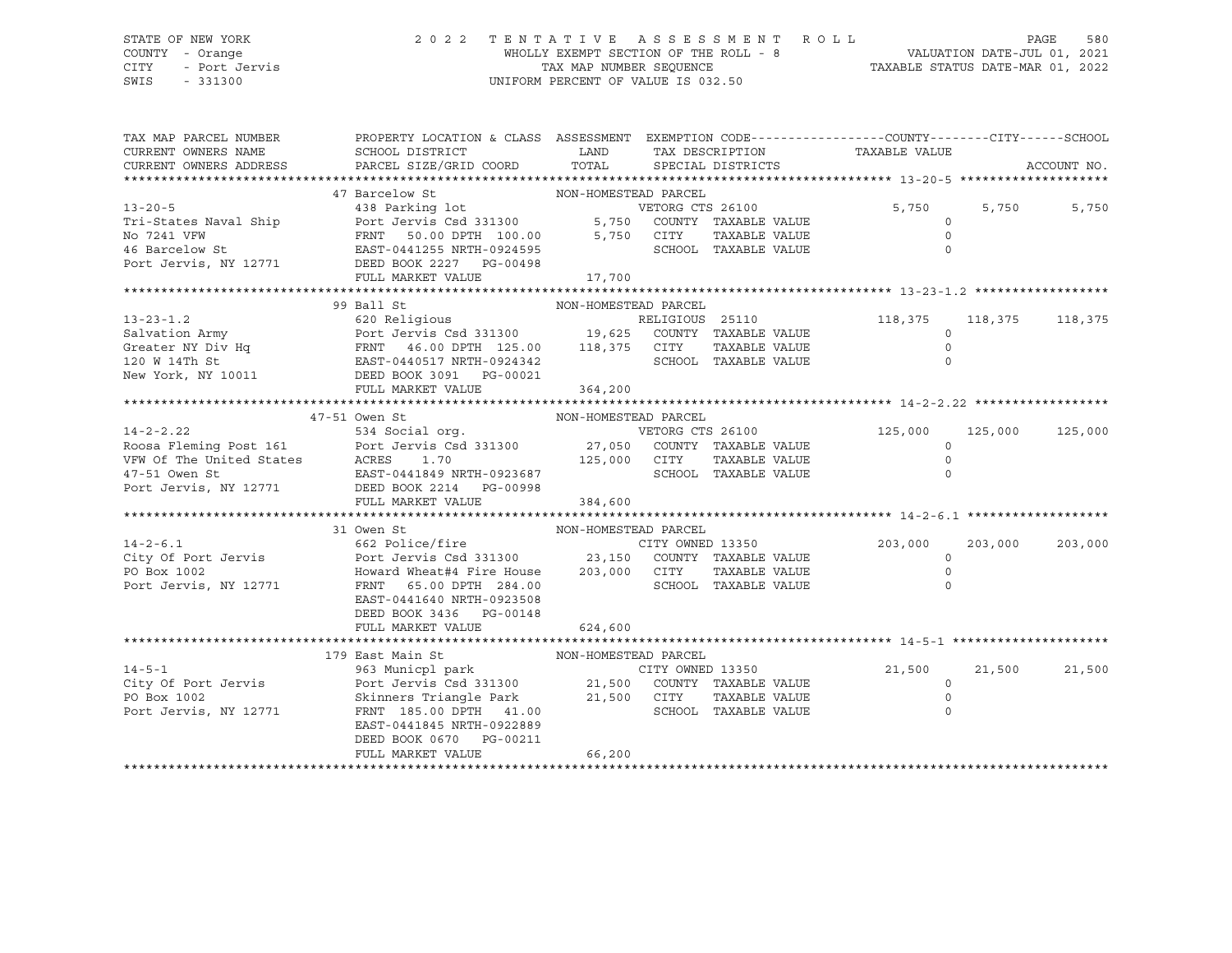| STATE OF NEW YORK<br>OF NEW YORK<br>1 - Orange<br>- Port Jervis<br>11000<br>COUNTY - Orange<br>CITY<br>SWIS - 331300                                                                                                                                        | 2022 TENTATIVE ASSESSMENT ROLL                                                                                                        | UNIFORM PERCENT OF VALUE IS 032.50 |                 |                                       | WHOLLY EXEMPT SECTION OF THE ROLL - 8<br>TAXABLE STATUS DATE-JUL 01, 2021<br>TAX MAP NUMBER SEQUENCE TAXABLE STATUS DATE-MAR 01, 2022 |                                                  | PAGE<br>581 |
|-------------------------------------------------------------------------------------------------------------------------------------------------------------------------------------------------------------------------------------------------------------|---------------------------------------------------------------------------------------------------------------------------------------|------------------------------------|-----------------|---------------------------------------|---------------------------------------------------------------------------------------------------------------------------------------|--------------------------------------------------|-------------|
| TAX MAP PARCEL NUMBER<br>CURRENT OWNERS NAME<br>CURRENT OWNERS ADDRESS PARCEL SIZE/GRID COORD                                                                                                                                                               | PROPERTY LOCATION & CLASS ASSESSMENT EXEMPTION CODE-----------------COUNTY--------CITY------SCHOOL<br>SCHOOL DISTRICT                 | <b>LAND</b><br>TOTAL               | TAX DESCRIPTION | SPECIAL DISTRICTS                     | TAXABLE VALUE                                                                                                                         |                                                  | ACCOUNT NO. |
|                                                                                                                                                                                                                                                             | 160 East Main St                                                                                                                      | NON-HOMESTEAD PARCEL               |                 |                                       |                                                                                                                                       |                                                  |             |
| $14 - 6 - 2$                                                                                                                                                                                                                                                | 641 Hospital                                                                                                                          |                                    |                 |                                       | PRIV HOSP 25210 15511,176 15511,176 15511,176                                                                                         |                                                  |             |
| Bon Secours Community Hospital Port Jervis Csd 331300 61,050 COUNTY TAXABLE VALUE<br>PO Box 1014 Hosp Cert Of Inc 12/82 15511,176 CITY TAXABLE VALUE<br>Port Jervis, NY 12771 ACRES 4.40 SCHOOL TAXABLE VALUE                                               | EAST-0442241 NRTH-0923226<br>DEED BOOK 0622 PG-00525                                                                                  |                                    |                 |                                       |                                                                                                                                       | $\Omega$<br>$\Omega$<br>$\Omega$                 |             |
|                                                                                                                                                                                                                                                             | FULL MARKET VALUE                                                                                                                     | 47726,700                          |                 |                                       |                                                                                                                                       |                                                  |             |
|                                                                                                                                                                                                                                                             |                                                                                                                                       |                                    |                 |                                       |                                                                                                                                       |                                                  |             |
| 14-6-8<br>Bon Secours Community Hospital Port Jervis Csd 331300<br>PRIV HOSP 25210<br>PO Box 1014<br>PO Box 1014<br>PO Box 1014<br>PO Box 1014<br>PO Box 1014<br>PO Box 1014<br>PO Box 1014<br>PO Box 1014<br>PO Box 1014<br>PO Box 1014<br>PO Box 1014<br> | 5 Skinner St<br>DEED BOOK 14173 PG-1847                                                                                               | NON-HOMESTEAD PARCEL               |                 |                                       | 84,100                                                                                                                                | 84,100<br>$\circ$<br>$\circ$<br>$\circ$          | 84,100      |
|                                                                                                                                                                                                                                                             | FULL MARKET VALUE                                                                                                                     | 258,800                            |                 |                                       |                                                                                                                                       |                                                  |             |
|                                                                                                                                                                                                                                                             |                                                                                                                                       |                                    |                 |                                       |                                                                                                                                       |                                                  |             |
|                                                                                                                                                                                                                                                             | 170 East Main St                                                                                                                      | NON-HOMESTEAD PARCEL               |                 |                                       |                                                                                                                                       |                                                  |             |
| 14-6-12<br>Bon Secours Community Hospital Port Jervis Csd 331300<br>PO Box 1014<br>PO Box 1014<br>PO Box 1014<br>PO Box 1014<br>PO Box 1014<br>PO Box 1014<br>PO Box 1014<br>PO Box 1014<br>PO Box 1014<br>PO Box 1014<br>BO BOX 1014<br>EAST-0442043 NR    | DEED BOOK 1854 PG-00978<br>FULL MARKET VALUE                                                                                          | 164,200                            |                 |                                       | 53,350                                                                                                                                | 53,350<br>$\circ$<br>$\circ$<br>$\Omega$         | 53,350      |
|                                                                                                                                                                                                                                                             |                                                                                                                                       |                                    |                 |                                       |                                                                                                                                       |                                                  |             |
|                                                                                                                                                                                                                                                             | East Main St                                                                                                                          | NON-HOMESTEAD PARCEL               |                 |                                       |                                                                                                                                       |                                                  |             |
| 14-6-26.1<br>438 Parking lot<br>Bon Secours Community Hospital Port Jervis Csd 331300<br>22,000 COUNTY TAXABLE VALUE<br>PO Box 1014<br>Port Jervis, NY 12771                                                                                                | Park/1t Cert Of Inc $12/82$ 22,000 CITY<br>ACRES<br>1.30<br>EAST-0442554 NRTH-0922907<br>DEED BOOK 2074 PG-00279<br>FULL MARKET VALUE | 67,700                             |                 | TAXABLE VALUE<br>SCHOOL TAXABLE VALUE | 22,000                                                                                                                                | 22,000<br>$\circ$<br>$\circ$<br>$\circ$          | 22,000      |
|                                                                                                                                                                                                                                                             |                                                                                                                                       |                                    |                 |                                       |                                                                                                                                       |                                                  |             |
| $14 - 6 - 26.2$<br>Church of the Port Jervis Csd 331300 223,600 COUNTY TAXABLE VALUE<br>Immaculate Conception Cemetary 223,600 CITY TAXABLE VALUE<br>PO Box 712 ACRES 16.10 SCHOOL TAXABLE VALUE<br>Port Jervis, NY 12771 EAST-0442418 NRTH-0922281         | 184 East Main St<br>695 Cemetery<br>DEED BOOK 1084 PG-00066<br>FULL MARKET VALUE                                                      | NON-HOMESTEAD PARCEL<br>688,000    |                 | PRIV CEM 27350                        | 223,600                                                                                                                               | 223,600<br>$\Omega$<br>$\overline{0}$<br>$\circ$ | 223,600     |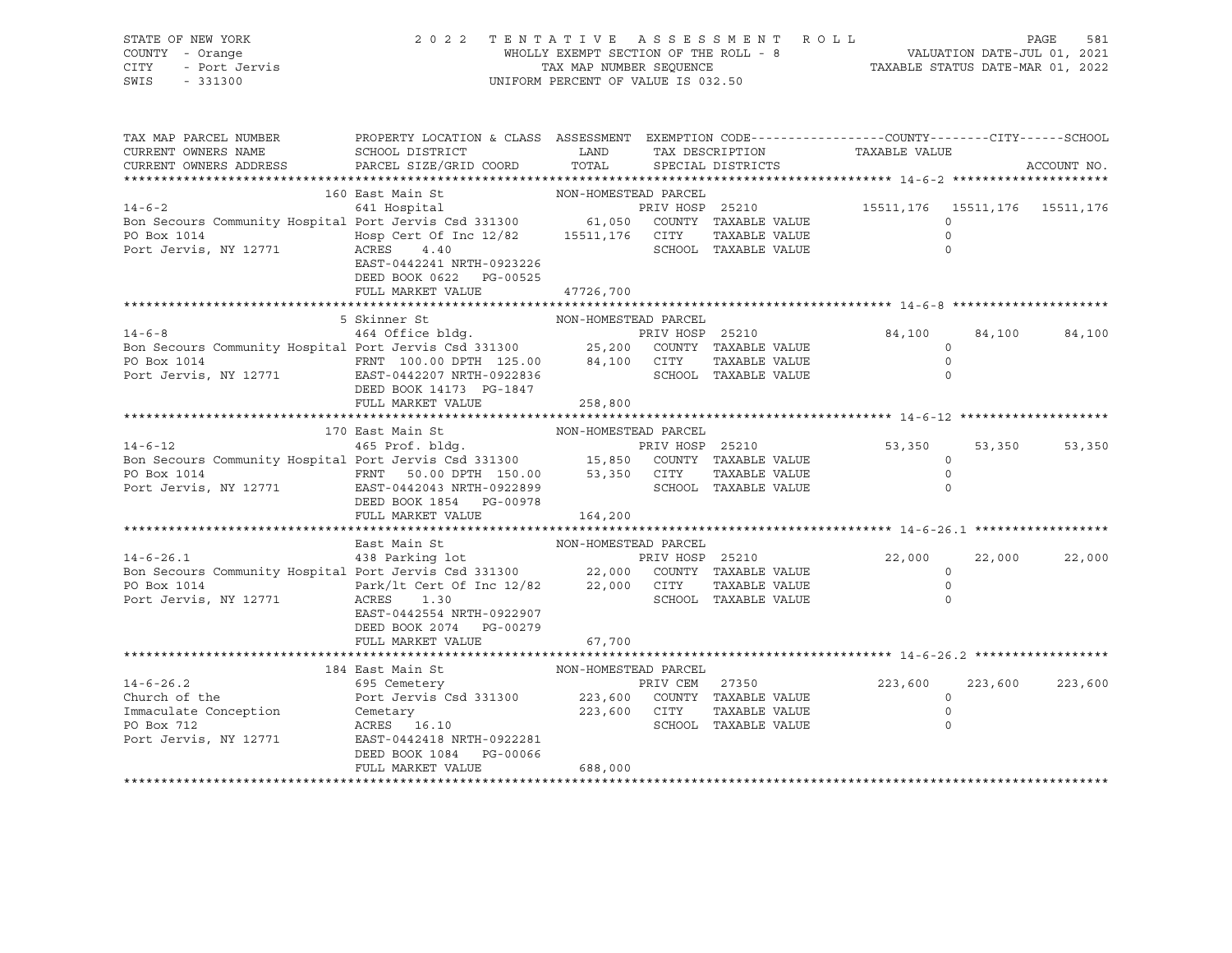#### STATE OF NEW YORK 2 0 2 2 T E N T A T I V E A S S E S S M E N T R O L L PAGE 582 COUNTY - Orange WHOLLY EXEMPT SECTION OF THE ROLL - 8 VALUATION DATE-JUL 01, 2021 CITY - Port Jervis TAX MAP NUMBER SEQUENCE TAXABLE STATUS DATE-MAR 01, 2022 SWIS - 331300 UNIFORM PERCENT OF VALUE IS 032.50

| TAX MAP PARCEL NUMBER<br>CURRENT OWNERS NAME<br>CURRENT OWNERS ADDRESS   | PROPERTY LOCATION & CLASS ASSESSMENT EXEMPTION CODE---------------COUNTY-------CITY------SCHOOL<br>SCHOOL DISTRICT<br>PARCEL SIZE/GRID COORD | LAND<br>TOTAL        | TAX DESCRIPTION  | SPECIAL DISTRICTS    | TAXABLE VALUE |         | ACCOUNT NO. |
|--------------------------------------------------------------------------|----------------------------------------------------------------------------------------------------------------------------------------------|----------------------|------------------|----------------------|---------------|---------|-------------|
|                                                                          |                                                                                                                                              |                      |                  |                      |               |         |             |
|                                                                          | 190 East Main St                                                                                                                             | NON-HOMESTEAD PARCEL |                  |                      |               |         |             |
| $14 - 6 - 27$                                                            | 695 Cemetery                                                                                                                                 |                      | PRIV CEM         | 27350                | 47,050        | 47,050  | 47,050      |
| Macheckemack Cemetery Port Jervis Csd 331300 47,050 COUNTY TAXABLE VALUE |                                                                                                                                              |                      |                  |                      | 0             |         |             |
| Attn: Deerpk Reformed Church FRNT 166.00 DPTH 229.00                     |                                                                                                                                              | 47,050               | CITY             | TAXABLE VALUE        | $\Omega$      |         |             |
|                                                                          | EAST-0441718 NRTH-0922092                                                                                                                    |                      |                  | SCHOOL TAXABLE VALUE | $\circ$       |         |             |
| 30 East Main St<br>Port Jervis, NY 12771                                 | FULL MARKET VALUE                                                                                                                            | 144,800              |                  |                      |               |         |             |
|                                                                          |                                                                                                                                              |                      |                  |                      |               |         |             |
|                                                                          | 181 East Main St                                                                                                                             | NON-HOMESTEAD PARCEL |                  |                      |               |         |             |
| $14 - 7 - 1$                                                             | 620 Religious                                                                                                                                |                      | RELIGIOUS 25110  |                      | 290,000       | 290,000 | 290,000     |
| Greater NY Corp Of                                                       | Port Jervis Csd 331300 36,400                                                                                                                |                      |                  | COUNTY TAXABLE VALUE | $\mathbf 0$   |         |             |
| Seventh Day Adventists                                                   | Church                                                                                                                                       | 290,000 CITY         |                  | TAXABLE VALUE        | $\circ$       |         |             |
| Attn: Lloyd Scharffenberg                                                | FRNT 148.00 DPTH 141.00                                                                                                                      |                      |                  | SCHOOL TAXABLE VALUE | $\Omega$      |         |             |
| 7 Shelter Rock Rd                                                        | EAST-0441721 NRTH-0922716                                                                                                                    |                      |                  |                      |               |         |             |
| PO Box 5029                                                              | EAST-0441721 NEXT-0441721<br>DEED BOOK 1315<br>PG-00140                                                                                      |                      |                  |                      |               |         |             |
| Manhasset, NY 11030                                                      | FULL MARKET VALUE                                                                                                                            | 892,300              |                  |                      |               |         |             |
|                                                                          |                                                                                                                                              |                      |                  |                      |               |         |             |
|                                                                          | 28-30 Cole St                                                                                                                                | NON-HOMESTEAD PARCEL |                  |                      |               |         |             |
| $14 - 7 - 6$                                                             | 411 Apartment                                                                                                                                |                      | CHARITABLE 25130 |                      | 89,200        | 89,200  | 89,200      |
| Taconic Innovations Inc                                                  | Port Jervis Csd 331300 33,000 COUNTY TAXABLE VALUE                                                                                           |                      |                  |                      | $\circ$       |         |             |
| 872 Route 376                                                            | 5a                                                                                                                                           | 89,200               | CITY             | TAXABLE VALUE        | $\Omega$      |         |             |
| Wappingers Falls, NY 12590                                               | FRNT 100.00 DPTH 195.00                                                                                                                      |                      |                  | SCHOOL TAXABLE VALUE | $\Omega$      |         |             |
|                                                                          | EAST-0441529 NRTH-0922515                                                                                                                    |                      |                  |                      |               |         |             |
|                                                                          | DEED BOOK 14440 PG-183                                                                                                                       |                      |                  |                      |               |         |             |
|                                                                          | FULL MARKET VALUE                                                                                                                            | 274,500              |                  |                      |               |         |             |
|                                                                          | 189 Ball St                                                                                                                                  | NON-HOMESTEAD PARCEL |                  |                      |               |         |             |
| $14 - 9 - 6$                                                             | 411 Apartment                                                                                                                                |                      | CHARITABLE 25130 |                      | 134,600       | 134,600 | 134,600     |
| Regional Economic                                                        | Port Jervis Csd 331300 34,850                                                                                                                |                      |                  | COUNTY TAXABLE VALUE | $\Omega$      |         |             |
|                                                                          |                                                                                                                                              | 134,600              | CITY             | TAXABLE VALUE        | $\circ$       |         |             |
| Community Action Prog Inc FRNT 100.00 DPTH 200.00<br>40 Smith St         | EAST-0441449 NRTH-0923056                                                                                                                    |                      |                  | SCHOOL TAXABLE VALUE | $\Omega$      |         |             |
| Middletown, NY 10940                                                     | DEED BOOK 2502<br>PG-00289                                                                                                                   |                      |                  |                      |               |         |             |
|                                                                          | FULL MARKET VALUE                                                                                                                            | 414,200              |                  |                      |               |         |             |
|                                                                          |                                                                                                                                              |                      |                  |                      |               |         |             |
|                                                                          | 140-158 Hammond St                                                                                                                           | NON-HOMESTEAD PARCEL |                  |                      |               |         |             |
| $14 - 13 - 10$                                                           | 642 Health bldg                                                                                                                              |                      | PRIV HOSP 25210  |                      | 234,800       | 234,800 | 234,800     |
| Cornerstone Family Heathcare Port Jervis Csd 331300 23,650               |                                                                                                                                              |                      |                  | COUNTY TAXABLE VALUE | $\mathbf 0$   |         |             |
| 2570 Route 9W Ste 10                                                     | Hosp Cert Of Inc 12/82 234,800 CITY                                                                                                          |                      |                  | TAXABLE VALUE        | $\mathbf 0$   |         |             |
| Cornwall, NY 12518                                                       | ACRES<br>1.10                                                                                                                                |                      |                  | SCHOOL TAXABLE VALUE | $\circ$       |         |             |
|                                                                          | EAST-0441360 NRTH-0923883                                                                                                                    |                      |                  |                      |               |         |             |
|                                                                          | DEED BOOK 14922 PG-1871                                                                                                                      |                      |                  |                      |               |         |             |
|                                                                          | FULL MARKET VALUE                                                                                                                            | 722,500              |                  |                      |               |         |             |
|                                                                          |                                                                                                                                              |                      |                  |                      |               |         |             |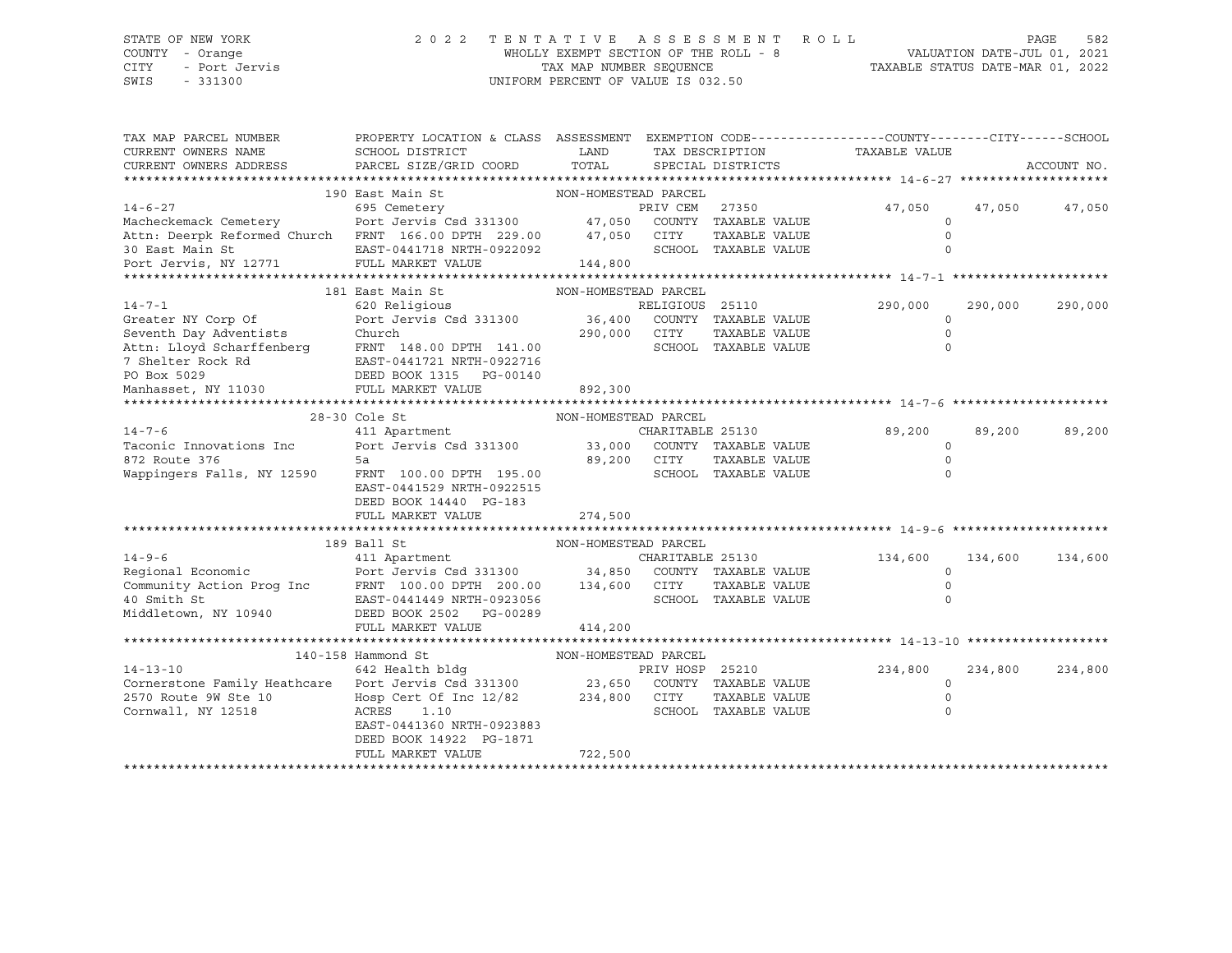SWIS - 331300 UNIFORM PERCENT OF VALUE IS 032.50

# STATE OF NEW YORK 2 0 2 2 T E N T A T I V E A S S E S S M E N T R O L L PAGE 583 COUNTY - Orange WHOLLY EXEMPT SECTION OF THE ROLL - 8 VALUATION DATE-JUL 01, 2021 CITY - Port Jervis TAX MAP NUMBER SEQUENCE TAXABLE STATUS DATE-MAR 01, 2022

| PARCEL SIZE/GRID COORD<br>TOTAL<br>CURRENT OWNERS ADDRESS<br>SPECIAL DISTRICTS<br>46 North Maple Ave MON-HOMESTEAD PARCEL<br>$15 - 1 - 1$<br>853 Sewage<br>CITY OWNED 13440<br>2300,000<br>2300,000<br>Port Jervis Csd 331300 57,300 COUNTY TAXABLE VALUE<br>Board Of Water Supply<br>$\Omega$<br>2300,000 CITY<br>Of The City Of New York Sewage Plant<br>Attn: City Of Port Jervis ACRES 4.10<br>PO Box 1002 BOS 2021<br>TAXABLE VALUE<br>$\mathbf 0$<br>$\circ$<br>SCHOOL TAXABLE VALUE<br>DEED BOOK 1085 PG-00165<br>Port Jervis, NY 12771<br>7076,900<br>FULL MARKET VALUE<br>43 North Maple Ave MON-HOMESTEAD PARCEL<br>CITY OWNED 13440<br>11,500<br>11,500<br>Port Jervis Csd 331300 11,500 COUNTY TAXABLE VALUE Sewage Plant 11,500 CITY TAXABLE VALUE<br>15-2-1<br>Board Of Water Supply<br>Of The City Of New York<br>Attn: City Of Port Jervis<br>ACRES 2.00<br>EAST-0442255 NRTH-0921299<br>The Case of Port Jervis<br>CRES 2.00<br>CAST-0442255 NRTH-0921299<br>The CAST-0442255 NRTH-0921299<br>$\circ$<br>TAXABLE VALUE<br>$\circ$<br>SCHOOL TAXABLE VALUE<br>$\circ$<br>Port Jervis, NY 12771 DEED BOOK 1085 PG-165<br>FULL MARKET VALUE<br>35,400<br>31 North Maple Ave NON-HOMESTEAD PARCEL<br>$15 - 4 - 18.1$<br>CITY OWNED 13350<br>6,500<br>6,500<br>330 Vacant comm<br>City of Port Jervis and Port Jervis Csd 331300 6,500 COUNTY TAXABLE VALUE<br>PO Box 1002 FRNT 85.00 DPTH 25.00 6,500 CITY TAXABLE VALUE<br>POTT JERST-0441888 NRTH-0920932 SCHOOL TAXABLE VALUE<br>$\circ$<br>$\circ$<br>$\Omega$<br>DEED BOOK 12650 PG-519<br>FULL MARKET VALUE<br>20,000<br>33 North Maple Ave NON-HOMESTEAD PARCEL<br>125<br>125<br>$\circ$<br>$\circ$<br>SCHOOL TAXABLE VALUE<br>Port Jervis, NY 12771 EAST-0441968 NRTH-0920945<br>$\Omega$<br>DEED BOOK 12802 PG-1878<br>FULL MARKET VALUE<br>400<br>NON-HOMESTEAD PARCEL<br>170 West Main St<br>$16 - 5 - 3.1$<br>620 Religious<br>395,000<br>395,000<br>RELIGIOUS 21600<br>Port Jervis Csd 331300 11,650 COUNTY TAXABLE VALUE<br>Goodwill Church<br>$\circ$<br>Church / Rectory 395,000 CITY<br>2135 State Route 208<br>TAXABLE VALUE<br>$\circ$<br>FRNT 72.00 DPTH 344.00<br>SCHOOL TAXABLE VALUE<br>Montgomery, NY 12549<br>$\circ$<br>EAST-0436025 NRTH-0927546<br>DEED BOOK 14147 PG-827 | TAX MAP PARCEL NUMBER<br>CURRENT OWNERS NAME | PROPERTY LOCATION & CLASS ASSESSMENT EXEMPTION CODE----------------COUNTY-------CITY------SCHOOL<br>SCHOOL DISTRICT | LAND     | TAX DESCRIPTION | TAXABLE VALUE |             |
|--------------------------------------------------------------------------------------------------------------------------------------------------------------------------------------------------------------------------------------------------------------------------------------------------------------------------------------------------------------------------------------------------------------------------------------------------------------------------------------------------------------------------------------------------------------------------------------------------------------------------------------------------------------------------------------------------------------------------------------------------------------------------------------------------------------------------------------------------------------------------------------------------------------------------------------------------------------------------------------------------------------------------------------------------------------------------------------------------------------------------------------------------------------------------------------------------------------------------------------------------------------------------------------------------------------------------------------------------------------------------------------------------------------------------------------------------------------------------------------------------------------------------------------------------------------------------------------------------------------------------------------------------------------------------------------------------------------------------------------------------------------------------------------------------------------------------------------------------------------------------------------------------------------------------------------------------------------------------------------------------------------------------------------------------------------------------------------------------------------------------------------------------------------------------------------------------------------------------------------------------------------------|----------------------------------------------|---------------------------------------------------------------------------------------------------------------------|----------|-----------------|---------------|-------------|
|                                                                                                                                                                                                                                                                                                                                                                                                                                                                                                                                                                                                                                                                                                                                                                                                                                                                                                                                                                                                                                                                                                                                                                                                                                                                                                                                                                                                                                                                                                                                                                                                                                                                                                                                                                                                                                                                                                                                                                                                                                                                                                                                                                                                                                                                    |                                              |                                                                                                                     |          |                 |               | ACCOUNT NO. |
|                                                                                                                                                                                                                                                                                                                                                                                                                                                                                                                                                                                                                                                                                                                                                                                                                                                                                                                                                                                                                                                                                                                                                                                                                                                                                                                                                                                                                                                                                                                                                                                                                                                                                                                                                                                                                                                                                                                                                                                                                                                                                                                                                                                                                                                                    |                                              |                                                                                                                     |          |                 |               |             |
|                                                                                                                                                                                                                                                                                                                                                                                                                                                                                                                                                                                                                                                                                                                                                                                                                                                                                                                                                                                                                                                                                                                                                                                                                                                                                                                                                                                                                                                                                                                                                                                                                                                                                                                                                                                                                                                                                                                                                                                                                                                                                                                                                                                                                                                                    |                                              |                                                                                                                     |          |                 |               | 2300,000    |
|                                                                                                                                                                                                                                                                                                                                                                                                                                                                                                                                                                                                                                                                                                                                                                                                                                                                                                                                                                                                                                                                                                                                                                                                                                                                                                                                                                                                                                                                                                                                                                                                                                                                                                                                                                                                                                                                                                                                                                                                                                                                                                                                                                                                                                                                    |                                              |                                                                                                                     |          |                 |               |             |
|                                                                                                                                                                                                                                                                                                                                                                                                                                                                                                                                                                                                                                                                                                                                                                                                                                                                                                                                                                                                                                                                                                                                                                                                                                                                                                                                                                                                                                                                                                                                                                                                                                                                                                                                                                                                                                                                                                                                                                                                                                                                                                                                                                                                                                                                    |                                              |                                                                                                                     |          |                 |               |             |
|                                                                                                                                                                                                                                                                                                                                                                                                                                                                                                                                                                                                                                                                                                                                                                                                                                                                                                                                                                                                                                                                                                                                                                                                                                                                                                                                                                                                                                                                                                                                                                                                                                                                                                                                                                                                                                                                                                                                                                                                                                                                                                                                                                                                                                                                    |                                              |                                                                                                                     |          |                 |               | 11,500      |
|                                                                                                                                                                                                                                                                                                                                                                                                                                                                                                                                                                                                                                                                                                                                                                                                                                                                                                                                                                                                                                                                                                                                                                                                                                                                                                                                                                                                                                                                                                                                                                                                                                                                                                                                                                                                                                                                                                                                                                                                                                                                                                                                                                                                                                                                    |                                              |                                                                                                                     |          |                 |               |             |
|                                                                                                                                                                                                                                                                                                                                                                                                                                                                                                                                                                                                                                                                                                                                                                                                                                                                                                                                                                                                                                                                                                                                                                                                                                                                                                                                                                                                                                                                                                                                                                                                                                                                                                                                                                                                                                                                                                                                                                                                                                                                                                                                                                                                                                                                    |                                              |                                                                                                                     |          |                 |               |             |
|                                                                                                                                                                                                                                                                                                                                                                                                                                                                                                                                                                                                                                                                                                                                                                                                                                                                                                                                                                                                                                                                                                                                                                                                                                                                                                                                                                                                                                                                                                                                                                                                                                                                                                                                                                                                                                                                                                                                                                                                                                                                                                                                                                                                                                                                    |                                              |                                                                                                                     |          |                 |               | 6,500       |
|                                                                                                                                                                                                                                                                                                                                                                                                                                                                                                                                                                                                                                                                                                                                                                                                                                                                                                                                                                                                                                                                                                                                                                                                                                                                                                                                                                                                                                                                                                                                                                                                                                                                                                                                                                                                                                                                                                                                                                                                                                                                                                                                                                                                                                                                    |                                              |                                                                                                                     |          |                 |               |             |
|                                                                                                                                                                                                                                                                                                                                                                                                                                                                                                                                                                                                                                                                                                                                                                                                                                                                                                                                                                                                                                                                                                                                                                                                                                                                                                                                                                                                                                                                                                                                                                                                                                                                                                                                                                                                                                                                                                                                                                                                                                                                                                                                                                                                                                                                    |                                              |                                                                                                                     |          |                 |               |             |
|                                                                                                                                                                                                                                                                                                                                                                                                                                                                                                                                                                                                                                                                                                                                                                                                                                                                                                                                                                                                                                                                                                                                                                                                                                                                                                                                                                                                                                                                                                                                                                                                                                                                                                                                                                                                                                                                                                                                                                                                                                                                                                                                                                                                                                                                    |                                              |                                                                                                                     |          |                 |               | 125         |
|                                                                                                                                                                                                                                                                                                                                                                                                                                                                                                                                                                                                                                                                                                                                                                                                                                                                                                                                                                                                                                                                                                                                                                                                                                                                                                                                                                                                                                                                                                                                                                                                                                                                                                                                                                                                                                                                                                                                                                                                                                                                                                                                                                                                                                                                    |                                              |                                                                                                                     |          |                 |               |             |
|                                                                                                                                                                                                                                                                                                                                                                                                                                                                                                                                                                                                                                                                                                                                                                                                                                                                                                                                                                                                                                                                                                                                                                                                                                                                                                                                                                                                                                                                                                                                                                                                                                                                                                                                                                                                                                                                                                                                                                                                                                                                                                                                                                                                                                                                    |                                              | FULL MARKET VALUE                                                                                                   | 1215,400 |                 |               | 395,000     |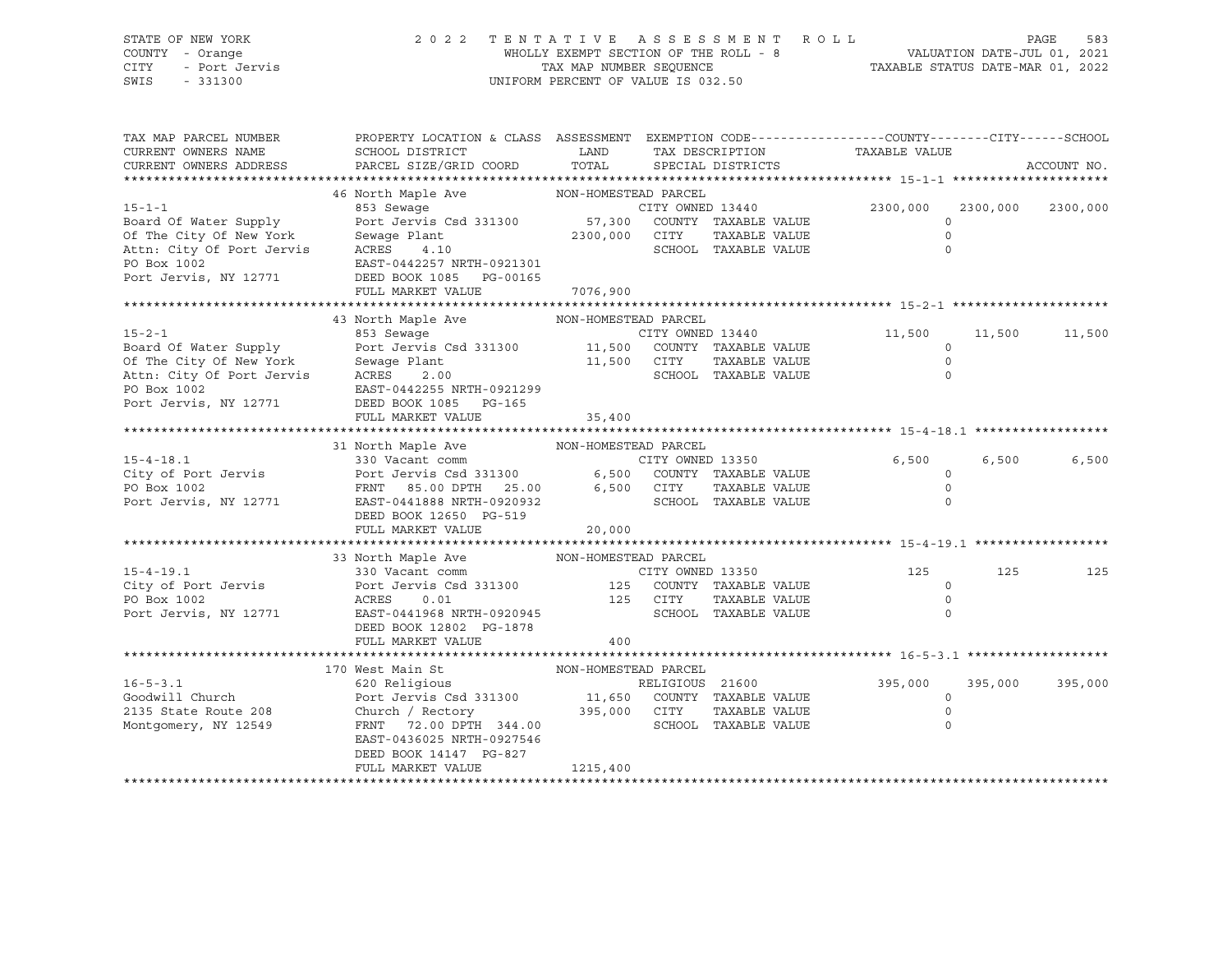| STATE OF NEW YORK<br>STATE OF NEW IONA       |                                                                                                                                                                                                                                                                                                                              |                      | 2 0 2 2 TENTATIVE ASSESSMENT ROLL PAGE 584<br>WHOLLY EXEMPT SECTION OF THE ROLL - 8 VALUATION DATE-JUL 01, 2021<br>TAX MAP NUMBER SEQUENCE TAXABLE STATUS DATE-MAR 01, 2022<br>UNIFORM PERCENT OF VALUE IS 032.50 |                                                       |       |             |
|----------------------------------------------|------------------------------------------------------------------------------------------------------------------------------------------------------------------------------------------------------------------------------------------------------------------------------------------------------------------------------|----------------------|-------------------------------------------------------------------------------------------------------------------------------------------------------------------------------------------------------------------|-------------------------------------------------------|-------|-------------|
| TAX MAP PARCEL NUMBER<br>CURRENT OWNERS NAME | PROPERTY LOCATION & CLASS ASSESSMENT EXEMPTION CODE---------------COUNTY-------CITY------SCHOOL<br>SCHOOL DISTRICT                          LAND         TAX DESCRIPTION                    TAXABLE VALUE<br>CURRENT OWNERS ADDRESS PARCEL SIZE/GRID COORD TOTAL SPECIAL DISTRICTS                                           |                      |                                                                                                                                                                                                                   |                                                       |       | ACCOUNT NO. |
|                                              |                                                                                                                                                                                                                                                                                                                              |                      |                                                                                                                                                                                                                   |                                                       |       |             |
|                                              | 148 West Main St                                                                                                                                                                                                                                                                                                             | NON-HOMESTEAD PARCEL |                                                                                                                                                                                                                   |                                                       |       |             |
|                                              | 17-1-23.2<br>City Of Port Jervis 963 Municpl park<br>Port Jervis Gsd 331300 27,280 COUNTY TAXABLE VALUE<br>PO Box 1002 West End Memorial Park<br>Port Jervis, NY 12771 FRNT 248.00 DPTH 95.00 SCHOOL TAXABLE VALUE<br>FOR TAXABLE VALUE<br><br>EAST-0436460 NRTH-0927275<br>DEED BOOK 5492 PG-95<br>FULL MARKET VALUE 83,900 |                      |                                                                                                                                                                                                                   | 27,280 27,280 27,280<br>$\circ$<br>$\circ$<br>$\circ$ |       |             |
|                                              |                                                                                                                                                                                                                                                                                                                              |                      |                                                                                                                                                                                                                   |                                                       |       |             |
|                                              |                                                                                                                                                                                                                                                                                                                              |                      |                                                                                                                                                                                                                   |                                                       |       |             |
|                                              |                                                                                                                                                                                                                                                                                                                              |                      |                                                                                                                                                                                                                   |                                                       | 7,400 | 7,400       |
|                                              |                                                                                                                                                                                                                                                                                                                              |                      |                                                                                                                                                                                                                   |                                                       |       |             |
|                                              | FRNT 78.00 DPTH 100.00<br>EAST-0436370 NRTH-0927030<br>DEED BOOK 1718 PG-00555                                                                                                                                                                                                                                               |                      |                                                                                                                                                                                                                   |                                                       |       |             |
|                                              | FULL MARKET VALUE 22,800                                                                                                                                                                                                                                                                                                     |                      |                                                                                                                                                                                                                   |                                                       |       |             |
|                                              |                                                                                                                                                                                                                                                                                                                              |                      |                                                                                                                                                                                                                   |                                                       |       |             |
|                                              | Ferry St                                                                                                                                                                                                                                                                                                                     | NON-HOMESTEAD PARCEL |                                                                                                                                                                                                                   |                                                       |       |             |
|                                              |                                                                                                                                                                                                                                                                                                                              |                      |                                                                                                                                                                                                                   | 250                                                   | 250   | 250         |
|                                              |                                                                                                                                                                                                                                                                                                                              |                      |                                                                                                                                                                                                                   | $\overline{0}$                                        |       |             |
|                                              |                                                                                                                                                                                                                                                                                                                              |                      |                                                                                                                                                                                                                   | $\overline{0}$<br>$\circ$                             |       |             |
|                                              | 17-1-33<br>City Of Port Jervis<br>City Of Port Jervis<br>Port Jervis<br>Port Jervis<br>Port Jervis, NY 12771<br>Port Jervis, NY 12771<br>Port Jervis<br>Port Jervis, NY 12771<br>Port Jervis<br>Port Jervis, NY 12771<br>Port Port Port Port Port Po<br>FULL MARKET VALUE                                                    | 800                  |                                                                                                                                                                                                                   |                                                       |       |             |
|                                              |                                                                                                                                                                                                                                                                                                                              |                      |                                                                                                                                                                                                                   |                                                       |       |             |
|                                              |                                                                                                                                                                                                                                                                                                                              | NON-HOMESTEAD PARCEL |                                                                                                                                                                                                                   |                                                       |       |             |
|                                              |                                                                                                                                                                                                                                                                                                                              |                      |                                                                                                                                                                                                                   | 15,250 15,250 15,250                                  |       |             |
|                                              |                                                                                                                                                                                                                                                                                                                              |                      |                                                                                                                                                                                                                   | $\overline{a}$                                        |       |             |
|                                              |                                                                                                                                                                                                                                                                                                                              |                      |                                                                                                                                                                                                                   | $\overline{0}$                                        |       |             |
|                                              | 17-1-34<br>City Of Port Jervis 682 Rec facility<br>City Of Port Jervis 682 Rec facility<br>PO Box 1002<br>Port Jervis, NY 12771<br>211 Change 07/02/02<br>212 Change 07/02/02<br>22 Recreation-Beach<br>211 Change 07/02/02<br>22 Gity Recreatio<br>EAST-0435880 NRTH-0926921<br>FULL MARKET VALUE                           | 46,900               |                                                                                                                                                                                                                   | $\circ$                                               |       |             |
|                                              |                                                                                                                                                                                                                                                                                                                              |                      |                                                                                                                                                                                                                   |                                                       |       |             |
|                                              | 134 West Main St                                                                                                                                                                                                                                                                                                             | NON-HOMESTEAD PARCEL |                                                                                                                                                                                                                   |                                                       |       |             |
|                                              |                                                                                                                                                                                                                                                                                                                              |                      |                                                                                                                                                                                                                   |                                                       |       |             |
|                                              |                                                                                                                                                                                                                                                                                                                              |                      |                                                                                                                                                                                                                   | 7,050 7,050 7,050<br>0                                |       |             |
|                                              |                                                                                                                                                                                                                                                                                                                              |                      |                                                                                                                                                                                                                   | $\circ$                                               |       |             |
|                                              | 17-2-1<br>City Of Port Jervis 330 Vacant comm<br>Port Jervis Box 1002<br>Port Jervis 34.00 DPTH 122.00 7,050 COUNTY TAXABLE VALUE<br>Port Jervis, NY 12771 EAST-0436611 NRTH-0927081<br>Port Jervis, NY 12771 EAST-0436611 NRTH-0927081<br><br>DEED BOOK 5574 PG-91                                                          |                      |                                                                                                                                                                                                                   | $\circ$                                               |       |             |
|                                              | FULL MARKET VALUE                                                                                                                                                                                                                                                                                                            | 21,700               |                                                                                                                                                                                                                   |                                                       |       |             |
|                                              |                                                                                                                                                                                                                                                                                                                              |                      |                                                                                                                                                                                                                   |                                                       |       |             |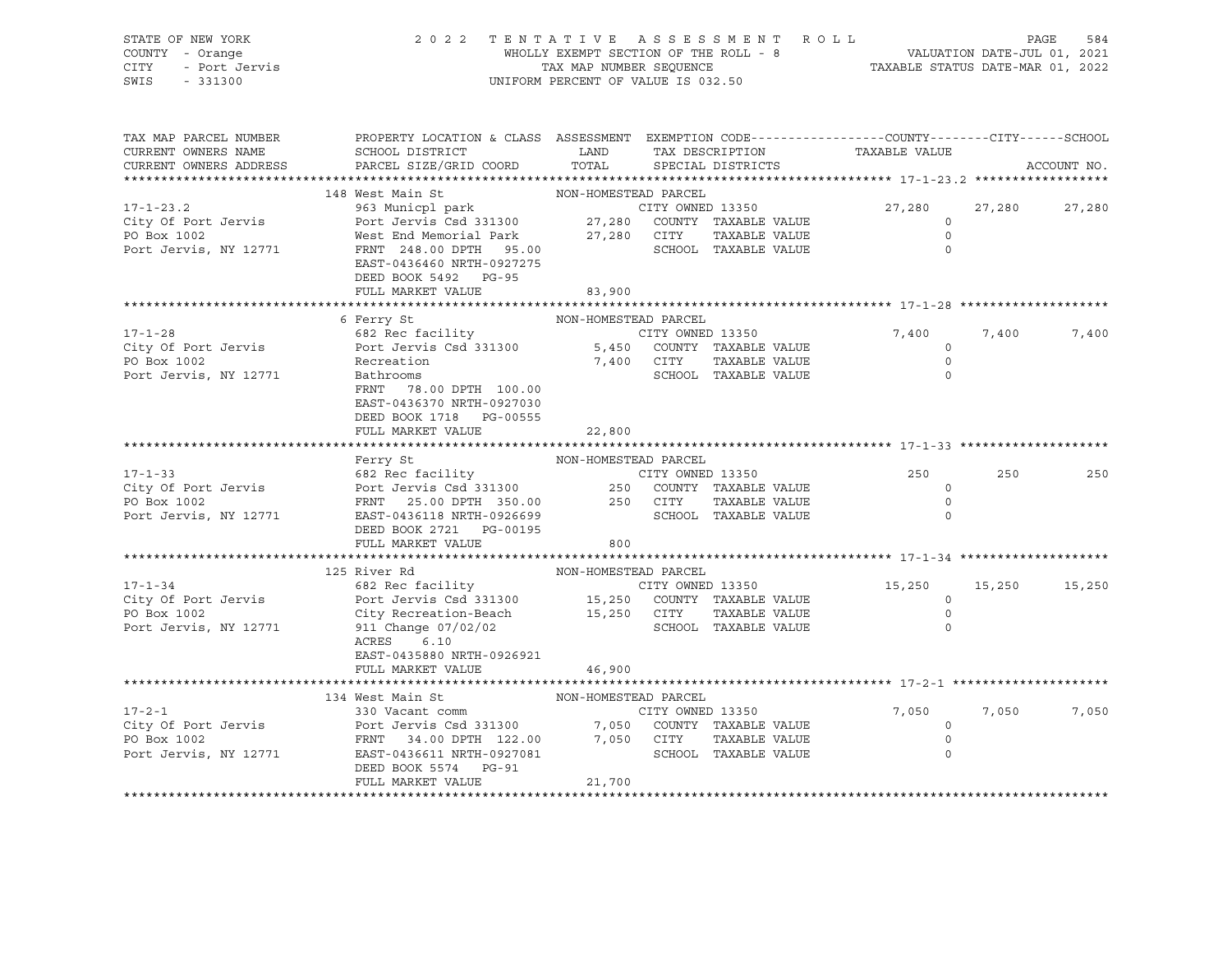#### STATE OF NEW YORK 2 0 2 2 T E N T A T I V E A S S E S S M E N T R O L L PAGE 585 COUNTY - Orange WHOLLY EXEMPT SECTION OF THE ROLL - 8 VALUATION DATE-JUL 01, 2021 CITY - Port Jervis TAX MAP NUMBER SEQUENCE TAXABLE STATUS DATE-MAR 01, 2022 SWIS - 331300 UNIFORM PERCENT OF VALUE IS 032.50

| TAX MAP PARCEL NUMBER<br>CURRENT OWNERS NAME                                                                                                                                         | PROPERTY LOCATION & CLASS ASSESSMENT EXEMPTION CODE----------------COUNTY-------CITY------SCHOOL<br>SCHOOL DISTRICT                                                      | LAND                               | TAX DESCRIPTION                                                                   |               | TAXABLE VALUE                                   |         |             |
|--------------------------------------------------------------------------------------------------------------------------------------------------------------------------------------|--------------------------------------------------------------------------------------------------------------------------------------------------------------------------|------------------------------------|-----------------------------------------------------------------------------------|---------------|-------------------------------------------------|---------|-------------|
| CURRENT OWNERS ADDRESS                                                                                                                                                               | PARCEL SIZE/GRID COORD                                                                                                                                                   | TOTAL                              | SPECIAL DISTRICTS                                                                 |               |                                                 |         | ACCOUNT NO. |
|                                                                                                                                                                                      | 13 Union St                                                                                                                                                              | NON-HOMESTEAD PARCEL               |                                                                                   |               |                                                 |         |             |
| $17 - 2 - 11$<br>Port Jervis Little League Inc Port Jervis Csd 331300 3,500 COUNTY TAXABLE VALUE PO Box 430 FRNT 50.00 DPTH 100.00 3,500 CITY TAXABLE VALUE<br>Port Jervis, NY 12771 | 682 Rec facility<br>EAST-0436792 NRTH-0926876<br>DEED BOOK 5470 PG-208<br>FULL MARKET VALUE                                                                              | 10,800                             | COMM SERV 25300<br>SCHOOL TAXABLE VALUE                                           | TAXABLE VALUE | 3,500<br>$\circ$<br>$\Omega$<br>$\circ$         | 3,500   | 3,500       |
|                                                                                                                                                                                      |                                                                                                                                                                          |                                    |                                                                                   |               |                                                 |         |             |
| $17 - 4 - 3$                                                                                                                                                                         | 100 River Rd<br>710 Manufacture                                                                                                                                          | NON-HOMESTEAD PARCEL               | MUNI IDA 18020                                                                    |               | 765,000                                         | 765,000 | 765,000     |
| City of Port Jervis Industrial Port Jervis Csd 331300<br>Development Agency<br>ACRES<br>PO Box 1002<br>Port Jervis, NY 12771 DEED BOOK 12804 PG-490                                  | 4.60<br>EAST-0437029 NRTH-0926211                                                                                                                                        |                                    | 66,100 COUNTY TAXABLE VALUE<br>765,000 CITY TAXABLE VALUE<br>SCHOOL TAXABLE VALUE |               | $\circ$<br>$\Omega$<br>$\Omega$                 |         |             |
|                                                                                                                                                                                      | FULL MARKET VALUE                                                                                                                                                        | 2353,800                           |                                                                                   |               |                                                 |         |             |
|                                                                                                                                                                                      |                                                                                                                                                                          |                                    |                                                                                   |               |                                                 |         |             |
| $17 - 4 - 4.1$<br>City of Port Jervis<br>PO Box 1002<br>Port Jervis, NY 12771                                                                                                        | River Rd & Ferry St<br>682 Rec facility<br>Port Jervis Csd 331300 4,000 COUNTY TAXABLE VALUE<br>West End Beach pkg<br>ACRES<br>1.60<br>EAST-0436213 NRTH-0926585         | NON-HOMESTEAD PARCEL<br>4,000 CITY | CITY OWNED 13350<br>SCHOOL TAXABLE VALUE                                          | TAXABLE VALUE | 4,000<br>$\mathbf 0$<br>$\Omega$<br>$\Omega$    | 4,000   | 4,000       |
|                                                                                                                                                                                      | DEED BOOK 2201 PG-00932<br>FULL MARKET VALUE                                                                                                                             | 12,300                             |                                                                                   |               |                                                 |         |             |
|                                                                                                                                                                                      |                                                                                                                                                                          |                                    |                                                                                   |               |                                                 |         |             |
|                                                                                                                                                                                      | 18 Union St                                                                                                                                                              | NON-HOMESTEAD PARCEL               |                                                                                   |               |                                                 |         |             |
| $17 - 4 - 4.21$<br>Port Jervis Little League Inc Port Jervis Csd 331300 6,200 COUNTY TAXABLE VALUE<br>PO Box 430<br>Port Jervis, NY 12771                                            | 682 Rec facility<br>18 Railroad Circle to<br>18 Union St 911 chg 3/01/<br>FRNT 123.00 DPTH 82.00<br>EAST-0436721 NRTH-0926781<br>DEED BOOK 5470 PG-208                   | 6,200                              | COMM SERV 25300<br>CITY<br>SCHOOL TAXABLE VALUE                                   | TAXABLE VALUE | 6,200<br>$\Omega$<br>$\Omega$<br>$\Omega$       | 6,200   | 6,200       |
|                                                                                                                                                                                      | FULL MARKET VALUE                                                                                                                                                        | 19,100                             |                                                                                   |               |                                                 |         |             |
|                                                                                                                                                                                      | 5 Ferry St                                                                                                                                                               | NON-HOMESTEAD PARCEL               |                                                                                   |               |                                                 |         |             |
| $17 - 4 - 9$<br>Port Jervis Little League Inc Port Jervis Csd 331300 24,050 COUNTY TAXABLE VALUE<br>PO Box 430<br>Port Jervis, NY 12771                                              | 682 Rec facility<br>Little League Field<br>$3/1/04$ 911 addressing<br>17-4-9.-1 suffix off 4 91<br>ACRES<br>2.20<br>EAST-0436518 NRTH-0926804<br>DEED BOOK 2201 PG-00927 | 48,000 CITY                        | COMM SERV 25300<br>SCHOOL TAXABLE VALUE                                           | TAXABLE VALUE | 48,000<br>$\circ$<br>$\mathbf 0$<br>$\mathbf 0$ | 48,000  | 48,000      |
|                                                                                                                                                                                      | FULL MARKET VALUE                                                                                                                                                        | 147,700                            |                                                                                   |               |                                                 |         |             |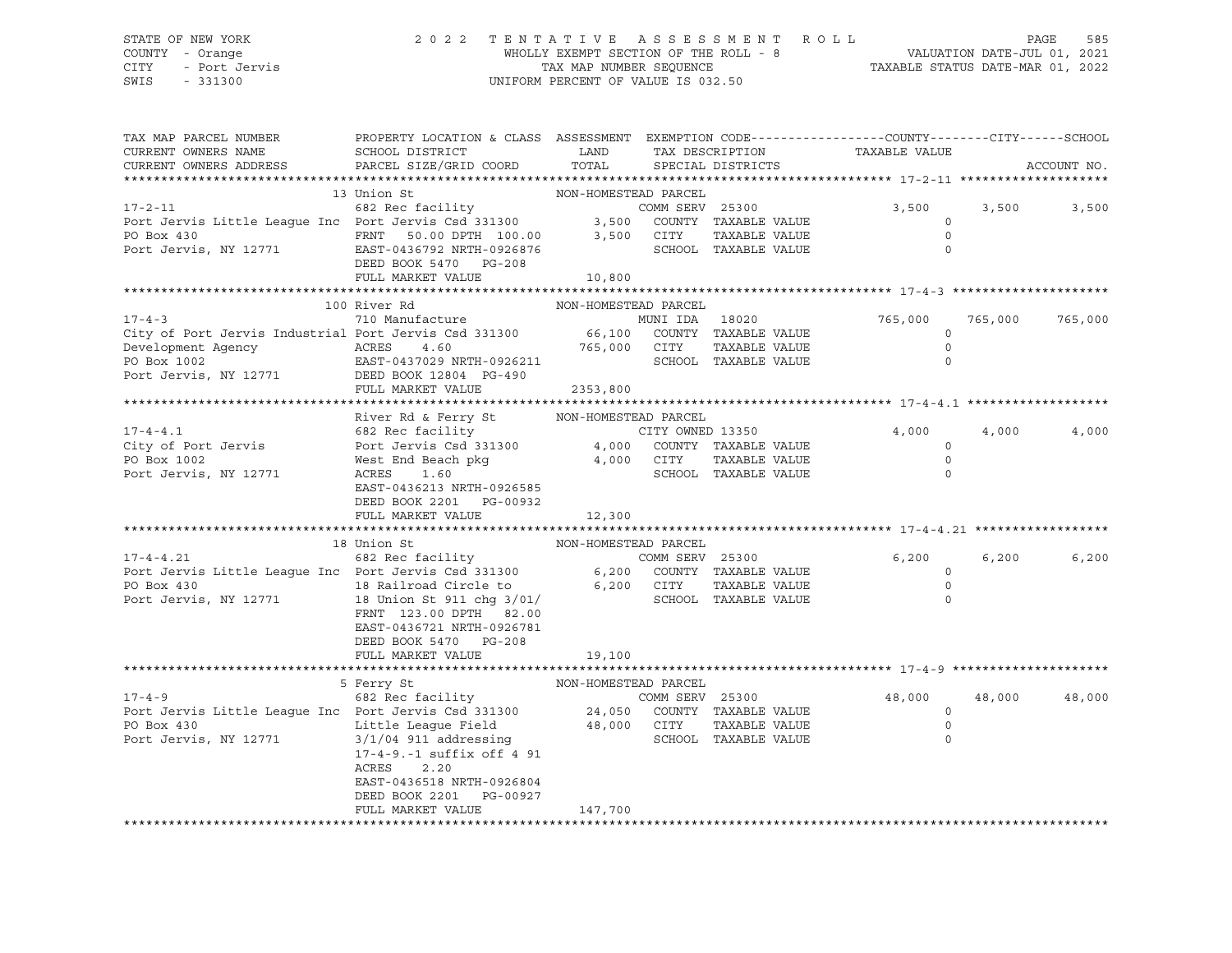| STATE OF NEW YORK<br>COUNTY - Orange<br>Y - Orange<br>- Port Jervis<br>CITY<br>SWIS - 331300                                                                              | 2 0 2 2                                                                                                                                                                      | UNIFORM PERCENT OF VALUE IS 032.50 |                 | TENTATIVE ASSESSMENT ROLL                       |                              |        | PAGE<br>586   |
|---------------------------------------------------------------------------------------------------------------------------------------------------------------------------|------------------------------------------------------------------------------------------------------------------------------------------------------------------------------|------------------------------------|-----------------|-------------------------------------------------|------------------------------|--------|---------------|
| TAX MAP PARCEL NUMBER THE PROPERTY LOCATION & CLASS ASSESSMENT EXEMPTION CODE--------------COUNTY-------CUTY------SCHOOL<br>CURRENT OWNERS NAME<br>CURRENT OWNERS ADDRESS | SCHOOL DISTRICT<br>PARCEL SIZE/GRID COORD TOTAL SPECIAL DISTRICTS                                                                                                            |                                    |                 | LAND TAX DESCRIPTION TAXABLE VALUE              |                              |        | ACCOUNT NO.   |
|                                                                                                                                                                           | 120 River Rd                                                                                                                                                                 | NON-HOMESTEAD PARCEL               |                 |                                                 |                              |        |               |
| 17-4-9.-1 682 Rec facility COMM SERV 25300<br>Port Jervis Little League Inc Port Jervis Csd 331300 16,850 COUNTY TAXABLE VALUE                                            |                                                                                                                                                                              |                                    |                 | COMM SERV 25300                                 | 35,000<br>$\circ$<br>$\circ$ |        | 35,000 35,000 |
| PO Box 430<br>Port Jervis, NY 12771 Suffixed from 17-4-9 for SCHOOL TAXABLE VALUE<br>911 purposes 3/04                                                                    | FRNT 158.00 DPTH 93.00<br>EAST-0436518 NRTH-0926804<br>DEED BOOK 2201 PG-00927<br>FULL MARKET VALUE                                                                          | 107,700                            |                 |                                                 | $\mathbf 0$                  |        |               |
|                                                                                                                                                                           |                                                                                                                                                                              |                                    |                 |                                                 |                              |        |               |
|                                                                                                                                                                           | 9 Thompson St<br>NON-HOMESTEAD PARCEL                                                                                                                                        |                                    |                 |                                                 |                              |        |               |
| $17 - 9 - 9$                                                                                                                                                              | 615 Educatn fac SCH OWNED 13800                                                                                                                                              |                                    |                 |                                                 | 98,500                       |        | 98,500 98,500 |
| Port Jervis Central School Dst Port Jervis Csd 331300 11,000 COUNTY TAXABLE VALUE                                                                                         |                                                                                                                                                                              |                                    |                 |                                                 | $\overline{0}$               |        |               |
|                                                                                                                                                                           |                                                                                                                                                                              |                                    |                 | TAXABLE VALUE                                   | $\overline{0}$               |        |               |
| PO Box 1104<br>PO Box 1104<br>Port Jervis, NY 12771 FRNT 100.00 DPTH 100.00<br>FRNT 100.00 DPTH 100.00                                                                    |                                                                                                                                                                              |                                    |                 | SCHOOL TAXABLE VALUE                            | $\circ$                      |        |               |
|                                                                                                                                                                           | EAST-0438004 NRTH-0925404                                                                                                                                                    |                                    |                 |                                                 |                              |        |               |
|                                                                                                                                                                           | DEED BOOK 0368 PG-00278                                                                                                                                                      |                                    |                 |                                                 |                              |        |               |
|                                                                                                                                                                           | FULL MARKET VALUE 303,100                                                                                                                                                    |                                    |                 |                                                 |                              |        |               |
|                                                                                                                                                                           |                                                                                                                                                                              |                                    |                 |                                                 |                              |        |               |
|                                                                                                                                                                           | 11 Front St                                                                                                                                                                  | NON-HOMESTEAD PARCEL               |                 |                                                 |                              |        |               |
| $18 - 1 - 1$                                                                                                                                                              |                                                                                                                                                                              |                                    |                 |                                                 | 8,200<br>$\circ$             | 8,200  | 8,200         |
| City Of Port Jervis<br>PO Box 1002                                                                                                                                        |                                                                                                                                                                              |                                    |                 |                                                 | $\circ$                      |        |               |
| Port Jervis, NY 12771                                                                                                                                                     | 653 Govt pk lot CITY OWNED 13350<br>Port Jervis Csd 331300 8,200 COUNTY TAXABLE VALUE<br>Parking Lot 8,200 CITY TAXABLE VALUE<br>FRNT 117.00 DPTH 74.00 SCHOOL TAXABLE VALUE |                                    |                 |                                                 | 0                            |        |               |
|                                                                                                                                                                           | EAST-0439013 NRTH-0925587                                                                                                                                                    |                                    |                 |                                                 |                              |        |               |
|                                                                                                                                                                           | DEED BOOK 1959 PG-00242                                                                                                                                                      |                                    |                 |                                                 |                              |        |               |
|                                                                                                                                                                           | FULL MARKET VALUE                                                                                                                                                            | 25, 200                            |                 |                                                 |                              |        |               |
|                                                                                                                                                                           |                                                                                                                                                                              |                                    |                 |                                                 |                              |        |               |
|                                                                                                                                                                           | 81 King St                                                                                                                                                                   |                                    |                 | NON-HOMESTEAD PARCEL<br>cility CITY OWNED 13350 |                              |        |               |
| $18 - 4 - 2$                                                                                                                                                              | 682 Rec facility                                                                                                                                                             |                                    |                 |                                                 | 80,100                       | 80,100 | 80,100        |
|                                                                                                                                                                           |                                                                                                                                                                              |                                    |                 |                                                 | $\overline{0}$               |        |               |
|                                                                                                                                                                           | Dead End - King St<br>Riverside                                                                                                                                              |                                    |                 |                                                 | $\overline{0}$               |        |               |
| Port Jervis, NY 12771                                                                                                                                                     | Riverside                                                                                                                                                                    |                                    |                 | SCHOOL TAXABLE VALUE                            | $\circ$                      |        |               |
|                                                                                                                                                                           | Recreation Area                                                                                                                                                              |                                    |                 |                                                 |                              |        |               |
|                                                                                                                                                                           | ACRES 20.00                                                                                                                                                                  |                                    |                 |                                                 |                              |        |               |
|                                                                                                                                                                           | EAST-0439874 NRTH-0923724                                                                                                                                                    |                                    |                 |                                                 |                              |        |               |
|                                                                                                                                                                           | DEED BOOK 2073 PG-00471                                                                                                                                                      |                                    |                 |                                                 |                              |        |               |
|                                                                                                                                                                           | FULL MARKET VALUE 246,500                                                                                                                                                    |                                    |                 |                                                 |                              |        |               |
|                                                                                                                                                                           | 21 First St                                                                                                                                                                  | NON-HOMESTEAD PARCEL               |                 |                                                 |                              |        |               |
| $18 - 6 - 8$                                                                                                                                                              | 620 Religious                                                                                                                                                                |                                    | RELIGIOUS 25110 |                                                 | 64,850                       | 64,850 | 64,850        |
| Our Lady Of                                                                                                                                                               | Port Jervis Csd 331300                                                                                                                                                       | 12,150                             |                 | COUNTY TAXABLE VALUE                            | $\circ$                      |        |               |
| Mount Carmel Society                                                                                                                                                      | FRNT 130.00 DPTH 90.00                                                                                                                                                       | 64,850                             | CITY            | TAXABLE VALUE                                   | 0                            |        |               |
| Attn: Michael Latini                                                                                                                                                      | EAST-0438858 NRTH-0925150                                                                                                                                                    |                                    |                 | SCHOOL TAXABLE VALUE                            | 0                            |        |               |
| 21 First St                                                                                                                                                               | DEED BOOK 1624 PG-00586                                                                                                                                                      |                                    |                 |                                                 |                              |        |               |
| Port Jervis, NY 12771                                                                                                                                                     | FULL MARKET VALUE                                                                                                                                                            | 199,500                            |                 |                                                 |                              |        |               |
|                                                                                                                                                                           |                                                                                                                                                                              |                                    |                 |                                                 |                              |        |               |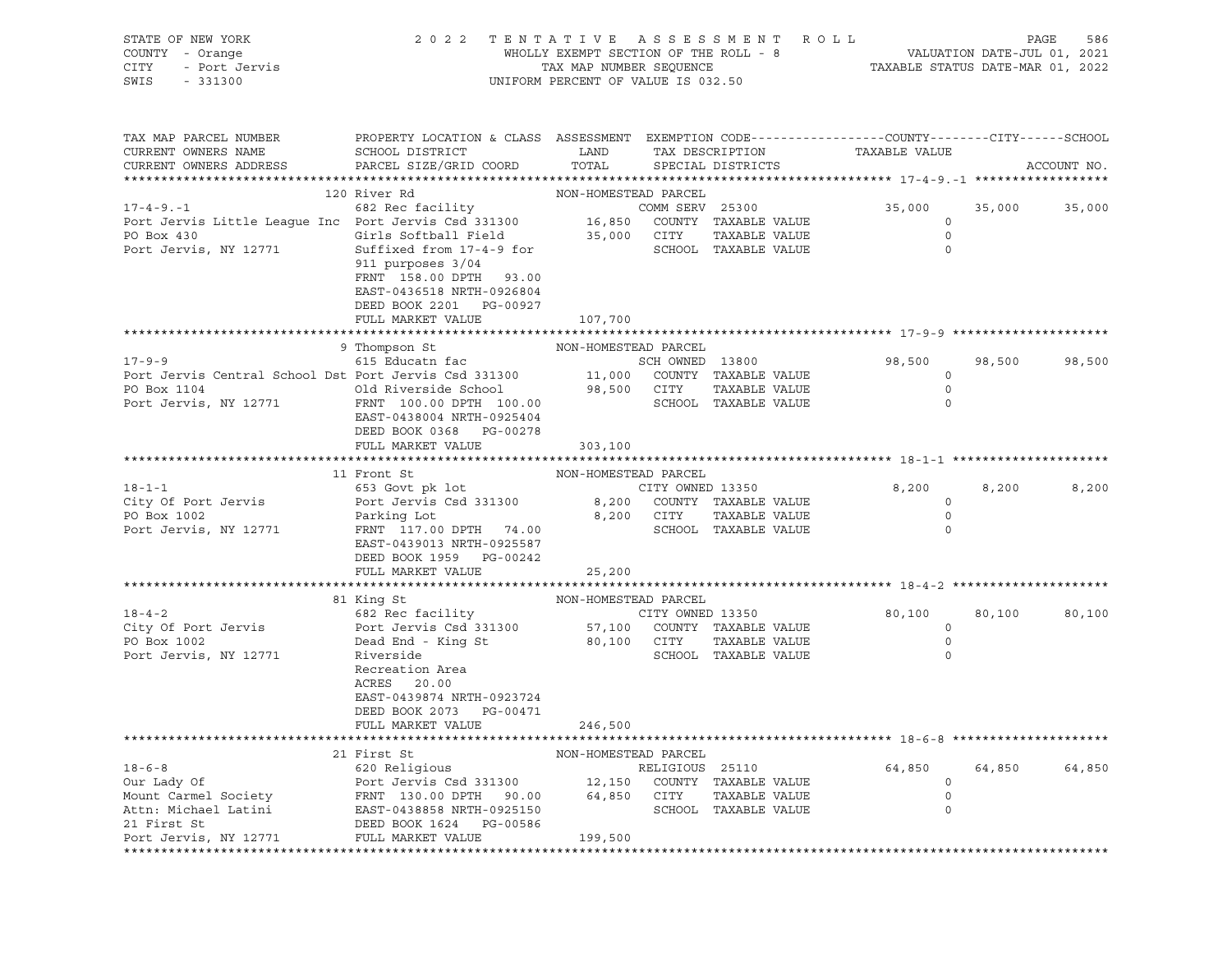#### STATE OF NEW YORK 2 0 2 2 T E N T A T I V E A S S E S S M E N T R O L L PAGE 587 COUNTY - Orange WHOLLY EXEMPT SECTION OF THE ROLL - 8 VALUATION DATE-JUL 01, 2021 CITY - Port Jervis TAX MAP NUMBER SEQUENCE TAXABLE STATUS DATE-MAR 01, 2022 SWIS - 331300 UNIFORM PERCENT OF VALUE IS 032.50

| TAX MAP PARCEL NUMBER<br>CURRENT OWNERS NAME<br>CURRENT OWNERS ADDRESS                                                                                                                                                                                             | PROPERTY LOCATION & CLASS ASSESSMENT EXEMPTION CODE----------------COUNTY-------CITY------SCHOOL<br>SCHOOL DISTRICT LAND<br>PARCEL SIZE/GRID COORD | TOTAL                |            | SPECIAL DISTRICTS    | TAX DESCRIPTION TAXABLE VALUE |       | ACCOUNT NO. |
|--------------------------------------------------------------------------------------------------------------------------------------------------------------------------------------------------------------------------------------------------------------------|----------------------------------------------------------------------------------------------------------------------------------------------------|----------------------|------------|----------------------|-------------------------------|-------|-------------|
|                                                                                                                                                                                                                                                                    |                                                                                                                                                    |                      |            |                      |                               |       |             |
|                                                                                                                                                                                                                                                                    | Third St                                                                                                                                           | NON-HOMESTEAD PARCEL |            |                      |                               |       |             |
| $18 - 10 - 1$                                                                                                                                                                                                                                                      | 821 Flood contrl MYS OWNED 12100<br>Port Jervis Csd 331300 1,000 COUNTY TAXABLE VALUE                                                              |                      |            |                      | 1,000                         | 1,000 | 1,000       |
| State Of New York                                                                                                                                                                                                                                                  |                                                                                                                                                    |                      |            |                      | $\circ$                       |       |             |
| Attn: Port Jervis City Clerk Dike                                                                                                                                                                                                                                  |                                                                                                                                                    |                      | 1,000 CITY | TAXABLE VALUE        | $\Omega$                      |       |             |
|                                                                                                                                                                                                                                                                    |                                                                                                                                                    |                      |            | SCHOOL TAXABLE VALUE | $\circ$                       |       |             |
|                                                                                                                                                                                                                                                                    |                                                                                                                                                    |                      |            |                      |                               |       |             |
|                                                                                                                                                                                                                                                                    | FULL MARKET VALUE 3,100                                                                                                                            |                      |            |                      |                               |       |             |
|                                                                                                                                                                                                                                                                    |                                                                                                                                                    |                      |            |                      |                               |       |             |
|                                                                                                                                                                                                                                                                    | 0 Third St                                                                                                                                         | NON-HOMESTEAD PARCEL |            |                      |                               |       |             |
|                                                                                                                                                                                                                                                                    |                                                                                                                                                    |                      |            |                      | 6,500                         |       | 6,500 6,500 |
|                                                                                                                                                                                                                                                                    |                                                                                                                                                    |                      |            |                      | $\circ$                       |       |             |
|                                                                                                                                                                                                                                                                    |                                                                                                                                                    |                      |            |                      | $\circ$                       |       |             |
|                                                                                                                                                                                                                                                                    |                                                                                                                                                    |                      |            |                      | $\circ$                       |       |             |
| 18-12-6.2<br>State Of New York<br>Attn: Port Jervis City Clerk<br>Port Jervis Cad 331300<br>Port Jervis City Clerk<br>Port Jervis City Clerk<br>Port Jervis City Clerk<br>Port Jervis, NY 12771<br>EAST-0438649 NRTH-0924687<br>Port Jervis, NY                    |                                                                                                                                                    |                      |            |                      |                               |       |             |
|                                                                                                                                                                                                                                                                    | FULL MARKET VALUE                                                                                                                                  | 20,000               |            |                      |                               |       |             |
|                                                                                                                                                                                                                                                                    |                                                                                                                                                    |                      |            |                      |                               |       |             |
| $18 - 13 - 12$                                                                                                                                                                                                                                                     | First St                                                                                                                                           | NON-HOMESTEAD PARCEL |            |                      |                               |       |             |
|                                                                                                                                                                                                                                                                    | 821 Flood contrl                                                                                                                                   |                      |            | NYS OWNED 12100      | 3,000                         | 3,000 | 3,000       |
|                                                                                                                                                                                                                                                                    |                                                                                                                                                    |                      |            |                      | $\circ$                       |       |             |
|                                                                                                                                                                                                                                                                    |                                                                                                                                                    |                      |            |                      | $\circ$                       |       |             |
|                                                                                                                                                                                                                                                                    |                                                                                                                                                    |                      |            |                      |                               |       |             |
| 18-13-12<br>State Of New York<br>Port Jervis Csd 331300<br>Port Jervis Csd 331300<br>Dike<br>Port Jervis, NY 12771<br>FRNT 50.00 DPTH 160.00<br>EAST-0438509 NRTH-0924757<br>FRNT 50.00 DPTH 160.00<br>CHOOL TAXABLE VALUE<br>CONCL TAXABLE VALUE                  |                                                                                                                                                    |                      |            |                      |                               |       |             |
|                                                                                                                                                                                                                                                                    | FULL MARKET VALUE                                                                                                                                  | 9,200                |            |                      |                               |       |             |
|                                                                                                                                                                                                                                                                    | 6 Pike St                                                                                                                                          |                      |            |                      |                               |       |             |
|                                                                                                                                                                                                                                                                    |                                                                                                                                                    | NON-HOMESTEAD PARCEL |            |                      |                               |       |             |
|                                                                                                                                                                                                                                                                    |                                                                                                                                                    |                      |            |                      | 3,250<br>$\circ$              | 3,250 | 3,250       |
|                                                                                                                                                                                                                                                                    |                                                                                                                                                    |                      |            |                      | $\circ$                       |       |             |
| 18-16-4<br>State Of New York and State Of New York and State Of New York and Port Jervis Csd 331300<br>20 Box 1002<br>20 Box 1002<br>20 DPTH 55.00<br>20 DPTH 55.00<br>20 SCHOOL TAXABLE VALUE<br>20 DPTH 55.00<br>20 SCHOOL TAXABLE VALUE                         |                                                                                                                                                    |                      |            |                      | $\circ$                       |       |             |
|                                                                                                                                                                                                                                                                    | EAST-0438233 NRTH-0925116                                                                                                                          |                      |            |                      |                               |       |             |
|                                                                                                                                                                                                                                                                    | DEED BOOK 618 PG-417                                                                                                                               |                      |            |                      |                               |       |             |
|                                                                                                                                                                                                                                                                    | FULL MARKET VALUE                                                                                                                                  | 10,000               |            |                      |                               |       |             |
|                                                                                                                                                                                                                                                                    |                                                                                                                                                    |                      |            |                      |                               |       |             |
|                                                                                                                                                                                                                                                                    |                                                                                                                                                    |                      |            |                      |                               |       |             |
| $19 - 3 - 6.1$                                                                                                                                                                                                                                                     | 231 Jersey Ave Rear NON-HOMESTEAD PARCEL<br>330 Vacant comm CITY OWNEL                                                                             |                      |            | CITY OWNED 13350     | 650                           | 650   | 650         |
|                                                                                                                                                                                                                                                                    |                                                                                                                                                    |                      |            |                      | $\circ$                       |       |             |
|                                                                                                                                                                                                                                                                    |                                                                                                                                                    |                      |            | TAXABLE VALUE        | $\circ$                       |       |             |
| PO BOA 1002<br>Port Jervis, NY 12771 BAST-0441295 NRTH-0922174<br>DEED BOOK 4986 PG-114                                                                                                                                                                            |                                                                                                                                                    |                      |            | SCHOOL TAXABLE VALUE | $\Omega$                      |       |             |
|                                                                                                                                                                                                                                                                    |                                                                                                                                                    |                      |            |                      |                               |       |             |
|                                                                                                                                                                                                                                                                    | FULL MARKET VALUE                                                                                                                                  | 2,000                |            |                      |                               |       |             |
|                                                                                                                                                                                                                                                                    |                                                                                                                                                    |                      |            |                      |                               |       |             |
|                                                                                                                                                                                                                                                                    |                                                                                                                                                    |                      |            |                      |                               |       |             |
|                                                                                                                                                                                                                                                                    |                                                                                                                                                    |                      |            |                      |                               |       | 502,700     |
|                                                                                                                                                                                                                                                                    |                                                                                                                                                    |                      |            |                      |                               |       |             |
|                                                                                                                                                                                                                                                                    |                                                                                                                                                    |                      |            |                      |                               |       |             |
| 19-3-21.2<br>19-3-21.2<br>21 Flood contrl<br>21 Flood contrl<br>221 Flood contrl<br>221 Flood contrl<br>231 Flood contrl<br>24.00 DPTH 150.00<br>202,700<br>202,700<br>202,700<br>202,700<br>202,700<br>202,700<br>202,700<br>202,700<br>202,700<br>202,700<br>202 |                                                                                                                                                    |                      |            |                      |                               |       |             |
|                                                                                                                                                                                                                                                                    | EAST-0441035 NRTH-0922350                                                                                                                          |                      |            |                      |                               |       |             |
|                                                                                                                                                                                                                                                                    | FULL MARKET VALUE                                                                                                                                  | 1546,800             |            |                      |                               |       |             |
|                                                                                                                                                                                                                                                                    |                                                                                                                                                    |                      |            |                      |                               |       |             |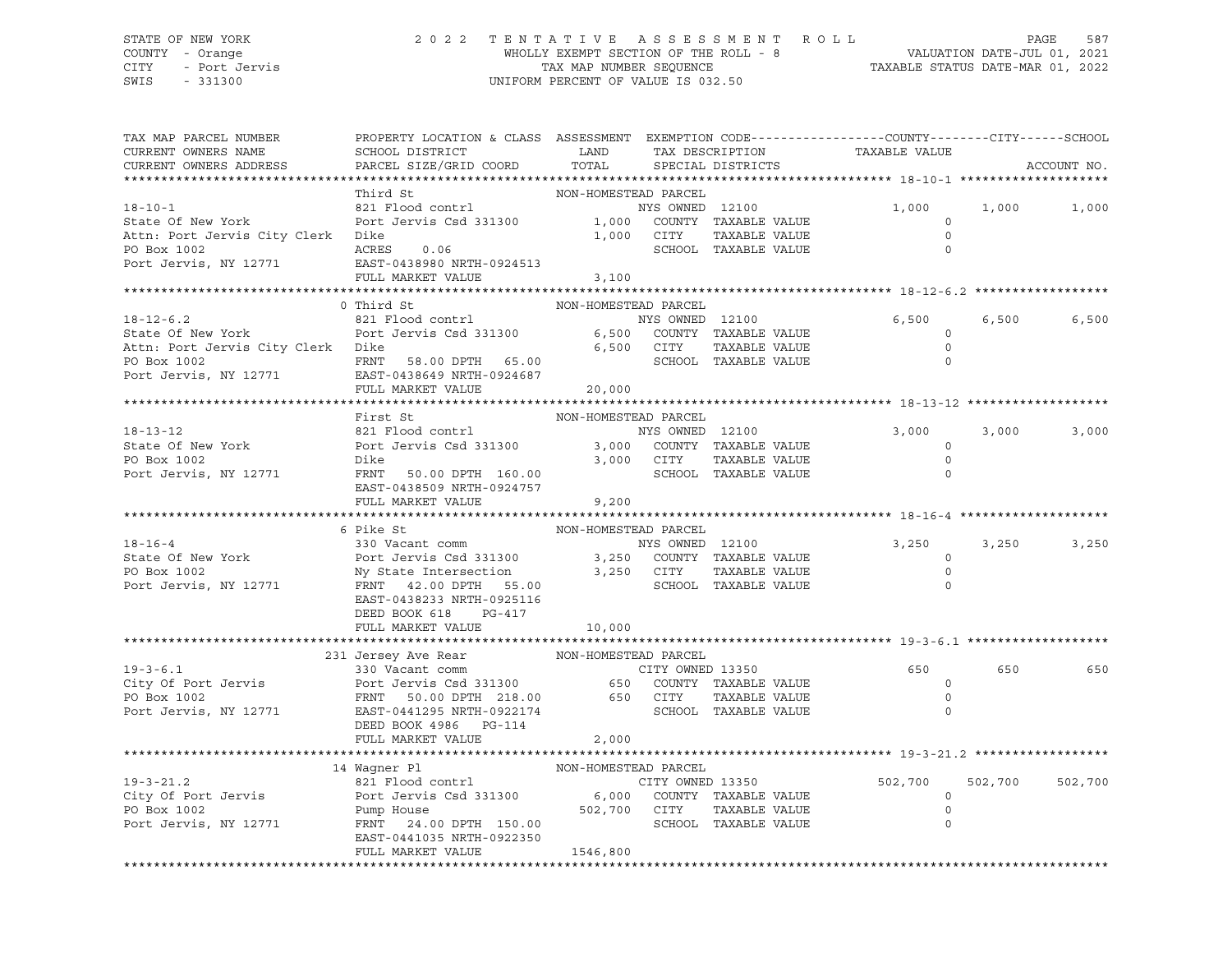| STATE OF NEW YORK<br>COUNTY - Orange<br>CITY<br>- Port Jervis<br>SWIS<br>$-331300$ | 2 0 2 2                                                                                                            | TAX MAP NUMBER SEQUENCE | TENTATIVE ASSESSMENT ROLL<br>WHOLLY EXEMPT SECTION OF THE ROLL - 8<br>UNIFORM PERCENT OF VALUE IS 032.50 | VALUATION DATE-JUL 01, 2021<br>TAXABLE STATUS DATE-MAR 01, 2022 |        | PAGE<br>588 |
|------------------------------------------------------------------------------------|--------------------------------------------------------------------------------------------------------------------|-------------------------|----------------------------------------------------------------------------------------------------------|-----------------------------------------------------------------|--------|-------------|
| TAX MAP PARCEL NUMBER<br>CURRENT OWNERS NAME                                       | PROPERTY LOCATION & CLASS ASSESSMENT EXEMPTION CODE---------------COUNTY-------CITY------SCHOOL<br>SCHOOL DISTRICT | LAND                    | TAX DESCRIPTION                                                                                          | TAXABLE VALUE                                                   |        |             |
| CURRENT OWNERS ADDRESS                                                             | PARCEL SIZE/GRID COORD                                                                                             | TOTAL                   | SPECIAL DISTRICTS                                                                                        |                                                                 |        | ACCOUNT NO. |
|                                                                                    |                                                                                                                    |                         |                                                                                                          |                                                                 |        |             |
|                                                                                    | 1 North St                                                                                                         | NON-HOMESTEAD PARCEL    |                                                                                                          |                                                                 |        |             |
| $19 - 8 - 2$                                                                       | 330 Vacant comm                                                                                                    |                         | CITY OWNED 13350                                                                                         | 16,550                                                          | 16,550 | 16,550      |
| City Of Port Jervis                                                                | Port Jervis Csd 331300 16,550 COUNTY TAXABLE VALUE                                                                 |                         |                                                                                                          | $\circ$                                                         |        |             |
| PO Box 1002                                                                        | 331                                                                                                                |                         | 16,550 CITY<br>TAXABLE VALUE                                                                             | $\circ$                                                         |        |             |
| Port Jervis, NY 12771                                                              | community garden<br>FRNT 345.00 DPTH 107.00<br>EAST-0441149 NRTH-0921767<br>DEED BOOK 5337 PG-73                   |                         | SCHOOL TAXABLE VALUE                                                                                     | $\Omega$                                                        |        |             |
|                                                                                    | FULL MARKET VALUE                                                                                                  | 50,900                  |                                                                                                          |                                                                 |        |             |
|                                                                                    |                                                                                                                    |                         |                                                                                                          |                                                                 |        |             |
| $19 - 8 - 3$                                                                       | 11 North St                                                                                                        | NON-HOMESTEAD PARCEL    |                                                                                                          |                                                                 |        |             |
| City Of Port Jervis                                                                | 853 Sewaqe<br>Port Jervis Csd 331300                                                                               |                         | CITY OWNED 13350<br>42,150 COUNTY TAXABLE VALUE                                                          | 49,650<br>$\circ$                                               | 49,650 | 49,650      |
| PO Box 1002                                                                        | Pump House                                                                                                         | 49,650 CITY             | TAXABLE VALUE                                                                                            | $\Omega$                                                        |        |             |
| Port Jervis, NY 12771                                                              | FRNT 240.00 DPTH 223.00                                                                                            |                         | SCHOOL TAXABLE VALUE                                                                                     | $\Omega$                                                        |        |             |
|                                                                                    | EAST-0440986 NRTH-0921922                                                                                          |                         |                                                                                                          |                                                                 |        |             |
|                                                                                    | FULL MARKET VALUE                                                                                                  | 152,800                 |                                                                                                          |                                                                 |        |             |
|                                                                                    |                                                                                                                    |                         |                                                                                                          |                                                                 |        |             |
|                                                                                    | North St                                                                                                           | NON-HOMESTEAD PARCEL    |                                                                                                          |                                                                 |        |             |
| $19 - 8 - 4$                                                                       | 682 Rec facility                                                                                                   |                         | CITY OWNED 13350<br>58,600 COUNTY TAXABLE VALUE<br>CITY OWNED 13350                                      | 58,600                                                          | 58,600 | 58,600      |
| City Of Port Jervis<br>PO Box 1002                                                 | Port Jervis Csd 331300                                                                                             | 58,600 CITY             | TAXABLE VALUE                                                                                            | $\circ$<br>$\circ$                                              |        |             |
| Port Jervis, NY 12771                                                              | Recreation Area<br>ACRES - 20 60<br>ACRES 20.60                                                                    |                         | SCHOOL TAXABLE VALUE                                                                                     | $\Omega$                                                        |        |             |
|                                                                                    | EAST-0440417 NRTH-0922171                                                                                          |                         |                                                                                                          |                                                                 |        |             |
|                                                                                    | DEED BOOK 2122 PG-00518                                                                                            |                         |                                                                                                          |                                                                 |        |             |
|                                                                                    | FULL MARKET VALUE                                                                                                  | 180,300                 |                                                                                                          |                                                                 |        |             |
|                                                                                    |                                                                                                                    |                         |                                                                                                          |                                                                 |        |             |
|                                                                                    | Jersey Ave Rear                                                                                                    | NON-HOMESTEAD PARCEL    |                                                                                                          |                                                                 |        |             |
| $19 - 8 - 11$                                                                      | 330 Vacant comm                                                                                                    |                         | CITY OWNED 13350                                                                                         | 250                                                             | 250    | 250         |
| City Of Port Jervis                                                                | Port Jervis Csd 331300                                                                                             |                         | 250 COUNTY TAXABLE VALUE                                                                                 | $\circ$                                                         |        |             |
| PO Box 1002                                                                        | Parking Lot                                                                                                        |                         | 250 CITY<br>TAXABLE VALUE                                                                                | $\circ$                                                         |        |             |
| Port Jervis, NY 12771                                                              | FRNT 20.00 DPTH 69.00                                                                                              |                         | SCHOOL TAXABLE VALUE                                                                                     | $\Omega$                                                        |        |             |
|                                                                                    | EAST-0440941 NRTH-0922507                                                                                          |                         |                                                                                                          |                                                                 |        |             |
|                                                                                    | DEED BOOK 2244 PG-00630<br>FULL MARKET VALUE                                                                       | 800                     |                                                                                                          |                                                                 |        |             |
|                                                                                    |                                                                                                                    |                         |                                                                                                          |                                                                 |        |             |
|                                                                                    | 1 Barclay St                                                                                                       | NON-HOMESTEAD PARCEL    |                                                                                                          |                                                                 |        |             |
| $20 - 3 - 10$                                                                      | 330 Vacant comm                                                                                                    |                         | CITY OWNED 13350                                                                                         | 7,500                                                           | 7,500  | 7,500       |
| City of Port Jervis                                                                | Port Jervis Csd 331300                                                                                             |                         | 7,500 COUNTY TAXABLE VALUE                                                                               | $\circ$                                                         |        |             |
| 20 Hammond St                                                                      | FRNT 75.00 DPTH 100.00                                                                                             |                         | 7,500 CITY<br>TAXABLE VALUE                                                                              | $\circ$                                                         |        |             |
| PO Box 1002                                                                        | EAST-0441575 NRTH-0920386                                                                                          |                         | SCHOOL TAXABLE VALUE                                                                                     | $\circ$                                                         |        |             |
| Port Jervis, NY 12771                                                              | DEED BOOK 15112 PG-1735                                                                                            |                         |                                                                                                          |                                                                 |        |             |
|                                                                                    | FULL MARKET VALUE                                                                                                  | 23,100                  |                                                                                                          |                                                                 |        |             |

\*\*\*\*\*\*\*\*\*\*\*\*\*\*\*\*\*\*\*\*\*\*\*\*\*\*\*\*\*\*\*\*\*\*\*\*\*\*\*\*\*\*\*\*\*\*\*\*\*\*\*\*\*\*\*\*\*\*\*\*\*\*\*\*\*\*\*\*\*\*\*\*\*\*\*\*\*\*\*\*\*\*\*\*\*\*\*\*\*\*\*\*\*\*\*\*\*\*\*\*\*\*\*\*\*\*\*\*\*\*\*\*\*\*\*\*\*\*\*\*\*\*\*\*\*\*\*\*\*\*\*\*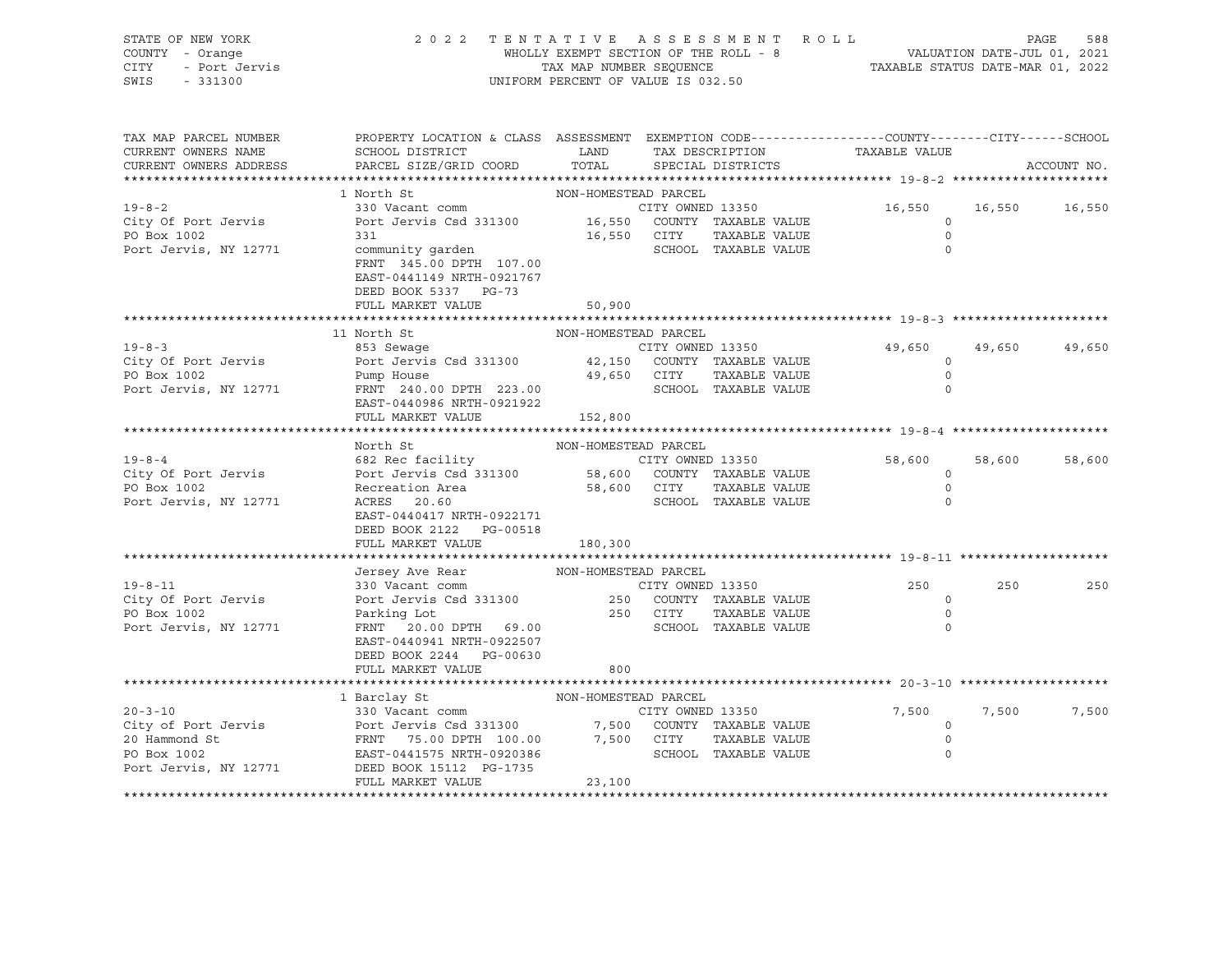| STATE OF NEW YORK  | 2022 TENTATIVE ASSESSMENT ROLL        |                                  | PAGE                        | 589 |
|--------------------|---------------------------------------|----------------------------------|-----------------------------|-----|
| COUNTY - Orange    | WHOLLY EXEMPT SECTION OF THE ROLL - 8 |                                  | VALUATION DATE-JUL 01, 2021 |     |
| CITY - Port Jervis | TAX MAP NUMBER SEOUENCE               | TAXABLE STATUS DATE-MAR 01, 2022 |                             |     |
| SWIS - 331300      | UNIFORM PERCENT OF VALUE IS 032.50    |                                  |                             |     |

| TAX MAP PARCEL NUMBER<br>CURRENT OWNERS NAME<br>CURRENT OWNERS ADDRESS | PROPERTY LOCATION & CLASS ASSESSMENT EXEMPTION CODE----------------COUNTY-------CITY------SCHOOL<br>SCHOOL DISTRICT<br>PARCEL SIZE/GRID COORD | LAND<br>TOTAL        | TAX DESCRIPTION<br>SPECIAL DISTRICTS                | TAXABLE VALUE                      |         | ACCOUNT NO. |
|------------------------------------------------------------------------|-----------------------------------------------------------------------------------------------------------------------------------------------|----------------------|-----------------------------------------------------|------------------------------------|---------|-------------|
|                                                                        |                                                                                                                                               |                      |                                                     |                                    |         |             |
| $20 - 3 - 11$                                                          | 3-5 Barclay St<br>591 Playground                                                                                                              | NON-HOMESTEAD PARCEL | CITY OWNED 13350                                    | 9,650                              | 9,650   | 9,650       |
| City Of Port Jervis<br>PO Box 1002<br>Port Jervis, NY 12771            | Port Jervis Csd 331300 9,650 COUNTY TAXABLE VALUE<br>Playground<br>FRNT 77.00 DPTH 100.00<br>EAST-0441635 NRTH-0920433                        |                      | 9,650 CITY<br>TAXABLE VALUE<br>SCHOOL TAXABLE VALUE | $\circ$<br>$\Omega$<br>$\mathbf 0$ |         |             |
|                                                                        | DEED BOOK 3168 PG-00332<br>FULL MARKET VALUE                                                                                                  | 29,700               |                                                     |                                    |         |             |
|                                                                        |                                                                                                                                               |                      |                                                     |                                    |         |             |
| $20 - 6 - 5$                                                           | 17 Minisink Ave<br>411 Apartment                                                                                                              | NON-HOMESTEAD PARCEL | CITY OWNED 13350                                    | 780,850                            | 780,850 | 780,850     |
| 39 Penn Ave                                                            | Port Jervis Housing Auth Port Jervis Csd 331300 40,850 COUNTY TAXABLE VALUE<br>ACRES<br>2.60                                                  |                      | CITY<br>TAXABLE VALUE                               | $\circ$<br>$\circ$                 |         |             |
| Port Jervis, NY 12771                                                  | EAST-0442158 NRTH-0919796<br>DEED BOOK 2202 PG-00656<br>FULL MARKET VALUE                                                                     | 780,850<br>2402,600  | SCHOOL TAXABLE VALUE                                | 0                                  |         |             |
|                                                                        |                                                                                                                                               |                      |                                                     |                                    |         |             |
|                                                                        | 306 East Main St                                                                                                                              | NON-HOMESTEAD PARCEL |                                                     |                                    |         |             |
| $20 - 6 - 14$                                                          | 963 Municpl park                                                                                                                              |                      | CITY OWNED 13350                                    | 13,225 13,225                      |         | 13,225      |
| City Of Port Jervis                                                    | Port Jervis Csd 331300 13,225 COUNTY TAXABLE VALUE                                                                                            |                      |                                                     | $\circ$                            |         |             |
| PO Box 1002                                                            | Chris Marion Park                                                                                                                             | 13,225 CITY          | TAXABLE VALUE                                       | $\circ$                            |         |             |
| Port Jervis, NY 12771                                                  | ACRES<br>2.30                                                                                                                                 |                      | SCHOOL TAXABLE VALUE                                | $\circ$                            |         |             |
|                                                                        | EAST-0441777 NRTH-0919456<br>DEED BOOK 467 PG-62                                                                                              |                      |                                                     |                                    |         |             |
|                                                                        | FULL MARKET VALUE                                                                                                                             | 40,700               |                                                     |                                    |         |             |
|                                                                        |                                                                                                                                               |                      |                                                     |                                    |         |             |
|                                                                        | 257-1/2 East Main St NON-HOMESTEAD PARCEL                                                                                                     |                      |                                                     |                                    |         |             |
| $20 - 7 - 1$                                                           | 662 Police/fire                                                                                                                               |                      | CITY OWNED 13350                                    | 60,000                             | 60,000  | 60,000      |
| City Of Port Jervis                                                    | Port Jervis Csd 331300 4,550 COUNTY TAXABLE VALUE                                                                                             |                      |                                                     | $\circ$                            |         |             |
| PO Box 1002                                                            | Tri-State Hose #6                                                                                                                             | 60,000 CITY          | TAXABLE VALUE                                       | $\circ$                            |         |             |
| Port Jervis, NY 12771                                                  | FRNT 30.00 DPTH 63.00<br>EAST-0441493 NRTH-0920275<br>FULL MARKET VALUE                                                                       | 184,600              | SCHOOL TAXABLE VALUE                                |                                    |         |             |
|                                                                        |                                                                                                                                               |                      |                                                     |                                    |         |             |
|                                                                        | 249-253 East Main St                                                                                                                          | NON-HOMESTEAD PARCEL |                                                     |                                    |         |             |
| $20 - 8 - 1.1$                                                         | 330 Vacant comm                                                                                                                               |                      | CITY OWNED 13350                                    | 6,250                              | 6,250   | 6,250       |
| City Of Port Jervis                                                    |                                                                                                                                               |                      |                                                     | $\overline{0}$                     |         |             |
| PO Box 1002                                                            | Port Jervis Csd 331300 6,250 COUNTY TAXABLE VALUE<br>FRNT 158.00 DPTH 180.00 6,250 CITY TAXABLE VALUE                                         |                      |                                                     | $\mathbf 0$                        |         |             |
| Port Jervis, 12771                                                     | EAST-0441239 NRTH-0920650<br>DEED BOOK 5720 PG-337                                                                                            |                      | SCHOOL TAXABLE VALUE                                |                                    |         |             |
|                                                                        | FULL MARKET VALUE                                                                                                                             | 19,200               |                                                     |                                    |         |             |
|                                                                        |                                                                                                                                               |                      |                                                     |                                    |         |             |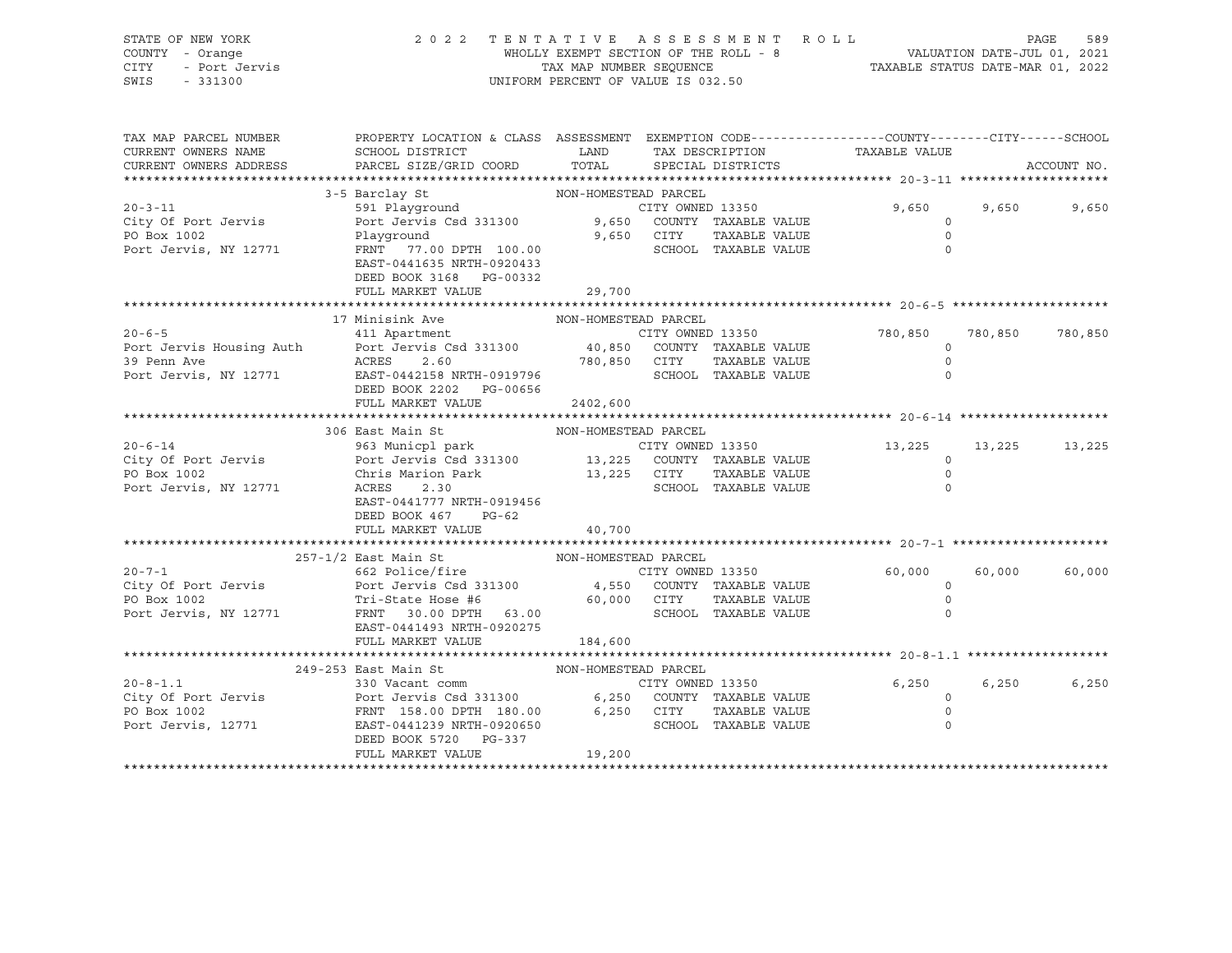#### STATE OF NEW YORK 2 0 2 2 T E N T A T I V E A S S E S S M E N T R O L L PAGE 590 COUNTY - Orange WHOLLY EXEMPT SECTION OF THE ROLL - 8 VALUATION DATE-JUL 01, 2021 CITY - Port Jervis TAX MAP NUMBER SEQUENCE TAXABLE STATUS DATE-MAR 01, 2022 SWIS - 331300 UNIFORM PERCENT OF VALUE IS 032.50

| TAX MAP PARCEL NUMBER<br>CURRENT OWNERS NAME<br>CURRENT OWNERS ADDRESS | PROPERTY LOCATION & CLASS ASSESSMENT EXEMPTION CODE----------------CUNTY-------CITY------SCHOOL<br>${\tt SCHOOL\,\, DISTRTCT} \qquad \qquad {\tt LAND} \qquad \qquad {\tt TAX\,\, DESCRIPTION} \qquad \qquad {\tt TAXABLE\,\, VALUE}$<br>PARCEL SIZE/GRID COORD TOTAL SPECIAL DISTRICTS |                      |                      |                      |       | ACCOUNT NO.       |
|------------------------------------------------------------------------|-----------------------------------------------------------------------------------------------------------------------------------------------------------------------------------------------------------------------------------------------------------------------------------------|----------------------|----------------------|----------------------|-------|-------------------|
|                                                                        |                                                                                                                                                                                                                                                                                         |                      |                      |                      |       |                   |
|                                                                        | 1 South Maple Ave NON-HOMESTEAD PARCEL                                                                                                                                                                                                                                                  |                      |                      |                      |       |                   |
|                                                                        |                                                                                                                                                                                                                                                                                         |                      |                      |                      | 3,250 | 3,250             |
|                                                                        |                                                                                                                                                                                                                                                                                         |                      |                      |                      |       |                   |
|                                                                        |                                                                                                                                                                                                                                                                                         |                      |                      |                      |       |                   |
|                                                                        | 20-8-2<br>City of Port Jervis 330 Vacant comm (1990)<br>PO Box 1002<br>PO Box 1002<br>PO Box 1002<br>PO Box 1002<br>PO Box 1002<br>PO Box 1002<br>POT Jervis CHOOL<br>POT JERST 0<br>POT CITY OWNED 13350<br>PORT TAXABLE VALUE<br>O SCHOOL TAXABLE VA                                  |                      |                      |                      |       |                   |
|                                                                        | DEED BOOK 13291 PG-597                                                                                                                                                                                                                                                                  |                      |                      |                      |       |                   |
|                                                                        | FULL MARKET VALUE                                                                                                                                                                                                                                                                       | 10,000               |                      |                      |       |                   |
|                                                                        | 3 South Maple Ave NON-HOMESTEAD PARCEL                                                                                                                                                                                                                                                  |                      |                      |                      |       |                   |
|                                                                        |                                                                                                                                                                                                                                                                                         |                      |                      | 12,050 12,050 12,050 |       |                   |
|                                                                        |                                                                                                                                                                                                                                                                                         |                      |                      | $\Omega$             |       |                   |
|                                                                        |                                                                                                                                                                                                                                                                                         |                      |                      | $\circ$              |       |                   |
|                                                                        | 20-8-3<br>City of Port Jervis 330 Vacant comm<br>Port Jervis Csd 331300 12,050 COUNTY TAXABLE VALUE<br>PO Box 1002<br>Port Jervis, NY 12771 EAST-0441312 NRTH-0920582<br>Port Jervis, NY 12771 EAST-0441312 NRTH-0920582<br>Port Jervis, N                                              |                      | SCHOOL TAXABLE VALUE | $\Omega$             |       |                   |
|                                                                        | DEED BOOK 14155 PG-937                                                                                                                                                                                                                                                                  |                      |                      |                      |       |                   |
|                                                                        | FULL MARKET VALUE                                                                                                                                                                                                                                                                       | 37,100               |                      |                      |       |                   |
|                                                                        |                                                                                                                                                                                                                                                                                         |                      |                      |                      |       |                   |
|                                                                        | 247 East Main St<br>NON-HOMESTEAD PARCEL                                                                                                                                                                                                                                                |                      |                      |                      |       |                   |
|                                                                        |                                                                                                                                                                                                                                                                                         |                      |                      |                      |       |                   |
|                                                                        |                                                                                                                                                                                                                                                                                         |                      |                      |                      |       |                   |
|                                                                        |                                                                                                                                                                                                                                                                                         |                      |                      |                      |       |                   |
|                                                                        | 21-1-1.22<br>Laurel Grove Cemetery<br>271 aurel Grove Cemetery<br>271 aurel Grove Cemetery<br>271 aurel Grove Cemetery<br>271 aurel Grove Cemetery<br>271 aurel Grove Cemetery<br>271 bett Jervis Csd 331300 144,500 COUNTY TAXABLE VALUE<br>2                                          |                      |                      |                      |       |                   |
|                                                                        | FULL MARKET VALUE 444,600                                                                                                                                                                                                                                                               |                      |                      |                      |       |                   |
|                                                                        |                                                                                                                                                                                                                                                                                         |                      |                      |                      |       |                   |
|                                                                        |                                                                                                                                                                                                                                                                                         |                      |                      |                      |       |                   |
|                                                                        |                                                                                                                                                                                                                                                                                         |                      |                      | 900                  | 900   | 900               |
|                                                                        |                                                                                                                                                                                                                                                                                         |                      |                      | $\circ$              |       |                   |
|                                                                        |                                                                                                                                                                                                                                                                                         |                      |                      | $\Omega$             |       |                   |
|                                                                        |                                                                                                                                                                                                                                                                                         |                      |                      | $\Omega$             |       |                   |
|                                                                        |                                                                                                                                                                                                                                                                                         |                      |                      |                      |       |                   |
|                                                                        | FULL MARKET VALUE 2,800                                                                                                                                                                                                                                                                 |                      |                      |                      |       |                   |
|                                                                        |                                                                                                                                                                                                                                                                                         |                      |                      |                      |       |                   |
|                                                                        | 250 Canal St Ws<br>852 Landfill<br>City of Port Jervis (232 Bandfill)<br>Port Jervis Csd 331300 23,000 COUNTY TAXABLE VALUE<br>Port Jervis, NY 12771 ACRES 4.00<br>Port Jervis, NY 12771 ACRES 4.00<br>ACRES 4.00                                                                       | NON-HOMESTEAD PARCEL |                      | 242,431              |       | 242, 431 242, 431 |
|                                                                        |                                                                                                                                                                                                                                                                                         |                      |                      | $\circ$              |       |                   |
|                                                                        |                                                                                                                                                                                                                                                                                         |                      |                      | $\overline{0}$       |       |                   |
|                                                                        |                                                                                                                                                                                                                                                                                         |                      |                      | $\Omega$             |       |                   |
|                                                                        | EAST-0443698 NRTH-0930365                                                                                                                                                                                                                                                               |                      |                      |                      |       |                   |
|                                                                        | DEED BOOK 1851 PG-00778                                                                                                                                                                                                                                                                 |                      |                      |                      |       |                   |
|                                                                        | FULL MARKET VALUE                                                                                                                                                                                                                                                                       | 745,900              |                      |                      |       |                   |
|                                                                        |                                                                                                                                                                                                                                                                                         |                      |                      |                      |       |                   |
|                                                                        | West Main St NON-HOMESTEAD PARCEL<br>999-2-1 846 Connectors CITY OWNED 13350 100,000<br>PO Box 1002 Highway Bridge 100,000 CITY TAXABLE VALUE 0<br>PO Box 1002 Highway Bridge 100,000 CITY TAXABLE VALUE 0<br>POT JEVIS, NY 12771 MULL                                                  |                      |                      |                      |       |                   |
|                                                                        |                                                                                                                                                                                                                                                                                         |                      |                      |                      |       | 100,000 100,000   |
|                                                                        |                                                                                                                                                                                                                                                                                         |                      |                      |                      |       |                   |
|                                                                        |                                                                                                                                                                                                                                                                                         |                      |                      |                      |       |                   |
|                                                                        |                                                                                                                                                                                                                                                                                         |                      |                      |                      |       |                   |
|                                                                        |                                                                                                                                                                                                                                                                                         |                      |                      |                      |       |                   |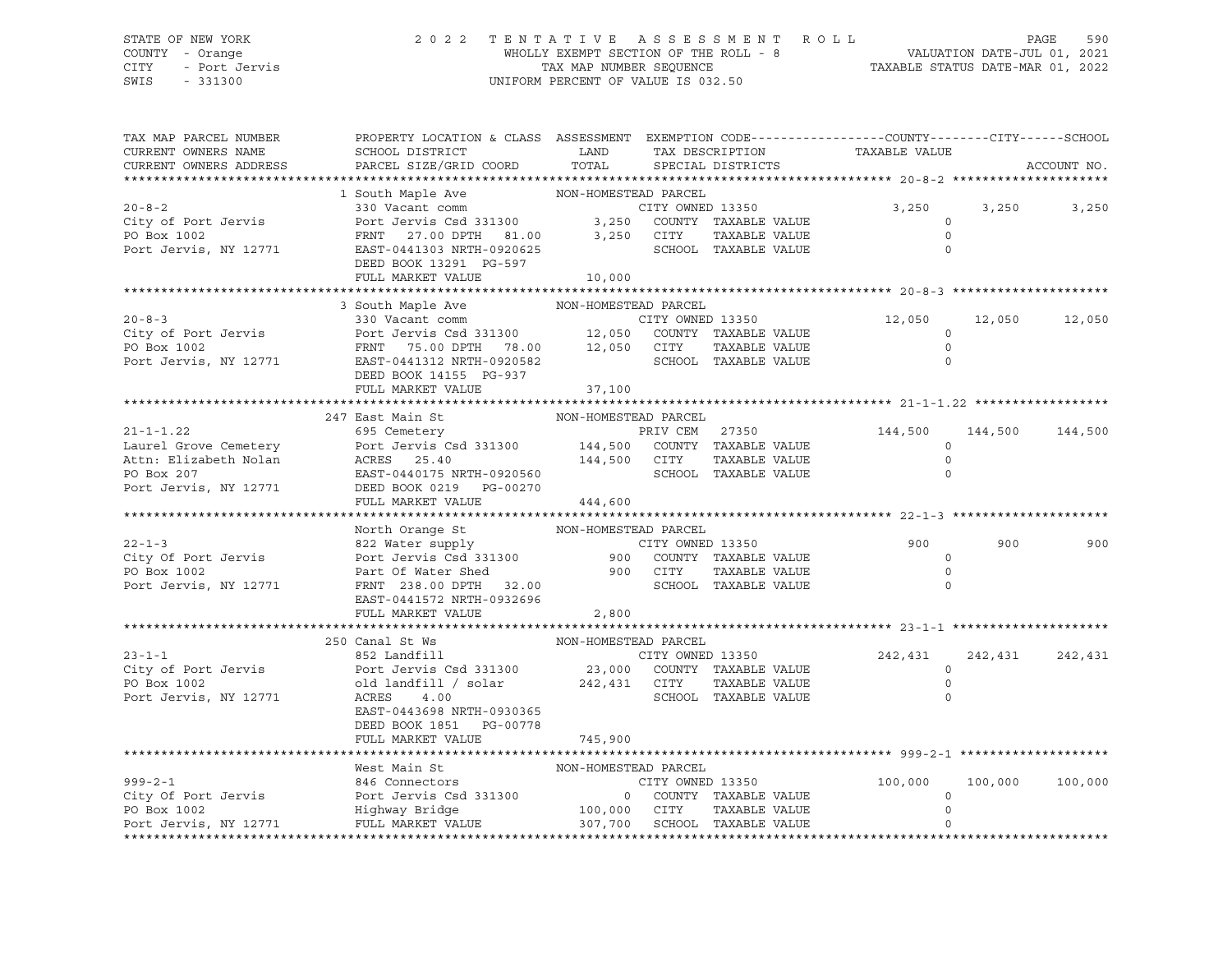#### STATE OF NEW YORK 2 0 2 2 T E N T A T I V E A S S E S S M E N T R O L L PAGE 591 COUNTY - Orange WHOLLY EXEMPT SECTION OF THE ROLL - 8 VALUATION DATE-JUL 01, 2021 CITY - Port Jervis TAX MAP NUMBER SEQUENCE TAXABLE STATUS DATE-MAR 01, 2022 SWIS - 331300 UNIFORM PERCENT OF VALUE IS 032.50

| TAX MAP PARCEL NUMBER<br>CURRENT OWNERS NAME<br>CURRENT OWNERS ADDRESS | PROPERTY LOCATION & CLASS ASSESSMENT EXEMPTION CODE----------------COUNTY-------CITY------SCHOOL<br>SCHOOL DISTRICT<br>PARCEL SIZE/GRID COORD TOTAL | <b>EXAMPLE TO A LAND</b>            |                  | TAX DESCRIPTION<br>SPECIAL DISTRICTS | TAXABLE VALUE |          |        | ACCOUNT NO. |
|------------------------------------------------------------------------|-----------------------------------------------------------------------------------------------------------------------------------------------------|-------------------------------------|------------------|--------------------------------------|---------------|----------|--------|-------------|
|                                                                        |                                                                                                                                                     |                                     |                  |                                      |               |          |        |             |
| $999 - 2 - 2$<br>City Of Port Jervis<br>PO Box 1002                    | East Main St<br>% 846 Connectors CITY OWNED 13350<br>Port Jervis Csd 331300 0 COUNTY TAXABLE VALUE<br>Highway Bridge                                | NON-HOMESTEAD PARCEL<br>50,000 CITY |                  | TAXABLE VALUE                        | 50,000        | $\Omega$ | 50,000 | 50,000      |
| Port Jervis, NY 12771                                                  | FULL MARKET VALUE $153,800$ SCHOOL TAXABLE VALUE                                                                                                    |                                     |                  |                                      |               |          |        |             |
|                                                                        |                                                                                                                                                     |                                     |                  |                                      |               |          |        |             |
|                                                                        | Culvert St                                                                                                                                          | NON-HOMESTEAD PARCEL                |                  |                                      |               |          |        |             |
| $999 - 2 - 3$                                                          | % 846 Connectors CITY OWNED 13350<br>Port Jervis Csd 331300 0 COUNTY TAXABLE VALUE                                                                  |                                     |                  |                                      | 30,000        |          | 30,000 | 30,000      |
| City Of Port Jervis                                                    |                                                                                                                                                     |                                     |                  |                                      |               | $\Omega$ |        |             |
| PO Box 1002                                                            | Highway Culvert Under 30,000 CITY                                                                                                                   |                                     |                  | TAXABLE VALUE                        |               | $\Omega$ |        |             |
| Port Jervis, NY 12771                                                  | Public Highway                                                                                                                                      |                                     |                  | SCHOOL TAXABLE VALUE                 |               | $\Omega$ |        |             |
|                                                                        | FULL MARKET VALUE 92,300                                                                                                                            |                                     |                  |                                      |               |          |        |             |
|                                                                        |                                                                                                                                                     |                                     |                  |                                      |               |          |        |             |
|                                                                        | Culvert&fall Sts                                                                                                                                    | NON-HOMESTEAD PARCEL                |                  |                                      |               |          |        |             |
| $999 - 2 - 4$                                                          | 846 Connectors<br>Port Jervis Csd 331300 0 COUNTY TAXABLE VALUE                                                                                     |                                     | CITY OWNED 13350 |                                      | 2,000         |          | 2,000  | 2,000       |
| City Of Port Jervis<br>PO Box 1002                                     |                                                                                                                                                     |                                     |                  | TAXABLE VALUE                        |               | $\Omega$ |        |             |
| Port Jervis, NY 12771                                                  | Highway Culvert Under 2,000 CITY<br>Public Highway 3CHOO.                                                                                           |                                     |                  | SCHOOL TAXABLE VALUE                 |               |          |        |             |
|                                                                        | FULL MARKET VALUE                                                                                                                                   | 6,200                               |                  |                                      |               |          |        |             |
|                                                                        |                                                                                                                                                     |                                     |                  |                                      |               |          |        |             |
|                                                                        | On Canal                                                                                                                                            | NON-HOMESTEAD PARCEL                |                  |                                      |               |          |        |             |
| $999 - 2 - 5$                                                          | 692 Road/str/hwy CITY OWNED 13350                                                                                                                   |                                     |                  |                                      | 10,000        |          | 10,000 | 10,000      |
| City Of Port Jervis                                                    | Port Jervis Csd 331300 0 COUNTY TAXABLE VALUE                                                                                                       |                                     |                  |                                      |               | $\Omega$ |        |             |
| PO Box 1002                                                            | Run Off Drain/tunnel Unde 10,000 CITY                                                                                                               |                                     |                  | TAXABLE VALUE                        |               |          |        |             |
| Port Jervis, NY 12771                                                  | Public Highway                                                                                                                                      |                                     |                  | SCHOOL TAXABLE VALUE                 |               |          |        |             |
|                                                                        | FULL MARKET VALUE 30,800                                                                                                                            |                                     |                  |                                      |               |          |        |             |
|                                                                        |                                                                                                                                                     |                                     |                  |                                      |               |          |        |             |
|                                                                        | 40 Mohawk St                                                                                                                                        | NON-HOMESTEAD PARCEL                |                  |                                      |               |          |        |             |
| $999 - 2 - 8$                                                          | 846 Connectors and the contractors                                                                                                                  |                                     | CITY OWNED 13350 |                                      | 2,000         |          | 2,000  | 2,000       |
|                                                                        |                                                                                                                                                     |                                     |                  | 2,000 COUNTY TAXABLE VALUE           |               | $\Omega$ |        |             |
| PO Box 1002                                                            | Land                                                                                                                                                |                                     | 2,000 CITY       | TAXABLE VALUE                        |               |          |        |             |
| Port Jervis, NY 12771                                                  | FRNT 25.00 DPTH 100.00                                                                                                                              |                                     |                  | SCHOOL TAXABLE VALUE                 |               | $\Omega$ |        |             |
|                                                                        | FULL MARKET VALUE                                                                                                                                   | 6,200                               |                  |                                      |               |          |        |             |
|                                                                        |                                                                                                                                                     |                                     |                  |                                      |               |          |        |             |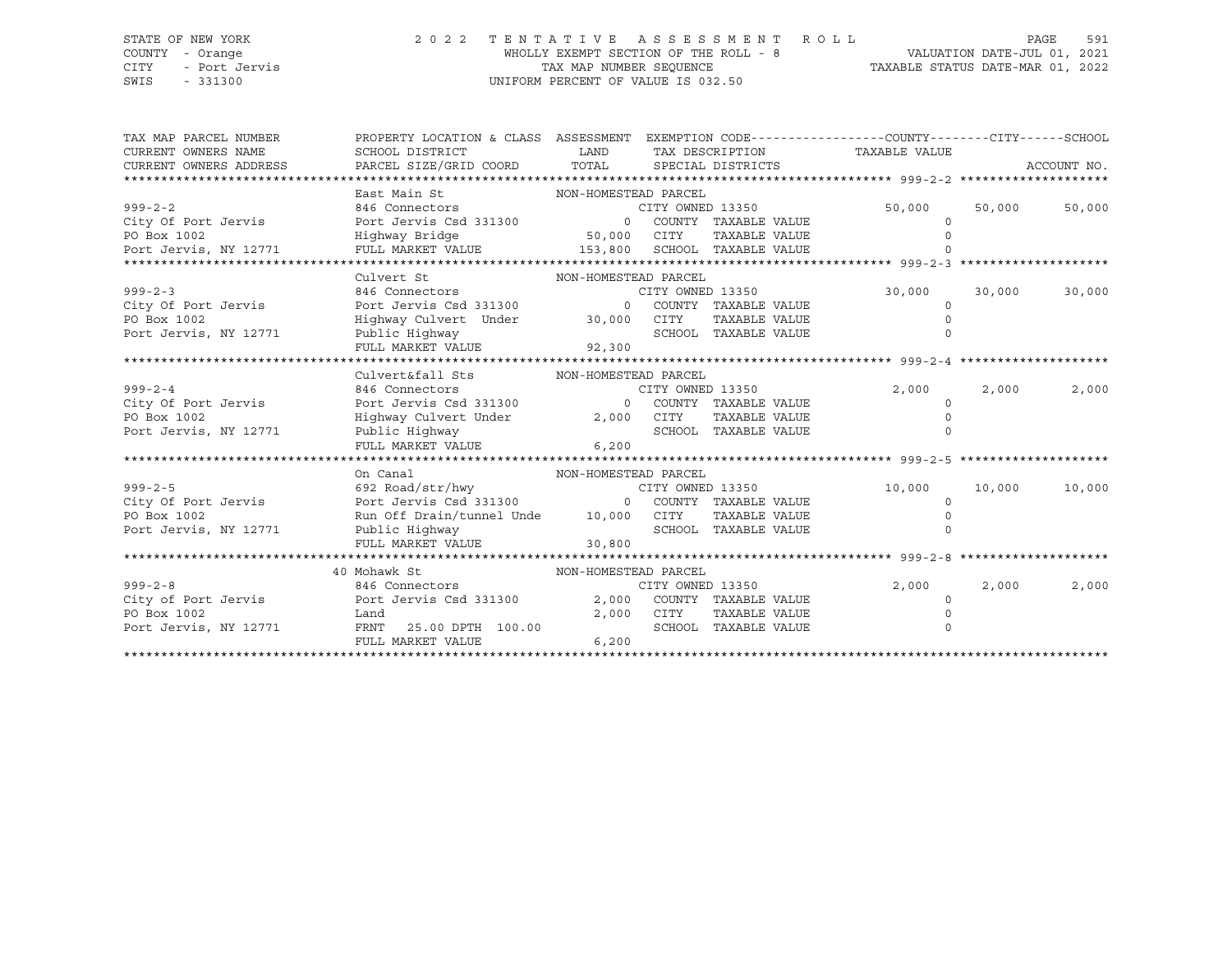| STATE OF NEW YORK  | 2022 TENTATIVE ASSESSMENT ROLL        |                                  | PAGE            | 592 |
|--------------------|---------------------------------------|----------------------------------|-----------------|-----|
| COUNTY - Orange    | WHOLLY EXEMPT SECTION OF THE ROLL - 8 | VALUATION DATE-JUL 01, 2021      |                 |     |
| CITY - Port Jervis |                                       | TAXABLE STATUS DATE-MAR 01, 2022 |                 |     |
| SWIS - 331300      | UNIFORM PERCENT OF VALUE IS 032.50    |                                  | RPS150/V04/L015 |     |
|                    |                                       | CURRENT DATE 4/26/2022           |                 |     |
|                    |                                       |                                  |                 |     |

# ROLL SECTION TOTALS

## \*\*\* S P E C I A L D I S T R I C T S U M M A R Y \*\*\*

|      |                                    | ')N<br>'NL        | `)Nı | <b>HIVI</b><br>ы |    |   |
|------|------------------------------------|-------------------|------|------------------|----|---|
| CODE | $\alpha$ mr<br><b>CIT</b><br>4 M F | $m \times m$<br>∼ |      | ת י              | ιn | T |

#### NO SPECIAL DISTRICTS AT THIS LEVEL

## \*\*\* S C H O O L D I S T R I C T S U M M A R Y \*\*\*

| CODE   | DISTRICT NAME   | TOTAL<br>PARCELS | ASSESSED<br>LAND | ASSESSED<br>TOTAL | EXEMPT<br>AMOUNT | TOTAL<br>TAXABLE | <b>STAR</b><br>AMOUNT | STAR<br>TAXABLE |
|--------|-----------------|------------------|------------------|-------------------|------------------|------------------|-----------------------|-----------------|
| 331300 | Port Jervis Csd | 147              | 3615,910         | 38729,662         | 38729,662        |                  |                       |                 |
|        | SUB-TOTAL       | 147              | 3615,910         | 38729,662         | 38729,662        |                  |                       |                 |
|        | T O T A L       | 147              | 3615,910         | 38729,662         | 38729,662        |                  |                       |                 |

#### \*\*\* S Y S T E M C O D E S S U M M A R Y \*\*\*

#### NO SYSTEM EXEMPTIONS AT THIS LEVEL

#### \*\*\* E X E M P T I O N S U M M A R Y \*\*\*

|             | TOTAL     |           |             |           |
|-------------|-----------|-----------|-------------|-----------|
| DESCRIPTION | PARCELS   | COUNTY    | <b>CITY</b> | SCHOOL    |
|             |           |           |             | 257,750   |
| CITY OWNED  | 62        | 9646,761  | 9646,761    | 9646,761  |
| CITY OWNED  | 2         | 2311,500  | 2311,500    | 2311,500  |
| SCH OWNED   | 6         | 1416,200  | 1416,200    | 1416,200  |
| US OWNED    |           | 353,600   | 353,600     | 353,600   |
| MUNI IDA    | 2         | 2136,050  | 2136,050    | 2136,050  |
| MUNIC RR    |           | 76,200    | 76,200      | 76,200    |
| RELIGIOUS   |           | 935,250   | 935,250     | 935,250   |
| RELIGIOUS   | 26        | 3730,625  | 3730,625    | 3730,625  |
| CHARITABLE  | 9         | 721,100   | 721,100     | 721,100   |
| PRIV HOSP   | 7         | 16262,926 | 16262,926   | 16262,926 |
| COMM SERV   | 5         | 107,250   | 107,250     | 107,250   |
| VETORG CTS  | 4         | 207,500   | 207,500     | 207,500   |
|             | NYS OWNED | 6         | 257,750     | 257,750   |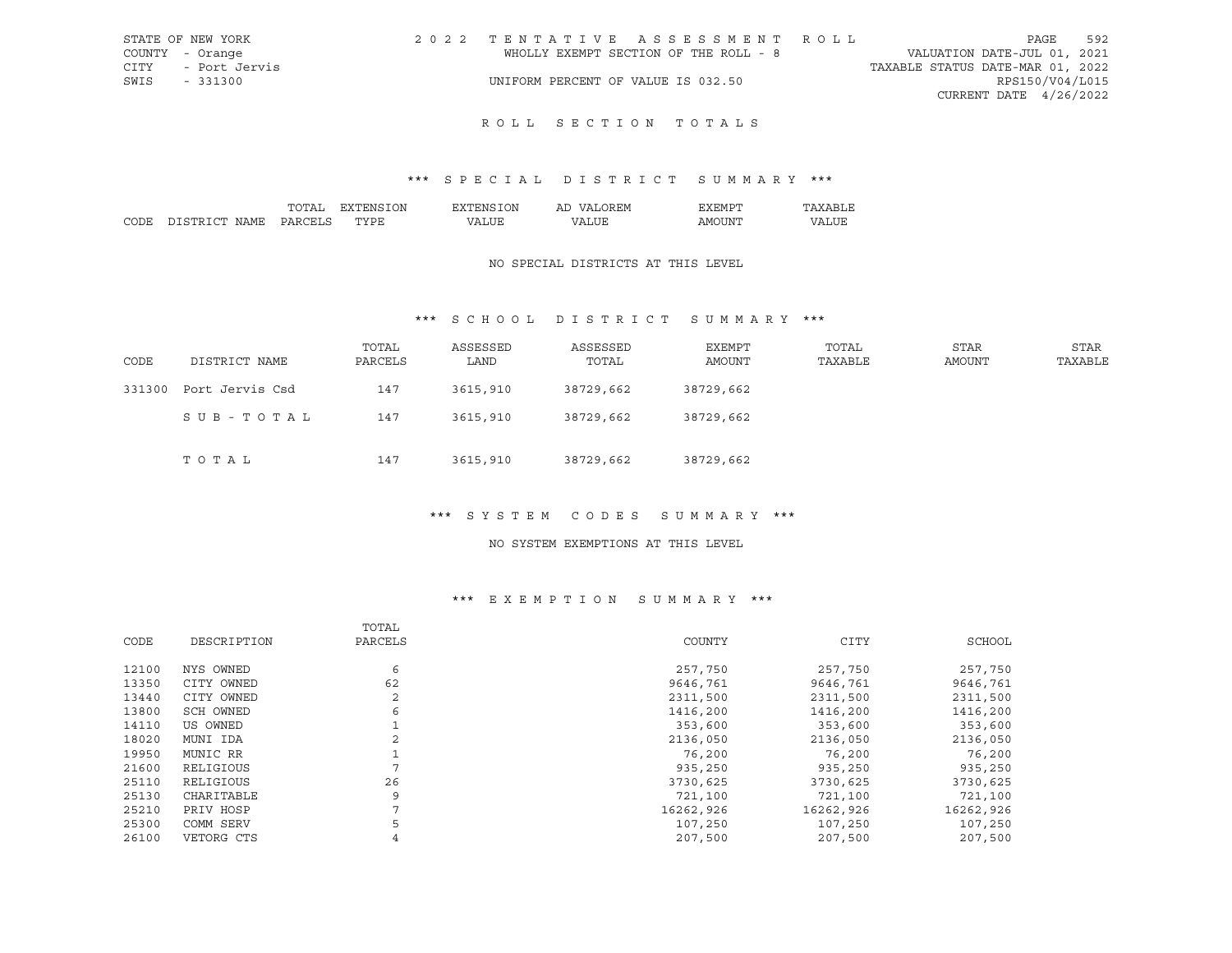| STATE OF NEW YORK  | 2022 TENTATIVE ASSESSMENT ROLL        | PAGE                             | 593 |
|--------------------|---------------------------------------|----------------------------------|-----|
| COUNTY - Orange    | WHOLLY EXEMPT SECTION OF THE ROLL - 8 | VALUATION DATE-JUL 01, 2021      |     |
| CITY - Port Jervis |                                       | TAXABLE STATUS DATE-MAR 01, 2022 |     |
| SWIS - 331300      | UNIFORM PERCENT OF VALUE IS 032.50    | RPS150/V04/L015                  |     |
|                    |                                       | CURRENT DATE 4/26/2022           |     |

# R O L L S E C T I O N T O T A L S

# \*\*\* E X E M P T I O N S U M M A R Y \*\*\*

| CODE  | DESCRIPTION | TOTAL<br>PARCELS | COUNTY    | CITY      | SCHOOL    |
|-------|-------------|------------------|-----------|-----------|-----------|
| 26250 | COMM SERV   | 4                | 93,950    | 93,950    | 93,950    |
| 27350 | PRIV CEM    | ь.               | 473,000   | 473,000   | 473,000   |
| 47610 | BUS IMP EX  |                  |           |           |           |
|       | тотаь       | 148              | 38729,662 | 38729,662 | 38729,662 |

# \*\*\* G R A N D T O T A L S \*\*\*

| ROLL |               | TOTAL   | ASSESSED | ASSESSED  | TAXABLE | TAXABLE | TAXABLE | STAR    |
|------|---------------|---------|----------|-----------|---------|---------|---------|---------|
| SEC  | DESCRIPTION   | PARCELS | LAND     | TOTAL     | COUNTY  | CTTV    | SCHOOL  | TAXABLE |
|      |               | 147     |          |           |         |         |         |         |
|      | WHOLLY EXEMPT |         | 3615,910 | 38729,662 |         |         |         |         |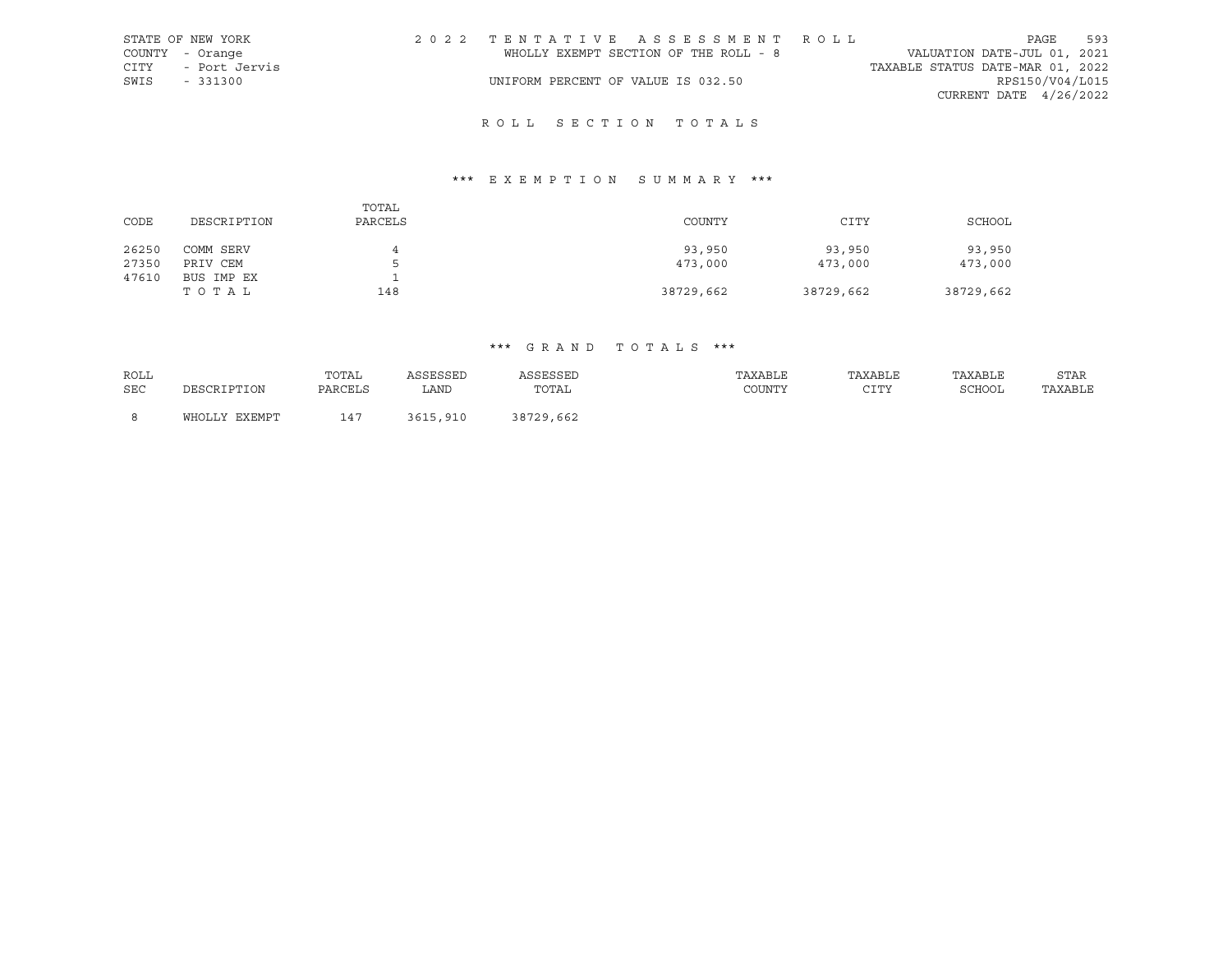| STATE OF NEW YORK     |                                    | 2022 TENTATIVE ASSESSMENT ROLL |                                  | PAGE                        | 594 |
|-----------------------|------------------------------------|--------------------------------|----------------------------------|-----------------------------|-----|
| COUNTY - Orange       |                                    |                                |                                  | VALUATION DATE-JUL 01, 2021 |     |
| - Port Jervis<br>CITY |                                    | SWIS TOTALS                    | TAXABLE STATUS DATE-MAR 01, 2022 |                             |     |
| SWIS<br>- 331300      | UNIFORM PERCENT OF VALUE IS 032.50 |                                |                                  | RPS150/V04/L015             |     |
|                       |                                    |                                |                                  | CURRENT DATE $4/26/2022$    |     |
|                       |                                    |                                |                                  |                             |     |

\*\*\* S P E C I A L D I S T R I C T S U M M A R Y \*\*\*

#### \*\*\* H O M E S T E A D \*\*\*

|      |                    | TOTAL   | ION<br>≅"ENS.<br>______ | ON.<br>FYT<br>∠∸ L'NI⊆ | AP<br>$\sqrt{1}$ | דים אים צי<br>----                                                                                                                                                                                                                                                                                                                                                                                                                                                                   |       |
|------|--------------------|---------|-------------------------|------------------------|------------------|--------------------------------------------------------------------------------------------------------------------------------------------------------------------------------------------------------------------------------------------------------------------------------------------------------------------------------------------------------------------------------------------------------------------------------------------------------------------------------------|-------|
| CODE | ירי הרסידי<br>NAMF | DARCELS | TYPR.                   | ''ALUE                 | VALUE            | AMOUNT<br>$\frac{1}{2} \left( \frac{1}{2} \right) \left( \frac{1}{2} \right) \left( \frac{1}{2} \right) \left( \frac{1}{2} \right) \left( \frac{1}{2} \right) \left( \frac{1}{2} \right) \left( \frac{1}{2} \right) \left( \frac{1}{2} \right) \left( \frac{1}{2} \right) \left( \frac{1}{2} \right) \left( \frac{1}{2} \right) \left( \frac{1}{2} \right) \left( \frac{1}{2} \right) \left( \frac{1}{2} \right) \left( \frac{1}{2} \right) \left( \frac{1}{2} \right) \left( \frac$ | VALUE |
|      |                    | PARTS   |                         |                        |                  |                                                                                                                                                                                                                                                                                                                                                                                                                                                                                      |       |

## NO SPECIAL DISTRICTS AT THIS LEVEL

## \*\*\* N O N - H O M E S T E A D \*\*\*

|      |               | TOTAL                    | "ON<br>ימתקישצ | ⊤∩ங   | OREM.<br>AD.<br>NΔ! | 'FMDT<br>FY.  |       |
|------|---------------|--------------------------|----------------|-------|---------------------|---------------|-------|
| CODE | DISTRICT NAME | DARCELS<br>$\sim$ $\sim$ | <b>TYPE</b>    | VALUE | VALUE               | <b>AMOINT</b> | VALUE |
|      |               | <b>DADTC</b>             |                |       |                     |               |       |

## NO SPECIAL DISTRICTS AT THIS LEVEL

#### \*\*\* S W I S \*\*\*

|      |                    | $nm -$<br>n,<br>۰д     | ΟN<br>교사<br>ı: х | .)N<br>.             | AL.<br>I. IVI<br>$\cdots$ | $-$ mn $\cdot$<br>. нит |   |
|------|--------------------|------------------------|------------------|----------------------|---------------------------|-------------------------|---|
| CODE | NAME<br>- 14 14 15 | $\cap$ $\Box$<br>∘µ ∆ت | mynn"<br>∍⊔ ⊔    | '.TTF<br>$^{\prime}$ | $\cdots$                  | IN.                     | . |

#### NO SPECIAL DISTRICTS AT THIS LEVEL

## \*\*\* S C H O O L D I S T R I C T S U M M A R Y \*\*\*

#### \*\*\* H O M E S T E A D \*\*\*

| CODE   | DISTRICT NAME   | TOTAL<br>PARCELS & PARTS | ASSESSED<br>LAND | ASSESSED<br>TOTAL | EXEMPT<br>AMOUNT | TOTAL<br>TAXABLE | STAR<br>AMOUNT | STAR<br>TAXABLE |
|--------|-----------------|--------------------------|------------------|-------------------|------------------|------------------|----------------|-----------------|
| 331300 | Port Jervis Csd | 2,553                    | 17666,822        | 121820,797        | 3233,809         | 118586,988       | 19739,234      | 98847,754       |
|        | SUB-TOTAL       | 2,553                    | 17666,822        | 121820,797        | 3233,809         | 118586,988       | 19739,234      | 98847,754       |
|        | тотаь           | 2,553                    | 17666,822        | 121820,797        | 3233,809         | 118586,988       | 19739,234      | 98847,754       |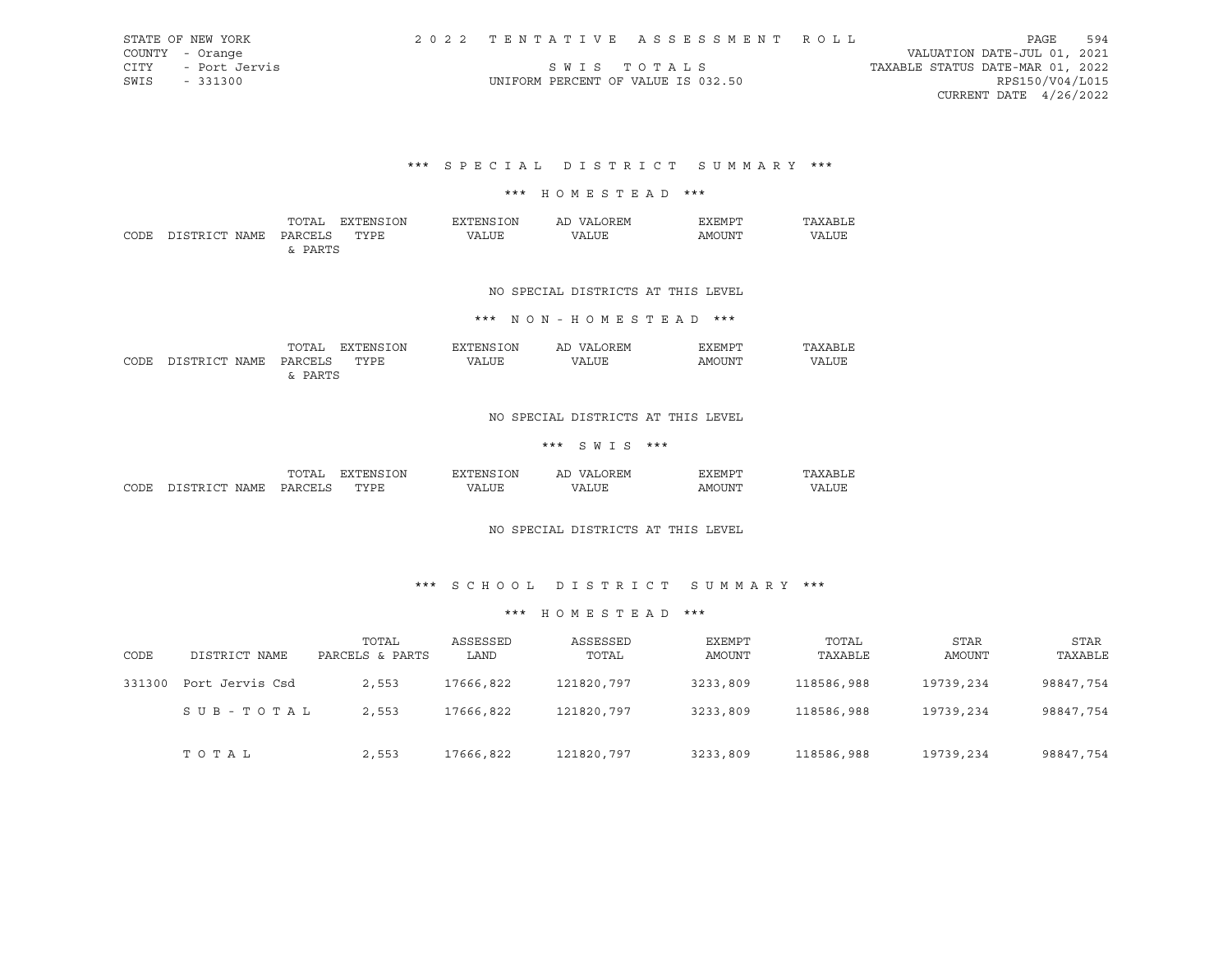| STATE OF NEW YORK  |                                    | 2022 TENTATIVE ASSESSMENT ROLL |                                  | PAGE                   | 595 |
|--------------------|------------------------------------|--------------------------------|----------------------------------|------------------------|-----|
| COUNTY - Orange    |                                    |                                | VALUATION DATE-JUL 01, 2021      |                        |     |
| CITY - Port Jervis |                                    | SWIS TOTALS                    | TAXABLE STATUS DATE-MAR 01, 2022 |                        |     |
| SWIS - 331300      | UNIFORM PERCENT OF VALUE IS 032.50 |                                |                                  | RPS150/V04/L015        |     |
|                    |                                    |                                |                                  | CURRENT DATE 4/26/2022 |     |

## \*\*\* N O N - H O M E S T E A D \*\*\*

| CODE   | DISTRICT NAME   | TOTAL<br>PARCELS & PARTS | ASSESSED<br>LAND | ASSESSED<br>TOTAL   | <b>EXEMPT</b><br>AMOUNT | TOTAL<br>TAXABLE | <b>STAR</b><br>AMOUNT | STAR<br>TAXABLE |
|--------|-----------------|--------------------------|------------------|---------------------|-------------------------|------------------|-----------------------|-----------------|
| 331300 | Port Jervis Csd | 621                      | 11714,039        | 110516,004          | 42247,303               | 68268,701        | 158,420               | 68110,281       |
|        | SUB-TOTAL       | 621                      | 11714,039        | 110516,004          | 42247,303               | 68268,701        | 158,420               | 68110,281       |
|        | TOTAL           | 621                      | 11714,039        | 110516,004          | 42247,303               | 68268,701        | 158,420               | 68110,281       |
|        |                 |                          |                  | $SWIS$ ***<br>$***$ |                         |                  |                       |                 |
| CODE   | DISTRICT NAME   | TOTAL<br>PARCELS         | ASSESSED<br>LAND | ASSESSED<br>TOTAL   | EXEMPT<br>AMOUNT        | TOTAL<br>TAXABLE | <b>STAR</b><br>AMOUNT | STAR<br>TAXABLE |
| 331300 | Port Jervis Csd | 3,168                    | 29380,861        | 232336,801          | 45481,112               | 186855,689       | 19897,654             | 166958,035      |
|        | SUB-TOTAL       | 3,168                    | 29380,861        | 232336,801          | 45481,112               | 186855,689       | 19897,654             | 166958,035      |
|        | TOTAL           | 3,168                    | 29380,861        | 232336,801          | 45481,112               | 186855,689       | 19897,654             | 166958,035      |

## \*\*\* S Y S T E M C O D E S S U M M A R Y \*\*\*

## \*\*\* H O M E S T E A D \*\*\*

|       |             | TOTAL           |                       |      |         |
|-------|-------------|-----------------|-----------------------|------|---------|
| CODE  | DESCRIPTION | PARCELS & PARTS | COUNTY                | CITY | SCHOOL  |
| 51005 | CONDO C/S   | 54              | 386,150               |      | 386,150 |
|       | TOTAL       | 54              | 386,150               |      | 386,150 |
|       |             |                 | *** NON-HOMESTEAD *** |      |         |
|       |             | TOTAL           |                       |      |         |
| CODE  | DESCRIPTION | PARCELS & PARTS | COUNTY                | CITY | SCHOOL  |

NO EXEMPTIONS AT THIS LEVEL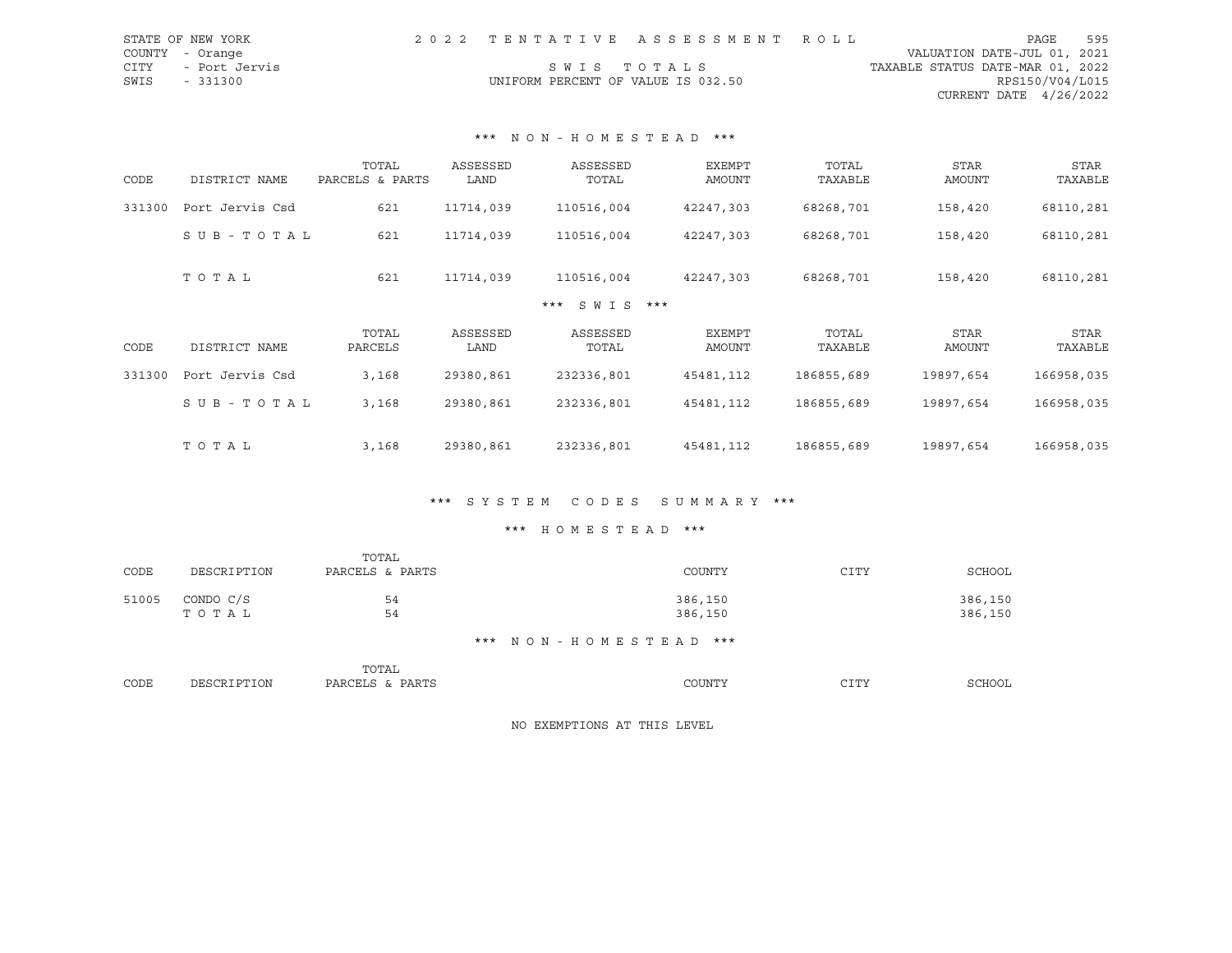|      | STATE OF NEW YORK  |                                    | 2022 TENTATIVE ASSESSMENT ROLL |                                  | PAGE            | 596 |
|------|--------------------|------------------------------------|--------------------------------|----------------------------------|-----------------|-----|
|      | COUNTY - Orange    |                                    |                                | VALUATION DATE-JUL 01, 2021      |                 |     |
|      | CITY - Port Jervis |                                    | SWIS TOTALS                    | TAXABLE STATUS DATE-MAR 01, 2022 |                 |     |
| SWIS | $-331300$          | UNIFORM PERCENT OF VALUE IS 032.50 |                                |                                  | RPS150/V04/L015 |     |
|      |                    |                                    |                                | CURRENT DATE $4/26/2022$         |                 |     |

## \*\*\* S W I S \*\*\*

| CODE  | DESCRIPTION        | TOTAL<br>PARCELS | COUNTY             | CITY | SCHOOL             |
|-------|--------------------|------------------|--------------------|------|--------------------|
| 51005 | CONDO C/S<br>TOTAL | 54<br>54         | 386,150<br>386,150 |      | 386,150<br>386,150 |

# \*\*\* E X E M P T I O N S U M M A R Y \*\*\*

## \*\*\* H O M E S T E A D \*\*\*

|       |                 | TOTAL           |          |             |           |
|-------|-----------------|-----------------|----------|-------------|-----------|
| CODE  | DESCRIPTION     | PARCELS & PARTS | COUNTY   | <b>CITY</b> | SCHOOL    |
| 12100 | NYS OWNED       | 1               | 69,000   | 69,000      | 69,000    |
| 13350 | CITY OWNED      |                 | 350      | 350         | 350       |
| 32252 | NY Refr Ld      | $\mathbf{1}$    | 803      |             |           |
| 33401 | CITYTAXSAL      | 8               | 345,850  | 345,850     |           |
| 41101 | VETERANS        | $1\,$           | 400      | 400         |           |
| 41120 | VETWAR CTS      | 90              | 676,790  | 411,502     | 411,502   |
| 41130 | VETCOM CTS      | 77              | 935,715  | 579,563     | 579,563   |
| 41140 | VETDIS CTS      | 37              | 678,266  | 446,720     | 446,720   |
| 41162 | $CW$ 15 $VET/$  | 19              | 85,918   |             |           |
| 41172 | CW DISBLD       | $\overline{3}$  | 34,579   |             |           |
| 41690 | FIRE/AMBCT      | 24              | 27,120   | 27,120      | 27,120    |
| 41800 | AGED            | 15              | 338,207  | 346,260     | 346,260   |
| 41801 | AGED-CT         | $\mathbf{1}$    | 32,325   | 32,325      |           |
| 41802 | AGED-C          | 43              | 741,553  |             |           |
| 41803 | AGED-T          | 30              |          | 341,184     |           |
| 41804 | AGED-S          | 31              |          |             | 418,065   |
| 41805 | AGED-CS         | 25              | 534,810  |             | 549,079   |
| 41834 | ENH STAR        | 370             |          |             | 11986,724 |
| 41854 | <b>BAS STAR</b> | 563             |          |             | 7752,510  |
| 44213 | 421f Res I      | 41              |          | 172,701     |           |
|       | TOTAL           | 1,381           | 4501,686 | 2772,975    | 22586,893 |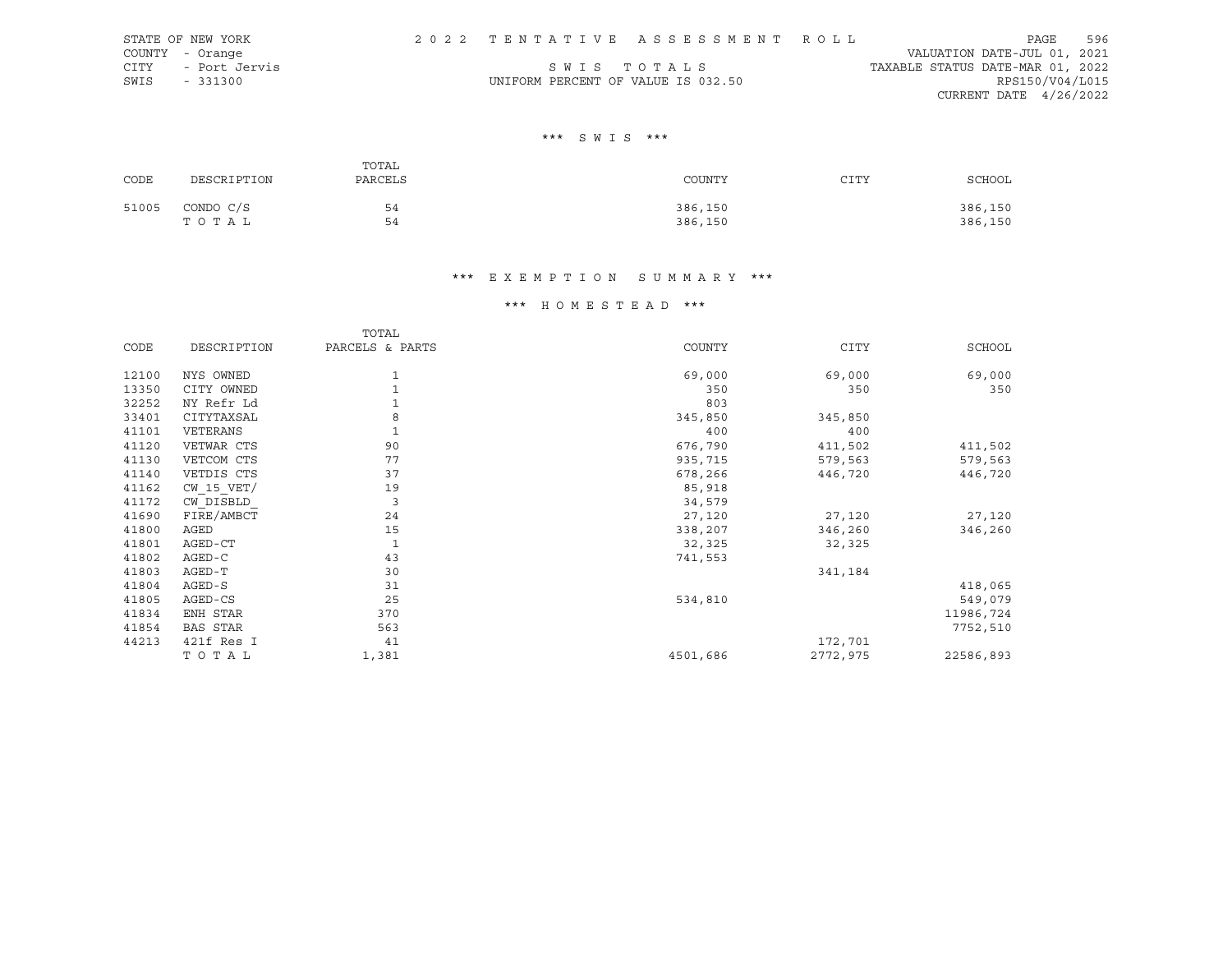COUNTY - Orange VALUATION DATE-JUL 01, 2021 CITY - Port Jervis S W I S T O T A L S TAXABLE STATUS DATE-MAR 01, 2022 CURRENT DATE 4/26/2022

# SWIS - 331300 UNIFORM PERCENT OF VALUE IS 032.50 RPS150/V04/L015

#### \*\*\* N O N - H O M E S T E A D \*\*\*

|                 | TOTAL                                              |                   |                                             |                                             |
|-----------------|----------------------------------------------------|-------------------|---------------------------------------------|---------------------------------------------|
| DESCRIPTION     | PARCELS & PARTS                                    | COUNTY            | <b>CITY</b>                                 | SCHOOL                                      |
|                 |                                                    |                   |                                             | 188,750                                     |
|                 |                                                    |                   |                                             |                                             |
|                 |                                                    |                   |                                             | 9646,761                                    |
|                 |                                                    |                   |                                             | 2311,500                                    |
|                 |                                                    |                   |                                             | 1416,200                                    |
| US OWNED        |                                                    | 353,600           | 353,600                                     | 353,600                                     |
| MUNI IDA        | 2                                                  | 2136,050          | 2136,050                                    | 2136,050                                    |
| MUNIC RR        |                                                    | 76,200            | 76,200                                      | 76,200                                      |
| RELIGIOUS       | 7                                                  | 935,250           | 935,250                                     | 935,250                                     |
| RELIGIOUS       | 26                                                 | 3730,625          | 3730,625                                    | 3730,625                                    |
| CHARITABLE      | 9                                                  | 721,100           | 721,100                                     | 721,100                                     |
| PRIV HOSP       | 7                                                  | 16262,926         | 16262,926                                   | 16262,926                                   |
| COMM SERV       | 5                                                  | 107,250           | 107,250                                     | 107,250                                     |
| VETORG CTS      |                                                    | 207,500           | 207,500                                     | 207,500                                     |
| COMM SERV       | 4                                                  | 93,950            | 93,950                                      | 93,950                                      |
| PRIV CEM        | 5                                                  | 473,000           | 473,000                                     | 473,000                                     |
| CITYTAXSAL      | $\overline{2}$                                     | 113,550           | 113,550                                     |                                             |
| AGED-T          |                                                    |                   | 5,200                                       |                                             |
| AGED-CS         |                                                    | 13,000            |                                             | 13,000                                      |
| ENH STAR        | 5                                                  |                   |                                             | 103,340                                     |
| <b>BAS STAR</b> | $\overline{4}$                                     |                   |                                             | 55,080                                      |
| BUS IMP EX      | 18                                                 | 287,741           | 287,741                                     | 287,741                                     |
| UDC PROJEC      | 5                                                  | 3285,900          | 3285,900                                    | 3285,900                                    |
| TOTAL           | 182                                                | 42360,853         | 42353,053                                   | 42405,723                                   |
|                 | NYS OWNED<br>CITY OWNED<br>CITY OWNED<br>SCH OWNED | 5<br>62<br>2<br>6 | 188,750<br>9646,761<br>2311,500<br>1416,200 | 188,750<br>9646,761<br>2311,500<br>1416,200 |

#### \*\*\* S W I S \*\*\*

|       |             | TOTAL          |          |          |          |
|-------|-------------|----------------|----------|----------|----------|
| CODE  | DESCRIPTION | PARCELS        | COUNTY   | CITY     | SCHOOL   |
|       |             |                |          |          |          |
| 12100 | NYS OWNED   | 6              | 257,750  | 257,750  | 257,750  |
| 13350 | CITY OWNED  | 63             | 9647,111 | 9647,111 | 9647,111 |
| 13440 | CITY OWNED  | 2              | 2311,500 | 2311,500 | 2311,500 |
| 13800 | SCH OWNED   | 6              | 1416,200 | 1416,200 | 1416,200 |
| 14110 | US OWNED    |                | 353,600  | 353,600  | 353,600  |
| 18020 | MUNI IDA    | 2              | 2136,050 | 2136,050 | 2136,050 |
| 19950 | MUNIC RR    |                | 76,200   | 76,200   | 76,200   |
| 21600 | RELIGIOUS   | $\overline{ }$ | 935,250  | 935,250  | 935,250  |
| 25110 | RELIGIOUS   | 26             | 3730,625 | 3730,625 | 3730,625 |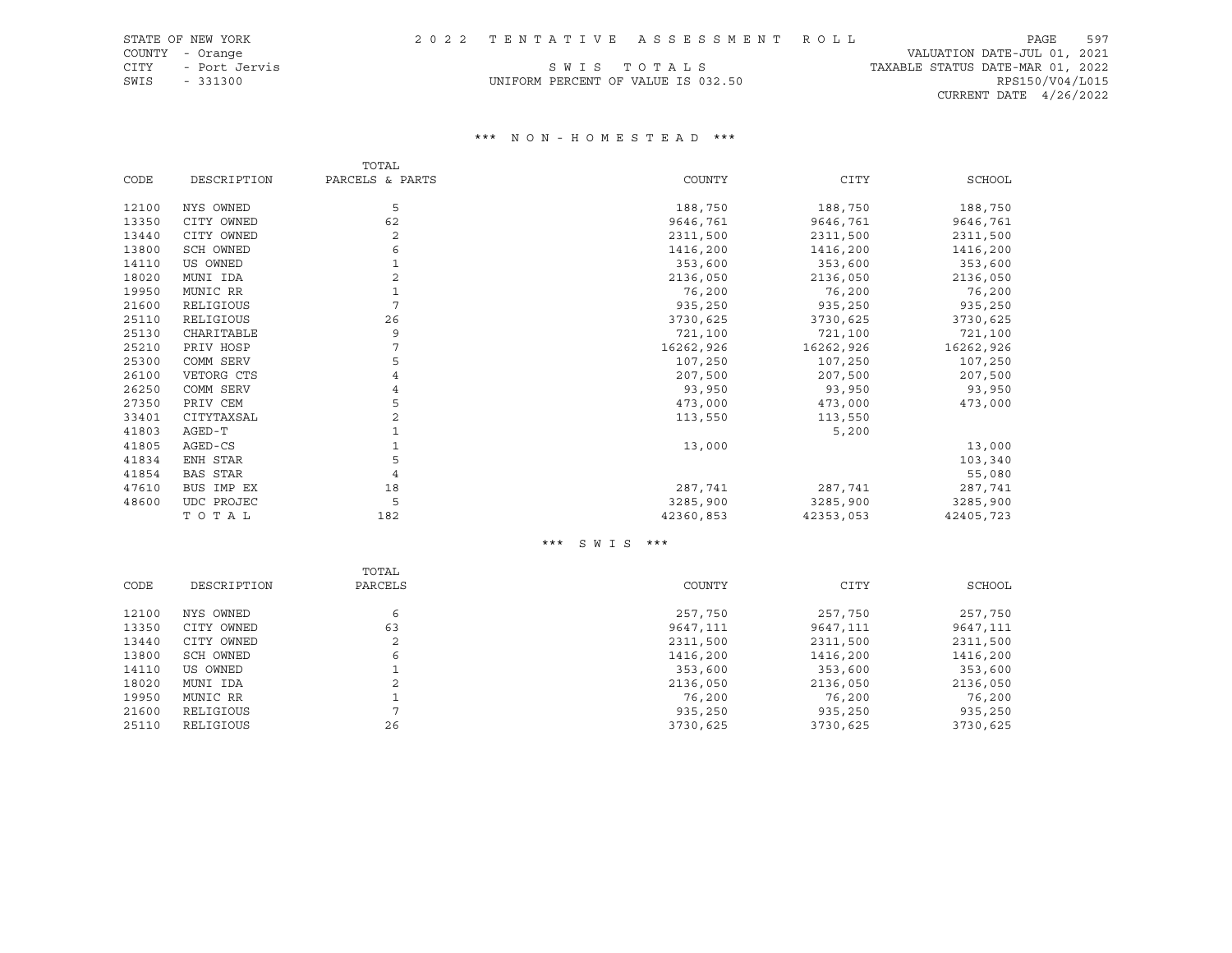| STATE OF NEW YORK     |  | 2022 TENTATIVE ASSESSMENT ROLL     | 598<br>PAGE                      |
|-----------------------|--|------------------------------------|----------------------------------|
| COUNTY - Orange       |  |                                    | VALUATION DATE-JUL 01, 2021      |
| CITY<br>- Port Jervis |  | SWIS TOTALS                        | TAXABLE STATUS DATE-MAR 01, 2022 |
| SWIS<br>$-331300$     |  | UNIFORM PERCENT OF VALUE IS 032.50 | RPS150/V04/L015                  |
|                       |  |                                    | CURRENT DATE $4/26/2022$         |
|                       |  |                                    |                                  |

## \*\*\* E X E M P T I O N S U M M A R Y \*\*\*

# \*\*\* S W I S \*\*\*

|       |                 | TOTAL        |           |             |           |
|-------|-----------------|--------------|-----------|-------------|-----------|
| CODE  | DESCRIPTION     | PARCELS      | COUNTY    | <b>CITY</b> | SCHOOL    |
| 25130 | CHARITABLE      | 9            | 721,100   | 721,100     | 721,100   |
| 25210 | PRIV HOSP       | 7            | 16262,926 | 16262,926   | 16262,926 |
| 25300 | COMM SERV       | 5            | 107,250   | 107,250     | 107,250   |
| 26100 | VETORG CTS      | 4            | 207,500   | 207,500     | 207,500   |
| 26250 | COMM SERV       | 4            | 93,950    | 93,950      | 93,950    |
| 27350 | PRIV CEM        | 5            | 473,000   | 473,000     | 473,000   |
| 32252 | NY Refr Ld      | $\mathbf{1}$ | 803       |             |           |
| 33401 | CITYTAXSAL      | 10           | 459,400   | 459,400     |           |
| 41101 | VETERANS        | $\mathbf{1}$ | 400       | 400         |           |
| 41120 | VETWAR CTS      | 90           | 676,790   | 411,502     | 411,502   |
| 41130 | VETCOM CTS      | 77           | 935,715   | 579,563     | 579,563   |
| 41140 | VETDIS CTS      | 37           | 678,266   | 446,720     | 446,720   |
| 41162 | $CW$ 15 $VET/$  | 19           | 85,918    |             |           |
| 41172 | CW DISBLD       | 3            | 34,579    |             |           |
| 41690 | FIRE/AMBCT      | 24           | 27,120    | 27,120      | 27,120    |
| 41800 | AGED            | 15           | 338,207   | 346,260     | 346,260   |
| 41801 | AGED-CT         | 1            | 32,325    | 32,325      |           |
| 41802 | AGED-C          | 43           | 741,553   |             |           |
| 41803 | AGED-T          | 31           |           | 346,384     |           |
| 41804 | AGED-S          | 31           |           |             | 418,065   |
| 41805 | AGED-CS         | 26           | 547,810   |             | 562,079   |
| 41834 | ENH STAR        | 375          |           |             | 12090,064 |
| 41854 | <b>BAS STAR</b> | 567          |           |             | 7807,590  |
| 44213 | 421f Res I      | 41           |           | 172,701     |           |
| 47610 | BUS IMP EX      | 18           | 287,741   | 287,741     | 287,741   |
| 48600 | UDC PROJEC      | 5            | 3285,900  | 3285,900    | 3285,900  |
|       | TOTAL           | 1,563        | 46862,539 | 45126,028   | 64992,616 |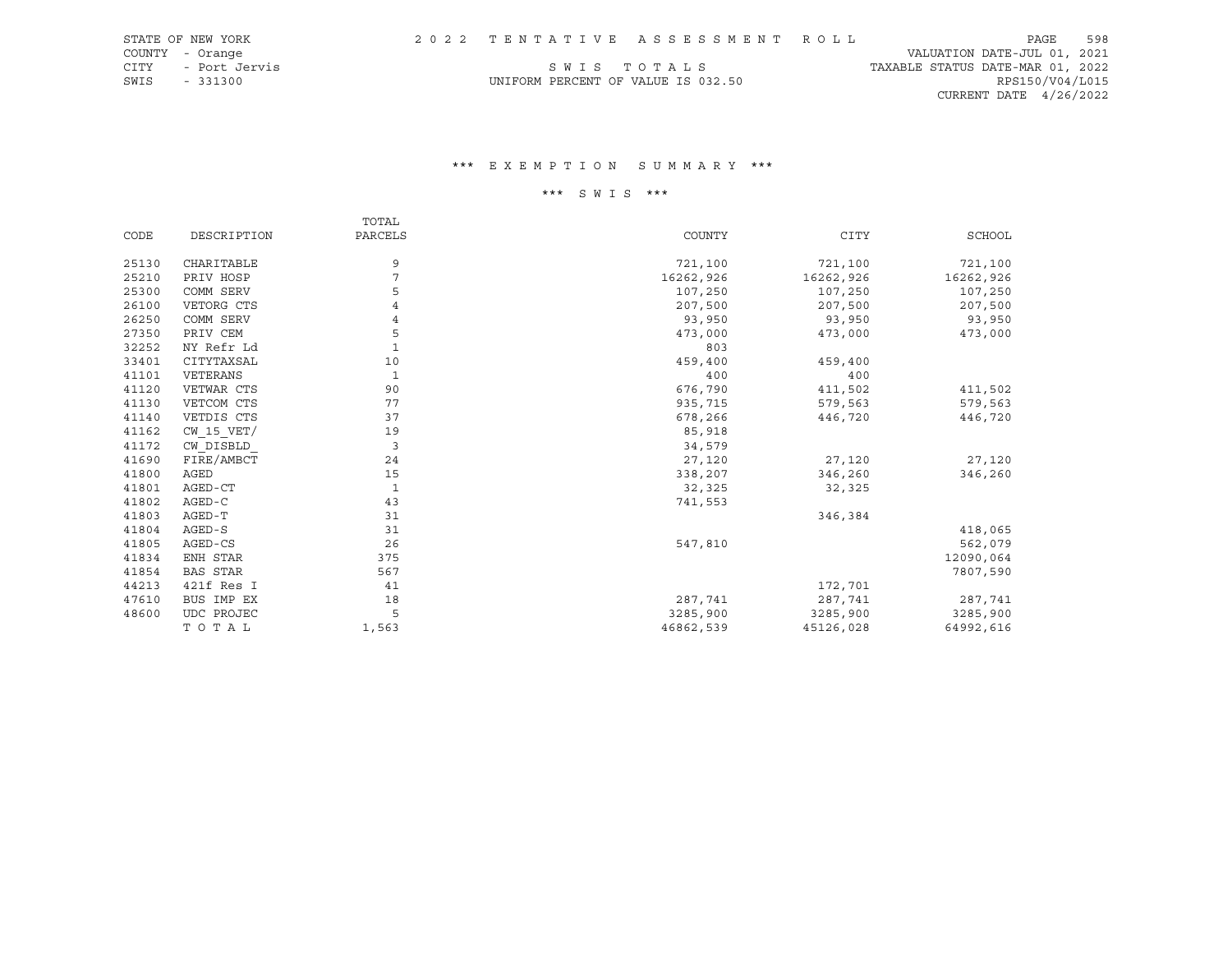| STATE OF NEW YORK  |                                    | 2022 TENTATIVE ASSESSMENT ROLL |                                  | PAGE            | 599 |
|--------------------|------------------------------------|--------------------------------|----------------------------------|-----------------|-----|
| COUNTY - Orange    |                                    |                                | VALUATION DATE-JUL 01, 2021      |                 |     |
| CITY - Port Jervis |                                    | SWIS TOTALS                    | TAXABLE STATUS DATE-MAR 01, 2022 |                 |     |
| SWIS - 331300      | UNIFORM PERCENT OF VALUE IS 032.50 |                                |                                  | RPS150/V04/L015 |     |
|                    |                                    |                                | CURRENT DATE 4/26/2022           |                 |     |

\*\*\* G R A N D T O T A L S \*\*\*

\*\*\* H O M E S T E A D \*\*\*

| <b>ROLL</b><br><b>SEC</b> | DESCRIPTION      | TOTAL<br>PARCELS & PARTS | ASSESSED<br>LAND | ASSESSED<br>TOTAL | TAXABLE<br>COUNTY | TAXABLE<br><b>CITY</b> | TAXABLE<br>SCHOOL | STAR<br>TAXABLE |
|---------------------------|------------------|--------------------------|------------------|-------------------|-------------------|------------------------|-------------------|-----------------|
| $\mathbf{1}$              | TAXABLE          | 2,551                    | 17652,119        | 121750,994        | 116932,961        | 119047,019             | 118586,185        | 98846,951       |
| $\overline{3}$            | STATE OWNED LAND | 1                        | 803              | 803               |                   | 803                    | 803               | 803             |
| 8                         | WHOLLY EXEMPT    | 1                        | 13,900           | 69,000            |                   |                        |                   |                 |
| $\star$                   | SUB<br>TOTAL     | 2,553                    | 17666,822        | 121820,797        | 116932,961        | 119047,822             | 118586,988        | 98847,754       |
| $***$                     | GRAND TOTAL      | 2,553                    | 17666,822        | 121820,797        | 116932,961        | 119047,822             | 118586,988        | 98847,754       |
|                           |                  |                          | ***              | MON - HOMESTEAD   | ***               |                        |                   |                 |

#### \* N O N - H O M E S T E A D

| ROLL<br>SEC  | DESCRIPTION         | TOTAL<br>PARCELS & PARTS | ASSESSED<br>LAND | ASSESSED<br>TOTAL | TAXABLE<br>COUNTY | TAXABLE<br><b>CITY</b> | TAXABLE<br>SCHOOL | <b>STAR</b><br>TAXABLE |
|--------------|---------------------|--------------------------|------------------|-------------------|-------------------|------------------------|-------------------|------------------------|
| $\mathbf{1}$ | TAXABLE             | 444                      | 8016,081         | 44205,236         | 40505,045         | 40512,845              | 40618,595         | 40460,175              |
| 5            | SPECIAL FRANCHISE   | 6                        |                  | 12187,464         | 12187,464         | 12187,464              | 12187,464         | 12187,464              |
| 6            | UTILITIES & N.C.    | 18                       | 95,948           | 15386,775         | 15386,775         | 15386,775              | 15386,775         | 15386,775              |
| $7^{\circ}$  | CEILING RAILROADS   | $7\overline{ }$          |                  | 75,867            | 75,867            | 75,867                 | 75,867            | 75,867                 |
| 8            | WHOLLY EXEMPT       | 146                      | 3602,010         | 38660,662         |                   |                        |                   |                        |
| $\star$      | <b>SUB</b><br>TOTAL | 621                      | 11714,039        | 110516,004        | 68155,151         | 68162,951              | 68268,701         | 68110,281              |
| $***$        | GRAND TOTAL         | 621                      | 11714,039        | 110516,004        | 68155,151         | 68162,951              | 68268,701         | 68110,281              |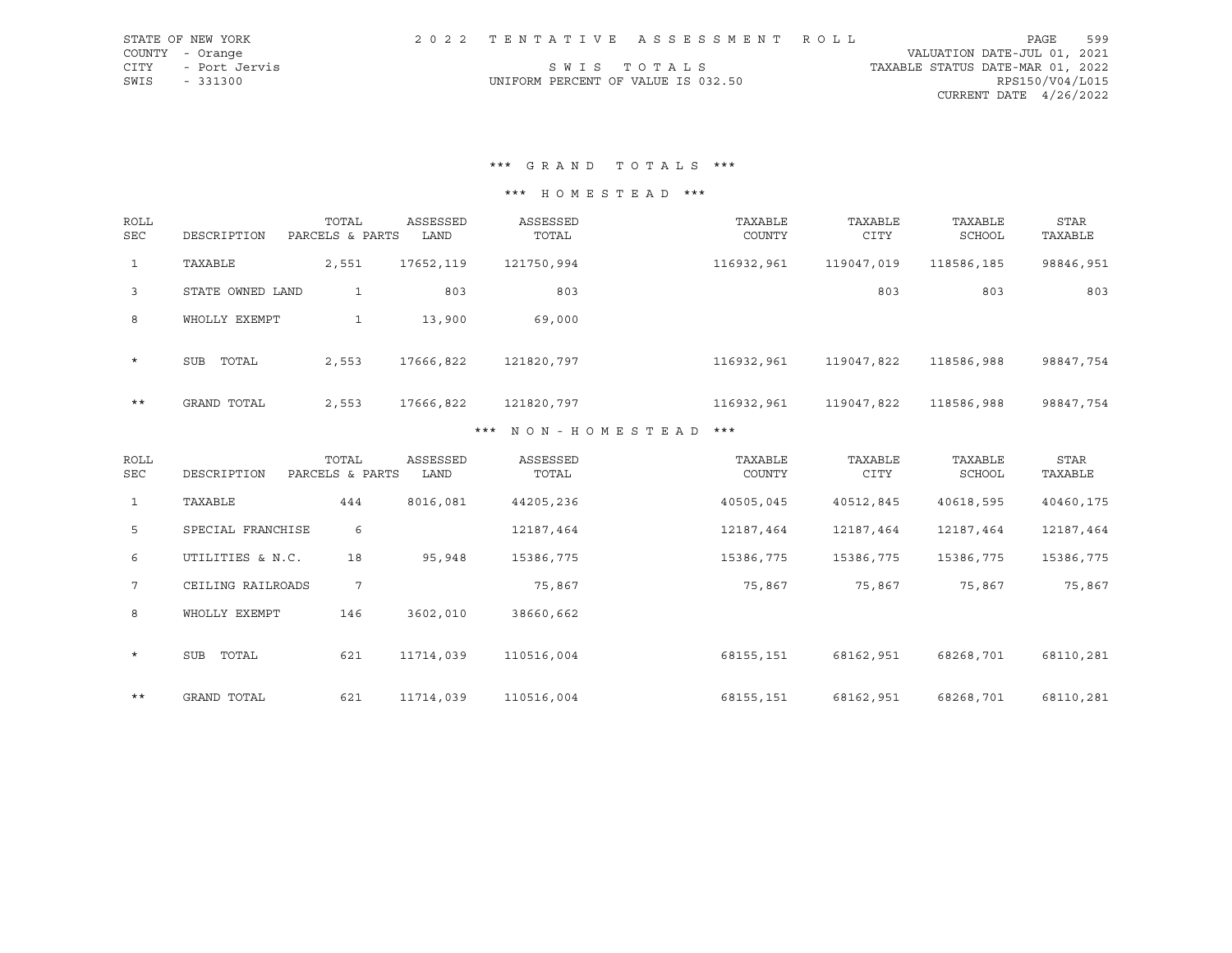| STATE OF NEW YORK  |                                    | 2022 TENTATIVE ASSESSMENT ROLL |                                  | PAGE                     | 600 |
|--------------------|------------------------------------|--------------------------------|----------------------------------|--------------------------|-----|
| COUNTY - Orange    |                                    |                                | VALUATION DATE-JUL 01, 2021      |                          |     |
| CITY - Port Jervis |                                    | SWIS TOTALS                    | TAXABLE STATUS DATE-MAR 01, 2022 |                          |     |
| SWIS<br>$-331300$  | UNIFORM PERCENT OF VALUE IS 032.50 |                                |                                  | RPS150/V04/L015          |     |
|                    |                                    |                                |                                  | CURRENT DATE $4/26/2022$ |     |
|                    |                                    |                                |                                  |                          |     |

## \*\*\* S W I S \*\*\*

| <b>ROLL</b><br>SEC | DESCRIPTION         | TOTAL<br>PARCELS | ASSESSED<br>LAND | ASSESSED<br>TOTAL | TAXABLE<br>COUNTY | TAXABLE<br>CITY | TAXABLE<br><b>SCHOOL</b> | STAR<br>TAXABLE |  |
|--------------------|---------------------|------------------|------------------|-------------------|-------------------|-----------------|--------------------------|-----------------|--|
| $\mathbf{1}$       | TAXABLE             | 2,989            | 25668,200        | 165956,230        | 157438,006        | 159559,864      | 159204,780               | 139307,126      |  |
| $\mathbf{3}$       | STATE OWNED LAND    | $\mathbf{1}$     | 803              | 803               |                   | 803             | 803                      | 803             |  |
| 5                  | SPECIAL FRANCHISE   | 6                |                  | 12187,464         | 12187,464         | 12187,464       | 12187,464                | 12187,464       |  |
| 6                  | UTILITIES & N.C.    | 18               | 95,948           | 15386,775         | 15386,775         | 15386,775       | 15386,775                | 15386,775       |  |
| $7\overline{ }$    | CEILING RAILROADS   | 7                |                  | 75,867            | 75,867            | 75,867          | 75,867                   | 75,867          |  |
| 8                  | WHOLLY EXEMPT       | 147              | 3615,910         | 38729,662         |                   |                 |                          |                 |  |
| $\star$            | TOTAL<br><b>SUB</b> | 3,168            | 29380,861        | 232336,801        | 185088,112        | 187210,773      | 186855,689               | 166958,035      |  |
| $***$              | GRAND TOTAL         | 3,168            | 29380,861        | 232336,801        | 185088,112        | 187210,773      | 186855,689               | 166958,035      |  |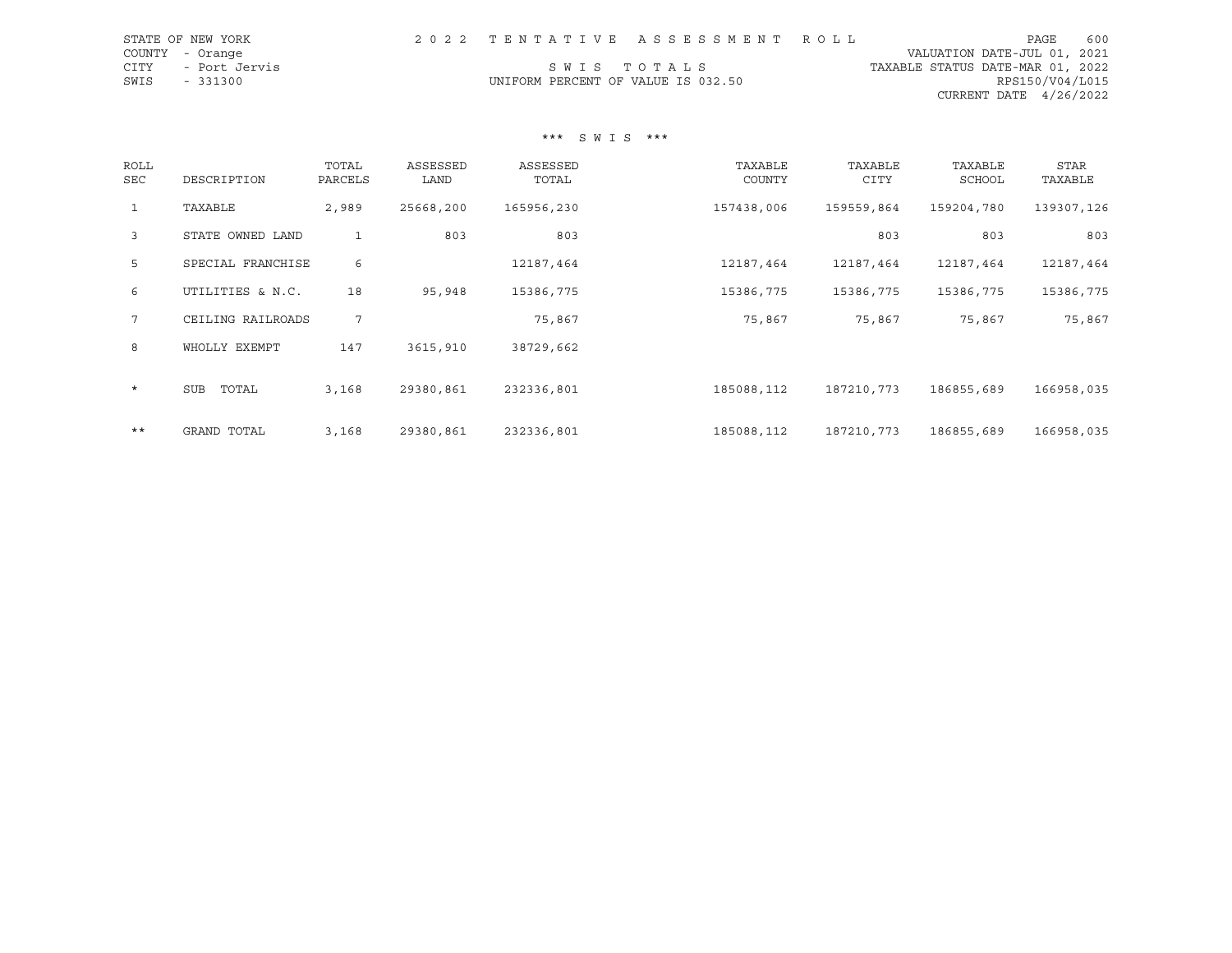| STATE OF NEW YORK  | 2022 TENTATIVE ASSESSMENT ROLL     |                                  | PAGE                        | 601 |
|--------------------|------------------------------------|----------------------------------|-----------------------------|-----|
| COUNTY - Orange    | CITY TOTALS                        |                                  | VALUATION DATE-JUL 01, 2021 |     |
| CITY - Port Jervis |                                    | TAXABLE STATUS DATE-MAR 01, 2022 |                             |     |
| SWIS - 3313        | UNIFORM PERCENT OF VALUE IS 032.50 |                                  | RPS150/V04/L015             |     |
|                    |                                    |                                  | CURRENT DATE 4/26/2022      |     |
|                    |                                    |                                  |                             |     |

\*\*\* S P E C I A L D I S T R I C T S U M M A R Y \*\*\*

#### \*\*\* H O M E S T E A D \*\*\*

|      |                    | TOTAL   | :ON<br>EXTEN' | .ON<br>את היציי   | ∩REM<br>AΓ<br>$\sqrt{\Delta}$ | דים אידי | $\mathsf{I} \cdot \mathsf{V} \cdot \mathsf{V}$ |
|------|--------------------|---------|---------------|-------------------|-------------------------------|----------|------------------------------------------------|
| CODE | חי חים דרו<br>NAME | DARCELS | <b>TYPE</b>   | <b>LUF</b><br>7A. | 7A 1                          | AMOUNT   | VALUE                                          |
|      |                    | PARTS   |               |                   |                               |          |                                                |

## NO SPECIAL DISTRICTS AT THIS LEVEL

## \*\*\* N O N - H O M E S T E A D \*\*\*

|      |                     | TOTAL     | ON<br>FYTFNG             | 고▽.<br>∩N<br>ш              | ∩R FM<br>АI<br>$\frac{1}{2}$ | EXEMPT |       |
|------|---------------------|-----------|--------------------------|-----------------------------|------------------------------|--------|-------|
| CODE | חי חים דרי<br>NAME. | DARCELS   | <b>TYPE</b><br>- - - - - | T.TTF<br><u> 7 Д</u><br>∟טו | <b>TTT.</b>                  | AMOUNT | VALUE |
|      |                     | סידים הכו |                          |                             |                              |        |       |

## NO SPECIAL DISTRICTS AT THIS LEVEL

# \*\*\* C I T Y \*\*\*

|      |                    | $nm -$<br>n,<br>۰д     | ΟN<br>교사<br>ı: х | .)N<br>.             | AL.<br>I. IVI<br>$\cdots$ | $-$ mn $\cdot$<br>. нит |   |
|------|--------------------|------------------------|------------------|----------------------|---------------------------|-------------------------|---|
| CODE | NAME<br>- 14 14 15 | $\cap$ $\Box$<br>∘µ ∆ت | mynn"<br>∍⊔ ⊔    | '.TTF<br>$^{\prime}$ | $\cdots$                  | IN.                     | . |

#### NO SPECIAL DISTRICTS AT THIS LEVEL

## \*\*\* S C H O O L D I S T R I C T S U M M A R Y \*\*\*

#### \*\*\* H O M E S T E A D \*\*\*

| CODE   | DISTRICT NAME   | TOTAL<br>PARCELS & PARTS | ASSESSED<br>LAND | ASSESSED<br>TOTAL | EXEMPT<br>AMOUNT | TOTAL<br>TAXABLE | STAR<br>AMOUNT | STAR<br>TAXABLE |
|--------|-----------------|--------------------------|------------------|-------------------|------------------|------------------|----------------|-----------------|
| 331300 | Port Jervis Csd | 2,553                    | 17666,822        | 121820,797        | 3233,809         | 118586,988       | 19739,234      | 98847,754       |
|        | SUB-TOTAL       | 2,553                    | 17666,822        | 121820,797        | 3233,809         | 118586,988       | 19739,234      | 98847,754       |
|        | тотаь           | 2,553                    | 17666,822        | 121820,797        | 3233,809         | 118586,988       | 19739,234      | 98847,754       |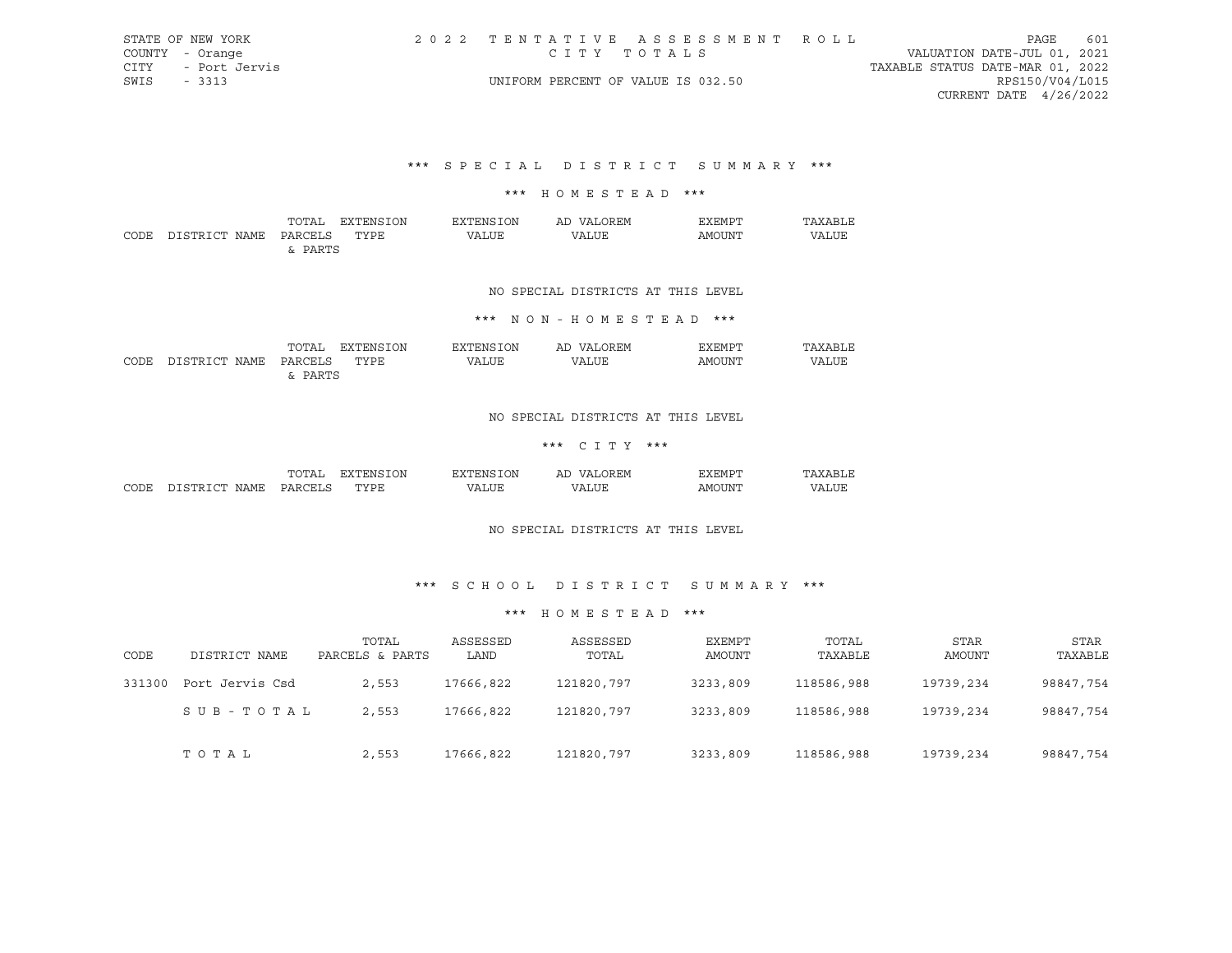| STATE OF NEW YORK  |  |                                    | 2022 TENTATIVE ASSESSMENT ROLL |                                  | PAGE                   | 602 |
|--------------------|--|------------------------------------|--------------------------------|----------------------------------|------------------------|-----|
| COUNTY - Orange    |  | CITY TOTALS                        |                                | VALUATION DATE-JUL 01, 2021      |                        |     |
| CITY - Port Jervis |  |                                    |                                | TAXABLE STATUS DATE-MAR 01, 2022 |                        |     |
| SWIS<br>$-3313$    |  | UNIFORM PERCENT OF VALUE IS 032.50 |                                |                                  | RPS150/V04/L015        |     |
|                    |  |                                    |                                |                                  | CURRENT DATE 4/26/2022 |     |

#### \*\*\* N O N - H O M E S T E A D \*\*\*

| CODE   | DISTRICT NAME   | TOTAL<br>PARCELS & PARTS | ASSESSED<br>LAND | ASSESSED<br>TOTAL      | <b>EXEMPT</b><br>AMOUNT | TOTAL<br>TAXABLE | <b>STAR</b><br>AMOUNT | STAR<br>TAXABLE |
|--------|-----------------|--------------------------|------------------|------------------------|-------------------------|------------------|-----------------------|-----------------|
| 331300 | Port Jervis Csd | 621                      | 11714,039        | 110516,004             | 42247,303               | 68268,701        | 158,420               | 68110,281       |
|        | SUB-TOTAL       | 621                      | 11714,039        | 110516,004             | 42247,303               | 68268,701        | 158,420               | 68110,281       |
|        | TOTAL           | 621                      | 11714,039        | 110516,004             | 42247,303               | 68268,701        | 158,420               | 68110,281       |
|        |                 |                          |                  | $C I T Y$ ***<br>$***$ |                         |                  |                       |                 |
| CODE   | DISTRICT NAME   | TOTAL<br>PARCELS         | ASSESSED<br>LAND | ASSESSED<br>TOTAL      | EXEMPT<br>AMOUNT        | TOTAL<br>TAXABLE | <b>STAR</b><br>AMOUNT | STAR<br>TAXABLE |
| 331300 | Port Jervis Csd | 3,168                    | 29380,861        | 232336,801             | 45481,112               | 186855,689       | 19897,654             | 166958,035      |
|        | SUB-TOTAL       | 3,168                    | 29380,861        | 232336,801             | 45481,112               | 186855,689       | 19897,654             | 166958,035      |
|        | TOTAL           | 3,168                    | 29380,861        | 232336,801             | 45481,112               | 186855,689       | 19897,654             | 166958,035      |

## \*\*\* S Y S T E M C O D E S S U M M A R Y \*\*\*

## \*\*\* H O M E S T E A D \*\*\*

|       |             | TOTAL           |                       |      |         |
|-------|-------------|-----------------|-----------------------|------|---------|
| CODE  | DESCRIPTION | PARCELS & PARTS | COUNTY                | CITY | SCHOOL  |
| 51005 | CONDO C/S   | 54              | 386,150               |      | 386,150 |
|       | TOTAL       | 54              | 386,150               |      | 386,150 |
|       |             |                 | *** NON-HOMESTEAD *** |      |         |
|       |             | TOTAL           |                       |      |         |
| CODE  | DESCRIPTION | PARCELS & PARTS | COUNTY                | CITY | SCHOOL  |

NO EXEMPTIONS AT THIS LEVEL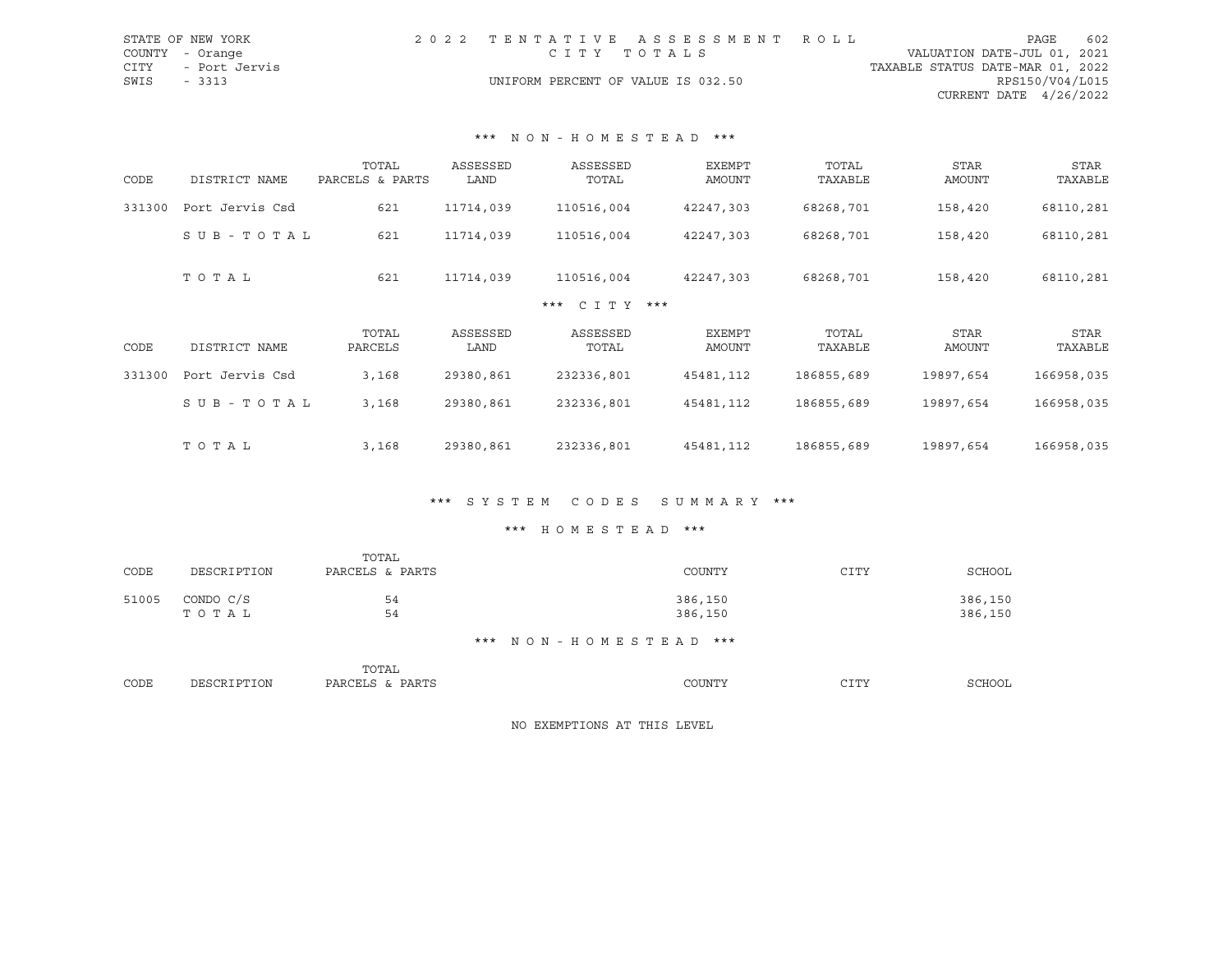|             | STATE OF NEW YORK  |                                    | 2022 TENTATIVE ASSESSMENT ROLL |                                  | PAGE                     | 603 |
|-------------|--------------------|------------------------------------|--------------------------------|----------------------------------|--------------------------|-----|
|             | COUNTY - Orange    | CITY TOTALS                        |                                | VALUATION DATE-JUL 01, 2021      |                          |     |
|             | CITY - Port Jervis |                                    |                                | TAXABLE STATUS DATE-MAR 01, 2022 |                          |     |
| SWIS - 3313 |                    | UNIFORM PERCENT OF VALUE IS 032.50 |                                |                                  | RPS150/V04/L015          |     |
|             |                    |                                    |                                |                                  | CURRENT DATE $4/26/2022$ |     |

## \*\*\* C I T Y \*\*\*

| CODE  | DESCRIPTION        | TOTAL<br>PARCELS | COUNTY             | CITY | SCHOOL             |
|-------|--------------------|------------------|--------------------|------|--------------------|
| 51005 | CONDO C/S<br>TOTAL | 54<br>54         | 386,150<br>386,150 |      | 386,150<br>386,150 |

# \*\*\* E X E M P T I O N S U M M A R Y \*\*\*

# \*\*\* H O M E S T E A D \*\*\*

|       |                 | TOTAL           |          |             |           |
|-------|-----------------|-----------------|----------|-------------|-----------|
| CODE  | DESCRIPTION     | PARCELS & PARTS | COUNTY   | <b>CITY</b> | SCHOOL    |
| 12100 | NYS OWNED       |                 |          |             |           |
|       |                 | 1               | 69,000   | 69,000      | 69,000    |
| 13350 | CITY OWNED      |                 | 350      | 350         | 350       |
| 32252 | NY Refr Ld      |                 | 803      |             |           |
| 33401 | CITYTAXSAL      | 8               | 345,850  | 345,850     |           |
| 41101 | VETERANS        |                 | 400      | 400         |           |
| 41120 | VETWAR CTS      | 90              | 676,790  | 411,502     | 411,502   |
| 41130 | VETCOM CTS      | 77              | 935,715  | 579,563     | 579,563   |
| 41140 | VETDIS CTS      | 37              | 678,266  | 446,720     | 446,720   |
| 41162 | $CW$ 15 $VET/$  | 19              | 85,918   |             |           |
| 41172 | CW DISBLD       | 3               | 34,579   |             |           |
| 41690 | FIRE/AMBCT      | 24              | 27,120   | 27,120      | 27,120    |
| 41800 | AGED            | 15              | 338,207  | 346,260     | 346,260   |
| 41801 | AGED-CT         | 1               | 32,325   | 32,325      |           |
| 41802 | AGED-C          | 43              | 741,553  |             |           |
| 41803 | AGED-T          | 30              |          | 341,184     |           |
| 41804 | AGED-S          | 31              |          |             | 418,065   |
| 41805 | AGED-CS         | 25              | 534,810  |             | 549,079   |
| 41834 | ENH STAR        | 370             |          |             | 11986,724 |
| 41854 | <b>BAS STAR</b> | 563             |          |             | 7752,510  |
| 44213 | 421f Res I      | 41              |          | 172,701     |           |
|       | TOTAL           | 1,381           | 4501,686 | 2772,975    | 22586,893 |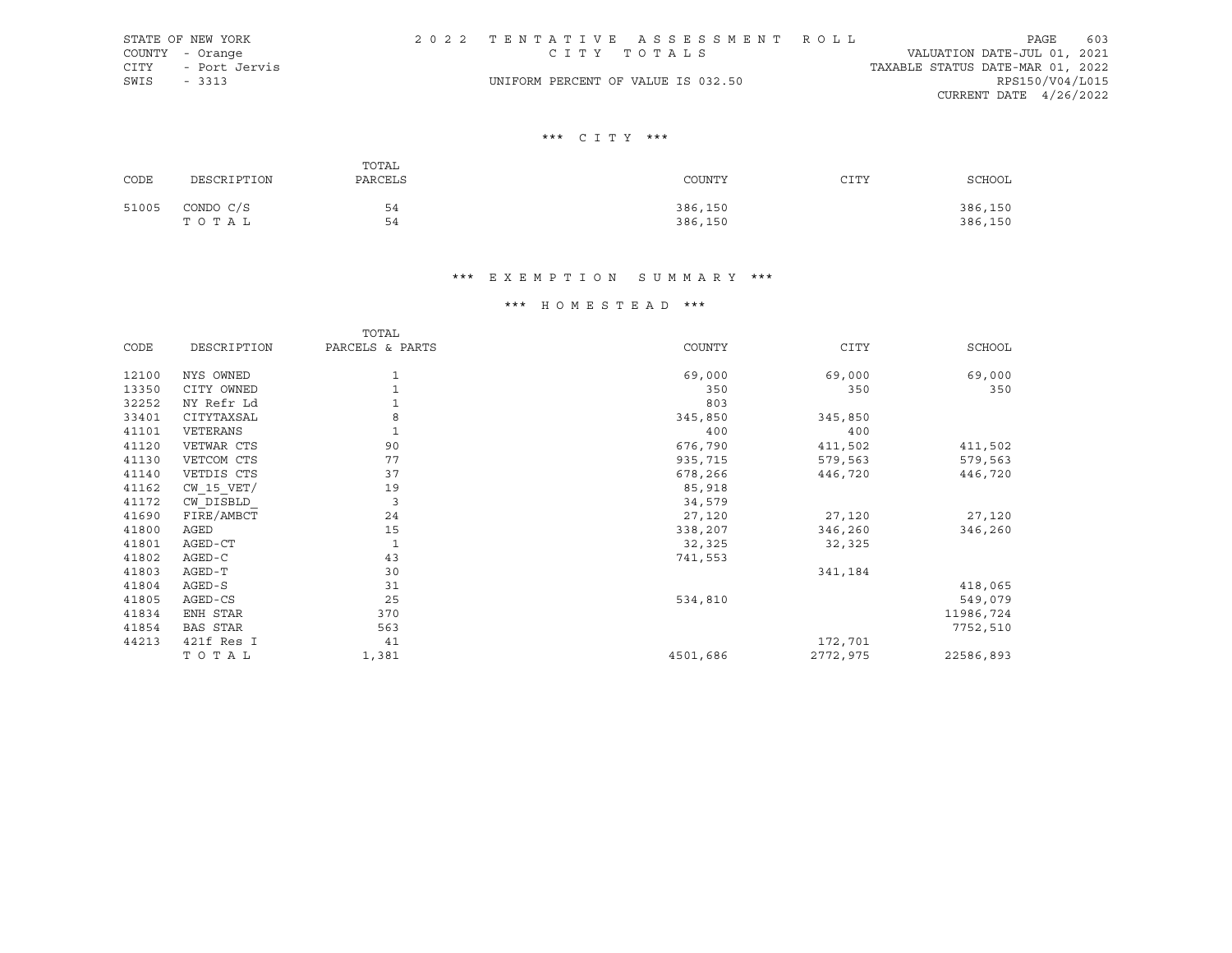UNIFORM PERCENT OF VALUE IS 032.50

CITY - Port Jervis<br>GWIS - 3313 - SWIS - 3313 TAXABLE STATUS DATE-MAR 01, 2022<br>CWIFORM PERCENT OF VALUE IS 032.50 CURRENT DATE 4/26/2022

#### \*\*\* N O N - H O M E S T E A D \*\*\*

|       |             | TOTAL           |           |             |           |
|-------|-------------|-----------------|-----------|-------------|-----------|
| CODE  | DESCRIPTION | PARCELS & PARTS | COUNTY    | <b>CITY</b> | SCHOOL    |
| 12100 | NYS OWNED   | 5               | 188,750   | 188,750     | 188,750   |
| 13350 | CITY OWNED  | 62              | 9646,761  | 9646,761    | 9646,761  |
| 13440 | CITY OWNED  | 2               | 2311,500  | 2311,500    |           |
|       |             |                 |           |             | 2311,500  |
| 13800 | SCH OWNED   | 6               | 1416,200  | 1416,200    | 1416,200  |
| 14110 | US OWNED    |                 | 353,600   | 353,600     | 353,600   |
| 18020 | MUNI IDA    | 2               | 2136,050  | 2136,050    | 2136,050  |
| 19950 | MUNIC RR    |                 | 76,200    | 76,200      | 76,200    |
| 21600 | RELIGIOUS   |                 | 935,250   | 935,250     | 935,250   |
| 25110 | RELIGIOUS   | 26              | 3730,625  | 3730,625    | 3730,625  |
| 25130 | CHARITABLE  | 9               | 721,100   | 721,100     | 721,100   |
| 25210 | PRIV HOSP   |                 | 16262,926 | 16262,926   | 16262,926 |
| 25300 | COMM SERV   | 5               | 107,250   | 107,250     | 107,250   |
| 26100 | VETORG CTS  |                 | 207,500   | 207,500     | 207,500   |
| 26250 | COMM SERV   | 4               | 93,950    | 93,950      | 93,950    |
| 27350 | PRIV CEM    | 5               | 473,000   | 473,000     | 473,000   |
| 33401 | CITYTAXSAL  | 2               | 113,550   | 113,550     |           |
| 41803 | AGED-T      |                 |           | 5,200       |           |
| 41805 | AGED-CS     |                 | 13,000    |             | 13,000    |
| 41834 | ENH STAR    | 5               |           |             | 103,340   |
| 41854 | BAS STAR    |                 |           |             | 55,080    |
| 47610 | BUS IMP EX  | 18              | 287,741   | 287,741     | 287,741   |
| 48600 | UDC PROJEC  | 5               | 3285,900  | 3285,900    | 3285,900  |
|       | TOTAL       | 182             | 42360,853 | 42353,053   | 42405,723 |

\*\*\* C I T Y \*\*\*

|       |             | TOTAL   |          |          |          |
|-------|-------------|---------|----------|----------|----------|
| CODE  | DESCRIPTION | PARCELS | COUNTY   | CITY     | SCHOOL   |
| 12100 | NYS OWNED   | 6       | 257,750  | 257,750  | 257,750  |
| 13350 | CITY OWNED  | 63      | 9647,111 | 9647,111 | 9647,111 |
| 13440 | CITY OWNED  | 2       | 2311,500 | 2311,500 | 2311,500 |
| 13800 | SCH OWNED   | 6       | 1416,200 | 1416,200 | 1416,200 |
| 14110 | US OWNED    |         | 353,600  | 353,600  | 353,600  |
| 18020 | MUNI IDA    |         | 2136,050 | 2136,050 | 2136,050 |
| 19950 | MUNIC RR    |         | 76,200   | 76,200   | 76,200   |
| 21600 | RELIGIOUS   |         | 935,250  | 935,250  | 935,250  |
| 25110 | RELIGIOUS   | 26      | 3730,625 | 3730,625 | 3730,625 |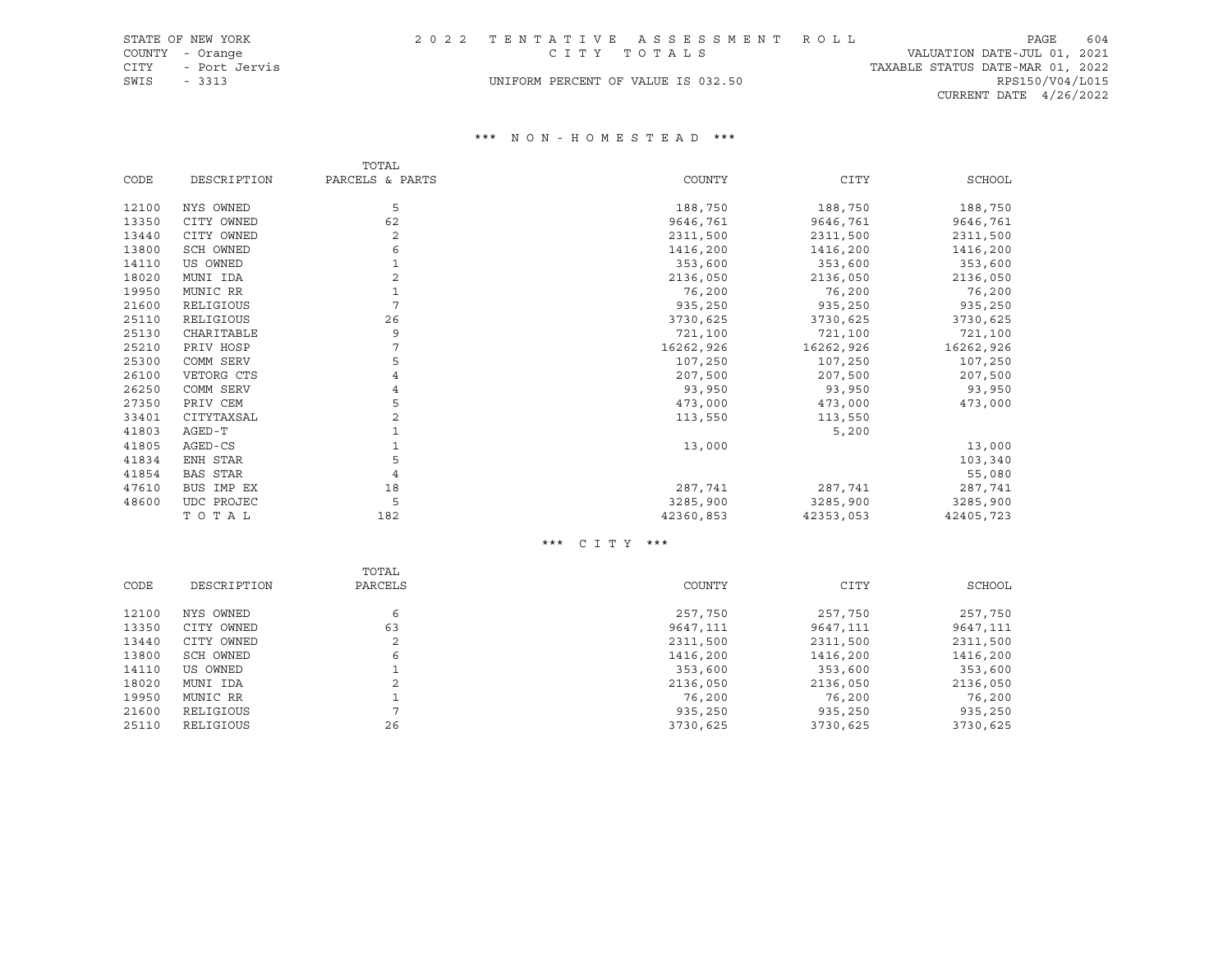|      | STATE OF NEW YORK  |                                    | 2022 TENTATIVE ASSESSMENT ROLL |                                  | PAGE            | 605 |
|------|--------------------|------------------------------------|--------------------------------|----------------------------------|-----------------|-----|
|      | COUNTY - Orange    |                                    | CITY TOTALS                    | VALUATION DATE-JUL 01, 2021      |                 |     |
|      | CITY - Port Jervis |                                    |                                | TAXABLE STATUS DATE-MAR 01, 2022 |                 |     |
| SWIS | - 3313             | UNIFORM PERCENT OF VALUE IS 032.50 |                                |                                  | RPS150/V04/L015 |     |
|      |                    |                                    |                                | CURRENT DATE $4/26/2022$         |                 |     |

## \*\*\* E X E M P T I O N S U M M A R Y \*\*\*

# \*\*\* C I T Y \*\*\*

|       |                 | TOTAL        |           |             |               |
|-------|-----------------|--------------|-----------|-------------|---------------|
| CODE  | DESCRIPTION     | PARCELS      | COUNTY    | <b>CITY</b> | <b>SCHOOL</b> |
| 25130 | CHARITABLE      | 9            | 721,100   | 721,100     | 721,100       |
| 25210 | PRIV HOSP       | 7            | 16262,926 | 16262,926   | 16262,926     |
| 25300 | COMM SERV       | 5            | 107,250   | 107,250     | 107,250       |
| 26100 | VETORG CTS      | 4            | 207,500   | 207,500     | 207,500       |
| 26250 | COMM SERV       | 4            | 93,950    | 93,950      | 93,950        |
| 27350 | PRIV CEM        | 5            | 473,000   | 473,000     | 473,000       |
| 32252 | NY Refr Ld      | $\mathbf{1}$ | 803       |             |               |
| 33401 | CITYTAXSAL      | 10           | 459,400   | 459,400     |               |
| 41101 | VETERANS        | 1            | 400       | 400         |               |
| 41120 | VETWAR CTS      | 90           | 676,790   | 411,502     | 411,502       |
| 41130 | VETCOM CTS      | 77           | 935,715   | 579,563     | 579,563       |
| 41140 | VETDIS CTS      | 37           | 678,266   | 446,720     | 446,720       |
| 41162 | $CW$ 15 $VET/$  | 19           | 85,918    |             |               |
| 41172 | CW DISBLD       | 3            | 34,579    |             |               |
| 41690 | FIRE/AMBCT      | 24           | 27,120    | 27,120      | 27,120        |
| 41800 | AGED            | 15           | 338,207   | 346,260     | 346,260       |
| 41801 | AGED-CT         | 1            | 32,325    | 32,325      |               |
| 41802 | AGED-C          | 43           | 741,553   |             |               |
| 41803 | AGED-T          | 31           |           | 346,384     |               |
| 41804 | AGED-S          | 31           |           |             | 418,065       |
| 41805 | AGED-CS         | 26           | 547,810   |             | 562,079       |
| 41834 | ENH STAR        | 375          |           |             | 12090,064     |
| 41854 | <b>BAS STAR</b> | 567          |           |             | 7807,590      |
| 44213 | 421f Res I      | 41           |           | 172,701     |               |
| 47610 | BUS IMP EX      | 18           | 287,741   | 287,741     | 287,741       |
| 48600 | UDC PROJEC      | 5            | 3285,900  | 3285,900    | 3285,900      |
|       | TOTAL           | 1,563        | 46862,539 | 45126,028   | 64992,616     |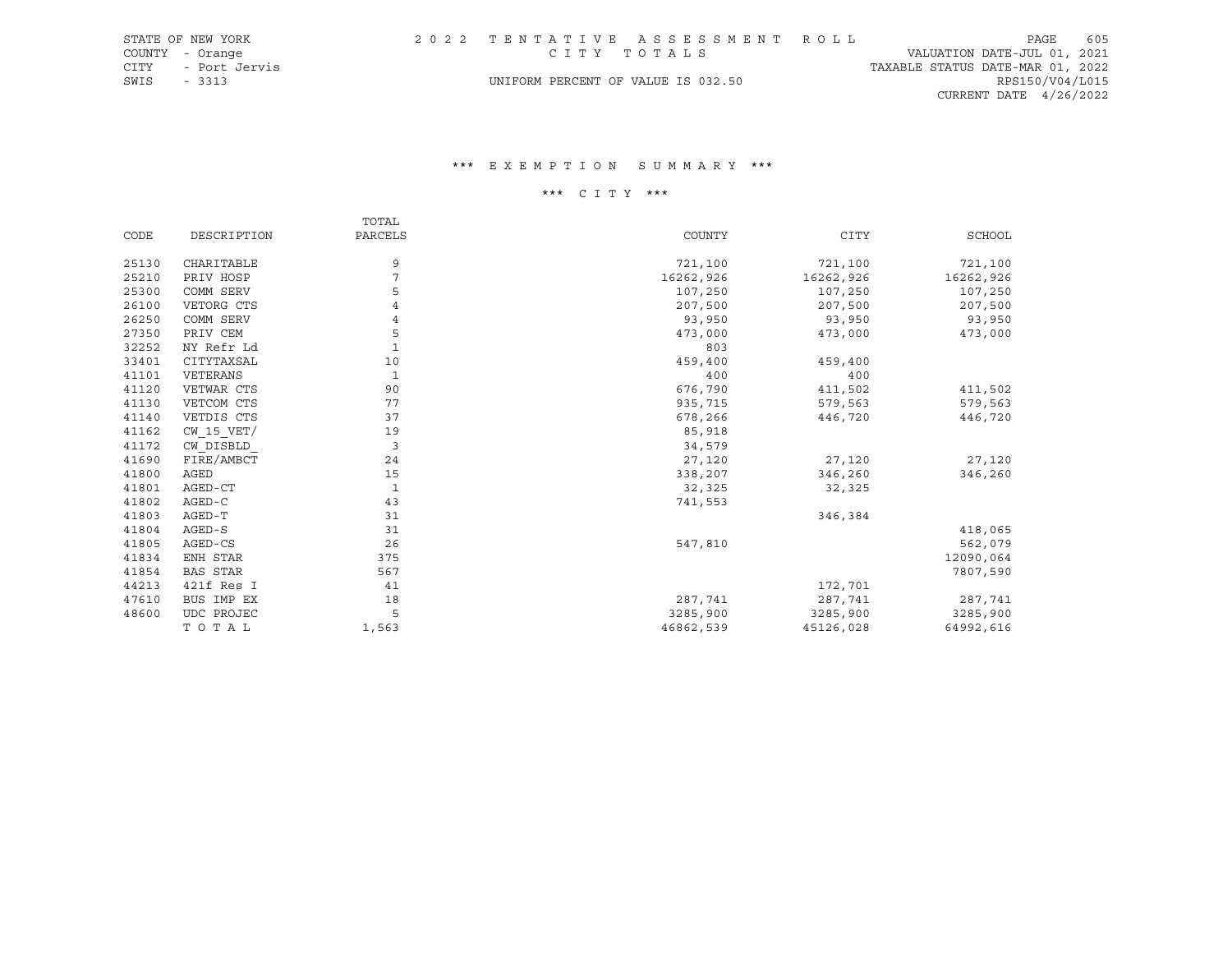|             | STATE OF NEW YORK  |                                    | 2022 TENTATIVE ASSESSMENT ROLL |                                  | PAGE            | 606 |
|-------------|--------------------|------------------------------------|--------------------------------|----------------------------------|-----------------|-----|
|             | COUNTY - Orange    | СІТУ ТОТАЬЅ                        |                                | VALUATION DATE-JUL 01, 2021      |                 |     |
|             | CITY - Port Jervis |                                    |                                | TAXABLE STATUS DATE-MAR 01, 2022 |                 |     |
| SWIS - 3313 |                    | UNIFORM PERCENT OF VALUE IS 032.50 |                                |                                  | RPS150/V04/L015 |     |
|             |                    |                                    |                                | CURRENT DATE $4/26/2022$         |                 |     |

\*\*\* G R A N D T O T A L S \*\*\*

\*\*\* H O M E S T E A D \*\*\*

| <b>ROLL</b><br><b>SEC</b> | DESCRIPTION      | TOTAL<br>PARCELS & PARTS | ASSESSED<br>LAND | ASSESSED<br>TOTAL     | TAXABLE<br>COUNTY | TAXABLE<br><b>CITY</b> | TAXABLE<br>SCHOOL | STAR<br>TAXABLE |
|---------------------------|------------------|--------------------------|------------------|-----------------------|-------------------|------------------------|-------------------|-----------------|
| $\mathbf{1}$              | TAXABLE          | 2,551                    | 17652,119        | 121750,994            | 116932,961        | 119047,019             | 118586,185        | 98846,951       |
| $\overline{3}$            | STATE OWNED LAND | 1                        | 803              | 803                   |                   | 803                    | 803               | 803             |
| 8                         | WHOLLY EXEMPT    | $\mathbf{1}$             | 13,900           | 69,000                |                   |                        |                   |                 |
| $\star$                   | SUB<br>TOTAL     | 2,553                    | 17666,822        | 121820,797            | 116932,961        | 119047,822             | 118586,988        | 98847,754       |
| $***$                     | GRAND TOTAL      | 2,553                    | 17666,822        | 121820,797            | 116932,961        | 119047,822             | 118586,988        | 98847,754       |
|                           |                  |                          |                  | *** NON-HOMECTEAD *** |                   |                        |                   |                 |

#### \* N O N - H O M E S T E A D

| ROLL<br>SEC  | DESCRIPTION         | TOTAL<br>PARCELS & PARTS | ASSESSED<br>LAND | ASSESSED<br>TOTAL | TAXABLE<br>COUNTY | TAXABLE<br><b>CITY</b> | TAXABLE<br>SCHOOL | <b>STAR</b><br>TAXABLE |
|--------------|---------------------|--------------------------|------------------|-------------------|-------------------|------------------------|-------------------|------------------------|
| $\mathbf{1}$ | TAXABLE             | 444                      | 8016,081         | 44205,236         | 40505,045         | 40512,845              | 40618,595         | 40460,175              |
| 5            | SPECIAL FRANCHISE   | 6                        |                  | 12187,464         | 12187,464         | 12187,464              | 12187,464         | 12187,464              |
| 6            | UTILITIES & N.C.    | 18                       | 95,948           | 15386,775         | 15386,775         | 15386,775              | 15386,775         | 15386,775              |
| 7            | CEILING RAILROADS   | $7\overline{ }$          |                  | 75,867            | 75,867            | 75,867                 | 75,867            | 75,867                 |
| 8            | WHOLLY EXEMPT       | 146                      | 3602,010         | 38660,662         |                   |                        |                   |                        |
| $\star$      | <b>SUB</b><br>TOTAL | 621                      | 11714,039        | 110516,004        | 68155,151         | 68162,951              | 68268,701         | 68110,281              |
| $***$        | GRAND TOTAL         | 621                      | 11714,039        | 110516,004        | 68155,151         | 68162,951              | 68268,701         | 68110,281              |